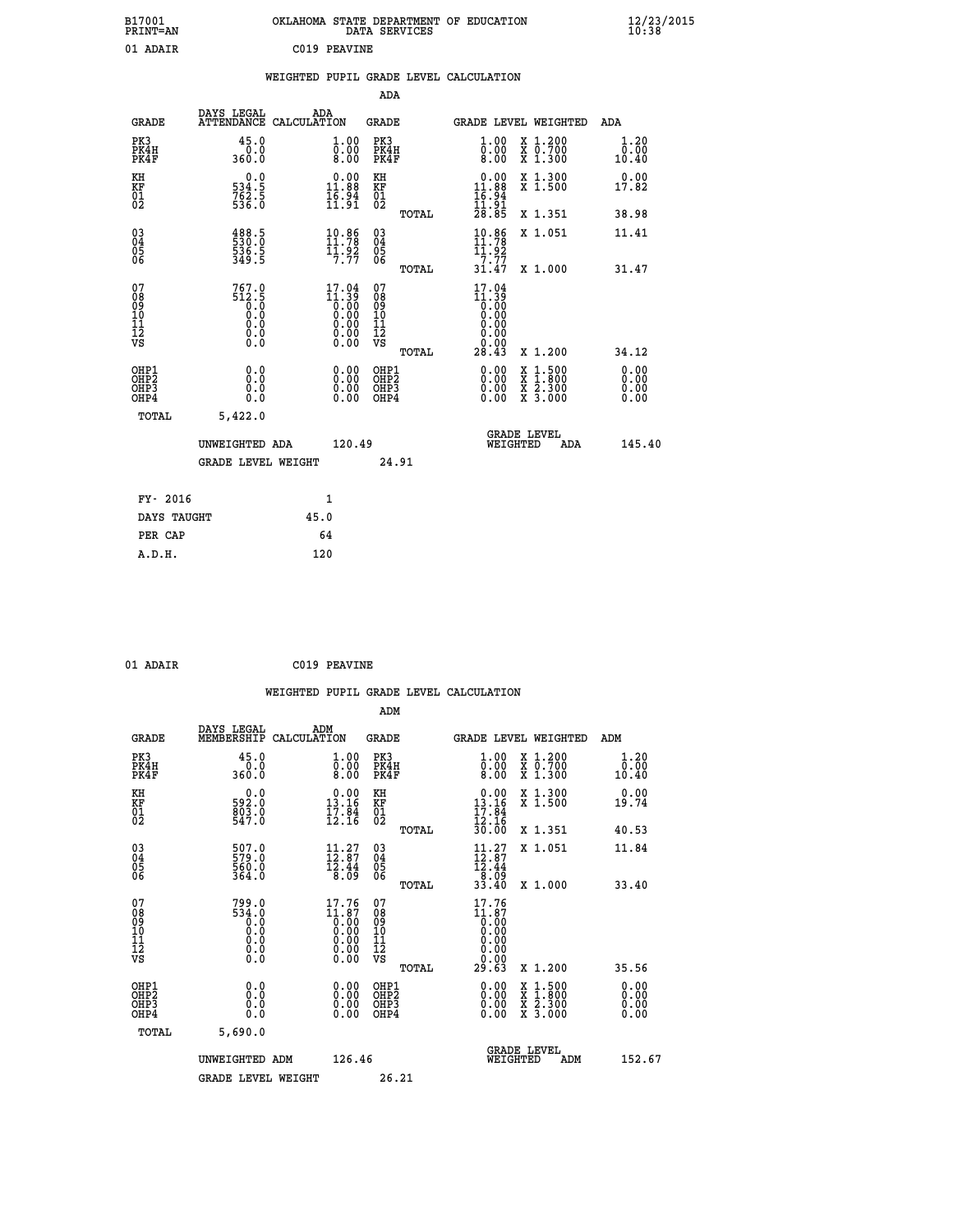| B17001<br>PRINT=AN | . STATE DEPARTMENT OF EDUCATION<br>OKLAHOMA<br>DATA SERVICES | $\frac{12}{23}$ /2015 |
|--------------------|--------------------------------------------------------------|-----------------------|
| 01 ADAIR           | C022 MARYETTA                                                |                       |

|  |  | WEIGHTED PUPIL GRADE LEVEL CALCULATION |
|--|--|----------------------------------------|
|  |  |                                        |

|                                                    |                                                          |                                                                      | ADA                                                |       |                                                                                                    |                                |                                          |                              |
|----------------------------------------------------|----------------------------------------------------------|----------------------------------------------------------------------|----------------------------------------------------|-------|----------------------------------------------------------------------------------------------------|--------------------------------|------------------------------------------|------------------------------|
| <b>GRADE</b>                                       | DAYS LEGAL<br><b>ATTENDANCE</b>                          | ADA<br>CALCULATION                                                   | GRADE                                              |       | GRADE LEVEL WEIGHTED                                                                               |                                |                                          | <b>ADA</b>                   |
| PK3<br>PK4H<br>PK4F                                | 629.0<br>0.0<br>2,578.0                                  | 15.73<br>$\frac{0.00}{64.45}$                                        | PK3<br>PK4H<br>PK4F                                |       | 15.73<br>$\frac{0.00}{64.45}$                                                                      |                                | X 1.200<br>X 0.700<br>X 1.300            | 18.88<br>0.00<br>83.79       |
| KH<br><b>KF</b><br>01<br>02                        | 0.0<br>2,282:0<br>3,435:0<br>2,823:0                     | $\begin{smallmatrix} 0.00\\ 57.05\\ 85.88\\ 70.58 \end{smallmatrix}$ | KH<br>KF<br>01<br>02                               |       | $\begin{smallmatrix} &0.00\ 57.05\ 85.88\ 70.58\ 156.46\ \end{smallmatrix}$                        |                                | X 1.300<br>X 1.500                       | 0.00<br>85.58                |
|                                                    |                                                          |                                                                      |                                                    | TOTAL |                                                                                                    |                                | X 1.351                                  | 211.38                       |
| $\begin{matrix} 03 \\ 04 \\ 05 \\ 06 \end{matrix}$ | $2,200.0$<br>$2,727.0$<br>$2,479.5$                      | $\begin{smallmatrix} 66.13\ 55.00\ 68.18\ 61.99 \end{smallmatrix}$   | $\begin{matrix} 03 \\ 04 \\ 05 \\ 06 \end{matrix}$ |       | $\frac{66}{69}:\frac{13}{10}$                                                                      |                                | X 1.051                                  | 69.50                        |
|                                                    |                                                          |                                                                      |                                                    | TOTAL | ĕĭ:قة<br>185.17                                                                                    |                                | X 1.000                                  | 185.17                       |
| 07<br>08<br>09<br>101<br>11<br>12<br>VS            | $2,357.5$<br>$2,519.5$<br>$0.0$<br>$0.0$<br>0.0<br>$\S.$ | $58.94$<br>$62.99$<br>$0.00$<br>$0.00$<br>$0.00$<br>$0.00$<br>$0.00$ | 07<br>08<br>09<br>11<br>11<br>12<br>VS             | TOTAL | 58.94<br>68:35<br>00:00<br>00:00<br>00:00<br>$\begin{array}{c} 0.00 \\ 0.00 \\ 121.93 \end{array}$ |                                | X 1.200                                  | 146.32                       |
| OHP1<br>OHP2<br>OH <sub>P</sub> 3<br>OHP4          | 0.0<br>0.0<br>ŏ.ŏ                                        | 0.00<br>$0.00$<br>0.00                                               | OHP1<br>OHP2<br>OHP3<br>OHP4                       |       | $0.00$<br>$0.00$<br>0.00                                                                           | X                              | $1.500$<br>$1.800$<br>X 2.300<br>X 3.000 | 0.00<br>0.00<br>0.00<br>0.00 |
| TOTAL                                              | 26,675.5                                                 |                                                                      |                                                    |       |                                                                                                    |                                |                                          |                              |
|                                                    | UNWEIGHTED ADA                                           | 666.92                                                               |                                                    |       |                                                                                                    | <b>GRADE LEVEL</b><br>WEIGHTED | ADA                                      | 800.62                       |
|                                                    | <b>GRADE LEVEL WEIGHT</b>                                |                                                                      | 133.70                                             |       |                                                                                                    |                                |                                          |                              |
| FY- 2016                                           |                                                          | $\mathbf{1}$                                                         |                                                    |       |                                                                                                    |                                |                                          |                              |
| DAYS TAUGHT                                        |                                                          | 40.0                                                                 |                                                    |       |                                                                                                    |                                |                                          |                              |
|                                                    |                                                          |                                                                      |                                                    |       |                                                                                                    |                                |                                          |                              |

| DА |  |
|----|--|

**PER CAP** 33<br> **A.D.H.** 599

 **ADM**

 **01 ADAIR C022 MARYETTA**

| <b>GRADE</b>                                       | DAYS LEGAL<br>MEMBERSHIP CALCULATION                                | ADM                                                                  | <b>GRADE</b>                                        |       |                                                                            |                                | GRADE LEVEL WEIGHTED                     | ADM                           |
|----------------------------------------------------|---------------------------------------------------------------------|----------------------------------------------------------------------|-----------------------------------------------------|-------|----------------------------------------------------------------------------|--------------------------------|------------------------------------------|-------------------------------|
| PK3<br>PK4H<br>PK4F                                | 678.0<br>0.0<br>2,761.0                                             | 16.95<br>$\frac{0.00}{69.03}$                                        | PK3<br>PK4H<br>PK4F                                 |       | 16.95<br>0.00<br>69.03                                                     |                                | X 1.200<br>X 0.700<br>X 1.300            | 20.34<br>$\frac{0.00}{89.74}$ |
| KH<br>KF<br>01<br>02                               | 0.0<br>2,368:0<br>3,535:0<br>2,897:0                                | $\begin{smallmatrix} 0.00\\ 59.20\\ 88.38\\ 72.43 \end{smallmatrix}$ | KH<br>KF<br>01<br>02                                |       | $\begin{smallmatrix}&&0.00\\59.20\\88.38\\72.43\\160.81\end{smallmatrix}$  |                                | X 1.300<br>X 1.500                       | 0.00<br>88.80                 |
|                                                    |                                                                     |                                                                      |                                                     | TOTAL |                                                                            |                                | X 1.351                                  | 217.25                        |
| $\begin{matrix} 03 \\ 04 \\ 05 \\ 06 \end{matrix}$ | 2,715.0<br>2,272.0<br>2,780.0<br>2,572.0                            | $\begin{smallmatrix} 67.88\ 56.80\ 69.50\ 64.30 \end{smallmatrix}$   | $\begin{array}{c} 03 \\ 04 \\ 05 \\ 06 \end{array}$ |       | $\begin{smallmatrix} 67.88\ 56.80\ 69.50\ 64.30\ 190.60 \end{smallmatrix}$ |                                | X 1.051                                  | 71.34                         |
|                                                    |                                                                     |                                                                      |                                                     | TOTAL |                                                                            |                                | X 1.000                                  | 190.60                        |
| 07<br>08<br>09<br>101<br>11<br>12<br>VS            | $2,420.0$<br>$2,574.0$<br>$0.0$<br>$0.0$<br>$0.0$<br>$0.0$<br>$0.0$ | $60.5064.350.000.000.000.000.00$                                     | 07<br>08<br>09<br>001<br>11<br>11<br>12<br>VS       |       | 60.50                                                                      |                                |                                          |                               |
|                                                    |                                                                     |                                                                      |                                                     | TOTAL | 124.85                                                                     |                                | X 1.200                                  | 149.82                        |
| OHP1<br>OHP2<br>OHP3<br>OHP4                       |                                                                     | $\begin{smallmatrix} 0.00 \ 0.00 \ 0.00 \ 0.00 \end{smallmatrix}$    | OHP1<br>OHP2<br>OHP3<br>OHP4                        |       |                                                                            |                                | X 1:500<br>X 1:800<br>X 2:300<br>X 3:000 | 0.00<br>0.00<br>0.00          |
| TOTAL                                              | 27,572.0                                                            |                                                                      |                                                     |       |                                                                            |                                |                                          |                               |
|                                                    | UNWEIGHTED                                                          | 689.32<br>ADM                                                        |                                                     |       |                                                                            | <b>GRADE LEVEL</b><br>WEIGHTED | ADM                                      | 827.89                        |
|                                                    | <b>GRADE LEVEL WEIGHT</b>                                           |                                                                      | 138.57                                              |       |                                                                            |                                |                                          |                               |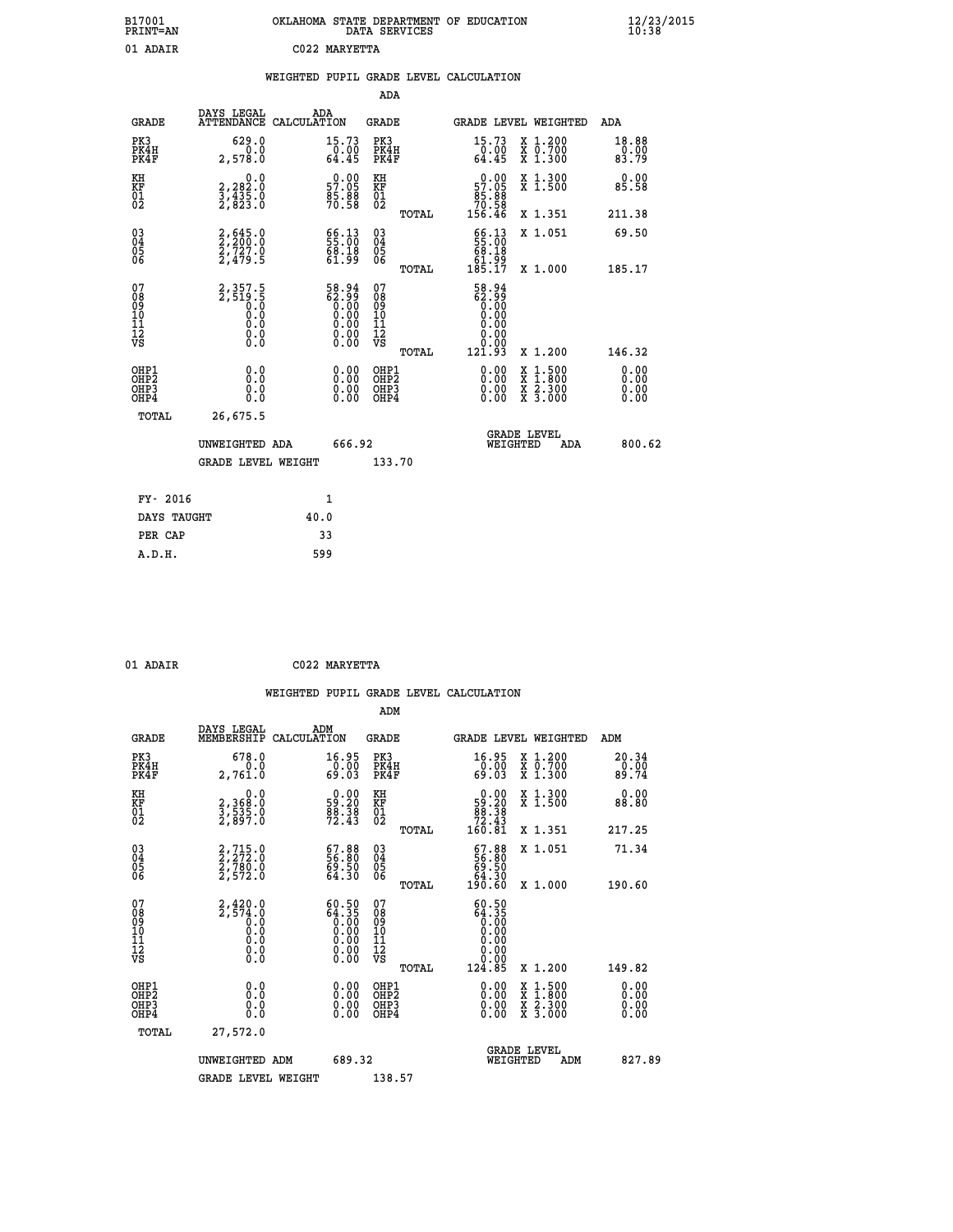| B17001<br><b>PRINT=AN</b> | OKLAHOMA STATE DEPARTMENT OF EDUCATION<br>DATA SERVICES | $\frac{12}{23}$ /2015 |
|---------------------------|---------------------------------------------------------|-----------------------|
| 01 ADAIR                  | C024 ROCKY MOUNTAIN                                     |                       |

|  |  | WEIGHTED PUPIL GRADE LEVEL CALCULATION |
|--|--|----------------------------------------|
|  |  |                                        |

|                                                    |                                                  |                                                                                         | ADA                                                |       |                                                                                       |                                |                                                                  |                              |
|----------------------------------------------------|--------------------------------------------------|-----------------------------------------------------------------------------------------|----------------------------------------------------|-------|---------------------------------------------------------------------------------------|--------------------------------|------------------------------------------------------------------|------------------------------|
| <b>GRADE</b>                                       | DAYS LEGAL<br><b>ATTENDANCE</b>                  | ADA<br>CALCULATION                                                                      | GRADE                                              |       | GRADE LEVEL WEIGHTED                                                                  |                                |                                                                  | <b>ADA</b>                   |
| PK3<br>PK4H<br>PK4F                                | 4.0<br>0.0<br>499.5                              | 0.10<br>0.00<br>12.49                                                                   | PK3<br>PK4H<br>PK4F                                |       | 0.10<br>0.00<br>12.49                                                                 |                                | X 1.200<br>X 0.700<br>X 1.300                                    | 0.12<br>0.00<br>16.24        |
| KH<br><b>KF</b><br>01<br>02                        | $728.5$<br>$982.5$<br>$732.5$                    | $\begin{array}{c} 0.00 \\ 18.21 \\ 24.55 \\ 18.31 \end{array}$                          | KH<br>KF<br>01<br>02                               |       | $\begin{array}{r} 0.00 \\ 18.21 \\ 24.55 \\ 18.31 \\ 42.86 \end{array}$               |                                | X 1.300<br>$\overline{x}$ 1.500                                  | 0.00<br>27.32                |
|                                                    |                                                  |                                                                                         |                                                    | TOTAL |                                                                                       |                                | X 1.351                                                          | 57.90                        |
| $\begin{matrix} 03 \\ 04 \\ 05 \\ 06 \end{matrix}$ | 725.0<br>613.0<br>565.0<br>705.5                 | $\frac{18.13}{15.33}$<br>$\frac{14}{17}$ $\frac{13}{64}$                                | $\begin{matrix} 03 \\ 04 \\ 05 \\ 06 \end{matrix}$ |       | $18.13$<br>$15.33$<br>$14.13$<br>$17.64$                                              |                                | X 1.051                                                          | 19.05                        |
|                                                    |                                                  |                                                                                         |                                                    | TOTAL | 47.10                                                                                 |                                | X 1.000                                                          | 47.10                        |
| 07<br>08<br>09<br>101<br>11<br>12<br>VS            | 966.5<br>0: 855<br>0: 0<br>0: 0<br>0: 0<br>$\S.$ | $\begin{smallmatrix} 24.16\\16.38\\0.00\\0.00\\0.00\\0.00\\0.00\\0.00\end{smallmatrix}$ | 07<br>08<br>09<br>11<br>11<br>12<br>VS             | TOTAL | 24.16<br>$\begin{matrix} 16.38 \\ 0.00 \\ 0.00 \\ 0.00 \end{matrix}$<br>0.00<br>40.54 |                                | X 1.200                                                          | 48.65                        |
| OHP1<br>OHP2<br>OHP3<br>OHP4                       | 0.0<br>0.0<br>0.0                                | 0.00<br>$\begin{smallmatrix} 0.00 \ 0.00 \end{smallmatrix}$                             | OHP1<br>OHP2<br>OHP3<br>OHP4                       |       | $0.00$<br>$0.00$<br>0.00                                                              | X<br>X                         | $1.500$<br>$1.800$<br>$\frac{\ddot{x}}{x}$ $\frac{5.300}{3.000}$ | 0.00<br>0.00<br>0.00<br>0.00 |
| TOTAL                                              | 7,176.5                                          |                                                                                         |                                                    |       |                                                                                       |                                |                                                                  |                              |
|                                                    | UNWEIGHTED ADA                                   | 179.43                                                                                  |                                                    |       |                                                                                       | <b>GRADE LEVEL</b><br>WEIGHTED | ADA                                                              | 216.38                       |
|                                                    | <b>GRADE LEVEL WEIGHT</b>                        |                                                                                         |                                                    | 36.95 |                                                                                       |                                |                                                                  |                              |
| FY- 2016                                           |                                                  | $\mathbf{1}$                                                                            |                                                    |       |                                                                                       |                                |                                                                  |                              |
| DAYS TAUGHT                                        |                                                  | 40.0                                                                                    |                                                    |       |                                                                                       |                                |                                                                  |                              |
|                                                    |                                                  |                                                                                         |                                                    |       |                                                                                       |                                |                                                                  |                              |

|  | ٠ |
|--|---|
|  |   |

**PER CAP** 48<br>**A.D.H.** 153

## **EXECUTE:** CO24 ROCKY MOUNTAIN

|                                                    |                                                                  |                                                                                           | ADM                                                 |       |                                                                              |                                          |                              |
|----------------------------------------------------|------------------------------------------------------------------|-------------------------------------------------------------------------------------------|-----------------------------------------------------|-------|------------------------------------------------------------------------------|------------------------------------------|------------------------------|
| <b>GRADE</b>                                       | DAYS LEGAL<br>MEMBERSHIP                                         | ADM<br>CALCULATION                                                                        | <b>GRADE</b>                                        |       |                                                                              | GRADE LEVEL WEIGHTED                     | ADM                          |
| PK3<br>PK4H<br>PK4F                                | 4.0<br>ŏ:ŏ<br>560:0                                              | $\begin{smallmatrix} 0.10\\ 0.00\\ 14.00 \end{smallmatrix}$                               | PK3<br>PK4H<br>PK4F                                 |       | $\begin{smallmatrix} 0.10\\ 0.00\\ 14.00 \end{smallmatrix}$                  | X 1.200<br>X 0.700<br>X 1.300            | 0.12<br>0.00<br>18.20        |
| KH<br>KF<br>01<br>02                               | 0.0<br>761.0<br>1,018.0<br>781.0                                 | $\begin{smallmatrix} 0.00\\19.03\\25.45\\19.53 \end{smallmatrix}$                         | KH<br>KF<br>01<br>02                                |       | $\begin{smallmatrix} 0.00\\ 19.03\\ 25.45\\ 19.53\\ 44.98 \end{smallmatrix}$ | X 1.300<br>X 1.500                       | 0.00<br>28.55                |
|                                                    |                                                                  |                                                                                           |                                                     | TOTAL |                                                                              | X 1.351                                  | 60.77                        |
| $\begin{matrix} 03 \\ 04 \\ 05 \\ 06 \end{matrix}$ | 760.0<br>640.0<br>579.0<br>727.0                                 | 19.00<br>$\frac{14.48}{18.18}$                                                            | $\begin{array}{c} 03 \\ 04 \\ 05 \\ 06 \end{array}$ |       | $19.0016.0014.4818.1848.66$                                                  | X 1.051                                  | 19.97                        |
|                                                    |                                                                  |                                                                                           |                                                     | TOTAL |                                                                              | X 1.000                                  | 48.66                        |
| 07<br>08<br>09<br>101<br>11<br>12<br>VS            | $1, 002.0$<br>$680.0$<br>$0.0$<br>0.0<br>0.0<br>$\S.$            | ${\begin{smallmatrix} 25.05\\17.00\\0.00\\0.00\\0.00\\0.00\\0.00\\0.00\end{smallmatrix}}$ | 07<br>08<br>09<br>11<br>11<br>12<br>VS              |       | 25.05<br>17.00<br>0.00                                                       |                                          |                              |
|                                                    |                                                                  |                                                                                           |                                                     | TOTAL | 42.05                                                                        | X 1.200                                  | 50.46                        |
| OHP1<br>OHP2<br>OH <sub>P3</sub><br>OHP4           | 0.0<br>$\begin{smallmatrix} 0.0 & 0 \ 0.0 & 0 \end{smallmatrix}$ | $\begin{smallmatrix} 0.00 \ 0.00 \ 0.00 \ 0.00 \end{smallmatrix}$                         | OHP1<br>OHP2<br>OHP <sub>3</sub>                    |       | $0.00$<br>$0.00$<br>0.00                                                     | X 1:500<br>X 1:800<br>X 2:300<br>X 3:000 | 0.00<br>Ŏ.ŎŎ<br>Q.QQ<br>0.00 |
| TOTAL                                              | 7,512.0                                                          |                                                                                           |                                                     |       |                                                                              |                                          |                              |
|                                                    | UNWEIGHTED                                                       | 187.82<br>ADM                                                                             |                                                     |       | WEIGHTED                                                                     | <b>GRADE LEVEL</b><br>ADM                | 226.73                       |
|                                                    | <b>GRADE LEVEL WEIGHT</b>                                        |                                                                                           | 38.91                                               |       |                                                                              |                                          |                              |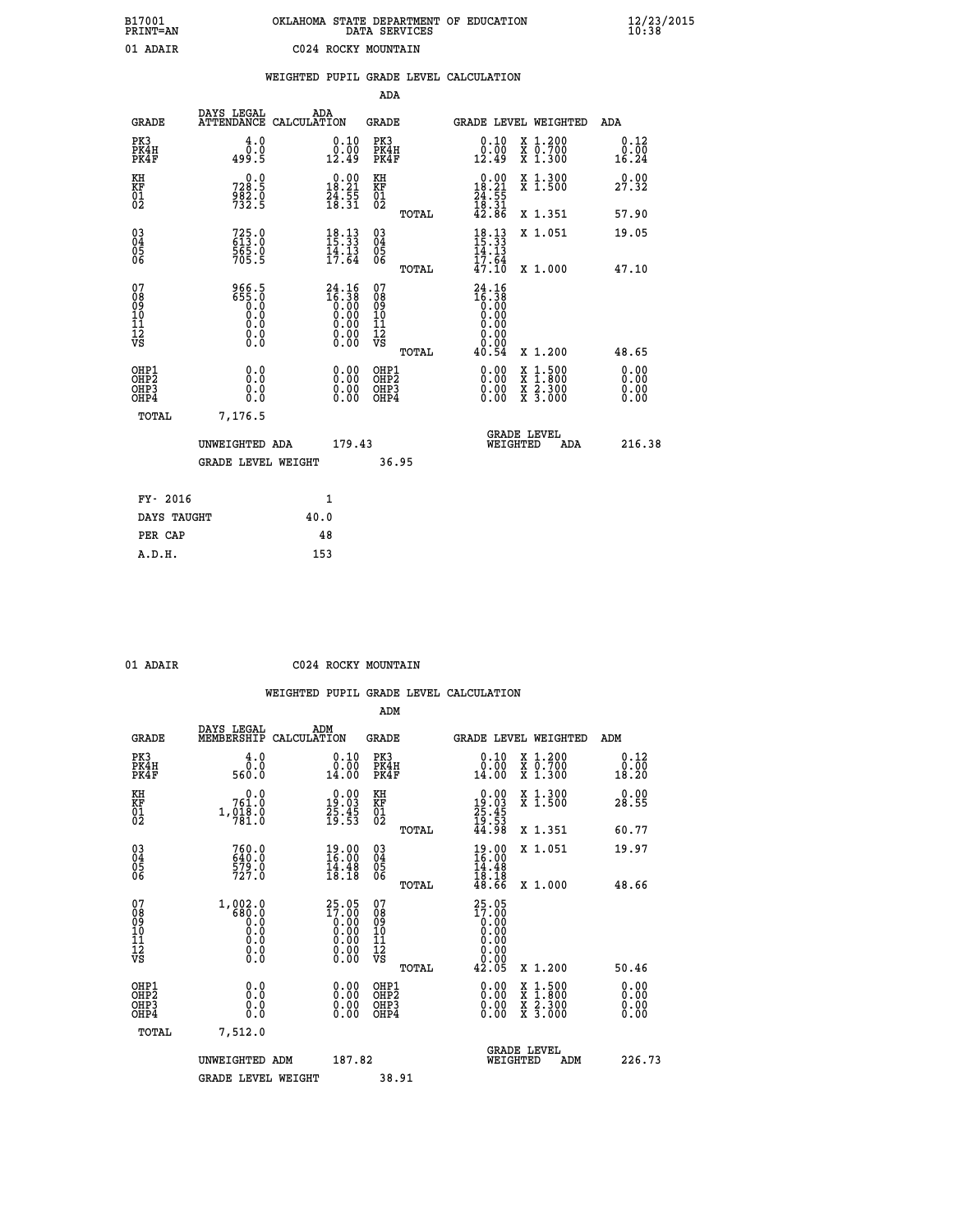| B17001<br><b>PRINT=AN</b> | OKLAHOMA STATE DEPARTMENT OF EDUCATION<br>DATA SERVICES |  |
|---------------------------|---------------------------------------------------------|--|
| 01 ADAIR                  | C028 ZION                                               |  |

|  |  | WEIGHTED PUPIL GRADE LEVEL CALCULATION |
|--|--|----------------------------------------|
|  |  |                                        |

|                                                    |                                                                               |                                                                    | ADA                                    |       |                                                                                                            |        |                                          |                              |
|----------------------------------------------------|-------------------------------------------------------------------------------|--------------------------------------------------------------------|----------------------------------------|-------|------------------------------------------------------------------------------------------------------------|--------|------------------------------------------|------------------------------|
| <b>GRADE</b>                                       | DAYS LEGAL<br><b>ATTENDANCE</b>                                               | ADA<br>CALCULATION                                                 | GRADE                                  |       | GRADE LEVEL WEIGHTED                                                                                       |        |                                          | <b>ADA</b>                   |
| PK3<br>PK4H<br>PK4F                                | 129.0<br>0.0<br>1,221.0                                                       | 3.00<br>0.00<br>28.40                                              | PK3<br>PK4H<br>PK4F                    |       | $3.00$<br>$0.00$<br>28.40                                                                                  |        | X 1.200<br>X 0.700<br>X 1.300            | $3.60$<br>$0.00$<br>36.92    |
| KH<br><b>KF</b><br>01<br>02                        | 0.0<br>1,481.0<br>2,385.0<br>1,402.0                                          | 34.44<br>55.47<br>32.60                                            | KH<br>KF<br>01<br>02                   |       | $0.00$<br>$34.44$<br>$55.47$<br>$32.60$<br>$88.07$                                                         |        | X 1.300<br>X 1.500                       | 0.00<br>51.66                |
|                                                    |                                                                               |                                                                    |                                        | TOTAL |                                                                                                            |        | X 1.351                                  | 118.98                       |
| $\begin{matrix} 03 \\ 04 \\ 05 \\ 06 \end{matrix}$ | $\begin{smallmatrix} 1,361.0\\ 1,357.0\\ 1,612.0\\ 1,259.0 \end{smallmatrix}$ | 31.65<br>31.56<br>37.49<br>29.28                                   | 03<br>04<br>05<br>06                   |       | $31.56$<br>$37.49$<br>$37.49$<br>$29.28$<br>$98.33$                                                        |        | X 1.051                                  | 33.26                        |
|                                                    |                                                                               |                                                                    |                                        | TOTAL |                                                                                                            |        | X 1.000                                  | 98.33                        |
| 07<br>08<br>09<br>101<br>11<br>12<br>VS            | $1, 208.0$<br>$1, 311.0$<br>$0.0$<br>$0.0$<br>0.0<br>$\S.$                    | $28.09$<br>$30.49$<br>$0.00$<br>$0.00$<br>$0.00$<br>$0.00$<br>Ŏ.ŎŎ | 07<br>08<br>09<br>11<br>11<br>12<br>VS | TOTAL | 28.09<br>$\begin{smallmatrix} 20.49 \\ 0.00 \\ 0.00 \\ 0.00 \\ 0.00 \\ \end{smallmatrix}$<br>0.00<br>58.58 |        | X 1.200                                  | 70.30                        |
| OHP1<br>OHP2<br>OHP3<br>OHP4                       | 0.0<br>0.0<br>0.0                                                             | 0.00<br>$0.00$<br>0.00                                             | OHP1<br>OHP2<br>OHP3<br>OHP4           |       | $0.00$<br>$0.00$<br>0.00                                                                                   | X<br>X | $1.500$<br>$1.800$<br>X 2.300<br>X 3.000 | 0.00<br>0.00<br>0.00<br>0.00 |
| TOTAL                                              | 14,726.0<br>UNWEIGHTED ADA                                                    | 342.47                                                             |                                        |       | <b>GRADE LEVEL</b><br>WEIGHTED                                                                             |        |                                          | 413.05                       |
|                                                    | <b>GRADE LEVEL WEIGHT</b>                                                     |                                                                    |                                        | 70.58 |                                                                                                            |        | ADA                                      |                              |
| FY- 2016                                           |                                                                               | $\mathbf{1}$                                                       |                                        |       |                                                                                                            |        |                                          |                              |
| DAYS TAUGHT                                        |                                                                               | 43.0                                                               |                                        |       |                                                                                                            |        |                                          |                              |

| 01 ADAIR | C028 ZION |  |
|----------|-----------|--|

 **PER CAP 33 A.D.H. 342**

|                                                    |                                                                 |                                                                                                                        |                                                       | WEIGHTED PUPIL GRADE LEVEL CALCULATION                                       |                                                                                                                     |                       |
|----------------------------------------------------|-----------------------------------------------------------------|------------------------------------------------------------------------------------------------------------------------|-------------------------------------------------------|------------------------------------------------------------------------------|---------------------------------------------------------------------------------------------------------------------|-----------------------|
|                                                    |                                                                 |                                                                                                                        | ADM                                                   |                                                                              |                                                                                                                     |                       |
| <b>GRADE</b>                                       | DAYS LEGAL<br>MEMBERSHIP                                        | ADM<br>CALCULATION                                                                                                     | <b>GRADE</b>                                          | <b>GRADE LEVEL WEIGHTED</b>                                                  |                                                                                                                     | ADM                   |
| PK3<br>PK4H<br>PK4F                                | 129.0<br>0.0<br>1,290.0                                         | 3.00<br>0.00<br>30.00                                                                                                  | PK3<br>PK4H<br>PK4F                                   | $\begin{smallmatrix} 3.00\\ 0.00\\ 30.00 \end{smallmatrix}$                  | X 1.200<br>X 0.700<br>X 1.300                                                                                       | 3.60<br>0.00<br>39.00 |
| KH<br>KF<br>01<br>02                               | 0.0<br>1,506:0<br>2,456:0<br>1,434:0                            | $\begin{smallmatrix} 0.00\\ 35.02\\ 57.12\\ 33.35 \end{smallmatrix}$                                                   | KH<br>KF<br>01<br>02                                  | $\begin{smallmatrix} 0.00\\ 35.02\\ 57.12\\ 33.35\\ 90.47 \end{smallmatrix}$ | X 1.300<br>X 1.500                                                                                                  | 0.00<br>52.53         |
|                                                    |                                                                 |                                                                                                                        | TOTAL                                                 |                                                                              | X 1.351                                                                                                             | 122.22                |
| $\begin{matrix} 03 \\ 04 \\ 05 \\ 06 \end{matrix}$ | $1, 409.0$<br>$1, 373.0$<br>$1, 652.0$<br>$1, 300.0$            | $32.77$<br>$31.93$<br>$38.42$<br>$30.23$                                                                               | 03<br>04<br>05<br>06                                  | $32.77$<br>$31.93$<br>$38.42$<br>$30.23$<br>$100.58$                         | X 1.051                                                                                                             | 34.44                 |
|                                                    |                                                                 |                                                                                                                        | TOTAL                                                 |                                                                              | X 1.000                                                                                                             | 100.58                |
| 07<br>0890112<br>1112<br>VS                        | $1, 241.0$<br>$1, 354.0$<br>$0.0$<br>$0.0$<br>0.0<br>$\S.$ $\S$ | $28.86$<br>$31.49$<br>$0.00$<br>$0.00$<br>$0.00$<br>$\begin{smallmatrix} 0.00 & 0.00 \\ 0.00 & 0.00 \end{smallmatrix}$ | 07<br>08<br>09<br>01<br>11<br>11<br>12<br>VS<br>TOTAL | $28.86$<br>$31.49$<br>$0.00$<br>$0.00$<br>0.00<br>0.00<br>60.35              | X 1.200                                                                                                             | 72.42                 |
|                                                    |                                                                 |                                                                                                                        |                                                       |                                                                              |                                                                                                                     |                       |
| OHP1<br>OHP <sub>2</sub><br>OHP3<br>OHP4           | 0.0<br>0.000                                                    | $0.00$<br>$0.00$<br>0.00                                                                                               | OHP1<br>OHP <sub>2</sub><br>OHP <sub>3</sub>          | 0.00<br>0.00<br>0.00                                                         | $\begin{array}{l} \mathtt{X} & 1.500 \\ \mathtt{X} & 1.800 \\ \mathtt{X} & 2.300 \\ \mathtt{X} & 3.000 \end{array}$ | 0.00<br>0.00<br>0.00  |
| TOTAL                                              | 15,144.0                                                        |                                                                                                                        |                                                       |                                                                              |                                                                                                                     |                       |
|                                                    | UNWEIGHTED ADM                                                  | 352.19                                                                                                                 |                                                       | <b>GRADE LEVEL</b><br>WEIGHTED                                               | ADM                                                                                                                 | 424.79                |
|                                                    | <b>GRADE LEVEL WEIGHT</b>                                       |                                                                                                                        | 72.60                                                 |                                                                              |                                                                                                                     |                       |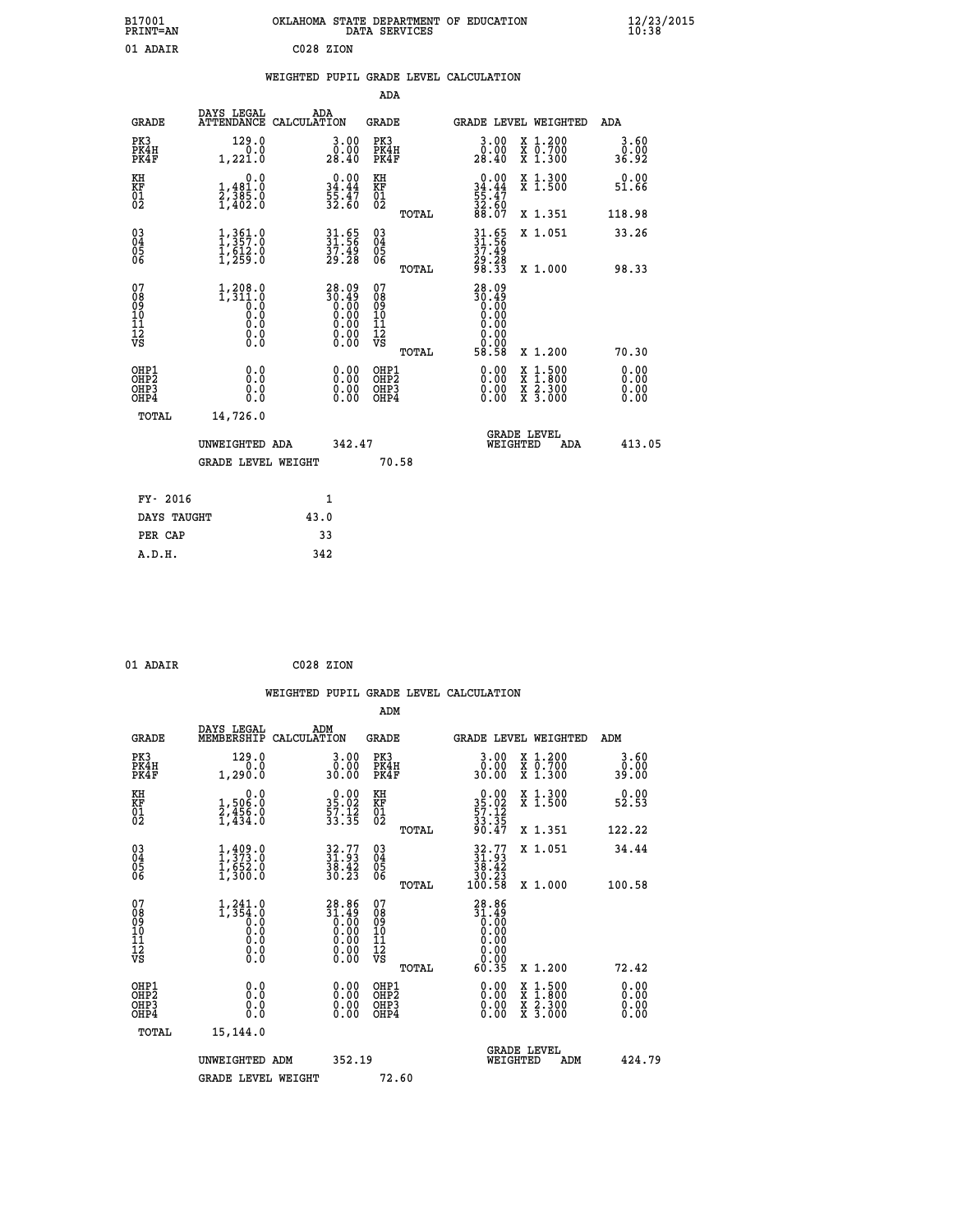| B17001<br>PRINT=AN                     |                                                                                                            | OKLAHOMA STATE DEPARTMENT OF EDUCATION                                               |        | DATA SERVICES                                                |       |                                                                                      |                                                                                          |     |                        | $\frac{12}{23}$ /2015 |
|----------------------------------------|------------------------------------------------------------------------------------------------------------|--------------------------------------------------------------------------------------|--------|--------------------------------------------------------------|-------|--------------------------------------------------------------------------------------|------------------------------------------------------------------------------------------|-----|------------------------|-----------------------|
| 01 ADAIR                               |                                                                                                            | C029 DAHLONEGAH                                                                      |        |                                                              |       |                                                                                      |                                                                                          |     |                        |                       |
|                                        |                                                                                                            | WEIGHTED PUPIL GRADE LEVEL CALCULATION                                               |        |                                                              |       |                                                                                      |                                                                                          |     |                        |                       |
|                                        |                                                                                                            |                                                                                      |        | ADA                                                          |       |                                                                                      |                                                                                          |     |                        |                       |
| <b>GRADE</b>                           | DAYS LEGAL                                                                                                 | ADA<br>ATTENDANCE CALCULATION                                                        |        | GRADE                                                        |       | GRADE LEVEL WEIGHTED                                                                 |                                                                                          |     | ADA                    |                       |
| PK3<br>PK4H<br>PK4F                    | 382.0<br>0.0<br>389.0                                                                                      | 9.10<br>0.00<br>9.26                                                                 |        | PK3<br>PK4H<br>PK4F                                          |       | 9.10<br>$0.00$<br>9.26                                                               | X 1.200<br>X 0.700<br>X 1.300                                                            |     | 10.92<br>0.00<br>12.04 |                       |
| KH<br>KF<br>01<br>02                   | 0.0<br>721.5<br>352.0<br>414.0                                                                             | 17.18<br>8.38                                                                        |        | KH<br><b>KF</b><br>01<br>02                                  |       | $0.00$<br>17.18<br>$\frac{8}{9}.\overline{38}$                                       | X 1.300<br>X 1.500                                                                       |     | 0.00<br>25.77          |                       |
|                                        |                                                                                                            |                                                                                      |        |                                                              | TOTAL | 18.24                                                                                | X 1.351                                                                                  |     | 24.64                  |                       |
| $\substack{03 \ 04}$<br>Ŏ5<br>06       | $464.0$<br>$453.0$<br>680.0<br>456.0                                                                       | $\frac{11}{10}.95$<br>16.19<br>10.86                                                 |        | $03\overline{4}$<br>$\begin{matrix} 0.5 \\ 0.6 \end{matrix}$ |       | $\frac{11}{10}$ : 79<br>16.19<br>10.86                                               | X 1.051                                                                                  |     | 11.61                  |                       |
|                                        |                                                                                                            |                                                                                      |        |                                                              | TOTAL | 37.84                                                                                | X 1.000                                                                                  |     | 37.84                  |                       |
| 07<br>08<br>09<br>11<br>11<br>12<br>VS | 597.0<br>$\frac{372.0}{0.0}$<br>ŏ.ŏ<br>$\begin{smallmatrix} 0.0 & 0 \ 0.0 & 0 \ 0.0 & 0 \end{smallmatrix}$ | 14.21<br>$\begin{array}{c} 1.86 \\ 0.00 \\ 0.00 \\ 0.00 \\ 0.00 \\ 0.00 \end{array}$ |        | 07<br>08<br>09<br>10<br>īĭ<br>12<br>VS                       | TOTAL | 14.21<br>$\begin{matrix} 8.86 \\ 0.00 \end{matrix}$<br>0.00<br>0.00<br>0.00<br>23.07 | X 1.200                                                                                  |     | 27.68                  |                       |
| OHP1<br>OH <sub>P</sub> 2<br>OHP3      | 0.0<br>0.0                                                                                                 | 0.00                                                                                 |        | OHP1<br>OH <sub>P</sub> 2<br>OHP3                            |       | 0.00                                                                                 | $\begin{smallmatrix} x & 1.500 \\ x & 1.800 \\ x & 2.300 \\ x & 3.000 \end{smallmatrix}$ |     | 0.00<br>0.00<br>0.00   |                       |
| OHP4                                   | 0.0                                                                                                        | $\begin{smallmatrix} 0.00 \ 0.00 \end{smallmatrix}$                                  |        | OHP4                                                         |       | 0.00                                                                                 |                                                                                          |     | 0.00                   |                       |
| TOTAL                                  | 5,280.5                                                                                                    |                                                                                      |        |                                                              |       |                                                                                      |                                                                                          |     |                        |                       |
|                                        | UNWEIGHTED ADA                                                                                             |                                                                                      | 125.74 |                                                              |       | WEIGHTED                                                                             | <b>GRADE LEVEL</b>                                                                       | ADA | 150.50                 |                       |
|                                        | <b>GRADE LEVEL WEIGHT</b>                                                                                  |                                                                                      |        | 24.76                                                        |       |                                                                                      |                                                                                          |     |                        |                       |
| FY- 2016                               |                                                                                                            | 1                                                                                    |        |                                                              |       |                                                                                      |                                                                                          |     |                        |                       |
| DAYS TAUGHT                            |                                                                                                            | 42.0                                                                                 |        |                                                              |       |                                                                                      |                                                                                          |     |                        |                       |
| PER CAP                                |                                                                                                            | 33                                                                                   |        |                                                              |       |                                                                                      |                                                                                          |     |                        |                       |

| 01 ADAIR | C029 DAHLONEGAH |
|----------|-----------------|

 **WEIGHTED PUPIL GRADE LEVEL CALCULATION ADM DAYS LEGAL ADM GRADE MEMBERSHIP CALCULATION GRADE GRADE LEVEL WEIGHTED ADM PK3 382.0 9.10 PK3 9.10 X 1.200 10.92 PK4H 0.0 0.00 PK4H 0.00 X 0.700 0.00 PK4F 394.0 9.38 PK4F 9.38 X 1.300 12.19 KH 0.0 0.00 KH 0.00 X 1.300 0.00 KF 760.0 18.10 KF 18.10 X 1.500 27.15 01 369.0 8.79 01 8.79 02 435.0 10.36 02 10.36 10.36 TOTAL 19.15 X 1.351 25.87 03 477.0 11.36 03 11.36 X 1.051 11.94 04 468.0 11.14 04 11.14 05 690.0 16.43 05 16.43 06 462.0 11.00 06 11.00 TOTAL 38.57 X 1.000 38.57 07 625.0 14.88 07 14.88 08 378.0 9.00 08 9.00 03 0.00 0.00 0.000 0.000 10 0.0 0.00 10 0.00 11 0.0 0.00 11 0.00 12 0.0 0.00 12 0.00 VS 0.0 0.00 VS 0.00 TOTAL 23.88 X 1.200 28.66 OHP1 0.0 0.00 OHP1 0.00 X 1.500 0.00 OHP2 0.0 0.00 OHP2 0.00 X 1.800 0.00 OHP3 0.0 0.00 OHP3 0.00 X 2.300 0.00 OHP4 0.0 0.00 OHP4 0.00 X 3.000 0.00 TOTAL 5,440.0 GRADE LEVEL UNWEIGHTED ADM 129.54 WEIGHTED ADM 155.30** GRADE LEVEL WEIGHT 25.76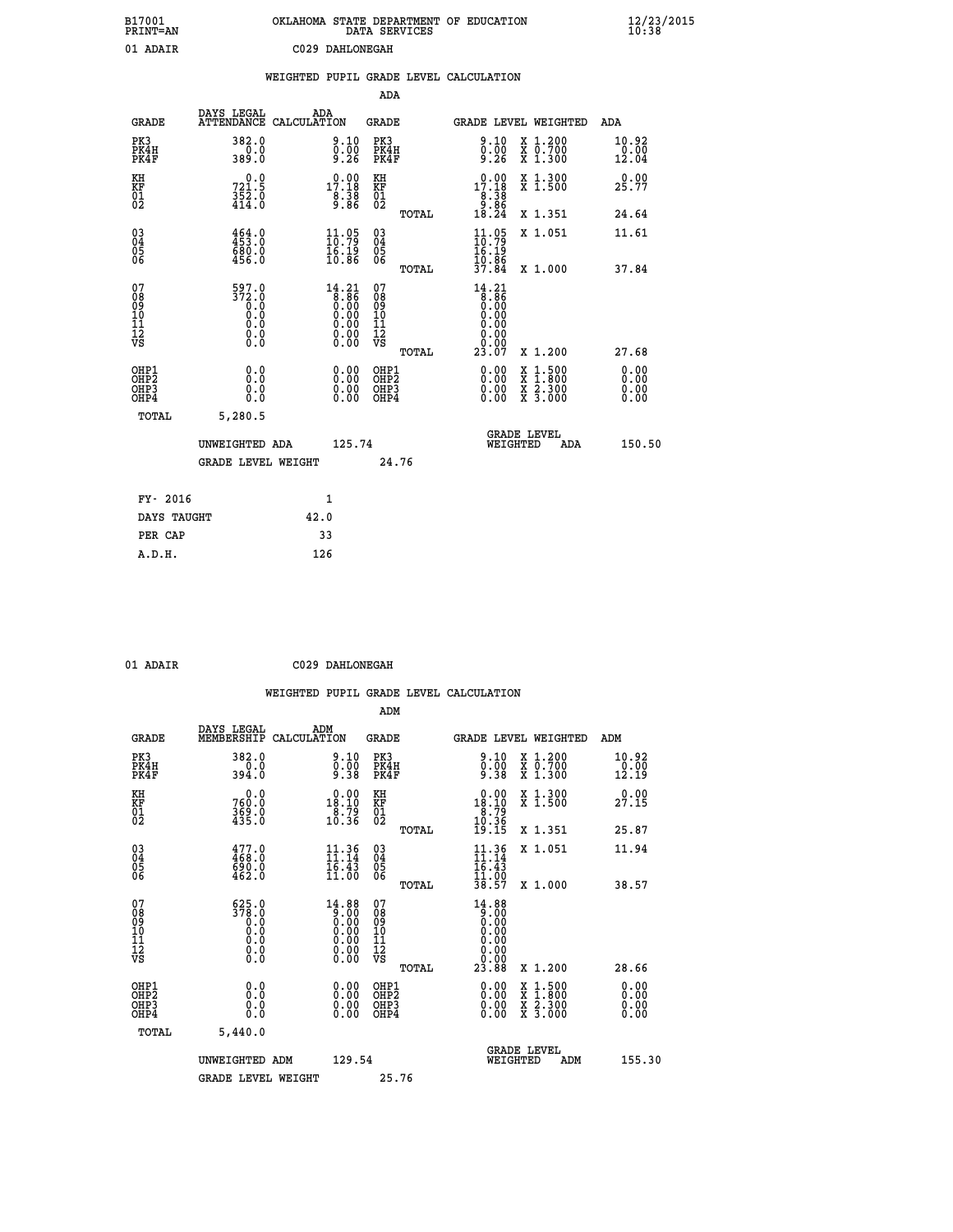| B17001<br><b>PRINT=AN</b> | OKLAHOMA STATE DEPARTMENT OF EDUCATION<br>DATA SERVICES | $\frac{12}{23}$ /2015 |
|---------------------------|---------------------------------------------------------|-----------------------|
| 01 ADAIR                  | C032 GREASY                                             |                       |

|  |  | WEIGHTED PUPIL GRADE LEVEL CALCULATION |
|--|--|----------------------------------------|
|  |  |                                        |

|                                                                              |                                                                                     |                                                                                               | ADA                                                |       |                                                                             |                                                                                                                                              |                              |
|------------------------------------------------------------------------------|-------------------------------------------------------------------------------------|-----------------------------------------------------------------------------------------------|----------------------------------------------------|-------|-----------------------------------------------------------------------------|----------------------------------------------------------------------------------------------------------------------------------------------|------------------------------|
| <b>GRADE</b>                                                                 | DAYS LEGAL                                                                          | ADA<br>ATTENDANCE CALCULATION                                                                 | GRADE                                              |       | <b>GRADE LEVEL WEIGHTED</b>                                                 |                                                                                                                                              | ADA                          |
| PK3<br>PK4H<br>PK4F                                                          | 56.0<br>0.0<br>323.0                                                                | 1.33<br>$\frac{0}{7}.\,\, 00$                                                                 | PK3<br>PK4H<br>PK4F                                |       | 1.33<br>$\frac{0}{7}.00$<br>7.69                                            | X 1.200<br>X 0.700<br>X 1.300                                                                                                                | 1.60<br>0.00<br>10.00        |
| KH<br>KF<br>01<br>02                                                         | 0.0<br>200:0<br>515:0<br>457:0                                                      | $\begin{smallmatrix} 0.00\\ 4.76\\ 12.26\\ 10.88 \end{smallmatrix}$                           | KH<br>KF<br>01<br>02                               |       | $\begin{smallmatrix} 0.00\\ 4.76\\ 12.26\\ 10.88\\ 23.14 \end{smallmatrix}$ | X 1.300<br>X 1.500                                                                                                                           | 0.00<br>7.14                 |
|                                                                              |                                                                                     |                                                                                               |                                                    | TOTAL |                                                                             | X 1.351                                                                                                                                      | 31.26                        |
| $\begin{matrix} 03 \\ 04 \\ 05 \\ 06 \end{matrix}$                           | 326.0<br>408.0<br>280.0<br>390.0                                                    | $7.76$<br>9.71<br>$\frac{6.67}{9.29}$                                                         | $\begin{matrix} 03 \\ 04 \\ 05 \\ 06 \end{matrix}$ |       | $7.76$<br>$6.71$<br>$6.67$<br>$9.29$<br>$25.67$                             | X 1.051                                                                                                                                      | 8.16                         |
|                                                                              |                                                                                     |                                                                                               |                                                    | TOTAL |                                                                             | X 1.000                                                                                                                                      | 25.67                        |
| 07<br>08<br>09<br>11<br>11<br>12<br>VS                                       | $285.0$<br>267.0<br>$\begin{smallmatrix}0.0 \ 0.0 \ 0.0 \end{smallmatrix}$<br>$\S.$ | $\begin{smallmatrix} 6.79\ 6.36\ 0.00\ 0.00\ 0.00\ 0.00\ 0.00\ 0.00\ 0.00\ \end{smallmatrix}$ | 07<br>08<br>09<br>11<br>11<br>12<br>VS             | TOTAL | 6.79<br>6.36<br>0.00<br>0.00<br>0.00<br>0.00<br>13.15                       | X 1.200                                                                                                                                      | 15.78                        |
| OHP1<br>OH <sub>P</sub> <sub>2</sub><br>OH <sub>P3</sub><br>OH <sub>P4</sub> | 0.0<br>0.0<br>0.0                                                                   | 0.00<br>0.00<br>0.00                                                                          | OHP1<br>OHP2<br>OHP3<br>OHP4                       |       | 0.00<br>0.00<br>0.00                                                        | $\begin{smallmatrix} \mathtt{X} & 1\cdot500 \\ \mathtt{X} & 1\cdot800 \\ \mathtt{X} & 2\cdot300 \\ \mathtt{X} & 3\cdot000 \end{smallmatrix}$ | 0.00<br>0.00<br>0.00<br>0.00 |
| TOTAL                                                                        | 3,507.0                                                                             |                                                                                               |                                                    |       |                                                                             |                                                                                                                                              |                              |
|                                                                              | UNWEIGHTED ADA                                                                      |                                                                                               | 83.50                                              |       | WEIGHTED                                                                    | <b>GRADE LEVEL</b><br>ADA                                                                                                                    | 99.61                        |
|                                                                              | <b>GRADE LEVEL WEIGHT</b>                                                           |                                                                                               |                                                    | 16.11 |                                                                             |                                                                                                                                              |                              |
| FY- 2016                                                                     |                                                                                     | 1                                                                                             |                                                    |       |                                                                             |                                                                                                                                              |                              |
| DAYS TAUGHT                                                                  |                                                                                     | 42.0                                                                                          |                                                    |       |                                                                             |                                                                                                                                              |                              |
| PER CAP                                                                      |                                                                                     | 81                                                                                            |                                                    |       |                                                                             |                                                                                                                                              |                              |
| A.D.H.                                                                       |                                                                                     | 83                                                                                            |                                                    |       |                                                                             |                                                                                                                                              |                              |

| 01 ADAIR | C032 GREASY |
|----------|-------------|
|          |             |

|                                                    |                                                           |                    |                                                                                                                      |                                                     |       | WEIGHTED PUPIL GRADE LEVEL CALCULATION                                                     |                                          |                       |  |
|----------------------------------------------------|-----------------------------------------------------------|--------------------|----------------------------------------------------------------------------------------------------------------------|-----------------------------------------------------|-------|--------------------------------------------------------------------------------------------|------------------------------------------|-----------------------|--|
|                                                    |                                                           |                    |                                                                                                                      | ADM                                                 |       |                                                                                            |                                          |                       |  |
| <b>GRADE</b>                                       | DAYS LEGAL<br>MEMBERSHIP                                  | ADM<br>CALCULATION |                                                                                                                      | <b>GRADE</b>                                        |       | <b>GRADE LEVEL WEIGHTED</b>                                                                |                                          | ADM                   |  |
| PK3<br>PK4H<br>PK4F                                | 56.0<br>364.0                                             |                    | $\begin{smallmatrix} 1.33\ 0.00\ 8.67 \end{smallmatrix}$                                                             | PK3<br>PK4H<br>PK4F                                 |       | $\begin{smallmatrix} 1.33\ 0.00\ 8.67 \end{smallmatrix}$                                   | X 1.200<br>X 0.700<br>X 1.300            | 1.60<br>0.00<br>11.27 |  |
| KH<br>KF<br>01<br>02                               | 0.0<br>$\frac{210.0}{546.0}$<br>$462.0$                   |                    | $\begin{smallmatrix} 0.00\\ 5.00\\ 13.00\\ 11.00 \end{smallmatrix}$                                                  | KH<br>KF<br>01<br>02                                |       | $\begin{smallmatrix} 0.00\\ 5.00\\ 13.00\\ 11.00\\ 24.00 \end{smallmatrix}$                | X 1.300<br>X 1.500                       | 0.00<br>7.50          |  |
|                                                    |                                                           |                    |                                                                                                                      |                                                     | TOTAL |                                                                                            | X 1.351                                  | 32.42                 |  |
| $\begin{matrix} 03 \\ 04 \\ 05 \\ 06 \end{matrix}$ | 339.0<br>433.0<br>294.0<br>412.0                          |                    | 10.97<br>$\frac{7.00}{9.81}$                                                                                         | $\begin{array}{c} 03 \\ 04 \\ 05 \\ 06 \end{array}$ |       | $\begin{smallmatrix} & 8 & 07 \\ 10 & 31 \\ 7 & 00 \\ 9 & 81 \\ 27 & 12 \end{smallmatrix}$ | X 1.051                                  | 8.48                  |  |
|                                                    |                                                           |                    |                                                                                                                      |                                                     | TOTAL |                                                                                            | X 1.000                                  | 27.12                 |  |
| 07<br>0890112<br>1112<br>VS                        | $294.0$<br>$0.0$<br>$0.0$<br>$0.0$<br>$0.0$<br>$\S.$ $\S$ |                    | $7.00$<br>$7.00$<br>$0.00$<br>$0.00$<br>$0.00$<br>$\begin{smallmatrix} 0.00 & 0.00 \\ 0.00 & 0.00 \end{smallmatrix}$ | 07<br>08<br>09<br>11<br>11<br>12<br>VS              | TOTAL | $7.00$<br>$7.00$<br>0.00<br>0.00<br>0.00<br>0.00<br>14.00                                  | X 1.200                                  | 16.80                 |  |
| OHP1                                               |                                                           |                    |                                                                                                                      | OHP1                                                |       |                                                                                            |                                          | 0.00                  |  |
| OHP <sub>2</sub><br>OH <sub>P3</sub><br>OHP4       | 0.0<br>0.000                                              |                    | $0.00$<br>$0.00$<br>0.00                                                                                             | OHP <sub>2</sub><br>OHP <sub>3</sub>                |       | 0.00<br>0.00<br>0.00                                                                       | X 1:500<br>X 1:800<br>X 2:300<br>X 3:000 | 0.00<br>0.00<br>0.00  |  |
| TOTAL                                              | 3,704.0                                                   |                    |                                                                                                                      |                                                     |       |                                                                                            |                                          |                       |  |
|                                                    | UNWEIGHTED ADM                                            |                    | 88.19                                                                                                                |                                                     |       | <b>GRADE LEVEL</b><br>WEIGHTED                                                             | ADM                                      | 105.19                |  |
|                                                    | <b>GRADE LEVEL WEIGHT</b>                                 |                    |                                                                                                                      | 17.00                                               |       |                                                                                            |                                          |                       |  |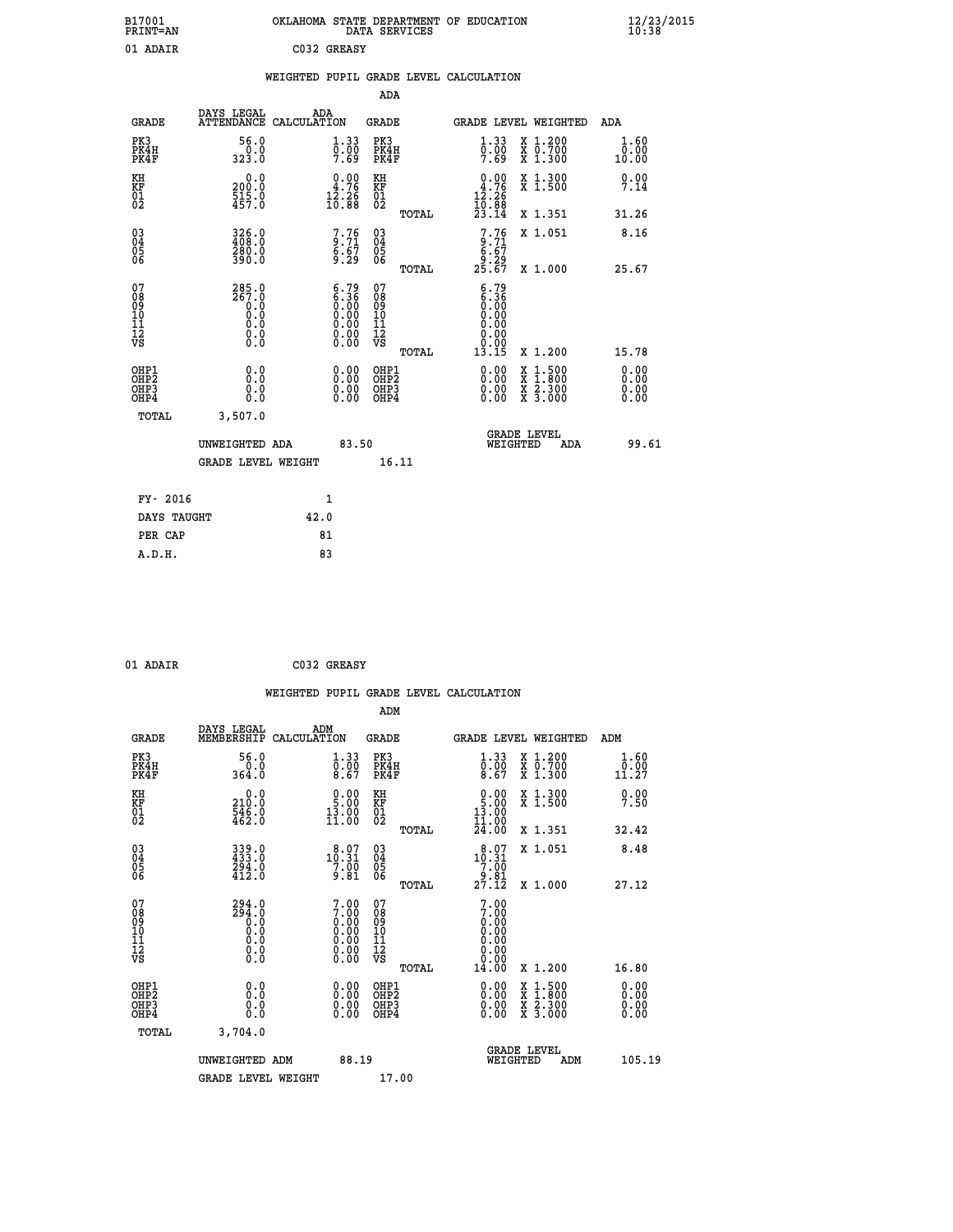| B17001<br>PRINT=AN                                |                                                                                              | OKLAHOMA STATE DEPARTMENT OF EDUCATION                                   | DATA SERVICES                                               |                                                                                                   |                                                                                                                                           | $\frac{12}{23}$ /2015 |
|---------------------------------------------------|----------------------------------------------------------------------------------------------|--------------------------------------------------------------------------|-------------------------------------------------------------|---------------------------------------------------------------------------------------------------|-------------------------------------------------------------------------------------------------------------------------------------------|-----------------------|
| 01 ADAIR                                          |                                                                                              | I004 WATTS                                                               |                                                             |                                                                                                   |                                                                                                                                           |                       |
|                                                   |                                                                                              | WEIGHTED PUPIL GRADE LEVEL CALCULATION                                   |                                                             |                                                                                                   |                                                                                                                                           |                       |
|                                                   |                                                                                              |                                                                          | ADA                                                         |                                                                                                   |                                                                                                                                           |                       |
| <b>GRADE</b>                                      | DAYS LEGAL                                                                                   | ADA<br>ATTENDANCE CALCULATION                                            | <b>GRADE</b>                                                |                                                                                                   | GRADE LEVEL WEIGHTED                                                                                                                      | ADA                   |
| PK3<br>PK4H<br>PK4F                               | 0.0<br>0.0<br>442.5                                                                          | 0.00<br>0.00<br>11.96                                                    | PK3<br>PK4H<br>PK4F                                         | 0.00<br>0.00<br>11.96                                                                             | X 1.200<br>X 0.700<br>X 1.300                                                                                                             | 0.00<br>0.00<br>15.55 |
| KH<br>KF<br>$\begin{matrix} 01 \ 02 \end{matrix}$ | 0.0<br>515.0<br>770.0<br>814.0                                                               | $\begin{smallmatrix} 0.00\\13.92\\20.81\\22.00 \end{smallmatrix}$        | KH<br><b>KF</b><br>01<br>02                                 | 13.92<br>$\frac{20.81}{22.00}$<br>42.81                                                           | X 1.300<br>X 1.500                                                                                                                        | 0.00<br>20.88         |
|                                                   |                                                                                              |                                                                          | TOTAL                                                       |                                                                                                   | X 1.351                                                                                                                                   | 57.84                 |
| 03<br>04<br>05<br>06                              | 682.0<br>760.0<br>548.0<br>783.0                                                             | $\frac{18.43}{20.54}$<br>$\frac{14.81}{21.16}$                           | 030404<br>ŎĞ                                                | 18.43<br>20.54<br>14.81<br>21.16                                                                  | X 1.051                                                                                                                                   | 19.37                 |
|                                                   |                                                                                              |                                                                          | <b>TOTAL</b>                                                | 56.51                                                                                             | X 1.000                                                                                                                                   | 56.51                 |
| 07<br>Ŏ8<br>09<br>10<br>īi<br>Ī2<br>VS            | $\begin{array}{r} 918.0 \\ 813.0 \\ 1,106.5 \\ 1,015.0 \\ 963.5 \\ 840.0 \end{array}$<br>Ō.Ŏ | $24.81$<br>$21.97$<br>$29.91$<br>$27.43$<br>$26.04$<br>$22.70$<br>$0.00$ | 07<br>Ŏ8<br>09<br>10<br>īī<br>$\frac{1}{\sqrt{2}}$<br>TOTAL | $24.81$<br>$21.97$<br>$29.91$<br>$27.43$<br>$\bar{26}.\bar{04}$<br>$\frac{55.70}{0.00}$<br>152.86 | X 1.200                                                                                                                                   | 183.43                |
| OHP1                                              | 0.0                                                                                          |                                                                          | OHP1                                                        |                                                                                                   |                                                                                                                                           | 0.00                  |
| OHP2<br>OHP3<br>OHP4                              | 0.0<br>0.0<br>0.0                                                                            | 0.00<br>$\begin{smallmatrix} 0.00 \ 0.00 \end{smallmatrix}$              | OHP <sub>2</sub><br>OHP3<br>OHP4                            | 0.00<br>0.00<br>0.00                                                                              | $\begin{smallmatrix} \mathtt{X} & 1\cdot500\\ \mathtt{X} & 1\cdot800\\ \mathtt{X} & 2\cdot300\\ \mathtt{X} & 3\cdot000 \end{smallmatrix}$ | 0.00<br>0.00<br>0.00  |
| TOTAL                                             | 10,970.5                                                                                     |                                                                          |                                                             |                                                                                                   |                                                                                                                                           |                       |
|                                                   | UNWEIGHTED ADA                                                                               | 296.49                                                                   |                                                             | WEIGHTED                                                                                          | <b>GRADE LEVEL</b><br>ADA                                                                                                                 | 353.58                |
|                                                   | <b>GRADE LEVEL WEIGHT</b>                                                                    |                                                                          | 57.09                                                       |                                                                                                   |                                                                                                                                           |                       |
| FY- 2016                                          |                                                                                              | 1                                                                        |                                                             |                                                                                                   |                                                                                                                                           |                       |
| DAYS TAUGHT                                       |                                                                                              | 37.0                                                                     |                                                             |                                                                                                   |                                                                                                                                           |                       |
| PER CAP                                           |                                                                                              | 57                                                                       |                                                             |                                                                                                   |                                                                                                                                           |                       |

| 01 ADAIR | I004 WATTS |
|----------|------------|
|          |            |

|                                                                      |                                                                                                       |                    |                                                                   |                                                     |       | WEIGHTED PUPIL GRADE LEVEL CALCULATION                                                                                                                                                                                                                                         |                                                                                                                                           |     |                       |
|----------------------------------------------------------------------|-------------------------------------------------------------------------------------------------------|--------------------|-------------------------------------------------------------------|-----------------------------------------------------|-------|--------------------------------------------------------------------------------------------------------------------------------------------------------------------------------------------------------------------------------------------------------------------------------|-------------------------------------------------------------------------------------------------------------------------------------------|-----|-----------------------|
|                                                                      |                                                                                                       |                    |                                                                   | ADM                                                 |       |                                                                                                                                                                                                                                                                                |                                                                                                                                           |     |                       |
| <b>GRADE</b>                                                         | DAYS LEGAL<br>MEMBERSHIP                                                                              | ADM<br>CALCULATION |                                                                   | <b>GRADE</b>                                        |       |                                                                                                                                                                                                                                                                                | <b>GRADE LEVEL WEIGHTED</b>                                                                                                               | ADM |                       |
| PK3<br>PK4H<br>PK4F                                                  | 0.0<br>0.0<br>468.0                                                                                   |                    | $\begin{smallmatrix} 0.00\\ 0.00\\ 12.65 \end{smallmatrix}$       | PK3<br>PK4H<br>PK4F                                 |       | $\begin{smallmatrix} 0.00\\ 0.00\\ 12.65 \end{smallmatrix}$                                                                                                                                                                                                                    | X 1.200<br>X 0.700<br>X 1.300                                                                                                             |     | 0.00<br>0.00<br>16.45 |
| KH<br>KF<br>01<br>02                                                 | $\begin{smallmatrix} &0.0\551.0\816.0\863.0\end{smallmatrix}$                                         |                    | $\begin{smallmatrix} 0.00\\14.89\\22.95\\23.32 \end{smallmatrix}$ | KH<br>KF<br>01<br>02                                |       | $\begin{smallmatrix} 0.00\\14.89\\22.05\\23.32\\45.37 \end{smallmatrix}$                                                                                                                                                                                                       | X 1.300<br>X 1.500                                                                                                                        |     | 22.34                 |
|                                                                      |                                                                                                       |                    |                                                                   |                                                     | TOTAL |                                                                                                                                                                                                                                                                                | X 1.351                                                                                                                                   |     | 61.29                 |
| $\begin{matrix} 03 \\ 04 \\ 05 \\ 06 \end{matrix}$                   | 697.0<br>788.0<br>560.0<br>805.0                                                                      |                    | $\frac{18.84}{21.30}$<br>$\frac{15.14}{21.76}$                    | $\begin{array}{c} 03 \\ 04 \\ 05 \\ 06 \end{array}$ |       | $18.84$<br>$21.30$<br>$15.14$<br>$21.76$<br>$58.20$                                                                                                                                                                                                                            | X 1.051                                                                                                                                   |     | 19.80                 |
|                                                                      |                                                                                                       |                    |                                                                   |                                                     | TOTAL |                                                                                                                                                                                                                                                                                | X 1.000                                                                                                                                   |     | 58.20                 |
| 07<br>08<br>09<br>11<br>11<br>12<br>VS                               | $\begin{smallmatrix} & 954.0\\ & 847.0\\ 1,145.0\\ 1,066.0\\ 1,028.0\\ 995.0\\ 0.0 \end{smallmatrix}$ |                    | $25.7822.8930.9528.8127.7824.190.00$                              | 07<br>08<br>09<br>11<br>11<br>12<br>VS              | TOTAL | 25.78<br>22.89<br>30.95<br>28.81<br>27.78<br>$\begin{array}{r} 24.19 \\ 0.00 \\ 160.40 \end{array}$                                                                                                                                                                            | X 1.200                                                                                                                                   |     | 192.48                |
| OHP1                                                                 |                                                                                                       |                    |                                                                   |                                                     |       |                                                                                                                                                                                                                                                                                |                                                                                                                                           |     | 0.00                  |
| OH <sub>P</sub> <sub>2</sub><br>OH <sub>P3</sub><br>OH <sub>P4</sub> | 0.0<br>0.000                                                                                          |                    | $\begin{smallmatrix} 0.00 \ 0.00 \ 0.00 \ 0.00 \end{smallmatrix}$ | OHP1<br>OHP2<br>OHP3<br>OHP4                        |       | $\begin{smallmatrix} 0.00 & 0.00 & 0.00 & 0.00 & 0.00 & 0.00 & 0.00 & 0.00 & 0.00 & 0.00 & 0.00 & 0.00 & 0.00 & 0.00 & 0.00 & 0.00 & 0.00 & 0.00 & 0.00 & 0.00 & 0.00 & 0.00 & 0.00 & 0.00 & 0.00 & 0.00 & 0.00 & 0.00 & 0.00 & 0.00 & 0.00 & 0.00 & 0.00 & 0.00 & 0.00 & 0.0$ | $\begin{smallmatrix} \mathtt{X} & 1\cdot500\\ \mathtt{X} & 1\cdot800\\ \mathtt{X} & 2\cdot300\\ \mathtt{X} & 3\cdot000 \end{smallmatrix}$ |     | 0.00<br>0.00<br>0.00  |
| TOTAL                                                                | 11,483.0                                                                                              |                    |                                                                   |                                                     |       |                                                                                                                                                                                                                                                                                |                                                                                                                                           |     |                       |
|                                                                      | UNWEIGHTED ADM                                                                                        |                    | 310.35                                                            |                                                     |       |                                                                                                                                                                                                                                                                                | GRADE LEVEL<br>WEIGHTED<br>ADM                                                                                                            |     | 370.56                |
|                                                                      | <b>GRADE LEVEL WEIGHT</b>                                                                             |                    |                                                                   | 60.21                                               |       |                                                                                                                                                                                                                                                                                |                                                                                                                                           |     |                       |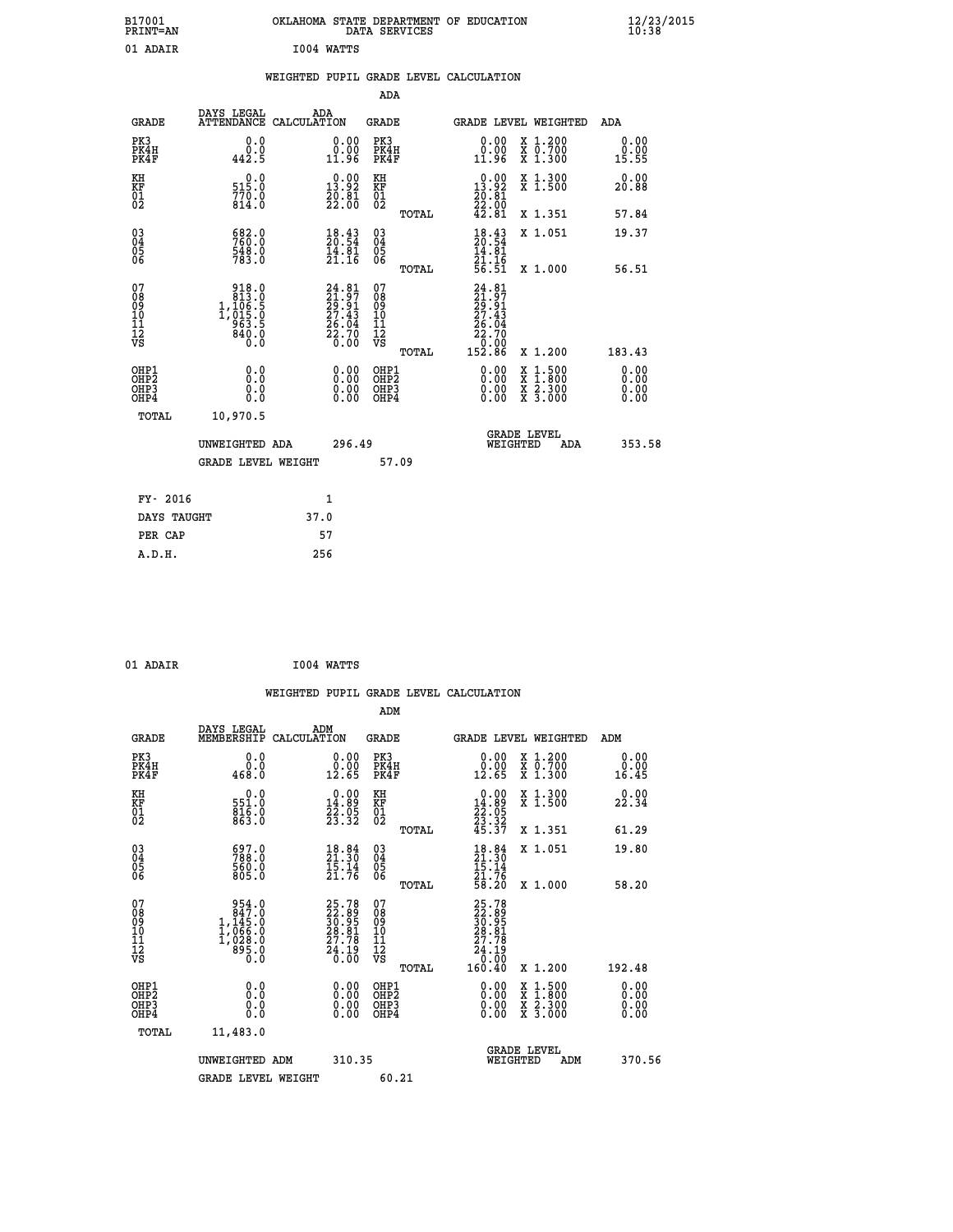| B17001<br><b>PRINT=AN</b> | OKLAHOMA STATE DEPARTMENT OF EDUCATION<br>DATA SERVICES | $\frac{12}{23}$ /2015 |
|---------------------------|---------------------------------------------------------|-----------------------|
| 01 ADAIR                  | I011<br>WESTVILLE                                       |                       |

|  |  | WEIGHTED PUPIL GRADE LEVEL CALCULATION |
|--|--|----------------------------------------|
|  |  |                                        |

|                                                       |                                                                           |                                                            | ADA                                    |       |                                                                                      |   |                                                           |                              |
|-------------------------------------------------------|---------------------------------------------------------------------------|------------------------------------------------------------|----------------------------------------|-------|--------------------------------------------------------------------------------------|---|-----------------------------------------------------------|------------------------------|
| <b>GRADE</b>                                          | DAYS LEGAL<br><b>ATTENDANCE</b>                                           | ADA<br>CALCULATION                                         | GRADE                                  |       | GRADE LEVEL WEIGHTED                                                                 |   |                                                           | <b>ADA</b>                   |
| PK3<br>PK4H<br>PK4F                                   | 112.0<br>0.0<br>2,614.0                                                   | 2.73<br>ō:óŏ<br>63:76                                      | PK3<br>PK4H<br>PK4F                    |       | 2.73<br>ō:óŏ<br>63:76                                                                |   | X 1.200<br>X 0.700<br>X 1.300                             | $3.28$<br>$0.00$<br>82.89    |
| KH<br><b>KF</b><br>01<br>02                           | $\begin{smallmatrix}&&&0.0\\3.055.5\\2.991.0\\3.047.0\end{smallmatrix}$   | $74.52$<br>$74.52$<br>$72.95$<br>$74.32$                   | KH<br>KF<br>01<br>02                   |       | $\begin{smallmatrix} &0.00\\74.52\\72.95\\74.32\\147.27\end{smallmatrix}$            |   | X 1.300<br>X 1.500                                        | 0.00<br>111.78               |
|                                                       |                                                                           |                                                            |                                        | TOTAL |                                                                                      |   | X 1.351                                                   | 198.96                       |
| $\begin{matrix} 03 \\ 04 \\ 05 \\ 06 \end{matrix}$    | 3,976.5<br>2,747.5<br>3,266.5<br>3,309.0                                  | 96.99<br>67.01<br>79.67<br>80.71                           | 03<br>04<br>05<br>06                   |       | 96.99<br>67.01<br>$\substack{79.67 \ 80.71 \ 227.39}$                                |   | X 1.051                                                   | 101.94                       |
|                                                       |                                                                           |                                                            |                                        | TOTAL |                                                                                      |   | X 1.000                                                   | 227.39                       |
| 07<br>08<br>09<br>101<br>11<br>12<br>VS               | 2,955.0<br>3,942.0<br>3,408.5<br>2,897.5<br>2,897.5<br>3,231.5<br>3,300.5 | 72.07<br>96.15<br>83.13<br>70.67<br>78.82<br>80.50<br>Ŏ.ŎŎ | 07<br>08<br>09<br>11<br>11<br>12<br>VS | TOTAL | $72.07$<br>$96.15$<br>$83.13$<br>$70.67$<br>$78.82$<br>$80.50$<br>$0.00$<br>$481.34$ |   | X 1.200                                                   | 577.61                       |
| OHP1<br>OHP2<br>OH <sub>P</sub> 3<br>OH <sub>P4</sub> | 0.0<br>0.000                                                              | 0.00<br>$0.00$<br>0.00                                     | OHP1<br>OHP2<br>OHP3<br>OHP4           |       | $0.00$<br>$0.00$<br>0.00                                                             | X | $1.500$<br>$1.800$<br>$\frac{x}{x}$ $\frac{5.300}{3.000}$ | 0.00<br>0.00<br>0.00<br>0.00 |
| TOTAL                                                 | 44,854.0                                                                  |                                                            |                                        |       |                                                                                      |   |                                                           |                              |
|                                                       | UNWEIGHTED ADA                                                            | 1,094.00                                                   |                                        |       | WEIGHTED                                                                             |   | <b>GRADE LEVEL</b><br>ADA                                 | 1,303.85                     |
|                                                       | <b>GRADE LEVEL WEIGHT</b>                                                 |                                                            | 209.85                                 |       |                                                                                      |   |                                                           |                              |
| FY- 2016                                              |                                                                           | $\mathbf{1}$                                               |                                        |       |                                                                                      |   |                                                           |                              |
| DAYS TAUGHT                                           |                                                                           | 41.0                                                       |                                        |       |                                                                                      |   |                                                           |                              |
|                                                       |                                                                           |                                                            |                                        |       |                                                                                      |   |                                                           |                              |

| $\sim$ |  |  |
|--------|--|--|

**PER CAP** 68<br> **A.D.H.** 842

01 ADAIR **I011 WESTVILLE** 

|                                          |                                                                       |                                                                                                     |                                                                                                                                                                                                                                                                                                              | ADM                                                 |       |                                                                                                       |          |                                          |                                                                                                                                                                                                                                                           |
|------------------------------------------|-----------------------------------------------------------------------|-----------------------------------------------------------------------------------------------------|--------------------------------------------------------------------------------------------------------------------------------------------------------------------------------------------------------------------------------------------------------------------------------------------------------------|-----------------------------------------------------|-------|-------------------------------------------------------------------------------------------------------|----------|------------------------------------------|-----------------------------------------------------------------------------------------------------------------------------------------------------------------------------------------------------------------------------------------------------------|
| <b>GRADE</b>                             | DAYS LEGAL<br>MEMBERSHIP                                              | ADM<br>CALCULATION                                                                                  |                                                                                                                                                                                                                                                                                                              | <b>GRADE</b>                                        |       |                                                                                                       |          | GRADE LEVEL WEIGHTED                     | ADM                                                                                                                                                                                                                                                       |
| PK3<br>PK4H<br>PK4F                      | 112.0<br>2,798.0                                                      |                                                                                                     | 2.73<br>$\begin{smallmatrix} \textcolor{red}{0} \textcolor{black}{\textcolor{red}{0}} \textcolor{black}{\textcolor{red}{0}} \textcolor{black}{\textcolor{red}{0}} \ \textcolor{red}{0} \textcolor{red}{8} \textcolor{black}{\textcolor{red}{0}} \textcolor{black}{8} \textcolor{black}{0} \end{smallmatrix}$ | PK3<br>PK4H<br>PK4F                                 |       | $\begin{smallmatrix} 2.73\ 0.00\ 68.24 \end{smallmatrix}$                                             |          | X 1.200<br>X 0.700<br>X 1.300            | 3.28<br>$\begin{smallmatrix} \textcolor{red}{\textbf{0}}\ \textcolor{red}{\textbf{0}}\ \textcolor{red}{\textbf{8}}\ \textcolor{red}{\textbf{8}}\ \textcolor{red}{\textbf{0}}\ \textcolor{red}{\textbf{7}}\ \textcolor{red}{\textbf{1}} \end{smallmatrix}$ |
| KH<br>KF<br>01<br>02                     | 0.0<br>3,158:0<br>3,108:0<br>3,162:0                                  |                                                                                                     | $77.02$<br>$75.80$<br>$75.80$<br>$77.12$                                                                                                                                                                                                                                                                     | KH<br>KF<br>01<br>02                                |       | $\begin{smallmatrix}&&0.00\\77.02\\75.80\\77.12\\152.92\end{smallmatrix}$                             |          | X 1.300<br>X 1.500                       | 0.00<br>115.53                                                                                                                                                                                                                                            |
|                                          |                                                                       |                                                                                                     |                                                                                                                                                                                                                                                                                                              |                                                     | TOTAL |                                                                                                       |          | X 1.351                                  | 206.59                                                                                                                                                                                                                                                    |
| 03<br>04<br>05<br>06                     | $\frac{4}{2}, \frac{128}{828}.0$<br>3,407.0<br>3,413.0                | $\begin{smallmatrix} 100.68\\ 68.98\\ 83.10\\ 83.24 \end{smallmatrix}$                              |                                                                                                                                                                                                                                                                                                              | $\begin{array}{c} 03 \\ 04 \\ 05 \\ 06 \end{array}$ |       | $\begin{smallmatrix} 100.68\\ 68.98\\ 83.10\\ 83.24\\ 235.32 \end{smallmatrix}$                       |          | X 1.051                                  | 105.81                                                                                                                                                                                                                                                    |
|                                          |                                                                       |                                                                                                     |                                                                                                                                                                                                                                                                                                              |                                                     | TOTAL |                                                                                                       |          | X 1.000                                  | 235.32                                                                                                                                                                                                                                                    |
| 07<br>08<br>09<br>101<br>112<br>VS       | 3,075.0<br>4,124.0<br>5,552.0<br>3,553.0<br>3,394.0<br>3,544.0<br>0.0 | $\begin{smallmatrix} 75.00 \\ 100.59 \\ 86.63 \\ 75.44 \\ 82.78 \\ 86.44 \\ 0.00 \end{smallmatrix}$ |                                                                                                                                                                                                                                                                                                              | 07<br>08<br>09<br>11<br>11<br>12<br>VS              | TOTAL | $\begin{array}{r} 75.00 \\ 100.59 \\ 86.63 \\ 75.44 \\ 82.78 \\ 86.44 \\ 96.00 \end{array}$<br>506.88 |          | X 1.200                                  | 608.26                                                                                                                                                                                                                                                    |
| OHP1<br>OHP2<br>OH <sub>P3</sub><br>OHP4 |                                                                       |                                                                                                     |                                                                                                                                                                                                                                                                                                              | OHP1<br>OHP2<br>OHP <sub>3</sub>                    |       | $0.00$<br>$0.00$<br>0.00                                                                              |          | X 1:500<br>X 1:800<br>X 2:300<br>X 3:000 | 0.00<br>0.00<br>0.00<br>0.00                                                                                                                                                                                                                              |
| TOTAL                                    | 46,896.0                                                              |                                                                                                     |                                                                                                                                                                                                                                                                                                              |                                                     |       |                                                                                                       |          |                                          |                                                                                                                                                                                                                                                           |
|                                          | UNWEIGHTED                                                            | ADM                                                                                                 | 1,143.79                                                                                                                                                                                                                                                                                                     |                                                     |       |                                                                                                       | WEIGHTED | <b>GRADE LEVEL</b><br>ADM                | 1,363.50                                                                                                                                                                                                                                                  |
|                                          | <b>GRADE LEVEL WEIGHT</b>                                             |                                                                                                     |                                                                                                                                                                                                                                                                                                              | 219.71                                              |       |                                                                                                       |          |                                          |                                                                                                                                                                                                                                                           |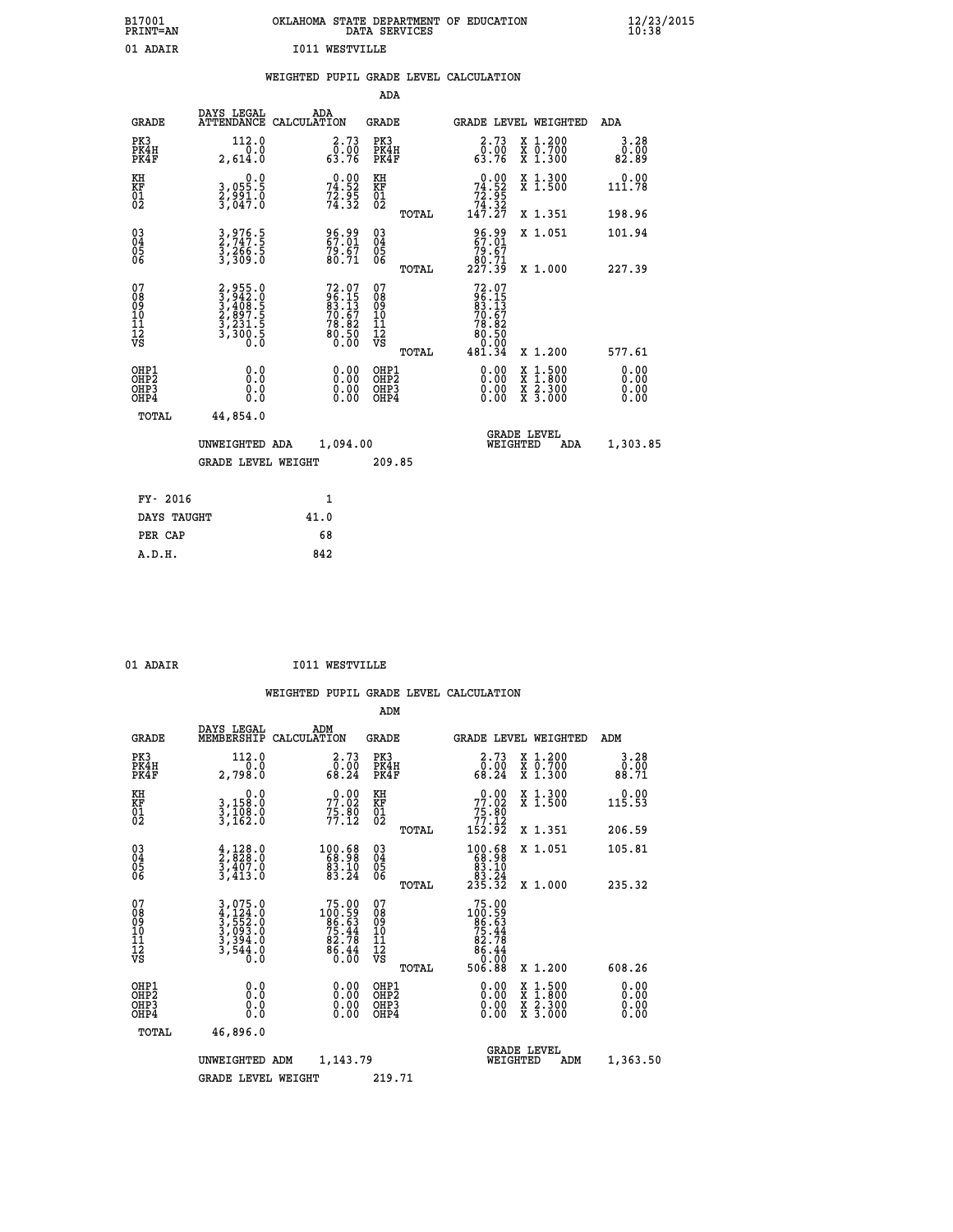| B17001<br><b>PRINT=AN</b> | OKLAHOMA STATE DEPARTMENT OF EDUCATION<br>DATA SERVICES | $\frac{12}{23}$ /2015 |
|---------------------------|---------------------------------------------------------|-----------------------|
| 01 ADAIR                  | 1025 STILWELL                                           |                       |

|  |  | WEIGHTED PUPIL GRADE LEVEL CALCULATION |
|--|--|----------------------------------------|
|  |  |                                        |

|                                                                              |                                                                           |                                                                                                                                   | ADA                                    |       |                                                                                                                                                                 |                                                                                                                                              |                              |
|------------------------------------------------------------------------------|---------------------------------------------------------------------------|-----------------------------------------------------------------------------------------------------------------------------------|----------------------------------------|-------|-----------------------------------------------------------------------------------------------------------------------------------------------------------------|----------------------------------------------------------------------------------------------------------------------------------------------|------------------------------|
| <b>GRADE</b>                                                                 | DAYS LEGAL                                                                | ADA<br>ATTENDANCE CALCULATION                                                                                                     | GRADE                                  |       | <b>GRADE LEVEL WEIGHTED</b>                                                                                                                                     |                                                                                                                                              | ADA                          |
| PK3<br>PK4H<br>PK4F                                                          | 317.0<br>1,635.5                                                          | 7.93<br>0.00<br>40.89                                                                                                             | PK3<br>PK4H<br>PK4F                    |       | 7.93<br>0.00<br>40.89                                                                                                                                           | X 1.200<br>X 0.700<br>X 1.300                                                                                                                | 9.52<br>0.00<br>53.16        |
| KH<br>KF<br>01<br>02                                                         | $\begin{smallmatrix}&&&0.0\\2,816.0\\3,209.5\\2,650.5\end{smallmatrix}$   | 70.40<br>70.40<br>80.24<br>66.26                                                                                                  | KH<br>KF<br>01<br>02                   |       | $\begin{smallmatrix} &0.00\\ 70.40\\ 80.24\\ 66.26\\ 146.50 \end{smallmatrix}$                                                                                  | X 1.300<br>X 1.500                                                                                                                           | 0.00<br>105.60               |
|                                                                              |                                                                           |                                                                                                                                   |                                        | TOTAL |                                                                                                                                                                 | X 1.351                                                                                                                                      | 197.92                       |
| $\begin{matrix} 03 \\ 04 \\ 05 \\ 06 \end{matrix}$                           | 2,458.5<br>1,996.0<br>2,056.5<br>2,715.0                                  | $\begin{smallmatrix} 61.46\\ 49.90\\ 51.41\\ 67.88 \end{smallmatrix}$                                                             | 03<br>04<br>05<br>06                   |       | $\frac{61.46}{51.41}$<br>67.88<br>169.19                                                                                                                        | X 1.051                                                                                                                                      | 64.59<br>169.19              |
|                                                                              |                                                                           |                                                                                                                                   |                                        | TOTAL |                                                                                                                                                                 | X 1.000                                                                                                                                      |                              |
| 07<br>08<br>09<br>11<br>11<br>12<br>VS                                       | 2,088.5<br>2,830.0<br>6,498.0<br>6,306.5<br>5,403.0<br>5,403.0<br>6,155.5 | $\begin{smallmatrix}52\cdot21\\71\cdot15\\162\cdot56\\158\cdot155\\136\cdot35\\136\cdot35\\156\cdot83\\0\cdot00\end{smallmatrix}$ | 07<br>08<br>09<br>11<br>11<br>12<br>VS | TOTAL | $\begin{array}{r} 52\cdot 21 \\ 71\cdot 15 \\ 162\cdot 56 \\ 158\cdot 155 \\ 136\cdot 35 \\ 136\cdot 83 \\ 156\cdot 83 \\ 0\cdot 00 \\ 737\cdot 25 \end{array}$ | X 1.200                                                                                                                                      | 884.70                       |
| OHP1<br>OH <sub>P</sub> <sub>2</sub><br>OH <sub>P3</sub><br>OH <sub>P4</sub> | 0.0<br>Ō.Ō<br>0.0<br>0.0                                                  | 0.00<br>0.00<br>0.00                                                                                                              | OHP1<br>OHP2<br>OHP3<br>OHP4           |       | 0.00<br>0.00<br>0.00                                                                                                                                            | $\begin{smallmatrix} \mathtt{X} & 1\cdot500 \\ \mathtt{X} & 1\cdot800 \\ \mathtt{X} & 2\cdot300 \\ \mathtt{X} & 3\cdot000 \end{smallmatrix}$ | 0.00<br>0.00<br>0.00<br>0.00 |
| TOTAL                                                                        | 49,136.0                                                                  |                                                                                                                                   |                                        |       |                                                                                                                                                                 |                                                                                                                                              |                              |
|                                                                              | UNWEIGHTED ADA                                                            | 1,233.62                                                                                                                          |                                        |       | WEIGHTED                                                                                                                                                        | <b>GRADE LEVEL</b><br>ADA                                                                                                                    | 1,484.68                     |
|                                                                              | <b>GRADE LEVEL WEIGHT</b>                                                 |                                                                                                                                   | 251.06                                 |       |                                                                                                                                                                 |                                                                                                                                              |                              |
| FY- 2016                                                                     |                                                                           | 1                                                                                                                                 |                                        |       |                                                                                                                                                                 |                                                                                                                                              |                              |
| DAYS TAUGHT                                                                  |                                                                           | 40.0                                                                                                                              |                                        |       |                                                                                                                                                                 |                                                                                                                                              |                              |
| PER CAP                                                                      |                                                                           | 66                                                                                                                                |                                        |       |                                                                                                                                                                 |                                                                                                                                              |                              |
| A.D.H.                                                                       |                                                                           | 932                                                                                                                               |                                        |       |                                                                                                                                                                 |                                                                                                                                              |                              |
|                                                                              |                                                                           |                                                                                                                                   |                                        |       |                                                                                                                                                                 |                                                                                                                                              |                              |

| u |
|---|
|   |

 **01 ADAIR I025 STILWELL**

|                                         |                                          |                                                                       |                    |                                                                                              | ADM                                                 |       |                                                                                   |          |                                          |                               |
|-----------------------------------------|------------------------------------------|-----------------------------------------------------------------------|--------------------|----------------------------------------------------------------------------------------------|-----------------------------------------------------|-------|-----------------------------------------------------------------------------------|----------|------------------------------------------|-------------------------------|
|                                         | <b>GRADE</b>                             | DAYS LEGAL<br>MEMBERSHIP                                              | ADM<br>CALCULATION |                                                                                              | <b>GRADE</b>                                        |       |                                                                                   |          | GRADE LEVEL WEIGHTED                     | ADM                           |
|                                         | PK3<br>PK4H<br>PK4F                      | 352.0<br>0.0<br>1,764.0                                               |                    | 8.80<br>0.00<br>44.10                                                                        | PK3<br>PK4H<br>PK4F                                 |       | $\begin{smallmatrix} 8.80\ 0.00\ 44.10 \end{smallmatrix}$                         |          | X 1.200<br>X 0.700<br>X 1.300            | 10.56<br>$\frac{6.00}{57.33}$ |
| KH<br>KF<br>01<br>02                    |                                          | 0.0<br>3,017:0<br>3,385:0<br>2,771:0                                  |                    | $7\frac{0.00}{5.43}$<br>$\frac{84.63}{69.28}$                                                | KH<br>KF<br>01<br>02                                |       | $\begin{smallmatrix} &0.00\ 75.43\ 84.63\ 69.28\ 153.91\end{smallmatrix}$         |          | X 1.300<br>X 1.500                       | 0.00<br>113.15                |
|                                         |                                          |                                                                       |                    |                                                                                              |                                                     | TOTAL |                                                                                   |          | X 1.351                                  | 207.93                        |
| 03<br>04<br>05<br>06                    |                                          | 2,559.0<br>2,097.0<br>2,128.0<br>2,823.0                              |                    | $\begin{smallmatrix} 63.98\\ 52.43\\ 53.20\\ 70.58 \end{smallmatrix}$                        | $\begin{array}{c} 03 \\ 04 \\ 05 \\ 06 \end{array}$ |       | $\begin{smallmatrix} 63.98\\ 52.43\\ 53.20\\ 70.58\\ 176.21\\ \end{smallmatrix}$  |          | X 1.051                                  | 67.24                         |
|                                         |                                          |                                                                       |                    |                                                                                              |                                                     | TOTAL |                                                                                   |          | X 1.000                                  | 176.21                        |
| 07<br>08<br>09<br>101<br>11<br>12<br>VS |                                          | 2,189.0<br>2,992.0<br>6,827.0<br>6,793.0<br>5,845.0<br>5,759.0<br>0.0 |                    | $\begin{array}{r} 54.73 \\ 75.22 \\ 170.84 \\ 179.45 \end{array}$<br>$\frac{147.70}{172.74}$ | 07<br>08<br>09<br>11<br>11<br>12<br>VS              | TOTAL | $54.73$<br>$75.22$<br>$170.84$<br>$170.45$<br>$\frac{147.70}{172.74}$<br>$791.68$ |          | X 1.200                                  | 950.02                        |
|                                         | OHP1<br>OHP2<br>OH <sub>P3</sub><br>OHP4 | 0.0<br>0.000                                                          |                    |                                                                                              | OHP1<br>OHP2<br>OHP <sub>3</sub>                    |       | $0.00$<br>$0.00$<br>0.00                                                          |          | X 1:500<br>X 1:800<br>X 2:300<br>X 3:000 | 0.00<br>0.00<br>0.00<br>0.00  |
|                                         | TOTAL                                    | 52,301.0                                                              |                    |                                                                                              |                                                     |       |                                                                                   |          |                                          |                               |
|                                         |                                          |                                                                       |                    |                                                                                              |                                                     |       |                                                                                   |          | <b>GRADE LEVEL</b>                       |                               |
|                                         |                                          | UNWEIGHTED                                                            | ADM                | 1,314.11                                                                                     |                                                     |       |                                                                                   | WEIGHTED | ADM                                      | 1,582.44                      |
|                                         |                                          | <b>GRADE LEVEL WEIGHT</b>                                             |                    |                                                                                              | 268.33                                              |       |                                                                                   |          |                                          |                               |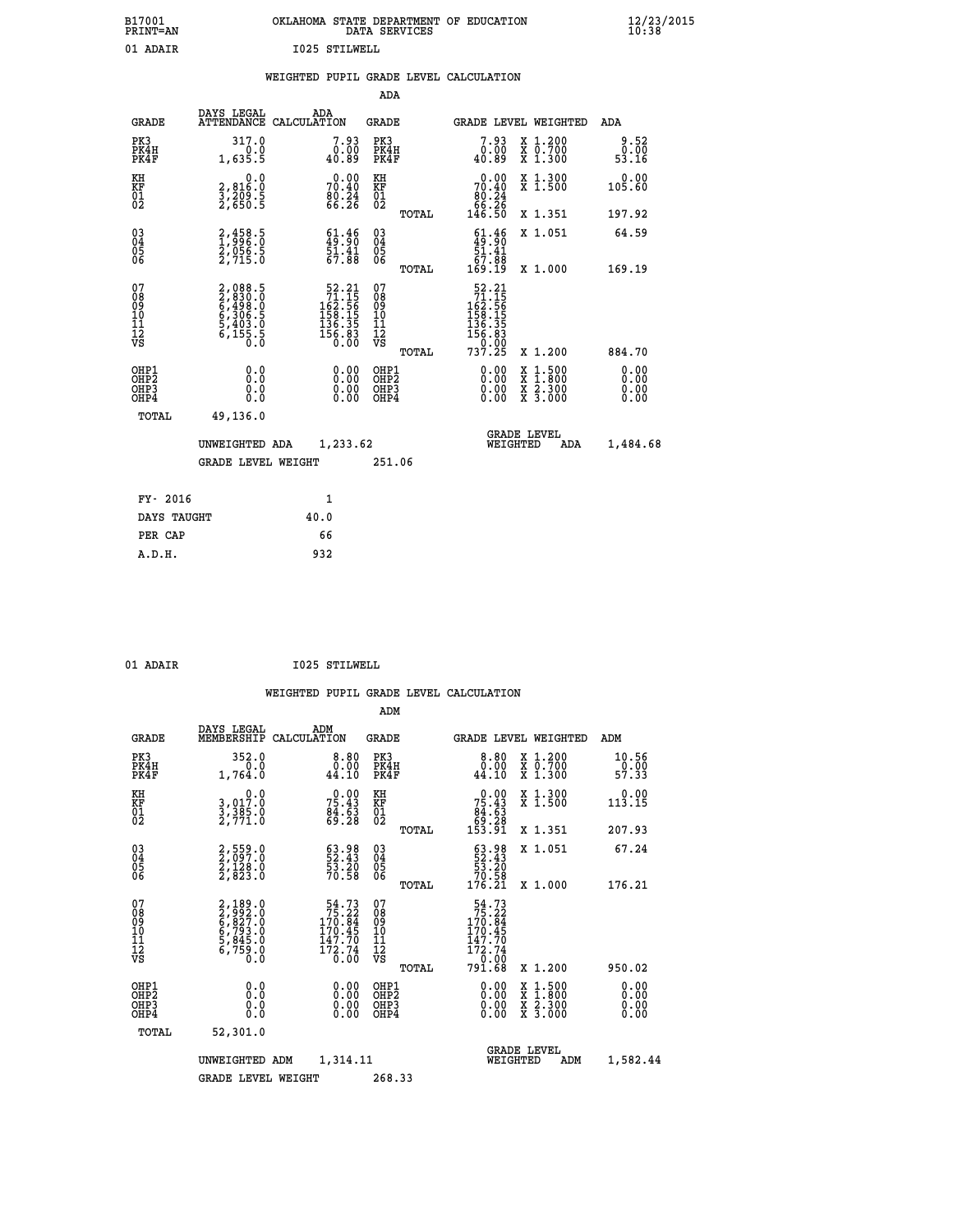|                          | OKLAHOMA STATE DEPARTMENT OF EDUCATION<br>DATA SERVICES |  |
|--------------------------|---------------------------------------------------------|--|
| <b>I030 CAVE SPRINGS</b> |                                                         |  |

|                                                       |                                                                                                   |                                                                                                                          |                                                    | WEIGHTED PUPIL GRADE LEVEL CALCULATION                                                                              |                              |
|-------------------------------------------------------|---------------------------------------------------------------------------------------------------|--------------------------------------------------------------------------------------------------------------------------|----------------------------------------------------|---------------------------------------------------------------------------------------------------------------------|------------------------------|
|                                                       |                                                                                                   |                                                                                                                          | ADA                                                |                                                                                                                     |                              |
| <b>GRADE</b>                                          | DAYS LEGAL                                                                                        | ADA<br>ATTENDANCE CALCULATION                                                                                            | <b>GRADE</b>                                       | GRADE LEVEL WEIGHTED                                                                                                | ADA                          |
| PK3<br>PK4H<br>PK4F                                   | 0.0<br>ة:ة<br>256.0                                                                               | $\begin{smallmatrix} 0.00 \ 0.00 \ 6.56 \end{smallmatrix}$                                                               | PK3<br>PK4H<br>PK4F                                | $\begin{smallmatrix} 0.00 \\ 0.00 \\ 6.56 \end{smallmatrix}$<br>X 1.200<br>X 0.700<br>X 1.300                       | 0.00<br>$0.00$<br>8.53       |
| KH<br>KF<br>01<br>02                                  | $\begin{smallmatrix} 0.0\\ 135.0\\ 380.5\\ 189.5 \end{smallmatrix}$                               | $\begin{smallmatrix} 0.00\\ 3.46\\ 9.76\\ 4.86 \end{smallmatrix}$                                                        | KH<br>KF<br>01<br>02                               | $\begin{smallmatrix} 0.00\\ 3.46\\ 9.76\\ 4.86\\ 14.62 \end{smallmatrix}$<br>X 1.300<br>X 1.500                     | 0.00<br>5.19                 |
|                                                       |                                                                                                   |                                                                                                                          | TOTAL                                              | X 1.351                                                                                                             | 19.75                        |
| $\begin{matrix} 03 \\ 04 \\ 05 \\ 06 \end{matrix}$    | $\begin{smallmatrix} 4 & 7 & 7 & 0 \\ 9 & 8 & 5 \\ 3 & 3 & 6 & 0 \\ 2 & 16 & 5 \end{smallmatrix}$ | $\begin{array}{r} 12\cdot 23 \\ 2\cdot 53 \\ 8\cdot 62 \\ 5\cdot 55 \end{array}$                                         | $\begin{matrix} 03 \\ 04 \\ 05 \\ 06 \end{matrix}$ | $\begin{array}{r} 12\cdot 23 \\ 2\cdot 53 \\ 8\cdot 62 \\ 5\cdot 55 \\ 16\cdot 70 \end{array}$<br>X 1.051           | 12.85                        |
|                                                       |                                                                                                   |                                                                                                                          | TOTAL                                              | X 1.000                                                                                                             | 16.70                        |
| 07<br>08<br>09<br>11<br>11<br>12<br>VS                | $\begin{smallmatrix} & 496.0\\ 361.0\\ 1,102.5\\ 908.0\\ 926.5\\ 826.5\\ 0.0 \end{smallmatrix}$   | $\begin{smallmatrix} 12\cdot72\\ 28\cdot26\\ 28\cdot27\\ 20\cdot72\\ 23\cdot76\\ 21\cdot19\\ 0\cdot00 \end{smallmatrix}$ | 07<br>08<br>09<br>11<br>11<br>12<br>VS             | $\begin{array}{l} 12.72 \\ 9.26 \\ 28.27 \\ 20.72 \\ 23.76 \\ 21.19 \end{array}$<br>$\overline{0}$ . $\overline{0}$ |                              |
|                                                       |                                                                                                   |                                                                                                                          | TOTAL                                              | 115.92<br>X 1.200                                                                                                   | 139.10                       |
| OH <sub>P1</sub><br>OH <sub>P</sub> 2<br>OHP3<br>OHP4 | 0.0<br>0.0<br>0.0                                                                                 | $\begin{smallmatrix} 0.00 \ 0.00 \ 0.00 \ 0.00 \end{smallmatrix}$                                                        | OHP1<br>OH <sub>P</sub> 2<br>OHP3<br>OHP4          | 0.00<br>$\begin{smallmatrix} x & 1 & 500 \\ x & 1 & 800 \\ x & 2 & 300 \\ x & 3 & 000 \end{smallmatrix}$<br>0.00    | 0.00<br>0.00<br>0.00<br>0.00 |
| TOTAL                                                 | 6,609.5                                                                                           |                                                                                                                          |                                                    | <b>GRADE LEVEL</b>                                                                                                  |                              |
|                                                       | UNWEIGHTED ADA                                                                                    | 169.49                                                                                                                   |                                                    | WEIGHTED<br>ADA                                                                                                     | 202.12                       |
|                                                       | <b>GRADE LEVEL WEIGHT</b>                                                                         |                                                                                                                          | 32.63                                              |                                                                                                                     |                              |
| FY- 2016                                              |                                                                                                   | 1                                                                                                                        |                                                    |                                                                                                                     |                              |
| DAYS TAUGHT                                           |                                                                                                   | 39.0                                                                                                                     |                                                    |                                                                                                                     |                              |
| PER CAP                                               |                                                                                                   | 92                                                                                                                       |                                                    |                                                                                                                     |                              |
| A.D.H.                                                |                                                                                                   | 165                                                                                                                      |                                                    |                                                                                                                     |                              |

 **ADM**

 **B17001<br>PRINT=AN<br>01 ADAIR** 

 **01 ADAIR I030 CAVE SPRINGS**

| <b>GRADE</b>                                         | DAYS LEGAL ADM<br>MEMBERSHIP CALCULATION             |                                                                                          | <b>GRADE</b>                                           |                                                                                                                                                                                                                                                                                |                                | GRADE LEVEL WEIGHTED                     | ADM                    |
|------------------------------------------------------|------------------------------------------------------|------------------------------------------------------------------------------------------|--------------------------------------------------------|--------------------------------------------------------------------------------------------------------------------------------------------------------------------------------------------------------------------------------------------------------------------------------|--------------------------------|------------------------------------------|------------------------|
| PK3<br>PK4H<br>PK4F                                  | 0.0<br>ة:ة<br>285.0                                  | $0.00$<br>$0.00$<br>$7.31$                                                               | PK3<br>PK4H<br>PK4F                                    | $\begin{smallmatrix} 0.00\\ 0.00\\ 7.31 \end{smallmatrix}$                                                                                                                                                                                                                     |                                | X 1.200<br>X 0.700<br>X 1.300            | 0.00<br>$0.00$<br>9.50 |
| KH<br>KF<br>01<br>02                                 | 0.0<br>146.0<br>$\frac{390}{195}$ .0                 | $\begin{smallmatrix} 0.00\\ 3.74\\ 10.00\\ 5.00 \end{smallmatrix}$                       | KH<br>KF<br>01<br>02                                   | $\begin{smallmatrix} 0.00\\ 3.74\\ 10.00\\ 5.00\\ 15.00 \end{smallmatrix}$                                                                                                                                                                                                     |                                | X 1.300<br>X 1.500                       | 0.00<br>5.61           |
|                                                      |                                                      |                                                                                          | TOTAL                                                  |                                                                                                                                                                                                                                                                                |                                | X 1.351                                  | 20.27                  |
| $\begin{matrix} 03 \\ 04 \\ 05 \\ 06 \end{matrix}$   | $492.0$<br>$346.0$<br>$223.0$                        | $\begin{array}{r} 12.62 \\[-4pt] 2.54 \\[-4pt] 8.87 \\[-4pt] 5.72 \end{array}$           | $\begin{array}{c} 03 \\ 04 \\ 05 \\ 06 \end{array}$    | $\begin{array}{r} 12.62 \\[-4pt] 2.54 \\[-4pt] 8.87 \\[-4pt] 5.72 \\[-4pt] 17.13 \end{array}$                                                                                                                                                                                  |                                | X 1.051                                  | 13.26                  |
|                                                      |                                                      |                                                                                          | TOTAL                                                  |                                                                                                                                                                                                                                                                                |                                | X 1.000                                  | 17.13                  |
| 07<br>08<br>09<br>101<br>11<br>12<br>VS              | 522.0<br>373.0<br>1,157.0<br>1,004:0<br>866.0<br>0:0 | $\begin{array}{r} 13.38 \\ 9.56 \\ 29.67 \\ 22.64 \\ 25.74 \\ 26.31 \\ 0.00 \end{array}$ | 07<br>08<br>09<br>001<br>11<br>11<br>12<br>VS<br>TOTAL | $\begin{array}{r} 13\cdot 38 \\ 9\cdot 56 \\ 29\cdot 67 \\ 22\cdot 64 \\ 25\cdot 74 \\ 22\cdot 21 \\ 0\cdot 00 \\ 123\cdot 20 \end{array}$                                                                                                                                     |                                | X 1.200                                  | 147.84                 |
| OHP1<br>OHP <sub>2</sub><br>OH <sub>P3</sub><br>OHP4 |                                                      | $\begin{smallmatrix} 0.00 \ 0.00 \ 0.00 \ 0.00 \end{smallmatrix}$                        | OHP1<br>OHP2<br>OHP3<br>OHP4                           | $\begin{smallmatrix} 0.00 & 0.00 & 0.00 & 0.00 & 0.00 & 0.00 & 0.00 & 0.00 & 0.00 & 0.00 & 0.00 & 0.00 & 0.00 & 0.00 & 0.00 & 0.00 & 0.00 & 0.00 & 0.00 & 0.00 & 0.00 & 0.00 & 0.00 & 0.00 & 0.00 & 0.00 & 0.00 & 0.00 & 0.00 & 0.00 & 0.00 & 0.00 & 0.00 & 0.00 & 0.00 & 0.0$ |                                | X 1:500<br>X 1:800<br>X 2:300<br>X 3:000 | 0.00<br>0.00<br>0.00   |
| TOTAL                                                | 6,981.0                                              |                                                                                          |                                                        |                                                                                                                                                                                                                                                                                |                                |                                          |                        |
|                                                      | UNWEIGHTED                                           | 179.00<br>ADM                                                                            |                                                        |                                                                                                                                                                                                                                                                                | <b>GRADE LEVEL</b><br>WEIGHTED | ADM                                      | 213.61                 |
|                                                      | <b>GRADE LEVEL WEIGHT</b>                            |                                                                                          | 34.61                                                  |                                                                                                                                                                                                                                                                                |                                |                                          |                        |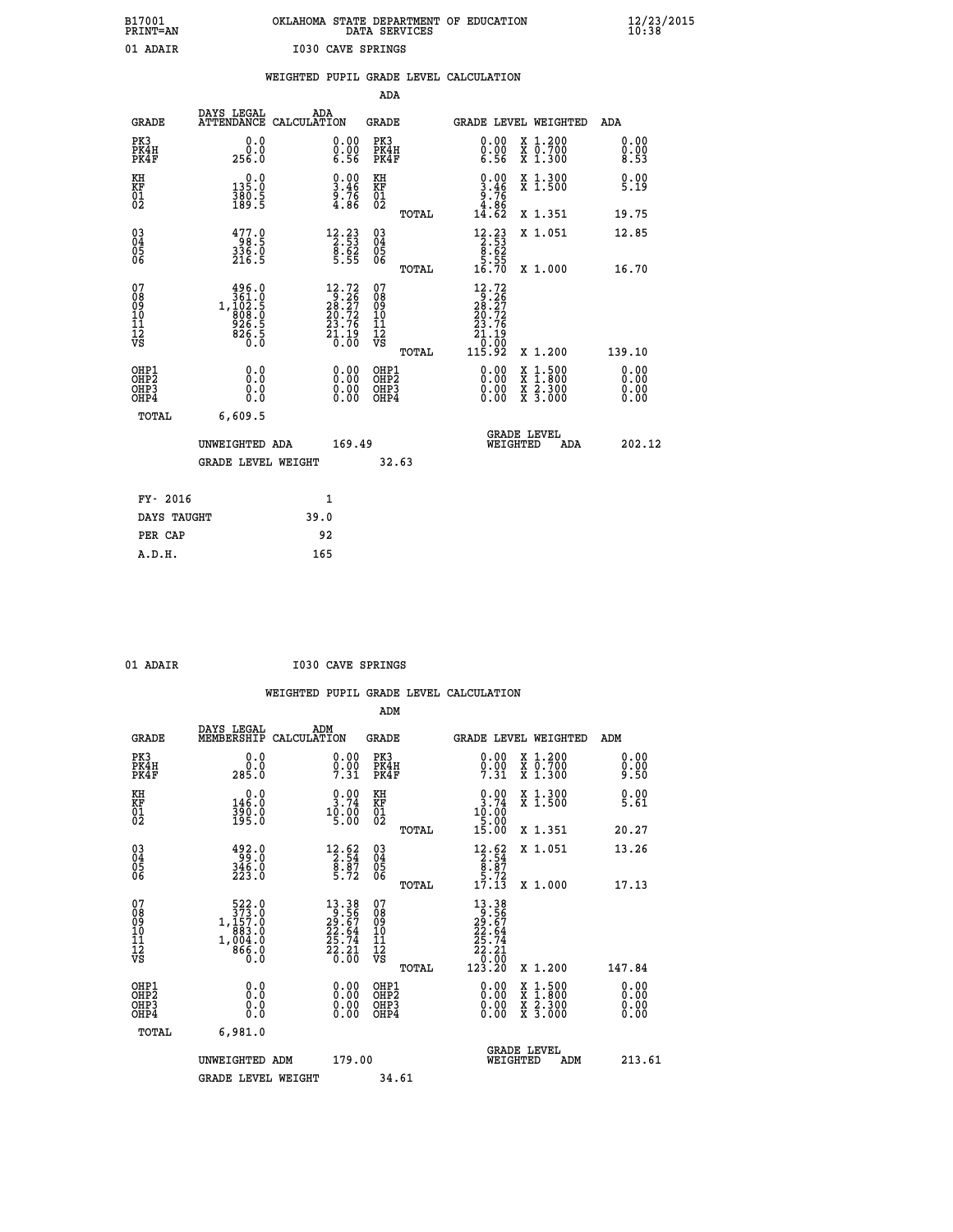|  | OKLAHOMA STATE DEPARTMENT OF EDUCATION<br>DATA SERVICES |  |
|--|---------------------------------------------------------|--|
|  | COUNTY TOTALS                                           |  |

|                                                                    |                                                                                                                                                       |                                                                   | ADA                                            |       |                                                                                                            |                                                                            |                                |
|--------------------------------------------------------------------|-------------------------------------------------------------------------------------------------------------------------------------------------------|-------------------------------------------------------------------|------------------------------------------------|-------|------------------------------------------------------------------------------------------------------------|----------------------------------------------------------------------------|--------------------------------|
| <b>GRADE</b>                                                       | DAYS LEGAL                                                                                                                                            | ADA<br>ATTENDANCE CALCULATION                                     | <b>GRADE</b>                                   |       |                                                                                                            | GRADE LEVEL WEIGHTED                                                       | <b>ADA</b>                     |
| PK3<br>PK4H<br>PK4F                                                | 1,674.0<br>0.0<br>10,318.5                                                                                                                            | $\begin{smallmatrix} 40.92\ 0.00\ 253.46 \end{smallmatrix}$       | PK3<br>PK4H<br>PK4F                            |       | $\begin{smallmatrix} 40.92\ 0.00\ 253.46 \end{smallmatrix}$                                                | X 1.200<br>X 0.700<br>X 1.300                                              | $\frac{49.12}{0.00}$<br>329.52 |
| KH<br>KF<br>01<br>02                                               | 0.0<br>12,469:0<br>15,782:5<br>13,065:5                                                                                                               | $\begin{array}{c} 0.00 \\ 305.82 \\ 387.24 \\ 321.58 \end{array}$ | KH<br>KF<br>01<br>02                           |       | 0.00<br>305:82<br>387:24<br>321:58<br>708:82                                                               | X 1.300<br>X 1.500                                                         | 0.00<br>458.74                 |
|                                                                    |                                                                                                                                                       |                                                                   |                                                | TOTAL |                                                                                                            | X 1.351                                                                    | 957.61                         |
| $\begin{smallmatrix} 03 \\[-4pt] 04 \end{smallmatrix}$<br>05<br>ŌĞ | 13,603.5<br>11,163.0<br>12,607.5<br>12,663.0                                                                                                          | 334.69<br>274.15<br>$\frac{309.09}{312.13}$                       | $\substack{03 \\ 04}$<br>$\substack{05 \\ 06}$ | TOTAL | 334.69<br>274.15<br>$\frac{3}{9}$ $\frac{3}{12}$ $\frac{1}{3}$ $\frac{3}{9}$ $\frac{2}{5}$ $\frac{13}{37}$ | X 1.051<br>X 1.000                                                         | 1,247.11<br>895.37             |
| 07<br>08<br>09<br>11<br>11<br>12<br>VS                             | $\begin{smallmatrix} 12, 638\cdot 5\\ 13, 583\cdot 0\\ 12, 115\cdot 5\\ 11, 027\cdot 0\\ 10, 524\cdot 5\\ 11, 122\cdot 5\\ 0\cdot 0\end{smallmatrix}$ | 311.04<br>335.00<br>303.87<br>276.97<br>264.97<br>281.22<br>0.00  | 07<br>08<br>09<br>11<br>11<br>12<br>VS         |       | 311.04<br>335:00<br>303:87<br>276.97<br>264.97<br>281.22<br>0.00                                           |                                                                            |                                |
|                                                                    |                                                                                                                                                       |                                                                   |                                                | TOTAL | 1,773.07                                                                                                   | X 1.200                                                                    | 2,127.69                       |
| OHP1<br>OH <sub>P</sub> 2<br>OHP3<br>OHP4                          | 0.0<br>Ō.Ō<br>0.0<br>Ō.Ō                                                                                                                              | 0.00<br>$\begin{smallmatrix} 0.00 \ 0.00 \end{smallmatrix}$       | OHP1<br>OH <sub>P</sub> 2<br>OHP3<br>OHP4      |       | 0.00<br>0.00<br>0.00                                                                                       | $1:500$<br>$1:800$<br>X<br>X<br>$\frac{\ddot{x}}{x}$ $\frac{2.300}{3.000}$ | 0.00<br>0.00<br>0.00<br>0.00   |
| TOTAL                                                              | 174,357.5                                                                                                                                             |                                                                   |                                                |       |                                                                                                            |                                                                            |                                |
|                                                                    | UNWEIGHTED ADA                                                                                                                                        | 4,312.15                                                          |                                                |       |                                                                                                            | <b>GRADE LEVEL</b><br>WEIGHTED<br>ADA                                      | 5,169.79                       |
|                                                                    | <b>GRADE LEVEL WEIGHT</b>                                                                                                                             |                                                                   | 857.64                                         |       |                                                                                                            |                                                                            |                                |
| FY- 2016                                                           |                                                                                                                                                       | 1                                                                 |                                                |       |                                                                                                            |                                                                            |                                |
| DAYS TAUGHT                                                        |                                                                                                                                                       | 409.0                                                             |                                                |       |                                                                                                            |                                                                            |                                |
| PER CAP                                                            |                                                                                                                                                       | 575                                                               |                                                |       |                                                                                                            |                                                                            |                                |
|                                                                    |                                                                                                                                                       |                                                                   |                                                |       |                                                                                                            |                                                                            |                                |

 **A.D.H. 3,618**

B17001<br>PRINT=AN<br>ADAIR

 **ADAIR COUNTY TOTALS**

|                                                       |                                                                                                                                                                     |                    |                                                                              | ADM                                     |       |                                                                              |          |                                                                                                  |                              |  |
|-------------------------------------------------------|---------------------------------------------------------------------------------------------------------------------------------------------------------------------|--------------------|------------------------------------------------------------------------------|-----------------------------------------|-------|------------------------------------------------------------------------------|----------|--------------------------------------------------------------------------------------------------|------------------------------|--|
| <b>GRADE</b>                                          | DAYS LEGAL<br>MEMBERSHIP                                                                                                                                            | ADM<br>CALCULATION |                                                                              | <b>GRADE</b>                            |       |                                                                              |          | GRADE LEVEL WEIGHTED                                                                             | ADM                          |  |
| PK3<br>PK4H<br>PK4F                                   | 1,758.0<br>0.0<br>11,044.0                                                                                                                                          |                    | 43.01<br>0.00<br>271.38                                                      | PK3<br>PK4H<br>PK4F                     |       | 43.01<br>0.00<br>271.38                                                      |          | X 1.200<br>X 0.700<br>X 1.300                                                                    | 49.12<br>0.00<br>352.79      |  |
| KH<br>KF<br>01<br>02                                  | 0.0<br>13,069.0<br>16,426.0<br>13,547.0                                                                                                                             |                    | $\begin{smallmatrix} &0.00\,320.59\,403.06\,403.06\,333.55\end{smallmatrix}$ | KH<br>KF<br>01<br>02                    |       | 0.00<br>320:59<br>403:06<br>333:55<br>736:61                                 |          | X 1.300<br>X 1.500                                                                               | 0.00<br>480.90               |  |
|                                                       |                                                                                                                                                                     |                    |                                                                              |                                         | TOTAL |                                                                              |          | X 1.351                                                                                          | 995.14                       |  |
| 03<br>04<br>05<br>06                                  | 14,083.0<br>11,577.0<br>$\bar{1}\bar{2}$ ,996.0<br>13,101.0                                                                                                         |                    | 346.47<br>284.30<br>318.58<br>322.91                                         | $^{03}_{04}$<br>05<br>06                |       | 346.47<br>284.30<br>318.58<br>322.91<br>925.79                               |          | X 1.051                                                                                          | 364.12                       |  |
|                                                       |                                                                                                                                                                     |                    |                                                                              |                                         | TOTAL |                                                                              |          | X 1.000                                                                                          | 925.79                       |  |
| 07<br>08<br>09<br>101<br>112<br>VS                    | $\begin{smallmatrix} 13\,,\,121\,.\,0\\ 14\,,\,150\,. \,0\\ 12\,,\,681\,. \,0\\ 11\,,\,835\,. \,0\\ 11\,,\,271\,. \,0\\ 12\,,\,064\,. \,0 \end{smallmatrix}$<br>Ō.Ŏ |                    | 322.94<br>348.97<br>318.09<br>297.34<br>384.00<br>305.58<br>0.00             | 07<br>08<br>09<br>101<br>11<br>12<br>VS | TOTAL | 322.94<br>348.97<br>318.09<br>297.34<br>384.00<br>305.58<br>0.00<br>1,876.92 |          | X 1.200                                                                                          | 2,252.32                     |  |
| OHP1<br>OH <sub>P</sub> 2<br>OH <sub>P3</sub><br>OHP4 | 0.0<br>0.000                                                                                                                                                        |                    | $0.00$<br>$0.00$<br>0.00                                                     | OHP1<br>OHP2<br>OHP3<br>OHP4            |       | $0.00$<br>$0.00$<br>0.00                                                     |          | $\begin{smallmatrix} x & 1 & 500 \\ x & 1 & 800 \\ x & 2 & 300 \\ x & 3 & 000 \end{smallmatrix}$ | 0.00<br>0.00<br>0.00<br>0.00 |  |
| TOTAL                                                 | 182,723.0                                                                                                                                                           |                    |                                                                              |                                         |       |                                                                              |          |                                                                                                  |                              |  |
|                                                       | UNWEIGHTED                                                                                                                                                          | ADM                | 4,520.77                                                                     |                                         |       |                                                                              | WEIGHTED | <b>GRADE LEVEL</b><br>ADM                                                                        | 5,422.68                     |  |
|                                                       | <b>GRADE LEVEL WEIGHT</b>                                                                                                                                           |                    |                                                                              | 901.91                                  |       |                                                                              |          |                                                                                                  |                              |  |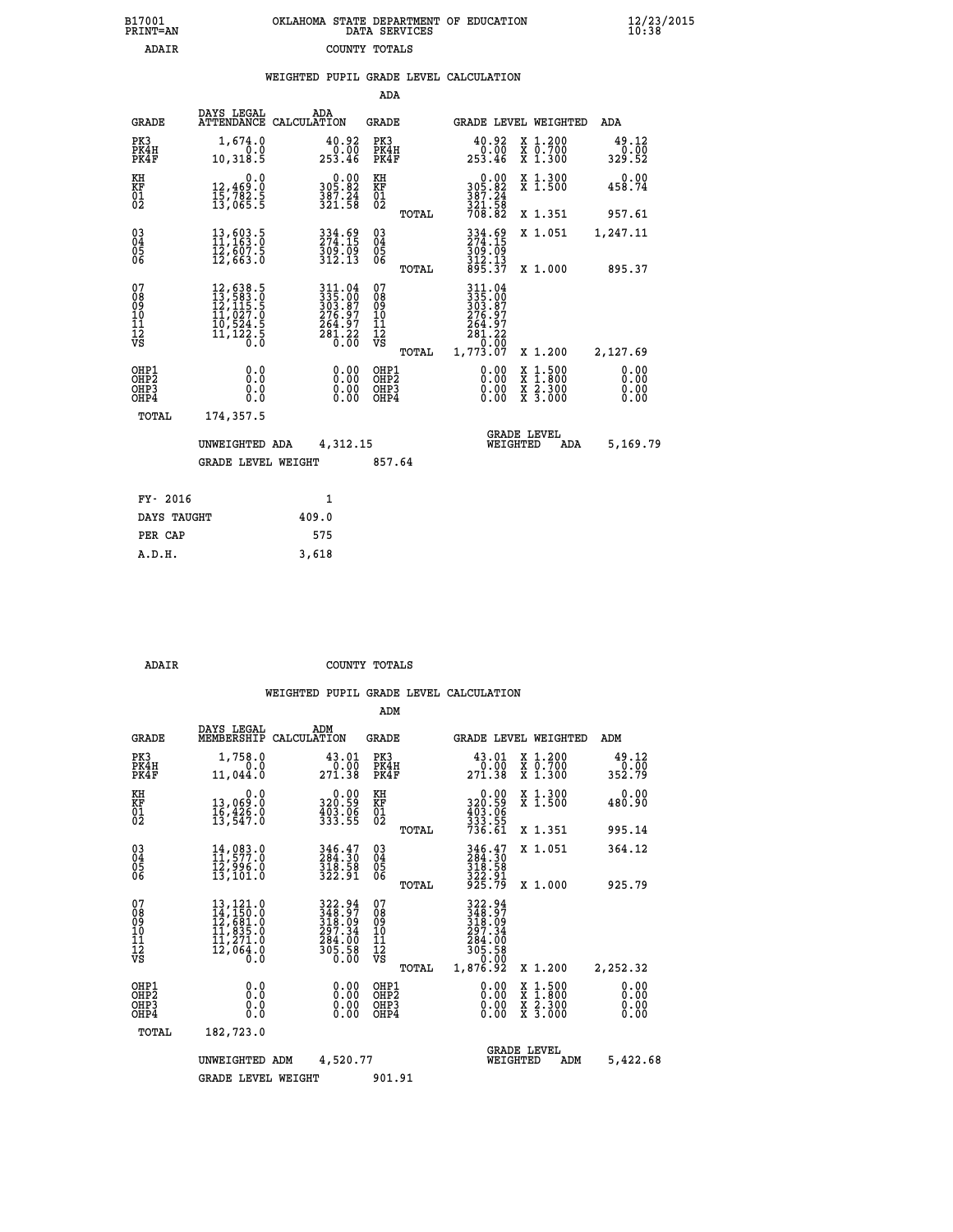| B17001<br>PRINT=AN               |                                                           | OKLAHOMA STATE DEPARTMENT OF EDUCATION                                                    | DATA SERVICES                                      |                                                                                                                                                                                                                                                                                                                                             |                                                                                          | $\frac{12}{23}$ /2015        |  |
|----------------------------------|-----------------------------------------------------------|-------------------------------------------------------------------------------------------|----------------------------------------------------|---------------------------------------------------------------------------------------------------------------------------------------------------------------------------------------------------------------------------------------------------------------------------------------------------------------------------------------------|------------------------------------------------------------------------------------------|------------------------------|--|
| 02 ALFALFA                       |                                                           | <b>I001 BURLINGTON</b>                                                                    |                                                    |                                                                                                                                                                                                                                                                                                                                             |                                                                                          |                              |  |
|                                  |                                                           | WEIGHTED PUPIL GRADE LEVEL CALCULATION                                                    |                                                    |                                                                                                                                                                                                                                                                                                                                             |                                                                                          |                              |  |
|                                  |                                                           |                                                                                           | <b>ADA</b>                                         |                                                                                                                                                                                                                                                                                                                                             |                                                                                          |                              |  |
| GRADE                            | DAYS LEGAL                                                | ADA<br>ATTENDANCE CALCULATION                                                             | GRADE                                              | GRADE LEVEL WEIGHTED                                                                                                                                                                                                                                                                                                                        |                                                                                          | ADA                          |  |
| PK3<br>PK4H<br>PK4F              | 0.0<br>216.0<br>601.0                                     | $\begin{smallmatrix} 0.00\\ 4.91\\ 13.66 \end{smallmatrix}$                               | PK3<br>PK4H<br>PK4F                                | 0.00<br>$\begin{smallmatrix} 1 & 0 & 0 & 0 \\ 1 & 0 & 0 & 0 \\ 1 & 0 & 0 & 0 \\ 0 & 0 & 0 & 0 \\ 0 & 0 & 0 & 0 \\ 0 & 0 & 0 & 0 \\ 0 & 0 & 0 & 0 \\ 0 & 0 & 0 & 0 \\ 0 & 0 & 0 & 0 \\ 0 & 0 & 0 & 0 \\ 0 & 0 & 0 & 0 \\ 0 & 0 & 0 & 0 \\ 0 & 0 & 0 & 0 \\ 0 & 0 & 0 & 0 \\ 0 & 0 & 0 & 0 & 0 \\ 0 & 0 & 0 & 0 & 0 \\ 0 & 0 & 0 & 0 & 0 \\ $ | X 1.200<br>X 0.700<br>X 1.300                                                            | 0.00<br>3.44<br>17.76        |  |
| KH<br>KF<br>01<br>02             | $0.0$<br>$651.0$<br>$\frac{592.5}{765.0}$                 | $0.00$<br>14.80<br>$\frac{1}{1}\frac{3}{7}\cdot\frac{4}{3}$                               | KH<br><b>KF</b><br>01<br>02                        | $0.00$<br>14.80<br>$\frac{13.47}{17.39}$                                                                                                                                                                                                                                                                                                    | X 1.300<br>X 1.500                                                                       | 0.00<br>22.20                |  |
|                                  |                                                           |                                                                                           | TOTAL                                              | 30.86                                                                                                                                                                                                                                                                                                                                       | X 1.351                                                                                  | 41.69                        |  |
| 03<br>04<br>05<br>06             | 388.0<br>521.0<br>$\frac{460.0}{546.5}$                   | 11.84<br>$\frac{10.45}{12.42}$                                                            | $\begin{matrix} 03 \\ 04 \\ 05 \\ 06 \end{matrix}$ | 11.84<br>10.45<br>$\frac{12.42}{34.71}$                                                                                                                                                                                                                                                                                                     | X 1.051                                                                                  | 9.27                         |  |
| 07                               |                                                           |                                                                                           | <b>TOTAL</b><br>07                                 | 8.63                                                                                                                                                                                                                                                                                                                                        | X 1.000                                                                                  | 34.71                        |  |
| 08<br>09<br>11<br>11<br>12<br>VS | 379.5<br>513.5<br>467.5<br>455.5<br>433.5<br>386.0<br>0.0 | $\begin{smallmatrix} 8.63\\ 11.67\\ 10.63\\ 10.35\\ 9.85\\ 8.77\\ 0.00 \end{smallmatrix}$ | 08901112<br>1112<br>VS                             | $\begin{smallmatrix} 11.67 \ 10.63 \ 19.35 \ 9.85 \end{smallmatrix}$<br>8.77<br>0.00                                                                                                                                                                                                                                                        |                                                                                          |                              |  |
|                                  | 0.0                                                       |                                                                                           | TOTAL<br>OHP1                                      | 59.90                                                                                                                                                                                                                                                                                                                                       | X 1.200                                                                                  | 71.88                        |  |
| OHP1<br>OHP2<br>OHP3<br>OHP4     | 0.0<br>0.0<br>0.0                                         | 0.00<br>$\begin{smallmatrix} 0.00 \ 0.00 \end{smallmatrix}$                               | OH <sub>P</sub> 2<br>OHP3<br>OHP4                  | 0.00<br>0.00<br>0.00                                                                                                                                                                                                                                                                                                                        | $\begin{smallmatrix} x & 1.500 \\ x & 1.800 \\ x & 2.300 \\ x & 3.000 \end{smallmatrix}$ | 0.00<br>0.00<br>0.00<br>0.00 |  |
| <b>TOTAL</b>                     | 7,376.5                                                   |                                                                                           |                                                    |                                                                                                                                                                                                                                                                                                                                             |                                                                                          |                              |  |
|                                  | UNWEIGHTED ADA                                            | 167.66                                                                                    |                                                    | <b>GRADE LEVEL</b><br>WEIGHTED                                                                                                                                                                                                                                                                                                              | ADA                                                                                      | 200.95                       |  |
|                                  | <b>GRADE LEVEL WEIGHT</b>                                 |                                                                                           | 33.29                                              |                                                                                                                                                                                                                                                                                                                                             |                                                                                          |                              |  |
| FY- 2016                         |                                                           | 1                                                                                         |                                                    |                                                                                                                                                                                                                                                                                                                                             |                                                                                          |                              |  |
| DAYS TAUGHT                      |                                                           | 44.0                                                                                      |                                                    |                                                                                                                                                                                                                                                                                                                                             |                                                                                          |                              |  |
| PER CAP                          |                                                           | 139                                                                                       |                                                    |                                                                                                                                                                                                                                                                                                                                             |                                                                                          |                              |  |

02 ALFALFA 1001 BURLINGTON

 **A.D.H. 138**

 **WEIGHTED PUPIL GRADE LEVEL CALCULATION ADM DAYS LEGAL ADM GRADE MEMBERSHIP CALCULATION GRADE GRADE LEVEL WEIGHTED ADM PK3 0.0 0.00 PK3 0.00 X 1.200 0.00 PK4H 220.0 5.00 PK4H 5.00 X 0.700 3.50 PK4F 616.0 14.00 PK4F 14.00 X 1.300 18.20 KH 0.0 0.00 KH 0.00 X 1.300 0.00 KF 675.0 15.34 KF 15.34 X 1.500 23.01 01 616.0 14.00 01 14.00** 02 783.0 17.80 02 17.80  **TOTAL 31.80 X 1.351 42.96 03 396.0 9.00 03 9.00 X 1.051 9.46 04 527.0 11.98 04 11.98 05 485.0 11.02 05 11.02** 06 572.0 13.00 06 <sub>momas</sub> 13.00  **TOTAL 36.00 X 1.000 36.00 07 396.0 9.00 07 9.00 08 528.0 12.00 08 12.00 09 476.0 10.82 09 10.82 10 484.0 11.00 10 11.00 11 442.0 10.05 11 10.05 12 396.0 9.00 12 9.00 VS 0.0 0.00 VS 0.00 396.0**<br> **12.82** 08<br> **12.82** 08<br> **12.92** 08<br> **144.0**<br> **11.00** 10<br> **10.05**<br> **14.20**<br> **10.05**<br> **10.05**<br> **10.05**<br> **10.05**<br> **10.05**<br> **10.05**<br> **10.05**<br> **10.00**<br> **10.005**<br> **10.00**<br> **10.005**<br> **10.00**<br> **10.00**<br> **10.00**<br> **10.00**<br>  **OHP1 0.0 0.00 OHP1 0.00 X 1.500 0.00 OHP2 0.0 0.00 OHP2 0.00 X 1.800 0.00 OHP3 0.0 0.00 OHP3 0.00 X 2.300 0.00 OHP4 0.0 0.00 OHP4 0.00 X 3.000 0.00 TOTAL 7,612.0 GRADE LEVEL UNWEIGHTED ADM 173.01 WEIGHTED ADM 207.37** GRADE LEVEL WEIGHT 34.36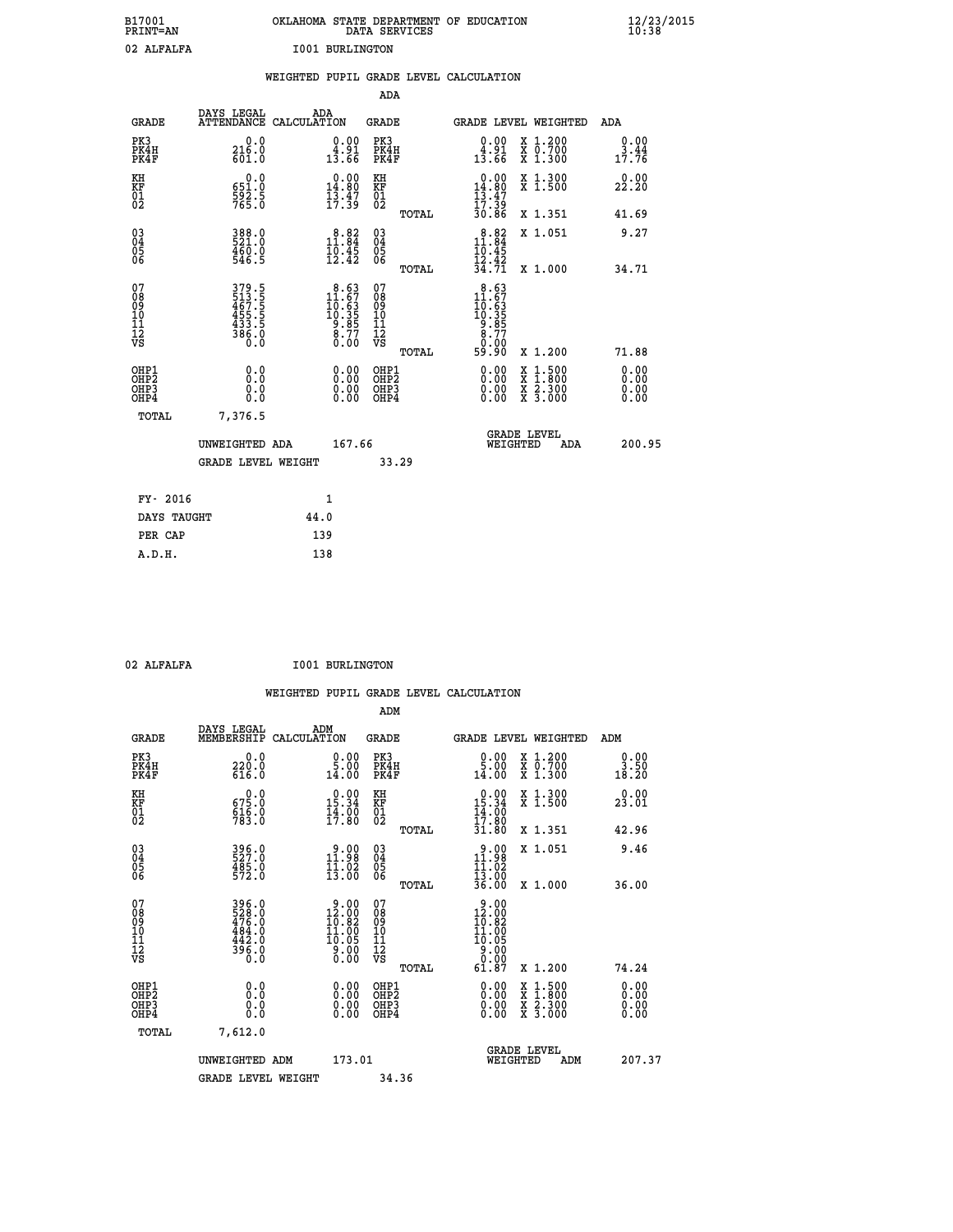| B17001<br>PRINT=AN                                |                                                                                                                |                      |                                                                                           | DATA SERVICES                                      |       | OKLAHOMA STATE DEPARTMENT OF EDUCATION                                       |                                                                                                                                           | $\frac{12}{23}$ /2015        |
|---------------------------------------------------|----------------------------------------------------------------------------------------------------------------|----------------------|-------------------------------------------------------------------------------------------|----------------------------------------------------|-------|------------------------------------------------------------------------------|-------------------------------------------------------------------------------------------------------------------------------------------|------------------------------|
| 02 ALFALFA                                        |                                                                                                                | <b>I046 CHEROKEE</b> |                                                                                           |                                                    |       |                                                                              |                                                                                                                                           |                              |
|                                                   |                                                                                                                |                      |                                                                                           |                                                    |       | WEIGHTED PUPIL GRADE LEVEL CALCULATION                                       |                                                                                                                                           |                              |
|                                                   |                                                                                                                |                      |                                                                                           | <b>ADA</b>                                         |       |                                                                              |                                                                                                                                           |                              |
| <b>GRADE</b>                                      | DAYS LEGAL<br>ATTENDANCE CALCULATION                                                                           | ADA                  |                                                                                           | <b>GRADE</b>                                       |       |                                                                              | GRADE LEVEL WEIGHTED                                                                                                                      | ADA                          |
| PK3<br>PK4H<br>PK4F                               | 189.0<br>0.0<br>1,124.0                                                                                        |                      | $\begin{smallmatrix} 4\cdot73\0\cdot00\28\cdot10 \end{smallmatrix}$                       | PK3<br>PK4H<br>PK4F                                |       | 4.73<br>00:00<br>10.18                                                       | X 1.200<br>X 0.700<br>X 1.300                                                                                                             | 5.68<br>0.00<br>36.53        |
| KH<br>KF<br>$\begin{matrix} 01 \ 02 \end{matrix}$ | 0.0<br>0:00<br>1,268:5<br>1,060:5                                                                              |                      | $\begin{smallmatrix} 0.00\\ 22.50\\ 31.71\\ 26.51 \end{smallmatrix}$                      | KH<br><b>KF</b><br>01<br>02                        |       | $\begin{smallmatrix} 0.00\\ 22.50\\ 31.71\\ 26.51\\ 58.22 \end{smallmatrix}$ | X 1.300<br>X 1.500                                                                                                                        | 0.00<br>33.75                |
|                                                   |                                                                                                                |                      |                                                                                           |                                                    | TOTAL |                                                                              | X 1.351                                                                                                                                   | 78.66                        |
| 030404<br>ŎĞ                                      | $\begin{smallmatrix} 1\,, & 454\,, & 0\\ 927\,. & 5\\ 1\,, & 357\,. & 0\\ 1\,, & 006\,. & 5 \end{smallmatrix}$ |                      | 36.35<br>23.19<br>33.93<br>25.16                                                          | $^{03}_{04}$<br>$\frac{05}{06}$                    |       | 36.35<br>23.19<br>33.93                                                      | X 1.051                                                                                                                                   | 38.20                        |
|                                                   |                                                                                                                |                      |                                                                                           |                                                    | TOTAL | $\frac{25.16}{82.28}$                                                        | X 1.000                                                                                                                                   | 82.28                        |
| 07<br>08<br>09<br>11<br>11<br>12<br>VS            | $\begin{smallmatrix} 1,291.0\\ 1,232.5\\ 848.0\\ 842.0\\ 842.0\\ 1,110.5\\ 1,284.5\\ 0.0 \end{smallmatrix}$    |                      | $\begin{array}{r} 32.28 \\ 30.81 \\ 21.20 \\ 21.05 \\ 27.76 \\ 32.11 \\ 0.00 \end{array}$ | 07<br>08<br>09<br>10<br>11<br>$\frac{1}{\sqrt{2}}$ |       | 32.28<br>30.81<br>21.20<br>21.05<br>$\frac{27.76}{32.11}$<br>0.00            |                                                                                                                                           |                              |
|                                                   |                                                                                                                |                      |                                                                                           |                                                    | TOTAL | 165.21                                                                       | X 1.200                                                                                                                                   | 198.25                       |
| OHP1<br>OHP2<br>OHP3<br>OHP4                      | 0.0<br>0.0<br>0.0                                                                                              |                      | 0.00<br>0.00<br>0.00                                                                      | OHP1<br>OHP2<br>OHP3<br>OHP4                       |       | $0.00$<br>$0.00$<br>0.00                                                     | $\begin{smallmatrix} \mathtt{X} & 1\cdot500\\ \mathtt{X} & 1\cdot800\\ \mathtt{X} & 2\cdot300\\ \mathtt{X} & 3\cdot000 \end{smallmatrix}$ | 0.00<br>0.00<br>0.00<br>0.00 |
| TOTAL                                             | 15,895.5                                                                                                       |                      |                                                                                           |                                                    |       |                                                                              |                                                                                                                                           |                              |
|                                                   | UNWEIGHTED ADA                                                                                                 |                      | 397.39                                                                                    |                                                    |       |                                                                              | <b>GRADE LEVEL</b><br>WEIGHTED<br>ADA                                                                                                     | 473.35                       |
|                                                   | <b>GRADE LEVEL WEIGHT</b>                                                                                      |                      |                                                                                           | 75.96                                              |       |                                                                              |                                                                                                                                           |                              |
| FY- 2016                                          |                                                                                                                | 1                    |                                                                                           |                                                    |       |                                                                              |                                                                                                                                           |                              |
| DAYS TAUGHT                                       |                                                                                                                | 40.0                 |                                                                                           |                                                    |       |                                                                              |                                                                                                                                           |                              |
| PER CAP                                           |                                                                                                                | 152                  |                                                                                           |                                                    |       |                                                                              |                                                                                                                                           |                              |

| 02      |  |
|---------|--|
|         |  |
| ALFALFA |  |

 **02 ALFALFA I046 CHEROKEE**

|                                                      |                                                                                                                |                    |                                                                      |                                               |       | WEIGHTED PUPIL GRADE LEVEL CALCULATION                                                                                       |                                          |                               |  |
|------------------------------------------------------|----------------------------------------------------------------------------------------------------------------|--------------------|----------------------------------------------------------------------|-----------------------------------------------|-------|------------------------------------------------------------------------------------------------------------------------------|------------------------------------------|-------------------------------|--|
|                                                      |                                                                                                                |                    |                                                                      | ADM                                           |       |                                                                                                                              |                                          |                               |  |
| <b>GRADE</b>                                         | DAYS LEGAL<br>MEMBERSHIP                                                                                       | ADM<br>CALCULATION |                                                                      | <b>GRADE</b>                                  |       | GRADE LEVEL WEIGHTED                                                                                                         |                                          | ADM                           |  |
| PK3<br>PK4H<br>PK4F                                  | 191.0<br>0.0<br>1,181.0                                                                                        |                    | 4.78<br>$\frac{0.00}{29.53}$                                         | PK3<br>PK4H<br>PK4F                           |       | 4.78<br>0:00<br>29:53                                                                                                        | X 1.200<br>X 0.700<br>X 1.300            | 5.74<br>0.00<br>38.39         |  |
| KH<br>KF<br>01<br>02                                 | $0.0$<br>0.810<br>1,329.0                                                                                      |                    | $\begin{smallmatrix} 0.00\\ 22.95\\ 33.23\\ 26.85 \end{smallmatrix}$ | KH<br>KF<br>01<br>02                          |       | $\begin{smallmatrix} 0.00\\ 22.95\\ 33.23\\ 26.85\\ 60.08 \end{smallmatrix}$                                                 | X 1.300<br>X 1.500                       | 0.00<br>34.43                 |  |
|                                                      |                                                                                                                |                    |                                                                      |                                               | TOTAL |                                                                                                                              | X 1.351                                  | 81.17                         |  |
| $\begin{matrix} 03 \\ 04 \\ 05 \\ 06 \end{matrix}$   | $\begin{smallmatrix} 1\,, & 492\,, & 0\\ 955\,, & 0\\ 1\,, & 420\,, & 0\\ 1\,, & 037\,. & 0 \end{smallmatrix}$ |                    | 37.30<br>23.88<br>35.50<br>25.93                                     | 03<br>04<br>05<br>06                          |       | 37.30<br>23.88<br>35.50<br>25.93<br>85.31                                                                                    | X 1.051                                  | 39.20                         |  |
|                                                      |                                                                                                                |                    |                                                                      |                                               | TOTAL |                                                                                                                              | X 1.000                                  | 85.31                         |  |
| 07<br>0890112<br>1112<br>VS                          | $1,322.0$<br>$1,262.0$<br>$872.0$<br>$871.0$<br>$1, \frac{1}{3}$ $\frac{6}{6}$ $\cdot \frac{8}{6}$             |                    | 33.05<br>31.55<br>21.80<br>21.78<br>28.75<br>32.90<br>32.90          | 07<br>08<br>09<br>001<br>11<br>11<br>12<br>VS | TOTAL | $\begin{array}{r} 33\cdot05\\ 31\cdot55\\ 21\cdot80\\ 21\cdot79\\ 28\cdot75\\ 32\cdot90\\ 0\cdot00\\ 169\cdot83 \end{array}$ | X 1.200                                  | 203.80                        |  |
|                                                      |                                                                                                                |                    |                                                                      |                                               |       |                                                                                                                              |                                          |                               |  |
| OHP1<br>OHP <sub>2</sub><br>OH <sub>P3</sub><br>OHP4 | 0.0<br>0.000                                                                                                   |                    | $0.00$<br>$0.00$<br>0.00                                             | OHP1<br>OHP <sub>2</sub><br>OHP <sub>3</sub>  |       | 0.00<br>0.00<br>0.00                                                                                                         | X 1:500<br>X 1:800<br>X 2:300<br>X 3:000 | 0.00<br>Ō. ŌŌ<br>0.00<br>0.00 |  |
| TOTAL                                                | 16,390.0                                                                                                       |                    |                                                                      |                                               |       |                                                                                                                              |                                          |                               |  |
|                                                      | UNWEIGHTED ADM                                                                                                 |                    | 409.78                                                               |                                               |       | WEIGHTED                                                                                                                     | <b>GRADE LEVEL</b><br>ADM                | 488.04                        |  |
|                                                      | <b>GRADE LEVEL WEIGHT</b>                                                                                      |                    |                                                                      | 78.26                                         |       |                                                                                                                              |                                          |                               |  |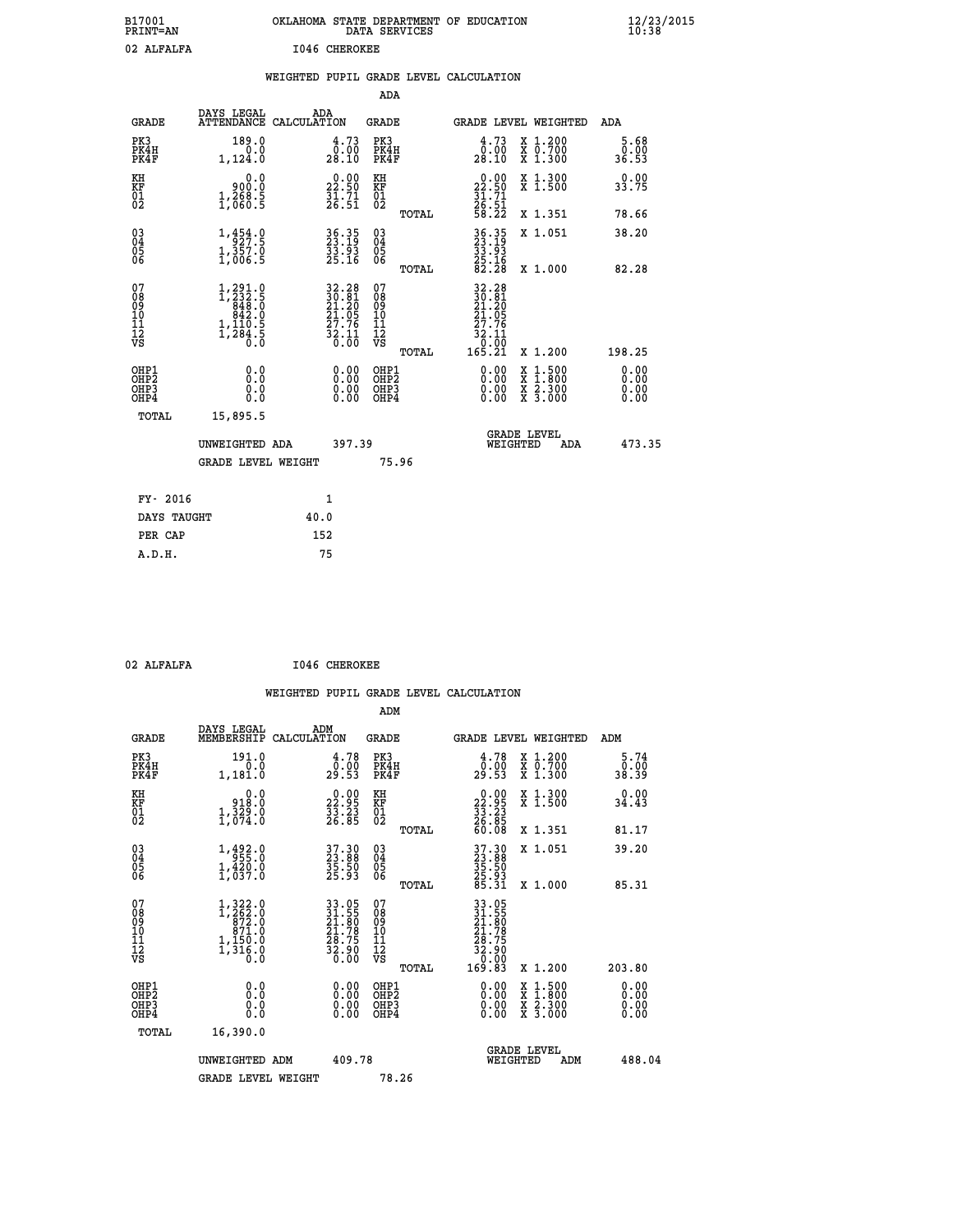| B17001<br>PRINT=AN | OKLAHOMA STATE DEPARTMENT OF EDUCATION<br>DATA SERVICES | $\frac{12}{23}$ /2015 |
|--------------------|---------------------------------------------------------|-----------------------|
| 02 ALFALFA         | 1093 TIMBERLAKE                                         |                       |

|                                        |                                                    |      |                                                                          |                                                     |       | WEIGHTED PUPIL GRADE LEVEL CALCULATION                                                                                               |                                                                                                                                           |                              |
|----------------------------------------|----------------------------------------------------|------|--------------------------------------------------------------------------|-----------------------------------------------------|-------|--------------------------------------------------------------------------------------------------------------------------------------|-------------------------------------------------------------------------------------------------------------------------------------------|------------------------------|
|                                        |                                                    |      |                                                                          | ADA                                                 |       |                                                                                                                                      |                                                                                                                                           |                              |
| <b>GRADE</b>                           | DAYS LEGAL<br>ATTENDANCE CALCULATION               |      | ADA                                                                      | <b>GRADE</b>                                        |       | GRADE LEVEL WEIGHTED                                                                                                                 |                                                                                                                                           | ADA                          |
| PK3<br>PK4H<br>PK4F                    | 0.0<br>0.0<br>676.0                                |      | 0.00<br>16.49                                                            | PK3<br>PK4H<br>PK4F                                 |       | 0.00<br>0.00<br>16.49                                                                                                                | X 1.200<br>X 0.700<br>X 1.300                                                                                                             | 0.00<br>0.00<br>21.44        |
| KH<br>KF<br>01<br>02                   | 0.0<br>1, 213.0<br>$\frac{844}{840}$ : 5           |      | 29:59<br>$\frac{20.60}{20.49}$                                           | KH<br>KF<br>01<br>02                                |       | $\begin{smallmatrix} 0.00\\ 29.59\\ 20.60\\ 20.49 \end{smallmatrix}$                                                                 | X 1.300<br>X 1.500                                                                                                                        | 0.00<br>44.39                |
|                                        |                                                    |      |                                                                          |                                                     | TOTAL | 41.09                                                                                                                                | X 1.351                                                                                                                                   | 55.51                        |
| 03<br>04<br>05<br>06                   | 927.5<br>429.0<br>757.0<br>733.5                   |      | $22.62$<br>$10.46$<br>18.46                                              | $\begin{array}{c} 03 \\ 04 \\ 05 \\ 06 \end{array}$ |       | $\begin{array}{c} 22.62 \\ 10.46 \\ 18.46 \end{array}$                                                                               | X 1.051                                                                                                                                   | 23.77                        |
|                                        |                                                    |      | 17.89                                                                    |                                                     | TOTAL | 17.89<br>46.81                                                                                                                       | X 1.000                                                                                                                                   | 46.81                        |
| 07<br>08<br>09<br>11<br>11<br>12<br>VS | 910.0<br>637.0<br>836.0<br>522.0<br>1,00000<br>0.0 |      | $22.20$<br>$15.54$<br>$20.39$<br>$12.73$<br>$12.05$<br>$24.54$<br>$0.00$ | 07<br>08<br>09<br>11<br>11<br>12<br>VS              | TOTAL | $\begin{smallmatrix} 22.20\15.54\20.39\20.73\3 \end{smallmatrix}\begin{smallmatrix} 20.73\12.05\24.54\0.00\107.45 \end{smallmatrix}$ | X 1.200                                                                                                                                   | 128.94                       |
| OHP1<br>OHP2<br>OHP3<br>OHP4           | 0.0<br>Ō.Ō<br>0.0<br>0.0                           |      | $\begin{smallmatrix} 0.00 \ 0.00 \ 0.00 \ 0.00 \end{smallmatrix}$        | OHP1<br>OHP <sub>2</sub><br>OHP3<br>OHP4            |       | 0.00<br>$0.00$<br>0.00                                                                                                               | $\begin{smallmatrix} \mathtt{X} & 1\cdot500\\ \mathtt{X} & 1\cdot800\\ \mathtt{X} & 2\cdot300\\ \mathtt{X} & 3\cdot000 \end{smallmatrix}$ | 0.00<br>0.00<br>0.00<br>0.00 |
| TOTAL                                  | 10,825.5                                           |      |                                                                          |                                                     |       |                                                                                                                                      |                                                                                                                                           |                              |
|                                        | UNWEIGHTED ADA                                     |      | 264.05                                                                   |                                                     |       | WEIGHTED                                                                                                                             | <b>GRADE LEVEL</b><br>ADA                                                                                                                 | 320.86                       |
|                                        | <b>GRADE LEVEL WEIGHT</b>                          |      |                                                                          |                                                     | 56.81 |                                                                                                                                      |                                                                                                                                           |                              |
| FY- 2016                               |                                                    |      | 1                                                                        |                                                     |       |                                                                                                                                      |                                                                                                                                           |                              |
| DAYS TAUGHT                            |                                                    | 41.0 |                                                                          |                                                     |       |                                                                                                                                      |                                                                                                                                           |                              |
| PER CAP                                |                                                    |      | 136                                                                      |                                                     |       |                                                                                                                                      |                                                                                                                                           |                              |

| 02 ALFALFA |  |  |
|------------|--|--|
|            |  |  |
|            |  |  |

**I093 TIMBERLAKE** 

|                                           |                                                                      |                    |                                                                          |                                                     |       | WEIGHTED PUPIL GRADE LEVEL CALCULATION                                                                      |                                          |                              |
|-------------------------------------------|----------------------------------------------------------------------|--------------------|--------------------------------------------------------------------------|-----------------------------------------------------|-------|-------------------------------------------------------------------------------------------------------------|------------------------------------------|------------------------------|
|                                           |                                                                      |                    |                                                                          | ADM                                                 |       |                                                                                                             |                                          |                              |
| <b>GRADE</b>                              | DAYS LEGAL<br>MEMBERSHIP                                             | ADM<br>CALCULATION |                                                                          | <b>GRADE</b>                                        |       |                                                                                                             | GRADE LEVEL WEIGHTED                     | ADM                          |
| PK3<br>PK4H<br>PK4F                       | 0.0<br>0.0<br>738.Ŏ                                                  |                    | 0.00<br>18.00                                                            | PK3<br>PK4H<br>PK4F                                 |       | 0.00<br>0.00<br>18.00                                                                                       | X 1.200<br>X 0.700<br>X 1.300            | 0.00<br>0.00<br>23.40        |
| KH<br>KF<br>01<br>02                      | 0.0<br>1,286:0<br>872:0<br>876:0                                     |                    | $\begin{array}{c} 0.00 \\ 31.37 \\ 21.37 \\ 21.37 \end{array}$           | KH<br>KF<br>01<br>02                                |       | 0.00<br>$31.37$<br>$21.27$<br>$21.37$<br>$42.64$                                                            | X 1.300<br>X 1.500                       | 0.00<br>47.06                |
|                                           |                                                                      |                    |                                                                          |                                                     | TOTAL |                                                                                                             | X 1.351                                  | 57.61                        |
| 03<br>04<br>05<br>06                      | 962.0<br>451.0<br>781.0<br>801.0                                     |                    | $\begin{smallmatrix} 23.46\ 11.00\ 19.05\ 19.54 \end{smallmatrix}$       | $\begin{array}{c} 03 \\ 04 \\ 05 \\ 06 \end{array}$ |       | $23.46$<br>$11.00$<br>$19.05$                                                                               | X 1.051                                  | 24.66                        |
|                                           |                                                                      |                    |                                                                          |                                                     | TOTAL | 19:54<br>49:59                                                                                              | X 1.000                                  | 49.59                        |
| 07<br>08<br>09<br>101<br>112<br>VS        | 943.0<br>675.0<br>676.0<br>876.0<br>509.0<br>509.0<br>1,047.0<br>0.0 |                    | $23.00$<br>$16.46$<br>$21.37$<br>$13.37$<br>$12.41$<br>$25.54$<br>$0.00$ | 07<br>08<br>09<br>11<br>11<br>12<br>VS              | TOTAL | $23.00$<br>$16.46$<br>$21.37$<br>$13.37$<br>$\begin{array}{r} 12.41 \\ 25.54 \\ 0.00 \\ 112.15 \end{array}$ | X 1.200                                  | 134.58                       |
| OHP1<br>OH <sub>P</sub> 2<br>OHP3<br>OHP4 | 0.0<br>0.000                                                         |                    | $0.00$<br>$0.00$<br>0.00                                                 | OHP1<br>OHP <sub>2</sub><br>OHP3<br>OHP4            |       | 0.00<br>0.00<br>0.00                                                                                        | X 1:500<br>X 1:800<br>X 2:300<br>X 3:000 | 0.00<br>0.00<br>0.00<br>0.00 |
| TOTAL                                     | 11,365.0                                                             |                    |                                                                          |                                                     |       |                                                                                                             |                                          |                              |
|                                           | UNWEIGHTED ADM<br><b>GRADE LEVEL WEIGHT</b>                          |                    | 277.21                                                                   | 59.69                                               |       | WEIGHTED                                                                                                    | <b>GRADE LEVEL</b><br>ADM                | 336.90                       |
|                                           |                                                                      |                    |                                                                          |                                                     |       |                                                                                                             |                                          |                              |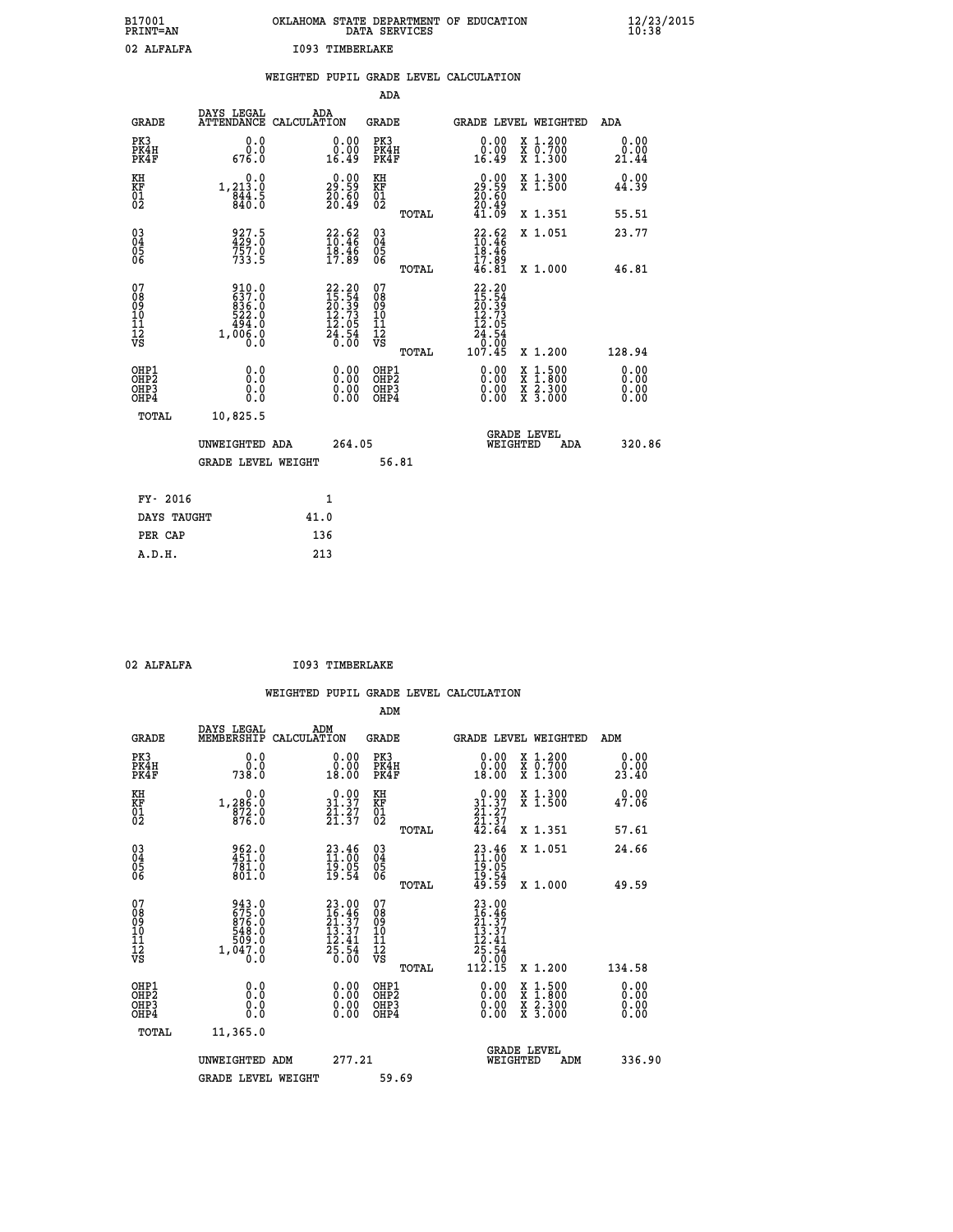| B17001<br>PRINT=AN | OKLAHOMA STATE DEPARTMENT OF EDUCATION<br>DATA SERVICES | $\frac{12}{23}$ /2015<br>10:38 |
|--------------------|---------------------------------------------------------|--------------------------------|
| ALFALFA            | COUNTY TOTALS                                           |                                |

|                                                                    |                                                                       | WEIGHTED PUPIL GRADE LEVEL CALCULATION                                                    |                                           |        |                                                                                                                                |                                                                                                                                           |                              |
|--------------------------------------------------------------------|-----------------------------------------------------------------------|-------------------------------------------------------------------------------------------|-------------------------------------------|--------|--------------------------------------------------------------------------------------------------------------------------------|-------------------------------------------------------------------------------------------------------------------------------------------|------------------------------|
|                                                                    |                                                                       |                                                                                           | ADA                                       |        |                                                                                                                                |                                                                                                                                           |                              |
| <b>GRADE</b>                                                       | DAYS LEGAL                                                            | ADA<br>ATTENDANCE CALCULATION                                                             | <b>GRADE</b>                              |        |                                                                                                                                | <b>GRADE LEVEL WEIGHTED</b>                                                                                                               | ADA                          |
| PK3<br>PK4H<br>PK4F                                                | $\frac{189.0}{216.0}$<br>2,401.0                                      | $4.73$<br>$58.25$                                                                         | PK3<br>PK4H<br>PK4F                       |        | $4.73$<br>$58.25$                                                                                                              | X 1.200<br>X 0.700<br>X 1.300                                                                                                             | $\frac{5.68}{3.44}$<br>75.73 |
| KH<br>KF<br>01<br>02                                               | $\begin{smallmatrix}&&&0.0\2.764.0\2.705.5\2.665.5\end{smallmatrix}$  | $\begin{smallmatrix} 0.00\\ 66.89\\ 5.78\\ 64.39\\ \end{smallmatrix}$                     | KH<br>KF<br>01<br>02                      |        | $0.0066.8965.7864.39130.17$                                                                                                    | X 1.300<br>X 1.500                                                                                                                        | 0.00<br>100.34               |
|                                                                    |                                                                       |                                                                                           |                                           | TOTAL  |                                                                                                                                | X 1.351                                                                                                                                   | 175.86                       |
| $\begin{smallmatrix} 03 \\[-4pt] 04 \end{smallmatrix}$<br>Ŏ5<br>06 | 2,769.5<br>1,877.5<br>2,574.0<br>2,286.5                              | $67.79$<br>$45.49$<br>$62.84$<br>$55.47$                                                  | $\substack{03 \\ 04}$<br>Ŏ5<br>06         |        | $67.79$<br>$45.49$<br>$62.84$<br>$55.47$<br>$163.80$                                                                           | X 1.051                                                                                                                                   | 235.04                       |
|                                                                    |                                                                       |                                                                                           |                                           | TOTAL  |                                                                                                                                | X 1.000                                                                                                                                   | 163.80                       |
| 07<br>08901112<br>1112<br>VS                                       | 2,580.5<br>2,383.0<br>2,151.5<br>2,151.5<br>1,819.5<br>2,676.5<br>0.0 | $\begin{array}{l} 63.11 \\ 58.02 \\ 52.22 \\ 44.13 \\ 49.66 \\ 65.42 \\ 0.00 \end{array}$ | 07<br>08<br>09<br>11<br>11<br>12<br>VS    | TOTAL  | 63.11<br>$\begin{smallmatrix} 58.11 \\ 58.22 \\ 52.22 \\ 44.13 \\ 49.16 \\ 65.42 \\ 65.42 \\ 0.00 \\ 332.56 \end{smallmatrix}$ | X 1.200                                                                                                                                   | 399.07                       |
| OHP1<br>OH <sub>P</sub> 2<br>OHP3<br>OHP4                          | 0.0<br>0.000                                                          | $0.00$<br>$0.00$<br>0.00                                                                  | OHP1<br>OH <sub>P</sub> 2<br>OHP3<br>OHP4 |        | 0.00<br>0.00                                                                                                                   | $\begin{smallmatrix} \mathtt{X} & 1\cdot500\\ \mathtt{X} & 1\cdot800\\ \mathtt{X} & 2\cdot300\\ \mathtt{X} & 3\cdot000 \end{smallmatrix}$ | 0.00<br>0.00<br>0.00<br>0.00 |
| TOTAL                                                              | 34,097.5                                                              |                                                                                           |                                           |        |                                                                                                                                |                                                                                                                                           |                              |
|                                                                    | UNWEIGHTED ADA                                                        | 829.10                                                                                    |                                           |        |                                                                                                                                | GRADE LEVEL<br>WEIGHTED<br>ADA                                                                                                            | 995.16                       |
|                                                                    | <b>GRADE LEVEL WEIGHT</b>                                             |                                                                                           |                                           | 166.06 |                                                                                                                                |                                                                                                                                           |                              |
| FY- 2016                                                           |                                                                       | $\mathbf{1}$                                                                              |                                           |        |                                                                                                                                |                                                                                                                                           |                              |
| DAYS TAUGHT                                                        |                                                                       | 125.0                                                                                     |                                           |        |                                                                                                                                |                                                                                                                                           |                              |
| PER CAP                                                            |                                                                       | 427                                                                                       |                                           |        |                                                                                                                                |                                                                                                                                           |                              |

 **ALFALFA COUNTY TOTALS**

|                                           |                                                                                     |                                                                       | ADM                                                 |       |                                                                             |                                          |                              |  |
|-------------------------------------------|-------------------------------------------------------------------------------------|-----------------------------------------------------------------------|-----------------------------------------------------|-------|-----------------------------------------------------------------------------|------------------------------------------|------------------------------|--|
| <b>GRADE</b>                              | DAYS LEGAL<br>MEMBERSHIP                                                            | ADM<br>CALCULATION                                                    | <b>GRADE</b>                                        |       |                                                                             | GRADE LEVEL WEIGHTED                     | ADM                          |  |
| PK3<br>PK4H<br>PK4F                       | 191.0<br>$\overline{2}\overline{2}\overline{0}$ .0<br>2,535.0                       | 4.78<br>$\frac{1}{61}$ . 53                                           | PK3<br>PK4H<br>PK4F                                 |       | $\begin{smallmatrix} 4.78\ 5.00\ 61.53 \end{smallmatrix}$                   | X 1.200<br>X 0.700<br>X 1.300            | $\frac{5.68}{3.50}$<br>79.99 |  |
| KH<br>KF<br>01<br>02                      | 0.0<br>2,879.0<br>2,817.0<br>2,733.0                                                | $\begin{smallmatrix} 0.00\\ 69.66\\ 88.50\\ 66.02 \end{smallmatrix}$  | KH<br>KF<br>01<br>02                                |       | $\begin{smallmatrix} &0.00\ 69.66\ 68.50\ 66.02\ 134.52\ \end{smallmatrix}$ | X 1.300<br>X 1.500                       | 0.00<br>104.50               |  |
|                                           |                                                                                     |                                                                       |                                                     | TOTAL |                                                                             | X 1.351                                  | 181.74                       |  |
| 03<br>04<br>05<br>06                      | 2,850.0<br>1,933.0<br>2,686.0<br>2,410.0                                            | $\begin{smallmatrix} 69.76\\ 46.86\\ 55.57\\ 58.47 \end{smallmatrix}$ | $\begin{array}{c} 03 \\ 04 \\ 05 \\ 06 \end{array}$ |       | $\begin{smallmatrix} 69.76\ 46.86\ 65.57\ 58.47\ 170.90 \end{smallmatrix}$  | X 1.051                                  | 73.32                        |  |
|                                           |                                                                                     |                                                                       |                                                     | TOTAL |                                                                             | X 1.000                                  | 170.90                       |  |
| 07<br>08<br>09<br>101<br>11<br>12<br>VS   | $2,465.0$<br>$2,465.0$<br>$2,224.0$<br>$1,903.0$<br>$2,101.0$<br>$2,759.0$<br>$0.0$ | 65.05<br>60.01<br>53.99<br>54.15<br>46.15<br>51.21<br>67.44<br>6.00   | 07<br>08<br>09<br>11<br>11<br>12<br>VS              |       | 65.05<br>60.019<br>53.99<br>51.21<br>67.44<br>67.44<br>0.00<br>343.85       |                                          |                              |  |
|                                           |                                                                                     |                                                                       |                                                     | TOTAL |                                                                             | X 1.200                                  | 412.62                       |  |
| OHP1<br>OHP2<br>OH <sub>P</sub> 3<br>OHP4 |                                                                                     |                                                                       | OHP1<br>OHP2<br>OHP <sub>3</sub>                    |       | $0.00$<br>$0.00$<br>0.00                                                    | X 1:500<br>X 1:800<br>X 2:300<br>X 3:000 | 0.00<br>0.00<br>0.00         |  |
| TOTAL                                     | 35,367.0                                                                            |                                                                       |                                                     |       |                                                                             |                                          |                              |  |
|                                           | UNWEIGHTED ADM                                                                      | 860.00                                                                |                                                     |       | WEIGHTED                                                                    | <b>GRADE LEVEL</b><br>ADM                | 1,032.31                     |  |
|                                           | <b>GRADE LEVEL WEIGHT</b>                                                           |                                                                       | 172.31                                              |       |                                                                             |                                          |                              |  |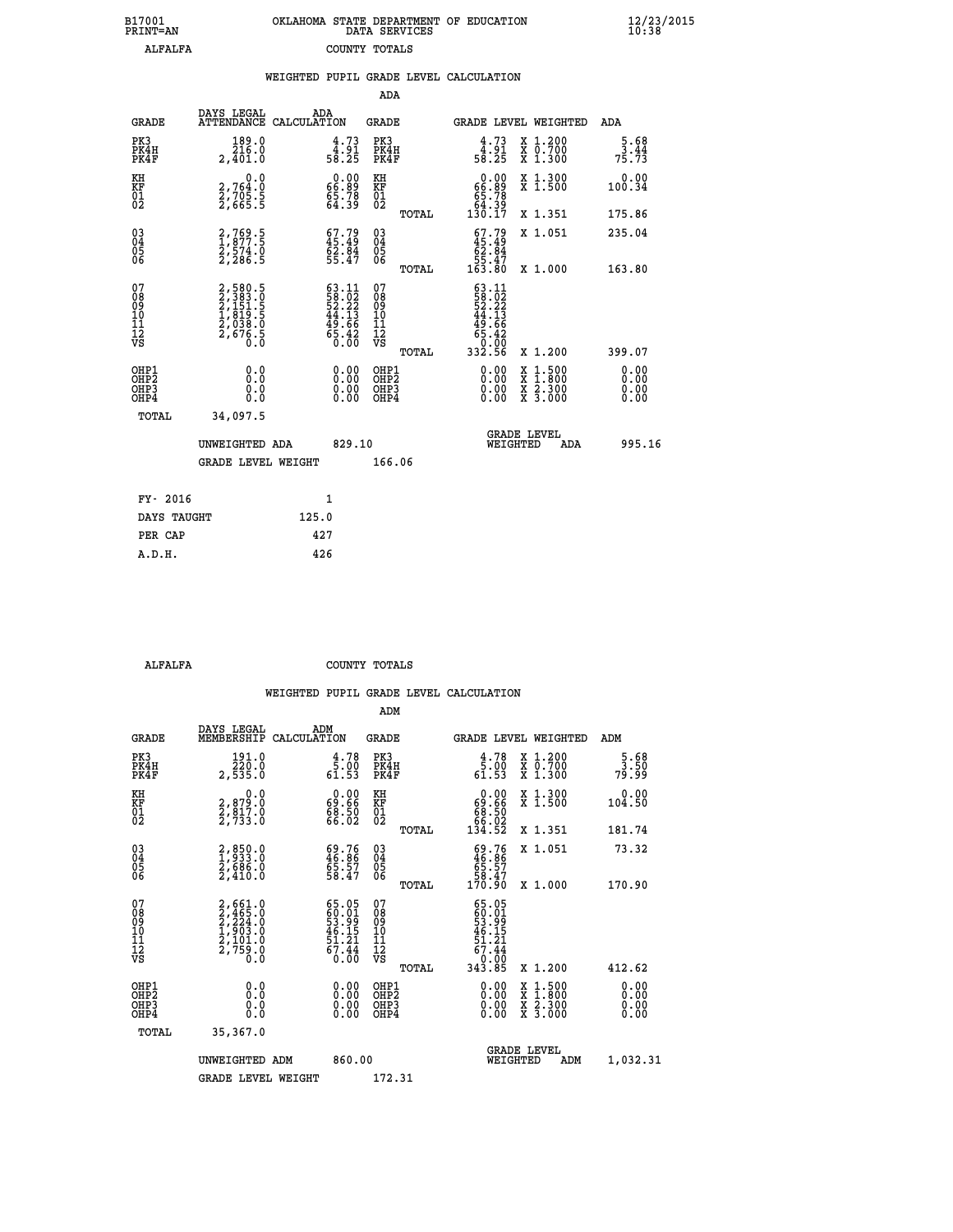| B17001<br>PRINT=AN           |                                            | OKLAHOMA STATE DEPARTMENT OF EDUCATION                                                               | DATA SERVICES                                      |                                                                         |                                                                                          | $\frac{12}{23}$ /2015  |
|------------------------------|--------------------------------------------|------------------------------------------------------------------------------------------------------|----------------------------------------------------|-------------------------------------------------------------------------|------------------------------------------------------------------------------------------|------------------------|
| 03 ATOKA                     |                                            | C021 HARMONY                                                                                         |                                                    |                                                                         |                                                                                          |                        |
|                              |                                            | WEIGHTED PUPIL GRADE LEVEL CALCULATION                                                               |                                                    |                                                                         |                                                                                          |                        |
|                              |                                            |                                                                                                      | ADA                                                |                                                                         |                                                                                          |                        |
| <b>GRADE</b>                 | DAYS LEGAL<br>ATTENDANCE CALCULATION       | ADA                                                                                                  | GRADE                                              |                                                                         | GRADE LEVEL WEIGHTED                                                                     | ADA                    |
| PK3<br>PK4H<br>PK4F          | 463.0<br>0.0<br>975.0                      | 10.29<br>$\frac{0.00}{21.67}$                                                                        | PK3<br>PK4H<br>PK4F                                | 10.29<br>$\frac{50}{21.67}$                                             | X 1.200<br>X 0.700<br>X 1.300                                                            | 12.35<br>0.00<br>28.17 |
| KH<br>KF<br>01<br>02         | 0.0<br>796.0<br>$1,025.0$<br>517.0         | $\begin{smallmatrix} 0.00\\ 17.69\\ 22.78\\ 11.49 \end{smallmatrix}$                                 | KH<br>KF<br>01<br>02                               | 0.00<br>$\begin{array}{r} 17.69 \\ 22.78 \\ 11.49 \\ 34.27 \end{array}$ | X 1.300<br>X 1.500                                                                       | 0.00<br>26.54          |
|                              |                                            |                                                                                                      | TOTAL                                              |                                                                         | X 1.351                                                                                  | 46.30                  |
| 03<br>04<br>05<br>06         | $710.0$<br>897.0<br>834.5<br>935.0         | $\begin{smallmatrix} 15\cdot78\\ 19\cdot93\\ 18\cdot54\\ 20\cdot78 \end{smallmatrix}$                | $\begin{matrix} 03 \\ 04 \\ 05 \\ 06 \end{matrix}$ | $15.7819.9318.5420.7859.25$                                             | X 1.051                                                                                  | 16.58                  |
|                              |                                            |                                                                                                      | TOTAL                                              |                                                                         | X 1.000                                                                                  | 59.25                  |
| 07<br>0890112<br>1112<br>VS  | 907.5<br>639.0<br>Õ.Ŏ<br>Ŏ.Ŏ<br>Ŏ.Ŏ<br>0.0 | $20.17$<br>$14.20$<br>$0.00$<br>0.00<br>0.00<br>$\begin{smallmatrix} 0.00 \\ 0.00 \end{smallmatrix}$ | 07<br>08<br>09<br>11<br>11<br>12<br>VS<br>TOTAL    | 20.17<br>$\frac{14.20}{0.00}$<br>0.00<br>0.00<br>0.00<br>0.00<br>34.37  | X 1.200                                                                                  | 41.24                  |
| OHP1<br>OHP2<br>OHP3<br>OHP4 | 0.0<br>0.0<br>0.0                          |                                                                                                      | OHP1<br>OHP2<br>OHP3<br>OHP4                       | $0.00$<br>$0.00$<br>0.00                                                | $\begin{smallmatrix} x & 1.500 \\ x & 1.800 \\ x & 2.300 \\ x & 3.000 \end{smallmatrix}$ | 0.00<br>0.00<br>0.00   |
| <b>TOTAL</b>                 | 8,699.0                                    |                                                                                                      |                                                    |                                                                         |                                                                                          |                        |
|                              | UNWEIGHTED ADA                             | 193.32                                                                                               |                                                    | WEIGHTED                                                                | <b>GRADE LEVEL</b><br>ADA                                                                | 230.43                 |
|                              | <b>GRADE LEVEL WEIGHT</b>                  |                                                                                                      | 37.11                                              |                                                                         |                                                                                          |                        |
|                              |                                            |                                                                                                      |                                                    |                                                                         |                                                                                          |                        |
| FY- 2016<br>DAYS TAUGHT      |                                            | 1<br>45.0                                                                                            |                                                    |                                                                         |                                                                                          |                        |
| PER CAP                      |                                            | 84                                                                                                   |                                                    |                                                                         |                                                                                          |                        |
| A.D.H.                       |                                            | 193                                                                                                  |                                                    |                                                                         |                                                                                          |                        |

| 03 ATOKA |  |  | C021 HARMONY |
|----------|--|--|--------------|

|                                                      |                                                                                                                                           |                    |                                                                                                                      |                              |       | WEIGHTED PUPIL GRADE LEVEL CALCULATION                                        |                                |                                                                                                  |                            |  |
|------------------------------------------------------|-------------------------------------------------------------------------------------------------------------------------------------------|--------------------|----------------------------------------------------------------------------------------------------------------------|------------------------------|-------|-------------------------------------------------------------------------------|--------------------------------|--------------------------------------------------------------------------------------------------|----------------------------|--|
|                                                      |                                                                                                                                           |                    |                                                                                                                      | ADM                          |       |                                                                               |                                |                                                                                                  |                            |  |
| <b>GRADE</b>                                         | DAYS LEGAL<br>MEMBERSHIP                                                                                                                  | ADM<br>CALCULATION |                                                                                                                      | <b>GRADE</b>                 |       | GRADE LEVEL WEIGHTED                                                          |                                |                                                                                                  | ADM                        |  |
| PK3<br>PK4H<br>PK4F                                  | 500.0<br>0.0<br>1,035.0                                                                                                                   |                    | 11.11<br>0.00<br>23.00                                                                                               | PK3<br>PK4H<br>PK4F          |       | 11.11<br>$\frac{1}{23}.00$                                                    |                                | X 1.200<br>X 0.700<br>X 1.300                                                                    | 13.33<br>$\frac{1}{29}.00$ |  |
| KH<br>KF<br>01<br>02                                 | 0.0<br>824.0<br>$1, \overline{0}$ $\overline{5}$ $\overline{6}$ $\overline{0}$ $\overline{0}$                                             |                    | $\begin{smallmatrix} 0.00\\ 18.31\\ 23.47\\ 11.84 \end{smallmatrix}$                                                 | KH<br>KF<br>01<br>02         |       | $\begin{smallmatrix} 0.00\\18.31\\23.47\\11.84\\35.31 \end{smallmatrix}$      |                                | X 1.300<br>X 1.500                                                                               | 27.47                      |  |
|                                                      |                                                                                                                                           |                    |                                                                                                                      |                              | TOTAL |                                                                               |                                | X 1.351                                                                                          | 47.70                      |  |
| $\begin{matrix} 03 \\ 04 \\ 05 \\ 06 \end{matrix}$   | $719.0$<br>$916.0$<br>859.0<br>967.0                                                                                                      |                    | 15.98<br>20.36<br>19.09<br>21.49                                                                                     | 03<br>04<br>05<br>06         |       | $\begin{smallmatrix} 15.98\\ 20.36\\ 19.09\\ 21.49\\ 60.94 \end{smallmatrix}$ |                                | X 1.051                                                                                          | 16.79                      |  |
|                                                      |                                                                                                                                           |                    |                                                                                                                      |                              | TOTAL |                                                                               |                                | X 1.000                                                                                          | 60.94                      |  |
| 07<br>0890112<br>1112<br>VS                          | 927.0<br>657.0<br>$\begin{smallmatrix}0.0 \ 0.0 \end{smallmatrix}$<br>$\begin{smallmatrix} 0.0 & 0 \ 0.0 & 0 \ 0.0 & 0 \end{smallmatrix}$ |                    | $20.60$<br>$14.60$<br>$0.00$<br>$0.00$<br>0.00<br>$\begin{smallmatrix} 0.00 & 0.00 \\ 0.00 & 0.00 \end{smallmatrix}$ | 07<br>08901123<br>1112<br>VS | TOTAL | $20.60$<br>$14.60$<br>$0.00$<br>$0.00$<br>0.00<br>0.00<br>35.20               |                                | X 1.200                                                                                          | 42.24                      |  |
|                                                      |                                                                                                                                           |                    |                                                                                                                      |                              |       |                                                                               |                                |                                                                                                  |                            |  |
| OHP1<br>OHP2<br>OH <sub>P3</sub><br>OH <sub>P4</sub> | 0.0<br>0.000                                                                                                                              |                    | $\begin{smallmatrix} 0.00 \ 0.00 \ 0.00 \ 0.00 \end{smallmatrix}$                                                    | OHP1<br>OHP2<br>OHP3<br>OHP4 |       |                                                                               |                                | $\begin{smallmatrix} x & 1 & 500 \\ x & 1 & 800 \\ x & 2 & 300 \\ x & 3 & 000 \end{smallmatrix}$ | 0.00<br>0.00<br>0.00       |  |
| TOTAL                                                | 8,993.0                                                                                                                                   |                    |                                                                                                                      |                              |       |                                                                               |                                |                                                                                                  |                            |  |
|                                                      | UNWEIGHTED ADM                                                                                                                            |                    | 199.85                                                                                                               |                              |       |                                                                               | <b>GRADE LEVEL</b><br>WEIGHTED | ADM                                                                                              | 238.37                     |  |
|                                                      | <b>GRADE LEVEL WEIGHT</b>                                                                                                                 |                    |                                                                                                                      | 38.52                        |       |                                                                               |                                |                                                                                                  |                            |  |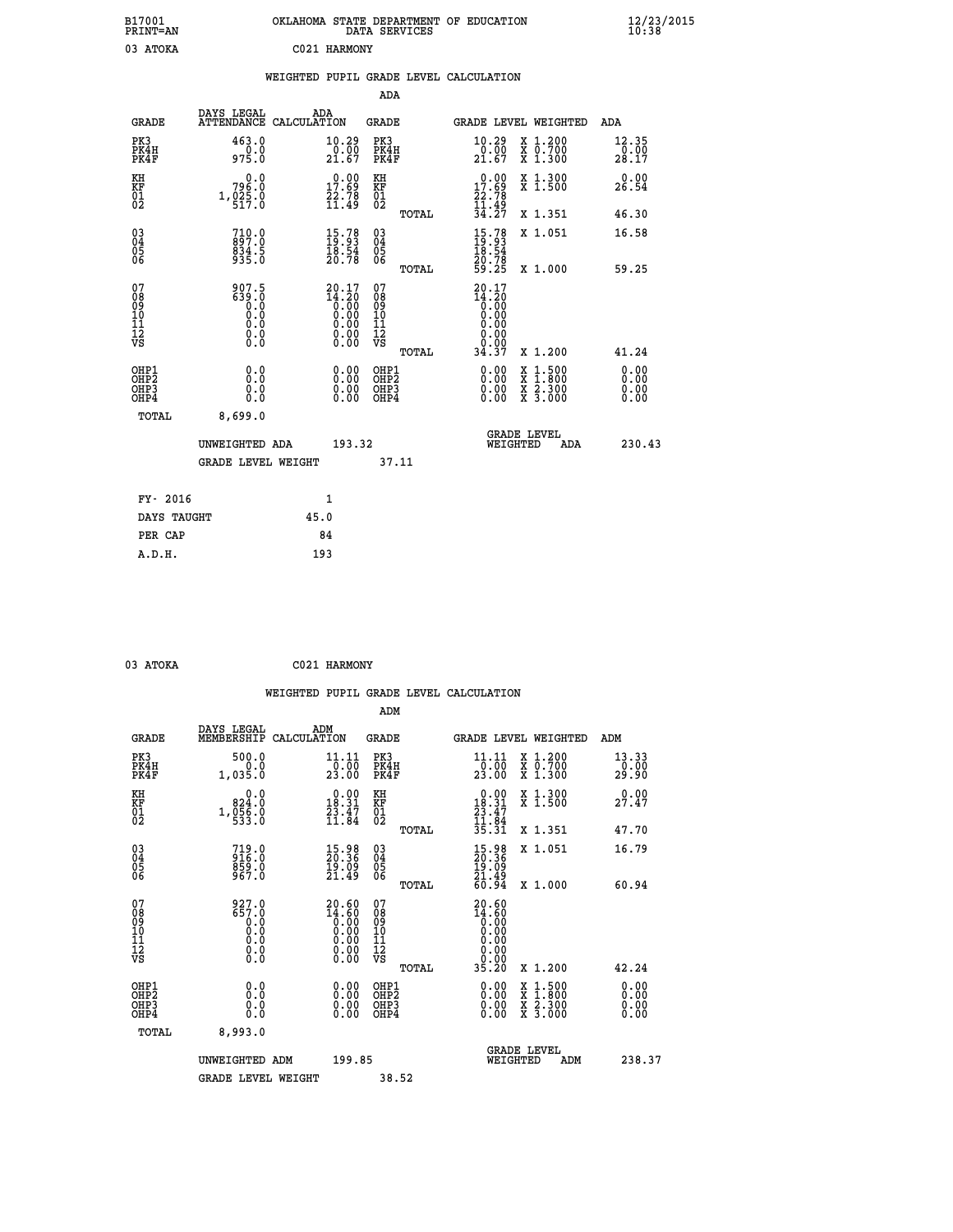|           | OKLAHOMA STATE DEPARTMENT OF EDUCATION<br>DATA SERVICES |  |
|-----------|---------------------------------------------------------|--|
| C022 LANE |                                                         |  |

|  |  | WEIGHTED PUPIL GRADE LEVEL CALCULATION |
|--|--|----------------------------------------|
|  |  |                                        |

| DAYS LEGAL                        | ADA                                                                             | GRADE                                                                                                                                                                                                                                                        |                                                         |                                                                                                                                          | ADA                                                                                                                                                                                                               |
|-----------------------------------|---------------------------------------------------------------------------------|--------------------------------------------------------------------------------------------------------------------------------------------------------------------------------------------------------------------------------------------------------------|---------------------------------------------------------|------------------------------------------------------------------------------------------------------------------------------------------|-------------------------------------------------------------------------------------------------------------------------------------------------------------------------------------------------------------------|
| 639.0<br>0.0<br>1,328.0           | 14.86<br>0.00<br>30.88                                                          | PK3<br>PK4H<br>PK4F                                                                                                                                                                                                                                          | 14.86<br>0.00<br>30.88                                  | X 1.200<br>X 0.700<br>X 1.300                                                                                                            | 17.83<br>0.00<br>40.14                                                                                                                                                                                            |
| 0.0<br>993.0                      |                                                                                 | KH                                                                                                                                                                                                                                                           |                                                         | X 1.300<br>X 1.500                                                                                                                       | 0.00<br>34.64                                                                                                                                                                                                     |
|                                   |                                                                                 | TOTAL                                                                                                                                                                                                                                                        |                                                         | X 1.351                                                                                                                                  | 70.97                                                                                                                                                                                                             |
| 1, 083.0<br>$\frac{690.0}{870.5}$ | 25.19<br>21.47<br>16.05<br>20.24                                                | 03<br>04<br>05<br>06                                                                                                                                                                                                                                         | $25.19$<br>$21.47$<br>$16.95$                           | X 1.051                                                                                                                                  | 26.47<br>57.76                                                                                                                                                                                                    |
|                                   |                                                                                 |                                                                                                                                                                                                                                                              |                                                         |                                                                                                                                          |                                                                                                                                                                                                                   |
| 919.0<br>0.0<br>0.000<br>$\S.$    |                                                                                 | 08<br>09<br>101<br>11<br>12<br>VS<br>TOTAL                                                                                                                                                                                                                   | 0.00<br>0.00<br>38.73                                   | X 1.200                                                                                                                                  | 46.48                                                                                                                                                                                                             |
| 0.0<br>0.0<br>0.0                 | 0.00<br>0.00<br>0.00                                                            | OHP1<br>OHP <sub>2</sub><br>OHP3<br>OHP4                                                                                                                                                                                                                     | 0.00<br>0.00<br>0.00                                    |                                                                                                                                          | 0.00<br>0.00<br>0.00<br>0.00                                                                                                                                                                                      |
| 10,451.0                          |                                                                                 |                                                                                                                                                                                                                                                              |                                                         |                                                                                                                                          |                                                                                                                                                                                                                   |
|                                   |                                                                                 |                                                                                                                                                                                                                                                              |                                                         | ADA                                                                                                                                      | 294.29                                                                                                                                                                                                            |
|                                   |                                                                                 |                                                                                                                                                                                                                                                              |                                                         |                                                                                                                                          |                                                                                                                                                                                                                   |
|                                   |                                                                                 |                                                                                                                                                                                                                                                              |                                                         |                                                                                                                                          |                                                                                                                                                                                                                   |
| DAYS TAUGHT                       |                                                                                 |                                                                                                                                                                                                                                                              |                                                         |                                                                                                                                          |                                                                                                                                                                                                                   |
| PER CAP                           |                                                                                 |                                                                                                                                                                                                                                                              |                                                         |                                                                                                                                          |                                                                                                                                                                                                                   |
|                                   | 237                                                                             |                                                                                                                                                                                                                                                              |                                                         |                                                                                                                                          |                                                                                                                                                                                                                   |
|                                   | $1, \frac{5}{2}$ $\frac{5}{2}$ $\frac{5}{7}$ $\frac{5}{0}$<br>746.5<br>FY- 2016 | ATTENDANCE CALCULATION<br>$\begin{smallmatrix} 0.00\\ 23.09\\ 22.37\\ 30.16 \end{smallmatrix}$<br>$\begin{smallmatrix} 17.36\\21.37\\0.00\\0.00\\0.00\\0.00\\0.00\\0.00 \end{smallmatrix}$<br>UNWEIGHTED ADA<br><b>GRADE LEVEL WEIGHT</b><br>1<br>43.0<br>92 | ADA<br>KF<br>01<br>02<br>TOTAL<br>07<br>243.04<br>51.25 | $\begin{smallmatrix} 0.00\\ 23.09\\ 22.37\\ 30.16\\ 52.53 \end{smallmatrix}$<br>20.24<br>57.76<br>$17.36$<br>$21.37$<br>$0.00$<br>$0.00$ | GRADE LEVEL WEIGHTED<br>X 1.000<br>$\begin{smallmatrix} \mathtt{X} & 1\cdot500 \\ \mathtt{X} & 1\cdot800 \\ \mathtt{X} & 2\cdot300 \\ \mathtt{X} & 3\cdot000 \end{smallmatrix}$<br><b>GRADE LEVEL</b><br>WEIGHTED |

| 03 ATOKA | C022 LANE |  |
|----------|-----------|--|

 **B17001<br>PRINT=AN<br>03 ATOKA** 

|                                                    |                                                                                               |                                                                                                                                                              | WEIGHTED PUPIL GRADE LEVEL CALCULATION              |                                                                          |                                          |                               |
|----------------------------------------------------|-----------------------------------------------------------------------------------------------|--------------------------------------------------------------------------------------------------------------------------------------------------------------|-----------------------------------------------------|--------------------------------------------------------------------------|------------------------------------------|-------------------------------|
|                                                    |                                                                                               |                                                                                                                                                              | ADM                                                 |                                                                          |                                          |                               |
| <b>GRADE</b>                                       | DAYS LEGAL<br>MEMBERSHIP                                                                      | ADM<br>CALCULATION                                                                                                                                           | <b>GRADE</b>                                        | GRADE LEVEL WEIGHTED                                                     |                                          | ADM                           |
| PK3<br>PK4H<br>PK4F                                | 639.0<br>0.0<br>1,380.0                                                                       | 14.86<br>0.00<br>32.09                                                                                                                                       | PK3<br>PK4H<br>PK4F                                 | 14.86<br>$\frac{1}{32}.00$                                               | X 1.200<br>X 0.700<br>X 1.300            | 17.83<br>$\frac{0.00}{41.72}$ |
| KH<br>KF<br>01<br>02                               | 0.0<br>1,032.0<br>$\frac{1}{1}$ , $\frac{389}{333}$ : 0                                       | 24.00<br>23.00<br>31.00                                                                                                                                      | KH<br>KF<br>01<br>02                                | $\begin{smallmatrix} 0.00\\24.00\\23.00\\31.00\\54.00 \end{smallmatrix}$ | X 1.300<br>X 1.500                       | 0.00<br>36.00                 |
|                                                    |                                                                                               |                                                                                                                                                              | TOTAL                                               |                                                                          | X 1.351                                  | 72.95                         |
| $\begin{matrix} 03 \\ 04 \\ 05 \\ 06 \end{matrix}$ | $\begin{smallmatrix} 1\,,\,121\cdot0\\-\,948\cdot0\\-\,707\cdot0\\892\cdot0\end{smallmatrix}$ | 26.07<br>22.05<br>16.44<br>20.74                                                                                                                             | $\begin{array}{c} 03 \\ 04 \\ 05 \\ 06 \end{array}$ | 26.07<br>22.05<br>16.44<br>20.74<br>29.23                                | X 1.051                                  | 27.40                         |
|                                                    |                                                                                               |                                                                                                                                                              | TOTAL                                               |                                                                          | X 1.000                                  | 59.23                         |
| 07<br>0890112<br>1112<br>VS                        | $774.0$<br>941.0<br>0.0<br>0.0<br>0.0<br>$\S.$                                                | $\begin{smallmatrix} 18.00 \\ 21.88 \\ 0.00 \\ 0.00 \\ 0.00 \\ 0.00 \end{smallmatrix}$<br>$\begin{smallmatrix} 0.00 & 0.00 \\ 0.00 & 0.00 \end{smallmatrix}$ | 07<br>08<br>09<br>11<br>11<br>12<br>VS<br>TOTAL     | 18.00<br>$\frac{21.88}{0.00}$<br>0.00<br>0.00<br>39.88                   | X 1.200                                  | 47.86                         |
| OHP1                                               |                                                                                               |                                                                                                                                                              | OHP1                                                |                                                                          |                                          | 0.00                          |
| OHP <sub>2</sub><br>OH <sub>P3</sub><br>OHP4       | 0.0<br>0.000                                                                                  | 0.00<br>0.00<br>0.00                                                                                                                                         | OHP <sub>2</sub><br>OHP <sub>3</sub>                | 0.00<br>0.00<br>0.00                                                     | X 1:500<br>X 1:800<br>X 2:300<br>X 3:000 | 0.00<br>0.00<br>0.00          |
| TOTAL                                              | 10,756.0                                                                                      |                                                                                                                                                              |                                                     |                                                                          |                                          |                               |
|                                                    | UNWEIGHTED ADM                                                                                | 250.13                                                                                                                                                       |                                                     | <b>GRADE LEVEL</b><br>WEIGHTED                                           | ADM                                      | 302.99                        |
|                                                    | <b>GRADE LEVEL WEIGHT</b>                                                                     |                                                                                                                                                              | 52.86                                               |                                                                          |                                          |                               |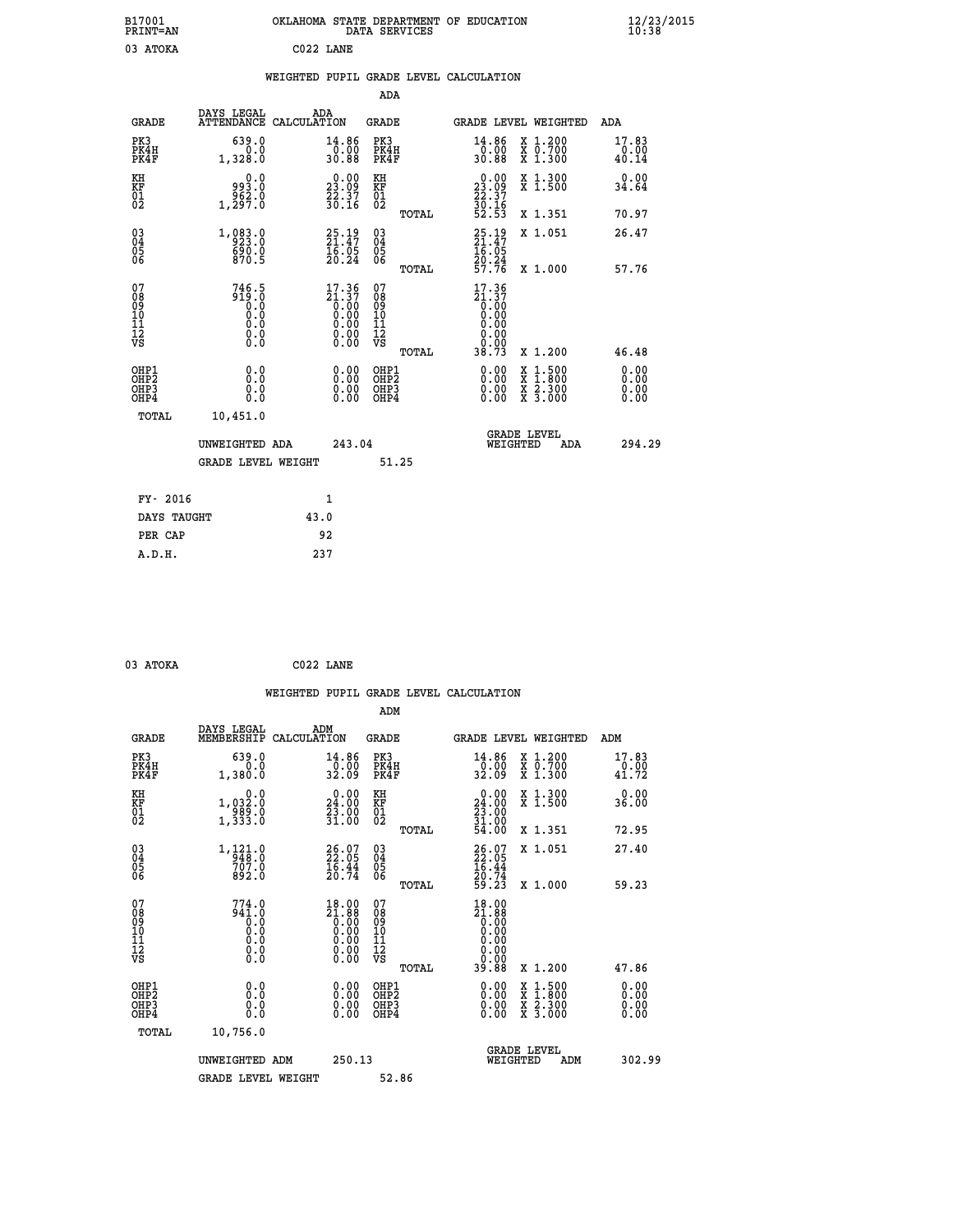| B17001<br>PRINT=AN                           |                                                                                                                                | OKLAHOMA STATE DEPARTMENT OF EDUCATION                                   | DATA SERVICES                                        |                                                                                                  |                                          | $\frac{12}{23}$ /2015 |
|----------------------------------------------|--------------------------------------------------------------------------------------------------------------------------------|--------------------------------------------------------------------------|------------------------------------------------------|--------------------------------------------------------------------------------------------------|------------------------------------------|-----------------------|
| 03 ATOKA                                     |                                                                                                                                | I007 STRINGTOWN                                                          |                                                      |                                                                                                  |                                          |                       |
|                                              |                                                                                                                                | WEIGHTED PUPIL GRADE LEVEL CALCULATION                                   |                                                      |                                                                                                  |                                          |                       |
|                                              |                                                                                                                                |                                                                          | ADA                                                  |                                                                                                  |                                          |                       |
| <b>GRADE</b>                                 | DAYS LEGAL                                                                                                                     | ADA<br>ATTENDANCE CALCULATION                                            | GRADE                                                |                                                                                                  | GRADE LEVEL WEIGHTED                     | ADA                   |
| PK3<br>PK4H<br>PK4F                          | 270.0<br>0.0<br>445.0                                                                                                          | 6.00<br>$\frac{0.00}{9.89}$                                              | PK3<br>PK4H<br>PK4F                                  | 6.00<br>0.00                                                                                     | X 1.200<br>X 0.700<br>X 1.300            | 7.20<br>0.00<br>12.86 |
| KH<br>ΚF<br>$\frac{01}{02}$                  | 577.0<br>$755.5$<br>576.5                                                                                                      | 12.82<br>$\frac{1}{6}$ $\frac{5}{6}$ $\frac{75}{81}$                     | KH<br>KF<br>01<br>02                                 | $\begin{array}{c} 0.00 \\ 12.82 \\ 16.79 \\ 12.81 \end{array}$                                   | X 1.300<br>X 1.500                       | 0.00<br>19.23         |
|                                              |                                                                                                                                |                                                                          | TOTAL                                                | 29.60                                                                                            | X 1.351                                  | 39.99                 |
| 03<br>04<br>05<br>06                         | 573.5<br>647.0<br>866.5<br>395.5                                                                                               | $\begin{smallmatrix} 12.74\ 14.38\ 19.26\ 8.79 \end{smallmatrix}$        | $\begin{matrix} 03 \\ 04 \\ 05 \\ 06 \end{matrix}$   | $12.74$<br>$14.38$<br>$19.26$<br>$8.79$<br>$42.43$                                               | X 1.051                                  | 13.39                 |
|                                              |                                                                                                                                |                                                                          | TOTAL<br>07                                          |                                                                                                  | X 1.000                                  | 42.43                 |
| 07<br>08<br>09<br>10<br>11<br>11<br>12<br>VS | $\begin{smallmatrix}5 & 5 & 9 & 5\\9 & 74 & 0\\8 & 23 & 0\\1 & 14 & 2\\1 & 24 & 1 & 0\\1 & 1 & 98 & 0\end{smallmatrix}$<br>Ŏ.Ŏ | $12.43$<br>$21.64$<br>$18.29$<br>$25.39$<br>$27.58$<br>$26.62$<br>$0.00$ | 08<br>09<br>10<br>$\frac{11}{12}$<br>$\frac{12}{18}$ | $\begin{smallmatrix} 12.43\ 21.64\ 18.29\ 19.29\ 27.58\ 27.58\ 26.620\ 131.95 \end{smallmatrix}$ |                                          |                       |
| OHP1                                         | 0.0                                                                                                                            |                                                                          | TOTAL<br>OHP1                                        |                                                                                                  | X 1.200                                  | 158.34<br>0.00        |
| OHP2<br>OHP3<br>OHP4                         | 0.0<br>0.0<br>0.0                                                                                                              | 0.00<br>$\begin{smallmatrix} 0.00 \ 0.00 \end{smallmatrix}$              | OH <sub>P</sub> 2<br>OHP3<br>OHP4                    | 0.00<br>0.00<br>0.00                                                                             | X 1:500<br>X 1:800<br>X 2:300<br>X 3:000 | 0.00<br>0.00<br>0.00  |
| TOTAL                                        | 11,044.5                                                                                                                       |                                                                          |                                                      |                                                                                                  |                                          |                       |
|                                              | UNWEIGHTED ADA                                                                                                                 | 245.43                                                                   |                                                      | WEIGHTED                                                                                         | <b>GRADE LEVEL</b><br>ADA                | 293.44                |
|                                              | <b>GRADE LEVEL WEIGHT</b>                                                                                                      |                                                                          | 48.01                                                |                                                                                                  |                                          |                       |
| FY- 2016                                     |                                                                                                                                | 1                                                                        |                                                      |                                                                                                  |                                          |                       |
| DAYS TAUGHT                                  |                                                                                                                                | 45.0                                                                     |                                                      |                                                                                                  |                                          |                       |
| PER CAP                                      |                                                                                                                                | 92                                                                       |                                                      |                                                                                                  |                                          |                       |

| 03 ATOKA |  | <b>I007 STRINGTOWN</b> |
|----------|--|------------------------|

 **WEIGHTED PUPIL GRADE LEVEL CALCULATION ADM DAYS LEGAL ADM GRADE MEMBERSHIP CALCULATION GRADE GRADE LEVEL WEIGHTED ADM PK3 270.0 6.00 PK3 6.00 X 1.200 7.20 PK4H 0.0 0.00 PK4H 0.00 X 0.700 0.00 PK4F 540.0 12.00 PK4F 12.00 X 1.300 15.60 KH 0.0 0.00 KH 0.00 X 1.300 0.00 KF 585.0 13.00 KF 13.00 X 1.500 19.50 01 765.0 17.00 01 17.00**  $02$  590.0 13.11 02  $\frac{13.11}{2}$  **TOTAL 30.11 X 1.351 40.68 03 584.0 12.98 03 12.98 X 1.051 13.64 04 647.0 14.38 04 14.38 05 899.0 19.98 05 19.98 06 397.0 8.82 06 8.82 TOTAL 43.18 X 1.000 43.18**  $\begin{array}{cccc} 07 & 563.0 & 12.51 & 07 & 12.51 \ 08 & 99 & 839.0 & 21.819 \ 10 & 1,166.0 & 25.91 & 10 & 25.91 \ 11 & 1,267.0 & 28.16 & 12 & 28.19 \ \hline \textrm{vs} & 1,217.0 & 28.16 & 11 & 28.16 \ 12 & 7.67.0 & 28.16 & 12 & 27.04 \ 13 & 0.0 & 0 & 0 & 0 & 0 \ \end{array}$  **TOTAL 134.22 X 1.200 161.06 OHP1 0.0 0.00 OHP1 0.00 X 1.500 0.00 OHP2 0.0 0.00 OHP2 0.00 X 1.800 0.00 OHP3 0.0 0.00 OHP3 0.00 X 2.300 0.00**  $\begin{array}{cccccccc} \text{OHP1} & & & 0.0 & & & 0.00 & & \text{OHP1} & & & 0.00 & & \text{X} & 1.500 & & & 0.00 \\ \text{OHP2} & & & & 0.0 & & & 0.00 & & \text{OHP2} & & & 0.00 & & \text{X} & 1.500 & & & 0.00 \\ \text{OHP3} & & & & 0.0 & & & 0.00 & & \text{OHP3} & & & 0.00 & & \text{X} & 2.300 & & 0.00 \\ \text{OHP4} & & & & 0.0 & & 0.0 & & \text{$  **TOTAL 11,317.0 GRADE LEVEL UNWEIGHTED ADM 251.49 WEIGHTED ADM 300.86** GRADE LEVEL WEIGHT 49.37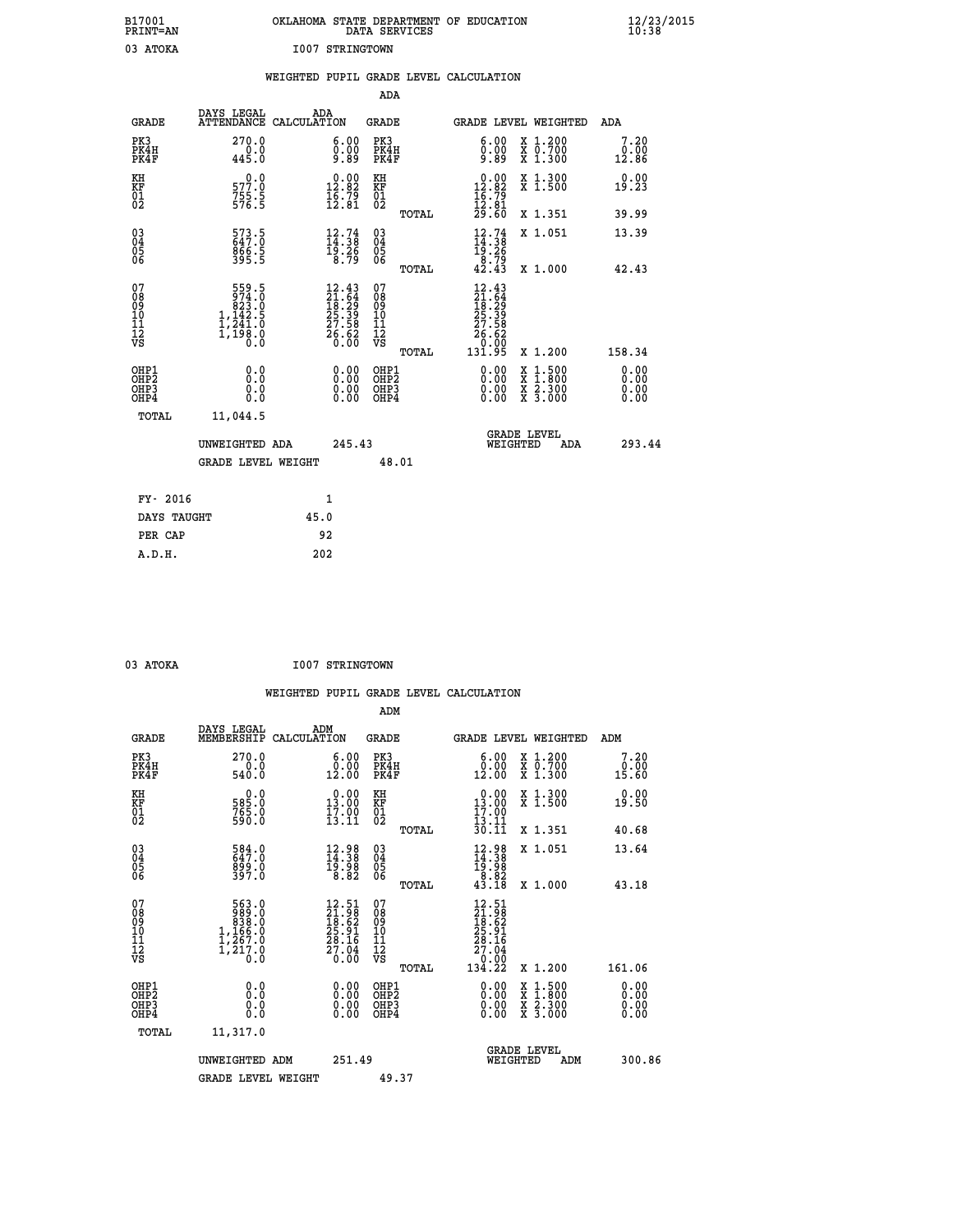| B17001               |                                      | OKLAHOMA                               |                             | STATE DEPARTMENT | <b>EDUCATION</b><br>ОF                                         |                               | 12/23/2015<br>10:38        |  |
|----------------------|--------------------------------------|----------------------------------------|-----------------------------|------------------|----------------------------------------------------------------|-------------------------------|----------------------------|--|
| PRINT=AN             |                                      |                                        | DATA SERVICES               |                  |                                                                |                               |                            |  |
| 03<br><b>ATOKA</b>   |                                      | I015 ATOKA                             |                             |                  |                                                                |                               |                            |  |
|                      |                                      | WEIGHTED                               |                             |                  | PUPIL GRADE LEVEL CALCULATION                                  |                               |                            |  |
|                      |                                      |                                        | ADA                         |                  |                                                                |                               |                            |  |
| GRADE                | DAYS LEGAL                           | ADA<br>ATTENDANCE CALCULATION          | GRADE                       |                  | <b>GRADE LEVEL</b>                                             | WEIGHTED                      | ADA                        |  |
| PK3<br>PK4H<br>PK4F  | 342.0<br>0.0<br>2,480.5              | 8.77<br>0.00<br>63.60                  | PK3<br>PK4H<br>PK4F         |                  | $8.77$<br>$0.00$<br>63.60                                      | X 1.200<br>X 0.700<br>X 1.300 | $10.52$<br>$0.00$<br>82.68 |  |
| KH<br>KF<br>01<br>02 | 0.0<br>2,418:0<br>2,439:0<br>2,236:5 | 0.00<br>$\frac{62.00}{62.54}$<br>57.35 | KH<br><b>KF</b><br>01<br>02 |                  | 0.00<br>$\begin{array}{c} 62.00 \\ 62.54 \\ 57.35 \end{array}$ | X 1.300<br>X <sub>1.500</sub> | 0.00<br>93.00              |  |
|                      |                                      |                                        |                             | TOTAL            | .89<br>119                                                     | X 1.351                       | 161.97                     |  |

 **03 1,890.0 48.46 03 48.46 X 1.051 50.93**

 **TOTAL 169.51 X 1.000 169.51**

 **04 2,203.0 56.49 04 56.49 05 1,805.5 46.29 05 46.29 06 2,602.5 66.73 06 66.73**

|                                          |                                                                |                                                                          |                                          | . <u>.</u> |                                                                                                              |                                                       |     | - - - - - -                                                                                                                                                                                                                                                                    |
|------------------------------------------|----------------------------------------------------------------|--------------------------------------------------------------------------|------------------------------------------|------------|--------------------------------------------------------------------------------------------------------------|-------------------------------------------------------|-----|--------------------------------------------------------------------------------------------------------------------------------------------------------------------------------------------------------------------------------------------------------------------------------|
| 07<br>08<br>09<br>101<br>11<br>12<br>VS  | 2,387.5<br>3,096.0<br>3,677.5<br>2,989.5<br>2,438.0<br>2,849.5 | $61.22$<br>$53.74$<br>$94.29$<br>$76.65$<br>$62.51$<br>$73.06$<br>$0.00$ | 078<br>089<br>0011<br>11<br>12<br>VS     | TOTAL      | $\begin{array}{r} 61.22 \\ 53.74 \\ 94.29 \\ 76.65 \\ 76.65 \\ 62.51 \\ 73.06 \\ 0.00 \\ 421.47 \end{array}$ | X 1.200                                               |     | 505.76                                                                                                                                                                                                                                                                         |
| OHP1<br>OHP <sub>2</sub><br>OHP3<br>OHP4 |                                                                |                                                                          | OHP1<br>OHP <sub>2</sub><br>OHP3<br>OHP4 |            |                                                                                                              | x 1:500<br>x 1:800<br>x 2:300<br>$\overline{x}$ 3.000 |     | $\begin{smallmatrix} 0.00 & 0.00 & 0.00 & 0.00 & 0.00 & 0.00 & 0.00 & 0.00 & 0.00 & 0.00 & 0.00 & 0.00 & 0.00 & 0.00 & 0.00 & 0.00 & 0.00 & 0.00 & 0.00 & 0.00 & 0.00 & 0.00 & 0.00 & 0.00 & 0.00 & 0.00 & 0.00 & 0.00 & 0.00 & 0.00 & 0.00 & 0.00 & 0.00 & 0.00 & 0.00 & 0.0$ |
| TOTAL                                    | 34,855.0                                                       |                                                                          |                                          |            |                                                                                                              |                                                       |     |                                                                                                                                                                                                                                                                                |
|                                          | UNWEIGHTED ADA                                                 | 893.70                                                                   |                                          |            | WEIGHTED                                                                                                     | <b>GRADE LEVEL</b>                                    | ADA | 1,074.37                                                                                                                                                                                                                                                                       |
|                                          | <b>GRADE LEVEL WEIGHT</b>                                      |                                                                          | 180.67                                   |            |                                                                                                              |                                                       |     |                                                                                                                                                                                                                                                                                |
| FY- 2016                                 |                                                                | $\mathbf{1}$                                                             |                                          |            |                                                                                                              |                                                       |     |                                                                                                                                                                                                                                                                                |
| DAYS TAUGHT                              |                                                                | 39.0                                                                     |                                          |            |                                                                                                              |                                                       |     |                                                                                                                                                                                                                                                                                |
| PER CAP                                  |                                                                | 84                                                                       |                                          |            |                                                                                                              |                                                       |     |                                                                                                                                                                                                                                                                                |
|                                          |                                                                |                                                                          |                                          |            |                                                                                                              |                                                       |     |                                                                                                                                                                                                                                                                                |

| 03 ATOKA      | I015 ATOKA |
|---------------|------------|
| $\sim$ $\sim$ |            |

|                                                      |                                                                           |                                                                      |                                        | WEIGHTED PUPIL GRADE LEVEL CALCULATION                                                                                                                                                                                                                                         |                                          |                               |
|------------------------------------------------------|---------------------------------------------------------------------------|----------------------------------------------------------------------|----------------------------------------|--------------------------------------------------------------------------------------------------------------------------------------------------------------------------------------------------------------------------------------------------------------------------------|------------------------------------------|-------------------------------|
|                                                      |                                                                           |                                                                      | ADM                                    |                                                                                                                                                                                                                                                                                |                                          |                               |
| <b>GRADE</b>                                         | DAYS LEGAL<br>MEMBERSHIP                                                  | ADM<br>CALCULATION                                                   | <b>GRADE</b>                           | GRADE LEVEL WEIGHTED                                                                                                                                                                                                                                                           |                                          | ADM                           |
| PK3<br>PK4H<br>PK4F                                  | 342.0<br>0.0<br>2,634.0                                                   | 8.77<br>0:00<br>67.54                                                | PK3<br>PK4H<br>PK4F                    | $\begin{array}{c} 8.77 \\ 0.00 \\ 67.54 \end{array}$                                                                                                                                                                                                                           | X 1.200<br>X 0.700<br>X 1.300            | 10.52<br>$\frac{0.00}{87.80}$ |
| KH<br>KF<br>01<br>02                                 | $\begin{smallmatrix}&&&0.0\2,558.0\2,551.0\2,315.0\end{smallmatrix}$      | $\begin{smallmatrix} 0.00\\ 65.59\\ 65.41\\ 59.36 \end{smallmatrix}$ | KH<br>KF<br>01<br>02                   | $\begin{smallmatrix} &0.00\ 65.59\ 65.41\ 59.36\ 124.77\ \end{smallmatrix}$                                                                                                                                                                                                    | X 1.300<br>X 1.500                       | 0.00<br>98.39                 |
|                                                      |                                                                           |                                                                      | TOTAL                                  |                                                                                                                                                                                                                                                                                | X 1.351                                  | 168.56                        |
| 03<br>04<br>05<br>06                                 | 1,981.0<br>2,313.0<br>1,865.0<br>2,727.0                                  | 50.79<br>59.31<br>47.82<br>69.92                                     | 03<br>04<br>05<br>06                   | 50.79<br>59.31<br>47.82<br>69.92<br>177.05                                                                                                                                                                                                                                     | X 1.051                                  | 53.38                         |
|                                                      |                                                                           |                                                                      | TOTAL                                  |                                                                                                                                                                                                                                                                                | X 1.000                                  | 177.05                        |
| 07<br>08<br>09<br>101<br>112<br>VS                   | 2,550.0<br>2,238.0<br>4,054.0<br>4,054.0<br>3,263.0<br>2,601.0<br>3,099.0 | $57.38$<br>$103.957$<br>$83.67$<br>$66.69$<br>$79.46$<br>0.00        | 07<br>08<br>09<br>11<br>11<br>12<br>VS | $\begin{smallmatrix} 65\cdot 38\\ 57\cdot 39\\ 103\cdot 957\\ 83\cdot 67\\ 66\cdot 69\\ 79\cdot 46\\ 0\cdot 00\\ 456\cdot 53 \end{smallmatrix}$                                                                                                                                |                                          |                               |
|                                                      |                                                                           |                                                                      | TOTAL                                  |                                                                                                                                                                                                                                                                                | X 1.200                                  | 547.84                        |
| OHP1<br>OHP2<br>OH <sub>P3</sub><br>OH <sub>P4</sub> | 0.0<br>0.000                                                              | $\begin{smallmatrix} 0.00 \ 0.00 \ 0.00 \ 0.00 \end{smallmatrix}$    | OHP1<br>OHP2<br>OHP3<br>OHP4           | $\begin{smallmatrix} 0.00 & 0.00 & 0.00 & 0.00 & 0.00 & 0.00 & 0.00 & 0.00 & 0.00 & 0.00 & 0.00 & 0.00 & 0.00 & 0.00 & 0.00 & 0.00 & 0.00 & 0.00 & 0.00 & 0.00 & 0.00 & 0.00 & 0.00 & 0.00 & 0.00 & 0.00 & 0.00 & 0.00 & 0.00 & 0.00 & 0.00 & 0.00 & 0.00 & 0.00 & 0.00 & 0.0$ | X 1:500<br>X 1:800<br>X 2:300<br>X 3:000 | 0.00<br>0.00<br>0.00          |
| TOTAL                                                | 37,091.0                                                                  |                                                                      |                                        |                                                                                                                                                                                                                                                                                |                                          |                               |
|                                                      | UNWEIGHTED ADM                                                            | 951.04                                                               |                                        | <b>GRADE LEVEL</b><br>WEIGHTED                                                                                                                                                                                                                                                 | ADM                                      | 1,143.54                      |
|                                                      | <b>GRADE LEVEL WEIGHT</b>                                                 |                                                                      | 192.50                                 |                                                                                                                                                                                                                                                                                |                                          |                               |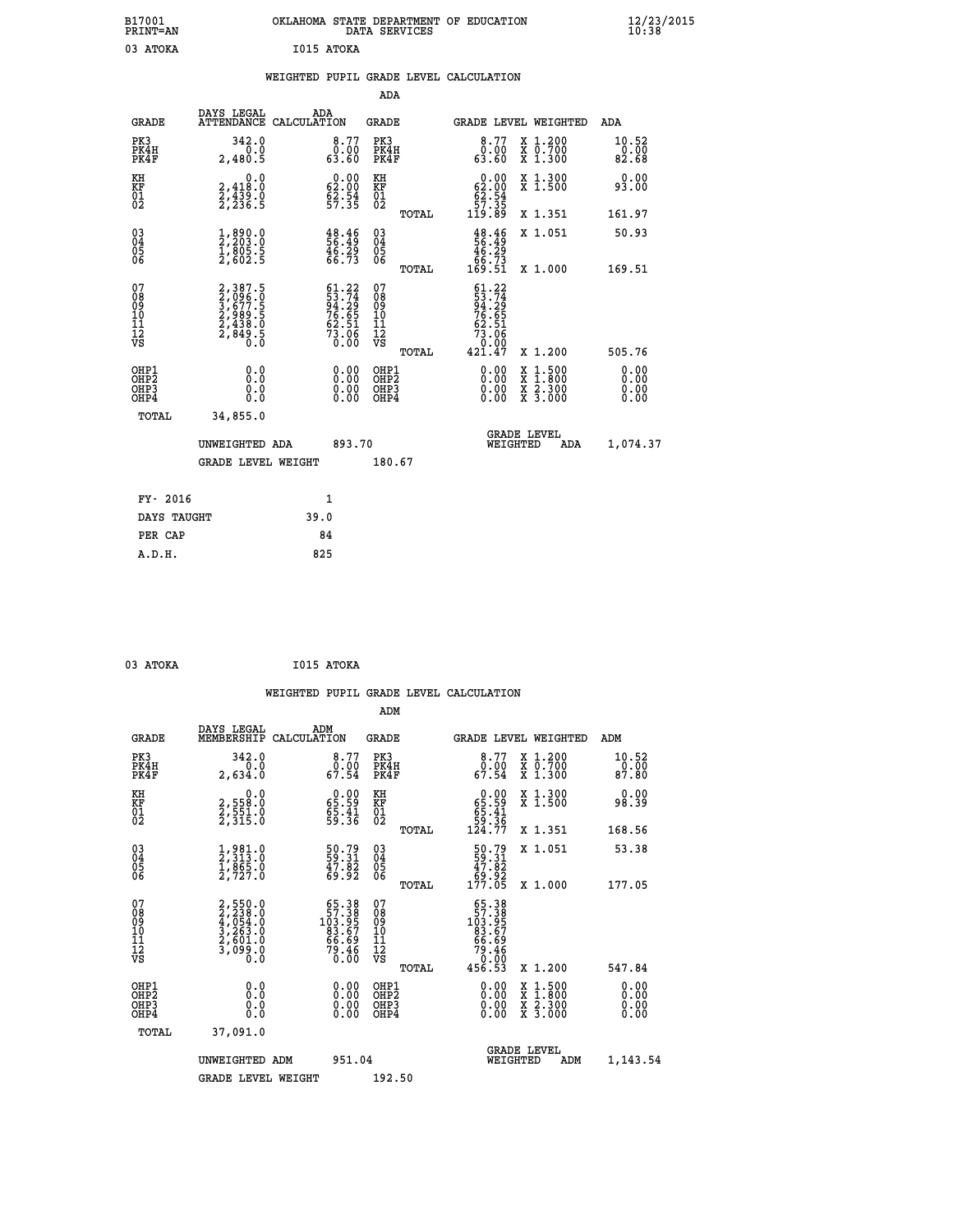| B17001<br>PRINT=AN | <b>OKLAHOMA</b><br>STATE DEPARTMENT OF EDUCATION<br>SERVICES<br>DATA | $\frac{12}{23}$ /2015 |
|--------------------|----------------------------------------------------------------------|-----------------------|
| ATOKA              | 1019 TUSHKA                                                          |                       |

|  |  | WEIGHTED PUPIL GRADE LEVEL CALCULATION |
|--|--|----------------------------------------|
|  |  |                                        |

|                                                       |                                                                                                      |                                                                          | ADA                                             |                                                                                                                                                   |                                                                                                                                      |                              |
|-------------------------------------------------------|------------------------------------------------------------------------------------------------------|--------------------------------------------------------------------------|-------------------------------------------------|---------------------------------------------------------------------------------------------------------------------------------------------------|--------------------------------------------------------------------------------------------------------------------------------------|------------------------------|
| <b>GRADE</b>                                          | DAYS LEGAL                                                                                           | ADA<br>ATTENDANCE CALCULATION                                            | GRADE                                           |                                                                                                                                                   | <b>GRADE LEVEL WEIGHTED</b>                                                                                                          | ADA                          |
| PK3<br>PK4H<br>PK4F                                   | 31.0<br>0:0<br>796:0                                                                                 | 0.70<br>ŏ:óŏ<br>18:09                                                    | PK3<br>PK4H<br>PK4F                             | 0.70<br>0.00<br>18.09                                                                                                                             | X 1.200<br>X 0.700<br>X 1.300                                                                                                        | 0.84<br>0.00<br>23.52        |
| KH<br>KF<br>01<br>02                                  | $\begin{smallmatrix}&&&0.0\\1,317.0\\1,125.5\\1,369.0\end{smallmatrix}$                              | $\begin{smallmatrix} 0.00\\29.93\\25.58\\31.11 \end{smallmatrix}$        | KH<br>KF<br>01<br>02                            | $\begin{smallmatrix} 0.00\\ 29.93\\ 25.58\\ 31.11\\ 56.69 \end{smallmatrix}$                                                                      | X 1.300<br>X 1.500                                                                                                                   | 0.00<br>44.90                |
|                                                       |                                                                                                      |                                                                          | TOTAL                                           |                                                                                                                                                   | X 1.351                                                                                                                              | 76.59                        |
| 03<br>04<br>05<br>06                                  | $\frac{1}{1}, \frac{145}{194}$ .<br>$\frac{5}{1}, \frac{029}{029}$ .<br>$\frac{5}{1}, \frac{118}{5}$ | $26.03$<br>$27.15$<br>$\frac{23.40}{25.42}$                              | 03<br>04<br>05<br>06                            | 26.03<br>27.15<br>23.40<br>25.42<br>75.97                                                                                                         | X 1.051                                                                                                                              | 27.36                        |
|                                                       |                                                                                                      |                                                                          | TOTAL                                           |                                                                                                                                                   | X 1.000                                                                                                                              | 75.97                        |
| 07<br>08<br>09<br>11<br>11<br>12<br>VS                | $1, 233.0$<br>$1, 113.0$<br>$1, 563.0$<br>$1, 970.5$<br>$1, 692.0$<br>$1, 540.5$<br>0.0              | $28.02$<br>$25.30$<br>$35.52$<br>$44.78$<br>$38.45$<br>$35.01$<br>$0.00$ | 07<br>08<br>09<br>11<br>11<br>12<br>VS<br>TOTAL | $\begin{array}{r} 28\cdot 02\\ 25\cdot 30\\ 35\cdot 52\\ 44\cdot 78\\ 43\cdot 45\\ 36\cdot 01\\ 35\cdot 01\\ 0\cdot 00\\ 207\cdot 08 \end{array}$ | X 1.200                                                                                                                              | 248.50                       |
| OHP1<br>OH <sub>P</sub> 2<br>OH <sub>P3</sub><br>OHP4 | 0.0<br>0.0<br>0.0                                                                                    | 0.00<br>$\begin{smallmatrix} 0.00 \ 0.00 \end{smallmatrix}$              | OHP1<br>OHP <sub>2</sub><br>OHP3<br>OHP4        | 0.00<br>0.00<br>0.00                                                                                                                              | $\begin{smallmatrix} \mathtt{X} & 1 & 500 \\ \mathtt{X} & 1 & 800 \\ \mathtt{X} & 2 & 300 \\ \mathtt{X} & 3 & 000 \end{smallmatrix}$ | 0.00<br>0.00<br>0.00<br>0.00 |
| TOTAL                                                 | 18,238.5                                                                                             |                                                                          |                                                 |                                                                                                                                                   |                                                                                                                                      |                              |
|                                                       | UNWEIGHTED ADA<br>GRADE LEVEL WEIGHT                                                                 | 414.49                                                                   | 83.19                                           | WEIGHTED                                                                                                                                          | <b>GRADE LEVEL</b><br>ADA                                                                                                            | 497.68                       |
|                                                       |                                                                                                      |                                                                          |                                                 |                                                                                                                                                   |                                                                                                                                      |                              |
| FY- 2016                                              |                                                                                                      | $\mathbf{1}$                                                             |                                                 |                                                                                                                                                   |                                                                                                                                      |                              |
|                                                       | DAYS TAUGHT                                                                                          | 44.0                                                                     |                                                 |                                                                                                                                                   |                                                                                                                                      |                              |
| PER CAP                                               |                                                                                                      | 53                                                                       |                                                 |                                                                                                                                                   |                                                                                                                                      |                              |
| A.D.H.                                                |                                                                                                      | 400                                                                      |                                                 |                                                                                                                                                   |                                                                                                                                      |                              |

| 03 ATOKA<br>$\sim$ $\sim$ | I019 TUSHKA |
|---------------------------|-------------|

|                                          |                                                                                                                                                  |     |                                                                      |                                                     |       | WEIGHTED PUPIL GRADE LEVEL CALCULATION                                        |                                                                                                  |     |                       |  |
|------------------------------------------|--------------------------------------------------------------------------------------------------------------------------------------------------|-----|----------------------------------------------------------------------|-----------------------------------------------------|-------|-------------------------------------------------------------------------------|--------------------------------------------------------------------------------------------------|-----|-----------------------|--|
|                                          |                                                                                                                                                  |     |                                                                      | ADM                                                 |       |                                                                               |                                                                                                  |     |                       |  |
| <b>GRADE</b>                             | DAYS LEGAL<br>MEMBERSHIP CALCULATION                                                                                                             | ADM |                                                                      | <b>GRADE</b>                                        |       | GRADE LEVEL WEIGHTED                                                          |                                                                                                  |     | ADM                   |  |
| PK3<br>PK4H<br>PK4F                      | 31.0<br>0.0836.0                                                                                                                                 |     | 0.70<br>$0.00$<br>19.00                                              | PK3<br>PK4H<br>PK4F                                 |       | 0.70<br>0:00<br>19:00                                                         | X 1.200<br>X 0.700<br>X 1.300                                                                    |     | 0.84<br>0.00<br>24.70 |  |
| KH<br>KF<br>01<br>02                     | $\begin{smallmatrix}&&&0.0\\1,363.0\\1,162.0\\1,400.0\end{smallmatrix}$                                                                          |     | $\begin{smallmatrix} 0.00\\ 30.98\\ 26.41\\ 31.82 \end{smallmatrix}$ | KH<br>KF<br>01<br>02                                |       | $0.00$<br>$30.98$<br>$26.41$<br>$31.82$<br>$58.23$                            | X 1.300<br>X 1.500                                                                               |     | 0.00<br>46.47         |  |
|                                          |                                                                                                                                                  |     |                                                                      |                                                     | TOTAL |                                                                               | X 1.351                                                                                          |     | 78.67                 |  |
| 03<br>04<br>05<br>06                     | $1, 232.0$<br>$1, 232.0$<br>$1, 055.0$<br>$1, 144.0$                                                                                             |     | $\frac{27.00}{28.00}$<br>26.00                                       | $\begin{array}{c} 03 \\ 04 \\ 05 \\ 06 \end{array}$ |       | $\begin{smallmatrix} 27.00\\ 28.00\\ 23.98\\ 26.00\\ 77.98 \end{smallmatrix}$ | X 1.051                                                                                          |     | 28.38                 |  |
|                                          |                                                                                                                                                  |     |                                                                      |                                                     | TOTAL |                                                                               | X 1.000                                                                                          |     | 77.98                 |  |
| 07<br>08<br>09<br>101<br>11<br>12<br>VS  | $\begin{smallmatrix} 1,274\, . & 0\\ 1,149\, . & 0\\ 1,627\, . & 0\\ 2,069\, . & 0\\ 1,771\, . & 0\\ 1,613\, . & 0\\ 0\, . & 0\end{smallmatrix}$ |     | 28.95<br>26.11<br>36.98<br>47.02<br>40.25<br>36.66<br>0.00           | 07<br>08<br>09<br>01<br>11<br>11<br>12<br>VS        | TOTAL | $28.95$<br>$26.11$<br>$36.92$<br>$40.25$<br>$36.66$<br>$0.97$<br>$215.97$     | X 1.200                                                                                          |     | 259.16                |  |
| OHP1<br>OHP <sub>2</sub><br>OHP3<br>OHP4 | 0.0<br>0.000                                                                                                                                     |     | 0.00<br>0.00<br>0.00                                                 | OHP1<br>OHP2<br>OHP3<br>OHP4                        |       | 0.00<br>0.00<br>0.00                                                          | $\begin{smallmatrix} x & 1 & 500 \\ x & 1 & 800 \\ x & 2 & 300 \\ x & 3 & 000 \end{smallmatrix}$ |     | 0.00<br>0.00<br>0.00  |  |
| TOTAL                                    | 18,914.0                                                                                                                                         |     |                                                                      |                                                     |       |                                                                               |                                                                                                  |     |                       |  |
|                                          | UNWEIGHTED ADM                                                                                                                                   |     | 429.86                                                               |                                                     |       | <b>GRADE LEVEL</b><br>WEIGHTED                                                |                                                                                                  | ADM | 516.20                |  |
|                                          | <b>GRADE LEVEL WEIGHT</b>                                                                                                                        |     |                                                                      | 86.34                                               |       |                                                                               |                                                                                                  |     |                       |  |
|                                          |                                                                                                                                                  |     |                                                                      |                                                     |       |                                                                               |                                                                                                  |     |                       |  |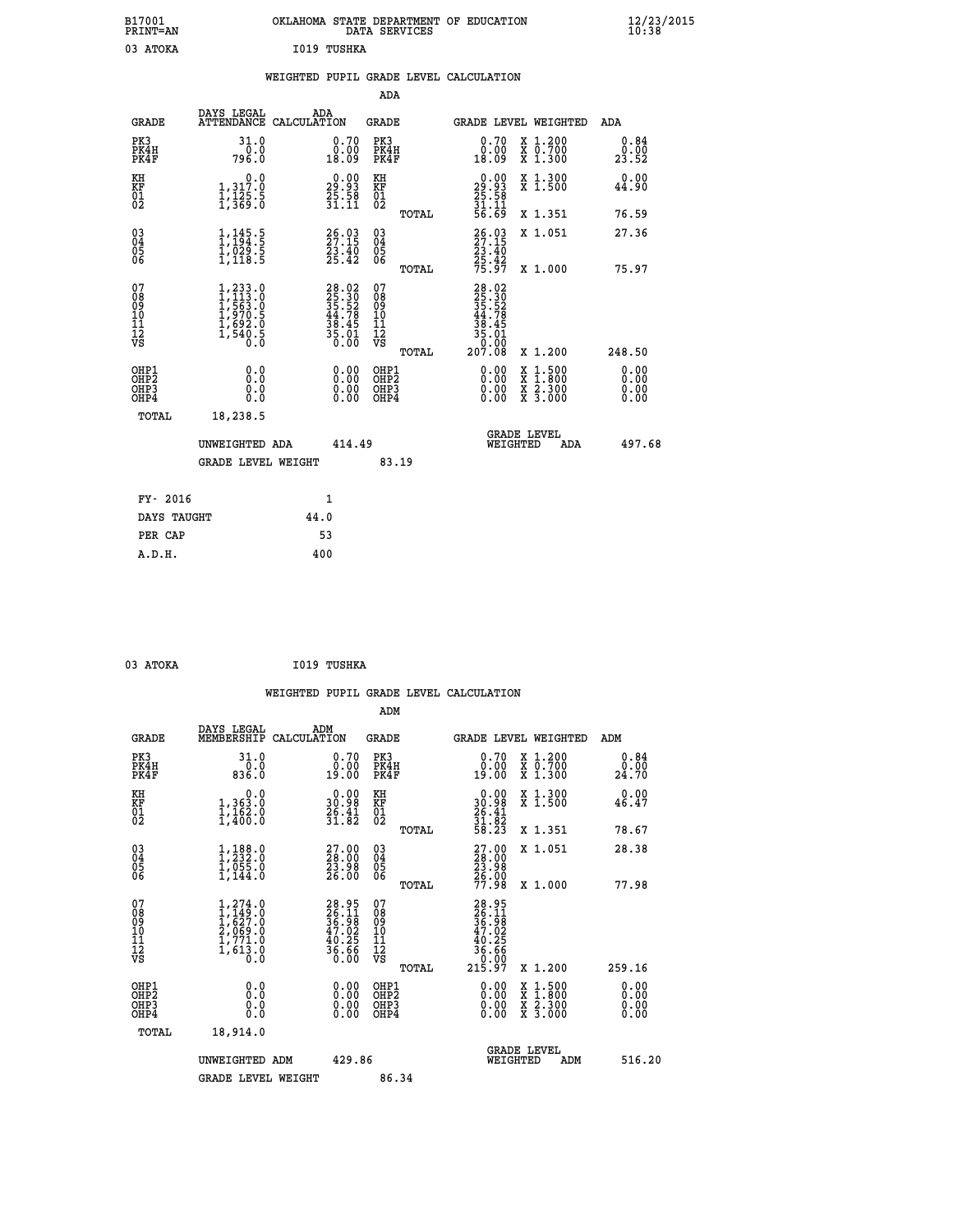| B17001<br><b>PRINT=AN</b>                          |                                                                                           | OKLAHOMA STATE DEPARTMENT OF EDUCATION                                                             | DATA SERVICES                                   |                                                                                            |                                                                                                  | 12/23/2015<br>10:38          |  |
|----------------------------------------------------|-------------------------------------------------------------------------------------------|----------------------------------------------------------------------------------------------------|-------------------------------------------------|--------------------------------------------------------------------------------------------|--------------------------------------------------------------------------------------------------|------------------------------|--|
| 03 ATOKA                                           |                                                                                           | I026 CANEY                                                                                         |                                                 |                                                                                            |                                                                                                  |                              |  |
|                                                    |                                                                                           | WEIGHTED PUPIL GRADE LEVEL CALCULATION                                                             |                                                 |                                                                                            |                                                                                                  |                              |  |
|                                                    |                                                                                           |                                                                                                    | ADA                                             |                                                                                            |                                                                                                  |                              |  |
| <b>GRADE</b>                                       | DAYS LEGAL                                                                                | ADA<br>ATTENDANCE CALCULATION                                                                      | GRADE                                           | GRADE LEVEL WEIGHTED                                                                       |                                                                                                  | ADA                          |  |
| PK3<br>PK4H<br>PK4F                                | 9.0<br>0.0<br>614.0                                                                       | $\begin{smallmatrix} 0.23\ 0.00\ 15.74 \end{smallmatrix}$                                          | PK3<br>PK4H<br>PK4F                             | $\substack{0.23 \\ 0.00 \\ 15.74}$                                                         | X 1.200<br>X 0.700<br>X 1.300                                                                    | 0.28<br>0.00<br>20.46        |  |
| KH<br>KF<br>$^{01}_{02}$                           | 0.0<br>1,020.5<br>$\frac{573}{593}$ .0                                                    | $26.17$<br>$14.69$<br>$15.21$                                                                      | KH<br>KF<br>$^{01}_{02}$                        | $26.00$<br>26.17<br>$\frac{14}{15}$ : $\frac{69}{21}$<br>$\frac{21}{29}$ : $\frac{90}{20}$ | X 1.300<br>X 1.500                                                                               | 0.00<br>39.26                |  |
|                                                    |                                                                                           |                                                                                                    | TOTAL                                           |                                                                                            | X 1.351                                                                                          | 40.39                        |  |
| $\begin{matrix} 03 \\ 04 \\ 05 \\ 06 \end{matrix}$ | 939.0<br>380.0<br>554.5                                                                   | $\begin{smallmatrix} 24.08\\18.90\\9.74\\14.22 \end{smallmatrix}$                                  | 030404<br>ŌĞ                                    | $24.08$<br>$18.90$<br>9.74<br>14.22                                                        | X 1.051                                                                                          | 25.31                        |  |
|                                                    |                                                                                           |                                                                                                    | TOTAL                                           | 42.86                                                                                      | X 1.000                                                                                          | 42.86                        |  |
| 07<br>08<br>09<br>10<br>11<br>12<br>VS             | 465.0<br>$714.5$<br>574.0<br>698.5<br>$749.0$<br>881.5<br>$\overline{0}$ . $\overline{0}$ | $\begin{smallmatrix} 11.92 \\ 18.32 \\ 14.72 \\ 17.91 \\ 19.21 \\ 22.60 \\ 0.00 \end{smallmatrix}$ | 07<br>08<br>09<br>10<br>11<br>12<br>VS<br>TOTAL | 11.92<br>$\frac{18.32}{14.72}$<br>17.91<br>$\frac{19.21}{22.60}$<br>0.00<br>104.68         | X 1.200                                                                                          | 125.62                       |  |
| OHP1<br>OHP <sub>2</sub><br>OHP3<br>OHP4           | 0.0<br>0.0<br>0.0<br>0.0                                                                  | 0.00<br>0.00<br>0.00                                                                               | OHP1<br>OHP <sub>2</sub><br>OHP3<br>OHP4        | 0.00<br>0.00<br>0.00                                                                       | $\begin{smallmatrix} x & 1 & 500 \\ x & 1 & 800 \\ x & 2 & 300 \\ x & 3 & 000 \end{smallmatrix}$ | 0.00<br>0.00<br>0.00<br>0.00 |  |
| TOTAL                                              | 9,502.5                                                                                   |                                                                                                    |                                                 |                                                                                            |                                                                                                  |                              |  |
|                                                    | UNWEIGHTED ADA<br><b>GRADE LEVEL WEIGHT</b>                                               | 243.66                                                                                             | 50.52                                           | <b>GRADE LEVEL</b><br>WEIGHTED                                                             | ADA                                                                                              | 294.18                       |  |
|                                                    |                                                                                           |                                                                                                    |                                                 |                                                                                            |                                                                                                  |                              |  |
| FY- 2016                                           |                                                                                           | 1                                                                                                  |                                                 |                                                                                            |                                                                                                  |                              |  |
| DAYS TAUGHT                                        |                                                                                           | 39.0                                                                                               |                                                 |                                                                                            |                                                                                                  |                              |  |
| PER CAP                                            |                                                                                           | 79                                                                                                 |                                                 |                                                                                            |                                                                                                  |                              |  |

| 03 ATOKA | I026 CANEY |
|----------|------------|
|          |            |

|                                                    |                                                      |                                                                             | WEIGHTED PUPIL GRADE LEVEL CALCULATION              |                                                                                                                                                                                                                                                                                |                                                                                                  |                              |
|----------------------------------------------------|------------------------------------------------------|-----------------------------------------------------------------------------|-----------------------------------------------------|--------------------------------------------------------------------------------------------------------------------------------------------------------------------------------------------------------------------------------------------------------------------------------|--------------------------------------------------------------------------------------------------|------------------------------|
|                                                    |                                                      |                                                                             | ADM                                                 |                                                                                                                                                                                                                                                                                |                                                                                                  |                              |
| <b>GRADE</b>                                       | DAYS LEGAL<br>MEMBERSHIP<br>CALCULATION              | ADM                                                                         | <b>GRADE</b>                                        | GRADE LEVEL WEIGHTED                                                                                                                                                                                                                                                           |                                                                                                  | ADM                          |
| PK3<br>PK4H<br>PK4F                                | 9.0<br>0.0<br>663.0                                  | $\begin{smallmatrix} 0.23\ 0.00\ 17.00 \end{smallmatrix}$                   | PK3<br>PK4H<br>PK4F                                 | $0.23$<br>$0.00$<br>17.00                                                                                                                                                                                                                                                      | X 1.200<br>X 0.700<br>X 1.300                                                                    | 0.28<br>22.10                |
| KH<br>KF<br>01<br>02                               | 0.0<br>1,071.0<br>598.0<br>624.0                     | $\begin{smallmatrix} 0.00\\ 27.46\\ 15.33\\ 16.00 \end{smallmatrix}$        | KH<br>KF<br>01<br>02                                | $\begin{smallmatrix} 0.00\\ 27.46\\ 15.33\\ 16.00\\ 31.33 \end{smallmatrix}$                                                                                                                                                                                                   | X 1.300<br>X 1.500                                                                               | 0.00<br>41.19                |
|                                                    |                                                      |                                                                             | TOTAL                                               |                                                                                                                                                                                                                                                                                | X 1.351                                                                                          | 42.33                        |
| $\begin{matrix} 03 \\ 04 \\ 05 \\ 06 \end{matrix}$ | 975.0<br>$390.0$<br>585.0                            | 25.92<br>$\frac{10.00}{15.00}$                                              | $\begin{array}{c} 03 \\ 04 \\ 05 \\ 06 \end{array}$ | $25.92$<br>$10.00$<br>$15.00$<br>$15.00$<br>$44.92$                                                                                                                                                                                                                            | X 1.051                                                                                          | 26.28                        |
|                                                    |                                                      |                                                                             | TOTAL                                               |                                                                                                                                                                                                                                                                                | X 1.000                                                                                          | 44.92                        |
| 07<br>08<br>09<br>101<br>11<br>12<br>VS            | 492.0<br>$741.0$<br>585.0<br>719.0<br>757.0<br>897.0 | $12.62$<br>$19.00$<br>$15.00$<br>$18.44$<br>$19.41$<br>$\frac{25.00}{0.00}$ | 07<br>08<br>09<br>01<br>11<br>11<br>12<br>VS        | 12.62<br>$\begin{array}{r} 13.06 \\ 15.00 \\ 15.00 \\ 18.44 \\ 23.00 \\ 0.00 \\ 107.47 \end{array}$                                                                                                                                                                            | X 1.200                                                                                          | 128.96                       |
|                                                    |                                                      |                                                                             | TOTAL                                               |                                                                                                                                                                                                                                                                                |                                                                                                  |                              |
| OHP1<br>OHP2<br>OHP3<br>OHP4                       | 0.0<br>0.000                                         | $\begin{smallmatrix} 0.00 \ 0.00 \ 0.00 \ 0.00 \end{smallmatrix}$           | OHP1<br>OHP2<br>OHP3<br>OHP4                        | $\begin{smallmatrix} 0.00 & 0.00 & 0.00 & 0.00 & 0.00 & 0.00 & 0.00 & 0.00 & 0.00 & 0.00 & 0.00 & 0.00 & 0.00 & 0.00 & 0.00 & 0.00 & 0.00 & 0.00 & 0.00 & 0.00 & 0.00 & 0.00 & 0.00 & 0.00 & 0.00 & 0.00 & 0.00 & 0.00 & 0.00 & 0.00 & 0.00 & 0.00 & 0.00 & 0.00 & 0.00 & 0.0$ | $\begin{smallmatrix} x & 1 & 500 \\ x & 1 & 800 \\ x & 2 & 300 \\ x & 3 & 000 \end{smallmatrix}$ | 0.00<br>Ŏ.ŎŎ<br>Q.QQ<br>0.00 |
| TOTAL                                              | 9,883.0                                              |                                                                             |                                                     |                                                                                                                                                                                                                                                                                |                                                                                                  |                              |
|                                                    | UNWEIGHTED ADM                                       | 253.41                                                                      |                                                     | <b>GRADE LEVEL</b><br>WEIGHTED                                                                                                                                                                                                                                                 | ADM                                                                                              | 306.06                       |
|                                                    | <b>GRADE LEVEL WEIGHT</b>                            |                                                                             | 52.65                                               |                                                                                                                                                                                                                                                                                |                                                                                                  |                              |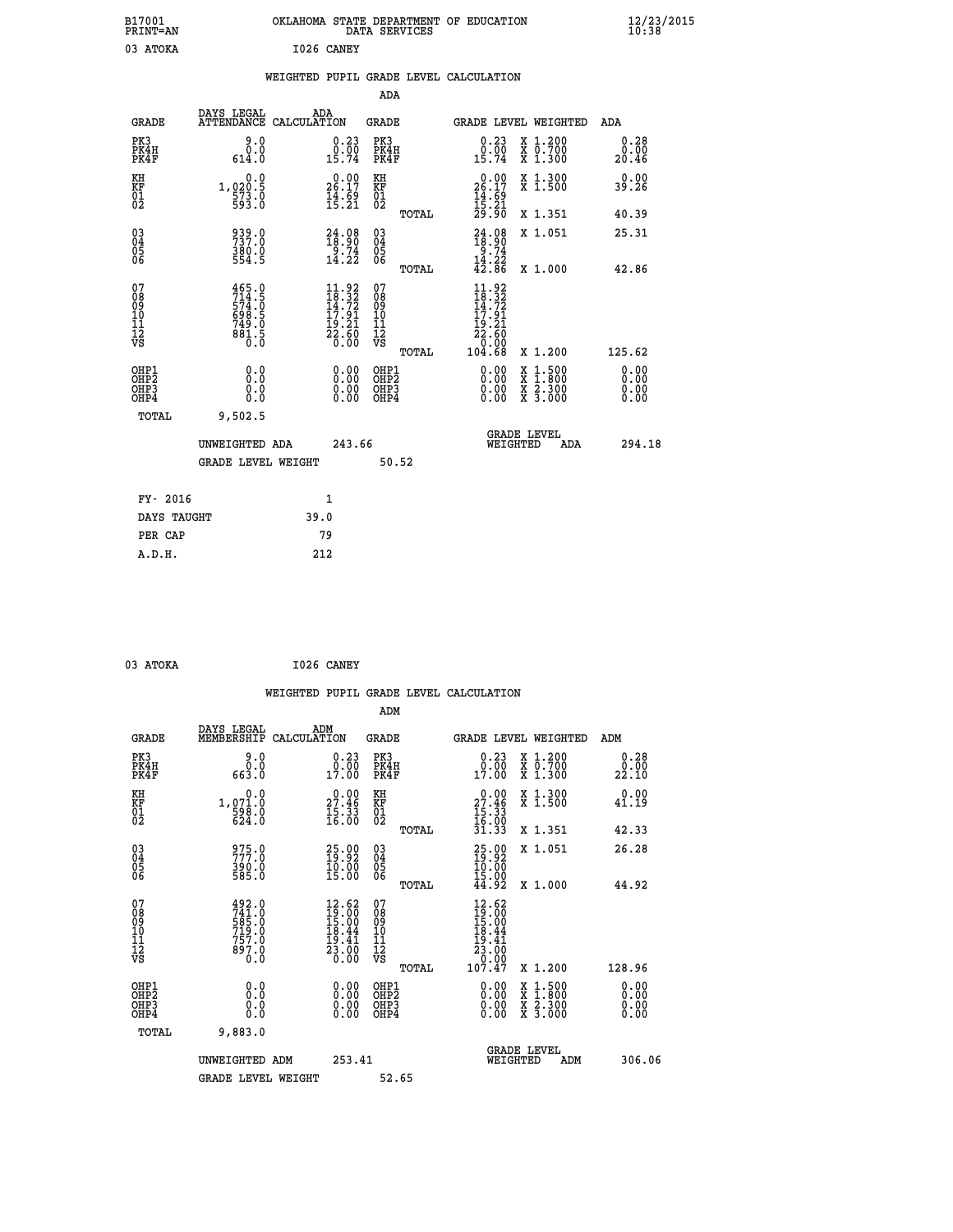| B17001          | OKLAHOMA STATE DEPARTMENT OF EDUCATION |
|-----------------|----------------------------------------|
| <b>PRINT=AN</b> | DATA SERVICES                          |
| <b>ATOKA</b>    | COUNTY TOTALS                          |

|                                                    |                                                                                                           |                    |                                                                                                                                | ADA                                      |       |                                                                                                    |                                |                                          |                              |
|----------------------------------------------------|-----------------------------------------------------------------------------------------------------------|--------------------|--------------------------------------------------------------------------------------------------------------------------------|------------------------------------------|-------|----------------------------------------------------------------------------------------------------|--------------------------------|------------------------------------------|------------------------------|
| <b>GRADE</b>                                       | DAYS LEGAL<br><b>ATTENDANCE</b>                                                                           | ADA<br>CALCULATION |                                                                                                                                | GRADE                                    |       |                                                                                                    |                                | GRADE LEVEL WEIGHTED                     | <b>ADA</b>                   |
| PK3<br>PK4H<br>PK4F                                | 1,754.0<br>0.0<br>6,638.5                                                                                 |                    | 40.85<br>0.00<br>159.87                                                                                                        | PK3<br>PK4H<br>PK4F                      |       | 40.85<br>159.87                                                                                    | 0.00                           | X 1.200<br>X 0.700<br>X 1.300            | 49.02<br>0.00<br>207.83      |
| KH<br>KF<br>01<br>02                               | 0.0<br>7,121.5<br>6,880.0<br>6,589.0                                                                      |                    | $\begin{smallmatrix} &0.00\\ 171.70\\ 164.75\\ 158.13\end{smallmatrix}$                                                        | KH<br>KF<br>01<br>02                     |       | $171.70$<br>$164.75$<br>$158.13$<br>$322.88$                                                       | 0.00                           | X 1.300<br>$\overline{x}$ 1.500          | 0.00<br>257.57               |
|                                                    |                                                                                                           |                    |                                                                                                                                |                                          | TOTAL |                                                                                                    |                                | X 1.351                                  | 436.21                       |
| $\begin{matrix} 03 \\ 04 \\ 05 \\ 06 \end{matrix}$ | $\begin{smallmatrix} 6,341.0\\ 6,601.5\\ 5,606.0\\ 6,476.5 \end{smallmatrix}$                             |                    | $\begin{array}{l} 152\cdot 28\\158\cdot 32\\133\cdot 28\\156\cdot 18\end{array}$                                               | 03<br>04<br>05<br>06                     |       | $\begin{array}{l} 152\cdot 28\\ 158\cdot 32\\ 133\cdot 28\\ 156\cdot 18\\ 447\cdot 78 \end{array}$ |                                | X 1.051                                  | 607.82                       |
|                                                    |                                                                                                           |                    |                                                                                                                                |                                          | TOTAL |                                                                                                    |                                | X 1.000                                  | 447.78                       |
| 07<br>08<br>09<br>10<br>11<br>11<br>12<br>VS       | $\begin{smallmatrix} 6,299.0\\ 6,455.5\\ 6,637.5\\ 6,801.0\\ 6,120.0\\ 6,469.5\\ 0.0\\ \end{smallmatrix}$ |                    | $\begin{smallmatrix} 151\cdot 12\\154\cdot 57\\162\cdot 82\\164\cdot 73\\147\cdot 75\\157\cdot 29\\0\cdot 00\end{smallmatrix}$ | 07<br>08<br>09<br>11<br>11<br>12<br>VS   | TOTAL | 151.12<br>$154.57$<br>$162.82$<br>$164.73$<br>$147.75$<br>$157.29$<br>$0.00$<br>$938.28$           |                                | X 1.200                                  | 1,125.94                     |
| OHP1<br>OHP2<br>OH <sub>P</sub> 3<br>OHP4          | 0.0<br>0.0<br>0.0                                                                                         |                    | $\begin{smallmatrix} 0.00 \ 0.00 \ 0.00 \ 0.00 \end{smallmatrix}$                                                              | OHP1<br>OHP <sub>2</sub><br>OHP3<br>OHP4 |       |                                                                                                    | $0.00$<br>$0.00$<br>0.00       | X 1:500<br>X 1:800<br>X 2:300<br>X 3:000 | 0.00<br>0.00<br>0.00<br>0.00 |
| TOTAL                                              | 92,790.5                                                                                                  |                    |                                                                                                                                |                                          |       |                                                                                                    |                                |                                          |                              |
|                                                    | UNWEIGHTED ADA                                                                                            |                    | 2,233.64                                                                                                                       |                                          |       |                                                                                                    | <b>GRADE LEVEL</b><br>WEIGHTED | ADA                                      | 2,684.39                     |
|                                                    | <b>GRADE LEVEL WEIGHT</b>                                                                                 |                    |                                                                                                                                | 450.75                                   |       |                                                                                                    |                                |                                          |                              |
| FY- 2016                                           |                                                                                                           | 1                  |                                                                                                                                |                                          |       |                                                                                                    |                                |                                          |                              |
| DAYS TAUGHT                                        |                                                                                                           | 255.0              |                                                                                                                                |                                          |       |                                                                                                    |                                |                                          |                              |
|                                                    |                                                                                                           |                    |                                                                                                                                |                                          |       |                                                                                                    |                                |                                          |                              |

| FY- 2016    |       |
|-------------|-------|
| DAYS TAUGHT | 255.0 |
| PER CAP     | 484   |
| A.D.H.      | 2,069 |
|             |       |

B17001<br>PRINT=AN<br>ATOKA

 **ATOKA COUNTY TOTALS**

|                                          |                                                                                           |                                                                                          | ADM                                                 |                                                                               |                                          |                              |
|------------------------------------------|-------------------------------------------------------------------------------------------|------------------------------------------------------------------------------------------|-----------------------------------------------------|-------------------------------------------------------------------------------|------------------------------------------|------------------------------|
| <b>GRADE</b>                             | DAYS LEGAL<br>MEMBERSHIP                                                                  | ADM<br>CALCULATION                                                                       | <b>GRADE</b>                                        | GRADE LEVEL WEIGHTED                                                          |                                          | ADM                          |
| PK3<br>PK4H<br>PK4F                      | 1,791.0<br>0.0<br>7,088.0                                                                 | 41.67<br>0.00<br>170.63                                                                  | PK3<br>PK4H<br>PK4F                                 | 41.67<br>0.00<br>170.63                                                       | X 1.200<br>X 0.700<br>X 1.300            | 49.02<br>0.00<br>221.82      |
| KH<br>KF<br>01<br>02                     | 0.0<br>7,433.0<br>7,121.0<br>6,795.0                                                      | $\begin{smallmatrix} &0.00\\ 179.34\\ 170.62\\ 163.13\end{smallmatrix}$                  | KH<br>KF<br>01<br>02                                | $0.00$<br>179.34<br>$\frac{170.62}{163.13}$<br>333.75                         | X 1.300<br>X 1.500                       | 0.00<br>269.02               |
|                                          |                                                                                           |                                                                                          | TOTAL                                               |                                                                               | X 1.351                                  | 450.89                       |
| 03<br>04<br>05<br>06                     | $\begin{smallmatrix} 6, 568.0\\ 6, 833.0\\ 5, 775.0\\ 6, 712.0 \end{smallmatrix}$         | $\begin{smallmatrix} 157.82\\ 164.02\\ 137.31\\ 161.97 \end{smallmatrix}$                | $\begin{array}{c} 03 \\ 04 \\ 05 \\ 06 \end{array}$ | $\frac{157.82}{164.02}$<br>137.31<br>161.97<br>463.30                         | X 1.051                                  | 165.87                       |
|                                          |                                                                                           |                                                                                          | TOTAL                                               |                                                                               | X 1.000                                  | 463.30                       |
| 07<br>08<br>09<br>101<br>112<br>VS       | $6, 580.0$<br>$6, 715.0$<br>$7, 217.0$<br>$7, 217.0$<br>$6, 396.0$<br>$6, 826.0$<br>$0.0$ | 158.06<br>160.95<br>174.55<br>$\frac{175.04}{154.51}$<br>$\frac{154.51}{166.16}$<br>0.00 | 07<br>08<br>09<br>11<br>11<br>12<br>VS<br>TOTAL     | 158.06<br>160.955<br>174.554<br>175.04<br>154.51<br>166.16<br>00.00<br>989.27 | X 1.200                                  | 1,187.12                     |
| OHP1<br>OHP2<br>OH <sub>P3</sub><br>OHP4 | 0.0<br>0.000                                                                              | $0.00$<br>$0.00$<br>0.00                                                                 | OHP1<br>OHP2<br>OHP3<br>OHP4                        | $0.00$<br>$0.00$<br>0.00                                                      | X 1:500<br>X 1:800<br>X 2:300<br>X 3:000 | 0.00<br>0.00<br>0.00<br>0.00 |
| TOTAL                                    | 96,954.0                                                                                  |                                                                                          |                                                     |                                                                               |                                          |                              |
|                                          | UNWEIGHTED                                                                                | 2,335.78<br>ADM                                                                          |                                                     | WEIGHTED                                                                      | <b>GRADE LEVEL</b><br>ADM                | 2,808.02                     |
|                                          | <b>GRADE LEVEL WEIGHT</b>                                                                 |                                                                                          | 472.24                                              |                                                                               |                                          |                              |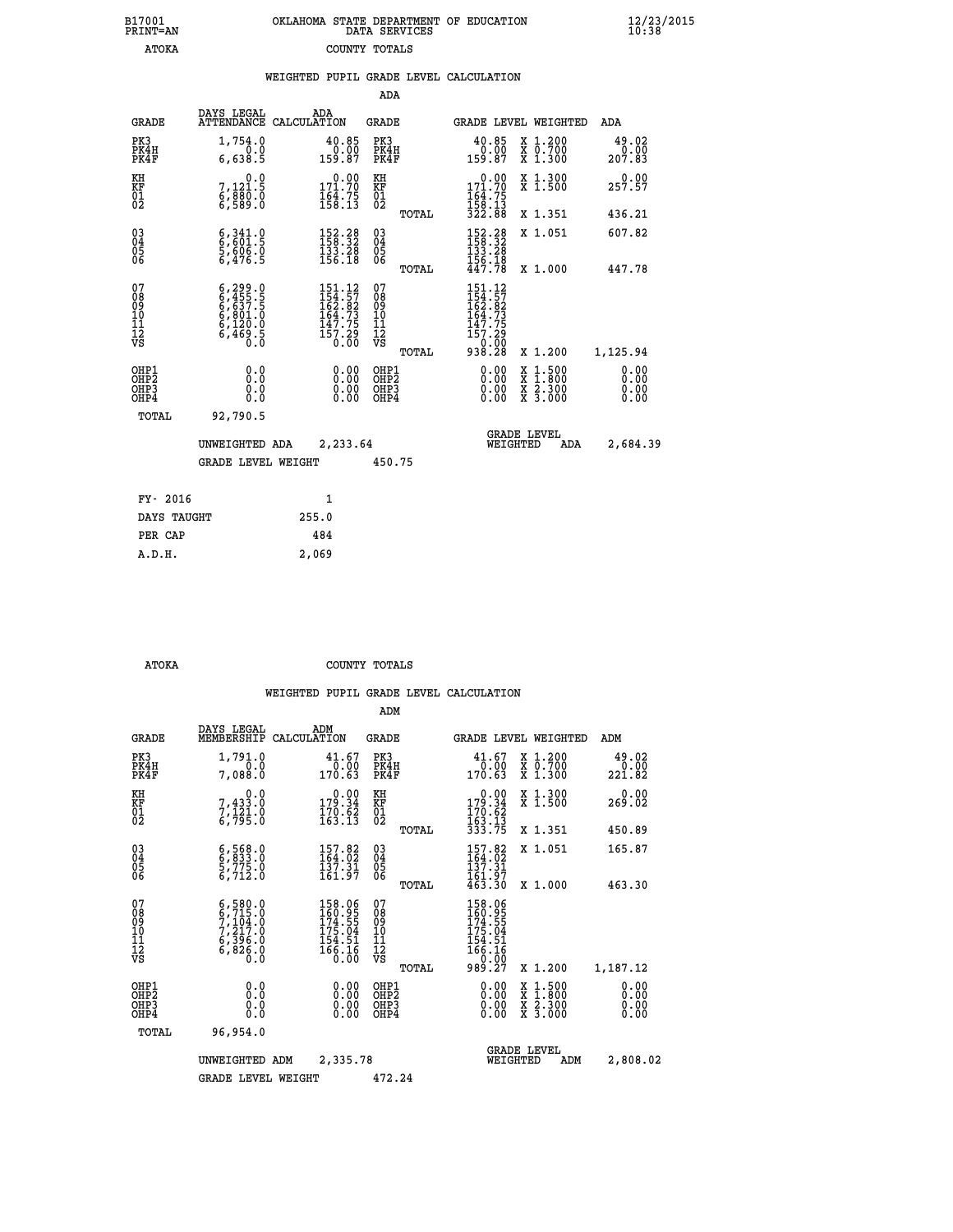| B17001<br><b>PRINT=AN</b> |             | OKLAHOMA STATE DEPARTMENT OF EDUCATION<br>DATA SERVICES |  |
|---------------------------|-------------|---------------------------------------------------------|--|
| 04 BEAVER                 | 1022 BEAVER |                                                         |  |

## **WEIGHTED PUPIL GRADE LEVEL CALCULATION**

|                                                                    |                                                                          |                                                                          | ADA                                       |       |                                                                          |                                          |                              |
|--------------------------------------------------------------------|--------------------------------------------------------------------------|--------------------------------------------------------------------------|-------------------------------------------|-------|--------------------------------------------------------------------------|------------------------------------------|------------------------------|
| <b>GRADE</b>                                                       | DAYS LEGAL<br>ATTENDANCE CALCULATION                                     | ADA                                                                      | <b>GRADE</b>                              |       |                                                                          | GRADE LEVEL WEIGHTED                     | ADA                          |
| PK3<br>PK4H<br>PK4F                                                | 0.0<br>1,043.0<br>0.0                                                    | 28.97<br>0.00                                                            | PK3<br>PK4H<br>PK4F                       |       | 0.00<br>28.97<br>0.00                                                    | X 1.200<br>X 0.700<br>X 1.300            | 0.00<br>20.28<br>0.00        |
| KH<br><b>KF</b><br>01<br>02                                        | 0.0<br>866.5<br>$1, \frac{3}{8}$ $\frac{3}{6}$ $\cdot \frac{5}{6}$       | 0.00<br>24.07<br>$\frac{34.06}{24.33}$                                   | KH<br>KF<br>01<br>02                      |       | 24.00<br>$\frac{3\bar{4} \cdot 06}{24 \cdot 33}$<br>58.39                | X 1.300<br>X 1.500                       | 0.00<br>36.11                |
|                                                                    |                                                                          |                                                                          |                                           | TOTAL |                                                                          | X 1.351                                  | 78.88                        |
| $\begin{smallmatrix} 03 \\[-4pt] 04 \end{smallmatrix}$<br>05<br>06 | $\begin{smallmatrix} 914.0\\ 885.5\\ 1,037.5\\ 744.5 \end{smallmatrix}$  | $\begin{smallmatrix} 25.39\\ 24.60\\ 28.82\\ 20.68 \end{smallmatrix}$    | $\substack{03 \\ 04}$<br>05<br>06         | TOTAL | 25.39<br>24.60<br>28.82<br>20.68<br>74.10                                | X 1.051<br>X 1.000                       | 26.68<br>74.10               |
| 07<br>08901112<br>1112<br>VS                                       | $1,055.0$<br>850.5<br>883.0<br>683.0<br>1,080.0<br>705.5<br>809.5<br>0.0 | $29.31$<br>$23.63$<br>$18.97$<br>$30.00$<br>$19.60$<br>$22.49$<br>$0.00$ | 07<br>08<br>09<br>11<br>11<br>12<br>VS    |       | $29.31$<br>$23.63$<br>$18.97$<br>$30.00$<br>$19.60$<br>$22.49$<br>$0.00$ |                                          |                              |
|                                                                    |                                                                          |                                                                          |                                           | TOTAL | 144.00                                                                   | X 1.200                                  | 172.80                       |
| OHP1<br>OH <sub>P</sub> 2<br>OH <sub>P3</sub><br>OH <sub>P4</sub>  | 0.0<br>0.0<br>0.0                                                        | 0.00<br>$\begin{smallmatrix} 0.00 \ 0.00 \end{smallmatrix}$              | OHP1<br>OH <sub>P</sub> 2<br>OHP3<br>OHP4 |       | 0.00<br>0.00<br>0.00                                                     | X 1:500<br>X 1:800<br>X 2:300<br>X 3:000 | 0.00<br>0.00<br>0.00<br>0.00 |
| TOTAL                                                              | 12,776.5                                                                 |                                                                          |                                           |       |                                                                          |                                          |                              |
|                                                                    | UNWEIGHTED ADA                                                           | 354.92                                                                   |                                           |       |                                                                          | GRADE LEVEL<br>WEIGHTED<br>ADA           | 408.85                       |
|                                                                    | <b>GRADE LEVEL WEIGHT</b>                                                |                                                                          |                                           | 53.93 |                                                                          |                                          |                              |
| FY- 2016                                                           |                                                                          | $\mathbf{1}$                                                             |                                           |       |                                                                          |                                          |                              |
| DAYS TAUGHT                                                        |                                                                          | 36.0                                                                     |                                           |       |                                                                          |                                          |                              |
| PER CAP                                                            |                                                                          | 167                                                                      |                                           |       |                                                                          |                                          |                              |

| 04 BEAVER | <b>I022 BEAVER</b> |
|-----------|--------------------|
|           |                    |

 **ADM**

 **A.D.H. 50**

| <b>GRADE</b>                                       | DAYS LEGAL<br>MEMBERSHIP CALCULATION                                                                | ADM                                                                      | <b>GRADE</b>                                        |       | GRADE LEVEL WEIGHTED                                                               |                                                                                                                     | ADM                   |  |
|----------------------------------------------------|-----------------------------------------------------------------------------------------------------|--------------------------------------------------------------------------|-----------------------------------------------------|-------|------------------------------------------------------------------------------------|---------------------------------------------------------------------------------------------------------------------|-----------------------|--|
| PK3<br>PK4H<br>PK4F                                | 0.0<br>1,080.0<br>0.0                                                                               | 0.00<br>30.00<br>0.00                                                    | PK3<br>PK4H<br>PK4F                                 |       | 0.00<br>30.00<br>0.00                                                              | X 1.200<br>X 0.700<br>X 1.300                                                                                       | 0.00<br>21.00<br>0.00 |  |
| KH<br>KF<br>01<br>02                               | 0.0<br>909.0<br>$1,\frac{5}{9}\,\stackrel{5}{1}\,\stackrel{1}{0}\,\stackrel{.}{.}\,\stackrel{.}{0}$ | $25.25$<br>$35.25$<br>$35.93$<br>$25.28$                                 | KH<br>KF<br>01<br>02                                |       | $\begin{array}{r} 0.00 \\ 25.25 \\ 35.03 \\ 25.28 \\ 60.31 \end{array}$            | X 1.300<br>X 1.500                                                                                                  | 0.00<br>37.88         |  |
|                                                    |                                                                                                     |                                                                          |                                                     | TOTAL |                                                                                    | X 1.351                                                                                                             | 81.48                 |  |
| $\begin{matrix} 03 \\ 04 \\ 05 \\ 06 \end{matrix}$ | 936.0<br>901.0<br>1,080.0                                                                           | 26.00<br>30.00<br>21.00                                                  | $\begin{array}{c} 03 \\ 04 \\ 05 \\ 06 \end{array}$ |       | 26.00<br>25.03<br>30.00<br>21.00<br>76.03                                          | X 1.051                                                                                                             | 27.33                 |  |
|                                                    |                                                                                                     |                                                                          |                                                     | TOTAL |                                                                                    | X 1.000                                                                                                             | 76.03                 |  |
| 07<br>08<br>09<br>101<br>11<br>12<br>VS            | 1,095.0<br>887.0<br>$720.0$<br>1,118.0<br>744.0<br>859.0                                            | $30.42$<br>$24.64$<br>$20.00$<br>$31.06$<br>$20.67$<br>$23.86$<br>$0.00$ | 07<br>08<br>09<br>01<br>11<br>11<br>12<br>VS        | TOTAL | 30.42<br>$24.64$<br>$20.06$<br>$31.06$<br>$20.67$<br>$23.860$<br>$-0.00$<br>150.65 | X 1.200                                                                                                             | 180.78                |  |
| OHP1<br>OHP2<br>OHP3<br>OHP4                       | 0.0<br>0.000                                                                                        | $0.00$<br>$0.00$<br>0.00                                                 | OHP1<br>OHP2<br>OHP3<br>OHP4                        |       | $0.00$<br>$0.00$<br>0.00                                                           | $\begin{array}{l} \mathtt{X} & 1.500 \\ \mathtt{X} & 1.800 \\ \mathtt{X} & 2.300 \\ \mathtt{X} & 3.000 \end{array}$ | 0.00<br>0.00<br>0.00  |  |
| TOTAL                                              | 13,256.0                                                                                            |                                                                          |                                                     |       |                                                                                    |                                                                                                                     |                       |  |
|                                                    | UNWEIGHTED<br>ADM                                                                                   | 368.24                                                                   |                                                     |       | WEIGHTED                                                                           | <b>GRADE LEVEL</b><br>ADM                                                                                           | 424.50                |  |
|                                                    | <b>GRADE LEVEL WEIGHT</b>                                                                           |                                                                          | 56.26                                               |       |                                                                                    |                                                                                                                     |                       |  |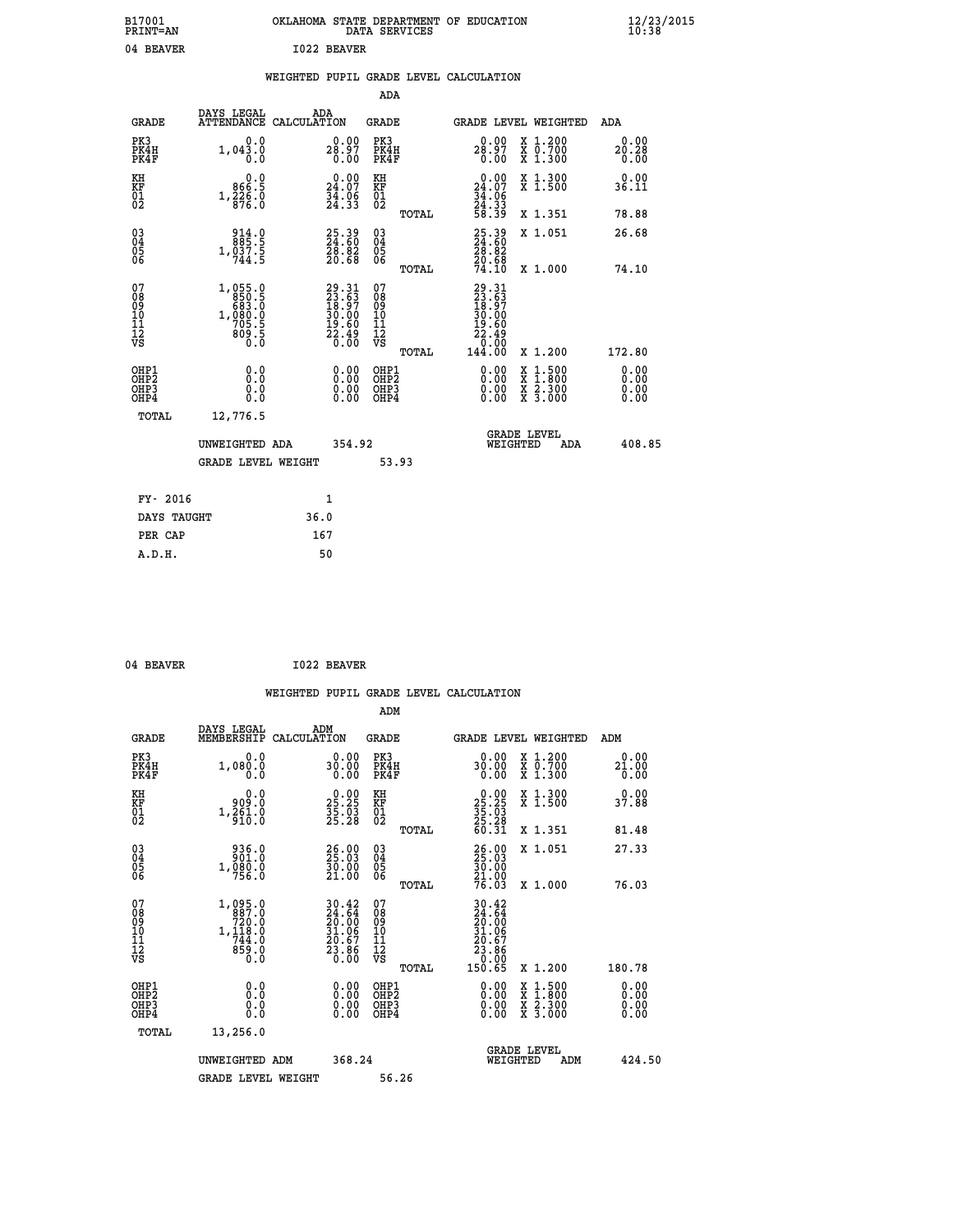| B17001<br>PRINT=AN                                |                                                             | OKLAHOMA STATE DEPARTMENT OF EDUCATION                                              | DATA SERVICES                                                       |                                                                                                                          |                                                                                                                                           | $\frac{12}{23}$ /2015 |
|---------------------------------------------------|-------------------------------------------------------------|-------------------------------------------------------------------------------------|---------------------------------------------------------------------|--------------------------------------------------------------------------------------------------------------------------|-------------------------------------------------------------------------------------------------------------------------------------------|-----------------------|
| 04 BEAVER                                         |                                                             | I075 BALKO                                                                          |                                                                     |                                                                                                                          |                                                                                                                                           |                       |
|                                                   |                                                             | WEIGHTED PUPIL GRADE LEVEL CALCULATION                                              |                                                                     |                                                                                                                          |                                                                                                                                           |                       |
|                                                   |                                                             |                                                                                     | ADA                                                                 |                                                                                                                          |                                                                                                                                           |                       |
| <b>GRADE</b>                                      | DAYS LEGAL                                                  | ADA<br>ATTENDANCE CALCULATION                                                       | GRADE                                                               |                                                                                                                          | <b>GRADE LEVEL WEIGHTED</b>                                                                                                               | ADA                   |
| PK3<br>PK4H<br>PK4F                               | 0.0<br>0.0<br>498.0                                         | 0.00<br>$0.00$<br>$12.77$                                                           | PK3<br>PK4H<br>PK4F                                                 | 0.00<br>0.00<br>12.77                                                                                                    | X 1.200<br>X 0.700<br>X 1.300                                                                                                             | 0.00<br>0.00<br>16.60 |
| KH<br>KF<br>$\begin{matrix} 01 \ 02 \end{matrix}$ | 0.0<br>424.0<br>319.5<br>264.0                              | $\begin{smallmatrix} 0.00\\ 10.87\\ 8.19\\ 6.77 \end{smallmatrix}$                  | KH<br>KF<br>$\overline{01}$                                         | $10.87$<br>$8.19$<br>$6.77$                                                                                              | X 1.300<br>X 1.500                                                                                                                        | 0.00<br>16.31         |
|                                                   |                                                             |                                                                                     | TOTAL                                                               | 14.96                                                                                                                    | X 1.351                                                                                                                                   | 20.21                 |
| 030404<br>ŌĞ                                      | 316.0<br>417.5<br>602.5<br>459.0                            | 10.71<br>$\frac{15.45}{11.77}$                                                      | $\begin{matrix} 03 \\ 04 \\ 05 \\ 06 \end{matrix}$                  | 10:71<br>15.45                                                                                                           | X 1.051                                                                                                                                   | 8.51                  |
|                                                   |                                                             |                                                                                     | TOTAL                                                               | $\frac{11}{37}. \frac{77}{93}$                                                                                           | X 1.000                                                                                                                                   | 37.93                 |
| 07<br>08<br>09<br>11<br>11<br>12<br>VS            | 564.5<br>597.0<br>266.0<br>574.0<br>533.5<br>453.5<br>327.0 | $\begin{smallmatrix} 14.47\\15.31\\6.82\\14.72\\11.63\\8.38\\0.00\end{smallmatrix}$ | 07<br>08<br>09<br>10<br>$\frac{11}{12}$<br>$\frac{12}{18}$<br>TOTAL | $\begin{smallmatrix} 14 & 47 \\ 15 & 31 \\ 6 & 82 \\ 14 & 72 \\ 11 & 63 \\ 8 & 38 \\ 0 & 0 \\ 71 & 33 \end{smallmatrix}$ | X 1.200                                                                                                                                   | 85.60                 |
| OHP1                                              | 0.0                                                         |                                                                                     | OHP1                                                                |                                                                                                                          |                                                                                                                                           | 0.00                  |
| OH <sub>P</sub> <sub>2</sub><br>OHP3<br>OHP4      | Ō.Ō<br>0.0<br>0.0                                           | 0.00<br>0.00                                                                        | OHP <sub>2</sub><br>OHP3<br>OHP4                                    | 0.00<br>0.00<br>0.00                                                                                                     | $\begin{smallmatrix} \mathtt{X} & 1\cdot500\\ \mathtt{X} & 1\cdot800\\ \mathtt{X} & 2\cdot300\\ \mathtt{X} & 3\cdot000 \end{smallmatrix}$ | 0.00<br>0.00<br>0.00  |
| TOTAL                                             | 6,082.5                                                     |                                                                                     |                                                                     |                                                                                                                          |                                                                                                                                           |                       |
|                                                   | UNWEIGHTED ADA                                              | 155.96                                                                              |                                                                     | WEIGHTED                                                                                                                 | <b>GRADE LEVEL</b><br>ADA                                                                                                                 | 185.16                |
|                                                   | <b>GRADE LEVEL WEIGHT</b>                                   |                                                                                     | 29.20                                                               |                                                                                                                          |                                                                                                                                           |                       |
| FY- 2016                                          |                                                             | 1                                                                                   |                                                                     |                                                                                                                          |                                                                                                                                           |                       |
| DAYS TAUGHT                                       |                                                             | 39.0                                                                                |                                                                     |                                                                                                                          |                                                                                                                                           |                       |
| PER CAP                                           |                                                             | 167                                                                                 |                                                                     |                                                                                                                          |                                                                                                                                           |                       |

```
04 BEAVER 1075 BALKO
```
 **WEIGHTED PUPIL GRADE LEVEL CALCULATION ADM DAYS LEGAL ADM GRADE MEMBERSHIP CALCULATION GRADE GRADE LEVEL WEIGHTED ADM PK3 0.0 0.00 PK3 0.00 X 1.200 0.00 PK4H 0.0 0.00 PK4H 0.00 X 0.700 0.00 PK4F 519.0 13.31 PK4F 13.31 X 1.300 17.30 KH 0.0 0.00 KH 0.00 X 1.300 0.00 KF 429.0 11.00 KF 11.00 X 1.500 16.50 01 334.0 8.56 01 8.56 8.56 02 273.0 7.00 02 7.00 TOTAL 15.56 X 1.351 21.02 03 322.0 8.26 03 8.26 X 1.051 8.68 04 436.0 11.18 04 11.18 05 624.0 16.00 05 16.00** 06 468.0 12.00 06 <sub>memax</sub> 12.00  **TOTAL 39.18 X 1.000 39.18** 07 575.0 14.74 07 14.74<br>
08 624.0 16.00 08 16.00<br>
10 608.0 15.59 10 15.59<br>
11 475.0 12.18 11 15.59<br>
12 349.0 8.95 12<br>
VS 3.00 VS 0.00 15  **TOTAL 74.46 X 1.200 89.35 OHP1 0.0 0.00 OHP1 0.00 X 1.500 0.00 OHP2 0.0 0.00 OHP2 0.00 X 1.800 0.00 OHP3 0.0 0.00 OHP3 0.00 X 2.300 0.00 OHP4 0.0 0.00 OHP4 0.00 X 3.000 0.00 TOTAL 6,309.0 GRADE LEVEL UNWEIGHTED ADM 161.77 WEIGHTED ADM 192.03** GRADE LEVEL WEIGHT 30.26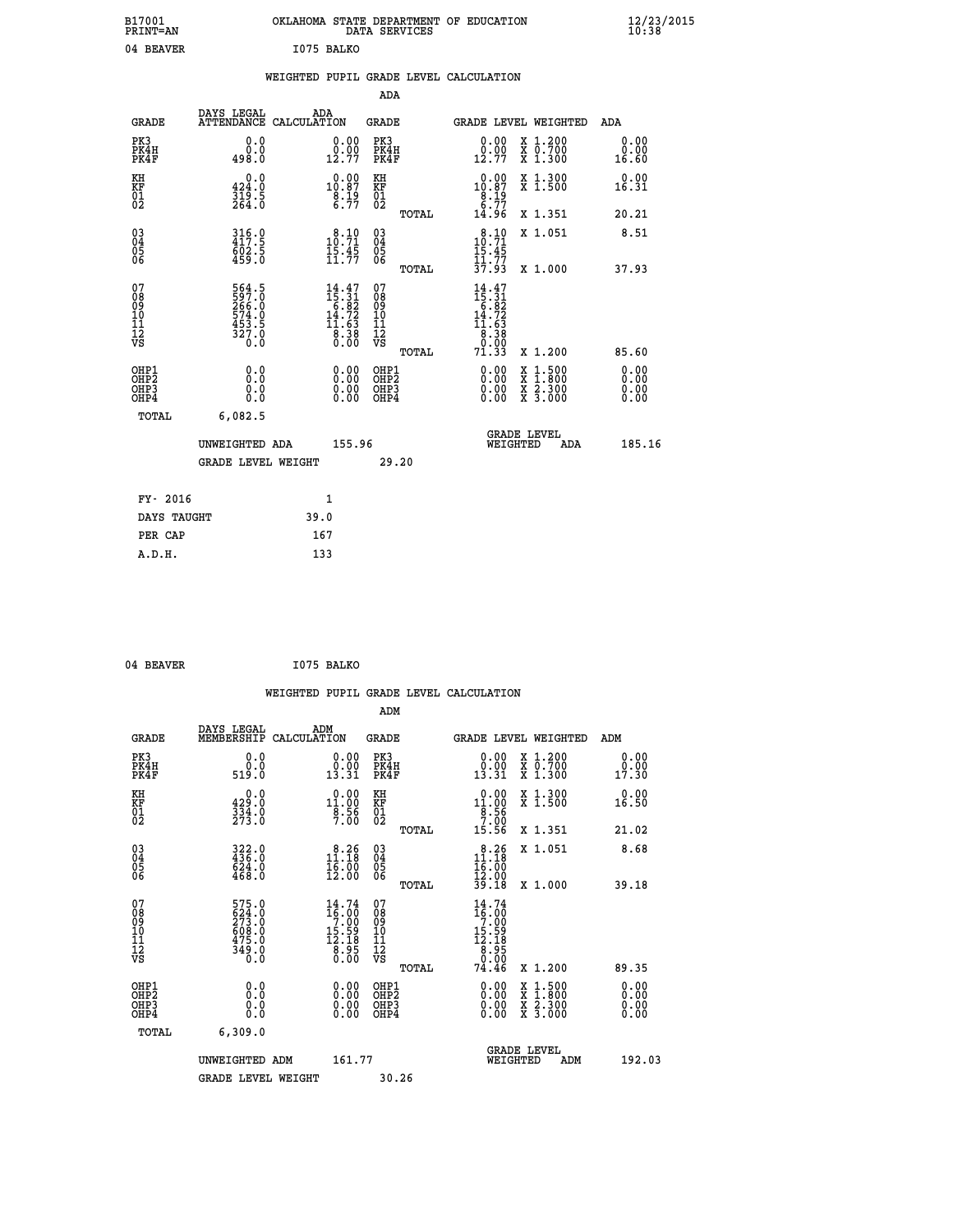| B17001<br><b>PRINT=AN</b> | OKLAHOMA STATE DEPARTMENT OF EDUCATION<br>DATA SERVICES | $\frac{12}{23}$ /2015 |
|---------------------------|---------------------------------------------------------|-----------------------|
| 04<br><b>BEAVER</b>       | I123 FORGAN                                             |                       |

|  |  | WEIGHTED PUPIL GRADE LEVEL CALCULATION |
|--|--|----------------------------------------|
|  |  |                                        |

|                                                                    |                                                                    |                                                                                                                                          | ADA                                               |       |                                                                                                                          |        |                                          |                              |
|--------------------------------------------------------------------|--------------------------------------------------------------------|------------------------------------------------------------------------------------------------------------------------------------------|---------------------------------------------------|-------|--------------------------------------------------------------------------------------------------------------------------|--------|------------------------------------------|------------------------------|
| <b>GRADE</b>                                                       | DAYS LEGAL                                                         | ADA<br>ATTENDANCE CALCULATION                                                                                                            | <b>GRADE</b>                                      |       | GRADE LEVEL WEIGHTED                                                                                                     |        |                                          | <b>ADA</b>                   |
| PK3<br>PK4H<br>PK4F                                                | 0.0<br>$0.0$<br>558.5                                              | $\begin{smallmatrix} 0.00\\ 0.00\\ 13.96 \end{smallmatrix}$                                                                              | PK3<br>PK4H<br>PK4F                               |       | 0.00<br>ă:ŏă<br>13.96                                                                                                    |        | X 1.200<br>X 0.700<br>X 1.300            | 0.00<br>0.00<br>18.15        |
| KH<br>KF<br>01<br>02                                               | 0.0<br>316.5<br>$\frac{4\bar{3}\tilde{0}\cdot\tilde{0}}{472.5}$    | 7.91<br>$\frac{10.75}{11.81}$                                                                                                            | KH<br>KF<br>$\begin{matrix} 01 \ 02 \end{matrix}$ |       | 7.91<br>$\frac{10.75}{11.81}$<br>$22.56$                                                                                 |        | X 1.300<br>X 1.500                       | 0.00<br>11.87                |
|                                                                    |                                                                    |                                                                                                                                          |                                                   | TOTAL |                                                                                                                          |        | X 1.351                                  | 30.48                        |
| $\begin{smallmatrix} 03 \\[-4pt] 04 \end{smallmatrix}$<br>Ŏ5<br>06 | $494.5$<br>$494.0$<br>296.0<br>509.0                               | $\frac{12.36}{12.35}$<br>$\frac{7}{12}$ , $\frac{40}{73}$                                                                                | $\substack{03 \\ 04}$<br>05<br>06                 |       | $\begin{array}{r} 12 \cdot 36 \\ 12 \cdot 35 \\ 7 \cdot 40 \\ 12 \cdot 73 \\ 32 \cdot 48 \end{array}$                    |        | X 1.051                                  | 12.99                        |
|                                                                    |                                                                    |                                                                                                                                          |                                                   | TOTAL |                                                                                                                          |        | X 1.000                                  | 32.48                        |
| 07<br>08<br>09<br>11<br>11<br>12<br>VS                             | 522.0<br>399.5<br>382.5<br>382.5<br>596.0<br>419.0<br>315.0<br>0.0 | $\begin{smallmatrix} 13.05\\[-1.2mm] 9.99\\[-1.2mm] 9.56\\[-1.2mm] 14.90\\[-1.2mm] 10.48\\[-1.2mm] 7.88\\[-1.2mm] 0.00\end{smallmatrix}$ | 07<br>08<br>09<br>11<br>11<br>12<br>VS            |       | $\begin{smallmatrix} 13 & 05 \\ 9 & 99 \\ 9 & 56 \\ 14 & 90 \\ 10 & 48 \\ 7 & 88 \\ 0 & 00 \\ 65 & 86 \end{smallmatrix}$ |        |                                          |                              |
|                                                                    |                                                                    |                                                                                                                                          |                                                   | TOTAL |                                                                                                                          |        | X 1.200                                  | 79.03                        |
| OHP1<br>OH <sub>P</sub> 2<br>OHP3<br>OHP4                          | 0.0<br>Ō.Ō<br>0.0<br>$0.\overline{0}$                              | 0.00<br>$\begin{smallmatrix} 0.00 \ 0.00 \end{smallmatrix}$                                                                              | OHP1<br>OH <sub>P</sub> 2<br>OHP3<br>OHP4         |       | 0.00<br>0.00<br>0.00                                                                                                     | X<br>X | $1:500$<br>$1:800$<br>X 2.300<br>X 3.000 | 0.00<br>0.00<br>0.00<br>0.00 |
| TOTAL                                                              | 6, 205.0                                                           |                                                                                                                                          |                                                   |       |                                                                                                                          |        |                                          |                              |
|                                                                    | UNWEIGHTED ADA                                                     | 155.13                                                                                                                                   |                                                   |       | WEIGHTED                                                                                                                 |        | <b>GRADE LEVEL</b><br>ADA                | 185.00                       |
|                                                                    | <b>GRADE LEVEL WEIGHT</b>                                          |                                                                                                                                          |                                                   | 29.87 |                                                                                                                          |        |                                          |                              |
| FY- 2016                                                           |                                                                    | 1                                                                                                                                        |                                                   |       |                                                                                                                          |        |                                          |                              |
| DAYS TAUGHT                                                        |                                                                    | 40.0                                                                                                                                     |                                                   |       |                                                                                                                          |        |                                          |                              |
| PER CAP                                                            |                                                                    | 167                                                                                                                                      |                                                   |       |                                                                                                                          |        |                                          |                              |
|                                                                    |                                                                    |                                                                                                                                          |                                                   |       |                                                                                                                          |        |                                          |                              |

| 04 BEAVER | I123 FORGAN |
|-----------|-------------|
|           |             |

|                                                      |                                                                   |                                                                                      |                                                        | WEIGHTED PUPIL GRADE LEVEL CALCULATION                                                                                     |                                          |                              |
|------------------------------------------------------|-------------------------------------------------------------------|--------------------------------------------------------------------------------------|--------------------------------------------------------|----------------------------------------------------------------------------------------------------------------------------|------------------------------------------|------------------------------|
|                                                      |                                                                   |                                                                                      | ADM                                                    |                                                                                                                            |                                          |                              |
| <b>GRADE</b>                                         | DAYS LEGAL<br>MEMBERSHIP                                          | ADM<br>CALCULATION                                                                   | <b>GRADE</b>                                           |                                                                                                                            | <b>GRADE LEVEL WEIGHTED</b>              | ADM                          |
| PK3<br>PK4H<br>PK4F                                  | 0.0<br>ŏ:ŏ<br>586:0                                               | $\begin{array}{c} 0.00 \\ 0.00 \\ 14.65 \end{array}$                                 | PK3<br>PK4H<br>PK4F                                    | $\begin{smallmatrix} 0.00\\ 0.00\\ 14.65 \end{smallmatrix}$                                                                | X 1.200<br>X 0.700<br>X 1.300            | 0.00<br>0.00<br>19.05        |
| KH<br>KF<br>01<br>02                                 | $\begin{smallmatrix} &0.0\ 334.0\ 448.0\ 480.0 \end{smallmatrix}$ | $\begin{smallmatrix} 0.00\\ 8.35\\ 11.20\\ 12.00 \end{smallmatrix}$                  | KH<br>KF<br>01<br>02                                   | $\begin{array}{c} 0.00 \\ 8.35 \\ 11.20 \\ 12.00 \\ 23.20 \end{array}$                                                     | X 1.300<br>X 1.500                       | 0.00<br>12.53                |
|                                                      |                                                                   |                                                                                      | TOTAL                                                  |                                                                                                                            | X 1.351                                  | 31.34                        |
| $\begin{matrix} 03 \\ 04 \\ 05 \\ 06 \end{matrix}$   | 520.0<br>544.0<br>299.0<br>520.0                                  | 13.00<br>13.60<br>$\frac{7}{13}.\frac{48}{00}$                                       | 03<br>04<br>05<br>06                                   | $13.00$<br>$7.48$<br>$13.00$<br>$34.08$                                                                                    | X 1.051                                  | 13.66                        |
|                                                      |                                                                   |                                                                                      | TOTAL                                                  |                                                                                                                            | X 1.000                                  | 34.08                        |
| 07<br>0890112<br>1112<br>VS                          | 548.0<br>440.0<br>398.0<br>629.0<br>$\frac{440.0}{320.0}$         | $13.70$<br>$11.00$<br>$9.95$<br>$15.73$<br>11.00<br>$\overline{8}\cdot\overline{00}$ | 07<br>08<br>09<br>001<br>11<br>11<br>12<br>VS<br>TOTAL | $\begin{smallmatrix} 13 & 70 \\ 11 & 00 \\ 9 & 95 \\ 15 & 73 \\ 11 & 00 \\ 8 & 00 \\ 9 & 90 \\ \end{smallmatrix}$<br>69.38 | X 1.200                                  | 83.26                        |
| OHP1<br>OHP <sub>2</sub><br>OH <sub>P3</sub><br>OHP4 | 0.0<br>0.000                                                      | $0.00$<br>$0.00$<br>0.00                                                             | OHP1<br>OHP <sub>2</sub><br>OHP <sub>3</sub>           | 0.00<br>0.00<br>0.00                                                                                                       | X 1:500<br>X 1:800<br>X 2:300<br>X 3:000 | 0.00<br>0.00<br>0.00<br>0.00 |
| TOTAL                                                | 6,506.0                                                           |                                                                                      |                                                        |                                                                                                                            |                                          |                              |
|                                                      | UNWEIGHTED ADM                                                    | 162.66                                                                               |                                                        |                                                                                                                            | <b>GRADE LEVEL</b><br>WEIGHTED<br>ADM    | 193.92                       |
|                                                      | <b>GRADE LEVEL WEIGHT</b>                                         |                                                                                      | 31.26                                                  |                                                                                                                            |                                          |                              |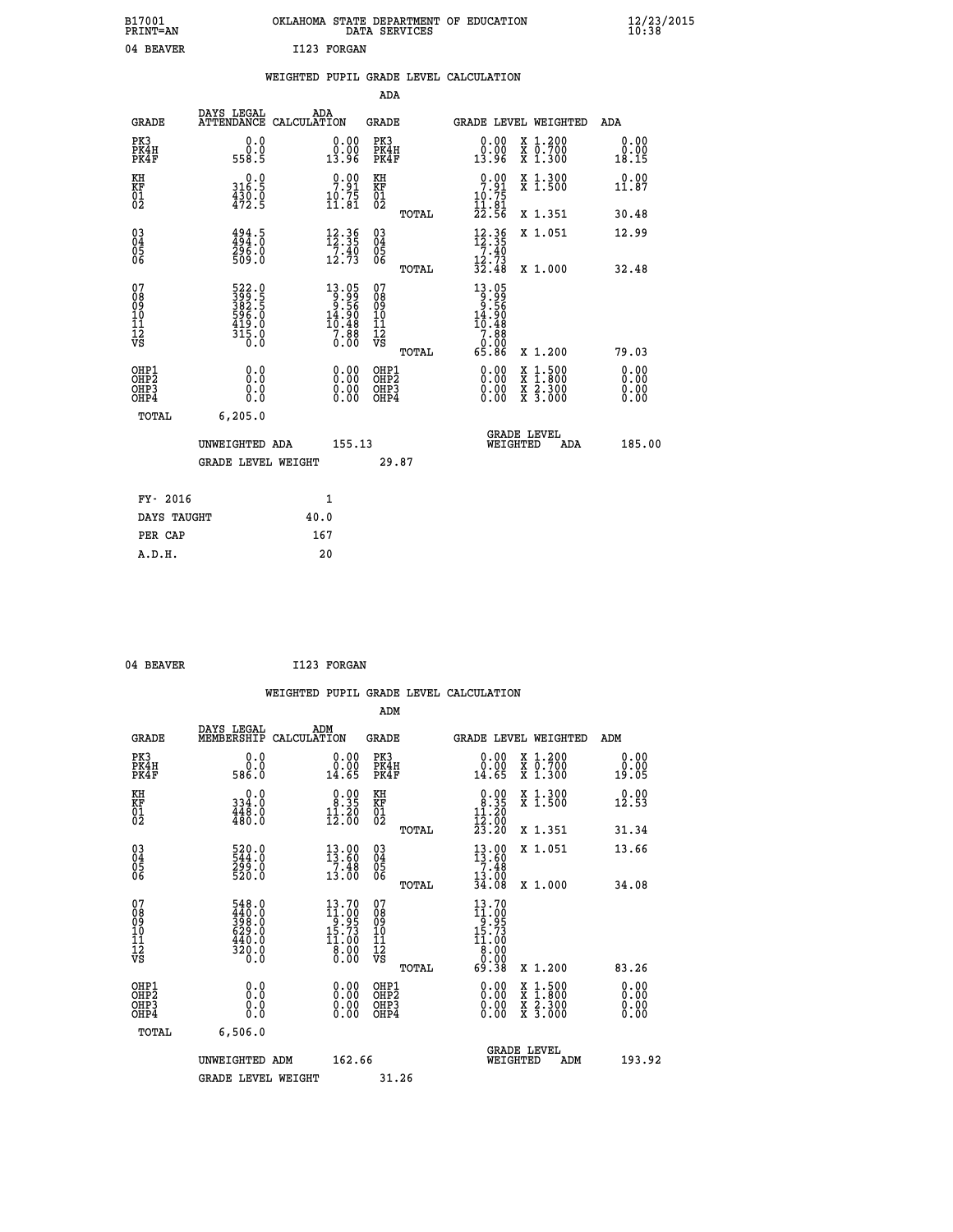| OKLAHOMA STATE DEPARTMENT OF EDUCATION<br>DATA SERVICES |  |
|---------------------------------------------------------|--|
| I128 TURPIN                                             |  |

|  |  | WEIGHTED PUPIL GRADE LEVEL CALCULATION |
|--|--|----------------------------------------|
|  |  |                                        |

|                                                                    |                                                                        |                                                                   | ADA                                       |       |                                                                             |                                                                            |                              |
|--------------------------------------------------------------------|------------------------------------------------------------------------|-------------------------------------------------------------------|-------------------------------------------|-------|-----------------------------------------------------------------------------|----------------------------------------------------------------------------|------------------------------|
| <b>GRADE</b>                                                       | DAYS LEGAL<br>ATTENDANCE CALCULATION                                   | ADA                                                               | <b>GRADE</b>                              |       |                                                                             | GRADE LEVEL WEIGHTED                                                       | <b>ADA</b>                   |
| PK3<br>PK4H<br>PK4F                                                | 0.0<br>0.0<br>1,238.5                                                  | $\begin{smallmatrix} 0.00\\ 0.00\\ 30.21 \end{smallmatrix}$       | PK3<br>PK4H<br>PK4F                       |       | $\begin{smallmatrix} 0.00\\ 0.00\\ 30.21 \end{smallmatrix}$                 | X 1.200<br>X 0.700<br>X 1.300                                              | 0.00<br>0.00<br>39.27        |
| KH<br>KF<br>01<br>02                                               | 0.0<br>1,017.0<br>$\frac{1}{3}, \frac{1}{3}, \frac{1}{3}, \frac{1}{3}$ | $\begin{smallmatrix} 0.00\\24.80\\34.20\\33.02 \end{smallmatrix}$ | KH<br>KF<br>01<br>02                      |       | $\begin{smallmatrix} 0.00\\24.80\\34.20\\33.02\\67.22 \end{smallmatrix}$    | X 1.300<br>X 1.500                                                         | 0.00<br>37.20                |
|                                                                    |                                                                        |                                                                   |                                           | TOTAL |                                                                             | X 1.351                                                                    | 90.81                        |
| $\begin{smallmatrix} 03 \\[-4pt] 04 \end{smallmatrix}$<br>Ŏ5<br>ŌĞ | $\frac{1}{1}, \frac{622}{398}.5$<br>$\frac{1}{2}, \frac{256}{292}.5$   | 39.57<br>34:10<br>$\frac{30.65}{31.52}$                           | $\substack{03 \\ 04}$<br>$\frac{05}{06}$  | TOTAL | 39.57<br>34.10<br>30.65<br>31.52<br>34.27                                   | X 1.051<br>X 1.000                                                         | 41.59<br>96.27               |
| 07<br>08<br>09<br>11<br>11<br>12<br>VS                             | $1,071.5$<br>$1,056.0$<br>$1,274.5$<br>$1,416.0$<br>$1,066.0$<br>$0.0$ | 26.13<br>25.76<br>24.05<br>31.09<br>34.54<br>36.00<br>26.00       | 07<br>08<br>09<br>11<br>11<br>12<br>VS    |       | $26.13$<br>$25.76$<br>$24.05$<br>$31.09$<br>$34.54$<br>$26.000$<br>$167.57$ |                                                                            |                              |
|                                                                    |                                                                        |                                                                   |                                           | TOTAL |                                                                             | X 1.200                                                                    | 201.08                       |
| OHP1<br>OH <sub>P</sub> 2<br>OHP3<br>OHP4                          | 0.0<br>Ō.Ō<br>0.0<br>$0.\overline{0}$                                  | 0.00<br>$\begin{smallmatrix} 0.00 \ 0.00 \end{smallmatrix}$       | OHP1<br>OH <sub>P</sub> 2<br>OHP3<br>OHP4 |       | 0.00<br>0.00<br>0.00                                                        | $1:500$<br>$1:800$<br>X<br>X<br>$\frac{\ddot{x}}{x}$ $\frac{2.300}{3.000}$ | 0.00<br>0.00<br>0.00<br>0.00 |
| TOTAL                                                              | 17,451.0                                                               |                                                                   |                                           |       |                                                                             |                                                                            |                              |
|                                                                    | UNWEIGHTED ADA                                                         | 425.64                                                            |                                           |       |                                                                             | <b>GRADE LEVEL</b><br>WEIGHTED<br>ADA                                      | 506.22                       |
|                                                                    | <b>GRADE LEVEL WEIGHT</b>                                              |                                                                   |                                           | 80.58 |                                                                             |                                                                            |                              |
| FY- 2016                                                           |                                                                        | 1                                                                 |                                           |       |                                                                             |                                                                            |                              |
| DAYS TAUGHT                                                        |                                                                        | 41.0                                                              |                                           |       |                                                                             |                                                                            |                              |
| PER CAP                                                            |                                                                        | 106                                                               |                                           |       |                                                                             |                                                                            |                              |
|                                                                    |                                                                        |                                                                   |                                           |       |                                                                             |                                                                            |                              |

| 04 BEAVER | I128 TURPIN |
|-----------|-------------|
|           |             |

 **A.D.H. 307**

 **B17001<br>PRINT=AN<br>04 BEAVER** 

| <b>GRADE</b>                                       | DAYS LEGAL<br>MEMBERSHIP                                                                                | ADM<br>CALCULATION                                                    | <b>GRADE</b>                                       |       | <b>GRADE LEVEL WEIGHTED</b>                                                                                                                                                                                                                                                    |                                          | ADM                   |  |
|----------------------------------------------------|---------------------------------------------------------------------------------------------------------|-----------------------------------------------------------------------|----------------------------------------------------|-------|--------------------------------------------------------------------------------------------------------------------------------------------------------------------------------------------------------------------------------------------------------------------------------|------------------------------------------|-----------------------|--|
| PK3<br>PK4H<br>PK4F                                | 0.0<br>0.001, 285.0                                                                                     | $\begin{smallmatrix} 0.00\\ 0.00\\ 31.34 \end{smallmatrix}$           | PK3<br>PK4H<br>PK4F                                |       | $\begin{smallmatrix} 0.00\\ 0.00\\ 31.34 \end{smallmatrix}$                                                                                                                                                                                                                    | X 1.200<br>X 0.700<br>X 1.300            | 0.00<br>0.00<br>40.74 |  |
| KH<br>KF<br>01<br>02                               | 0.0<br>1,058:0<br>1,437.0<br>1,443:0                                                                    | $\begin{smallmatrix} 0.00\\ 25.80\\ 35.05\\ 35.20 \end{smallmatrix}$  | KH<br>KF<br>01<br>02                               |       | $25.80$<br>$35.05$<br>$35.20$<br>$70.25$                                                                                                                                                                                                                                       | X 1.300<br>X 1.500                       | 0.00<br>38.70         |  |
|                                                    |                                                                                                         |                                                                       |                                                    | TOTAL |                                                                                                                                                                                                                                                                                | X 1.351                                  | 94.91                 |  |
| $\begin{matrix} 03 \\ 04 \\ 05 \\ 06 \end{matrix}$ | $1,436.0$<br>$1,295.0$<br>$1,332.0$                                                                     | $\begin{smallmatrix} 40.98\\ 35.02\\ 31.59\\ 32.49 \end{smallmatrix}$ | $\begin{matrix} 03 \\ 04 \\ 05 \\ 06 \end{matrix}$ |       | $35.02$<br>$31.59$<br>$32.49$<br>$99.10$                                                                                                                                                                                                                                       | X 1.051                                  | 43.07                 |  |
|                                                    |                                                                                                         |                                                                       |                                                    | TOTAL |                                                                                                                                                                                                                                                                                | X 1.000                                  | 99.10                 |  |
| 07<br>08<br>09<br>101<br>112<br>VS                 | $\begin{smallmatrix} 1,106.0\\ 1,106.0\\ 1,041.0\\ 1,338.0\\ 1,487.0\\ 1,107.0\\ 0.0 \end{smallmatrix}$ | 26.98<br>26.98<br>25.39<br>32.63<br>36.27<br>36.27<br>27.00           | 07<br>08901112<br>1112<br>VS                       | TOTAL | 26.98<br>26.989<br>25.399<br>27.00<br>36.27<br>27.00<br>0.00<br>175.25                                                                                                                                                                                                         | X 1.200                                  | 210.30                |  |
| OHP1<br>OHP2<br>OH <sub>P3</sub><br>OHP4           | 0.0<br>0.000                                                                                            |                                                                       | OHP1<br>OHP2<br>OHP3<br>OHP4                       |       | $\begin{smallmatrix} 0.00 & 0.00 & 0.00 & 0.00 & 0.00 & 0.00 & 0.00 & 0.00 & 0.00 & 0.00 & 0.00 & 0.00 & 0.00 & 0.00 & 0.00 & 0.00 & 0.00 & 0.00 & 0.00 & 0.00 & 0.00 & 0.00 & 0.00 & 0.00 & 0.00 & 0.00 & 0.00 & 0.00 & 0.00 & 0.00 & 0.00 & 0.00 & 0.00 & 0.00 & 0.00 & 0.0$ | X 1:500<br>X 1:800<br>X 2:300<br>X 3:000 | 0.00<br>0.00<br>0.00  |  |
| TOTAL                                              | 18,151.0                                                                                                |                                                                       |                                                    |       |                                                                                                                                                                                                                                                                                |                                          |                       |  |
|                                                    | UNWEIGHTED<br>ADM                                                                                       | 442.72                                                                |                                                    |       | WEIGHTED                                                                                                                                                                                                                                                                       | <b>GRADE LEVEL</b><br>ADM                | 526.82                |  |
|                                                    | <b>GRADE LEVEL WEIGHT</b>                                                                               |                                                                       | 84.10                                              |       |                                                                                                                                                                                                                                                                                |                                          |                       |  |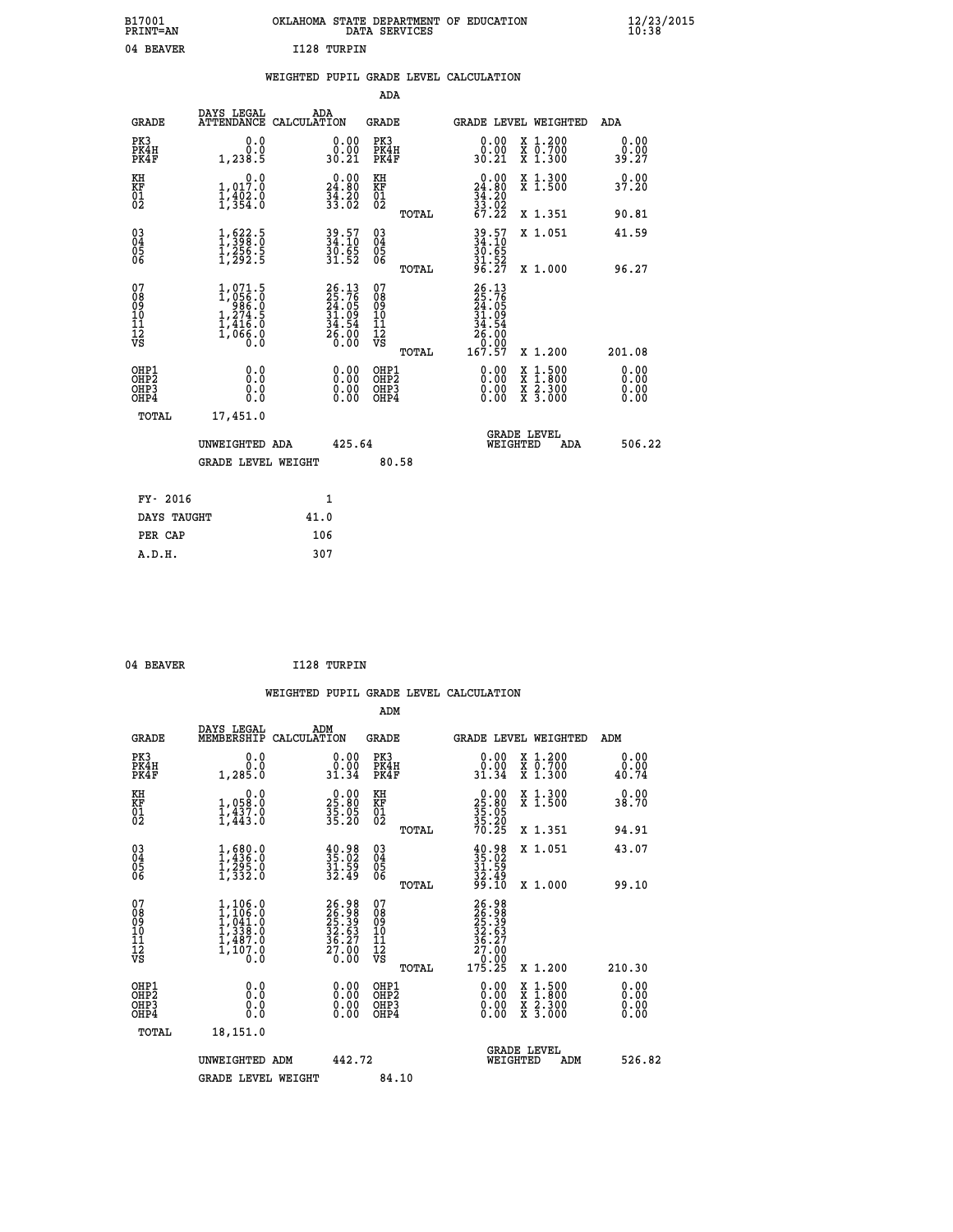| 7001<br>INT=AN | OKLAHOMA STATE DEPARTMENT OF EDUCATION<br>DATA SERVICES |  |
|----------------|---------------------------------------------------------|--|
| <b>BEAVER</b>  | COUNTY TOTALS                                           |  |

|                                              |                                                                       | WEIGHTED PUPIL GRADE LEVEL CALCULATION                               |                                                    |       |                                                                                                                                                                                                                                                                                |                                                                                                                                              |                        |
|----------------------------------------------|-----------------------------------------------------------------------|----------------------------------------------------------------------|----------------------------------------------------|-------|--------------------------------------------------------------------------------------------------------------------------------------------------------------------------------------------------------------------------------------------------------------------------------|----------------------------------------------------------------------------------------------------------------------------------------------|------------------------|
|                                              |                                                                       |                                                                      | ADA                                                |       |                                                                                                                                                                                                                                                                                |                                                                                                                                              |                        |
| <b>GRADE</b>                                 | DAYS LEGAL                                                            | ADA<br>ATTENDANCE CALCULATION                                        | <b>GRADE</b>                                       |       |                                                                                                                                                                                                                                                                                | <b>GRADE LEVEL WEIGHTED</b>                                                                                                                  | ADA                    |
| PK3<br>PK4H<br>PK4F                          | $1, 043.0$<br>$2, 295.0$                                              | $\begin{smallmatrix} 0.00\\ 28.97\\ 56.94 \end{smallmatrix}$         | PK3<br>PK4H<br>PK4F                                |       | $\begin{smallmatrix} 0.00\\ 28.97\\ 56.94 \end{smallmatrix}$                                                                                                                                                                                                                   | X 1.200<br>X 0.700<br>X 1.300                                                                                                                | 0.00<br>20.28<br>74.02 |
| KH<br>KF<br>01<br>02                         | $\begin{smallmatrix}&&&0.0\3,624.0\3,377.5\2,966.5\end{smallmatrix}$  | 67.00<br>$\frac{87.20}{75.93}$                                       | KH<br>KF<br>01<br>02                               |       | 67.00<br>$\begin{array}{r} 87.20 \\ 75.93 \\ 163.13 \end{array}$                                                                                                                                                                                                               | X 1.300<br>X 1.500                                                                                                                           | $0.00$<br>101.49       |
|                                              |                                                                       |                                                                      |                                                    | TOTAL |                                                                                                                                                                                                                                                                                | X 1.351                                                                                                                                      | 220.38                 |
| $^{03}_{04}$<br>05                           | 3, 347.0<br>3, 195.0<br>3, 192.5<br>3, 005.0                          | 85.42<br>$\frac{8\bar{2}\cdot3\bar{2}}{76\cdot70}$                   | $\begin{matrix} 03 \\ 04 \\ 05 \\ 06 \end{matrix}$ |       | $85.42$<br>$81.76$<br>$82.32$                                                                                                                                                                                                                                                  | X 1.051                                                                                                                                      | 330.55                 |
| 06                                           |                                                                       |                                                                      |                                                    | TOTAL | 76.70<br>240.78                                                                                                                                                                                                                                                                | X 1.000                                                                                                                                      | 240.78                 |
| 07<br>08<br>09<br>01<br>11<br>11<br>12<br>VS | 3,213.0<br>2,903.0<br>2,317.5<br>3,524.5<br>3,524.0<br>2,517.5<br>0.0 | 82.96<br>74.69<br>59.40<br>59.71<br>90.71<br>76.25<br>64.75<br>64.75 | 07<br>08<br>09<br>101<br>11<br>12<br>VS            | TOTAL | 82.96<br>74.69<br>59.401<br>50.71<br>76.25<br>64.75<br>448.76                                                                                                                                                                                                                  | X 1.200                                                                                                                                      | 538.51                 |
| OHP1<br>OHP2<br>OHP3<br>OHP4                 | 0.0<br>0.0<br>Ŏ.Ŏ                                                     | $\begin{smallmatrix} 0.00 \ 0.00 \ 0.00 \ 0.00 \end{smallmatrix}$    | OHP1<br>OHP2<br>OHP <sub>3</sub>                   |       | $\begin{smallmatrix} 0.00 & 0.00 & 0.00 & 0.00 & 0.00 & 0.00 & 0.00 & 0.00 & 0.00 & 0.00 & 0.00 & 0.00 & 0.00 & 0.00 & 0.00 & 0.00 & 0.00 & 0.00 & 0.00 & 0.00 & 0.00 & 0.00 & 0.00 & 0.00 & 0.00 & 0.00 & 0.00 & 0.00 & 0.00 & 0.00 & 0.00 & 0.00 & 0.00 & 0.00 & 0.00 & 0.0$ | $\begin{smallmatrix} \mathtt{X} & 1\cdot500 \\ \mathtt{X} & 1\cdot800 \\ \mathtt{X} & 2\cdot300 \\ \mathtt{X} & 3\cdot000 \end{smallmatrix}$ | 0.00<br>0.00<br>0.00   |
| TOTAL                                        | 42,515.0                                                              |                                                                      |                                                    |       |                                                                                                                                                                                                                                                                                |                                                                                                                                              |                        |
|                                              | UNWEIGHTED ADA                                                        | 1,091.65                                                             |                                                    |       | WEIGHTED                                                                                                                                                                                                                                                                       | <b>GRADE LEVEL</b><br>ADA                                                                                                                    | 1,285.23               |
|                                              | <b>GRADE LEVEL WEIGHT</b>                                             |                                                                      | 193.58                                             |       |                                                                                                                                                                                                                                                                                |                                                                                                                                              |                        |
| FY- 2016                                     |                                                                       | $\mathbf{1}$                                                         |                                                    |       |                                                                                                                                                                                                                                                                                |                                                                                                                                              |                        |
| DAYS TAUGHT                                  |                                                                       | 156.0                                                                |                                                    |       |                                                                                                                                                                                                                                                                                |                                                                                                                                              |                        |
| PER CAP                                      |                                                                       | 607                                                                  |                                                    |       |                                                                                                                                                                                                                                                                                |                                                                                                                                              |                        |

| ------<br>----- | --- |
|-----------------|-----|
| A.D.H.          | 510 |
|                 |     |
|                 |     |
|                 |     |

 **B17001<br>PRINT=AN** 

**BEAVER** COUNTY TOTALS

|                                          |                                                                                                                                                                  |                                                                      | ADM                                                 |                                                                                                                                |                                          |                          |
|------------------------------------------|------------------------------------------------------------------------------------------------------------------------------------------------------------------|----------------------------------------------------------------------|-----------------------------------------------------|--------------------------------------------------------------------------------------------------------------------------------|------------------------------------------|--------------------------|
| <b>GRADE</b>                             | DAYS LEGAL<br>MEMBERSHIP                                                                                                                                         | ADM<br>CALCULATION                                                   | <b>GRADE</b>                                        |                                                                                                                                | GRADE LEVEL WEIGHTED                     | ADM                      |
| PK3<br>PK4H<br>PK4F                      | 0.0<br>1,080.0<br>2,390.0                                                                                                                                        | $\begin{smallmatrix} 0.00\\ 30.00\\ 59.30 \end{smallmatrix}$         | PK3<br>PK4H<br>PK4F                                 | $\begin{smallmatrix} 0.00\\ 30.00\\ 59.30 \end{smallmatrix}$                                                                   | X 1.200<br>X 0.700<br>X 1.300            | 0.00<br>$21.00$<br>77.09 |
| KH<br>KF<br>01<br>02                     | 0.0<br>2,730:0<br>3,480:0<br>3,106:0                                                                                                                             | $70.40$<br>$70.40$<br>$89.84$<br>$79.48$                             | KH<br>KF<br>01<br>02                                | $\begin{smallmatrix} &0.00\ 70.40\ 89.84\ 79.48\ 169.32\end{smallmatrix}$                                                      | X 1.300<br>X 1.500                       | 0.00<br>105.61           |
|                                          |                                                                                                                                                                  |                                                                      | TOTAL                                               |                                                                                                                                | X 1.351                                  | 228.75                   |
| 03<br>04<br>05<br>06                     | 3,458.0<br>3,317.0<br>3,298.0<br>3,076.0                                                                                                                         | 88.24<br>84.83<br>85.07<br>78.49                                     | $\begin{array}{c} 03 \\ 04 \\ 05 \\ 06 \end{array}$ | $\begin{smallmatrix}88\cdot24\\84\cdot83\\85\cdot07\\78\cdot49\\248\cdot39\end{smallmatrix}$                                   | X 1.051                                  | 92.74                    |
|                                          |                                                                                                                                                                  |                                                                      | TOTAL                                               |                                                                                                                                | X 1.000                                  | 248.39                   |
| 07<br>08<br>09<br>101<br>11<br>12<br>VS  | $\begin{smallmatrix} 3\,,\,324\,.\,0\\ 2\,,\,057\,. \,0\\ 2\,,\,432\,. \,0\\ 3\,,\,693\,. \,0\\ 3\,,\,146\,. \,0\\ 2\,,\,635\,. \,0\\ 0\,. \,0\end{smallmatrix}$ | 85.84<br>78.62<br>62.34<br>62.34<br>95.01<br>80.12<br>67.81<br>67.81 | 07<br>08<br>09<br>11<br>11<br>12<br>VS              | $\begin{array}{r} 85\cdot84\\ 78\cdot52\\ 62\cdot34\\ 65\cdot01\\ 80\cdot12\\ 67\cdot81\\ 0\cdot00\\ 469\cdot74\\ \end{array}$ |                                          |                          |
|                                          |                                                                                                                                                                  |                                                                      | TOTAL                                               |                                                                                                                                | X 1.200                                  | 563.69                   |
| OHP1<br>OHP2<br>OH <sub>P3</sub><br>OHP4 |                                                                                                                                                                  |                                                                      | OHP1<br>OHP2<br>OHP <sub>3</sub>                    | $0.00$<br>$0.00$<br>0.00                                                                                                       | X 1:500<br>X 1:800<br>X 2:300<br>X 3:000 | 0.00<br>0.00<br>0.00     |
| TOTAL                                    | 44,222.0                                                                                                                                                         |                                                                      |                                                     |                                                                                                                                |                                          |                          |
|                                          | UNWEIGHTED                                                                                                                                                       | 1,135.39<br>ADM                                                      |                                                     |                                                                                                                                | <b>GRADE LEVEL</b><br>WEIGHTED<br>ADM    | 1,337.27                 |
|                                          | <b>GRADE LEVEL WEIGHT</b>                                                                                                                                        |                                                                      | 201.88                                              |                                                                                                                                |                                          |                          |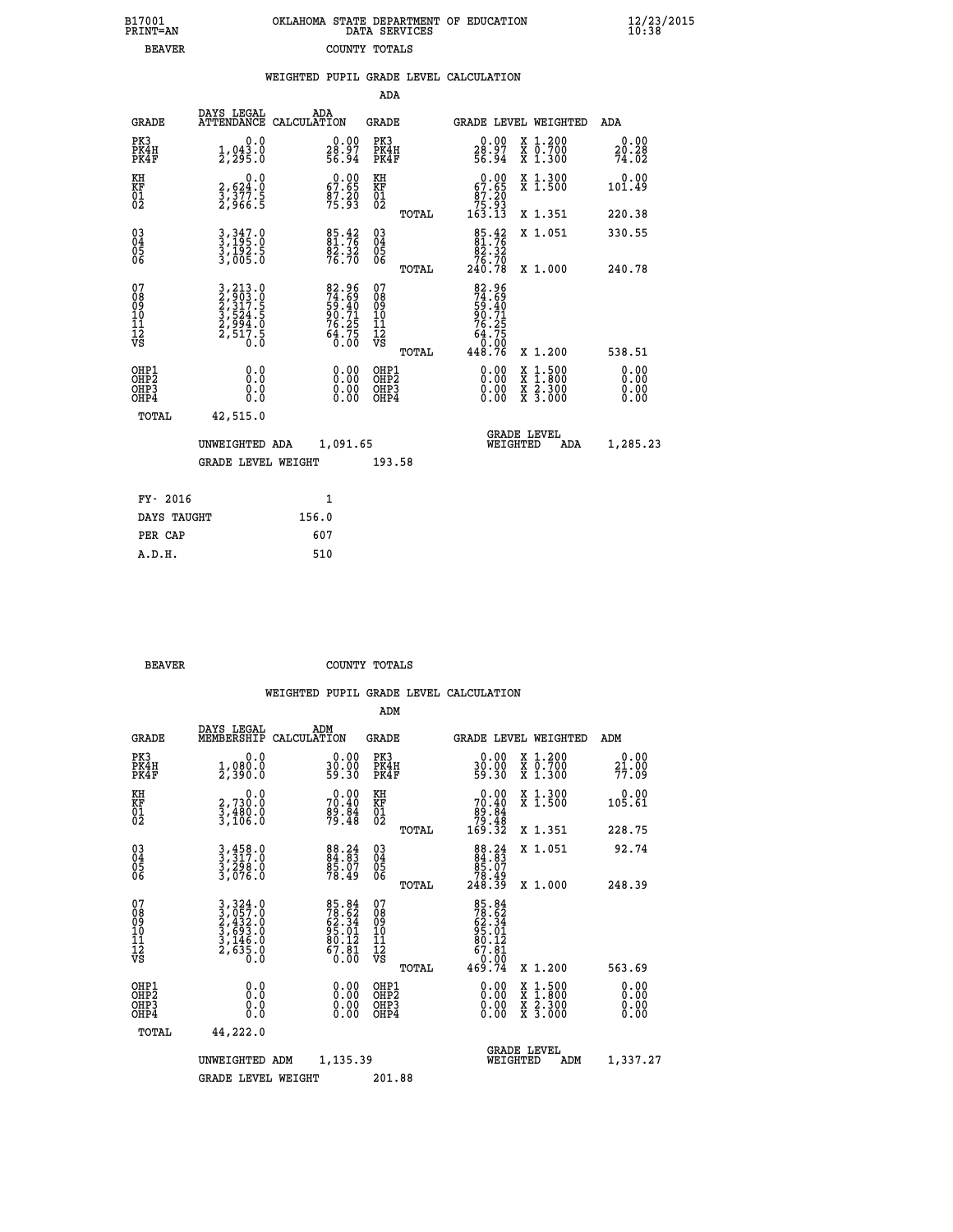| B17001<br><b>PRINT=AN</b> | OKLAHOMA STATE DEPARTMENT OF EDUCATION<br>DATA SERVICES | $\frac{12}{23}$ /2015 |
|---------------------------|---------------------------------------------------------|-----------------------|
| 05<br>BECKHAM             | <b>I002 MERRITT</b>                                     |                       |

|                                                                    |                                                                       |                                                                                              |        | ADA                                                 |       |                                                                                       |                                          |                              |
|--------------------------------------------------------------------|-----------------------------------------------------------------------|----------------------------------------------------------------------------------------------|--------|-----------------------------------------------------|-------|---------------------------------------------------------------------------------------|------------------------------------------|------------------------------|
| <b>GRADE</b>                                                       | DAYS LEGAL<br>ATTENDANCE CALCULATION                                  | ADA                                                                                          |        | <b>GRADE</b>                                        |       | <b>GRADE LEVEL WEIGHTED</b>                                                           |                                          | ADA                          |
| PK3<br>PK4H<br>PK4F                                                | 129.0<br>0.0<br>2,843.5                                               | $\begin{smallmatrix} 3.00\ 0.00\ 66.13 \end{smallmatrix}$                                    |        | PK3<br>PK4H<br>PK4F                                 |       | 3.00<br>ŏ:ŏŏ<br>66.13                                                                 | X 1.200<br>X 0.700<br>X 1.300            | 3.60<br>0.00<br>85.97        |
| KH<br><b>KF</b><br>01<br>02                                        | 0.0<br>3,897:0<br>2,900:5<br>2,616:5                                  | $90.63$<br>$67.45$<br>$60.85$                                                                |        | KH<br>KF<br>01<br>02                                |       | 0.00<br>90:63<br>67:45<br>60:85<br>128:30                                             | X 1.300<br>X 1.500                       | 0.00<br>135.95               |
|                                                                    |                                                                       |                                                                                              |        |                                                     | TOTAL |                                                                                       | X 1.351                                  | 173.33                       |
| $\begin{smallmatrix} 03 \\[-4pt] 04 \end{smallmatrix}$<br>Ŏ5<br>06 | 2, 362.5<br>2, 519.5<br>2, 122.5<br>2, 246.5                          | 54.94<br>58.59<br>49.36<br>52.24                                                             |        | $\begin{array}{c} 03 \\ 04 \\ 05 \\ 06 \end{array}$ |       | 54.94<br>58.59<br>49.36<br>52.24<br>52.24                                             | X 1.051                                  | 57.74                        |
| 07                                                                 |                                                                       |                                                                                              |        | 07                                                  | TOTAL |                                                                                       | X 1.000                                  | 160.19                       |
| 08901112<br>1112<br>VS                                             | 2,108.0<br>1,554.0<br>1,554.0<br>2,168.0<br>1,607.0<br>1,247.0<br>0.0 | $\begin{smallmatrix} 49.02\\ 53.37\\ 36.14\\ 50.42\\ 37.37\\ 29.00\\ 0.00 \end{smallmatrix}$ |        | 08<br>09<br>11<br>11<br>12<br>VS                    |       | $49.02$<br>$53.37$<br>$36.14$<br>$50.42$<br>$37.37$<br>$\frac{29.00}{0.00}$<br>255.32 |                                          |                              |
|                                                                    |                                                                       |                                                                                              |        |                                                     | TOTAL |                                                                                       | X 1.200                                  | 306.38                       |
| OHP1<br>OH <sub>P</sub> 2<br>OH <sub>P3</sub><br>OH <sub>P4</sub>  | 0.0<br>0.000                                                          | $\begin{smallmatrix} 0.00 \ 0.00 \ 0.00 \ 0.00 \end{smallmatrix}$                            |        | OHP1<br>OHP <sub>2</sub><br>OHP3<br>OHP4            |       | 0.00<br>0.00<br>0.00                                                                  | X 1:500<br>X 1:800<br>X 2:300<br>X 3:000 | 0.00<br>0.00<br>0.00<br>0.00 |
| TOTAL                                                              | 32,616.5                                                              |                                                                                              |        |                                                     |       |                                                                                       |                                          |                              |
|                                                                    | UNWEIGHTED ADA                                                        |                                                                                              | 758.51 |                                                     |       |                                                                                       | GRADE LEVEL<br>WEIGHTED<br>ADA           | 923.16                       |
|                                                                    | <b>GRADE LEVEL WEIGHT</b>                                             |                                                                                              |        | 164.65                                              |       |                                                                                       |                                          |                              |
| FY- 2016                                                           |                                                                       | $\mathbf{1}$                                                                                 |        |                                                     |       |                                                                                       |                                          |                              |
| DAYS TAUGHT                                                        |                                                                       | 43.0                                                                                         |        |                                                     |       |                                                                                       |                                          |                              |
| PER CAP                                                            |                                                                       | 75                                                                                           |        |                                                     |       |                                                                                       |                                          |                              |

05 BECKHAM **I002 MERRITT** 

| <b>GRADE</b>                                       | DAYS LEGAL<br>MEMBERSHIP                                                            | ADM<br>CALCULATION                                         | <b>GRADE</b>                                        |       |                                                                                | <b>GRADE LEVEL WEIGHTED</b>              | ADM                   |  |
|----------------------------------------------------|-------------------------------------------------------------------------------------|------------------------------------------------------------|-----------------------------------------------------|-------|--------------------------------------------------------------------------------|------------------------------------------|-----------------------|--|
| PK3<br>PK4H<br>PK4F                                | 129.0<br>2,957.0                                                                    | $\begin{smallmatrix} 3.00\ 0.00\ 68.77 \end{smallmatrix}$  | PK3<br>PK4H<br>PK4F                                 |       | $\begin{smallmatrix} 3.00\\ 0.00\\ 68.77 \end{smallmatrix}$                    | X 1.200<br>X 0.700<br>X 1.300            | 3.60<br>ةة.ة<br>89.40 |  |
| KH<br>KF<br>01<br>02                               | 0.0<br>$\frac{4}{3}, \frac{090}{090}$<br>2,745.0                                    | $95.12$<br>$69.98$<br>$63.84$                              | KH<br>KF<br>01<br>02                                |       | $\begin{smallmatrix} &0.00\\ 95.12\\ 69.98\\ 63.84\\ 133.82\end{smallmatrix}$  | X 1.300<br>X 1.500                       | 0.00<br>142.68        |  |
|                                                    |                                                                                     |                                                            |                                                     | TOTAL |                                                                                | X 1.351                                  | 180.79                |  |
| $\begin{matrix} 03 \\ 04 \\ 05 \\ 06 \end{matrix}$ | 2,451.0<br>2,593.0<br>2,171.0<br>2,327.0                                            | 57.00<br>60.30<br>50.49<br>54.12                           | $\begin{array}{c} 03 \\ 04 \\ 05 \\ 06 \end{array}$ |       | $\begin{smallmatrix} 57.00\\ 60.30\\ 50.49\\ 54.12\\ 164.91 \end{smallmatrix}$ | X 1.051                                  | 59.91                 |  |
|                                                    |                                                                                     |                                                            |                                                     | TOTAL |                                                                                | X 1.000                                  | 164.91                |  |
| 07<br>08<br>09<br>101<br>11<br>12<br>VS            | $2,180.0$<br>$2,368.0$<br>$1,600.0$<br>$2,245.0$<br>$1,658.0$<br>$1,332.0$<br>$0.0$ | 50.70<br>55.07<br>37.21<br>52.21<br>38.56<br>30.98<br>0.00 | 07<br>08<br>09<br>01<br>11<br>11<br>12<br>VS        | TOTAL | $50.70$<br>$37.21$<br>$32.21$<br>$38.56$<br>$30.98$<br>$0.00$<br>$264.73$      | X 1.200                                  | 317.68                |  |
| OHP1<br>OHP2<br>OHP3<br>OHP4                       | 0.0<br>$\begin{smallmatrix} 0.0 & 0 \ 0.0 & 0 \end{smallmatrix}$                    |                                                            | OHP1<br>OHP2<br>OHP3<br>OHP4                        |       |                                                                                | X 1:500<br>X 1:800<br>X 2:300<br>X 3:000 | 0.00<br>0.00<br>0.00  |  |
| TOTAL                                              | 33,855.0                                                                            |                                                            |                                                     |       |                                                                                |                                          |                       |  |
|                                                    | UNWEIGHTED<br>ADM                                                                   | 787.35                                                     |                                                     |       | WEIGHTED                                                                       | <b>GRADE LEVEL</b><br>ADM                | 958.97                |  |
|                                                    | <b>GRADE LEVEL WEIGHT</b>                                                           |                                                            | 171.62                                              |       |                                                                                |                                          |                       |  |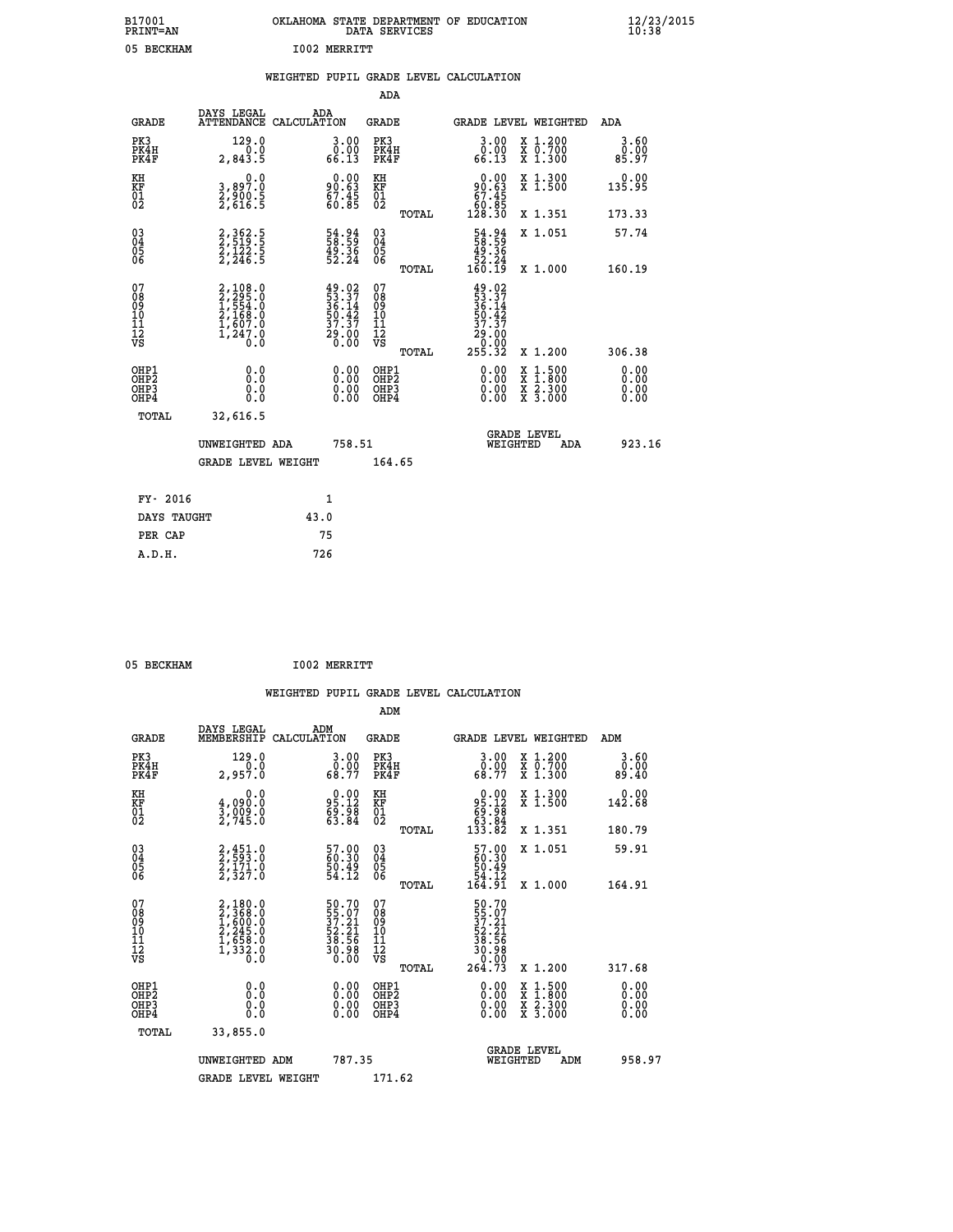| B17001<br><b>PRINT=AN</b> |            |               | OKLAHOMA STATE DEPARTMENT OF EDUCATION<br>DATA SERVICES |  |
|---------------------------|------------|---------------|---------------------------------------------------------|--|
|                           | 05 BECKHAM | 1006 ELK CITY |                                                         |  |

|  |  | WEIGHTED PUPIL GRADE LEVEL CALCULATION |
|--|--|----------------------------------------|
|  |  |                                        |

|                                                                    |                                                                |                                                                                             | ADA                                            |       |                                                                                   |                                                                                                                                           |                                  |
|--------------------------------------------------------------------|----------------------------------------------------------------|---------------------------------------------------------------------------------------------|------------------------------------------------|-------|-----------------------------------------------------------------------------------|-------------------------------------------------------------------------------------------------------------------------------------------|----------------------------------|
| <b>GRADE</b>                                                       | DAYS LEGAL                                                     | ADA<br>ATTENDANCE CALCULATION                                                               | GRADE                                          |       |                                                                                   | GRADE LEVEL WEIGHTED                                                                                                                      | ADA                              |
| PK3<br>PK4H<br>PK4F                                                | 130.0<br>885.0<br>5,657.0                                      | $20.95$<br>$120.11$<br>$128.57$                                                             | PK3<br>PK4H<br>PK4F                            |       | $20.95$<br>$120.11$<br>$128.57$                                                   | X 1.200<br>X 0.700<br>X 1.300                                                                                                             | 3.54<br>$14.08$<br>167.14        |
| KH<br>KF<br>01<br>02                                               | 0.0<br>$\frac{6}{9}, \frac{830}{613}.\frac{0}{0}$              | $0.00$<br>155.23<br>$\frac{145}{173}.02$                                                    | KH<br>KF<br>01<br>02                           |       | $\begin{smallmatrix} &0.00\\ 155.23\\ 146.03\\ 173.02\\ 319.05 \end{smallmatrix}$ | X 1.300<br>X 1.500                                                                                                                        | 0.00<br>232.85                   |
|                                                                    |                                                                |                                                                                             |                                                | TOTAL |                                                                                   | X 1.351                                                                                                                                   | 431.04                           |
| $\begin{smallmatrix} 03 \\[-4pt] 04 \end{smallmatrix}$<br>Ŏ5<br>06 | $7,210.5$<br>6,260.0<br>7,048.0<br>6,769.0                     | $\begin{smallmatrix} 163.88\\ 142.27\\ 160.18\\ 153.84 \end{smallmatrix}$                   | $\substack{03 \\ 04}$<br>$\substack{05 \\ 06}$ |       | $\begin{array}{c} 163.88 \\ 142.27 \\ 160.18 \\ 153.84 \\ 456.29 \end{array}$     | X 1.051                                                                                                                                   | 172.24                           |
|                                                                    |                                                                |                                                                                             |                                                | TOTAL |                                                                                   | X 1.000                                                                                                                                   | 456.29                           |
| 07<br>08<br>09<br>101<br>11<br>12<br>VS                            | 5,777.5<br>6,278.0<br>6,117.5<br>6,102.0<br>6,544.5<br>4,869.0 | $\begin{smallmatrix} 131.31\\142.68\\139.63\\138.68\\148.74\\110.66\\0.00\end{smallmatrix}$ | 07<br>08<br>09<br>11<br>11<br>12<br>VS         |       | $131.31$<br>$142.68$<br>$139.03$<br>$138.68$<br>$148.74$<br>110.66<br>0.00        |                                                                                                                                           |                                  |
|                                                                    |                                                                |                                                                                             |                                                | TOTAL | 811.10                                                                            | X 1.200                                                                                                                                   | 973.32                           |
| OHP1<br>OHP <sub>2</sub><br>OH <sub>P3</sub><br>OHP4               | 0.0<br>Ō.Ō<br>0.0<br>259.0                                     | 0.00<br>$0.00$<br>5.89                                                                      | OHP1<br>OHP2<br>OHP <sub>3</sub>               |       | 0.00<br>$0.00$<br>5.89                                                            | $\begin{smallmatrix} \mathtt{X} & 1\cdot500\\ \mathtt{X} & 1\cdot800\\ \mathtt{X} & 2\cdot300\\ \mathtt{X} & 3\cdot000 \end{smallmatrix}$ | 0.00<br>Ō. ŌŌ<br>$0.00$<br>17.67 |
| TOTAL                                                              | 90,775.5                                                       |                                                                                             |                                                |       |                                                                                   |                                                                                                                                           |                                  |
|                                                                    | UNWEIGHTED ADA                                                 | 2,063.07                                                                                    |                                                |       |                                                                                   | <b>GRADE LEVEL</b><br>WEIGHTED<br>ADA                                                                                                     | 2,468.17                         |
|                                                                    | <b>GRADE LEVEL WEIGHT</b>                                      |                                                                                             | 405.10                                         |       |                                                                                   |                                                                                                                                           |                                  |
| FY- 2016                                                           |                                                                | 1                                                                                           |                                                |       |                                                                                   |                                                                                                                                           |                                  |
| DAYS TAUGHT                                                        |                                                                | 44.0                                                                                        |                                                |       |                                                                                   |                                                                                                                                           |                                  |
| PER CAP                                                            |                                                                | 33                                                                                          |                                                |       |                                                                                   |                                                                                                                                           |                                  |

 **A.D.H. 1,256**

 **05 BECKHAM I006 ELK CITY**

|                                          |                                                                                           |                                                                         | ADM                                                |       |                                                                                                   |                                          |                                                                            |
|------------------------------------------|-------------------------------------------------------------------------------------------|-------------------------------------------------------------------------|----------------------------------------------------|-------|---------------------------------------------------------------------------------------------------|------------------------------------------|----------------------------------------------------------------------------|
| <b>GRADE</b>                             | DAYS LEGAL<br>MEMBERSHIP                                                                  | ADM<br>CALCULATION                                                      | <b>GRADE</b>                                       |       |                                                                                                   | GRADE LEVEL WEIGHTED                     | ADM                                                                        |
| PK3<br>PK4H<br>PK4F                      | 142.0<br>972.0<br>5,943.0                                                                 | 3.23<br>$22.09$<br>$135.07$                                             | PK3<br>PK4H<br>PK4F                                |       | $3.23$<br>$132.09$<br>$135.07$                                                                    | X 1.200<br>X 0.700<br>X 1.300            | 3.88<br>15.46<br>175.59                                                    |
| KH<br>KF<br>01<br>02                     | 0.0<br>7,198:0<br>6,701:0<br>7,938:0                                                      | $\begin{smallmatrix} &0.00\\ 163.59\\ 152.30\\ 180.41\end{smallmatrix}$ | KH<br>KF<br>01<br>02                               |       | $\begin{smallmatrix}&&0.00\\163.59\\152.30\\180.41\\332.71\end{smallmatrix}$                      | X 1.300<br>X 1.500                       | 0.00<br>245.39                                                             |
|                                          |                                                                                           |                                                                         |                                                    | TOTAL |                                                                                                   | X 1.351                                  | 449.49                                                                     |
| 03<br>04<br>05<br>06                     | $7,461.0$<br>$5,487.0$<br>$7,271.0$<br>$7,071.0$                                          | 169.57<br>147.43<br>$\frac{165.25}{160.70}$                             | $\begin{matrix} 03 \\ 04 \\ 05 \\ 06 \end{matrix}$ |       | $169.57$<br>$147.43$<br>165.25<br>160.70<br>473.38                                                | X 1.051                                  | 178.22                                                                     |
|                                          |                                                                                           |                                                                         |                                                    | TOTAL |                                                                                                   | X 1.000                                  | 473.38                                                                     |
| 07<br>08<br>09<br>101<br>112<br>VS       | $6, 033.0$<br>$6, 539.0$<br>$6, 380.0$<br>$6, 351.0$<br>$6, 841.0$<br>$5, 048.0$<br>$0.0$ | 137.11<br>148.61<br>145.00<br>144.34<br>$\frac{155.48}{114.73}$         | 07<br>08<br>09<br>11<br>11<br>12<br>VS             |       | $137.11$<br>$148.61$<br>$145.00$<br>$144.34$<br>$1\overline{5}$<br>$114.73$<br>$0.00$<br>$845.27$ |                                          |                                                                            |
|                                          |                                                                                           |                                                                         |                                                    | TOTAL |                                                                                                   | X 1.200                                  | 1,014.32                                                                   |
| OHP1<br>OHP2<br>OH <sub>P3</sub><br>OHP4 | 0.0<br>0.0<br>259.0                                                                       | $\begin{smallmatrix} 0.00 \ 0.00 \ 0.00 \ 5.89 \end{smallmatrix}$       | OHP1<br>OHP2<br>OHP <sub>3</sub>                   |       | $\begin{smallmatrix} 0.00 \ 0.00 \ 0.00 \ 5.89 \end{smallmatrix}$                                 | X 1:500<br>X 1:800<br>X 2:300<br>X 3:000 | 0.00<br>$\begin{smallmatrix} \text{0.00} \ 0.00 \ 17.67 \end{smallmatrix}$ |
| TOTAL                                    | 94,635.0                                                                                  |                                                                         |                                                    |       |                                                                                                   |                                          |                                                                            |
|                                          | UNWEIGHTED ADM                                                                            | 2,150.80                                                                |                                                    |       | WEIGHTED                                                                                          | <b>GRADE LEVEL</b><br>ADM                | 2,573.40                                                                   |
|                                          | <b>GRADE LEVEL WEIGHT</b>                                                                 |                                                                         | 422.60                                             |       |                                                                                                   |                                          |                                                                            |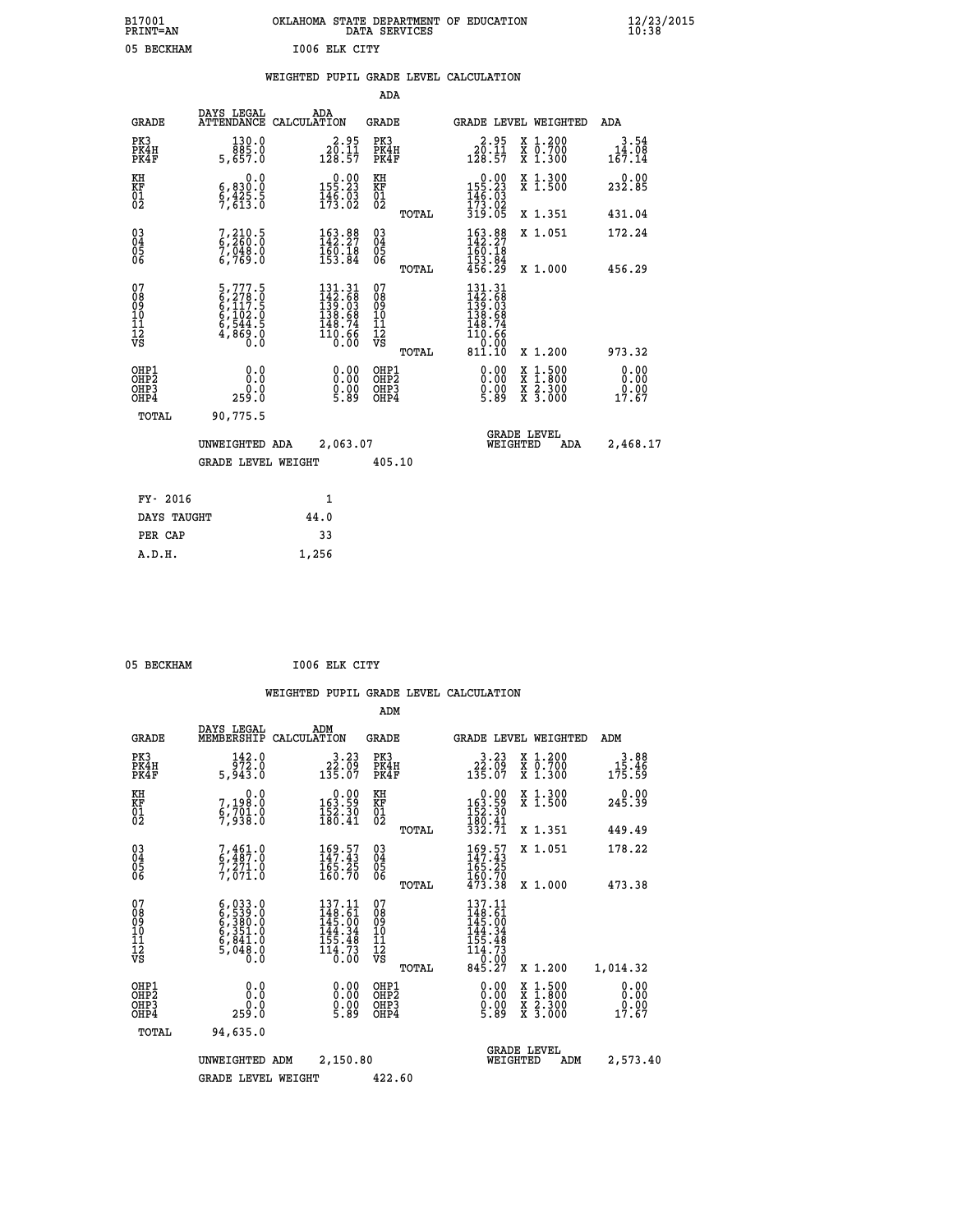| B17001          | OKLAHOMA STATE DEPARTMENT OF EDUCATION |
|-----------------|----------------------------------------|
| <b>PRINT=AN</b> | DATA SERVICES                          |
| 05 BECKHAM      | I031 SAYRE                             |

|  |  | WEIGHTED PUPIL GRADE LEVEL CALCULATION |
|--|--|----------------------------------------|
|  |  |                                        |

|                                                       |                                                                                     |                                                                      | ADA                                      |       |                                                                                                                                     |                                                                                                                                      |                              |
|-------------------------------------------------------|-------------------------------------------------------------------------------------|----------------------------------------------------------------------|------------------------------------------|-------|-------------------------------------------------------------------------------------------------------------------------------------|--------------------------------------------------------------------------------------------------------------------------------------|------------------------------|
| <b>GRADE</b>                                          | DAYS LEGAL                                                                          | ADA<br>ATTENDANCE CALCULATION                                        | GRADE                                    |       | <b>GRADE LEVEL WEIGHTED</b>                                                                                                         |                                                                                                                                      | ADA                          |
| PK3<br>PK4H<br>PK4F                                   | 105.0<br>1,659.0                                                                    | $\begin{smallmatrix} 2.33\ 0.00\ 36.87 \end{smallmatrix}$            | PK3<br>PK4H<br>PK4F                      |       | $2.33$<br>$0.00$<br>36.87                                                                                                           | X 1.200<br>X 0.700<br>X 1.300                                                                                                        | 2.80<br>0.00<br>47.93        |
| KH<br>KF<br>01<br>02                                  | 0.0<br>3,027:0<br>2,967:0<br>2,792:0                                                | $\begin{smallmatrix} 0.00\\ 67.27\\ 65.93\\ 62.04 \end{smallmatrix}$ | KH<br>KF<br>01<br>02                     |       | $0.00$<br>67.27<br>$\begin{array}{r} 65.53 \\ 62.04 \\ 127.97 \end{array}$                                                          | X 1.300<br>X 1.500                                                                                                                   | 0.00<br>100.91               |
|                                                       |                                                                                     |                                                                      |                                          | TOTAL |                                                                                                                                     | X 1.351                                                                                                                              | 172.89                       |
| 03<br>04<br>05<br>06                                  | 2,228.5<br>$\frac{2}{2}, \frac{530}{476}$ .0                                        | $\frac{49.52}{39.27}$<br>56.23<br>55.02                              | 03<br>04<br>05<br>06                     |       | $\begin{smallmatrix} 49.52\ 39.27\ 56.23\ 55.02\ 150.52\ \end{smallmatrix}$                                                         | X 1.051                                                                                                                              | 52.05                        |
|                                                       |                                                                                     |                                                                      |                                          | TOTAL |                                                                                                                                     | X 1.000                                                                                                                              | 150.52                       |
| 07<br>08<br>09<br>11<br>11<br>12<br>VS                | $2,407.0$<br>$2,097.5$<br>$2,302.0$<br>$2,042.0$<br>$2,309.0$<br>$1,981.5$<br>$0.0$ | 53.49<br>46.61<br>51.16<br>51.38<br>51.31<br>54.03<br>44.03          | 07<br>08<br>09<br>11<br>11<br>12<br>VS   | TOTAL | $\frac{53.49}{46.61}$<br>$\frac{46.61}{51.16}$<br>$\begin{array}{r} 31.18 \\ 45.38 \\ 51.31 \\ 44.03 \\ 0.00 \\ 291.98 \end{array}$ | X 1.200                                                                                                                              | 350.38                       |
| OHP1<br>OH <sub>P</sub> 2<br>OH <sub>P3</sub><br>OHP4 | 0.0<br>0.0<br>0.0                                                                   | 0.00<br>$\begin{smallmatrix} 0.00 \ 0.00 \end{smallmatrix}$          | OHP1<br>OHP <sub>2</sub><br>OHP3<br>OHP4 |       | 0.00<br>0.00<br>0.00                                                                                                                | $\begin{smallmatrix} \mathtt{X} & 1 & 500 \\ \mathtt{X} & 1 & 800 \\ \mathtt{X} & 2 & 300 \\ \mathtt{X} & 3 & 000 \end{smallmatrix}$ | 0.00<br>0.00<br>0.00<br>0.00 |
| TOTAL                                                 | 32,691.0                                                                            |                                                                      |                                          |       |                                                                                                                                     |                                                                                                                                      |                              |
|                                                       | UNWEIGHTED ADA                                                                      | 726.46                                                               |                                          |       | WEIGHTED                                                                                                                            | <b>GRADE LEVEL</b><br>ADA                                                                                                            | 877.48                       |
|                                                       | <b>GRADE LEVEL WEIGHT</b>                                                           |                                                                      | 151.02                                   |       |                                                                                                                                     |                                                                                                                                      |                              |
|                                                       |                                                                                     |                                                                      |                                          |       |                                                                                                                                     |                                                                                                                                      |                              |
| FY- 2016                                              |                                                                                     | $\mathbf{1}$                                                         |                                          |       |                                                                                                                                     |                                                                                                                                      |                              |
| DAYS TAUGHT                                           |                                                                                     | 45.0                                                                 |                                          |       |                                                                                                                                     |                                                                                                                                      |                              |
| PER CAP                                               |                                                                                     | 86                                                                   |                                          |       |                                                                                                                                     |                                                                                                                                      |                              |
| A.D.H.                                                |                                                                                     | 529                                                                  |                                          |       |                                                                                                                                     |                                                                                                                                      |                              |

| 05 BECKHAM | I031 SAYRE |
|------------|------------|
|            |            |

|                                                    |                                                                                     |                                                                          |                                                       | WEIGHTED PUPIL GRADE LEVEL CALCULATION                                             |                                          |                              |
|----------------------------------------------------|-------------------------------------------------------------------------------------|--------------------------------------------------------------------------|-------------------------------------------------------|------------------------------------------------------------------------------------|------------------------------------------|------------------------------|
|                                                    |                                                                                     |                                                                          | ADM                                                   |                                                                                    |                                          |                              |
| <b>GRADE</b>                                       | DAYS LEGAL<br>MEMBERSHIP                                                            | ADM<br>CALCULATION                                                       | <b>GRADE</b>                                          |                                                                                    | GRADE LEVEL WEIGHTED                     | ADM                          |
| PK3<br>PK4H<br>PK4F                                | 105.0<br>0.0<br>1,763.0                                                             | $\begin{smallmatrix} 2.33\ 0.00\ 39.18 \end{smallmatrix}$                | PK3<br>PK4H<br>PK4F                                   | $\begin{smallmatrix} 2.33\ 0.00\\ 39.18 \end{smallmatrix}$                         | X 1.200<br>X 0.700<br>X 1.300            | 2.80<br>0.00<br>50.93        |
| KH<br>KF<br>01<br>02                               | 0.0<br>3,139:0<br>3,063:0<br>2,896:0                                                | $\begin{smallmatrix} 0.00\\ 69.76\\ 68.07\\ 64.36 \end{smallmatrix}$     | KH<br>KF<br>01<br>02                                  | $0.00\n69.76\n68.07\n64.36\n132.43$                                                | X 1.300<br>X 1.500                       | 0.00<br>104.64               |
|                                                    |                                                                                     |                                                                          | TOTAL                                                 |                                                                                    | X 1.351                                  | 178.91                       |
| $\begin{matrix} 03 \\ 04 \\ 05 \\ 06 \end{matrix}$ | 2,299.0<br>1,833.0<br>2,619.0<br>2,555.0                                            | $\begin{smallmatrix} 51.09 \\ 40.73 \\ 58.20 \\ 56.78 \end{smallmatrix}$ | $\begin{matrix} 03 \\ 04 \\ 05 \\ 06 \end{matrix}$    | $\begin{smallmatrix} 51.09 \\ 40.73 \\ 58.20 \\ 56.78 \\ 155.71 \end{smallmatrix}$ | X 1.051                                  | 53.70                        |
|                                                    |                                                                                     |                                                                          | TOTAL                                                 |                                                                                    | X 1.000                                  | 155.71                       |
| 07<br>08<br>09<br>10<br>11<br>11<br>12<br>VS       | $2,466.0$<br>$2,487.0$<br>$2,419.0$<br>$2,170.0$<br>$2,370.0$<br>$2,037.0$<br>$0.0$ | 54.80<br>48.60<br>53.76<br>53.76<br>48.22<br>52.67<br>45.27<br>6.00      | 07<br>08<br>09<br>01<br>11<br>11<br>12<br>VS<br>TOTAL | 54.80<br>48.60<br>53.76<br>53.76<br>52.67<br>52.67<br>45.27<br>303.32              | X 1.200                                  | 363.98                       |
| OHP1<br>OHP2<br>OHP3<br>OH <sub>P4</sub>           |                                                                                     | $\begin{smallmatrix} 0.00 \ 0.00 \ 0.00 \ 0.00 \end{smallmatrix}$        | OHP1<br>OHP <sub>2</sub><br>OHP <sub>3</sub>          | 0.00<br>0.00<br>0.00                                                               | X 1:500<br>X 1:800<br>X 2:300<br>X 3:000 | 0.00<br>0.00<br>0.00<br>0.00 |
| TOTAL                                              | 33,921.0                                                                            |                                                                          |                                                       |                                                                                    |                                          |                              |
|                                                    | UNWEIGHTED ADM                                                                      | 753.82                                                                   |                                                       | WEIGHTED                                                                           | <b>GRADE LEVEL</b><br>ADM                | 910.67                       |
|                                                    | <b>GRADE LEVEL WEIGHT</b>                                                           |                                                                          | 156.85                                                |                                                                                    |                                          |                              |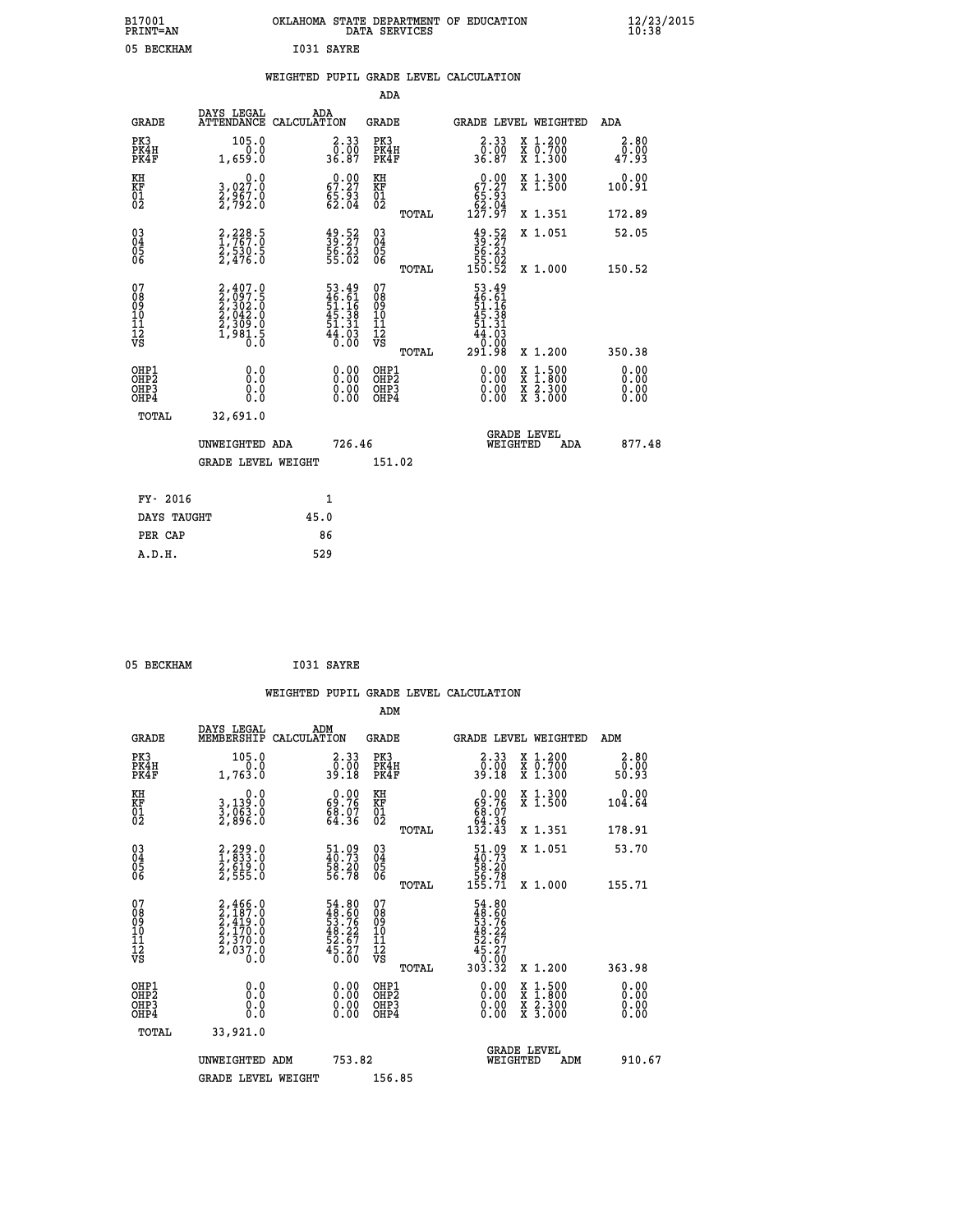|    |            | OKLAHOMA STATE DEPARTMENT OF EDUCATION<br>DATA SERVICES |  |
|----|------------|---------------------------------------------------------|--|
| ΆΜ | T051 ERTCK |                                                         |  |

| B17001<br><b>PRINT=AN</b>                          |                                                                            | OKLAHOMA STATE DEPARTMENT OF EDUCATION |                                                                          |                                                    | DATA SERVICES |                                                                          |                                |                                                                                          | 12/23/2015<br>10:38          |  |
|----------------------------------------------------|----------------------------------------------------------------------------|----------------------------------------|--------------------------------------------------------------------------|----------------------------------------------------|---------------|--------------------------------------------------------------------------|--------------------------------|------------------------------------------------------------------------------------------|------------------------------|--|
| 05 BECKHAM                                         |                                                                            |                                        | I051 ERICK                                                               |                                                    |               |                                                                          |                                |                                                                                          |                              |  |
|                                                    |                                                                            | WEIGHTED PUPIL GRADE LEVEL CALCULATION |                                                                          |                                                    |               |                                                                          |                                |                                                                                          |                              |  |
|                                                    |                                                                            |                                        |                                                                          | ADA                                                |               |                                                                          |                                |                                                                                          |                              |  |
| GRADE                                              | DAYS LEGAL<br>ATTENDANCE CALCULATION                                       | ADA                                    |                                                                          | <b>GRADE</b>                                       |               |                                                                          |                                | GRADE LEVEL WEIGHTED                                                                     | ADA                          |  |
| PK3<br>PK4H<br>PK4F                                | 12.0<br>0.0<br>757.0                                                       |                                        | 0.27<br>0.00<br>16.82                                                    | PK3<br>PK4H<br>PK4F                                |               | 0.27<br>0.00<br>16.82                                                    |                                | X 1.200<br>X 0.700<br>X 1.300                                                            | 0.32<br>0.00<br>21.87        |  |
| KH<br>KF<br>$\overline{01}$                        | 0.0<br>663.0<br>1, 0.04.5                                                  |                                        | $\begin{smallmatrix} 0.00\\14.73\\22.32\\18.98 \end{smallmatrix}$        | KH<br>KF<br>01<br>02                               |               | $\begin{smallmatrix} 0.00\\14.73\\22.32\\18.98\\41.30 \end{smallmatrix}$ |                                | X 1.300<br>X 1.500                                                                       | 0.00<br>22.10                |  |
|                                                    |                                                                            |                                        |                                                                          |                                                    | <b>TOTAL</b>  |                                                                          |                                | X 1.351                                                                                  | 55.80                        |  |
| $\begin{matrix} 03 \\ 04 \\ 05 \\ 06 \end{matrix}$ | 1,220.5<br>803.5<br>676.0<br>763.0                                         |                                        | $\begin{smallmatrix} 27.12 \\ 17.86 \\ 15.02 \\ 16.96 \end{smallmatrix}$ | $\begin{matrix} 03 \\ 04 \\ 05 \\ 06 \end{matrix}$ |               | $\frac{27.12}{17.86}$                                                    |                                | X 1.051                                                                                  | 28.50                        |  |
|                                                    |                                                                            |                                        |                                                                          |                                                    | TOTAL         | $\frac{16.96}{49.84}$                                                    |                                | X 1.000                                                                                  | 49.84                        |  |
| 07<br>08<br>09<br>10<br>11<br>12<br>VS             | 1, 194.5<br>734.5<br>932.0<br>$\frac{514.0}{653.0}$<br>$\frac{517.5}{0.0}$ |                                        | $26.54$<br>$16.32$<br>$20.71$<br>$20.31$<br>$14.51$<br>$11.50$<br>$0.00$ | 07<br>08<br>09<br>10<br>11<br>12<br>VS             |               | 26.54<br>16.32<br>20.31<br>20.31<br>44.51<br>11.50<br>0.00               |                                |                                                                                          |                              |  |
|                                                    |                                                                            |                                        |                                                                          |                                                    | TOTAL         | 109.89                                                                   |                                | X 1.200                                                                                  | 131.87                       |  |
| OHP1<br>OHP2<br>OHP3<br>OHP4                       | 0.0<br>Ō.Ō<br>0.0<br>0.0                                                   |                                        | $0.00$<br>$0.00$<br>0.00                                                 | OHP1<br>OH <sub>P</sub> 2<br>OHP3<br>OHP4          |               | 0.00                                                                     | $0.00$<br>$0.00$               | $\begin{smallmatrix} x & 1.500 \\ x & 1.800 \\ x & 2.300 \\ x & 3.000 \end{smallmatrix}$ | 0.00<br>0.00<br>0.00<br>0.00 |  |
| TOTAL                                              | 11,699.0                                                                   |                                        |                                                                          |                                                    |               |                                                                          |                                |                                                                                          |                              |  |
|                                                    | UNWEIGHTED ADA                                                             |                                        | 259.97                                                                   |                                                    |               |                                                                          | <b>GRADE LEVEL</b><br>WEIGHTED | ADA                                                                                      | 310.30                       |  |
|                                                    | <b>GRADE LEVEL WEIGHT</b>                                                  |                                        |                                                                          |                                                    | 50.33         |                                                                          |                                |                                                                                          |                              |  |
| FY- 2016                                           |                                                                            |                                        | 1                                                                        |                                                    |               |                                                                          |                                |                                                                                          |                              |  |
| DAYS TAUGHT                                        |                                                                            | 45.0                                   |                                                                          |                                                    |               |                                                                          |                                |                                                                                          |                              |  |
| PER CAP                                            |                                                                            | 167                                    |                                                                          |                                                    |               |                                                                          |                                |                                                                                          |                              |  |
| A.D.H.                                             |                                                                            | 78                                     |                                                                          |                                                    |               |                                                                          |                                |                                                                                          |                              |  |

05 BECKHAM **I051 ERICK** 

|                                                                              |                                                                                | WEIGHTED PUPIL GRADE LEVEL CALCULATION                                                                                                      |                                                     |                                                                                                                                                                                                                                                                                |                                          |                              |
|------------------------------------------------------------------------------|--------------------------------------------------------------------------------|---------------------------------------------------------------------------------------------------------------------------------------------|-----------------------------------------------------|--------------------------------------------------------------------------------------------------------------------------------------------------------------------------------------------------------------------------------------------------------------------------------|------------------------------------------|------------------------------|
|                                                                              |                                                                                |                                                                                                                                             | ADM                                                 |                                                                                                                                                                                                                                                                                |                                          |                              |
| <b>GRADE</b>                                                                 | DAYS LEGAL<br>MEMBERSHIP                                                       | ADM<br>CALCULATION                                                                                                                          | <b>GRADE</b>                                        | <b>GRADE LEVEL WEIGHTED</b>                                                                                                                                                                                                                                                    |                                          | ADM                          |
| PK3<br>PK4H<br>PK4F                                                          | 12.0<br>$\frac{0.0}{802.0}$                                                    | $\begin{smallmatrix} 0.27\ 0.00\\ 17.82 \end{smallmatrix}$                                                                                  | PK3<br>PK4H<br>PK4F                                 | $\begin{smallmatrix} 0.27\\ 0.00\\ 17.82 \end{smallmatrix}$                                                                                                                                                                                                                    | X 1.200<br>X 0.700<br>X 1.300            | 0.32<br>0.00<br>23.17        |
| KH<br>KF<br>01<br>02                                                         | $0.0$<br>0.99<br>$1, \frac{0}{9} \overline{0} \overline{0} \cdot \overline{0}$ | $\begin{smallmatrix} 0.00\\ 15.44\\ 22.89\\ 20.09 \end{smallmatrix}$                                                                        | KH<br>KF<br>01<br>02                                | $\begin{smallmatrix} 0.00\\ 15.44\\ 22.89\\ 20.09\\ 42.98 \end{smallmatrix}$                                                                                                                                                                                                   | X 1.300<br>X 1.500                       | 0.00<br>23.16                |
|                                                                              |                                                                                |                                                                                                                                             | TOTAL                                               |                                                                                                                                                                                                                                                                                | X 1.351                                  | 58.07                        |
| $\begin{matrix} 03 \\ 04 \\ 05 \\ 06 \end{matrix}$                           | 1,258.0<br>819.0<br>719.0<br>798.0                                             | 27.96<br>$\frac{15.98}{17.73}$                                                                                                              | $\begin{array}{c} 03 \\ 04 \\ 05 \\ 06 \end{array}$ | $27.96$<br>$18.20$<br>$15.98$<br>$17.73$                                                                                                                                                                                                                                       | X 1.051                                  | 29.39                        |
|                                                                              |                                                                                |                                                                                                                                             | TOTAL                                               | 51.91                                                                                                                                                                                                                                                                          | X 1.000                                  | 51.91                        |
| 07<br>08<br>09<br>101<br>112<br>VS                                           | $1, 234.0$<br>$755.0$<br>$962.0$<br>$953.0$<br>$672.0$<br>$539.0$<br>$0.0$     | $\begin{smallmatrix} 27.42\ 16.87\ 21.38 \end{smallmatrix}$<br>$\frac{51.18}{14.93}$<br>$\overline{1}\overline{1}\overline{.}9\overline{8}$ | 07<br>08<br>09<br>11<br>11<br>12<br>VS<br>TOTAL     | 27.42<br>16.87<br>21.38<br>21.18<br>21.18<br>$\begin{array}{c} 11.98 \\[-4pt] 0.08 \\[-4pt] 113.76 \end{array}$                                                                                                                                                                | X 1.200                                  | 136.51                       |
|                                                                              |                                                                                |                                                                                                                                             |                                                     |                                                                                                                                                                                                                                                                                |                                          |                              |
| OHP1<br>OH <sub>P</sub> <sub>2</sub><br>OH <sub>P3</sub><br>OH <sub>P4</sub> | 0.0<br>0.0<br>Ŏ.Ŏ                                                              | 0.00<br>0.00<br>0.00                                                                                                                        | OHP1<br>OHP2<br>OHP3<br>OHP4                        | $\begin{smallmatrix} 0.00 & 0.00 & 0.00 & 0.00 & 0.00 & 0.00 & 0.00 & 0.00 & 0.00 & 0.00 & 0.00 & 0.00 & 0.00 & 0.00 & 0.00 & 0.00 & 0.00 & 0.00 & 0.00 & 0.00 & 0.00 & 0.00 & 0.00 & 0.00 & 0.00 & 0.00 & 0.00 & 0.00 & 0.00 & 0.00 & 0.00 & 0.00 & 0.00 & 0.00 & 0.00 & 0.0$ | X 1:500<br>X 1:800<br>X 2:300<br>X 3:000 | 0.00<br>0.00<br>0.00<br>0.00 |
|                                                                              | TOTAL<br>12,156.0                                                              |                                                                                                                                             |                                                     |                                                                                                                                                                                                                                                                                |                                          |                              |
|                                                                              | UNWEIGHTED ADM                                                                 | 270.14                                                                                                                                      |                                                     | <b>GRADE LEVEL</b><br>WEIGHTED                                                                                                                                                                                                                                                 | ADM                                      | 322.53                       |
|                                                                              | <b>GRADE LEVEL WEIGHT</b>                                                      |                                                                                                                                             | 52.39                                               |                                                                                                                                                                                                                                                                                |                                          |                              |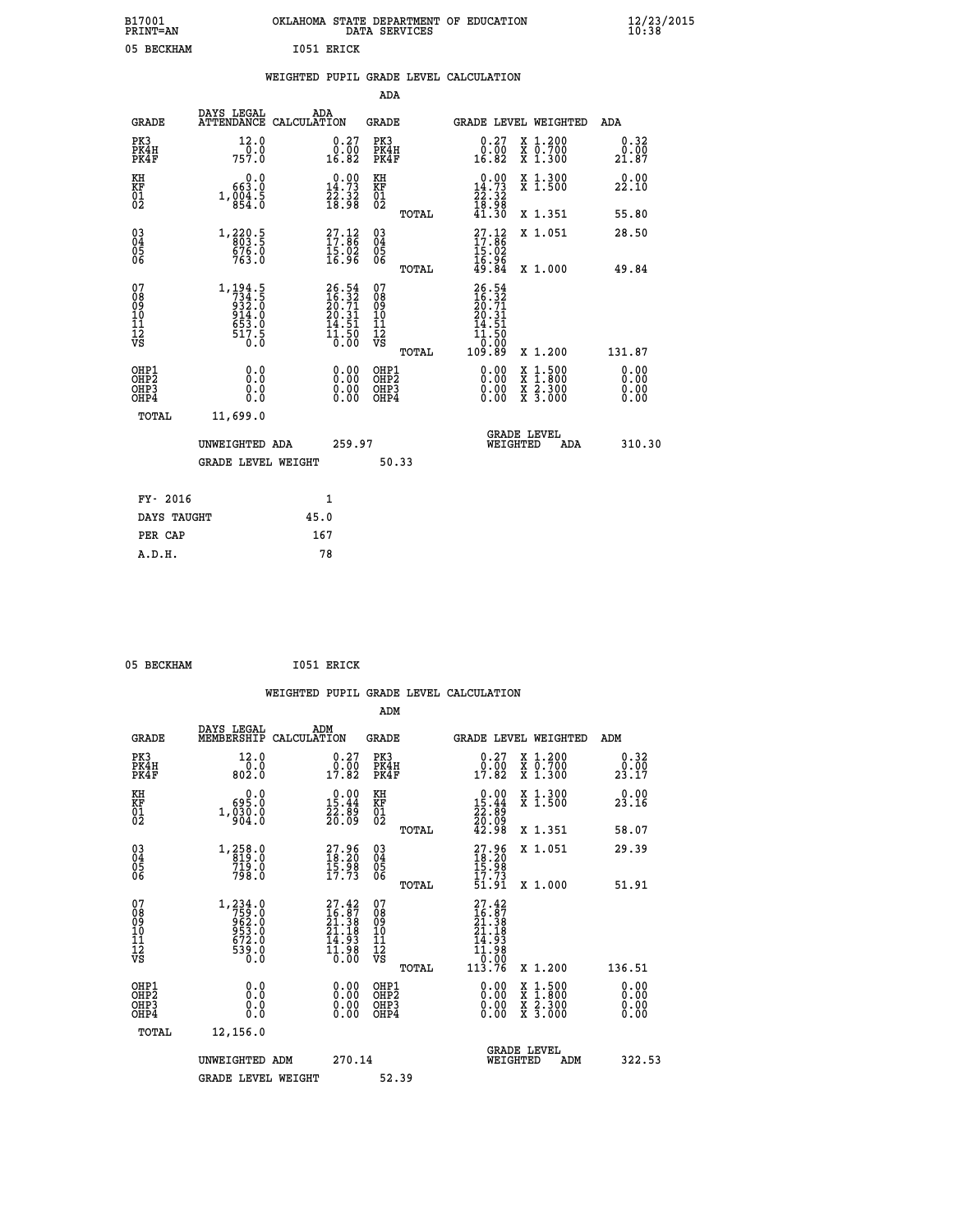| B17001          | OKLAHOMA STATE DEPARTMENT OF EDUCATION |
|-----------------|----------------------------------------|
| <b>PRINT=AN</b> | DATA SERVICES                          |
| <b>BECKHAM</b>  | COUNTY TOTALS                          |

|                                                                    |                                                                                                                                                                                                                                                                                                                                                          |                                                                                          | ADA                                               |       |                                                                                                                         |                                                                            |                               |
|--------------------------------------------------------------------|----------------------------------------------------------------------------------------------------------------------------------------------------------------------------------------------------------------------------------------------------------------------------------------------------------------------------------------------------------|------------------------------------------------------------------------------------------|---------------------------------------------------|-------|-------------------------------------------------------------------------------------------------------------------------|----------------------------------------------------------------------------|-------------------------------|
| <b>GRADE</b>                                                       | DAYS LEGAL                                                                                                                                                                                                                                                                                                                                               | ADA<br>ATTENDANCE CALCULATION                                                            | GRADE                                             |       |                                                                                                                         | GRADE LEVEL WEIGHTED                                                       | ADA                           |
| PK3<br>PK4H<br>PK4F                                                | 376.0<br>885.0<br>10,916.5                                                                                                                                                                                                                                                                                                                               | $\begin{smallmatrix}8.55\ 20.11\ 248.39\end{smallmatrix}$                                | PK3<br>PK4H<br>PK4F                               |       | $\begin{smallmatrix}8.55\ 20.11\ 248.39\end{smallmatrix}$                                                               | X 1.200<br>X 0.700<br>X 1.300                                              | 10.26<br>14.08<br>322.91      |
| KH<br>KF<br>01<br>02                                               | 0.0<br>14,417.0<br>13,297.5<br>13,875.5                                                                                                                                                                                                                                                                                                                  | 327.86<br>$\frac{3}{3}\overline{0}\overline{1}\cdot\overline{7}\overline{3}\overline{9}$ | KH<br>KF<br>$\begin{matrix} 01 \ 02 \end{matrix}$ |       | $\begin{smallmatrix} 0.00\\ 327.86 \end{smallmatrix}$<br>$\frac{3}{3}$ $\frac{7}{14}$ $\cdot \frac{73}{89}$<br>$616.62$ | X 1.300<br>X 1.500                                                         | 0.00<br>491.81                |
|                                                                    |                                                                                                                                                                                                                                                                                                                                                          |                                                                                          |                                                   | TOTAL |                                                                                                                         | X 1.351                                                                    | 833.06                        |
| $\begin{smallmatrix} 03 \\[-4pt] 04 \end{smallmatrix}$<br>05<br>06 | 13,022.0<br>11,350.0<br>$\bar{1}\bar{2}$ , $\bar{3}\bar{7}\bar{7}$ .0<br>12, 254.5                                                                                                                                                                                                                                                                       | 295.46<br>280.79<br>278.06                                                               | $\substack{03 \\ 04}$<br>05                       |       | 295.46<br>$\frac{280.79}{278.06}$<br>816.84                                                                             | X 1.051                                                                    | 1,127.37                      |
|                                                                    |                                                                                                                                                                                                                                                                                                                                                          |                                                                                          |                                                   | TOTAL |                                                                                                                         | X 1.000                                                                    | 816.84                        |
| 07<br>08<br>09<br>11<br>11<br>12<br>VS                             | $\begin{smallmatrix} 11,487\, .\, 0\\ 11,405\, .\, 0\\ 10,905\, .\, 5\\ 11,226\, .\, 0\\ 11,113\, .\, 5\\ 8\, ,\,615\, .\, 0\\ 0\, .\, 0\qquad \qquad 0\qquad .\, 0\qquad \qquad 0\qquad \qquad 0\qquad \qquad 0\qquad \qquad 0\qquad \qquad 0\qquad \qquad 0\qquad \qquad 0\qquad \qquad 0\qquad \qquad 0\qquad \qquad 0\qquad \qquad 0\qquad \qquad 0$ | 260.36<br>258.98<br>247.04<br>254.79<br>251.93<br>251.93<br>195.19<br>0.00               | 07<br>08<br>09<br>11<br>11<br>12<br>VS            |       | 260.36<br>$258.98$<br>$247.04$<br>$254.79$<br>$251.93$<br>$195.19$<br>$195.00$                                          |                                                                            |                               |
|                                                                    |                                                                                                                                                                                                                                                                                                                                                          |                                                                                          |                                                   | TOTAL | 1,468.29                                                                                                                | X 1.200                                                                    | 1,761.95                      |
| OHP1<br>OH <sub>P</sub> 2<br>OHP3<br>OHP4                          | 0.0<br>Ō.Ō<br>0.0<br>259.0                                                                                                                                                                                                                                                                                                                               | 0.00<br>$0.00$<br>5.89                                                                   | OHP1<br>OHP <sub>2</sub><br>OHP3<br>OHP4          |       | 0.00<br>$0.00$<br>5.89                                                                                                  | $1:500$<br>$1:800$<br>X<br>X<br>$\frac{\ddot{x}}{x}$ $\frac{2.300}{3.000}$ | 0.00<br>0.00<br>0.00<br>17.67 |
| TOTAL                                                              | 167,782.0                                                                                                                                                                                                                                                                                                                                                |                                                                                          |                                                   |       |                                                                                                                         |                                                                            |                               |
|                                                                    | UNWEIGHTED ADA                                                                                                                                                                                                                                                                                                                                           | 3,808.01                                                                                 |                                                   |       |                                                                                                                         | <b>GRADE LEVEL</b><br>WEIGHTED<br>ADA                                      | 4,579.11                      |
|                                                                    | <b>GRADE LEVEL WEIGHT</b>                                                                                                                                                                                                                                                                                                                                |                                                                                          | 771.10                                            |       |                                                                                                                         |                                                                            |                               |
| FY- 2016                                                           |                                                                                                                                                                                                                                                                                                                                                          | 1                                                                                        |                                                   |       |                                                                                                                         |                                                                            |                               |
| DAYS TAUGHT                                                        |                                                                                                                                                                                                                                                                                                                                                          | 177.0                                                                                    |                                                   |       |                                                                                                                         |                                                                            |                               |
| PER CAP                                                            |                                                                                                                                                                                                                                                                                                                                                          | 361                                                                                      |                                                   |       |                                                                                                                         |                                                                            |                               |
|                                                                    |                                                                                                                                                                                                                                                                                                                                                          |                                                                                          |                                                   |       |                                                                                                                         |                                                                            |                               |

| <b>BECKHAM</b> | COUNTY TOTALS |  |
|----------------|---------------|--|

 **A.D.H. 2,589**

|                                                       |                                                                                                                                                |                                                                   | ADM                                                 |                                                                                   |                                                                                                  |                                 |
|-------------------------------------------------------|------------------------------------------------------------------------------------------------------------------------------------------------|-------------------------------------------------------------------|-----------------------------------------------------|-----------------------------------------------------------------------------------|--------------------------------------------------------------------------------------------------|---------------------------------|
| <b>GRADE</b>                                          | DAYS LEGAL<br>MEMBERSHIP                                                                                                                       | ADM<br>CALCULATION                                                | <b>GRADE</b>                                        | GRADE LEVEL WEIGHTED                                                              |                                                                                                  | ADM                             |
| PK3<br>PK4H<br>PK4F                                   | 388.0<br>972.0<br>11,465.0                                                                                                                     | 8.83<br>22.09<br>260.84                                           | PK3<br>PK4H<br>PK4F                                 | 8.83<br>22.09<br>260.84                                                           | $\begin{array}{c} x & 1.200 \\ x & 0.700 \end{array}$<br>$X$ 1.300                               | 10.26<br>15.46<br>339.09        |
| KH<br>KF<br>01<br>02                                  | 0.0<br>15,122:0<br>13,803:0<br>14,483:0                                                                                                        | $\begin{array}{c} 0.00 \\ 343.91 \\ 313.24 \\ 328.70 \end{array}$ | KH<br>KF<br>01<br>02                                | $0.00$<br>$343.91$<br>$313.24$<br>$328.70$<br>$641.94$                            | X 1.300<br>X 1.500                                                                               | 0.00<br>515.87                  |
|                                                       |                                                                                                                                                |                                                                   | TOTAL                                               |                                                                                   | X 1.351                                                                                          | 867.26                          |
| 03<br>04<br>05<br>06                                  | 13,469.0<br>11,732.0<br>12,780.0<br>12,751.0                                                                                                   | 305.62<br>266.66<br>289.92<br>289.33                              | $\begin{array}{c} 03 \\ 04 \\ 05 \\ 06 \end{array}$ | 305.62<br>266.66<br>289.92<br>289.33<br>845.91                                    | X 1.051                                                                                          | 321.22                          |
|                                                       |                                                                                                                                                |                                                                   | TOTAL                                               |                                                                                   | X 1.000                                                                                          | 845.91                          |
| 07<br>08<br>09<br>101<br>112<br>VS                    | $\begin{smallmatrix} 11,913\cdot 0\\ 11,853\cdot 0\\ 11,361\cdot 0\\ 11,719\cdot 0\\ 11,541\cdot 0\\ 8,956\cdot 0\\ 0\cdot 0\end{smallmatrix}$ | 270.03<br>269.15<br>257.35<br>265.95<br>261.64<br>202.96<br>0.00  | 07<br>08<br>09<br>11<br>11<br>12<br>VS              | 270.03<br>269.155<br>257.355<br>265.954<br>261.64<br>202.96<br>202.96<br>1,527.08 |                                                                                                  |                                 |
|                                                       |                                                                                                                                                |                                                                   | TOTAL                                               |                                                                                   | X 1.200                                                                                          | 1,832.49                        |
| OHP1<br>OH <sub>P</sub> 2<br>OH <sub>P3</sub><br>OHP4 | 0.0<br>0.0<br>259.0                                                                                                                            | $0.00$<br>$0.00$<br>5.89                                          | OHP1<br>OHP2<br>OHP3<br>OHP4                        | $\begin{smallmatrix} 0.00 \ 0.00 \ 0.00 \ 5.89 \end{smallmatrix}$                 | $\begin{smallmatrix} x & 1 & 500 \\ x & 1 & 800 \\ x & 2 & 300 \\ x & 3 & 000 \end{smallmatrix}$ | 0.00<br>0.00<br>$0.00$<br>17.67 |
| TOTAL                                                 | 174,567.0                                                                                                                                      |                                                                   |                                                     |                                                                                   |                                                                                                  |                                 |
|                                                       | UNWEIGHTED ADM                                                                                                                                 | 3,962.11                                                          |                                                     | <b>GRADE LEVEL</b><br>WEIGHTED                                                    | ADM                                                                                              | 4,765.57                        |
|                                                       | <b>GRADE LEVEL WEIGHT</b>                                                                                                                      |                                                                   | 803.46                                              |                                                                                   |                                                                                                  |                                 |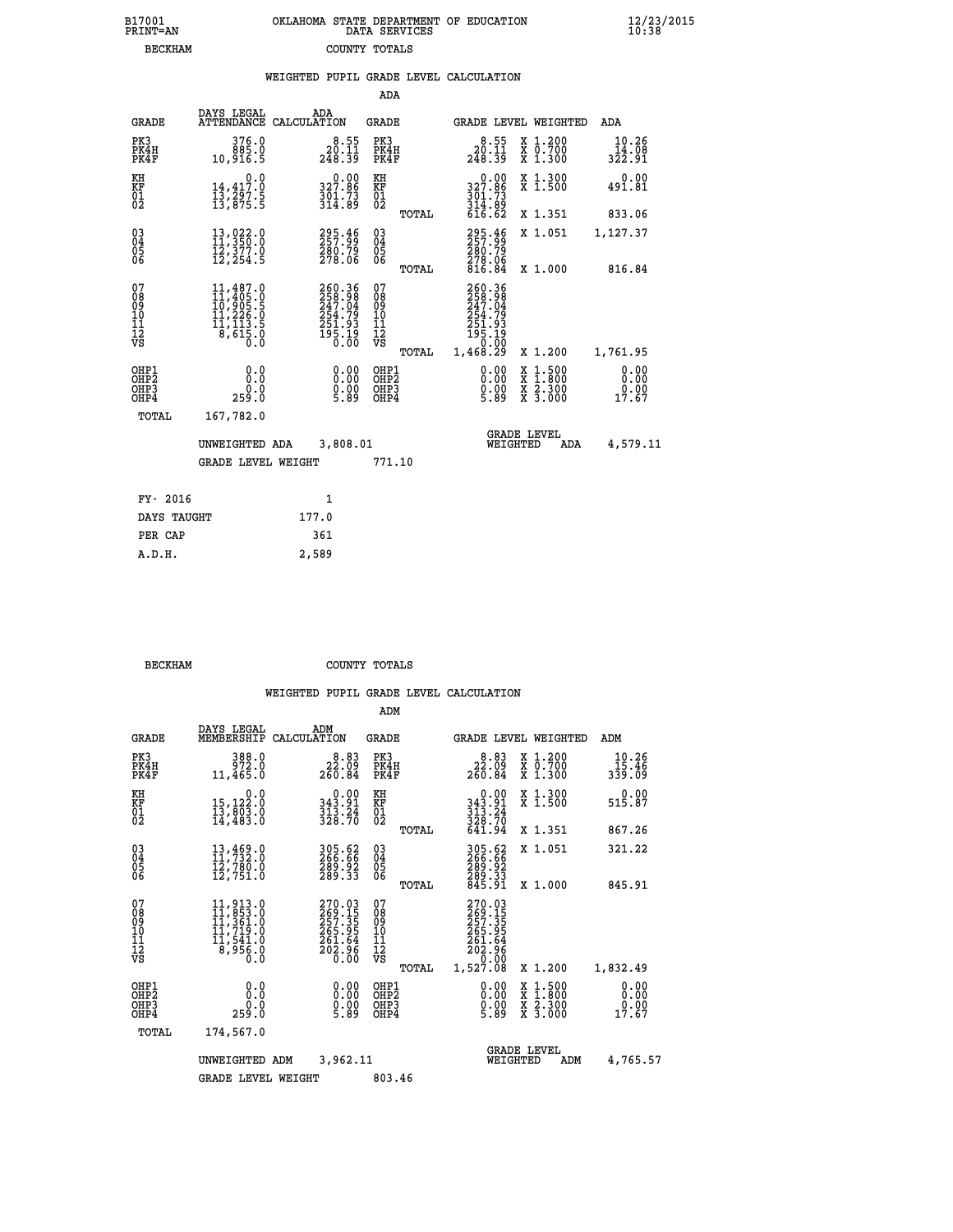| B17001<br><b>PRINT=AN</b> |             | OKLAHOMA STATE DEPARTMENT OF EDUCATION<br>DATA SERVICES | $\frac{12}{23}$ /2015 |
|---------------------------|-------------|---------------------------------------------------------|-----------------------|
| 06 BLAINE                 | 1009 OKEENE |                                                         |                       |

## **WEIGHTED PUPIL GRADE LEVEL CALCULATION**

|                                                                              |                                                                                                                                            |                                                                                        | ADA                                                          |                                                                                               |                                                                                                                                              |                              |
|------------------------------------------------------------------------------|--------------------------------------------------------------------------------------------------------------------------------------------|----------------------------------------------------------------------------------------|--------------------------------------------------------------|-----------------------------------------------------------------------------------------------|----------------------------------------------------------------------------------------------------------------------------------------------|------------------------------|
| <b>GRADE</b>                                                                 | DAYS LEGAL                                                                                                                                 | ADA<br>ATTENDANCE CALCULATION                                                          | GRADE                                                        |                                                                                               | <b>GRADE LEVEL WEIGHTED</b>                                                                                                                  | ADA                          |
| PK3<br>PK4H<br>PK4F                                                          | 0.0<br>844.0<br>0.0                                                                                                                        | $0.00$<br>19.18<br>0.00                                                                | PK3<br>PK4H<br>PK4F                                          | $0.00$<br>19.18<br>0.00                                                                       | X 1.200<br>X 0.700<br>X 1.300                                                                                                                | 0.00<br>13.43<br>0.00        |
| KH<br>KF<br>01<br>02                                                         | 0.0<br>1,006.0<br>$\frac{1}{2}, \frac{2}{2}, \frac{3}{2}, \frac{1}{5}$                                                                     | $\begin{smallmatrix} 0.00\\ 22.86\\ 27.75\\ 27.22 \end{smallmatrix}$                   | KH<br>KF<br>01<br>02                                         | $\begin{smallmatrix} 0.00\\ 22.86\\ 27.75\\ 27.22\\ 54.97 \end{smallmatrix}$                  | X 1.300<br>X 1.500                                                                                                                           | 0.00<br>34.29                |
|                                                                              |                                                                                                                                            |                                                                                        | TOTAL                                                        |                                                                                               | X 1.351                                                                                                                                      | 74.26                        |
| $\begin{matrix} 03 \\ 04 \\ 05 \\ 06 \end{matrix}$                           | 1, 019.0<br>$1,\overline{1}\,\overline{6}\,\overline{6}\,\overline{.}\,\overline{5}\,$                                                     | $23.16$<br>$21.36$<br>$26.51$<br>$20.23$                                               | $\begin{array}{c} 03 \\ 04 \\ 05 \\ 06 \end{array}$<br>TOTAL | $23.16$<br>$21.36$<br>$26.51$<br>$\frac{20.23}{68.10}$                                        | X 1.051<br>X 1.000                                                                                                                           | 24.34<br>68.10               |
| 07<br>08<br>09<br>11<br>11<br>12<br>VS                                       | 1,025.5<br>$\begin{smallmatrix} 1,1\overline{3} & 7 & 5 \\ 9 & 71 & 0 \\ 1,12 & 0 & 0 \\ 7 & 5 & 9 & 0 \\ 0 & 0 & 0 & 0 \end{smallmatrix}$ | $\begin{smallmatrix} 23.31\ 17.02\ 26.99\ 22.07\ 25.66\ 17.25\ 0.00 \end{smallmatrix}$ | 07<br>08<br>09<br>11<br>11<br>12<br>VS<br>TOTAL              | $23.31$<br>$17.02$<br>$\frac{26.99}{22.07}$<br>$\frac{25.66}{17.25}$<br>$\frac{0.00}{132.30}$ | X 1.200                                                                                                                                      | 158.76                       |
| OHP1<br>OH <sub>P</sub> <sub>2</sub><br>OH <sub>P3</sub><br>OH <sub>P4</sub> | 0.0<br>Ō.Ō<br>0.0<br>0.0                                                                                                                   | 0.00<br>0.00<br>0.00                                                                   | OHP1<br>OHP <sub>2</sub><br>OHP3<br>OHP4                     | 0.00<br>0.00<br>0.00                                                                          | $\begin{smallmatrix} \mathtt{X} & 1\cdot500 \\ \mathtt{X} & 1\cdot800 \\ \mathtt{X} & 2\cdot300 \\ \mathtt{X} & 3\cdot000 \end{smallmatrix}$ | 0.00<br>0.00<br>0.00<br>0.00 |
| TOTAL                                                                        | 14,105.0<br>UNWEIGHTED ADA<br><b>GRADE LEVEL WEIGHT</b>                                                                                    | 320.57                                                                                 | 52.61                                                        | WEIGHTED                                                                                      | <b>GRADE LEVEL</b><br>ADA                                                                                                                    | 373.18                       |
| FY- 2016                                                                     |                                                                                                                                            | 1                                                                                      |                                                              |                                                                                               |                                                                                                                                              |                              |
|                                                                              | DAYS TAUGHT                                                                                                                                | 44.0                                                                                   |                                                              |                                                                                               |                                                                                                                                              |                              |
| PER CAP                                                                      |                                                                                                                                            | 154                                                                                    |                                                              |                                                                                               |                                                                                                                                              |                              |
| A.D.H.                                                                       |                                                                                                                                            | 90                                                                                     |                                                              |                                                                                               |                                                                                                                                              |                              |

| 6 BLAINE | I009 |
|----------|------|
|          |      |

| 06 BLAINE                                |                                                                                                                               | 1009 OKEENE                                                                 |                                                       |                                                                                                                                           |                       |
|------------------------------------------|-------------------------------------------------------------------------------------------------------------------------------|-----------------------------------------------------------------------------|-------------------------------------------------------|-------------------------------------------------------------------------------------------------------------------------------------------|-----------------------|
|                                          |                                                                                                                               |                                                                             |                                                       | WEIGHTED PUPIL GRADE LEVEL CALCULATION                                                                                                    |                       |
|                                          |                                                                                                                               |                                                                             | ADM                                                   |                                                                                                                                           |                       |
| <b>GRADE</b>                             | DAYS LEGAL<br>MEMBERSHIP CALCULATION                                                                                          | ADM                                                                         | <b>GRADE</b>                                          | GRADE LEVEL WEIGHTED                                                                                                                      | ADM                   |
| PK3<br>PK4H<br>PK4F                      | 0.0<br>870.0<br>0.0                                                                                                           | 19:77<br>0.00                                                               | PK3<br>PK4H<br>PK4F                                   | $0.00$<br>19.77<br>X 1.200<br>X 0.700<br>X 1.300<br>0.00                                                                                  | 0.00<br>13.84<br>0.00 |
| KH<br>KF<br>01<br>02                     | 0.0<br>$\frac{1}{1}, \frac{0}{2}, \frac{2}{2}, \frac{1}{2}, \frac{2}{2}, \frac{3}{2}$                                         | $\begin{smallmatrix} 0.00\\ 23.39\\ 28.95\\ 28.00 \end{smallmatrix}$        | KH<br>KF<br>01<br>02                                  | $\begin{smallmatrix} 0.00\\ 23.39\\ 28.95\\ 28.05\\ 28.00\\ 56.95 \end{smallmatrix}$<br>X 1.300<br>X 1.500                                | 0.00<br>35.09         |
|                                          |                                                                                                                               |                                                                             | TOTAL                                                 | X 1.351                                                                                                                                   | 76.94                 |
| 03<br>04<br>05<br>06                     | $\begin{smallmatrix} 1,048.0\\-\ 968.0\\1,214.0\\919.0 \end{smallmatrix}$                                                     | 23.82<br>22.00<br>27.59<br>20.89                                            | $\begin{array}{c} 03 \\ 04 \\ 05 \\ 06 \end{array}$   | $\begin{smallmatrix} 23.82\ 22.00\ 27.59\ 20.89\ 20.48 \end{smallmatrix}$<br>X 1.051                                                      | 25.03                 |
|                                          |                                                                                                                               |                                                                             | TOTAL                                                 | X 1.000                                                                                                                                   | 70.48                 |
| 07<br>08<br>09<br>101<br>11<br>12<br>VS  | $\begin{smallmatrix} 1,052\cdot 0\\765\cdot 0\\1,222\cdot 0\\987\cdot 0\\1,195\cdot 0\\792\cdot 0\\0\cdot 0\end{smallmatrix}$ | $23.91$<br>$17.39$<br>$27.77$<br>$22.43$<br>$27.16$<br>$\frac{18.00}{0.00}$ | 07<br>08<br>09<br>01<br>11<br>11<br>12<br>VS<br>TOTAL | $\begin{smallmatrix} 23.91\ 17.39\ 27.77\ 22.43\ 27.16\ 18.00\ 0.00\ 136.66\ \end{smallmatrix}$<br>X 1.200                                | 163.99                |
| OHP1<br>OHP2<br>OH <sub>P3</sub><br>OHP4 | 0.0<br>$\begin{smallmatrix} 0.0 & 0 \ 0.0 & 0 \end{smallmatrix}$                                                              | $\begin{smallmatrix} 0.00 \ 0.00 \ 0.00 \ 0.00 \end{smallmatrix}$           | OHP1<br>OHP2<br>OHP3<br>OHP4                          | $\begin{smallmatrix} \mathtt{X} & 1\cdot500\\ \mathtt{X} & 1\cdot800\\ \mathtt{X} & 2\cdot300\\ \mathtt{X} & 3\cdot000 \end{smallmatrix}$ | 0.00<br>0.00<br>0.00  |
| TOTAL                                    | 14,567.0                                                                                                                      |                                                                             |                                                       |                                                                                                                                           |                       |
|                                          | UNWEIGHTED ADM                                                                                                                | 331.07                                                                      |                                                       | GRADE LEVEL<br>WEIGHTED<br>ADM                                                                                                            | 385.37                |
|                                          | <b>GRADE LEVEL WEIGHT</b>                                                                                                     |                                                                             | 54.30                                                 |                                                                                                                                           |                       |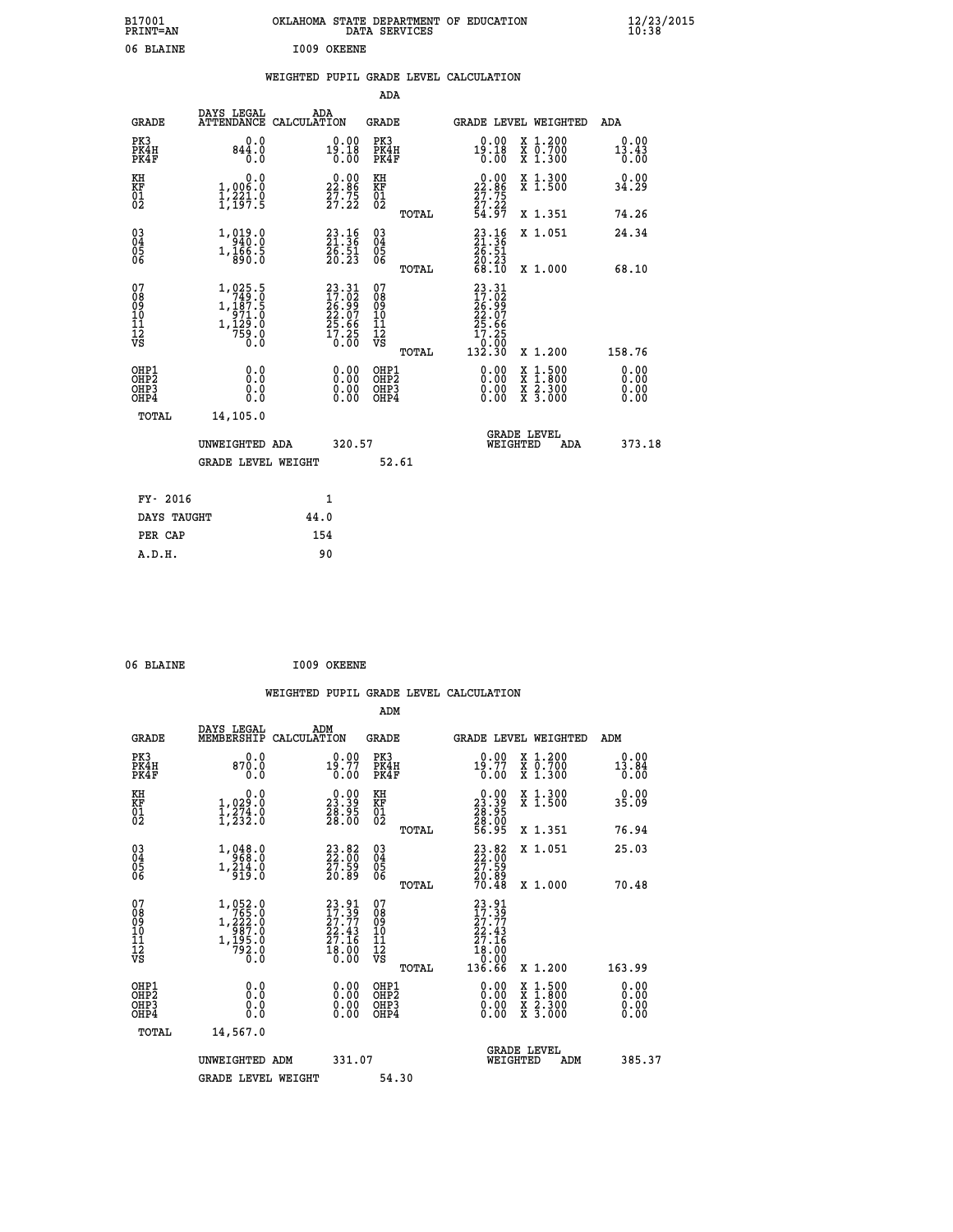| B17001<br>PRINT=AN | <b>OKT AHOMA</b><br>. STATE DEPARTMENT OF EDUCATION<br>DATA SERVICES | $\frac{12}{23}$ /2015 |
|--------------------|----------------------------------------------------------------------|-----------------------|
| 06<br>BLAINE       | 1042 WATONGA                                                         |                       |

|  |  | WEIGHTED PUPIL GRADE LEVEL CALCULATION |
|--|--|----------------------------------------|
|  |  |                                        |

|                                                                              |                                                                                     |                                                                          | ADA                                                |       |                                                                                       |                                                                                                                                              |                              |
|------------------------------------------------------------------------------|-------------------------------------------------------------------------------------|--------------------------------------------------------------------------|----------------------------------------------------|-------|---------------------------------------------------------------------------------------|----------------------------------------------------------------------------------------------------------------------------------------------|------------------------------|
| <b>GRADE</b>                                                                 | DAYS LEGAL                                                                          | ADA<br>ATTENDANCE CALCULATION                                            | GRADE                                              |       | <b>GRADE LEVEL WEIGHTED</b>                                                           |                                                                                                                                              | ADA                          |
| PK3<br>PK4H<br>PK4F                                                          | 59.0<br>1,667.0<br>0.0                                                              | 38.77<br>0.00                                                            | PK3<br>PK4H<br>PK4F                                |       | 38.77<br>0.00                                                                         | X 1.200<br>X 0.700<br>X 1.300                                                                                                                | 1.64<br>27.14<br>0.00        |
| KH<br>KF<br>01<br>02                                                         | 0.0<br>3,131.0<br>2,801.5<br>2,673.5                                                | $72.81$<br>$65.15$<br>$62.17$                                            | KH<br>KF<br>01<br>02                               |       | $\begin{smallmatrix}&&0.00\\72.81\\65.15\\62.17\\127.32\end{smallmatrix}$             | X 1.300<br>X 1.500                                                                                                                           | 0.00<br>109.22               |
|                                                                              |                                                                                     |                                                                          |                                                    | TOTAL |                                                                                       | X 1.351                                                                                                                                      | 172.01                       |
| $\begin{matrix} 03 \\ 04 \\ 05 \\ 06 \end{matrix}$                           | 2,934.0<br>2,441.5<br>2,301.5<br>2,243.0                                            | 68.23<br>56.78<br>53.52<br>52.16                                         | $\begin{matrix} 03 \\ 04 \\ 05 \\ 06 \end{matrix}$ | TOTAL | $\begin{smallmatrix} 68.23\\ 56.78\\ 53.52\\ 52.16\\ 162.46 \end{smallmatrix}$        | X 1.051<br>X 1.000                                                                                                                           | 71.71<br>162.46              |
|                                                                              |                                                                                     |                                                                          |                                                    |       |                                                                                       |                                                                                                                                              |                              |
| 07<br>08<br>09<br>11<br>11<br>12<br>VS                                       | $1,948.0$<br>$2,384.5$<br>$2,118.5$<br>$2,352.5$<br>$2,203.0$<br>$1,309.0$<br>$0.0$ | $45.30$<br>$55.45$<br>$49.27$<br>$54.71$<br>$51.23$<br>$30.44$<br>$0.00$ | 07<br>08<br>09<br>11<br>11<br>12<br>VS             | TOTAL | $45.30$<br>$55.45$<br>$49.271$<br>$54.71$<br>$51.23$<br>$30.44$<br>$0.00$<br>$286.40$ | X 1.200                                                                                                                                      | 343.68                       |
| OHP1<br>OH <sub>P</sub> <sub>2</sub><br>OH <sub>P3</sub><br>OH <sub>P4</sub> | 0.0<br>Ō.Ō<br>0.0<br>0.0                                                            | 0.00<br>$0.00$<br>0.00                                                   | OHP1<br>OHP2<br>OHP3<br>OHP4                       |       | 0.00<br>0.00<br>0.00                                                                  | $\begin{smallmatrix} \mathtt{X} & 1\cdot500 \\ \mathtt{X} & 1\cdot800 \\ \mathtt{X} & 2\cdot300 \\ \mathtt{X} & 3\cdot000 \end{smallmatrix}$ | 0.00<br>0.00<br>0.00<br>0.00 |
| TOTAL                                                                        | 32,567.5                                                                            |                                                                          |                                                    |       |                                                                                       |                                                                                                                                              |                              |
|                                                                              | UNWEIGHTED ADA                                                                      | 757.36                                                                   |                                                    |       | WEIGHTED                                                                              | <b>GRADE LEVEL</b><br>ADA                                                                                                                    | 887.86                       |
|                                                                              | <b>GRADE LEVEL WEIGHT</b>                                                           |                                                                          | 130.50                                             |       |                                                                                       |                                                                                                                                              |                              |
| FY- 2016                                                                     |                                                                                     | 1                                                                        |                                                    |       |                                                                                       |                                                                                                                                              |                              |
|                                                                              |                                                                                     |                                                                          |                                                    |       |                                                                                       |                                                                                                                                              |                              |
| DAYS TAUGHT                                                                  |                                                                                     | 43.0                                                                     |                                                    |       |                                                                                       |                                                                                                                                              |                              |
| PER CAP                                                                      |                                                                                     | 90                                                                       |                                                    |       |                                                                                       |                                                                                                                                              |                              |
| A.D.H.                                                                       |                                                                                     | 302                                                                      |                                                    |       |                                                                                       |                                                                                                                                              |                              |

| 06 BLAINE | I042 WATONGA |
|-----------|--------------|

|                                                    |                                                                         | WEIGHTED PUPIL GRADE LEVEL CALCULATION |                            |       |                                        |                               |                                          |
|----------------------------------------------------|-------------------------------------------------------------------------|----------------------------------------|----------------------------|-------|----------------------------------------|-------------------------------|------------------------------------------|
|                                                    |                                                                         |                                        | ADM                        |       |                                        |                               |                                          |
| GRADE                                              | DAYS LEGAL<br>MEMBERSHIP                                                | ADM<br>CALCULATION                     | GRADE                      |       |                                        | <b>GRADE LEVEL WEIGHTED</b>   | ADM                                      |
| PK3<br>PK4H<br>PK4F                                | 1,707.0<br>0.0                                                          | 1.37<br>39.70<br>0.00                  | PK3<br>PK4H<br>PK4F        |       | $3\frac{1}{9}$ : 70<br>0.00            | X 1.200<br>X 0.700<br>X 1.300 | $2\frac{1}{2}$ : $\frac{64}{79}$<br>0.00 |
| ΚH<br>KF<br>01<br>02                               | $\begin{smallmatrix}&&&0.0\\3.168.0\\2.842.0\\2.708.0\end{smallmatrix}$ | 0.00<br>73.67<br>$\frac{65.09}{62.98}$ | KH<br>$_{01}^{KF}$<br>Ō2   |       | 0.00<br>73.67<br>$\frac{65.09}{62.98}$ | X 1.300<br>X <sub>1.500</sub> | 0.00<br>110.51                           |
|                                                    |                                                                         |                                        |                            | TOTAL | 129.07                                 | X 1.351                       | 174.37                                   |
| $\begin{matrix} 03 \\ 04 \\ 05 \\ 06 \end{matrix}$ | 2,960.0<br>2,456.0<br>2,320.0<br>2,285.0                                | 57.32<br>53.95<br>53.14                | $03\atop 04\atop 05$<br>06 |       | 59.84<br>53.95<br>53.14                | X 1.051                       | 72.35                                    |

| KH<br>KF<br>01<br>02                               | $\begin{smallmatrix}&&&0.0\\3,168.0\\2,842.0\\2,708.0\end{smallmatrix}$             | $73.67$<br>$66.09$<br>$62.98$                                       | KH<br>KF<br>01<br>02                               |       | $\begin{smallmatrix} &0.00\ 73.67\ 66.09\ 62.98\ 129.07\ \end{smallmatrix}$                                                          | X 1.300<br>X 1.500                                                                                                  |     | $0.00$<br>110.51                                                                                                                                                                                                                                                               |
|----------------------------------------------------|-------------------------------------------------------------------------------------|---------------------------------------------------------------------|----------------------------------------------------|-------|--------------------------------------------------------------------------------------------------------------------------------------|---------------------------------------------------------------------------------------------------------------------|-----|--------------------------------------------------------------------------------------------------------------------------------------------------------------------------------------------------------------------------------------------------------------------------------|
|                                                    |                                                                                     |                                                                     |                                                    | TOTAL |                                                                                                                                      | X 1.351                                                                                                             |     | 174.37                                                                                                                                                                                                                                                                         |
| $\begin{matrix} 03 \\ 04 \\ 05 \\ 06 \end{matrix}$ | 2,960.0<br>2,456.0<br>2,320.0<br>2,285.0                                            | $\begin{smallmatrix} 68.84\ 57.12\ 53.95\ 53.14\ \end{smallmatrix}$ | $\begin{matrix} 03 \\ 04 \\ 05 \\ 06 \end{matrix}$ |       | $\begin{array}{c} 68.84 \\ 57.12 \\ 53.95 \\ 53.14 \\ 164.21 \end{array}$                                                            | X 1.051                                                                                                             |     | 72.35                                                                                                                                                                                                                                                                          |
|                                                    |                                                                                     |                                                                     |                                                    | TOTAL |                                                                                                                                      | X 1.000                                                                                                             |     | 164.21                                                                                                                                                                                                                                                                         |
| 07<br>08<br>09<br>101<br>11<br>12<br>VS            | $1,991.0$<br>$2,428.0$<br>$2,203.0$<br>$2,475.0$<br>$2,280.0$<br>$1,369.0$<br>$0.0$ | $46.30$<br>56.47<br>51.23<br>57.56<br>53.02<br>53.84<br>0.00        | 07<br>08901112<br>1112<br>VS                       | TOTAL | $\begin{array}{r} 46\cdot 30\\ 56\cdot 47\\ 51\cdot 23\\ 57\cdot 56\\ 53\cdot 02\\ 31\cdot 86\\ 0\cdot 00\\ 296\cdot 42 \end{array}$ | X 1.200                                                                                                             |     | 355.70                                                                                                                                                                                                                                                                         |
| OHP1<br>OHP2<br>OH <sub>P3</sub><br>OHP4           |                                                                                     |                                                                     | OHP1<br>OHP <sub>2</sub><br>OHP3<br>OHP4           |       |                                                                                                                                      | $\begin{array}{l} \mathtt{X} & 1.500 \\ \mathtt{X} & 1.800 \\ \mathtt{X} & 2.300 \\ \mathtt{X} & 3.000 \end{array}$ |     | $\begin{smallmatrix} 0.00 & 0.00 & 0.00 & 0.00 & 0.00 & 0.00 & 0.00 & 0.00 & 0.00 & 0.00 & 0.00 & 0.00 & 0.00 & 0.00 & 0.00 & 0.00 & 0.00 & 0.00 & 0.00 & 0.00 & 0.00 & 0.00 & 0.00 & 0.00 & 0.00 & 0.00 & 0.00 & 0.00 & 0.00 & 0.00 & 0.00 & 0.00 & 0.00 & 0.00 & 0.00 & 0.0$ |
| TOTAL                                              | 33,251.0                                                                            |                                                                     |                                                    |       |                                                                                                                                      |                                                                                                                     |     |                                                                                                                                                                                                                                                                                |
|                                                    | UNWEIGHTED<br>ADM                                                                   | 773.28                                                              |                                                    |       |                                                                                                                                      | <b>GRADE LEVEL</b><br>WEIGHTED                                                                                      | ADM | 906.57                                                                                                                                                                                                                                                                         |
|                                                    | <b>GRADE LEVEL WEIGHT</b>                                                           |                                                                     | 133.29                                             |       |                                                                                                                                      |                                                                                                                     |     |                                                                                                                                                                                                                                                                                |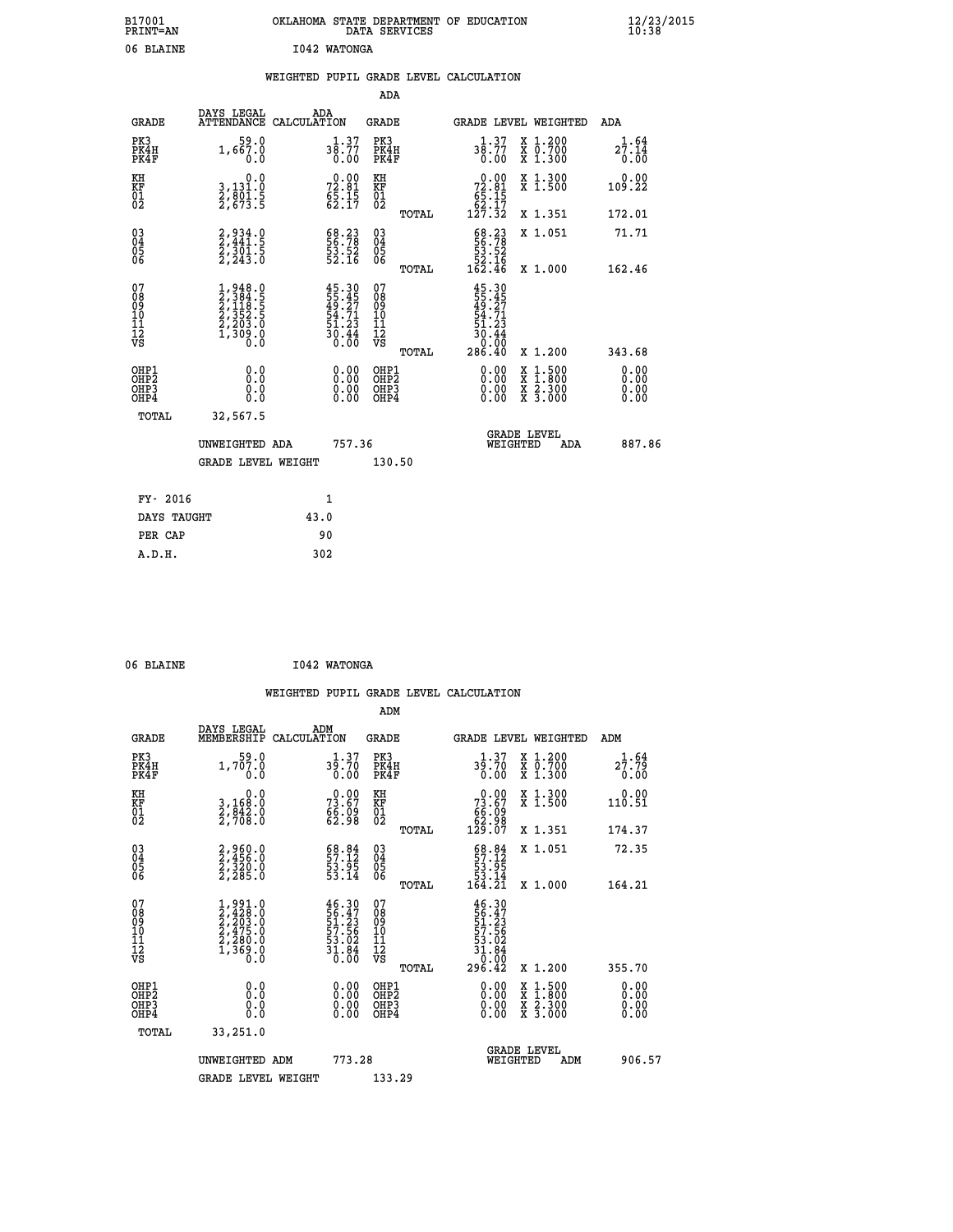| B17001<br>PRINT=AN                                 |                                                                               | OKLAHOMA STATE DEPARTMENT OF EDUCATION                                       | DATA SERVICES                                           |                                                                                                  |                                                                                          | $\frac{12}{23}$ /2015        |  |
|----------------------------------------------------|-------------------------------------------------------------------------------|------------------------------------------------------------------------------|---------------------------------------------------------|--------------------------------------------------------------------------------------------------|------------------------------------------------------------------------------------------|------------------------------|--|
| 06 BLAINE                                          |                                                                               | I080 GEARY                                                                   |                                                         |                                                                                                  |                                                                                          |                              |  |
|                                                    |                                                                               | WEIGHTED PUPIL GRADE LEVEL CALCULATION                                       |                                                         |                                                                                                  |                                                                                          |                              |  |
|                                                    |                                                                               |                                                                              | ADA                                                     |                                                                                                  |                                                                                          |                              |  |
| <b>GRADE</b>                                       | DAYS LEGAL                                                                    | ADA<br>ATTENDANCE CALCULATION                                                | GRADE                                                   |                                                                                                  | GRADE LEVEL WEIGHTED                                                                     | ADA                          |  |
| PK3<br>PK4H<br>PK4F                                | 44.0<br>0.0<br>951.0                                                          | $\begin{smallmatrix} 1.00\\ 0.00\\ 21.61 \end{smallmatrix}$                  | PK3<br>PK4H<br>PK4F                                     | $\begin{smallmatrix} 1.00\\[-1.2mm] 0.00\\[-1.2mm] 21.61\end{smallmatrix}$                       | X 1.200<br>X 0.700<br>X 1.300                                                            | 1.20<br>0.00<br>28.09        |  |
| KH<br>KF<br>$\begin{matrix} 01 \\ 02 \end{matrix}$ | 0.0<br>$\frac{1}{1}, \frac{486}{679}$ .0<br>1,669.0                           | $\begin{smallmatrix} 0.00\\ 33.78\\ 38.16\\ 39.16\\ 37.93 \end{smallmatrix}$ | KH<br>KF<br>01<br>02                                    | $0.00$<br>33.78<br>$\frac{38}{37}$ $\frac{16}{93}$                                               | X 1.300<br>X 1.500                                                                       | 0.00<br>50.67                |  |
|                                                    |                                                                               |                                                                              | TOTAL                                                   | 76.09                                                                                            | X 1.351                                                                                  | 102.80                       |  |
| $\substack{03 \\ 04}$<br>Ŏ5<br>06                  | $\frac{1}{2}, \frac{443}{27}$ : 9<br>$\frac{1}{1}, \frac{15}{09}$             | $\begin{smallmatrix} 32.80\ 27.90\ 26.15\ 24.99 \end{smallmatrix}$           | 03<br>04<br>05<br>06                                    | 32.80<br>27:90<br>26.15<br>24.99<br>79.04                                                        | X 1.051                                                                                  | 34.47                        |  |
| 07<br>08<br>09<br>11<br>11<br>12<br>VS             | 926.5<br>$1,029.0$<br>$1,077.5$<br>$1,149.0$<br>$1,240.0$<br>$767.0$<br>$0.0$ | $21.06$<br>$23.39$<br>$24.49$<br>$26.11$<br>$28.18$<br>$17.43$<br>$0.00$     | TOTAL<br>07<br>08<br>09<br>10<br>11<br>$\bar{1}\bar{2}$ | 21.06<br>$\frac{23}{24}$ : $\frac{39}{49}$<br>$\frac{26}{5}$ : $\frac{11}{12}$<br>28.18<br>17.43 | X 1.000                                                                                  | 79.04                        |  |
|                                                    |                                                                               |                                                                              | νš<br>TOTAL                                             | 0.00<br>140.66                                                                                   | X 1.200                                                                                  | 168.79                       |  |
| OHP1<br>OHP2<br>OH <sub>P3</sub><br>OHP4           | 0.0<br>0.0<br>0.0<br>0.0                                                      | 0.00<br>0.00<br>0.00                                                         | OHP1<br>OH <sub>P</sub> 2<br>OHP3<br>OHP4               | 0.00<br>0.00<br>0.00                                                                             | $\begin{smallmatrix} x & 1.500 \\ x & 1.800 \\ x & 2.300 \\ x & 3.000 \end{smallmatrix}$ | 0.00<br>0.00<br>0.00<br>0.00 |  |
| TOTAL                                              | 16,939.0                                                                      |                                                                              |                                                         |                                                                                                  |                                                                                          |                              |  |
|                                                    | UNWEIGHTED ADA<br><b>GRADE LEVEL WEIGHT</b>                                   | 384.98                                                                       | 80.08                                                   | WEIGHTED                                                                                         | <b>GRADE LEVEL</b><br>ADA                                                                | 465.06                       |  |
|                                                    |                                                                               |                                                                              |                                                         |                                                                                                  |                                                                                          |                              |  |
| FY- 2016                                           |                                                                               | 1                                                                            |                                                         |                                                                                                  |                                                                                          |                              |  |
| DAYS TAUGHT                                        |                                                                               | 44.0                                                                         |                                                         |                                                                                                  |                                                                                          |                              |  |
| PER CAP                                            |                                                                               | 154                                                                          |                                                         |                                                                                                  |                                                                                          |                              |  |

| 06 BLAINE |  |  | I080 GEARY |
|-----------|--|--|------------|

|                                                    |                                                                                                                                                                                                                                       |                    |                                                                                        |                                                    |       | WEIGHTED PUPIL GRADE LEVEL CALCULATION                                                                                              |                                                                                                  |     |                       |
|----------------------------------------------------|---------------------------------------------------------------------------------------------------------------------------------------------------------------------------------------------------------------------------------------|--------------------|----------------------------------------------------------------------------------------|----------------------------------------------------|-------|-------------------------------------------------------------------------------------------------------------------------------------|--------------------------------------------------------------------------------------------------|-----|-----------------------|
|                                                    |                                                                                                                                                                                                                                       |                    |                                                                                        | ADM                                                |       |                                                                                                                                     |                                                                                                  |     |                       |
| <b>GRADE</b>                                       | DAYS LEGAL<br>MEMBERSHIP                                                                                                                                                                                                              | ADM<br>CALCULATION |                                                                                        | <b>GRADE</b>                                       |       | <b>GRADE LEVEL WEIGHTED</b>                                                                                                         |                                                                                                  | ADM |                       |
| PK3<br>PK4H<br>PK4F                                | 44.0<br>0.0<br>1,020.0                                                                                                                                                                                                                |                    | $1.00$<br>$0.00$<br>23.18                                                              | PK3<br>PK4H<br>PK4F                                |       | $\frac{1}{0}$ : 00<br>23.18                                                                                                         | X 1.200<br>X 0.700<br>X 1.300                                                                    |     | 1.20<br>0.00<br>30.13 |
| KH<br>KF<br>01<br>02                               | 0.0<br>1,588:0<br>1,786:0<br>1,734:0                                                                                                                                                                                                  |                    | $\begin{smallmatrix} 0.00\\ 36.09\\ 40.59\\ 39.41 \end{smallmatrix}$                   | KH<br>KF<br>01<br>02                               |       | $\begin{smallmatrix} 0.00\\ 36.09\\ 40.59\\ 39.41\\ 80.00 \end{smallmatrix}$                                                        | X 1.300<br>X 1.500                                                                               |     | 0.00<br>54.14         |
|                                                    |                                                                                                                                                                                                                                       |                    |                                                                                        |                                                    | TOTAL |                                                                                                                                     | X 1.351                                                                                          |     | 108.08                |
| $\begin{matrix} 03 \\ 04 \\ 05 \\ 06 \end{matrix}$ | $1, 534.0$<br>$1, 270.0$<br>$1, 227.0$<br>$1, 144.0$                                                                                                                                                                                  |                    | 34.86<br>28.86<br>27.89<br>26.00                                                       | $\begin{matrix} 03 \\ 04 \\ 05 \\ 06 \end{matrix}$ |       | 34.86<br>28.86<br>27.89<br>26.00<br>82.75                                                                                           | X 1.051                                                                                          |     | 36.64                 |
|                                                    |                                                                                                                                                                                                                                       |                    |                                                                                        |                                                    | TOTAL |                                                                                                                                     | X 1.000                                                                                          |     | 82.75                 |
| 07<br>0890112<br>1112<br>VS                        | $\begin{smallmatrix} & 9 & 8 & 2 & . & 0 \\ 1 & , & 0 & 5 & 6 & . & 0 \\ 1 & , & 1 & 0 & 6 & . & 0 \\ 1 & , & 1 & 9 & 3 & . & 0 \\ 1 & , & 2 & 7 & 5 & . & 0 \\ 7 & 8 & 4 & . & 0 & . & 0 \\ 0 & , & 0 & & & 0 & . \end{smallmatrix}$ |                    | $\begin{smallmatrix} 22.32\ 24.00\ 25.14\ 27.11\ 28.98\ 17.82\ 0.00 \end{smallmatrix}$ | 07<br>08<br>09<br>09<br>10<br>11<br>12<br>VS       | TOTAL | $\begin{array}{r} 22\cdot32 \\ 24\cdot00 \\ 25\cdot14 \\ 27\cdot11 \\ 28\cdot98 \\ 17\cdot82 \\ 0\cdot00 \\ 145\cdot37 \end{array}$ | $X_1.200$                                                                                        |     | 174.44                |
|                                                    |                                                                                                                                                                                                                                       |                    |                                                                                        |                                                    |       |                                                                                                                                     |                                                                                                  |     |                       |
| OHP1<br>OHP2<br>OH <sub>P3</sub><br>OHP4           | 0.0<br>0.000                                                                                                                                                                                                                          |                    | $\begin{smallmatrix} 0.00 \ 0.00 \ 0.00 \ 0.00 \end{smallmatrix}$                      | OHP1<br>OHP2<br>OHP <sub>3</sub>                   |       |                                                                                                                                     | $\begin{smallmatrix} x & 1 & 500 \\ x & 1 & 800 \\ x & 2 & 300 \\ x & 3 & 000 \end{smallmatrix}$ |     | 0.00<br>0.00<br>0.00  |
| TOTAL                                              | 17,743.0                                                                                                                                                                                                                              |                    |                                                                                        |                                                    |       |                                                                                                                                     |                                                                                                  |     |                       |
|                                                    | UNWEIGHTED ADM                                                                                                                                                                                                                        |                    | 403.25                                                                                 |                                                    |       | WEIGHTED                                                                                                                            | <b>GRADE LEVEL</b><br>ADM                                                                        |     | 487.38                |
|                                                    | <b>GRADE LEVEL WEIGHT</b>                                                                                                                                                                                                             |                    |                                                                                        | 84.13                                              |       |                                                                                                                                     |                                                                                                  |     |                       |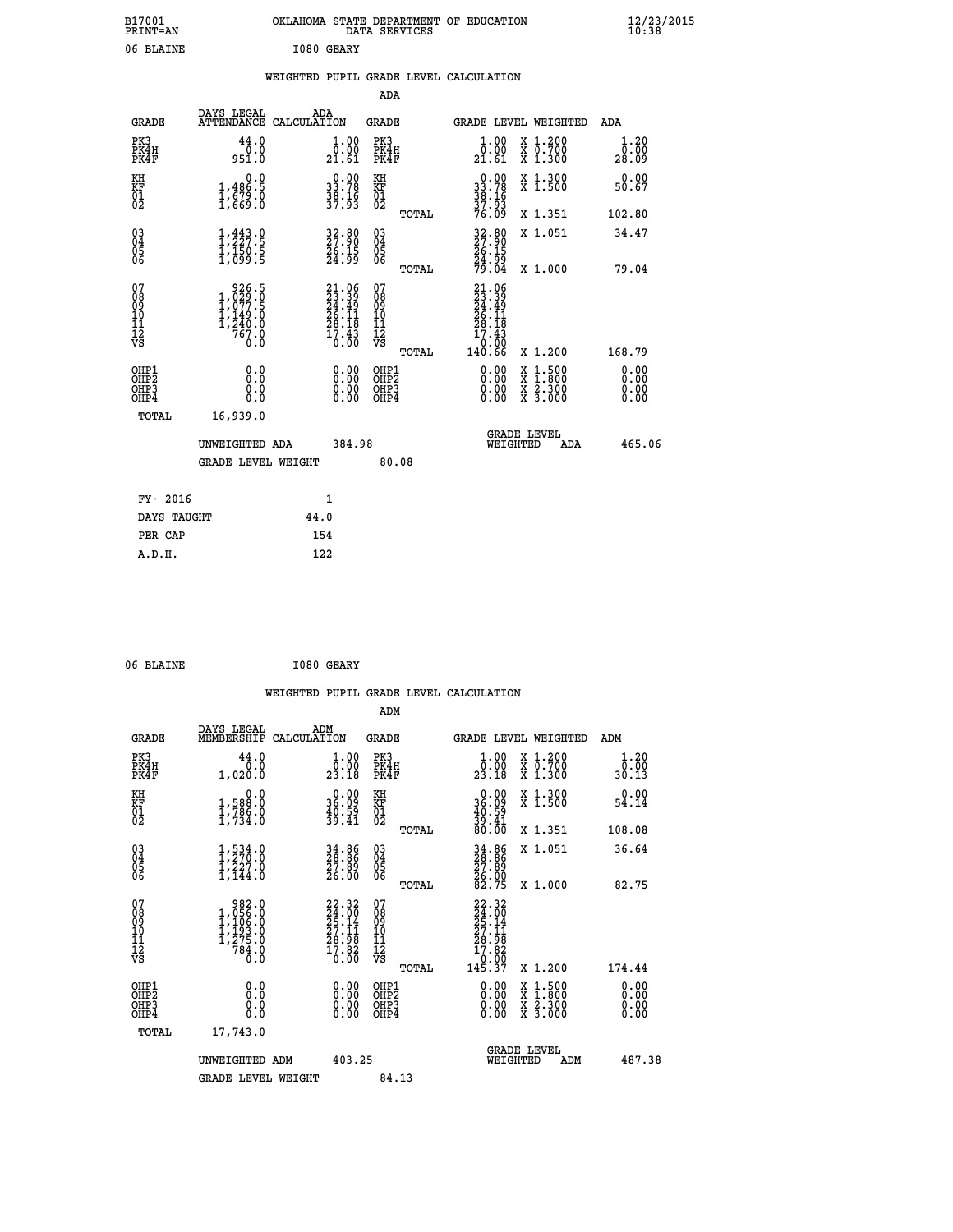| B17001<br><b>PRINT=AN</b> | OKLAHOMA<br>. STATE DEPARTMENT OF EDUCATION<br>DATA SERVICES | $\frac{12}{23}$ /2015 |
|---------------------------|--------------------------------------------------------------|-----------------------|
| 06 BLAINE                 | I105 CANTON                                                  |                       |

|  |  | WEIGHTED PUPIL GRADE LEVEL CALCULATION |
|--|--|----------------------------------------|
|  |  |                                        |

|                                                                  |                                                                                                       |                                                                          | ADA                                      |       |                                                                         |                                                                                                                                           |                              |
|------------------------------------------------------------------|-------------------------------------------------------------------------------------------------------|--------------------------------------------------------------------------|------------------------------------------|-------|-------------------------------------------------------------------------|-------------------------------------------------------------------------------------------------------------------------------------------|------------------------------|
| <b>GRADE</b>                                                     | DAYS LEGAL                                                                                            | ADA<br>ATTENDANCE CALCULATION                                            | <b>GRADE</b>                             |       |                                                                         | GRADE LEVEL WEIGHTED                                                                                                                      | <b>ADA</b>                   |
| PK3<br>PK4H<br>PK4F                                              | 43.0<br>0.0<br>1,147.0                                                                                | $\begin{smallmatrix} 0.98\ 0.00\\ 26.07 \end{smallmatrix}$               | PK3<br>PK4H<br>PK4F                      |       | $\begin{smallmatrix} 0.98\\ 0.00\\ 26.07 \end{smallmatrix}$             | X 1.200<br>X 0.700<br>X 1.300                                                                                                             | 1.18<br>0.00<br>33.89        |
| KH<br>KF<br>01<br>02                                             | 0.0<br>1,285.5<br>1,433.0<br>1,008.5                                                                  | $\begin{smallmatrix} 0.00\\29.22\\32.57\\22.92 \end{smallmatrix}$        | KH<br>KF<br>01<br>02                     |       | $\begin{smallmatrix} 0.00\\29.22\\32.57\\22.92\\55.49\end{smallmatrix}$ | X 1.300<br>X 1.500                                                                                                                        | 0.00<br>43.83                |
|                                                                  |                                                                                                       |                                                                          |                                          | TOTAL |                                                                         | X 1.351                                                                                                                                   | 74.97                        |
| $\begin{matrix} 03 \\ 04 \\ 05 \\ 06 \end{matrix}$               | $\frac{1}{2}, \frac{1}{245}$ : 0<br>$\frac{1}{2}$ , $\frac{2}{2}$ , $\frac{5}{2}$ , $\frac{5}{2}$     | 26.47<br>27.73<br>24.26                                                  | $\substack{03 \\ 04}$<br>Ŏ5<br>06        |       | $26.47$<br>$28.30$<br>$\frac{27.73}{24.26}$<br>80.29                    | X 1.051                                                                                                                                   | 27.82                        |
|                                                                  |                                                                                                       |                                                                          |                                          | TOTAL |                                                                         | X 1.000                                                                                                                                   | 80.29                        |
| 07<br>08<br>09<br>101<br>112<br>VS                               | $\begin{smallmatrix} 1,303.0\\ 1,139.0\\ 1,099.5\\ 983.5\\ 1,188.5\\ 1,125.0\\ 0.0 \end{smallmatrix}$ | $29.61$<br>$25.89$<br>$24.90$<br>$22.34$<br>$27.01$<br>$25.57$<br>$0.00$ | 07<br>08<br>09<br>101<br>112<br>VS       |       | 29.61<br>25.89<br>24.900<br>22.341<br>27.01<br>25.57<br>0.00<br>155.32  |                                                                                                                                           |                              |
|                                                                  |                                                                                                       |                                                                          |                                          | TOTAL |                                                                         | X 1.200                                                                                                                                   | 186.38                       |
| OHP1<br>OH <sub>P</sub> <sub>2</sub><br>OH <sub>P3</sub><br>OHP4 | 0.0<br>Ō.Ō<br>0.0<br>0.0                                                                              | $\begin{smallmatrix} 0.00 \ 0.00 \ 0.00 \ 0.00 \end{smallmatrix}$        | OHP1<br>OHP <sub>2</sub><br>OHP3<br>OHP4 |       | $0.00$<br>$0.00$<br>0.00                                                | $\begin{smallmatrix} \mathtt{X} & 1\cdot500\\ \mathtt{X} & 1\cdot800\\ \mathtt{X} & 2\cdot300\\ \mathtt{X} & 3\cdot000 \end{smallmatrix}$ | 0.00<br>0.00<br>0.00<br>0.00 |
| <b>TOTAL</b>                                                     | 16,448.0                                                                                              |                                                                          |                                          |       |                                                                         |                                                                                                                                           |                              |
|                                                                  | UNWEIGHTED ADA                                                                                        | 373.84                                                                   |                                          |       |                                                                         | <b>GRADE LEVEL</b><br>WEIGHTED<br>ADA                                                                                                     | 448.36                       |
|                                                                  | <b>GRADE LEVEL WEIGHT</b>                                                                             |                                                                          | 74.52                                    |       |                                                                         |                                                                                                                                           |                              |
|                                                                  |                                                                                                       |                                                                          |                                          |       |                                                                         |                                                                                                                                           |                              |
| FY- 2016                                                         |                                                                                                       | 1                                                                        |                                          |       |                                                                         |                                                                                                                                           |                              |
| DAYS TAUGHT                                                      |                                                                                                       | 44.0                                                                     |                                          |       |                                                                         |                                                                                                                                           |                              |
| PER CAP                                                          |                                                                                                       | 90                                                                       |                                          |       |                                                                         |                                                                                                                                           |                              |

| 06 BLAINE | I105 CANTON |
|-----------|-------------|
|           |             |

|                                                    |                                                                                                         |                    |                                                                          |                                                     |       | WEIGHTED PUPIL GRADE LEVEL CALCULATION                                                                                        |                                          |                               |        |
|----------------------------------------------------|---------------------------------------------------------------------------------------------------------|--------------------|--------------------------------------------------------------------------|-----------------------------------------------------|-------|-------------------------------------------------------------------------------------------------------------------------------|------------------------------------------|-------------------------------|--------|
|                                                    |                                                                                                         |                    |                                                                          | ADM                                                 |       |                                                                                                                               |                                          |                               |        |
| <b>GRADE</b>                                       | DAYS LEGAL<br>MEMBERSHIP                                                                                | ADM<br>CALCULATION |                                                                          | <b>GRADE</b>                                        |       | GRADE LEVEL WEIGHTED                                                                                                          |                                          | ADM                           |        |
| PK3<br>PK4H<br>PK4F                                | 43.0<br>0.0<br>1,277.0                                                                                  |                    | $\begin{smallmatrix} 0.98\ 0.00\\ 29.02 \end{smallmatrix}$               | PK3<br>PK4H<br>PK4F                                 |       | $\begin{smallmatrix} 0.98\ 0.00\\ 29.02 \end{smallmatrix}$                                                                    | X 1.200<br>X 0.700<br>X 1.300            | 1.18<br>0.00<br>37.73         |        |
| KH<br>KF<br>01<br>02                               | $\begin{smallmatrix}&&&0.0\\1,377.0\\1,520.0\\1,075.0\end{smallmatrix}$                                 |                    | $\begin{smallmatrix} 0.00\\ 31.30\\ 34.55\\ 24.43 \end{smallmatrix}$     | KH<br>KF<br>01<br>02                                |       | $\begin{array}{r} 0.00 \\ 31.30 \\ 34.55 \\ 24.43 \\ 58.98 \end{array}$                                                       | X 1.300<br>X 1.500                       | 0.00<br>46.95                 |        |
|                                                    |                                                                                                         |                    |                                                                          |                                                     | TOTAL |                                                                                                                               | X 1.351                                  | 79.68                         |        |
| $\begin{matrix} 03 \\ 04 \\ 05 \\ 06 \end{matrix}$ | $\frac{1}{1}$ , $\frac{220}{320}$ , 0<br>$\frac{1}{1}$ , $\frac{266}{266}$ , 0<br>$\frac{1}{1}$ , 107.0 |                    | $\begin{smallmatrix} 27.73\ 30.00\ 28.77\ 25.16 \end{smallmatrix}$       | $\begin{array}{c} 03 \\ 04 \\ 05 \\ 06 \end{array}$ |       | $\begin{smallmatrix} 27.73 \\ 30.00 \\ 28.77 \\ 25.16 \\ 83.93 \end{smallmatrix}$                                             | X 1.051                                  | 29.14                         |        |
|                                                    |                                                                                                         |                    |                                                                          |                                                     | TOTAL |                                                                                                                               | X 1.000                                  | 83.93                         |        |
| 07<br>0890112<br>1112<br>VS                        | $1,371.0$<br>$1,214.0$<br>$1,154.0$<br>$1,061.0$<br>$1,288.0$<br>$1,259.0$<br>Õ.Ò                       |                    | $31.16$<br>$27.59$<br>$26.23$<br>$24.11$<br>$29.27$<br>$28.61$<br>$0.00$ | 07<br>08901112<br>1112<br>VS                        | TOTAL | $\begin{array}{r} 31\cdot 16\\27\cdot 59\\26\cdot 23\\24\cdot 11\\29\cdot 27\\28\cdot 61\\0\cdot 00\\166\cdot 97 \end{array}$ | X 1.200                                  | 200.36                        |        |
| OHP1                                               |                                                                                                         |                    |                                                                          | OHP1                                                |       |                                                                                                                               |                                          |                               |        |
| OHP <sub>2</sub><br>OH <sub>P3</sub><br>OHP4       | 0.0<br>0.000                                                                                            |                    | $0.00$<br>$0.00$<br>0.00                                                 | OHP <sub>2</sub><br>OHP <sub>3</sub>                |       | 0.00<br>0.00<br>0.00                                                                                                          | X 1:500<br>X 1:800<br>X 2:300<br>X 3:000 | 0.00<br>Ō. ŌŌ<br>0.00<br>0.00 |        |
| TOTAL                                              | 17,552.0                                                                                                |                    |                                                                          |                                                     |       |                                                                                                                               |                                          |                               |        |
|                                                    | UNWEIGHTED ADM                                                                                          |                    | 398.91                                                                   |                                                     |       | WEIGHTED                                                                                                                      | <b>GRADE LEVEL</b><br>ADM                |                               | 478.97 |
|                                                    | <b>GRADE LEVEL WEIGHT</b>                                                                               |                    |                                                                          | 80.06                                               |       |                                                                                                                               |                                          |                               |        |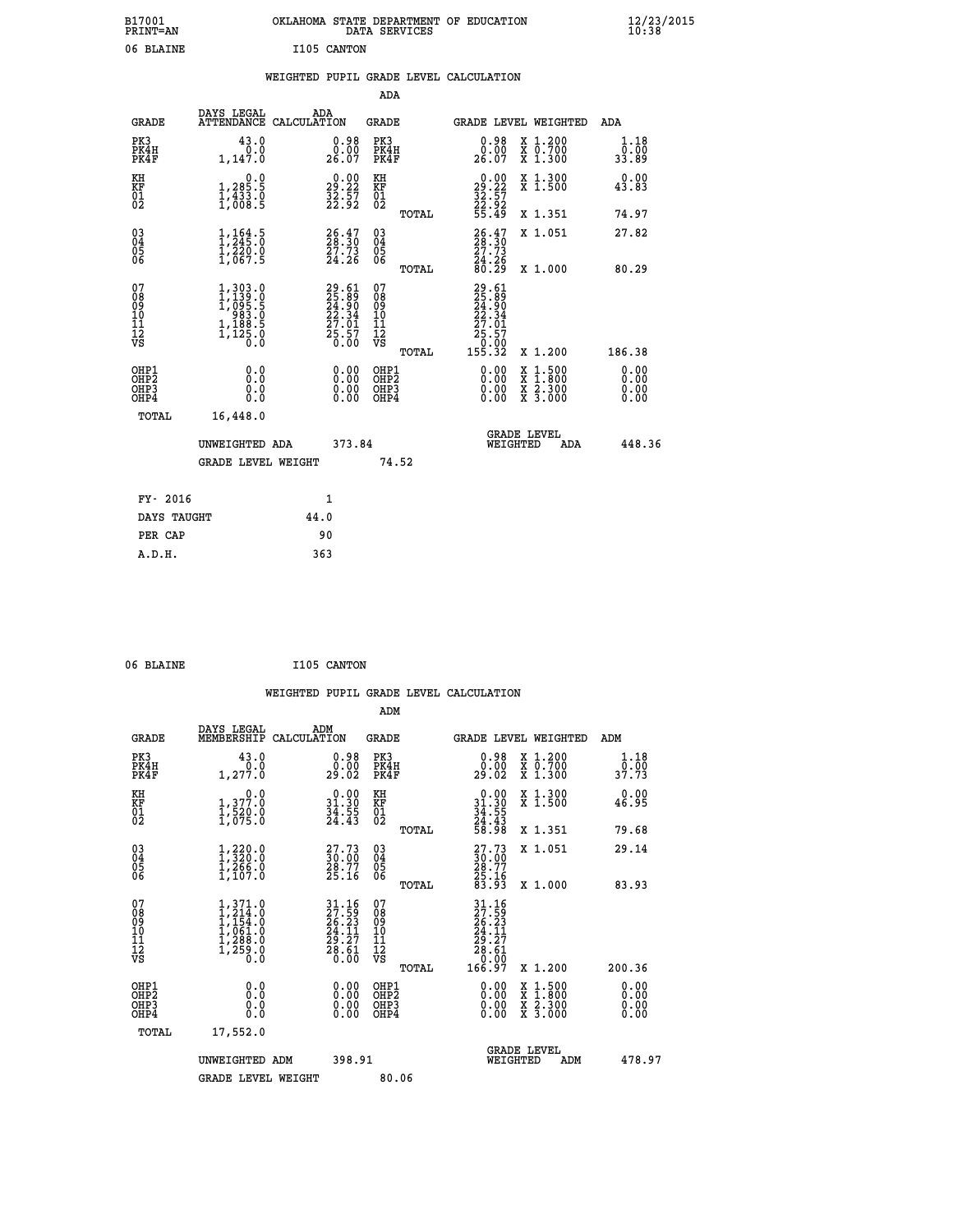|  | OKLAHOMA STATE DEPARTMENT OF EDUCATION<br>DATA SERVICES |  |
|--|---------------------------------------------------------|--|
|  | COUNTY TOTALS                                           |  |

|                                                      |                                                                                           | WEIGHTED PUPIL GRADE LEVEL CALCULATION                                                                                              |                                                     |       |                                                                                   |                                                                                                  |                               |
|------------------------------------------------------|-------------------------------------------------------------------------------------------|-------------------------------------------------------------------------------------------------------------------------------------|-----------------------------------------------------|-------|-----------------------------------------------------------------------------------|--------------------------------------------------------------------------------------------------|-------------------------------|
|                                                      |                                                                                           |                                                                                                                                     | ADA                                                 |       |                                                                                   |                                                                                                  |                               |
| <b>GRADE</b>                                         |                                                                                           | DAYS LEGAL ADA ATTENDANCE CALCULATION                                                                                               | <b>GRADE</b>                                        |       |                                                                                   | GRADE LEVEL WEIGHTED                                                                             | ADA                           |
| PK3<br>PK4H<br>PK4F                                  | 146.0<br>2,511.0<br>2,098.0                                                               | $3.35$<br>57.95<br>47.68                                                                                                            | PK3<br>PK4H<br>PK4F                                 |       | $3.35$<br>57.95<br>47.68                                                          | X 1.200<br>X 0.700<br>X 1.300                                                                    | 4.02<br>40.57<br>61.98        |
| KH<br>KF<br>01<br>02                                 | 0.0<br>6,909:0<br>7,134.5<br>6,548:5                                                      | $\begin{smallmatrix} &0.00\\ 158.67\\ 163.63\\ 150.24\end{smallmatrix}$                                                             | KH<br>KF<br>01<br>02                                |       | $\begin{smallmatrix} &0.00\\ 158.67\\ 163.63\\ 150.24\\ 313.87 \end{smallmatrix}$ | X 1.300<br>X 1.500                                                                               | 0.00<br>238.01                |
|                                                      |                                                                                           |                                                                                                                                     |                                                     | TOTAL |                                                                                   | X 1.351                                                                                          | 424.04                        |
| $\begin{matrix} 03 \\ 04 \\ 05 \\ 06 \end{matrix}$   | $\frac{6}{5}, \frac{560}{854}. \frac{5}{0} \ \frac{838}{5}, \frac{838}{300}. \frac{5}{0}$ | $150.66$<br>$134.34$<br>$133.91$<br>$121.64$                                                                                        | $\begin{array}{c} 03 \\ 04 \\ 05 \\ 06 \end{array}$ |       | $150.66$<br>$134.34$<br>$133.91$<br>$121.64$<br>$389.89$                          | X 1.051                                                                                          | 548.23                        |
|                                                      |                                                                                           |                                                                                                                                     |                                                     | TOTAL |                                                                                   | X 1.000                                                                                          | 389.89                        |
| 07<br>08<br>09<br>11<br>11<br>12<br>VS               | 5, 203.0<br>5, 301.5<br>5, 479.0<br>5, 455.5<br>5, 760.5<br>3, 960.0<br>0.0               | $\begin{smallmatrix} 119\cdot 28\\ 121\cdot 75\\ 125\cdot 65\\ 125\cdot 23\\ 132\cdot 08\\ 90\cdot 69\\ 0\cdot 00\end{smallmatrix}$ | 07<br>08<br>09<br>101<br>11<br>12<br>VS             |       | 119.28<br>121.755<br>125.653<br>125.23<br>132.089<br>90.690<br>714.000            |                                                                                                  |                               |
|                                                      |                                                                                           |                                                                                                                                     |                                                     | TOTAL | 714.68                                                                            | X 1.200                                                                                          | 857.61                        |
| OHP1<br>OHP <sub>2</sub><br>OH <sub>P3</sub><br>OHP4 | 0.0<br>Ō.Ō<br>0.0<br>Ō.Ō                                                                  | $0.00$<br>$0.00$<br>0.00                                                                                                            | OHP1<br>OHP <sub>2</sub><br>OHP3<br>OHP4            |       | 0.00<br>0.00<br>0.00                                                              | $\begin{smallmatrix} x & 1 & 500 \\ x & 1 & 800 \\ x & 2 & 300 \\ x & 3 & 000 \end{smallmatrix}$ | 0.00<br>Ō. ŌŌ<br>0.00<br>0.00 |
| <b>TOTAL</b>                                         | 80,059.5                                                                                  |                                                                                                                                     |                                                     |       |                                                                                   |                                                                                                  |                               |
|                                                      | UNWEIGHTED ADA                                                                            | 1,836.75                                                                                                                            |                                                     |       | WEIGHTED                                                                          | <b>GRADE LEVEL</b><br>ADA                                                                        | 2,174.46                      |
|                                                      | <b>GRADE LEVEL WEIGHT</b>                                                                 |                                                                                                                                     | 337.71                                              |       |                                                                                   |                                                                                                  |                               |
| FY- 2016                                             |                                                                                           | $\mathbf{1}$                                                                                                                        |                                                     |       |                                                                                   |                                                                                                  |                               |
| DAYS TAUGHT                                          |                                                                                           | 175.0                                                                                                                               |                                                     |       |                                                                                   |                                                                                                  |                               |
| PER CAP                                              |                                                                                           | 488                                                                                                                                 |                                                     |       |                                                                                   |                                                                                                  |                               |

| <b>BLAINE</b> | COUNTY TOTALS |  |
|---------------|---------------|--|

 **A.D.H. 877**

B17001<br>PRINT=AN<br>BLAINE

|                                                    |                                                                       |                                                                                                             | ADM                                                |       |                                                                                                                                                                                                                                                                                |                                          |                                                         |
|----------------------------------------------------|-----------------------------------------------------------------------|-------------------------------------------------------------------------------------------------------------|----------------------------------------------------|-------|--------------------------------------------------------------------------------------------------------------------------------------------------------------------------------------------------------------------------------------------------------------------------------|------------------------------------------|---------------------------------------------------------|
| <b>GRADE</b>                                       | DAYS LEGAL<br>MEMBERSHIP                                              | ADM<br>CALCULATION                                                                                          | <b>GRADE</b>                                       |       |                                                                                                                                                                                                                                                                                | GRADE LEVEL WEIGHTED                     | ADM                                                     |
| PK3<br>PK4H<br>PK4F                                | $2, \frac{146}{577}$ .0<br>2,297.0                                    | $\frac{3 \cdot 35}{59 \cdot 47}$<br>52.20                                                                   | PK3<br>PK4H<br>PK4F                                |       | $\frac{3 \cdot 35}{59 \cdot 47}$<br>52.20                                                                                                                                                                                                                                      | X 1.200<br>X 0.700<br>X 1.300            | $4^4 \cdot 6^2 \over 6^4 \cdot 6^3 \over 6^7 \cdot 8^6$ |
| KH<br>KF<br>01<br>02                               | 0.0<br>7,162:0<br>7,422:0<br>6,749:0                                  | 0.00<br>164.45<br>$\frac{170.18}{154.82}$                                                                   | KH<br>KF<br>01<br>02                               |       | $0.00$<br>164.45<br>$\frac{170}{154}$ . $\frac{18}{82}$<br>325.00                                                                                                                                                                                                              | X 1.300<br>X 1.500                       | 0.00<br>246.69                                          |
|                                                    |                                                                       |                                                                                                             |                                                    | TOTAL |                                                                                                                                                                                                                                                                                | X 1.351                                  | 439.07                                                  |
| $\begin{matrix} 03 \\ 04 \\ 05 \\ 06 \end{matrix}$ | $6,762.0$<br>$6,014.0$<br>$6,027.0$<br>$5,455.0$                      | $\begin{array}{l} 155\cdot 25\\ 137\cdot 98\\ 138\cdot 20\\ 125\cdot 19 \end{array}$                        | $\begin{matrix} 03 \\ 04 \\ 05 \\ 06 \end{matrix}$ |       | $\begin{array}{c} 155\cdot 25\\ 137\cdot 98\\ 138\cdot 20\\ 125\cdot 19\\ 401\cdot 37 \end{array}$                                                                                                                                                                             | X 1.051                                  | 163.16                                                  |
|                                                    |                                                                       |                                                                                                             |                                                    | TOTAL |                                                                                                                                                                                                                                                                                | X 1.000                                  | 401.37                                                  |
| 07<br>08<br>09<br>10<br>11<br>11<br>12<br>VS       | 5,396.0<br>5,463.0<br>5,685.0<br>5,716.0<br>6,038.0<br>4,204.0<br>Ō.Ō | $\begin{array}{r} 123.69 \\ 125.45 \\ 130.37 \\ 131.21 \\ 138.43 \\ 96.27 \end{array}$<br>$0.\overline{0}0$ | 07<br>08<br>09<br>01<br>11<br>11<br>12<br>VS       | TOTAL | 123.69<br>125.45<br>130.37<br>$\frac{131.21}{138.43}$<br>$745.27$<br>745.42                                                                                                                                                                                                    | X 1.200                                  | 894.49                                                  |
| OHP1<br>OHP2<br>OH <sub>P3</sub><br>OHP4           | 0.0<br>0.000                                                          | $0.00$<br>$0.00$<br>0.00                                                                                    | OHP1<br>OHP2<br>OHP3<br>OHP4                       |       | $\begin{smallmatrix} 0.00 & 0.00 & 0.00 & 0.00 & 0.00 & 0.00 & 0.00 & 0.00 & 0.00 & 0.00 & 0.00 & 0.00 & 0.00 & 0.00 & 0.00 & 0.00 & 0.00 & 0.00 & 0.00 & 0.00 & 0.00 & 0.00 & 0.00 & 0.00 & 0.00 & 0.00 & 0.00 & 0.00 & 0.00 & 0.00 & 0.00 & 0.00 & 0.00 & 0.00 & 0.00 & 0.0$ | X 1:500<br>X 1:800<br>X 2:300<br>X 3:000 | 0.00<br>0.00<br>0.00                                    |
| TOTAL                                              | 83,113.0                                                              |                                                                                                             |                                                    |       |                                                                                                                                                                                                                                                                                |                                          |                                                         |
|                                                    | UNWEIGHTED ADM                                                        | 1,906.51                                                                                                    |                                                    |       | WEIGHTED                                                                                                                                                                                                                                                                       | <b>GRADE LEVEL</b><br>ADM                | 2,258.29                                                |
|                                                    | <b>GRADE LEVEL WEIGHT</b>                                             |                                                                                                             | 351.78                                             |       |                                                                                                                                                                                                                                                                                |                                          |                                                         |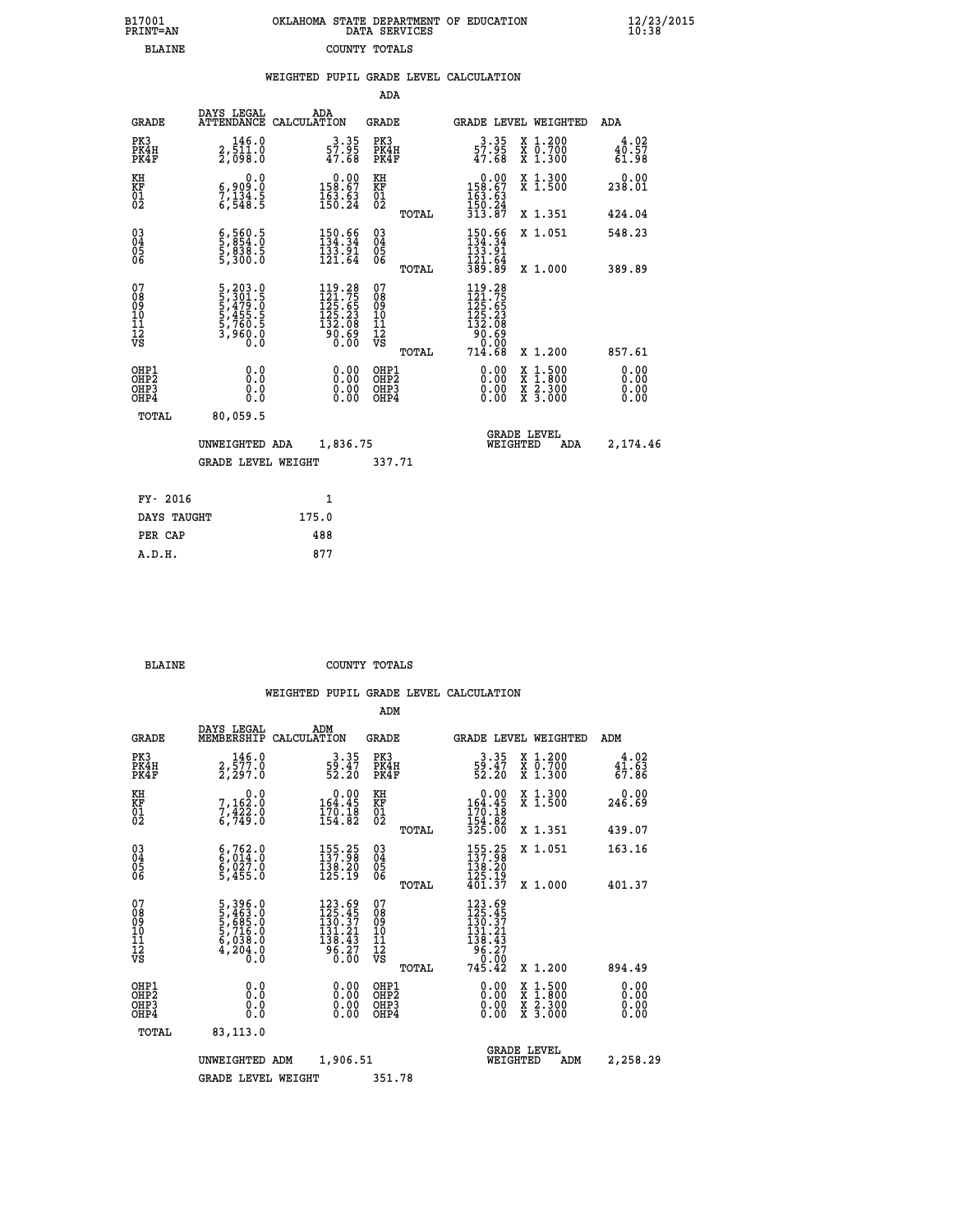| B17001<br>PRINT=AN |                   | OKLAHOMA STATE DEPARTMENT OF EDUCATION<br>DATA SERVICES | $\frac{12}{23}$ /2015 |
|--------------------|-------------------|---------------------------------------------------------|-----------------------|
| 07 BRYAN           |                   | I001 SILO                                               |                       |
|                    |                   | WEIGHTED PUPIL GRADE LEVEL CALCULATION                  |                       |
|                    |                   | ADA                                                     |                       |
|                    | ADA<br>DAYS LEGAL |                                                         |                       |

| <b>GRADE</b>                                                       |                                                                | ATTENDANCE CALCULATION                                                                                                                                                                                                                                                         | <b>GRADE</b>                                         |       | <b>GRADE LEVEL WEIGHTED</b>                                                                                                                                                                                                                                                    |                                                                                                                                      | ADA                   |
|--------------------------------------------------------------------|----------------------------------------------------------------|--------------------------------------------------------------------------------------------------------------------------------------------------------------------------------------------------------------------------------------------------------------------------------|------------------------------------------------------|-------|--------------------------------------------------------------------------------------------------------------------------------------------------------------------------------------------------------------------------------------------------------------------------------|--------------------------------------------------------------------------------------------------------------------------------------|-----------------------|
| PK3<br>PK4H<br>PK4F                                                | 126.0<br>0.0<br>2,281.0                                        | 3.23<br>0.00<br>58.49                                                                                                                                                                                                                                                          | PK3<br>PK4H<br>PK4F                                  |       | $\begin{smallmatrix} 3.23\ 0.00\ 58.49 \end{smallmatrix}$                                                                                                                                                                                                                      | X 1.200<br>X 0.700<br>X 1.300                                                                                                        | 3.88<br>0.00<br>76.04 |
| KH<br>KF<br>01<br>02                                               | 0.0<br>2,990.5<br>2,276.5<br>2,495.0                           | $76.68$<br>$76.68$<br>$58.37$<br>$63.97$                                                                                                                                                                                                                                       | KH<br>KF<br>01<br>02                                 |       | $76.68$<br>$58.37$<br>$63.97$<br>$122.34$                                                                                                                                                                                                                                      | X 1.300<br>X 1.500                                                                                                                   | 0.00<br>115.02        |
|                                                                    |                                                                |                                                                                                                                                                                                                                                                                |                                                      | TOTAL |                                                                                                                                                                                                                                                                                | X 1.351                                                                                                                              | 165.28                |
| $\begin{smallmatrix} 03 \\[-4pt] 04 \end{smallmatrix}$<br>05<br>06 | 2,954.5<br>2,522.5<br>2,493.0<br>1,621.0                       | 75.76<br>64.68<br>$\frac{63.92}{41.56}$                                                                                                                                                                                                                                        | $^{03}_{04}$<br>$\frac{05}{06}$                      |       | $75.7664.6863.9241.56170.16$                                                                                                                                                                                                                                                   | X 1.051                                                                                                                              | 79.62                 |
|                                                                    |                                                                |                                                                                                                                                                                                                                                                                |                                                      | TOTAL |                                                                                                                                                                                                                                                                                | X 1.000                                                                                                                              | 170.16                |
| 07<br>08<br>09<br>11<br>11<br>12<br>VS                             | 2,364.5<br>2,205.0<br>2,330.0<br>2,218.5<br>2,209.5<br>1,698.0 | 60.63<br>56.54<br>59.74<br>56.88<br>56.65<br>543.54<br>0.00                                                                                                                                                                                                                    | 07<br>08<br>09<br>001<br>11<br>11<br>12<br>VS        |       | 60.63<br>56.54<br>59.74<br>56.88<br>56.65<br>58.54                                                                                                                                                                                                                             |                                                                                                                                      |                       |
|                                                                    |                                                                |                                                                                                                                                                                                                                                                                |                                                      | TOTAL | 00.0T<br>88.333                                                                                                                                                                                                                                                                | X 1.200                                                                                                                              | 400.78                |
| OHP1<br>OHP2<br>OH <sub>P3</sub><br>OHP4                           | 0.0<br>0.0<br>0.0                                              | $\begin{smallmatrix} 0.00 & 0.00 & 0.00 & 0.00 & 0.00 & 0.00 & 0.00 & 0.00 & 0.00 & 0.00 & 0.00 & 0.00 & 0.00 & 0.00 & 0.00 & 0.00 & 0.00 & 0.00 & 0.00 & 0.00 & 0.00 & 0.00 & 0.00 & 0.00 & 0.00 & 0.00 & 0.00 & 0.00 & 0.00 & 0.00 & 0.00 & 0.00 & 0.00 & 0.00 & 0.00 & 0.0$ | OHP1<br>OHP2<br>OHP <sub>3</sub><br>OHP <sub>4</sub> |       | $\begin{smallmatrix} 0.00 & 0.00 & 0.00 & 0.00 & 0.00 & 0.00 & 0.00 & 0.00 & 0.00 & 0.00 & 0.00 & 0.00 & 0.00 & 0.00 & 0.00 & 0.00 & 0.00 & 0.00 & 0.00 & 0.00 & 0.00 & 0.00 & 0.00 & 0.00 & 0.00 & 0.00 & 0.00 & 0.00 & 0.00 & 0.00 & 0.00 & 0.00 & 0.00 & 0.00 & 0.00 & 0.0$ | $\begin{smallmatrix} \mathtt{X} & 1 & 500 \\ \mathtt{X} & 1 & 800 \\ \mathtt{X} & 2 & 300 \\ \mathtt{X} & 3 & 000 \end{smallmatrix}$ | 0.00<br>0.00<br>0.00  |
| TOTAL                                                              | 32,785.5                                                       |                                                                                                                                                                                                                                                                                |                                                      |       |                                                                                                                                                                                                                                                                                |                                                                                                                                      |                       |
|                                                                    | UNWEIGHTED ADA                                                 | 840.64                                                                                                                                                                                                                                                                         |                                                      |       | WEIGHTED                                                                                                                                                                                                                                                                       | <b>GRADE LEVEL</b><br><b>ADA</b>                                                                                                     | 1,010.78              |
|                                                                    | <b>GRADE LEVEL WEIGHT</b>                                      |                                                                                                                                                                                                                                                                                | 170.14                                               |       |                                                                                                                                                                                                                                                                                |                                                                                                                                      |                       |
|                                                                    |                                                                |                                                                                                                                                                                                                                                                                |                                                      |       |                                                                                                                                                                                                                                                                                |                                                                                                                                      |                       |
| FY- 2016                                                           |                                                                | 1                                                                                                                                                                                                                                                                              |                                                      |       |                                                                                                                                                                                                                                                                                |                                                                                                                                      |                       |
| DAYS TAUGHT                                                        |                                                                | 39.0                                                                                                                                                                                                                                                                           |                                                      |       |                                                                                                                                                                                                                                                                                |                                                                                                                                      |                       |
| PER CAP                                                            |                                                                | 53                                                                                                                                                                                                                                                                             |                                                      |       |                                                                                                                                                                                                                                                                                |                                                                                                                                      |                       |
| A.D.H.                                                             |                                                                | 824                                                                                                                                                                                                                                                                            |                                                      |       |                                                                                                                                                                                                                                                                                |                                                                                                                                      |                       |

| 07 BRYAN | I001 SILO |  |
|----------|-----------|--|
|          |           |  |

|                                                      |                                                                                     |                                                                   |                                                     | WEIGHTED PUPIL GRADE LEVEL CALCULATION                                                                                                                                                                                                                                         |                                          |                              |
|------------------------------------------------------|-------------------------------------------------------------------------------------|-------------------------------------------------------------------|-----------------------------------------------------|--------------------------------------------------------------------------------------------------------------------------------------------------------------------------------------------------------------------------------------------------------------------------------|------------------------------------------|------------------------------|
|                                                      |                                                                                     |                                                                   | ADM                                                 |                                                                                                                                                                                                                                                                                |                                          |                              |
| <b>GRADE</b>                                         | DAYS LEGAL<br>MEMBERSHIP<br>CALCULATION                                             | ADM                                                               | <b>GRADE</b>                                        | <b>GRADE LEVEL WEIGHTED</b>                                                                                                                                                                                                                                                    |                                          | ADM                          |
| PK3<br>PK4H<br>PK4F                                  | 126.0<br>0.0<br>2,356.0                                                             | $3.23$<br>$0.00$<br>60.41                                         | PK3<br>PK4H<br>PK4F                                 | $\begin{smallmatrix} 3 & 23 \\ 0 & 00 \\ 60 & 41 \end{smallmatrix}$                                                                                                                                                                                                            | X 1.200<br>X 0.700<br>X 1.300            | 3.88<br>0.00<br>78.53        |
| KH<br>KF<br>01<br>02                                 | $\begin{smallmatrix}&&&0.0\\3,147.0\\2,410.0\\2,589.0\end{smallmatrix}$             | $0.00$<br>80.69<br>61.79<br>66.38                                 | KH<br>KF<br>01<br>02                                | $\begin{smallmatrix} &0.00\ 80.69\ 61.79\ 65.38\ 128.17\ \end{smallmatrix}$                                                                                                                                                                                                    | X 1.300<br>X 1.500                       | 0.00<br>121.04               |
|                                                      |                                                                                     |                                                                   | TOTAL                                               |                                                                                                                                                                                                                                                                                | X 1.351                                  | 173.16                       |
| $\begin{matrix} 03 \\ 04 \\ 05 \\ 06 \end{matrix}$   | 3,078.0<br>2,618.0<br>2,608.0<br>1,676.0                                            | $78.92$<br>67.13<br>66.87<br>42.97                                | $\begin{array}{c} 03 \\ 04 \\ 05 \\ 06 \end{array}$ | $78.92$<br>67.13<br>66.87<br>42.97<br>176.97                                                                                                                                                                                                                                   | X 1.051                                  | 82.94                        |
|                                                      |                                                                                     |                                                                   | TOTAL                                               |                                                                                                                                                                                                                                                                                | X 1.000                                  | 176.97                       |
| 07<br>08<br>09<br>101<br>112<br>VS                   | $2,478.0$<br>$2,292.0$<br>$2,449.0$<br>$2,312.0$<br>$2,292.0$<br>$1,772.0$<br>$0.0$ | $63.54$<br>58.77<br>62.79<br>62.77<br>58.77<br>58.77<br>45.44     | 07<br>08<br>09<br>11<br>11<br>12<br>VS              | $63.54$<br>$58.79$<br>$62.79$<br>$59.28$<br>$58.77$<br>$45.44$<br>$0.00$<br>$348.59$                                                                                                                                                                                           |                                          |                              |
|                                                      |                                                                                     |                                                                   | TOTAL                                               |                                                                                                                                                                                                                                                                                | X 1.200                                  | 418.31                       |
| OHP1<br>OHP2<br>OH <sub>P3</sub><br>OH <sub>P4</sub> | 0.0<br>0.000                                                                        | $\begin{smallmatrix} 0.00 \ 0.00 \ 0.00 \ 0.00 \end{smallmatrix}$ | OHP1<br>OHP2<br>OHP3<br>OHP4                        | $\begin{smallmatrix} 0.00 & 0.00 & 0.00 & 0.00 & 0.00 & 0.00 & 0.00 & 0.00 & 0.00 & 0.00 & 0.00 & 0.00 & 0.00 & 0.00 & 0.00 & 0.00 & 0.00 & 0.00 & 0.00 & 0.00 & 0.00 & 0.00 & 0.00 & 0.00 & 0.00 & 0.00 & 0.00 & 0.00 & 0.00 & 0.00 & 0.00 & 0.00 & 0.00 & 0.00 & 0.00 & 0.0$ | X 1:500<br>X 1:800<br>X 2:300<br>X 3:000 | 0.00<br>0.00<br>0.00<br>0.00 |
| TOTAL                                                | 34,203.0                                                                            |                                                                   |                                                     |                                                                                                                                                                                                                                                                                |                                          |                              |
|                                                      | UNWEIGHTED ADM                                                                      | 876.98                                                            |                                                     | <b>GRADE LEVEL</b><br>WEIGHTED                                                                                                                                                                                                                                                 | ADM                                      | 1,054.83                     |
|                                                      | <b>GRADE LEVEL WEIGHT</b>                                                           |                                                                   | 177.85                                              |                                                                                                                                                                                                                                                                                |                                          |                              |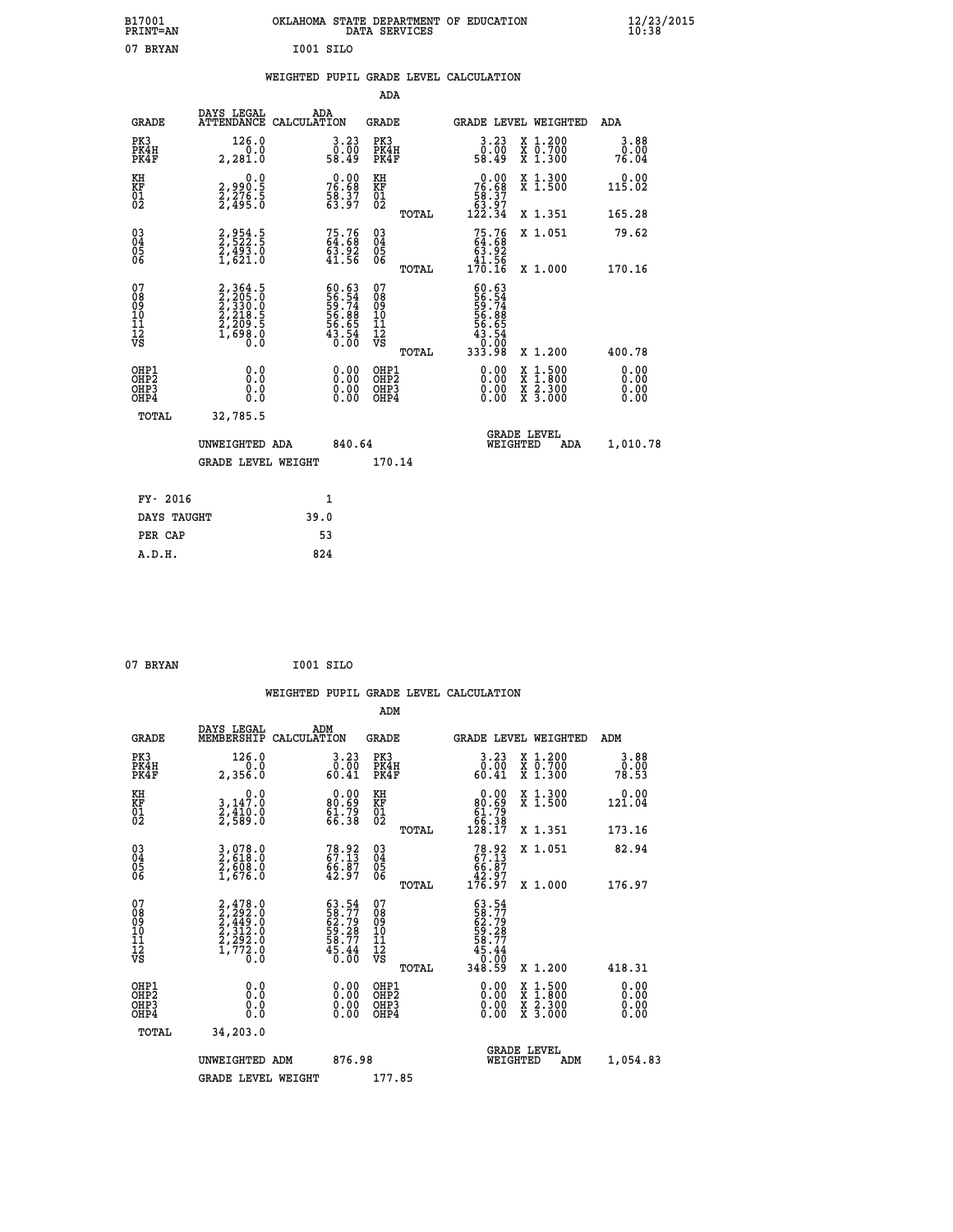| B17001<br><b>PRINT=AN</b> | OKLAHOMA STATE DEPARTMENT OF EDUCATION<br>SERVICES<br>DATA | $\frac{12}{23}$ /2015 |
|---------------------------|------------------------------------------------------------|-----------------------|
| 07<br><b>BRYAN</b>        | 1002<br>ROCK CREEK                                         |                       |

| 07 BRYAN                                 |                                                                                     | 1002 ROCK CREEK                        |                                                                          |                                                    |       |                                                                                               |                                                                                                                                      |                       |
|------------------------------------------|-------------------------------------------------------------------------------------|----------------------------------------|--------------------------------------------------------------------------|----------------------------------------------------|-------|-----------------------------------------------------------------------------------------------|--------------------------------------------------------------------------------------------------------------------------------------|-----------------------|
|                                          |                                                                                     | WEIGHTED PUPIL GRADE LEVEL CALCULATION |                                                                          |                                                    |       |                                                                                               |                                                                                                                                      |                       |
|                                          |                                                                                     |                                        |                                                                          | <b>ADA</b>                                         |       |                                                                                               |                                                                                                                                      |                       |
| <b>GRADE</b>                             | DAYS LEGAL                                                                          | ADA<br>ATTENDANCE CALCULATION          |                                                                          | <b>GRADE</b>                                       |       |                                                                                               | GRADE LEVEL WEIGHTED                                                                                                                 | <b>ADA</b>            |
| PK3<br>PK4H<br>PK4F                      | 129.0<br>0.0<br>809.0                                                               |                                        | $\begin{smallmatrix} 3.00\\ 0.00\\ 18.81 \end{smallmatrix}$              | PK3<br>PK4H<br>PK4F                                |       | $3.00$<br>$0.00$<br>18.81                                                                     | X 1.200<br>X 0.700<br>X 1.300                                                                                                        | 3.60<br>0.00<br>24.45 |
| KH<br>KF<br>01<br>02                     | 0.0<br>1,374:0<br>1,148.0<br>1,539:5                                                |                                        | $\begin{smallmatrix} 0.00\\ 31.95\\ 26.70\\ 35.80 \end{smallmatrix}$     | KH<br>KF<br>01<br>02                               |       | $\begin{smallmatrix} 0.00\\ 31.95\\ 26.70\\ 35.80\\ 62.50 \end{smallmatrix}$                  | X 1.300<br>X 1.500                                                                                                                   | 0.00<br>47.93         |
|                                          |                                                                                     |                                        |                                                                          |                                                    | TOTAL |                                                                                               | X 1.351                                                                                                                              | 84.44                 |
| $^{03}_{04}$<br>Ŏ5<br>ŌĞ                 | $1, 208.5$<br>$1, 110.0$<br>$1, 497.0$<br>$1, 307.5$                                |                                        | $\begin{smallmatrix} 28.10\\ 25.81\\ 34.81\\ 30.41 \end{smallmatrix}$    | $\begin{matrix} 03 \\ 04 \\ 05 \\ 06 \end{matrix}$ |       | $\frac{28.10}{25.81}$<br>34.81                                                                | X 1.051                                                                                                                              | 29.53                 |
|                                          |                                                                                     |                                        |                                                                          |                                                    | TOTAL | $\frac{30.41}{91.03}$                                                                         | X 1.000                                                                                                                              | 91.03                 |
| 07<br>0890112<br>1112<br>VS              | $1,416.5$<br>$1,855.0$<br>$1,957.0$<br>$1,359.0$<br>$1,590.0$<br>$1,005.0$<br>$0.0$ |                                        | $32.94$<br>$43.14$<br>$45.51$<br>$31.60$<br>$36.98$<br>$23.37$<br>$0.00$ | 07<br>08<br>09<br>001<br>11<br>11<br>12<br>VS      | TOTAL | $32.94$<br>$43.14$<br>$45.51$<br>$31.60$<br>$36.98$<br>$23.37$<br>06.0 <sup>4</sup><br>213.54 | X 1.200                                                                                                                              | 256.25                |
| OHP1<br>OHP2<br>OHP <sub>3</sub><br>OHP4 | 0.0<br>0.0<br>0.0                                                                   |                                        | $\begin{smallmatrix} 0.00 \ 0.00 \ 0.00 \ 0.00 \end{smallmatrix}$        | OHP1<br>OHP2<br>OHP <sub>3</sub><br>OHP4           |       | 0.00<br>0.00<br>0.00                                                                          | $\begin{smallmatrix} \mathtt{X} & 1 & 500 \\ \mathtt{X} & 1 & 800 \\ \mathtt{X} & 2 & 300 \\ \mathtt{X} & 3 & 000 \end{smallmatrix}$ | 0.00<br>0.00<br>0.00  |
| TOTAL                                    | 19,305.0                                                                            |                                        |                                                                          |                                                    |       |                                                                                               |                                                                                                                                      |                       |
|                                          | UNWEIGHTED ADA                                                                      |                                        | 448.93                                                                   |                                                    |       |                                                                                               | GRADE LEVEL<br>WEIGHTED<br>ADA                                                                                                       | 537.23                |
|                                          | <b>GRADE LEVEL WEIGHT</b>                                                           |                                        |                                                                          |                                                    | 88.30 |                                                                                               |                                                                                                                                      |                       |
| FY- 2016                                 |                                                                                     | $\mathbf{1}$                           |                                                                          |                                                    |       |                                                                                               |                                                                                                                                      |                       |
| DAYS TAUGHT                              |                                                                                     | 43.0                                   |                                                                          |                                                    |       |                                                                                               |                                                                                                                                      |                       |
| PER CAP                                  |                                                                                     | 88                                     |                                                                          |                                                    |       |                                                                                               |                                                                                                                                      |                       |
| A.D.H.                                   |                                                                                     | 389                                    |                                                                          |                                                    |       |                                                                                               |                                                                                                                                      |                       |

 **07 BRYAN I002 ROCK CREEK**

 **ADM DAYS LEGAL ADM GRADE MEMBERSHIP CALCULATION GRADE GRADE LEVEL WEIGHTED ADM PK3 129.0 3.00 PK3 3.00 X 1.200 3.60**

| PK4H<br>PK4F                                         | 0.0<br>850.0                                                                        | $\substack{0.00119.77}$                                              | PK4H<br>PK4F                                                | $\substack{0.0017120}$                                                                         | X 0.700<br>X 1.300                                                                                                  | 0.00<br>25.70            |
|------------------------------------------------------|-------------------------------------------------------------------------------------|----------------------------------------------------------------------|-------------------------------------------------------------|------------------------------------------------------------------------------------------------|---------------------------------------------------------------------------------------------------------------------|--------------------------|
| KH<br>KF<br>01<br>02                                 | 0.0<br>$\frac{1}{1}, \frac{421}{178}$<br>$\frac{1}{588}$<br>$\frac{0}{0}$           | $\begin{smallmatrix} 0.00\\ 33.05\\ 27.40\\ 36.93 \end{smallmatrix}$ | KH<br>KF<br>01<br>02                                        | $\begin{smallmatrix} 0.00\\ 33.05\\ 27.40\\ 36.93\\ 64.33 \end{smallmatrix}$                   | X 1.300<br>X 1.500                                                                                                  | 0.00<br>49.58            |
|                                                      |                                                                                     |                                                                      | TOTAL                                                       |                                                                                                | X 1.351                                                                                                             | 86.91                    |
| $\begin{matrix} 03 \\ 04 \\ 05 \\ 06 \end{matrix}$   | $1, 250.0$<br>$1, 161.0$<br>$1, 548.0$<br>$1, 367.0$                                | 29.07<br>27.00<br>36.00<br>31.79                                     | $\begin{matrix} 03 \\ 04 \\ 05 \\ 06 \end{matrix}$<br>TOTAL | 29.07<br>27.00<br>36.00<br>31.79<br>94.79                                                      | X 1.051<br>X 1.000                                                                                                  | 30.55<br>94.79           |
| 07<br>08<br>09<br>101<br>11<br>12<br>VS              | $1,443.0$<br>$2,022.0$<br>$2,022.0$<br>$1,385.0$<br>$1,634.0$<br>$1,049.0$<br>$0.0$ | 33.56<br>44.70<br>$47.02$<br>$32.21$<br>$38.00$<br>$24.40$<br>$0.00$ | 07<br>08<br>09<br>11<br>11<br>12<br>VS<br>TOTAL             | 33.56<br>$\begin{smallmatrix} 44.702\ 47.021\ 32.21\ 38.000\ 24.400\ 219.89 \end{smallmatrix}$ | X 1.200                                                                                                             | 263.87                   |
| OHP1<br>OHP <sub>2</sub><br>OH <sub>P3</sub><br>OHP4 | 0.000000<br>0.0                                                                     | $0.00$<br>$0.00$<br>0.00                                             | OHP1<br>OHP <sub>2</sub><br>OHP3<br>OHP4                    | $0.00$<br>$0.00$<br>0.00                                                                       | $\begin{array}{l} \mathtt{X} & 1.500 \\ \mathtt{X} & 1.800 \\ \mathtt{X} & 2.300 \\ \mathtt{X} & 3.000 \end{array}$ | $0.00$<br>$0.00$<br>0.00 |
| TOTAL                                                | 19,947.0                                                                            |                                                                      |                                                             |                                                                                                |                                                                                                                     |                          |
|                                                      | UNWEIGHTED ADM                                                                      | 463.90                                                               |                                                             |                                                                                                | <b>GRADE LEVEL</b><br>WEIGHTED<br>ADM                                                                               | 555.00                   |
|                                                      | <b>GRADE LEVEL WEIGHT</b>                                                           |                                                                      | 91.10                                                       |                                                                                                |                                                                                                                     |                          |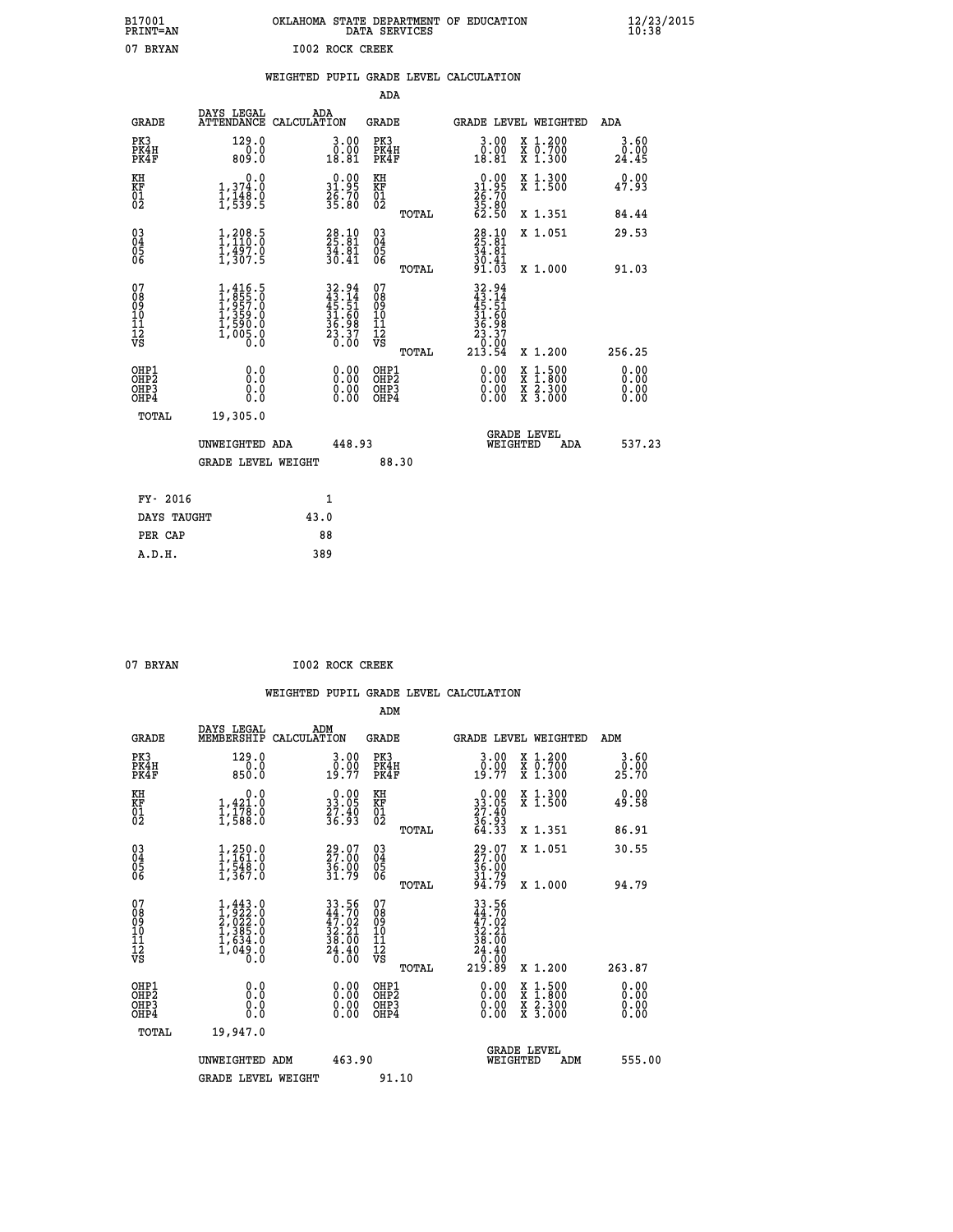| B17001<br>PRINT=AN | OKLAHOMA STATE DEPARTMENT OF EDUCATION<br>DATA SERVICES | $\frac{12}{23}$ /2015 |
|--------------------|---------------------------------------------------------|-----------------------|
| 07<br>BRYAN        | I003 ACHILLE                                            |                       |

|  |  | WEIGHTED PUPIL GRADE LEVEL CALCULATION |
|--|--|----------------------------------------|
|  |  |                                        |

|                                                                              |                                                                                                       |                                                                                                    | ADA                                    |       |                                                     |                                                                                                                                              |                              |
|------------------------------------------------------------------------------|-------------------------------------------------------------------------------------------------------|----------------------------------------------------------------------------------------------------|----------------------------------------|-------|-----------------------------------------------------|----------------------------------------------------------------------------------------------------------------------------------------------|------------------------------|
| <b>GRADE</b>                                                                 | DAYS LEGAL                                                                                            | ADA<br>ATTENDANCE CALCULATION                                                                      | GRADE                                  |       |                                                     | <b>GRADE LEVEL WEIGHTED</b>                                                                                                                  | ADA                          |
| PK3<br>PK4H<br>PK4F                                                          | 42.0<br>$0.\overline{0}$<br>897.5                                                                     | 0.91<br>$\frac{0.00}{19.51}$                                                                       | PK3<br>PK4H<br>PK4F                    |       | 0.91<br>0.00<br>19.51                               | X 1.200<br>X 0.700<br>X 1.300                                                                                                                | 1.09<br>0.00<br>25.36        |
| KH<br>KF<br>01<br>02                                                         | 0.0<br>$1,165.0$<br>$1,929.5$<br>$703.0$                                                              | $\begin{smallmatrix} 0.00\\ 25.33\\ 22.38\\ 15.28 \end{smallmatrix}$                               | KH<br>KF<br>01<br>02                   |       | $25.3325.3822.3815.2837.66$                         | X 1.300<br>X 1.500                                                                                                                           | 0.00<br>38.00                |
|                                                                              |                                                                                                       |                                                                                                    |                                        | TOTAL |                                                     | X 1.351                                                                                                                                      | 50.88                        |
| $\begin{matrix} 03 \\ 04 \\ 05 \\ 06 \end{matrix}$                           | $\begin{smallmatrix} 747.5\\ 880.5\\ 867.5\\ 1,226.5 \end{smallmatrix}$                               | $\begin{smallmatrix} 16.25\ 19.14\ 18.86\ 26.66 \end{smallmatrix}$                                 | 03<br>04<br>05<br>06                   |       | $16.25$<br>$19.14$<br>$18.86$<br>$26.66$<br>$64.66$ | X 1.051                                                                                                                                      | 17.08                        |
|                                                                              |                                                                                                       |                                                                                                    |                                        | TOTAL |                                                     | X 1.000                                                                                                                                      | 64.66                        |
| 07<br>08<br>09<br>11<br>11<br>12<br>VS                                       | $\begin{smallmatrix} & 975.5\\ 1,163.5\\ 1,051.0\\ 978.5\\ 1,328.5\\ 958.5\\ 0.0\\ \end{smallmatrix}$ | $\begin{smallmatrix} 21.21 \\ 25.29 \\ 22.85 \\ 19.10 \\ 28.88 \\ 20.84 \\ 0.00 \end{smallmatrix}$ | 07<br>08<br>09<br>11<br>11<br>12<br>VS | TOTAL |                                                     | X 1.200                                                                                                                                      | 165.80                       |
| OHP1<br>OH <sub>P</sub> <sub>2</sub><br>OH <sub>P3</sub><br>OH <sub>P4</sub> | 0.0<br>Ō.Ō<br>0.0<br>0.0                                                                              | 0.00<br>$0.00$<br>0.00                                                                             | OHP1<br>OHP2<br>OHP3<br>OHP4           |       | 0.00<br>0.00<br>0.00                                | $\begin{smallmatrix} \mathtt{X} & 1\cdot500 \\ \mathtt{X} & 1\cdot800 \\ \mathtt{X} & 2\cdot300 \\ \mathtt{X} & 3\cdot000 \end{smallmatrix}$ | 0.00<br>0.00<br>0.00<br>0.00 |
| TOTAL                                                                        | 13,914.5                                                                                              |                                                                                                    |                                        |       |                                                     |                                                                                                                                              |                              |
|                                                                              | UNWEIGHTED ADA                                                                                        | 302.49                                                                                             |                                        |       |                                                     | <b>GRADE LEVEL</b><br>WEIGHTED<br>ADA                                                                                                        | 362.87                       |
|                                                                              | <b>GRADE LEVEL WEIGHT</b>                                                                             |                                                                                                    | 60.38                                  |       |                                                     |                                                                                                                                              |                              |
| FY- 2016                                                                     |                                                                                                       | $\mathbf{1}$                                                                                       |                                        |       |                                                     |                                                                                                                                              |                              |
| DAYS TAUGHT                                                                  |                                                                                                       | 46.0                                                                                               |                                        |       |                                                     |                                                                                                                                              |                              |
| PER CAP                                                                      |                                                                                                       | 90                                                                                                 |                                        |       |                                                     |                                                                                                                                              |                              |
| A.D.H.                                                                       |                                                                                                       | 234                                                                                                |                                        |       |                                                     |                                                                                                                                              |                              |

07 BRYAN **I003 ACHILLE** 

 **A.D.H. 234**

| <b>GRADE</b>                                                     | DAYS LEGAL<br>MEMBERSHIP                                                          | ADM<br>CALCULATION                                                       | <b>GRADE</b>                                        |       |                                                                                      |          | GRADE LEVEL WEIGHTED                     | ADM                          |  |
|------------------------------------------------------------------|-----------------------------------------------------------------------------------|--------------------------------------------------------------------------|-----------------------------------------------------|-------|--------------------------------------------------------------------------------------|----------|------------------------------------------|------------------------------|--|
| PK3<br>PK4H<br>PK4F                                              | 42.0<br>0.0088                                                                    | 0.91<br>0.00<br>21.48                                                    | PK3<br>PK4H<br>PK4F                                 |       | $\begin{smallmatrix} 0.91\ 0.00\\ 21.48 \end{smallmatrix}$                           |          | X 1.200<br>X 0.700<br>X 1.300            | 1.09<br>27.92                |  |
| KH<br>KF<br>01<br>02                                             | 0.0<br>$1, 229.0$<br>$1, 963.0$<br>$719.0$                                        | $26.72$<br>$23.72$<br>$23.11$<br>$15.63$                                 | KH<br>KF<br>01<br>02                                |       | $26.72$<br>$23.11$<br>$15.63$<br>$38.74$                                             |          | X 1.300<br>X 1.500                       | 0.00<br>40.08                |  |
|                                                                  |                                                                                   |                                                                          |                                                     | TOTAL |                                                                                      |          | X 1.351                                  | 52.34                        |  |
| $\begin{matrix} 03 \\ 04 \\ 05 \\ 06 \end{matrix}$               | 768.0<br>902.0<br>895.0<br>1,281.0                                                | $\begin{smallmatrix} 16.70\ 19.61\ 19.46\ 27.85 \end{smallmatrix}$       | $\begin{array}{c} 03 \\ 04 \\ 05 \\ 06 \end{array}$ |       | $16.70$<br>$19.61$<br>$19.46$<br>$27.85$<br>$66.92$                                  |          | X 1.051                                  | 17.55                        |  |
|                                                                  |                                                                                   |                                                                          |                                                     | TOTAL |                                                                                      |          | X 1.000                                  | 66.92                        |  |
| 07<br>08<br>09<br>11<br>11<br>12<br>VS                           | $1, 221.0$<br>$1, 221.0$<br>$1, 134.0$<br>$948.0$<br>$1, 401.0$<br>$987.0$<br>0.0 | $22.04$<br>$26.54$<br>$24.65$<br>$20.61$<br>$30.46$<br>$21.46$<br>$0.00$ | 07<br>08<br>09<br>11<br>11<br>12<br>VS              | TOTAL | $22.04$<br>$26.54$<br>$24.65$<br>$20.61$<br>$30.46$<br>$21.46$<br>$0.00$<br>$145.76$ |          | X 1.200                                  | 174.91                       |  |
| OHP1<br>OH <sub>P</sub> <sub>2</sub><br>OH <sub>P3</sub><br>OHP4 | 0.0<br>0.000                                                                      |                                                                          | OHP1<br>OHP <sub>2</sub><br>OHP3<br>OHP4            |       |                                                                                      |          | X 1:500<br>X 1:800<br>X 2:300<br>X 3:000 | 0.00<br>0.00<br>0.00<br>0.00 |  |
| TOTAL                                                            | 14,592.0                                                                          |                                                                          |                                                     |       |                                                                                      |          |                                          |                              |  |
|                                                                  | UNWEIGHTED ADM                                                                    | 317.23                                                                   |                                                     |       |                                                                                      | WEIGHTED | <b>GRADE LEVEL</b><br>ADM                | 380.81                       |  |
|                                                                  | <b>GRADE LEVEL WEIGHT</b>                                                         |                                                                          | 63.58                                               |       |                                                                                      |          |                                          |                              |  |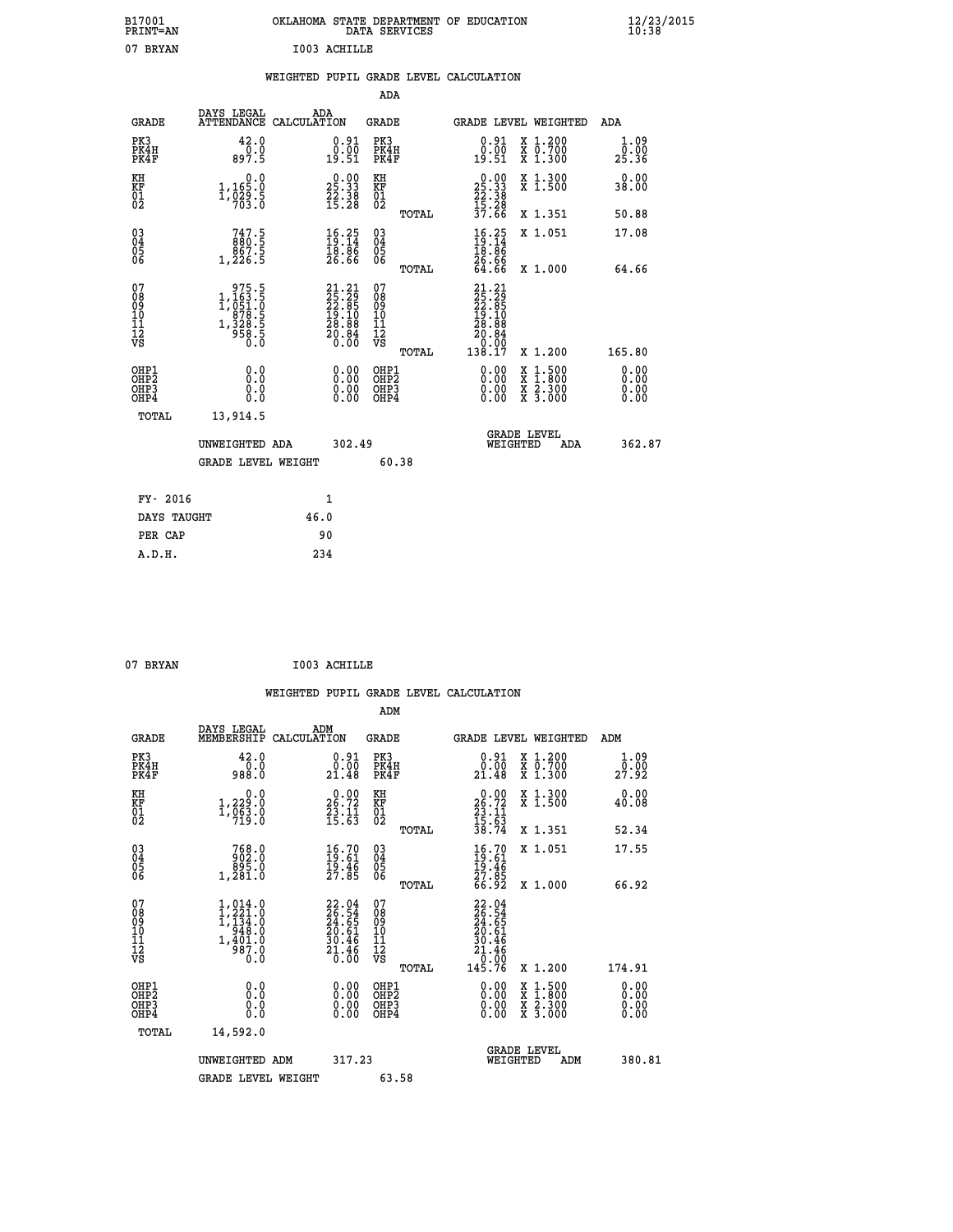| B17001<br><b>PRINT=AN</b> | OKLAHOMA STATE DEPARTMENT OF EDUCATION<br>DATA SERVICES | $\frac{12}{23}$ /2015 |
|---------------------------|---------------------------------------------------------|-----------------------|
| 07<br>BRYAN               | I004 COLBERT                                            |                       |

|  |  | WEIGHTED PUPIL GRADE LEVEL CALCULATION |
|--|--|----------------------------------------|
|  |  |                                        |

|                                                       |                                                                               |                                                                          | ADA                                       |       |                                                                           |                                          |                              |
|-------------------------------------------------------|-------------------------------------------------------------------------------|--------------------------------------------------------------------------|-------------------------------------------|-------|---------------------------------------------------------------------------|------------------------------------------|------------------------------|
| <b>GRADE</b>                                          | DAYS LEGAL                                                                    | ADA<br>ATTENDANCE CALCULATION                                            | GRADE                                     |       |                                                                           | GRADE LEVEL WEIGHTED                     | ADA                          |
| PK3<br>PK4H<br>PK4F                                   | 661.0<br>0.0<br>4,701.0                                                       | $\begin{smallmatrix} 15.37\ 0.00\ 109.33 \end{smallmatrix}$              | PK3<br>PK4H<br>PK4F                       |       | 15.37<br>00.00<br>33.001                                                  | X 1.200<br>X 0.700<br>X 1.300            | 18.44<br>$0.00$<br>142.13    |
| KH<br>KF<br>01<br>02                                  | 0.0<br>2,127:0<br>2,424:0<br>2,126:5                                          | $0.00$<br>$49.47$<br>$56.37$<br>$49.45$                                  | KH<br>KF<br>01<br>02                      |       | $0.00$<br>$49.47$<br>$56.37$<br>$49.45$<br>$105.82$                       | X 1.300<br>X 1.500                       | 0.00<br>74.21                |
|                                                       |                                                                               |                                                                          |                                           | TOTAL |                                                                           | X 1.351                                  | 142.96                       |
| 03<br>04<br>05<br>06                                  | $\begin{smallmatrix} 2,201.0\\ 1,876.5\\ 2,033.0\\ 2,809.0 \end{smallmatrix}$ | $\begin{smallmatrix} 51.19 \\ 43.64 \\ 47.28 \\ 65.33 \end{smallmatrix}$ | 03<br>04<br>05<br>06                      |       | $\begin{array}{r} 51.19 \\ 43.64 \\ 47.28 \\ 65.33 \\ 156.25 \end{array}$ | X 1.051                                  | 53.80                        |
|                                                       |                                                                               |                                                                          |                                           | TOTAL |                                                                           | X 1.000                                  | 156.25                       |
| 07<br>08<br>09<br>11<br>11<br>12<br>VS                | 2,254.5<br>2,403.0<br>2,203.0<br>2,203.5<br>2,499.5<br>1,617.5<br>1,983.0     | $52.4355.8851.2358.1337.6246.126.00$                                     | 07<br>08<br>09<br>11<br>11<br>12<br>VS    | TOTAL | 52.43<br>55.88<br>51.23<br>58.13<br>58.13<br>37.62<br>46.120<br>301.41    | X 1.200                                  | 361.69                       |
| OHP1<br>OH <sub>P</sub> 2<br>OH <sub>P3</sub><br>OHP4 | 0.0<br>0.0<br>0.0                                                             | 0.00<br>$\begin{smallmatrix} 0.00 \ 0.00 \end{smallmatrix}$              | OHP1<br>OH <sub>P</sub> 2<br>OHP3<br>OHP4 |       | 0.00<br>0.00<br>0.00                                                      | X 1:500<br>X 1:800<br>X 2:300<br>X 3:000 | 0.00<br>0.00<br>0.00<br>0.00 |
| TOTAL                                                 | 33,919.5                                                                      |                                                                          |                                           |       |                                                                           |                                          |                              |
|                                                       | UNWEIGHTED ADA                                                                | 788.84                                                                   |                                           |       | WEIGHTED                                                                  | <b>GRADE LEVEL</b><br>ADA                | 949.48                       |
|                                                       | GRADE LEVEL WEIGHT                                                            |                                                                          | 160.64                                    |       |                                                                           |                                          |                              |
| FY- 2016                                              |                                                                               | $\mathbf{1}$                                                             |                                           |       |                                                                           |                                          |                              |
| DAYS TAUGHT                                           |                                                                               | 43.0                                                                     |                                           |       |                                                                           |                                          |                              |
| PER CAP                                               |                                                                               | 35                                                                       |                                           |       |                                                                           |                                          |                              |
| A.D.H.                                                |                                                                               | 627                                                                      |                                           |       |                                                                           |                                          |                              |
|                                                       |                                                                               |                                                                          |                                           |       |                                                                           |                                          |                              |

| 07 BRYAN | I004 COLBERT |
|----------|--------------|

|                                          |                                                                                     |                                                                       | ADM                                                 |       |                                                                              |                                          |                                                                                                                                                                                                                                                                                                                                               |
|------------------------------------------|-------------------------------------------------------------------------------------|-----------------------------------------------------------------------|-----------------------------------------------------|-------|------------------------------------------------------------------------------|------------------------------------------|-----------------------------------------------------------------------------------------------------------------------------------------------------------------------------------------------------------------------------------------------------------------------------------------------------------------------------------------------|
| <b>GRADE</b>                             | DAYS LEGAL<br>MEMBERSHIP                                                            | ADM<br>CALCULATION                                                    | <b>GRADE</b>                                        |       |                                                                              | GRADE LEVEL WEIGHTED                     | ADM                                                                                                                                                                                                                                                                                                                                           |
| PK3<br>PK4H<br>PK4F                      | 701.0<br>0.0<br>0.028,4                                                             | 16.30<br>$\begin{array}{c} 0.00 \\ 114.60 \end{array}$                | PK3<br>PK4H<br>PK4F                                 |       | $\begin{smallmatrix} 16.30\ 0.00\ 114.60 \end{smallmatrix}$                  | X 1.200<br>X 0.700<br>X 1.300            | 19.56<br>$\begin{smallmatrix} & 0 & 0 & 0 \\ 0 & 0 & 0 & 0 \\ 1 & 0 & 0 & 9 \\ 0 & 0 & 0 & 0 \\ 0 & 0 & 0 & 0 \\ 0 & 0 & 0 & 0 \\ 0 & 0 & 0 & 0 \\ 0 & 0 & 0 & 0 \\ 0 & 0 & 0 & 0 \\ 0 & 0 & 0 & 0 \\ 0 & 0 & 0 & 0 \\ 0 & 0 & 0 & 0 \\ 0 & 0 & 0 & 0 \\ 0 & 0 & 0 & 0 \\ 0 & 0 & 0 & 0 & 0 \\ 0 & 0 & 0 & 0 & 0 \\ 0 & 0 & 0 & 0 & 0 \\ 0 &$ |
| KH<br>KF<br>01<br>02                     | 0.0<br>2,231.0<br>2,549.0<br>2,188.0                                                | $\begin{smallmatrix} 0.00\\ 51.88\\ 59.28\\ 50.88 \end{smallmatrix}$  | KH<br>KF<br>01<br>02                                |       | $\begin{smallmatrix} &0.00\\ 51.88\\ 59.28\\ 50.88\\ 10.16\end{smallmatrix}$ | X 1.300<br>X 1.500                       | 0.00<br>77.82                                                                                                                                                                                                                                                                                                                                 |
|                                          |                                                                                     |                                                                       |                                                     | TOTAL |                                                                              | X 1.351                                  | 148.83                                                                                                                                                                                                                                                                                                                                        |
| 03<br>04<br>05<br>06                     | 2,265.0<br>1,932.0<br>2,083.0<br>2,925.0                                            | $\begin{smallmatrix} 52.67\\ 44.93\\ 48.44\\ 68.02 \end{smallmatrix}$ | $\begin{array}{c} 03 \\ 04 \\ 05 \\ 06 \end{array}$ |       | $\begin{smallmatrix} 52.67\44.93\48.44\68.02\161.39\end{smallmatrix}$        | X 1.051                                  | 55.36                                                                                                                                                                                                                                                                                                                                         |
|                                          |                                                                                     |                                                                       |                                                     | TOTAL |                                                                              | X 1.000                                  | 161.39                                                                                                                                                                                                                                                                                                                                        |
| 07<br>08<br>09<br>101<br>11<br>12<br>VS  | $2,362.0$<br>$2,519.0$<br>$2,294.0$<br>$2,629.0$<br>$1,717.0$<br>$2,098.0$<br>$0.0$ | 54.93<br>58.58<br>53.35<br>51.14<br>61.14<br>39.79<br>48.79           | 07<br>08<br>09<br>11<br>11<br>12<br>VS              | TOTAL | 54.93<br>58.58<br>53.354<br>53.144<br>6.79<br>48.79<br>0.002<br>316.72       | X 1.200                                  | 380.06                                                                                                                                                                                                                                                                                                                                        |
| OHP1<br>OHP2<br>OHP <sub>3</sub><br>OHP4 |                                                                                     |                                                                       | OHP1<br>OHP2<br>OHP <sub>3</sub>                    |       | $0.00$<br>$0.00$<br>0.00                                                     | X 1:500<br>X 1:800<br>X 2:300<br>X 3:000 | 0.00<br>0.00<br>0.00                                                                                                                                                                                                                                                                                                                          |
| TOTAL                                    | 35,421.0                                                                            |                                                                       |                                                     |       |                                                                              |                                          |                                                                                                                                                                                                                                                                                                                                               |
|                                          | UNWEIGHTED ADM                                                                      | 823.72                                                                |                                                     |       |                                                                              | GRADE LEVEL<br>WEIGHTED<br>ADM           | 992.00                                                                                                                                                                                                                                                                                                                                        |
|                                          | <b>GRADE LEVEL WEIGHT</b>                                                           |                                                                       | 168.28                                              |       |                                                                              |                                          |                                                                                                                                                                                                                                                                                                                                               |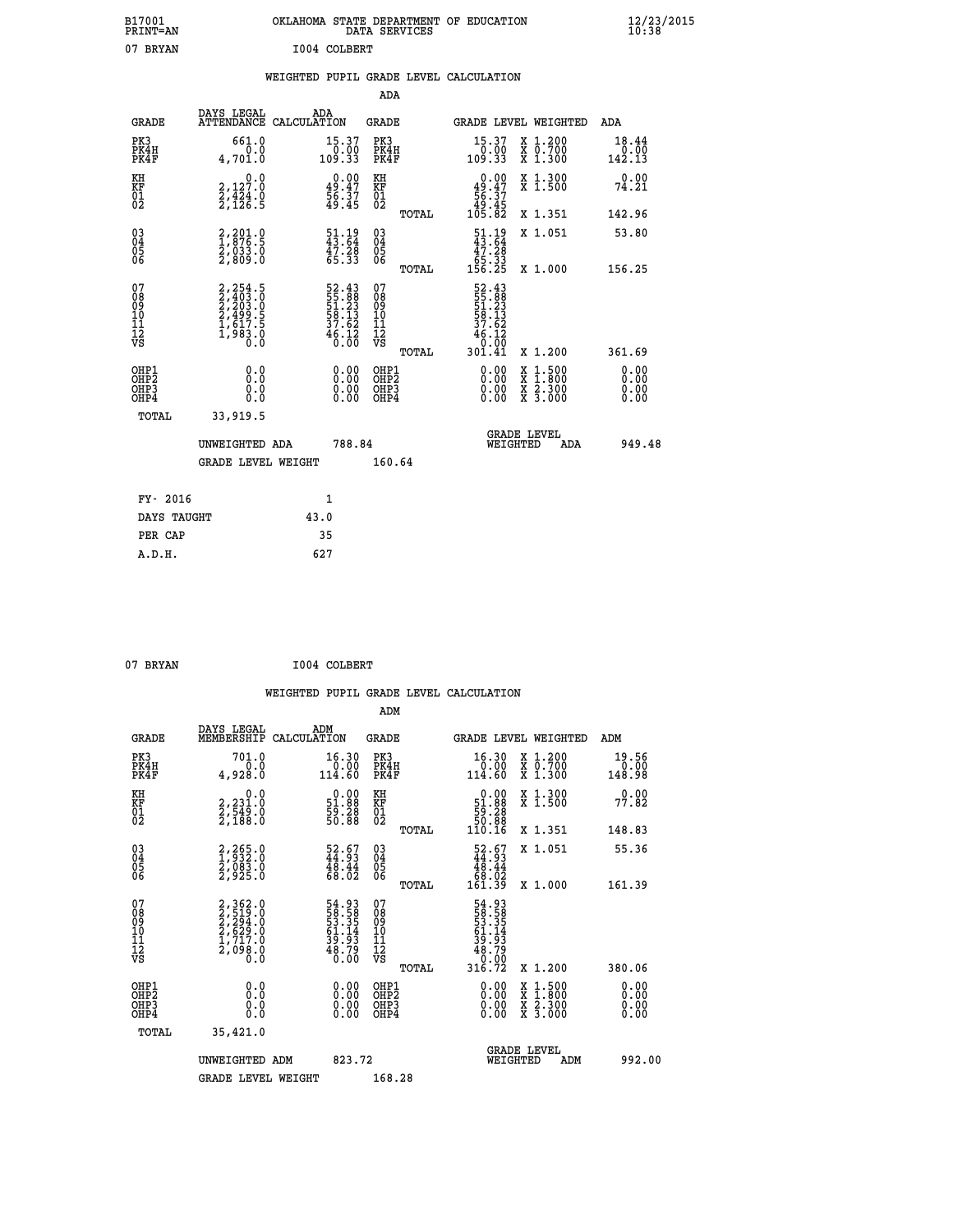| B17001<br><b>PRINT=AN</b>                            |                                                                                                   |                                                                                           | DATA SERVICES                                      | OKLAHOMA STATE DEPARTMENT OF EDUCATION                                                    |                                                                                                  | $\frac{12}{10}$ :38/2015     |  |
|------------------------------------------------------|---------------------------------------------------------------------------------------------------|-------------------------------------------------------------------------------------------|----------------------------------------------------|-------------------------------------------------------------------------------------------|--------------------------------------------------------------------------------------------------|------------------------------|--|
| 07 BRYAN                                             |                                                                                                   | I005 CADDO                                                                                |                                                    |                                                                                           |                                                                                                  |                              |  |
|                                                      |                                                                                                   | WEIGHTED PUPIL GRADE LEVEL CALCULATION                                                    |                                                    |                                                                                           |                                                                                                  |                              |  |
|                                                      |                                                                                                   |                                                                                           | ADA                                                |                                                                                           |                                                                                                  |                              |  |
| <b>GRADE</b>                                         | DAYS LEGAL                                                                                        | ADA<br>ATTENDANCE CALCULATION                                                             | GRADE                                              | <b>GRADE LEVEL WEIGHTED</b>                                                               |                                                                                                  | ADA                          |  |
| PK3<br>PK4H<br>PK4F                                  | 43.0<br>0.0<br>999.5                                                                              | 1.00<br>$\frac{1}{23.24}$                                                                 | PK3<br>PK4H<br>PK4F                                | $\begin{smallmatrix} 1.00\\[-1.2mm] 0.00\\[-1.2mm] 23.24\end{smallmatrix}$                | X 1.200<br>X 0.700<br>X 1.300                                                                    | 1.20<br>0.00<br>30.21        |  |
| KH<br>KF<br>$^{01}_{02}$                             | 0.0<br>1,625.0<br>$\frac{1}{1}, \frac{4}{5}$ $\frac{6}{5}$ $\frac{3}{5}$                          | $37.79$<br>$34.15$<br>$36.13$                                                             | KH<br>KF<br>01<br>02                               | $37.79$<br>$34.15$<br>$36.13$<br>$70.28$                                                  | X 1.300<br>X 1.500                                                                               | 0.00<br>56.69                |  |
|                                                      |                                                                                                   |                                                                                           | TOTAL                                              |                                                                                           | X 1.351                                                                                          | 94.95                        |  |
| $\substack{03 \\ 04}$<br>0500                        | $\frac{1}{3}, \frac{3}{3}, \frac{0}{4}$<br>$\frac{1}{2}, \frac{3}{6}$ $\frac{5}{4}$ $\frac{3}{8}$ | 30.26<br>$\frac{31.49}{38.21}$                                                            | $\begin{matrix} 03 \\ 04 \\ 05 \\ 06 \end{matrix}$ | $30.26$<br>30.57<br>31.49                                                                 | X 1.051                                                                                          | 31.80                        |  |
|                                                      |                                                                                                   |                                                                                           | TOTAL                                              | $\begin{array}{r} \tilde{3}\bar{8} \cdot \tilde{2} \tilde{1} \\ 100 \cdot 27 \end{array}$ | X 1,000                                                                                          | 100.27                       |  |
| 07<br>08<br>09<br>11<br>11<br>12<br>VS               | $1,431.0$<br>$1,525.0$<br>$1,495.5$<br>$1,952.0$<br>$1,346.0$<br>$1,344.5$<br>$0.0$               | $\begin{array}{r} 33.28 \\ 35.47 \\ 34.80 \\ 45.40 \\ 31.30 \\ 31.27 \\ 0.00 \end{array}$ | 07<br>08<br>09<br>11<br>11<br>VS<br><b>TOTAL</b>   | $33.28$<br>$35.47$<br>$34.80$<br>.40<br>31.30<br>31<br>. 27<br>0.00<br>211.52             | X 1.200                                                                                          | 253.82                       |  |
| OHP1<br>OHP <sub>2</sub><br>OH <sub>P3</sub><br>OHP4 | 0.0<br>0.0<br>0.0<br>0.0                                                                          | 0.00<br>0.00<br>0.00                                                                      | OHP1<br>OH <sub>P</sub> 2<br>OHP3<br>OHP4          | 0.00<br>0.00<br>0.00                                                                      | $\begin{smallmatrix} x & 1 & 500 \\ x & 1 & 800 \\ x & 2 & 300 \\ x & 3 & 000 \end{smallmatrix}$ | 0.00<br>0.00<br>0.00<br>0.00 |  |
| TOTAL                                                | 20,397.0                                                                                          |                                                                                           |                                                    |                                                                                           |                                                                                                  |                              |  |
|                                                      | UNWEIGHTED ADA                                                                                    | 474.36                                                                                    |                                                    | <b>GRADE LEVEL</b><br>WEIGHTED                                                            | ADA                                                                                              | 568.94                       |  |
|                                                      | <b>GRADE LEVEL WEIGHT</b>                                                                         |                                                                                           | 94.58                                              |                                                                                           |                                                                                                  |                              |  |
| FY- 2016                                             |                                                                                                   | 1                                                                                         |                                                    |                                                                                           |                                                                                                  |                              |  |
| DAYS TAUGHT                                          |                                                                                                   | 43.0                                                                                      |                                                    |                                                                                           |                                                                                                  |                              |  |
| PER CAP                                              |                                                                                                   | 81                                                                                        |                                                    |                                                                                           |                                                                                                  |                              |  |

| 07 BRYAN | I005 CADDO |
|----------|------------|
|          |            |

|                                                      |                                                                                     |                                                                                           |                                                 | WEIGHTED PUPIL GRADE LEVEL CALCULATION                                                                                                                                                                                                                                         |                                          |                       |
|------------------------------------------------------|-------------------------------------------------------------------------------------|-------------------------------------------------------------------------------------------|-------------------------------------------------|--------------------------------------------------------------------------------------------------------------------------------------------------------------------------------------------------------------------------------------------------------------------------------|------------------------------------------|-----------------------|
|                                                      |                                                                                     |                                                                                           | ADM                                             |                                                                                                                                                                                                                                                                                |                                          |                       |
| <b>GRADE</b>                                         | DAYS LEGAL<br>MEMBERSHIP                                                            | ADM<br>CALCULATION                                                                        | <b>GRADE</b>                                    | <b>GRADE LEVEL WEIGHTED</b>                                                                                                                                                                                                                                                    |                                          | ADM                   |
| PK3<br>PK4H<br>PK4F                                  | 43.0<br>0.0<br>1,061.0                                                              | $\begin{smallmatrix} 1.00\\ 0.00\\ 24.67 \end{smallmatrix}$                               | PK3<br>PK4H<br>PK4F                             | $\frac{1}{0}$ :00<br>24.67                                                                                                                                                                                                                                                     | X 1.200<br>X 0.700<br>X 1.300            | 1.20<br>0.00<br>32.07 |
| KH<br>KF<br>01<br>02                                 | 0.0<br>1,634:0<br>1,508:0<br>1,585:0                                                | $\begin{smallmatrix} 0.00\\ 38.00\\ 35.07\\ 35.86 \end{smallmatrix}$                      | KH<br>KF<br>01<br>02                            | $\begin{smallmatrix} 0.00\\ 38.00\\ 35.07\\ 35.86\\ 36.86\\ 71.93 \end{smallmatrix}$                                                                                                                                                                                           | X 1.300<br>X 1.500                       | 0.00<br>57.00         |
|                                                      |                                                                                     |                                                                                           | TOTAL                                           |                                                                                                                                                                                                                                                                                | X 1.351                                  | 97.18                 |
| $\begin{matrix} 03 \\ 04 \\ 05 \\ 06 \end{matrix}$   | $1,333.0$<br>$1,340.0$<br>$1,395.0$<br>$1,651.0$                                    | $31.90$<br>$31.16$<br>$\frac{3\bar{2}\cdot\bar{4}\bar{4}}{38.40}$                         | 03<br>04<br>05<br>06                            | $\begin{array}{c} 31.00 \\ 31.16 \\ 32.44 \\ 38.40 \\ 102.00 \end{array}$                                                                                                                                                                                                      | X 1.051                                  | 32.58                 |
|                                                      |                                                                                     |                                                                                           | TOTAL                                           |                                                                                                                                                                                                                                                                                | X 1.000                                  | 102.00                |
| 07<br>08<br>09<br>101<br>112<br>VS                   | $1,444.0$<br>$1,549.0$<br>$1,518.0$<br>$1,973.0$<br>$1,388.0$<br>$1,393.0$<br>$0.0$ | $\begin{array}{r} 33.58 \\ 36.92 \\ 35.30 \\ 45.88 \\ 32.28 \\ 32.40 \\ 0.00 \end{array}$ | 07<br>08<br>09<br>11<br>11<br>12<br>VS<br>TOTAL | $\begin{array}{r} 33.58\\ 36.52\\ 35.30\\ 45.30\\ 42.28\\ 32.40\\ 0.00\\ 215.46 \end{array}$                                                                                                                                                                                   | X 1.200                                  | 258.55                |
|                                                      |                                                                                     |                                                                                           |                                                 |                                                                                                                                                                                                                                                                                |                                          | 0.00                  |
| OHP1<br>OHP2<br>OH <sub>P3</sub><br>OH <sub>P4</sub> | 0.0<br>0.000                                                                        | $\begin{smallmatrix} 0.00 \ 0.00 \ 0.00 \ 0.00 \end{smallmatrix}$                         | OHP1<br>OHP2<br>OHP3<br>OHP4                    | $\begin{smallmatrix} 0.00 & 0.00 & 0.00 & 0.00 & 0.00 & 0.00 & 0.00 & 0.00 & 0.00 & 0.00 & 0.00 & 0.00 & 0.00 & 0.00 & 0.00 & 0.00 & 0.00 & 0.00 & 0.00 & 0.00 & 0.00 & 0.00 & 0.00 & 0.00 & 0.00 & 0.00 & 0.00 & 0.00 & 0.00 & 0.00 & 0.00 & 0.00 & 0.00 & 0.00 & 0.00 & 0.0$ | X 1:500<br>X 1:800<br>X 2:300<br>X 3:000 | 0.00<br>0.00<br>0.00  |
| TOTAL                                                | 20,815.0                                                                            |                                                                                           |                                                 |                                                                                                                                                                                                                                                                                |                                          |                       |
|                                                      | UNWEIGHTED ADM                                                                      | 484.06                                                                                    |                                                 | <b>GRADE LEVEL</b><br>WEIGHTED                                                                                                                                                                                                                                                 | ADM                                      | 580.58                |
|                                                      | <b>GRADE LEVEL WEIGHT</b>                                                           |                                                                                           | 96.52                                           |                                                                                                                                                                                                                                                                                |                                          |                       |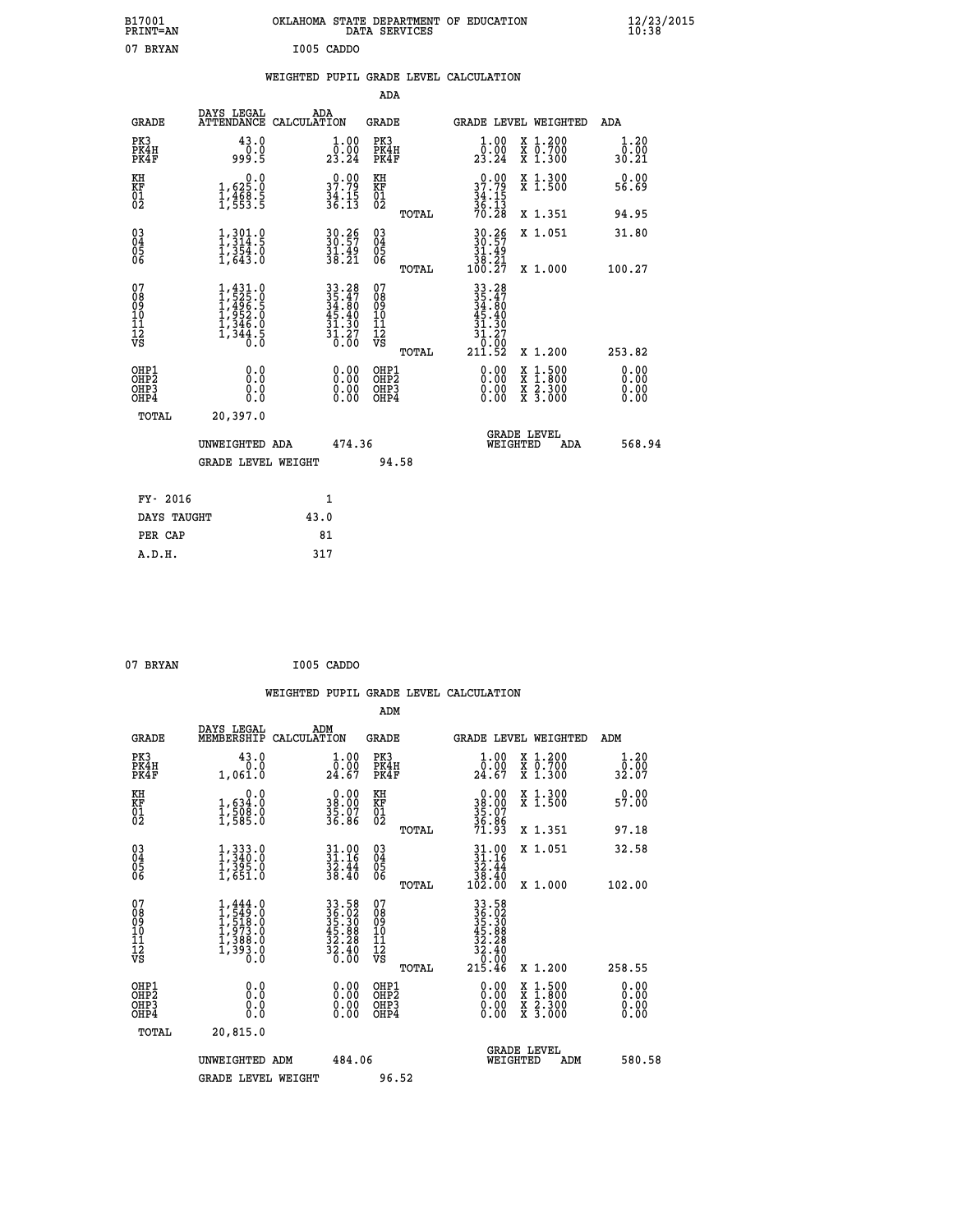| B17001<br>PRINT=AN                        |                                                                                                            |                 |                                                                          |                                                              | DATA SERVICES | OKLAHOMA STATE DEPARTMENT OF EDUCATION                                                    |                                                                                          | $\frac{12}{23}$ /2015 |  |
|-------------------------------------------|------------------------------------------------------------------------------------------------------------|-----------------|--------------------------------------------------------------------------|--------------------------------------------------------------|---------------|-------------------------------------------------------------------------------------------|------------------------------------------------------------------------------------------|-----------------------|--|
| 07 BRYAN                                  |                                                                                                            | 1040 BENNINGTON |                                                                          |                                                              |               |                                                                                           |                                                                                          |                       |  |
|                                           |                                                                                                            |                 |                                                                          |                                                              |               | WEIGHTED PUPIL GRADE LEVEL CALCULATION                                                    |                                                                                          |                       |  |
|                                           |                                                                                                            |                 |                                                                          | <b>ADA</b>                                                   |               |                                                                                           |                                                                                          |                       |  |
| <b>GRADE</b>                              | DAYS LEGAL<br>ATTENDANCE CALCULATION                                                                       | ADA             |                                                                          | GRADE                                                        |               |                                                                                           | GRADE LEVEL WEIGHTED                                                                     | ADA                   |  |
| PK3<br>PK4H<br>PK4F                       | 38.0<br>0.0<br>565.0                                                                                       |                 | 1.09<br>0.00<br>16.14                                                    | PK3<br>PK4H<br>PK4F                                          |               | 1.09<br>0.00<br>16.14                                                                     | X 1.200<br>X 0.700<br>X 1.300                                                            | 1.31<br>0.00<br>20.98 |  |
| KH<br>KF<br>01<br>02                      | 0.0<br>918.0<br>795.0<br>909.5                                                                             |                 | 26.23<br>$\frac{22}{25}:\frac{71}{99}$                                   | KH<br><b>KF</b><br>01<br>02                                  |               | $\begin{smallmatrix} 0.00\\ 26.23\\ 22.71\\ 25.99\\ 48.70 \end{smallmatrix}$              | X 1.300<br>X 1.500                                                                       | 0.00<br>39.35         |  |
|                                           |                                                                                                            |                 |                                                                          |                                                              | TOTAL         |                                                                                           | X 1.351                                                                                  | 65.79                 |  |
| $\substack{03 \ 04}$<br>Ŏ5<br>06          | 750.0<br>380.0<br>699.0<br>766.0                                                                           |                 | $\frac{21.43}{10.86}$<br>19.97<br>21.89                                  | $03\overline{4}$<br>$\begin{matrix} 0.5 \\ 0.6 \end{matrix}$ |               | $\frac{21.43}{10.86}$<br>19:97<br>21:89<br>52:72                                          | X 1.051                                                                                  | 22.52                 |  |
|                                           |                                                                                                            |                 |                                                                          |                                                              | TOTAL         |                                                                                           | X 1.000                                                                                  | 52.72                 |  |
| 07<br>08<br>09<br>11<br>11<br>12<br>VS    | 784.0<br>$\begin{smallmatrix} 794.00 \\ 594.0 \\ 26.0 \\ 739.0 \\ 581.5 \\ 596.5 \\ 0.0 \end{smallmatrix}$ |                 | $22.40$<br>$16.97$<br>$23.60$<br>$21.11$<br>$16.61$<br>$17.04$<br>$0.00$ | 07<br>08<br>09<br>10<br>īĭ<br>12<br>VS                       | TOTAL         | 22.40<br>$\frac{16}{23}$ : $\frac{57}{60}$<br>$21.11$<br>16.61<br>17.04<br>0.00<br>117.73 | X 1.200                                                                                  | 141.28                |  |
| OHP1<br>OH <sub>P</sub> 2<br>OHP3<br>OHP4 | 163.0<br>0.0<br>0.0<br>0.0                                                                                 |                 | $\frac{4}{0}$ : $\frac{6}{0}$<br>0.00<br>0.00                            | OHP1<br>OH <sub>P</sub> 2<br>OHP3<br>OHP4                    |               | $\frac{4.66}{0.00}$<br>0.00<br>0.00                                                       | $\begin{smallmatrix} x & 1.500 \\ x & 1.800 \\ x & 2.300 \\ x & 3.000 \end{smallmatrix}$ | 6.99<br>0.00<br>0.00  |  |
| TOTAL                                     | 10,104.5                                                                                                   |                 |                                                                          |                                                              |               |                                                                                           |                                                                                          |                       |  |
|                                           | UNWEIGHTED ADA                                                                                             |                 | 288.70                                                                   |                                                              |               |                                                                                           | <b>GRADE LEVEL</b><br>WEIGHTED<br>ADA                                                    | 350.94                |  |
|                                           | <b>GRADE LEVEL WEIGHT</b>                                                                                  |                 |                                                                          |                                                              | 62.24         |                                                                                           |                                                                                          |                       |  |
| FY- 2016                                  |                                                                                                            | 1               |                                                                          |                                                              |               |                                                                                           |                                                                                          |                       |  |
| DAYS TAUGHT                               |                                                                                                            | 35.0            |                                                                          |                                                              |               |                                                                                           |                                                                                          |                       |  |
| PER CAP                                   |                                                                                                            | 90              |                                                                          |                                                              |               |                                                                                           |                                                                                          |                       |  |

| 07 BRYAN | <b>I040 BENNINGTON</b> |
|----------|------------------------|

 **WEIGHTED PUPIL GRADE LEVEL CALCULATION ADM DAYS LEGAL ADM GRADE MEMBERSHIP CALCULATION GRADE GRADE LEVEL WEIGHTED ADM PK3 38.0 1.09 PK3 1.09 X 1.200 1.31 PK4H 0.0 0.00 PK4H 0.00 X 0.700 0.00 PK4F 580.0 16.57 PK4F 16.57 X 1.300 21.54 KH 0.0 0.00 KH 0.00 X 1.300 0.00 KF 939.0 26.83 KF 26.83 X 1.500 40.25 01 833.0 23.80 01 23.80 02 937.0 26.77 02 26.77 TOTAL 50.57 X 1.351 68.32 03 775.0 22.14 03 22.14 X 1.051 23.27 04 386.0 11.03 04 11.03 05 711.0 20.31 05 20.31** 06 776.0 22.17 06 <sub>momas</sub> 22.17  **TOTAL 53.51 X 1.000 53.51 07 803.0 22.94 07 22.94 08 611.0 17.46 08 17.46 09 858.0 24.51 09 24.51 10 750.0 21.43 10 21.43 11 602.0 17.20 11 17.20 12 608.0 17.37 12 17.37 VS 0.0 0.00 VS 0.00 TOTAL 120.91 X 1.200 145.09** OHP1 166.0 4.74 OHP2 4.74 X 1.500 7.11<br>OHP2 0.00 0.00 OHP2 0.00 X 1.500 0.00<br>OHP3 0.00 0.00 OHP3 0.000 X 2.300 0.00  **OHP4 0.0 0.00 OHP4 0.00 X 3.000 0.00 TOTAL 10,373.0 GRADE LEVEL UNWEIGHTED ADM 296.36 WEIGHTED ADM 360.40** GRADE LEVEL WEIGHT 64.04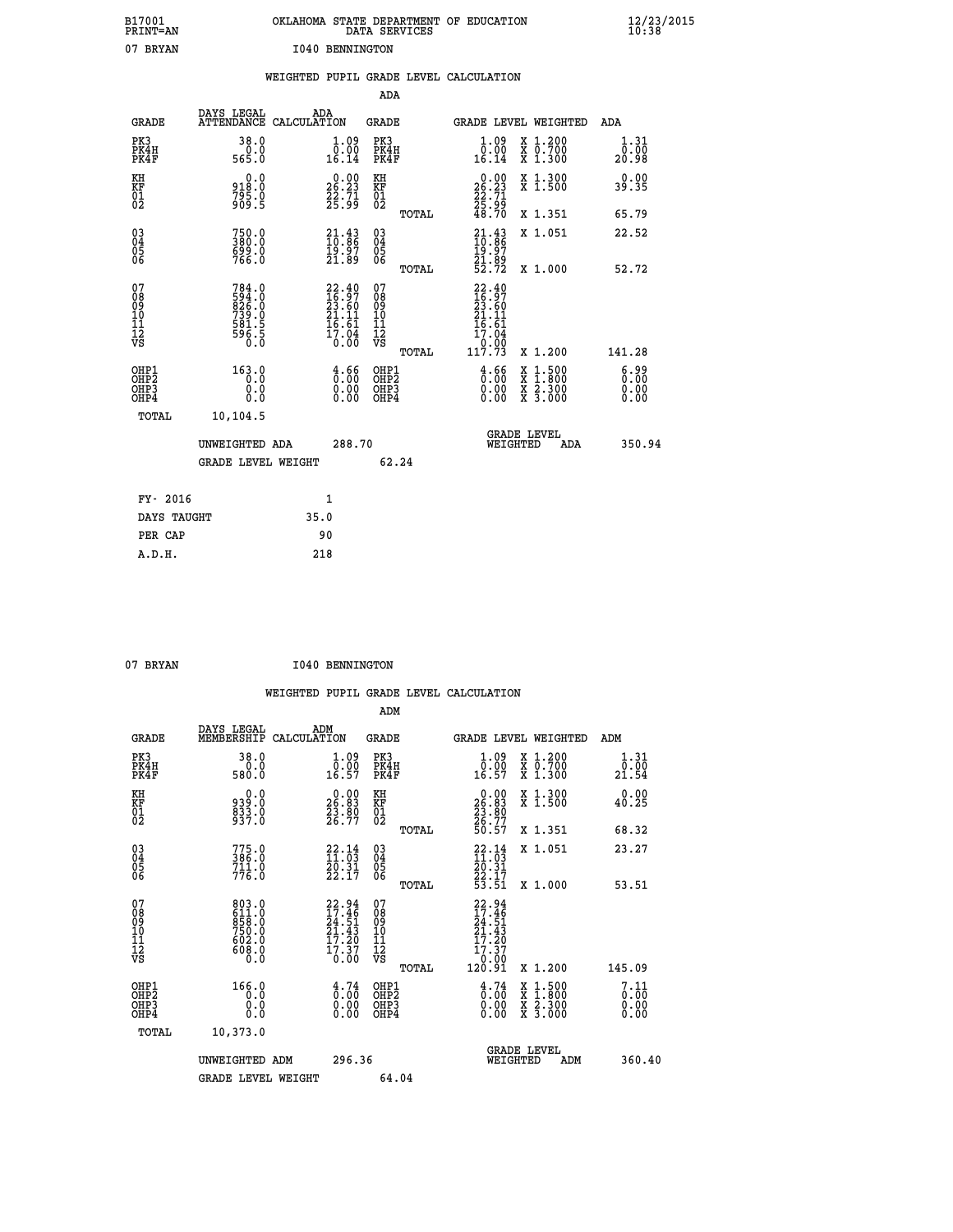| B17001                                             |                                                                                     |                                                      |                                                                      |                                        |       |                                                                                                                                                     |                                                                 |                       |                 |
|----------------------------------------------------|-------------------------------------------------------------------------------------|------------------------------------------------------|----------------------------------------------------------------------|----------------------------------------|-------|-----------------------------------------------------------------------------------------------------------------------------------------------------|-----------------------------------------------------------------|-----------------------|-----------------|
| PRINT=AN                                           |                                                                                     | OKLAHOMA STATE DEPARTMENT OF EDUCATION DATA SERVICES |                                                                      |                                        |       |                                                                                                                                                     |                                                                 |                       | $\frac{12}{20}$ |
| 07 BRYAN                                           |                                                                                     | I048 CALERA                                          |                                                                      |                                        |       |                                                                                                                                                     |                                                                 |                       |                 |
|                                                    |                                                                                     | WEIGHTED PUPIL GRADE LEVEL CALCULATION               |                                                                      |                                        |       |                                                                                                                                                     |                                                                 |                       |                 |
|                                                    |                                                                                     |                                                      |                                                                      | <b>ADA</b>                             |       |                                                                                                                                                     |                                                                 |                       |                 |
| <b>GRADE</b>                                       | DAYS LEGAL<br><b>ATTENDANCE</b>                                                     | ADA<br>CALCULATION                                   |                                                                      | <b>GRADE</b>                           |       |                                                                                                                                                     | <b>GRADE LEVEL WEIGHTED</b>                                     | ADA                   |                 |
| PK3<br>PK4H<br>PK4F                                | $105.0$<br>$0.0$<br>1,645.5                                                         |                                                      | $\begin{smallmatrix} 2.50\0.0011.00\\ 39.18\end{smallmatrix}$        | PK3<br>PK4H<br>PK4F                    |       | $\begin{smallmatrix} 2.50\0.0011.00\\ 39.18\end{smallmatrix}$                                                                                       | X 1.200<br>X 0.700<br>X 1.300                                   | 3.00<br>0.00<br>50.93 |                 |
| KH<br>KF<br>01<br>02                               | $\begin{smallmatrix} 0.0\\2.094.0\\2.419.5\\2.536.0 \end{smallmatrix}$              |                                                      | $\begin{smallmatrix} 0.00\\ 49.86\\ 57.61\\ 60.38 \end{smallmatrix}$ | KH<br>KF<br>01<br>02                   |       | $\begin{smallmatrix} &0.00\ 49.86\ 57.61\ 60.38\ 117.99\end{smallmatrix}$                                                                           | X 1.300<br>X 1.500                                              | 0.00<br>74.79         |                 |
|                                                    |                                                                                     |                                                      |                                                                      |                                        | TOTAL |                                                                                                                                                     | X 1.351                                                         | 159.40                |                 |
| $\begin{matrix} 03 \\ 04 \\ 05 \\ 06 \end{matrix}$ | 2,473.0<br>2,059.5<br>1,998.5<br>1,639.0                                            |                                                      | 58.88<br>49.04<br>47.58<br>39.02                                     | 03<br>04<br>05<br>06                   |       | $\begin{smallmatrix} 58.88\\ 49.04\\ 47.58\\ 39.02\\ 135.64 \end{smallmatrix}$                                                                      | X 1.051                                                         | 61.88                 |                 |
|                                                    |                                                                                     |                                                      |                                                                      |                                        | TOTAL |                                                                                                                                                     | X 1.000                                                         | 135.64                |                 |
| 07<br>08<br>09<br>101<br>11<br>12<br>VS            | $2,454.0$<br>$1,645.5$<br>$1,815.0$<br>$2,100.5$<br>$2,011.0$<br>$1,821.0$<br>$0.0$ |                                                      | $58.4339.1843.2150.0147.8843.360.00$                                 | 07<br>08<br>09<br>11<br>11<br>12<br>VS | TOTAL | $\begin{array}{r} 58 \cdot 43 \\ 39 \cdot 18 \\ 43 \cdot 21 \\ 50 \cdot 01 \\ 47 \cdot 88 \\ 43 \cdot 36 \\ 0 \cdot 00 \\ 282 \cdot 07 \end{array}$ | X 1.200                                                         | 338.48                |                 |
| OHP1<br>OHP2<br>OHP3                               |                                                                                     |                                                      | $0.00$<br>$0.00$                                                     | OHP1<br>OHP2<br>OHP3                   |       | $0.00$<br>$0.00$                                                                                                                                    | $\begin{array}{c}\n  1.500 \\   1.800 \\   2.300\n \end{array}$ | 0.00<br>0.00          |                 |

| OHP4        | 0.0                | 0.00   | OHP4   | $0.00 \times 3.000$                   | 0.00   |
|-------------|--------------------|--------|--------|---------------------------------------|--------|
| TOTAL       | 28,817.0           |        |        |                                       |        |
|             | UNWEIGHTED ADA     | 686.12 |        | <b>GRADE LEVEL</b><br>ADA<br>WEIGHTED | 824.12 |
|             | GRADE LEVEL WEIGHT |        | 138.00 |                                       |        |
|             |                    |        |        |                                       |        |
| FY- 2016    |                    |        |        |                                       |        |
| DAYS TAUGHT |                    | 42.0   |        |                                       |        |
| PER CAP     |                    | 35     |        |                                       |        |

| 07 BRYAN |  | I048 CALERA |
|----------|--|-------------|
|----------|--|-------------|

 **ADM**

 **A.D.H. 451**

| <b>GRADE</b>                                       | DAYS LEGAL<br>MEMBERSHIP                                              | ADM<br>CALCULATION                                                                 | <b>GRADE</b>                                       |       | GRADE LEVEL WEIGHTED                                                                                                                                                                                                                                                           |                                          | ADM                   |  |
|----------------------------------------------------|-----------------------------------------------------------------------|------------------------------------------------------------------------------------|----------------------------------------------------|-------|--------------------------------------------------------------------------------------------------------------------------------------------------------------------------------------------------------------------------------------------------------------------------------|------------------------------------------|-----------------------|--|
| PK3<br>PK4H<br>PK4F                                | 105.0<br>0.0<br>1,716.0                                               | $2.50$<br>$0.00$<br>40.86                                                          | PK3<br>PK4H<br>PK4F                                |       | $\begin{smallmatrix} 2.50\0.00\\40.86\end{smallmatrix}$                                                                                                                                                                                                                        | X 1.200<br>X 0.700<br>$X$ 1.300          | 3.00<br>0.00<br>53.12 |  |
| KH<br>KF<br>01<br>02                               | 0.0<br>2,207:0<br>2,532:0<br>2,655:0                                  | $\begin{smallmatrix} 0.00\\ 52.55\\ 60.29\\ 63.21 \end{smallmatrix}$               | KH<br>KF<br>01<br>02                               |       | $\begin{smallmatrix} &0.00\\ 52.55\\ 60.29\\ 63.21\\ 123.50\end{smallmatrix}$                                                                                                                                                                                                  | X 1.300<br>X 1.500                       | 0.00<br>78.83         |  |
|                                                    |                                                                       |                                                                                    |                                                    | TOTAL |                                                                                                                                                                                                                                                                                | X 1.351                                  | 166.85                |  |
| $\begin{matrix} 03 \\ 04 \\ 05 \\ 06 \end{matrix}$ | $2,574.0$<br>$2,115.0$<br>$2,038.0$<br>$1,687.0$                      | $\begin{smallmatrix} 61.29\\ 50.36\\ 48.52\\ 40.17 \end{smallmatrix}$              | $\begin{matrix} 03 \\ 04 \\ 05 \\ 06 \end{matrix}$ |       | $\begin{smallmatrix} 61.29\\ 50.36\\ 48.52\\ 40.17\\ 139.05 \end{smallmatrix}$                                                                                                                                                                                                 | X 1.051                                  | 64.42                 |  |
|                                                    |                                                                       |                                                                                    |                                                    | TOTAL |                                                                                                                                                                                                                                                                                | X 1.000                                  | 139.05                |  |
| 07<br>08<br>09<br>101<br>11<br>12<br>VS            | 2,596.0<br>1,753.0<br>1,911.0<br>2,235.0<br>2,113.0<br>1,944.0<br>0.0 | $61.81$<br>$41.74$<br>$45.50$<br>$53.21$<br>$50.31$<br>$50.31$<br>$6.29$<br>$0.00$ | 07<br>08<br>09<br>101<br>11<br>12<br>VS            | TOTAL | $\begin{array}{r} 61.81 \\ 41.74 \\ 45.50 \\ 53.21 \\ 50.31 \\ 46.29 \\ 0.00 \\ 298.86 \end{array}$                                                                                                                                                                            | X 1.200                                  | 358.63                |  |
| OHP1<br>OHP2<br>OH <sub>P3</sub><br>OHP4           | 0.0<br>0.000                                                          | $0.00$<br>$0.00$<br>0.00                                                           | OHP1<br>OHP2<br>OHP3<br>OHP4                       |       | $\begin{smallmatrix} 0.00 & 0.00 & 0.00 & 0.00 & 0.00 & 0.00 & 0.00 & 0.00 & 0.00 & 0.00 & 0.00 & 0.00 & 0.00 & 0.00 & 0.00 & 0.00 & 0.00 & 0.00 & 0.00 & 0.00 & 0.00 & 0.00 & 0.00 & 0.00 & 0.00 & 0.00 & 0.00 & 0.00 & 0.00 & 0.00 & 0.00 & 0.00 & 0.00 & 0.00 & 0.00 & 0.0$ | X 1:500<br>X 1:800<br>X 2:300<br>X 3:000 | 0.00<br>0.00<br>0.00  |  |
| TOTAL                                              | 30,181.0                                                              |                                                                                    |                                                    |       |                                                                                                                                                                                                                                                                                |                                          |                       |  |
|                                                    | UNWEIGHTED ADM                                                        | 718.61                                                                             |                                                    |       | WEIGHTED                                                                                                                                                                                                                                                                       | <b>GRADE LEVEL</b><br>ADM                | 863.90                |  |
|                                                    | <b>GRADE LEVEL WEIGHT</b>                                             |                                                                                    | 145.29                                             |       |                                                                                                                                                                                                                                                                                |                                          |                       |  |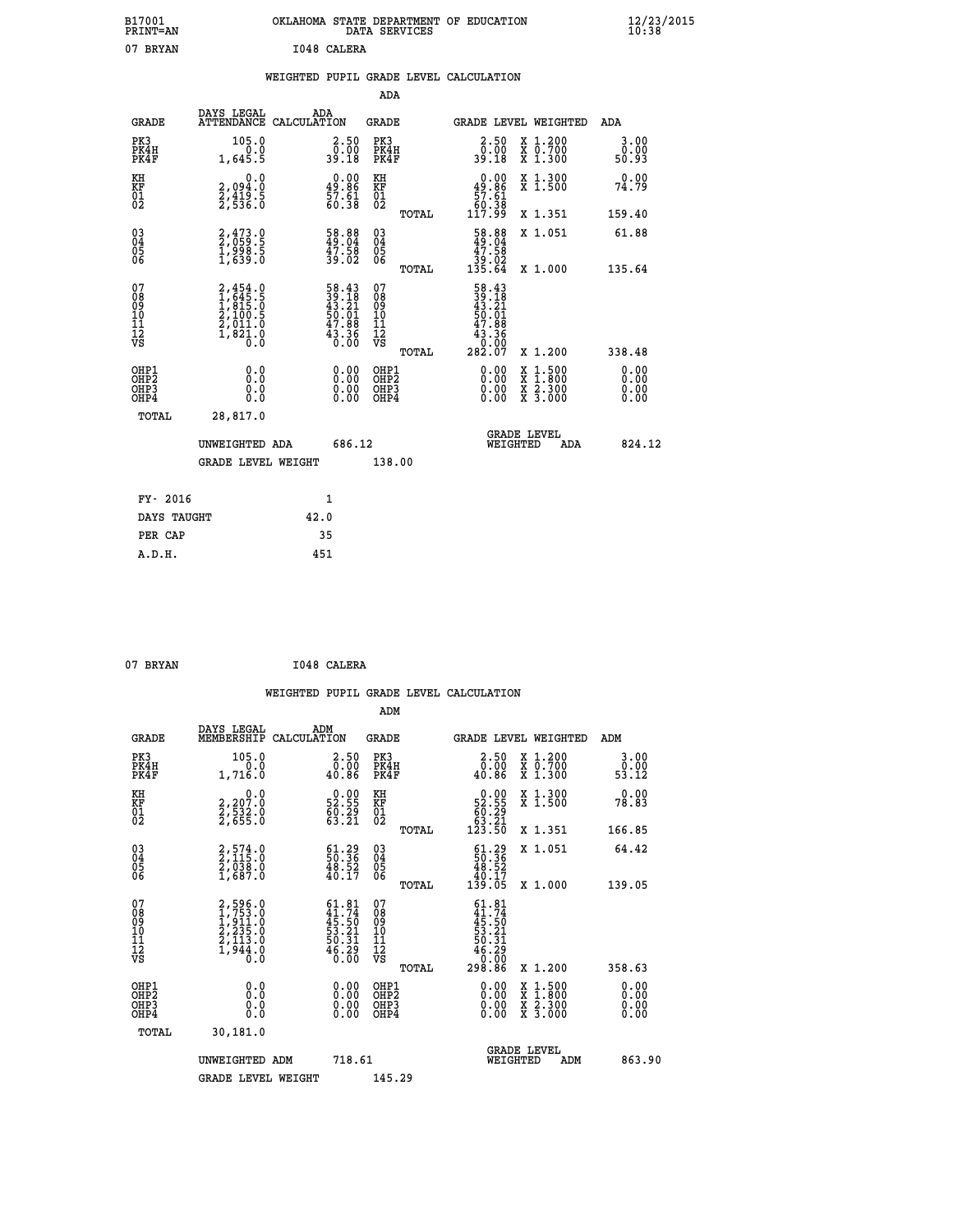| B17001<br><b>PRINT=AN</b> | OKLAHOMA<br>. STATE DEPARTMENT OF EDUCATION<br>DATA SERVICES | $\frac{12}{23}$ /2015 |
|---------------------------|--------------------------------------------------------------|-----------------------|
| 07<br><b>BRYAN</b>        | 1072 DURANT                                                  |                       |

### **WEIGHTED PUPIL GRADE LEVEL CALCULATION**

|                                                                    |                                                                                                   |                                                                                  | ADA                                       |       |                                                                  |                                                    |                               |
|--------------------------------------------------------------------|---------------------------------------------------------------------------------------------------|----------------------------------------------------------------------------------|-------------------------------------------|-------|------------------------------------------------------------------|----------------------------------------------------|-------------------------------|
| <b>GRADE</b>                                                       | DAYS LEGAL                                                                                        | ADA<br>ATTENDANCE CALCULATION                                                    | <b>GRADE</b>                              |       |                                                                  | GRADE LEVEL WEIGHTED                               | <b>ADA</b>                    |
| PK3<br>PK4H<br>PK4F                                                | 457.0<br>0.0<br>10,478.0                                                                          | 11.72<br>268.67                                                                  | PK3<br>PK4H<br>PK4F                       |       | $\frac{11.72}{0.00}$<br>268.67                                   | X 1.200<br>X 0.700<br>X 1.300                      | 14.06<br>0.00<br>349.27       |
| KH<br>KF<br>01<br>02                                               | 0.0<br>12,328.5<br>13,042.0<br>10,981.0                                                           | $0.00$<br>316.12<br>$\frac{3\bar{3}\tilde{4}\cdot\tilde{4}\bar{1}}{281\cdot 56}$ | KH<br>KF<br>01<br>02                      |       | $0.00$<br>$316.12$<br>$334.41$<br>$281.56$<br>$615.97$           | X 1.300<br>X 1.500                                 | 0.00<br>474.18                |
|                                                                    |                                                                                                   |                                                                                  |                                           | TOTAL |                                                                  | X 1.351                                            | 832.18                        |
| $\begin{smallmatrix} 03 \\[-4pt] 04 \end{smallmatrix}$<br>Ŏ5<br>06 | 9,647.5<br>9,442.5<br>9,693.0<br>8,761.0                                                          | $247.37$<br>$242.12$<br>$\frac{248}{224}.54$                                     | $\substack{03 \\ 04}$<br>$\frac{05}{06}$  |       | 247.37<br>248.54                                                 | X 1.051                                            | 259.99                        |
|                                                                    |                                                                                                   |                                                                                  |                                           | TOTAL | 224.64<br>715.30                                                 | X 1.000                                            | 715.30                        |
| 07<br>08<br>09<br>11<br>11<br>12<br>VS                             | $\begin{smallmatrix}9,190.0\\10,016.5\\10,184.5\\8,893.0\\7,904.0\\7,428.0\\0.0\end{smallmatrix}$ | $235.64$<br>$256.83$<br>$261.14$<br>$228.03$<br>$202.67$<br>$190.46$<br>$0.00$   | 07<br>08<br>09<br>11<br>11<br>12<br>VS    |       | $235.64\n256.83\n261.14\n228.03\n202.67\n190.46\n0.00\n1,374.77$ |                                                    |                               |
|                                                                    |                                                                                                   |                                                                                  |                                           | TOTAL |                                                                  | X 1.200                                            | 1,649.72                      |
| OHP1<br>OH <sub>P</sub> 2<br>OHP3<br>OHP4                          | 0.0<br>Ō.Ō<br>0.0<br>178.5                                                                        | 0.00<br>$\substack{0.00\\4.58}$                                                  | OHP1<br>OH <sub>P</sub> 2<br>OHP3<br>OHP4 |       | 0.00<br>0.00<br>4.58                                             | $1:500$<br>$1:800$<br>X<br>X<br>X 2.300<br>X 3.000 | 0.00<br>0.00<br>0.00<br>13.74 |
| TOTAL                                                              | 138,625.0                                                                                         |                                                                                  |                                           |       |                                                                  |                                                    |                               |
|                                                                    | UNWEIGHTED ADA                                                                                    | 3,554.50                                                                         |                                           |       |                                                                  | <b>GRADE LEVEL</b><br>WEIGHTED<br>ADA              | 4,308.44                      |
|                                                                    | <b>GRADE LEVEL WEIGHT</b>                                                                         |                                                                                  | 753.94                                    |       |                                                                  |                                                    |                               |
| FY- 2016                                                           |                                                                                                   | 1                                                                                |                                           |       |                                                                  |                                                    |                               |
| DAYS TAUGHT                                                        |                                                                                                   | 39.0                                                                             |                                           |       |                                                                  |                                                    |                               |
| PER CAP                                                            |                                                                                                   | 33                                                                               |                                           |       |                                                                  |                                                    |                               |
|                                                                    |                                                                                                   |                                                                                  |                                           |       |                                                                  |                                                    |                               |

07 BRYAN 1072 DURANT

 **A.D.H. 2,212**

|                                          |                                                                                                           |                    |                                                                                               | ADM                                                |       |                                                                             |          |                                          |                                   |
|------------------------------------------|-----------------------------------------------------------------------------------------------------------|--------------------|-----------------------------------------------------------------------------------------------|----------------------------------------------------|-------|-----------------------------------------------------------------------------|----------|------------------------------------------|-----------------------------------|
| <b>GRADE</b>                             | DAYS LEGAL<br>MEMBERSHIP                                                                                  | ADM<br>CALCULATION |                                                                                               | <b>GRADE</b>                                       |       |                                                                             |          | GRADE LEVEL WEIGHTED                     | ADM                               |
| PK3<br>PK4H<br>PK4F                      | 466.0<br>0.0<br>10,805.0                                                                                  |                    | 11.95<br>277.00                                                                               | PK3<br>PK4H<br>PK4F                                |       | $\begin{smallmatrix} 11.95\ 0.00\ 277.05 \end{smallmatrix}$                 |          | X 1.200<br>X 0.700<br>X 1.300            | 14.34<br>0.00<br>360.17           |
| KH<br>KF<br>01<br>02                     | 0.0<br>12,884.0<br>13,497.0<br>11,344.0                                                                   |                    | $\begin{smallmatrix} &0.00\\ 330.36\\ 346.08\\ 290.87\end{smallmatrix}$                       | KH<br>KF<br>01<br>02                               |       | 0.00<br>330:36<br>346:08<br>290:87<br>636:95                                |          | X 1.300<br>X 1.500                       | 0.00<br>495.54                    |
|                                          |                                                                                                           |                    |                                                                                               |                                                    | TOTAL |                                                                             |          | X 1.351                                  | 860.52                            |
| 03<br>04<br>05<br>06                     | 2,767.0<br>10,071.0<br>9,112.0                                                                            |                    | $\begin{smallmatrix} 253\cdot 33\\ 250\cdot 44\\ 258\cdot 23\\ 233\cdot 64 \end{smallmatrix}$ | $\begin{matrix} 03 \\ 04 \\ 05 \\ 06 \end{matrix}$ |       | 253.33<br>250.44<br>258.23<br>233.64<br>742.31                              |          | X 1.051                                  | 266.25                            |
|                                          |                                                                                                           |                    |                                                                                               |                                                    | TOTAL |                                                                             |          | X 1.000                                  | 742.31                            |
| 07<br>08<br>09<br>101<br>112<br>VS       | $\begin{smallmatrix} 9,535.0\\ 10,516.0\\ 10,588.0\\ 9,292.0\\ 8,261.0\\ 7,733.0\\ 0.0 \end{smallmatrix}$ |                    | 244.49<br>269.64<br>271.49<br>238.26<br>211.82<br>211.82<br>198.28<br>0.00                    | 07<br>08<br>09<br>11<br>11<br>12<br>VS             | TOTAL | 244.49<br>269.64<br>271.49<br>239.26<br>$\frac{211.82}{198.28}$<br>1,433.98 |          | X 1.200                                  | 1,720.78                          |
| OHP1<br>OHP2<br>OH <sub>P3</sub><br>OHP4 | 0.0<br>0.0<br>179.0                                                                                       |                    | $\begin{smallmatrix} 0.00 \ 0.00 \ 0.00 \ 4.59 \end{smallmatrix}$                             | OHP1<br>OHP2<br>OHP <sub>3</sub>                   |       | $\begin{smallmatrix} 0.00\\ 0.00\\ 0.00\\ 4.59 \end{smallmatrix}$           |          | X 1:500<br>X 1:800<br>X 2:300<br>X 3:000 | 0.00<br>0.00<br>$0.00$<br>$13.77$ |
| TOTAL                                    | 143,930.0                                                                                                 |                    |                                                                                               |                                                    |       |                                                                             |          |                                          |                                   |
|                                          | UNWEIGHTED ADM                                                                                            |                    | 3,690.52                                                                                      |                                                    |       |                                                                             | WEIGHTED | <b>GRADE LEVEL</b><br>ADM                | 4,473.68                          |
|                                          | <b>GRADE LEVEL WEIGHT</b>                                                                                 |                    |                                                                                               | 783.16                                             |       |                                                                             |          |                                          |                                   |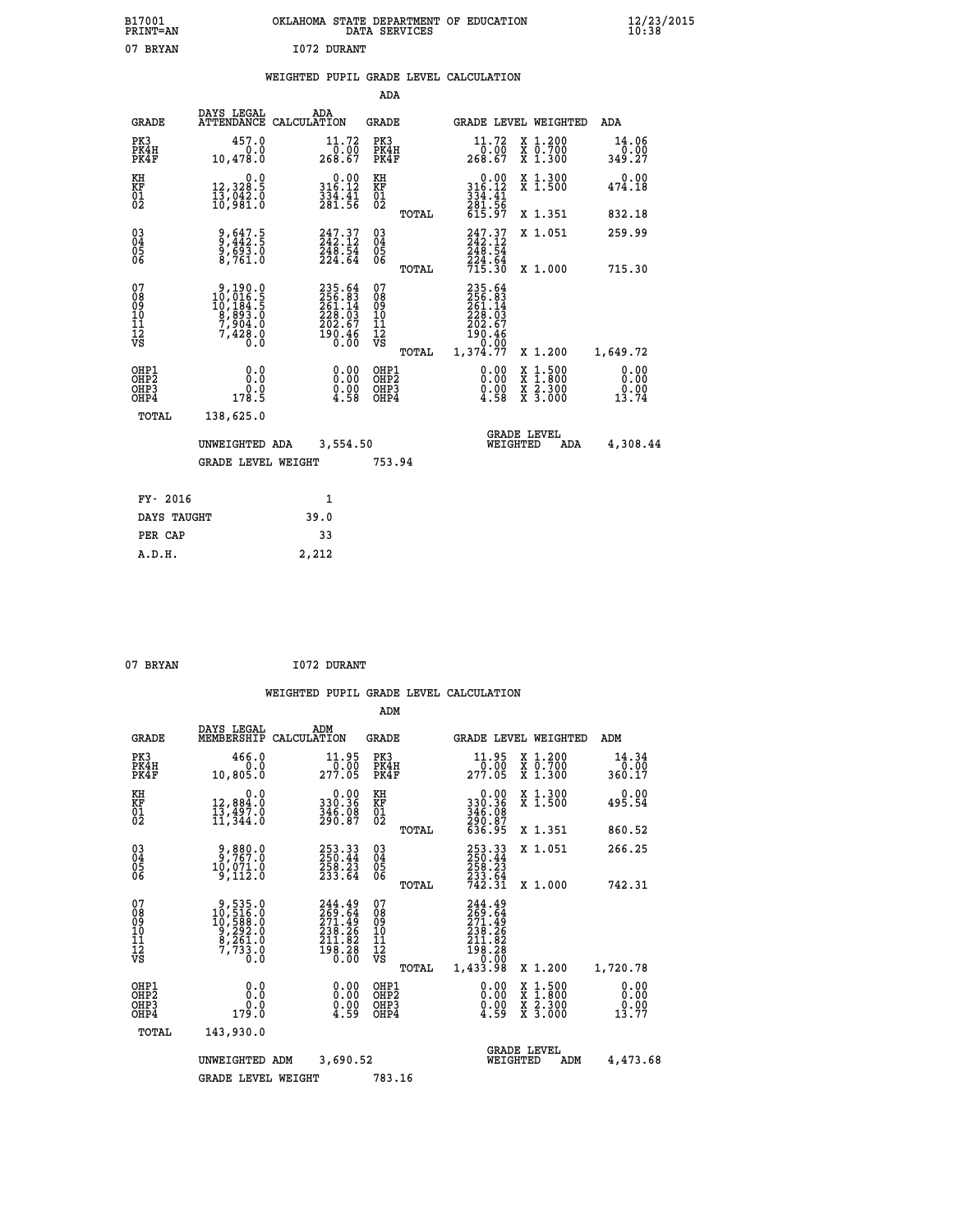| B17001          | OKLAHOMA STATE DEPARTMENT OF EDUCATION |
|-----------------|----------------------------------------|
| <b>PRINT=AN</b> | DATA SERVICES                          |
| <b>BRYAN</b>    | COUNTY TOTALS                          |

|                                                    |                                                                                           |                                                                            | ADA                                             |                                                                                                |                                          |                       |
|----------------------------------------------------|-------------------------------------------------------------------------------------------|----------------------------------------------------------------------------|-------------------------------------------------|------------------------------------------------------------------------------------------------|------------------------------------------|-----------------------|
| <b>GRADE</b>                                       | DAYS LEGAL                                                                                | ADA<br>ATTENDANCE CALCULATION                                              | GRADE                                           |                                                                                                | GRADE LEVEL WEIGHTED                     | ADA                   |
| PK3<br>PK4H<br>PK4F                                | 1,601.0<br>0.0<br>22,376.5                                                                | 38.82<br>0.00<br>553.37                                                    | PK3<br>PK4H<br>PK4F                             | 38.82<br>$0.00$<br>553.37                                                                      | X 1.200<br>X 0.700<br>X 1.300            | 46.58<br>719.37       |
| KH<br>KF<br>01<br>02                               | 0.0<br>24,622.0<br>$\frac{24}{22}$ , $\frac{603}{844}$ .0                                 | $\begin{smallmatrix}&&0.00\\ 613.43\\ 612.70\\ 568.56\end{smallmatrix}$    | KH<br>KF<br>01<br>02                            | $\begin{smallmatrix}&&0\ .\ 00\\ 613\ .43\\ 612\ .70\\ 568\ .56\\ 1,181\ .26\end{smallmatrix}$ | X 1.300<br>X 1.500                       | 0.00<br>920.17        |
|                                                    |                                                                                           |                                                                            | TOTAL                                           |                                                                                                | X 1.351                                  | 1,595.88              |
| $\begin{matrix} 03 \\ 04 \\ 05 \\ 06 \end{matrix}$ | 21,283.0<br>19,586.0<br>20,635.0<br>19,773.0                                              | 529.24<br>485.86<br>512.45<br>487.72                                       | $^{03}_{04}$<br>05<br>06                        | 529.24<br>485.86<br>512.45<br>487.72                                                           | X 1.051                                  | 2,042.25              |
|                                                    |                                                                                           |                                                                            | TOTAL                                           | 1,486.03                                                                                       | X 1.000                                  | 1,486.03              |
| 07<br>08<br>09<br>10<br>11<br>12<br>VS             | $20,870.0$<br>$21,407.5$<br>$21,863.0$<br>$20,640.0$<br>$18,588.0$<br>$16,834.5$<br>$0.0$ | 516.96<br>529.30<br>542.08<br>542.08<br>510.26<br>458.59<br>416.00<br>0.00 | 07<br>08<br>09<br>11<br>11<br>12<br>VS<br>TOTAL | 516.96<br>529.30<br>542.08<br>510.26<br>458.59<br>416.00<br>2,973.19                           | X 1.200                                  | 3,567.82              |
| OHP1                                               | 163.0                                                                                     |                                                                            | OHP1                                            |                                                                                                |                                          | 6.99                  |
| OH <sub>P</sub> 2<br>OHP3<br>OHP4                  | 0.0<br>0.0<br>178.5                                                                       | $\frac{4.66}{0.00}$<br>$\frac{0.00}{4.58}$                                 | OH <sub>P</sub> 2<br>OHP3<br>OHP4               | $\frac{4.66}{0.00}$<br>0.00<br>4.58                                                            | X 1:500<br>X 1:800<br>X 2:300<br>X 3:000 | 0.00<br>0.00<br>13.74 |
| TOTAL                                              | 297,868.0                                                                                 |                                                                            |                                                 |                                                                                                |                                          |                       |
|                                                    | UNWEIGHTED ADA                                                                            | 7,384.58                                                                   |                                                 | WEIGHTED                                                                                       | <b>GRADE LEVEL</b><br>ADA                | 8,912.80              |
|                                                    | <b>GRADE LEVEL WEIGHT</b>                                                                 |                                                                            | 1,528.22                                        |                                                                                                |                                          |                       |
| FY- 2016                                           |                                                                                           | $\mathbf{1}$                                                               |                                                 |                                                                                                |                                          |                       |
|                                                    | DAYS TAUGHT                                                                               | 330.0                                                                      |                                                 |                                                                                                |                                          |                       |
| PER CAP                                            |                                                                                           | 505                                                                        |                                                 |                                                                                                |                                          |                       |
| A.D.H.                                             |                                                                                           | 5,272                                                                      |                                                 |                                                                                                |                                          |                       |

B17001<br>PRINT=AN<br>BRYAN

 **BRYAN COUNTY TOTALS**

|                                           |                                                                      |                                                                         | ADM                                              |                                                                              |                                                                           |                               |
|-------------------------------------------|----------------------------------------------------------------------|-------------------------------------------------------------------------|--------------------------------------------------|------------------------------------------------------------------------------|---------------------------------------------------------------------------|-------------------------------|
| <b>GRADE</b>                              | DAYS LEGAL<br>MEMBERSHIP                                             | ADM<br>CALCULATION                                                      | <b>GRADE</b>                                     | GRADE LEVEL WEIGHTED                                                         |                                                                           | ADM                           |
| PK3<br>PK4H<br>PK4F                       | 1,650.0<br>0.0<br>23,284.0                                           | 39.98<br>0.00<br>575.41                                                 | PK3<br>PK4H<br>PK4F                              | 39.98<br>0.00<br>575.41                                                      | $\begin{smallmatrix} x & 1.200 \\ x & 0.700 \end{smallmatrix}$<br>X 1.300 | 46.58<br>0.00<br>748.03       |
| KH<br>KF<br>01<br>02                      | 0.0<br>25,692:0<br>25,570:0<br>23,605:0                              | $\begin{smallmatrix} &0.00\ 640.08\ 636.82\ 587.53\ \end{smallmatrix}$  | KH<br>KF<br>01<br>02                             | 0.00<br>640.08<br>636.82<br>587.53<br>1,224.35                               | X 1.300<br>X 1.500                                                        | 0.00<br>960.14                |
|                                           |                                                                      |                                                                         | TOTAL                                            |                                                                              | X 1.351                                                                   | 1,654.11                      |
| 03<br>04<br>05<br>06                      | 21, 923.0<br>20, 221.0<br>21, 349.0<br>20,475.0                      | 545.12<br>501:66<br>530:27<br>505:01                                    | $\substack{03 \\ 04}$<br>05                      | 545.12<br>501.66<br>530.27<br>505.01                                         | X 1.051                                                                   | 572.92                        |
|                                           |                                                                      |                                                                         | TOTAL                                            | 1,536.94                                                                     | X 1.000                                                                   | 1,536.94                      |
| 07<br>08<br>09<br>11<br>11<br>12<br>VS    | 21,675.0<br>22,383.0<br>22,774.0<br>21,524.0<br>19,408.0<br>17,584.0 | 536.89<br>553.45<br>564.61<br>$\frac{532.02}{478.77}$<br>434.43<br>0.00 | 07<br>08<br>09<br>101<br>11<br>12<br>VS<br>TOTAL | 536.89<br>553.45<br>564.61<br>532.02<br>478.77<br>434.43<br>0.00<br>3,100.17 | X 1.200                                                                   | 3,720.20                      |
| OHP1<br>OH <sub>P</sub> 2<br>OHP3<br>OHP4 | 166.0<br>0.0<br>0.0<br>179.0                                         | 4.74<br>0.00<br>0.00<br>4.59                                            | OHP1<br>OHP2<br>OHP3<br>OHP4                     | $\begin{smallmatrix} 4.74\ 0.00\ 0.00\ 4.59 \end{smallmatrix}$               | X 1:500<br>X 1:800<br>X 2:300<br>X 3:000                                  | 7.11<br>0.00<br>0.00<br>13.77 |
| TOTAL                                     | 309,462.0                                                            |                                                                         |                                                  |                                                                              |                                                                           |                               |
|                                           | UNWEIGHTED ADM                                                       | 7,671.38                                                                |                                                  | WEIGHTED                                                                     | <b>GRADE LEVEL</b><br>ADM                                                 | 9,261.20                      |
|                                           | <b>GRADE LEVEL WEIGHT</b>                                            |                                                                         | 1,589.82                                         |                                                                              |                                                                           |                               |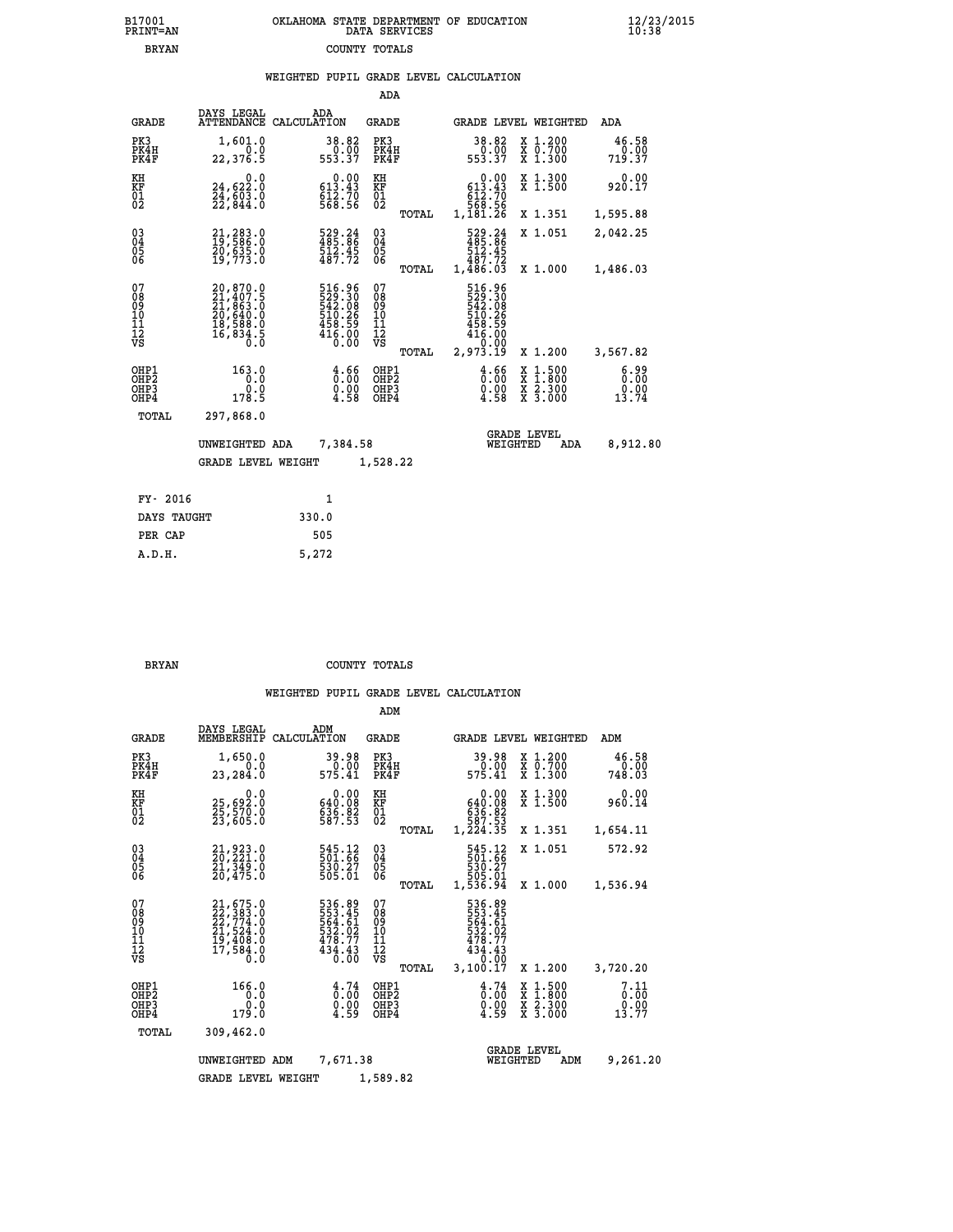|  |                  | OKLAHOMA STATE DEPARTMENT OF EDUCATION<br>DATA SERVICES |  |  |
|--|------------------|---------------------------------------------------------|--|--|
|  | T011 HVDRO-RAKLV |                                                         |  |  |

|                                                                    |                                                                                                       |      |                                                                      |                                          |       | WEIGHTED PUPIL GRADE LEVEL CALCULATION                                                                                                                                                                                                                                         |                                          |            |                              |  |
|--------------------------------------------------------------------|-------------------------------------------------------------------------------------------------------|------|----------------------------------------------------------------------|------------------------------------------|-------|--------------------------------------------------------------------------------------------------------------------------------------------------------------------------------------------------------------------------------------------------------------------------------|------------------------------------------|------------|------------------------------|--|
|                                                                    |                                                                                                       |      |                                                                      | <b>ADA</b>                               |       |                                                                                                                                                                                                                                                                                |                                          |            |                              |  |
| <b>GRADE</b>                                                       | DAYS LEGAL<br>ATTENDANCE CALCULATION                                                                  | ADA  |                                                                      | GRADE                                    |       | GRADE LEVEL WEIGHTED                                                                                                                                                                                                                                                           |                                          |            | ADA                          |  |
| PK3<br>PK4H<br>PK4F                                                | 0.0<br>0.0<br>1,171.5                                                                                 |      | $\begin{smallmatrix} 0.00\\ 0.00\\ 29.29 \end{smallmatrix}$          | PK3<br>PK4H<br>PK4F                      |       | 0.00<br>0.00<br>29.29                                                                                                                                                                                                                                                          | X 1.200<br>X 0.700<br>X 1.300            |            | 0.00<br>0.00<br>38.08        |  |
| KH<br>KF<br>01<br>02                                               | $\begin{smallmatrix}&&&0.0\\1,395.5\\1,270.0\\1,531.5\end{smallmatrix}$                               |      | $\begin{smallmatrix} 0.00\\ 34.89\\ 31.75\\ 38.29 \end{smallmatrix}$ | KH<br>KF<br>01<br>02                     |       | $\begin{smallmatrix} 0.00\\ 34.89\\ 31.75\\ 38.29 \end{smallmatrix}$                                                                                                                                                                                                           | X 1.300<br>X 1.500                       |            | 0.00<br>52.34                |  |
|                                                                    |                                                                                                       |      |                                                                      |                                          | TOTAL | 70.04                                                                                                                                                                                                                                                                          | X 1.351                                  |            | 94.62                        |  |
| $\begin{smallmatrix} 03 \\[-4pt] 04 \end{smallmatrix}$<br>Ŏ5<br>06 | 1,644.9<br>$1,068.5$<br>1,534.0                                                                       |      | $\begin{smallmatrix} 41.10\\24.69\\26.71\\38.35 \end{smallmatrix}$   | $\substack{03 \\ 04}$<br>Ŏ5<br>06        |       | $\frac{41.10}{24.69}$<br>$\frac{26.71}{29.71}$                                                                                                                                                                                                                                 | X 1.051                                  |            | 43.20                        |  |
|                                                                    |                                                                                                       |      |                                                                      |                                          | TOTAL | $\frac{38.35}{89.75}$                                                                                                                                                                                                                                                          | X 1.000                                  |            | 89.75                        |  |
| 07<br>08<br>09<br>11<br>11<br>12<br>VS                             | $\begin{smallmatrix} 1,255.5\\ 975.0\\ 1,033.5\\ 1,184.5\\ 1,142.5\\ 1,154.0\\ 0.0 \end{smallmatrix}$ |      | 31.39<br>24.38<br>25.84<br>29.61<br>28.56<br>28.85<br>28.85          | 07<br>08<br>09<br>11<br>11<br>12<br>VS   | TOTAL | $\begin{smallmatrix} 31.39 \\ 24.38 \\ 25.84 \\ 25.84 \\ 29.61 \\ 28.561 \\ 28.565 \\ 20.00 \\ 0.003 \\ 0.003 \end{smallmatrix}$                                                                                                                                               | X 1.200                                  |            | 202.36                       |  |
| OHP1<br>OH <sub>P</sub> 2<br>OHP3<br>OH <sub>P4</sub>              | 0.0<br>0.0<br>0.0                                                                                     |      | $\begin{smallmatrix} 0.00 \ 0.00 \ 0.00 \ 0.00 \end{smallmatrix}$    | OHP1<br>OHP <sub>2</sub><br>OHP3<br>OHP4 |       | $\begin{smallmatrix} 0.00 & 0.00 & 0.00 & 0.00 & 0.00 & 0.00 & 0.00 & 0.00 & 0.00 & 0.00 & 0.00 & 0.00 & 0.00 & 0.00 & 0.00 & 0.00 & 0.00 & 0.00 & 0.00 & 0.00 & 0.00 & 0.00 & 0.00 & 0.00 & 0.00 & 0.00 & 0.00 & 0.00 & 0.00 & 0.00 & 0.00 & 0.00 & 0.00 & 0.00 & 0.00 & 0.0$ | X 1:500<br>X 1:800<br>X 2:300<br>X 3:000 |            | 0.00<br>0.00<br>0.00<br>0.00 |  |
| TOTAL                                                              | 17,347.5                                                                                              |      |                                                                      |                                          |       |                                                                                                                                                                                                                                                                                |                                          |            |                              |  |
|                                                                    | UNWEIGHTED ADA                                                                                        |      | 433.70                                                               |                                          |       | WEIGHTED                                                                                                                                                                                                                                                                       | <b>GRADE LEVEL</b>                       | <b>ADA</b> | 520.35                       |  |
|                                                                    | <b>GRADE LEVEL WEIGHT</b>                                                                             |      |                                                                      | 86.65                                    |       |                                                                                                                                                                                                                                                                                |                                          |            |                              |  |
| FY- 2016                                                           |                                                                                                       |      | $\mathbf{1}$                                                         |                                          |       |                                                                                                                                                                                                                                                                                |                                          |            |                              |  |
| DAYS TAUGHT                                                        |                                                                                                       | 40.0 |                                                                      |                                          |       |                                                                                                                                                                                                                                                                                |                                          |            |                              |  |
| PER CAP                                                            |                                                                                                       | 90   |                                                                      |                                          |       |                                                                                                                                                                                                                                                                                |                                          |            |                              |  |

08 CADDO **I011 HYDRO-EAKLY** 

 **A.D.H. 281**

 **B17001<br>PRINT=AN** 08 CADDO

|                                                      |                                                                                     |                                                                      | ADM                                                 |                                                                                                                                     |                                          |                              |
|------------------------------------------------------|-------------------------------------------------------------------------------------|----------------------------------------------------------------------|-----------------------------------------------------|-------------------------------------------------------------------------------------------------------------------------------------|------------------------------------------|------------------------------|
| <b>GRADE</b>                                         | DAYS LEGAL<br>MEMBERSHIP                                                            | ADM<br>CALCULATION                                                   | <b>GRADE</b>                                        |                                                                                                                                     | GRADE LEVEL WEIGHTED                     | ADM                          |
| PK3<br>PK4H<br>PK4F                                  | 0.0<br>ة.ة<br>1,248.0                                                               | $\begin{smallmatrix} 0.00\\ 0.00\\ 31.20 \end{smallmatrix}$          | PK3<br>PK4H<br>PK4F                                 | $\begin{smallmatrix} 0.00\\ 0.00\\ 31.20 \end{smallmatrix}$                                                                         | X 1.200<br>X 0.700<br>X 1.300            | 0.00<br>0.00<br>40.56        |
| KH<br>KF<br>01<br>02                                 | 0.0<br>$1, 447.0$<br>$1, 310.0$<br>$1, 579.0$                                       | $\begin{smallmatrix} 0.00\\ 36.18\\ 32.75\\ 39.48 \end{smallmatrix}$ | KH<br>KF<br>01<br>02                                | $0.00$<br>$36.18$<br>$32.75$<br>$39.48$<br>$72.23$                                                                                  | X 1.300<br>X 1.500                       | 0.00<br>54.27                |
|                                                      |                                                                                     |                                                                      | TOTAL                                               |                                                                                                                                     | X 1.351                                  | 97.58                        |
| 03<br>04<br>05<br>06                                 | $\begin{smallmatrix} 1, 697.0\\ 1, 011.0\\ 1, 080.0\\ 1, 559.0 \end{smallmatrix}$   | $\begin{smallmatrix} 42.43\ 25.28\ 27.00\ 38.98 \end{smallmatrix}$   | $\begin{array}{c} 03 \\ 04 \\ 05 \\ 06 \end{array}$ | $\begin{smallmatrix} 42.43\ 25.28\ 27.00\ 38.98\ 91.26 \end{smallmatrix}$                                                           | X 1.051                                  | 44.59                        |
|                                                      |                                                                                     |                                                                      | TOTAL                                               |                                                                                                                                     | X 1.000                                  | 91.26                        |
| 07<br>08<br>09<br>101<br>112<br>VS                   | $1,280.0$<br>$1,000.0$<br>$1,084.0$<br>$1,247.0$<br>$1,188.0$<br>$1,186.0$<br>$0.0$ | 32.00<br>25.00<br>27.10<br>31.18<br>39.70<br>29.65<br>29.65          | 07<br>08<br>09<br>11<br>11<br>12<br>VS              | $\begin{array}{r} 32\cdot00 \\ 25\cdot00 \\ 27\cdot10 \\ 31\cdot18 \\ 29\cdot70 \\ 29\cdot65 \\ 0\cdot00 \\ 174\cdot63 \end{array}$ |                                          |                              |
|                                                      |                                                                                     |                                                                      | TOTAL                                               |                                                                                                                                     | X 1.200                                  | 209.56                       |
| OHP1<br>OHP2<br>OH <sub>P3</sub><br>OH <sub>P4</sub> | 0.0<br>0.000                                                                        | $0.00$<br>$0.00$<br>0.00                                             | OHP1<br>OHP2<br>OHP <sub>3</sub>                    | $0.00$<br>$0.00$<br>0.00                                                                                                            | X 1:500<br>X 1:800<br>X 2:300<br>X 3:000 | 0.00<br>0.00<br>0.00<br>0.00 |
| TOTAL                                                | 17,916.0                                                                            |                                                                      |                                                     |                                                                                                                                     |                                          |                              |
|                                                      | UNWEIGHTED ADM                                                                      | 447.93                                                               |                                                     | WEIGHTED                                                                                                                            | <b>GRADE LEVEL</b><br>ADM                | 537.82                       |
|                                                      | <b>GRADE LEVEL WEIGHT</b>                                                           |                                                                      | 89.89                                               |                                                                                                                                     |                                          |                              |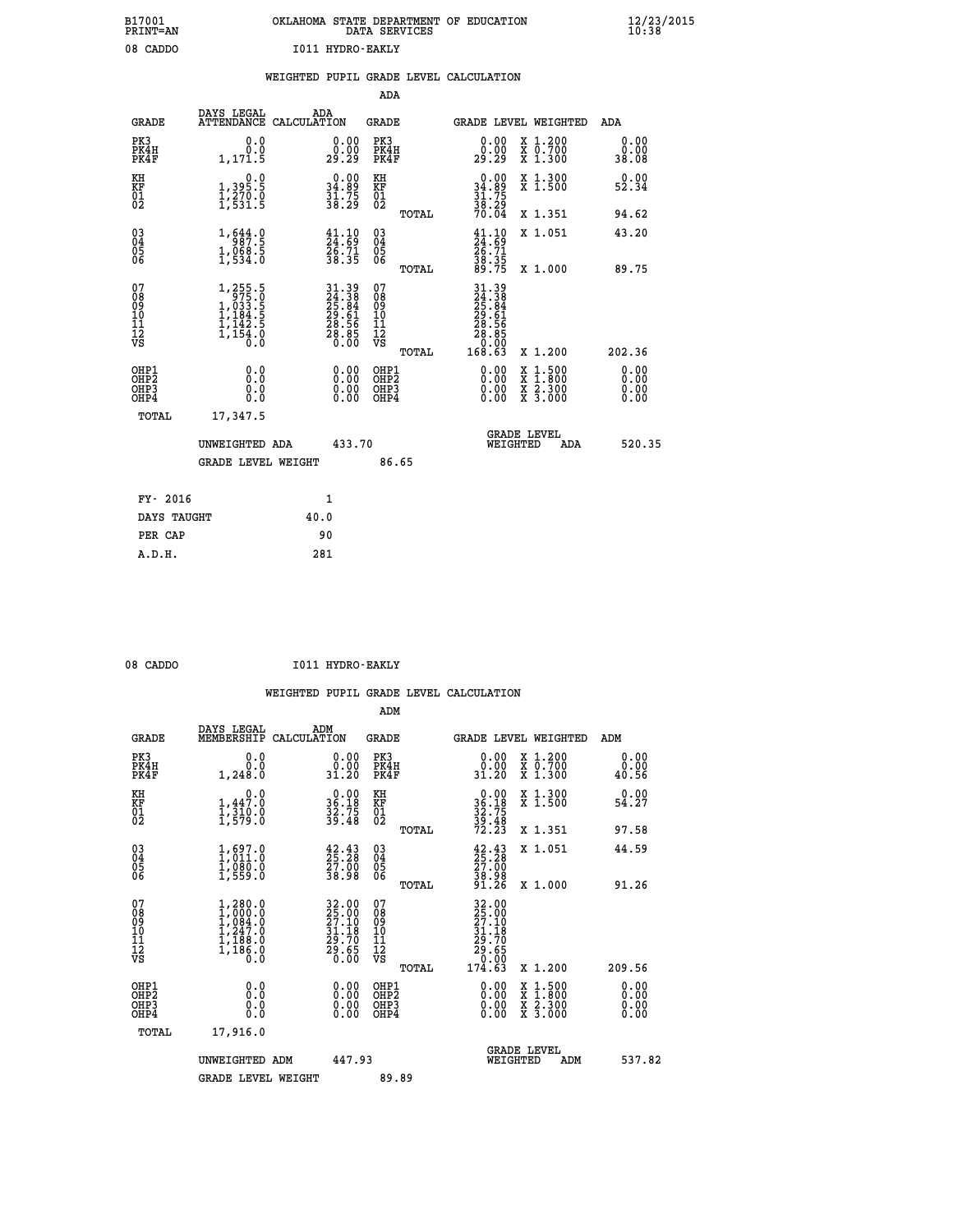# **B17001 OKLAHOMA STATE DEPARTMENT OF EDUCATION 12/23/2015 PRINT=AN DATA SERVICES 10:38 08 CADDO I012 LOOKEBA SICKLES**

|  |  | WEIGHTED PUPIL GRADE LEVEL CALCULATION |
|--|--|----------------------------------------|
|  |  |                                        |

|                                                                    |                                                                                  |      |                                                             | ADA                                       |       |                                                                        |                                                                                                  |                              |
|--------------------------------------------------------------------|----------------------------------------------------------------------------------|------|-------------------------------------------------------------|-------------------------------------------|-------|------------------------------------------------------------------------|--------------------------------------------------------------------------------------------------|------------------------------|
| <b>GRADE</b>                                                       | DAYS LEGAL<br>ATTENDANCE CALCULATION                                             | ADA  |                                                             | <b>GRADE</b>                              |       |                                                                        | GRADE LEVEL WEIGHTED                                                                             | <b>ADA</b>                   |
| PK3<br>PK4H<br>PK4F                                                | 0.0<br>0.0<br>0.088                                                              |      | $\begin{smallmatrix} 0.00\\ 0.00\\ 17.52 \end{smallmatrix}$ | PK3<br>PK4H<br>PK4F                       |       | 0.00<br>ă:ŏŏ<br>17:52                                                  | X 1.200<br>X 0.700<br>X 1.300                                                                    | 0.00<br>0.00<br>22.78        |
| KH<br>KF<br>01<br>02                                               | 0.0<br>ة: 699<br>5.559<br>5.5014,0                                               |      | 15.21<br>$\frac{20.34}{22.04}$                              | KH<br>KF<br>01<br>02                      |       | 15.21<br>$\frac{20.34}{22.04}$<br>42.38                                | X 1.300<br>X 1.500                                                                               | 0.00<br>22.82                |
|                                                                    |                                                                                  |      |                                                             |                                           | TOTAL |                                                                        | X 1.351                                                                                          | 57.26                        |
| $\begin{smallmatrix} 03 \\[-4pt] 04 \end{smallmatrix}$<br>05<br>06 | 577.5<br>$\frac{824}{810}$ .5                                                    |      | $\frac{12.55}{14.61}$<br>$\frac{17.92}{17.61}$              | $\substack{03 \\ 04}$<br>05<br>06         | TOTAL | $12.55$<br>$14.61$<br>$17.92$<br>$17.61$<br>50.14                      | X 1.051<br>X 1.000                                                                               | 13.19<br>50.14               |
| 07<br>08<br>09<br>11<br>11<br>12<br>VS                             | $1, 162.5$<br>$597.0$<br>$749.5$<br>$943.5$<br>$1, 137.0$<br>$\frac{544.0}{0.0}$ |      | $25.2712.9816.2920.5124.7220.520.00$                        | 07<br>08<br>09<br>11<br>11<br>12<br>VS    |       | $25.27$<br>$12.98$<br>$16.29$<br>$20.51$<br>$24.72$<br>$20.52$<br>0.00 |                                                                                                  |                              |
|                                                                    |                                                                                  |      |                                                             |                                           | TOTAL | 120.29                                                                 | X 1.200                                                                                          | 144.35                       |
| OHP1<br>OH <sub>P2</sub><br>OH <sub>P3</sub><br>OH <sub>P4</sub>   | 0.0<br>0.0<br>0.0                                                                |      | 0.00<br>0.00<br>0.00                                        | OHP1<br>OH <sub>P</sub> 2<br>OHP3<br>OHP4 |       | 0.00<br>0.00<br>0.00                                                   | $\begin{smallmatrix} x & 1 & 500 \\ x & 1 & 800 \\ x & 2 & 300 \\ x & 3 & 000 \end{smallmatrix}$ | 0.00<br>0.00<br>0.00<br>0.00 |
| TOTAL                                                              | 11,872.5                                                                         |      |                                                             |                                           |       |                                                                        |                                                                                                  |                              |
|                                                                    | UNWEIGHTED ADA                                                                   |      | 258.09                                                      |                                           |       |                                                                        | GRADE LEVEL<br>WEIGHTED<br>ADA                                                                   | 310.54                       |
|                                                                    | <b>GRADE LEVEL WEIGHT</b>                                                        |      |                                                             | 52.45                                     |       |                                                                        |                                                                                                  |                              |
| FY- 2016                                                           |                                                                                  |      | $\mathbf{1}$                                                |                                           |       |                                                                        |                                                                                                  |                              |
| DAYS TAUGHT                                                        |                                                                                  | 46.0 |                                                             |                                           |       |                                                                        |                                                                                                  |                              |
| PER CAP                                                            |                                                                                  | 84   |                                                             |                                           |       |                                                                        |                                                                                                  |                              |

 **A.D.H. 228**

08 CADDO **I012 LOOKEBA SICKLES** 

|                                                       |                                                                                                           |                                                                                              | ADM                                                 |                                                                               |                                          |                       |
|-------------------------------------------------------|-----------------------------------------------------------------------------------------------------------|----------------------------------------------------------------------------------------------|-----------------------------------------------------|-------------------------------------------------------------------------------|------------------------------------------|-----------------------|
| <b>GRADE</b>                                          | DAYS LEGAL<br>MEMBERSHIP                                                                                  | ADM<br>CALCULATION                                                                           | <b>GRADE</b>                                        |                                                                               | GRADE LEVEL WEIGHTED                     | ADM                   |
| PK3<br>PK4H<br>PK4F                                   | 0.0<br>ة:ة<br>828.0                                                                                       | 0.00<br>0.00<br>18.00                                                                        | PK3<br>PK4H<br>PK4F                                 | $\begin{smallmatrix} 0.00\\ 0.00\\ 18.00 \end{smallmatrix}$                   | X 1.200<br>X 0.700<br>X 1.300            | 0.00<br>ة.00<br>23.40 |
| KH<br>KF<br>01<br>02                                  | 0.0<br>729.0<br>0. 63é<br>0. 636, 1                                                                       | $\begin{smallmatrix} 0.00\\ 15.85\\ 20.96\\ 22.52 \end{smallmatrix}$                         | KH<br>KF<br>01<br>02                                | $\begin{smallmatrix} 0.00\\ 15.85\\ 20.96\\ 22.52\\ 43.48 \end{smallmatrix}$  | X 1.300<br>X 1.500                       | 0.00<br>23.78         |
|                                                       |                                                                                                           |                                                                                              | TOTAL                                               |                                                                               | X 1.351                                  | 58.74                 |
| 03<br>04<br>05<br>06                                  | 598.0<br>690.0<br>864.0<br>828.0                                                                          | $\begin{smallmatrix} 13.00\\ 15.00\\ 18.78\\ 18.00 \end{smallmatrix}$                        | $\begin{array}{c} 03 \\ 04 \\ 05 \\ 06 \end{array}$ | $\begin{smallmatrix} 13.00\\ 15.00\\ 18.78\\ 18.00\\ 51.78 \end{smallmatrix}$ | X 1.051                                  | 13.66                 |
|                                                       |                                                                                                           |                                                                                              | TOTAL                                               |                                                                               | X 1.000                                  | 51.78                 |
| 07<br>08<br>09<br>101<br>112<br>VS                    | $\begin{smallmatrix} 1,184.0\\ -598.0\\ 763.0\\ -953.0\\ 953.0\\ 1,162.0\\ 963.0\\ 0.0 \end{smallmatrix}$ | $\begin{smallmatrix} 25.74\\ 13.00\\ 16.59\\ 20.72\\ 25.26\\ 20.93\\ 0.00 \end{smallmatrix}$ | 07<br>08<br>09<br>11<br>11<br>12<br>VS              | $25.74$<br>$13.00$<br>$16.59$<br>$20.72$<br>$25.26$<br>$20.93$<br>$20.90$     |                                          |                       |
|                                                       |                                                                                                           |                                                                                              | TOTAL                                               | 122.24                                                                        | X 1.200                                  | 146.69                |
| OHP1<br>OHP2<br>OH <sub>P</sub> 3<br>OH <sub>P4</sub> | 0.0<br>0.000                                                                                              |                                                                                              | OHP1<br>OHP2<br>OHP <sub>3</sub>                    | $0.00$<br>$0.00$<br>0.00                                                      | X 1:500<br>X 1:800<br>X 2:300<br>X 3:000 | 0.00<br>0.00<br>0.00  |
| TOTAL                                                 | 12,160.0                                                                                                  |                                                                                              |                                                     |                                                                               |                                          |                       |
|                                                       | UNWEIGHTED ADM                                                                                            | 264.35                                                                                       |                                                     | WEIGHTED                                                                      | <b>GRADE LEVEL</b><br>ADM                | 318.05                |
|                                                       | <b>GRADE LEVEL WEIGHT</b>                                                                                 |                                                                                              | 53.70                                               |                                                                               |                                          |                       |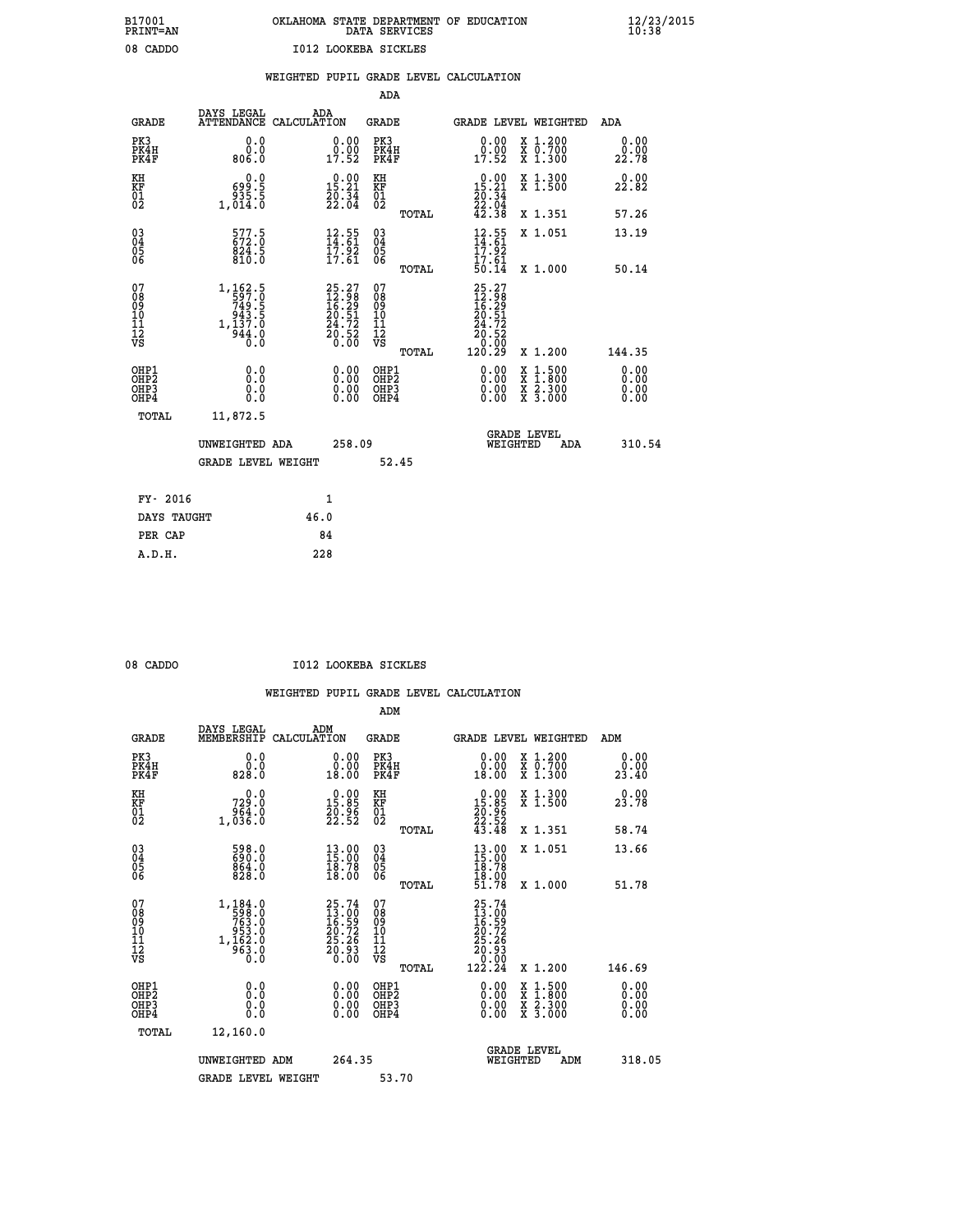| B17001<br>PRINT=AN                                |                                                                                     | OKLAHOMA STATE DEPARTMENT OF EDUCATION                                                     | DATA SERVICES                                      |                                                                                          |                                          | $\frac{12}{23}$ /2015  |
|---------------------------------------------------|-------------------------------------------------------------------------------------|--------------------------------------------------------------------------------------------|----------------------------------------------------|------------------------------------------------------------------------------------------|------------------------------------------|------------------------|
| 08 CADDO                                          |                                                                                     | I020 ANADARKO                                                                              |                                                    |                                                                                          |                                          |                        |
|                                                   |                                                                                     | WEIGHTED PUPIL GRADE LEVEL CALCULATION                                                     |                                                    |                                                                                          |                                          |                        |
|                                                   |                                                                                     |                                                                                            | ADA                                                |                                                                                          |                                          |                        |
| <b>GRADE</b>                                      | DAYS LEGAL<br>ATTENDANCE CALCULATION                                                | ADA                                                                                        | <b>GRADE</b>                                       |                                                                                          | GRADE LEVEL WEIGHTED                     | ADA                    |
| PK3<br>PK4H<br>PK4F                               | 265.0<br>0.0<br>5,017.5                                                             | 5.76<br>0.00<br>109.08                                                                     | PK3<br>PK4H<br>PK4F                                | 5.76<br>0.00<br>109.08                                                                   | X 1.200<br>X 0.700<br>X 1.300            | 6.91<br>0.00<br>141.80 |
| KH<br>KF<br>$\begin{matrix} 01 \ 02 \end{matrix}$ | 0.0<br>7,451.5<br>6,742.0<br>6,798.0                                                | $\begin{smallmatrix} &0.00\\ 161.99\\ 146.57\\ 147.78\end{smallmatrix}$                    | KH<br><b>KF</b><br>01<br>02                        | $0.00$<br>$161.99$<br>$146.57$<br>$147.78$<br>$294.35$                                   | X 1.300<br>X 1.500                       | 0.00<br>242.99         |
|                                                   |                                                                                     |                                                                                            | TOTAL                                              |                                                                                          | X 1.351                                  | 397.67                 |
| 030404<br>ŎĞ                                      | $\begin{smallmatrix} 6,374.0\\ 6,527.0\\ 5,873.0\\ 5,333.0 \end{smallmatrix}$       | 138.57<br>141.89<br>127.67<br>115.93                                                       | $\begin{matrix} 03 \\ 04 \\ 05 \\ 06 \end{matrix}$ | 138.57<br>141.89<br>127.67                                                               | X 1.051                                  | 145.64                 |
|                                                   |                                                                                     |                                                                                            | <b>TOTAL</b>                                       | 115.93<br>385.49                                                                         | X 1.000                                  | 385.49                 |
| 07<br>08<br>09<br>11<br>11<br>12<br>VS            | $6,310.5$<br>$6,250.0$<br>$5,112.0$<br>$5,327.5$<br>$4,981.5$<br>$4,204.5$<br>$0.0$ | $\begin{smallmatrix} 137.18\\135.87\\111.27\\116.29\\108.80\\92.81\\0.00\end{smallmatrix}$ | 07<br>08<br>09<br>11<br>11<br>12<br>VS             | $137.18$<br>$135.87$<br>$111.27$<br>$116.29$<br>108.80<br>$\frac{38.81}{0.00}$<br>702.22 |                                          |                        |
|                                                   |                                                                                     |                                                                                            | TOTAL                                              |                                                                                          | X 1.200                                  | 842.66                 |
| OHP1<br>OHP2<br>OHP3<br>OHP4                      | 0.000<br>0.0<br>0.0                                                                 | 0.00<br>0.00<br>0.00                                                                       | OHP1<br>OHP2<br>OHP3<br>OHP4                       | 0.00<br>0.00<br>0.00                                                                     | X 1:500<br>X 1:800<br>X 2:300<br>X 3:000 | 0.00<br>0.00<br>0.00   |
| TOTAL                                             | 82,567.0                                                                            |                                                                                            |                                                    |                                                                                          |                                          |                        |
|                                                   | UNWEIGHTED ADA                                                                      | 1,797.46                                                                                   |                                                    | WEIGHTED                                                                                 | <b>GRADE LEVEL</b><br>ADA                | 2,163.16               |
|                                                   | <b>GRADE LEVEL WEIGHT</b>                                                           |                                                                                            | 365.70                                             |                                                                                          |                                          |                        |
| FY- 2016                                          |                                                                                     | $\mathbf{1}$                                                                               |                                                    |                                                                                          |                                          |                        |
| DAYS TAUGHT                                       |                                                                                     | 46.0                                                                                       |                                                    |                                                                                          |                                          |                        |
| PER CAP                                           |                                                                                     | 33                                                                                         |                                                    |                                                                                          |                                          |                        |

| 08 CADDO |  | I020 ANADARKO |
|----------|--|---------------|
|          |  |               |

 **A.D.H. 1,217**

|                                                      |                                                                                     |             |                                                                                                                                      | ADM                                                 |       |                                                                                                                                       |                                          |                          |
|------------------------------------------------------|-------------------------------------------------------------------------------------|-------------|--------------------------------------------------------------------------------------------------------------------------------------|-----------------------------------------------------|-------|---------------------------------------------------------------------------------------------------------------------------------------|------------------------------------------|--------------------------|
| <b>GRADE</b>                                         | DAYS LEGAL<br>MEMBERSHIP                                                            | CALCULATION | ADM                                                                                                                                  | <b>GRADE</b>                                        |       |                                                                                                                                       | <b>GRADE LEVEL WEIGHTED</b>              | ADM                      |
| PK3<br>PK4H<br>PK4F                                  | 276.0<br>5,189.0                                                                    |             | 6.00<br>ة:ة<br>112.80                                                                                                                | PK3<br>PK4H<br>PK4F                                 |       | 6.00<br>ŏ:ŏŏ<br>112:80                                                                                                                | X 1.200<br>X 0.700<br>X 1.300            | 7.20<br>0.00<br>146.64   |
| KH<br>KF<br>01<br>02                                 | 0.0<br>7,677.0<br>6,971.0<br>6,920.0                                                |             | $\begin{smallmatrix} &0.00\\ 166.89\\ 151.54\\ 150.43\end{smallmatrix}$                                                              | KH<br>KF<br>01<br>02                                |       | $\begin{smallmatrix} &0.00\166.89\151.54\150.43\01.97\end{smallmatrix}$                                                               | X 1.300<br>X 1.500                       | 0.00<br>250.34           |
|                                                      |                                                                                     |             |                                                                                                                                      |                                                     | TOTAL |                                                                                                                                       | X 1.351                                  | 407.96                   |
| $\begin{matrix} 03 \\ 04 \\ 05 \\ 06 \end{matrix}$   | $6, 482.0$<br>$6, 712.0$<br>$6, 048.0$<br>$5, 596.0$                                |             | $\begin{array}{l} 140.91 \\[-4pt] 145.91 \\[-4pt] 131.48 \\[-4pt] 121.65 \end{array}$                                                | $\begin{array}{c} 03 \\ 04 \\ 05 \\ 06 \end{array}$ |       | $140.91$<br>$145.91$<br>$131.48$<br>$121.65$<br>$399.04$                                                                              | X 1.051                                  | 148.10                   |
|                                                      |                                                                                     |             |                                                                                                                                      |                                                     | TOTAL |                                                                                                                                       | X 1.000                                  | 399.04                   |
| 07<br>08<br>09<br>101<br>11<br>12<br>VS              | $6,547.0$<br>$6,547.0$<br>$5,418.0$<br>$5,713.0$<br>$5,437.0$<br>$4,680.0$<br>$0.0$ |             | $142.74$<br>$142.33$<br>$118.00$<br>$124.90$<br>$\begin{smallmatrix} 11\bar{3} & 0 & 0 \\ 10 & 3 & 6 \\ 0 & 0 & 0 \end{smallmatrix}$ | 07<br>08<br>09<br>11<br>11<br>12<br>VS              |       | $\begin{smallmatrix} 142\cdot74\ 142\cdot33\ 118\cdot30\ 124\cdot90\ 119\cdot00\ 103\cdot60\ 0\cdot00\ 750\cdot57\ \end{smallmatrix}$ |                                          |                          |
|                                                      |                                                                                     |             |                                                                                                                                      |                                                     | TOTAL |                                                                                                                                       | X 1.200                                  | 900.68                   |
| OHP1<br>OH <sub>P</sub> <sub>2</sub><br>OHP3<br>OHP4 |                                                                                     |             |                                                                                                                                      | OHP1<br>OHP2<br>OHP <sub>3</sub>                    |       |                                                                                                                                       | X 1:500<br>X 1:800<br>X 2:300<br>X 3:000 | $0.00$<br>$0.00$<br>0.00 |
| TOTAL                                                | 86,232.0                                                                            |             |                                                                                                                                      |                                                     |       |                                                                                                                                       |                                          |                          |
|                                                      | UNWEIGHTED                                                                          | ADM         | 1,878.18                                                                                                                             |                                                     |       | WEIGHTED                                                                                                                              | <b>GRADE LEVEL</b><br>ADM                | 2,259.96                 |
|                                                      | <b>GRADE LEVEL WEIGHT</b>                                                           |             |                                                                                                                                      | 381.78                                              |       |                                                                                                                                       |                                          |                          |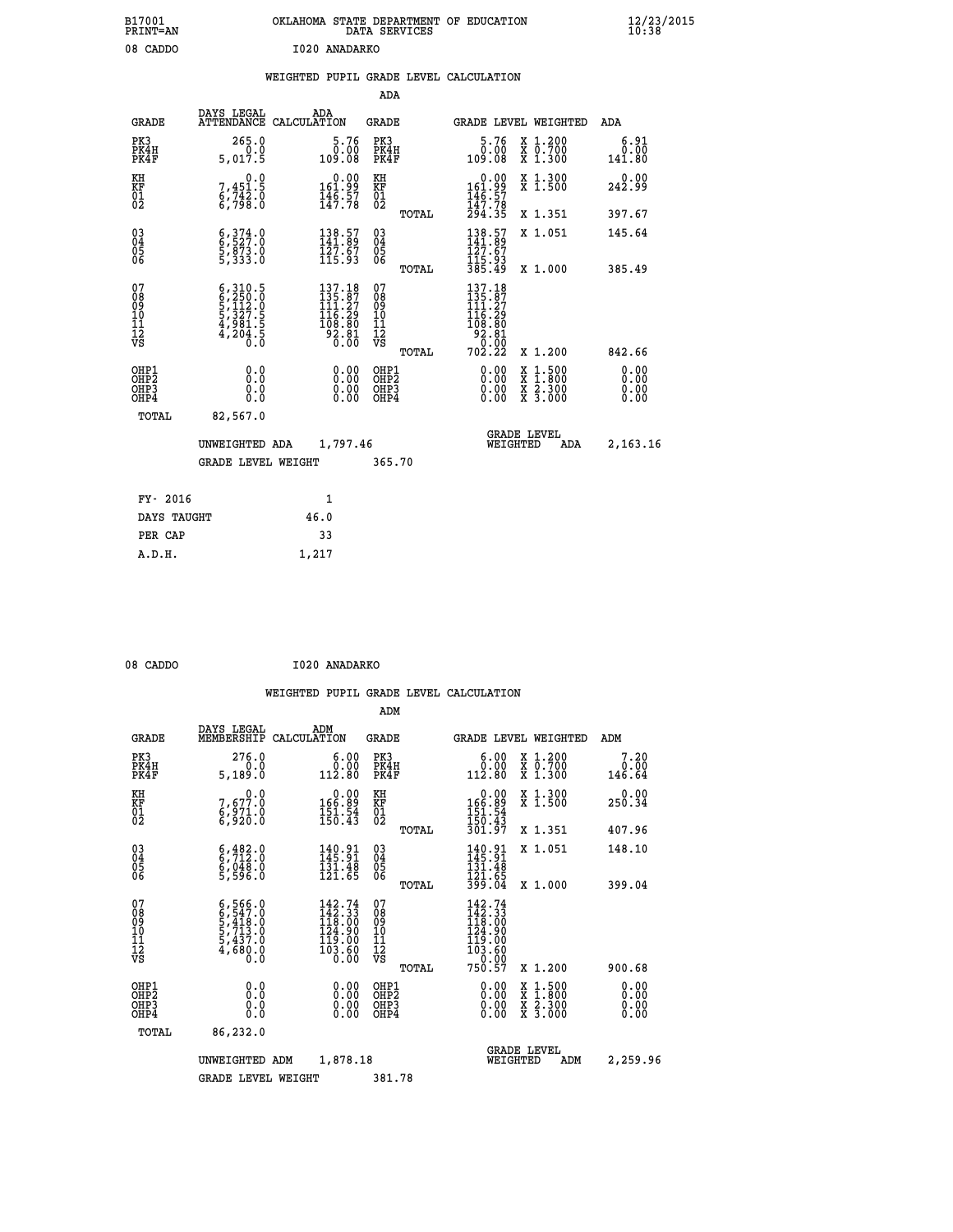| B17001<br>PRINT=AN               |                                                                                                                    | OKLAHOMA STATE DEPARTMENT OF EDUCATION                                   | DATA SERVICES                                                 |                                                                             |                                                                                                                                      | $\frac{12}{23}$ /2015 |  |
|----------------------------------|--------------------------------------------------------------------------------------------------------------------|--------------------------------------------------------------------------|---------------------------------------------------------------|-----------------------------------------------------------------------------|--------------------------------------------------------------------------------------------------------------------------------------|-----------------------|--|
| 08 CADDO                         |                                                                                                                    | I033 CARNEGIE                                                            |                                                               |                                                                             |                                                                                                                                      |                       |  |
|                                  |                                                                                                                    | WEIGHTED PUPIL GRADE LEVEL CALCULATION                                   |                                                               |                                                                             |                                                                                                                                      |                       |  |
|                                  |                                                                                                                    |                                                                          | ADA                                                           |                                                                             |                                                                                                                                      |                       |  |
| <b>GRADE</b>                     | DAYS LEGAL                                                                                                         | ADA<br>ATTENDANCE CALCULATION                                            | GRADE                                                         |                                                                             | GRADE LEVEL WEIGHTED                                                                                                                 | ADA                   |  |
| PK3<br>PK4H<br>PK4F              | 40.0<br>0.0<br>1,199.0                                                                                             | 1.00<br>0.00<br>29.98                                                    | PK3<br>PK4H<br>PK4F                                           | 1.00<br>0.00<br>29.98                                                       | X 1.200<br>X 0.700<br>X 1.300                                                                                                        | 1.20<br>0.00<br>38.97 |  |
| KH<br>KF<br>$\frac{01}{02}$      | 0.0<br>1,900:0<br>2,450:5<br>1,573:0                                                                               | $\begin{smallmatrix} 0.00\\ 47.50\\ 61.26\\ 39.33 \end{smallmatrix}$     | KH<br><b>KF</b><br>01<br>02                                   | $\begin{smallmatrix}&&0.00\\47.50\\61.26\\39.33\\100.59\end{smallmatrix}$   | X 1.300<br>X 1.500                                                                                                                   | 0.00<br>71.25         |  |
|                                  |                                                                                                                    |                                                                          | <b>TOTAL</b>                                                  |                                                                             | X 1.351                                                                                                                              | 135.90                |  |
| 030404<br>ŎĞ                     | $\frac{1}{1}$ , $\frac{406}{343}$ . $\frac{6}{5}$<br>$\frac{1}{6}$ , $\frac{5}{4}$ , $\frac{3}{5}$ , $\frac{5}{5}$ | 35.15<br>33.59<br>40.84<br>37.26                                         | $\begin{matrix} 03 \\ 04 \\ 05 \\ 06 \end{matrix}$            | 35.15<br>33.59<br>40.84<br>37.26<br>111.69                                  | X 1.051                                                                                                                              | 36.94                 |  |
| 07                               |                                                                                                                    |                                                                          | <b>TOTAL</b><br>07                                            |                                                                             | X 1.000                                                                                                                              | 111.69                |  |
| 08<br>09<br>11<br>11<br>12<br>VS | $1,752.0$<br>$1,644.0$<br>$1,793.0$<br>$1,135.0$<br>$1,488.5$<br>$1,139.5$<br>$0.0$                                | $43.80$<br>$41.10$<br>$44.83$<br>$28.38$<br>$37.21$<br>$28.49$<br>$0.00$ | 08<br>09<br>10<br>$\frac{11}{12}$<br>$\frac{12}{18}$<br>TOTAL | 43.80<br>41.10<br>44.83<br>28.38<br>37.21<br>$\frac{28.49}{0.00}$<br>223.81 | X 1.200                                                                                                                              | 268.57                |  |
| OHP1                             |                                                                                                                    |                                                                          | OHP1                                                          |                                                                             |                                                                                                                                      | 0.00                  |  |
| OHP <sub>2</sub><br>OHP3<br>OHP4 | 0.0<br>0.0<br>0.0                                                                                                  | 0.00<br>$\begin{smallmatrix} 0.00 \ 0.00 \end{smallmatrix}$              | OH <sub>P</sub> 2<br>OHP3<br>OHP4                             | 0.00<br>0.00<br>0.00                                                        | $\begin{smallmatrix} \mathtt{X} & 1 & 500 \\ \mathtt{X} & 1 & 800 \\ \mathtt{X} & 2 & 300 \\ \mathtt{X} & 3 & 000 \end{smallmatrix}$ | 0.00<br>0.00<br>0.00  |  |
| TOTAL                            | 21,988.0                                                                                                           |                                                                          |                                                               |                                                                             |                                                                                                                                      |                       |  |
|                                  | UNWEIGHTED ADA                                                                                                     | 549.72                                                                   |                                                               | WEIGHTED                                                                    | <b>GRADE LEVEL</b><br>ADA                                                                                                            | 664.52                |  |
|                                  | <b>GRADE LEVEL WEIGHT</b>                                                                                          |                                                                          | 114.80                                                        |                                                                             |                                                                                                                                      |                       |  |
| FY- 2016                         |                                                                                                                    | 1                                                                        |                                                               |                                                                             |                                                                                                                                      |                       |  |
| DAYS TAUGHT                      |                                                                                                                    | 40.0                                                                     |                                                               |                                                                             |                                                                                                                                      |                       |  |
| PER CAP                          |                                                                                                                    | 84                                                                       |                                                               |                                                                             |                                                                                                                                      |                       |  |

| 08 CADDO | I033 CARNEGIE |
|----------|---------------|
|          |               |

 **WEIGHTED PUPIL GRADE LEVEL CALCULATION ADM DAYS LEGAL ADM GRADE MEMBERSHIP CALCULATION GRADE GRADE LEVEL WEIGHTED ADM PK3 40.0 1.00 PK3 1.00 X 1.200 1.20 PK4H 0.0 0.00 PK4H 0.00 X 0.700 0.00 PK4F 1,252.0 31.30 PK4F 31.30 X 1.300 40.69 KH 0.0 0.00 KH 0.00 X 1.300 0.00 KF 1,989.0 49.73 KF 49.73 X 1.500 74.60 01 2,511.0 62.78 01 62.78 02 1,607.0 40.18 02 40.18 TOTAL 102.96 X 1.351 139.10 03 1,450.0 36.25 03 36.25 X 1.051 38.10 04 1,392.0 34.80 04 34.80 05 1,692.0 42.30 05 42.30 06 1,547.0 38.68 06 38.68 TOTAL 115.78 X 1.000 115.78**  $\begin{array}{cccc} 07 & 1,800.0 & 45.00 & 07 & 45.00 \ 08 & 1,729.0 & 46.25 & 08 & 43.23 \ 09 & 1,850.0 & 46.25 & 09 & 46.25 \ 10 & 1,198.0 & 29.95 & 10 & 29.95 \ 11 & 1,529.0 & 38.23 & 11 & 38.23 \ 12 & 73 & 1,173.0 & 29.33 & 12 & 39.33 \ 18 & 8 & 1,173.0 & 20.00 &$  $\begin{array}{cccc} 45.00 & 07 & 45.00 & 7 & 45.00 & 7 & 45.00 & 7 & 45.00 & 7 & 45.00 & 7 & 7 & 7 & 8 & 7 & 8 & 7 & 8 & 7 & 8 & 7 & 8 & 7 & 8 & 7 & 8 & 7 & 8 & 7 & 8 & 7 & 8 & 7 & 8 & 7 & 8 & 7 & 8 & 7 & 8 & 7 & 8 & 7 & 8 & 7 & 8 & 7 & 8 & 7 & 8 & 7 & 8 & 7 & 8 & 7 & 8 & 7 & 8 & 7 & 8 & 7 & 8$  **OHP1 0.0 0.00 OHP1 0.00 X 1.500 0.00 OHP2 0.0 0.00 OHP2 0.00 X 1.800 0.00 OHP3 0.0 0.00 OHP3 0.00 X 2.300 0.00 OHP4 0.0 0.00 OHP4 0.00 X 3.000 0.00 TOTAL 22,759.0 GRADE LEVEL UNWEIGHTED ADM 569.01 WEIGHTED ADM 687.86** GRADE LEVEL WEIGHT 118.85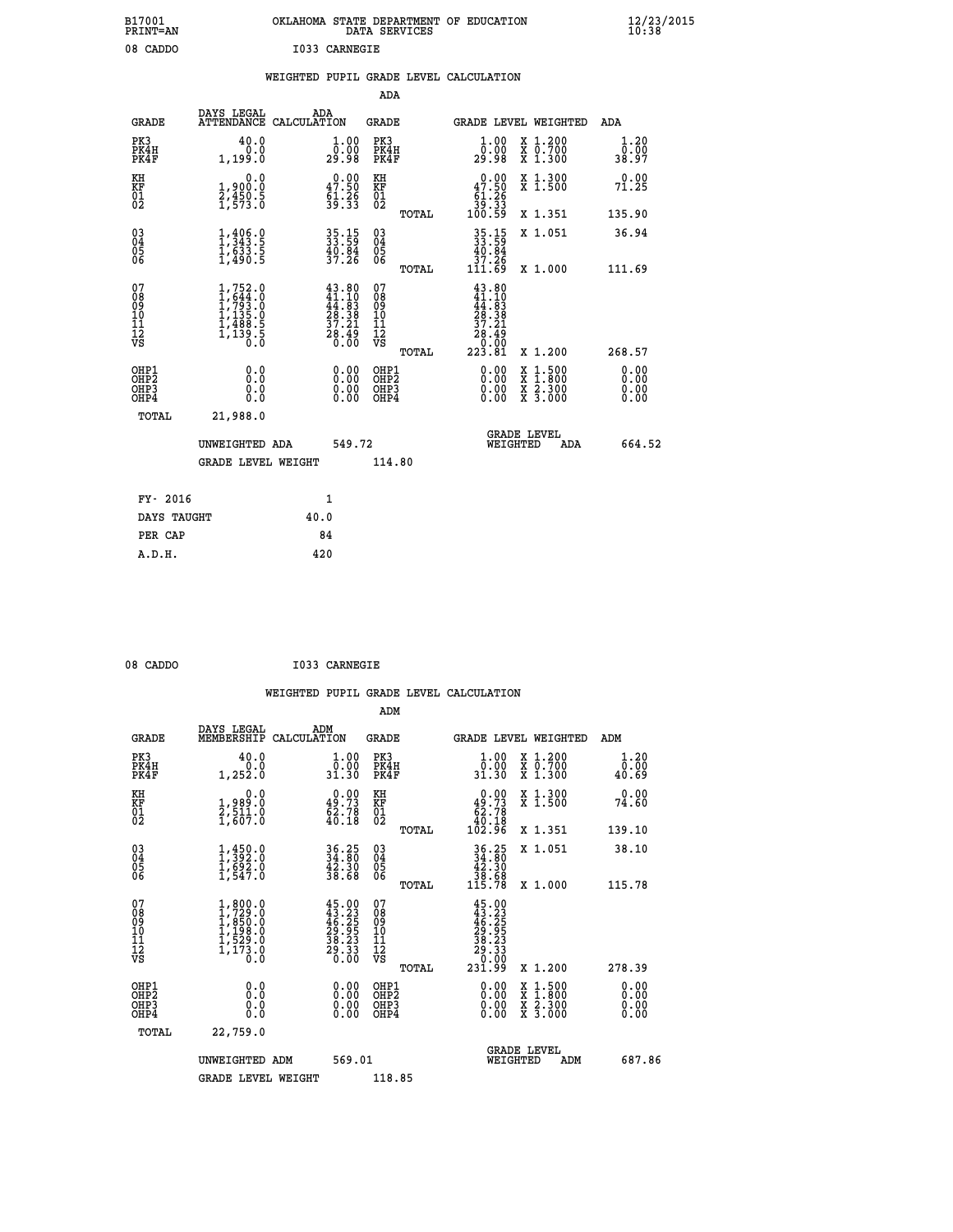| B17001          | OKLAHOMA STATE DEPARTMENT OF EDUCATION |
|-----------------|----------------------------------------|
| <b>PRINT=AN</b> | DATA SERVICES                          |
| 08 CADDO        | I056 BOONE-APACHE                      |

|  |  | WEIGHTED PUPIL GRADE LEVEL CALCULATION |
|--|--|----------------------------------------|
|  |  |                                        |

|                                                                    |                                                                       |                                                                          |        | ADA                                       |       |                                                                                       |                                          |                                    |
|--------------------------------------------------------------------|-----------------------------------------------------------------------|--------------------------------------------------------------------------|--------|-------------------------------------------|-------|---------------------------------------------------------------------------------------|------------------------------------------|------------------------------------|
| <b>GRADE</b>                                                       | DAYS LEGAL<br>ATTENDANCE CALCULATION                                  | ADA                                                                      |        | <b>GRADE</b>                              |       | GRADE LEVEL WEIGHTED                                                                  |                                          | ADA                                |
| PK3<br>PK4H<br>PK4F                                                | 11.0<br>0.0<br>1,264.5                                                | $\begin{smallmatrix} 0.24\ 0.00\\ 28.10 \end{smallmatrix}$               |        | PK3<br>PK4H<br>PK4F                       |       | $\begin{smallmatrix} 0.24\ 0.00\\ 28.10 \end{smallmatrix}$                            | X 1.200<br>X 0.700<br>X 1.300            | 0.29<br>0.00<br>36.53              |
| KH<br><b>KF</b><br>01<br>02                                        | 0.0<br>1,884:5<br>2,250:5<br>1,755:0                                  | $0.00$<br>41.88<br>$\frac{50.01}{39.00}$                                 |        | KH<br>KF<br>01<br>02                      |       | $0.00$<br>41.88<br>$\frac{1}{39}\cdot\frac{01}{00}$<br>89.01                          | X 1.300<br>X 1.500                       | 0.00<br>62.82                      |
|                                                                    |                                                                       |                                                                          |        |                                           | TOTAL |                                                                                       | X 1.351                                  | 120.25                             |
| $\begin{smallmatrix} 03 \\[-4pt] 04 \end{smallmatrix}$<br>05<br>06 | 1,992.5<br>$\frac{17794.0}{17868.0}$                                  | $24.28$<br>$33.08$<br>$39.87$<br>$41.51$                                 |        | $\substack{03 \\ 04}$<br>Ŏ5<br>06         |       | 24.28<br>33.08<br>39.87<br>41.51                                                      | X 1.051                                  | 25.52                              |
|                                                                    |                                                                       |                                                                          |        |                                           | TOTAL | 114.46                                                                                | X 1.000                                  | 114.46                             |
| 07<br>08<br>09<br>11<br>11<br>12<br>VS                             | 2,002.0<br>2,078.5<br>2,192.0<br>2,192.0<br>1,774.0<br>1,502.0<br>0.0 | $44.49$<br>$46.19$<br>$48.71$<br>$38.73$<br>$39.42$<br>$33.38$<br>$0.00$ |        | 07<br>08<br>09<br>11<br>11<br>12<br>VS    |       | $44.49$<br>$46.19$<br>$48.71$<br>$38.73$<br>$39.42$<br>$33.38$<br>$0.002$<br>$250.92$ |                                          |                                    |
|                                                                    |                                                                       |                                                                          |        |                                           | TOTAL |                                                                                       | X 1.200                                  | 301.10                             |
| OHP1<br>OH <sub>P</sub> 2<br>OH <sub>P3</sub><br>OH <sub>P4</sub>  | 55.5<br>0.000                                                         | $\begin{smallmatrix} 1\cdot 23\0.00\0.00 \end{smallmatrix}$              |        | OHP1<br>OH <sub>P</sub> 2<br>OHP3<br>OHP4 |       | $\frac{1}{0}$ : $\frac{23}{00}$<br>0.00                                               | X 1:500<br>X 1:800<br>X 2:300<br>X 3:000 | $\frac{1}{0}$ : 85<br>0.00<br>0.00 |
| TOTAL                                                              | 24,755.5                                                              |                                                                          |        |                                           |       |                                                                                       |                                          |                                    |
|                                                                    | UNWEIGHTED ADA                                                        |                                                                          | 550.12 |                                           |       |                                                                                       | GRADE LEVEL<br>WEIGHTED<br>ADA           | 662.82                             |
|                                                                    | <b>GRADE LEVEL WEIGHT</b>                                             |                                                                          |        | 112.70                                    |       |                                                                                       |                                          |                                    |
| FY- 2016                                                           |                                                                       | $\mathbf{1}$                                                             |        |                                           |       |                                                                                       |                                          |                                    |
| DAYS TAUGHT                                                        |                                                                       | 45.0                                                                     |        |                                           |       |                                                                                       |                                          |                                    |
| PER CAP                                                            |                                                                       | 75                                                                       |        |                                           |       |                                                                                       |                                          |                                    |

| וחת ב |
|-------|
|       |

 **A.D.H. 397**

**1056 BOONE-APACHE** 

|                                          |                                                                       |                                                                        | ADM                                                 |       |                                                                                |                                          |                                    |
|------------------------------------------|-----------------------------------------------------------------------|------------------------------------------------------------------------|-----------------------------------------------------|-------|--------------------------------------------------------------------------------|------------------------------------------|------------------------------------|
| <b>GRADE</b>                             | DAYS LEGAL<br>MEMBERSHIP                                              | ADM<br>CALCULATION                                                     | <b>GRADE</b>                                        |       |                                                                                | GRADE LEVEL WEIGHTED                     | ADM                                |
| PK3<br>PK4H<br>PK4F                      | 11.0<br>0.0<br>1,361.0                                                | $\begin{smallmatrix} 0.24\ 0.00 \ 30.24 \end{smallmatrix}$             | PK3<br>PK4H<br>PK4F                                 |       | $\begin{smallmatrix} 0.24\ 0.00 \ 30.24 \end{smallmatrix}$                     | X 1.200<br>X 0.700<br>X 1.300            | 0.29<br>0.00<br>39.31              |
| KH<br>KF<br>01<br>02                     | 0.0<br>1,985.0<br>2,335.0<br>1,796.0                                  | $\begin{smallmatrix} 0.00\\ 44.11\\ 51.89\\ 39.91 \end{smallmatrix}$   | KH<br>KF<br>01<br>02                                |       | $0.00$<br>$44.11$<br>$51.89$<br>$39.91$<br>$91.80$                             | X 1.300<br>X 1.500                       | 0.00<br>66.17                      |
|                                          |                                                                       |                                                                        |                                                     | TOTAL |                                                                                | X 1.351                                  | 124.02                             |
| 03<br>04<br>05<br>06                     | $1, 129.0$<br>$1, 547.0$<br>$1, 886.0$<br>1,944.0                     | 25.09<br>34.38<br>$\frac{41.91}{43.20}$                                | $\begin{array}{c} 03 \\ 04 \\ 05 \\ 06 \end{array}$ |       | $\begin{smallmatrix} 25.09\\ 34.38\\ 41.91\\ 43.20\\ 119.49 \end{smallmatrix}$ | X 1.051                                  | 26.37                              |
|                                          |                                                                       |                                                                        |                                                     | TOTAL |                                                                                | X 1.000                                  | 119.49                             |
| 07<br>08<br>09<br>101<br>112<br>VS       | 2,075.0<br>2,155.0<br>2,277.0<br>2,277.0<br>1,863.0<br>1,565.0<br>0.0 | $46.11$<br>$47.89$<br>$50.60$<br>$40.00$<br>$41.40$<br>$34.78$<br>0.00 | 07<br>08<br>09<br>11<br>11<br>12<br>VS              |       | $46.11\n47.89\n50.60\n40.00\n41.40\n34.78\n0.00\n260.78$                       |                                          |                                    |
|                                          |                                                                       |                                                                        |                                                     | TOTAL |                                                                                | X 1.200                                  | 312.94                             |
| OHP1<br>OHP2<br>OH <sub>P3</sub><br>OHP4 | 58.0<br>0.000                                                         | $\begin{smallmatrix} 1.29 \ 0.00 \ 0.00 \end{smallmatrix}$<br>0.00     | OHP1<br>OHP2<br>OHP <sub>3</sub>                    |       | $\begin{smallmatrix} 1.29 \ 0.00 \ 0.00 \end{smallmatrix}$<br>0.00             | X 1:500<br>X 1:800<br>X 2:300<br>X 3:000 | $\frac{1}{0}$ : 00<br>0.00<br>0.00 |
| TOTAL                                    | 25,787.0                                                              |                                                                        |                                                     |       |                                                                                |                                          |                                    |
|                                          | UNWEIGHTED ADM                                                        | 573.04                                                                 |                                                     |       | WEIGHTED                                                                       | <b>GRADE LEVEL</b><br>ADM                | 690.53                             |
|                                          | <b>GRADE LEVEL WEIGHT</b>                                             |                                                                        | 117.49                                              |       |                                                                                |                                          |                                    |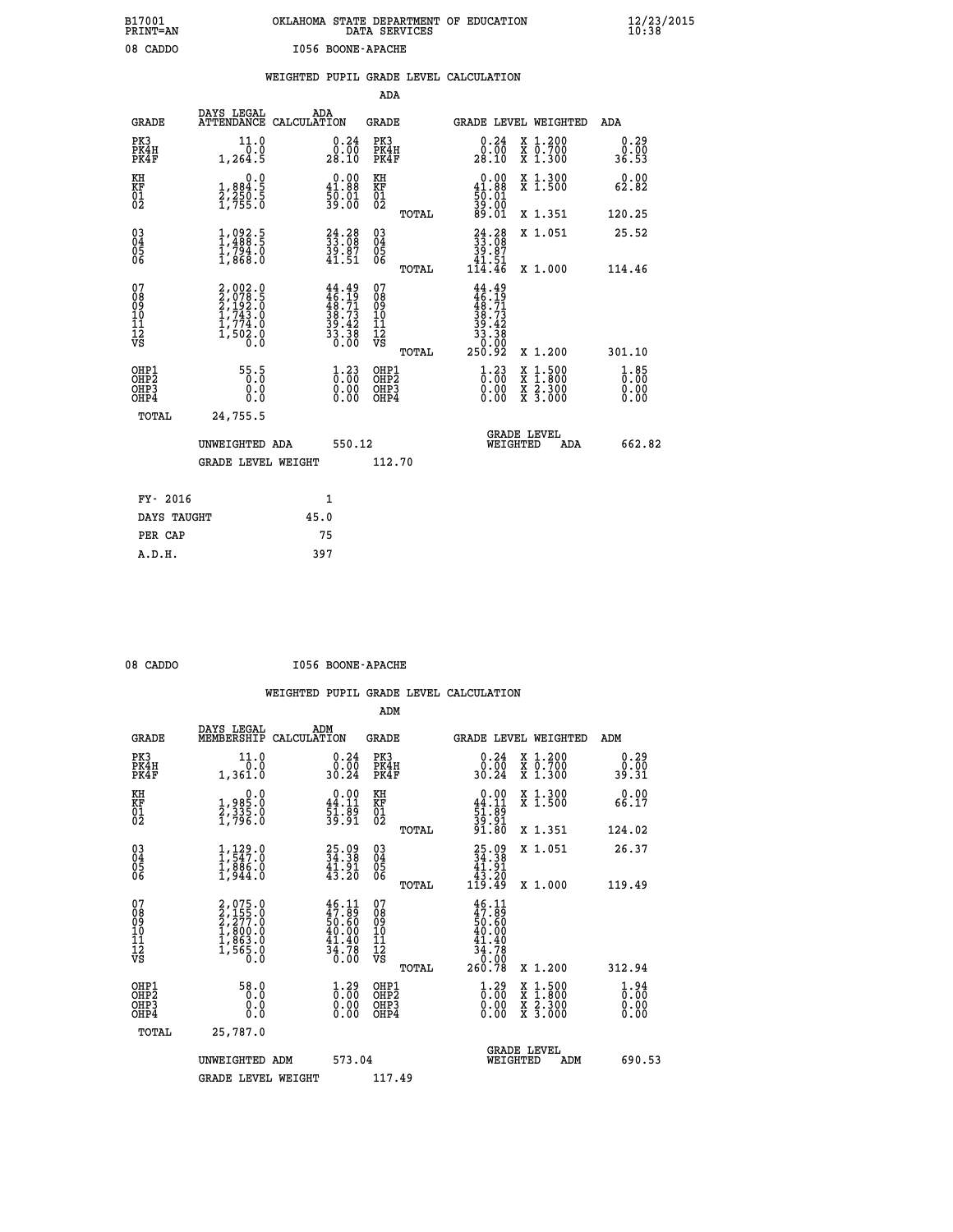| B17001<br><b>PRINT=AN</b><br>08 CADDO              |                                                                                                                                                   | OKLAHOMA<br>I064 CYRIL                                               | STATE DEPARTMENT OF<br>DATA SERVICES               |       | <b>EDUCATION</b>                                                             |                                                                             | $\frac{12}{23}$ /2015 |  |
|----------------------------------------------------|---------------------------------------------------------------------------------------------------------------------------------------------------|----------------------------------------------------------------------|----------------------------------------------------|-------|------------------------------------------------------------------------------|-----------------------------------------------------------------------------|-----------------------|--|
|                                                    |                                                                                                                                                   | WEIGHTED PUPIL GRADE LEVEL CALCULATION                               | ADA                                                |       |                                                                              |                                                                             |                       |  |
| <b>GRADE</b>                                       | DAYS LEGAL                                                                                                                                        | ADA<br>ATTENDANCE CALCULATION                                        | GRADE                                              |       |                                                                              | GRADE LEVEL WEIGHTED                                                        | ADA                   |  |
| PK3<br>PK4H<br>PK4F                                | 0.0<br>0.299.0                                                                                                                                    | 0.00<br>30.93                                                        | PK3<br>PK4H<br>PK4F                                |       | $\begin{smallmatrix} 0.00\\ 0.00\\ 0.93 \end{smallmatrix}$                   | $\begin{smallmatrix} x & 1.200 \\ x & 0.700 \end{smallmatrix}$<br>$X_1.300$ | 0.00<br>0.00<br>40.21 |  |
| KH<br>KF<br>01<br>02                               | $\begin{smallmatrix}&&&0.0\\1,358.5\\1,087.0\\1,413.5\end{smallmatrix}$                                                                           | $\begin{smallmatrix} 0.00\\ 32.35\\ 25.88\\ 33.65 \end{smallmatrix}$ | KH<br>KF<br>01<br>02                               |       | $\begin{smallmatrix} 0.00\\ 32.35\\ 25.88\\ 33.65\\ 59.53 \end{smallmatrix}$ | X 1.300<br>$X$ 1.500                                                        | 0.00<br>48.53         |  |
|                                                    |                                                                                                                                                   |                                                                      |                                                    | TOTAL |                                                                              | X 1.351                                                                     | 80.43                 |  |
| $\begin{matrix} 03 \\ 04 \\ 05 \\ 06 \end{matrix}$ | $\frac{1}{1}, \frac{1}{3}$<br>$\frac{1}{3}$<br>$\frac{1}{3}$<br>$\frac{1}{3}$<br>$\frac{0}{3}$<br>$\frac{1}{5}$<br>$\frac{1}{3}$<br>$\frac{1}{3}$ | $\begin{smallmatrix} 26.27\ 31.19\ 23.85\ 31.18 \end{smallmatrix}$   | $\begin{matrix} 03 \\ 04 \\ 05 \\ 06 \end{matrix}$ |       | $26.27$<br>$31.19$<br>$23.85$<br>$31.18$                                     | X 1.051                                                                     | 27.61                 |  |
|                                                    |                                                                                                                                                   |                                                                      |                                                    | TOTAL | 86.22<br>$\sim$ $  -$                                                        | X 1.000                                                                     | 86.22                 |  |

| 07<br>08<br>09<br>11<br>11<br>12<br>VS   | 736.5<br>1,099.0<br>1,023.0<br>1,053.0<br>937.0<br>819.5<br>0.0 | 17.54<br>26.17<br>$\overline{24.36}$<br>25.07<br>22.31<br>19.51<br>0.00 | 07<br>08<br>09<br>10<br>11<br>12<br>VS<br>TOTAL | 17.54<br>$\frac{26}{24}$ : $\frac{17}{36}$<br>$\frac{25}{35}$ : 07<br>22.31<br>19.51<br>0.00<br>134.96 | X 1.200                                                               | 161.95                   |
|------------------------------------------|-----------------------------------------------------------------|-------------------------------------------------------------------------|-------------------------------------------------|--------------------------------------------------------------------------------------------------------|-----------------------------------------------------------------------|--------------------------|
| OHP1<br>OHP <sub>2</sub><br>OHP3<br>OHP4 | 0.0<br>0.0<br>0.0                                               | 0.0000<br>0.00<br>0.00                                                  | OHP1<br>OHP <sub>2</sub><br>OHP3<br>OHP4        | 0.00<br>0.00<br>0.00                                                                                   | $\frac{x}{x}$ 1.500<br>$\overline{x}$ $\overline{2}$ . 300<br>X 3.000 | $0.00$<br>$0.00$<br>0.00 |
| TOTAL                                    | 15,550.5<br>UNWEIGHTED ADA                                      | 370.26                                                                  |                                                 |                                                                                                        | <b>GRADE LEVEL</b><br>WEIGHTED<br>ADA                                 | 444.95                   |
| ___ __                                   | GRADE LEVEL WEIGHT                                              |                                                                         | 74.69                                           |                                                                                                        |                                                                       |                          |

| FY- 2016    |      |
|-------------|------|
| DAYS TAUGHT | 42.0 |
| PER CAP     | 68   |
| A.D.H.      | 200  |
|             |      |

```
 08 CADDO I064 CYRIL
```

|                                                      |                                                                                           |                    |                                                                             |                                  |       | WEIGHTED PUPIL GRADE LEVEL CALCULATION                                                        |                                |                                                                                                                     |                               |  |
|------------------------------------------------------|-------------------------------------------------------------------------------------------|--------------------|-----------------------------------------------------------------------------|----------------------------------|-------|-----------------------------------------------------------------------------------------------|--------------------------------|---------------------------------------------------------------------------------------------------------------------|-------------------------------|--|
|                                                      |                                                                                           |                    |                                                                             | ADM                              |       |                                                                                               |                                |                                                                                                                     |                               |  |
| <b>GRADE</b>                                         | DAYS LEGAL<br>MEMBERSHIP                                                                  | ADM<br>CALCULATION |                                                                             | <b>GRADE</b>                     |       | <b>GRADE LEVEL WEIGHTED</b>                                                                   |                                |                                                                                                                     | ADM                           |  |
| PK3<br>PK4H<br>PK4F                                  | 0.0<br>0.0<br>1,371.0                                                                     |                    | $\begin{smallmatrix} 0.00\\ 0.00\\ 32.64 \end{smallmatrix}$                 | PK3<br>PK4H<br>PK4F              |       | $\begin{smallmatrix} 0.00\\ 0.00\\ 32.64 \end{smallmatrix}$                                   |                                | X 1.200<br>X 0.700<br>X 1.300                                                                                       | 0.00<br>$0.00$<br>42.43       |  |
| KH<br>KF<br>01<br>02                                 | 0.0<br>$1,409.0$<br>$1,112.0$<br>$1,467.0$                                                |                    | $\begin{smallmatrix} 0.00\\ 33.55\\ 26.48\\ 34.93 \end{smallmatrix}$        | KH<br>KF<br>01<br>02             |       | $\begin{smallmatrix} 0.00\\ 33.55\\ 26.48\\ 34.93\\ 61.41 \end{smallmatrix}$                  |                                | X 1.300<br>X 1.500                                                                                                  | 0.00<br>50.33                 |  |
|                                                      |                                                                                           |                    |                                                                             |                                  | TOTAL |                                                                                               |                                | X 1.351                                                                                                             | 82.96                         |  |
| $\begin{matrix} 03 \\ 04 \\ 05 \\ 06 \end{matrix}$   | $1,342.0$<br>$1,022.0$<br>$1,022.0$<br>$1,351.0$                                          |                    | $\begin{smallmatrix} 27.17\\ 31.95\\ 24.33\\ 32.17 \end{smallmatrix}$       | 03<br>04<br>05<br>06             |       | $27.17$<br>$31.95$<br>$24.33$<br>$32.17$<br>$88.45$                                           |                                | X 1.051                                                                                                             | 28.56                         |  |
|                                                      |                                                                                           |                    |                                                                             |                                  | TOTAL |                                                                                               |                                | X 1.000                                                                                                             | 88.45                         |  |
| 07<br>0890112<br>1112<br>VS                          | $\begin{smallmatrix}764.0\\1,134.0\\1,050.0\\1,104.0\\992.0\\882.0\\0.0\end{smallmatrix}$ |                    | $18.19$<br>$27.00$<br>$25.00$<br>$26.29$<br>$23.62$<br>$\frac{51.00}{0.00}$ | 07<br>08901112<br>1112<br>VS     |       | $\begin{smallmatrix} 18.19\\27.00\\25.00\\26.29\\23.62\\21.00\\0.00\\141.10\end{smallmatrix}$ |                                |                                                                                                                     |                               |  |
|                                                      |                                                                                           |                    |                                                                             |                                  | TOTAL |                                                                                               |                                | X 1.200                                                                                                             | 169.32                        |  |
| OHP1<br>OHP <sub>2</sub><br>OH <sub>P3</sub><br>OHP4 | 0.0<br>0.000                                                                              |                    | $0.00$<br>$0.00$<br>0.00                                                    | OHP1<br>OHP2<br>OHP <sub>3</sub> |       | 0.00<br>0.00<br>0.00                                                                          |                                | $\begin{array}{l} \mathtt{X} & 1.500 \\ \mathtt{X} & 1.800 \\ \mathtt{X} & 2.300 \\ \mathtt{X} & 3.000 \end{array}$ | 0.00<br>Ō. ŌŌ<br>0.00<br>0.00 |  |
| TOTAL                                                | 16,141.0                                                                                  |                    |                                                                             |                                  |       |                                                                                               |                                |                                                                                                                     |                               |  |
|                                                      | UNWEIGHTED ADM                                                                            |                    | 384.32                                                                      |                                  |       |                                                                                               | <b>GRADE LEVEL</b><br>WEIGHTED | ADM                                                                                                                 | 462.05                        |  |
|                                                      | <b>GRADE LEVEL WEIGHT</b>                                                                 |                    |                                                                             | 77.73                            |       |                                                                                               |                                |                                                                                                                     |                               |  |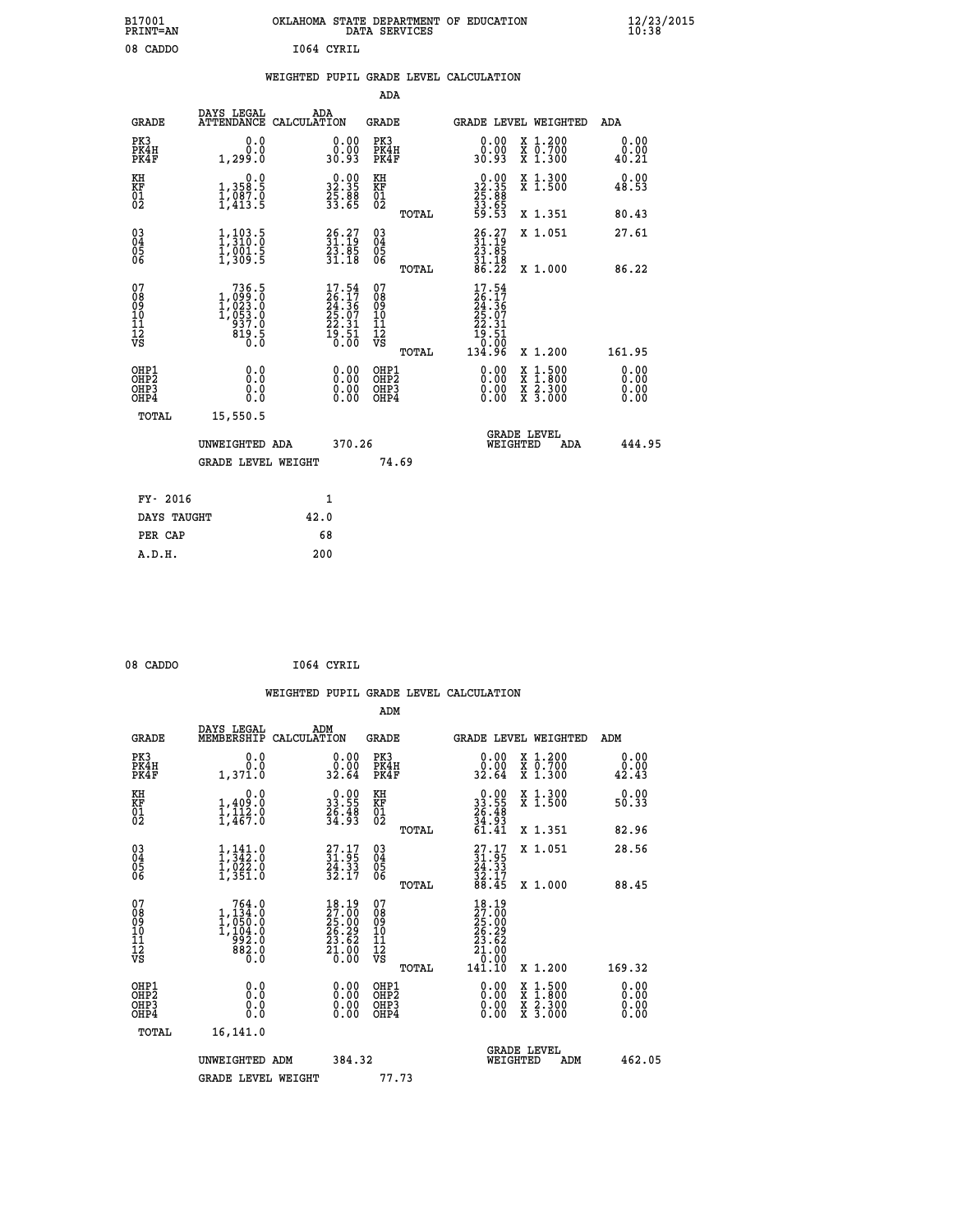| B17001<br>PRINT=AN                                |                                                                       |                       |                                                                                             |                                                      | DATA SERVICES | OKLAHOMA STATE DEPARTMENT OF EDUCATION                                       |                                                                                          | $\frac{12}{23}$ /2015        |  |
|---------------------------------------------------|-----------------------------------------------------------------------|-----------------------|---------------------------------------------------------------------------------------------|------------------------------------------------------|---------------|------------------------------------------------------------------------------|------------------------------------------------------------------------------------------|------------------------------|--|
| 08 CADDO                                          |                                                                       | <b>I086 GRACEMONT</b> |                                                                                             |                                                      |               | WEIGHTED PUPIL GRADE LEVEL CALCULATION                                       |                                                                                          |                              |  |
|                                                   |                                                                       |                       |                                                                                             | ADA                                                  |               |                                                                              |                                                                                          |                              |  |
| <b>GRADE</b>                                      | DAYS LEGAL<br>ATTENDANCE CALCULATION                                  | ADA                   |                                                                                             | GRADE                                                |               | GRADE LEVEL WEIGHTED                                                         |                                                                                          | ADA                          |  |
| PK3<br>PK4H<br>PK4F                               | 0.0<br>0.0<br>430.0                                                   |                       | 0.00<br>$\begin{smallmatrix} 0.00 \ 10.24 \end{smallmatrix}$                                | PK3<br>PK4H<br>PK4F                                  |               | 0.00<br>$\substack{0.001 \ 10.24}$                                           | X 1.200<br>X 0.700<br>X 1.300                                                            | 0.00<br>0.00<br>13.31        |  |
| KH<br>KF<br>$\begin{matrix} 01 \ 02 \end{matrix}$ | 0.0<br>439.0<br>441.0<br>567.5                                        |                       | $0.00$<br>10.45<br>$\frac{10.50}{13.51}$                                                    | KH<br><b>KF</b><br>01<br>02                          |               | $\begin{smallmatrix} 0.00\\ 10.45\\ 10.50\\ 13.51\\ 24.01 \end{smallmatrix}$ | X 1.300<br>X 1.500                                                                       | 0.00<br>15.68                |  |
|                                                   |                                                                       |                       |                                                                                             |                                                      | TOTAL         |                                                                              | X 1.351                                                                                  | 32.44                        |  |
| 03<br>04<br>05<br>06                              | $\begin{smallmatrix} 479.5\\ 350.0\\ 612.0\\ 256.5 \end{smallmatrix}$ |                       | $\begin{array}{l} 11\cdot 42 \\ 8\cdot 33 \\ 14\cdot 57 \\ 6\cdot 11 \end{array}$           | 030404<br>ŎĞ                                         | <b>TOTAL</b>  | $11.42$<br>$8.33$<br>$14.57$<br>$\frac{1}{29} \cdot \frac{11}{01}$           | X 1.051<br>X 1.000                                                                       | 12.00<br>29.01               |  |
| 07<br>08<br>09<br>10<br>īi<br>Ī2<br>VS            | 355.5<br>3286.5<br>286.5<br>406.5<br>316.5<br>312.0<br>322.0          |                       | $\begin{array}{r} 8.46 \\ 7.81 \\ 6.82 \\ 9.68 \\ 7.54 \\ 7.54 \\ 7.67 \\ 0.00 \end{array}$ | 07<br>08<br>09<br>10<br>īī<br>$\frac{1}{\sqrt{2}}$   | TOTAL         | $8.46$<br>$7.81$<br>$6.82$<br>$9.68$<br>$7.54$<br>7.67<br>0.00<br>47.98      | X 1.200                                                                                  | 57.58                        |  |
| OHP1<br>OHP2<br>OHP3<br>OHP4                      | 0.0<br>0.0<br>0.0<br>0.0                                              |                       | 0.00<br>$\begin{smallmatrix} 0.00 \ 0.00 \end{smallmatrix}$                                 | OHP1<br>OH <sub>P</sub> <sub>2</sub><br>OHP3<br>OHP4 |               | 0.00<br>0.00<br>0.00                                                         | $\begin{smallmatrix} x & 1.500 \\ x & 1.800 \\ x & 2.300 \\ x & 3.000 \end{smallmatrix}$ | 0.00<br>0.00<br>0.00<br>0.00 |  |
| TOTAL                                             | 5,590.5                                                               |                       |                                                                                             |                                                      |               |                                                                              |                                                                                          |                              |  |
|                                                   | UNWEIGHTED ADA<br><b>GRADE LEVEL WEIGHT</b>                           |                       | 133.11                                                                                      |                                                      | 26.91         | <b>GRADE LEVEL</b><br>WEIGHTED                                               | ADA                                                                                      | 160.02                       |  |
| FY- 2016                                          |                                                                       | 1                     |                                                                                             |                                                      |               |                                                                              |                                                                                          |                              |  |
| DAYS TAUGHT                                       |                                                                       | 42.0                  |                                                                                             |                                                      |               |                                                                              |                                                                                          |                              |  |
| PER CAP                                           |                                                                       | 101                   |                                                                                             |                                                      |               |                                                                              |                                                                                          |                              |  |

| 08 CADDO | <b>I086 GRACEMONT</b> |
|----------|-----------------------|
|          |                       |

 **WEIGHTED PUPIL GRADE LEVEL CALCULATION ADM DAYS LEGAL ADM GRADE MEMBERSHIP CALCULATION GRADE GRADE LEVEL WEIGHTED ADM PK3 0.0 0.00 PK3 0.00 X 1.200 0.00 PK4H 0.0 0.00 PK4H 0.00 X 0.700 0.00 PK4F 439.0 10.45 PK4F 10.45 X 1.300 13.59 KH 0.0 0.00 KH 0.00 X 1.300 0.00 KF 465.0 11.07 KF 11.07 X 1.500 16.61 01 11.07 01 11.07** 02 588.0 14.00 02 14.00  **TOTAL 25.07 X 1.351 33.87 03 497.0 11.83 03 11.83 X 1.051 12.43 04 353.0 8.40 04 8.40 05 634.0 15.10 05 15.10 06 269.0 6.40 06 6.40 TOTAL 29.90 X 1.000 29.90 07 364.0 8.67 07 8.67 08 336.0 8.00 08 8.00 09 294.0 7.00 09 7.00 10 420.0 10.00 10 10.00 11 326.0 7.76 11 7.76 12 12 12 12 12 12 8.00 VS 0.0 0.00 VS 0.00 TOTAL 49.43 X 1.200 59.32 OHP1 0.0 0.00 OHP1 0.00 X 1.500 0.00 OHP2 0.0 0.00 OHP2 0.00 X 1.800 0.00 OHP3 0.0 0.00 OHP3 0.00 X 2.300 0.00 OHP4 0.0 0.00 OHP4 0.00 X 3.000 0.00 TOTAL 5,786.0 GRADE LEVEL UNWEIGHTED ADM 137.75 WEIGHTED ADM 165.72** GRADE LEVEL WEIGHT 27.97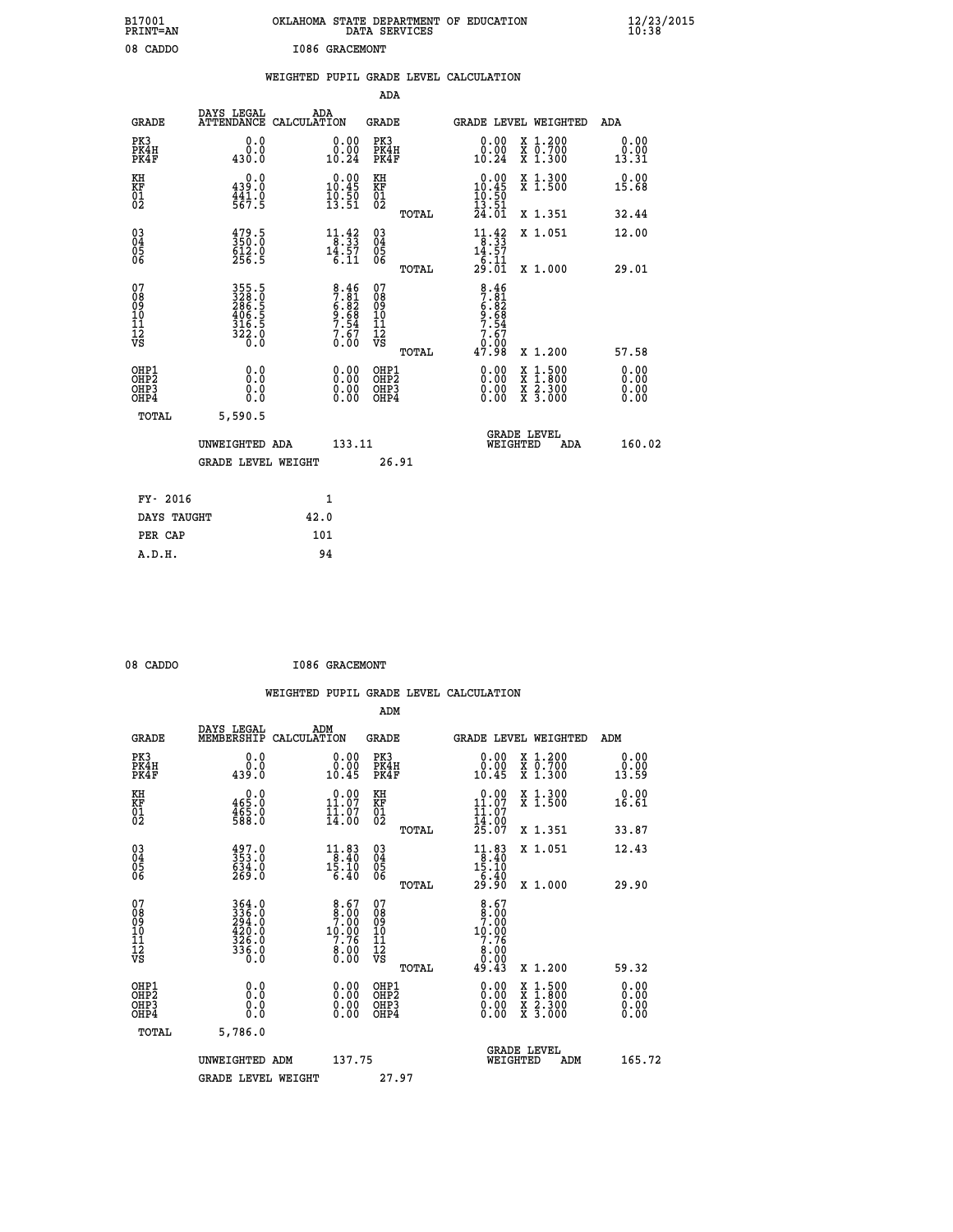| B17001<br>PRINT=AN                     |                                                             |             |                                                                         | OKLAHOMA STATE DEPARTMENT OF EDUCATION<br>DATA SERVICES      |                                                                                |                                                                                          | $\frac{12}{23}$ /2015 |
|----------------------------------------|-------------------------------------------------------------|-------------|-------------------------------------------------------------------------|--------------------------------------------------------------|--------------------------------------------------------------------------------|------------------------------------------------------------------------------------------|-----------------------|
| 08 CADDO                               |                                                             | I160 CEMENT |                                                                         |                                                              |                                                                                |                                                                                          |                       |
|                                        |                                                             |             |                                                                         | WEIGHTED PUPIL GRADE LEVEL CALCULATION                       |                                                                                |                                                                                          |                       |
|                                        |                                                             |             |                                                                         | ADA                                                          |                                                                                |                                                                                          |                       |
| GRADE                                  | DAYS LEGAL<br>ATTENDANCE CALCULATION                        | ADA         |                                                                         | GRADE                                                        |                                                                                | GRADE LEVEL WEIGHTED                                                                     | ADA                   |
| PK3<br>PK4H<br>PK4F                    | 0.0<br>0.0<br>560.5                                         |             | 0.00<br>0.00<br>14.01                                                   | PK3<br>PK4H<br>PK4F                                          | 0.00<br>$\begin{smallmatrix} 0.00 \ 14.01 \end{smallmatrix}$                   | X 1.200<br>X 0.700<br>X 1.300                                                            | 0.00<br>0.00<br>18.21 |
| KH<br>KF<br>01<br>02                   | 0.0<br>802.5<br>$\frac{454}{863}$ .0                        |             | $\begin{smallmatrix} 0.00\\ 20.06\\ 11.35\\ 21.58 \end{smallmatrix}$    | KH<br><b>KF</b><br>01<br>02                                  | $\begin{smallmatrix} 0.00\\ 20.06\\ 11.35\\ 21.58\\ 32.93 \end{smallmatrix}$   | X 1.300<br>X 1.500                                                                       | 0.00<br>30.09         |
|                                        |                                                             |             |                                                                         | TOTAL                                                        |                                                                                | X 1.351                                                                                  | 44.49                 |
| $\substack{03 \ 04}$<br>Ŏ5<br>06       | 777.5<br>706.5<br>676.5                                     |             | $\frac{19}{13}$ : $\frac{44}{01}$<br>$\frac{17.66}{16.91}$              | $03\overline{4}$<br>$\begin{matrix} 0.5 \\ 0.6 \end{matrix}$ | $\frac{19.44}{13.01}$<br>17.66                                                 | X 1.051                                                                                  | 20.43                 |
|                                        |                                                             |             |                                                                         | TOTAL                                                        | $\frac{16.91}{47.58}$                                                          | X 1.000                                                                                  | 47.58                 |
| 07<br>08<br>09<br>10<br>11<br>12<br>VS | 982.0<br>535.0<br>687.0<br>687.0<br>517.0<br>376.0<br>765.0 |             | $24.55$<br>$13.38$<br>$17.18$<br>$12.93$<br>$9.40$<br>$19.13$<br>$0.00$ | 07<br>ŏġ<br>09<br>ĭõ<br>īĭ<br>12<br>VS<br>TOTAL              | $24.55$<br>$13.38$<br>$17.18$<br>$12.93$<br>$9.40$<br>$19.13$<br>0.00<br>96.57 | X 1.200                                                                                  | 115.88                |
| OHP1                                   |                                                             |             |                                                                         | OHP1                                                         |                                                                                |                                                                                          | 0.00                  |
| OH <sub>P</sub> 2<br>OHP3<br>OHP4      | 0.0<br>0.0<br>0.0                                           |             | 0.00<br>0.00<br>0.00                                                    | OH <sub>P</sub> 2<br>OHP3<br>OHP4                            | 0.00<br>0.00<br>0.00                                                           | $\begin{smallmatrix} x & 1.500 \\ x & 1.800 \\ x & 2.300 \\ x & 3.000 \end{smallmatrix}$ | 0.00<br>0.00<br>0.00  |
| TOTAL                                  | 9,223.0                                                     |             |                                                                         |                                                              |                                                                                |                                                                                          |                       |
|                                        | UNWEIGHTED ADA                                              |             | 230.59                                                                  |                                                              | WEIGHTED                                                                       | <b>GRADE LEVEL</b><br>ADA                                                                | 276.68                |
|                                        | <b>GRADE LEVEL WEIGHT</b>                                   |             |                                                                         | 46.09                                                        |                                                                                |                                                                                          |                       |
| FY- 2016                               |                                                             | 1           |                                                                         |                                                              |                                                                                |                                                                                          |                       |
| DAYS TAUGHT                            |                                                             | 40.0        |                                                                         |                                                              |                                                                                |                                                                                          |                       |
| PER CAP                                |                                                             | 75          |                                                                         |                                                              |                                                                                |                                                                                          |                       |

| 08 CADDO | I160 CEMENT |
|----------|-------------|
|          |             |

 **WEIGHTED PUPIL GRADE LEVEL CALCULATION ADM DAYS LEGAL ADM GRADE MEMBERSHIP CALCULATION GRADE GRADE LEVEL WEIGHTED ADM PK3 0.0 0.00 PK3 0.00 X 1.200 0.00 PK4H 0.0 0.00 PK4H 0.00 X 0.700 0.00 PK4F 585.0 14.63 PK4F 14.63 X 1.300 19.02 KH 0.0 0.00 KH 0.00 X 1.300 0.00 KF 870.0 21.75 KF 21.75 X 1.500 32.63 01 497.0 12.43 01 12.43**  $02 \t\t 897.0 \t\t 22.43 \t 02 \t 22.43$  **TOTAL 34.86 X 1.351 47.10 03 835.0 20.88 03 20.88 X 1.051 21.94 04 544.0 13.60 04 13.60 05 732.0 18.30 05 18.30** 06 718.0 17.95 06 <sub>memax</sub> 17.95  **TOTAL 49.85 X 1.000 49.85** 07 1,014.0 25.35 07 25.35<br>
08 569.0 18.05 08 18.05<br>
10 546.0 13.65 10 13.65<br>
11 390.0 9.75 11 9.75<br>
12 812.0 20.30 12 20.30<br>
VS 812.0 20.30<br>
12<br>
12<br>
13.00  **TOTAL 101.33 X 1.200 121.60 OHP1 0.0 0.00 OHP1 0.00 X 1.500 0.00 OHP2 0.0 0.00 OHP2 0.00 X 1.800 0.00 OHP3 0.0 0.00 OHP3 0.00 X 2.300 0.00 OHP4 0.0 0.00 OHP4 0.00 X 3.000 0.00 TOTAL 9,731.0 GRADE LEVEL UNWEIGHTED ADM 243.30 WEIGHTED ADM 292.14** GRADE LEVEL WEIGHT 48.84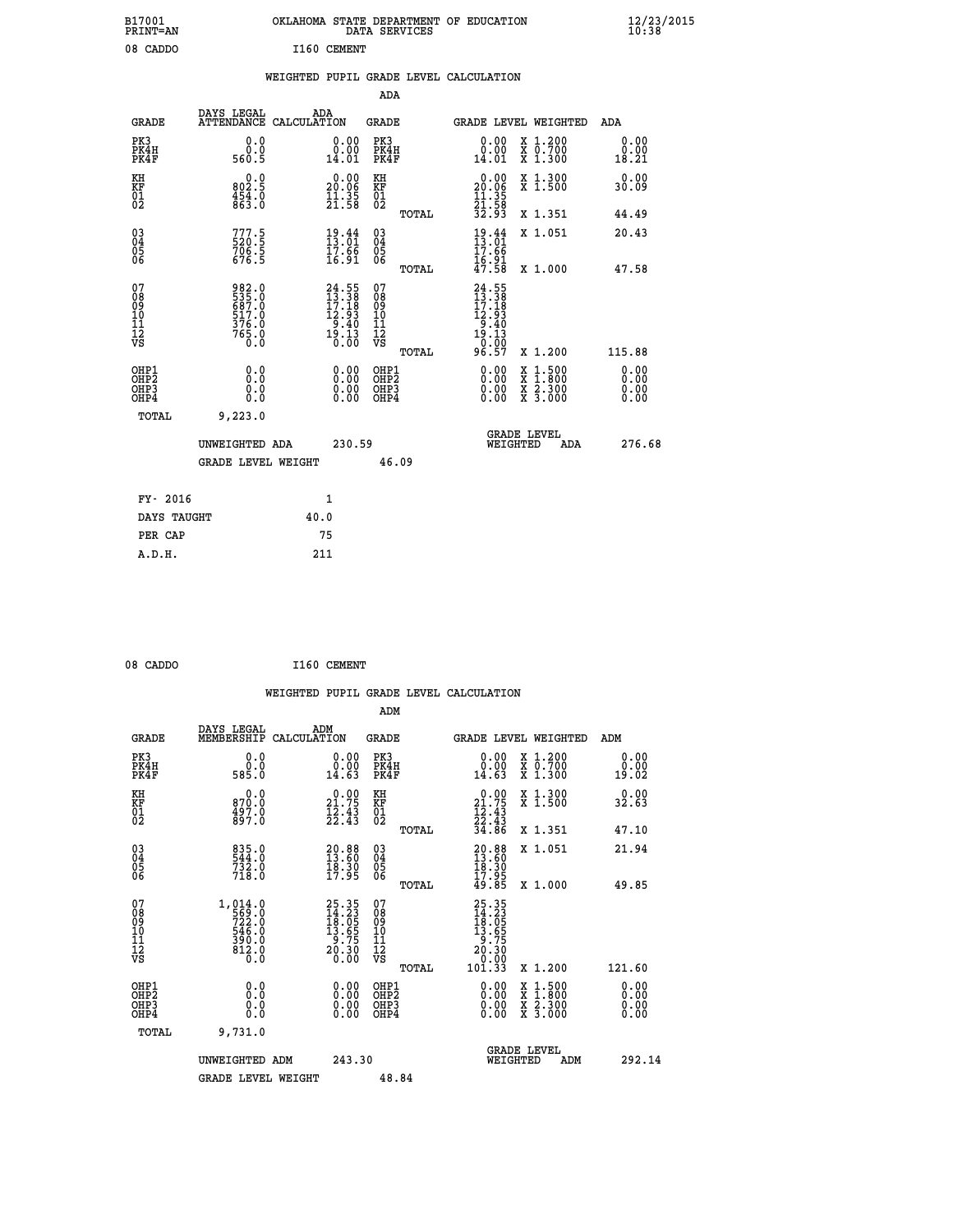|             | OKLAHOMA STATE DEPARTMENT OF EDUCATION<br>DATA SERVICES |  |
|-------------|---------------------------------------------------------|--|
| T161 HTNTON |                                                         |  |

 **B17001<br>PRINT=AN** 08 CADDO

|  |  | WEIGHTED PUPIL GRADE LEVEL CALCULATION |
|--|--|----------------------------------------|
|  |  |                                        |

|                                                                                       |                                                                                   |                                                                          | ADA                                                |       |                                                                                                     |                                                                                                                                              |                              |
|---------------------------------------------------------------------------------------|-----------------------------------------------------------------------------------|--------------------------------------------------------------------------|----------------------------------------------------|-------|-----------------------------------------------------------------------------------------------------|----------------------------------------------------------------------------------------------------------------------------------------------|------------------------------|
| <b>GRADE</b>                                                                          | DAYS LEGAL                                                                        | ADA<br>ATTENDANCE CALCULATION                                            | GRADE                                              |       | <b>GRADE LEVEL WEIGHTED</b>                                                                         |                                                                                                                                              | ADA                          |
| PK3<br>PK4H<br>PK4F                                                                   | 0.0<br>0.0<br>1,732.0                                                             | 0.00<br>0.00<br>46.81                                                    | PK3<br>PK4H<br>PK4F                                |       | 0.00<br>0.00<br>46.81                                                                               | X 1.200<br>X 0.700<br>X 1.300                                                                                                                | 0.00<br>0.00<br>60.85        |
| KH<br>KF<br>01<br>02                                                                  | 0.0<br>2,273.0<br>2,003.5<br>2,002.5                                              | $\begin{smallmatrix} 0.00\\ 61.43\\ 54.15\\ 54.12 \end{smallmatrix}$     | KH<br><b>KF</b><br>01<br>02                        |       | $\begin{array}{c} 0.00 \\ 61.43 \\ 54.15 \\ 54.12 \\ 108.27 \end{array}$                            | X 1.300<br>X 1.500                                                                                                                           | 0.00<br>92.15                |
|                                                                                       |                                                                                   |                                                                          |                                                    | TOTAL |                                                                                                     | X 1.351                                                                                                                                      | 146.27                       |
| $^{03}_{04}$<br>Ŏ5<br>06                                                              | $2,422.9$<br>$1,705.5$<br>$2,392.0$<br>$1,506.0$                                  | $\begin{smallmatrix} 65.46\\ 46.09\\ 64.65\\ 40.70 \end{smallmatrix}$    | $\begin{matrix} 03 \\ 04 \\ 05 \\ 06 \end{matrix}$ | TOTAL | $\frac{65.46}{64.65}$<br>40.70<br>151.44                                                            | X 1.051<br>X 1.000                                                                                                                           | 68.80<br>151.44              |
| 07<br>08<br>09<br>11<br>11<br>12<br>VS                                                | $1,908.5$<br>$1,897.0$<br>$1,508.5$<br>$1,545.5$<br>$1,291.0$<br>$1,477.5$<br>0.0 | $51.58$<br>$51.27$<br>$40.77$<br>$41.77$<br>$34.89$<br>$39.93$<br>$0.00$ | 07<br>08<br>09<br>11<br>11<br>12<br>VS             | TOTAL | 51.58<br>51.27<br>40.77<br>$\begin{array}{c} 41.77 \\ 34.89 \\ 39.93 \\ 0.00 \\ 260.21 \end{array}$ | X 1.200                                                                                                                                      | 312.25                       |
| OHP1<br>OH <sub>P</sub> <sub>2</sub><br>OH <sub>P3</sub><br>OH <sub>P4</sub><br>TOTAL | 0.0<br>Ō.Ō<br>0.0<br>0.0<br>25,664.5                                              | 0.00<br>0.00<br>0.00                                                     | OHP1<br>OHP <sub>2</sub><br>OHP3<br>OHP4           |       | 0.00<br>0.00<br>0.00                                                                                | $\begin{smallmatrix} \mathtt{X} & 1\cdot500 \\ \mathtt{X} & 1\cdot800 \\ \mathtt{X} & 2\cdot300 \\ \mathtt{X} & 3\cdot000 \end{smallmatrix}$ | 0.00<br>0.00<br>0.00<br>0.00 |
|                                                                                       | UNWEIGHTED ADA<br><b>GRADE LEVEL WEIGHT</b>                                       | 693.62                                                                   | 138.14                                             |       | WEIGHTED                                                                                            | <b>GRADE LEVEL</b><br>ADA                                                                                                                    | 831.76                       |
| FY- 2016                                                                              |                                                                                   | $\mathbf{1}$                                                             |                                                    |       |                                                                                                     |                                                                                                                                              |                              |
| DAYS TAUGHT                                                                           |                                                                                   | 37.0                                                                     |                                                    |       |                                                                                                     |                                                                                                                                              |                              |
| PER CAP                                                                               |                                                                                   | 84                                                                       |                                                    |       |                                                                                                     |                                                                                                                                              |                              |
| A.D.H.                                                                                |                                                                                   | 408                                                                      |                                                    |       |                                                                                                     |                                                                                                                                              |                              |

| 08 CADDO | I161 HINTON |
|----------|-------------|
|          |             |

 **A.D.H. 408**

|                                                      |                                                                                         |                                                                      |                                                     | WEIGHTED PUPIL GRADE LEVEL CALCULATION                                                                                                                                                                                                                                                                                                                                                                                      |                              |
|------------------------------------------------------|-----------------------------------------------------------------------------------------|----------------------------------------------------------------------|-----------------------------------------------------|-----------------------------------------------------------------------------------------------------------------------------------------------------------------------------------------------------------------------------------------------------------------------------------------------------------------------------------------------------------------------------------------------------------------------------|------------------------------|
|                                                      |                                                                                         |                                                                      | ADM                                                 |                                                                                                                                                                                                                                                                                                                                                                                                                             |                              |
| <b>GRADE</b>                                         | DAYS LEGAL<br>MEMBERSHIP<br>CALCULATION                                                 | ADM                                                                  | <b>GRADE</b>                                        | GRADE LEVEL WEIGHTED                                                                                                                                                                                                                                                                                                                                                                                                        | ADM                          |
| PK3<br>PK4H<br>PK4F                                  | 0.0<br>0.0<br>1,801.0                                                                   | $\begin{smallmatrix} 0.00\\ 0.00\\ 0.00\\ 48.68 \end{smallmatrix}$   | PK3<br>PK4H<br>PK4F                                 | $\begin{smallmatrix} 0.00\\ 0.00\\ 0.00\\ 48.68 \end{smallmatrix}$<br>X 1.200<br>X 0.700<br>X 1.300                                                                                                                                                                                                                                                                                                                         | 0.00<br>0.00<br>63.28        |
| KH<br>KF<br>01<br>02                                 | $\begin{smallmatrix} & & 0.0\ 2.346.0\ 2.050.0\ 2.048.0 \end{smallmatrix}$              | $\begin{smallmatrix} 0.00\\ 63.41\\ 55.41\\ 55.35 \end{smallmatrix}$ | KH<br>KF<br>01<br>02                                | X 1.300<br>X 1.500<br>$0.00$<br>$63.41$<br>$55.41$<br>$55.35$<br>$110.76$                                                                                                                                                                                                                                                                                                                                                   | 0.00<br>95.12                |
|                                                      |                                                                                         |                                                                      | TOTAL                                               | X 1.351                                                                                                                                                                                                                                                                                                                                                                                                                     | 149.64                       |
| $\begin{matrix} 03 \\ 04 \\ 05 \\ 06 \end{matrix}$   | $2,487.0$<br>$1,753.0$<br>$2,444.0$<br>$1,539.0$                                        | 67.22<br>47.38<br>66.05<br>41.59                                     | $\begin{array}{c} 03 \\ 04 \\ 05 \\ 06 \end{array}$ | X 1.051<br>$\begin{smallmatrix} 67.22 \\ 47.38 \\ 66.05 \\ 41.59 \\ 155.02 \end{smallmatrix}$                                                                                                                                                                                                                                                                                                                               | 70.65                        |
|                                                      |                                                                                         |                                                                      | TOTAL                                               | X 1.000                                                                                                                                                                                                                                                                                                                                                                                                                     | 155.02                       |
| 07<br>08<br>09<br>101<br>112<br>VS                   | $1,977.0$<br>$1,955.0$<br>$1,578.0$<br>$1,580.0$<br>$1,318.0$<br>$1,318.0$<br>$1,517.0$ | $53.4352.8442.6542.7035.6241.0000.00$                                | 07<br>08<br>09<br>11<br>11<br>12<br>VS<br>TOTAL     | $\begin{array}{r} 53\cdot 43 \\ 52\cdot 84 \\ 42\cdot 65 \\ 42\cdot 70 \\ 35\cdot 62 \\ 41\cdot 00 \\ 0\cdot 00 \\ 268\cdot 24 \end{array}$<br>X 1.200                                                                                                                                                                                                                                                                      | 321.89                       |
|                                                      |                                                                                         |                                                                      |                                                     |                                                                                                                                                                                                                                                                                                                                                                                                                             |                              |
| OHP1<br>OHP2<br>OH <sub>P3</sub><br>OH <sub>P4</sub> | 0.0<br>0.000                                                                            | $\begin{smallmatrix} 0.00 \ 0.00 \ 0.00 \ 0.00 \end{smallmatrix}$    | OHP1<br>OH <sub>P</sub> 2<br>OHP3<br>OHP4           | $\begin{smallmatrix} 0.00 & 0.00 & 0.00 & 0.00 & 0.00 & 0.00 & 0.00 & 0.00 & 0.00 & 0.00 & 0.00 & 0.00 & 0.00 & 0.00 & 0.00 & 0.00 & 0.00 & 0.00 & 0.00 & 0.00 & 0.00 & 0.00 & 0.00 & 0.00 & 0.00 & 0.00 & 0.00 & 0.00 & 0.00 & 0.00 & 0.00 & 0.00 & 0.00 & 0.00 & 0.00 & 0.0$<br>$\begin{smallmatrix} \mathtt{X} & 1\cdot500\\ \mathtt{X} & 1\cdot800\\ \mathtt{X} & 2\cdot300\\ \mathtt{X} & 3\cdot000 \end{smallmatrix}$ | 0.00<br>0.00<br>0.00<br>0.00 |
| TOTAL                                                | 26,393.0                                                                                |                                                                      |                                                     |                                                                                                                                                                                                                                                                                                                                                                                                                             |                              |
|                                                      | UNWEIGHTED ADM                                                                          | 713.33                                                               |                                                     | <b>GRADE LEVEL</b><br>WEIGHTED<br>ADM                                                                                                                                                                                                                                                                                                                                                                                       | 855.60                       |
|                                                      | <b>GRADE LEVEL WEIGHT</b>                                                               |                                                                      | 142.27                                              |                                                                                                                                                                                                                                                                                                                                                                                                                             |                              |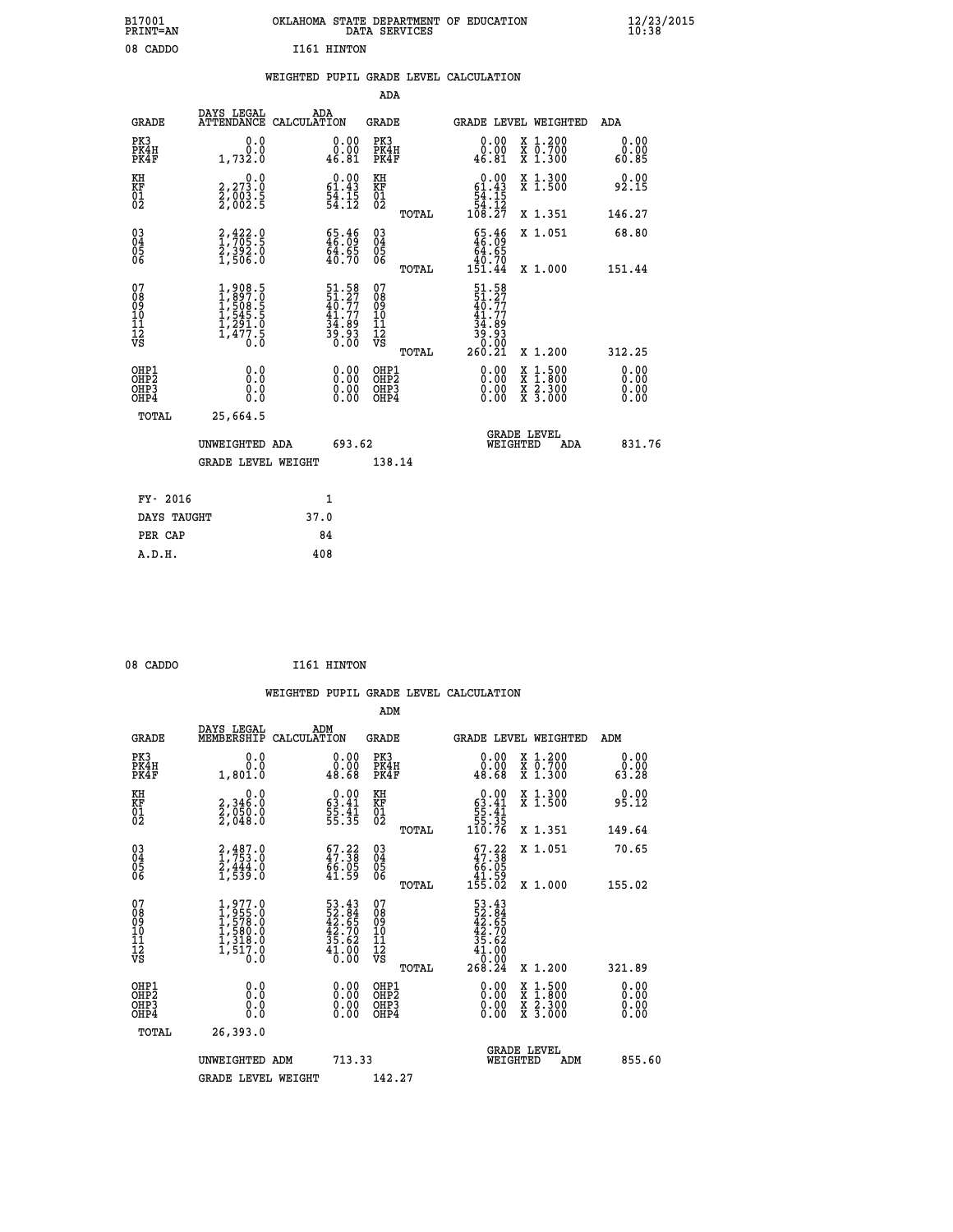# **B17001 OKLAHOMA STATE DEPARTMENT OF EDUCATION 12/23/2015 PRINT=AN DATA SERVICES 10:38 08 CADDO I167 FORT COBB-BROXTON**

|                                                                    |                                                                                                                                                                              |                                                                          | ADA                                       |       |                                                                      |                                                                                                  |                              |
|--------------------------------------------------------------------|------------------------------------------------------------------------------------------------------------------------------------------------------------------------------|--------------------------------------------------------------------------|-------------------------------------------|-------|----------------------------------------------------------------------|--------------------------------------------------------------------------------------------------|------------------------------|
| <b>GRADE</b>                                                       | DAYS LEGAL<br>ATTENDANCE CALCULATION                                                                                                                                         | ADA                                                                      | <b>GRADE</b>                              |       |                                                                      | GRADE LEVEL WEIGHTED                                                                             | ADA                          |
| PK3<br>PK4H<br>PK4F                                                | 23.0<br>1, 101.0                                                                                                                                                             | $23.43\n0.43\n0.00$                                                      | PK3<br>PK4H<br>PK4F                       |       | $23.43\n0.43\n0.00$                                                  | X 1.200<br>X 0.700<br>X 1.300                                                                    | 0.59<br>16.40<br>0.00        |
| KH<br>KF<br>01<br>02                                               | 0.0<br>874.5<br>$\frac{1}{2}, \frac{2}{2} \frac{7}{3} \cdot \frac{5}{5}$                                                                                                     | $0.00$<br>18.61<br>$\frac{27.22}{24.33}$                                 | KH<br>KF<br>01<br>02                      |       | 0.00<br>18.61<br>$\frac{27.22}{24.33}$<br>51.55                      | X 1.300<br>X 1.500                                                                               | 0.00<br>27.92                |
|                                                                    |                                                                                                                                                                              |                                                                          |                                           | TOTAL |                                                                      | X 1.351                                                                                          | 69.64                        |
| $\begin{smallmatrix} 03 \\[-4pt] 04 \end{smallmatrix}$<br>05<br>06 | $\frac{1}{1}$ , $\frac{195}{186}$ : 5<br>771.0<br>968.0                                                                                                                      | $25.43$<br>$25.24$<br>$\frac{16.40}{20.60}$                              | $\substack{03 \\ 04}$<br>05<br>06         | TOTAL | $25.24$<br>$16.40$<br>$20.60$<br>$62.24$                             | X 1.051<br>X 1.000                                                                               | 26.73<br>62.24               |
| 07<br>08<br>09<br>11<br>11<br>12<br>VS                             | $\begin{smallmatrix} & 973 & . & 0\\ 1\,,\,301 & . & 0\\ 1\,,\,336 & . & 0\\ 961 & . & 5\\ 961 & . & 5\\ 1\,,\,337 & . & 5\\ 1\,,\,000 & . & 0\\ 0 & . & 0\end{smallmatrix}$ | $20.70$<br>$27.68$<br>$28.43$<br>$20.46$<br>$28.46$<br>$21.28$<br>$0.00$ | 07<br>08<br>09<br>11<br>11<br>12<br>VS    |       | 20.70<br>$27.68$<br>$28.43$<br>$20.46$<br>$28.46$<br>$21.28$<br>0.00 |                                                                                                  |                              |
|                                                                    |                                                                                                                                                                              |                                                                          |                                           | TOTAL | 147.01                                                               | X 1.200                                                                                          | 176.41                       |
| OHP1<br>OH <sub>P</sub> 2<br>OH <sub>P3</sub><br>OH <sub>P4</sub>  | 0.0<br>0.0<br>0.0                                                                                                                                                            | 0.00<br>$\begin{smallmatrix} 0.00 \ 0.00 \end{smallmatrix}$              | OHP1<br>OH <sub>P</sub> 2<br>OHP3<br>OHP4 |       | 0.00<br>0.00<br>0.00                                                 | $\begin{smallmatrix} x & 1 & 500 \\ x & 1 & 800 \\ x & 2 & 300 \\ x & 3 & 000 \end{smallmatrix}$ | 0.00<br>0.00<br>0.00<br>0.00 |
| TOTAL                                                              | 15,451.0                                                                                                                                                                     |                                                                          |                                           |       |                                                                      |                                                                                                  |                              |
|                                                                    | UNWEIGHTED ADA                                                                                                                                                               | 328.76                                                                   |                                           |       |                                                                      | GRADE LEVEL<br>WEIGHTED<br>ADA                                                                   | 379.93                       |
|                                                                    | <b>GRADE LEVEL WEIGHT</b>                                                                                                                                                    |                                                                          |                                           | 51.17 |                                                                      |                                                                                                  |                              |
| FY- 2016                                                           |                                                                                                                                                                              | $\mathbf{1}$                                                             |                                           |       |                                                                      |                                                                                                  |                              |
| DAYS TAUGHT                                                        |                                                                                                                                                                              | 47.0                                                                     |                                           |       |                                                                      |                                                                                                  |                              |
| PER CAP                                                            |                                                                                                                                                                              | 90                                                                       |                                           |       |                                                                      |                                                                                                  |                              |

| ۱Г<br>г<br>10 |
|---------------|
|               |

 **A.D.H. 217**

#### **08 CADDO I167 FORT COBB-BROXTON**

|                                                      |                                                                                                               |                                                                                                     | ADM                                                 |                                                                                                 |                                          |                       |
|------------------------------------------------------|---------------------------------------------------------------------------------------------------------------|-----------------------------------------------------------------------------------------------------|-----------------------------------------------------|-------------------------------------------------------------------------------------------------|------------------------------------------|-----------------------|
| <b>GRADE</b>                                         | DAYS LEGAL<br>MEMBERSHIP                                                                                      | ADM<br>CALCULATION                                                                                  | <b>GRADE</b>                                        |                                                                                                 | GRADE LEVEL WEIGHTED                     | ADM                   |
| PK3<br>PK4H<br>PK4F                                  | 23.0<br>$1,1\overline{4}$ $\overline{2}$ : $\overline{0}$<br>$\overline{0}$ : 0                               | 0.49<br>24.30<br>0.00                                                                               | PK3<br>PK4H<br>PK4F                                 | 24.30<br>0.00                                                                                   | X 1.200<br>X 0.700<br>X 1.300            | 0.59<br>17.01<br>0.00 |
| KH<br>KF<br>01<br>02                                 | 0.0<br>933.Ŏ<br>$1, \frac{3}{3}, \frac{3}{6}$ : 0                                                             | $\begin{smallmatrix} 0.00\\19.85\\28.32\\25.02 \end{smallmatrix}$                                   | KH<br>KF<br>01<br>02                                | $\begin{smallmatrix} 0.00\\19.85\\28.32\\25.02\\53.34 \end{smallmatrix}$                        | X 1.300<br>X 1.500                       | 0.00<br>29.78         |
|                                                      |                                                                                                               |                                                                                                     | TOTAL                                               |                                                                                                 | X 1.351                                  | 72.06                 |
| 03<br>04<br>05<br>06                                 | $1, 245.0$<br>$7220.0$<br>$792.0$<br>$987.0$                                                                  | $26.96$<br>$25.96$<br>$16.85$<br>$21.00$                                                            | $\begin{array}{c} 03 \\ 04 \\ 05 \\ 06 \end{array}$ | 26.38<br>25.36<br>16.85<br>21.00<br>63.81                                                       | X 1.051                                  | 27.84                 |
|                                                      |                                                                                                               |                                                                                                     | TOTAL                                               |                                                                                                 | X 1.000                                  | 63.81                 |
| 07<br>08<br>09<br>101<br>11<br>12<br>VS              | $\begin{smallmatrix} 1,003.0\\ 1,335.0\\ 1,376.0\\ 985.0\\ 985.0\\ 1,387.0\\ 1,067.0\\ 0.0 \end{smallmatrix}$ | $\begin{smallmatrix} 21.34 \\ 28.40 \\ 29.28 \\ 20.96 \\ 20.51 \\ 22.70 \\ 26.00 \end{smallmatrix}$ | 07<br>08<br>09<br>11<br>11<br>12<br>VS              | $\begin{smallmatrix} 21.34\ 28.40\ 29.28\ 20.96\ 22.51\ 22.70\ 23.00\ 152.19 \end{smallmatrix}$ |                                          |                       |
|                                                      |                                                                                                               |                                                                                                     | TOTAL                                               |                                                                                                 | X 1.200                                  | 182.63                |
| OHP1<br>OHP2<br>OH <sub>P3</sub><br>OH <sub>P4</sub> | 0.0<br>$\begin{smallmatrix} 0.0 & 0 \ 0.0 & 0 \end{smallmatrix}$                                              |                                                                                                     | OHP1<br>OHP2<br>OHP <sub>3</sub>                    | $0.00$<br>$0.00$<br>0.00                                                                        | X 1:500<br>X 1:800<br>X 2:300<br>X 3:000 | 0.00<br>0.00<br>0.00  |
| TOTAL                                                | 16,002.0                                                                                                      |                                                                                                     |                                                     |                                                                                                 |                                          |                       |
|                                                      | UNWEIGHTED ADM                                                                                                | 340.47                                                                                              |                                                     |                                                                                                 | GRADE LEVEL<br>WEIGHTED<br>ADM           | 393.72                |
|                                                      | <b>GRADE LEVEL WEIGHT</b>                                                                                     |                                                                                                     | 53.25                                               |                                                                                                 |                                          |                       |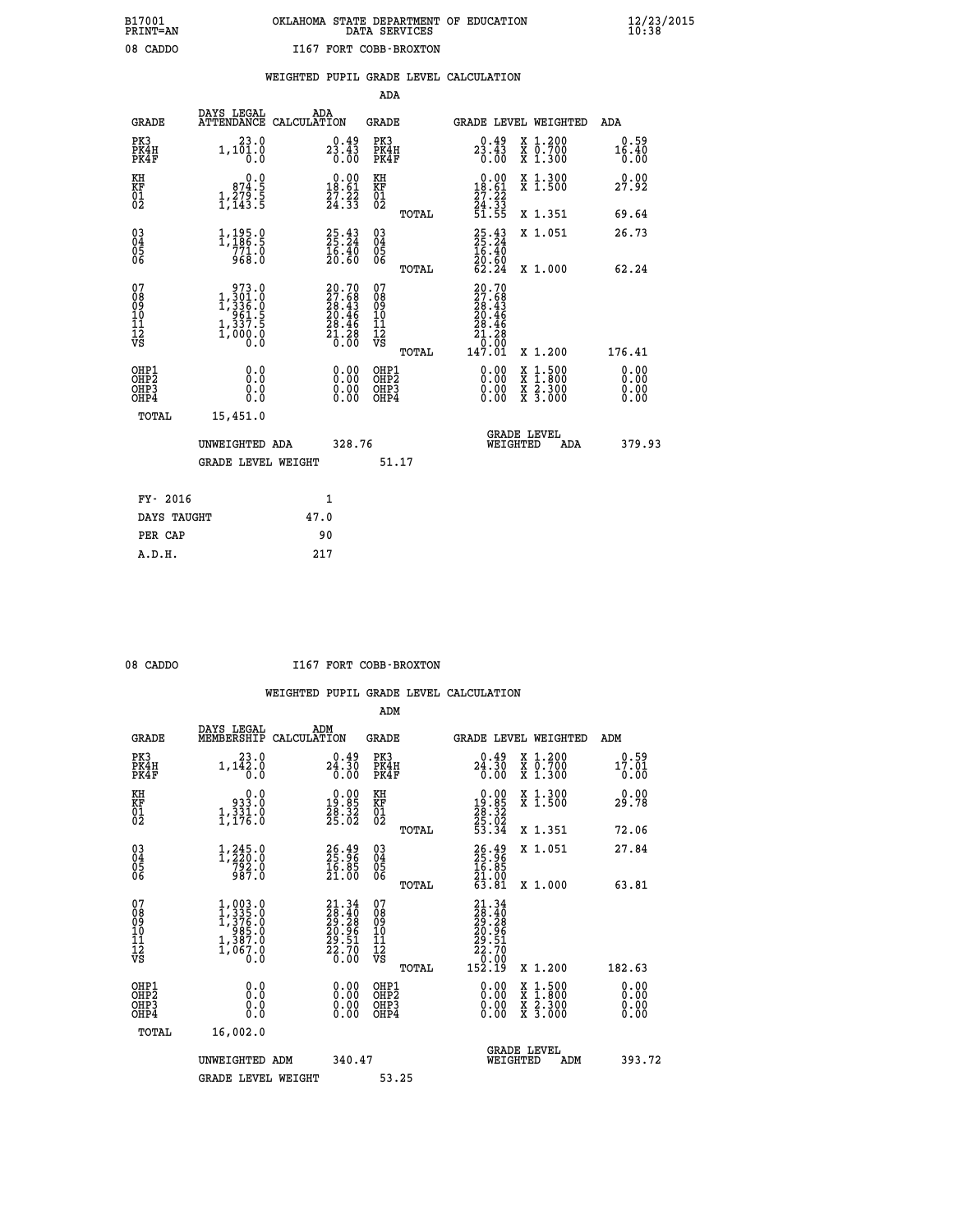| OKLAHOMA STATE DEPARTMENT OF EDUCATION | DATA SERVICES |  |
|----------------------------------------|---------------|--|
| I168 BINGER-ONEY                       |               |  |

|                                                                              |                                                                                                                                                     |                                                                                        | ADA                                                |                                                                                                                                                                      |                              |
|------------------------------------------------------------------------------|-----------------------------------------------------------------------------------------------------------------------------------------------------|----------------------------------------------------------------------------------------|----------------------------------------------------|----------------------------------------------------------------------------------------------------------------------------------------------------------------------|------------------------------|
| <b>GRADE</b>                                                                 | DAYS LEGAL                                                                                                                                          | ADA<br>ATTENDANCE CALCULATION                                                          | GRADE                                              | GRADE LEVEL WEIGHTED                                                                                                                                                 | ADA                          |
| PK3<br>PK4H<br>PK4F                                                          | 25.0<br>ة:ة-<br>545.5                                                                                                                               | 0.60<br>$\frac{0.00}{12.99}$                                                           | PK3<br>PK4H<br>PK4F                                | X 1.200<br>X 0.700<br>X 1.300<br>0.60<br>0.00<br>12.99                                                                                                               | 0.72<br>0.00<br>16.89        |
| KH<br>KF<br>01<br>02                                                         | 0.0<br>1,063.0<br>$\frac{1}{2}, \frac{2}{2}\frac{3}{2}\frac{6}{2}\cdot\frac{6}{0}$                                                                  | $\begin{smallmatrix} 0.00\\ 25.31\\ 29.19\\ 28.36 \end{smallmatrix}$                   | KH<br>KF<br>01<br>02                               | $\begin{smallmatrix} 0.00\\ 25.31\\ 29.19\\ 28.36\\ 57.55 \end{smallmatrix}$<br>X 1.300<br>X 1.500                                                                   | 0.00<br>37.97                |
|                                                                              |                                                                                                                                                     |                                                                                        | TOTAL                                              | X 1.351                                                                                                                                                              | 77.75                        |
| $\begin{matrix} 03 \\ 04 \\ 05 \\ 06 \end{matrix}$                           | $\begin{smallmatrix}&&636\cdot5\\1,144\cdot0\\919\cdot5\\1,244\cdot0\end{smallmatrix}$                                                              | $\begin{smallmatrix} 15\cdot 15\\27\cdot 24\\21\cdot 89\\29\cdot 62 \end{smallmatrix}$ | $\begin{matrix} 03 \\ 04 \\ 05 \\ 06 \end{matrix}$ | $\begin{smallmatrix} 15\cdot 15\\27\cdot 24\\21\cdot 89\\29\cdot 62\\78\cdot 75\end{smallmatrix}$<br>X 1.051                                                         | 15.92                        |
|                                                                              |                                                                                                                                                     |                                                                                        | TOTAL                                              | X 1.000                                                                                                                                                              | 78.75                        |
| 07<br>08<br>09<br>11<br>11<br>12<br>VS                                       | 1,344.5<br>$\begin{smallmatrix} 1,023\ 1,139\ 1,102\ 0\ 1,866\ 0\ \end{smallmatrix}$<br>$1, \tilde{2}$ $\tilde{1}\tilde{5}$ $\tilde{5}$ $\tilde{6}$ | $32.01$<br>$24.36$<br>$27.12$<br>$26.24$<br>$20.62$<br>$28.94$<br>$0.00$               | 07<br>08<br>09<br>11<br>11<br>12<br>VS<br>TOTAL    | $\begin{smallmatrix} 32.01\24.36\27.12\27.12\28.24\29.62\28.94\29.00\0&159.29\end{smallmatrix}$<br>X 1.200                                                           | 191.15                       |
| OHP1<br>OH <sub>P</sub> <sub>2</sub><br>OH <sub>P3</sub><br>OH <sub>P4</sub> | 0.0<br>Ō.Ō<br>0.0<br>0.0                                                                                                                            | 0.00<br>0.00<br>0.00                                                                   | OHP1<br>OHP2<br>OHP3<br>OHP4                       | 0.00<br>$\begin{smallmatrix} \mathtt{X} & 1\cdot500 \\ \mathtt{X} & 1\cdot800 \\ \mathtt{X} & 2\cdot300 \\ \mathtt{X} & 3\cdot000 \end{smallmatrix}$<br>0.00<br>0.00 | 0.00<br>0.00<br>0.00<br>0.00 |
|                                                                              | TOTAL<br>14,684.5                                                                                                                                   |                                                                                        |                                                    |                                                                                                                                                                      |                              |
|                                                                              | UNWEIGHTED ADA                                                                                                                                      | 349.64                                                                                 |                                                    | <b>GRADE LEVEL</b><br>WEIGHTED                                                                                                                                       | 419.15<br>ADA                |
|                                                                              | <b>GRADE LEVEL WEIGHT</b>                                                                                                                           |                                                                                        | 69.51                                              |                                                                                                                                                                      |                              |
|                                                                              | FY- 2016                                                                                                                                            | 1                                                                                      |                                                    |                                                                                                                                                                      |                              |
|                                                                              | DAYS TAUGHT                                                                                                                                         | 42.0                                                                                   |                                                    |                                                                                                                                                                      |                              |
|                                                                              | PER CAP                                                                                                                                             | 90                                                                                     |                                                    |                                                                                                                                                                      |                              |
|                                                                              | A.D.H.                                                                                                                                              | 215                                                                                    |                                                    |                                                                                                                                                                      |                              |

| 08 CADDO | I168 BINGER-ONEY |
|----------|------------------|
|          |                  |

 **A.D.H. 215**

 **B17001<br>PRINT=AN<br>08 CADDO** 

|                                                      |                                                                                                       |                                                                                                                            | ADM                                                 |                                                                                                                              |                                          |                              |
|------------------------------------------------------|-------------------------------------------------------------------------------------------------------|----------------------------------------------------------------------------------------------------------------------------|-----------------------------------------------------|------------------------------------------------------------------------------------------------------------------------------|------------------------------------------|------------------------------|
| <b>GRADE</b>                                         | DAYS LEGAL<br>MEMBERSHIP                                                                              | ADM<br>CALCULATION                                                                                                         | <b>GRADE</b>                                        |                                                                                                                              | GRADE LEVEL WEIGHTED                     | ADM                          |
| PK3<br>PK4H<br>PK4F                                  | 25.0<br>0.0<br>584.0                                                                                  | $\begin{smallmatrix} 0.60\\ 0.00\\ 13.90 \end{smallmatrix}$                                                                | PK3<br>PK4H<br>PK4F                                 | $\begin{smallmatrix} 0.60\\ 0.00\\ 13.90 \end{smallmatrix}$                                                                  | X 1.200<br>X 0.700<br>X 1.300            | 0.72<br>0.00<br>18.07        |
| KH<br>KF<br>01<br>02                                 | 0.0<br>$1,153.0$<br>$1,258.0$<br>$1,241.0$                                                            | $\begin{smallmatrix} 0.00\\ 27.45\\ 29.95\\ 29.55 \end{smallmatrix}$                                                       | KH<br>KF<br>01<br>02                                | $\begin{smallmatrix} 0.00\\27.45\\29.95\\29.55\\59.50 \end{smallmatrix}$                                                     | X 1.300<br>X 1.500                       | 0.00<br>41.18                |
|                                                      |                                                                                                       |                                                                                                                            | TOTAL                                               |                                                                                                                              | X 1.351                                  | 80.38                        |
| 03<br>04<br>05<br>06                                 | 1, 562.0<br>1, 176.0<br>966.0<br>1,260.0                                                              | $\begin{smallmatrix} 15.76\\ 28.00\\ 23.00\\ 30.00 \end{smallmatrix}$                                                      | $\begin{array}{c} 03 \\ 04 \\ 05 \\ 06 \end{array}$ | $\begin{smallmatrix} 15.76\\ 28.00\\ 23.00\\ 30.00\\ 81.00 \end{smallmatrix}$                                                | X 1.051                                  | 16.56                        |
|                                                      |                                                                                                       |                                                                                                                            | TOTAL                                               |                                                                                                                              | X 1.000                                  | 81.00                        |
| 07<br>08<br>09<br>101<br>112<br>VS                   | $\begin{smallmatrix} 1,386.0\\ 1,051.0\\ 1,207.0\\ 1,164.0\\ 920.0\\ 1,302.0\\ 0.0 \end{smallmatrix}$ | $\begin{smallmatrix} 3\,3\,.\,0\,0\\ 2\,5\,.02\\ 2\,8\,.74\\ 2\,7\,.71\\ 2\,1\,.90\\ 3\,1\,.00\\ 0\,.00 \end{smallmatrix}$ | 07<br>08<br>09<br>11<br>11<br>12<br>VS              | $\begin{smallmatrix} 33 & 00 \\ 25 & 02 \\ 28 & 74 \\ 27 & 71 \\ 21 & 90 \\ 31 & 00 \\ 0 & 00 \\ 167 & 37 \end{smallmatrix}$ |                                          |                              |
|                                                      |                                                                                                       |                                                                                                                            | TOTAL                                               |                                                                                                                              | X 1.200                                  | 200.84                       |
| OHP1<br>OHP2<br>OH <sub>P3</sub><br>OH <sub>P4</sub> | 0.0<br>0.000                                                                                          | $0.00$<br>$0.00$<br>0.00                                                                                                   | OHP1<br>OHP2<br>OHP <sub>3</sub>                    | $0.00$<br>$0.00$<br>0.00                                                                                                     | X 1:500<br>X 1:800<br>X 2:300<br>X 3:000 | 0.00<br>0.00<br>0.00<br>0.00 |
| TOTAL                                                | 15,355.0                                                                                              |                                                                                                                            |                                                     |                                                                                                                              |                                          |                              |
|                                                      | UNWEIGHTED ADM                                                                                        | 365.58                                                                                                                     |                                                     | WEIGHTED                                                                                                                     | <b>GRADE LEVEL</b><br>ADM                | 438.75                       |
|                                                      | <b>GRADE LEVEL WEIGHT</b>                                                                             |                                                                                                                            | 73.17                                               |                                                                                                                              |                                          |                              |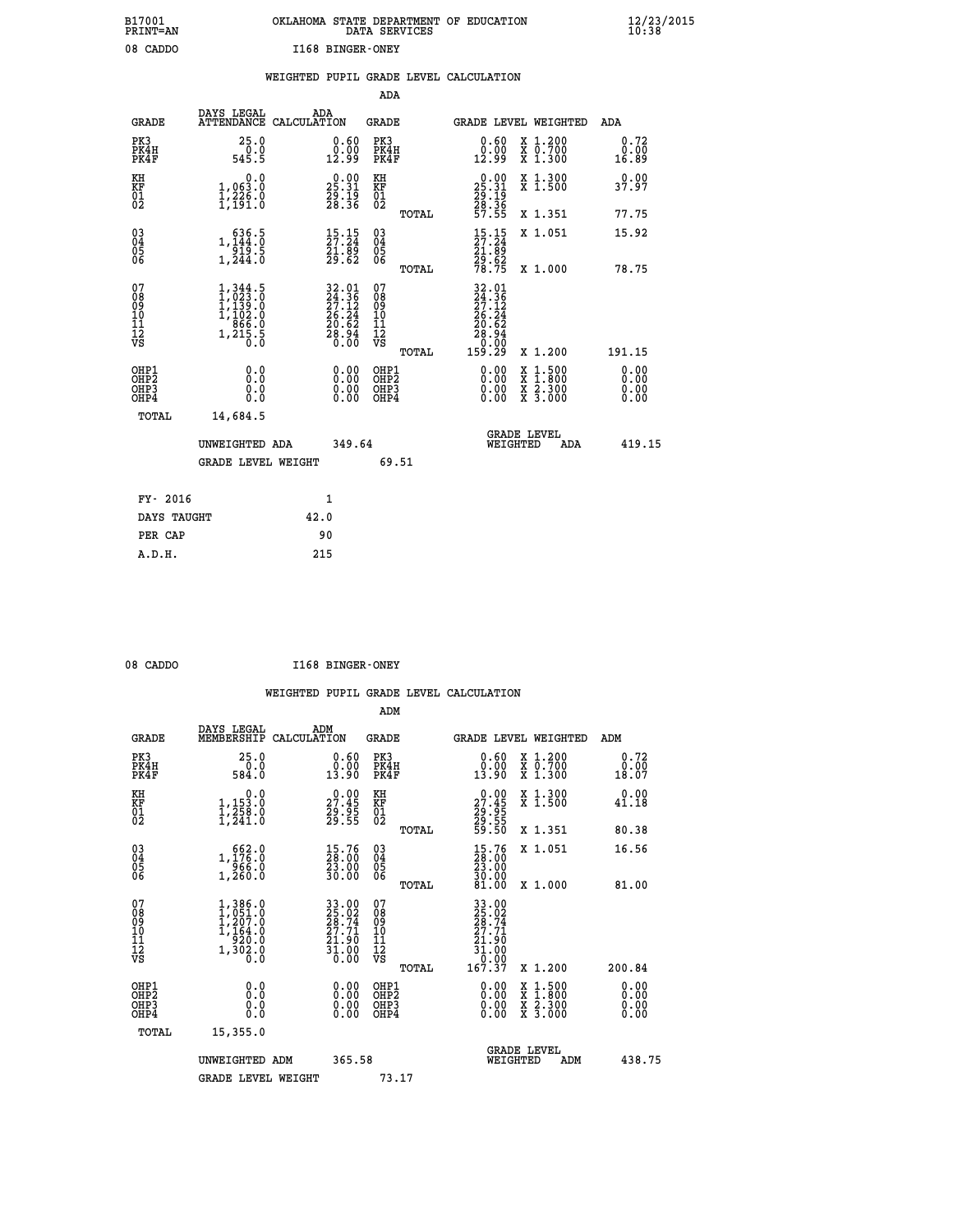| 7001<br>INT=AN | OKLAHOMA STATE DEPARTMENT OF EDUCATION<br>DATA SERVICES |  |
|----------------|---------------------------------------------------------|--|
| CADDO          | COUNTY TOTALS                                           |  |

|  |  | WEIGHTED PUPIL GRADE LEVEL CALCULATION |
|--|--|----------------------------------------|
|  |  |                                        |

|                                                                    |                                                                                                                                                                                                                     |       |                                                                              | ADA                                       |       |                                                                                           |                                |                                                                                                  |                              |
|--------------------------------------------------------------------|---------------------------------------------------------------------------------------------------------------------------------------------------------------------------------------------------------------------|-------|------------------------------------------------------------------------------|-------------------------------------------|-------|-------------------------------------------------------------------------------------------|--------------------------------|--------------------------------------------------------------------------------------------------|------------------------------|
| <b>GRADE</b>                                                       | DAYS LEGAL<br>ATTENDANCE CALCULATION                                                                                                                                                                                |       | ADA                                                                          | <b>GRADE</b>                              |       |                                                                                           |                                | GRADE LEVEL WEIGHTED                                                                             | ADA                          |
| PK3<br>PK4H<br>PK4F                                                | 364.0<br>1,101.0<br>14,025.5                                                                                                                                                                                        |       | $8.09$<br>$23.43$<br>$328.95$                                                | PK3<br>PK4H<br>PK4F                       |       | $8.09$<br>$33.43$<br>$328.95$                                                             |                                | X 1.200<br>X 0.700<br>X 1.300                                                                    | $3.71$<br>16.40<br>427.63    |
| KH<br>KF<br>$\overline{01}$                                        | 0.0<br>20,141:5<br>20,139:5<br>19,852:5                                                                                                                                                                             |       | $\begin{smallmatrix} &0.00\469.68\468.22\461.99\end{smallmatrix}$            | KH<br><b>KF</b><br>01<br>02               |       | 469:68<br>468:22<br>461:99<br>930:21                                                      | 0.00                           | X 1.300<br>X 1.500                                                                               | 0.00<br>704.56               |
|                                                                    |                                                                                                                                                                                                                     |       |                                                                              |                                           | TOTAL |                                                                                           |                                | X 1.351                                                                                          | 1,256.72                     |
| $\begin{smallmatrix} 03 \\[-4pt] 04 \end{smallmatrix}$<br>Ŏ5<br>06 | 17,708.0<br>17,235.0<br>17,596.0<br>16,996.0                                                                                                                                                                        |       | $398.96$<br>$412.03$<br>$395.78$                                             | $\substack{03 \\ 04}$<br>Ŏ5<br>06         |       | $\begin{array}{r} 414.82 \\ 398.96 \\ 412.03 \\ 495.78 \\ 395.78 \\ 1,206.77 \end{array}$ |                                | X 1.051                                                                                          | 1,642.75                     |
|                                                                    |                                                                                                                                                                                                                     |       |                                                                              |                                           | TOTAL |                                                                                           |                                | X 1.000                                                                                          | 1,206.77                     |
| 07<br>08<br>09<br>11<br>11<br>12<br>VS                             | $\begin{smallmatrix} 18\,,782\cdot\textbf{5}\\ 17\,,727\cdot\textbf{5}\\ 16\,,860\cdot\textbf{0}\\ 15\,,919\cdot\textbf{0}\\ 15\,,647\cdot\textbf{5}\\ 14\,,543\cdot\textbf{5}\\ 0\cdot\textbf{0}\end{smallmatrix}$ |       | $436.97$<br>$411.19$<br>$391.62$<br>$369.67$<br>$361.93$<br>$340.51$<br>0.00 | 07<br>089<br>101<br>111<br>VS             |       | 436.97<br>411.19<br>391.62<br>369.67<br>361.93<br>340.51                                  |                                |                                                                                                  |                              |
|                                                                    |                                                                                                                                                                                                                     |       |                                                                              |                                           | TOTAL | 2,311.89                                                                                  |                                | X 1.200                                                                                          | 2,774.26                     |
| OHP1<br>OHP <sub>2</sub><br>OH <sub>P3</sub><br>OHP4               | 55:5<br>0.000                                                                                                                                                                                                       |       | $1.23$<br>$0.00$<br>$\begin{smallmatrix} 0.00 \ 0.00 \end{smallmatrix}$      | OHP1<br>OH <sub>P</sub> 2<br>OHP3<br>OHP4 |       |                                                                                           | $1.23$<br>$0.00$<br>0.00       | $\begin{smallmatrix} x & 1 & 500 \\ x & 1 & 800 \\ x & 2 & 300 \\ x & 3 & 000 \end{smallmatrix}$ | 1.85<br>0.00<br>0.00<br>0.00 |
| TOTAL                                                              | 244,694.5                                                                                                                                                                                                           |       |                                                                              |                                           |       |                                                                                           |                                |                                                                                                  |                              |
|                                                                    | UNWEIGHTED ADA                                                                                                                                                                                                      |       | 5,695.07                                                                     |                                           |       |                                                                                           | <b>GRADE LEVEL</b><br>WEIGHTED | ADA                                                                                              | 6,833.88                     |
|                                                                    | <b>GRADE LEVEL WEIGHT</b>                                                                                                                                                                                           |       |                                                                              | 1,138.81                                  |       |                                                                                           |                                |                                                                                                  |                              |
|                                                                    |                                                                                                                                                                                                                     |       |                                                                              |                                           |       |                                                                                           |                                |                                                                                                  |                              |
| FY- 2016                                                           |                                                                                                                                                                                                                     |       | 1                                                                            |                                           |       |                                                                                           |                                |                                                                                                  |                              |
| DAYS TAUGHT                                                        |                                                                                                                                                                                                                     | 467.0 |                                                                              |                                           |       |                                                                                           |                                |                                                                                                  |                              |

| FY- 2016    |       |
|-------------|-------|
| DAYS TAUGHT | 467.0 |
| PER CAP     | 874   |
| A.D.H.      | 3,888 |
|             |       |

 **B17001<br>PRINT=AN** 

 **CADDO COUNTY TOTALS**

|                                                       |                                                                                                                                                 |                                                                                         | ADM                                              |                                                                                      |                                                                                                  |                              |
|-------------------------------------------------------|-------------------------------------------------------------------------------------------------------------------------------------------------|-----------------------------------------------------------------------------------------|--------------------------------------------------|--------------------------------------------------------------------------------------|--------------------------------------------------------------------------------------------------|------------------------------|
| <b>GRADE</b>                                          | DAYS LEGAL<br>MEMBERSHIP                                                                                                                        | ADM<br>CALCULATION                                                                      | <b>GRADE</b>                                     | GRADE LEVEL WEIGHTED                                                                 |                                                                                                  | ADM                          |
| PK3<br>PK4H<br>PK4F                                   | 375.0<br>1,142.0<br>14,658.0                                                                                                                    | 8.33<br>24.30<br>343.84                                                                 | PK3<br>PK4H<br>PK4F                              | 8.33<br>24.30<br>343.84                                                              | $\begin{smallmatrix} x & 1.200 \\ x & 0.700 \end{smallmatrix}$<br>X 1.300                        | 9.71<br>17.01<br>446.99      |
| KH<br>KF<br>01<br>02                                  | 0.0<br>21,003:0<br>20,804:0<br>20,355:0                                                                                                         | $\begin{smallmatrix} &0.00\\ 489.84\\ 483.58\\ 473.80\end{smallmatrix}$                 | KH<br>KF<br>01<br>02                             | 0.00<br>489:84<br>483:58<br>473:80<br>957:38                                         | X 1.300<br>X 1.500                                                                               | 0.00<br>734.81               |
|                                                       |                                                                                                                                                 |                                                                                         | TOTAL                                            |                                                                                      | X 1.351                                                                                          | 1,293.41                     |
| 03<br>04<br>05<br>06                                  | 18, 223.0<br>18,160.0<br>17,598.0                                                                                                               | 427.03<br>410.66<br>425.10<br>409.62                                                    | $\substack{03 \\ 04}$<br>05                      | 427.03<br>410.66<br>425.10                                                           | X 1.051                                                                                          | 448.80                       |
|                                                       |                                                                                                                                                 |                                                                                         | TOTAL                                            | 409.62<br>1,245.38                                                                   | X 1.000                                                                                          | 1,245.38                     |
| 07<br>08<br>09<br>11<br>11<br>12<br>VS                | $\begin{smallmatrix} 19,413\cdot 0\\ 18,409\cdot 0\\ 17,619\cdot 0\\ 16,710\cdot 0\\ 16,512\cdot 0\\ 15,483\cdot 0\\ 0\cdot 0\end{smallmatrix}$ | 451.57<br>426.94<br>409.26<br>388.06<br>$381.75$<br>$362.29$<br>$0.00$                  | 07<br>08<br>09<br>101<br>11<br>12<br>VS<br>TOTAL | $451.57$<br>$426.94$<br>$409.26$<br>$389.06$<br>381.75<br>362.29<br>0.00<br>2,419.87 | X 1.200                                                                                          | 2,903.86                     |
| OHP1<br>OH <sub>P</sub> 2<br>OH <sub>P3</sub><br>OHP4 | 58.0<br>0.0<br>0.000                                                                                                                            | $\overset{1}{\underset{0}{0}}\,\overset{29}{\,\overset{00}{\,\overset{00}{0}}}$<br>0.00 | OHP1<br>OHP2<br>OHP3<br>OHP4                     | $\begin{smallmatrix} 1.29 \ 0.00 \ 0.00 \end{smallmatrix}$<br>0.00                   | $\begin{smallmatrix} x & 1 & 500 \\ x & 1 & 800 \\ x & 2 & 300 \\ x & 3 & 000 \end{smallmatrix}$ | 1.94<br>0.00<br>0.00<br>0.00 |
| TOTAL                                                 | 254,262.0                                                                                                                                       |                                                                                         |                                                  |                                                                                      |                                                                                                  |                              |
|                                                       | UNWEIGHTED ADM                                                                                                                                  | 5,917.26                                                                                |                                                  | WEIGHTED                                                                             | <b>GRADE LEVEL</b><br>ADM                                                                        | 7,102.20                     |
|                                                       | <b>GRADE LEVEL WEIGHT</b>                                                                                                                       |                                                                                         | 1,184.94                                         |                                                                                      |                                                                                                  |                              |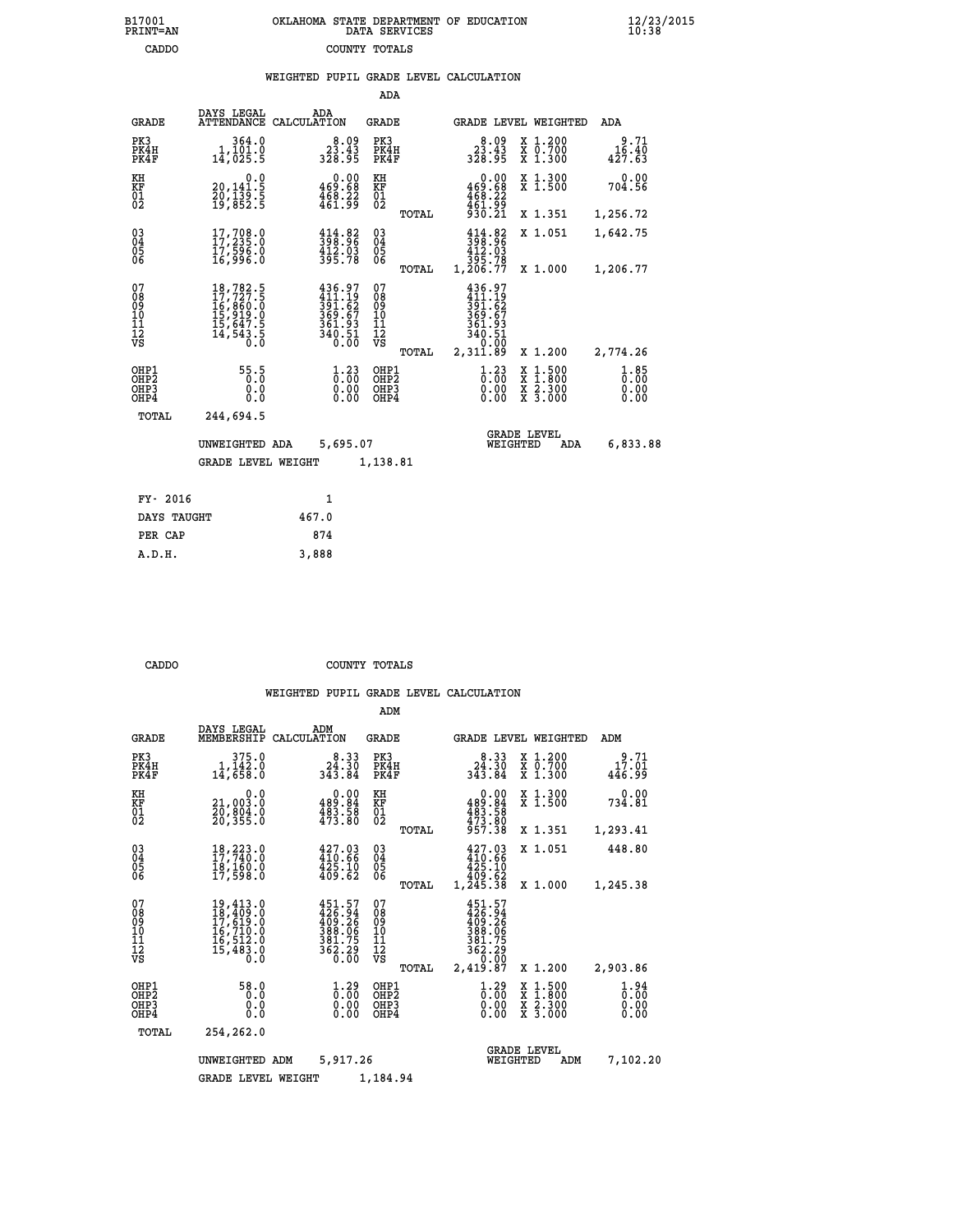| B17001<br><b>PRINT=AN</b> | OKLAHOMA STATE DEPARTMENT OF EDUCATION<br>DATA SERVICES | $\frac{12}{23}$ /2015 |
|---------------------------|---------------------------------------------------------|-----------------------|
| 09<br>CANADIAN            | C029 RIVERSIDE                                          |                       |

|                                          |                                                                 |                                                                                                 |                                                        |            | WEIGHTED PUPIL GRADE LEVEL CALCULATION                                                              |                                                                                          |                              |
|------------------------------------------|-----------------------------------------------------------------|-------------------------------------------------------------------------------------------------|--------------------------------------------------------|------------|-----------------------------------------------------------------------------------------------------|------------------------------------------------------------------------------------------|------------------------------|
|                                          |                                                                 |                                                                                                 |                                                        | <b>ADA</b> |                                                                                                     |                                                                                          |                              |
| <b>GRADE</b>                             | DAYS LEGAL<br><b>ATTENDANCE</b>                                 | ADA<br>CALCULATION                                                                              | <b>GRADE</b>                                           |            | GRADE LEVEL WEIGHTED                                                                                |                                                                                          | ADA                          |
| PK3<br>PK4H<br>PK4F                      | 25.0<br>$70.0$<br>701.0                                         | $\begin{smallmatrix} 0.57\ 0.00\ 15.93 \end{smallmatrix}$                                       | PK3<br>PK4H<br>PK4F                                    |            | $\begin{smallmatrix} 0.57\ 0.00\ 15.93 \end{smallmatrix}$                                           | X 1.200<br>X 0.700<br>X 1.300                                                            | 0.68<br>$\frac{0.00}{20.71}$ |
| KH<br>KF<br>01<br>02                     | 0.0<br>935.0<br>$\frac{673.5}{867.0}$                           | 21.25<br>$\frac{1}{19}$ $\frac{5}{70}$                                                          | KH<br>KF<br>01<br>02                                   |            | 0.00<br>$21.25$<br>$15.31$<br>$19.70$<br>$35.01$                                                    | X 1.300<br>X 1.500                                                                       | 0.00<br>31.88                |
|                                          |                                                                 |                                                                                                 |                                                        | TOTAL      |                                                                                                     | X 1.351                                                                                  | 47.30                        |
| 03<br>04<br>05<br>06                     | 795.5<br>805.5<br>735.5<br>590.5                                | $\begin{array}{c} 18.08 \\ 18.31 \\ 16.72 \\ 13.42 \end{array}$                                 | $\begin{array}{c} 03 \\ 04 \\ 05 \\ 06 \end{array}$    |            | $18.31$<br>$16.72$<br>$15.72$<br>$13.42$<br>$48.45$                                                 | X 1.051                                                                                  | 19.00                        |
|                                          |                                                                 |                                                                                                 |                                                        | TOTAL      |                                                                                                     | X 1.000                                                                                  | 48.45                        |
| 07<br>08<br>09<br>11<br>11<br>12<br>VS   | $762.5$<br>$459.5$<br>$0.0$<br>$0.0$<br>$0.0$<br>$0.0$<br>$0.0$ | 17.33<br>$\begin{smallmatrix} 1&1&3&4\\ 0&0&0\\ 0&0&0\\ 0&0&0\\ 0&0&0\\ 0&0&0\end{smallmatrix}$ | 07<br>08<br>09<br>11<br>11<br>12<br>VS                 | TOTAL      | 17.33<br>$\begin{smallmatrix} 1& 0.14\ 0.00\ 0.00\ 0.00 \end{smallmatrix}$<br>0.00<br>0.00<br>27.77 | X 1.200                                                                                  | 33.32                        |
| OHP1<br>OHP2<br>OH <sub>P3</sub><br>OHP4 | 0.0<br>Ŏ.Ŏ<br>0.0<br>0.0                                        |                                                                                                 | 0.00<br>OHP1<br>OHP2<br>$0.00$<br>0.00<br>OHP3<br>OHP4 |            |                                                                                                     | $\begin{smallmatrix} x & 1.500 \\ x & 1.800 \\ x & 2.300 \\ x & 3.000 \end{smallmatrix}$ | 0.00<br>ŏ:ŏŏ<br>0.00<br>0.00 |
| TOTAL                                    | 7,350.5                                                         |                                                                                                 |                                                        |            |                                                                                                     |                                                                                          |                              |
|                                          | UNWEIGHTED ADA                                                  |                                                                                                 | 167.06                                                 |            | WEIGHTED                                                                                            | <b>GRADE LEVEL</b><br>ADA                                                                | 201.34                       |
|                                          | <b>GRADE LEVEL WEIGHT</b>                                       |                                                                                                 |                                                        | 34.28      |                                                                                                     |                                                                                          |                              |
| FY- 2016                                 |                                                                 | 1                                                                                               |                                                        |            |                                                                                                     |                                                                                          |                              |
| DAYS TAUGHT                              |                                                                 | 44.0                                                                                            |                                                        |            |                                                                                                     |                                                                                          |                              |
| PER CAP                                  |                                                                 | 68                                                                                              |                                                        |            |                                                                                                     |                                                                                          |                              |

| 09 CANADIAN |
|-------------|

 **09 CANADIAN C029 RIVERSIDE**

| <b>GRADE</b>                                                     | DAYS LEGAL<br>MEMBERSHIP                                                                    | ADM<br>CALCULATION                                                   | <b>GRADE</b>                                        |       |                                                                                           |                                | GRADE LEVEL WEIGHTED                     | ADM                          |
|------------------------------------------------------------------|---------------------------------------------------------------------------------------------|----------------------------------------------------------------------|-----------------------------------------------------|-------|-------------------------------------------------------------------------------------------|--------------------------------|------------------------------------------|------------------------------|
| PK3<br>PK4H<br>PK4F                                              | 25.0<br>739.0                                                                               | $0.57$<br>$0.00$<br>16.80                                            | PK3<br>PK4H<br>PK4F                                 |       | $\begin{smallmatrix} 0.57\ 0.00\ 16.80 \end{smallmatrix}$                                 |                                | X 1.200<br>X 0.700<br>X 1.300            | 0.68<br>0.00<br>21.84        |
| KH<br>KF<br>01<br>02                                             | 0.0<br>963:0<br>691:0<br>903:0                                                              | $\begin{smallmatrix} 0.00\\ 21.89\\ 15.70\\ 20.52 \end{smallmatrix}$ | KH<br>KF<br>01<br>02                                |       | $\begin{smallmatrix} 0.00\\ 21.89\\ 15.70\\ 20.52\\ 36.22 \end{smallmatrix}$              |                                | X 1.300<br>X 1.500                       | 0.00<br>32.84                |
|                                                                  |                                                                                             |                                                                      |                                                     | TOTAL |                                                                                           |                                | X 1.351                                  | 48.93                        |
| $\begin{matrix} 03 \\ 04 \\ 05 \\ 06 \end{matrix}$               | 843.0<br>842.0<br>764.0<br>612.0                                                            | $\frac{19.16}{19.14}$<br>$\frac{17.36}{13.91}$                       | $\begin{array}{c} 03 \\ 04 \\ 05 \\ 06 \end{array}$ |       | $19.16$<br>$19.14$<br>$17.36$<br>$13.91$<br>$50.41$                                       |                                | X 1.051                                  | 20.14                        |
|                                                                  |                                                                                             |                                                                      |                                                     | TOTAL |                                                                                           |                                | X 1.000                                  | 50.41                        |
| 07<br>08<br>09<br>11<br>11<br>12<br>VS                           | 783.0<br>$\begin{smallmatrix} 480.0 \ 80.0 \ 0.0 \ 0.0 \ 0.0 \ 0.0 \ 0.0 \end{smallmatrix}$ | $\substack{17.80\\10.91\\0.00}$                                      | 07<br>08<br>09<br>11<br>11<br>12<br>VS              |       | $\begin{smallmatrix} 17.80\\10.91\\0.00\\0.00\\0.00\\0.00\\0.00\\28.71 \end{smallmatrix}$ |                                |                                          |                              |
|                                                                  |                                                                                             |                                                                      |                                                     | TOTAL |                                                                                           |                                | X 1.200                                  | 34.45                        |
| OHP1<br>OH <sub>P</sub> <sub>2</sub><br>OH <sub>P3</sub><br>OHP4 | 0.0<br>0.0<br>Ŏ.Ŏ                                                                           |                                                                      | OHP1<br>OHP <sub>2</sub><br>OHP3<br>OHP4            |       |                                                                                           |                                | X 1:500<br>X 1:800<br>X 2:300<br>X 3:000 | 0.00<br>0.00<br>0.00<br>0.00 |
| TOTAL                                                            | 7,645.0                                                                                     |                                                                      |                                                     |       |                                                                                           |                                |                                          |                              |
|                                                                  | UNWEIGHTED ADM                                                                              | 173.76                                                               |                                                     |       |                                                                                           | <b>GRADE LEVEL</b><br>WEIGHTED | ADM                                      | 209.29                       |
|                                                                  | <b>GRADE LEVEL WEIGHT</b>                                                                   |                                                                      | 35.53                                               |       |                                                                                           |                                |                                          |                              |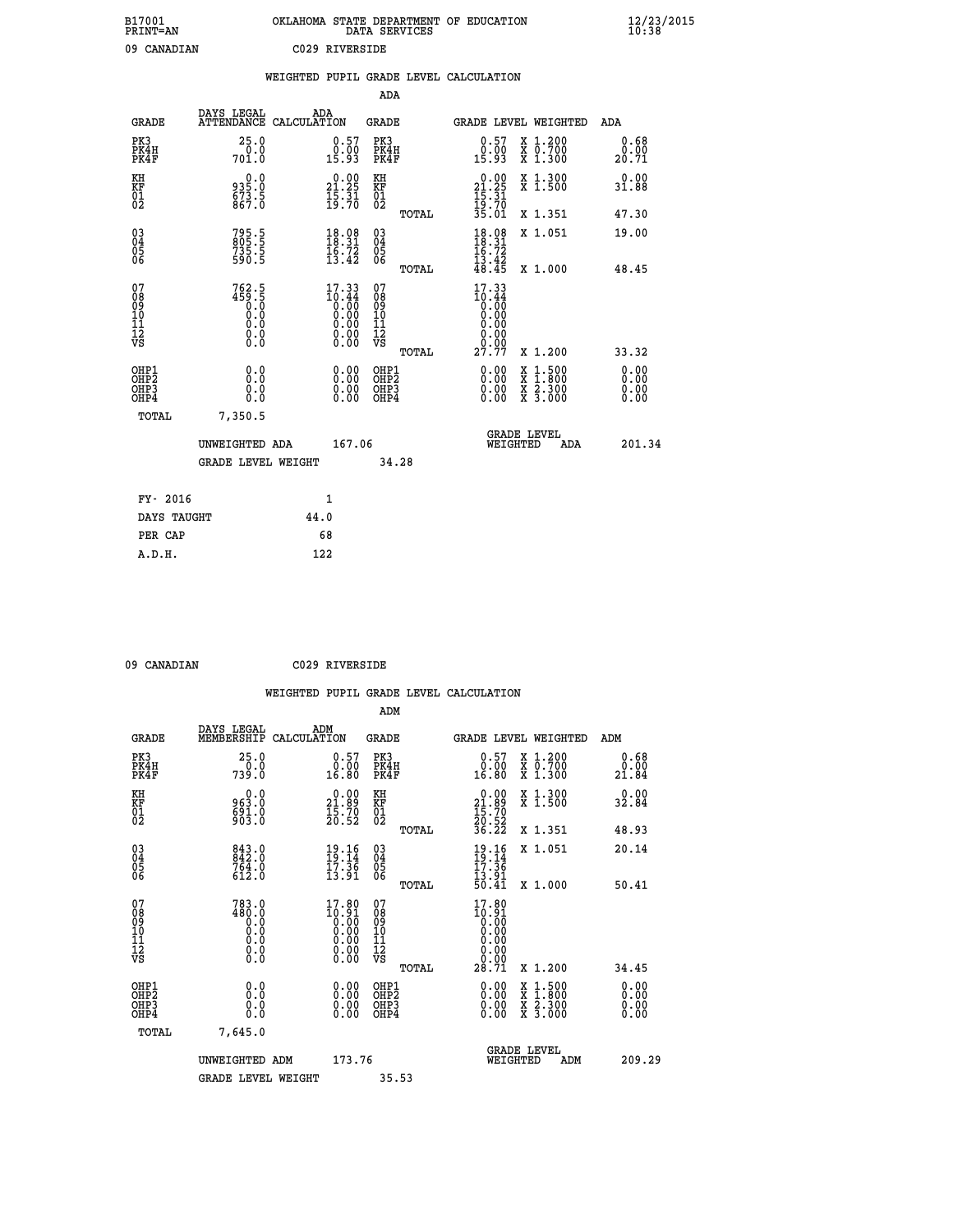| B17001<br>PRINT=AN                                 |                                          | OKLAHOMA STATE DEPARTMENT OF EDUCATION                            | DATA SERVICES                                      |                                                                                            |                                                                             | $\frac{12}{23}$ /2015 |  |
|----------------------------------------------------|------------------------------------------|-------------------------------------------------------------------|----------------------------------------------------|--------------------------------------------------------------------------------------------|-----------------------------------------------------------------------------|-----------------------|--|
| 09 CANADIAN                                        |                                          | C031 BANNER                                                       |                                                    |                                                                                            |                                                                             |                       |  |
|                                                    |                                          | WEIGHTED PUPIL GRADE LEVEL CALCULATION                            |                                                    |                                                                                            |                                                                             |                       |  |
|                                                    |                                          |                                                                   | ADA                                                |                                                                                            |                                                                             |                       |  |
| <b>GRADE</b>                                       | DAYS LEGAL                               | ADA<br>ATTENDANCE CALCULATION                                     | GRADE                                              | GRADE LEVEL WEIGHTED                                                                       |                                                                             | ADA                   |  |
| PK3<br>PK4H<br>PK4F                                | 126.0<br>0.0<br>623.0                    | 3.00<br>0.00<br>14.83                                             | PK3<br>PK4H<br>PK4F                                | 3.00<br>$\begin{smallmatrix} \v{0} \ 0.00 \ 14.83 \end{smallmatrix}$                       | X 1.200<br>X 0.700<br>X 1.300                                               | 3.60<br>0.00<br>19.28 |  |
| KH<br>KF<br>$\overline{01}$                        | 0.0<br>1,020:5<br>982:5<br>717:0         | $\begin{smallmatrix} 0.00\\24.30\\23.39\\17.07 \end{smallmatrix}$ | KH<br>KF<br>01<br>02                               | $\begin{array}{c} 0.00 \\ 24.30 \\ 23.39 \end{array}$<br>17.07                             | X 1.300<br>X 1.500                                                          | 0.00<br>36.45         |  |
|                                                    |                                          |                                                                   | TOTAL                                              | 40.46                                                                                      | X 1.351                                                                     | 54.66                 |  |
| $\begin{matrix} 03 \\ 04 \\ 05 \\ 06 \end{matrix}$ | 987.5<br>853.0<br>651.5<br>788.5         | $23.51$<br>$20.31$<br>$\frac{15.51}{18.77}$                       | $\begin{matrix} 03 \\ 04 \\ 05 \\ 06 \end{matrix}$ | 23.51<br>20.31<br>15.51<br>18.77                                                           | X 1.051                                                                     | 24.71                 |  |
| 07                                                 | 911.0                                    |                                                                   | TOTAL<br>07                                        | 54.59<br>21.69                                                                             | X 1.000                                                                     | 54.59                 |  |
| 08<br>09<br>10<br>11<br>12<br>VS                   | 572.0<br>$\overline{0}$ :0<br>0.0<br>0.0 | $21.69$<br>$13.62$<br>0.00<br>0.00<br>0.00<br>0.00                | 08<br>09<br>10<br>11<br>ĪŽ<br>VŠ<br>TOTAL          | 13.62<br>$\begin{smallmatrix} 0.00 \ 0.00 \end{smallmatrix}$<br>0.00<br>0.00<br>ة<br>35.31 | X 1.200                                                                     | 42.37                 |  |
|                                                    | 0.0                                      |                                                                   | OHP1                                               |                                                                                            |                                                                             | 0.00                  |  |
| OHP1<br>OHP2<br>OHP3<br>OHP4                       | 0.0<br>0.0<br>0.0                        | 0.00<br>0.00<br>0.00                                              | OH <sub>P</sub> 2<br>OHP3<br>OHP4                  | 0.00<br>0.00<br>0.00                                                                       | $\begin{array}{l} x\,+\,500\\ x\,+\,300\\ x\,+\,2\\ x\,+\,3000 \end{array}$ | 0.00<br>0.00<br>0.00  |  |
| TOTAL                                              | 8,232.5                                  |                                                                   |                                                    |                                                                                            |                                                                             |                       |  |
|                                                    | UNWEIGHTED ADA                           | 196.00                                                            |                                                    | <b>GRADE LEVEL</b><br>WEIGHTED                                                             | ADA                                                                         | 235.66                |  |
|                                                    | <b>GRADE LEVEL WEIGHT</b>                |                                                                   | 39.66                                              |                                                                                            |                                                                             |                       |  |
| FY- 2016                                           |                                          | 1                                                                 |                                                    |                                                                                            |                                                                             |                       |  |
| DAYS TAUGHT                                        |                                          | 42.0                                                              |                                                    |                                                                                            |                                                                             |                       |  |
| PER CAP                                            |                                          | 64                                                                |                                                    |                                                                                            |                                                                             |                       |  |

 **09 CANADIAN C031 BANNER**

|                                                    |                                                                                         |                    |                                                                                                         |                                   |       | WEIGHTED PUPIL GRADE LEVEL CALCULATION                                       |                                                                                                  |                       |  |
|----------------------------------------------------|-----------------------------------------------------------------------------------------|--------------------|---------------------------------------------------------------------------------------------------------|-----------------------------------|-------|------------------------------------------------------------------------------|--------------------------------------------------------------------------------------------------|-----------------------|--|
|                                                    |                                                                                         |                    |                                                                                                         | ADM                               |       |                                                                              |                                                                                                  |                       |  |
| <b>GRADE</b>                                       | DAYS LEGAL<br>MEMBERSHIP                                                                | ADM<br>CALCULATION |                                                                                                         | <b>GRADE</b>                      |       |                                                                              | <b>GRADE LEVEL WEIGHTED</b>                                                                      | ADM                   |  |
| PK3<br>PK4H<br>PK4F                                | 126.0<br>$\frac{0.0}{645.0}$                                                            |                    | 3.00<br>0.00<br>15.36                                                                                   | PK3<br>PK4H<br>PK4F               |       | $\begin{smallmatrix} 3.00\\ 0.00\\ 15.36 \end{smallmatrix}$                  | X 1.200<br>X 0.700<br>X 1.300                                                                    | 3.60<br>0.00<br>19.97 |  |
| KH<br>KF<br>01<br>02                               | 0.0<br>$1,060.0$<br>$1,910.0$<br>$731.0$                                                |                    | $25.24$<br>$24.05$<br>$17.40$                                                                           | KH<br>KF<br>01<br>02              |       | $\begin{smallmatrix} 0.00\\ 25.24\\ 24.05\\ 17.40\\ 41.45 \end{smallmatrix}$ | X 1.300<br>X 1.500                                                                               | 37.86                 |  |
|                                                    |                                                                                         |                    |                                                                                                         |                                   | TOTAL |                                                                              | X 1.351                                                                                          | 56.00                 |  |
| $\begin{matrix} 03 \\ 04 \\ 05 \\ 06 \end{matrix}$ | $1,007.0$<br>$883.0$<br>$677.0$<br>810.0                                                |                    | 23.98<br>21.02<br>$\frac{1}{19}$ $\frac{1}{29}$                                                         | $\substack{03 \\ 04}$<br>Ŏ5<br>06 |       | $23.98$<br>$21.02$<br>$16.12$<br>$19.29$<br>$56.43$                          | X 1.051                                                                                          | 25.20                 |  |
| 07<br>0890112<br>1112<br>VS                        | $\begin{smallmatrix} 942.0\\ 603.0\\ 0.0\\ 0.0\\ 0.0 \end{smallmatrix}$<br>0.0<br>$\S.$ |                    | $22.43$<br>$14.36$<br>$0.00$<br>$0.00$<br>$0.00$<br>$\begin{smallmatrix} 0.00 \ 0.00 \end{smallmatrix}$ | 07<br>08901123<br>1112<br>VS      | TOTAL | $22.43$<br>$14.36$<br>$0.00$<br>0.00<br>0.00<br>0.00                         | X 1.000                                                                                          | 56.43                 |  |
|                                                    |                                                                                         |                    |                                                                                                         |                                   | TOTAL | 36.79                                                                        | $X_1.200$                                                                                        | 44.15                 |  |
| OHP1<br>OHP2<br>OH <sub>P3</sub><br>OHP4           | 0.0<br>0.000                                                                            |                    | $\begin{smallmatrix} 0.00 \ 0.00 \ 0.00 \ 0.00 \end{smallmatrix}$                                       | OHP1<br>OHP2<br>OHP3<br>OHP4      |       |                                                                              | $\begin{smallmatrix} x & 1 & 500 \\ x & 1 & 800 \\ x & 2 & 300 \\ x & 3 & 000 \end{smallmatrix}$ | 0.00<br>0.00<br>0.00  |  |
| TOTAL                                              | 8,494.0                                                                                 |                    |                                                                                                         |                                   |       |                                                                              |                                                                                                  |                       |  |
|                                                    | UNWEIGHTED ADM                                                                          |                    | 202.25                                                                                                  |                                   |       | WEIGHTED                                                                     | <b>GRADE LEVEL</b><br>ADM                                                                        | 243.21                |  |
|                                                    | <b>GRADE LEVEL WEIGHT</b>                                                               |                    |                                                                                                         | 40.96                             |       |                                                                              |                                                                                                  |                       |  |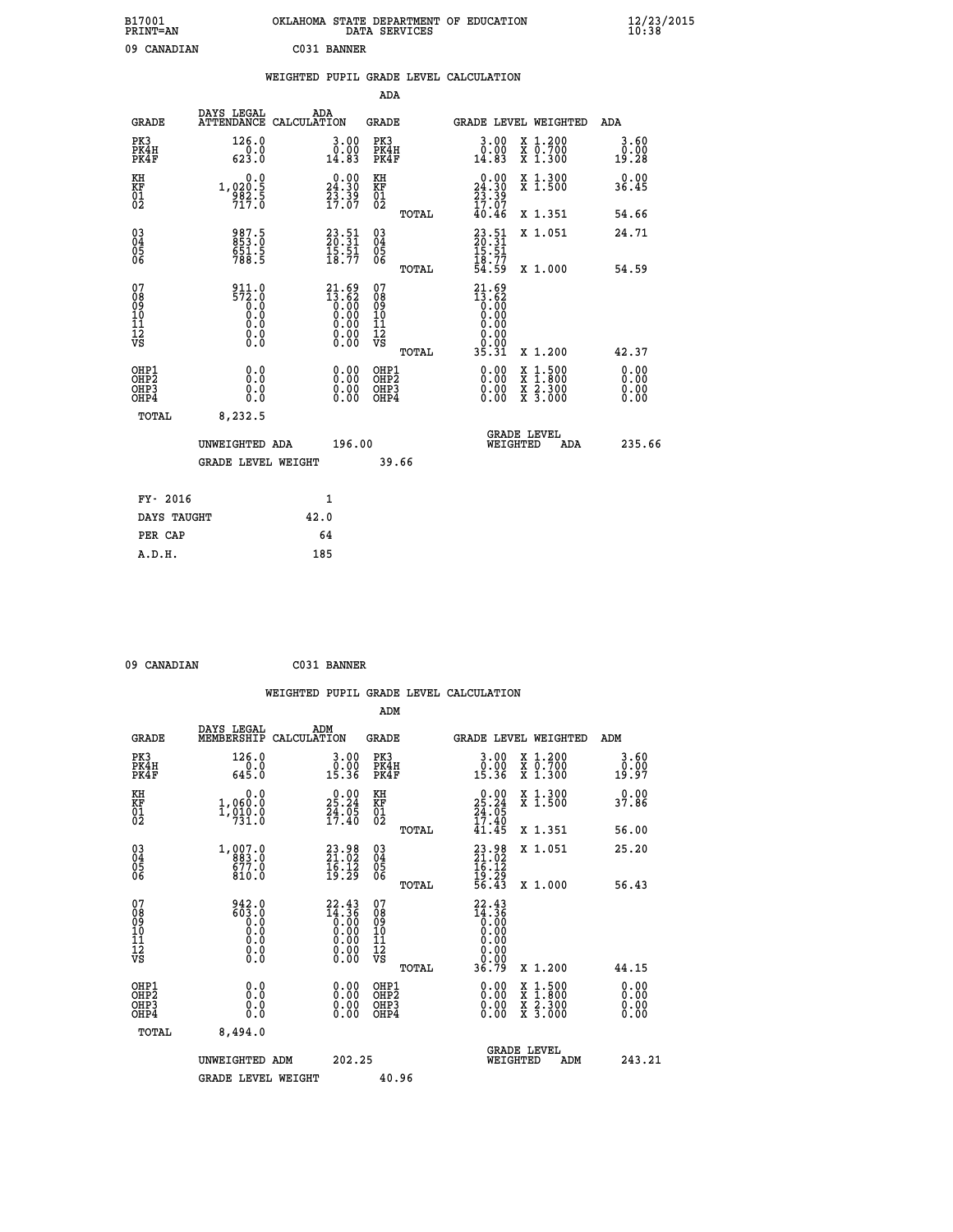| B17001<br>PRINT=AN | . STATE DEPARTMENT OF EDUCATION<br>OKLAHOMA<br>DATA SERVICES | $\frac{12}{23}$ /2015 |
|--------------------|--------------------------------------------------------------|-----------------------|
| 09<br>CANADIAN     | C070 DARLINGTON                                              |                       |

|                                                      |                                                                                          |      |                                                                      |                                        |       | WEIGHTED PUPIL GRADE LEVEL CALCULATION                                                        |          |                                                                                                  |                              |
|------------------------------------------------------|------------------------------------------------------------------------------------------|------|----------------------------------------------------------------------|----------------------------------------|-------|-----------------------------------------------------------------------------------------------|----------|--------------------------------------------------------------------------------------------------|------------------------------|
|                                                      |                                                                                          |      |                                                                      | <b>ADA</b>                             |       |                                                                                               |          |                                                                                                  |                              |
| <b>GRADE</b>                                         | DAYS LEGAL<br>ATTENDANCE CALCULATION                                                     | ADA  |                                                                      | <b>GRADE</b>                           |       |                                                                                               |          | GRADE LEVEL WEIGHTED                                                                             | ADA                          |
| PK3<br>PK4H<br>PK4F                                  | 0.0<br>0.0<br>1,116.5                                                                    |      | 0.00<br>24.81                                                        | PK3<br>PK4H<br>PK4F                    |       | 0.00<br>0.00<br>24.81                                                                         |          | X 1.200<br>X 0.700<br>X 1.300                                                                    | 0.00<br>0.00<br>32.25        |
| KH<br>KF<br>01<br>02                                 | 0.0<br>1,228:0<br>944:5<br>1,202:0                                                       |      | $\begin{smallmatrix} 0.00\\ 27.29\\ 20.99\\ 26.71 \end{smallmatrix}$ | KH<br>KF<br>01<br>02                   |       | $27.29$<br>$20.99$<br>$26.71$<br>$47.70$                                                      |          | X 1.300<br>X 1.500                                                                               | 0.00<br>40.94                |
|                                                      |                                                                                          |      |                                                                      |                                        | TOTAL |                                                                                               |          | X 1.351                                                                                          | 64.44                        |
| $\begin{matrix} 03 \\ 04 \\ 05 \\ 06 \end{matrix}$   | 1,861.5<br>913.0<br>926.5                                                                |      | $23.59$<br>$22.77$<br>20:29<br>20:59                                 | 03<br>04<br>05<br>06                   |       | 23.59<br>22.77<br>20.29<br>20.59<br>63.65                                                     |          | X 1.051                                                                                          | 24.79                        |
|                                                      |                                                                                          |      |                                                                      |                                        | TOTAL |                                                                                               |          | X 1.000                                                                                          | 63.65                        |
| 07<br>08<br>09<br>101<br>112<br>VS                   | $724.5$<br>$724.5$<br>$\begin{smallmatrix} 0.5 & 0 \ 0.0 & 0 \end{smallmatrix}$<br>$\S.$ |      | $18.64$<br>$16.10$<br>$0.00$<br>$0.00$<br>$0.00$<br>ŏ:ŏŏ<br>O.OO     | 07<br>08<br>09<br>11<br>11<br>12<br>VS | TOTAL | 18.64<br>$\begin{smallmatrix} 16.10 \ 16.00 \ 0.00 \ 0.00 \end{smallmatrix}$<br>0.00<br>34.74 |          | X 1.200                                                                                          | 41.69                        |
| OHP1<br>OHP <sub>2</sub><br>OH <sub>P3</sub><br>OHP4 | 0.0<br>0.0<br>0.0                                                                        |      | 0.0000<br>$\begin{smallmatrix} 0.00 \ 0.00 \end{smallmatrix}$        | OHP1<br>OHP2<br>OHP3<br>OHP4           |       | 0.00<br>0.00<br>0.00                                                                          |          | $\begin{smallmatrix} x & 1 & 500 \\ x & 1 & 800 \\ x & 2 & 300 \\ x & 3 & 000 \end{smallmatrix}$ | 0.00<br>0.00<br>0.00<br>0.00 |
| <b>TOTAL</b>                                         | 9,980.0                                                                                  |      |                                                                      |                                        |       |                                                                                               |          |                                                                                                  |                              |
|                                                      | UNWEIGHTED ADA                                                                           |      | 221.78                                                               |                                        |       |                                                                                               | WEIGHTED | <b>GRADE LEVEL</b><br>ADA                                                                        | 267.76                       |
|                                                      | <b>GRADE LEVEL WEIGHT</b>                                                                |      |                                                                      | 45.98                                  |       |                                                                                               |          |                                                                                                  |                              |
| FY- 2016                                             |                                                                                          |      | 1                                                                    |                                        |       |                                                                                               |          |                                                                                                  |                              |
| DAYS TAUGHT                                          |                                                                                          | 45.0 |                                                                      |                                        |       |                                                                                               |          |                                                                                                  |                              |
| PER CAP                                              |                                                                                          |      | 70                                                                   |                                        |       |                                                                                               |          |                                                                                                  |                              |

| $0.0$ $0.333357737$ |  |  |  |  |
|---------------------|--|--|--|--|

 **09 CANADIAN C070 DARLINGTON**

 **WEIGHTED PUPIL GRADE LEVEL CALCULATION ADM DAYS LEGAL ADM**

| <b>GRADE</b>                                                       | MEMBERSHIP                                                                                  | CALCULATION                                                                                                        | <b>GRADE</b>                            |       | <b>GRADE LEVEL WEIGHTED</b>                                                                     |                                                                                                  | ADM                          |        |
|--------------------------------------------------------------------|---------------------------------------------------------------------------------------------|--------------------------------------------------------------------------------------------------------------------|-----------------------------------------|-------|-------------------------------------------------------------------------------------------------|--------------------------------------------------------------------------------------------------|------------------------------|--------|
| PK3<br>PK4H<br>PK4F                                                | 0.0<br>0.0<br>1,177.0                                                                       | $\begin{smallmatrix} 0.00\\ 0.00\\ 26.16 \end{smallmatrix}$                                                        | PK3<br>PK4H<br>PK4F                     |       | 0.00<br>0.00<br>26.16                                                                           | X 1.200<br>X 0.700<br>X 1.300                                                                    | 0.00<br>0.00<br>34.01        |        |
| KH<br>KF<br>01<br>02                                               | 0.0<br>1,288:0<br>998:0<br>1,260:0                                                          | $\begin{smallmatrix} 0.00\\ 28.62\\ 22.18\\ 28.00 \end{smallmatrix}$                                               | KH<br><b>KF</b><br>01<br>02             |       | $\begin{smallmatrix} 0.00\\ 28.62\\ 22.18\\ 28.00\\ 50.18 \end{smallmatrix}$                    | X 1.300<br>X 1.500                                                                               | 0.00<br>42.93                |        |
|                                                                    |                                                                                             |                                                                                                                    |                                         | TOTAL |                                                                                                 | X 1.351                                                                                          | 67.79                        |        |
| $\begin{smallmatrix} 03 \\[-4pt] 04 \end{smallmatrix}$<br>Ŏ5<br>06 | 1,110.0<br>1,080.0<br>949.0<br>976.0                                                        | 24.67<br>21.09<br>21.69                                                                                            | $\substack{03 \\ 04}$<br>Ŏ5<br>ŎĞ       |       | $24.67$<br>$24.00$<br>$21.09$<br>$21.69$                                                        | X 1.051                                                                                          | 25.93                        |        |
|                                                                    |                                                                                             |                                                                                                                    |                                         | TOTAL | 66.78                                                                                           | X 1.000                                                                                          | 66.78                        |        |
| 07<br>089<br>090<br>1112<br>VS                                     | 888.0<br>795.0<br>0.0<br>$\begin{smallmatrix} 0.5 & 0 \ 0.0 & 0 \end{smallmatrix}$<br>$\S.$ | $19.73$<br>$17.67$<br>$0.00$<br>0.00<br>0.00<br>$\begin{smallmatrix} 0.00 & 0.00 \\ 0.00 & 0.00 \end{smallmatrix}$ | 07<br>08<br>09<br>101<br>11<br>12<br>VS |       | $19.73$<br>$17.67$<br>$0.00$<br>$0.00$<br>0.00                                                  |                                                                                                  |                              |        |
|                                                                    |                                                                                             |                                                                                                                    |                                         | TOTAL | $\begin{array}{c} \text{\text{\large0.00}} \ \text{\large0.00} \ \text{\large3.40} \end{array}$ | X 1.200                                                                                          | 44.88                        |        |
| OHP1<br>OHP2<br>OH <sub>P3</sub><br>OHP4                           | 0.0<br>0.000                                                                                | $0.00$<br>$0.00$<br>0.00                                                                                           | OHP1<br>OHP2<br>OHP3<br>OHP4            |       |                                                                                                 | $\begin{smallmatrix} x & 1 & 500 \\ x & 1 & 800 \\ x & 2 & 300 \\ x & 3 & 000 \end{smallmatrix}$ | 0.00<br>0.00<br>0.00<br>0.00 |        |
| TOTAL                                                              | 10,521.0                                                                                    |                                                                                                                    |                                         |       |                                                                                                 |                                                                                                  |                              |        |
|                                                                    | UNWEIGHTED ADM                                                                              | 233.81                                                                                                             |                                         |       | <b>GRADE LEVEL</b><br>WEIGHTED                                                                  | ADM                                                                                              |                              | 282.32 |
|                                                                    | <b>GRADE LEVEL WEIGHT</b>                                                                   |                                                                                                                    | 48.51                                   |       |                                                                                                 |                                                                                                  |                              |        |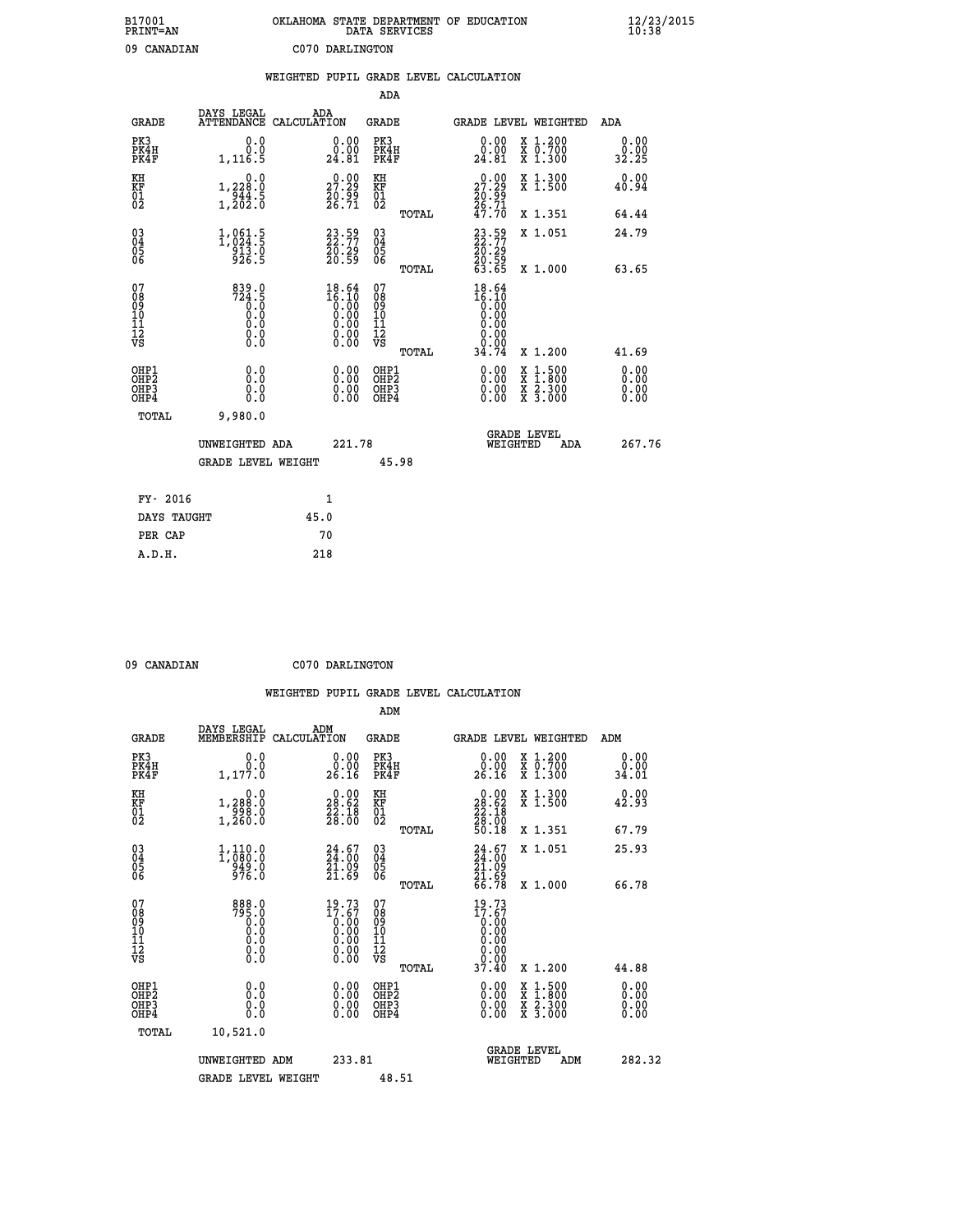| B17001<br><b>PRINT=AN</b> | OKLAHOMA STATE DEPARTMENT OF EDUCATION<br>SERVICES<br>DATA | $\frac{12}{23}$ /2015 |
|---------------------------|------------------------------------------------------------|-----------------------|
| 09<br>CANADIAN            | C1 62.<br><b>MAPLE</b>                                     |                       |

| 09 CANADIAN                                  |                                                                                      |      | C162 MAPLE                                                           |                                          |       |                                                     |                                                                                                                                      |                       |
|----------------------------------------------|--------------------------------------------------------------------------------------|------|----------------------------------------------------------------------|------------------------------------------|-------|-----------------------------------------------------|--------------------------------------------------------------------------------------------------------------------------------------|-----------------------|
|                                              |                                                                                      |      |                                                                      |                                          |       | WEIGHTED PUPIL GRADE LEVEL CALCULATION              |                                                                                                                                      |                       |
|                                              |                                                                                      |      |                                                                      | ADA                                      |       |                                                     |                                                                                                                                      |                       |
| <b>GRADE</b>                                 | DAYS LEGAL<br>ATTENDANCE CALCULATION                                                 |      | ADA                                                                  | GRADE                                    |       |                                                     | GRADE LEVEL WEIGHTED                                                                                                                 | ADA                   |
| PK3<br>PK4H<br>PK4F                          | 0.0<br>0.0<br>635.5                                                                  |      | 0.00<br>0.00<br>14.44                                                | PK3<br>PK4H<br>PK4F                      |       | 0.00<br>0.00<br>14.44                               | X 1.200<br>X 0.700<br>X 1.300                                                                                                        | 0.00<br>0.00<br>18.77 |
| KH<br>KF<br>01<br>02                         | 0.0<br>663:5<br>888:8<br>652:5                                                       |      | $\begin{smallmatrix} 0.00\\ 15.08\\ 20.18\\ 14.83 \end{smallmatrix}$ | KH<br>KF<br>01<br>02                     |       | 0.00<br>15.08<br>$\frac{20.18}{14.83}$<br>35.01     | X 1.300<br>X 1.500                                                                                                                   | 0.00<br>22.62         |
|                                              |                                                                                      |      |                                                                      |                                          | TOTAL |                                                     | X 1.351                                                                                                                              | 47.30                 |
| $^{03}_{04}$<br>Ŏ5<br>06                     | 847.5<br>595.5<br>651.0<br>646.5                                                     |      | $\begin{smallmatrix} 19.26\ 13.53\ 14.80\ 14.69 \end{smallmatrix}$   | $\substack{03 \\ 04}$<br>$\frac{05}{06}$ |       | $19.26$<br>$13.53$<br>$14.80$<br>$14.69$<br>$43.02$ | X 1.051                                                                                                                              | 20.24                 |
|                                              |                                                                                      |      |                                                                      |                                          | TOTAL |                                                     | X 1.000                                                                                                                              | 43.02                 |
| 07<br>08<br>09<br>10<br>10<br>11<br>Ī2<br>VS | 255.0<br>340.0<br>$\begin{smallmatrix} 0.59 \ 0.0 \end{smallmatrix}$<br>Ō.Ō<br>$\S.$ |      | $5.807.730.000.000.000.000.000.00$                                   | 07<br>08<br>09<br>11<br>11<br>12<br>VS   |       | $\frac{5.80}{7.73}$<br>0.00<br>0.00<br>0.00         |                                                                                                                                      |                       |
|                                              |                                                                                      |      |                                                                      |                                          | TOTAL | 13.53                                               | X 1.200                                                                                                                              | 16.24                 |
| OHP1<br>OHP <sub>2</sub><br>OHP3<br>OHP4     | 0.0<br>0.0<br>0.0                                                                    |      | 0.00<br>$0.00$<br>0.00                                               | OHP1<br>OHP <sub>2</sub><br>OHP3<br>OHP4 |       | 0.00<br>$0.00$<br>0.00                              | $\begin{smallmatrix} \mathtt{X} & 1 & 500 \\ \mathtt{X} & 1 & 800 \\ \mathtt{X} & 2 & 300 \\ \mathtt{X} & 3 & 000 \end{smallmatrix}$ | 0.00<br>0.00<br>0.00  |
| TOTAL                                        | 6, 175.0                                                                             |      |                                                                      |                                          |       |                                                     |                                                                                                                                      |                       |
|                                              | UNWEIGHTED ADA                                                                       |      | 140.34                                                               |                                          |       | WEIGHTED                                            | <b>GRADE LEVEL</b><br>ADA                                                                                                            | 168.19                |
|                                              | <b>GRADE LEVEL WEIGHT</b>                                                            |      |                                                                      | 27.85                                    |       |                                                     |                                                                                                                                      |                       |
| FY- 2016                                     |                                                                                      |      | 1                                                                    |                                          |       |                                                     |                                                                                                                                      |                       |
| DAYS TAUGHT                                  |                                                                                      | 44.0 |                                                                      |                                          |       |                                                     |                                                                                                                                      |                       |
| PER CAP                                      |                                                                                      |      | 90                                                                   |                                          |       |                                                     |                                                                                                                                      |                       |
| A.D.H.                                       |                                                                                      | 135  |                                                                      |                                          |       |                                                     |                                                                                                                                      |                       |

 **09 CANADIAN C162 MAPLE**

|                                                                              |                                                                                                 | WEIGHTED PUPIL GRADE LEVEL CALCULATION                                                        |                                                     |       |                                                                                                                                                                                                                                                                                |                                                                                          |                              |
|------------------------------------------------------------------------------|-------------------------------------------------------------------------------------------------|-----------------------------------------------------------------------------------------------|-----------------------------------------------------|-------|--------------------------------------------------------------------------------------------------------------------------------------------------------------------------------------------------------------------------------------------------------------------------------|------------------------------------------------------------------------------------------|------------------------------|
|                                                                              |                                                                                                 |                                                                                               | ADM                                                 |       |                                                                                                                                                                                                                                                                                |                                                                                          |                              |
| <b>GRADE</b>                                                                 | DAYS LEGAL<br>MEMBERSHIP                                                                        | ADM<br>CALCULATION                                                                            | <b>GRADE</b>                                        |       |                                                                                                                                                                                                                                                                                | GRADE LEVEL WEIGHTED                                                                     | ADM                          |
| PK3<br>PK4H<br>PK4F                                                          | 0.0<br>0.0<br>660.0                                                                             | 0.00<br>15.00                                                                                 | PK3<br>PK4H<br>PK4F                                 |       | 0.00<br>$0.00$<br>15.00                                                                                                                                                                                                                                                        | X 1.200<br>X 0.700<br>X 1.300                                                            | 0.00<br>0.00<br>19.50        |
| KH<br>KF<br>01<br>02                                                         | 0.0<br>694.0<br>924.0<br>663.0                                                                  | $0.00$<br>15.77<br>$\frac{21.00}{15.07}$                                                      | KH<br>KF<br>01<br>02                                |       | $\begin{smallmatrix} 0.00\\ 15.77\\ 21.00\\ 15.07\\ 36.07 \end{smallmatrix}$                                                                                                                                                                                                   | X 1.300<br>X 1.500                                                                       | 0.00<br>23.66                |
|                                                                              |                                                                                                 |                                                                                               |                                                     | TOTAL |                                                                                                                                                                                                                                                                                | X 1.351                                                                                  | 48.73                        |
| $\begin{matrix} 03 \\ 04 \\ 05 \\ 06 \end{matrix}$                           | 878.0<br>616.0<br>6.05ă<br>660.0                                                                | 19.95<br>14:00<br>15.00<br>15.00                                                              | $\begin{array}{c} 03 \\ 04 \\ 05 \\ 06 \end{array}$ |       | $19.95$<br>$14.00$<br>$15.00$<br>$15.00$                                                                                                                                                                                                                                       | X 1.051                                                                                  | 20.97                        |
|                                                                              |                                                                                                 |                                                                                               |                                                     | TOTAL | 44.00                                                                                                                                                                                                                                                                          | X 1.000                                                                                  | 44.00                        |
| 07<br>08<br>09<br>101<br>112<br>VS                                           | $\begin{smallmatrix} 264.0\\ 355.0\\ 0.0\\ 0.0\\ 0.0\\ 0.0\\ 0.0\\ 0.0\\ 0.0 \end{smallmatrix}$ | $\begin{smallmatrix} 6.00\ 8.07\ 0.00\ 0.00\ 0.00\ 0.00\ 0.00\ 0.00\ 0.00\ \end{smallmatrix}$ | 07<br>08<br>09<br>11<br>11<br>12<br>VS              | TOTAL | 6.00<br>$8.07$<br>$0.00$<br>0.00<br>0.00<br>0.00<br>14.07                                                                                                                                                                                                                      | X 1.200                                                                                  | 16.88                        |
|                                                                              |                                                                                                 |                                                                                               |                                                     |       |                                                                                                                                                                                                                                                                                |                                                                                          |                              |
| OHP1<br>OH <sub>P</sub> <sub>2</sub><br>OH <sub>P3</sub><br>OH <sub>P4</sub> | 0.0<br>0.000                                                                                    | $0.00$<br>$0.00$<br>0.00                                                                      | OHP1<br>OH <sub>P</sub> 2<br>OHP3<br>OHP4           |       | $\begin{smallmatrix} 0.00 & 0.00 & 0.00 & 0.00 & 0.00 & 0.00 & 0.00 & 0.00 & 0.00 & 0.00 & 0.00 & 0.00 & 0.00 & 0.00 & 0.00 & 0.00 & 0.00 & 0.00 & 0.00 & 0.00 & 0.00 & 0.00 & 0.00 & 0.00 & 0.00 & 0.00 & 0.00 & 0.00 & 0.00 & 0.00 & 0.00 & 0.00 & 0.00 & 0.00 & 0.00 & 0.0$ | $\begin{smallmatrix} x & 1.500 \\ x & 1.800 \\ x & 2.300 \\ x & 3.000 \end{smallmatrix}$ | 0.00<br>0.00<br>0.00<br>0.00 |
| TOTAL                                                                        | 6,374.0                                                                                         |                                                                                               |                                                     |       |                                                                                                                                                                                                                                                                                |                                                                                          |                              |
|                                                                              | UNWEIGHTED ADM                                                                                  | 144.86                                                                                        |                                                     |       | WEIGHTED                                                                                                                                                                                                                                                                       | <b>GRADE LEVEL</b><br>ADM                                                                | 173.74                       |
|                                                                              | <b>GRADE LEVEL WEIGHT</b>                                                                       |                                                                                               | 28.88                                               |       |                                                                                                                                                                                                                                                                                |                                                                                          |                              |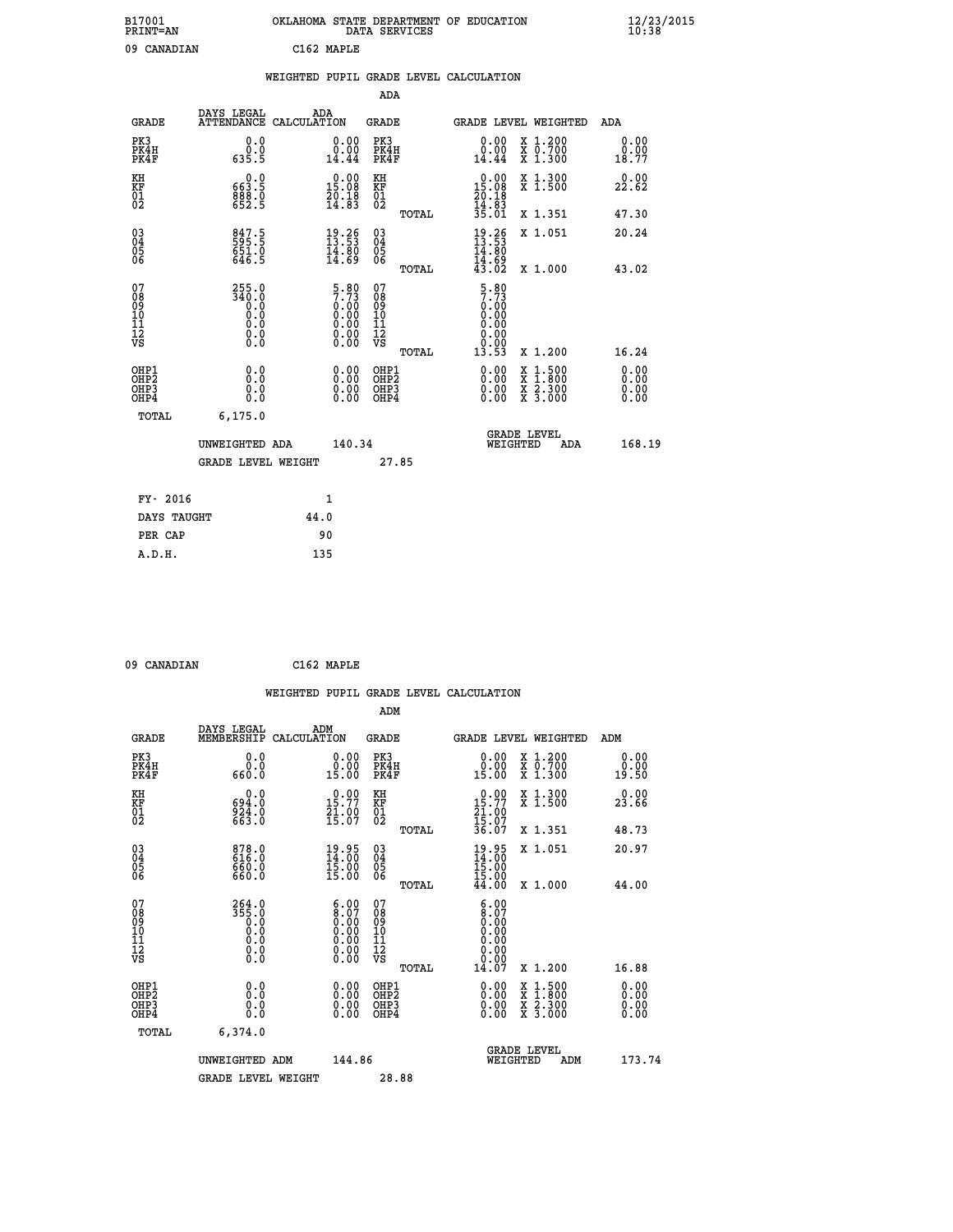| B17001<br><b>PRINT=AN</b> | OKLAHOMA<br>. STATE DEPARTMENT OF EDUCATION<br>DATA SERVICES | $\frac{12}{23}$ /2015 |
|---------------------------|--------------------------------------------------------------|-----------------------|
| 09<br>CANADIAN            | I022 PIEDMONT                                                |                       |

|  |  | WEIGHTED PUPIL GRADE LEVEL CALCULATION |
|--|--|----------------------------------------|
|  |  |                                        |

|                                                                    |                                                                                                                 |                                                                                | ADA                                               |       |                                                                                |                                                                          |                               |
|--------------------------------------------------------------------|-----------------------------------------------------------------------------------------------------------------|--------------------------------------------------------------------------------|---------------------------------------------------|-------|--------------------------------------------------------------------------------|--------------------------------------------------------------------------|-------------------------------|
| <b>GRADE</b>                                                       | DAYS LEGAL                                                                                                      | ADA<br>ATTENDANCE CALCULATION                                                  | <b>GRADE</b>                                      |       |                                                                                | GRADE LEVEL WEIGHTED                                                     | ADA                           |
| PK3<br>PK4H<br>PK4F                                                | 148.0<br>0.0<br>8,828.5                                                                                         | $\begin{smallmatrix} 3.61\ 0.00\ 215.33 \end{smallmatrix}$                     | PK3<br>PK4H<br>PK4F                               |       | $\begin{smallmatrix} 3.61\ 0.00\ 215.33 \end{smallmatrix}$                     | X 1.200<br>X 0.700<br>X 1.300                                            | 4.33<br>0.00<br>279.93        |
| KH<br>KF<br>01<br>02                                               | 0.0<br>10,498.5<br>12,174.0<br>12,006.5                                                                         | $0.00$<br>256.06<br>296.93<br>292.84                                           | KH<br>KF<br>$\begin{matrix} 01 \ 02 \end{matrix}$ |       | 0.00<br>256:06<br>296:93<br>292:84<br>589:77                                   | X 1.300<br>X 1.500                                                       | 0.00<br>384.09                |
|                                                                    |                                                                                                                 |                                                                                |                                                   | TOTAL |                                                                                | X 1.351                                                                  | 796.78                        |
| $\begin{smallmatrix} 03 \\[-4pt] 04 \end{smallmatrix}$<br>05<br>ŌĞ | 10,988.0<br>10,474.0<br>īŏ,362.š<br>10,425.5                                                                    | 268.00<br>255.46<br>$\frac{252.74}{254.28}$                                    | $\substack{03 \\ 04}$<br>05                       |       | 268.00<br>252.74<br>254.28<br>762.48                                           | X 1.051                                                                  | 281.67                        |
|                                                                    |                                                                                                                 |                                                                                |                                                   | TOTAL |                                                                                | X 1.000                                                                  | 762.48                        |
| 07<br>08<br>09<br>11<br>11<br>12<br>VS                             | $\begin{smallmatrix} 10, 674.0\\ 9, 792.5\\ 9, 917.0\\ 10, 301.0\\ 8, 326.5\\ 7, 883.0\\ 0.0 \end{smallmatrix}$ | $260.34$<br>$238.84$<br>$241.88$<br>$251.24$<br>$203.09$<br>$192.27$<br>$0.00$ | 07<br>08<br>09<br>11<br>11<br>12<br>VS            |       | 260.34<br>238.84<br>241.88<br>251.24<br>203.09<br>192.27<br>07.0°-<br>1,387.66 |                                                                          |                               |
|                                                                    |                                                                                                                 |                                                                                |                                                   | TOTAL |                                                                                | X 1.200                                                                  | 1,665.19                      |
| OHP1<br>OH <sub>P</sub> 2<br>OHP3<br>OHP4                          | 1,035.0<br>0.0<br>0.0<br>0.0                                                                                    | 25.24<br>0.00                                                                  | OHP1<br>OH <sub>P</sub> 2<br>OHP3<br>OHP4         |       | 25.24<br>0.00<br>0.00                                                          | $1:500$<br>1:800<br>X<br>X<br>$\frac{\ddot{x}}{x}$ $\frac{2.300}{3.000}$ | 37.86<br>0.00<br>0.00<br>0.00 |
| TOTAL                                                              | 143,834.5                                                                                                       |                                                                                |                                                   |       |                                                                                |                                                                          |                               |
|                                                                    | UNWEIGHTED ADA                                                                                                  | 3,508.15                                                                       |                                                   |       |                                                                                | <b>GRADE LEVEL</b><br>WEIGHTED<br>ADA                                    | 4,212.33                      |
|                                                                    | <b>GRADE LEVEL WEIGHT</b>                                                                                       |                                                                                | 704.18                                            |       |                                                                                |                                                                          |                               |
| FY- 2016                                                           |                                                                                                                 | 1                                                                              |                                                   |       |                                                                                |                                                                          |                               |
| DAYS TAUGHT                                                        |                                                                                                                 | 41.0                                                                           |                                                   |       |                                                                                |                                                                          |                               |
| PER CAP                                                            |                                                                                                                 | 33                                                                             |                                                   |       |                                                                                |                                                                          |                               |
|                                                                    |                                                                                                                 |                                                                                |                                                   |       |                                                                                |                                                                          |                               |

| 09 CANADIAN |  |  |
|-------------|--|--|

 **A.D.H. 2,645**

 **09 CANADIAN I022 PIEDMONT**

|                                                       |                                                                                                                                                                |                                                                                | ADM                                              |                                                                              |                                                                                                  |                               |
|-------------------------------------------------------|----------------------------------------------------------------------------------------------------------------------------------------------------------------|--------------------------------------------------------------------------------|--------------------------------------------------|------------------------------------------------------------------------------|--------------------------------------------------------------------------------------------------|-------------------------------|
| <b>GRADE</b>                                          | DAYS LEGAL<br>MEMBERSHIP                                                                                                                                       | ADM<br>CALCULATION                                                             | <b>GRADE</b>                                     |                                                                              | <b>GRADE LEVEL WEIGHTED</b>                                                                      | ADM                           |
| PK3<br>PK4H<br>PK4F                                   | 148.0<br>0.0<br>9,193.0                                                                                                                                        | 3.61<br>0.00<br>224.22                                                         | PK3<br>PK4H<br>PK4F                              | 3.61<br>0.00<br>224.22                                                       | X 1.200<br>X 0.700<br>X 1.300                                                                    | 4.33<br>0.00<br>291.49        |
| KH<br>KF<br>01<br>02                                  | 0.0<br>10,878.0<br>12,567.0<br>12,371.0                                                                                                                        | $265.32$<br>306.51<br>301.73                                                   | KH<br>KF<br>01<br>02                             | 0.00<br>265.32<br>306.51<br>301.73<br>608.24                                 | X 1.300<br>X 1.500                                                                               | 0.00<br>397.98                |
|                                                       |                                                                                                                                                                |                                                                                | TOTAL                                            |                                                                              | X 1.351                                                                                          | 821.73                        |
| 03<br>04<br>05<br>06                                  | 11, 320.0<br>10, 783.0<br>10,710.0<br>10,804.0                                                                                                                 | 276.10<br>263.00<br>261.22<br>263.51                                           | $\substack{03 \\ 04}$<br>0500                    | $276.10$<br>$263.00$<br>$261.22$<br>$\frac{263.51}{787.73}$                  | X 1.051                                                                                          | 290.18                        |
|                                                       |                                                                                                                                                                |                                                                                | TOTAL                                            |                                                                              | X 1.000                                                                                          | 787.73                        |
| 07<br>08<br>09<br>101<br>112<br>VS                    | $\begin{smallmatrix} 11\,,\,119\,.\,0\\ 10\,,\,240\,.\,0\\ 10\,,\,357\,.\,0\\ 10\,,\,800\,.\,0\\ 8\,,\,686\,.\,0\\ 8\,,\,382\,.\,0\\ 0\,.\,0\end{smallmatrix}$ | 271.20<br>249.76<br>252.61<br>263.41<br>211.85<br>$\frac{5}{0}$ $\frac{44}{0}$ | 07<br>08<br>09<br>101<br>11<br>12<br>VS<br>TOTAL | 271.20<br>249.76<br>252.61<br>263.41<br>211.85<br>204.44<br>0.00<br>1,453.27 | X 1.200                                                                                          | 1,743.92                      |
| OHP1<br>OH <sub>P</sub> 2<br>OH <sub>P3</sub><br>OHP4 | 1,069.0<br>0.0<br>0.0<br>Ŏ.Ŏ                                                                                                                                   | $26.07\n0.00$<br>0.00                                                          | OHP1<br>OHP2<br>OHP3<br>OHP4                     | 26.07<br>0.00<br>0.00                                                        | $\begin{smallmatrix} x & 1 & 500 \\ x & 1 & 800 \\ x & 2 & 300 \\ x & 3 & 000 \end{smallmatrix}$ | 39.11<br>0.00<br>0.00<br>0.00 |
| TOTAL                                                 | 149,427.0                                                                                                                                                      |                                                                                |                                                  |                                                                              |                                                                                                  |                               |
|                                                       | UNWEIGHTED ADM                                                                                                                                                 | 3,644.56                                                                       |                                                  | WEIGHTED                                                                     | <b>GRADE LEVEL</b><br>ADM                                                                        | 4,376.47                      |
|                                                       | <b>GRADE LEVEL WEIGHT</b>                                                                                                                                      |                                                                                | 731.91                                           |                                                                              |                                                                                                  |                               |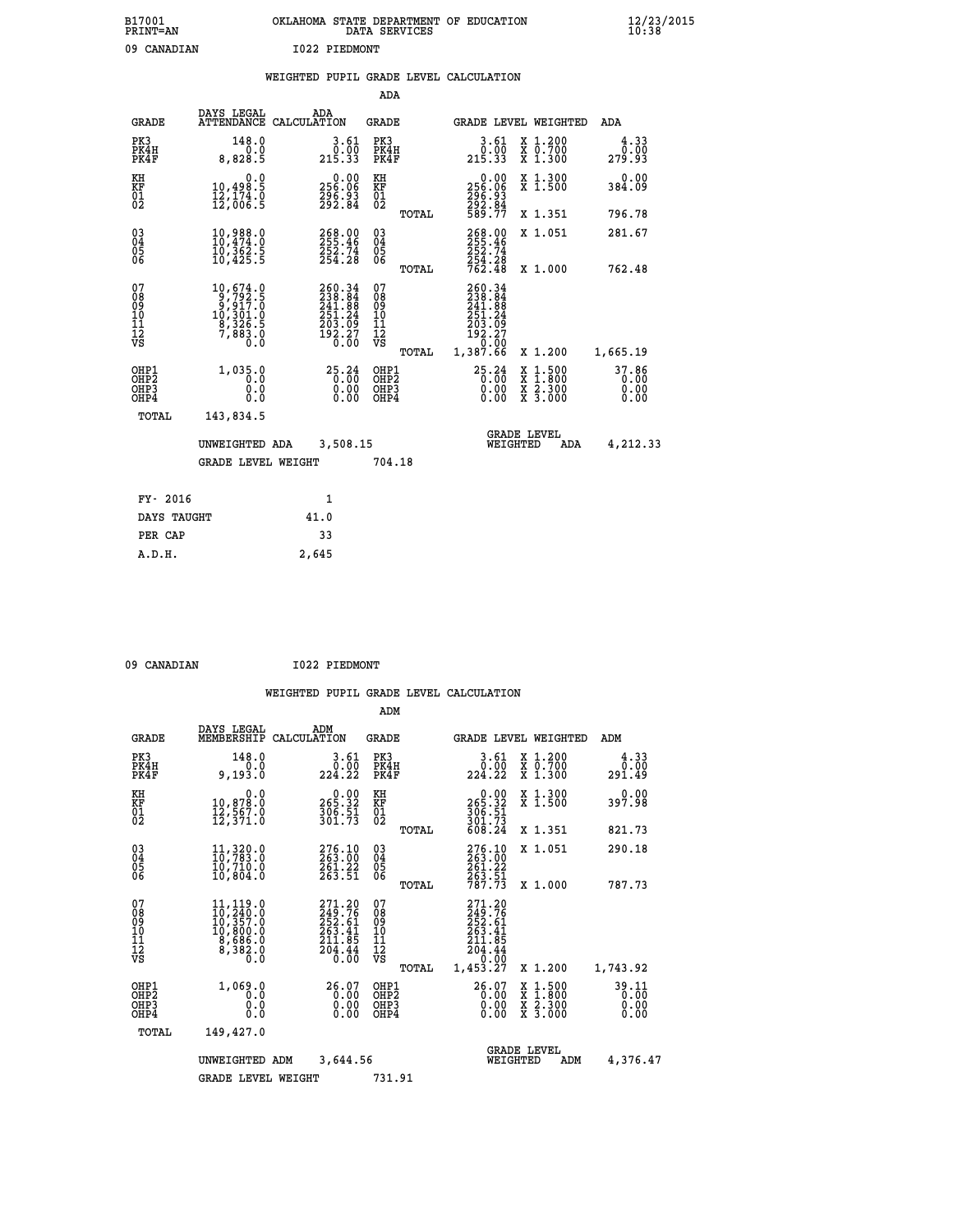| B17001<br>PRINT=AN | OKLAHOMA STATE DEPARTMENT OF EDUCATION<br>DATA SERVICES | $\frac{12}{23}$ /2015 |
|--------------------|---------------------------------------------------------|-----------------------|
| 09<br>CANADIAN     | 1027 YUKON                                              |                       |

### **WEIGHTED PUPIL GRADE LEVEL CALCULATION**

|                             |                                                                                                                                                                                                                                                                                                                                         | ADA                                                                                                                                                                                                                                                                              |                                                               |                                                                                                                                                                                    |                                                                                         |
|-----------------------------|-----------------------------------------------------------------------------------------------------------------------------------------------------------------------------------------------------------------------------------------------------------------------------------------------------------------------------------------|----------------------------------------------------------------------------------------------------------------------------------------------------------------------------------------------------------------------------------------------------------------------------------|---------------------------------------------------------------|------------------------------------------------------------------------------------------------------------------------------------------------------------------------------------|-----------------------------------------------------------------------------------------|
| DAYS LEGAL                  | ADA                                                                                                                                                                                                                                                                                                                                     | <b>GRADE</b>                                                                                                                                                                                                                                                                     |                                                               |                                                                                                                                                                                    | <b>ADA</b>                                                                              |
| 569.0<br>6,192.0<br>6,733.0 | $14.59$<br>$158.77$<br>$172.64$                                                                                                                                                                                                                                                                                                         | PK3<br>PK4H<br>PK4F                                                                                                                                                                                                                                                              | $14.59$<br>$158.77$<br>$172.64$                               | X 1.200<br>X 0.700<br>X 1.300                                                                                                                                                      | $117.51$<br>$111.14$<br>224.43                                                          |
| 0.0                         |                                                                                                                                                                                                                                                                                                                                         | KH                                                                                                                                                                                                                                                                               | 0.00                                                          | X 1.300<br>X 1.500                                                                                                                                                                 | 0.00<br>871.02                                                                          |
|                             |                                                                                                                                                                                                                                                                                                                                         | TOTAL                                                                                                                                                                                                                                                                            |                                                               | X 1.351                                                                                                                                                                            | 1,551.77                                                                                |
|                             |                                                                                                                                                                                                                                                                                                                                         | $03\overline{4}$<br>$\begin{matrix} 0.5 \\ 0.6 \end{matrix}$                                                                                                                                                                                                                     |                                                               | X 1.051                                                                                                                                                                            | 685.92                                                                                  |
|                             |                                                                                                                                                                                                                                                                                                                                         |                                                                                                                                                                                                                                                                                  |                                                               |                                                                                                                                                                                    | 1,767.71                                                                                |
|                             |                                                                                                                                                                                                                                                                                                                                         | 08<br>09<br>11<br>11<br>12<br>VS                                                                                                                                                                                                                                                 |                                                               |                                                                                                                                                                                    |                                                                                         |
|                             |                                                                                                                                                                                                                                                                                                                                         | TOTAL                                                                                                                                                                                                                                                                            |                                                               | X 1.200                                                                                                                                                                            | 4,221.19                                                                                |
| 0.0<br>Ō.Ō                  | $\begin{smallmatrix} 0.00 \ 0.00 \end{smallmatrix}$                                                                                                                                                                                                                                                                                     | OH <sub>P</sub> 2<br>OHP3<br>OHP4                                                                                                                                                                                                                                                | 0.00<br>0.00                                                  | X<br>X<br>$\frac{\ddot{x}}{x}$ $\frac{2.300}{3.000}$                                                                                                                               | 0.00<br>0.00<br>0.00<br>0.00                                                            |
| 312,110.5                   |                                                                                                                                                                                                                                                                                                                                         |                                                                                                                                                                                                                                                                                  |                                                               |                                                                                                                                                                                    |                                                                                         |
|                             |                                                                                                                                                                                                                                                                                                                                         |                                                                                                                                                                                                                                                                                  |                                                               | <b>ADA</b>                                                                                                                                                                         | 9,450.69                                                                                |
|                             |                                                                                                                                                                                                                                                                                                                                         |                                                                                                                                                                                                                                                                                  |                                                               |                                                                                                                                                                                    |                                                                                         |
|                             |                                                                                                                                                                                                                                                                                                                                         |                                                                                                                                                                                                                                                                                  |                                                               |                                                                                                                                                                                    |                                                                                         |
|                             | 39.0                                                                                                                                                                                                                                                                                                                                    |                                                                                                                                                                                                                                                                                  |                                                               |                                                                                                                                                                                    |                                                                                         |
|                             | 33                                                                                                                                                                                                                                                                                                                                      |                                                                                                                                                                                                                                                                                  |                                                               |                                                                                                                                                                                    |                                                                                         |
|                             | 22,646:5<br>22,299:5<br>22,496:5<br>25,453.0<br>22,035.0<br>23,611.5<br>23,294.5<br>$\begin{smallmatrix} 22\, ,\, 149\, .\, 0\\ 22\, ,\, 331\, .\, 0\\ 24\, ,\, 857\, .\, 0\\ 23\, ,\, 089\, .\, 5\\ 22\, ,\, 847\, .\, 0\\ 21\, ,\, 506\, .\, 5\\ 0\, .\, 0\, \end{smallmatrix}$<br>0.0<br>TOTAL<br>FY- 2016<br>DAYS TAUGHT<br>PER CAP | ATTENDANCE CALCULATION<br>$\begin{smallmatrix} &0.00\ 580.68\ 571.78\ 576.83\end{smallmatrix}$<br>652.64<br>565:00<br>605.42<br>597.29<br>567.93<br>572.59<br>537.36<br>637.36<br>598.28<br>588.28<br>558.17<br>0.00<br>0.00<br>UNWEIGHTED ADA<br><b>GRADE LEVEL WEIGHT</b><br>1 | KF<br>01<br>02<br>TOTAL<br>07<br>OHP1<br>8,013.30<br>1,437.39 | 580.68<br>571.78<br>576.83<br>1,148.61<br>652.64<br>565:00<br>605:42<br>597:29<br>1,767.71<br>567.93<br>572.59<br>637.36<br>593.33<br>588.28<br>558.17<br>0.00<br>3,517.66<br>0.00 | GRADE LEVEL WEIGHTED<br>X 1.000<br>$1:500$<br>$1:800$<br><b>GRADE LEVEL</b><br>WEIGHTED |

09 CANADIAN 1027 YUKON

 **A.D.H. 5,453**

|                                                    |                                                                                                                                                                                               |                                                                           | ADM                                                 |                                                                                        |                                          |                              |
|----------------------------------------------------|-----------------------------------------------------------------------------------------------------------------------------------------------------------------------------------------------|---------------------------------------------------------------------------|-----------------------------------------------------|----------------------------------------------------------------------------------------|------------------------------------------|------------------------------|
| <b>GRADE</b>                                       | DAYS LEGAL<br>MEMBERSHIP                                                                                                                                                                      | ADM<br>CALCULATION                                                        | GRADE                                               | <b>GRADE LEVEL WEIGHTED</b>                                                            |                                          | ADM                          |
| PK3<br>PK4H<br>PK4F                                | 593.0<br>6,497.0<br>7,095.0                                                                                                                                                                   | 15.21<br>166.59<br>181.92                                                 | PK3<br>PK4H<br>PK4F                                 | 15.21<br>$\frac{166}{181.92}$                                                          | X 1.200<br>X 0.700<br>X 1.300            | 18.25<br>116.61<br>236.50    |
| KH<br>KF<br>01<br>02                               | 0.0<br>23,522:0<br>23,018:0<br>23,274:0                                                                                                                                                       | $0.00$<br>13.13<br>$\frac{590.21}{596.77}$                                | KH<br>KF<br>$\overline{01}$                         | 0.00<br>603.13<br>$\frac{590}{596}$ $\frac{21}{77}$                                    | X 1.300<br>X 1.500                       | 0.00<br>904.70               |
|                                                    |                                                                                                                                                                                               |                                                                           | TOTAL                                               | 1,186.98                                                                               | X 1.351                                  | 1,603.61                     |
| $\begin{matrix} 03 \\ 04 \\ 05 \\ 06 \end{matrix}$ | 26,304.0<br>22,683.0<br>24,203.0<br>24,262.0                                                                                                                                                  | $\begin{smallmatrix} 674.46\\ 581.62\\ 622.64\\ 622.10 \end{smallmatrix}$ | $\begin{array}{c} 03 \\ 04 \\ 05 \\ 06 \end{array}$ | 674.46<br>581.62<br>622.64<br>622.10                                                   | X 1.051                                  | 708.86                       |
|                                                    |                                                                                                                                                                                               |                                                                           | TOTAL                                               | 1,826.36                                                                               | X 1.000                                  | 1,826.36                     |
| 07<br>08<br>09<br>101<br>11<br>12<br>VS            | $\begin{smallmatrix} 23\, ,\, 092\, .\, 0\\ 23\, ,\, 529\, .\, 0\\ 26\, ,\, 213\, .\, 0\\ 24\, ,\, 327\, .\, 0\\ 23\, ,\, 879\, .\, 0\\ 22\, ,\, 656\, .\, 0\\ 0\, .\, 0\, \end{smallmatrix}$ | 592.11<br>603.30<br>672.13<br>625.06<br>614.74<br>587.66<br>0.00          | 07<br>08<br>09<br>11<br>11<br>12<br>VS<br>TOTAL     | 592.11<br>$603.30$<br>$672.13$<br>$625.06$<br>$614.74$<br>$587.66$<br>0.00<br>3,695.00 | X 1.200                                  | 4,434.00                     |
| OHP1<br>OHP2<br>OH <sub>P3</sub><br>OHP4           | 0.0<br>0.000                                                                                                                                                                                  | $0.00$<br>$0.00$<br>0.00                                                  | OHP1<br>OHP2<br>OHP <sub>3</sub>                    | $0.00$<br>$0.00$<br>0.00                                                               | X 1:500<br>X 1:800<br>X 2:300<br>X 3:000 | 0.00<br>0.00<br>0.00<br>0.00 |
| TOTAL                                              | 325,227.0                                                                                                                                                                                     |                                                                           |                                                     |                                                                                        |                                          |                              |
|                                                    | UNWEIGHTED                                                                                                                                                                                    | 8,349.65<br>ADM                                                           |                                                     | WEIGHTED                                                                               | <b>GRADE LEVEL</b><br>ADM                | 9,848.89                     |
|                                                    | <b>GRADE LEVEL WEIGHT</b>                                                                                                                                                                     |                                                                           | 1,499.24                                            |                                                                                        |                                          |                              |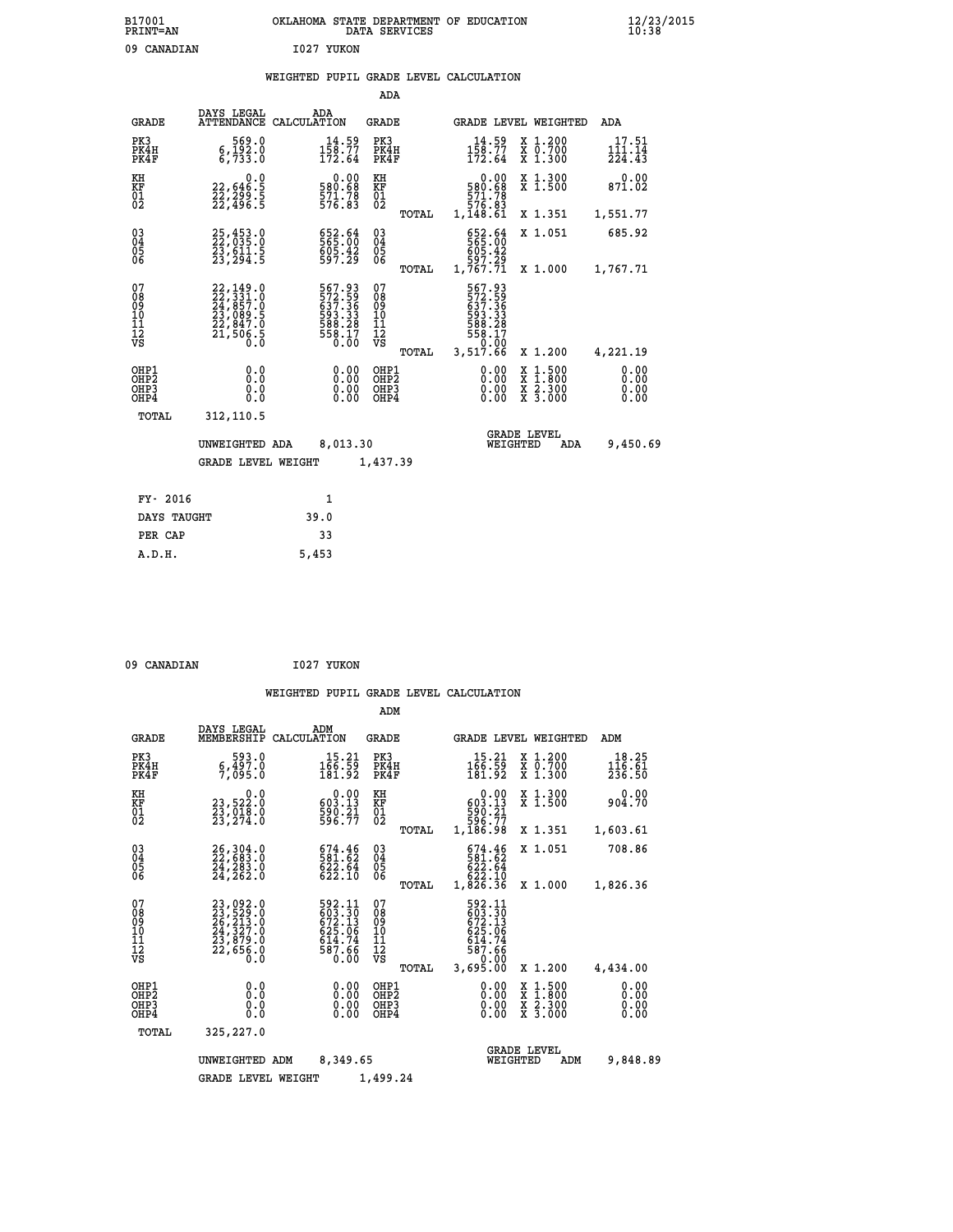| B17001<br>PRINT=AN | OKLAHOMA STATE DEPARTMENT OF EDUCATION<br>DATA SERVICES | $\frac{12}{23}$ /2015 |
|--------------------|---------------------------------------------------------|-----------------------|
| 09<br>CANADIAN     | 1034 EL RENO                                            |                       |

|  |  | WEIGHTED PUPIL GRADE LEVEL CALCULATION |
|--|--|----------------------------------------|
|  |  |                                        |

|                                                                    |                                                                            |                                                                                | ADA                                      |       |                                                                                                                          |                                                                                                  |                               |
|--------------------------------------------------------------------|----------------------------------------------------------------------------|--------------------------------------------------------------------------------|------------------------------------------|-------|--------------------------------------------------------------------------------------------------------------------------|--------------------------------------------------------------------------------------------------|-------------------------------|
| <b>GRADE</b>                                                       | DAYS LEGAL                                                                 | ADA<br>ATTENDANCE CALCULATION                                                  | <b>GRADE</b>                             |       |                                                                                                                          | <b>GRADE LEVEL WEIGHTED</b>                                                                      | ADA                           |
| PK3<br>PK4H<br>PK4F                                                | 130.0<br>0.0<br>4,510.0                                                    | 3.33<br>$0.00$<br>115.64                                                       | PK3<br>PK4H<br>PK4F                      |       | $\begin{smallmatrix} 3.33\ 0.00\ 115.64 \end{smallmatrix}$                                                               | X 1.200<br>X 0.700<br>X 1.300                                                                    | 4.00<br>0.00<br>150.33        |
| KH<br><b>KF</b><br>01<br>02                                        | 0.0<br>6,549.5<br>$\frac{8}{7}, \frac{0}{190}$ : 5                         | $0.00$<br>167.94<br>$\frac{206}{184}$ : $\frac{00}{37}$                        | KH<br>KF<br>01<br>02                     |       | $0.00$<br>167.94<br>$\frac{206}{184}$ $\frac{00}{37}$                                                                    | X 1.300<br>X 1.500                                                                               | 0.00<br>251.91                |
|                                                                    |                                                                            |                                                                                |                                          | TOTAL | 390.37                                                                                                                   | X 1.351                                                                                          | 527.39                        |
| $\begin{smallmatrix} 03 \\[-4pt] 04 \end{smallmatrix}$<br>05<br>06 | 7,281.0<br>6,961.0<br>5,864.0<br>6,411.5                                   | $\begin{smallmatrix} 186.69\\ 178.49\\ 150.36\\ 164.40 \end{smallmatrix}$      | $\substack{03 \\ 04}$<br>05<br>06        |       | 186.69<br>$\frac{150.36}{164.40}$<br>$\frac{493.25}{193.25}$                                                             | X 1.051                                                                                          | 196.21                        |
|                                                                    |                                                                            |                                                                                |                                          | TOTAL |                                                                                                                          | X 1.000                                                                                          | 493.25                        |
| 07<br>08901112<br>1112<br>VS                                       | $6,386.5$<br>$7,607.0$<br>$7,840.0$<br>$7,132.5$<br>$7,132.5$<br>$7,663.5$ | $163.76$<br>$166.33$<br>$195.05$<br>$201.03$<br>$182.88$<br>$196.50$<br>$0.00$ | 07<br>08<br>09<br>11<br>11<br>12<br>VS   |       | $\begin{smallmatrix} 163\cdot76\\166\cdot33\\195\cdot05\\201\cdot03\\182\cdot88\\196\cdot50\\9\cdot0&0\end{smallmatrix}$ |                                                                                                  |                               |
|                                                                    |                                                                            |                                                                                |                                          | TOTAL | 1,105.55                                                                                                                 | X 1.200                                                                                          | 1,326.66                      |
| OHP1<br>OH <sub>P2</sub><br>OH <sub>P3</sub><br>OH <sub>P4</sub>   | 1,013.0<br>0.0<br>0.0<br>0.0                                               | 25.97<br>0.00<br>0.00                                                          | OHP1<br>OHP <sub>2</sub><br>OHP3<br>OHP4 |       | 25.97<br>0.00<br>0.00                                                                                                    | $\begin{smallmatrix} x & 1 & 500 \\ x & 1 & 800 \\ x & 2 & 300 \\ x & 3 & 000 \end{smallmatrix}$ | 38.96<br>0.00<br>0.00<br>0.00 |
| TOTAL                                                              | 97,061.0                                                                   |                                                                                |                                          |       |                                                                                                                          |                                                                                                  |                               |
|                                                                    | UNWEIGHTED ADA                                                             | 2,488.74                                                                       |                                          |       |                                                                                                                          | GRADE LEVEL<br>WEIGHTED<br>ADA                                                                   | 2,988.71                      |
|                                                                    | <b>GRADE LEVEL WEIGHT</b>                                                  |                                                                                | 499.97                                   |       |                                                                                                                          |                                                                                                  |                               |
| FY- 2016                                                           |                                                                            | $\mathbf{1}$                                                                   |                                          |       |                                                                                                                          |                                                                                                  |                               |
| DAYS TAUGHT                                                        |                                                                            | 39.0                                                                           |                                          |       |                                                                                                                          |                                                                                                  |                               |
| PER CAP                                                            |                                                                            | 37                                                                             |                                          |       |                                                                                                                          |                                                                                                  |                               |

 **A.D.H. 1,868**

 **09 CANADIAN I034 EL RENO**

|                                                       |                                                                                           |                    |                                                                 | ADM                                                 |       |                                                                                                                                   |                                |                                          |                               |  |
|-------------------------------------------------------|-------------------------------------------------------------------------------------------|--------------------|-----------------------------------------------------------------|-----------------------------------------------------|-------|-----------------------------------------------------------------------------------------------------------------------------------|--------------------------------|------------------------------------------|-------------------------------|--|
| <b>GRADE</b>                                          | DAYS LEGAL<br>MEMBERSHIP                                                                  | ADM<br>CALCULATION |                                                                 | <b>GRADE</b>                                        |       |                                                                                                                                   |                                | <b>GRADE LEVEL WEIGHTED</b>              | ADM                           |  |
| PK3<br>PK4H<br>PK4F                                   | 151.0<br>0.0<br>4,772.0                                                                   |                    | 3.87<br>0.00<br>122.36                                          | PK3<br>PK4H<br>PK4F                                 |       | $\begin{smallmatrix} 3.87\ 0.00\ 122.36 \end{smallmatrix}$                                                                        |                                | X 1.200<br>X 0.700<br>X 1.300            | 4.64<br>$0.00$<br>159.07      |  |
| KH<br>KF<br>01<br>02                                  | 0.0<br>6,855.0<br>$\frac{8}{7}$ , $\frac{480}{502}$ .0                                    |                    | $175.77$<br>$217.44$<br>$192.36$                                | KH<br>KF<br>01<br>02                                |       | $0.00$<br>$175.77$<br>$217.44$<br>$192.36$<br>$409.80$                                                                            |                                | X 1.300<br>X 1.500                       | 0.00<br>263.66                |  |
|                                                       |                                                                                           |                    |                                                                 |                                                     | TOTAL |                                                                                                                                   |                                | X 1.351                                  | 553.64                        |  |
| 03<br>04<br>05<br>06                                  | $7, 544.0$<br>$7, 214.0$<br>$6, 097.0$<br>6,638.0                                         |                    | $184.97$<br>$184.97$<br>$156.33$<br>170.21                      | $\begin{array}{c} 03 \\ 04 \\ 05 \\ 06 \end{array}$ |       | $184.97$<br>$184.97$<br>$156.33$                                                                                                  |                                | X 1.051                                  | 203.31                        |  |
|                                                       |                                                                                           |                    |                                                                 |                                                     | TOTAL | 170.21<br>511.51                                                                                                                  |                                | X 1.000                                  | 511.51                        |  |
| 07<br>08<br>09<br>101<br>112<br>VS                    | $6, 628.0$<br>$6, 725.0$<br>$7, 928.0$<br>$8, 206.0$<br>$7, 455.0$<br>$7, 894.0$<br>$0.0$ |                    | 169.95<br>172.44<br>203.28<br>210.41<br>$\frac{191.15}{202.41}$ | 07<br>08<br>09<br>11<br>11<br>12<br>VS              | TOTAL | 169.95<br>172.44<br>203.28<br>210.41<br>$\frac{1}{2}$ $\frac{1}{2}$ $\frac{1}{2}$ $\frac{1}{4}$ $\frac{1}{4}$<br>0.00<br>1,149.64 |                                | X 1.200                                  | 1,379.57                      |  |
| OHP1<br>OH <sub>P</sub> 2<br>OH <sub>P3</sub><br>OHP4 | 1,013.0<br>0.0<br>0.000                                                                   |                    | $25.97$<br>0.00<br>0.00                                         | OHP1<br>OHP2<br>OHP3<br>OHP4                        |       | $25.97\n0.00$<br>0.00                                                                                                             |                                | X 1:500<br>X 1:800<br>X 2:300<br>X 3:000 | 38.96<br>0.00<br>0.00<br>0.00 |  |
| TOTAL                                                 | 101,102.0                                                                                 |                    |                                                                 |                                                     |       |                                                                                                                                   |                                |                                          |                               |  |
|                                                       | UNWEIGHTED                                                                                | ADM                | 2,592.36                                                        |                                                     |       |                                                                                                                                   | <b>GRADE LEVEL</b><br>WEIGHTED | ADM                                      | 3,114.36                      |  |
|                                                       | <b>GRADE LEVEL WEIGHT</b>                                                                 |                    |                                                                 | 522.00                                              |       |                                                                                                                                   |                                |                                          |                               |  |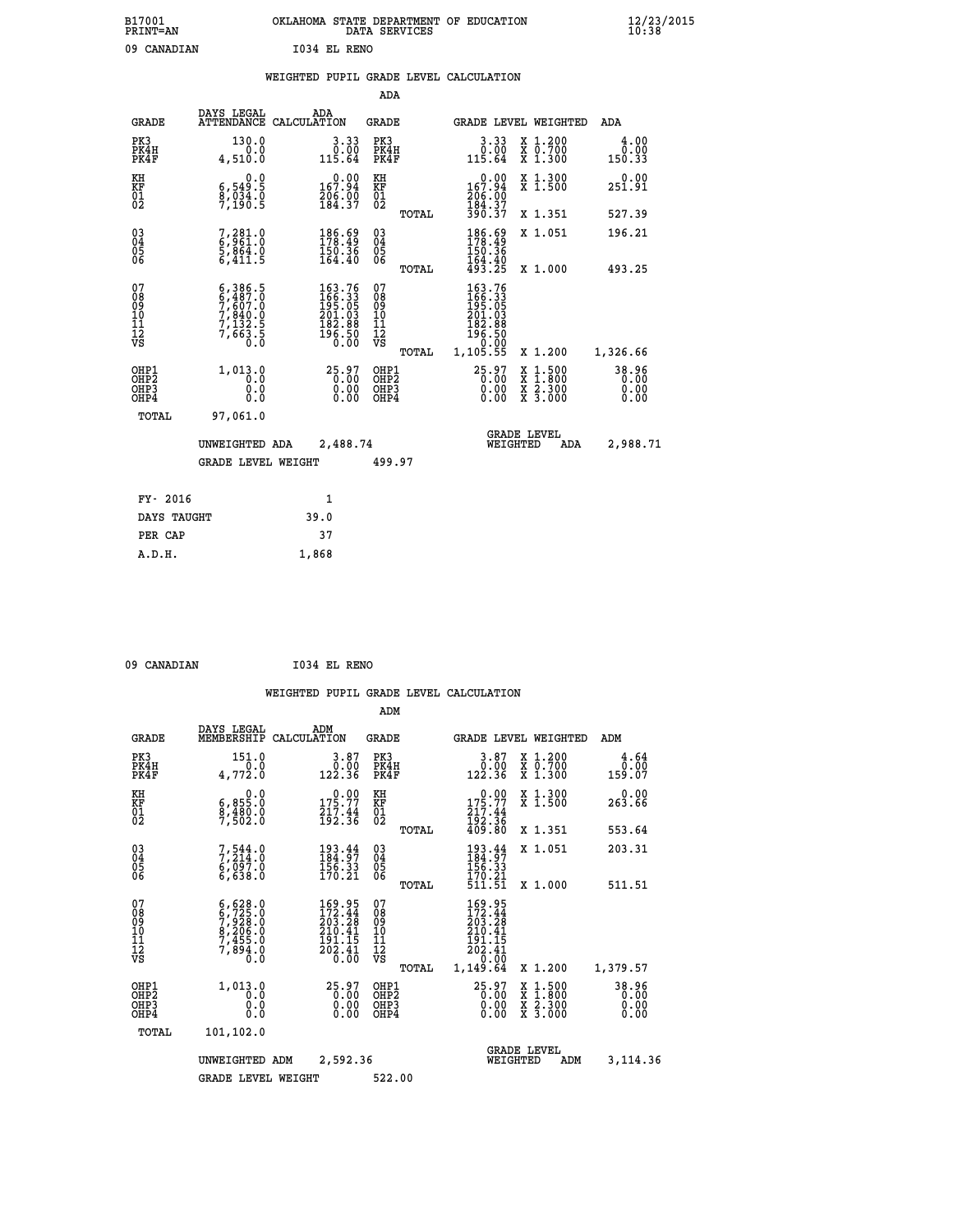| B17001          | OKLAHOMA STATE DEPARTMENT OF EDUCATION |
|-----------------|----------------------------------------|
| <b>PRINT=AN</b> | DATA SERVICES                          |
| 09 CANADIAN     | 1057 UNION CITY                        |

|                                                                    |                                                                                                           | WEIGHTED PUPIL GRADE LEVEL CALCULATION                                   |                                                     |       |                                                                                                     |                                                                                                                                              |                               |
|--------------------------------------------------------------------|-----------------------------------------------------------------------------------------------------------|--------------------------------------------------------------------------|-----------------------------------------------------|-------|-----------------------------------------------------------------------------------------------------|----------------------------------------------------------------------------------------------------------------------------------------------|-------------------------------|
|                                                                    |                                                                                                           |                                                                          | <b>ADA</b>                                          |       |                                                                                                     |                                                                                                                                              |                               |
| <b>GRADE</b>                                                       | DAYS LEGAL<br><b>ATTENDANCE</b>                                                                           | ADA<br>CALCULATION                                                       | <b>GRADE</b>                                        |       |                                                                                                     | GRADE LEVEL WEIGHTED                                                                                                                         | ADA                           |
| PK3<br>PK4H<br>PK4F                                                | 0.0<br>$\begin{smallmatrix} & \v{0} & \v{0} \\ 645 & 5 \end{smallmatrix}$                                 | $\begin{smallmatrix} 0.00\\ 0.00\\ 14.67 \end{smallmatrix}$              | PK3<br>PK4H<br>PK4F                                 |       | 0.00<br>$\substack{0.00 \ 14.67}$                                                                   | X 1.200<br>X 0.700<br>X 1.300                                                                                                                | 0.00<br>0.00<br>19.07         |
| KH<br>KF<br>01<br>02                                               | 0.0<br>900.0<br>0.008<br>0.049                                                                            | $\begin{smallmatrix} 0.00\\ 20.45\\ 20.43\\ 14.75 \end{smallmatrix}$     | KH<br>KF<br>01<br>02                                |       | $\begin{smallmatrix} 0.00\\ 20.45\\ 20.43\\ 14.75\\ 35.18 \end{smallmatrix}$                        | X 1.300<br>X 1.500                                                                                                                           | 0.00<br>30.68                 |
|                                                                    |                                                                                                           |                                                                          |                                                     | TOTAL |                                                                                                     | X 1.351                                                                                                                                      | 47.53                         |
| $\begin{smallmatrix} 03 \\[-4pt] 04 \end{smallmatrix}$<br>Ŏ5<br>06 | $743.0$<br>827.0<br>768.0<br>937.5                                                                        | $\begin{smallmatrix} 16.89\\18.80\\17.45\\21.31 \end{smallmatrix}$       | $\begin{array}{c} 03 \\ 04 \\ 05 \\ 06 \end{array}$ |       | 16.89                                                                                               | X 1.051                                                                                                                                      | 17.75                         |
|                                                                    |                                                                                                           |                                                                          |                                                     | TOTAL | $\frac{17.45}{21.31}$<br>57.56                                                                      | X 1.000                                                                                                                                      | 57.56                         |
| 07<br>08<br>09<br>111<br>12<br>VS                                  | $\begin{smallmatrix} & 868.0\\ 1,009.5\\ 907.5\\ 228.5\\ 1,288.5\\ 068.5\\ 888.0\\ 0.0 \end{smallmatrix}$ | $19.73$<br>$22.94$<br>$18.35$<br>$27.92$<br>$24.28$<br>$20.18$<br>$0.00$ | 07<br>08901112<br>1112<br>VS                        | TOTAL | 19.73<br>22.94<br>18.35<br>27.92<br>24.28<br>$\begin{array}{r} 20.18 \\ 0.08 \\ 133.40 \end{array}$ | X 1.200                                                                                                                                      | 160.08                        |
| OHP1<br>OHP2<br>OH <sub>P3</sub><br>OHP4                           | 0.0<br>0.0<br>0.0                                                                                         | $\begin{smallmatrix} 0.00 \ 0.00 \ 0.00 \ 0.00 \end{smallmatrix}$        | OHP1<br>OHP2<br>OHP3<br>OHP4                        |       | 0.00<br>0.00<br>0.00                                                                                | $\begin{smallmatrix} \mathtt{X} & 1\cdot500 \\ \mathtt{X} & 1\cdot800 \\ \mathtt{X} & 2\cdot300 \\ \mathtt{X} & 3\cdot000 \end{smallmatrix}$ | 0.00<br>Ō. ŌŌ<br>0.00<br>0.00 |
| TOTAL                                                              | 12,239.0                                                                                                  |                                                                          |                                                     |       |                                                                                                     |                                                                                                                                              |                               |
|                                                                    | UNWEIGHTED ADA                                                                                            |                                                                          | 278.15                                              |       | WEIGHTED                                                                                            | <b>GRADE LEVEL</b><br>ADA                                                                                                                    | 332.67                        |
|                                                                    | <b>GRADE LEVEL WEIGHT</b>                                                                                 |                                                                          |                                                     | 54.52 |                                                                                                     |                                                                                                                                              |                               |
| FY- 2016                                                           |                                                                                                           | $\mathbf{1}$                                                             |                                                     |       |                                                                                                     |                                                                                                                                              |                               |
| DAYS TAUGHT                                                        |                                                                                                           | 44.0                                                                     |                                                     |       |                                                                                                     |                                                                                                                                              |                               |
| PER CAP                                                            |                                                                                                           | 81                                                                       |                                                     |       |                                                                                                     |                                                                                                                                              |                               |

 **A.D.H. 189**

09 CANADIAN 1057 UNION CITY

|                                                    |                                                                              |                    |                                                                                              |                                           |       | WEIGHTED PUPIL GRADE LEVEL CALCULATION                                                                                                                                                                                                                                         |                                                                                                  |        |                              |
|----------------------------------------------------|------------------------------------------------------------------------------|--------------------|----------------------------------------------------------------------------------------------|-------------------------------------------|-------|--------------------------------------------------------------------------------------------------------------------------------------------------------------------------------------------------------------------------------------------------------------------------------|--------------------------------------------------------------------------------------------------|--------|------------------------------|
|                                                    |                                                                              |                    |                                                                                              | ADM                                       |       |                                                                                                                                                                                                                                                                                |                                                                                                  |        |                              |
| <b>GRADE</b>                                       | DAYS LEGAL<br>MEMBERSHIP                                                     | ADM<br>CALCULATION |                                                                                              | <b>GRADE</b>                              |       | GRADE LEVEL WEIGHTED                                                                                                                                                                                                                                                           |                                                                                                  | ADM    |                              |
| PK3<br>PK4H<br>PK4F                                | 0.0<br>0.0<br>726.0                                                          |                    | 0.00<br>$\substack{0.00 \ 16.50}$                                                            | PK3<br>PK4H<br>PK4F                       |       | 0.00<br>0.00<br>16.50                                                                                                                                                                                                                                                          | X 1.200<br>X 0.700<br>X 1.300                                                                    |        | 0.00<br>0.00<br>21.45        |
| KH<br>KF<br>01<br>02                               | 922.0<br>$\frac{5}{6}$ $\frac{2}{8}$ $\frac{3}{8}$ $\cdot$ $\frac{0}{0}$     |                    | 20.99<br>$\frac{51.00}{14.95}$                                                               | KH<br>KF<br>01<br>02                      |       | $\begin{smallmatrix} 0.00\\ 20.95\\ 21.00\\ 14.95\\ 35.95 \end{smallmatrix}$                                                                                                                                                                                                   | X 1.300<br>X 1.500                                                                               |        | 0.00<br>31.43                |
|                                                    |                                                                              |                    |                                                                                              |                                           | TOTAL |                                                                                                                                                                                                                                                                                | X 1.351                                                                                          |        | 48.57                        |
| $\begin{matrix} 03 \\ 04 \\ 05 \\ 06 \end{matrix}$ | 767.0<br>860.0<br>792.0<br>972.0                                             |                    | 17.43<br>$\frac{18.00}{22.09}$                                                               | 03<br>04<br>05<br>06                      |       | $\begin{smallmatrix} 17.43\ 19.55\ 18.00\ 22.09\ 59.64 \end{smallmatrix}$                                                                                                                                                                                                      | X 1.051                                                                                          |        | 18.32                        |
|                                                    |                                                                              |                    |                                                                                              |                                           | TOTAL |                                                                                                                                                                                                                                                                                | X 1.000                                                                                          |        | 59.64                        |
| 07<br>08<br>09<br>11<br>11<br>12<br>VS             | 886.0<br>$1, \substack{041.0 \\ 836.0 \\ 1,299.0 \\ 1,103.0 \\ 927.0 \\ 0.0$ |                    | $\begin{smallmatrix} 20.14\\ 23.66\\ 19.00\\ 29.52\\ 25.07\\ 21.07\\ 0.00 \end{smallmatrix}$ | 07<br>08<br>09<br>11<br>11<br>12<br>VS    | TOTAL | $\begin{smallmatrix} 20.14\ 23.66\ 19.00\ 19.00\ 25.07\ 21.07\ 21.00\ 138.46\ \end{smallmatrix}$                                                                                                                                                                               | X 1.200                                                                                          | 166.15 |                              |
| OHP1<br>OHP2<br>OH <sub>P3</sub><br>OHP4           | 0.0<br>0.000                                                                 |                    | $\begin{smallmatrix} 0.00 \ 0.00 \ 0.00 \ 0.00 \end{smallmatrix}$                            | OHP1<br>OH <sub>P</sub> 2<br>OHP3<br>OHP4 |       | $\begin{smallmatrix} 0.00 & 0.00 & 0.00 & 0.00 & 0.00 & 0.00 & 0.00 & 0.00 & 0.00 & 0.00 & 0.00 & 0.00 & 0.00 & 0.00 & 0.00 & 0.00 & 0.00 & 0.00 & 0.00 & 0.00 & 0.00 & 0.00 & 0.00 & 0.00 & 0.00 & 0.00 & 0.00 & 0.00 & 0.00 & 0.00 & 0.00 & 0.00 & 0.00 & 0.00 & 0.00 & 0.0$ | $\begin{smallmatrix} x & 1 & 500 \\ x & 1 & 800 \\ x & 2 & 300 \\ x & 3 & 000 \end{smallmatrix}$ |        | 0.00<br>0.00<br>0.00<br>0.00 |
| TOTAL                                              | 12,713.0                                                                     |                    |                                                                                              |                                           |       |                                                                                                                                                                                                                                                                                |                                                                                                  |        |                              |
|                                                    | UNWEIGHTED ADM                                                               |                    | 288.93                                                                                       |                                           |       | WEIGHTED                                                                                                                                                                                                                                                                       | <b>GRADE LEVEL</b><br>ADM                                                                        |        | 345.56                       |
|                                                    | <b>GRADE LEVEL WEIGHT</b>                                                    |                    |                                                                                              | 56.63                                     |       |                                                                                                                                                                                                                                                                                |                                                                                                  |        |                              |
|                                                    |                                                                              |                    |                                                                                              |                                           |       |                                                                                                                                                                                                                                                                                |                                                                                                  |        |                              |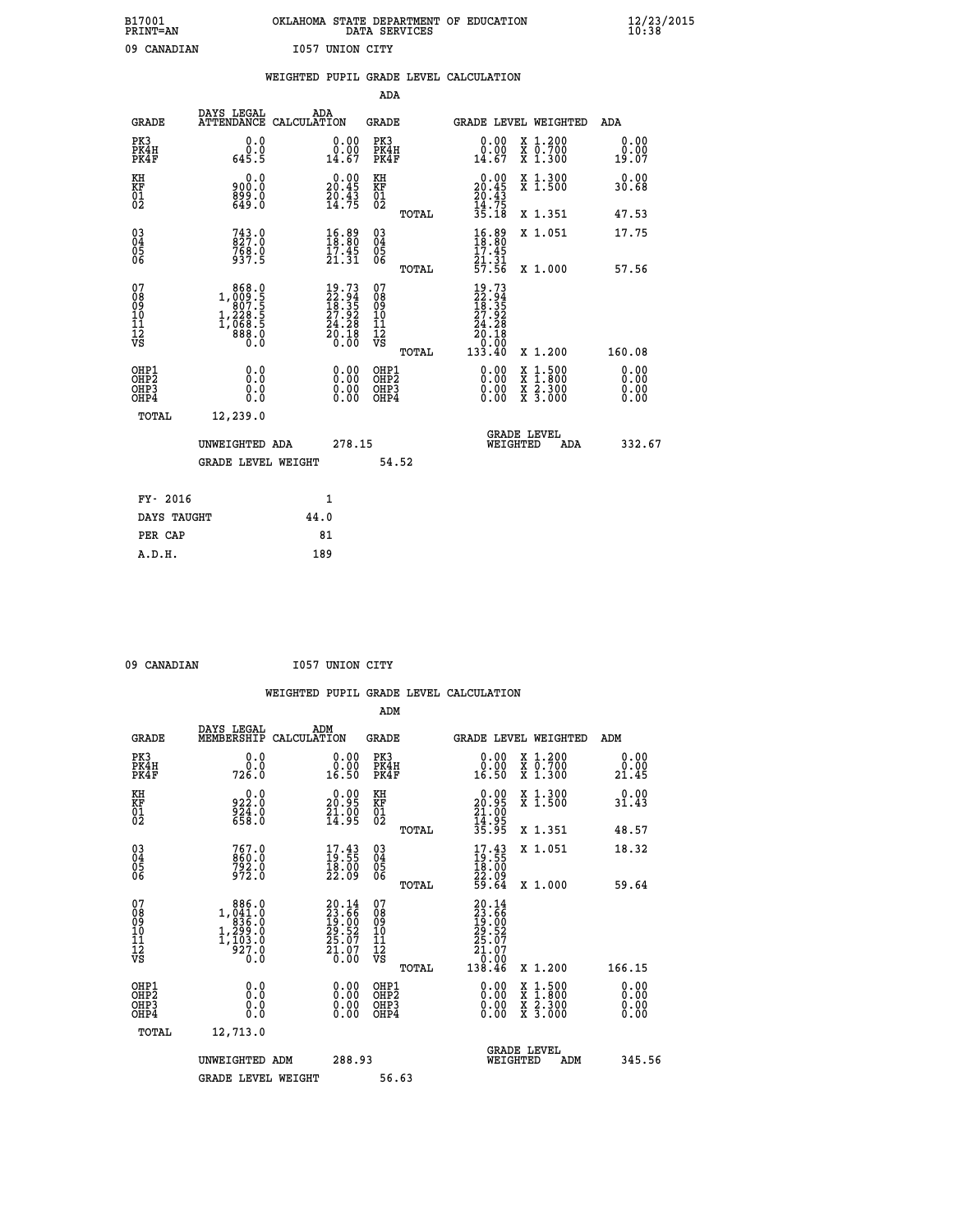# **B17001 OKLAHOMA STATE DEPARTMENT OF EDUCATION 12/23/2015 PRINT=AN DATA SERVICES 10:38** 09 CANADIAN **I069 MUSTANG**

# **WEIGHTED PUPIL GRADE LEVEL CALCULATION**

|                                                                    |                                                                                       |                                                                            | ADA                                    |       |                                                                                  |          |                                                                                                                                      |                               |
|--------------------------------------------------------------------|---------------------------------------------------------------------------------------|----------------------------------------------------------------------------|----------------------------------------|-------|----------------------------------------------------------------------------------|----------|--------------------------------------------------------------------------------------------------------------------------------------|-------------------------------|
| <b>GRADE</b>                                                       | DAYS LEGAL                                                                            | ADA<br>ATTENDANCE CALCULATION                                              | <b>GRADE</b>                           |       |                                                                                  |          | <b>GRADE LEVEL WEIGHTED</b>                                                                                                          | ADA                           |
| PK3<br>PK4H<br>PK4F                                                | 674.0<br>17,707.0<br>0.0                                                              | 17.74<br>465.92<br>0.00                                                    | PK3<br>PK4H<br>PK4F                    |       | 17.74<br>465.92<br>0.00                                                          |          | X 1.200<br>X 0.700<br>X 1.300                                                                                                        | 21.29<br>326.14<br>0.00       |
| KH<br>KF<br>01<br>02                                               | 0.0<br>29,023.0<br>30,624.0<br>29,603.0                                               | 763.76<br>$\frac{805.89}{779.03}$                                          | KH<br>KF<br>01<br>02                   |       | $\begin{smallmatrix} &0.00\ 763.76\ 805.89\ 879.03\ 1,584.92\ \end{smallmatrix}$ |          | X 1.300<br>X 1.500                                                                                                                   | 0.00<br>1,145.64              |
|                                                                    |                                                                                       |                                                                            |                                        | TOTAL |                                                                                  |          | X 1.351                                                                                                                              | 2,141.23                      |
| $\begin{smallmatrix} 03 \\[-4pt] 04 \end{smallmatrix}$<br>Ŏ5<br>06 | $\begin{smallmatrix} 31, 850.5\\ 31, 839.0\\ 28, 388.0\\ 31, 170.0 \end{smallmatrix}$ | 838.17<br>837.83<br>747.05<br>820.26                                       | $\substack{03 \\ 04}$<br>Ŏ5<br>06      |       | 838.17<br>837.83<br>747.05<br>820.26<br>2,405.14                                 |          | X 1.051                                                                                                                              | 880.92                        |
|                                                                    |                                                                                       |                                                                            |                                        | TOTAL |                                                                                  |          | X 1.000                                                                                                                              | 2,405.14                      |
| 07<br>08<br>09<br>101<br>11<br>12<br>VS                            | 30,945.5<br>27,006.0<br>29,518.5<br>26,591.5<br>23,089.0<br>23,691.5                  | 814.36<br>710.63<br>776.81<br>776.81<br>699.77<br>607.60<br>623.46<br>0.00 | 07<br>08<br>09<br>11<br>11<br>12<br>VS |       | 814.36<br>$710.63$<br>$776.81$<br>$699.77$<br>$607.60$<br>623.46<br>0.00         |          |                                                                                                                                      |                               |
|                                                                    |                                                                                       |                                                                            |                                        | TOTAL | 4,232.63                                                                         |          | X 1.200                                                                                                                              | 5,079.16                      |
| OHP1<br>OHP <sub>2</sub><br>OH <sub>P3</sub><br>OHP4               | 677.5<br>0.0<br>0.0                                                                   | $17.83$<br>0.00<br>0.00                                                    | OHP1<br>OHP2<br>OHP3<br>OHP4           |       | $17.83$<br>$0.00$<br>0.00                                                        |          | $\begin{smallmatrix} \mathtt{X} & 1 & 500 \\ \mathtt{X} & 1 & 800 \\ \mathtt{X} & 2 & 300 \\ \mathtt{X} & 3 & 000 \end{smallmatrix}$ | 26.75<br>0.00<br>0.00<br>0.00 |
| TOTAL                                                              | 392,398.0                                                                             |                                                                            |                                        |       |                                                                                  |          |                                                                                                                                      |                               |
|                                                                    | UNWEIGHTED ADA                                                                        | 10,326.11                                                                  |                                        |       |                                                                                  | WEIGHTED | <b>GRADE LEVEL</b><br>ADA                                                                                                            | 12,026.27                     |
|                                                                    | <b>GRADE LEVEL WEIGHT</b>                                                             |                                                                            | 1,700.16                               |       |                                                                                  |          |                                                                                                                                      |                               |
| FY- 2016                                                           |                                                                                       | $\mathbf{1}$                                                               |                                        |       |                                                                                  |          |                                                                                                                                      |                               |
| DAYS TAUGHT                                                        |                                                                                       | 38.0                                                                       |                                        |       |                                                                                  |          |                                                                                                                                      |                               |
| PER CAP                                                            |                                                                                       | 33                                                                         |                                        |       |                                                                                  |          |                                                                                                                                      |                               |

| 09 CANADIAN |  | <b>I069 MUSTANG</b> |
|-------------|--|---------------------|
|-------------|--|---------------------|

 **A.D.H. 6,644**

|                                                    |                                                                                                |                                                                         | ADM                                                   |                                                                                                                   |                                                                                                                     |                               |
|----------------------------------------------------|------------------------------------------------------------------------------------------------|-------------------------------------------------------------------------|-------------------------------------------------------|-------------------------------------------------------------------------------------------------------------------|---------------------------------------------------------------------------------------------------------------------|-------------------------------|
| <b>GRADE</b>                                       | DAYS LEGAL<br>MEMBERSHIP                                                                       | ADM<br>CALCULATION                                                      | <b>GRADE</b>                                          |                                                                                                                   | <b>GRADE LEVEL WEIGHTED</b>                                                                                         | ADM                           |
| PK3<br>PK4H<br>PK4F                                | 714.0<br>18,646.0<br>0.0                                                                       | 18.79<br>490.63<br>0.00                                                 | PK3<br>PK4H<br>PK4F                                   | 18.79<br>490.63<br>0.00                                                                                           | $\begin{smallmatrix} x & 1.200 \\ x & 0.700 \end{smallmatrix}$<br>X 1.300                                           | 22.55<br>343.44<br>0.00       |
| KH<br>KF<br>01<br>02                               | 0.0<br>30,498.0<br>31,884.0<br>30,774.0                                                        | $\begin{smallmatrix} 0.00\\ 802.58\\ 839.05\\ 809.84 \end{smallmatrix}$ | KH<br>KF<br>01<br>02                                  | 0.00<br>802.58<br>839.05<br>809.84<br>1,648.89                                                                    | X 1.300<br>X 1.500                                                                                                  | 0.00<br>1,203.87              |
|                                                    |                                                                                                |                                                                         | TOTAL                                                 |                                                                                                                   | X 1.351                                                                                                             | 2,227.65                      |
| $\begin{matrix} 03 \\ 04 \\ 05 \\ 06 \end{matrix}$ | 33,003.0<br>32,979.0<br>29,530.0<br>32,444.0                                                   | 868.50<br>867.82<br>777.11<br>853.79                                    | $^{03}_{04}$<br>$\frac{05}{06}$                       | 868.50<br>867.82<br>777.11                                                                                        | X 1.051                                                                                                             | 912.79                        |
|                                                    |                                                                                                |                                                                         | TOTAL                                                 | 853.79<br>2,498.72                                                                                                | X 1.000                                                                                                             | 2,498.72                      |
| 07<br>08<br>09<br>10<br>11<br>11<br>12<br>VS       | 32, 174.0<br>38, 256.0<br>30, 833.0<br>37, 996.0<br>24, 195.0<br>25, 159.0<br>$0.\overline{0}$ | 846.68<br>743.53<br>811.40<br>736.73<br>636.71<br>662.07<br>662.07      | 07<br>08<br>09<br>01<br>11<br>11<br>12<br>VS<br>TOTAL | 846.68<br>$\begin{smallmatrix} 743.53\ 743.53\ 811.40\ 736.73\ 636.71\ 662.07\ 9.00\ 4.437.12\ \end{smallmatrix}$ | X 1.200                                                                                                             | 5,324.54                      |
| OHP1<br>OHP2<br>OHP3<br>OHP4                       | 682.0<br>0.0<br>0.0<br>Ŏ.Ŏ                                                                     | 17.95<br>0.00<br>0.00                                                   | OHP1<br>OHP2<br>OHP3<br>OHP4                          | 17.95<br>$0.00$<br>0.00                                                                                           | $\begin{array}{l} \mathtt{X} & 1.500 \\ \mathtt{X} & 1.800 \\ \mathtt{X} & 2.300 \\ \mathtt{X} & 3.000 \end{array}$ | 26.93<br>0.00<br>0.00<br>0.00 |
| TOTAL                                              | 409,767.0                                                                                      |                                                                         |                                                       |                                                                                                                   |                                                                                                                     |                               |
|                                                    | UNWEIGHTED<br><b>GRADE LEVEL WEIGHT</b>                                                        | 10,783.18<br>ADM                                                        | 1,777.31                                              | WEIGHTED                                                                                                          | <b>GRADE LEVEL</b><br>ADM                                                                                           | 12,560.49                     |
|                                                    |                                                                                                |                                                                         |                                                       |                                                                                                                   |                                                                                                                     |                               |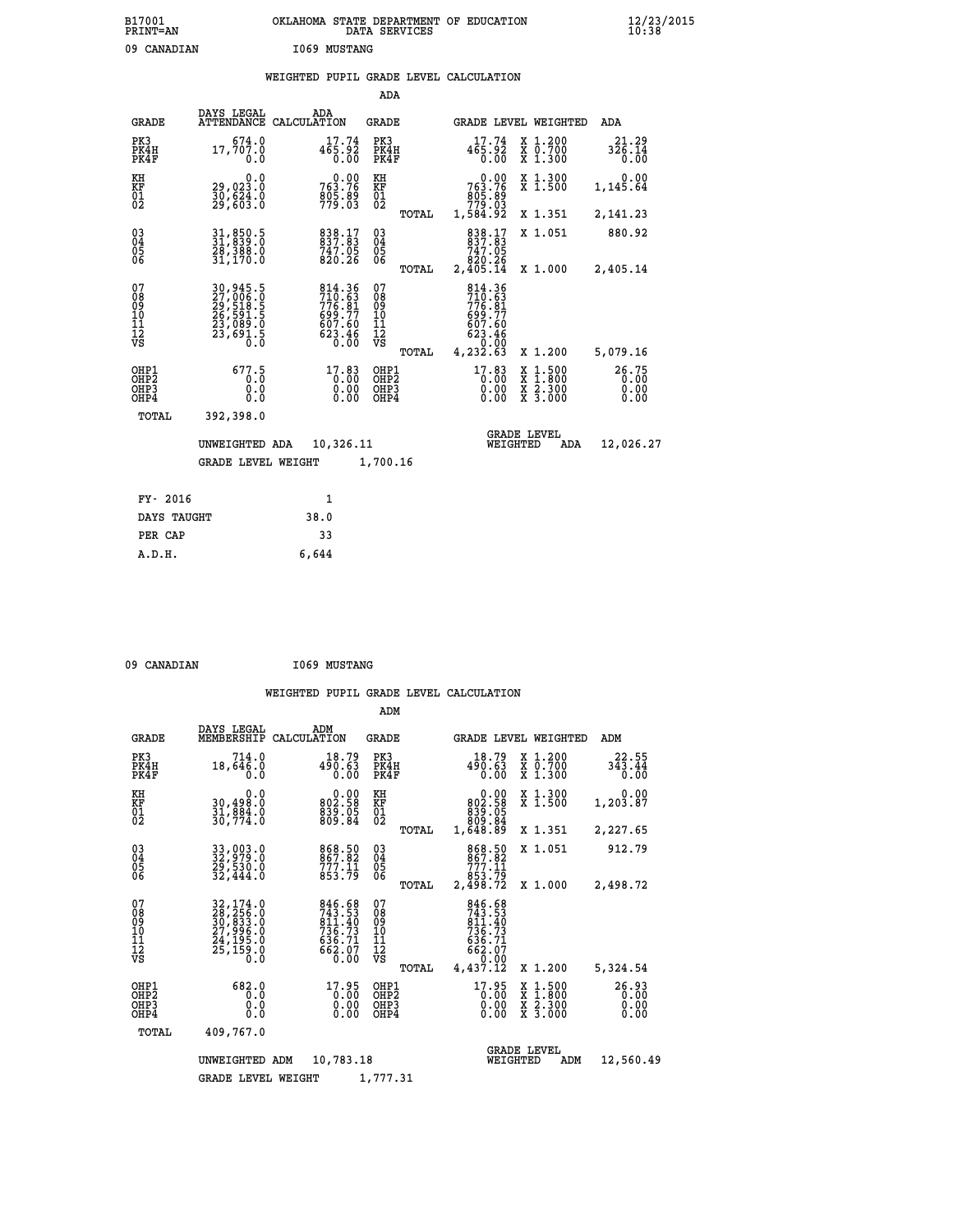| B17001<br><b>PRINT=AN</b> | OKLAHOMA STATE DEPARTMENT OF EDUCATION<br>DATA SERVICES | $\frac{12}{23}$ /2015 |
|---------------------------|---------------------------------------------------------|-----------------------|
| 09<br>CANADIAN            | I076 CALUMET                                            |                       |

|  |  | WEIGHTED PUPIL GRADE LEVEL CALCULATION |  |
|--|--|----------------------------------------|--|
|  |  |                                        |  |

|                                                    |                                                             |                                                                      | ADA                                    |       |                                                                                                                                    |   |                                                           |                              |
|----------------------------------------------------|-------------------------------------------------------------|----------------------------------------------------------------------|----------------------------------------|-------|------------------------------------------------------------------------------------------------------------------------------------|---|-----------------------------------------------------------|------------------------------|
| <b>GRADE</b>                                       | DAYS LEGAL<br><b>ATTENDANCE</b>                             | ADA<br>CALCULATION                                                   | GRADE                                  |       | GRADE LEVEL WEIGHTED                                                                                                               |   |                                                           | <b>ADA</b>                   |
| PK3<br>PK4H<br>PK4F                                | 0.0<br>0.0<br>935.5                                         | 0.00<br>0.00<br>21.26                                                | PK3<br>PK4H<br>PK4F                    |       | 0.00<br>0.00<br>21.26                                                                                                              |   | X 1.200<br>X 0.700<br>X 1.300                             | 0.00<br>0.00<br>27.64        |
| KH<br><b>KF</b><br>01<br>02                        | 0.0<br>1,040:5<br>874:0<br>725:0                            | $\begin{smallmatrix} 0.00\\ 23.65\\ 19.86\\ 16.48 \end{smallmatrix}$ | KH<br>KF<br>01<br>02                   |       | $\begin{smallmatrix} 0.00\\ 23.65\\ 19.86\\ 16.48\\ 36.34 \end{smallmatrix}$                                                       |   | X 1.300<br>X 1.500                                        | 0.00<br>35.48                |
|                                                    |                                                             |                                                                      |                                        | TOTAL |                                                                                                                                    |   | X 1.351                                                   | 49.10                        |
| $\begin{matrix} 03 \\ 04 \\ 05 \\ 06 \end{matrix}$ | 511.5<br>728.5<br>522.5<br>945.5                            | $\begin{smallmatrix} 11.63\ 16.56\ 11.88\ 21.49 \end{smallmatrix}$   | 03<br>04<br>05<br>06                   |       | $\frac{11}{16}$ : 56<br>11.88                                                                                                      |   | X 1.051                                                   | 12.22                        |
|                                                    |                                                             |                                                                      |                                        | TOTAL | 21.49<br>49.93                                                                                                                     |   | X 1.000                                                   | 49.93                        |
| 07<br>08<br>09<br>101<br>11<br>12<br>VS            | 905.0<br>896.5<br>603.0<br>604.0<br>520.5<br>1,383.5<br>0.0 | 20.57<br>20.38<br>13.70<br>13.73<br>11.83<br>$\frac{31.44}{0.00}$    | 07<br>08<br>09<br>11<br>11<br>12<br>VS | TOTAL | 20.57<br>$\begin{smallmatrix} 20.36\ 13.70\ 13.73\ 11.83 \end{smallmatrix}$<br>$\begin{array}{r} 31.44 \\[-4pt] 11.65 \end{array}$ |   | X 1.200                                                   | 133.98                       |
| OHP1<br>OHP2<br>OHP3<br>OH <sub>P4</sub>           | 0.0<br>0.0<br>0.0                                           | 0.00<br>$\begin{smallmatrix} 0.00 \ 0.00 \end{smallmatrix}$          | OHP1<br>OHP2<br>OHP3<br>OHP4           |       | $0.00$<br>$0.00$<br>0.00                                                                                                           | X | $1.500$<br>$1.800$<br>$\frac{x}{x}$ $\frac{5.300}{3.000}$ | 0.00<br>0.00<br>0.00<br>0.00 |
| TOTAL                                              | 11,195.5                                                    |                                                                      |                                        |       |                                                                                                                                    |   |                                                           |                              |
|                                                    | UNWEIGHTED ADA                                              | 254.46                                                               |                                        |       | WEIGHTED                                                                                                                           |   | <b>GRADE LEVEL</b><br>ADA                                 | 308.35                       |
|                                                    | <b>GRADE LEVEL WEIGHT</b>                                   |                                                                      |                                        | 53.89 |                                                                                                                                    |   |                                                           |                              |
| FY- 2016                                           |                                                             | $\mathbf{1}$                                                         |                                        |       |                                                                                                                                    |   |                                                           |                              |
| DAYS TAUGHT                                        |                                                             | 44.0                                                                 |                                        |       |                                                                                                                                    |   |                                                           |                              |

**PER CAP** 90  **A.D.H. 154**

09 CANADIAN 1076 CALUMET  **WEIGHTED PUPIL GRADE LEVEL CALCULATION ADM DAYS LEGAL ADM GRADE MEMBERSHIP CALCULATION GRADE GRADE LEVEL WEIGHTED ADM PK3 0.0 0.00 PK3 0.00 X 1.200 0.00 PK4H 0.0 0.00 PK4H 0.00 X 0.700 0.00 PK4F 1,044.0 23.73 PK4F 23.73 X 1.300 30.85 KH 0.0 0.00 KH 0.00 X 1.300 0.00 KF 1,082.0 24.59 KF 24.59 X 1.500 36.89 01 891.0 20.25 01 20.25 02 748.0 17.00 02 17.00 TOTAL 37.25 X 1.351 50.32 03 528.0 12.00 03 12.00 X 1.051 12.61 04 748.0 17.00 04 17.00 05 528.0 12.00 05 12.00 06 967.0 21.98 06 21.98 TOTAL 50.98 X 1.000 50.98** 07 924.0 21.00 07 21.00<br>
08 918.0 20.86 08 20.86<br>
10 616.0 14.00 10 14.00<br>
11 528.0 12.00 11 12.00<br>
12 1,408.0 32.00 12<br>
VS 1,408.0 30.00 VS 0.000  **TOTAL 113.86 X 1.200 136.63 OHP1 0.0 0.00 OHP1 0.00 X 1.500 0.00 OHP2 0.0 0.00 OHP2 0.00 X 1.800 0.00 OHP3 0.0 0.00 OHP3 0.00 X 2.300 0.00 OHP4 0.0 0.00 OHP4 0.00 X 3.000 0.00 TOTAL 11,546.0** UNWEIGHTED ADM 262.41  **UNWEIGHTED ADM 262.41 WEIGHTED ADM 318.28** GRADE LEVEL WEIGHT 55.87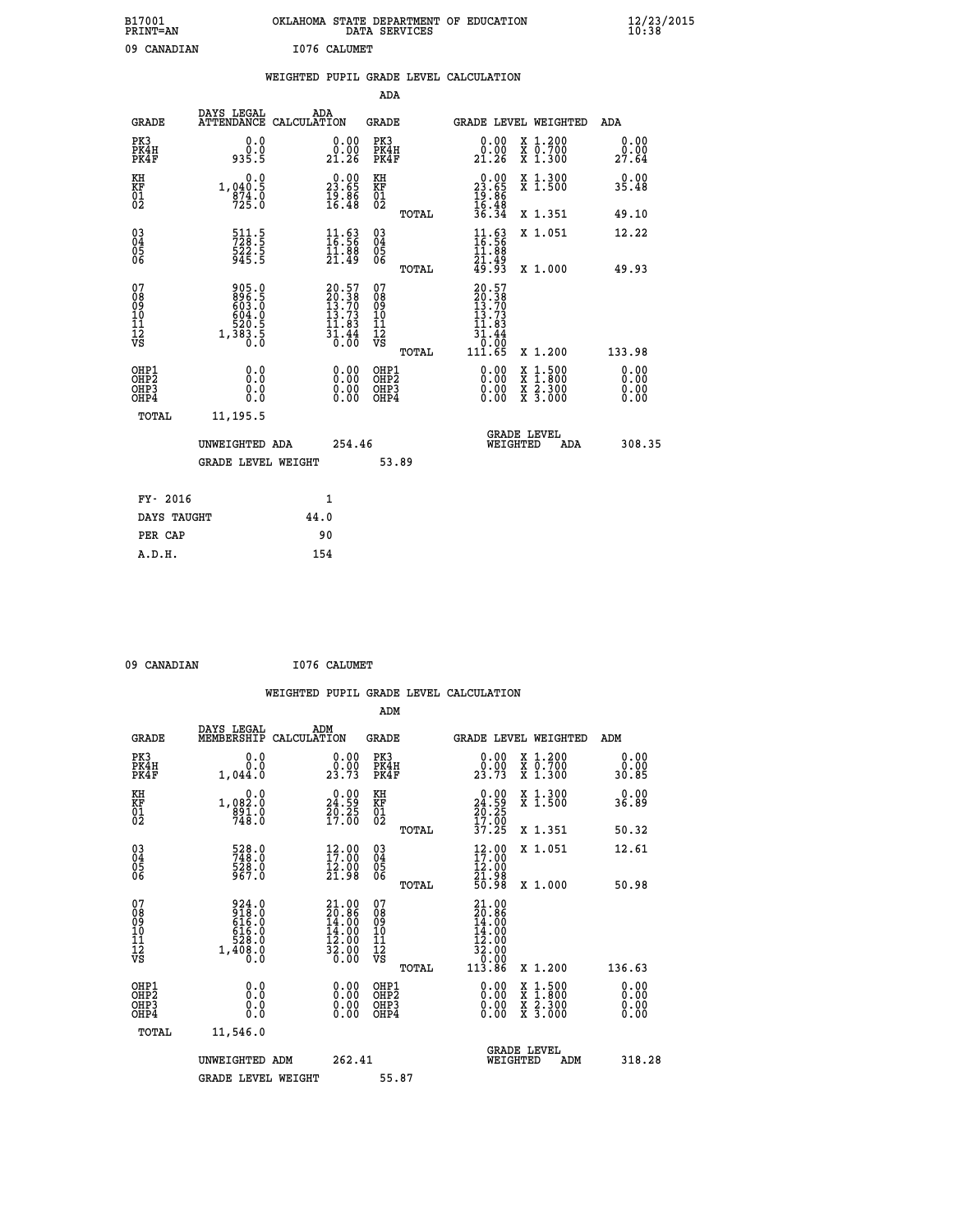# **B17001 OKLAHOMA STATE DEPARTMENT OF EDUCATION 12/23/2015 PRINT=AN DATA SERVICES 10:38 CANADIAN COUNTY TOTALS**

### **WEIGHTED PUPIL GRADE LEVEL CALCULATION**

|                                                              |                                                                                         |                                                                                            | ADA                                                                |       |                                                                                                     |          |                                                                                                                                      |                                |
|--------------------------------------------------------------|-----------------------------------------------------------------------------------------|--------------------------------------------------------------------------------------------|--------------------------------------------------------------------|-------|-----------------------------------------------------------------------------------------------------|----------|--------------------------------------------------------------------------------------------------------------------------------------|--------------------------------|
| <b>GRADE</b>                                                 | DAYS LEGAL                                                                              | ADA<br>ATTENDANCE CALCULATION                                                              | GRADE                                                              |       |                                                                                                     |          | GRADE LEVEL WEIGHTED                                                                                                                 | ADA                            |
| PK3<br>PK4H<br>PK4F                                          | 1,672.0<br>23,899.0<br>24,728.5                                                         | 42.84<br>624.69<br>609.55                                                                  | PK3<br>PK4H<br>PK4F                                                |       | 42.84<br>$6\overline{2}\overline{4}\cdot\overline{6}\overline{9}$<br>609.55                         |          | X 1.200<br>X 0.700<br>X 1.300                                                                                                        | 51.41<br>437.28<br>792.41      |
| KH<br>KF<br>01<br>02                                         | 0.0<br>74,505.0<br>78,393.0<br>76,109.0                                                 | 0.00<br>1,900.46<br>2,000.76<br>1,942.61                                                   | KH<br>KF<br>$\begin{smallmatrix} 0 & 1 \\ 0 & 2 \end{smallmatrix}$ |       | 0.00<br>1,900.46<br>2,000.76<br>1,942.61<br>3,943.37                                                |          | X 1.300<br>X 1.500                                                                                                                   | 0.00<br>2,850.71               |
|                                                              |                                                                                         |                                                                                            |                                                                    | TOTAL |                                                                                                     |          | X 1.351                                                                                                                              | 5,327.50                       |
| $\begin{smallmatrix} 03 \\[-4pt] 04 \end{smallmatrix}$<br>Ŏ5 | 80,519.0<br>76,143.0<br>72,467.5<br>76,136.5                                            | 2,058.46<br>1,947.06<br>1,852.22<br>1,946.50                                               | $\substack{03 \\ 04}$<br>05                                        |       | 2,058.46<br>1,947.06<br>1,852.22<br>1,946.50                                                        |          | X 1.051                                                                                                                              | 7,909.21                       |
| 06                                                           |                                                                                         |                                                                                            | 06                                                                 | TOTAL | 5,745.78                                                                                            |          | X 1.000                                                                                                                              | 5,745.78                       |
| 07<br>08<br>09<br>10<br>11<br>11<br>12<br>VS                 | 74,695.5<br>69,618.5<br>73,310.0<br>73,310.0<br>62,984.0<br>62,984.0<br>63,016.0<br>0.0 | $1,910.15$<br>$1,779.60$<br>$1,883.15$<br>$1,787.02$<br>$1,617.96$<br>$1,622.02$<br>$0.00$ | 07<br>08<br>09<br>101<br>11<br>12<br>VS                            | TOTAL | 1,910.15<br>$1,779.60$<br>$1,883.15$<br>$1,787.02$<br>$1,617.96$<br>$1,622.02$<br>00:00<br>00:99:00 |          | X 1.200                                                                                                                              | 12,719.88                      |
| OHP1<br>OHP2<br>OH <sub>P3</sub><br>OH <sub>P4</sub>         | 2,725.5<br>0.0<br>0.0<br>0.0                                                            | 69.04<br>0.00<br>0.00<br>0.00                                                              | OHP1<br>OHP2<br>OHP3<br>OHP4                                       |       | 69.04<br>0.00<br>0.00                                                                               |          | $\begin{smallmatrix} \mathtt{X} & 1 & 500 \\ \mathtt{X} & 1 & 800 \\ \mathtt{X} & 2 & 300 \\ \mathtt{X} & 3 & 000 \end{smallmatrix}$ | 103.57<br>0.00<br>0.00<br>0.00 |
| <b>TOTAL</b>                                                 | 1,000,576.5                                                                             |                                                                                            |                                                                    |       |                                                                                                     |          |                                                                                                                                      |                                |
|                                                              | UNWEIGHTED ADA                                                                          | 25,594.09                                                                                  |                                                                    |       |                                                                                                     | WEIGHTED | <b>GRADE LEVEL</b><br>ADA                                                                                                            | 30,191.97                      |
|                                                              | <b>GRADE LEVEL WEIGHT</b>                                                               |                                                                                            | 4,597.88                                                           |       |                                                                                                     |          |                                                                                                                                      |                                |
| FY- 2016                                                     |                                                                                         | $\mathbf{1}$                                                                               |                                                                    |       |                                                                                                     |          |                                                                                                                                      |                                |
| <b>BATTS MATTSTER</b>                                        |                                                                                         | $\sim$                                                                                     |                                                                    |       |                                                                                                     |          |                                                                                                                                      |                                |

| DAYS TAUGHT | 420.0  |
|-------------|--------|
| PER CAP     | 599    |
| A.D.H.      | 17,613 |

 **CANADIAN COUNTY TOTALS**

|                                                                  |                                                                             |                                                                                          | ADM                                                |                                                                                             |                                                                                                                                           |                                |
|------------------------------------------------------------------|-----------------------------------------------------------------------------|------------------------------------------------------------------------------------------|----------------------------------------------------|---------------------------------------------------------------------------------------------|-------------------------------------------------------------------------------------------------------------------------------------------|--------------------------------|
| <b>GRADE</b>                                                     | DAYS LEGAL<br>MEMBERSHIP                                                    | ADM<br>CALCULATION                                                                       | GRADE                                              | GRADE LEVEL WEIGHTED                                                                        |                                                                                                                                           | ADM                            |
| PK3<br>PK4H<br>PK4F                                              | 1,757.0<br>25, 143.0<br>26,051.0                                            | 45.05<br>657.22<br>642.05                                                                | PK3<br>PK4H<br>PK4F                                | 45.05<br>$657.22 \ 642.05$                                                                  | X 1.200<br>X 0.700<br>X 1.300                                                                                                             | 51.41<br>460.05<br>834.68      |
| KH<br>KF<br>01<br>02                                             | 0.0<br>77,762:0<br>81,387:0<br>78,884:0                                     | $\begin{smallmatrix} & & 0.00\ 1.983.86\ 2.077.39\ 2.013.64 \end{smallmatrix}$           | KH<br>KF<br>01<br>02                               | $\begin{smallmatrix}&&0.00\\1,983.86\\2,077.39\\2,013.64\\4,091.03\end{smallmatrix}$        | X 1.300<br>X 1.500                                                                                                                        | 0.00<br>2,975.82               |
|                                                                  |                                                                             |                                                                                          | TOTAL                                              |                                                                                             | X 1.351                                                                                                                                   | 5,526.97                       |
| $\begin{matrix} 03 \\ 04 \\ 05 \\ 06 \end{matrix}$               | 83,304.0<br>78,688.0<br>74,990.0<br>79, 145.0                               | 2,129.69<br>2,012.12<br>1,916.87<br>2,023.57                                             | $\begin{matrix} 03 \\ 04 \\ 05 \\ 06 \end{matrix}$ | 2,129.69<br>2,012.12<br>1,916.87<br>2,023.57<br>5,952.56                                    | X 1.051                                                                                                                                   | 2,238.31                       |
|                                                                  |                                                                             |                                                                                          | TOTAL                                              |                                                                                             | X 1.000                                                                                                                                   | 5,952.56                       |
| 07<br>08<br>09<br>11<br>11<br>12<br>VS                           | 77,700.0<br>72,942.0<br>76,783.0<br>73,244.0<br>65,846.0<br>66,426.0<br>Ō.Ō | $1,987.04$<br>$1,964.56$<br>$1,972.42$<br>$1,879.13$<br>$1,691.52$<br>$1,709.65$<br>0.00 | 07<br>089<br>101<br>111<br>VS<br>TOTAL             | 1,987.04<br>$1,864.56$<br>$1,972.42$<br>$1,879.13$<br>$1,691.52$<br>$1,709.65$<br>11,104.32 | X 1.200                                                                                                                                   | 13,325.17                      |
| OHP1<br>OH <sub>P</sub> <sub>2</sub><br>OH <sub>P3</sub><br>OHP4 | 2,764.0<br>0.0<br>0.0<br>0.0                                                | 0.99<br>0.00<br>0.00                                                                     | OHP1<br>OH <sub>P</sub> 2<br>OHP3<br>OHP4          | 69.99<br>0.00<br>0.00<br>0.00                                                               | $\begin{smallmatrix} \mathtt{X} & 1\cdot500\\ \mathtt{X} & 1\cdot800\\ \mathtt{X} & 2\cdot300\\ \mathtt{X} & 3\cdot000 \end{smallmatrix}$ | 105.00<br>0.00<br>0.00<br>0.00 |
| TOTAL                                                            | 1,042,816.0                                                                 |                                                                                          |                                                    |                                                                                             |                                                                                                                                           |                                |
|                                                                  | UNWEIGHTED                                                                  | 26,675.77<br>ADM                                                                         |                                                    | WEIGHTED                                                                                    | <b>GRADE LEVEL</b><br>ADM                                                                                                                 | 31,472.61                      |
|                                                                  | <b>GRADE LEVEL WEIGHT</b>                                                   |                                                                                          | 4,796.84                                           |                                                                                             |                                                                                                                                           |                                |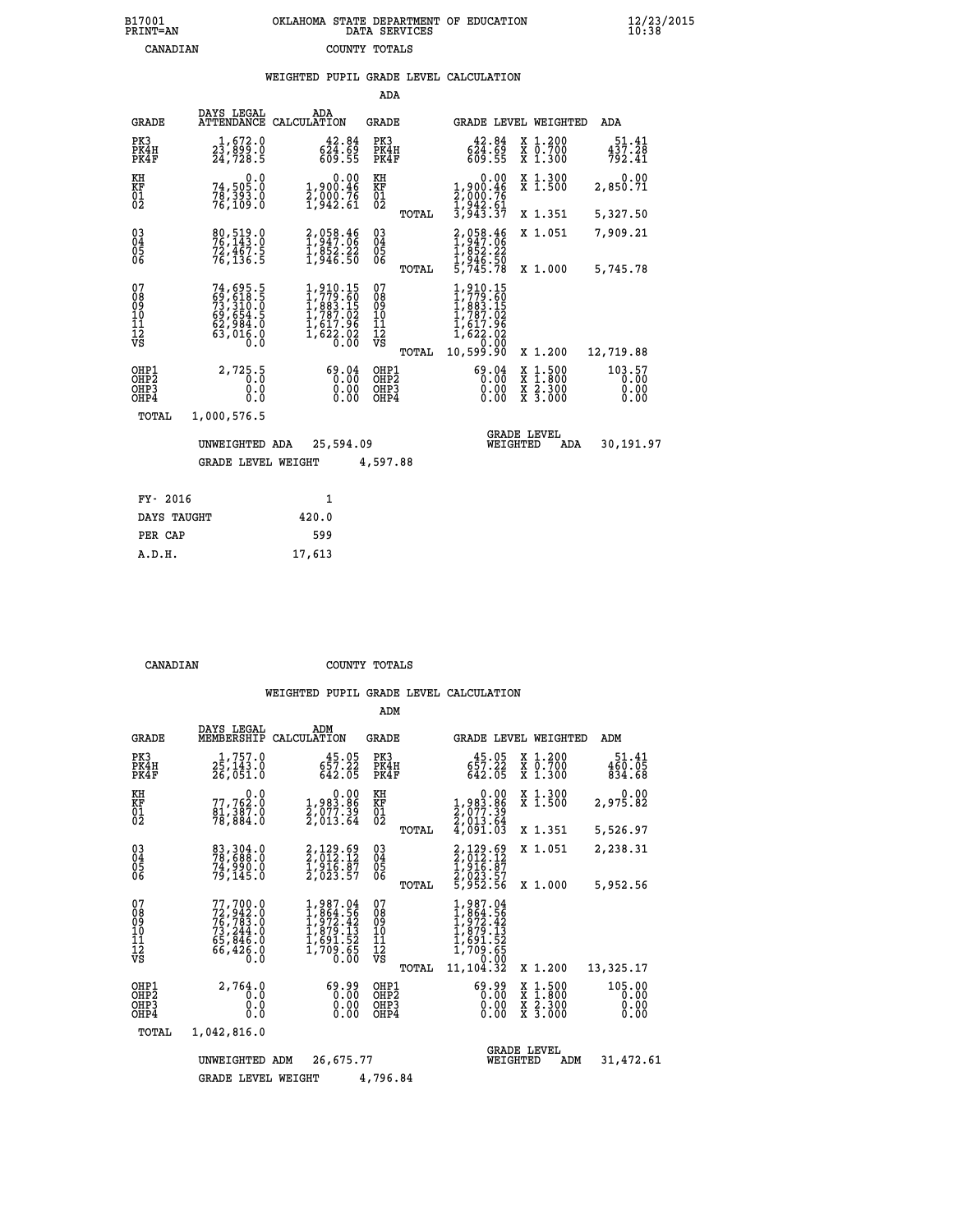| B17001<br><b>PRINT=AN</b> | OKLAHOMA STATE DEPARTMENT OF EDUCATION<br>DATA SERVICES | $\frac{12}{23}$ /2015 |  |
|---------------------------|---------------------------------------------------------|-----------------------|--|
| 10 CARTER                 | C072 ZANEIS                                             |                       |  |

|  |  | WEIGHTED PUPIL GRADE LEVEL CALCULATION |
|--|--|----------------------------------------|
|  |  |                                        |

|                                                    |                                                                              |                    |                                                                      | ADA                                    |       |                                                                                            |        |                                                                  |                              |
|----------------------------------------------------|------------------------------------------------------------------------------|--------------------|----------------------------------------------------------------------|----------------------------------------|-------|--------------------------------------------------------------------------------------------|--------|------------------------------------------------------------------|------------------------------|
| <b>GRADE</b>                                       | DAYS LEGAL<br><b>ATTENDANCE</b>                                              | ADA<br>CALCULATION |                                                                      | GRADE                                  |       | GRADE LEVEL WEIGHTED                                                                       |        |                                                                  | <b>ADA</b>                   |
| PK3<br>PK4H<br>PK4F                                | 294.0<br>0.0<br>1,222.5                                                      |                    | 7.00<br>$29.00$<br>$29.11$                                           | PK3<br>PK4H<br>PK4F                    |       | 7.00<br>$29.00$<br>29.11                                                                   |        | X 1.200<br>X 0.700<br>X 1.300                                    | 8.40<br>0.00<br>37.84        |
| KH<br><b>KF</b><br>01<br>02                        | 0.0<br>$1,324.0$<br>$1,587.0$<br>$1,588.5$                                   |                    | $\begin{smallmatrix} 0.00\\ 31.52\\ 37.79\\ 37.82 \end{smallmatrix}$ | KH<br>KF<br>01<br>02                   |       | $0.00$<br>$31.52$<br>$37.79$<br>$37.82$<br>$75.61$                                         |        | X 1.300<br>X 1.500                                               | 0.00<br>47.28                |
|                                                    |                                                                              |                    |                                                                      |                                        | TOTAL |                                                                                            |        | X 1.351                                                          | 102.15                       |
| $\begin{matrix} 03 \\ 04 \\ 05 \\ 06 \end{matrix}$ | $\begin{smallmatrix} 1,111.5\\ 1,023.0\\ 902.5\\ 1,111.0 \end{smallmatrix}$  |                    | $26.46$<br>$24.36$<br>$\frac{51.49}{26.45}$                          | 03<br>04<br>05<br>06                   |       | $26.46$<br>$24.36$<br>$21.49$<br>$26.45$<br>$72.30$                                        |        | X 1.051                                                          | 27.81                        |
|                                                    |                                                                              |                    |                                                                      |                                        | TOTAL |                                                                                            |        | X 1.000                                                          | 72.30                        |
| 07<br>08<br>09<br>101<br>11<br>12<br>VS            | 704.5<br>$\begin{smallmatrix} 709.10\ 0.00\ 0.0\ \end{smallmatrix}$<br>$\S.$ |                    | $16.77$<br>$16.88$<br>$0.00$<br>$0.00$<br>$0.00$<br>$0.00$<br>ŏ.ŏŏ   | 07<br>08<br>09<br>11<br>11<br>12<br>VS | TOTAL | 16.77<br>$\begin{smallmatrix} 16.86\ -0.00\ 0.00\ 0.00 \end{smallmatrix}$<br>0.00<br>33.65 |        | X 1.200                                                          | 40.38                        |
| OHP1<br>OHP2<br>OHP3<br>OHP4                       | 0.0<br>0.0<br>0.0                                                            |                    | 0.00<br>$0.00$<br>0.00                                               | OHP1<br>OHP2<br>OHP3<br>OHP4           |       | $0.00$<br>$0.00$<br>0.00                                                                   | X<br>X | $1.500$<br>$1.800$<br>$\frac{\ddot{x}}{x}$ $\frac{5.300}{3.000}$ | 0.00<br>0.00<br>0.00<br>0.00 |
| TOTAL                                              | 11,577.5                                                                     |                    |                                                                      |                                        |       |                                                                                            |        | <b>GRADE LEVEL</b>                                               |                              |
|                                                    | UNWEIGHTED ADA                                                               |                    | 275.65                                                               |                                        |       | WEIGHTED                                                                                   |        | ADA                                                              | 336.16                       |
|                                                    | <b>GRADE LEVEL WEIGHT</b>                                                    |                    |                                                                      |                                        | 60.51 |                                                                                            |        |                                                                  |                              |
| FY- 2016                                           |                                                                              | $\mathbf{1}$       |                                                                      |                                        |       |                                                                                            |        |                                                                  |                              |
| DAYS TAUGHT                                        |                                                                              | 42.0               |                                                                      |                                        |       |                                                                                            |        |                                                                  |                              |

| 10 CARTER |  |
|-----------|--|

**PER CAP** 62  **A.D.H. 276**

 **10 CARTER C072 ZANEIS WEIGHTED PUPIL GRADE LEVEL CALCULATION ADM DAYS LEGAL ADM GRADE MEMBERSHIP CALCULATION GRADE GRADE LEVEL WEIGHTED ADM PK3 294.0 7.00 PK3 7.00 X 1.200 8.40 PK4H 0.0 0.00 PK4H 0.00 X 0.700 0.00 PK4F 1,297.0 30.88 PK4F 30.88 X 1.300 40.14 KH 0.0 0.00 KH 0.00 X 1.300 0.00 KF 1,381.0 32.88 KF 32.88 X 1.500 49.32 01 1,628.0 38.76 01 38.76 02 1,638.0 39.00 02 39.00 TOTAL 77.76 X 1.351 105.05 03 1,144.0 27.24 03 27.24 X 1.051 28.63 04 1,045.0 24.88 04 24.88 05 938.0 22.33 05 22.33** 06 1,141.0 27.17 06 <sub>momas</sub> 27.17  **TOTAL 74.38 X 1.000 74.38** 07 724.0 17.24 07 17.24<br>
08 729.0 17.36 08 17.36<br>
10 0.0 0.00 10 0.00<br>
11 0.0 0.00 10 0.00<br>
12 0.0 0.00 12 0.00<br>
VS 0.0 0.00 VS 0.00  $\begin{array}{cccccc} 724.0 & 17.24 & 07 & 17.24 & 17.24 & 17.24 & 17.24 & 17.24 & 17.24 & 17.24 & 17.24 & 17.24 & 17.24 & 17.24 & 17.24 & 17.24 & 17.26 & 17.26 & 17.26 & 17.26 & 17.26 & 17.26 & 17.26 & 17.26 & 17.26 & 17.26 & 17.26 & 17.26 & 17.26 & 17.26 & 17.2$  **OHP1 0.0 0.00 OHP1 0.00 X 1.500 0.00 OHP2 0.0 0.00 OHP2 0.00 X 1.800 0.00 OHP3 0.0 0.00 OHP3 0.00 X 2.300 0.00 OHP4 0.0 0.00 OHP4 0.00 X 3.000 0.00 TOTAL 11,959.0 GRADE LEVEL UNWEIGHTED ADM 284.74 WEIGHTED ADM 347.44** GRADE LEVEL WEIGHT 62.70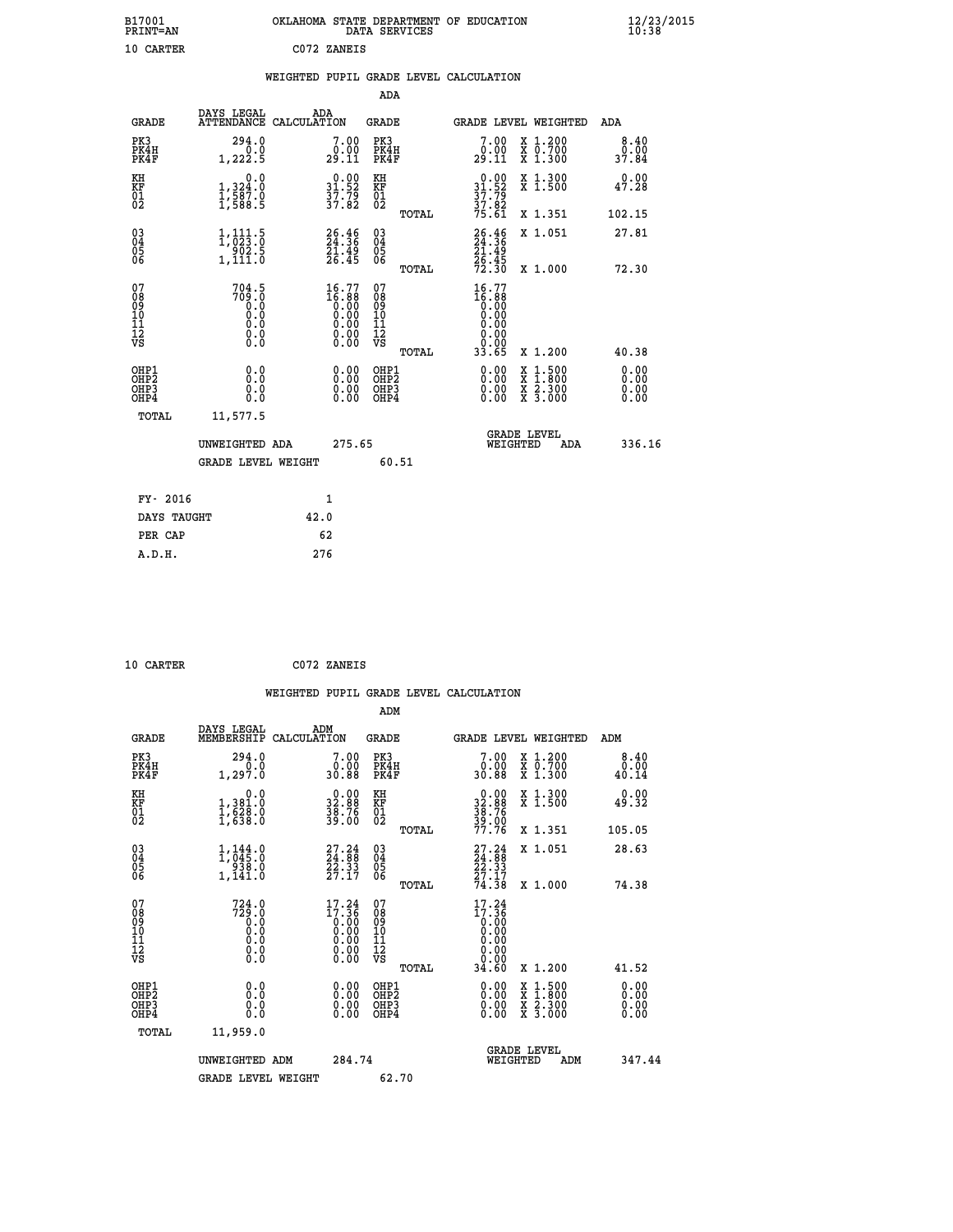| B17001<br>PRINT=AN                        | OKLAHOMA STATE DEPARTMENT OF EDUCATION DATA SERVICES                  | $\frac{12}{23}$ /2015                                                                                                    |                                                    |                                                                                                  |                                                                                                                                           |                              |  |
|-------------------------------------------|-----------------------------------------------------------------------|--------------------------------------------------------------------------------------------------------------------------|----------------------------------------------------|--------------------------------------------------------------------------------------------------|-------------------------------------------------------------------------------------------------------------------------------------------|------------------------------|--|
| 10 CARTER                                 |                                                                       | I019 ARDMORE                                                                                                             |                                                    |                                                                                                  |                                                                                                                                           |                              |  |
|                                           |                                                                       | WEIGHTED PUPIL GRADE LEVEL CALCULATION                                                                                   |                                                    |                                                                                                  |                                                                                                                                           |                              |  |
|                                           |                                                                       |                                                                                                                          | ADA                                                |                                                                                                  |                                                                                                                                           |                              |  |
| <b>GRADE</b>                              |                                                                       | DAYS LEGAL ADA ATTENDANCE CALCULATION                                                                                    | <b>GRADE</b>                                       | GRADE LEVEL WEIGHTED                                                                             |                                                                                                                                           | ADA                          |  |
| PK3<br>PK4H<br>PK4F                       | 40.0<br>0.0<br>7,171.5                                                | $\frac{1}{0}$ :00<br>179.29                                                                                              | PK3<br>PK4H<br>PK4F                                | 1.00<br>0.00<br>179.29                                                                           | X 1.200<br>X 0.700<br>X 1.300                                                                                                             | 1.20<br>0.00<br>233.08       |  |
| KH<br>KF<br>01<br>02                      | 8,642.0<br>10,886.0<br>10,402.0                                       | $\substack{ \phantom{0}0.00\\216.05\\272.15\\260.05 }$                                                                   | KH<br><b>KF</b><br>01<br>02                        | $\begin{array}{r} 0.00 \\ 216.05 \\ 272.15 \\ 260.05 \end{array}$                                | X 1.300<br>X 1.500                                                                                                                        | 0.00<br>324.08               |  |
|                                           |                                                                       |                                                                                                                          | TOTAL                                              | 532.20                                                                                           | X 1.351                                                                                                                                   | 719.00                       |  |
| 03<br>04<br>05<br>06                      | 9,215.5<br>8,240.5<br>7,779.0<br>8,262.0                              | $230.39$<br>$206.01$<br>$194.48$<br>$206.55$                                                                             | $\begin{matrix} 03 \\ 04 \\ 05 \\ 06 \end{matrix}$ | 230.39<br>206.01<br>194.48<br>206.55                                                             | X 1.051                                                                                                                                   | 242.14                       |  |
|                                           |                                                                       |                                                                                                                          | TOTAL                                              | 607.04                                                                                           | X 1.000                                                                                                                                   | 607.04                       |  |
| 07<br>08<br>09<br>10<br>11<br>12<br>VS    | 8,723.0<br>7,874.5<br>8,017.0<br>7,931.0<br>7,087.5<br>5,577.0<br>Ò.Ō | 218.08<br>196.86<br>200.43<br>198.28<br>177.19<br>$\begin{array}{c}\n\overline{1}39.43 \\ \overline{0}0.00\n\end{array}$ | 07<br>08<br>09<br>11<br>11<br>12<br>VS<br>TOTAL    | 218.08<br>$\frac{196.86}{200.43}$<br>$\frac{198.28}{29}$<br>177.19<br>139.43<br>0.00<br>1,130.27 | X 1.200                                                                                                                                   | 1,356.32                     |  |
| OHP1<br>OH <sub>P</sub> 2<br>OHP3<br>OHP4 | 0.0<br>Ō.Ō<br>0.0<br>0.0                                              |                                                                                                                          | OHP1<br>OH <sub>P</sub> 2<br>OHP3<br>OHP4          | 0.00<br>0.00<br>0.00                                                                             | $\begin{smallmatrix} \mathtt{X} & 1\cdot500\\ \mathtt{X} & 1\cdot800\\ \mathtt{X} & 2\cdot300\\ \mathtt{X} & 3\cdot000 \end{smallmatrix}$ | 0.00<br>0.00<br>0.00<br>0.00 |  |
| TOTAL                                     | 115,848.5<br>UNWEIGHTED ADA                                           | 2,896.24                                                                                                                 |                                                    | <b>GRADE LEVEL</b><br>WEIGHTED                                                                   | <b>ADA</b>                                                                                                                                | 3,482.86                     |  |

 **GRADE LEVEL WEIGHT 586.62 FY-** 2016 1<br>
DAYS TAUGHT 40.0 DAYS TAUGHT 40.0<br>PER CAP 33  **PER CAP 33**

| 10 CARTER | I019 ARDMORE |
|-----------|--------------|
|           |              |

 **A.D.H. 1,684**

|                                          |                                                                       |                    |                                                                                                             | ADM                                                 |       |                                                                                                                                                                                                                                                                                                                                                                                         |          |                                          |                              |
|------------------------------------------|-----------------------------------------------------------------------|--------------------|-------------------------------------------------------------------------------------------------------------|-----------------------------------------------------|-------|-----------------------------------------------------------------------------------------------------------------------------------------------------------------------------------------------------------------------------------------------------------------------------------------------------------------------------------------------------------------------------------------|----------|------------------------------------------|------------------------------|
| <b>GRADE</b>                             | DAYS LEGAL<br>MEMBERSHIP                                              | ADM<br>CALCULATION |                                                                                                             | <b>GRADE</b>                                        |       |                                                                                                                                                                                                                                                                                                                                                                                         |          | <b>GRADE LEVEL WEIGHTED</b>              | ADM                          |
| PK3<br>PK4H<br>PK4F                      | 40.0<br>7,627.0                                                       |                    | 1.00<br>$\overline{0}$ .00<br>190.68                                                                        | PK3<br>PK4H<br>PK4F                                 |       | $1.00$<br>$0.00$<br>190.68                                                                                                                                                                                                                                                                                                                                                              |          | X 1.200<br>X 0.700<br>X 1.300            | 1.20<br>ōō.ōŏ<br>247.88      |
| KH<br>KF<br>01<br>02                     | 0.0<br>0,052:0<br>11,237:0<br>10,669:0                                |                    | $\begin{smallmatrix} &0.00\\ 226.30\\ 280.93\\ 266.73 \end{smallmatrix}$                                    | KH<br>KF<br>01<br>02                                |       | $\begin{smallmatrix} &0.00\\ 226.30\\ 280.93\\ 266.73\\ 547.66\end{smallmatrix}$                                                                                                                                                                                                                                                                                                        |          | X 1.300<br>X 1.500                       | 0.00<br>339.45               |
|                                          |                                                                       |                    |                                                                                                             |                                                     | TOTAL |                                                                                                                                                                                                                                                                                                                                                                                         |          | X 1.351                                  | 739.89                       |
| 03<br>04<br>05<br>06                     | 9,454.0<br>8,423.0<br>7,960.0<br>8,646.0                              |                    | $236.35$<br>$210.58$<br>$199.00$<br>$216.15$                                                                | $\begin{array}{c} 03 \\ 04 \\ 05 \\ 06 \end{array}$ |       | 236.35<br>210.58<br>199.00<br>216.15<br>216.15                                                                                                                                                                                                                                                                                                                                          |          | X 1.051                                  | 248.40                       |
|                                          |                                                                       |                    |                                                                                                             |                                                     | TOTAL |                                                                                                                                                                                                                                                                                                                                                                                         |          | X 1.000                                  | 625.73                       |
| 07<br>08<br>09<br>101<br>112<br>VS       | 9,181.0<br>8,284.0<br>8,661.0<br>8,526.0<br>7,499.0<br>6,133.0<br>0.0 |                    | $\begin{smallmatrix} 229.53\\ 207.10\\ 216.53\\ 213.15\\ 213.15\\ 187.48\\ 153.33\\ 0.00 \end{smallmatrix}$ | 07<br>08<br>09<br>11<br>11<br>12<br>VS              | TOTAL | 229.53<br>207.10<br>216.53<br>213.15<br>$\begin{smallmatrix} 1 & 0 & 7 & 0 & 4 & 8 \\ 1 & 5 & 3 & 0 & 3 \\ 0 & 0 & 0 & 0 \\ 0 & 0 & 0 & 0 \\ 0 & 0 & 0 & 0 \\ 0 & 0 & 0 & 0 \\ 0 & 0 & 0 & 0 \\ 0 & 0 & 0 & 0 \\ 0 & 0 & 0 & 0 \\ 0 & 0 & 0 & 0 \\ 0 & 0 & 0 & 0 \\ 0 & 0 & 0 & 0 \\ 0 & 0 & 0 & 0 \\ 0 & 0 & 0 & 0 \\ 0 & 0 & 0 & 0 \\ 0 & 0 & 0 & 0 \\ 0 & 0 & 0 & 0 \\ $<br>1,207.12 |          | X 1.200                                  | 1,448.54                     |
| OHP1<br>OHP2<br>OH <sub>P3</sub><br>OHP4 | 0.0<br>0.000                                                          |                    | $0.00$<br>$0.00$<br>0.00                                                                                    | OHP1<br>OHP2<br>OHP <sub>3</sub>                    |       | $0.00$<br>$0.00$<br>0.00                                                                                                                                                                                                                                                                                                                                                                |          | X 1:500<br>X 1:800<br>X 2:300<br>X 3:000 | 0.00<br>0.00<br>0.00<br>0.00 |
| TOTAL                                    | 121,392.0                                                             |                    |                                                                                                             |                                                     |       |                                                                                                                                                                                                                                                                                                                                                                                         |          |                                          |                              |
|                                          | UNWEIGHTED<br>ADM                                                     |                    |                                                                                                             | 3,034.84                                            |       |                                                                                                                                                                                                                                                                                                                                                                                         | WEIGHTED | <b>GRADE LEVEL</b><br>ADM                | 3,651.09                     |
|                                          | <b>GRADE LEVEL WEIGHT</b>                                             |                    |                                                                                                             | 616.25                                              |       |                                                                                                                                                                                                                                                                                                                                                                                         |          |                                          |                              |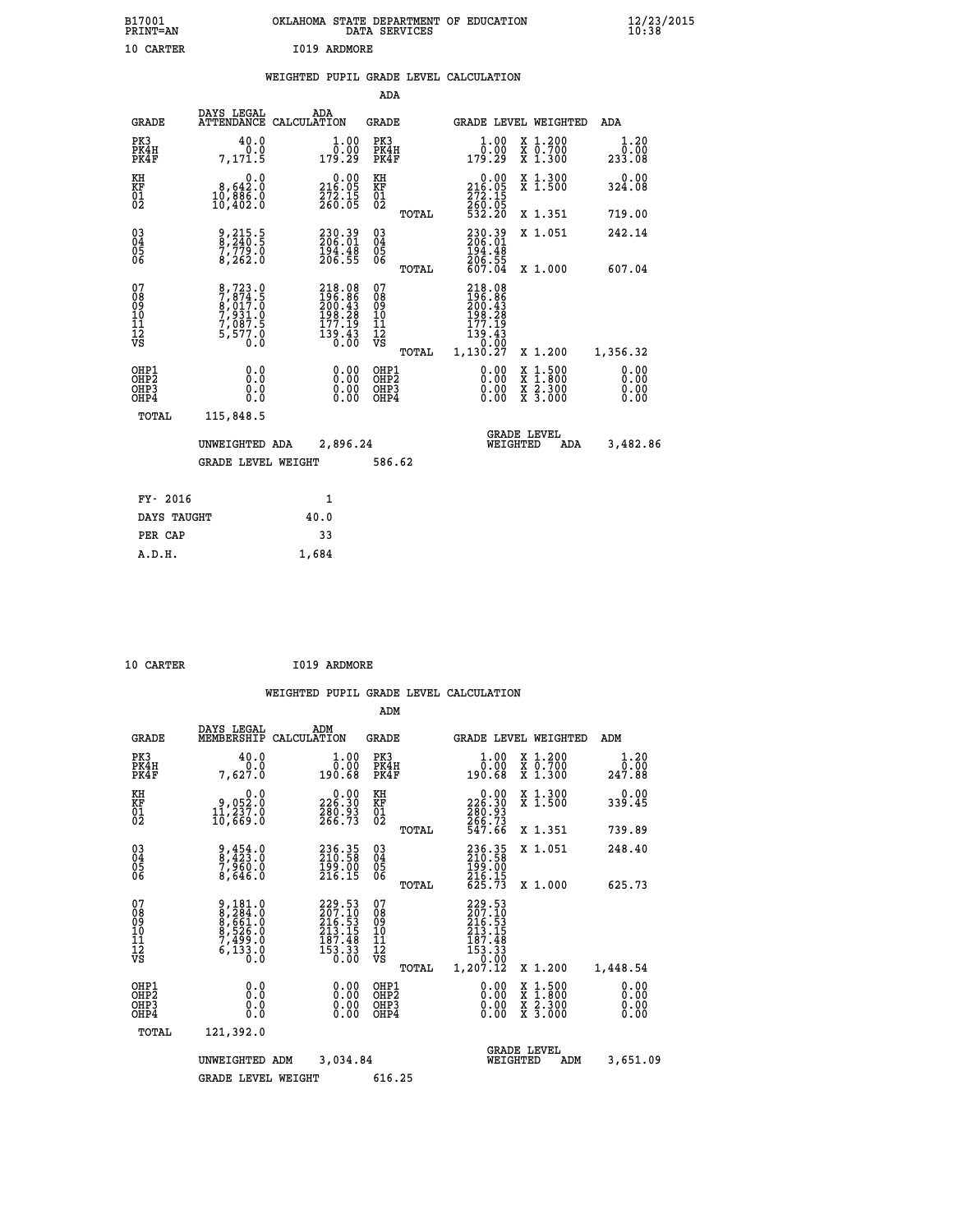| B17001<br>OKLAHOMA STATE DEPARTMENT OF EDUCATION<br>PRINT=AN<br>DATA SERVICES                                                                                                                                                                                                                                                                                              | 12/23/2015            |
|----------------------------------------------------------------------------------------------------------------------------------------------------------------------------------------------------------------------------------------------------------------------------------------------------------------------------------------------------------------------------|-----------------------|
| 10 CARTER<br>1021 SPRINGER                                                                                                                                                                                                                                                                                                                                                 |                       |
| WEIGHTED PUPIL GRADE LEVEL CALCULATION                                                                                                                                                                                                                                                                                                                                     |                       |
| <b>ADA</b>                                                                                                                                                                                                                                                                                                                                                                 |                       |
| DAYS LEGAL<br>ADA<br><b>GRADE</b><br>ATTENDANCE CALCULATION<br>GRADE<br>GRADE LEVEL WEIGHTED                                                                                                                                                                                                                                                                               | ADA                   |
| PK3<br>40.0<br>$\begin{smallmatrix} 1.00\\ 0.00\\ 16.53 \end{smallmatrix}$<br>X 1.200<br>X 0.700<br>X 1.300<br>1.00<br>PK3<br>$\bar{0}.\tilde{0} \ \tilde{1}$<br>16.53<br>PK4H<br>PK4H<br>661.0<br>PK4F<br>PK4F                                                                                                                                                            | 1.20<br>0.00<br>21.49 |
| $0.00\n12.86\n16.79\n18.45\n35.24$<br>KH<br>0.0<br>$\begin{smallmatrix} 0.00\\ 12.86\\ 16.79\\ 18.45 \end{smallmatrix}$<br>ΚH<br>X 1.300<br>X 1.500<br>ΚF<br>$\frac{514.5}{571.5}$<br>738.0<br>KF<br>01<br>02<br>$\begin{matrix} 01 \ 02 \end{matrix}$                                                                                                                     | 0.00<br>19.29         |
| TOTAL<br>X 1.351                                                                                                                                                                                                                                                                                                                                                           | 47.61                 |
| 03<br>04<br>05<br>06<br>$701.0$<br>$743.5$<br>$\begin{smallmatrix} 17.53\ 18.59\ 18.48\ 14.63 \end{smallmatrix}$<br>$\frac{17.53}{18.59}$<br>$\begin{matrix} 03 \\ 04 \\ 05 \\ 06 \end{matrix}$<br>X 1.051<br>$7\bar{3}\bar{9}\,\ldots$<br>585.0<br>18.48                                                                                                                  | 18.42                 |
| $\frac{14.63}{51.70}$<br>TOTAL<br>X 1.000                                                                                                                                                                                                                                                                                                                                  | 51.70                 |
| 07<br>405.5<br>512.5<br>329.5<br>610.0<br>619.0<br>$10.14$<br>$12.81$<br>$8.24$<br>$15.25$<br>$12.98$<br>07<br>$10.14$<br>$12.81$<br>$8.24$<br>$15.25$<br>$12.98$<br>08<br>09<br>10<br>11<br>12<br>VS<br>$\frac{0.8}{0.9}$<br>10<br>11<br>12<br>VS<br>$\frac{11.23}{0.00}$<br>450.0<br>$\overline{1}\overline{1}$ $\overline{3}\overline{3}$<br>$\overline{0}$ : 00<br>0.0 |                       |
| TOTAL<br>70.65<br>X 1.200                                                                                                                                                                                                                                                                                                                                                  | 84.78                 |
| 0.0<br>0.00<br>OHP1<br>0.00<br>$\begin{smallmatrix} x & 1.500 \\ x & 1.800 \\ x & 2.300 \\ x & 3.000 \end{smallmatrix}$<br>OHP1<br>ŎHP2<br>OHP <sub>2</sub><br>0.00<br>0.00<br>OHP3<br>0.0<br>OHP3<br>0.00<br>0.00<br>OHP4<br>0.0<br>OHP4                                                                                                                                  | 0.00<br>0.00<br>0.00  |
| TOTAL<br>8,220.0                                                                                                                                                                                                                                                                                                                                                           |                       |
| <b>GRADE LEVEL</b><br>205.51<br>WEIGHTED<br>UNWEIGHTED ADA                                                                                                                                                                                                                                                                                                                 | 244.49<br>ADA         |
| GRADE LEVEL WEIGHT<br>38.98                                                                                                                                                                                                                                                                                                                                                |                       |
|                                                                                                                                                                                                                                                                                                                                                                            |                       |
| FY- 2016<br>1                                                                                                                                                                                                                                                                                                                                                              |                       |
| DAYS TAUGHT<br>40.0<br>PER CAP<br>86                                                                                                                                                                                                                                                                                                                                       |                       |
| 179<br>A.D.H.                                                                                                                                                                                                                                                                                                                                                              |                       |

 **10 CARTER I021 SPRINGER**

|                                                    |                                                                                                                                                              |                    |                                                                                                            |                                      |       | WEIGHTED PUPIL GRADE LEVEL CALCULATION                                                                         |                                          |                        |  |
|----------------------------------------------------|--------------------------------------------------------------------------------------------------------------------------------------------------------------|--------------------|------------------------------------------------------------------------------------------------------------|--------------------------------------|-------|----------------------------------------------------------------------------------------------------------------|------------------------------------------|------------------------|--|
|                                                    |                                                                                                                                                              |                    |                                                                                                            | ADM                                  |       |                                                                                                                |                                          |                        |  |
| <b>GRADE</b>                                       | DAYS LEGAL<br>MEMBERSHIP                                                                                                                                     | ADM<br>CALCULATION |                                                                                                            | <b>GRADE</b>                         |       | <b>GRADE LEVEL WEIGHTED</b>                                                                                    |                                          | ADM                    |  |
| PK3<br>PK4H<br>PK4F                                | 40.0<br>Ŏ.Ŏ<br>0.080                                                                                                                                         |                    | 1.00<br>0.00<br>17.00                                                                                      | PK3<br>PK4H<br>PK4F                  |       | $\begin{smallmatrix} 1.00\\ 0.00\\ 17.00 \end{smallmatrix}$                                                    | X 1.200<br>X 0.700<br>X 1.300            | 1.20<br>_0.00<br>22.10 |  |
| KH<br>KF<br>01<br>02                               | $\begin{smallmatrix} 0.0 \\ 536.0 \\ 698.0 \\ 756.0 \end{smallmatrix}$                                                                                       |                    | $\begin{smallmatrix} 0.00\\13.40\\17.45\\18.90 \end{smallmatrix}$                                          | KH<br>KF<br>01<br>02                 |       | $\begin{array}{r} 0.00 \\ 13.40 \\ 17.45 \\ 18.90 \\ 36.35 \end{array}$                                        | X 1.300<br>X 1.500                       | 0.00<br>20.10          |  |
|                                                    |                                                                                                                                                              |                    |                                                                                                            |                                      | TOTAL |                                                                                                                | X 1.351                                  | 49.11                  |  |
| $\begin{matrix} 03 \\ 04 \\ 05 \\ 06 \end{matrix}$ | $720.0$<br>$760.0$<br>$763.0$<br>$600.0$                                                                                                                     |                    | $\begin{smallmatrix} 18.00\\19.00\\19.08\\15.00 \end{smallmatrix}$                                         | 03<br>04<br>05<br>06                 |       | $18.00$<br>$19.08$<br>$19.08$<br>$15.00$<br>$15.00$<br>$53.08$                                                 | X 1.051                                  | 18.92                  |  |
|                                                    |                                                                                                                                                              |                    |                                                                                                            |                                      | TOTAL |                                                                                                                | X 1.000                                  | 53.08                  |  |
| 07<br>0890112<br>1112<br>VS                        | $\begin{smallmatrix} 4\,2\,0\cdot\,0\\ 5\,2\,9\cdot\,0\\ 3\,4\,1\cdot\,0\\ 6\,5\,1\cdot\,0\\ 5\,2\,3\cdot\,0\\ 4\,6\,2\cdot\,0\\ 0\cdot\,0\end{smallmatrix}$ |                    | $\begin{smallmatrix} 10.50 \\ 13.23 \\ 8.53 \\ 16.28 \\ 15.08 \\ 13.08 \\ 11.53 \\ 0.00 \end{smallmatrix}$ | 07<br>08901112<br>1112<br>VS         | TOTAL | $\begin{smallmatrix} 10.50 \\ 13.23 \\ 8.53 \\ 16.28 \\ 13.08 \\ 11.53 \\ 10.90 \\ \end{smallmatrix}$<br>73.15 | X 1.200                                  | 87.78                  |  |
| OHP1                                               |                                                                                                                                                              |                    |                                                                                                            | OHP1                                 |       |                                                                                                                |                                          | 0.00                   |  |
| OHP <sub>2</sub><br>OH <sub>P3</sub><br>OHP4       | 0.0<br>0.000                                                                                                                                                 |                    | $0.00$<br>$0.00$<br>0.00                                                                                   | OHP <sub>2</sub><br>OHP <sub>3</sub> |       | 0.00<br>0.00<br>0.00                                                                                           | X 1:500<br>X 1:800<br>X 2:300<br>X 3:000 | 0.00<br>0.00<br>0.00   |  |
| TOTAL                                              | 8,479.0                                                                                                                                                      |                    |                                                                                                            |                                      |       |                                                                                                                |                                          |                        |  |
|                                                    | UNWEIGHTED ADM                                                                                                                                               |                    | 211.98                                                                                                     |                                      |       | <b>GRADE LEVEL</b><br>WEIGHTED                                                                                 | ADM                                      | 252.29                 |  |
|                                                    | <b>GRADE LEVEL WEIGHT</b>                                                                                                                                    |                    |                                                                                                            | 40.31                                |       |                                                                                                                |                                          |                        |  |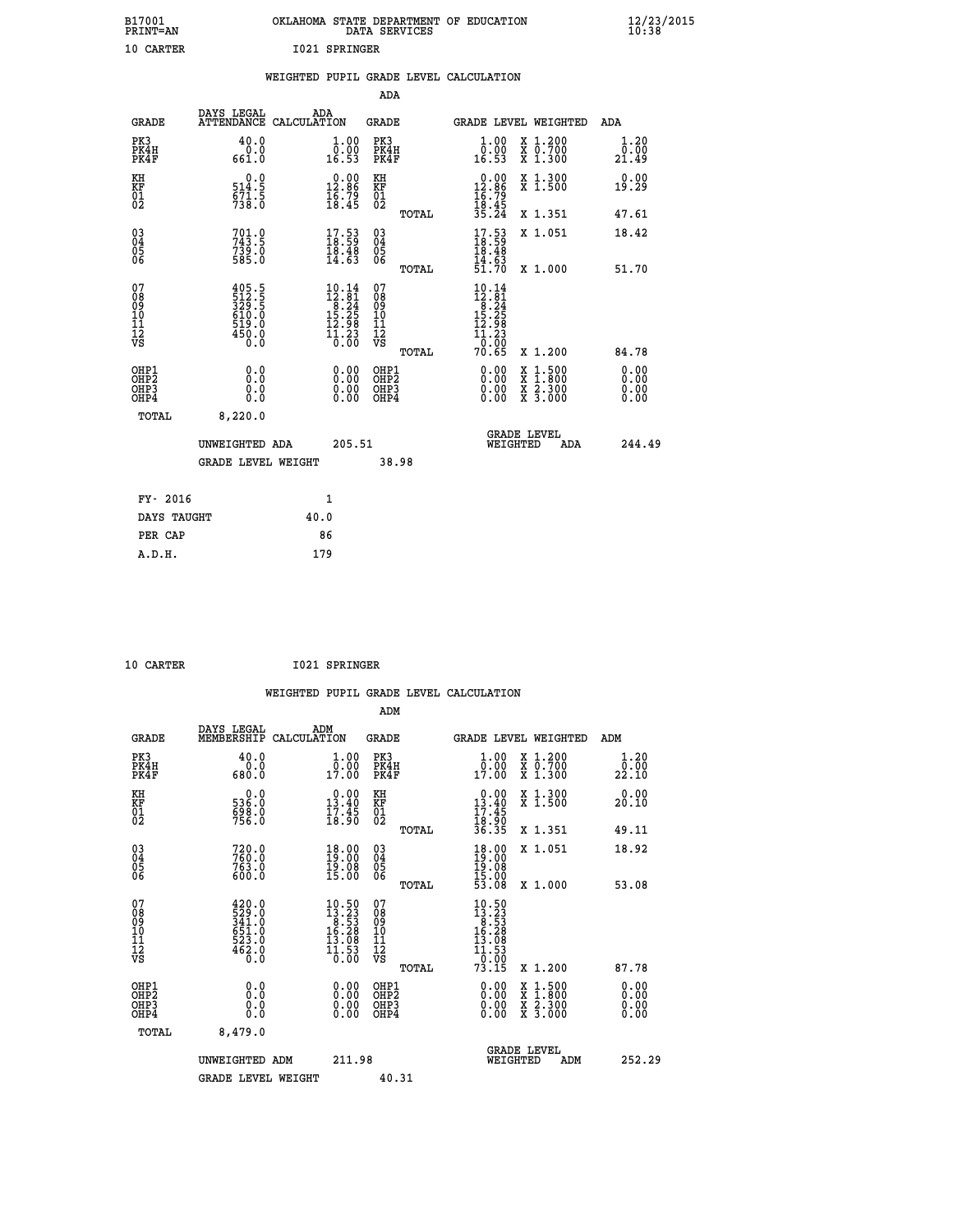| B17001<br>PRINT=AN | OKLAHOMA STATE DEPARTMENT OF EDUCATION<br>DATA SERVICES | $\frac{12}{23}$ /2015 |
|--------------------|---------------------------------------------------------|-----------------------|
| 10 CARTER          | 1027 PLAINVIEW                                          |                       |

|                                                              |                                                                                           | WEIGHTED PUPIL GRADE LEVEL CALCULATION                                                           |                                         |       |                                                                                       |                                                                                                  |                              |
|--------------------------------------------------------------|-------------------------------------------------------------------------------------------|--------------------------------------------------------------------------------------------------|-----------------------------------------|-------|---------------------------------------------------------------------------------------|--------------------------------------------------------------------------------------------------|------------------------------|
|                                                              |                                                                                           |                                                                                                  | <b>ADA</b>                              |       |                                                                                       |                                                                                                  |                              |
| <b>GRADE</b>                                                 | DAYS LEGAL                                                                                | ADA<br>ATTENDANCE CALCULATION                                                                    | <b>GRADE</b>                            |       |                                                                                       | GRADE LEVEL WEIGHTED                                                                             | ADA                          |
| PK3<br>PK4H<br>PK4F                                          | 114.0<br>0.0<br>3,247.0                                                                   | 2.71<br>$7\overline{7}\cdot\overline{31}$                                                        | PK3<br>PK4H<br>PK4F                     |       | 2.71<br>$7\overline{7}\cdot\overline{31}$                                             | X 1.200<br>X 0.700<br>X 1.300                                                                    | 3.25<br>0.00<br>100.50       |
| KH<br>KF<br>01<br>02                                         | 0.0<br>4,068.0<br>$\frac{4}{3}, \frac{9}{154}$ $\frac{6}{154}$                            | 96.86<br>$\frac{118.71}{98.90}$                                                                  | KH<br>KF<br>01<br>02                    |       | 0.00<br>96.86                                                                         | X 1.300<br>X 1.500                                                                               | 0.00<br>145.29               |
|                                                              |                                                                                           |                                                                                                  |                                         | TOTAL | $\frac{118.71}{98.90}$<br>217.61                                                      | X 1.351                                                                                          | 293.99                       |
| $\begin{smallmatrix} 03 \\[-4pt] 04 \end{smallmatrix}$<br>05 | $4,926.5$<br>$4,772.0$<br>$4,721.5$<br>$5,271.5$                                          | 117.30<br>$\frac{112}{125}$ $\frac{27}{51}$                                                      | $\substack{03 \\ 04}$<br>Ŏ5             |       | $117.30$<br>$113.62$<br>$112.42$<br>$125.51$                                          | X 1.051                                                                                          | 123.28                       |
| 06                                                           |                                                                                           |                                                                                                  | 06                                      | TOTAL | 351.55                                                                                | X 1.000                                                                                          | 351.55                       |
| 07<br>08<br>09<br>10<br>$\frac{11}{12}$<br>$\frac{12}{18}$   | $4, 713.5$<br>$4, 713.5$<br>$4, 469.0$<br>$4, 433.5$<br>$5, 158.5$<br>$4, 108.5$<br>$0.0$ | $\begin{smallmatrix} 98.31\\ 112.23\\ 106.40\\ 105.60\\ 122.93\\ 97.91\\ 0.00 \end{smallmatrix}$ | 07<br>08<br>09<br>101<br>11<br>12<br>VS |       | $\begin{array}{r} 98.31 \\ 112.23 \\ 106.40 \\ 105.60 \\ 122.93 \end{array}$<br>97.91 |                                                                                                  |                              |
|                                                              |                                                                                           |                                                                                                  |                                         | TOTAL | 0.00<br>643.38                                                                        | X 1.200                                                                                          | 772.06                       |
| OHP1<br>OH <sub>P</sub> 2<br>OHP3<br>OHP4                    | 0.0<br>Ō.Ō<br>0.0<br>0.0                                                                  | $0.00$<br>$0.00$<br>0.00                                                                         | OHP1<br>OHP2<br>OHP3<br>OHP4            |       | $0.00$<br>$0.00$<br>0.00                                                              | $\begin{smallmatrix} x & 1 & 500 \\ x & 1 & 800 \\ x & 2 & 300 \\ x & 3 & 000 \end{smallmatrix}$ | 0.00<br>0.00<br>0.00<br>0.00 |
| <b>TOTAL</b>                                                 | 63,272.5                                                                                  |                                                                                                  |                                         |       |                                                                                       |                                                                                                  |                              |
|                                                              | UNWEIGHTED ADA                                                                            | 1,506.72                                                                                         |                                         |       | WEIGHTED                                                                              | <b>GRADE LEVEL</b><br>ADA                                                                        | 1,789.92                     |
|                                                              | <b>GRADE LEVEL WEIGHT</b>                                                                 |                                                                                                  | 283.20                                  |       |                                                                                       |                                                                                                  |                              |
| FY- 2016                                                     |                                                                                           | 1                                                                                                |                                         |       |                                                                                       |                                                                                                  |                              |
| DAYS TAUGHT                                                  |                                                                                           | 42.0                                                                                             |                                         |       |                                                                                       |                                                                                                  |                              |
| PER CAP                                                      |                                                                                           | 33                                                                                               |                                         |       |                                                                                       |                                                                                                  |                              |
| A.D.H.                                                       |                                                                                           | 1,350                                                                                            |                                         |       |                                                                                       |                                                                                                  |                              |

 **10 CARTER I027 PLAINVIEW**

 **ADM**

| <b>GRADE</b>                                         | DAYS LEGAL                                                                               | ADM<br>MEMBERSHIP CALCULATION                                           | <b>GRADE</b>                             |       | <b>GRADE LEVEL WEIGHTED</b>                                                    |                                          | ADM                          |
|------------------------------------------------------|------------------------------------------------------------------------------------------|-------------------------------------------------------------------------|------------------------------------------|-------|--------------------------------------------------------------------------------|------------------------------------------|------------------------------|
| PK3<br>PK4H<br>PK4F                                  | 114.0<br>0.0<br>3,403.0                                                                  | 2.71<br>0.00<br>81.02                                                   | PK3<br>PK4H<br>PK4F                      |       | $\frac{2.71}{0.00}$<br>81.02                                                   | X 1.200<br>X 0.700<br>X 1.300            | 3.25<br>0.00<br>105.33       |
| KH<br><b>KF</b><br>01<br>02                          | 0.0<br>$\frac{4}{5}, \frac{232}{180}$ .0<br>4,275.0                                      | $\begin{smallmatrix} &0.00\\ 100.76\\ 123.33\\ 161.79\end{smallmatrix}$ | KH<br>KF<br>01<br>02                     |       | 0.00<br>$\begin{smallmatrix} 100.76\ 123.33\ 101.79\ 225.12 \end{smallmatrix}$ | X 1.300<br>X 1.500                       | 0.00<br>151.14               |
|                                                      |                                                                                          |                                                                         |                                          | TOTAL |                                                                                | X 1.351                                  | 304.14                       |
| $\begin{matrix} 03 \\ 04 \\ 05 \\ 06 \end{matrix}$   | $\frac{5}{4}, \frac{052}{897}.0$<br>$\frac{4}{4}, \frac{881}{87}.0$<br>$\frac{5}{377}.0$ | 120.29<br>116.60<br>$\frac{116}{128}$ $\frac{21}{02}$                   | $\substack{03 \\ 04}$<br>05<br>06        |       | $\begin{array}{l} 120.29 \\ 116.60 \\ 116.21 \\ 128.02 \\ 360.83 \end{array}$  | X 1.051                                  | 126.42                       |
|                                                      |                                                                                          |                                                                         |                                          | TOTAL |                                                                                | X 1.000                                  | 360.83                       |
| 07<br>08<br>09<br>101<br>11<br>12<br>VS              | $4,250.0$<br>$4,820.0$<br>$4,566.0$<br>$4,529.0$<br>$5,327.0$<br>$4,217.0$<br>$0.0$      | 101.19<br>114.76<br>108.71<br>107.88<br>126.97<br>$\bar{100}.\bar{50}$  | 07<br>08<br>09<br>11<br>11<br>12<br>VS   | TOTAL | 101.19<br>114.76<br>108.71<br>107.88<br>126.97<br>100.50<br>0.00<br>660.01     | X 1.200                                  | 792.01                       |
| OHP1<br>OHP <sub>2</sub><br>OH <sub>P3</sub><br>OHP4 | 0.0<br>0.000                                                                             | $0.00$<br>$0.00$<br>0.00                                                | OHP1<br>OHP <sub>2</sub><br>OHP3<br>OHP4 |       |                                                                                | X 1:500<br>X 1:800<br>X 2:300<br>X 3:000 | 0.00<br>0.00<br>0.00<br>0.00 |
| TOTAL                                                | 65,120.0                                                                                 |                                                                         |                                          |       |                                                                                |                                          |                              |
|                                                      | UNWEIGHTED                                                                               | 1,550.74<br>ADM                                                         |                                          |       | WEIGHTED                                                                       | <b>GRADE LEVEL</b><br>ADM                | 1,843.12                     |
|                                                      | <b>GRADE LEVEL WEIGHT</b>                                                                |                                                                         | 292.38                                   |       |                                                                                |                                          |                              |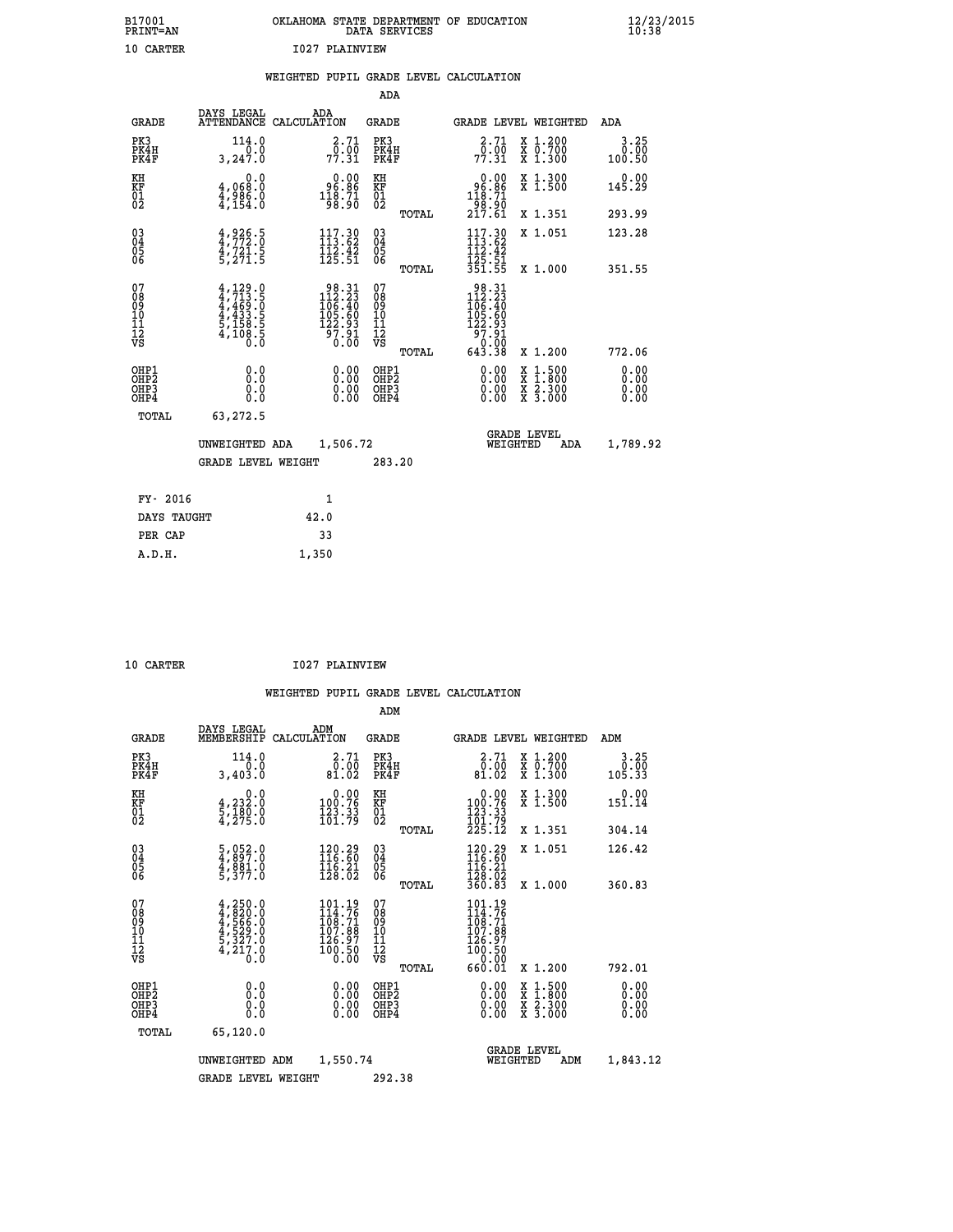|  |                 | OKLAHOMA STATE DEPARTMENT OF EDUCATION<br>DATA SERVICES |  |
|--|-----------------|---------------------------------------------------------|--|
|  | TA32 IANT CRATE |                                                         |  |

| B17001<br><b>PRINT=AN</b>                                          |                                                                                                                          | OKLAHOMA STATE DEPARTMENT OF EDUCATION                                                         | DATA SERVICES                                      |       |                                                                                  |                                                                                          | $\frac{12}{20}$              |
|--------------------------------------------------------------------|--------------------------------------------------------------------------------------------------------------------------|------------------------------------------------------------------------------------------------|----------------------------------------------------|-------|----------------------------------------------------------------------------------|------------------------------------------------------------------------------------------|------------------------------|
| 10 CARTER                                                          |                                                                                                                          | <b>I032 LONE GROVE</b>                                                                         |                                                    |       |                                                                                  |                                                                                          |                              |
|                                                                    |                                                                                                                          | WEIGHTED PUPIL GRADE LEVEL CALCULATION                                                         | <b>ADA</b>                                         |       |                                                                                  |                                                                                          |                              |
| <b>GRADE</b>                                                       | DAYS LEGAL                                                                                                               | ADA<br>ATTENDANCE CALCULATION                                                                  | <b>GRADE</b>                                       |       |                                                                                  | GRADE LEVEL WEIGHTED                                                                     | ADA                          |
| PK3<br>PK4H<br>PK4F                                                | 129.0<br>0.0<br>3,196.5                                                                                                  | 3.07<br>$76.00$<br>76.11                                                                       | PK3<br>PK4H<br>PK4F                                |       | $\begin{smallmatrix} 3.07\ 0.00$<br>76.11                                        | X 1.200<br>X 0.700<br>X 1.300                                                            | 3.68<br>0.00<br>98.94        |
| KH<br>KF<br>01<br>02                                               | $\begin{smallmatrix}&&&0.0\\5,251.0\\3,946.5\\4,741.5\end{smallmatrix}$                                                  | $\begin{array}{r} 0.00 \\ 125.02 \\ 93.96 \\ 112.89 \end{array}$                               | KH<br>KF<br>01<br>02                               |       | $\begin{smallmatrix}&&0&.00\\125&.02\\93&.96\\112&.89\\206&.85\end{smallmatrix}$ | X 1.300<br>X 1.500                                                                       | 0.00<br>187.53               |
|                                                                    |                                                                                                                          |                                                                                                |                                                    | TOTAL |                                                                                  | X 1.351                                                                                  | 279.45                       |
| $\begin{smallmatrix} 03 \\[-4pt] 04 \end{smallmatrix}$<br>Ŏ5<br>06 | $\frac{5}{4}, \frac{013}{674}.\frac{0}{5}$<br>$\frac{1}{5}, \frac{011}{011}.\frac{0}{0}$<br>$\frac{4}{7245}.\frac{0}{0}$ | $\begin{array}{l} 119.36 \\[-4pt] 111.30 \\[-4pt] 119.31 \\[-4pt] 101.07 \end{array}$          | $\begin{matrix} 03 \\ 04 \\ 05 \\ 06 \end{matrix}$ |       | $119.36$<br>$119.30$<br>$19.31$<br>$101.07$                                      | X 1.051                                                                                  | 125.45                       |
|                                                                    |                                                                                                                          |                                                                                                |                                                    | TOTAL | 331.68                                                                           | X 1.000                                                                                  | 331.68                       |
| 07<br>08<br>09<br>10<br>11<br>12<br>VS                             | $4,678.5$<br>$3,980.5$<br>$3,980.5$<br>$4,598.5$<br>$3,918.5$<br>$4,103.0$<br>$0.0$                                      | $\begin{smallmatrix} 111.39\\ 99.44\\ 94.77\\ 109.49\\ 93.30\\ 97.69\\ 0.00 \end{smallmatrix}$ | 07<br>08<br>09<br>11<br>11<br>12<br>VS             | TOTAL | 111.39<br>$153.44$<br>94.77<br>93.49<br>109.30<br>97.69<br>0.00<br>606.08        | X 1.200                                                                                  | 727.30                       |
| OHP1<br>OHP2<br>OHP3<br>OHP4                                       | 0.0<br>Ō.Ō<br>0.0<br>0.0                                                                                                 | 0.00<br>0.00<br>0.00                                                                           | OHP1<br>OHP2<br>OHP3<br>OHP4                       |       | 0.00<br>0.00<br>0.00                                                             | $\begin{smallmatrix} x & 1.500 \\ x & 1.800 \\ x & 2.300 \\ x & 3.000 \end{smallmatrix}$ | 0.00<br>ŏ:ŏŏ<br>0.00<br>0.00 |
| TOTAL                                                              | 61,663.5                                                                                                                 |                                                                                                |                                                    |       |                                                                                  |                                                                                          |                              |
|                                                                    | UNWEIGHTED ADA                                                                                                           | 1,468.17                                                                                       |                                                    |       |                                                                                  | <b>GRADE LEVEL</b><br>WEIGHTED<br>ADA                                                    | 1,754.03                     |
|                                                                    | <b>GRADE LEVEL WEIGHT</b>                                                                                                |                                                                                                | 285.86                                             |       |                                                                                  |                                                                                          |                              |
| FY- 2016                                                           |                                                                                                                          | 1                                                                                              |                                                    |       |                                                                                  |                                                                                          |                              |
| DAYS TAUGHT                                                        |                                                                                                                          | 42.0                                                                                           |                                                    |       |                                                                                  |                                                                                          |                              |
| PER CAP                                                            |                                                                                                                          | 40                                                                                             |                                                    |       |                                                                                  |                                                                                          |                              |

 **A.D.H. 1,126**

 **ADM**

**10 CARTER 1032 LONE GROVE** 

| <b>GRADE</b>                                       | DAYS LEGAL<br>MEMBERSHIP                                                                  | ADM<br>CALCULATION |                                                                                                                                                              | <b>GRADE</b>                            |       | <b>GRADE LEVEL WEIGHTED</b>                                                           |          |                                          |     | ADM                    |  |
|----------------------------------------------------|-------------------------------------------------------------------------------------------|--------------------|--------------------------------------------------------------------------------------------------------------------------------------------------------------|-----------------------------------------|-------|---------------------------------------------------------------------------------------|----------|------------------------------------------|-----|------------------------|--|
| PK3<br>PK4H<br>PK4F                                | 129.0<br>0.0<br>3,338.0                                                                   |                    | $3.07$<br>$0.00$<br>79.48                                                                                                                                    | PK3<br>PK4H<br>PK4F                     |       | $3.07$<br>$0.00$<br>79.48                                                             |          | X 1.200<br>X 0.700<br>$X$ 1.300          |     | 3.68<br>0.00<br>103.32 |  |
| KH<br>KF<br>01<br>02                               | $\begin{smallmatrix}&&&0.0\\5,562.0\\4,108.0\\4,930.0\end{smallmatrix}$                   |                    | $\begin{array}{c} 0.00 \\ 132.43 \\ 97.81 \\ 117.38 \end{array}$                                                                                             | KH<br>KF<br>01<br>02                    |       | $\begin{array}{c} 0.00 \\ 132.43 \\ 97.81 \\ 117.38 \end{array}$                      |          | X 1.300<br>X 1.500                       |     | 0.00<br>198.65         |  |
|                                                    |                                                                                           |                    |                                                                                                                                                              |                                         | TOTAL | 215.19                                                                                |          | X 1.351                                  |     | 290.72                 |  |
| $\begin{matrix} 03 \\ 04 \\ 05 \\ 06 \end{matrix}$ | $\frac{5}{4}, \frac{192}{884}.0$<br>$\frac{1}{5}, \frac{185}{185}.0$<br>$\frac{4}{385}.0$ |                    | $\frac{123}{116}.52$<br>123.45<br>104.40                                                                                                                     | 03<br>04<br>05<br>06                    |       | $123.62$<br>$116.29$<br>$123.45$<br>$104.40$<br>$344.14$                              |          | X 1.051                                  |     | 129.92                 |  |
|                                                    |                                                                                           |                    |                                                                                                                                                              |                                         | TOTAL |                                                                                       |          | X 1.000                                  |     | 344.14                 |  |
| 07<br>08<br>09<br>101<br>11<br>12<br>VS            | $4,870.0$<br>$4,406.0$<br>$4,164.0$<br>$4,795.0$<br>$4,176.0$<br>$4,336.0$<br>$0.0$       |                    | $115.95$<br>$104.90$<br>$99.14$<br>$114.17$<br>$\begin{array}{r} 1\overline{9}\overline{9}\cdot \overline{4}3 \\ 103\cdot \overline{2}4 \\ 0.00 \end{array}$ | 07<br>08<br>09<br>101<br>11<br>12<br>VS | TOTAL | 115.95<br>$104.90$<br>$99.14$<br>$114.17$<br>$199.43$<br>$103.24$<br>$0.00$<br>636.83 |          | X 1.200                                  |     | 764.20                 |  |
| OHP1<br>OHP2<br>OH <sub>P3</sub><br>OHP4           | 0.0<br>0.000                                                                              |                    | $0.00$<br>$0.00$<br>0.00                                                                                                                                     | OHP1<br>OHP2<br>OHP3<br>OHP4            |       |                                                                                       |          | X 1:500<br>X 1:800<br>X 2:300<br>X 3:000 |     | 0.00<br>0.00<br>0.00   |  |
| TOTAL                                              | 64,460.0                                                                                  |                    |                                                                                                                                                              |                                         |       |                                                                                       |          |                                          |     |                        |  |
|                                                    | UNWEIGHTED                                                                                | ADM                | 1,534.76                                                                                                                                                     |                                         |       |                                                                                       | WEIGHTED | <b>GRADE LEVEL</b>                       | ADM | 1,834.63               |  |
|                                                    | <b>GRADE LEVEL WEIGHT</b>                                                                 |                    |                                                                                                                                                              | 299.87                                  |       |                                                                                       |          |                                          |     |                        |  |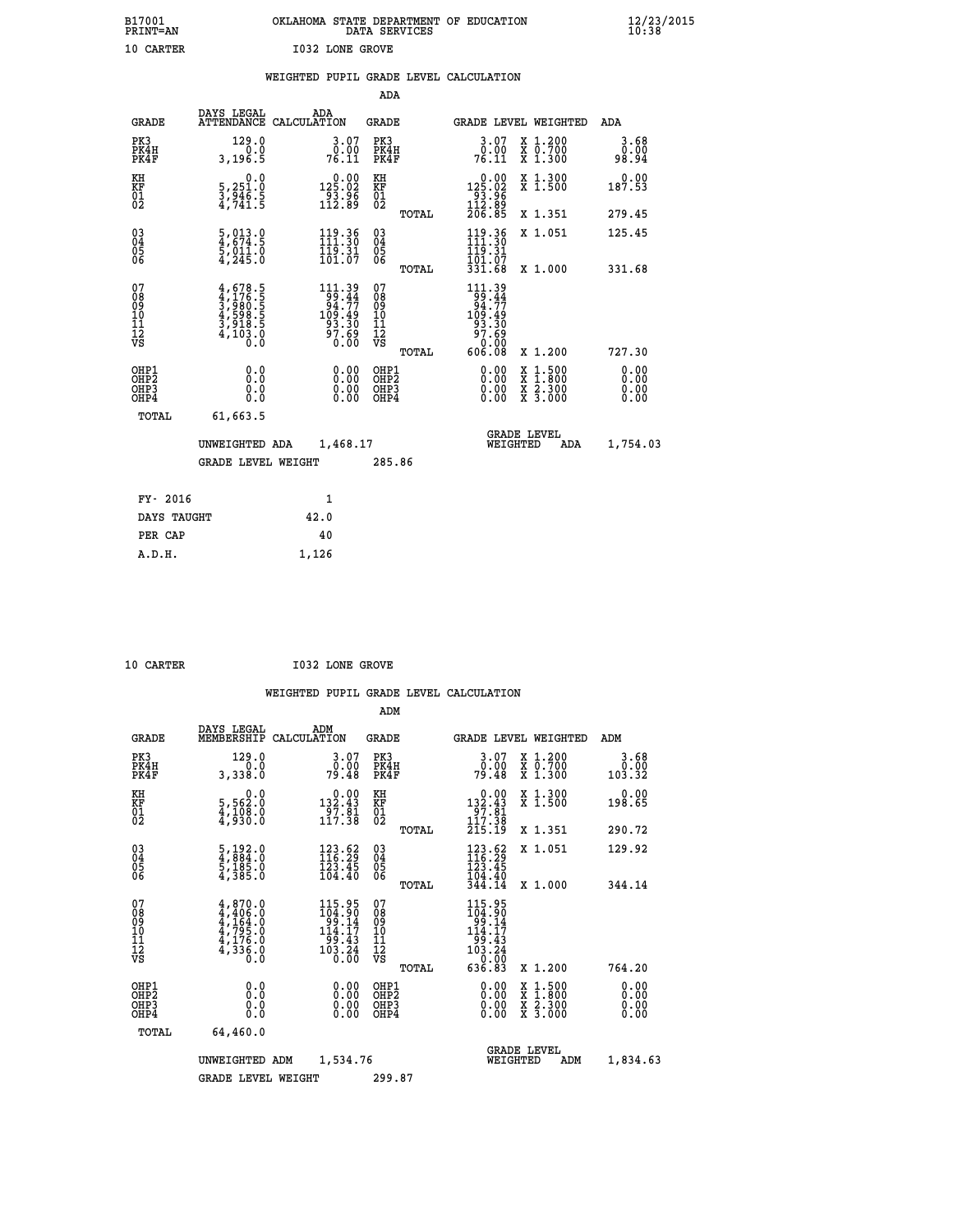| B17001<br>PRINT=AN                                   |                                                                                   | OKLAHOMA STATE DEPARTMENT OF EDUCATION DATA SERVICES                     |                                                    |                                                                |                                                                                                  | $\frac{12}{23}$ /2015 |
|------------------------------------------------------|-----------------------------------------------------------------------------------|--------------------------------------------------------------------------|----------------------------------------------------|----------------------------------------------------------------|--------------------------------------------------------------------------------------------------|-----------------------|
| 10 CARTER                                            |                                                                                   | I043 WILSON                                                              |                                                    |                                                                |                                                                                                  |                       |
|                                                      |                                                                                   | WEIGHTED PUPIL GRADE LEVEL CALCULATION                                   |                                                    |                                                                |                                                                                                  |                       |
|                                                      |                                                                                   |                                                                          | ADA                                                |                                                                |                                                                                                  |                       |
| <b>GRADE</b>                                         | DAYS LEGAL                                                                        | ADA<br>ATTENDANCE CALCULATION                                            | GRADE                                              | GRADE LEVEL WEIGHTED                                           |                                                                                                  | ADA                   |
| PK3<br>PK4H<br>PK4F                                  | 123.0<br>776.0                                                                    | $\begin{smallmatrix} 2.93\0.00\\18.48 \end{smallmatrix}$                 | PK3<br>PK4H<br>PK4F                                | $\begin{smallmatrix} 2.93\0.00\\0.00\\18.48 \end{smallmatrix}$ | X 1.200<br>X 0.700<br>X 1.300                                                                    | 3.52<br>0.00<br>24.02 |
| KH<br>KF<br>$\overline{01}$                          | 0.0<br>1,318:0<br>1,432:5<br>1,723:5                                              | $\begin{smallmatrix} 0.00\\ 31.38\\ 34.06\\ 41.04 \end{smallmatrix}$     | KH<br>KF<br>01<br>02                               | $0.00$<br>31.38<br>$\frac{3\bar{4}}{41}$ :04                   | X 1.300<br>X <sub>1.500</sub>                                                                    | 0.00<br>47.07         |
|                                                      |                                                                                   |                                                                          | TOTAL                                              | 75.10                                                          | X 1.351                                                                                          | 101.46                |
| 03 <sub>4</sub>                                      | 1,944.0<br>1,034.0<br>1,153.0                                                     | $24.86$<br>$26.81$<br>$24.53$<br>$27.45$                                 | $\begin{matrix} 03 \\ 04 \\ 05 \\ 06 \end{matrix}$ | $\frac{24}{26}.85$                                             | X 1.051                                                                                          | 26.13                 |
| 0500                                                 |                                                                                   |                                                                          | TOTAL                                              | $\frac{24.53}{27.45}$<br>$\frac{78.79}{78.79}$                 | X 1.000                                                                                          | 78.79                 |
| 07<br>08<br>09<br>10<br>11<br>Ī2<br>VS               | 1, 389.0<br>1, 515.5<br>1, 708.5<br>$\frac{1}{1}$ , 597.0<br>1, 570.0<br>1, 639.0 | $33.07$<br>$36.08$<br>$41.52$<br>$38.45$<br>$38.58$<br>$39.77$<br>$0.00$ | 07<br>ŏġ<br>09<br>10<br>11<br>12<br>VS             | 33.07<br>36.08<br>41.52<br>38.45<br>38.58<br>39.77<br>0.00     |                                                                                                  |                       |
|                                                      |                                                                                   |                                                                          | TOTAL                                              | 227.47                                                         | X 1.200                                                                                          | 272.96                |
| OHP1<br>OHP <sub>2</sub><br>OH <sub>P3</sub><br>OHP4 | 0.0<br>Ō.Ō<br>0.0<br>0.0                                                          | $0.00$<br>$0.00$<br>0.00                                                 | OHP1<br>OHP <sub>2</sub><br>OHP3<br>OHP4           | 0.00<br>0.00<br>0.00                                           | $\begin{smallmatrix} x & 1 & 500 \\ x & 1 & 800 \\ x & 2 & 300 \\ x & 3 & 000 \end{smallmatrix}$ | 0.00<br>0.00<br>0.00  |
| TOTAL                                                | 19,149.0                                                                          |                                                                          |                                                    |                                                                |                                                                                                  |                       |
|                                                      | UNWEIGHTED ADA                                                                    | 459.01                                                                   |                                                    | <b>GRADE LEVEL</b><br>WEIGHTED                                 | ADA                                                                                              | 553.95                |
|                                                      | <b>GRADE LEVEL WEIGHT</b>                                                         |                                                                          | 94.94                                              |                                                                |                                                                                                  |                       |
| FY- 2016                                             |                                                                                   | 1                                                                        |                                                    |                                                                |                                                                                                  |                       |
| DAYS TAUGHT                                          |                                                                                   | 42.0                                                                     |                                                    |                                                                |                                                                                                  |                       |
| PER CAP                                              |                                                                                   | 70                                                                       |                                                    |                                                                |                                                                                                  |                       |
|                                                      |                                                                                   |                                                                          |                                                    |                                                                |                                                                                                  |                       |

| 10 CARTER | I043 WILSON |
|-----------|-------------|
|           |             |

 **WEIGHTED PUPIL GRADE LEVEL CALCULATION ADM DAYS LEGAL ADM GRADE MEMBERSHIP CALCULATION GRADE GRADE LEVEL WEIGHTED ADM PK3 123.0 2.93 PK3 2.93 X 1.200 3.52 PK4H 0.0 0.00 PK4H 0.00 X 0.700 0.00 PK4F 776.0 18.48 PK4F 18.48 X 1.300 24.02 KH 0.0 0.00 KH 0.00 X 1.300 0.00 KF 1,331.0 31.69 KF 31.69 X 1.500 47.54 01 1,475.0 35.08 01 35.08 02 1,790.0 42.62 02 42.62 TOTAL 77.70 X 1.351 104.97 03 1,075.0 25.60 03 25.60 X 1.051 26.91 04 1,190.0 28.33 04 28.33 05 1,059.0 25.13 05 25.13 06 1,173.0 27.93 06 27.93 TOTAL 81.39 X 1.000 81.39**  $\begin{array}{cccc} 07 & 1,425.0 & 33.93 & 07 & 33.93 \\ 08 & 1,551.0 & 46.93 & 08 & 36.93 \\ 09 & 1,776.0 & 43.13 & 09 & 43.13 \\ 10 & 1,645.0 & 39.60 & 10 & 39.60 \\ 11 & 1,616.0 & 39.67 & 11 & 39.60 \\ 12 & 1,718.0 & 41.65 & 12 & 41.65 \\ \sqrt{5} & 1,718.0 & 40.60 & \sqrt{5}$  $\begin{array}{cccccc} 1,425 & 0 & 33 & 93 & 07 \ 1,557 & 0 & 36 & 39 & 09 \ 1,645 & 0 & 39 & 60 & 10 & 49 & 39 \ 1,645 & 0 & 39 & 60 & 10 & 39 & 60 \ 1,718 & 0 & 41 & 65 & 12 & 39 & 60 \ 1,718 & 0 & 41 & 65 & 12 & 41 & 655 \ 1,718 & 0 & 0 & 0 & 05 & 0 \ 0.0 & 0.00 & 0 & 0 & 0 & 0 &$  **OHP1 0.0 0.00 OHP1 0.00 X 1.500 0.00 OHP2 0.0 0.00 OHP2 0.00 X 1.800 0.00 OHP3 0.0 0.00 OHP3 0.00 X 2.300 0.00 OHP4 0.0 0.00 OHP4 0.00 X 3.000 0.00 TOTAL 19,723.0 GRADE LEVEL UNWEIGHTED ADM 472.70 WEIGHTED ADM 570.24** GRADE LEVEL WEIGHT 97.54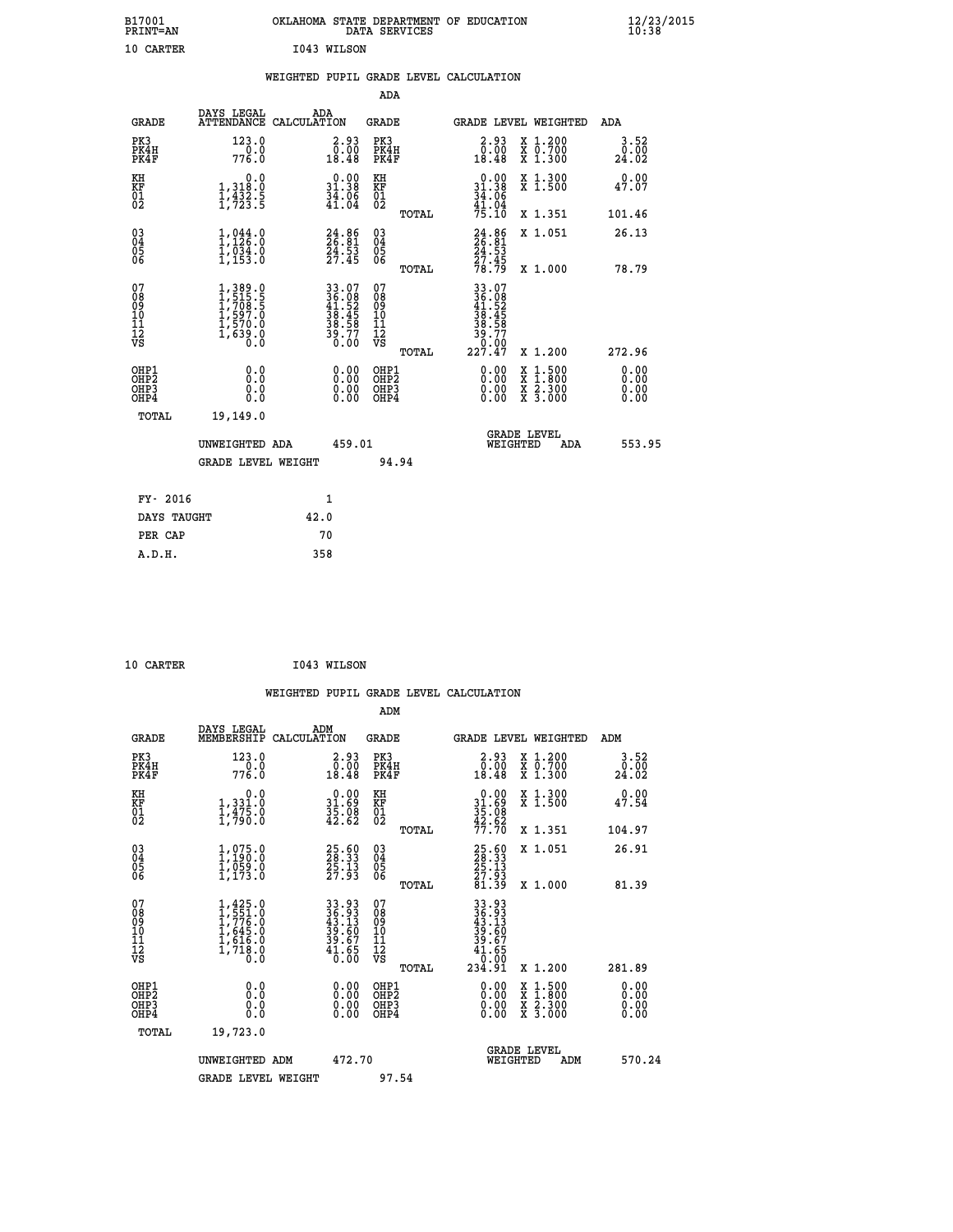| B17001<br>PRINT=AN                        |                                                                       |      |                                                                          |                                                              | DATA SERVICES | OKLAHOMA STATE DEPARTMENT OF EDUCATION                                                      |                                                                                          |     | $\frac{12}{23}$ /2015        |  |
|-------------------------------------------|-----------------------------------------------------------------------|------|--------------------------------------------------------------------------|--------------------------------------------------------------|---------------|---------------------------------------------------------------------------------------------|------------------------------------------------------------------------------------------|-----|------------------------------|--|
| 10 CARTER                                 |                                                                       |      | <b>I055 HEALDTON</b>                                                     |                                                              |               |                                                                                             |                                                                                          |     |                              |  |
|                                           |                                                                       |      |                                                                          |                                                              |               | WEIGHTED PUPIL GRADE LEVEL CALCULATION                                                      |                                                                                          |     |                              |  |
|                                           |                                                                       |      |                                                                          | <b>ADA</b>                                                   |               |                                                                                             |                                                                                          |     |                              |  |
| <b>GRADE</b>                              | DAYS LEGAL<br>ATTENDANCE CALCULATION                                  | ADA  |                                                                          | GRADE                                                        |               | GRADE LEVEL WEIGHTED                                                                        |                                                                                          |     | ADA                          |  |
| PK3<br>PK4H<br>PK4F                       | 19.0<br>0.0<br>786.0                                                  |      | 0.49<br>0.00<br>20.15                                                    | PK3<br>PK4H<br>PK4F                                          |               | $\begin{smallmatrix} 0.49\\ 0.00\\ 20.15 \end{smallmatrix}$                                 | X 1.200<br>X 0.700<br>X 1.300                                                            |     | 0.59<br>0.00<br>26.20        |  |
| KH<br>KF<br>01<br>02                      | 0.0<br>1,176.5<br>1,504.0<br>1,515.0                                  |      | $\begin{smallmatrix} 0.00\\ 30.07\\ 38.45\\ 38.85 \end{smallmatrix}$     | KH<br><b>KF</b><br>01<br>02                                  |               | $\begin{smallmatrix} 0.00\\ 30.07\\ 38.45\\ 38.85\\ 19.85 \end{smallmatrix}$                | X 1.300<br>X 1.500                                                                       |     | 0.00<br>45.11                |  |
|                                           |                                                                       |      |                                                                          |                                                              | TOTAL         | 77.30                                                                                       | X 1.351                                                                                  |     | 104.43                       |  |
| $^{03}_{04}$<br>Ŏ5<br>06                  | 1,278.9<br>$\frac{1}{1}$ , $\frac{178}{12}$ , $\frac{5}{1}$           |      | 32.56<br>36.70<br>$\frac{30.22}{28.35}$                                  | $03\overline{4}$<br>$\begin{matrix} 0.5 \\ 0.6 \end{matrix}$ |               | 32.56<br>36.70<br>$\frac{30.22}{28.35}$<br>95.27                                            | X 1.051                                                                                  |     | 34.22                        |  |
|                                           |                                                                       |      |                                                                          |                                                              | TOTAL         |                                                                                             | X 1.000                                                                                  |     | 95.27                        |  |
| 07<br>08<br>09<br>11<br>11<br>12<br>VS    | 1,291.0<br>1,464.0<br>1,426.0<br>ī,786.5<br>$\frac{17792.0}{17568.0}$ |      | $33.10$<br>$37.54$<br>$36.47$<br>$45.81$<br>$45.83$<br>$40.10$<br>$0.00$ | 07<br>08<br>09<br>10<br>īĭ<br>12<br>VS                       | TOTAL         | 33.10<br>$\frac{37.54}{36.47}$<br>$\frac{45.81}{35.81}$<br>45.83<br>40.10<br>0.00<br>238.85 | X 1.200                                                                                  |     | 286.62                       |  |
| OHP1<br>OH <sub>P</sub> 2<br>OHP3<br>OHP4 | 0.0<br>0.0<br>0.0                                                     |      | 0.00<br>$\begin{smallmatrix} 0.00 \ 0.00 \end{smallmatrix}$              | OHP1<br>OH <sub>P</sub> 2<br>OHP3<br>OHP4                    |               | 0.00<br>0.00<br>0.00                                                                        | $\begin{smallmatrix} x & 1.500 \\ x & 1.800 \\ x & 2.300 \\ x & 3.000 \end{smallmatrix}$ |     | 0.00<br>0.00<br>0.00<br>0.00 |  |
| TOTAL                                     | 19,332.0                                                              |      |                                                                          |                                                              |               |                                                                                             |                                                                                          |     |                              |  |
|                                           | UNWEIGHTED ADA                                                        |      | 494.69                                                                   |                                                              |               |                                                                                             | <b>GRADE LEVEL</b><br>WEIGHTED                                                           | ADA | 592.44                       |  |
|                                           | <b>GRADE LEVEL WEIGHT</b>                                             |      |                                                                          |                                                              | 97.75         |                                                                                             |                                                                                          |     |                              |  |
| FY- 2016                                  |                                                                       |      | 1                                                                        |                                                              |               |                                                                                             |                                                                                          |     |                              |  |
| DAYS TAUGHT                               |                                                                       | 39.0 |                                                                          |                                                              |               |                                                                                             |                                                                                          |     |                              |  |
| PER CAP                                   |                                                                       | 75   |                                                                          |                                                              |               |                                                                                             |                                                                                          |     |                              |  |

| ססחסגי 10 |  |  |  |
|-----------|--|--|--|

10 CARTER 1055 HEALDTON

 **WEIGHTED PUPIL GRADE LEVEL CALCULATION ADM DAYS LEGAL ADM GRADE MEMBERSHIP CALCULATION GRADE GRADE LEVEL WEIGHTED ADM PK3 19.0 0.49 PK3 0.49 X 1.200 0.59 PK4H 0.0 0.00 PK4H 0.00 X 0.700 0.00 PK4F 813.0 20.85 PK4F 20.85 X 1.300 27.11 KH 0.0 0.00 KH 0.00 X 1.300 0.00 KF 1,227.0 31.35 KF 31.35 X 1.500 47.03 01 1,537.0 39.30 01 39.30 02 1,542.0 39.54 02 39.54 TOTAL 78.84 X 1.351 106.51 03 1,308.0 33.31 03 33.31 X 1.051 35.01 04 1,461.0 37.35 04 37.35 05 1,197.0 30.69 05 30.69**  $06$  1,150.0 29.32 06  $29.32$  **TOTAL 97.36 X 1.000 97.36**  $\begin{array}{cccc} 07 & 1,359.0 & 34.85 & 07 & 34.85 \ 08 & 1,479.0 & 38.95 & 08 & 39.81 \ 09 & 1,479.0 & 37.81 & 09 & 37.81 \ 10 & 1,850.0 & 47.44 & 10 & 47.44 \ 11 & 1,847.0 & 47.25 & 11 & 47.25 \ 12 & 1,627.0 & 47.45 & 12 & 41.61 \ 13 & 0.0 & 0 & 0 & 0 & 0 \end{array}$  $\begin{tabular}{@{}lllllllllll@{}} 34.85 & 07 & 34.85 & 10.01 & 24.85 \\ \hline 38.95 & 08 & 38.95 & 39.95 \\ 47.44 & 10 & 47.44 & 10 & 47.25 \\ 47.25 & 11 & 47.25 & 41.61 & 61.61 \\ 0.00 & 08 & 018 & 41.61 & 61.61 \\ 0.00 & 08 & 018 & 41.500 & 297.49 \\ 0.00 & 08 & 018 & 41.500$  **OHP1 0.0 0.00 OHP1 0.00 X 1.500 0.00 OHP2 0.0 0.00 OHP2 0.00 X 1.800 0.00 OHP3 0.0 0.00 OHP3 0.00 X 2.300 0.00 OHP4 0.0 0.00 OHP4 0.00 X 3.000 0.00 TOTAL 19,935.0 GRADE LEVEL UNWEIGHTED ADM 510.11 WEIGHTED ADM 611.10** GRADE LEVEL WEIGHT 100.99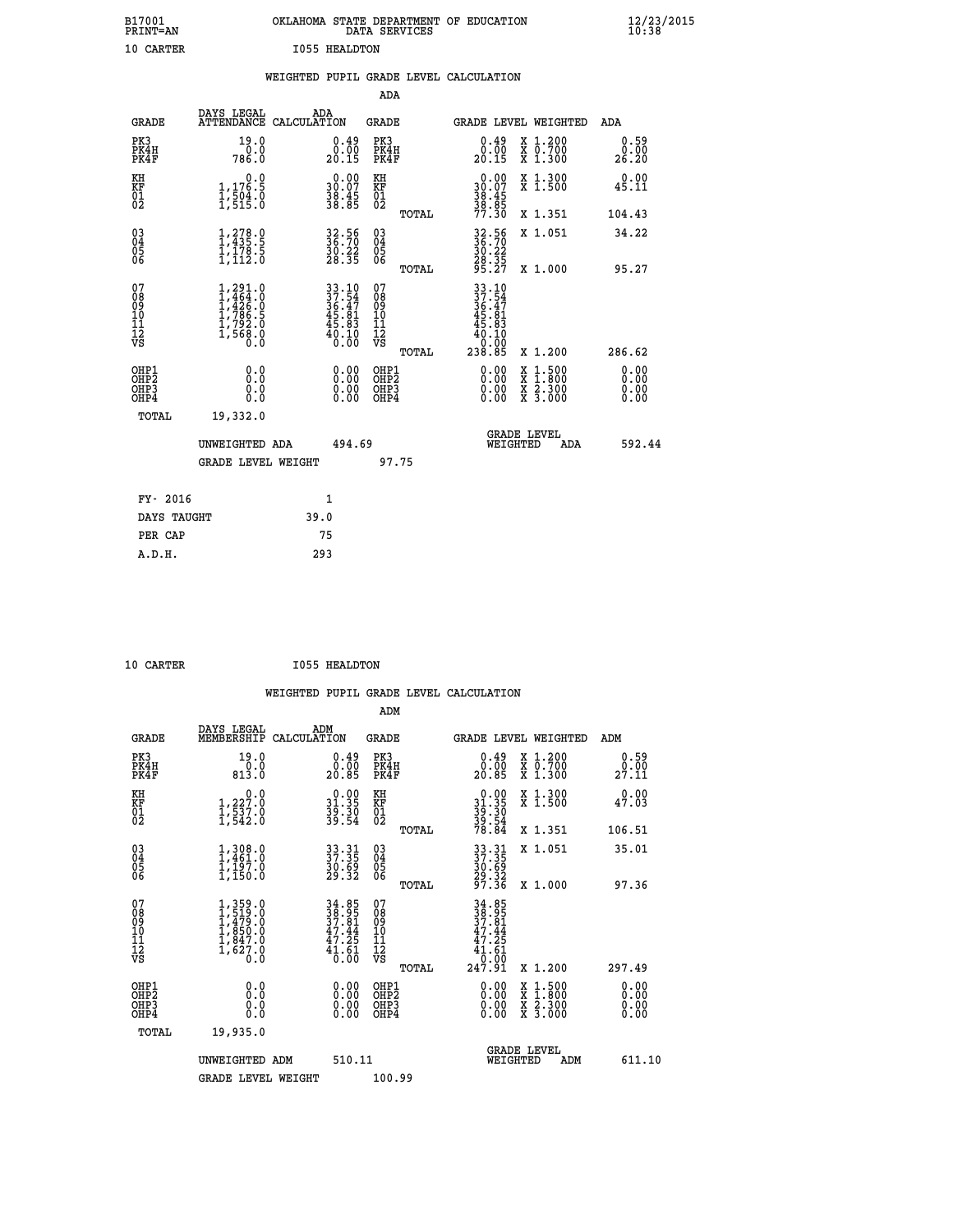| B17001<br>PRINT=AN                                   |                                                             | OKLAHOMA STATE DEPARTMENT OF EDUCATION                                   | DATA SERVICES                                      |                                                                                                                                   |                                                                                                  | $\frac{12}{10}$ :38/2015     |  |
|------------------------------------------------------|-------------------------------------------------------------|--------------------------------------------------------------------------|----------------------------------------------------|-----------------------------------------------------------------------------------------------------------------------------------|--------------------------------------------------------------------------------------------------|------------------------------|--|
| 10 CARTER                                            |                                                             | <b>I074 FOX</b>                                                          |                                                    |                                                                                                                                   |                                                                                                  |                              |  |
|                                                      |                                                             | WEIGHTED PUPIL GRADE LEVEL CALCULATION                                   |                                                    |                                                                                                                                   |                                                                                                  |                              |  |
|                                                      |                                                             |                                                                          | ADA                                                |                                                                                                                                   |                                                                                                  |                              |  |
| GRADE                                                | DAYS LEGAL<br>ATTENDANCE CALCULATION                        | ADA                                                                      | GRADE                                              | GRADE LEVEL WEIGHTED                                                                                                              |                                                                                                  | ADA                          |  |
| PK3<br>PK4H<br>PK4F                                  | 0.0<br>0.0<br>589.5                                         | 0.00<br>0.00<br>15.93                                                    | PK3<br>PK4H<br>PK4F                                | 0.00<br>0.00<br>15.93                                                                                                             | X 1.200<br>X 0.700<br>X 1.300                                                                    | 0.00<br>0.00<br>20.71        |  |
| KH<br>KF<br>01<br>02                                 | 0.0<br>556.0<br>$\frac{813}{904.5}$                         | $\begin{smallmatrix} 0.00\\ 15.03\\ 21.97\\ 24.45 \end{smallmatrix}$     | KH<br>KF<br>01<br>02                               | $0.00$<br>15.03<br>$\frac{21.97}{24.45}$<br>46.42                                                                                 | X 1.300<br>X 1.500                                                                               | 0.00<br>22.55                |  |
|                                                      |                                                             |                                                                          | TOTAL                                              |                                                                                                                                   | X 1.351                                                                                          | 62.71                        |  |
| $\begin{matrix} 03 \\ 04 \\ 05 \\ 06 \end{matrix}$   | $747.5$<br>$714.0$<br>$763.0$<br>$802.0$                    | $\begin{smallmatrix} 20.20\\ 19.30\\ 20.62\\ 21.30 \end{smallmatrix}$    | $\begin{matrix} 03 \\ 04 \\ 05 \\ 06 \end{matrix}$ | 20.20<br>20.62<br>$\frac{51.30}{61.22}$                                                                                           | X 1.051                                                                                          | 21.23                        |  |
|                                                      |                                                             |                                                                          | <b>TOTAL</b>                                       |                                                                                                                                   | X 1.000                                                                                          | 61.22                        |  |
| 07<br>08<br>09<br>10<br>11<br>Ī2<br>VS               | 878.5<br>791.5<br>960.0<br>985.5<br>807.5<br>893.5<br>893.5 | $23.74$<br>$21.39$<br>$25.76$<br>$15.82$<br>$21.64$<br>$23.77$<br>$0.00$ | 07<br>08<br>09<br>10<br>11<br>ĪŽ<br>VŠ<br>TOTAL    | 23.74<br>$\frac{21}{25}$ : $\frac{3}{5}$<br>$\frac{1}{5}$ : $\frac{2}{5}$<br>21.64<br>$\bar{2}\bar{3}.7\bar{7}$<br>0:00<br>132.12 | X 1.200                                                                                          | 158.54                       |  |
| OHP1<br>OHP <sub>2</sub><br>OH <sub>P3</sub><br>OHP4 | 0.000<br>0.0<br>0.0                                         | 0.00<br>0.00<br>0.00                                                     | OHP1<br>OH <sub>P</sub> 2<br>OHP3<br>OHP4          | 0.00<br>0.00<br>0.00                                                                                                              | $\begin{smallmatrix} x & 1 & 500 \\ x & 1 & 800 \\ x & 2 & 300 \\ x & 3 & 000 \end{smallmatrix}$ | 0.00<br>0.00<br>0.00<br>0.00 |  |
| TOTAL                                                | 10,806.0                                                    |                                                                          |                                                    |                                                                                                                                   |                                                                                                  |                              |  |
|                                                      | UNWEIGHTED ADA                                              | 290.92                                                                   |                                                    | <b>GRADE LEVEL</b><br>WEIGHTED                                                                                                    | ADA                                                                                              | 346.96                       |  |
|                                                      | <b>GRADE LEVEL WEIGHT</b>                                   |                                                                          | 56.04                                              |                                                                                                                                   |                                                                                                  |                              |  |
| FY- 2016                                             |                                                             | 1                                                                        |                                                    |                                                                                                                                   |                                                                                                  |                              |  |
| DAYS TAUGHT                                          |                                                             | 37.0                                                                     |                                                    |                                                                                                                                   |                                                                                                  |                              |  |
| PER CAP                                              |                                                             | 86                                                                       |                                                    |                                                                                                                                   |                                                                                                  |                              |  |
| A.D.H.                                               |                                                             | 257                                                                      |                                                    |                                                                                                                                   |                                                                                                  |                              |  |

| 10 CARTER | 1074 FOX |  |
|-----------|----------|--|

|                                                                      |                                                                   | WEIGHTED PUPIL GRADE LEVEL CALCULATION                                    |                                                 |                                                                                                                                                                                                                                                                                |                                                                                                                                           |                       |
|----------------------------------------------------------------------|-------------------------------------------------------------------|---------------------------------------------------------------------------|-------------------------------------------------|--------------------------------------------------------------------------------------------------------------------------------------------------------------------------------------------------------------------------------------------------------------------------------|-------------------------------------------------------------------------------------------------------------------------------------------|-----------------------|
|                                                                      |                                                                   |                                                                           | ADM                                             |                                                                                                                                                                                                                                                                                |                                                                                                                                           |                       |
| <b>GRADE</b>                                                         | DAYS LEGAL<br>MEMBERSHIP                                          | ADM<br>CALCULATION                                                        | <b>GRADE</b>                                    | <b>GRADE LEVEL WEIGHTED</b>                                                                                                                                                                                                                                                    |                                                                                                                                           | ADM                   |
| PK3<br>PK4H<br>PK4F                                                  | 0.0<br>0.0<br>629.0                                               | $0.00$<br>$0.00$<br>17.00                                                 | PK3<br>PK4H<br>PK4F                             | 0.00<br>0.00<br>17.00                                                                                                                                                                                                                                                          | X 1.200<br>X 0.700<br>X 1.300                                                                                                             | 0.00<br>0.00<br>22.10 |
| KH<br>KF<br>01<br>02                                                 | $\begin{smallmatrix} &0.0\ 606.0\ 857.0\ 937.0 \end{smallmatrix}$ | $\begin{smallmatrix} 0.00\\ 16.38\\ 23.16\\ 25.32 \end{smallmatrix}$      | KH<br>KF<br>01<br>02                            | $\begin{smallmatrix} 0.00\\16.38\\23.16\\25.32\\48.48 \end{smallmatrix}$                                                                                                                                                                                                       | X 1.300<br>X 1.500                                                                                                                        | 0.00<br>24.57         |
|                                                                      |                                                                   |                                                                           | TOTAL                                           |                                                                                                                                                                                                                                                                                | X 1.351                                                                                                                                   | 65.50                 |
| $\begin{matrix} 03 \\ 04 \\ 05 \\ 06 \end{matrix}$                   | 777.0<br>$736.0$<br>$777.0$<br>814.0                              | $\begin{smallmatrix} 21.00\\19.89\\21.00\\21.62 \end{smallmatrix}$        | 030404<br>ŌĞ                                    | $21.09$<br>$19.89$<br>$21.00$<br>$21.62$<br>$62.51$                                                                                                                                                                                                                            | X 1.051                                                                                                                                   | 22.07                 |
|                                                                      |                                                                   |                                                                           | TOTAL                                           |                                                                                                                                                                                                                                                                                | X 1.000                                                                                                                                   | 62.51                 |
| 07<br>08<br>09<br>101<br>112<br>VS                                   | 893.0<br>807.0<br>979.0<br>590.0<br>502.0<br>802.0                | 24.14<br>$21.81$<br>$26.27$<br>$15.95$<br>$21.73$<br>$\frac{54.00}{0.00}$ | 07<br>08<br>09<br>11<br>11<br>12<br>VS<br>TOTAL | $24.14$<br>$21.81$<br>$26.27$<br>$15.95$<br>$21.73$<br>$\begin{smallmatrix} 24.60\\ -0.00\\ 133.90 \end{smallmatrix}$                                                                                                                                                          | X 1.200                                                                                                                                   | 160.68                |
| OHP1                                                                 |                                                                   |                                                                           | OHP1                                            |                                                                                                                                                                                                                                                                                |                                                                                                                                           | 0.00                  |
| OH <sub>P</sub> <sub>2</sub><br>OH <sub>P3</sub><br>OH <sub>P4</sub> | 0.0<br>0.0<br>0.0                                                 | 0.00<br>0.00<br>0.00                                                      | OH <sub>P</sub> 2<br>OHP3<br>OHP4               | $\begin{smallmatrix} 0.00 & 0.00 & 0.00 & 0.00 & 0.00 & 0.00 & 0.00 & 0.00 & 0.00 & 0.00 & 0.00 & 0.00 & 0.00 & 0.00 & 0.00 & 0.00 & 0.00 & 0.00 & 0.00 & 0.00 & 0.00 & 0.00 & 0.00 & 0.00 & 0.00 & 0.00 & 0.00 & 0.00 & 0.00 & 0.00 & 0.00 & 0.00 & 0.00 & 0.00 & 0.00 & 0.0$ | $\begin{smallmatrix} \mathtt{X} & 1\cdot500\\ \mathtt{X} & 1\cdot800\\ \mathtt{X} & 2\cdot300\\ \mathtt{X} & 3\cdot000 \end{smallmatrix}$ | 0.00<br>0.00<br>0.00  |
| TOTAL                                                                | 11,115.0                                                          |                                                                           |                                                 |                                                                                                                                                                                                                                                                                |                                                                                                                                           |                       |
|                                                                      | UNWEIGHTED ADM                                                    | 299.27                                                                    |                                                 | <b>GRADE LEVEL</b><br>WEIGHTED                                                                                                                                                                                                                                                 | ADM                                                                                                                                       | 357.43                |
|                                                                      | <b>GRADE LEVEL WEIGHT</b>                                         |                                                                           | 58.16                                           |                                                                                                                                                                                                                                                                                |                                                                                                                                           |                       |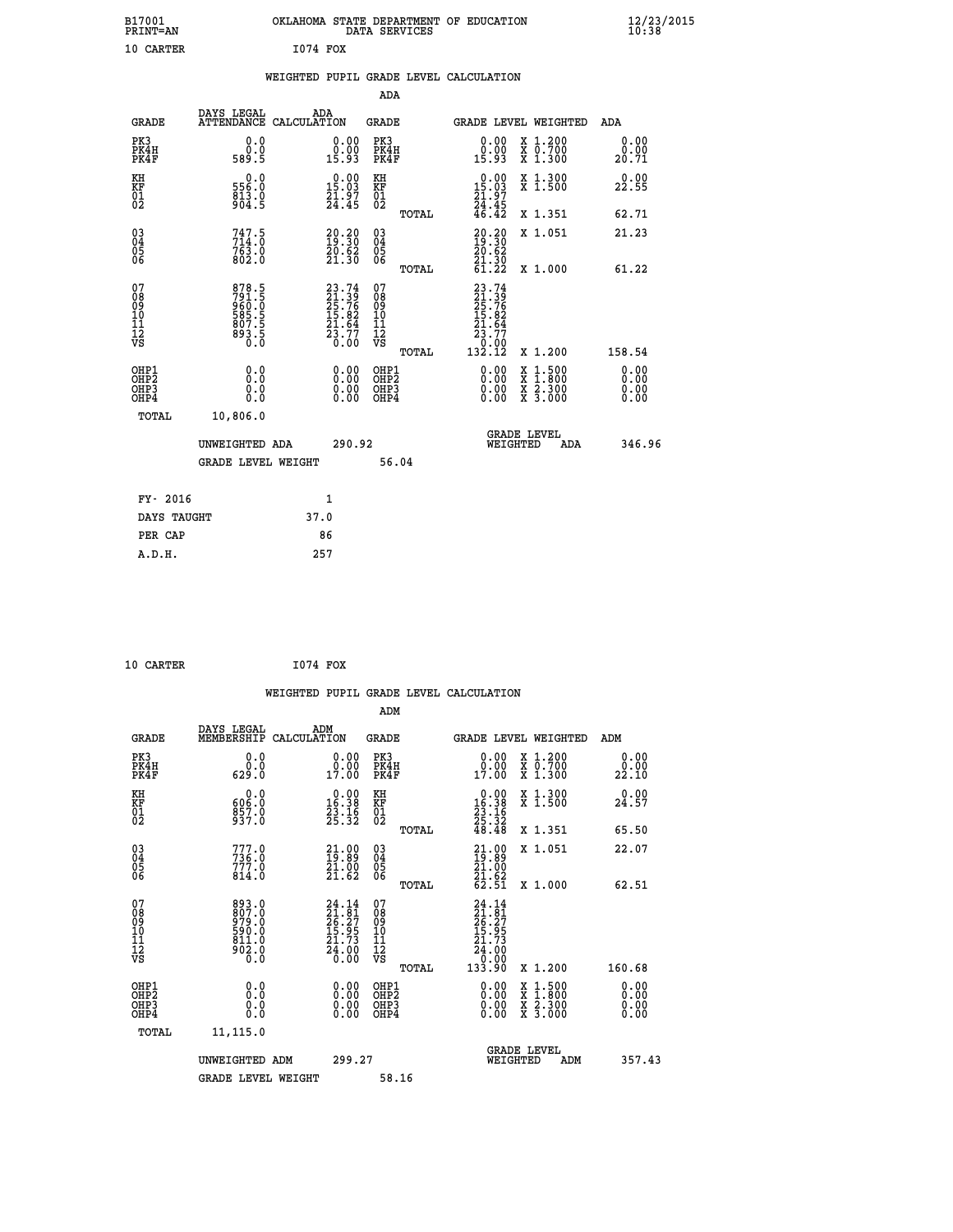| B17001<br>PRINT=AN | OKLAHOMA<br>. STATE DEPARTMENT OF EDUCATION<br>DATA SERVICES | $\frac{12}{23}$ /2015 |
|--------------------|--------------------------------------------------------------|-----------------------|
| 10 CARTER          | 1077 DICKSON                                                 |                       |

|  |  | WEIGHTED PUPIL GRADE LEVEL CALCULATION |
|--|--|----------------------------------------|
|  |  |                                        |

|                                                    |                                                                                          |                                                                          | ADA                                                 |       |                                                                                  |                                          |                              |
|----------------------------------------------------|------------------------------------------------------------------------------------------|--------------------------------------------------------------------------|-----------------------------------------------------|-------|----------------------------------------------------------------------------------|------------------------------------------|------------------------------|
| <b>GRADE</b>                                       | DAYS LEGAL<br><b>ATTENDANCE</b>                                                          | ADA<br>CALCULATION                                                       | <b>GRADE</b>                                        |       |                                                                                  | GRADE LEVEL WEIGHTED                     | ADA                          |
| PK3<br>PK4H<br>PK4F                                | 28.0<br>0.0<br>2,928.5                                                                   | $0.68$<br>$0.00$<br>71.43                                                | PK3<br>PK4H<br>PK4F                                 |       | 0.68<br>0.00<br>71.43                                                            | X 1.200<br>X 0.700<br>X 1.300            | 0.82<br>0.00<br>92.86        |
| KH<br>KF<br>01<br>02                               | 0.0<br>$\frac{3}{4}, \frac{148}{947}$ .0<br>$\frac{3}{541}$ .5                           | $\begin{smallmatrix} &0.00\\ &76.78\\ &120.66\\ &86.38\end{smallmatrix}$ | KH<br>KF<br>01<br>02                                |       | $\begin{smallmatrix} &0.00\\ 76.78\\ 120.66\\ 86.38\\ 207.04\end{smallmatrix}$   | X 1.300<br>X 1.500                       | 0.00<br>115.17               |
|                                                    |                                                                                          |                                                                          |                                                     | TOTAL |                                                                                  | X 1.351                                  | 279.71                       |
| $\begin{matrix} 03 \\ 04 \\ 05 \\ 06 \end{matrix}$ | $\frac{4}{3}, \frac{120}{604}.\frac{5}{5}$<br>$\frac{3}{4}, \frac{525}{350}.\frac{5}{5}$ | $\begin{smallmatrix} 100.50\\ 87.91\\ 85.99\\ 106.11 \end{smallmatrix}$  | $\begin{array}{c} 03 \\ 04 \\ 05 \\ 06 \end{array}$ |       | $\begin{smallmatrix} 100.50\\ 87.91\\ 85.99\\ 106.11\\ 280.01 \end{smallmatrix}$ | X 1.051                                  | 105.63                       |
|                                                    |                                                                                          |                                                                          |                                                     | TOTAL |                                                                                  | X 1.000                                  | 280.01                       |
| 07<br>0890112<br>1112<br>VS                        | $3,977.0$<br>$3,988.5$<br>$3,909.0$<br>$3,738.5$<br>$3,571.0$<br>$3,618.0$<br>$0.0$      | 97.00<br>97.28<br>95.34<br>91.18<br>87.10<br>88.24                       | 07<br>08<br>09<br>11<br>11<br>12<br>VS              | TOTAL | 97.00<br>97.28<br>95:34<br>91.18<br>87.10<br>88.24<br>0.00<br>556.14             | X 1.200                                  | 667.37                       |
| OHP1<br>OHP2<br>OH <sub>P3</sub><br>OHP4           | 0.0<br>0.0<br>0.0                                                                        | 0.00<br>$\begin{smallmatrix} 0.00 \ 0.00 \end{smallmatrix}$              | OHP1<br>OHP2<br>OHP3<br>OHP4                        |       | 0.00<br>0.00                                                                     | X 1:500<br>X 1:800<br>X 2:300<br>X 3:000 | 0.00<br>0.00<br>0.00<br>0.00 |
| TOTAL                                              | 52,996.0                                                                                 |                                                                          |                                                     |       |                                                                                  |                                          |                              |
|                                                    | UNWEIGHTED ADA                                                                           | 1,292.58                                                                 |                                                     |       |                                                                                  | <b>GRADE LEVEL</b><br>WEIGHTED<br>ADA    | 1,541.57                     |
|                                                    | <b>GRADE LEVEL WEIGHT</b>                                                                |                                                                          | 248.99                                              |       |                                                                                  |                                          |                              |
| FY- 2016                                           |                                                                                          | $\mathbf{1}$                                                             |                                                     |       |                                                                                  |                                          |                              |
| DAYS TAUGHT                                        |                                                                                          | 41.0                                                                     |                                                     |       |                                                                                  |                                          |                              |
|                                                    |                                                                                          |                                                                          |                                                     |       |                                                                                  |                                          |                              |

| 10 CARTER | I077 DICKSON |
|-----------|--------------|

 **A.D.H. 1,287**

 **PER CAP 48**

| <b>GRADE</b>                                       | DAYS LEGAL<br>MEMBERSHIP                                                                         | ADM<br>CALCULATION                                                 | <b>GRADE</b>                                        |       | <b>GRADE LEVEL WEIGHTED</b>                                                                                                                                                                                                                                                    |                                          | ADM                       |
|----------------------------------------------------|--------------------------------------------------------------------------------------------------|--------------------------------------------------------------------|-----------------------------------------------------|-------|--------------------------------------------------------------------------------------------------------------------------------------------------------------------------------------------------------------------------------------------------------------------------------|------------------------------------------|---------------------------|
| PK3<br>PK4H<br>PK4F                                | 28.0<br>0.0<br>3,086.0                                                                           | $\begin{smallmatrix} 0.68\ 0.00\\ 75.27 \end{smallmatrix}$         | PK3<br>PK4H<br>PK4F                                 |       | $0.68$<br>$0.00$<br>75.27                                                                                                                                                                                                                                                      | X 1.200<br>X 0.700<br>X 1.300            | $0.82$<br>$0.00$<br>97.85 |
| KH<br>KF<br>01<br>02                               | $\begin{smallmatrix}&&&0\cdot0\\3\,,&337\cdot0\\5\,,&155\cdot0\\3\,,&665\cdot0\end{smallmatrix}$ | $\begin{smallmatrix}&&0.00\\81.39\\125.73\\89.39\end{smallmatrix}$ | KH<br>KF<br>01<br>02                                |       | $\begin{smallmatrix}&&0.00\\81.39\\125.73\\89.39\\215.12\end{smallmatrix}$                                                                                                                                                                                                     | X 1.300<br>X 1.500                       | 0.00<br>122.09            |
|                                                    |                                                                                                  |                                                                    |                                                     | TOTAL |                                                                                                                                                                                                                                                                                | X 1.351                                  | 290.63                    |
| $\begin{matrix} 03 \\ 04 \\ 05 \\ 06 \end{matrix}$ | $\begin{smallmatrix} 4,251.0\\ 3,741.0\\ 3,636.0\\ 4,394.0 \end{smallmatrix}$                    | $\begin{array}{r} 103.68 \\ 91.24 \\ 88.68 \\ 107.17 \end{array}$  | $\begin{array}{c} 03 \\ 04 \\ 05 \\ 06 \end{array}$ |       | $\begin{array}{r} 103.68 \\ 91.24 \\ 88.68 \\ 107.17 \\ 287.09 \end{array}$                                                                                                                                                                                                    | X 1.051                                  | 108.97                    |
|                                                    |                                                                                                  |                                                                    |                                                     | TOTAL |                                                                                                                                                                                                                                                                                | $X_1.000$                                | 287.09                    |
| 07<br>08<br>09<br>01<br>11<br>11<br>12<br>VS       | $4,030.0$<br>$4,052.0$<br>$4,051.0$<br>$3,852.0$<br>$3,636.0$<br>$3,693.0$<br>$0.0$              | 98.29<br>988.88<br>98.95<br>98.68<br>90.07<br>90.00                | 07<br>08<br>09<br>11<br>11<br>12<br>VS              | TOTAL | 98.29<br>988.88<br>98.88<br>98.68<br>88.68<br>0.00<br>568.62                                                                                                                                                                                                                   | X 1.200                                  | 682.34                    |
| OHP1<br>OHP2<br>OHP3<br>OH <sub>P4</sub>           |                                                                                                  | $\begin{smallmatrix} 0.00 \ 0.00 \ 0.00 \ 0.00 \end{smallmatrix}$  | OHP1<br>OHP2<br>OHP3<br>OHP4                        |       | $\begin{smallmatrix} 0.00 & 0.00 & 0.00 & 0.00 & 0.00 & 0.00 & 0.00 & 0.00 & 0.00 & 0.00 & 0.00 & 0.00 & 0.00 & 0.00 & 0.00 & 0.00 & 0.00 & 0.00 & 0.00 & 0.00 & 0.00 & 0.00 & 0.00 & 0.00 & 0.00 & 0.00 & 0.00 & 0.00 & 0.00 & 0.00 & 0.00 & 0.00 & 0.00 & 0.00 & 0.00 & 0.0$ | X 1:500<br>X 1:800<br>X 2:300<br>X 3:000 | 0.00<br>0.00<br>0.00      |
| TOTAL                                              | 54,607.0                                                                                         |                                                                    |                                                     |       |                                                                                                                                                                                                                                                                                |                                          |                           |
|                                                    | UNWEIGHTED                                                                                       | 1,331.85<br>ADM                                                    |                                                     |       | <b>GRADE LEVEL</b><br>WEIGHTED                                                                                                                                                                                                                                                 | ADM                                      | 1,589.79                  |
|                                                    | <b>GRADE LEVEL WEIGHT</b>                                                                        |                                                                    | 257.94                                              |       |                                                                                                                                                                                                                                                                                |                                          |                           |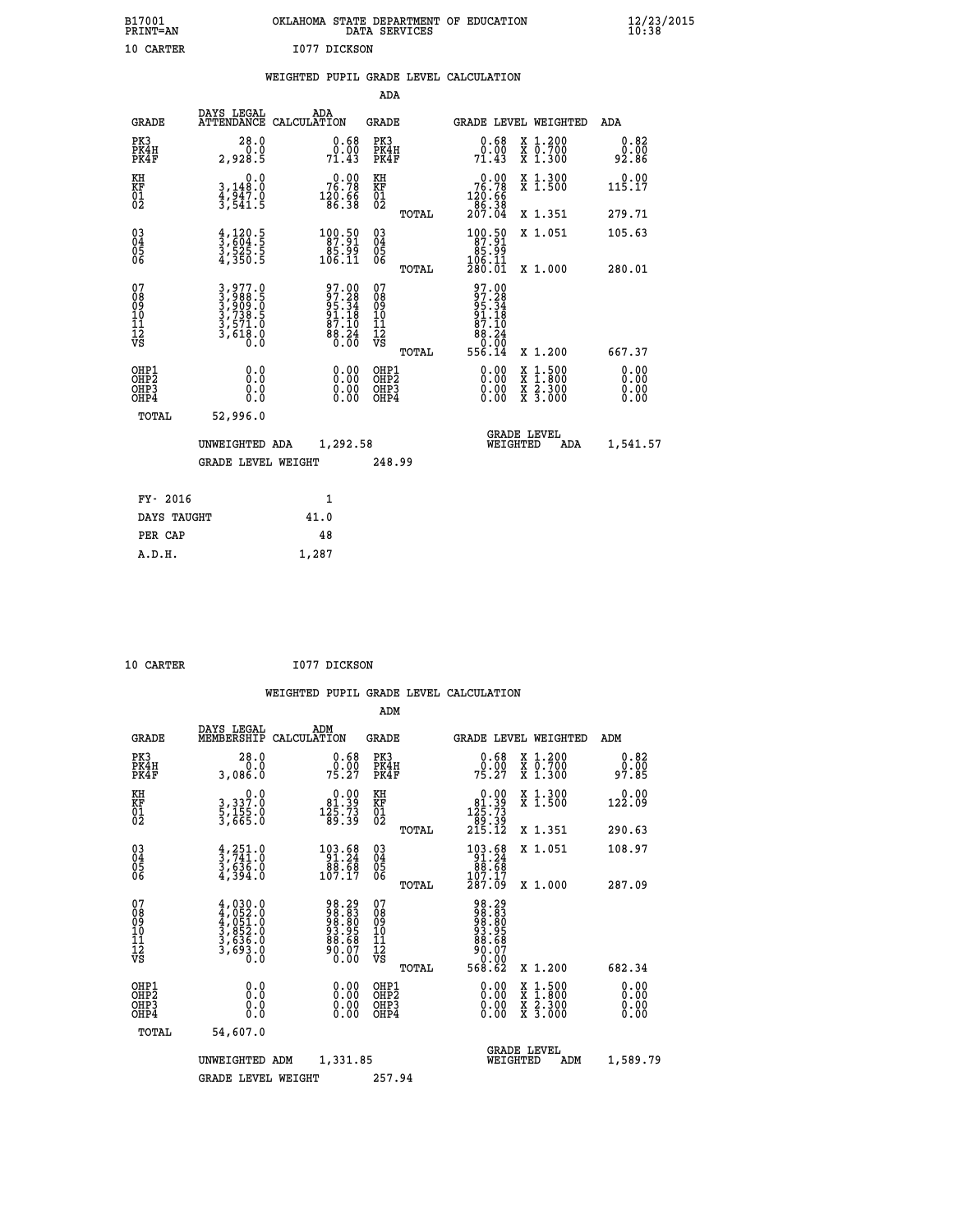| 7001<br>INT=AN | OKLAHOMA STATE DEPARTMENT OF EDUCATION<br>DATA SERVICES |  |
|----------------|---------------------------------------------------------|--|
| CARTER         | COUNTY TOTALS                                           |  |

|                                                              |                                                                                                                                                                                       | WEIGHTED PUPIL GRADE LEVEL CALCULATION                                                             |                                                 |                                                                                                                                                                                                                                                                                |                                                                                                                                              |                              |
|--------------------------------------------------------------|---------------------------------------------------------------------------------------------------------------------------------------------------------------------------------------|----------------------------------------------------------------------------------------------------|-------------------------------------------------|--------------------------------------------------------------------------------------------------------------------------------------------------------------------------------------------------------------------------------------------------------------------------------|----------------------------------------------------------------------------------------------------------------------------------------------|------------------------------|
|                                                              |                                                                                                                                                                                       |                                                                                                    | ADA                                             |                                                                                                                                                                                                                                                                                |                                                                                                                                              |                              |
| <b>GRADE</b>                                                 | DAYS LEGAL                                                                                                                                                                            | ADA<br>ATTENDANCE CALCULATION                                                                      | <b>GRADE</b>                                    | GRADE LEVEL WEIGHTED                                                                                                                                                                                                                                                           |                                                                                                                                              | ADA                          |
| PK3<br>PK4H<br>PK4F                                          | 787.0<br>0.0<br>20,578.5                                                                                                                                                              | 18.88<br>0.00<br>504.34                                                                            | PK3<br>PK4H<br>PK4F                             | 18.88<br>ةة.ة<br>504.34                                                                                                                                                                                                                                                        | X 1.200<br>X 0.700<br>X 1.300                                                                                                                | 22.66<br>0.00<br>655.64      |
| KH<br>KF<br>01<br>02                                         | 0.0<br>25,998.0<br>30,773.5<br>29,308.5                                                                                                                                               | $0.00$<br>535.57<br>754.54<br>718.83                                                               | KH<br>KF<br>01<br>02                            | $0.00$<br>535.57<br>754.54<br>718.83<br>1,473.37                                                                                                                                                                                                                               | X 1.300<br>X 1.500                                                                                                                           | 953.37                       |
|                                                              |                                                                                                                                                                                       |                                                                                                    | TOTAL                                           |                                                                                                                                                                                                                                                                                | X 1.351                                                                                                                                      | 1,990.51                     |
| $\begin{smallmatrix} 03 \\[-4pt] 04 \end{smallmatrix}$<br>05 | 28,157.5<br>26,333.5<br>25,654.0<br>26,892.0                                                                                                                                          | 689.16<br>644.60<br>627.54<br>657.42                                                               | $\substack{03 \\ 04}$<br>05                     | 689.16<br>644.60<br>627.54                                                                                                                                                                                                                                                     | X 1.051                                                                                                                                      | 2,653.87                     |
| 06                                                           |                                                                                                                                                                                       |                                                                                                    | 06<br>TOTAL                                     | 657.42<br>1,929.56                                                                                                                                                                                                                                                             | X 1.000                                                                                                                                      | 1,929.56                     |
| 07<br>08<br>09<br>01<br>11<br>11<br>12<br>VS                 | $\begin{smallmatrix} 26\,,\,176\,. \ 25\,,\,745\,. \ 24\,,\,799\,. \ 5 \\ 25\,,\,280\,. \ 5 \\ 25\,,\,280\,. \ 5 \\ 24\,,\,424\,. \ 0 \\ 21\,,\,957\,. \ 0 \\ 0\,. \end{smallmatrix}$ | $\begin{smallmatrix} 641.60\\ 630.51\\ 608.93\\ 619.88\\ 599.55\\ 538.14\\ 0.00 \end{smallmatrix}$ | 07<br>08<br>09<br>10<br>11<br>12<br>VS<br>TOTAL | 641.60<br>630:51<br>608:93<br>619:88<br>$\frac{599}{538}$ $\cdot \frac{14}{99}$<br>3,638.61                                                                                                                                                                                    | X 1.200                                                                                                                                      | 4,366.33                     |
| OHP1<br>OHP2<br>OHP3<br>OHP4                                 | 0.0<br>0.0<br>0.0                                                                                                                                                                     |                                                                                                    | OHP1<br>OHP2<br>OHP3<br>OHP4                    | $\begin{smallmatrix} 0.00 & 0.00 & 0.00 & 0.00 & 0.00 & 0.00 & 0.00 & 0.00 & 0.00 & 0.00 & 0.00 & 0.00 & 0.00 & 0.00 & 0.00 & 0.00 & 0.00 & 0.00 & 0.00 & 0.00 & 0.00 & 0.00 & 0.00 & 0.00 & 0.00 & 0.00 & 0.00 & 0.00 & 0.00 & 0.00 & 0.00 & 0.00 & 0.00 & 0.00 & 0.00 & 0.0$ | $\begin{smallmatrix} \mathtt{X} & 1\cdot500 \\ \mathtt{X} & 1\cdot800 \\ \mathtt{X} & 2\cdot300 \\ \mathtt{X} & 3\cdot000 \end{smallmatrix}$ | 0.00<br>0.00<br>0.00<br>0.00 |
| TOTAL                                                        | 362,865.0                                                                                                                                                                             |                                                                                                    |                                                 |                                                                                                                                                                                                                                                                                |                                                                                                                                              |                              |
|                                                              | UNWEIGHTED ADA                                                                                                                                                                        | 8,889.49                                                                                           |                                                 | <b>GRADE LEVEL</b><br>WEIGHTED                                                                                                                                                                                                                                                 | ADA                                                                                                                                          | 10,642.38                    |
|                                                              | <b>GRADE LEVEL WEIGHT</b>                                                                                                                                                             |                                                                                                    | 1,752.89                                        |                                                                                                                                                                                                                                                                                |                                                                                                                                              |                              |
| FY- 2016                                                     |                                                                                                                                                                                       | $\mathbf{1}$                                                                                       |                                                 |                                                                                                                                                                                                                                                                                |                                                                                                                                              |                              |
|                                                              | DAYS TAUGHT                                                                                                                                                                           | 365.0                                                                                              |                                                 |                                                                                                                                                                                                                                                                                |                                                                                                                                              |                              |
| PER CAP                                                      |                                                                                                                                                                                       | 533                                                                                                |                                                 |                                                                                                                                                                                                                                                                                |                                                                                                                                              |                              |

| CARTER | COUNTY TOTALS |  |
|--------|---------------|--|

 **A.D.H. 6,810**

**B17001<br>PRINT=AN** 

|                                                       |                                                                                           |                                                                        | ADM                                              |                                                                                  |                                                                                                  |                              |
|-------------------------------------------------------|-------------------------------------------------------------------------------------------|------------------------------------------------------------------------|--------------------------------------------------|----------------------------------------------------------------------------------|--------------------------------------------------------------------------------------------------|------------------------------|
| <b>GRADE</b>                                          | DAYS LEGAL<br>MEMBERSHIP                                                                  | ADM<br>CALCULATION                                                     | <b>GRADE</b>                                     | GRADE LEVEL WEIGHTED                                                             |                                                                                                  | ADM                          |
| PK3<br>PK4H<br>PK4F                                   | 787.0<br>0.0<br>21,649.0                                                                  | 18.88<br>0.00<br>530.66                                                | PK3<br>PK4H<br>PK4F                              | 18.88<br>0.00<br>530.66                                                          | $\begin{array}{c} x & 1.200 \\ x & 0.700 \end{array}$<br>$X$ 1.300                               | 22.66<br>0.00<br>689.85      |
| KH<br>KF<br>01<br>02                                  | 0.0<br>27,264:0<br>31,875:0<br>30,202:0                                                   | $\begin{smallmatrix} &0.00\ 666.58\ 781.55\ 740.67\ \end{smallmatrix}$ | KH<br>KF<br>01<br>02                             | 0.00<br>$566.58$<br>781.55<br>740.67<br>1,522.22                                 | X 1.300<br>X 1.500                                                                               | 0.00<br>999.89               |
|                                                       |                                                                                           |                                                                        | TOTAL                                            |                                                                                  | X 1.351                                                                                          | 2,056.52                     |
| 03<br>04<br>05<br>06                                  | 28,973.0<br>27,137.0<br>$\bar{26}, \bar{396}.0$<br>27,680.0                               | 709.09<br>664.16<br>645.57<br>676.78                                   | $^{03}_{04}$<br>0500                             | 709.09<br>664.16<br>645.57                                                       | X 1.051                                                                                          | 745.25                       |
|                                                       |                                                                                           |                                                                        | TOTAL                                            | 876.78<br>1,986.51                                                               | X 1.000                                                                                          | 1,986.51                     |
| 07<br>08<br>09<br>101<br>112<br>VS                    | $27,152.0$<br>$26,697.0$<br>$26,017.0$<br>$26,438.0$<br>$25,435.0$<br>$23,088.0$<br>$0.0$ | 665.62<br>653.87<br>638.92<br>648.42<br>624:25<br>565.93<br>0.00       | 07<br>08<br>09<br>101<br>11<br>12<br>VS<br>TOTAL | 665.62<br>653.87<br>638.92<br>648.42<br>$563.29$<br>565.93<br>--0.00<br>3,797.05 | X 1.200                                                                                          | 4,556.45                     |
| OHP1<br>OH <sub>P</sub> 2<br>OH <sub>P3</sub><br>OHP4 | 0.0<br>0.000                                                                              | $0.00$<br>$0.00$<br>0.00                                               | OHP1<br>OHP2<br>OHP3<br>OHP4                     | $0.00$<br>$0.00$<br>0.00                                                         | $\begin{smallmatrix} x & 1 & 500 \\ x & 1 & 800 \\ x & 2 & 300 \\ x & 3 & 000 \end{smallmatrix}$ | 0.00<br>0.00<br>0.00<br>0.00 |
| TOTAL                                                 | 376,790.0                                                                                 |                                                                        |                                                  |                                                                                  |                                                                                                  |                              |
|                                                       | UNWEIGHTED ADM                                                                            | 9,230.99                                                               |                                                  | WEIGHTED                                                                         | <b>GRADE LEVEL</b><br>ADM                                                                        | 11,057.13                    |
|                                                       | <b>GRADE LEVEL WEIGHT</b>                                                                 |                                                                        | 1,826.14                                         |                                                                                  |                                                                                                  |                              |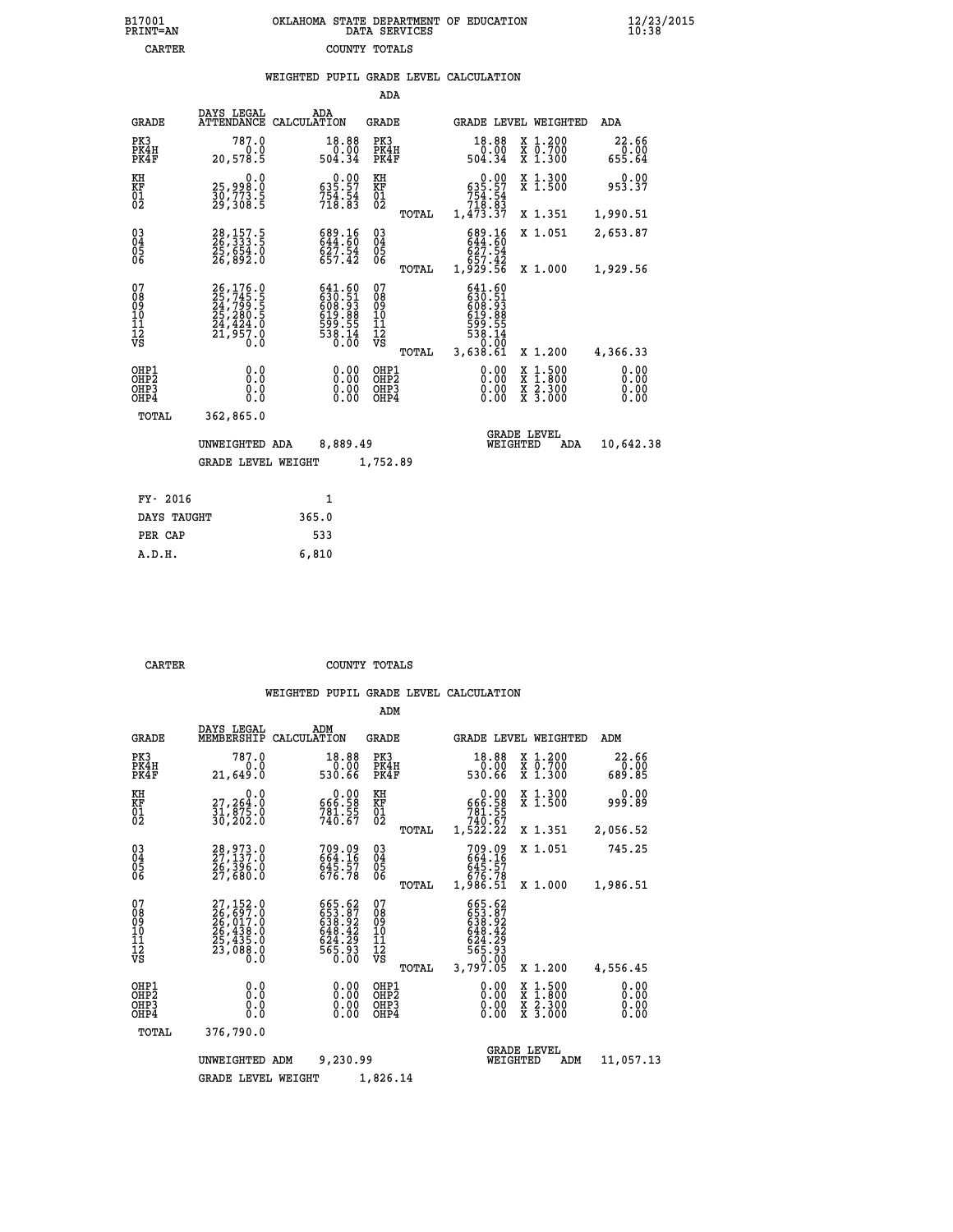| B17001<br><b>PRINT=AN</b> | OKLAHOMA STATE DEPARTMENT OF EDUCATION<br>DATA SERVICES | $\frac{12}{23}$ /2015 |
|---------------------------|---------------------------------------------------------|-----------------------|
| 11 CHEROKEE               | C010 LOWREY                                             |                       |

|  |  | WEIGHTED PUPIL GRADE LEVEL CALCULATION |
|--|--|----------------------------------------|
|  |  |                                        |

|                                                    |                                                                                  |                    |                                                                              | ADA                                    |       |                                                                         |          |                                                                  |                       |
|----------------------------------------------------|----------------------------------------------------------------------------------|--------------------|------------------------------------------------------------------------------|----------------------------------------|-------|-------------------------------------------------------------------------|----------|------------------------------------------------------------------|-----------------------|
| <b>GRADE</b>                                       | DAYS LEGAL<br><b>ATTENDANCE</b>                                                  | ADA<br>CALCULATION |                                                                              | GRADE                                  |       |                                                                         |          | GRADE LEVEL WEIGHTED                                             | <b>ADA</b>            |
| PK3<br>PK4H<br>PK4F                                | 0.0<br>0.0<br>527.0                                                              |                    | 0.00<br>0.00<br>11.46                                                        | PK3<br>PK4H<br>PK4F                    |       | 0.00<br>0.00<br>11.46                                                   |          | X 1.200<br>X 0.700<br>X 1.300                                    | 0.00<br>0.00<br>14.90 |
| KH<br><b>KF</b><br>01<br>02                        | 0.0<br>516:0<br>817:0<br>533:5                                                   |                    | 11.22<br>$\bar{1}\bar{7}\cdot\bar{7}\bar{6}$<br>11:60                        | KH<br>KF<br>01<br>02                   |       | $0.00$<br>11.22<br>$\frac{17.76}{11.60}$<br>$29.36$                     |          | X 1.300<br>$\bar{x}$ 1.500                                       | 0.00<br>16.83         |
|                                                    |                                                                                  |                    |                                                                              |                                        | TOTAL |                                                                         |          | X 1.351                                                          | 39.67                 |
| $\begin{matrix} 03 \\ 04 \\ 05 \\ 06 \end{matrix}$ | 893.5<br>489.5<br>903.5<br>584.5                                                 |                    | $\frac{19.42}{10.64}$<br>$\frac{19.64}{12.71}$                               | 03<br>04<br>05<br>06                   |       | $19.42$<br>$10.64$<br>$19.64$<br>$12.71$<br>$42.99$                     |          | X 1.051                                                          | 20.41                 |
|                                                    |                                                                                  |                    |                                                                              |                                        | TOTAL |                                                                         |          | X 1.000                                                          | 42.99                 |
| 07<br>08<br>09<br>101<br>11<br>12<br>VS            | $310.0$<br>$310.0$<br>$\begin{smallmatrix} 0.0 \ 0.0 \end{smallmatrix}$<br>$\S.$ |                    | $5.17$<br>$6.74$<br>$0.00$<br>$0.00$<br>$0.00$<br>$0.00$<br>$0.00$<br>$0.00$ | 07<br>08<br>09<br>11<br>11<br>12<br>VS | TOTAL | $5.17$<br>$6.74$<br>$0.00$<br>$0.00$<br>$0.00$<br>0.00<br>0.00<br>11.91 |          | X 1.200                                                          | 14.29                 |
|                                                    |                                                                                  |                    |                                                                              |                                        |       |                                                                         |          |                                                                  | 0.00                  |
| OHP1<br>OHP2<br>OHP3<br>OHP4                       | 0.0<br>0.0<br>0.0                                                                |                    | 0.00<br>$\begin{smallmatrix} 0.00 \ 0.00 \end{smallmatrix}$                  | OHP1<br>OHP2<br>OHP3<br>OHP4           |       | $0.00$<br>$0.00$<br>0.00                                                | X<br>X   | $1.500$<br>$1.800$<br>$\frac{\ddot{x}}{x}$ $\frac{5.300}{3.000}$ | 0.00<br>0.00<br>0.00  |
| TOTAL                                              | 5,812.5                                                                          |                    |                                                                              |                                        |       |                                                                         |          |                                                                  |                       |
|                                                    | UNWEIGHTED ADA                                                                   |                    | 126.36                                                                       |                                        |       |                                                                         | WEIGHTED | <b>GRADE LEVEL</b><br>ADA                                        | 149.09                |
|                                                    | <b>GRADE LEVEL WEIGHT</b>                                                        |                    |                                                                              | 22.73                                  |       |                                                                         |          |                                                                  |                       |
| FY- 2016                                           |                                                                                  | $\mathbf{1}$       |                                                                              |                                        |       |                                                                         |          |                                                                  |                       |
| DAYS TAUGHT                                        |                                                                                  | 46.0               |                                                                              |                                        |       |                                                                         |          |                                                                  |                       |
|                                                    |                                                                                  |                    |                                                                              |                                        |       |                                                                         |          |                                                                  |                       |

| 11 CHEROKEE | C010 LOWREY |
|-------------|-------------|
|             |             |

 **PER CAP 79 A.D.H. 126**

 **WEIGHTED PUPIL GRADE LEVEL CALCULATION ADM DAYS LEGAL ADM GRADE MEMBERSHIP CALCULATION GRADE GRADE LEVEL WEIGHTED ADM PK3 0.0 0.00 PK3 0.00 X 1.200 0.00 PK4H 0.0 0.00 PK4H 0.00 X 0.700 0.00 PK4F 552.0 12.00 PK4F 12.00 X 1.300 15.60 KH 0.0 0.00 KH 0.00 X 1.300 0.00 KF 563.0 12.24 KF 12.24 X 1.500 18.36 01 853.0 18.54 01 18.54**  $02$  559.0 12.15 02  $\frac{12.15}{12.15}$  **TOTAL 30.69 X 1.351 41.46**

| $\begin{matrix} 03 \\ 04 \\ 05 \\ 06 \end{matrix}$   | 926.0<br>498.0<br>948.0<br>601.0                                                                    | $\begin{smallmatrix} 20.13\ 10.83\ 20.61\ 13.07 \end{smallmatrix}$<br>$\begin{matrix} 03 \\ 04 \\ 05 \\ 06 \end{matrix}$<br>TOTAL                       | X 1.051<br>$20.1310.8320.6113.0744.51$<br>X 1.000                                                                        | 21.16<br>44.51                                                                                                                                                                                                                                                                 |
|------------------------------------------------------|-----------------------------------------------------------------------------------------------------|---------------------------------------------------------------------------------------------------------------------------------------------------------|--------------------------------------------------------------------------------------------------------------------------|--------------------------------------------------------------------------------------------------------------------------------------------------------------------------------------------------------------------------------------------------------------------------------|
| 07<br>08<br>09<br>101<br>11<br>12<br>VS              | 248.0<br>329.0<br>O.O<br>Ŏ.Ŏ<br>$\begin{smallmatrix} 0.0 & 0 \ 0.0 & 0 \ 0.0 & 0 \end{smallmatrix}$ | 07<br>08<br>09<br>001<br>11<br>11<br>12<br>VS<br>$\begin{smallmatrix} 5.39\ 7.15\ 0.00\ 0.00\ 0.00\ 0.00\ 0.00\ 0.00\ 0.00\ \end{smallmatrix}$<br>TOTAL | $\begin{smallmatrix} 5.39 \\ 7.15 \\ 0.00 \\ 0.00 \\ 0.00 \\ 0.00 \\ 0.00 \\ 0.00 \end{smallmatrix}$<br>12.54<br>X 1.200 | 15.05                                                                                                                                                                                                                                                                          |
| OHP1<br>OHP <sub>2</sub><br>OH <sub>P3</sub><br>OHP4 | 0.0<br>0.0<br>0.0                                                                                   | 0.00<br>OHP1<br>OHP <sub>2</sub><br>0.00<br>OHP3<br>0.00<br>OHP4                                                                                        | X 1:500<br>X 1:800<br>X 2:300<br>$X\overline{3.000}$                                                                     | $\begin{smallmatrix} 0.00 & 0.00 & 0.00 & 0.00 & 0.00 & 0.00 & 0.00 & 0.00 & 0.00 & 0.00 & 0.00 & 0.00 & 0.00 & 0.00 & 0.00 & 0.00 & 0.00 & 0.00 & 0.00 & 0.00 & 0.00 & 0.00 & 0.00 & 0.00 & 0.00 & 0.00 & 0.00 & 0.00 & 0.00 & 0.00 & 0.00 & 0.00 & 0.00 & 0.00 & 0.00 & 0.0$ |
| TOTAL                                                | 6,077.0<br>UNWEIGHTED ADM                                                                           | 132.11                                                                                                                                                  | <b>GRADE LEVEL</b><br>WEIGHTED<br>ADM                                                                                    | 156.14                                                                                                                                                                                                                                                                         |
|                                                      | <b>GRADE LEVEL WEIGHT</b>                                                                           | 24.03                                                                                                                                                   |                                                                                                                          |                                                                                                                                                                                                                                                                                |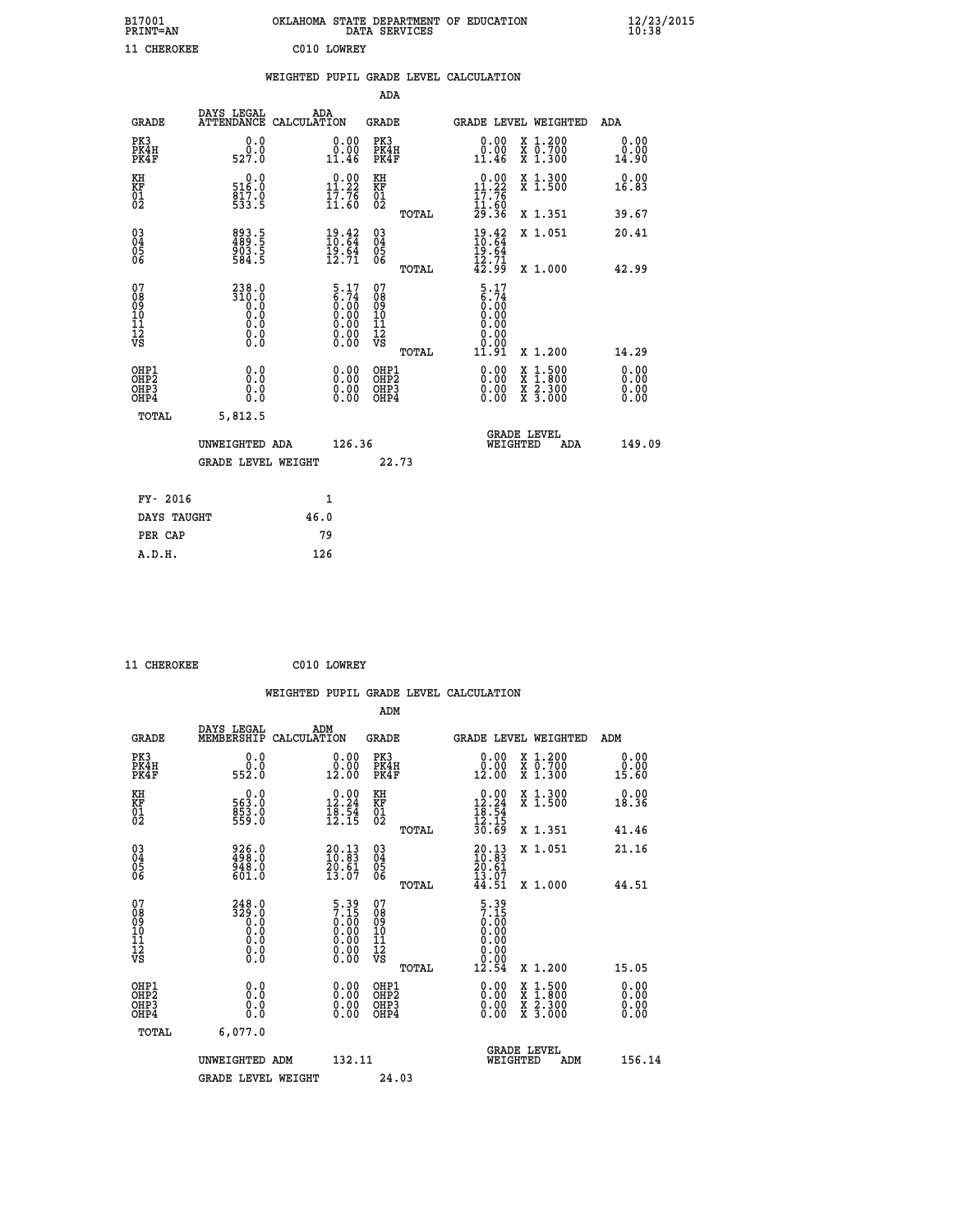| B17001<br><b>PRINT=AN</b> | OKLAHOMA STATE DEPARTMENT OF EDUCATION<br>DATA SERVICES | $\frac{12}{23}$ /2015 |
|---------------------------|---------------------------------------------------------|-----------------------|
| 11 CHEROKEE               | C014 NORWOOD                                            |                       |

|                                                    |                                                                           |                                                                     | ADA                                    |       |                                                                                                                                 |                                |                                                                  |                       |
|----------------------------------------------------|---------------------------------------------------------------------------|---------------------------------------------------------------------|----------------------------------------|-------|---------------------------------------------------------------------------------------------------------------------------------|--------------------------------|------------------------------------------------------------------|-----------------------|
| <b>GRADE</b>                                       | DAYS LEGAL<br><b>ATTENDANCE</b>                                           | ADA<br>CALCULATION                                                  | GRADE                                  |       | GRADE LEVEL WEIGHTED                                                                                                            |                                |                                                                  | <b>ADA</b>            |
| PK3<br>PK4H<br>PK4F                                | 0.0<br>0.0<br>638.0                                                       | 0.00<br>0.00<br>13.87                                               | PK3<br>PK4H<br>PK4F                    |       | 0.00<br>0.00<br>13.87                                                                                                           |                                | X 1.200<br>X 0.700<br>X 1.300                                    | 0.00<br>0.00<br>18.03 |
| KH<br><b>KF</b><br>01<br>02                        | 625.0<br>$\frac{855}{785}$ :0                                             | $\begin{array}{c} 0.00 \\ 13.59 \\ 18.59 \\ 17.07 \end{array}$      | KH<br>KF<br>01<br>02                   |       | $\begin{smallmatrix} 0.00\\ 13.59\\ 18.59\\ 17.07\\ 35.66 \end{smallmatrix}$                                                    |                                | X 1.300<br>X 1.500                                               | 0.00<br>20.39         |
|                                                    |                                                                           |                                                                     |                                        | TOTAL |                                                                                                                                 |                                | X 1.351                                                          | 48.18                 |
| $\begin{matrix} 03 \\ 04 \\ 05 \\ 06 \end{matrix}$ | 888.0<br>823.0<br>$\frac{8\bar{1}\bar{1}\cdot 0}{9\bar{2}\bar{5}\cdot 0}$ | $\begin{smallmatrix} 19.30\ 17.89\ 17.63\ 10.11\ \end{smallmatrix}$ | 03<br>04<br>05<br>06                   |       | $19.30$<br>$17.89$<br>$\frac{17.63}{20.11}$<br>55.63                                                                            |                                | X 1.051                                                          | 20.28                 |
|                                                    |                                                                           |                                                                     |                                        | TOTAL |                                                                                                                                 |                                | X 1.000                                                          | 55.63                 |
| 07<br>08<br>09<br>101<br>11<br>12<br>VS            | $1, 018.0$<br>$803.0$<br>$0.0$<br>$0.0$<br>$0.0$<br>$0.0$<br>$\S.$        | $22.13\n17.46\n0.00\n0.00\n0.00\n0.00\n0.00$<br>ŏ:ŏŏ                | 07<br>08<br>09<br>11<br>11<br>12<br>VS | TOTAL | 22.13<br>$\begin{smallmatrix} 17.46 \\[-4pt] 0.00 \\[-4pt] 0.00 \\[-4pt] 0.00 \\[-4pt] 0.00 \end{smallmatrix}$<br>0.00<br>39.59 |                                | X 1.200                                                          | 47.51                 |
|                                                    |                                                                           |                                                                     |                                        |       |                                                                                                                                 |                                |                                                                  | 0.00                  |
| OHP1<br>OHP2<br>OHP3<br>OHP4                       | 0.0<br>0.0<br>0.0                                                         | 0.00<br>$0.00$<br>0.00                                              | OHP1<br>OHP2<br>OHP3<br>OHP4           |       | 0.00<br>0.00<br>0.00                                                                                                            | X<br>X                         | $1.500$<br>$1.800$<br>$\frac{\ddot{x}}{x}$ $\frac{5.300}{3.000}$ | 0.00<br>0.00<br>0.00  |
| TOTAL                                              | 8,171.0                                                                   |                                                                     |                                        |       |                                                                                                                                 |                                |                                                                  |                       |
|                                                    | UNWEIGHTED ADA                                                            | 177.64                                                              |                                        |       |                                                                                                                                 | <b>GRADE LEVEL</b><br>WEIGHTED | ADA                                                              | 210.02                |
|                                                    | <b>GRADE LEVEL WEIGHT</b>                                                 |                                                                     |                                        | 32.38 |                                                                                                                                 |                                |                                                                  |                       |
| FY- 2016                                           |                                                                           | $\mathbf{1}$                                                        |                                        |       |                                                                                                                                 |                                |                                                                  |                       |
| DAYS TAUGHT                                        |                                                                           | 46.0                                                                |                                        |       |                                                                                                                                 |                                |                                                                  |                       |
|                                                    |                                                                           |                                                                     |                                        |       |                                                                                                                                 |                                |                                                                  |                       |

| 11 CHEROKEE | C014 NORWOOD |
|-------------|--------------|
|             |              |

**PER CAP** 57  **A.D.H. 178**

 **ADM DAYS LEGAL ADM GRADE MEMBERSHIP CALCULATION GRADE GRADE LEVEL WEIGHTED ADM PK3 0.0 0.00 PK3 0.00 X 1.200 0.00 PK4H 0.0 0.00 PK4H 0.00 X 0.700 0.00 PK4F 705.0 15.33 PK4F 15.33 X 1.300 19.93 KH 0.0 0.00 KH 0.00 X 1.300 0.00 KF 654.0 14.22 KF 14.22 X 1.500 21.33 01 892.0 19.39 01 19.39**

|                                                      | <b>GRADE LEVEL WEIGHT</b>                                         |                                                                                         | 33.72                                                       |                                                                                          |                                                                                                                                                                                                                                                                                |
|------------------------------------------------------|-------------------------------------------------------------------|-----------------------------------------------------------------------------------------|-------------------------------------------------------------|------------------------------------------------------------------------------------------|--------------------------------------------------------------------------------------------------------------------------------------------------------------------------------------------------------------------------------------------------------------------------------|
|                                                      | UNWEIGHTED ADM                                                    | 183.72                                                                                  |                                                             | <b>GRADE LEVEL</b><br>WEIGHTED<br>ADM                                                    | 217.44                                                                                                                                                                                                                                                                         |
| TOTAL                                                | 8,451.0                                                           |                                                                                         |                                                             |                                                                                          |                                                                                                                                                                                                                                                                                |
| OHP1<br>OHP <sub>2</sub><br>OH <sub>P3</sub><br>OHP4 | 0.0<br>0.000                                                      | $0.00$<br>$0.00$<br>0.00                                                                | OHP1<br>OHP <sub>2</sub><br>OHP3<br>OHP4                    | X 1:500<br>X 1:800<br>X 2:300<br>X 3:000                                                 | $\begin{smallmatrix} 0.00 & 0.00 & 0.00 & 0.00 & 0.00 & 0.00 & 0.00 & 0.00 & 0.00 & 0.00 & 0.00 & 0.00 & 0.00 & 0.00 & 0.00 & 0.00 & 0.00 & 0.00 & 0.00 & 0.00 & 0.00 & 0.00 & 0.00 & 0.00 & 0.00 & 0.00 & 0.00 & 0.00 & 0.00 & 0.00 & 0.00 & 0.00 & 0.00 & 0.00 & 0.00 & 0.0$ |
| 07<br>08<br>09<br>101<br>11<br>12<br>VS              | $1,048.0$<br>$825.0$<br>$0.0$<br>$0.0$<br>$0.0$<br>$0.0$<br>$0.0$ | $\begin{smallmatrix} 22.78\\17.93\\0.00\\0.00\\0.00\\0.00\\0.00\\0.00\end{smallmatrix}$ | 07<br>08<br>09<br>001<br>11<br>11<br>12<br>VS<br>TOTAL      | $22.78$<br>$17.93$<br>$0.00$<br>$0.00$<br>$0.00$<br>$0.00$<br>$0.00$<br>40.71<br>X 1.200 | 48.85                                                                                                                                                                                                                                                                          |
| 03<br>04<br>05<br>06                                 | 905.0<br>837.0<br>838.0<br>952.0                                  | $\begin{smallmatrix} 19.67\ 18.20\ 18.22\ 20.70 \end{smallmatrix}$                      | $\begin{matrix} 03 \\ 04 \\ 05 \\ 06 \end{matrix}$<br>TOTAL | $\begin{smallmatrix} 19.67\ 18.20\ 18.22\ 20.70\ 57.12 \end{smallmatrix}$<br>X 1.000     | 57.12                                                                                                                                                                                                                                                                          |
|                                                      |                                                                   |                                                                                         | TOTAL                                                       | X 1.351<br>X 1.051                                                                       | 49.54<br>20.67                                                                                                                                                                                                                                                                 |
| 82                                                   | 795:0                                                             | 17:28                                                                                   | 82                                                          | $\frac{19}{17}$ : 28<br>36.67                                                            |                                                                                                                                                                                                                                                                                |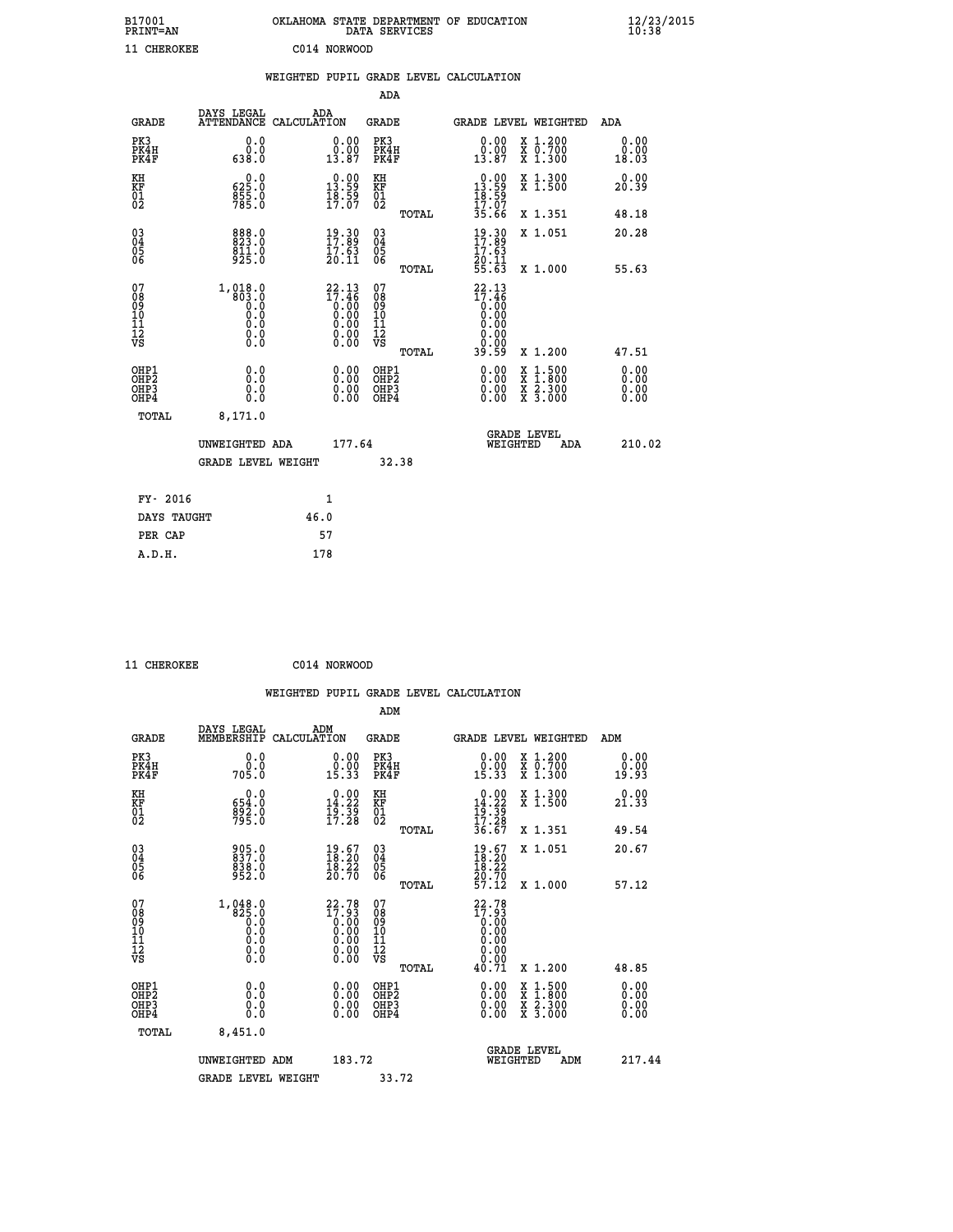| B17001<br><b>PRINT=AN</b> | OKLAHOMA STATE DEPARTMENT OF EDUCATION<br>DATA SERVICES |  |
|---------------------------|---------------------------------------------------------|--|
| 11 CHEROKEE               | C021 WOODALL                                            |  |

|                                                                    |                                                                                                         |                                                                                                                        | ADA                                       |       |                                                                                                    |                                          |                              |
|--------------------------------------------------------------------|---------------------------------------------------------------------------------------------------------|------------------------------------------------------------------------------------------------------------------------|-------------------------------------------|-------|----------------------------------------------------------------------------------------------------|------------------------------------------|------------------------------|
| <b>GRADE</b>                                                       | DAYS LEGAL<br>ATTENDANCE CALCULATION                                                                    | ADA                                                                                                                    | <b>GRADE</b>                              |       |                                                                                                    | <b>GRADE LEVEL WEIGHTED</b>              | ADA                          |
| PK3<br>PK4H<br>PK4F                                                | 146.0<br>0.0<br>1,748.0                                                                                 | 3.24<br>50.00<br>84.84                                                                                                 | PK3<br>PK4H<br>PK4F                       |       | 3.24<br>50:00<br>84∶88                                                                             | X 1.200<br>X 0.700<br>X 1.300            | 3.89<br>0.00<br>50.49        |
| KH<br><b>KF</b><br>01<br>02                                        | 0.0<br>2,254:5<br>2,439:5<br>2,519:5                                                                    | $\begin{smallmatrix} 0.00\\ 50.10\\ 54.21\\ 55.99 \end{smallmatrix}$                                                   | KH<br>KF<br>01<br>02                      |       | $\begin{array}{c} 0.00 \\ 50.10 \\ 54.21 \\ 55.99 \\ 110.20 \end{array}$                           | X 1.300<br>X 1.500                       | 0.00<br>75.15                |
|                                                                    |                                                                                                         |                                                                                                                        |                                           | TOTAL |                                                                                                    | X 1.351                                  | 148.88                       |
| $\begin{smallmatrix} 03 \\[-4pt] 04 \end{smallmatrix}$<br>05<br>06 | $\frac{1}{2}, \frac{586}{425}.5$<br>$\frac{1}{746}.0$<br>$\frac{746}{2}, \frac{139}{139}.0$             | 35.24<br>53.90<br>38.80<br>47.53                                                                                       | $\substack{03 \\ 04}$<br>05<br>06         | TOTAL | $\begin{array}{r} 35\cdot 24 \\ 53\cdot 90 \\ 38\cdot 80 \\ 47\cdot 53 \\ 140\cdot 23 \end{array}$ | X 1.051<br>X 1.000                       | 37.04<br>140.23              |
| 07<br>08<br>09<br>11<br>11<br>12<br>VS                             | 2,096.0<br>1,996.0<br>0.0<br>0.0<br>$\begin{smallmatrix} 0.0 & 0 \ 0.0 & 0 \ 0.0 & 0 \end{smallmatrix}$ | $46.58$<br>$44.36$<br>$0.00$<br>$0.00$<br>$0.00$<br>$\begin{smallmatrix} 0.00 & 0.00 \\ 0.00 & 0.00 \end{smallmatrix}$ | 07<br>08<br>09<br>11<br>11<br>12<br>VS    |       | $46.58$<br>$44.36$<br>$0.00$<br>$0.00$<br>0.00<br>00:00<br>00:00<br>90:94                          |                                          |                              |
|                                                                    |                                                                                                         |                                                                                                                        |                                           | TOTAL |                                                                                                    | X 1.200                                  | 109.13                       |
| OHP1<br>OH <sub>P</sub> 2<br>OH <sub>P3</sub><br>OH <sub>P4</sub>  | 0.0<br>0.0<br>0.0                                                                                       | 0.00<br>$\begin{smallmatrix} 0.00 \ 0.00 \end{smallmatrix}$                                                            | OHP1<br>OH <sub>P</sub> 2<br>OHP3<br>OHP4 |       | 0.00<br>0.00<br>0.00                                                                               | X 1:500<br>X 1:800<br>X 2:300<br>X 3:000 | 0.00<br>0.00<br>0.00<br>0.00 |
| TOTAL                                                              | 21,096.0                                                                                                |                                                                                                                        |                                           |       |                                                                                                    |                                          |                              |
|                                                                    | UNWEIGHTED ADA                                                                                          | 468.79                                                                                                                 |                                           |       |                                                                                                    | GRADE LEVEL<br>WEIGHTED<br>ADA           | 564.81                       |
|                                                                    | <b>GRADE LEVEL WEIGHT</b>                                                                               |                                                                                                                        | 96.02                                     |       |                                                                                                    |                                          |                              |
| FY- 2016                                                           |                                                                                                         | $\mathbf{1}$                                                                                                           |                                           |       |                                                                                                    |                                          |                              |
| DAYS TAUGHT                                                        |                                                                                                         | 45.0                                                                                                                   |                                           |       |                                                                                                    |                                          |                              |
| PER CAP                                                            |                                                                                                         | 33                                                                                                                     |                                           |       |                                                                                                    |                                          |                              |

 **11 CHEROKEE C021 WOODALL**

 **A.D.H. 448**

 **ADM**

| <b>GRADE</b>                                       | DAYS LEGAL<br>MEMBERSHIP                                         | ADM<br>CALCULATION                                                                                                                                          | <b>GRADE</b>                                        |       | GRADE LEVEL WEIGHTED                                                                                                                                 |                                          |     | ADM                   |        |
|----------------------------------------------------|------------------------------------------------------------------|-------------------------------------------------------------------------------------------------------------------------------------------------------------|-----------------------------------------------------|-------|------------------------------------------------------------------------------------------------------------------------------------------------------|------------------------------------------|-----|-----------------------|--------|
| PK3<br>PK4H<br>PK4F                                | 146.0<br>1,794.0                                                 | $3 \cdot 24 \over 0 \cdot 00 \over 39 \cdot 87$                                                                                                             | PK3<br>PK4H<br>PK4F                                 |       | $3 \cdot 24 \over 0 \cdot 00 \over 39 \cdot 87$                                                                                                      | X 1.200<br>X 0.700<br>X 1.300            |     | 3.89<br>0.00<br>51.83 |        |
| KH<br>KF<br>01<br>02                               | 0.0<br>2, 355:0<br>2, 543:0<br>2, 633:0                          | $\begin{smallmatrix} 0.00\\ 52.33\\ 56.51\\ 58.51 \end{smallmatrix}$                                                                                        | KH<br>KF<br>01<br>02                                |       | $\begin{smallmatrix}&&0.00\\52.33\\56.51\\58.51\\115.02\end{smallmatrix}$                                                                            | X 1.300<br>X 1.500                       |     | 0.00<br>78.50         |        |
|                                                    |                                                                  |                                                                                                                                                             |                                                     | TOTAL |                                                                                                                                                      | X 1.351                                  |     | 155.39                |        |
| $\begin{matrix} 03 \\ 04 \\ 05 \\ 06 \end{matrix}$ | 1,656.0<br>2,516.0<br>1,793.0<br>2,197.0                         | 36.80<br>55.91<br>39.84<br>48.82                                                                                                                            | $\begin{array}{c} 03 \\ 04 \\ 05 \\ 06 \end{array}$ |       | $36.80$<br>$55.91$<br>$39.84$<br>$48.82$<br>$144.57$                                                                                                 | X 1.051                                  |     | 38.68                 |        |
|                                                    |                                                                  |                                                                                                                                                             |                                                     | TOTAL |                                                                                                                                                      | X 1.000                                  |     | 144.57                |        |
| 07<br>089<br>090<br>1112<br>VS                     | $2,162.0\n2,064.0\n0.0\n0.0\n0.0\n0.0\n0.0$                      | $\begin{smallmatrix} 4\,8\cdot04\\ 4\,5\cdot87\\ 0\cdot00\\ 0\cdot00\\ 0\cdot00\\ 0\cdot00\\ 0\cdot00\\ 0\cdot00\\ 0\cdot00\\ 0\cdot00\\ \end{smallmatrix}$ | 07<br>08901112<br>1112<br>VS                        | TOTAL | $\begin{smallmatrix} 4\,8\cdot04\\ 4\,5\cdot87\\ 0\cdot00\\ 0\cdot00\\ 0\cdot00\\ 0\cdot00\\ 0\cdot00\\ 0\cdot00\\ 9\cdot3\cdot91 \end{smallmatrix}$ | X 1.200                                  |     | 112.69                |        |
| OHP1<br>OHP2<br>OHP3<br>OHP4                       | 0.0<br>$\begin{smallmatrix} 0.0 & 0 \ 0.0 & 0 \end{smallmatrix}$ |                                                                                                                                                             | OHP1<br>OHP2<br>OHP3<br>OHP4                        |       |                                                                                                                                                      | X 1:500<br>X 1:800<br>X 2:300<br>X 3:000 |     | 0.00<br>0.00<br>0.00  |        |
| TOTAL                                              | 21,859.0                                                         |                                                                                                                                                             |                                                     |       |                                                                                                                                                      |                                          |     |                       |        |
|                                                    | UNWEIGHTED                                                       | 485.74<br>ADM                                                                                                                                               |                                                     |       | WEIGHTED                                                                                                                                             | <b>GRADE LEVEL</b>                       | ADM |                       | 585.55 |
|                                                    | <b>GRADE LEVEL WEIGHT</b>                                        |                                                                                                                                                             | 99.81                                               |       |                                                                                                                                                      |                                          |     |                       |        |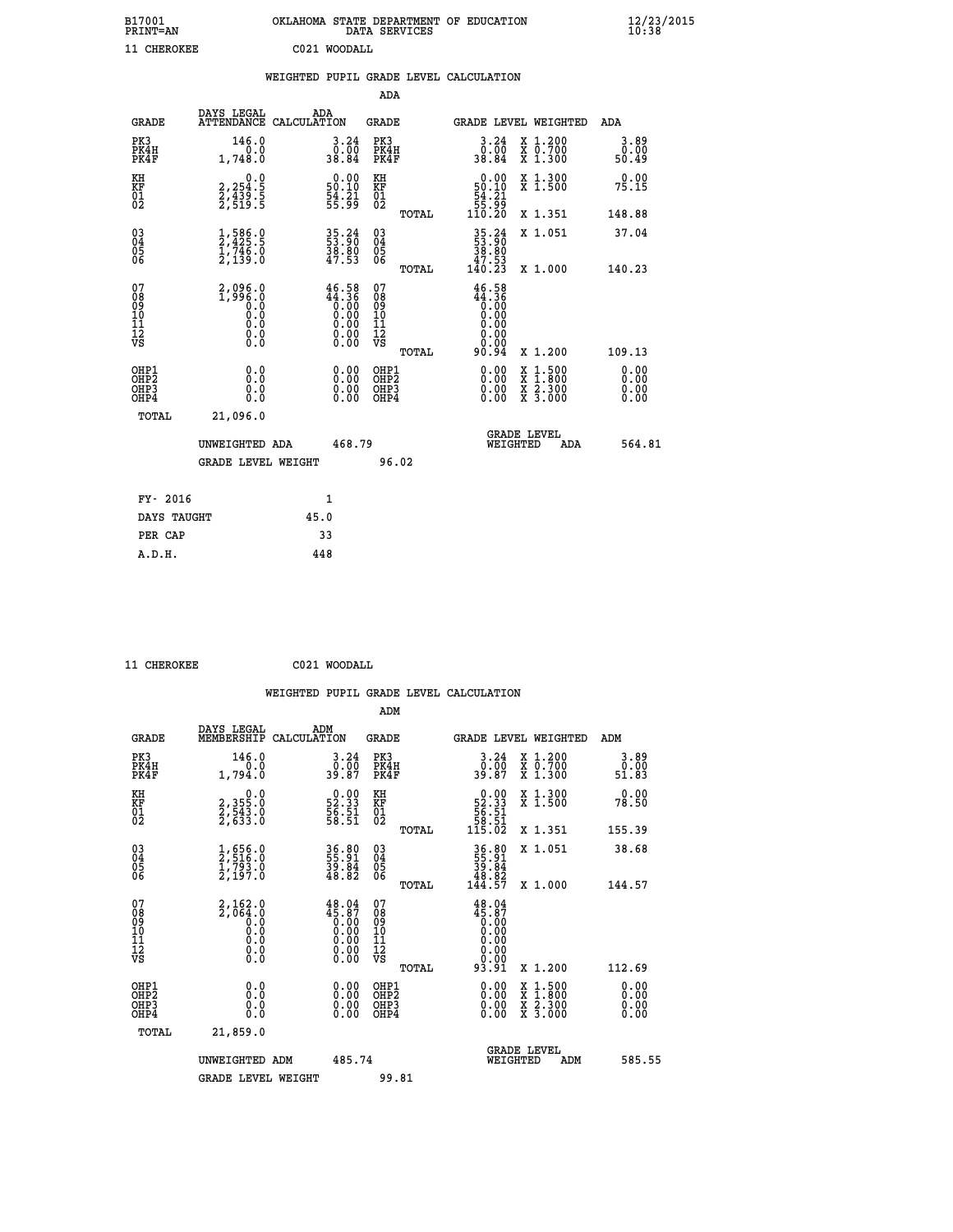| B17001<br><b>PRINT=AN</b> | OKLAHOMA STATE DEPARTMENT OF EDUCATION<br>DATA SERVICES | $\frac{12}{23}$ /2015 |
|---------------------------|---------------------------------------------------------|-----------------------|
| 11 CHEROKEE               | C026 SHADY GROVE                                        |                       |

|                                                                    |                                  | WEIGHTED PUPIL GRADE LEVEL CALCULATION                                                               |                                                     |                                                                                                                                                                                                                                                                                                                                                                                                                             |                       |
|--------------------------------------------------------------------|----------------------------------|------------------------------------------------------------------------------------------------------|-----------------------------------------------------|-----------------------------------------------------------------------------------------------------------------------------------------------------------------------------------------------------------------------------------------------------------------------------------------------------------------------------------------------------------------------------------------------------------------------------|-----------------------|
|                                                                    |                                  |                                                                                                      | <b>ADA</b>                                          |                                                                                                                                                                                                                                                                                                                                                                                                                             |                       |
| <b>GRADE</b>                                                       | DAYS LEGAL<br><b>ATTENDANCE</b>  | ADA<br>CALCULATION                                                                                   | <b>GRADE</b>                                        | GRADE LEVEL WEIGHTED                                                                                                                                                                                                                                                                                                                                                                                                        | ADA                   |
| PK3<br>PK4H<br>PK4F                                                | 13.0<br>502.0                    | $\substack{0.27 \\ 0.00 \\ 10.46}$                                                                   | PK3<br>PK4H<br>PK4F                                 | $\substack{0.27 \\ 0.00 \\ 10.46}$<br>X 1.200<br>X 0.700<br>X 1.300                                                                                                                                                                                                                                                                                                                                                         | 0.32<br>0.00<br>13.60 |
| KH<br>KF<br>01<br>02                                               | 0.0<br>723.0<br>838.0<br>940.5   | $\begin{smallmatrix} 0.00\\ 15.06\\ 17.46\\ 19.59 \end{smallmatrix}$                                 | KH<br>KF<br>01<br>02                                | X 1.300<br>X 1.500<br>0.00<br>15.06<br>17.46                                                                                                                                                                                                                                                                                                                                                                                | 0.00<br>22.59         |
|                                                                    |                                  |                                                                                                      | TOTAL                                               | 19:59<br>37.05<br>X 1.351                                                                                                                                                                                                                                                                                                                                                                                                   | 50.05                 |
| $\begin{smallmatrix} 03 \\[-4pt] 04 \end{smallmatrix}$<br>Ŏ5<br>06 | 757.0<br>768.0<br>515.0<br>468.0 | $\begin{smallmatrix} 15.77\ 16.00\ 10.73\ 9.75 \end{smallmatrix}$                                    | $\begin{array}{c} 03 \\ 04 \\ 05 \\ 06 \end{array}$ | $15.77$<br>$16.00$<br>$10.73$<br>$9.75$<br>$36.48$<br>X 1.051                                                                                                                                                                                                                                                                                                                                                               | 16.57                 |
|                                                                    |                                  |                                                                                                      | TOTAL                                               | X 1.000                                                                                                                                                                                                                                                                                                                                                                                                                     | 36.48                 |
| 07<br>08<br>09<br>11<br>11<br>12<br>VS                             |                                  | $\frac{12.79}{10.75}$<br>$\begin{smallmatrix} 0.160 0.000 0.000 0.000 0.000 0.000 \end{smallmatrix}$ | 07<br>08<br>09<br>11<br>11<br>12<br>VS<br>TOTAL     | 12.79<br>$\begin{smallmatrix} 10.75\ 10.00\ 0.00\ 0.00 \end{smallmatrix}$<br>0.00<br>0.00<br>23.54<br>X 1.200                                                                                                                                                                                                                                                                                                               | 28.25                 |
| OHP1<br>OHP2<br>OHP3<br>OH <sub>P4</sub>                           | 0.0<br>0.0<br>0.0                | $\begin{smallmatrix} 0.00 \ 0.00 \ 0.00 \ 0.00 \end{smallmatrix}$                                    | OHP1<br>OHP2<br>OHP3<br>OHP4                        | $\begin{smallmatrix} 0.00 & 0.00 & 0.00 & 0.00 & 0.00 & 0.00 & 0.00 & 0.00 & 0.00 & 0.00 & 0.00 & 0.00 & 0.00 & 0.00 & 0.00 & 0.00 & 0.00 & 0.00 & 0.00 & 0.00 & 0.00 & 0.00 & 0.00 & 0.00 & 0.00 & 0.00 & 0.00 & 0.00 & 0.00 & 0.00 & 0.00 & 0.00 & 0.00 & 0.00 & 0.00 & 0.0$<br>$\begin{smallmatrix} \mathtt{X} & 1\cdot500\\ \mathtt{X} & 1\cdot800\\ \mathtt{X} & 2\cdot300\\ \mathtt{X} & 3\cdot000 \end{smallmatrix}$ | 0.00<br>0.00<br>0.00  |
| TOTAL                                                              | 6,654.5                          |                                                                                                      |                                                     |                                                                                                                                                                                                                                                                                                                                                                                                                             |                       |
|                                                                    | UNWEIGHTED ADA                   | 138.63                                                                                               |                                                     | <b>GRADE LEVEL</b><br>WEIGHTED<br><b>ADA</b>                                                                                                                                                                                                                                                                                                                                                                                | 167.86                |
|                                                                    | <b>GRADE LEVEL WEIGHT</b>        |                                                                                                      | 29.23                                               |                                                                                                                                                                                                                                                                                                                                                                                                                             |                       |
| FY- 2016                                                           |                                  | 1                                                                                                    |                                                     |                                                                                                                                                                                                                                                                                                                                                                                                                             |                       |
| DAYS TAUGHT                                                        |                                  | 48.0                                                                                                 |                                                     |                                                                                                                                                                                                                                                                                                                                                                                                                             |                       |
| PER CAP                                                            |                                  | 57                                                                                                   |                                                     |                                                                                                                                                                                                                                                                                                                                                                                                                             |                       |

 **11 CHEROKEE C026 SHADY GROVE**

 **A.D.H. 137**

|                             |                                                                                 |                                         | ADM                         |                                                                                         |                                                           |
|-----------------------------|---------------------------------------------------------------------------------|-----------------------------------------|-----------------------------|-----------------------------------------------------------------------------------------|-----------------------------------------------------------|
| GRADE                       | DAYS LEGAL                                                                      | ADM<br>MEMBERSHIP CALCULATION           | GRADE                       | GRADE LEVEL WEIGHTED                                                                    | ADM                                                       |
| PK3<br>PK4H<br>PK4F         | 13.0<br>0.0<br>512.0                                                            | 0.27<br>0.00<br>10.67                   | PK3<br>PK4H<br>PK4F         | 0.27<br>X 1.200<br>0.00<br>X 0.700<br>10.67<br>$X$ 1.300                                | $\begin{smallmatrix} 0.32\ 0.00\ 13.87 \end{smallmatrix}$ |
| KH<br>KF<br>$\overline{01}$ | 0.0<br>742.0<br>$\frac{8\bar{4}\bar{6}\cdot\tilde{0}}{9\bar{6}1\cdot\tilde{0}}$ | 0.00<br>15.46<br>$\frac{17.63}{20.02}$  | KH<br>KF<br>$\overline{01}$ | X 1.300<br>0.00<br>15<br>.46<br>X <sub>1.500</sub><br>$\frac{17}{20}$ : $\frac{53}{22}$ | 23.19                                                     |
|                             |                                                                                 |                                         | TOTAL                       | 37.65<br>X 1.351                                                                        | 50.87                                                     |
| 03<br>04                    | 768.0<br>788.O<br>$-0.0$                                                        | 16.00<br>16.42<br>$\overline{2}$<br>. . | $^{03}_{04}$                | 16.00<br>X 1.051<br>ĪĞ<br>.42<br>. .<br>$\sim$ $\sim$                                   | 16.82                                                     |

 **WEIGHTED PUPIL GRADE LEVEL CALCULATION**

|                                                      | UNWEIGHTED ADM                                                                | 141.53                                                        |                                          |       | WEIGHTED                                                                                                                          | <b>GRADE LEVEL</b>                                                             | ADM | 171.36                                                                                                                                                                                                                                                                         |  |
|------------------------------------------------------|-------------------------------------------------------------------------------|---------------------------------------------------------------|------------------------------------------|-------|-----------------------------------------------------------------------------------------------------------------------------------|--------------------------------------------------------------------------------|-----|--------------------------------------------------------------------------------------------------------------------------------------------------------------------------------------------------------------------------------------------------------------------------------|--|
| TOTAL                                                | 6,793.0                                                                       |                                                               |                                          |       |                                                                                                                                   |                                                                                |     |                                                                                                                                                                                                                                                                                |  |
| OHP1<br>OHP <sub>2</sub><br>OH <sub>P3</sub><br>OHP4 | 0.0<br>0.000                                                                  | 0.00<br>0.00<br>0.00                                          | OHP1<br>OHP <sub>2</sub><br>OHP3<br>OHP4 |       | 0.00<br>$0.00$<br>0.00                                                                                                            | $\frac{x}{x}$ $\frac{1.500}{1.800}$<br>$\bar{x}$ 2.300<br>$\overline{x}$ 3.000 |     | $\begin{smallmatrix} 0.00 & 0.00 & 0.00 & 0.00 & 0.00 & 0.00 & 0.00 & 0.00 & 0.00 & 0.00 & 0.00 & 0.00 & 0.00 & 0.00 & 0.00 & 0.00 & 0.00 & 0.00 & 0.00 & 0.00 & 0.00 & 0.00 & 0.00 & 0.00 & 0.00 & 0.00 & 0.00 & 0.00 & 0.00 & 0.00 & 0.00 & 0.00 & 0.00 & 0.00 & 0.00 & 0.0$ |  |
| 07<br>08<br>09<br>101<br>112<br>VS                   | $\begin{smallmatrix} 627.0\\ 528.0\\ 0.0 \end{smallmatrix}$<br>0.000<br>$\S.$ | 13.06<br>$\frac{11.00}{0.00}$<br>0:00<br>0:00<br>0:00<br>0:00 | 07<br>08<br>09<br>11<br>11<br>12<br>VS   | TOTAL | 13.06<br>$\begin{smallmatrix} 11.000 \\[-4pt] 0.000 \\[-4pt] 0.000 \\[-4pt] 0.000 \\[-4pt] 0.00 \\[-4pt] 24.06 \end{smallmatrix}$ | X 1.200                                                                        |     | 28.87                                                                                                                                                                                                                                                                          |  |
| 03<br>04<br>05<br>06                                 | 768.0<br>788.0<br>528.0<br>480.0                                              | 16.00<br>16.42<br>$\frac{11}{10}$ $\frac{00}{00}$             | 03<br>04<br>05<br>06                     | TOTAL | $\begin{smallmatrix} 16.00 \ 16.42 \ 11.00 \ 10.00 \end{smallmatrix}$<br>37.42                                                    | X 1.051<br>X 1.000                                                             |     | 16.82<br>37.42                                                                                                                                                                                                                                                                 |  |

GRADE LEVEL WEIGHT 29.83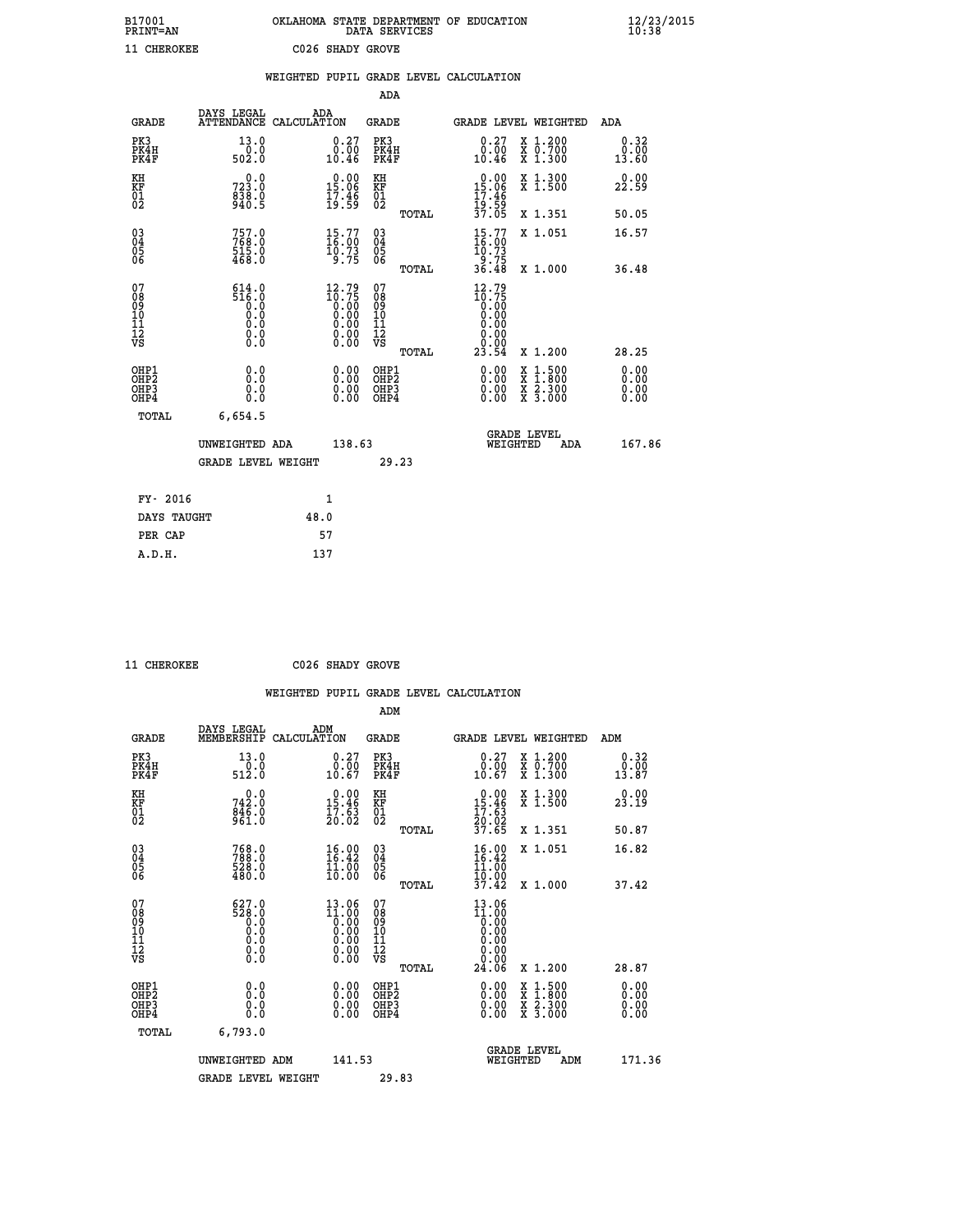| B17001<br>PRINT=AN                                 |                                                                                           | OKLAHOMA                               |                                                                                                                |                                        |       | STATE DEPARTMENT OF EDUCATION<br>DATA SERVICES                                                                                              |                               | $\frac{12}{23}$       |  |
|----------------------------------------------------|-------------------------------------------------------------------------------------------|----------------------------------------|----------------------------------------------------------------------------------------------------------------|----------------------------------------|-------|---------------------------------------------------------------------------------------------------------------------------------------------|-------------------------------|-----------------------|--|
| 11 CHEROKEE                                        |                                                                                           |                                        | C031 PEGGS                                                                                                     |                                        |       |                                                                                                                                             |                               |                       |  |
|                                                    |                                                                                           | WEIGHTED PUPIL GRADE LEVEL CALCULATION |                                                                                                                |                                        |       |                                                                                                                                             |                               |                       |  |
|                                                    |                                                                                           |                                        |                                                                                                                | <b>ADA</b>                             |       |                                                                                                                                             |                               |                       |  |
| <b>GRADE</b>                                       | DAYS LEGAL<br><b>ATTENDANCE</b>                                                           | ADA<br>CALCULATION                     |                                                                                                                | <b>GRADE</b>                           |       |                                                                                                                                             | <b>GRADE LEVEL WEIGHTED</b>   | <b>ADA</b>            |  |
| PK3<br>PK4H<br>PK4F                                | 0.0<br>ة:ة<br>761.0                                                                       |                                        | $\begin{smallmatrix} 0.00\\ 0.00\\ 19.03 \end{smallmatrix}$                                                    | PK3<br>PK4H<br>PK4F                    |       | $\begin{smallmatrix} 0.00\\ 0.00\\ 19.03 \end{smallmatrix}$                                                                                 | X 1.200<br>X 0.700<br>X 1.300 | 0.00<br>0.00<br>24.74 |  |
| KH<br>KF<br>01<br>02                               | $\begin{smallmatrix}&&0.0\\539.5\\1,012.0\\977.5\end{smallmatrix}$                        |                                        | $\begin{smallmatrix} 0.00\\13.49\\25.30\\24.44 \end{smallmatrix}$                                              | KH<br>KF<br>01<br>02                   |       | $\begin{smallmatrix} 0.00\\13.49\\25.30\\24.44\\49.74 \end{smallmatrix}$                                                                    | X 1.300<br>X 1.500            | 0.00<br>20.24         |  |
|                                                    |                                                                                           |                                        |                                                                                                                |                                        | TOTAL |                                                                                                                                             | X 1.351                       | 67.20                 |  |
| $\begin{matrix} 03 \\ 04 \\ 05 \\ 06 \end{matrix}$ | $1, 084.0$<br>817.5<br>864.5<br>968.5                                                     |                                        | $\begin{smallmatrix} 27.10\\ 20.44\\ 21.61\\ 24.21 \end{smallmatrix}$                                          | 03<br>04<br>05<br>06                   |       | $27.10$<br>$20.44$<br>$21.61$<br>$24.21$<br>$66.26$                                                                                         | X 1.051                       | 28.48                 |  |
|                                                    |                                                                                           |                                        |                                                                                                                |                                        | TOTAL |                                                                                                                                             | X 1.000                       | 66.26                 |  |
| 07<br>08<br>09<br>101<br>11<br>12<br>VS            | $\begin{smallmatrix} 845.0\\ 639.0\\ 0.0\\ 0.0\\ 0.0\\ 0.0\\ 0.0\\ 0.0 \end{smallmatrix}$ |                                        | $\begin{smallmatrix} 21.13 \\ 15.98 \\ 0.00 \\ 0.00 \\ 0.00 \\ 0.00 \\ 0.00 \\ 0.00 \\ 0.00 \end{smallmatrix}$ | 07<br>08<br>09<br>11<br>11<br>12<br>VS |       | $\begin{smallmatrix} 21\cdot 13\\15\cdot 98\\0\cdot 00\\0\cdot 00\\0\cdot 00\\0\cdot 00\\0\cdot 00\\0\cdot 00\\37\cdot 11\end{smallmatrix}$ |                               |                       |  |
|                                                    |                                                                                           |                                        |                                                                                                                |                                        | TOTAL |                                                                                                                                             | X 1.200                       | 44.53                 |  |

| OHP1<br>OHP <sub>2</sub><br>OHP3<br>OHP4<br>TOTAL | 108.0<br>0.0<br>0.0<br>0.0<br>8,616.5 | 2.70<br>OHP1<br>0.00<br>OHP <sub>2</sub><br>0.00<br>OHP3<br>0.00<br>OHP4 | $\frac{2.70}{0.00}$<br>1,500<br>x<br>$\overline{\mathbf{x}}$<br>1,800<br>0.00<br>X 2.300<br>0.00<br>X 3.000 | $\begin{smallmatrix} 4.05\ 0.00\ 0.00 \end{smallmatrix}$ |
|---------------------------------------------------|---------------------------------------|--------------------------------------------------------------------------|-------------------------------------------------------------------------------------------------------------|----------------------------------------------------------|
|                                                   | UNWEIGHTED ADA<br>GRADE LEVEL WEIGHT  | 215.43<br>40.07                                                          | <b>GRADE LEVEL</b><br>WEIGHTED<br>ADA                                                                       | 255.50                                                   |
| FY- 2016                                          |                                       | 1                                                                        |                                                                                                             |                                                          |
| DAYS TAUGHT                                       |                                       | 40.0                                                                     |                                                                                                             |                                                          |
| PER CAP                                           |                                       | 77                                                                       |                                                                                                             |                                                          |
|                                                   |                                       |                                                                          |                                                                                                             |                                                          |

 **11 CHEROKEE C031 PEGGS**

 **A.D.H. 193**

|                                                                              |                                                                                          | WEIGHTED PUPIL GRADE LEVEL CALCULATION                                                         |                                                     |                                                                                                   |                                                     |                                              |
|------------------------------------------------------------------------------|------------------------------------------------------------------------------------------|------------------------------------------------------------------------------------------------|-----------------------------------------------------|---------------------------------------------------------------------------------------------------|-----------------------------------------------------|----------------------------------------------|
|                                                                              |                                                                                          |                                                                                                | ADM                                                 |                                                                                                   |                                                     |                                              |
| <b>GRADE</b>                                                                 | DAYS LEGAL<br>MEMBERSHIP                                                                 | ADM<br>CALCULATION                                                                             | <b>GRADE</b>                                        |                                                                                                   | <b>GRADE LEVEL WEIGHTED</b>                         | ADM                                          |
| PK3<br>PK4H<br>PK4F                                                          | 0.0<br>0.0<br>828.0                                                                      | $\begin{smallmatrix} 0.00\\ 0.00\\ 20.70 \end{smallmatrix}$                                    | PK3<br>PK4H<br>PK4F                                 | 0.00<br>0.00<br>20.70                                                                             | X 1.200<br>X 0.700<br>X 1.300                       | 0.00<br>0.00<br>26.91                        |
| KH<br>KF<br>01<br>02                                                         | 0.0<br>560.0<br>1,082.0                                                                  | $\begin{smallmatrix} 0.00\\14.00\\27.95\\25.33 \end{smallmatrix}$                              | KH<br>KF<br>01<br>02                                | 0.00<br>$\begin{smallmatrix} 14.00 \\ 27.05 \\ 25.33 \\ 52.38 \end{smallmatrix}$                  | X 1.300<br>X 1.500                                  | 0.00<br>21.00                                |
|                                                                              |                                                                                          |                                                                                                | TOTAL                                               |                                                                                                   | X 1.351                                             | 70.77                                        |
| $\begin{matrix} 03 \\ 04 \\ 05 \\ 06 \end{matrix}$                           | 1,120.0<br>858.0<br>929.0<br>1,000.0                                                     | 28.00<br>21.45<br>$\frac{2\bar{2}\cdot 4\bar{8}}{25.00}$                                       | $\begin{array}{c} 03 \\ 04 \\ 05 \\ 06 \end{array}$ | 28.00<br>21.45<br>22.48<br>25.00<br>25.00<br>68.93                                                | X 1.051                                             | 29.43                                        |
| 07<br>08<br>09<br>11<br>11<br>12<br>VS                                       | 880.0<br>676.0<br>0.0<br>0.0<br>$\begin{smallmatrix} 0.16 \ 0.0 \ 0.0 \end{smallmatrix}$ | ${\footnotesize\begin{array}{l} 22.00\\16.90\\0.00\\0.00\\0.00\\0.00\\0.00\\0.00 \end{array}}$ | TOTAL<br>07<br>08<br>09<br>11<br>11<br>12<br>VS     | 22.00<br>$\begin{smallmatrix} 16.90 \\ 6.00 \\ 0.00 \end{smallmatrix}$<br>0.00<br>0.00            | X 1.000                                             | 68.93                                        |
| OHP1<br>OH <sub>P</sub> <sub>2</sub><br>OH <sub>P3</sub><br>OH <sub>P4</sub> | 131.0<br>0.0<br>0.0<br>0.0                                                               | $\begin{smallmatrix} 3.28\ 0.00\ 0.00 \end{smallmatrix}$                                       | TOTAL<br>OHP1<br>OH <sub>P</sub> 2<br>OHP3<br>OHP4  | 38.90<br>$\begin{smallmatrix} 3 & 2 & 8 \\ 0 & 0 & 0 \\ 0 & 0 & 0 \\ 0 & 0 & 0 \end{smallmatrix}$ | X 1.200<br>X 1:500<br>X 1:800<br>X 2:300<br>X 3:000 | 46.68<br>$\frac{4.92}{0.00}$<br>0.00<br>0.00 |
| TOTAL                                                                        | 9,047.0<br>UNWEIGHTED ADM                                                                | 226.19                                                                                         |                                                     | WEIGHTED                                                                                          | <b>GRADE LEVEL</b><br>ADM                           | 268.64                                       |
|                                                                              | <b>GRADE LEVEL WEIGHT</b>                                                                |                                                                                                | 42.45                                               |                                                                                                   |                                                     |                                              |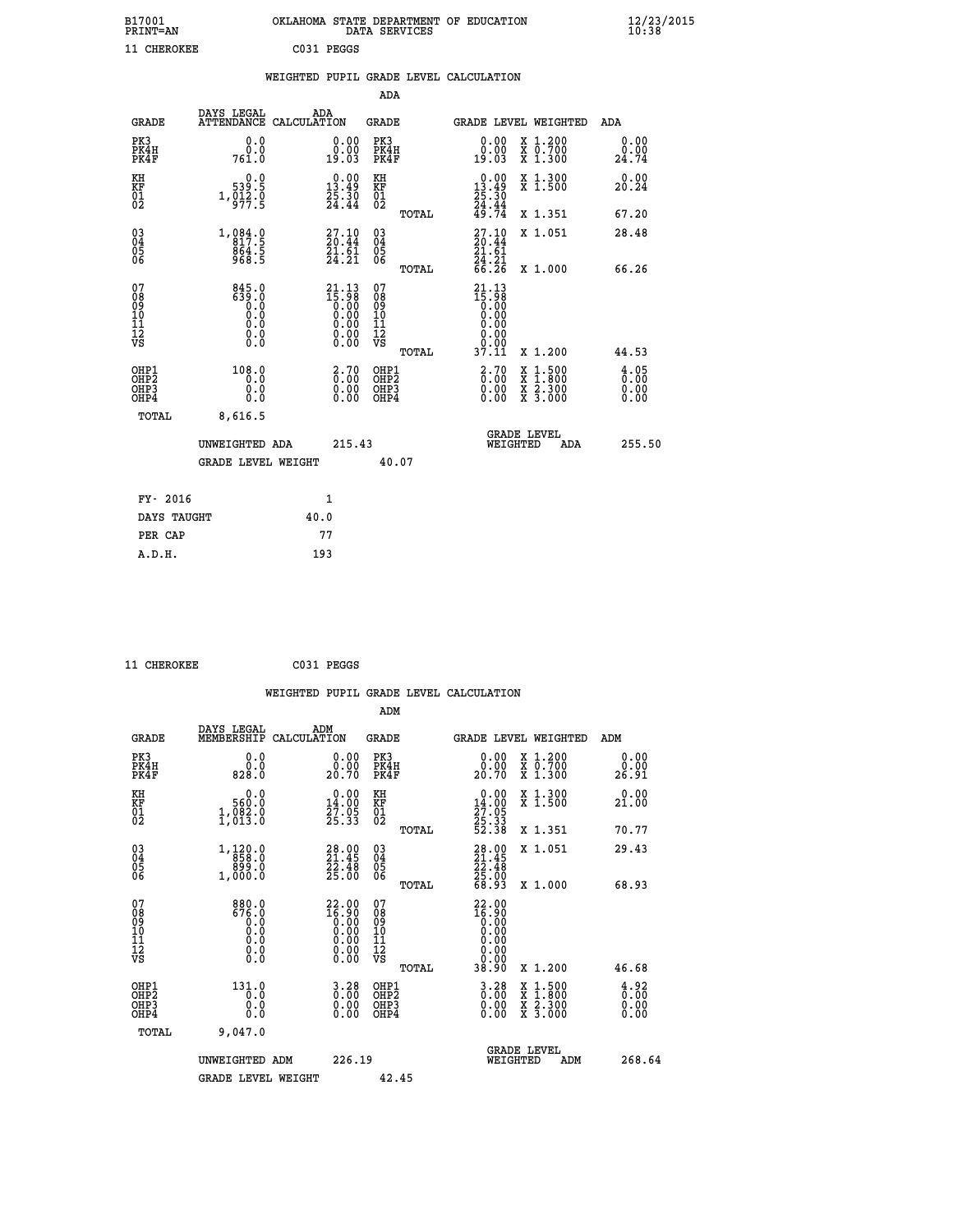| B17001          | OKLAHOMA STATE DEPARTMENT OF EDUCATION |
|-----------------|----------------------------------------|
| <b>PRINT=AN</b> | DATA SERVICES                          |
| 11 CHEROKEE     | C034 GRAND VIEW                        |

|                                                                    |                                                                     | WEIGHTED PUPIL GRADE LEVEL CALCULATION                        |                                        |       |                                                                          |                                                                                                  |                              |
|--------------------------------------------------------------------|---------------------------------------------------------------------|---------------------------------------------------------------|----------------------------------------|-------|--------------------------------------------------------------------------|--------------------------------------------------------------------------------------------------|------------------------------|
|                                                                    |                                                                     |                                                               | <b>ADA</b>                             |       |                                                                          |                                                                                                  |                              |
| <b>GRADE</b>                                                       | DAYS LEGAL<br><b>ATTENDANCE</b>                                     | ADA<br>CALCULATION                                            | <b>GRADE</b>                           |       |                                                                          | GRADE LEVEL WEIGHTED                                                                             | ADA                          |
| PK3<br>PK4H<br>PK4F                                                | 23.0<br>0.0<br>2,058.0                                              | $\begin{smallmatrix} 0.50\ 0.00\ 44.74 \end{smallmatrix}$     | PK3<br>PK4H<br>PK4F                    |       | $\begin{smallmatrix} 0.50\\ 0.00\\ 44.74 \end{smallmatrix}$              | X 1.200<br>X 0.700<br>X 1.300                                                                    | 0.60<br>0.00<br>58.16        |
| KH<br>KF<br>01<br>02                                               | 0.0<br>3, 335:5<br>3, 527:0<br>2, 863:0                             | $72.51$<br>$76.51$<br>$76.67$<br>$62.24$                      | KH<br>KF<br>01<br>02                   |       | 0.00<br>$72.51$<br>$76.67$<br>$62.24$<br>$138.91$                        | X 1.300<br>X 1.500                                                                               | 0.00<br>108.77               |
|                                                                    |                                                                     |                                                               |                                        | TOTAL |                                                                          | X 1.351                                                                                          | 187.67                       |
| $\begin{smallmatrix} 03 \\[-4pt] 04 \end{smallmatrix}$<br>Ŏ5<br>06 | 2,718.5<br>2,964.5<br>2,667.0<br>2,196.0                            | 59.10<br>64.45<br>57.98<br>47.74                              | $\substack{03 \\ 04}$<br>Ŏ5<br>06      |       | $59.10$<br>$64.45$<br>$57.98$<br>$47.74$<br>$170.17$                     | X 1.051                                                                                          | 62.11                        |
|                                                                    |                                                                     |                                                               |                                        | TOTAL |                                                                          | X 1.000                                                                                          | 170.17                       |
| 07<br>08<br>09<br>11<br>11<br>12<br>VS                             | $2,479.0$<br>$2,796.0$<br>$0.0$<br>$0.0$<br>$0.0$<br>$0.0$<br>$0.0$ | 53.89<br>60.78                                                | 07<br>08<br>09<br>11<br>11<br>12<br>VS | TOTAL | 53.89<br>ត្ថិ៍: ក្ដីទី<br>0.00<br>0.00<br>0.00<br>0.00<br>0.00<br>114.67 | X 1.200                                                                                          | 137.60                       |
| OHP1<br>OHP2<br>OHP3<br>OHP4                                       | 0.0<br>0.0<br>0.0                                                   | 0.0000<br>$\begin{smallmatrix} 0.00 \ 0.00 \end{smallmatrix}$ | OHP1<br>OHP2<br>OHP3<br>OHP4           |       | 0.00<br>0.00<br>0.00                                                     | $\begin{smallmatrix} x & 1 & 500 \\ x & 1 & 800 \\ x & 2 & 300 \\ x & 3 & 000 \end{smallmatrix}$ | 0.00<br>0.00<br>0.00<br>0.00 |
| <b>TOTAL</b>                                                       | 27,627.5                                                            |                                                               |                                        |       |                                                                          |                                                                                                  |                              |
|                                                                    | UNWEIGHTED ADA                                                      | 600.60                                                        |                                        |       | WEIGHTED                                                                 | <b>GRADE LEVEL</b><br>ADA                                                                        | 725.08                       |
|                                                                    | <b>GRADE LEVEL WEIGHT</b>                                           |                                                               | 124.48                                 |       |                                                                          |                                                                                                  |                              |
| FY- 2016                                                           |                                                                     | $\mathbf{1}$                                                  |                                        |       |                                                                          |                                                                                                  |                              |
| DAYS TAUGHT                                                        |                                                                     | 46.0                                                          |                                        |       |                                                                          |                                                                                                  |                              |
| PER CAP                                                            |                                                                     | 33                                                            |                                        |       |                                                                          |                                                                                                  |                              |

 **11 CHEROKEE C034 GRAND VIEW**

 **A.D.H. 557**

| <b>GRADE</b>                                         | DAYS LEGAL<br>MEMBERSHIP                                                          | ADM<br>CALCULATION                                                   | <b>GRADE</b>                             |       |                                                                                  |          | GRADE LEVEL WEIGHTED                                                                                                                      | ADM                          |  |
|------------------------------------------------------|-----------------------------------------------------------------------------------|----------------------------------------------------------------------|------------------------------------------|-------|----------------------------------------------------------------------------------|----------|-------------------------------------------------------------------------------------------------------------------------------------------|------------------------------|--|
| PK3<br>PK4H<br>PK4F                                  | 23.0<br>0.0<br>2,170.0                                                            | 0.50<br>0.00<br>47.17                                                | PK3<br>PK4H<br>PK4F                      |       | 0.50<br>0.00<br>47.17                                                            |          | X 1.200<br>X 0.700<br>X 1.300                                                                                                             | 0.60<br>0.00<br>61.32        |  |
| KH<br>KF<br>01<br>02                                 | 0.0<br>3,542:0<br>3,697:0<br>3,007:0                                              | $77.00$<br>$80.37$<br>$65.37$                                        | KH<br>KF<br>01<br>02                     |       | $\begin{smallmatrix} &0.00\\ 77.00\\ 80.37\\ 65.37\\ 145.74 \end{smallmatrix}$   |          | X 1.300<br>X 1.500                                                                                                                        | 0.00<br>115.50               |  |
|                                                      |                                                                                   |                                                                      |                                          | TOTAL |                                                                                  |          | X 1.351                                                                                                                                   | 196.89                       |  |
| $\begin{matrix} 03 \\ 04 \\ 05 \\ 06 \end{matrix}$   | $\begin{smallmatrix} 2, 827.0\\ 3, 162.0\\ 2, 797.0\\ 2, 280.0 \end{smallmatrix}$ | $61.46$<br>$68.74$<br>60:00<br>49.57                                 | 03<br>04<br>05<br>06                     |       | $\begin{smallmatrix} 61.46\\ 68.74\\ 60.80\\ 49.57\\ 179.11 \end{smallmatrix}$   |          | X 1.051                                                                                                                                   | 64.59                        |  |
|                                                      |                                                                                   |                                                                      |                                          | TOTAL |                                                                                  |          | X 1.000                                                                                                                                   | 179.11                       |  |
| 07<br>08<br>09<br>101<br>112<br>VS                   | $2,561.0$<br>$2,919.0$<br>$0.0$<br>$0.0$<br>$0.0$<br>$0.0$<br>$0.0$               | $55.67$<br>$63.46$<br>$0.00$<br>$0.00$<br>$0.00$<br>$0.00$<br>$0.00$ | 07<br>08901112<br>1112<br>VS             |       | $55.67$<br>$63.46$<br>$0.00$<br>$0.00$<br>$0.00$<br>$0.00$<br>$0.00$<br>$119.13$ |          |                                                                                                                                           |                              |  |
|                                                      |                                                                                   |                                                                      |                                          | TOTAL |                                                                                  |          | X 1.200                                                                                                                                   | 142.96                       |  |
| OHP1<br>OHP <sub>2</sub><br>OH <sub>P3</sub><br>OHP4 | 0.0<br>0.0<br>0.0                                                                 | $0.00$<br>$0.00$<br>0.00                                             | OHP1<br>OHP <sub>2</sub><br>OHP3<br>OHP4 |       |                                                                                  |          | $\begin{smallmatrix} \mathtt{X} & 1\cdot500\\ \mathtt{X} & 1\cdot800\\ \mathtt{X} & 2\cdot300\\ \mathtt{X} & 3\cdot000 \end{smallmatrix}$ | 0.00<br>0.00<br>0.00<br>0.00 |  |
| TOTAL                                                | 28,985.0                                                                          |                                                                      |                                          |       |                                                                                  |          |                                                                                                                                           |                              |  |
|                                                      | UNWEIGHTED ADM                                                                    | 630.11                                                               |                                          |       |                                                                                  | WEIGHTED | <b>GRADE LEVEL</b><br>ADM                                                                                                                 | 760.97                       |  |
|                                                      | <b>GRADE LEVEL WEIGHT</b>                                                         |                                                                      | 130.86                                   |       |                                                                                  |          |                                                                                                                                           |                              |  |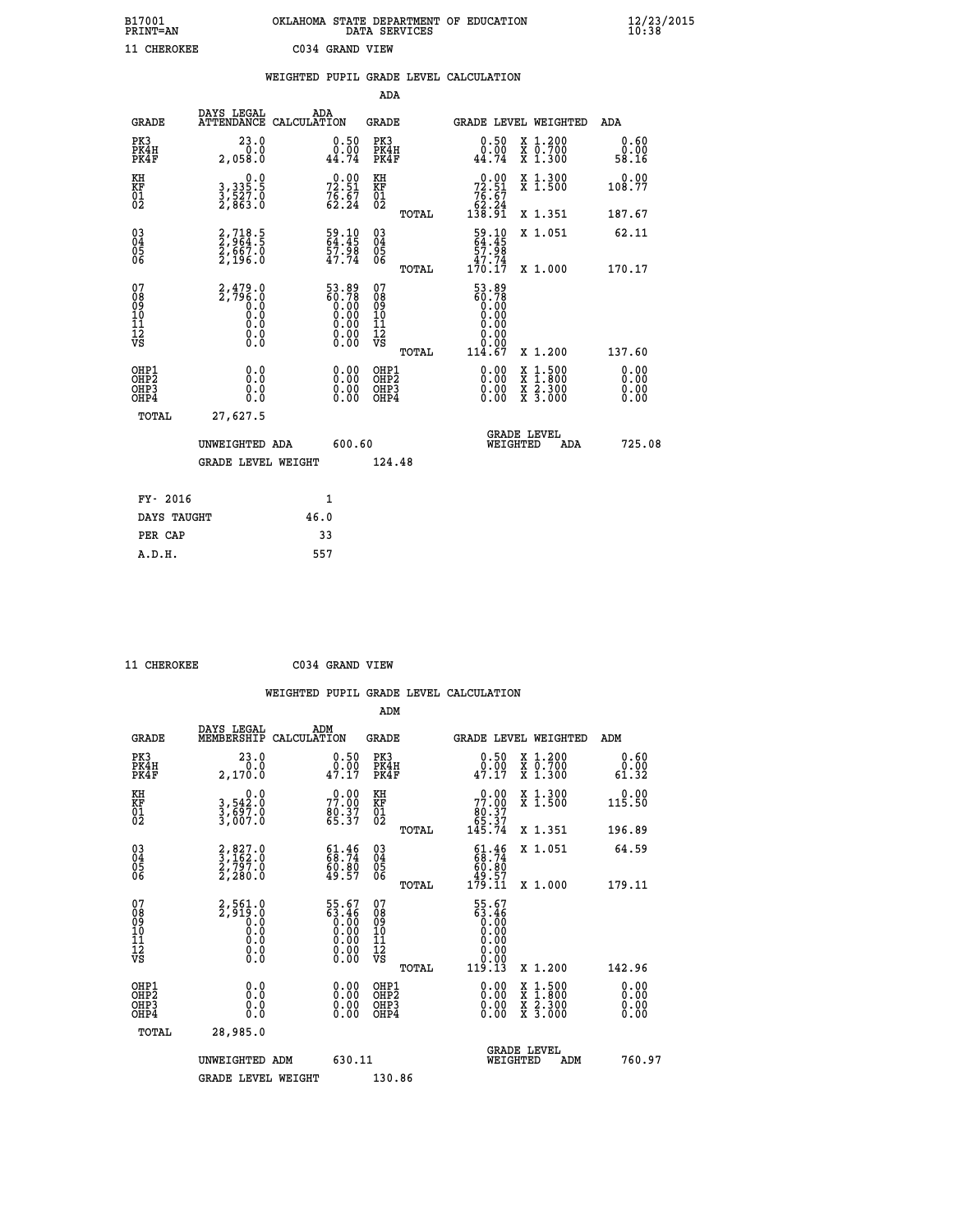| B17001<br><b>PRINT=AN</b> |             | OKLAHOMA STATE DEPARTMENT OF EDUCATION<br>DATA SERVICES |  |
|---------------------------|-------------|---------------------------------------------------------|--|
| 11 CHEROKEE               | C044 BRIGGS |                                                         |  |

|  |  | WEIGHTED PUPIL GRADE LEVEL CALCULATION |
|--|--|----------------------------------------|

|                                                                    |                                                                   |                                                                                               |              |                                                                                                                       | ADA                                       |       |                                                                                                                               |                                                                                                  |                              |
|--------------------------------------------------------------------|-------------------------------------------------------------------|-----------------------------------------------------------------------------------------------|--------------|-----------------------------------------------------------------------------------------------------------------------|-------------------------------------------|-------|-------------------------------------------------------------------------------------------------------------------------------|--------------------------------------------------------------------------------------------------|------------------------------|
|                                                                    | <b>GRADE</b>                                                      | DAYS LEGAL<br>ATTENDANCE CALCULATION                                                          | ADA          |                                                                                                                       | <b>GRADE</b>                              |       |                                                                                                                               | <b>GRADE LEVEL WEIGHTED</b>                                                                      | ADA                          |
|                                                                    | PK3<br>PK4H<br>PK4F                                               | 240.0<br>0.0<br>1,308.5                                                                       |              | $\begin{smallmatrix} 6.00\\ 0.00\\ 32.71 \end{smallmatrix}$                                                           | PK3<br>PK4H<br>PK4F                       |       | $\begin{smallmatrix} 6.00\\ 0.00\\ 32.71 \end{smallmatrix}$                                                                   | X 1.200<br>X 0.700<br>X 1.300                                                                    | 7.20<br>0.00<br>42.52        |
| KH<br><b>KF</b><br>01<br>02                                        |                                                                   | 0.0<br>2,164.0<br>$\frac{5}{1}, \frac{19}{494}$ : 9                                           |              | $\begin{smallmatrix} 0.00\\ 54.10\\ 54.8\\ 57.36 \end{smallmatrix}$                                                   | KH<br>KF<br>01<br>02                      |       | $\begin{smallmatrix} 0.00\\ 54.10\\ 54.85\\ 37.36\\ 92.21 \end{smallmatrix}$                                                  | X 1.300<br>X 1.500                                                                               | 0.00<br>81.15                |
|                                                                    |                                                                   |                                                                                               |              |                                                                                                                       |                                           | TOTAL |                                                                                                                               | X 1.351                                                                                          | 124.58                       |
| $\begin{smallmatrix} 03 \\[-4pt] 04 \end{smallmatrix}$<br>05<br>06 |                                                                   | $\frac{1}{2}, \frac{542}{272}$ : 0<br>$\frac{1}{4}, \frac{417}{672}$ : 5                      |              | 38.55<br>56.80<br>35.44<br>41.81                                                                                      | $\substack{03 \\ 04}$<br>05<br>06         | TOTAL | 38.55<br>56.80<br>35.44<br>41.81<br>134.05                                                                                    | X 1.051<br>X 1.000                                                                               | 40.52<br>134.05              |
| 07<br>08<br>09<br>11<br>11<br>12<br>VS                             |                                                                   | $1,882.5$<br>1,511.0<br>0.0<br>0.0<br>$\begin{smallmatrix} 0.0 \ 0.0 \ 0.0 \end{smallmatrix}$ |              | $37.78$<br>$0.00$<br>$0.00$<br>$0.00$<br>$0.00$<br>$\begin{smallmatrix} 0.00 & 0.00 \\ 0.00 & 0.00 \end{smallmatrix}$ | 07<br>08<br>09<br>11<br>11<br>12<br>VS    |       | 47.06<br>$\begin{array}{c} 37.78 \\ 0.00 \\ 0.00 \end{array}$<br>0.00<br>$\begin{array}{c} 0.00 \\ 0.00 \\ 84.84 \end{array}$ |                                                                                                  |                              |
|                                                                    |                                                                   |                                                                                               |              |                                                                                                                       |                                           | TOTAL |                                                                                                                               | X 1.200                                                                                          | 101.81                       |
|                                                                    | OHP1<br>OH <sub>P</sub> 2<br>OH <sub>P3</sub><br>OH <sub>P4</sub> | 0.0<br>0.0<br>0.0                                                                             |              | 0.00<br>$\begin{smallmatrix} 0.00 \ 0.00 \end{smallmatrix}$                                                           | OHP1<br>OH <sub>P</sub> 2<br>OHP3<br>OHP4 |       | 0.00<br>0.00<br>0.00                                                                                                          | $\begin{smallmatrix} x & 1 & 500 \\ x & 1 & 800 \\ x & 2 & 300 \\ x & 3 & 000 \end{smallmatrix}$ | 0.00<br>0.00<br>0.00<br>0.00 |
|                                                                    | TOTAL                                                             | 17,698.5                                                                                      |              |                                                                                                                       |                                           |       |                                                                                                                               |                                                                                                  |                              |
|                                                                    |                                                                   | UNWEIGHTED ADA                                                                                |              | 442.46                                                                                                                |                                           |       |                                                                                                                               | GRADE LEVEL<br>WEIGHTED<br>ADA                                                                   | 531.83                       |
|                                                                    |                                                                   | <b>GRADE LEVEL WEIGHT</b>                                                                     |              |                                                                                                                       |                                           | 89.37 |                                                                                                                               |                                                                                                  |                              |
|                                                                    | FY- 2016                                                          |                                                                                               | $\mathbf{1}$ |                                                                                                                       |                                           |       |                                                                                                                               |                                                                                                  |                              |
|                                                                    | DAYS TAUGHT                                                       |                                                                                               | 40.0         |                                                                                                                       |                                           |       |                                                                                                                               |                                                                                                  |                              |
|                                                                    | PER CAP                                                           |                                                                                               | 55           |                                                                                                                       |                                           |       |                                                                                                                               |                                                                                                  |                              |

 **A.D.H. 398**

 **11 CHEROKEE C044 BRIGGS**

| <b>GRADE</b>                                       | DAYS LEGAL<br>MEMBERSHIP                                                                                         | ADM<br>CALCULATION                                                                                                 | <b>GRADE</b>                                        |       | <b>GRADE LEVEL WEIGHTED</b>                                                               |                                          |     | ADM                   |  |
|----------------------------------------------------|------------------------------------------------------------------------------------------------------------------|--------------------------------------------------------------------------------------------------------------------|-----------------------------------------------------|-------|-------------------------------------------------------------------------------------------|------------------------------------------|-----|-----------------------|--|
| PK3<br>PK4H<br>PK4F                                | 240.0<br>0.0<br>1,400.0                                                                                          | $\begin{smallmatrix} 6.00\\ 0.00\\ 35.00 \end{smallmatrix}$                                                        | PK3<br>PK4H<br>PK4F                                 |       | 6.00<br>0.00<br>35.00                                                                     | X 1.200<br>X 0.700<br>X 1.300            |     | 7.20<br>0.00<br>45.50 |  |
| KH<br>KF<br>01<br>02                               | 0.0<br>2,294:0<br>2,303:0<br>1,547:0                                                                             | $\begin{smallmatrix} 0.00\\ 57.35\\ 57.58\\ 38.68 \end{smallmatrix}$                                               | KH<br>KF<br>01<br>02                                |       | $\begin{smallmatrix} 0.00\\57.35\\57.58\\38.58\\ 96.26 \end{smallmatrix}$                 | X 1.300<br>X 1.500                       |     | 0.00<br>86.03         |  |
|                                                    |                                                                                                                  |                                                                                                                    |                                                     | TOTAL |                                                                                           | X 1.351                                  |     | 130.05                |  |
| $\begin{matrix} 03 \\ 04 \\ 05 \\ 06 \end{matrix}$ | $\frac{1}{2}, \frac{600}{320}.0$<br>$\frac{1}{1}, \frac{480}{737}.0$                                             | $\begin{smallmatrix} 40.00\\ 58.00\\ 37.00\\ 43.43 \end{smallmatrix}$                                              | $\begin{array}{c} 03 \\ 04 \\ 05 \\ 06 \end{array}$ |       | $\begin{smallmatrix} 40.00\\ 58.00\\ 37.00\\ 43.43\\ 138.43 \end{smallmatrix}$            | X 1.051                                  |     | 42.04                 |  |
|                                                    |                                                                                                                  |                                                                                                                    |                                                     | TOTAL |                                                                                           | X 1.000                                  |     | 138.43                |  |
| 07<br>089<br>090<br>1112<br>VS                     | $\left.\begin{smallmatrix} 1,930.0\\ 1,590.0\\ 0.0\\ 0.0\\ 0.0\\ 0.0\\ 0.0\\ 0.0\\ 0.0 \end{smallmatrix}\right.$ | $\begin{smallmatrix} 48\cdot 25\\ 39\cdot 75\\ 0.00\\ 0.00\\ 0.00\\ 0.00\\ 0.00\\ 0.00\\ 0.00\\ \end{smallmatrix}$ | 07<br>08901112<br>1112<br>VS                        | TOTAL | $38.25$<br>$39.75$<br>$0.00$<br>$0.00$<br>$0.00$<br>$0.00$<br>$0.00$<br>$0.00$<br>$88.00$ | X 1.200                                  |     | 105.60                |  |
|                                                    |                                                                                                                  |                                                                                                                    |                                                     |       |                                                                                           |                                          |     |                       |  |
| OHP1<br>OHP2<br>OH <sub>P3</sub><br>OHP4           | 0.0<br>0.000                                                                                                     |                                                                                                                    | OHP1<br>OHP2<br>OHP3<br>OHP4                        |       | 0.00<br>$0.00$<br>0.00                                                                    | X 1:500<br>X 1:800<br>X 2:300<br>X 3:000 |     | 0.00<br>0.00<br>0.00  |  |
| TOTAL                                              | 18,441.0                                                                                                         |                                                                                                                    |                                                     |       |                                                                                           |                                          |     |                       |  |
|                                                    | UNWEIGHTED                                                                                                       | 461.04<br>ADM                                                                                                      |                                                     |       | WEIGHTED                                                                                  | <b>GRADE LEVEL</b>                       | ADM | 554.85                |  |
|                                                    | <b>GRADE LEVEL WEIGHT</b>                                                                                        |                                                                                                                    | 93.81                                               |       |                                                                                           |                                          |     |                       |  |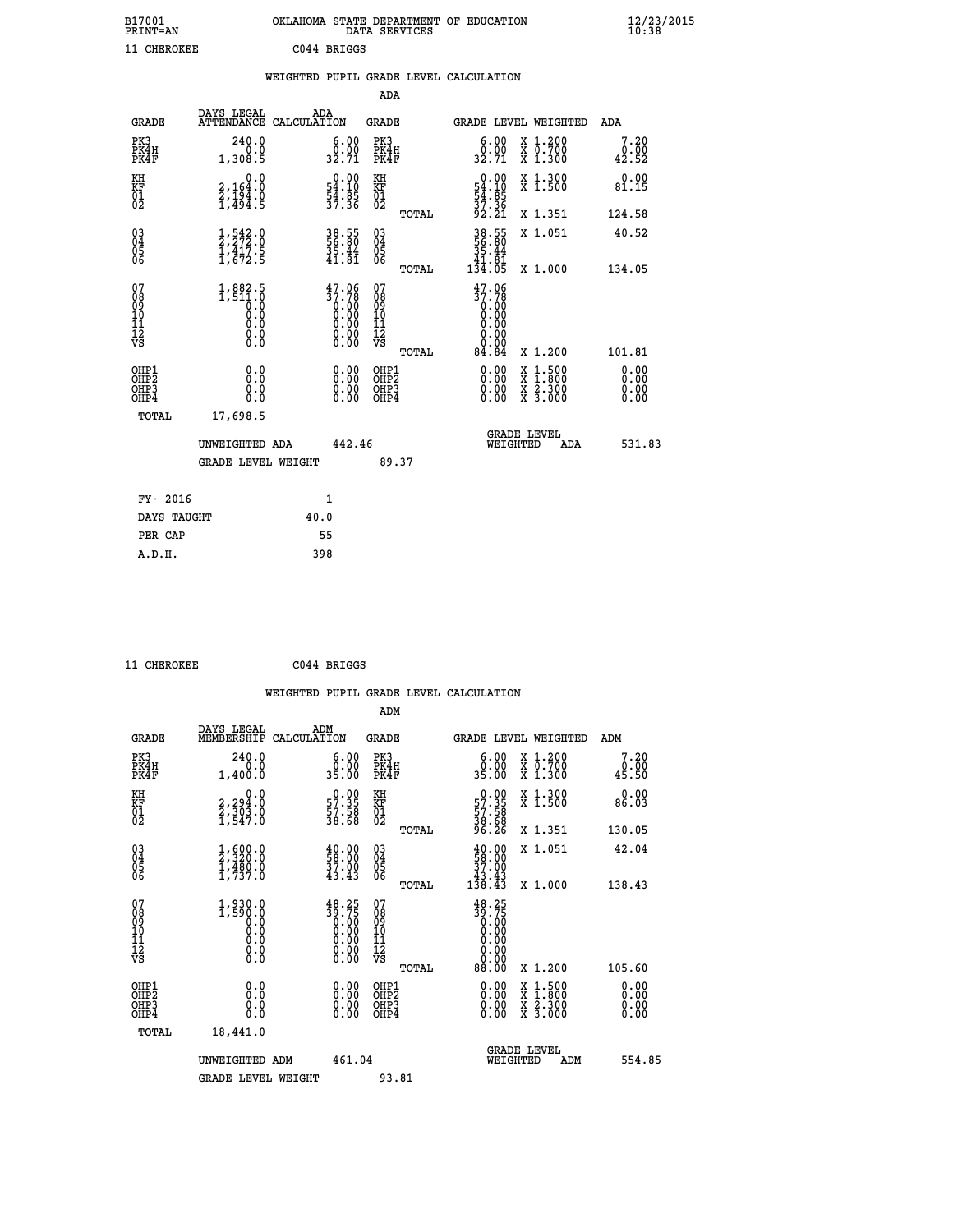| B17001<br>PRINT=AN | OKLAHOMA STATE DEPARTMENT OF EDUCATION<br>DATA SERVICES | $\frac{12}{23}$ /2015<br>10:38 |
|--------------------|---------------------------------------------------------|--------------------------------|
| 11 CHEROKEE        | C066 TENKILLER                                          |                                |

|                                |                                                                                             | WEIGHTED PUPIL GRADE LEVEL CALCULATION                               |                                                     |       |                                                                              |                               |                              |
|--------------------------------|---------------------------------------------------------------------------------------------|----------------------------------------------------------------------|-----------------------------------------------------|-------|------------------------------------------------------------------------------|-------------------------------|------------------------------|
|                                |                                                                                             |                                                                      | ADA                                                 |       |                                                                              |                               |                              |
| <b>GRADE</b>                   | DAYS LEGAL                                                                                  | ADA<br>ATTENDANCE CALCULATION                                        | GRADE                                               |       |                                                                              | GRADE LEVEL WEIGHTED          | ADA                          |
| PK3<br>PK4H<br>PK4F            | 535.0<br>1,676.0                                                                            | 10.92<br>$\begin{array}{c} -0.00 \\ 34.20 \end{array}$               | PK3<br>PK4H<br>PK4F                                 |       | 10.92<br>$\frac{50}{34.20}$                                                  | X 1.200<br>X 0.700<br>X 1.300 | 13.10<br>0.00<br>44.46       |
| KH<br>KF<br>01<br>02           | 0.0<br>1,918.0<br>$1, \frac{2}{9}$ $\frac{2}{12}$ $\frac{2}{9}$                             | $\begin{smallmatrix} 0.00\\ 39.14\\ 34.29\\ 18.61 \end{smallmatrix}$ | KH<br>KF<br>01<br>02                                |       | $\begin{smallmatrix} 0.00\\ 39.14\\ 34.29\\ 18.61\\ 52.90 \end{smallmatrix}$ | X 1.300<br>X 1.500            | 0.00<br>58.71                |
|                                |                                                                                             |                                                                      |                                                     | TOTAL |                                                                              | X 1.351                       | 71.47                        |
| 03<br>04<br>05<br>06           | 1, 441.0<br>$\frac{553.5}{1,355.0}$                                                         | $29.41$<br>$25.71$<br>$20.28$<br>$27.65$                             | $\begin{array}{c} 03 \\ 04 \\ 05 \\ 06 \end{array}$ |       | $29.41$<br>$25.71$<br>$\frac{20.28}{27.65}$<br>$\frac{27.65}{73.64}$         | X 1.051                       | 30.91                        |
|                                |                                                                                             |                                                                      |                                                     | TOTAL |                                                                              | X 1.000                       | 73.64                        |
| 07<br>089<br>090<br>1112<br>VS | $1, 051.0$<br>1,555.0<br>$\begin{smallmatrix} 0.5 & 0 \ 0.0 & 0 \end{smallmatrix}$<br>$\S.$ | $21.45$<br>$31.73$<br>$0.00$<br>$0.00$<br>$0.00$<br>ŏ:ŏŏ<br>O.OO     | 07<br>08<br>09<br>11<br>11<br>12<br>VS              | TOTAL | $21.45$<br>$31.73$<br>$0.00$<br>$0.00$<br>0.00<br>0.00<br>53.18              | X 1.200                       | 63.82                        |
| OHP1<br>OHP2<br>OHP3<br>OHP4   | 0.0<br>$0.\overline{0}$<br>0.0                                                              | 0.00<br>$\begin{smallmatrix} 0.00 \ 0.00 \end{smallmatrix}$          | OHP1<br>OHP2<br>OHP3<br>OHP4                        |       | 0.00<br>0.00<br>0.00                                                         | X 1:500<br>X 2.300<br>X 3.000 | 0.00<br>0.00<br>0.00<br>0.00 |
| TOTAL                          | 14,376.5                                                                                    |                                                                      |                                                     |       |                                                                              |                               |                              |
|                                | UNWEIGHTED ADA                                                                              | 293.39                                                               |                                                     |       | WEIGHTED                                                                     | <b>GRADE LEVEL</b><br>ADA     | 356.11                       |
|                                | <b>GRADE LEVEL WEIGHT</b>                                                                   |                                                                      |                                                     | 62.72 |                                                                              |                               |                              |
| FY- 2016                       |                                                                                             | $\mathbf{1}$                                                         |                                                     |       |                                                                              |                               |                              |
| DAYS TAUGHT                    |                                                                                             | 49.0                                                                 |                                                     |       |                                                                              |                               |                              |
| PER CAP                        |                                                                                             | 57                                                                   |                                                     |       |                                                                              |                               |                              |

 **11 CHEROKEE C066 TENKILLER**

 **A.D.H. 293**

 **ADM**

| <b>GRADE</b>                             | DAYS LEGAL<br>MEMBERSHIP                         | ADM<br>CALCULATION                                                                              | <b>GRADE</b>                                       |       | <b>GRADE LEVEL WEIGHTED</b>                                                                                                                                                                                                                                                    |                                          | ADM                                                        |  |
|------------------------------------------|--------------------------------------------------|-------------------------------------------------------------------------------------------------|----------------------------------------------------|-------|--------------------------------------------------------------------------------------------------------------------------------------------------------------------------------------------------------------------------------------------------------------------------------|------------------------------------------|------------------------------------------------------------|--|
| PK3<br>PK4H<br>PK4F                      | 568.0<br>1,793.0                                 | $\frac{11.59}{0.00}$<br>36.59                                                                   | PK3<br>PK4H<br>PK4F                                |       | $\begin{array}{c} 11.59 \\ 0.00 \\ 36.59 \end{array}$                                                                                                                                                                                                                          | X 1.200<br>X 0.700<br>X 1.300            | $\begin{smallmatrix} 13.91\ 0.00\ 47.57 \end{smallmatrix}$ |  |
| KH<br>KF<br>01<br>02                     | $1,995.0$<br>$1,744.0$<br>$931.0$                | $\begin{smallmatrix} 0.00\\ 40.71\\ 35.59\\ 19.00 \end{smallmatrix}$                            | KH<br>KF<br>01<br>02                               |       | $\begin{smallmatrix} 0.00\\ 40.71\\ 35.59\\ 19.00\\ 54.59 \end{smallmatrix}$                                                                                                                                                                                                   | X 1.300<br>X 1.500                       | 0.00<br>61.07                                              |  |
|                                          |                                                  |                                                                                                 |                                                    | TOTAL |                                                                                                                                                                                                                                                                                | X 1.351                                  | 73.75                                                      |  |
| 03<br>04<br>05<br>06                     | $1,300.0$<br>$1,051.0$<br>$1,051.0$<br>$1,418.0$ | 30.31<br>26.53<br>21.45<br>28.94                                                                | $\begin{matrix} 03 \\ 04 \\ 05 \\ 06 \end{matrix}$ |       | 30.31<br>26.53<br>21.45<br>28.94<br>76.92                                                                                                                                                                                                                                      | X 1.051                                  | 31.86                                                      |  |
|                                          |                                                  |                                                                                                 |                                                    | TOTAL |                                                                                                                                                                                                                                                                                | X 1.000                                  | 76.92                                                      |  |
| 07<br>089<br>090<br>1112<br>VS           |                                                  | $\begin{smallmatrix} 22.59\ 33.47\ 0.00\ 0.00\ 0.00\ 0.00\ 0.00\ 0.00\ 0.00\ \end{smallmatrix}$ | 07<br>08<br>09<br>01<br>11<br>11<br>12<br>VS       | TOTAL | $\begin{smallmatrix} 22.59\\ 33.47\\ 0.00\\ 0.00\\ 0.00\\ 0.00\\ 0.00\\ 0.00\\ 56.06 \end{smallmatrix}$                                                                                                                                                                        | X 1.200                                  | 67.27                                                      |  |
|                                          |                                                  |                                                                                                 |                                                    |       |                                                                                                                                                                                                                                                                                |                                          |                                                            |  |
| OHP1<br>OHP2<br>OH <sub>P3</sub><br>OHP4 | 0.0<br>0.000                                     |                                                                                                 | OHP1<br>OHP2<br>OHP3<br>OHP4                       |       | $\begin{smallmatrix} 0.00 & 0.00 & 0.00 & 0.00 & 0.00 & 0.00 & 0.00 & 0.00 & 0.00 & 0.00 & 0.00 & 0.00 & 0.00 & 0.00 & 0.00 & 0.00 & 0.00 & 0.00 & 0.00 & 0.00 & 0.00 & 0.00 & 0.00 & 0.00 & 0.00 & 0.00 & 0.00 & 0.00 & 0.00 & 0.00 & 0.00 & 0.00 & 0.00 & 0.00 & 0.00 & 0.0$ | X 1:500<br>X 1:800<br>X 2:300<br>X 3:000 | 0.00<br>0.00<br>0.00                                       |  |
| TOTAL                                    | 15,032.0                                         |                                                                                                 |                                                    |       |                                                                                                                                                                                                                                                                                |                                          |                                                            |  |
|                                          | UNWEIGHTED                                       | 306.77<br>ADM                                                                                   |                                                    |       | WEIGHTED                                                                                                                                                                                                                                                                       | <b>GRADE LEVEL</b><br>ADM                | 372.35                                                     |  |
|                                          | <b>GRADE LEVEL WEIGHT</b>                        |                                                                                                 | 65.58                                              |       |                                                                                                                                                                                                                                                                                |                                          |                                                            |  |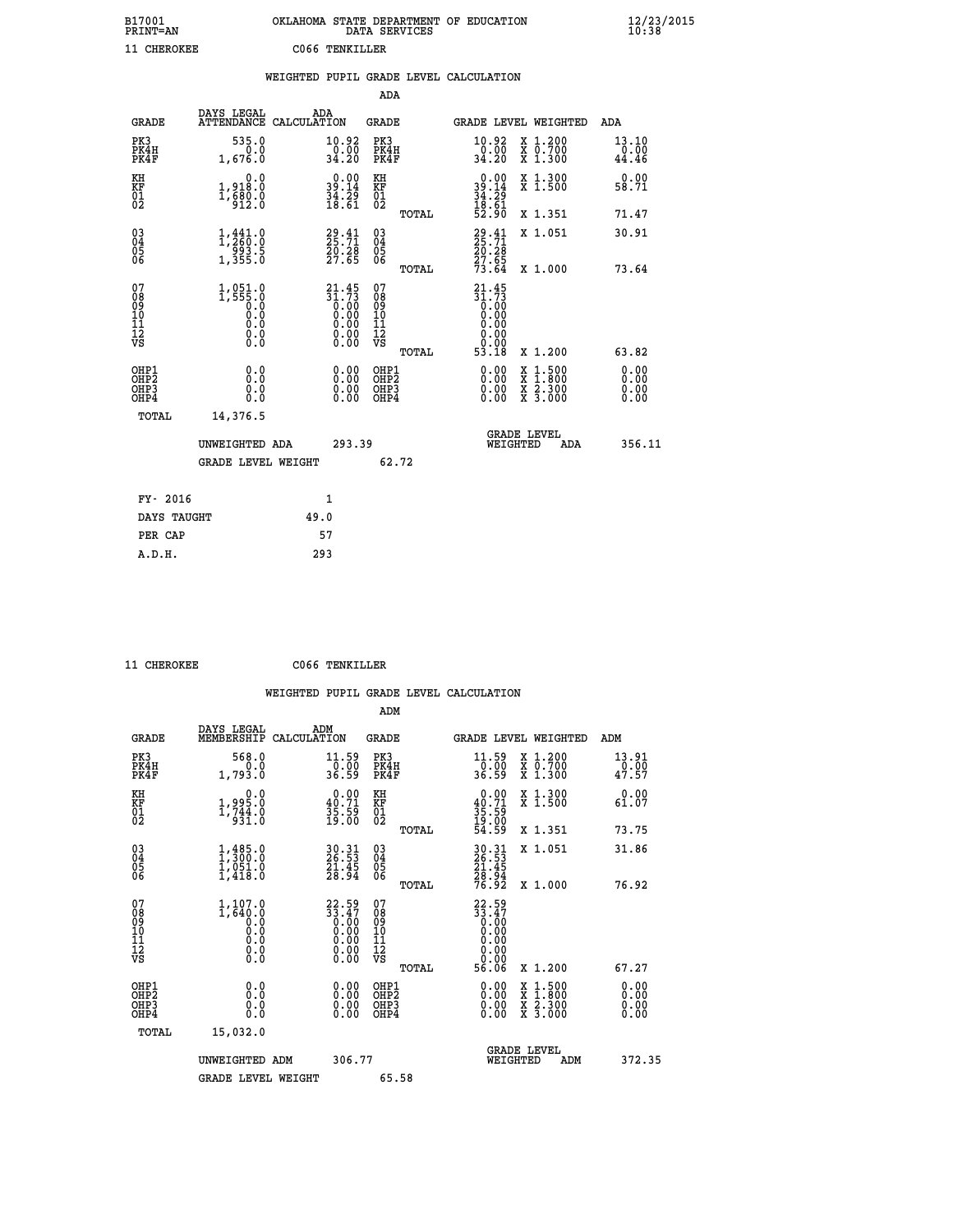| B17001<br>PRINT=AN | OKLAHOMA STATE DEPARTMENT OF EDUCATION<br>DATA SERVICES | $\frac{12}{23}$ /2015 |
|--------------------|---------------------------------------------------------|-----------------------|
| 11 CHEROKEE        | 1006 KEYS                                               |                       |

|  |  | WEIGHTED PUPIL GRADE LEVEL CALCULATION |
|--|--|----------------------------------------|
|  |  |                                        |

|                                                       |                                                                           |                                                                          | ADA                                       |       |                                                                                                       |                                          |                              |
|-------------------------------------------------------|---------------------------------------------------------------------------|--------------------------------------------------------------------------|-------------------------------------------|-------|-------------------------------------------------------------------------------------------------------|------------------------------------------|------------------------------|
| <b>GRADE</b>                                          | DAYS LEGAL                                                                | ADA<br>ATTENDANCE CALCULATION                                            | <b>GRADE</b>                              |       | <b>GRADE LEVEL WEIGHTED</b>                                                                           |                                          | ADA                          |
| PK3<br>PK4H<br>PK4F                                   | 45.0<br>0.0<br>1,784.0                                                    | $\begin{smallmatrix} 1.00\\ 0.00\\ 39.64 \end{smallmatrix}$              | PK3<br>PK4H<br>PK4F                       |       | 1.00<br>0.00<br>39.64                                                                                 | X 1.200<br>X 0.700<br>X 1.300            | 1.20<br>0.00<br>51.53        |
| KH<br>KF<br>01<br>02                                  | 0.0<br>2,040:5<br>1,576:0<br>2,280:0                                      | $\begin{smallmatrix} 0.00\\ 45.34\\ 35.02\\ 50.67 \end{smallmatrix}$     | KH<br>KF<br>01<br>02                      |       | $0.00$<br>$45.34$<br>$35.02$<br>$50.67$<br>$85.69$                                                    | X 1.300<br>X 1.500                       | 0.00<br>68.01                |
|                                                       |                                                                           |                                                                          |                                           | TOTAL |                                                                                                       | X 1.351                                  | 115.77                       |
| 03<br>04<br>05<br>06                                  | 2,088.0<br>2,472.5<br>2,170.5<br>2,137.5                                  | $\begin{smallmatrix} 46.40\\ 54.94\\ 48.23\\ 47.50 \end{smallmatrix}$    | 03<br>04<br>05<br>06                      |       | $\begin{array}{c} 46.40 \\ 54.94 \\ 48.23 \\ 47.50 \end{array}$                                       | X 1.051                                  | 48.77                        |
|                                                       |                                                                           |                                                                          |                                           | TOTAL | 150.67                                                                                                | X 1.000                                  | 150.67                       |
| 07<br>08<br>09<br>11<br>11<br>12<br>VS                | 2,397.0<br>1,928.0<br>3,659.5<br>3,623.5<br>4,023.5<br>3,015.0<br>3,822.5 | $53.27$<br>$42.84$<br>$81.32$<br>$89.41$<br>$67.00$<br>$84.94$<br>$0.00$ | 07<br>08<br>09<br>11<br>11<br>12<br>VS    | TOTAL | $\begin{smallmatrix} 53.27\\ 42.84\\ 81.32\\ 89.41\\ 67.00\\ 64.94\\ 0.00\\ 418.78 \end{smallmatrix}$ | X 1.200                                  | 502.54                       |
| OHP1<br>OH <sub>P</sub> 2<br>OH <sub>P3</sub><br>OHP4 | 0.0<br>0.0<br>0.0                                                         | 0.00<br>$\begin{smallmatrix} 0.00 \ 0.00 \end{smallmatrix}$              | OHP1<br>OH <sub>P</sub> 2<br>OHP3<br>OHP4 |       | 0.00<br>0.00<br>0.00                                                                                  | X 1:500<br>X 1:800<br>X 2:300<br>X 3:000 | 0.00<br>0.00<br>0.00<br>0.00 |
| TOTAL                                                 | 35,439.5                                                                  |                                                                          |                                           |       |                                                                                                       |                                          |                              |
|                                                       | UNWEIGHTED ADA                                                            | 787.52                                                                   |                                           |       | WEIGHTED                                                                                              | <b>GRADE LEVEL</b><br>ADA                | 938.49                       |
|                                                       | GRADE LEVEL WEIGHT                                                        |                                                                          | 150.97                                    |       |                                                                                                       |                                          |                              |
| FY- 2016                                              |                                                                           | $\mathbf{1}$                                                             |                                           |       |                                                                                                       |                                          |                              |
| DAYS TAUGHT                                           |                                                                           | 45.0                                                                     |                                           |       |                                                                                                       |                                          |                              |
|                                                       |                                                                           |                                                                          |                                           |       |                                                                                                       |                                          |                              |
| PER CAP                                               |                                                                           | 53                                                                       |                                           |       |                                                                                                       |                                          |                              |
| A.D.H.                                                |                                                                           | 756                                                                      |                                           |       |                                                                                                       |                                          |                              |

| 11 CHEROKEE | I006 KEYS |  |
|-------------|-----------|--|
|             |           |  |

|                                                    |                                                                                     | WEIGHTED PUPIL GRADE LEVEL CALCULATION                               |                                                    |       |                                                                                                                                                                                                                                                                                |                                                                                          |                              |
|----------------------------------------------------|-------------------------------------------------------------------------------------|----------------------------------------------------------------------|----------------------------------------------------|-------|--------------------------------------------------------------------------------------------------------------------------------------------------------------------------------------------------------------------------------------------------------------------------------|------------------------------------------------------------------------------------------|------------------------------|
|                                                    |                                                                                     |                                                                      | ADM                                                |       |                                                                                                                                                                                                                                                                                |                                                                                          |                              |
| <b>GRADE</b>                                       | DAYS LEGAL<br>MEMBERSHIP                                                            | ADM<br>CALCULATION                                                   | <b>GRADE</b>                                       |       |                                                                                                                                                                                                                                                                                | GRADE LEVEL WEIGHTED                                                                     | ADM                          |
| PK3<br>PK4H<br>PK4F                                | 45.0<br>0.0<br>1,850.0                                                              | $\begin{smallmatrix} 1.00\\ 0.00\\ 41.11 \end{smallmatrix}$          | PK3<br>PK4H<br>PK4F                                |       | 1.00<br>$\begin{smallmatrix} \bar{0} \cdot \check{0} \check{0} \ 41.11 \end{smallmatrix}$                                                                                                                                                                                      | X 1.200<br>X 0.700<br>X 1.300                                                            | 1.20<br>0.00<br>53.44        |
| KH<br>KF<br>01<br>02                               | $\begin{smallmatrix}&&&0.0\2,158.0\1,620.0\2,318.0\end{smallmatrix}$                | $\begin{smallmatrix} 0.00\\ 47.96\\ 36.00\\ 51.51 \end{smallmatrix}$ | KH<br>KF<br>01<br>02                               |       | $0.00$<br>$47.96$<br>$36.00$<br>$51.51$<br>$87.51$                                                                                                                                                                                                                             | X 1.300<br>X 1.500                                                                       | 0.00<br>71.94                |
|                                                    |                                                                                     |                                                                      |                                                    | TOTAL |                                                                                                                                                                                                                                                                                | X 1.351                                                                                  | 118.23                       |
| $\begin{matrix} 03 \\ 04 \\ 05 \\ 06 \end{matrix}$ | 2,176.0<br>2,553.0<br>2,207.0<br>2,176.0                                            | $\frac{48.36}{56.73}$<br>$\frac{49.04}{48.36}$                       | $\begin{matrix} 03 \\ 04 \\ 05 \\ 06 \end{matrix}$ |       | $\begin{smallmatrix} 48.36\\ 56.73\\ 49.04\\ 48.36\\ 154.13 \end{smallmatrix}$                                                                                                                                                                                                 | X 1.051                                                                                  | 50.83                        |
|                                                    |                                                                                     |                                                                      |                                                    | TOTAL |                                                                                                                                                                                                                                                                                | X 1.000                                                                                  | 154.13                       |
| 07<br>08<br>09<br>101<br>11<br>17<br>VS            | $2,471.0$<br>$1,999.0$<br>$3,807.0$<br>$4,180.0$<br>$3,111.0$<br>$3,931.0$<br>$0.0$ | 54.91<br>44.42<br>84.60<br>82.89<br>69.13<br>67.35<br>87.350         | 07<br>08<br>09<br>101<br>11<br>12<br>VS            |       | $54.91$<br>$44.42$<br>$84.60$<br>$82.89$<br>$69.135$<br>$87.350$<br>$433.30$                                                                                                                                                                                                   |                                                                                          |                              |
|                                                    |                                                                                     |                                                                      |                                                    | TOTAL |                                                                                                                                                                                                                                                                                | X 1.200                                                                                  | 519.96                       |
| OHP1<br>OHP2<br>OH <sub>P3</sub><br>OHP4           | 0.0<br>0.000                                                                        | $0.00$<br>$0.00$<br>0.00                                             | OHP1<br>OHP2<br>OHP3<br>OHP4                       |       | $\begin{smallmatrix} 0.00 & 0.00 & 0.00 & 0.00 & 0.00 & 0.00 & 0.00 & 0.00 & 0.00 & 0.00 & 0.00 & 0.00 & 0.00 & 0.00 & 0.00 & 0.00 & 0.00 & 0.00 & 0.00 & 0.00 & 0.00 & 0.00 & 0.00 & 0.00 & 0.00 & 0.00 & 0.00 & 0.00 & 0.00 & 0.00 & 0.00 & 0.00 & 0.00 & 0.00 & 0.00 & 0.0$ | $\begin{smallmatrix} x & 1.500 \\ x & 1.800 \\ x & 2.300 \\ x & 3.000 \end{smallmatrix}$ | 0.00<br>Ŏ.ŎŎ<br>Q.QQ<br>0.00 |
| TOTAL                                              | 36,602.0                                                                            |                                                                      |                                                    |       |                                                                                                                                                                                                                                                                                |                                                                                          |                              |
|                                                    | UNWEIGHTED ADM<br><b>GRADE LEVEL WEIGHT</b>                                         | 813.37                                                               | 156.36                                             |       | WEIGHTED                                                                                                                                                                                                                                                                       | <b>GRADE LEVEL</b><br>ADM                                                                | 969.73                       |
|                                                    |                                                                                     |                                                                      |                                                    |       |                                                                                                                                                                                                                                                                                |                                                                                          |                              |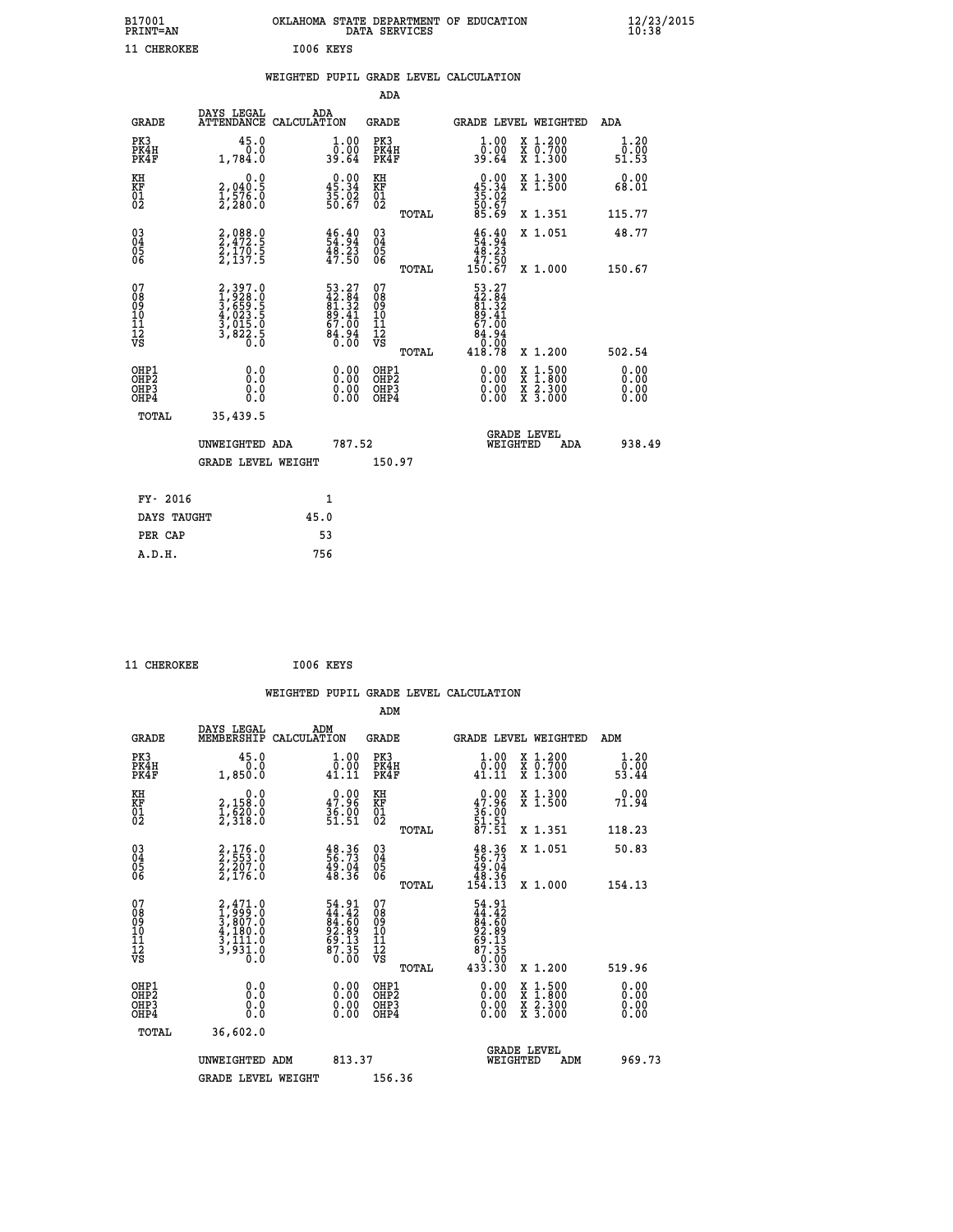| B17001<br><b>PRINT=AN</b> | OKLAHOMA STATE DEPARTMENT OF EDUCATION<br>DATA SERVICES |  |
|---------------------------|---------------------------------------------------------|--|
| 11 CHEROKEE               | <b>I016 HULBERT</b>                                     |  |

|  |  | WEIGHTED PUPIL GRADE LEVEL CALCULATION |
|--|--|----------------------------------------|
|  |  |                                        |

|                                                                    |                                                                                                         |                                                                          | ADA                                               |                                                                                        |                                          |                              |
|--------------------------------------------------------------------|---------------------------------------------------------------------------------------------------------|--------------------------------------------------------------------------|---------------------------------------------------|----------------------------------------------------------------------------------------|------------------------------------------|------------------------------|
| <b>GRADE</b>                                                       | DAYS LEGAL                                                                                              | ADA<br>ATTENDANCE CALCULATION                                            | <b>GRADE</b>                                      | GRADE LEVEL WEIGHTED                                                                   |                                          | <b>ADA</b>                   |
| PK3<br>PK4H<br>PK4F                                                | 0.0<br>0.0<br>1,513.0                                                                                   | $\begin{smallmatrix} 0.00\\ 0.00\\ 32.89 \end{smallmatrix}$              | PK3<br>PK4H<br>PK4F                               | 0.00<br>ۆة:ۆ<br>32:89                                                                  | X 1.200<br>X 0.700<br>X 1.300            | 0.00<br>0.00<br>42.76        |
| KH<br>KF<br>01<br>02                                               | 0.0<br>1,217:5<br>2,138:5<br>1,918:5                                                                    | $26.00$<br>26.47<br>$\frac{46}{41}$ $\frac{49}{71}$                      | KH<br>KF<br>01<br>02                              | $\begin{smallmatrix} 0.00\\ 26.47\\ 46.49\\ 41.71\\ 88.20 \end{smallmatrix}$           | X 1.300<br>X 1.500                       | 0.00<br>39.71                |
|                                                                    |                                                                                                         |                                                                          | TOTAL                                             |                                                                                        | X 1.351                                  | 119.16                       |
| $\begin{smallmatrix} 03 \\[-4pt] 04 \end{smallmatrix}$<br>Ŏ5<br>06 | 2,160.0<br>$\frac{1}{4}$ , $\frac{1}{6}$ , $\frac{1}{2}$ , $\frac{5}{5}$                                | $\frac{46.96}{38.20}$<br>$\frac{31.36}{35.27}$                           | $\substack{03 \\ 04}$<br>$\frac{05}{06}$<br>TOTAL | $\begin{array}{c} 46.96 \\ 38.20 \\ 31.36 \\ 35.27 \\ 104.83 \end{array}$              | X 1.051<br>X 1.000                       | 49.35<br>104.83              |
| 07<br>08<br>09<br>11<br>11<br>12<br>VS                             | $\begin{smallmatrix} 1,982.0\\ 1,864.0\\ 2,652.0\\ 1,751.0\\ 2,387.0\\ 2,203.0\\ 0.0 \end{smallmatrix}$ | $43.09$<br>$40.52$<br>$57.65$<br>$38.10$<br>$51.89$<br>$47.89$<br>$0.00$ | 07<br>08<br>09<br>11<br>11<br>12<br>VS            | $43.09$<br>$40.52$<br>$57.65$<br>$54.109$<br>$51.89$<br>$47.89$<br>$0.000$<br>$279.14$ |                                          |                              |
|                                                                    |                                                                                                         |                                                                          | TOTAL                                             |                                                                                        | X 1.200                                  | 334.97                       |
| OHP1<br>OH <sub>P</sub> 2<br>OHP3<br>OHP4                          | 0.0<br>Ō.Ō<br>0.0<br>0.0                                                                                | 0.00<br>$\begin{smallmatrix} 0.00 \ 0.00 \end{smallmatrix}$              | OHP1<br>OH <sub>P</sub> 2<br>OHP3<br>OHP4         | 0.00<br>X<br>X<br>0.00<br>0.00                                                         | $1:500$<br>$1:800$<br>X 2.300<br>X 3.000 | 0.00<br>0.00<br>0.00<br>0.00 |
|                                                                    | TOTAL<br>26,608.5                                                                                       |                                                                          |                                                   |                                                                                        |                                          |                              |
|                                                                    | UNWEIGHTED ADA                                                                                          | 578.49                                                                   |                                                   | <b>GRADE LEVEL</b><br>WEIGHTED                                                         | ADA                                      | 690.78                       |
|                                                                    | <b>GRADE LEVEL WEIGHT</b>                                                                               |                                                                          | 112.29                                            |                                                                                        |                                          |                              |
|                                                                    | FY- 2016                                                                                                | 1                                                                        |                                                   |                                                                                        |                                          |                              |
|                                                                    | DAYS TAUGHT                                                                                             | 46.0                                                                     |                                                   |                                                                                        |                                          |                              |
|                                                                    | PER CAP                                                                                                 | 68                                                                       |                                                   |                                                                                        |                                          |                              |

| 11 CHEROKEE | <b>I016 HULBERT</b> |
|-------------|---------------------|
|             |                     |

| <b>GRADE</b>                             | DAYS LEGAL<br>MEMBERSHIP                                                  | ADM<br>CALCULATION                                                       | <b>GRADE</b>                                       |       | GRADE LEVEL WEIGHTED                                                                 |                                          | ADM                   |  |
|------------------------------------------|---------------------------------------------------------------------------|--------------------------------------------------------------------------|----------------------------------------------------|-------|--------------------------------------------------------------------------------------|------------------------------------------|-----------------------|--|
| PK3<br>PK4H<br>PK4F                      | 0.0<br>0.0<br>1,636.0                                                     | $\begin{smallmatrix} 0.00\\ 0.00\\ 35.57 \end{smallmatrix}$              | PK3<br>PK4H<br>PK4F                                |       | 0.00<br>$0.00$<br>35.57                                                              | X 1.200<br>X 0.700<br>X 1.300            | 0.00<br>0.00<br>46.24 |  |
| KH<br>KF<br>01<br>02                     | 0.0<br>1,269:0<br>2,208:0<br>1,978:0                                      | $2^0.99$<br>$\frac{48.00}{43.00}$                                        | KH<br>KF<br>01<br>02                               |       | $\begin{smallmatrix} 0.00\\ 27.59\\ 48.00\\ 43.00\\ 91.00 \end{smallmatrix}$         | X 1.300<br>X 1.500                       | 0.00<br>41.39         |  |
|                                          |                                                                           |                                                                          |                                                    | TOTAL |                                                                                      | X 1.351                                  | 122.94                |  |
| 03<br>04<br>05<br>06                     | $2,222.0$<br>$1,806.0$<br>$1,494.0$<br>$1,682.0$                          | $38.30$<br>$32.26$<br>$32.48$<br>$36.57$                                 | $\begin{matrix} 03 \\ 04 \\ 05 \\ 06 \end{matrix}$ |       | $39.3039.2632.4836.57108.31$                                                         | X 1.051                                  | 50.76                 |  |
|                                          |                                                                           |                                                                          |                                                    | TOTAL |                                                                                      | X 1.000                                  | 108.31                |  |
| 07<br>089<br>090<br>1112<br>VS           | 2,045.0<br>1,919.0<br>2,765.0<br>2,765.0<br>1,825.0<br>2,457.0<br>2,296.0 | $44.46$<br>$41.72$<br>$50.11$<br>$39.71$<br>$53.41$<br>$54.91$<br>$0.00$ | 07<br>08901112<br>1112<br>VS                       | TOTAL | $44.46$<br>$41.72$<br>$60.11$<br>$59.71$<br>$39.34$<br>$49.91$<br>$0.00$<br>$289.32$ | X 1.200                                  | 347.18                |  |
| OHP1<br>OHP2<br>OH <sub>P3</sub><br>OHP4 | 0.0<br>0.000                                                              |                                                                          | OHP1<br>OHP2<br>OHP3<br>OHP4                       |       | 0.00<br>0.00                                                                         | X 1:500<br>X 1:800<br>X 2:300<br>X 3:000 | 0.00<br>0.00<br>0.00  |  |
| TOTAL                                    | 27,602.0                                                                  |                                                                          |                                                    |       |                                                                                      |                                          |                       |  |
|                                          | UNWEIGHTED<br>ADM                                                         | 600.09                                                                   |                                                    |       | WEIGHTED                                                                             | <b>GRADE LEVEL</b><br>ADM                | 716.82                |  |
|                                          | <b>GRADE LEVEL WEIGHT</b>                                                 |                                                                          | 116.73                                             |       |                                                                                      |                                          |                       |  |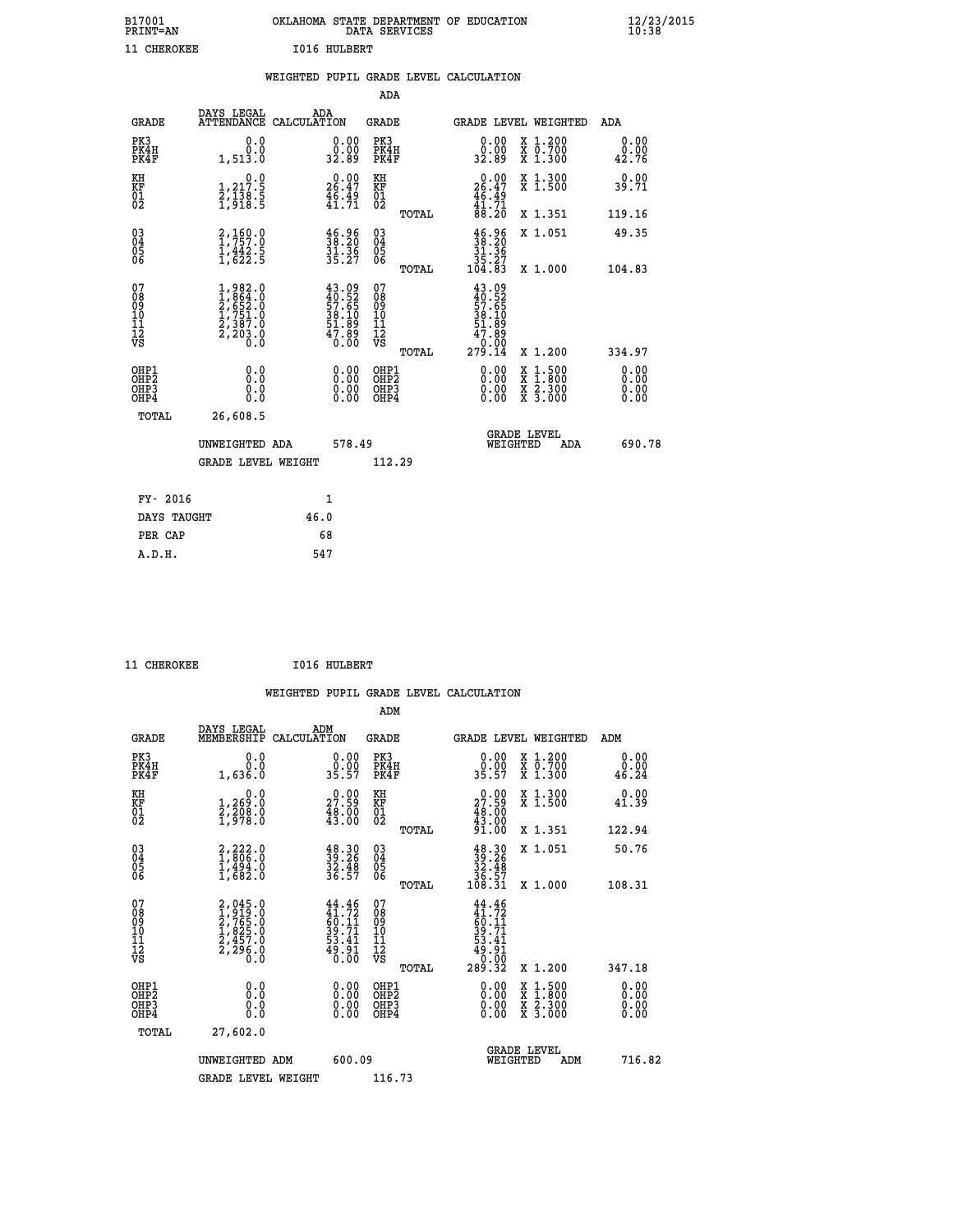| B17001<br><b>PRINT=AN</b> | OKLAHOMA STATE DEPARTMENT OF EDUCATION<br>DATA SERVICES | $\frac{12}{23}$ /2015 |
|---------------------------|---------------------------------------------------------|-----------------------|
| 11 CHEROKEE               | I035 TAHLEOUAH                                          |                       |

|  |  | WEIGHTED PUPIL GRADE LEVEL CALCULATION |
|--|--|----------------------------------------|
|  |  |                                        |

|                                                                  |                                                                                                                                                                      |                                                                                 | ADA                                       |       |                                                                               |                                                                                                  |                               |
|------------------------------------------------------------------|----------------------------------------------------------------------------------------------------------------------------------------------------------------------|---------------------------------------------------------------------------------|-------------------------------------------|-------|-------------------------------------------------------------------------------|--------------------------------------------------------------------------------------------------|-------------------------------|
| <b>GRADE</b>                                                     | DAYS LEGAL                                                                                                                                                           | ADA<br>ATTENDANCE CALCULATION                                                   | <b>GRADE</b>                              |       |                                                                               | GRADE LEVEL WEIGHTED                                                                             | ADA                           |
| PK3<br>PK4H<br>PK4F                                              | 168.5<br>0.0<br>8,813.0                                                                                                                                              | $\begin{smallmatrix} 3.83\ 0.00\ 0.30 \end{smallmatrix}$                        | PK3<br>PK4H<br>PK4F                       |       | 3.83<br>00.0<br>200.30                                                        | X 1.200<br>X 0.700<br>X 1.300                                                                    | 4.60<br>0.00<br>260.39        |
| KH<br>KF<br>01<br>02                                             | 0.0<br>12,744.5<br>11,575.5<br>11,218.0                                                                                                                              | $\begin{smallmatrix} &0.00\ 289.65\ 263.98\ 254.95\ \end{smallmatrix}$          | KH<br>KF<br>01<br>02                      |       | 0.00<br>289:65<br>263:08<br>254:95<br>518:03                                  | X 1.300<br>X 1.500                                                                               | 0.00<br>434.48                |
|                                                                  |                                                                                                                                                                      |                                                                                 |                                           | TOTAL |                                                                               | X 1.351                                                                                          | 699.86                        |
| $\begin{matrix} 03 \\ 04 \\ 05 \\ 06 \end{matrix}$               | 10,995.0<br>10,063.5<br>8,947.5                                                                                                                                      | 249.89<br>218.68<br>228.72<br>203.35                                            | $\substack{03 \\ 04}$<br>05<br>06         |       | 249.89<br>218.68<br>$\frac{228.72}{203.35}$<br>650.75                         | X 1.051                                                                                          | 262.63                        |
|                                                                  |                                                                                                                                                                      |                                                                                 |                                           | TOTAL |                                                                               | X 1.000                                                                                          | 650.75                        |
| 07<br>08<br>09<br>10<br>11<br>12<br>VS                           | $\begin{smallmatrix} 9\,,\,058\,.\,0\\ 8\,,\,568\,. \,0\\ 14\,,\,234\,. \,5\\ 14\,,\,237\,. \,0\\ 11\,,\,262\,. \,5\\ 10\,,\,407\,. \,5\\ 0\,. \,0\end{smallmatrix}$ | 205.86<br>194.73<br>123.51<br>323.57<br>325.97<br>255.97<br>236.53<br>0.00      | 07<br>08<br>09<br>101<br>112<br>VS        |       | 205.86<br>$194.73$<br>$323.51$<br>$323.57$<br>$255.97$<br>$236.53$<br>$-9.99$ |                                                                                                  |                               |
|                                                                  |                                                                                                                                                                      |                                                                                 |                                           | TOTAL | 1,540.17                                                                      | X 1.200                                                                                          | 1,848.20                      |
| OHP1<br>OH <sub>P</sub> <sub>2</sub><br>OH <sub>P3</sub><br>OHP4 | 546.0<br>0.0<br>0.0<br>0.0                                                                                                                                           | $12.41$ <sub>0</sub> :00<br>$\begin{smallmatrix} 0.00 \ 0.00 \end{smallmatrix}$ | OHP1<br>OH <sub>P</sub> 2<br>OHP3<br>OHP4 |       | $^{12}_{0}$ : $^{41}_{00}$<br>0.00                                            | $\begin{smallmatrix} x & 1 & 500 \\ x & 1 & 800 \\ x & 2 & 300 \\ x & 3 & 000 \end{smallmatrix}$ | 18.62<br>0.00<br>0.00<br>0.00 |
| <b>TOTAL</b>                                                     | 152,461.0                                                                                                                                                            |                                                                                 |                                           |       |                                                                               |                                                                                                  |                               |
|                                                                  | UNWEIGHTED ADA                                                                                                                                                       | 3,465.03                                                                        |                                           |       | WEIGHTED                                                                      | <b>GRADE LEVEL</b><br>ADA                                                                        | 4,179.53                      |
|                                                                  | <b>GRADE LEVEL WEIGHT</b>                                                                                                                                            |                                                                                 | 714.50                                    |       |                                                                               |                                                                                                  |                               |
|                                                                  |                                                                                                                                                                      |                                                                                 |                                           |       |                                                                               |                                                                                                  |                               |
| FY- 2016                                                         |                                                                                                                                                                      | 1                                                                               |                                           |       |                                                                               |                                                                                                  |                               |
| DAYS TAUGHT                                                      |                                                                                                                                                                      | 44.0                                                                            |                                           |       |                                                                               |                                                                                                  |                               |
| PER CAP                                                          |                                                                                                                                                                      | 53                                                                              |                                           |       |                                                                               |                                                                                                  |                               |

 **A.D.H. 2,731**

 **11 CHEROKEE I035 TAHLEQUAH**

|                                                    |                                                                                     |                                                                                      | ADM                                                 |                                                                                           |                                                                                          |                               |
|----------------------------------------------------|-------------------------------------------------------------------------------------|--------------------------------------------------------------------------------------|-----------------------------------------------------|-------------------------------------------------------------------------------------------|------------------------------------------------------------------------------------------|-------------------------------|
| <b>GRADE</b>                                       | DAYS LEGAL<br>MEMBERSHIP                                                            | ADM<br>CALCULATION                                                                   | GRADE                                               |                                                                                           | GRADE LEVEL WEIGHTED                                                                     | ADM                           |
| PK3<br>PK4H<br>PK4F                                | 180.0<br>0.0<br>9,356.0                                                             | 4.09<br>0.00<br>212.64                                                               | PK3<br>PK4H<br>PK4F                                 | 4.09<br>0.00 ق<br>212.64                                                                  | X 1.200<br>X 0.700<br>X 1.300                                                            | 4.91<br>0.00<br>276.43        |
| KH<br>KF<br>01<br>02                               | 0.0<br>13,498.0<br>12,102.0<br>11,688.0                                             | $\begin{smallmatrix} &0.00\\ 306.77\\ 275.05\\ 265.64\end{smallmatrix}$              | KH<br>KF<br>01<br>02                                | 0.00<br>306.77<br>275.05<br>265.64<br>540.69                                              | X 1.300<br>X 1.500                                                                       | 0.00<br>460.16                |
|                                                    |                                                                                     |                                                                                      | TOTAL                                               |                                                                                           | X 1.351                                                                                  | 730.47                        |
| $\begin{matrix} 03 \\ 04 \\ 05 \\ 06 \end{matrix}$ | $11,427.0$<br>$9,975.0$<br>10,470.0<br>9,263.0                                      | 259.70<br>226.70<br>237.95<br>210.52                                                 | $\begin{array}{c} 03 \\ 04 \\ 05 \\ 06 \end{array}$ | 259.70<br>226.70<br>237.95                                                                | X 1.051                                                                                  | 272.94                        |
|                                                    |                                                                                     |                                                                                      | TOTAL                                               | 210.52<br>675.17                                                                          | X 1.000                                                                                  | 675.17                        |
| 07<br>08<br>09<br>101<br>11<br>12<br>VS            | 9,401.0<br>8,997.0<br>$14,970.0$<br>$14,867.0$<br>$11,745.0$<br>$10,912.0$<br>$0.0$ | 213.66<br>$\frac{204}{340}$ : $\frac{48}{23}$<br>337.09<br>266.93<br>248.00<br>Ō. ÕÕ | 07<br>08<br>09<br>11<br>11<br>12<br>VS<br>TOTAL     | 213.66<br>$204.48$<br>$340.23$<br>$337.89$<br>$266.93$<br>$248.00$<br>$-0.00$<br>1,611.19 | X 1.200                                                                                  | 1,933.43                      |
| OHP1<br>OHP2<br>OH <sub>P3</sub><br>OHP4           | 556.0<br>0.0<br>0.0<br>0.0                                                          | 12.64<br>$\begin{smallmatrix} 0.00\ 0.00 \end{smallmatrix}$<br>0.00                  | OHP1<br>OH <sub>P</sub> 2<br>OHP3<br>OHP4           | $\frac{12.64}{0.00}$<br>0.00                                                              | $\begin{smallmatrix} x & 1.500 \\ x & 1.800 \\ x & 2.300 \\ x & 3.000 \end{smallmatrix}$ | 18.96<br>0.00<br>0.00<br>0.00 |
| TOTAL                                              | 159,407.0                                                                           |                                                                                      |                                                     |                                                                                           |                                                                                          |                               |
|                                                    | UNWEIGHTED<br>ADM                                                                   | 3,622.89                                                                             |                                                     | WEIGHTED                                                                                  | <b>GRADE LEVEL</b><br>ADM                                                                | 4,372.47                      |
|                                                    | <b>GRADE LEVEL WEIGHT</b>                                                           |                                                                                      | 749.58                                              |                                                                                           |                                                                                          |                               |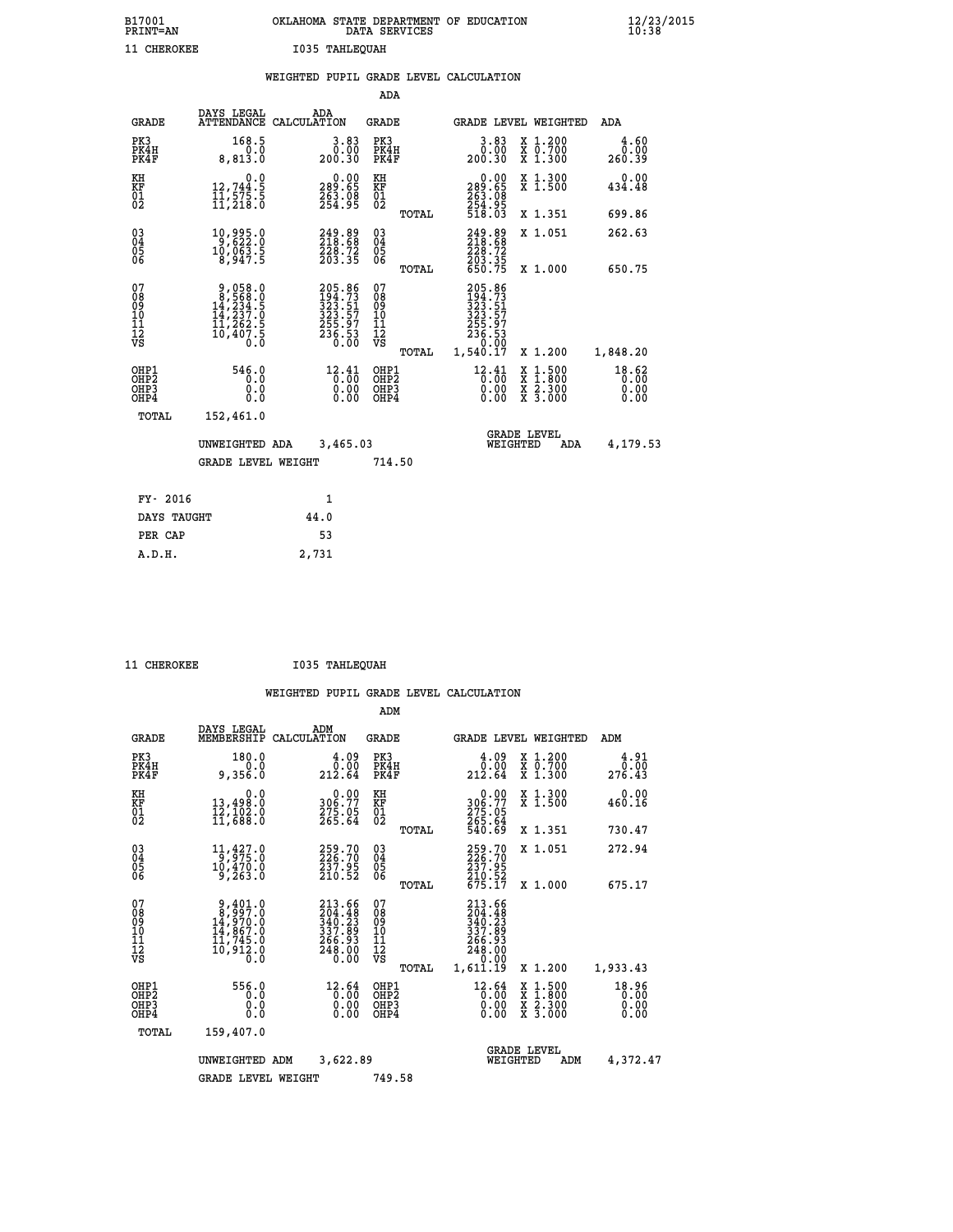| CHEROKEE |  |  |
|----------|--|--|

## **WEIGHTED PUPIL GRADE LEVEL CALCULATION**

|                                                    |                                            |                                                                                                          |        | ADA                                    |       |                                                                                                           |   |                                          |                              |
|----------------------------------------------------|--------------------------------------------|----------------------------------------------------------------------------------------------------------|--------|----------------------------------------|-------|-----------------------------------------------------------------------------------------------------------|---|------------------------------------------|------------------------------|
| <b>GRADE</b>                                       | DAYS LEGAL<br><b>ATTENDANCE</b>            | ADA<br>CALCULATION                                                                                       |        | GRADE                                  |       |                                                                                                           |   | GRADE LEVEL WEIGHTED                     | <b>ADA</b>                   |
| PK3<br>PK4H<br>PK4F                                | 0.0<br>0.0<br>299.5                        | 0.00<br>$0.00$<br>7.30                                                                                   |        | PK3<br>PK4H<br>PK4F                    |       | 0.00<br>$0.00$<br>7.30                                                                                    |   | X 1.200<br>X 0.700<br>X 1.300            | 0.00<br>0.00<br>9.49         |
| KH<br><b>KF</b><br>01<br>02                        | 0.0<br>431.5<br>$\frac{231.0}{299.5}$      | $0.00$<br>10.52<br>$\frac{5.63}{7.30}$                                                                   |        | KH<br>KF<br>01<br>02                   |       | $\begin{smallmatrix} 0.00\\10.52\\5.63\\7.30\\12.93 \end{smallmatrix}$                                    |   | X 1.300<br>X 1.500                       | 0.00<br>15.78                |
|                                                    |                                            |                                                                                                          |        |                                        | TOTAL |                                                                                                           |   | X 1.351                                  | 17.47                        |
| $\begin{matrix} 03 \\ 04 \\ 05 \\ 06 \end{matrix}$ | 352.0<br>268.0<br>315.5<br>434.0           | $\begin{array}{c} 8.59 \\ 6.54 \\ 7.70 \\ 10.59 \end{array}$                                             |        | 03<br>04<br>05<br>06                   |       | $8:54$<br>$7:70$<br>$10:59$<br>$24:83$                                                                    |   | X 1.051                                  | 9.03                         |
|                                                    |                                            |                                                                                                          |        |                                        | TOTAL |                                                                                                           |   | X 1.000                                  | 24.83                        |
| 07<br>08<br>09<br>101<br>11<br>12<br>VS            | 647.0<br>848<br>0.0<br>0.0<br>0.0<br>$\S.$ | 15.78<br>$\begin{smallmatrix} 20.70 \ 20.00 \ 0.00 \ 0.00 \ 0.00 \ 0.00 \ 0.00 \ 0.00 \end{smallmatrix}$ |        | 07<br>08<br>09<br>11<br>11<br>12<br>VS |       | 15.78<br>$\begin{smallmatrix} 20.700\\ 0.000\\ 0.000\\ 0.000\\ 0.000\\ 0.000\\ 0.000\\ \end{smallmatrix}$ |   |                                          |                              |
|                                                    |                                            |                                                                                                          |        |                                        | TOTAL | 36.48                                                                                                     |   | X 1.200                                  | 43.78                        |
| OHP1<br>OHP2<br>OH <sub>P</sub> 3<br>OHP4          | 0.0<br>0.0<br>0.0                          | 0.00<br>$\begin{smallmatrix} 0.00 \ 0.00 \end{smallmatrix}$                                              |        | OHP1<br>OHP2<br>OHP3<br>OHP4           |       | $0.00$<br>$0.00$<br>0.00                                                                                  | X | $1.500$<br>$1.800$<br>X 2.300<br>X 3.000 | 0.00<br>0.00<br>0.00<br>0.00 |
| TOTAL                                              | 4,126.5                                    |                                                                                                          |        |                                        |       |                                                                                                           |   |                                          |                              |
|                                                    | UNWEIGHTED ADA                             |                                                                                                          | 100.65 |                                        |       | WEIGHTED                                                                                                  |   | <b>GRADE LEVEL</b><br>ADA                | 120.38                       |
|                                                    | <b>GRADE LEVEL WEIGHT</b>                  |                                                                                                          |        | 19.73                                  |       |                                                                                                           |   |                                          |                              |
| FY- 2016                                           |                                            | $\mathbf{1}$                                                                                             |        |                                        |       |                                                                                                           |   |                                          |                              |
| DAYS TAUGHT                                        |                                            | 41.0                                                                                                     |        |                                        |       |                                                                                                           |   |                                          |                              |
|                                                    |                                            |                                                                                                          |        |                                        |       |                                                                                                           |   |                                          |                              |

**PER CAP** 0  **A.D.H. 0**

## **11 CHEROKEE T001 CHEROKEE IMMERSION CHARTER SCH**

|                                                      |                                              |                                                                                                                                  | ADM                                                 |       |                                                                                |                                          |                              |
|------------------------------------------------------|----------------------------------------------|----------------------------------------------------------------------------------------------------------------------------------|-----------------------------------------------------|-------|--------------------------------------------------------------------------------|------------------------------------------|------------------------------|
| <b>GRADE</b>                                         | DAYS LEGAL<br>MEMBERSHIP                     | ADM<br>CALCULATION                                                                                                               | <b>GRADE</b>                                        |       |                                                                                | GRADE LEVEL WEIGHTED                     | ADM                          |
| PK3<br>PK4H<br>PK4F                                  | 0.0<br>0.0<br>330.0                          | $\begin{smallmatrix} 0.00\\ 0.00\\ 8.05 \end{smallmatrix}$                                                                       | PK3<br>PK4H<br>PK4F                                 |       | $\begin{smallmatrix} 0.00 \\ 0.00 \\ 8.05 \end{smallmatrix}$                   | X 1.200<br>X 0.700<br>X 1.300            | 0.00<br>0.00<br>10.47        |
| KH<br>KF<br>01<br>02                                 | $0.0$<br>452.0<br>$\frac{266}{329}$ :0       | $\begin{smallmatrix} 0.00\\ 11.02\\ 6.49\\ 8.02 \end{smallmatrix}$                                                               | KH<br>KF<br>01<br>02                                |       | $\begin{smallmatrix} 0.00\\ 11.02\\ 6.49\\ 8.02\\ 14.51 \end{smallmatrix}$     | X 1.300<br>X 1.500                       | 0.00<br>16.53                |
|                                                      |                                              |                                                                                                                                  |                                                     | TOTAL |                                                                                | X 1.351                                  | 19.60                        |
| 03<br>04<br>05<br>06                                 | 369.0<br>287.0<br>328.0<br>451.0             | $\begin{smallmatrix} 9.00\\7.00\\8.00\\11.00 \end{smallmatrix}$                                                                  | $\begin{array}{c} 03 \\ 04 \\ 05 \\ 06 \end{array}$ |       | 9.00<br>8.00<br>11.00                                                          | X 1.051                                  | 9.46                         |
|                                                      |                                              |                                                                                                                                  |                                                     | TOTAL | 26.00                                                                          | X 1.000                                  | 26.00                        |
| 07<br>08<br>09<br>101<br>112<br>VS                   | 667.0<br>875.0<br>ŏ:ŏ<br>0:0<br>0:0<br>$\S.$ | $\begin{smallmatrix} 16 & 27\\ 21 & 34\\ 0 & 00\\ 0 & 00\\ 0 & 00\\ 0 & 00\\ 0 & 00\\ 0 & 00\\ 0 & 00\\ 0 & 00\end{smallmatrix}$ | 07<br>08<br>09<br>11<br>11<br>12<br>VS              |       | $16.27$<br>$21.34$<br>$0.00$<br>$0.00$<br>$0.00$<br>$0.00$<br>$0.00$<br>$0.00$ |                                          |                              |
|                                                      |                                              |                                                                                                                                  |                                                     | TOTAL | 37.61                                                                          | X 1.200                                  | 45.13                        |
| OHP1<br>OHP2<br>OH <sub>P3</sub><br>OH <sub>P4</sub> | 0.0<br>0.000                                 |                                                                                                                                  | OHP1<br>OHP2<br>OHP <sub>3</sub>                    |       | $0.00$<br>$0.00$<br>0.00                                                       | X 1:500<br>X 1:800<br>X 2:300<br>X 3:000 | 0.00<br>Ŏ.ŎŎ<br>Q.QQ<br>0.00 |
| TOTAL                                                | 4,354.0                                      |                                                                                                                                  |                                                     |       |                                                                                |                                          |                              |
|                                                      | UNWEIGHTED ADM                               | 106.19                                                                                                                           |                                                     |       |                                                                                | GRADE LEVEL<br>WEIGHTED<br>ADM           | 127.19                       |
|                                                      | <b>GRADE LEVEL WEIGHT</b>                    |                                                                                                                                  | 21.00                                               |       |                                                                                |                                          |                              |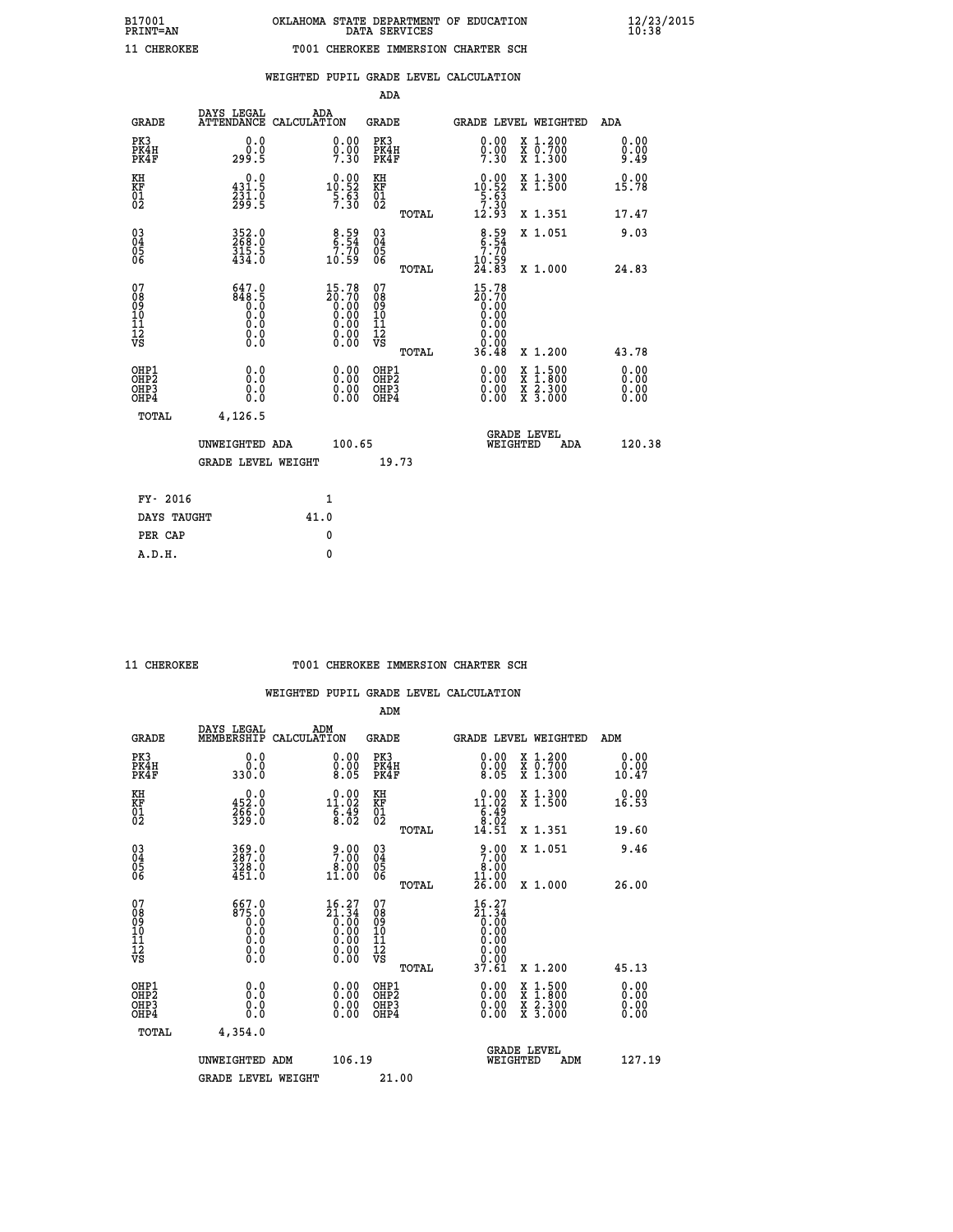|                                                                    |                                                                           |                                                                         | ADA                                       |       |                                                                  |                                          |                               |
|--------------------------------------------------------------------|---------------------------------------------------------------------------|-------------------------------------------------------------------------|-------------------------------------------|-------|------------------------------------------------------------------|------------------------------------------|-------------------------------|
| <b>GRADE</b>                                                       | DAYS LEGAL<br>ATTENDANCE                                                  | ADA<br>CALCULATION                                                      | <b>GRADE</b>                              |       |                                                                  | GRADE LEVEL WEIGHTED                     | ADA                           |
| PK3<br>PK4H<br>PK4F                                                | 1,170.5<br>0.0<br>21,628.0                                                | 25.76<br>0.00<br>485.44                                                 | PK3<br>PK4H<br>PK4F                       |       | 25.76<br>$\begin{smallmatrix} 0.00 \\ 485.44 \end{smallmatrix}$  | X 1.200<br>X 0.700<br>X 1.300            | 30.91<br>0.00<br>631.07       |
| KH<br><b>KF</b><br>01<br>02                                        | 0.0<br>28,509:5<br>28,883:5<br>26,741:5                                   | $\begin{smallmatrix} &0.00\\ 641.19\\ 649.35\\ 601.53\end{smallmatrix}$ | KH<br>KF<br>01<br>02                      |       | 0.00<br>641.19<br>649.35                                         | X 1.300<br>X 1.500                       | 0.00<br>961.81                |
|                                                                    |                                                                           |                                                                         |                                           | TOTAL | 1,250.88                                                         | X 1.351                                  | 1,689.96                      |
| $\begin{smallmatrix} 03 \\[-4pt] 04 \end{smallmatrix}$<br>05<br>06 | 26,505.0<br>23,910.0<br>23,450.0                                          | 595.73<br>584:19<br>538:12<br>528:22                                    | $\substack{03 \\ 04}$<br>05<br>06         | TOTAL | 595.73<br>538.12<br>528.22<br>1,650.53                           | X 1.051<br>X 1.000                       | 2,276.63<br>1,650.53          |
| 07<br>08<br>09<br>11<br>11<br>12<br>VS                             | 24, 307.5<br>23, 334.5<br>20, 546.0<br>20, 011.5<br>16, 664.5<br>16,433.0 | 548.20<br>524.37<br>462.48<br>451.08<br>374.86<br>369.36<br>0.00        | 07<br>08<br>09<br>11<br>11<br>12<br>VS    |       | 548.20<br>524.37<br>462.48<br>451.08<br>374.86<br>369.36<br>0.00 |                                          |                               |
|                                                                    |                                                                           |                                                                         |                                           | TOTAL | 2,730.35                                                         | X 1.200                                  | 3,276.43                      |
| OHP1<br>OH <sub>P</sub> 2<br>OH <sub>P3</sub><br>OH <sub>P4</sub>  | 654.0<br>0.0<br>0.0<br>0.0                                                | 15.11<br>0.00<br>0.00<br>0.00                                           | OHP1<br>OH <sub>P</sub> 2<br>OHP3<br>OHP4 |       | 15.11<br>0.00<br>0.00<br>0.00                                    | X 1:500<br>X 1:800<br>X 2:300<br>X 3:000 | 22.67<br>0.00<br>0.00<br>0.00 |
| TOTAL                                                              | 328,688.5                                                                 |                                                                         |                                           |       |                                                                  |                                          |                               |
|                                                                    | UNWEIGHTED ADA                                                            | 7,394.99                                                                |                                           |       |                                                                  | <b>GRADE LEVEL</b><br>WEIGHTED<br>ADA    | 8,889.48                      |
|                                                                    | <b>GRADE LEVEL WEIGHT</b>                                                 |                                                                         | 1,494.49                                  |       |                                                                  |                                          |                               |
| FY- 2016                                                           |                                                                           | $\mathbf{1}$                                                            |                                           |       |                                                                  |                                          |                               |
| DAYS TAUGHT                                                        |                                                                           | 536.0                                                                   |                                           |       |                                                                  |                                          |                               |
| PER CAP                                                            |                                                                           | 622                                                                     |                                           |       |                                                                  |                                          |                               |

| CHEROKEE | COUNTY TOTALS |  |
|----------|---------------|--|

 **A.D.H. 6,364**

|                                                       |                                                                                  |                                                                        | ADM                                              |                                                                                              |                                                                                                  |                         |
|-------------------------------------------------------|----------------------------------------------------------------------------------|------------------------------------------------------------------------|--------------------------------------------------|----------------------------------------------------------------------------------------------|--------------------------------------------------------------------------------------------------|-------------------------|
| <b>GRADE</b>                                          | DAYS LEGAL<br>MEMBERSHIP                                                         | ADM<br>CALCULATION                                                     | <b>GRADE</b>                                     | GRADE LEVEL WEIGHTED                                                                         |                                                                                                  | ADM                     |
| PK3<br>PK4H<br>PK4F                                   | 1,215.0<br>0.0<br>22,926.0                                                       | 26.69<br>0.00<br>514.70                                                | PK3<br>PK4H<br>PK4F                              | 26.69<br>0.00<br>514.70                                                                      | $\begin{smallmatrix} x & 1.200 \\ x & 0.700 \end{smallmatrix}$<br>X 1.300                        | 30.91<br>0.00<br>669.11 |
| KH<br>KF<br>01<br>02                                  | 0.0<br>30,082.0<br>30,156.0<br>27,759.0                                          | $\begin{smallmatrix} &0.00\\ 676.65\\ 78.20\\ 624.51\end{smallmatrix}$ | KH<br>KF<br>01<br>02                             | 0.00<br>676.65<br>678.20<br>624.51                                                           | X 1.300<br>X 1.500                                                                               | 0.00<br>1,015.00        |
|                                                       |                                                                                  |                                                                        | TOTAL                                            | 1,302.71                                                                                     | X 1.351                                                                                          | 1,759.96                |
| 03<br>04<br>05<br>06                                  | 27,481.0<br>26,900.0<br>24,833.0<br>24,237.0                                     | 617.73<br>605.77<br>558.87<br>545.98                                   | $\substack{03 \\ 04}$<br>05<br>06                | 617.73<br>605.77<br>558.87<br>545.98                                                         | X 1.051                                                                                          | 649.24                  |
|                                                       |                                                                                  |                                                                        | TOTAL                                            | 1,710.62                                                                                     | X 1.000                                                                                          | 1,710.62                |
| 07<br>08<br>09<br>11<br>11<br>12<br>VS                | 25, 147.0<br>24, 361.0<br>21, 542.0<br>20, 872.0<br>17, 313.0<br>17,139.0<br>Õ.Ŏ | 567.08<br>547.49<br>484.94<br>470.49<br>389.47<br>385.26<br>0.00       | 07<br>08<br>09<br>101<br>11<br>12<br>VS<br>TOTAL | 567.08<br>547.49<br>484.94<br>470.49<br>389.47<br>385.26<br>0.00<br>2,844.73                 | X 1.200                                                                                          | 3,413.67                |
| OHP1<br>OH <sub>P</sub> 2<br>OH <sub>P3</sub><br>OHP4 | 687.0<br>0.0<br>0.0<br>Ŏ.Ŏ                                                       | 15.92<br>0.00<br>0.00<br>0.00                                          | OHP1<br>OH <sub>P</sub> 2<br>OHP3<br>OHP4        | 15.92<br>$\begin{smallmatrix} 0 & 0 & 0 \\ 0 & 0 & 0 \\ 0 & 0 & 0 \end{smallmatrix}$<br>0.00 | $\begin{smallmatrix} x & 1 & 500 \\ x & 1 & 800 \\ x & 2 & 300 \\ x & 3 & 000 \end{smallmatrix}$ | 23.88<br>0.00<br>0.00   |
| TOTAL                                                 | 342,650.0                                                                        |                                                                        |                                                  |                                                                                              |                                                                                                  |                         |
|                                                       | UNWEIGHTED ADM                                                                   | 7,709.75                                                               |                                                  | WEIGHTED                                                                                     | <b>GRADE LEVEL</b><br>ADM                                                                        | 9,273.51                |
|                                                       | <b>GRADE LEVEL WEIGHT</b>                                                        |                                                                        | 1,563.76                                         |                                                                                              |                                                                                                  |                         |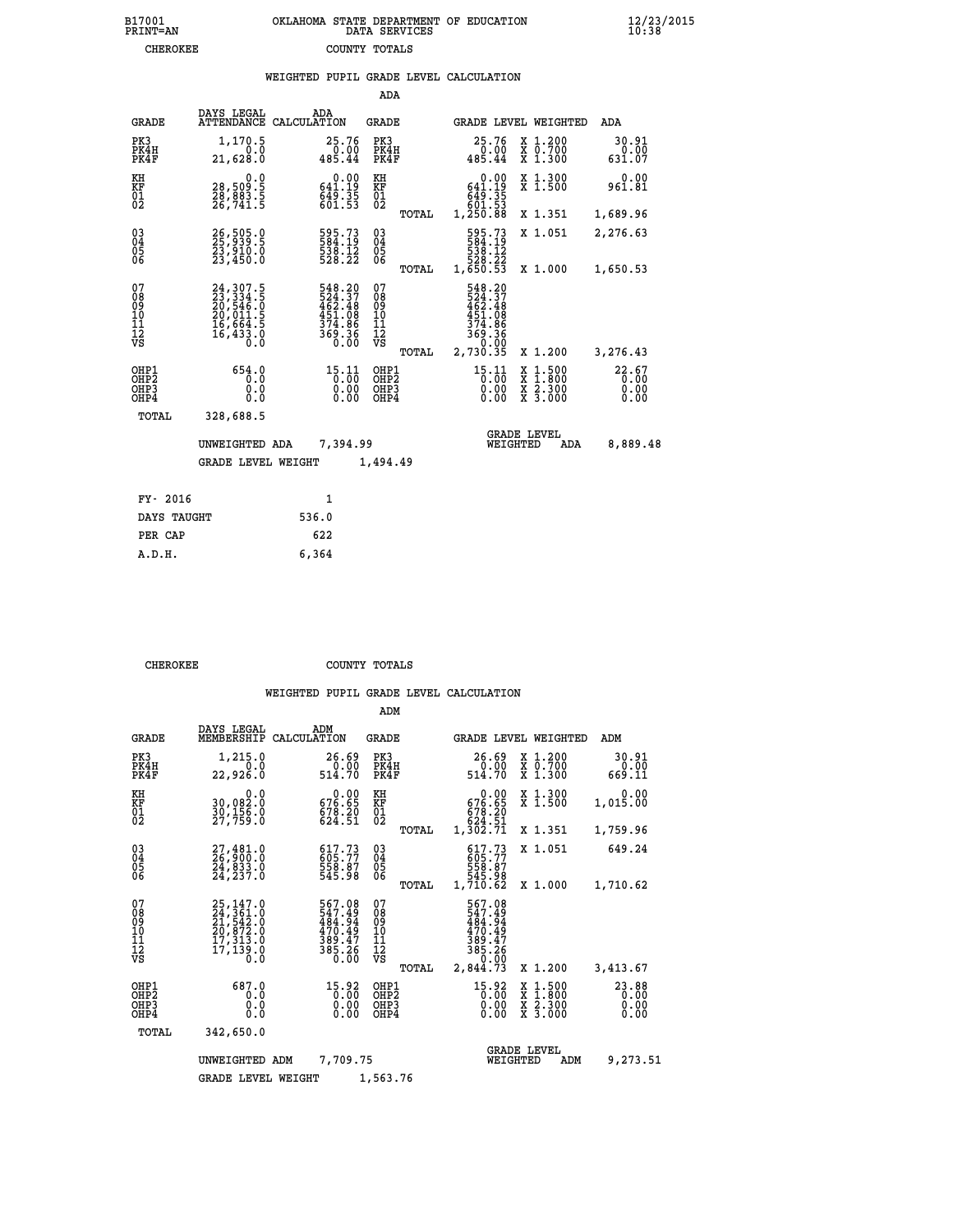| B17001<br><b>PRINT=AN</b>                          |                                               |                                                                | DATA SERVICES                                      | OKLAHOMA STATE DEPARTMENT OF EDUCATION                                            |                                                                                                  | $\frac{12}{10}$ :38/2015     |  |
|----------------------------------------------------|-----------------------------------------------|----------------------------------------------------------------|----------------------------------------------------|-----------------------------------------------------------------------------------|--------------------------------------------------------------------------------------------------|------------------------------|--|
| 12 CHOCTAW                                         |                                               | C003 GRANT                                                     |                                                    |                                                                                   |                                                                                                  |                              |  |
|                                                    |                                               | WEIGHTED PUPIL GRADE LEVEL CALCULATION                         |                                                    |                                                                                   |                                                                                                  |                              |  |
|                                                    |                                               |                                                                | ADA                                                |                                                                                   |                                                                                                  |                              |  |
| <b>GRADE</b>                                       | DAYS LEGAL<br>ATTENDANCE CALCULATION          | ADA                                                            | GRADE                                              | GRADE LEVEL WEIGHTED                                                              |                                                                                                  | ADA                          |  |
| PK3<br>PK4H<br>PK4F                                | 310.5<br>0.0<br>467.0                         | $0.39$<br>$0.00$<br>12.62                                      | PK3<br>PK4H<br>PK4F                                | $\begin{smallmatrix} 8.39\ 0.00\ 12.62 \end{smallmatrix}$                         | X 1.200<br>X 0.700<br>X 1.300                                                                    | 10.07<br>0.00<br>16.41       |  |
| KH<br>KF<br>$\overline{01}$                        | 0.0<br>269.0<br>375.0<br>302.0                | 9.00<br>$10.14$<br>$8.14$                                      | КH<br>KF<br>01<br>02                               | 9:29<br>10.14                                                                     | X 1.300<br>X 1.500                                                                               | 0.00<br>10.91                |  |
|                                                    |                                               |                                                                | TOTAL                                              | $\frac{8.16}{18.30}$                                                              | X 1.351                                                                                          | 24.72                        |  |
| $\begin{matrix} 03 \\ 04 \\ 05 \\ 06 \end{matrix}$ | $\frac{409}{294}$ :0<br>$\frac{422.5}{465.5}$ | $\begin{array}{c} 11.05 \\ 7.95 \\ 11.42 \\ 12.58 \end{array}$ | $\begin{matrix} 03 \\ 04 \\ 05 \\ 06 \end{matrix}$ | 11.95<br>11.42<br>$\frac{1}{3}\overline{2}\cdot\overline{5}\overline{8}$<br>31.95 | X 1.051                                                                                          | 11.61                        |  |
|                                                    |                                               |                                                                | TOTAL                                              |                                                                                   | X 1.000                                                                                          | 31.95                        |  |
| 07<br>08<br>09<br>10<br>11<br>12<br>VS             | 363.0<br>517.0<br>0.0<br>0.0<br>0.0<br>0.000  | $13.81$<br>$13.97$<br>$0.00$<br>0.00<br>0.00                   | 07<br>08<br>09<br>10<br>11<br>12<br>VS<br>TOTAL    | 9.81<br>13.97<br>0.00<br>0.00<br>0.00<br>0.00<br>0.00<br>23.78                    | X 1.200                                                                                          | 28.54                        |  |
| OHP1<br>OHP2<br>OH <sub>P3</sub><br>OHP4           | 0.0<br>0.0<br>0.0<br>0.0                      | $0.00$<br>$0.00$<br>0.00                                       | OHP1<br>OH <sub>P</sub> 2<br>OHP3<br>OHP4          | 0.00<br>0.00<br>0.00                                                              | $\begin{smallmatrix} x & 1 & 500 \\ x & 1 & 800 \\ x & 2 & 300 \\ x & 3 & 000 \end{smallmatrix}$ | 0.00<br>0.00<br>0.00<br>0.00 |  |
| TOTAL                                              | 4,194.5                                       |                                                                |                                                    |                                                                                   |                                                                                                  |                              |  |
|                                                    | UNWEIGHTED ADA                                | 113.36                                                         |                                                    | <b>GRADE LEVEL</b><br>WEIGHTED                                                    | ADA                                                                                              | 134.21                       |  |
|                                                    | <b>GRADE LEVEL WEIGHT</b>                     |                                                                | 20.85                                              |                                                                                   |                                                                                                  |                              |  |
| FY- 2016                                           |                                               | 1                                                              |                                                    |                                                                                   |                                                                                                  |                              |  |
| DAYS TAUGHT                                        |                                               | 37.0                                                           |                                                    |                                                                                   |                                                                                                  |                              |  |
| PER CAP                                            |                                               | 95                                                             |                                                    |                                                                                   |                                                                                                  |                              |  |

| 12 CHOCTAW | C003 GRANT |
|------------|------------|

|                                                    |                                                      |                                                    |                    |                                                                                                                        |                                              |       | WEIGHTED PUPIL GRADE LEVEL CALCULATION                                                           |          |                                          |                               |        |
|----------------------------------------------------|------------------------------------------------------|----------------------------------------------------|--------------------|------------------------------------------------------------------------------------------------------------------------|----------------------------------------------|-------|--------------------------------------------------------------------------------------------------|----------|------------------------------------------|-------------------------------|--------|
|                                                    |                                                      |                                                    |                    |                                                                                                                        | ADM                                          |       |                                                                                                  |          |                                          |                               |        |
|                                                    | <b>GRADE</b>                                         | DAYS LEGAL<br>MEMBERSHIP                           | ADM<br>CALCULATION |                                                                                                                        | <b>GRADE</b>                                 |       |                                                                                                  |          | GRADE LEVEL WEIGHTED                     | ADM                           |        |
| PK3                                                | PK4H<br>PK4F                                         | 327.0<br>474.0                                     |                    | 8.84<br>$\begin{smallmatrix} 0.00 \ 12.81 \end{smallmatrix}$                                                           | PK3<br>PK4H<br>PK4F                          |       | $\begin{smallmatrix}8.84\0.00\\12.81\end{smallmatrix}$                                           |          | X 1.200<br>X 0.700<br>X 1.300            | 10.61<br>$\frac{0.00}{16.65}$ |        |
| KH<br>KF<br>01<br>02                               |                                                      | $0.0$<br>0.882<br>395.0<br>311.0                   |                    | $\begin{smallmatrix} 0.00\\ 7.78\\ 10.68\\ 8.41 \end{smallmatrix}$                                                     | KH<br>KF<br>01<br>02                         |       | $0.00$<br>7.78<br>$10.68$<br>$8.41$<br>$19.09$                                                   |          | X 1.300<br>X 1.500                       | 0.00<br>11.67                 |        |
|                                                    |                                                      |                                                    |                    |                                                                                                                        |                                              | TOTAL |                                                                                                  |          | X 1.351                                  | 25.79                         |        |
| $\begin{matrix} 03 \\ 04 \\ 05 \\ 06 \end{matrix}$ |                                                      | $\frac{423}{307}$ :0<br>444.0<br>481.0             |                    | $\begin{array}{c} 11\cdot 43 \\ 8\cdot 30 \\ 12\cdot 00 \\ 13\cdot 00 \end{array}$                                     | 03<br>04<br>05<br>06                         |       | $\begin{array}{c} 11\cdot 43 \\ 8\cdot 30 \\ 12\cdot 00 \\ 13\cdot 90 \\ 33\cdot 30 \end{array}$ |          | X 1.051                                  | 12.01                         |        |
|                                                    |                                                      |                                                    |                    |                                                                                                                        |                                              | TOTAL |                                                                                                  |          | X 1.000                                  | 33.30                         |        |
| 07<br>0890112<br>1112<br>VS                        |                                                      | $377.0$<br>$528.0$<br>$0.0$<br>0.0<br>0.0<br>$\S.$ |                    | $10.19$<br>$14.27$<br>$0.00$<br>$0.00$<br>$0.00$<br>$\begin{smallmatrix} 0.00 & 0.00 \\ 0.00 & 0.00 \end{smallmatrix}$ | 07<br>08<br>09<br>11<br>11<br>12<br>VS       | TOTAL | 10.19<br>$\frac{14.27}{0.00}$<br>0.00<br>0.00<br>24.46                                           |          | X 1.200                                  | 29.35                         |        |
|                                                    |                                                      |                                                    |                    |                                                                                                                        |                                              |       |                                                                                                  |          |                                          |                               |        |
|                                                    | OHP1<br>OHP <sub>2</sub><br>OH <sub>P3</sub><br>OHP4 | 0.0<br>0.000                                       |                    | $0.00$<br>$0.00$<br>0.00                                                                                               | OHP1<br>OHP <sub>2</sub><br>OHP <sub>3</sub> |       | 0.00<br>0.00<br>0.00                                                                             |          | X 1:500<br>X 1:800<br>X 2:300<br>X 3:000 | 0.00<br>Ō. ŌŌ<br>0.00<br>0.00 |        |
|                                                    | TOTAL                                                | 4,355.0                                            |                    |                                                                                                                        |                                              |       |                                                                                                  |          |                                          |                               |        |
|                                                    |                                                      | UNWEIGHTED ADM                                     |                    | 117.71                                                                                                                 |                                              |       |                                                                                                  | WEIGHTED | <b>GRADE LEVEL</b><br>ADM                |                               | 139.38 |
|                                                    |                                                      | <b>GRADE LEVEL WEIGHT</b>                          |                    |                                                                                                                        | 21.67                                        |       |                                                                                                  |          |                                          |                               |        |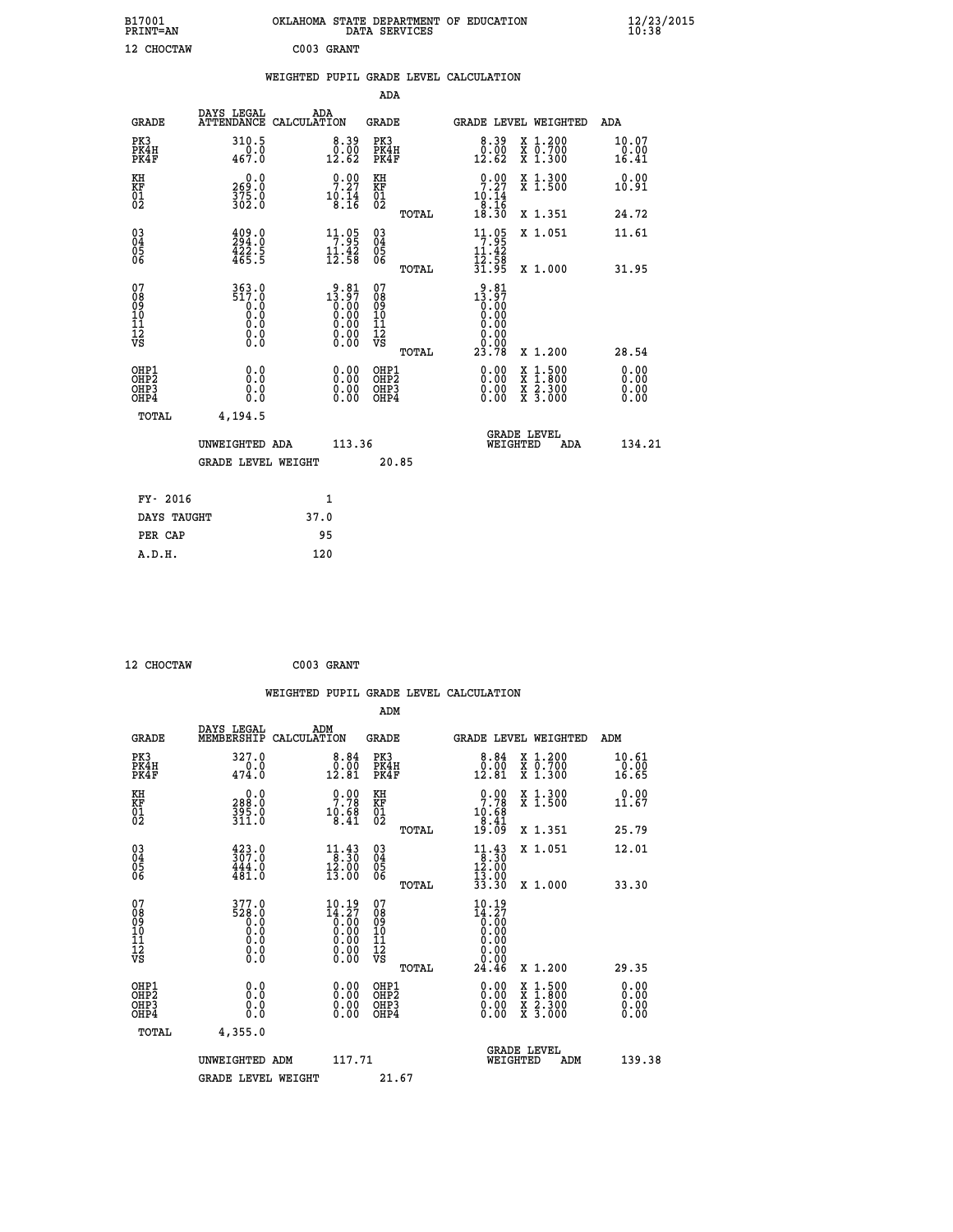| B17001<br><b>PRINT=AN</b>                             |                                                                                        | OKLAHOMA STATE DEPARTMENT OF EDUCATION                                                               | DATA SERVICES                                          |                                                                |                                                                        | $\frac{12}{10}$ :38/2015     |  |
|-------------------------------------------------------|----------------------------------------------------------------------------------------|------------------------------------------------------------------------------------------------------|--------------------------------------------------------|----------------------------------------------------------------|------------------------------------------------------------------------|------------------------------|--|
| 12 CHOCTAW                                            |                                                                                        | C021 SWINK                                                                                           |                                                        |                                                                |                                                                        |                              |  |
|                                                       |                                                                                        | WEIGHTED PUPIL GRADE LEVEL CALCULATION                                                               |                                                        |                                                                |                                                                        |                              |  |
|                                                       |                                                                                        |                                                                                                      | ADA                                                    |                                                                |                                                                        |                              |  |
| <b>GRADE</b>                                          | DAYS LEGAL                                                                             | ADA<br>ATTENDANCE CALCULATION                                                                        | GRADE                                                  | GRADE LEVEL WEIGHTED                                           |                                                                        | ADA                          |  |
| PK3<br>PK4H<br>PK4F                                   | 251.0<br>0.0<br>488.5                                                                  | $\begin{smallmatrix}7.38\0.00\\14.37\end{smallmatrix}$                                               | PK3<br>PK4H<br>PK4F                                    | 7.38<br>$0.00$<br>14.37                                        | X 1.200<br>X 0.700<br>X 1.300                                          | 8.86<br>0.00<br>18.68        |  |
| KH<br>KF<br>$^{01}_{02}$                              | 0.0<br>674.0<br>$657.0$<br>542.0                                                       | $\begin{smallmatrix} 0.00\\19.82\\19.32\\15.34 \end{smallmatrix}$                                    | KH<br>KF<br>01<br>02                                   | $0.00\n19.82\n19.32\n15.94\n35.26$                             | X 1.300<br>X 1.500                                                     | 0.00<br>29.73                |  |
|                                                       |                                                                                        |                                                                                                      | TOTAL                                                  |                                                                | X 1.351                                                                | 47.64                        |  |
| $\substack{03 \\ 04}$<br>$\frac{05}{06}$              | 444.0<br>423.0<br>244.5                                                                | $\begin{array}{c} 13.06 \\[-4pt] 18.94 \\[-4pt] 12.44 \\[-4pt] 7.19 \end{array}$                     | $03\overline{4}$<br>Ŏ5<br>06                           | 13.96<br>12.44<br>7.19                                         | X 1.051                                                                | 13.73                        |  |
|                                                       |                                                                                        |                                                                                                      | TOTAL                                                  | 38.57                                                          | X 1.000                                                                | 38.57                        |  |
| 07<br>08<br>09<br>11<br>11<br>12<br>VS                | 540.5<br>$1\overline{8}\overline{4}\cdot\overline{5}\overline{0}$<br>0.0<br>0.0<br>0.0 | $\begin{smallmatrix} 15.90\ 5.43\ 0.00\ 0.00\ 0.00\ 0.00\ 0.00\ 0.00\ 0.00\ 0.00\ \end{smallmatrix}$ | 07<br>08<br>09<br>10<br>11<br>12<br>VS<br><b>TOTAL</b> | 15.90<br>5.43<br>0.00<br>0.00<br>0.00<br>0.00<br>0.00<br>21.33 | X 1.200                                                                | 25.60                        |  |
| OHP1<br>OH <sub>P</sub> 2<br>OH <sub>P3</sub><br>OHP4 | 0.0<br>0.0<br>0.0<br>0.0                                                               | 0.00<br>0.00<br>0.00                                                                                 | OHP1<br>OH <sub>P</sub> 2<br>OHP3<br>OHP4              | 0.00<br>0.00<br>0.00                                           | $\frac{x}{x}$ 1.500<br>$\frac{x}{x}$ $\frac{2 \cdot 300}{3 \cdot 000}$ | 0.00<br>0.00<br>0.00<br>0.00 |  |
| TOTAL                                                 | 5,093.0                                                                                |                                                                                                      |                                                        |                                                                |                                                                        |                              |  |
|                                                       | UNWEIGHTED ADA                                                                         | 149.79                                                                                               |                                                        | <b>GRADE LEVEL</b><br>WEIGHTED                                 | ADA                                                                    | 182.81                       |  |
|                                                       | <b>GRADE LEVEL WEIGHT</b>                                                              |                                                                                                      | 33.02                                                  |                                                                |                                                                        |                              |  |
| FY- 2016                                              |                                                                                        | 1                                                                                                    |                                                        |                                                                |                                                                        |                              |  |
| DAYS TAUGHT                                           |                                                                                        | 34.0                                                                                                 |                                                        |                                                                |                                                                        |                              |  |
| PER CAP                                               |                                                                                        | 77                                                                                                   |                                                        |                                                                |                                                                        |                              |  |

```
 12 CHOCTAW C021 SWINK
```

|                                                      |                                                                                                                                                    |                    |                                                                                        |                              |       | WEIGHTED PUPIL GRADE LEVEL CALCULATION                                                                                                                                                                                                                                         |                                          |                       |  |
|------------------------------------------------------|----------------------------------------------------------------------------------------------------------------------------------------------------|--------------------|----------------------------------------------------------------------------------------|------------------------------|-------|--------------------------------------------------------------------------------------------------------------------------------------------------------------------------------------------------------------------------------------------------------------------------------|------------------------------------------|-----------------------|--|
|                                                      |                                                                                                                                                    |                    |                                                                                        | ADM                          |       |                                                                                                                                                                                                                                                                                |                                          |                       |  |
| <b>GRADE</b>                                         | DAYS LEGAL<br>MEMBERSHIP                                                                                                                           | ADM<br>CALCULATION |                                                                                        | <b>GRADE</b>                 |       | GRADE LEVEL WEIGHTED                                                                                                                                                                                                                                                           |                                          | ADM                   |  |
| PK3<br>PK4H<br>PK4F                                  | 251.0<br>522.0                                                                                                                                     |                    | $7.38\n0.00\n15.35$                                                                    | PK3<br>PK4H<br>PK4F          |       | 7.38<br>$\frac{0.00}{15.35}$                                                                                                                                                                                                                                                   | X 1.200<br>X 0.700<br>X 1.300            | 8.86<br>0.00<br>19.96 |  |
| KH<br>KF<br>01<br>02                                 | 0.0<br>724:0<br>680:0<br>566:0                                                                                                                     |                    | $\begin{smallmatrix} 0.00\\ 21.29\\ 20.00\\ 16.65 \end{smallmatrix}$                   | KH<br>KF<br>01<br>02         |       | $\begin{smallmatrix} 0.00\\ 21.29\\ 20.00\\ 16.65\\ 36.65 \end{smallmatrix}$                                                                                                                                                                                                   | X 1.300<br>X 1.500                       | 0.00<br>31.94         |  |
|                                                      |                                                                                                                                                    |                    |                                                                                        |                              | TOTAL |                                                                                                                                                                                                                                                                                | X 1.351                                  | 49.51                 |  |
| $\begin{matrix} 03 \\ 04 \\ 05 \\ 06 \end{matrix}$   | $\begin{smallmatrix} 4\,6\,4\,.\,0\\ 6\,6\,8\,. \ 0\\ 4\,4\,2\,. \ 0\\ 2\,5\,5\,. \ 0 \end{smallmatrix}$                                           |                    | $\begin{array}{c} 13 \cdot 65 \\ 19 \cdot 65 \\ 13 \cdot 90 \\ 7 \cdot 50 \end{array}$ | 03<br>04<br>05<br>06         |       | $13.65$<br>$13.65$<br>$13.90$<br>$7.50$                                                                                                                                                                                                                                        | X 1.051                                  | 14.35                 |  |
|                                                      |                                                                                                                                                    |                    |                                                                                        |                              | TOTAL | 40.15                                                                                                                                                                                                                                                                          | X 1.000                                  | 40.15                 |  |
| 07<br>0890112<br>1112<br>VS                          | $\overset{562.0}{^{198.0}}\ \overset{.0}{\underset{0.0}{\overset{.0}}}\ \,$<br>$\begin{smallmatrix} 0.0 & 0 \ 0.0 & 0 \ 0.0 & 0 \end{smallmatrix}$ |                    | $\begin{smallmatrix} 16.53\\5.82\\0.00\\0.00\\0.00\\0.00\\0.00\\0.00\end{smallmatrix}$ | 07<br>08901123<br>1122<br>VS | TOTAL | $16.53\n5.82\n0.00\n0.00$<br>0.00<br>$\begin{array}{c} 0.00 \\ 0.00 \\ 22.35 \end{array}$                                                                                                                                                                                      | $X_1.200$                                | 26.82                 |  |
|                                                      |                                                                                                                                                    |                    |                                                                                        |                              |       |                                                                                                                                                                                                                                                                                |                                          |                       |  |
| OHP1<br>OHP2<br>OH <sub>P3</sub><br>OH <sub>P4</sub> | 0.0<br>0.000                                                                                                                                       |                    | $\begin{smallmatrix} 0.00 \ 0.00 \ 0.00 \ 0.00 \end{smallmatrix}$                      | OHP1<br>OHP2<br>OHP3<br>OHP4 |       | $\begin{smallmatrix} 0.00 & 0.00 & 0.00 & 0.00 & 0.00 & 0.00 & 0.00 & 0.00 & 0.00 & 0.00 & 0.00 & 0.00 & 0.00 & 0.00 & 0.00 & 0.00 & 0.00 & 0.00 & 0.00 & 0.00 & 0.00 & 0.00 & 0.00 & 0.00 & 0.00 & 0.00 & 0.00 & 0.00 & 0.00 & 0.00 & 0.00 & 0.00 & 0.00 & 0.00 & 0.00 & 0.0$ | X 1:500<br>X 1:800<br>X 2:300<br>X 3:000 | 0.00<br>0.00<br>0.00  |  |
| TOTAL                                                | 5,332.0                                                                                                                                            |                    |                                                                                        |                              |       |                                                                                                                                                                                                                                                                                |                                          |                       |  |
|                                                      | UNWEIGHTED ADM                                                                                                                                     |                    | 156.82                                                                                 |                              |       | WEIGHTED                                                                                                                                                                                                                                                                       | <b>GRADE LEVEL</b><br>ADM                | 191.59                |  |
|                                                      | <b>GRADE LEVEL WEIGHT</b>                                                                                                                          |                    |                                                                                        | 34.77                        |       |                                                                                                                                                                                                                                                                                |                                          |                       |  |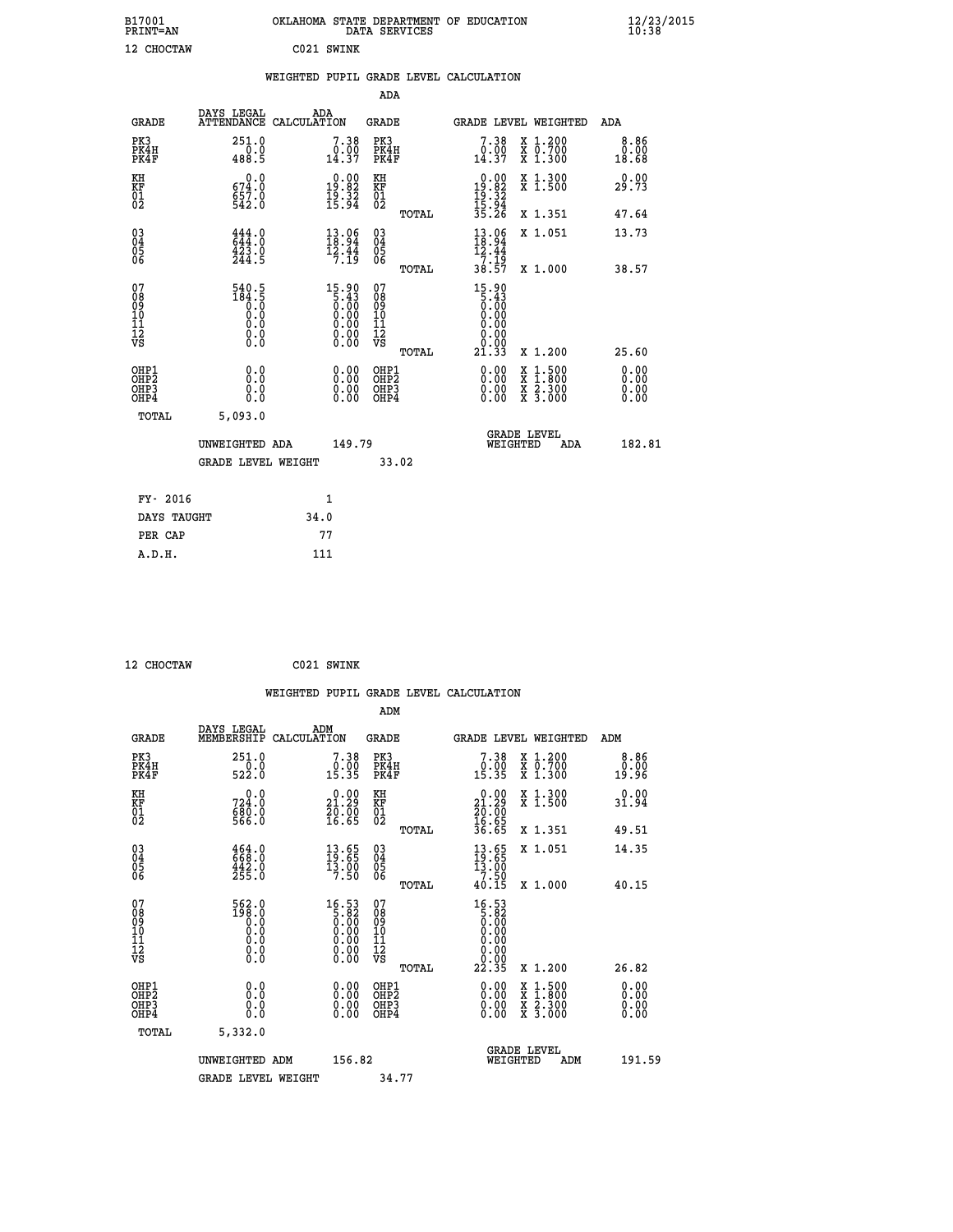| B17001<br><b>PRINT=AN</b> | OKLAHOMA STATE DEPARTMENT OF EDUCATION<br>DATA SERVICES |  | $\frac{12}{23}$ /2015 |
|---------------------------|---------------------------------------------------------|--|-----------------------|
| 12 CHOCTAW                | I001 BOSWELL                                            |  |                       |

|                                                                    |                                                                                | WEIGHTED PUPIL GRADE LEVEL CALCULATION                                                   |                                        |       |                                                                                    |                                |                              |
|--------------------------------------------------------------------|--------------------------------------------------------------------------------|------------------------------------------------------------------------------------------|----------------------------------------|-------|------------------------------------------------------------------------------------|--------------------------------|------------------------------|
|                                                                    |                                                                                |                                                                                          | ADA                                    |       |                                                                                    |                                |                              |
| <b>GRADE</b>                                                       | DAYS LEGAL                                                                     | ADA<br>ATTENDANCE CALCULATION                                                            | <b>GRADE</b>                           |       |                                                                                    | GRADE LEVEL WEIGHTED           | ADA                          |
| PK3<br>PK4H<br>PK4F                                                | 44.0<br>0.0<br>1,029.0                                                         | $\begin{smallmatrix}1\cdot 13\\[-1.2mm] 0\cdot 00\\[-1.2mm] 26\cdot 38\end{smallmatrix}$ | PK3<br>PK4H<br>PK4F                    |       | $1.13$<br>$0.00$<br>26.38                                                          | X 1.200<br>X 0.700<br>X 1.300  | 1.36<br>0.00<br>34.29        |
| KH<br>KF<br>01<br>02                                               | 0.0<br>$1,503.0$<br>$1,370.0$<br>$944.5$                                       | $\begin{smallmatrix} 0.00\\ 38.54\\ 35.13\\ 24.22 \end{smallmatrix}$                     | KH<br>KF<br>01<br>02                   |       | $\begin{array}{r} 0.00 \\ 38.54 \\ 35.13 \\ 24.22 \\ 59.35 \end{array}$            | X 1.300<br>X 1.500             | 0.00<br>57.81                |
|                                                                    |                                                                                |                                                                                          |                                        | TOTAL |                                                                                    | X 1.351                        | 80.18                        |
| $\begin{smallmatrix} 03 \\[-4pt] 04 \end{smallmatrix}$<br>Ŏ5<br>06 | 1, 174.5<br>$1,\overline{1}\overline{3}\overline{7}\cdot\overline{0}$<br>857.0 | 30.12<br>23.95<br>29.15<br>21.97                                                         | $\substack{03 \\ 04}$<br>Ŏ5<br>06      |       | 30.12<br>23.95<br>29.15<br>21.97<br>75.07                                          | X 1.051                        | 31.66                        |
|                                                                    |                                                                                |                                                                                          |                                        | TOTAL |                                                                                    | X 1.000                        | 75.07                        |
| 07<br>08<br>09<br>101<br>112<br>VS                                 | $1,099.5$<br>$931.5$<br>$887.5$<br>$548.5$<br>$829.0$<br>$1,092.0$<br>$0.0$    | $28.1923.8822.7614.0621.2628.000.00$                                                     | 07<br>08<br>09<br>11<br>11<br>12<br>VS | TOTAL | 28.19<br>23.76<br>22.76<br>14.06<br>21.26<br>28.00<br>$\frac{8}{138}.00$<br>138.15 | X 1.200                        | 165.78                       |
| OHP1<br>OHP2<br>OHP3<br>OHP4                                       | 0.0<br>0.0<br>0.0                                                              | 0.00<br>$\begin{smallmatrix} 0.00 \ 0.00 \end{smallmatrix}$                              | OHP1<br>OHP2<br>OHP3<br>OHP4           |       | 0.00<br>0.00<br>0.00                                                               | X 1:500<br>X 2.300<br>X 3.000  | 0.00<br>Ō.ŎŎ<br>0.00<br>0.00 |
| <b>TOTAL</b>                                                       | 14,381.0<br>UNWEIGHTED ADA                                                     | 368.74                                                                                   |                                        |       |                                                                                    | GRADE LEVEL<br>WEIGHTED<br>ADA | 446.15                       |
|                                                                    | <b>GRADE LEVEL WEIGHT</b>                                                      |                                                                                          | 77.41                                  |       |                                                                                    |                                |                              |
| FY- 2016                                                           |                                                                                | $\mathbf{1}$                                                                             |                                        |       |                                                                                    |                                |                              |
| DAYS TAUGHT                                                        |                                                                                | 39.0                                                                                     |                                        |       |                                                                                    |                                |                              |
| PER CAP                                                            |                                                                                | 90                                                                                       |                                        |       |                                                                                    |                                |                              |

 **12 CHOCTAW I001 BOSWELL**

 **A.D.H. 241**

| <b>GRADE</b>                                       | DAYS LEGAL<br>MEMBERSHIP                                                                            | ADM<br>CALCULATION                                                       | <b>GRADE</b>                                        |       | GRADE LEVEL WEIGHTED                                                                 |                                          | ADM                                      |  |
|----------------------------------------------------|-----------------------------------------------------------------------------------------------------|--------------------------------------------------------------------------|-----------------------------------------------------|-------|--------------------------------------------------------------------------------------|------------------------------------------|------------------------------------------|--|
| PK3<br>PK4H<br>PK4F                                | 44.0<br>1,058.0                                                                                     | $\frac{1}{0}$ : $\frac{13}{00}$<br>27.13                                 | PK3<br>PK4H<br>PK4F                                 |       | 1.13<br>$2\overline{7}\cdot\overline{0}\overline{0}$<br>27.13                        | X 1.200<br>X 0.700<br>X 1.300            | $\frac{1 \cdot 36}{0 \cdot 00}$<br>35.27 |  |
| KH<br>KF<br>01<br>02                               | $\begin{smallmatrix}&&&0.0\\1,535.0\\1,411.0\\948.0\end{smallmatrix}$                               | $\begin{smallmatrix} 0.00\\ 39.36\\ 36.18\\ 24.31 \end{smallmatrix}$     | KH<br>KF<br>01<br>02                                |       | $\begin{smallmatrix} 0.00\\ 39.36\\ 36.18\\ 4.31\\ 60.49 \end{smallmatrix}$          | X 1.300<br>X 1.500                       | 0.00<br>59.04                            |  |
|                                                    |                                                                                                     |                                                                          |                                                     | TOTAL |                                                                                      | X 1.351                                  | 81.72                                    |  |
| $\begin{matrix} 03 \\ 04 \\ 05 \\ 06 \end{matrix}$ | $\begin{smallmatrix} 1,201.0\\ -998.0\\ 1,180.0\\ 880.0 \end{smallmatrix}$                          | 30.79<br>25.59<br>30.26<br>22.56                                         | $\begin{array}{c} 03 \\ 04 \\ 05 \\ 06 \end{array}$ |       | 30.79<br>25.59<br>30.26<br>22.56<br>28.41                                            | X 1.051                                  | 32.36                                    |  |
|                                                    |                                                                                                     |                                                                          |                                                     | TOTAL |                                                                                      | X 1.000                                  | 78.41                                    |  |
| 07<br>089<br>090<br>1112<br>VS                     | $\begin{smallmatrix} 1,146.0\\ -961.0\\ 907.0\\ 561.0\\ 861.0\\ 0.1\\ 44.0\\ 0.0 \end{smallmatrix}$ | $29.38$<br>$24.54$<br>$23.26$<br>$14.38$<br>$22.08$<br>$29.33$<br>$0.00$ | 07<br>08<br>09<br>01<br>11<br>11<br>12<br>VS        | TOTAL | $29.38$<br>$24.64$<br>$23.26$<br>$14.38$<br>$22.08$<br>$29.33$<br>$0.00$<br>$143.07$ | X 1.200                                  | 171.68                                   |  |
| OHP1<br>OHP2<br>OH <sub>P3</sub><br>OHP4           | 0.0<br>0.000                                                                                        |                                                                          | OHP1<br>OHP2<br>OHP3<br>OHP4                        |       | 0.00<br>0.00                                                                         | X 1:500<br>X 1:800<br>X 2:300<br>X 3:000 | 0.00<br>0.00<br>0.00                     |  |
| TOTAL                                              | 14,835.0                                                                                            |                                                                          |                                                     |       |                                                                                      |                                          |                                          |  |
|                                                    | UNWEIGHTED ADM                                                                                      | 380.38                                                                   |                                                     |       | WEIGHTED                                                                             | <b>GRADE LEVEL</b><br>ADM                | 459.84                                   |  |
|                                                    | <b>GRADE LEVEL WEIGHT</b>                                                                           |                                                                          | 79.46                                               |       |                                                                                      |                                          |                                          |  |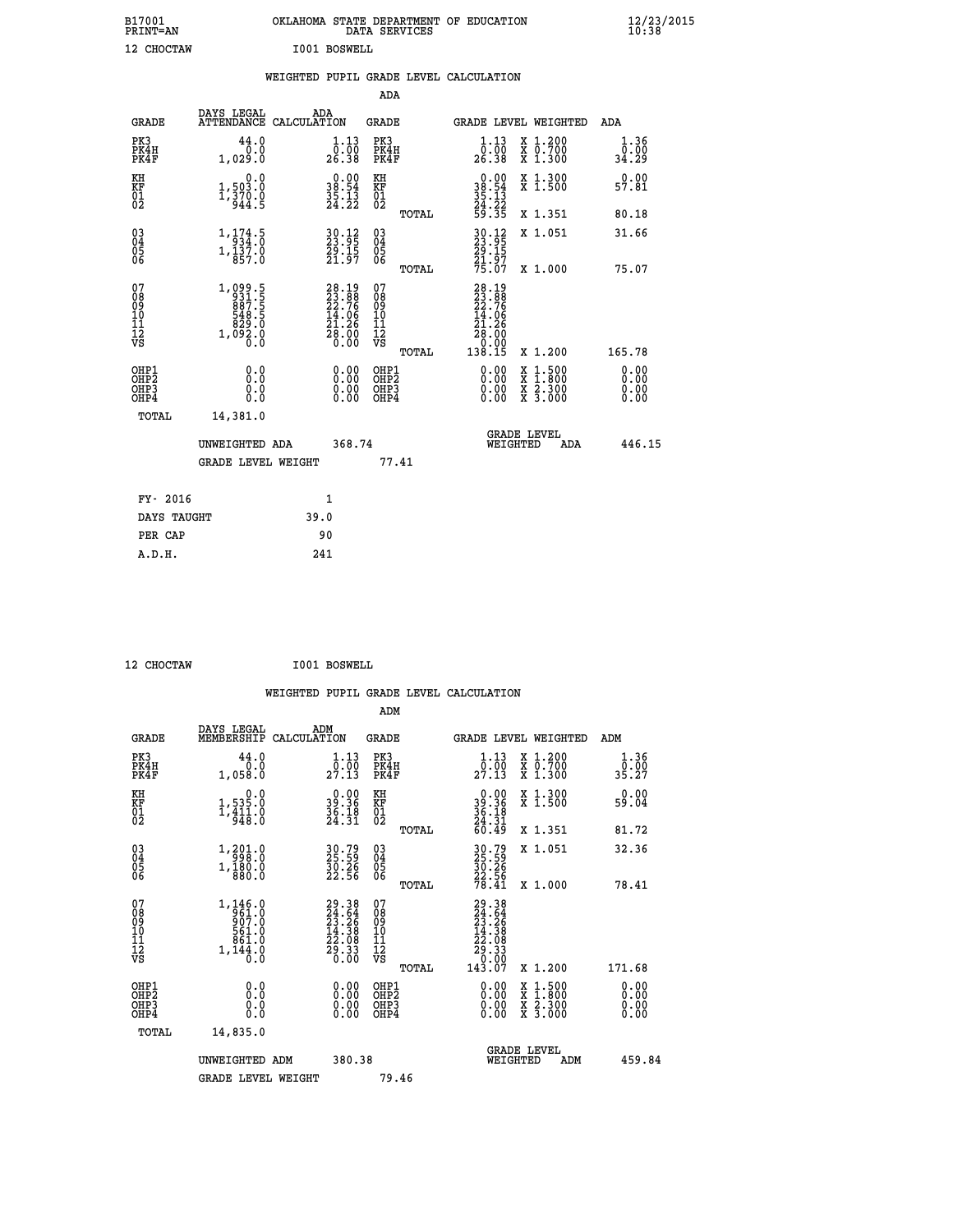| B17001          | OKLAHOMA STATE DEPARTMENT OF EDUCATION |
|-----------------|----------------------------------------|
| <b>PRINT=AN</b> | DATA SERVICES                          |
| 12 CHOCTAW      | <b>I002 FORT TOWSON</b>                |

|                                         |                                                                                                                 | WEIGHTED PUPIL GRADE LEVEL CALCULATION                            |                                        |       |                                                                                                                |                                                    |                              |
|-----------------------------------------|-----------------------------------------------------------------------------------------------------------------|-------------------------------------------------------------------|----------------------------------------|-------|----------------------------------------------------------------------------------------------------------------|----------------------------------------------------|------------------------------|
|                                         |                                                                                                                 |                                                                   | ADA                                    |       |                                                                                                                |                                                    |                              |
| <b>GRADE</b>                            | DAYS LEGAL<br><b>ATTENDANCE</b>                                                                                 | ADA<br>CALCULATION                                                | <b>GRADE</b>                           |       |                                                                                                                | GRADE LEVEL WEIGHTED                               | ADA                          |
| PK3<br>PK4H<br>PK4F                     | 37.0<br>0.0<br>490.0                                                                                            | 1.03<br>ō:ŏŏ<br>13.61                                             | PK3<br>PK4H<br>PK4F                    |       | 1.03<br>$\begin{smallmatrix} \bar{0} \ . \ 0 \ 0 \ . \ 61 \end{smallmatrix}$                                   | X 1.200<br>X 0.700<br>X 1.300                      | 1.24<br>0.00<br>17.69        |
| KH<br><b>KF</b><br>01<br>02             | 0.0<br>508:0<br>733:0<br>682:0                                                                                  | $\begin{smallmatrix} 0.00\\14.11\\20.36\\18.94 \end{smallmatrix}$ | KH<br>KF<br>01<br>02                   |       | $\begin{array}{c} 0.00 \\ 14.11 \\ 20.36 \\ 18.94 \\ 39.30 \end{array}$                                        | X 1.300<br>X 1.500                                 | 0.00<br>21.17                |
|                                         |                                                                                                                 |                                                                   |                                        | TOTAL |                                                                                                                | X 1.351                                            | 53.09                        |
| 03<br>04<br>05<br>06                    | 722.5<br>846.0<br>1,153.0                                                                                       | $29.07$<br>27.19<br>23.50<br>32.03                                | 03<br>04<br>05<br>06                   |       | $\begin{smallmatrix} 20.07\\ 27.19\\ 23.50\\ 32.03\\ 82.72 \end{smallmatrix}$                                  | X 1.051                                            | 21.09                        |
|                                         |                                                                                                                 |                                                                   |                                        | TOTAL |                                                                                                                | X 1.000                                            | 82.72                        |
| 07<br>08<br>09<br>101<br>11<br>12<br>VS | $\begin{smallmatrix} & 951.5\\ 956.5\\ 1,746.5\\ 1,196.5\\ 1,196.5\\ 1,598.5\\ 1,205.5\\ 0.0 \end{smallmatrix}$ | $26.43\n26.57\n48.51\n33.24\n44.40\n33.49\n0.00$                  | 07<br>08<br>09<br>11<br>11<br>12<br>VS | TOTAL | $26.43$<br>$26.57$<br>$48.51$<br>$33.24$<br>$44.40$<br>$\begin{array}{r} 33.79 \\ -0.00 \\ 212.64 \end{array}$ | X 1.200                                            | 255.17                       |
| OHP1<br>OHP2<br>OHP3<br>OHP4            | 0.0<br>0.0<br>0.0                                                                                               | 0.00<br>$\begin{smallmatrix} 0.00 \ 0.00 \end{smallmatrix}$       | OHP1<br>OHP2<br>OHP3<br>OHP4           |       | 0.00<br>0.00<br>0.00                                                                                           | $1:500$<br>$1:800$<br>X<br>X<br>X 2.300<br>X 3.000 | 0.00<br>0.00<br>0.00<br>0.00 |
| TOTAL                                   | 13,805.5                                                                                                        |                                                                   |                                        |       |                                                                                                                |                                                    |                              |
|                                         | UNWEIGHTED ADA                                                                                                  | 383.48                                                            |                                        |       | WEIGHTED                                                                                                       | <b>GRADE LEVEL</b><br>ADA                          | 452.17                       |
|                                         | <b>GRADE LEVEL WEIGHT</b>                                                                                       |                                                                   | 68.69                                  |       |                                                                                                                |                                                    |                              |
| FY- 2016                                |                                                                                                                 | $\mathbf{1}$                                                      |                                        |       |                                                                                                                |                                                    |                              |
| DAYS TAUGHT                             |                                                                                                                 | 36.0                                                              |                                        |       |                                                                                                                |                                                    |                              |
| PER CAP                                 |                                                                                                                 | 90                                                                |                                        |       |                                                                                                                |                                                    |                              |

 **A.D.H. 296**

 **12 CHOCTAW I002 FORT TOWSON**

| <b>GRADE</b>                                 | DAYS LEGAL<br>MEMBERSHIP                                                                              | ADM<br>CALCULATION                                                                           | <b>GRADE</b>                                        |       |                                                                                                         | GRADE LEVEL WEIGHTED                     | ADM                   |  |
|----------------------------------------------|-------------------------------------------------------------------------------------------------------|----------------------------------------------------------------------------------------------|-----------------------------------------------------|-------|---------------------------------------------------------------------------------------------------------|------------------------------------------|-----------------------|--|
| PK3<br>PK4H<br>PK4F                          | 37.0<br>490.0                                                                                         | $\begin{smallmatrix} 1.03\ 0.001 \ 13.61 \end{smallmatrix}$                                  | PK3<br>PK4H<br>PK4F                                 |       | $\begin{smallmatrix} 1.03\ 0.001 \ 13.61 \end{smallmatrix}$                                             | X 1.200<br>X 0.700<br>X 1.300            | 1.24<br>0.00<br>17.69 |  |
| KH<br>KF<br>01<br>02                         | $0.0$<br>0.055<br>760.0<br>713.0                                                                      | $\begin{array}{c} 0.00 \\ 14.89 \\ 21.11 \\ 19.81 \end{array}$                               | KH<br>KF<br>01<br>02                                |       | $\begin{smallmatrix} 0.00\\ 14.89\\ 21.11\\ 19.81\\ 40.92 \end{smallmatrix}$                            | X 1.300<br>X 1.500                       | 0.00<br>22.34         |  |
|                                              |                                                                                                       |                                                                                              |                                                     | TOTAL |                                                                                                         | X 1.351                                  | 55.28                 |  |
| 03<br>04<br>05<br>06                         | 777.0<br>1,007.0                                                                                      | $\begin{smallmatrix} 21\cdot58\\ 27\cdot97\\ 24\cdot50\\ 33\cdot22 \end{smallmatrix}$        | $\begin{array}{c} 03 \\ 04 \\ 05 \\ 06 \end{array}$ |       | $21.58$<br>$24.50$<br>$33.22$<br>$85.69$                                                                | X 1.051                                  | 22.68                 |  |
|                                              | 1,196.0                                                                                               |                                                                                              |                                                     | TOTAL |                                                                                                         | X 1.000                                  | 85.69                 |  |
| 07<br>08<br>09<br>101<br>112<br>VS           | $\begin{smallmatrix} 1,007.0\\ 993.0\\ 1,880.0\\ 1,303.0\\ 1,743.0\\ 1,281.0\\ 0.0 \end{smallmatrix}$ | $\begin{smallmatrix} 27.97\\ 27.58\\ 52.22\\ 36.19\\ 48.42\\ 35.58\\ 0.00 \end{smallmatrix}$ | 07<br>08<br>09<br>11<br>11<br>12<br>VS              | TOTAL | $\begin{smallmatrix} 27.97\ 27.58\ 22.22\ 52.22\ 36.19\ 48.42\ 35.58\ 0.006\ 227.96\ \end{smallmatrix}$ | X 1.200                                  | 273.55                |  |
| OHP1                                         |                                                                                                       |                                                                                              | OHP1                                                |       |                                                                                                         |                                          |                       |  |
| OHP <sub>2</sub><br>OH <sub>P3</sub><br>OHP4 | 0.0<br>0.000                                                                                          | $\begin{smallmatrix} 0.00 \ 0.00 \ 0.00 \ 0.00 \end{smallmatrix}$                            | OHP <sub>2</sub><br>OHP3<br>OHP4                    |       |                                                                                                         | X 1:500<br>X 1:800<br>X 2:300<br>X 3:000 | 0.00<br>0.00<br>0.00  |  |
| TOTAL                                        | 14,605.0                                                                                              |                                                                                              |                                                     |       |                                                                                                         |                                          |                       |  |
|                                              | UNWEIGHTED ADM                                                                                        | 405.68                                                                                       |                                                     |       | WEIGHTED                                                                                                | <b>GRADE LEVEL</b><br>ADM                | 478.47                |  |
|                                              | <b>GRADE LEVEL WEIGHT</b>                                                                             |                                                                                              | 72.79                                               |       |                                                                                                         |                                          |                       |  |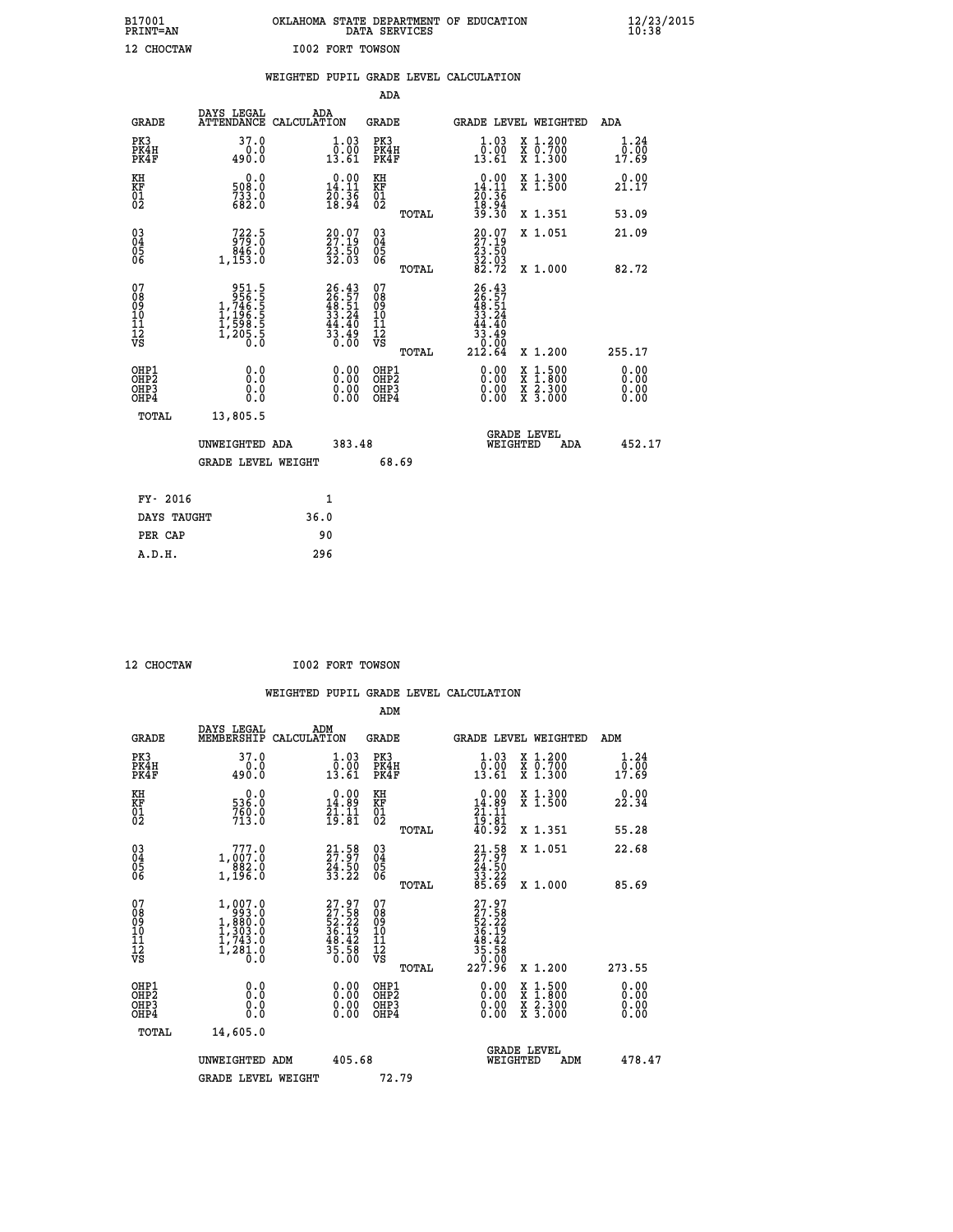| B17001<br>PRINT=AN                                 |                                                                                | OKLAHOMA STATE DEPARTMENT OF EDUCATION DATA SERVICES                 |                                                 |                                                                               |                                                                                                                                           | $\frac{12}{23}$ /2015        |
|----------------------------------------------------|--------------------------------------------------------------------------------|----------------------------------------------------------------------|-------------------------------------------------|-------------------------------------------------------------------------------|-------------------------------------------------------------------------------------------------------------------------------------------|------------------------------|
| 12 CHOCTAW                                         |                                                                                | I004 SOPER                                                           |                                                 |                                                                               |                                                                                                                                           |                              |
|                                                    |                                                                                | WEIGHTED PUPIL GRADE LEVEL CALCULATION                               |                                                 |                                                                               |                                                                                                                                           |                              |
|                                                    |                                                                                |                                                                      | ADA                                             |                                                                               |                                                                                                                                           |                              |
| GRADE                                              | DAYS LEGAL                                                                     | ADA<br>ATTENDANCE CALCULATION                                        | GRADE                                           |                                                                               | <b>GRADE LEVEL WEIGHTED</b>                                                                                                               | ADA                          |
| PK3<br>PK4H<br>PK4F                                | 0.0<br>0.0<br>730.0                                                            | 0.00<br>$0.00$<br>19.73                                              | PK3<br>PK4H<br>PK4F                             | 0.00<br>ŏ:ŏŏ<br>19:73                                                         | X 1.200<br>X 0.700<br>X 1.300                                                                                                             | 0.00<br>0.00<br>25.65        |
| KH<br>KF<br>01<br>02                               | 0.0<br>885.0<br>$1, \frac{1}{9}$ $\frac{8}{5}$ $\frac{6}{5}$ $\frac{6}{5}$     | $\begin{smallmatrix} 0.00\\ 23.92\\ 32.05\\ 25.72 \end{smallmatrix}$ | KH<br>KF<br>01<br>02                            | $\begin{array}{r} 0.00 \\ 23.92 \\ 32.05 \\ 25.72 \end{array}$                | X 1.300<br>X 1.500                                                                                                                        | 0.00<br>35.88                |
|                                                    |                                                                                |                                                                      | TOTAL                                           | 57.77                                                                         | X 1.351                                                                                                                                   | 78.05                        |
| $\begin{matrix} 03 \\ 04 \\ 05 \\ 06 \end{matrix}$ | $\begin{smallmatrix} 602.0\\ 740.5\\ 989.5\\ 943.0 \end{smallmatrix}$          | $\begin{smallmatrix} 16.27\ 20.01\ 26.74\ 25.49 \end{smallmatrix}$   | 03<br>04<br>05<br>06                            | $\begin{smallmatrix} 16.27\\ 20.01\\ 26.74\\ 25.49\\ 72.24 \end{smallmatrix}$ | X 1.051                                                                                                                                   | 17.10                        |
|                                                    |                                                                                |                                                                      | TOTAL                                           |                                                                               | X 1.000                                                                                                                                   | 72.24                        |
| 07<br>08<br>09<br>10<br>11<br>12<br>VS             | 1,227.0<br>1,068.5<br>1,478.5<br>1,547.0<br>1<br>,317.0<br>$\frac{544.5}{0.0}$ | 33.16<br>28.88<br>39.96<br>39.81<br>41.81<br>35.59<br>14.720         | 07<br>08<br>09<br>10<br>11<br>ĪŽ<br>VŠ<br>TOTAL | 33.16<br>28:88<br>39:96<br>41.81<br>35<br>59<br>. 72<br>14<br>0.00<br>194.12  | X 1.200                                                                                                                                   | 232.94                       |
| OHP1<br>OHP2<br>OHP3<br>OHP4                       | 0.0<br>0.0<br>0.0                                                              | 0.00<br>0.00<br>0.00                                                 | OHP1<br>OH <sub>P</sub> 2<br>OHP3<br>OHP4       | 0.00<br>0.00<br>0.00                                                          | $\begin{smallmatrix} \mathtt{X} & 1\cdot500\\ \mathtt{X} & 1\cdot800\\ \mathtt{X} & 2\cdot300\\ \mathtt{X} & 3\cdot000 \end{smallmatrix}$ | 0.00<br>0.00<br>0.00<br>0.00 |
| TOTAL                                              | 14,210.0                                                                       |                                                                      |                                                 |                                                                               |                                                                                                                                           |                              |
|                                                    | UNWEIGHTED ADA<br><b>GRADE LEVEL WEIGHT</b>                                    | 384.05                                                               | 77.81                                           | WEIGHTED                                                                      | <b>GRADE LEVEL</b><br>ADA                                                                                                                 | 461.86                       |
| FY- 2016                                           |                                                                                | 1                                                                    |                                                 |                                                                               |                                                                                                                                           |                              |
| DAYS TAUGHT                                        |                                                                                | 37.0                                                                 |                                                 |                                                                               |                                                                                                                                           |                              |

| 12 CHOCTAW | I004 SOPER |
|------------|------------|

 **PER CAP 79 A.D.H. 366**

|                                                      |                                                                                   |                                                                   | WEIGHTED PUPIL GRADE LEVEL CALCULATION       |                                                                                                                              |                       |
|------------------------------------------------------|-----------------------------------------------------------------------------------|-------------------------------------------------------------------|----------------------------------------------|------------------------------------------------------------------------------------------------------------------------------|-----------------------|
|                                                      |                                                                                   |                                                                   | ADM                                          |                                                                                                                              |                       |
| <b>GRADE</b>                                         | DAYS LEGAL<br>MEMBERSHIP<br>CALCULATION                                           | ADM                                                               | <b>GRADE</b>                                 | GRADE LEVEL WEIGHTED                                                                                                         | ADM                   |
| PK3<br>PK4H<br>PK4F                                  | 0.0<br>ة:ة<br>767.0                                                               | 0.00<br>20.73                                                     | PK3<br>PK4H<br>PK4F                          | 0.00<br>X 1.200<br>X 0.700<br>X 1.300<br>20.73                                                                               | 0.00<br>0.00<br>26.95 |
| KH<br>KF<br>01<br>02                                 | 0.0<br>889.0<br>$1, \frac{1}{9}$ $\frac{5}{3}$ $\cdot$ $\frac{6}{0}$              | $\begin{smallmatrix} 0.00\\24.03\\32.32\\26.84 \end{smallmatrix}$ | KH<br>KF<br>01<br>02                         | 0.00<br>X 1.300<br>X 1.500<br>$\begin{array}{r} 24.03 \\ 32.32 \\ 26.84 \\ 59.16 \end{array}$                                | 0.00<br>36.05         |
|                                                      |                                                                                   |                                                                   | TOTAL                                        | X 1.351                                                                                                                      | 79.93                 |
| $\begin{matrix} 03 \\ 04 \\ 05 \\ 06 \end{matrix}$   | $\frac{609.0}{762.0}$<br>1,018.0<br>958.0                                         | $\frac{16}{20}$ . 59<br>27.51<br>25.89                            | 03<br>04<br>05<br>06                         | X 1.051<br>16:46<br>20:59<br>27:51<br>25:89<br>73:99                                                                         | 17.30                 |
|                                                      |                                                                                   |                                                                   | TOTAL                                        | X 1.000                                                                                                                      | 73.99                 |
| 07<br>08<br>09<br>01<br>11<br>11<br>12<br>VS         | $1,245.0$<br>$1,097.0$<br>$1,516.0$<br>$1,594.0$<br>$1,351.0$<br>$555.0$<br>$0.0$ | 33.65<br>29.65<br>40.97<br>43.08<br>36.51<br>36.00<br>15.00       | 07<br>08<br>09<br>01<br>11<br>11<br>12<br>VS | $\begin{smallmatrix} 33 & 65 \\ 29 & 65 \\ 40 & 97 \\ 43 & 08 \\ 36 & 51 \\ 15 & 00 \\ 0 & 00 \\ 198 & 86 \end{smallmatrix}$ |                       |
|                                                      |                                                                                   |                                                                   | TOTAL                                        | X 1.200                                                                                                                      | 238.63                |
| OHP1<br>OHP2<br>OH <sub>P3</sub><br>OH <sub>P4</sub> | 0.0<br>$\begin{smallmatrix} 0.0 & 0 \ 0.0 & 0 \end{smallmatrix}$                  | 0.00<br>$\begin{smallmatrix} 0.00 \ 0.00 \end{smallmatrix}$       | OHP1<br>OHP2<br>OHP3<br>OHP4                 | $0.00$<br>$0.00$<br>$1.500$<br>$1.800$<br>X<br>X<br>$\frac{x}{x}$ $\frac{5:300}{3:000}$<br>0.00                              | 0.00<br>0.00<br>0.00  |
| TOTAL                                                | 14,550.0                                                                          |                                                                   |                                              |                                                                                                                              |                       |
|                                                      | UNWEIGHTED<br>ADM                                                                 | 393.23                                                            |                                              | <b>GRADE LEVEL</b><br>WEIGHTED<br>ADM                                                                                        | 472.85                |
|                                                      | <b>GRADE LEVEL WEIGHT</b>                                                         |                                                                   | 79.62                                        |                                                                                                                              |                       |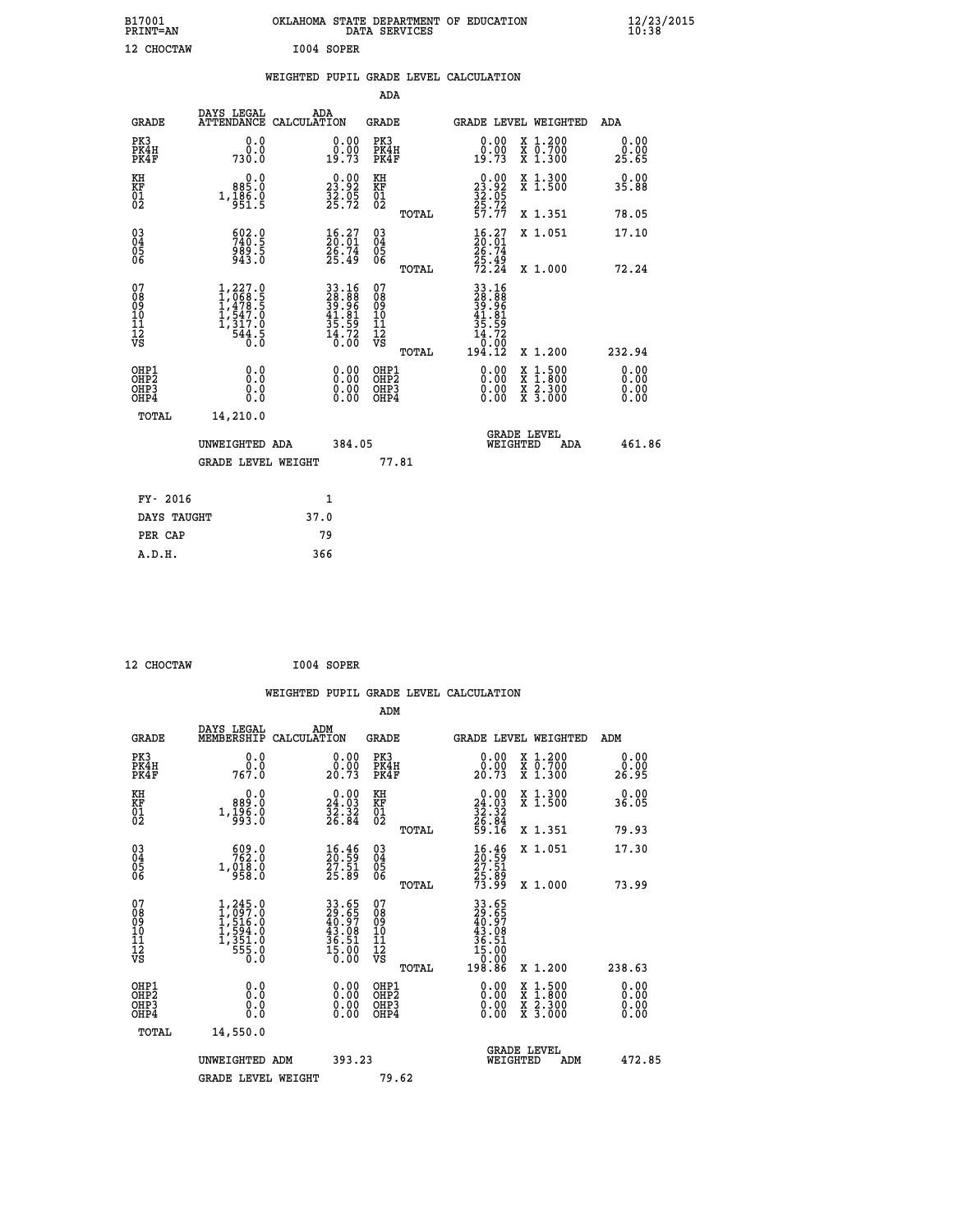| B17001<br><b>PRINT=AN</b>                      |                                                                           | OKLAHOMA STATE DEPARTMENT OF EDUCATION                      | DATA SERVICES                                      |                                                                                                   |                                                                                                  | $\frac{12}{10}$ :38/2015     |
|------------------------------------------------|---------------------------------------------------------------------------|-------------------------------------------------------------|----------------------------------------------------|---------------------------------------------------------------------------------------------------|--------------------------------------------------------------------------------------------------|------------------------------|
| 12 CHOCTAW                                     |                                                                           | I039 HUGO                                                   |                                                    |                                                                                                   |                                                                                                  |                              |
|                                                |                                                                           | WEIGHTED PUPIL GRADE LEVEL CALCULATION                      |                                                    |                                                                                                   |                                                                                                  |                              |
|                                                |                                                                           |                                                             | ADA                                                |                                                                                                   |                                                                                                  |                              |
| <b>GRADE</b>                                   | DAYS LEGAL                                                                | ADA<br>ATTENDANCE CALCULATION                               | GRADE                                              | GRADE LEVEL WEIGHTED                                                                              |                                                                                                  | ADA                          |
| PK3<br>PK4H<br>PK4F                            | 308.0<br>0.0<br>2,557.0                                                   | $\begin{smallmatrix}8.11\0.00\67.29\end{smallmatrix}$       | PK3<br>PK4H<br>PK4F                                | 8.11<br>$\frac{0.00}{67.29}$                                                                      | X 1.200<br>X 0.700<br>X 1.300                                                                    | 9.73<br>0.00<br>87.48        |
| KH<br>KF<br>$\overline{01}$                    | 0.0<br>$\frac{4}{3}, \frac{305}{405}$ . 5<br>3, 340. 5                    | $\substack{ \substack{ 0.00\\113.29\\89.62\\87.91} }$       | КH<br>KF<br>01<br>02                               | $\begin{array}{c} 0.00 \\[-4pt] 113.29 \\[-4pt] 89.62 \\[-4pt] 87.91 \\[-4pt] 177.53 \end{array}$ | X 1.300<br>X 1.500                                                                               | 0.00<br>169.94               |
|                                                |                                                                           |                                                             | TOTAL                                              |                                                                                                   | X 1.351                                                                                          | 239.84                       |
| $\substack{03 \\ 04}$<br>$\substack{05 \\ 06}$ | $3, 271.5$<br>$2, 930.0$<br>$2, 651.0$                                    | 82.75<br>86.09<br>77.11<br>69.76                            | $\begin{matrix} 03 \\ 04 \\ 05 \\ 06 \end{matrix}$ | 82.75<br>77.11<br>76. ۋۇ<br>232.96                                                                | X 1.051                                                                                          | 86.97                        |
|                                                |                                                                           |                                                             | TOTAL                                              |                                                                                                   | X 1.000                                                                                          | 232.96                       |
| 07<br>08<br>09<br>10<br>11<br>12<br>VS         | 3,021.0<br>3,222.0<br>3,444.0<br>3,444.0<br>2,538.5<br>2,397.0<br>3,034.5 | 79.50<br>58.47<br>90.63<br>66.80<br>63.08<br>53.86<br>79.86 | 07<br>08<br>09<br>10<br>11<br>12<br>VS<br>TOTAL    | 79.50<br>58.47<br>00.63<br>199.99<br>63.08<br>79.86<br>0.00<br>438.34                             | X 1.200                                                                                          | 526.01                       |
| OHP1<br>OHP2<br>OH <sub>P3</sub><br>OHP4       | 0.0<br>0.0<br>0.0<br>0.0                                                  | $0.00$<br>$0.00$<br>0.00                                    | OHP1<br>OH <sub>P</sub> 2<br>OHP3<br>OHP4          | $0.00$<br>$0.00$<br>0.00                                                                          | $\begin{smallmatrix} x & 1 & 500 \\ x & 1 & 800 \\ x & 2 & 300 \\ x & 3 & 000 \end{smallmatrix}$ | 0.00<br>0.00<br>0.00<br>0.00 |
| TOTAL                                          | 42,570.0                                                                  |                                                             |                                                    |                                                                                                   |                                                                                                  |                              |
|                                                | UNWEIGHTED ADA                                                            | 1,120.27                                                    |                                                    | <b>GRADE LEVEL</b><br>WEIGHTED                                                                    | ADA                                                                                              | 1,352.93                     |
|                                                | GRADE LEVEL WEIGHT                                                        |                                                             | 232.66                                             |                                                                                                   |                                                                                                  |                              |
| FY- 2016                                       |                                                                           | 1                                                           |                                                    |                                                                                                   |                                                                                                  |                              |
| DAYS TAUGHT                                    |                                                                           | 38.0                                                        |                                                    |                                                                                                   |                                                                                                  |                              |
| PER CAP                                        |                                                                           | 64                                                          |                                                    |                                                                                                   |                                                                                                  |                              |

 **12 CHOCTAW I039 HUGO**

 **A.D.H. 582**

|                                                    |                                                                              |                    |                                                                                                                                                                                                                                                                                                                                                                                          |                                                     |       | WEIGHTED PUPIL GRADE LEVEL CALCULATION                                                            |                                          |                       |  |
|----------------------------------------------------|------------------------------------------------------------------------------|--------------------|------------------------------------------------------------------------------------------------------------------------------------------------------------------------------------------------------------------------------------------------------------------------------------------------------------------------------------------------------------------------------------------|-----------------------------------------------------|-------|---------------------------------------------------------------------------------------------------|------------------------------------------|-----------------------|--|
|                                                    |                                                                              |                    |                                                                                                                                                                                                                                                                                                                                                                                          | ADM                                                 |       |                                                                                                   |                                          |                       |  |
| <b>GRADE</b>                                       | DAYS LEGAL<br>MEMBERSHIP                                                     | ADM<br>CALCULATION |                                                                                                                                                                                                                                                                                                                                                                                          | GRADE                                               |       | GRADE LEVEL WEIGHTED                                                                              |                                          | ADM                   |  |
| PK3<br>PK4H<br>PK4F                                | 314.0<br>0.0<br>2,720.0                                                      |                    | $\begin{array}{c} 8.26 \\ 0.00 \\ 71.58 \end{array}$                                                                                                                                                                                                                                                                                                                                     | PK3<br>PK4H<br>PK4F                                 |       | $8.26$<br>$0.00$<br>71.58                                                                         | X 1.200<br>X 0.700<br>X 1.300            | 9.91<br>0.00<br>93.05 |  |
| KH<br>KF<br>01<br>02                               | 0.0<br>$\frac{4}{3}, \frac{4}{5} \frac{73}{20} \cdot \frac{0}{0}$<br>3,479:0 |                    | $\substack{1~\substack{0~\cdot~0~0\\1~\substack{1~\cdot~0~\cdot~0\\9~\substack{2~\cdot~0~\cdot~0\\9~\substack{1~\cdot~0~\cdot~0\\1~\cdot~0~\substack{5~\cdot~0\\1~\cdot~0~\substack{9~\cdot~0\\1~\cdot~0~\substack{9~\cdot~0\\1~\cdot~0~\substack{9~\cdot~0~\cdot~0\\1~\cdot~0~\substack{9~\cdot~0~\cdot~0\\1~\cdot~0~\cdot~0~\cdots~0~\substack{9~\cdot~0~\cdot~0\\1~\cdot~0~\cdot~0~\$ | KH<br>KF<br>01<br>02                                |       | $\begin{array}{r} 0.00 \\[-4pt] 117.71 \\[-4pt] 92.63 \\[-4pt] 91.55 \\[-4pt] 184.18 \end{array}$ | X 1.300<br>X 1.500                       | 0.00<br>176.57        |  |
|                                                    |                                                                              |                    |                                                                                                                                                                                                                                                                                                                                                                                          |                                                     | TOTAL |                                                                                                   | X 1.351                                  | 248.83                |  |
| $\begin{matrix} 03 \\ 04 \\ 05 \\ 06 \end{matrix}$ | 3,269.0<br>3,415.0<br>3,043.0<br>2,753.0                                     |                    | 86.03<br>89.87<br>80.08<br>72.45                                                                                                                                                                                                                                                                                                                                                         | $\begin{array}{c} 03 \\ 04 \\ 05 \\ 06 \end{array}$ |       | $\begin{smallmatrix}86.03\\89.87\\80.08\\72.45\\242.40\end{smallmatrix}$                          | X 1.051                                  | 90.42                 |  |
|                                                    |                                                                              |                    |                                                                                                                                                                                                                                                                                                                                                                                          |                                                     | TOTAL |                                                                                                   | X 1.000                                  | 242.40                |  |
| 07<br>08<br>09<br>101<br>11<br>12<br>VS            | 3,135.0<br>2,340.0<br>3,601.0<br>2,696.0<br>2,494.0<br>3,184.0<br>0.0        |                    | 82.50<br>61.58<br>94.76<br>70.95<br>70.63<br>65.63<br>83.79<br>0.00                                                                                                                                                                                                                                                                                                                      | 07<br>08<br>09<br>01<br>11<br>11<br>12<br>VS        |       | 82.50<br>61.58<br>94.766<br>70.95<br>70.63<br>63.79<br>83.79<br>0.00<br>459.21                    |                                          |                       |  |
|                                                    |                                                                              |                    |                                                                                                                                                                                                                                                                                                                                                                                          |                                                     | TOTAL |                                                                                                   | X 1.200                                  | 551.05                |  |
| OHP1<br>OHP2<br>OH <sub>P3</sub><br>OHP4           | 0.0<br>0.000                                                                 |                    | $\begin{smallmatrix} 0.00 \ 0.00 \ 0.00 \ 0.00 \end{smallmatrix}$                                                                                                                                                                                                                                                                                                                        | OHP1<br>OHP2<br>OHP3<br>OHP4                        |       | $0.00$<br>$0.00$<br>0.00                                                                          | X 1:500<br>X 1:800<br>X 2:300<br>X 3:000 | 0.00<br>0.00<br>0.00  |  |
| TOTAL                                              | 44,436.0                                                                     |                    |                                                                                                                                                                                                                                                                                                                                                                                          |                                                     |       |                                                                                                   |                                          |                       |  |
|                                                    | UNWEIGHTED ADM                                                               |                    | 1,169.37                                                                                                                                                                                                                                                                                                                                                                                 |                                                     |       | <b>GRADE LEVEL</b><br>WEIGHTED                                                                    | ADM                                      | 1,412.23              |  |
|                                                    | <b>GRADE LEVEL WEIGHT</b>                                                    |                    |                                                                                                                                                                                                                                                                                                                                                                                          | 242.86                                              |       |                                                                                                   |                                          |                       |  |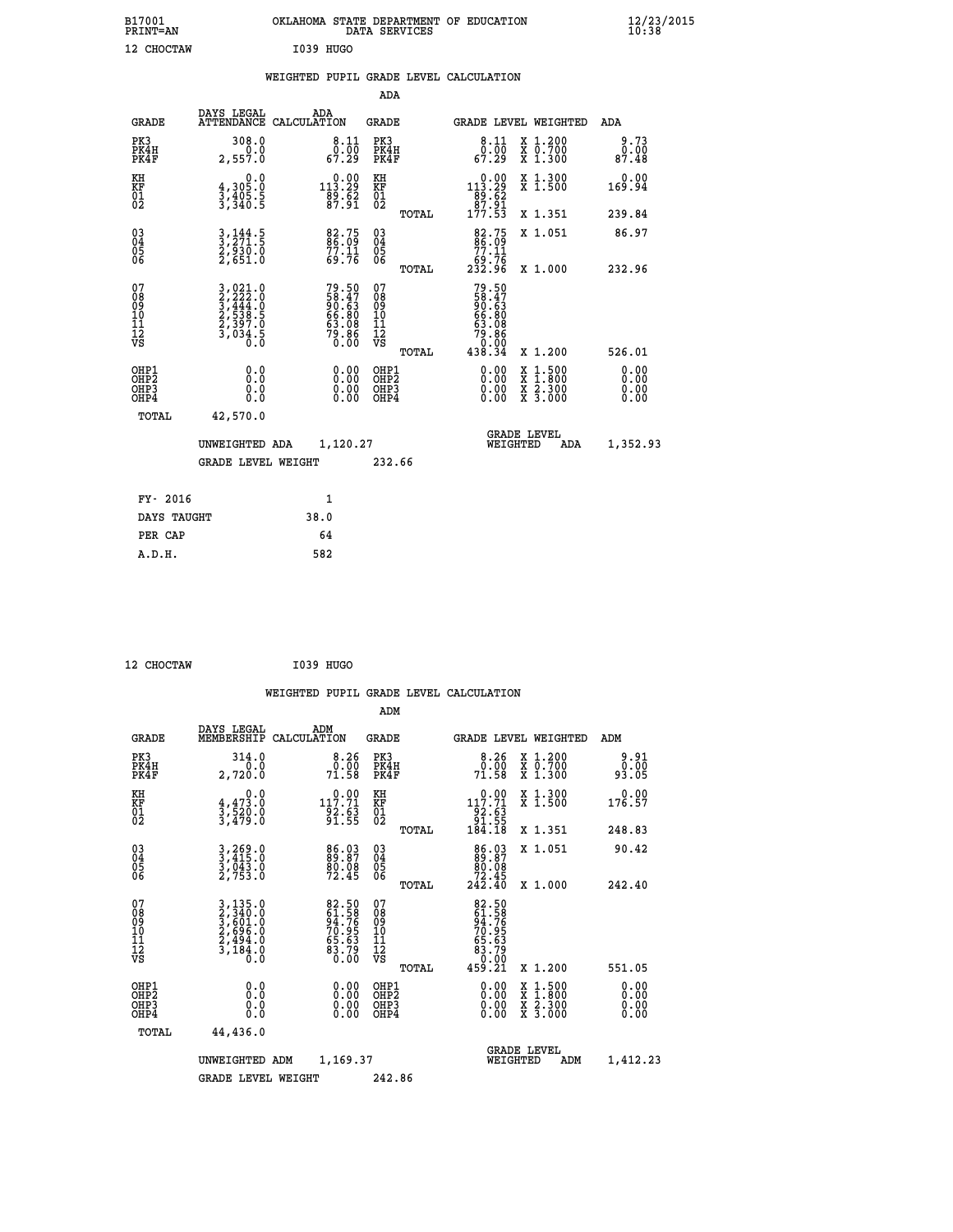| 7001<br>INT=AN |  | OKLAHOMA STATE DEPARTMENT OF EDUCATION<br>DATA SERVICES |  |
|----------------|--|---------------------------------------------------------|--|
| CHOCTAW        |  | COUNTY TOTALS                                           |  |

|                                              |                                                                               | WEIGHTED PUPIL GRADE LEVEL CALCULATION                                         |                                         |       |                                                                                                                                                                                                                                                                                |                                                                                                                                              |                         |
|----------------------------------------------|-------------------------------------------------------------------------------|--------------------------------------------------------------------------------|-----------------------------------------|-------|--------------------------------------------------------------------------------------------------------------------------------------------------------------------------------------------------------------------------------------------------------------------------------|----------------------------------------------------------------------------------------------------------------------------------------------|-------------------------|
|                                              |                                                                               |                                                                                | ADA                                     |       |                                                                                                                                                                                                                                                                                |                                                                                                                                              |                         |
| <b>GRADE</b>                                 | DAYS LEGAL                                                                    | ADA<br>ATTENDANCE CALCULATION                                                  | <b>GRADE</b>                            |       |                                                                                                                                                                                                                                                                                | GRADE LEVEL WEIGHTED                                                                                                                         | ADA                     |
| PK3<br>PK4H<br>PK4F                          | 950.5<br>0.0<br>5,761.5                                                       | 26.04<br>0.00<br>154.00                                                        | PK3<br>PK4H<br>PK4F                     |       | 26.04<br>$\begin{array}{c} 0.00 \\ -0.00 \end{array}$                                                                                                                                                                                                                          | X 1.200<br>X 0.700<br>X 1.300                                                                                                                | 31.26<br>0.00<br>200.20 |
| KH<br>KF<br>01<br>02                         | 0.0<br>8,144.0<br>$\frac{7}{6}$ , 726: 5                                      | 216.99<br>$\frac{206}{180}$ $\frac{62}{89}$                                    | KH<br>KF<br>01<br>02                    |       | 216.99<br>206:62<br>180:89<br>387:51                                                                                                                                                                                                                                           | X 1.300<br>X 1.500                                                                                                                           | 0.00<br>325.44          |
|                                              |                                                                               |                                                                                |                                         | TOTAL |                                                                                                                                                                                                                                                                                | X 1.351                                                                                                                                      | 523.52                  |
| $^{03}_{04}$<br>05                           | $\begin{smallmatrix} 6,496.5\\ 6,863.0\\ 6,748.0\\ 6,314.0 \end{smallmatrix}$ | $\begin{smallmatrix} 173.32\\ 184.13\\ 180.36\\ 169.02 \end{smallmatrix}$      | $^{03}_{04}$<br>0500                    |       | $\begin{array}{c} 173.32 \\ 184.13 \\ 180.36 \end{array}$                                                                                                                                                                                                                      | X 1.051                                                                                                                                      | 715.67                  |
| 06                                           |                                                                               |                                                                                |                                         | TOTAL | 169.02<br>533.51                                                                                                                                                                                                                                                               | X 1.000                                                                                                                                      | 533.51                  |
| 07<br>08<br>09<br>01<br>11<br>11<br>12<br>VS | 7,202.5<br>5,880.0<br>7,556.5<br>7,556.5<br>5,830.5<br>6,141.5<br>5,876.5     | $192.99$<br>$157.20$<br>$201.86$<br>$155.91$<br>$164.33$<br>$156.07$<br>$0.00$ | 07<br>08<br>09<br>101<br>11<br>12<br>VS | TOTAL | $192.99\n157.20\n201.86\n155.91\n164.33\n156.07\n0.00\n1,028.36$                                                                                                                                                                                                               | X 1.200                                                                                                                                      | 1,234.04                |
| OHP1<br>OHP2<br>OH <sub>P3</sub><br>OHP4     | 0.0<br>0.0<br>0.0                                                             | $\begin{smallmatrix} 0.00 \ 0.00 \ 0.00 \ 0.00 \end{smallmatrix}$              | OHP1<br>OHP2<br>OHP3<br>OHP4            |       | $\begin{smallmatrix} 0.00 & 0.00 & 0.00 & 0.00 & 0.00 & 0.00 & 0.00 & 0.00 & 0.00 & 0.00 & 0.00 & 0.00 & 0.00 & 0.00 & 0.00 & 0.00 & 0.00 & 0.00 & 0.00 & 0.00 & 0.00 & 0.00 & 0.00 & 0.00 & 0.00 & 0.00 & 0.00 & 0.00 & 0.00 & 0.00 & 0.00 & 0.00 & 0.00 & 0.00 & 0.00 & 0.0$ | $\begin{smallmatrix} \mathtt{X} & 1\cdot500 \\ \mathtt{X} & 1\cdot800 \\ \mathtt{X} & 2\cdot300 \\ \mathtt{X} & 3\cdot000 \end{smallmatrix}$ | 0.00<br>0.00<br>0.00    |
| TOTAL                                        | 94,254.0                                                                      |                                                                                |                                         |       |                                                                                                                                                                                                                                                                                |                                                                                                                                              |                         |
|                                              | UNWEIGHTED ADA                                                                | 2,519.69                                                                       |                                         |       | <b>GRADE LEVEL</b><br>WEIGHTED                                                                                                                                                                                                                                                 | ADA                                                                                                                                          | 3,030.13                |
|                                              | <b>GRADE LEVEL WEIGHT</b>                                                     |                                                                                | 510.44                                  |       |                                                                                                                                                                                                                                                                                |                                                                                                                                              |                         |
| FY- 2016                                     |                                                                               | $\mathbf{1}$                                                                   |                                         |       |                                                                                                                                                                                                                                                                                |                                                                                                                                              |                         |
| DAYS TAUGHT                                  |                                                                               | 221.0                                                                          |                                         |       |                                                                                                                                                                                                                                                                                |                                                                                                                                              |                         |
| PER CAP                                      |                                                                               | 495                                                                            |                                         |       |                                                                                                                                                                                                                                                                                |                                                                                                                                              |                         |

 **CHOCTAW COUNTY TOTALS**

 **A.D.H. 1,716**

 **B17001<br>PRINT=AN** 

|                                                      |                                                                                                  |                                                                                                | ADM                                                 |                                                                                                                    |                                          |                              |
|------------------------------------------------------|--------------------------------------------------------------------------------------------------|------------------------------------------------------------------------------------------------|-----------------------------------------------------|--------------------------------------------------------------------------------------------------------------------|------------------------------------------|------------------------------|
| <b>GRADE</b>                                         | DAYS LEGAL<br>MEMBERSHIP                                                                         | ADM<br>CALCULATION                                                                             | <b>GRADE</b>                                        | GRADE LEVEL WEIGHTED                                                                                               |                                          | ADM                          |
| PK3<br>PK4H<br>PK4F                                  | 973.0<br>0.0<br>6,031.0                                                                          | 26.64<br>0.00<br>161.21                                                                        | PK3<br>PK4H<br>PK4F                                 | 26.64<br>0.00<br>161.21                                                                                            | X 1.200<br>X 0.700<br>X 1.300            | 31.26<br>0.00<br>209.57      |
| KH<br>KF<br>01<br>02                                 | 0.0<br>8,445.0<br>7,962.0<br>7,010.0                                                             | $\begin{smallmatrix} 0.00\\ 225.06\\ 212.92\\ 187.57 \end{smallmatrix}$                        | KH<br>KF<br>01<br>02                                | $\begin{smallmatrix} &0.00\\ 225.06\\ 212.92\\ 187.57\\ 400.49\end{smallmatrix}$                                   | X 1.300<br>X 1.500                       | 0.00<br>337.61               |
|                                                      |                                                                                                  |                                                                                                | TOTAL                                               |                                                                                                                    | X 1.351                                  | 541.06                       |
| 03<br>04<br>05<br>06                                 | $\begin{smallmatrix} 6 & 743 & 0 \\ 7 & 157 & 0 \\ 7 & 009 & 0 \\ 6 & 523 & 0 \end{smallmatrix}$ | $\begin{smallmatrix} 179.94 \\ 191.97 \\ 187.35 \\ 174.62 \end{smallmatrix}$                   | $\begin{array}{c} 03 \\ 04 \\ 05 \\ 06 \end{array}$ | $\frac{179.94}{191.97}$                                                                                            | X 1.051                                  | 189.12                       |
|                                                      |                                                                                                  |                                                                                                | TOTAL                                               | 174.62<br>553.94                                                                                                   | X 1.000                                  | 553.94                       |
| 07<br>08<br>09<br>101<br>112<br>VS                   | $7,472.0$<br>$6,117.0$<br>$7,904.0$<br>$6,154.0$<br>$6,449.0$<br>$6,164.0$<br>$0.0$              | $200.22$<br>$163.54$<br>$211.21$<br>$\frac{164.60}{172.64}$<br>$\frac{172.64}{163.70}$<br>0.00 | 07<br>08<br>09<br>11<br>11<br>12<br>VS<br>TOTAL     | $200.22$<br>$163.54$<br>$211.21$<br>$\begin{array}{r} 164.60 \\ 172.64 \\ 163.70 \\ -0.00 \end{array}$<br>1,075.91 | X 1.200                                  | 1,291.08                     |
| OHP1<br>OHP2<br>OH <sub>P3</sub><br>OH <sub>P4</sub> | 0.0<br>0.000                                                                                     | $0.00$<br>$0.00$<br>0.00                                                                       | OHP1<br>OHP2<br>OHP3<br>OHP4                        | $0.00$<br>$0.00$<br>0.00                                                                                           | X 1:500<br>X 1:800<br>X 2:300<br>X 3:000 | 0.00<br>0.00<br>0.00<br>0.00 |
| TOTAL                                                | 98,113.0                                                                                         |                                                                                                |                                                     |                                                                                                                    |                                          |                              |
|                                                      | UNWEIGHTED                                                                                       | 2,623.19<br>ADM                                                                                |                                                     | <b>GRADE LEVEL</b><br>WEIGHTED                                                                                     | ADM                                      | 3,154.36                     |
|                                                      | <b>GRADE LEVEL WEIGHT</b>                                                                        |                                                                                                | 531.17                                              |                                                                                                                    |                                          |                              |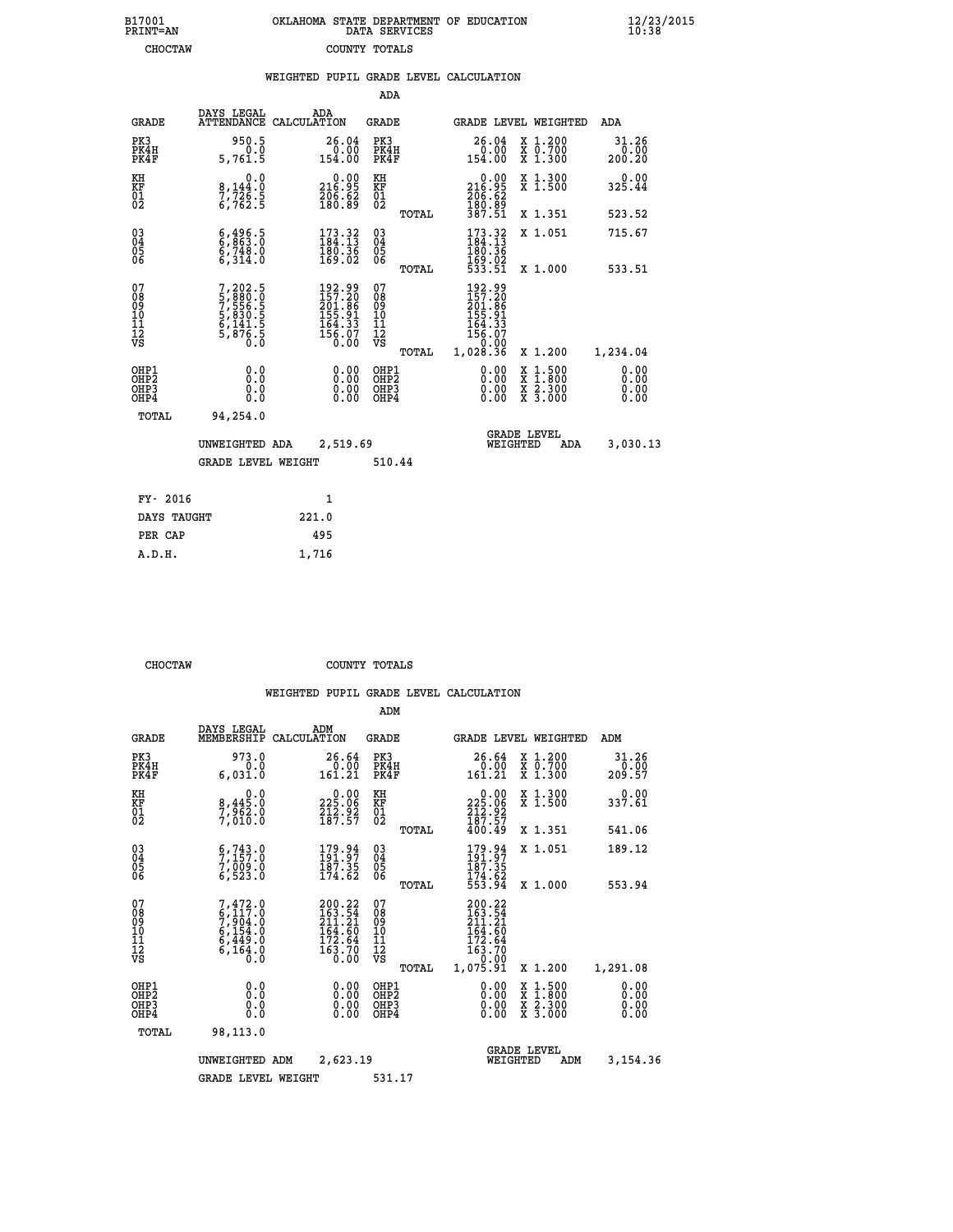| B17001          | OKLAHOMA STATE DEPARTMENT OF EDUCATION |
|-----------------|----------------------------------------|
| <b>PRINT=AN</b> | DATA SERVICES                          |
| 13 CIMARRON     | I002 BOISE CITY                        |

|                                                    |                                                                      | WEIGHTED PUPIL GRADE LEVEL CALCULATION                                   |                                        |       |                                                                                |                                                                     |                              |
|----------------------------------------------------|----------------------------------------------------------------------|--------------------------------------------------------------------------|----------------------------------------|-------|--------------------------------------------------------------------------------|---------------------------------------------------------------------|------------------------------|
|                                                    |                                                                      |                                                                          | ADA                                    |       |                                                                                |                                                                     |                              |
| <b>GRADE</b>                                       | DAYS LEGAL                                                           | ADA<br>ATTENDANCE CALCULATION                                            | <b>GRADE</b>                           |       |                                                                                | GRADE LEVEL WEIGHTED                                                | ADA                          |
| PK3<br>PK4H<br>PK4F                                | 42.0<br>0.0<br>820.0                                                 | 1.00<br>0:00<br>19:52                                                    | PK3<br>PK4H<br>PK4F                    |       | 1.00<br>0.00<br>19.52                                                          | X 1.200<br>X 0.700<br>X 1.300                                       | 1.20<br>0.00<br>25.38        |
| KH<br>KF<br>01<br>02                               | 907.0<br>1,103.0                                                     | $\begin{smallmatrix} 0.00\\ 21.60\\ 26.26\\ 24.93 \end{smallmatrix}$     | KH<br>KF<br>01<br>02                   |       | $\begin{smallmatrix} 0.00\\ 21.60\\ 26.26\\ 24.93\\ 51.19 \end{smallmatrix}$   | X 1.300<br>X 1.500                                                  | 0.00<br>32.40                |
|                                                    |                                                                      |                                                                          |                                        | TOTAL |                                                                                | X 1.351                                                             | 69.16                        |
| $\begin{matrix} 03 \\ 04 \\ 05 \\ 06 \end{matrix}$ | 1, 004.5<br>$6\overline{19}\cdot5$<br>615.5                          | $23.92$<br>$14.55$<br>$14.75$<br>$14.65$                                 | 03<br>04<br>05<br>06                   |       | $23.92$<br>14.55<br>$\frac{11.75}{14.65}$<br>$\frac{14.65}{43.95}$             | X 1.051                                                             | 25.14                        |
|                                                    |                                                                      |                                                                          |                                        | TOTAL |                                                                                | X 1.000                                                             | 43.95                        |
| 07<br>08<br>09<br>101<br>112<br>VS                 | 813.0<br>873.0<br>822.5<br>822.5<br>759.5<br>672.5<br>1,140.5<br>0.0 | $19.36$<br>$20.79$<br>$19.58$<br>$18.08$<br>$16.01$<br>$27.15$<br>$0.00$ | 07<br>08<br>09<br>10<br>11<br>12<br>VS | TOTAL | $19.36$<br>$20.79$<br>$19.58$<br>$18.08$<br>$16.01$<br>27.15<br>0.00<br>120.97 | X 1.200                                                             | 145.16                       |
| OHP1<br>OHP2<br>OHP3<br>OHP4                       | 0.0<br>Ŏ.Ŏ<br>0.0<br>0.0                                             | 0.00<br>$0.00$<br>0.00                                                   | OHP1<br>OHP2<br>OHP3<br>OHP4           |       | 0.00<br>0.00<br>0.00                                                           | $1.500$<br>$1.800$<br>X<br>X<br>$\frac{x}{x}$ $\frac{5:300}{3:000}$ | 0.00<br>0.00<br>0.00<br>0.00 |
| TOTAL                                              | 11,850.5                                                             |                                                                          |                                        |       |                                                                                |                                                                     |                              |
|                                                    | UNWEIGHTED ADA                                                       | 282.15                                                                   |                                        |       | WEIGHTED                                                                       | <b>GRADE LEVEL</b><br>ADA                                           | 342.39                       |
|                                                    | <b>GRADE LEVEL WEIGHT</b>                                            |                                                                          |                                        | 60.24 |                                                                                |                                                                     |                              |
| FY- 2016                                           |                                                                      | $\mathbf{1}$                                                             |                                        |       |                                                                                |                                                                     |                              |
| DAYS TAUGHT                                        |                                                                      | 42.0                                                                     |                                        |       |                                                                                |                                                                     |                              |
| PER CAP                                            |                                                                      | 167                                                                      |                                        |       |                                                                                |                                                                     |                              |

 **A.D.H. 45**

 **13 CIMARRON I002 BOISE CITY**

| <b>GRADE</b>                                       | DAYS LEGAL<br>MEMBERSHIP                                                  | ADM<br>CALCULATION                                                                           | <b>GRADE</b>                                        |       | <b>GRADE LEVEL WEIGHTED</b>                                                                                   |                                          | ADM                          |  |
|----------------------------------------------------|---------------------------------------------------------------------------|----------------------------------------------------------------------------------------------|-----------------------------------------------------|-------|---------------------------------------------------------------------------------------------------------------|------------------------------------------|------------------------------|--|
| PK3<br>PK4H<br>PK4F                                | 42.0<br>$0.0$<br>0.088                                                    | 1.00<br>0.00<br>20.00                                                                        | PK3<br>PK4H<br>PK4F                                 |       | $\begin{smallmatrix} 1.00\\ 0.00\\ 20.00 \end{smallmatrix}$                                                   | X 1.200<br>x 0.700<br>x 1.300            | 1.20<br>0.00<br>26.00        |  |
| KH<br>KF<br>01<br>02                               | 0.0<br>0:048<br>0:445,4<br>0:63:0,1                                       | $22.57$<br>$27.26$<br>$25.31$                                                                | KH<br>KF<br>01<br>02                                |       | $22.57$<br>$27.26$<br>$25.31$<br>$52.57$                                                                      | X 1.300<br>X 1.500                       | 0.00<br>33.86                |  |
|                                                    |                                                                           |                                                                                              |                                                     | TOTAL |                                                                                                               | X 1.351                                  | 71.02                        |  |
| $\begin{matrix} 03 \\ 04 \\ 05 \\ 06 \end{matrix}$ | 1,041.0<br>630.0<br>655.0                                                 | $24.79$<br>$15.00$<br>$15.60$<br>$15.00$                                                     | $\begin{array}{c} 03 \\ 04 \\ 05 \\ 06 \end{array}$ |       | 24.79<br>$\begin{smallmatrix} 4\,5 & 0 & 0 \\ 1\,5 & 6 & 0 \\ 1\,5 & 0 & 0 \\ 4\,5 & 6 & 0 \end{smallmatrix}$ | X 1.051                                  | 26.05                        |  |
|                                                    | 630.0                                                                     |                                                                                              |                                                     | TOTAL |                                                                                                               | X 1.000                                  | 45.60                        |  |
| 07<br>08<br>09<br>101<br>112<br>VS                 | $840.0$<br>$904.0$<br>$840.0$<br>$798.0$<br>$701.0$<br>$1,198.0$<br>$0.0$ | $\begin{smallmatrix} 20.00\\ 21.52\\ 20.00\\ 19.00\\ 16.69\\ 28.52\\ 0.00 \end{smallmatrix}$ | 07<br>08<br>09<br>11<br>11<br>12<br>VS              | TOTAL | $\begin{smallmatrix} 20.00\\ 21.52\\ 20.00\\ 19.00\\ 16.69\\ 28.52\\ 0.00\\ 125.73 \end{smallmatrix}$         | X 1.200                                  | 150.88                       |  |
| OHP1<br>OHP2<br>OHP3<br>OHP4                       | 0.0<br>0.0<br>Ŏ.Ŏ                                                         |                                                                                              | OHP1<br>OHP2<br>OHP3<br>OHP4                        |       |                                                                                                               | X 1:500<br>X 1:800<br>X 2:300<br>X 3:000 | 0.00<br>0.00<br>0.00<br>0.00 |  |
| TOTAL                                              | 12,275.0                                                                  |                                                                                              |                                                     |       |                                                                                                               |                                          |                              |  |
|                                                    | UNWEIGHTED ADM                                                            | 292.26                                                                                       |                                                     |       | WEIGHTED                                                                                                      | <b>GRADE LEVEL</b><br>ADM                | 354.61                       |  |
|                                                    | <b>GRADE LEVEL WEIGHT</b>                                                 |                                                                                              | 62.35                                               |       |                                                                                                               |                                          |                              |  |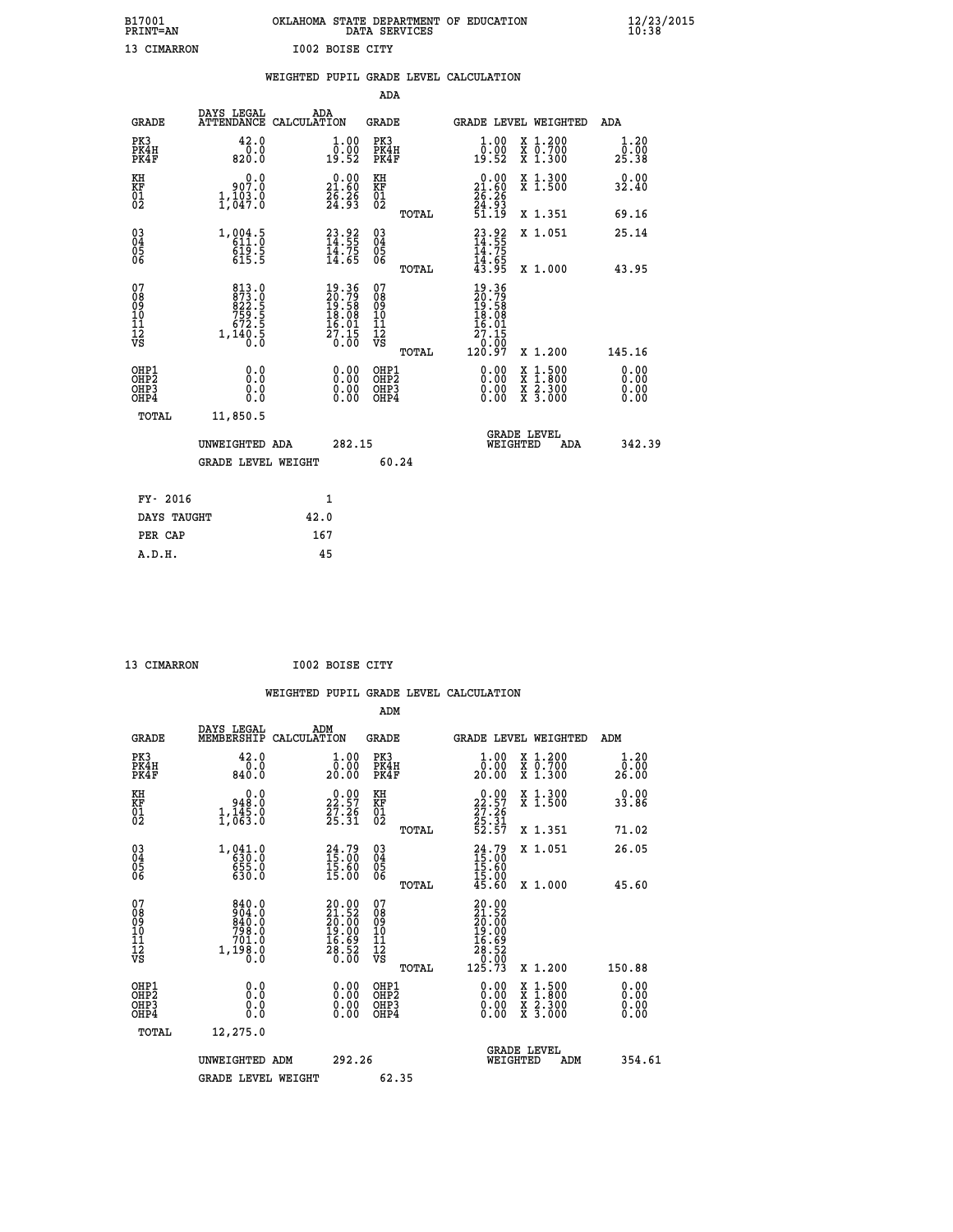| B17001<br><b>PRINT=AN</b> | OKLAHOMA STATE DEPARTMENT OF EDUCATION<br>DATA SERVICES | $\frac{12}{23}$ /2015 |
|---------------------------|---------------------------------------------------------|-----------------------|
| $10$ $2711222222$         | $\sim$ 0.4.0 mm $\sim$ m                                |                       |

| <b>PRINT=AN</b>                                    |                                                                                                                                                                                     |      |                                                                                       | DATA SERVICES                           |       |                                                                                                        |                                                                                                                          | 10:38                |
|----------------------------------------------------|-------------------------------------------------------------------------------------------------------------------------------------------------------------------------------------|------|---------------------------------------------------------------------------------------|-----------------------------------------|-------|--------------------------------------------------------------------------------------------------------|--------------------------------------------------------------------------------------------------------------------------|----------------------|
| 13 CIMARRON                                        |                                                                                                                                                                                     |      | I010 FELT                                                                             |                                         |       |                                                                                                        |                                                                                                                          |                      |
|                                                    |                                                                                                                                                                                     |      |                                                                                       |                                         |       | WEIGHTED PUPIL GRADE LEVEL CALCULATION                                                                 |                                                                                                                          |                      |
|                                                    |                                                                                                                                                                                     |      |                                                                                       | ADA                                     |       |                                                                                                        |                                                                                                                          |                      |
| <b>GRADE</b>                                       | DAYS LEGAL<br>ATTENDANCE CALCULATION                                                                                                                                                |      | ADA                                                                                   | <b>GRADE</b>                            |       |                                                                                                        | GRADE LEVEL WEIGHTED                                                                                                     | ADA                  |
| PK3<br>PK4H<br>PK4F                                | 0.0<br>119.0<br>0.0                                                                                                                                                                 |      | $\substack{0.00\\2.98\\0.00}$                                                         | PK3<br>PK4H<br>PK4F                     |       | 0.00<br>$\frac{2.98}{0.00}$                                                                            | X 1.200<br>X 0.700<br>X 1.300                                                                                            | 0.00<br>2.09<br>0.00 |
| KH<br>KF<br>01<br>02                               | $0.0$<br>158.0<br>$\frac{315}{224}$ : 5                                                                                                                                             |      | $\begin{smallmatrix} 0.00\\ 3.95\\ 7.89\\ 5.60 \end{smallmatrix}$                     | KH<br>KF<br>01<br>02                    |       | $\begin{smallmatrix} 0.00\\ 3.95\\ 7.89\\ 5.60\\ 13.49 \end{smallmatrix}$                              | X 1.300<br>X 1.500                                                                                                       | 0.00<br>5.93         |
|                                                    |                                                                                                                                                                                     |      |                                                                                       |                                         | TOTAL |                                                                                                        | X 1.351                                                                                                                  | 18.22                |
| $\begin{matrix} 03 \\ 04 \\ 05 \\ 06 \end{matrix}$ | 158.5<br>269.0<br>356.0<br>194.5                                                                                                                                                    |      | $\begin{smallmatrix} 3.96\ 6.73\ 8.90\ 4.86 \end{smallmatrix}$                        | $^{03}_{04}$<br>05<br>06                |       | $3.96$<br>$8.73$<br>$8.90$<br>$4.86$<br>$20.49$                                                        | X 1.051                                                                                                                  | 4.16                 |
|                                                    |                                                                                                                                                                                     |      |                                                                                       |                                         | TOTAL |                                                                                                        | X 1.000                                                                                                                  | 20.49                |
| 07<br>08<br>09<br>11<br>11<br>12<br>VS             | $\begin{smallmatrix} 4 & 1 & 3 & . & 5 \\ 3 & 0 & 2 & . & 5 \\ 7 & 6 & . & 5 \\ 4 & 6 & 5 & . & 5 \\ 2 & 3 & 3 & . & 5 \\ 3 & 1 & 0 & . & 0 \\ 0 & . & 0 & . & 0 \end{smallmatrix}$ |      | $\begin{array}{r} 10.34 \\ 7.56 \\ 1.91 \\ 11.64 \\ 5.84 \\ 7.75 \\ 0.00 \end{array}$ | 07<br>08<br>09<br>101<br>11<br>12<br>VS | TOTAL | $10.34$<br>$7.56$<br>$1.91$<br>$11.64$<br>$\frac{1}{5}$ : $\frac{8}{4}$<br>$\frac{7}{0}$ : 00<br>45.04 | X 1.200                                                                                                                  | 54.05                |
| OHP1<br>OHP2<br>OHP3<br>OHP4                       | 0.0<br>0.0<br>0.0                                                                                                                                                                   |      | 0.00<br>$\begin{smallmatrix} 0.00 \ 0.00 \end{smallmatrix}$                           | OHP1<br>OHP2<br>OHP3<br>OHP4            |       | 0.00<br>0.00                                                                                           | $\frac{x}{x}$ $\frac{1.500}{x}$<br>$\begin{array}{c} \hat{x} & \hat{2} \cdot \tilde{3}00 \\ x & 3 \cdot 000 \end{array}$ | 0.00<br>0.00<br>0.00 |
| TOTAL                                              | 3,596.0                                                                                                                                                                             |      |                                                                                       |                                         |       |                                                                                                        |                                                                                                                          |                      |
|                                                    | UNWEIGHTED ADA<br><b>GRADE LEVEL WEIGHT</b>                                                                                                                                         |      | 89.91                                                                                 | 15.03                                   |       |                                                                                                        | GRADE LEVEL<br>WEIGHTED<br>ADA                                                                                           | 104.94               |
|                                                    |                                                                                                                                                                                     |      |                                                                                       |                                         |       |                                                                                                        |                                                                                                                          |                      |
| FY- 2016                                           |                                                                                                                                                                                     |      | $\mathbf{1}$                                                                          |                                         |       |                                                                                                        |                                                                                                                          |                      |
| DAYS TAUGHT                                        |                                                                                                                                                                                     | 40.0 |                                                                                       |                                         |       |                                                                                                        |                                                                                                                          |                      |

| DAYS TAUGHT | 40.0 |  |
|-------------|------|--|
| PER CAP     | 167  |  |
| A.D.H.      | 85   |  |
|             |      |  |

```
 13 CIMARRON I010 FELT
```

|                                                    |                                                                                                                                             | WEIGHTED PUPIL GRADE LEVEL CALCULATION                                                         |                                                    |       |                                                                                                   |                                                                                                                                           |                      |
|----------------------------------------------------|---------------------------------------------------------------------------------------------------------------------------------------------|------------------------------------------------------------------------------------------------|----------------------------------------------------|-------|---------------------------------------------------------------------------------------------------|-------------------------------------------------------------------------------------------------------------------------------------------|----------------------|
|                                                    |                                                                                                                                             |                                                                                                | ADM                                                |       |                                                                                                   |                                                                                                                                           |                      |
| <b>GRADE</b>                                       | DAYS LEGAL<br>MEMBERSHIP CALCULATION                                                                                                        | ADM                                                                                            | GRADE                                              |       |                                                                                                   | GRADE LEVEL WEIGHTED                                                                                                                      | ADM                  |
| PK3<br>PK4H<br>PK4F                                | 0.0<br>120.0<br>0.0                                                                                                                         | $\begin{smallmatrix} 0.00\\ 3.00\\ 0.00 \end{smallmatrix}$                                     | PK3<br>PK4H<br>PK4F                                |       | 0.00<br>$\frac{3.00}{0.00}$                                                                       | X 1.200<br>X 0.700<br>X 1.300                                                                                                             | 0.00<br>2.10<br>0.00 |
| KH<br>KF<br>01<br>02                               | 0.0<br>160.0<br>320.0<br>240.0                                                                                                              | $\begin{smallmatrix} 0.00\ 4.00\ 8.00\ 6.00 \end{smallmatrix}$                                 | KH<br>KF<br>01<br>02                               |       | $\begin{smallmatrix} 0.00\\ 4.00\\ 8.00\\ 6.00\\ 6.00\\ 14.00 \end{smallmatrix}$                  | X 1.300<br>X 1.500                                                                                                                        | 0.00<br>6.00         |
|                                                    |                                                                                                                                             |                                                                                                |                                                    | TOTAL |                                                                                                   | X 1.351                                                                                                                                   | 18.91                |
| $\begin{matrix} 03 \\ 04 \\ 05 \\ 06 \end{matrix}$ | $\begin{smallmatrix} 160.0\\ 280.0\\ 362.0\\ 200.0 \end{smallmatrix}$                                                                       | $\frac{4}{7}$ :00<br>9:05<br>5:00                                                              | $\begin{matrix} 03 \\ 04 \\ 05 \\ 06 \end{matrix}$ |       | $\frac{4.00}{7.00}$<br>$\begin{array}{c} 205 \\ -5.00 \\ 21.05 \end{array}$                       | X 1.051                                                                                                                                   | 4.20                 |
|                                                    |                                                                                                                                             |                                                                                                |                                                    | TOTAL |                                                                                                   | X 1.000                                                                                                                                   | 21.05                |
| 07<br>089<br>090<br>1112<br>VS                     | $\begin{smallmatrix} 4\,2\,8\cdot0\\ 3\,2\,0\cdot0\\ 8\,0\cdot0\\ 4\,8\,0\cdot0\\ 2\,4\,0\cdot0\\ 3\,2\,0\cdot0\\ 0\cdot0\end{smallmatrix}$ | $\begin{smallmatrix} 10.70 \\ 8.00 \\ 2.00 \\ 12.00 \\ 6.00 \\ 6.00 \\ 0.00 \end{smallmatrix}$ | 07<br>08<br>09<br>11<br>11<br>12<br>VS             |       | $\begin{smallmatrix} 10.70 \\ 8.00 \\ 2.00 \\ 12.00 \\ 6.00 \\ 8.00 \\ 9.00 \\ \end{smallmatrix}$ |                                                                                                                                           |                      |
|                                                    |                                                                                                                                             |                                                                                                |                                                    | TOTAL | 46.70                                                                                             | X 1.200                                                                                                                                   | 56.04                |
| OHP1<br>OHP2<br>OH <sub>P3</sub><br>OHP4           | 0.0<br>0.000                                                                                                                                | $\begin{smallmatrix} 0.00 \ 0.00 \ 0.00 \ 0.00 \end{smallmatrix}$                              | OHP1<br>OHP2<br>OHP <sub>3</sub>                   |       | $0.00$<br>$0.00$<br>0.00                                                                          | $\begin{smallmatrix} \mathtt{X} & 1\cdot500\\ \mathtt{X} & 1\cdot800\\ \mathtt{X} & 2\cdot300\\ \mathtt{X} & 3\cdot000 \end{smallmatrix}$ | 0.00<br>0.00<br>0.00 |
| TOTAL                                              | 3,710.0                                                                                                                                     |                                                                                                |                                                    |       |                                                                                                   |                                                                                                                                           |                      |
|                                                    | UNWEIGHTED ADM<br><b>GRADE LEVEL WEIGHT</b>                                                                                                 | 92.75                                                                                          | 15.55                                              |       | WEIGHTED                                                                                          | <b>GRADE LEVEL</b><br>ADM                                                                                                                 | 108.30               |
|                                                    |                                                                                                                                             |                                                                                                |                                                    |       |                                                                                                   |                                                                                                                                           |                      |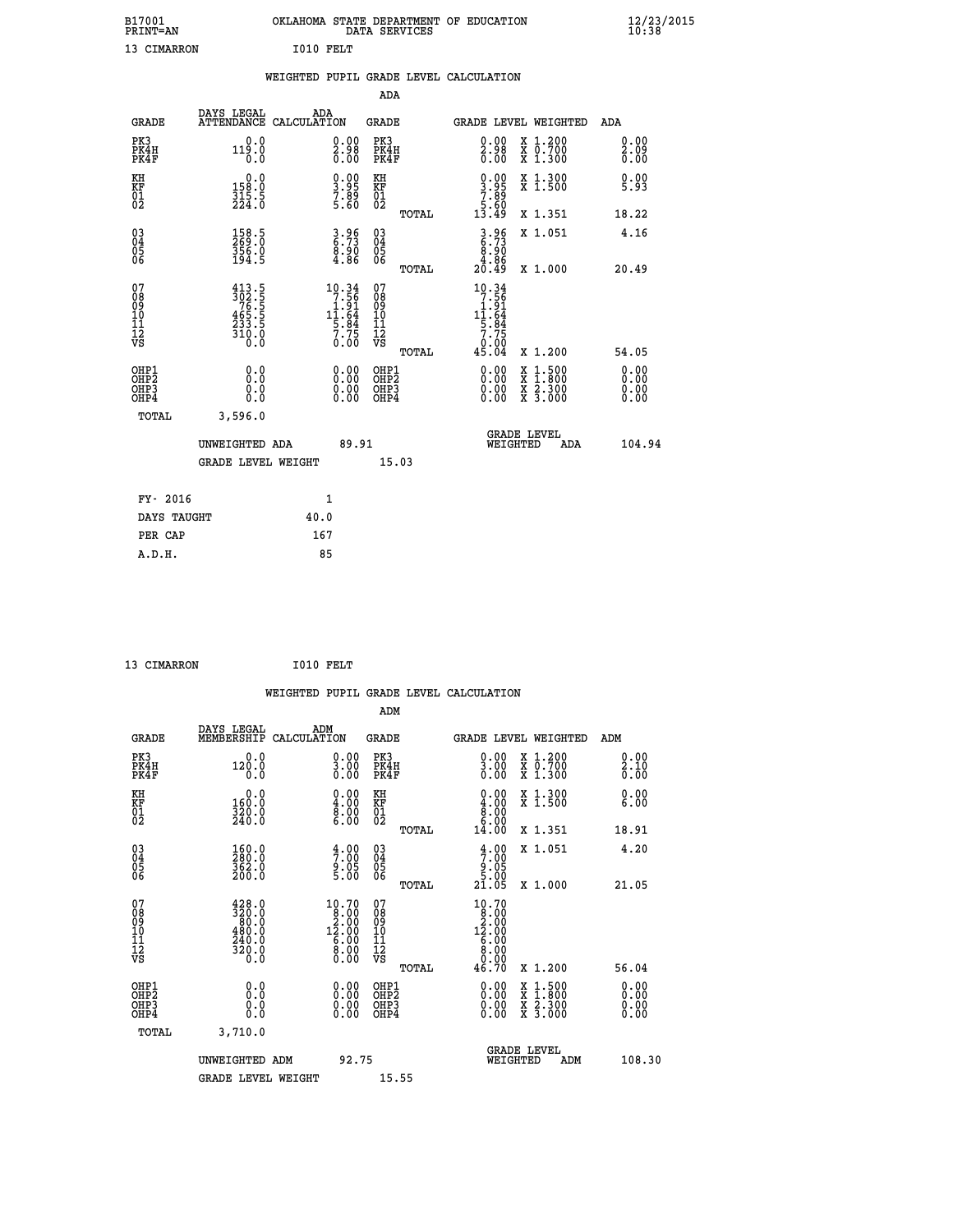| B17001<br><b>PRINT=AN</b> |             |            | OKLAHOMA STATE DEPARTMENT OF EDUCATION<br>DATA SERVICES |  |
|---------------------------|-------------|------------|---------------------------------------------------------|--|
|                           | 13 CIMARRON | I011 KEYES |                                                         |  |

|                                          |                                                                                               | WEIGHTED PUPIL GRADE LEVEL CALCULATION                                                                                  |                                                    |            |                                                                                                                                                                                                                                                                                |                                                                                                                                           |                      |
|------------------------------------------|-----------------------------------------------------------------------------------------------|-------------------------------------------------------------------------------------------------------------------------|----------------------------------------------------|------------|--------------------------------------------------------------------------------------------------------------------------------------------------------------------------------------------------------------------------------------------------------------------------------|-------------------------------------------------------------------------------------------------------------------------------------------|----------------------|
|                                          |                                                                                               |                                                                                                                         |                                                    | <b>ADA</b> |                                                                                                                                                                                                                                                                                |                                                                                                                                           |                      |
| <b>GRADE</b>                             | DAYS LEGAL                                                                                    | ADA<br>ATTENDANCE CALCULATION                                                                                           | GRADE                                              |            |                                                                                                                                                                                                                                                                                | GRADE LEVEL WEIGHTED                                                                                                                      | ADA                  |
| PK3<br>PK4H<br>PK4F                      | 0.0<br>0.0<br>211.5                                                                           | $\substack{0.00\\0.00\\4.81}$                                                                                           | PK3<br>PK4H<br>PK4F                                |            | 0.00<br>$\begin{smallmatrix} 0.00 & 0.01 \\ 4.81 & 0.01 \end{smallmatrix}$                                                                                                                                                                                                     | X 1.200<br>X 0.700<br>X 1.300                                                                                                             | 0.00<br>0.00<br>6.25 |
| KH<br>KF<br>01<br>02                     | $\begin{smallmatrix} 0.0\\ 438.0\\ 275.5\\ 382.5 \end{smallmatrix}$                           | 0.00<br>8.95<br>8.89                                                                                                    | KH<br>KF<br>01<br>02                               |            | $0.95$<br>$8.26$<br>$8.69$<br>$14.95$                                                                                                                                                                                                                                          | X 1.300<br>X 1.500                                                                                                                        | 0.00<br>14.93        |
|                                          |                                                                                               |                                                                                                                         |                                                    | TOTAL      |                                                                                                                                                                                                                                                                                | X 1.351                                                                                                                                   | 20.20                |
| 03<br>04<br>05<br>06                     | $\begin{array}{r} 2\,5\,1\cdot 5\\ 8\,4\cdot 5\\ 2\,8\,9\cdot 5\\ 1\,2\,7\cdot 0 \end{array}$ | $\begin{array}{c} 5.72 \\ 1.92 \\ 6.58 \\ 2.89 \end{array}$                                                             | $\begin{matrix} 03 \\ 04 \\ 05 \\ 06 \end{matrix}$ |            | $\begin{smallmatrix} 5.72\ 1.92\ 6.58\ 6.89\ 11.39 \end{smallmatrix}$                                                                                                                                                                                                          | X 1.051                                                                                                                                   | 6.01                 |
|                                          |                                                                                               |                                                                                                                         |                                                    | TOTAL      |                                                                                                                                                                                                                                                                                | X 1.000                                                                                                                                   | 11.39                |
| 07<br>0890112<br>1112<br>VS              | 157.5<br>265.5<br>101.0<br>269.5<br>483.5<br>483.5<br>131.0                                   | $\begin{array}{c} 3\cdot 58 \\ 6\cdot 93 \\ 2\cdot 30 \\ 6\cdot 13 \\ 10\cdot 99 \\ 2\cdot 98 \\ 0\cdot 00 \end{array}$ | 078<br>089<br>0011<br>11<br>12<br>VS               | TOTAL      | $\begin{array}{c} 3\cdot 58 \\ 6\cdot 93 \\ 2\cdot 30 \\ 6\cdot 13 \\ 10\cdot 99 \\ 2\cdot 98 \\ 0\cdot 99 \\ \end{array}$<br>32.01                                                                                                                                            | X 1.200                                                                                                                                   | 38.41                |
| OHP1<br>OHP2<br>OH <sub>P3</sub><br>OHP4 | 0.0<br>0.0<br>0.0                                                                             | 0.00<br>$\begin{smallmatrix} 0.00 \ 0.00 \end{smallmatrix}$                                                             | OHP1<br>OHP2<br>OHP3<br>OHP4                       |            | $\begin{smallmatrix} 0.00 & 0.00 & 0.00 & 0.00 & 0.00 & 0.00 & 0.00 & 0.00 & 0.00 & 0.00 & 0.00 & 0.00 & 0.00 & 0.00 & 0.00 & 0.00 & 0.00 & 0.00 & 0.00 & 0.00 & 0.00 & 0.00 & 0.00 & 0.00 & 0.00 & 0.00 & 0.00 & 0.00 & 0.00 & 0.00 & 0.00 & 0.00 & 0.00 & 0.00 & 0.00 & 0.0$ | $\begin{smallmatrix} \mathtt{X} & 1\cdot500\\ \mathtt{X} & 1\cdot800\\ \mathtt{X} & 2\cdot300\\ \mathtt{X} & 3\cdot000 \end{smallmatrix}$ | 0.00<br>0.00<br>0.00 |
| TOTAL                                    | 3,468.0                                                                                       |                                                                                                                         |                                                    |            |                                                                                                                                                                                                                                                                                |                                                                                                                                           |                      |
|                                          | UNWEIGHTED ADA                                                                                |                                                                                                                         | 78.83                                              |            | WEIGHTED                                                                                                                                                                                                                                                                       | <b>GRADE LEVEL</b><br>ADA                                                                                                                 | 97.19                |
|                                          | <b>GRADE LEVEL WEIGHT</b>                                                                     |                                                                                                                         |                                                    | 18.36      |                                                                                                                                                                                                                                                                                |                                                                                                                                           |                      |
| FY- 2016                                 |                                                                                               | $\mathbf{1}$                                                                                                            |                                                    |            |                                                                                                                                                                                                                                                                                |                                                                                                                                           |                      |
| DAYS TAUGHT                              |                                                                                               | 44.0                                                                                                                    |                                                    |            |                                                                                                                                                                                                                                                                                |                                                                                                                                           |                      |
| PER CAP                                  |                                                                                               | 167                                                                                                                     |                                                    |            |                                                                                                                                                                                                                                                                                |                                                                                                                                           |                      |

 **B17001<br>PRINT=AN** 

13 CIMARRON 1011 KEYES

|                                                    |              |                                                                                             |                    |                                                                        |                                   |       | WEIGHTED PUPIL GRADE LEVEL CALCULATION                                                                                                                                                                                                                                         |                                                                                                  |     |                      |
|----------------------------------------------------|--------------|---------------------------------------------------------------------------------------------|--------------------|------------------------------------------------------------------------|-----------------------------------|-------|--------------------------------------------------------------------------------------------------------------------------------------------------------------------------------------------------------------------------------------------------------------------------------|--------------------------------------------------------------------------------------------------|-----|----------------------|
|                                                    |              |                                                                                             |                    |                                                                        | ADM                               |       |                                                                                                                                                                                                                                                                                |                                                                                                  |     |                      |
|                                                    | <b>GRADE</b> | DAYS LEGAL<br>MEMBERSHIP                                                                    | ADM<br>CALCULATION |                                                                        | <b>GRADE</b>                      |       | GRADE LEVEL WEIGHTED                                                                                                                                                                                                                                                           |                                                                                                  | ADM |                      |
| PK3                                                | PK4H<br>PK4F | 0.0<br>$\begin{smallmatrix} &0.0\\[-1mm] &0.0\end{smallmatrix}$                             |                    | $\begin{smallmatrix} 0.00\\ 0.00\\ 4.95 \end{smallmatrix}$             | PK3<br>PK4H<br>PK4F               |       | $\begin{smallmatrix} 0.00\\ 0.00\\ 4.95 \end{smallmatrix}$                                                                                                                                                                                                                     | X 1.200<br>X 0.700<br>X 1.300                                                                    |     | 0.00<br>0.00<br>6.44 |
| KH<br>KF<br>01<br>02                               |              | 0.0<br>450:0<br>289:0<br>396:0                                                              |                    | $\begin{smallmatrix} 0.00\\10.23\\6.57\\9.00 \end{smallmatrix}$        | KH<br>KF<br>01<br>02              |       | $\begin{array}{c} 0.00 \\ 10.23 \\ 6.57 \\ 9.00 \\ 15.57 \end{array}$                                                                                                                                                                                                          | X 1.300<br>X 1.500                                                                               |     | 0.00<br>15.35        |
|                                                    |              |                                                                                             |                    |                                                                        |                                   | TOTAL |                                                                                                                                                                                                                                                                                | X 1.351                                                                                          |     | 21.04                |
| $\begin{matrix} 03 \\ 04 \\ 05 \\ 06 \end{matrix}$ |              | $\begin{array}{l} 2\,64\cdot0\\ 8\,8\cdot0\\ 2\,9\,2\cdot0\\ 13\,2\cdot0 \end{array}$       |                    | $\begin{smallmatrix} 6.00\\ 2.00\\ 6.64\\ 3.00 \end{smallmatrix}$      | $\substack{03 \\ 04}$<br>Ŏ5<br>06 |       | $\begin{array}{c} 6.00 \\ 2.00 \\ 6.64 \\ 3.00 \end{array}$                                                                                                                                                                                                                    | X 1.051                                                                                          |     | 6.31                 |
|                                                    |              |                                                                                             |                    |                                                                        |                                   | TOTAL | 11.64                                                                                                                                                                                                                                                                          | X 1.000                                                                                          |     | 11.64                |
| 07<br>0890112<br>1112<br>VS                        |              | $\begin{smallmatrix} 160.0\\ 268.0\\ 101.0\\ 273.0\\ 493.0\\ 132.0\\ 0.0 \end{smallmatrix}$ |                    | $3.64$<br>$6.99$<br>$2.30$<br>$6.20$<br>$11.20$<br>$\frac{3.00}{0.00}$ | 07<br>08901123<br>1112<br>VS      | TOTAL | $\begin{array}{r} 3.64 \\ 6.09 \\ 2.30 \\ 6.20 \\ 11.20 \\ 3.00 \\ 0.00 \\ 32.43 \end{array}$                                                                                                                                                                                  | $X_1.200$                                                                                        |     | 38.92                |
|                                                    | OHP1<br>OHP2 | 0.0                                                                                         |                    |                                                                        | OHP1<br>OHP2                      |       |                                                                                                                                                                                                                                                                                |                                                                                                  |     | 0.00                 |
| OH <sub>P3</sub>                                   | OHP4         | 0.000                                                                                       |                    | $\begin{smallmatrix} 0.00 \ 0.00 \ 0.00 \ 0.00 \end{smallmatrix}$      | OHP <sub>3</sub>                  |       | $\begin{smallmatrix} 0.00 & 0.00 & 0.00 & 0.00 & 0.00 & 0.00 & 0.00 & 0.00 & 0.00 & 0.00 & 0.00 & 0.00 & 0.00 & 0.00 & 0.00 & 0.00 & 0.00 & 0.00 & 0.00 & 0.00 & 0.00 & 0.00 & 0.00 & 0.00 & 0.00 & 0.00 & 0.00 & 0.00 & 0.00 & 0.00 & 0.00 & 0.00 & 0.00 & 0.00 & 0.00 & 0.0$ | $\begin{smallmatrix} x & 1 & 500 \\ x & 1 & 800 \\ x & 2 & 300 \\ x & 3 & 000 \end{smallmatrix}$ |     | 0.00<br>0.00         |
|                                                    | TOTAL        | 3,556.0                                                                                     |                    |                                                                        |                                   |       |                                                                                                                                                                                                                                                                                |                                                                                                  |     |                      |
|                                                    |              | UNWEIGHTED ADM                                                                              |                    | 80.82                                                                  |                                   |       | WEIGHTED                                                                                                                                                                                                                                                                       | <b>GRADE LEVEL</b><br>ADM                                                                        |     | 99.70                |
|                                                    |              | <b>GRADE LEVEL WEIGHT</b>                                                                   |                    |                                                                        | 18.88                             |       |                                                                                                                                                                                                                                                                                |                                                                                                  |     |                      |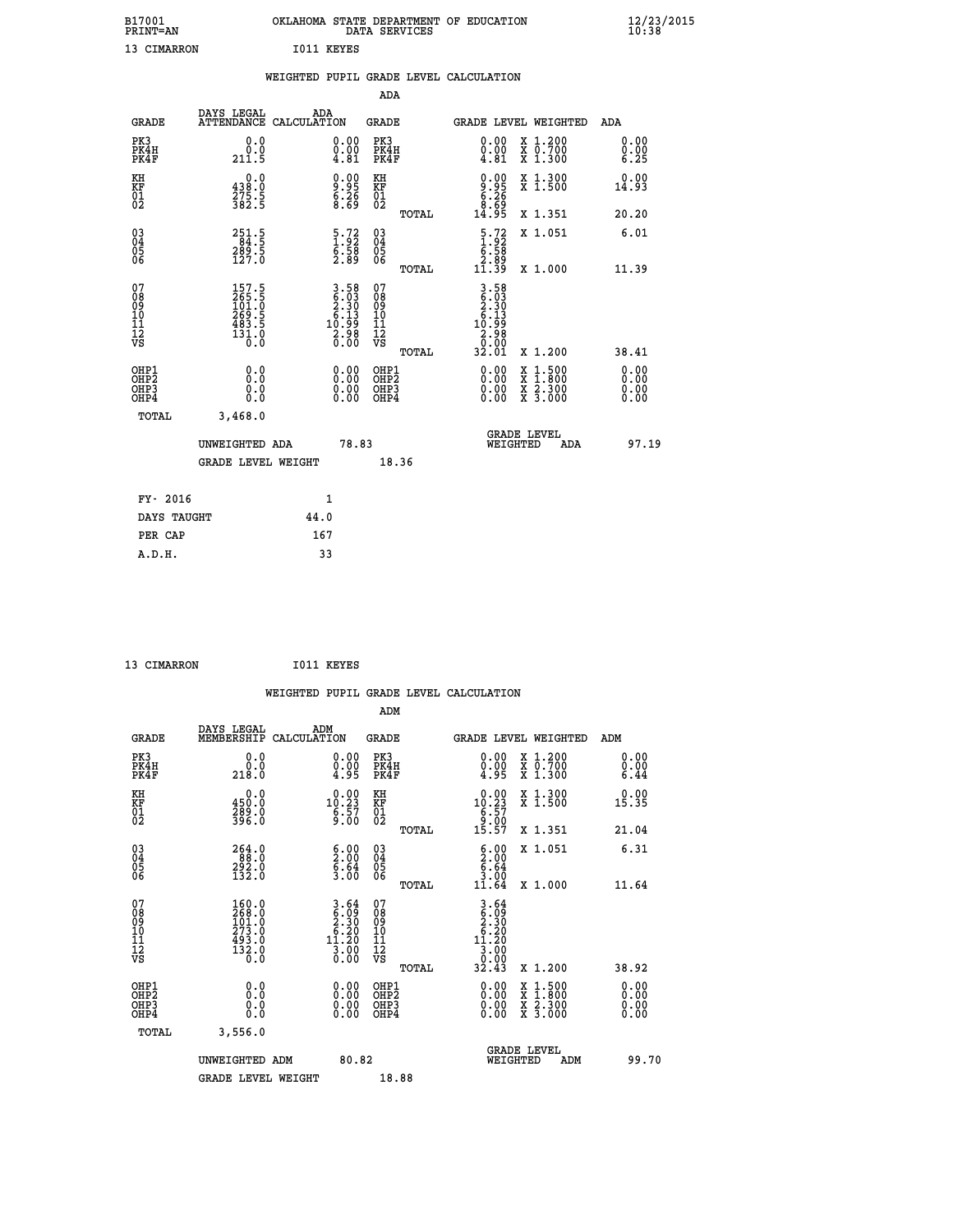| 7001<br>INT=AN |  | OKLAHOMA STATE DEPARTMENT OF EDUCATION<br>DATA SERVICES |  |
|----------------|--|---------------------------------------------------------|--|
| CIMARRON       |  | COUNTY TOTALS                                           |  |

 **B17001<br>PRINT=AN** 

 **B17001 OKLAHOMA STATE DEPARTMENT OF EDUCATION 12/23/2015**

| DAYS LEGAL                                                                          | ADA                                                         |                                                                       |                                                                                                                                                                                                                                                                                                                                                                                 |                                                                                                   |                                                                                                                                     | ADA                                                                                                                                                                                                                                              |
|-------------------------------------------------------------------------------------|-------------------------------------------------------------|-----------------------------------------------------------------------|---------------------------------------------------------------------------------------------------------------------------------------------------------------------------------------------------------------------------------------------------------------------------------------------------------------------------------------------------------------------------------|---------------------------------------------------------------------------------------------------|-------------------------------------------------------------------------------------------------------------------------------------|--------------------------------------------------------------------------------------------------------------------------------------------------------------------------------------------------------------------------------------------------|
| 42.0<br>119.0<br>1,031.5                                                            |                                                             | PK3                                                                   |                                                                                                                                                                                                                                                                                                                                                                                 | $\frac{1 \cdot 00}{2 \cdot 30}$<br>24.33                                                          | X 1.200<br>X 0.700<br>X 1.300                                                                                                       | 1.20<br>$\bar{2}.\bar{0}\bar{9}$<br>31.63                                                                                                                                                                                                        |
| 0.0<br>1,503.0                                                                      |                                                             | KH                                                                    |                                                                                                                                                                                                                                                                                                                                                                                 |                                                                                                   | X 1.300<br>X 1.500                                                                                                                  | 0.00<br>53.26                                                                                                                                                                                                                                    |
|                                                                                     |                                                             |                                                                       | TOTAL                                                                                                                                                                                                                                                                                                                                                                           |                                                                                                   | X 1.351                                                                                                                             | 107.58                                                                                                                                                                                                                                           |
| $1, \frac{414}{964}$ : 5                                                            |                                                             |                                                                       |                                                                                                                                                                                                                                                                                                                                                                                 |                                                                                                   | X 1.051                                                                                                                             | 111.14                                                                                                                                                                                                                                           |
|                                                                                     |                                                             |                                                                       | TOTAL                                                                                                                                                                                                                                                                                                                                                                           |                                                                                                   | X 1.000                                                                                                                             | 75.83                                                                                                                                                                                                                                            |
| $1,384.0$<br>$1,441.0$<br>$1,000.0$<br>$1,494.5$<br>$1,389.5$<br>$1,581.5$<br>$0.0$ |                                                             | 07<br>08901112<br>1112<br>VS                                          | TOTAL                                                                                                                                                                                                                                                                                                                                                                           | $\begin{array}{@{}ll}33.288\\23.799\\23.799\\35.85\\32.84\\37.88\\ \end{array}$<br>0.00<br>198.02 | X 1.200                                                                                                                             | 237.62                                                                                                                                                                                                                                           |
| 0.0<br>0.0<br>0.0                                                                   |                                                             |                                                                       |                                                                                                                                                                                                                                                                                                                                                                                 | 0.00<br>0.00                                                                                      |                                                                                                                                     | 0.00<br>0.00<br>0.00                                                                                                                                                                                                                             |
| 18,914.5                                                                            |                                                             |                                                                       |                                                                                                                                                                                                                                                                                                                                                                                 |                                                                                                   |                                                                                                                                     |                                                                                                                                                                                                                                                  |
|                                                                                     |                                                             |                                                                       |                                                                                                                                                                                                                                                                                                                                                                                 |                                                                                                   | ADA                                                                                                                                 | 544.52                                                                                                                                                                                                                                           |
|                                                                                     |                                                             |                                                                       |                                                                                                                                                                                                                                                                                                                                                                                 |                                                                                                   |                                                                                                                                     |                                                                                                                                                                                                                                                  |
|                                                                                     | $\mathbf{1}$                                                |                                                                       |                                                                                                                                                                                                                                                                                                                                                                                 |                                                                                                   |                                                                                                                                     |                                                                                                                                                                                                                                                  |
| DAYS TAUGHT                                                                         | 126.0                                                       |                                                                       |                                                                                                                                                                                                                                                                                                                                                                                 |                                                                                                   |                                                                                                                                     |                                                                                                                                                                                                                                                  |
|                                                                                     | 501                                                         |                                                                       |                                                                                                                                                                                                                                                                                                                                                                                 |                                                                                                   |                                                                                                                                     |                                                                                                                                                                                                                                                  |
|                                                                                     | $\frac{1}{2}, \frac{694}{653}$ : 5<br>$1,\frac{265}{937.0}$ | ATTENDANCE CALCULATION<br>UNWEIGHTED ADA<br><b>GRADE LEVEL WEIGHT</b> | $\begin{smallmatrix} 1.00\\ 2.98\\ 24.33 \end{smallmatrix}$<br>35.90<br>KF<br>01<br>02<br>$\frac{40.41}{39.22}$<br>33.50<br>23.20<br>30.23<br>22.40<br>$\begin{matrix} 03 \\ 04 \\ 05 \\ 06 \end{matrix}$<br>$\begin{array}{r} 33.28 \\ 34.38 \\ 23.79 \\ 35.85 \\ 32.84 \\ 37.88 \\ 0.00 \end{array}$<br>0.00<br>$\begin{smallmatrix} 0.00 \ 0.00 \end{smallmatrix}$<br>450.89 | ADA<br>GRADE<br>PK4H<br>PK4F<br>OHP1<br>OHP2<br>OHP3<br>OHP4<br>93.63                             | $\begin{smallmatrix} 0.00\\ 35.50\\ 40.41\\ 39.22\\ 79.63 \end{smallmatrix}$<br>$33.50$<br>$23.20$<br>$30.23$<br>$22.40$<br>$75.83$ | WEIGHTED PUPIL GRADE LEVEL CALCULATION<br>GRADE LEVEL WEIGHTED<br>$\begin{smallmatrix} \mathtt{X} & 1\cdot500 \\ \mathtt{X} & 1\cdot800 \\ \mathtt{X} & 2\cdot300 \\ \mathtt{X} & 3\cdot000 \end{smallmatrix}$<br><b>GRADE LEVEL</b><br>WEIGHTED |

 **A.D.H. 163**

 **CIMARRON COUNTY TOTALS**

|                                                    |                                                                                     |                                                                                           | ADM                                                 |                                                                              |                                                                                          |                            |
|----------------------------------------------------|-------------------------------------------------------------------------------------|-------------------------------------------------------------------------------------------|-----------------------------------------------------|------------------------------------------------------------------------------|------------------------------------------------------------------------------------------|----------------------------|
| <b>GRADE</b>                                       | DAYS LEGAL<br>MEMBERSHIP                                                            | ADM<br>CALCULATION                                                                        | <b>GRADE</b>                                        | GRADE LEVEL WEIGHTED                                                         |                                                                                          | ADM                        |
| PK3<br>PK4H<br>PK4F                                | 42.0<br>120.0<br>1,058.0                                                            | $\frac{1}{3}\cdot\frac{00}{00}$<br>24.95                                                  | PK3<br>PK4H<br>PK4F                                 | $\frac{1}{3}\cdot\frac{00}{00}$<br>24.95                                     | X 1.200<br>X 0.700<br>X 1.300                                                            | 1.20<br>$32.10$<br>$32.44$ |
| KH<br>KF<br>01<br>02                               | 0.0<br>1,558:0<br>1,754:0<br>1,699:0                                                | $\begin{smallmatrix} 0.00\\ 36.80\\ 41.83\\ 40.31 \end{smallmatrix}$                      | KH<br>KF<br>01<br>02                                | $\begin{smallmatrix} 0.00\\ 36.80\\ 41.83\\ 40.31\\ 82.14 \end{smallmatrix}$ | X 1.300<br>X 1.500                                                                       | 0.00<br>55.21              |
|                                                    |                                                                                     |                                                                                           | TOTAL                                               |                                                                              | X 1.351                                                                                  | 110.97                     |
| $\begin{matrix} 03 \\ 04 \\ 05 \\ 06 \end{matrix}$ | 1,465.0<br>$1, \frac{5}{9} \frac{69}{62} \cdot 0$                                   | 34.79<br>24.00<br>$\frac{51.29}{23.00}$                                                   | $\begin{array}{c} 03 \\ 04 \\ 05 \\ 06 \end{array}$ | 34.79<br>24.00<br>31.29<br>23.00<br>78.29                                    | X 1.051                                                                                  | 36.56                      |
|                                                    |                                                                                     |                                                                                           | TOTAL                                               |                                                                              | X 1.000                                                                                  | 78.29                      |
| 07<br>08<br>09<br>101<br>11<br>12<br>VS            | $1,428.0$<br>$1,492.0$<br>$1,021.0$<br>$1,551.0$<br>$1,434.0$<br>$1,650.0$<br>$0.0$ | $\begin{array}{r} 34.34 \\ 35.61 \\ 24.30 \\ 37.20 \\ 33.89 \\ 39.52 \\ 0.00 \end{array}$ | 07<br>08<br>09<br>11<br>11<br>12<br>VS<br>TOTAL     | $34.34$<br>$35.61$<br>$24.30$<br>$37.20$<br>$33.89$<br>$39.520$<br>$04.86$   | X 1.200                                                                                  | 245.84                     |
| OHP1<br>OHP2<br>OH <sub>P3</sub><br>OHP4           | 0.0<br>$\begin{smallmatrix} 0.0 & 0 \ 0.0 & 0 \end{smallmatrix}$                    | $0.00$<br>$0.00$<br>0.00                                                                  | OHP1<br>OHP2<br>OHP <sub>3</sub>                    | $0.00$<br>$0.00$<br>0.00                                                     | $\begin{smallmatrix} x & 1.500 \\ x & 1.800 \\ x & 2.300 \\ x & 3.000 \end{smallmatrix}$ | 0.00<br>0.00<br>0.00       |
| TOTAL                                              | 19,541.0                                                                            |                                                                                           |                                                     |                                                                              |                                                                                          |                            |
|                                                    | UNWEIGHTED ADM                                                                      | 465.83                                                                                    |                                                     | WEIGHTED                                                                     | <b>GRADE LEVEL</b><br>ADM                                                                | 562.61                     |
|                                                    | <b>GRADE LEVEL WEIGHT</b>                                                           |                                                                                           | 96.78                                               |                                                                              |                                                                                          |                            |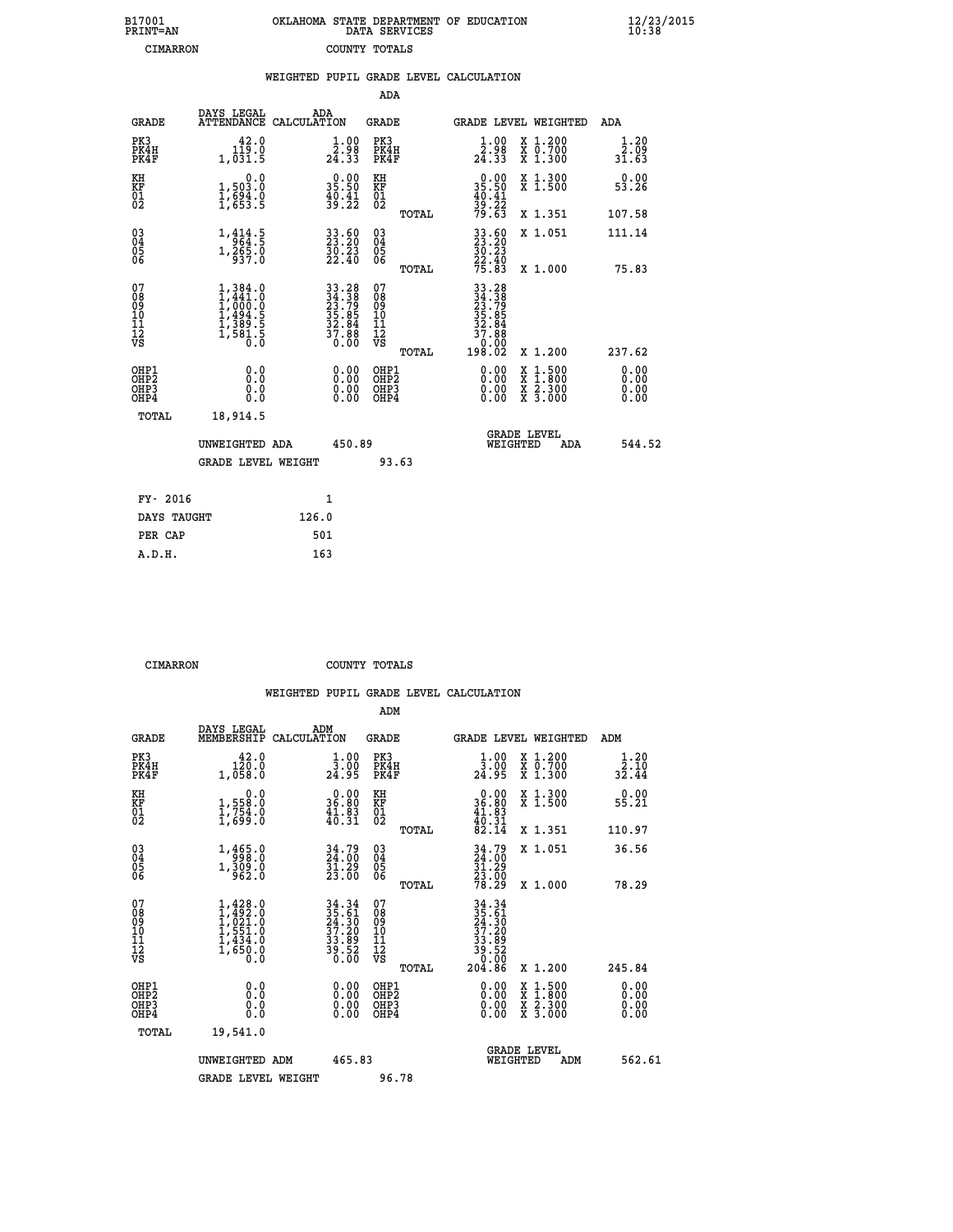| B17001<br><b>PRINT=AN</b> |              | OKLAHOMA STATE DEPARTMENT OF EDUCATION<br>DATA SERVICES |  |
|---------------------------|--------------|---------------------------------------------------------|--|
|                           | 14 CLEVELAND | C016 ROBIN HILL                                         |  |

|                                                                    |                                                                            | WEIGHTED PUPIL GRADE LEVEL CALCULATION                                                             |                                                     |       |                                                                                                 |                                                                                          |                              |
|--------------------------------------------------------------------|----------------------------------------------------------------------------|----------------------------------------------------------------------------------------------------|-----------------------------------------------------|-------|-------------------------------------------------------------------------------------------------|------------------------------------------------------------------------------------------|------------------------------|
|                                                                    |                                                                            |                                                                                                    | <b>ADA</b>                                          |       |                                                                                                 |                                                                                          |                              |
| <b>GRADE</b>                                                       | DAYS LEGAL<br>ATTENDANCE CALCULATION                                       | ADA                                                                                                | GRADE                                               |       |                                                                                                 | GRADE LEVEL WEIGHTED                                                                     | ADA                          |
| PK3<br>PK4H<br>PK4F                                                | 44.0<br>1,688.5                                                            | $\begin{smallmatrix} 1.00\\ 0.00\\ 38.38 \end{smallmatrix}$                                        | PK3<br>PK4H<br>PK4F                                 |       | 1.00<br>ŏÖ.ÖŎ<br>38.38                                                                          | X 1.200<br>X 0.700<br>X 1.300                                                            | 1.20<br>0.00<br>49.89        |
| KH<br>KF<br>01<br>02                                               | $\begin{smallmatrix} & & 0.0\ 1.855.5\ 1.656.0\ 1.530.0 \end{smallmatrix}$ | $\begin{smallmatrix} 0.00\\ 42.17\\ 37.64\\ 34.77 \end{smallmatrix}$                               | KH<br>KF<br>01<br>02                                |       | 42.17<br>$\frac{37.54}{34.77}$<br>$72.41$                                                       | X 1.300<br>X 1.500                                                                       | 0.00<br>63.26                |
|                                                                    |                                                                            |                                                                                                    |                                                     | TOTAL |                                                                                                 | X 1.351                                                                                  | 97.83                        |
| $\begin{smallmatrix} 03 \\[-4pt] 04 \end{smallmatrix}$<br>Ŏ5<br>06 | 1,563.0<br>1, 050.0<br>954.0                                               | 35.52<br>21.89<br>23.86<br>21.68                                                                   | $\begin{array}{c} 03 \\ 04 \\ 05 \\ 06 \end{array}$ |       | 35.52<br>21.89<br>23.86<br>21.68<br>67.43                                                       | X 1.051                                                                                  | 37.33                        |
|                                                                    |                                                                            |                                                                                                    |                                                     | TOTAL |                                                                                                 | X 1.000                                                                                  | 67.43                        |
| 07<br>08<br>09<br>11<br>11<br>12<br>VS                             | 757.0<br>$555.5$<br>0.0<br>0.0<br>0.0<br>0.0                               | 17.20<br>$\begin{smallmatrix} 12.63\ 12.63\ 0.00\ 0.00\ 0.00\ 0.00\ 0.00\ 0.00\ \end{smallmatrix}$ | 07<br>08<br>09<br>11<br>11<br>12<br>VS              | TOTAL | 17.20<br>$\begin{smallmatrix} 12.63\ 10.00\ 0.00\ 0.00\ \end{smallmatrix}$<br>$\S. \S$<br>29.83 | X 1.200                                                                                  | 35.80                        |
| OHP1<br>OHP2<br>OH <sub>P3</sub><br>OHP4                           | 0.0<br>0.0<br>0.0                                                          | $\begin{smallmatrix} 0.00 \ 0.00 \ 0.00 \ 0.00 \end{smallmatrix}$                                  | OHP1<br>OHP2<br>OHP3<br>OHP4                        |       | 0.00<br>0.00<br>0.00                                                                            | $\begin{smallmatrix} x & 1.500 \\ x & 1.800 \\ x & 2.300 \\ x & 3.000 \end{smallmatrix}$ | 0.00<br>0.00<br>0.00<br>0.00 |
| TOTAL                                                              | 12,616.5                                                                   |                                                                                                    |                                                     |       |                                                                                                 |                                                                                          |                              |
|                                                                    | UNWEIGHTED ADA                                                             | 286.74                                                                                             |                                                     |       | WEIGHTED                                                                                        | <b>GRADE LEVEL</b><br><b>ADA</b>                                                         | 352.74                       |
|                                                                    | GRADE LEVEL WEIGHT                                                         |                                                                                                    |                                                     | 66.00 |                                                                                                 |                                                                                          |                              |
| FY- 2016                                                           |                                                                            | $\mathbf{1}$                                                                                       |                                                     |       |                                                                                                 |                                                                                          |                              |
| DAYS TAUGHT                                                        |                                                                            | 44.0                                                                                               |                                                     |       |                                                                                                 |                                                                                          |                              |
| PER CAP                                                            |                                                                            | 33                                                                                                 |                                                     |       |                                                                                                 |                                                                                          |                              |

 **A.D.H. 278**

 **14 CLEVELAND C016 ROBIN HILL**

| <b>GRADE</b>                                       | DAYS LEGAL<br>MEMBERSHIP                                                                        | ADM<br>CALCULATION                                                                                    | <b>GRADE</b>                                       |       | GRADE LEVEL WEIGHTED                                                                                                              |                                          | ADM                  |  |
|----------------------------------------------------|-------------------------------------------------------------------------------------------------|-------------------------------------------------------------------------------------------------------|----------------------------------------------------|-------|-----------------------------------------------------------------------------------------------------------------------------------|------------------------------------------|----------------------|--|
| PK3<br>PK4H<br>PK4F                                | 44.0<br>1,758.0                                                                                 | $\begin{smallmatrix} 1.00\\ 0.00\\ 39.95 \end{smallmatrix}$                                           | PK3<br>PK4H<br>PK4F                                |       | $\begin{smallmatrix} 1.00\\ 0.00\\ 39.95 \end{smallmatrix}$                                                                       | X 1.200<br>X 0.700<br>X 1.300            | 1.20<br>ة.5<br>51.94 |  |
| KH<br>KF<br>01<br>02                               | $\begin{smallmatrix} 0.0\\ 1.935.0\\ 1.693.0\\ 1.578.0 \end{smallmatrix}$                       | $\begin{smallmatrix} 0.00\\ 43.98\\ 38.48\\ 35.86 \end{smallmatrix}$                                  | KH<br>KF<br>01<br>02                               |       | $0.00\n43.98\n38.48\n35.86\n35.86\n74.34$                                                                                         | X 1.300<br>X 1.500                       | 0.00<br>65.97        |  |
|                                                    |                                                                                                 |                                                                                                       |                                                    | TOTAL |                                                                                                                                   | X 1.351                                  | 100.43               |  |
| $\begin{matrix} 03 \\ 04 \\ 05 \\ 06 \end{matrix}$ | $\begin{smallmatrix} 1,624\ 1,008\ 1,112\ 0\ 1,012\ 0 \end{smallmatrix}$                        | 36.91<br>22.91<br>25.27<br>23.00                                                                      | $\begin{matrix} 03 \\ 04 \\ 05 \\ 06 \end{matrix}$ |       | 36.91<br>22.27<br>25.27<br>23.00<br>71.18                                                                                         | X 1.051                                  | 38.79                |  |
|                                                    |                                                                                                 |                                                                                                       |                                                    | TOTAL |                                                                                                                                   | X 1.000                                  | 71.18                |  |
| 07<br>089<br>090<br>1112<br>VS                     | $\begin{smallmatrix} 804.0\\ 589.0\\ 0.0\\ 0.0\\ 0.0\\ 0.0\\ 0.0\\ 0.0\\ 0.0 \end{smallmatrix}$ | $\begin{smallmatrix} 18.27\ 13.39\ 0.00\ 0.00\ 0.00\ 0.00\ 0.00\ 0.00\ 0.00\ 0.00\ \end{smallmatrix}$ | 07<br>08<br>09<br>11<br>11<br>12<br>VS             | TOTAL | $\begin{smallmatrix} 18 & 27 \\ 13 & 39 \\ 0 & 00 \\ 0 & 00 \\ 0 & 00 \\ 0 & 00 \\ 0 & 00 \\ 0 & 00 \\ 31 & 66 \end{smallmatrix}$ | X 1.200                                  | 37.99                |  |
| OHP1<br>OHP2<br>OHP3<br>OHP4                       | 0.0<br>$\begin{smallmatrix} 0.0 & 0 \ 0.0 & 0 \end{smallmatrix}$                                |                                                                                                       | OHP1<br>OHP2<br>OHP3<br>OHP4                       |       |                                                                                                                                   | X 1:500<br>X 1:800<br>X 2:300<br>X 3:000 | 0.00<br>0.00<br>0.00 |  |
| TOTAL                                              | 13,157.0                                                                                        |                                                                                                       |                                                    |       |                                                                                                                                   |                                          |                      |  |
|                                                    | UNWEIGHTED<br>ADM                                                                               | 299.02                                                                                                |                                                    |       | WEIGHTED                                                                                                                          | <b>GRADE LEVEL</b><br>ADM                | 367.50               |  |
|                                                    | <b>GRADE LEVEL WEIGHT</b>                                                                       |                                                                                                       | 68.48                                              |       |                                                                                                                                   |                                          |                      |  |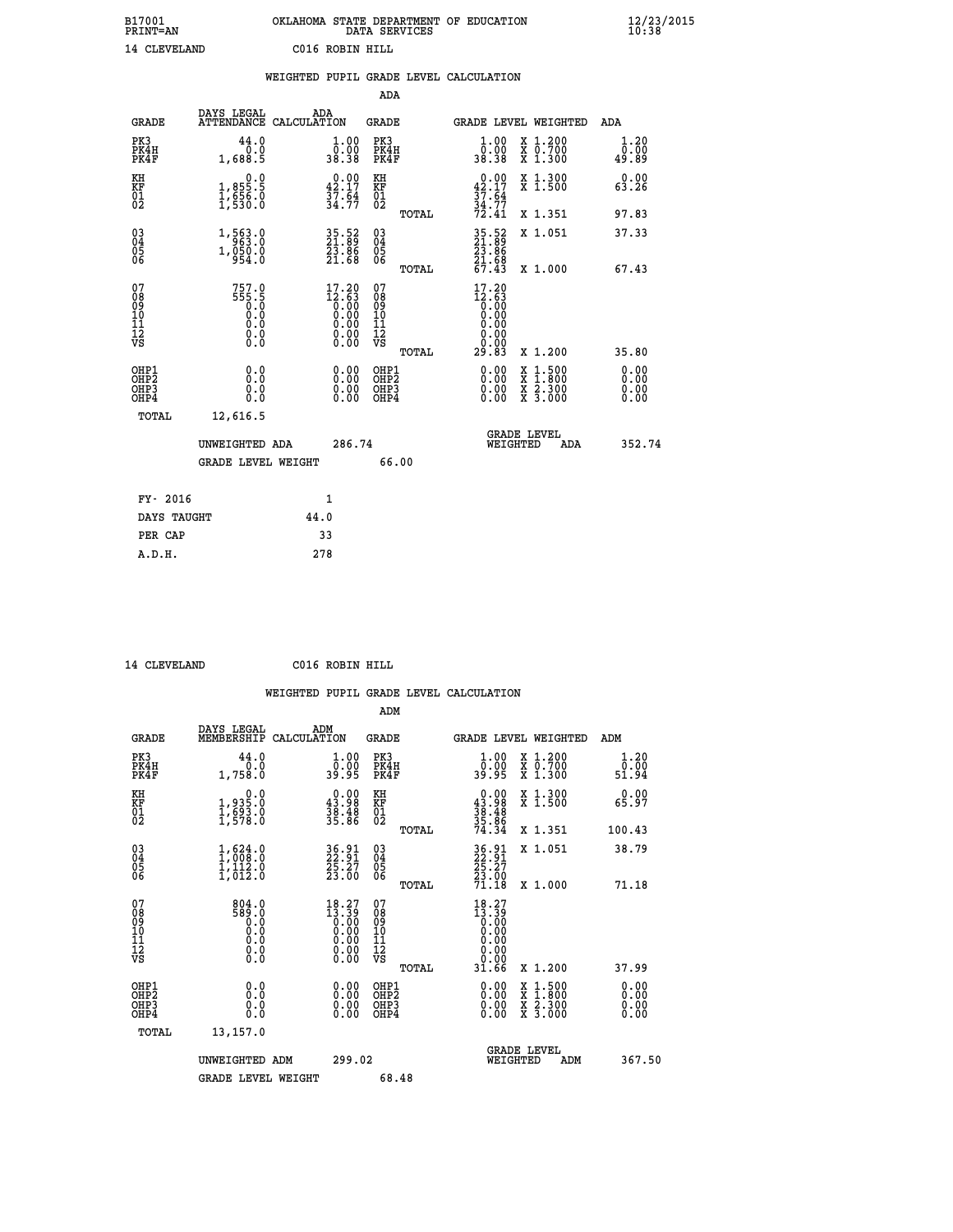## **WEIGHTED PUPIL GRADE LEVEL CALCULATION**

|                                                                    |                                                                                          |                                                                                     | ADA                                       |                                                                                          |                                                                          |                              |
|--------------------------------------------------------------------|------------------------------------------------------------------------------------------|-------------------------------------------------------------------------------------|-------------------------------------------|------------------------------------------------------------------------------------------|--------------------------------------------------------------------------|------------------------------|
| <b>GRADE</b>                                                       | DAYS LEGAL                                                                               | ADA<br>ATTENDANCE CALCULATION                                                       | GRADE                                     |                                                                                          | GRADE LEVEL WEIGHTED                                                     | <b>ADA</b>                   |
| PK3<br>PK4H<br>PK4F                                                | 1,636.0<br>30,574.0<br>1,529.0                                                           | $764.35$<br>$38.23$                                                                 | PK3<br>PK4H<br>PK4F                       | 40.90<br>764.35<br>38.23                                                                 | X 1.200<br>X 0.700<br>X 1.300                                            | 49.08<br>535.05<br>49.70     |
| KH<br>KF<br>$\overline{01}$                                        | 38,416.0<br>20,747.5<br>72,792.5<br>71,668.0                                             | 960.40<br>518.69<br>$1, \frac{8}{7}\frac{5}{9}\cdot\frac{8}{7}\cdot\frac{8}{1}$     | KH<br>KF<br>$\overline{01}$               | 960.40<br>518.69<br>1,819.81<br>1,791.70                                                 | X 1.300<br>X 1.500                                                       | 1,248.52<br>778.04           |
|                                                                    |                                                                                          |                                                                                     | TOTAL                                     | $\overline{3}$ ,611.51                                                                   | X 1.351                                                                  | 4,879.15                     |
| $\begin{smallmatrix} 03 \\[-4pt] 04 \end{smallmatrix}$<br>05<br>06 | 72,012.0<br>69,970.5<br>67,598.0<br>68,142.5                                             | 1,800.30<br>1,749.26<br>$\frac{1}{1}$ , 689.95<br>1, 703.56                         | $\substack{03 \\ 04}$<br>0500             | 1,800.30<br>1,749.26<br>1,689.95<br>1,703.56<br>5,142.77                                 | X 1.051                                                                  | 1,892.12                     |
|                                                                    |                                                                                          |                                                                                     | TOTAL                                     |                                                                                          | X 1.000                                                                  | 5,142.77                     |
| 07<br>08<br>09<br>11<br>11<br>12<br>VS                             | 69,348.0<br>68,674.5<br>68,851.0<br>68,783.0<br>61,705.0<br>57,037.0<br>$0.\overline{0}$ | 1,733.71<br>1,716.87<br>1,721.48<br>1,721.80<br>1,546.21<br>$\frac{1,430.73}{0.00}$ | 07<br>08<br>09<br>11<br>11<br>12<br>VS    | 1,733.71<br>$1, 716.87$<br>$1, 721.48$<br>$1, 721.80$<br>$1, 546.21$<br>1,430.73<br>0.00 |                                                                          |                              |
|                                                                    |                                                                                          |                                                                                     | TOTAL                                     | 9,870.80                                                                                 | X 1.200                                                                  | 11,844.96                    |
| OHP1<br>OH <sub>P</sub> 2<br>OHP3<br>OHP4                          | 0.0<br>Ō.Ō<br>0.0<br>0.0                                                                 | 0.00<br>0.00<br>0.00                                                                | OHP1<br>OH <sub>P</sub> 2<br>OHP3<br>OHP4 | 0.00<br>0.00<br>0.00                                                                     | $1:500$<br>1:800<br>X<br>X<br>$\frac{\ddot{x}}{x}$ $\frac{2.300}{3.000}$ | 0.00<br>0.00<br>0.00<br>0.00 |
| TOTAL                                                              | 909,484.5                                                                                |                                                                                     |                                           |                                                                                          |                                                                          |                              |
|                                                                    | UNWEIGHTED ADA                                                                           | 22,747.95                                                                           |                                           |                                                                                          | <b>GRADE LEVEL</b><br>WEIGHTED<br>ADA                                    | 26,419.39                    |
|                                                                    | <b>GRADE LEVEL WEIGHT</b>                                                                |                                                                                     | 3,671.44                                  |                                                                                          |                                                                          |                              |
| FY- 2016                                                           |                                                                                          | 1                                                                                   |                                           |                                                                                          |                                                                          |                              |
| DAYS TAUGHT                                                        |                                                                                          | 40.0                                                                                |                                           |                                                                                          |                                                                          |                              |
|                                                                    |                                                                                          |                                                                                     |                                           |                                                                                          |                                                                          |                              |
| PER CAP                                                            |                                                                                          | 33                                                                                  |                                           |                                                                                          |                                                                          |                              |

| 14 CLEVELAND | I002 MOORE |
|--------------|------------|
|              |            |

 **A.D.H. 9,233**

|                                           |                                                                             |                                                                              | ADM                                       |                                                                                           |                                                                                                  |                              |
|-------------------------------------------|-----------------------------------------------------------------------------|------------------------------------------------------------------------------|-------------------------------------------|-------------------------------------------------------------------------------------------|--------------------------------------------------------------------------------------------------|------------------------------|
| <b>GRADE</b>                              | DAYS LEGAL<br>MEMBERSHIP                                                    | ADM<br>CALCULATION                                                           | <b>GRADE</b>                              | GRADE LEVEL WEIGHTED                                                                      |                                                                                                  | ADM                          |
| PK3<br>PK4H<br>PK4F                       | 1,714.0<br>32,071.0<br>1,604.0                                              | 42.85<br>801.78<br>40.10                                                     | PK3<br>PK4H<br>PK4F                       | 42.85<br>801.78<br>40.10                                                                  | X 1.200<br>X 0.700<br>X 1.300                                                                    | 51.42<br>561.25<br>52.13     |
| KH<br>KF<br>01<br>02                      | 40,189.0<br>21,698.0<br>76,051.0<br>74,666.0                                | 1,004.73<br>542.45<br>$\frac{1}{2}$ , $\frac{5}{866}$ . $\frac{5}{85}$       | KH<br>KF<br>$\overline{01}$               | 1,004.73<br>542.45<br>1,901.28<br>1,866.65<br>3,767.93                                    | X 1.300<br>X 1.500                                                                               | 1,306.15<br>813.68           |
|                                           |                                                                             |                                                                              | TOTAL                                     |                                                                                           | X 1.351                                                                                          | 5,090.47                     |
| 03<br>04<br>05<br>06                      | 74,810.0<br>70, 288.0<br>70,687.0                                           | 1,870.25<br>1,815.15<br>1,757.20<br>1,767.18                                 | $\substack{03 \\ 04}$<br>05               | 1,870.25<br>1,815.15<br>1,757.20<br>1,767.18                                              | X 1.051                                                                                          | 1,965.63                     |
|                                           |                                                                             |                                                                              | TOTAL                                     | 5,339.53                                                                                  | X 1.000                                                                                          | 5,339.53                     |
| 07<br>08<br>09<br>11<br>11<br>12<br>VS    | 72,068.0<br>71,944.0<br>72,012.0<br>72,352.0<br>65,613.0<br>60,824.0<br>0.0 | 1,801.71<br>1,798.61<br>1,800.50<br>1,811.03<br>1,643.91<br>1,525.40<br>0.00 | 07<br>089<br>101<br>112<br>VS<br>TOTAL    | 1,801.71<br>1,798.61<br>1,800.50<br>1,811.03<br>1,643.91<br>1,525.40<br>0.00<br>10,381.16 | X 1.200                                                                                          | 12,457.39                    |
| OHP1<br>OH <sub>P</sub> 2<br>OHP3<br>OHP4 | 0.0<br>0.0<br>Ŏ.Ŏ                                                           | 0.00<br>0.00<br>0.00                                                         | OHP1<br>OH <sub>P</sub> 2<br>OHP3<br>OHP4 | 0.00<br>0.00<br>0.00                                                                      | $\begin{smallmatrix} x & 1 & 500 \\ x & 1 & 800 \\ x & 2 & 300 \\ x & 3 & 000 \end{smallmatrix}$ | 0.00<br>0.00<br>0.00<br>0.00 |
| TOTAL                                     | 951,197.0                                                                   |                                                                              |                                           |                                                                                           |                                                                                                  |                              |
|                                           | UNWEIGHTED                                                                  | 23,790.78<br>ADM                                                             |                                           | WEIGHTED                                                                                  | <b>GRADE LEVEL</b><br>ADM                                                                        | 27,637.65                    |
|                                           | <b>GRADE LEVEL WEIGHT</b>                                                   |                                                                              | 3,846.87                                  |                                                                                           |                                                                                                  |                              |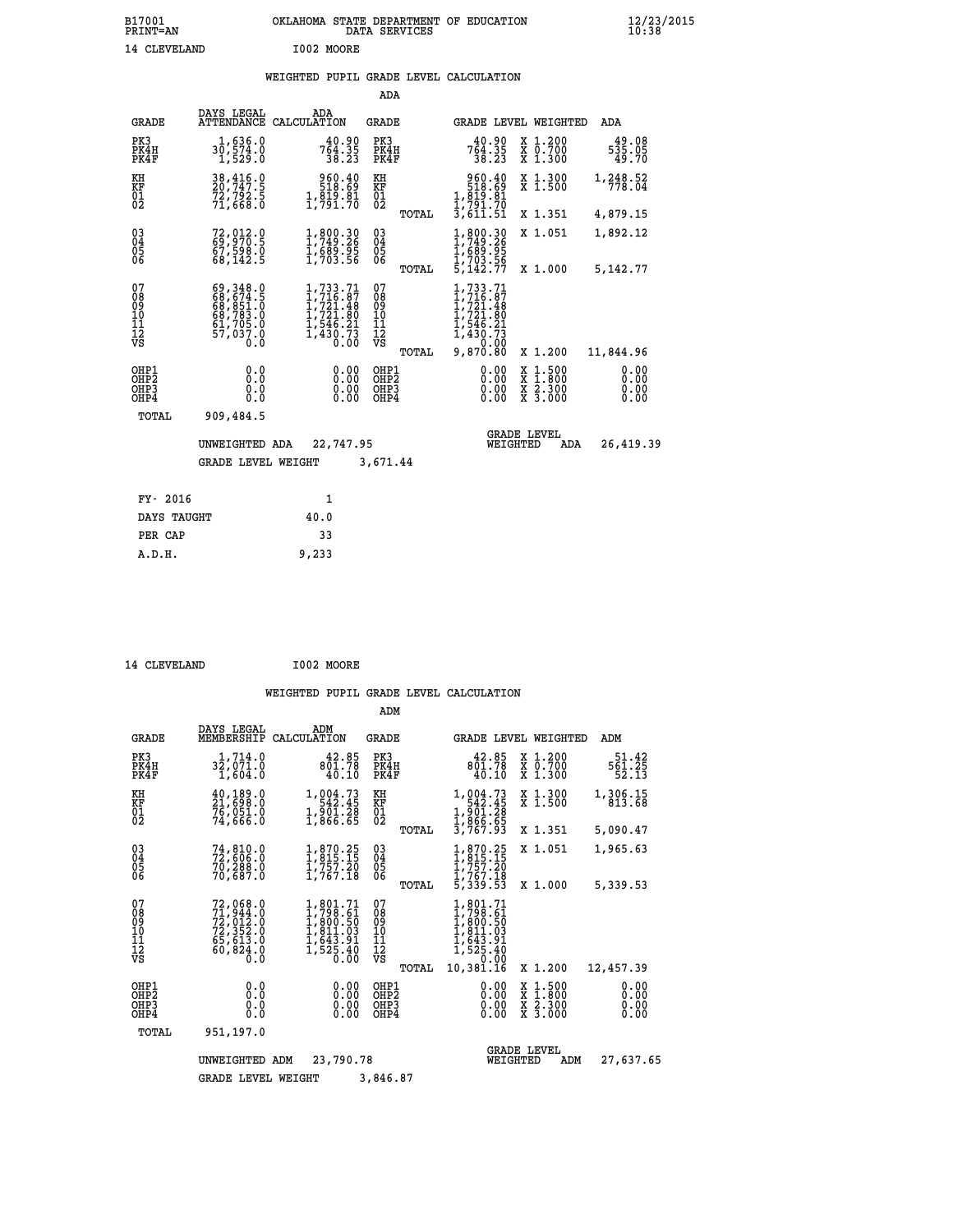## **WEIGHTED PUPIL GRADE LEVEL CALCULATION**

|                                                                  |                                                                                  |                                                                                                            | ADA                                       |                                                                                       |                                                                                                                                      |                                |
|------------------------------------------------------------------|----------------------------------------------------------------------------------|------------------------------------------------------------------------------------------------------------|-------------------------------------------|---------------------------------------------------------------------------------------|--------------------------------------------------------------------------------------------------------------------------------------|--------------------------------|
| <b>GRADE</b>                                                     | DAYS LEGAL                                                                       | ADA<br>ATTENDANCE CALCULATION                                                                              | <b>GRADE</b>                              |                                                                                       | GRADE LEVEL WEIGHTED                                                                                                                 | ADA                            |
| PK3<br>PK4H<br>PK4F                                              | 1,663.0<br>$2\bar{4}$ ,009.5<br>4,896.5                                          | $\frac{38.67}{558.36}$<br>113.87                                                                           | PK3<br>PK4H<br>PK4F                       | $\frac{38.67}{558.36}$<br>113.87                                                      | X 1.200<br>X 0.700<br>X 1.300                                                                                                        | 46.40<br>390.85<br>148.03      |
| KH<br>KF<br>01<br>02                                             | 474.0<br>50,095:0<br>52,303:5<br>47,763:0                                        | $\begin{array}{c} 11.02 \\ 1,165.00 \\ 1,216.36 \\ 1,110.77 \end{array}$                                   | KH<br>KF<br>$\overline{01}$               | $\begin{smallmatrix}&&11.02\\1,165.00\\1,216.36\\1,210.37\\2,327.13\end{smallmatrix}$ | X 1.300<br>X 1.500                                                                                                                   | 14.33<br>1,747.50              |
|                                                                  |                                                                                  |                                                                                                            | TOTAL                                     |                                                                                       | X 1.351                                                                                                                              | 3,143.95                       |
| $^{03}_{04}$<br>Ŏ5<br>06                                         | $\frac{50}{,} \frac{917}{382}$ :<br>$44,735.0$<br>$47,336.0$                     | $\frac{1}{1}$ , $\frac{184}{078}$ . $\frac{13}{66}$<br>1,040.35<br>1,100.84                                | $\substack{03 \\ 04}$<br>05               | $\frac{1}{1}$ , $\frac{184}{078}$ : $\frac{13}{66}$<br>I,040.35<br>1,100.84           | X 1.051                                                                                                                              | 1,244.52                       |
| 07                                                               |                                                                                  |                                                                                                            | TOTAL<br>07                               | 3,219.85                                                                              | X 1.000                                                                                                                              | 3,219.85                       |
| 08<br>09<br>10<br>11<br>12<br>VS                                 | $47,781.0$<br>$45,859.0$<br>$51,510.5$<br>$47,885.0$<br>$42,484.5$<br>$36,098.5$ | $\begin{smallmatrix} 1,111.19\\ 1,066.49\\ 1,197.92\\ 1,113.60\\ 988.01\\ 839.50\\ 0.00 \end{smallmatrix}$ | 08<br>09<br>11<br>11<br>12<br>VS          | 1,111.19<br>1,066.49<br>$1,199.92$<br>$1,113.60$<br>$988.01$<br>$839.50$<br>$0.99$    |                                                                                                                                      |                                |
|                                                                  |                                                                                  |                                                                                                            | TOTAL                                     | 6,316.71                                                                              | X 1.200                                                                                                                              | 7,580.05                       |
| OHP1<br>OH <sub>P</sub> <sub>2</sub><br>OH <sub>P3</sub><br>OHP4 | 9,432.0<br>0.0<br>0.0<br>0.0                                                     | 219.35<br>0.00<br>0.00                                                                                     | OHP1<br>OH <sub>P</sub> 2<br>OHP3<br>OHP4 | 219.35<br>0.00<br>0.00                                                                | $\begin{smallmatrix} \mathtt{X} & 1 & 500 \\ \mathtt{X} & 1 & 800 \\ \mathtt{X} & 2 & 300 \\ \mathtt{X} & 3 & 000 \end{smallmatrix}$ | 329.03<br>0.00<br>0.00<br>0.00 |
| TOTAL                                                            | 651,626.0                                                                        |                                                                                                            |                                           |                                                                                       |                                                                                                                                      |                                |
|                                                                  | UNWEIGHTED ADA                                                                   | 15,154.09                                                                                                  |                                           | WEIGHTED                                                                              | <b>GRADE LEVEL</b><br>ADA                                                                                                            | 17,864.51                      |
|                                                                  | GRADE LEVEL WEIGHT                                                               |                                                                                                            | 2,710.42                                  |                                                                                       |                                                                                                                                      |                                |
| FY- 2016                                                         |                                                                                  | 1                                                                                                          |                                           |                                                                                       |                                                                                                                                      |                                |
| DAYS TAUGHT                                                      |                                                                                  | 43.0                                                                                                       |                                           |                                                                                       |                                                                                                                                      |                                |
|                                                                  |                                                                                  |                                                                                                            |                                           |                                                                                       |                                                                                                                                      |                                |
| PER CAP                                                          |                                                                                  | 33                                                                                                         |                                           |                                                                                       |                                                                                                                                      |                                |

14 CLEVELAND 1029 NORMAN

 **A.D.H. 9,231**

|                                                      |                                                                             |                                                                                      | ADM                                                |                                                                                                           |                                                                                          |                                |
|------------------------------------------------------|-----------------------------------------------------------------------------|--------------------------------------------------------------------------------------|----------------------------------------------------|-----------------------------------------------------------------------------------------------------------|------------------------------------------------------------------------------------------|--------------------------------|
| <b>GRADE</b>                                         | DAYS LEGAL<br>MEMBERSHIP                                                    | ADM<br>CALCULATION                                                                   | GRADE                                              | GRADE LEVEL WEIGHTED                                                                                      |                                                                                          | ADM                            |
| PK3<br>PK4H<br>PK4F                                  | 1,809.0<br>25,578.0<br>5,175.0                                              | 42.07<br>594.84<br>120.35                                                            | PK3<br>PK4H<br>PK4F                                | 42.07<br>594.84<br>120.35                                                                                 | X 1.200<br>X 0.700<br>$X$ 1.300                                                          | 50.48<br>416.39<br>156.46      |
| KH<br>KF<br>01<br>02                                 | 489.0<br>52,700:0<br>54,619:0<br>49,922:0                                   | $\begin{array}{c} 11.37\\1,225.58\\1,270.21\\1,160.98\end{array}$                    | KH<br>KF<br>01<br>02                               | $\begin{smallmatrix}&&11\cdot37\\1,225\cdot58\\1,270\cdot21\\1,160\cdot98\\2,431\cdot19\end{smallmatrix}$ | X 1.300<br>X 1.500                                                                       | 14.78<br>1,838.37              |
|                                                      |                                                                             |                                                                                      | TOTAL                                              |                                                                                                           | X 1.351                                                                                  | 3,284.54                       |
| $\begin{matrix} 03 \\ 04 \\ 05 \\ 06 \end{matrix}$   | 52,970.0<br>48,314.0<br>46,659.0<br>49,408.0                                | $1, 231.86$<br>$1, 123.58$<br>$1, 085.09$<br>$1, 149.02$                             | $\begin{matrix} 03 \\ 04 \\ 05 \\ 06 \end{matrix}$ | $1, 231.86$<br>$1, 123.58$<br>$1, 085.09$<br>$1, 149.02$<br>$3, 357.69$                                   | X 1.051                                                                                  | 1,294.68                       |
|                                                      |                                                                             |                                                                                      | TOTAL                                              |                                                                                                           | X 1.000                                                                                  | 3,357.69                       |
| 07<br>08<br>09<br>11<br>11<br>12<br>VS               | 50,278.0<br>48,387.0<br>55,260.0<br>51,516.0<br>45,947.0<br>38,947.0<br>0.0 | $1,169.26$<br>$1,225.28$<br>$1,285.12$<br>$1,198.05$<br>$1,068.53$<br>905.74<br>0.00 | 07<br>089<br>101<br>111<br>VS<br>TOTAL             | 1,169.26<br>$1, 125.28$<br>$1, 285.12$<br>$1, 198.05$<br>$1, 068.53$<br>$905.74$<br>0.00<br>6,751.98      | X 1.200                                                                                  | 8,102.38                       |
| OHP1<br>OHP <sub>2</sub><br>OH <sub>P3</sub><br>OHP4 | 9,574.0<br>0.0<br>0.0<br>0.0                                                | 222.65<br>0.00<br>0.00<br>0.00                                                       | OHP1<br>OH <sub>P</sub> 2<br>OHP3<br>OHP4          | 222.65<br>0.00<br>0.00                                                                                    | $\begin{smallmatrix} x & 1.500 \\ x & 1.800 \\ x & 2.300 \\ x & 3.000 \end{smallmatrix}$ | 333.98<br>0.00<br>0.00<br>0.00 |
| TOTAL                                                | 687,552.0                                                                   |                                                                                      |                                                    |                                                                                                           |                                                                                          |                                |
|                                                      | UNWEIGHTED                                                                  | 15,989.58<br>ADM                                                                     |                                                    | WEIGHTED                                                                                                  | <b>GRADE LEVEL</b><br>ADM                                                                | 18,849.75                      |
|                                                      | <b>GRADE LEVEL WEIGHT</b>                                                   |                                                                                      | 2,860.17                                           |                                                                                                           |                                                                                          |                                |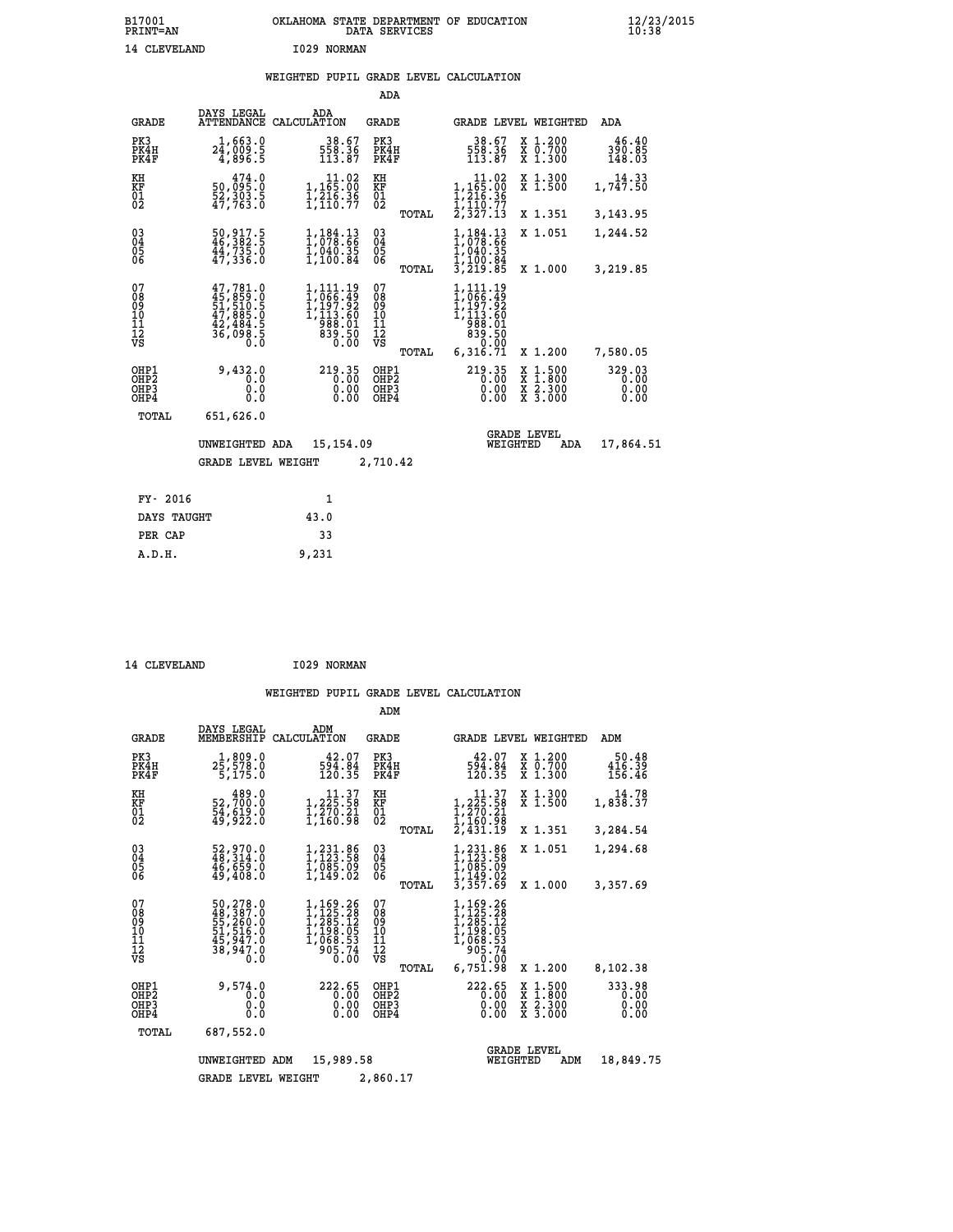| B17001<br><b>PRINT=AN</b> | OKLAHOMA STATE DEPARTMENT OF EDUCATION<br>DATA SERVICES | $\frac{12}{23}$ /2015 |
|---------------------------|---------------------------------------------------------|-----------------------|
| 14 CLEVELAND              | I040 NOBLE                                              |                       |

|  |  | WEIGHTED PUPIL GRADE LEVEL CALCULATION |
|--|--|----------------------------------------|
|  |  |                                        |

|                                           |                                                                                     |                                                                                | ADA                                             |                                                                                                                        |                                                                                                  |                              |
|-------------------------------------------|-------------------------------------------------------------------------------------|--------------------------------------------------------------------------------|-------------------------------------------------|------------------------------------------------------------------------------------------------------------------------|--------------------------------------------------------------------------------------------------|------------------------------|
| <b>GRADE</b>                              | DAYS LEGAL                                                                          | ADA<br>ATTENDANCE CALCULATION                                                  | GRADE                                           |                                                                                                                        | <b>GRADE LEVEL WEIGHTED</b>                                                                      | ADA                          |
| PK3<br>PK4H<br>PK4F                       | 4,035.0<br>0.0                                                                      | $10\begin{array}{c} 2.42 \\ 1.18 \\ 0.00 \end{array}$                          | PK3<br>PK4H<br>PK4F                             | $10\overset{2}{6}\overset{4}{.}\overset{2}{1}\overset{2}{8}$<br>0.00                                                   | X 1.200<br>X 0.700<br>X 1.300                                                                    | 2.90<br>74.33<br>0.00        |
| KH<br>KF<br>01<br>02                      | 0.0<br>6,991.0<br>8,280.0<br>8,773.0                                                | $\begin{smallmatrix}&&0.00\\183.97\\217.89\\230.87\end{smallmatrix}$           | KH<br>KF<br>01<br>02                            | $\begin{smallmatrix}&&0.00\\183.97\\217.89\\230.87\\448.76\end{smallmatrix}$                                           | X 1.300<br>X 1.500                                                                               | 0.00<br>275.96               |
|                                           |                                                                                     |                                                                                | TOTAL                                           |                                                                                                                        | X 1.351                                                                                          | 606.27                       |
| 03<br>04<br>05<br>06                      | 7, 310.0<br>7, 760.0<br>7, 119.5<br>7, 770.5                                        | 192.37<br>$\frac{187.36}{204.49}$                                              | 03<br>04<br>05<br>06                            | 192.37<br>204.21<br>$\frac{187.36}{204.49}$<br>596.06                                                                  | X 1.051                                                                                          | 202.18                       |
|                                           |                                                                                     |                                                                                | TOTAL                                           |                                                                                                                        | X 1.000                                                                                          | 596.06                       |
| 07<br>08<br>09<br>11<br>11<br>12<br>VS    | $7,736.0$<br>$6,817.5$<br>$7,420.5$<br>$8,296.5$<br>$7,759.0$<br>$6,455.0$<br>$0.0$ | $203.58$<br>$179.41$<br>$195.28$<br>$218.33$<br>$204.18$<br>$169.87$<br>$0.00$ | 07<br>08<br>09<br>11<br>11<br>12<br>VS<br>TOTAL | $\begin{smallmatrix} 203.58\\ 179.41\\ 195.28\\ 218.33\\ 204.18\\ 204.18\\ 169.87\\ 0.00\\ 1,170.65 \end{smallmatrix}$ | X 1.200                                                                                          | 1,404.78                     |
| OHP1<br>OH <sub>P</sub> 2<br>OHP3<br>OHP4 | 0.0<br>0.0<br>$0.\overline{0}$                                                      | 0.00<br>0.00                                                                   | OHP1<br>OHP <sub>2</sub><br>OHP3<br>OHP4        | 0.00<br>0.00<br>0.00                                                                                                   | $\begin{smallmatrix} x & 1 & 500 \\ x & 1 & 800 \\ x & 2 & 300 \\ x & 3 & 000 \end{smallmatrix}$ | 0.00<br>0.00<br>0.00<br>0.00 |
| TOTAL                                     | 102,615.5                                                                           |                                                                                |                                                 |                                                                                                                        |                                                                                                  |                              |
|                                           | UNWEIGHTED ADA                                                                      | 2,700.41                                                                       |                                                 |                                                                                                                        | <b>GRADE LEVEL</b><br>WEIGHTED<br>ADA                                                            | 3,162.48                     |
|                                           | <b>GRADE LEVEL WEIGHT</b>                                                           |                                                                                | 462.07                                          |                                                                                                                        |                                                                                                  |                              |
| FY- 2016                                  |                                                                                     | $\mathbf{1}$                                                                   |                                                 |                                                                                                                        |                                                                                                  |                              |
| DAYS TAUGHT                               |                                                                                     | 38.0                                                                           |                                                 |                                                                                                                        |                                                                                                  |                              |
| PER CAP                                   |                                                                                     | 33                                                                             |                                                 |                                                                                                                        |                                                                                                  |                              |
| A.D.H.                                    |                                                                                     | 2,317                                                                          |                                                 |                                                                                                                        |                                                                                                  |                              |

| 14 CLEVELAND | I040 NOBLE |
|--------------|------------|
|              |            |

|                                         |                                          |                                                                                                                                                           |                                                                                                                         | ADM                                                |                                                                             |                                          |                              |  |  |
|-----------------------------------------|------------------------------------------|-----------------------------------------------------------------------------------------------------------------------------------------------------------|-------------------------------------------------------------------------------------------------------------------------|----------------------------------------------------|-----------------------------------------------------------------------------|------------------------------------------|------------------------------|--|--|
|                                         | <b>GRADE</b>                             | DAYS LEGAL<br>MEMBERSHIP<br>CALCULATION                                                                                                                   | ADM                                                                                                                     | <b>GRADE</b>                                       | GRADE LEVEL WEIGHTED                                                        |                                          | ADM                          |  |  |
| PK3                                     | PK4H<br>PK4F                             | 96.0<br>4,358.0<br>0.0                                                                                                                                    | 2.53<br>$11\overline{4}\cdot\overline{68}$<br>0.00                                                                      | PK3<br>PK4H<br>PK4F                                | 2.53<br>$11\bar{4}.68$<br>0.00                                              | X 1.200<br>X 0.700<br>X 1.300            | 3.04<br>80.28<br>0.00        |  |  |
| KH<br>KF<br>01<br>02                    |                                          | 0.0<br>7,490:0<br>8,716:0<br>9,054:0                                                                                                                      | $\begin{array}{c} 0.00 \\ 197.11 \\ 229.37 \\ 238.26 \end{array}$                                                       | KH<br>KF<br>01<br>02                               | $\begin{array}{c} 0.00 \\ 197.11 \\ 229.37 \\ 238.26 \\ 467.63 \end{array}$ | X 1.300<br>X 1.500                       | 0.00<br>295.67               |  |  |
|                                         |                                          |                                                                                                                                                           |                                                                                                                         | TOTAL                                              |                                                                             | X 1.351                                  | 631.77                       |  |  |
| 03<br>04<br>05<br>06                    |                                          | 7,582.0<br>8,115.0<br>7,500.0<br>8,139.0                                                                                                                  | $\begin{smallmatrix} 199.53\ 213.55\ 197.37\ 214.18 \end{smallmatrix}$                                                  | $\begin{matrix} 03 \\ 04 \\ 05 \\ 06 \end{matrix}$ | 199.53<br>213.55<br>197.37                                                  | X 1.051                                  | 209.71                       |  |  |
|                                         |                                          |                                                                                                                                                           |                                                                                                                         | TOTAL                                              | 214.18<br>625.10                                                            | X 1.000                                  | 625.10                       |  |  |
| 07<br>08<br>09<br>101<br>11<br>12<br>VS |                                          | $\begin{smallmatrix}8\,,\,124\,.\,0\\7\,,\,225\,. \,0\\7\,,\,847\,. \,0\\8\,,\,789\,. \,0\\8\,,\,216\,. \,0\\6\,,\,890\,. \,0\\0\,. \,0\end{smallmatrix}$ | $\begin{smallmatrix} 213\cdot79\\190\cdot13\\206\cdot50\\231\cdot29\\216\cdot21\\181\cdot32\\0\cdot00\end{smallmatrix}$ | 07<br>08<br>09<br>11<br>11<br>12<br>VS<br>TOTAL    | 213.79<br>190.13<br>206.50<br>231.29<br>$\frac{216.21}{181.32}$<br>1,239.24 | X 1.200                                  | 1,487.09                     |  |  |
|                                         | OHP1<br>OHP2<br>OH <sub>P3</sub><br>OHP4 | 0.0<br>0.000                                                                                                                                              |                                                                                                                         | OHP1<br>OHP2<br>OHP <sub>3</sub>                   | $0.00$<br>$0.00$<br>0.00                                                    | X 1:500<br>X 1:800<br>X 2:300<br>X 3:000 | 0.00<br>0.00<br>0.00<br>0.00 |  |  |
|                                         | TOTAL                                    | 108,141.0                                                                                                                                                 |                                                                                                                         |                                                    |                                                                             |                                          |                              |  |  |
|                                         |                                          | UNWEIGHTED<br>ADM                                                                                                                                         | 2,845.82                                                                                                                |                                                    | <b>GRADE LEVEL</b><br>WEIGHTED                                              | ADM                                      | 3,332.66                     |  |  |
|                                         |                                          | <b>GRADE LEVEL WEIGHT</b>                                                                                                                                 |                                                                                                                         |                                                    | 486.84                                                                      |                                          |                              |  |  |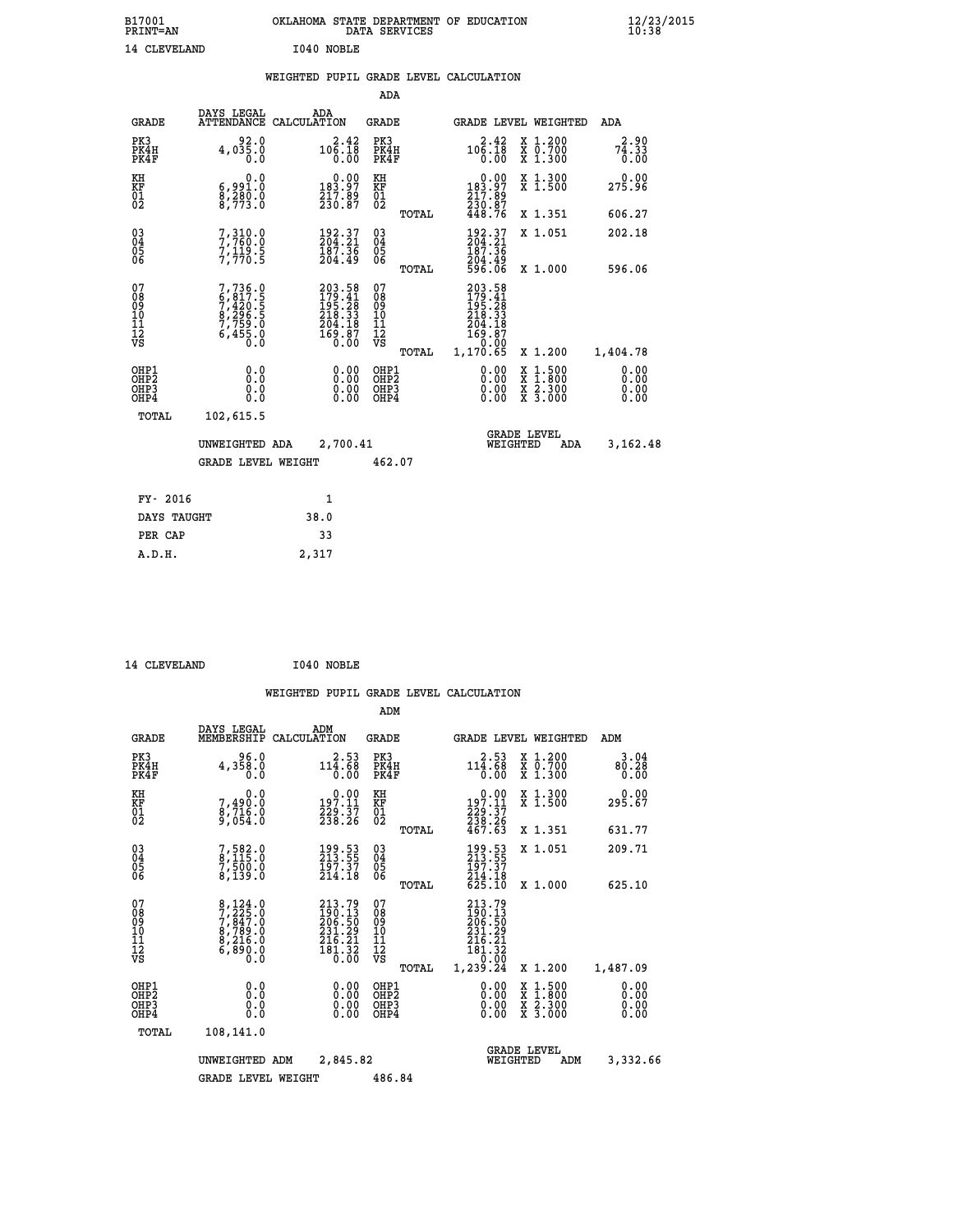| B17001<br><b>PRINT=AN</b> |                | OKLAHOMA STATE DEPARTMENT OF EDUCATION<br>DATA SERVICES |  |
|---------------------------|----------------|---------------------------------------------------------|--|
| 14 CLEVELAND              | 1057 LEXINGTON |                                                         |  |

|                                        |                                                                                                                                                                                               | WEIGHTED PUPIL GRADE LEVEL CALCULATION                        |                                                     |                                                                                             |                              |
|----------------------------------------|-----------------------------------------------------------------------------------------------------------------------------------------------------------------------------------------------|---------------------------------------------------------------|-----------------------------------------------------|---------------------------------------------------------------------------------------------|------------------------------|
|                                        |                                                                                                                                                                                               |                                                               | <b>ADA</b>                                          |                                                                                             |                              |
| <b>GRADE</b>                           | <b>DAYS LEGAL<br/>ATTENDANCE</b>                                                                                                                                                              | ADA<br>CALCULATION                                            | <b>GRADE</b>                                        | GRADE LEVEL WEIGHTED                                                                        | ADA                          |
| PK3<br>PK4H<br>PK4F                    | 12.0<br>2,358.0                                                                                                                                                                               | $\begin{smallmatrix} 0.27\ 0.00\ 53.59 \end{smallmatrix}$     | PK3<br>PK4H<br>PK4F                                 | 0.27<br>X 1.200<br>X 0.700<br>X 1.300<br>ô∶ōó<br>53∶59                                      | 0.32<br>0.00<br>69.67        |
| KH<br>KF<br>01<br>02                   | $\begin{smallmatrix}&&&0.0\\3,157.5\\3,384.5\\3,369.0\end{smallmatrix}$                                                                                                                       | $71.76$<br>$76.92$<br>$76.92$<br>$76.57$                      | KH<br>KF<br>01<br>02                                | X 1.300<br>X 1.500<br>$0.00$<br>$71.76$<br>$76.92$<br>$76.57$<br>$153.49$                   | 0.00<br>107.64               |
|                                        |                                                                                                                                                                                               |                                                               | TOTAL                                               | X 1.351                                                                                     | 207.36                       |
| $^{03}_{04}$<br>Ŏ5<br>06               | $\frac{4}{3}, \frac{027}{927}$ :<br>2,876:5<br>3,178:0                                                                                                                                        | 91.52<br>89.26<br>65.38<br>72.23                              | $\begin{array}{c} 03 \\ 04 \\ 05 \\ 06 \end{array}$ | $\begin{smallmatrix} 91.52\ 89.26\ 65.38\ 72.23\ 226.87 \end{smallmatrix}$<br>X 1.051       | 96.19                        |
|                                        |                                                                                                                                                                                               |                                                               | TOTAL                                               | X 1.000                                                                                     | 226.87                       |
| 07<br>08<br>09<br>11<br>11<br>12<br>VS | $\begin{smallmatrix} 3\,,\,662\, \cdot\,0\\ 4\,,\,041\, \cdot\,5\\ 3\,,\,021\, \cdot\,0\\ 3\,,\,538\, \cdot\,5\\ 2\,,\,977\, \cdot\,0\\ 3\,,\,311\, \cdot\,0\\ 0\, \cdot\,0\end{smallmatrix}$ | 83.23<br>91.85<br>68.84<br>68.77<br>87.97<br>57.61<br>75.61   | 07<br>08<br>09<br>11<br>11<br>12<br>VS<br>TOTAL     | 83.23<br>91.85<br>68.84<br>80.77<br>67.97<br>$75.61$<br>0.00<br>468.27<br>X 1.200           | 561.92                       |
| OHP1<br>OHP2<br>OHP3<br>OHP4           | 0.0<br>0.0<br>Ō.Ō                                                                                                                                                                             | 0.0000<br>$\begin{smallmatrix} 0.00 \ 0.00 \end{smallmatrix}$ | OHP1<br>OHP2<br>OHP3<br>OHP4                        | 0.00<br>$1:500$<br>$1:800$<br>X<br>X<br>$\frac{x}{x}$ $\frac{5:300}{3:000}$<br>0.00<br>0.00 | 0.00<br>0.00<br>0.00<br>0.00 |
| <b>TOTAL</b>                           | 46,841.0                                                                                                                                                                                      |                                                               |                                                     |                                                                                             |                              |
|                                        | UNWEIGHTED ADA                                                                                                                                                                                | 1,065.77                                                      |                                                     | GRADE LEVEL<br>WEIGHTED<br>ADA                                                              | 1,269.97                     |
|                                        | <b>GRADE LEVEL WEIGHT</b>                                                                                                                                                                     |                                                               | 204.20                                              |                                                                                             |                              |
| FY- 2016                               |                                                                                                                                                                                               | $\mathbf{1}$                                                  |                                                     |                                                                                             |                              |
| DAYS TAUGHT                            |                                                                                                                                                                                               | 44.0                                                          |                                                     |                                                                                             |                              |
| PER CAP                                |                                                                                                                                                                                               | 55                                                            |                                                     |                                                                                             |                              |

14 CLEVELAND **I057 LEXINGTON** 

 **A.D.H. 653**

| <b>GRADE</b>                                 | DAYS LEGAL<br>MEMBERSHIP                                                                              | ADM<br>CALCULATION                                         | <b>GRADE</b>                                       |       |                                                                                                                                                                                                                                                                                | GRADE LEVEL WEIGHTED                                                                                                | ADM                  |  |
|----------------------------------------------|-------------------------------------------------------------------------------------------------------|------------------------------------------------------------|----------------------------------------------------|-------|--------------------------------------------------------------------------------------------------------------------------------------------------------------------------------------------------------------------------------------------------------------------------------|---------------------------------------------------------------------------------------------------------------------|----------------------|--|
| PK3<br>PK4H<br>PK4F                          | 12.0<br>2,529.0                                                                                       | $0.27$<br>$0.00$<br>57.48                                  | PK3<br>PK4H<br>PK4F                                |       | $\begin{smallmatrix} 0.27\ 0.00\ 57.48 \end{smallmatrix}$                                                                                                                                                                                                                      | X 1.200<br>X 0.700<br>X 1.300                                                                                       | 0.32<br>74.72        |  |
| KH<br>KF<br>01<br>02                         | 0.0<br>3,339:0<br>3,545:0<br>3,513:0                                                                  | $75.89$<br>$80.57$<br>$79.84$                              | KH<br>KF<br>01<br>02                               |       | $\begin{smallmatrix} &0.00\ 75.89\ 80.57\ 79.84\ 160.41\end{smallmatrix}$                                                                                                                                                                                                      | X 1.300<br>X 1.500                                                                                                  | 0.00<br>113.84       |  |
|                                              |                                                                                                       |                                                            |                                                    | TOTAL |                                                                                                                                                                                                                                                                                | X 1.351                                                                                                             | 216.71               |  |
| 03<br>04<br>05<br>06                         | $\frac{4}{4}, \frac{157}{104}.0$<br>$\frac{2}{3}, \frac{953}{216}.0$<br>$\frac{3}{4}, \frac{216}{10}$ | 94.48<br>93.27<br>67.11<br>73.09                           | $\begin{matrix} 03 \\ 04 \\ 05 \\ 06 \end{matrix}$ |       | $94.48$<br>$93.27$<br>$67.11$<br>$73.09$<br>$233.47$                                                                                                                                                                                                                           | X 1.051                                                                                                             | 99.30                |  |
|                                              |                                                                                                       |                                                            |                                                    | TOTAL |                                                                                                                                                                                                                                                                                | X 1.000                                                                                                             | 233.47               |  |
| 07<br>08<br>09<br>11<br>11<br>12<br>VS       | $3,799.0$<br>$4,191.0$<br>$3,168.0$<br>$3,754.0$<br>$3,125.0$<br>$3,574.0$<br>$0.0$                   | 86.34<br>95.25<br>72.20<br>85.70<br>81.41<br>81.66<br>0.00 | 07<br>08<br>09<br>11<br>11<br>12<br>VS             | TOTAL | 86.34<br>95.25<br>72.20<br>85.70<br>81.66<br>71.41<br>81.66<br>0.00<br>492.56                                                                                                                                                                                                  | X 1.200                                                                                                             | 591.07               |  |
| OHP1                                         |                                                                                                       |                                                            | OHP1                                               |       |                                                                                                                                                                                                                                                                                |                                                                                                                     |                      |  |
| OHP <sub>2</sub><br>OH <sub>P3</sub><br>OHP4 | 0.0<br>0.000                                                                                          |                                                            | OHP <sub>2</sub><br>OHP <sub>3</sub>               |       | $\begin{smallmatrix} 0.00 & 0.00 & 0.00 & 0.00 & 0.00 & 0.00 & 0.00 & 0.00 & 0.00 & 0.00 & 0.00 & 0.00 & 0.00 & 0.00 & 0.00 & 0.00 & 0.00 & 0.00 & 0.00 & 0.00 & 0.00 & 0.00 & 0.00 & 0.00 & 0.00 & 0.00 & 0.00 & 0.00 & 0.00 & 0.00 & 0.00 & 0.00 & 0.00 & 0.00 & 0.00 & 0.0$ | $\begin{array}{l} \mathtt{X} & 1.500 \\ \mathtt{X} & 1.800 \\ \mathtt{X} & 2.300 \\ \mathtt{X} & 3.000 \end{array}$ | 0.00<br>0.00<br>0.00 |  |
| TOTAL                                        | 48,979.0                                                                                              |                                                            |                                                    |       |                                                                                                                                                                                                                                                                                |                                                                                                                     |                      |  |
|                                              | UNWEIGHTED                                                                                            | 1,114.56<br>ADM                                            |                                                    |       | WEIGHTED                                                                                                                                                                                                                                                                       | <b>GRADE LEVEL</b><br>ADM                                                                                           | 1,329.43             |  |
|                                              | <b>GRADE LEVEL WEIGHT</b>                                                                             |                                                            | 214.87                                             |       |                                                                                                                                                                                                                                                                                |                                                                                                                     |                      |  |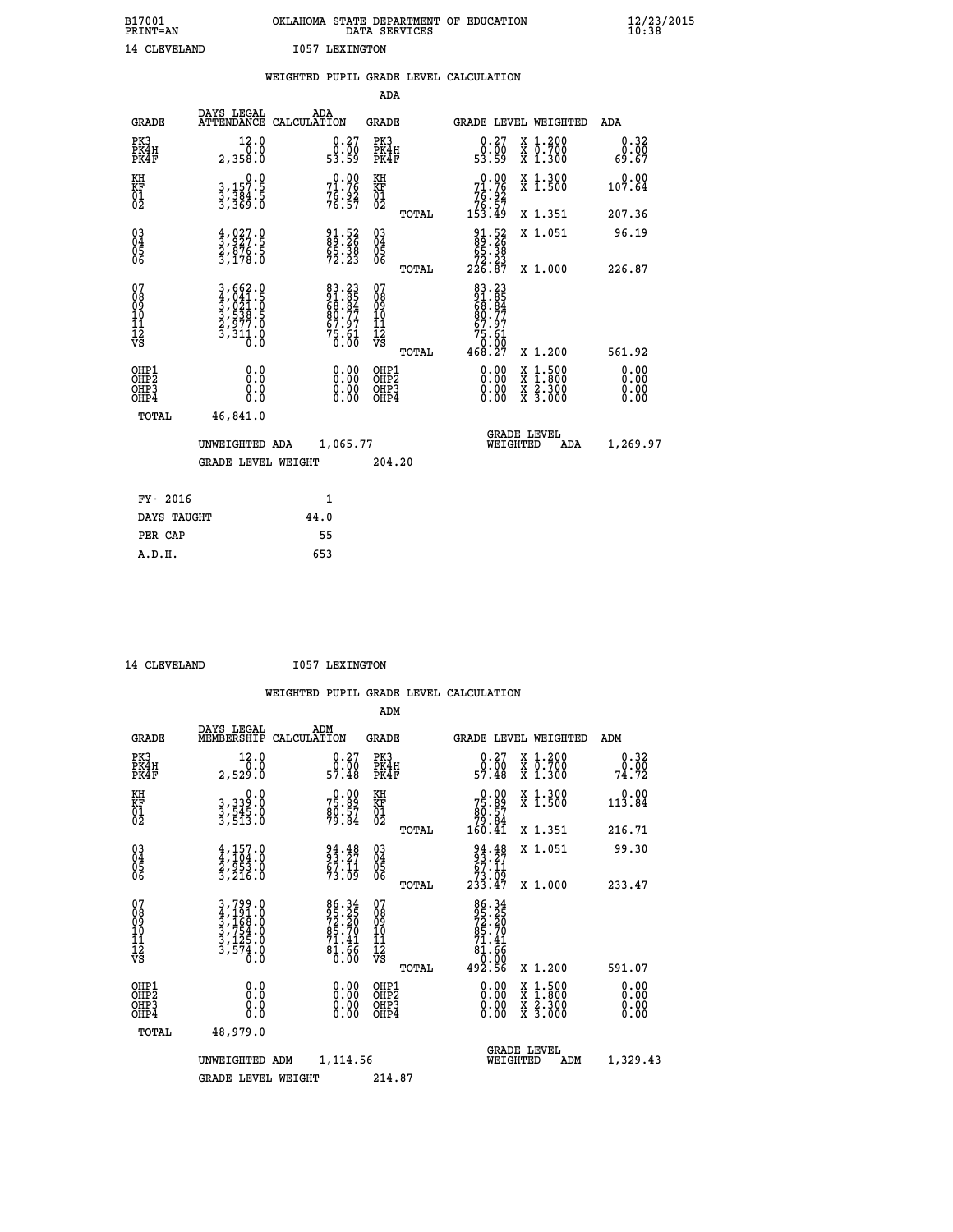| B17001<br><b>PRINT=AN</b> |              | OKLAHOMA STATE DEPARTMENT OF EDUCATION<br>DATA SERVICES |  |
|---------------------------|--------------|---------------------------------------------------------|--|
|                           | 14 CLEVELAND | I070 LITTLE AXE                                         |  |

|                                                    |                                                                           | WEIGHTED PUPIL GRADE LEVEL CALCULATION                                                                                      |                                                     |              |                                                                                              |                                                                                                  |                              |
|----------------------------------------------------|---------------------------------------------------------------------------|-----------------------------------------------------------------------------------------------------------------------------|-----------------------------------------------------|--------------|----------------------------------------------------------------------------------------------|--------------------------------------------------------------------------------------------------|------------------------------|
|                                                    |                                                                           |                                                                                                                             | <b>ADA</b>                                          |              |                                                                                              |                                                                                                  |                              |
| <b>GRADE</b>                                       | DAYS LEGAL                                                                | ADA<br>ATTENDANCE CALCULATION                                                                                               | <b>GRADE</b>                                        |              |                                                                                              | GRADE LEVEL WEIGHTED                                                                             | ADA                          |
| PK3<br>PK4H<br>PK4F                                | 195.0<br>2,811.5                                                          | $\frac{5\cdot00}{0.00}$<br>72.09                                                                                            | PK3<br>PK4H<br>PK4F                                 |              | $\begin{smallmatrix}5.00\0.00\\72.09\end{smallmatrix}$                                       | X 1.200<br>X 0.700<br>X 1.300                                                                    | 6.00<br>$0.00$<br>93.72      |
| KH<br>KF<br>01<br>02                               | 0.0<br>3,565:0<br>3,925:0<br>3,775:5                                      | $\begin{smallmatrix} &0.00\\ 91.41\\100.64\\96.81\end{smallmatrix}$                                                         | KH<br>KF<br>01<br>02                                |              | 0.00<br>$\begin{array}{r} 91.41 \\ 100.64 \\ 96.81 \\ 197.45 \end{array}$                    | X 1.300<br>X 1.500                                                                               | 0.00<br>137.12               |
|                                                    |                                                                           |                                                                                                                             |                                                     | <b>TOTAL</b> |                                                                                              | X 1.351                                                                                          | 266.75                       |
| $\begin{matrix} 03 \\ 04 \\ 05 \\ 06 \end{matrix}$ | 3,435.0<br>2,837.0<br>3,464.0<br>3,165.0                                  | $\begin{array}{l} 88.08 \\ 72.74 \\ 88.82 \\ 81.15 \end{array}$                                                             | $\begin{array}{c} 03 \\ 04 \\ 05 \\ 06 \end{array}$ |              | $\begin{smallmatrix}88\cdot08\\72\cdot74\\88\cdot82\\81\cdot15\\242\cdot71\end{smallmatrix}$ | X 1.051                                                                                          | 92.57                        |
|                                                    |                                                                           |                                                                                                                             |                                                     | TOTAL        |                                                                                              | X 1.000                                                                                          | 242.71                       |
| 07<br>0890112<br>1112<br>VS                        | 3,983.0<br>3,509.0<br>4,735.5<br>4,735.5<br>3,078.5<br>2,687.5<br>2,348.0 | $\begin{smallmatrix} 102\cdot 13\\122\cdot 42\\122\cdot 42\\79\cdot 03\\69\cdot 94\\60\cdot 59\\0\cdot 00\end{smallmatrix}$ | 07<br>08<br>09<br>11<br>11<br>12<br>VS              | TOTAL        | 102.13<br>$122.42$<br>$122.42$<br>$79.03$<br>$69.94$<br>$60.59$<br>$60.59$<br>$524.08$       | X 1.200                                                                                          | 628.90                       |
| OHP1<br>OHP2<br>OH <sub>P3</sub><br>OHP4           | 0.0<br>0.0<br>0.0                                                         | $\begin{smallmatrix} 0.00 \ 0.00 \ 0.00 \ 0.00 \end{smallmatrix}$                                                           | OHP1<br>OHP2<br>OHP3<br>OHP4                        |              | 0.00<br>0.00<br>0.00                                                                         | $\begin{smallmatrix} x & 1 & 500 \\ x & 1 & 800 \\ x & 2 & 300 \\ x & 3 & 000 \end{smallmatrix}$ | 0.00<br>0.00<br>0.00<br>0.00 |
| <b>TOTAL</b>                                       | 47,514.5                                                                  |                                                                                                                             |                                                     |              |                                                                                              |                                                                                                  |                              |
|                                                    | UNWEIGHTED ADA                                                            | 1,220.82                                                                                                                    |                                                     |              | WEIGHTED                                                                                     | <b>GRADE LEVEL</b><br>ADA                                                                        | 1,467.77                     |
|                                                    | <b>GRADE LEVEL WEIGHT</b>                                                 |                                                                                                                             | 246.95                                              |              |                                                                                              |                                                                                                  |                              |
| FY- 2016                                           |                                                                           | $\mathbf{1}$                                                                                                                |                                                     |              |                                                                                              |                                                                                                  |                              |
| DAYS TAUGHT                                        |                                                                           | 39.0                                                                                                                        |                                                     |              |                                                                                              |                                                                                                  |                              |
| PER CAP                                            |                                                                           | 33                                                                                                                          |                                                     |              |                                                                                              |                                                                                                  |                              |

 **A.D.H. 1,100**

14 CLEVELAND **I070 LITTLE AXE** 

|                                          |                                                                                     |                                                                                                          | ADM                                                 |                                                                      |                                          |                        |
|------------------------------------------|-------------------------------------------------------------------------------------|----------------------------------------------------------------------------------------------------------|-----------------------------------------------------|----------------------------------------------------------------------|------------------------------------------|------------------------|
| <b>GRADE</b>                             | DAYS LEGAL<br>MEMBERSHIP                                                            | ADM<br>CALCULATION                                                                                       | <b>GRADE</b>                                        |                                                                      | GRADE LEVEL WEIGHTED                     | ADM                    |
| PK3<br>PK4H<br>PK4F                      | 195.0<br>0.0<br>2,940.0                                                             | $\frac{5.00}{0.00}$<br>75.38                                                                             | PK3<br>PK4H<br>PK4F                                 | $\begin{smallmatrix}5.00\0.00\\75.38\end{smallmatrix}$               | X 1.200<br>X 0.700<br>X 1.300            | 6.00<br>ŏÖ.ÖÖ<br>97.99 |
| KH<br>KF<br>01<br>02                     | 0.0<br>3,723.0<br>4,099.0<br>3,961.0                                                | $\begin{smallmatrix} &0.00\ 95.46\ 105.10\ 101.56\ \end{smallmatrix}$                                    | KH<br>KF<br>01<br>02                                | $0.00$<br>$95.46$<br>$105.10$<br>$101.56$<br>$206.66$                | X 1.300<br>X 1.500                       | 0.00<br>143.19         |
|                                          |                                                                                     |                                                                                                          | TOTAL                                               |                                                                      | X 1.351                                  | 279.20                 |
| 03<br>04<br>05<br>06                     | 3,571.0<br>2,979.0<br>3,621.0<br>3,312.0                                            | 91.56<br>76.38<br>92.85<br>84.92                                                                         | $\begin{array}{c} 03 \\ 04 \\ 05 \\ 06 \end{array}$ | $91.56$<br>$76.38$<br>$92.85$<br>$84.92$<br>$254.15$                 | X 1.051                                  | 96.23                  |
|                                          |                                                                                     |                                                                                                          | TOTAL                                               |                                                                      | X 1.000                                  | 254.15                 |
| 07<br>08<br>09<br>101<br>11<br>12<br>VS  | $4,187.0$<br>$3,680.0$<br>$4,996.0$<br>$3,250.0$<br>$2,878.0$<br>$2,499.0$<br>$0.0$ | $\begin{smallmatrix} 107.36 \\ 94.36 \\ 129.36 \\ 83.48 \\ 75.98 \end{smallmatrix}$<br>$64.49$<br>$0.00$ | 07<br>08<br>09<br>11<br>11<br>12<br>VS              | 107.36<br>129.366<br>129.366<br>83.486<br>75.069<br>64.490<br>50.000 |                                          |                        |
|                                          |                                                                                     |                                                                                                          | TOTAL                                               | 554.11                                                               | X 1.200                                  | 664.93                 |
| OHP1<br>OHP2<br>OH <sub>P3</sub><br>OHP4 |                                                                                     |                                                                                                          | OHP1<br>OHP2<br>OHP <sub>3</sub>                    | $0.00$<br>$0.00$<br>0.00                                             | X 1:500<br>X 1:800<br>X 2:300<br>X 3:000 | 0.00<br>0.00<br>0.00   |
| TOTAL                                    | 49,891.0                                                                            |                                                                                                          |                                                     |                                                                      |                                          |                        |
|                                          | UNWEIGHTED                                                                          | 1,282.32<br>ADM                                                                                          |                                                     | WEIGHTED                                                             | <b>GRADE LEVEL</b><br>ADM                | 1,541.69               |
|                                          | <b>GRADE LEVEL WEIGHT</b>                                                           |                                                                                                          | 259.37                                              |                                                                      |                                          |                        |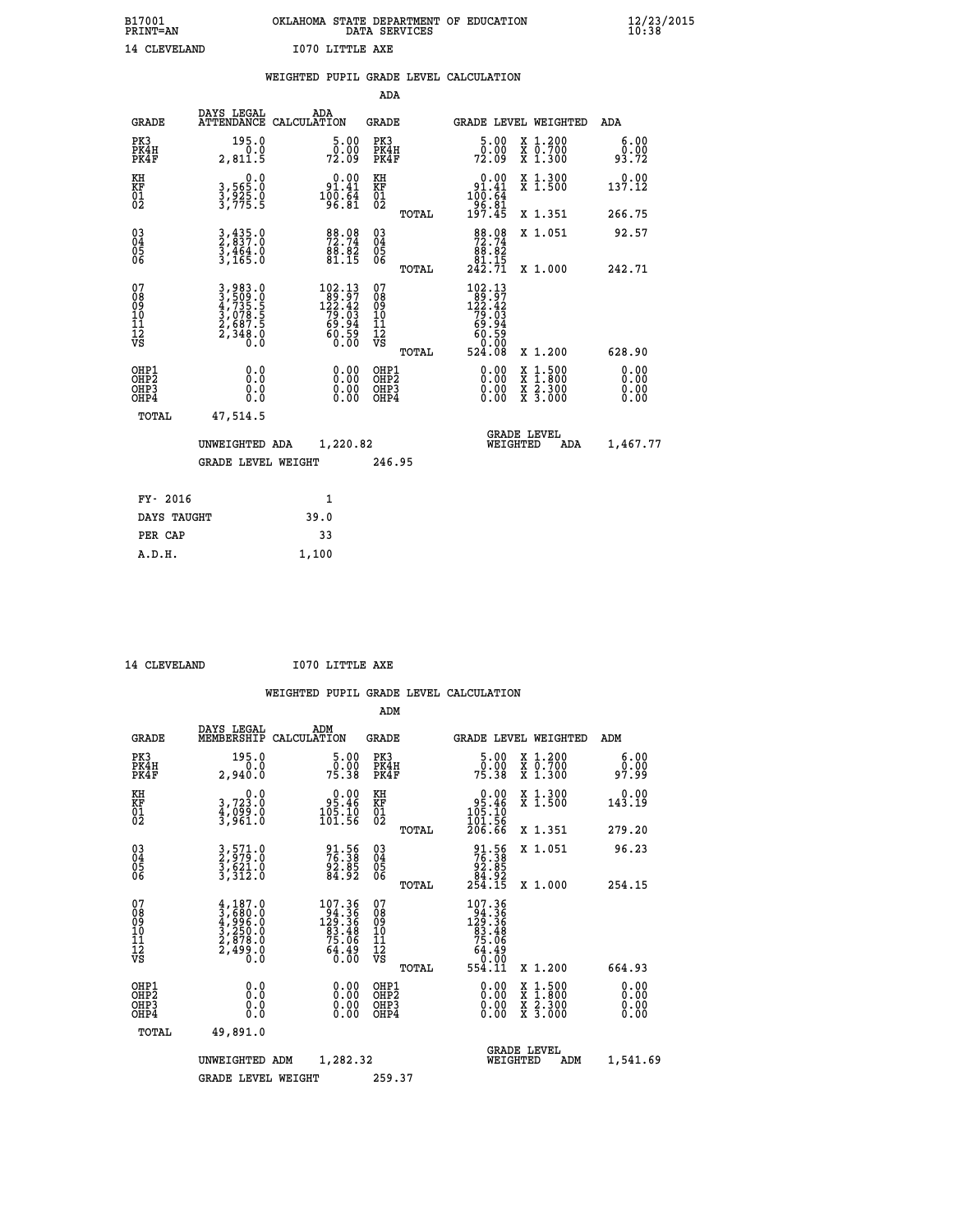### **B17001 OKLAHOMA STATE DEPARTMENT OF EDUCATION 12/23/2015 PRINT=AN DATA SERVICES 10:38 CLEVELAND COUNTY TOTALS**

#### **WEIGHTED PUPIL GRADE LEVEL CALCULATION**

|                                        |                                                                                                                                        |                                                                                            | ADA                                      |       |                                                                                   |          |                                                       |                                |
|----------------------------------------|----------------------------------------------------------------------------------------------------------------------------------------|--------------------------------------------------------------------------------------------|------------------------------------------|-------|-----------------------------------------------------------------------------------|----------|-------------------------------------------------------|--------------------------------|
| <b>GRADE</b>                           | DAYS LEGAL<br>ATTENDANCE                                                                                                               | ADA<br>CALCULATION                                                                         | GRADE                                    |       | <b>GRADE LEVEL WEIGHTED</b>                                                       |          |                                                       | ADA                            |
| PK3<br>PK4H<br>PK4F                    | 3,642.0<br>58,618.5<br>13,283.5                                                                                                        | 88.26<br>1,428.89<br>316.16                                                                | PK3<br>PK4H<br>PK4F                      |       | 88.26<br>1,428.89<br>316.16                                                       |          | X 1.200<br>X 0.700<br>X 1.300                         | 105.90<br>1,000.23<br>411.01   |
| KH<br><b>KF</b><br>01<br>02            | 38,890.0<br>86,411.5<br>$\frac{142}{136}, \frac{341}{878}$ $\cdot$ 5                                                                   | 971.42<br>2,073.00<br>$\frac{3}{3}, \frac{4}{3}$ $\frac{6}{3}$ $\frac{3}{4}$ $\frac{2}{3}$ | KH<br>KF<br>$\overline{01}$              |       | 971.42<br>2,073.00<br>3,469.26<br>3,341.49<br>6,810.75                            |          | X 1.300<br>$\overline{x}$ 1.500                       | 1,262.85<br>3,109.52           |
|                                        |                                                                                                                                        |                                                                                            |                                          | TOTAL |                                                                                   |          | X 1.351                                               | 9,201.31                       |
| $^{03}_{04}$<br>05<br>06               | 139, 264.5<br>131, 840.5<br>$\overline{1}\overline{2}\overline{6}$ , $\overline{8}\overline{4}\overline{3}\overline{.0}$<br>130, 546.0 | 3, 391.92<br>3, 216.02<br>3, 095.72<br>3, 183.95                                           | $\substack{03 \\ 04}$<br>0500            |       | 3, 391.92<br>3, 216.02<br>3, 095.72<br>3, 183.95<br>9, 495.69                     |          | X 1.051                                               | 13,060.60                      |
|                                        |                                                                                                                                        |                                                                                            |                                          | TOTAL |                                                                                   |          | X 1.000                                               | 9,495.69                       |
| 07<br>08<br>09<br>11<br>11<br>12<br>VS |                                                                                                                                        | 3, 251.04<br>3, 157.22<br>3, 305.94<br>3, 213.53<br>2, 876.31<br>2, 576.30<br>0.00         | 07<br>089<br>101<br>111<br>VS            |       | 251.04<br>$3, 157.22$<br>$3, 305.94$<br>$3, 213.53$<br>$2, 876.31$<br>$2, 576.30$ |          |                                                       |                                |
|                                        |                                                                                                                                        |                                                                                            |                                          | TOTAL | 18,380.34                                                                         |          | X 1.200                                               | 22,056.41                      |
| OHP1<br>OHP2<br>OHP3<br>OHP4           | 9,432.0<br>0.0<br>0.0<br>0.0                                                                                                           | 219.35<br>0.00<br>$0.00$<br>$0.00$                                                         | OHP1<br>OHP <sub>2</sub><br>OHP3<br>OHP4 |       | 219.35<br>0.00<br>0.00                                                            |          | $\frac{x}{x}$ $\frac{1.500}{x}$<br>X 2.300<br>X 3.000 | 329.03<br>0.00<br>0.00<br>0.00 |
| TOTAL                                  | 1,770,698.0                                                                                                                            |                                                                                            |                                          |       |                                                                                   |          |                                                       |                                |
|                                        | UNWEIGHTED ADA                                                                                                                         | 43, 175. 78                                                                                |                                          |       |                                                                                   | WEIGHTED | <b>GRADE LEVEL</b><br>ADA                             | 50,536.86                      |
|                                        | <b>GRADE LEVEL WEIGHT</b>                                                                                                              |                                                                                            | 7,361.08                                 |       |                                                                                   |          |                                                       |                                |
| FY- 2016                               |                                                                                                                                        | $\mathbf{1}$                                                                               |                                          |       |                                                                                   |          |                                                       |                                |
| DAYS TAUGHT                            |                                                                                                                                        | 248.0                                                                                      |                                          |       |                                                                                   |          |                                                       |                                |
|                                        |                                                                                                                                        |                                                                                            |                                          |       |                                                                                   |          |                                                       |                                |

 **PER CAP 220 A.D.H. 22,812**

 **CLEVELAND COUNTY TOTALS**

|                                                       |                                                                                                                                                      |                                                                                        | ADM                                             |                                                                                                     |                                                                                                  |                                |
|-------------------------------------------------------|------------------------------------------------------------------------------------------------------------------------------------------------------|----------------------------------------------------------------------------------------|-------------------------------------------------|-----------------------------------------------------------------------------------------------------|--------------------------------------------------------------------------------------------------|--------------------------------|
| <b>GRADE</b>                                          | DAYS LEGAL<br>MEMBERSHIP                                                                                                                             | ADM<br>CALCULATION                                                                     | GRADE                                           | GRADE LEVEL WEIGHTED                                                                                |                                                                                                  | ADM                            |
| PK3<br>PK4H<br>PK4F                                   | 3,870.0<br>62,007.0<br>14,006.0                                                                                                                      | 93.72<br>1,511.30<br>333.26                                                            | PK3<br>PK4H<br>PK4F                             | 93.72<br>1,511.30<br>333.26                                                                         | X 1.200<br>X 0.700<br>X 1.300                                                                    | 105.90<br>1,057.92<br>433.24   |
| KH<br><b>KF</b><br>01<br>02                           | 40,678.0<br>90,885.0<br>148,723.0<br>142,694.0                                                                                                       | 1,016.10<br>2,180:47<br>3,625.01<br>3,483.15                                           | KH<br>ΚF<br>$^{01}_{02}$                        | 1,016.10<br>2,180.47<br>3,625.01<br>3,483.15                                                        | X 1.300<br>X 1.500                                                                               | 1,320.93<br>3,270.72           |
|                                                       |                                                                                                                                                      |                                                                                        | TOTAL                                           | 7,108.16                                                                                            | X 1.351                                                                                          | 9,603.12                       |
| $^{03}_{04}$<br>Ŏ5<br>06                              | $144, 714.0$<br>137,126.0<br>132, 133.0<br>135,774.0                                                                                                 | 3,524.59<br>3,344.84<br>3,224.89<br>3,311.39                                           | $\substack{03 \\ 04}$<br>$\frac{05}{06}$        | 3,524.59<br>3,344.84<br>3,224.89<br>3,311.39                                                        | X 1.051                                                                                          | 3,704.34                       |
|                                                       |                                                                                                                                                      |                                                                                        | TOTAL                                           | 9,881.12                                                                                            | X 1.000                                                                                          | 9,881.12                       |
| 07<br>08<br>09<br>101<br>11<br>12<br>VS               | 139,260.0<br>$\begin{smallmatrix} 136 \ 133 \ 143 \ 139 \ 161 \ 139 \ 172 \ 173 \ 185 \ 197 \ 197 \ 199 \ 199 \end{smallmatrix}$<br>112,734.0<br>0.0 | 3,396.73<br>$3,317.02$<br>$3,493.68$<br>$3,409.55$<br>$3,075.12$<br>$2,758.61$<br>0.00 | 07<br>08<br>09<br>10<br>11<br>12<br>VS<br>TOTAL | 3,396.73<br>$3,317.62$<br>$3,493.68$<br>$3,409.55$<br>$3,075.12$<br>$2,758.61$<br>0.00<br>19,450.71 | X 1.200                                                                                          | 23,340.85                      |
| OHP1<br>OH <sub>P</sub> 2<br>OH <sub>P3</sub><br>OHP4 | 9,574.0<br>0.0<br>0.0<br>0.0                                                                                                                         | 222.65<br>0.00<br>0.00<br>0.00                                                         | OHP1<br>OHP2<br>OHP3<br>OHP4                    | 222.65<br>0.00<br>0.00<br>0.00                                                                      | $\begin{smallmatrix} x & 1 & 500 \\ x & 1 & 800 \\ x & 2 & 300 \\ x & 3 & 000 \end{smallmatrix}$ | 333.98<br>0.00<br>0.00<br>0.00 |
| TOTAL                                                 | 1,858,917.0                                                                                                                                          |                                                                                        |                                                 |                                                                                                     |                                                                                                  |                                |
|                                                       | UNWEIGHTED                                                                                                                                           | 45,322.08<br>ADM                                                                       |                                                 | WEIGHTED                                                                                            | <b>GRADE LEVEL</b><br>ADM                                                                        | 53,058.68                      |
|                                                       | <b>GRADE LEVEL WEIGHT</b>                                                                                                                            |                                                                                        | 7,736.60                                        |                                                                                                     |                                                                                                  |                                |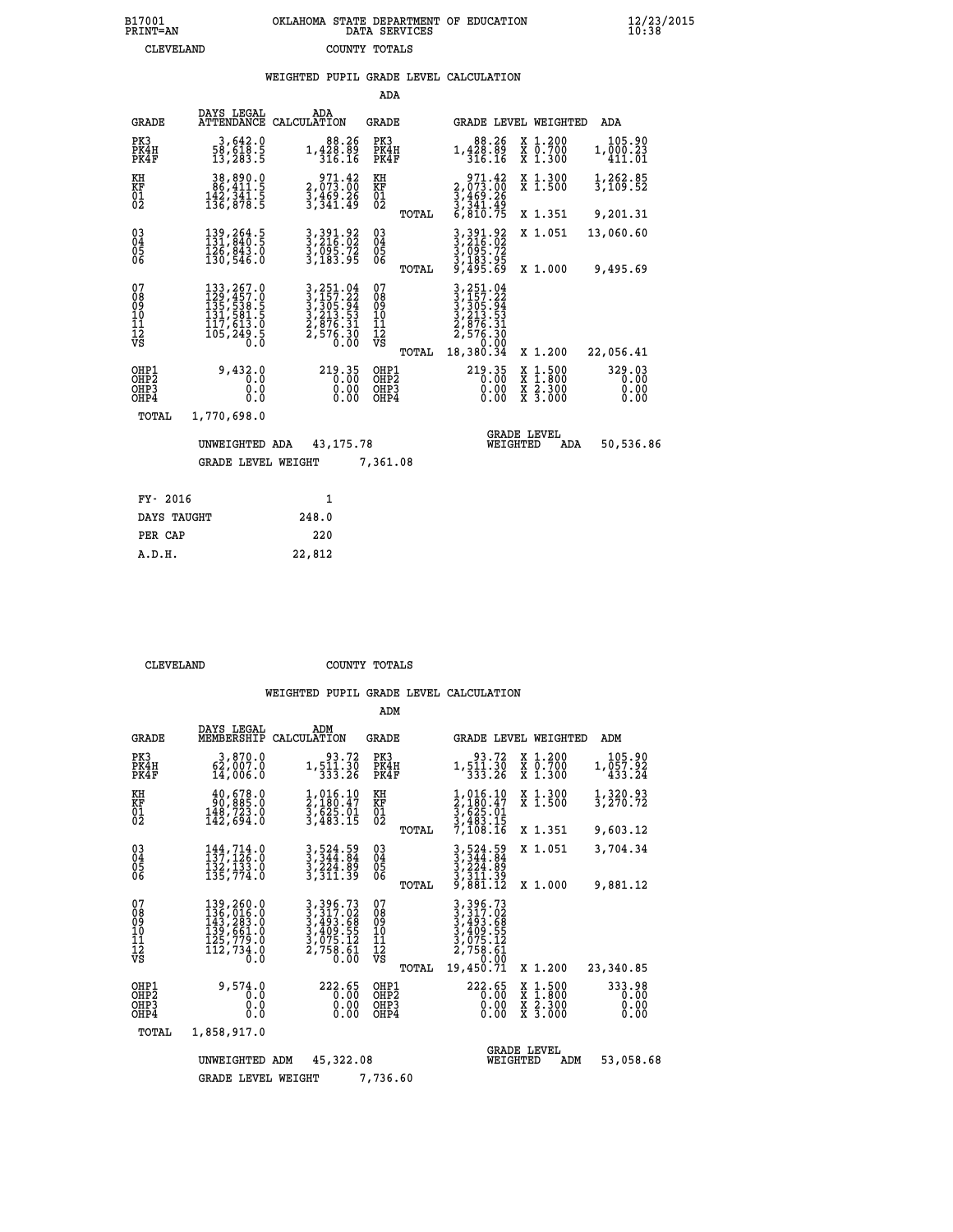| B17001<br>PRINT=AN                                |                                                         | OKLAHOMA STATE DEPARTMENT OF EDUCATION                                                                   | DATA SERVICES                                      |                                                                                                                  |                                                                                                                                           | $\frac{12}{23}$ /2015 |
|---------------------------------------------------|---------------------------------------------------------|----------------------------------------------------------------------------------------------------------|----------------------------------------------------|------------------------------------------------------------------------------------------------------------------|-------------------------------------------------------------------------------------------------------------------------------------------|-----------------------|
| 15 COAL                                           |                                                         | C004 COTTONWOOD                                                                                          |                                                    |                                                                                                                  |                                                                                                                                           |                       |
|                                                   |                                                         | WEIGHTED PUPIL GRADE LEVEL CALCULATION                                                                   |                                                    |                                                                                                                  |                                                                                                                                           |                       |
|                                                   |                                                         |                                                                                                          | <b>ADA</b>                                         |                                                                                                                  |                                                                                                                                           |                       |
| <b>GRADE</b>                                      | DAYS LEGAL                                              | ADA<br>ATTENDANCE CALCULATION                                                                            | <b>GRADE</b>                                       |                                                                                                                  | GRADE LEVEL WEIGHTED                                                                                                                      | ADA                   |
| PK3<br>PK4H<br>PK4F                               | 43.0<br>0.0<br>761.0                                    | 1.16<br>$\overline{0}$ .00<br>20.57                                                                      | PK3<br>PK4H<br>PK4F                                | $1.16$<br>$0.00$<br>20.57                                                                                        | X 1.200<br>X 0.700<br>X 1.300                                                                                                             | 1.39<br>0.00<br>26.74 |
| KH<br>KF<br>$\begin{matrix} 01 \ 02 \end{matrix}$ | 0.0<br>695.5<br>$\frac{25}{481}$ .<br>$\frac{5}{81}$ .0 | $\begin{smallmatrix} 0.00\\18.80\\25.04\\13.00 \end{smallmatrix}$                                        | KH<br>KF<br>$^{01}_{02}$                           | $0.00$<br>$18.80$                                                                                                | X 1.300<br>X 1.500                                                                                                                        | 0.00<br>28.20         |
|                                                   |                                                         |                                                                                                          | TOTAL                                              | $\frac{25.04}{13.00}$<br>38.04                                                                                   | X 1.351                                                                                                                                   | 51.39                 |
| 03<br>04<br>05<br>06                              | 694.0<br>458.0<br>659.5                                 | $\begin{smallmatrix} 18.76\\14.62\\12.38\\ 17.82 \end{smallmatrix}$                                      | $\begin{matrix} 03 \\ 04 \\ 05 \\ 06 \end{matrix}$ | $\frac{18.76}{14.62}$<br>$\frac{12.38}{12.38}$<br>17.82                                                          | X 1.051                                                                                                                                   | 19.72                 |
|                                                   |                                                         |                                                                                                          | TOTAL                                              | 44.82                                                                                                            | X 1.000                                                                                                                                   | 44.82                 |
| 07<br>08<br>09<br>11<br>11<br>12<br>VS            | $\frac{434.0}{569.5}$<br>0.0<br>Ō.Ō<br>$\S.$ $\S$       | $11.73$<br>$15.39$<br>$0.00$<br>$0.00$<br>$0.00$<br>$\begin{smallmatrix} 0.00 \\ 0.00 \end{smallmatrix}$ | 07<br>ŏġ<br>09<br>ίÒ<br>īi<br>ĪŽ<br>VŠ             | 11.73<br>$\overline{15}\cdot \overline{39}$<br>$\overline{0}\cdot \overline{00}$<br>0.00<br>0.00<br>0.00<br>Ŏ.ŎŎ |                                                                                                                                           |                       |
| OHP1                                              | 0.0                                                     |                                                                                                          | <b>TOTAL</b><br>OHP1                               | 27.12                                                                                                            | X 1.200                                                                                                                                   | 32.54                 |
| OHP <sub>2</sub><br>OH <sub>P3</sub><br>OHP4      | Ō.Ō<br>0.0<br>0.0                                       | 0.00<br>0.00<br>0.00                                                                                     | OHP <sub>2</sub><br>OHP3<br>OHP4                   | 0.00<br>0.00<br>0.00                                                                                             | $\begin{smallmatrix} \mathtt{X} & 1\cdot500\\ \mathtt{X} & 1\cdot800\\ \mathtt{X} & 2\cdot300\\ \mathtt{X} & 3\cdot000 \end{smallmatrix}$ | 0.00<br>0.00<br>0.00  |
| <b>TOTAL</b>                                      | 6, 263.0                                                |                                                                                                          |                                                    |                                                                                                                  |                                                                                                                                           |                       |
|                                                   | UNWEIGHTED ADA                                          | 169.27                                                                                                   |                                                    | WEIGHTED                                                                                                         | <b>GRADE LEVEL</b><br>ADA                                                                                                                 | 204.80                |
|                                                   | <b>GRADE LEVEL WEIGHT</b>                               |                                                                                                          | 35.53                                              |                                                                                                                  |                                                                                                                                           |                       |
| FY- 2016                                          |                                                         | 1                                                                                                        |                                                    |                                                                                                                  |                                                                                                                                           |                       |
| DAYS TAUGHT                                       |                                                         | 37.0                                                                                                     |                                                    |                                                                                                                  |                                                                                                                                           |                       |
| PER CAP                                           |                                                         | 64                                                                                                       |                                                    |                                                                                                                  |                                                                                                                                           |                       |
| A.D.H.                                            |                                                         | 166                                                                                                      |                                                    |                                                                                                                  |                                                                                                                                           |                       |

| 15 COAL | C004 COTTONWOOD |
|---------|-----------------|

|                                                    |                                                                  |                                                                                                        | ADM                                                 |       |                                                                                 |                                          |                              |  |
|----------------------------------------------------|------------------------------------------------------------------|--------------------------------------------------------------------------------------------------------|-----------------------------------------------------|-------|---------------------------------------------------------------------------------|------------------------------------------|------------------------------|--|
| <b>GRADE</b>                                       | DAYS LEGAL<br>MEMBERSHIP                                         | ADM<br>CALCULATION                                                                                     | <b>GRADE</b>                                        |       | GRADE LEVEL WEIGHTED                                                            |                                          | ADM                          |  |
| PK3<br>PK4H<br>PK4F                                | 43.0<br>$0.0$<br>$0.08$                                          | 1.16<br>$\frac{5.55}{22.43}$                                                                           | PK3<br>PK4H<br>PK4F                                 |       | 1.16<br>$\frac{1}{22}. \frac{1}{43}$                                            | X 1.200<br>X 0.700<br>X 1.300            | 1.39<br>0.00.<br>29.16       |  |
| KH<br>KF<br>01<br>02                               | $723.0$<br>$965.0$<br>$496.0$                                    | 19.90<br>$\frac{76.08}{13.41}$                                                                         | KH<br>KF<br>01<br>02                                |       | $\begin{smallmatrix} 0.00\\ 19.54\\ 26.08\\ 13.41\\ 39.49 \end{smallmatrix}$    | X 1.300<br>X 1.500                       | 0.00<br>29.31                |  |
|                                                    |                                                                  |                                                                                                        |                                                     | TOTAL |                                                                                 | X 1.351                                  | 53.35                        |  |
| $\begin{matrix} 03 \\ 04 \\ 05 \\ 06 \end{matrix}$ | 704.0<br>555.0<br>462.0<br>685.0                                 | $19.03$<br>$15.00$<br>$\frac{12.49}{18.51}$                                                            | $\begin{array}{c} 03 \\ 04 \\ 05 \\ 06 \end{array}$ |       | $19.03\n15.00\n12.49\n18.51\n46.00$                                             | X 1.051                                  | 20.00                        |  |
|                                                    |                                                                  |                                                                                                        |                                                     | TOTAL |                                                                                 | X 1.000                                  | 46.00                        |  |
| 07<br>08<br>09<br>101<br>11<br>12<br>VS            | 444.0<br>552:0<br>0:0<br>0:0<br>0:0<br>$\S.$                     | $\begin{smallmatrix} 12.00 \\ 16.00 \\ 0.00 \\ 0.00 \\ 0.00 \\ 0.00 \\ 0.00 \\ 0.00 \end{smallmatrix}$ | 07<br>08<br>09<br>11<br>11<br>12<br>VS              |       | $12.0016.000.000.000.00$<br>$\begin{smallmatrix} 0.00 \ 0.00 \end{smallmatrix}$ |                                          |                              |  |
|                                                    |                                                                  |                                                                                                        |                                                     | TOTAL | 28.00                                                                           | X 1.200                                  | 33.60                        |  |
| OHP1<br>OHP2<br>OH <sub>P3</sub><br>OHP4           | 0.0<br>$\begin{smallmatrix} 0.0 & 0 \ 0.0 & 0 \end{smallmatrix}$ | $\begin{smallmatrix} 0.00 \ 0.00 \ 0.00 \ 0.00 \end{smallmatrix}$                                      | OHP1<br>OHP2<br>OHP <sub>3</sub>                    |       | $0.00$<br>$0.00$<br>0.00                                                        | X 1:500<br>X 1:800<br>X 2:300<br>X 3:000 | 0.00<br>Ŏ.ŎŎ<br>Q.QQ<br>0.00 |  |
| TOTAL                                              | 6,499.0                                                          |                                                                                                        |                                                     |       |                                                                                 |                                          |                              |  |
|                                                    | UNWEIGHTED ADM                                                   | 175.65                                                                                                 |                                                     |       | <b>GRADE LEVEL</b><br>WEIGHTED                                                  | ADM                                      | 212.81                       |  |
|                                                    | <b>GRADE LEVEL WEIGHT</b>                                        |                                                                                                        | 37.16                                               |       |                                                                                 |                                          |                              |  |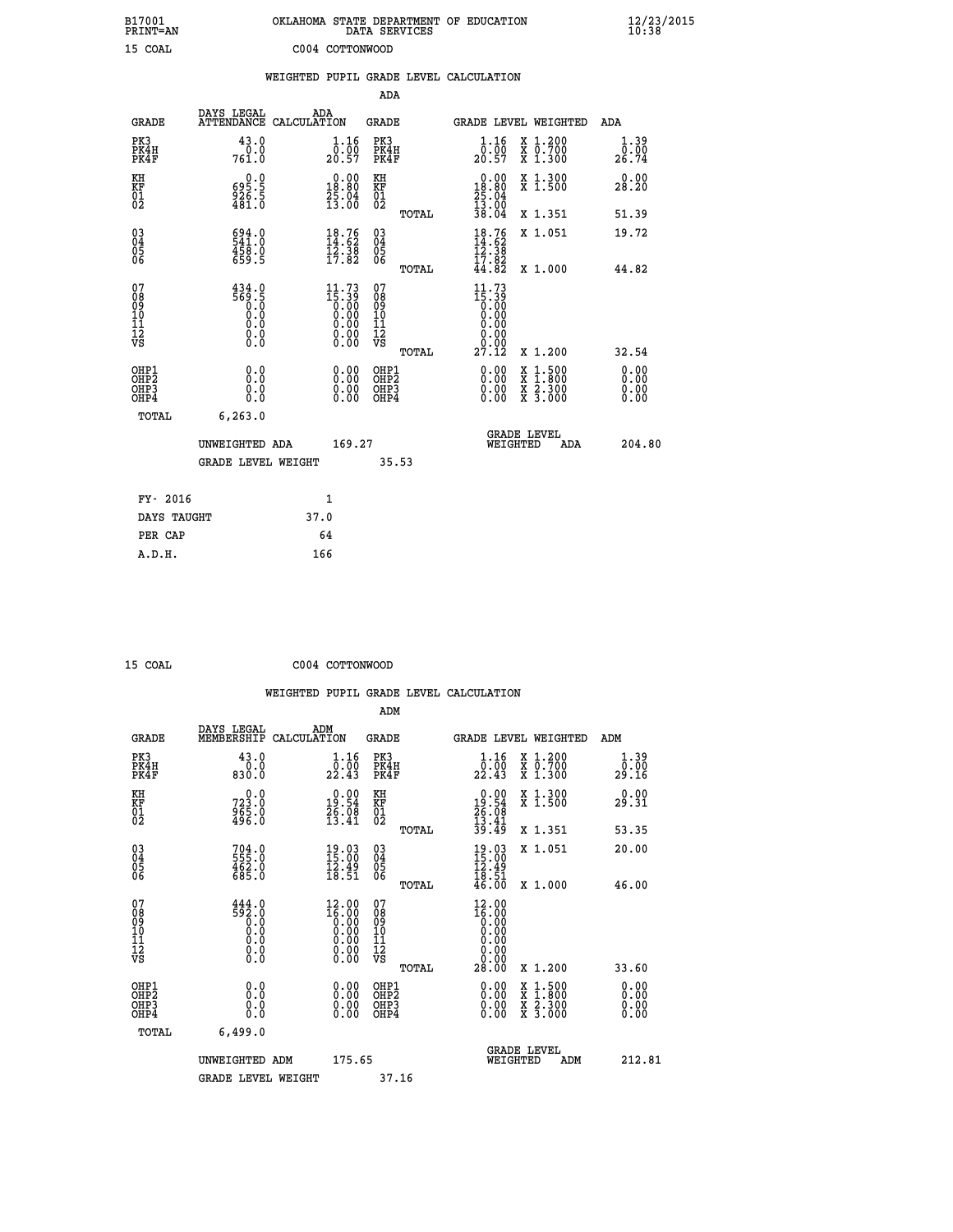| B17001<br><b>PRINT=AN</b>                |                                                                | OKLAHOMA STATE DEPARTMENT OF EDUCATION                               | DATA SERVICES                                      |                                                                  |                                                                                                                                      | $\frac{12}{10}$ :38/2015 |  |
|------------------------------------------|----------------------------------------------------------------|----------------------------------------------------------------------|----------------------------------------------------|------------------------------------------------------------------|--------------------------------------------------------------------------------------------------------------------------------------|--------------------------|--|
| 15 COAL                                  |                                                                | I001 COALGATE                                                        |                                                    |                                                                  |                                                                                                                                      |                          |  |
|                                          |                                                                | WEIGHTED PUPIL GRADE LEVEL CALCULATION                               |                                                    |                                                                  |                                                                                                                                      |                          |  |
|                                          |                                                                |                                                                      | ADA                                                |                                                                  |                                                                                                                                      |                          |  |
| <b>GRADE</b>                             | DAYS LEGAL<br>ATTENDANCE CALCULATION                           | ADA                                                                  | <b>GRADE</b>                                       | <b>GRADE LEVEL WEIGHTED</b>                                      |                                                                                                                                      | ADA                      |  |
| PK3<br>PK4H<br>PK4F                      | 46.0<br>0.0<br>1, 295.5                                        | $\begin{smallmatrix} 1.00\\ 0.00\\ 28.16 \end{smallmatrix}$          | PK3<br>PK4H<br>PK4F                                | $1.00$<br>$0.00$<br>28.16                                        | X 1.200<br>X 0.700<br>X 1.300                                                                                                        | 1.20<br>0.00<br>36.61    |  |
| KH<br>KF<br>$\overline{01}$              | 0.0<br>2,341.5<br>2,546.5<br>2,139.5                           | $\begin{smallmatrix} 0.00\\ 50.90\\ 55.36\\ 46.51 \end{smallmatrix}$ | KH<br>KF<br>01<br>02                               | $\begin{array}{c} 0.00 \\ 50.90 \\ 55.36 \\ 49.51 \end{array}$   | X 1.300<br>X 1.500                                                                                                                   | 0.00<br>76.35            |  |
|                                          |                                                                |                                                                      | TOTAL                                              | 101.87                                                           | X 1.351                                                                                                                              | 137.63                   |  |
| $^{03}_{04}$<br>0500                     | 2,459.0<br>2,030.5<br>2,006.5<br>2,124.5                       | $\begin{array}{c} 53.46 \\ 44.14 \\ 43.62 \\ 46.18 \end{array}$      | $\begin{matrix} 03 \\ 04 \\ 05 \\ 06 \end{matrix}$ | $\frac{53.46}{44.14}$<br>43.62<br>$\frac{1}{133}$ $\frac{1}{94}$ | X 1.051                                                                                                                              | 56.19                    |  |
|                                          |                                                                |                                                                      | TOTAL                                              |                                                                  | X 1.000                                                                                                                              | 133.94                   |  |
| 078901112<br>00010112<br>VS              | 2,745.5<br>2,331.5<br>2,722.5<br>2,067.0<br>2,573.5<br>2,205.0 | 59.68<br>50.688<br>59.18<br>59.93<br>44.93<br>55.93<br>47.930        | 078901112<br>00010112<br>VS<br>TOTAL               | 59.68<br>50.68<br>59.18<br>54.93<br>55.953<br>0:00<br>318.35     | X 1.200                                                                                                                              | 382.02                   |  |
| OHP1<br>OHP2<br>OH <sub>P3</sub><br>OHP4 | 0.0<br>0.0<br>0.0<br>0.0                                       | $0.00$<br>$0.00$<br>0.00                                             | OHP1<br>OHP2<br>OHP3<br>OHP4                       | 0.00<br>0.00<br>0.00                                             | $\begin{smallmatrix} \mathtt{X} & 1 & 500 \\ \mathtt{X} & 1 & 800 \\ \mathtt{X} & 2 & 300 \\ \mathtt{X} & 3 & 000 \end{smallmatrix}$ | 0.00<br>0.00<br>0.00     |  |
| TOTAL                                    | 31,634.5                                                       |                                                                      |                                                    |                                                                  |                                                                                                                                      |                          |  |
|                                          | UNWEIGHTED ADA                                                 | 687.68                                                               |                                                    | WEIGHTED                                                         | <b>GRADE LEVEL</b><br>ADA                                                                                                            | 823.94                   |  |
|                                          | <b>GRADE LEVEL WEIGHT</b>                                      |                                                                      | 136.26                                             |                                                                  |                                                                                                                                      |                          |  |
| FY- 2016                                 |                                                                | 1                                                                    |                                                    |                                                                  |                                                                                                                                      |                          |  |
| DAYS TAUGHT                              |                                                                | 46.0                                                                 |                                                    |                                                                  |                                                                                                                                      |                          |  |
|                                          |                                                                |                                                                      |                                                    |                                                                  |                                                                                                                                      |                          |  |

| FY- 2016    |      |
|-------------|------|
| DAYS TAUGHT | 46.0 |
| PER CAP     | 90   |
| A.D.H.      | 569  |
|             |      |

| 15 COAL | I001 COALGATE |
|---------|---------------|
|         |               |

 **ADM**

| <b>GRADE</b>                                       | DAYS LEGAL<br>MEMBERSHIP CALCULATION                                                | ADM                                                                      | <b>GRADE</b>                                        |       |                                                                                                                                                                                                                                                                                |          | GRADE LEVEL WEIGHTED                     | ADM                                                           |
|----------------------------------------------------|-------------------------------------------------------------------------------------|--------------------------------------------------------------------------|-----------------------------------------------------|-------|--------------------------------------------------------------------------------------------------------------------------------------------------------------------------------------------------------------------------------------------------------------------------------|----------|------------------------------------------|---------------------------------------------------------------|
| PK3<br>PK4H<br>PK4F                                | 46.0<br>1,368.0                                                                     | $\frac{1}{0}$ : 00<br>29.74                                              | PK3<br>PK4H<br>PK4F                                 |       | $\frac{1}{0}$ :00<br>29.74                                                                                                                                                                                                                                                     |          | X 1.200<br>X 0.700<br>X 1.300            | $\begin{smallmatrix} 1.20 \\ 0.00 \\ 38.66 \end{smallmatrix}$ |
| KH<br>KF<br>01<br>02                               | $\begin{smallmatrix} & & 0.0\ 2.427.0\ 2.545.0\ 2.202.0 \end{smallmatrix}$          | $\begin{smallmatrix} 0.00\\ 52.76\\ 57.50\\ 47.87 \end{smallmatrix}$     | KH<br>KF<br>01<br>02                                |       | $0.00\n52.76\n57.50\n47.87\n105.37$                                                                                                                                                                                                                                            |          | X 1.300<br>X 1.500                       | 0.00<br>79.14                                                 |
|                                                    |                                                                                     |                                                                          |                                                     | TOTAL |                                                                                                                                                                                                                                                                                |          | X 1.351                                  | 142.35                                                        |
| $\begin{matrix} 03 \\ 04 \\ 05 \\ 06 \end{matrix}$ | $2,541.0$<br>$2,084.0$<br>$2,094.0$<br>$2,205.0$                                    | 55.24<br>45.30<br>45.52<br>47.93                                         | $\begin{array}{c} 03 \\ 04 \\ 05 \\ 06 \end{array}$ |       | $\begin{smallmatrix} 55.24\ 45.30\ 45.52\ 47.93\ 138.75 \end{smallmatrix}$                                                                                                                                                                                                     |          | X 1.051                                  | 58.06                                                         |
|                                                    |                                                                                     |                                                                          |                                                     | TOTAL |                                                                                                                                                                                                                                                                                |          | X 1.000                                  | 138.75                                                        |
| 07<br>08<br>09<br>101<br>11<br>12<br>VS            | $2,828.0$<br>$2,403.0$<br>$2,832.0$<br>$2,149.0$<br>$2,692.0$<br>$2,298.0$<br>$0.0$ | $61.48$<br>$52.24$<br>$61.57$<br>$46.72$<br>$58.52$<br>$59.96$<br>$0.00$ | 07<br>08<br>09<br>001<br>11<br>11<br>12<br>VS       | TOTAL | $61.48$<br>$52.24$<br>$61.57$<br>$65.72$<br>$46.72$<br>$58.52$<br>$49.06$<br>$330.49$                                                                                                                                                                                          |          | X 1.200                                  | 396.59                                                        |
| OHP1<br>OHP2<br>OHP3<br>OHP4                       |                                                                                     | $\begin{smallmatrix} 0.00 \ 0.00 \ 0.00 \ 0.00 \end{smallmatrix}$        | OHP1<br>OHP2<br>OHP3<br>OHP4                        |       | $\begin{smallmatrix} 0.00 & 0.00 & 0.00 & 0.00 & 0.00 & 0.00 & 0.00 & 0.00 & 0.00 & 0.00 & 0.00 & 0.00 & 0.00 & 0.00 & 0.00 & 0.00 & 0.00 & 0.00 & 0.00 & 0.00 & 0.00 & 0.00 & 0.00 & 0.00 & 0.00 & 0.00 & 0.00 & 0.00 & 0.00 & 0.00 & 0.00 & 0.00 & 0.00 & 0.00 & 0.00 & 0.0$ |          | X 1:500<br>X 1:800<br>X 2:300<br>X 3:000 | 0.00<br>0.00<br>0.00                                          |
| TOTAL                                              | 32,814.0                                                                            |                                                                          |                                                     |       |                                                                                                                                                                                                                                                                                |          |                                          |                                                               |
|                                                    | UNWEIGHTED                                                                          | 713.35<br>ADM                                                            |                                                     |       |                                                                                                                                                                                                                                                                                | WEIGHTED | <b>GRADE LEVEL</b><br>ADM                | 854.75                                                        |
|                                                    | <b>GRADE LEVEL WEIGHT</b>                                                           |                                                                          | 141.40                                              |       |                                                                                                                                                                                                                                                                                |          |                                          |                                                               |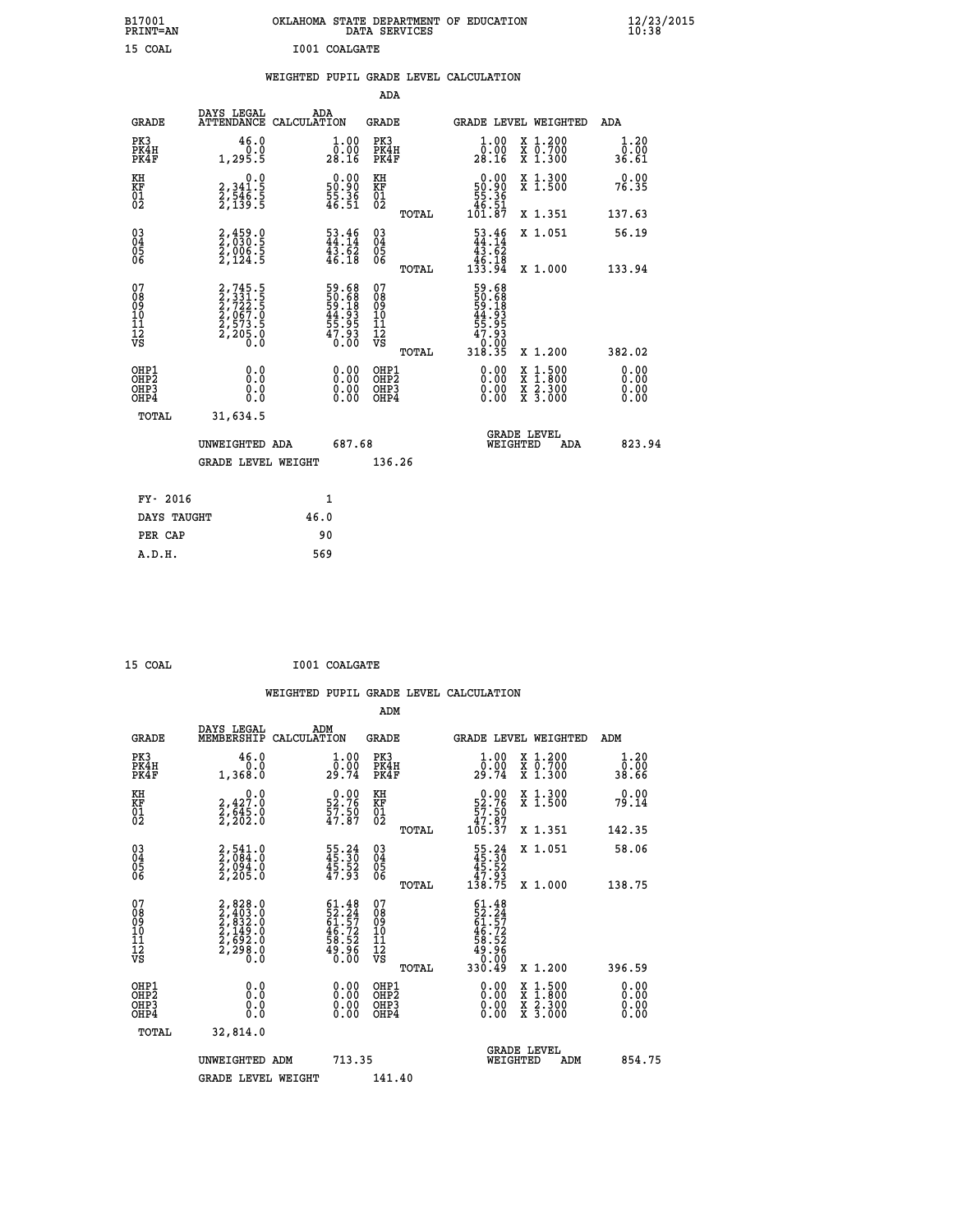| B17001<br>PRINT=AN                        |                                                           |                                                                                        |                                                             | OKLAHOMA STATE DEPARTMENT OF EDUCATION<br>DATA SERVICES      |                                                                      |                                                                                          | $\frac{12}{23}$ /2015        |
|-------------------------------------------|-----------------------------------------------------------|----------------------------------------------------------------------------------------|-------------------------------------------------------------|--------------------------------------------------------------|----------------------------------------------------------------------|------------------------------------------------------------------------------------------|------------------------------|
| 15 COAL                                   |                                                           | I002 TUPELO                                                                            |                                                             |                                                              |                                                                      |                                                                                          |                              |
|                                           |                                                           |                                                                                        |                                                             | WEIGHTED PUPIL GRADE LEVEL CALCULATION                       |                                                                      |                                                                                          |                              |
|                                           |                                                           |                                                                                        |                                                             | ADA                                                          |                                                                      |                                                                                          |                              |
| <b>GRADE</b>                              | DAYS LEGAL                                                | ADA<br>ATTENDANCE CALCULATION                                                          |                                                             | GRADE                                                        |                                                                      | GRADE LEVEL WEIGHTED                                                                     | ADA                          |
| PK3<br>PK4H<br>PK4F                       | 23.0<br>0.0<br>532.5                                      | 13.31                                                                                  | 0.58<br>0.00                                                | PK3<br>PK4H<br>PK4F                                          | 0.58<br>$\begin{smallmatrix} 0.00 \ 13.31 \end{smallmatrix}$         | X 1.200<br>X 0.700<br>X 1.300                                                            | 0.70<br>0.00<br>17.30        |
| KH<br>KF<br>01<br>02                      | 0.0<br>375.0<br>848.0                                     | $\begin{smallmatrix} 0.00\\ 9.38\\ 21.20\\ 15.48 \end{smallmatrix}$                    |                                                             | KH<br><b>KF</b><br>01<br>02                                  | $0.00$<br>$21.20$<br>$15.48$<br>$36.68$                              | X 1.300<br>X 1.500                                                                       | 0.00<br>14.07                |
|                                           |                                                           |                                                                                        |                                                             | TOTAL                                                        |                                                                      | X 1.351                                                                                  | 49.55                        |
| $\substack{03 \ 04}$<br>Ŏ5<br>06          | 521.5<br>ة: 589<br>1,023.5                                | $\frac{15.54}{23.00}$<br>$\frac{14}{25}.73$<br>25.59                                   |                                                             | $03\overline{4}$<br>$\begin{matrix} 0.5 \\ 0.6 \end{matrix}$ | $\frac{15.54}{23.00}$<br>$\frac{14}{25}$ . 59<br>63.32               | X 1.051                                                                                  | 16.33                        |
|                                           |                                                           |                                                                                        |                                                             | TOTAL                                                        |                                                                      | X 1.000                                                                                  | 63.32                        |
| 07<br>08<br>09<br>10<br>11<br>12<br>VS    | 821.0<br>728.0<br>803.5<br>823.5<br>807.0<br>ë.eos<br>0.0 | $\begin{smallmatrix} 20.53\ 18.20\ 20.09\ 20.59\ 20.18\ 20.24\ 0.00 \end{smallmatrix}$ |                                                             | 07<br>08<br>09<br>10<br>īĭ<br>12<br>VS<br>TOTAL              | 20.53<br>18.20<br>20.69<br>20.59<br>20.18<br>20.24<br>0.00<br>119.83 | X 1.200                                                                                  | 143.80                       |
| OHP1<br>OH <sub>P</sub> 2<br>OHP3<br>OHP4 | 0.0<br>0.0<br>0.0                                         |                                                                                        | 0.00<br>$\begin{smallmatrix} 0.00 \ 0.00 \end{smallmatrix}$ | OHP1<br>OH <sub>P</sub> 2<br>OHP3<br>OHP4                    | 0.00<br>0.00<br>0.00                                                 | $\begin{smallmatrix} x & 1.500 \\ x & 1.800 \\ x & 2.300 \\ x & 3.000 \end{smallmatrix}$ | 0.00<br>0.00<br>0.00<br>0.00 |
| TOTAL                                     | 10,344.0                                                  |                                                                                        |                                                             |                                                              |                                                                      |                                                                                          |                              |
|                                           | UNWEIGHTED ADA<br><b>GRADE LEVEL WEIGHT</b>               |                                                                                        | 258.64                                                      | 46.43                                                        | WEIGHTED                                                             | <b>GRADE LEVEL</b><br>ADA                                                                | 305.07                       |
|                                           |                                                           |                                                                                        |                                                             |                                                              |                                                                      |                                                                                          |                              |
| FY- 2016                                  |                                                           | 1                                                                                      |                                                             |                                                              |                                                                      |                                                                                          |                              |
| DAYS TAUGHT                               |                                                           | 40.0                                                                                   |                                                             |                                                              |                                                                      |                                                                                          |                              |
| PER CAP                                   |                                                           | 90                                                                                     |                                                             |                                                              |                                                                      |                                                                                          |                              |

 **WEIGHTED PUPIL GRADE LEVEL CALCULATION ADM DAYS LEGAL ADM GRADE MEMBERSHIP CALCULATION GRADE GRADE LEVEL WEIGHTED ADM PK3 28.0 0.70 PK3 0.70 X 1.200 0.84 PK4H 0.0 0.00 PK4H 0.00 X 0.700 0.00 PK4F 544.0 13.60 PK4F 13.60 X 1.300 17.68 KH 0.0 0.00 KH 0.00 X 1.300 0.00 KF 404.0 10.10 KF 10.10 X 1.500 15.15 01 921.0 23.03 01 23.03 02 639.0 15.98 02 15.98 TOTAL 39.01 X 1.351 52.70 03 655.0 16.38 03 16.38 X 1.051 17.22 04 960.0 24.00 04 24.00 05 620.0 15.50 05 15.50 06 1,100.0 27.50 06 27.50 TOTAL 67.00 X 1.000 67.00 07 869.0 21.73 07 21.73 08 753.0 18.83 08 18.83 09 842.0 21.05 09 21.05 10 889.0 22.23 10 22.23 11 843.0 21.08 11 21.08 12 840.0 21.00 12 21.00 VS** 0.0 0.00 VS  $\frac{1}{2}$  0.00  **TOTAL 125.92 X 1.200 151.10 OHP1 0.0 0.00 OHP1 0.00 X 1.500 0.00 OHP2 0.0 0.00 OHP2 0.00 X 1.800 0.00 OHP3 0.0 0.00 OHP3 0.00 X 2.300 0.00 OHP4 0.0 0.00 OHP4 0.00 X 3.000 0.00 TOTAL 10,907.0 GRADE LEVEL UNWEIGHTED ADM 272.71 WEIGHTED ADM 321.69** GRADE LEVEL WEIGHT 48.98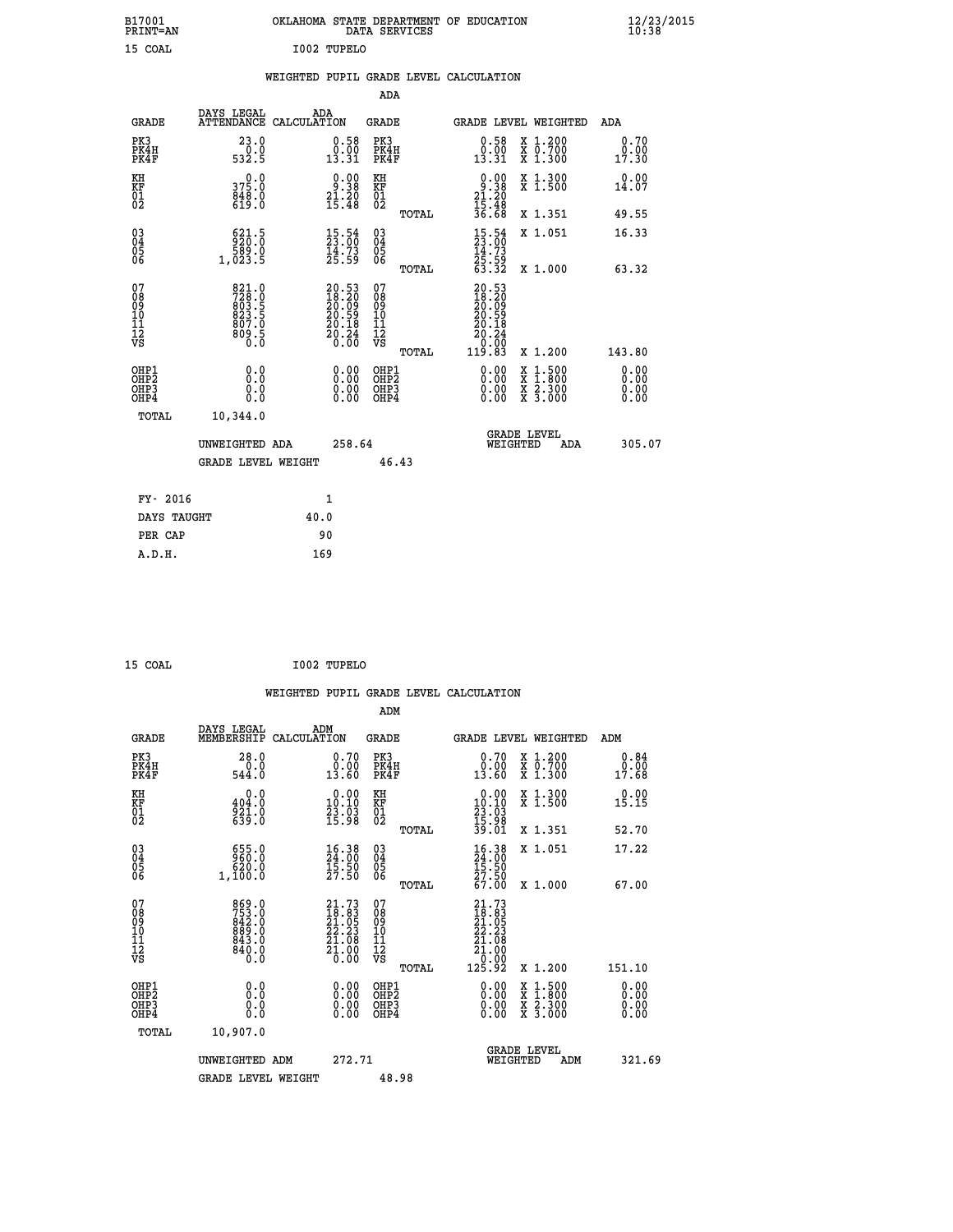|  | OKLAHOMA STATE DEPARTMENT OF EDUCATION<br>DATA SERVICES |  |
|--|---------------------------------------------------------|--|
|  | COUNTY TOTALS                                           |  |

|                                                       |              |                                                                                     |                                                                   |                                                    |       | WEIGHTED PUPIL GRADE LEVEL CALCULATION                                                                                                                                                                                                                                         |                                                                                                                                           |                              |
|-------------------------------------------------------|--------------|-------------------------------------------------------------------------------------|-------------------------------------------------------------------|----------------------------------------------------|-------|--------------------------------------------------------------------------------------------------------------------------------------------------------------------------------------------------------------------------------------------------------------------------------|-------------------------------------------------------------------------------------------------------------------------------------------|------------------------------|
|                                                       |              |                                                                                     |                                                                   | ADA                                                |       |                                                                                                                                                                                                                                                                                |                                                                                                                                           |                              |
|                                                       | <b>GRADE</b> | DAYS LEGAL<br>ATTENDANCE CALCULATION                                                | ADA                                                               | GRADE                                              |       |                                                                                                                                                                                                                                                                                | GRADE LEVEL WEIGHTED                                                                                                                      | ADA                          |
| PK3<br>PK4H<br>PK4F                                   |              | 112.0<br>0.0<br>2,589.0                                                             | $\begin{smallmatrix} 2.74\0.00\\62.04\end{smallmatrix}$           | PK3<br>PK4H<br>PK4F                                |       | $\begin{smallmatrix} 2.74\0.00\\62.04\end{smallmatrix}$                                                                                                                                                                                                                        | X 1.200<br>X 0.700<br>X 1.300                                                                                                             | 3.29<br>0.00<br>80.65        |
| KH<br>KF<br>01<br>02                                  |              | $\begin{smallmatrix}&&&0.0\\3,412.0\\4,321.0\\3,239.5\end{smallmatrix}$             | 79.00<br>$101.60$<br>$74.99$                                      | KH<br>KF<br>01<br>02                               |       | $0.00$<br>$79.08$<br>$101.60$<br>$74.99$<br>$176.59$                                                                                                                                                                                                                           | X 1.300<br>X 1.500                                                                                                                        | 0.00<br>118.62               |
|                                                       |              |                                                                                     |                                                                   |                                                    | TOTAL |                                                                                                                                                                                                                                                                                | X 1.351                                                                                                                                   | 238.57                       |
| 03<br>04<br>05<br>06                                  |              | 3,774.5<br>3,491.5<br>3,053.5<br>3,807.5                                            | 87.76<br>81.76<br>70.73<br>89.59                                  | $\begin{matrix} 03 \\ 04 \\ 05 \\ 06 \end{matrix}$ |       | $87.76$<br>$70.75$                                                                                                                                                                                                                                                             | X 1.051                                                                                                                                   | 334.32                       |
|                                                       |              |                                                                                     |                                                                   |                                                    | TOTAL | ĕĕ.ĕġ<br>242.08                                                                                                                                                                                                                                                                | X 1.000                                                                                                                                   | 242.08                       |
| 07<br>08<br>09<br>01<br>11<br>11<br>12<br>VS          |              | $4,000.5$<br>$3,629.0$<br>$3,526.0$<br>$2,890.5$<br>$3,380.5$<br>$3,014.5$<br>$0.0$ | 91.94<br>84.27<br>79.27<br>65.52<br>66.13<br>68.17<br>68.17       | 07<br>08<br>09<br>101<br>11<br>12<br>VS            | TOTAL | 91.94<br>84.27<br>79.27<br>76.52<br>65.52<br>68.17<br>68.17<br>0.00<br>465.30                                                                                                                                                                                                  | X 1.200                                                                                                                                   | 558.36                       |
| OHP1<br>OH <sub>P</sub> 2<br>OH <sub>P3</sub><br>OHP4 |              | 0.0<br>0.0<br>0.0                                                                   | $\begin{smallmatrix} 0.00 \ 0.00 \ 0.00 \ 0.00 \end{smallmatrix}$ | OHP1<br>OHP <sub>2</sub><br>OHP <sub>3</sub>       |       | $\begin{smallmatrix} 0.00 & 0.00 & 0.00 & 0.00 & 0.00 & 0.00 & 0.00 & 0.00 & 0.00 & 0.00 & 0.00 & 0.00 & 0.00 & 0.00 & 0.00 & 0.00 & 0.00 & 0.00 & 0.00 & 0.00 & 0.00 & 0.00 & 0.00 & 0.00 & 0.00 & 0.00 & 0.00 & 0.00 & 0.00 & 0.00 & 0.00 & 0.00 & 0.00 & 0.00 & 0.00 & 0.0$ | $\begin{smallmatrix} \mathtt{X} & 1\cdot500\\ \mathtt{X} & 1\cdot800\\ \mathtt{X} & 2\cdot300\\ \mathtt{X} & 3\cdot000 \end{smallmatrix}$ | 0.00<br>0.00<br>0.00<br>0.00 |
|                                                       | TOTAL        | 48,241.5                                                                            |                                                                   |                                                    |       |                                                                                                                                                                                                                                                                                |                                                                                                                                           |                              |
|                                                       |              | UNWEIGHTED ADA                                                                      | 1,115.59                                                          |                                                    |       | WEIGHTED                                                                                                                                                                                                                                                                       | <b>GRADE LEVEL</b><br>ADA                                                                                                                 | 1,333.81                     |
|                                                       |              | <b>GRADE LEVEL WEIGHT</b>                                                           |                                                                   | 218.22                                             |       |                                                                                                                                                                                                                                                                                |                                                                                                                                           |                              |
|                                                       | FY- 2016     |                                                                                     | $\mathbf{1}$                                                      |                                                    |       |                                                                                                                                                                                                                                                                                |                                                                                                                                           |                              |
|                                                       | DAYS TAUGHT  | 123.0                                                                               |                                                                   |                                                    |       |                                                                                                                                                                                                                                                                                |                                                                                                                                           |                              |
|                                                       | PER CAP      |                                                                                     | 244                                                               |                                                    |       |                                                                                                                                                                                                                                                                                |                                                                                                                                           |                              |

 **A.D.H. 904**

 **B17001<br>PRINT=AN<br>COAL** 

 **COAL COUNTY TOTALS**

|                                           |                                                                                     |                                                                       | ADM                                                |       |                                                                                |                                          |                       |
|-------------------------------------------|-------------------------------------------------------------------------------------|-----------------------------------------------------------------------|----------------------------------------------------|-------|--------------------------------------------------------------------------------|------------------------------------------|-----------------------|
| <b>GRADE</b>                              | DAYS LEGAL<br>MEMBERSHIP                                                            | ADM<br>CALCULATION                                                    | <b>GRADE</b>                                       |       |                                                                                | GRADE LEVEL WEIGHTED                     | ADM                   |
| PK3<br>PK4H<br>PK4F                       | 117.0<br>2,742.0                                                                    | $\begin{smallmatrix} 2.86\ 0.00\ 65.77 \end{smallmatrix}$             | PK3<br>PK4H<br>PK4F                                |       | $\begin{smallmatrix} 2.86 \\ 0.00 \\ 65.77 \end{smallmatrix}$                  | X 1.200<br>X 0.700<br>X 1.300            | 3.29<br>05.0<br>85.50 |
| KH<br>KF<br>01<br>02                      | 0.0<br>3,554:0<br>4,531:0<br>3,337:0                                                | $\begin{smallmatrix} &0.00\\ 82.40\\ 106.61\\ 77.26\end{smallmatrix}$ | KH<br>KF<br>01<br>02                               |       | $\begin{smallmatrix} &0.00\\ 82.40\\ 106.61\\ 77.26\\ 183.87\end{smallmatrix}$ | X 1.300<br>X 1.500                       | 0.00<br>123.60        |
|                                           |                                                                                     |                                                                       |                                                    | TOTAL |                                                                                | X 1.351                                  | 248.40                |
| 03<br>04<br>05<br>06                      | 3,900.0<br>3,599.0<br>3,176.0<br>3,990.0                                            | 90.65<br>84.30<br>73.51<br>93.94                                      | $\begin{matrix} 03 \\ 04 \\ 05 \\ 06 \end{matrix}$ |       | $\begin{smallmatrix} 90.65\ 84.30\ 73.51\ 93.94\ 251.75 \end{smallmatrix}$     | X 1.051                                  | 95.28                 |
|                                           |                                                                                     |                                                                       |                                                    | TOTAL |                                                                                | X 1.000                                  | 251.75                |
| 07<br>08<br>09<br>101<br>11<br>12<br>VS   | $4,141.0$<br>$3,748.0$<br>$3,674.0$<br>$3,038.0$<br>$3,535.0$<br>$3,138.0$<br>$0.0$ | 95.21<br>87.07<br>82.62<br>83.95<br>68.95<br>70.96<br>70.96           | 07<br>08<br>09<br>11<br>11<br>12<br>VS             | TOTAL | 95.21<br>87.07<br>82.62<br>83.95<br>68.95<br>70.96<br>70.90<br>484.41          | X 1.200                                  | 581.29                |
|                                           |                                                                                     |                                                                       |                                                    |       |                                                                                |                                          | 0.00                  |
| OHP1<br>OHP2<br>OH <sub>P</sub> 3<br>OHP4 |                                                                                     |                                                                       | OHP1<br>OHP2<br>OHP <sub>3</sub>                   |       | $0.00$<br>$0.00$<br>0.00                                                       | X 1:500<br>X 1:800<br>X 2:300<br>X 3:000 | 0.00<br>0.00          |
| TOTAL                                     | 50,220.0                                                                            |                                                                       |                                                    |       |                                                                                |                                          |                       |
|                                           | UNWEIGHTED                                                                          | 1,161.71<br>ADM                                                       | <b>GRADE LEVEL</b><br>WEIGHTED<br>ADM              |       |                                                                                | 1,389.25                                 |                       |
|                                           | <b>GRADE LEVEL WEIGHT</b>                                                           |                                                                       | 227.54                                             |       |                                                                                |                                          |                       |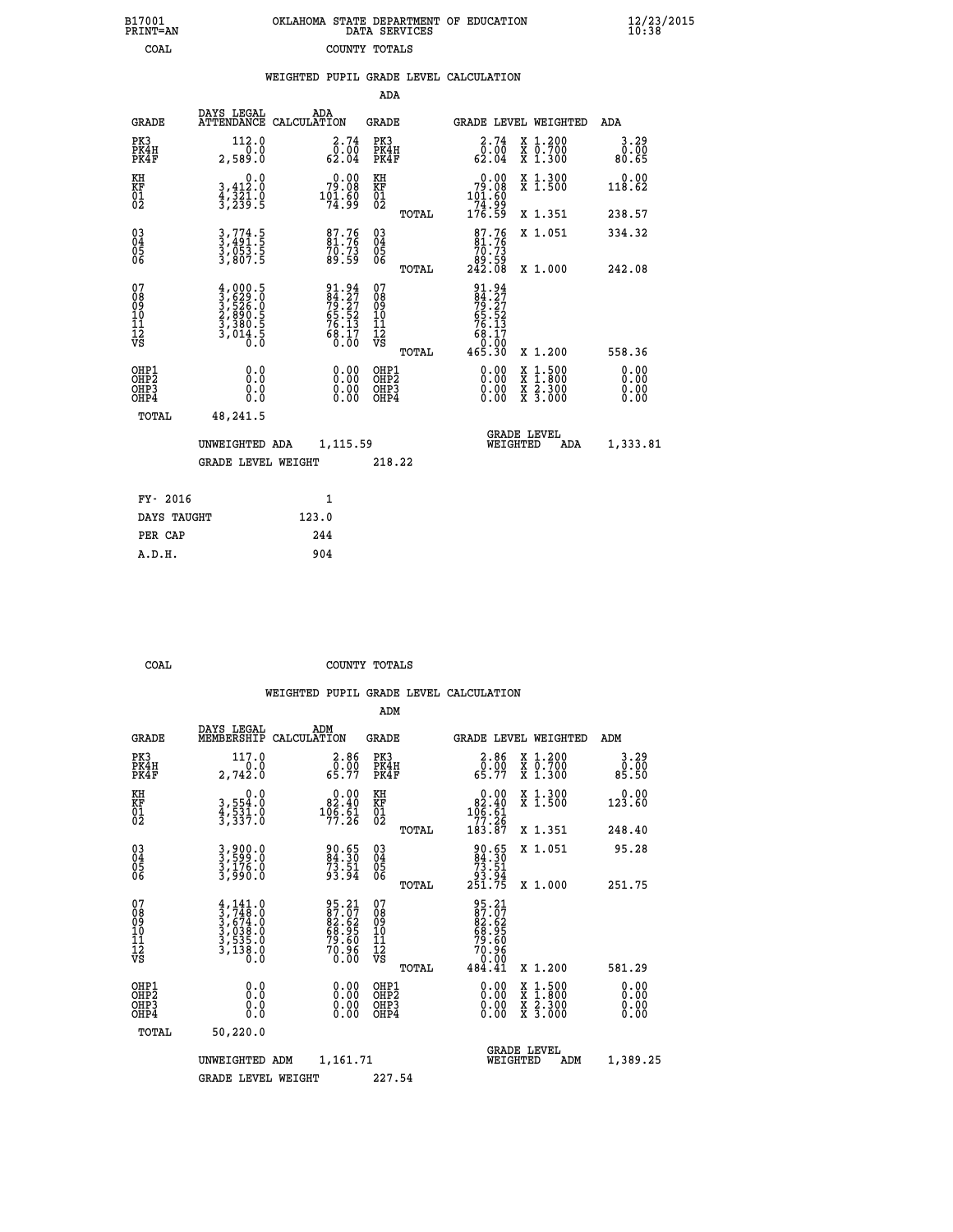# **B17001 OKLAHOMA STATE DEPARTMENT OF EDUCATION 12/23/2015 PRINT=AN DATA SERVICES 10:38 16 COMANCHE C048 FLOWER MOUND**

|                                                                    |                                                                                                                                            |      |                                                                                                |                                                    |       | WEIGHTED PUPIL GRADE LEVEL CALCULATION                                                                                                                                                                                                                                         |                                                                                                                                           |                           |
|--------------------------------------------------------------------|--------------------------------------------------------------------------------------------------------------------------------------------|------|------------------------------------------------------------------------------------------------|----------------------------------------------------|-------|--------------------------------------------------------------------------------------------------------------------------------------------------------------------------------------------------------------------------------------------------------------------------------|-------------------------------------------------------------------------------------------------------------------------------------------|---------------------------|
|                                                                    |                                                                                                                                            |      |                                                                                                | <b>ADA</b>                                         |       |                                                                                                                                                                                                                                                                                |                                                                                                                                           |                           |
| <b>GRADE</b>                                                       | DAYS LEGAL<br>ATTENDANCE CALCULATION                                                                                                       | ADA  |                                                                                                | GRADE                                              |       | GRADE LEVEL WEIGHTED                                                                                                                                                                                                                                                           |                                                                                                                                           | ADA                       |
| PK3<br>PK4H<br>PK4F                                                | 0.0<br>0.0<br>2,464.5                                                                                                                      |      | $\begin{smallmatrix} 0.00\\ 0.00\\ 57.31 \end{smallmatrix}$                                    | PK3<br>PK4H<br>PK4F                                |       | 0.00<br>ŏ:ŏŏ<br>57:31                                                                                                                                                                                                                                                          | X 1.200<br>X 0.700<br>X 1.300                                                                                                             | 0.00<br>0.00<br>74.50     |
| KH<br>KF<br>01<br>02                                               | $\begin{smallmatrix} & & 0.0\ 2,170.0\ 2,099.0\ 1,765.5 \end{smallmatrix}$                                                                 |      | $\begin{smallmatrix} 0.00\\ 50.47\\ 48.81\\ 41.06 \end{smallmatrix}$                           | KH<br>KF<br>01<br>02                               |       | $\begin{smallmatrix} 0.00\\ 50.47\\ 48.81\\ 41.06\\ 89.87 \end{smallmatrix}$                                                                                                                                                                                                   | X 1.300<br>X 1.500                                                                                                                        | 0.00<br>75.71             |
|                                                                    |                                                                                                                                            |      |                                                                                                |                                                    | TOTAL |                                                                                                                                                                                                                                                                                | X 1.351                                                                                                                                   | 121.41                    |
| $\begin{smallmatrix} 03 \\[-4pt] 04 \end{smallmatrix}$<br>Ŏ5<br>06 | $2,132.5$<br>1,523.5<br>1,684.5<br>0.0                                                                                                     |      | $\begin{smallmatrix} 49.59\ 35.43\ 39.17\ 39.00\ \end{smallmatrix}$                            | $\begin{matrix} 03 \\ 04 \\ 05 \\ 06 \end{matrix}$ |       | $35.43$<br>$39.17$<br>$0.00$<br>$74.60$                                                                                                                                                                                                                                        | X 1.051                                                                                                                                   | 52.12                     |
|                                                                    |                                                                                                                                            |      |                                                                                                |                                                    | TOTAL |                                                                                                                                                                                                                                                                                | X 1.000                                                                                                                                   | 74.60                     |
| 07<br>08<br>09<br>01<br>11<br>11<br>12<br>VS                       | 0.0<br>$\begin{smallmatrix} \textrm{0.0}\ 0.0 \ \textrm{0.0} \end{smallmatrix}$<br>$\begin{smallmatrix} 0.10\ 0.0 \ 0.0 \end{smallmatrix}$ |      | $\begin{smallmatrix} 0.00 \ 0.00 \ 0.00 \ 0.00 \ 0.00 \ 0.00 \ 0.00 \end{smallmatrix}$<br>0.00 | 07<br>08<br>09<br>11<br>11<br>12<br>VS             |       | 0.00<br>0.00<br>0.00<br>0.00<br>0.00<br>0.00<br>0.00                                                                                                                                                                                                                           |                                                                                                                                           |                           |
|                                                                    |                                                                                                                                            |      |                                                                                                |                                                    | TOTAL | 0.00                                                                                                                                                                                                                                                                           | X 1.200                                                                                                                                   | 0.00<br>0.00              |
| OHP1<br>OHP2<br>OHP3<br>OHP4                                       | 0.0<br>0.0<br>0.0                                                                                                                          |      | $\begin{smallmatrix} 0.00 \ 0.00 \ 0.00 \ 0.00 \end{smallmatrix}$                              | OHP1<br>OHP2<br>OHP3<br>OHP4                       |       | $\begin{smallmatrix} 0.00 & 0.00 & 0.00 & 0.00 & 0.00 & 0.00 & 0.00 & 0.00 & 0.00 & 0.00 & 0.00 & 0.00 & 0.00 & 0.00 & 0.00 & 0.00 & 0.00 & 0.00 & 0.00 & 0.00 & 0.00 & 0.00 & 0.00 & 0.00 & 0.00 & 0.00 & 0.00 & 0.00 & 0.00 & 0.00 & 0.00 & 0.00 & 0.00 & 0.00 & 0.00 & 0.0$ | $\begin{smallmatrix} \mathtt{X} & 1\cdot500\\ \mathtt{X} & 1\cdot800\\ \mathtt{X} & 2\cdot300\\ \mathtt{X} & 3\cdot000 \end{smallmatrix}$ | Ō. ŌŌ<br>$0.00$<br>$0.00$ |
| TOTAL                                                              | 13,839.5                                                                                                                                   |      |                                                                                                |                                                    |       |                                                                                                                                                                                                                                                                                |                                                                                                                                           |                           |
|                                                                    | UNWEIGHTED ADA                                                                                                                             |      | 321.84                                                                                         |                                                    |       | <b>GRADE LEVEL</b><br>WEIGHTED                                                                                                                                                                                                                                                 | ADA                                                                                                                                       | 398.34                    |
|                                                                    | <b>GRADE LEVEL WEIGHT</b>                                                                                                                  |      |                                                                                                |                                                    | 76.50 |                                                                                                                                                                                                                                                                                |                                                                                                                                           |                           |
| FY- 2016                                                           |                                                                                                                                            |      | $\mathbf{1}$                                                                                   |                                                    |       |                                                                                                                                                                                                                                                                                |                                                                                                                                           |                           |
| DAYS TAUGHT                                                        |                                                                                                                                            | 43.0 |                                                                                                |                                                    |       |                                                                                                                                                                                                                                                                                |                                                                                                                                           |                           |
| PER CAP                                                            |                                                                                                                                            |      | 33                                                                                             |                                                    |       |                                                                                                                                                                                                                                                                                |                                                                                                                                           |                           |

| $16$ COMANGUE |  |
|---------------|--|

 **A.D.H. 317**

 **ADM**

 **16 COMANCHE C048 FLOWER MOUND**

| <b>GRADE</b>                                       | DAYS LEGAL<br>MEMBERSHIP CALCULATION                                                              | ADM                                                                                           | <b>GRADE</b>                                       |       |                                                                              |          | GRADE LEVEL WEIGHTED                                                                                                | ADM    |                      |
|----------------------------------------------------|---------------------------------------------------------------------------------------------------|-----------------------------------------------------------------------------------------------|----------------------------------------------------|-------|------------------------------------------------------------------------------|----------|---------------------------------------------------------------------------------------------------------------------|--------|----------------------|
| PK3<br>PK4H<br>PK4F                                | 0.0<br>0.0<br>2,582.0                                                                             | 0.00<br>60.05                                                                                 | PK3<br>PK4H<br>PK4F                                |       | 0.00<br>60.05                                                                |          | X 1.200<br>X 0.700<br>X 1.300                                                                                       | 78.07  | 0.00<br>0.00         |
| KH<br>KF<br>01<br>02                               | 0.0<br>2,268:0<br>2,160:0<br>1,835:0                                                              | $52.74$<br>$50.23$<br>$42.67$                                                                 | KH<br>KF<br>01<br>02                               |       | $\begin{smallmatrix} 0.00\\ 52.74\\ 50.23\\ 42.67\\ 92.90 \end{smallmatrix}$ |          | X 1.300<br>X 1.500                                                                                                  |        | 0.00<br>79.11        |
|                                                    |                                                                                                   |                                                                                               |                                                    | TOTAL |                                                                              |          | X 1.351                                                                                                             | 125.51 |                      |
| $\begin{matrix} 03 \\ 04 \\ 05 \\ 06 \end{matrix}$ | $2,220.0$<br>$1,591.0$<br>$1,740.0$<br>0.0                                                        | 51.63<br>37.00<br>$^{40.47}_{0.00}$                                                           | $\begin{matrix} 03 \\ 04 \\ 05 \\ 06 \end{matrix}$ |       | $\frac{51}{37}$ : 00<br>$40.47$<br>0.00<br>77.47                             |          | X 1.051                                                                                                             |        | 54.26                |
|                                                    |                                                                                                   |                                                                                               |                                                    | TOTAL |                                                                              |          | X 1.000                                                                                                             |        | 77.47                |
| 07<br>08<br>09<br>101<br>11<br>12<br>VS            | $\begin{smallmatrix} 0.0 & 0 \ 0.0 & 0 \ 0.0 & 0 \ 0.0 & 0 \ 0.0 & 0 \ 0.0 & 0 \end{smallmatrix}$ | $\begin{smallmatrix} 0.00\ 0.00\ 0.00\ 0.00\ 0.00\ 0.00\ 0.00\ 0.00\ 0.00\ \end{smallmatrix}$ | 07<br>08<br>09<br>001<br>11<br>11<br>12<br>VS      |       | 0.00<br>Ŏ.ŎŎ<br>Q.QQ<br>0:00<br>0:00<br>0:00<br>0:00                         |          |                                                                                                                     |        |                      |
|                                                    |                                                                                                   |                                                                                               |                                                    | TOTAL | 0.00                                                                         |          | X 1.200                                                                                                             |        | 0.00                 |
| OHP1<br>OHP2<br>OHP3<br>OHP4                       | 0.0<br>0.000                                                                                      | $\begin{smallmatrix} 0.00 \ 0.00 \ 0.00 \ 0.00 \end{smallmatrix}$                             | OHP1<br>OHP2<br>OHP3<br>OHP4                       |       | $0.00$<br>$0.00$<br>0.00                                                     |          | $\begin{array}{l} \mathtt{X} & 1.500 \\ \mathtt{X} & 1.800 \\ \mathtt{X} & 2.300 \\ \mathtt{X} & 3.000 \end{array}$ |        | 0.00<br>0.00<br>0.00 |
| TOTAL                                              | 14,396.0                                                                                          |                                                                                               |                                                    |       |                                                                              |          |                                                                                                                     |        |                      |
|                                                    | UNWEIGHTED                                                                                        | 334.79<br>ADM                                                                                 |                                                    |       |                                                                              | WEIGHTED | <b>GRADE LEVEL</b><br>ADM                                                                                           |        | 414.42               |
|                                                    | <b>GRADE LEVEL WEIGHT</b>                                                                         |                                                                                               | 79.63                                              |       |                                                                              |          |                                                                                                                     |        |                      |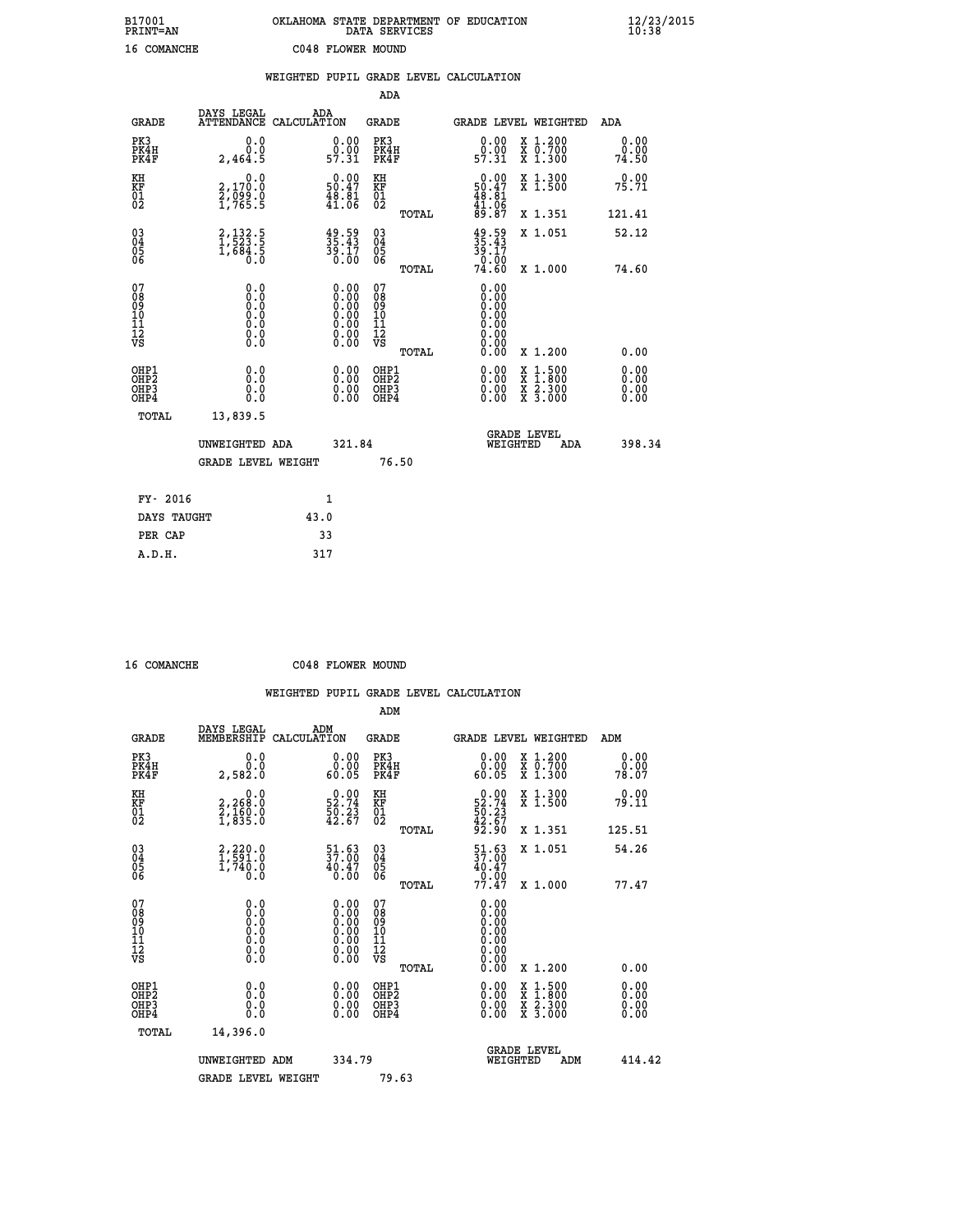| B17001<br><b>PRINT=AN</b> | OKLAHOMA STATE DEPARTMENT OF EDUCATION<br>DATA SERVICES | $\frac{12}{23}$ /2015 |
|---------------------------|---------------------------------------------------------|-----------------------|
| 16 COMANCHE               | C049 BISHOP                                             |                       |

|  |  | WEIGHTED PUPIL GRADE LEVEL CALCULATION |
|--|--|----------------------------------------|
|  |  |                                        |

|                                                                    |                                                                                      |                                                                                                                                 | ADA                                       |       |                                                                                    |                                          |                              |
|--------------------------------------------------------------------|--------------------------------------------------------------------------------------|---------------------------------------------------------------------------------------------------------------------------------|-------------------------------------------|-------|------------------------------------------------------------------------------------|------------------------------------------|------------------------------|
| <b>GRADE</b>                                                       | DAYS LEGAL                                                                           | ADA<br>ATTENDANCE CALCULATION                                                                                                   | <b>GRADE</b>                              |       |                                                                                    | <b>GRADE LEVEL WEIGHTED</b>              | ADA                          |
| PK3<br>PK4H<br>PK4F                                                | 0.0<br>40.0<br>2,827.5                                                               | $\begin{smallmatrix} 0.00\\ 0.93\\ 65.76 \end{smallmatrix}$                                                                     | PK3<br>PK4H<br>PK4F                       |       | $\begin{smallmatrix} 0.00\\ 0.93\\ 65.76 \end{smallmatrix}$                        | X 1.200<br>X 0.700<br>X 1.300            | 0.00<br>0.65<br>85.49        |
| KH<br><b>KF</b><br>01<br>02                                        | 0.0<br>3,494:0<br>3,329:5<br>3,078:5                                                 | $0.00$<br>81.26<br>$77.43$<br>$71.59$                                                                                           | KH<br>KF<br>01<br>02                      |       | $\begin{smallmatrix} &0.00\\ &81.26\\ &77.43\\ &71.59\\ &149.02\end{smallmatrix}$  | X 1.300<br>X 1.500                       | 0.00<br>121.89               |
|                                                                    |                                                                                      |                                                                                                                                 |                                           | TOTAL |                                                                                    | X 1.351                                  | 201.33                       |
| $\begin{smallmatrix} 03 \\[-4pt] 04 \end{smallmatrix}$<br>05<br>06 | 2,857.5<br>2,360.0<br>2,336.5<br>1,991.5                                             | $\begin{smallmatrix} 66.45\ 54.88\ 54.34\ 46.31\ \end{smallmatrix}$                                                             | $\substack{03 \\ 04}$<br>05<br>06         |       | $\begin{array}{r} 66.45 \\ 54.88 \\ 54.34 \\ 46.31 \\ 45.31 \\ 155.53 \end{array}$ | X 1.051                                  | 69.84                        |
| 07                                                                 |                                                                                      |                                                                                                                                 | 07                                        | TOTAL | 0.00                                                                               | X 1.000                                  | 155.53                       |
| 08<br>09<br>11<br>11<br>12<br>VS                                   | 0.0<br>$\begin{smallmatrix} 0.0 & 0 \ 0.0 & 0 \ 0.0 & 0 \ 0.0 & 0 \end{smallmatrix}$ | $\begin{smallmatrix} 0.00 \ 0.00 \ 0.00 \ 0.00 \ 0.00 \end{smallmatrix}$<br>$\begin{smallmatrix} 0.00 \ 0.00 \end{smallmatrix}$ | 08<br>09<br>11<br>11<br>12<br>VS          |       | 0.00<br>0.00<br>0.00<br>0.00<br>0.00                                               |                                          |                              |
|                                                                    |                                                                                      |                                                                                                                                 |                                           | TOTAL | 0.00                                                                               | X 1.200                                  | 0.00                         |
| OHP1<br>OH <sub>P</sub> 2<br>OH <sub>P3</sub><br>OH <sub>P4</sub>  | 0.0<br>0.0<br>0.0                                                                    | $\begin{smallmatrix} 0.00 \ 0.00 \ 0.00 \ 0.00 \end{smallmatrix}$                                                               | OHP1<br>OH <sub>P</sub> 2<br>OHP3<br>OHP4 |       | 0.00<br>0.00<br>0.00                                                               | X 1:500<br>X 1:800<br>X 2:300<br>X 3:000 | 0.00<br>0.00<br>0.00<br>0.00 |
| TOTAL                                                              | 22,315.0                                                                             |                                                                                                                                 |                                           |       |                                                                                    |                                          |                              |
|                                                                    | UNWEIGHTED ADA                                                                       | 518.95                                                                                                                          |                                           |       |                                                                                    | GRADE LEVEL<br>WEIGHTED<br>ADA           | 634.73                       |
|                                                                    | <b>GRADE LEVEL WEIGHT</b>                                                            |                                                                                                                                 | 115.78                                    |       |                                                                                    |                                          |                              |
| FY- 2016                                                           |                                                                                      | $\mathbf{1}$                                                                                                                    |                                           |       |                                                                                    |                                          |                              |
| DAYS TAUGHT                                                        |                                                                                      | 43.0                                                                                                                            |                                           |       |                                                                                    |                                          |                              |
| PER CAP                                                            |                                                                                      | 33                                                                                                                              |                                           |       |                                                                                    |                                          |                              |

| 16 COMANCHE | C049 BISHOP |
|-------------|-------------|
|             |             |

|                                                    |                                                                                                   |                    |                                                                                               |                                               |       | WEIGHTED PUPIL GRADE LEVEL CALCULATION                                                                                                                                                                                                                                         |                                                                                                  |                       |        |
|----------------------------------------------------|---------------------------------------------------------------------------------------------------|--------------------|-----------------------------------------------------------------------------------------------|-----------------------------------------------|-------|--------------------------------------------------------------------------------------------------------------------------------------------------------------------------------------------------------------------------------------------------------------------------------|--------------------------------------------------------------------------------------------------|-----------------------|--------|
|                                                    |                                                                                                   |                    |                                                                                               | ADM                                           |       |                                                                                                                                                                                                                                                                                |                                                                                                  |                       |        |
| <b>GRADE</b>                                       | DAYS LEGAL<br>MEMBERSHIP                                                                          | ADM<br>CALCULATION |                                                                                               | <b>GRADE</b>                                  |       |                                                                                                                                                                                                                                                                                | <b>GRADE LEVEL WEIGHTED</b>                                                                      | ADM                   |        |
| PK3<br>PK4H<br>PK4F                                | 0.0<br>2,937.0                                                                                    |                    | $\begin{smallmatrix} 0.00\\ 1.00\\ 68.30 \end{smallmatrix}$                                   | PK3<br>PK4H<br>PK4F                           |       | $\begin{smallmatrix} 0.00\\ 1.00\\ 68.30 \end{smallmatrix}$                                                                                                                                                                                                                    | X 1.200<br>X 0.700<br>X 1.300                                                                    | 0.00<br>0.70<br>88.79 |        |
| KH<br>KF<br>01<br>02                               | 0.0<br>$3,643.0$<br>$3,422.0$<br>$3,167.0$                                                        |                    | $84.72$<br>$79.58$<br>$73.58$                                                                 | KH<br>KF<br>01<br>02                          |       | $0.00\n84.72\n79.58\n73.65\n153.23$                                                                                                                                                                                                                                            | X 1.300<br>X 1.500                                                                               | $0.00$<br>127.08      |        |
|                                                    |                                                                                                   |                    |                                                                                               |                                               | TOTAL |                                                                                                                                                                                                                                                                                | X 1.351                                                                                          | 207.01                |        |
| $\begin{matrix} 03 \\ 04 \\ 05 \\ 06 \end{matrix}$ | 2,935.0<br>2,431.0<br>2,400.0<br>2,056.0                                                          |                    | 68.26<br>56.53<br>55.81<br>47.81                                                              | 03<br>04<br>05<br>06                          |       | $\begin{smallmatrix} 68.26 \\ 56.53 \\ 55.81 \\ 47.81 \\ 460.15 \end{smallmatrix}$                                                                                                                                                                                             | X 1.051                                                                                          | 71.74                 |        |
|                                                    |                                                                                                   |                    |                                                                                               |                                               | TOTAL |                                                                                                                                                                                                                                                                                | X 1.000                                                                                          | 160.15                |        |
| 07<br>0890112<br>1112<br>VS                        | $\begin{smallmatrix} 0.0 & 0 \ 0.0 & 0 \ 0.0 & 0 \ 0.0 & 0 \ 0.0 & 0 \ 0.0 & 0 \end{smallmatrix}$ |                    | $\begin{smallmatrix} 0.00\ 0.00\ 0.00\ 0.00\ 0.00\ 0.00\ 0.00\ 0.00\ 0.00\ \end{smallmatrix}$ | 07<br>08<br>09<br>001<br>11<br>11<br>12<br>VS | TOTAL | $0.00$<br>$0.00$<br>$0.00$<br>0.00<br>0.00<br>0.00<br>0.00                                                                                                                                                                                                                     | $X_1.200$                                                                                        | 0.00                  |        |
| OHP1<br>OHP2<br>OHP <sub>3</sub><br>OHP4           | 0.0<br>0.000                                                                                      |                    | $\begin{smallmatrix} 0.00 \ 0.00 \ 0.00 \ 0.00 \end{smallmatrix}$                             | OHP1<br>OHP2<br>OHP3<br>OHP4                  |       | $\begin{smallmatrix} 0.00 & 0.00 & 0.00 & 0.00 & 0.00 & 0.00 & 0.00 & 0.00 & 0.00 & 0.00 & 0.00 & 0.00 & 0.00 & 0.00 & 0.00 & 0.00 & 0.00 & 0.00 & 0.00 & 0.00 & 0.00 & 0.00 & 0.00 & 0.00 & 0.00 & 0.00 & 0.00 & 0.00 & 0.00 & 0.00 & 0.00 & 0.00 & 0.00 & 0.00 & 0.00 & 0.0$ | $\begin{smallmatrix} x & 1 & 500 \\ x & 1 & 800 \\ x & 2 & 300 \\ x & 3 & 000 \end{smallmatrix}$ | 0.00<br>0.00<br>0.00  |        |
| TOTAL                                              | 23,034.0                                                                                          |                    |                                                                                               |                                               |       |                                                                                                                                                                                                                                                                                |                                                                                                  |                       |        |
|                                                    | UNWEIGHTED ADM                                                                                    |                    | 535.66                                                                                        |                                               |       | WEIGHTED                                                                                                                                                                                                                                                                       | <b>GRADE LEVEL</b><br>ADM                                                                        |                       | 655.47 |
|                                                    | <b>GRADE LEVEL WEIGHT</b>                                                                         |                    |                                                                                               | 119.81                                        |       |                                                                                                                                                                                                                                                                                |                                                                                                  |                       |        |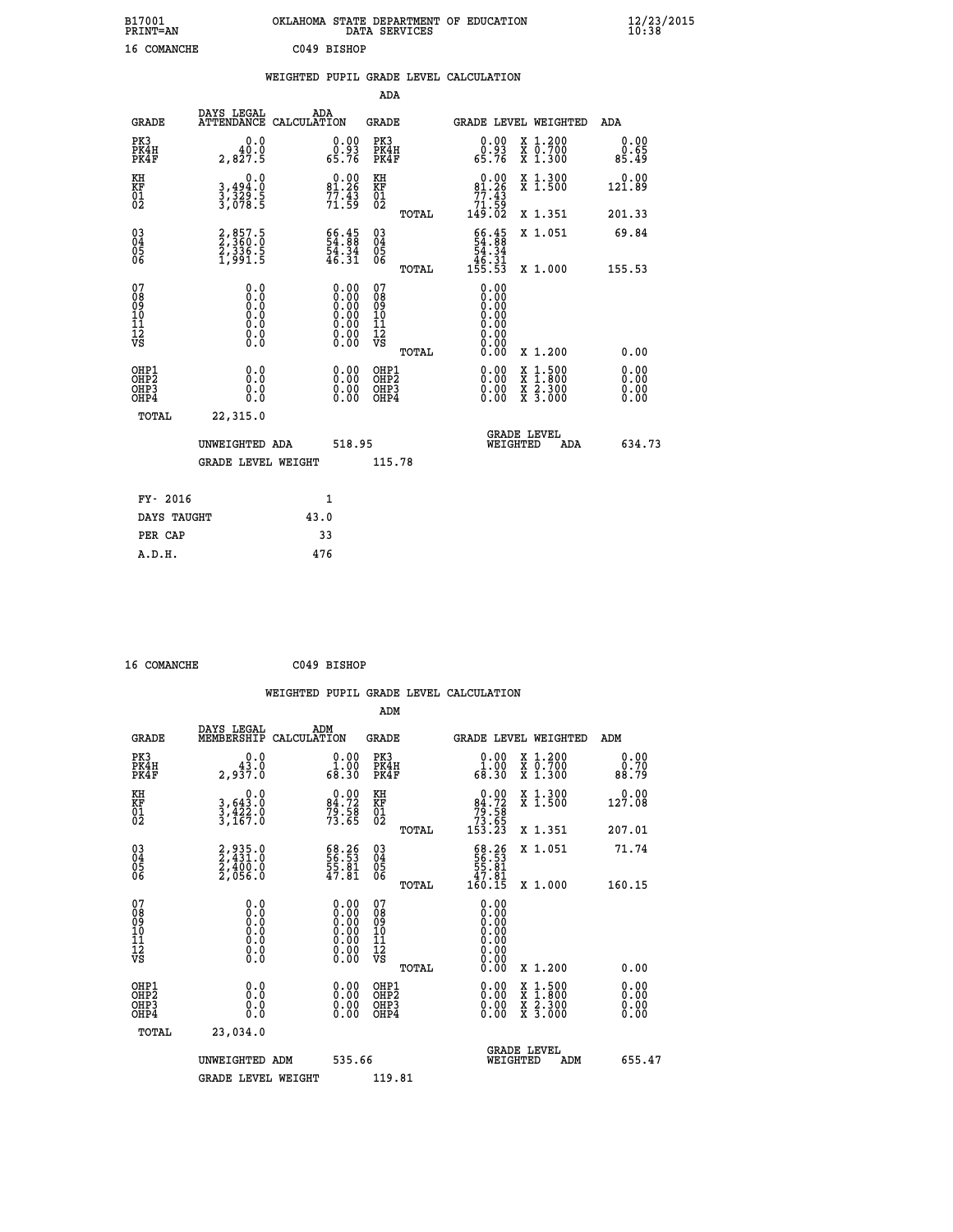| B17001<br>PRINT=AN | OKLAHOMA STATE DEPARTMENT OF EDUCATION<br>DATA SERVICES | $\frac{12}{23}$ /2015 |
|--------------------|---------------------------------------------------------|-----------------------|
| 16 COMANCHE        | I001 CACHE                                              |                       |
|                    | WEIGHTED PUPIL GRADE LEVEL CALCULATION                  |                       |

|                                          |                                                                |                                                                                                                                      | ADA                                          |       |                                                                                                                                                     |                                                                                                                                           |                       |
|------------------------------------------|----------------------------------------------------------------|--------------------------------------------------------------------------------------------------------------------------------------|----------------------------------------------|-------|-----------------------------------------------------------------------------------------------------------------------------------------------------|-------------------------------------------------------------------------------------------------------------------------------------------|-----------------------|
| <b>GRADE</b>                             | DAYS LEGAL                                                     | ADA<br>ATTENDANCE CALCULATION                                                                                                        | <b>GRADE</b>                                 |       | GRADE LEVEL WEIGHTED                                                                                                                                |                                                                                                                                           | ADA                   |
| PK3<br>PK4H<br>PK4F                      | 74.0<br>0.0<br>3,451.0                                         | $\frac{1}{0}$ : $\frac{61}{00}$<br>75.02                                                                                             | PK3<br>PK4H<br>PK4F                          |       | $\frac{1}{0}$ : $\frac{61}{00}$<br>75.02                                                                                                            | X 1.200<br>X 0.700<br>X 1.300                                                                                                             | 1.93<br>0.00<br>97.53 |
| KH<br>KF<br>01<br>02                     | $4,565.5$<br>$6,268.5$<br>$5,422.5$                            | $\begin{smallmatrix} 0.00\\ 9.25\\ 136.27\\ 117.88 \end{smallmatrix}$                                                                | KH<br>KF<br>01<br>02                         |       | $0.00$<br>$0.25$<br>$136.27$<br>$117.88$<br>$254.15$                                                                                                | X 1.300<br>X 1.500                                                                                                                        | 0.00<br>148.88        |
|                                          |                                                                |                                                                                                                                      |                                              | TOTAL |                                                                                                                                                     | X 1.351                                                                                                                                   | 343.36                |
| 03<br>04<br>05<br>06                     | $\frac{6}{5}, \frac{189}{503}$ .0<br>6,106.0<br>6,696.0        | $134.54$<br>$119.63$<br>$132.74$<br>$145.57$                                                                                         | 03<br>04<br>05<br>06                         |       | $134.54$<br>$119.63$<br>$132.74$<br>$145.57$<br>$397.94$                                                                                            | X 1.051                                                                                                                                   | 141.40                |
|                                          |                                                                |                                                                                                                                      |                                              | TOTAL |                                                                                                                                                     | X 1.000                                                                                                                                   | 397.94                |
| 07<br>08<br>09<br>101<br>11<br>12<br>VS  | 7,180.0<br>6,351.5<br>6,934.5<br>5,834.0<br>5,924.0<br>5,310.5 | $\begin{smallmatrix} 156\cdot 09\\ 138\cdot 08\\ 129\cdot 01\\ 126\cdot 83\\ 128\cdot 78\\ 115\cdot 45\\ 0\cdot 00\end{smallmatrix}$ | 07<br>08<br>09<br>01<br>11<br>11<br>12<br>VS |       | $\begin{smallmatrix} 156\cdot 09\\ 138\cdot 08\\ 129\cdot 01\\ 126\cdot 83\\ 128\cdot 78\\ 115\cdot 45\\ 0\cdot 00\\ 794\cdot 24 \end{smallmatrix}$ |                                                                                                                                           |                       |
|                                          |                                                                |                                                                                                                                      |                                              | TOTAL |                                                                                                                                                     | X 1.200                                                                                                                                   | 953.09                |
| OHP1<br>OHP2<br>OH <sub>P3</sub><br>OHP4 | 1,934.0<br>0.0<br>0.000                                        | 42.04<br>$\begin{smallmatrix} 0.00 \ 0.00 \end{smallmatrix}$                                                                         | OHP1<br>OH <sub>P</sub> 2<br>OHP3<br>OHP4    |       | 42.04<br>$0.00$<br>0.00                                                                                                                             | $\begin{smallmatrix} \mathtt{X} & 1\cdot500\\ \mathtt{X} & 1\cdot800\\ \mathtt{X} & 2\cdot300\\ \mathtt{X} & 3\cdot000 \end{smallmatrix}$ | 63.06<br>0.00<br>0.00 |
| TOTAL                                    | 82,744.0                                                       |                                                                                                                                      |                                              |       |                                                                                                                                                     |                                                                                                                                           |                       |
|                                          | UNWEIGHTED ADA                                                 | 1,798.79                                                                                                                             |                                              |       | WEIGHTED                                                                                                                                            | <b>GRADE LEVEL</b><br>ADA                                                                                                                 | 2,147.19              |
|                                          | <b>GRADE LEVEL WEIGHT</b>                                      |                                                                                                                                      | 348.40                                       |       |                                                                                                                                                     |                                                                                                                                           |                       |
| FY- 2016                                 |                                                                | 1                                                                                                                                    |                                              |       |                                                                                                                                                     |                                                                                                                                           |                       |
|                                          |                                                                |                                                                                                                                      |                                              |       |                                                                                                                                                     |                                                                                                                                           |                       |

| <b>FI-YOTP</b> |       |
|----------------|-------|
| DAYS TAUGHT    | 46.0  |
| PER CAP        | 66    |
| A.D.H.         | 1,134 |
|                |       |

| 16 COMANCHE | I001 CACHE |
|-------------|------------|
|             |            |

|                                                      |                                                                               |                    |                                                                                                          |                                                     |       | WEIGHTED PUPIL GRADE LEVEL CALCULATION                                                              |                                          |                        |
|------------------------------------------------------|-------------------------------------------------------------------------------|--------------------|----------------------------------------------------------------------------------------------------------|-----------------------------------------------------|-------|-----------------------------------------------------------------------------------------------------|------------------------------------------|------------------------|
|                                                      |                                                                               |                    |                                                                                                          | ADM                                                 |       |                                                                                                     |                                          |                        |
| <b>GRADE</b>                                         | DAYS LEGAL<br>MEMBERSHIP                                                      | ADM<br>CALCULATION |                                                                                                          | <b>GRADE</b>                                        |       |                                                                                                     | GRADE LEVEL WEIGHTED                     | ADM                    |
| PK3<br>PK4H<br>PK4F                                  | 74.0<br>0.0<br>3,657.0                                                        |                    | $\frac{1}{0}$ : $\frac{61}{00}$<br>79.50                                                                 | PK3<br>PK4H<br>PK4F                                 |       | $\frac{1}{0}$ : $\frac{61}{00}$<br>79.50                                                            | X 1.200<br>X 0.700<br>X 1.300            | 1.93<br>0.00<br>103.35 |
| KH<br>KF<br>01<br>02                                 | 0.0<br>4,741.0<br>6,511.0<br>5,630.0                                          |                    | $0.00$<br>103.07<br>$\frac{141}{122}$ : $\frac{54}{39}$                                                  | KH<br>KF<br>01<br>02                                |       | 0.00<br>$103.07$<br>$141.54$<br>$122.39$<br>$263.93$                                                | X 1.300<br>X 1.500                       | 0.00<br>154.61         |
|                                                      |                                                                               |                    |                                                                                                          |                                                     | TOTAL |                                                                                                     | X 1.351                                  | 356.57                 |
| $\begin{matrix} 03 \\ 04 \\ 05 \\ 06 \end{matrix}$   | $\begin{smallmatrix} 6,360.0\\ 5,637.0\\ 6,285.0\\ 6,876.0 \end{smallmatrix}$ |                    | 138.26<br>$\frac{1}{1}\overline{3}\overline{6}\cdot\overline{6}\overline{3}\overline{1}$<br>149.48       | $\begin{array}{c} 03 \\ 04 \\ 05 \\ 06 \end{array}$ |       | 138.26<br>122.54<br>$\frac{136}{149}$ $\frac{63}{149}$<br>$\frac{48}{108}$                          | X 1.051                                  | 145.31                 |
|                                                      |                                                                               |                    |                                                                                                          |                                                     | TOTAL |                                                                                                     | X 1.000                                  | 408.65                 |
| 07<br>0890112<br>1112<br>VS                          | 7,423.0<br>6,691.0<br>6,135.0<br>6,125.0<br>6,105.0<br>5,453.0<br>0.0         |                    | $\begin{array}{c} 161.37 \\ 145.46 \\ 133.37 \\ 130.98 \\ 132.72 \end{array}$<br>$\frac{132.72}{118.54}$ | 07<br>08<br>09<br>001<br>11<br>11<br>12<br>VS       |       | $\begin{smallmatrix} 161.37\\145.46\\133.37\\130.98\\132.72\\118.54\\0.00\\822.44\end{smallmatrix}$ |                                          |                        |
|                                                      |                                                                               |                    |                                                                                                          |                                                     | TOTAL |                                                                                                     | X 1.200                                  | 986.93                 |
| OHP1<br>OHP <sub>2</sub><br>OH <sub>P3</sub><br>OHP4 | 1,934.0<br>0.0<br>0.0<br>Ŏ.Ŏ                                                  |                    | 42.04<br>0.00<br>0.00                                                                                    | OHP1<br>OHP <sub>2</sub><br>OHP3<br>OHP4            |       | 42.04<br>0.00<br>0.00                                                                               | X 1:500<br>X 1:800<br>X 2:300<br>X 3:000 | 63.06<br>0.00<br>0.00  |
| TOTAL                                                | 85,537.0                                                                      |                    |                                                                                                          |                                                     |       |                                                                                                     |                                          |                        |
|                                                      | UNWEIGHTED ADM                                                                |                    | 1,859.50                                                                                                 |                                                     |       |                                                                                                     | <b>GRADE LEVEL</b><br>WEIGHTED<br>ADM    | 2,220.41               |
|                                                      | <b>GRADE LEVEL WEIGHT</b>                                                     |                    |                                                                                                          | 360.91                                              |       |                                                                                                     |                                          |                        |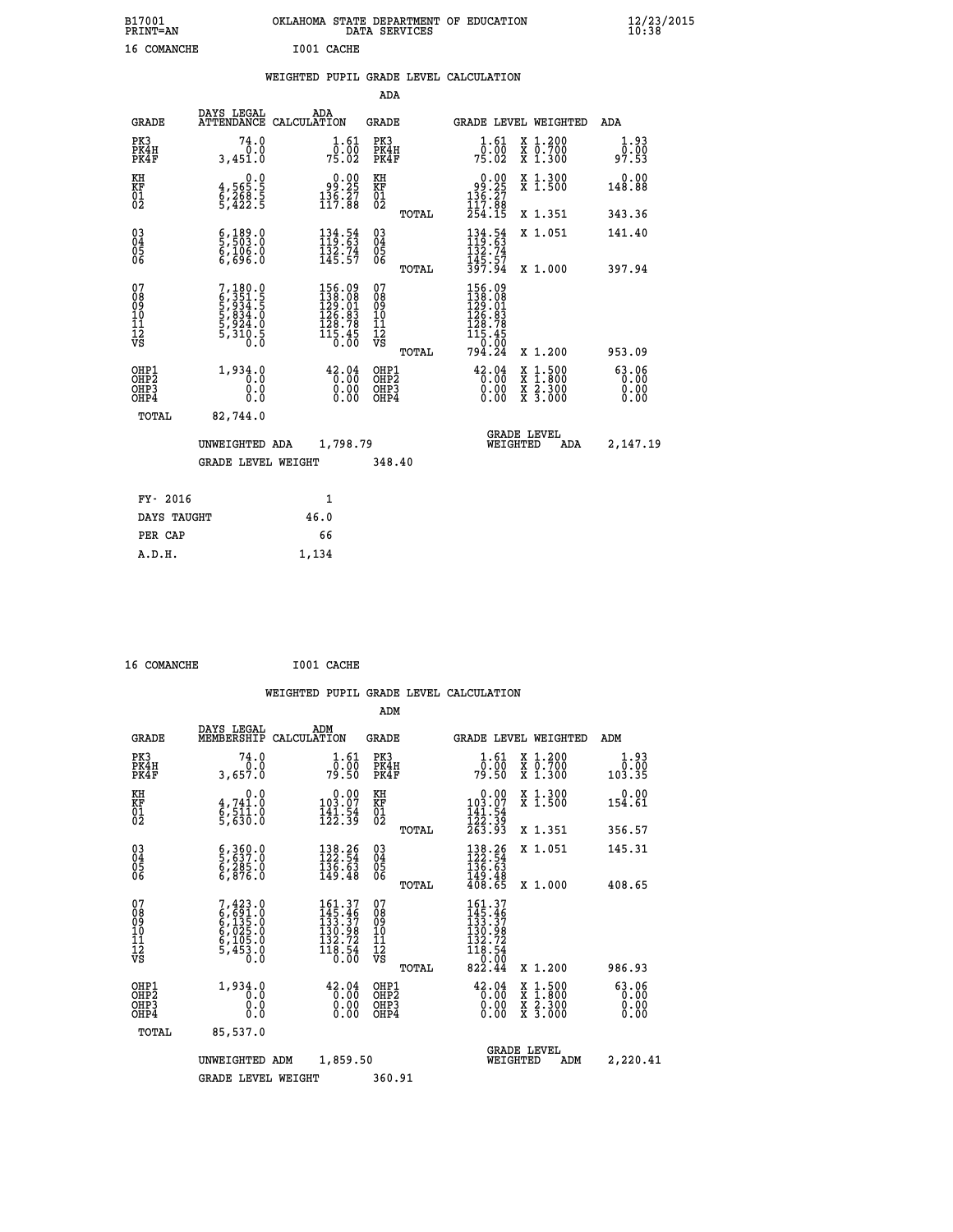| B17001<br>PRINT=AN | OKLAHOMA STATE DEPARTMENT OF EDUCATION<br>DATA SERVICES | $\frac{12}{23}$ /2015 |
|--------------------|---------------------------------------------------------|-----------------------|
| 16 COMANCHE        | I002 INDIAHOMA                                          |                       |

|                                              |                                                             |              |                                                                                                                              |                                        |       | WEIGHTED PUPIL GRADE LEVEL CALCULATION                                     |                                                                                                                                           |                                   |
|----------------------------------------------|-------------------------------------------------------------|--------------|------------------------------------------------------------------------------------------------------------------------------|----------------------------------------|-------|----------------------------------------------------------------------------|-------------------------------------------------------------------------------------------------------------------------------------------|-----------------------------------|
|                                              |                                                             |              |                                                                                                                              | <b>ADA</b>                             |       |                                                                            |                                                                                                                                           |                                   |
| <b>GRADE</b>                                 | DAYS LEGAL<br>ATTENDANCE CALCULATION                        | ADA          |                                                                                                                              | GRADE                                  |       |                                                                            | GRADE LEVEL WEIGHTED                                                                                                                      | ADA                               |
| PK3<br>PK4H<br>PK4F                          | 123.0<br>$\frac{1}{378.5}$                                  |              | $\begin{smallmatrix} 3.00\ 0.00\ 9.23 \end{smallmatrix}$                                                                     | PK3<br>PK4H<br>PK4F                    |       | 3.00<br>$\frac{0}{9}. \frac{0}{23}$                                        | X 1.200<br>X 0.700<br>X 1.300                                                                                                             | 3.60<br>0.00<br>12.00             |
| KH<br>KF<br>01<br>02                         | 575.9<br>$734.0$<br>439.5                                   |              | $\begin{smallmatrix} 0.00\\14.04\\17.90\\10.72 \end{smallmatrix}$                                                            | KH<br>KF<br>01<br>02                   |       | $\begin{smallmatrix} 0.00\\14.04\\17.90\\10.72\\28.62 \end{smallmatrix}$   | X 1.300<br>X 1.500                                                                                                                        | 0.00<br>21.06                     |
|                                              |                                                             |              |                                                                                                                              |                                        | TOTAL |                                                                            | X 1.351                                                                                                                                   | 38.67                             |
| 03<br>04<br>05<br>06                         | 507.5<br>629.0<br>558.5<br>716.5                            |              | $12.38$<br>$15.34$<br>$13.62$<br>$17.48$                                                                                     | $\substack{03 \\ 04}$<br>Ŏ5<br>06      |       | $\frac{12}{15}$ : 38<br>$\frac{15}{13}$ : 52                               | X 1.051                                                                                                                                   | 13.01                             |
|                                              |                                                             |              |                                                                                                                              |                                        | TOTAL | $\frac{17.48}{46.44}$                                                      | X 1.000                                                                                                                                   | 46.44                             |
| 07<br>08<br>09<br>01<br>11<br>11<br>12<br>VS | 548.5<br>535.5<br>670.5<br>679.0<br>678.5<br>548.5<br>548.5 |              | $\begin{array}{r} 13\cdot 38 \\ 13\cdot 06 \\ 16\cdot 35 \\ 16\cdot 56 \\ 14\cdot 11 \\ 13\cdot 38 \\ 0\cdot 00 \end{array}$ | 07<br>08<br>09<br>11<br>11<br>12<br>VS | TOTAL | $13.38$<br>$13.96$<br>$16.35$<br>$16.56$<br>$\frac{14.11}{13.38}$<br>86.84 | X 1.200                                                                                                                                   | 104.21                            |
| OHP1<br>OHP2<br>OHP3<br>OH <sub>P4</sub>     | 0.0<br>0.0<br>0.0                                           |              | $\begin{smallmatrix} 0.00 \ 0.00 \ 0.00 \ 0.00 \end{smallmatrix}$                                                            | OHP1<br>OHP2<br>OHP3<br>OHP4           |       |                                                                            | $\begin{smallmatrix} \mathtt{X} & 1\cdot500\\ \mathtt{X} & 1\cdot800\\ \mathtt{X} & 2\cdot300\\ \mathtt{X} & 3\cdot000 \end{smallmatrix}$ | 0.00<br>Ō. ŌŌ<br>$0.00$<br>$0.00$ |
| TOTAL                                        | 8,222.5                                                     |              |                                                                                                                              |                                        |       |                                                                            |                                                                                                                                           |                                   |
|                                              | UNWEIGHTED ADA                                              |              | 200.55                                                                                                                       |                                        |       | WEIGHTED                                                                   | <b>GRADE LEVEL</b><br>ADA                                                                                                                 | 238.99                            |
|                                              | <b>GRADE LEVEL WEIGHT</b>                                   |              |                                                                                                                              | 38.44                                  |       |                                                                            |                                                                                                                                           |                                   |
| FY- 2016                                     |                                                             | $\mathbf{1}$ |                                                                                                                              |                                        |       |                                                                            |                                                                                                                                           |                                   |
| DAYS TAUGHT                                  |                                                             | 41.0         |                                                                                                                              |                                        |       |                                                                            |                                                                                                                                           |                                   |
| PER CAP                                      |                                                             | 97           |                                                                                                                              |                                        |       |                                                                            |                                                                                                                                           |                                   |

| $16$ COMANGUE |
|---------------|

 **16 COMANCHE I002 INDIAHOMA**

|                                                    |                                                                   |                    |                                                                          |                                          |       | WEIGHTED PUPIL GRADE LEVEL CALCULATION                                              |                                          |                      |                      |
|----------------------------------------------------|-------------------------------------------------------------------|--------------------|--------------------------------------------------------------------------|------------------------------------------|-------|-------------------------------------------------------------------------------------|------------------------------------------|----------------------|----------------------|
|                                                    |                                                                   |                    |                                                                          | ADM                                      |       |                                                                                     |                                          |                      |                      |
| <b>GRADE</b>                                       | DAYS LEGAL<br>MEMBERSHIP                                          | ADM<br>CALCULATION |                                                                          | GRADE                                    |       | <b>GRADE LEVEL WEIGHTED</b>                                                         |                                          | ADM                  |                      |
| PK3<br>PK4H<br>PK4F                                | 123.0<br>386.0                                                    |                    | 3.00<br>$\begin{smallmatrix} 0.00 \ 9.41 \end{smallmatrix}$              | PK3<br>PK4H<br>PK4F                      |       | $\begin{smallmatrix} 3.00\ 0.00\ 9.41 \end{smallmatrix}$                            | X 1.200<br>X 0.700<br>X 1.300            | $\frac{0.00}{12.23}$ | 3.60                 |
| KH<br>KF<br>01<br>02                               | $\begin{smallmatrix} &0.0\ 613.0\ 774.0\ 451.0 \end{smallmatrix}$ |                    | $\begin{smallmatrix} 0.00\\ 14.95\\ 18.88\\ 11.00 \end{smallmatrix}$     | KH<br>KF<br>01<br>02                     |       | $\begin{smallmatrix} 0.00\\ 14.95\\ 18.88\\ 11.00\\ 29.88 \end{smallmatrix}$        | X 1.300<br>X 1.500                       | 22.43                |                      |
|                                                    |                                                                   |                    |                                                                          |                                          | TOTAL |                                                                                     | X 1.351                                  | 40.37                |                      |
| $\begin{matrix} 03 \\ 04 \\ 05 \\ 06 \end{matrix}$ | 527.0<br>676.0<br>574.0<br>738.0                                  |                    | $\begin{smallmatrix} 12.85\\ 16.49\\ 14.00\\ 18.00 \end{smallmatrix}$    | 03<br>04<br>05<br>06                     |       | $12.85$<br>$16.49$<br>$14.00$<br>$18.00$<br>$18.49$                                 | X 1.051                                  | 13.51                |                      |
|                                                    |                                                                   |                    |                                                                          |                                          | TOTAL |                                                                                     | X 1.000                                  | 48.49                |                      |
| 07<br>08<br>09<br>101<br>112<br>VS                 | 553.0<br>548.0<br>684.0<br>697.0<br>591.0<br>560.0<br>560.0       |                    | $13.49$<br>$13.37$<br>$16.68$<br>$17.00$<br>$14.41$<br>$13.66$<br>$0.00$ | 07<br>08<br>09<br>11<br>11<br>12<br>VS   | TOTAL | $13.49$<br>$13.37$<br>$16.68$<br>$17.00$<br>$14.41$<br>$13.66$<br>$0.00$<br>$88.61$ | X 1.200                                  | 106.33               |                      |
| OHP1<br>OHP <sub>2</sub><br>OHP3<br>OHP4           | 0.0<br>0.000                                                      |                    | $0.00$<br>$0.00$<br>0.00                                                 | OHP1<br>OHP <sub>2</sub><br>OHP3<br>OHP4 |       |                                                                                     | X 1:500<br>X 1:800<br>X 2:300<br>X 3:000 |                      | 0.00<br>0.00<br>0.00 |
| TOTAL                                              | 8,495.0                                                           |                    |                                                                          |                                          |       |                                                                                     |                                          |                      |                      |
|                                                    | UNWEIGHTED ADM                                                    |                    | 207.19                                                                   |                                          |       | <b>GRADE LEVEL</b><br>WEIGHTED                                                      | ADM                                      |                      | 246.96               |
|                                                    | <b>GRADE LEVEL WEIGHT</b>                                         |                    |                                                                          | 39.77                                    |       |                                                                                     |                                          |                      |                      |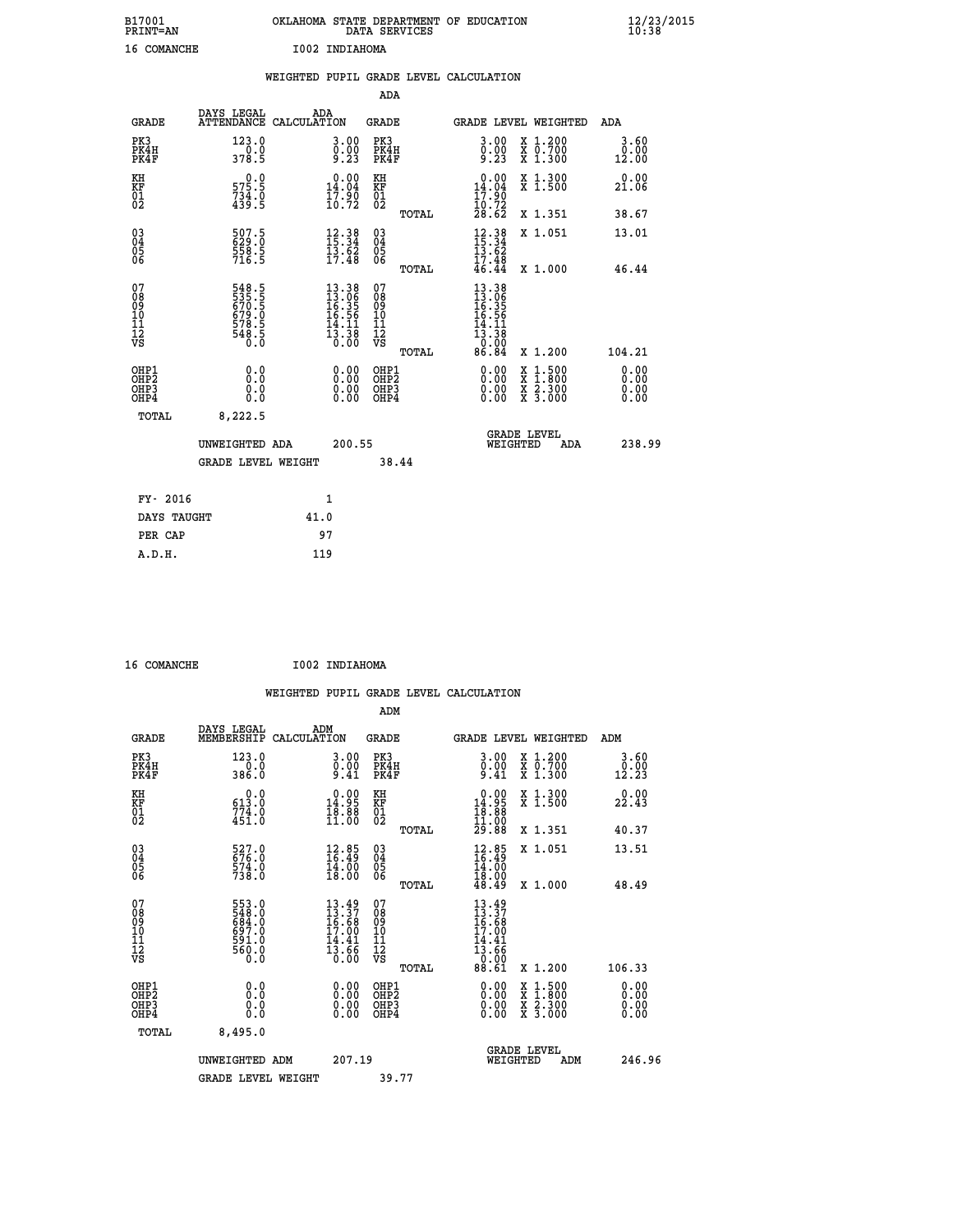| B17001             | OKLAHOMA STATE DEPARTMENT OF EDUCATION |
|--------------------|----------------------------------------|
| <b>PRINT=AN</b>    | DATA SERVICES                          |
| <b>16 COMANCHE</b> | I003 STERLING                          |

|                                                                    |                                                                                                         | WEIGHTED PUPIL GRADE LEVEL CALCULATION                                                             |                                                     |       |                                                                                                                      |                                                                                                           |                              |
|--------------------------------------------------------------------|---------------------------------------------------------------------------------------------------------|----------------------------------------------------------------------------------------------------|-----------------------------------------------------|-------|----------------------------------------------------------------------------------------------------------------------|-----------------------------------------------------------------------------------------------------------|------------------------------|
|                                                                    |                                                                                                         |                                                                                                    | <b>ADA</b>                                          |       |                                                                                                                      |                                                                                                           |                              |
| <b>GRADE</b>                                                       | <b>DAYS LEGAL<br/>ATTENDANCE</b>                                                                        | ADA<br>CALCULATION                                                                                 | <b>GRADE</b>                                        |       |                                                                                                                      | GRADE LEVEL WEIGHTED                                                                                      | ADA                          |
| PK3<br>PK4H<br>PK4F                                                | 0.0<br>0.0<br>1,480.5                                                                                   | $\begin{smallmatrix} 0.00\\ 0.00\\ 36.11 \end{smallmatrix}$                                        | PK3<br>PK4H<br>PK4F                                 |       | 0.00<br>ŏ.ŏŏ<br>36.11                                                                                                | X 1.200<br>X 0.700<br>X 1.300                                                                             | 0.00<br>0.00<br>46.94        |
| KH<br>KF<br>01<br>02                                               | 0.0<br>$1,092.0$<br>$1,414.5$<br>$1,331.5$                                                              | $\begin{smallmatrix} 0.00\\ 26.63\\ 34.50\\ 32.48 \end{smallmatrix}$                               | KH<br>KF<br>01<br>02                                |       | $0.00$<br>$26.63$<br>$34.50$<br>$32.48$<br>$66.98$                                                                   | X 1.300<br>X 1.500                                                                                        | 0.00<br>39.95                |
|                                                                    |                                                                                                         |                                                                                                    |                                                     | TOTAL |                                                                                                                      | X 1.351                                                                                                   | 90.49                        |
| $\begin{smallmatrix} 03 \\[-4pt] 04 \end{smallmatrix}$<br>05<br>06 | 999.5<br>951:0<br>$1,590.0$<br>$1,132.5$                                                                | $\begin{smallmatrix} 24.38\\ 23.20\\ 38.78\\ 27.62 \end{smallmatrix}$                              | $\begin{array}{c} 03 \\ 04 \\ 05 \\ 06 \end{array}$ |       | $24.38$<br>$23.20$<br>$38.78$<br>$27.62$<br>$89.60$                                                                  | X 1.051                                                                                                   | 25.62                        |
|                                                                    |                                                                                                         |                                                                                                    |                                                     | TOTAL |                                                                                                                      | X 1.000                                                                                                   | 89.60                        |
| 07<br>08<br>09<br>11<br>11<br>12<br>VS                             | $\begin{smallmatrix} & 797.0\\ & 854.5\\ 1,221.5\\ 1,110.5\\ 1,284.0\\ 1,158.5\\ 0.0 \end{smallmatrix}$ | $\begin{smallmatrix} 19.44 \\ 20.84 \\ 29.79 \\ 27.09 \\ 31.32 \\ 28.26 \\ 0.00 \end{smallmatrix}$ | 07<br>08<br>09<br>11<br>11<br>12<br>VS              | TOTAL | $19.44$<br>$20.84$<br>$29.79$<br>$27.09$<br>$31.32$<br>$\begin{array}{r} \n 28.26 \\  0.00 \\  156.74\n \end{array}$ | X 1.200                                                                                                   | 188.09                       |
| OHP1<br>OHP2<br>OHP3<br>OHP4                                       | 0.0<br>0.0<br>0.0                                                                                       | 0.0000<br>$\begin{smallmatrix} 0.00 \ 0.00 \end{smallmatrix}$                                      | OHP1<br>OHP2<br>OHP3<br>OHP4                        |       | 0.00<br>0.00<br>0.00                                                                                                 | 1:500<br>$\begin{smallmatrix} x & 1 & 500 \\ x & 1 & 800 \\ x & 2 & 300 \\ x & 3 & 000 \end{smallmatrix}$ | 0.00<br>0.00<br>0.00<br>0.00 |
| <b>TOTAL</b>                                                       | 16,417.5                                                                                                |                                                                                                    |                                                     |       |                                                                                                                      | <b>GRADE LEVEL</b>                                                                                        |                              |
|                                                                    | UNWEIGHTED ADA                                                                                          | 400.44                                                                                             |                                                     |       | WEIGHTED                                                                                                             | ADA                                                                                                       | 480.69                       |
|                                                                    | <b>GRADE LEVEL WEIGHT</b>                                                                               |                                                                                                    | 80.25                                               |       |                                                                                                                      |                                                                                                           |                              |
| FY- 2016                                                           |                                                                                                         | 1                                                                                                  |                                                     |       |                                                                                                                      |                                                                                                           |                              |
| DAYS TAUGHT                                                        |                                                                                                         | 41.0                                                                                               |                                                     |       |                                                                                                                      |                                                                                                           |                              |
| PER CAP                                                            |                                                                                                         | 75                                                                                                 |                                                     |       |                                                                                                                      |                                                                                                           |                              |

 **A.D.H. 272**

16 COMANCHE 1003 STERLING

|                                                      |                                                                                             |                                                                                       | ADM                                                      | WEIGHTED PUPIL GRADE LEVEL CALCULATION                                                           |                                                                                          |                       |
|------------------------------------------------------|---------------------------------------------------------------------------------------------|---------------------------------------------------------------------------------------|----------------------------------------------------------|--------------------------------------------------------------------------------------------------|------------------------------------------------------------------------------------------|-----------------------|
| <b>GRADE</b>                                         | DAYS LEGAL<br>MEMBERSHIP CALCULATION                                                        | ADM                                                                                   | <b>GRADE</b>                                             | GRADE LEVEL WEIGHTED                                                                             |                                                                                          | ADM                   |
| PK3<br>PK4H<br>PK4F                                  | 0.0<br>Ō.Ō<br>1,528.0                                                                       | $\begin{smallmatrix} 0.00\\ 0.00\\ 37.27 \end{smallmatrix}$                           | PK3<br>PK4H<br>PK4F                                      | 0.00<br>ŏ:ŏŏ<br>37:27                                                                            | X 1.200<br>X 0.700<br>X 1.300                                                            | 0.00<br>0.00<br>48.45 |
| KH<br>KF<br>01<br>02                                 | 0.0<br>$1,138.0$<br>$1,489.0$<br>$1,361.0$                                                  | 27.76<br>$\frac{56}{33}. \frac{32}{20}$                                               | KH<br>KF<br>01<br>02                                     | $\begin{smallmatrix} 0.00\\ 27.76\\ 36.32\\ 33.20\\ 33.20\\ 69.52 \end{smallmatrix}$             | X 1.300<br>X 1.500                                                                       | 0.00<br>41.64         |
|                                                      |                                                                                             |                                                                                       | TOTAL                                                    |                                                                                                  | X 1.351                                                                                  | 93.92                 |
| 030404<br>06                                         | $1, 028.0$<br>$1, 640.0$<br>$1, 1640.0$<br>$1, 167.0$                                       | $\begin{smallmatrix} 25.07\\ 23.54\\ 40.00\\ 28.46 \end{smallmatrix}$                 | 030404<br>ŌĞ                                             | $25.97$<br>$23.54$<br>$40.00$<br>$28.46$<br>$92.00$                                              | X 1.051                                                                                  | 26.35                 |
| 07<br>08901112<br>1112<br>VS                         | $\begin{smallmatrix}820.0\\894.0\\1,266.0\\1,161.0\\1,335.0\\1,189.0\\0.0\end{smallmatrix}$ | $\begin{smallmatrix} 20.00\\21.80\\30.88\\28.32\\22.56\\29.00\\0.00\end{smallmatrix}$ | TOTAL<br>07<br>08<br>09<br>11<br>11<br>12<br>VS<br>TOTAL | $\begin{smallmatrix} 20.00\ 21.80\ 30.808\ 30.822\ 22.56\ 29.00\ 0.00\ 162.56 \end{smallmatrix}$ | X 1.000<br>X 1.200                                                                       | 92.00<br>195.07       |
| OHP1<br>OHP2<br>OH <sub>P3</sub><br>OH <sub>P4</sub> | 0.0<br>0.000                                                                                | 0.00<br>$\begin{smallmatrix} 0.00 \ 0.00 \end{smallmatrix}$                           | OHP1<br>OHP2<br>OHP3<br>OHP4                             | $0.00$<br>$0.00$<br>0.00                                                                         | $\begin{smallmatrix} x & 1.500 \\ x & 1.800 \\ x & 2.300 \\ x & 3.000 \end{smallmatrix}$ | 0.00<br>0.00<br>0.00  |
| TOTAL                                                | 16,981.0                                                                                    |                                                                                       |                                                          |                                                                                                  |                                                                                          |                       |
|                                                      | UNWEIGHTED ADM                                                                              | 414.18                                                                                |                                                          | WEIGHTED                                                                                         | <b>GRADE LEVEL</b><br>ADM                                                                | 497.43                |
|                                                      | <b>GRADE LEVEL WEIGHT</b>                                                                   |                                                                                       | 83.25                                                    |                                                                                                  |                                                                                          |                       |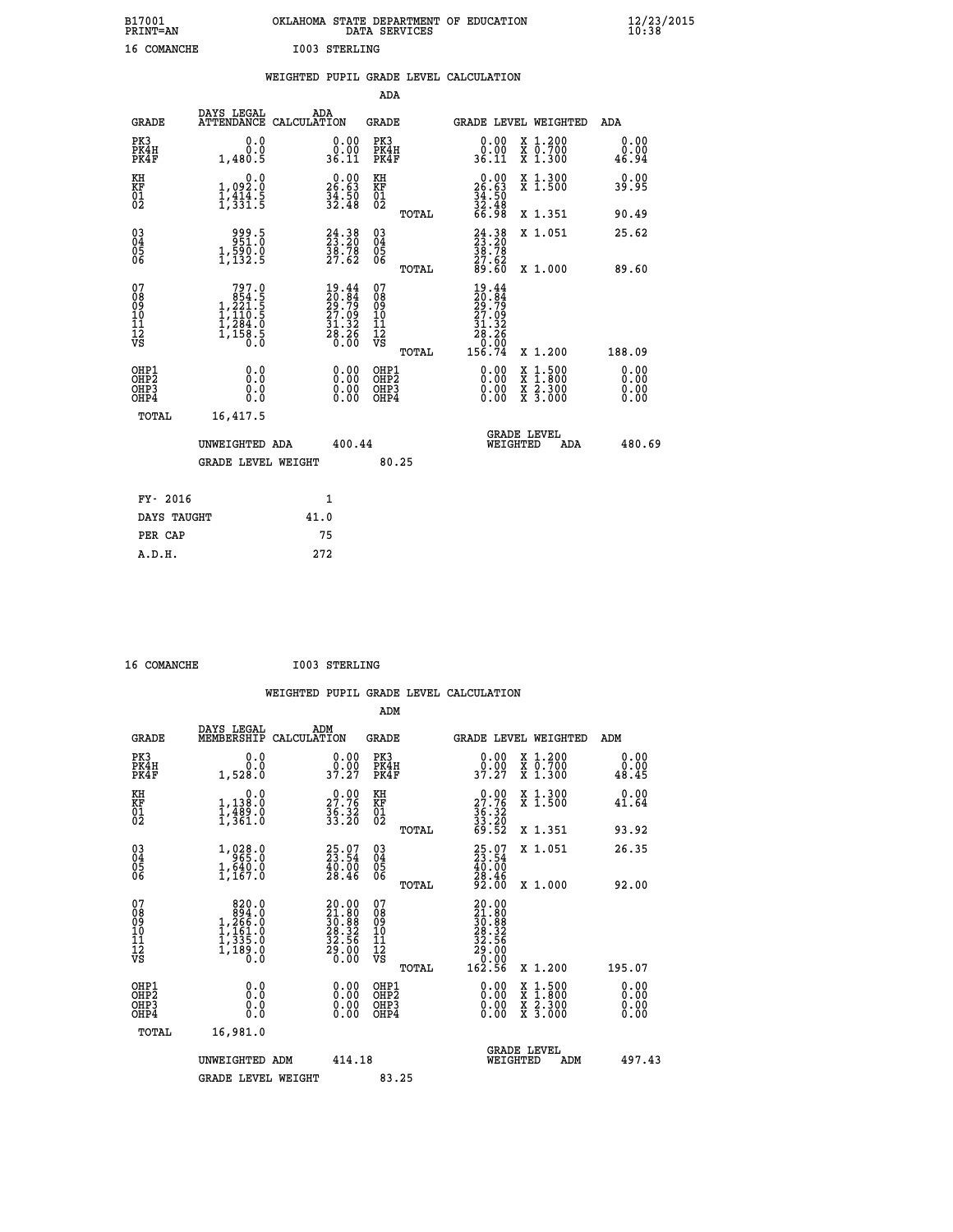| B17001<br>PRINT=AN | OKLAHOMA STATE DEPARTMENT OF EDUCATION<br>DATA SERVICES | $\frac{12}{23}$ /2015 |
|--------------------|---------------------------------------------------------|-----------------------|
| 16 COMANCHE        | 1004 GERONIMO                                           |                       |

|                                                    |                                                                                                                   | WEIGHTED PUPIL GRADE LEVEL CALCULATION                                   |                                        |       |                                                                                                    |                                                                                          |                              |
|----------------------------------------------------|-------------------------------------------------------------------------------------------------------------------|--------------------------------------------------------------------------|----------------------------------------|-------|----------------------------------------------------------------------------------------------------|------------------------------------------------------------------------------------------|------------------------------|
|                                                    |                                                                                                                   |                                                                          | ADA                                    |       |                                                                                                    |                                                                                          |                              |
| <b>GRADE</b>                                       | DAYS LEGAL                                                                                                        | ADA<br>ATTENDANCE CALCULATION                                            | <b>GRADE</b>                           |       |                                                                                                    | GRADE LEVEL WEIGHTED                                                                     | ADA                          |
| PK3<br>PK4H<br>PK4F                                | 40.0<br>759.0                                                                                                     | $\begin{smallmatrix} 1.00\\ 0.00\\ 18.98 \end{smallmatrix}$              | PK3<br>PK4H<br>PK4F                    |       | 1.00<br>0.00<br>18.98                                                                              | X 1.200<br>X 0.700<br>X 1.300                                                            | 1.20<br>0.00<br>24.67        |
| KH<br>KF<br>01<br>02                               | $\begin{smallmatrix}&&0\, .\, 0\, 744\, .\, 0\, 1\, ,\, 042\, .\, 0\, 1\, .\, 0\, 01\, .\, 0\, \end{smallmatrix}$ | $\begin{smallmatrix} 0.00\\ 18.60\\ 26.05\\ 25.03 \end{smallmatrix}$     | KH<br>KF<br>01<br>02                   |       | $\begin{smallmatrix} 0.00 \\ 18.60 \end{smallmatrix}$<br>$\frac{26}{25}$ : $\frac{05}{3}$<br>51.08 | X 1.300<br>X 1.500                                                                       | 0.00<br>27.90                |
|                                                    |                                                                                                                   |                                                                          |                                        | TOTAL |                                                                                                    | X 1.351                                                                                  | 69.01                        |
| $\begin{matrix} 03 \\ 04 \\ 05 \\ 06 \end{matrix}$ | 1,258.0<br>$1, 004.5$<br>913.0                                                                                    | $31.45$<br>$19.35$<br>$25.11$<br>$22.83$                                 | $^{03}_{04}$<br>Ŏ5<br>06               |       | $31.45$<br>$19.35$<br>$25.11$<br>$22.83$<br>$67.29$                                                | X 1.051                                                                                  | 33.05                        |
|                                                    |                                                                                                                   |                                                                          |                                        | TOTAL |                                                                                                    | X 1.000                                                                                  | 67.29                        |
| 07<br>08<br>09<br>101<br>112<br>VS                 | 960.5<br>829.0<br>647.5<br>955.5<br>957.5<br>897.5<br>759.0                                                       | $24.01$<br>$20.73$<br>$16.19$<br>$23.89$<br>$22.44$<br>$18.98$<br>$0.00$ | 07<br>08<br>09<br>11<br>11<br>12<br>VS | TOTAL | $24.01$<br>$20.73$<br>$16.19$<br>$23.89$<br>$22.44$<br>$18.98$<br>0.00<br>126.24                   | X 1.200                                                                                  | 151.49                       |
| OHP1<br>OHP2<br>OH <sub>P3</sub><br>OHP4           | 0.0<br>Ō.Ō<br>0.0<br>0.0                                                                                          | $\begin{smallmatrix} 0.00 \ 0.00 \ 0.00 \ 0.00 \end{smallmatrix}$        | OHP1<br>OHP2<br>OHP3<br>OHP4           |       | $0.00$<br>$0.00$<br>0.00                                                                           | $\begin{smallmatrix} x & 1.500 \\ x & 1.800 \\ x & 2.300 \\ x & 3.000 \end{smallmatrix}$ | 0.00<br>0.00<br>0.00<br>0.00 |
| TOTAL                                              | 12,584.5                                                                                                          |                                                                          |                                        |       |                                                                                                    |                                                                                          |                              |
|                                                    | UNWEIGHTED ADA                                                                                                    | 314.64                                                                   |                                        |       | WEIGHTED                                                                                           | <b>GRADE LEVEL</b><br>ADA                                                                | 374.61                       |
|                                                    | <b>GRADE LEVEL WEIGHT</b>                                                                                         |                                                                          | 59.97                                  |       |                                                                                                    |                                                                                          |                              |
| FY- 2016                                           |                                                                                                                   | $\mathbf{1}$                                                             |                                        |       |                                                                                                    |                                                                                          |                              |
| DAYS TAUGHT                                        |                                                                                                                   | 40.0                                                                     |                                        |       |                                                                                                    |                                                                                          |                              |
| PER CAP                                            |                                                                                                                   | 88                                                                       |                                        |       |                                                                                                    |                                                                                          |                              |

 **16 COMANCHE I004 GERONIMO**

|                                          |                                                                                                   |                                                                   |                                                        | WEIGHTED PUPIL GRADE LEVEL CALCULATION                                                   |                                                           |                              |
|------------------------------------------|---------------------------------------------------------------------------------------------------|-------------------------------------------------------------------|--------------------------------------------------------|------------------------------------------------------------------------------------------|-----------------------------------------------------------|------------------------------|
|                                          | DAYS LEGAL                                                                                        | ADM                                                               | ADM                                                    |                                                                                          |                                                           |                              |
| <b>GRADE</b>                             | MEMBERSHIP                                                                                        | CALCULATION                                                       | <b>GRADE</b>                                           |                                                                                          | GRADE LEVEL WEIGHTED                                      | ADM                          |
| PK3<br>PK4H<br>PK4F                      | 40.0<br>0.0<br>798.Ŏ                                                                              | 1.00<br>0:00<br>19:95                                             | PK3<br>PK4H<br>PK4F                                    | 1.00<br>0:00<br>19:95                                                                    | X 1.200<br>X 0.700<br>X 1.300                             | 1.20<br>0.00<br>25.94        |
| KH<br>KF<br>01<br>02                     | 768.0<br>1,080.0                                                                                  | $\begin{smallmatrix} 0.00\\19.20\\27.00\\25.73 \end{smallmatrix}$ | KH<br>KF<br>01<br>02                                   | $\begin{smallmatrix} 0.00\\19.20\\27.00\\25.73\\52.73 \end{smallmatrix}$                 | X 1.300<br>X 1.500                                        | 0.00<br>28.80                |
|                                          |                                                                                                   |                                                                   | TOTAL                                                  |                                                                                          | X 1.351                                                   | 71.24                        |
| 03<br>04<br>05<br>06                     | 1,285.0<br>$1,\overline{0}\overline{4}\overline{0}\overline{0}\overline{0}\overline{0}$           | $\frac{32.13}{20.05}$<br>$\frac{26.00}{24.00}$                    | $\begin{matrix} 03 \\ 04 \\ 05 \\ 06 \end{matrix}$     | $\frac{32.13}{20.05}$<br>$\frac{26.00}{24.00}$<br>$\frac{70.05}{70.05}$                  | X 1.051                                                   | 33.77                        |
|                                          |                                                                                                   |                                                                   | TOTAL                                                  |                                                                                          | X 1.000                                                   | 70.05                        |
| 07<br>08<br>09<br>101<br>11<br>12<br>VS  | 997.0<br>$\begin{smallmatrix} 874.10\ 687.0\ 687.0\ 1,037.0\ 960.0\ 813.0\ 0.0 \end{smallmatrix}$ | $24.93\n21.85\n17.18\n25.93\n24.00\n20.33\n0.00$                  | 07<br>08<br>09<br>001<br>11<br>11<br>12<br>VS<br>TOTAL | $24.93$<br>$21.85$<br>$17.18$<br>$25.93$<br>$24.00$<br>$20.33$<br>$\frac{50.00}{134.22}$ | X 1.200                                                   | 161.06                       |
| OHP1<br>OHP2<br>OHP3<br>OH <sub>P4</sub> | 0.0<br>0.000                                                                                      | 0.00<br>$\begin{smallmatrix} 0.00 \ 0.00 \end{smallmatrix}$       | OHP1<br>OHP2<br>OHP3<br>OHP4                           | $0.00$<br>$0.00$<br>0.00                                                                 | X 1:500<br>X 1:800<br>$\frac{x}{x}$ $\frac{5:300}{3:000}$ | 0.00<br>0.00<br>0.00<br>0.00 |
| TOTAL                                    | 13,170.0                                                                                          |                                                                   |                                                        |                                                                                          |                                                           |                              |
|                                          | UNWEIGHTED ADM                                                                                    | 329.28                                                            |                                                        | WEIGHTED                                                                                 | <b>GRADE LEVEL</b><br>ADM                                 | 392.06                       |
|                                          | <b>GRADE LEVEL WEIGHT</b>                                                                         |                                                                   | 62.78                                                  |                                                                                          |                                                           |                              |
|                                          |                                                                                                   |                                                                   |                                                        |                                                                                          |                                                           |                              |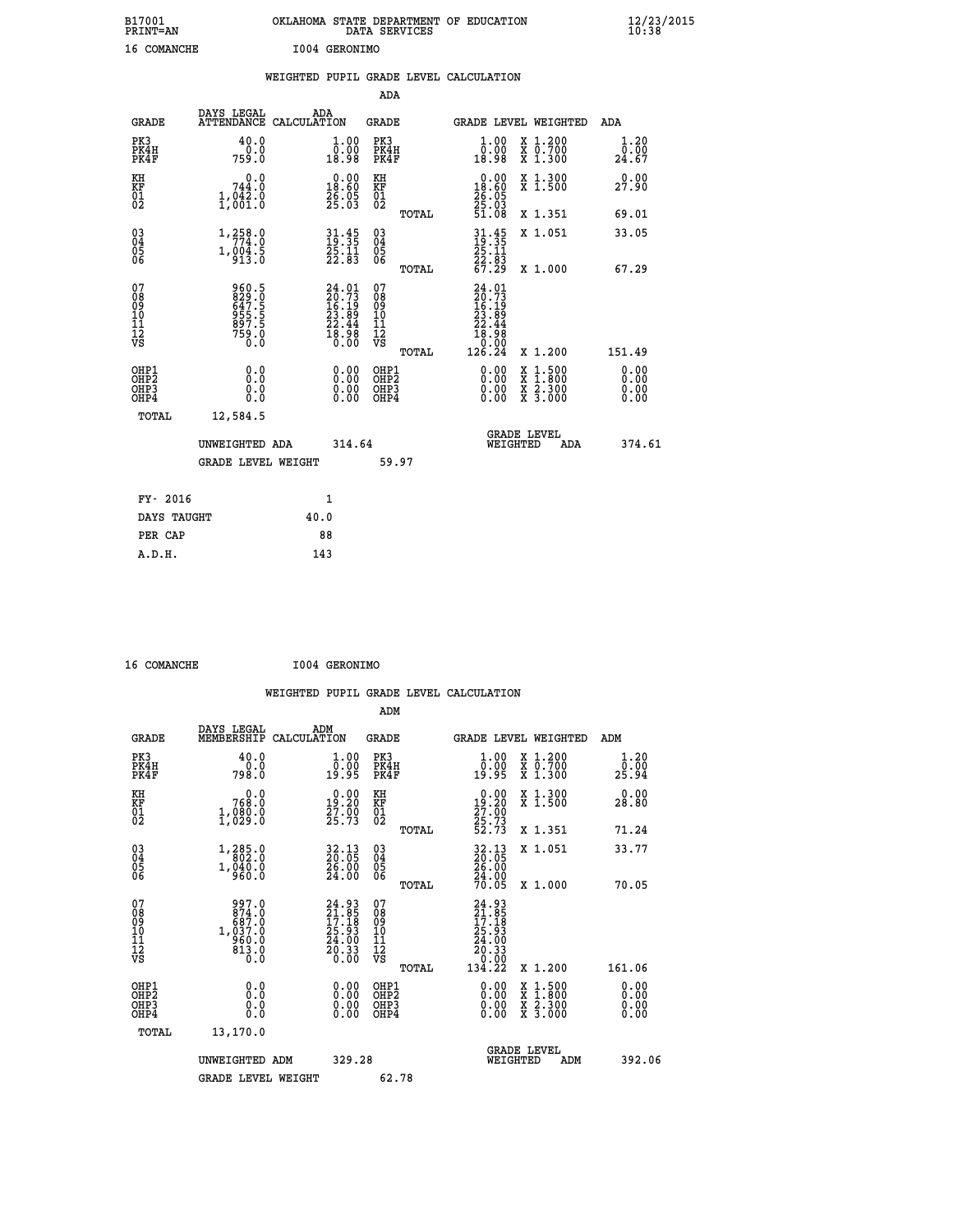### **WEIGHTED PUPIL GRADE LEVEL CALCULATION**

|                                                                    |                                                                                       |                                                                      | ADA                                                               |                                                                                          |                                                                                                  |                               |
|--------------------------------------------------------------------|---------------------------------------------------------------------------------------|----------------------------------------------------------------------|-------------------------------------------------------------------|------------------------------------------------------------------------------------------|--------------------------------------------------------------------------------------------------|-------------------------------|
| <b>GRADE</b>                                                       | DAYS LEGAL                                                                            | ADA<br>ATTENDANCE CALCULATION                                        | <b>GRADE</b>                                                      |                                                                                          | GRADE LEVEL WEIGHTED                                                                             | ADA                           |
| PK3<br>PK4H<br>PK4F                                                | 958.0<br>8,473.5<br>21,475.5                                                          | 25.89<br>229.01<br>580.42                                            | PK3<br>PK4H<br>PK4F                                               | $25.89$<br>$229.01$<br>$580.42$                                                          | X 1.200<br>X 0.700<br>X 1.300                                                                    | 31.07<br>160.31<br>754.55     |
| KH<br>KF<br>01<br>02                                               | 0.0<br>43,308.0<br>47,322.5<br>41,043.0                                               | 0.00<br>1,170.49<br>1,278.99<br>1,109.27                             | KH<br>KF<br>01<br>02                                              | 0.00<br>$1, 170.49$<br>$1, 278.99$<br>$1, 109.27$<br>$2, 388.26$                         | X 1.300<br>X 1.500                                                                               | 0.00<br>1,755.74              |
|                                                                    |                                                                                       |                                                                      | TOTAL                                                             |                                                                                          | X 1.351                                                                                          | 3,226.54                      |
| $\begin{smallmatrix} 03 \\[-4pt] 04 \end{smallmatrix}$<br>Ŏ5<br>06 | $\begin{smallmatrix} 40, 605.0\\ 35, 654.0\\ 34, 889.5\\ 36, 824.0 \end{smallmatrix}$ | 1,097.43<br>963.62<br>942.96<br>995.24                               | $\substack{03 \\ 04}$<br>$\begin{matrix} 0.5 \\ 0.6 \end{matrix}$ | $\begin{smallmatrix}1,097.43\\963.62\\942.96\\942.96\\995.24\\2,901.82\end{smallmatrix}$ | X 1.051                                                                                          | 1,153.40                      |
|                                                                    |                                                                                       |                                                                      | TOTAL                                                             |                                                                                          | X 1.000                                                                                          | 2,901.82                      |
| 07<br>08<br>09<br>101<br>11<br>12<br>VS                            | 36, 440.0<br>35, 292.5<br>36, 586.5<br>36, 742.5<br>33, 992.5<br>29, 667.0            | 984.86<br>953.85<br>988.82<br>993.04<br>913.72<br>$801.81$<br>$0.00$ | 07<br>08<br>09<br>101<br>11<br>12<br>VS                           | 984.86<br>953.85<br>988.82<br>993.04<br>918.72<br>801.81<br>0.00                         |                                                                                                  |                               |
|                                                                    |                                                                                       |                                                                      | TOTAL                                                             | 5,641.10                                                                                 | X 1.200                                                                                          | 6,769.32                      |
| OHP1<br>OHP <sub>2</sub><br>OHP3<br>OHP4                           | 2,002.0<br>0.0<br>0.0<br>$0.\overline{0}$                                             | $\frac{54.11}{0.00}$<br>0.00                                         | OHP1<br>OHP2<br>OHP3<br>OHP4                                      | 54.11<br>0.00                                                                            | $\begin{smallmatrix} x & 1 & 500 \\ x & 1 & 800 \\ x & 2 & 300 \\ x & 3 & 000 \end{smallmatrix}$ | 81.17<br>0.00<br>0.00<br>0.00 |
| TOTAL                                                              | 521,276.0                                                                             |                                                                      |                                                                   |                                                                                          |                                                                                                  |                               |
|                                                                    | UNWEIGHTED ADA                                                                        | 14,088.53                                                            |                                                                   | WEIGHTED                                                                                 | <b>GRADE LEVEL</b><br>ADA                                                                        | 16,833.92                     |
|                                                                    | <b>GRADE LEVEL WEIGHT</b>                                                             |                                                                      | 2,745.39                                                          |                                                                                          |                                                                                                  |                               |
| FY- 2016                                                           |                                                                                       | $\mathbf{1}$                                                         |                                                                   |                                                                                          |                                                                                                  |                               |
| DAYS TAUGHT                                                        |                                                                                       | 37.0                                                                 |                                                                   |                                                                                          |                                                                                                  |                               |
| PER CAP                                                            |                                                                                       | 33                                                                   |                                                                   |                                                                                          |                                                                                                  |                               |

| 16 COMANCHE<br>I008 LAWTON |
|----------------------------|
|----------------------------|

 **A.D.H. 6,611**

|                                           |                                                                           |                                                                                  | ADM                                             |                                                                                                             |                                                                                                  |                               |
|-------------------------------------------|---------------------------------------------------------------------------|----------------------------------------------------------------------------------|-------------------------------------------------|-------------------------------------------------------------------------------------------------------------|--------------------------------------------------------------------------------------------------|-------------------------------|
| <b>GRADE</b>                              | DAYS LEGAL<br>MEMBERSHIP                                                  | ADM<br>CALCULATION                                                               | <b>GRADE</b>                                    | <b>GRADE LEVEL WEIGHTED</b>                                                                                 |                                                                                                  | ADM                           |
| PK3<br>PK4H<br>PK4F                       | 1,064.0<br>9,025.0<br>22,855.0                                            | 28.76<br>243.92<br>617.70                                                        | PK3<br>PK4H<br>PK4F                             | 28.76<br>243.92<br>617.70                                                                                   | X 1.200<br>X 0.700<br>X 1.300                                                                    | 34.51<br>170.74<br>803.01     |
| KH<br>KF<br>01<br>02                      | 0.0<br>45,640.0<br>49, Š81.0<br>42, 795.0                                 | $\begin{smallmatrix}&&0.00\\1,233.51\\1,340.03\\1,156.62\end{smallmatrix}$       | KH<br>KF<br>01<br>02                            | 0.00<br>$1, 233.51$<br>$1, 340.03$<br>$1, 156.62$<br>$2, 496.65$                                            | X 1.300<br>X 1.500                                                                               | 0.00<br>1,850.27              |
| 03<br>04<br>05<br>06                      | $\frac{42}{37}, \frac{214}{196}.0$<br>$\frac{36}{372}.0$                  | 1, 140.92                                                                        | TOTAL<br>$\substack{03 \\ 04}$                  | 1,140.92<br>1,005.30                                                                                        | X 1.351<br>X 1.051                                                                               | 3,372.97<br>1,199.11          |
|                                           | 38,491.0                                                                  | 983.03<br>1,040.30                                                               | 05<br>TOTAL                                     | 983.03<br>$\frac{1}{3}, \overline{0} \overline{4} \overline{0} \cdot \overline{3} \overline{0}$<br>3,028.63 | X 1.000                                                                                          | 3,028.63                      |
| 07<br>08<br>09<br>11<br>11<br>12<br>VS    | 38, 113.0<br>37, 173.0<br>39, 205.0<br>39, 556.0<br>34, 689.0<br>31,888.0 | $1,030.08$<br>$1,004.68$<br>$1,059.59$<br>$1,069.08$<br>991.59<br>861.84<br>0.00 | 07<br>08<br>09<br>11<br>11<br>12<br>VS<br>TOTAL | 1,030.08<br>1,004.68<br>1,059.59<br>1,069.08<br>991.59<br>861.84<br>0.00<br>6,016.86                        | X 1.200                                                                                          | 7,220.23                      |
| OHP1<br>OH <sub>P</sub> 2<br>OHP3<br>OHP4 | 2,297.0<br>0.0<br>0.000                                                   | 62.08<br>0.00<br>0.00<br>0.00                                                    | OHP1<br>OHP2<br>OHP3<br>OHP4                    | 62.08<br>0.00<br>0.00<br>0.00                                                                               | $\begin{smallmatrix} x & 1 & 500 \\ x & 1 & 800 \\ x & 2 & 300 \\ x & 3 & 000 \end{smallmatrix}$ | 93.12<br>0.00<br>0.00<br>0.00 |
| TOTAL                                     | 550,154.0                                                                 |                                                                                  |                                                 |                                                                                                             |                                                                                                  |                               |
|                                           | UNWEIGHTED                                                                | 14,869.03<br>ADM                                                                 |                                                 | WEIGHTED                                                                                                    | <b>GRADE LEVEL</b><br>ADM                                                                        | 17,772.59                     |
|                                           | <b>GRADE LEVEL WEIGHT</b>                                                 |                                                                                  | 2,903.56                                        |                                                                                                             |                                                                                                  |                               |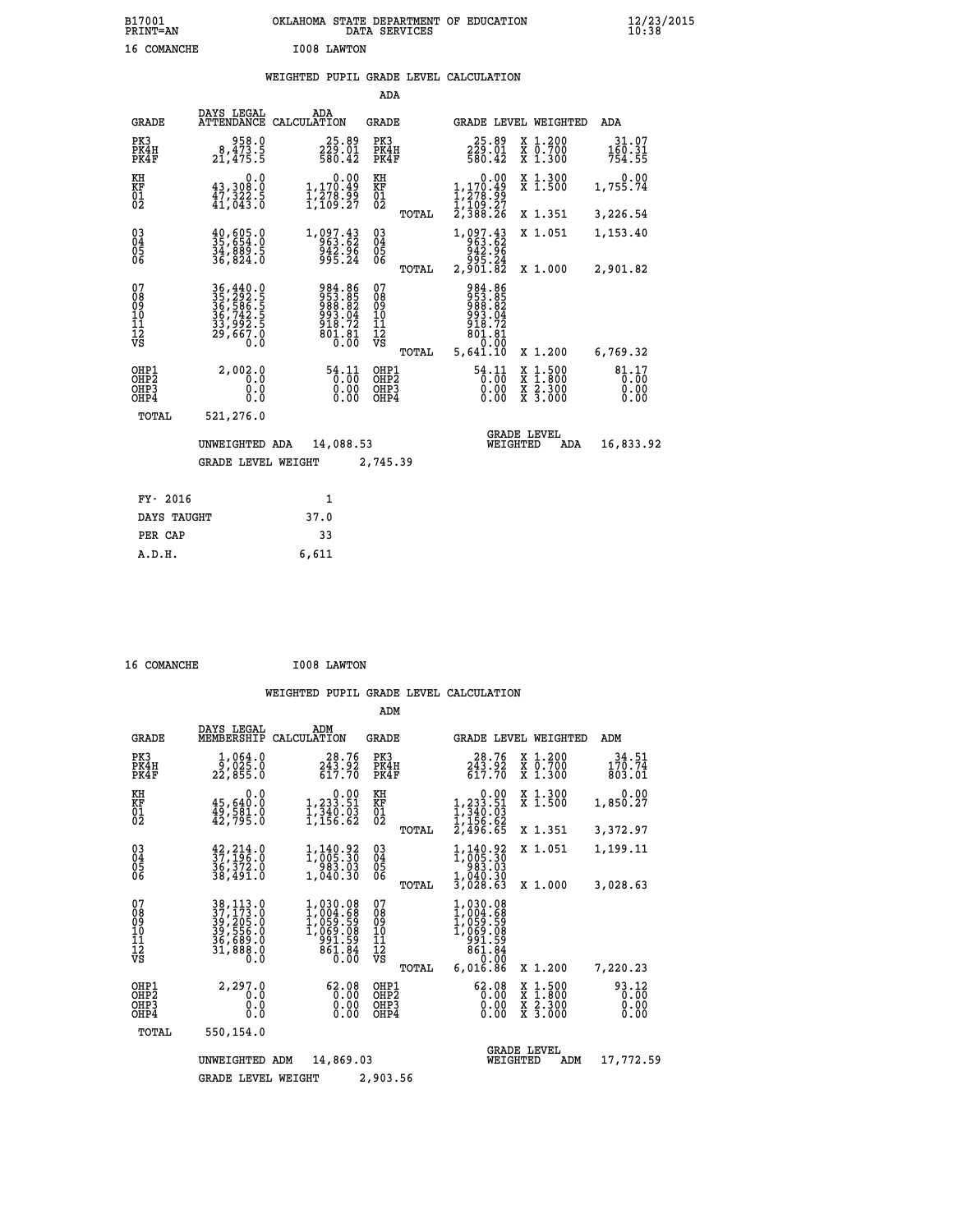| B17001<br><b>PRINT=AN</b> | OKLAHOMA<br>. STATE DEPARTMENT OF EDUCATION<br>DATA SERVICES | $\frac{12}{23}$ /2015 |
|---------------------------|--------------------------------------------------------------|-----------------------|
| 16<br>COMANCHE            | <b>I009 FLETCHER</b>                                         |                       |

|  |  | WEIGHTED PUPIL GRADE LEVEL CALCULATION |
|--|--|----------------------------------------|
|  |  |                                        |

|                                                    |                                                                                                                                           |                                                                          | ADA                                      |       |                                                                                                                |   |                                                           |                              |
|----------------------------------------------------|-------------------------------------------------------------------------------------------------------------------------------------------|--------------------------------------------------------------------------|------------------------------------------|-------|----------------------------------------------------------------------------------------------------------------|---|-----------------------------------------------------------|------------------------------|
| <b>GRADE</b>                                       | DAYS LEGAL                                                                                                                                | ADA<br>ATTENDANCE CALCULATION                                            | <b>GRADE</b>                             |       | GRADE LEVEL WEIGHTED                                                                                           |   |                                                           | <b>ADA</b>                   |
| PK3<br>PK4H<br>PK4F                                | 0.0<br>0.0<br>1,261.5                                                                                                                     | $\begin{smallmatrix} 0.00\\ 0.00\\ 28.67 \end{smallmatrix}$              | PK3<br>PK4H<br>PK4F                      |       | $\begin{smallmatrix} 0.00\\ 0.00\\ 28.67 \end{smallmatrix}$                                                    |   | X 1.200<br>X 0.700<br>X 1.300                             | 0.00<br>0.00<br>37.27        |
| KH<br>KF<br>01<br>02                               | 0.0<br>1,767.0<br>ī, 756.5<br>1,569.0                                                                                                     | $\begin{smallmatrix}&&0.00\\40.16\\39.92\\35.66\end{smallmatrix}$        | KH<br>KF<br>01<br>02                     |       | $0.00\n40.16\n39.92\n35.66\n75.58$                                                                             |   | X 1.300<br>X 1.500                                        | 0.00<br>60.24                |
|                                                    |                                                                                                                                           |                                                                          |                                          | TOTAL |                                                                                                                |   | X 1.351                                                   | 102.11                       |
| $\begin{matrix} 03 \\ 04 \\ 05 \\ 06 \end{matrix}$ | $1,803.5$<br>1,078.0<br>$\frac{1}{1}, \frac{5}{5}0\frac{5}{4}\cdot\frac{5}{0}$                                                            | $\frac{40.99}{24.50}$<br>$\frac{51.22}{34.18}$                           | 03<br>04<br>05<br>06                     |       | $\frac{40.99}{24.50}$<br>$\frac{3\bar{4}\cdot 22}{34\cdot 18}$<br>92.90                                        |   | X 1.051                                                   | 43.08                        |
|                                                    |                                                                                                                                           |                                                                          |                                          | TOTAL |                                                                                                                |   | X 1.000                                                   | 92.90                        |
| 07<br>08<br>09<br>11<br>11<br>12<br>VS             | $\begin{smallmatrix} 1,253\cdot 0\\ 1,431\cdot 0\\ 1,382\cdot 5\\ 1,431\cdot 0\\ 1,317\cdot 0\\ 1,348\cdot 0\\ 0\cdot 0\end{smallmatrix}$ | $28.48$<br>$32.52$<br>$31.42$<br>$32.52$<br>$29.93$<br>$30.64$<br>$0.00$ | 07<br>08<br>09<br>11<br>11<br>12<br>VS   |       | $\begin{smallmatrix} 28.48\\ 32.52\\ 31.42\\ 32.52\\ 29.52\\ 29.64\\ 30.64\\ 0.000\\ 185.51 \end{smallmatrix}$ |   |                                                           |                              |
|                                                    |                                                                                                                                           |                                                                          |                                          | TOTAL |                                                                                                                |   | X 1.200                                                   | 222.61                       |
| OHP1<br>OHP <sub>2</sub><br>OHP3<br>OHP4           | 0.0<br>0.0<br>Ō.Ō                                                                                                                         | 0.00<br>$\begin{smallmatrix} 0.00 \ 0.00 \end{smallmatrix}$              | OHP1<br>OHP <sub>2</sub><br>OHP3<br>OHP4 |       | $0.00$<br>$0.00$<br>0.00                                                                                       | X | $1.500$<br>$1.800$<br>$\frac{x}{x}$ $\frac{5.300}{3.000}$ | 0.00<br>0.00<br>0.00<br>0.00 |
| <b>TOTAL</b>                                       | 20,407.5                                                                                                                                  |                                                                          |                                          |       |                                                                                                                |   |                                                           |                              |
|                                                    | UNWEIGHTED ADA                                                                                                                            | 463.81                                                                   |                                          |       | WEIGHTED                                                                                                       |   | <b>GRADE LEVEL</b><br>ADA                                 | 558.21                       |
|                                                    | <b>GRADE LEVEL WEIGHT</b>                                                                                                                 |                                                                          | 94.40                                    |       |                                                                                                                |   |                                                           |                              |
| FY- 2016                                           |                                                                                                                                           | $\mathbf{1}$                                                             |                                          |       |                                                                                                                |   |                                                           |                              |
|                                                    |                                                                                                                                           |                                                                          |                                          |       |                                                                                                                |   |                                                           |                              |
| DAYS TAUGHT                                        |                                                                                                                                           | 44.0                                                                     |                                          |       |                                                                                                                |   |                                                           |                              |
| PER CAP                                            |                                                                                                                                           | 68                                                                       |                                          |       |                                                                                                                |   |                                                           |                              |

|  | 16 COMANCHE |
|--|-------------|
|  |             |

 **16 COMANCHE I009 FLETCHER**

 **WEIGHTED PUPIL GRADE LEVEL CALCULATION ADM DAYS LEGAL ADM**

| <b>GRADE</b>                                       | DAYS TEGAT<br>MEMBERSHIP                                                            | ADM<br>CALCULATION                                                       | <b>GRADE</b>                                        |       | <b>GRADE LEVEL WEIGHTED</b>                                                |                                                                                                                                           | ADM                      |  |
|----------------------------------------------------|-------------------------------------------------------------------------------------|--------------------------------------------------------------------------|-----------------------------------------------------|-------|----------------------------------------------------------------------------|-------------------------------------------------------------------------------------------------------------------------------------------|--------------------------|--|
| PK3<br>PK4H<br>PK4F                                | 0.0<br>Ō.Ō<br>1,327.0                                                               | $\begin{smallmatrix} 0.00\\ 0.00\\ 30.16 \end{smallmatrix}$              | PK3<br>PK4H<br>PK4F                                 |       | 0.00<br>30.16                                                              | X 1.200<br>X 0.700<br>X 1.300                                                                                                             | 0.00<br>0.00<br>39.21    |  |
| KH<br>KF<br>01<br>02                               | 0.0<br>$\frac{1}{1}, \frac{849}{836}$ .0<br>1,610.0                                 | $\begin{smallmatrix} 0.00\\ 42.02\\ 41.73\\ 36.59 \end{smallmatrix}$     | KH<br>KF<br>01<br>02                                |       | $0.00\n42.02\n41.73\n36.59\n78.32$                                         | X 1.300<br>X 1.500                                                                                                                        | 0.00<br>63.03            |  |
|                                                    |                                                                                     |                                                                          |                                                     | TOTAL |                                                                            | X 1.351                                                                                                                                   | 105.81                   |  |
| $\begin{matrix} 03 \\ 04 \\ 05 \\ 06 \end{matrix}$ | $1,866.0$<br>$1,112.0$<br>$1,540.0$<br>$1,566.0$                                    | $\begin{smallmatrix} 42.41\ 25.27\ 35.00\ 35.59 \end{smallmatrix}$       | $\begin{array}{c} 03 \\ 04 \\ 05 \\ 06 \end{array}$ |       | $\begin{smallmatrix} 42.41\ 25.27\ 35.00\ 35.59\ 35.86\ \end{smallmatrix}$ | X 1.051                                                                                                                                   | 44.57                    |  |
|                                                    |                                                                                     |                                                                          |                                                     | TOTAL |                                                                            | X 1.000                                                                                                                                   | 95.86                    |  |
| 07<br>08<br>09<br>101<br>112<br>VS                 | $1,318.0$<br>$1,497.0$<br>$1,464.0$<br>$1,479.0$<br>$1,390.0$<br>$1,405.0$<br>$0.0$ | $29.95$<br>$34.02$<br>$33.27$<br>$33.61$<br>$31.59$<br>$31.93$<br>$0.00$ | 07<br>08<br>09<br>11<br>11<br>12<br>VS              |       | $29.95$<br>$33.27$<br>$33.61$<br>$31.59$<br>$31.93$<br>$0.007$<br>$194.37$ |                                                                                                                                           |                          |  |
|                                                    |                                                                                     |                                                                          |                                                     | TOTAL |                                                                            | X 1.200                                                                                                                                   | 233.24                   |  |
| OHP1<br>OHP2<br>OHP3<br>OHP4                       | 0.0<br>0.0<br>0.0                                                                   | $0.00$<br>$0.00$<br>0.00                                                 | OHP1<br>OHP <sub>2</sub><br>OHP3<br>OHP4            |       |                                                                            | $\begin{smallmatrix} \mathtt{X} & 1\cdot500\\ \mathtt{X} & 1\cdot800\\ \mathtt{X} & 2\cdot300\\ \mathtt{X} & 3\cdot000 \end{smallmatrix}$ | $0.00$<br>$0.00$<br>0.00 |  |
| TOTAL                                              | 21,259.0                                                                            |                                                                          |                                                     |       |                                                                            |                                                                                                                                           |                          |  |
|                                                    | UNWEIGHTED ADM                                                                      | 483.14                                                                   |                                                     |       | WEIGHTED                                                                   | <b>GRADE LEVEL</b><br>ADM                                                                                                                 | 581.72                   |  |
|                                                    | <b>GRADE LEVEL WEIGHT</b>                                                           |                                                                          | 98.58                                               |       |                                                                            |                                                                                                                                           |                          |  |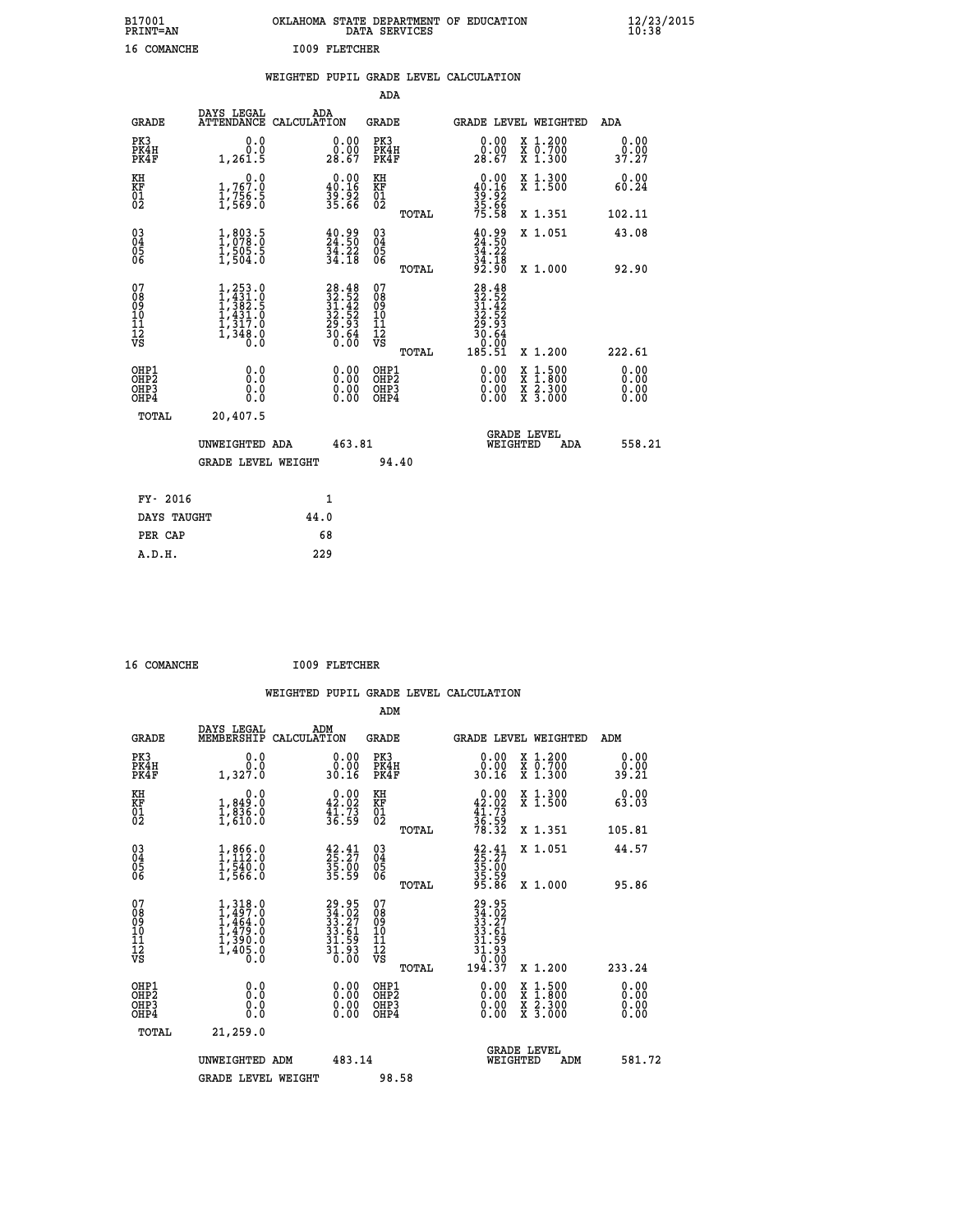| B17001<br><b>PRINT=AN</b> | OKLAHOMA STATE DEPARTMENT OF EDUCATION<br>DATA SERVICES | $\frac{12}{23}$ /2015 |
|---------------------------|---------------------------------------------------------|-----------------------|
| COMANCHE<br>16            | I016 ELGIN                                              |                       |

|  |  | WEIGHTED PUPIL GRADE LEVEL CALCULATION |
|--|--|----------------------------------------|
|  |  |                                        |

|                                                                    |                                                                           |                                                                                                    | ADA                                      |       |                                                                                                       |                                                                                                  |                                  |
|--------------------------------------------------------------------|---------------------------------------------------------------------------|----------------------------------------------------------------------------------------------------|------------------------------------------|-------|-------------------------------------------------------------------------------------------------------|--------------------------------------------------------------------------------------------------|----------------------------------|
| <b>GRADE</b>                                                       | DAYS LEGAL                                                                | ADA<br>ATTENDANCE CALCULATION                                                                      | <b>GRADE</b>                             |       |                                                                                                       | GRADE LEVEL WEIGHTED                                                                             | ADA                              |
| PK3<br>PK4H<br>PK4F                                                | 285.5<br>0.0<br>5,308.5                                                   | $\begin{smallmatrix} 6.07\ 0.00\ 112.95 \end{smallmatrix}$                                         | PK3<br>PK4H<br>PK4F                      |       | 6.07<br>ةُ فِّ.<br>112.95                                                                             | X 1.200<br>X 0.700<br>X 1.300                                                                    | 7.28<br>0.00<br>146.84           |
| KH<br><b>KF</b><br>01<br>02                                        | 0.0<br>$\begin{smallmatrix} 6,312.0\ 8,424.5\ 6,536.0 \end{smallmatrix}$  | $0.00$<br>$134.30$<br>$\frac{179.24}{139.06}$                                                      | KH<br>KF<br>01<br>02                     |       | $\begin{array}{c} 0.00 \\ 134.30 \\ 179.24 \\ 139.06 \\ 318.30 \end{array}$                           | X 1.300<br>X 1.500                                                                               | 0.00<br>201.45                   |
|                                                                    |                                                                           |                                                                                                    |                                          | TOTAL |                                                                                                       | X 1.351                                                                                          | 430.02                           |
| $\begin{smallmatrix} 03 \\[-4pt] 04 \end{smallmatrix}$<br>05<br>06 | $7,910.5$<br>$7,434.5$<br>$7,921.0$<br>$7,727.0$                          | $149.16$<br>$158.18$<br>$149.38$<br>$164.40$                                                       | $\substack{03 \\ 04}$<br>05<br>06        |       | $\begin{array}{c} 149.16 \\[-4pt] 158.18 \\[-4pt] 149.38 \\[-4pt] 164.40 \\[-4pt] 471.96 \end{array}$ | X 1.051                                                                                          | 156.77                           |
|                                                                    |                                                                           |                                                                                                    |                                          | TOTAL |                                                                                                       | X 1.000                                                                                          | 471.96                           |
| 07<br>08901112<br>1112<br>VS                                       | 7,400.5<br>8,343.5<br>7,680.0<br>8,070.0<br>8,070.0<br>7,771.5<br>6,642.5 | $\begin{smallmatrix} 157.46\\ 177.52\\ 163.40\\ 171.70\\ 165.35\\ 141.33\\ 0.00 \end{smallmatrix}$ | 07<br>08<br>09<br>11<br>11<br>12<br>VS   |       | 157.46<br>$177.52$<br>$163.40$<br>$171.70$<br>$165.35$<br>$141.33$<br>$0.92$                          |                                                                                                  |                                  |
|                                                                    |                                                                           |                                                                                                    |                                          | TOTAL | 976.76                                                                                                | X 1.200                                                                                          | 1,172.11                         |
| OHP1<br>OH <sub>P2</sub><br>OH <sub>P3</sub><br>OH <sub>P4</sub>   | 124.5<br>0.0<br>0.0                                                       | $\frac{2.65}{0.00}$<br>0.00<br>0.00                                                                | OHP1<br>OHP <sub>2</sub><br>OHP3<br>OHP4 |       | $\frac{2.65}{0.00}$<br>0.00<br>0.00                                                                   | $\begin{smallmatrix} x & 1 & 500 \\ x & 1 & 800 \\ x & 2 & 300 \\ x & 3 & 000 \end{smallmatrix}$ | $3.98$<br>$0.00$<br>0.00<br>0.00 |
| TOTAL                                                              | 102,092.0                                                                 |                                                                                                    |                                          |       |                                                                                                       |                                                                                                  |                                  |
|                                                                    | UNWEIGHTED ADA                                                            | 2,172.15                                                                                           |                                          |       |                                                                                                       | GRADE LEVEL<br>WEIGHTED<br>ADA                                                                   | 2,590.41                         |
|                                                                    | <b>GRADE LEVEL WEIGHT</b>                                                 |                                                                                                    | 418.26                                   |       |                                                                                                       |                                                                                                  |                                  |
| FY- 2016                                                           |                                                                           | $\mathbf{1}$                                                                                       |                                          |       |                                                                                                       |                                                                                                  |                                  |
| DAYS TAUGHT                                                        |                                                                           | 47.0                                                                                               |                                          |       |                                                                                                       |                                                                                                  |                                  |
| PER CAP                                                            |                                                                           | 35                                                                                                 |                                          |       |                                                                                                       |                                                                                                  |                                  |

| 16 COMANCHE | I016 ELGIN |
|-------------|------------|
|             |            |

 **A.D.H. 1,155**

| <b>GRADE</b>                                         | DAYS LEGAL<br>MEMBERSHIP                                              | ADM<br>CALCULATION                                                                                                                  | <b>GRADE</b>                             |       | GRADE LEVEL WEIGHTED                                                                          |                                |                                                                                                                     | ADM                                             |  |
|------------------------------------------------------|-----------------------------------------------------------------------|-------------------------------------------------------------------------------------------------------------------------------------|------------------------------------------|-------|-----------------------------------------------------------------------------------------------|--------------------------------|---------------------------------------------------------------------------------------------------------------------|-------------------------------------------------|--|
| PK3<br>PK4H<br>PK4F                                  | 288.0<br>0.0<br>5,600.0                                               | $6.13$<br>$0.00$<br>119.15                                                                                                          | PK3<br>PK4H<br>PK4F                      |       | 6.13<br>$\begin{array}{c} 0.00 \\ -1.19 \\ -1.5 \end{array}$                                  |                                | X 1.200<br>X 0.700<br>X 1.300                                                                                       | 7.36<br>0.00<br>154.90                          |  |
| KH<br>KF<br>01<br>02                                 | 0.0<br>6,652:0<br>8,841:0<br>6,822:0                                  | $\begin{smallmatrix} 0.00\\ 141.53\\ 188.11\\ 145.15 \end{smallmatrix}$                                                             | KH<br>KF<br>01<br>02                     |       | $\begin{array}{r} 0.00 \\ 141.53 \\ 188.11 \\ 145.15 \\ 333.26 \end{array}$                   |                                | X 1.300<br>X 1.500                                                                                                  | 0.00<br>212.30                                  |  |
|                                                      |                                                                       |                                                                                                                                     |                                          | TOTAL |                                                                                               |                                | X 1.351                                                                                                             | 450.23                                          |  |
| 03<br>04<br>05<br>06                                 | 7,281.0<br>7,696.0<br>7,305.0<br>8,064.0                              | $154.91$<br>$163.74$<br>$155.43$<br>$171.57$                                                                                        | $\substack{03 \\ 04}$<br>05<br>06        |       | $154.91$<br>$163.74$<br>$155.43$<br>$171.57$<br>$490.74$                                      |                                | X 1.051                                                                                                             | 162.81                                          |  |
|                                                      |                                                                       |                                                                                                                                     |                                          | TOTAL |                                                                                               |                                | X 1.000                                                                                                             | 490.74                                          |  |
| 07<br>08<br>09<br>11<br>11<br>12<br>VS               | 7,671.0<br>8,676.0<br>8,028.0<br>8,475.0<br>8,128.0<br>6,960.0<br>0.0 | $\begin{smallmatrix} 163\cdot21\\184\cdot60\\170\cdot81\\180\cdot32\\182\cdot94\\172\cdot94\\148\cdot09\\0\cdot00\end{smallmatrix}$ | 07<br>08<br>09<br>11<br>11<br>12<br>VS   |       | $\begin{array}{r} 163.21\ 184.60\ 170.81\ 180.32\ 172.94\ 148.09\ 0.00\ 1,019.97 \end{array}$ |                                |                                                                                                                     |                                                 |  |
|                                                      |                                                                       |                                                                                                                                     |                                          | TOTAL |                                                                                               |                                | X 1.200                                                                                                             | 1,223.96                                        |  |
| OHP1<br>OHP <sub>2</sub><br>OH <sub>P3</sub><br>OHP4 | 136.0<br>0.0<br>0.0<br>0.0                                            | 0:00<br>0:00<br>5:00<br>0.00                                                                                                        | OHP1<br>OHP <sub>2</sub><br>OHP3<br>OHP4 |       | $\begin{smallmatrix} 2.89\ 0.00\ 0.00 \end{smallmatrix}$                                      |                                | $\begin{array}{l} \mathtt{X} & 1.500 \\ \mathtt{X} & 1.800 \\ \mathtt{X} & 2.300 \\ \mathtt{X} & 3.000 \end{array}$ | $\frac{4}{0}$ : $\frac{34}{00}$<br>0.00<br>0.00 |  |
| TOTAL                                                | 106,623.0                                                             |                                                                                                                                     |                                          |       |                                                                                               |                                |                                                                                                                     |                                                 |  |
|                                                      | UNWEIGHTED                                                            | 2,268.58<br>ADM                                                                                                                     |                                          |       |                                                                                               | <b>GRADE LEVEL</b><br>WEIGHTED | ADM                                                                                                                 | 2,706.64                                        |  |
|                                                      | <b>GRADE LEVEL WEIGHT</b>                                             |                                                                                                                                     | 438.06                                   |       |                                                                                               |                                |                                                                                                                     |                                                 |  |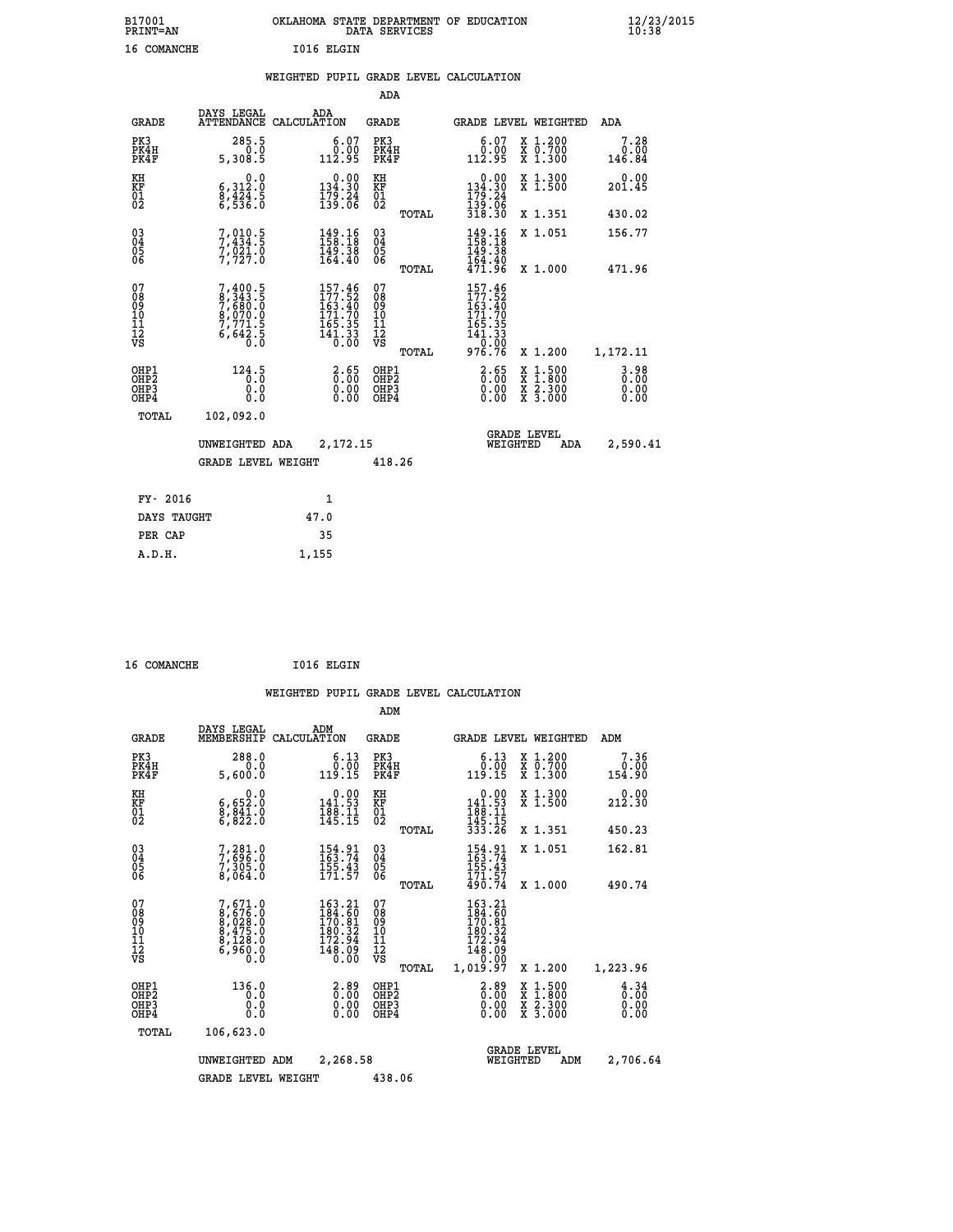## **B17001 OKLAHOMA STATE DEPARTMENT OF EDUCATION 12/23/2015 PRINT=AN DATA SERVICES 10:38 16 COMANCHE I132 CHATTANOOGA**

|                                    |                                                                                                        |                                                                                  | WEIGHTED PUPIL GRADE LEVEL CALCULATION          |                                                                                             |                              |
|------------------------------------|--------------------------------------------------------------------------------------------------------|----------------------------------------------------------------------------------|-------------------------------------------------|---------------------------------------------------------------------------------------------|------------------------------|
|                                    |                                                                                                        |                                                                                  | <b>ADA</b>                                      |                                                                                             |                              |
| <b>GRADE</b>                       | DAYS LEGAL                                                                                             | ADA<br>ATTENDANCE CALCULATION                                                    | <b>GRADE</b>                                    | GRADE LEVEL WEIGHTED                                                                        | ADA                          |
| PK3<br>PK4H<br>PK4F                | 555.5                                                                                                  | $\begin{smallmatrix} 0.00\\ 0.00\\ 11.82 \end{smallmatrix}$<br>0.0<br>0.0        | PK3<br>PK4H<br>PK4F                             | 0.00<br>X 1.200<br>X 0.700<br>X 1.300<br>0.00<br>11.82                                      | 0.00<br>0.00<br>15.37        |
| KH<br>KF<br>01<br>02               | $0.0$<br>536.0<br>1,023.5                                                                              | 0.00<br>$11.40$<br>$15.47$<br>$21.78$                                            | KH<br>KF<br>01<br>02                            | X 1.300<br>X 1.500<br>0.00<br>$11.40$<br>$15.47$<br>$21.78$<br>$37.25$                      | 0.00<br>17.10                |
|                                    |                                                                                                        |                                                                                  | TOTAL                                           | X 1.351                                                                                     | 50.32                        |
| $^{03}_{04}$<br>Ŏ5<br>06           | $713.5$<br>522.0<br>705.0<br>483.0                                                                     | 15.18<br>$\frac{15.00}{10.28}$                                                   | $\substack{03 \\ 04}$<br>Ŏ5<br>06               | $15.18$<br>$11.11$<br>X 1.051<br>$\frac{15.00}{10.28}$                                      | 15.95                        |
|                                    |                                                                                                        |                                                                                  | TOTAL                                           | 36.39<br>X 1.000                                                                            | 36.39                        |
| 07<br>08<br>09<br>101<br>112<br>VS | $\begin{smallmatrix} 493.0\\ 1,101.5\\ 747.0\\ 749.5\\ 731.0 \end{smallmatrix}$<br>$\frac{551.5}{0.0}$ | $10.49$<br>$23.44$<br>$15.89$<br>$15.95$<br>$15.55$<br>$20.24$<br>$0.00$         | 07<br>08<br>09<br>11<br>11<br>12<br>VS<br>TOTAL | $10.49$<br>$23.44$<br>$15.89$<br>$15.95$<br>$15.55$<br>$20.24$<br>0.00<br>101.56<br>X 1.200 | 121.87                       |
| OHP1<br>OHP2<br>OHP3<br>OHP4       |                                                                                                        | 0.00<br>0.0<br>0.0<br>$\begin{smallmatrix} 0.00 \ 0.00 \end{smallmatrix}$<br>Ō.Ō | OHP1<br>OHP2<br>OHP3<br>OHP4                    | 0.00<br>X 1:500<br>X 2.300<br>X 3.000<br>0.00<br>0.00                                       | 0.00<br>0.00<br>0.00<br>0.00 |
|                                    | <b>TOTAL</b><br>10,039.0                                                                               |                                                                                  |                                                 |                                                                                             |                              |
|                                    | UNWEIGHTED ADA                                                                                         |                                                                                  | 213.60                                          | <b>GRADE LEVEL</b><br>WEIGHTED<br>ADA                                                       | 257.00                       |
|                                    |                                                                                                        | <b>GRADE LEVEL WEIGHT</b>                                                        | 43.40                                           |                                                                                             |                              |
|                                    | FY- 2016                                                                                               | $\mathbf{1}$                                                                     |                                                 |                                                                                             |                              |
|                                    | DAYS TAUGHT                                                                                            | 47.0                                                                             |                                                 |                                                                                             |                              |
|                                    | PER CAP                                                                                                | 139                                                                              |                                                 |                                                                                             |                              |

| 16 COMANCHE |  |
|-------------|--|

 **A.D.H. 137**

 **16 COMANCHE I132 CHATTANOOGA**

|             |                      |     | WEIGHTED PUPIL GRADE LEVEL CALCULATION |
|-------------|----------------------|-----|----------------------------------------|
|             |                      | ADM |                                        |
| ----- ----- | $\sim$ $\sim$ $\sim$ |     |                                        |

| <b>GRADE</b>                                       | DAYS LEGAL<br>MEMBERSHIP                                      | ADM<br>CALCULATION                                                   | <b>GRADE</b>                                        |       |                                                                                               |          | <b>GRADE LEVEL WEIGHTED</b>                                      | ADM                   |
|----------------------------------------------------|---------------------------------------------------------------|----------------------------------------------------------------------|-----------------------------------------------------|-------|-----------------------------------------------------------------------------------------------|----------|------------------------------------------------------------------|-----------------------|
| PK3<br>PK4H<br>PK4F                                | 0.0<br>0.0<br>585.0                                           | 0.0000<br>12.45                                                      | PK3<br>PK4H<br>PK4F                                 |       | 0.00<br>0.00<br>12.45                                                                         |          | $\begin{array}{c} x & 1.200 \\ x & 0.700 \end{array}$<br>X 1.300 | 0.00<br>0.00<br>16.19 |
| KH<br>KF<br>01<br>02                               | 0.0<br>563:0<br>765:0<br>1,074:0                              | $\begin{smallmatrix} 0.00\\ 11.98\\ 16.28\\ 22.85 \end{smallmatrix}$ | KH<br>KF<br>01<br>02                                |       | $\begin{array}{r} 0.00 \\ 11.98 \\ 16.28 \\ 22.85 \\ 39.13 \end{array}$                       |          | X 1.300<br>X 1.500                                               | 0.00<br>17.97         |
|                                                    |                                                               |                                                                      |                                                     | TOTAL |                                                                                               |          | X 1.351                                                          | 52.86                 |
| $\begin{matrix} 03 \\ 04 \\ 05 \\ 06 \end{matrix}$ | 733.0<br>544.0<br>727.0                                       | $\begin{smallmatrix} 15.60\ 11.57\ 15.47\ 10.98 \end{smallmatrix}$   | $\begin{array}{c} 03 \\ 04 \\ 05 \\ 06 \end{array}$ |       | $15.60$<br>$11.57$<br>$15.47$<br>$10.98$<br>$38.02$                                           |          | X 1.051                                                          | 16.40                 |
|                                                    | 516.0                                                         |                                                                      |                                                     | TOTAL |                                                                                               |          | X 1.000                                                          | 38.02                 |
| 07<br>08<br>09<br>11<br>11<br>12<br>VS             | 1,126.0<br>1,126.0<br>787.0<br>798.0<br>752.0<br>987.0<br>0.0 | $\frac{10.96}{23.96}$<br>16.98<br>$\frac{16.00}{21.00}$              | 07<br>08<br>09<br>10<br>11<br>12<br>νs              | TOTAL | $\begin{smallmatrix} 10.96\\23.96\\16.74\\16.98\\16.00\\21.00\\0.00\\105.64\end{smallmatrix}$ |          | X 1.200                                                          | 126.77                |
| OHP1                                               |                                                               |                                                                      | OHP1                                                |       |                                                                                               |          |                                                                  | 0.00                  |
| OH <sub>P</sub> 2<br>OHP3<br>OHP4                  | 0.0<br>0.0<br>Ŏ.Ŏ                                             | $0.00$<br>$0.00$<br>0.00                                             | OHP <sub>2</sub><br>OHP3<br>OHP4                    |       |                                                                                               |          | X 1:500<br>X 1:800<br>X 2:300<br>X 3:000                         | 0.00<br>0.00<br>0.00  |
| TOTAL                                              | 10,472.0                                                      |                                                                      |                                                     |       |                                                                                               |          |                                                                  |                       |
|                                                    | UNWEIGHTED ADM                                                | 222.82                                                               |                                                     |       |                                                                                               | WEIGHTED | <b>GRADE LEVEL</b><br>ADM                                        | 268.21                |
|                                                    | <b>GRADE LEVEL WEIGHT</b>                                     |                                                                      | 45.39                                               |       |                                                                                               |          |                                                                  |                       |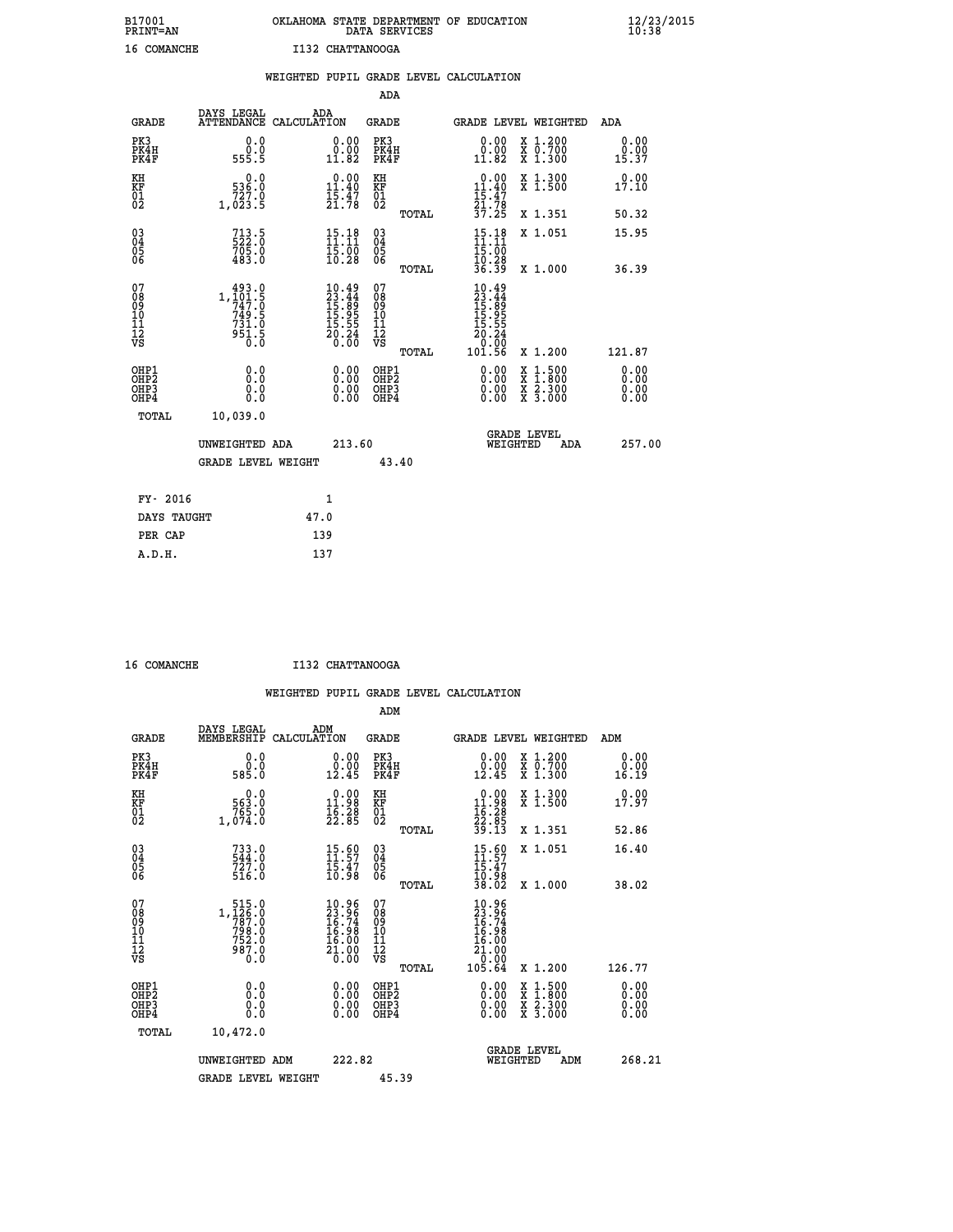## **B17001 OKLAHOMA STATE DEPARTMENT OF EDUCATION 12/23/2015 PRINT=AN DATA SERVICES 10:38 COMANCHE COUNTY TOTALS**

|  |  | WEIGHTED PUPIL GRADE LEVEL CALCULATION |
|--|--|----------------------------------------|
|  |  |                                        |

|                                                                    |                                                                                  |                                                                                   | ADA                                      |                                                                                                                                                                                      |                                                                                                  |                                |
|--------------------------------------------------------------------|----------------------------------------------------------------------------------|-----------------------------------------------------------------------------------|------------------------------------------|--------------------------------------------------------------------------------------------------------------------------------------------------------------------------------------|--------------------------------------------------------------------------------------------------|--------------------------------|
| <b>GRADE</b>                                                       | DAYS LEGAL<br>ATTENDANCE                                                         | ADA<br>CALCULATION                                                                | <b>GRADE</b>                             |                                                                                                                                                                                      | GRADE LEVEL WEIGHTED                                                                             | ADA                            |
| PK3<br>PK4H<br>PK4F                                                | $\frac{1}{8}$ , $\frac{480.5}{513.5}$<br>39,962.0                                | 37.57<br>229.94<br>996.27                                                         | PK3<br>PK4H<br>PK4F                      | 37.57<br>229.94<br>996.27                                                                                                                                                            | X 1.200<br>X 0.700<br>X 1.300                                                                    | 45.08<br>160.96<br>1,295.16    |
| KH<br><b>KF</b><br>01<br>02                                        | 0.0<br>64,564.0<br>73,118.0<br>63,210.0                                          | 0.00<br>1,646.60<br>1,854.58<br>1,604.53                                          | KH<br><b>KF</b><br>01<br>02              | 0.00<br>1,646.60<br>$\frac{1}{6}$ , $\frac{8}{6}$ , $\frac{5}{4}$ , $\frac{5}{5}$<br>$\frac{3}{4}$ , $\frac{6}{4}$ , $\frac{5}{5}$<br>$\frac{3}{4}$ , $\frac{4}{5}$ , $\frac{3}{11}$ | X 1.300<br>X 1.500                                                                               | 0.00<br>2,469.92               |
|                                                                    |                                                                                  |                                                                                   | TOTAL                                    |                                                                                                                                                                                      | X 1.351                                                                                          | 4,673.26                       |
| $\begin{smallmatrix} 03 \\[-4pt] 04 \end{smallmatrix}$<br>05<br>06 | 64,076.5<br>57,401.0<br>57,987.5                                                 | $1, 621.55$<br>$1, 425.24$<br>$1, 445.32$<br>$1, 463.91$                          | $\substack{03 \\ 04}$<br>$\frac{05}{06}$ | $1,425.24$<br>$1,445.32$<br>$1,445.32$<br>$1,463.91$<br>$4,334.47$                                                                                                                   | X 1.051                                                                                          | 6,038.71                       |
|                                                                    |                                                                                  |                                                                                   | TOTAL                                    |                                                                                                                                                                                      | X 1.000                                                                                          | 4,334.47                       |
| 07<br>08<br>09<br>11<br>11<br>12<br>VS                             | 55,072.5<br>54,739.0<br>54,870.0<br>55,572.0<br>52,496.0<br>52,496.0<br>46,385.5 | 1, 394.21<br>1, 380.04<br>1, 390.87<br>1, 407.58<br>1, 326.20<br>1,170.00<br>0.00 | 07<br>089<br>101<br>111<br>VS            | 1,394.21<br>1,380.04<br>1,390.87<br>407.58<br>326.20<br>170.09<br>0.00                                                                                                               |                                                                                                  |                                |
|                                                                    |                                                                                  |                                                                                   | <b>TOTAL</b>                             | 8,068.99                                                                                                                                                                             | X 1.200                                                                                          | 9,682.79                       |
| OHP1<br>OH <sub>P</sub> 2<br>OH <sub>P3</sub><br>OH <sub>P4</sub>  | 4,060.5<br>0.0<br>0.0                                                            | 98.80<br>0.00<br>0.00<br>0.00                                                     | OHP1<br>OHP <sub>2</sub><br>OHP3<br>OHP4 | 98.80<br>0.00<br>0.00<br>0.00                                                                                                                                                        | $\begin{smallmatrix} x & 1 & 500 \\ x & 1 & 800 \\ x & 2 & 300 \\ x & 3 & 000 \end{smallmatrix}$ | 148.21<br>0.00<br>0.00<br>0.00 |
| TOTAL                                                              | 809,937.5                                                                        |                                                                                   |                                          |                                                                                                                                                                                      |                                                                                                  |                                |
|                                                                    | UNWEIGHTED ADA                                                                   | 20,493.30                                                                         |                                          | WEIGHTED                                                                                                                                                                             | <b>GRADE LEVEL</b><br>ADA                                                                        | 24,514.09                      |
|                                                                    | <b>GRADE LEVEL WEIGHT</b>                                                        |                                                                                   | 4,020.79                                 |                                                                                                                                                                                      |                                                                                                  |                                |
| FY- 2016                                                           |                                                                                  | $\mathbf{1}$                                                                      |                                          |                                                                                                                                                                                      |                                                                                                  |                                |
| DAYS TAUGHT                                                        |                                                                                  | 429.0                                                                             |                                          |                                                                                                                                                                                      |                                                                                                  |                                |
| PER CAP                                                            |                                                                                  | 667                                                                               |                                          |                                                                                                                                                                                      |                                                                                                  |                                |
|                                                                    |                                                                                  |                                                                                   |                                          |                                                                                                                                                                                      |                                                                                                  |                                |

| COMANCHE | COUNTY TOTALS |  |
|----------|---------------|--|

 **A.D.H. 10,593**

|                                           |                                                                             |                                                                                | ADM                                       |                                                                                              |                                                                           |                                |
|-------------------------------------------|-----------------------------------------------------------------------------|--------------------------------------------------------------------------------|-------------------------------------------|----------------------------------------------------------------------------------------------|---------------------------------------------------------------------------|--------------------------------|
| <b>GRADE</b>                              | DAYS LEGAL<br>MEMBERSHIP                                                    | ADM<br>CALCULATION                                                             | <b>GRADE</b>                              | <b>GRADE LEVEL WEIGHTED</b>                                                                  |                                                                           | ADM                            |
| PK3<br>PK4H<br>PK4F                       | 1,589.0<br>42,255.0                                                         | 40.50<br>244.92<br>1,053.94                                                    | PK3<br>PK4H<br>PK4F                       | 40.50<br>244.92<br>1,053.94                                                                  | $\begin{smallmatrix} x & 1.200 \\ x & 0.700 \end{smallmatrix}$<br>X 1.300 | 45.08<br>171.44<br>1,370.14    |
| KH<br>KF<br>01<br>02                      | 0.0<br>67,875.0<br>76,459.0<br>65,774.0                                     | $\begin{smallmatrix} &0.00\\ 1,731.48\\ 1,939.70\\ 1,669.85 \end{smallmatrix}$ | KH<br>KF<br>01<br>02                      | $\begin{smallmatrix} &0.00\\1,731.48\\1,939.70\\1,669.85\\3,609.55\end{smallmatrix}$         | X 1.300<br>X 1.500                                                        | 0.00<br>2,597.24               |
| 03<br>04<br>05<br>06                      | 66,449.0<br>58,650.0<br>59,623.0<br>60,434.0                                | $1, 682.04$<br>$1, 482.03$<br>$1, 501.84$<br>$1, 526.19$                       | TOTAL<br>$\substack{03 \\ 04}$<br>05      | $1,482.03$<br>$1,482.03$<br>$1,501.84$<br>$1,526.19$<br>$4,510.06$                           | X 1.351<br>X 1.051                                                        | 4,876.49<br>1,767.83           |
| 07                                        |                                                                             | 1,453.99<br>1,449.74<br>1,478.52<br>1,502.22                                   | TOTAL<br>07                               |                                                                                              | X 1.000                                                                   | 4,510.06                       |
| 08<br>09<br>11<br>11<br>12<br>VS          | 57,410.0<br>57,479.0<br>58,256.0<br>59,228.0<br>55,950.0<br>49,255.0<br>0.0 | 1,415.81<br>ī, 244.39<br>0.00                                                  | 08<br>09<br>11<br>11<br>12<br>VS<br>TOTAL | 1,453.99<br>1,449.74<br>1,478.52<br>1,502.22<br>1,415.81<br>1,244.39<br>0,549.00<br>8,544.67 | X 1.200                                                                   | 10,253.59                      |
| OHP1<br>OH <sub>P</sub> 2<br>OHP3<br>OHP4 | 4,367.0<br>0.0<br>0.0<br>Ŏ.Ŏ                                                | 107.01<br>0.00<br>0.00<br>0.00                                                 | OHP1<br>OHP <sub>2</sub><br>OHP3<br>OHP4  | 107.01<br>0.00<br>0.00<br>0.00                                                               | X 1:500<br>X 1:800<br>X 2:300<br>X 3:000                                  | 160.52<br>0.00<br>0.00<br>0.00 |
| TOTAL                                     | 850,121.0                                                                   |                                                                                |                                           |                                                                                              | <b>GRADE LEVEL</b>                                                        |                                |
|                                           | UNWEIGHTED                                                                  | 21,524.17<br>ADM                                                               |                                           | WEIGHTED                                                                                     | ADM                                                                       | 25,755.91                      |
|                                           | <b>GRADE LEVEL WEIGHT</b>                                                   |                                                                                | 4,231.74                                  |                                                                                              |                                                                           |                                |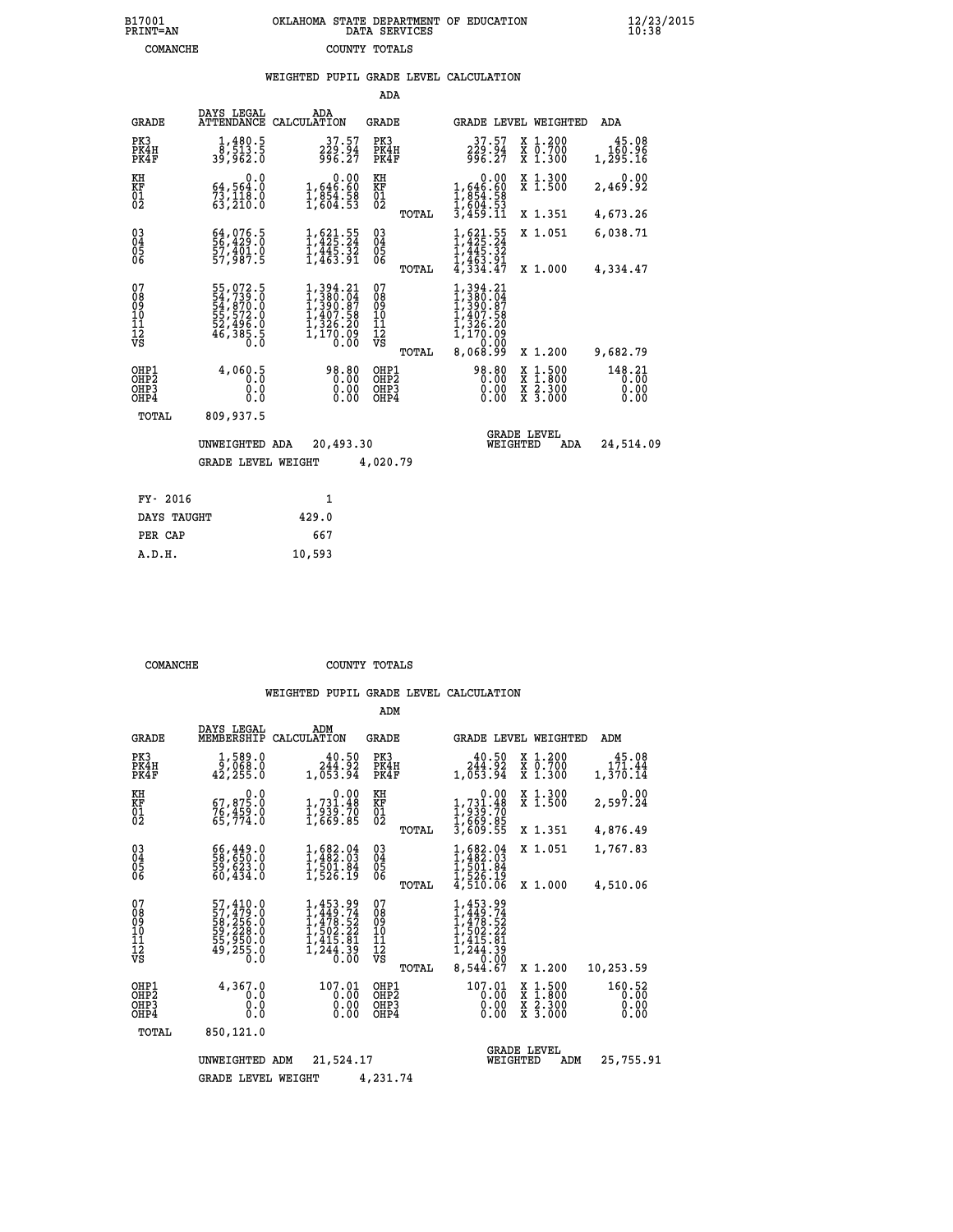| B17001<br>PRINT=AN | OKLAHOMA STATE DEPARTMENT OF EDUCATION<br>DATA SERVICES | $\frac{12}{23}$ /2015 |
|--------------------|---------------------------------------------------------|-----------------------|
| 17 COTTON          | <b>I001 WALTERS</b>                                     |                       |
|                    | WEIGHTED PUPIL GRADE LEVEL CALCULATION                  |                       |

|                                                      |                                                                           |                                                                           | ADA                                                 |       |                                                                                                                                      |                                          |                                  |
|------------------------------------------------------|---------------------------------------------------------------------------|---------------------------------------------------------------------------|-----------------------------------------------------|-------|--------------------------------------------------------------------------------------------------------------------------------------|------------------------------------------|----------------------------------|
| <b>GRADE</b>                                         | DAYS LEGAL<br><b>ATTENDANCE</b>                                           | ADA<br>CALCULATION                                                        | <b>GRADE</b>                                        |       | GRADE LEVEL WEIGHTED                                                                                                                 |                                          | ADA                              |
| PK3<br>PK4H<br>PK4F                                  | 54.0<br>0.0<br>1,999.0                                                    | 1.29<br>$\bar{0.00}$<br>47.60                                             | PK3<br>PK4H<br>PK4F                                 |       | 1.29<br>$\bar{0.00}$<br>47.60                                                                                                        | X 1.200<br>X 0.700<br>X 1.300            | 1.55<br>0.00<br>61.88            |
| KH<br>KF<br>01<br>02                                 | $\begin{smallmatrix}&&&0.0\\1,295.5\\2,311.0\\1,892.0\end{smallmatrix}$   | $\begin{smallmatrix} 0.00\\ 30.85\\ 55.02\\ 45.05 \end{smallmatrix}$      | KH<br>KF<br>01<br>02                                |       | $\begin{smallmatrix} &0.00\ 30.85\ 55.02\ 45.05\ 100.07\ \end{smallmatrix}$                                                          | X 1.300<br>X 1.500                       | 0.00<br>46.28                    |
|                                                      |                                                                           |                                                                           |                                                     | TOTAL |                                                                                                                                      | X 1.351                                  | 135.19                           |
| $\begin{matrix} 03 \\ 04 \\ 05 \\ 06 \end{matrix}$   | 2,166.0<br>2,229.0<br>2,170.5<br>1,871.5                                  | 51.57<br>53.07<br>51.68<br>44.56                                          | $\begin{array}{c} 03 \\ 04 \\ 05 \\ 06 \end{array}$ |       | $\begin{smallmatrix} 51.57\\ 53.07\\ 51.68\\ 44.56\\ 149.31 \end{smallmatrix}$                                                       | X 1.051                                  | 54.20                            |
|                                                      |                                                                           |                                                                           |                                                     | TOTAL |                                                                                                                                      | X 1.000                                  | 149.31                           |
| 07<br>08<br>09<br>101<br>112<br>VS                   | 1,938.5<br>2,159.0<br>2,558.5<br>2,558.5<br>1,739.0<br>1,895.5<br>2,259.5 | $46.15$<br>$51.40$<br>$60.92$<br>$41.40$<br>$45.13$<br>$53.80$<br>$0.00$  | 07<br>08<br>09<br>11<br>11<br>12<br>VS              |       | $\begin{array}{r} 46\cdot 15\\ 51\cdot 40\\ 60\cdot 92\\ 41\cdot 40\\ 45\cdot 13\\ 53\cdot 80\\ 0\cdot 00\\ 298\cdot 80 \end{array}$ |                                          |                                  |
|                                                      |                                                                           |                                                                           |                                                     | TOTAL |                                                                                                                                      | X 1.200                                  | 358.56                           |
| OHP1<br>OHP <sub>2</sub><br>OH <sub>P3</sub><br>OHP4 | 206.5<br>0.000                                                            | $\frac{4}{0}$ : 00<br>$\begin{smallmatrix} 0.00 \ 0.00 \end{smallmatrix}$ | OHP1<br>OHP2<br>OHP <sub>3</sub>                    |       | $\begin{smallmatrix} 4.92\ 0.00\ 0.00 \end{smallmatrix}$                                                                             | X 1:500<br>X 1:800<br>X 2:300<br>X 3:000 | 7.38<br>0.00<br>$0.00$<br>$0.00$ |
| TOTAL                                                | 28,745.0                                                                  |                                                                           |                                                     |       |                                                                                                                                      |                                          |                                  |
|                                                      | UNWEIGHTED ADA                                                            | 684.41                                                                    |                                                     |       | WEIGHTED                                                                                                                             | <b>GRADE LEVEL</b><br>ADA                | 814.35                           |
|                                                      | <b>GRADE LEVEL WEIGHT</b>                                                 |                                                                           | 129.94                                              |       |                                                                                                                                      |                                          |                                  |
|                                                      |                                                                           |                                                                           |                                                     |       |                                                                                                                                      |                                          |                                  |
| FY- 2016                                             |                                                                           | $\mathbf{1}$                                                              |                                                     |       |                                                                                                                                      |                                          |                                  |
| DAYS TAUGHT                                          |                                                                           | 42.0                                                                      |                                                     |       |                                                                                                                                      |                                          |                                  |

| 17 COTTON | <b>IO01 WALTERS</b> |
|-----------|---------------------|
|           |                     |

 **PER CAP 121 A.D.H. 132**

 **WEIGHTED PUPIL GRADE LEVEL CALCULATION ADM DAYS LEGAL ADM GRADE MEMBERSHIP CALCULATION GRADE GRADE LEVEL WEIGHTED ADM PK3 54.0 1.29 PK3 1.29 X 1.200 1.55 PK4H 0.0 0.00 PK4H 0.00 X 0.700 0.00 PK4F 2,100.0 50.00 PK4F 50.00 X 1.300 65.00 KH 0.0 0.00 KH 0.00 X 1.300 0.00 KF 1,356.0 32.29 KF 32.29 X 1.500 48.44 01 2,374.0 56.52 01 56.52 02 1,970.0 46.90 02 46.90 TOTAL 103.42 X 1.351 139.72 03 2,226.0 53.00 03 53.00 X 1.051 55.70 04 2,314.0 55.10 04 55.10 05 2,232.0 53.14 05 53.14 06 1,913.0 45.55 06 45.55 TOTAL 153.79 X 1.000 153.79**  $\begin{array}{cccc} 07 & 2,025.0 & 48.21 & 07 & 48.21 \ 08 & 2,235.0 & 53.17 & 08 & 53.17 \ 09 & 2,653.0 & 63.17 & 09 & 63.17 \ 10 & 1,795.0 & 42.74 & 10 & 42.74 \ 11 & 1,974.0 & 47.00 & 11 & 47.00 \ \hline \textrm{vs} & 2,344.0 & 55.81 & 2 & 5.81 \ 0.8 & 0.0 & 0 & 0 & 0 & 0 \$ 225.0<br>
235.0<br>
235.0<br>
53.10<br>
53.10<br>
795.0<br>
42.74<br>
210<br>
795.0<br>
42.74<br>
210<br>
42.74<br>
344.0<br>
55.81<br>
55.81<br>
70<br>
70<br>
70<br>
70<br>
57.81<br>
70<br>
57.81<br>
70<br>
57.81<br>
70<br>
57.81<br>
70<br>
57.81<br>
70<br>
57.81<br>
70<br>
57.81<br>
70<br>
57.81<br>
70<br>
57.81<br>
70<br>
70  **OHP1 210.0 5.00 OHP1 5.00 X 1.500 7.50 OHP2 0.0 0.00 OHP2 0.00 X 1.800 0.00 OHP3 0.0 0.00 OHP3 0.00 X 2.300 0.00 OHP4 0.0 0.00 OHP4 0.00 X 3.000 0.00 TOTAL 29,770.0 GRADE LEVEL UNWEIGHTED ADM 708.82 WEIGHTED ADM 843.74 GRADE LEVEL WEIGHT 134.92**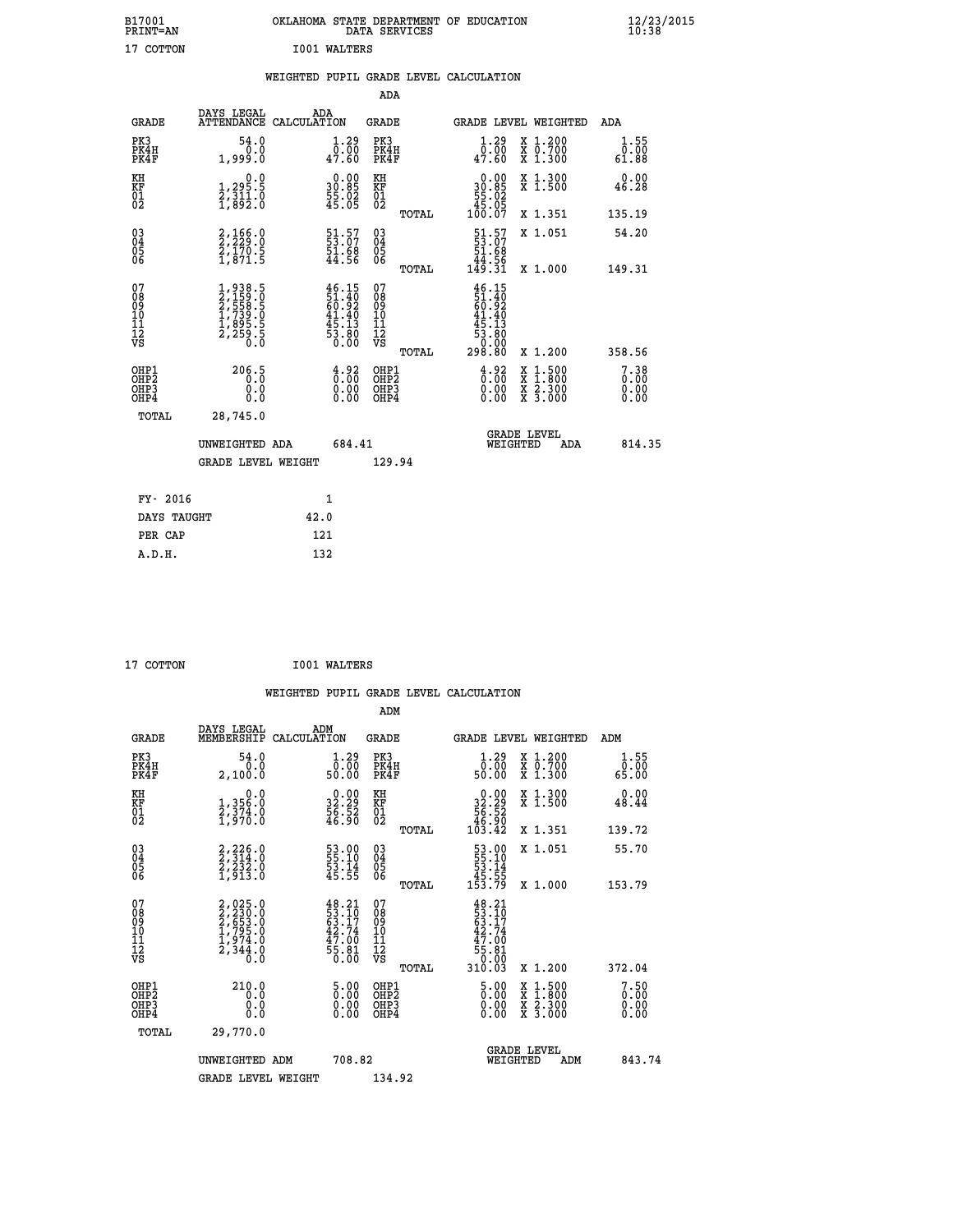| B17001<br>PRINT=AN               |                                                                  | OKLAHOMA STATE DEPARTMENT OF EDUCATION                                                                                                                                  | DATA SERVICES                                                               |                                                                                             |                                                                                                                                                      | $\frac{12}{23}$ /2015         |  |
|----------------------------------|------------------------------------------------------------------|-------------------------------------------------------------------------------------------------------------------------------------------------------------------------|-----------------------------------------------------------------------------|---------------------------------------------------------------------------------------------|------------------------------------------------------------------------------------------------------------------------------------------------------|-------------------------------|--|
| 17 COTTON                        |                                                                  | I101 TEMPLE                                                                                                                                                             |                                                                             |                                                                                             |                                                                                                                                                      |                               |  |
|                                  |                                                                  | WEIGHTED PUPIL GRADE LEVEL CALCULATION                                                                                                                                  |                                                                             |                                                                                             |                                                                                                                                                      |                               |  |
|                                  |                                                                  |                                                                                                                                                                         | <b>ADA</b>                                                                  |                                                                                             |                                                                                                                                                      |                               |  |
| GRADE                            | DAYS LEGAL ADA ATTENDANCE CALCULATION                            |                                                                                                                                                                         | GRADE                                                                       |                                                                                             | GRADE LEVEL WEIGHTED                                                                                                                                 | ADA                           |  |
| PK3<br>PK4H<br>PK4F              | 217.0<br>0.0<br>449.0                                            | 5.29<br>$\begin{smallmatrix} \textcolor{red}{\textbf{0}}\textcolor{black}{\textbf{.00}}\ \textcolor{red}{\textbf{0}}\textcolor{black}{\textbf{.95}}\ \end{smallmatrix}$ | PK3<br>PK4H<br>PK4F                                                         | 5.29<br>ةة:ة<br>10:95                                                                       | X 1.200<br>X 0.700<br>X 1.300                                                                                                                        | 6.35<br>0.00<br>14.24         |  |
| KH<br>KF<br>01<br>02             | 0.0<br>533.0<br>547.0<br>404.5                                   | 13.00<br>$\frac{13.34}{9.87}$                                                                                                                                           | KH<br><b>KF</b><br>01<br>02                                                 | $\begin{smallmatrix} 0.00\\ 13.00\\ 13.34\\ 9.87 \end{smallmatrix}$                         | X 1.300<br>X 1.500                                                                                                                                   | 0.00<br>19.50                 |  |
|                                  |                                                                  |                                                                                                                                                                         | TOTAL                                                                       | 23.21                                                                                       | X 1.351                                                                                                                                              | 31.36                         |  |
| $\substack{03 \ 04}$<br>Ŏ5<br>06 | 349.0<br>553.0<br>484.5                                          | 16:83<br>$\frac{13.49}{11.82}$                                                                                                                                          | $^{03}_{04}$<br>$\begin{matrix} 0.5 \\ 0.6 \end{matrix}$                    | $16.51$<br>16.83<br>$\frac{13.49}{11.82}$                                                   | X 1.051                                                                                                                                              | 8.94                          |  |
| 078901112<br>00901112<br>VS      | 364.5<br>556.5<br>395.5<br>$\frac{445.0}{559.0}$<br>381.0<br>ō.ŏ | $\begin{array}{r} 8.89 \\ 13.57 \\ 9.65 \\ 10.85 \\ 13.63 \end{array}$<br>$\frac{5}{0}$ . 29<br>0.00                                                                    | TOTAL<br>07<br>Ŏġ<br>09<br>$\frac{10}{11}$<br>$\frac{12}{12}$<br>$\sqrt{8}$ | 42.14<br>$8.89$<br>$13.57$<br>$9.65$<br>$10.85$<br>$13.63$<br>$\frac{5}{0}$ : $\frac{5}{0}$ | X 1.000                                                                                                                                              | 42.14                         |  |
| OHP1<br>OHP2<br>OHP3<br>OHP4     | 0.0<br>0.0<br>0.0                                                | 0.00<br>0.00<br>0.00                                                                                                                                                    | <b>TOTAL</b><br>OHP1<br>OHP2<br>OHP3<br>OHP4                                | 65.88<br>0.00<br>0.00<br>0.00                                                               | X 1.200<br>$\begin{smallmatrix} \mathtt{X} & 1\cdot500\\ \mathtt{X} & 1\cdot800\\ \mathtt{X} & 2\cdot300\\ \mathtt{X} & 3\cdot000 \end{smallmatrix}$ | 79.06<br>0.00<br>0.00<br>0.00 |  |
| <b>TOTAL</b>                     | 6,928.5<br>UNWEIGHTED ADA<br><b>GRADE LEVEL WEIGHT</b>           | 168.98                                                                                                                                                                  | 32.61                                                                       | WEIGHTED                                                                                    | <b>GRADE LEVEL</b><br>ADA                                                                                                                            | 201.59                        |  |
| FY- 2016<br>DAYS TAUGHT          |                                                                  | 1<br>41.0                                                                                                                                                               |                                                                             |                                                                                             |                                                                                                                                                      |                               |  |

| FY- 2016    |      |
|-------------|------|
| DAYS TAUGHT | 41.0 |
| PER CAP     | 145  |
| A.D.H.      | 82   |
|             |      |

```
 17 COTTON I101 TEMPLE
```
 **WEIGHTED PUPIL GRADE LEVEL CALCULATION ADM DAYS LEGAL ADM GRADE MEMBERSHIP CALCULATION GRADE GRADE LEVEL WEIGHTED ADM PK3 217.0 5.29 PK3 5.29 X 1.200 6.35 PK4H 0.0 0.00 PK4H 0.00 X 0.700 0.00 PK4F 460.0 11.22 PK4F 11.22 X 1.300 14.59 KH 0.0 0.00 KH 0.00 X 1.300 0.00 KF 565.0 13.78 KF 13.78 X 1.500 20.67 01 584.0 14.24 01 14.24** 02 410.0 10.00 02 <sub>noman</sub> 10.00  **TOTAL 24.24 X 1.351 32.75 03 369.0 9.00 03 9.00 X 1.051 9.46 04 697.0 17.00 04 17.00 05 574.0 14.00 05 14.00** 06 502.0 12.24 06 <sub>memax</sub> 12.24  **TOTAL 43.24 X 1.000 43.24 07 3762.0 8.900 8.900 8.900 08 574.0 14.00 08 14.00 09 410.0 10.00 09 10.00 10 482.0 11.76 10 11.76 11 580.0 14.15 11 14.15 12 400.0 9.76 12 9.76 VS 0.0 0.00 VS 0.00 TOTAL 68.57 X 1.200 82.28 OHP1 0.0 0.00 OHP1 0.00 X 1.500 0.00 OHP2 0.0 0.00 OHP2 0.00 X 1.800 0.00 OHP3 0.0 0.00 OHP3 0.00 X 2.300 0.00 OHP4 0.0 0.00 OHP4 0.00 X 3.000 0.00 TOTAL 7,189.0 GRADE LEVEL UNWEIGHTED ADM 175.34 WEIGHTED ADM 209.34** GRADE LEVEL WEIGHT 34.00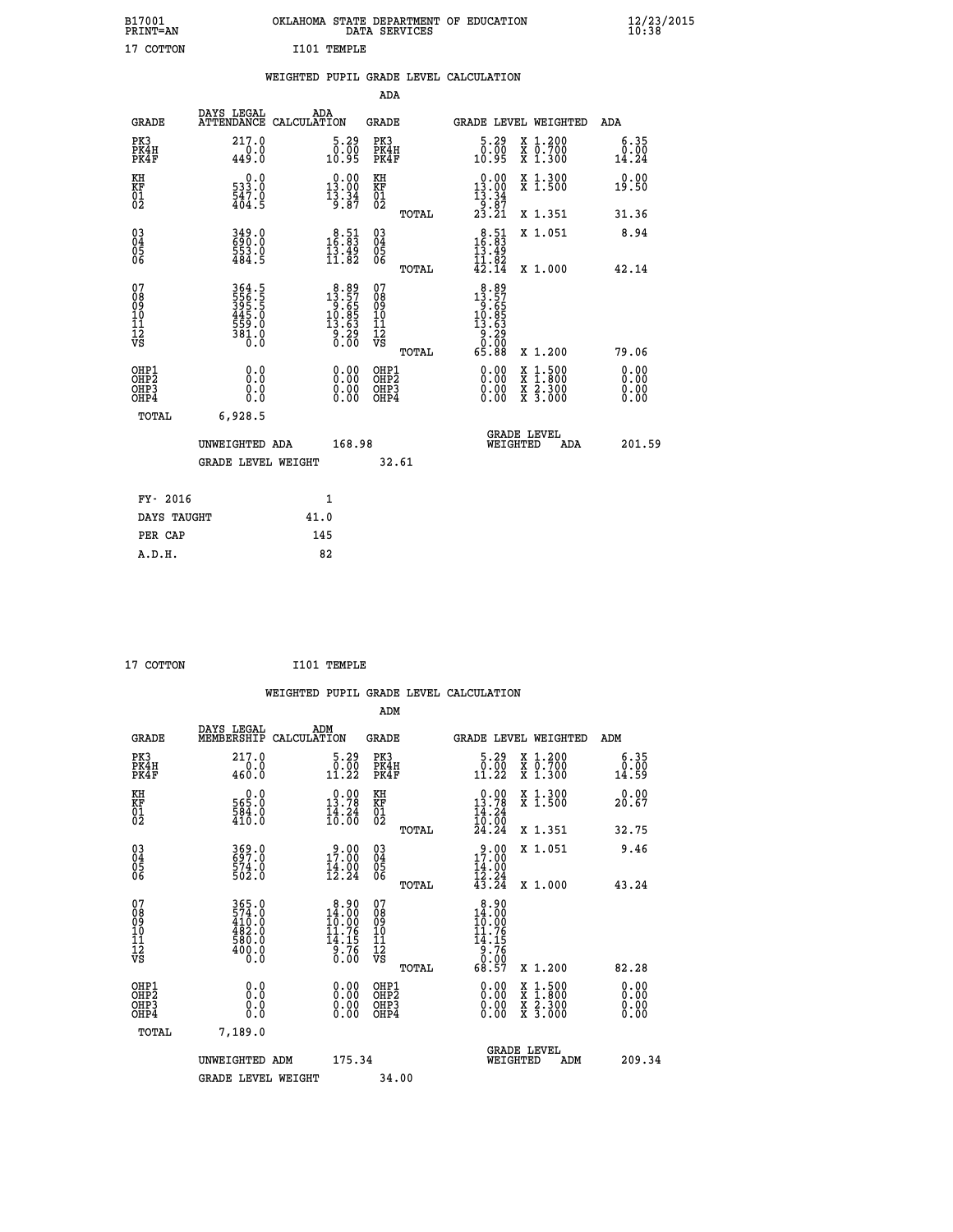| OKLAHOMA STATE DEPARTMENT OF EDUCATION<br>DATA SERVICES |  |  |
|---------------------------------------------------------|--|--|
| I333 BIG PASTURE                                        |  |  |

|                                                                    |                                                           |                                                                                                  |                                                     | WEIGHTED PUPIL GRADE LEVEL CALCULATION                                                                                                                               |                              |
|--------------------------------------------------------------------|-----------------------------------------------------------|--------------------------------------------------------------------------------------------------|-----------------------------------------------------|----------------------------------------------------------------------------------------------------------------------------------------------------------------------|------------------------------|
|                                                                    |                                                           |                                                                                                  | ADA                                                 |                                                                                                                                                                      |                              |
| <b>GRADE</b>                                                       | DAYS LEGAL<br><b>ATTENDANCE</b>                           | ADA<br>CALCULATION                                                                               | <b>GRADE</b>                                        | GRADE LEVEL WEIGHTED                                                                                                                                                 | ADA                          |
| PK3<br>PK4H<br>PK4F                                                | 0.0<br>0.0<br>598.5                                       | $\begin{smallmatrix} 0.00\\ 0.00\\ 16.63 \end{smallmatrix}$                                      | PK3<br>PK4H<br>PK4F                                 | 0.00<br>X 1.200<br>X 0.700<br>X 1.300<br>ŏ:ŏŏ<br>16:63                                                                                                               | 0.00<br>0.00<br>21.62        |
| KH<br>KF<br>01<br>02                                               | 0.0<br>$\frac{632.0}{528}$<br>709.5                       | $17.56$<br>$14.56$<br>$14.68$<br>$19.71$                                                         | KH<br>KF<br>01<br>02                                | $0.00$<br>$17.56$<br>$14.68$<br>$19.71$<br>$34.39$<br>X 1.300<br>X 1.500                                                                                             | 0.00<br>26.34                |
|                                                                    |                                                           |                                                                                                  | TOTAL                                               | X 1.351                                                                                                                                                              | 46.46                        |
| $\begin{smallmatrix} 03 \\[-4pt] 04 \end{smallmatrix}$<br>Ŏ5<br>06 | $524.0$<br>373.0<br>$\frac{414.0}{529.0}$                 | $\begin{smallmatrix} 17.33\ 10.36\ 11.50\ 14.69 \end{smallmatrix}$                               | $\begin{array}{c} 03 \\ 04 \\ 05 \\ 06 \end{array}$ | $\frac{17.33}{10.36}$<br>X 1.051                                                                                                                                     | 18.21                        |
|                                                                    |                                                           |                                                                                                  | TOTAL                                               | $\frac{11.50}{14.69}$<br>$\frac{14.69}{36.55}$<br>X 1.000                                                                                                            | 36.55                        |
| 07<br>0890112<br>1112<br>VS                                        | 376.0<br>567.5<br>343.5<br>300.5<br>441.0<br>403.5<br>0.0 | $\begin{smallmatrix} 10.44 \\ 15.76 \\ 9.54 \\ 8.35 \\ 12.25 \\ 11.21 \\ 0.00 \end{smallmatrix}$ | 07<br>08901112<br>1112<br>VS<br>TOTAL               | $10.44$<br>$15.76$<br>$9.54$<br>$8.35$<br>$12.25$<br>$\frac{11.21}{0.00}$<br>67.55<br>X 1.200                                                                        | 81.06                        |
| OHP1<br>OHP2<br>OH <sub>P3</sub><br>OHP4                           | 0.0<br>0.0<br>0.0                                         | $\begin{smallmatrix} 0.00 \ 0.00 \ 0.00 \ 0.00 \end{smallmatrix}$                                | OHP1<br>OHP2<br>OHP3<br>OHP4                        | 0.00<br>$\begin{smallmatrix} \mathtt{X} & 1\cdot500 \\ \mathtt{X} & 1\cdot800 \\ \mathtt{X} & 2\cdot300 \\ \mathtt{X} & 3\cdot000 \end{smallmatrix}$<br>0.00<br>0.00 | 0.00<br>0.00<br>0.00<br>0.00 |
| <b>TOTAL</b>                                                       | 6,840.5                                                   |                                                                                                  |                                                     |                                                                                                                                                                      |                              |
|                                                                    | UNWEIGHTED ADA                                            | 190.01                                                                                           |                                                     | <b>GRADE LEVEL</b><br>WEIGHTED<br>ADA                                                                                                                                | 230.24                       |
|                                                                    | <b>GRADE LEVEL WEIGHT</b>                                 |                                                                                                  | 40.23                                               |                                                                                                                                                                      |                              |
| FY- 2016                                                           |                                                           | $\mathbf{1}$                                                                                     |                                                     |                                                                                                                                                                      |                              |
| DAYS TAUGHT                                                        |                                                           | 36.0                                                                                             |                                                     |                                                                                                                                                                      |                              |
| PER CAP                                                            |                                                           | 123                                                                                              |                                                     |                                                                                                                                                                      |                              |

 **A.D.H. 130**

 **ADM**

 **B17001<br>PRINT=AN<br>17 COTTON** 

 **17 COTTON I333 BIG PASTURE**

| <b>GRADE</b>                                       | DAYS LEGAL<br>MEMBERSHIP CALCULATION                        | ADM                                                                                                | <b>GRADE</b>                                           |                                                                                                        |                                | GRADE LEVEL WEIGHTED                                                                                                | ADM                   |
|----------------------------------------------------|-------------------------------------------------------------|----------------------------------------------------------------------------------------------------|--------------------------------------------------------|--------------------------------------------------------------------------------------------------------|--------------------------------|---------------------------------------------------------------------------------------------------------------------|-----------------------|
| PK3<br>PK4H<br>PK4F                                | 0.0<br>0.0<br>652.0                                         | 0.00<br>0.00<br>18.11                                                                              | PK3<br>PK4H<br>PK4F                                    | 18.11                                                                                                  | 0.00<br>0.00                   | X 1.200<br>X 0.700<br>X 1.300                                                                                       | 0.00<br>0.00<br>23.54 |
| KH<br>KF<br>01<br>02                               | 0.0<br>648.0<br>550.0<br>720.0                              | $\begin{smallmatrix} 0.00\\18.00\\15.28\\20.00 \end{smallmatrix}$                                  | KH<br>KF<br>01<br>02                                   | $\begin{smallmatrix} 0.00\\18.00\\15.28\\20.00\\35.28 \end{smallmatrix}$                               |                                | X 1.300<br>X 1.500                                                                                                  | 0.00<br>27.00         |
|                                                    |                                                             |                                                                                                    | TOTAL                                                  |                                                                                                        |                                | X 1.351                                                                                                             | 47.66                 |
| $\begin{matrix} 03 \\ 04 \\ 05 \\ 06 \end{matrix}$ | 646.0<br>393.0<br>432.0<br>540.0                            | $\begin{smallmatrix} 17.94 \\ 10.92 \\ 12.00 \\ 15.00 \end{smallmatrix}$                           | $\begin{array}{c} 03 \\ 04 \\ 05 \\ 06 \end{array}$    | $\begin{smallmatrix} 17.94 \\ 10.92 \\ 12.00 \\ 15.00 \\ 37.92 \end{smallmatrix}$                      |                                | X 1.051                                                                                                             | 18.85                 |
|                                                    |                                                             |                                                                                                    | TOTAL                                                  |                                                                                                        |                                | X 1.000                                                                                                             | 37.92                 |
| 07<br>08<br>09<br>101<br>11<br>12<br>VS            | 396.0<br>576.0<br>360.0<br>322.0<br>468.0<br>414.0<br>414.0 | $\begin{smallmatrix} 11.00 \\ 16.00 \\ 10.00 \\ 8.94 \\ 13.00 \\ 14.50 \\ 10.50 \end{smallmatrix}$ | 07<br>08<br>09<br>001<br>11<br>11<br>12<br>VS<br>TOTAL | 11.00<br>$\begin{smallmatrix} 16.000\\ 16.00\\ 8.94\\ 13.00\\ 11.50\\ 0.00 \end{smallmatrix}$<br>70.44 |                                | X 1.200                                                                                                             | 84.53                 |
| OHP1<br>OHP2<br>OHP3<br>OHP4                       | 0.0<br>0.000                                                |                                                                                                    | OHP1<br>OHP2<br>OHP3<br>OHP4                           |                                                                                                        | $0.00$<br>$0.00$<br>0.00       | $\begin{array}{l} \mathtt{X} & 1.500 \\ \mathtt{X} & 1.800 \\ \mathtt{X} & 2.300 \\ \mathtt{X} & 3.000 \end{array}$ | 0.00<br>0.00<br>0.00  |
| TOTAL                                              | 7,117.0                                                     |                                                                                                    |                                                        |                                                                                                        |                                |                                                                                                                     |                       |
|                                                    | UNWEIGHTED ADM                                              | 197.69                                                                                             |                                                        |                                                                                                        | <b>GRADE LEVEL</b><br>WEIGHTED | ADM                                                                                                                 | 239.50                |
|                                                    | <b>GRADE LEVEL WEIGHT</b>                                   |                                                                                                    | 41.81                                                  |                                                                                                        |                                |                                                                                                                     |                       |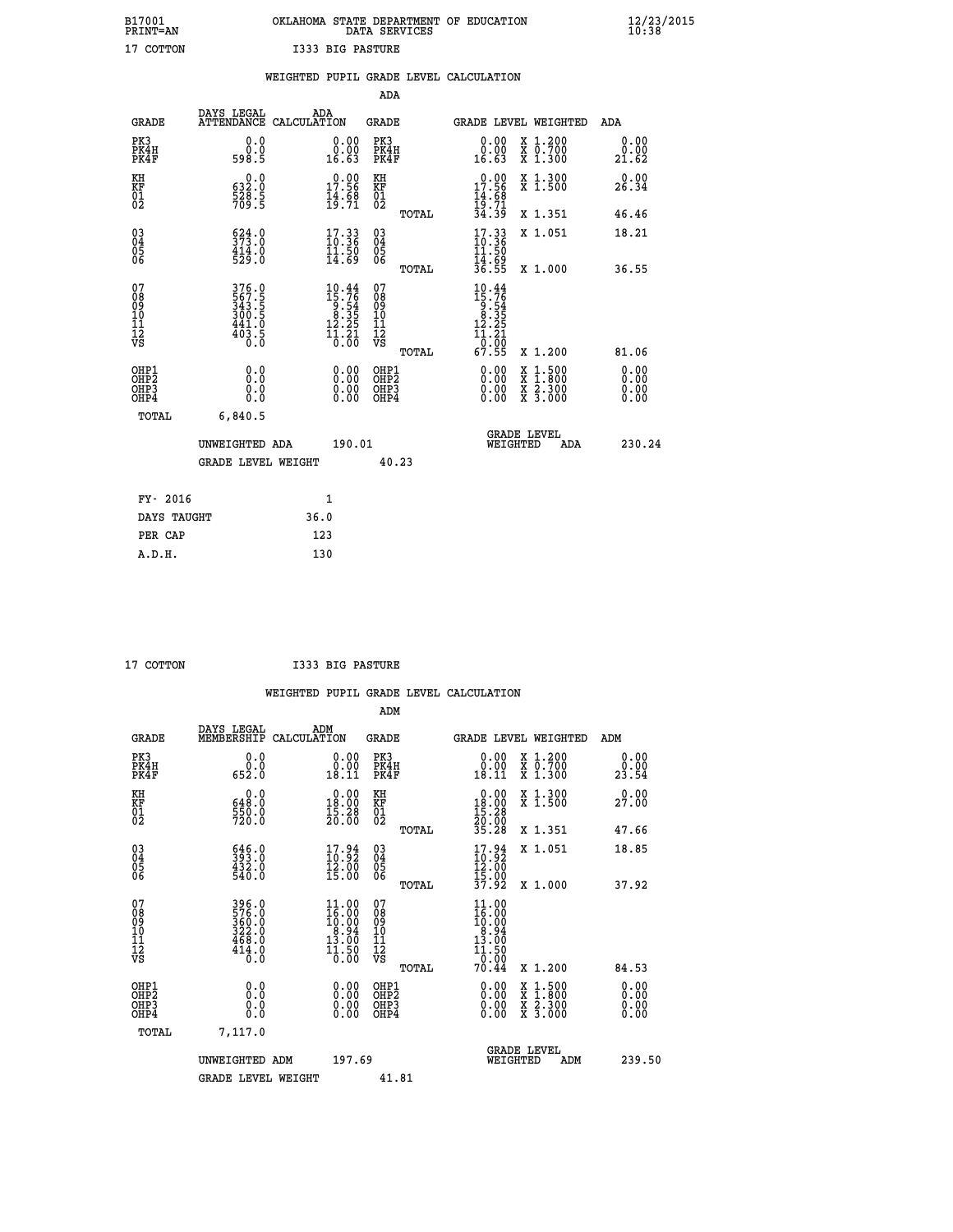| 7001<br>INT=AN | OKLAHOMA STATE DEPARTMENT OF EDUCATION<br>DATA SERVICES |  |
|----------------|---------------------------------------------------------|--|
| COTTON         | COUNTY TOTALS                                           |  |

 **B17001<br>PRINT=AN** 

 **B17001 OKLAHOMA STATE DEPARTMENT OF EDUCATION 12/23/2015**

|                                                       |                                                                | WEIGHTED PUPIL GRADE LEVEL CALCULATION                                   |                                            |       |                                                                                                                                           |                                                                                                                                              |                                  |
|-------------------------------------------------------|----------------------------------------------------------------|--------------------------------------------------------------------------|--------------------------------------------|-------|-------------------------------------------------------------------------------------------------------------------------------------------|----------------------------------------------------------------------------------------------------------------------------------------------|----------------------------------|
|                                                       |                                                                |                                                                          | ADA                                        |       |                                                                                                                                           |                                                                                                                                              |                                  |
| <b>GRADE</b>                                          | DAYS LEGAL                                                     | ADA<br>ATTENDANCE CALCULATION                                            | GRADE                                      |       |                                                                                                                                           | GRADE LEVEL WEIGHTED                                                                                                                         | ADA                              |
| PK3<br>PK4H<br>PK4F                                   | 271.0<br>0.0<br>3,046.5                                        | $\begin{smallmatrix} 6.58\ 0.00\\ 75.18 \end{smallmatrix}$               | PK3<br>PK4H<br>PK4F                        |       | $\begin{smallmatrix} 6.58\ 0.00\\ 75.18 \end{smallmatrix}$                                                                                | X 1.200<br>X 0.700<br>X 1.300                                                                                                                | 7.90<br>0.00<br>97.74            |
| KH<br>KF<br>01<br>02                                  | 0.0<br>2,460:5<br>3,386:5<br>3,006:0                           | $0.00$<br>61.41<br>$\frac{8\bar{3}\cdot\bar{0}\bar{4}}{74\cdot63}$       | KH<br>KF<br>01<br>02                       |       | $\begin{smallmatrix}&&0&.00\\ 61.41\\ 83.04\\ 74.63\\ 157.67\end{smallmatrix}$                                                            | X 1.300<br>X 1.500                                                                                                                           | 0.00<br>92.12                    |
|                                                       |                                                                |                                                                          |                                            | TOTAL |                                                                                                                                           | X 1.351                                                                                                                                      | 213.01                           |
| $^{03}_{04}$<br>05<br>06                              | 3,139.0<br>3,292.0<br>3,137.5<br>2,885.0                       | $77.41$<br>80.26<br>$76.67$<br>$71.07$                                   | $^{03}_{04}$<br>0500                       |       | $77.41$<br>80.26<br>76.67                                                                                                                 | X 1.051                                                                                                                                      | 309.35                           |
|                                                       |                                                                |                                                                          |                                            | TOTAL | 71.07<br>228.00                                                                                                                           | X 1.000                                                                                                                                      | 228.00                           |
| 07<br>08<br>09<br>10<br>11<br>11<br>12<br>VS          | 2,679.0<br>3,283.0<br>3,297.5<br>2,484.5<br>2,895.5<br>3,044.0 | $65.48$<br>$80.73$<br>$80.11$<br>$60.60$<br>$71.01$<br>$74.30$<br>$0.00$ | 078<br>089<br>0011<br>11<br>11<br>12<br>VS | TOTAL | 65.48<br>$\frac{80.73}{80.11}$<br>60.60<br>71.01<br>$\begin{array}{r}7\ddot{4}\cdot\overset{3}{3}\overset{7}{0}\\0.00\\432.23\end{array}$ | X 1.200                                                                                                                                      | 518.68                           |
| OHP1<br>OHP2<br>OH <sub>P</sub> 3<br>OH <sub>P4</sub> | 206.5<br>0.0<br>0.0                                            | $\begin{smallmatrix} 4.92\ 6.00\ 0.00\ 0.00 \end{smallmatrix}$           | OHP1<br>OHP2<br>OHP3<br>OHP4               |       | $\begin{smallmatrix} 4.92\ 0.00\ 0.00 \end{smallmatrix}$                                                                                  | $\begin{smallmatrix} \mathtt{X} & 1\cdot500 \\ \mathtt{X} & 1\cdot800 \\ \mathtt{X} & 2\cdot300 \\ \mathtt{X} & 3\cdot000 \end{smallmatrix}$ | $7.38$<br>$0.00$<br>0.00<br>0.00 |
| TOTAL                                                 | 42,514.0                                                       |                                                                          |                                            |       |                                                                                                                                           |                                                                                                                                              |                                  |
|                                                       | UNWEIGHTED ADA                                                 | 1,043.40                                                                 |                                            |       | WEIGHTED                                                                                                                                  | <b>GRADE LEVEL</b><br>ADA                                                                                                                    | 1,246.18                         |
|                                                       | <b>GRADE LEVEL WEIGHT</b>                                      |                                                                          | 202.78                                     |       |                                                                                                                                           |                                                                                                                                              |                                  |
| FY- 2016                                              |                                                                | $\mathbf{1}$                                                             |                                            |       |                                                                                                                                           |                                                                                                                                              |                                  |
| DAYS TAUGHT                                           |                                                                | 119.0                                                                    |                                            |       |                                                                                                                                           |                                                                                                                                              |                                  |
| PER CAP                                               |                                                                | 389                                                                      |                                            |       |                                                                                                                                           |                                                                                                                                              |                                  |

 **COTTON COUNTY TOTALS**

 **A.D.H. 344**

|                                           |                                                                                     |                                                                      | ADM                                                 |       |                                                                           |                                          |                                                       |
|-------------------------------------------|-------------------------------------------------------------------------------------|----------------------------------------------------------------------|-----------------------------------------------------|-------|---------------------------------------------------------------------------|------------------------------------------|-------------------------------------------------------|
| <b>GRADE</b>                              | DAYS LEGAL<br>MEMBERSHIP                                                            | ADM<br>CALCULATION                                                   | <b>GRADE</b>                                        |       |                                                                           | <b>GRADE LEVEL WEIGHTED</b>              | ADM                                                   |
| PK3<br>PK4H<br>PK4F                       | 271.0<br>3,212.0                                                                    | $\begin{smallmatrix} 6.58\ 0.00 \ 79.33 \end{smallmatrix}$           | PK3<br>PK4H<br>PK4F                                 |       | $\begin{smallmatrix} 6.58 \\ 0.00 \\ 79.33 \end{smallmatrix}$             | X 1.200<br>X 0.700<br>X 1.300            | 7.90<br>$\begin{array}{c} 0.00 \\ 103.13 \end{array}$ |
| KH<br>KF<br>01<br>02                      | 0.0<br>2,569:0<br>3,508:0<br>3,100:0                                                | $\begin{smallmatrix} 0.00\\ 64.07\\ 86.94\\ 76.90 \end{smallmatrix}$ | KH<br>KF<br>01<br>02                                |       | $0.00\n64.07\n86.04\n76.90\n162.94$                                       | X 1.300<br>X 1.500                       | 0.00<br>96.11                                         |
|                                           |                                                                                     |                                                                      |                                                     | TOTAL |                                                                           | X 1.351                                  | 220.13                                                |
| 03<br>04<br>05<br>06                      | $3, 241.0$<br>$3, 404.0$<br>$3, 238.0$<br>$2, 955.0$                                | 79.94<br>83.02<br>79.14<br>72.79                                     | $\begin{array}{c} 03 \\ 04 \\ 05 \\ 06 \end{array}$ |       | $79.94$<br>$79.14$<br>$72.79$<br>$234.95$                                 | X 1.051                                  | 84.01                                                 |
|                                           |                                                                                     |                                                                      |                                                     | TOTAL |                                                                           | X 1.000                                  | 234.95                                                |
| 07<br>08<br>09<br>101<br>11<br>12<br>VS   | $2,786.0$<br>$3,380.0$<br>$3,423.0$<br>$2,599.0$<br>$3,022.0$<br>$3,158.0$<br>$0.0$ | $68.1183.1083.1763.4474.1577.070.00$                                 | 07<br>08<br>09<br>11<br>11<br>12<br>VS              |       | $68.11$<br>$83.17$<br>$83.17$<br>$63.44$<br>$74.15$<br>$77.07$<br>$70.09$ |                                          |                                                       |
|                                           |                                                                                     |                                                                      |                                                     | TOTAL | 449.04                                                                    | X 1.200                                  | 538.85                                                |
| OHP1<br>OHP2<br>OH <sub>P</sub> 3<br>OHP4 | 210.0<br>0.000                                                                      | $\begin{smallmatrix} 5.00\ 0.00\ 0.00 \end{smallmatrix}$             | OHP1<br>OHP2<br>OHP <sub>3</sub>                    |       | $\frac{5.00}{0.00}$<br>0.00                                               | X 1:500<br>X 1:800<br>X 2:300<br>X 3:000 | 7.50<br>0.00<br>0.00                                  |
| TOTAL                                     | 44,076.0                                                                            |                                                                      |                                                     |       |                                                                           |                                          |                                                       |
|                                           | UNWEIGHTED                                                                          | 1,081.85<br>ADM                                                      |                                                     |       | WEIGHTED                                                                  | <b>GRADE LEVEL</b><br>ADM                | 1,292.58                                              |
|                                           | <b>GRADE LEVEL WEIGHT</b>                                                           |                                                                      | 210.73                                              |       |                                                                           |                                          |                                                       |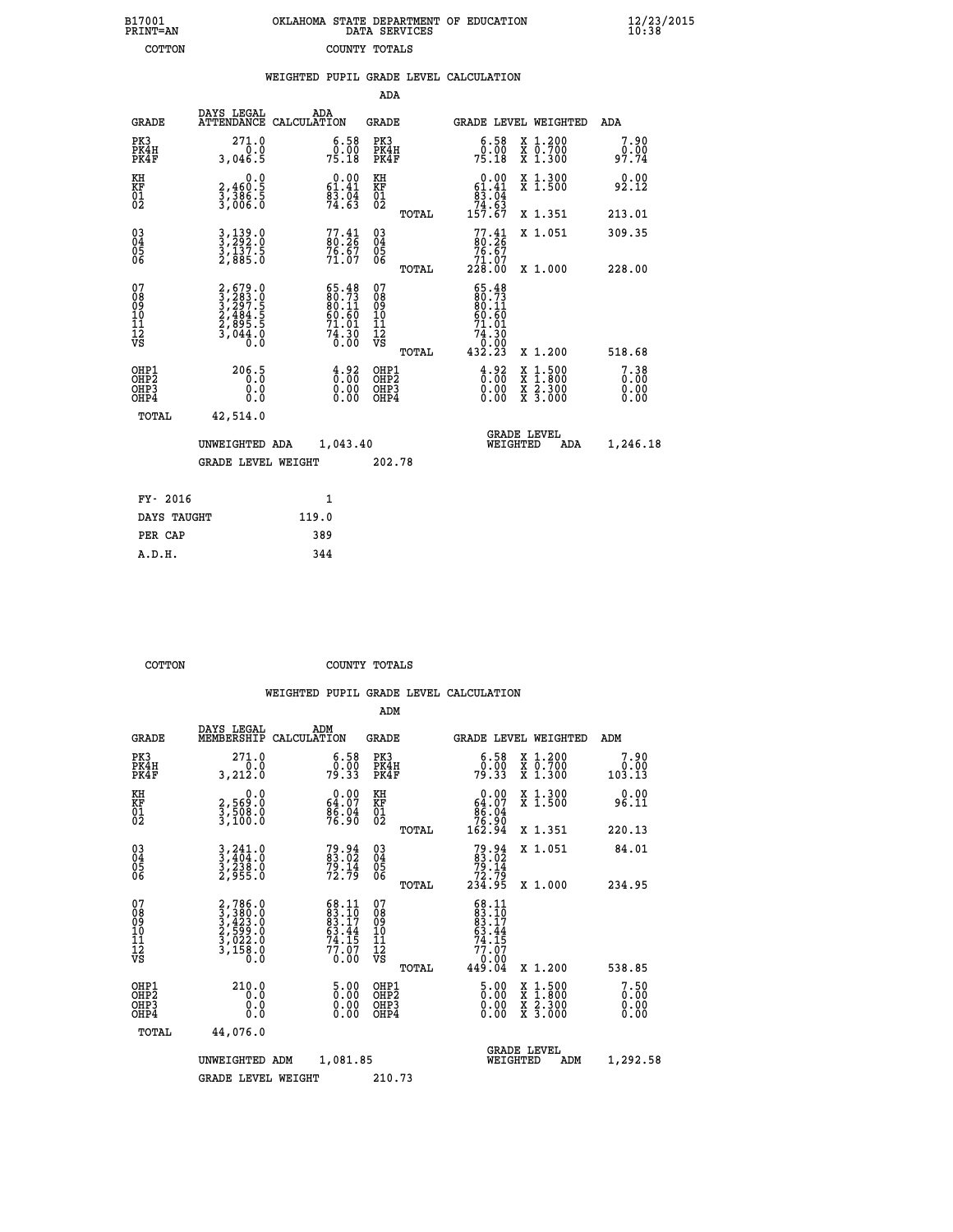| B17001<br>PRINT=AN           |                                         | OKLAHOMA STATE DEPARTMENT OF EDUCATION                                                       | DATA SERVICES                                      |                                                                                                       |                                          | $\frac{12}{23}$ /2015        |  |
|------------------------------|-----------------------------------------|----------------------------------------------------------------------------------------------|----------------------------------------------------|-------------------------------------------------------------------------------------------------------|------------------------------------------|------------------------------|--|
| 18 CRAIG                     |                                         | C001 WHITE OAK                                                                               |                                                    |                                                                                                       |                                          |                              |  |
|                              |                                         | WEIGHTED PUPIL GRADE LEVEL CALCULATION                                                       |                                                    |                                                                                                       |                                          |                              |  |
|                              |                                         |                                                                                              | ADA                                                |                                                                                                       |                                          |                              |  |
| <b>GRADE</b>                 | DAYS LEGAL                              | ADA<br>ATTENDANCE CALCULATION                                                                | GRADE                                              |                                                                                                       | GRADE LEVEL WEIGHTED                     | ADA                          |  |
| PK3<br>PK4H<br>PK4F          | 0.0<br>0.0<br>188.5                     | 0.00<br>$\begin{smallmatrix}0.00\\4.49\end{smallmatrix}$                                     | PK3<br>PK4H<br>PK4F                                | 0.00<br>$\frac{0.00}{4.49}$                                                                           | X 1.200<br>X 0.700<br>X 1.300            | 0.00<br>0.00<br>5.84         |  |
| KH<br>KF<br>01<br>02         | 0.0<br>429.5<br>279.0<br>201.0          | $10.00$<br>10.23<br>$\frac{6}{4}$ : $\frac{64}{79}$                                          | KH<br>KF<br>01<br>02                               | $0.00$<br>10.23<br>$\begin{array}{c} 6.64 \\ 4.79 \\ 11.43 \end{array}$                               | X 1.300<br>X 1.500                       | 0.00<br>15.35                |  |
|                              |                                         |                                                                                              | TOTAL                                              |                                                                                                       | X 1.351                                  | 15.44                        |  |
| 03<br>04<br>05<br>06         | $\frac{189}{245}$ : 5<br>77: 5<br>119.0 | $\begin{smallmatrix} 4.51\ 5.85\ 1.85\ 2.83 \end{smallmatrix}$                               | $\begin{matrix} 03 \\ 04 \\ 05 \\ 06 \end{matrix}$ | $\begin{array}{c} 4\cdot 51\\ 5\cdot 85\\ 1\cdot 85\\ 2\cdot 83\\ 2\cdot 53\\ 10\cdot 53 \end{array}$ | X 1.051                                  | 4.74                         |  |
|                              |                                         |                                                                                              | <b>TOTAL</b>                                       |                                                                                                       | X 1.000                                  | 10.53                        |  |
| 078901112<br>00901112<br>VS  | $37.0$<br>$42.0$<br>$0.0$<br>Ŏ.Ŏ<br>Ŏ.Ŏ | $\begin{smallmatrix} 0.88\ 1.00\ 0.00\ 0.00\ 0.00\ 0.00\ 0.00\ 0.00\ 0.00 \end{smallmatrix}$ | 07<br>08<br>09<br>10<br>10                         | $0.88\n1.00\n0.00\n0.00$<br>0.00                                                                      |                                          |                              |  |
|                              | $\S.$ $\S$                              |                                                                                              | $\frac{11}{12}$<br>$\frac{12}{18}$<br>TOTAL        | 0.00<br>1.88                                                                                          | X 1.200                                  | 2.26                         |  |
| OHP1<br>OHP2<br>OHP3<br>OHP4 | 0.0<br>0.0<br>0.0<br>0.0                | 0.00<br>$\begin{smallmatrix} 0.00 \ 0.00 \end{smallmatrix}$                                  | OHP1<br>OH <sub>P</sub> 2<br>OHP3<br>OHP4          | 0.00<br>0.00<br>0.00                                                                                  | X 1:500<br>X 1:800<br>X 2:300<br>X 3:000 | 0.00<br>0.00<br>0.00<br>0.00 |  |
| TOTAL                        | 1,808.5                                 |                                                                                              |                                                    |                                                                                                       |                                          |                              |  |
|                              | UNWEIGHTED ADA                          | 43.07                                                                                        |                                                    | WEIGHTED                                                                                              | <b>GRADE LEVEL</b><br>ADA                | 54.16                        |  |
|                              | <b>GRADE LEVEL WEIGHT</b>               |                                                                                              | 11.09                                              |                                                                                                       |                                          |                              |  |
| FY- 2016                     |                                         | 1                                                                                            |                                                    |                                                                                                       |                                          |                              |  |
| DAYS TAUGHT                  |                                         | 42.0                                                                                         |                                                    |                                                                                                       |                                          |                              |  |
| PER CAP                      |                                         | 167                                                                                          |                                                    |                                                                                                       |                                          |                              |  |

| 18 CRAIG |  | C001 WHITE OAK |  |
|----------|--|----------------|--|

 **WEIGHTED PUPIL GRADE LEVEL CALCULATION ADM DAYS LEGAL ADM GRADE MEMBERSHIP CALCULATION GRADE GRADE LEVEL WEIGHTED ADM PK3 0.0 0.00 PK3 0.00 X 1.200 0.00 PK4H 0.0 0.00 PK4H 0.00 X 0.700 0.00 PK4F 208.0 4.95 PK4F 4.95 X 1.300 6.44**  $\begin{array}{cccccccc} \text{KH} & & & & 0.0 & & & 0.00 & \text{KH} & & & & 0.00 & \text{X}\;1.300 & & & 0.00 & \text{K} \text{F} & & & & & & 0.00 & \text{K} \text{F} & & & & 461.0 & & & & 10.98 & \text{KF} & & & 10.98 & \text{X}\;1.500 & & & 16.47 & \text{F} \text{F} & & & & & & 0.00 & & \text{F} \text{F} & & & & & 0.00 & & & & 0.00 & \text{F} \text{F} \text{F$  **KF 461.0 10.98 KF 10.98 X 1.500 16.47 01 285.0 6.79 01 6.79** 02 210.0 5.00 02 5.00 5  **TOTAL 11.79 X 1.351 15.93 03 196.0 4.67 03 4.67 X 1.051 4.91 04 248.0 5.90 04 5.90 05 84.0 2.00 05 2.00** 06 126.0 3.00 06 <sub>memax</sub> 3.00  **TOTAL 10.90 X 1.000 10.90 07 42.0 1.00 07 1.00 08 42.0 1.00 08 1.00 03 0.00 0.00 0.000 0.000 10 0.0 0.00 10 0.00 11 0.0 0.00 11 0.00 12 0.0 0.00 12 0.00 VS** 0.0 0.00 VS 0.00 0.00  **TOTAL 2.00 X 1.200 2.40 OHP1 0.0 0.00 OHP1 0.00 X 1.500 0.00 OHP2 0.0 0.00 OHP2 0.00 X 1.800 0.00 OHP3 0.0 0.00 OHP3 0.00 X 2.300 0.00 OHP4 0.0 0.00 OHP4 0.00 X 3.000 0.00 TOTAL 1,902.0 GRADE LEVEL UNWEIGHTED ADM 45.29 WEIGHTED ADM 57.05** GRADE LEVEL WEIGHT 11.76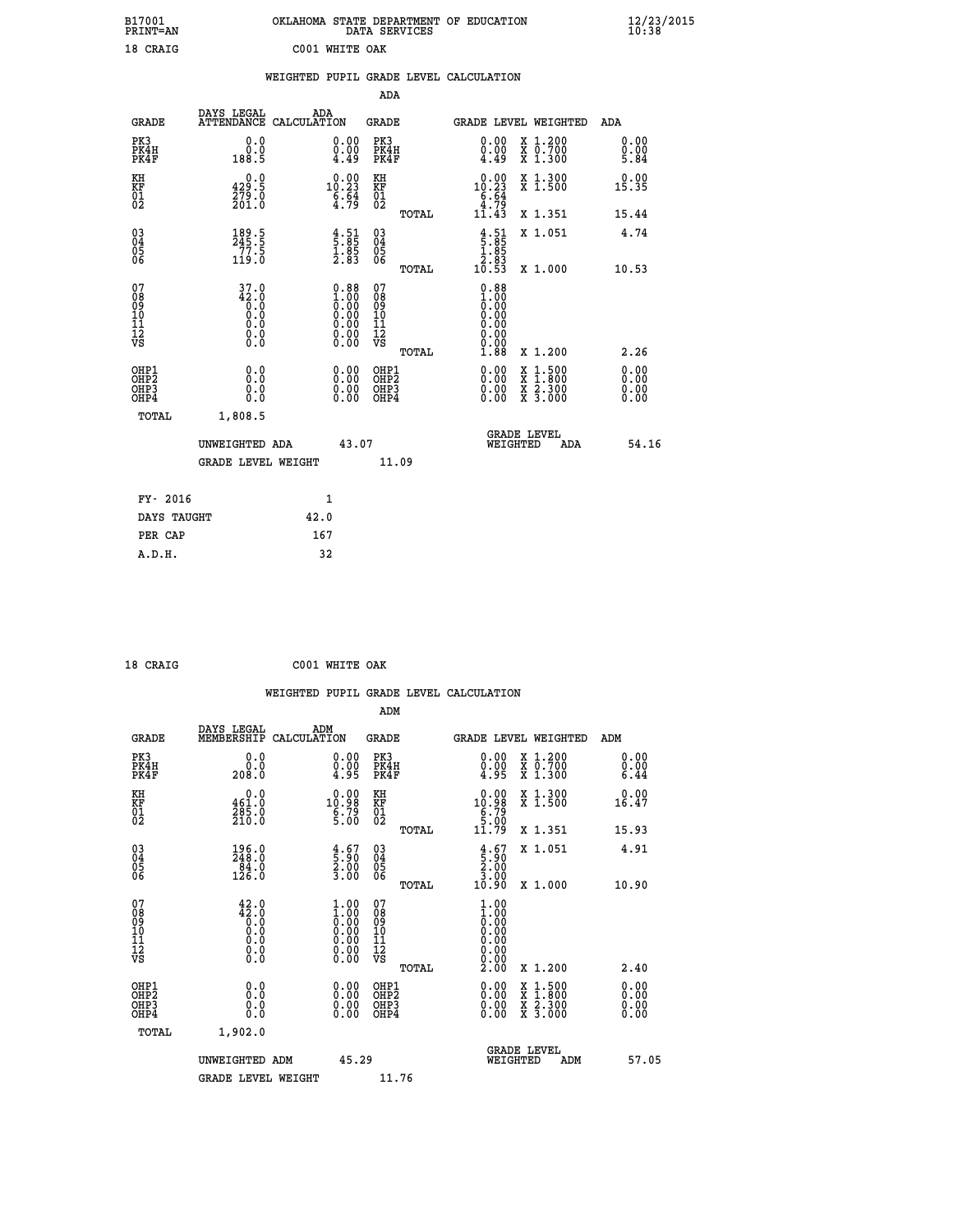| B17001                                             |                                                                                     | OKLAHOMA STATE DEPARTMENT OF EDUCATION                                   |                                                    |                                                                                     |                                                                                                                                           | 12/23/2015                   |  |
|----------------------------------------------------|-------------------------------------------------------------------------------------|--------------------------------------------------------------------------|----------------------------------------------------|-------------------------------------------------------------------------------------|-------------------------------------------------------------------------------------------------------------------------------------------|------------------------------|--|
| PRINT=AN                                           |                                                                                     |                                                                          | DATA SERVICES                                      |                                                                                     |                                                                                                                                           |                              |  |
| 18 CRAIG                                           |                                                                                     | I006 KETCHUM                                                             |                                                    |                                                                                     |                                                                                                                                           |                              |  |
|                                                    |                                                                                     | WEIGHTED PUPIL GRADE LEVEL CALCULATION                                   |                                                    |                                                                                     |                                                                                                                                           |                              |  |
|                                                    |                                                                                     |                                                                          | <b>ADA</b>                                         |                                                                                     |                                                                                                                                           |                              |  |
| <b>GRADE</b>                                       | DAYS LEGAL                                                                          | ADA<br>ATTENDANCE CALCULATION                                            | <b>GRADE</b>                                       |                                                                                     | <b>GRADE LEVEL WEIGHTED</b>                                                                                                               | ADA                          |  |
| PK3<br>PK4H<br>PK4F                                | 41.0<br>0.0<br>1, 284.5                                                             | $1.00$<br>$0.00$<br>31.33                                                | PK3<br>PK4H<br>PK4F                                | $\begin{smallmatrix} 1.00\\[-1.2mm] 0.00\\[-1.2mm] 31.33\end{smallmatrix}$          | X 1.200<br>X 0.700<br>X 1.300                                                                                                             | 1.20<br>0.00<br>40.73        |  |
| KH<br>KF<br>$\overline{01}$                        | 0.0<br>1,768:5<br>1,495:0<br>1,436:5                                                | $\begin{smallmatrix} 0.00\\ 43.13\\ 36.46\\ 35.04 \end{smallmatrix}$     | KH<br>KF<br>01<br>02                               | $0.00$<br>43.13<br>$\frac{36}{35}$ : $\frac{46}{04}$<br>71.50                       | X 1.300<br>X 1.500                                                                                                                        | 0.00<br>64.70                |  |
|                                                    |                                                                                     |                                                                          | TOTAL                                              |                                                                                     | X 1.351                                                                                                                                   | 96.60                        |  |
| $\begin{matrix} 03 \\ 04 \\ 05 \\ 06 \end{matrix}$ | $2,055.0$<br>$1,288.0$<br>$1,308.0$<br>$1,394.0$                                    | $\begin{smallmatrix} 50.12\ 31.41\ 31.90\ 34.00 \end{smallmatrix}$       | $\begin{matrix} 03 \\ 04 \\ 05 \\ 06 \end{matrix}$ | $\frac{50.12}{31.41}$<br>31.90<br>34.00<br>97.31                                    | X 1.051                                                                                                                                   | 52.68                        |  |
|                                                    |                                                                                     |                                                                          | TOTAL                                              |                                                                                     | X 1.000                                                                                                                                   | 97.31                        |  |
| 07<br>08<br>09<br>11<br>11<br>12<br>VS             | $1,805.5$<br>$1,757.0$<br>$2,228.5$<br>$1,716.0$<br>$2,180.0$<br>$1,781.5$<br>$0.0$ | $44.04$<br>$42.85$<br>$54.35$<br>$41.85$<br>$53.17$<br>$43.45$<br>$0.00$ | 07<br>08<br>09<br>10<br>11<br>12<br>VS<br>TOTAL    | 44.04<br>$42.855$<br>$43.355$<br>$41.857$<br>$43.45$<br>$43.45$<br>$0.00$<br>279.71 | X 1.200                                                                                                                                   | 335.65                       |  |
| OHP1<br>OHP2<br>OHP3<br>OHP4                       | 0.0<br>Ō.Ō<br>0.0<br>0.0                                                            | 0.00<br>0.00<br>0.00                                                     | OHP1<br>OHP <sub>2</sub><br>OHP3<br>OHP4           | 0.00<br>0.00<br>0.00                                                                | $\begin{smallmatrix} \mathtt{X} & 1\cdot500\\ \mathtt{X} & 1\cdot800\\ \mathtt{X} & 2\cdot300\\ \mathtt{X} & 3\cdot000 \end{smallmatrix}$ | 0.00<br>0.00<br>0.00<br>0.00 |  |
| TOTAL                                              | 23,539.0                                                                            |                                                                          |                                                    |                                                                                     |                                                                                                                                           |                              |  |
|                                                    | UNWEIGHTED ADA                                                                      | 574.10                                                                   |                                                    | WEIGHTED                                                                            | <b>GRADE LEVEL</b><br>ADA                                                                                                                 | 688.87                       |  |
|                                                    | <b>GRADE LEVEL WEIGHT</b>                                                           |                                                                          | 114.77                                             |                                                                                     |                                                                                                                                           |                              |  |
| FY- 2016                                           |                                                                                     | 1                                                                        |                                                    |                                                                                     |                                                                                                                                           |                              |  |
| DAYS TAUGHT                                        |                                                                                     | 41.0                                                                     |                                                    |                                                                                     |                                                                                                                                           |                              |  |

| 18 CRAIG |  |  | <b>I006 KETCHUM</b> |
|----------|--|--|---------------------|

 **PER CAP 42 A.D.H. 544**

 **WEIGHTED PUPIL GRADE LEVEL CALCULATION ADM DAYS LEGAL ADM GRADE MEMBERSHIP CALCULATION GRADE GRADE LEVEL WEIGHTED ADM PK3 41.0 1.00 PK3 1.00 X 1.200 1.20 PK4H 0.0 0.00 PK4H 0.00 X 0.700 0.00 PK4F 1,349.0 32.90 PK4F 32.90 X 1.300 42.77 KH 0.0 0.00 KH 0.00 X 1.300 0.00 KF 1,845.0 45.00 KF 45.00 X 1.500 67.50 01 1,558.0 38.00 01 38.00 02 1,478.0 36.05 02 36.05 TOTAL 74.05 X 1.351 100.04 03 2,122.0 51.76 03 51.76 X 1.051 54.40 04 1,338.0 32.63 04 32.63 05 1,342.0 32.73 05 32.73 06 1,459.0 35.59 06 35.59 TOTAL 100.95 X 1.000 100.95**  $\begin{array}{cccc} 07 & 1,868.0 & 45.56 & 07 & 45.56 \ 08 & 1,835.0 & 45.73 & 08 & 45.75 \ 09 & 2,326.0 & 56.73 & 09 & 56.73 \ 10 & 1,796.0 & 43.80 & 10 & 43.80 \ 11 & 2,294.0 & 55.95 & 11 & 55.95 \ 12 & 1,886.0 & 45.00 & 12 & 55.00 \ \hline\end{array}$  $\begin{array}{cccc} 45.56 & 07 & 45.56 & 11 & 11.11 & 11.11 & 11.11 & 11.11 & 11.11 & 11.11 & 11.11 & 11.11 & 11.11 & 11.11 & 11.11 & 11.11 & 11.11 & 11.11 & 11.11 & 11.11 & 11.11 & 11.11 & 11.11 & 11.11 & 11.11 & 11.11 & 11.11 & 11.11 & 11.11 & 11.11 & 11.11 & 1$  **OHP1 0.0 0.00 OHP1 0.00 X 1.500 0.00 OHP2 0.0 0.00 OHP2 0.00 X 1.800 0.00 OHP3 0.0 0.00 OHP3 0.00 X 2.300 0.00 OHP4 0.0 0.00 OHP4 0.00 X 3.000 0.00 TOTAL 24,537.0 GRADE LEVEL UNWEIGHTED ADM 598.46 WEIGHTED ADM 718.22** GRADE LEVEL WEIGHT 119.76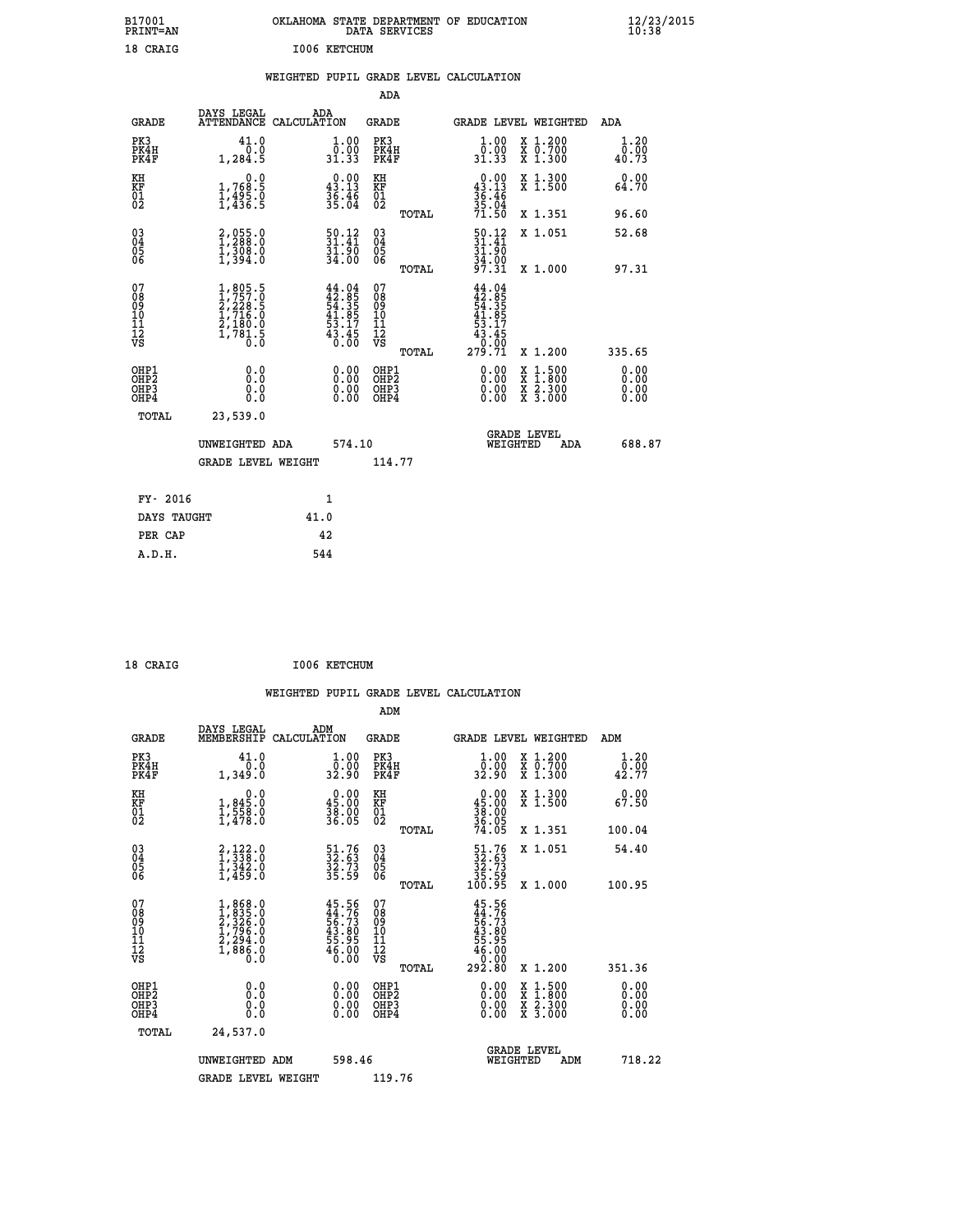| B17001<br>PRINT=AN                                 |                                                                             | OKLAHOMA STATE DEPARTMENT OF EDUCATION                            | DATA SERVICES                                   |                                                                                        |                                                                                          | 12/23/2015<br>10:38           |  |
|----------------------------------------------------|-----------------------------------------------------------------------------|-------------------------------------------------------------------|-------------------------------------------------|----------------------------------------------------------------------------------------|------------------------------------------------------------------------------------------|-------------------------------|--|
| 18 CRAIG                                           |                                                                             | I017 WELCH                                                        |                                                 |                                                                                        |                                                                                          |                               |  |
|                                                    |                                                                             | WEIGHTED PUPIL GRADE LEVEL CALCULATION                            |                                                 |                                                                                        |                                                                                          |                               |  |
|                                                    |                                                                             |                                                                   | ADA                                             |                                                                                        |                                                                                          |                               |  |
| <b>GRADE</b>                                       | DAYS LEGAL<br>ATTENDANCE CALCULATION                                        | ADA                                                               | GRADE                                           | GRADE LEVEL WEIGHTED                                                                   |                                                                                          | ADA                           |  |
| PK3<br>PK4H<br>PK4F                                | 94.0<br>0.0<br>828.5                                                        | 2.41<br>$\frac{5.00}{21.24}$                                      | PK3<br>PK4H<br>PK4F                             | 2.41<br>$\begin{smallmatrix} \bar{0} & \bar{0} & \bar{0} \\ 21 & 24 \end{smallmatrix}$ | X 1.200<br>X 0.700<br>X 1.300                                                            | 2.89<br>0.00<br>27.61         |  |
| KH<br>KF<br>01<br>02                               | 0.0<br>789:5<br>787:5<br>981:5                                              | 0.00<br>$\frac{20.24}{20.19}$<br>25.17                            | KH<br>KF<br>$^{01}_{02}$                        | $\begin{smallmatrix} 0.00\\ 20.24\\ 20.19\\ 25.17\\ 45.36 \end{smallmatrix}$           | X 1.300<br>X 1.500                                                                       | 0.00<br>30.36                 |  |
|                                                    |                                                                             |                                                                   | TOTAL                                           |                                                                                        | X 1.351                                                                                  | 61.28                         |  |
| $\begin{matrix} 03 \\ 04 \\ 05 \\ 06 \end{matrix}$ | 1, 151:0<br>928.5<br>763.5                                                  | $21.86$<br>$23.51$<br>$23.81$<br>$19.58$                          | 03<br>04<br>05<br>ŎĞ                            | $23.86$<br>$23.81$<br>$23.81$<br>$\frac{19.58}{72.90}$                                 | X 1.051                                                                                  | 22.97                         |  |
|                                                    |                                                                             |                                                                   | TOTAL                                           |                                                                                        | X 1.000                                                                                  | 72.90                         |  |
| 07<br>08<br>09<br>11<br>11<br>12<br>VS             | 910.5<br>787.5<br>$1, \frac{146}{160}$<br>1, 114.5<br>760.5<br>787.0<br>0.0 | 23.35<br>20.19<br>24.31<br>28.58<br>19.71<br>$\frac{20.18}{0.00}$ | 07<br>08<br>09<br>10<br>11<br>12<br>VS<br>TOTAL | 23.35<br>$\frac{20.19}{24.31}$<br>$\frac{28.58}{19.71}$<br>20.18<br>0.00<br>136.32     | X 1.200                                                                                  | 163.58                        |  |
| OHP1<br>OHP2<br>OHP3<br>OHP4                       | 451.0<br>0.0<br>0.0<br>0.0                                                  | $11.56$<br>0.00<br>0.00                                           | OHP1<br>OHP2<br>OHP3<br>OHP4                    | $11.56$<br>$0.00$<br>0.00<br>0.00                                                      | $\begin{smallmatrix} x & 1.500 \\ x & 1.800 \\ x & 2.300 \\ x & 3.000 \end{smallmatrix}$ | 17.34<br>0.00<br>0.00<br>0.00 |  |
| TOTAL                                              | 12,943.5                                                                    |                                                                   |                                                 |                                                                                        |                                                                                          |                               |  |
|                                                    | UNWEIGHTED ADA                                                              | 331.89                                                            |                                                 | <b>GRADE LEVEL</b><br>WEIGHTED                                                         | ADA                                                                                      | 398.93                        |  |
|                                                    | <b>GRADE LEVEL WEIGHT</b>                                                   |                                                                   | 67.04                                           |                                                                                        |                                                                                          |                               |  |
| FY- 2016                                           |                                                                             | 1                                                                 |                                                 |                                                                                        |                                                                                          |                               |  |
| DAYS TAUGHT                                        |                                                                             | 39.0                                                              |                                                 |                                                                                        |                                                                                          |                               |  |
| PER CAP                                            |                                                                             | 106                                                               |                                                 |                                                                                        |                                                                                          |                               |  |

 **18 CRAIG I017 WELCH**

|                                                      |                                                                                                                                |                                                                                          |                                                    | WEIGHTED PUPIL GRADE LEVEL CALCULATION                                                                                  |                                                                            |                               |
|------------------------------------------------------|--------------------------------------------------------------------------------------------------------------------------------|------------------------------------------------------------------------------------------|----------------------------------------------------|-------------------------------------------------------------------------------------------------------------------------|----------------------------------------------------------------------------|-------------------------------|
|                                                      |                                                                                                                                |                                                                                          | ADM                                                |                                                                                                                         |                                                                            |                               |
| <b>GRADE</b>                                         | DAYS LEGAL<br>MEMBERSHIP<br>CALCULATION                                                                                        | ADM                                                                                      | <b>GRADE</b>                                       | <b>GRADE LEVEL WEIGHTED</b>                                                                                             |                                                                            | ADM                           |
| PK3<br>PK4H<br>PK4F                                  | 94.0<br>0.0<br>885.0                                                                                                           | $\frac{2.41}{0.00}$<br>22.69                                                             | PK3<br>PK4H<br>PK4F                                | $\begin{smallmatrix} 2.41\ 0.00\ 22.69 \end{smallmatrix}$                                                               | X 1.200<br>X 0.700<br>X 1.300                                              | 2.89<br>0.00<br>29.50         |
| KH<br>KF<br>01<br>02                                 | 0.0<br>820.0<br>1,020:0                                                                                                        | $\begin{smallmatrix} 0.00\\21.03\\21.03\\26.15 \end{smallmatrix}$                        | KH<br>KF<br>01<br>02                               | 0.00<br>$\begin{smallmatrix} 21.03 \\ 21.03 \\ 26.15 \\ 47.18 \end{smallmatrix}$                                        | X 1.300<br>X 1.500                                                         | 0.00<br>31.55                 |
|                                                      |                                                                                                                                |                                                                                          | TOTAL                                              |                                                                                                                         | X 1.351                                                                    | 63.74                         |
| $\begin{matrix} 03 \\ 04 \\ 05 \\ 06 \end{matrix}$   | $\substack{897.0 \\ 1,211.0 \\ 986.0 \\ 777.0}$                                                                                | 23.00<br>31.05<br>25.28<br>19.92                                                         | $\begin{matrix} 03 \\ 04 \\ 05 \\ 06 \end{matrix}$ | 23.00<br>31.05<br>25.28<br>29.92<br>19.25                                                                               | X 1.051                                                                    | 24.17                         |
|                                                      |                                                                                                                                |                                                                                          | TOTAL                                              |                                                                                                                         | X 1.000                                                                    | 76.25                         |
| 07<br>08<br>09<br>101<br>11<br>12<br>VS              | 945.0<br>$\begin{smallmatrix} 24 & 0.0 \\ 27 & 0.0 \\ 975 & 0.0 \\ 1.198 & 0 \\ 803 & 0 \\ 816 & 0 \\ 0 & 0 \end{smallmatrix}$ | 24.23<br>$\begin{smallmatrix} 21.21\ 25.00\ 30.72\ 20.59\ 20.92\ 0.00 \end{smallmatrix}$ | 07<br>08<br>09<br>001<br>11<br>11<br>12<br>VS      | 24.23<br>$\begin{smallmatrix} 24 & 23 \ 21 & 20 \ 25 & 00 \ 30 & 72 \ 20 & 592 \ 20 & 920 \ 142 & 67 \end{smallmatrix}$ |                                                                            |                               |
|                                                      |                                                                                                                                |                                                                                          | TOTAL                                              |                                                                                                                         | X 1.200                                                                    | 171.20                        |
| OHP1<br>OHP2<br>OH <sub>P3</sub><br>OH <sub>P4</sub> | 451.0<br>0.0<br>0.0<br>$0.\overline{0}$                                                                                        | 11.56<br>0.00<br>0.00                                                                    | OHP1<br>OHP2<br>OHP3<br>OHP4                       | $11.56$<br>0.00<br>0.00                                                                                                 | $\frac{x}{x}$ $\frac{1.500}{1.800}$<br>$\frac{x}{x}$ $\frac{5:300}{3:000}$ | 17.34<br>0.00<br>0.00<br>0.00 |
| TOTAL                                                | 13,525.0                                                                                                                       |                                                                                          |                                                    |                                                                                                                         |                                                                            |                               |
|                                                      | UNWEIGHTED ADM                                                                                                                 | 346.79                                                                                   |                                                    | <b>GRADE LEVEL</b><br>WEIGHTED                                                                                          | ADM                                                                        | 416.64                        |
|                                                      | <b>GRADE LEVEL WEIGHT</b>                                                                                                      |                                                                                          | 69.85                                              |                                                                                                                         |                                                                            |                               |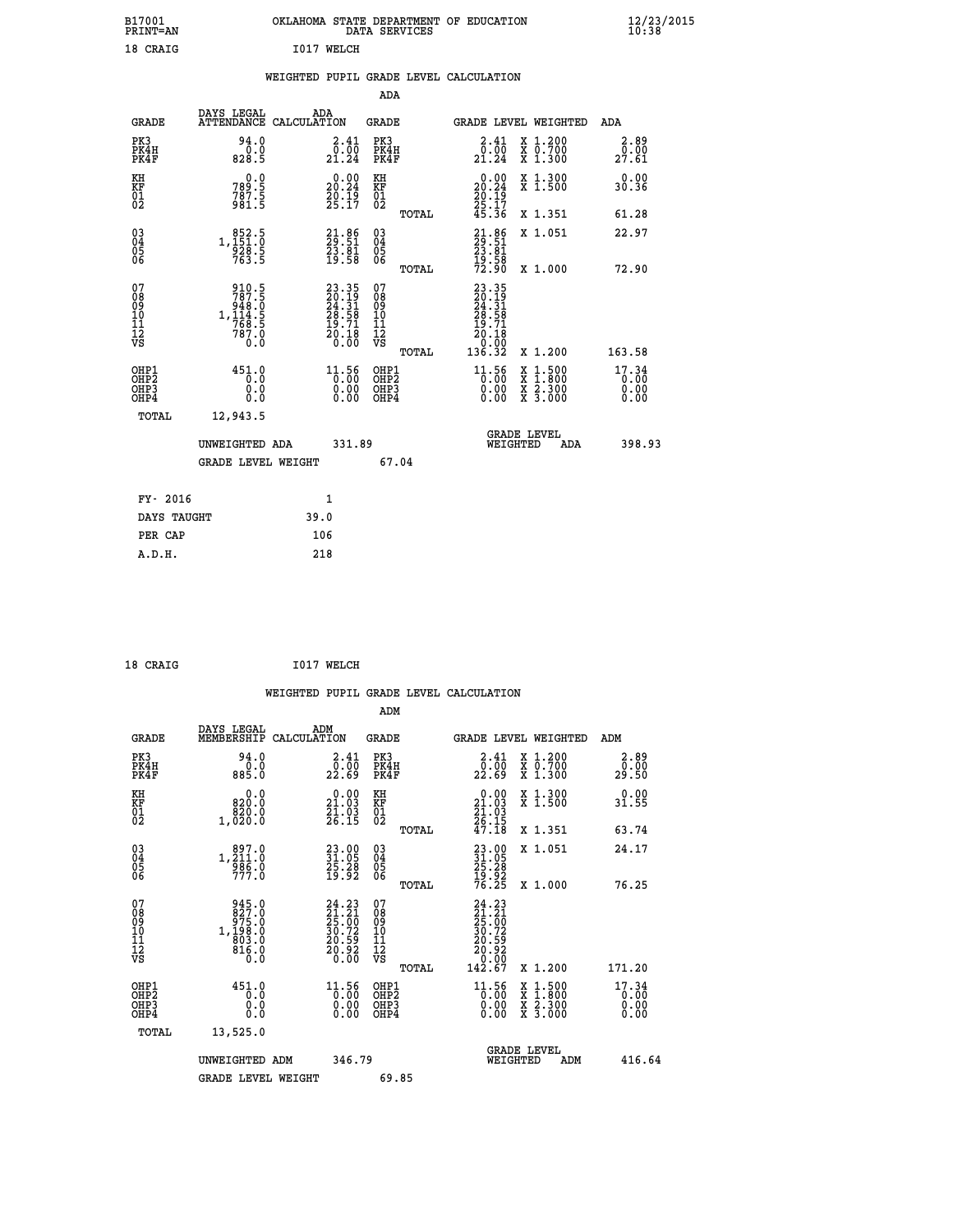| B17001<br>PRINT=AN  | OF<br>OKLAHOMA<br><b>EDUCATION</b><br>STATE DEPARTMENT<br>DATA SERVICES                                                      | $\frac{12}{23}$ /2015 |
|---------------------|------------------------------------------------------------------------------------------------------------------------------|-----------------------|
| 18 CRAIG            | 1020 BLUEJACKET                                                                                                              |                       |
|                     | WEIGHTED PUPIL GRADE LEVEL CALCULATION                                                                                       |                       |
|                     | ADA                                                                                                                          |                       |
| GRADE               | DAYS LEGAL<br>ADA<br>GRADE<br>ATTENDANCE CALCULATION<br>GRADE LEVEL WEIGHTED                                                 | ADA                   |
| PK3<br>PK4H<br>PK4F | 0.0000<br>0.00<br>PK3<br>0.00<br>X 1.200<br>0.00<br>PK4H<br>X 0.700<br>0.00<br>12.45<br>535.5<br>12.45<br>PK4F<br>1.300<br>X | 0.0000<br>16.19       |

| KH<br>KF<br>01<br>02<br>$\begin{smallmatrix} 0.00\\ 16.69\\ 12.65\\ 11.92 \end{smallmatrix}$<br>$\begin{array}{c} 0.00 \\ 16.69 \\ 12.65 \\ 11.92 \\ 24.57 \end{array}$<br>KH<br>KF<br>01<br>02<br>$\frac{544}{512}$ : 9<br>TOTAL                                                                                                                                                                                               | X 1.351                                                                                          | 33.19                    |
|---------------------------------------------------------------------------------------------------------------------------------------------------------------------------------------------------------------------------------------------------------------------------------------------------------------------------------------------------------------------------------------------------------------------------------|--------------------------------------------------------------------------------------------------|--------------------------|
| $\begin{matrix} 03 \\ 04 \\ 05 \\ 06 \end{matrix}$<br>$\begin{smallmatrix} 8\cdot 47\\10\cdot 23\\7\cdot 88\\18\cdot 38\\36\cdot 49\end{smallmatrix}$<br>364.0<br>440.0<br>339.0<br>790.5<br>$\begin{smallmatrix} & 8 & 47\\10 & 23\\7 & 88\\18 & 38\end{smallmatrix}$<br>$\begin{array}{c} 03 \\ 04 \\ 05 \\ 06 \end{array}$                                                                                                   | X 1.051                                                                                          | 8.90                     |
| TOTAL                                                                                                                                                                                                                                                                                                                                                                                                                           | X 1.000                                                                                          | 36.49                    |
| 07<br>08<br>09<br>101<br>11<br>12<br>VS<br>$\begin{smallmatrix} 16.52\ 22.01\ 16.80\ 11.900\ 21.359\ 17.359\ 18.990\ 113.57\ \end{smallmatrix}$<br>710.5<br>946.5<br>722.5<br>941.5<br>946.0<br>746.0<br>816.5<br>$16.52$<br>$22.01$<br>$16.80$<br>$21.90$<br>$17.35$<br>$18.99$<br>$0.00$<br>07<br>08<br>09<br>001<br>11<br>11<br>12<br>VS                                                                                     |                                                                                                  |                          |
| TOTAL                                                                                                                                                                                                                                                                                                                                                                                                                           | X 1.200                                                                                          | 136.28                   |
| $\begin{smallmatrix} 0.00 & 0.00 & 0.00 & 0.00 & 0.00 & 0.00 & 0.00 & 0.00 & 0.00 & 0.00 & 0.00 & 0.00 & 0.00 & 0.00 & 0.00 & 0.00 & 0.00 & 0.00 & 0.00 & 0.00 & 0.00 & 0.00 & 0.00 & 0.00 & 0.00 & 0.00 & 0.00 & 0.00 & 0.00 & 0.00 & 0.00 & 0.00 & 0.00 & 0.00 & 0.00 & 0.0$<br>OHP1<br>OHP2<br>$\begin{smallmatrix} 0.00 \ 0.00 \ 0.00 \ 0.00 \end{smallmatrix}$<br>OHP1<br>OHP2<br>OH <sub>P3</sub><br>OHP3<br>OHP4<br>OHP4 | $\begin{smallmatrix} x & 1 & 500 \\ x & 1 & 800 \\ x & 2 & 300 \\ x & 3 & 000 \end{smallmatrix}$ | $0.00$<br>$0.00$<br>0.00 |
| 9,126.5<br>TOTAL                                                                                                                                                                                                                                                                                                                                                                                                                |                                                                                                  |                          |
| <b>GRADE LEVEL</b><br>212.24<br>WEIGHTED<br>UNWEIGHTED ADA                                                                                                                                                                                                                                                                                                                                                                      | ADA                                                                                              | 256.09                   |
| 43.85<br><b>GRADE LEVEL WEIGHT</b>                                                                                                                                                                                                                                                                                                                                                                                              |                                                                                                  |                          |

| FY- 2016    |      |
|-------------|------|
| DAYS TAUGHT | 43.0 |
| PER CAP     | 114  |
| A.D.H.      | 149  |
|             |      |

| 18 CRAIG | <b>I020 BLUEJACKET</b> |
|----------|------------------------|
|          |                        |

|                                          |                                                                  |                                                                  | ADM                                          |       |                                                                                                      |                                          |                          |
|------------------------------------------|------------------------------------------------------------------|------------------------------------------------------------------|----------------------------------------------|-------|------------------------------------------------------------------------------------------------------|------------------------------------------|--------------------------|
| <b>GRADE</b>                             | DAYS LEGAL<br>MEMBERSHIP                                         | ADM<br>CALCULATION                                               | <b>GRADE</b>                                 |       |                                                                                                      | <b>GRADE LEVEL WEIGHTED</b>              | ADM                      |
| PK3<br>PK4H<br>PK4F                      | 0.0<br>0.0<br>556.0                                              | $\begin{smallmatrix} 0.00\\ 0.00\\ 12.93 \end{smallmatrix}$      | PK3<br>PK4H<br>PK4F                          |       | 0.00<br>0.00<br>12.93                                                                                | X 1.200<br>X 0.700<br>X 1.300            | 0.00<br>0.00<br>16.81    |
| KH<br>KF<br>01<br>02                     | 0.0<br>739:0<br>570:0<br>528:0                                   | $\begin{array}{c} 0.00 \\ 17.19 \\ 13.26 \\ 12.28 \end{array}$   | KH<br>KF<br>01<br>02                         |       | $0.00$<br>17.19<br>$\frac{13}{12}$ $\frac{26}{25}$<br>$\frac{28}{25}$                                | X 1.300<br>X 1.500                       | 0.00<br>25.79            |
|                                          |                                                                  |                                                                  |                                              | TOTAL |                                                                                                      | X 1.351                                  | 34.50                    |
| 03<br>04<br>05<br>06                     | 374.0<br>453.0<br>348.0<br>816.0                                 | $\begin{smallmatrix} 8.70\ 10.53\ 8.09\ 18.98 \end{smallmatrix}$ | 03<br>04<br>05<br>06                         |       | $\begin{smallmatrix} 8.70\\ 10.53\\ 8.09\\ 18.98\\ 37.60 \end{smallmatrix}$                          | X 1.051                                  | 9.14                     |
|                                          |                                                                  |                                                                  |                                              | TOTAL |                                                                                                      | X 1.000                                  | 37.60                    |
| 07<br>0890112<br>1112<br>VS              | 731.0<br>984.0<br>754.0<br>793.0<br>793.0<br>858.0<br>858.0      | $17.00\n22.88\n17.53\n23.07\n18.44\n19.95\n0.00$                 | 07<br>08<br>09<br>01<br>11<br>11<br>17<br>VS |       | $\begin{smallmatrix} 17.00\\22.88\\17.53\\23.07\\23.07\\18.44\\19.95\\0.00\\118.87\end{smallmatrix}$ |                                          |                          |
|                                          |                                                                  |                                                                  |                                              | TOTAL |                                                                                                      | X 1.200                                  | 142.64                   |
| OHP1<br>OHP2<br>OH <sub>P3</sub><br>OHP4 | 0.0<br>$\begin{smallmatrix} 0.0 & 0 \ 0.0 & 0 \end{smallmatrix}$ |                                                                  | OHP1<br>OHP2<br>OHP <sub>3</sub>             |       |                                                                                                      | X 1:500<br>X 1:800<br>X 2:300<br>X 3:000 | $0.00$<br>$0.00$<br>0.00 |
| TOTAL                                    | 9,496.0                                                          |                                                                  |                                              |       |                                                                                                      |                                          |                          |
|                                          | UNWEIGHTED ADM                                                   | 220.83                                                           |                                              |       |                                                                                                      | GRADE LEVEL<br>WEIGHTED<br>ADM           | 266.48                   |
|                                          | GRADE LEVEL WEIGHT                                               |                                                                  | 45.65                                        |       |                                                                                                      |                                          |                          |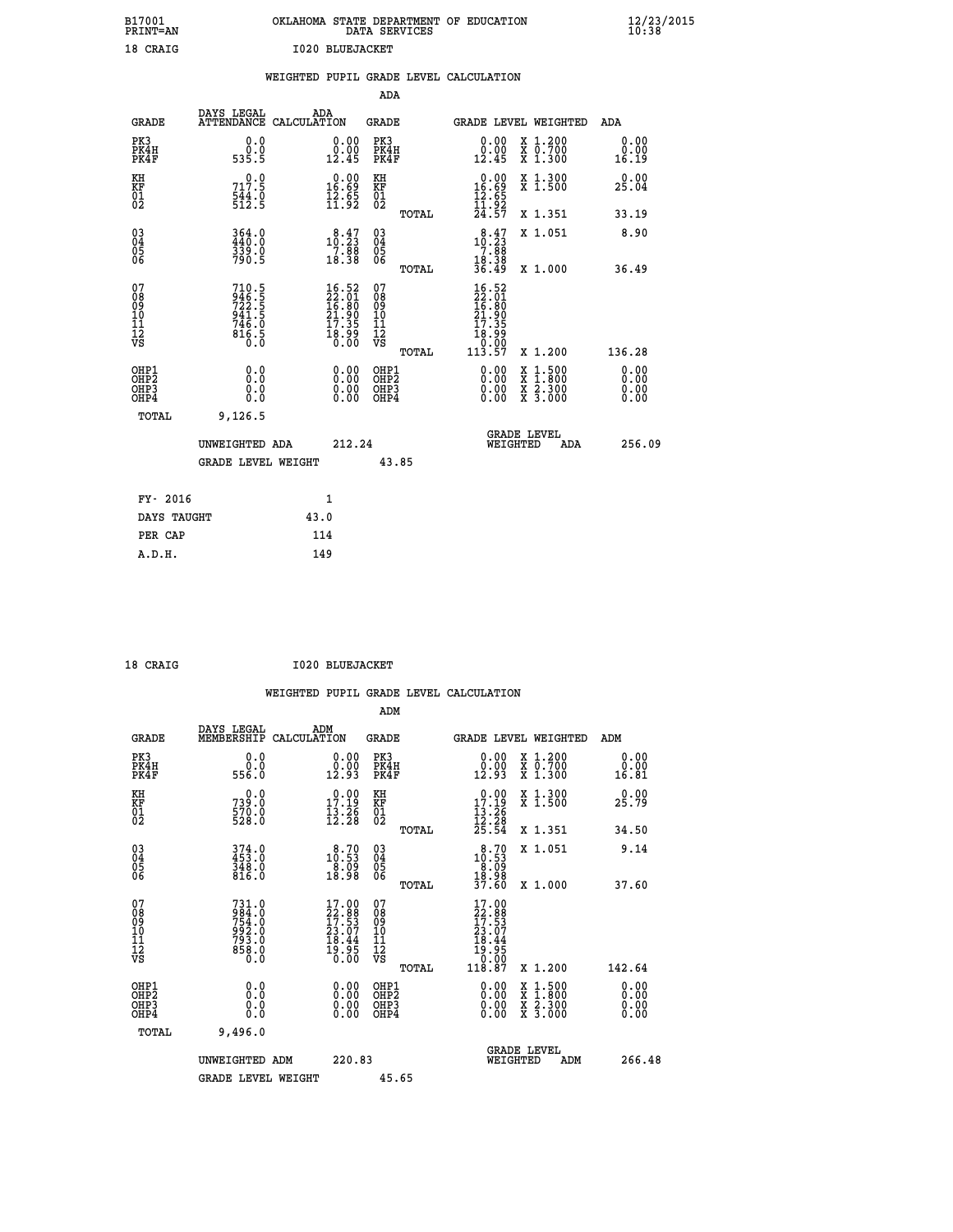| B17001<br><b>PRINT=AN</b> | OKLAHOMA STATE DEPARTMENT OF EDUCATION<br>DATA SERVICES | $\frac{12}{23}$ /2015 |
|---------------------------|---------------------------------------------------------|-----------------------|
| 18 CRAIG                  | 1065 VINITA                                             |                       |

### **WEIGHTED PUPIL GRADE LEVEL CALCULATION**

|                                                                    |                                                                |                                                                              | ADA                                       |       |                                                                              |                                          |                               |
|--------------------------------------------------------------------|----------------------------------------------------------------|------------------------------------------------------------------------------|-------------------------------------------|-------|------------------------------------------------------------------------------|------------------------------------------|-------------------------------|
| <b>GRADE</b>                                                       | DAYS LEGAL                                                     | ADA<br>ATTENDANCE CALCULATION                                                | <b>GRADE</b>                              |       | <b>GRADE LEVEL WEIGHTED</b>                                                  |                                          | ADA                           |
| PK3<br>PK4H<br>PK4F                                                | 0.0<br>0.0<br>2,728.0                                          | $\begin{smallmatrix} 0.00\\ 0.00\\ 0.95 \end{smallmatrix}$                   | PK3<br>PK4H<br>PK4F                       |       | 0.00<br>ŏ.ŏŏ<br>89.95                                                        | X 1.200<br>X 0.700<br>X 1.300            | 0.00<br>0.00<br>90.94         |
| KH<br><b>KF</b><br>01<br>02                                        | 0.0<br>3,798.5<br>4,221.5<br>4,394.0                           | 97.40<br>$\frac{108.24}{112.67}$                                             | KH<br>KF<br>01<br>02                      |       | $0.00$<br>$97.40$<br>$\frac{108}{112}$ $\frac{24}{67}$<br>$\frac{220}{91}$   | X 1.300<br>X 1.500                       | 0.00<br>146.10                |
|                                                                    |                                                                |                                                                              |                                           | TOTAL |                                                                              | X 1.351                                  | 298.45                        |
| $\begin{smallmatrix} 03 \\[-4pt] 04 \end{smallmatrix}$<br>Ŏ5<br>06 | $4,538.5$<br>$3,597.5$<br>$3,597.5$<br>$4,170.0$               | $116.37$<br>$111.87$<br>$\begin{array}{r} -52.24 \\ 106.92 \end{array}$      | $\substack{03 \\ 04}$<br>05<br>06         |       | 116.37<br>$\begin{array}{r} 162.24 \\ 106.92 \\ 311.03 \end{array}$          | X 1.051                                  | 122.30                        |
|                                                                    |                                                                |                                                                              |                                           | TOTAL |                                                                              | X 1.000                                  | 311.03                        |
| 07<br>08901112<br>1112<br>VS                                       | 3,961.5<br>4,717.0<br>4,054.5<br>4,176.5<br>4,828.0<br>4,006.5 | 101.58<br>$120.95$<br>$103.96$<br>$107.09$<br>$123.79$<br>$102.73$<br>$0.00$ | 07<br>08<br>09<br>11<br>11<br>12<br>VS    |       | 101.58<br>$120.95$<br>$103.96$<br>$107.09$<br>$123.79$<br>$102.73$<br>$0.90$ |                                          |                               |
|                                                                    |                                                                |                                                                              |                                           | TOTAL | 660.10                                                                       | X 1.200                                  | 792.12                        |
| OHP1<br>OH <sub>P2</sub><br>OH <sub>P3</sub><br>OH <sub>P4</sub>   | 496.0<br>0.0<br>0.0<br>0.0                                     | 12.72<br>0.00<br>0.00<br>0.00                                                | OHP1<br>OH <sub>P</sub> 2<br>OHP3<br>OHP4 |       | 12.72<br>0.00<br>0.00<br>0.00                                                | X 1:500<br>X 1:800<br>X 2:300<br>X 3:000 | 19.08<br>0.00<br>0.00<br>0.00 |
| TOTAL                                                              | 58,051.0                                                       |                                                                              |                                           |       |                                                                              |                                          |                               |
|                                                                    | UNWEIGHTED ADA                                                 | 1,488.48                                                                     |                                           |       |                                                                              | GRADE LEVEL<br>WEIGHTED<br>ADA           | 1,780.02                      |
|                                                                    | <b>GRADE LEVEL WEIGHT</b>                                      |                                                                              | 291.54                                    |       |                                                                              |                                          |                               |
| FY- 2016                                                           |                                                                | $\mathbf{1}$                                                                 |                                           |       |                                                                              |                                          |                               |
| DAYS TAUGHT                                                        |                                                                | 39.0                                                                         |                                           |       |                                                                              |                                          |                               |
| PER CAP                                                            |                                                                | 68                                                                           |                                           |       |                                                                              |                                          |                               |

| CRAI<br>G |  |
|-----------|--|
|           |  |

 **A.D.H. 831**

 **18 CRAIG I065 VINITA**

|                                          |                                                                                     |                                                                                                 | ADM                                                 |                                                                                                                                                           |                                                                           |
|------------------------------------------|-------------------------------------------------------------------------------------|-------------------------------------------------------------------------------------------------|-----------------------------------------------------|-----------------------------------------------------------------------------------------------------------------------------------------------------------|---------------------------------------------------------------------------|
|                                          | DAYS LEGAL<br>MEMBERSHIP<br><b>GRADE</b>                                            | ADM<br>CALCULATION                                                                              | <b>GRADE</b>                                        | <b>GRADE LEVEL WEIGHTED</b>                                                                                                                               | ADM                                                                       |
| PK3<br>PK4H<br>PK4F                      | 2,875.Ŏ                                                                             | 0.0<br>$\begin{smallmatrix} 0.00\\ 0.00\\ 73.72 \end{smallmatrix}$<br>0.0                       | PK3<br>PK4H<br>PK4F                                 | $\begin{smallmatrix} 0.00\\ 0.00\\ 73.72 \end{smallmatrix}$                                                                                               | X 1.200<br>X 0.700<br>X 1.300<br>0.00<br>0.00<br>95.84                    |
| KH<br>KF<br>01<br>02                     | $4,012.0$<br>$4,438.0$<br>$4,599.0$                                                 | 0.0<br>$\begin{smallmatrix} &0.00\\ 102.87\\ 113.79\\ 117.92\end{smallmatrix}$                  | KH<br>KF<br>01<br>02                                | $\begin{smallmatrix} 0.00\\ 102.87\\ 113.79\\ 117.22 \end{smallmatrix}$                                                                                   | X 1.300<br>X 1.500<br>0.00<br>154.31                                      |
|                                          |                                                                                     |                                                                                                 | TOTAL                                               | 231.71                                                                                                                                                    | X 1.351<br>313.04                                                         |
| 03<br>04<br>05<br>06                     | $4,704.0$<br>$4,523.0$<br>$3,724.0$<br>4,372.0                                      | 120.62<br>$\frac{1}{112}. \frac{3}{10}$                                                         | $\begin{array}{c} 03 \\ 04 \\ 05 \\ 06 \end{array}$ | $\begin{array}{r} 120.62 \\ 115.97 \\ 95.49 \\ 112.10 \\ 323.56 \end{array}$                                                                              | 126.77<br>X 1.051                                                         |
|                                          |                                                                                     |                                                                                                 | TOTAL                                               |                                                                                                                                                           | 323.56<br>X 1.000                                                         |
| 07<br>08<br>09<br>101<br>112<br>VS       | $4,157.0$<br>$4,304.0$<br>$4,304.0$<br>$4,589.0$<br>$5,259.0$<br>$4,452.0$<br>$0.0$ | 106.59<br>127.00<br>110.36<br>$\begin{array}{c} 117.67 \\ 134.85 \\ 114.15 \\ 0.00 \end{array}$ | 07<br>08<br>09<br>11<br>11<br>12<br>VS<br>TOTAL     | $106.59$<br>$127.00$<br>$110.36$<br>$117.67$<br>$\frac{1}{1}$ $\frac{3}{4}$ $\cdot \frac{3}{5}$ $\frac{1}{2}$ $\cdot \frac{1}{2}$ $\frac{5}{2}$<br>710.62 | X 1.200<br>852.74                                                         |
| OHP1<br>OHP2<br>OH <sub>P3</sub><br>OHP4 |                                                                                     | 496.0<br>12.72<br>$\overline{0}$ :00<br>0.00<br>0.0<br>0.000<br>0.00                            | OHP1<br>OHP2<br>OHP3<br>OHP4                        | $^{12}_{0.00}$<br>0.00                                                                                                                                    | X 1:500<br>X 1:800<br>X 2:300<br>X 3:000<br>19.08<br>0.00<br>0.00<br>0.00 |
|                                          | TOTAL<br>61,457.0                                                                   |                                                                                                 |                                                     |                                                                                                                                                           |                                                                           |
|                                          | UNWEIGHTED                                                                          | 1,575.82<br>ADM                                                                                 |                                                     | <b>GRADE LEVEL</b><br>WEIGHTED                                                                                                                            | 1,885.34<br>ADM                                                           |
|                                          |                                                                                     | <b>GRADE LEVEL WEIGHT</b>                                                                       | 309.52                                              |                                                                                                                                                           |                                                                           |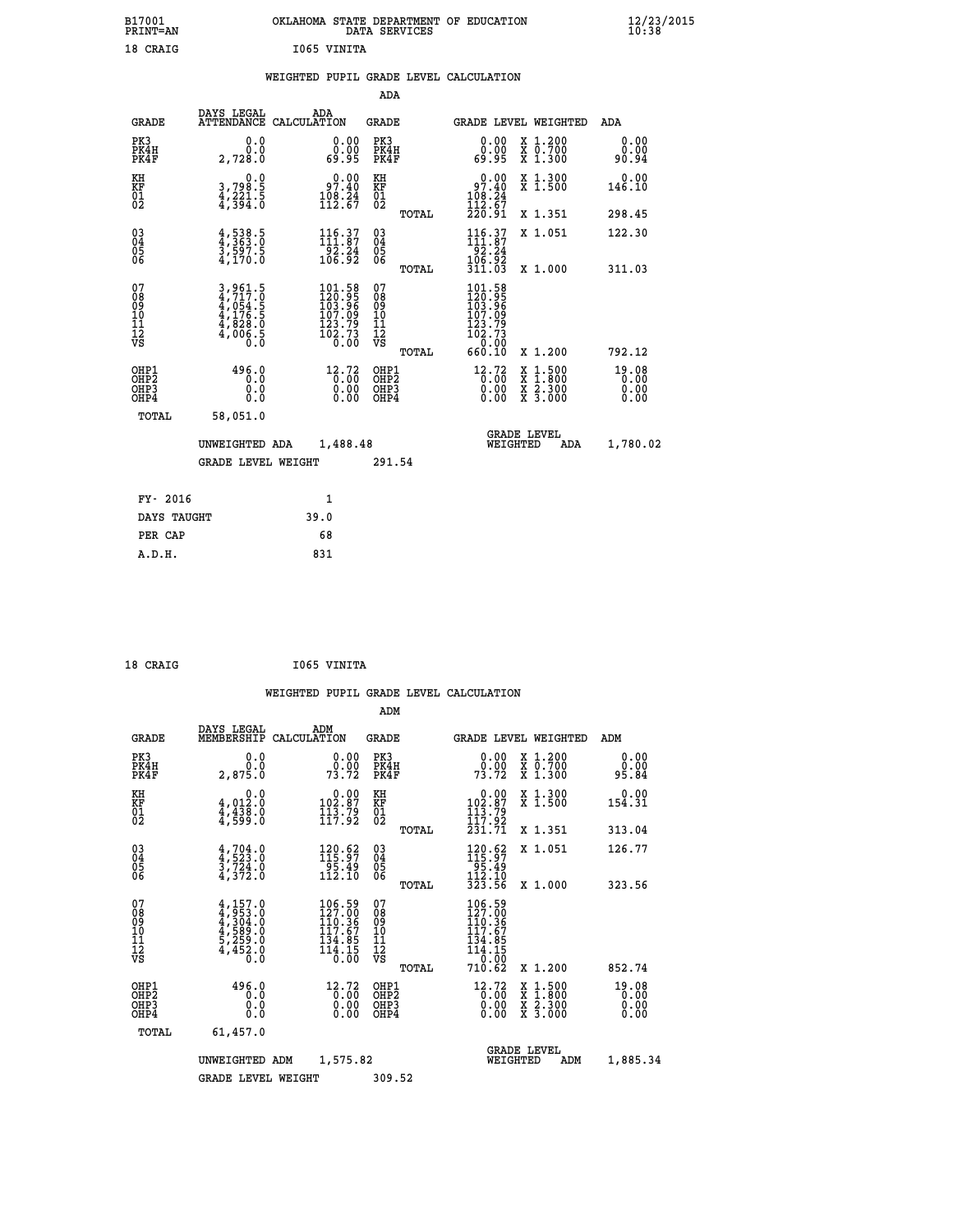|  | OKLAHOMA STATE DEPARTMENT OF EDUCATION<br>DATA SERVICES |  |
|--|---------------------------------------------------------|--|
|  | COUNTY TOTALS                                           |  |

|                                                                    |                                                                |                                                                                                    | ADA                                       |       |                                                                     |                                                                                                  |                               |
|--------------------------------------------------------------------|----------------------------------------------------------------|----------------------------------------------------------------------------------------------------|-------------------------------------------|-------|---------------------------------------------------------------------|--------------------------------------------------------------------------------------------------|-------------------------------|
| <b>GRADE</b>                                                       | DAYS LEGAL                                                     | ADA<br>ATTENDANCE CALCULATION                                                                      | <b>GRADE</b>                              |       |                                                                     | <b>GRADE LEVEL WEIGHTED</b>                                                                      | <b>ADA</b>                    |
| PK3<br>PK4H<br>PK4F                                                | 135.0<br>0.0<br>5,565.0                                        | 3.41<br>0.00<br>139.46                                                                             | PK3<br>PK4H<br>PK4F                       |       | 3.41<br>ةة:ة<br>139.46                                              | X 1.200<br>X 0.700<br>X 1.300                                                                    | 4.09<br>0.00<br>181.31        |
| KH<br><b>KF</b><br>01<br>02                                        | 0.0<br>7,503.5<br>7,327.0<br>7,525.5                           | 0.00<br>0.09<br>$\frac{184.18}{189.59}$                                                            | KH<br>KF<br>01<br>02                      |       | $0.00$<br>187.69<br>184:18<br>189:59<br>373.77                      | X 1.300<br>X 1.500                                                                               | 0.00<br>281.55                |
|                                                                    |                                                                |                                                                                                    |                                           | TOTAL |                                                                     | X 1.351                                                                                          | 504.96                        |
| $\begin{smallmatrix} 03 \\[-4pt] 04 \end{smallmatrix}$<br>Ŏ5<br>06 | 7,999.5<br>7,487.5<br>6,250.5<br>7,237.0                       | 201.33<br>188.87<br>157.68<br>181.71                                                               | $\substack{03 \\ 04}$<br>05<br>06         |       | 201.33<br>188.87<br>157.68                                          | X 1.051                                                                                          | 739.85                        |
|                                                                    |                                                                |                                                                                                    |                                           | TOTAL | 181.71<br>528.26                                                    | X 1.000                                                                                          | 528.26                        |
| 07<br>08901112<br>1112<br>VS                                       | 7,425.0<br>8,250.0<br>7,953.5<br>7,948.5<br>7,391.5<br>7,391.5 | $\begin{smallmatrix} 186.37\\ 207.00\\ 199.42\\ 199.42\\ 214.02\\ 215.35\\ 0.00 \end{smallmatrix}$ | 07<br>08<br>09<br>11<br>11<br>12<br>VS    |       | 186.37<br>207.00<br>199.42<br>199.42<br>214.02<br>2185.35<br>185.00 |                                                                                                  |                               |
|                                                                    |                                                                |                                                                                                    |                                           | TOTAL | 1,191.58                                                            | X 1.200                                                                                          | 1,429.89                      |
| OHP1<br>OH <sub>P</sub> 2<br>OH <sub>P3</sub><br>OH <sub>P4</sub>  | 947.0<br>0.0<br>0.0<br>0.0                                     | 24.28<br>0.00<br>0.00<br>0.00                                                                      | OHP1<br>OH <sub>P</sub> 2<br>OHP3<br>OHP4 |       | $24.28$<br>$0.00$<br>0.00<br>0.00                                   | $\begin{smallmatrix} x & 1 & 500 \\ x & 1 & 800 \\ x & 2 & 300 \\ x & 3 & 000 \end{smallmatrix}$ | 36.42<br>0.00<br>0.00<br>0.00 |
| TOTAL                                                              | 105,468.5                                                      |                                                                                                    |                                           |       |                                                                     |                                                                                                  |                               |
|                                                                    | UNWEIGHTED ADA                                                 | 2,649.78                                                                                           |                                           |       |                                                                     | GRADE LEVEL<br>WEIGHTED<br>ADA                                                                   | 3,178.07                      |
|                                                                    | <b>GRADE LEVEL WEIGHT</b>                                      |                                                                                                    | 528.29                                    |       |                                                                     |                                                                                                  |                               |
| FY- 2016                                                           |                                                                | $\mathbf{1}$                                                                                       |                                           |       |                                                                     |                                                                                                  |                               |
| DAYS TAUGHT                                                        |                                                                | 204.0                                                                                              |                                           |       |                                                                     |                                                                                                  |                               |
| PER CAP                                                            |                                                                | 497                                                                                                |                                           |       |                                                                     |                                                                                                  |                               |

| ı<br>D |  |  |  |
|--------|--|--|--|
|        |  |  |  |

 **A.D.H. 1,774**

B17001<br>PRINT=AN<br>CRAIG

**CRAIG COUNTY TOTALS** 

|                                          |                                                                             |                                                                                                     | ADM                                                |                                                                                |                                                                                                                                           |                               |
|------------------------------------------|-----------------------------------------------------------------------------|-----------------------------------------------------------------------------------------------------|----------------------------------------------------|--------------------------------------------------------------------------------|-------------------------------------------------------------------------------------------------------------------------------------------|-------------------------------|
| <b>GRADE</b>                             | DAYS LEGAL<br>MEMBERSHIP                                                    | ADM<br>CALCULATION                                                                                  | <b>GRADE</b>                                       |                                                                                | <b>GRADE LEVEL WEIGHTED</b>                                                                                                               | ADM                           |
| PK3<br>PK4H<br>PK4F                      | 135.0<br>0.0<br>5,873.0                                                     | 3.41<br>0.00<br>147.19                                                                              | PK3<br>PK4H<br>PK4F                                | $\begin{smallmatrix} 3.41\ 0.00\ 147.19 \end{smallmatrix}$                     | X 1.200<br>X 0.700<br>X 1.300                                                                                                             | 4.09<br>0.00<br>191.36        |
| KH<br>KF<br>01<br>02                     | 0.0<br>7,877.0<br>7,671.0<br>7,835.0                                        | $\begin{smallmatrix} 0.00\\197.07\\192.87\\197.40\end{smallmatrix}$                                 | KH<br>KF<br>01<br>02                               | $\begin{smallmatrix} &0.00\ 197.07\ 192.87\ 197.40\ 390.27\ \end{smallmatrix}$ | X 1.300<br>X 1.500                                                                                                                        | 0.00<br>295.62                |
|                                          |                                                                             |                                                                                                     | TOTAL                                              |                                                                                | X 1.351                                                                                                                                   | 527.25                        |
| 03<br>04<br>05<br>06                     | 8,293.0<br>7,773.0<br>6,484.0<br>7,550.0                                    | 208.75<br>196.08<br>163.59<br>189.59                                                                | $\begin{matrix} 03 \\ 04 \\ 05 \\ 06 \end{matrix}$ | 208.75<br>196.08<br>163.59<br>189.59<br>549.26                                 | X 1.051                                                                                                                                   | 219.39                        |
|                                          |                                                                             |                                                                                                     | TOTAL                                              |                                                                                | X 1.000                                                                                                                                   | 549.26                        |
| 07<br>08<br>09<br>101<br>112<br>VS       | $7,743.0$<br>8,641.0<br>8,359.0<br>8,375.0<br>8,575.0<br>9,149.0<br>8,012.0 | $\begin{smallmatrix} 194.38\\216.85\\209.62\\215.26\\215.26\\229.83\\201.02\\0.00\end{smallmatrix}$ | 07<br>08<br>09<br>11<br>11<br>12<br>VS<br>TOTAL    | 194.38<br>216.85<br>209.62<br>215.26<br>229.83<br>201.02<br>0.00<br>1, 266.96  | X 1.200                                                                                                                                   | 1,520.34                      |
| OHP1<br>OHP2<br>OH <sub>P3</sub><br>OHP4 | 947.0<br>0.0<br>0.000                                                       | $24.28$<br>0.00<br>0.00                                                                             | OHP1<br>OHP2<br>OHP <sub>3</sub>                   | $24.28$<br>0.00<br>0.00<br>0.00                                                | $\begin{smallmatrix} \mathtt{X} & 1\cdot500\\ \mathtt{X} & 1\cdot800\\ \mathtt{X} & 2\cdot300\\ \mathtt{X} & 3\cdot000 \end{smallmatrix}$ | 36.42<br>0.00<br>0.00<br>0.00 |
| TOTAL                                    | 110,917.0                                                                   |                                                                                                     |                                                    |                                                                                |                                                                                                                                           |                               |
|                                          | UNWEIGHTED<br>ADM                                                           | 2,787.19                                                                                            |                                                    | WEIGHTED                                                                       | <b>GRADE LEVEL</b><br>ADM                                                                                                                 | 3,343.73                      |
|                                          | <b>GRADE LEVEL WEIGHT</b>                                                   |                                                                                                     | 556.54                                             |                                                                                |                                                                                                                                           |                               |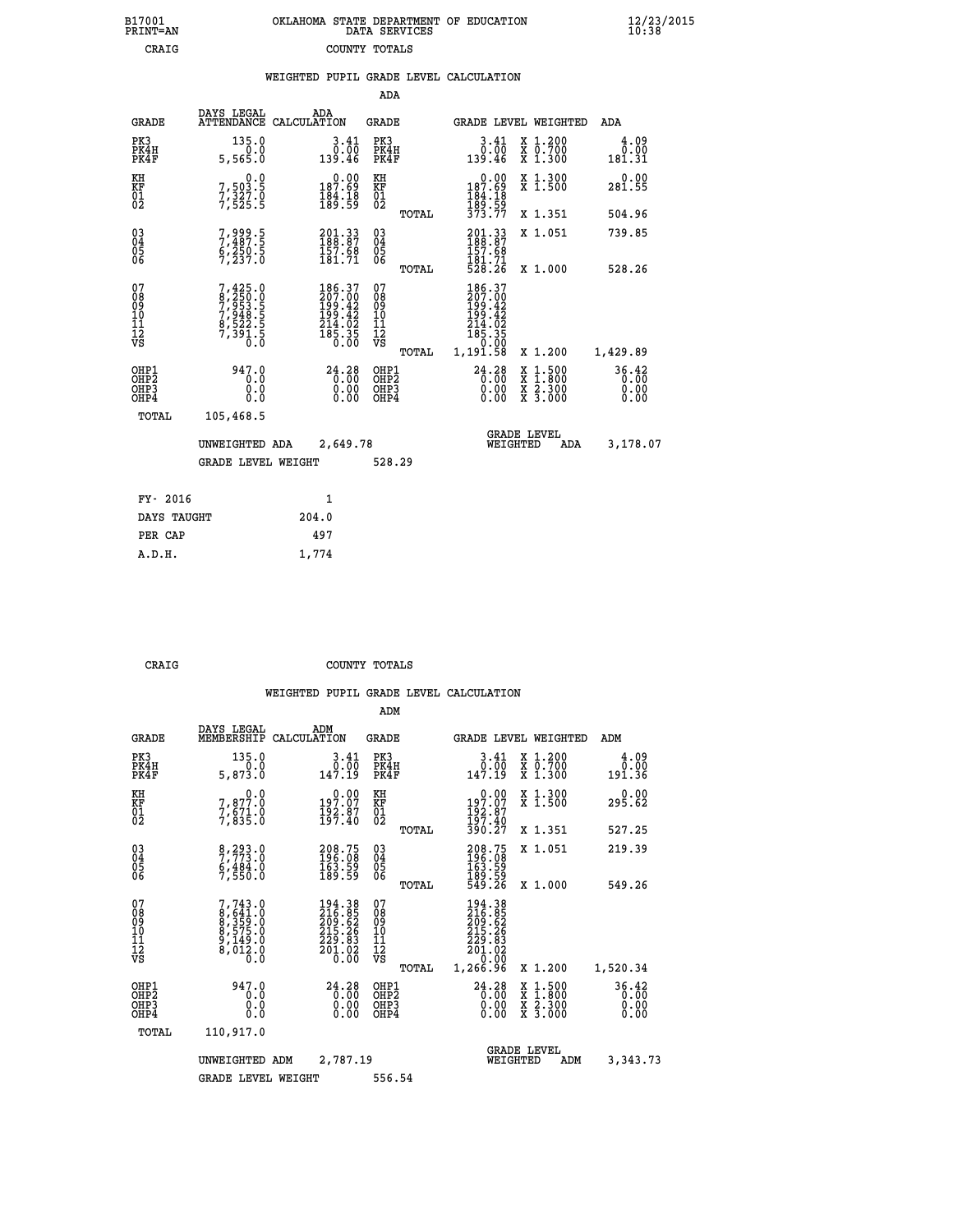| B17001<br>PRINT=AN                     |                                                                                  | OKLAHOMA STATE DEPARTMENT OF EDUCATION                      | DATA SERVICES                                                |                                                                          |                                                                                          | $\frac{12}{23}$ /2015  |
|----------------------------------------|----------------------------------------------------------------------------------|-------------------------------------------------------------|--------------------------------------------------------------|--------------------------------------------------------------------------|------------------------------------------------------------------------------------------|------------------------|
| 19 CREEK                               |                                                                                  | C008 LONE STAR                                              |                                                              |                                                                          |                                                                                          |                        |
|                                        |                                                                                  | WEIGHTED PUPIL GRADE LEVEL CALCULATION                      |                                                              |                                                                          |                                                                                          |                        |
|                                        |                                                                                  |                                                             | ADA                                                          |                                                                          |                                                                                          |                        |
| <b>GRADE</b>                           | DAYS LEGAL                                                                       | ADA<br>ATTENDANCE CALCULATION                               | GRADE                                                        |                                                                          | GRADE LEVEL WEIGHTED                                                                     | ADA                    |
| PK3<br>PK4H<br>PK4F                    | 121.0<br>0.0<br>4,008.0                                                          | $2.90$<br>$0.00$<br>93.26                                   | PK3<br>PK4H<br>PK4F                                          | $\begin{smallmatrix} 2.90\\ 0.00\\ 93.26 \end{smallmatrix}$              | X 1.200<br>X 0.700<br>X 1.300                                                            | 3.48<br>0.00<br>121.24 |
| KH<br>KF<br>01<br>02                   | 0.0<br>4,097.5<br>3,926.0<br>3,926.0                                             | $95.37$<br>$91.38$<br>$91.38$<br>$91.35$                    | KH<br><b>KF</b><br>01<br>02                                  | $\begin{array}{c} 0.00 \\ 95.37 \\ 91.38 \\ 91.38 \\ 182.73 \end{array}$ | X 1.300<br>X 1.500                                                                       | 0.00<br>143.06         |
|                                        |                                                                                  |                                                             | TOTAL                                                        |                                                                          | X 1.351                                                                                  | 246.87                 |
| $\substack{03 \ 04}$<br>Ŏ5<br>06       | $3, 743.0$<br>$3, 292.0$<br>$\frac{4}{3}, \frac{4}{0}, \frac{3}{2}, \frac{5}{5}$ | $\frac{87.12}{76.56}$<br>$\frac{103.07}{71.68}$             | $03\overline{4}$<br>$\begin{matrix} 0.5 \\ 0.6 \end{matrix}$ | $\frac{87.12}{76.56}$<br>103.07                                          | X 1.051                                                                                  | 91.56                  |
|                                        |                                                                                  |                                                             | TOTAL                                                        | $\frac{71.68}{251.31}$                                                   | X 1.000                                                                                  | 251.31                 |
| 07<br>08<br>09<br>10<br>11<br>12<br>VS | $3,3061.5$<br>$3,306.5$<br>0.0<br>0.0<br>$\S.$ $\S$                              | $71.36\n77.14\n0.00\n0.00\n0.00\n0.00\n0.00$                | 07<br>08<br>09<br>10<br>īĭ<br>12<br>VS<br>TOTAL              | $71.36$<br>$77.14$<br>$0.00$<br>$0.00$<br>0.00<br>0.00<br>0.00<br>148.50 | X 1.200                                                                                  | 178.20                 |
| OHP1                                   |                                                                                  |                                                             | OHP1                                                         |                                                                          |                                                                                          | 0.00                   |
| OH <sub>P</sub> 2<br>OHP3<br>OHP4      | 0.0<br>0.0<br>0.0                                                                | 0.00<br>$\begin{smallmatrix} 0.00 \ 0.00 \end{smallmatrix}$ | OH <sub>P</sub> 2<br>OHP3<br>OHP4                            | 0.00<br>$0.00$<br>0.00                                                   | $\begin{smallmatrix} x & 1.500 \\ x & 1.800 \\ x & 2.300 \\ x & 3.000 \end{smallmatrix}$ | 0.00<br>0.00<br>0.00   |
| TOTAL                                  | 36,995.0                                                                         |                                                             |                                                              |                                                                          |                                                                                          |                        |
|                                        | UNWEIGHTED ADA                                                                   | 861.19                                                      |                                                              | WEIGHTED                                                                 | <b>GRADE LEVEL</b><br>ADA                                                                | 1,035.72               |
|                                        | <b>GRADE LEVEL WEIGHT</b>                                                        |                                                             | 174.53                                                       |                                                                          |                                                                                          |                        |
| FY- 2016                               |                                                                                  | 1                                                           |                                                              |                                                                          |                                                                                          |                        |
| DAYS TAUGHT                            |                                                                                  | 43.0                                                        |                                                              |                                                                          |                                                                                          |                        |
| PER CAP                                |                                                                                  | 33                                                          |                                                              |                                                                          |                                                                                          |                        |

| 19 CREEK | C008 LONE STAR |  |
|----------|----------------|--|
|          |                |  |

 **WEIGHTED PUPIL GRADE LEVEL CALCULATION ADM DAYS LEGAL ADM GRADE MEMBERSHIP CALCULATION GRADE GRADE LEVEL WEIGHTED ADM PK3 122.0 2.92 PK3 2.92 X 1.200 3.50 PK4H 0.0 0.00 PK4H 0.00 X 0.700 0.00 PK4F 4,220.0 98.19 PK4F 98.19 X 1.300 127.65 KH 0.0 0.00 KH 0.00 X 1.300 0.00 KF 4,304.0 100.19 KF 100.19 X 1.500 150.29 01 4,107.0 95.59 01 95.59 02 4,074.0 94.79 02 94.79 TOTAL 190.38 X 1.351 257.20 03 3,904.0 90.88 03 90.88 X 1.051 95.51 04 3,414.0 79.40 04 79.40 05 4,616.0 107.35 05 107.35 06 3,198.0 74.45 06 74.45 TOTAL 261.20 X 1.000 261.20** 07 3,226.0 75.12 07<br>
08 3,471.0 81.00 08 81.00<br>
10 0.0 0.00 10 0.00<br>
11 0.0 0.00 11 0.00<br>
12 0.00 11 0.00<br>
VS 0.0 0.00 12<br>
VS 0.0  **TOTAL 156.12 X 1.200 187.34 OHP1 0.0 0.00 OHP1 0.00 X 1.500 0.00 OHP2 0.0 0.00 OHP2 0.00 X 1.800 0.00 OHP3 0.0 0.00 OHP3 0.00 X 2.300 0.00 OHP4 0.0 0.00 OHP4 0.00 X 3.000 0.00 TOTAL 38,656.0 GRADE LEVEL UNWEIGHTED ADM 899.88 WEIGHTED ADM 1,082.69** GRADE LEVEL WEIGHT 182.81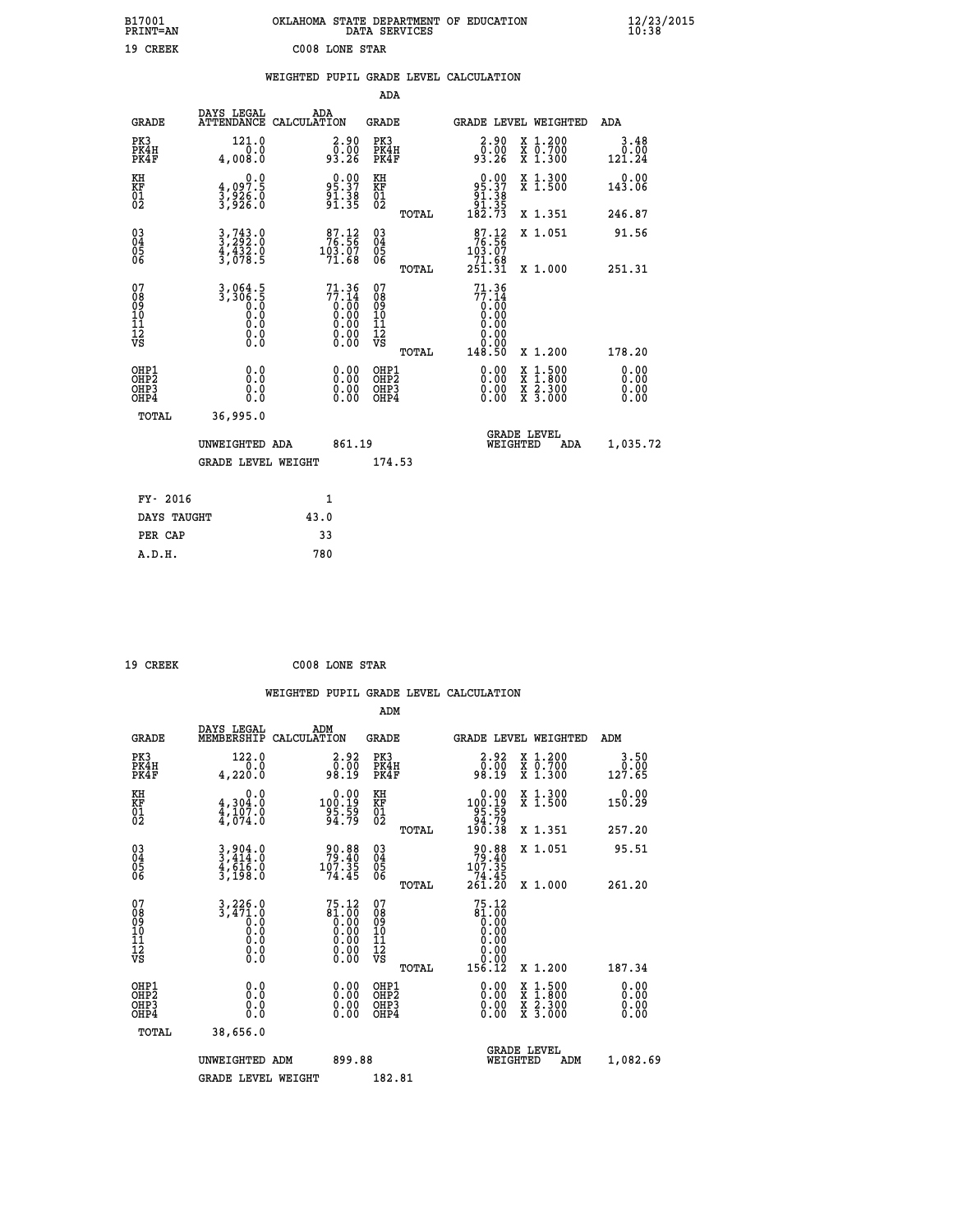| B17001<br><b>PRINT=AN</b>                                        |                                             |                                                                                                    | DATA SERVICES                             | OKLAHOMA STATE DEPARTMENT OF EDUCATION                                   |                                                                            | $\frac{12}{10}$ :38/2015     |
|------------------------------------------------------------------|---------------------------------------------|----------------------------------------------------------------------------------------------------|-------------------------------------------|--------------------------------------------------------------------------|----------------------------------------------------------------------------|------------------------------|
| 19 CREEK                                                         |                                             | C012 GYPSY                                                                                         |                                           |                                                                          |                                                                            |                              |
|                                                                  |                                             |                                                                                                    |                                           | WEIGHTED PUPIL GRADE LEVEL CALCULATION                                   |                                                                            |                              |
|                                                                  |                                             |                                                                                                    | ADA                                       |                                                                          |                                                                            |                              |
| GRADE                                                            | DAYS LEGAL                                  | ADA<br>ATTENDANCE CALCULATION                                                                      | GRADE                                     |                                                                          | GRADE LEVEL WEIGHTED                                                       | ADA                          |
| PK3<br>PK4H<br>PK4F                                              | 0.0<br>0.0<br>329.5                         | $\substack{0.00\\0.00\\7.49}$                                                                      | PK3<br>PK4H<br>PK4F                       | 0.00<br>$\frac{0}{7}.\frac{0}{49}$                                       | X 1.200<br>X 0.700<br>X 1.300                                              | 0.00<br>0.00<br>9.74         |
| KH<br>KF<br>$\overline{01}$                                      | 0.0<br>550:0<br>378:5<br>367:5              | $\begin{smallmatrix} 0.00\\[-1mm] 12.50\\[-1mm] 8.50\\[-1mm] 8.35\end{smallmatrix}$                | KH<br>KF<br>01<br>02                      | $0.00$<br>12.50<br>$\begin{array}{c} 78.60 \\ 8.35 \\ 16.95 \end{array}$ | X 1.300<br>X 1.500                                                         | 0.00<br>18.75                |
|                                                                  |                                             |                                                                                                    | TOTAL                                     |                                                                          | X 1.351                                                                    | 22.90                        |
| $03\overline{4}$<br>Ŏ5<br>ŎĞ                                     | 560.0<br>396.0<br>$\frac{171.0}{129.5}$     | $\begin{array}{r} 12\cdot 73 \\[-4pt] 9\cdot 00 \\[-4pt] 3\cdot 89 \\[-4pt] 2\cdot 94 \end{array}$ | 030404<br>ŎĞ                              | $\frac{12.73}{9.00}$<br>3.89<br>$\frac{2.94}{15.83}$                     | X 1.051                                                                    | 13.38                        |
| 07                                                               | 344.5                                       |                                                                                                    | TOTAL<br>07                               | 7.83                                                                     | X 1.000                                                                    | 15.83                        |
| 08<br>09<br>10<br>11<br>12<br>VS                                 | 206.0<br>0.0<br>0.0<br>0.0<br>0.000         | $7.83\n4.68\n0.00\n0.00\n0.00$<br>$\begin{smallmatrix} 0.00 \\ 0.00 \end{smallmatrix}$             | 08<br>09<br>10<br>11<br>12<br>VS<br>TOTAL | 4.68<br>0.00<br>0.00<br>0.00<br>0.00<br>0.00<br>12.51                    | X 1.200                                                                    | 15.01                        |
| OHP1<br>OH <sub>P</sub> <sub>2</sub><br>OH <sub>P3</sub><br>OHP4 | 0.0<br>ŏ:ŏ<br>0.0<br>0.0                    | 0.00<br>0.00<br>0.00                                                                               | OHP1<br>OH <sub>P</sub> 2<br>OHP3<br>OHP4 | 0.00<br>0.00<br>0.00                                                     | $\frac{x}{x}$ $\frac{1.500}{1.800}$<br>$\frac{x}{x}$ $\frac{5.300}{3.000}$ | 0.00<br>0.00<br>0.00<br>0.00 |
| TOTAL                                                            | 3,432.5                                     |                                                                                                    |                                           |                                                                          |                                                                            |                              |
|                                                                  | UNWEIGHTED ADA<br><b>GRADE LEVEL WEIGHT</b> | 78.01                                                                                              | 17.60                                     | WEIGHTED                                                                 | <b>GRADE LEVEL</b><br>ADA                                                  | 95.61                        |
| FY- 2016                                                         |                                             | 1                                                                                                  |                                           |                                                                          |                                                                            |                              |
| DAYS TAUGHT                                                      |                                             | 44.0                                                                                               |                                           |                                                                          |                                                                            |                              |
| PER CAP                                                          |                                             | 88                                                                                                 |                                           |                                                                          |                                                                            |                              |

| 19 CREEK | C012 GYPSY |
|----------|------------|
|          |            |

 **WEIGHTED PUPIL GRADE LEVEL CALCULATION ADM DAYS LEGAL ADM GRADE MEMBERSHIP CALCULATION GRADE GRADE LEVEL WEIGHTED ADM PK3 0.0 0.00 PK3 0.00 X 1.200 0.00 PK4H 0.0 0.00 PK4H 0.00 X 0.700 0.00 PK4F 347.0 7.89 PK4F 7.89 X 1.300 10.26 KH 0.0 0.00 KH 0.00 X 1.300 0.00 KF 579.0 13.16 KF 13.16 X 1.500 19.74 01 396.0 9.00 01 9.00** 02 377.0 8.57 02 <sub>nomas</sub> 8.57 8.57  **TOTAL 17.57 X 1.351 23.74 03 572.0 13.00 03 13.00 X 1.051 13.66 04 413.0 9.39 04 9.39 05 176.0 4.00 05 4.00 06 132.0** 3.00 06 <sub>memax</sub> 3.00  **TOTAL 16.39 X 1.000 16.39 07 352.0 8.00 07 8.00 08 220.0 5.00 08 5.00 03 0.00 0.00 0.000 0.000 10 0.0 0.00 10 0.00 11 0.0 0.00 11 0.00 12 0.0 0.00 12 0.00 VS** 0.0 0.00 VS 0.00 0.00 0.00  **TOTAL 13.00 X 1.200 15.60 OHP1 0.0 0.00 OHP1 0.00 X 1.500 0.00 OHP2 0.0 0.00 OHP2 0.00 X 1.800 0.00 OHP3 0.0 0.00 OHP3 0.00 X 2.300 0.00 OHP4 0.0 0.00 OHP4 0.00 X 3.000 0.00 TOTAL 3,564.0 GRADE LEVEL UNWEIGHTED ADM 81.01 WEIGHTED ADM 99.39** GRADE LEVEL WEIGHT 18.38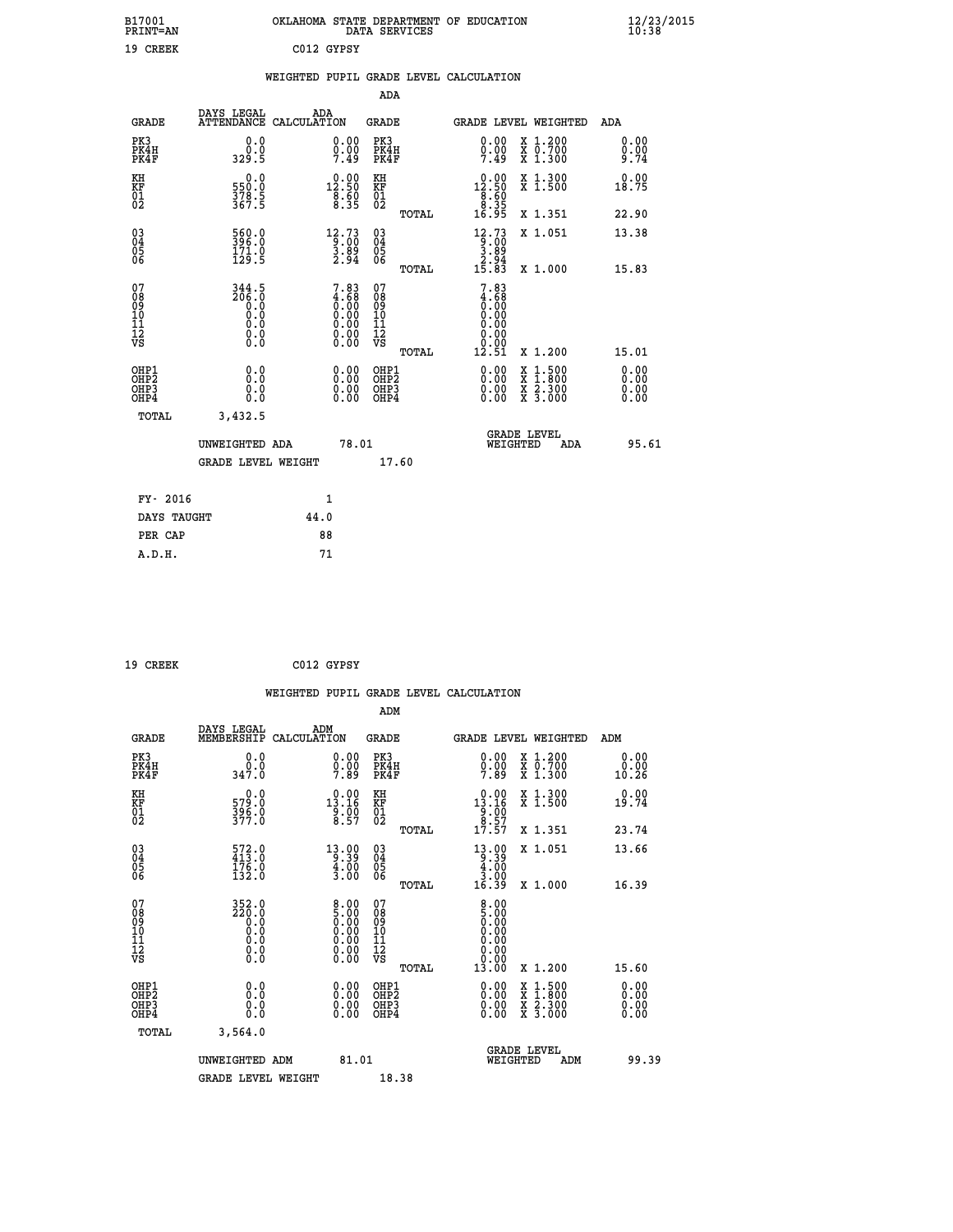| B17001<br><b>PRINT=AN</b> | OKLAHOMA STATE DEPARTMENT OF EDUCATION<br>DATA SERVICES |  |
|---------------------------|---------------------------------------------------------|--|
| 19 CREEK                  | C034 PRETTY WATER                                       |  |

|                                                                              |                                                                                       |                                                                                | ADA                                                         |                                                                                                                                                                      |                              |
|------------------------------------------------------------------------------|---------------------------------------------------------------------------------------|--------------------------------------------------------------------------------|-------------------------------------------------------------|----------------------------------------------------------------------------------------------------------------------------------------------------------------------|------------------------------|
| <b>GRADE</b>                                                                 | DAYS LEGAL                                                                            | ADA<br>ATTENDANCE CALCULATION                                                  | GRADE                                                       | <b>GRADE LEVEL WEIGHTED</b>                                                                                                                                          | ADA                          |
| PK3<br>PK4H<br>PK4F                                                          | 0.0<br>0.0<br>895.0                                                                   | 0.00<br>0.00<br>21.83                                                          | PK3<br>PK4H<br>PK4F                                         | X 1.200<br>X 0.700<br>X 1.300<br>0.00<br>0.00<br>21.83                                                                                                               | 0.00<br>0.00<br>28.38        |
| KH<br>KF<br>01<br>02                                                         | 0.0<br>$1,344.0$<br>$1,327.0$<br>$1,227.0$                                            | $\begin{smallmatrix} 0.00\\ 32.78\\ 32.37\\ 29.93 \end{smallmatrix}$           | KH<br>KF<br>01<br>02                                        | $\begin{smallmatrix} 0.00\\ 32.78\\ 32.37\\ 29.93\\ 62.30 \end{smallmatrix}$<br>X 1.300<br>X 1.500                                                                   | 0.00<br>49.17                |
|                                                                              |                                                                                       |                                                                                | TOTAL                                                       | X 1.351                                                                                                                                                              | 84.17                        |
| $^{03}_{04}$<br>Ŏ5<br>06                                                     | 861.0<br>$1,223.5$<br>$1,207.5$                                                       | 21.00<br>16.74<br>29.84<br>29.45                                               | $\begin{matrix} 03 \\ 04 \\ 05 \\ 06 \end{matrix}$<br>TOTAL | $21.00$<br>$16.74$<br>$29.84$<br>$29.45$<br>$76.03$<br>X 1.051<br>X 1.000                                                                                            | 22.07<br>76.03               |
| 07<br>08<br>09<br>11<br>11<br>12<br>VS                                       | 1,010.5<br>575.0<br>$\begin{smallmatrix} 0.16 \ 0.0 \ 0.0 \end{smallmatrix}$<br>$\S.$ | $24.65$<br>$14.02$<br>$0.00$<br>$0.00$<br>$0.00$<br>$0.00$<br>$0.00$<br>$0.00$ | 07<br>08<br>09<br>11<br>11<br>12<br>VS<br>TOTAL             | 24.65<br>$\begin{smallmatrix} 11.02 \ 1.02 \ 0.00 \end{smallmatrix}$<br>0.00<br>0.00<br>38.67<br>X 1.200                                                             | 46.40                        |
| OHP1<br>OH <sub>P</sub> <sub>2</sub><br>OH <sub>P3</sub><br>OH <sub>P4</sub> | 0.0<br>0.0<br>0.0                                                                     | 0.00<br>0.00<br>0.00                                                           | OHP1<br>OHP2<br>OHP3<br>OHP4                                | 0.00<br>$\begin{smallmatrix} \mathtt{X} & 1\cdot500 \\ \mathtt{X} & 1\cdot800 \\ \mathtt{X} & 2\cdot300 \\ \mathtt{X} & 3\cdot000 \end{smallmatrix}$<br>0.00<br>0.00 | 0.00<br>0.00<br>0.00<br>0.00 |
|                                                                              | TOTAL<br>10,357.0<br>UNWEIGHTED ADA<br><b>GRADE LEVEL WEIGHT</b>                      | 252.61                                                                         | 53.61                                                       | <b>GRADE LEVEL</b><br>WEIGHTED<br>ADA                                                                                                                                | 306.22                       |
|                                                                              | FY- 2016                                                                              | 1                                                                              |                                                             |                                                                                                                                                                      |                              |
|                                                                              | DAYS TAUGHT                                                                           | 41.0                                                                           |                                                             |                                                                                                                                                                      |                              |
|                                                                              | PER CAP                                                                               | 33                                                                             |                                                             |                                                                                                                                                                      |                              |
|                                                                              | A.D.H.                                                                                | 253                                                                            |                                                             |                                                                                                                                                                      |                              |

| ъ.<br>ш |
|---------|
|         |

 **A.D.H. 253**

 **B17001<br>PRINT=AN** 

 **19 CREEK C034 PRETTY WATER**

|                                                    |                                      |                                                                      | ADM                                                 |                                                                                                                                                                                                                                                                                |                                          |                       |
|----------------------------------------------------|--------------------------------------|----------------------------------------------------------------------|-----------------------------------------------------|--------------------------------------------------------------------------------------------------------------------------------------------------------------------------------------------------------------------------------------------------------------------------------|------------------------------------------|-----------------------|
| <b>GRADE</b>                                       | DAYS LEGAL<br>MEMBERSHIP             | ADM<br>CALCULATION                                                   | <b>GRADE</b>                                        | <b>GRADE LEVEL WEIGHTED</b>                                                                                                                                                                                                                                                    |                                          | ADM                   |
| PK3<br>PK4H<br>PK4F                                | 0.0<br>ة:ۆ<br>947:0                  | 0.00<br>23.10                                                        | PK3<br>PK4H<br>PK4F                                 | $\begin{smallmatrix} 0.00\\ 0.00\\ 23.10 \end{smallmatrix}$                                                                                                                                                                                                                    | X 1.200<br>X 0.700<br>X 1.300            | 0.00<br>Ŏ.ŎŎ<br>30.O3 |
| KH<br>KF<br>01<br>02                               | 0.0<br>1,376.0<br>1,390.0<br>1,289.0 | $\begin{smallmatrix} 0.00\\ 33.56\\ 33.90\\ 31.44 \end{smallmatrix}$ | KH<br>KF<br>01<br>02                                | $\begin{smallmatrix} 0.00\\ 33.56\\ 33.90\\ 31.44\\ 65.34 \end{smallmatrix}$                                                                                                                                                                                                   | X 1.300<br>X 1.500                       | 0.00<br>50.34         |
|                                                    |                                      |                                                                      | TOTAL                                               |                                                                                                                                                                                                                                                                                | X 1.351                                  | 88.27                 |
| $\begin{matrix} 03 \\ 04 \\ 05 \\ 06 \end{matrix}$ | 895.0<br>$1,268.0$<br>$1,230.0$      | $21.83$<br>$17.24$<br>$30.93$<br>$30.00$                             | $\begin{array}{c} 03 \\ 04 \\ 05 \\ 06 \end{array}$ | $21.83$<br>$17.24$<br>$30.93$<br>$30.00$<br>$78.17$                                                                                                                                                                                                                            | X 1.051                                  | 22.94                 |
|                                                    |                                      |                                                                      | TOTAL                                               |                                                                                                                                                                                                                                                                                | X 1.000                                  | 78.17                 |
| 07<br>08<br>09<br>101<br>11<br>12<br>VS            |                                      | $25.83\n14.56\n0.00\n0.00\n0.00\n0.00\n0.00$                         | 07<br>08901112<br>1112<br>VS<br>TOTAL               | $25.83$<br>$14.56$<br>0.00<br>0.00<br>0.00<br>0.00<br>0.00<br>40.39                                                                                                                                                                                                            | X 1.200                                  | 48.47                 |
| OHP1<br>OHP2<br>OH <sub>P3</sub><br>OHP4           |                                      |                                                                      | OHP1<br>OHP2<br>OHP3<br>OHP4                        | $\begin{smallmatrix} 0.00 & 0.00 & 0.00 & 0.00 & 0.00 & 0.00 & 0.00 & 0.00 & 0.00 & 0.00 & 0.00 & 0.00 & 0.00 & 0.00 & 0.00 & 0.00 & 0.00 & 0.00 & 0.00 & 0.00 & 0.00 & 0.00 & 0.00 & 0.00 & 0.00 & 0.00 & 0.00 & 0.00 & 0.00 & 0.00 & 0.00 & 0.00 & 0.00 & 0.00 & 0.00 & 0.0$ | X 1:500<br>X 1:800<br>X 2:300<br>X 3:000 | 0.00<br>0.00<br>0.00  |
| TOTAL                                              | 10,758.0                             |                                                                      |                                                     |                                                                                                                                                                                                                                                                                |                                          |                       |
|                                                    | UNWEIGHTED<br>ADM                    | 262.39                                                               |                                                     | WEIGHTED                                                                                                                                                                                                                                                                       | <b>GRADE LEVEL</b><br>ADM                | 318.22                |
|                                                    | <b>GRADE LEVEL WEIGHT</b>            |                                                                      | 55.83                                               |                                                                                                                                                                                                                                                                                |                                          |                       |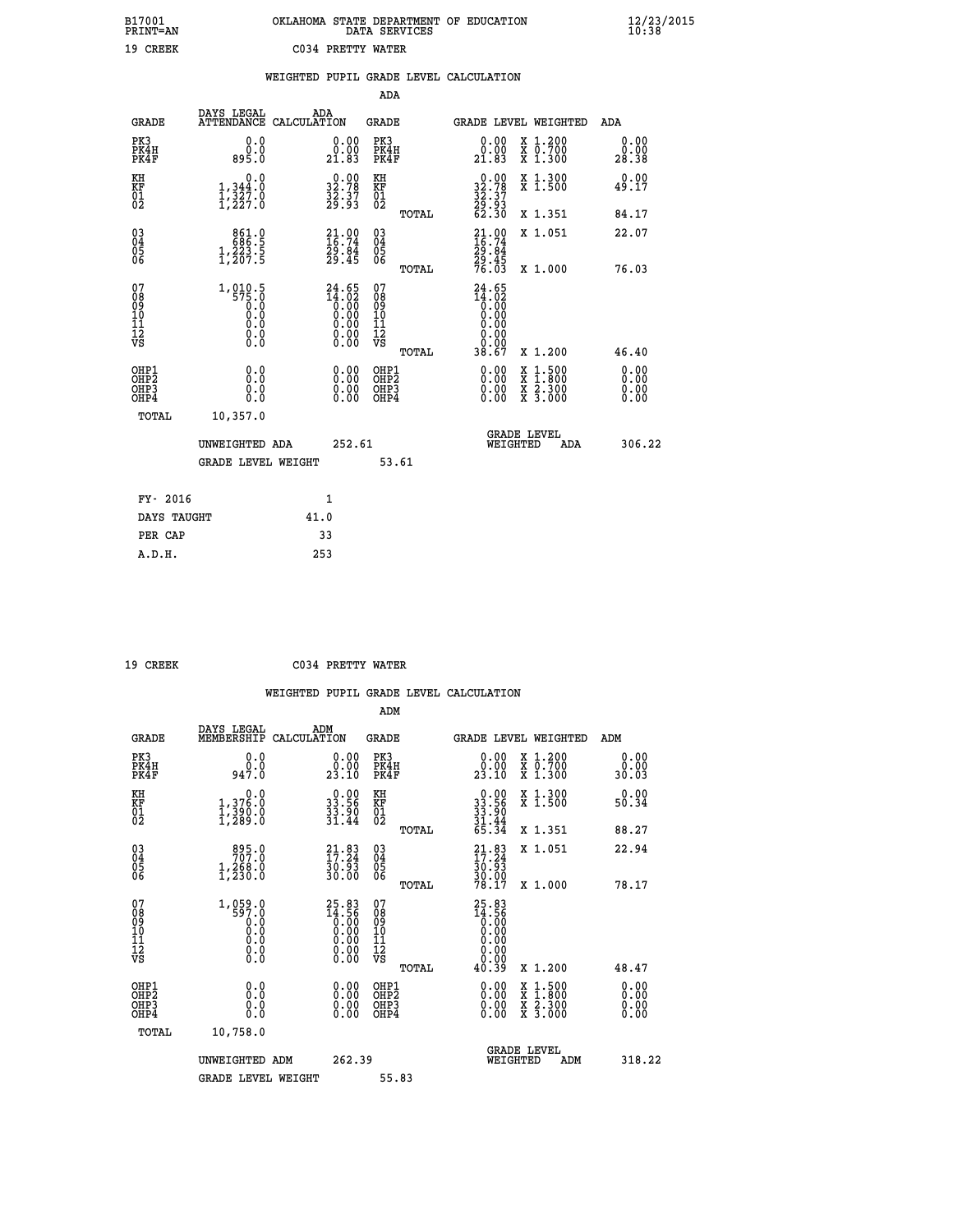| B17001          | OKLAHOMA STATE DEPARTMENT OF EDUCATION |
|-----------------|----------------------------------------|
| <b>PRINT=AN</b> | DATA SERVICES                          |
| 19 CREEK        | C035 ALLEN-BOWDEN                      |

|                                                                    |                                                                                                                                  |                                                                                                         | ADA                                       |       |                                                                                               |                                                                                                  |                              |
|--------------------------------------------------------------------|----------------------------------------------------------------------------------------------------------------------------------|---------------------------------------------------------------------------------------------------------|-------------------------------------------|-------|-----------------------------------------------------------------------------------------------|--------------------------------------------------------------------------------------------------|------------------------------|
| <b>GRADE</b>                                                       | DAYS LEGAL                                                                                                                       | ADA<br>ATTENDANCE CALCULATION                                                                           | <b>GRADE</b>                              |       |                                                                                               | <b>GRADE LEVEL WEIGHTED</b>                                                                      | ADA                          |
| PK3<br>PK4H<br>PK4F                                                | 0.0<br>0.0<br>1,057.5                                                                                                            | $\begin{smallmatrix} 0.00\\ 0.00\\ 27.11 \end{smallmatrix}$                                             | PK3<br>PK4H<br>PK4F                       |       | 0.00<br>$\frac{0.00}{27.11}$                                                                  | X 1.200<br>X 0.700<br>X 1.300                                                                    | 0.00<br>0.00<br>35.24        |
| KH<br><b>KF</b><br>01<br>02                                        | 0.0<br>$\frac{1}{1}, \frac{5}{7}\frac{78}{6}\cdot\frac{5}{5}$<br>1,816.0                                                         | $\begin{smallmatrix} 0.00\\ 40.48\\ 45.55\\ 46.57 \end{smallmatrix}$                                    | KH<br>KF<br>01<br>02                      |       | 0.00<br>$40.48$<br>$45.55$<br>$46.57$<br>$92.12$                                              | X 1.300<br>X 1.500                                                                               | 0.00<br>60.72                |
|                                                                    |                                                                                                                                  |                                                                                                         |                                           | TOTAL |                                                                                               | X 1.351                                                                                          | 124.45                       |
| $\begin{smallmatrix} 03 \\[-4pt] 04 \end{smallmatrix}$<br>05<br>06 | $1,797.9$<br>$1,454.5$<br>$\frac{1}{1}, \frac{1}{5}$ $\frac{5}{3}$ $\cdot \frac{5}{5}$                                           | $\frac{46.08}{37.30}$<br>29.02<br>39.19                                                                 | $\substack{03 \\ 04}$<br>05<br>06         | TOTAL | $\frac{46}{37}.98$<br>82.02<br>19.19<br>106.31                                                | X 1.051<br>X 1.000                                                                               | 48.43<br>106.31              |
| 07<br>08<br>09<br>11<br>11<br>12<br>VS                             | $\begin{smallmatrix} 1,448.5\\ 1,347.5\\ 0.0\\ 0.0 \end{smallmatrix}$<br>$\begin{smallmatrix} 0.0 \ 0.0 \ 0.0 \end{smallmatrix}$ | $37.14$<br>$34.55$<br>$0.00$<br>$0.00$<br>$0.00$<br>$\begin{smallmatrix} 0.00 \ 0.00 \end{smallmatrix}$ | 07<br>08<br>09<br>11<br>11<br>12<br>VS    |       | 37.14<br>$\frac{34.55}{0.00}$<br>0.00<br>$\begin{array}{c} 0.00 \\ 0.00 \\ 71.69 \end{array}$ |                                                                                                  |                              |
|                                                                    |                                                                                                                                  |                                                                                                         |                                           | TOTAL |                                                                                               | X 1.200                                                                                          | 86.03                        |
| OHP1<br>OH <sub>P2</sub><br>OH <sub>P3</sub><br>OH <sub>P4</sub>   | 0.0<br>0.0<br>0.0                                                                                                                | 0.00<br>$\begin{smallmatrix} 0.00 \ 0.00 \end{smallmatrix}$                                             | OHP1<br>OH <sub>P</sub> 2<br>OHP3<br>OHP4 |       | 0.00<br>0.00<br>0.00                                                                          | $\begin{smallmatrix} x & 1 & 500 \\ x & 1 & 800 \\ x & 2 & 300 \\ x & 3 & 000 \end{smallmatrix}$ | 0.00<br>0.00<br>0.00<br>0.00 |
| TOTAL                                                              | 14,967.5                                                                                                                         |                                                                                                         |                                           |       |                                                                                               |                                                                                                  |                              |
|                                                                    | UNWEIGHTED ADA                                                                                                                   | 383.79                                                                                                  |                                           |       |                                                                                               | GRADE LEVEL<br>WEIGHTED<br>ADA                                                                   | 461.18                       |
|                                                                    | <b>GRADE LEVEL WEIGHT</b>                                                                                                        |                                                                                                         |                                           | 77.39 |                                                                                               |                                                                                                  |                              |
| FY- 2016                                                           |                                                                                                                                  | $\mathbf{1}$                                                                                            |                                           |       |                                                                                               |                                                                                                  |                              |
| DAYS TAUGHT                                                        |                                                                                                                                  | 39.0                                                                                                    |                                           |       |                                                                                               |                                                                                                  |                              |
| PER CAP                                                            |                                                                                                                                  | 33                                                                                                      |                                           |       |                                                                                               |                                                                                                  |                              |

 **A.D.H. 315**

 **19 CREEK C035 ALLEN-BOWDEN**

|                                          |                                                                      |                                                                      | ADM                                                 |       |                                                                                                |                                          |                              |
|------------------------------------------|----------------------------------------------------------------------|----------------------------------------------------------------------|-----------------------------------------------------|-------|------------------------------------------------------------------------------------------------|------------------------------------------|------------------------------|
| <b>GRADE</b>                             | DAYS LEGAL<br>MEMBERSHIP                                             | ADM<br>CALCULATION                                                   | <b>GRADE</b>                                        |       |                                                                                                | GRADE LEVEL WEIGHTED                     | ADM                          |
| PK3<br>PK4H<br>PK4F                      | 0.0<br>0.0<br>1,162.0                                                | $\begin{smallmatrix} 0.00\\ 0.00\\ 29.79 \end{smallmatrix}$          | PK3<br>PK4H<br>PK4F                                 |       | $\begin{smallmatrix} 0.00\\ 0.00\\ 29.79 \end{smallmatrix}$                                    | X 1.200<br>X 0.700<br>X 1.300            | 0.00<br>0.00<br>38.73        |
| KH<br>KF<br>01<br>02                     | 0.0<br>$\frac{1}{1}, \frac{656}{849}$ $\cdot \frac{0}{0}$<br>1,882.0 | $\begin{smallmatrix} 0.00\\ 42.46\\ 47.41\\ 48.26 \end{smallmatrix}$ | KH<br>KF<br>01<br>02                                |       | $0.00$<br>$42.46$<br>$47.41$<br>$48.26$<br>$95.67$                                             | X 1.300<br>X 1.500                       | 0.00<br>63.69                |
|                                          |                                                                      |                                                                      |                                                     | TOTAL |                                                                                                | X 1.351                                  | 129.25                       |
| 03<br>04<br>05<br>06                     | $1,880.0$<br>$1,510.0$<br>$1,225.0$<br>$1,635.0$                     | $\frac{48}{38}.72$<br>$\frac{31.41}{41.92}$                          | $\begin{array}{c} 03 \\ 04 \\ 05 \\ 06 \end{array}$ |       | $\begin{array}{c} 48\cdot 21\\ 38\cdot 72\\ 31\cdot 41\\ 41\cdot 92\\ 112\cdot 05 \end{array}$ | X 1.051                                  | 50.67                        |
|                                          |                                                                      |                                                                      |                                                     | TOTAL |                                                                                                | X 1.000                                  | 112.05                       |
| 07<br>08<br>09<br>101<br>112<br>VS       | $1,509.0$<br>$1,421.0$<br>$0.0$<br>$0.0$<br>0.0<br>$\S.$             | $38.69$<br>$36.43$<br>$0.00$<br>$0.00$<br>$0.00$<br>$0.00$<br>$0.00$ | 07<br>08<br>09<br>101<br>11<br>12<br>VS             |       | 38.69<br>36.43                                                                                 |                                          |                              |
|                                          |                                                                      |                                                                      |                                                     | TOTAL | 75.12                                                                                          | X 1.200                                  | 90.14                        |
| OHP1<br>OHP2<br>OH <sub>P3</sub><br>OHP4 | 0.0<br>0.000                                                         | $0.00$<br>$0.00$<br>0.00                                             | OHP1<br>OHP2<br>OHP <sub>3</sub>                    |       | $0.00$<br>$0.00$<br>0.00                                                                       | X 1:500<br>X 1:800<br>X 2:300<br>X 3:000 | 0.00<br>0.00<br>0.00<br>0.00 |
| TOTAL                                    | 15,729.0                                                             |                                                                      |                                                     |       |                                                                                                |                                          |                              |
|                                          | UNWEIGHTED ADM                                                       | 403.30                                                               |                                                     |       | WEIGHTED                                                                                       | <b>GRADE LEVEL</b><br>ADM                | 484.53                       |
|                                          | <b>GRADE LEVEL WEIGHT</b>                                            |                                                                      | 81.23                                               |       |                                                                                                |                                          |                              |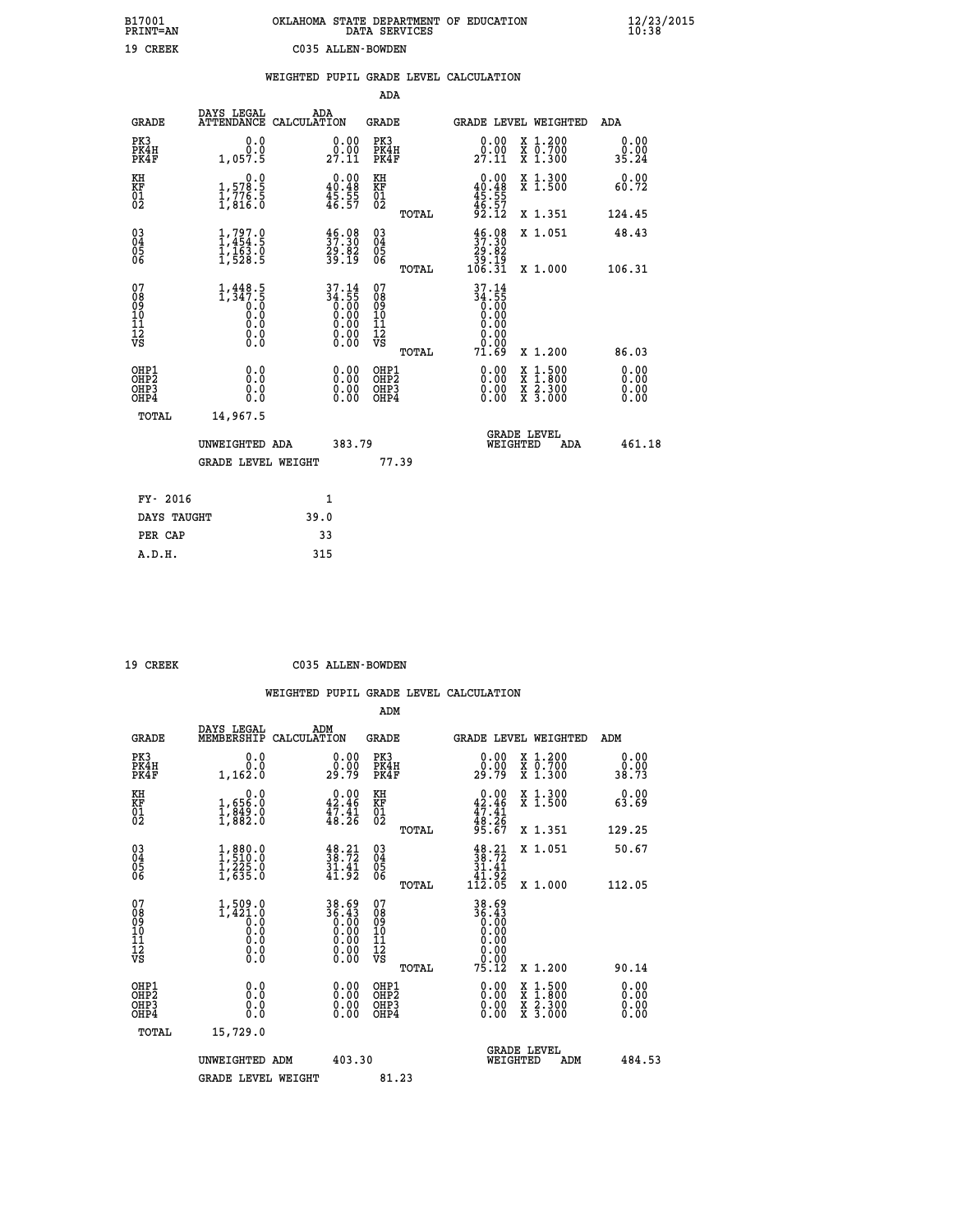| B17001<br><b>PRINT=AN</b> | OKLAHOMA STATE DEPARTMENT OF EDUCATION<br>DATA SERVICES | $\frac{12}{23}$ /2015 |
|---------------------------|---------------------------------------------------------|-----------------------|
| 19<br>CREEK               | I002 BRISTOW                                            |                       |

### **WEIGHTED PUPIL GRADE LEVEL CALCULATION**

|                                                    |                                                                                             |                                                                                            | ADA                                      |       |                                                                                                                                                                                                                                                                                                                                                                                                                                                                |                                                                                          |                       |
|----------------------------------------------------|---------------------------------------------------------------------------------------------|--------------------------------------------------------------------------------------------|------------------------------------------|-------|----------------------------------------------------------------------------------------------------------------------------------------------------------------------------------------------------------------------------------------------------------------------------------------------------------------------------------------------------------------------------------------------------------------------------------------------------------------|------------------------------------------------------------------------------------------|-----------------------|
| <b>GRADE</b>                                       | DAYS LEGAL<br><b>ATTENDANCE</b>                                                             | ADA<br>CALCULATION                                                                         | <b>GRADE</b>                             |       |                                                                                                                                                                                                                                                                                                                                                                                                                                                                | GRADE LEVEL WEIGHTED                                                                     | ADA                   |
| PK3<br>PK4H<br>PK4F                                | 195.0<br>0.0<br>2,849.0                                                                     | 5.00<br>0.00<br>73.05                                                                      | PK3<br>PK4H<br>PK4F                      |       | 5.00<br>0.00<br>73.05                                                                                                                                                                                                                                                                                                                                                                                                                                          | X 1.200<br>X 0.700<br>X 1.300                                                            | 6.00<br>0.00<br>94.97 |
| KH<br>KF<br>01<br>02                               | $\begin{smallmatrix}&&&0.0\\5\,,\,0\,72\,.5\\5\,,\,834\,.5\\5\,,\,041\,.5\end{smallmatrix}$ | $\begin{smallmatrix} &0.00\\ 130.06\\ 149.60\\ 129.27\end{smallmatrix}$                    | KH<br>KF<br>01<br>02                     |       | $\begin{array}{c} 0.00 \\ 130.06 \\ 149.60 \\ 129.27 \\ 278.87 \end{array}$                                                                                                                                                                                                                                                                                                                                                                                    | X 1.300<br>X 1.500                                                                       | 0.00<br>195.09        |
|                                                    |                                                                                             |                                                                                            |                                          | TOTAL |                                                                                                                                                                                                                                                                                                                                                                                                                                                                | X 1.351                                                                                  | 376.75                |
| $\begin{matrix} 03 \\ 04 \\ 05 \\ 06 \end{matrix}$ | $\frac{5}{5}, \frac{465}{147}.0$<br>$\frac{4}{4}, \frac{284}{494}.0$                        | 140.14<br>131.97<br>109.84<br>115.24                                                       | $\substack{03 \\ 04}$<br>$\frac{05}{06}$ |       | $140.14$<br>$131.97$<br>$109.84$<br>$115.24$<br>$357.05$                                                                                                                                                                                                                                                                                                                                                                                                       | X 1.051                                                                                  | 147.29                |
|                                                    |                                                                                             |                                                                                            |                                          | TOTAL |                                                                                                                                                                                                                                                                                                                                                                                                                                                                | X 1.000                                                                                  | 357.05                |
| 07<br>089<br>090<br>1112<br>VS                     | $\begin{smallmatrix}5,019.0\\5,260.0\\4,544.0\\4,520.0\\4,297.0\\3,346.5\end{smallmatrix}$  | $\begin{smallmatrix} 128.70\\134.87\\116.51\\115.90\\110.18\\85.81\\0.00\end{smallmatrix}$ | 07<br>08<br>09<br>11<br>11<br>12<br>VS   | TOTAL | $128.70$<br>$134.87$<br>$116.51$<br>$115.90$<br>$\begin{array}{@{}c@{\hspace{1em}}c@{\hspace{1em}}c@{\hspace{1em}}c@{\hspace{1em}}c@{\hspace{1em}}c@{\hspace{1em}}c@{\hspace{1em}}c@{\hspace{1em}}c@{\hspace{1em}}c@{\hspace{1em}}c@{\hspace{1em}}c@{\hspace{1em}}c@{\hspace{1em}}c@{\hspace{1em}}c@{\hspace{1em}}c@{\hspace{1em}}c@{\hspace{1em}}c@{\hspace{1em}}c@{\hspace{1em}}c@{\hspace{1em}}c@{\hspace{1em}}c@{\hspace{1em}}c@{\hspace{1em}}c@{\hspace{$ | X 1.200                                                                                  | 830.36                |
| OHP1<br>OHP2<br>OH <sub>P3</sub><br>OHP4           | 199.0<br>0.0<br>0.0                                                                         | $\frac{5.10}{0.00}$<br>$\begin{smallmatrix} 0.00 \ 0.00 \end{smallmatrix}$                 | OHP1<br>OHP2<br>OHP3<br>OHP4             |       | $\frac{5.10}{0.00}$<br>0.00                                                                                                                                                                                                                                                                                                                                                                                                                                    | $\begin{smallmatrix} x & 1.500 \\ x & 1.800 \\ x & 2.300 \\ x & 3.000 \end{smallmatrix}$ | 7.65<br>0.00<br>0.00  |
| TOTAL                                              | 65,569.0                                                                                    |                                                                                            |                                          |       |                                                                                                                                                                                                                                                                                                                                                                                                                                                                |                                                                                          |                       |
|                                                    | UNWEIGHTED ADA                                                                              | 1,681.24                                                                                   |                                          |       |                                                                                                                                                                                                                                                                                                                                                                                                                                                                | <b>GRADE LEVEL</b><br>WEIGHTED<br>ADA                                                    | 2,015.16              |
|                                                    | <b>GRADE LEVEL WEIGHT</b>                                                                   |                                                                                            | 333.92                                   |       |                                                                                                                                                                                                                                                                                                                                                                                                                                                                |                                                                                          |                       |
| FY- 2016                                           |                                                                                             | $\mathbf{1}$                                                                               |                                          |       |                                                                                                                                                                                                                                                                                                                                                                                                                                                                |                                                                                          |                       |
| DAYS TAUGHT                                        |                                                                                             | 39.0                                                                                       |                                          |       |                                                                                                                                                                                                                                                                                                                                                                                                                                                                |                                                                                          |                       |
|                                                    |                                                                                             |                                                                                            |                                          |       |                                                                                                                                                                                                                                                                                                                                                                                                                                                                |                                                                                          |                       |

 **PER CAP 59 A.D.H. 1,325**

 **19 CREEK I002 BRISTOW**

|                                          |                                                                                                 |                    |                                                                                                | ADM                                                 |       |                                                                                                                          |                                |                                          |                        |
|------------------------------------------|-------------------------------------------------------------------------------------------------|--------------------|------------------------------------------------------------------------------------------------|-----------------------------------------------------|-------|--------------------------------------------------------------------------------------------------------------------------|--------------------------------|------------------------------------------|------------------------|
| <b>GRADE</b>                             | DAYS LEGAL<br>MEMBERSHIP                                                                        | ADM<br>CALCULATION |                                                                                                | <b>GRADE</b>                                        |       |                                                                                                                          |                                | <b>GRADE LEVEL WEIGHTED</b>              | ADM                    |
| PK3<br>PK4H<br>PK4F                      | 195.0<br>0.0<br>3,140.0                                                                         |                    | 5.00<br>ŏ:ŏŏ<br>80:51                                                                          | PK3<br>PK4H<br>PK4F                                 |       | $\begin{smallmatrix}5.00\0.00\\80.51\end{smallmatrix}$                                                                   |                                | X 1.200<br>X 0.700<br>X 1.300            | 6.00<br>0.00<br>104.66 |
| KH<br>KF<br>01<br>02                     | 0.0<br>5,318:0<br>6,090:0<br>5,249:0                                                            |                    | $\begin{smallmatrix} &0.00\\ 136.36\\ 156.15\\ 134.59\end{smallmatrix}$                        | KH<br>KF<br>01<br>02                                |       | $\begin{smallmatrix} &0.00\\ 136.36\\ 156.15\\ 134.59\\ 290.74\end{smallmatrix}$                                         |                                | X 1.300<br>X 1.500                       | 0.00<br>204.54         |
|                                          |                                                                                                 |                    |                                                                                                |                                                     | TOTAL |                                                                                                                          |                                | X 1.351                                  | 392.79                 |
| 03<br>04<br>05<br>06                     | $\frac{5}{3}, \frac{632}{315}$ .0<br>4,443.0<br>4,700.0                                         |                    | $144.41$<br>$136.28$<br>$113.92$<br>120.51                                                     | $\begin{array}{c} 03 \\ 04 \\ 05 \\ 06 \end{array}$ |       | $\frac{144}{136}$ : $\frac{41}{28}$<br>$\frac{113}{22}$<br>$\frac{1}{3}\overline{20}.\overline{51}$<br>$\frac{3}{70}.71$ |                                | X 1.051                                  | 151.77                 |
|                                          |                                                                                                 |                    |                                                                                                |                                                     | TOTAL |                                                                                                                          |                                | X 1.000                                  | 370.71                 |
| 07<br>08<br>09<br>101<br>112<br>VS       | $\begin{smallmatrix}5,187.0\\5,482.0\\4,761.0\\4,816.0\\4,816.0\\3,512.0\\0.0\end{smallmatrix}$ |                    | 133.00<br>140.56<br>122.08<br>$\begin{array}{r} 123.49 \\ 116.00 \\ 90.05 \\ 0.00 \end{array}$ | 07<br>08<br>09<br>11<br>11<br>12<br>VS              | TOTAL | 133.00<br>140.56<br>122.08<br>123.49<br>125.00<br>10.05<br>90.00<br>725.18                                               |                                | X 1.200                                  | 870.22                 |
| OHP1<br>OHP2<br>OH <sub>P3</sub><br>OHP4 | 199.0<br>0.0<br>0.000                                                                           |                    | $\begin{smallmatrix} 5.10\ 0.00\ 0.00 \end{smallmatrix}$                                       | OHP1<br>OHP2<br>OHP <sub>3</sub>                    |       | $\begin{smallmatrix} 5.10\ 0.00 \ 0.00 \end{smallmatrix}$<br>0.00                                                        |                                | X 1:500<br>X 1:800<br>X 2:300<br>X 3:000 | 7.65<br>0.00<br>0.00   |
| TOTAL                                    | 68,563.0                                                                                        |                    |                                                                                                |                                                     |       |                                                                                                                          |                                |                                          |                        |
|                                          | UNWEIGHTED                                                                                      | ADM                | 1,758.01                                                                                       |                                                     |       |                                                                                                                          | <b>GRADE LEVEL</b><br>WEIGHTED | ADM                                      | 2,108.34               |
|                                          | <b>GRADE LEVEL WEIGHT</b>                                                                       |                    |                                                                                                | 350.33                                              |       |                                                                                                                          |                                |                                          |                        |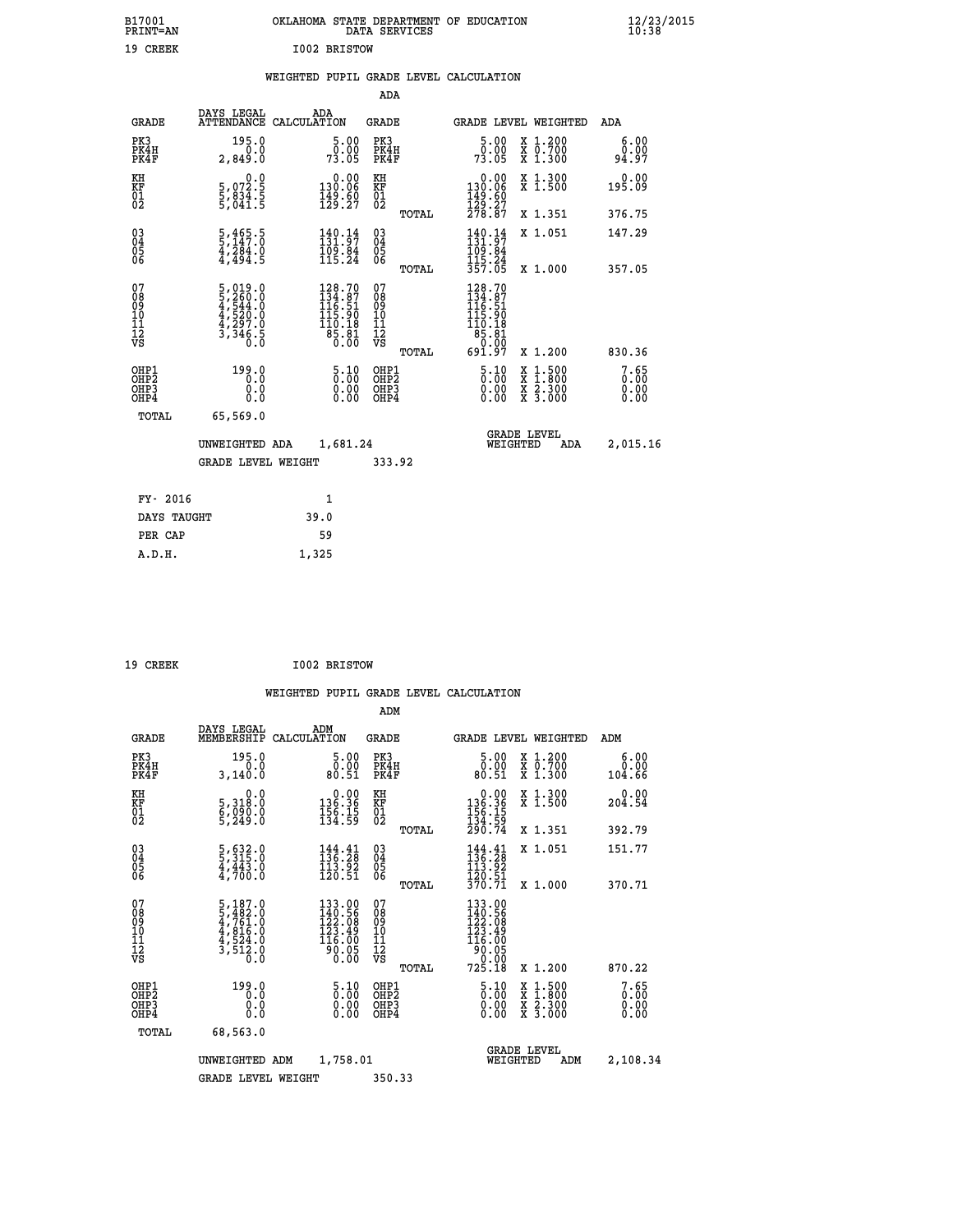| B17001<br>PRINT=AN                                   |                                                                                  | OKLAHOMA STATE DEPARTMENT OF EDUCATION                                                                                            | DATA SERVICES                                      |                                                     |                                                                                                  | $\frac{12}{23}$ /2015        |  |
|------------------------------------------------------|----------------------------------------------------------------------------------|-----------------------------------------------------------------------------------------------------------------------------------|----------------------------------------------------|-----------------------------------------------------|--------------------------------------------------------------------------------------------------|------------------------------|--|
| 19 CREEK                                             |                                                                                  | I003 MANNFORD                                                                                                                     |                                                    |                                                     |                                                                                                  |                              |  |
|                                                      |                                                                                  | WEIGHTED PUPIL GRADE LEVEL CALCULATION                                                                                            |                                                    |                                                     |                                                                                                  |                              |  |
|                                                      |                                                                                  |                                                                                                                                   | ADA                                                |                                                     |                                                                                                  |                              |  |
| <b>GRADE</b>                                         | DAYS LEGAL                                                                       | ADA<br>ATTENDANCE CALCULATION                                                                                                     | GRADE                                              |                                                     | GRADE LEVEL WEIGHTED                                                                             | ADA                          |  |
| PK3<br>PK4H<br>PK4F                                  | 39.0<br>0.0<br>3,357.0                                                           | 1.00<br>ŏŏ:ŏŏ<br>86:08                                                                                                            | PK3<br>PK4H<br>PK4F                                | 1.00<br>0.00<br>86.08                               | X 1.200<br>X 0.700<br>X 1.300                                                                    | 1.20<br>0.00<br>111.90       |  |
| KH<br>KF<br>01<br>02                                 | 0.0<br>3,924:0<br>4,157:0<br>4,098:5                                             | $\begin{smallmatrix} &0.00\ 100.62\ 106.59\ 105.09\ \end{smallmatrix}$                                                            | KH<br>KF<br>01<br>02                               | 0.00<br>100.62<br>$\frac{106}{105}$ $\frac{55}{09}$ | X 1.300<br>X 1.500                                                                               | 0.00<br>150.93               |  |
|                                                      |                                                                                  |                                                                                                                                   | TOTAL                                              | 211.68                                              | X 1.351                                                                                          | 285.98                       |  |
| 030404<br>06                                         | $4,470.5$<br>$4,059.5$<br>$4,055.5$<br>$4,145.0$                                 | $114.63$<br>$104.09$<br>$\frac{103.99}{106.28}$                                                                                   | $\begin{matrix} 03 \\ 04 \\ 05 \\ 06 \end{matrix}$ | 114.63<br>103.99<br>106.28                          | X 1.051                                                                                          | 120.48                       |  |
| 07                                                   |                                                                                  |                                                                                                                                   | TOTAL<br>07                                        | 314.36<br>109.15<br>123.98                          | X 1.000                                                                                          | 314.36                       |  |
| 08<br>09<br>10<br>īĭ<br>Ī2<br>VS                     | $4, 257.0$<br>$4, 835.0$<br>$4, 599.0$<br>$6, 023.0$<br>$4, 423.0$<br>$3, 449.5$ | $\begin{smallmatrix} 109\cdot 15\\ 123\cdot 98\\ 117\cdot 90\\ 154\cdot 43\\ 13\cdot 41\\ 88\cdot 44\\ 0\cdot 0\end{smallmatrix}$ | 08<br>09<br>10<br>11<br>ĪŻ<br>VŜ                   | 117.90<br>154.43<br>113.41<br>88.44<br>0.00         |                                                                                                  |                              |  |
|                                                      |                                                                                  |                                                                                                                                   | TOTAL                                              | 707.31                                              | X 1.200                                                                                          | 848.77                       |  |
| OHP1<br>OHP <sub>2</sub><br>OH <sub>P3</sub><br>OHP4 | 0.0<br>$0.\check{0}$<br>0.0<br>0.0                                               | 0.00<br>$\begin{smallmatrix} 0.00 & 0 \ 0.00 & 0 \end{smallmatrix}$                                                               | OHP1<br>OHP <sub>2</sub><br>OHP3<br>OHP4           | 0.00<br>0.00<br>0.00                                | $\begin{smallmatrix} x & 1 & 500 \\ x & 1 & 800 \\ x & 2 & 300 \\ x & 3 & 000 \end{smallmatrix}$ | 0.00<br>0.00<br>0.00<br>0.00 |  |
| TOTAL                                                | 59,891.5                                                                         |                                                                                                                                   |                                                    |                                                     |                                                                                                  |                              |  |
|                                                      | UNWEIGHTED ADA                                                                   | 1,535.68                                                                                                                          |                                                    | WEIGHTED                                            | <b>GRADE LEVEL</b><br>ADA                                                                        | 1,833.62                     |  |
|                                                      | <b>GRADE LEVEL WEIGHT</b>                                                        |                                                                                                                                   | 297.94                                             |                                                     |                                                                                                  |                              |  |
| FY- 2016                                             |                                                                                  | 1                                                                                                                                 |                                                    |                                                     |                                                                                                  |                              |  |
| DAYS TAUGHT                                          |                                                                                  | 39.0                                                                                                                              |                                                    |                                                     |                                                                                                  |                              |  |
| PER CAP                                              |                                                                                  | 33                                                                                                                                |                                                    |                                                     |                                                                                                  |                              |  |

| I003 MANNFORD<br>19 CREEK |  |  |  |  |
|---------------------------|--|--|--|--|
|---------------------------|--|--|--|--|

 **A.D.H. 1,233**

 **WEIGHTED PUPIL GRADE LEVEL CALCULATION ADM DAYS LEGAL ADM GRADE MEMBERSHIP CALCULATION GRADE GRADE LEVEL WEIGHTED ADM PK3 39.0 1.00 PK3 1.00 X 1.200 1.20 PK4H 0.0 0.00 PK4H 0.00 X 0.700 0.00 PK4F 3,553.0 91.10 PK4F 91.10 X 1.300 118.43 KH 0.0 0.00 KH 0.00 X 1.300 0.00 KF 4,104.0 105.23 KF 105.23 X 1.500 157.85 01 4,338.0 111.23 01 111.23 02 4,288.0 109.95 02 109.95 TOTAL 221.18 X 1.351 298.81 03 4,733.0 121.36 03 121.36 X 1.051 127.55 04 4,301.0 110.28 04 110.28 05 4,251.0 109.00 05 109.00 06 4,321.0 110.79 06 110.79 TOTAL 330.07 X 1.000 330.07**  $\begin{array}{cccc} 07 & 4,483.0 & 114.95 & 07 & 114.95 \ 08 & 5,080.0 & 130.26 & 08 & 130.26 \ 09 & 6,365.0 & 163.21 & 10 & 163.21 \ 11 & 4,655.0 & 163.21 & 10 & 163.21 \ 12 & 3,604.0 & 92.41 & 12 & 92.41 \ 13 & 60.0 & 0 & 0 & 0 & 0 & 0 \end{array}$  **TOTAL 743.19 X 1.200 891.83 OHP1 0.0 0.00 OHP1 0.00 X 1.500 0.00 OHP2 0.0 0.00 OHP2 0.00 X 1.800 0.00 OHP3 0.0 0.00 OHP3 0.00 X 2.300 0.00 OHP4 0.0 0.00 OHP4 0.00 X 3.000 0.00 TOTAL 62,912.0 GRADE LEVEL UNWEIGHTED ADM 1,613.13 WEIGHTED ADM 1,925.74** GRADE LEVEL WEIGHT 312.61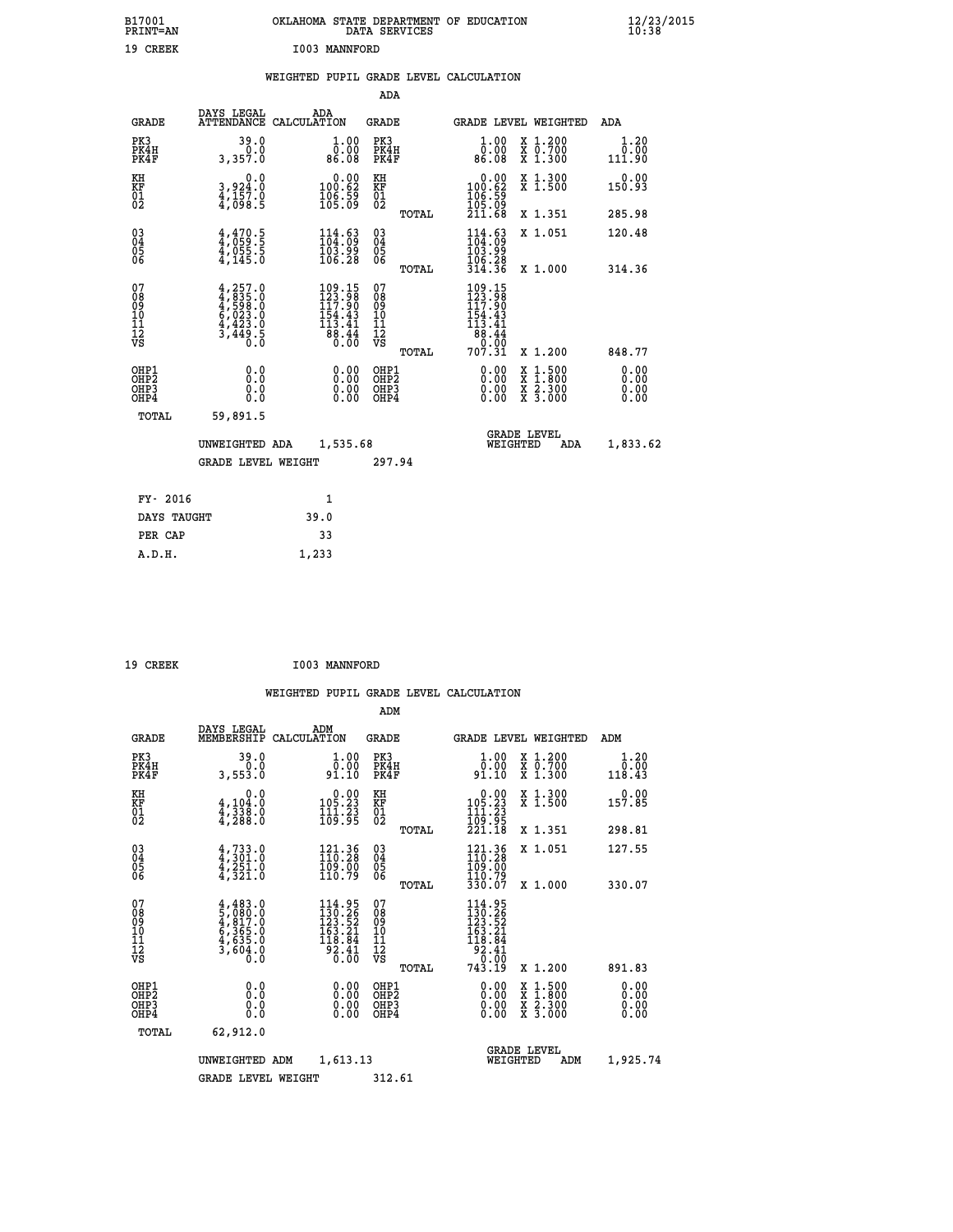| B17001<br><b>PRINT=AN</b>                         |                                                                                                                     | OKLAHOMA STATE DEPARTMENT OF EDUCATION                               | DATA SERVICES                                      |                                                                                        |                                                                                                                                           | $\frac{12}{23}$ /2015 |
|---------------------------------------------------|---------------------------------------------------------------------------------------------------------------------|----------------------------------------------------------------------|----------------------------------------------------|----------------------------------------------------------------------------------------|-------------------------------------------------------------------------------------------------------------------------------------------|-----------------------|
| 19 CREEK                                          |                                                                                                                     | I005 MOUNDS                                                          |                                                    |                                                                                        |                                                                                                                                           |                       |
|                                                   |                                                                                                                     | WEIGHTED PUPIL GRADE LEVEL CALCULATION                               |                                                    |                                                                                        |                                                                                                                                           |                       |
|                                                   |                                                                                                                     |                                                                      | <b>ADA</b>                                         |                                                                                        |                                                                                                                                           |                       |
| GRADE                                             | DAYS LEGAL                                                                                                          | ADA<br>ATTENDANCE CALCULATION                                        | GRADE                                              |                                                                                        | GRADE LEVEL WEIGHTED                                                                                                                      | ADA                   |
| PK3<br>PK4H<br>PK4F                               | 0.0<br>Ō.Ō<br>1,185.5                                                                                               | 0.00<br>0.00<br>26.94                                                | PK3<br>PK4H<br>PK4F                                | $\begin{smallmatrix} 0.00\\ 0.00\\ 26.94 \end{smallmatrix}$                            | X 1.200<br>X 0.700<br>X 1.300                                                                                                             | 0.00<br>0.00<br>35.02 |
| KH<br>KF<br>$\begin{matrix} 01 \ 02 \end{matrix}$ | 0.0<br>$1,47\overline{3}\cdot\overline{5}\overline{1},\overline{6}0\overline{5}\cdot\overline{5}\overline{1},431.5$ | $\begin{smallmatrix} 0.00\\ 33.49\\ 36.49\\ 36.53 \end{smallmatrix}$ | KH<br><b>KF</b><br>01<br>02                        | 0.00<br>$33.49$<br>$36.49$<br>$32.53$<br>$69.02$                                       | X 1.300<br>X 1.500                                                                                                                        | 0.00<br>50.24         |
|                                                   |                                                                                                                     |                                                                      | TOTAL                                              |                                                                                        | X 1.351                                                                                                                                   | 93.25                 |
| $^{03}_{04}$<br>Ŏ5<br>ŌĞ                          | 1,806.0<br>1,815.5<br>2,214.0<br>1,562.5                                                                            | $41.95$<br>$41.26$<br>$50.32$<br>$35.51$                             | $\begin{matrix} 03 \\ 04 \\ 05 \\ 06 \end{matrix}$ | $41.25$<br>$50.32$                                                                     | X 1.051                                                                                                                                   | 43.14                 |
|                                                   |                                                                                                                     |                                                                      | TOTAL                                              | $\frac{35.51}{127.09}$                                                                 | X 1.000                                                                                                                                   | 127.09                |
| 07<br>Ŏġ<br>09<br>10<br>11<br>12<br>VS            | $1,853.5$<br>$2,221.5$<br>$2,246.5$<br>$1,631.0$<br>$1,281.0$<br>$0.0$                                              | $42.13\n44.58\n50.49\n51.05\n37.07\n29.11\n0.00$                     | 07<br>08<br>09<br>101<br>11<br>12<br>VS            | 42.13<br>$\frac{44}{50}$ : $\frac{58}{49}$<br>51.05<br>37.07<br>29<br>. 11<br>.00<br>0 |                                                                                                                                           |                       |
|                                                   |                                                                                                                     |                                                                      | <b>TOTAL</b>                                       | 254.43                                                                                 | X 1.200                                                                                                                                   | 305.32                |
| OHP1<br>OHP2<br>OH <sub>P3</sub><br>OHP4          | 0.0<br>Ō.Ō<br>0.0<br>0.0                                                                                            | 0.00<br>$\begin{smallmatrix} 0.00 \ 0.00 \end{smallmatrix}$          | OHP1<br>OHP <sub>2</sub><br>OHP3<br>OHP4           | 0.00<br>0.00<br>0.00                                                                   | $\begin{smallmatrix} \mathtt{X} & 1\cdot500\\ \mathtt{X} & 1\cdot800\\ \mathtt{X} & 2\cdot300\\ \mathtt{X} & 3\cdot000 \end{smallmatrix}$ | 0.00<br>0.00<br>0.00  |
| TOTAL                                             | 24,289.0                                                                                                            |                                                                      |                                                    |                                                                                        |                                                                                                                                           |                       |
|                                                   | UNWEIGHTED ADA                                                                                                      | 552.02                                                               |                                                    | WEIGHTED                                                                               | <b>GRADE LEVEL</b><br>ADA                                                                                                                 | 654.06                |
|                                                   | <b>GRADE LEVEL WEIGHT</b>                                                                                           |                                                                      | 102.04                                             |                                                                                        |                                                                                                                                           |                       |
|                                                   |                                                                                                                     |                                                                      |                                                    |                                                                                        |                                                                                                                                           |                       |
| FY- 2016<br>DAYS TAUGHT                           |                                                                                                                     | 1<br>44.0                                                            |                                                    |                                                                                        |                                                                                                                                           |                       |
| PER CAP                                           |                                                                                                                     | 33                                                                   |                                                    |                                                                                        |                                                                                                                                           |                       |
| A.D.H.                                            |                                                                                                                     | 501                                                                  |                                                    |                                                                                        |                                                                                                                                           |                       |

| I005 MOUNDS<br>19 CREEK |
|-------------------------|
|-------------------------|

|                                                      |                                                                                   |                                                                            | WEIGHTED PUPIL GRADE LEVEL CALCULATION       |                                                                                                                                                     |                                          |                       |
|------------------------------------------------------|-----------------------------------------------------------------------------------|----------------------------------------------------------------------------|----------------------------------------------|-----------------------------------------------------------------------------------------------------------------------------------------------------|------------------------------------------|-----------------------|
|                                                      |                                                                                   |                                                                            | ADM                                          |                                                                                                                                                     |                                          |                       |
| <b>GRADE</b>                                         | DAYS LEGAL<br>MEMBERSHIP                                                          | ADM<br>CALCULATION                                                         | <b>GRADE</b>                                 | <b>GRADE LEVEL WEIGHTED</b>                                                                                                                         |                                          | ADM                   |
| PK3<br>PK4H<br>PK4F                                  | 0.0<br>0.0<br>1,246.0                                                             | $\begin{smallmatrix} 0.00\\ 0.00\\ 28.32 \end{smallmatrix}$                | PK3<br>PK4H<br>PK4F                          | $\begin{smallmatrix} 0.00\\ 0.00\\ 28.32 \end{smallmatrix}$                                                                                         | X 1.200<br>X 0.700<br>X 1.300            | 0.00<br>0.00<br>36.82 |
| KH<br>KF<br>01<br>02                                 | $\begin{smallmatrix}&&&0.0\1,539.0\1,669.0\1,518.0\end{smallmatrix}$              | $\begin{smallmatrix} 0.00\\ 34.98\\ 37.93\\ 34.50 \end{smallmatrix}$       | KH<br>KF<br>01<br>02                         | $0.00$<br>$34.98$<br>$37.93$<br>$34.50$<br>$72.43$                                                                                                  | X 1.300<br>X 1.500                       | $0.00$<br>52.47       |
|                                                      |                                                                                   |                                                                            | TOTAL                                        |                                                                                                                                                     | X 1.351                                  | 97.85                 |
| $\begin{matrix} 03 \\ 04 \\ 05 \\ 06 \end{matrix}$   | $\frac{1}{2}, \frac{871}{909}$ $\frac{0}{2}, \frac{301}{301}$ $\frac{0}{1,645}$   | $42.52\n43.39\n52.30\n37.39$                                               | 03<br>04<br>05<br>06                         | $\begin{array}{c} 42.52 \\ 43.39 \\ 52.30 \\ 37.39 \\ 133.08 \end{array}$                                                                           | X 1.051                                  | 44.69                 |
|                                                      |                                                                                   |                                                                            | TOTAL                                        |                                                                                                                                                     | X 1.000                                  | 133.08                |
| 07<br>0890112<br>1112<br>VS                          | $1,991.0$<br>$2,987.0$<br>$2,394.0$<br>$2,419.0$<br>$1,686.0$<br>$1,387.0$<br>0.0 | $45.25$<br>$47.43$<br>$54.41$<br>$54.98$<br>$38.322$<br>$31.520$<br>$0.00$ | 07<br>08<br>09<br>01<br>11<br>11<br>12<br>VS | $\begin{array}{r} 45 \cdot 25 \\ 47 \cdot 43 \\ 54 \cdot 41 \\ 54 \cdot 98 \\ 38 \cdot 32 \\ 31 \cdot 52 \\ 1 \cdot 52 \\ 271 \cdot 91 \end{array}$ |                                          |                       |
|                                                      |                                                                                   |                                                                            | TOTAL                                        |                                                                                                                                                     | X 1.200                                  | 326.29                |
| OHP1<br>OHP <sub>2</sub><br>OH <sub>P3</sub><br>OHP4 | 0.0<br>0.000                                                                      | $0.00$<br>$0.00$<br>0.00                                                   | OHP1<br>OHP2<br>OHP <sub>3</sub>             | 0.00<br>0.00<br>0.00                                                                                                                                | X 1:500<br>X 1:800<br>X 2:300<br>X 3:000 | 0.00<br>0.00<br>0.00  |
| TOTAL                                                | 25,662.0                                                                          |                                                                            |                                              |                                                                                                                                                     |                                          |                       |
|                                                      | UNWEIGHTED ADM                                                                    | 583.24                                                                     |                                              | <b>GRADE LEVEL</b><br>WEIGHTED                                                                                                                      | ADM                                      | 691.20                |
|                                                      | <b>GRADE LEVEL WEIGHT</b>                                                         |                                                                            | 107.96                                       |                                                                                                                                                     |                                          |                       |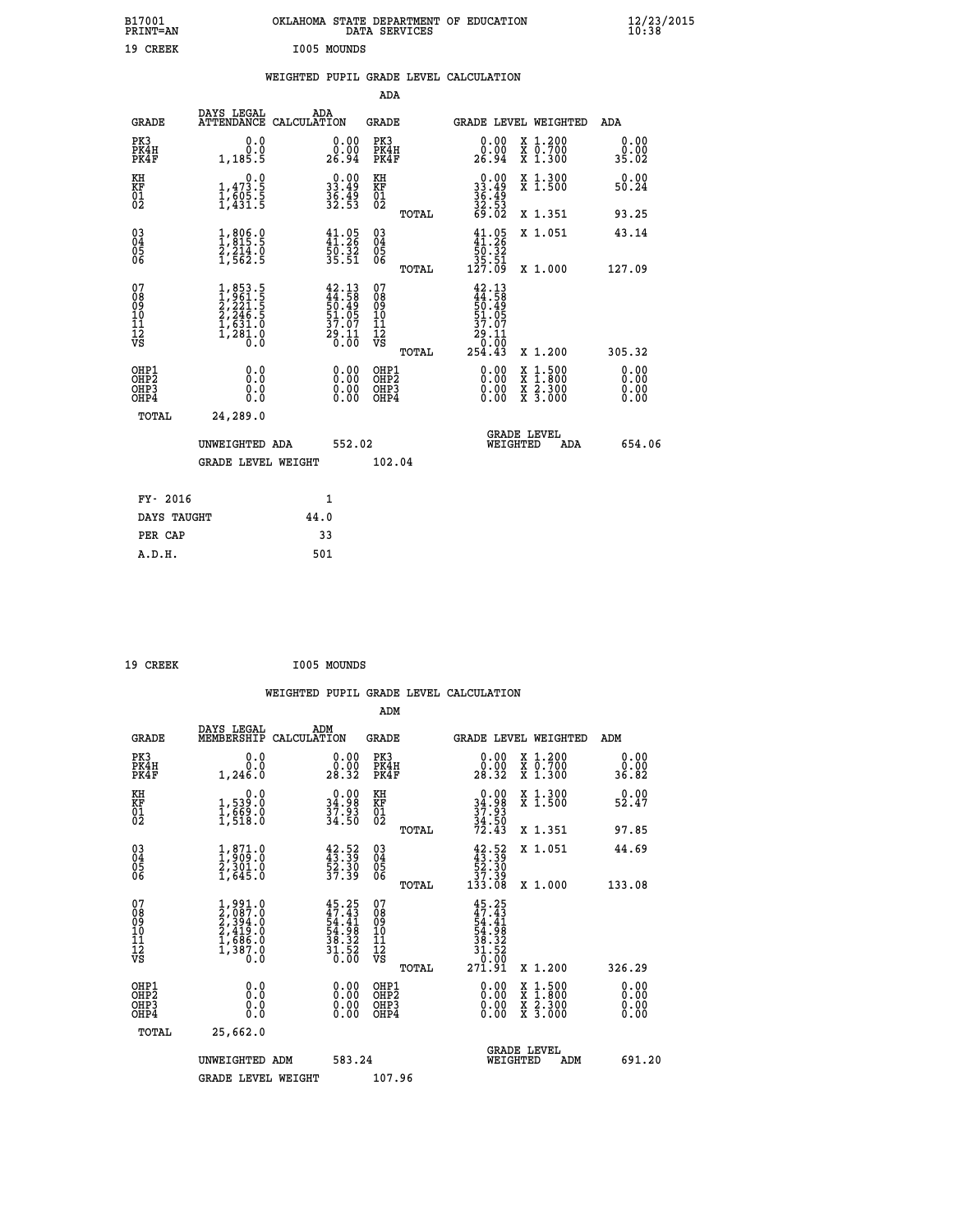|            | OKLAHOMA STATE DEPARTMENT OF EDUCATION<br>DATA SERVICES |  |
|------------|---------------------------------------------------------|--|
| T017 OLTVE |                                                         |  |

|  |  | WEIGHTED PUPIL GRADE LEVEL CALCULATION |
|--|--|----------------------------------------|
|  |  |                                        |

|                                                                    |                                                                                                             |                                                                                                    | ADA                                       |       |                                                                                                     |                                                                                                  |                              |
|--------------------------------------------------------------------|-------------------------------------------------------------------------------------------------------------|----------------------------------------------------------------------------------------------------|-------------------------------------------|-------|-----------------------------------------------------------------------------------------------------|--------------------------------------------------------------------------------------------------|------------------------------|
| <b>GRADE</b>                                                       | DAYS LEGAL                                                                                                  | ADA<br>ATTENDANCE CALCULATION                                                                      | <b>GRADE</b>                              |       |                                                                                                     | GRADE LEVEL WEIGHTED                                                                             | ADA                          |
| PK3<br>PK4H<br>PK4F                                                | 0.0<br>$0.08$<br>$0.823.0$                                                                                  | $\begin{smallmatrix} 0.00\\ 0.00\\ 19.14 \end{smallmatrix}$                                        | PK3<br>PK4H<br>PK4F                       |       | 0.00<br>ă:ŏă<br>19.14                                                                               | X 1.200<br>X 0.700<br>X 1.300                                                                    | 0.00<br>0.00<br>24.88        |
| KH<br>KF<br>01<br>02                                               | 0.0<br>712.0<br>$\frac{2\bar{4}\bar{9}\cdot\tilde{0}}{791\cdot 0}$                                          | $0.00$<br>16.56<br>$\frac{7}{28}$ : $\frac{7}{40}$                                                 | KH<br>KF<br>01<br>02                      |       | $0.00$<br>16.56<br>$\frac{22.07}{18.40}$<br>$40.47$                                                 | X 1.300<br>X 1.500                                                                               | 0.00<br>24.84                |
|                                                                    |                                                                                                             |                                                                                                    |                                           | TOTAL |                                                                                                     | X 1.351                                                                                          | 54.67                        |
| $\begin{smallmatrix} 03 \\[-4pt] 04 \end{smallmatrix}$<br>05<br>06 | $\frac{1}{1}$ , $\frac{100}{367}$ : 0<br>$\frac{1}{1}$ , $\frac{1}{0}$ , $\frac{3}{1}$ , $\frac{3}{0}$      | 25.58<br>31.79<br>26.44<br>24.74                                                                   | $\substack{03 \\ 04}$<br>05<br>06         | TOTAL | 25.58<br>31.79<br>26.44<br>24.74<br>82.97                                                           | X 1.051<br>X 1.000                                                                               | 26.88<br>82.97               |
| 07<br>08<br>09<br>11<br>11<br>12<br>VS                             | $\begin{smallmatrix} 1,168.0\\ 1,202.0\\ 1,333.5\\ 939.5\\ 958.0\\ 958.0\\ 1,019.5\\ 0.0 \end{smallmatrix}$ | $\begin{smallmatrix} 27.16 \\ 27.95 \\ 31.01 \\ 21.85 \\ 22.28 \\ 23.71 \\ 0.00 \end{smallmatrix}$ | 07<br>08<br>09<br>11<br>11<br>12<br>VS    |       | 27.16<br>$\begin{array}{r} 27.95 \\ 31.01 \\ 21.85 \\ 22.28 \\ 23.71 \\ 0.00 \\ \hline \end{array}$ |                                                                                                  |                              |
|                                                                    |                                                                                                             |                                                                                                    |                                           | TOTAL | 153.96                                                                                              | X 1.200                                                                                          | 184.75                       |
| OHP1<br>OH <sub>P2</sub><br>OH <sub>P3</sub><br>OH <sub>P4</sub>   | 0.0<br>0.0<br>0.0                                                                                           | 0.00<br>0.00<br>0.00                                                                               | OHP1<br>OH <sub>P</sub> 2<br>OHP3<br>OHP4 |       | 0.00<br>0.00<br>0.00                                                                                | $\begin{smallmatrix} x & 1 & 500 \\ x & 1 & 800 \\ x & 2 & 300 \\ x & 3 & 000 \end{smallmatrix}$ | 0.00<br>0.00<br>0.00<br>0.00 |
| TOTAL                                                              | 14,563.5                                                                                                    |                                                                                                    |                                           |       |                                                                                                     |                                                                                                  |                              |
|                                                                    | UNWEIGHTED ADA                                                                                              | 338.68                                                                                             |                                           |       |                                                                                                     | GRADE LEVEL<br>WEIGHTED<br>ADA                                                                   | 398.99                       |
|                                                                    | <b>GRADE LEVEL WEIGHT</b>                                                                                   |                                                                                                    |                                           | 60.31 |                                                                                                     |                                                                                                  |                              |
| FY- 2016                                                           |                                                                                                             | $\mathbf{1}$                                                                                       |                                           |       |                                                                                                     |                                                                                                  |                              |
| DAYS TAUGHT                                                        |                                                                                                             | 43.0                                                                                               |                                           |       |                                                                                                     |                                                                                                  |                              |
| PER CAP                                                            |                                                                                                             | 70                                                                                                 |                                           |       |                                                                                                     |                                                                                                  |                              |

| 19 CREEK | I017 OLIVE |
|----------|------------|

 **B17001<br>PRINT=AN<br>19 CREEK** 

|                                                      |                                                                                                         |                                                                                                    | ADM                                          |       |                                                                                                         |                                          |                              |
|------------------------------------------------------|---------------------------------------------------------------------------------------------------------|----------------------------------------------------------------------------------------------------|----------------------------------------------|-------|---------------------------------------------------------------------------------------------------------|------------------------------------------|------------------------------|
| <b>GRADE</b>                                         | DAYS LEGAL<br>MEMBERSHIP                                                                                | ADM<br>CALCULATION                                                                                 | GRADE                                        |       |                                                                                                         | GRADE LEVEL WEIGHTED                     | ADM                          |
| PK3<br>PK4H<br>PK4F                                  | 0.0<br>$0.0$<br>$0.08$                                                                                  | $\begin{smallmatrix} 0.00\\ 0.00\\ 19.77 \end{smallmatrix}$                                        | PK3<br>PK4H<br>PK4F                          |       | 0.00<br>$\frac{0.00}{19.77}$                                                                            | X 1.200<br>X 0.700<br>X 1.300            | 0.00<br>0.00<br>25.70        |
| KH<br>KF<br>01<br>02                                 | 0.0<br>739:0<br>988:0<br>816:0                                                                          | $\begin{smallmatrix} 0.00\\ 17.19\\ 22.98\\ 18.98 \end{smallmatrix}$                               | KH<br>KF<br>01<br>02                         |       | $\begin{smallmatrix} 0.00\\ 17.19\\ 22.98\\ 18.98\\ 41.96 \end{smallmatrix}$                            | X 1.300<br>X 1.500                       | 0.00<br>25.79                |
|                                                      |                                                                                                         |                                                                                                    |                                              | TOTAL |                                                                                                         | X 1.351                                  | 56.69                        |
| $\begin{matrix} 03 \\ 04 \\ 05 \\ 06 \end{matrix}$   | $\frac{1}{1}, \frac{140}{396}.0$<br>$\frac{1}{1}, \frac{173}{100}.0$                                    | 26.51<br>32.47<br>27.28<br>25.12                                                                   | 03<br>04<br>05<br>06                         |       | $\begin{smallmatrix} 26.51\ 32.47\ 27.28\ 25.12\ 84.87 \end{smallmatrix}$                               | X 1.051                                  | 27.86                        |
|                                                      |                                                                                                         |                                                                                                    |                                              | TOTAL |                                                                                                         | $X_1.000$                                | 84.87                        |
| 07<br>08<br>09<br>10<br>11<br>11<br>12<br>VS         | $\begin{smallmatrix} 1,192.0\\ 1,228.0\\ 1,384.0\\ 1,003.0\\ 1,010.0\\ 1,112.0\\ 0.0 \end{smallmatrix}$ | $\begin{smallmatrix} 27.72 \\ 28.56 \\ 32.19 \\ 23.33 \\ 23.49 \\ 25.86 \\ 0.00 \end{smallmatrix}$ | 07<br>08<br>09<br>01<br>11<br>11<br>12<br>VS |       | $\begin{smallmatrix} 27.72\ 28.56\ 32.19\ 32.13\ 23.33\ 23.49\ 25.86\ 0.000\ 161.15\ \end{smallmatrix}$ |                                          |                              |
|                                                      |                                                                                                         |                                                                                                    |                                              | TOTAL |                                                                                                         | X 1.200                                  | 193.38                       |
| OHP1<br>OH <sub>P</sub> <sub>2</sub><br>OHP3<br>OHP4 |                                                                                                         |                                                                                                    | OHP1<br>OHP2<br>OHP3<br>OHP4                 |       | 0.00<br>0.00                                                                                            | X 1:500<br>X 1:800<br>X 2:300<br>X 3:000 | 0.00<br>0.00<br>0.00<br>0.00 |
| TOTAL                                                | 15,111.0                                                                                                |                                                                                                    |                                              |       |                                                                                                         |                                          |                              |
|                                                      | UNWEIGHTED ADM                                                                                          | 351.45                                                                                             |                                              |       | WEIGHTED                                                                                                | <b>GRADE LEVEL</b><br>ADM                | 414.29                       |
|                                                      | <b>GRADE LEVEL WEIGHT</b>                                                                               |                                                                                                    | 62.84                                        |       |                                                                                                         |                                          |                              |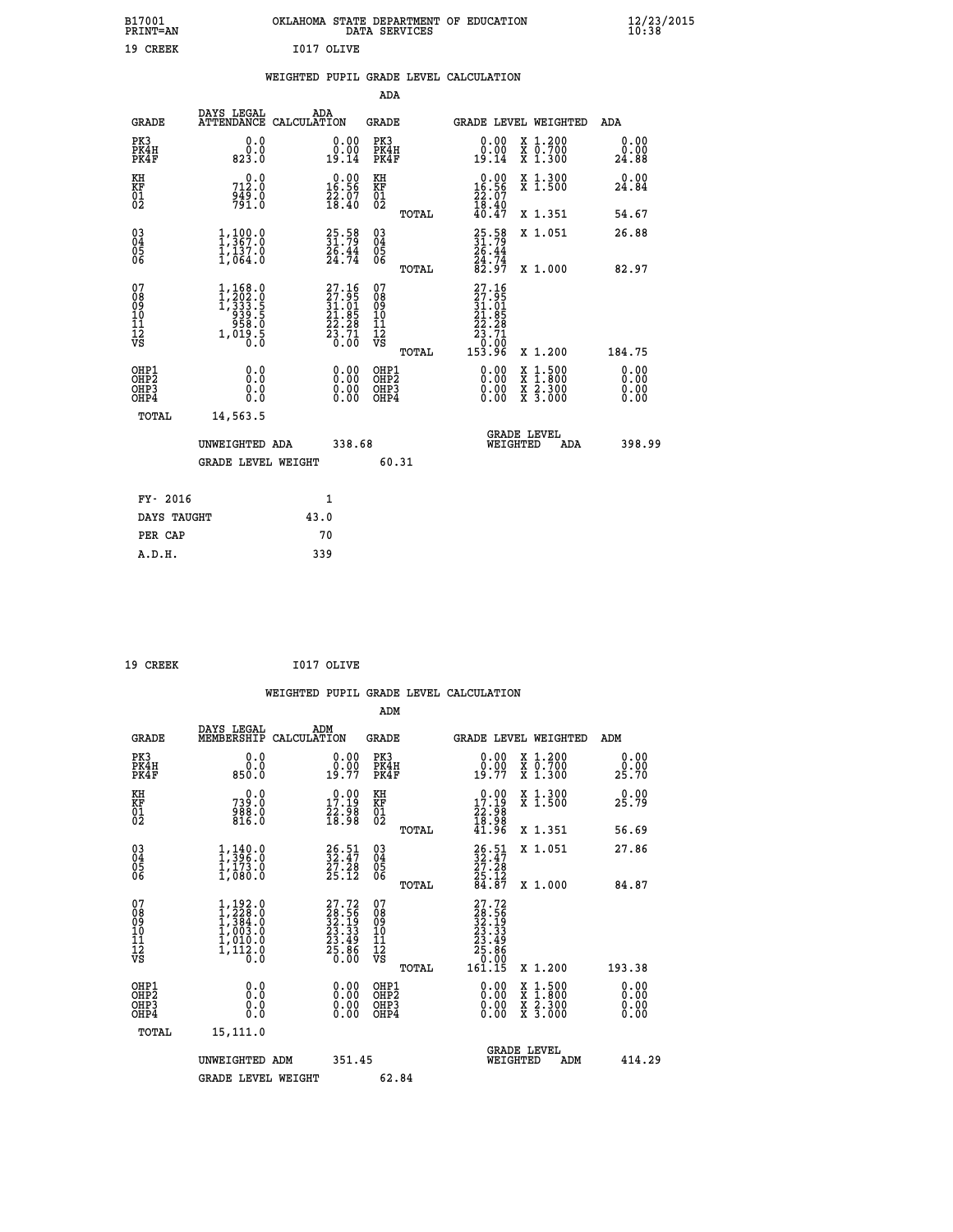| B17001<br><b>PRINT=AN</b> | OKLAHOMA STATE DEPARTMENT OF EDUCATION<br>DATA SERVICES | $\frac{12}{23}$ /2015 |
|---------------------------|---------------------------------------------------------|-----------------------|
| 19<br>CREEK               | <b>I018 KIEFER</b>                                      |                       |

|  |  | WEIGHTED PUPIL GRADE LEVEL CALCULATION |
|--|--|----------------------------------------|
|  |  |                                        |

|                                                                              |                                                                                          |                                                                          | ADA                                                |       |                                                                                         |                                                                                                                                           |                              |
|------------------------------------------------------------------------------|------------------------------------------------------------------------------------------|--------------------------------------------------------------------------|----------------------------------------------------|-------|-----------------------------------------------------------------------------------------|-------------------------------------------------------------------------------------------------------------------------------------------|------------------------------|
| <b>GRADE</b>                                                                 | DAYS LEGAL                                                                               | ADA<br>ATTENDANCE CALCULATION                                            | GRADE                                              |       | <b>GRADE LEVEL WEIGHTED</b>                                                             |                                                                                                                                           | ADA                          |
| PK3<br>PK4H<br>PK4F                                                          | 107.0<br>0.0<br>1,149.5                                                                  | $\begin{smallmatrix} 2.89\0.00\\31.07\end{smallmatrix}$                  | PK3<br>PK4H<br>PK4F                                |       | 2.89<br>0.00<br>31.07                                                                   | X 1.200<br>X 0.700<br>X 1.300                                                                                                             | 3.47<br>0.00<br>40.39        |
| KH<br>KF<br>01<br>02                                                         | 0.0<br>1,787.0<br>2,124.0<br>2,259.0                                                     | $\begin{smallmatrix} 0.00\\ 48.30\\ 57.41\\ 61.05 \end{smallmatrix}$     | KH<br>KF<br>01<br>02                               |       | $\begin{smallmatrix} &0.00\ 48.30\ 57.41\ 61.05\ 118.46\ \end{smallmatrix}$             | X 1.300<br>X 1.500                                                                                                                        | 0.00<br>72.45                |
|                                                                              |                                                                                          |                                                                          |                                                    | TOTAL |                                                                                         | X 1.351                                                                                                                                   | 160.04                       |
| $\begin{matrix} 03 \\ 04 \\ 05 \\ 06 \end{matrix}$                           | $\frac{1}{2}, \frac{622}{170}.\frac{5}{0}$<br>$\frac{1}{1}, \frac{595}{905}.\frac{0}{0}$ | $\begin{smallmatrix} 43.85\ 58.65\ 43.11\ 51.49 \end{smallmatrix}$       | $\begin{matrix} 03 \\ 04 \\ 05 \\ 06 \end{matrix}$ |       | $\begin{smallmatrix} 43.85\\ 58.65\\ 43.11\\ 51.49\\ 153.25 \end{smallmatrix}$          | X 1.051                                                                                                                                   | 46.09                        |
|                                                                              |                                                                                          |                                                                          |                                                    | TOTAL |                                                                                         | X 1.000                                                                                                                                   | 153.25                       |
| 07<br>08<br>09<br>11<br>11<br>12<br>VS                                       | $1,651.0$<br>$1,843.0$<br>$2,369.0$<br>$2,151.0$<br>$1,475.0$<br>$1,848.0$<br>$0.0$      | $44.62$<br>$49.81$<br>$64.03$<br>$58.14$<br>$39.86$<br>$49.95$<br>$0.00$ | 07<br>08<br>09<br>101<br>11<br>12<br>VS            | TOTAL | $44.62$<br>$49.81$<br>$64.03$<br>$58.146$<br>$59.86$<br>$49.050$<br>$0.001$<br>$306.41$ | X 1.200                                                                                                                                   | 367.69                       |
| OHP1<br>OH <sub>P</sub> <sub>2</sub><br>OH <sub>P3</sub><br>OH <sub>P4</sub> | 0.0<br>Ō.Ō<br>0.0<br>0.0                                                                 | 0.00<br>0.00<br>0.00                                                     | OHP1<br>OHP2<br>OHP3<br>OHP4                       |       | 0.00<br>0.00<br>0.00                                                                    | $\begin{smallmatrix} \mathtt{X} & 1\cdot500\\ \mathtt{X} & 1\cdot800\\ \mathtt{X} & 2\cdot300\\ \mathtt{X} & 3\cdot000 \end{smallmatrix}$ | 0.00<br>0.00<br>0.00<br>0.00 |
| TOTAL                                                                        | 26,056.0                                                                                 |                                                                          |                                                    |       |                                                                                         |                                                                                                                                           |                              |
|                                                                              | UNWEIGHTED ADA                                                                           | 704.23                                                                   |                                                    |       | WEIGHTED                                                                                | <b>GRADE LEVEL</b><br>ADA                                                                                                                 | 843.38                       |
|                                                                              | <b>GRADE LEVEL WEIGHT</b>                                                                |                                                                          | 139.15                                             |       |                                                                                         |                                                                                                                                           |                              |
|                                                                              |                                                                                          |                                                                          |                                                    |       |                                                                                         |                                                                                                                                           |                              |
| FY- 2016                                                                     |                                                                                          | $\mathbf{1}$                                                             |                                                    |       |                                                                                         |                                                                                                                                           |                              |
| DAYS TAUGHT                                                                  |                                                                                          | 37.0                                                                     |                                                    |       |                                                                                         |                                                                                                                                           |                              |
| PER CAP                                                                      |                                                                                          | 33                                                                       |                                                    |       |                                                                                         |                                                                                                                                           |                              |
| A.D.H.                                                                       |                                                                                          | 481                                                                      |                                                    |       |                                                                                         |                                                                                                                                           |                              |

 **19 CREEK I018 KIEFER**

|                                          |                                                                                                  |                                                                       | ADM                                                |       |                                                                               |                                          |                              |
|------------------------------------------|--------------------------------------------------------------------------------------------------|-----------------------------------------------------------------------|----------------------------------------------------|-------|-------------------------------------------------------------------------------|------------------------------------------|------------------------------|
| <b>GRADE</b>                             | DAYS LEGAL<br>MEMBERSHIP                                                                         | ADM<br>CALCULATION                                                    | <b>GRADE</b>                                       |       |                                                                               | <b>GRADE LEVEL WEIGHTED</b>              | ADM                          |
| PK3<br>PK4H<br>PK4F                      | 107.0<br>0.0<br>1,195.0                                                                          | $\begin{smallmatrix} 2.89\0.00\\0.00\\32.30\end{smallmatrix}$         | PK3<br>PK4H<br>PK4F                                |       | $\begin{smallmatrix} 2.89\\ 0.00\\ 32.30 \end{smallmatrix}$                   | X 1.200<br>X 0.700<br>X 1.300            | 3.47<br>ۇۋ∶ۇ<br>41.99        |
| KH<br>KF<br>01<br>02                     | 0.0<br>1,891.0<br>2,254.0<br>2,356.0                                                             | $\begin{smallmatrix} 0.00\\ 51.11\\ 60.92\\ 63.68 \end{smallmatrix}$  | KH<br>KF<br>01<br>02                               |       | $\begin{smallmatrix} &0.00\\ 51.11\\ 60.92\\ 63.68\\ 124.60\end{smallmatrix}$ | X 1.300<br>X 1.500                       | 0.00<br>76.67                |
|                                          |                                                                                                  |                                                                       |                                                    | TOTAL |                                                                               | X 1.351                                  | 168.33                       |
| 03<br>04<br>05<br>06                     | $\frac{1}{2}$ , 700.0<br>$\frac{2}{3}$ , 239.0<br>$\frac{1}{1}$ , 641.0<br>$\frac{1}{1}$ , 955.0 | $45.95$<br>$60.51$<br>$44.35$<br>$52.84$                              | $\begin{matrix} 03 \\ 04 \\ 05 \\ 06 \end{matrix}$ |       | $45.95$<br>$60.51$<br>$44.35$<br>$52.84$<br>$157.70$                          | X 1.051                                  | 48.29                        |
|                                          |                                                                                                  |                                                                       |                                                    | TOTAL |                                                                               | X 1.000                                  | 157.70                       |
| 07<br>08<br>09<br>101<br>112<br>VS       | $1,702.0$<br>$2,430.0$<br>$2,430.0$<br>$2,206.0$<br>$1,511.0$<br>$1,879.0$<br>$0.0$              | $46.00$<br>51.59<br>65.68<br>69.62<br>59.84<br>40.84<br>50.78<br>0.00 | 07<br>08<br>09<br>11<br>11<br>12<br>VS             |       | 46.00<br>51.59<br>65.68<br>69.62<br>50.78<br>50.70                            |                                          |                              |
|                                          |                                                                                                  |                                                                       |                                                    | TOTAL | 314.51                                                                        | X 1.200                                  | 377.41                       |
| OHP1<br>OHP2<br>OHP <sub>3</sub><br>OHP4 | 0.0<br>$\begin{smallmatrix} 0.0 & 0 \ 0.0 & 0 \end{smallmatrix}$                                 |                                                                       | OHP1<br>OHP2<br>OHP <sub>3</sub>                   |       | $0.00$<br>$0.00$<br>0.00                                                      | X 1:500<br>X 1:800<br>X 2:300<br>X 3:000 | 0.00<br>0.00<br>0.00<br>0.00 |
| TOTAL                                    | 26,975.0                                                                                         |                                                                       |                                                    |       |                                                                               |                                          |                              |
|                                          | UNWEIGHTED ADM                                                                                   | 729.06                                                                |                                                    |       | WEIGHTED                                                                      | <b>GRADE LEVEL</b><br>ADM                | 873.86                       |
|                                          | <b>GRADE LEVEL WEIGHT</b>                                                                        |                                                                       | 144.80                                             |       |                                                                               |                                          |                              |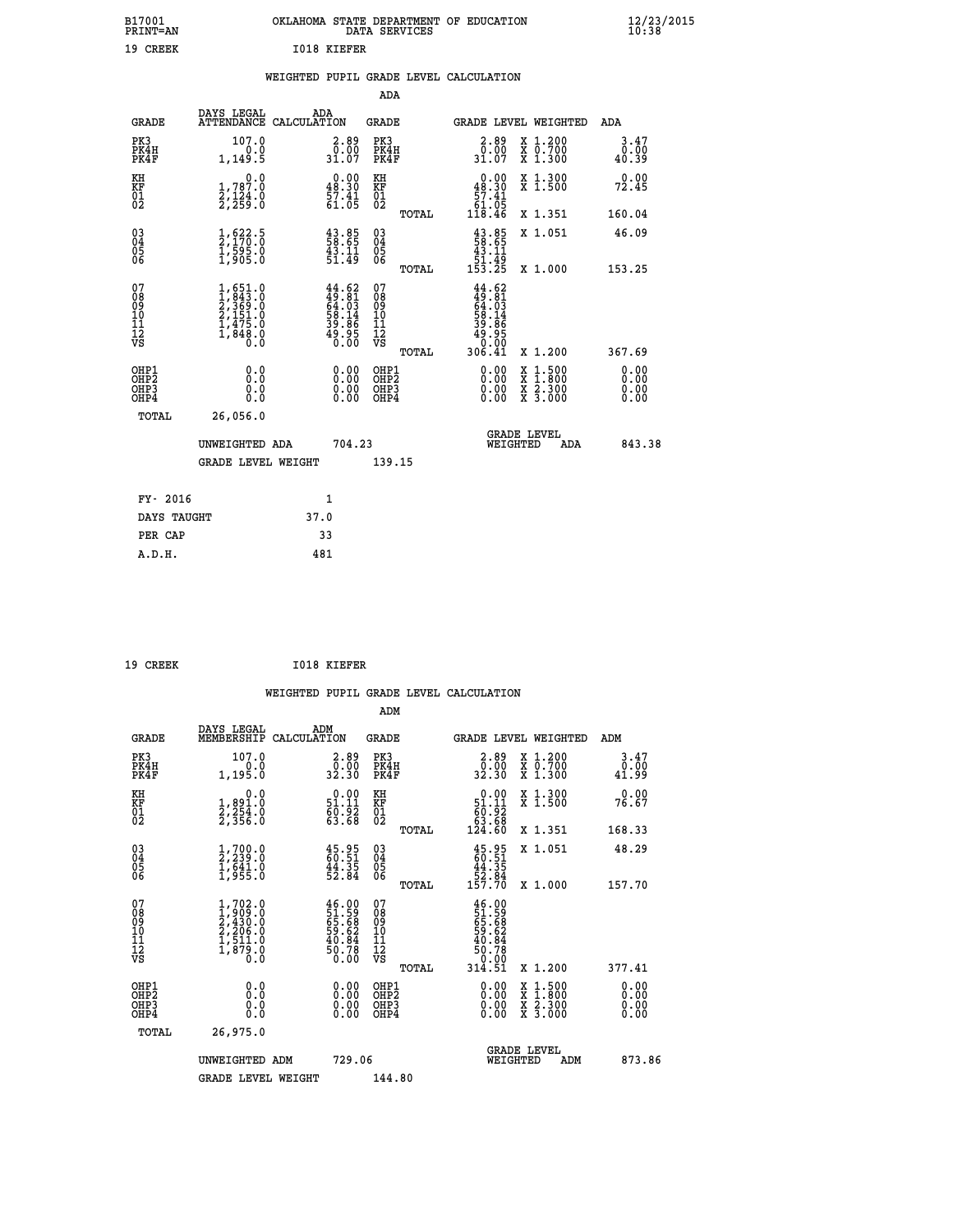| B17001<br><b>PRINT=AN</b>                |                                                                     | OKLAHOMA STATE DEPARTMENT OF EDUCATION                                           | DATA SERVICES                                                       |                                                                              |                                                                                                  | $\frac{12}{23}$ /2015        |
|------------------------------------------|---------------------------------------------------------------------|----------------------------------------------------------------------------------|---------------------------------------------------------------------|------------------------------------------------------------------------------|--------------------------------------------------------------------------------------------------|------------------------------|
| 19 CREEK                                 |                                                                     | I020 OILTON                                                                      |                                                                     |                                                                              |                                                                                                  |                              |
|                                          |                                                                     | WEIGHTED PUPIL GRADE LEVEL CALCULATION                                           |                                                                     |                                                                              |                                                                                                  |                              |
|                                          |                                                                     |                                                                                  | ADA                                                                 |                                                                              |                                                                                                  |                              |
| GRADE                                    | DAYS LEGAL<br>ATTENDANCE CALCULATION                                | ADA                                                                              | GRADE                                                               | GRADE LEVEL WEIGHTED                                                         |                                                                                                  | ADA                          |
| PK3<br>PK4H<br>PK4F                      | 37.0<br>540.0                                                       | 0.00<br>0.95<br>15.00                                                            | PK3<br>PK4H<br>PK4F                                                 | 0.00<br>ĕĕ.ĕ<br>15.00                                                        | X 1.200<br>X 0.700<br>X 1.300                                                                    | 0.00<br>0.67<br>19.50        |
| KH<br>KF<br>$\overline{01}$              | 0.0<br>616.0<br>$8\bar{5}\bar{2}\cdot\bar{5}$<br>$825.0$            | $\begin{smallmatrix} 0.00\\ 17.11\\ 23.60\\ 22.92 \end{smallmatrix}$             | КH<br>KF<br>$\overline{01}$                                         | $\begin{smallmatrix} 0.00\\ 17.11\\ 23.60\\ 22.92\\ 46.52 \end{smallmatrix}$ | X 1.300<br>X 1.500                                                                               | 0.00<br>25.67                |
|                                          |                                                                     |                                                                                  | TOTAL                                                               |                                                                              | X 1.351                                                                                          | 62.85                        |
| $03\overline{4}$<br>Ŏ5<br>06             | $\frac{547.0}{482.0}$<br>609.5<br>680.5                             | $\begin{array}{c} 15\cdot 16\\ 13\cdot 39\\ 16\cdot 93\\ 18\cdot 71 \end{array}$ | 030404<br>ŎĞ                                                        | $15.1613.3916.9318.7149.03$                                                  | X 1.051                                                                                          | 15.93                        |
|                                          |                                                                     |                                                                                  | <b>TOTAL</b>                                                        |                                                                              | X 1.000                                                                                          | 49.03                        |
| 07<br>08<br>09<br>10<br>11<br>12<br>VS   | 526.5<br>719.0<br>985.0<br>$876.5$<br>$859.5$<br>$542.0$<br>$540.0$ | $14.55$<br>$27.24$<br>$24.35$<br>$23.80$<br>$14.98$<br>$0.00$                    | 07<br>08<br>09<br>10<br>$\frac{11}{12}$<br>$\frac{12}{18}$<br>TOTAL | 14.55<br>$\frac{19.97}{27.24}$<br>24.35<br>23.80<br>14.98<br>0.00<br>124.89  | X 1.200                                                                                          | 149.87                       |
| OHP1<br>OHP <sub>2</sub><br>OHP3<br>OHP4 | 0.0<br>Ō.Ō<br>0.0<br>0.0                                            | 0.00<br>0.00<br>0.00                                                             | OHP1<br>OH <sub>P</sub> 2<br>OHP3<br>OHP4                           | 0.00<br>0.00<br>0.00                                                         | $\begin{smallmatrix} x & 1 & 500 \\ x & 1 & 800 \\ x & 2 & 300 \\ x & 3 & 000 \end{smallmatrix}$ | 0.00<br>0.00<br>0.00<br>0.00 |
| TOTAL                                    | 9,698.0                                                             |                                                                                  |                                                                     |                                                                              |                                                                                                  |                              |
|                                          | UNWEIGHTED ADA                                                      | 268.66                                                                           |                                                                     | <b>GRADE LEVEL</b><br>WEIGHTED                                               | ADA                                                                                              | 323.52                       |
|                                          | GRADE LEVEL WEIGHT                                                  |                                                                                  | 54.86                                                               |                                                                              |                                                                                                  |                              |
| FY- 2016                                 |                                                                     | 1                                                                                |                                                                     |                                                                              |                                                                                                  |                              |
| DAYS TAUGHT                              |                                                                     | 36.0                                                                             |                                                                     |                                                                              |                                                                                                  |                              |
| PER CAP                                  |                                                                     | 86                                                                               |                                                                     |                                                                              |                                                                                                  |                              |
| A.D.H.                                   |                                                                     | 126                                                                              |                                                                     |                                                                              |                                                                                                  |                              |

| 19 CREEK | I020 OILTON |
|----------|-------------|

| <b>GRADE</b>                                         | DAYS LEGAL<br>MEMBERSHIP                                                                     | ADM<br>CALCULATION                                                       | <b>GRADE</b>                           |       | GRADE LEVEL WEIGHTED                                                                                                                                                                                                                                                           |                                          | ADM                          |        |
|------------------------------------------------------|----------------------------------------------------------------------------------------------|--------------------------------------------------------------------------|----------------------------------------|-------|--------------------------------------------------------------------------------------------------------------------------------------------------------------------------------------------------------------------------------------------------------------------------------|------------------------------------------|------------------------------|--------|
| PK3<br>PK4H<br>PK4F                                  | 0.0<br>37.0<br>566.0                                                                         | $\begin{smallmatrix} 0.00\\ 0.95\\ 15.72 \end{smallmatrix}$              | PK3<br>PK4H<br>PK4F                    |       | $\begin{smallmatrix} 0.00\\ 0.95\\ 15.72 \end{smallmatrix}$                                                                                                                                                                                                                    | X 1.200<br>X 0.700<br>X 1.300            | 0.00<br>$\frac{0.67}{20.44}$ |        |
| KH<br>KF<br>01<br>02                                 | 0.0<br>668:0<br>903:0<br>866:0                                                               | $\begin{smallmatrix} 0.00\\18.56\\25.00\\24.06 \end{smallmatrix}$        | KH<br>KF<br>01<br>02                   |       | $\begin{smallmatrix} 0.00\\18.56\\25.00\\24.06\\49.06 \end{smallmatrix}$                                                                                                                                                                                                       | X 1.300<br>X 1.500                       | 0.00<br>27.84                |        |
|                                                      |                                                                                              |                                                                          |                                        | TOTAL |                                                                                                                                                                                                                                                                                | X 1.351                                  | 66.28                        |        |
| $\begin{matrix} 03 \\ 04 \\ 05 \\ 06 \end{matrix}$   | 572.0<br>512.0<br>633.0<br>735.0                                                             | $\begin{smallmatrix} 15.84\ 14.22\ 17.58\ 10.20 \end{smallmatrix}$       | 03<br>04<br>05<br>06                   |       | $15.84$<br>$14.22$<br>$17.58$<br>$20.20$<br>$52.00$                                                                                                                                                                                                                            | X 1.051                                  | 16.65                        |        |
|                                                      |                                                                                              |                                                                          |                                        | TOTAL |                                                                                                                                                                                                                                                                                | X 1.000                                  | 52.00                        |        |
| 07<br>08<br>09<br>101<br>112<br>VS                   | $\begin{smallmatrix}573.0\\749.0\\1,031.0\\891.0\\825.0\\925.0\\565.0\\0.0\end{smallmatrix}$ | $15.83$<br>$20.81$<br>$28.51$<br>$24.97$<br>$25.61$<br>$15.61$<br>$0.00$ | 07<br>08<br>09<br>11<br>11<br>12<br>VS | TOTAL | $\begin{smallmatrix} 15.83\ 20.81\ 20.51\ 24.57\ 24.57\ 25.61\ 15.61\ 131.34\ \end{smallmatrix}$                                                                                                                                                                               | X 1.200                                  | 157.61                       |        |
| OHP1<br>OH <sub>P</sub> <sub>2</sub><br>OHP3<br>OHP4 | 0.0<br>Ō.Ō<br>Ŏ.Ŏ                                                                            |                                                                          | OHP1<br>OHP2<br>OHP3<br>OHP4           |       | $\begin{smallmatrix} 0.00 & 0.00 & 0.00 & 0.00 & 0.00 & 0.00 & 0.00 & 0.00 & 0.00 & 0.00 & 0.00 & 0.00 & 0.00 & 0.00 & 0.00 & 0.00 & 0.00 & 0.00 & 0.00 & 0.00 & 0.00 & 0.00 & 0.00 & 0.00 & 0.00 & 0.00 & 0.00 & 0.00 & 0.00 & 0.00 & 0.00 & 0.00 & 0.00 & 0.00 & 0.00 & 0.0$ | X 1:500<br>X 1:800<br>X 2:300<br>X 3:000 | 0.00<br>0.00<br>0.00<br>0.00 |        |
| TOTAL                                                | 10,234.0                                                                                     |                                                                          |                                        |       |                                                                                                                                                                                                                                                                                |                                          |                              |        |
|                                                      | UNWEIGHTED ADM                                                                               | 283.47                                                                   |                                        |       | WEIGHTED                                                                                                                                                                                                                                                                       | <b>GRADE LEVEL</b><br>ADM                |                              | 341.49 |
|                                                      | <b>GRADE LEVEL WEIGHT</b>                                                                    |                                                                          | 58.02                                  |       |                                                                                                                                                                                                                                                                                |                                          |                              |        |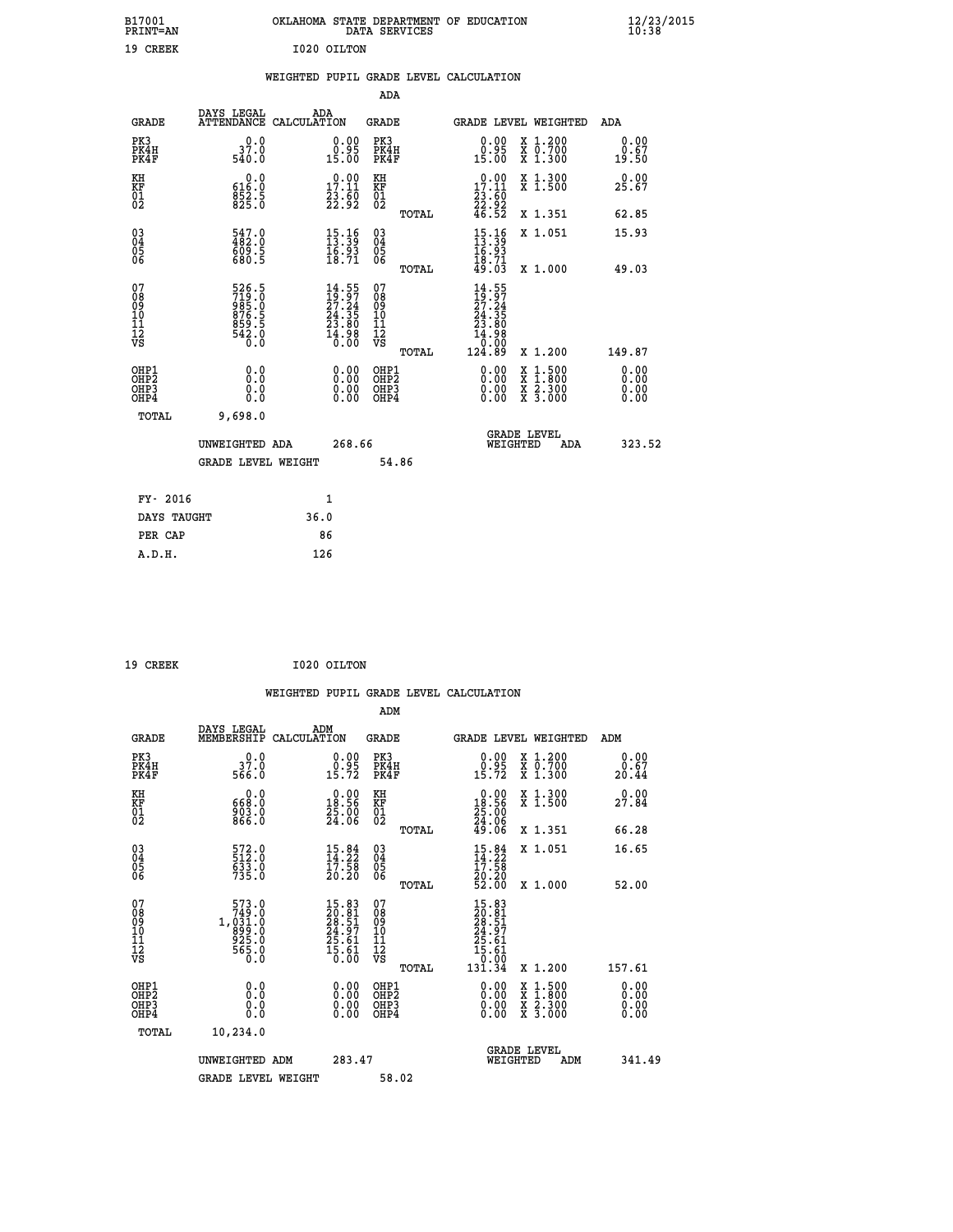| B17001<br>PRINT=AN                     |                                                                                                                                                                      | OKLAHOMA STATE DEPARTMENT OF EDUCATION                                   | DATA SERVICES                                      |                                                                                                           |                                                                                                  | $\frac{12}{23}$ /2015 |
|----------------------------------------|----------------------------------------------------------------------------------------------------------------------------------------------------------------------|--------------------------------------------------------------------------|----------------------------------------------------|-----------------------------------------------------------------------------------------------------------|--------------------------------------------------------------------------------------------------|-----------------------|
| 19 CREEK                               |                                                                                                                                                                      | I021 DEPEW                                                               |                                                    |                                                                                                           |                                                                                                  |                       |
|                                        |                                                                                                                                                                      | WEIGHTED PUPIL GRADE LEVEL CALCULATION                                   |                                                    |                                                                                                           |                                                                                                  |                       |
|                                        |                                                                                                                                                                      |                                                                          | ADA                                                |                                                                                                           |                                                                                                  |                       |
| <b>GRADE</b>                           | DAYS LEGAL                                                                                                                                                           | ADA<br>ATTENDANCE CALCULATION                                            | GRADE                                              |                                                                                                           | GRADE LEVEL WEIGHTED                                                                             | ADA                   |
| PK3<br>PK4H<br>PK4F                    | 40.0<br>0.0<br>730.0                                                                                                                                                 | 1.03<br>0.00<br>18.72                                                    | PK3<br>PK4H<br>PK4F                                | 1.03<br>$\begin{smallmatrix} \bar{0} \ \bar{0} \ \bar{1} \ \bar{8} \ \bar{7} \ \bar{2} \end{smallmatrix}$ | X 1.200<br>X 0.700<br>X 1.300                                                                    | 1.24<br>0.00<br>24.34 |
| KH<br>KF<br>$\frac{01}{02}$            | 0.0<br>884.5<br>803.5<br>801.0                                                                                                                                       | $\begin{smallmatrix} 0.00\\ 22.68\\ 20.60\\ 20.54 \end{smallmatrix}$     | KH<br>KF<br>01<br>02                               | 22.68<br>$\frac{20.60}{20.54}$                                                                            | X 1.300<br>X 1.500                                                                               | 0.00<br>34.02         |
|                                        |                                                                                                                                                                      |                                                                          | TOTAL                                              | 41.14                                                                                                     | X 1.351                                                                                          | 55.58                 |
| $\substack{03 \ 04}$<br>ŏ5<br>06       | $825.0$<br>$828.0$<br>759.0<br>685.5                                                                                                                                 | 21:15<br>$\frac{19.46}{17.58}$                                           | $\begin{matrix} 03 \\ 04 \\ 05 \\ 06 \end{matrix}$ | $21:15$<br>21:23<br>$\frac{19.46}{17.58}$<br>58.27                                                        | X 1.051                                                                                          | 22.23                 |
|                                        |                                                                                                                                                                      |                                                                          | TOTAL                                              |                                                                                                           | X 1.000                                                                                          | 58.27                 |
| 07<br>08<br>09<br>11<br>11<br>12<br>VS | 1,094.5<br>$\frac{1}{3}$ , $\frac{3}{3}$<br>$\frac{1}{3}$ , $\frac{3}{2}$<br>$\frac{2}{3}$ , $\frac{5}{3}$<br>$\frac{1}{3}$ , $\frac{1}{2}$<br>$\frac{230.0}{994.0}$ | $28.06$<br>$35.86$<br>$34.41$<br>$27.83$<br>$31.54$<br>$25.71$<br>$0.00$ | 07<br>08<br>09<br>10<br>īĭ<br>12<br>VS             | 28.06<br>35.86<br>34.41<br>27.83<br>31.54<br>.71<br>25<br>:óō<br>0                                        |                                                                                                  |                       |
| OHP1                                   |                                                                                                                                                                      |                                                                          | TOTAL                                              | 183.41                                                                                                    | X 1.200                                                                                          | 220.09                |
| OHP <sub>2</sub><br>OHP3<br>OHP4       | 0.0<br>0.0<br>0.0                                                                                                                                                    | $0.00$<br>$0.00$<br>0.00                                                 | OHP1<br>OHP2<br>OHP3<br>OHP4                       | 0.00<br>0.00<br>0.00                                                                                      | $\begin{smallmatrix} x & 1 & 500 \\ x & 1 & 800 \\ x & 2 & 300 \\ x & 3 & 000 \end{smallmatrix}$ | 0.00<br>0.00<br>0.00  |
| <b>TOTAL</b>                           | 13,501.0                                                                                                                                                             |                                                                          |                                                    |                                                                                                           |                                                                                                  |                       |
|                                        | UNWEIGHTED ADA                                                                                                                                                       | 346.40                                                                   |                                                    | WEIGHTED                                                                                                  | <b>GRADE LEVEL</b><br>ADA                                                                        | 415.77                |
|                                        | <b>GRADE LEVEL WEIGHT</b>                                                                                                                                            |                                                                          | 69.37                                              |                                                                                                           |                                                                                                  |                       |
| FY- 2016                               |                                                                                                                                                                      | 1                                                                        |                                                    |                                                                                                           |                                                                                                  |                       |
| DAYS TAUGHT                            |                                                                                                                                                                      | 39.0                                                                     |                                                    |                                                                                                           |                                                                                                  |                       |
| PER CAP                                |                                                                                                                                                                      | 86                                                                       |                                                    |                                                                                                           |                                                                                                  |                       |

| 19 CREEK | I021 DEPEW |
|----------|------------|

 **WEIGHTED PUPIL GRADE LEVEL CALCULATION ADM DAYS LEGAL ADM GRADE MEMBERSHIP CALCULATION GRADE GRADE LEVEL WEIGHTED ADM PK3 40.0 1.03 PK3 1.03 X 1.200 1.24 PK4H 0.0 0.00 PK4H 0.00 X 0.700 0.00 PK4F 780.0 20.00 PK4F 20.00 X 1.300 26.00 KH 0.0 0.00 KH 0.00 X 1.300 0.00 KF 928.0 23.79 KF 23.79 X 1.500 35.69 01 833.0 21.36 01 21.36**  $02 \t\t 840.0 \t\t 21.54 \t 02 \t 21.54$  **TOTAL 42.90 X 1.351 57.96 03 858.0 22.00 03 22.00 X 1.051 23.12 04 858.0 22.00 04 22.00 05 780.0 20.00 05 20.00** 06 700.0 17.95 06 <sub>memax</sub> 17.95  **TOTAL 59.95 X 1.000 59.95**  $\begin{array}{cccc} 07 & 1,118.0 & 28.67 & 07 & 28.67 \ 08 & 1,434.0 & 36.77 & 08 & 35.75 \ 09 & 1,402.0 & 35.95 & 09 & 35.95 \ 10 & 1,142.0 & 29.28 & 10 & 29.28 \ 11 & 1,283.0 & 32.98 & 10 & 32.98 \ 12 & 1,040.0 & 26.89 & 12 & 32.99 \ 13 & 0 & 0.0 & 0 & 0 & 0 & 0 \ \end{$  **TOTAL 190.46 X 1.200 228.55 OHP1 0.0 0.00 OHP1 0.00 X 1.500 0.00 OHP2 0.0 0.00 OHP2 0.00 X 1.800 0.00 OHP3 0.0 0.00 OHP3 0.00 X 2.300 0.00 OHP4 0.0 0.00 OHP4 0.00 X 3.000 0.00 TOTAL 14,036.0 GRADE LEVEL UNWEIGHTED ADM 360.13 WEIGHTED ADM 432.51** GRADE LEVEL WEIGHT 72.38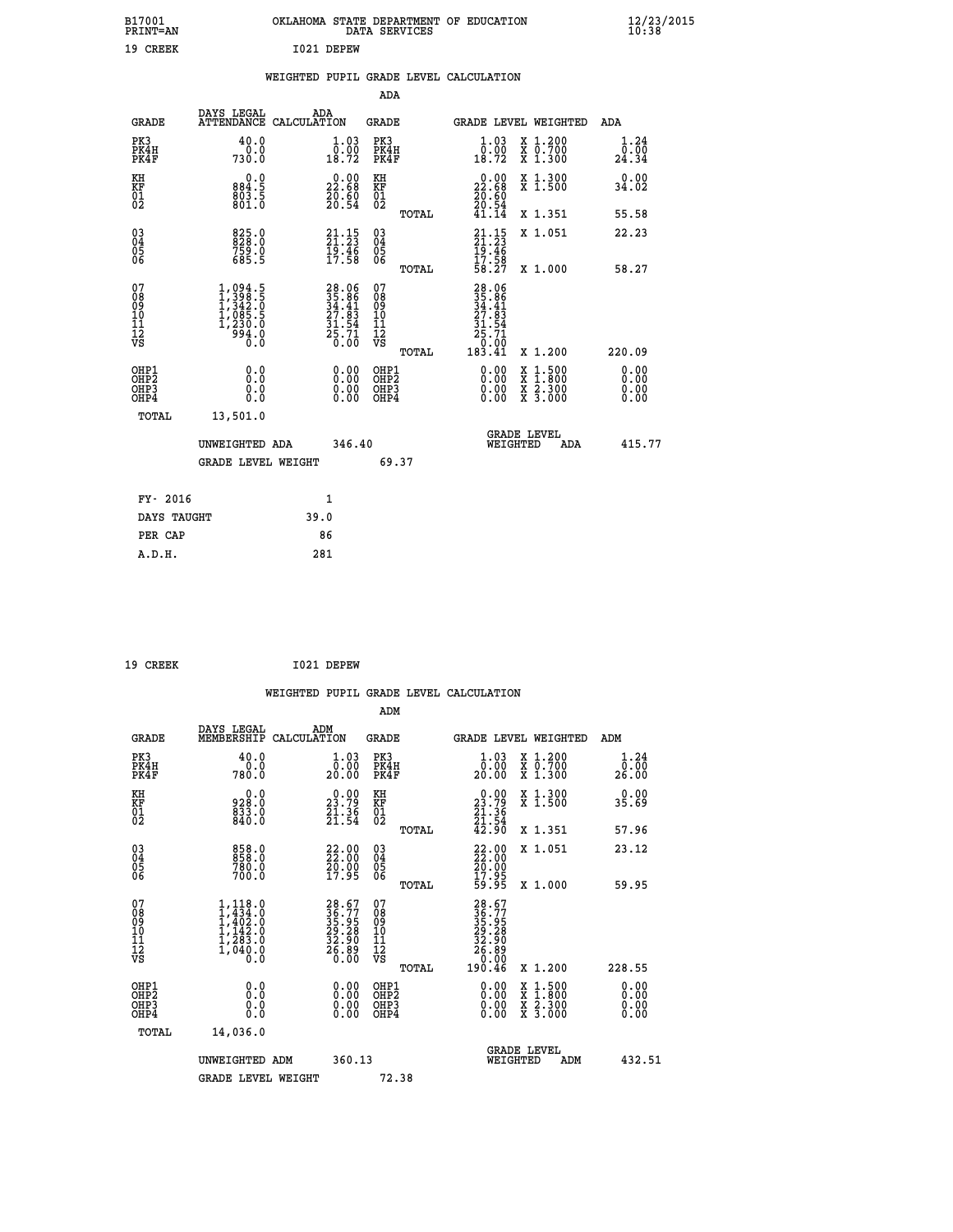| B17001          | OKLAHOMA STATE DEPARTMENT OF EDUCATION |
|-----------------|----------------------------------------|
| <b>PRINT=AN</b> | DATA SERVICES                          |
| 19 CREEK        | T031 KELLYVILLE                        |

|  |  | WEIGHTED PUPIL GRADE LEVEL CALCULATION |
|--|--|----------------------------------------|
|  |  |                                        |

|                                                                    |                                                                  |                                                                | ADA                                       |       |                                                                                        |                                          |                                                 |
|--------------------------------------------------------------------|------------------------------------------------------------------|----------------------------------------------------------------|-------------------------------------------|-------|----------------------------------------------------------------------------------------|------------------------------------------|-------------------------------------------------|
| <b>GRADE</b>                                                       | DAYS LEGAL                                                       | ADA<br>ATTENDANCE CALCULATION                                  | <b>GRADE</b>                              |       | GRADE LEVEL WEIGHTED                                                                   |                                          | ADA                                             |
| PK3<br>PK4H<br>PK4F                                                | 41.0<br>0.0<br>2,014.0                                           | $\begin{array}{c} 1.05 \\ 0.00 \\ 51.64 \end{array}$           | PK3<br>PK4H<br>PK4F                       |       | $\begin{smallmatrix} 1.05\ 0.00$<br>51.64                                              | X 1.200<br>X 0.700<br>X 1.300            | 1.26<br>0.00<br>67.13                           |
| KH<br><b>KF</b><br>01<br>02                                        | 0.0<br>$\frac{1}{2}, \frac{9}{2}, \frac{13}{5}$ : 5<br>2,458 : 5 | $0.00$<br>49.06<br>$76.29$<br>$63.04$                          | KH<br>KF<br>01<br>02                      |       | 0.00<br>$\begin{array}{r} 49.06 \\ 76.29 \\ 63.04 \\ 139.33 \end{array}$               | X 1.300<br>X 1.500                       | 0.00<br>73.59                                   |
|                                                                    |                                                                  |                                                                |                                           | TOTAL |                                                                                        | X 1.351                                  | 188.23                                          |
| $\begin{smallmatrix} 03 \\[-4pt] 04 \end{smallmatrix}$<br>Ŏ5<br>06 | 2,550.0<br>2,787.5<br>2,968.0<br>3,182.0                         | 55.38<br>71.47<br>76.10<br>81.59                               | $\substack{03 \\ 04}$<br>05<br>06         |       | $\begin{array}{c} 65.38 \\ 71.47 \\ 76.10 \\ 81.59 \\ 229.16 \end{array}$              | X 1.051                                  | 68.71                                           |
| 07                                                                 |                                                                  |                                                                | 07                                        | TOTAL |                                                                                        | X 1.000                                  | 229.16                                          |
| 08901112<br>1112<br>VS                                             | 3,265.5<br>2,675.0<br>3,730.0<br>3,212.5<br>2,728.0<br>2,790.5   | 83.74<br>68.59<br>95.64<br>92.97<br>72.89<br>73.09<br>73.00    | 08901112<br>1112<br>VS                    |       | 83.74<br>68.59<br>95.64<br>82.97<br>82.89<br>73.099                                    |                                          |                                                 |
|                                                                    |                                                                  |                                                                |                                           | TOTAL | 476.92                                                                                 | X 1.200                                  | 572.30                                          |
| OHP1<br>OH <sub>P</sub> 2<br>OH <sub>P3</sub><br>OH <sub>P4</sub>  | 38.5<br>0.000                                                    | $\begin{smallmatrix} 0.99\ 0.00\ 0.00\ 0.00 \end{smallmatrix}$ | OHP1<br>OH <sub>P</sub> 2<br>OHP3<br>OHP4 |       | $\begin{smallmatrix} 0.99 \\[-4pt] 0.00 \\[-4pt] 0.00 \\[-4pt] 0.00 \end{smallmatrix}$ | X 1:500<br>X 1:800<br>X 2:300<br>X 3:000 | $\frac{1}{0}$ : $\frac{49}{00}$<br>0.00<br>0.00 |
| TOTAL                                                              | 39,330.0                                                         |                                                                |                                           |       |                                                                                        |                                          |                                                 |
|                                                                    | UNWEIGHTED ADA                                                   | 1,013.53                                                       |                                           |       |                                                                                        | GRADE LEVEL<br>WEIGHTED<br>ADA           | 1,201.87                                        |
|                                                                    | <b>GRADE LEVEL WEIGHT</b>                                        |                                                                | 188.34                                    |       |                                                                                        |                                          |                                                 |
| FY- 2016                                                           |                                                                  | $\mathbf{1}$                                                   |                                           |       |                                                                                        |                                          |                                                 |
| DAYS TAUGHT                                                        |                                                                  | 39.0                                                           |                                           |       |                                                                                        |                                          |                                                 |
| PER CAP                                                            |                                                                  | 59                                                             |                                           |       |                                                                                        |                                          |                                                 |

 **A.D.H. 765**

19 CREEK 1031 KELLYVILLE

|                                          |                                                                |                                                                                       | ADM                                                 |       |                                                                                                      |                                          |                              |
|------------------------------------------|----------------------------------------------------------------|---------------------------------------------------------------------------------------|-----------------------------------------------------|-------|------------------------------------------------------------------------------------------------------|------------------------------------------|------------------------------|
| <b>GRADE</b>                             | DAYS LEGAL<br>MEMBERSHIP                                       | ADM<br>CALCULATION                                                                    | <b>GRADE</b>                                        |       |                                                                                                      | <b>GRADE LEVEL WEIGHTED</b>              | ADM                          |
| PK3<br>PK4H<br>PK4F                      | 56.0<br>0.0<br>2,162.0                                         | $\begin{smallmatrix} 1.44 \\ 0.00 \\ 55.44 \end{smallmatrix}$                         | PK3<br>PK4H<br>PK4F                                 |       | $\begin{smallmatrix}1.44\\0.00\\55.44\end{smallmatrix}$                                              | X 1.200<br>X 0.700<br>X 1.300            | 1.73<br>70.00<br>72.07       |
| KH<br>KF<br>01<br>02                     | 0.0<br>2,063:0<br>3,182:0<br>2,635:0                           | $\begin{smallmatrix} 0.00\\ 52.90\\ 81.59\\ 67.56 \end{smallmatrix}$                  | KH<br>KF<br>01<br>02                                |       | $\begin{smallmatrix} &0.00\ 52.90\ 81.59\ 67.56\ 149.15 \end{smallmatrix}$                           | X 1.300<br>X 1.500                       | 0.00<br>79.35                |
|                                          |                                                                |                                                                                       |                                                     | TOTAL |                                                                                                      | X 1.351                                  | 201.50                       |
| 03<br>04<br>05<br>06                     | $2,684.0$<br>$2,947.0$<br>$3,120.0$<br>$3,338.0$               | 68.82<br>75.56<br>80.00<br>85.59                                                      | $\begin{array}{c} 03 \\ 04 \\ 05 \\ 06 \end{array}$ |       | $\begin{smallmatrix} 68.82\ 75.56\ 80.00\ 85.59\ 241.15 \end{smallmatrix}$                           | X 1.051                                  | 72.33                        |
|                                          |                                                                |                                                                                       |                                                     | TOTAL |                                                                                                      | X 1.000                                  | 241.15                       |
| 07<br>08<br>09<br>101<br>11<br>12<br>VS  | 3,455.0<br>2,847.0<br>3,931.0<br>3,380.0<br>2,865.0<br>2,970.0 | $\begin{smallmatrix}88.59\\73.00\\100.79\\87.28\\76.53\\77.80\\0.00\end{smallmatrix}$ | 07<br>08<br>09<br>11<br>11<br>12<br>VS              | TOTAL | $\begin{array}{r} 88.59 \\ 73.00 \\ 100.79 \\ 87.28 \\ 76.53 \\ 77.80 \\ 0.00 \\ 503.99 \end{array}$ | X 1.200                                  | 604.79                       |
|                                          |                                                                |                                                                                       |                                                     |       |                                                                                                      |                                          |                              |
| OHP1<br>OHP2<br>OHP <sub>3</sub><br>OHP4 | 39.0<br>0.000                                                  | $\begin{smallmatrix} 1.00\ 0.00\ 0.00 \end{smallmatrix}$                              | OHP1<br>OHP2<br>OHP <sub>3</sub>                    |       | $\frac{1}{0}$ :00<br>0.00<br>0.00                                                                    | X 1:500<br>X 1:800<br>X 2:300<br>X 3:000 | 1.50<br>0.00<br>0.00<br>0.00 |
| TOTAL                                    | 41,674.0                                                       |                                                                                       |                                                     |       |                                                                                                      |                                          |                              |
|                                          | UNWEIGHTED                                                     | 1,073.89<br>ADM                                                                       |                                                     |       | WEIGHTED                                                                                             | <b>GRADE LEVEL</b><br>ADM                | 1,274.42                     |
|                                          | <b>GRADE LEVEL WEIGHT</b>                                      |                                                                                       | 200.53                                              |       |                                                                                                      |                                          |                              |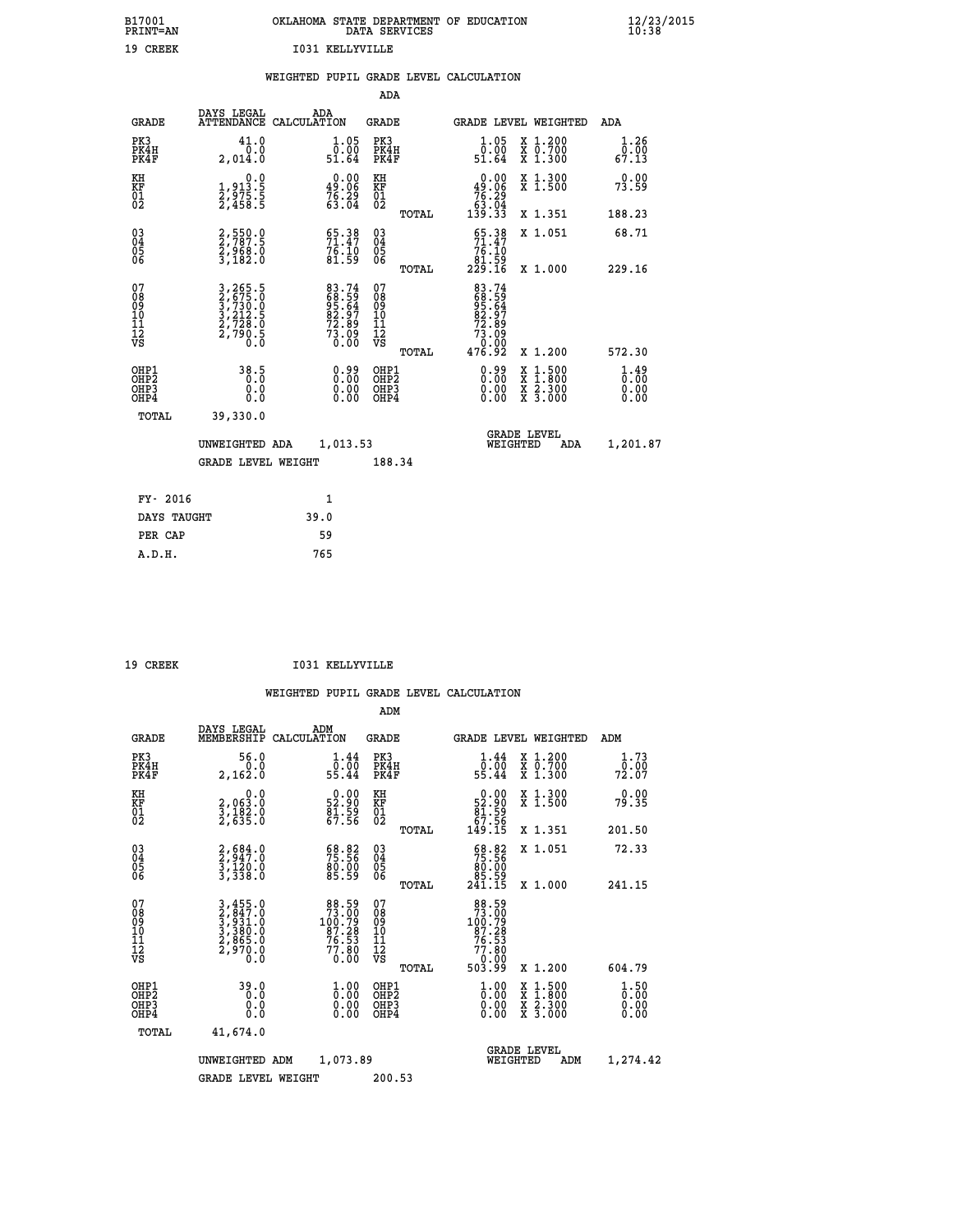| B17001<br><b>PRINT=AN</b> | OKLAHOMA STATE DEPARTMENT OF EDUCATION<br>DATA SERVICES |  |
|---------------------------|---------------------------------------------------------|--|
| 19 CREEK                  | I033 SAPULPA                                            |  |

|  |  | WEIGHTED PUPIL GRADE LEVEL CALCULATION |
|--|--|----------------------------------------|
|  |  |                                        |

|                                                      |                                                                                                    |                                                                            | ADA                                      |       |                                                                                  |                                          |                               |
|------------------------------------------------------|----------------------------------------------------------------------------------------------------|----------------------------------------------------------------------------|------------------------------------------|-------|----------------------------------------------------------------------------------|------------------------------------------|-------------------------------|
| <b>GRADE</b>                                         | DAYS LEGAL                                                                                         | ADA<br>ATTENDANCE CALCULATION                                              | <b>GRADE</b>                             |       |                                                                                  | GRADE LEVEL WEIGHTED                     | ADA                           |
| PK3<br>PK4H<br>PK4F                                  | 113.0<br>0.0<br>6,349.0                                                                            | 3.23<br>0.00<br>181.40                                                     | PK3<br>PK4H<br>PK4F                      |       | 3.23<br>00.00<br>181.40                                                          | X 1.200<br>X 0.700<br>X 1.300            | 3.88<br>0.00<br>235.82        |
| KH<br>KF<br>01<br>02                                 | 0.0<br>8,986:0<br>9,588:0<br>9,329:5                                                               | $\begin{smallmatrix} &0.00\\ 256.74\\ 276.80\\ 266.56\end{smallmatrix}$    | KH<br>KF<br>01<br>02                     |       | $\begin{smallmatrix} &0.00\\ 256.74\\ 276.80\\ 266.56\\ 543.36\end{smallmatrix}$ | X 1.300<br>X 1.500                       | 0.00<br>385.11                |
|                                                      |                                                                                                    |                                                                            |                                          | TOTAL |                                                                                  | X 1.351                                  | 734.08                        |
| $\begin{matrix} 03 \\ 04 \\ 05 \\ 06 \end{matrix}$   | 8,630.5<br>8,230.0<br>8,032.5<br>8,378.5                                                           | 246.59<br>235.14<br>229.50<br>239.39                                       | $\substack{03 \\ 04}$<br>Ŏ5<br>06        |       | 246.59<br>235.14<br>229:50<br>239:39<br>704:03                                   | X 1.051                                  | 259.17                        |
|                                                      |                                                                                                    |                                                                            |                                          | TOTAL |                                                                                  | X 1.000                                  | 704.03                        |
| 07<br>08<br>09<br>11<br>11<br>12<br>VS               | $\begin{smallmatrix}8,665.5\\8,461.0\\11,828.5\\12,580.0\\9,974.5\\11,736.0\\0.0\end{smallmatrix}$ | 247.58<br>241.75<br>337.96<br>359.43<br>359.43<br>284.99<br>335.31<br>0.00 | 07<br>08<br>09<br>101<br>112<br>VS       |       | 247.58<br>241.756<br>337.965<br>359.43<br>284.991<br>335.31<br>335.31<br>0.000   |                                          |                               |
|                                                      |                                                                                                    |                                                                            |                                          | TOTAL | 1,807.02                                                                         | X 1.200                                  | 2,168.42                      |
| OHP1<br>OH <sub>P</sub> <sub>2</sub><br>OHP3<br>OHP4 | 283.0<br>0.0<br>0.0<br>0.0                                                                         | $\begin{smallmatrix} 8.09\ 0.00\ 0.00 \end{smallmatrix}$                   | OHP1<br>OHP <sub>2</sub><br>OHP3<br>OHP4 |       | $\begin{smallmatrix} 8.09\ 0.00\ 0.00 \end{smallmatrix}$                         | X 1:500<br>X 1:800<br>X 2:300<br>X 3:000 | 12.14<br>0.00<br>0.00<br>0.00 |
| <b>TOTAL</b>                                         | 131,265.5                                                                                          |                                                                            |                                          |       |                                                                                  |                                          |                               |
|                                                      | UNWEIGHTED ADA                                                                                     | 3,750.46                                                                   |                                          |       |                                                                                  | <b>GRADE LEVEL</b><br>WEIGHTED<br>ADA    | 4,502.65                      |
|                                                      | <b>GRADE LEVEL WEIGHT</b>                                                                          |                                                                            | 752.19                                   |       |                                                                                  |                                          |                               |
|                                                      |                                                                                                    |                                                                            |                                          |       |                                                                                  |                                          |                               |
| FY- 2016                                             |                                                                                                    | 1                                                                          |                                          |       |                                                                                  |                                          |                               |
| DAYS TAUGHT                                          |                                                                                                    | 35.0                                                                       |                                          |       |                                                                                  |                                          |                               |
| PER CAP                                              |                                                                                                    | 33                                                                         |                                          |       |                                                                                  |                                          |                               |

| 19 CREEK | I033 SAPULPA |
|----------|--------------|

 **A.D.H. 2,644**

|                                                       |                                                                                                     |                                                                                             |                                                     | ADM                          |                                                                              |                                          |                                   |
|-------------------------------------------------------|-----------------------------------------------------------------------------------------------------|---------------------------------------------------------------------------------------------|-----------------------------------------------------|------------------------------|------------------------------------------------------------------------------|------------------------------------------|-----------------------------------|
| <b>GRADE</b>                                          | DAYS LEGAL<br>MEMBERSHIP                                                                            | ADM<br>CALCULATION                                                                          | <b>GRADE</b>                                        |                              |                                                                              | <b>GRADE LEVEL WEIGHTED</b>              | ADM                               |
| PK3<br>PK4H<br>PK4F                                   | 117.0<br>0.0<br>6,718.0                                                                             | 3.34<br>0.00<br>191.94                                                                      | PK3                                                 | PK4H<br>PK4F                 | 3.34<br>0.00<br>191.94                                                       | X 1.200<br>X 0.700<br>X 1.300            | 4.01<br>0.00<br>249.52            |
| KH<br>KF<br>01<br>02                                  | 0.0<br>9,410:0<br>10,071:0<br>9,726:0                                                               | $\begin{smallmatrix} &0.00\ 268.86\ 287.74\ 277.89\ \end{smallmatrix}$                      | KH<br>KF<br>01<br>02                                |                              | 0.00<br>268:86<br>287:74<br>277:89<br>565:63                                 | X 1.300<br>X 1.500                       | 0.00<br>403.29                    |
|                                                       |                                                                                                     |                                                                                             |                                                     | TOTAL                        |                                                                              | X 1.351                                  | 764.17                            |
| 03<br>04<br>05<br>06                                  | 8,999.0<br>8,563.0<br>8,379.0<br>8,807.0                                                            | $257.11$<br>244.66<br>$\frac{2}{3}$ $\frac{3}{5}$ $\frac{3}{5}$ $\frac{3}{5}$ $\frac{3}{5}$ | $\begin{array}{c} 03 \\ 04 \\ 05 \\ 06 \end{array}$ |                              | 257.11<br>244.66<br>239.40<br>251.63<br>735.69                               | X 1.051                                  | 270.22                            |
|                                                       |                                                                                                     |                                                                                             |                                                     | TOTAL                        |                                                                              | X 1.000                                  | 735.69                            |
| 07<br>08<br>09<br>101<br>112<br>VS                    | $\begin{smallmatrix}9,202.0\\9,041.0\\12,705.0\\13,415.0\\10,514.0\\12,563.0\\0.0\end{smallmatrix}$ | 262.91<br>258.32<br>363.00<br>383.29<br>300:40<br>358.94<br>0.00                            | 07<br>08<br>09<br>11<br>11<br>12<br>VS              | TOTAL                        | 262.91<br>258.32<br>363.00<br>383.29<br>300.40<br>358.94<br>0.00<br>1,926.86 | X 1.200                                  | 2,312.23                          |
| OHP1<br>OH <sub>P</sub> 2<br>OH <sub>P3</sub><br>OHP4 | 308.0<br>0.0<br>0.000                                                                               | $0.00$<br>$0.00$<br>0.00                                                                    |                                                     | OHP1<br>OHP2<br>OHP3<br>OHP4 | $0.00$<br>0.00<br>0.00                                                       | X 1:500<br>X 1:800<br>X 2:300<br>X 3:000 | $13.20$<br>$0.00$<br>0.00<br>0.00 |
| TOTAL                                                 | 138,538.0                                                                                           |                                                                                             |                                                     |                              |                                                                              |                                          |                                   |
|                                                       | UNWEIGHTED                                                                                          | 3,958.23<br>ADM                                                                             |                                                     |                              | WEIGHTED                                                                     | <b>GRADE LEVEL</b><br>ADM                | 4,752.33                          |
|                                                       | <b>GRADE LEVEL WEIGHT</b>                                                                           |                                                                                             |                                                     | 794.10                       |                                                                              |                                          |                                   |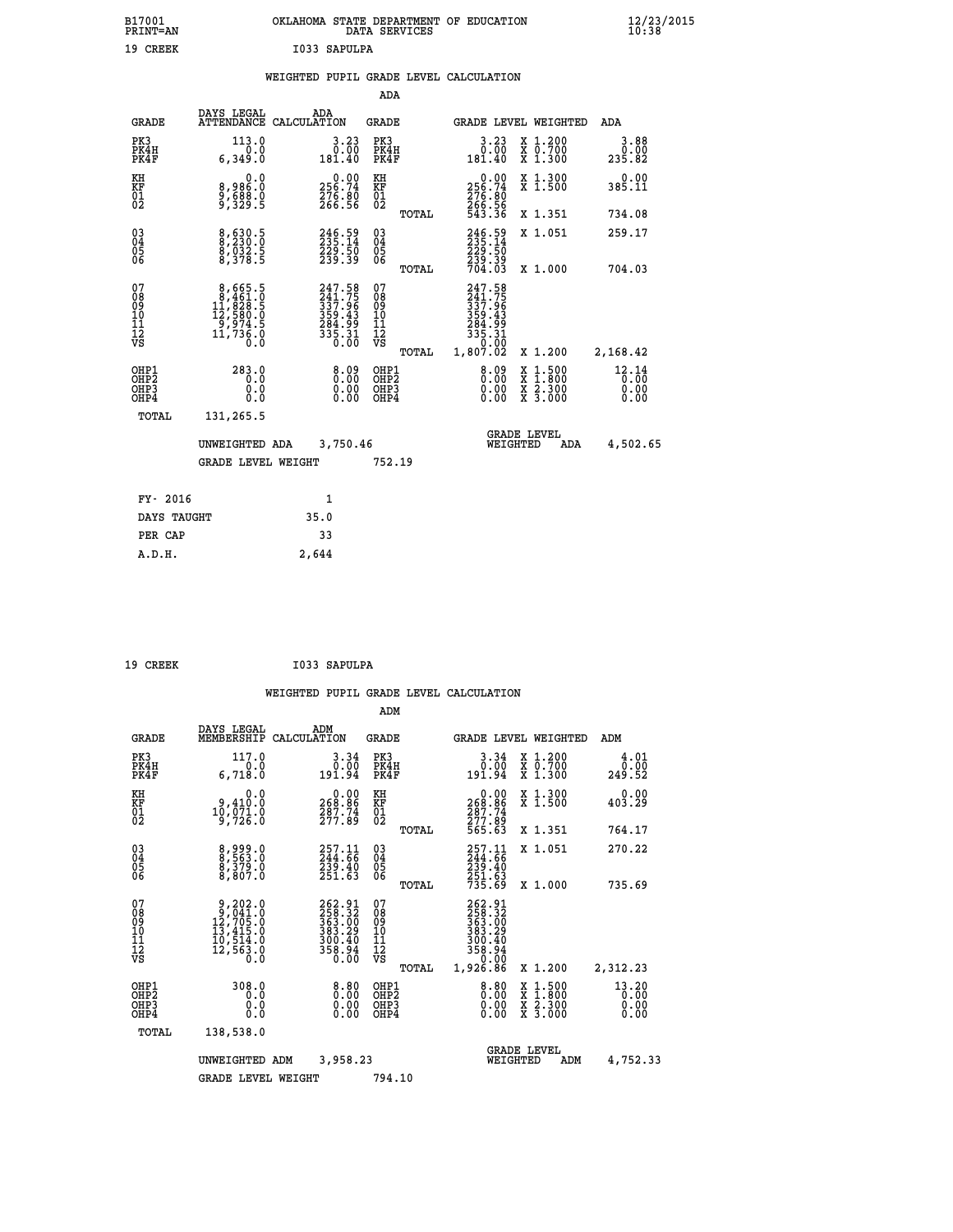| B17001<br>PRINT=AN                                               |                                                                           |                                                                      | DATA SERVICES                                               | OKLAHOMA STATE DEPARTMENT OF EDUCATION                                                |                                                                                          | $\frac{12}{23}$ /2015 |  |
|------------------------------------------------------------------|---------------------------------------------------------------------------|----------------------------------------------------------------------|-------------------------------------------------------------|---------------------------------------------------------------------------------------|------------------------------------------------------------------------------------------|-----------------------|--|
| 19 CREEK                                                         |                                                                           | <b>I039 DRUMRIGHT</b>                                                |                                                             |                                                                                       |                                                                                          |                       |  |
|                                                                  |                                                                           | WEIGHTED PUPIL GRADE LEVEL CALCULATION                               |                                                             |                                                                                       |                                                                                          |                       |  |
|                                                                  |                                                                           |                                                                      | ADA                                                         |                                                                                       |                                                                                          |                       |  |
| <b>GRADE</b>                                                     | DAYS LEGAL                                                                | ADA<br>ATTENDANCE CALCULATION                                        | <b>GRADE</b>                                                | GRADE LEVEL WEIGHTED                                                                  |                                                                                          | ADA                   |  |
| PK3<br>PK4H<br>PK4F                                              | 62.0<br>762.0                                                             | $1.59$<br>$0.00$<br>19.54                                            | PK3<br>PK4H<br>PK4F                                         | $\begin{smallmatrix} 1.59\ 0.00 \ 19.54 \end{smallmatrix}$                            | X 1.200<br>X 0.700<br>X 1.300                                                            | 1.91<br>0.00<br>25.40 |  |
| KH<br>KF<br>$\overline{01}$                                      | 0.0<br>$\frac{1}{1}, \frac{364}{321}$ .0<br>1,800.5                       | $\begin{smallmatrix} 0.00\\ 34.99\\ 33.87\\ 41.04 \end{smallmatrix}$ | KH<br>KF<br>$\overline{01}$                                 | $\begin{smallmatrix} 0.00\\ 34.99\\ 33.87\\ 41.04\\ 74.91 \end{smallmatrix}$          | X 1.300<br>X 1.500                                                                       | 0.00<br>52.49         |  |
|                                                                  |                                                                           |                                                                      | TOTAL                                                       |                                                                                       | X 1.351                                                                                  | 101.20                |  |
| $\substack{03 \\ 04}$<br>$\frac{05}{06}$                         | $1, 597.5$<br>$1, 269.0$<br>$\frac{1}{9}$ $\frac{289}{933}$ $\frac{5}{0}$ | $\begin{smallmatrix} 40.96\ 32.54\ 33.06\ 33.92 \end{smallmatrix}$   | $\begin{matrix} 03 \\ 04 \\ 05 \\ 06 \end{matrix}$<br>TOTAL | $\begin{smallmatrix} 40.96\\ 32.54\\ 33.06\\ 23.92\\ 89.52 \end{smallmatrix}$         | X 1.051<br>X 1.000                                                                       | 43.05<br>89.52        |  |
| 07<br>08<br>09<br>11<br>11<br>12<br>VS                           | $1,492.0$<br>$2,315.5$<br>$1,586.5$<br>$1,961.0$<br>$1,607.5$<br>$0.0$    | $42.79$<br>$38.25$<br>$59.37$<br>$40.68$<br>$50.28$<br>$41.220$      | 078901112<br>00010112<br>VS<br>TOTAL                        | $42.79$<br>$38.25$<br>$59.37$<br>$40.68$<br>$50.28$<br>$\frac{41.22}{0.00}$<br>272.59 | X 1.200                                                                                  | 327.11                |  |
| OHP1<br>OHP <sub>2</sub><br>OH <sub>P3</sub><br>OH <sub>P4</sub> | 0.0<br>0.0<br>0.0                                                         | 0.00<br>0.00                                                         | OHP1<br>OHP <sub>2</sub><br>OHP3<br>OHP4                    | 0.00<br>0.00<br>0.00                                                                  | $\begin{smallmatrix} x & 1.500 \\ x & 1.800 \\ x & 2.300 \\ x & 3.000 \end{smallmatrix}$ | 0.00<br>0.00          |  |
| TOTAL                                                            | 20,830.5                                                                  |                                                                      |                                                             |                                                                                       |                                                                                          |                       |  |
|                                                                  | UNWEIGHTED ADA                                                            | 534.10                                                               |                                                             | <b>GRADE LEVEL</b><br>WEIGHTED                                                        | ADA                                                                                      | 640.68                |  |
|                                                                  | <b>GRADE LEVEL WEIGHT</b>                                                 |                                                                      | 106.58                                                      |                                                                                       |                                                                                          |                       |  |
| FY- 2016                                                         |                                                                           | 1                                                                    |                                                             |                                                                                       |                                                                                          |                       |  |
|                                                                  |                                                                           | $\sim$ $\sim$                                                        |                                                             |                                                                                       |                                                                                          |                       |  |

| DAYS TAUGHT | 39.0 |
|-------------|------|
| PER CAP     | 55   |
| A.D.H.      | 511  |
|             |      |
|             |      |

| 19 CREEK | I039 DRUMRIGHT |
|----------|----------------|
|          |                |

 **WEIGHTED PUPIL GRADE LEVEL CALCULATION ADM DAYS LEGAL ADM GRADE MEMBERSHIP CALCULATION GRADE GRADE LEVEL WEIGHTED ADM PK3 62.0 1.59 PK3 1.59 X 1.200 1.91 PK4H 0.0 0.00 PK4H 0.00 X 0.700 0.00 PK4F 808.0 20.72 PK4F 20.72 X 1.300 26.94 KH 0.0 0.00 KH 0.00 X 1.300 0.00 KF 1,419.0 36.38 KF 36.38 X 1.500 54.57 01 1,413.0 36.23 01 36.23 02 1,657.0 42.49 02 42.49 TOTAL 78.72 X 1.351 106.35 03 1,660.0 42.56 03 42.56 X 1.051 44.73 04 1,312.0 33.64 04 33.64 05 1,347.0 34.54 05 34.54 06 978.0 25.08 06 25.08 TOTAL 93.26 X 1.000 93.26**  $\begin{array}{cccc} 07 & 1,728.0 & 44.31 & 07 & 44.31 \cr 08 & 1,519.0 & 38.95 & 0 & 38.95 \cr 09 & 2,448.0 & 62.77 & 09 & 62.77 \cr 10 & 1,683.0 & 43.15 & 10 & 43.15 \cr 11 & 2,030.0 & 52.05 & 11 & 52.05 \cr 12 & 1,655.0 & 42.44 & 12 & 42.44 \cr \nabla\mathbf{S} & 1,655.0 & 4$  $\begin{tabular}{@{}lllllllllllll@{}}\n 44.31 & 07 & 44.31\, 51 & 52.97 & 08 & 38.97\, 77 & 08 & 32.97\, 77 & 09 & 62.71\, 71 & 52.05 & 11 & 52.97\, 72.05 & 11 & 52.44 & 52.44\, 62.45 & 12 & 42.44\, 62.60 & 08 & 08.90\, 72.05 & 72.05 & 72.00 & 340.40\, 8 & 0.00$  **OHP1 0.0 0.00 OHP1 0.00 X 1.500 0.00 OHP2 0.0 0.00 OHP2 0.00 X 1.800 0.00 OHP3 0.0 0.00 OHP3 0.00 X 2.300 0.00 OHP4 0.0 0.00 OHP4 0.00 X 3.000 0.00 TOTAL 21,719.0 GRADE LEVEL UNWEIGHTED ADM 556.90 WEIGHTED ADM 668.16** GRADE LEVEL WEIGHT 111.26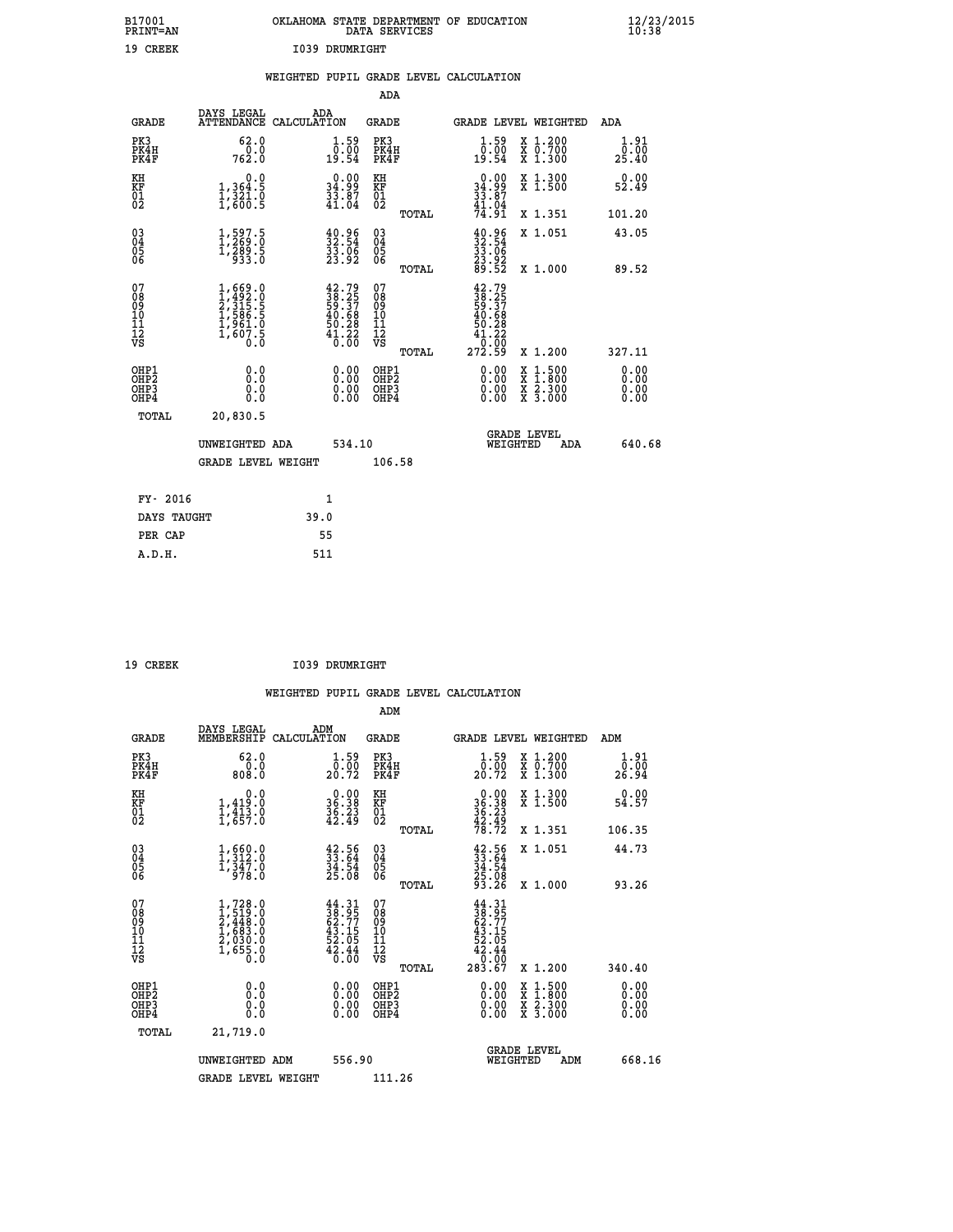|  | OKLAHOMA STATE DEPARTMENT OF EDUCATION<br>DATA SERVICES |  |
|--|---------------------------------------------------------|--|
|  | COUNTY TOTALS                                           |  |

|  |  | WEIGHTED PUPIL GRADE LEVEL CALCULATION |
|--|--|----------------------------------------|
|  |  |                                        |

|                                                    |                                                                            |                                                                            | ADA                                                |       |                                                                                  |                                                                                                  |                                   |
|----------------------------------------------------|----------------------------------------------------------------------------|----------------------------------------------------------------------------|----------------------------------------------------|-------|----------------------------------------------------------------------------------|--------------------------------------------------------------------------------------------------|-----------------------------------|
| <b>GRADE</b>                                       | DAYS LEGAL                                                                 | ADA<br>ATTENDANCE CALCULATION                                              | GRADE                                              |       | GRADE LEVEL WEIGHTED                                                             |                                                                                                  | ADA                               |
| PK3<br>PK4H<br>PK4F                                | 718.0<br>37.0<br>26,049.0                                                  | $18.69\n0.95\n672.27$                                                      | PK3<br>PK4H<br>PK4F                                |       | 18.69<br>$\frac{5}{672.27}$                                                      | X 1.200<br>X 0.700<br>X 1.300                                                                    | 22.44<br>873.95                   |
| KH<br>KF<br>01<br>02                               | 0.0<br>34,303.5<br>37,718.5<br>35,972.5                                    | $890.74$<br>$981.22$<br>$936.64$                                           | KH<br>KF<br>01<br>02                               |       | $0.00$<br>$890.74$<br>$981.22$<br>$935.64$                                       | X 1.300<br>X 1.500                                                                               | 0.00<br>1,336.13                  |
|                                                    |                                                                            |                                                                            |                                                    | TOTAL | 1,917.86                                                                         | X 1.351                                                                                          | 2,591.02                          |
| $\begin{matrix} 03 \\ 04 \\ 05 \\ 06 \end{matrix}$ | 35,575.5<br>33,984.5<br>33,933.5<br>32,974.5                               | 921.42<br>881.13<br>$875.37$<br>$857.71$                                   | $\begin{matrix} 03 \\ 04 \\ 05 \\ 06 \end{matrix}$ |       | $\frac{921.42}{881.13}$<br>875.37<br>857.71                                      | X 1.051                                                                                          | 3,582.62                          |
|                                                    |                                                                            |                                                                            |                                                    | TOTAL | 2,614.21                                                                         | X 1.000                                                                                          | 2,614.21                          |
| 07<br>08<br>09<br>11<br>11<br>12<br>VS             | 35, 237.5<br>35, 282.0<br>35, 267.0<br>35, 221.0<br>29, 537.0<br>28, 614.5 | 909.46<br>916.00<br>934.56<br>936.63<br>936.30<br>786.30<br>767.33<br>0.00 | 07<br>08<br>09<br>11<br>11<br>12<br>VS             | TOTAL | 909.46<br>916.00<br>934.56<br>936.63<br>786.30<br>$767.33$<br>--0.00<br>5,250.28 | X 1.200                                                                                          | 6,300.32                          |
| OHP1<br>OH <sub>P</sub> 2<br>OHP3<br>OHP4          | 520.5<br>0.0<br>0.0                                                        | 14.18<br>0.00<br>0.00                                                      | OHP1<br>OHP <sub>2</sub><br>OHP3<br>OHP4           |       | 14.18<br>0.00<br>0.00<br>0.00                                                    | $\begin{smallmatrix} x & 1 & 500 \\ x & 1 & 800 \\ x & 2 & 300 \\ x & 3 & 000 \end{smallmatrix}$ | $21.28$<br>$0.00$<br>0.00<br>0.00 |
| TOTAL                                              | 470,746.0                                                                  |                                                                            |                                                    |       |                                                                                  |                                                                                                  |                                   |
|                                                    | UNWEIGHTED ADA<br><b>GRADE LEVEL WEIGHT</b>                                | 12,300.60                                                                  | 2,427.83                                           |       | WEIGHTED                                                                         | <b>GRADE LEVEL</b><br>ADA                                                                        | 14,728.43                         |
| FY- 2016                                           |                                                                            | $\mathbf{1}$                                                               |                                                    |       |                                                                                  |                                                                                                  |                                   |
| DAYS TAUGHT                                        |                                                                            | 557.0                                                                      |                                                    |       |                                                                                  |                                                                                                  |                                   |
| PER CAP                                            |                                                                            | 734                                                                        |                                                    |       |                                                                                  |                                                                                                  |                                   |
| A.D.H.                                             |                                                                            | 9,625                                                                      |                                                    |       |                                                                                  |                                                                                                  |                                   |
|                                                    |                                                                            |                                                                            |                                                    |       |                                                                                  |                                                                                                  |                                   |

| πĸ |  |  |
|----|--|--|

B17001<br>PRINT=AN<br>CREEK

**CREEK COUNTY TOTALS** 

|                                                       |                                                                             |                                                                                                                                                   | ADM                                              |                                                                                     |                                                                                                  |                               |
|-------------------------------------------------------|-----------------------------------------------------------------------------|---------------------------------------------------------------------------------------------------------------------------------------------------|--------------------------------------------------|-------------------------------------------------------------------------------------|--------------------------------------------------------------------------------------------------|-------------------------------|
| <b>GRADE</b>                                          | DAYS LEGAL<br>MEMBERSHIP                                                    | ADM<br>CALCULATION                                                                                                                                | <b>GRADE</b>                                     | GRADE LEVEL WEIGHTED                                                                |                                                                                                  | ADM                           |
| PK3<br>PK4H<br>PK4F                                   | 738.0<br>37.0<br>27,694.0                                                   | 19.21<br>0.95<br>714.79                                                                                                                           | PK3<br>PK4H<br>PK4F                              | 19.21<br>0.95<br>714.79                                                             | $\begin{smallmatrix} x & 1.200 \\ x & 0.700 \end{smallmatrix}$<br>$X$ 1.300                      | 22.44<br>0.67<br>929.24       |
| KH<br>KF<br>01<br>02                                  | 0.0<br>35,994.0<br>39,483.0<br>37,573.0                                     | $0.00$<br>934.73<br>$1,\overline{\smash{\substack{0\\9}}\,1}$ , $\overline{\smash{\substack{0\\9}}\,1}$ , $\overline{\smash{\substack{0\\9}}\,1}$ | KH<br>KF<br>01<br>02                             | 0.00<br>934.73<br>1,027.03<br>978.30<br>2,005.33                                    | X 1.300<br>X 1.500                                                                               | 0.00<br>1,402.12              |
|                                                       |                                                                             |                                                                                                                                                   | TOTAL                                            |                                                                                     | X 1.351                                                                                          | 2,709.19                      |
| 03<br>04<br>05<br>06                                  | 37,100.0<br>35,396.0<br>35,353.0<br>34,454.0                                | 961.00<br>917.76<br>912.06<br>896.47                                                                                                              | $\substack{03 \\ 04}$<br>05<br>TOTAL             | 961.00<br>917.76<br>912.06<br>896.47<br>2,726.29                                    | X 1.051<br>X 1.000                                                                               | 1,009.99<br>2,726.29          |
| 07<br>08<br>09<br>11<br>11<br>12<br>VS                | 36,777.0<br>37,085.0<br>37,303.0<br>37,328.0<br>30,983.0<br>30,287.0<br>0.0 | 954.87<br>963.24<br>988.90<br>992.60<br>824.98<br>812.30<br>0.00                                                                                  | 07<br>08<br>09<br>101<br>11<br>12<br>VS<br>TOTAL | 954.87<br>003.34<br>008.90<br>002.60<br>$\frac{824.98}{812.30}$<br>0.00<br>5,536.89 | X 1.200                                                                                          | 6,644.26                      |
| OHP1<br>OH <sub>P</sub> 2<br>OH <sub>P3</sub><br>OHP4 | 546.0<br>0.0<br>0.0<br>Ŏ.Ŏ                                                  | 14.90<br>0.00<br>0.00<br>0.00                                                                                                                     | OHP1<br>OHP2<br>OHP3<br>OHP4                     | 14.90<br>0.00<br>0.00                                                               | $\begin{smallmatrix} x & 1 & 500 \\ x & 1 & 800 \\ x & 2 & 300 \\ x & 3 & 000 \end{smallmatrix}$ | 22.35<br>0.00<br>0.00<br>0.00 |
| TOTAL                                                 | 494,131.0                                                                   |                                                                                                                                                   |                                                  |                                                                                     |                                                                                                  |                               |
|                                                       | UNWEIGHTED                                                                  | ADM<br>12,914.09                                                                                                                                  |                                                  | <b>GRADE LEVEL</b><br>WEIGHTED                                                      | ADM                                                                                              | 15,467.17                     |
|                                                       | <b>GRADE LEVEL WEIGHT</b>                                                   |                                                                                                                                                   | 2,553.08                                         |                                                                                     |                                                                                                  |                               |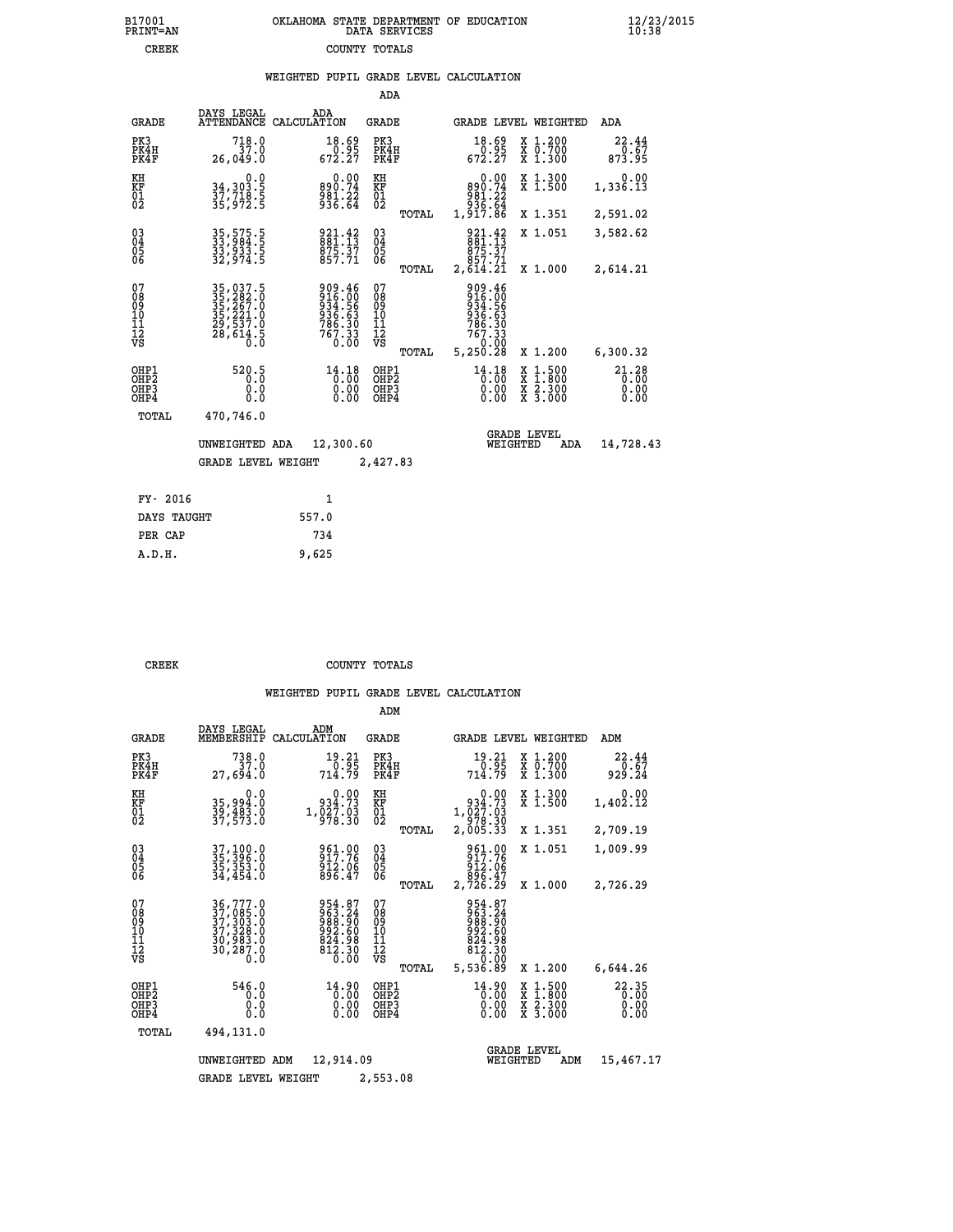# **B17001 OKLAHOMA STATE DEPARTMENT OF EDUCATION 12/23/2015 PRINT=AN DATA SERVICES 10:38 20 CUSTER I005 ARAPAHO-BUTLER**

|                                                                    |                                                                                                       |                                                                                              | ADA                                       |       |                                                                   |                                          |                              |
|--------------------------------------------------------------------|-------------------------------------------------------------------------------------------------------|----------------------------------------------------------------------------------------------|-------------------------------------------|-------|-------------------------------------------------------------------|------------------------------------------|------------------------------|
| <b>GRADE</b>                                                       | DAYS LEGAL                                                                                            | ADA<br>ATTENDANCE CALCULATION                                                                | <b>GRADE</b>                              |       |                                                                   | GRADE LEVEL WEIGHTED                     | ADA                          |
| PK3<br>PK4H<br>PK4F                                                | 0.0<br>0.0<br>1,730.5                                                                                 | $\begin{smallmatrix} 0.00\\ 0.00\\ 39.33 \end{smallmatrix}$                                  | PK3<br>PK4H<br>PK4F                       |       | 0.00<br>0.00<br>39.33                                             | X 1.200<br>X 0.700<br>X 1.300            | 0.00<br>0.00<br>51.13        |
| KH<br><b>KF</b><br>01<br>02                                        | 0.0<br>1,786:5<br>1,618:5<br>1,282:5                                                                  | $0.00$<br>40.60<br>$\frac{36.78}{29.15}$                                                     | KH<br>KF<br>01<br>02                      |       | 0.00<br>40.60<br>$\frac{36}{29}$ : 78<br>29:15<br>65:93           | X 1.300<br>X 1.500                       | 0.00<br>60.90                |
|                                                                    |                                                                                                       |                                                                                              |                                           | TOTAL |                                                                   | X 1.351                                  | 89.07                        |
| $\begin{smallmatrix} 03 \\[-4pt] 04 \end{smallmatrix}$<br>05<br>06 | $\frac{1}{1}, \frac{680}{538}.\frac{0}{5} \ \frac{1}{1}, \frac{158}{525}.\frac{5}{0}$                 | 38.18<br>34.97<br>26.33<br>34.66                                                             | $\substack{03 \\ 04}$<br>Ŏ5<br>06         |       | 38.18<br>34.37<br>26.33<br>34.66<br>35.96                         | X 1.051                                  | 40.13                        |
|                                                                    |                                                                                                       |                                                                                              |                                           | TOTAL |                                                                   | X 1.000                                  | 95.96                        |
| 07<br>08<br>09<br>11<br>11<br>12<br>VS                             | $\begin{smallmatrix} 1,257.5\\ 1,007.5\\ 1,021.5\\ 1,024.5\\ 1,227.5\\ 693.5\\ 0.0 \end{smallmatrix}$ | $\begin{smallmatrix} 28.58\\ 22.90\\ 23.22\\ 23.28\\ 27.90\\ 15.76\\ 0.00 \end{smallmatrix}$ | 07<br>08<br>09<br>11<br>11<br>12<br>VS    |       | 28.58<br>22.90<br>23.22<br>23.28<br>27.90<br>$\frac{15.76}{0.00}$ |                                          |                              |
|                                                                    |                                                                                                       |                                                                                              |                                           | TOTAL | 141.64                                                            | X 1.200                                  | 169.97                       |
| OHP1<br>OH <sub>P</sub> 2<br>OH <sub>P3</sub><br>OH <sub>P4</sub>  | 0.0<br>0.0<br>0.0                                                                                     | 0.00<br>0.00<br>0.00                                                                         | OHP1<br>OH <sub>P</sub> 2<br>OHP3<br>OHP4 |       | 0.00<br>0.00<br>0.00                                              | X 1:500<br>X 1:800<br>X 2:300<br>X 3:000 | 0.00<br>0.00<br>0.00<br>0.00 |
| TOTAL                                                              | 18,552.0                                                                                              |                                                                                              |                                           |       |                                                                   |                                          |                              |
|                                                                    | UNWEIGHTED ADA                                                                                        | 421.64                                                                                       |                                           |       |                                                                   | GRADE LEVEL<br>WEIGHTED<br>ADA           | 507.16                       |
|                                                                    | <b>GRADE LEVEL WEIGHT</b>                                                                             |                                                                                              |                                           | 85.52 |                                                                   |                                          |                              |
| FY- 2016                                                           |                                                                                                       | $\mathbf{1}$                                                                                 |                                           |       |                                                                   |                                          |                              |
| DAYS TAUGHT                                                        |                                                                                                       | 44.0                                                                                         |                                           |       |                                                                   |                                          |                              |
| PER CAP                                                            |                                                                                                       | 97                                                                                           |                                           |       |                                                                   |                                          |                              |

 **A.D.H. 284**

 **20 CUSTER I005 ARAPAHO-BUTLER**

|                                          |                                                                                 |                                                                      | ADM                                                 |                                                                                                  |                                          |                              |
|------------------------------------------|---------------------------------------------------------------------------------|----------------------------------------------------------------------|-----------------------------------------------------|--------------------------------------------------------------------------------------------------|------------------------------------------|------------------------------|
| <b>GRADE</b>                             | DAYS LEGAL<br>MEMBERSHIP                                                        | ADM<br>CALCULATION                                                   | <b>GRADE</b>                                        |                                                                                                  | GRADE LEVEL WEIGHTED                     | ADM                          |
| PK3<br>PK4H<br>PK4F                      | 0.0<br>0.0<br>1,776.0                                                           | $\begin{smallmatrix} 0.00\\ 0.00\\ 0.36 \end{smallmatrix}$           | PK3<br>PK4H<br>PK4F                                 | $\begin{smallmatrix} 0.00\\ 0.00\\ 0.36 \end{smallmatrix}$                                       | X 1.200<br>X 0.700<br>X 1.300            | 0.00<br>ة.00<br>52.47        |
| KH<br>KF<br>01<br>02                     | 0.0<br>1,851.0<br>1,680.0<br>1,304.0                                            | $\begin{smallmatrix} 0.00\\ 42.07\\ 38.18\\ 29.64 \end{smallmatrix}$ | KH<br>KF<br>01<br>02                                | $0.00\n42.07\n38.18\n29.64\n67.82$                                                               | X 1.300<br>X 1.500                       | 0.00<br>63.11                |
|                                          |                                                                                 |                                                                      | TOTAL                                               |                                                                                                  | X 1.351                                  | 91.62                        |
| 03<br>04<br>05<br>06                     | $1, 719.0$<br>$1, 581.0$<br>$1, 183.0$<br>$1, 556.0$                            | 39.07<br>35.93<br>26.89<br>35.36                                     | $\begin{array}{c} 03 \\ 04 \\ 05 \\ 06 \end{array}$ | 39.93<br>35.93<br>26.89<br>35.36<br>98.18                                                        | X 1.051                                  | 41.06                        |
|                                          |                                                                                 |                                                                      | TOTAL                                               |                                                                                                  | X 1.000                                  | 98.18                        |
| 07<br>08<br>09<br>101<br>112<br>VS       | $1,291.0$<br>$1,056.0$<br>$1,074.0$<br>$1,056.0$<br>$1,277.0$<br>$720.0$<br>0.0 | $29.34\n24.00\n24.41\n24.00\n29.02\n29.02\n16.36\n16.36$             | 07<br>08<br>09<br>11<br>11<br>12<br>VS<br>TOTAL     | $\begin{smallmatrix} 29.34\ 24.00\ 24.41\ 24.00\ 29.02\ 16.36\ 19.13\ 147.13\ \end{smallmatrix}$ | X 1.200                                  | 176.56                       |
| OHP1<br>OHP2<br>OHP <sub>3</sub><br>OHP4 | 0.0<br>0.000                                                                    | $0.00$<br>$0.00$<br>0.00                                             | OHP1<br>OHP2<br>OHP <sub>3</sub>                    | $0.00$<br>$0.00$<br>0.00                                                                         | X 1:500<br>X 1:800<br>X 2:300<br>X 3:000 | 0.00<br>0.00<br>0.00<br>0.00 |
| TOTAL                                    | 19,124.0                                                                        |                                                                      |                                                     |                                                                                                  |                                          |                              |
|                                          | UNWEIGHTED ADM                                                                  | 434.63                                                               |                                                     | WEIGHTED                                                                                         | <b>GRADE LEVEL</b><br>ADM                | 523.00                       |
|                                          | <b>GRADE LEVEL WEIGHT</b>                                                       |                                                                      | 88.37                                               |                                                                                                  |                                          |                              |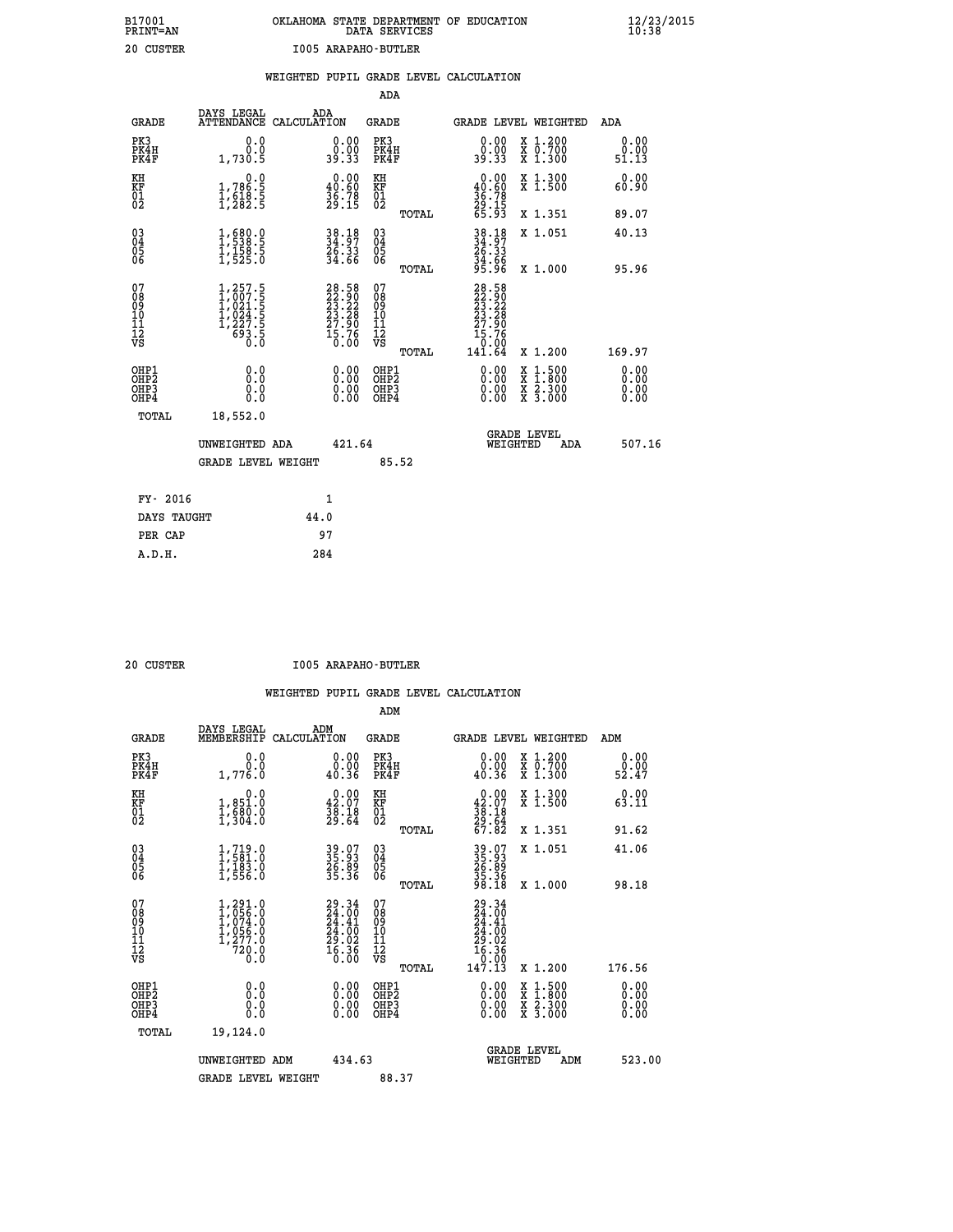**WEIGHTED PUPIL GRADE LEVEL CALCULATION**

|                                                                    |                                                                                          |                                                                          | ADA                                                 |       |                                                                              |                                          |                              |
|--------------------------------------------------------------------|------------------------------------------------------------------------------------------|--------------------------------------------------------------------------|-----------------------------------------------------|-------|------------------------------------------------------------------------------|------------------------------------------|------------------------------|
| <b>GRADE</b>                                                       | DAYS LEGAL                                                                               | ADA<br>ATTENDANCE CALCULATION                                            | <b>GRADE</b>                                        |       |                                                                              | GRADE LEVEL WEIGHTED                     | ADA                          |
| PK3<br>PK4H<br>PK4F                                                | 129.0<br>0.0<br>1,496.0                                                                  | 3.00<br>0.00<br>34.79                                                    | PK3<br>PK4H<br>PK4F                                 |       | 3.00<br>ۆة:≬<br>34:79                                                        | X 1.200<br>X 0.700<br>X 1.300            | 3.60<br>0.00<br>45.23        |
| KH<br>KF<br>01<br>02                                               | 0.0<br>$\frac{1}{1}, \frac{643}{936}$ . 5<br>1,458. 0                                    | $\begin{smallmatrix} 0.00\\ 38.21\\ 45.03\\ 33.91 \end{smallmatrix}$     | KH<br>KF<br>01<br>02                                |       | $\begin{smallmatrix} 0.00\\ 38.21\\ 45.03\\ 33.91\\ 78.94 \end{smallmatrix}$ | X 1.300<br>X 1.500                       | 0.00<br>57.32                |
|                                                                    |                                                                                          |                                                                          |                                                     | TOTAL |                                                                              | X 1.351                                  | 106.65                       |
| $\begin{smallmatrix} 03 \\[-4pt] 04 \end{smallmatrix}$<br>Ŏ5<br>06 | $\frac{1}{1}, \frac{354}{095}.\frac{5}{5}$<br>$\frac{1}{1}, \frac{442}{508}.\frac{0}{5}$ | 31.50<br>25.48<br>33.53<br>35.08                                         | $\begin{array}{c} 03 \\ 04 \\ 05 \\ 06 \end{array}$ |       | 31.50<br>25.48<br>33.53<br>35.08<br>35.08                                    | X 1.051                                  | 33.11                        |
|                                                                    |                                                                                          |                                                                          |                                                     | TOTAL |                                                                              | X 1.000                                  | 94.09                        |
| 07<br>08<br>09<br>01<br>11<br>11<br>12<br>VS                       | $2,185.0$<br>$1,027.0$<br>$1,264.5$<br>$1,210.0$<br>$913.0$<br>$1,233.0$<br>$0.0$        | $50.81$<br>$23.88$<br>$29.41$<br>$28.14$<br>$21.23$<br>$28.67$<br>$0.00$ | 07<br>08<br>09<br>11<br>11<br>12<br>VS              |       | $50.81$<br>$23.88$<br>$29.41$<br>$28.14$<br>$21.23$<br>$28.67$<br>$0.99$     |                                          |                              |
|                                                                    |                                                                                          |                                                                          |                                                     | TOTAL | 182.ĭ4                                                                       | X 1.200                                  | 218.57                       |
| OHP1<br>OHP <sub>2</sub><br>OH <sub>P3</sub><br>OHP4               | 0.0<br>0.000                                                                             | 0.00<br>$\begin{smallmatrix} 0.00 \ 0.00 \end{smallmatrix}$              | OHP1<br>OHP2<br>OHP <sub>3</sub>                    |       | 0.00<br>0.00                                                                 | X 1:500<br>X 1:800<br>X 2:300<br>X 3:000 | 0.00<br>0.00<br>0.00<br>0.00 |
| TOTAL                                                              | 19,895.5                                                                                 |                                                                          |                                                     |       |                                                                              |                                          |                              |
|                                                                    | UNWEIGHTED ADA                                                                           | 462.67                                                                   |                                                     |       |                                                                              | <b>GRADE LEVEL</b><br>WEIGHTED<br>ADA    | 558.57                       |
|                                                                    | <b>GRADE LEVEL WEIGHT</b>                                                                |                                                                          |                                                     | 95.90 |                                                                              |                                          |                              |
| FY- 2016                                                           |                                                                                          | 1                                                                        |                                                     |       |                                                                              |                                          |                              |
| DAYS TAUGHT                                                        |                                                                                          | 43.0                                                                     |                                                     |       |                                                                              |                                          |                              |
| PER CAP                                                            |                                                                                          | 152                                                                      |                                                     |       |                                                                              |                                          |                              |

| CUSTER |
|--------|
|        |

 **A.D.H. 197**

### **20 CUSTER I007 THOMAS-FAY-CUSTER UNIFIED DIST**

|                                                    |                                                                     |                                                                      | ADM                                                   |                                                                                                         |                                          |                                                           |
|----------------------------------------------------|---------------------------------------------------------------------|----------------------------------------------------------------------|-------------------------------------------------------|---------------------------------------------------------------------------------------------------------|------------------------------------------|-----------------------------------------------------------|
| <b>GRADE</b>                                       | DAYS LEGAL<br>MEMBERSHIP                                            | ADM<br>CALCULATION                                                   | <b>GRADE</b>                                          |                                                                                                         | GRADE LEVEL WEIGHTED                     | ADM                                                       |
| PK3<br>PK4H<br>PK4F                                | 129.0<br>0.0<br>1,588.0                                             | $3.00$<br>$0.00$<br>36.93                                            | PK3<br>PK4H<br>PK4F                                   | $\begin{smallmatrix} 3.00\ 0.00 \ 36.93 \end{smallmatrix}$                                              | X 1.200<br>X 0.700<br>X 1.300            | 3.60<br>$\begin{smallmatrix} &0.00\0.01\end{smallmatrix}$ |
| KH<br>KF<br>01<br>02                               | 0.0<br>1,696:0<br>1,997.0<br>1,505:0                                | $\begin{smallmatrix} 0.00\\ 39.44\\ 46.44\\ 35.00 \end{smallmatrix}$ | KH<br>KF<br>01<br>02                                  | $0.00$<br>$39.44$<br>$46.44$<br>$35.00$<br>$81.44$                                                      | X 1.300<br>X 1.500                       | 0.00<br>59.16                                             |
|                                                    |                                                                     |                                                                      | TOTAL                                                 |                                                                                                         | X 1.351                                  | 110.03                                                    |
| $\begin{matrix} 03 \\ 04 \\ 05 \\ 06 \end{matrix}$ | $1,395.0$<br>$1,118.0$<br>$1,484.0$<br>$1,546.0$                    | 32.44<br>26.00<br>34.51<br>35.95                                     | $\begin{matrix} 03 \\ 04 \\ 05 \\ 06 \end{matrix}$    | 32.44<br>26.00<br>34.51<br>35.95<br>36.46                                                               | X 1.051                                  | 34.09                                                     |
|                                                    |                                                                     |                                                                      | TOTAL                                                 |                                                                                                         | X 1.000                                  | 96.46                                                     |
| 07<br>08<br>09<br>10<br>11<br>11<br>12<br>VS       | 2,219.0<br>1,066.0<br>1,322.0<br>1,236.0<br>928.0<br>1,274.0<br>Ō.Ō | 51.60<br>24.79<br>30.74<br>28.74<br>21.58<br>29.63<br>29.63          | 07<br>08<br>09<br>01<br>11<br>11<br>12<br>VS<br>TOTAL | $\begin{smallmatrix} 51.60\ 24.79\ 30.74\ 30.74\ 28.74\ 21.58\ 29.63\ 0.008\ 187.08\ \end{smallmatrix}$ | X 1.200                                  | 224.50                                                    |
| OHP1<br>OHP2<br>OH <sub>P3</sub><br>OHP4           | 0.0<br>0.000                                                        | $\begin{smallmatrix} 0.00 \ 0.00 \ 0.00 \ 0.00 \end{smallmatrix}$    | OHP1<br>OHP2<br>OHP3<br>OHP4                          |                                                                                                         | X 1:500<br>X 1:800<br>X 2:300<br>X 3:000 | 0.00<br>0.00<br>0.00                                      |
| TOTAL                                              | 20,503.0                                                            |                                                                      |                                                       |                                                                                                         |                                          |                                                           |
|                                                    | UNWEIGHTED ADM                                                      | 476.79                                                               |                                                       | WEIGHTED                                                                                                | <b>GRADE LEVEL</b><br>ADM                | 575.85                                                    |
|                                                    | <b>GRADE LEVEL WEIGHT</b>                                           |                                                                      | 99.06                                                 |                                                                                                         |                                          |                                                           |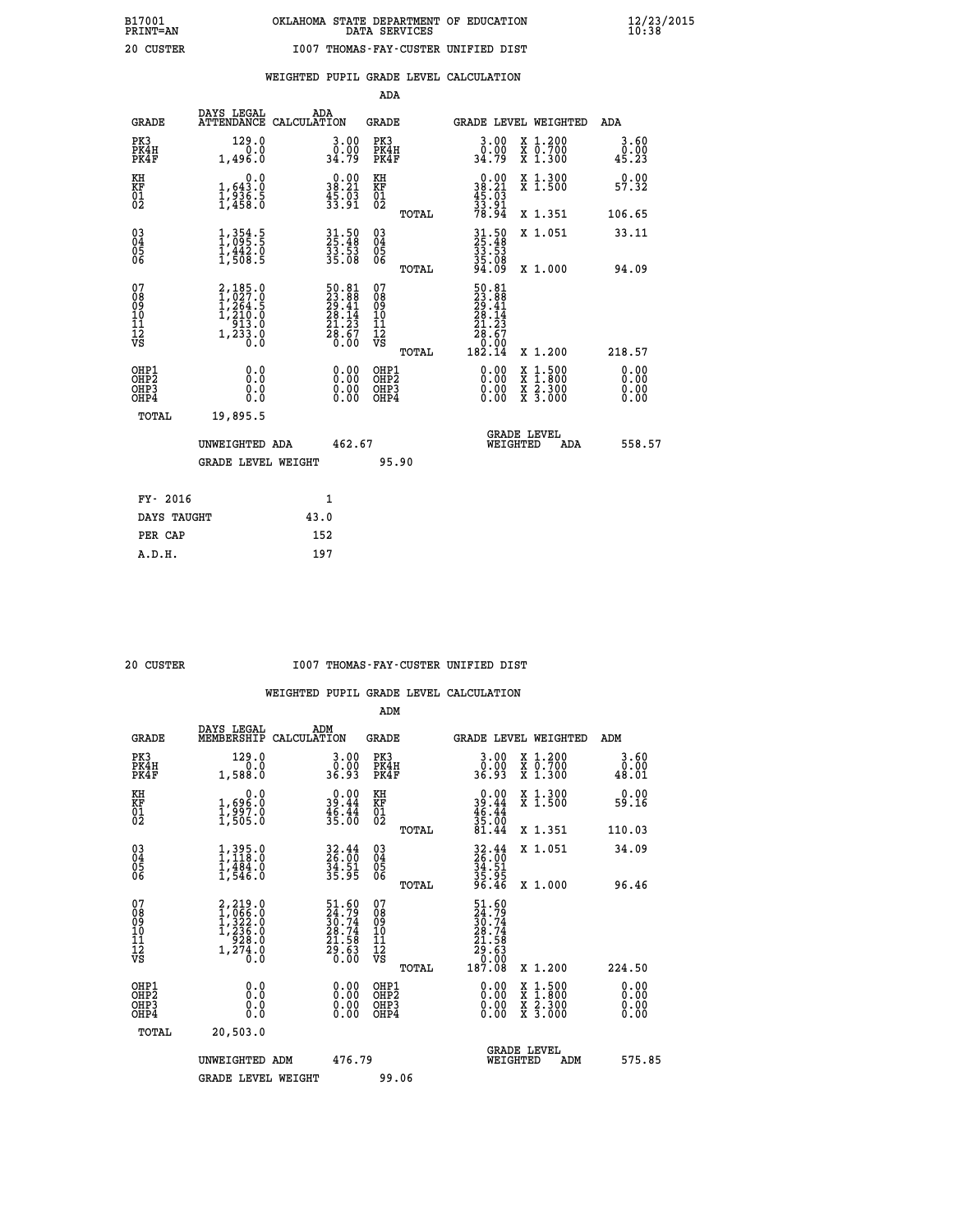# **B17001 OKLAHOMA STATE DEPARTMENT OF EDUCATION 12/23/2015 PRINT=AN DATA SERVICES 10:38 20 CUSTER 1026 WEATHERFORD**

### **WEIGHTED PUPIL GRADE LEVEL CALCULATION**

|                                                                    |                                                                                         |                                                                                             | ADA                                    |       |                                                                                                      |                                                                                          |                              |
|--------------------------------------------------------------------|-----------------------------------------------------------------------------------------|---------------------------------------------------------------------------------------------|----------------------------------------|-------|------------------------------------------------------------------------------------------------------|------------------------------------------------------------------------------------------|------------------------------|
| <b>GRADE</b>                                                       | DAYS LEGAL                                                                              | ADA<br>ATTENDANCE CALCULATION                                                               | <b>GRADE</b>                           |       |                                                                                                      | GRADE LEVEL WEIGHTED                                                                     | ADA                          |
| PK3<br>PK4H<br>PK4F                                                | 244.0<br>5,939.0<br>0.0                                                                 | $5.26$<br>152.28<br>0.00                                                                    | PK3<br>PK4H<br>PK4F                    |       | 6.26<br>152.28<br>0.00                                                                               | X 1.200<br>X 0.700<br>X 1.300                                                            | 7.51<br>106.60<br>0.00       |
| KH<br>KF<br>01<br>02                                               | 0.0<br>8,939.5<br>6,747.0<br>7,347.0                                                    | 229.22<br>$\frac{173}{188.38}$                                                              | KH<br>KF<br>01<br>02                   |       | $\begin{smallmatrix} &0.00\\ 229.22\\ 173.00\\ 188.38\\ 361.38 \end{smallmatrix}$                    | X 1.300<br>X 1.500                                                                       | 0.00<br>343.83               |
|                                                                    |                                                                                         |                                                                                             |                                        | TOTAL |                                                                                                      | X 1.351                                                                                  | 488.22                       |
| $\begin{smallmatrix} 03 \\[-4pt] 04 \end{smallmatrix}$<br>Ŏ5<br>06 | 7,092.0<br>6,254.0<br>5,580.5<br>5,589.0                                                | $\begin{smallmatrix} 181\cdot 85\\160\cdot 36\\143\cdot 09\\143\cdot 31\end{smallmatrix}$   | $\substack{03 \\ 04}$<br>Ŏ5<br>06      |       | $\begin{array}{c} 181\cdot85 \\ 160\cdot36 \\ 143\cdot99 \\ 143\cdot31 \\ 446\cdot76 \end{array}$    | X 1.051                                                                                  | 191.12                       |
|                                                                    |                                                                                         |                                                                                             |                                        | TOTAL |                                                                                                      | X 1.000                                                                                  | 446.76                       |
| 07<br>08<br>09<br>101<br>11<br>12<br>VS                            | $6, 248.0$<br>$6, 360.0$<br>$5, 000.0$<br>$5, 087.0$<br>$5, 303.0$<br>$3, 982.0$<br>0.0 | $\begin{smallmatrix} 160.21\\163.08\\128.21\\130.44\\135.97\\102.10\\0.00\end{smallmatrix}$ | 07<br>08<br>09<br>11<br>11<br>12<br>VS |       | $\begin{smallmatrix} 160.21\\ 163.08\\ 128.21\\ 130.44\\ 135.97 \end{smallmatrix}$<br>102.10<br>0.00 |                                                                                          |                              |
|                                                                    |                                                                                         |                                                                                             |                                        | TOTAL | 820.01                                                                                               | X 1.200                                                                                  | 984.01                       |
| OHP1<br>OHP <sub>2</sub><br>OH <sub>P3</sub><br>OHP4               | 0.0<br>0.000                                                                            | 0.00<br>$\begin{smallmatrix} 0.00 \ 0.00 \end{smallmatrix}$                                 | OHP1<br>OHP2<br>OHP <sub>3</sub>       |       | 0.00<br>0.00                                                                                         | $\begin{smallmatrix} x & 1.500 \\ x & 1.800 \\ x & 2.300 \\ x & 3.000 \end{smallmatrix}$ | 0.00<br>0.00<br>0.00<br>0.00 |
| TOTAL                                                              | 85,712.0                                                                                |                                                                                             |                                        |       |                                                                                                      |                                                                                          |                              |
|                                                                    | UNWEIGHTED ADA                                                                          | 2,197.76                                                                                    |                                        |       |                                                                                                      | <b>GRADE LEVEL</b><br>WEIGHTED<br>ADA                                                    | 2,568.05                     |
|                                                                    | <b>GRADE LEVEL WEIGHT</b>                                                               |                                                                                             | 370.29                                 |       |                                                                                                      |                                                                                          |                              |
| FY- 2016                                                           |                                                                                         | $\mathbf{1}$                                                                                |                                        |       |                                                                                                      |                                                                                          |                              |
| DAYS TAUGHT                                                        |                                                                                         | 39.0                                                                                        |                                        |       |                                                                                                      |                                                                                          |                              |
| PER CAP                                                            |                                                                                         | 37                                                                                          |                                        |       |                                                                                                      |                                                                                          |                              |

| 20 CUSTER | <b>I026 WEATHERFORD</b> |
|-----------|-------------------------|
|           |                         |

 **A.D.H. 1,416**

|                                          |                                                                                     |                                                                                                  | ADM                                                 |       |                                                                                                          |                                          |                              |
|------------------------------------------|-------------------------------------------------------------------------------------|--------------------------------------------------------------------------------------------------|-----------------------------------------------------|-------|----------------------------------------------------------------------------------------------------------|------------------------------------------|------------------------------|
| <b>GRADE</b>                             | DAYS LEGAL<br>MEMBERSHIP                                                            | ADM<br>CALCULATION                                                                               | <b>GRADE</b>                                        |       |                                                                                                          | <b>GRADE LEVEL WEIGHTED</b>              | ADM                          |
| PK3<br>PK4H<br>PK4F                      | 265.0<br>6, 213.0<br>0.0                                                            | 6.79<br>159.31<br>0.00                                                                           | PK3<br>PK4H<br>PK4F                                 |       | 6.79<br>159.31<br>0.00                                                                                   | x 1.200<br>x 0.700<br>X 1.300            | 8.15<br>111.52<br>0.00       |
| KH<br>KF<br>01<br>02                     | 0.0<br>9,229:0<br>6,929:0<br>7,529:0                                                | $\begin{smallmatrix} &0.00\\ 236.64\\ 177.67\\ 193.05\end{smallmatrix}$                          | KH<br>KF<br>01<br>02                                |       | $\begin{smallmatrix} &0.00\\ 236.64\\ 177.67\\ 193.05\\ 370.72 \end{smallmatrix}$                        | X 1.300<br>X 1.500                       | $0.00$<br>354.96             |
|                                          |                                                                                     |                                                                                                  |                                                     | TOTAL |                                                                                                          | X 1.351                                  | 500.84                       |
| 03<br>04<br>05<br>06                     | 7,287.0<br>6,421.0<br>5,776.0<br>5,761.0                                            | 186.85<br>164.64<br>$\frac{148.10}{147.72}$                                                      | $\begin{array}{c} 03 \\ 04 \\ 05 \\ 06 \end{array}$ |       | 186.85<br>164.64<br>148.10                                                                               | X 1.051                                  | 196.38                       |
|                                          |                                                                                     |                                                                                                  |                                                     | TOTAL | 147.72<br>460.46                                                                                         | X 1.000                                  | 460.46                       |
| 07<br>08<br>09<br>101<br>11<br>12<br>VS  | $6,501.0$<br>$6,618.0$<br>$5,165.0$<br>$5,286.0$<br>$5,569.0$<br>$4,185.0$<br>$0.0$ | 166.69<br>169.69<br>132.44<br>135.54<br>142.79<br>$\bar{1}\bar{0}\bar{7}\cdot 31\over 0\cdot 00$ | 07<br>08<br>09<br>11<br>11<br>12<br>VS              | TOTAL | $\begin{smallmatrix} 166.69\\169.69\\132.44\\135.54\\142.79\\107.31 \end{smallmatrix}$<br>0.00<br>854.46 | X 1.200                                  | 1,025.35                     |
| OHP1<br>OHP2<br>OH <sub>P3</sub><br>OHP4 | 0.0<br>0.000                                                                        | $0.00$<br>$0.00$<br>0.00                                                                         | OHP1<br>OHP2<br>OHP <sub>3</sub>                    |       | $0.00$<br>$0.00$<br>0.00                                                                                 | X 1:500<br>X 1:800<br>X 2:300<br>X 3:000 | 0.00<br>0.00<br>0.00<br>0.00 |
| TOTAL                                    | 88,734.0                                                                            |                                                                                                  |                                                     |       |                                                                                                          |                                          |                              |
|                                          | UNWEIGHTED                                                                          | 2,275.23<br>ADM                                                                                  |                                                     |       | WEIGHTED                                                                                                 | <b>GRADE LEVEL</b><br>ADM                | 2,657.66                     |
|                                          | <b>GRADE LEVEL WEIGHT</b>                                                           |                                                                                                  | 382.43                                              |       |                                                                                                          |                                          |                              |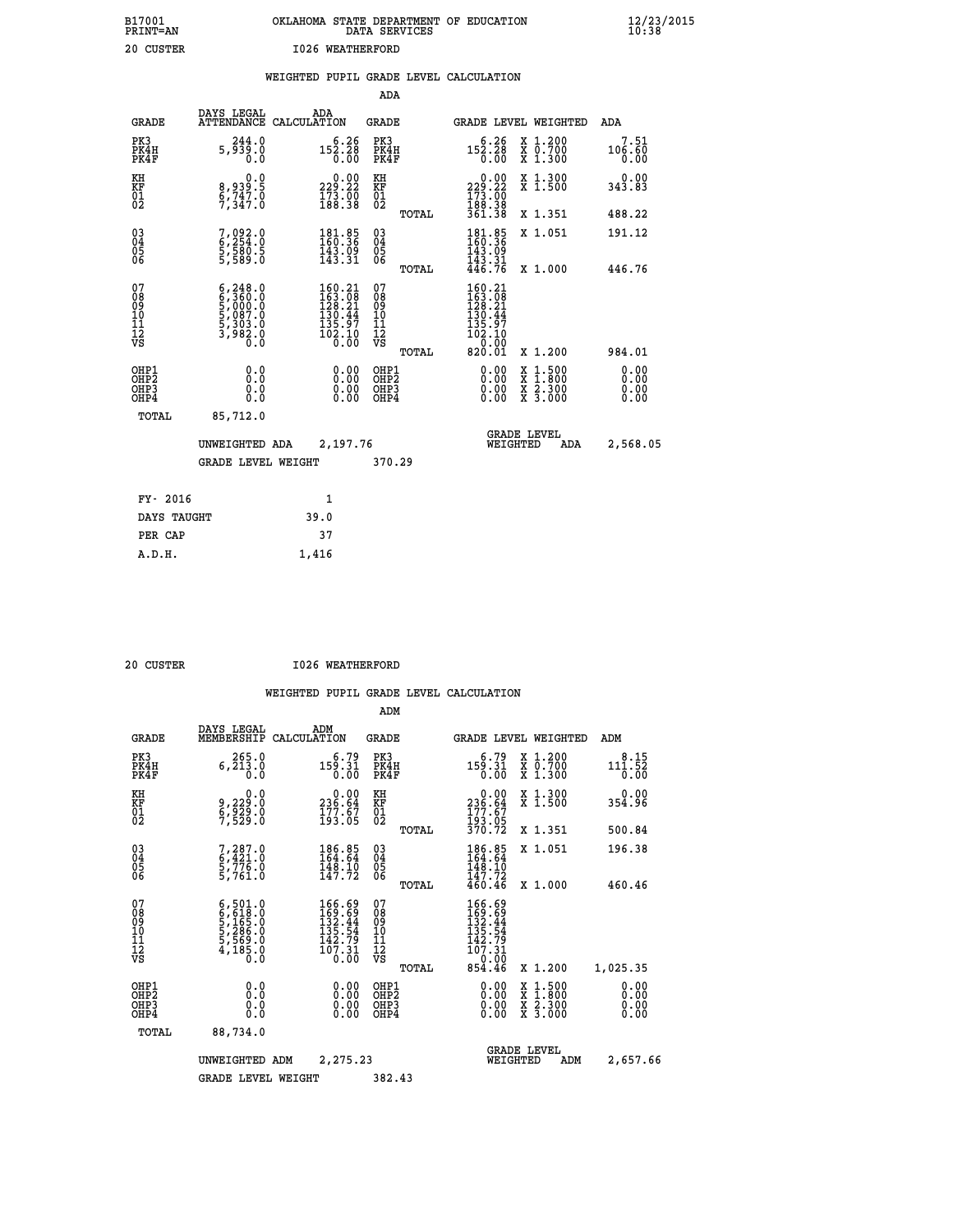| B17001<br><b>PRINT=AN</b> | OKLAHOMA<br>. STATE DEPARTMENT OF EDUCATION<br>DATA SERVICES | $\frac{12}{23}$ /2015 |
|---------------------------|--------------------------------------------------------------|-----------------------|
| 20<br>CUSTER              | I099 CLINTON                                                 |                       |

|  |  | WEIGHTED PUPIL GRADE LEVEL CALCULATION |
|--|--|----------------------------------------|
|  |  |                                        |

|                                                                    |                                                                                                                                        |                                                                                             | ADA                                       |       |                                                                                           |                                                    |                              |
|--------------------------------------------------------------------|----------------------------------------------------------------------------------------------------------------------------------------|---------------------------------------------------------------------------------------------|-------------------------------------------|-------|-------------------------------------------------------------------------------------------|----------------------------------------------------|------------------------------|
| <b>GRADE</b>                                                       | DAYS LEGAL                                                                                                                             | ADA<br>ATTENDANCE CALCULATION                                                               | <b>GRADE</b>                              |       |                                                                                           | GRADE LEVEL WEIGHTED                               | <b>ADA</b>                   |
| PK3<br>PK4H<br>PK4F                                                | 290.0<br>0.0<br>4,966.0                                                                                                                | $7.25$<br>124.15                                                                            | PK3<br>PK4H<br>PK4F                       |       | $7.25$<br>124.15                                                                          | X 1.200<br>X 0.700<br>X 1.300                      | 8.70<br>0.00<br>161.40       |
| KH<br>KF<br>01<br>02                                               | 0.0<br>5,854:5<br>6,482.0<br>5,845:0                                                                                                   | $0.00$<br>146.36<br>$\frac{162}{146}$ : $\frac{05}{13}$                                     | KH<br>KF<br>01<br>02                      |       | $\begin{array}{c} 0.00 \\ 146.36 \\ 162.05 \\ 146.13 \\ 308.18 \end{array}$               | X 1.300<br>X 1.500                                 | 0.00<br>219.54               |
|                                                                    |                                                                                                                                        |                                                                                             |                                           | TOTAL |                                                                                           | X 1.351                                            | 416.35                       |
| $\begin{smallmatrix} 03 \\[-4pt] 04 \end{smallmatrix}$<br>Ŏ5<br>06 | $7,244.0$<br>6,466.5<br>6,605.5<br>6,841.5                                                                                             | $181.10$<br>$161.66$<br>$165.14$<br>$171.04$                                                | $\substack{03 \\ 04}$<br>$\frac{05}{06}$  |       | 181.10<br>161.66<br>165.14<br>171.04<br>497.84                                            | X 1.051                                            | 190.34                       |
|                                                                    |                                                                                                                                        |                                                                                             |                                           | TOTAL |                                                                                           | X 1.000                                            | 497.84                       |
| 07<br>08<br>09<br>11<br>11<br>12<br>VS                             | $\begin{smallmatrix} 6\,,733\,.5\,7\\ 7\,,170\,.5\\ 5\,,761\,.5\\ 6\,,742\,.0\\ 5\,,513\,.5\\ 5\,,806\,.5\\ 0\,.0\\ \end{smallmatrix}$ | $\begin{smallmatrix} 168.34\\179.26\\144.71\\170.31\\139.42\\147.53\\0.00\end{smallmatrix}$ | 07<br>08<br>09<br>11<br>11<br>12<br>VS    |       | 168.34<br>$179.261$<br>$144.71$<br>$170.31$<br>$139.42$<br>$147.53$<br>$0.00$<br>$949.57$ |                                                    |                              |
|                                                                    |                                                                                                                                        |                                                                                             |                                           | TOTAL |                                                                                           | X 1.200                                            | 1,139.48                     |
| OHP1<br>OH <sub>P</sub> 2<br>OHP3<br>OHP4                          | 0.0<br>0.0<br>Ō.Ō                                                                                                                      | 0.00<br>$\begin{smallmatrix} 0.00 \ 0.00 \end{smallmatrix}$                                 | OHP1<br>OH <sub>P</sub> 2<br>OHP3<br>OHP4 |       | 0.00<br>0.00<br>0.00                                                                      | $1:500$<br>$1:800$<br>X<br>X<br>X 2.300<br>X 3.000 | 0.00<br>0.00<br>0.00<br>0.00 |
| TOTAL                                                              | 88,322.5                                                                                                                               |                                                                                             |                                           |       |                                                                                           |                                                    |                              |
|                                                                    | UNWEIGHTED ADA                                                                                                                         | 2,214.45                                                                                    |                                           |       |                                                                                           | <b>GRADE LEVEL</b><br>WEIGHTED<br><b>ADA</b>       | 2,633.65                     |
|                                                                    | <b>GRADE LEVEL WEIGHT</b>                                                                                                              |                                                                                             | 419.20                                    |       |                                                                                           |                                                    |                              |
| FY- 2016                                                           |                                                                                                                                        | 1                                                                                           |                                           |       |                                                                                           |                                                    |                              |
| DAYS TAUGHT                                                        |                                                                                                                                        | 40.0                                                                                        |                                           |       |                                                                                           |                                                    |                              |
| PER CAP                                                            |                                                                                                                                        | 57                                                                                          |                                           |       |                                                                                           |                                                    |                              |
|                                                                    |                                                                                                                                        |                                                                                             |                                           |       |                                                                                           |                                                    |                              |

| 20 CUSTER |  | I099 CLINTON |
|-----------|--|--------------|
|           |  |              |

|                                          |                                                                                     |                                                                                                                                                                                                                                                     | ADM                                                |       |                                                                                                                                                                                                                                                     |                                          |                              |
|------------------------------------------|-------------------------------------------------------------------------------------|-----------------------------------------------------------------------------------------------------------------------------------------------------------------------------------------------------------------------------------------------------|----------------------------------------------------|-------|-----------------------------------------------------------------------------------------------------------------------------------------------------------------------------------------------------------------------------------------------------|------------------------------------------|------------------------------|
| <b>GRADE</b>                             | DAYS LEGAL<br>MEMBERSHIP                                                            | ADM<br>CALCULATION                                                                                                                                                                                                                                  | <b>GRADE</b>                                       |       |                                                                                                                                                                                                                                                     | <b>GRADE LEVEL WEIGHTED</b>              | ADM                          |
| PK3<br>PK4H<br>PK4F                      | 312.0<br>0.0<br>5, 293.0                                                            | 7.80<br>$\begin{smallmatrix} 0.001 0.001 0.001 0.001 0.001 0.001 0.001 0.001 0.001 0.001 0.001 0.001 0.001 0.001 0.001 0.001 0.001 0.001 0.001 0.001 0.001 0.001 0.001 0.001 0.001 0.001 0.001 0.001 0.001 0.001 0.001 0.001 0.001 0.001 0.001 0.0$ | PK3<br>PK4H<br>PK4F                                |       | 7.80<br>$\begin{smallmatrix} 0.001 0.001 0.001 0.001 0.001 0.001 0.001 0.001 0.001 0.001 0.001 0.001 0.001 0.001 0.001 0.001 0.001 0.001 0.001 0.001 0.001 0.001 0.001 0.001 0.001 0.001 0.001 0.001 0.001 0.001 0.001 0.001 0.001 0.001 0.001 0.0$ | X 1.200<br>X 0.700<br>X 1.300            | 9.36<br>0.00<br>172.03       |
| KH<br>KF<br>01<br>02                     | 0.0<br>6,198.0<br>6,803.0<br>5,944.0                                                | $\begin{smallmatrix} &0.00\\ 154.95\\ 170.08\\ 148.60\end{smallmatrix}$                                                                                                                                                                             | KH<br>KF<br>01<br>02                               |       | $\begin{smallmatrix} &0.00\\ 154.95\\ 170.08\\ 148.60\\ 318.68 \end{smallmatrix}$                                                                                                                                                                   | X 1.300<br>X 1.500                       | 232.43                       |
|                                          |                                                                                     |                                                                                                                                                                                                                                                     |                                                    | TOTAL |                                                                                                                                                                                                                                                     | X 1.351                                  | 430.54                       |
| 03<br>04<br>05<br>06                     | 7, 361.0<br>6, 617.0<br>6, 835.0<br>7,122.0                                         | $\begin{smallmatrix} 184.03\ 165.43\ 170.88\ 178.05 \end{smallmatrix}$                                                                                                                                                                              | $\begin{matrix} 03 \\ 04 \\ 05 \\ 06 \end{matrix}$ |       | 184.03<br>165.43<br>170.88                                                                                                                                                                                                                          | X 1.051                                  | 193.42                       |
|                                          |                                                                                     |                                                                                                                                                                                                                                                     |                                                    | TOTAL | Ī78.05<br>514.36                                                                                                                                                                                                                                    | X 1.000                                  | 514.36                       |
| 07<br>08<br>09<br>101<br>112<br>VS       | $7,057.0$<br>$7,483.0$<br>$5,981.0$<br>$7,017.0$<br>$5,784.0$<br>$6,077.0$<br>$0.0$ | $\begin{smallmatrix} 176.43\\ 187.08\\ 150.32\\ 177.29\\ 146.52\\ 154.58\\ 0.00 \end{smallmatrix}$                                                                                                                                                  | 07<br>08<br>09<br>11<br>11<br>12<br>VS             | TOTAL | $176.43$<br>$187.08$<br>$150.32$<br>$177.29$<br>$\begin{array}{r} 146.52 \\ 154.58 \\ 992.22 \end{array}$                                                                                                                                           | X 1.200                                  | 1,190.66                     |
| OHP1<br>OHP2<br>OH <sub>P3</sub><br>OHP4 | 0.0<br>0.000                                                                        | $0.00$<br>$0.00$<br>0.00                                                                                                                                                                                                                            | OHP1<br>OHP2<br>OHP3<br>OHP4                       |       | $0.00$<br>$0.00$<br>0.00                                                                                                                                                                                                                            | X 1:500<br>X 1:800<br>X 2:300<br>X 3:000 | 0.00<br>0.00<br>0.00<br>0.00 |
| TOTAL                                    | 91,884.0                                                                            |                                                                                                                                                                                                                                                     |                                                    |       |                                                                                                                                                                                                                                                     |                                          |                              |
|                                          | UNWEIGHTED                                                                          | 2,304.37<br>ADM                                                                                                                                                                                                                                     |                                                    |       | WEIGHTED                                                                                                                                                                                                                                            | <b>GRADE LEVEL</b><br>ADM                | 2,742.80                     |
|                                          | <b>GRADE LEVEL WEIGHT</b>                                                           |                                                                                                                                                                                                                                                     | 438.43                                             |       |                                                                                                                                                                                                                                                     |                                          |                              |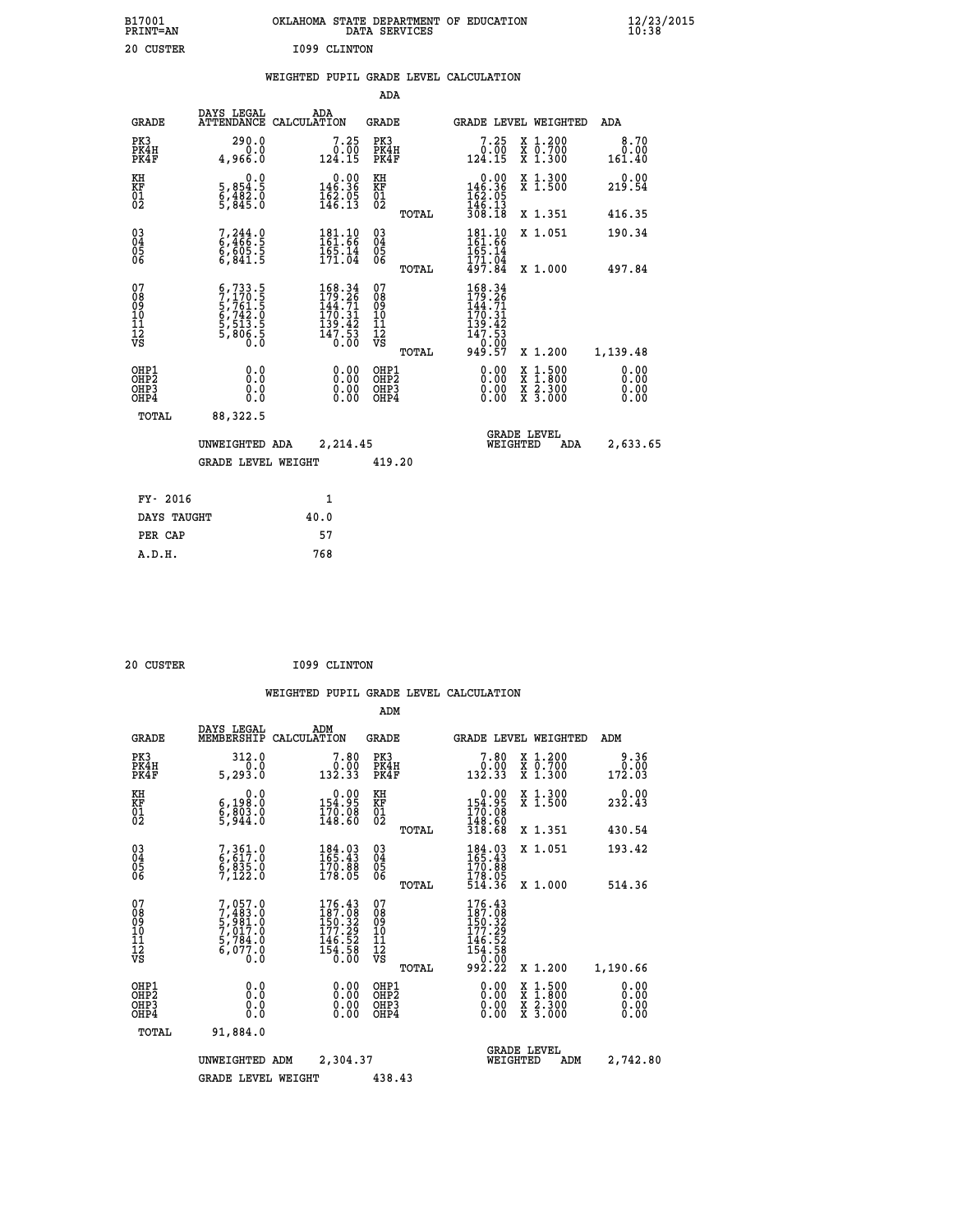|               | OKLAHOMA STATE DEPARTMENT OF EDUCATION<br>DATA SERVICES |  |
|---------------|---------------------------------------------------------|--|
| COUNTY TOTALS |                                                         |  |

|                                                                    |                                                                                                                                                                                          |                                                                                | ADA                                        |                                                                                                                        |                                                                                                  |                              |
|--------------------------------------------------------------------|------------------------------------------------------------------------------------------------------------------------------------------------------------------------------------------|--------------------------------------------------------------------------------|--------------------------------------------|------------------------------------------------------------------------------------------------------------------------|--------------------------------------------------------------------------------------------------|------------------------------|
| <b>GRADE</b>                                                       | DAYS LEGAL                                                                                                                                                                               | ADA<br>ATTENDANCE CALCULATION                                                  | <b>GRADE</b>                               | GRADE LEVEL WEIGHTED                                                                                                   |                                                                                                  | ADA                          |
| PK3<br>PK4H<br>PK4F                                                | 663.0<br>5,939.0<br>8,192.5                                                                                                                                                              | $\substack{16.51\\152.28\\198.27}$                                             | PK3<br>PK4H<br>PK4F                        | $152.28$<br>$152.28$<br>$198.27$                                                                                       | X 1.200<br>X 0.700<br>X 1.300                                                                    | 19.81<br>106.60<br>257.76    |
| KH<br><b>KF</b><br>01<br>02                                        | 0.0<br>18,223.5<br>1ĕ,7§4:ŏ<br>15,932:5                                                                                                                                                  | 0.00<br>454.39<br>$\frac{416.86}{397.57}$                                      | KH<br>KF<br>01<br>02                       | 0.00<br>$454.39$<br>$416.86$<br>$397.57$<br>$814.43$                                                                   | X 1.300<br>X 1.500                                                                               | 0.00<br>681.59               |
|                                                                    |                                                                                                                                                                                          |                                                                                | TOTAL                                      |                                                                                                                        | X 1.351                                                                                          | 1,100.29                     |
| $\begin{smallmatrix} 03 \\[-4pt] 04 \end{smallmatrix}$<br>05<br>06 | $17,370.5$<br>$15,354.5$<br>$14,786.5$<br>$15,464.0$                                                                                                                                     | $\frac{432.63}{382.47}$<br>368.09<br>384.09                                    | $\substack{03 \\ 04}$<br>05<br>06<br>TOTAL | $432.63$<br>$382.47$<br>368.09<br>384.09<br>1,134.65                                                                   | X 1.051<br>X 1.000                                                                               | 1,589.35<br>1,134.65         |
| 07<br>08<br>09<br>11<br>11<br>12<br>VS                             | $\begin{smallmatrix} 16\,, & 424\,, & 0\\ 15\,, & 565\,, & 0\\ 13\,, & 047\,, & 5\\ 14\,, & 063\,, & 5\\ 12\,, & 957\,, & 0\\ 11\,, & 715\,, & 0\\ 0\,. & 0\,. & 0\,. \end{smallmatrix}$ | $407.94$<br>$389.12$<br>$325.55$<br>$352.17$<br>$324.52$<br>$294.06$<br>$0.00$ | 07<br>08<br>09<br>11<br>11<br>12<br>VS     | 407.94<br>$\frac{389}{325}$ $\cdot\frac{17}{55}$<br>$\frac{352}{352}$ $\cdot\frac{17}{27}$<br>324.52<br>294.06<br>0.00 |                                                                                                  |                              |
|                                                                    |                                                                                                                                                                                          |                                                                                | TOTAL                                      | 2,093.36                                                                                                               | X 1.200                                                                                          | 2,512.03                     |
| OHP1<br>OH <sub>P</sub> 2<br>OH <sub>P3</sub><br>OH <sub>P4</sub>  | 0.0<br>0.0<br>0.0                                                                                                                                                                        | 0.00<br>0.00<br>0.00                                                           | OHP1<br>OH <sub>P</sub> 2<br>OHP3<br>OHP4  | 0.00<br>0.00<br>0.00                                                                                                   | $\begin{smallmatrix} x & 1 & 500 \\ x & 1 & 800 \\ x & 2 & 300 \\ x & 3 & 000 \end{smallmatrix}$ | 0.00<br>0.00<br>0.00<br>0.00 |
| TOTAL                                                              | 212,482.0                                                                                                                                                                                |                                                                                |                                            |                                                                                                                        |                                                                                                  |                              |
|                                                                    | UNWEIGHTED ADA                                                                                                                                                                           | 5,296.52                                                                       |                                            | WEIGHTED                                                                                                               | <b>GRADE LEVEL</b><br>ADA                                                                        | 6,267.43                     |
|                                                                    | <b>GRADE LEVEL WEIGHT</b>                                                                                                                                                                |                                                                                | 970.91                                     |                                                                                                                        |                                                                                                  |                              |
|                                                                    | FY- 2016                                                                                                                                                                                 | $\mathbf{1}$                                                                   |                                            |                                                                                                                        |                                                                                                  |                              |
|                                                                    | DAYS TAUGHT                                                                                                                                                                              | 166.0                                                                          |                                            |                                                                                                                        |                                                                                                  |                              |
|                                                                    | PER CAP                                                                                                                                                                                  | 343                                                                            |                                            |                                                                                                                        |                                                                                                  |                              |

| סס |
|----|

 **A.D.H. 2,665**

B17001<br>PRINT=AN<br>CUSTER

 **CUSTER COUNTY TOTALS**

|                                                       |                                                                                                       |                                                                          | ADM                                              |                                                                                          |                                                                                                  |                                               |
|-------------------------------------------------------|-------------------------------------------------------------------------------------------------------|--------------------------------------------------------------------------|--------------------------------------------------|------------------------------------------------------------------------------------------|--------------------------------------------------------------------------------------------------|-----------------------------------------------|
| <b>GRADE</b>                                          | DAYS LEGAL<br>MEMBERSHIP                                                                              | ADM<br>CALCULATION                                                       | <b>GRADE</b>                                     | <b>GRADE LEVEL WEIGHTED</b>                                                              |                                                                                                  | ADM                                           |
| PK3<br>PK4H<br>PK4F                                   | 706.0<br>6, 213.0<br>8,657.0                                                                          | 17.59<br>159.31<br>209.62                                                | PK3<br>PK4H<br>PK4F                              | 17.59<br>159.31<br>209.62                                                                | $\begin{smallmatrix} x & 1.200 \\ x & 0.700 \end{smallmatrix}$<br>X 1.300                        | 19.81<br>$1\bar{1}1.\bar{5}\bar{2}$<br>272.51 |
| KH<br>KF<br>01<br>02                                  | 0.0<br>18,974:0<br>17,409:0<br>16,282:0                                                               | $\substack{0.00\\473.10\\432.37\\406.29}$                                | KH<br>KF<br>01<br>02                             | $\begin{smallmatrix}&&0.00\\473.10\\432.37\\406.29\\838.66\end{smallmatrix}$             | X 1.300<br>X 1.500                                                                               | 0.00<br>709.66                                |
|                                                       |                                                                                                       |                                                                          | TOTAL                                            |                                                                                          | X 1.351                                                                                          | 1,133.03                                      |
| 03<br>04<br>05<br>06                                  | 17,762.0<br>īš, 278.0<br>15,985.0                                                                     | $\frac{442.39}{392.00}$<br>$\frac{380.38}{397.08}$                       | $\substack{03 \\ 04}$<br>05                      | 442.39<br>392.00<br>380.38<br>397.08                                                     | X 1.051                                                                                          | 464.95                                        |
|                                                       |                                                                                                       |                                                                          | TOTAL                                            | 1,169.46                                                                                 | X 1.000                                                                                          | 1,169.46                                      |
| 07<br>08<br>09<br>101<br>112<br>VS                    | $\begin{smallmatrix}17,068.0\\16,223.0\\13,542.0\\14,595.0\\13,558.0\\12,256.0\\0.0\end{smallmatrix}$ | $424.06$<br>$405.56$<br>$337.91$<br>$365.57$<br>339.91<br>307.88<br>0.00 | 07<br>08<br>09<br>101<br>11<br>12<br>VS<br>TOTAL | $424.06$<br>$405.56$<br>$337.91$<br>$365.57$<br>$339.91$<br>$307.88$<br>0.00<br>2,180.89 | X 1.200                                                                                          | 2,617.07                                      |
| OHP1<br>OH <sub>P</sub> 2<br>OH <sub>P3</sub><br>OHP4 | 0.0<br>0.000                                                                                          | $0.00$<br>$0.00$<br>0.00                                                 | OHP1<br>OHP2<br>OHP3<br>OHP4                     | $0.00$<br>$0.00$<br>0.00                                                                 | $\begin{smallmatrix} x & 1 & 500 \\ x & 1 & 800 \\ x & 2 & 300 \\ x & 3 & 000 \end{smallmatrix}$ | 0.00<br>0.00<br>0.00<br>0.00                  |
| TOTAL                                                 | 220,245.0                                                                                             |                                                                          |                                                  |                                                                                          |                                                                                                  |                                               |
|                                                       | UNWEIGHTED ADM                                                                                        | 5,491.02                                                                 |                                                  | <b>GRADE LEVEL</b><br>WEIGHTED                                                           | ADM                                                                                              | 6,499.31                                      |
|                                                       | <b>GRADE LEVEL WEIGHT</b>                                                                             |                                                                          | 1,008.29                                         |                                                                                          |                                                                                                  |                                               |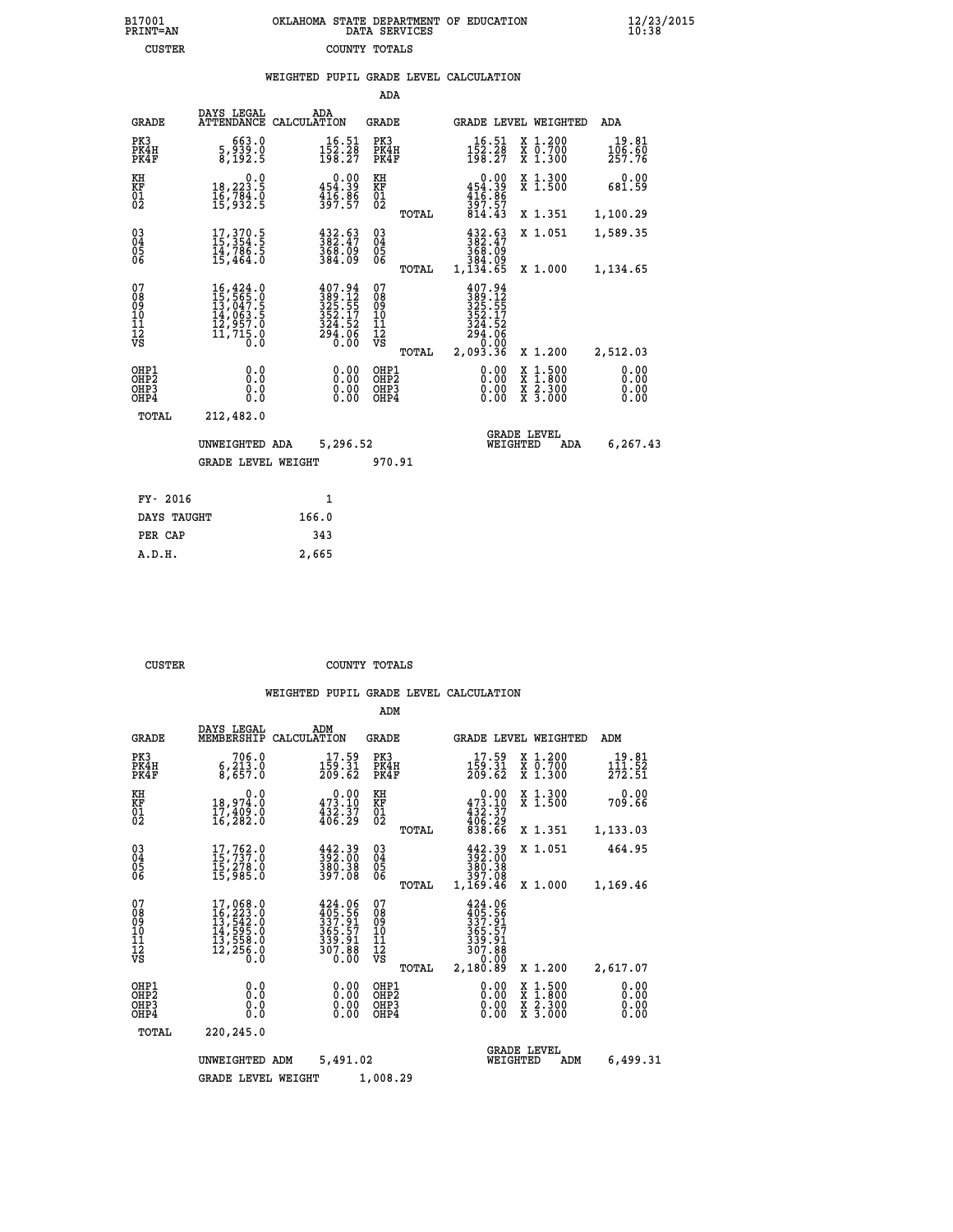| B17001<br><b>PRINT=AN</b> | OKLAHOMA STATE DEPARTMENT OF EDUCATION<br>DATA SERVICES | $\frac{12}{23}$ /2015 |
|---------------------------|---------------------------------------------------------|-----------------------|
| 21 DELAWARE               | C006 CLEORA                                             |                       |

|                                                                    |                                                                       |              |                                                                                               |                                   |       | WEIGHTED PUPIL GRADE LEVEL CALCULATION                                       |                                                                                                           |                       |
|--------------------------------------------------------------------|-----------------------------------------------------------------------|--------------|-----------------------------------------------------------------------------------------------|-----------------------------------|-------|------------------------------------------------------------------------------|-----------------------------------------------------------------------------------------------------------|-----------------------|
|                                                                    |                                                                       |              |                                                                                               | <b>ADA</b>                        |       |                                                                              |                                                                                                           |                       |
| <b>GRADE</b>                                                       | DAYS LEGAL<br>ATTENDANCE CALCULATION                                  | ADA          |                                                                                               | <b>GRADE</b>                      |       |                                                                              | GRADE LEVEL WEIGHTED                                                                                      | ADA                   |
| PK3<br>PK4H<br>PK4F                                                | 43.0<br>$\frac{0.0}{330.5}$                                           |              | $\begin{smallmatrix} 1.00\ 0.00\ 7.69 \end{smallmatrix}$                                      | PK3<br>PK4H<br>PK4F               |       | $\begin{smallmatrix} 1.00\ 0.00\ 7.69 \end{smallmatrix}$                     | X 1.200<br>X 0.700<br>X 1.300                                                                             | 1.20<br>0.00<br>10.00 |
| KH<br>KF<br>01<br>02                                               | 0.0<br>571.0<br>643.0<br>552.0                                        |              | $\begin{smallmatrix} 0.00\\ 13.28\\ 14.95\\ 12.84 \end{smallmatrix}$                          | KH<br>KF<br>01<br>02              |       | $\begin{smallmatrix} 0.00\\ 13.28\\ 14.95\\ 12.84\\ 27.79 \end{smallmatrix}$ | X 1.300<br>X 1.500                                                                                        | 0.00<br>19.92         |
|                                                                    |                                                                       |              |                                                                                               |                                   | TOTAL |                                                                              | X 1.351                                                                                                   | 37.54                 |
| $\begin{smallmatrix} 03 \\[-4pt] 04 \end{smallmatrix}$<br>Ŏ5<br>06 | $\begin{smallmatrix} 600.0\\ 608.5\\ 498.5\\ 566.5 \end{smallmatrix}$ |              | $13.95$<br>$14.15$<br>$11.59$<br>$13.17$                                                      | $\substack{03 \\ 04}$<br>Ŏ5<br>06 |       | $13.95$<br>$14.15$<br>$11.59$<br>$13.17$                                     | X 1.051                                                                                                   | 14.66                 |
|                                                                    |                                                                       |              |                                                                                               |                                   | TOTAL | 38.91                                                                        | X 1.000                                                                                                   | 38.91                 |
| 07<br>08901112<br>1112<br>VS                                       | 372.0                                                                 |              | $\begin{smallmatrix} 8.65\ 6.92\ 0.00\ 0.00\ 0.00\ 0.00\ 0.00\ 0.00\ 0.00\ \end{smallmatrix}$ | 07<br>08901112<br>1112<br>VS      | TOTAL | $8.65$<br>$6.92$<br>0.00<br>0.00<br>0.00<br>0.00<br>15.57                    | X 1.200                                                                                                   | 18.68                 |
| OHP1<br>OHP2<br>OHP3<br>OHP4                                       | 0.0<br>0.0<br>0.0                                                     |              | 0.0000<br>$\begin{smallmatrix} 0.00 \ 0.00 \end{smallmatrix}$                                 | OHP1<br>OHP2<br>OHP3<br>OHP4      |       | 0.00<br>0.00<br>0.00                                                         | 1:500<br>$\begin{smallmatrix} x & 1 & 500 \\ x & 1 & 800 \\ x & 2 & 300 \\ x & 3 & 000 \end{smallmatrix}$ | 0.00<br>0.00<br>0.00  |
| <b>TOTAL</b>                                                       | 5,082.5                                                               |              |                                                                                               |                                   |       |                                                                              |                                                                                                           |                       |
|                                                                    | UNWEIGHTED ADA                                                        |              | 118.19                                                                                        |                                   |       | WEIGHTED                                                                     | <b>GRADE LEVEL</b><br>ADA                                                                                 | 140.91                |
|                                                                    | <b>GRADE LEVEL WEIGHT</b>                                             |              |                                                                                               | 22.72                             |       |                                                                              |                                                                                                           |                       |
| FY- 2016                                                           |                                                                       | $\mathbf{1}$ |                                                                                               |                                   |       |                                                                              |                                                                                                           |                       |
| DAYS TAUGHT                                                        |                                                                       | 43.0         |                                                                                               |                                   |       |                                                                              |                                                                                                           |                       |
| PER CAP                                                            |                                                                       | 70           |                                                                                               |                                   |       |                                                                              |                                                                                                           |                       |

 **21 DELAWARE C006 CLEORA**

 **A.D.H. 117**

|                                                      |                                                                                                              | WEIGHTED PUPIL GRADE LEVEL CALCULATION                                                              |                                                 |                                                                                                                                                                                                                                                                                |                                          |                              |
|------------------------------------------------------|--------------------------------------------------------------------------------------------------------------|-----------------------------------------------------------------------------------------------------|-------------------------------------------------|--------------------------------------------------------------------------------------------------------------------------------------------------------------------------------------------------------------------------------------------------------------------------------|------------------------------------------|------------------------------|
|                                                      |                                                                                                              |                                                                                                     | ADM                                             |                                                                                                                                                                                                                                                                                |                                          |                              |
| <b>GRADE</b>                                         | DAYS LEGAL<br>MEMBERSHIP                                                                                     | ADM<br>CALCULATION                                                                                  | GRADE                                           | <b>GRADE LEVEL WEIGHTED</b>                                                                                                                                                                                                                                                    |                                          | ADM                          |
| PK3<br>PK4H<br>PK4F                                  | 43.0<br>$0.0$<br>$340.0$                                                                                     | 1.00<br>$\frac{0.00}{7.91}$                                                                         | PK3<br>PK4H<br>PK4F                             | $\begin{smallmatrix} 1.00 \\ 0.00 \\ 7.91 \end{smallmatrix}$                                                                                                                                                                                                                   | X 1.200<br>X 0.700<br>X 1.300            | 1.20<br>0.00<br>10.28        |
| KH<br>KF<br>01<br>02                                 | 0.0<br>590:0<br>670:0<br>559:0                                                                               | $\begin{smallmatrix} 0.00\\ 13.72\\ 15.58\\ 13.00 \end{smallmatrix}$                                | KH<br>KF<br>01<br>02                            | $\begin{smallmatrix} &0.00\\ 13.72\\ 15.58\\ 13.00\\ 28.58 \end{smallmatrix}$                                                                                                                                                                                                  | X 1.300<br>X 1.500                       | 0.00<br>20.58                |
|                                                      |                                                                                                              |                                                                                                     | TOTAL                                           |                                                                                                                                                                                                                                                                                | X 1.351                                  | 38.61                        |
| $\begin{matrix} 03 \\ 04 \\ 05 \\ 06 \end{matrix}$   | 607.0<br>622.0<br>516.0<br>585.0                                                                             | $14.12$<br>$14.47$<br>$12.00$<br>$13.60$                                                            | 03<br>04<br>05<br>06                            | $14.12$<br>$14.47$<br>$12.00$<br>$13.60$                                                                                                                                                                                                                                       | X 1.051                                  | 14.84                        |
|                                                      |                                                                                                              |                                                                                                     | TOTAL                                           | 40.07                                                                                                                                                                                                                                                                          | X 1.000                                  | 40.07                        |
| 07<br>08<br>09<br>101<br>112<br>VS                   | $\begin{smallmatrix} 3\,8\,7\cdot0\\ 3\,0\,1\cdot0\\ 0\\ 0\\ 0\cdot0 \end{smallmatrix}$<br>0.0<br>$\S.$ $\S$ | $\begin{smallmatrix} 9.00\ 7.00\ 0.00\ 0.00\ 0.00\ 0.00\ 0.00\ 0.00\ 0.00\ 0.00\ \end{smallmatrix}$ | 07<br>08<br>09<br>11<br>11<br>12<br>VS<br>TOTAL | $\frac{9.00}{7.00}$<br>0.00<br>0.00<br>0.00<br>0.00<br>16.00                                                                                                                                                                                                                   | X 1.200                                  | 19.20                        |
|                                                      |                                                                                                              |                                                                                                     |                                                 |                                                                                                                                                                                                                                                                                |                                          |                              |
| OHP1<br>OHP <sub>2</sub><br>OH <sub>P3</sub><br>OHP4 | 0.0<br>0.0<br>Ō.Ō                                                                                            | 0.00<br>0.00<br>0.00                                                                                | OHP1<br>OHP <sub>2</sub><br>OHP3<br>OHP4        | $\begin{smallmatrix} 0.00 & 0.00 & 0.00 & 0.00 & 0.00 & 0.00 & 0.00 & 0.00 & 0.00 & 0.00 & 0.00 & 0.00 & 0.00 & 0.00 & 0.00 & 0.00 & 0.00 & 0.00 & 0.00 & 0.00 & 0.00 & 0.00 & 0.00 & 0.00 & 0.00 & 0.00 & 0.00 & 0.00 & 0.00 & 0.00 & 0.00 & 0.00 & 0.00 & 0.00 & 0.00 & 0.0$ | X 1:500<br>X 1:800<br>X 2:300<br>X 3:000 | 0.00<br>0.00<br>0.00<br>0.00 |
|                                                      | TOTAL<br>5,220.0                                                                                             |                                                                                                     |                                                 |                                                                                                                                                                                                                                                                                |                                          |                              |
|                                                      | UNWEIGHTED ADM                                                                                               | 121.40                                                                                              |                                                 | <b>GRADE LEVEL</b><br>WEIGHTED                                                                                                                                                                                                                                                 | ADM                                      | 144.78                       |
|                                                      | <b>GRADE LEVEL WEIGHT</b>                                                                                    |                                                                                                     | 23.38                                           |                                                                                                                                                                                                                                                                                |                                          |                              |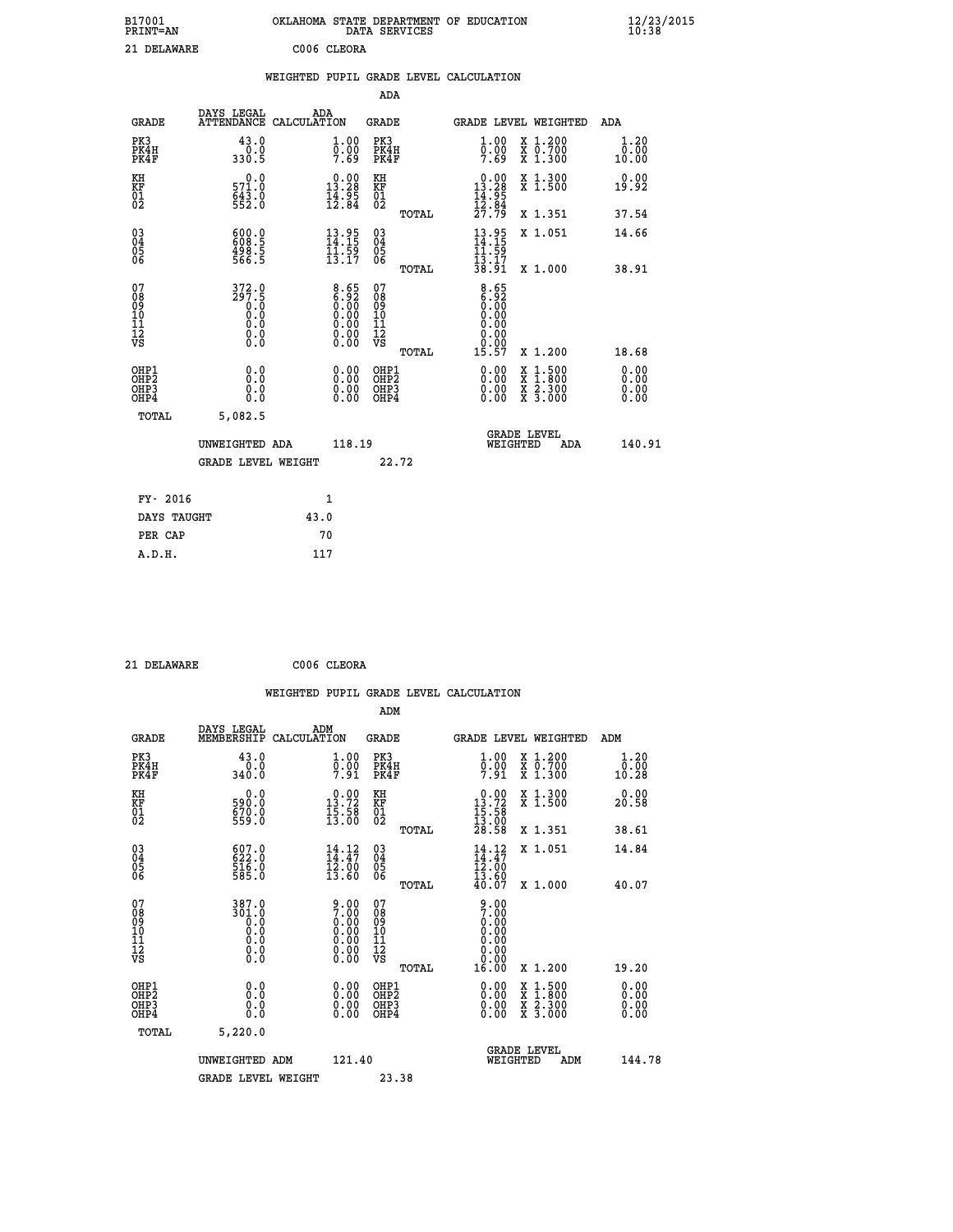|     |                         | OKLAHOMA STATE DEPARTMENT OF EDUCATION<br>DATA SERVICES |  |
|-----|-------------------------|---------------------------------------------------------|--|
| ١DΡ | C <sub>0</sub> 14 TFACH |                                                         |  |

| 21 DELAWARE                                                        |                                       |      | C014 LEACH                                                                                                          |                                           |       |                                                                                       |                                                                                                                                           |                              |
|--------------------------------------------------------------------|---------------------------------------|------|---------------------------------------------------------------------------------------------------------------------|-------------------------------------------|-------|---------------------------------------------------------------------------------------|-------------------------------------------------------------------------------------------------------------------------------------------|------------------------------|
|                                                                    |                                       |      |                                                                                                                     |                                           |       | WEIGHTED PUPIL GRADE LEVEL CALCULATION                                                |                                                                                                                                           |                              |
|                                                                    |                                       |      |                                                                                                                     | ADA                                       |       |                                                                                       |                                                                                                                                           |                              |
| <b>GRADE</b>                                                       | DAYS LEGAL<br>ATTENDANCE CALCULATION  |      | ADA                                                                                                                 | <b>GRADE</b>                              |       |                                                                                       | GRADE LEVEL WEIGHTED                                                                                                                      | ADA                          |
| PK3<br>PK4H<br>PK4F                                                | 0.0<br>0.0<br>509.0                   |      | $\begin{smallmatrix} 0.00\\ 0.00\\ 12.73 \end{smallmatrix}$                                                         | PK3<br>PK4H<br>PK4F                       |       | 0.00<br>0.00<br>12.73                                                                 | X 1.200<br>X 0.700<br>X 1.300                                                                                                             | 0.00<br>0.00<br>16.55        |
| KH<br>KF<br>01<br>02                                               | 0.0<br>607.5<br>$\frac{586.5}{412.0}$ |      | $\begin{smallmatrix} 0.00\\ 15.19\\ 14.56\\ 16.30 \end{smallmatrix}$                                                | KH<br>KF<br>01<br>02                      |       | $\begin{smallmatrix} 0.00\\ 15.19\\ 14.66\\ 10.30\\ 24.96 \end{smallmatrix}$          | X 1.300<br>X 1.500                                                                                                                        | 0.00<br>22.79                |
|                                                                    |                                       |      |                                                                                                                     |                                           | TOTAL |                                                                                       | X 1.351                                                                                                                                   | 33.72                        |
| $\begin{smallmatrix} 03 \\[-4pt] 04 \end{smallmatrix}$<br>Ŏ5<br>ŌĞ | 304.5<br>663.5<br>713.0<br>698.5      |      | $\begin{smallmatrix}7.61\5.59\17.83\17.46\end{smallmatrix}$                                                         | 030404<br>ŎĞ                              |       | $\frac{7.61}{16.59}$                                                                  | X 1.051                                                                                                                                   | 8.00                         |
|                                                                    |                                       |      |                                                                                                                     |                                           | TOTAL | $\frac{17.46}{51.88}$                                                                 | X 1.000                                                                                                                                   | 51.88                        |
| 07<br>08<br>09<br>11<br>11<br>12<br>VS                             | 366.5<br>577.0<br>0.0<br>Ō.Ō<br>$\S.$ |      | $14.43$<br>$0.43$<br>$0.00$<br>$0.00$<br>0.00<br>$\begin{smallmatrix} 0.00 & 0.00 \\ 0.00 & 0.00 \end{smallmatrix}$ | 07<br>08<br>09<br>11<br>11<br>12<br>VS    |       | $3.16$<br>14.43<br>$\begin{smallmatrix} 0.15 \ 0.00 \ 0.00 \end{smallmatrix}$<br>0.00 |                                                                                                                                           |                              |
|                                                                    |                                       |      |                                                                                                                     |                                           | TOTAL | ŏ:ŏŏ<br>23.59                                                                         | X 1.200                                                                                                                                   | 28.31                        |
| OHP1<br>OH <sub>P</sub> 2<br>OH <sub>P3</sub><br>OHP4              | 0.0<br>0.0<br>0.0                     |      |                                                                                                                     | OHP1<br>OH <sub>P</sub> 2<br>OHP3<br>OHP4 |       | 0.00<br>$0.00$<br>0.00                                                                | $\begin{smallmatrix} \mathtt{X} & 1\cdot500\\ \mathtt{X} & 1\cdot800\\ \mathtt{X} & 2\cdot300\\ \mathtt{X} & 3\cdot000 \end{smallmatrix}$ | 0.00<br>0.00<br>0.00<br>0.00 |
| TOTAL                                                              | 5,438.0                               |      |                                                                                                                     |                                           |       |                                                                                       |                                                                                                                                           |                              |
|                                                                    | UNWEIGHTED ADA                        |      | 135.96                                                                                                              |                                           |       | WEIGHTED                                                                              | <b>GRADE LEVEL</b><br>ADA                                                                                                                 | 161.25                       |
|                                                                    | <b>GRADE LEVEL WEIGHT</b>             |      |                                                                                                                     |                                           | 25.29 |                                                                                       |                                                                                                                                           |                              |
| FY- 2016                                                           |                                       |      | $\mathbf{1}$                                                                                                        |                                           |       |                                                                                       |                                                                                                                                           |                              |
| DAYS TAUGHT                                                        |                                       | 40.0 |                                                                                                                     |                                           |       |                                                                                       |                                                                                                                                           |                              |
| PER CAP                                                            |                                       |      | 64                                                                                                                  |                                           |       |                                                                                       |                                                                                                                                           |                              |

 **21 DELAWARE C014 LEACH**

 **A.D.H. 132**

**B17001<br>PRINT=AN** 

|                                                    |                                                                                              | WEIGHTED PUPIL GRADE LEVEL CALCULATION                               |                                              |                                                                                                                                                                                                                                                                                |                                          |                       |
|----------------------------------------------------|----------------------------------------------------------------------------------------------|----------------------------------------------------------------------|----------------------------------------------|--------------------------------------------------------------------------------------------------------------------------------------------------------------------------------------------------------------------------------------------------------------------------------|------------------------------------------|-----------------------|
|                                                    |                                                                                              |                                                                      | ADM                                          |                                                                                                                                                                                                                                                                                |                                          |                       |
| <b>GRADE</b>                                       | DAYS LEGAL<br>MEMBERSHIP                                                                     | ADM<br>CALCULATION                                                   | GRADE                                        | GRADE LEVEL WEIGHTED                                                                                                                                                                                                                                                           |                                          | ADM                   |
| PK3<br>PK4H<br>PK4F                                | 0.0<br>ŏ.ŏ<br>563.O                                                                          | 0.00<br>14.08                                                        | PK3<br>PK4H<br>PK4F                          | 0.00<br>14.08                                                                                                                                                                                                                                                                  | X 1.200<br>X 0.700<br>X 1.300            | 0.00<br>0.00<br>18.30 |
| KH<br>KF<br>01<br>02                               | $\begin{smallmatrix} &0.0\ 615.0\ 612.0\ 455.0 \end{smallmatrix}$                            | $\begin{smallmatrix} 0.00\\ 15.38\\ 15.30\\ 11.38 \end{smallmatrix}$ | KH<br>KF<br>01<br>02                         | $\begin{smallmatrix} 0.00\\ 15.38\\ 15.30\\ 11.38\\ 26.68 \end{smallmatrix}$                                                                                                                                                                                                   | X 1.300<br>X 1.500                       | 0.00<br>23.07         |
|                                                    |                                                                                              |                                                                      | TOTAL                                        |                                                                                                                                                                                                                                                                                | X 1.351                                  | 36.04                 |
| $\begin{matrix} 03 \\ 04 \\ 05 \\ 06 \end{matrix}$ | 311.0<br>692.0<br>732.0<br>729.0                                                             | $\begin{smallmatrix}7.78\\17.30\\18.30\\18.23\end{smallmatrix}$      | 03<br>04<br>05<br>06                         | 17:30<br>$\frac{18.30}{18.23}$<br>53.83                                                                                                                                                                                                                                        | X 1.051                                  | 8.18                  |
|                                                    |                                                                                              |                                                                      | TOTAL                                        |                                                                                                                                                                                                                                                                                | X 1.000                                  | 53.83                 |
| 07<br>08<br>09<br>101<br>11<br>12<br>VS            | 377.0<br>0.005<br>0.0<br>$\begin{smallmatrix} 0.0 & 0 \ 0.0 & 0 \ 0.0 & 0 \end{smallmatrix}$ | 9.43                                                                 | 07<br>08<br>09<br>01<br>11<br>11<br>12<br>VS | 9.43<br>$15.00$<br>0.00<br>0.000000000000                                                                                                                                                                                                                                      |                                          |                       |
|                                                    |                                                                                              |                                                                      | TOTAL                                        | 24.43                                                                                                                                                                                                                                                                          | X 1.200                                  | 29.32                 |
| OHP1<br>OHP2<br>OH <sub>P3</sub><br>OHP4           | 0.0<br>0.0<br>Ō.O                                                                            | $\begin{smallmatrix} 0.00 \ 0.00 \ 0.00 \ 0.00 \end{smallmatrix}$    | OHP1<br>OHP2<br>OHP3<br>OHP4                 | $\begin{smallmatrix} 0.00 & 0.00 & 0.00 & 0.00 & 0.00 & 0.00 & 0.00 & 0.00 & 0.00 & 0.00 & 0.00 & 0.00 & 0.00 & 0.00 & 0.00 & 0.00 & 0.00 & 0.00 & 0.00 & 0.00 & 0.00 & 0.00 & 0.00 & 0.00 & 0.00 & 0.00 & 0.00 & 0.00 & 0.00 & 0.00 & 0.00 & 0.00 & 0.00 & 0.00 & 0.00 & 0.0$ | X 1:500<br>X 1:800<br>X 2:300<br>X 3:000 | 0.00<br>0.00<br>0.00  |
| TOTAL                                              | 5,686.0                                                                                      |                                                                      |                                              |                                                                                                                                                                                                                                                                                |                                          |                       |
|                                                    | UNWEIGHTED ADM                                                                               | 142.18                                                               |                                              | <b>GRADE LEVEL</b><br>WEIGHTED                                                                                                                                                                                                                                                 | ADM                                      | 168.74                |
|                                                    | <b>GRADE LEVEL WEIGHT</b>                                                                    |                                                                      | 26.56                                        |                                                                                                                                                                                                                                                                                |                                          |                       |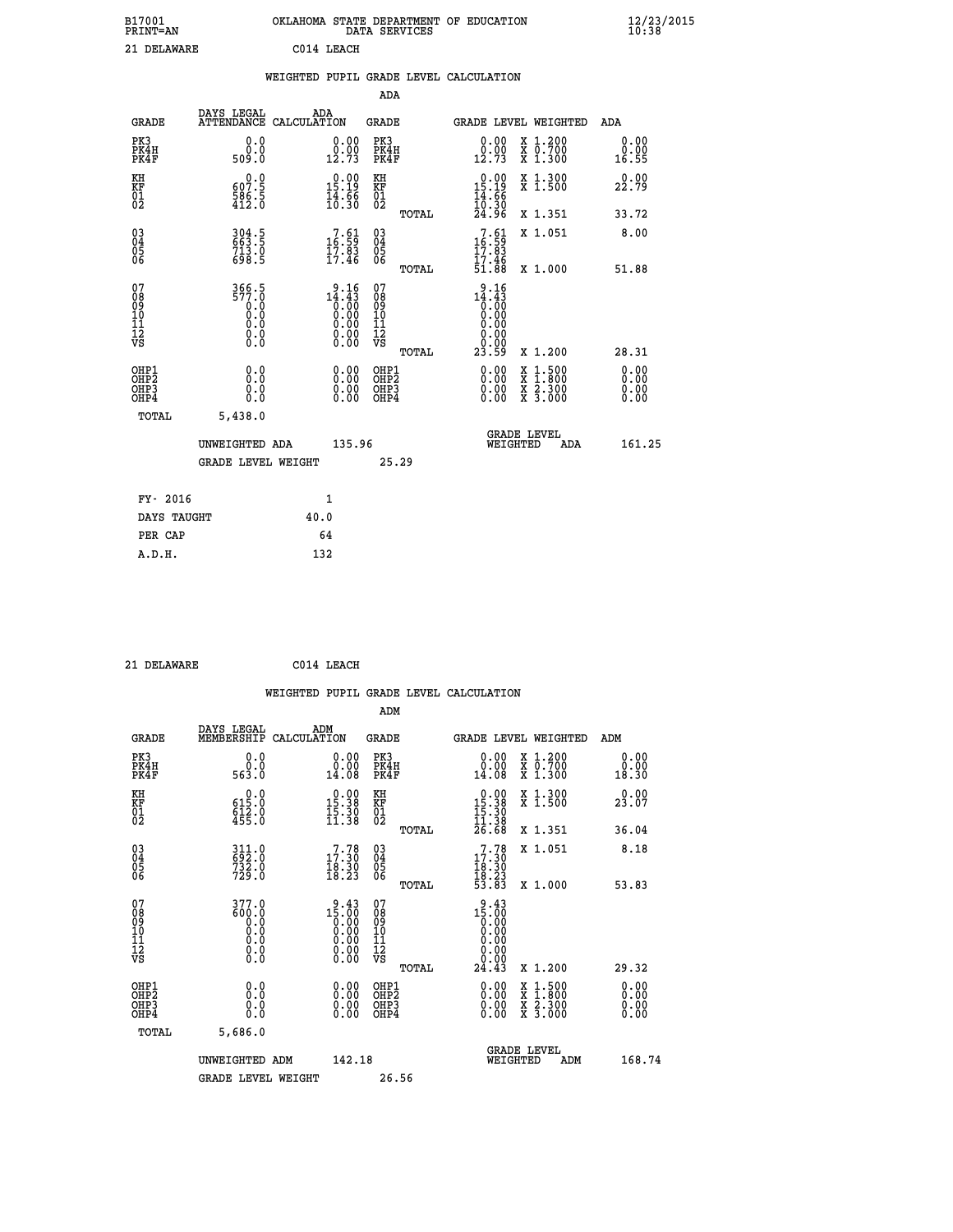| B17001<br><b>PRINT=AN</b> | OKLAHOMA<br>STATE DEPARTMENT OF EDUCATION<br>SERVICES<br>DATA | $\frac{12}{23}$ /2015<br>10:38 |
|---------------------------|---------------------------------------------------------------|--------------------------------|
| 21<br>DELAWARE            | C030<br>KENWOOD                                               |                                |

| 21 DELAWARE                                          |                                                   |      | C030 KENWOOD                                                  |                                         |       |                                                                                             |                                                                                                                                      |                              |
|------------------------------------------------------|---------------------------------------------------|------|---------------------------------------------------------------|-----------------------------------------|-------|---------------------------------------------------------------------------------------------|--------------------------------------------------------------------------------------------------------------------------------------|------------------------------|
|                                                      |                                                   |      |                                                               |                                         |       | WEIGHTED PUPIL GRADE LEVEL CALCULATION                                                      |                                                                                                                                      |                              |
|                                                      |                                                   |      |                                                               | <b>ADA</b>                              |       |                                                                                             |                                                                                                                                      |                              |
| <b>GRADE</b>                                         | DAYS LEGAL<br>ATTENDANCE CALCULATION              | ADA  |                                                               | <b>GRADE</b>                            |       |                                                                                             | GRADE LEVEL WEIGHTED                                                                                                                 | ADA                          |
| PK3<br>PK4H<br>PK4F                                  | 0.0<br>0.0<br>0.0                                 |      | 0.00<br>$\begin{smallmatrix} 0.00 \ 0.00 \end{smallmatrix}$   | PK3<br>PK4H<br>PK4F                     |       | 0.00<br>0.00<br>0.00                                                                        | X 1.200<br>X 0.700<br>X 1.300                                                                                                        | 0.00<br>0.00<br>0.00         |
| KH<br>KF<br>01<br>02                                 | 0.0<br>333.0<br>$\frac{408.0}{729.0}$             |      | $\begin{array}{c} 0.00 \\ 7.74 \\ 9.49 \\ 16.95 \end{array}$  | KH<br>KF<br>01<br>02                    |       | $\frac{0.00}{7.74}$<br>$\begin{array}{c} 6.45 \\ 16.95 \\ 26.44 \end{array}$                | X 1.300<br>X 1.500                                                                                                                   | 0.00<br>11.61                |
|                                                      |                                                   |      |                                                               |                                         | TOTAL |                                                                                             | X 1.351                                                                                                                              | 35.72                        |
| $^{03}_{04}$<br>05<br>06                             | 592.0<br>366.5<br>283.5<br>380.0                  |      | $\begin{smallmatrix}13.77\ 8.52\ 6.59\ 8.84\end{smallmatrix}$ | $^{03}_{04}$<br>05<br>ŎĞ                |       | $\begin{array}{c} 13\cdot 77\\ -8\cdot 52\\ 6\cdot 59\\ 8\cdot 84\\ 23\cdot 95 \end{array}$ | X 1.051                                                                                                                              | 14.47                        |
|                                                      |                                                   |      |                                                               |                                         | TOTAL |                                                                                             | X 1.000                                                                                                                              | 23.95                        |
| 07<br>08<br>09<br>11<br>11<br>12<br>VS               | $\frac{414.0}{507.0}$<br>0.0<br>0.0<br>$\S.$ $\S$ |      | $2.63$<br>11.79<br>0:00<br>0:00<br>0:00<br>Ŏ.ŎŎ<br>O.OO       | 07<br>08<br>09<br>101<br>11<br>12<br>VS | TOTAL | $\frac{9.63}{11.79}$<br>$\overline{0}\ .00$<br>0.00<br>0.00<br>Ŏ.ŌŌ<br>21.42                | X 1.200                                                                                                                              | 25.70                        |
| OHP1<br>OHP <sub>2</sub><br>OH <sub>P3</sub><br>OHP4 | 0.0<br>Ō.Ō<br>0.0<br>0.0                          |      |                                                               | OHP1<br>OHP2<br>OHP3<br>OHP4            |       | 0.00<br>0.00<br>0.00                                                                        | $\begin{smallmatrix} \mathtt{X} & 1 & 500 \\ \mathtt{X} & 1 & 800 \\ \mathtt{X} & 2 & 300 \\ \mathtt{X} & 3 & 000 \end{smallmatrix}$ | 0.00<br>0.00<br>0.00<br>0.00 |
| <b>TOTAL</b>                                         | 4,013.0                                           |      |                                                               |                                         |       |                                                                                             |                                                                                                                                      |                              |
|                                                      | UNWEIGHTED ADA                                    |      | 93.32                                                         |                                         |       | WEIGHTED                                                                                    | <b>GRADE LEVEL</b><br>ADA                                                                                                            | 111.45                       |
|                                                      | <b>GRADE LEVEL WEIGHT</b>                         |      |                                                               |                                         | 18.13 |                                                                                             |                                                                                                                                      |                              |
| FY- 2016                                             |                                                   |      | $\mathbf{1}$                                                  |                                         |       |                                                                                             |                                                                                                                                      |                              |
| DAYS TAUGHT                                          |                                                   | 43.0 |                                                               |                                         |       |                                                                                             |                                                                                                                                      |                              |
| PER CAP                                              |                                                   |      | 81                                                            |                                         |       |                                                                                             |                                                                                                                                      |                              |
| A.D.H.                                               |                                                   |      | 66                                                            |                                         |       |                                                                                             |                                                                                                                                      |                              |

 **21 DELAWARE C030 KENWOOD**

|                                         |                                                                                                                                      | WEIGHTED PUPIL GRADE LEVEL CALCULATION                                                   |                                         |       |                                                                                               |                                          |                      |
|-----------------------------------------|--------------------------------------------------------------------------------------------------------------------------------------|------------------------------------------------------------------------------------------|-----------------------------------------|-------|-----------------------------------------------------------------------------------------------|------------------------------------------|----------------------|
|                                         |                                                                                                                                      |                                                                                          | ADM                                     |       |                                                                                               |                                          |                      |
| <b>GRADE</b>                            | DAYS LEGAL<br>MEMBERSHIP                                                                                                             | ADM<br>CALCULATION                                                                       | <b>GRADE</b>                            |       |                                                                                               | GRADE LEVEL WEIGHTED                     | ADM                  |
| PK3<br>PK4H<br>PK4F                     | 0.0<br>0.0<br>Ŏ.Ŏ                                                                                                                    | $\begin{smallmatrix} 0.00 \ 0.00 \ 0.00 \end{smallmatrix}$                               | PK3<br>PK4H<br>PK4F                     |       | 0.00<br>0.00                                                                                  | X 1.200<br>X 0.700<br>X 1.300            | 0.00<br>0.00<br>0.00 |
| KH<br>KF<br>01<br>02                    | 362.0<br>$\frac{434}{786}$ :0                                                                                                        | $\begin{smallmatrix} 0.00\\ 8.42\\ 10.09\\ 18.28 \end{smallmatrix}$                      | KH<br>KF<br>01<br>02                    |       | $\begin{smallmatrix} 0.00\\ 8.42\\ 10.09\\ 18.28\\ 28.37 \end{smallmatrix}$                   | X 1.300<br>X 1.500                       | 0.00<br>12.63        |
|                                         |                                                                                                                                      |                                                                                          |                                         | TOTAL |                                                                                               | X 1.351                                  | 38.33                |
| 03<br>04<br>05<br>06                    | $\begin{smallmatrix} 624.0\\ 400.0\\ 289.0\\ 385.0 \end{smallmatrix}$                                                                | $\begin{array}{c} 14\cdot 51 \\ 9\cdot 30 \\ 6\cdot 72 \\ 8\cdot 95 \end{array}$         | 03<br>04<br>05<br>06                    |       | $\begin{array}{r} 14.51 \\[-4pt] 9.30 \\[-4pt] 6.72 \\[-4pt] 8.95 \\[-4pt] 24.97 \end{array}$ | X 1.051                                  | 15.25                |
|                                         |                                                                                                                                      |                                                                                          |                                         | TOTAL |                                                                                               | X 1.000                                  | 24.97                |
| 07<br>08<br>09<br>101<br>11<br>12<br>VS | $\begin{smallmatrix} 4\,3\,0\cdot\,0\\ 5\,6\,5\cdot\,0\\ 0\cdot\,0\\ 0\cdot\,0\\ 0\cdot\,0\\ 0\cdot\,0\\ 0\cdot\,0\end{smallmatrix}$ | $\begin{smallmatrix} 10.00\\13.14\\0.00\\0.00\\0.00\\0.00\\0.00\\0.00 \end{smallmatrix}$ | 07<br>08<br>09<br>11<br>11<br>12<br>VS  | TOTAL | $10.00$<br>$13.14$<br>$0.00$<br>$0.00$<br>$0.00$<br>$0.00$<br>$0.00$<br>23.14                 | X 1.200                                  | 27.77                |
| OHP1<br><b>OHP2</b><br>OHP3<br>OHP4     | 0.0<br>0.000                                                                                                                         | $0.00$<br>$0.00$<br>0.00                                                                 | OHP1<br><b>OHP2</b><br>OHP <sub>3</sub> |       | 0.00<br>0.00                                                                                  | X 1:500<br>X 1:800<br>X 2:300<br>X 3:000 | 0.00<br>0.00<br>0.00 |
| TOTAL                                   | 4,275.0                                                                                                                              |                                                                                          |                                         |       |                                                                                               |                                          |                      |
|                                         | UNWEIGHTED ADM<br><b>GRADE LEVEL WEIGHT</b>                                                                                          | 99.41                                                                                    | 19.54                                   |       | WEIGHTED                                                                                      | <b>GRADE LEVEL</b><br>ADM                | 118.95               |
|                                         |                                                                                                                                      |                                                                                          |                                         |       |                                                                                               |                                          |                      |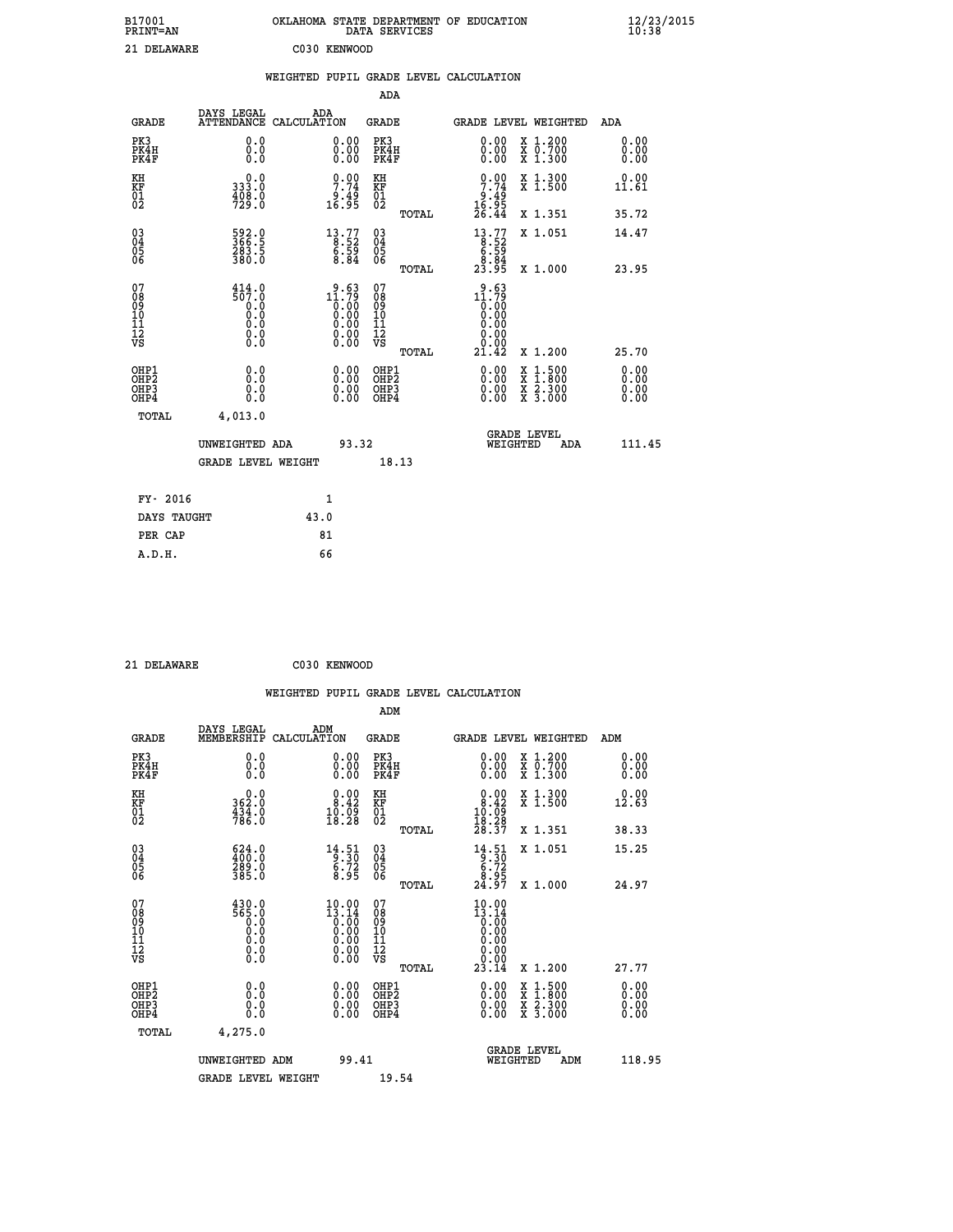| B17001<br><b>PRINT=AN</b> | OKLAHOMA<br>. STATE DEPARTMENT OF EDUCATION<br>DATA SERVICES | $\frac{12}{23}$ /2015 |
|---------------------------|--------------------------------------------------------------|-----------------------|
| 21 DELAWARE               | C034 MOSELEY                                                 |                       |

|                                        |                                                                 | WEIGHTED PUPIL GRADE LEVEL CALCULATION                               |                                                    |                                                                                                          |                       |
|----------------------------------------|-----------------------------------------------------------------|----------------------------------------------------------------------|----------------------------------------------------|----------------------------------------------------------------------------------------------------------|-----------------------|
|                                        |                                                                 |                                                                      | ADA                                                |                                                                                                          |                       |
| <b>GRADE</b>                           | DAYS LEGAL                                                      | ADA<br>ATTENDANCE CALCULATION                                        | GRADE                                              | GRADE LEVEL WEIGHTED                                                                                     | ADA                   |
| PK3<br>PK4H<br>PK4F                    | 0.0<br>0.0<br>1,443.5                                           | 0.00<br>0.00<br>35.21                                                | PK3<br>PK4H<br>PK4F                                | 0.00<br>X 1.200<br><del>Χ</del> Ō:7ŎŎ<br>Χ 1:300<br>0.00<br>35.21                                        | 0.00<br>0.00<br>45.77 |
| KH<br>KF<br>01<br>02                   | 0.0<br>$1, 122.5$<br>$784.5$<br>$1, 126.5$                      | $\begin{smallmatrix} 0.00\\ 27.38\\ 19.13\\ 27.48 \end{smallmatrix}$ | KH<br>KF<br>01<br>02                               | X 1.300<br>X 1.500<br>$\begin{smallmatrix} 0.00\\ 27.38\\ 19.13\\ 27.48\\ 46.61 \end{smallmatrix}$       | 0.00<br>41.07         |
|                                        |                                                                 |                                                                      | TOTAL                                              | X 1.351                                                                                                  | 62.97                 |
| $^{03}_{04}$<br>Ŏ5<br>06               | $1,315.0$<br>$546.5$<br>$1,\frac{1}{800}.\frac{5}{5}$           | $32.97$<br>$13.33$<br>$28.34$<br>$19.52$                             | $\begin{matrix} 03 \\ 04 \\ 05 \\ 06 \end{matrix}$ | $32.97$<br>$13.33$<br>$28.34$<br>$19.52$<br>$61.19$<br>X 1.051                                           | 33.71                 |
|                                        |                                                                 |                                                                      | TOTAL                                              | X 1.000                                                                                                  | 61.19                 |
| 07<br>08<br>09<br>11<br>11<br>12<br>VS | $744.0$<br>$375.0$<br>$0.0$<br>$0.0$<br>$0.0$<br>$0.0$<br>$0.0$ | $18.15\n9.15\n0.00\n0.00\n0.00\n0.00\n0.00$                          | 07<br>08<br>09<br>11<br>11<br>12<br>VS             | $18.15$<br>$0.15$<br>$0.00$<br>$0.00$<br>0.00<br>0.00<br>ŏ.ŏŏ                                            |                       |
|                                        |                                                                 |                                                                      | TOTAL                                              | 27.30<br>X 1.200                                                                                         | 32.76                 |
| OHP1<br>OHP2<br>OHP3<br>OHP4           | 0.0<br>0.0<br>0.0                                               | 0.00<br>$\begin{smallmatrix} 0.00 \ 0.00 \end{smallmatrix}$          | OHP1<br>OHP <sub>2</sub><br>OHP3<br>OHP4           | 0.00<br>$\begin{smallmatrix} x & 1.500 \\ x & 1.800 \\ x & 2.300 \\ x & 3.000 \end{smallmatrix}$<br>0.00 | 0.00<br>0.00<br>0.00  |
| <b>TOTAL</b>                           | 9,420.0<br>UNWEIGHTED ADA                                       | 229.76                                                               |                                                    | <b>GRADE LEVEL</b><br>WEIGHTED<br>ADA                                                                    | 277.47                |
|                                        | <b>GRADE LEVEL WEIGHT</b>                                       |                                                                      | 47.71                                              |                                                                                                          |                       |
|                                        | FY- 2016                                                        | 1                                                                    |                                                    |                                                                                                          |                       |
|                                        | DAYS TAUGHT                                                     | 41.0                                                                 |                                                    |                                                                                                          |                       |
|                                        | PER CAP                                                         | 33                                                                   |                                                    |                                                                                                          |                       |
| A.D.H.                                 |                                                                 | 223                                                                  |                                                    |                                                                                                          |                       |

| 21 DELAWARE                                        |                                                                                                                         |             | C034 MOSELEY                                                |                                                     |       |                                                                                               |          |                                                                                          |                              |  |
|----------------------------------------------------|-------------------------------------------------------------------------------------------------------------------------|-------------|-------------------------------------------------------------|-----------------------------------------------------|-------|-----------------------------------------------------------------------------------------------|----------|------------------------------------------------------------------------------------------|------------------------------|--|
|                                                    |                                                                                                                         |             |                                                             | ADM                                                 |       | WEIGHTED PUPIL GRADE LEVEL CALCULATION                                                        |          |                                                                                          |                              |  |
| <b>GRADE</b>                                       | DAYS LEGAL<br>MEMBERSHIP                                                                                                | CALCULATION | ADM                                                         | <b>GRADE</b>                                        |       |                                                                                               |          | GRADE LEVEL WEIGHTED                                                                     | ADM                          |  |
| PK3<br>PK4H<br>PK4F                                | 0.0<br>0.0<br>1,612.0                                                                                                   |             | $\begin{smallmatrix} 0.00\\ 0.00\\ 39.32 \end{smallmatrix}$ | PK3<br>PK4H<br>PK4F                                 |       | 0.00<br>0.00<br>39.32                                                                         |          | X 1.200<br>X 0.700<br>X 1.300                                                            | 0.00<br>0.00<br>51.12        |  |
| KH<br>KF<br>01<br>02                               | 0.0<br>1, 195:0<br>831:0<br>1, 185:0                                                                                    |             | 29.00<br>$\frac{20}{28}$ : $\frac{27}{90}$                  | KH<br>KF<br>01<br>02                                |       | $29.15$<br>$20.27$<br>$28.90$<br>$49.17$                                                      |          | X 1.300<br>X 1.500                                                                       | 0.00<br>43.73                |  |
|                                                    |                                                                                                                         |             |                                                             |                                                     | TOTAL |                                                                                               |          | X 1.351                                                                                  | 66.43                        |  |
| $\begin{matrix} 03 \\ 04 \\ 05 \\ 06 \end{matrix}$ | $\begin{smallmatrix} 1\,, & 3\,7\,3\,. & 0\\ 5\,7\,1\,. & 0\\ 1\,, & 2\,1\,4\,. & 0\\ 8\,6\,9\,. & 0 \end{smallmatrix}$ |             | 33.49<br>13.93<br>29.61<br>21.20                            | $\begin{array}{c} 03 \\ 04 \\ 05 \\ 06 \end{array}$ | TOTAL | 33.49<br>13.93<br>29.61<br>21.20<br>64.74                                                     |          | X 1.051<br>X 1.000                                                                       | 35.20<br>64.74               |  |
| 07<br>08<br>09<br>11<br>11<br>12<br>VS             | $759.0$<br>$413.0$<br>$0.0$<br>$0.0$<br>$0.0$<br>$\S.$ $\S$                                                             |             | $18.51$<br>$10.07$<br>$0.00$                                | 07<br>08<br>09<br>101<br>11<br>12<br>VS             | TOTAL | 18.51<br>$\begin{smallmatrix} 10.07 \ 0.00 \ 0.00 \end{smallmatrix}$<br>0.00<br>0.00<br>28.58 |          | X 1.200                                                                                  | 34.30                        |  |
| OHP1<br>OH <sub>P</sub> 2<br>OHP3<br>OHP4          | 0.0<br>0.000                                                                                                            |             | $0.00$<br>$0.00$<br>0.00                                    | OHP1<br>OHP <sub>2</sub><br>OHP3<br>OHP4            |       | 0.00<br>0.00<br>0.00                                                                          |          | $\begin{smallmatrix} x & 1.500 \\ x & 1.800 \\ x & 2.300 \\ x & 3.000 \end{smallmatrix}$ | 0.00<br>0.00<br>0.00<br>0.00 |  |
| TOTAL                                              | 10,022.0<br>UNWEIGHTED ADM<br><b>GRADE LEVEL WEIGHT</b>                                                                 |             | 244.45                                                      | 51.07                                               |       |                                                                                               | WEIGHTED | <b>GRADE LEVEL</b><br>ADM                                                                | 295.52                       |  |
|                                                    |                                                                                                                         |             |                                                             |                                                     |       |                                                                                               |          |                                                                                          |                              |  |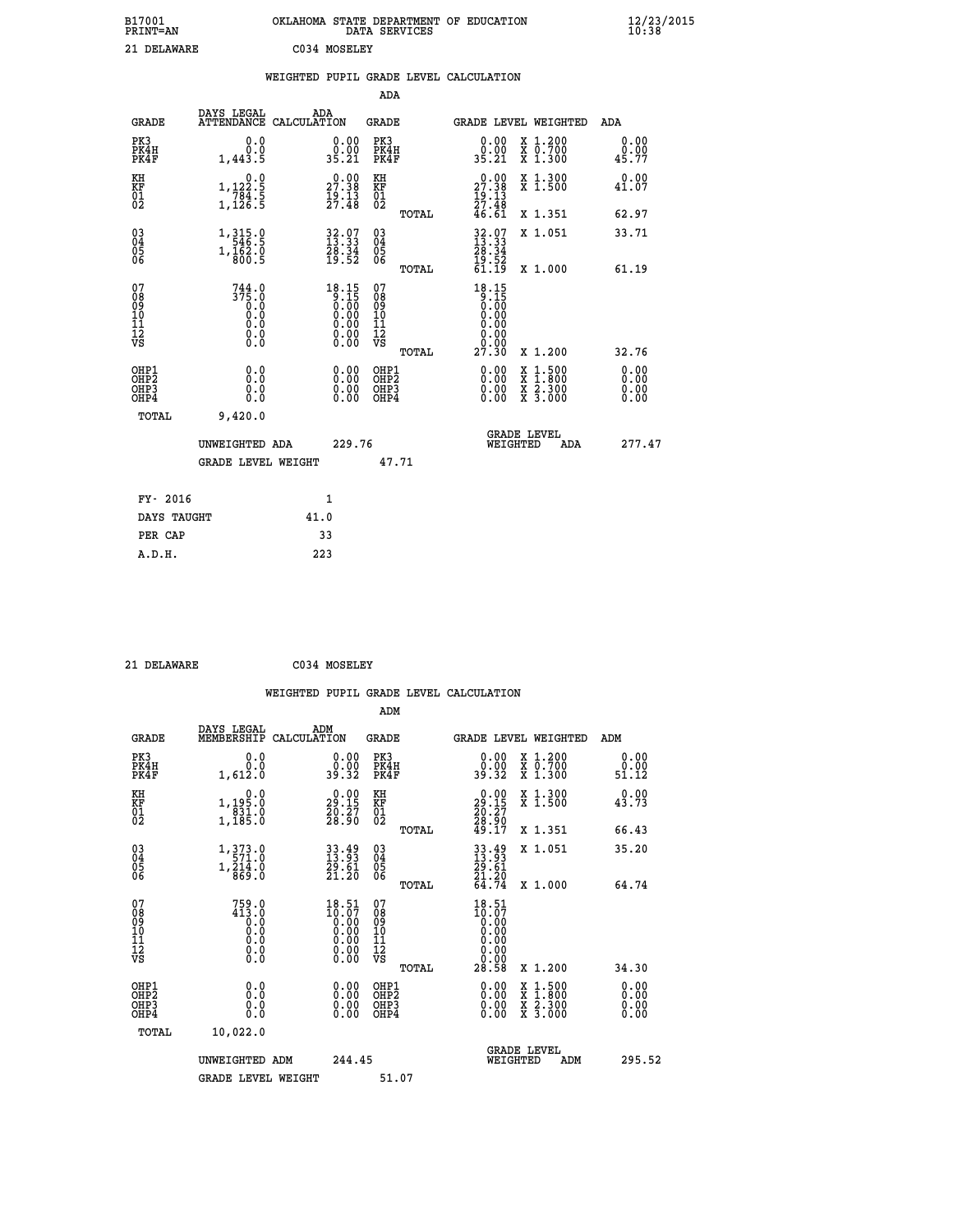| B17001          | OKLAHOMA STATE DEPARTMENT OF EDUCATION |
|-----------------|----------------------------------------|
| <b>PRINT=AN</b> | DATA SERVICES                          |
| 21 DELAWARE     | 1001 JAY                               |

|  |  | WEIGHTED PUPIL GRADE LEVEL CALCULATION |
|--|--|----------------------------------------|
|  |  |                                        |

| DAYS LEGAL                | ADA                                                                                                                                                            | <b>GRADE</b>                                                                                     |                                                                                                                                                                                                                                                                                                                                                                                                                             |                                   |                                                                                                                                                                                                                                                                                               | ADA                                                    |
|---------------------------|----------------------------------------------------------------------------------------------------------------------------------------------------------------|--------------------------------------------------------------------------------------------------|-----------------------------------------------------------------------------------------------------------------------------------------------------------------------------------------------------------------------------------------------------------------------------------------------------------------------------------------------------------------------------------------------------------------------------|-----------------------------------|-----------------------------------------------------------------------------------------------------------------------------------------------------------------------------------------------------------------------------------------------------------------------------------------------|--------------------------------------------------------|
| 88.0<br>0:0<br>5:2,965    |                                                                                                                                                                | PK3<br>PK4H<br>PK4F                                                                              |                                                                                                                                                                                                                                                                                                                                                                                                                             | 2.00<br>õ?.õŏ<br>67.40            | X 1.200<br>X 0.700<br>X 1.300                                                                                                                                                                                                                                                                 | 2.40<br>0.00<br>87.62                                  |
| 0.0                       |                                                                                                                                                                |                                                                                                  |                                                                                                                                                                                                                                                                                                                                                                                                                             |                                   | X 1.300<br>X 1.500                                                                                                                                                                                                                                                                            | 0.00<br>179.55                                         |
|                           |                                                                                                                                                                |                                                                                                  |                                                                                                                                                                                                                                                                                                                                                                                                                             |                                   | X 1.351                                                                                                                                                                                                                                                                                       | 391.76                                                 |
|                           | $117.31$<br>$119.83$                                                                                                                                           |                                                                                                  |                                                                                                                                                                                                                                                                                                                                                                                                                             | $117.31$<br>$119.83$              | X 1.051                                                                                                                                                                                                                                                                                       | 123.29                                                 |
|                           |                                                                                                                                                                |                                                                                                  |                                                                                                                                                                                                                                                                                                                                                                                                                             |                                   | X 1.000                                                                                                                                                                                                                                                                                       | 352.35                                                 |
|                           |                                                                                                                                                                | 07<br>08<br>09<br>11<br>11<br>12<br>VS                                                           |                                                                                                                                                                                                                                                                                                                                                                                                                             |                                   | X 1.200                                                                                                                                                                                                                                                                                       | 763.97                                                 |
| 32.0<br>0.0<br>0.0<br>Ō.Ō |                                                                                                                                                                | OHP1<br>OHP <sub>2</sub><br>OHP3<br>OHP4                                                         |                                                                                                                                                                                                                                                                                                                                                                                                                             | $0.73$<br>$0.00$<br>0.00<br>0.00  | X 1:500<br>X 1:800<br>X 2:300<br>X 3:000                                                                                                                                                                                                                                                      | 1.10<br>0.00<br>0.00<br>0.00                           |
| TOTAL<br>69,788.5         |                                                                                                                                                                |                                                                                                  |                                                                                                                                                                                                                                                                                                                                                                                                                             |                                   |                                                                                                                                                                                                                                                                                               |                                                        |
|                           |                                                                                                                                                                |                                                                                                  |                                                                                                                                                                                                                                                                                                                                                                                                                             |                                   | ADA                                                                                                                                                                                                                                                                                           | 1,902.04                                               |
|                           |                                                                                                                                                                |                                                                                                  |                                                                                                                                                                                                                                                                                                                                                                                                                             |                                   |                                                                                                                                                                                                                                                                                               |                                                        |
| FY- 2016                  | $\mathbf{1}$                                                                                                                                                   |                                                                                                  |                                                                                                                                                                                                                                                                                                                                                                                                                             |                                   |                                                                                                                                                                                                                                                                                               |                                                        |
| DAYS TAUGHT               | 44.0                                                                                                                                                           |                                                                                                  |                                                                                                                                                                                                                                                                                                                                                                                                                             |                                   |                                                                                                                                                                                                                                                                                               |                                                        |
| PER CAP                   | 62                                                                                                                                                             |                                                                                                  |                                                                                                                                                                                                                                                                                                                                                                                                                             |                                   |                                                                                                                                                                                                                                                                                               |                                                        |
| A.D.H.                    | 1,435                                                                                                                                                          |                                                                                                  |                                                                                                                                                                                                                                                                                                                                                                                                                             |                                   |                                                                                                                                                                                                                                                                                               |                                                        |
|                           | 5,267:0<br>6,889:0<br>5,860:0<br>5,161.5<br>5,272.5<br>5,196.0<br>5,035.0<br>$4,539.5$<br>$5,529.5$<br>$4,722.0$<br>$4,525.0$<br>$4,626.0$<br>$4,070.0$<br>0.0 | ATTENDANCE CALCULATION<br>$\frac{118.09}{114.43}$<br>UNWEIGHTED ADA<br><b>GRADE LEVEL WEIGHT</b> | ADA<br>$\begin{smallmatrix} 2.00\\ 0.00\\ 67.40 \end{smallmatrix}$<br>$\begin{smallmatrix} &0.00\\ 119.70\\ 156.80\\ 133.18\end{smallmatrix}$<br>KH<br>KF<br>01<br>02<br>03<br>04<br>05<br>06<br>$\begin{smallmatrix} 103\cdot 17\\ 125\cdot 67\\ 107\cdot 32\\ 102\cdot 84\\ 105\cdot 14\\ 92\cdot 50\\ 0\cdot 00\end{smallmatrix}$<br>$0.73$<br>$0.00$<br>$\begin{smallmatrix} 0.00 \ 0.00 \end{smallmatrix}$<br>1,586.11 | TOTAL<br>TOTAL<br>TOTAL<br>315.93 | $\begin{smallmatrix} &0.00\\ 119.70\\ 156.80\\ 133.18\\ 289.98 \end{smallmatrix}$<br>$\frac{118.09}{114.43}$<br>$\frac{114.43}{352.35}$<br>$\begin{smallmatrix} 103\cdot 17\\ 125\cdot 67\\ 107\cdot 32\\ 102\cdot 84\\ 105\cdot 14\\ 92\cdot 50\\ 0\cdot 00\\ 636\cdot 64 \end{smallmatrix}$ | GRADE LEVEL WEIGHTED<br><b>GRADE LEVEL</b><br>WEIGHTED |

| 21 DELAWARE | I001 JAY |  |
|-------------|----------|--|

 **B17001<br>PRINT=AN** 

|                                                    |                                                                             | WEIGHTED PUPIL GRADE LEVEL CALCULATION                                                                 |                                                    |       |                                                                                        |                                          |                                                 |
|----------------------------------------------------|-----------------------------------------------------------------------------|--------------------------------------------------------------------------------------------------------|----------------------------------------------------|-------|----------------------------------------------------------------------------------------|------------------------------------------|-------------------------------------------------|
|                                                    |                                                                             |                                                                                                        | ADM                                                |       |                                                                                        |                                          |                                                 |
| <b>GRADE</b>                                       | DAYS LEGAL<br>MEMBERSHIP                                                    | ADM<br>CALCULATION                                                                                     | <b>GRADE</b>                                       |       |                                                                                        | <b>GRADE LEVEL WEIGHTED</b>              | ADM                                             |
| PK3<br>PK4H<br>PK4F                                | 88.0<br>3,225.0                                                             | 2.00<br>$7\overline{3}\cdot 30$<br>73.30                                                               | PK3<br>PK4H<br>PK4F                                |       | 2.00<br>$\frac{0.00}{73.30}$                                                           | X 1.200<br>X 0.700<br>X 1.300            | 2.40<br>0.00<br>95.29                           |
| KH<br>KF<br>01<br>02                               | 0.0<br>5,693.0<br>7,349.0<br>6,227.0                                        | $\begin{smallmatrix} &0.00\\ 129.39\\ 167.02\\ 141.52\end{smallmatrix}$                                | KH<br>KF<br>01<br>02                               |       | $\begin{smallmatrix} &0.00\\ 129.39\\ 167.02\\ 141.52\\ 308.54 \end{smallmatrix}$      | X 1.300<br>X 1.500                       | 0.00<br>194.09                                  |
|                                                    |                                                                             |                                                                                                        |                                                    | TOTAL |                                                                                        | X 1.351                                  | 416.84                                          |
| $\begin{matrix} 03 \\ 04 \\ 05 \\ 06 \end{matrix}$ | 5,512.0<br>5,514.0<br>5,435.0<br>5,311.0                                    | $\begin{array}{c} 125\cdot 27\\ 125\cdot 32\\ 123\cdot 52\\ 120\cdot 70 \end{array}$                   | $\begin{matrix} 03 \\ 04 \\ 05 \\ 06 \end{matrix}$ |       | $\begin{smallmatrix} 125.27\\ 125.32\\ 123.52\\ 120.70\\ 369.54 \end{smallmatrix}$     | X 1.051                                  | 131.66                                          |
|                                                    |                                                                             |                                                                                                        |                                                    | TOTAL |                                                                                        | X 1.000                                  | 369.54                                          |
| 07<br>089<br>090<br>1112<br>VS                     | $4,791.0$<br>5,800.0<br>5,080.0<br>5,080.0<br>4,815.0<br>4,982.0<br>4,429.0 | $\begin{array}{l} 108.89 \\ 131.82 \\ 115.45 \\ 109.43 \\ 113.23 \end{array}$<br>$\frac{100.66}{0.00}$ | 07<br>08<br>09<br>11<br>11<br>12<br>VS             |       | 108.89<br>131.82<br>115.45<br>$1109.43$<br>$113.23$<br>$100.66$<br>$0.00$<br>$679.48$  |                                          |                                                 |
|                                                    |                                                                             |                                                                                                        |                                                    | TOTAL |                                                                                        | X 1.200                                  | 815.38                                          |
| OHP1<br>OHP2<br>OHP3<br>OHP4                       | 43.0<br>0.0<br>0.000                                                        | $\begin{smallmatrix} 0.98\0.00\\0.00\\0.00\end{smallmatrix}$                                           | OHP1<br>OHP2<br>OHP3<br>OHP4                       |       | $\begin{smallmatrix} 0.98 \\[-4pt] 0.00 \\[-4pt] 0.00 \\[-4pt] 0.00 \end{smallmatrix}$ | X 1:500<br>X 1:800<br>X 2:300<br>X 3:000 | $\frac{1}{0}$ : $\frac{47}{00}$<br>0.00<br>0.00 |
| TOTAL                                              | 74,294.0                                                                    |                                                                                                        |                                                    |       |                                                                                        |                                          |                                                 |
|                                                    | UNWEIGHTED ADM                                                              | 1,688.50                                                                                               |                                                    |       | WEIGHTED                                                                               | <b>GRADE LEVEL</b><br>ADM                | 2,026.67                                        |
|                                                    | <b>GRADE LEVEL WEIGHT</b>                                                   |                                                                                                        | 338.17                                             |       |                                                                                        |                                          |                                                 |
|                                                    |                                                                             |                                                                                                        |                                                    |       |                                                                                        |                                          |                                                 |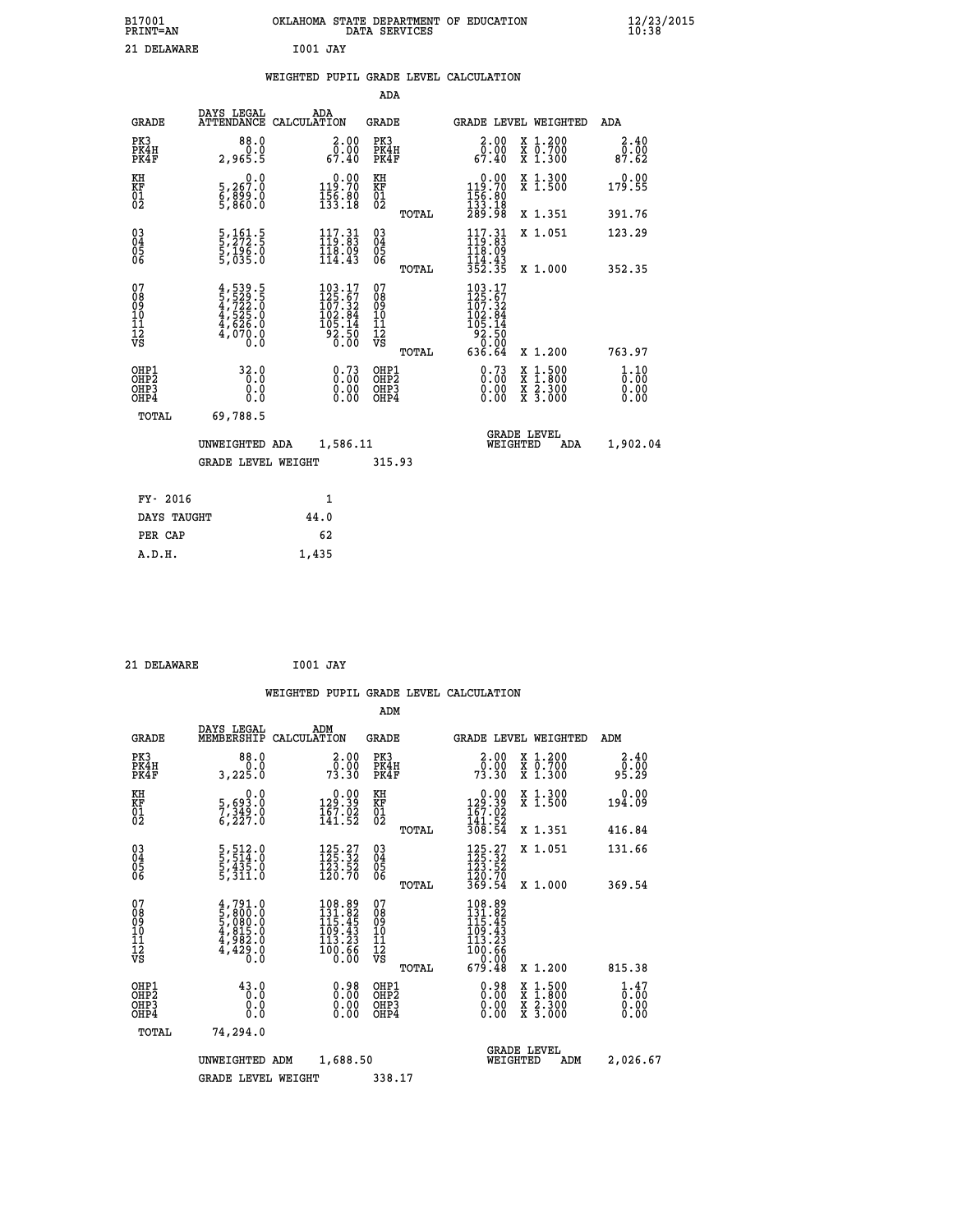| B17001<br><b>PRINT=AN</b> | OKLAHOMA STATE DEPARTMENT OF EDUCATION<br>DATA SERVICES | $\frac{12}{23}$ /2015 |
|---------------------------|---------------------------------------------------------|-----------------------|
| 21 DELAWARE               | I002 GROVE                                              |                       |

|  |  | WEIGHTED PUPIL GRADE LEVEL CALCULATION |
|--|--|----------------------------------------|
|  |  |                                        |

|                                           |                                                                                     |                                                                                                     | ADA                                      |       |                                                                                                               |                                                                                                  |                              |
|-------------------------------------------|-------------------------------------------------------------------------------------|-----------------------------------------------------------------------------------------------------|------------------------------------------|-------|---------------------------------------------------------------------------------------------------------------|--------------------------------------------------------------------------------------------------|------------------------------|
| <b>GRADE</b>                              | DAYS LEGAL                                                                          | ADA<br>ATTENDANCE CALCULATION                                                                       | GRADE                                    |       | GRADE LEVEL WEIGHTED                                                                                          |                                                                                                  | ADA                          |
| PK3<br>PK4H<br>PK4F                       | 77.0<br>0.0<br>5,509.0                                                              | $1.97$<br>$0.00$<br>141.26                                                                          | PK3<br>PK4H<br>PK4F                      |       | $\begin{smallmatrix} 1.97\ 0.00\ 141.26 \end{smallmatrix}$                                                    | X 1.200<br>X 0.700<br>X 1.300                                                                    | 2.36<br>0.00<br>183.64       |
| KH<br>KF<br>01<br>02                      | 0.0<br>6,796:5<br>7,298:0<br>7,010:0                                                | $\begin{smallmatrix} 0.00\\ 174.27\\ 187.13\\ 179.74 \end{smallmatrix}$                             | KH<br>KF<br>01<br>02                     |       | $\begin{smallmatrix} &0.00\\ 174.27\\ 187.13\\ 179.74\\ 366.87\end{smallmatrix}$                              | X 1.300<br>X 1.500                                                                               | 0.00<br>261.41               |
|                                           |                                                                                     |                                                                                                     |                                          | TOTAL |                                                                                                               | X 1.351                                                                                          | 495.64                       |
| 03<br>04<br>05<br>06                      | 5, 473.5<br>6,305.0                                                                 | $\begin{smallmatrix} 165.99\\ 188.14\\ 161.67\\ 155.79 \end{smallmatrix}$                           | 03<br>04<br>05<br>06                     |       | 165.99<br>188.14<br>161:67<br>155:79<br>505:60                                                                | X 1.051                                                                                          | 174.46                       |
|                                           |                                                                                     |                                                                                                     |                                          | TOTAL |                                                                                                               | X 1.000                                                                                          | 505.60                       |
| 07<br>08<br>09<br>11<br>11<br>12<br>VS    | $6,725.5$<br>$6,632.0$<br>$7,127.0$<br>$6,607.0$<br>$5,276.0$<br>$5,603.5$<br>$0.0$ | $\begin{smallmatrix} 172.45\\170.05\\182.74\\169.41\\155.28\\135.28\\143.68\\0.00\end{smallmatrix}$ | 07<br>08<br>09<br>11<br>11<br>12<br>VS   | TOTAL | $\begin{smallmatrix} 172.45\\ 170.05\\ 182.74\\ 169.41\\ 135.28\\ 143.68\\ 0.00\\ 973.61\\ \end{smallmatrix}$ | X 1.200                                                                                          | 1,168.33                     |
| OHP1<br>OH <sub>P</sub> 2<br>OHP3<br>OHP4 | 0.0<br>0.0<br>$0.\overline{0}$                                                      | 0.00<br>0.00                                                                                        | OHP1<br>OHP <sub>2</sub><br>OHP3<br>OHP4 |       | 0.00<br>0.00<br>0.00                                                                                          | $\begin{smallmatrix} x & 1 & 500 \\ x & 1 & 800 \\ x & 2 & 300 \\ x & 3 & 000 \end{smallmatrix}$ | 0.00<br>0.00<br>0.00<br>0.00 |
| TOTAL                                     | 90,853.5                                                                            |                                                                                                     |                                          |       |                                                                                                               |                                                                                                  |                              |
|                                           | UNWEIGHTED ADA                                                                      | 2,329.57                                                                                            |                                          |       | WEIGHTED                                                                                                      | <b>GRADE LEVEL</b><br>ADA                                                                        | 2,791.44                     |
|                                           | <b>GRADE LEVEL WEIGHT</b>                                                           |                                                                                                     | 461.87                                   |       |                                                                                                               |                                                                                                  |                              |
| FY- 2016                                  |                                                                                     | $\mathbf{1}$                                                                                        |                                          |       |                                                                                                               |                                                                                                  |                              |
|                                           |                                                                                     |                                                                                                     |                                          |       |                                                                                                               |                                                                                                  |                              |
| DAYS TAUGHT                               |                                                                                     | 39.0                                                                                                |                                          |       |                                                                                                               |                                                                                                  |                              |
| PER CAP                                   |                                                                                     | 35                                                                                                  |                                          |       |                                                                                                               |                                                                                                  |                              |
| A.D.H.                                    |                                                                                     | 2,116                                                                                               |                                          |       |                                                                                                               |                                                                                                  |                              |

| DELAWARE |  |
|----------|--|

 **ADM**

 **21 DELAWARE I002 GROVE**

| <b>GRADE</b>                                       | DAYS LEGAL<br>MEMBERSHIP                                                                         | ADM<br>CALCULATION                                                                                  | <b>GRADE</b>                                       | GRADE LEVEL WEIGHTED                                                                                                                                                                                                                                                           |                                          | ADM                    |
|----------------------------------------------------|--------------------------------------------------------------------------------------------------|-----------------------------------------------------------------------------------------------------|----------------------------------------------------|--------------------------------------------------------------------------------------------------------------------------------------------------------------------------------------------------------------------------------------------------------------------------------|------------------------------------------|------------------------|
| PK3<br>PK4H<br>PK4F                                | 78.0<br>0.0<br>5,858.0                                                                           | $\frac{2.00}{0.00}$<br>150.21                                                                       | PK3<br>PK4H<br>PK4F                                | $2.00$<br>$0.00$<br>150.21                                                                                                                                                                                                                                                     | X 1.200<br>X 0.700<br>X 1.300            | 2.40<br>0.00<br>195.27 |
| KH<br>KF<br>01<br>02                               | 0.0<br>7,186:0<br>7,596:0<br>7,271:0                                                             | $\begin{smallmatrix} &0.00\\184.26\\194.77\\186.44\end{smallmatrix}$                                | KH<br>KF<br>01<br>02                               | $\begin{smallmatrix} &0.00\\ 184.26\\ 194.77\\ 186.44\\ 381.21\end{smallmatrix}$                                                                                                                                                                                               | X 1.300<br>X 1.500                       | 0.00<br>276.39         |
|                                                    |                                                                                                  |                                                                                                     | TOTAL                                              |                                                                                                                                                                                                                                                                                | X 1.351                                  | 515.01                 |
| $\begin{matrix} 03 \\ 04 \\ 05 \\ 06 \end{matrix}$ | $\begin{smallmatrix} 6 & 716 & 0 \\ 7 & 620 & 0 \\ 6 & 556 & 0 \\ 6 & 321 & 0 \end{smallmatrix}$ | $\begin{smallmatrix} 172.21 \\ 195.38 \\ 168.10 \\ 162.08 \end{smallmatrix}$                        | $\begin{matrix} 03 \\ 04 \\ 05 \\ 06 \end{matrix}$ | $172.21$<br>$195.38$<br>$168.10$<br>$162.08$<br>$525.56$                                                                                                                                                                                                                       | X 1.051                                  | 180.99                 |
|                                                    |                                                                                                  |                                                                                                     | TOTAL                                              |                                                                                                                                                                                                                                                                                | X 1.000                                  | 525.56                 |
| 07<br>08<br>09<br>101<br>11<br>12<br>VS            | $7,091.0$<br>$6,969.0$<br>$7,500.0$<br>$7,100.0$<br>$5,718.0$<br>$6,099.0$<br>$0.0$              | $\begin{smallmatrix} 181.82\\178.69\\192.31\\182.05\\186.62\\146.62\\156.38\\0.00\end{smallmatrix}$ | 07<br>08<br>09<br>11<br>11<br>12<br>VS             | 181.82<br>178.69<br>192.31<br>182.05<br>146.62<br>15ĕ.38<br>0.00                                                                                                                                                                                                               |                                          |                        |
|                                                    |                                                                                                  |                                                                                                     | TOTAL                                              | 1,037.87                                                                                                                                                                                                                                                                       | X 1.200                                  | 1,245.44               |
| OHP1<br>OHP2<br>OH <sub>P3</sub><br>OHP4           | 0.0<br>0.000                                                                                     | $0.00$<br>$0.00$<br>0.00                                                                            | OHP1<br>OHP2<br>OHP3<br>OHP4                       | $\begin{smallmatrix} 0.00 & 0.00 & 0.00 & 0.00 & 0.00 & 0.00 & 0.00 & 0.00 & 0.00 & 0.00 & 0.00 & 0.00 & 0.00 & 0.00 & 0.00 & 0.00 & 0.00 & 0.00 & 0.00 & 0.00 & 0.00 & 0.00 & 0.00 & 0.00 & 0.00 & 0.00 & 0.00 & 0.00 & 0.00 & 0.00 & 0.00 & 0.00 & 0.00 & 0.00 & 0.00 & 0.0$ | X 1:500<br>X 1:800<br>X 2:300<br>X 3:000 | 0.00<br>0.00<br>0.00   |
| TOTAL                                              | 95,679.0                                                                                         |                                                                                                     |                                                    |                                                                                                                                                                                                                                                                                |                                          |                        |
|                                                    | UNWEIGHTED                                                                                       | 2,453.32<br>ADM                                                                                     |                                                    | WEIGHTED                                                                                                                                                                                                                                                                       | <b>GRADE LEVEL</b><br>ADM                | 2,941.06               |
|                                                    | <b>GRADE LEVEL WEIGHT</b>                                                                        |                                                                                                     | 487.74                                             |                                                                                                                                                                                                                                                                                |                                          |                        |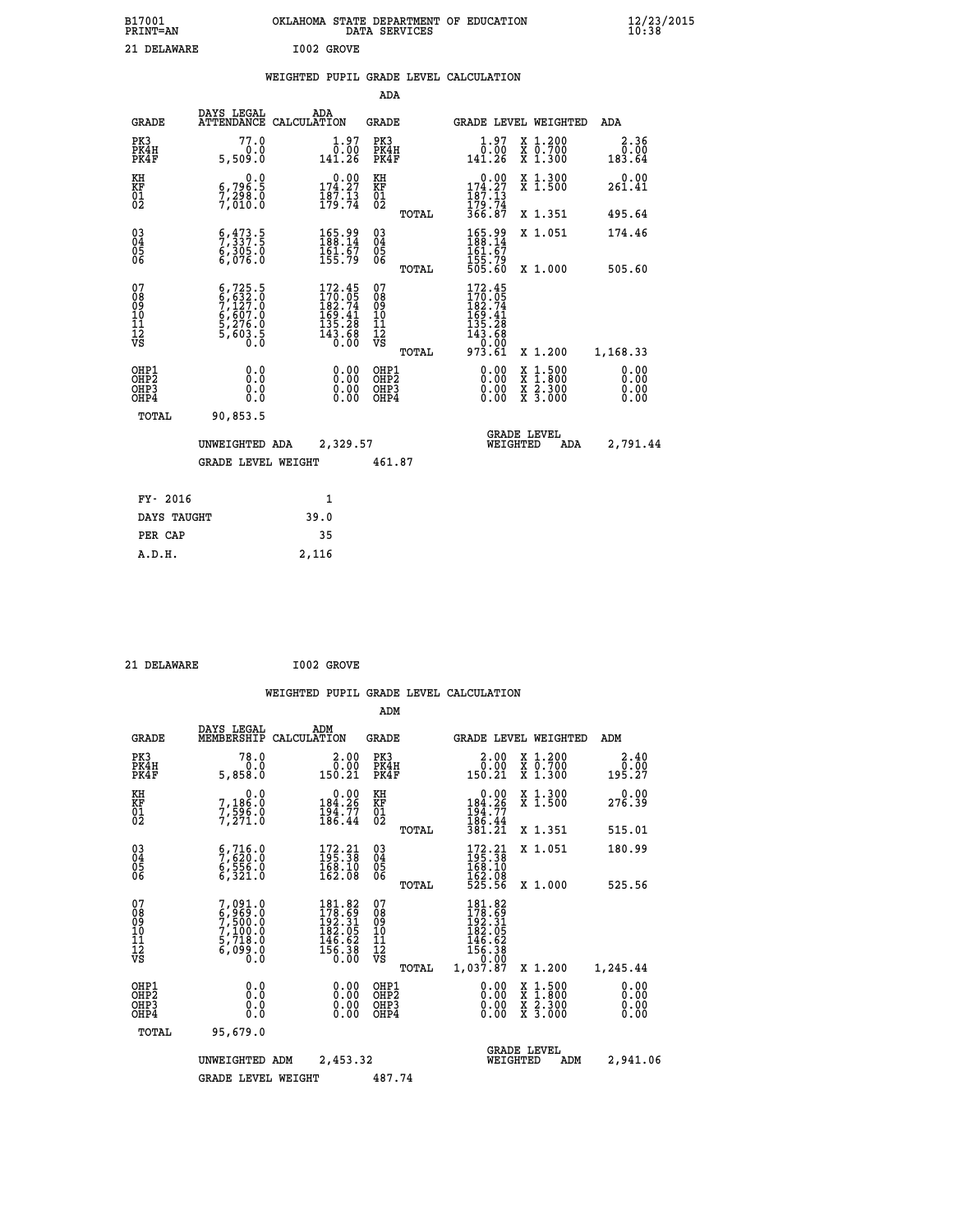| B17001<br><b>PRINT=AN</b> | OKLAHOMA STATE DEPARTMENT OF EDUCATION<br>DATA SERVICES | $\frac{12}{23}$ /2015 |
|---------------------------|---------------------------------------------------------|-----------------------|
| 21 DELAWARE               | I003 KANSAS                                             |                       |

|  |  | WEIGHTED PUPIL GRADE LEVEL CALCULATION |
|--|--|----------------------------------------|
|  |  |                                        |

|                                                                              |                                                                             |                                                                      | ADA                                                |       |                                                                 |                                          |                               |
|------------------------------------------------------------------------------|-----------------------------------------------------------------------------|----------------------------------------------------------------------|----------------------------------------------------|-------|-----------------------------------------------------------------|------------------------------------------|-------------------------------|
| <b>GRADE</b>                                                                 | DAYS LEGAL                                                                  | ADA<br>ATTENDANCE CALCULATION                                        | GRADE                                              |       | GRADE LEVEL WEIGHTED                                            |                                          | ADA                           |
| PK3<br>PK4H<br>PK4F                                                          | 308.0<br>0.0<br>2,227.0                                                     | 7.16<br>$\frac{0.00}{51.79}$                                         | PK3<br>PK4H<br>PK4F                                |       | 7.16<br>$\overset{0.00}{_{51.79}}$                              | X 1.200<br>X 0.700<br>X 1.300            | 8.59<br>0.00<br>67.33         |
| KH<br>KF<br>01<br>02                                                         | $\begin{smallmatrix}&&&0.0\\1,916.5\\2,149.0\\2,016.5\end{smallmatrix}$     | $\begin{smallmatrix} 0.00\\ 44.57\\ 49.98\\ 46.90 \end{smallmatrix}$ | KH<br>KF<br>01<br>02                               |       | $0.00\n44.57\n49.98\n46.90\n96.88$                              | X 1.300<br>X 1.500                       | 0.00<br>66.86                 |
|                                                                              |                                                                             |                                                                      |                                                    | TOTAL |                                                                 | X 1.351                                  | 130.88                        |
| $\begin{matrix} 03 \\ 04 \\ 05 \\ 06 \end{matrix}$                           | $2,438.0$<br>$2,182.0$<br>$2,130.0$<br>$2,130.0$                            | 56.70<br>50.74<br>49.53                                              | $\begin{matrix} 03 \\ 04 \\ 05 \\ 06 \end{matrix}$ |       | 56.70<br>65.77<br>50.74<br>53.ۆ <u>4</u><br>166.04              | X 1.051                                  | 59.59<br>166.04               |
|                                                                              |                                                                             |                                                                      |                                                    | TOTAL |                                                                 | X 1.000                                  |                               |
| 07<br>08<br>09<br>11<br>11<br>12<br>VS                                       | 2, 190.5<br>2, 872.5<br>3, 450.5<br>3, 978.5<br>3, 021.0<br>2, 530.5<br>0.0 | $50.9466.8080.2469.2770.2670.2658.85$                                | 07<br>08<br>09<br>11<br>11<br>12<br>VS             | TOTAL | 50.94<br>66.804<br>69.27<br>69.27<br>70.265<br>58.850<br>396.36 | X 1.200                                  | 475.63                        |
| OHP1<br>OH <sub>P</sub> <sub>2</sub><br>OH <sub>P3</sub><br>OH <sub>P4</sub> | 463.0<br>0.0<br>0.0                                                         | 10.77<br>0.00<br>0.00<br>0.00                                        | OHP1<br>OHP2<br>OHP3<br>OHP4                       |       | 10.77<br>0.00<br>0.00<br>0.00                                   | X 1:500<br>X 1:800<br>X 2:300<br>X 3:000 | 16.16<br>0.00<br>0.00<br>0.00 |
| TOTAL                                                                        | 35,701.5                                                                    |                                                                      |                                                    |       |                                                                 |                                          |                               |
|                                                                              | UNWEIGHTED ADA                                                              | 830.27                                                               |                                                    |       | WEIGHTED                                                        | <b>GRADE LEVEL</b><br>ADA                | 991.08                        |
|                                                                              | <b>GRADE LEVEL WEIGHT</b>                                                   |                                                                      | 160.81                                             |       |                                                                 |                                          |                               |
|                                                                              |                                                                             |                                                                      |                                                    |       |                                                                 |                                          |                               |
| FY- 2016                                                                     |                                                                             | 1                                                                    |                                                    |       |                                                                 |                                          |                               |
| DAYS TAUGHT                                                                  |                                                                             | 43.0                                                                 |                                                    |       |                                                                 |                                          |                               |
| PER CAP                                                                      |                                                                             | 62                                                                   |                                                    |       |                                                                 |                                          |                               |
| A.D.H.                                                                       |                                                                             | 690                                                                  |                                                    |       |                                                                 |                                          |                               |

| - - | ______ |  |
|-----|--------|--|

 **ADM**

 **A.D.H. 690**

 **21 DELAWARE I003 KANSAS**

| <b>GRADE</b>                 | DAYS LEGAL<br>MEMBERSHIP                                                      | ADM<br>CALCULATION                                                   | <b>GRADE</b>                                       |       |                                                                                | <b>GRADE LEVEL WEIGHTED</b>              | ADM                           |
|------------------------------|-------------------------------------------------------------------------------|----------------------------------------------------------------------|----------------------------------------------------|-------|--------------------------------------------------------------------------------|------------------------------------------|-------------------------------|
| PK3<br>PK4H<br>PK4F          | 344.0<br>2,489.0                                                              | $\begin{smallmatrix}8.00\0.00\\57.88\end{smallmatrix}$               | PK3<br>PK4H<br>PK4F                                |       | 8.00<br>ŏ.ŏŏ<br>57.88                                                          | X 1.200<br>X 0.700<br>X 1.300            | 9.60<br>0.00<br>75.24         |
| KH<br>KF<br>01<br>02         | 0.0<br>2,044.0<br>2,267.0<br>2,107.0                                          | $\begin{smallmatrix} 0.00\\ 47.53\\ 52.72\\ 49.00 \end{smallmatrix}$ | KH<br>KF<br>01<br>02                               |       | $\begin{smallmatrix}&&0.00\\47.53\\52.72\\49.00\\101.72\end{smallmatrix}$      | X 1.300<br>X 1.500                       | 0.00<br>71.30                 |
|                              |                                                                               |                                                                      |                                                    | TOTAL |                                                                                | X 1.351                                  | 137.42                        |
| 03<br>04<br>05<br>06         | $\begin{smallmatrix} 2,528.0\\ 2,922.0\\ 2,289.0\\ 2,200.0 \end{smallmatrix}$ | 58.79<br>67.95<br>53.23<br>51.16                                     | $\begin{matrix} 03 \\ 04 \\ 05 \\ 06 \end{matrix}$ |       | $\begin{smallmatrix} 58.79\\ 67.95\\ 53.23\\ 51.16\\ 172.34 \end{smallmatrix}$ | X 1.051                                  | 61.79                         |
|                              |                                                                               |                                                                      |                                                    | TOTAL |                                                                                | X 1.000                                  | 172.34                        |
| 07<br>08901112<br>1112<br>VS | 2,260.0<br>3,976.0<br>3,618.0<br>3,201.0<br>3,155.0<br>2,707.0<br>0.0         | 52.56<br>69.21<br>84.14<br>74.44<br>73.37<br>62.95<br>62.95          | 07<br>08<br>09<br>01<br>11<br>11<br>12<br>VS       | TOTAL | 52.56<br>69.21<br>84.14<br>74.44<br>73.37<br>62.950<br>6.00<br>416.67          | X 1.200                                  | 500.00                        |
| OHP1<br>OHP2<br>OHP3<br>OHP4 | 463.0<br>0.0<br>0.0<br>Ŏ.Ŏ                                                    | $\begin{smallmatrix} 10.77\\ 0.00\\ 0.00\\ 0.00 \end{smallmatrix}$   | OHP1<br>OHP2<br>OHP3<br>OHP4                       |       | $\begin{smallmatrix} 10.77\\ 0.00\\ 0.00\\ 0.00 \end{smallmatrix}$             | X 1:500<br>X 1:800<br>X 2:300<br>X 3:000 | 16.16<br>0.00<br>0.00<br>0.00 |
| TOTAL                        | 37,570.0                                                                      |                                                                      |                                                    |       |                                                                                |                                          |                               |
|                              | UNWEIGHTED ADM                                                                | 873.70                                                               |                                                    |       | <b>GRADE LEVEL</b><br>WEIGHTED                                                 | ADM                                      | 1,043.85                      |
|                              | <b>GRADE LEVEL WEIGHT</b>                                                     |                                                                      | 170.15                                             |       |                                                                                |                                          |                               |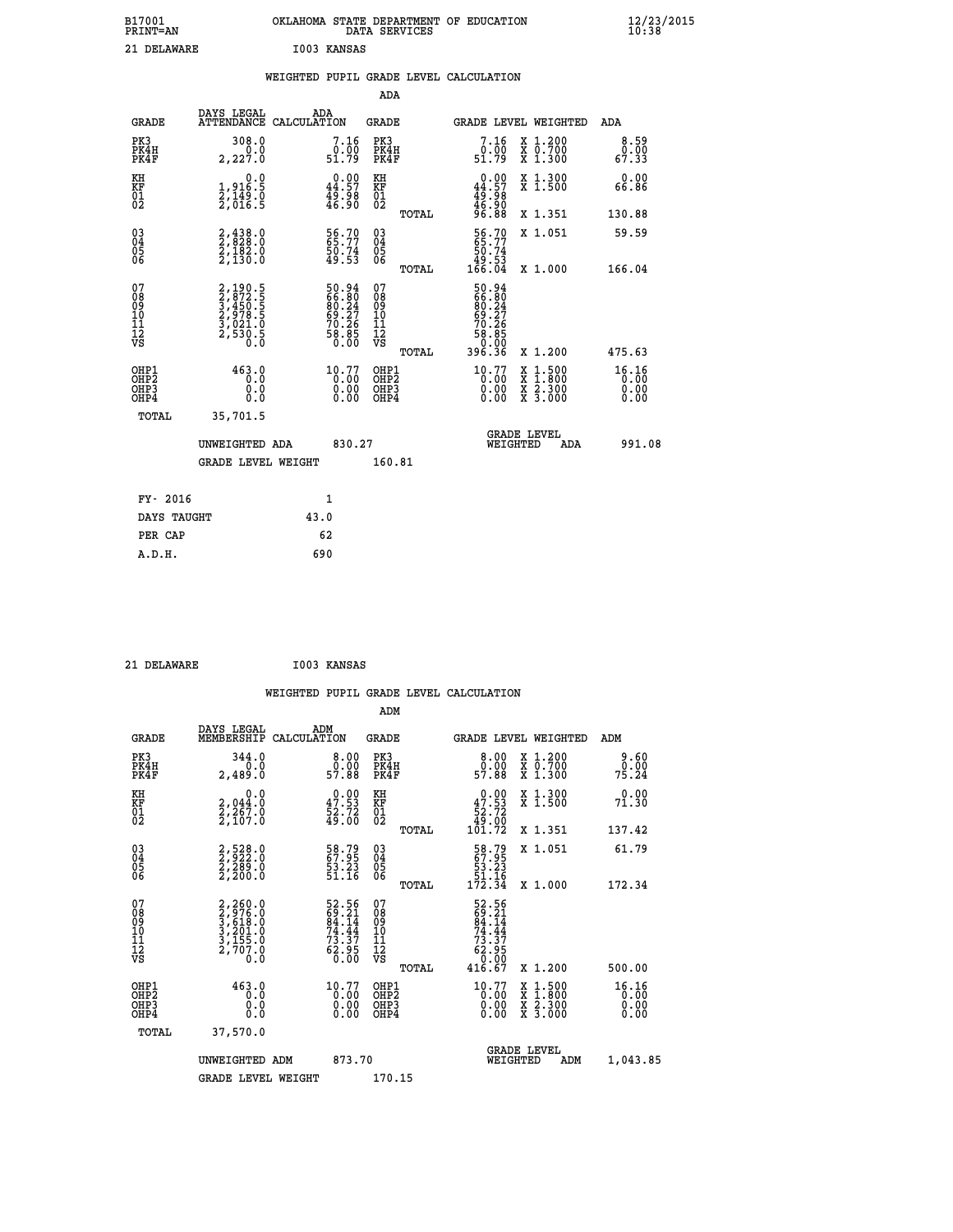| B17001<br><b>PRINT=AN</b> | OKLAHOMA STATE DEPARTMENT OF EDUCATION<br>DATA SERVICES | $\frac{12}{23}$ /2015 |
|---------------------------|---------------------------------------------------------|-----------------------|
| 21 DELAWARE               | I004 COLCORD                                            |                       |

|  |  | WEIGHTED PUPIL GRADE LEVEL CALCULATION |
|--|--|----------------------------------------|
|  |  |                                        |

|                                                                              |                                                                                   |                                                                                          | ADA                                                |       |                                                                                                         |                                                                                                                                           |                              |
|------------------------------------------------------------------------------|-----------------------------------------------------------------------------------|------------------------------------------------------------------------------------------|----------------------------------------------------|-------|---------------------------------------------------------------------------------------------------------|-------------------------------------------------------------------------------------------------------------------------------------------|------------------------------|
| <b>GRADE</b>                                                                 | DAYS LEGAL                                                                        | ADA<br>ATTENDANCE CALCULATION                                                            | GRADE                                              |       | <b>GRADE LEVEL WEIGHTED</b>                                                                             |                                                                                                                                           | ADA                          |
| PK3<br>PK4H<br>PK4F                                                          | 151.0<br>0.0<br>991.0                                                             | 3.97<br>0.00<br>26.08                                                                    | PK3<br>PK4H<br>PK4F                                |       | 3.97<br>0.00<br>26.08                                                                                   | X 1.200<br>X 0.700<br>X 1.300                                                                                                             | 4.76<br>0.00<br>33.90        |
| KH<br>KF<br>01<br>02                                                         | 0.0<br>1,706:0<br>1,162:0<br>1,445:0                                              | $\begin{smallmatrix} 0.00\\ 44.89\\ 30.58\\ 38.03 \end{smallmatrix}$                     | KH<br>KF<br>01<br>02                               |       | $\begin{smallmatrix} 0.00\\ 44.89\\ 30.58\\ 38.03\\ 68.61 \end{smallmatrix}$                            | X 1.300<br>X 1.500                                                                                                                        | 0.00<br>67.34                |
|                                                                              |                                                                                   |                                                                                          |                                                    | TOTAL |                                                                                                         | X 1.351                                                                                                                                   | 92.69                        |
| $^{03}_{04}$<br>Ŏ5<br>06                                                     | $\frac{1}{1}, \frac{210}{328}.0\\ 1, \frac{337}{337}.0\\1, 245.5$                 | $34.95$<br>$34.95$<br>$35.18$<br>$32.78$                                                 | $\begin{matrix} 03 \\ 04 \\ 05 \\ 06 \end{matrix}$ |       | $\begin{array}{c} 31.84 \\ 34.95 \\ 35.18 \\ 32.78 \\ 102.91 \end{array}$                               | X 1.051                                                                                                                                   | 33.46                        |
|                                                                              |                                                                                   |                                                                                          |                                                    | TOTAL |                                                                                                         | X 1.000                                                                                                                                   | 102.91                       |
| 07<br>08<br>09<br>11<br>11<br>12<br>VS                                       | $1,578.0$<br>$1,306.5$<br>$1,887.0$<br>$2,366.0$<br>$1,693.0$<br>$2,045.0$<br>0.0 | $\begin{smallmatrix} 44.16\\ 34.38\\ 49.66\\ 62.26\\ 44.55\\ 3\\ 0.00 \end{smallmatrix}$ | 07<br>08<br>09<br>11<br>11<br>12<br>VS             | TOTAL | $\begin{array}{r} 44.16 \\ 34.38 \\ 49.66 \\ 62.25 \\ 64.555 \\ 3.80 \\ 0.000 \\ 288.83 \\ \end{array}$ | X 1.200                                                                                                                                   | 346.60                       |
| OHP1<br>OH <sub>P</sub> <sub>2</sub><br>OH <sub>P3</sub><br>OH <sub>P4</sub> | 0.0<br>Ō.Ō<br>0.0<br>0.0                                                          | 0.00<br>0.00<br>0.00                                                                     | OHP1<br>OHP2<br>OHP3<br>OHP4                       |       | 0.00<br>0.00<br>0.00                                                                                    | $\begin{smallmatrix} \mathtt{X} & 1\cdot500\\ \mathtt{X} & 1\cdot800\\ \mathtt{X} & 2\cdot300\\ \mathtt{X} & 3\cdot000 \end{smallmatrix}$ | 0.00<br>0.00<br>0.00<br>0.00 |
| TOTAL                                                                        | 21,551.0                                                                          |                                                                                          |                                                    |       |                                                                                                         |                                                                                                                                           |                              |
|                                                                              | UNWEIGHTED ADA                                                                    | 567.13                                                                                   |                                                    |       | WEIGHTED                                                                                                | <b>GRADE LEVEL</b><br>ADA                                                                                                                 | 681.66                       |
|                                                                              | <b>GRADE LEVEL WEIGHT</b>                                                         |                                                                                          | 114.53                                             |       |                                                                                                         |                                                                                                                                           |                              |
| FY- 2016                                                                     |                                                                                   | $\mathbf{1}$                                                                             |                                                    |       |                                                                                                         |                                                                                                                                           |                              |
|                                                                              |                                                                                   |                                                                                          |                                                    |       |                                                                                                         |                                                                                                                                           |                              |
| DAYS TAUGHT                                                                  |                                                                                   | 38.0                                                                                     |                                                    |       |                                                                                                         |                                                                                                                                           |                              |
| PER CAP                                                                      |                                                                                   | 66                                                                                       |                                                    |       |                                                                                                         |                                                                                                                                           |                              |
| A.D.H.                                                                       |                                                                                   | 431                                                                                      |                                                    |       |                                                                                                         |                                                                                                                                           |                              |

| 21 | DELAWARE |
|----|----------|
|    |          |

 **ADM**

 **21 DELAWARE I004 COLCORD**

| <b>GRADE</b>                                         | DAYS LEGAL<br>MEMBERSHIP                                                            | ADM<br>CALCULATION                                                       | <b>GRADE</b>                                  |       |                                                                                                                                                  | GRADE LEVEL WEIGHTED                                                                                                | ADM                   |  |
|------------------------------------------------------|-------------------------------------------------------------------------------------|--------------------------------------------------------------------------|-----------------------------------------------|-------|--------------------------------------------------------------------------------------------------------------------------------------------------|---------------------------------------------------------------------------------------------------------------------|-----------------------|--|
| PK3<br>PK4H<br>PK4F                                  | 153.0<br>1,023.0                                                                    | $\begin{smallmatrix} 4.03\ 0.00\ 26.92 \end{smallmatrix}$                | PK3<br>PK4H<br>PK4F                           |       | $\begin{smallmatrix} 4.03\ 0.00\ 26.92 \end{smallmatrix}$                                                                                        | X 1.200<br>X 0.700<br>X 1.300                                                                                       | 4.84<br>0.00<br>35.00 |  |
| KH<br>KF<br>01<br>02                                 | 0.0<br>$\frac{1}{1}, \frac{840}{243}$ .0<br>1,518.0                                 | $0.00\n48.42\n32.71\n39.95$                                              | KH<br>KF<br>$\overline{01}$                   |       | $0.00\n48.42\n32.71\n39.95\n72.66$                                                                                                               | X 1.300<br>X 1.500                                                                                                  | 0.00<br>72.63         |  |
|                                                      |                                                                                     |                                                                          |                                               | TOTAL |                                                                                                                                                  | X 1.351                                                                                                             | 98.16                 |  |
| 03<br>04<br>05<br>06                                 | $1,380.0$<br>$1,411.0$<br>$1,411.0$<br>$1,323.0$                                    | 33.21<br>36.32<br>37.13<br>34.82                                         | 030404<br>06                                  |       | $\begin{array}{r} 33\cdot 21 \\ 36\cdot 32 \\ 37\cdot 13 \\ 34\cdot 82 \\ 108\cdot 27 \end{array}$                                               | X 1.051                                                                                                             | 34.90                 |  |
|                                                      |                                                                                     |                                                                          |                                               | TOTAL |                                                                                                                                                  | X 1.000                                                                                                             | 108.27                |  |
| 07<br>089<br>090<br>1112<br>VS                       | $1,776.0$<br>$1,384.0$<br>$1,994.0$<br>$2,553.0$<br>$1,780.0$<br>$2,222.0$<br>$0.0$ | $46.74$<br>$36.42$<br>$52.47$<br>$67.18$<br>$46.84$<br>$58.47$<br>$0.00$ | 07<br>08<br>09<br>001<br>11<br>11<br>12<br>VS | TOTAL | $\begin{smallmatrix} 46\cdot74\\ 36\cdot42\\ 52\cdot47\\ 67\cdot18\\ 67\cdot84\\ 46\cdot84\\ 58\cdot47\\ 0\cdot00\\ 308\cdot12\end{smallmatrix}$ | X 1.200                                                                                                             | 369.74                |  |
| OHP1<br>OHP <sub>2</sub><br>OH <sub>P3</sub><br>OHP4 | 0.0<br>0.000                                                                        |                                                                          | OHP1<br>OHP2<br>OHP3<br>OHP4                  |       | 0.00<br>$0.00$<br>0.00                                                                                                                           | $\begin{array}{l} \mathtt{X} & 1.500 \\ \mathtt{X} & 1.800 \\ \mathtt{X} & 2.300 \\ \mathtt{X} & 3.000 \end{array}$ | 0.00<br>0.00<br>0.00  |  |
| TOTAL                                                | 22,862.0                                                                            |                                                                          |                                               |       |                                                                                                                                                  |                                                                                                                     |                       |  |
|                                                      | UNWEIGHTED                                                                          | 601.63<br>ADM                                                            |                                               |       | WEIGHTED                                                                                                                                         | <b>GRADE LEVEL</b><br>ADM                                                                                           | 723.54                |  |
|                                                      | <b>GRADE LEVEL WEIGHT</b>                                                           |                                                                          | 121.91                                        |       |                                                                                                                                                  |                                                                                                                     |                       |  |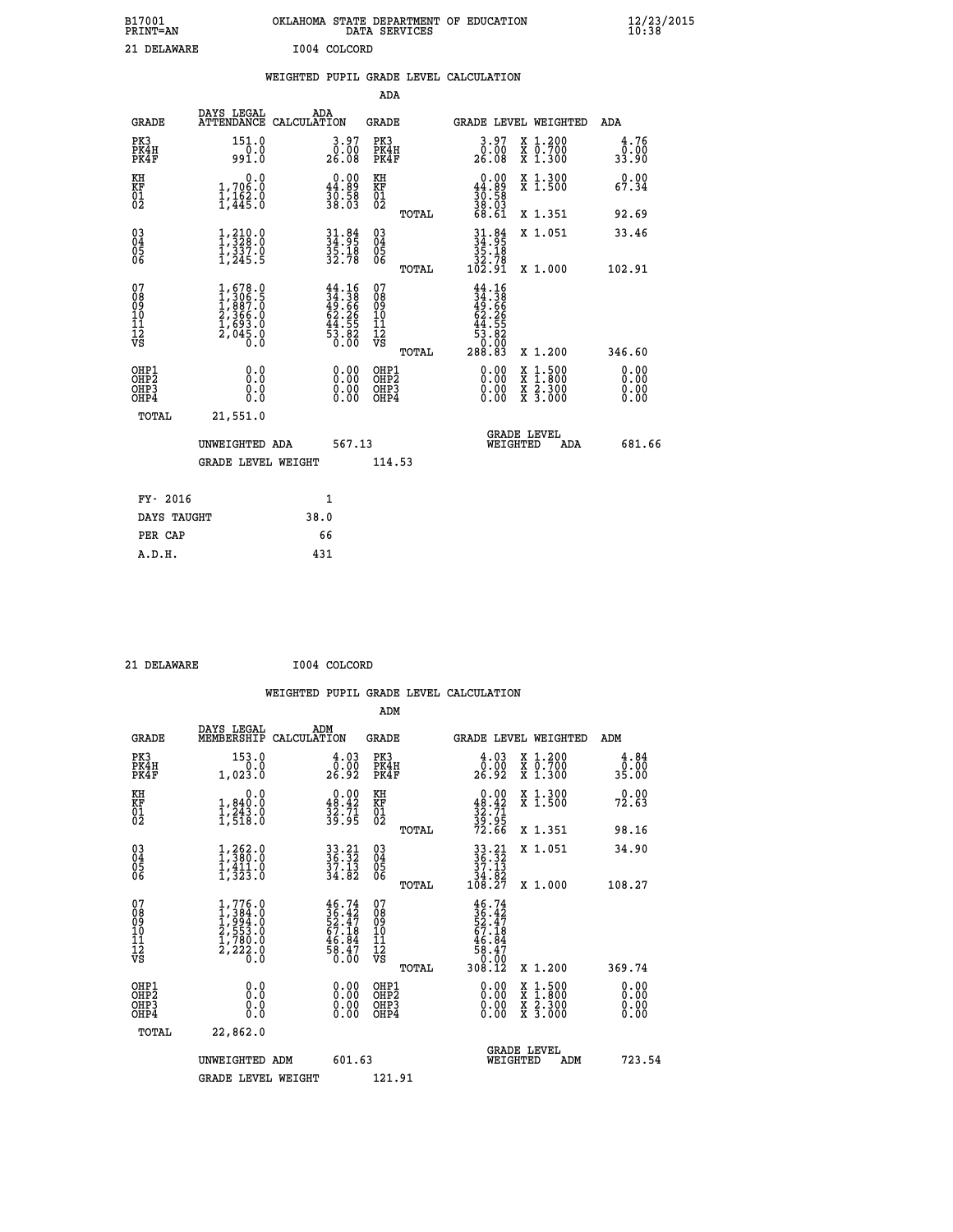| B17001<br><b>PRINT=AN</b> | OKLAHOMA STATE DEPARTMENT OF EDUCATION<br>DATA SERVICES | $\frac{12}{23}$ /2015 |
|---------------------------|---------------------------------------------------------|-----------------------|
| 21 DELAWARE               | 1005 OAKS-MISSION                                       |                       |

|                                                                    |                                                                                                       | WEIGHTED PUPIL GRADE LEVEL CALCULATION                                   |                                        |       |                                                                                                 |                                                                                        |                               |
|--------------------------------------------------------------------|-------------------------------------------------------------------------------------------------------|--------------------------------------------------------------------------|----------------------------------------|-------|-------------------------------------------------------------------------------------------------|----------------------------------------------------------------------------------------|-------------------------------|
|                                                                    |                                                                                                       |                                                                          | <b>ADA</b>                             |       |                                                                                                 |                                                                                        |                               |
| <b>GRADE</b>                                                       |                                                                                                       | DAYS LEGAL ADA ATTENDANCE CALCULATION                                    | <b>GRADE</b>                           |       |                                                                                                 | GRADE LEVEL WEIGHTED                                                                   | ADA                           |
| PK3<br>PK4H<br>PK4F                                                | 387.0<br>437.0                                                                                        | $\begin{smallmatrix} 8.80\ 0.00\ 9.93 \end{smallmatrix}$                 | PK3<br>PK4H<br>PK4F                    |       | 8.80<br>$0.00$<br>9.93                                                                          | X 1.200<br>X 0.700<br>X 1.300                                                          | 10.56<br>$\frac{0.00}{12.91}$ |
| KH<br>KF<br>01<br>02                                               | 0.0<br>540.5<br>540.0<br>605.0                                                                        | $\begin{smallmatrix} 0.00\\ 12.28\\ 12.27\\ 13.75 \end{smallmatrix}$     | KH<br>KF<br>01<br>02                   |       | $\begin{array}{r} 0.00 \\[-4pt] 12.28 \\[-4pt] 12.27 \\[-4pt] 13.75 \\[-4pt] 26.02 \end{array}$ | X 1.300<br>X 1.500                                                                     | 0.00<br>18.42                 |
|                                                                    |                                                                                                       |                                                                          |                                        | TOTAL |                                                                                                 | X 1.351                                                                                | 35.15                         |
| $\begin{smallmatrix} 03 \\[-4pt] 04 \end{smallmatrix}$<br>05<br>06 | 888.0<br>$712.5$<br>957.5                                                                             | $20.18$<br>14:49<br>16.19<br>21.76                                       | $\substack{03 \\ 04}$<br>05<br>06      |       | 20.18<br>$\begin{array}{c} 14.49 \\ 16.19 \\ 21.76 \\ 52.44 \end{array}$                        | X 1.051                                                                                | 21.21                         |
|                                                                    |                                                                                                       |                                                                          |                                        | TOTAL |                                                                                                 | X 1.000                                                                                | 52.44                         |
| 07<br>08<br>09<br>11<br>11<br>12<br>VS                             | $\begin{smallmatrix} & 645.5\\ & 867.0\\ 1,129.5\\ 1,139.5\\ 1,330.0\\ 976.0\\ 0.0 \end{smallmatrix}$ | $14.67$<br>$19.70$<br>$25.67$<br>$25.90$<br>$30.23$<br>$22.18$<br>$0.00$ | 07<br>08<br>09<br>11<br>11<br>12<br>VS | TOTAL | $14.67$<br>$19.70$<br>$25.67$<br>$25.90$<br>$30.23$<br>22.18<br>00:07<br>138.35                 | X 1.200                                                                                | 166.02                        |
| OHP1<br>OH <sub>P</sub> 2<br>OHP3<br>OHP4                          | 0.0<br>0.0<br>0.0                                                                                     | 0.0000<br>$\begin{smallmatrix} 0.00 \ 0.00 \end{smallmatrix}$            | OHP1<br>OHP2<br>OHP3<br>OHP4           |       | 0.00<br>0.00<br>0.00                                                                            | $1:500$<br>1:800<br>$\frac{\text{X}}{\text{X}}$<br>$\frac{x}{x}$ $\frac{5:300}{3:000}$ | 0.00<br>0.00<br>0.00<br>0.00  |
| <b>TOTAL</b>                                                       | 11,792.5                                                                                              |                                                                          |                                        |       |                                                                                                 |                                                                                        |                               |
|                                                                    | UNWEIGHTED ADA                                                                                        | 268.00                                                                   |                                        |       |                                                                                                 | GRADE LEVEL<br>WEIGHTED<br>ADA                                                         | 316.71                        |
|                                                                    | <b>GRADE LEVEL WEIGHT</b>                                                                             |                                                                          | 48.71                                  |       |                                                                                                 |                                                                                        |                               |
| FY- 2016                                                           |                                                                                                       | $\mathbf{1}$                                                             |                                        |       |                                                                                                 |                                                                                        |                               |
| DAYS TAUGHT                                                        |                                                                                                       | 44.0                                                                     |                                        |       |                                                                                                 |                                                                                        |                               |
| PER CAP                                                            |                                                                                                       | 79                                                                       |                                        |       |                                                                                                 |                                                                                        |                               |

 **21 DELAWARE I005 OAKS-MISSION**

|                                                      |                                                                                                      |                                                                          | ADM                                                 |                                                                              |                                          |                        |
|------------------------------------------------------|------------------------------------------------------------------------------------------------------|--------------------------------------------------------------------------|-----------------------------------------------------|------------------------------------------------------------------------------|------------------------------------------|------------------------|
| <b>GRADE</b>                                         | DAYS LEGAL<br>MEMBERSHIP                                                                             | ADM<br>CALCULATION                                                       | <b>GRADE</b>                                        |                                                                              | GRADE LEVEL WEIGHTED                     | ADM                    |
| PK3<br>PK4H<br>PK4F                                  | 418.0<br>0.0<br>489.0                                                                                | 9.50<br>0.00<br>11.11                                                    | PK3<br>PK4H<br>PK4F                                 | 9.50<br>$\begin{smallmatrix} 0.00 \ 11.11 \end{smallmatrix}$                 | X 1.200<br>X 0.700<br>X 1.300            | 11.40<br>0.00<br>14.44 |
| KH<br>KF<br>01<br>02                                 | 0.0<br>569:0<br>562:0<br>620:0                                                                       | $\begin{smallmatrix} 0.00\\ 12.93\\ 12.77\\ 14.09 \end{smallmatrix}$     | KH<br>KF<br>01<br>02                                | $\begin{smallmatrix} 0.00\\ 12.93\\ 12.77\\ 14.09\\ 26.86 \end{smallmatrix}$ | X 1.300<br>X 1.500                       | 0.00<br>19.40          |
|                                                      |                                                                                                      |                                                                          | TOTAL                                               |                                                                              | X 1.351                                  | 36.29                  |
| 03<br>04<br>05<br>06                                 | 929.0<br>663.0<br>746.0<br>1,007.0                                                                   | $\begin{smallmatrix} 21.11 \\ 15.07 \\ 16.95 \\ 22.89 \end{smallmatrix}$ | $\begin{array}{c} 03 \\ 04 \\ 05 \\ 06 \end{array}$ | $21.11$<br>$15.07$<br>$16.95$<br>$22.89$<br>$54.91$                          | X 1.051                                  | 22.19                  |
|                                                      |                                                                                                      |                                                                          | TOTAL                                               |                                                                              | X 1.000                                  | 54.91                  |
| 07<br>08<br>09<br>101<br>112<br>VS                   | 658.0<br>877.0<br>1,208.0<br>$\begin{smallmatrix} 1,150.0\\ 1,339.0\\ 979.0\\ 0.0 \end{smallmatrix}$ | $14.95$<br>$27.45$<br>$26.14$<br>$30.43$<br>$22.25$<br>$0.00$            | 07<br>08<br>09<br>11<br>11<br>12<br>VS<br>TOTAL     | $14.95$<br>$27.45$<br>$26.14$<br>$30.43$<br>$22.25$<br>$9.90$<br>141.15      | X 1.200                                  | 169.38                 |
|                                                      |                                                                                                      |                                                                          |                                                     |                                                                              |                                          | 0.00                   |
| OHP1<br>OHP2<br>OH <sub>P3</sub><br>OH <sub>P4</sub> | 0.0<br>0.000                                                                                         | $0.00$<br>$0.00$<br>0.00                                                 | OHP1<br>OHP2<br>OHP <sub>3</sub>                    | $0.00$<br>$0.00$<br>0.00                                                     | X 1:500<br>X 1:800<br>X 2:300<br>X 3:000 | 0.00<br>0.00<br>0.00   |
| TOTAL                                                | 12,214.0                                                                                             |                                                                          |                                                     |                                                                              |                                          |                        |
|                                                      | UNWEIGHTED ADM                                                                                       | 277.57                                                                   |                                                     | WEIGHTED                                                                     | <b>GRADE LEVEL</b><br>ADM                | 328.01                 |
|                                                      | <b>GRADE LEVEL WEIGHT</b>                                                                            |                                                                          | 50.44                                               |                                                                              |                                          |                        |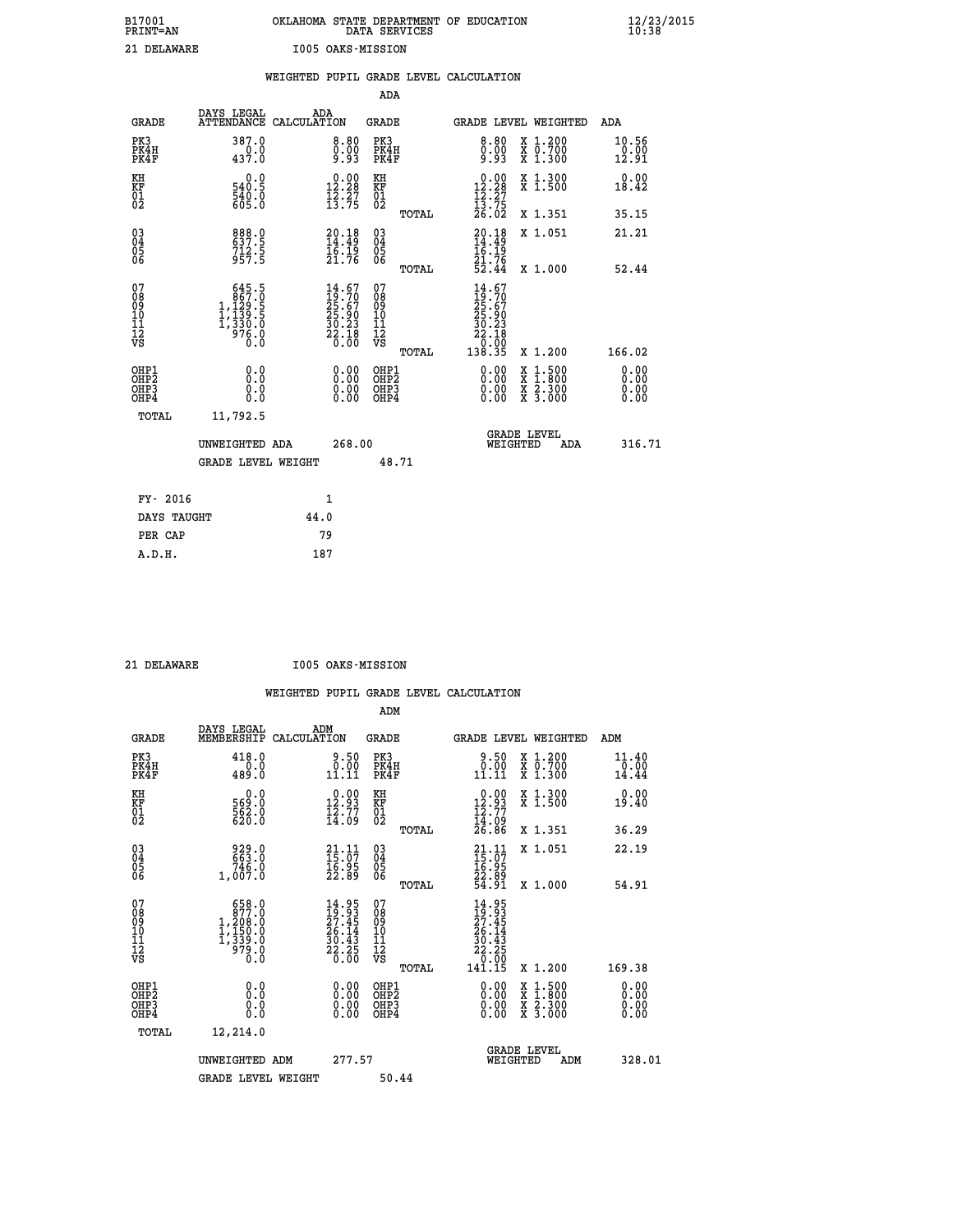| B17001          | OKLAHOMA STATE DEPARTMENT OF EDUCATION |
|-----------------|----------------------------------------|
| <b>PRINT=AN</b> | DATA SERVICES                          |
| DELAWARE        | COUNTY TOTALS                          |

|  |  | WEIGHTED PUPIL GRADE LEVEL CALCULATION |
|--|--|----------------------------------------|
|  |  |                                        |

|                                                                    |                                                                                                       |                                                                                                                                                                               | ADA                                                                     |       |                                                                              |                                                                                                  |                               |
|--------------------------------------------------------------------|-------------------------------------------------------------------------------------------------------|-------------------------------------------------------------------------------------------------------------------------------------------------------------------------------|-------------------------------------------------------------------------|-------|------------------------------------------------------------------------------|--------------------------------------------------------------------------------------------------|-------------------------------|
| <b>GRADE</b>                                                       | DAYS LEGAL                                                                                            | ADA<br>ATTENDANCE CALCULATION                                                                                                                                                 | <b>GRADE</b>                                                            |       |                                                                              | GRADE LEVEL WEIGHTED                                                                             | ADA                           |
| PK3<br>PK4H<br>PK4F                                                | 1,054.0<br>0.0<br>14,412.5                                                                            | 24.90<br>$\frac{0.00}{352.09}$                                                                                                                                                | PK3<br>PK4H<br>PK4F                                                     |       | 24.90<br>0.00<br>352.09                                                      | X 1.200<br>X 0.700<br>X 1.300                                                                    | 29.87<br>0.00<br>457.72       |
| KH<br><b>KF</b><br>01<br>02                                        | 0.0<br>18,860.5<br>20,470.0<br>19,756.0                                                               | $0.00$<br>459.30<br>494.99<br>479.17                                                                                                                                          | KH<br>KF<br>$\overline{\begin{smallmatrix} 0&1\ 0&2 \end{smallmatrix}}$ |       | $0.00$<br>459.30<br>494.99<br>479.17                                         | X 1.300<br>X 1.500                                                                               | 0.00<br>688.97                |
|                                                                    |                                                                                                       |                                                                                                                                                                               |                                                                         | TOTAL | 974.16                                                                       | X 1.351                                                                                          | 1,316.07                      |
| $\begin{smallmatrix} 03 \\[-4pt] 04 \end{smallmatrix}$<br>05<br>06 | 18,982.5<br>19,588.5<br>18,389.5<br>17,889.5                                                          | $459.42$<br>$475.77$<br>$\frac{446.22}{433.28}$                                                                                                                               | $\substack{03 \\ 04}$<br>05<br>06                                       |       | $459.42$<br>$475.77$<br>$446.22$<br>$433.28$<br>$1,355.27$                   | X 1.051                                                                                          | 1,838.12                      |
|                                                                    |                                                                                                       |                                                                                                                                                                               |                                                                         | TOTAL |                                                                              | X 1.000                                                                                          | 1,355.27                      |
| 07<br>08<br>09<br>11<br>11<br>12<br>VS                             | $\begin{smallmatrix}17,675.5\\18,964.0\\18,316.0\\17,616.0\\15,946.0\\15,225.0\\0.0\end{smallmatrix}$ | $\begin{smallmatrix} 4\,3\,0\cdot 9\,8\\ 4\,5\,8\cdot 8\,9\\ 4\,4\,5\cdot 6\,3\\ 4\,2\,9\cdot 6\,8\\ 3\,8\,5\cdot 4\,6\\ 3\,7\,1\cdot 0\,3\\ 0\cdot 0\,0\\ \end{smallmatrix}$ | 07<br>08<br>09<br>11<br>11<br>12<br>VS                                  |       | $430.98$<br>$458.89$<br>$445.63$<br>$429.68$<br>$385.46$<br>$371.93$<br>0.00 |                                                                                                  |                               |
|                                                                    |                                                                                                       |                                                                                                                                                                               |                                                                         | TOTAL | 2,521.67                                                                     | X 1.200                                                                                          | 3,026.00                      |
| OHP1<br>OH <sub>P</sub> 2<br>OH <sub>P3</sub><br>OH <sub>P4</sub>  | 495.0<br>0.0<br>0.0<br>0.0                                                                            | 11.50<br>0.00<br>0.00                                                                                                                                                         | OHP1<br>OH <sub>P</sub> 2<br>OHP3<br>OHP4                               |       | 11.50<br>0.00<br>0.00<br>0.00                                                | $\begin{smallmatrix} x & 1 & 500 \\ x & 1 & 800 \\ x & 2 & 300 \\ x & 3 & 000 \end{smallmatrix}$ | 17.26<br>0.00<br>0.00<br>0.00 |
| TOTAL                                                              | 253,640.5                                                                                             |                                                                                                                                                                               |                                                                         |       |                                                                              |                                                                                                  |                               |
|                                                                    | UNWEIGHTED ADA                                                                                        | 6,158.31                                                                                                                                                                      |                                                                         |       |                                                                              | <b>GRADE LEVEL</b><br>WEIGHTED<br>ADA                                                            | 7,374.01                      |
|                                                                    | <b>GRADE LEVEL WEIGHT</b>                                                                             |                                                                                                                                                                               | 1,215.70                                                                |       |                                                                              |                                                                                                  |                               |
| FY- 2016                                                           |                                                                                                       | $\mathbf{1}$                                                                                                                                                                  |                                                                         |       |                                                                              |                                                                                                  |                               |
| DAYS TAUGHT                                                        |                                                                                                       | 375.0                                                                                                                                                                         |                                                                         |       |                                                                              |                                                                                                  |                               |
| PER CAP                                                            |                                                                                                       | 552                                                                                                                                                                           |                                                                         |       |                                                                              |                                                                                                  |                               |

| DELAWARE | COUNTY TOTALS |  |
|----------|---------------|--|

 **A.D.H. 5,397**

|                                                       |                                                                      |                                                                  | ADM                                              |                                                                                |                                                                                                  |                               |
|-------------------------------------------------------|----------------------------------------------------------------------|------------------------------------------------------------------|--------------------------------------------------|--------------------------------------------------------------------------------|--------------------------------------------------------------------------------------------------|-------------------------------|
| <b>GRADE</b>                                          | DAYS LEGAL<br>MEMBERSHIP                                             | ADM<br>CALCULATION                                               | <b>GRADE</b>                                     | GRADE LEVEL WEIGHTED                                                           |                                                                                                  | ADM                           |
| PK3<br>PK4H<br>PK4F                                   | 1,124.0<br>0.0<br>15,599.0                                           | 26.53<br>$380.00$<br>380.73                                      | PK3<br>PK4H<br>PK4F                              | 26.53<br>0.00<br>380.73                                                        | $\begin{array}{c} x & 1.200 \\ x & 0.700 \end{array}$<br>$X$ 1.300                               | 29.87<br>0.00<br>494.94       |
| KH<br>KF<br>01<br>02                                  | 0.0<br>20,094:0<br>21,564:0<br>20,728:0                              | $0.00$<br>489.20<br>521.23<br>502.56                             | KH<br>KF<br>01<br>02                             | 0.00<br>489.20<br>$\begin{array}{r} 7521.23 \\ 502.56 \\ 1,023.79 \end{array}$ | X 1.300<br>X 1.500                                                                               | 0.00<br>733.82                |
|                                                       |                                                                      |                                                                  | TOTAL                                            |                                                                                | X 1.351                                                                                          | 1,383.13                      |
| 03<br>04<br>05<br>06                                  | 19,862.0<br>20,384.0<br>19,188.0<br>18,730.0                         | 480.49<br>495.04<br>465.56<br>453.63                             | $\substack{03 \\ 04}$<br>05                      | $480.49$<br>$495.04$<br>$465.56$<br>$453.63$                                   | X 1.051                                                                                          | 505.00                        |
|                                                       |                                                                      |                                                                  | TOTAL                                            | 1,414.23                                                                       | X 1.000                                                                                          | 1,414.23                      |
| 07<br>08<br>09<br>11<br>11<br>12<br>VS                | 18,529.0<br>19,885.0<br>19,400.0<br>18,819.0<br>16,974.0<br>16,436.0 | 451.90<br>481.28<br>471.82<br>459.24<br>410.49<br>400.71<br>Ŏ.OŌ | 07<br>08<br>09<br>101<br>11<br>12<br>VS<br>TOTAL | 451.90<br>481.28<br>471.82<br>459.24<br>410.49<br>400.71<br>0.00<br>2,675.44   | X 1.200                                                                                          | 3,210.53                      |
| OHP1<br>OH <sub>P</sub> 2<br>OH <sub>P3</sub><br>OHP4 | 506.0<br>0.0<br>0.0<br>Ŏ.Ŏ                                           | 11.75<br>0.00<br>0.00                                            | OHP1<br>OHP2<br>OHP3<br>OHP4                     | $\frac{11.75}{0.00}$<br>0.00                                                   | $\begin{smallmatrix} x & 1 & 500 \\ x & 1 & 800 \\ x & 2 & 300 \\ x & 3 & 000 \end{smallmatrix}$ | 17.63<br>0.00<br>0.00<br>0.00 |
| TOTAL                                                 | 267,822.0                                                            |                                                                  |                                                  |                                                                                |                                                                                                  |                               |
|                                                       | UNWEIGHTED ADM                                                       | 6,502.16                                                         |                                                  | WEIGHTED                                                                       | <b>GRADE LEVEL</b><br>ADM                                                                        | 7,791.12                      |
|                                                       | <b>GRADE LEVEL WEIGHT</b>                                            |                                                                  | 1,288.96                                         |                                                                                |                                                                                                  |                               |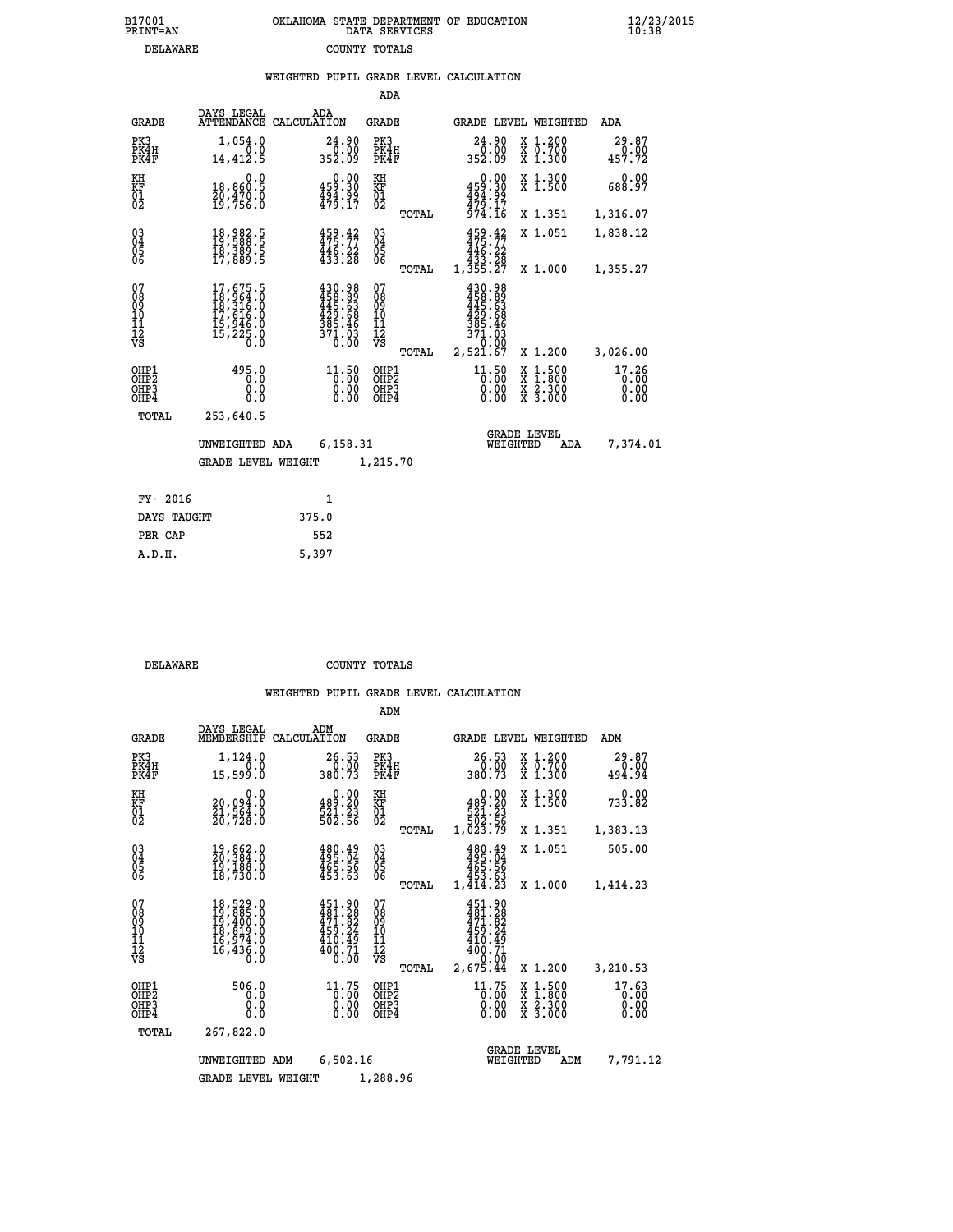| B17001<br>PRINT=AN                                 |                                                                                   | OKLAHOMA STATE DEPARTMENT OF EDUCATION                                 |                                          | DATA SERVICES |                                                                                              |                                                                                          | $\frac{12}{23}$ /2015        |
|----------------------------------------------------|-----------------------------------------------------------------------------------|------------------------------------------------------------------------|------------------------------------------|---------------|----------------------------------------------------------------------------------------------|------------------------------------------------------------------------------------------|------------------------------|
| 22 DEWEY                                           |                                                                                   | I005 VICI                                                              |                                          |               |                                                                                              |                                                                                          |                              |
|                                                    |                                                                                   | WEIGHTED PUPIL GRADE LEVEL CALCULATION                                 |                                          |               |                                                                                              |                                                                                          |                              |
|                                                    |                                                                                   |                                                                        |                                          | ADA           |                                                                                              |                                                                                          |                              |
| GRADE                                              | DAYS LEGAL                                                                        | ADA<br>ATTENDANCE CALCULATION                                          | GRADE                                    |               |                                                                                              | GRADE LEVEL WEIGHTED                                                                     | ADA                          |
| PK3<br>PK4H<br>PK4F                                | 43.0<br>0.0<br>920.0                                                              | 1.00<br>0.00<br>21.40                                                  | PK3<br>PK4H<br>PK4F                      |               | 1.00<br>0.00<br>21.40                                                                        | X 1.200<br>X 0.700<br>$X_1.300$                                                          | 1.20<br>0.00<br>27.82        |
| KH<br>KF<br>$\overline{01}$                        | 0.0<br>0.001<br>793.5<br>1,487.0                                                  | $\begin{smallmatrix} 0.00\\ 20.95\\ 18.45\\ 34.58 \end{smallmatrix}$   | KH<br>KF<br>01<br>02                     |               | 0.00<br>20.95<br>$\frac{18}{34}$ $\cdot\frac{45}{58}$<br>$\frac{5}{33}$ $\cdot\frac{03}{03}$ | X 1.300<br>X 1.500                                                                       | 0.00<br>31.43                |
|                                                    |                                                                                   |                                                                        |                                          | TOTAL         |                                                                                              | X 1.351                                                                                  | 71.64                        |
| $\begin{matrix} 03 \\ 04 \\ 05 \\ 06 \end{matrix}$ | $\begin{smallmatrix} & 864.0\\ 1,164.5\\ 1,100.5\\ 1,089.0 \end{smallmatrix}$     | 20.09<br>27.08<br>25.59<br>25.33                                       | 03<br>04<br>05<br>06                     |               | 20.09<br>27.08<br>25.59<br>25.33                                                             | X 1.051                                                                                  | 21.11                        |
|                                                    |                                                                                   |                                                                        |                                          | <b>TOTAL</b>  | 78.00                                                                                        | X 1.000                                                                                  | 78.00                        |
| 07<br>08<br>09<br>10<br>11<br>12<br>VS             | 1,251.5<br>$1, 231.5$<br>1, 160.0<br>971.5<br>731.5<br>951.5<br>$\overline{0}$ .0 | $29.10$<br>$19.27$<br>$26.98$<br>$20.27$<br>$17.01$<br>$22.13$<br>Ō.ŌŎ | 07<br>08<br>09<br>10<br>11<br>12<br>VS   | TOTAL         | 29.10<br>$\frac{15}{26}$ $\frac{27}{98}$<br>20.27<br>17.01<br>22.13<br>0.00<br>134.76        | X 1.200                                                                                  | 161.71                       |
| OHP1<br>OHP <sub>2</sub><br>OHP3<br>OHP4           | 0.0<br>Ŏ.Ō<br>0.0<br>0.0                                                          | 0.0000<br>0.00                                                         | OHP1<br>OHP <sub>2</sub><br>OHP3<br>OHP4 |               | 0.00<br>0.00<br>0.00                                                                         | $\begin{smallmatrix} x & 1.500 \\ x & 1.800 \\ x & 2.300 \\ x & 3.000 \end{smallmatrix}$ | 0.00<br>0.00<br>0.00<br>0.00 |
| TOTAL                                              | 14,157.0                                                                          |                                                                        |                                          |               |                                                                                              |                                                                                          |                              |
|                                                    | UNWEIGHTED ADA                                                                    |                                                                        | 329.23                                   |               |                                                                                              | <b>GRADE LEVEL</b><br>WEIGHTED<br>ADA                                                    | 392.91                       |
|                                                    | <b>GRADE LEVEL WEIGHT</b>                                                         |                                                                        |                                          | 63.68         |                                                                                              |                                                                                          |                              |
| FY- 2016                                           |                                                                                   | 1                                                                      |                                          |               |                                                                                              |                                                                                          |                              |
| DAYS TAUGHT                                        |                                                                                   | 43.0                                                                   |                                          |               |                                                                                              |                                                                                          |                              |

| 22 DEWEY | I005 VICI<br>$-$ |  |
|----------|------------------|--|
|          |                  |  |

PER CAP 136<br>A.D.H. 155

 **A.D.H. 155**

|                                                    |                                                                                                                        |                                                                     | ADM                                    |       |                                                                               |                                          |                              |  |
|----------------------------------------------------|------------------------------------------------------------------------------------------------------------------------|---------------------------------------------------------------------|----------------------------------------|-------|-------------------------------------------------------------------------------|------------------------------------------|------------------------------|--|
| <b>GRADE</b>                                       | DAYS LEGAL<br>MEMBERSHIP                                                                                               | ADM<br>CALCULATION                                                  | <b>GRADE</b>                           |       | GRADE LEVEL WEIGHTED                                                          |                                          | ADM                          |  |
| PK3<br>PK4H<br>PK4F                                | 43.0<br>0.0<br>979.0                                                                                                   | 1.00<br>22.77                                                       | PK3<br>PK4H<br>PK4F                    |       | 1.00<br>_0.00<br>22.77                                                        | X 1.200<br>X 0.700<br>X 1.300            | 1.20<br>0.00<br>29.60        |  |
| KH<br>KF<br>01<br>02                               | 0.0<br>0.138<br>817.0<br>1,544.0                                                                                       | $22.12$<br>$12.12$<br>$19.00$<br>$35.91$                            | KH<br>KF<br>01<br>02                   |       | $\begin{smallmatrix} 0.00\\ 22.12\\ 19.00\\ 35.91\\ 54.91 \end{smallmatrix}$  | X 1.300<br>X 1.500                       | 0.00<br>33.18                |  |
|                                                    |                                                                                                                        |                                                                     |                                        | TOTAL |                                                                               | X 1.351                                  | 74.18                        |  |
| $\begin{matrix} 03 \\ 04 \\ 05 \\ 06 \end{matrix}$ | $\begin{smallmatrix} & 9 & 0 & 1 & 0 \\ 1 & 2 & 0 & 4 & 0 \\ 1 & 1 & 1 & 8 & 0 \\ 1 & 1 & 2 & 7 & 0 \end{smallmatrix}$ | 20.95<br>28.00<br>26.00<br>26.21                                    | 03<br>04<br>05<br>06                   |       | $\begin{smallmatrix} 20.95\\ 28.00\\ 26.00\\ 26.21\\ 80.21 \end{smallmatrix}$ | X 1.051                                  | 22.02                        |  |
|                                                    |                                                                                                                        |                                                                     |                                        | TOTAL |                                                                               | X 1.000                                  | 80.21                        |  |
| 07<br>08<br>09<br>11<br>11<br>12<br>VS             | $\begin{smallmatrix} 1,290.0\\ 845.0\\ 1,226.0\\ 901.0\\ 762.0\\ 983.0\\ 0.0 \end{smallmatrix}$                        | 30.00<br>19.65<br>28.51<br>20.95<br>17.72<br>17.72<br>22.86<br>0.00 | 07<br>08<br>09<br>11<br>11<br>12<br>VS |       | 30.00<br>19.651<br>28.515<br>20.952<br>17.72<br>22.86<br>0.00<br>139.69       |                                          |                              |  |
|                                                    |                                                                                                                        |                                                                     |                                        | TOTAL |                                                                               | X 1.200                                  | 167.63                       |  |
| OHP1<br>OHP2<br>OH <sub>P3</sub><br>OHP4           | 0.0<br>0.000                                                                                                           | $0.00$<br>$0.00$<br>0.00                                            | OHP1<br>OHP2<br>OHP <sub>3</sub>       |       | $0.00$<br>$0.00$<br>0.00                                                      | X 1:500<br>X 1:800<br>X 2:300<br>X 3:000 | 0.00<br>0.00<br>0.00<br>0.00 |  |
| TOTAL                                              | 14,691.0                                                                                                               |                                                                     |                                        |       |                                                                               |                                          |                              |  |
|                                                    | UNWEIGHTED<br>ADM                                                                                                      | 341.65                                                              |                                        |       | <b>GRADE LEVEL</b><br>WEIGHTED                                                | ADM                                      | 408.02                       |  |
|                                                    | <b>GRADE LEVEL WEIGHT</b>                                                                                              |                                                                     | 66.37                                  |       |                                                                               |                                          |                              |  |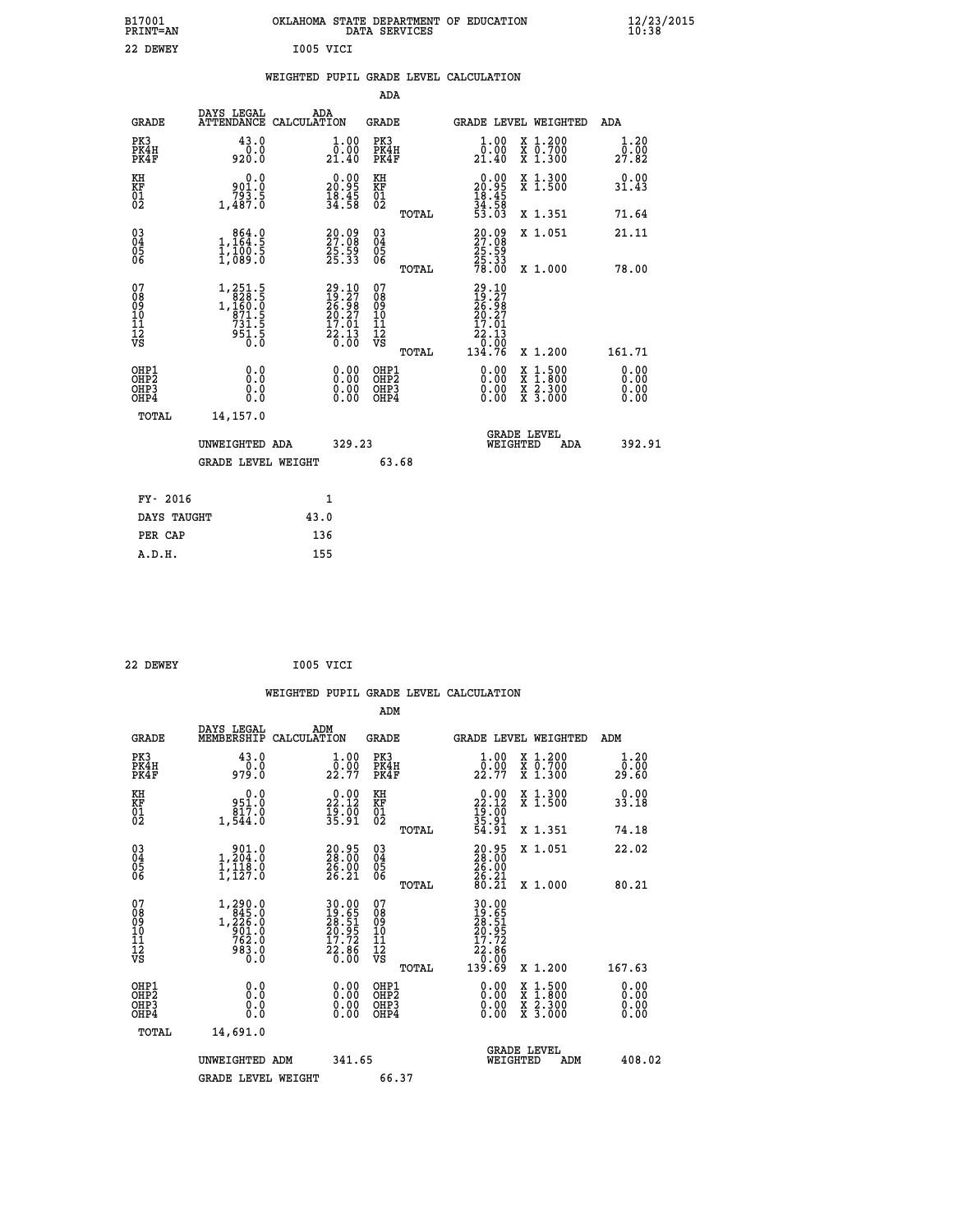| B17001<br><b>PRINT=AN</b> | OKLAHOMA STATE DEPARTMENT OF EDUCATION<br>DATA SERVICES |  |
|---------------------------|---------------------------------------------------------|--|
| 22 DEWEY                  | <b>I008 SEILING</b>                                     |  |

|  |  | WEIGHTED PUPIL GRADE LEVEL CALCULATION |
|--|--|----------------------------------------|
|  |  |                                        |

|                                                                    |                                                                                     |                                                                          | ADA                                                 |       |                                                                                                        |                                                    |                       |
|--------------------------------------------------------------------|-------------------------------------------------------------------------------------|--------------------------------------------------------------------------|-----------------------------------------------------|-------|--------------------------------------------------------------------------------------------------------|----------------------------------------------------|-----------------------|
| <b>GRADE</b>                                                       | DAYS LEGAL<br>ATTENDANCE CALCULATION                                                | ADA                                                                      | <b>GRADE</b>                                        |       |                                                                                                        | GRADE LEVEL WEIGHTED                               | <b>ADA</b>            |
| PK3<br>PK4H<br>PK4F                                                | 0.0<br>ة:ة<br>962:0                                                                 | $\begin{smallmatrix} 0.00\\ 0.00\\ 23.46 \end{smallmatrix}$              | PK3<br>PK4H<br>PK4F                                 |       | 0.00<br>$\begin{smallmatrix} 0.001 \ 2.3.46 \end{smallmatrix}$                                         | X 1.200<br>X 0.700<br>X 1.300                      | 0.00<br>0.00<br>30.50 |
| KH<br>KF<br>01<br>02                                               | 0.0<br>1,146.0<br>ī,ōōŏ:ŏ<br>1,281:ô                                                | 27.95<br>$\frac{74.39}{31.24}$                                           | KH<br>KF<br>01<br>02                                |       | 27.99<br>$\frac{24.39}{31.24}$<br>55.63                                                                | X 1.300<br>X 1.500                                 | 0.00<br>41.93         |
|                                                                    |                                                                                     |                                                                          |                                                     | TOTAL |                                                                                                        | X 1.351                                            | 75.16                 |
| $\begin{smallmatrix} 03 \\[-4pt] 04 \end{smallmatrix}$<br>Ŏ5<br>06 | 1, 292.9<br>$\frac{1}{4}, \frac{1}{3}, \frac{1}{3}, \frac{1}{5}$                    | 31.51<br>26.96<br>35.48<br>32.67                                         | $\begin{array}{c} 03 \\ 04 \\ 05 \\ 06 \end{array}$ |       | 31.51<br>26.96<br>35.48<br>32.67<br>95.11                                                              | X 1.051                                            | 33.12<br>95.11        |
| 07                                                                 |                                                                                     |                                                                          | 07                                                  | TOTAL |                                                                                                        | X 1.000                                            |                       |
| 08<br>09<br>11<br>11<br>12<br>VS                                   | $1,189.5$<br>$1,714.5$<br>$1,714.5$<br>$1,081.5$<br>$1,294.0$<br>$1,158.5$<br>$0.0$ | $29.01$<br>$26.66$<br>$41.82$<br>$26.38$<br>$31.56$<br>$28.26$<br>$0.00$ | 08<br>09<br>11<br>11<br>12<br>VS                    | TOTAL | $\begin{smallmatrix} 29.01\ 26.66\ 41.82\ 26.38\ 21.56\ 28.26\ 28.26\ 0.09\ 183.69\ \end{smallmatrix}$ | X 1.200                                            | 220.43                |
| OHP1<br>OHP <sub>2</sub><br>OHP3<br>OHP4                           | 240.0<br>0.0<br>0.0<br>Ō.Ō                                                          | 5.85<br>$\begin{smallmatrix} 0.00 \ 0.00 \end{smallmatrix}$              | OHP1<br>OH <sub>P</sub> 2<br>OHP3<br>OHP4           |       | 5.85<br>0.00<br>0.00                                                                                   | $1:500$<br>$1:800$<br>X<br>X<br>X 2.300<br>X 3.000 | 8.78<br>0.00<br>0.00  |
| TOTAL                                                              | 17,351.5                                                                            |                                                                          |                                                     |       |                                                                                                        |                                                    |                       |
|                                                                    | UNWEIGHTED ADA                                                                      | 423.20                                                                   |                                                     |       |                                                                                                        | <b>GRADE LEVEL</b><br>WEIGHTED<br>ADA              | 505.03                |
|                                                                    | <b>GRADE LEVEL WEIGHT</b>                                                           |                                                                          |                                                     | 81.83 |                                                                                                        |                                                    |                       |
| FY- 2016                                                           |                                                                                     | 1                                                                        |                                                     |       |                                                                                                        |                                                    |                       |
| DAYS TAUGHT                                                        |                                                                                     | 41.0                                                                     |                                                     |       |                                                                                                        |                                                    |                       |
| PER CAP                                                            |                                                                                     | 123                                                                      |                                                     |       |                                                                                                        |                                                    |                       |
|                                                                    |                                                                                     |                                                                          |                                                     |       |                                                                                                        |                                                    |                       |

 **22 DEWEY I008 SEILING**

 **A.D.H. 198**

| <b>GRADE</b>                                       | DAYS LEGAL<br>MEMBERSHIP                                                                                                                                  | ADM<br>CALCULATION                                                    | <b>GRADE</b>                                        |       | GRADE LEVEL WEIGHTED                                                                                                                               |                                                                                                  | ADM                          |
|----------------------------------------------------|-----------------------------------------------------------------------------------------------------------------------------------------------------------|-----------------------------------------------------------------------|-----------------------------------------------------|-------|----------------------------------------------------------------------------------------------------------------------------------------------------|--------------------------------------------------------------------------------------------------|------------------------------|
| PK3<br>PK4H<br>PK4F                                | 0.0<br>0.0<br>984.0                                                                                                                                       | 0.00<br>24.00                                                         | PK3<br>PK4H<br>PK4F                                 |       | 0.00<br>0.00<br>24.00                                                                                                                              | X 1.200<br>X 0.700<br>X 1.300                                                                    | 0.00<br>0.00<br>31.20        |
| KH<br>KF<br>01<br>02                               | 0.0<br>$1,164.0$<br>$1,912.0$<br>$1,312.0$                                                                                                                | $\begin{smallmatrix} 0.00\\ 28.39\\ 24.68\\ 32.00 \end{smallmatrix}$  | KH<br>KF<br>01<br>02                                |       | $\begin{smallmatrix} 0.00\\ 28.39\\ 24.68\\ 32.00\\ 56.68 \end{smallmatrix}$                                                                       | X 1.300<br>X 1.500                                                                               | 0.00<br>42.59                |
|                                                    |                                                                                                                                                           |                                                                       |                                                     | TOTAL |                                                                                                                                                    | X 1.351                                                                                          | 76.57                        |
| $\begin{matrix} 03 \\ 04 \\ 05 \\ 06 \end{matrix}$ | $1,312.0$<br>$1,122.0$<br>$1,486.0$<br>$1,353.0$                                                                                                          | $\begin{smallmatrix} 32.00\\ 27.37\\ 36.24\\ 33.00 \end{smallmatrix}$ | $\begin{array}{c} 03 \\ 04 \\ 05 \\ 06 \end{array}$ |       | $32.97$<br>$36.24$<br>$33.00$<br>$96.61$                                                                                                           | X 1.051                                                                                          | 33.63                        |
|                                                    |                                                                                                                                                           |                                                                       |                                                     | TOTAL |                                                                                                                                                    | X 1.000                                                                                          | 96.61                        |
| 07<br>08<br>09<br>11<br>11<br>12<br>VS             | $1, 201.0$<br>$1, 752.0$<br>$1, 098.0$<br>$1, 098.0$<br>$1, 318.0$<br>$\frac{1}{1}$ $\frac{1}{1}$ $\frac{3}{1}$ $\frac{3}{1}$ $\frac{3}{1}$ $\frac{3}{1}$ | $29.29\n27.78\n42.73\n26.78\n32.15\n32.88\n28.880$                    | 07<br>08<br>09<br>11<br>11<br>12<br>VS              |       | $\begin{smallmatrix} 29 & .29 \\ 27 & .78 \\ 42 & .73 \\ 26 & .78 \\ 27 & .78 \\ 28 & .158 \\ 28 & .80 \\ 0 & .000 \\ 187 & .61 \end{smallmatrix}$ |                                                                                                  |                              |
|                                                    |                                                                                                                                                           |                                                                       |                                                     | TOTAL |                                                                                                                                                    | X 1.200                                                                                          | 225.13                       |
| OHP1<br>OHP2<br>OH <sub>P3</sub><br>OHP4           | 246.0<br>0.0<br>0.0<br>0.0                                                                                                                                | $\begin{smallmatrix} 6.00 \ 0.00 \end{smallmatrix}$<br>0.00           | OHP1<br>OHP2<br>OHP3<br>OHP4                        |       | $\begin{smallmatrix} 6.00 \ 0.00 \ 0.00 \end{smallmatrix}$<br>0.00                                                                                 | $\begin{smallmatrix} x & 1 & 500 \\ x & 1 & 800 \\ x & 2 & 300 \\ x & 3 & 000 \end{smallmatrix}$ | 9.00<br>0.00<br>0.00<br>0.00 |
| TOTAL                                              | 17,683.0                                                                                                                                                  |                                                                       |                                                     |       |                                                                                                                                                    |                                                                                                  |                              |
|                                                    | UNWEIGHTED ADM                                                                                                                                            | 431.29                                                                |                                                     |       | WEIGHTED                                                                                                                                           | <b>GRADE LEVEL</b><br>ADM                                                                        | 514.73                       |
|                                                    | <b>GRADE LEVEL WEIGHT</b>                                                                                                                                 |                                                                       | 83.44                                               |       |                                                                                                                                                    |                                                                                                  |                              |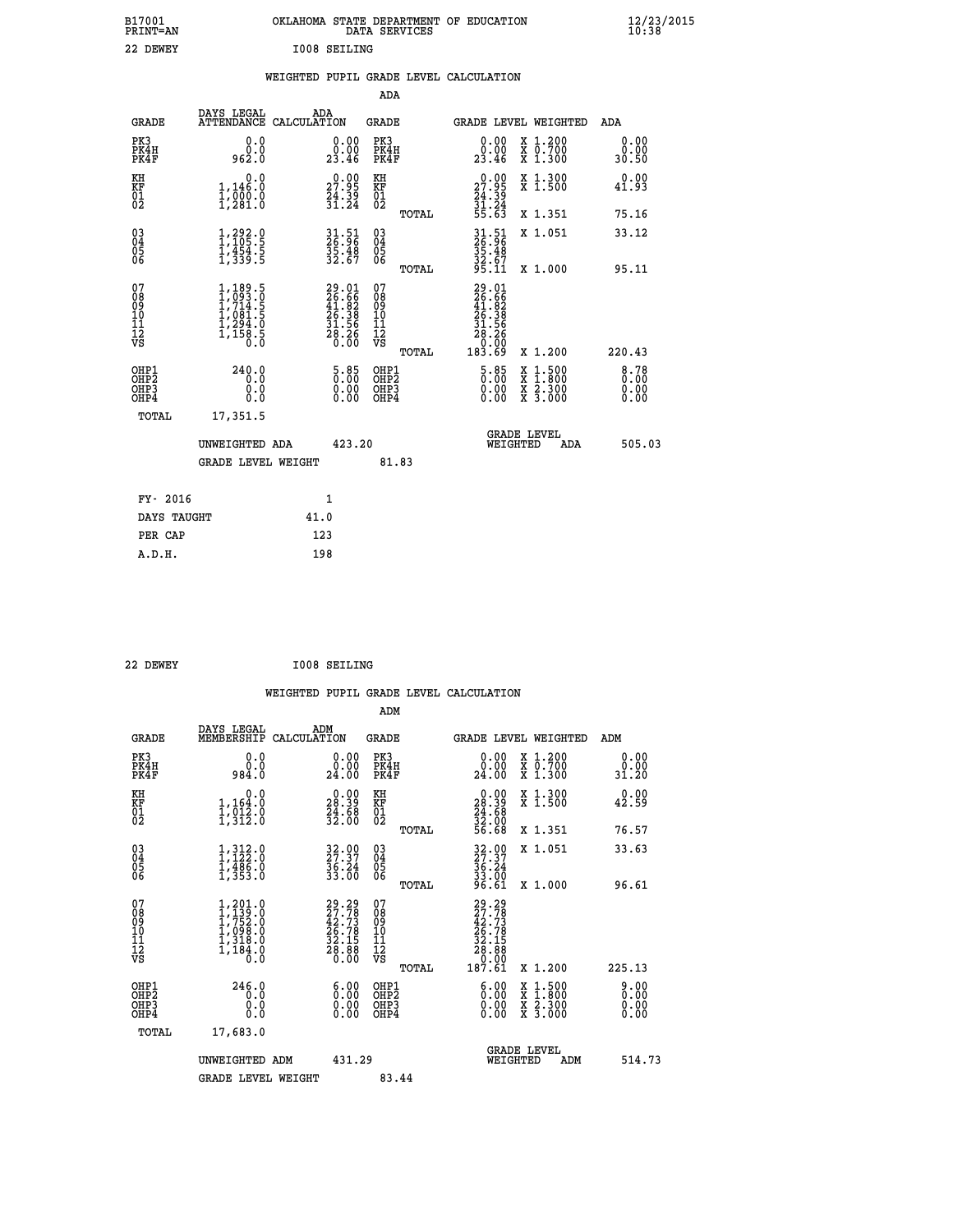| B17001<br>PRINT=AN                                |                                                                         | OKLAHOMA STATE DEPARTMENT OF EDUCATION                                               | DATA SERVICES                                              |                                                                              |                                                                                                                                           | $\frac{12}{23}$ /2015         |  |
|---------------------------------------------------|-------------------------------------------------------------------------|--------------------------------------------------------------------------------------|------------------------------------------------------------|------------------------------------------------------------------------------|-------------------------------------------------------------------------------------------------------------------------------------------|-------------------------------|--|
| 22 DEWEY                                          |                                                                         | I010 TALOGA                                                                          |                                                            |                                                                              |                                                                                                                                           |                               |  |
|                                                   |                                                                         | WEIGHTED PUPIL GRADE LEVEL CALCULATION                                               |                                                            |                                                                              |                                                                                                                                           |                               |  |
|                                                   |                                                                         |                                                                                      | ADA                                                        |                                                                              |                                                                                                                                           |                               |  |
| <b>GRADE</b>                                      | DAYS LEGAL                                                              | ADA<br>ATTENDANCE CALCULATION                                                        | GRADE                                                      |                                                                              | GRADE LEVEL WEIGHTED                                                                                                                      | ADA                           |  |
| PK3<br>PK4H<br>PK4F                               | 36.5<br>0.0<br>471.5                                                    | 0.91<br>$\substack{0.00\\11.79}$                                                     | PK3<br>PK4H<br>PK4F                                        | 0.91<br>0.00<br>11.79                                                        | X 1.200<br>X 0.700<br>X 1.300                                                                                                             | 1.09<br>0.00<br>15.33         |  |
| KH<br>KF<br>$\begin{matrix} 01 \ 02 \end{matrix}$ | 0.0<br>342.0<br>$\frac{486.5}{144.0}$                                   | $\begin{smallmatrix} 0.00\\ 8.55\\ 12.16\\ 3.60 \end{smallmatrix}$                   | KH<br>KF<br>$\overline{01}$                                | $\begin{array}{r} 0.00 \\ 8.55 \\ 12.16 \\ 3.60 \end{array}$                 | X 1.300<br>X 1.500                                                                                                                        | 0.00<br>12.83                 |  |
|                                                   |                                                                         |                                                                                      | TOTAL                                                      | 15.76                                                                        | X 1.351                                                                                                                                   | 21.29                         |  |
| $^{03}_{04}$<br>Ŏ5<br>ŌĞ                          | 295.0<br>325.0<br>177.5<br>147.5                                        | $7.38$<br>8.13<br>$\frac{4}{3}$ $\cdot \frac{44}{69}$                                | 030404<br>ŎĞ                                               | $7.38$<br>8.13<br>4.44<br>ۋة:{<br>16:26                                      | X 1.051                                                                                                                                   | 7.76                          |  |
|                                                   |                                                                         |                                                                                      | TOTAL                                                      |                                                                              | X 1.000                                                                                                                                   | 16.26                         |  |
| 07<br>08<br>09<br>11<br>11<br>12<br>VS            | 367.0<br>$\frac{144}{448}$ : 9<br>134.0<br>$\frac{180.0}{156.5}$<br>Ŏ.Ŏ | $\begin{array}{r} 9.18 \\ 3.60 \\ 11.21 \\ 3.35 \\ 2.00 \\ 3.00 \\ 0.00 \end{array}$ | 07<br>08<br>09<br>10<br>$\frac{11}{12}$<br>$\frac{12}{18}$ | $9.18$<br>$13.60$<br>$11.21$<br>$3.35$<br>$2.00$<br>$3.91$<br>_0:05<br>33.25 |                                                                                                                                           |                               |  |
|                                                   |                                                                         |                                                                                      | TOTAL                                                      |                                                                              | X 1.200                                                                                                                                   | 39.90                         |  |
| OHP1<br>OHP <sub>2</sub><br>OHP3<br>OHP4          | 0.0<br>Ō.Ō<br>0.0<br>0.0                                                | 0.00<br>$\begin{smallmatrix} 0.00 \ 0.00 \end{smallmatrix}$                          | OHP1<br>OHP <sub>2</sub><br>OHP3<br>OHP4                   | 0.00<br>0.00<br>0.00                                                         | $\begin{smallmatrix} \mathtt{X} & 1\cdot500\\ \mathtt{X} & 1\cdot800\\ \mathtt{X} & 2\cdot300\\ \mathtt{X} & 3\cdot000 \end{smallmatrix}$ | 0.00<br>Ō. ŌŌ<br>0.00<br>0.00 |  |
| TOTAL                                             | 3,755.5                                                                 |                                                                                      |                                                            |                                                                              |                                                                                                                                           |                               |  |
|                                                   | UNWEIGHTED ADA                                                          | 93.90                                                                                |                                                            | WEIGHTED                                                                     | <b>GRADE LEVEL</b><br>ADA                                                                                                                 | 114.46                        |  |
|                                                   | <b>GRADE LEVEL WEIGHT</b>                                               |                                                                                      | 20.56                                                      |                                                                              |                                                                                                                                           |                               |  |
| FY- 2016                                          |                                                                         | 1                                                                                    |                                                            |                                                                              |                                                                                                                                           |                               |  |
| DAYS TAUGHT                                       |                                                                         | 40.0                                                                                 |                                                            |                                                                              |                                                                                                                                           |                               |  |
| PER CAP                                           |                                                                         | 167                                                                                  |                                                            |                                                                              |                                                                                                                                           |                               |  |

| 22 DEWEY | I010 TALOGA |
|----------|-------------|
|          |             |

 **WEIGHTED PUPIL GRADE LEVEL CALCULATION ADM DAYS LEGAL ADM GRADE MEMBERSHIP CALCULATION GRADE GRADE LEVEL WEIGHTED ADM PK3 40.0 1.00 PK3 1.00 X 1.200 1.20 PK4H 0.0 0.00 PK4H 0.00 X 0.700 0.00 PK4F 480.0 12.00 PK4F 12.00 X 1.300 15.60 KH 0.0 0.00 KH 0.00 X 1.300 0.00 KF 360.0 9.00 KF 9.00 X 1.500 13.50 01 520.0 13.00 01 13.00** 02 160.0 4.00 02 4.00 4  **TOTAL 17.00 X 1.351 22.97 03 305.0 7.63 03 7.63 X 1.051 8.02 04 345.0 8.63 04 8.63 05 186.0 4.65 05 4.65** 06 160.0 4.00 06 <sub>memax</sub> 4.00  **TOTAL 17.28 X 1.000 17.28 07 383.0 9.58 07 9.58 08 145.0 3.63 08 3.63 09 465.0 11.63 09 11.63 10 140.0 3.50 10 3.50 11 80.0 2.00 11 2.00 12** 160.0 **4.00 12** 4.00 **VS** 0.0 0.00 VS 0.00 0.00 0.00  **TOTAL 34.34 X 1.200 41.21 OHP1 0.0 0.00 OHP1 0.00 X 1.500 0.00 OHP2 0.0 0.00 OHP2 0.00 X 1.800 0.00 OHP3 0.0 0.00 OHP3 0.00 X 2.300 0.00 OHP4 0.0 0.00 OHP4 0.00 X 3.000 0.00 TOTAL 3,929.0 GRADE LEVEL UNWEIGHTED ADM 98.25 WEIGHTED ADM 119.78** GRADE LEVEL WEIGHT 21.53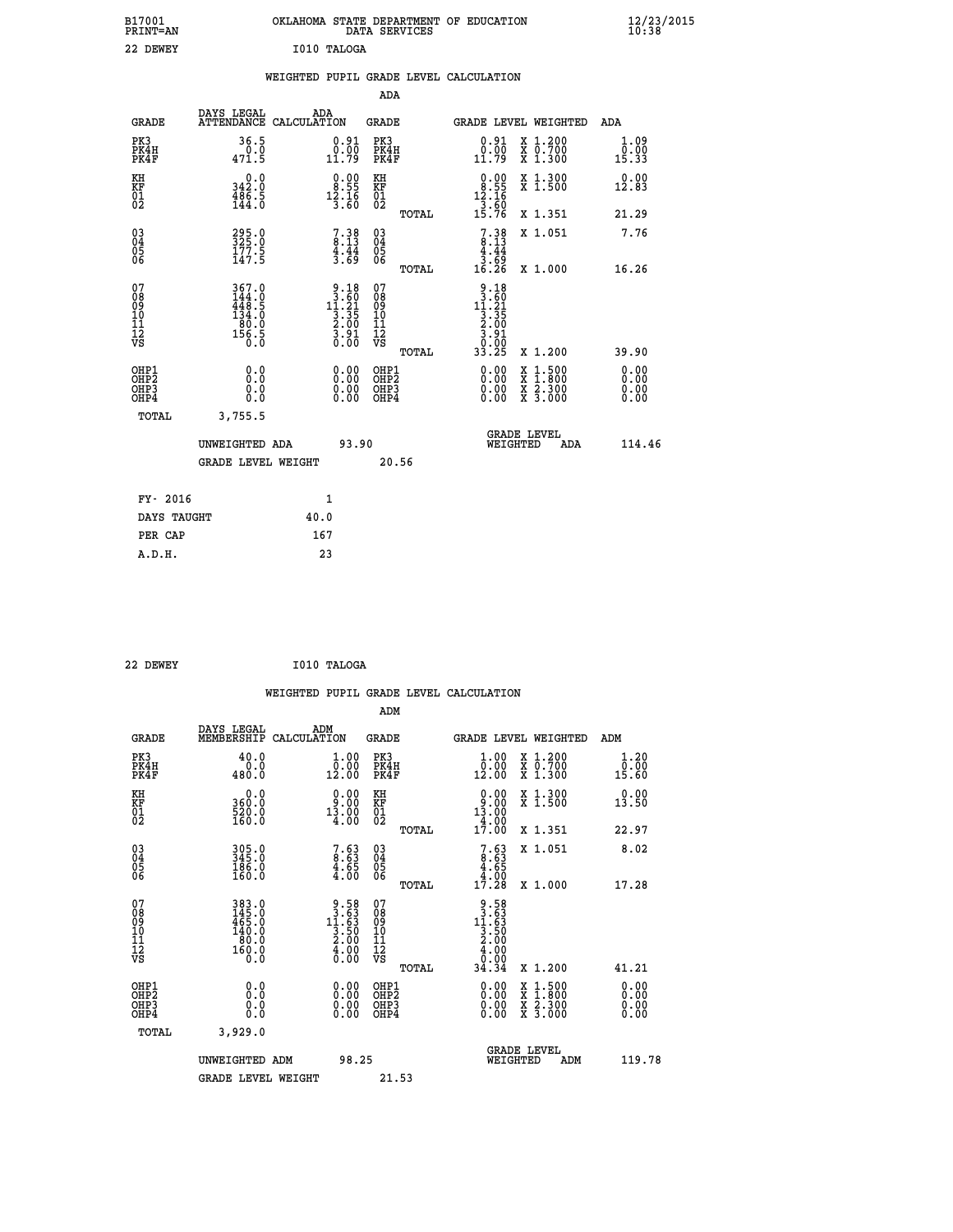| 7001<br>INT=AN | OKLAHOMA STATE DEPARTMENT OF EDUCATION<br>DATA SERVICES |  |  |
|----------------|---------------------------------------------------------|--|--|
| DEWEY          | COUNTY TOTALS                                           |  |  |

 **B17001<br>PRINT=AN** 

 **B17001 OKLAHOMA STATE DEPARTMENT OF EDUCATION 12/23/2015**

|                                                     |                                                                                                               | WEIGHTED PUPIL GRADE LEVEL CALCULATION                         |                                                     |       |                                                                                                                                        |                                                                                                                                           |                                  |
|-----------------------------------------------------|---------------------------------------------------------------------------------------------------------------|----------------------------------------------------------------|-----------------------------------------------------|-------|----------------------------------------------------------------------------------------------------------------------------------------|-------------------------------------------------------------------------------------------------------------------------------------------|----------------------------------|
|                                                     |                                                                                                               |                                                                | ADA                                                 |       |                                                                                                                                        |                                                                                                                                           |                                  |
| <b>GRADE</b>                                        | DAYS LEGAL<br><b>ATTENDANCE</b>                                                                               | ADA<br>CALCULATION                                             | <b>GRADE</b>                                        |       |                                                                                                                                        | GRADE LEVEL WEIGHTED                                                                                                                      | ADA                              |
| PK3<br>PK4H<br>PK4F                                 | $79.5$<br>$0.0$<br>2,353.5                                                                                    | $\begin{smallmatrix} 1.91\ 0.00\ 56.65 \end{smallmatrix}$      | PK3<br>PK4H<br>PK4F                                 |       | $\frac{1}{0}$ : $\frac{91}{00}$<br>56.65                                                                                               | X 1.200<br>X 0.700<br>X 1.300                                                                                                             | 2.29<br>0.00<br>73.65            |
| KH<br>KF<br>01<br>02                                | 0.0<br>2,389:0<br>2,280:0<br>2,912:0                                                                          | $0.00$<br>57.45<br>$\frac{55}{69}.$ $\frac{00}{42}$            | KH<br>KF<br>01<br>02                                |       | $0.00$<br>57.45                                                                                                                        | X 1.300<br>X 1.500                                                                                                                        | 0.00<br>86.19                    |
|                                                     |                                                                                                               |                                                                |                                                     | TOTAL | $\frac{55}{69}$ : $\frac{100}{42}$<br>124.42                                                                                           | X 1.351                                                                                                                                   | 168.09                           |
| 03<br>04<br>05<br>06                                | 2,451.0<br>2,595.0<br>2,732.5<br>2,576.0                                                                      | 58.98<br>62.17<br>65.51<br>61.69                               | $\begin{array}{c} 03 \\ 04 \\ 05 \\ 06 \end{array}$ |       | 58.98<br>62.17<br>65.51                                                                                                                | X 1.051                                                                                                                                   | 251.36                           |
|                                                     |                                                                                                               |                                                                |                                                     | TOTAL |                                                                                                                                        | X 1.000                                                                                                                                   | 189.37                           |
| 07<br>08<br>09<br>01<br>11<br>11<br>12<br>VS        | $\begin{smallmatrix} 2, 808.0\\ 2, 065.5\\ 3, 323.0\\ 2, 087.0\\ 2, 105.5\\ 2, 266.5\\ 0.0 \end{smallmatrix}$ | $67.29$<br>$49.53$<br>$80.01$<br>$50.00$<br>$50.57$<br>$54.30$ | 07<br>08<br>09<br>101<br>11<br>12<br>VS             | TOTAL | $\begin{smallmatrix} 67.29\\ 49.53\\ 80.01\\ 50.00 \end{smallmatrix}$<br>$\begin{smallmatrix}50.57\50.30\0.00\351.70\end{smallmatrix}$ | X 1.200                                                                                                                                   | 422.04                           |
| OHP1<br>OH <sub>P</sub><br>OH <sub>P3</sub><br>OHP4 | 240.0<br>0.0<br>0.0<br>0.0                                                                                    | $\begin{smallmatrix} 5.85\ 0.00\ 0.00 \end{smallmatrix}$       | OHP1<br>OHP <sub>2</sub><br>OHP <sub>3</sub>        |       | $\begin{smallmatrix} 5 & 85 \\ 0 & 00 \\ 0 & 00 \\ 0 & 00 \end{smallmatrix}$                                                           | $\begin{smallmatrix} \mathtt{X} & 1\cdot500\\ \mathtt{X} & 1\cdot800\\ \mathtt{X} & 2\cdot300\\ \mathtt{X} & 3\cdot000 \end{smallmatrix}$ | $8.78$<br>$0.00$<br>0.00<br>0.00 |
| TOTAL                                               | 35,264.0                                                                                                      |                                                                |                                                     |       |                                                                                                                                        |                                                                                                                                           |                                  |
|                                                     | UNWEIGHTED ADA                                                                                                | 846.33                                                         |                                                     |       | WEIGHTED                                                                                                                               | <b>GRADE LEVEL</b><br>ADA                                                                                                                 | 1,012.40                         |
|                                                     | <b>GRADE LEVEL WEIGHT</b>                                                                                     |                                                                | 166.07                                              |       |                                                                                                                                        |                                                                                                                                           |                                  |
| FY- 2016                                            |                                                                                                               | $\mathbf{1}$                                                   |                                                     |       |                                                                                                                                        |                                                                                                                                           |                                  |
| DAYS TAUGHT                                         |                                                                                                               | 124.0                                                          |                                                     |       |                                                                                                                                        |                                                                                                                                           |                                  |
| PER CAP                                             |                                                                                                               | 426                                                            |                                                     |       |                                                                                                                                        |                                                                                                                                           |                                  |

| PER CAP | 440 |
|---------|-----|
| A.D.H.  | 376 |
|         |     |
|         |     |
|         |     |
|         |     |

 **ADM**

**DEWEY COUNTY TOTALS** 

|  |  | WEIGHTED PUPIL GRADE LEVEL CALCULATION |
|--|--|----------------------------------------|
|  |  |                                        |

| <b>GRADE</b>                                       | DAYS LEGAL<br>MEMBERSHIP CALCULATION                                                | ADM                                                                      | <b>GRADE</b>                                       |       | GRADE LEVEL WEIGHTED                                                                                    |                                          | ADM                   |  |
|----------------------------------------------------|-------------------------------------------------------------------------------------|--------------------------------------------------------------------------|----------------------------------------------------|-------|---------------------------------------------------------------------------------------------------------|------------------------------------------|-----------------------|--|
| PK3<br>PK4H<br>PK4F                                | 83.0<br>0.0<br>2,443.0                                                              | 2.00<br>58.00<br>58.77                                                   | PK3<br>PK4H<br>PK4F                                |       | 2.00<br>0.00<br>58.77                                                                                   | X 1.200<br>X 0.700<br>X 1.300            | 2.29<br>0.00<br>76.40 |  |
| KH<br>KF<br>01<br>02                               | 0.0<br>2,475.0<br>2,349.0<br>3,016.0                                                | $\begin{smallmatrix} 0.00\\ 59.51\\ 56.68\\ 71.91 \end{smallmatrix}$     | KH<br>KF<br>01<br>02                               |       | $0.00\n59.51\n56.68\n71.91\n128.59$                                                                     | X 1.300<br>X 1.500                       | 0.00<br>89.27         |  |
|                                                    |                                                                                     |                                                                          |                                                    | TOTAL |                                                                                                         | X 1.351                                  | 173.72                |  |
| $\begin{matrix} 03 \\ 04 \\ 05 \\ 06 \end{matrix}$ | $2,518.0$<br>$2,790.0$<br>$2,790.0$<br>$2,640.0$                                    | 60.58<br>64.00<br>66.89<br>63.21                                         | $\begin{matrix} 03 \\ 04 \\ 05 \\ 06 \end{matrix}$ |       | $60.5864.0066.8963.21194.10$                                                                            | X 1.051                                  | 63.67                 |  |
|                                                    |                                                                                     |                                                                          |                                                    | TOTAL |                                                                                                         | X 1.000                                  | 194.10                |  |
| 07<br>08<br>09<br>101<br>11<br>12<br>VS            | $2,874.0$<br>$3,443.0$<br>$3,443.0$<br>$2,139.0$<br>$2,160.0$<br>$2,327.0$<br>$0.0$ | $68.87$<br>$51.96$<br>$82.87$<br>$51.23$<br>$51.87$<br>$55.74$<br>$0.00$ | 07<br>08<br>09<br>01<br>11<br>11<br>12<br>VS       | TOTAL | $\begin{smallmatrix} 68.87\\ 51.067\\ 82.87\\ 51.237\\ 51.87\\ 55.74\\ 0.00\\ 361.64 \end{smallmatrix}$ | X 1.200                                  | 433.97                |  |
| OHP1<br>OHP2<br>OHP3<br>OHP4                       | 246.0<br>0.0<br>0.0<br>0.0                                                          | $0.00$<br>$0.00$<br>0.00                                                 | OHP1<br>OHP2<br>OHP3<br>OHP4                       |       | $0.00$<br>$0.00$<br>0.00                                                                                | X 1:500<br>X 1:800<br>X 2:300<br>X 3:000 | 0.00<br>0.00<br>0.00  |  |
| TOTAL                                              | 36,303.0                                                                            |                                                                          |                                                    |       |                                                                                                         |                                          |                       |  |
|                                                    | UNWEIGHTED<br>ADM                                                                   | 871.19                                                                   |                                                    |       | WEIGHTED                                                                                                | <b>GRADE LEVEL</b><br>ADM                | 1,042.53              |  |
|                                                    | <b>GRADE LEVEL WEIGHT</b>                                                           |                                                                          | 171.34                                             |       |                                                                                                         |                                          |                       |  |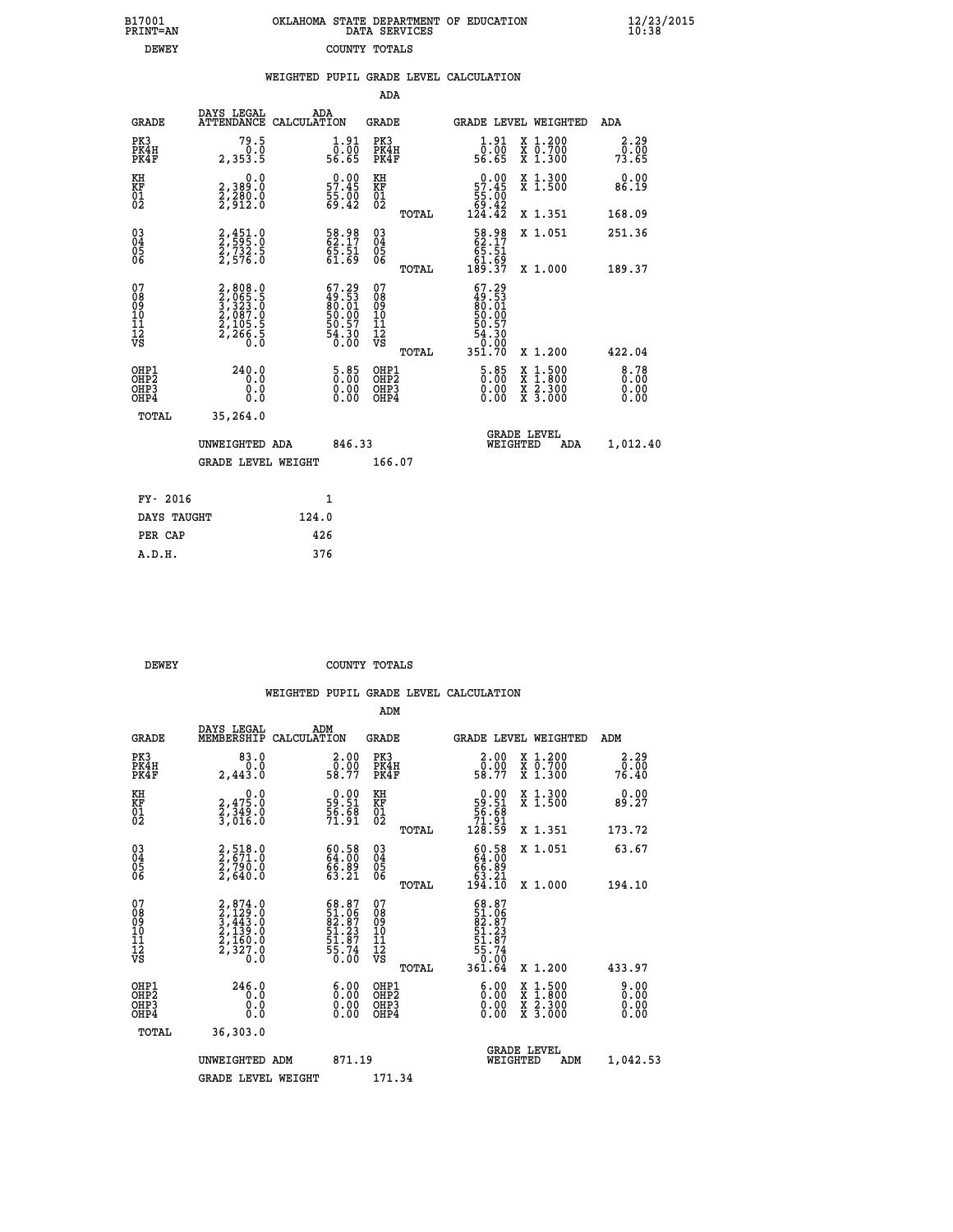| B17001<br>PRINT=AN                                |                                                                     |      |                                                                         |                                                            | DATA SERVICES | OKLAHOMA STATE DEPARTMENT OF EDUCATION                                                                    |          |                                                                                                                                           |                              | $\frac{12}{23}$ /2015 |
|---------------------------------------------------|---------------------------------------------------------------------|------|-------------------------------------------------------------------------|------------------------------------------------------------|---------------|-----------------------------------------------------------------------------------------------------------|----------|-------------------------------------------------------------------------------------------------------------------------------------------|------------------------------|-----------------------|
| 23 ELLIS                                          |                                                                     |      | I002 FARGO                                                              |                                                            |               |                                                                                                           |          |                                                                                                                                           |                              |                       |
|                                                   |                                                                     |      |                                                                         |                                                            |               | WEIGHTED PUPIL GRADE LEVEL CALCULATION                                                                    |          |                                                                                                                                           |                              |                       |
|                                                   |                                                                     |      |                                                                         | ADA                                                        |               |                                                                                                           |          |                                                                                                                                           |                              |                       |
| GRADE                                             | DAYS LEGAL<br>ATTENDANCE CALCULATION                                | ADA  |                                                                         | GRADE                                                      |               |                                                                                                           |          | GRADE LEVEL WEIGHTED                                                                                                                      | <b>ADA</b>                   |                       |
| PK3<br>PK4H<br>PK4F                               | 0.0<br>0.0<br>326.0                                                 |      | 0.00<br>$\frac{0}{7}$ . 76                                              | PK3<br>PK4H<br>PK4F                                        |               | 0.00<br>0.00<br>7.76                                                                                      |          | X 1.200<br>x 0.700<br>x 1.300                                                                                                             | 0.00<br>0.00<br>10.09        |                       |
| KH<br>KF<br>$\begin{matrix} 01 \ 02 \end{matrix}$ | 642.5<br>$\frac{501.5}{451.5}$                                      |      | $0.00$<br>15.30<br>$\frac{1}{10}$ $\frac{54}{75}$                       | ΚH<br><b>KF</b><br>01<br>02                                |               | $0.00$<br>15.30<br>$\frac{11.94}{10.75}$                                                                  |          | X 1.300<br>X 1.500                                                                                                                        | 0.00<br>22.95                |                       |
|                                                   |                                                                     |      |                                                                         |                                                            | TOTAL         | 22.69                                                                                                     |          | X 1.351                                                                                                                                   | 30.65                        |                       |
| 03<br>04<br>05<br>06                              | $780.5$<br>$405.5$<br>$548.5$<br>446.0                              |      | $\begin{array}{r} 18.58 \\ 9.65 \\ 15.44 \\ 10.62 \end{array}$          | $\begin{matrix} 03 \\ 04 \\ 05 \\ 06 \end{matrix}$         |               | $18.58$<br>$15.44$                                                                                        |          | X 1.051                                                                                                                                   | 19.53                        |                       |
|                                                   |                                                                     |      |                                                                         |                                                            | TOTAL         | $\frac{10.62}{35.71}$                                                                                     |          | X 1.000                                                                                                                                   | 35.71                        |                       |
| 07<br>08<br>09<br>11<br>11<br>12<br>VS            | 450.0<br>762.5<br>413.5<br>628.0<br>$\frac{516}{714}$ $\frac{0}{0}$ |      | $10.71$<br>$18.15$<br>$9.85$<br>$14.95$<br>$12.29$<br>$17.00$<br>$0.00$ | 07<br>08<br>09<br>10<br>$\frac{11}{12}$<br>$\frac{12}{18}$ |               | 10.71<br>$\begin{array}{c}\n 18.15 \\  -3.85 \\  14.95 \\  \hline\n 12.29\n \end{array}$<br>17.00<br>ô.ŏŏ |          |                                                                                                                                           |                              |                       |
|                                                   |                                                                     |      |                                                                         |                                                            | TOTAL         | 82.95                                                                                                     |          | X 1.200                                                                                                                                   | 99.54                        |                       |
| OHP1<br>OHP2<br>OHP3<br>OHP4                      | 0.0<br>Ō.Ō<br>0.0<br>0.0                                            |      | 0.00<br>0.00<br>0.00                                                    | OHP1<br>OHP <sub>2</sub><br>OHP3<br>OHP4                   |               | 0.00<br>0.00<br>0.00                                                                                      |          | $\begin{smallmatrix} \mathtt{X} & 1\cdot500\\ \mathtt{X} & 1\cdot800\\ \mathtt{X} & 2\cdot300\\ \mathtt{X} & 3\cdot000 \end{smallmatrix}$ | 0.00<br>0.00<br>0.00<br>0.00 |                       |
| TOTAL                                             | 7,686.0                                                             |      |                                                                         |                                                            |               |                                                                                                           |          |                                                                                                                                           |                              |                       |
|                                                   | UNWEIGHTED ADA                                                      |      | 182.99                                                                  |                                                            |               |                                                                                                           | WEIGHTED | <b>GRADE LEVEL</b><br>ADA                                                                                                                 | 218.47                       |                       |
|                                                   | <b>GRADE LEVEL WEIGHT</b>                                           |      |                                                                         |                                                            | 35.48         |                                                                                                           |          |                                                                                                                                           |                              |                       |
| FY- 2016                                          |                                                                     |      | 1                                                                       |                                                            |               |                                                                                                           |          |                                                                                                                                           |                              |                       |
| DAYS TAUGHT                                       |                                                                     | 42.0 |                                                                         |                                                            |               |                                                                                                           |          |                                                                                                                                           |                              |                       |
| PER CAP                                           |                                                                     | 128  |                                                                         |                                                            |               |                                                                                                           |          |                                                                                                                                           |                              |                       |

| I002 FARGO<br>23 ELLIS |  |
|------------------------|--|
|------------------------|--|

|                                                      |                                                                                                                                                                |                    |                                                                                              |                                                     |       | WEIGHTED PUPIL GRADE LEVEL CALCULATION                                                                                              |                                          |               |                               |
|------------------------------------------------------|----------------------------------------------------------------------------------------------------------------------------------------------------------------|--------------------|----------------------------------------------------------------------------------------------|-----------------------------------------------------|-------|-------------------------------------------------------------------------------------------------------------------------------------|------------------------------------------|---------------|-------------------------------|
|                                                      |                                                                                                                                                                |                    |                                                                                              | ADM                                                 |       |                                                                                                                                     |                                          |               |                               |
| <b>GRADE</b>                                         | DAYS LEGAL<br>MEMBERSHIP                                                                                                                                       | ADM<br>CALCULATION |                                                                                              | <b>GRADE</b>                                        |       | <b>GRADE LEVEL WEIGHTED</b>                                                                                                         |                                          | ADM           |                               |
| PK3<br>PK4H<br>PK4F                                  | 0.0<br>0.0<br>339.0                                                                                                                                            |                    | $\begin{smallmatrix} 0.00\ 0.00\ 0.00 \ 8.07 \end{smallmatrix}$                              | PK3<br>PK4H<br>PK4F                                 |       | $\begin{smallmatrix} 0.00 \ 0.00 \ 8.07 \end{smallmatrix}$                                                                          | X 1.200<br>X 0.700<br>X 1.300            | 0.00<br>10.49 | 0.00                          |
| KH<br>KF<br>01<br>02                                 | 0.0<br>681.0<br>527.0<br>469.0                                                                                                                                 |                    | $\begin{array}{c} 0.00 \\[-4pt] 16.21 \\[-4pt] 12.55 \\[-4pt] 11.17 \end{array}$             | KH<br>KF<br>01<br>02                                |       | $\begin{array}{r} 0.00 \\ 16.21 \\ 12.55 \\ 11.17 \\ 23.72 \end{array}$                                                             | X 1.300<br>X 1.500                       | 0.00<br>24.32 |                               |
|                                                      |                                                                                                                                                                |                    |                                                                                              |                                                     | TOTAL |                                                                                                                                     | X 1.351                                  | 32.05         |                               |
| $\begin{matrix} 03 \\ 04 \\ 05 \\ 06 \end{matrix}$   | $798.0$<br>$414.0$<br>$667.0$<br>$467.0$                                                                                                                       |                    | $\begin{array}{r} 19.00 \\ 9.86 \\ 15.88 \\ 11.12 \end{array}$                               | $\begin{array}{c} 03 \\ 04 \\ 05 \\ 06 \end{array}$ |       | $19.86$<br>$15.88$<br>$11.12$                                                                                                       | X 1.051                                  | 19.97         |                               |
| 07                                                   |                                                                                                                                                                |                    |                                                                                              |                                                     | TOTAL | 36.86                                                                                                                               | X 1.000                                  | 36.86         |                               |
| 0890112<br>1112<br>VS                                | $\begin{smallmatrix} 4\,6\,2\cdot0\\ 7\,9\,7\cdot0\\ 4\,2\,6\cdot0\\ 6\,7\,2\cdot0\\ 6\,7\,3\cdot0\\ 5\,4\,3\cdot0\\ 7\,5\,6\cdot0\\ 0\cdot0\end{smallmatrix}$ |                    | $11.00$<br>$18.98$<br>$\frac{10.14}{16.00}$<br>$\frac{12.93}{12.93}$<br>$\frac{18.00}{0.00}$ | 07<br>08901112<br>1112<br>VS                        |       | $\begin{array}{c} 11\cdot 00\\ 18\cdot 98\\ 10\cdot 14\\ 16\cdot 00\\ 12\cdot 93\\ 18\cdot 00\\ 0\cdot 00\\ 87\cdot 05 \end{array}$ |                                          |               |                               |
|                                                      |                                                                                                                                                                |                    |                                                                                              |                                                     | TOTAL |                                                                                                                                     | X 1.200                                  | 104.46        |                               |
| OHP1<br>OHP <sub>2</sub><br>OH <sub>P3</sub><br>OHP4 | 0.0<br>0.000                                                                                                                                                   |                    | $0.00$<br>$0.00$<br>0.00                                                                     | OHP1<br>OHP <sub>2</sub><br>OHP <sub>3</sub>        |       | 0.00<br>0.00<br>0.00                                                                                                                | X 1:500<br>X 1:800<br>X 2:300<br>X 3:000 |               | 0.00<br>Ō. ŌŌ<br>0.00<br>0.00 |
| TOTAL                                                | 8,018.0                                                                                                                                                        |                    |                                                                                              |                                                     |       |                                                                                                                                     |                                          |               |                               |
|                                                      | UNWEIGHTED ADM                                                                                                                                                 |                    | 190.91                                                                                       |                                                     |       | <b>GRADE LEVEL</b><br>WEIGHTED                                                                                                      | ADM                                      |               | 228.15                        |
|                                                      | <b>GRADE LEVEL WEIGHT</b>                                                                                                                                      |                    |                                                                                              | 37.24                                               |       |                                                                                                                                     |                                          |               |                               |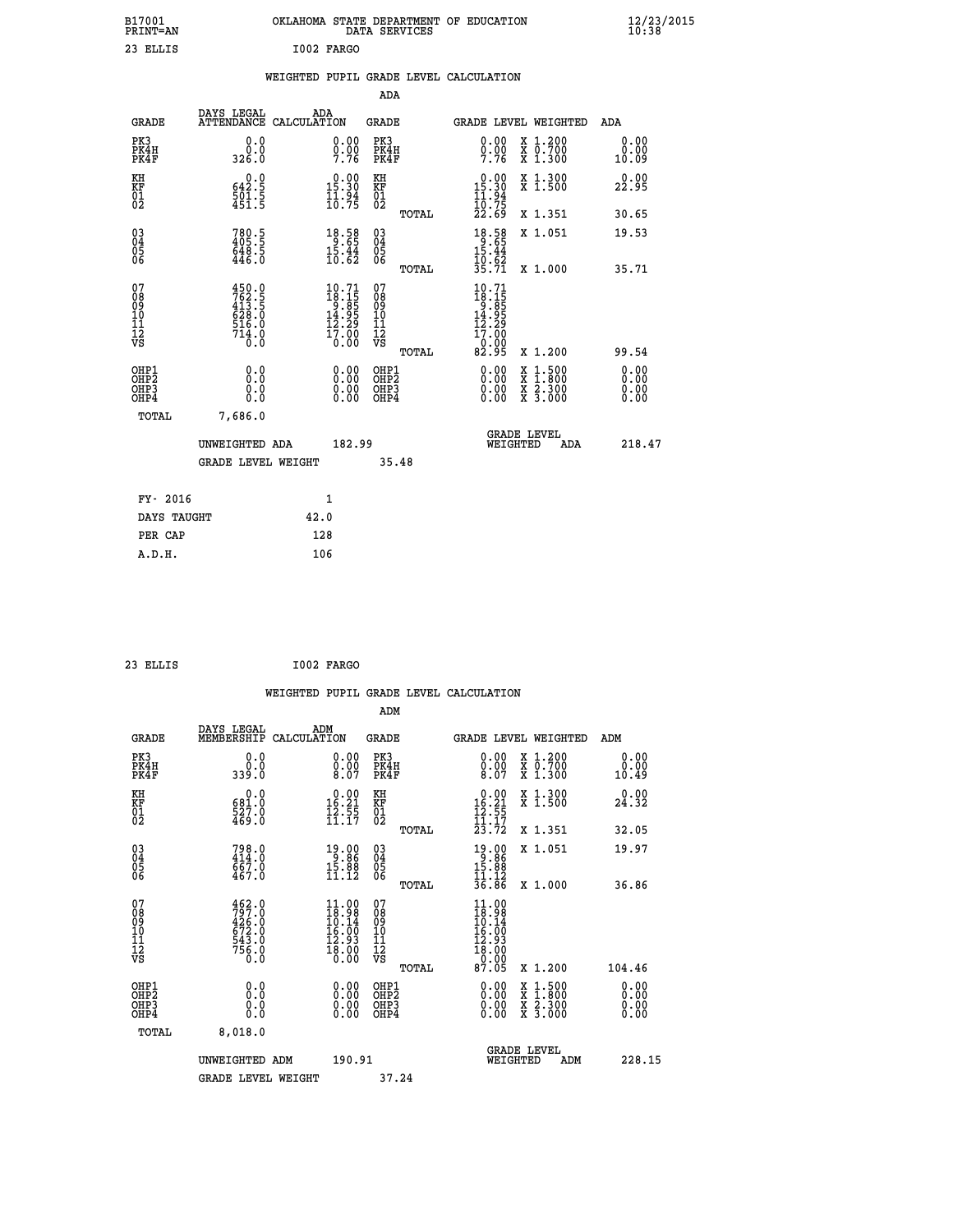| B17001<br><b>PRINT=AN</b>              |                                                                                                    | OKLAHOMA STATE DEPARTMENT OF EDUCATION                                   |                                                            | DATA SERVICES |                                                                                                 |                                                                                          | $\frac{12}{23}$ /2015 |
|----------------------------------------|----------------------------------------------------------------------------------------------------|--------------------------------------------------------------------------|------------------------------------------------------------|---------------|-------------------------------------------------------------------------------------------------|------------------------------------------------------------------------------------------|-----------------------|
| 23 ELLIS                               |                                                                                                    | I003 ARNETT                                                              |                                                            |               |                                                                                                 |                                                                                          |                       |
|                                        |                                                                                                    | WEIGHTED PUPIL GRADE LEVEL CALCULATION                                   |                                                            |               |                                                                                                 |                                                                                          |                       |
|                                        |                                                                                                    |                                                                          |                                                            | <b>ADA</b>    |                                                                                                 |                                                                                          |                       |
| <b>GRADE</b>                           | DAYS LEGAL                                                                                         | ADA<br>ATTENDANCE CALCULATION                                            | <b>GRADE</b>                                               |               |                                                                                                 | GRADE LEVEL WEIGHTED                                                                     | ADA                   |
| PK3<br>PK4H<br>PK4F                    | 0.0<br>0.0<br>708.5                                                                                | 0.00<br>0.00<br>17.28                                                    | PK3<br>PK4H<br>PK4F                                        |               | 0.00<br>0.00<br>17.28                                                                           | X 1.200<br>X 0.700<br>X 1.300                                                            | 0.00<br>0.00<br>22.46 |
| KH<br>KF<br>01<br>02                   | 0.0<br>$\frac{642.5}{630.5}$                                                                       | $0.00$<br>15.67<br>$\frac{15.38}{11.79}$                                 | KH<br><b>KF</b><br>01<br>02                                |               | $15.00$<br>15.67<br>$\frac{15:38}{11:72}$                                                       | X 1.300<br>X 1.500                                                                       | 0.00<br>23.51         |
|                                        |                                                                                                    |                                                                          |                                                            | TOTAL         | 27.17                                                                                           | X 1.351                                                                                  | 36.71                 |
| 03<br>04<br>05<br>06                   | 657.5<br>$646.5$<br>$641.0$                                                                        | $16.28$<br>$13.90$<br>$\frac{15:77}{15:63}$                              | $\begin{matrix} 03 \\ 04 \\ 05 \\ 06 \end{matrix}$         |               | $16.28$<br>$13.90$<br>$\frac{15.77}{15.63}$<br>$45.30$                                          | X 1.051                                                                                  | 17.11                 |
|                                        |                                                                                                    |                                                                          |                                                            | TOTAL         |                                                                                                 | X 1.000                                                                                  | 45.30                 |
| 07<br>08<br>09<br>11<br>11<br>12<br>VS | $\begin{smallmatrix} 636.0\\ 486.5\\ 484.0\\ 712.5\\ 72.5\\ 572.5\\ 618.0\\ 0.0 \end{smallmatrix}$ | $15.51$<br>$11.87$<br>$11.80$<br>$17.38$<br>$13.96$<br>$15.07$<br>$0.00$ | 07<br>08<br>09<br>10<br>$\frac{11}{12}$<br>$\frac{12}{18}$ | TOTAL         | 15.51<br>$\frac{11}{11}$ : 87<br>$\frac{17}{17}$ : 38<br>$\frac{13.96}{15.07}$<br>0.00<br>85.59 | X 1.200                                                                                  | 102.71                |
| OHP1                                   | 0.0                                                                                                | 0.00                                                                     | OHP1                                                       |               | 0.00                                                                                            |                                                                                          |                       |
| OHP <sub>2</sub><br>OHP3<br>OHP4       | Ō.Ō<br>0.0<br>0.0                                                                                  | 0.00                                                                     | OHP <sub>2</sub><br>OHP3<br>OHP4                           |               | 0.00<br>0.00                                                                                    | $\begin{smallmatrix} x & 1.500 \\ x & 1.800 \\ x & 2.300 \\ x & 3.000 \end{smallmatrix}$ | 0.00<br>0.00<br>0.00  |
| TOTAL                                  | 8,499.5                                                                                            |                                                                          |                                                            |               |                                                                                                 |                                                                                          |                       |
|                                        | UNWEIGHTED ADA                                                                                     |                                                                          | 207.29                                                     |               |                                                                                                 | <b>GRADE LEVEL</b><br>WEIGHTED<br>ADA                                                    | 247.80                |
|                                        | <b>GRADE LEVEL WEIGHT</b>                                                                          |                                                                          |                                                            | 40.51         |                                                                                                 |                                                                                          |                       |
| FY- 2016                               |                                                                                                    | 1                                                                        |                                                            |               |                                                                                                 |                                                                                          |                       |
| DAYS TAUGHT                            |                                                                                                    | 41.0                                                                     |                                                            |               |                                                                                                 |                                                                                          |                       |
| PER CAP                                |                                                                                                    | 167                                                                      |                                                            |               |                                                                                                 |                                                                                          |                       |

| 23 ELLIS |  | I003 ARNETT |
|----------|--|-------------|
|----------|--|-------------|

 **WEIGHTED PUPIL GRADE LEVEL CALCULATION ADM DAYS LEGAL ADM GRADE MEMBERSHIP CALCULATION GRADE GRADE LEVEL WEIGHTED ADM PK3 0.0 0.00 PK3 0.00 X 1.200 0.00 PK4H 0.0 0.00 PK4H 0.00 X 0.700 0.00 PK4F 738.0 18.00 PK4F 18.00 X 1.300 23.40 KH 0.0 0.00 KH 0.00 X 1.300 0.00 KF 661.0 16.12 KF 16.12 X 1.500 24.18 01 642.0 15.66 01 15.66**  $\begin{array}{cccc} 02 & 499.0 & 12.17 & 02 \end{array}$  **TOTAL 27.83 X 1.351 37.60 03 683.0 16.66 03 16.66 X 1.051 17.51 04 581.0 14.17 04 14.17 05 659.0 16.07 05 16.07** 06 659.0 16.07 06 <sub>memas</sub> 16.07  **TOTAL 46.31 X 1.000 46.31 07 648.0 15.80 07 15.80 08 492.0 12.00 08 12.00 09 500.0 12.20 09 12.20 10 738.0 18.00 10 18.00 11 599.0 14.61 11 14.61 12 649.0 15.83 12 15.83 VS** 0.0 0.00 VS 0.00 0.00 0.00  **TOTAL 88.44 X 1.200 106.13 OHP1 0.0 0.00 OHP1 0.00 X 1.500 0.00 OHP2 0.0 0.00 OHP2 0.00 X 1.800 0.00 OHP3 0.0 0.00 OHP3 0.00 X 2.300 0.00 OHP4 0.0 0.00 OHP4 0.00 X 3.000 0.00 TOTAL 8,748.0 GRADE LEVEL UNWEIGHTED ADM 213.36 WEIGHTED ADM 255.13** GRADE LEVEL WEIGHT 41.77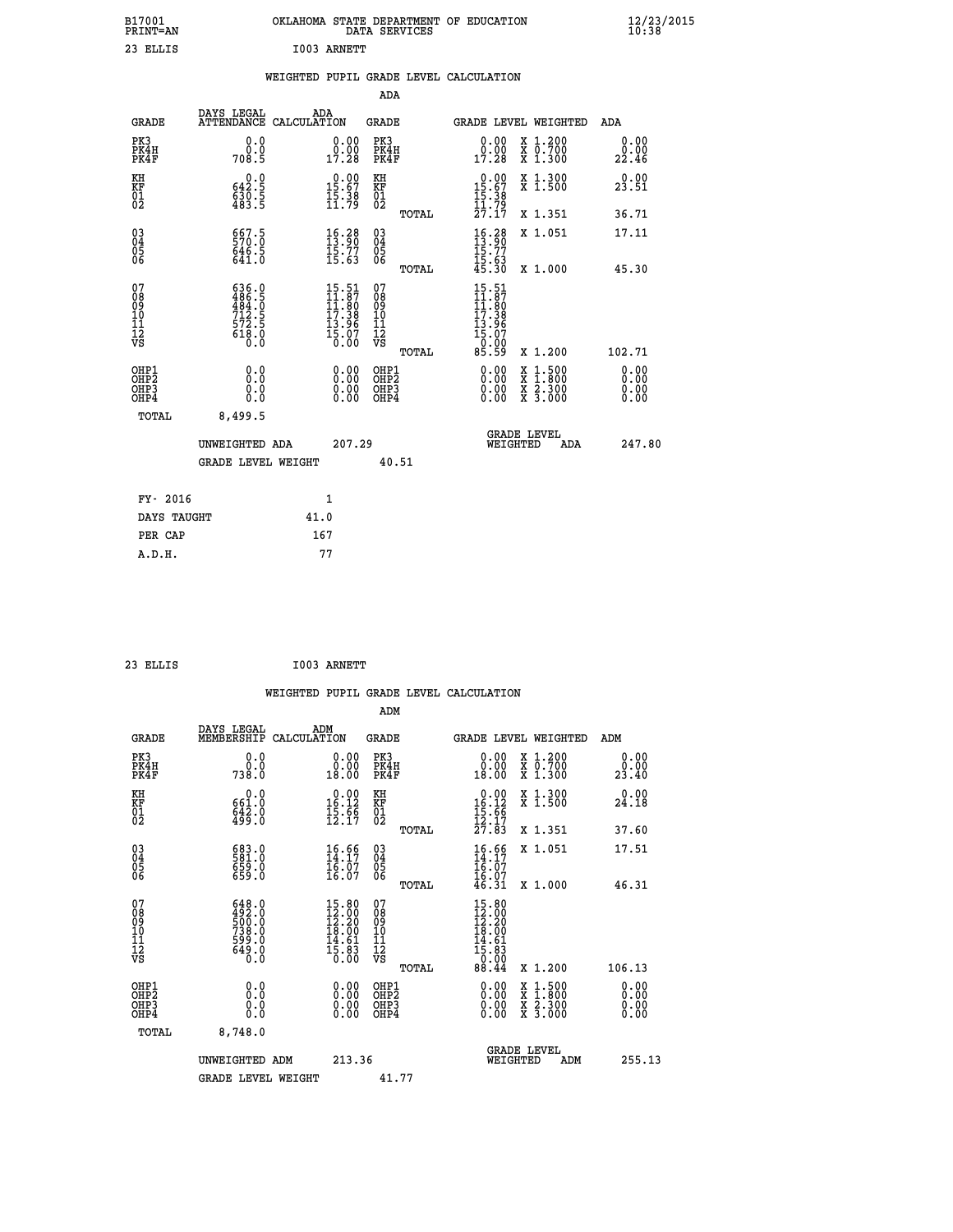| B17001<br>PRINT=AN                                 |                                                                       | OKLAHOMA STATE DEPARTMENT OF EDUCATION                            | DATA SERVICES                                   |                                                                             |                                                                                          | $\frac{12}{23}$ /2015        |  |
|----------------------------------------------------|-----------------------------------------------------------------------|-------------------------------------------------------------------|-------------------------------------------------|-----------------------------------------------------------------------------|------------------------------------------------------------------------------------------|------------------------------|--|
| 23 ELLIS                                           |                                                                       | I039 GAGE                                                         |                                                 |                                                                             |                                                                                          |                              |  |
|                                                    |                                                                       | WEIGHTED PUPIL GRADE LEVEL CALCULATION                            |                                                 |                                                                             |                                                                                          |                              |  |
|                                                    |                                                                       |                                                                   | ADA                                             |                                                                             |                                                                                          |                              |  |
| GRADE                                              | DAYS LEGAL<br>ATTENDANCE CALCULATION                                  | ADA                                                               | GRADE                                           | GRADE LEVEL WEIGHTED                                                        |                                                                                          | ADA                          |  |
| PK3<br>PK4H<br>PK4F                                | 0.0<br>0.0<br>263.0                                                   | 0.00<br>$\frac{0}{5}$ . $\frac{0}{9}$                             | PK3<br>PK4H<br>PK4F                             | 0.00<br>$0.00$<br>5.98                                                      | X 1.200<br>X 0.700<br>X 1.300                                                            | 0.00<br>0.00<br>7.77         |  |
| KH<br>ĶF<br>$^{01}_{02}$                           | 0.0<br>345.5<br>$\frac{359}{122}$ : 5                                 | $\begin{smallmatrix} 0.00\\ 7.85\\ 8.16\\ 2.78 \end{smallmatrix}$ | KH<br>ΚF<br>$\overline{01}$                     | $7.85$<br>$8.16$<br>$2.78$                                                  | X 1.300<br>X 1.500                                                                       | 0.00<br>11.78                |  |
|                                                    |                                                                       |                                                                   | <b>TOTAL</b>                                    | 10.94                                                                       | X 1.351                                                                                  | 14.78                        |  |
| $\begin{matrix} 03 \\ 04 \\ 05 \\ 06 \end{matrix}$ | 305.0<br>254.5<br>259.5<br>336.5                                      | $\begin{smallmatrix} 6.93\ 5.78\ 5.90\ 7.65 \end{smallmatrix}$    | 03<br>04<br>05<br>06                            | $\begin{smallmatrix} 6.93\ 5.78\ 5.90\ 5.90\ 7.65\ 19.33 \end{smallmatrix}$ | X 1.051                                                                                  | 7.28                         |  |
| 07<br>08<br>09<br>11<br>11<br>12<br>VS             | 253.0<br>$244.0$<br>$426.0$<br>$305.5$<br>$294.5$<br>$290.5$<br>$0.0$ | 5.75<br>5.55<br>9.68<br>6.94<br>6.69<br>6.60<br>0.00              | TOTAL<br>07<br>08<br>09<br>10<br>11<br>12<br>VS | 5.75<br>5.55<br>9.68<br>6.94<br>6.69<br>6.60                                | X 1.000                                                                                  | 19.33                        |  |
|                                                    |                                                                       |                                                                   | TOTAL                                           | Ŏ:ŎŎ<br>1.21<br>41                                                          | X 1.200                                                                                  | 49.45                        |  |
| OHP1<br>OHP <sub>2</sub><br>OHP3<br>OHP4           | 0.0<br>Ŏ.Ò<br>0.0<br>0.0                                              | $0.00$<br>$0.00$<br>0.00                                          | OHP1<br>OHP <sub>2</sub><br>OHP3<br>OHP4        | 0.00<br>0.00<br>0.00                                                        | $\begin{smallmatrix} x & 1.500 \\ x & 1.800 \\ x & 2.300 \\ x & 3.000 \end{smallmatrix}$ | 0.00<br>0.00<br>0.00<br>0.00 |  |
| TOTAL                                              | 4,059.0                                                               |                                                                   |                                                 |                                                                             |                                                                                          |                              |  |
|                                                    | UNWEIGHTED ADA<br><b>GRADE LEVEL WEIGHT</b>                           | 92.24                                                             | 18.15                                           | WEIGHTED                                                                    | <b>GRADE LEVEL</b><br>ADA                                                                | 110.39                       |  |
| FY- 2016                                           |                                                                       | 1                                                                 |                                                 |                                                                             |                                                                                          |                              |  |
| DAYS TAUGHT                                        |                                                                       | 44.0                                                              |                                                 |                                                                             |                                                                                          |                              |  |
| PER CAP                                            |                                                                       | 167                                                               |                                                 |                                                                             |                                                                                          |                              |  |

| 23 ELLIS | I039 GAGE |  |
|----------|-----------|--|
|          |           |  |

|                                                    |                      |                                                                         |                    |                                                                                 |                                        |       | WEIGHTED PUPIL GRADE LEVEL CALCULATION                                                                                                                                                                                                                                         |                                          |     |                      |
|----------------------------------------------------|----------------------|-------------------------------------------------------------------------|--------------------|---------------------------------------------------------------------------------|----------------------------------------|-------|--------------------------------------------------------------------------------------------------------------------------------------------------------------------------------------------------------------------------------------------------------------------------------|------------------------------------------|-----|----------------------|
|                                                    |                      |                                                                         |                    |                                                                                 | ADM                                    |       |                                                                                                                                                                                                                                                                                |                                          |     |                      |
|                                                    | <b>GRADE</b>         | DAYS LEGAL<br>MEMBERSHIP                                                | ADM<br>CALCULATION |                                                                                 | GRADE                                  |       | <b>GRADE LEVEL WEIGHTED</b>                                                                                                                                                                                                                                                    |                                          | ADM |                      |
|                                                    | PK3<br>PK4H<br>PK4F  | 0.0<br>0.0<br>264.0                                                     |                    | $\begin{smallmatrix} 0.00 \ 0.00 \ 6.00 \end{smallmatrix}$                      | PK3<br>PK4H<br>PK4F                    |       | $\begin{smallmatrix} 0.00 \\ 0.00 \\ 6.00 \end{smallmatrix}$                                                                                                                                                                                                                   | X 1.200<br>X 0.700<br>X 1.300            |     | 0.00<br>0.00<br>7.80 |
| KH<br>KF<br>01<br>02                               |                      | $352.0$<br>$362.0$<br>$362.0$<br>$132.0$                                |                    | $\begin{smallmatrix} 0.00\\ 8.00\\ 8.23\\ 3.00 \end{smallmatrix}$               | KH<br>KF<br>01<br>02                   |       | $\begin{smallmatrix} 0.00\\8.00\\8.23\\3.00\\11.23 \end{smallmatrix}$                                                                                                                                                                                                          | X 1.300<br>X 1.500                       |     | 0.00<br>12.00        |
|                                                    |                      |                                                                         |                    |                                                                                 |                                        | TOTAL |                                                                                                                                                                                                                                                                                | X 1.351                                  |     | 15.17                |
| $\begin{matrix} 03 \\ 04 \\ 05 \\ 06 \end{matrix}$ |                      | 308.0<br>264.0<br>264.0<br>352.0                                        |                    | $\begin{smallmatrix}7.00\6.00\6.00\8.00\end{smallmatrix}$                       | 03<br>04<br>05<br>06                   |       | 7.00<br>$\begin{array}{c} 6.00 \\ 6.00 \\ 8.00 \end{array}$                                                                                                                                                                                                                    | X 1.051                                  |     | 7.36                 |
|                                                    |                      |                                                                         |                    |                                                                                 |                                        | TOTAL | 20.00                                                                                                                                                                                                                                                                          | X 1.000                                  |     | 20.00                |
| 07<br>08<br>09<br>101<br>112<br>VS                 |                      | $261.0$<br>$251.0$<br>$440.0$<br>$316.0$<br>$308.0$<br>$308.0$<br>$0.0$ |                    | $\begin{smallmatrix}5.93\\5.70\\10.00\\7.18\\7.00\\7.00\\0.00\end{smallmatrix}$ | 07<br>08<br>09<br>11<br>11<br>12<br>VS | TOTAL | $\frac{5.93}{10.00}$<br>$7.18$<br>$7.00$<br>7.00<br>42.81                                                                                                                                                                                                                      | X 1.200                                  |     | 51.37                |
|                                                    | OHP1                 |                                                                         |                    |                                                                                 | OHP1                                   |       |                                                                                                                                                                                                                                                                                |                                          |     | 0.00                 |
|                                                    | OHP2<br>OHP3<br>OHP4 | 0.0<br>0.000                                                            |                    | $0.00$<br>$0.00$<br>0.00                                                        | OHP <sub>2</sub><br>OHP3<br>OHP4       |       | $\begin{smallmatrix} 0.00 & 0.00 & 0.00 & 0.00 & 0.00 & 0.00 & 0.00 & 0.00 & 0.00 & 0.00 & 0.00 & 0.00 & 0.00 & 0.00 & 0.00 & 0.00 & 0.00 & 0.00 & 0.00 & 0.00 & 0.00 & 0.00 & 0.00 & 0.00 & 0.00 & 0.00 & 0.00 & 0.00 & 0.00 & 0.00 & 0.00 & 0.00 & 0.00 & 0.00 & 0.00 & 0.0$ | X 1:500<br>X 1:800<br>X 2:300<br>X 3:000 |     | 0.00<br>0.00<br>0.00 |
|                                                    | TOTAL                | 4,182.0                                                                 |                    |                                                                                 |                                        |       |                                                                                                                                                                                                                                                                                |                                          |     |                      |
|                                                    |                      | UNWEIGHTED ADM                                                          |                    | 95.04                                                                           |                                        |       | WEIGHTED                                                                                                                                                                                                                                                                       | <b>GRADE LEVEL</b><br>ADM                |     | 113.70               |
|                                                    |                      | <b>GRADE LEVEL WEIGHT</b>                                               |                    |                                                                                 | 18.66                                  |       |                                                                                                                                                                                                                                                                                |                                          |     |                      |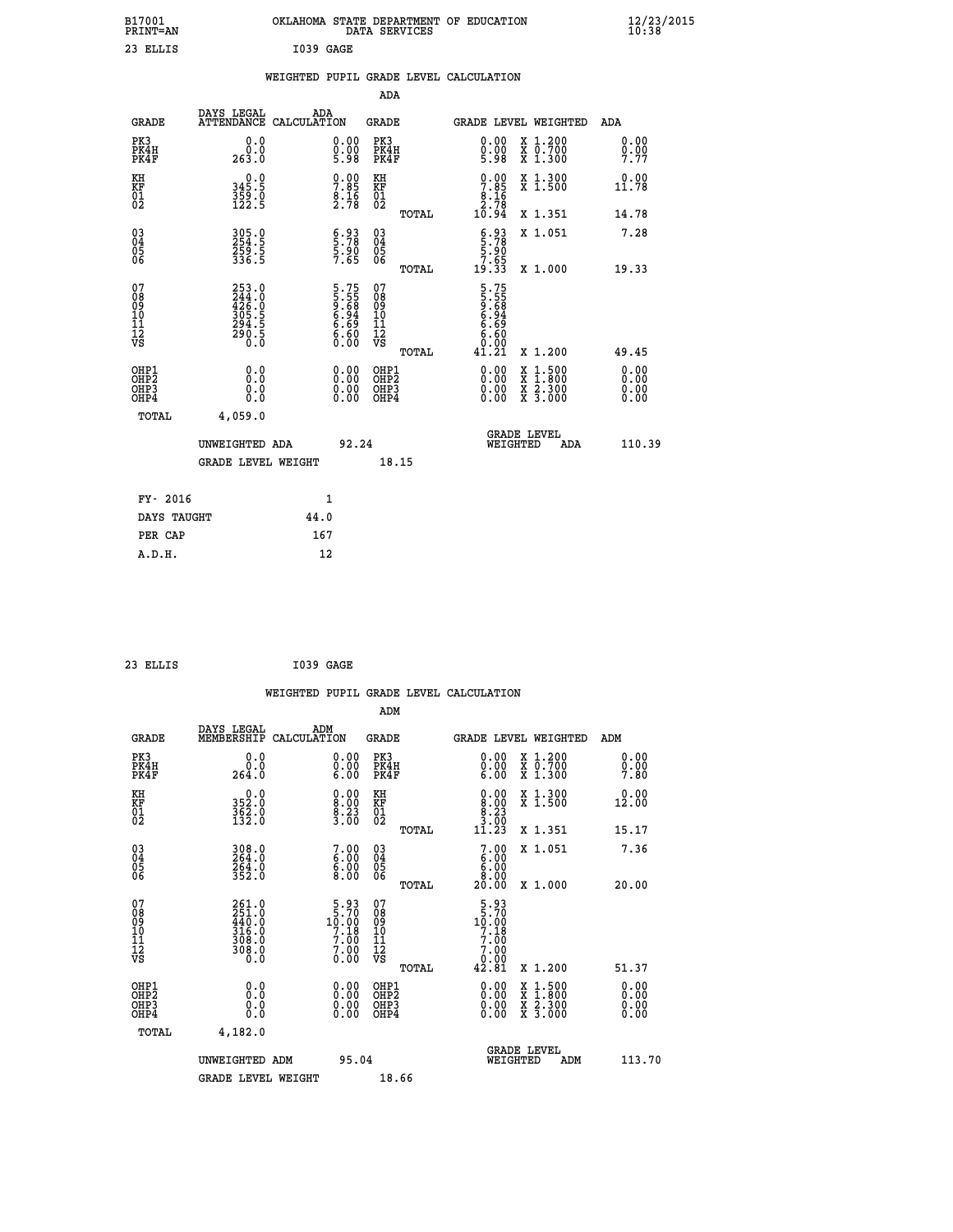| B17001<br>PRINT=AN                                 |                                                                               |                                                                          | OKLAHOMA STATE DEPARTMENT OF EDUCATION DATA SERVICES |                                                                                            |                                                                                          | $\frac{12}{23}$ /2015        |
|----------------------------------------------------|-------------------------------------------------------------------------------|--------------------------------------------------------------------------|------------------------------------------------------|--------------------------------------------------------------------------------------------|------------------------------------------------------------------------------------------|------------------------------|
| 23 ELLIS                                           |                                                                               | <b>I042 SHATTUCK</b>                                                     |                                                      |                                                                                            |                                                                                          |                              |
|                                                    |                                                                               |                                                                          | WEIGHTED PUPIL GRADE LEVEL CALCULATION               |                                                                                            |                                                                                          |                              |
|                                                    |                                                                               |                                                                          | ADA                                                  |                                                                                            |                                                                                          |                              |
| <b>GRADE</b>                                       | DAYS LEGAL<br>ATTENDANCE CALCULATION                                          | ADA                                                                      | <b>GRADE</b>                                         | <b>GRADE LEVEL WEIGHTED</b>                                                                |                                                                                          | ADA                          |
| PK3<br>PK4H<br>PK4F                                | 59.0<br>0.0<br>727.0                                                          | $\begin{smallmatrix} 1.55\\ 0.00\\ 19.13 \end{smallmatrix}$              | PK3<br>PK4H<br>PK4F                                  | $\begin{smallmatrix} 1.55\\ 0.00\\ 19.13 \end{smallmatrix}$                                | X 1.200<br>X 0.700<br>X 1.300                                                            | 1.86<br>0.00<br>24.87        |
| KH<br>KF<br>01<br>02                               | 0.0<br>878.0<br>897.0<br>707.0                                                | $\begin{smallmatrix} 0.00\\ 23.11\\ 23.61\\ 18.61 \end{smallmatrix}$     | КH<br>KF<br>01<br>02                                 | $\begin{smallmatrix} 0.00\\ 23.11\\ 23.61\\ 18.61\\ 42.22 \end{smallmatrix}$               | X 1.300<br>X <sub>1.500</sub>                                                            | 0.00<br>34.67                |
|                                                    |                                                                               |                                                                          | TOTAL                                                |                                                                                            | X 1.351                                                                                  | 57.04                        |
| $\begin{matrix} 03 \\ 04 \\ 05 \\ 06 \end{matrix}$ | 1,046.5<br>966.0<br>1,384.0                                                   | $27.54$<br>$28.24$<br>$25.42$<br>$36.42$                                 | 03<br>04<br>05<br>06                                 | $\frac{27.54}{28.24}$<br>36.42                                                             | X 1.051                                                                                  | 28.94                        |
|                                                    |                                                                               |                                                                          | TOTAL                                                | 90.08                                                                                      | X 1.000                                                                                  | 90.08                        |
| 07<br>08<br>09<br>11<br>11<br>12<br>VS             | 948.0<br>0: 852<br>0: 794<br>0: 299, 1<br>846.5<br>861.0<br>$\overline{0}$ .0 | $24.95$<br>$22.42$<br>$20.89$<br>$27.05$<br>$22.28$<br>$22.66$<br>$0.00$ | 07<br>08<br>09<br>10<br>11<br>ĪŽ<br>VŠ<br>TOTAL      | 24.95<br>22.42<br>20.89<br>27.05<br>22.28<br>$\bar{2}\bar{2}\cdot\bar{6}\bar{6}$<br>140.25 | X 1.200                                                                                  | 168.30                       |
| OHP1<br>OHP2<br>OHP3<br>OHP4                       | 0.0<br>0.0<br>0.0<br>0.0                                                      | 0.00<br>0.00                                                             | OHP1<br>OH <sub>P</sub> 2<br>OHP3<br>OHP4            | 0.00<br>0.00<br>0.00                                                                       | $\begin{smallmatrix} x & 1.500 \\ x & 1.800 \\ x & 2.300 \\ x & 3.000 \end{smallmatrix}$ | 0.00<br>0.00<br>0.00<br>0.00 |
| TOTAL                                              | 13,067.0                                                                      |                                                                          |                                                      |                                                                                            |                                                                                          |                              |
|                                                    | UNWEIGHTED ADA                                                                | 343.88                                                                   |                                                      | WEIGHTED                                                                                   | <b>GRADE LEVEL</b><br>ADA                                                                | 405.76                       |
|                                                    | GRADE LEVEL WEIGHT                                                            |                                                                          | 61.88                                                |                                                                                            |                                                                                          |                              |
| FY- 2016                                           |                                                                               | 1                                                                        |                                                      |                                                                                            |                                                                                          |                              |
| DAYS TAUGHT                                        |                                                                               | 38.0                                                                     |                                                      |                                                                                            |                                                                                          |                              |

| 23 ELLIS | <b>I042 SHATTUCK</b> |
|----------|----------------------|
|          |                      |

 **PER CAP 167 A.D.H. 62**

 **WEIGHTED PUPIL GRADE LEVEL CALCULATION ADM DAYS LEGAL ADM GRADE MEMBERSHIP CALCULATION GRADE GRADE LEVEL WEIGHTED ADM PK3 59.0 1.55 PK3 1.55 X 1.200 1.86 PK4H 0.0 0.00 PK4H 0.00 X 0.700 0.00 PK4F 748.0 19.68 PK4F 19.68 X 1.300 25.58 KH 0.0 0.00 KH 0.00 X 1.300 0.00 KF 912.0 24.00 KF 24.00 X 1.500 36.00 01 943.0 24.82 01 24.82** 02 740.0 19.47 02 <sub>noman</sub> 19.47  **TOTAL 44.29 X 1.351 59.84 03 1,069.0 28.13 03 28.13 X 1.051 29.56 04 1,102.0 29.00 04 29.00 05 986.0 25.95 05 25.95 06 1,413.0 37.18 06 37.18 TOTAL 92.13 X 1.000 92.13** 07 986.0 25.95 07 25.95<br>
08 874.0 23.00<br>
10 1,064.0 28.00 10 28.00<br>
11 874.0 28.00 10 28.00<br>
12 874.0 23.05 12<br>
VS 8 0.000 VS 0.000  **TOTAL 144.74 X 1.200 173.69 OHP1 0.0 0.00 OHP1 0.00 X 1.500 0.00 OHP2 0.0 0.00 OHP2 0.00 X 1.800 0.00 OHP3 0.0 0.00 OHP3 0.00 X 2.300 0.00 OHP4 0.0 0.00 OHP4 0.00 X 3.000 0.00 TOTAL 13,472.0 GRADE LEVEL UNWEIGHTED ADM 354.52 WEIGHTED ADM 418.66** GRADE LEVEL WEIGHT 64.14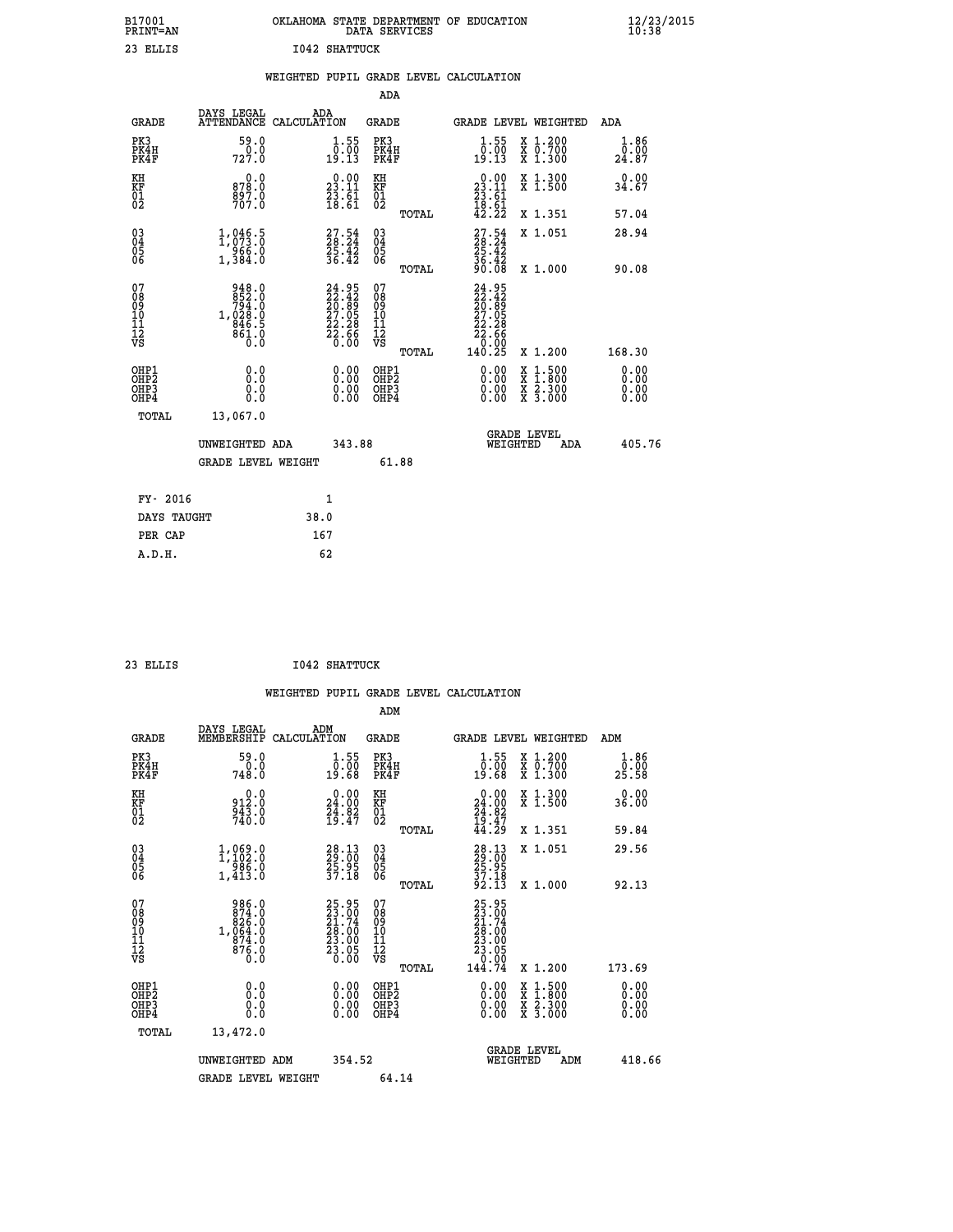|  | OKLAHOMA STATE DEPARTMENT OF EDUCATION<br>DATA SERVICES |  |
|--|---------------------------------------------------------|--|
|  | COUNTY TOTALS                                           |  |

|                                                                    |                                                                                                                   |       |                                                                      |                                                                  |       | WEIGHTED PUPIL GRADE LEVEL CALCULATION                                                                                                                                                                                                                                         |                                                                                        |                              |
|--------------------------------------------------------------------|-------------------------------------------------------------------------------------------------------------------|-------|----------------------------------------------------------------------|------------------------------------------------------------------|-------|--------------------------------------------------------------------------------------------------------------------------------------------------------------------------------------------------------------------------------------------------------------------------------|----------------------------------------------------------------------------------------|------------------------------|
|                                                                    |                                                                                                                   |       |                                                                      | <b>ADA</b>                                                       |       |                                                                                                                                                                                                                                                                                |                                                                                        |                              |
| <b>GRADE</b>                                                       | DAYS LEGAL<br>ATTENDANCE CALCULATION                                                                              | ADA   |                                                                      | GRADE                                                            |       |                                                                                                                                                                                                                                                                                | GRADE LEVEL WEIGHTED                                                                   | ADA                          |
| PK3<br>PK4H<br>PK4F                                                | 59.0<br>0.0<br>2,024.5                                                                                            |       | $\begin{smallmatrix} 1.55\\ 0.00\\ 50.15 \end{smallmatrix}$          | PK3<br>PK4H<br>PK4F                                              |       | $1.55$<br>$0.00$<br>50.15                                                                                                                                                                                                                                                      | X 1.200<br>X 0.700<br>X 1.300                                                          | 1.86<br>0.00<br>65.19        |
| KH<br><b>KF</b><br>01<br>02                                        | 0.0<br>2,508:5<br>2,388:0<br>1,764:5                                                                              |       | $\begin{smallmatrix} 0.00\\ 61.93\\ 59.09\\ 43.93 \end{smallmatrix}$ | KH<br>KF<br>01<br>02                                             |       | $\begin{smallmatrix} &0.00\ 61.93\ 59.09\ 43.93\ 103.02\end{smallmatrix}$                                                                                                                                                                                                      | X 1.300<br>X 1.500                                                                     | 0.00<br>92.91                |
|                                                                    |                                                                                                                   |       |                                                                      |                                                                  | TOTAL |                                                                                                                                                                                                                                                                                | X 1.351                                                                                | 139.18                       |
| $\begin{smallmatrix} 03 \\[-4pt] 04 \end{smallmatrix}$<br>Ŏ5<br>06 | 2,799.5<br>2,303.0<br>2,520.5<br>2,807.5                                                                          |       | $\begin{smallmatrix} 69.33\ 57.57\ 62.53\ 70.32 \end{smallmatrix}$   | $\begin{array}{c} 03 \\ 04 \\ 05 \\ 06 \end{array}$              |       | $\begin{smallmatrix} 69.33\\ 57.57\\ 62.53\\ 70.32\\ 190.42\\ \end{smallmatrix}$                                                                                                                                                                                               | X 1.051                                                                                | 263.28                       |
|                                                                    |                                                                                                                   |       |                                                                      |                                                                  | TOTAL |                                                                                                                                                                                                                                                                                | X 1.000                                                                                | 190.42                       |
| 07<br>08<br>09<br>11<br>11<br>12<br>VS                             | $\begin{smallmatrix} 2,287.0\\ 2,345.0\\ 2,117.5\\ 2,117.5\\ 2,674.0\\ 2,229.5\\ 2,483.5\\ 0.0 \end{smallmatrix}$ |       | 56.92<br>57.99<br>52.22<br>66.32<br>55.22<br>55.23<br>61.33          | 07<br>08<br>09<br>11<br>11<br>12<br>VS                           |       | 56.92<br>57.99<br>52.32<br>66.32<br>55.23<br>50.333<br>0.000                                                                                                                                                                                                                   |                                                                                        |                              |
|                                                                    |                                                                                                                   |       |                                                                      |                                                                  | TOTAL | 350.00                                                                                                                                                                                                                                                                         | X 1.200                                                                                | 420.00                       |
| OHP1<br>OH <sub>P</sub> 2<br>OHP3<br>OHP4                          | 0.0<br>Ŏ.Ŏ<br>0.0<br>0.0                                                                                          |       | $\begin{smallmatrix} 0.00 \ 0.00 \ 0.00 \ 0.00 \end{smallmatrix}$    | OHP1<br>OHP <sub>2</sub><br>OHP <sub>3</sub><br>OHP <sub>4</sub> |       | $\begin{smallmatrix} 0.00 & 0.00 & 0.00 & 0.00 & 0.00 & 0.00 & 0.00 & 0.00 & 0.00 & 0.00 & 0.00 & 0.00 & 0.00 & 0.00 & 0.00 & 0.00 & 0.00 & 0.00 & 0.00 & 0.00 & 0.00 & 0.00 & 0.00 & 0.00 & 0.00 & 0.00 & 0.00 & 0.00 & 0.00 & 0.00 & 0.00 & 0.00 & 0.00 & 0.00 & 0.00 & 0.0$ | $\begin{smallmatrix} 1.500\ 1.800\ 2.300\ 3.000 \end{smallmatrix}$<br>X<br>X<br>X<br>X | 0.00<br>0.00<br>0.00<br>0.00 |
| TOTAL                                                              | 33, 311.5                                                                                                         |       |                                                                      |                                                                  |       |                                                                                                                                                                                                                                                                                |                                                                                        |                              |
|                                                                    | UNWEIGHTED ADA                                                                                                    |       | 826.40                                                               |                                                                  |       | WEIGHTED                                                                                                                                                                                                                                                                       | <b>GRADE LEVEL</b><br>ADA                                                              | 982.42                       |
|                                                                    | <b>GRADE LEVEL WEIGHT</b>                                                                                         |       |                                                                      | 156.02                                                           |       |                                                                                                                                                                                                                                                                                |                                                                                        |                              |
| FY- 2016                                                           |                                                                                                                   |       | 1                                                                    |                                                                  |       |                                                                                                                                                                                                                                                                                |                                                                                        |                              |
| DAYS TAUGHT                                                        |                                                                                                                   | 165.0 |                                                                      |                                                                  |       |                                                                                                                                                                                                                                                                                |                                                                                        |                              |
| PER CAP                                                            |                                                                                                                   | 629   |                                                                      |                                                                  |       |                                                                                                                                                                                                                                                                                |                                                                                        |                              |
| A.D.H.                                                             |                                                                                                                   | 257   |                                                                      |                                                                  |       |                                                                                                                                                                                                                                                                                |                                                                                        |                              |

B17001<br>PRINT=AN<br>ELLIS

 **ELLIS COUNTY TOTALS**

|                                          |                                                                |                                                                      | ADM                                                 |       |                                                                         |                                          |                              |  |
|------------------------------------------|----------------------------------------------------------------|----------------------------------------------------------------------|-----------------------------------------------------|-------|-------------------------------------------------------------------------|------------------------------------------|------------------------------|--|
| <b>GRADE</b>                             | DAYS LEGAL<br>MEMBERSHIP                                       | ADM<br>CALCULATION                                                   | <b>GRADE</b>                                        |       | <b>GRADE LEVEL WEIGHTED</b>                                             |                                          | ADM                          |  |
| PK3<br>PK4H<br>PK4F                      | 59.0<br>0.0<br>2,089.0                                         | $\frac{1}{0}$ : 55<br>51.75                                          | PK3<br>PK4H<br>PK4F                                 |       | $\frac{1}{0}$ : 55<br>51.75                                             | X 1.200<br>X 0.700<br>X 1.300            | 1.86<br>$\frac{5.88}{67.27}$ |  |
| KH<br>KF<br>01<br>02                     | 0.0<br>2,606:0<br>2,474:0<br>1,840:0                           | $\begin{smallmatrix} 0.00\\ 64.33\\ 61.26\\ 45.81 \end{smallmatrix}$ | KH<br>KF<br>01<br>02                                |       | $0.00\n64.33\n61.26\n45.81\n107.07$                                     | X 1.300<br>X 1.500                       | 0.00<br>96.50                |  |
|                                          |                                                                |                                                                      |                                                     | TOTAL |                                                                         | X 1.351                                  | 144.66                       |  |
| 03<br>04<br>05<br>06                     | 2,858.0<br>2,361.0<br>2,576.0<br>2,891.0                       | 70.79<br>59.03<br>63.90<br>72.37                                     | $\begin{array}{c} 03 \\ 04 \\ 05 \\ 06 \end{array}$ |       | $70.79$<br>59.03<br>63.90<br>72.37<br>195.30                            | X 1.051                                  | 74.40                        |  |
|                                          |                                                                |                                                                      |                                                     | TOTAL |                                                                         | X 1.000                                  | 195.30                       |  |
| 07<br>08<br>09<br>101<br>11<br>12<br>VS  | 2,357.0<br>2,414.0<br>2,192.0<br>2,790.0<br>2,324.0<br>2,589.0 | 58.68<br>59.68<br>54.08<br>54.08<br>69.18<br>57.54<br>63.88<br>63.88 | 07<br>08<br>09<br>11<br>11<br>12<br>VS              |       | 58.68<br>59.688<br>54.088<br>57.54<br>57.54<br>63.88<br>0.000<br>363.04 |                                          |                              |  |
|                                          |                                                                |                                                                      |                                                     | TOTAL |                                                                         | X 1.200                                  | 435.65                       |  |
| OHP1<br>OHP2<br>OHP <sub>3</sub><br>OHP4 |                                                                |                                                                      | OHP1<br>OHP2<br>OHP <sub>3</sub>                    |       | $0.00$<br>$0.00$<br>0.00                                                | X 1:500<br>X 1:800<br>X 2:300<br>X 3:000 | 0.00<br>0.00<br>0.00         |  |
| TOTAL                                    | 34,420.0                                                       |                                                                      |                                                     |       |                                                                         |                                          |                              |  |
|                                          | UNWEIGHTED ADM                                                 |                                                                      | 853.83                                              |       | <b>GRADE LEVEL</b><br>WEIGHTED                                          | ADM                                      | 1,015.64                     |  |
|                                          | <b>GRADE LEVEL WEIGHT</b>                                      |                                                                      | 161.81                                              |       |                                                                         |                                          |                              |  |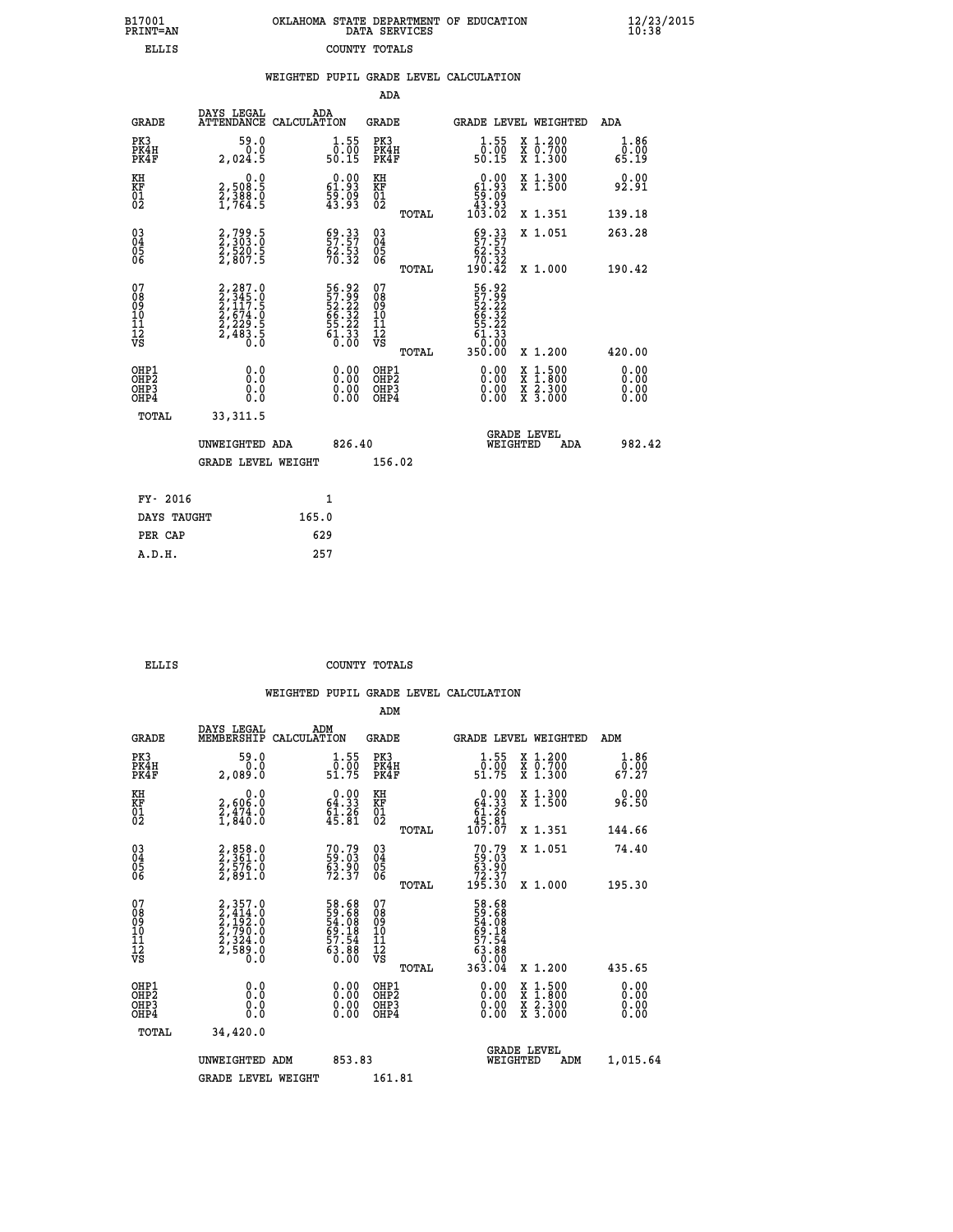| B17001<br>PRINT=AN | OKLAHOMA STATE DEPARTMENT OF EDUCATION<br>DATA SERVICES | $\frac{12}{23}$ /2015 |
|--------------------|---------------------------------------------------------|-----------------------|
| 24 GARFIELD        | <b>I001 WAUKOMIS</b>                                    |                       |

|                                                                    |                                                                                              | WEIGHTED PUPIL GRADE LEVEL CALCULATION                                   |                                        |                                                                                                                          |                               |
|--------------------------------------------------------------------|----------------------------------------------------------------------------------------------|--------------------------------------------------------------------------|----------------------------------------|--------------------------------------------------------------------------------------------------------------------------|-------------------------------|
|                                                                    |                                                                                              |                                                                          | <b>ADA</b>                             |                                                                                                                          |                               |
|                                                                    | DAYS LEGAL<br><b>GRADE</b>                                                                   | ADA<br>ATTENDANCE CALCULATION                                            | GRADE                                  | GRADE LEVEL WEIGHTED                                                                                                     | ADA                           |
| PK3<br>PK4H<br>PK4F                                                | 0.06<br>1,218.5                                                                              | 0.24<br>0.00<br>32.93                                                    | PK3<br>PK4H<br>PK4F                    | 0.24<br>X 1.200<br>0.00<br>X 0.700<br>X 1.300<br>32.93                                                                   | 0.29<br>0.00<br>42.81         |
| KH<br>KF<br>01<br>02                                               | 0.0<br>1,322:5<br>928:0<br>1,050:5                                                           | $\begin{smallmatrix} 0.00\\ 35.74\\ 25.08\\ 28.39 \end{smallmatrix}$     | KH<br>KF<br>01<br>02                   | 0.00<br>X 1.300<br>X 1.500<br>35.74<br>25.08<br>28.39<br>53.47                                                           | 0.00<br>53.61                 |
|                                                                    |                                                                                              |                                                                          | TOTAL                                  | X 1.351                                                                                                                  | 72.24                         |
| $\begin{smallmatrix} 03 \\[-4pt] 04 \end{smallmatrix}$<br>05<br>06 | $1, \frac{159}{930}$ : 9<br>954.5<br>969.5                                                   | $31.32$<br>$25.15$<br>$25.80$<br>$26.20$                                 | $^{03}_{04}$<br>$\frac{05}{06}$        | 31.32<br>25.15<br>25.80<br>X 1.051                                                                                       | 32.92                         |
|                                                                    |                                                                                              |                                                                          | TOTAL                                  | $\frac{26}{77}. \frac{20}{15}$<br>X 1.000                                                                                | 77.15                         |
| 07<br>08<br>09<br>101<br>112<br>VS                                 | $1,172.5$<br>$1,029.0$<br>$1,181.5$<br>$611.0$<br>$1, \frac{3}{4}, \frac{7}{2}, \frac{8}{8}$ | $31.69$<br>$27.81$<br>$31.93$<br>$16.51$<br>$33.70$<br>$30.20$<br>$0.00$ | 07<br>08<br>09<br>11<br>11<br>12<br>VS | 31.69<br>27.81<br>31.93<br>36.51<br>33.70<br>30.20<br>0.00<br>171.84                                                     |                               |
|                                                                    |                                                                                              |                                                                          | TOTAL                                  | X 1.200                                                                                                                  | 206.21                        |
| OHP1<br>OHP <sub>2</sub><br>OHP3<br>OHP4                           | 0.0<br>0.0<br>0.0                                                                            | 0.00<br>0.00<br>0.00                                                     | OHP1<br>OHP2<br>OHP3<br>OHP4           | 0.00<br>$\begin{smallmatrix} x & 1 & 500 \\ x & 1 & 800 \\ x & 2 & 300 \\ x & 3 & 000 \end{smallmatrix}$<br>0.00<br>0.00 | 0.00<br>Ō. ŌŌ<br>0.00<br>0.00 |
|                                                                    | TOTAL<br>14,906.0                                                                            |                                                                          |                                        |                                                                                                                          |                               |
|                                                                    | UNWEIGHTED ADA                                                                               | 402.69                                                                   |                                        | <b>GRADE LEVEL</b><br>WEIGHTED<br>ADA                                                                                    | 485.23                        |
|                                                                    | <b>GRADE LEVEL WEIGHT</b>                                                                    |                                                                          | 82.54                                  |                                                                                                                          |                               |
|                                                                    | FY- 2016                                                                                     | 1                                                                        |                                        |                                                                                                                          |                               |
|                                                                    | DAYS TAUGHT                                                                                  | 37.0                                                                     |                                        |                                                                                                                          |                               |
|                                                                    | PER CAP                                                                                      | 84                                                                       |                                        |                                                                                                                          |                               |
|                                                                    | A.D.H.                                                                                       | 172                                                                      |                                        |                                                                                                                          |                               |

 **24 GARFIELD I001 WAUKOMIS**

 **WEIGHTED PUPIL GRADE LEVEL CALCULATION ADM DAYS LEGAL ADM**

| <b>GRADE</b>                                       | DAYS TEGAT<br>MEMBERSHIP                                                                                                                | ADM<br>CALCULATION                                                         | <b>GRADE</b>                                        |       |                                                                              | <b>GRADE LEVEL WEIGHTED</b>                                                                                                               | ADM                          |  |
|----------------------------------------------------|-----------------------------------------------------------------------------------------------------------------------------------------|----------------------------------------------------------------------------|-----------------------------------------------------|-------|------------------------------------------------------------------------------|-------------------------------------------------------------------------------------------------------------------------------------------|------------------------------|--|
| PK3<br>PK4H<br>PK4F                                | 9.0<br>0.0<br>1,271.0                                                                                                                   | $\begin{smallmatrix} 0.24\ 0.00 \ 34.35 \end{smallmatrix}$                 | PK3<br>PK4H<br>PK4F                                 |       | 0.24<br>0.00<br>34.35                                                        | X 1.200<br>X 0.700<br>X 1.300                                                                                                             | 0.29<br>0.00<br>44.66        |  |
| KH<br>KF<br>01<br>02                               | 0.0<br>1,369:0<br>951:0<br>1,071:0                                                                                                      | $\begin{smallmatrix} 0.00\\ 37.00\\ 25.70\\ 28.95 \end{smallmatrix}$       | KH<br>KF<br>01<br>02                                |       | $\begin{smallmatrix} 0.00\\ 37.00\\ 25.70\\ 28.95\\ 54.65 \end{smallmatrix}$ | X 1.300<br>X 1.500                                                                                                                        | 0.00<br>55.50                |  |
|                                                    |                                                                                                                                         |                                                                            |                                                     | TOTAL |                                                                              | X 1.351                                                                                                                                   | 73.83                        |  |
| $\begin{matrix} 03 \\ 04 \\ 05 \\ 06 \end{matrix}$ | 1,196.0<br>962.0<br>978.0<br>999.0                                                                                                      | 32.32<br>26.00<br>26.43<br>27.00                                           | $\begin{array}{c} 03 \\ 04 \\ 05 \\ 06 \end{array}$ |       | 32.32<br>26.00<br>26.43<br>27.00<br>79.43                                    | X 1.051                                                                                                                                   | 33.97                        |  |
|                                                    |                                                                                                                                         |                                                                            |                                                     | TOTAL |                                                                              | X 1.000                                                                                                                                   | 79.43                        |  |
| 07<br>08<br>09<br>101<br>112<br>VS                 | $\begin{smallmatrix} 1,212\cdot 0\\ 1,056\cdot 0\\ 1,202\cdot 0\\ 629\cdot 0\\ 1,278\cdot 0\\ 1,153\cdot 0\\ 0\cdot 0\end{smallmatrix}$ | 32.76<br>28.54<br>32.49<br>32.00<br>17.00<br>34.54<br>$\frac{31.00}{0.00}$ | 07<br>08<br>09<br>11<br>11<br>12<br>VS              |       | $32.76$<br>$28.54$<br>$32.49$<br>$34.54$<br>$31.00$<br>$0.00$<br>$176.33$    |                                                                                                                                           |                              |  |
|                                                    |                                                                                                                                         |                                                                            |                                                     | TOTAL |                                                                              | X 1.200                                                                                                                                   | 211.60                       |  |
| OHP1<br>OHP2<br>OHP3<br>OHP4                       | 0.0<br>0.0<br>0.0                                                                                                                       | $0.00$<br>$0.00$<br>0.00                                                   | OHP1<br>OHP <sub>2</sub><br>OHP3<br>OHP4            |       |                                                                              | $\begin{smallmatrix} \mathtt{X} & 1\cdot500\\ \mathtt{X} & 1\cdot800\\ \mathtt{X} & 2\cdot300\\ \mathtt{X} & 3\cdot000 \end{smallmatrix}$ | 0.00<br>0.00<br>0.00<br>0.00 |  |
| TOTAL                                              | 15,336.0                                                                                                                                |                                                                            |                                                     |       |                                                                              |                                                                                                                                           |                              |  |
|                                                    | UNWEIGHTED ADM                                                                                                                          | 414.32                                                                     |                                                     |       | WEIGHTED                                                                     | <b>GRADE LEVEL</b><br>ADM                                                                                                                 | 499.28                       |  |
|                                                    | <b>GRADE LEVEL WEIGHT</b>                                                                                                               |                                                                            | 84.96                                               |       |                                                                              |                                                                                                                                           |                              |  |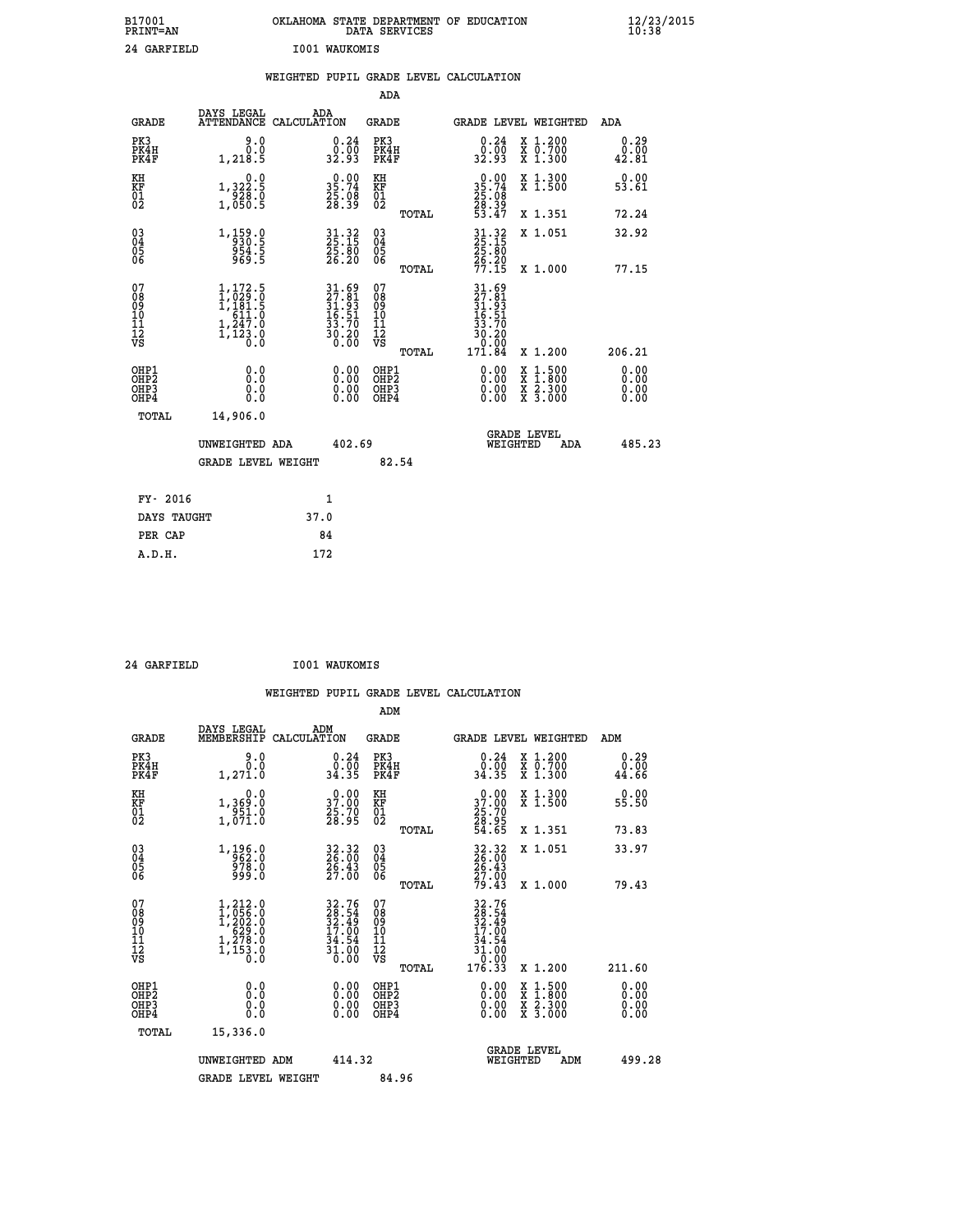# **B17001 OKLAHOMA STATE DEPARTMENT OF EDUCATION 12/23/2015 PRINT=AN DATA SERVICES 10:38 24 GARFIELD I018 KREMLIN-HILLSDALE**

|                                              |                                                                          | WEIGHTED PUPIL GRADE LEVEL CALCULATION                                   |        |                                        |       |                                                                              |                                          |                       |
|----------------------------------------------|--------------------------------------------------------------------------|--------------------------------------------------------------------------|--------|----------------------------------------|-------|------------------------------------------------------------------------------|------------------------------------------|-----------------------|
|                                              |                                                                          |                                                                          |        | ADA                                    |       |                                                                              |                                          |                       |
| <b>GRADE</b>                                 | DAYS LEGAL<br>ATTENDANCE                                                 | ADA<br>CALCULATION                                                       |        | <b>GRADE</b>                           |       | GRADE LEVEL WEIGHTED                                                         |                                          | ADA                   |
| PK3<br>PK4H<br>PK4F                          | 7.0<br>0.0<br>623.5                                                      | $0.19$<br>$0.00$<br>16.85                                                |        | PK3<br>PK4H<br>PK4F                    |       | 0.19<br>0.55<br>16.85                                                        | X 1.200<br>X 0.700<br>X 1.300            | 0.23<br>0.00<br>21.91 |
| KH<br>KF<br>01<br>02                         | 0.0<br>565.5<br>$854.5$<br>943.0                                         | $\begin{smallmatrix} 0.00\\ 15.28\\ 23.09\\ 25.49 \end{smallmatrix}$     |        | KH<br>KF<br>01<br>02                   |       | $\begin{smallmatrix} 0.00\\ 15.28\\ 23.09\\ 25.49\\ 48.58 \end{smallmatrix}$ | X 1.300<br>X 1.500                       | 0.00<br>22.92         |
|                                              |                                                                          |                                                                          |        |                                        | TOTAL |                                                                              | X 1.351                                  | 65.63                 |
| $^{03}_{04}$<br>Ŏ5<br>06                     | 863.0<br>739.0<br>905.0<br>901.5                                         | $\begin{smallmatrix} 23.32\ 19.97\ 24.46\ 24.36 \end{smallmatrix}$       |        | 03<br>04<br>05<br>06                   |       | $23.32$<br>$19.97$<br>$24.46$<br>$24.36$<br>$68.79$                          | X 1.051                                  | 24.51                 |
|                                              |                                                                          |                                                                          |        |                                        | TOTAL |                                                                              | X 1.000                                  | 68.79                 |
| 07<br>08<br>09<br>11<br>11<br>12<br>VS       | 808.0<br>$1, \substack{073.5 \\ 581.5 \\ 581.5 \\ 855.5 \\ 392.0 \\ 0.0$ | $21.84$<br>$29.01$<br>$15.72$<br>$27.49$<br>$23.08$<br>$10.59$<br>$0.00$ |        | 07<br>08<br>09<br>11<br>11<br>12<br>VS | TOTAL | 21.84<br>29.01<br>15.72<br>27.49<br>23.08<br>20.59<br>0.59<br>127.73         | X 1.200                                  | 153.28                |
| OHP1                                         | 0.0                                                                      |                                                                          |        |                                        |       |                                                                              |                                          | 0.00                  |
| OHP <sub>2</sub><br>OH <sub>P3</sub><br>OHP4 | Ō.Ō<br>0.0<br>0.0                                                        | $0.00$<br>$0.00$<br>0.00                                                 |        | OHP1<br>OHP2<br>OHP3<br>OHP4           |       | 0.00<br>0.00<br>0.00                                                         | X 1:500<br>X 1:800<br>X 2:300<br>X 3:000 | 0.00<br>0.00<br>0.00  |
| TOTAL                                        | 11, 129.5                                                                |                                                                          |        |                                        |       |                                                                              |                                          |                       |
|                                              | UNWEIGHTED ADA                                                           |                                                                          | 300.74 |                                        |       |                                                                              | GRADE LEVEL<br>WEIGHTED<br>ADA           | 357.27                |
|                                              | <b>GRADE LEVEL WEIGHT</b>                                                |                                                                          |        | 56.53                                  |       |                                                                              |                                          |                       |
| FY- 2016                                     |                                                                          | 1                                                                        |        |                                        |       |                                                                              |                                          |                       |
| DAYS TAUGHT                                  |                                                                          | 37.0                                                                     |        |                                        |       |                                                                              |                                          |                       |
| PER CAP                                      |                                                                          | 86                                                                       |        |                                        |       |                                                                              |                                          |                       |

 **A.D.H. 248**

 **24 GARFIELD I018 KREMLIN-HILLSDALE**

|                                                      |                                                                                     |                                                                             | ADM                                                 |                                                                           |                                          |                                                                                                                                                                 |
|------------------------------------------------------|-------------------------------------------------------------------------------------|-----------------------------------------------------------------------------|-----------------------------------------------------|---------------------------------------------------------------------------|------------------------------------------|-----------------------------------------------------------------------------------------------------------------------------------------------------------------|
| <b>GRADE</b>                                         | DAYS LEGAL<br>MEMBERSHIP                                                            | ADM<br>CALCULATION                                                          | <b>GRADE</b>                                        | <b>GRADE LEVEL WEIGHTED</b>                                               |                                          | ADM                                                                                                                                                             |
| PK3<br>PK4H<br>PK4F                                  | 7.0<br>õ.ó<br>0.0аэ                                                                 | $\begin{smallmatrix} 0.19 \\ 0.00 \\ 17.27 \end{smallmatrix}$               | PK3<br>PK4H<br>PK4F                                 | $\begin{smallmatrix} 0.19 \\ 0.00 \\ 17.27 \end{smallmatrix}$             | X 1.200<br>X 0.700<br>X 1.300            | 0.23<br>$2\overset{\textcolor{red}{\bullet}}{2}\overset{\textcolor{red}{\bullet}}{2}\overset{\textcolor{red}{\bullet}}{4}\overset{\textcolor{red}{\bullet}}{5}$ |
| KH<br>KF<br>01<br>02                                 | 0.0<br>586.0<br>911.0<br>999.0                                                      | $\begin{smallmatrix} 0.00\\15.84\\24.62\\27.00 \end{smallmatrix}$           | KH<br>KF<br>01<br>02                                | $\begin{smallmatrix} 0.00\\15.84\\24.62\\27.00\\51.62\end{smallmatrix}$   | X 1.300<br>X 1.500                       | 0.00<br>23.76                                                                                                                                                   |
|                                                      |                                                                                     |                                                                             | TOTAL                                               |                                                                           | X 1.351                                  | 69.74                                                                                                                                                           |
| 03<br>04<br>05<br>06                                 | 894.0<br>768.0<br>925.0<br>921.0                                                    | $\begin{smallmatrix} 24.16\\ 20.76\\ 25.00\\ 24.89 \end{smallmatrix}$       | $\begin{array}{c} 03 \\ 04 \\ 05 \\ 06 \end{array}$ | 24.16<br>20.76<br>25.00<br>24.89                                          | X 1.051                                  | 25.39                                                                                                                                                           |
|                                                      |                                                                                     |                                                                             | TOTAL                                               | 70.65                                                                     | X 1.000                                  | 70.65                                                                                                                                                           |
| 07<br>08<br>09<br>101<br>112<br>VS                   | 817.0<br>$1, \frac{1}{106}$<br>$592.0$<br>$1, \frac{046}{884}$ .0<br>$407.0$<br>Ó.Ŏ | 22.08<br>29.89<br>16.00<br>28.27<br>23.86<br>$\overline{1}\overline{1}$ :00 | 07<br>08<br>09<br>11<br>11<br>12<br>VS              | $22.08$<br>$29.89$<br>$16.00$<br>$28.27$<br>$23.86$<br>$11.000$<br>$0.00$ |                                          |                                                                                                                                                                 |
|                                                      |                                                                                     |                                                                             | TOTAL                                               | 131.10                                                                    | X 1.200                                  | 157.32                                                                                                                                                          |
| OHP1<br>OHP2<br>OH <sub>P3</sub><br>OH <sub>P4</sub> | 0.0<br>0.000                                                                        | $0.00$<br>$0.00$<br>0.00                                                    | OHP1<br>OHP2<br>OHP <sub>3</sub>                    | $0.00$<br>$0.00$<br>0.00                                                  | X 1:500<br>X 1:800<br>X 2:300<br>X 3:000 | 0.00<br>0.00<br>0.00<br>0.00                                                                                                                                    |
| TOTAL                                                | 11,502.0                                                                            |                                                                             |                                                     |                                                                           |                                          |                                                                                                                                                                 |
|                                                      | UNWEIGHTED ADM                                                                      | 310.83                                                                      |                                                     |                                                                           | GRADE LEVEL<br>WEIGHTED<br>ADM           | 369.54                                                                                                                                                          |
|                                                      | <b>GRADE LEVEL WEIGHT</b>                                                           |                                                                             | 58.71                                               |                                                                           |                                          |                                                                                                                                                                 |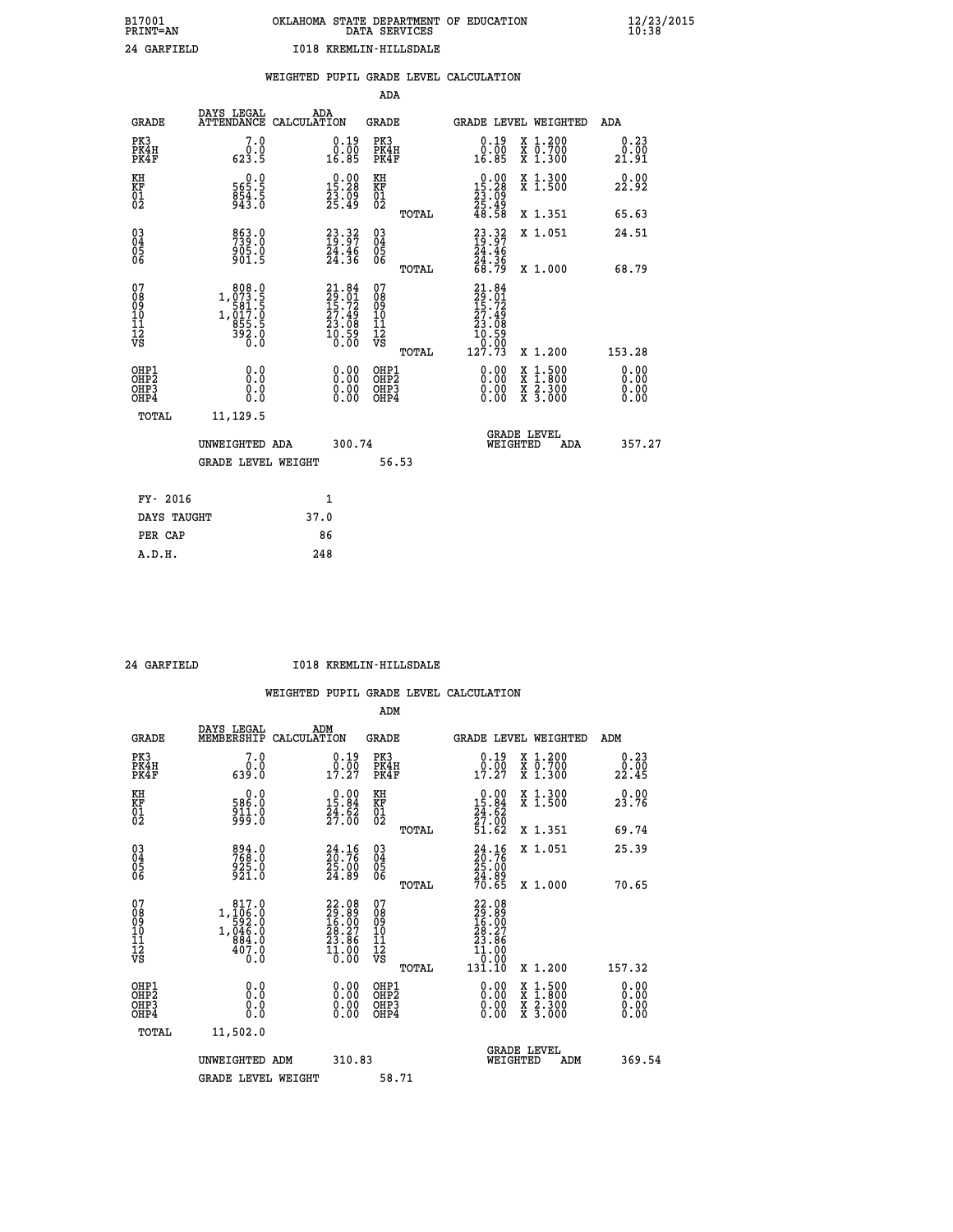| B17001<br><b>PRINT=AN</b> | OKLAHOMA STATE DEPARTMENT OF EDUCATION<br>DATA SERVICES | $\frac{12}{23}$ /2015 |
|---------------------------|---------------------------------------------------------|-----------------------|
| 24 GARFIELD               | I042 CHISHOLM                                           |                       |

|                                                      |                                                                             |      |                                                                          |                                                      |       | WEIGHTED PUPIL GRADE LEVEL CALCULATION                                                                                                                                                                                                                                         |                                                                                        |                               |
|------------------------------------------------------|-----------------------------------------------------------------------------|------|--------------------------------------------------------------------------|------------------------------------------------------|-------|--------------------------------------------------------------------------------------------------------------------------------------------------------------------------------------------------------------------------------------------------------------------------------|----------------------------------------------------------------------------------------|-------------------------------|
|                                                      |                                                                             |      |                                                                          | ADA                                                  |       |                                                                                                                                                                                                                                                                                |                                                                                        |                               |
| <b>GRADE</b>                                         | DAYS LEGAL<br>ATTENDANCE CALCULATION                                        | ADA  |                                                                          | <b>GRADE</b>                                         |       | GRADE LEVEL WEIGHTED                                                                                                                                                                                                                                                           |                                                                                        | ADA                           |
| PK3<br>PK4H<br>PK4F                                  | 77.0<br>0.0<br>1,733.5                                                      |      | $\frac{1}{0}$ : 75<br>39.40                                              | PK3<br>PK4H<br>PK4F                                  |       | $\frac{1}{0}$ : 75<br>39.40                                                                                                                                                                                                                                                    | X 1.200<br>X 0.700<br>X 1.300                                                          | 2.10<br>0.00<br>51.22         |
| KH<br>KF<br>01<br>02                                 | $\begin{smallmatrix}&&&0.0\\3.006.5\\3.741.0\\2.980.0\end{smallmatrix}$     |      | $0.00$<br>68.33<br>$\frac{85.02}{67.73}$                                 | KH<br>KF<br>01<br>02                                 |       | $\begin{array}{c} 0.00 \\ 68.33 \\ 85.02 \\ 67.73 \end{array}$                                                                                                                                                                                                                 | X 1.300<br>X 1.500                                                                     | $0.00$<br>102.50              |
|                                                      |                                                                             |      |                                                                          |                                                      | TOTAL | 152.75                                                                                                                                                                                                                                                                         | X 1.351                                                                                | 206.37                        |
| $^{03}_{04}$<br>Ŏ5<br>06                             | 2,850.5<br>3,438.5<br>2,875.5<br>3,324.5                                    |      | $\begin{smallmatrix} 64.78\ 78.15\ 65.35\ 75.56 \end{smallmatrix}$       | $\begin{array}{c} 03 \\ 04 \\ 05 \\ 06 \end{array}$  |       | $54.7878.1565.3575.56219.06$                                                                                                                                                                                                                                                   | X 1.051                                                                                | 68.08                         |
|                                                      |                                                                             |      |                                                                          |                                                      | TOTAL |                                                                                                                                                                                                                                                                                | X 1.000                                                                                | 219.06                        |
| 07<br>08<br>09<br>01<br>11<br>11<br>12<br>VS         | 3, 389 . 0<br>3, 312 . 5<br>3, 392 . 5<br>3, 293 . 5<br>3, 235 . 0<br>0 . 0 |      | $77.02$<br>$75.28$<br>$77.10$<br>$74.91$<br>$66.14$<br>$73.74$<br>$0.00$ | 07<br>08<br>09<br>11<br>11<br>12<br>VS               | TOTAL | $77.02$<br>$75.28$<br>$77.10$<br>$74.91$<br>$66.14$<br>$73.74$<br>$0.00$<br>$444.19$                                                                                                                                                                                           | X 1.200                                                                                | 533.03                        |
| OHP1<br>OH <sub>P</sub> <sub>2</sub><br>OHP3<br>OHP4 | 0.0<br>0.0<br>0.0                                                           |      | $\begin{smallmatrix} 0.00 \ 0.00 \ 0.00 \ 0.00 \end{smallmatrix}$        | OHP1<br>OHP2<br>OHP <sub>3</sub><br>OHP <sub>4</sub> |       | $\begin{smallmatrix} 0.00 & 0.00 & 0.00 & 0.00 & 0.00 & 0.00 & 0.00 & 0.00 & 0.00 & 0.00 & 0.00 & 0.00 & 0.00 & 0.00 & 0.00 & 0.00 & 0.00 & 0.00 & 0.00 & 0.00 & 0.00 & 0.00 & 0.00 & 0.00 & 0.00 & 0.00 & 0.00 & 0.00 & 0.00 & 0.00 & 0.00 & 0.00 & 0.00 & 0.00 & 0.00 & 0.0$ | $\begin{smallmatrix} 1.500\ 1.800\ 2.300\ 3.000 \end{smallmatrix}$<br>X<br>X<br>X<br>X | 0.00<br>Ō. ŌŌ<br>0.00<br>0.00 |
| TOTAL                                                | 43,558.0                                                                    |      |                                                                          |                                                      |       |                                                                                                                                                                                                                                                                                |                                                                                        |                               |
|                                                      | UNWEIGHTED ADA                                                              |      | 990.26                                                                   |                                                      |       | WEIGHTED                                                                                                                                                                                                                                                                       | <b>GRADE LEVEL</b><br>ADA                                                              | 1,182.36                      |
|                                                      | <b>GRADE LEVEL WEIGHT</b>                                                   |      |                                                                          | 192.10                                               |       |                                                                                                                                                                                                                                                                                |                                                                                        |                               |
| FY- 2016                                             |                                                                             |      | $\mathbf{1}$                                                             |                                                      |       |                                                                                                                                                                                                                                                                                |                                                                                        |                               |
| DAYS TAUGHT                                          |                                                                             | 44.0 |                                                                          |                                                      |       |                                                                                                                                                                                                                                                                                |                                                                                        |                               |
| PER CAP                                              |                                                                             | 33   |                                                                          |                                                      |       |                                                                                                                                                                                                                                                                                |                                                                                        |                               |

 **24 GARFIELD I042 CHISHOLM**

 **A.D.H. 889**

 **WEIGHTED PUPIL GRADE LEVEL CALCULATION ADM DAYS LEGAL ADM GRADE MEMBERSHIP CALCULATION GRADE GRADE LEVEL WEIGHTED ADM**

| PK3<br>PK4H<br>PK4F                                | 92.0<br>1,785.0                                                                                                                                          | $\begin{smallmatrix} 2.09\0.00\\0.57 \end{smallmatrix}$            | PK3<br>PK4H<br>PK4F                          | $\begin{smallmatrix} 2.09 \\ 0.00 \\ 40.57 \end{smallmatrix}$                        | X 1.200<br>X 0.700<br>X 1.300            | $\frac{2 \cdot 51}{0 \cdot 00}$<br>52.74 |
|----------------------------------------------------|----------------------------------------------------------------------------------------------------------------------------------------------------------|--------------------------------------------------------------------|----------------------------------------------|--------------------------------------------------------------------------------------|------------------------------------------|------------------------------------------|
| KH<br>KF<br>01<br>02                               | 0.0<br>3,116:0<br>3,847:0<br>3,071:0                                                                                                                     | $70.82$<br>$87.43$<br>$89.80$                                      | KH<br>KF<br>01<br>02                         | $\begin{smallmatrix} &0.00\ 70.82\ 87.43\ 69.80\ 157.23\ \end{smallmatrix}$          | X 1.300<br>X 1.500                       | 0.00<br>106.23                           |
|                                                    |                                                                                                                                                          |                                                                    | TOTAL                                        |                                                                                      | X 1.351                                  | 212.42                                   |
| $\begin{matrix} 03 \\ 04 \\ 05 \\ 06 \end{matrix}$ | 2,916.0<br>3,537.0<br>2,951.0<br>3,449.0                                                                                                                 | $\begin{smallmatrix} 66.27\ 80.39\ 67.07\ 78.39 \end{smallmatrix}$ | 03<br>04<br>05<br>06                         | $\begin{smallmatrix} 66.27\\ 80.39\\ 67.07\\ 78.39\\ 225.85 \end{smallmatrix}$       | X 1.051                                  | 69.65                                    |
|                                                    |                                                                                                                                                          |                                                                    | TOTAL                                        |                                                                                      | X 1.000                                  | 225.85                                   |
| 07<br>089<br>090<br>1112<br>VS                     | $\begin{smallmatrix} 3\,,\,514\,.\,0\\ 3\,,\,443\,.\,0\\ 3\,,\,489\,.\,0\\ 3\,,\,428\,.\,0\\ 2\,,\,998\,.\,0\\ 3\,,\,334\,.\,0\\ 0\,. \end{smallmatrix}$ | 79.86<br>78.25<br>79.30<br>78.01<br>68.18<br>68.00<br>76.00        | 07<br>08<br>09<br>01<br>11<br>11<br>12<br>VS | $79.86$<br>$78.25$<br>$79.30$<br>$78.01$<br>$68.18$<br>$76.00$<br>$0.00$<br>$459.60$ |                                          |                                          |
|                                                    |                                                                                                                                                          |                                                                    | TOTAL                                        |                                                                                      | X 1.200                                  | 551.52                                   |
| OHP1<br>OHP2<br>OH <sub>P3</sub><br>OHP4           |                                                                                                                                                          |                                                                    | OHP1<br>OHP <sub>2</sub><br>OHP3<br>OHP4     | $0.00$<br>$0.00$<br>0.00                                                             | X 1:500<br>X 1:800<br>X 2:300<br>X 3:000 | $0.00$<br>$0.00$<br>0.00                 |
| TOTAL                                              | 44,970.0                                                                                                                                                 |                                                                    |                                              |                                                                                      |                                          |                                          |
|                                                    | UNWEIGHTED<br>ADM                                                                                                                                        | 1,022.43                                                           |                                              | WEIGHTED                                                                             | <b>GRADE LEVEL</b><br>ADM                | 1,220.92                                 |
|                                                    | <b>GRADE LEVEL WEIGHT</b>                                                                                                                                |                                                                    | 198.49                                       |                                                                                      |                                          |                                          |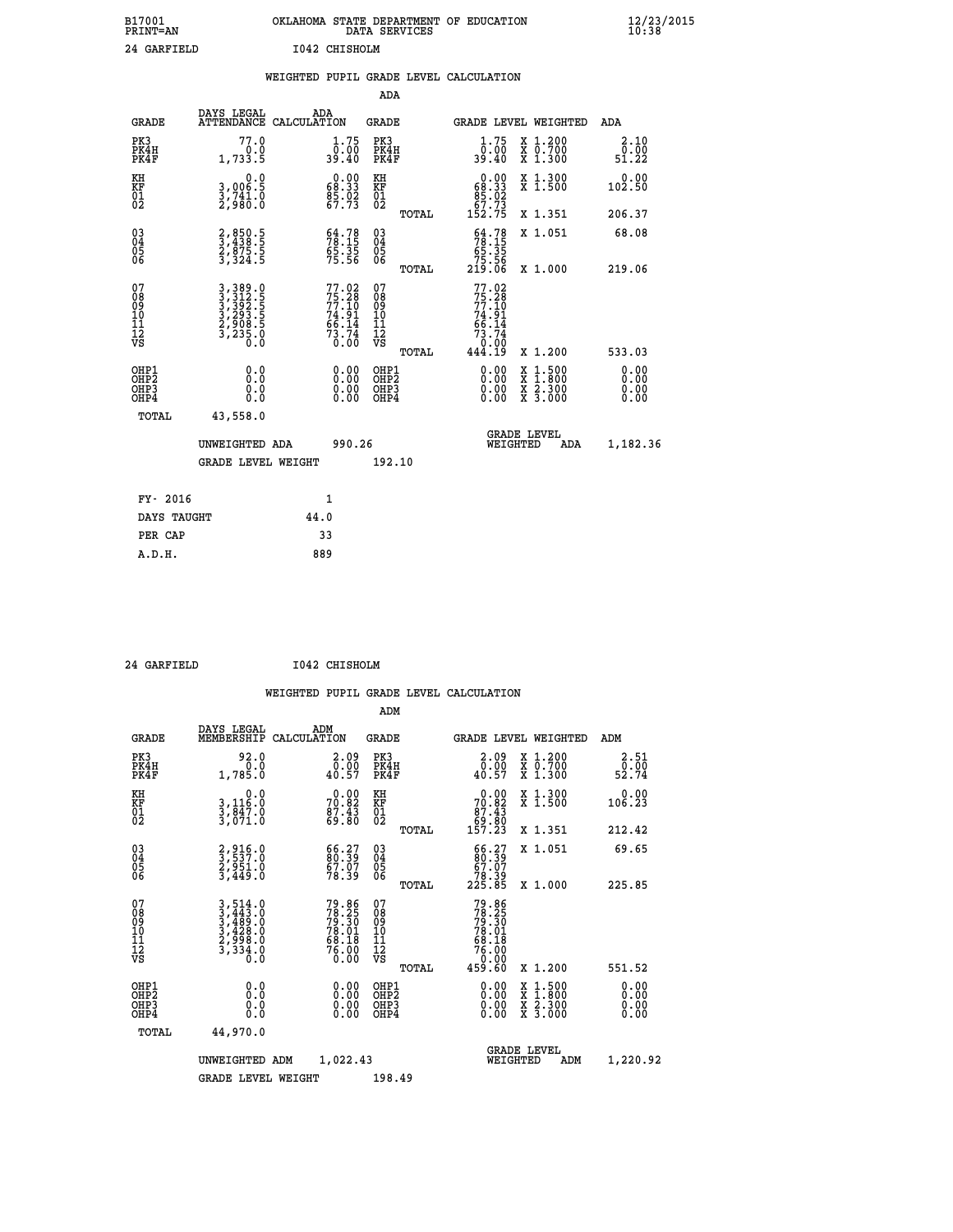| B17001<br><b>PRINT=AN</b> | OKLAHOMA STATE DEPARTMENT OF EDUCATION<br>DATA SERVICES | $\frac{12}{23}$ /2015 |
|---------------------------|---------------------------------------------------------|-----------------------|
| 24 GARFIELD               | I047 GARBER                                             |                       |

 **ADA**

 **A.D.H. 202**

|  |  | WEIGHTED PUPIL GRADE LEVEL CALCULATION |
|--|--|----------------------------------------|
|  |  |                                        |

| <b>GRADE</b>                                       | DAYS LEGAL<br>ATTENDANCE CALCULATION                                                                | ADA                                                                                          | GRADE                                              |       | GRADE LEVEL WEIGHTED                                                                                     |                                          | <b>ADA</b>                   |
|----------------------------------------------------|-----------------------------------------------------------------------------------------------------|----------------------------------------------------------------------------------------------|----------------------------------------------------|-------|----------------------------------------------------------------------------------------------------------|------------------------------------------|------------------------------|
| PK3<br>PK4H<br>PK4F                                | 34.0<br>0.0<br>709.0                                                                                | $0.89$<br>$0.00$<br>18.66                                                                    | PK3<br>PK4H<br>PK4F                                |       | 0.89<br>0.00<br>18.66                                                                                    | X 1.200<br>X 0.700<br>X 1.300            | 1.07<br>0.00<br>24.26        |
| KH<br><b>KF</b><br>01<br>02                        | 0.0<br>974.5<br>$1, \frac{1}{6}$ $\frac{2}{6}$ $\frac{2}{6}$                                        | 25.64<br>$\frac{29}{28}\cdot\frac{63}{84}$                                                   | KH<br>KF<br>01<br>02                               |       | $\begin{smallmatrix} 0.00\\ 25.64\\ 29.63\\ 28.84\\ 58.47 \end{smallmatrix}$                             | X 1.300<br>X 1.500                       | 0.00<br>38.46                |
|                                                    |                                                                                                     |                                                                                              |                                                    | TOTAL |                                                                                                          | X 1.351                                  | 78.99                        |
| $\begin{matrix} 03 \\ 04 \\ 05 \\ 06 \end{matrix}$ | 1,889.9<br>727.0<br>1,029.5                                                                         | $27.08$<br>26.51<br>$\frac{19}{27}\cdot\frac{13}{09}$                                        | $\begin{matrix} 03 \\ 04 \\ 05 \\ 06 \end{matrix}$ |       | 27.08<br>26.51<br>19.13<br>27.09<br>72.73                                                                | X 1.051                                  | 28.46                        |
|                                                    |                                                                                                     |                                                                                              |                                                    | TOTAL |                                                                                                          | X 1.000                                  | 72.73                        |
| 07<br>08<br>09<br>101<br>11<br>12<br>VS            | $\begin{smallmatrix} 1,069.5\\ 1,035.5\\ 924.5\\ 1,038.5\\ 1,178.5\\ 763.0\\ 0.0 \end{smallmatrix}$ | $\begin{smallmatrix} 28.14\\27.25\\24.33\\24.33\\27.32\\30.97\\20.08\\0.00\end{smallmatrix}$ | 07<br>08<br>09<br>101<br>11<br>12<br>VS            |       | $\begin{smallmatrix} 28.14\ 27.25\ 24.35\ 24.33\ 27.327\ 30.97\ 20.08\ 0.000\ 158.09\ \end{smallmatrix}$ |                                          |                              |
|                                                    |                                                                                                     |                                                                                              |                                                    | TOTAL |                                                                                                          | X 1.200                                  | 189.71                       |
| OHP1<br>OHP <sub>2</sub><br>OHP3<br>OHP4           | 0.0<br>Ō.Ō<br>0.0<br>0.0                                                                            | $\begin{smallmatrix} 0.00 \ 0.00 \ 0.00 \ 0.00 \end{smallmatrix}$                            | OHP1<br>OHP <sub>2</sub><br>OHP3<br>OHP4           |       | 0.00<br>0.00<br>0.00                                                                                     | X 1:500<br>X 1:800<br>X 2:300<br>X 3:000 | 0.00<br>0.00<br>0.00<br>0.00 |
| TOTAL                                              | 13,741.5                                                                                            |                                                                                              |                                                    |       |                                                                                                          |                                          |                              |
|                                                    | UNWEIGHTED ADA                                                                                      | 361.56                                                                                       |                                                    |       | WEIGHTED                                                                                                 | <b>GRADE LEVEL</b><br>ADA                | 433.68                       |
|                                                    | <b>GRADE LEVEL WEIGHT</b>                                                                           |                                                                                              |                                                    | 72.12 |                                                                                                          |                                          |                              |
| FY- 2016                                           |                                                                                                     | $\mathbf{1}$                                                                                 |                                                    |       |                                                                                                          |                                          |                              |
| DAYS TAUGHT                                        |                                                                                                     | 38.0                                                                                         |                                                    |       |                                                                                                          |                                          |                              |
| PER CAP                                            |                                                                                                     | 92                                                                                           |                                                    |       |                                                                                                          |                                          |                              |

 **24 GARFIELD I047 GARBER WEIGHTED PUPIL GRADE LEVEL CALCULATION ADM DAYS LEGAL ADM GRADE MEMBERSHIP CALCULATION GRADE GRADE LEVEL WEIGHTED ADM PK3 34.0 0.89 PK3 0.89 X 1.200 1.07 PK4H 0.0 0.00 PK4H 0.00 X 0.700 0.00 PK4F 755.0 19.87 PK4F 19.87 X 1.300 25.83 KH 0.0 0.00 KH 0.00 X 1.300 0.00 KF 1,049.0 27.61 KF 27.61 X 1.500 41.42 01 1,172.0 30.84 01 30.84 02 1,147.0 30.18 02 30.18 TOTAL 61.02 X 1.351 82.44 03 1,030.0 27.11 03 27.11 X 1.051 28.49 04 1,026.0 27.00 04 27.00 05 756.0 19.89 05 19.89 06 1,102.0 29.00 06 29.00 TOTAL 75.89 X 1.000 75.89**  $\begin{array}{cccc} 07 & 1,101.0 & 28.97 & 07 & 28.97 \ 08 & 1,099.0 & 25.68 & 09 & 25.68 \ 10 & 1,079.0 & 28.92 & 08 & 25.68 \ 10 & 1,079.0 & 28.39 & 10 & 28.39 \ 11 & 1,239.0 & 32.5.6 & 11 & 32.5.8 \ 12 & 339.0 & 32.5.6 & 11 & 32.5.8 \ \hline \end{array}$  $\begin{array}{cccc} 1,101.0 & 28.97 & 07 \\ 1,0976.0 & 28.92 & 08 \\ 976.0 & 28.39 & 10 \\ 1,079.0 & 28.39 & 10 \\ 1,079.0 & 32.539 & 11 \\ 639.0 & 32.539 & 11 \\ 6313.0 & 32.539 & 12 \\ 613.0 & 0.00 & 0.00 \\ 0.0 & 0.00 & 0.00 \\ 0.0 & 0.00 & 0.00 \\ 0.0 & 0.00 & 0.00 \\ 0.0$  **OHP1 0.0 0.00 OHP1 0.00 X 1.500 0.00 OHP2 0.0 0.00 OHP2 0.00 X 1.800 0.00 OHP3 0.0 0.00 OHP3 0.00 X 2.300 0.00 OHP4 0.0 0.00 OHP4 0.00 X 3.000 0.00 TOTAL 14,378.0** UNWEIGHTED ADM 378.30  **UNWEIGHTED ADM 378.30 WEIGHTED ADM 454.23** GRADE LEVEL WEIGHT 75.93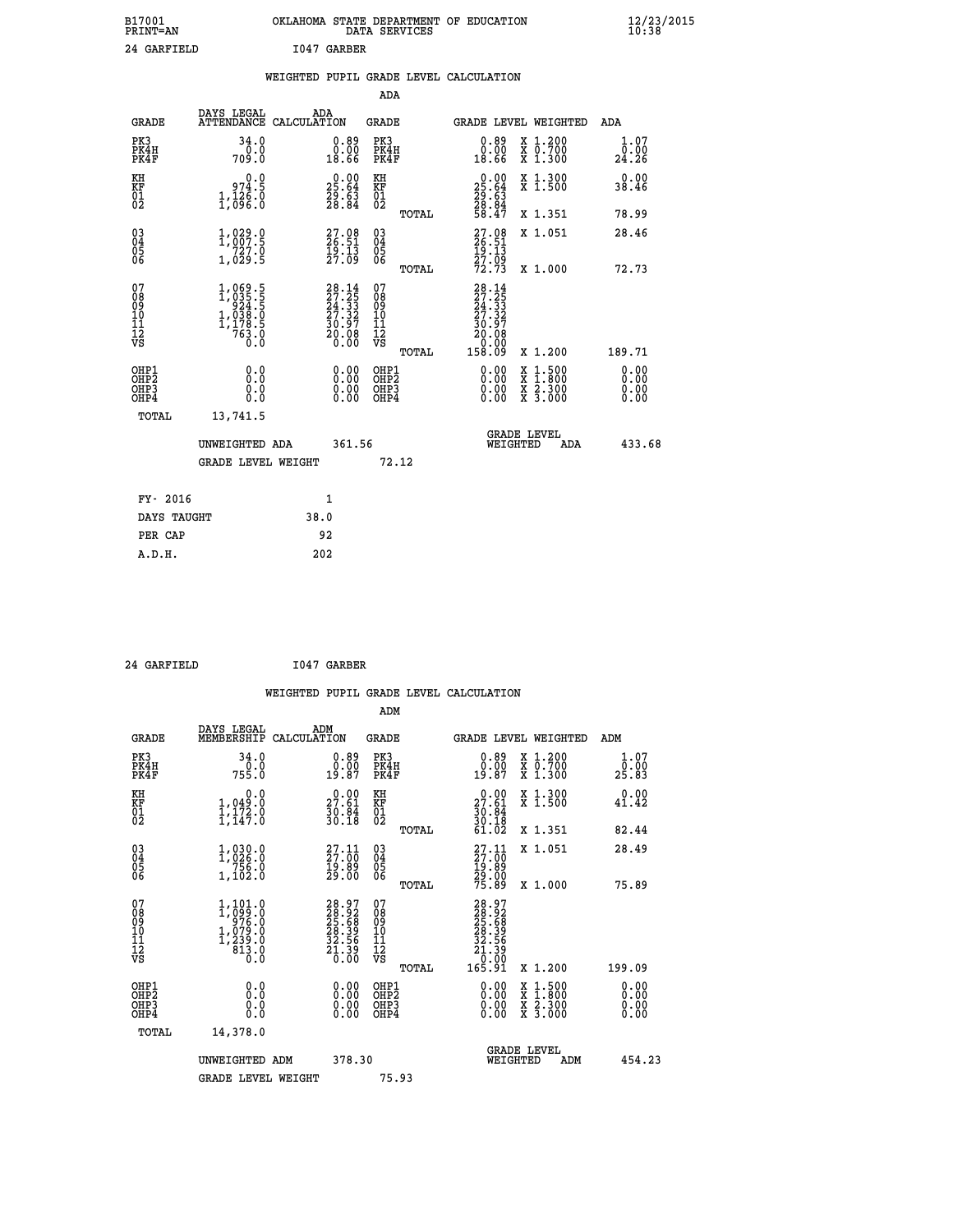|                                                                    |                                                                                        |                                                                      |                                                             | ADA                                                 |       |                                                                                       |                                          |                               |
|--------------------------------------------------------------------|----------------------------------------------------------------------------------------|----------------------------------------------------------------------|-------------------------------------------------------------|-----------------------------------------------------|-------|---------------------------------------------------------------------------------------|------------------------------------------|-------------------------------|
| <b>GRADE</b>                                                       | DAYS LEGAL                                                                             | ADA<br>ATTENDANCE CALCULATION                                        |                                                             | <b>GRADE</b>                                        |       | GRADE LEVEL WEIGHTED                                                                  |                                          | ADA                           |
| PK3<br>PK4H<br>PK4F                                                | 0.0<br>1,069.0<br>0.0                                                                  | $26.07$<br>$0.00$                                                    | 0.00                                                        | PK3<br>PK4H<br>PK4F                                 |       | 0.00<br>$26.07$<br>$0.00$                                                             | X 1.200<br>X 0.700<br>X 1.300            | 0.00<br>18.25<br>0.00         |
| KH<br>KF<br>01<br>02                                               | 0.0<br>1,507.5<br>2,225.5<br>1,630.0                                                   | $\begin{smallmatrix} 0.00\\ 36.77\\ 54.28\\ 25.12 \end{smallmatrix}$ |                                                             | KH<br>KF<br>01<br>02                                |       | 0.00<br>$36.77$<br>$54.28$<br>$25.12$<br>$79.40$                                      | X 1.300<br>X 1.500                       | 0.00<br>55.16                 |
|                                                                    |                                                                                        |                                                                      |                                                             |                                                     | TOTAL |                                                                                       | X 1.351                                  | 107.27                        |
| $\begin{smallmatrix} 03 \\[-4pt] 04 \end{smallmatrix}$<br>Ŏ5<br>06 | $\frac{1}{1}, \frac{580}{499}.0 \ \frac{1}{5628}.5 \ \frac{1}{1}, \frac{787.5}{787.5}$ | 38.54<br>36.56<br>39.72<br>43.60                                     |                                                             | $\begin{array}{c} 03 \\ 04 \\ 05 \\ 06 \end{array}$ |       | 38.54<br>36.56<br>39.72<br>43.60<br>119.88                                            | X 1.051                                  | 40.51                         |
|                                                                    |                                                                                        |                                                                      |                                                             |                                                     | TOTAL |                                                                                       | X 1.000                                  | 119.88                        |
| 07<br>08<br>09<br>101<br>11<br>12<br>VS                            | $1,512.5$<br>$1,500.5$<br>$1,876.0$<br>$1,580.0$<br>$1,508.0$<br>$1,435.0$<br>0.0      | 36.89<br>36.60<br>45.76<br>38.54<br>36.83<br>35.04<br>0.00           |                                                             | 07<br>08<br>09<br>11<br>11<br>12<br>VS              |       | $36.89$<br>$36.76$<br>$45.76$<br>$38.54$<br>$36.83$<br>$35.04$<br>$35.04$<br>$229.66$ |                                          |                               |
|                                                                    |                                                                                        |                                                                      |                                                             |                                                     | TOTAL |                                                                                       | X 1.200                                  | 275.59                        |
| OHP1<br>OHP <sub>2</sub><br>OH <sub>P3</sub><br>OHP4               | 0.0<br>0.000                                                                           |                                                                      | 0.00<br>$\begin{smallmatrix} 0.00 \ 0.00 \end{smallmatrix}$ | OHP1<br>OHP2<br>OHP <sub>3</sub>                    |       |                                                                                       | X 1:500<br>X 1:800<br>X 2:300<br>X 3:000 | 0.00<br>Ō. ŌŌ<br>0.00<br>0.00 |
| TOTAL                                                              | 21,739.0                                                                               |                                                                      |                                                             |                                                     |       |                                                                                       |                                          |                               |
|                                                                    | UNWEIGHTED ADA                                                                         |                                                                      | 530.32                                                      |                                                     |       | WEIGHTED                                                                              | <b>GRADE LEVEL</b><br><b>ADA</b>         | 616.66                        |
|                                                                    | <b>GRADE LEVEL WEIGHT</b>                                                              |                                                                      |                                                             |                                                     | 86.34 |                                                                                       |                                          |                               |
| FY- 2016                                                           |                                                                                        | 1                                                                    |                                                             |                                                     |       |                                                                                       |                                          |                               |
| DAYS TAUGHT                                                        |                                                                                        | 41.0                                                                 |                                                             |                                                     |       |                                                                                       |                                          |                               |
| PER CAP                                                            |                                                                                        | 66                                                                   |                                                             |                                                     |       |                                                                                       |                                          |                               |

#### **24 GARFIELD I056 PIONEER-PLEASANT VALE**

|                                                      |                                                                                     |                                                                                           | ADM                                                 |                                                                                           |                                          |                              |
|------------------------------------------------------|-------------------------------------------------------------------------------------|-------------------------------------------------------------------------------------------|-----------------------------------------------------|-------------------------------------------------------------------------------------------|------------------------------------------|------------------------------|
| <b>GRADE</b>                                         | DAYS LEGAL<br>MEMBERSHIP                                                            | ADM<br>CALCULATION                                                                        | <b>GRADE</b>                                        |                                                                                           | <b>GRADE LEVEL WEIGHTED</b>              | ADM                          |
| PK3<br>PK4H<br>PK4F                                  | 0.0<br>1,113.0<br>0.0                                                               | 0.00<br>27.15<br>0.00                                                                     | PK3<br>PK4H<br>PK4F                                 | 0.00<br>27.15<br>0.00                                                                     | X 1.200<br>X 0.700<br>X 1.300            | 0.00<br>19.01<br>0.00        |
| KH<br>KF<br>01<br>02                                 | 0.0<br>1,553:0<br>2,296:0<br>1,066:0                                                | $\begin{smallmatrix} 0.00\\ 37.88\\ 56.00\\ 26.00 \end{smallmatrix}$                      | KH<br>KF<br>01<br>02                                | $\begin{smallmatrix} 0.00\\ 37.88\\ 56.00\\ 26.00\\ 26.00\\ 82.00 \end{smallmatrix}$      | X 1.300<br>X 1.500                       | 0.00<br>56.82                |
|                                                      |                                                                                     |                                                                                           | TOTAL                                               |                                                                                           | X 1.351                                  | 110.78                       |
| 03<br>04<br>05<br>06                                 | $\begin{smallmatrix} 1,600.0\\ 1,557.0\\ 1,665.0\\ 1,832.0 \end{smallmatrix}$       | 39.02<br>37.98<br>$\frac{40.61}{44.68}$                                                   | $\begin{array}{c} 03 \\ 04 \\ 05 \\ 06 \end{array}$ | 39.02<br>37.98<br>$\begin{array}{r} 40.61 \\ 44.68 \\ 123.27 \end{array}$                 | X 1.051                                  | 41.01                        |
|                                                      |                                                                                     |                                                                                           | TOTAL                                               |                                                                                           | X 1.000                                  | 123.27                       |
| 07<br>08<br>09<br>101<br>112<br>VS                   | $1,551.0$<br>$1,558.0$<br>$1,936.0$<br>$1,636.0$<br>$1,545.0$<br>$1,481.0$<br>$0.0$ | $\begin{array}{l} 37.83 \\ 38.00 \\ 47.22 \\ 39.90 \\ 37.73 \\ 36.17 \\ 0.00 \end{array}$ | 07<br>08<br>09<br>11<br>11<br>12<br>VS<br>TOTAL     | $\begin{array}{@{}ll}37.83\\38.00\\47.22\\39.90\\37.73\\36.17\\9.00\end{array}$<br>236.85 | X 1.200                                  | 284.22                       |
| OHP1<br>OHP2<br>OH <sub>P3</sub><br>OH <sub>P4</sub> | 0.0<br>0.000                                                                        | $0.00$<br>$0.00$<br>0.00                                                                  | OHP1<br>OHP2<br>OHP <sub>3</sub>                    | $0.00$<br>$0.00$<br>0.00                                                                  | X 1:500<br>X 1:800<br>X 2:300<br>X 3:000 | 0.00<br>0.00<br>0.00<br>0.00 |
| TOTAL                                                | 22,389.0                                                                            |                                                                                           |                                                     |                                                                                           |                                          |                              |
|                                                      | UNWEIGHTED ADM                                                                      | 546.17                                                                                    |                                                     | WEIGHTED                                                                                  | <b>GRADE LEVEL</b><br>ADM                | 635.11                       |
|                                                      | <b>GRADE LEVEL WEIGHT</b>                                                           |                                                                                           | 88.94                                               |                                                                                           |                                          |                              |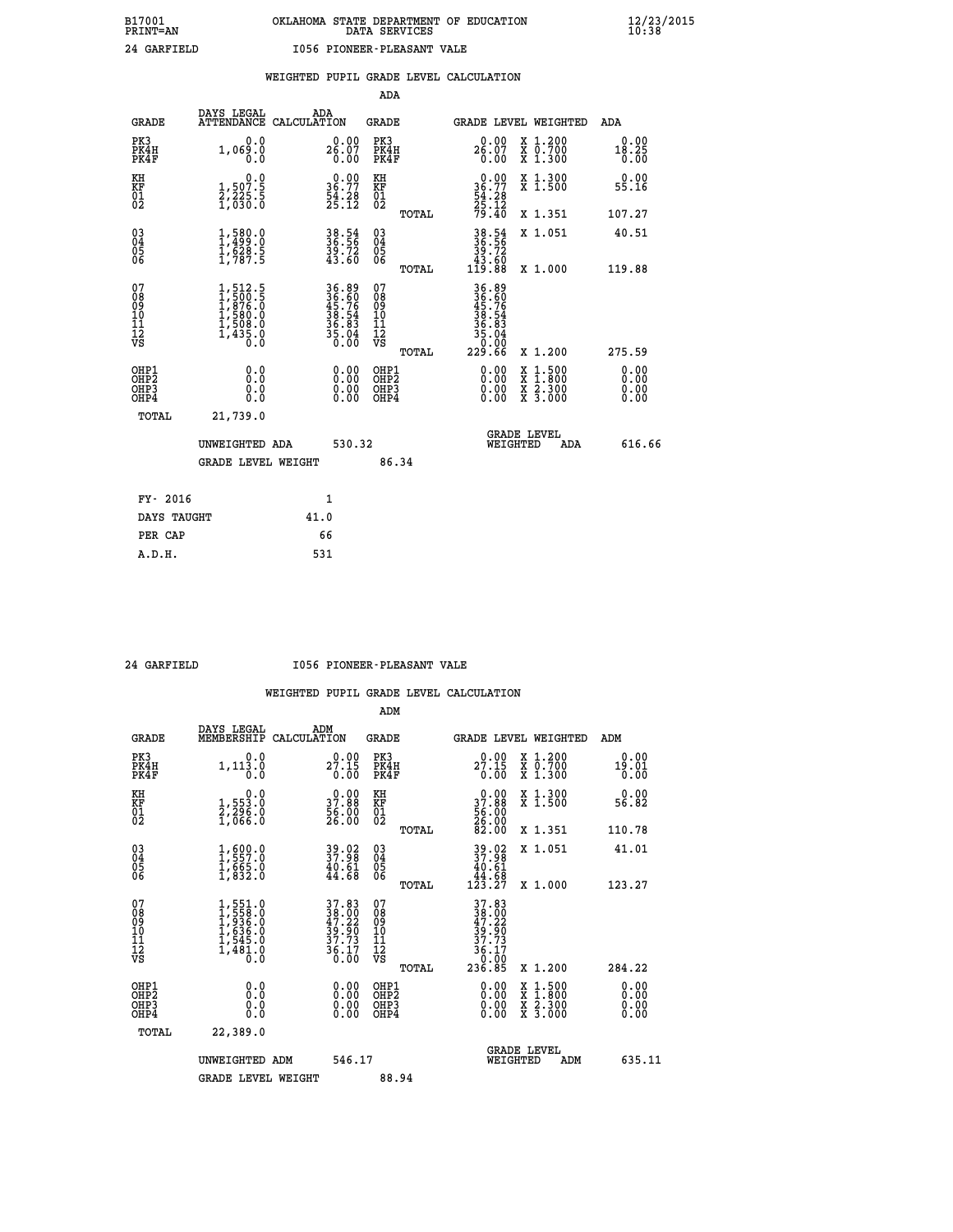| B17001<br><b>PRINT=AN</b> | OKLAHOMA STATE DEPARTMENT OF EDUCATION<br>DATA SERVICES | $\frac{12}{23}$ /2015 |
|---------------------------|---------------------------------------------------------|-----------------------|
| 24 GARFIELD               | I057<br>ENID                                            |                       |

|  |  | WEIGHTED PUPIL GRADE LEVEL CALCULATION |
|--|--|----------------------------------------|
|  |  |                                        |

|                                                                    |                                                                                                               |                                                                               | ADA                                       |                                                                                                           |                               |
|--------------------------------------------------------------------|---------------------------------------------------------------------------------------------------------------|-------------------------------------------------------------------------------|-------------------------------------------|-----------------------------------------------------------------------------------------------------------|-------------------------------|
| <b>GRADE</b>                                                       | DAYS LEGAL                                                                                                    | ADA<br>ATTENDANCE CALCULATION                                                 | <b>GRADE</b>                              | GRADE LEVEL WEIGHTED                                                                                      | ADA                           |
| PK3<br>PK4H<br>PK4F                                                | 394.0<br>0.0<br>18,628.0                                                                                      | 10.10<br>0.00<br>477.64                                                       | PK3<br>PK4H<br>PK4F                       | 10.10<br>X 1.200<br>X 0.700<br>X 1.300<br>0.00<br>477.64                                                  | 12.12<br>0.00<br>620.93       |
| KH<br><b>KF</b><br>01<br>02                                        | 0.0<br>25, 868: 5<br>25, 893: 5<br>27, 335: 5                                                                 | $0.00$<br>663.29<br>$\frac{663}{700}$ . 91                                    | KH<br>KF<br>01<br>02                      | 0.00<br>X 1.300<br>X 1.500<br>663:29<br>663:94<br>700:91                                                  | 0.00<br>994.94                |
|                                                                    |                                                                                                               |                                                                               | TOTAL                                     | 1,364.85<br>X 1.351                                                                                       | 1,843.91                      |
| $\begin{smallmatrix} 03 \\[-4pt] 04 \end{smallmatrix}$<br>05<br>06 | 26,020.0<br>23,148.5<br>21,936.0                                                                              | 667.18<br>620.96<br>593.55<br>562.46                                          | $\substack{03 \\ 04}$<br>05<br>06         | 667.18<br>620.96<br>593.55<br>562.46<br>X 1.051                                                           | 701.21                        |
|                                                                    |                                                                                                               |                                                                               | TOTAL                                     | 1,776.97<br>X 1.000                                                                                       | 1,776.97                      |
| 07<br>08<br>09<br>11<br>11<br>12<br>VS                             | $\begin{smallmatrix} 20,401.5\\ 19,010.0\\ 18,275.0\\ 18,113.5\\ 15,877.0\\ 14,425.5\\ 0.0 \end{smallmatrix}$ | 523.12<br>$3487.44$<br>$468.59$<br>$464.45$<br>$407.10$<br>$369.88$<br>$0.00$ | 07<br>08<br>09<br>11<br>11<br>12<br>VS    | 523.12<br>$487.44$<br>$468.59$<br>$464.45$<br>407.10<br>88.00<br>00.00                                    |                               |
|                                                                    |                                                                                                               |                                                                               | TOTAL                                     | 2,720.58<br>X 1.200                                                                                       | 3,264.70                      |
| OHP1<br>OH <sub>P2</sub><br>OH <sub>P3</sub><br>OH <sub>P4</sub>   | 941.0<br>215.0<br>0.0<br>0.0                                                                                  | 24.13<br>0.00                                                                 | OHP1<br>OH <sub>P</sub> 2<br>OHP3<br>OHP4 | 24.13<br>X 1:500<br>X 1:800<br>X 2:300<br>X 3:000<br>$\begin{matrix} 0 & 0 & 0 \\ 0 & 0 & 0 \end{matrix}$ | 36.20<br>9.92<br>0.00<br>0.00 |
|                                                                    | TOTAL<br>300,700.0                                                                                            |                                                                               |                                           |                                                                                                           |                               |
|                                                                    | UNWEIGHTED ADA                                                                                                | 7,710.25                                                                      |                                           | <b>GRADE LEVEL</b><br>WEIGHTED<br>ADA                                                                     | 9,260.90                      |
|                                                                    | <b>GRADE LEVEL WEIGHT</b>                                                                                     |                                                                               | 1,550.65                                  |                                                                                                           |                               |
|                                                                    | FY- 2016                                                                                                      | $\mathbf{1}$                                                                  |                                           |                                                                                                           |                               |
|                                                                    | DAYS TAUGHT                                                                                                   | 39.0                                                                          |                                           |                                                                                                           |                               |
|                                                                    | PER CAP                                                                                                       | 33                                                                            |                                           |                                                                                                           |                               |

| 24 GARFIELD | I057 ENID |
|-------------|-----------|

 **A.D.H. 3,225**

 **WEIGHTED PUPIL GRADE LEVEL CALCULATION ADM DAYS LEGAL ADM GRADE MEMBERSHIP CALCULATION GRADE GRADE LEVEL WEIGHTED ADM PK3 410.0 10.51 PK3 10.51 X 1.200 12.61 PK4H 0.0 0.00 PK4H 0.00 X 0.700 0.00 PK4F 19,724.0 505.74 PK4F 505.74 X 1.300 657.46 KH 0.0** 0.00 KH 0.00 X 1.300 0.00<br> **KF** 27,108.0 695.08 KF 695.03 X 1.500 1,042.62<br>
01 28,239.0 589.13 01 589.13 224.139 1,042.62<br>
28,239.0 724.08 02 500 1,244.03  **KF 27,108.0 695.08 KF 695.08 X 1.500 1,042.62**

| $\begin{matrix} 01 \\ 02 \end{matrix}$             | $\frac{26}{28}$ , $\frac{198}{239}$ : 0                                     | <b>023.00</b><br>689.13<br>724.08                               | $\substack{01\02}$                       |       | <b>023.00</b><br>689.13<br>724.08                                            | <b>A 1.900</b>                                                                                                      | 1,044.04                                            |
|----------------------------------------------------|-----------------------------------------------------------------------------|-----------------------------------------------------------------|------------------------------------------|-------|------------------------------------------------------------------------------|---------------------------------------------------------------------------------------------------------------------|-----------------------------------------------------|
|                                                    |                                                                             |                                                                 |                                          | TOTAL | 1,413.21                                                                     | X 1.351                                                                                                             | 1,909.25                                            |
| $\begin{matrix} 03 \\ 04 \\ 05 \\ 06 \end{matrix}$ | 26,881.0<br>24,872.0<br>23,933.0<br>22,753.0                                | 689.26<br>637.74<br>613.67<br>583.41                            | $03\overline{4}$<br>0500                 |       | 689.26<br>637.74<br>613.67                                                   | X 1.051                                                                                                             | 724.41                                              |
|                                                    |                                                                             |                                                                 |                                          | TOTAL | 583.41<br>1,834.82                                                           | X 1.000                                                                                                             | 1,834.82                                            |
| 07<br>08<br>09<br>101<br>11<br>12<br>VS            | 21,279.0<br>19,878.0<br>19,202.0<br>19,156.0<br>16,845.0<br>15,411.0<br>0.0 | 545.62<br>509.69<br>492.36<br>491.18<br>$\frac{451.92}{395.15}$ | 07<br>08<br>09<br>11<br>11<br>12<br>VS   |       | 545.62<br>509.69<br>492.36<br>491.18<br>431.92<br>395.15<br>0.00<br>2,865.92 |                                                                                                                     |                                                     |
|                                                    |                                                                             |                                                                 |                                          | TOTAL |                                                                              | X 1.200                                                                                                             | 3,439.10                                            |
| OHP1<br>OHP2<br>OHP3<br>OHP4                       | 215.0<br>0.0<br>0.0                                                         | $24.13$<br>5.51<br>0.00<br>0.00                                 | OHP1<br>OHP <sub>2</sub><br>OHP3<br>OHP4 |       | $24.13\n5.51\n0.00\n0.00$                                                    | $\begin{array}{l} \mathtt{X} & 1.500 \\ \mathtt{X} & 1.800 \\ \mathtt{X} & 2.300 \\ \mathtt{X} & 3.000 \end{array}$ | 36.20<br>$\overline{0}\,\overline{0}\,\overline{0}$ |
| TOTAL                                              | 313,723.0                                                                   |                                                                 |                                          |       |                                                                              |                                                                                                                     |                                                     |
|                                                    | UNWEIGHTED ADM                                                              | 8,044.18                                                        |                                          |       |                                                                              | <b>GRADE LEVEL</b><br>WEIGHTED<br>ADM                                                                               | 9,666.39                                            |
|                                                    | <b>GRADE LEVEL WEIGHT</b>                                                   |                                                                 | 1,622.21                                 |       |                                                                              |                                                                                                                     |                                                     |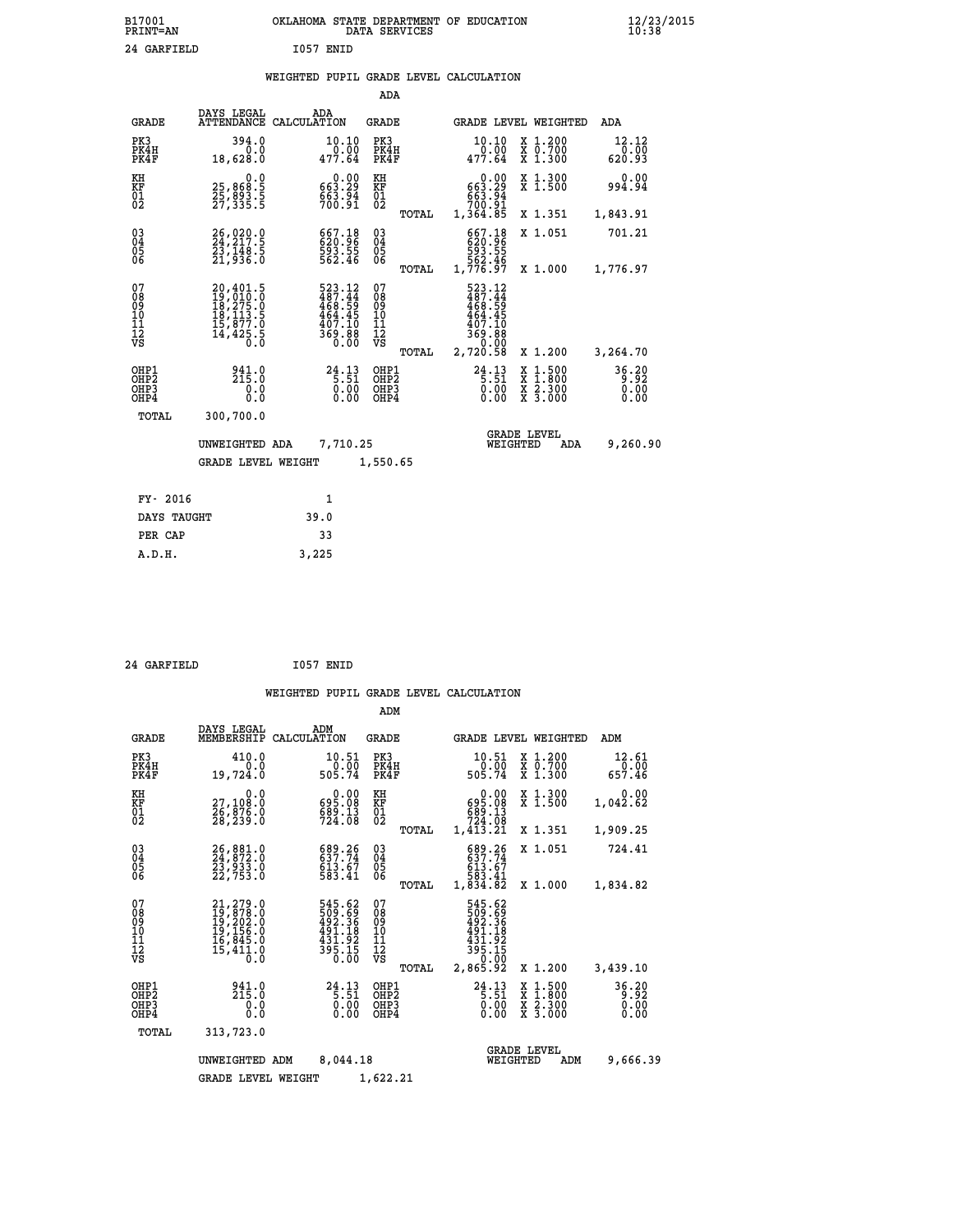| B17001<br>PRINT=AN                                 |                                                                                                             | OKLAHOMA STATE DEPARTMENT OF EDUCATION                                   | DATA SERVICES                                      |                                                                                  |                                                                                          | $\frac{12}{23}$ /2015        |  |
|----------------------------------------------------|-------------------------------------------------------------------------------------------------------------|--------------------------------------------------------------------------|----------------------------------------------------|----------------------------------------------------------------------------------|------------------------------------------------------------------------------------------|------------------------------|--|
| 24 GARFIELD                                        |                                                                                                             | I085 DRUMMOND                                                            |                                                    |                                                                                  |                                                                                          |                              |  |
|                                                    |                                                                                                             | WEIGHTED PUPIL GRADE LEVEL CALCULATION                                   |                                                    |                                                                                  |                                                                                          |                              |  |
|                                                    |                                                                                                             |                                                                          | <b>ADA</b>                                         |                                                                                  |                                                                                          |                              |  |
| <b>GRADE</b>                                       | DAYS LEGAL<br>ATTENDANCE CALCULATION                                                                        | ADA                                                                      | GRADE                                              | <b>GRADE LEVEL WEIGHTED</b>                                                      |                                                                                          | ADA                          |  |
| PK3<br>PK4H<br>PK4F                                | 315.0<br>914.0                                                                                              | 7.00<br>0.00<br>20.31                                                    | PK3<br>PK4H<br>PK4F                                | 7.00<br>$\begin{smallmatrix} 0.00 \ 20.31 \end{smallmatrix}$                     | X 1.200<br>$\begin{smallmatrix} 7 & 0.700 \\ 7 & 1.300 \end{smallmatrix}$                | 8.40<br>0.00<br>26.40        |  |
| KH<br>KF<br>$^{01}_{02}$                           | 0.0<br>719.0<br>$788.5$<br>902.0                                                                            | $\begin{smallmatrix} 0.00\\15.98\\17.52\\20.04 \end{smallmatrix}$        | KH<br>KF<br>01<br>02                               | $\begin{smallmatrix} 0.00\\ 15.98\\ 17.52\\ 20.04 \end{smallmatrix}$             | X 1.300<br>X 1.500                                                                       | 0.00<br>23.97                |  |
|                                                    |                                                                                                             |                                                                          | TOTAL                                              | 37.56                                                                            | X 1.351                                                                                  | 50.74                        |  |
| $\begin{matrix} 03 \\ 04 \\ 05 \\ 06 \end{matrix}$ | 1,191.0<br>744.5<br>1,144.5                                                                                 | $26.47$<br>$26.44$<br>$16.54$<br>$25.43$                                 | $\begin{matrix} 03 \\ 04 \\ 05 \\ 06 \end{matrix}$ | $\frac{26.47}{26.44}$<br>$\frac{16.54}{16.54}$<br>25.43                          | X 1.051                                                                                  | 27.82                        |  |
|                                                    |                                                                                                             |                                                                          | TOTAL                                              | 68.41                                                                            | X 1.000                                                                                  | 68.41                        |  |
| 07<br>08<br>09<br>11<br>11<br>12<br>VS             | $\begin{smallmatrix}1,109.0\\623.5\\1,052.0\\789.5\end{smallmatrix}$<br>881.0<br>964.0<br>$\overline{0}$ .0 | $24.64$<br>$13.86$<br>$23.38$<br>$17.54$<br>$19.58$<br>$21.42$<br>$0.00$ | 07<br>08<br>09<br>10<br>11<br>12<br>VS<br>TOTAL    | $24.64$<br>$13.86$<br>$23.38$<br>$17.54$<br>Ī9<br>.58<br>21.42<br>0.00<br>120.42 | X 1.200                                                                                  | 144.50                       |  |
| OHP1<br>OHP2<br>OHP3<br>OHP4                       | 0.0<br>Ō.Ŏ<br>0.0<br>0.0                                                                                    | 0.00<br>0.00<br>0.00                                                     | OHP1<br>OHP <sub>2</sub><br>OHP3<br>OHP4           | 0.00<br>0.00<br>0.00                                                             | $\begin{smallmatrix} x & 1.500 \\ x & 1.800 \\ x & 2.300 \\ x & 3.000 \end{smallmatrix}$ | 0.00<br>ŏ:ŏŏ<br>0.00<br>0.00 |  |
| TOTAL                                              | 13,327.5                                                                                                    |                                                                          |                                                    |                                                                                  |                                                                                          |                              |  |
|                                                    | UNWEIGHTED ADA                                                                                              | 296.15                                                                   |                                                    | <b>GRADE LEVEL</b><br>WEIGHTED                                                   | ADA                                                                                      | 350.24                       |  |
|                                                    | <b>GRADE LEVEL WEIGHT</b>                                                                                   |                                                                          | 54.09                                              |                                                                                  |                                                                                          |                              |  |
| FY- 2016                                           |                                                                                                             | 1                                                                        |                                                    |                                                                                  |                                                                                          |                              |  |

| FY- 2016    |      |  |
|-------------|------|--|
| DAYS TAUGHT | 45.0 |  |
| PER CAP     | 81   |  |
| A.D.H.      | 203  |  |
|             |      |  |

 **24 GARFIELD I085 DRUMMOND**

| <b>GRADE</b>                                         | DAYS LEGAL<br>MEMBERSHIP                                                | ADM<br>CALCULATION                                                       | <b>GRADE</b>                                 |       | GRADE LEVEL WEIGHTED                                                                |                                                                                                                     | ADM                   |  |
|------------------------------------------------------|-------------------------------------------------------------------------|--------------------------------------------------------------------------|----------------------------------------------|-------|-------------------------------------------------------------------------------------|---------------------------------------------------------------------------------------------------------------------|-----------------------|--|
| PK3<br>PK4H<br>PK4F                                  | 325.0<br>958.0                                                          | 7.22<br>$\frac{0.00}{21.29}$                                             | PK3<br>PK4H<br>PK4F                          |       | 7.22<br>$\frac{0.00}{21.29}$                                                        | X 1.200<br>X 0.700<br>X 1.300                                                                                       | 8.66<br>0.00<br>27.68 |  |
| KH<br>KF<br>01<br>02                                 | 0.0<br>741.0<br>$\frac{814}{927}$ :0                                    | $0.00$<br>16.47<br>$\frac{18.09}{20.60}$                                 | KH<br>KF<br>$\overline{01}$                  |       | $\begin{smallmatrix} 0.00\\ 16.47\\ 18.09\\ 20.60\\ 38.69 \end{smallmatrix}$        | X 1.300<br>X 1.500                                                                                                  | 0.00<br>24.71         |  |
|                                                      |                                                                         |                                                                          |                                              | TOTAL |                                                                                     | X 1.351                                                                                                             | 52.27                 |  |
| 03<br>04<br>05<br>06                                 | $\frac{1}{2}, \frac{233}{219}$ $\cdot 0$<br>$\frac{765}{20}$<br>1,215.0 | $27.40$<br>$27.09$<br>17.00<br>27.00                                     | $\substack{03 \\ 04}$<br>Ŏ5<br>06            |       | $27.40$<br>$27.09$<br>$17.00$<br>$27.00$                                            | X 1.051                                                                                                             | 28.80                 |  |
|                                                      |                                                                         |                                                                          |                                              | TOTAL | 71.09                                                                               | X 1.000                                                                                                             | 71.09                 |  |
| 07<br>08<br>09<br>101<br>112<br>VS                   | 1,166.0<br>1,000:0<br>815.0<br>900:0<br>1,022.0                         | $25.91$<br>$15.16$<br>$24.18$<br>$18.11$<br>$20.00$<br>$22.71$<br>$0.00$ | 07<br>08<br>09<br>01<br>11<br>11<br>12<br>VS | TOTAL | $25.91$<br>$15.16$<br>$24.18$<br>$18.11$<br>$20.00$<br>$22.71$<br>$26.00$<br>126.07 | X 1.200                                                                                                             | 151.28                |  |
| OHP1<br>OHP <sub>2</sub><br>OH <sub>P3</sub><br>OHP4 | 0.0<br>0.000                                                            |                                                                          | OHP1<br>OHP2<br>OHP3<br>OHP4                 |       | 0.00<br>$0.00$<br>0.00                                                              | $\begin{array}{l} \mathtt{X} & 1.500 \\ \mathtt{X} & 1.800 \\ \mathtt{X} & 2.300 \\ \mathtt{X} & 3.000 \end{array}$ | 0.00<br>0.00<br>0.00  |  |
| TOTAL                                                | 13,870.0                                                                |                                                                          |                                              |       |                                                                                     |                                                                                                                     |                       |  |
|                                                      | UNWEIGHTED ADM                                                          | 308.23                                                                   |                                              |       | WEIGHTED                                                                            | <b>GRADE LEVEL</b><br>ADM                                                                                           | 364.49                |  |
|                                                      | <b>GRADE LEVEL WEIGHT</b>                                               |                                                                          | 56.26                                        |       |                                                                                     |                                                                                                                     |                       |  |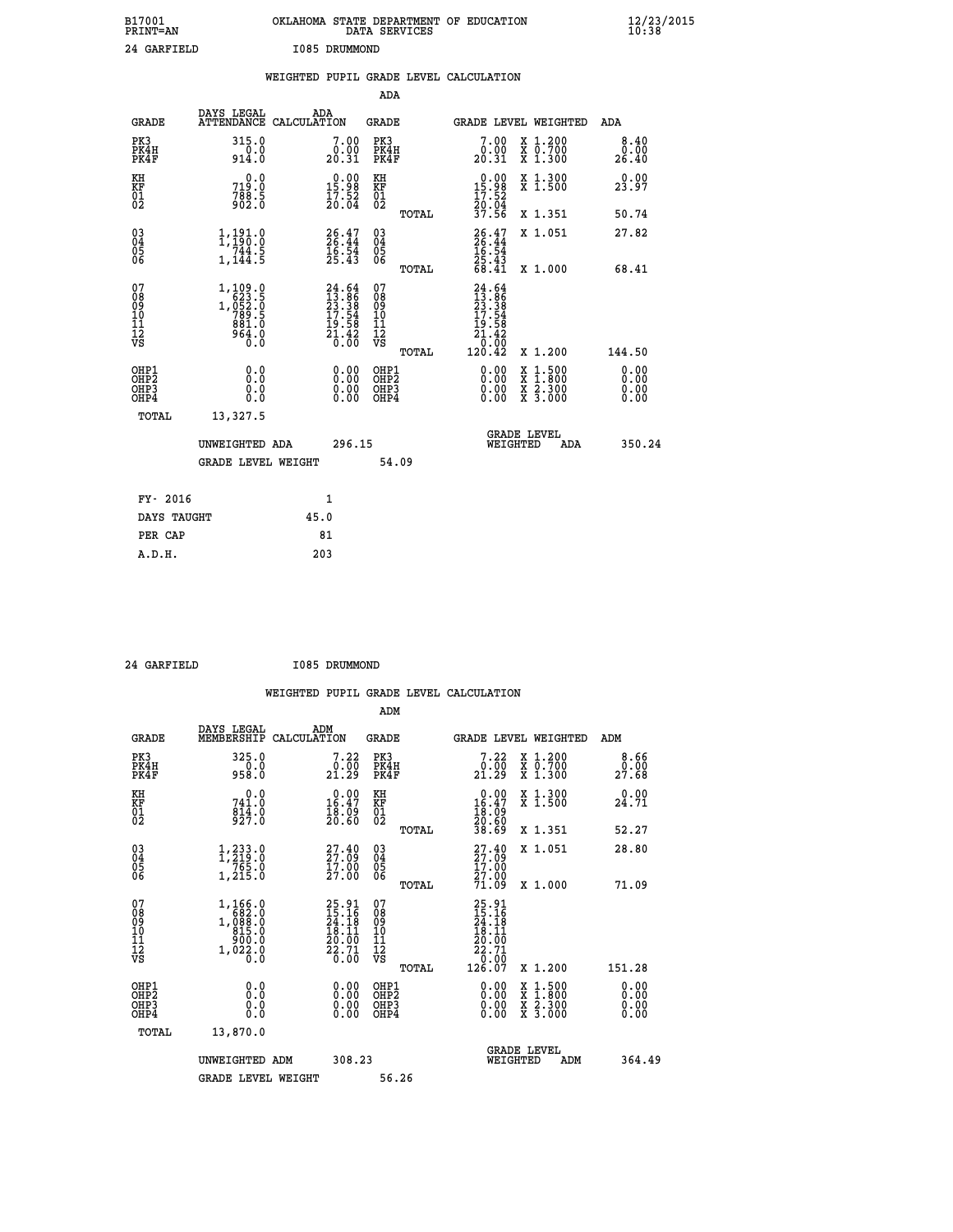# **B17001 OKLAHOMA STATE DEPARTMENT OF EDUCATION 12/23/2015 PRINT=AN DATA SERVICES 10:38**

| WEIGHTED PUPIL GRADE LEVEL CALCULATION<br><b>ADA</b><br>DAYS LEGAL<br>ADA<br><b>GRADE</b><br>ATTENDANCE CALCULATION<br><b>GRADE</b><br>GRADE LEVEL WEIGHTED<br>PK3<br>30.0<br>PK3<br>0.75<br>X 1.200<br>0.75<br>PK4H<br>X 0.700<br>X 1.300<br>PK4H<br>0.0<br>0.00<br>0.00<br>16.68<br>16.68<br>667.0<br>PK4F<br>PK4F                                           | ADA<br>0.90<br>0.00<br>21.68 |
|----------------------------------------------------------------------------------------------------------------------------------------------------------------------------------------------------------------------------------------------------------------------------------------------------------------------------------------------------------------|------------------------------|
|                                                                                                                                                                                                                                                                                                                                                                |                              |
|                                                                                                                                                                                                                                                                                                                                                                |                              |
|                                                                                                                                                                                                                                                                                                                                                                |                              |
|                                                                                                                                                                                                                                                                                                                                                                |                              |
| KH<br>$\begin{smallmatrix} 0.00\\18.43\\16.99\\15.68 \end{smallmatrix}$<br>KH<br>$\begin{array}{r} 0.00 \\ 18.43 \\ 16.99 \\ 15.68 \\ 32.67 \end{array}$<br>X 1.300<br>X 1.500<br>0.0<br>KF<br>01<br>02<br>737.0<br>KF<br>01<br>02<br>$679.5$<br>627.0                                                                                                         | 0.00<br>27.65                |
| TOTAL<br>X 1.351                                                                                                                                                                                                                                                                                                                                               | 44.14                        |
| $\begin{matrix} 03 \\ 04 \\ 05 \\ 06 \end{matrix}$<br>$\begin{smallmatrix} 17.60\\ 18.00\\ 15.76\\ 21.59 \end{smallmatrix}$<br>03<br>04<br>05<br>06<br>$\begin{smallmatrix} 17.60\\ 18.00\\ 15.76\\ 21.59\\ 55.35 \end{smallmatrix}$<br>X 1.051<br>704.0<br>630.5<br>863.5                                                                                     | 18.50                        |
| X 1.000<br>TOTAL                                                                                                                                                                                                                                                                                                                                               | 55.35                        |
| 07<br>972.0<br>$\begin{array}{r} 24.30 \\[-2pt] 14.40 \\[-2pt] 15.35 \\[-2pt] 19.05 \\[-2pt] 26.41 \\[-2pt] 26.41 \\[-2pt] 15.53 \\[-2pt] 0.00 \end{array}$<br>07<br>24.30<br>08<br>09<br>11<br>11<br>12<br>VS<br>08<br>09<br>11<br>11<br>12<br>VS<br>$\begin{smallmatrix} 24.300\115.305\19.051\26.41\15.53\0.00\115.04\end{smallmatrix}$                     |                              |
| X 1.200<br>TOTAL                                                                                                                                                                                                                                                                                                                                               | 138.05                       |
| OHP1<br>$\begin{smallmatrix} 0.00 \ 0.00 \ 0.00 \ 0.00 \end{smallmatrix}$<br>OHP1<br>0.00<br>0.0<br>$\begin{smallmatrix} \mathtt{X} & 1 & 500 \\ \mathtt{X} & 1 & 800 \\ \mathtt{X} & 2 & 300 \\ \mathtt{X} & 3 & 000 \end{smallmatrix}$<br>OH <sub>P</sub> <sub>2</sub><br>OHP <sub>2</sub><br>0.00<br>OH <sub>P3</sub><br>0.0<br>OHP3<br>0.0<br>OHP4<br>OHP4 | 0.00<br>0.00<br>0.00         |
| TOTAL<br>10,258.5                                                                                                                                                                                                                                                                                                                                              |                              |
| GRADE LEVEL<br>WEIGHTED<br>256.52<br>UNWEIGHTED ADA<br>ADA                                                                                                                                                                                                                                                                                                     | 306.27                       |
| 49.75<br><b>GRADE LEVEL WEIGHT</b>                                                                                                                                                                                                                                                                                                                             |                              |
| FY- 2016<br>1                                                                                                                                                                                                                                                                                                                                                  |                              |
| DAYS TAUGHT<br>40.0                                                                                                                                                                                                                                                                                                                                            |                              |
| PER CAP<br>134                                                                                                                                                                                                                                                                                                                                                 |                              |

 **A.D.H. 149**

 **24 GARFIELD I094 COVINGTON-DOUGLAS**

|                                                      |                                                                                                         |                                                                           | ADM                                                 |                                                                                   |                                          |                       |
|------------------------------------------------------|---------------------------------------------------------------------------------------------------------|---------------------------------------------------------------------------|-----------------------------------------------------|-----------------------------------------------------------------------------------|------------------------------------------|-----------------------|
| <b>GRADE</b>                                         | DAYS LEGAL<br>MEMBERSHIP                                                                                | ADM<br>CALCULATION                                                        | <b>GRADE</b>                                        | GRADE LEVEL WEIGHTED                                                              |                                          | ADM                   |
| PK3<br>PK4H<br>PK4F                                  | 30.0<br>692.0                                                                                           | 0.75<br>$\frac{0.00}{17.30}$                                              | PK3<br>PK4H<br>PK4F                                 | 0.75<br>$\begin{smallmatrix} 0.00 \\ 17.30 \end{smallmatrix}$                     | X 1.200<br>X 0.700<br>X 1.300            | 0.90<br>ةة:2<br>22:49 |
| KH<br>KF<br>01<br>02                                 | 0.0<br>791.0<br>698.0<br>641.0                                                                          | $19.78$<br>$19.78$<br>$17.45$<br>$16.03$                                  | KH<br>KF<br>01<br>02                                | $0.00\n19.78\n17.45\n16.03\n33.48$                                                | X 1.300<br>X 1.500                       | 0.00<br>29.67         |
|                                                      |                                                                                                         |                                                                           | TOTAL                                               |                                                                                   | X 1.351                                  | 45.23                 |
| 03<br>04<br>05<br>06                                 | $720.0$<br>$758.0$<br>$640.0$<br>$882.0$                                                                | 18.99<br>$\frac{16.00}{22.05}$                                            | $\begin{array}{c} 03 \\ 04 \\ 05 \\ 06 \end{array}$ | $\begin{smallmatrix} 18.90 \\ 18.95 \\ 16.00 \\ 22.05 \\ 57.00 \end{smallmatrix}$ | X 1.051                                  | 18.92                 |
|                                                      |                                                                                                         |                                                                           | TOTAL                                               |                                                                                   | X 1.000                                  | 57.00                 |
| 07<br>08<br>09<br>101<br>112<br>VS                   | $\begin{smallmatrix} 1,000.0\\ 585.0\\ 624.0\\ 781.0\\ 781.0\\ 1,103.0\\ 640.0\\ 0.0 \end{smallmatrix}$ | $25.00$<br>$14.63$<br>$15.62$<br>$19.53$<br>$27.58$<br>$27.58$<br>$16.00$ | 07<br>08<br>09<br>11<br>11<br>12<br>VS              | 25.00<br>14.63<br>15.62<br>15.53<br>27.58<br>27.58<br>16.00<br>10.00              |                                          |                       |
|                                                      |                                                                                                         |                                                                           | TOTAL                                               | 118.36                                                                            | X 1.200                                  | 142.03                |
| OHP1<br>OHP2<br>OH <sub>P3</sub><br>OH <sub>P4</sub> | 0.0<br>0.000                                                                                            |                                                                           | OHP1<br>OHP2<br>OHP <sub>3</sub>                    | $0.00$<br>$0.00$<br>0.00                                                          | X 1:500<br>X 1:800<br>X 2:300<br>X 3:000 | 0.00<br>0.00<br>0.00  |
| TOTAL                                                | 10,585.0                                                                                                |                                                                           |                                                     |                                                                                   |                                          |                       |
|                                                      | UNWEIGHTED ADM                                                                                          | 264.67                                                                    |                                                     | WEIGHTED                                                                          | <b>GRADE LEVEL</b><br>ADM                | 316.24                |
|                                                      | <b>GRADE LEVEL WEIGHT</b>                                                                               |                                                                           | 51.57                                               |                                                                                   |                                          |                       |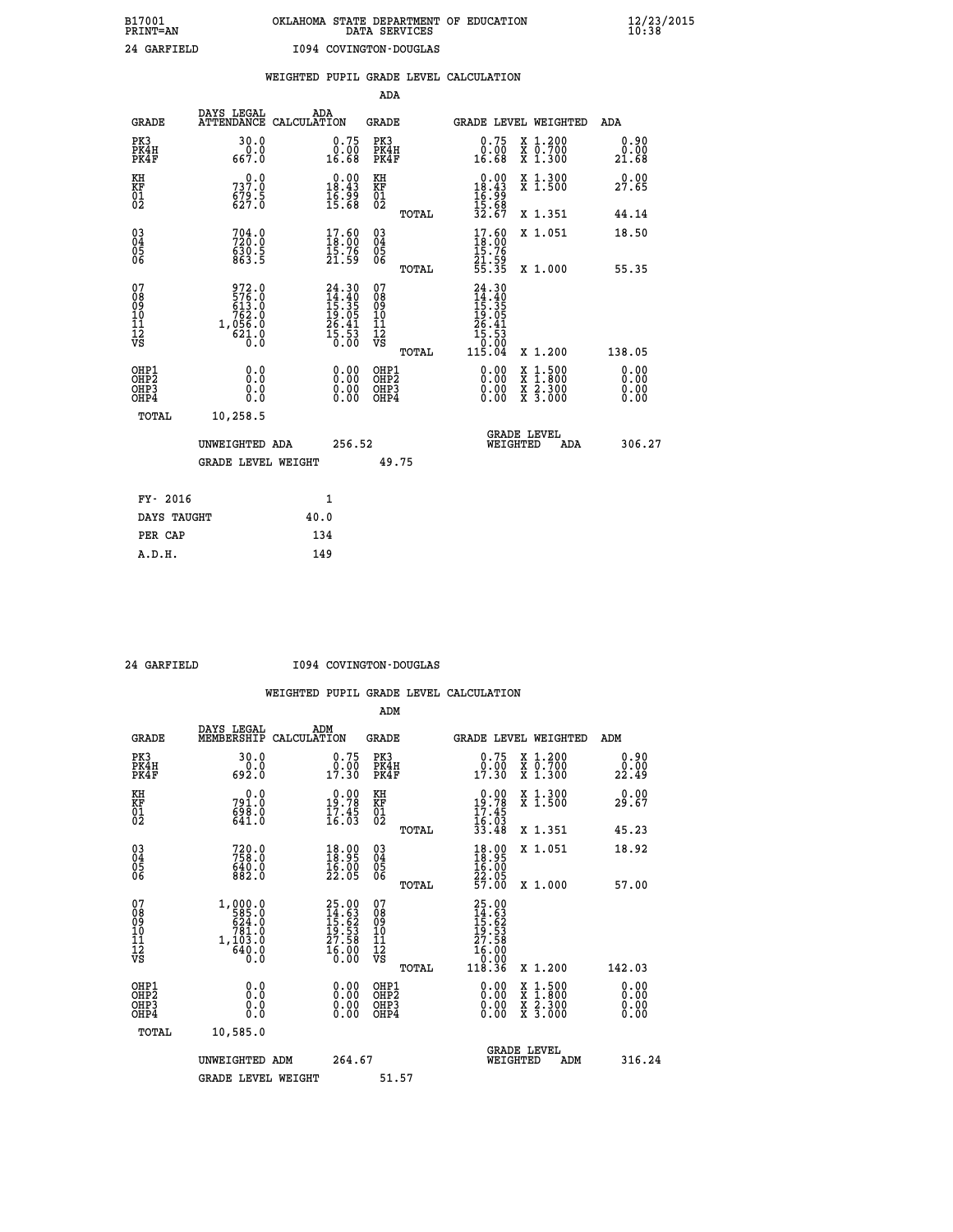# **B17001 OKLAHOMA STATE DEPARTMENT OF EDUCATION 12/23/2015 PRINT=AN DATA SERVICES 10:38 GARFIELD COUNTY TOTALS**

|                                        |                                                                             |                                                                             | ADA                                                               |       |                                                                                         |                                |                                          |                          |
|----------------------------------------|-----------------------------------------------------------------------------|-----------------------------------------------------------------------------|-------------------------------------------------------------------|-------|-----------------------------------------------------------------------------------------|--------------------------------|------------------------------------------|--------------------------|
| <b>GRADE</b>                           | DAYS LEGAL                                                                  | ADA<br>ATTENDANCE CALCULATION                                               | GRADE                                                             |       |                                                                                         |                                | GRADE LEVEL WEIGHTED                     | ADA                      |
| PK3<br>PK4H<br>PK4F                    | 866.0<br>1,069.0<br>24,493.5                                                | 20.92<br>$\bar{2}\check{6}\,\tilde{.}\,\tilde{0}\,\tilde{7}$ 622.47         | PK3<br>PK4H<br>PK4F                                               |       | 20.92<br>$\frac{26.07}{622.47}$                                                         |                                | X 1.200<br>X 0.700<br>X 1.300            | 25.11<br>18.25<br>809.21 |
| KH<br><b>KF</b><br>01<br>02            | 0.0<br>34,701.0<br>36,236.5<br>35,964.0                                     | $0.00$<br>$0.00$<br>$46$<br>$\frac{915.55}{912.20}$                         | KH<br>KF<br>01<br>02                                              |       | 0.00<br>$879.46$<br>$915.55$<br>$912.20$<br>$1,827.75$                                  |                                | X 1.300<br>$\overline{x}$ 1.500          | 0.00<br>1,319.21         |
|                                        |                                                                             |                                                                             |                                                                   | TOTAL |                                                                                         |                                | X 1.351                                  | 2,469.29                 |
| $^{03}_{04}$<br>05<br>06               | 35, 396.5<br>33, 742.0<br>31, 614.0<br>31, 956.5                            | 896.29<br>851.74<br>800.31<br>806.29                                        | $\substack{03 \\ 04}$<br>$\begin{matrix} 0.5 \\ 0.6 \end{matrix}$ |       | 896.29<br>851.74<br>800.31                                                              |                                | X 1.051                                  | 3,400.35                 |
|                                        |                                                                             |                                                                             |                                                                   | TOTAL | 2,400<br>2,458.34                                                                       |                                | X 1.000                                  | 2,458.34                 |
| 07<br>08<br>09<br>11<br>11<br>12<br>VS | 30,434.0<br>28,160.5<br>27,896.0<br>27,204.5<br>25,511.5<br>25,958.5<br>0.0 | 767.64<br>711.65<br>702.16<br>685.81<br>643.81<br>643.81<br>576.48<br>Ŏ. ŌŎ | 07<br>08<br>09<br>11<br>11<br>12<br>VS                            | TOTAL | 767.64<br>$711.65$<br>$702.16$<br>$685.81$<br>$643.81$<br>$576.48$<br>$0.9$<br>4,087.55 |                                | X 1.200                                  | 4,905.07                 |
|                                        |                                                                             |                                                                             |                                                                   |       |                                                                                         |                                |                                          |                          |
| OHP1<br>OHP2<br>OHP3<br>OHP4           | 215.0<br>0.0<br>0.0                                                         | $24.13$<br>5:51<br>0.00                                                     | OHP1<br>OHP2<br>OHP3<br>OHP4                                      |       | $24.13$<br>5:51<br>$\begin{matrix} 0.00 \\ 0.00 \end{matrix}$                           | X                              | $1.500$<br>$1.800$<br>X 2.300<br>X 3.000 | 36.20<br>0.00<br>0.00    |
| TOTAL                                  | 429,360.0                                                                   |                                                                             |                                                                   |       |                                                                                         |                                |                                          |                          |
|                                        | UNWEIGHTED ADA                                                              | 10,848.49                                                                   |                                                                   |       |                                                                                         | <b>GRADE LEVEL</b><br>WEIGHTED | ADA                                      | 12,992.61                |
|                                        | <b>GRADE LEVEL WEIGHT</b>                                                   |                                                                             | 2,144.12                                                          |       |                                                                                         |                                |                                          |                          |
|                                        |                                                                             |                                                                             |                                                                   |       |                                                                                         |                                |                                          |                          |
| FY- 2016                               |                                                                             | $\mathbf{1}$                                                                |                                                                   |       |                                                                                         |                                |                                          |                          |
| DAYS TAUGHT                            |                                                                             | 321.0                                                                       |                                                                   |       |                                                                                         |                                |                                          |                          |

|  | \RFTRI.D |  |
|--|----------|--|

 **PER CAP 609 A.D.H. 5,619**

 **GARFIELD COUNTY TOTALS**

|                                                       |                                                                                                                     |                                                                                                         | ADM                                              |                                                                                 |                                                                                                  |                               |
|-------------------------------------------------------|---------------------------------------------------------------------------------------------------------------------|---------------------------------------------------------------------------------------------------------|--------------------------------------------------|---------------------------------------------------------------------------------|--------------------------------------------------------------------------------------------------|-------------------------------|
| <b>GRADE</b>                                          | DAYS LEGAL<br>MEMBERSHIP                                                                                            | ADM<br>CALCULATION                                                                                      | <b>GRADE</b>                                     | GRADE LEVEL WEIGHTED                                                            |                                                                                                  | ADM                           |
| PK3<br>PK4H<br>PK4F                                   | 907.0<br>1,113.0<br>25,824.0                                                                                        | $\frac{21.89}{27.15}$<br>656.39                                                                         | PK3<br>PK4H<br>PK4F                              | $\frac{21.89}{27.15}$<br>656.39                                                 | $\begin{array}{c} x & 1.200 \\ x & 0.700 \end{array}$<br>X 1.300                                 | 25.11<br>19.01<br>853.31      |
| KH<br>KF<br>01<br>02                                  | 0.0<br>36, 313:0<br>37, 565:0<br>37, 161:0                                                                          | 0.00<br>920.48<br>949.26<br>942.64                                                                      | KH<br>KF<br>01<br>02                             | $0.00$<br>$920.48$<br>$949.26$<br>$942.64$<br>$1,891.90$                        | X 1.300<br>X 1.500                                                                               | 0.00<br>1,380.73              |
|                                                       |                                                                                                                     |                                                                                                         | TOTAL                                            |                                                                                 | X 1.351                                                                                          | 2,555.96                      |
| 03<br>04<br>05<br>06                                  | 36,470.0<br>34,699.0<br>32,613.0<br>33,153.0                                                                        | 923.54<br>875.91<br>825.67<br>836.42                                                                    | $\substack{03 \\ 04}$<br>0500                    | 923.54<br>875.91<br>825.67<br>836.42                                            | X 1.051                                                                                          | 970.64                        |
|                                                       |                                                                                                                     |                                                                                                         | TOTAL                                            | 2,538.00                                                                        | X 1.000                                                                                          | 2,538.00                      |
| 07<br>08<br>09<br>11<br>11<br>12<br>VS                | $\begin{smallmatrix} 31, 640.0\\ 29, 407.0\\ 29, 109.0\\ 28, 570.0\\ 26, 792.0\\ 24, 261.0\\ 0.0 \end{smallmatrix}$ | 798.03<br>743.08<br>732.85<br>720.39<br>$\overset{676.37}{\begin{array}{c} 69.42 \ 609.60 \end{array}}$ | 07<br>08<br>09<br>101<br>11<br>12<br>VS<br>TOTAL | 798.03<br>743.085<br>732.85<br>720.39<br>676.37<br>609.42<br>609.42<br>4,280.14 | X 1.200                                                                                          | 5,136.16                      |
| OHP1<br>OH <sub>P</sub> 2<br>OHP <sub>3</sub><br>OHP4 | 941.0<br>215.0<br>0.0<br>Ŏ.Ŏ                                                                                        | $24.13$<br>5.51<br>0.00<br>0.00                                                                         | OHP1<br>OHP2<br>OHP3<br>OHP4                     | $24.13$<br>5.51<br>0.00<br>0.00                                                 | $\begin{smallmatrix} x & 1 & 500 \\ x & 1 & 800 \\ x & 2 & 300 \\ x & 3 & 000 \end{smallmatrix}$ | 36.20<br>0.92<br>0.00<br>0.00 |
| TOTAL                                                 | 446,753.0                                                                                                           |                                                                                                         |                                                  |                                                                                 |                                                                                                  |                               |
|                                                       | UNWEIGHTED                                                                                                          | 11,289.13<br>ADM                                                                                        |                                                  | <b>GRADE LEVEL</b><br>WEIGHTED                                                  | ADM                                                                                              | 13,526.20                     |
|                                                       | <b>GRADE LEVEL WEIGHT</b>                                                                                           |                                                                                                         | 2,237.07                                         |                                                                                 |                                                                                                  |                               |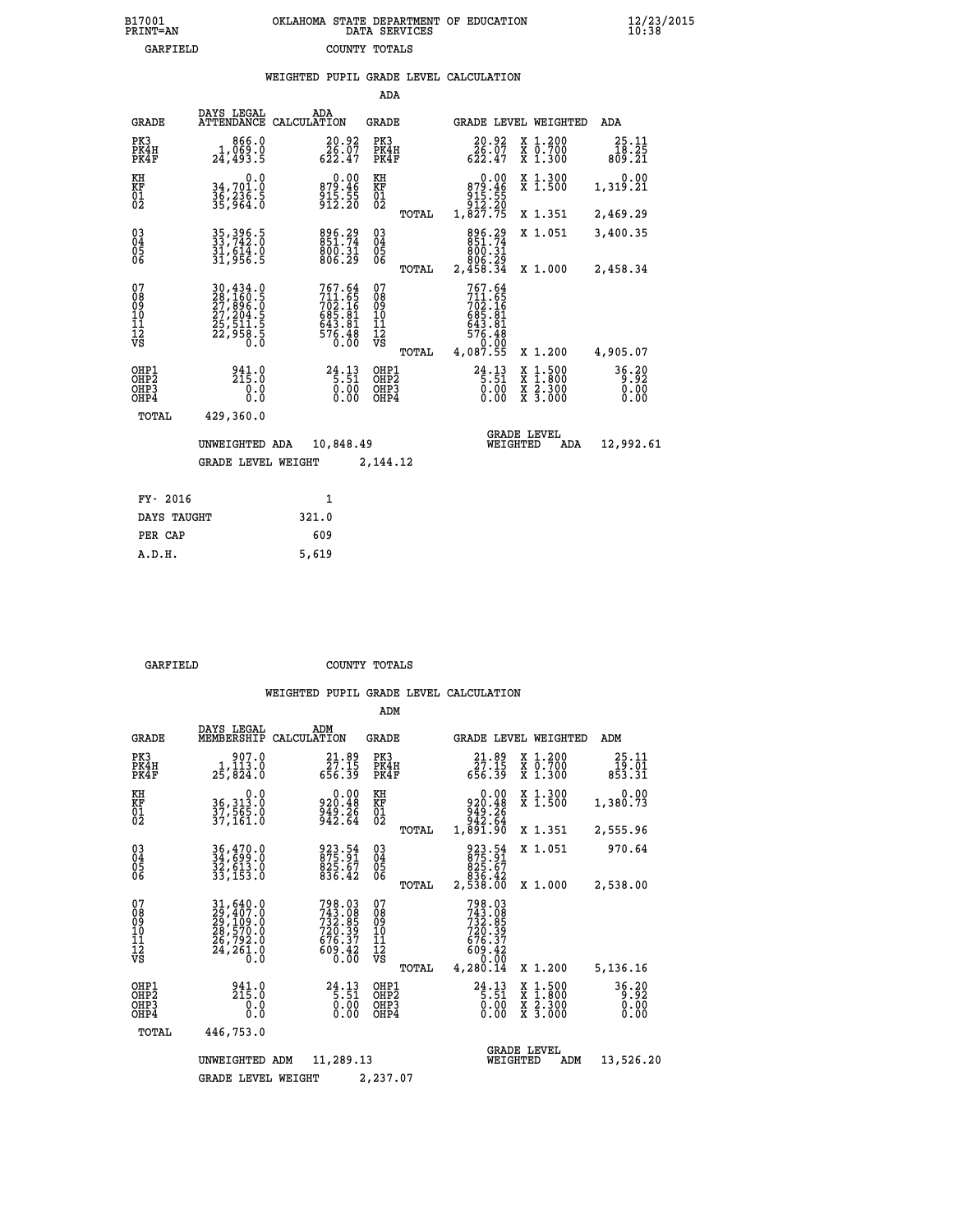| B17001<br>PRINT=AN                                |                                                          | OKLAHOMA STATE DEPARTMENT OF EDUCATION                                                         | DATA SERVICES                                   |                                                                   |                                                                                                                                           | 12/23/2015<br>10:38   |  |
|---------------------------------------------------|----------------------------------------------------------|------------------------------------------------------------------------------------------------|-------------------------------------------------|-------------------------------------------------------------------|-------------------------------------------------------------------------------------------------------------------------------------------|-----------------------|--|
| 25 GARVIN                                         |                                                          | C016 WHITEBEAD                                                                                 |                                                 |                                                                   |                                                                                                                                           |                       |  |
|                                                   |                                                          | WEIGHTED PUPIL GRADE LEVEL CALCULATION                                                         | ADA                                             |                                                                   |                                                                                                                                           |                       |  |
| <b>GRADE</b>                                      | DAYS LEGAL                                               | ADA<br>ATTENDANCE CALCULATION                                                                  | GRADE                                           |                                                                   | GRADE LEVEL WEIGHTED                                                                                                                      | ADA                   |  |
| PK3<br>PK4H<br>PK4F                               | 0.0<br>0.0<br>1,561.5                                    | 0.00<br>0.00<br>39.04                                                                          | PK3<br>PK4H<br>PK4F                             | 0.00<br>0.00<br>39.04                                             | X 1.200<br>X 0.700<br>X 1.300                                                                                                             | 0.00<br>0.00<br>50.75 |  |
| KH<br>KF<br>$\begin{matrix} 01 \ 02 \end{matrix}$ | 0.0<br>1,548:0<br>1,916.0<br>1,730:5                     | $\begin{smallmatrix} 0.00\\ 38.70\\ 47.90\\ 43.26 \end{smallmatrix}$                           | KH<br><b>KF</b><br>01<br>02                     | 38.70<br>$\frac{47.90}{43.26}$<br>91.16                           | X 1.300<br>X 1.500                                                                                                                        | 0.00<br>58.05         |  |
|                                                   |                                                          |                                                                                                | TOTAL                                           |                                                                   | X 1.351                                                                                                                                   | 123.16                |  |
| $\substack{03 \ 04}$<br>Ŏ5<br>06                  | 1,809.5<br>$\frac{1}{5}$ $\frac{530}{890}$ $\frac{0}{5}$ | $45.24$<br>$41.79$<br>$38.25$<br>$22.26$                                                       | 030404<br>ŎĞ                                    | $45.24$<br>$41.79$<br>38.25                                       | X 1.051                                                                                                                                   | 47.55                 |  |
|                                                   |                                                          |                                                                                                | TOTAL                                           | $\frac{22.26}{102.30}$                                            | X 1.000                                                                                                                                   | 102.30                |  |
| 07<br>08<br>09<br>11<br>11<br>12<br>VS            | $1, 271.5$<br>1, 728.0<br>0.0<br>0.0<br>0.000            | $\begin{smallmatrix} 31.79 \\ 43.20 \\ 0.00 \\ 0.00 \\ 0.00 \\ 0.00 \end{smallmatrix}$<br>0.00 | 07<br>08<br>09<br>10<br>īĭ<br>12<br>VS<br>TOTAL | 31.79<br>$43.20$<br>0.00<br>0.00<br>0.00<br>0.00<br>0.00<br>74.99 | X 1.200                                                                                                                                   | 89.99                 |  |
| OHP1<br>OHP2<br>OHP3<br>OHP4                      | 0.0<br>0.0<br>0.0                                        |                                                                                                | OHP1<br>OHP <sub>2</sub><br>OHP3<br>OHP4        | $0.00$<br>$0.00$<br>0.00                                          | $\begin{smallmatrix} \mathtt{X} & 1\cdot500\\ \mathtt{X} & 1\cdot800\\ \mathtt{X} & 2\cdot300\\ \mathtt{X} & 3\cdot000 \end{smallmatrix}$ | 0.00<br>0.00<br>0.00  |  |
| TOTAL                                             | 15,657.0                                                 |                                                                                                |                                                 |                                                                   |                                                                                                                                           |                       |  |
|                                                   | UNWEIGHTED ADA                                           | 391.43                                                                                         |                                                 | WEIGHTED                                                          | <b>GRADE LEVEL</b><br>ADA                                                                                                                 | 471.80                |  |
|                                                   | <b>GRADE LEVEL WEIGHT</b>                                |                                                                                                | 80.37                                           |                                                                   |                                                                                                                                           |                       |  |
| FY- 2016                                          |                                                          | 1                                                                                              |                                                 |                                                                   |                                                                                                                                           |                       |  |
| DAYS TAUGHT                                       |                                                          | 40.0                                                                                           |                                                 |                                                                   |                                                                                                                                           |                       |  |
| PER CAP                                           |                                                          | 33                                                                                             |                                                 |                                                                   |                                                                                                                                           |                       |  |
| A.D.H.                                            |                                                          | 379                                                                                            |                                                 |                                                                   |                                                                                                                                           |                       |  |

| 25 GARVIN | C016 WHITEBEAD |
|-----------|----------------|
|           |                |

|                                                    |                                                     |                                                                       |                                              | WEIGHTED PUPIL GRADE LEVEL CALCULATION                                                                  |                                          |                               |
|----------------------------------------------------|-----------------------------------------------------|-----------------------------------------------------------------------|----------------------------------------------|---------------------------------------------------------------------------------------------------------|------------------------------------------|-------------------------------|
|                                                    |                                                     |                                                                       | ADM                                          |                                                                                                         |                                          |                               |
| <b>GRADE</b>                                       | DAYS LEGAL<br>MEMBERSHIP                            | ADM<br>CALCULATION                                                    | <b>GRADE</b>                                 | GRADE LEVEL WEIGHTED                                                                                    |                                          | ADM                           |
| PK3<br>PK4H<br>PK4F                                | 0.0<br>0.0<br>1,600.0                               | 0.0000<br>40.00                                                       | PK3<br>PK4H<br>PK4F                          | 0.00<br>40.00                                                                                           | X 1.200<br>X 0.700<br>X 1.300            | 0.00<br>0.00<br>52.00         |
| KH<br>KF<br>01<br>02                               | 0.0<br>1,623.0<br>$\frac{1}{2}, \frac{3}{760}$ :0   | $\begin{smallmatrix} 0.00\\ 40.58\\ 49.08\\ 44.00 \end{smallmatrix}$  | KH<br>KF<br>01<br>02                         | $0.00\n40.58\n49.08\n44.00\n93.08$                                                                      | X 1.300<br>X 1.500                       | 0.00<br>60.87                 |
|                                                    |                                                     |                                                                       | TOTAL                                        |                                                                                                         | X 1.351                                  | 125.75                        |
| $\begin{matrix} 03 \\ 04 \\ 05 \\ 06 \end{matrix}$ | 1, 846.0<br>$\frac{1,571.0}{922.0}$                 | $\begin{smallmatrix} 46.15\\ 43.00\\ 39.28\\ 23.05 \end{smallmatrix}$ | 03<br>04<br>05<br>06                         | $\begin{array}{c} 46\cdot 15\\ 43\cdot 00\\ 39\cdot 28\\ 23\cdot 05\\ 105\cdot 33 \end{array}$          | X 1.051                                  | 48.50                         |
|                                                    |                                                     |                                                                       | TOTAL                                        |                                                                                                         | X 1.000                                  | 105.33                        |
| 07<br>0890112<br>1112<br>VS                        | $1, 292.0$<br>1,769.0<br>0.0<br>0.0<br>0.0<br>$\S.$ | 32.30<br>44.23<br>$\begin{smallmatrix} 0.00 \ 0.00 \end{smallmatrix}$ | 07<br>08901112<br>1112<br>VS<br>TOTAL        | $\begin{smallmatrix} 32.30 \\ 44.23 \\ 0.00 \\ 0.00 \\ 0.00 \\ 0.00 \end{smallmatrix}$<br>0.00<br>76.53 | X 1.200                                  | 91.84                         |
|                                                    |                                                     |                                                                       |                                              |                                                                                                         |                                          |                               |
| OHP1<br>OHP <sub>2</sub><br>OHP3<br>OHP4           | 0.0<br>0.000                                        | $0.00$<br>$0.00$<br>0.00                                              | OHP1<br>OHP <sub>2</sub><br>OHP <sub>3</sub> | 0.00<br>0.00<br>0.00                                                                                    | X 1:500<br>X 1:800<br>X 2:300<br>X 3:000 | 0.00<br>Ō. ŌŌ<br>0.00<br>0.00 |
| TOTAL                                              | 16,066.0                                            |                                                                       |                                              |                                                                                                         |                                          |                               |
|                                                    | UNWEIGHTED ADM                                      | 401.67                                                                |                                              | WEIGHTED                                                                                                | <b>GRADE LEVEL</b><br>ADM                | 484.29                        |
|                                                    | <b>GRADE LEVEL WEIGHT</b>                           |                                                                       | 82.62                                        |                                                                                                         |                                          |                               |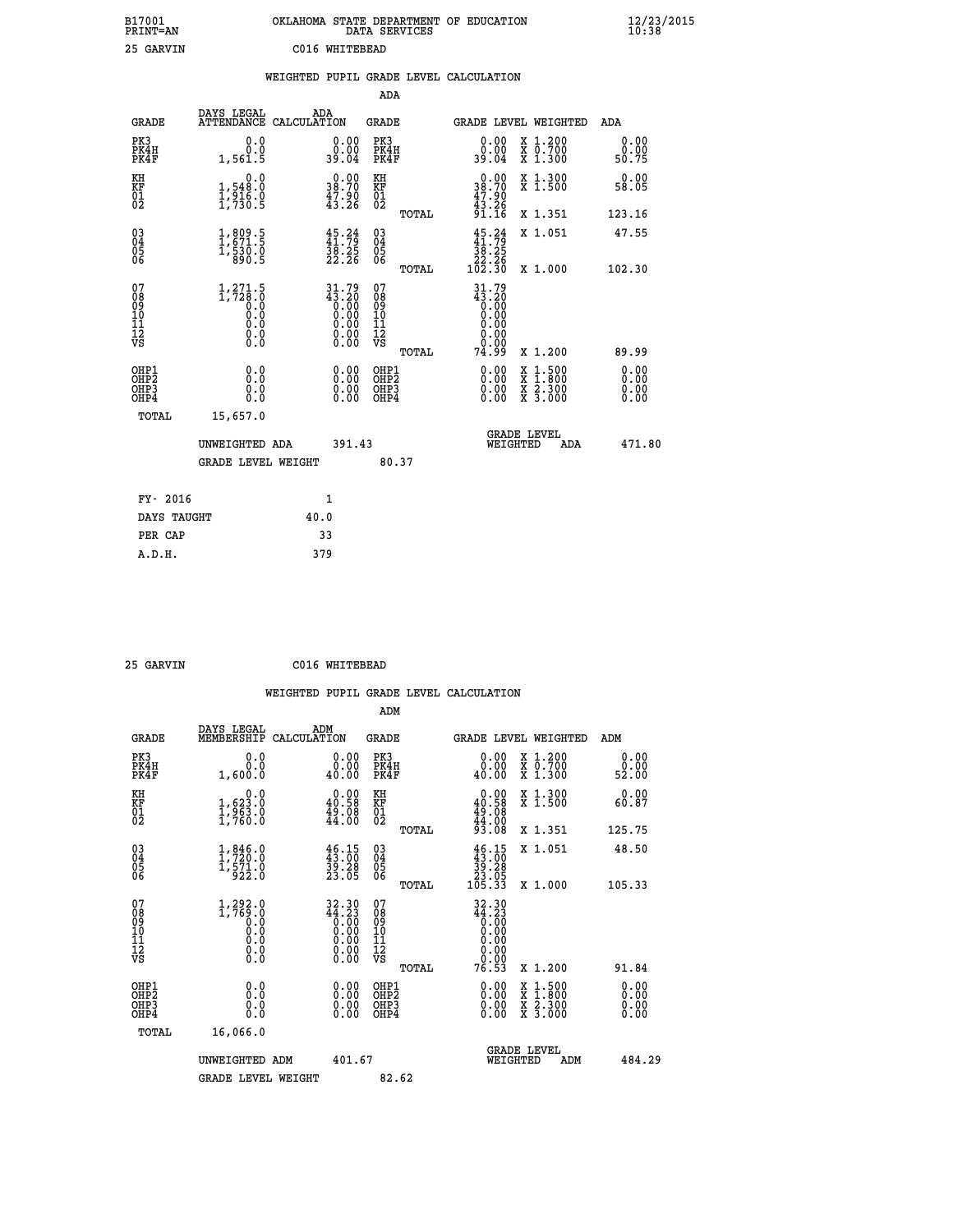| OKLAHOMA STATE DEPARTMENT OF EDUCATION<br>DATA SERVICES |
|---------------------------------------------------------|
| T002 STRATFORD                                          |

| 25 GARVIN                                          |                                                                                           |      | 1002 STRATFORD                                                       |                              |       |                                                                                                                                                      |                                                                                                                                           |                       |
|----------------------------------------------------|-------------------------------------------------------------------------------------------|------|----------------------------------------------------------------------|------------------------------|-------|------------------------------------------------------------------------------------------------------------------------------------------------------|-------------------------------------------------------------------------------------------------------------------------------------------|-----------------------|
|                                                    |                                                                                           |      |                                                                      |                              |       | WEIGHTED PUPIL GRADE LEVEL CALCULATION                                                                                                               |                                                                                                                                           |                       |
|                                                    |                                                                                           |      |                                                                      | <b>ADA</b>                   |       |                                                                                                                                                      |                                                                                                                                           |                       |
| <b>GRADE</b>                                       | DAYS LEGAL<br>ATTENDANCE CALCULATION                                                      |      | ADA                                                                  | <b>GRADE</b>                 |       |                                                                                                                                                      | GRADE LEVEL WEIGHTED                                                                                                                      | ADA                   |
| PK3<br>PK4H<br>PK4F                                | 0.0<br>Ō.Ō<br>1,576.5                                                                     |      | $\substack{0.00\\0.00\\40.42}$                                       | PK3<br>PK4H<br>PK4F          |       | 0.00<br>0.00<br>40.42                                                                                                                                | X 1.200<br>X 0.700<br>X 1.300                                                                                                             | 0.00<br>0.00<br>52.55 |
| KH<br>KF<br>01<br>02                               | 0.0<br>1,756.5<br>1,530.0<br>1,845.0                                                      |      | $\begin{smallmatrix} 0.00\\ 45.04\\ 39.23\\ 47.31 \end{smallmatrix}$ | KH<br>KF<br>01<br>02         |       | $0.00$<br>$45.04$<br>$39.23$<br>$47.31$<br>$86.54$                                                                                                   | X 1.300<br>X 1.500                                                                                                                        | 0.00<br>67.56         |
|                                                    |                                                                                           |      |                                                                      |                              | TOTAL |                                                                                                                                                      | X 1.351                                                                                                                                   | 116.92                |
| $\begin{matrix} 03 \\ 04 \\ 05 \\ 06 \end{matrix}$ | $\frac{1}{1}, \frac{815}{508}.\frac{5}{0}$<br>$\frac{2}{1}, \frac{152}{797}.\frac{5}{0}$  |      | $\frac{46.55}{38.67}$<br>55.19<br>46.08                              | 03<br>04<br>05<br>06         |       | $\frac{46.55}{38.67}$<br>86.08<br>94.031                                                                                                             | X 1.051                                                                                                                                   | 48.92                 |
|                                                    |                                                                                           |      |                                                                      |                              | TOTAL |                                                                                                                                                      | X 1.000                                                                                                                                   | 139.94                |
| 07<br>08<br>09<br>11<br>11<br>12<br>VS             | $2, 268.0$<br>$1, 733.5$<br>$2, 207.0$<br>$2, 231.5$<br>$2, 868.0$<br>$1, 732.5$<br>$0.0$ |      | 58.15<br>44.45<br>56.59<br>57.22<br>57.24<br>73.54<br>44.42<br>46.00 | 07<br>08901112<br>1112<br>VS | TOTAL | 58.15<br>44.45<br>56.59<br>57.22<br>57.34<br>44.42<br>$\begin{array}{r} 4\overline{4} \cdot \overline{4} \overline{2} \\ 0.00 \\ 334.37 \end{array}$ | X 1.200                                                                                                                                   | 401.24                |
| OHP1<br>OHP2<br>OHP3<br>OHP4                       | 0.0<br>0.0<br>0.0                                                                         |      | $0.00$<br>$0.00$<br>0.00                                             | OHP1<br>OHP2<br>OHP3<br>OHP4 |       | $0.00$<br>$0.00$<br>0.00                                                                                                                             | $\begin{smallmatrix} \mathtt{X} & 1\cdot500\\ \mathtt{X} & 1\cdot800\\ \mathtt{X} & 2\cdot300\\ \mathtt{X} & 3\cdot000 \end{smallmatrix}$ | 0.00<br>0.00<br>0.00  |
| TOTAL                                              | 27,021.5                                                                                  |      |                                                                      |                              |       |                                                                                                                                                      |                                                                                                                                           |                       |
|                                                    | UNWEIGHTED ADA                                                                            |      | 692.86                                                               |                              |       |                                                                                                                                                      | <b>GRADE LEVEL</b><br>WEIGHTED<br><b>ADA</b>                                                                                              | 827.13                |
|                                                    | <b>GRADE LEVEL WEIGHT</b>                                                                 |      |                                                                      | 134.27                       |       |                                                                                                                                                      |                                                                                                                                           |                       |
| FY- 2016                                           |                                                                                           |      | $\mathbf{1}$                                                         |                              |       |                                                                                                                                                      |                                                                                                                                           |                       |
| DAYS TAUGHT                                        |                                                                                           | 39.0 |                                                                      |                              |       |                                                                                                                                                      |                                                                                                                                           |                       |
| PER CAP                                            |                                                                                           |      | 84                                                                   |                              |       |                                                                                                                                                      |                                                                                                                                           |                       |
| A.D.H.                                             |                                                                                           |      | 378                                                                  |                              |       |                                                                                                                                                      |                                                                                                                                           |                       |

 **25 GARVIN I002 STRATFORD**

**B17001<br>PRINT=AN** 

| <b>GRADE</b>                                 | DAYS LEGAL<br>MEMBERSHIP                                                            | ADM<br>CALCULATION                                                   | <b>GRADE</b>                                        |       |                                                                                           | GRADE LEVEL WEIGHTED                                                                                                | ADM                      |  |
|----------------------------------------------|-------------------------------------------------------------------------------------|----------------------------------------------------------------------|-----------------------------------------------------|-------|-------------------------------------------------------------------------------------------|---------------------------------------------------------------------------------------------------------------------|--------------------------|--|
| PK3<br>PK4H<br>PK4F                          | 0.0<br>$0.0$<br>0.089.1                                                             | $\begin{smallmatrix} 0.00\\ 0.00\\ 40.74 \end{smallmatrix}$          | PK3<br>PK4H<br>PK4F                                 |       | $\begin{smallmatrix} 0.00\\ 0.00\\ 40.74 \end{smallmatrix}$                               | X 1.200<br>X 0.700<br>X 1.300                                                                                       | 0.00<br>ةة:ة<br>52:96    |  |
| KH<br>KF<br>01<br>02                         | 0.0<br>1,828:0<br>1,582:0<br>1,905:0                                                | $\begin{smallmatrix} 0.00\\ 46.87\\ 40.56\\ 48.85 \end{smallmatrix}$ | KH<br>KF<br>01<br>02                                |       | $0.00\n46.87\n40.56\n48.85\n48.41$                                                        | X 1.300<br>X 1.500                                                                                                  | 0.00<br>70.31            |  |
|                                              |                                                                                     |                                                                      |                                                     | TOTAL |                                                                                           | X 1.351                                                                                                             | 120.79                   |  |
| 03<br>04<br>05<br>06                         | 1,905.0<br>1,535.0<br>2,213.0<br>1,850.0                                            | $39.36$<br>$39.36$<br>$56.74$<br>$47.44$                             | $\begin{array}{c} 03 \\ 04 \\ 05 \\ 06 \end{array}$ |       | $39.36$<br>$56.74$<br>$47.44$<br>$143.54$                                                 | X 1.051                                                                                                             | 51.34                    |  |
|                                              |                                                                                     |                                                                      |                                                     | TOTAL |                                                                                           | X 1.000                                                                                                             | 143.54                   |  |
| 07<br>08<br>09<br>11<br>11<br>12<br>VS       | $2,346.0$<br>$1,782.0$<br>$2,300.0$<br>$2,293.0$<br>$2,940.0$<br>$1,766.0$<br>$0.0$ | 60.15<br>45.697<br>58.79<br>58.79<br>58.38<br>75.38<br>45.28<br>0.00 | 07<br>08<br>09<br>11<br>11<br>12<br>VS              | TOTAL | $60.15$<br>$45.697$<br>$58.797$<br>$58.798$<br>$75.38$<br>$45.280$<br>$0.000$<br>$344.26$ | X 1.200                                                                                                             | 413.11                   |  |
| OHP1                                         |                                                                                     |                                                                      | OHP1                                                |       |                                                                                           |                                                                                                                     |                          |  |
| OHP <sub>2</sub><br>OH <sub>P3</sub><br>OHP4 | 0.0<br>0.000                                                                        |                                                                      | OHP <sub>2</sub><br>OHP <sub>3</sub>                |       |                                                                                           | $\begin{array}{l} \mathtt{X} & 1.500 \\ \mathtt{X} & 1.800 \\ \mathtt{X} & 2.300 \\ \mathtt{X} & 3.000 \end{array}$ | $0.00$<br>$0.00$<br>0.00 |  |
| TOTAL                                        | 27,834.0                                                                            |                                                                      |                                                     |       |                                                                                           |                                                                                                                     |                          |  |
|                                              | UNWEIGHTED ADM                                                                      | 713.67                                                               |                                                     |       | WEIGHTED                                                                                  | <b>GRADE LEVEL</b><br>ADM                                                                                           | 852.05                   |  |
|                                              | <b>GRADE LEVEL WEIGHT</b>                                                           |                                                                      | 138.38                                              |       |                                                                                           |                                                                                                                     |                          |  |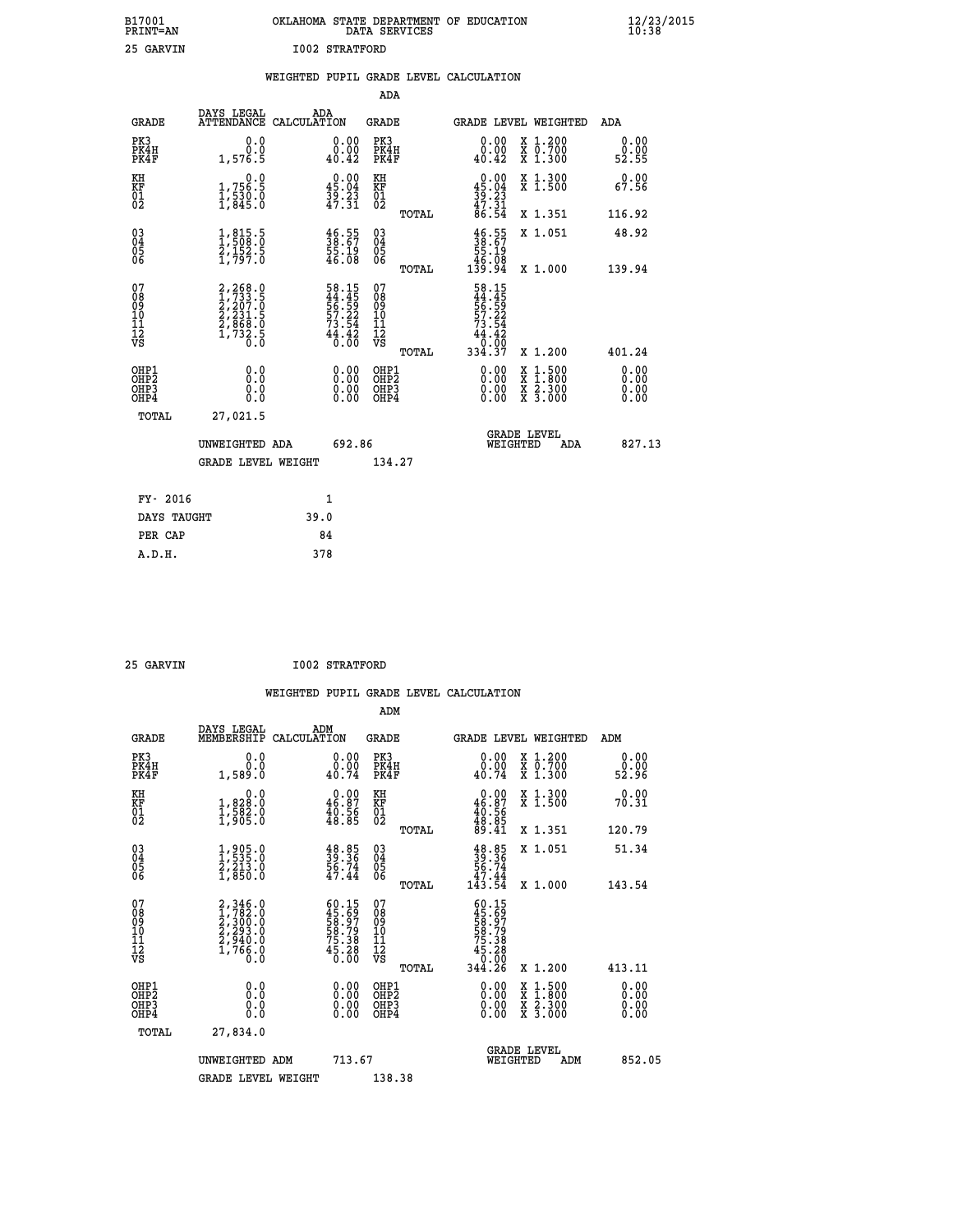| B17001<br><b>PRINT=AN</b>                |                                                                                          | OKLAHOMA STATE DEPARTMENT OF EDUCATION                                                  | DATA SERVICES                                                       |                                                                                           |                                                                                                  | $\frac{12}{23}$ /2015        |  |
|------------------------------------------|------------------------------------------------------------------------------------------|-----------------------------------------------------------------------------------------|---------------------------------------------------------------------|-------------------------------------------------------------------------------------------|--------------------------------------------------------------------------------------------------|------------------------------|--|
| 25 GARVIN                                |                                                                                          | I005 PAOLI                                                                              |                                                                     |                                                                                           |                                                                                                  |                              |  |
|                                          |                                                                                          | WEIGHTED PUPIL GRADE LEVEL CALCULATION                                                  |                                                                     |                                                                                           |                                                                                                  |                              |  |
|                                          |                                                                                          |                                                                                         | ADA                                                                 |                                                                                           |                                                                                                  |                              |  |
| <b>GRADE</b>                             | DAYS LEGAL                                                                               | ADA<br>ATTENDANCE CALCULATION                                                           | GRADE                                                               | GRADE LEVEL WEIGHTED                                                                      |                                                                                                  | ADA                          |  |
| PK3<br>PK4H<br>PK4F                      | 0.0<br>0.0<br>375.0                                                                      | 0.00<br>0.00<br>9.15                                                                    | PK3<br>PK4H<br>PK4F                                                 | 0.00<br>$\frac{0.00}{9.15}$                                                               | X 1.200<br>X 0.700<br>X 1.300                                                                    | 0.00<br>0.00<br>11.90        |  |
| KH<br>KF<br>$\overline{01}$              | 0.0<br>638.0<br>730.0<br>801.0                                                           | $15.90$<br>15.56<br>$\frac{17.77}{19.54}$                                               | KH<br>KF<br>$^{01}_{02}$                                            | $0.00$<br>15.56<br>17.77                                                                  | X 1.300<br>X 1.500                                                                               | 0.00<br>23.34                |  |
|                                          |                                                                                          |                                                                                         | TOTAL                                                               | 19:54<br>37.31                                                                            | X 1.351                                                                                          | 50.41                        |  |
| $\substack{03 \\ 04}$<br>Ŏ5<br>06        | 519.5<br>536.0<br>478.5<br>408.0                                                         | $\frac{12}{13}$ : 64<br>$\frac{11.67}{9.95}$                                            | $03\overline{4}$<br>$\substack{05 \\ 06}$                           | $\frac{12}{13}$ : $\frac{64}{7}$<br>11.67<br>ۇۆ:ۋ†<br>34.69                               | X 1.051                                                                                          | 13.28                        |  |
|                                          |                                                                                          |                                                                                         | TOTAL                                                               |                                                                                           | X 1.000                                                                                          | 34.69                        |  |
| 078901112<br>00901112<br>VS              | 716.5<br>$\frac{916}{707}$ . 5<br>725.0<br>$6\bar{2}\bar{2}\cdot\bar{0}$<br>618.0<br>0.0 | $\frac{17.48}{22.25}$<br>$\begin{array}{c} 17.84 \\ 15.31 \\ 15.07 \\ 0.00 \end{array}$ | 07<br>ŏġ<br>09<br>ĭõ<br>$\frac{11}{12}$<br>$\frac{12}{18}$<br>TOTAL | 17.48<br>$\frac{22}{17} \cdot \frac{25}{26}$<br>17.84<br>15.31<br>15.07<br>0.00<br>105.21 | X 1.200                                                                                          | 126.25                       |  |
| OHP1<br>OHP <sub>2</sub><br>OHP3<br>OHP4 | 224.0<br>0.0<br>0.0<br>0.0                                                               | 5.46<br>0.00<br>0.00                                                                    | OHP1<br>OHP2<br>OHP3<br>OHP4                                        | 5.46<br>0.00<br>0.00                                                                      | $\begin{smallmatrix} x & 1 & 500 \\ x & 1 & 800 \\ x & 2 & 300 \\ x & 3 & 000 \end{smallmatrix}$ | 8.19<br>0.00<br>0.00<br>0.00 |  |
| TOTAL                                    | 9,015.0                                                                                  |                                                                                         |                                                                     |                                                                                           |                                                                                                  |                              |  |
|                                          | UNWEIGHTED ADA                                                                           | 220.02                                                                                  |                                                                     | <b>GRADE LEVEL</b><br>WEIGHTED                                                            | ADA                                                                                              | 268.06                       |  |
|                                          | <b>GRADE LEVEL WEIGHT</b>                                                                |                                                                                         | 48.04                                                               |                                                                                           |                                                                                                  |                              |  |
| FY- 2016                                 |                                                                                          | 1                                                                                       |                                                                     |                                                                                           |                                                                                                  |                              |  |
| DAYS TAUGHT                              |                                                                                          | 41.0                                                                                    |                                                                     |                                                                                           |                                                                                                  |                              |  |
| PER CAP                                  |                                                                                          | 68                                                                                      |                                                                     |                                                                                           |                                                                                                  |                              |  |
| A.D.H.                                   |                                                                                          | 191                                                                                     |                                                                     |                                                                                           |                                                                                                  |                              |  |

| 25 GARVIN | I005 PAOLI |
|-----------|------------|

|                                                    |                                                                |                                                                                                                   | WEIGHTED PUPIL GRADE LEVEL CALCULATION              |                                                                                      |                                          |                       |
|----------------------------------------------------|----------------------------------------------------------------|-------------------------------------------------------------------------------------------------------------------|-----------------------------------------------------|--------------------------------------------------------------------------------------|------------------------------------------|-----------------------|
|                                                    |                                                                |                                                                                                                   | ADM                                                 |                                                                                      |                                          |                       |
| <b>GRADE</b>                                       | DAYS LEGAL<br>MEMBERSHIP<br>CALCULATION                        | ADM                                                                                                               | <b>GRADE</b>                                        | <b>GRADE LEVEL WEIGHTED</b>                                                          |                                          | ADM                   |
| PK3<br>PK4H<br>PK4F                                | 0.0<br>0.0<br>398.0                                            | $0.00$<br>$0.00$<br>$9.71$                                                                                        | PK3<br>PK4H<br>PK4F                                 | $0.00$<br>$0.00$<br>$9.71$                                                           | X 1.200<br>X 0.700<br>X 1.300            | 0.00<br>0.00<br>12.62 |
| KH<br>KF<br>01<br>02                               | 0.0<br>697.0<br>774.0<br>837.0                                 | $\begin{smallmatrix} 0.00\\ 17.00\\ 18.85\\ 20.41 \end{smallmatrix}$                                              | KH<br>KF<br>01<br>02                                | 0.00<br>$\begin{smallmatrix} 17.00 \\ 18.85 \\ 20.41 \\ 39.26 \end{smallmatrix}$     | X 1.300<br>X 1.500                       | 0.00<br>25.50         |
|                                                    |                                                                |                                                                                                                   | TOTAL                                               |                                                                                      | X 1.351                                  | 53.04                 |
| $\begin{matrix} 03 \\ 04 \\ 05 \\ 06 \end{matrix}$ | 530.0<br>558.0<br>492.0<br>439.0                               | 12.90<br>13.61<br>$\frac{1}{2}$ $\frac{5}{10}$ $\frac{5}{71}$                                                     | $\begin{array}{c} 03 \\ 04 \\ 05 \\ 06 \end{array}$ | $12.80$<br>$13.61$<br>$12.00$<br>$10.71$<br>$36.32$                                  | X 1.051                                  | 13.56                 |
|                                                    |                                                                |                                                                                                                   | TOTAL                                               |                                                                                      | X 1.000                                  | 36.32                 |
| 07<br>08<br>09<br>101<br>11<br>12<br>VS            | 738.0<br>$\frac{944}{740}$ :0<br>740:0<br>662.0<br>0.08<br>0.0 | $\begin{smallmatrix} 18.00 \\ 22.93 \\ 18.05 \\ 19.11 \\ 16.29 \\ 16.32 \\ 0.00 \end{smallmatrix}$                | 07<br>08<br>09<br>11<br>11<br>12<br>VS<br>TOTAL     | $18.00$<br>$22.93$<br>$18.05$<br>$19.11$<br>$16.29$<br>$16.320$<br>$10.90$<br>11Ŏ.7Ŏ | X 1.200                                  | 132.84                |
|                                                    | 224.0                                                          |                                                                                                                   |                                                     |                                                                                      |                                          | 8.19                  |
| OHP1<br>OHP2<br>OH <sub>P3</sub><br>OHP4           | 0.0<br>0.0<br>0.0                                              | $\begin{smallmatrix} 5\cdot\frac{4}{0} & 6 \ 0\cdot\,\frac{0}{0} & 0 \ 0\cdot\,\frac{0}{0} & 0 \end{smallmatrix}$ | OHP1<br>OHP2<br>OHP3<br>OHP4                        | $\begin{smallmatrix} 5\cdot 46\0\cdot 00\0\cdot 00\ \end{smallmatrix}$               | X 1:500<br>X 1:800<br>X 2:300<br>X 3:000 | 0.00<br>0.00<br>0.00  |
| TOTAL                                              | 9,479.0                                                        |                                                                                                                   |                                                     |                                                                                      |                                          |                       |
|                                                    | UNWEIGHTED ADM                                                 | 231.35                                                                                                            |                                                     | <b>GRADE LEVEL</b><br>WEIGHTED                                                       | ADM                                      | 282.07                |
|                                                    | <b>GRADE LEVEL WEIGHT</b>                                      |                                                                                                                   | 50.72                                               |                                                                                      |                                          |                       |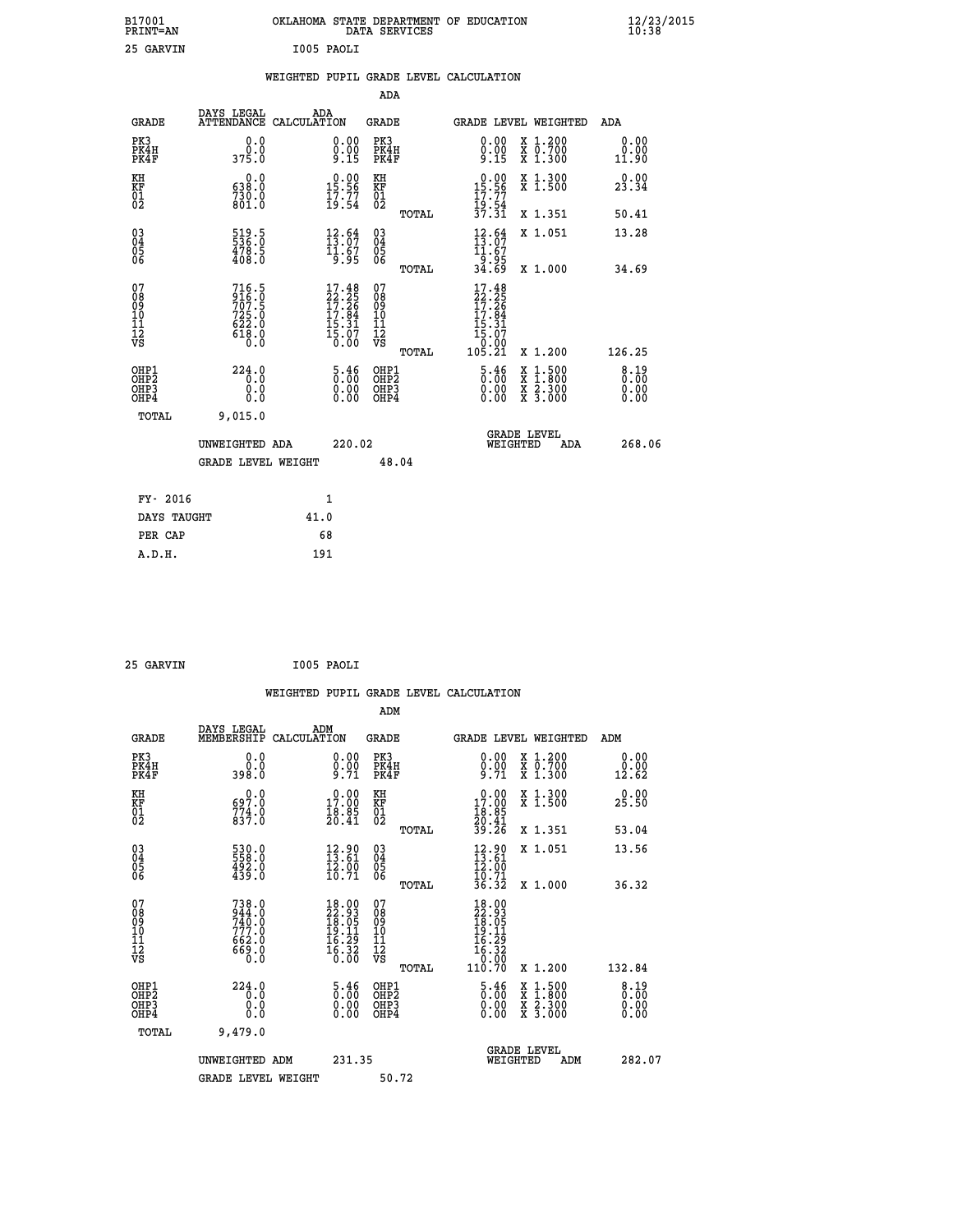| B17001<br>PRINT=AN | OKLAHOMA STATE DEPARTMENT OF EDUCATION<br>DATA SERVICES | $\frac{12}{23}$ /2015 |
|--------------------|---------------------------------------------------------|-----------------------|
| 25 GARVIN          | <b>I007 MAYSVILLE</b>                                   |                       |

|                                                                    |                                                                                      | WEIGHTED PUPIL GRADE LEVEL CALCULATION                                |                                                    |       |                                                                                                                                          |                                                                                                                                           |                              |
|--------------------------------------------------------------------|--------------------------------------------------------------------------------------|-----------------------------------------------------------------------|----------------------------------------------------|-------|------------------------------------------------------------------------------------------------------------------------------------------|-------------------------------------------------------------------------------------------------------------------------------------------|------------------------------|
|                                                                    |                                                                                      |                                                                       | ADA                                                |       |                                                                                                                                          |                                                                                                                                           |                              |
| <b>GRADE</b>                                                       | DAYS LEGAL                                                                           | ADA<br>ATTENDANCE CALCULATION                                         | <b>GRADE</b>                                       |       |                                                                                                                                          | GRADE LEVEL WEIGHTED                                                                                                                      | ADA                          |
| PK3<br>PK4H<br>PK4F                                                | 43.0<br>0.0<br>1,220.5                                                               | 1.00<br>0.00<br>28.38                                                 | PK3<br>PK4H<br>PK4F                                |       | 1.00<br>0.00<br>28.38                                                                                                                    | X 1.200<br>X 0.700<br>X 1.300                                                                                                             | 1.20<br>0.00<br>36.89        |
| KH<br>KF<br>01<br>02                                               | 0.0<br>$\frac{1}{1}, \frac{212}{133}$ .0<br>1,045.5                                  | $\begin{smallmatrix} 0.00\\ 28.20\\ 26.35\\ 24.31 \end{smallmatrix}$  | KH<br>KF<br>01<br>02                               |       | $\begin{smallmatrix} 0.00\\ 28.20\\ 26.35\\ 24.31\\ 50.66 \end{smallmatrix}$                                                             | X 1.300<br>X 1.500                                                                                                                        | 0.00<br>42.30                |
|                                                                    |                                                                                      |                                                                       |                                                    | TOTAL |                                                                                                                                          | X 1.351                                                                                                                                   | 68.44                        |
| $\begin{smallmatrix} 03 \\[-4pt] 04 \end{smallmatrix}$<br>Ŏ5<br>06 | 1, 167.5<br>880.0<br>1,061.0                                                         | $\begin{smallmatrix} 27.15\\ 20.15\\ 20.47\\ 24.67 \end{smallmatrix}$ | $\begin{matrix} 03 \\ 04 \\ 05 \\ 06 \end{matrix}$ |       | $27.15$<br>$20.15$<br>20.47                                                                                                              | X 1.051                                                                                                                                   | 28.53                        |
|                                                                    |                                                                                      |                                                                       |                                                    | TOTAL | 24.67<br>65.29                                                                                                                           | X 1.000                                                                                                                                   | 65.29                        |
| 07<br>08<br>09<br>11<br>11<br>12<br>VS                             | $955.5$<br>$845.0$<br>$999.0$<br>$1,121.0$<br>$1,107.0$<br>$1,007.0$<br>0.646<br>0.0 | 22.22<br>19.65<br>23.23<br>26.07<br>25.74<br>$\frac{50.09}{0.00}$     | 07<br>08<br>09<br>11<br>11<br>12<br>VS             |       | 22.22<br>$\begin{smallmatrix} 24 & 26 \\ 29 & 65 \\ 23 & 23 \\ 26 & 07 \\ 25 & 74 \\ 20 & 09 \\ 0 & 00 \\ 137 & 00 \\ \end{smallmatrix}$ |                                                                                                                                           |                              |
|                                                                    |                                                                                      |                                                                       |                                                    | TOTAL |                                                                                                                                          | X 1.200                                                                                                                                   | 164.40                       |
| OHP1<br>OHP <sub>2</sub><br>OHP3<br>OHP4                           | 0.0<br>0.0<br>0.0                                                                    | $\begin{smallmatrix} 0.00 \ 0.00 \ 0.00 \ 0.00 \end{smallmatrix}$     | OHP1<br>OHP <sub>2</sub><br>OHP3<br>OHP4           |       | 0.00<br>0.00                                                                                                                             | $\begin{smallmatrix} \mathtt{X} & 1\cdot500\\ \mathtt{X} & 1\cdot800\\ \mathtt{X} & 2\cdot300\\ \mathtt{X} & 3\cdot000 \end{smallmatrix}$ | 0.00<br>0.00<br>0.00<br>0.00 |
| TOTAL                                                              | 14,521.0                                                                             |                                                                       |                                                    |       |                                                                                                                                          |                                                                                                                                           |                              |
|                                                                    | UNWEIGHTED ADA                                                                       | 337.68                                                                |                                                    |       | WEIGHTED                                                                                                                                 | <b>GRADE LEVEL</b><br>ADA                                                                                                                 | 407.05                       |
|                                                                    | <b>GRADE LEVEL WEIGHT</b>                                                            |                                                                       | 69.37                                              |       |                                                                                                                                          |                                                                                                                                           |                              |
| FY- 2016                                                           |                                                                                      | 1                                                                     |                                                    |       |                                                                                                                                          |                                                                                                                                           |                              |
| DAYS TAUGHT                                                        |                                                                                      | 43.0                                                                  |                                                    |       |                                                                                                                                          |                                                                                                                                           |                              |
| PER CAP                                                            |                                                                                      | 86                                                                    |                                                    |       |                                                                                                                                          |                                                                                                                                           |                              |
| A.D.H.                                                             |                                                                                      | 147                                                                   |                                                    |       |                                                                                                                                          |                                                                                                                                           |                              |

| GARVIN |
|--------|
|        |

 **25 GARVIN I007 MAYSVILLE**

 **WEIGHTED PUPIL GRADE LEVEL CALCULATION ADM DAYS LEGAL ADM**

| <b>GRADE</b>                                       | nure mpann<br>MEMBERSHIP                                                                          | שעת<br>CALCULATION                                                    | GRADE                                        |       | GRADE LEVEL WEIGHTED                                                                           |                                                                                                                                           | ADM                          |  |
|----------------------------------------------------|---------------------------------------------------------------------------------------------------|-----------------------------------------------------------------------|----------------------------------------------|-------|------------------------------------------------------------------------------------------------|-------------------------------------------------------------------------------------------------------------------------------------------|------------------------------|--|
| PK3<br>PK4H<br>PK4F                                | 43.0<br>0.0<br>1,290.0                                                                            | $\begin{smallmatrix} 1.00\\ 0.00\\ 30.00 \end{smallmatrix}$           | PK3<br>PK4H<br>PK4F                          |       | $\frac{1}{0}$ :00<br>30.00                                                                     | X 1.200<br>X 0.700<br>X 1.300                                                                                                             | 1.20<br>0.00<br>39.00        |  |
| KH<br>KF<br>01<br>02                               | 0.0<br>1,295.0<br>1,180.0<br>1,101.0                                                              | $\begin{smallmatrix} 0.00\\ 30.12\\ 27.44\\ 25.60 \end{smallmatrix}$  | KH<br>KF<br>01<br>02                         |       | $\begin{smallmatrix} 0.00\\ 30.12\\ 27.44\\ 25.60\\ 53.04 \end{smallmatrix}$                   | X 1.300<br>X 1.500                                                                                                                        | 0.00<br>45.18                |  |
|                                                    |                                                                                                   |                                                                       |                                              | TOTAL |                                                                                                | X 1.351                                                                                                                                   | 71.66                        |  |
| $\begin{matrix} 03 \\ 04 \\ 05 \\ 06 \end{matrix}$ | $\begin{smallmatrix} 1,210.0\\ -893.0\\ 903.0\\ 1,104.0 \end{smallmatrix}$                        | $\begin{smallmatrix} 28.14\\ 20.77\\ 21.00\\ 25.67 \end{smallmatrix}$ | 03<br>04<br>05<br>06                         |       | $28.14$<br>$20.77$<br>$21.00$<br>$25.67$<br>$67.44$                                            | X 1.051                                                                                                                                   | 29.58                        |  |
|                                                    |                                                                                                   |                                                                       |                                              | TOTAL |                                                                                                | $X_1.000$                                                                                                                                 | 67.44                        |  |
| 07<br>08<br>09<br>101<br>11<br>12<br>VS            | 973.0<br>$\begin{smallmatrix} 873.0 \ 1,030.0 \ 1,179.0 \ 1,168.0 \ 80.0 \ 0.0 \end{smallmatrix}$ | $22.6329.3023.9527.4227.1620.470.00$                                  | 07<br>08<br>09<br>01<br>11<br>11<br>12<br>VS |       | $\begin{smallmatrix} 22.63\ 20.30\ 23.91\ 27.42\ 27.16\ 20.47\ 0.00\ 141.93 \end{smallmatrix}$ |                                                                                                                                           |                              |  |
|                                                    |                                                                                                   |                                                                       |                                              | TOTAL |                                                                                                | X 1.200                                                                                                                                   | 170.32                       |  |
| OHP1<br>OHP2<br>OH <sub>P3</sub><br>OHP4           | 0.0<br>0.000                                                                                      | $0.00$<br>$0.00$<br>0.00                                              | OHP1<br>OHP2<br>OHP3<br>OHP4                 |       | $0.00$<br>$0.00$<br>0.00                                                                       | $\begin{smallmatrix} \mathtt{X} & 1\cdot500\\ \mathtt{X} & 1\cdot800\\ \mathtt{X} & 2\cdot300\\ \mathtt{X} & 3\cdot000 \end{smallmatrix}$ | 0.00<br>0.00<br>0.00<br>0.00 |  |
| TOTAL                                              | 15,122.0                                                                                          |                                                                       |                                              |       |                                                                                                |                                                                                                                                           |                              |  |
|                                                    | UNWEIGHTED ADM                                                                                    | 351.67                                                                |                                              |       | WEIGHTED                                                                                       | <b>GRADE LEVEL</b><br>ADM                                                                                                                 | 424.38                       |  |
|                                                    | <b>GRADE LEVEL WEIGHT</b>                                                                         |                                                                       | 72.71                                        |       |                                                                                                |                                                                                                                                           |                              |  |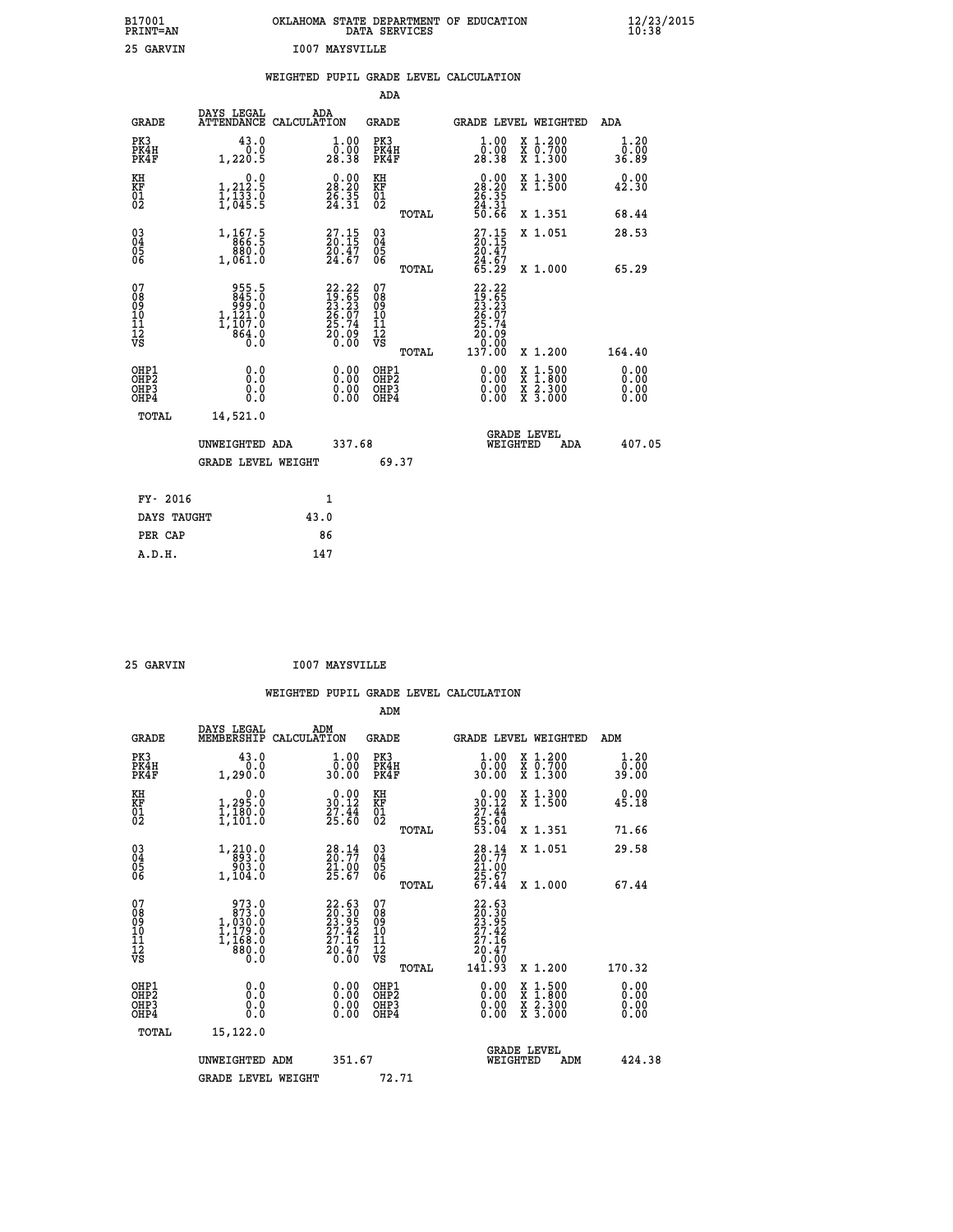| B17001<br>PRINT=AN | OKLAHOMA STATE DEPARTMENT OF EDUCATION<br>DATA SERVICES | $\frac{12}{23}$ /2015 |
|--------------------|---------------------------------------------------------|-----------------------|
| 25<br>GARVIN       | 1009 LINDSAY                                            |                       |

|  |     | WEIGHTED PUPIL GRADE LEVEL CALCULATION |  |
|--|-----|----------------------------------------|--|
|  | ADA |                                        |  |

| <b>GRADE</b>                       | DAYS LEGAL                                                                                      | ADA<br>ATTENDANCE CALCULATION                                                             | GRADE                                              |       | GRADE LEVEL WEIGHTED                                                                                         |                                                                                          | ADA                   |
|------------------------------------|-------------------------------------------------------------------------------------------------|-------------------------------------------------------------------------------------------|----------------------------------------------------|-------|--------------------------------------------------------------------------------------------------------------|------------------------------------------------------------------------------------------|-----------------------|
| PK3<br>PK4H<br>PK4F                | 133.0<br>0.0<br>3,142.0                                                                         | $2.89$<br>0.00<br>68.30                                                                   | PK3<br>PK4H<br>PK4F                                |       | $2.89$<br>$0.00$<br>68.30                                                                                    | X 1.200<br>X 0.700<br>X 1.300                                                            | 3.47<br>0.00<br>88.79 |
| KH<br>KF<br>01<br>02               | 0.0<br>$\frac{4}{5}, \frac{369}{254}$ .0<br>3,881.0                                             | $\begin{smallmatrix} 0.00\\ 94.99\\ 114.22\\ 84.37 \end{smallmatrix}$                     | KH<br>KF<br>01<br>02                               |       | 0.00<br>$\begin{array}{r} 94.99 \\ 114.22 \\ 84.37 \\ 198.59 \end{array}$                                    | X 1.300<br>X 1.500                                                                       | 0.00<br>142.49        |
|                                    |                                                                                                 |                                                                                           |                                                    | TOTAL |                                                                                                              | X 1.351                                                                                  | 268.30                |
| 030404<br>06                       | $\frac{4}{3}, \frac{412}{511}$ .<br>$\frac{5}{3}$ , $\frac{379}{50}$ .<br>$\frac{5}{4}$ , 045.0 | 95.92<br>98.08<br>73.47<br>87.93                                                          | $\begin{matrix} 03 \\ 04 \\ 05 \\ 06 \end{matrix}$ |       | $\begin{smallmatrix} 95.92\ 98.08\ 73.47\ 87.93\ 259.48 \end{smallmatrix}$                                   | X 1.051                                                                                  | 100.81                |
|                                    |                                                                                                 |                                                                                           |                                                    | TOTAL |                                                                                                              | X 1.000                                                                                  | 259.48                |
| 07<br>08<br>09<br>101<br>112<br>VS | 3,901.5<br>3,733.5<br>3,831.5<br>3,734.0<br>3,834.0<br>3,227.0<br>0.0                           | $\begin{array}{l} 84.82 \\ 81.16 \\ 83.29 \\ 81.17 \\ 81.35 \\ 70.15 \\ 0.00 \end{array}$ | 07<br>08<br>09<br>11<br>11<br>12<br>VS             |       | $\begin{array}{r} 84.82 \\ 81.16 \\ 83.29 \\ 81.17 \\ 81.17 \\ 93.35 \\ 70.15 \\ 0.00 \\ 483.94 \end{array}$ |                                                                                          |                       |
|                                    |                                                                                                 |                                                                                           |                                                    | TOTAL |                                                                                                              | X 1.200                                                                                  | 580.73                |
| OHP1<br>OHP2<br>OHP3<br>OHP4       | 474.0<br>0.0<br>0.0<br>0.0                                                                      | 10.30<br>$\begin{smallmatrix} 0.00 \ 0.00 \end{smallmatrix}$                              | OHP1<br>OHP2<br>OHP <sub>3</sub>                   |       | $\begin{smallmatrix} 10.30\\ 0.00\\ 0.00\\ 0.00 \end{smallmatrix}$                                           | $\begin{smallmatrix} x & 1.500 \\ x & 1.800 \\ x & 2.300 \\ x & 3.000 \end{smallmatrix}$ | 15.45<br>0.00<br>0.00 |
| TOTAL                              | 55,863.5                                                                                        |                                                                                           |                                                    |       |                                                                                                              |                                                                                          |                       |
|                                    | UNWEIGHTED ADA                                                                                  | 1,214.41                                                                                  |                                                    |       | WEIGHTED                                                                                                     | <b>GRADE LEVEL</b><br>ADA                                                                | 1,459.52              |
|                                    | <b>GRADE LEVEL WEIGHT</b>                                                                       |                                                                                           | 245.11                                             |       |                                                                                                              |                                                                                          |                       |
| FY- 2016                           |                                                                                                 | 1                                                                                         |                                                    |       |                                                                                                              |                                                                                          |                       |
| DAYS TAUGHT                        |                                                                                                 | 46.0                                                                                      |                                                    |       |                                                                                                              |                                                                                          |                       |
| PER CAP                            |                                                                                                 | 57                                                                                        |                                                    |       |                                                                                                              |                                                                                          |                       |
| A.D.H.                             |                                                                                                 | 1,077                                                                                     |                                                    |       |                                                                                                              |                                                                                          |                       |

| 25 GARVIN | I009 LINDSAY |
|-----------|--------------|

| <b>GRADE</b>                                       | DAYS LEGAL<br>MEMBERSHIP                                                            | ADM<br>CALCULATION                                                     | <b>GRADE</b>                                        |       | GRADE LEVEL WEIGHTED                                                         |                                          | ADM                     |  |
|----------------------------------------------------|-------------------------------------------------------------------------------------|------------------------------------------------------------------------|-----------------------------------------------------|-------|------------------------------------------------------------------------------|------------------------------------------|-------------------------|--|
| PK3<br>PK4H<br>PK4F                                | 133.0<br>3,343.0                                                                    | 2.89<br>$72.60$<br>72.67                                               | PK3<br>PK4H<br>PK4F                                 |       | $\begin{smallmatrix} 2.89 \\ 0.00 \\ 72.67 \end{smallmatrix}$                | X 1.200<br>X 0.700<br>X 1.300            | 3.47<br>$0.00$<br>94.47 |  |
| KH<br>KF<br>01<br>02                               | 0.0<br>$\frac{4}{5}, \frac{549}{458}$ .0<br>4,002.0                                 | $\begin{smallmatrix} 0.00\\ -98.89\\ 118.65\\ 87.00 \end{smallmatrix}$ | KH<br>KF<br>01<br>02                                |       | $\begin{smallmatrix} &0.00\ 98.89\ 118.65\ 87.00\ 205.65\ \end{smallmatrix}$ | X 1.300<br>X 1.500                       | 0.00<br>148.34          |  |
|                                                    |                                                                                     |                                                                        |                                                     | TOTAL |                                                                              | X 1.351                                  | 277.83                  |  |
| $\begin{matrix} 03 \\ 04 \\ 05 \\ 06 \end{matrix}$ | $4,589.0$<br>$3,425.0$<br>$3,425.0$<br>$4,164.0$                                    | $101.76$<br>$74.46$<br>$90.52$                                         | $\begin{array}{c} 03 \\ 04 \\ 05 \\ 06 \end{array}$ |       | $\begin{array}{r} 99.76 \\ 101.00 \\ 74.46 \\ 90.52 \\ 265.98 \end{array}$   | X 1.051                                  | 104.85                  |  |
|                                                    |                                                                                     |                                                                        |                                                     | TOTAL |                                                                              | X 1.000                                  | 265.98                  |  |
| 07<br>08<br>09<br>101<br>112<br>VS                 | $4,043.0$<br>$3,860.0$<br>$3,997.0$<br>$3,941.0$<br>$4,012.0$<br>$3,351.0$<br>$0.0$ | 87.891<br>83.81<br>86.89<br>85.67<br>87.22<br>72.850<br>70.00          | 07<br>08<br>09<br>11<br>11<br>12<br>VS              | TOTAL | 87.89<br>83.91<br>86.89<br>85.672<br>872.85<br>72.850<br>504.43              | X 1.200                                  | 605.32                  |  |
| OHP1<br>OHP2<br>OHP3<br>OHP4                       | 488.0<br>0.0<br>0.0<br>Ŏ.Ŏ                                                          | $\begin{smallmatrix} 10.61\ 0.00\ 0.00\ 0.00 \end{smallmatrix}$        | OHP1<br>OHP2<br>OHP3<br>OHP4                        |       | $\begin{smallmatrix} 10.61 \ 0.00 \ 0.00 \ 0.00 \end{smallmatrix}$           | X 1:500<br>X 1:800<br>X 2:300<br>X 3:000 | $15.92$<br>0.00<br>0.00 |  |
| TOTAL                                              | 58,001.0                                                                            |                                                                        |                                                     |       |                                                                              |                                          |                         |  |
|                                                    | UNWEIGHTED                                                                          | 1,260.88<br>ADM                                                        |                                                     |       | <b>GRADE LEVEL</b><br>WEIGHTED                                               | ADM                                      | 1,516.18                |  |
|                                                    | <b>GRADE LEVEL WEIGHT</b>                                                           |                                                                        | 255.30                                              |       |                                                                              |                                          |                         |  |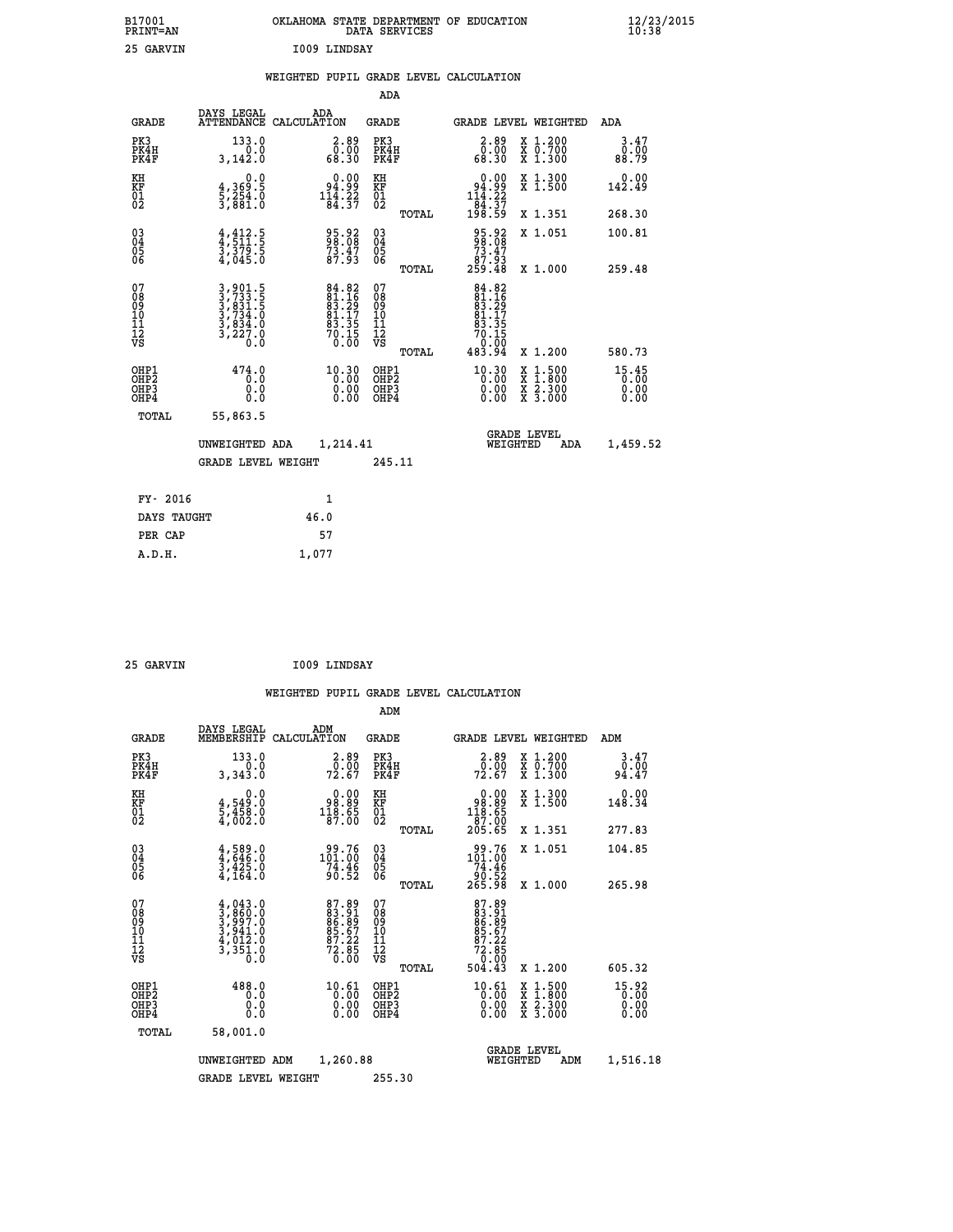| B17001<br><b>PRINT=AN</b> | OKLAHOMA STATE DEPARTMENT OF EDUCATION<br>DATA SERVICES | $\frac{12}{23}$ /2015 |
|---------------------------|---------------------------------------------------------|-----------------------|
| つち<br><b>CADVITNI</b>     | TO18 DANIC WALLEY                                       |                       |

| 25 GARVIN                                            |                                                                       |      | <b>I018 PAULS VALLEY</b>                                                                            |                                                      |       |                                                                                                                           |                                                                                                                                      |                       |
|------------------------------------------------------|-----------------------------------------------------------------------|------|-----------------------------------------------------------------------------------------------------|------------------------------------------------------|-------|---------------------------------------------------------------------------------------------------------------------------|--------------------------------------------------------------------------------------------------------------------------------------|-----------------------|
|                                                      |                                                                       |      |                                                                                                     |                                                      |       | WEIGHTED PUPIL GRADE LEVEL CALCULATION                                                                                    |                                                                                                                                      |                       |
|                                                      |                                                                       |      |                                                                                                     | ADA                                                  |       |                                                                                                                           |                                                                                                                                      |                       |
| <b>GRADE</b>                                         | DAYS LEGAL<br>ATTENDANCE CALCULATION                                  |      | ADA                                                                                                 | GRADE                                                |       |                                                                                                                           | GRADE LEVEL WEIGHTED                                                                                                                 | ADA                   |
| PK3<br>PK4H<br>PK4F                                  | 180.0<br>0.0<br>3,329.0                                               |      | 4.00<br>79.00<br>73.98                                                                              | PK3<br>PK4H<br>PK4F                                  |       | 4.00<br>ō.ŏō<br>73.98                                                                                                     | X 1.200<br>X 0.700<br>X 1.300                                                                                                        | 4.80<br>0.00<br>96.17 |
| KH<br>KF<br>01<br>02                                 | 0.0<br>4,402:0<br>4,470:0<br>4,539:5                                  |      | $\begin{smallmatrix} 0.00\\ 97.82\\ 99.33\\ 100.88 \end{smallmatrix}$                               | KH<br>KF<br>01<br>02                                 |       | $0.00$<br>97.82<br>33.00<br>100.88<br>200.21                                                                              | X 1.300<br>X 1.500                                                                                                                   | 0.00<br>146.73        |
|                                                      |                                                                       |      |                                                                                                     |                                                      | TOTAL |                                                                                                                           | X 1.351                                                                                                                              | 270.48                |
| $^{03}_{04}$<br>Ŏ5<br>06                             | 3,813.5<br>2,943.0<br>3,688.0<br>3,043.0                              |      | 84.74<br>65.40<br>$\frac{81.96}{67.62}$                                                             | 030404<br>ŎĞ                                         |       | 84.74<br>$\begin{array}{r} 81.96 \\ 67.62 \\ 214.98 \end{array}$                                                          | X 1.051                                                                                                                              | 89.06                 |
|                                                      |                                                                       |      |                                                                                                     |                                                      | TOTAL |                                                                                                                           | X 1.000                                                                                                                              | 214.98                |
| 07<br>08<br>09<br>11<br>11<br>12<br>VS               | 3,430.0<br>4,033.0<br>5,375.5<br>5,375.5<br>5,318.5<br>5,318.5<br>0.0 |      | 76.22<br>$\begin{smallmatrix} 69.62\ 119.46\ 129.81\ 92.50\ 118.19\ 118.19\ 0.00 \end{smallmatrix}$ | 07<br>08<br>09<br>11<br>11<br>12<br>VS               | TOTAL | 76.22<br>$\begin{smallmatrix} 100.72 \\ 190.62 \\ 129.81 \\ 22.50 \\ 92.50 \\ 118.19 \\ 0.00 \\ 625.80 \end{smallmatrix}$ | X 1.200                                                                                                                              | 750.96                |
| OHP1<br>OHP <sub>2</sub><br>OH <sub>P3</sub><br>OHP4 | 0.0<br>0.0<br>0.0                                                     |      | 0.00<br>0.00<br>0.00                                                                                | OHP1<br>OHP <sub>2</sub><br>OHP <sub>3</sub><br>OHP4 |       | 0.00<br>0.00<br>0.00                                                                                                      | $\begin{smallmatrix} \mathtt{X} & 1 & 500 \\ \mathtt{X} & 1 & 800 \\ \mathtt{X} & 2 & 300 \\ \mathtt{X} & 3 & 000 \end{smallmatrix}$ | 0.00<br>0.00<br>0.00  |
| <b>TOTAL</b>                                         | 58,569.0                                                              |      |                                                                                                     |                                                      |       |                                                                                                                           |                                                                                                                                      |                       |
|                                                      | UNWEIGHTED ADA                                                        |      | 1,301.53                                                                                            |                                                      |       |                                                                                                                           | <b>GRADE LEVEL</b><br>WEIGHTED<br>ADA                                                                                                | 1,573.18              |
|                                                      | GRADE LEVEL WEIGHT                                                    |      |                                                                                                     | 271.65                                               |       |                                                                                                                           |                                                                                                                                      |                       |
| FY- 2016                                             |                                                                       |      | 1                                                                                                   |                                                      |       |                                                                                                                           |                                                                                                                                      |                       |
| DAYS TAUGHT                                          |                                                                       | 45.0 |                                                                                                     |                                                      |       |                                                                                                                           |                                                                                                                                      |                       |
| PER CAP                                              |                                                                       |      | 33                                                                                                  |                                                      |       |                                                                                                                           |                                                                                                                                      |                       |
| A.D.H.                                               |                                                                       |      | 806                                                                                                 |                                                      |       |                                                                                                                           |                                                                                                                                      |                       |

| GARVTN |
|--------|
|        |

 **25 GARVIN I018 PAULS VALLEY**

|                                          |                                                                               |                                                                                                                                                                                                                                                                                                  | ADM                                                 |                                                                                                   |                                          |                              |
|------------------------------------------|-------------------------------------------------------------------------------|--------------------------------------------------------------------------------------------------------------------------------------------------------------------------------------------------------------------------------------------------------------------------------------------------|-----------------------------------------------------|---------------------------------------------------------------------------------------------------|------------------------------------------|------------------------------|
| <b>GRADE</b>                             | DAYS LEGAL<br>MEMBERSHIP                                                      | ADM<br>CALCULATION                                                                                                                                                                                                                                                                               | <b>GRADE</b>                                        | GRADE LEVEL WEIGHTED                                                                              |                                          | ADM                          |
| PK3<br>PK4H<br>PK4F                      | 180.0<br>0.0<br>3,395.0                                                       | 4.00<br>75.00<br>75.44                                                                                                                                                                                                                                                                           | PK3<br>PK4H<br>PK4F                                 | $\begin{smallmatrix} 4.00\\ 0.00\\ 75.44 \end{smallmatrix}$                                       | X 1.200<br>X 0.700<br>X 1.300            | 4.80<br>0.00<br>98.07        |
| KH<br>KF<br>01<br>02                     | 0.0<br>$\frac{4}{4}, \frac{504}{635}$ .0<br>$\frac{4}{4}, \frac{635}{680}$ .0 | $\begin{smallmatrix} &0.00\ 100.09\ 103.00\ 104.00 \end{smallmatrix}$                                                                                                                                                                                                                            | KH<br>KF<br>01<br>02                                | $\begin{smallmatrix} &0.00\ 100.09\ 103.00\ 104.00\ 207.00 \end{smallmatrix}$                     | X 1.300<br>X 1.500                       | 0.00<br>150.14               |
|                                          |                                                                               |                                                                                                                                                                                                                                                                                                  | TOTAL                                               |                                                                                                   | X 1.351                                  | 279.66                       |
| 03<br>04<br>05<br>06                     | 3,919.0<br>3,066.0<br>3,802.0<br>3,175.0                                      | 87.09<br>68.13<br>84.49<br>70.56                                                                                                                                                                                                                                                                 | $\begin{array}{c} 03 \\ 04 \\ 05 \\ 06 \end{array}$ | $87.09\n68.13\n84.49\n70.56\n223.18$                                                              | X 1.051                                  | 91.53                        |
|                                          |                                                                               |                                                                                                                                                                                                                                                                                                  | TOTAL                                               |                                                                                                   | X 1.000                                  | 223.18                       |
| 07<br>08<br>09<br>101<br>11<br>12<br>VS  | 3,529.0<br>4,194.0<br>5,549.0<br>5,002.0<br>4,299.0<br>5,455.0                | $78.42$<br>$93.20$<br>$123.31$<br>$\begin{array}{r} 1\overline{3}3\ \overline{3}3\ \overline{3}3\ \overline{3}3\ \overline{3}3\ \overline{3}3\ \overline{1}2\ \overline{3}1\ \overline{3}2\ \overline{3}3\ \overline{1}2\ \overline{1}3\ \overline{2}3\ \overline{0}3\ \overline{0} \end{array}$ | 07<br>08<br>09<br>11<br>11<br>12<br>VS              | $\begin{array}{r} 78.42 \\ 93.20 \\ 123.31 \\ 133.38 \\ 95.53 \\ 121.22 \\ 0 \\ 0 \\ \end{array}$ |                                          |                              |
|                                          |                                                                               |                                                                                                                                                                                                                                                                                                  | TOTAL                                               | 645.06                                                                                            | X 1.200                                  | 774.07                       |
| OHP1<br>OHP2<br>OHP <sub>3</sub><br>OHP4 | 0.0<br>$\begin{smallmatrix} 0.0 & 0 \ 0.0 & 0 \end{smallmatrix}$              |                                                                                                                                                                                                                                                                                                  | OHP1<br>OHP2<br>OHP <sub>3</sub>                    | $0.00$<br>$0.00$<br>0.00                                                                          | X 1:500<br>X 1:800<br>X 2:300<br>X 3:000 | 0.00<br>0.00<br>0.00<br>0.00 |
| TOTAL                                    | 60,384.0                                                                      |                                                                                                                                                                                                                                                                                                  |                                                     |                                                                                                   |                                          |                              |
|                                          | UNWEIGHTED                                                                    | 1,341.86<br>ADM                                                                                                                                                                                                                                                                                  |                                                     | <b>GRADE LEVEL</b><br>WEIGHTED                                                                    | ADM                                      | 1,621.45                     |
|                                          | <b>GRADE LEVEL WEIGHT</b>                                                     |                                                                                                                                                                                                                                                                                                  | 279.59                                              |                                                                                                   |                                          |                              |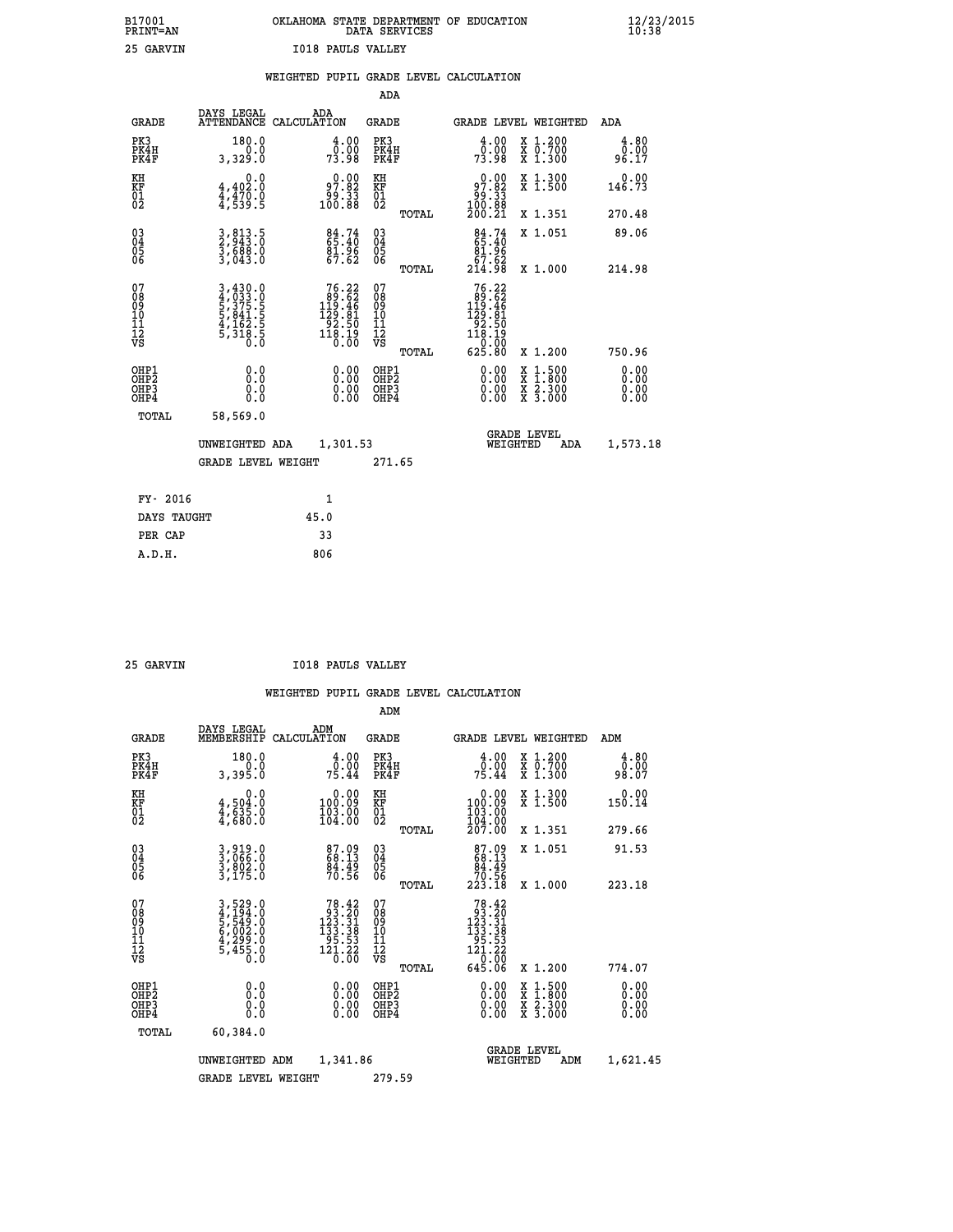| B17001<br>PRINT=AN                       |                                                                                     | OKLAHOMA STATE DEPARTMENT OF EDUCATION                               | DATA SERVICES                                      |                                                                           |                                          | $\frac{12}{23}$ /2015        |  |
|------------------------------------------|-------------------------------------------------------------------------------------|----------------------------------------------------------------------|----------------------------------------------------|---------------------------------------------------------------------------|------------------------------------------|------------------------------|--|
| 25 GARVIN                                |                                                                                     | I038 WYNNEWOOD                                                       |                                                    |                                                                           |                                          |                              |  |
|                                          |                                                                                     | WEIGHTED PUPIL GRADE LEVEL CALCULATION                               |                                                    |                                                                           |                                          |                              |  |
|                                          |                                                                                     |                                                                      | ADA                                                |                                                                           |                                          |                              |  |
| <b>GRADE</b>                             | DAYS LEGAL                                                                          | ADA<br>ATTENDANCE CALCULATION                                        | GRADE                                              |                                                                           | GRADE LEVEL WEIGHTED                     | ADA                          |  |
| PK3<br>PK4H<br>PK4F                      | 44.0<br>0.0<br>2,474.5                                                              | 1.00<br>ō:ŏŏ<br>56.24                                                | PK3<br>PK4H<br>PK4F                                | 1.00<br>ŏ.ŏŏ<br>56.24                                                     | X 1.200<br>X 0.700<br>X 1.300            | 1.20<br>0.00<br>73.11        |  |
| KH<br>KF<br>01<br>02                     | 0.0<br>2,021.5<br>$\frac{5}{2}, \frac{5}{3} \frac{5}{24} \cdot \frac{5}{5}$         | $\begin{smallmatrix} 0.00\\ 45.92\\ 59.52\\ 52.83 \end{smallmatrix}$ | KH<br>KF<br>01<br>02                               | $\begin{smallmatrix}&&0.00\\45.92\\59.52\\52.83\\112.35\end{smallmatrix}$ | X 1.300<br>X 1.500                       | 0.00<br>68.88                |  |
|                                          |                                                                                     |                                                                      | TOTAL                                              |                                                                           | X 1.351                                  | 151.78                       |  |
| 030404<br>ŌĞ                             | 2,346.5<br>2,992.5<br>1,945.0<br>2,082.5                                            | 53.28<br>67.99<br>44.20<br>47.27                                     | $\begin{matrix} 03 \\ 04 \\ 05 \\ 06 \end{matrix}$ | 53.38<br>67.99<br>44.20<br>47.27                                          | X 1.051                                  | 56.00                        |  |
| 07                                       |                                                                                     |                                                                      | TOTAL<br>07                                        | 159.46<br>42.27                                                           | X 1.000                                  | 159.46                       |  |
| 08<br>09<br>10<br>11<br>iż<br>vs         | $1,863.5$<br>$2,584.5$<br>$1,897.0$<br>$1,512.0$<br>$1,954.5$<br>$1,513.5$<br>$0.0$ | $42.27$<br>$58.67$<br>$43.09$<br>$34.35$<br>$\frac{44.40}{34.39}$    | 08<br>09<br>101<br>11<br>12<br>VS                  | $\frac{58.67}{34.35}$<br>.40<br>44<br>$\frac{54.59}{0.00}$                |                                          |                              |  |
|                                          |                                                                                     |                                                                      | <b>TOTAL</b>                                       | 257.17                                                                    | X 1.200                                  | 308.60                       |  |
| OHP1<br>OHP2<br>OH <sub>P3</sub><br>OHP4 | 0.0<br>Ō.Ō<br>0.0<br>0.0                                                            | 0.00<br>0.00<br>0.00                                                 | OHP1<br>OHP2<br>OHP3<br>OHP4                       | 0.00<br>0.00<br>0.00                                                      | X 1:500<br>X 1:800<br>X 2:300<br>X 3:000 | 0.00<br>0.00<br>0.00<br>0.00 |  |
| <b>TOTAL</b>                             | 30,173.0                                                                            |                                                                      |                                                    |                                                                           |                                          |                              |  |
|                                          | UNWEIGHTED ADA                                                                      | 685.42                                                               |                                                    | WEIGHTED                                                                  | <b>GRADE LEVEL</b><br>ADA                | 819.03                       |  |
|                                          | <b>GRADE LEVEL WEIGHT</b>                                                           |                                                                      | 133.61                                             |                                                                           |                                          |                              |  |
| FY- 2016                                 |                                                                                     | 1                                                                    |                                                    |                                                                           |                                          |                              |  |
| DAYS TAUGHT                              |                                                                                     | 44.0                                                                 |                                                    |                                                                           |                                          |                              |  |
| PER CAP                                  |                                                                                     | 77                                                                   |                                                    |                                                                           |                                          |                              |  |

 **25 GARVIN I038 WYNNEWOOD**

 **A.D.H. 414**

 **WEIGHTED PUPIL GRADE LEVEL CALCULATION ADM DAYS LEGAL ADM GRADE MEMBERSHIP CALCULATION GRADE GRADE LEVEL WEIGHTED ADM PK3 44.0 1.00 PK3 1.00 X 1.200 1.20 PK4H 0.0 0.00 PK4H 0.00 X 0.700 0.00 PK4F 2,624.0 59.64 PK4F 59.64 X 1.300 77.53 KH 0.0 0.00 KH 0.00 X 1.300 0.00 KF 2,113.0 48.00 KF 48.00 X 1.500 72.00 01 2,738.0 62.20 01 62.20 02 2,380.0 54.09 02 54.09 TOTAL 116.29 X 1.351 157.11 03 2,434.0 55.27 03 55.27 X 1.051 58.09 04 3,105.0 70.55 04 70.55 05 2,026.0 46.04 05 46.04 06 2,161.0 49.05 06 49.05 TOTAL 165.64 X 1.000 165.64**  $\begin{array}{cccc} 07 & 1,992.0 & 45.18 & 07 & 45.18 \ 08 & 2,706.0 & 61.50 & 08 & 61.50 \ 09 & 1,995.0 & 45.32 & 09 & 61.532 \ 10 & 1,618.0 & 36.75 & 10 & 36.75 \ 11 & 2,057.0 & 46.72 & 11 & 46.72 \ 12 & 1,588.0 & 36.09 & 12 & 46.79 \ \hline \end{array}$  **TOTAL 271.56 X 1.200 325.87 OHP1 0.0 0.00 OHP1 0.00 X 1.500 0.00 OHP2 0.0 0.00 OHP2 0.00 X 1.800 0.00 OHP3 0.0 0.00 OHP3 0.00 X 2.300 0.00 OHP4 0.0 0.00 OHP4 0.00 X 3.000 0.00**

| TOTAL | 31,581.0           |        |                                       |        |
|-------|--------------------|--------|---------------------------------------|--------|
|       | UNWEIGHTED ADM     | 717.40 | <b>GRADE LEVEL</b><br>WEIGHTED<br>ADM | 857.44 |
|       | GRADE LEVEL WEIGHT | 140.04 |                                       |        |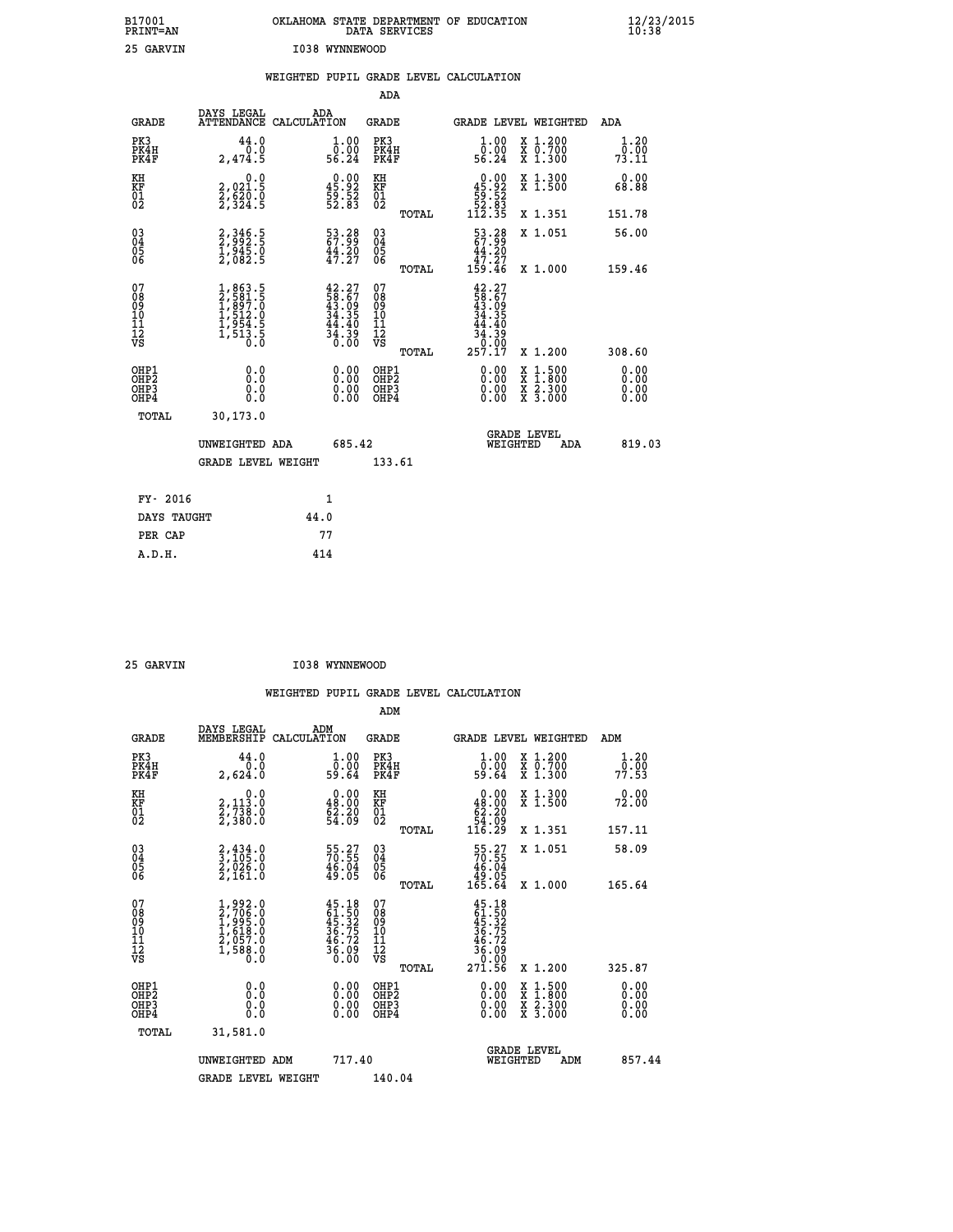|                                                                    |                                                                                         |                                                                    | ADA                                                 |       |                                                                                |                                                                                          |                               |
|--------------------------------------------------------------------|-----------------------------------------------------------------------------------------|--------------------------------------------------------------------|-----------------------------------------------------|-------|--------------------------------------------------------------------------------|------------------------------------------------------------------------------------------|-------------------------------|
| <b>GRADE</b>                                                       | DAYS LEGAL                                                                              | ADA<br>ATTENDANCE CALCULATION                                      | <b>GRADE</b>                                        |       |                                                                                | GRADE LEVEL WEIGHTED                                                                     | <b>ADA</b>                    |
| PK3<br>PK4H<br>PK4F                                                | 11.0<br>0.0<br>1,636.0                                                                  | $\begin{smallmatrix} 0.25\ 0.00\ 37.18 \end{smallmatrix}$          | PK3<br>PK4H<br>PK4F                                 |       | 0.25<br>$\begin{smallmatrix} 0.700 \ 37.18 \end{smallmatrix}$                  | X 1.200<br>X 0.700<br>X 1.300                                                            | 0.30<br>0.00<br>48.33         |
| KH<br>KF<br>01<br>02                                               | 0.0<br>1,131.0<br>1,678.5<br>1,595.5                                                    | $25.70$<br>$38.11$<br>$36.26$                                      | KH<br>KF<br>01<br>02                                |       | $25.70$<br>$38.11$<br>$36.26$<br>$74.37$                                       | X 1.300<br>X 1.500                                                                       | 0.00<br>38.55                 |
|                                                                    |                                                                                         |                                                                    |                                                     | TOTAL |                                                                                | X 1.351                                                                                  | 100.47                        |
| $\begin{smallmatrix} 03 \\[-4pt] 04 \end{smallmatrix}$<br>Ŏ5<br>06 | $\frac{1}{1}, \frac{836}{474}$ .<br>1, 765.5<br>2, 084.5                                | $\begin{smallmatrix} 41.72\ 33.51\ 40.10\ 47.38 \end{smallmatrix}$ | $\begin{array}{c} 03 \\ 04 \\ 05 \\ 06 \end{array}$ |       | $\begin{smallmatrix} 41.72\\ 33.51\\ 40.10\\ 47.38\\ 120.99 \end{smallmatrix}$ | X 1.051                                                                                  | 43.85                         |
|                                                                    |                                                                                         |                                                                    |                                                     | TOTAL |                                                                                | X 1.000                                                                                  | 120.99                        |
| 07<br>08<br>09<br>01<br>11<br>11<br>12<br>VS                       | $1, 136.5$<br>$1, 431.0$<br>$1, 707.5$<br>$1, 549.5$<br>$1, 296.5$<br>$1, 509.5$<br>0.0 | $25.8332.5238.8135.2229.4534.2836.00$                              | 07<br>08<br>09<br>11<br>11<br>12<br>VS              |       | $25.83$<br>$32.52$<br>$38.21$<br>$35.22$<br>$29.45$<br>$34.28$<br>$0.90$       |                                                                                          |                               |
|                                                                    |                                                                                         |                                                                    |                                                     | TOTAL | 196.11                                                                         | X 1.200                                                                                  | 235.33                        |
| OHP1<br>OHP <sub>2</sub><br>OH <sub>P3</sub><br>OHP4               | 0.0<br>0.000                                                                            | 0.00<br>$\begin{smallmatrix} 0.00 \ 0.00 \end{smallmatrix}$        | OHP1<br>OHP2<br>OHP <sub>3</sub>                    |       | 0.00<br>0.00                                                                   | $\begin{smallmatrix} x & 1.500 \\ x & 1.800 \\ x & 2.300 \\ x & 3.000 \end{smallmatrix}$ | 0.00<br>Ō. ŌŌ<br>0.00<br>0.00 |
| TOTAL                                                              | 21,843.5                                                                                |                                                                    |                                                     |       |                                                                                |                                                                                          |                               |
|                                                                    | UNWEIGHTED ADA                                                                          | 496.32                                                             |                                                     |       |                                                                                | <b>GRADE LEVEL</b><br>WEIGHTED<br>ADA                                                    | 587.82                        |
|                                                                    | <b>GRADE LEVEL WEIGHT</b>                                                               |                                                                    |                                                     | 91.50 |                                                                                |                                                                                          |                               |
| FY- 2016                                                           |                                                                                         | 1                                                                  |                                                     |       |                                                                                |                                                                                          |                               |
| DAYS TAUGHT                                                        |                                                                                         | 44.0                                                               |                                                     |       |                                                                                |                                                                                          |                               |
| PER CAP                                                            |                                                                                         | 90                                                                 |                                                     |       |                                                                                |                                                                                          |                               |

 **25 GARVIN I072 ELMORE CITY-PERNELL**

|                                           |                                                                                     |                                                                          | ADM                                                 |                                                                                       |                                          |                              |
|-------------------------------------------|-------------------------------------------------------------------------------------|--------------------------------------------------------------------------|-----------------------------------------------------|---------------------------------------------------------------------------------------|------------------------------------------|------------------------------|
| <b>GRADE</b>                              | DAYS LEGAL<br>MEMBERSHIP                                                            | ADM<br>CALCULATION                                                       | <b>GRADE</b>                                        | GRADE LEVEL WEIGHTED                                                                  |                                          | ADM                          |
| PK3<br>PK4H<br>PK4F                       | 11.0<br>0.0<br>1,704.0                                                              | $\begin{smallmatrix} 0.25\ 0.00 \ 38.73 \end{smallmatrix}$               | PK3<br>PK4H<br>PK4F                                 | $\begin{smallmatrix} 0.25\ 0.00\\ 38.73 \end{smallmatrix}$                            | X 1.200<br>X 0.700<br>X 1.300            | 0.30<br>ŏ:ŏŏ<br>50:35        |
| KH<br>KF<br>01<br>02                      | 0.0<br>$\frac{1}{1}, \frac{218}{741}$ .0<br>1,643.0                                 | $\begin{smallmatrix} 0.00\\ 27.68\\ 39.52\\ 37.34 \end{smallmatrix}$     | KH<br>KF<br>01<br>02                                | $\begin{smallmatrix} 0.00\\27.68\\39.52\\37.34\\76.86 \end{smallmatrix}$              | X 1.300<br>X 1.500                       | 0.00<br>41.52                |
|                                           |                                                                                     |                                                                          | TOTAL                                               |                                                                                       | X 1.351                                  | 103.84                       |
| 03<br>04<br>05<br>06                      | 1,919.0<br>1,534.0<br>1,916.0<br>2,191.0                                            | $\frac{43.59}{34.86}$<br>$\frac{41.25}{49.80}$                           | $\begin{array}{c} 03 \\ 04 \\ 05 \\ 06 \end{array}$ | $\begin{smallmatrix} 43.59\\ 34.86\\ 41.25\\ 49.80\\ 125.91\\ \end{smallmatrix}$      | X 1.051                                  | 45.81                        |
|                                           |                                                                                     |                                                                          | TOTAL                                               |                                                                                       | X 1.000                                  | 125.91                       |
| 07<br>08<br>09<br>101<br>112<br>VS        | $1,479.0$<br>$1,479.0$<br>$1,802.0$<br>$1,616.0$<br>$1,361.0$<br>$1,628.0$<br>$0.0$ | $26.68$<br>$33.61$<br>$40.95$<br>$36.73$<br>$30.91$<br>$36.98$<br>$0.00$ | 07<br>08<br>09<br>11<br>11<br>12<br>VS              | $26.68$<br>$33.61$<br>$40.95$<br>$36.73$<br>$30.91$<br>$36.98$<br>$6.98$<br>$0.05.86$ |                                          |                              |
|                                           |                                                                                     |                                                                          | TOTAL                                               |                                                                                       | X 1.200                                  | 247.03                       |
| OHP1<br>OHP2<br>OH <sub>P</sub> 3<br>OHP4 | 0.0<br>0.000                                                                        |                                                                          | OHP1<br>OHP2<br>OHP <sub>3</sub>                    | $0.00$<br>$0.00$<br>0.00                                                              | X 1:500<br>X 1:800<br>X 2:300<br>X 3:000 | 0.00<br>0.00<br>0.00<br>0.00 |
| TOTAL                                     | 22,837.0                                                                            |                                                                          |                                                     |                                                                                       |                                          |                              |
|                                           | UNWEIGHTED ADM                                                                      | 518.88                                                                   |                                                     | WEIGHTED                                                                              | <b>GRADE LEVEL</b><br>ADM                | 614.76                       |
|                                           | <b>GRADE LEVEL WEIGHT</b>                                                           |                                                                          | 95.88                                               |                                                                                       |                                          |                              |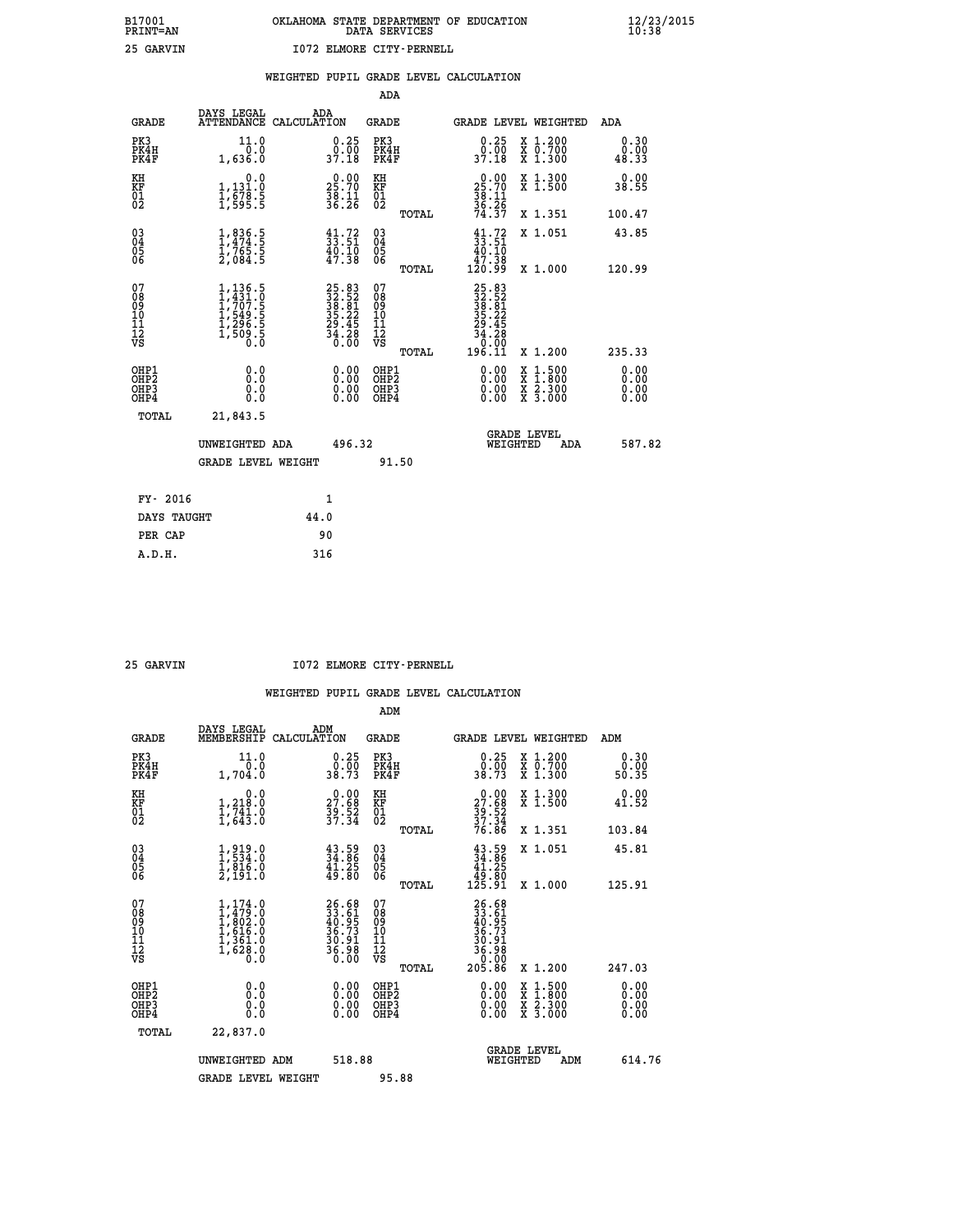| 7001<br>INT=AN | OKLAHOMA STATE DEPARTMENT OF EDUCATION<br>DATA SERVICES |  |
|----------------|---------------------------------------------------------|--|
| <b>GARVIN</b>  | COUNTY TOTALS                                           |  |

|                                                              |                                                                                                                                  | WEIGHTED PUPIL GRADE LEVEL CALCULATION                                     |                                         |       |                                                                                                          |                                                                                                                                              |                               |
|--------------------------------------------------------------|----------------------------------------------------------------------------------------------------------------------------------|----------------------------------------------------------------------------|-----------------------------------------|-------|----------------------------------------------------------------------------------------------------------|----------------------------------------------------------------------------------------------------------------------------------------------|-------------------------------|
|                                                              |                                                                                                                                  |                                                                            | ADA                                     |       |                                                                                                          |                                                                                                                                              |                               |
| <b>GRADE</b>                                                 | DAYS LEGAL                                                                                                                       | ADA<br>ATTENDANCE CALCULATION                                              | <b>GRADE</b>                            |       |                                                                                                          | GRADE LEVEL WEIGHTED                                                                                                                         | ADA                           |
| PK3<br>PK4H<br>PK4F                                          | 411.0<br>0.0<br>15,315.0                                                                                                         | $\frac{9.14}{0.00}$<br>352.69                                              | PK3<br>PK4H<br>PK4F                     |       | $\frac{9.14}{0.00}$<br>352.69                                                                            | X 1.200<br>X 0.700<br>X 1.300                                                                                                                | 10.97<br>0.00<br>458.49       |
| KH<br>KF<br>01<br>02                                         | 0.0<br>17,079:0<br>19,331:5<br>17,762:5                                                                                          | 0.00<br>391.93<br>$\frac{442.43}{408.76}$                                  | KH<br>KF<br>01<br>02                    |       | $0.00$<br>$391.93$<br>$442.43$<br>$408.76$<br>$851.19$                                                   | X 1.300<br>X 1.500                                                                                                                           | 0.00<br>587.90                |
|                                                              |                                                                                                                                  |                                                                            |                                         | TOTAL |                                                                                                          | X 1.351                                                                                                                                      | 1,149.96                      |
| $\begin{smallmatrix} 03 \\[-4pt] 04 \end{smallmatrix}$<br>05 | $\begin{smallmatrix} 17,721.0\\ 16,503.5\\ 15,819.0\\ 15,411.5 \end{smallmatrix}$                                                | $\frac{407.24}{378.66}$<br>365.31<br>353.16                                | $^{03}_{04}$<br>0500                    |       | $\frac{407.24}{378.66}$<br>365.31                                                                        | X 1.051                                                                                                                                      | 1,525.13                      |
| 06                                                           |                                                                                                                                  |                                                                            |                                         | TOTAL | 353.16<br>1,097.13                                                                                       | X 1.000                                                                                                                                      | 1,097.13                      |
| 07<br>08<br>09<br>10<br>11<br>11<br>12<br>VS                 | $\begin{smallmatrix} 15, 543 & 0\\ 17, 001 & 5\\ 16, 725 & 0\\ 16, 714 & 5\\ 15, 844 & 5\\ 14, 783 & 0\\ 0 & 0\end{smallmatrix}$ | 358.78<br>391.52<br>381.73<br>381.68<br>364.29<br>364.29<br>336.59<br>0.00 | 07<br>08<br>09<br>101<br>11<br>12<br>VS | TOTAL | 358.78<br>$\frac{381.52}{381.73}$<br>$\frac{381.68}{381.68}$<br>$364.29$<br>336.59<br>336.59<br>2,214.59 | X 1.200                                                                                                                                      | 2,657.50                      |
| OHP1<br>OHP2<br>OHP3<br>OHP4                                 | 698.0<br>0.0<br>0.0<br>0.0                                                                                                       | 15.76<br>0:00<br>0.00<br>0.00                                              | OHP1<br>OHP2<br>OHP3<br>OHP4            |       | $\begin{smallmatrix} 15.76\ 0.00\ 0.00\ 0.00 \end{smallmatrix}$                                          | $\begin{smallmatrix} \mathtt{X} & 1\cdot500 \\ \mathtt{X} & 1\cdot800 \\ \mathtt{X} & 2\cdot300 \\ \mathtt{X} & 3\cdot000 \end{smallmatrix}$ | 23.64<br>0.00<br>0.00<br>0.00 |
| TOTAL                                                        | 232,663.5                                                                                                                        |                                                                            |                                         |       |                                                                                                          |                                                                                                                                              |                               |
|                                                              | UNWEIGHTED ADA                                                                                                                   | 5,339.67                                                                   |                                         |       | WEIGHTED                                                                                                 | <b>GRADE LEVEL</b><br>ADA                                                                                                                    | 6,413.59                      |
|                                                              | <b>GRADE LEVEL WEIGHT</b>                                                                                                        |                                                                            | 1,073.92                                |       |                                                                                                          |                                                                                                                                              |                               |
| FY- 2016                                                     |                                                                                                                                  | $\mathbf{1}$                                                               |                                         |       |                                                                                                          |                                                                                                                                              |                               |
| DAYS TAUGHT                                                  |                                                                                                                                  | 342.0                                                                      |                                         |       |                                                                                                          |                                                                                                                                              |                               |
| PER CAP                                                      |                                                                                                                                  | 528                                                                        |                                         |       |                                                                                                          |                                                                                                                                              |                               |

| GARVIN | COUNTY TOTALS |  |
|--------|---------------|--|

 **A.D.H. 3,708**

 **B17001<br>PRINT=AN** 

|                                                       |                                                                                     |                                                                 | ADM                                              |                                                                                              |                                                                                                  |                               |
|-------------------------------------------------------|-------------------------------------------------------------------------------------|-----------------------------------------------------------------|--------------------------------------------------|----------------------------------------------------------------------------------------------|--------------------------------------------------------------------------------------------------|-------------------------------|
| <b>GRADE</b>                                          | DAYS LEGAL<br>MEMBERSHIP                                                            | ADM<br>CALCULATION                                              | <b>GRADE</b>                                     | GRADE LEVEL WEIGHTED                                                                         |                                                                                                  | ADM                           |
| PK3<br>PK4H<br>PK4F                                   | 411.0<br>0.0<br>15,943.0                                                            | 9.14<br>0.00<br>366.93                                          | PK3<br>PK4H<br>PK4F                              | 9.14<br>0.00<br>366.93                                                                       | $\begin{array}{c} x & 1.200 \\ x & 0.700 \end{array}$<br>$X$ 1.300                               | 10.97<br>0.00<br>477.00       |
| KH<br>KF<br>01<br>02                                  | 0.0<br>17,827.0<br>20,071.0<br>18,308.0                                             | $0.00$<br>409.23<br>$\frac{155}{421.29}$                        | KH<br>KF<br>01<br>02                             | 0.00<br>409.23<br>$\frac{159}{421}.29$                                                       | X 1.300<br>X 1.500                                                                               | 0.00<br>613.86                |
|                                                       |                                                                                     |                                                                 | TOTAL                                            | 880.59                                                                                       | X 1.351                                                                                          | 1,189.68                      |
| 03<br>04<br>05<br>06                                  | 18, 352.0<br>17, 057.0<br>16, 248.0<br>16,006.0                                     | 391.75<br>391.28<br>375.26<br>366.80                            | $\substack{03 \\ 04}$<br>0500                    | $391.75$<br>$391.28$<br>$375.26$<br>366.80                                                   | X 1.051                                                                                          | 443.26                        |
|                                                       |                                                                                     |                                                                 | TOTAL                                            | 1,133.34                                                                                     | X 1.000                                                                                          | 1,133.34                      |
| 07<br>08<br>09<br>11<br>11<br>12<br>VS                | 16,087.0<br>17,607.0<br>$17,413.0$<br>$17,426.0$<br>$16,499.0$<br>$15,337.0$<br>0.0 | 371.25<br>405.37<br>397.44<br>397.85<br>$\frac{379.21}{349.21}$ | 07<br>08<br>09<br>101<br>11<br>12<br>VS<br>TOTAL | 371.25<br>405.37<br>397.44<br>$\frac{397.85}{379.21}$<br>$\frac{349.21}{349.00}$<br>2,300.33 | X 1.200                                                                                          | 2,760.40                      |
| OHP1<br>OH <sub>P</sub> 2<br>OH <sub>P3</sub><br>OHP4 | 712.0<br>0.0<br>0.0<br>Ŏ.Ŏ                                                          | $16.07$<br>$0.00$<br>0.00<br>0.00                               | OHP1<br>OHP2<br>OHP3<br>OHP4                     | 16.07<br>0.00<br>0.00<br>0.00                                                                | $\begin{smallmatrix} x & 1 & 500 \\ x & 1 & 800 \\ x & 2 & 300 \\ x & 3 & 000 \end{smallmatrix}$ | 24.11<br>0.00<br>0.00<br>0.00 |
| TOTAL                                                 | 241,304.0                                                                           |                                                                 |                                                  |                                                                                              |                                                                                                  |                               |
|                                                       | UNWEIGHTED ADM                                                                      | 5,537.38                                                        |                                                  | <b>GRADE LEVEL</b><br>WEIGHTED                                                               | ADM                                                                                              | 6,652.62                      |
|                                                       | <b>GRADE LEVEL WEIGHT</b>                                                           |                                                                 | 1,115.24                                         |                                                                                              |                                                                                                  |                               |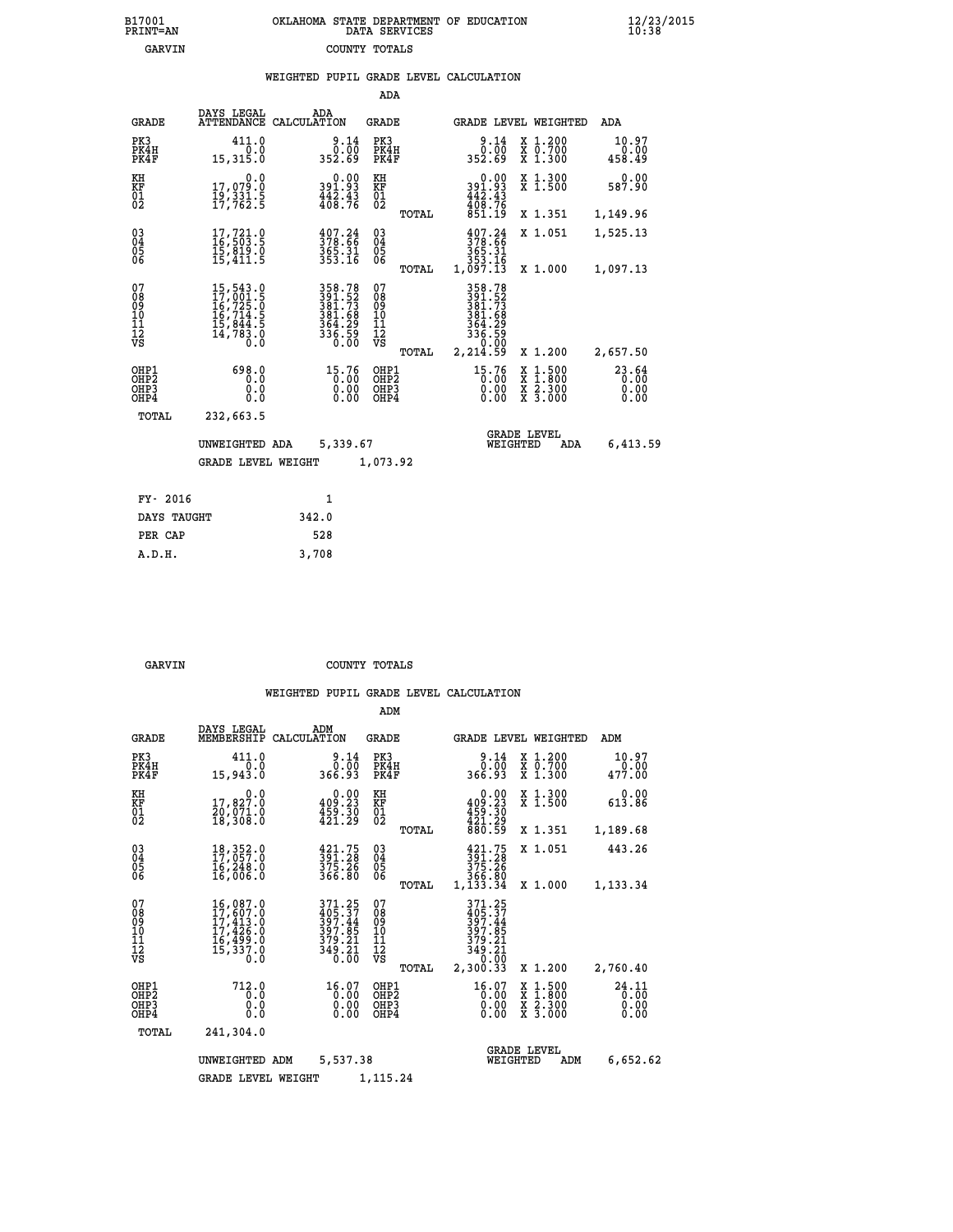| B17001<br><b>PRINT=AN</b> | OKLAHOMA STATE DEPARTMENT OF EDUCATION<br>DATA SERVICES | $\frac{12}{23}$ /2015 |
|---------------------------|---------------------------------------------------------|-----------------------|
| 26 GRADY                  | C037 FRIEND                                             |                       |

#### **WEIGHTED PUPIL GRADE LEVEL CALCULATION**

|                                                    |                                                                       |                    |                                                                      | ADA                                    |       |                                                                                                                            |        |                                                           |                              |
|----------------------------------------------------|-----------------------------------------------------------------------|--------------------|----------------------------------------------------------------------|----------------------------------------|-------|----------------------------------------------------------------------------------------------------------------------------|--------|-----------------------------------------------------------|------------------------------|
| <b>GRADE</b>                                       | DAYS LEGAL<br><b>ATTENDANCE</b>                                       | ADA<br>CALCULATION |                                                                      | GRADE                                  |       |                                                                                                                            |        | GRADE LEVEL WEIGHTED                                      | <b>ADA</b>                   |
| PK3<br>PK4H<br>PK4F                                | 42.0<br>0.0<br>876.5                                                  |                    | $\begin{smallmatrix} 0.95\ 0.00\\ -0.00\\ 19.92 \end{smallmatrix}$   | PK3<br>PK4H<br>PK4F                    |       | 0.95<br>0.00<br>19:92                                                                                                      |        | X 1.200<br>X 0.700<br>X 1.300                             | 1.14<br>0.00<br>25.90        |
| KH<br><b>KF</b><br>01<br>02                        | $\begin{smallmatrix}&&&0.0\\1,831.5\\1,129.5\\981.0\end{smallmatrix}$ |                    | $\begin{smallmatrix} 0.00\\ 41.63\\ 25.67\\ 22.30 \end{smallmatrix}$ | KH<br>KF<br>01<br>02                   |       | $0.00\n41.63\n25.67\n22.30\n47.97$                                                                                         |        | X 1.300<br>X 1.500                                        | 0.00<br>62.45                |
|                                                    |                                                                       |                    |                                                                      |                                        | TOTAL |                                                                                                                            |        | X 1.351                                                   | 64.81                        |
| $\begin{matrix} 03 \\ 04 \\ 05 \\ 06 \end{matrix}$ | 1,577.5<br>$1, 0.26.0$<br>985.5                                       |                    | 35.85<br>22.31<br>23.32<br>22.40                                     | 03<br>04<br>05<br>06                   |       | $\begin{smallmatrix} 35 & 85 \\ 22 & 31 \\ 23 & 32 \\ 23 & 40 \\ 68 & 03 \end{smallmatrix}$                                |        | X 1.051                                                   | 37.68                        |
|                                                    |                                                                       |                    |                                                                      |                                        | TOTAL |                                                                                                                            |        | X 1.000                                                   | 68.03                        |
| 07<br>08<br>09<br>101<br>11<br>12<br>VS            | $771.5$<br>$720.0$<br>$0.0$<br>0.0<br>0.0<br>$\S.$                    |                    | $17.53$<br>$16.36$<br>$0.00$<br>$0.00$<br>$0.00$<br>$0.00$<br>Ŏ.ŎŎ   | 07<br>08<br>09<br>11<br>11<br>12<br>VS | TOTAL | 17.53<br>$\begin{smallmatrix} 16.36 \\ 6.36 \\ 0.00 \\ 0.00 \\ 0.00 \\ 0.00 \\ 0.00 \\ 0.00 \\ \end{smallmatrix}$<br>33.89 |        | X 1.200                                                   | 40.67                        |
| OHP1<br>OHP2<br>OHP3<br>OHP4                       | 0.0<br>0.0<br>0.0                                                     |                    | 0.00<br>$0.00$<br>0.00                                               | OHP1<br>OHP2<br>OHP3<br>OHP4           |       | $0.00$<br>$0.00$<br>0.00                                                                                                   | X<br>X | $1.500$<br>$1.800$<br>$\frac{x}{x}$ $\frac{5.300}{3.000}$ | 0.00<br>0.00<br>0.00<br>0.00 |
| TOTAL                                              | 10,922.5                                                              |                    |                                                                      |                                        |       |                                                                                                                            |        |                                                           |                              |
|                                                    | UNWEIGHTED ADA                                                        |                    | 248.24                                                               |                                        |       | WEIGHTED                                                                                                                   |        | <b>GRADE LEVEL</b><br>ADA                                 | 300.68                       |
|                                                    | <b>GRADE LEVEL WEIGHT</b>                                             |                    |                                                                      |                                        | 52.44 |                                                                                                                            |        |                                                           |                              |
| FY- 2016                                           |                                                                       | $\mathbf{1}$       |                                                                      |                                        |       |                                                                                                                            |        |                                                           |                              |
| DAYS TAUGHT                                        |                                                                       | 44.0               |                                                                      |                                        |       |                                                                                                                            |        |                                                           |                              |
|                                                    |                                                                       |                    |                                                                      |                                        |       |                                                                                                                            |        |                                                           |                              |

| 26 GRADY | C037 FRIEND |
|----------|-------------|
|          |             |

**PER CAP** 64

 **A.D.H. 136**

 **WEIGHTED PUPIL GRADE LEVEL CALCULATION ADM DAYS LEGAL ADM**

| <b>GRADE</b>                                       | MEMBERSHIP                                                                                      | בנשבי<br>CALCULATION                                                 | GRADE                                    |       |                                                                                                                                    |          | <b>GRADE LEVEL WEIGHTED</b>                                                                                                               | ADM                          |  |
|----------------------------------------------------|-------------------------------------------------------------------------------------------------|----------------------------------------------------------------------|------------------------------------------|-------|------------------------------------------------------------------------------------------------------------------------------------|----------|-------------------------------------------------------------------------------------------------------------------------------------------|------------------------------|--|
| PK3<br>PK4H<br>PK4F                                | 44.0<br>$\frac{0.0}{912.0}$                                                                     | 1.00<br>0.00<br>20.73                                                | PK3<br>PK4H<br>PK4F                      |       | $\begin{smallmatrix} 1.00\\ 0.00\\ 20.73 \end{smallmatrix}$                                                                        |          | X 1.200<br>X 0.700<br>X 1.300                                                                                                             | 1.20<br>ō:ōŏ<br>26.95        |  |
| KH<br>KF<br>01<br>02                               | 0.0<br>1,900:0<br>1,162.0<br>1,010:0                                                            | $\begin{smallmatrix}&&0.00\\ 43.18\\ 26.41\\ 22.95\end{smallmatrix}$ | KH<br>KF<br>01<br>02                     |       | 0.00<br>$\begin{array}{r} 43.18 \\ 26.41 \\ 22.95 \\ 49.36 \end{array}$                                                            |          | X 1.300<br>X 1.500                                                                                                                        | 0.00<br>64.77                |  |
|                                                    |                                                                                                 |                                                                      |                                          | TOTAL |                                                                                                                                    |          | X 1.351                                                                                                                                   | 66.69                        |  |
| $\begin{matrix} 03 \\ 04 \\ 05 \\ 06 \end{matrix}$ | $\begin{smallmatrix} 1, 626 & 0\\ 1, 012 & 0\\ 1, 051 & 0\\ 1, 005 & 0 \end{smallmatrix}$       | 36.95<br>23.00<br>23.89<br>22.84                                     | $\substack{03 \\ 04}$<br>Ŏ5<br>06        |       | 36.95<br>23.89<br>23.89<br>22.84<br>69.73                                                                                          |          | X 1.051                                                                                                                                   | 38.83                        |  |
|                                                    |                                                                                                 |                                                                      |                                          | TOTAL |                                                                                                                                    |          | X 1.000                                                                                                                                   | 69.73                        |  |
| 07<br>08<br>09<br>101<br>11<br>12<br>VS            | 792.0<br>748.0<br>$\begin{smallmatrix} 0.1 & 0 \ 0.0 & 0 \ 0.0 & 0 \ 0.0 & 0 \end{smallmatrix}$ | $18.00$<br>$17.00$<br>$0.00$                                         | 07<br>08<br>09<br>101<br>11<br>12<br>VS  |       | 18.00<br>$\begin{smallmatrix} 17.000 \\[-4pt] 0.000 \\[-4pt] 0.000 \\[-4pt] 0.000 \\[-4pt] 0.000 \\[-4pt] 0.000 \end{smallmatrix}$ |          |                                                                                                                                           |                              |  |
|                                                    |                                                                                                 |                                                                      |                                          | TOTAL | 35.00                                                                                                                              |          | X 1.200                                                                                                                                   | 42.00                        |  |
| OHP1<br>OHP2<br>OH <sub>P3</sub><br>OHP4           | 0.0<br>0.0<br>Ŏ.Ŏ                                                                               | $0.00$<br>$0.00$<br>0.00                                             | OHP1<br>OHP2<br>OHP <sub>3</sub><br>OHP4 |       | $0.00$<br>$0.00$<br>0.00                                                                                                           |          | $\begin{smallmatrix} \mathtt{X} & 1\cdot500\\ \mathtt{X} & 1\cdot800\\ \mathtt{X} & 2\cdot300\\ \mathtt{X} & 3\cdot000 \end{smallmatrix}$ | 0.00<br>0.00<br>0.00<br>0.00 |  |
| TOTAL                                              | 11,262.0                                                                                        |                                                                      |                                          |       |                                                                                                                                    |          |                                                                                                                                           |                              |  |
|                                                    | UNWEIGHTED ADM                                                                                  | 255.95                                                               |                                          |       |                                                                                                                                    | WEIGHTED | <b>GRADE LEVEL</b><br>ADM                                                                                                                 | 310.17                       |  |
|                                                    | <b>GRADE LEVEL WEIGHT</b>                                                                       |                                                                      | 54.22                                    |       |                                                                                                                                    |          |                                                                                                                                           |                              |  |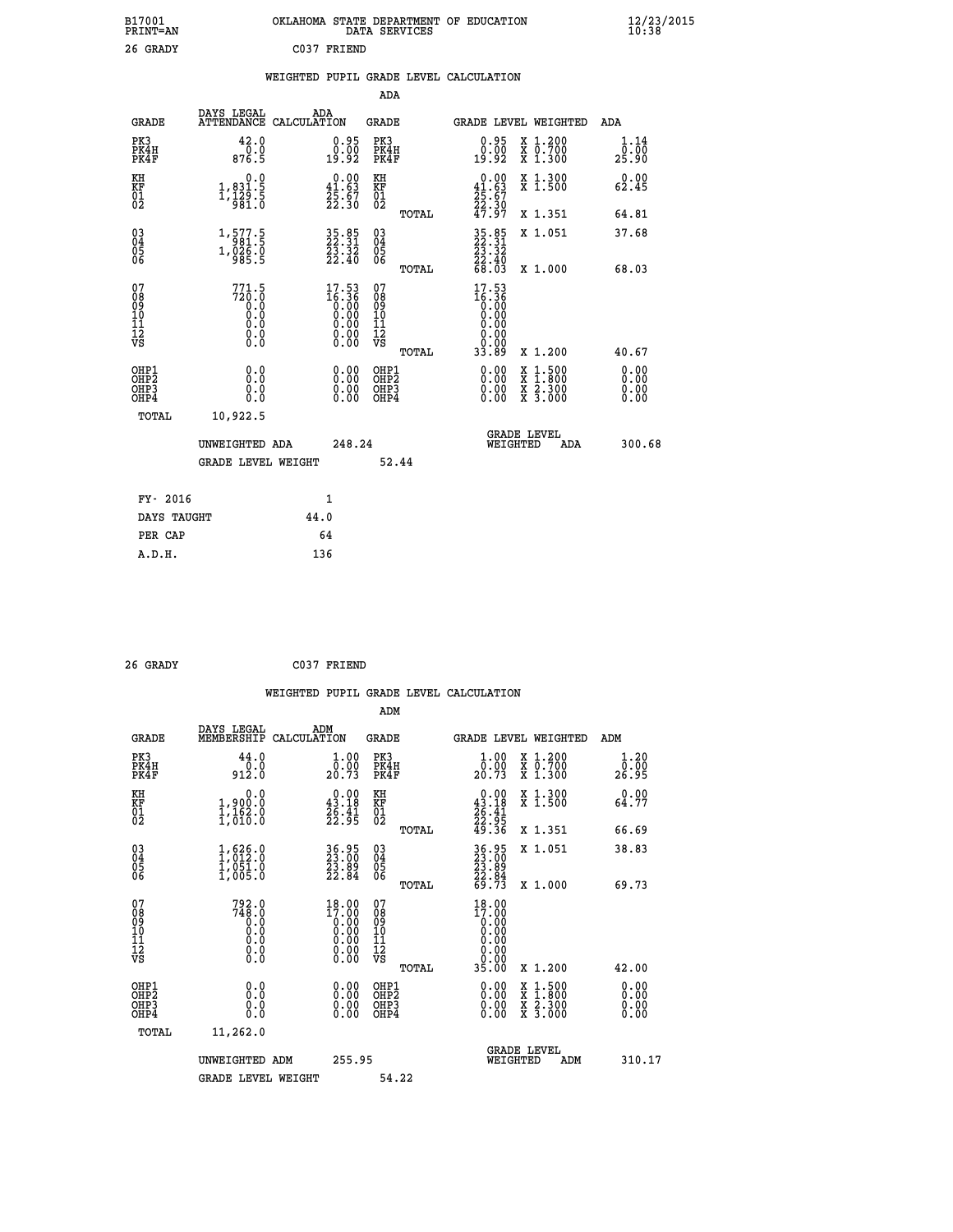| B17001<br>PRINT=AN                           |                                                           | OKLAHOMA STATE DEPARTMENT OF EDUCATION                               | DATA SERVICES                                                       |                                                                 |                                          | $\frac{12}{23}$ /2015        |  |
|----------------------------------------------|-----------------------------------------------------------|----------------------------------------------------------------------|---------------------------------------------------------------------|-----------------------------------------------------------------|------------------------------------------|------------------------------|--|
| 26 GRADY                                     |                                                           | C096 MIDDLEBERG                                                      |                                                                     |                                                                 |                                          |                              |  |
|                                              |                                                           | WEIGHTED PUPIL GRADE LEVEL CALCULATION                               |                                                                     |                                                                 |                                          |                              |  |
|                                              |                                                           |                                                                      | ADA                                                                 |                                                                 |                                          |                              |  |
| <b>GRADE</b>                                 | DAYS LEGAL                                                | ADA<br>ATTENDANCE CALCULATION                                        | GRADE                                                               |                                                                 | GRADE LEVEL WEIGHTED                     | ADA                          |  |
| PK3<br>PK4H<br>PK4F                          | 0.0<br>0.0<br>758.0                                       | 0.00<br>0.00<br>16.84                                                | PK3<br>PK4H<br>PK4F                                                 | 0.00<br>0.00<br>16.84                                           | X 1.200<br>X 0.700<br>X 1.300            | 0.00<br>0.00<br>21.89        |  |
| KH<br>KF<br>01<br>02                         | 0.0<br>802.0<br>1,041.0                                   | $\begin{smallmatrix} 0.00\\ 17.82\\ 23.13\\ 22.56 \end{smallmatrix}$ | KH<br>KF<br>01<br>02                                                | $\begin{array}{c} 0.00 \\ 17.82 \\ 23.13 \\ 22.56 \end{array}$  | X 1.300<br>X 1.500                       | 0.00<br>26.73                |  |
|                                              |                                                           |                                                                      | TOTAL                                                               | 45.69                                                           | X 1.351                                  | 61.73                        |  |
| 03<br>04<br>05<br>06                         | 709.5<br>830.5<br>915.0<br>795.5                          | $\begin{smallmatrix} 15.77\ 18.46\ 20.33\ 17.68 \end{smallmatrix}$   | $\begin{matrix} 03 \\ 04 \\ 05 \\ 06 \end{matrix}$<br>TOTAL         | $\frac{15.77}{20.33}$<br>17.68<br>56.47                         | X 1.051<br>X 1.000                       | 16.57<br>56.47               |  |
| 07<br>08<br>09<br>10<br>11<br>11<br>12<br>VS | $1,822.5$<br>$844.0$<br>$0.0$<br>0.0<br>0.0<br>$\S.$ $\S$ |                                                                      | 07<br>08<br>09<br>10<br>$\frac{11}{12}$<br>$\frac{12}{18}$<br>TOTAL | $22.72$<br>$18.76$<br>$0.00$<br>$0.00$<br>0.00<br>0.00<br>41.48 | X 1.200                                  | 49.78                        |  |
| OHP1<br>OHP2<br>OHP3<br>OHP4                 | 0.0<br>0.0<br>0.0<br>0.0                                  | 0.00<br>$\begin{smallmatrix} 0.00 \ 0.00 \end{smallmatrix}$          | OHP1<br>OH <sub>P</sub> 2<br>OHP3<br>OHP4                           | 0.00<br>0.00<br>0.00                                            | X 1:500<br>X 1:800<br>X 2:300<br>X 3:000 | 0.00<br>0.00<br>0.00<br>0.00 |  |
| TOTAL                                        | 8,733.0                                                   |                                                                      |                                                                     |                                                                 |                                          |                              |  |
|                                              | UNWEIGHTED ADA<br><b>GRADE LEVEL WEIGHT</b>               | 194.07                                                               | 39.10                                                               | WEIGHTED                                                        | <b>GRADE LEVEL</b><br>ADA                | 233.17                       |  |
| FY- 2016                                     |                                                           | 1                                                                    |                                                                     |                                                                 |                                          |                              |  |
| DAYS TAUGHT                                  |                                                           | 45.0                                                                 |                                                                     |                                                                 |                                          |                              |  |
| PER CAP                                      |                                                           | 70                                                                   |                                                                     |                                                                 |                                          |                              |  |

| 26 GRADY | C096 MIDDLEBERG |
|----------|-----------------|

 **WEIGHTED PUPIL GRADE LEVEL CALCULATION ADM DAYS LEGAL ADM GRADE MEMBERSHIP CALCULATION GRADE GRADE LEVEL WEIGHTED ADM PK3 0.0 0.00 PK3 0.00 X 1.200 0.00 PK4H 0.0 0.00 PK4H 0.00 X 0.700 0.00 PK4F 779.0 17.31 PK4F 17.31 X 1.300 22.50 KH 0.0 0.00 KH 0.00 X 1.300 0.00 KF 816.0 18.13 KF 18.13 X 1.500 27.20 01 1,083.0 24.07 01 24.07 02 1,062.0 23.60 02 23.60 TOTAL 47.67 X 1.351 64.40 03 720.0 16.00 03 16.00 X 1.051 16.82 04 853.0 18.96 04 18.96 05 960.0 21.33 05 21.33** 06 813.0 18.07 06 <sub>memax</sub> 18.07  **TOTAL 58.36 X 1.000 58.36** 07 1,066.0 23.69 07 23.69<br>
08 865.0 19.22 08 19.22<br>
10 0.0 0.00 10 0.00<br>
11 0.0 0.00 10 0.00<br>
12 0.0 0.00 12<br>
VS 0.0 0.00 VS 0.00  **TOTAL 42.91 X 1.200 51.49 OHP1 0.0 0.00 OHP1 0.00 X 1.500 0.00 OHP2 0.0 0.00 OHP2 0.00 X 1.800 0.00 OHP3 0.0 0.00 OHP3 0.00 X 2.300 0.00 OHP4 0.0 0.00 OHP4 0.00 X 3.000 0.00 TOTAL 9,017.0 GRADE LEVEL UNWEIGHTED ADM 200.38 WEIGHTED ADM 240.77** GRADE LEVEL WEIGHT 40.39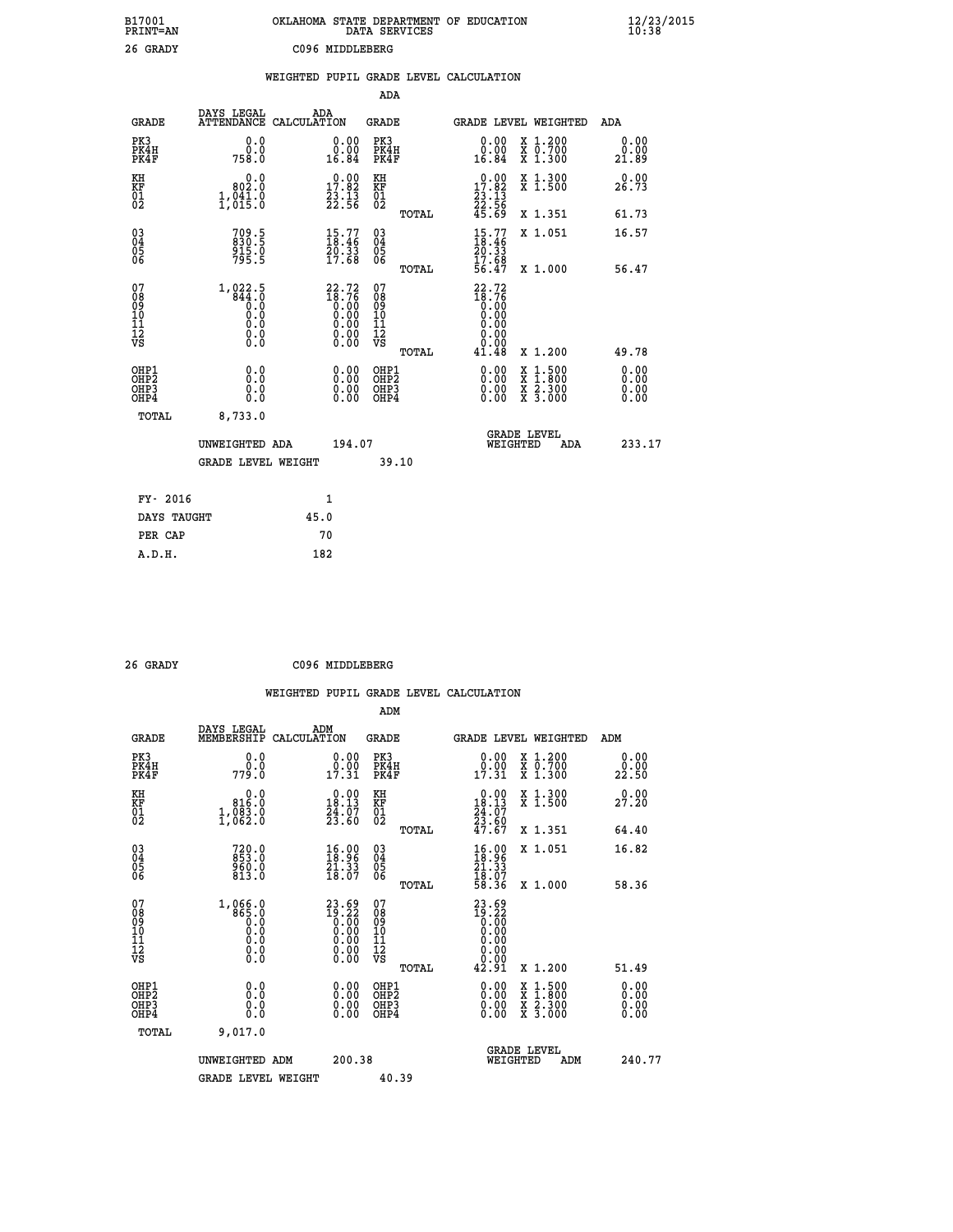| B17001<br><b>PRINT=AN</b> | OKLAHOMA STATE DEPARTMENT OF EDUCATION<br>DATA SERVICES | $\frac{12}{23}$ /2015 |
|---------------------------|---------------------------------------------------------|-----------------------|
| 26 GRADY                  | C131 PIONEER                                            |                       |

#### **WEIGHTED PUPIL GRADE LEVEL CALCULATION**

|                                                                              |                                                                                            |                                                                                               | ADA                                      |                                                                          |                                                                                                                                              |                              |
|------------------------------------------------------------------------------|--------------------------------------------------------------------------------------------|-----------------------------------------------------------------------------------------------|------------------------------------------|--------------------------------------------------------------------------|----------------------------------------------------------------------------------------------------------------------------------------------|------------------------------|
| <b>GRADE</b>                                                                 | DAYS LEGAL                                                                                 | ADA<br>ATTENDANCE CALCULATION                                                                 | GRADE                                    |                                                                          | GRADE LEVEL WEIGHTED                                                                                                                         | ADA                          |
| PK3<br>PK4H<br>PK4F                                                          | 0.0<br>0.0<br>1,458.5                                                                      | $\begin{smallmatrix} 0.00\\ 0.00\\ 35.57 \end{smallmatrix}$                                   | PK3<br>PK4H<br>PK4F                      | 0.00<br>0.00<br>35.57                                                    | X 1.200<br>X 0.700<br>X 1.300                                                                                                                | 0.00<br>0.00<br>46.24        |
| KH<br>KF<br>01<br>02                                                         | 0.0<br>1,731:0<br>1,649:0<br>1,745:5                                                       | $\begin{smallmatrix} 0.00\\ 42.22\\ 40.22\\ 42.57 \end{smallmatrix}$                          | KH<br>KF<br>01<br>02                     | $0.00\n42.22\n40.22\n42.57\n82.79$                                       | X 1.300<br>X 1.500                                                                                                                           | 0.00<br>63.33                |
|                                                                              |                                                                                            |                                                                                               |                                          | TOTAL                                                                    | X 1.351                                                                                                                                      | 111.85                       |
| $^{03}_{04}$<br>Ŏ5<br>06                                                     | 1, 511.9<br>$\frac{1}{1}$ , 694.0<br>1,005.5                                               | $36.85$<br>$43.79$<br>$41.32$<br>$24.52$                                                      | 03<br>04<br>05<br>06                     | $36.85$<br>$43.79$<br>$41.32$<br>24.52<br>109.63                         | X 1.051                                                                                                                                      | 38.73                        |
|                                                                              |                                                                                            |                                                                                               |                                          | TOTAL                                                                    | X 1.000                                                                                                                                      | 109.63                       |
| 07<br>08<br>09<br>11<br>11<br>12<br>VS                                       | $1,407.5$<br>$1,239.0$<br>$\begin{smallmatrix} 0.10\ 0.0 \ 0.0 \end{smallmatrix}$<br>$\S.$ | 34.33<br>30.22<br>$\begin{smallmatrix} 0.500 0.000 0.000 0.000 0.000 0.000 \end{smallmatrix}$ | 07<br>08<br>09<br>11<br>11<br>12<br>VS   | $34.33$<br>$30.22$<br>$0.00$<br>$0.00$<br>0.00<br>0.00<br>TOTAL<br>64.55 | X 1.200                                                                                                                                      | 77.46                        |
| OHP1<br>OH <sub>P</sub> <sub>2</sub><br>OH <sub>P3</sub><br>OH <sub>P4</sub> | 0.0<br>Ō.Ō<br>0.0<br>0.0                                                                   | 0.00<br>0.00<br>0.00                                                                          | OHP1<br>OHP <sub>2</sub><br>OHP3<br>OHP4 | 0.00<br>0.00<br>0.00                                                     | $\begin{smallmatrix} \mathtt{X} & 1\cdot500 \\ \mathtt{X} & 1\cdot800 \\ \mathtt{X} & 2\cdot300 \\ \mathtt{X} & 3\cdot000 \end{smallmatrix}$ | 0.00<br>0.00<br>0.00<br>0.00 |
| TOTAL                                                                        | 15,236.5                                                                                   |                                                                                               |                                          |                                                                          |                                                                                                                                              |                              |
|                                                                              | UNWEIGHTED ADA                                                                             | 371.61                                                                                        |                                          |                                                                          | <b>GRADE LEVEL</b><br>WEIGHTED<br>ADA                                                                                                        | 447.24                       |
|                                                                              | <b>GRADE LEVEL WEIGHT</b>                                                                  |                                                                                               | 75.63                                    |                                                                          |                                                                                                                                              |                              |
|                                                                              | FY- 2016                                                                                   | 1                                                                                             |                                          |                                                                          |                                                                                                                                              |                              |
|                                                                              | DAYS TAUGHT                                                                                | 41.0                                                                                          |                                          |                                                                          |                                                                                                                                              |                              |
|                                                                              | PER CAP                                                                                    | 44                                                                                            |                                          |                                                                          |                                                                                                                                              |                              |
| A.D.H.                                                                       |                                                                                            | 320                                                                                           |                                          |                                                                          |                                                                                                                                              |                              |

| 26 GRADY | C131 PIONEER |
|----------|--------------|
|          |              |

 **A.D.H. 320**

|                                                    |                                                                                    |                    |                                                                      |                              |       | WEIGHTED PUPIL GRADE LEVEL CALCULATION                                                                                                                                                                                                                                         |                                                                                                  |                       |  |
|----------------------------------------------------|------------------------------------------------------------------------------------|--------------------|----------------------------------------------------------------------|------------------------------|-------|--------------------------------------------------------------------------------------------------------------------------------------------------------------------------------------------------------------------------------------------------------------------------------|--------------------------------------------------------------------------------------------------|-----------------------|--|
|                                                    |                                                                                    |                    |                                                                      | ADM                          |       |                                                                                                                                                                                                                                                                                |                                                                                                  |                       |  |
| <b>GRADE</b>                                       | DAYS LEGAL<br>MEMBERSHIP                                                           | ADM<br>CALCULATION |                                                                      | <b>GRADE</b>                 |       | GRADE LEVEL WEIGHTED                                                                                                                                                                                                                                                           |                                                                                                  | ADM                   |  |
| PK3<br>PK4H<br>PK4F                                | 0.0<br>0.0<br>1,536.0                                                              |                    | 0.00<br>37.46                                                        | PK3<br>PK4H<br>PK4F          |       | $\begin{smallmatrix} 0.00\\ 0.00\\ 37.46 \end{smallmatrix}$                                                                                                                                                                                                                    | X 1.200<br>X 0.700<br>X 1.300                                                                    | 0.00<br>0.00<br>48.70 |  |
| KH<br>KF<br>01<br>02                               | 0.0<br>$\frac{1}{1}, \frac{804}{704}$<br>$\frac{3}{1}, \frac{94}{811}$<br>$\vdots$ |                    | $\begin{smallmatrix} 0.00\\ 44.00\\ 41.56\\ 44.17 \end{smallmatrix}$ | KH<br>KF<br>01<br>02         |       | $0.00$<br>$44.00$<br>$41.56$<br>$44.17$<br>$85.73$                                                                                                                                                                                                                             | X 1.300<br>X 1.500                                                                               | 0.00<br>66.00         |  |
|                                                    |                                                                                    |                    |                                                                      |                              | TOTAL |                                                                                                                                                                                                                                                                                | X 1.351                                                                                          | 115.82                |  |
| $\begin{matrix} 03 \\ 04 \\ 05 \\ 06 \end{matrix}$ | $\begin{smallmatrix} 1.579.0\\ 1.845.0\\ 1.758.0\\ 1.032.0 \end{smallmatrix}$      |                    | 38.51<br>45.00<br>42.88<br>25.17                                     | $^{03}_{04}$<br>Ŏ5<br>06     |       | $\begin{array}{r} 38.51 \\ 45.00 \\ 42.88 \\ 25.17 \\ 113.05 \end{array}$                                                                                                                                                                                                      | X 1.051                                                                                          | 40.47                 |  |
|                                                    |                                                                                    |                    |                                                                      |                              | TOTAL |                                                                                                                                                                                                                                                                                | X 1.000                                                                                          | 113.05                |  |
| 07<br>0890112<br>1112<br>VS                        | $1, 447.0$<br>$1, 283.0$<br>$0.0$<br>0.0<br>0.0<br>$\S.$                           |                    | $35.29\n31.29\n0.00\n0.00\n0.00\n0.00\n0.00$                         | 07<br>08901112<br>1112<br>VS |       | $35.29$<br>$31.29$<br>$0.00$<br>$0.00$<br>0.00<br>0.00<br>66.58                                                                                                                                                                                                                |                                                                                                  |                       |  |
|                                                    |                                                                                    |                    |                                                                      |                              | TOTAL |                                                                                                                                                                                                                                                                                | $X_1.200$                                                                                        | 79.90                 |  |
| OHP1<br>OHP2<br>OH <sub>P3</sub><br>OHP4           | 0.0<br>0.000                                                                       |                    | $\begin{smallmatrix} 0.00 \ 0.00 \ 0.00 \ 0.00 \end{smallmatrix}$    | OHP1<br>OHP2<br>OHP3<br>OHP4 |       | $\begin{smallmatrix} 0.00 & 0.00 & 0.00 & 0.00 & 0.00 & 0.00 & 0.00 & 0.00 & 0.00 & 0.00 & 0.00 & 0.00 & 0.00 & 0.00 & 0.00 & 0.00 & 0.00 & 0.00 & 0.00 & 0.00 & 0.00 & 0.00 & 0.00 & 0.00 & 0.00 & 0.00 & 0.00 & 0.00 & 0.00 & 0.00 & 0.00 & 0.00 & 0.00 & 0.00 & 0.00 & 0.0$ | $\begin{smallmatrix} x & 1 & 500 \\ x & 1 & 800 \\ x & 2 & 300 \\ x & 3 & 000 \end{smallmatrix}$ | 0.00<br>0.00<br>0.00  |  |
| TOTAL                                              | 15,799.0                                                                           |                    |                                                                      |                              |       |                                                                                                                                                                                                                                                                                |                                                                                                  |                       |  |
|                                                    | UNWEIGHTED ADM                                                                     |                    | 385.33                                                               |                              |       | WEIGHTED                                                                                                                                                                                                                                                                       | <b>GRADE LEVEL</b><br>ADM                                                                        | 463.94                |  |
|                                                    | <b>GRADE LEVEL WEIGHT</b>                                                          |                    |                                                                      | 78.61                        |       |                                                                                                                                                                                                                                                                                |                                                                                                  |                       |  |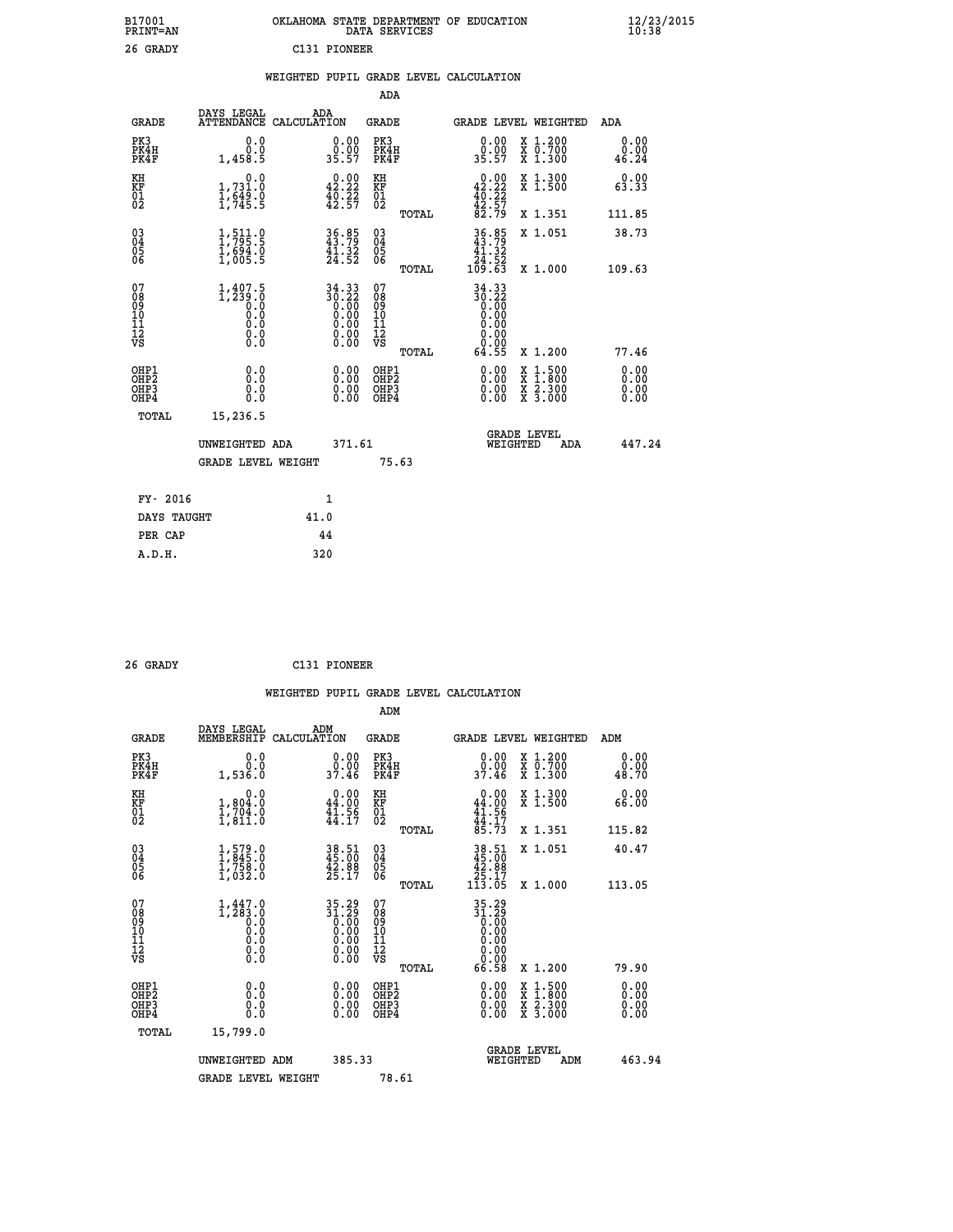| B17001          | OKLAHOMA STATE DEPARTMENT OF EDUCATION |
|-----------------|----------------------------------------|
| <b>PRINT=AN</b> | DATA SERVICES                          |
| 26 GRADY        | I001 CHICKASHA                         |

|  |  | WEIGHTED PUPIL GRADE LEVEL CALCULATION |
|--|--|----------------------------------------|
|  |  |                                        |

|                                                                    |              |                                                                            |                                                                                 |                                        | ADA                                      |                                                                                          |                                                                                                  |                               |
|--------------------------------------------------------------------|--------------|----------------------------------------------------------------------------|---------------------------------------------------------------------------------|----------------------------------------|------------------------------------------|------------------------------------------------------------------------------------------|--------------------------------------------------------------------------------------------------|-------------------------------|
|                                                                    | <b>GRADE</b> | DAYS LEGAL                                                                 | ADA<br>ATTENDANCE CALCULATION                                                   | <b>GRADE</b>                           |                                          |                                                                                          | GRADE LEVEL WEIGHTED                                                                             | ADA                           |
| PK3<br>PK4H<br>PK4F                                                |              | 188.0<br>520.0<br>5,495.5                                                  | $13.33$<br>$140.91$                                                             |                                        | PK3<br>PK4H<br>PK4F                      | $1\overline{3}\cdot 3\overline{3}\atop{140.91}$                                          | X 1.200<br>X 0.700<br>X 1.300                                                                    | $5.78$<br>9.33<br>183.18      |
| KH<br><b>KF</b><br>01<br>02                                        |              | 0.0<br>7,845:5<br>6,166:0<br>6,540:0                                       | $\begin{smallmatrix} &0.00\\ 201.17\\ 158.10\\ 167.69\end{smallmatrix}$         | KH<br><b>KF</b><br>01<br>02            |                                          | $\begin{array}{c} 0.00 \\ 201.17 \\ 158.10 \\ 167.62 \end{array}$                        | X 1.300<br>X 1.500                                                                               | 0.00<br>301.76                |
|                                                                    |              |                                                                            |                                                                                 |                                        | TOTAL                                    | 325.79                                                                                   | X 1.351                                                                                          | 440.14                        |
| $\begin{smallmatrix} 03 \\[-4pt] 04 \end{smallmatrix}$<br>05<br>06 |              | $\begin{smallmatrix} 6,995.5\ 6,412.5\ 6,298.5\ 6,056.0 \end{smallmatrix}$ | 179.37<br>164.42<br>$\frac{161.50}{155.28}$                                     | $\substack{03 \\ 04}$<br>05<br>06      |                                          | $179.37$<br>$164.42$<br>161:50<br>155:28<br>481:20                                       | X 1.051                                                                                          | 188.52                        |
|                                                                    |              |                                                                            |                                                                                 |                                        | TOTAL                                    |                                                                                          | X 1.000                                                                                          | 481.20                        |
| 07<br>08901112<br>1112<br>VS                                       |              | 5,525.5<br>6,592.0<br>7,284.0<br>6,958.0<br>6,677.0<br>5,654.0<br>5,654.0  | 141.68<br>$169.03$<br>$186.77$<br>$178.41$<br>$145.56$<br>$\frac{144.97}{0.00}$ | 07<br>08<br>09<br>11<br>11<br>12<br>VS |                                          | 141.68<br>$145.03$<br>$186.77$<br>$178.41$<br>$145.56$<br>$144.97$<br>$0.00$<br>$966.42$ |                                                                                                  |                               |
|                                                                    |              |                                                                            |                                                                                 |                                        | TOTAL                                    |                                                                                          | X 1.200                                                                                          | 1,159.70                      |
| OHP1<br>OH <sub>P2</sub><br>OH <sub>P3</sub><br>OH <sub>P4</sub>   |              | 509.0<br>0.0<br>0.0<br>0.0                                                 | 13.05<br>0.00<br>0.00<br>0.00                                                   |                                        | OHP1<br>OHP <sub>2</sub><br>OHP3<br>OHP4 | 13.05<br>0.00<br>0.00                                                                    | $\begin{smallmatrix} x & 1 & 500 \\ x & 1 & 800 \\ x & 2 & 300 \\ x & 3 & 000 \end{smallmatrix}$ | 19.58<br>0.00<br>0.00<br>0.00 |
|                                                                    | TOTAL        | 90,717.0                                                                   |                                                                                 |                                        |                                          |                                                                                          |                                                                                                  |                               |
|                                                                    |              | UNWEIGHTED ADA                                                             | 2,326.06                                                                        |                                        |                                          |                                                                                          | GRADE LEVEL<br>WEIGHTED<br>ADA                                                                   | 2,789.19                      |
|                                                                    |              | <b>GRADE LEVEL WEIGHT</b>                                                  |                                                                                 |                                        | 463.13                                   |                                                                                          |                                                                                                  |                               |
|                                                                    | FY- 2016     |                                                                            | $\mathbf{1}$                                                                    |                                        |                                          |                                                                                          |                                                                                                  |                               |
|                                                                    | DAYS TAUGHT  |                                                                            | 39.0                                                                            |                                        |                                          |                                                                                          |                                                                                                  |                               |
|                                                                    | PER CAP      |                                                                            | 33                                                                              |                                        |                                          |                                                                                          |                                                                                                  |                               |

| 26 GRADY | I001 CHICKASHA |
|----------|----------------|
|          |                |

 **A.D.H. 1,376**

|                                  |                                                                                     |                                                                                               | ADM                                                 |       |                                                                                     |                                          |                         |
|----------------------------------|-------------------------------------------------------------------------------------|-----------------------------------------------------------------------------------------------|-----------------------------------------------------|-------|-------------------------------------------------------------------------------------|------------------------------------------|-------------------------|
| <b>GRADE</b>                     | DAYS LEGAL<br>MEMBERSHIP                                                            | ADM<br>CALCULATION                                                                            | GRADE                                               |       |                                                                                     | <b>GRADE LEVEL WEIGHTED</b>              | ADM                     |
| PK3<br>PK4H<br>PK4F              | $211.0$<br>$615.0$<br>5,864.0                                                       | $15.41$<br>$15.77$<br>150.36                                                                  | PK3<br>PK4H<br>PK4F                                 |       | $15.41$<br>$15.77$<br>150.36                                                        | X 1.200<br>X 0.700<br>X 1.300            | 6.49<br>11.04<br>195.47 |
| KH<br>KF<br>01<br>02             | 0.0<br>8,283:0<br>6,560:0<br>6,888:0                                                | $\begin{smallmatrix} 0.00\\ 212.38\\ 168.21\\ 176.62 \end{smallmatrix}$                       | KH<br>KF<br>01<br>02                                |       | $\begin{smallmatrix} &0.00\\ 212.38\\ 168.21\\ 176.62\\ 344.83\end{smallmatrix}$    | X 1.300<br>X 1.500                       | 0.00<br>318.57          |
|                                  |                                                                                     |                                                                                               |                                                     | TOTAL |                                                                                     | X 1.351                                  | 465.87                  |
| 03<br>04<br>05<br>06             | 7,261.0<br>6,674.0<br>6,503.0<br>6,219.0                                            | $\begin{smallmatrix} 186.18\\171.13\\166.74\\159.46 \end{smallmatrix}$                        | $\begin{array}{c} 03 \\ 04 \\ 05 \\ 06 \end{array}$ |       | $186.18$<br>$171.13$<br>$166.74$<br>$159.46$<br>$497.33$                            | X 1.051                                  | 195.68                  |
|                                  |                                                                                     |                                                                                               |                                                     | TOTAL |                                                                                     | X 1.000                                  | 497.33                  |
| 07<br>08901112<br>1112<br>VS     | $5,810.0$<br>$6,982.0$<br>$7,834.0$<br>$7,485.0$<br>$6,054.0$<br>$6,032.0$<br>$0.0$ | 148.97<br>179.03<br>200.87<br>191.92<br>155.23<br>$\frac{154.67}{0.00}$                       | 07<br>08<br>09<br>11<br>11<br>12<br>VS              | TOTAL | 148.97<br>179.03<br>200.87<br>191.92<br>155.23<br>$\frac{154.67}{0.00}$<br>1,030.69 | X 1.200                                  |                         |
| OHP1                             | 527.0                                                                               |                                                                                               | OHP1                                                |       |                                                                                     |                                          | 1,236.83                |
| OHP <sub>2</sub><br>OHP3<br>OHP4 | 0.0<br>0.000                                                                        | $\begin{smallmatrix} 13\cdot51\\[-1.2mm] 0.00\\[-1.2mm] 0.00\\[-1.2mm] 0.00\end{smallmatrix}$ | OHP <sub>2</sub><br>OHP <sub>3</sub>                |       | $\begin{smallmatrix} 13.51\ 0.00\ 0.00\ 0.00 \end{smallmatrix}$                     | X 1:500<br>X 1:800<br>X 2:300<br>X 3:000 | 20.27<br>0.00<br>0.00   |
| TOTAL                            | 95,802.0                                                                            |                                                                                               |                                                     |       |                                                                                     |                                          |                         |
|                                  | UNWEIGHTED                                                                          | 2,456.46<br>ADM                                                                               |                                                     |       | WEIGHTED                                                                            | <b>GRADE LEVEL</b><br>ADM                | 2,947.55                |
|                                  | <b>GRADE LEVEL WEIGHT</b>                                                           |                                                                                               | 491.09                                              |       |                                                                                     |                                          |                         |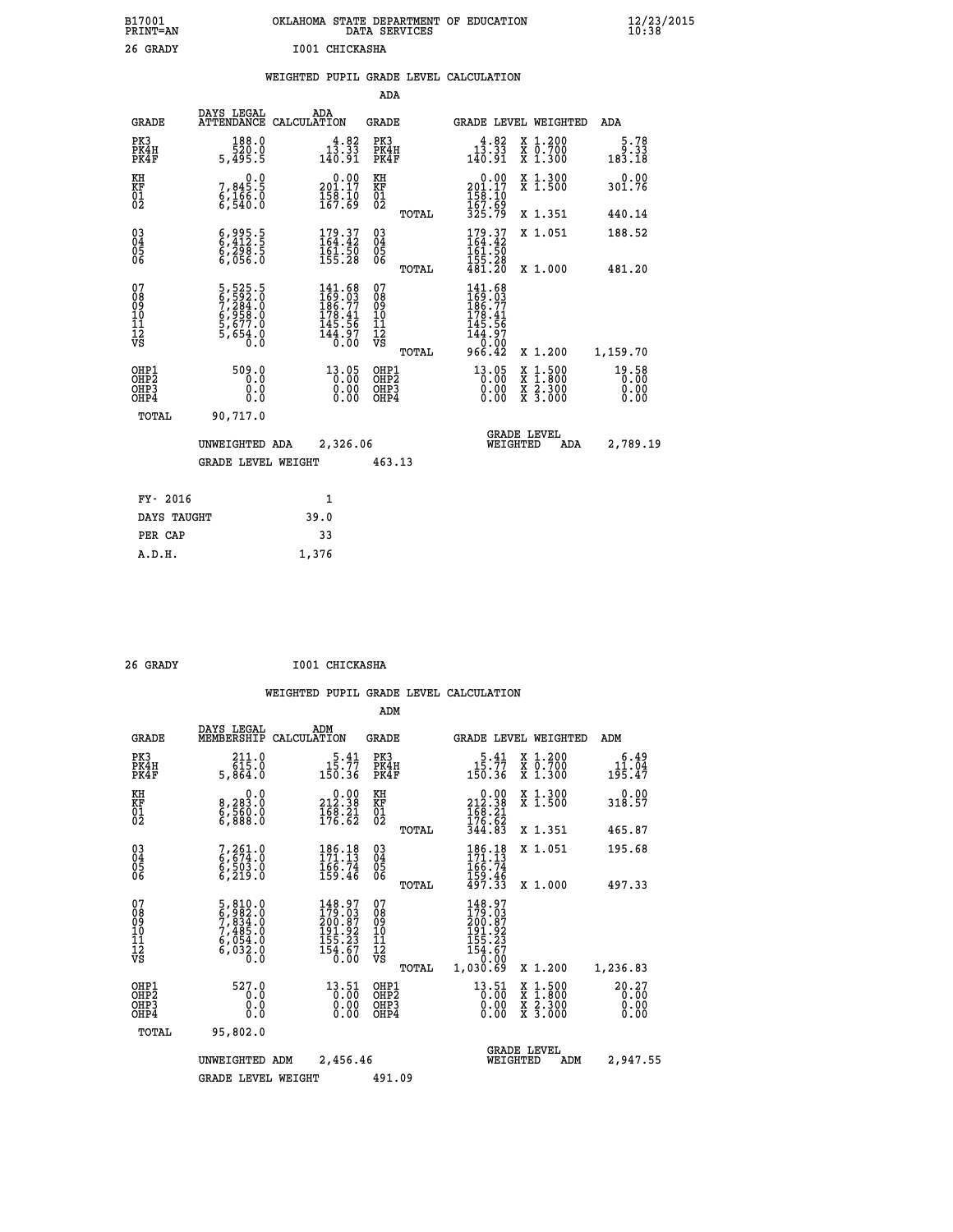| B17001<br><b>PRINT=AN</b> | OKLAHOMA STATE DEPARTMENT OF EDUCATION<br>DATA SERVICES | $\frac{12}{23}$ /2015 |
|---------------------------|---------------------------------------------------------|-----------------------|
| 26 GRADY                  | I002 MINCO                                              |                       |

#### **WEIGHTED PUPIL GRADE LEVEL CALCULATION**

|                                                                    |                                                                                                      |                                                                      | ADA                                                 |       |                                                                              |                                          |                               |
|--------------------------------------------------------------------|------------------------------------------------------------------------------------------------------|----------------------------------------------------------------------|-----------------------------------------------------|-------|------------------------------------------------------------------------------|------------------------------------------|-------------------------------|
| <b>GRADE</b>                                                       | DAYS LEGAL                                                                                           | ADA<br>ATTENDANCE CALCULATION                                        | <b>GRADE</b>                                        |       |                                                                              | GRADE LEVEL WEIGHTED                     | ADA                           |
| PK3<br>PK4H<br>PK4F                                                | 0.0<br>1,084.0<br>0.0                                                                                | 27.79<br>0.00                                                        | PK3<br>PK4H<br>PK4F                                 |       | $27.79$<br>0.00                                                              | X 1.200<br>X 0.700<br>X 1.300            | 0.00<br>19.45<br>0.00         |
| KH<br>KF<br>01<br>02                                               | 0.0<br>1,130:0<br>1,280:0<br>1,289:0                                                                 | $\begin{smallmatrix} 0.00\\ 28.97\\ 32.82\\ 33.05 \end{smallmatrix}$ | KH<br>KF<br>01<br>02                                |       | $\begin{smallmatrix} 0.00\\ 28.97\\ 32.82\\ 33.05\\ 65.87 \end{smallmatrix}$ | X 1.300<br>X 1.500                       | 0.00<br>43.46                 |
|                                                                    |                                                                                                      |                                                                      |                                                     | TOTAL |                                                                              | X 1.351                                  | 88.99                         |
| $\begin{smallmatrix} 03 \\[-4pt] 04 \end{smallmatrix}$<br>Ŏ5<br>06 | $\frac{1}{2}, \frac{475}{049}$ .<br>$\frac{1}{1}, \frac{418}{767}$ .<br>$\frac{5}{1}, \frac{767}{0}$ | 37.82<br>52.55<br>36.37<br>45.31                                     | $\begin{array}{c} 03 \\ 04 \\ 05 \\ 06 \end{array}$ |       | $37.82$<br>$52.55$<br>$36.37$<br>$45.31$<br>$134.23$                         | X 1.051                                  | 39.75                         |
|                                                                    |                                                                                                      |                                                                      |                                                     | TOTAL |                                                                              | X 1.000                                  | 134.23                        |
| 07<br>08<br>09<br>101<br>11<br>12<br>VS                            | $1, 775.0$<br>$1, 443.0$<br>$1, 443.5$<br>$1, 515.5$<br>$1, 454.0$<br>$1, 644.0$<br>$0.0$            | 39.81<br>45.51<br>37.00<br>38.86<br>37.28<br>37.28<br>42.15<br>6.00  | 07<br>08<br>09<br>11<br>11<br>12<br>VS              |       | 39.81<br>45.51<br>37.00<br>38.86<br>37.28<br>42.15<br>0.00                   |                                          |                               |
|                                                                    |                                                                                                      |                                                                      |                                                     | TOTAL | 240.61                                                                       | X 1.200                                  | 288.73                        |
| OHP1<br>OHP <sub>2</sub><br>OH <sub>P3</sub><br>OHP4               | 0.0<br>0.000                                                                                         | 0.00<br>$\begin{smallmatrix} 0.00 \ 0.00 \end{smallmatrix}$          | OHP1<br>OHP2<br>OHP <sub>3</sub>                    |       | 0.00<br>0.00                                                                 | X 1:500<br>X 1:800<br>X 2:300<br>X 3:000 | 0.00<br>Ō. ŌŌ<br>0.00<br>0.00 |
| TOTAL                                                              | 20,877.0                                                                                             |                                                                      |                                                     |       |                                                                              |                                          |                               |
|                                                                    | UNWEIGHTED ADA                                                                                       | 535.29                                                               |                                                     |       |                                                                              | <b>GRADE LEVEL</b><br>WEIGHTED<br>ADA    | 614.61                        |
|                                                                    | <b>GRADE LEVEL WEIGHT</b>                                                                            |                                                                      |                                                     | 79.32 |                                                                              |                                          |                               |
| FY- 2016                                                           |                                                                                                      | $\mathbf{1}$                                                         |                                                     |       |                                                                              |                                          |                               |
| DAYS TAUGHT                                                        |                                                                                                      | 39.0                                                                 |                                                     |       |                                                                              |                                          |                               |
| PER CAP                                                            |                                                                                                      | 77                                                                   |                                                     |       |                                                                              |                                          |                               |

| 26 GRADY | I002 MINCO |
|----------|------------|
|          | . .        |

 **A.D.H. 317**

 **WEIGHTED PUPIL GRADE LEVEL CALCULATION ADM DAYS LEGAL ADM GRADE MEMBERSHIP CALCULATION GRADE GRADE LEVEL WEIGHTED ADM PK3 0.0 0.00 PK3 0.00 X 1.200 0.00 PK4H 1,124.0 28.82 PK4H 28.82 X 0.700 20.17 PK4F 0.0 0.00 PK4F 0.00 X 1.300 0.00 KH 0.0 0.00 KH 0.00 X 1.300 0.00 KF 1,184.0 30.36 KF 30.36 X 1.500 45.54 01 1,320.0 33.85 01 33.85 02 1,331.0 34.13 02 34.13 TOTAL 67.98 X 1.351 91.84 03 1,512.0 38.77 03 38.77 X 1.051 40.75 04 2,129.0 54.59 04 54.59 05 1,468.0 37.64 05 37.64 06 1,825.0 46.79 06 46.79 TOTAL 139.02 X 1.000 139.02**  $\begin{array}{cccc} 07 & 1,629.0 & 41.77 & 07 & 41.77 \ 08 & 1,839.0 & 46.95 & 08 & 46.95 \ 09 & 1,506.0 & 38.62 & 09 & 38.62 \ 10 & 1,545.0 & 39.62 & 10 & 39.62 \ 11 & 1,482.0 & 38.62 & 11 & 38.62 \ 12 & 1,675.0 & 42.95 & 12 & 42.95 \ \hline \textrm{vs} & 1,675.0 & 40.00 &$  $\begin{array}{cccc} 41.77 & 07 & 41.77 \ 46.95 & 08 & 46.95 \ 39.62 & 10 & 39.62 \ 39.62 & 11 & 39.62 \ 42.95 & 12 & 42.95 \ 42.95 & 12 & 42.95 \ 6.00 & 08 & 12 & 42.95 \ 6.00 & 08 & 12 & 47.91 & 1.200 \ 0.00 & 08 & 1.500 & 0.00 \ 0.00 & 08 & 1.500 & 0.00 \ 0.00 & 08 &$  **OHP1 0.0 0.00 OHP1 0.00 X 1.500 0.00 OHP2 0.0 0.00 OHP2 0.00 X 1.800 0.00 OHP3 0.0 0.00 OHP3 0.00 X 2.300 0.00 OHP4 0.0 0.00 OHP4 0.00 X 3.000 0.00 TOTAL 21,561.0 GRADE LEVEL UNWEIGHTED ADM 552.86 WEIGHTED ADM 634.81** GRADE LEVEL WEIGHT 81.95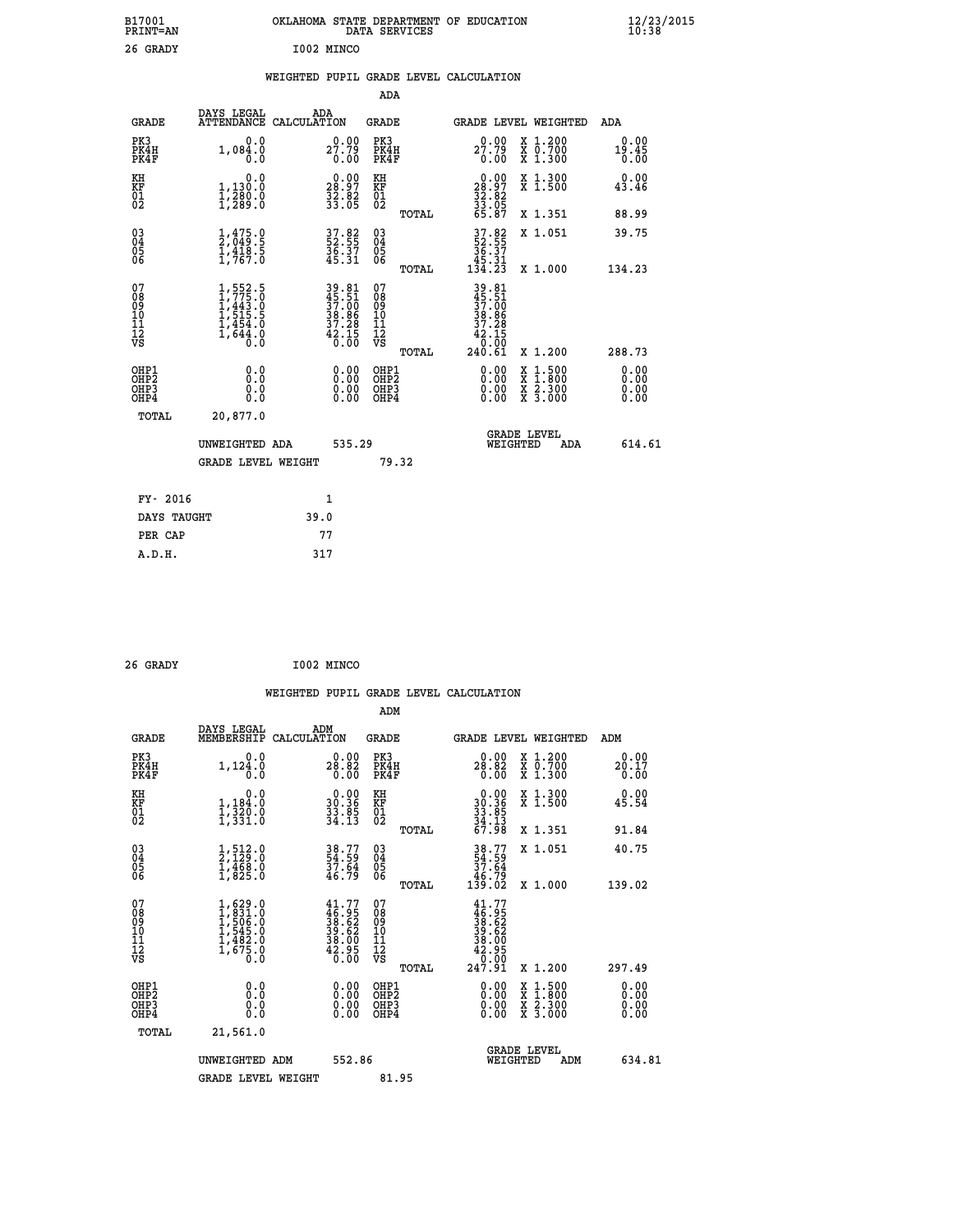| B17001<br>PRINT=AN                     |                                                                                               | OKLAHOMA STATE DEPARTMENT OF EDUCATION                                                       | DATA SERVICES                                                      |                                                                              |                                                                                          | $\frac{12}{23}$ /2015 |
|----------------------------------------|-----------------------------------------------------------------------------------------------|----------------------------------------------------------------------------------------------|--------------------------------------------------------------------|------------------------------------------------------------------------------|------------------------------------------------------------------------------------------|-----------------------|
| 26 GRADY                               |                                                                                               | <b>I051 NINNEKAH</b>                                                                         |                                                                    |                                                                              |                                                                                          |                       |
|                                        |                                                                                               | WEIGHTED PUPIL GRADE LEVEL CALCULATION                                                       |                                                                    |                                                                              |                                                                                          |                       |
|                                        |                                                                                               |                                                                                              | <b>ADA</b>                                                         |                                                                              |                                                                                          |                       |
| <b>GRADE</b>                           | DAYS LEGAL<br>ATTENDANCE CALCULATION                                                          | ADA                                                                                          | GRADE                                                              |                                                                              | GRADE LEVEL WEIGHTED                                                                     | ADA                   |
| PK3<br>PK4H<br>PK4F                    | 5.0<br>0.0<br>1,474.5                                                                         | $\begin{smallmatrix} 0.11 \\ 0.00 \\ 33.51 \end{smallmatrix}$                                | PK3<br>PK4H<br>PK4F                                                | $\begin{smallmatrix} 0.11 \\ 0.00 \\ 33.51 \end{smallmatrix}$                | X 1.200<br>X 0.700<br>X 1.300                                                            | 0.13<br>0.00<br>43.56 |
| KH<br>KF<br>01<br>02                   | 0.0<br>1,509:5<br>2,233:5<br>1,981:0                                                          | $\begin{smallmatrix} 0.00\\ 34.31\\ 50.76\\ 45.02 \end{smallmatrix}$                         | KH<br><b>KF</b><br>01<br>02                                        | $\begin{smallmatrix} 0.00\\ 34.31\\ 50.76\\ 45.02\\ 95.78 \end{smallmatrix}$ | X 1.300<br>X 1.500                                                                       | 0.00<br>51.47         |
|                                        |                                                                                               |                                                                                              | TOTAL                                                              |                                                                              | X 1.351                                                                                  | 129.40                |
| $\substack{03 \ 04}$<br>ŎŜ<br>06       | $\frac{1}{1}, \frac{717}{227}.\overset{5}{0} \\ 1, \frac{857}{37}.\overset{5}{5} \\ 1, 713.0$ | 39.03<br>27.89<br>42.22<br>38.93                                                             | $\begin{matrix} 03 \\ 04 \\ 05 \\ 06 \end{matrix}$                 | $\frac{39}{27}$ : 89<br>42.22                                                | X 1.051                                                                                  | 41.02                 |
|                                        |                                                                                               |                                                                                              | TOTAL                                                              | 38.93<br>109.04                                                              | X 1.000                                                                                  | 109.04                |
| 07<br>08<br>09<br>11<br>11<br>12<br>VS | 1,891.0<br>1,617.0<br>1,486.0<br>$1, 695.0$<br>$1, 438.0$<br>$1, 133.0$<br>$0.0$              | $\begin{smallmatrix} 42.98\\ 36.75\\ 33.77\\ 33.52\\ 32.68\\ 25.75\\ 0.00 \end{smallmatrix}$ | 07<br>ŏġ<br>09<br>$\frac{10}{11}$<br>$\frac{12}{12}$<br>$\sqrt{8}$ | $\frac{42.98}{36.75}$<br>38:52<br>32:68<br>25:75<br>20:00                    |                                                                                          |                       |
|                                        |                                                                                               |                                                                                              | <b>TOTAL</b>                                                       | 210.45                                                                       | X 1.200                                                                                  | 252.54                |
| OHP1<br>ŎHP2<br>OHP3<br>OHP4           | 0.0<br>0.0<br>0.0                                                                             | 0.00<br>0.00<br>0.00                                                                         | OHP1<br>OHP2<br>OHP3<br>OHP4                                       | 0.00<br>0.00<br>0.00                                                         | $\begin{smallmatrix} x & 1.500 \\ x & 1.800 \\ x & 2.300 \\ x & 3.000 \end{smallmatrix}$ | 0.00<br>0.00<br>0.00  |
| TOTAL                                  | 22,978.5                                                                                      |                                                                                              |                                                                    |                                                                              |                                                                                          |                       |
|                                        | UNWEIGHTED ADA                                                                                | 522.23                                                                                       |                                                                    | WEIGHTED                                                                     | <b>GRADE LEVEL</b><br>ADA                                                                | 627.16                |
|                                        | <b>GRADE LEVEL WEIGHT</b>                                                                     |                                                                                              | 104.93                                                             |                                                                              |                                                                                          |                       |
|                                        |                                                                                               |                                                                                              |                                                                    |                                                                              |                                                                                          |                       |
| FY- 2016                               |                                                                                               | 1                                                                                            |                                                                    |                                                                              |                                                                                          |                       |
| DAYS TAUGHT<br>PER CAP                 |                                                                                               | 44.0<br>62                                                                                   |                                                                    |                                                                              |                                                                                          |                       |
| A.D.H.                                 |                                                                                               | 485                                                                                          |                                                                    |                                                                              |                                                                                          |                       |

| 26 GRADY | <b>I051 NINNEKAH</b> |
|----------|----------------------|
|          |                      |

|                                                    |                                                                                     | WEIGHTED PUPIL GRADE LEVEL CALCULATION                                   |                                                     |       |                                                                                          |                                          |     |                              |  |
|----------------------------------------------------|-------------------------------------------------------------------------------------|--------------------------------------------------------------------------|-----------------------------------------------------|-------|------------------------------------------------------------------------------------------|------------------------------------------|-----|------------------------------|--|
|                                                    |                                                                                     |                                                                          | ADM                                                 |       |                                                                                          |                                          |     |                              |  |
| <b>GRADE</b>                                       | DAYS LEGAL<br>MEMBERSHIP                                                            | ADM<br>CALCULATION                                                       | GRADE                                               |       | GRADE LEVEL WEIGHTED                                                                     |                                          |     | ADM                          |  |
| PK3<br>PK4H<br>PK4F                                | 5.0<br>0.0<br>1,585.0                                                               | $0.11$<br>$0.00$<br>36.02                                                | PK3<br>PK4H<br>PK4F                                 |       | $0.11$<br>$0.00$<br>36.02                                                                | X 1.200<br>X 0.700<br>X 1.300            |     | 0.13<br>0.00<br>46.83        |  |
| KH<br>KF<br>01<br>02                               | 0.0<br>1,601.0<br>2,376.0<br>2,077.0                                                | $\begin{smallmatrix} 0.00\\ 36.39\\ 54.00\\ 47.20 \end{smallmatrix}$     | KH<br>KF<br>01<br>02                                |       | 0.00<br>36:39<br>54:00<br>47:20<br>101:20                                                | X 1.300<br>X 1.500                       |     | 0.00<br>54.59                |  |
|                                                    |                                                                                     |                                                                          |                                                     | TOTAL |                                                                                          | X 1.351                                  |     | 136.72                       |  |
| $\begin{matrix} 03 \\ 04 \\ 05 \\ 06 \end{matrix}$ | $1,301.0$<br>$1,301.0$<br>$1,917.0$<br>$1,788.0$                                    | $\begin{smallmatrix} 41.18\\ 29.57\\ 43.57\\ 40.64 \end{smallmatrix}$    | $\begin{array}{c} 03 \\ 04 \\ 05 \\ 06 \end{array}$ |       | $\begin{smallmatrix} 41.18\\29.57\\43.57\\40.64\\113.78 \end{smallmatrix}$               | X 1.051                                  |     | 43.28                        |  |
|                                                    |                                                                                     |                                                                          |                                                     | TOTAL |                                                                                          | X 1.000                                  |     | 113.78                       |  |
| 07<br>08<br>09<br>101<br>11<br>12<br>VS            | $1,964.0$<br>$1,702.0$<br>$1,573.0$<br>$1,791.0$<br>$1,514.0$<br>$1,188.0$<br>$0.0$ | $44.64$<br>$38.68$<br>$35.75$<br>$40.70$<br>$34.41$<br>$27.00$<br>$0.00$ | 07<br>08<br>09<br>11<br>11<br>12<br>VS              |       | 44.64<br>$\frac{38}{35}$ : $\frac{68}{75}$<br>40.70<br>34.41<br>27.00<br>0.00-<br>221.18 |                                          |     |                              |  |
|                                                    |                                                                                     |                                                                          |                                                     | TOTAL |                                                                                          | X 1.200                                  |     | 265.42                       |  |
| OHP1<br>OHP2<br>OHP3<br>OHP4                       | 0.0<br>0.000                                                                        | $\begin{smallmatrix} 0.00 \ 0.00 \ 0.00 \ 0.00 \end{smallmatrix}$        | OHP1<br>OHP2<br>OHP3<br>OHP4                        |       | $0.00$<br>$0.00$<br>0.00                                                                 | X 1:500<br>X 1:800<br>X 2:300<br>X 3:000 |     | 0.00<br>Ŏ.ŎŎ<br>0.00<br>0.00 |  |
| TOTAL                                              | 24,194.0                                                                            |                                                                          |                                                     |       |                                                                                          |                                          |     |                              |  |
|                                                    | UNWEIGHTED ADM                                                                      | 549.86                                                                   |                                                     |       | WEIGHTED                                                                                 | <b>GRADE LEVEL</b>                       | ADM | 660.75                       |  |
|                                                    | <b>GRADE LEVEL WEIGHT</b>                                                           |                                                                          | 110.89                                              |       |                                                                                          |                                          |     |                              |  |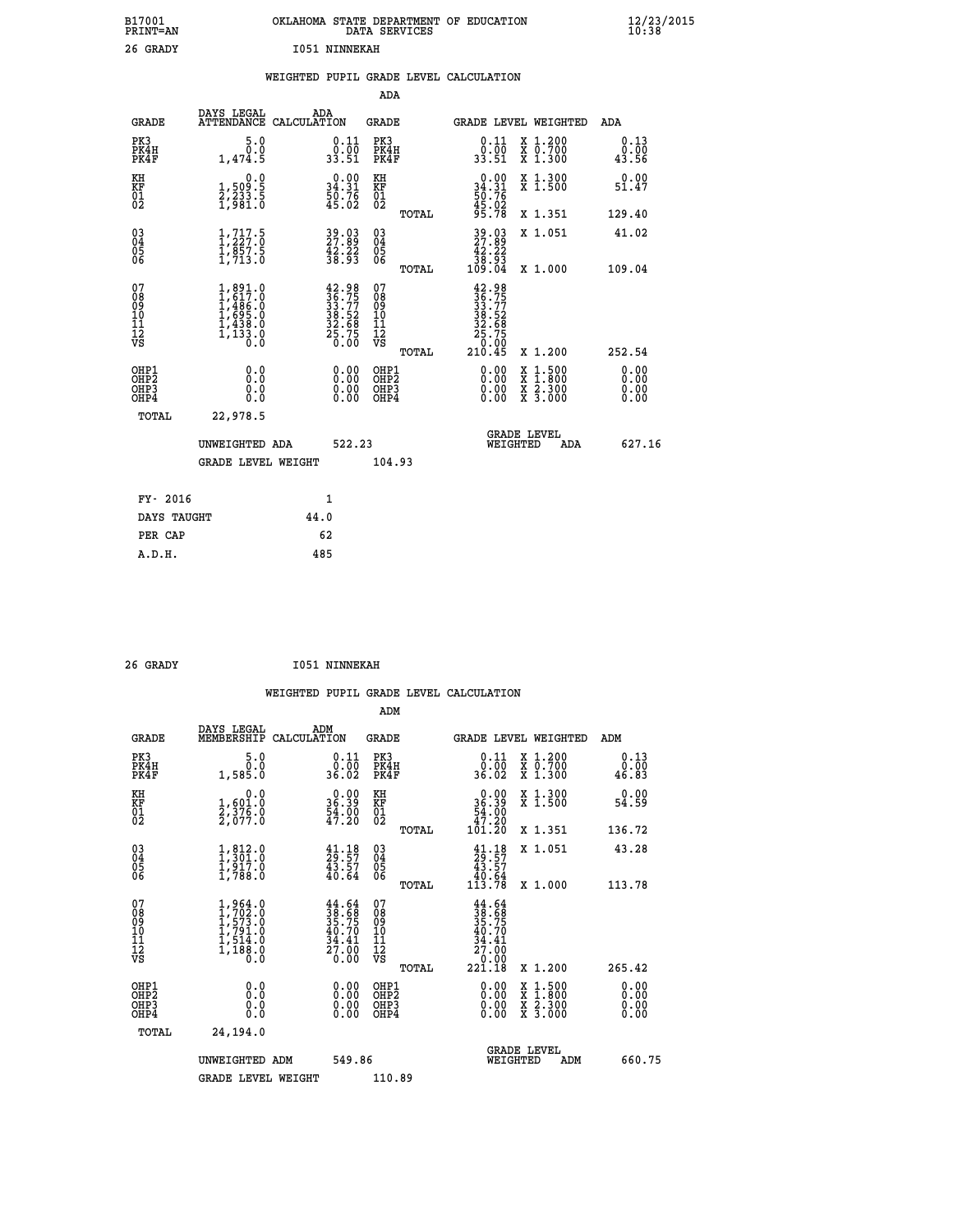| B17001<br><b>PRINT=AN</b>                          |                                                                 | OKLAHOMA STATE DEPARTMENT OF EDUCATION                                                    | DATA SERVICES                                      |                                                                                      |                                                                                                                                      | $\frac{12}{10}$ :38/2015     |  |
|----------------------------------------------------|-----------------------------------------------------------------|-------------------------------------------------------------------------------------------|----------------------------------------------------|--------------------------------------------------------------------------------------|--------------------------------------------------------------------------------------------------------------------------------------|------------------------------|--|
| 26 GRADY                                           |                                                                 | I056 ALEX                                                                                 |                                                    |                                                                                      |                                                                                                                                      |                              |  |
|                                                    |                                                                 | WEIGHTED PUPIL GRADE LEVEL CALCULATION                                                    |                                                    |                                                                                      |                                                                                                                                      |                              |  |
|                                                    |                                                                 |                                                                                           | ADA                                                |                                                                                      |                                                                                                                                      |                              |  |
| <b>GRADE</b>                                       | DAYS LEGAL<br>ATTENDANCE CALCULATION                            | ADA                                                                                       | <b>GRADE</b>                                       | GRADE LEVEL WEIGHTED                                                                 |                                                                                                                                      | ADA                          |  |
| PK3<br>PK4H<br>PK4F                                | 0.0<br>0.0<br>748.0                                             | 0.00<br>0.00<br>16.62                                                                     | PK3<br>PK4H<br>PK4F                                | 0.00<br>0.00<br>16.62                                                                | X 1.200<br>X 0.700<br>X 1.300                                                                                                        | 0.00<br>0.00<br>21.61        |  |
| KH<br>KF<br>01<br>02                               | 0.0<br>990.0<br>1,033.5                                         | 22.00<br>$\frac{2}{3}\cdot\frac{8}{6}$                                                    | KН<br><b>KF</b><br>01<br>02                        | $\begin{smallmatrix} 0.00\\ 22.00\\ 23.86\\ 23.02\\ 24.02\\ 46.88 \end{smallmatrix}$ | X 1.300<br>X 1.500                                                                                                                   | 0.00<br>33.00                |  |
|                                                    |                                                                 |                                                                                           | TOTAL                                              |                                                                                      | X 1.351                                                                                                                              | 63.33                        |  |
| $\begin{matrix} 03 \\ 04 \\ 05 \\ 06 \end{matrix}$ | $\frac{604.5}{791.5}$<br>1,349.5                                | $\begin{smallmatrix} 13\cdot 43\\ 17\cdot 59\\ 17\cdot 21\\ 29\cdot 99 \end{smallmatrix}$ | $\begin{matrix} 03 \\ 04 \\ 05 \\ 06 \end{matrix}$ | $\frac{13}{17}$ : 53<br>17: 21<br>29.99                                              | X 1.051                                                                                                                              | 14.11                        |  |
|                                                    |                                                                 |                                                                                           | TOTAL                                              | 64.79                                                                                | X 1.000                                                                                                                              | 64.79                        |  |
| 07<br>08<br>09<br>10<br>11<br>12<br>νs             | 1,155.0<br>1,203.0<br>969.5<br>943.0<br>1,073.0<br>944.0<br>Ō.Ō | $25.67$<br>$26.73$<br>$21.54$<br>$20.96$<br>$23.84$<br>$20.98$<br>$0.00$                  | 07<br>08<br>09<br>10<br>11<br>12<br>VS<br>TOTAL    | 25.67<br>26.73<br>21.54<br>20.96<br>23.84<br>30.98<br>0.00<br>139.72                 | X 1.200                                                                                                                              | 167.66                       |  |
| OHP1<br>OHP2<br>OHP3<br>OHP4                       | 0.0<br>Ŏ.Ŏ<br>0.0<br>0.0                                        | 0.00<br>0.00<br>0.00                                                                      | OHP1<br>OHP2<br>OHP3<br>OHP4                       | 0.00<br>0.00<br>0.00                                                                 | $\begin{smallmatrix} \mathtt{X} & 1 & 500 \\ \mathtt{X} & 1 & 800 \\ \mathtt{X} & 2 & 300 \\ \mathtt{X} & 3 & 000 \end{smallmatrix}$ | 0.00<br>Ŏ.ŎŎ<br>0.00<br>0.00 |  |
| TOTAL                                              | 13,655.0                                                        |                                                                                           |                                                    |                                                                                      |                                                                                                                                      |                              |  |
|                                                    | UNWEIGHTED ADA                                                  | 303.44                                                                                    |                                                    | <b>GRADE LEVEL</b><br>WEIGHTED                                                       | ADA                                                                                                                                  | 364.50                       |  |
|                                                    | <b>GRADE LEVEL WEIGHT</b>                                       |                                                                                           | 61.06                                              |                                                                                      |                                                                                                                                      |                              |  |
| FY- 2016                                           |                                                                 | 1                                                                                         |                                                    |                                                                                      |                                                                                                                                      |                              |  |
| DAYS TAUGHT                                        |                                                                 | 45.0                                                                                      |                                                    |                                                                                      |                                                                                                                                      |                              |  |
| PER CAP                                            |                                                                 | 88                                                                                        |                                                    |                                                                                      |                                                                                                                                      |                              |  |
| A.D.H.                                             |                                                                 | 224                                                                                       |                                                    |                                                                                      |                                                                                                                                      |                              |  |

| 26 GRADY | I056 ALEX |  |
|----------|-----------|--|
|          |           |  |

|                                              |                                                                             |                    |                                                                                           |                                        |       | WEIGHTED PUPIL GRADE LEVEL CALCULATION                                                                                                                                                                                                                                         |                                          |     |                              |
|----------------------------------------------|-----------------------------------------------------------------------------|--------------------|-------------------------------------------------------------------------------------------|----------------------------------------|-------|--------------------------------------------------------------------------------------------------------------------------------------------------------------------------------------------------------------------------------------------------------------------------------|------------------------------------------|-----|------------------------------|
|                                              |                                                                             |                    |                                                                                           | ADM                                    |       |                                                                                                                                                                                                                                                                                |                                          |     |                              |
| <b>GRADE</b>                                 | DAYS LEGAL<br>MEMBERSHIP                                                    | ADM<br>CALCULATION |                                                                                           | GRADE                                  |       | GRADE LEVEL WEIGHTED                                                                                                                                                                                                                                                           |                                          | ADM |                              |
| PK3<br>PK4H<br>PK4F                          | 0.0<br>ة:ة<br>765:0                                                         |                    | $0.00$<br>$0.00$<br>17.00                                                                 | PK3<br>PK4H<br>PK4F                    |       | 0.00<br>$\begin{smallmatrix} 0.001 0.001 0.001 0.001 0.001 0.001 0.001 0.001 0.001 0.001 0.001 0.001 0.001 0.001 0.001 0.001 0.001 0.001 0.001 0.001 0.001 0.001 0.001 0.001 0.001 0.001 0.001 0.001 0.001 0.001 0.001 0.001 0.001 0.001 0.001 0.0$                            | X 1.200<br>X 0.700<br>X 1.300            |     | 0.00<br>0.00<br>22.10        |
| KH<br>KF<br>01<br>02                         | 0.0<br>1,071.0<br>$\frac{1}{1}$ , $\frac{1}{2}$ $\frac{5}{6}$ $\frac{5}{6}$ |                    | $\begin{smallmatrix} 0.00\\ 23.80\\ 25.00\\ 23.56 \end{smallmatrix}$                      | KH<br>KF<br>01<br>02                   |       | $\begin{smallmatrix} 0.00\\ 23.80\\ 25.00\\ 23.56\\ 48.56 \end{smallmatrix}$                                                                                                                                                                                                   | X 1.300<br>X 1.500                       |     | 0.00<br>35.70                |
|                                              |                                                                             |                    |                                                                                           |                                        | TOTAL |                                                                                                                                                                                                                                                                                | X 1.351                                  |     | 65.60                        |
| 03<br>04<br>05<br>06                         | $\begin{smallmatrix} 630.0\\ 810.0\\ 793.0\\ 1,395.0 \end{smallmatrix}$     |                    | $\begin{smallmatrix} 14\cdot 00\\ 18\cdot 00\\ 17\cdot 62\\ 31\cdot 00 \end{smallmatrix}$ | 03<br>04<br>05<br>06                   |       | $14.00$<br>$17.62$<br>$31.00$<br>$66.62$                                                                                                                                                                                                                                       | X 1.051                                  |     | 14.71                        |
|                                              |                                                                             |                    |                                                                                           |                                        | TOTAL |                                                                                                                                                                                                                                                                                | X 1.000                                  |     | 66.62                        |
| 07<br>08<br>09<br>101<br>112<br>VS           | 1,197.0<br>1,240.0<br>91.0<br>971.0<br>$1,11\bar{4}.\bar{0}$<br>ŏ:ŏë<br>0:0 |                    | 26.60<br>27.56<br>22.02<br>24.76<br>$\frac{52.00}{0.00}$                                  | 07<br>08<br>09<br>11<br>11<br>12<br>VS | TOTAL | 26.60<br>27.56<br>22.02<br>21.58<br>24.76<br>$\begin{smallmatrix} 2\bar{2}\ 3\ 0\ \phantom{0}0\ 144.52 \end{smallmatrix}$                                                                                                                                                      | X 1.200                                  |     | 173.42                       |
| OHP1                                         |                                                                             |                    |                                                                                           | OHP1                                   |       |                                                                                                                                                                                                                                                                                |                                          |     |                              |
| OHP <sub>2</sub><br>OH <sub>P3</sub><br>OHP4 | 0.0<br>0.000                                                                |                    | 0.00<br>0.00<br>0.00                                                                      | OHP <sub>2</sub><br>OHP3<br>OHP4       |       | $\begin{smallmatrix} 0.00 & 0.00 & 0.00 & 0.00 & 0.00 & 0.00 & 0.00 & 0.00 & 0.00 & 0.00 & 0.00 & 0.00 & 0.00 & 0.00 & 0.00 & 0.00 & 0.00 & 0.00 & 0.00 & 0.00 & 0.00 & 0.00 & 0.00 & 0.00 & 0.00 & 0.00 & 0.00 & 0.00 & 0.00 & 0.00 & 0.00 & 0.00 & 0.00 & 0.00 & 0.00 & 0.0$ | X 1:500<br>X 1:800<br>X 2:300<br>X 3:000 |     | 0.00<br>0.00<br>0.00<br>0.00 |
| TOTAL                                        | 14,152.0                                                                    |                    |                                                                                           |                                        |       |                                                                                                                                                                                                                                                                                |                                          |     |                              |
|                                              | UNWEIGHTED ADM                                                              |                    | 314.50                                                                                    |                                        |       | WEIGHTED                                                                                                                                                                                                                                                                       | <b>GRADE LEVEL</b><br>ADM                |     | 378.15                       |
|                                              | <b>GRADE LEVEL WEIGHT</b>                                                   |                    |                                                                                           | 63.65                                  |       |                                                                                                                                                                                                                                                                                |                                          |     |                              |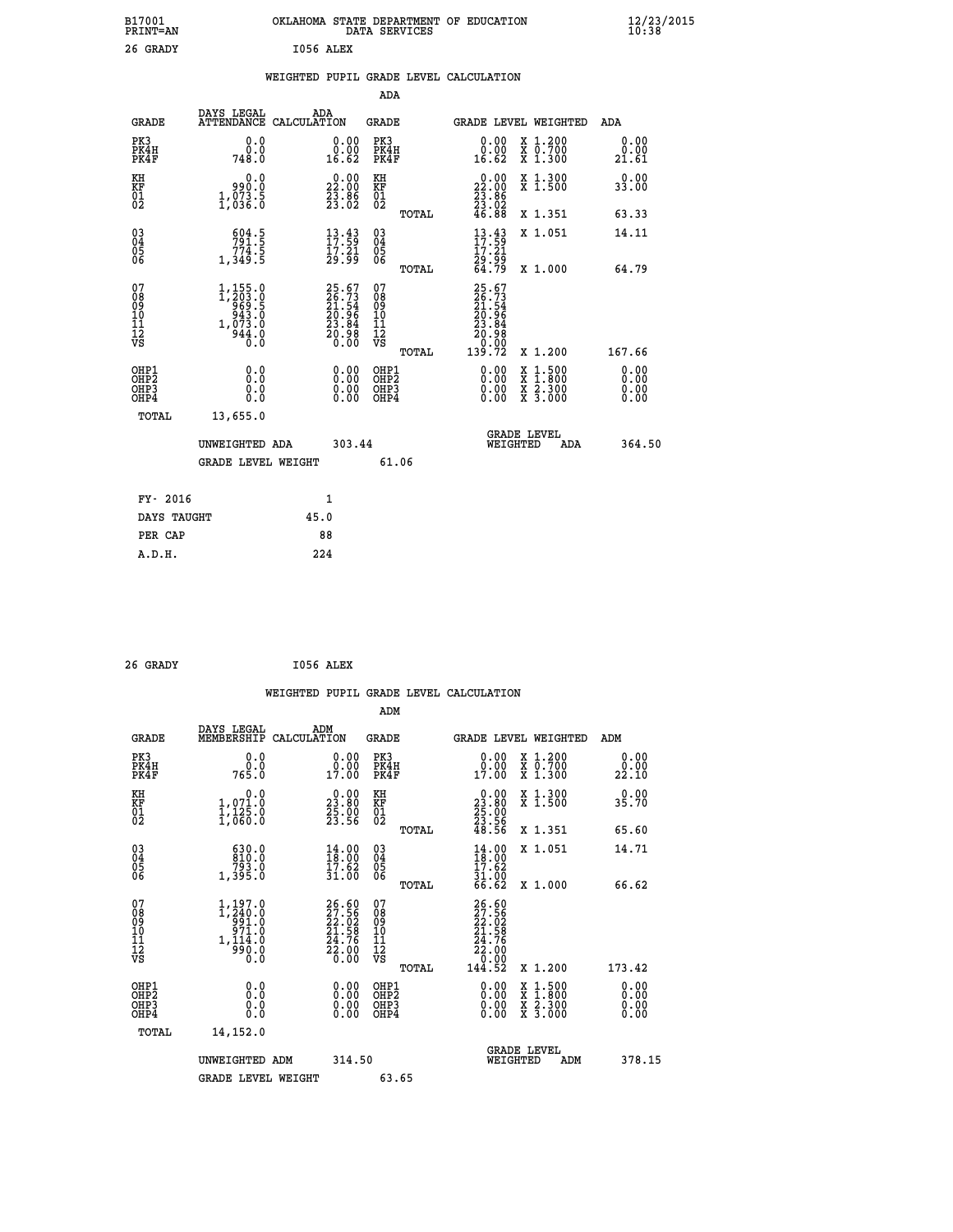| OKLAHOMA STATE DEPARTMENT OF EDUCATION<br>DATA SERVICES |  |
|---------------------------------------------------------|--|
| 1068 RUSH SPRINGS                                       |  |

|                                                                              |                                                                                      |                                                                          | ADA                                                |       |                                                                                                                     |                                                                                                                                              |                              |
|------------------------------------------------------------------------------|--------------------------------------------------------------------------------------|--------------------------------------------------------------------------|----------------------------------------------------|-------|---------------------------------------------------------------------------------------------------------------------|----------------------------------------------------------------------------------------------------------------------------------------------|------------------------------|
| <b>GRADE</b>                                                                 | DAYS LEGAL                                                                           | ADA<br>ATTENDANCE CALCULATION                                            | GRADE                                              |       | GRADE LEVEL WEIGHTED                                                                                                |                                                                                                                                              | ADA                          |
| PK3<br>PK4H<br>PK4F                                                          | 38.0<br>0.0<br>1,447.5                                                               | 0.93<br>0.00<br>35.30                                                    | PK3<br>PK4H<br>PK4F                                |       | 0.93<br>0.00<br>35.30                                                                                               | X 1.200<br>X 0.700<br>X 1.300                                                                                                                | 1.12<br>0.00<br>45.89        |
| KH<br>KF<br>01<br>02                                                         | 0.0<br>1,548.5<br>1,623.0<br>2,124.0                                                 | $\begin{smallmatrix} 0.00\\ 37.77\\ 39.59\\ 51.80 \end{smallmatrix}$     | KH<br>KF<br>01<br>02                               |       | 37.77<br>$\frac{39.59}{51.80}$<br>91.39                                                                             | X 1.300<br>X 1.500                                                                                                                           | 0.00<br>56.66                |
|                                                                              |                                                                                      |                                                                          |                                                    | TOTAL |                                                                                                                     | X 1.351                                                                                                                                      | 123.47                       |
| $^{03}_{04}$<br>Ŏ5<br>06                                                     | 1,385.9<br>$\frac{1}{1}, \frac{1}{5}$ $\frac{5}{4}$ $\frac{3}{5}$ $\frac{3}{5}$      | $33.78$<br>41.33<br>$\frac{36.44}{37.29}$                                | $\begin{matrix} 03 \\ 04 \\ 05 \\ 06 \end{matrix}$ |       | $\begin{array}{r} 33.78 \\ 41.33 \\ 36.44 \\ 37.29 \\ 115.06 \end{array}$                                           | X 1.051                                                                                                                                      | 35.50                        |
|                                                                              |                                                                                      |                                                                          |                                                    | TOTAL |                                                                                                                     | X 1.000                                                                                                                                      | 115.06                       |
| 07<br>08<br>09<br>11<br>11<br>12<br>VS                                       | $1,878.5$<br>$2,7879.5$<br>$2,079.5$<br>$1,642.5$<br>$1,471.5$<br>$1,164.5$<br>$0.0$ | $45.82$<br>$31.17$<br>$50.72$<br>$40.06$<br>$35.89$<br>$28.40$<br>$0.00$ | 07<br>08<br>09<br>11<br>11<br>12<br>VS             | TOTAL | $45.82$<br>$31.17$<br>$50.72$<br>$\begin{smallmatrix} 40.06 \\ 35.89 \\ 28.40 \\ 2.00 \\ 2.32.06 \end{smallmatrix}$ | X 1.200                                                                                                                                      | 278.47                       |
| OHP1<br>OH <sub>P</sub> <sub>2</sub><br>OH <sub>P3</sub><br>OH <sub>P4</sub> | 0.0<br>Ō.Ō<br>0.0<br>0.0                                                             | 0.00<br>0.00<br>0.00                                                     | OHP1<br>OHP2<br>OHP3<br>OHP4                       |       | 0.00<br>0.00<br>0.00                                                                                                | $\begin{smallmatrix} \mathtt{X} & 1\cdot500 \\ \mathtt{X} & 1\cdot800 \\ \mathtt{X} & 2\cdot300 \\ \mathtt{X} & 3\cdot000 \end{smallmatrix}$ | 0.00<br>0.00<br>0.00<br>0.00 |
| TOTAL                                                                        | 22,398.0                                                                             |                                                                          |                                                    |       |                                                                                                                     |                                                                                                                                              |                              |
|                                                                              | UNWEIGHTED ADA                                                                       | 546.29                                                                   |                                                    |       | WEIGHTED                                                                                                            | <b>GRADE LEVEL</b><br>ADA                                                                                                                    | 656.17                       |
|                                                                              | <b>GRADE LEVEL WEIGHT</b>                                                            |                                                                          | 109.88                                             |       |                                                                                                                     |                                                                                                                                              |                              |
|                                                                              |                                                                                      |                                                                          |                                                    |       |                                                                                                                     |                                                                                                                                              |                              |
| FY- 2016                                                                     |                                                                                      | 1                                                                        |                                                    |       |                                                                                                                     |                                                                                                                                              |                              |
| DAYS TAUGHT                                                                  |                                                                                      | 41.0                                                                     |                                                    |       |                                                                                                                     |                                                                                                                                              |                              |
| PER CAP                                                                      |                                                                                      | 84                                                                       |                                                    |       |                                                                                                                     |                                                                                                                                              |                              |
| A.D.H.                                                                       |                                                                                      | 344                                                                      |                                                    |       |                                                                                                                     |                                                                                                                                              |                              |

| GRAD |  |
|------|--|
|      |  |

 **A.D.H. 344**

 **B17001<br>PRINT=AN<br>26 GRADY** 

 **26 GRADY I068 RUSH SPRINGS**

|                                                      |                                                                                      |                                                                                              | ADM                                                |       |                                                                                                                                        |                                          |                              |
|------------------------------------------------------|--------------------------------------------------------------------------------------|----------------------------------------------------------------------------------------------|----------------------------------------------------|-------|----------------------------------------------------------------------------------------------------------------------------------------|------------------------------------------|------------------------------|
| <b>GRADE</b>                                         | DAYS LEGAL<br>MEMBERSHIP                                                             | ADM<br>CALCULATION                                                                           | <b>GRADE</b>                                       |       |                                                                                                                                        | GRADE LEVEL WEIGHTED                     | ADM                          |
| PK3<br>PK4H<br>PK4F                                  | 38.0<br>0.0<br>1,531.0                                                               | $\begin{smallmatrix} 0.93\ 0.00\ 37.34 \end{smallmatrix}$                                    | PK3<br>PK4H<br>PK4F                                |       | $\begin{smallmatrix} 0.93\ 0.00\\ 37.34 \end{smallmatrix}$                                                                             | X 1.200<br>X 0.700<br>X 1.300            | 1.12<br>0.00<br>48.54        |
| KH<br>KF<br>01<br>02                                 | 0.0<br>$\frac{1}{2}, \frac{638}{701}$ .0<br>2,217.0                                  | $\begin{smallmatrix} 0.00\\ 39.95\\ 41.49\\ 54.07 \end{smallmatrix}$                         | KH<br>KF<br>01<br>02                               |       | $0.00$<br>$39.95$<br>$41.49$<br>$54.07$<br>$95.56$                                                                                     | X 1.300<br>X 1.500                       | 0.00<br>59.93                |
|                                                      |                                                                                      |                                                                                              |                                                    | TOTAL |                                                                                                                                        | X 1.351                                  | 129.10                       |
| 03<br>04<br>05<br>06                                 | $1, 435.0$<br>$1, 736.0$<br>$1, 554.0$<br>$1, 597.0$                                 | 35.00<br>42.34<br>37.90<br>38.95                                                             | $\begin{matrix} 03 \\ 04 \\ 05 \\ 06 \end{matrix}$ |       | $\begin{array}{c} 35\cdot90 \\ 42\cdot34 \\ 37\cdot90 \\ 38\cdot95 \\ 119\cdot19 \end{array}$                                          | X 1.051                                  | 36.79                        |
|                                                      |                                                                                      |                                                                                              |                                                    | TOTAL |                                                                                                                                        | X 1.000                                  | 119.19                       |
| 07<br>08<br>09<br>101<br>112<br>VS                   | $1,975.0$<br>$2,177.0$<br>$2,1753.0$<br>$1,755.0$<br>$1,555.0$<br>$1,229.0$<br>$0.0$ | $\begin{smallmatrix} 48.17\\ 32.59\\ 53.10\\ 42.76\\ 37.93\\ 29.98\\ 0.00 \end{smallmatrix}$ | 07<br>08<br>09<br>11<br>11<br>12<br>VS             |       | $\begin{smallmatrix} 48.17\\[-4pt] 32.59\\[-4pt] 53.106\\[-4pt] 42.76\\[-4pt] 37.93\\[-4pt] 29.080\\[-4pt] 244.53\\ \end{smallmatrix}$ |                                          |                              |
|                                                      |                                                                                      |                                                                                              |                                                    | TOTAL |                                                                                                                                        | X 1.200                                  | 293.44                       |
| OHP1<br>OHP2<br>OH <sub>P3</sub><br>OH <sub>P4</sub> | 0.0<br>0.000                                                                         | $0.00$<br>$0.00$<br>0.00                                                                     | OHP1<br>OHP2<br>OHP <sub>3</sub>                   |       | $0.00$<br>$0.00$<br>0.00                                                                                                               | X 1:500<br>X 1:800<br>X 2:300<br>X 3:000 | 0.00<br>0.00<br>0.00<br>0.00 |
| TOTAL                                                | 23,472.0                                                                             |                                                                                              |                                                    |       |                                                                                                                                        |                                          |                              |
|                                                      | UNWEIGHTED ADM                                                                       | 572.50                                                                                       |                                                    |       |                                                                                                                                        | <b>GRADE LEVEL</b><br>WEIGHTED<br>ADM    | 688.11                       |
|                                                      | <b>GRADE LEVEL WEIGHT</b>                                                            |                                                                                              | 115.61                                             |       |                                                                                                                                        |                                          |                              |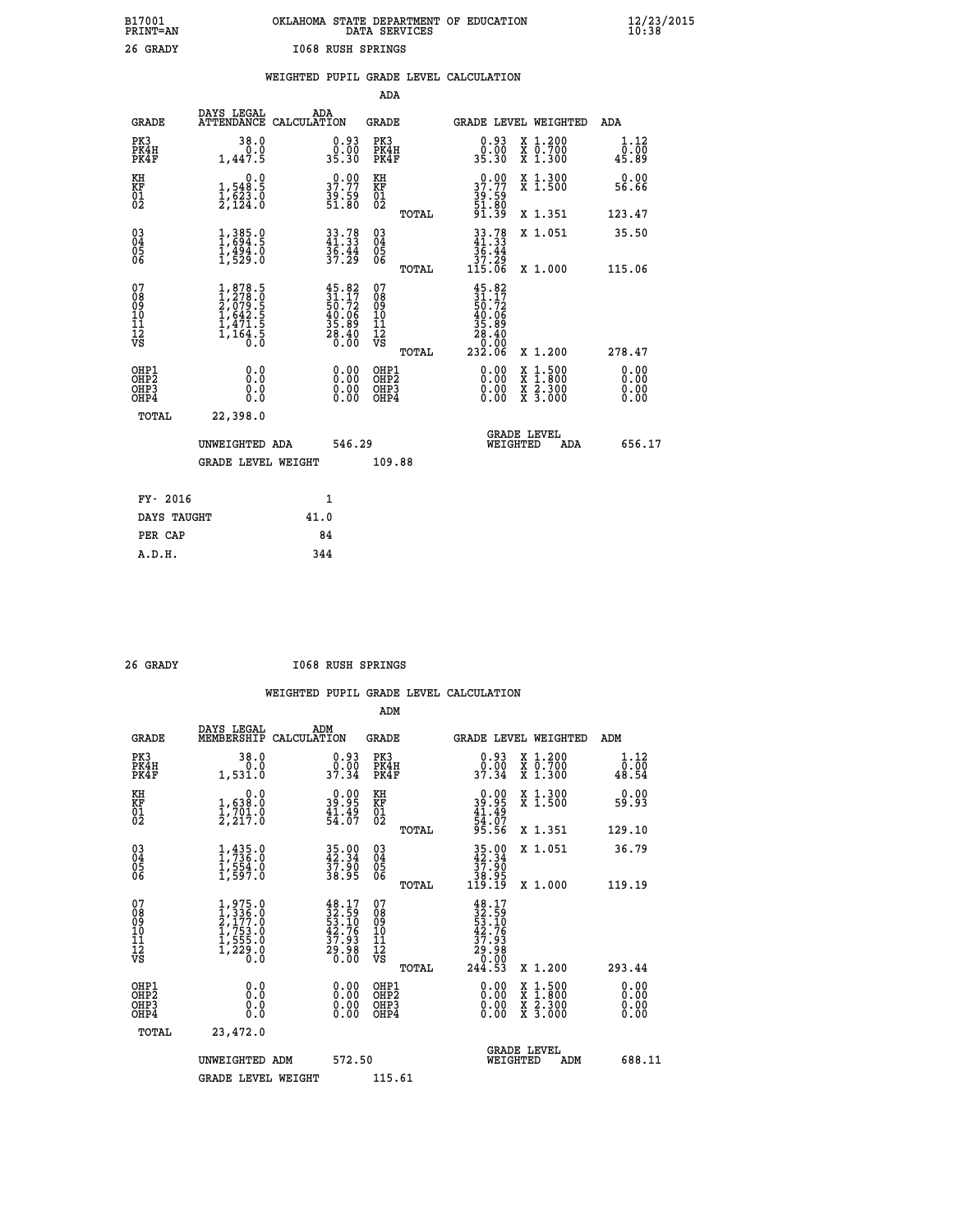| B17001<br><b>PRINT=AN</b> | OKLAHOMA STATE DEPARTMENT OF EDUCATION<br>DATA SERVICES | $\frac{12}{23}$ /2015 |
|---------------------------|---------------------------------------------------------|-----------------------|
| 26 GRADY                  | 1095 BRIDGE CREEK                                       |                       |

|  |  | WEIGHTED PUPIL GRADE LEVEL CALCULATION |
|--|--|----------------------------------------|
|  |  |                                        |

|                                                                    |                                                                                           |                                                                  |                                                             | ADA                                       |       |                                                                         |          |                                          |                              |
|--------------------------------------------------------------------|-------------------------------------------------------------------------------------------|------------------------------------------------------------------|-------------------------------------------------------------|-------------------------------------------|-------|-------------------------------------------------------------------------|----------|------------------------------------------|------------------------------|
| <b>GRADE</b>                                                       | DAYS LEGAL<br>ATTENDANCE CALCULATION                                                      | ADA                                                              |                                                             | <b>GRADE</b>                              |       |                                                                         |          | GRADE LEVEL WEIGHTED                     | <b>ADA</b>                   |
| PK3<br>PK4H<br>PK4F                                                | 67.0<br>0.0<br>3,362.0                                                                    |                                                                  | $\begin{smallmatrix} 1.60\ 0.00\ 80.05 \end{smallmatrix}$   | PK3<br>PK4H<br>PK4F                       |       | 1.60<br>ŏŏ:ŏŏ<br><sup>50:08</sup>                                       |          | X 1.200<br>X 0.700<br>X 1.300            | 1.92<br>0.00<br>104.07       |
| KH<br>KF<br>01<br>02                                               | 0.0<br>4,363:0<br>4,032:0<br>4,336:5                                                      | $0.00$<br>103.88<br>$\frac{56.00}{103.25}$                       |                                                             | KH<br>KF<br>01<br>02                      |       | 0.00<br>103:88<br>96:00<br>103:25<br>199:25                             |          | X 1.300<br>X 1.500                       | 0.00<br>155.82               |
|                                                                    |                                                                                           |                                                                  |                                                             |                                           | TOTAL |                                                                         |          | X 1.351                                  | 269.19                       |
| $\begin{smallmatrix} 03 \\[-4pt] 04 \end{smallmatrix}$<br>Ŏ5<br>06 | $\frac{5}{4}$ , $\frac{349}{509}$ . 5<br>$\frac{4}{3}, \frac{5}{3}\frac{3}{3}\frac{1}{5}$ | $\frac{127.37}{107.37}$<br>107.88<br>95.94                       |                                                             | $\substack{03 \\ 04}$<br>$\frac{05}{06}$  | TOTAL | $\frac{127.37}{107.37}$<br>107.88<br>-Š5.Š4<br>311.19                   |          | X 1.051<br>X 1.000                       | 133.87<br>311.19             |
| 07                                                                 |                                                                                           | 100.79                                                           |                                                             | 07                                        |       | 100.79                                                                  |          |                                          |                              |
| 08<br>09<br>11<br>11<br>12<br>VS                                   | $4, 233.0$<br>$3, 770.5$<br>$4, 306.5$<br>$4, 014.5$<br>$4, 543.0$<br>$4, 022.5$<br>$0.0$ | $189.77$<br>$102.79$<br>$95.69$<br>$108.39$<br>$96.05$<br>$0.00$ |                                                             | 08<br>09<br>11<br>11<br>12<br>VS          |       | $102.799$<br>$102.799$<br>$95.699$<br>$108.395$<br>$96.050$<br>$593.48$ |          |                                          |                              |
|                                                                    |                                                                                           |                                                                  |                                                             |                                           | TOTAL |                                                                         |          | X 1.200                                  | 712.18                       |
| OHP1<br>OHP <sub>2</sub><br>OHP3<br>OHP4                           | 0.0<br>Ō.Ō<br>0.0<br>$0.\overline{0}$                                                     |                                                                  | 0.00<br>$\begin{smallmatrix} 0.00 \ 0.00 \end{smallmatrix}$ | OHP1<br>OH <sub>P</sub> 2<br>OHP3<br>OHP4 |       | 0.00<br>0.00<br>0.00                                                    | X<br>X   | $1:500$<br>$1:800$<br>X 2.300<br>X 3.000 | 0.00<br>0.00<br>0.00<br>0.00 |
| TOTAL                                                              | 59,470.0                                                                                  |                                                                  |                                                             |                                           |       |                                                                         |          |                                          |                              |
|                                                                    | UNWEIGHTED ADA                                                                            |                                                                  | 1,416.82                                                    |                                           |       |                                                                         | WEIGHTED | <b>GRADE LEVEL</b><br>ADA                | 1,688.24                     |
|                                                                    | <b>GRADE LEVEL WEIGHT</b>                                                                 |                                                                  |                                                             | 271.42                                    |       |                                                                         |          |                                          |                              |
| FY- 2016                                                           |                                                                                           | 1                                                                |                                                             |                                           |       |                                                                         |          |                                          |                              |
| DAYS TAUGHT                                                        |                                                                                           | 42.0                                                             |                                                             |                                           |       |                                                                         |          |                                          |                              |
| PER CAP                                                            |                                                                                           | 33                                                               |                                                             |                                           |       |                                                                         |          |                                          |                              |

 **A.D.H. 1,291**

 **26 GRADY I095 BRIDGE CREEK**

|                                          |                                                                                                                                                                                    |                                                                                     | ADM                                                |                                                                                                          |                                          |                              |
|------------------------------------------|------------------------------------------------------------------------------------------------------------------------------------------------------------------------------------|-------------------------------------------------------------------------------------|----------------------------------------------------|----------------------------------------------------------------------------------------------------------|------------------------------------------|------------------------------|
| <b>GRADE</b>                             | DAYS LEGAL<br>MEMBERSHIP                                                                                                                                                           | ADM<br>CALCULATION                                                                  | <b>GRADE</b>                                       | GRADE LEVEL WEIGHTED                                                                                     |                                          | ADM                          |
| PK3<br>PK4H<br>PK4F                      | 67.0<br>0.0<br>3,574.0                                                                                                                                                             | 1.60<br>ŏ:ŏŏ<br>85:10                                                               | PK3<br>PK4H<br>PK4F                                | $\begin{smallmatrix} 1.60\ 0.00\ 85.10 \end{smallmatrix}$                                                | X 1.200<br>X 0.700<br>X 1.300            | 1.92<br>0.00<br>110.63       |
| KH<br>KF<br>01<br>02                     | 0.0<br>$\frac{4}{4}, \frac{607}{257}$ .0<br>$\frac{4}{4}, \frac{257}{590}$ .0                                                                                                      | $\begin{smallmatrix} &0.00\ 109.69\ 101.36\ 109.29\ \end{smallmatrix}$              | KH<br>KF<br>01<br>02                               | $\begin{smallmatrix} &0.00\ 109.69\ 101.36\ 109.29\ 210.65 \end{smallmatrix}$                            | X 1.300<br>X 1.500                       | 0.00<br>164.54               |
|                                          |                                                                                                                                                                                    |                                                                                     | TOTAL                                              |                                                                                                          | X 1.351                                  | 284.59                       |
| 03<br>04<br>05<br>06                     | $\frac{5}{4}, \frac{603}{698}.0$<br>$\frac{4}{4}, \frac{760}{165}.0$                                                                                                               | $\begin{array}{c} 133\cdot 40\\ 111\cdot 86\\ 113\cdot 33\\ 99\cdot 17 \end{array}$ | $\begin{matrix} 03 \\ 04 \\ 05 \\ 06 \end{matrix}$ | $133.40$<br>$111.86$<br>$113.33$                                                                         | X 1.051                                  | 140.20                       |
|                                          |                                                                                                                                                                                    |                                                                                     | TOTAL                                              | -53:17<br>324.36                                                                                         | X 1.000                                  | 324.36                       |
| 07<br>08<br>09<br>101<br>112<br>VS       | $\begin{smallmatrix} 4\,,\,4\,0\,2\,.\,0\\ 3\,,\,9\,4\,4\,.\,0\\ 4\,,\,4\,8\,5\,.\,0\\ 4\,,\,2\,1\,8\,.\,0\\ 4\,,\,7\,8\,7\,.\,0\\ 4\,,\,2\,8\,0\,.\,0\\ 0\,.\,0\end{smallmatrix}$ | 104.81<br>93.90<br>107.04<br>100.66<br>$\frac{114.24}{102.28}$                      | 07<br>08<br>09<br>11<br>11<br>12<br>VS<br>TOTAL    | 104.81<br>93.90<br>107.04<br>100.66<br>$\begin{array}{c} 114.24 \\ 102.28 \\ 0.00 \end{array}$<br>622.93 | X 1.200                                  | 747.52                       |
|                                          |                                                                                                                                                                                    |                                                                                     |                                                    |                                                                                                          |                                          |                              |
| OHP1<br>OHP2<br>OH <sub>P3</sub><br>OHP4 | 0.0<br>0.000                                                                                                                                                                       | $0.00$<br>$0.00$<br>0.00                                                            | OHP1<br>OHP2<br>OHP <sub>3</sub>                   | $0.00$<br>$0.00$<br>0.00                                                                                 | X 1:500<br>X 1:800<br>X 2:300<br>X 3:000 | 0.00<br>0.00<br>0.00<br>0.00 |
|                                          | TOTAL<br>62,437.0                                                                                                                                                                  |                                                                                     |                                                    |                                                                                                          |                                          |                              |
|                                          | UNWEIGHTED ADM                                                                                                                                                                     | 1,487.73                                                                            |                                                    | <b>GRADE LEVEL</b><br>WEIGHTED                                                                           | ADM                                      | 1,773.76                     |
|                                          | <b>GRADE LEVEL WEIGHT</b>                                                                                                                                                          |                                                                                     | 286.03                                             |                                                                                                          |                                          |                              |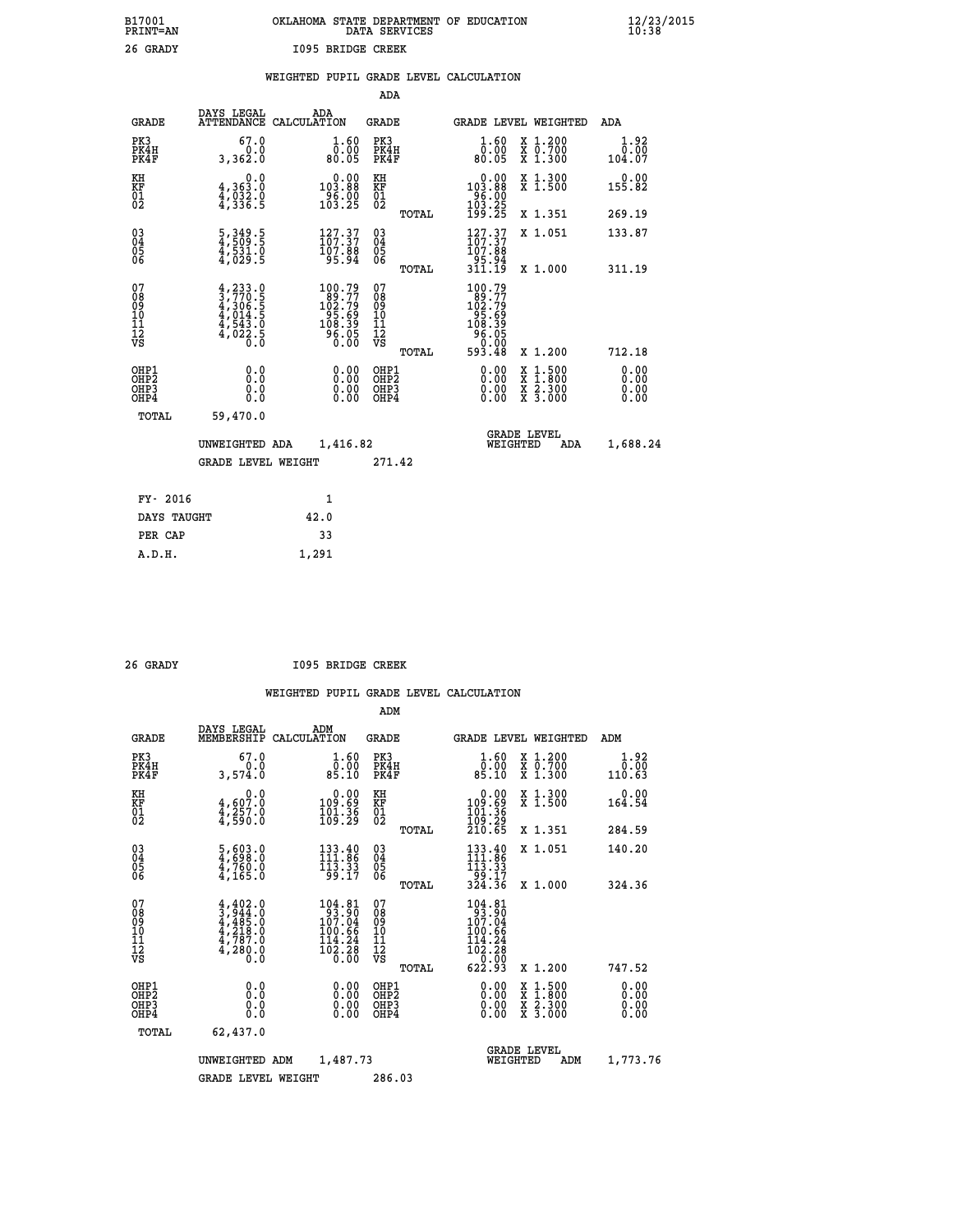| B17001<br>PRINT=AN | OKLAHOMA STATE DEPARTMENT OF EDUCATION<br>SERVICES<br>DATA | $\frac{12}{23}$ /2015 |
|--------------------|------------------------------------------------------------|-----------------------|
| 26 GRADY           | I097<br>TUTTLE                                             |                       |

### **WEIGHTED PUPIL GRADE LEVEL CALCULATION**

|                                           |                                                                |                                                                                      | ADA                                                 |       |                                                                                                          |                                                                                                                                              |                              |
|-------------------------------------------|----------------------------------------------------------------|--------------------------------------------------------------------------------------|-----------------------------------------------------|-------|----------------------------------------------------------------------------------------------------------|----------------------------------------------------------------------------------------------------------------------------------------------|------------------------------|
| <b>GRADE</b>                              | DAYS LEGAL                                                     | ADA<br>ATTENDANCE CALCULATION                                                        | GRADE                                               |       | GRADE LEVEL WEIGHTED                                                                                     |                                                                                                                                              | ADA                          |
| PK3<br>PK4H<br>PK4F                       | 0.0<br>437.0<br>3,267.0                                        | $\begin{smallmatrix} 0.00\\ 11.21\\ 83.77 \end{smallmatrix}$                         | PK3<br>PK4H<br>PK4F                                 |       | $\begin{smallmatrix} 0.00\\ 11.21\\ 83.77 \end{smallmatrix}$                                             | X 1.200<br>X 0.700<br>X 1.300                                                                                                                | 0.00<br>7.85<br>108.90       |
| KH<br>KF<br>01<br>02                      | 0.0<br>4,102:5<br>4,859:5<br>5,031:0                           | $\begin{smallmatrix} &0.00\\ 105.19\\ 124.60\\ 129.00\end{smallmatrix}$              | KH<br>KF<br>01<br>02                                |       | $\begin{smallmatrix}&&0.00\\105.19\\124.60\\129.00\\253.60\end{smallmatrix}$                             | X 1.300<br>X 1.500                                                                                                                           | 0.00<br>157.79               |
|                                           |                                                                |                                                                                      |                                                     | TOTAL |                                                                                                          | X 1.351                                                                                                                                      | 342.61                       |
| $\substack{03 \\ 04}$<br>Ŏ5<br>06         | 5,204.0<br>4,609.5<br>5,288.0<br>6,585.5                       | $\begin{array}{l} 133\cdot 44\\ 118\cdot 19\\ 135\cdot 59\\ 168\cdot 86 \end{array}$ | $\begin{array}{c} 03 \\ 04 \\ 05 \\ 06 \end{array}$ |       | $\begin{smallmatrix} 133.44\\ 118.19\\ 135.59\\ 168.86\\ 422.64 \end{smallmatrix}$                       | X 1.051                                                                                                                                      | 140.25                       |
|                                           |                                                                |                                                                                      |                                                     | TOTAL |                                                                                                          | X 1.000                                                                                                                                      | 422.64                       |
| 07<br>08<br>09<br>11<br>11<br>12<br>VS    | 5,630.5<br>4,703.0<br>5,211.5<br>5,191.0<br>4,769.0<br>4,815.5 | $144.37$<br>$120.59$<br>$133.62$<br>$133.10$<br>$\frac{122.28}{123.47}$              | 07<br>08<br>09<br>101<br>11<br>12<br>VS             | TOTAL | $144.37$<br>$120.59$<br>$133.62$<br>$133.10$<br>$\begin{array}{r} 122.28 \\ 123.47 \\ 77.43 \end{array}$ | X 1.200                                                                                                                                      | 932.92                       |
| OHP1<br>OH <sub>P</sub> 2<br>OHP3<br>OHP4 | 0.0<br>0.0<br>0.0                                              | 0.00<br>$\begin{smallmatrix} 0.00 \ 0.00 \end{smallmatrix}$                          | OHP1<br>OHP <sub>2</sub><br>OHP3<br>OHP4            |       | 0.00<br>$0.00$<br>0.00                                                                                   | $\begin{smallmatrix} \mathtt{X} & 1\cdot500 \\ \mathtt{X} & 1\cdot800 \\ \mathtt{X} & 2\cdot300 \\ \mathtt{X} & 3\cdot000 \end{smallmatrix}$ | 0.00<br>0.00<br>0.00<br>0.00 |
| TOTAL                                     | 69,704.5                                                       |                                                                                      |                                                     |       |                                                                                                          |                                                                                                                                              |                              |
|                                           | UNWEIGHTED ADA                                                 | 1,787.28                                                                             |                                                     |       | WEIGHTED                                                                                                 | <b>GRADE LEVEL</b><br>ADA                                                                                                                    | 2,112.96                     |
|                                           | <b>GRADE LEVEL WEIGHT</b>                                      |                                                                                      | 325.68                                              |       |                                                                                                          |                                                                                                                                              |                              |
| FY- 2016                                  |                                                                | 1                                                                                    |                                                     |       |                                                                                                          |                                                                                                                                              |                              |
| DAYS TAUGHT                               |                                                                |                                                                                      |                                                     |       |                                                                                                          |                                                                                                                                              |                              |
|                                           |                                                                | 39.0                                                                                 |                                                     |       |                                                                                                          |                                                                                                                                              |                              |
| PER CAP                                   |                                                                | 33                                                                                   |                                                     |       |                                                                                                          |                                                                                                                                              |                              |
| A.D.H.                                    |                                                                | 1.346                                                                                |                                                     |       |                                                                                                          |                                                                                                                                              |                              |

| 26 GRADY | I097 TUTTLE |
|----------|-------------|

 **A.D.H. 1,346**

|                                          |                                                                       |                                                                                                                                               | ADM                                                |                                                                                                               |                                          |                              |
|------------------------------------------|-----------------------------------------------------------------------|-----------------------------------------------------------------------------------------------------------------------------------------------|----------------------------------------------------|---------------------------------------------------------------------------------------------------------------|------------------------------------------|------------------------------|
| <b>GRADE</b>                             | DAYS LEGAL<br>MEMBERSHIP                                              | ADM<br>CALCULATION                                                                                                                            | <b>GRADE</b>                                       |                                                                                                               | GRADE LEVEL WEIGHTED                     | ADM                          |
| PK3<br>PK4H<br>PK4F                      | 0.0<br>465.0<br>3,443.0                                               | $0.00$<br>11.92<br>88.28                                                                                                                      | PK3<br>PK4H<br>PK4F                                | $0.00$<br>11.92<br>88.28                                                                                      | X 1.200<br>X 0.700<br>X 1.300            | 0.00<br>8.34<br>114.76       |
| KH<br>KF<br>01<br>02                     | 0.0<br>4,260:0<br>5,012:0<br>5,246:0                                  | $\begin{smallmatrix}&&0.00\\109.23\\128.51\\134.51\end{smallmatrix}$                                                                          | KH<br>KF<br>01<br>02                               | $\begin{smallmatrix}&&0.00\\109.23\\128.51\\134.51\\263.02\end{smallmatrix}$                                  | X 1.300<br>X 1.500                       | 0.00<br>163.85               |
|                                          |                                                                       |                                                                                                                                               | TOTAL                                              |                                                                                                               | X 1.351                                  | 355.34                       |
| 03<br>04<br>05<br>06                     | 5,415.0<br>4,765.0<br>5,508.0<br>6,832.0                              | 138.85<br>122.18<br>$\frac{1}{1}\overline{4}\overline{1}\cdot \overline{2}\overline{3}\overline{1}\overline{7}\cdot \overline{1}\overline{8}$ | $\begin{matrix} 03 \\ 04 \\ 05 \\ 06 \end{matrix}$ | $\begin{array}{c} 138.85 \\ 122.18 \\ 141.23 \end{array}$<br>175.18<br>438.59                                 | X 1.051                                  | 145.93                       |
|                                          |                                                                       |                                                                                                                                               | TOTAL                                              |                                                                                                               | X 1.000                                  | 438.59                       |
| 07<br>08<br>09<br>101<br>11<br>12<br>VS  | 5,851.0<br>4,866.0<br>5,419.0<br>5,425.0<br>5,020.0<br>5,091.0<br>0.0 | $\begin{smallmatrix} 150.03\\ 124.77\\ 138.95\\ 139.10\\ 128.72 \end{smallmatrix}$<br>$\frac{1}{30}$ , $\frac{5}{4}$                          | 07<br>08<br>09<br>11<br>11<br>12<br>VS<br>TOTAL    | $\begin{smallmatrix} 150.03\\ 124.77\\ 138.95\\ 139.10\\ 128.72\\ 130.54 \end{smallmatrix}$<br>0.00<br>812.11 | X 1.200                                  | 974.53                       |
| OHP1<br>OHP2<br>OH <sub>P3</sub><br>OHP4 | 0.0<br>0.000                                                          |                                                                                                                                               | OHP1<br>OHP2<br>OHP <sub>3</sub>                   | $0.00$<br>$0.00$<br>0.00                                                                                      | X 1:500<br>X 1:800<br>X 2:300<br>X 3:000 | 0.00<br>0.00<br>0.00<br>0.00 |
| TOTAL                                    | 72,618.0                                                              |                                                                                                                                               |                                                    |                                                                                                               |                                          |                              |
|                                          | UNWEIGHTED                                                            | 1,862.00<br>ADM                                                                                                                               |                                                    | WEIGHTED                                                                                                      | <b>GRADE LEVEL</b><br>ADM                | 2,201.34                     |
|                                          | <b>GRADE LEVEL WEIGHT</b>                                             |                                                                                                                                               | 339.34                                             |                                                                                                               |                                          |                              |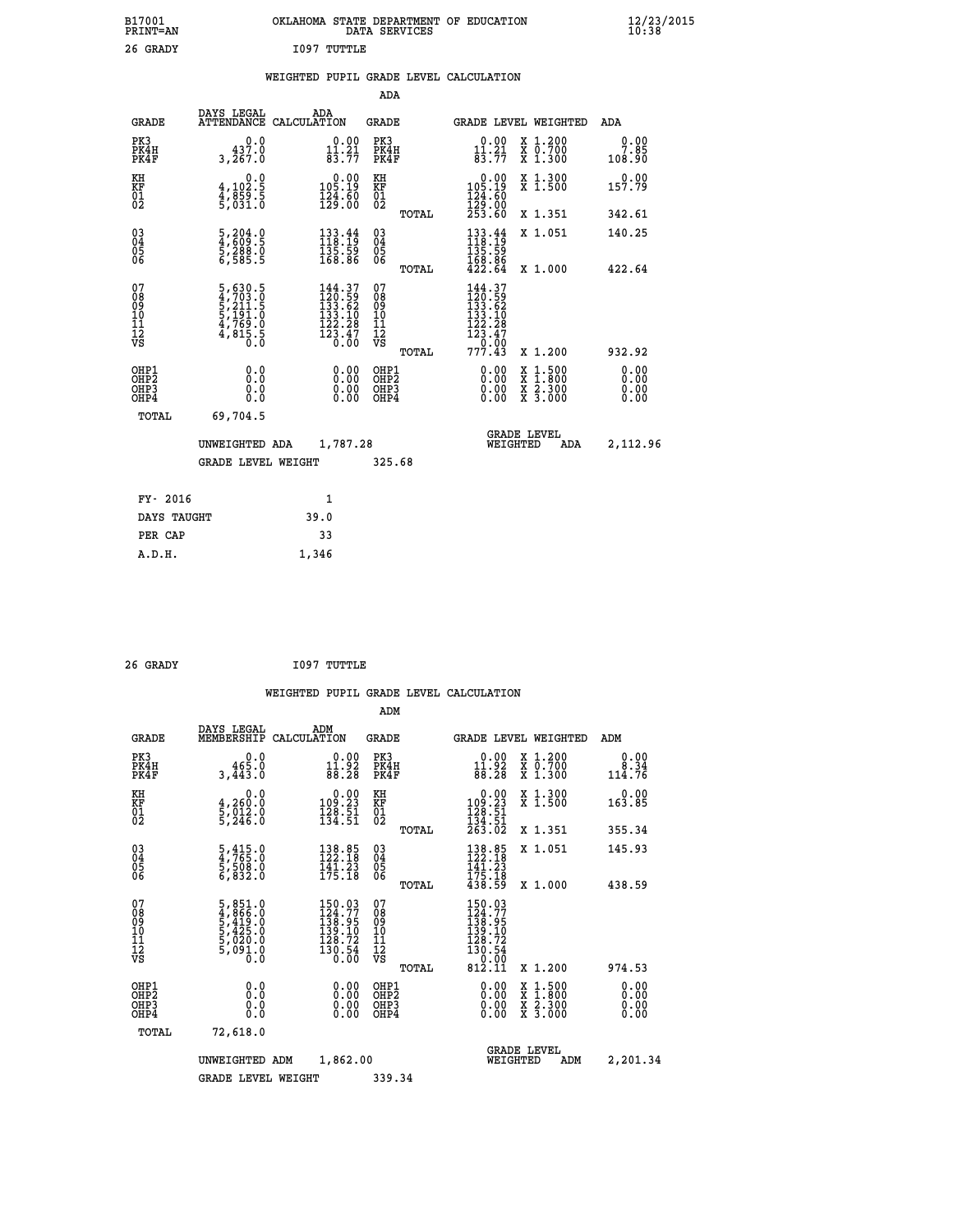| B17001<br>PRINT=AN                     |                                                               | OKLAHOMA STATE DEPARTMENT OF EDUCATION                                   | DATA SERVICES                                      |                                                                                                                           |                                                                                                  | $\frac{12}{23}$ /2015        |
|----------------------------------------|---------------------------------------------------------------|--------------------------------------------------------------------------|----------------------------------------------------|---------------------------------------------------------------------------------------------------------------------------|--------------------------------------------------------------------------------------------------|------------------------------|
| 26 GRADY                               |                                                               | I099 VERDEN                                                              |                                                    |                                                                                                                           |                                                                                                  |                              |
|                                        |                                                               | WEIGHTED PUPIL GRADE LEVEL CALCULATION                                   |                                                    |                                                                                                                           |                                                                                                  |                              |
|                                        |                                                               |                                                                          | ADA                                                |                                                                                                                           |                                                                                                  |                              |
| <b>GRADE</b>                           | DAYS LEGAL                                                    | ADA<br>ATTENDANCE CALCULATION                                            | GRADE                                              | GRADE LEVEL WEIGHTED                                                                                                      |                                                                                                  | ADA                          |
| PK3<br>PK4H<br>PK4F                    | 0.0<br>0.0<br>943.5                                           | 0.00<br>0.00<br>21.44                                                    | PK3<br>PK4H<br>PK4F                                | 0.00<br>0.00<br>21.44                                                                                                     | X 1.200<br>X 0.700<br>X 1.300                                                                    | 0.00<br>0.00<br>27.87        |
| KH<br>KF<br>01<br>02                   | 0.0<br>747.0<br>722.5<br>597.5                                | $\begin{smallmatrix} 0.00\\ 16.98\\ 16.42\\ 13.58 \end{smallmatrix}$     | KH<br>KF<br>01<br>02                               | $\begin{smallmatrix} 0.00\\ 16.98\\ 16.42\\ 13.58 \end{smallmatrix}$                                                      | X 1.300<br>X 1.500                                                                               | 0.00<br>25.47                |
|                                        |                                                               |                                                                          | TOTAL                                              | 30.00                                                                                                                     | X 1.351                                                                                          | 40.53                        |
| $^{03}_{04}$<br>$\frac{05}{06}$        | 914.0<br>779.5<br>839.5<br>426.5                              | $20.77$<br>$17.72$<br>19:08<br>0.69                                      | $\begin{matrix} 03 \\ 04 \\ 05 \\ 06 \end{matrix}$ | $20.77$<br>17.72<br>19:08<br>0.69<br>46.49                                                                                | X 1.051                                                                                          | 21.83                        |
|                                        |                                                               |                                                                          | TOTAL                                              |                                                                                                                           | X 1.000                                                                                          | 46.49                        |
| 07<br>08<br>09<br>10<br>11<br>12<br>VS | 826.0<br>855.5<br>966.0<br>933.0<br>$744.0$<br>$786.0$<br>0.0 | $18.77$<br>$19.44$<br>$21.95$<br>$21.20$<br>$16.91$<br>$17.86$<br>$0.00$ | 07<br>08<br>09<br>10<br>11<br>12<br>VS<br>TOTAL    | $\frac{18.77}{21.95}$<br>21.20<br>$\frac{1}{6}$ . $\frac{1}{9}$<br>17.86<br>$\begin{array}{c} 0.00 \\ 116.13 \end{array}$ | X 1.200                                                                                          | 139.36                       |
| OHP1<br>OHP2<br>OHP3<br>OHP4           | 0.0<br>0.0<br>0.0<br>0.0                                      | 0.00<br>$\begin{smallmatrix} 0.00 \ 0.00 \end{smallmatrix}$              | OHP1<br>OHP <sub>2</sub><br>OHP3<br>OHP4           | 0.00<br>0.00<br>0.00                                                                                                      | $\begin{smallmatrix} x & 1 & 500 \\ x & 1 & 800 \\ x & 2 & 300 \\ x & 3 & 000 \end{smallmatrix}$ | 0.00<br>0.00<br>0.00<br>0.00 |
| TOTAL                                  | 11,080.5                                                      |                                                                          |                                                    |                                                                                                                           |                                                                                                  |                              |
|                                        | UNWEIGHTED ADA                                                | 251.81                                                                   |                                                    | <b>GRADE LEVEL</b><br>WEIGHTED                                                                                            | ADA                                                                                              | 301.55                       |
|                                        | <b>GRADE LEVEL WEIGHT</b>                                     |                                                                          | 49.74                                              |                                                                                                                           |                                                                                                  |                              |
| FY- 2016                               |                                                               | 1                                                                        |                                                    |                                                                                                                           |                                                                                                  |                              |
| DAYS TAUGHT                            |                                                               | 44.0                                                                     |                                                    |                                                                                                                           |                                                                                                  |                              |
| PER CAP                                |                                                               | 88                                                                       |                                                    |                                                                                                                           |                                                                                                  |                              |
| A.D.H.                                 |                                                               | 171                                                                      |                                                    |                                                                                                                           |                                                                                                  |                              |

| 26 GRADY |  | I099 VERDEN |
|----------|--|-------------|
|          |  |             |

|                                                    |                                                                                           |                    |                                                                             |                                              |       | WEIGHTED PUPIL GRADE LEVEL CALCULATION                                                                                     |                                                                                                  |        |                               |
|----------------------------------------------------|-------------------------------------------------------------------------------------------|--------------------|-----------------------------------------------------------------------------|----------------------------------------------|-------|----------------------------------------------------------------------------------------------------------------------------|--------------------------------------------------------------------------------------------------|--------|-------------------------------|
|                                                    |                                                                                           |                    |                                                                             | ADM                                          |       |                                                                                                                            |                                                                                                  |        |                               |
| <b>GRADE</b>                                       | DAYS LEGAL<br>MEMBERSHIP                                                                  | ADM<br>CALCULATION |                                                                             | <b>GRADE</b>                                 |       | GRADE LEVEL WEIGHTED                                                                                                       |                                                                                                  | ADM    |                               |
| PK3<br>PK4H<br>PK4F                                | 0.0<br>0.0<br>1,014.0                                                                     |                    | 0.0000<br>23.05                                                             | PK3<br>PK4H<br>PK4F                          |       | 0.00<br>23.05                                                                                                              | X 1.200<br>X 0.700<br>X 1.300                                                                    | 29.97  | 0.00<br>0.00                  |
| KH<br>KF<br>01<br>02                               | 0.0<br>810:0<br>767:0<br>632:0                                                            |                    | $\begin{smallmatrix} 0.00\\18.41\\17.43\\14.36 \end{smallmatrix}$           | KH<br>KF<br>01<br>02                         |       | $\begin{array}{r} 0.00 \\ 18.41 \\ 17.43 \\ 14.36 \\ 31.79 \end{array}$                                                    | X 1.300<br>X 1.500                                                                               | 27.62  |                               |
|                                                    |                                                                                           |                    |                                                                             |                                              | TOTAL |                                                                                                                            | X 1.351                                                                                          | 42.95  |                               |
| $\begin{matrix} 03 \\ 04 \\ 05 \\ 06 \end{matrix}$ | 946.0<br>816.0<br>877.0<br>449.0                                                          |                    | $\begin{smallmatrix} 21.50\\ 18.55\\ 19.93\\ 10.20 \end{smallmatrix}$       | 03<br>04<br>05<br>06                         |       | $21.50$<br>$18.55$<br>$19.93$<br>$10.20$                                                                                   | X 1.051                                                                                          | 22.60  |                               |
|                                                    |                                                                                           |                    |                                                                             |                                              | TOTAL | 48.68                                                                                                                      | X 1.000                                                                                          | 48.68  |                               |
| 07<br>08<br>09<br>11<br>11<br>12<br>VS             | $\begin{smallmatrix}836.0\\885.0\\1,020.0\\977.0\\777.0\end{smallmatrix}$<br>856.0<br>0.0 |                    | $19.00$<br>$20.11$<br>$23.18$<br>$22.20$<br>$17.66$<br>$\frac{19.45}{0.00}$ | 07<br>08<br>09<br>01<br>11<br>11<br>17<br>VS | TOTAL | $19.00$<br>$20.11$<br>$23.18$<br>$22.20$<br>$17.66$<br>$\begin{array}{r} 19.45 \\[-4pt] 19.45 \\[-4pt] 121.60 \end{array}$ | $X_1.200$                                                                                        | 145.92 |                               |
| OHP1<br>OHP2<br>OH <sub>P3</sub><br>OHP4           | 0.0<br>0.000                                                                              |                    | $\begin{smallmatrix} 0.00 \ 0.00 \ 0.00 \ 0.00 \end{smallmatrix}$           | OHP1<br>OHP2<br>OHP3<br>OHP4                 |       |                                                                                                                            | $\begin{smallmatrix} x & 1 & 500 \\ x & 1 & 800 \\ x & 2 & 300 \\ x & 3 & 000 \end{smallmatrix}$ |        | 0.00<br>Ō. ŌŌ<br>0.00<br>0.00 |
| TOTAL                                              | 11,662.0                                                                                  |                    |                                                                             |                                              |       |                                                                                                                            |                                                                                                  |        |                               |
|                                                    | UNWEIGHTED ADM                                                                            |                    | 265.03                                                                      |                                              |       | WEIGHTED                                                                                                                   | <b>GRADE LEVEL</b><br>ADM                                                                        |        | 317.74                        |
|                                                    | <b>GRADE LEVEL WEIGHT</b>                                                                 |                    |                                                                             | 52.71                                        |       |                                                                                                                            |                                                                                                  |        |                               |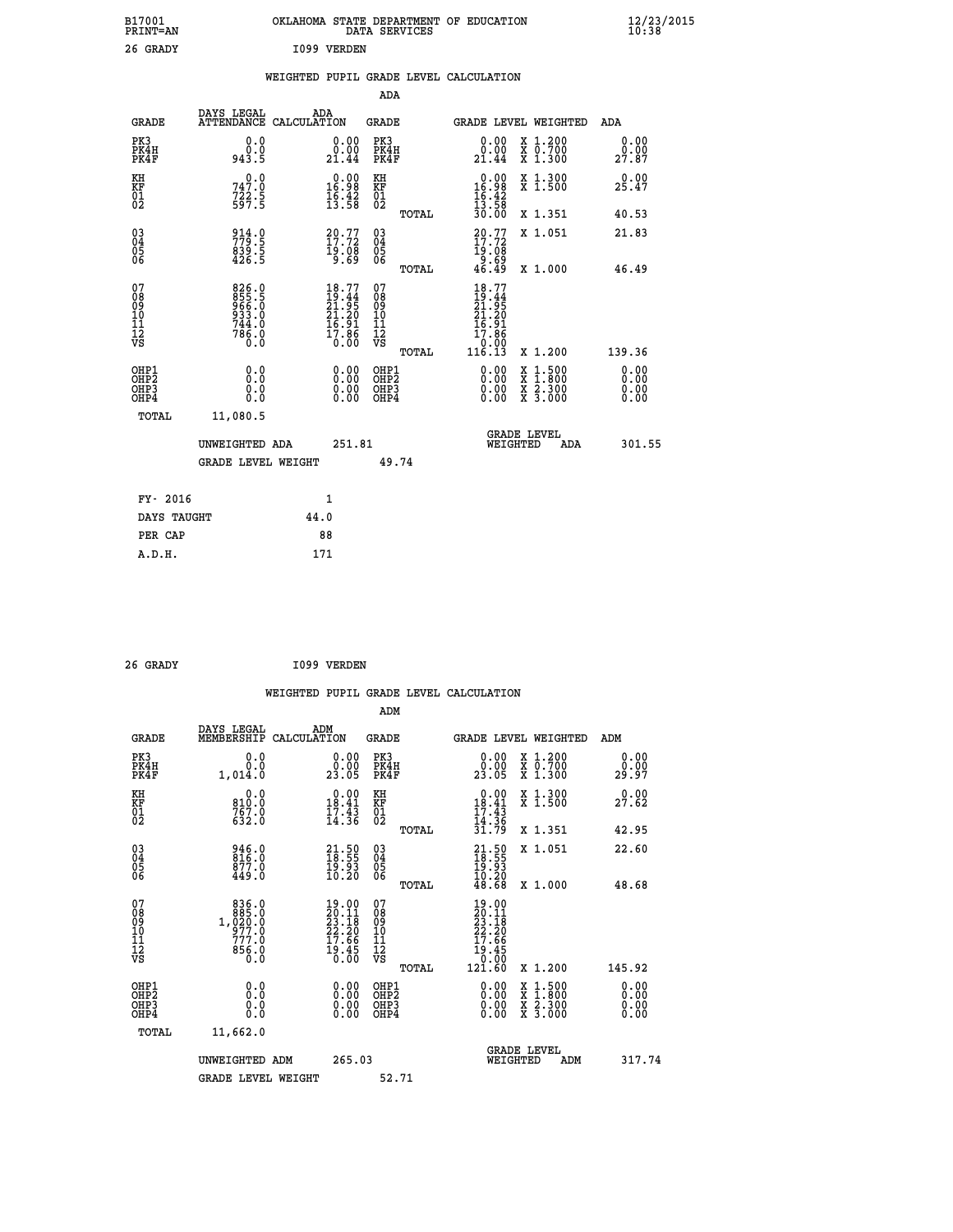# **B17001 OKLAHOMA STATE DEPARTMENT OF EDUCATION 12/23/2015 PRINT=AN DATA SERVICES 10:38 26 GRADY I128 AMBER-POCASSET**

|  |  | WEIGHTED PUPIL GRADE LEVEL CALCULATION |
|--|--|----------------------------------------|
|  |  |                                        |

|                                                                    |                                                                                           |                                                                                           | ADA                                       |       |                                                                                                    |                                          |                              |
|--------------------------------------------------------------------|-------------------------------------------------------------------------------------------|-------------------------------------------------------------------------------------------|-------------------------------------------|-------|----------------------------------------------------------------------------------------------------|------------------------------------------|------------------------------|
| <b>GRADE</b>                                                       | DAYS LEGAL                                                                                | ADA<br>ATTENDANCE CALCULATION                                                             | <b>GRADE</b>                              |       | GRADE LEVEL WEIGHTED                                                                               |                                          | ADA                          |
| PK3<br>PK4H<br>PK4F                                                | 0.0<br>0.0837.0                                                                           | 0.00<br>21.46                                                                             | PK3<br>PK4H<br>PK4F                       |       | 0.00<br>0.00<br>21.46                                                                              | X 1.200<br>X 0.700<br>X 1.300            | 0.00<br>0.00<br>27.90        |
| KH<br><b>KF</b><br>01<br>02                                        | 0.0<br>1,376.0<br>929.5<br>1,379.5                                                        | 35.28<br>23.83<br>35.37                                                                   | KH<br>KF<br>01<br>02                      |       | $\begin{smallmatrix} 0.00\\ 35.28\\ 23.83\\ 35.37\\ 59.20 \end{smallmatrix}$                       | X 1.300<br>X 1.500                       | 0.00<br>52.92                |
|                                                                    |                                                                                           |                                                                                           |                                           | TOTAL |                                                                                                    | X 1.351                                  | 79.98                        |
| $\begin{smallmatrix} 03 \\[-4pt] 04 \end{smallmatrix}$<br>Ŏ5<br>06 | 1, 627.5<br>$\frac{1}{1}, \frac{1}{2}, \frac{3}{4}$                                       | $\begin{smallmatrix} 41.73\ 29.97\ 30.28\ 32.67 \end{smallmatrix}$                        | $\substack{03 \\ 04}$<br>Ŏ5<br>06         |       | $29.27$<br>$30.28$<br>$32.67$<br>$92.92$                                                           | X 1.051                                  | 43.86                        |
|                                                                    |                                                                                           |                                                                                           |                                           | TOTAL |                                                                                                    | X 1.000                                  | 92.92                        |
| 07<br>08<br>09<br>11<br>11<br>12<br>VS                             | $1, 553.0$<br>$1, 475.0$<br>$1, 478.0$<br>$1, 643.0$<br>$1, 210.0$<br>$1, 140.0$<br>$0.0$ | $\begin{array}{r} 39.82 \\ 29.87 \\ 37.90 \\ 42.13 \\ 31.03 \\ 29.23 \\ 0.00 \end{array}$ | 07<br>08<br>09<br>11<br>11<br>12<br>VS    |       | $\begin{array}{@{}ll} 39.82 \\ 29.87 \\ 37.90 \\ 42.13 \\ 31.03 \\ 29.23 \\ 0 \\ 0 \\ \end{array}$ |                                          |                              |
|                                                                    |                                                                                           |                                                                                           |                                           | TOTAL | 209.98                                                                                             | X 1.200                                  | 251.98                       |
| OHP1<br>OH <sub>P</sub> 2<br>OH <sub>P3</sub><br>OH <sub>P4</sub>  | 0.0<br>0.0<br>0.0                                                                         | 0.00<br>0.00<br>0.00                                                                      | OHP1<br>OH <sub>P</sub> 2<br>OHP3<br>OHP4 |       | 0.00<br>0.00<br>0.00                                                                               | X 1:500<br>X 1:800<br>X 2:300<br>X 3:000 | 0.00<br>0.00<br>0.00<br>0.00 |
| TOTAL                                                              | 17,962.5                                                                                  |                                                                                           |                                           |       |                                                                                                    |                                          |                              |
|                                                                    | UNWEIGHTED ADA                                                                            | 460.57                                                                                    |                                           |       |                                                                                                    | GRADE LEVEL<br>WEIGHTED                  | 549.56<br>ADA                |
|                                                                    | <b>GRADE LEVEL WEIGHT</b>                                                                 |                                                                                           |                                           | 88.99 |                                                                                                    |                                          |                              |
| FY- 2016                                                           |                                                                                           | $\mathbf{1}$                                                                              |                                           |       |                                                                                                    |                                          |                              |
| DAYS TAUGHT                                                        |                                                                                           | 39.0                                                                                      |                                           |       |                                                                                                    |                                          |                              |
| PER CAP                                                            |                                                                                           | 81                                                                                        |                                           |       |                                                                                                    |                                          |                              |

 **A.D.H. 427**

 **26 GRADY I128 AMBER-POCASSET**

|                                                      |                                                                                                                                                                                  |                                                                                              | ADM                                                |                                                                                                        |                                          |                              |
|------------------------------------------------------|----------------------------------------------------------------------------------------------------------------------------------------------------------------------------------|----------------------------------------------------------------------------------------------|----------------------------------------------------|--------------------------------------------------------------------------------------------------------|------------------------------------------|------------------------------|
| <b>GRADE</b>                                         | DAYS LEGAL<br>MEMBERSHIP                                                                                                                                                         | ADM<br>CALCULATION                                                                           | <b>GRADE</b>                                       |                                                                                                        | GRADE LEVEL WEIGHTED                     | ADM                          |
| PK3<br>PK4H<br>PK4F                                  | 0.0<br>ŏ:ŏ<br>0:00e                                                                                                                                                              | $\begin{smallmatrix} 0.00\\ 0.00\\ 23.31 \end{smallmatrix}$                                  | PK3<br>PK4H<br>PK4F                                | $\begin{smallmatrix} 0.00\\ 0.00\\ 23.31 \end{smallmatrix}$                                            | X 1.200<br>X 0.700<br>X 1.300            | 0.00<br>ةة.ة<br>30.30        |
| KH<br>KF<br>01<br>02                                 | 0.0<br>$1,42\overset{2}{\cancel{2}}\cdot\overset{0}{\cancel{0}}\cdot\overset{1}{\cancel{0}}\cdot\overset{4}{\cancel{2}}\cdot\overset{2}{\cancel{0}}\cdot\overset{0}{\cancel{0}}$ | $\begin{array}{r} 0.00 \\ 36.46 \\ 24.95 \\ 36.46 \end{array}$                               | KH<br>KF<br>01<br>02                               | $0.00$<br>$36.46$<br>$24.95$<br>$36.46$<br>$61.41$                                                     | X 1.300<br>X 1.500                       | 0.00<br>54.69                |
|                                                      |                                                                                                                                                                                  |                                                                                              | TOTAL                                              |                                                                                                        | X 1.351                                  | 82.96                        |
| 03<br>04<br>05<br>06                                 | $\begin{smallmatrix} 1, 691.0\\ 1, 209.0\\ 1, 232.0\\ 1, 300.0 \end{smallmatrix}$                                                                                                | $\begin{smallmatrix} 43.36\ 31.00\ 31.59\ 33.33 \end{smallmatrix}$                           | $\begin{matrix} 03 \\ 04 \\ 05 \\ 06 \end{matrix}$ | $\begin{smallmatrix} 43.36\ 31.00\ 31.59\ 33.33\ 35.92 \end{smallmatrix}$                              | X 1.051                                  | 45.57                        |
|                                                      |                                                                                                                                                                                  |                                                                                              | TOTAL                                              |                                                                                                        | X 1.000                                  | 95.92                        |
| 07<br>08<br>09<br>101<br>112<br>VS                   | $\begin{smallmatrix} 1,602.0\\ 1,200.0\\ 1,509.0\\ 1,710.0\\ 1,268.0\\ 1,202.0\\ 0.0 \end{smallmatrix}$                                                                          | $\begin{smallmatrix} 41.08\\ 30.77\\ 38.69\\ 43.85\\ 32.51\\ 30.82\\ 0.00 \end{smallmatrix}$ | 07<br>08<br>09<br>11<br>11<br>12<br>VS<br>TOTAL    | $\begin{array}{r} 41.08 \\ 30.77 \\ 38.695 \\ 43.851 \\ 32.51 \\ 30.82 \\ 0.000 \\ 217.72 \end{array}$ | X 1.200                                  | 261.26                       |
| OHP1<br>OHP2<br>OHP <sub>3</sub><br>OH <sub>P4</sub> | 0.0<br>0.000                                                                                                                                                                     |                                                                                              | OHP1<br>OHP2<br>OHP <sub>3</sub>                   | $0.00$<br>$0.00$<br>0.00                                                                               | X 1:500<br>X 1:800<br>X 2:300<br>X 3:000 | 0.00<br>0.00<br>0.00<br>0.00 |
| TOTAL                                                | 18,649.0                                                                                                                                                                         |                                                                                              |                                                    |                                                                                                        |                                          |                              |
|                                                      | UNWEIGHTED ADM                                                                                                                                                                   | 478.18                                                                                       |                                                    |                                                                                                        | GRADE LEVEL<br>WEIGHTED<br>ADM           | 570.70                       |
|                                                      | <b>GRADE LEVEL WEIGHT</b>                                                                                                                                                        |                                                                                              | 92.52                                              |                                                                                                        |                                          |                              |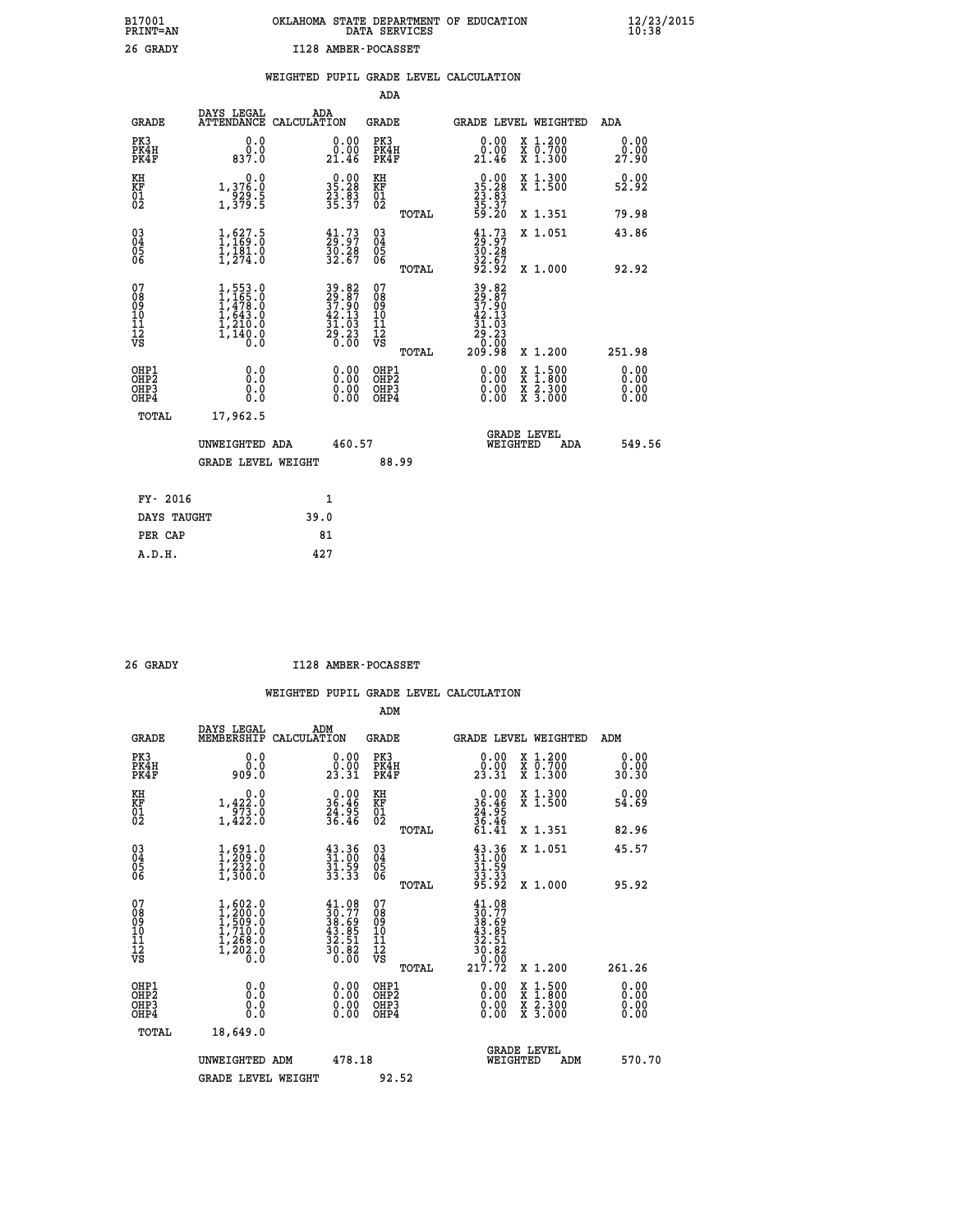|  | OKLAHOMA STATE DEPARTMENT OF EDUCATION<br>DATA SERVICES |  |
|--|---------------------------------------------------------|--|
|  | COUNTY TOTALS                                           |  |

|  |  | WEIGHTED PUPIL GRADE LEVEL CALCULATION |
|--|--|----------------------------------------|
|  |  |                                        |

|                                                                    |                                                                                  |                                                                                | ADA                                       |                                                                     |                                                                                                  |     |                               |
|--------------------------------------------------------------------|----------------------------------------------------------------------------------|--------------------------------------------------------------------------------|-------------------------------------------|---------------------------------------------------------------------|--------------------------------------------------------------------------------------------------|-----|-------------------------------|
| <b>GRADE</b>                                                       | DAYS LEGAL                                                                       | ADA<br>ATTENDANCE CALCULATION                                                  | <b>GRADE</b>                              |                                                                     | GRADE LEVEL WEIGHTED                                                                             |     | ADA                           |
| PK3<br>PK4H<br>PK4F                                                | 340.0<br>2,041.0<br>20,668.0                                                     | $52.33$<br>505.39                                                              | PK3<br>PK4H<br>PK4F                       | $52.33$<br>505.39                                                   | X 1.200<br>X 0.700<br>X 1.300                                                                    |     | 10.09<br>36.63<br>657.01      |
| KH<br><b>KF</b><br>01<br>02                                        | 0.0<br>27,976.5<br>Ž6,739.0<br>28,056.0                                          | $0.00$<br>687.22<br>$\frac{855}{689}. \frac{00}{21}$                           | KH<br>KF<br>01<br>02                      | 0.00<br>687.22<br>655.00<br>889.21<br>1,344.21                      | X 1.300<br>X 1.500                                                                               |     | 0.00<br>1,030.86              |
|                                                                    |                                                                                  |                                                                                | TOTAL                                     |                                                                     | X 1.351                                                                                          |     | 1,816.03                      |
| $\begin{smallmatrix} 03 \\[-4pt] 04 \end{smallmatrix}$<br>05<br>06 | 29,070.5<br>26,850.0<br>27,317.5<br>27,516.5                                     | $715.21$<br>661.59<br>671.54<br>678.56                                         | $\substack{03 \\ 04}$<br>$\frac{05}{06}$  | 715.21<br>661.59<br>671.54<br>678.56<br>2,011.69                    | X 1.051                                                                                          |     | 2,763.38                      |
| 07                                                                 |                                                                                  |                                                                                | TOTAL<br>07                               |                                                                     | X 1.000                                                                                          |     | 2,011.69                      |
| 08<br>09<br>11<br>11<br>12<br>VS                                   | $27,446.5$<br>$25,762.0$<br>$25,224.0$<br>$24,535.5$<br>$22,379.5$<br>$21,303.5$ | $674.29$<br>$634.20$<br>$626.06$<br>$608.93$<br>$553.86$<br>$528.86$<br>$0.00$ | 08<br>09<br>11<br>11<br>12<br>VS          | 674.29<br>634.20<br>626.065<br>608.93<br>553.86<br>528.86<br>528.86 |                                                                                                  |     |                               |
|                                                                    |                                                                                  |                                                                                | TOTAL                                     | 3,626.20                                                            | X 1.200                                                                                          |     | 4,351.45                      |
| OHP1<br>OH <sub>P2</sub><br>OH <sub>P3</sub><br>OH <sub>P4</sub>   | 509.0<br>0.0<br>0.0<br>0.0                                                       | 13.05<br>0.00<br>0.00<br>0.00                                                  | OHP1<br>OH <sub>P</sub> 2<br>OHP3<br>OHP4 | 13.05<br>0.00<br>0.00<br>0.00                                       | $\begin{smallmatrix} x & 1 & 500 \\ x & 1 & 800 \\ x & 2 & 300 \\ x & 3 & 000 \end{smallmatrix}$ |     | 19.58<br>0.00<br>0.00<br>0.00 |
| TOTAL                                                              | 363,735.0                                                                        |                                                                                |                                           |                                                                     |                                                                                                  |     |                               |
|                                                                    | UNWEIGHTED ADA                                                                   | 8,963.71                                                                       |                                           |                                                                     | <b>GRADE LEVEL</b><br>WEIGHTED                                                                   | ADA | 10,685.03                     |
|                                                                    | <b>GRADE LEVEL WEIGHT</b>                                                        |                                                                                | 1,721.32                                  |                                                                     |                                                                                                  |     |                               |
| FY- 2016                                                           |                                                                                  | $\mathbf{1}$                                                                   |                                           |                                                                     |                                                                                                  |     |                               |
| DAYS TAUGHT                                                        |                                                                                  | 502.0                                                                          |                                           |                                                                     |                                                                                                  |     |                               |
| PER CAP                                                            |                                                                                  | 757                                                                            |                                           |                                                                     |                                                                                                  |     |                               |

| A.D.H. | 6,619 |
|--------|-------|
|        |       |

B17001<br>PRINT=AN<br>GRADY

 **GRADY COUNTY TOTALS**

|                                                       |                                                                      |                                                                  | ADM                                              |                                                                                                                                                                                                                                                                                        |                                                                                                  |                          |
|-------------------------------------------------------|----------------------------------------------------------------------|------------------------------------------------------------------|--------------------------------------------------|----------------------------------------------------------------------------------------------------------------------------------------------------------------------------------------------------------------------------------------------------------------------------------------|--------------------------------------------------------------------------------------------------|--------------------------|
| <b>GRADE</b>                                          | DAYS LEGAL<br>MEMBERSHIP                                             | ADM<br>CALCULATION                                               | <b>GRADE</b>                                     | GRADE LEVEL WEIGHTED                                                                                                                                                                                                                                                                   |                                                                                                  | ADM                      |
| PK3<br>PK4H<br>PK4F                                   | 365.0<br>2, 204.0<br>21,912.0                                        | 9.05<br>56.51<br>535.96                                          | PK3<br>PK4H<br>PK4F                              | 9.05<br>56.ŠI<br>535.96                                                                                                                                                                                                                                                                | $\begin{smallmatrix} x & 1.200 \\ x & 0.700 \end{smallmatrix}$<br>X 1.300                        | 10.09<br>39.55<br>696.75 |
| KH<br>KF<br>01<br>02                                  | 0.0<br>29,396.0<br>28,040.0<br>29,346.0                              | 721.98<br>721.98<br>686.84<br>720.92                             | KH<br>KF<br>01<br>02                             | 0.00<br>$721.98686.84720.921,407.76$                                                                                                                                                                                                                                                   | X 1.300<br>X 1.500                                                                               | 0.00<br>1,083.00         |
|                                                       |                                                                      |                                                                  | TOTAL                                            |                                                                                                                                                                                                                                                                                        | X 1.351                                                                                          | 1,901.88                 |
| 03<br>04<br>05<br>06                                  | 30,230.0<br>27,848.0<br>28,381.0<br>28,420.0                         | 743.70<br>686.18<br>697.65<br>700.80                             | $^{03}_{04}$<br>0500                             | 743.70<br>686.18<br>697.65<br>700.80                                                                                                                                                                                                                                                   | X 1.051                                                                                          | 781.63                   |
|                                                       |                                                                      |                                                                  | TOTAL                                            | 2,084.63                                                                                                                                                                                                                                                                               | X 1.000                                                                                          | 2,084.63                 |
| 07<br>08<br>09<br>11<br>11<br>12<br>VS                | 28,571.0<br>26,882.0<br>26,514.0<br>25,875.0<br>23,571.0<br>22,543.0 | 702.05<br>661.87<br>658.22<br>642.39<br>583.46<br>559.69<br>0.00 | 07<br>08<br>09<br>101<br>11<br>12<br>VS<br>TOTAL | 702.05<br>$661.87$<br>$658.22$<br>$642.39$<br>$583.46$<br>$559.69$<br>$0.92$<br>3,807.68                                                                                                                                                                                               | X 1.200                                                                                          | 4,569.22                 |
| OHP1<br>OH <sub>P</sub> 2<br>OH <sub>P3</sub><br>OHP4 | 527.0<br>0.0<br>0.0<br>Ŏ.Ŏ                                           | 13.51<br>0.00<br>0.00                                            | OHP1<br>OHP2<br>OHP3<br>OHP4                     | 13.51<br>$\begin{smallmatrix} 0.00000 & 0.0000 & 0.0000 & 0.0000 & 0.0000 & 0.0000 & 0.0000 & 0.0000 & 0.0000 & 0.0000 & 0.0000 & 0.0000 & 0.0000 & 0.0000 & 0.0000 & 0.0000 & 0.0000 & 0.0000 & 0.0000 & 0.0000 & 0.0000 & 0.0000 & 0.0000 & 0.0000 & 0.0000 & 0.0000 & 0.00$<br>0.00 | $\begin{smallmatrix} x & 1 & 500 \\ x & 1 & 800 \\ x & 2 & 300 \\ x & 3 & 000 \end{smallmatrix}$ | 20.27<br>0.00<br>0.00    |
| TOTAL                                                 | 380,625.0                                                            |                                                                  |                                                  |                                                                                                                                                                                                                                                                                        |                                                                                                  |                          |
|                                                       | UNWEIGHTED ADM                                                       | 9,380.78                                                         |                                                  | <b>GRADE LEVEL</b><br>WEIGHTED                                                                                                                                                                                                                                                         | ADM                                                                                              | 11,187.79                |
|                                                       | <b>GRADE LEVEL WEIGHT</b>                                            |                                                                  | 1,807.01                                         |                                                                                                                                                                                                                                                                                        |                                                                                                  |                          |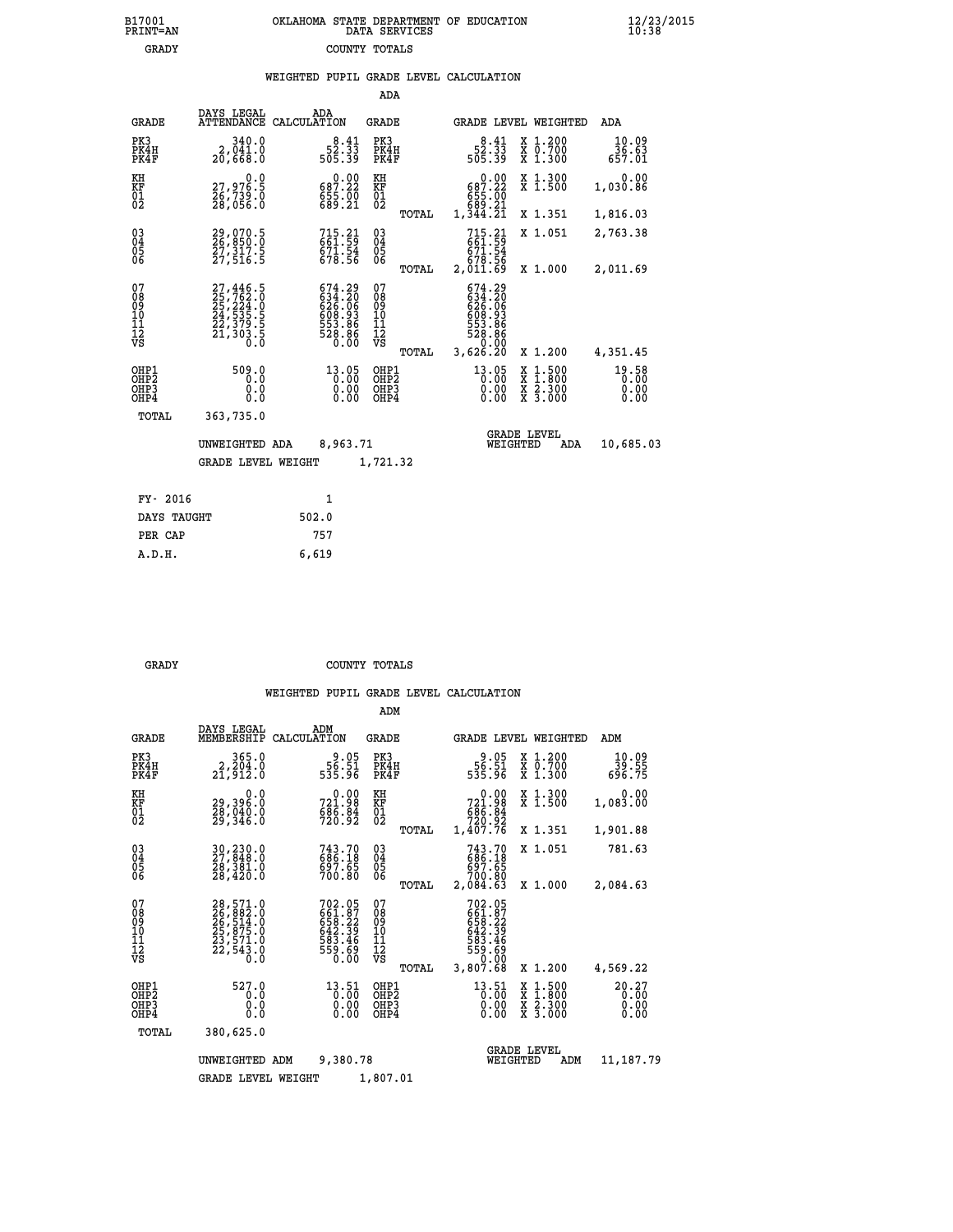| B17001<br>PRINT=AN                                 |                                                     | OKLAHOMA STATE DEPARTMENT OF EDUCATION                                   | DATA SERVICES                                   |                                                                          |                                                                                       | 12/23/2015<br>10:38          |  |
|----------------------------------------------------|-----------------------------------------------------|--------------------------------------------------------------------------|-------------------------------------------------|--------------------------------------------------------------------------|---------------------------------------------------------------------------------------|------------------------------|--|
| 27 GRANT                                           |                                                     | 1054 MEDFORD                                                             |                                                 |                                                                          |                                                                                       |                              |  |
|                                                    |                                                     | WEIGHTED PUPIL GRADE LEVEL CALCULATION                                   |                                                 |                                                                          |                                                                                       |                              |  |
|                                                    |                                                     |                                                                          | ADA                                             |                                                                          |                                                                                       |                              |  |
| <b>GRADE</b>                                       | DAYS LEGAL                                          | ADA<br>ATTENDANCE CALCULATION                                            | GRADE                                           | GRADE LEVEL WEIGHTED                                                     |                                                                                       | ADA                          |  |
| PK3<br>PK4H<br>PK4F                                | 4.0<br>0.0<br>729.0                                 | 0.10<br>0.00<br>17.36                                                    | PK3<br>PK4H<br>PK4F                             | 0.10<br>0.00<br>17.36                                                    | X 1.200<br>X 0.700<br>X 1.300                                                         | 0.12<br>0.00<br>22.57        |  |
| KH<br>KF<br>$\overline{01}$                        | 0.0<br>637.5<br>$1,\frac{451}{039}\cdot\frac{5}{5}$ | 0.00<br>$\frac{15.18}{10.75}$                                            | KH<br>KF<br>$\overline{01}$                     | 0.00<br>15.18<br>$\frac{10}{24}$ : 75<br>$\frac{24}{35}$ : 50            | X 1.300<br>X 1.500                                                                    | 0.00<br>22.77                |  |
|                                                    |                                                     |                                                                          | TOTAL                                           |                                                                          | X 1.351                                                                               | 47.96                        |  |
| $\begin{matrix} 03 \\ 04 \\ 05 \\ 06 \end{matrix}$ | $1,315.0$<br>$822.0$<br>570.5<br>746.5              | 31.31<br>19.57<br>13.58<br>17.77                                         | 030404<br>ŎĞ                                    | $31.31$<br>$19.57$<br>$\frac{13.58}{17.77}$<br>50.92                     | X 1.051                                                                               | 32.91                        |  |
|                                                    |                                                     |                                                                          | TOTAL                                           |                                                                          | X 1,000                                                                               | 50.92                        |  |
| 07<br>08<br>09<br>10<br>11<br>Ī2<br>VS             | 944.0<br>691.0<br>0.0                               | $22.48$<br>$16.64$<br>$24.89$<br>$22.13$<br>$14.21$<br>$16.45$<br>$0.00$ | 07<br>08<br>09<br>10<br>11<br>īā<br>vs<br>TOTAL | $22.48$<br>$16.64$<br>24.09<br>22.13<br>14.21<br>16.45<br>0.00<br>116.80 | X 1.200                                                                               | 140.16                       |  |
| OHP1<br>OHP <sub>2</sub><br>OHP3<br>OHP4           | 0.0<br>0.0<br>0.0<br>0.0                            | 0.00<br>0.00<br>0.00                                                     | OHP1<br>OHP <sub>2</sub><br>OHP3<br>OHP4        | 0.00<br>0.00<br>0.00                                                     | $\frac{x}{x}$ $\frac{1.500}{1.800}$<br>$\frac{\overline{x}}{x}$ $\frac{2.300}{3.000}$ | 0.00<br>0.00<br>0.00<br>0.00 |  |
| TOTAL                                              | 11,220.5                                            |                                                                          |                                                 |                                                                          |                                                                                       |                              |  |
|                                                    | UNWEIGHTED ADA                                      | 267.17                                                                   |                                                 | <b>GRADE LEVEL</b><br>WEIGHTED                                           | ADA                                                                                   | 317.41                       |  |
|                                                    | <b>GRADE LEVEL WEIGHT</b>                           |                                                                          | 50.24                                           |                                                                          |                                                                                       |                              |  |
| FY- 2016                                           |                                                     | 1                                                                        |                                                 |                                                                          |                                                                                       |                              |  |
| DAYS TAUGHT                                        |                                                     | 42.0                                                                     |                                                 |                                                                          |                                                                                       |                              |  |
| PER CAP                                            |                                                     | 167                                                                      |                                                 |                                                                          |                                                                                       |                              |  |

| 27 GRANT | 1054 MEDFORD |
|----------|--------------|

 **WEIGHTED PUPIL GRADE LEVEL CALCULATION ADM DAYS LEGAL ADM GRADE MEMBERSHIP CALCULATION GRADE GRADE LEVEL WEIGHTED ADM PK3 4.0 0.10 PK3 0.10 X 1.200 0.12 PK4H 0.0 0.00 PK4H 0.00 X 0.700 0.00 PK4F 756.0 18.00 PK4F 18.00 X 1.300 23.40 KH 0.0 0.00 KH 0.00 X 1.300 0.00 KF 671.0 15.98 KF 15.98 X 1.500 23.97 01 458.0 10.90 01 10.90 02 1,060.0 25.24 02 25.24 TOTAL 36.14 X 1.351 48.83 03 1,344.0 32.00 03 32.00 X 1.051 33.63 04 851.0 20.26 04 20.26 05 588.0 14.00 05 14.00** 06 766.0 18.24 06 <sub>momas</sub> 18.24  **TOTAL 52.50 X 1.000 52.50** 07 962.0 22.90 07 22.90<br>
08 1,060.0 17.45 08 17.45<br>
10 1,002.0 23.86 10 23.86<br>
11 626.0 14.92 11 14.92<br>
VS 714.0 10.00 VS 0.000<br>
12 0.00 VS 0.000  **TOTAL 121.37 X 1.200 145.64 OHP1 0.0 0.00 OHP1 0.00 X 1.500 0.00 OHP2 0.0 0.00 OHP2 0.00 X 1.800 0.00 OHP3 0.0 0.00 OHP3 0.00 X 2.300 0.00 OHP4 0.0 0.00 OHP4 0.00 X 3.000 0.00 TOTAL 11,595.0 GRADE LEVEL UNWEIGHTED ADM 276.09 WEIGHTED ADM 328.09** GRADE LEVEL WEIGHT 52.00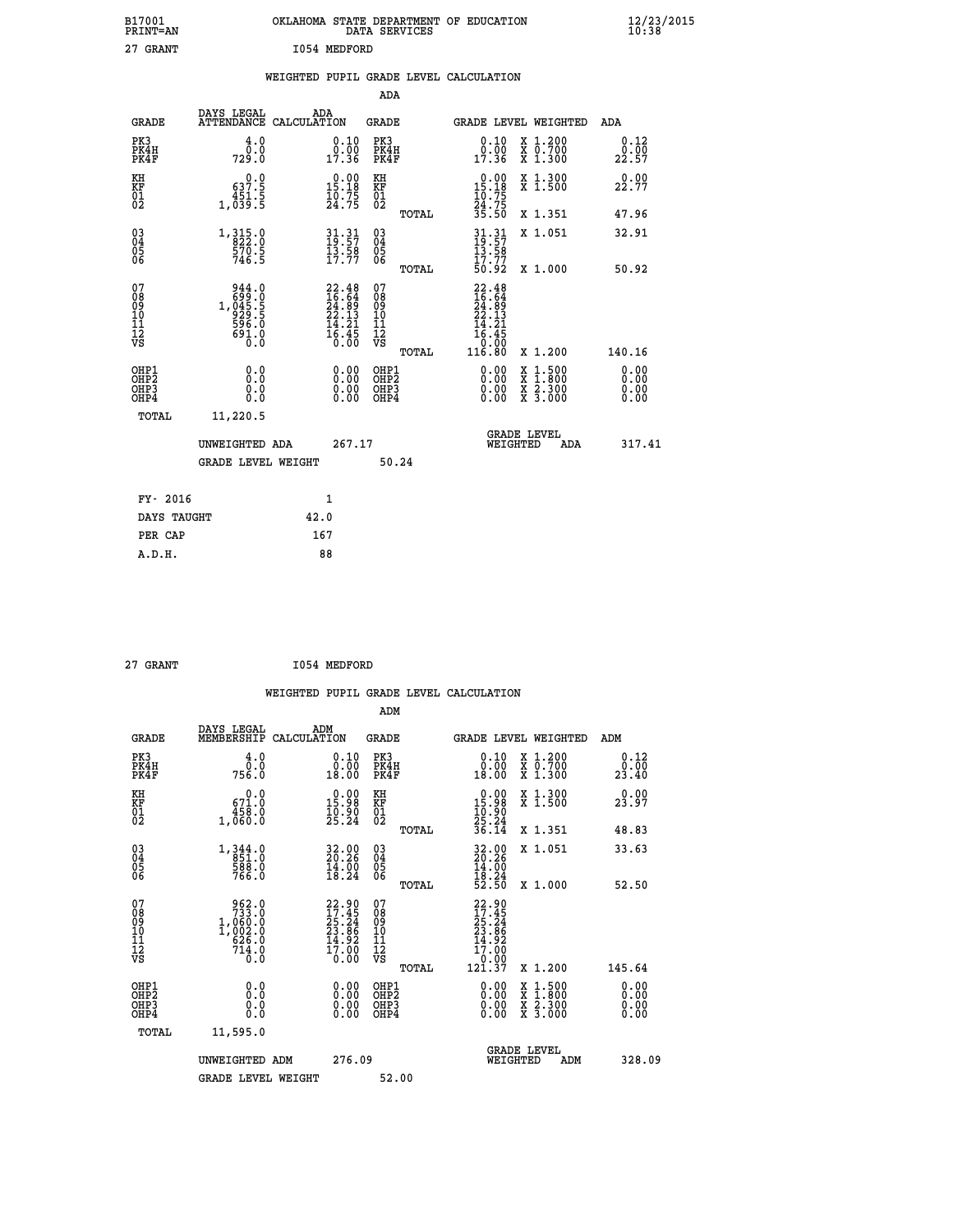|  | OKLAHOMA STATE DEPARTMENT OF EDUCATION<br>DATA SERVICES |  |
|--|---------------------------------------------------------|--|
|  | 1090 POND CREEK-HUNTER                                  |  |

|  |  | WEIGHTED PUPIL GRADE LEVEL CALCULATION |
|--|--|----------------------------------------|
|  |  |                                        |

|                                                                    |                                                                                                     |              |                                                                             | ADA                                       |       |                                                                |                                                                                                  |                              |
|--------------------------------------------------------------------|-----------------------------------------------------------------------------------------------------|--------------|-----------------------------------------------------------------------------|-------------------------------------------|-------|----------------------------------------------------------------|--------------------------------------------------------------------------------------------------|------------------------------|
| <b>GRADE</b>                                                       | DAYS LEGAL<br>ATTENDANCE CALCULATION                                                                | ADA          |                                                                             | <b>GRADE</b>                              |       |                                                                | GRADE LEVEL WEIGHTED                                                                             | ADA                          |
| PK3<br>PK4H<br>PK4F                                                | 0.0<br>0.0<br>1,031.0                                                                               |              | 0.00<br>21.04                                                               | PK3<br>PK4H<br>PK4F                       |       | 0.00<br>ŏ:ŏŏ<br>21:04                                          | X 1.200<br>X 0.700<br>X 1.300                                                                    | 0.00<br>0.00<br>27.35        |
| KH<br><b>KF</b><br>01<br>02                                        | 0.0<br>1,358:5<br>1,350:5<br>1,521:5                                                                |              | 27.72<br>$\frac{57.56}{31.05}$                                              | KH<br>KF<br>01<br>02                      |       | 27.72<br>$\frac{27.56}{31.05}$<br>58.61                        | X 1.300<br>X 1.500                                                                               | 0.00<br>41.58                |
|                                                                    |                                                                                                     |              |                                                                             |                                           | TOTAL |                                                                | X 1.351                                                                                          | 79.18                        |
| $\begin{smallmatrix} 03 \\[-4pt] 04 \end{smallmatrix}$<br>05<br>06 | $1, 495.5$<br>$1, 128.5$<br>$1, 262.5$<br>$1, 654.5$                                                |              | 30.52<br>23.03<br>25.77<br>33.77                                            | $\substack{03 \\ 04}$<br>Ŏ5<br>06         | TOTAL | 30:52<br>23:03<br>25:77<br>33:77<br>33:57                      | X 1.051<br>X 1.000                                                                               | 32.08<br>82.57               |
| 07<br>08901112<br>1112<br>VS                                       | $\begin{smallmatrix} & 826.5\\ 1,192.5\\ 911.0\\ 1,263.5\\ 1,000.0\\ 833.0\\ 0.0 \end{smallmatrix}$ |              | $16.87$<br>$24.34$<br>$18.59$<br>$25.84$<br>$20.41$<br>$\frac{17.14}{0.00}$ | 07<br>08<br>09<br>11<br>11<br>12<br>VS    |       | $16.87$<br>$24.34$<br>$18.59$<br>$25.84$<br>$20.41$<br>$17.14$ |                                                                                                  |                              |
|                                                                    |                                                                                                     |              |                                                                             |                                           | TOTAL | 10.00<br>123.19                                                | X 1.200                                                                                          | 147.83                       |
| OHP1<br>OH <sub>P</sub> 2<br>OH <sub>P3</sub><br>OH <sub>P4</sub>  | 0.0<br>0.0<br>0.0                                                                                   |              | 0.00<br>$\begin{smallmatrix} 0.00 \ 0.00 \end{smallmatrix}$                 | OHP1<br>OH <sub>P</sub> 2<br>OHP3<br>OHP4 |       | 0.00<br>0.00<br>0.00                                           | $\begin{smallmatrix} x & 1 & 500 \\ x & 1 & 800 \\ x & 2 & 300 \\ x & 3 & 000 \end{smallmatrix}$ | 0.00<br>0.00<br>0.00<br>0.00 |
| TOTAL                                                              | 16,829.0                                                                                            |              |                                                                             |                                           |       |                                                                |                                                                                                  |                              |
|                                                                    | UNWEIGHTED ADA                                                                                      |              | 343.65                                                                      |                                           |       |                                                                | GRADE LEVEL<br>WEIGHTED<br>ADA                                                                   | 410.59                       |
|                                                                    | <b>GRADE LEVEL WEIGHT</b>                                                                           |              |                                                                             |                                           | 66.94 |                                                                |                                                                                                  |                              |
| FY- 2016                                                           |                                                                                                     | $\mathbf{1}$ |                                                                             |                                           |       |                                                                |                                                                                                  |                              |
| DAYS TAUGHT                                                        |                                                                                                     | 49.0         |                                                                             |                                           |       |                                                                |                                                                                                  |                              |
| PER CAP                                                            |                                                                                                     | 123          |                                                                             |                                           |       |                                                                |                                                                                                  |                              |

| <b>RANT</b> |
|-------------|
|             |

 **A.D.H. 140**

 **B17001<br>PRINT=AN<br>27 GRANT** 

 **27 GRANT 1090 POND CREEK-HUNTER** 

|                                                      |                                                                                                                                                                                                                                   |                                                                                              | ADM                                                 |                                                                                                  |                                          |                              |
|------------------------------------------------------|-----------------------------------------------------------------------------------------------------------------------------------------------------------------------------------------------------------------------------------|----------------------------------------------------------------------------------------------|-----------------------------------------------------|--------------------------------------------------------------------------------------------------|------------------------------------------|------------------------------|
| <b>GRADE</b>                                         | DAYS LEGAL<br>MEMBERSHIP                                                                                                                                                                                                          | ADM<br>CALCULATION                                                                           | <b>GRADE</b>                                        |                                                                                                  | GRADE LEVEL WEIGHTED                     | ADM                          |
| PK3<br>PK4H<br>PK4F                                  | 0.0<br>0.0<br>1,065.Ŏ                                                                                                                                                                                                             | $\begin{smallmatrix} 0.00\\ 0.00\\ 21.73 \end{smallmatrix}$                                  | PK3<br>PK4H<br>PK4F                                 | $\begin{smallmatrix} 0.00\\ 0.00\\ 21.73 \end{smallmatrix}$                                      | X 1.200<br>X 0.700<br>X 1.300            | 0.00<br>0.00<br>28.25        |
| KH<br>KF<br>01<br>02                                 | 0.0<br>$1,435.0$<br>$1,414.0$<br>$1,568.0$                                                                                                                                                                                        | $\begin{smallmatrix} 0.00\\ 29.29\\ 28.86\\ 32.00 \end{smallmatrix}$                         | KH<br>KF<br>01<br>02                                | $\begin{smallmatrix} 0.00\\29.29\\28.86\\32.00\\ 60.86 \end{smallmatrix}$                        | X 1.300<br>X 1.500                       | 0.00<br>43.94                |
|                                                      |                                                                                                                                                                                                                                   |                                                                                              | TOTAL                                               |                                                                                                  | X 1.351                                  | 82.22                        |
| 03<br>04<br>05<br>06                                 | $1, 543.0$<br>$1, 176.0$<br>$1, 296.0$<br>1,711.0                                                                                                                                                                                 | 31.49<br>24.00<br>26.45<br>34.92                                                             | $\begin{array}{c} 03 \\ 04 \\ 05 \\ 06 \end{array}$ | 31.49<br>24.00<br>26.45<br>34.92<br>35.37                                                        | X 1.051                                  | 33.10                        |
|                                                      |                                                                                                                                                                                                                                   |                                                                                              | TOTAL                                               |                                                                                                  | X 1.000                                  | 85.37                        |
| 07<br>08<br>09<br>101<br>112<br>VS                   | $\begin{smallmatrix} & 8 & 8 & 2 & . & 0 \\ 1 & , & 2 & 5 & 6 & . & 0 \\ 9 & 7 & 6 & . & 0 & 0 \\ 1 & , & 3 & 5 & 5 & . & 0 \\ 1 & , & 0 & 2 & 0 & . & 0 \\ 9 & 5 & 7 & . & 0 & . & 0 \\ 0 & . & 0 & 0 & . & 0 \end{smallmatrix}$ | $\begin{smallmatrix} 18.00\\ 25.63\\ 19.92\\ 27.82\\ 20.82\\ 20.04\\ 0.00 \end{smallmatrix}$ | 07<br>08<br>09<br>11<br>11<br>12<br>VS              | $\begin{smallmatrix} 18.00\ 25.63\ 19.922\ 27.822\ 20.82\ 20.04\ 0.00\ 132.23 \end{smallmatrix}$ |                                          |                              |
|                                                      |                                                                                                                                                                                                                                   |                                                                                              | TOTAL                                               |                                                                                                  | X 1.200                                  | 158.68                       |
| OHP1<br>OHP2<br>OHP <sub>3</sub><br>OH <sub>P4</sub> | 0.0<br>$\begin{smallmatrix} 0.0 & 0 \ 0.0 & 0 \end{smallmatrix}$                                                                                                                                                                  | $0.00$<br>$0.00$<br>0.00                                                                     | OHP1<br>OHP2<br>OHP <sub>3</sub>                    | $0.00$<br>$0.00$<br>0.00                                                                         | X 1:500<br>X 1:800<br>X 2:300<br>X 3:000 | 0.00<br>0.00<br>0.00<br>0.00 |
| TOTAL                                                | 17,654.0                                                                                                                                                                                                                          |                                                                                              |                                                     |                                                                                                  |                                          |                              |
|                                                      | UNWEIGHTED ADM                                                                                                                                                                                                                    | 360.97                                                                                       |                                                     |                                                                                                  | GRADE LEVEL<br>WEIGHTED<br>ADM           | 431.56                       |
|                                                      | <b>GRADE LEVEL WEIGHT</b>                                                                                                                                                                                                         |                                                                                              | 70.59                                               |                                                                                                  |                                          |                              |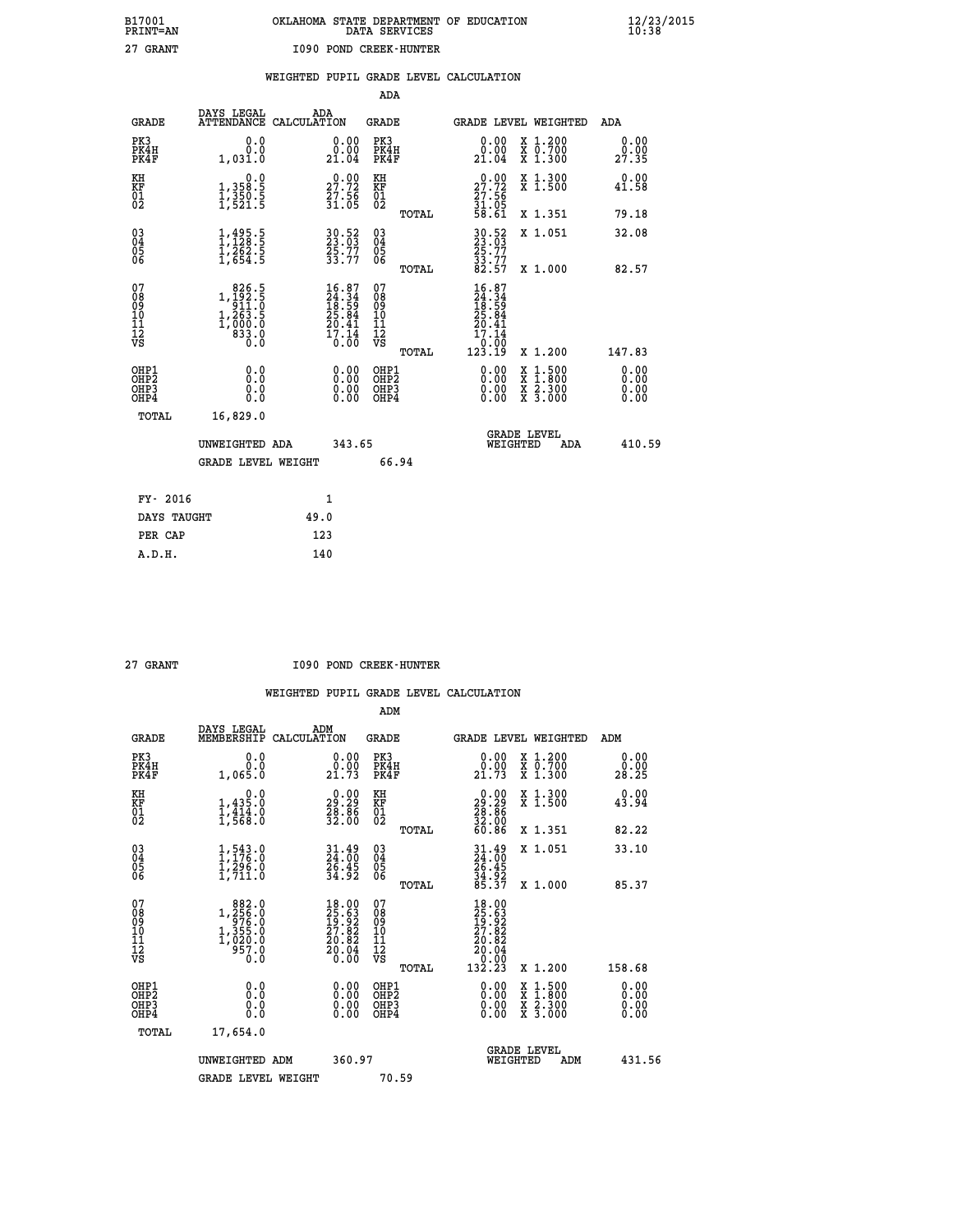|  | OKLAHOMA STATE DEPARTMENT OF EDUCATION<br>DATA SERVICES |  |
|--|---------------------------------------------------------|--|
|  | 1095 DEER CREEK-LAMONT                                  |  |

|  |  | WEIGHTED PUPIL GRADE LEVEL CALCULATION |
|--|--|----------------------------------------|
|  |  |                                        |

|                                                    |                                                                      |                                                                                          | ADA                                    |       |                                                                                                                                    |   |                                          |                              |
|----------------------------------------------------|----------------------------------------------------------------------|------------------------------------------------------------------------------------------|----------------------------------------|-------|------------------------------------------------------------------------------------------------------------------------------------|---|------------------------------------------|------------------------------|
| <b>GRADE</b>                                       | DAYS LEGAL<br><b>ATTENDANCE</b>                                      | ADA<br>CALCULATION                                                                       | GRADE                                  |       | GRADE LEVEL WEIGHTED                                                                                                               |   |                                          | <b>ADA</b>                   |
| PK3<br>PK4H<br>PK4F                                | 0.0<br>0.0<br>585.0                                                  | 0.00<br>0.00<br>13.60                                                                    | PK3<br>PK4H<br>PK4F                    |       | 0.00<br>0.00<br>13.60                                                                                                              |   | X 1.200<br>X 0.700<br>X 1.300            | 0.00<br>0.00<br>17.68        |
| KH<br><b>KF</b><br>01<br>02                        | 0.0<br>502.5<br>357.5<br>622.0                                       | $0.00$<br>11.69<br>$\frac{8.31}{14.47}$                                                  | KH<br>KF<br>01<br>02                   |       | $\begin{array}{r} 0.00 \\[-4pt] 11.69 \\[-4pt] 8.31 \\[-4pt] 14.47 \\[-4pt] 22.78 \end{array}$                                     |   | X 1.300<br>$\bar{x}$ 1.500               | 0.00<br>17.54                |
|                                                    |                                                                      |                                                                                          |                                        | TOTAL |                                                                                                                                    |   | X 1.351                                  | 30.78                        |
| $\begin{matrix} 03 \\ 04 \\ 05 \\ 06 \end{matrix}$ | 185.5<br>$\frac{331.0}{546.0}$                                       | 11.27<br>$\frac{7}{12}$ $\frac{55}{70}$                                                  | 03<br>04<br>05<br>06                   |       | $\begin{array}{c} 11.27 \\[-4pt] 12.92 \\[-4pt] 7.59 \\[-4pt] 12.70 \\[-4pt] 33.21 \end{array}$                                    |   | X 1.051                                  | 11.84                        |
|                                                    |                                                                      |                                                                                          |                                        | TOTAL |                                                                                                                                    |   | X 1.000                                  | 33.21                        |
| 07<br>08<br>09<br>101<br>11<br>12<br>VS            | 488.0<br>380.5<br>864.5<br>826.5<br>526.5<br>684.0<br>591.5<br>591.5 | $\begin{array}{c} 11.35 \\ 8.85 \\ 20.10 \\ 12.32 \\ 15.97 \\ 13.76 \end{array}$<br>0.00 | 07<br>08<br>09<br>11<br>11<br>12<br>VS | TOTAL | $\begin{array}{c} 11\cdot 35\\ 8\cdot 50\\ 20\cdot 10\\ 12\cdot 32\\ 15\cdot 97\\ 13\cdot 76\\ 0\cdot 00\\ 82\cdot 35 \end{array}$ |   | X 1.200                                  | 98.82                        |
|                                                    |                                                                      |                                                                                          |                                        |       |                                                                                                                                    |   |                                          |                              |
| OHP1<br>OHP2<br>OHP3<br>OH <sub>P4</sub>           | 0.0<br>0.0<br>0.0                                                    | 0.00<br>$\begin{smallmatrix} 0.00 \ 0.00 \end{smallmatrix}$                              | OHP1<br>OHP2<br>OHP3<br>OHP4           |       | $0.00$<br>$0.00$<br>0.00                                                                                                           | X | $1.500$<br>$1.800$<br>X 2.300<br>X 3.000 | 0.00<br>0.00<br>0.00<br>0.00 |
| TOTAL                                              | 7,520.0                                                              |                                                                                          |                                        |       |                                                                                                                                    |   |                                          |                              |
|                                                    | UNWEIGHTED ADA                                                       | 174.90                                                                                   |                                        |       | WEIGHTED                                                                                                                           |   | <b>GRADE LEVEL</b><br>ADA                | 209.87                       |
|                                                    | <b>GRADE LEVEL WEIGHT</b>                                            |                                                                                          |                                        | 34.97 |                                                                                                                                    |   |                                          |                              |
| FY- 2016                                           |                                                                      | $\mathbf{1}$                                                                             |                                        |       |                                                                                                                                    |   |                                          |                              |
| DAYS TAUGHT                                        |                                                                      | 43.0                                                                                     |                                        |       |                                                                                                                                    |   |                                          |                              |
|                                                    |                                                                      |                                                                                          |                                        |       |                                                                                                                                    |   |                                          |                              |

| . тп<br>۰ |
|-----------|
|           |

 **PER CAP 143 A.D.H. 122**

 **B17001<br>PRINT=AN<br>27 GRANT** 

 **27 GRANT I095 DEER CREEK-LAMONT**

|                                                      |                                                                      |                                                                                                          | ADM                                                 |                                                                                                |                                          |                       |
|------------------------------------------------------|----------------------------------------------------------------------|----------------------------------------------------------------------------------------------------------|-----------------------------------------------------|------------------------------------------------------------------------------------------------|------------------------------------------|-----------------------|
| <b>GRADE</b>                                         | DAYS LEGAL<br>MEMBERSHIP                                             | ADM<br>CALCULATION                                                                                       | <b>GRADE</b>                                        |                                                                                                | GRADE LEVEL WEIGHTED                     | ADM                   |
| PK3<br>PK4H<br>PK4F                                  | 0.0<br>$\begin{smallmatrix} 0.0 & 0 \ 6 & 15 & 0 \end{smallmatrix}$  | $\begin{smallmatrix} 0.00\\ 0.00\\ 14.30 \end{smallmatrix}$                                              | PK3<br>PK4H<br>PK4F                                 | $\begin{smallmatrix} 0.00\\ 0.00\\ 14.30 \end{smallmatrix}$                                    | X 1.200<br>X 0.700<br>X 1.300            | 0.00<br>0.00<br>18.59 |
| KH<br>KF<br>01<br>02                                 | $516.0$<br>$367.0$<br>$645.0$                                        | $\begin{smallmatrix} 0.00\\12.00\\8.53\\15.00 \end{smallmatrix}$                                         | KH<br>KF<br>01<br>02                                | $\begin{array}{c} 0.00 \\[-4pt] 12.00 \\[-4pt] 8.53 \\[-4pt] 15.00 \\[-4pt] 23.53 \end{array}$ | X 1.300<br>X 1.500                       | 0.00<br>18.00         |
|                                                      |                                                                      |                                                                                                          | TOTAL                                               |                                                                                                | X 1.351                                  | 31.79                 |
| 03<br>04<br>05<br>06                                 | 496.0<br>579.0<br>348.0<br>559.0                                     | $\begin{array}{c} 11\cdot 52\\13\cdot 47\\7\cdot 96\\13\cdot 00\end{array}$                              | $\begin{array}{c} 03 \\ 04 \\ 05 \\ 06 \end{array}$ | $\frac{11}{13}$ : 47<br>7.96                                                                   | X 1.051                                  | 12.11                 |
|                                                      |                                                                      |                                                                                                          | TOTAL                                               | $\frac{13.00}{34.43}$                                                                          | X 1.000                                  | 34.43                 |
| 07<br>08<br>09<br>101<br>112<br>VS                   | 495.0<br>387.0<br>875.0<br>875.0<br>555.0<br>727.0<br>602.0<br>602.0 | $\begin{smallmatrix} 11.51 \\ 9.00 \\ 20.35 \\ 13.00 \\ 17.00 \end{smallmatrix}$<br>$\frac{14.00}{0.00}$ | 07<br>08<br>09<br>11<br>11<br>12<br>VS              | $\begin{smallmatrix}11.51\\9.00\\20.35\\13.00\\17.00\\14.00\\0.00\end{smallmatrix}$            |                                          |                       |
|                                                      |                                                                      |                                                                                                          | TOTAL                                               | 84.86                                                                                          | X 1.200                                  | 101.83                |
| OHP1<br>OHP2<br>OH <sub>P3</sub><br>OH <sub>P4</sub> | 0.0<br>0.000                                                         |                                                                                                          | OHP1<br>OHP2<br>OHP <sub>3</sub>                    | $0.00$<br>$0.00$<br>0.00                                                                       | X 1:500<br>X 1:800<br>X 2:300<br>X 3:000 | 0.00<br>0.00<br>0.00  |
| TOTAL                                                | 7,766.0                                                              |                                                                                                          |                                                     |                                                                                                |                                          |                       |
|                                                      | UNWEIGHTED ADM                                                       | 180.64                                                                                                   |                                                     |                                                                                                | GRADE LEVEL<br>WEIGHTED<br>ADM           | 216.75                |
|                                                      | <b>GRADE LEVEL WEIGHT</b>                                            |                                                                                                          | 36.11                                               |                                                                                                |                                          |                       |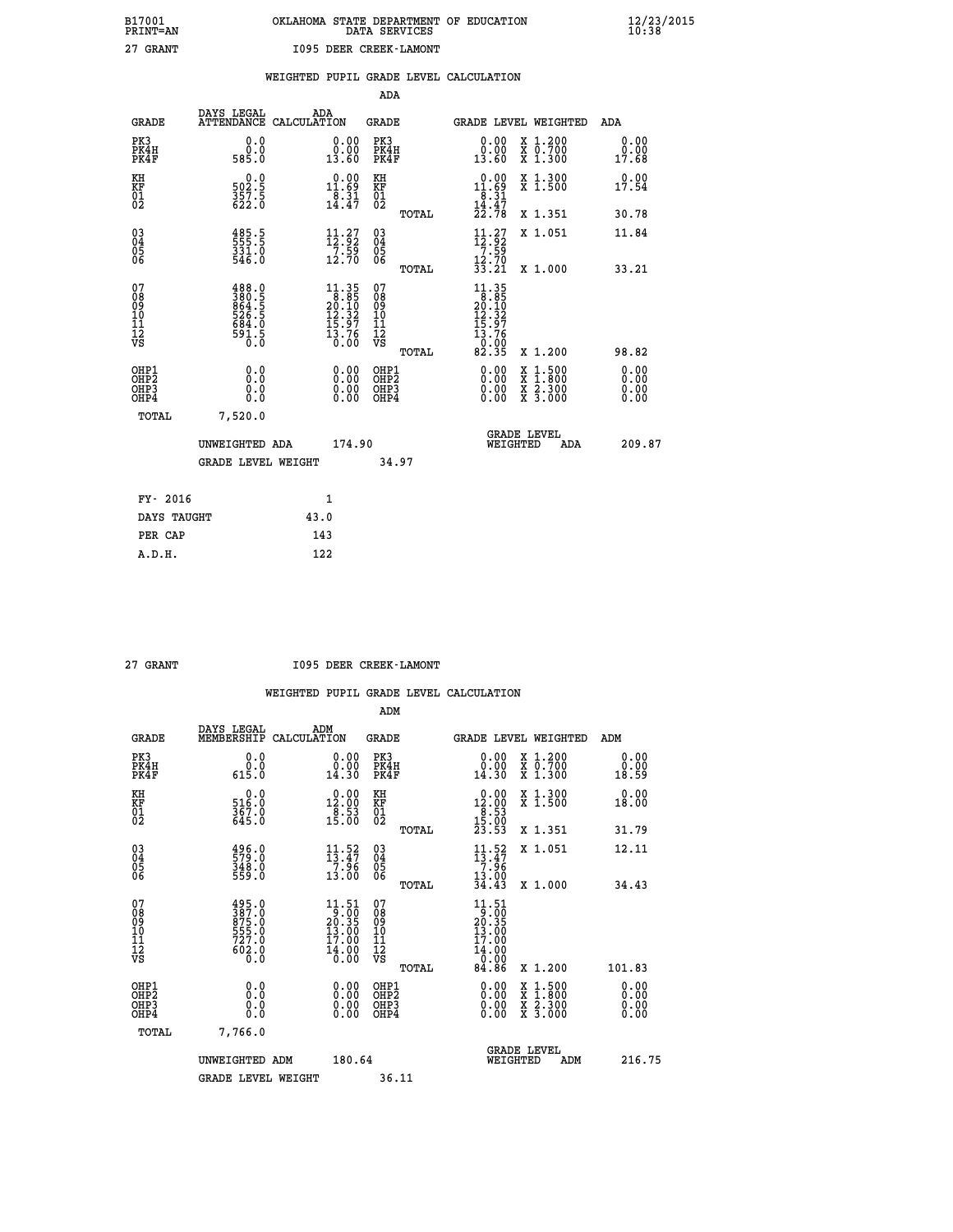|               | OKLAHOMA STATE DEPARTMENT OF EDUCATION<br>DATA SERVICES |  |
|---------------|---------------------------------------------------------|--|
| COUNTY TOTALS |                                                         |  |

| <b>GRANT</b>                                       |                                                                | COUNTY TOTALS                                                        |                                                      |       |                                                                               |          |                                                                                                                                              |                       |  |
|----------------------------------------------------|----------------------------------------------------------------|----------------------------------------------------------------------|------------------------------------------------------|-------|-------------------------------------------------------------------------------|----------|----------------------------------------------------------------------------------------------------------------------------------------------|-----------------------|--|
|                                                    |                                                                |                                                                      |                                                      |       | WEIGHTED PUPIL GRADE LEVEL CALCULATION                                        |          |                                                                                                                                              |                       |  |
|                                                    |                                                                |                                                                      | ADA                                                  |       |                                                                               |          |                                                                                                                                              |                       |  |
| <b>GRADE</b>                                       | DAYS LEGAL ADA ATTENDANCE CALCULATION                          |                                                                      | <b>GRADE</b>                                         |       |                                                                               |          | GRADE LEVEL WEIGHTED                                                                                                                         | ADA                   |  |
| PK3<br>PK4H<br>PK4F                                | 4.0<br>ة:ة<br>2,345.0                                          | $\begin{smallmatrix} 0.10\\ 0.00\\ 52.00 \end{smallmatrix}$          | PK3<br>PK4H<br>PK4F                                  |       | $\begin{smallmatrix} 0.10\\ 0.00\\ 52.00 \end{smallmatrix}$                   |          | X 1.200<br>X 0.700<br>X 1.300                                                                                                                | 0.12<br>0.00<br>67.60 |  |
| KH<br>KF<br>01<br>02                               | 0.0<br>2,498:5<br>2,159:5<br>3,183:0                           | $\begin{smallmatrix} 0.00\\ 54.59\\ 46.52\\ 70.27 \end{smallmatrix}$ | KH<br>KF<br>01<br>02                                 |       | $\begin{smallmatrix} &0.00\\ 54.59\\ 46.62\\ 70.27\\ 116.89\end{smallmatrix}$ |          | X 1.300<br>X 1.500                                                                                                                           | 0.00<br>81.89         |  |
|                                                    |                                                                |                                                                      |                                                      | TOTAL |                                                                               |          | X 1.351                                                                                                                                      | 157.92                |  |
| $\begin{matrix} 03 \\ 04 \\ 05 \\ 06 \end{matrix}$ | 3,296.0<br>2,506.0<br>2,164.0<br>2,947.0                       | $73.10$<br>55.52<br>46.94<br>64.24                                   | $\begin{array}{c} 03 \\ 04 \\ 05 \\ 06 \end{array}$  |       | $73.10$<br>55.52<br>46.94<br>464.24<br>166.70                                 |          | X 1.051                                                                                                                                      | 243.53                |  |
|                                                    |                                                                |                                                                      |                                                      | TOTAL |                                                                               |          | X 1.000                                                                                                                                      | 166.70                |  |
| 07<br>08<br>09<br>001<br>11<br>11<br>12<br>VS      | 2,258.5<br>2,272.0<br>2,821.0<br>2,719.5<br>2,280.0<br>2,115.5 | 50.70<br>49.83<br>63.58<br>60.29<br>60.59<br>50.59<br>57.35<br>0.00  | 07<br>08<br>09<br>11<br>11<br>12<br>VS               | TOTAL | 50.70<br>49.83<br>63.58<br>60.29<br>60.59<br>50.595<br>0:00<br>322.34         |          | X 1.200                                                                                                                                      | 386.81                |  |
| OHP1                                               |                                                                |                                                                      |                                                      |       |                                                                               |          |                                                                                                                                              | 0.00                  |  |
| OHP <sub>2</sub><br>OHP3<br>OHP4                   | 0.0<br>0.0<br>0.0                                              | $0.00$<br>$0.00$<br>0.00                                             | OHP1<br>OHP2<br>OHP <sub>3</sub><br>OHP <sub>4</sub> |       | 0.00<br>0.00                                                                  |          | $\begin{smallmatrix} \mathtt{X} & 1\cdot500 \\ \mathtt{X} & 1\cdot800 \\ \mathtt{X} & 2\cdot300 \\ \mathtt{X} & 3\cdot000 \end{smallmatrix}$ | 0.00<br>0.00<br>0.00  |  |
| TOTAL                                              | 35,569.5                                                       |                                                                      |                                                      |       |                                                                               |          |                                                                                                                                              |                       |  |
|                                                    | UNWEIGHTED ADA                                                 | 785.72                                                               |                                                      |       |                                                                               | WEIGHTED | <b>GRADE LEVEL</b><br><b>ADA</b>                                                                                                             | 937.87                |  |
|                                                    | <b>GRADE LEVEL WEIGHT</b>                                      |                                                                      | 152.15                                               |       |                                                                               |          |                                                                                                                                              |                       |  |
| FY- 2016                                           |                                                                | 1                                                                    |                                                      |       |                                                                               |          |                                                                                                                                              |                       |  |
|                                                    |                                                                |                                                                      |                                                      |       |                                                                               |          |                                                                                                                                              |                       |  |

| FY- 2016    |       |
|-------------|-------|
| DAYS TAUGHT | 134.0 |
| PER CAP     | 433   |
| A.D.H.      | 350   |
|             |       |

**B17001<br>PRINT=AN** 

GRANT **GRANT** COUNTY TOTALS

|                                          |                                                                             |                                                                      | ADM                                                 |                                                                           |                                          |                              |
|------------------------------------------|-----------------------------------------------------------------------------|----------------------------------------------------------------------|-----------------------------------------------------|---------------------------------------------------------------------------|------------------------------------------|------------------------------|
| <b>GRADE</b>                             | DAYS LEGAL<br>MEMBERSHIP                                                    | ADM<br>CALCULATION                                                   | <b>GRADE</b>                                        | GRADE LEVEL WEIGHTED                                                      |                                          | ADM                          |
| PK3<br>PK4H<br>PK4F                      | 4.0<br>Ō.O<br>2,436.0                                                       | $0.10$<br>$0.00$<br>54.03                                            | PK3<br>PK4H<br>PK4F                                 | $\begin{smallmatrix} 0.10\\ 0.00\\ 54.03 \end{smallmatrix}$               | X 1.200<br>X 0.700<br>X 1.300            | 0.12<br>0.00<br>70.24        |
| KH<br>KF<br>01<br>02                     | 0.0<br>2,622:0<br>2,239:0<br>3,273:0                                        | $\begin{smallmatrix} 0.00\\ 57.27\\ 48.29\\ 72.24 \end{smallmatrix}$ | KH<br>KF<br>01<br>02                                | $\begin{smallmatrix}&&0.00\\57.27\\48.29\\72.24\\120.53\end{smallmatrix}$ | X 1.300<br>X 1.500                       | 0.00<br>85.91                |
|                                          |                                                                             |                                                                      | TOTAL                                               |                                                                           | X 1.351                                  | 162.84                       |
| 03<br>04<br>05<br>06                     | 3,383.0<br>2,606.0<br>2,232.0<br>3,036.0                                    | $75.01$<br>$57.73$<br>$48.41$<br>$66.16$                             | $\begin{array}{c} 03 \\ 04 \\ 05 \\ 06 \end{array}$ | $75.01$<br>57.73<br>48.41<br>46.16<br>56.16<br>172.30                     | X 1.051                                  | 78.84                        |
|                                          |                                                                             |                                                                      | TOTAL                                               |                                                                           | X 1.000                                  | 172.30                       |
| 07<br>08<br>09<br>101<br>112<br>VS       | 2, 339.0<br>2, 376.0<br>2, 911.0<br>2, 912.0<br>2, 373.0<br>2, 273.0<br>0.0 | 52.41<br>52.08<br>65.51<br>64.68<br>64.68<br>52.74<br>51.04<br>51.04 | 07<br>08<br>09<br>11<br>11<br>12<br>VS<br>TOTAL     | 52.41<br>52.081<br>64.64<br>64.644<br>52.74<br>51.04<br>538.46            | X 1.200                                  | 406.15                       |
| OHP1<br>OHP2<br>OHP <sub>3</sub><br>OHP4 | 0.0<br>0.000                                                                | $0.00$<br>$0.00$<br>0.00                                             | OHP1<br>OHP2<br>OHP <sub>3</sub>                    | $0.00$<br>$0.00$<br>0.00                                                  | X 1:500<br>X 1:800<br>X 2:300<br>X 3:000 | 0.00<br>0.00<br>0.00<br>0.00 |
| TOTAL                                    | 37,015.0                                                                    |                                                                      |                                                     |                                                                           |                                          |                              |
|                                          | UNWEIGHTED ADM                                                              | 817.70                                                               |                                                     | WEIGHTED                                                                  | <b>GRADE LEVEL</b><br>ADM                | 976.40                       |
|                                          | <b>GRADE LEVEL WEIGHT</b>                                                   |                                                                      | 158.70                                              |                                                                           |                                          |                              |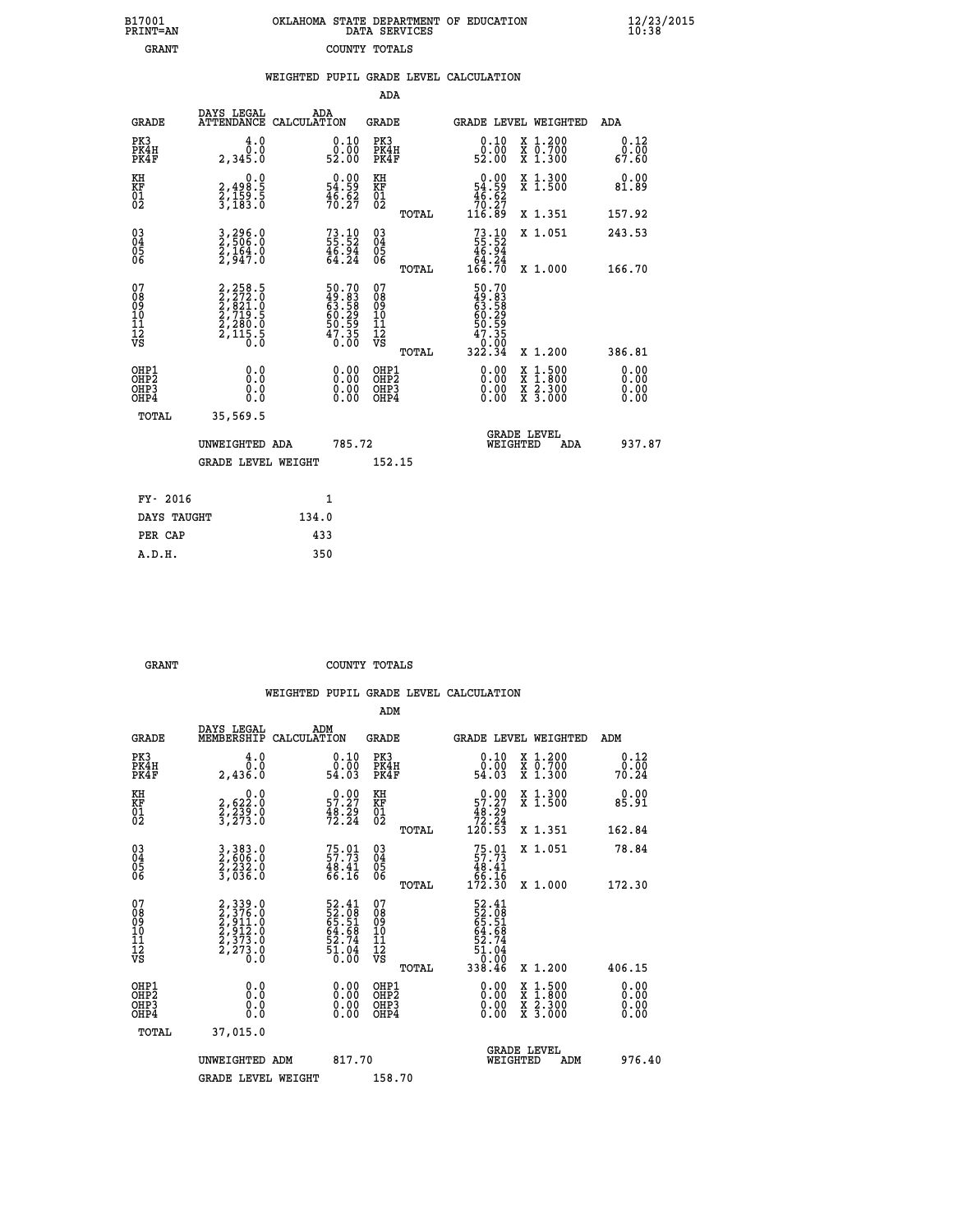| B17001<br>PRINT=AN                                 |                                                                                  | OKLAHOMA STATE DEPARTMENT OF EDUCATION                                     | DATA SERVICES                                      |                                                               |                                                                                          | $\frac{12}{23}$ /2015        |  |
|----------------------------------------------------|----------------------------------------------------------------------------------|----------------------------------------------------------------------------|----------------------------------------------------|---------------------------------------------------------------|------------------------------------------------------------------------------------------|------------------------------|--|
| 28 GREER                                           |                                                                                  | I001 MANGUM                                                                |                                                    |                                                               |                                                                                          |                              |  |
|                                                    |                                                                                  | WEIGHTED PUPIL GRADE LEVEL CALCULATION                                     |                                                    |                                                               |                                                                                          |                              |  |
|                                                    |                                                                                  |                                                                            | ADA                                                |                                                               |                                                                                          |                              |  |
| <b>GRADE</b>                                       | DAYS LEGAL                                                                       | ADA<br>ATTENDANCE CALCULATION                                              | GRADE                                              |                                                               | GRADE LEVEL WEIGHTED                                                                     | ADA                          |  |
| PK3<br>PK4H<br>PK4F                                | 0.0<br>0.0<br>2,277.0                                                            | $\begin{smallmatrix} 0.00\\ 0.00\\ 56.93 \end{smallmatrix}$                | PK3<br>PK4H<br>PK4F                                | 0.00<br>ŏ.ŏŏ<br>56.93                                         | X 1.200<br>X 0.700<br>X 1.300                                                            | 0.00<br>0.00<br>74.01        |  |
| KH<br>KF<br>$\frac{01}{02}$                        | 0.0<br>2,124:0<br>2,563:0<br>1,776:0                                             | $0.00$<br>53.10<br>$\frac{54}{44}.08$                                      | KH<br>KF<br>01<br>02                               | $0.00$<br>53.10<br>$\frac{64}{44}$ : $\frac{08}{40}$          | X 1.300<br>X 1.500                                                                       | 0.00<br>79.65                |  |
|                                                    |                                                                                  |                                                                            | TOTAL                                              | 108.48                                                        | X 1.351                                                                                  | 146.56                       |  |
| $\begin{matrix} 03 \\ 04 \\ 05 \\ 06 \end{matrix}$ | 2,292.5<br>1,445.5<br>2,407.0<br>2,199.0                                         | 57.31<br>36.14<br>$\frac{60}{54}. \frac{18}{98}$                           | $\begin{matrix} 03 \\ 04 \\ 05 \\ 06 \end{matrix}$ | $\frac{57.31}{36.14}$<br>$\frac{60.18}{9}$<br>84.98<br>151.30 | X 1.051                                                                                  | 60.23                        |  |
| 07<br>08<br>09<br>111<br>12<br>VS                  | 2,169.0<br>2,158.0<br>2,062.5<br>2,063.5<br>1,659.5<br>1,386.0<br>1,983.0<br>0.0 | 54.23<br>53.95<br>51.56<br>51.49<br>44.65<br>49.58<br>0.00                 | TOTAL<br>0789011128                                | 54.23<br>53.95<br>51.56<br>41.49<br>34<br>.65                 | X 1,000                                                                                  | 151.30                       |  |
|                                                    |                                                                                  |                                                                            | TOTAL                                              | $\frac{45.58}{0.00}$<br>285.46                                | X 1.200                                                                                  | 342.55                       |  |
| OHP1<br>OHP2<br>OHP3<br>OHP4                       | 198.0<br>0.0<br>0.0<br>0.0                                                       | $\frac{4.95}{0.00}$<br>$\begin{smallmatrix} 0.00 \ 0.00 \end{smallmatrix}$ | OHP1<br>OHP <sub>2</sub><br>OHP3<br>OHP4           | 3:85<br>0.00<br>0.00                                          | $\begin{smallmatrix} x & 1.500 \\ x & 1.800 \\ x & 2.300 \\ x & 3.000 \end{smallmatrix}$ | 7.43<br>0.00<br>0.00<br>0.00 |  |
| TOTAL                                              | 28,700.0                                                                         |                                                                            |                                                    |                                                               |                                                                                          |                              |  |
|                                                    | UNWEIGHTED ADA                                                                   | 717.53                                                                     |                                                    | WEIGHTED                                                      | <b>GRADE LEVEL</b><br>ADA                                                                | 861.73                       |  |
|                                                    | <b>GRADE LEVEL WEIGHT</b>                                                        |                                                                            | 144.20                                             |                                                               |                                                                                          |                              |  |
| FY- 2016                                           |                                                                                  | 1                                                                          |                                                    |                                                               |                                                                                          |                              |  |
| DAYS TAUGHT                                        |                                                                                  | 40.0                                                                       |                                                    |                                                               |                                                                                          |                              |  |
| PER CAP                                            |                                                                                  | 121                                                                        |                                                    |                                                               |                                                                                          |                              |  |

| 28 GREER | I001 MANGUM |
|----------|-------------|
|          |             |

 **WEIGHTED PUPIL GRADE LEVEL CALCULATION ADM DAYS LEGAL ADM GRADE MEMBERSHIP CALCULATION GRADE GRADE LEVEL WEIGHTED ADM PK3 0.0 0.00 PK3 0.00 X 1.200 0.00 PK4H 0.0 0.00 PK4H 0.00 X 0.700 0.00 PK4F 2,403.0 60.08 PK4F 60.08 X 1.300 78.10** 0.00 KH 0.00 KH 0.00 KH 0.00 X 1.300<br>RF 2,234.0 55.85 KF 55.85 X 1.500 83.78  **01 2,675.0 66.88 01 66.88 02 1,822.0 45.55 02 45.55 TOTAL 112.43 X 1.351 151.89 03 2,363.0 59.08 03 59.08 X 1.051 62.09 04 1,499.0 37.48 04 37.48 05 2,508.0 62.70 05 62.70 06 2,301.0 57.53 06 57.53 TOTAL 157.71 X 1.000 157.71**  $\begin{array}{cccc} 07 & 2,235.0 & 55.88 & 07 & 55.88 \ 08 & 2,226.0 & 55.00 & 08 & 55.60 \ 09 & 2,220.0 & 55.00 & 09 & 55.00 \ 10 & 1,713.0 & 42.83 & 10 & 42.83 \ 11 & 1,445.0 & 36.13 & 11 & 36.13 \ \hline\end{array}$  **TOTAL 297.49 X 1.200 356.99** OHP1 198.0 4.95 OHP1 4.95 OHP2<br>OHP2 0.00 0.00 OHP2 4.95 X 1.500 7.43<br>OHP3 0.00 0.00 OHP3 0.000 X 2.300 0.00  **OHP4 0.0 0.00 OHP4 0.00 X 3.000 0.00 TOTAL 29,902.0 GRADE LEVEL UNWEIGHTED ADM 747.59 WEIGHTED ADM 897.99 GRADE LEVEL WEIGHT 150.40**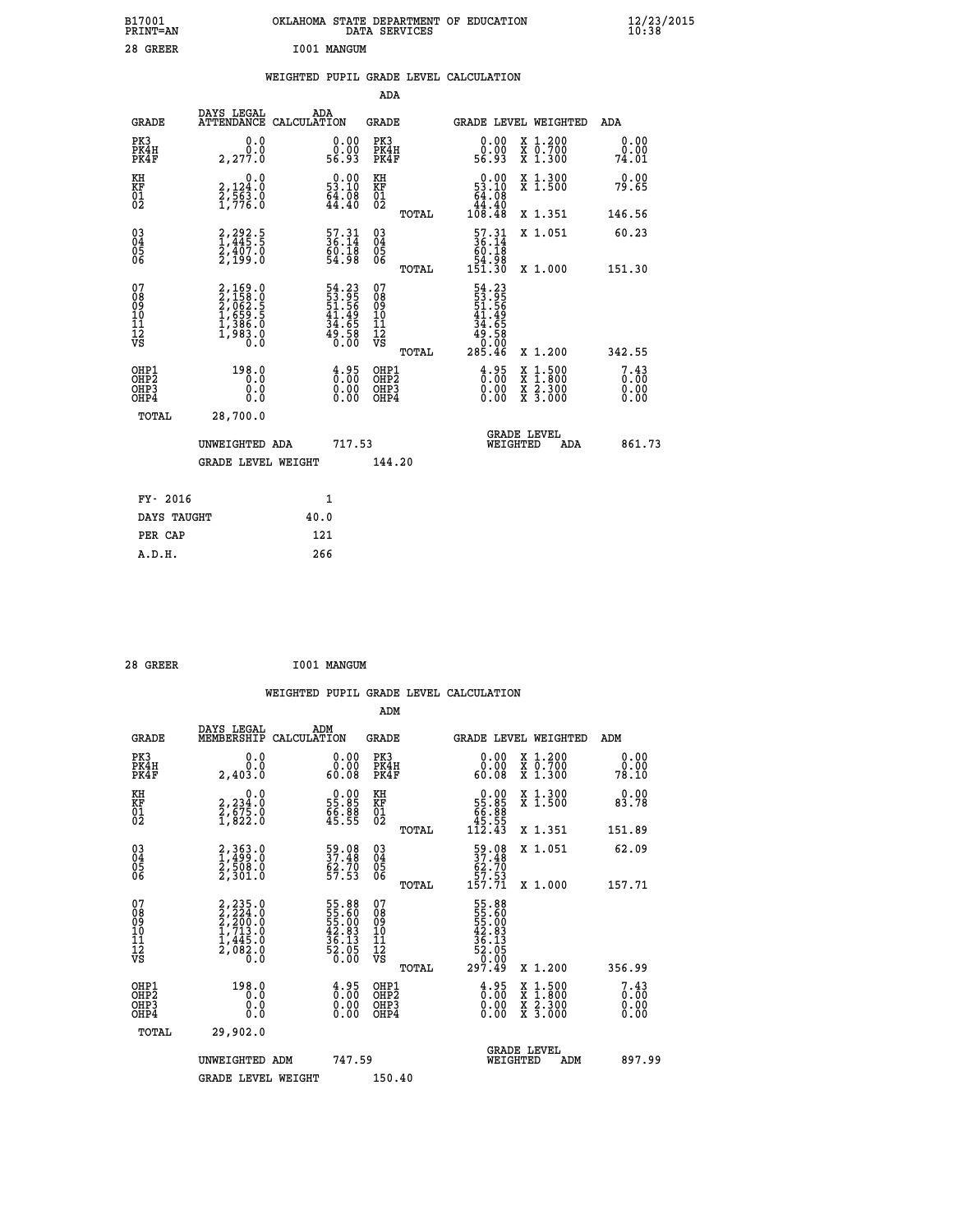| B17001<br>PRINT=AN | OKLAHOMA STATE DEPARTMENT OF EDUCATION<br>DATA SERVICES | $\frac{12}{23}$ /2015 |
|--------------------|---------------------------------------------------------|-----------------------|
| 28 GREER           | <b>I003 GRANITE</b>                                     |                       |

|  |  | WEIGHTED PUPIL GRADE LEVEL CALCULATION |
|--|--|----------------------------------------|
|  |  |                                        |

|                                                                  |                                                                     |                                                                                                   | ADA                                      |       |                                                                                                             |                                                                                                                                           |                              |
|------------------------------------------------------------------|---------------------------------------------------------------------|---------------------------------------------------------------------------------------------------|------------------------------------------|-------|-------------------------------------------------------------------------------------------------------------|-------------------------------------------------------------------------------------------------------------------------------------------|------------------------------|
| <b>GRADE</b>                                                     | DAYS LEGAL                                                          | ADA<br>ATTENDANCE CALCULATION                                                                     | <b>GRADE</b>                             |       |                                                                                                             | GRADE LEVEL WEIGHTED                                                                                                                      | ADA                          |
| PK3<br>PK4H<br>PK4F                                              | 0.0<br>$\overset{0.0}{\phantom{0}529}$ .5                           | $\begin{smallmatrix} 0.00\\ 0.00\\ 12.31 \end{smallmatrix}$                                       | PK3<br>PK4H<br>PK4F                      |       | 0.00<br>0:00<br>12:31                                                                                       | X 1.200<br>X 0.700<br>X 1.300                                                                                                             | 0.00<br>0.00<br>16.00        |
| KH<br>KF<br>01<br>02                                             | 0.0<br>1,073.5<br>1,036.5<br>1,148.0                                | $\begin{smallmatrix} 0.00\\ 24.97\\ 24.10\\ 26.70 \end{smallmatrix}$                              | KH<br>KF<br>01<br>02                     |       | $\begin{smallmatrix} 0.00\\24.97\\24.10\\26.70\\50.80 \end{smallmatrix}$                                    | X 1.300<br>X 1.500                                                                                                                        | 0.00<br>37.46                |
|                                                                  |                                                                     |                                                                                                   |                                          | TOTAL |                                                                                                             | X 1.351                                                                                                                                   | 68.63                        |
| $\begin{matrix} 03 \\ 04 \\ 05 \\ 06 \end{matrix}$               | 1, 214.0<br>631.0<br>546.0                                          | $28.23$<br>18.79<br>$\frac{1}{12}$ $\frac{1}{70}$                                                 | $\substack{03 \\ 04}$<br>Ŏ5<br>06        |       | $28.23$<br>$18.79$<br>$\frac{14.67}{12.70}$<br>$46.16$                                                      | X 1.051                                                                                                                                   | 29.67                        |
|                                                                  |                                                                     |                                                                                                   |                                          | TOTAL |                                                                                                             | X 1.000                                                                                                                                   | 46.16                        |
| 07<br>08<br>09<br>101<br>112<br>VS                               | 635.5<br>807.5<br>969.0<br>913.0<br>$\frac{614}{715}$ $\frac{5}{0}$ | $14.78$<br>$18.78$<br>$22.53$<br>$21.23$<br>$\begin{array}{c} 14.29 \\ 16.64 \\ 0.00 \end{array}$ | 07<br>08<br>09<br>11<br>11<br>12<br>VS   |       | $14.78$<br>$18.78$<br>$22.53$<br>$21.23$<br>$\begin{array}{r} 14.29 \\ 16.64 \\ 0.00 \\ 108.25 \end{array}$ |                                                                                                                                           |                              |
|                                                                  |                                                                     |                                                                                                   |                                          | TOTAL |                                                                                                             | X 1.200                                                                                                                                   | 129.90                       |
| OHP1<br>OH <sub>P</sub> <sub>2</sub><br>OH <sub>P3</sub><br>OHP4 | 0.0<br>Ō.Ō<br>0.0<br>0.0                                            | $\begin{smallmatrix} 0.00 \ 0.00 \ 0.00 \ 0.00 \end{smallmatrix}$                                 | OHP1<br>OHP <sub>2</sub><br>OHP3<br>OHP4 |       | $0.00$<br>$0.00$<br>0.00                                                                                    | $\begin{smallmatrix} \mathtt{X} & 1\cdot500\\ \mathtt{X} & 1\cdot800\\ \mathtt{X} & 2\cdot300\\ \mathtt{X} & 3\cdot000 \end{smallmatrix}$ | 0.00<br>0.00<br>0.00<br>0.00 |
| <b>TOTAL</b>                                                     | 11,641.5                                                            |                                                                                                   |                                          |       |                                                                                                             |                                                                                                                                           |                              |
|                                                                  | UNWEIGHTED ADA                                                      | 270.72                                                                                            |                                          |       |                                                                                                             | <b>GRADE LEVEL</b><br>WEIGHTED<br>ADA                                                                                                     | 327.82                       |
|                                                                  | <b>GRADE LEVEL WEIGHT</b>                                           |                                                                                                   |                                          | 57.10 |                                                                                                             |                                                                                                                                           |                              |
|                                                                  |                                                                     |                                                                                                   |                                          |       |                                                                                                             |                                                                                                                                           |                              |
| FY- 2016                                                         |                                                                     | 1                                                                                                 |                                          |       |                                                                                                             |                                                                                                                                           |                              |
| DAYS TAUGHT                                                      |                                                                     | 43.0                                                                                              |                                          |       |                                                                                                             |                                                                                                                                           |                              |
| PER CAP                                                          |                                                                     | 165                                                                                               |                                          |       |                                                                                                             |                                                                                                                                           |                              |

|                                                    |                                                                                   |                                                                          |                                                     |       | WEIGHTED PUPIL GRADE LEVEL CALCULATION                                       |                                                                                                                                      |                              |
|----------------------------------------------------|-----------------------------------------------------------------------------------|--------------------------------------------------------------------------|-----------------------------------------------------|-------|------------------------------------------------------------------------------|--------------------------------------------------------------------------------------------------------------------------------------|------------------------------|
|                                                    |                                                                                   |                                                                          | ADM                                                 |       |                                                                              |                                                                                                                                      |                              |
| <b>GRADE</b>                                       | DAYS LEGAL<br>MEMBERSHIP                                                          | ADM<br>CALCULATION                                                       | <b>GRADE</b>                                        |       |                                                                              | <b>GRADE LEVEL WEIGHTED</b>                                                                                                          | ADM                          |
| PK3<br>PK4H<br>PK4F                                | 0.0<br>0.0<br>581.0                                                               | 0.00<br>$\begin{smallmatrix} 0.00 \ 0.51 \end{smallmatrix}$              | PK3<br>PK4H<br>PK4F                                 |       | 0.00<br>$\begin{smallmatrix} 0.00 \ 0.51 \end{smallmatrix}$                  | X 1.200<br>x ō:7ŏŏ<br>x 1:300                                                                                                        | 0.00<br>0.00<br>17.56        |
| KH<br>KF<br>01<br>02                               | 0.0<br>1,118:0<br>1,075:0<br>1,161:0                                              | $\begin{smallmatrix} 0.00\\ 26.00\\ 25.00\\ 27.00 \end{smallmatrix}$     | KH<br>KF<br>01<br>02                                |       | $\begin{smallmatrix} 0.00\\ 26.00\\ 25.00\\ 27.00\\ 52.00 \end{smallmatrix}$ | X 1.300<br>X 1.500                                                                                                                   | 0.00<br>39.00                |
|                                                    |                                                                                   |                                                                          |                                                     | TOTAL |                                                                              | X 1.351                                                                                                                              | 70.25                        |
| $\begin{matrix} 03 \\ 04 \\ 05 \\ 06 \end{matrix}$ | 1, 247.0<br>$645.0$<br>559.0                                                      | 29.00<br>19:00<br>$\frac{15.00}{13.00}$                                  | $\begin{array}{c} 03 \\ 04 \\ 05 \\ 06 \end{array}$ |       | 29.00<br>19:00<br>$\frac{15.00}{13.00}$<br>$\frac{47.00}{13.00}$             | X 1.051                                                                                                                              | 30.48                        |
|                                                    |                                                                                   |                                                                          |                                                     | TOTAL |                                                                              | X 1.000                                                                                                                              | 47.00                        |
| 07<br>08<br>09<br>10<br>11<br>11<br>17<br>VS       | $674.0$<br>$829.0$<br>$984.0$<br>$942.0$<br>$646.0$<br>$7\bar{3}\tilde{1}\cdot 0$ | $15.67$<br>$19.28$<br>$22.88$<br>$21.91$<br>$15.02$<br>$17.00$<br>$0.00$ | 07<br>08901112<br>1112<br>VS                        |       | $15.67$<br>$19.28$<br>$22.88$<br>$21.91$<br>$15.02$<br>$17.00$<br>0.00       |                                                                                                                                      |                              |
|                                                    |                                                                                   |                                                                          |                                                     | TOTAL | 111.76                                                                       | X 1.200                                                                                                                              | 134.11                       |
| OHP1<br>OHP2<br>OHP3<br>OHP4                       | 0.0<br>0.000                                                                      | $\begin{smallmatrix} 0.00 \ 0.00 \ 0.00 \ 0.00 \end{smallmatrix}$        | OHP1<br>OHP2<br>OHP <sub>3</sub><br>OHP4            |       |                                                                              | $\begin{smallmatrix} \mathtt{X} & 1 & 500 \\ \mathtt{X} & 1 & 800 \\ \mathtt{X} & 2 & 300 \\ \mathtt{X} & 3 & 000 \end{smallmatrix}$ | 0.00<br>0.00<br>0.00<br>0.00 |
| TOTAL                                              | 12,009.0                                                                          |                                                                          |                                                     |       |                                                                              |                                                                                                                                      |                              |
|                                                    | UNWEIGHTED ADM                                                                    | 279.27                                                                   |                                                     |       | WEIGHTED                                                                     | <b>GRADE LEVEL</b><br>ADM                                                                                                            | 338.40                       |
|                                                    | <b>GRADE LEVEL WEIGHT</b>                                                         |                                                                          | 59.13                                               |       |                                                                              |                                                                                                                                      |                              |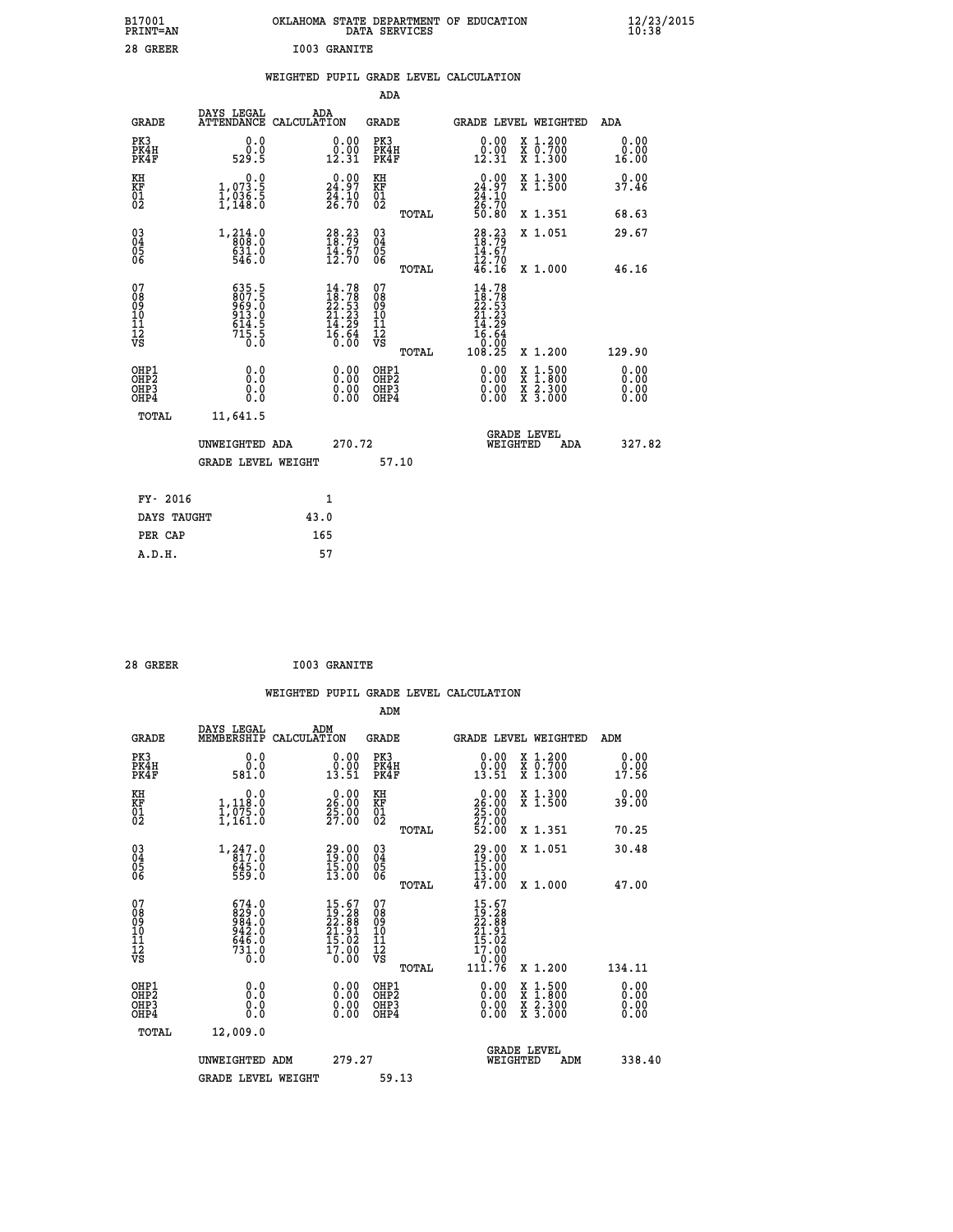| OKLAHOMA STATE DEPARTMENT OF EDUCATION | DATA SERVICES |  |
|----------------------------------------|---------------|--|
|                                        | COUNTY TOTALS |  |

B17001<br>PRINT=AN<br>GREER

 **B17001 OKLAHOMA STATE DEPARTMENT OF EDUCATION 12/23/2015**

|                                                                   |                                                                           |                    |                                                                          | ADA                                                 |       |                                                                           |                                          |                              |
|-------------------------------------------------------------------|---------------------------------------------------------------------------|--------------------|--------------------------------------------------------------------------|-----------------------------------------------------|-------|---------------------------------------------------------------------------|------------------------------------------|------------------------------|
| <b>GRADE</b>                                                      | DAYS LEGAL<br><b>ATTENDANCE</b>                                           | ADA<br>CALCULATION |                                                                          | <b>GRADE</b>                                        |       |                                                                           | GRADE LEVEL WEIGHTED                     | ADA                          |
| PK3<br>PK4H<br>PK4F                                               | 0.0<br>0.0<br>2,806.5                                                     |                    | $\begin{smallmatrix} 0.00\\ 0.00\\ 69.24 \end{smallmatrix}$              | PK3<br>PK4H<br>PK4F                                 |       | $\begin{smallmatrix} 0.00\\ 0.00\\ 69.24 \end{smallmatrix}$               | X 1.200<br>X 0.700<br>X 1.300            | 0.00<br>0.00<br>90.01        |
| KH<br>KF<br>01<br>02                                              | 0.0<br>3,197:5<br>3,599:5<br>2,924:0                                      |                    | $78.00$<br>78.07<br>$\frac{88.18}{71.10}$                                | KH<br>KF<br>01<br>02                                |       | 0.00<br>$78.07$<br>$88.18$<br>$71.10$<br>$159.28$                         | X 1.300<br>X 1.500                       | 0.00<br>117.11               |
|                                                                   |                                                                           |                    |                                                                          |                                                     | TOTAL |                                                                           | X 1.351                                  | 215.19                       |
| $^{03}_{04}$<br>Ŏ5<br>06                                          | 3,506.5<br>2,253.5<br>3,038.0<br>2,745.0                                  |                    | 85.54<br>54.83<br>74.85<br>67.68                                         | $\begin{array}{c} 03 \\ 04 \\ 05 \\ 06 \end{array}$ |       | $85.54$<br>54.93<br>74.85<br>67.68<br>67.68                               | X 1.051                                  | 287.36                       |
|                                                                   |                                                                           |                    |                                                                          |                                                     | TOTAL |                                                                           | X 1.000                                  | 197.46                       |
| 07<br>08901112<br>1112<br>VS                                      | 2,804.5<br>2,965.5<br>3,031.5<br>3,031.5<br>2,572.5<br>2,698.5<br>2,698.5 |                    | $59.01$<br>$72.73$<br>$74.09$<br>$62.72$<br>$48.94$<br>$66.22$<br>$0.00$ | 07<br>08901112<br>1112<br>VS                        |       | $59.01$<br>$72.73$<br>$74.09$<br>$62.72$<br>$48.94$<br>$66.22$<br>$69.29$ |                                          |                              |
|                                                                   |                                                                           |                    |                                                                          |                                                     | TOTAL | 393.71                                                                    | X 1.200                                  | 472.45                       |
| OHP1<br>OH <sub>P</sub> 2<br>OH <sub>P3</sub><br>OH <sub>P4</sub> | 198.0<br>0.0<br>0.0<br>0.0                                                |                    | $\begin{smallmatrix} 4.95\ 0.00\ 0.00 \end{smallmatrix}$                 | OHP1<br>OH <sub>P</sub> 2<br>OHP3<br>OHP4           |       | $\begin{smallmatrix} 4.95\ 0.00\ 0.00 \end{smallmatrix}$                  | X 1:500<br>X 1:800<br>X 2:300<br>X 3:000 | 7.43<br>0.00<br>0.00<br>0.00 |
| TOTAL                                                             | 40,341.5                                                                  |                    |                                                                          |                                                     |       |                                                                           |                                          |                              |
|                                                                   | UNWEIGHTED ADA                                                            |                    | 988.25                                                                   |                                                     |       |                                                                           | GRADE LEVEL<br>WEIGHTED<br>ADA           | 1,189.55                     |
|                                                                   | <b>GRADE LEVEL WEIGHT</b>                                                 |                    |                                                                          | 201.30                                              |       |                                                                           |                                          |                              |
| FY- 2016                                                          |                                                                           |                    | $\mathbf{1}$                                                             |                                                     |       |                                                                           |                                          |                              |
| DAYS TAUGHT                                                       |                                                                           | 83.0               |                                                                          |                                                     |       |                                                                           |                                          |                              |
| PER CAP                                                           |                                                                           | 286                |                                                                          |                                                     |       |                                                                           |                                          |                              |

 **A.D.H. 323**

 **GREER COUNTY TOTALS**

|                                                    |                                                                                     |                                                                      | ADM                                                 |       |                                                                                      |                                          |                                                                   |  |
|----------------------------------------------------|-------------------------------------------------------------------------------------|----------------------------------------------------------------------|-----------------------------------------------------|-------|--------------------------------------------------------------------------------------|------------------------------------------|-------------------------------------------------------------------|--|
| <b>GRADE</b>                                       | DAYS LEGAL<br>MEMBERSHIP                                                            | ADM<br>CALCULATION                                                   | <b>GRADE</b>                                        |       |                                                                                      | GRADE LEVEL WEIGHTED                     | ADM                                                               |  |
| PK3<br>PK4H<br>PK4F                                | 0.0<br>0.0<br>2,984.0                                                               | $\begin{smallmatrix} 0.00\\ 0.00\\ 73.59 \end{smallmatrix}$          | PK3<br>PK4H<br>PK4F                                 |       | $\begin{smallmatrix} 0.00\\ 0.00\\ 73.59 \end{smallmatrix}$                          | X 1.200<br>X 0.700<br>X 1.300            | 0.00<br>ŏ.ŏŏ<br>95.66                                             |  |
| KH<br>KF<br>01<br>02                               | 0.0<br>3,352:0<br>3,750:0<br>2,983:0                                                | $0.00\n81.85\n91.88\n72.55$                                          | KH<br>KF<br>01<br>02                                |       | $\begin{array}{c} 0.00 \\ 81.85 \\ 91.88 \\ 72.55 \\ 164.43 \end{array}$             | X 1.300<br>X 1.500                       | 0.00<br>122.78                                                    |  |
|                                                    |                                                                                     |                                                                      |                                                     | TOTAL |                                                                                      | X 1.351                                  | 222.14                                                            |  |
| $\begin{matrix} 03 \\ 04 \\ 05 \\ 06 \end{matrix}$ | 3,610.0<br>2,316.0<br>3,153.0<br>2,860.0                                            | 88.08<br>56.48<br>77.70<br>70.53                                     | $\begin{array}{c} 03 \\ 04 \\ 05 \\ 06 \end{array}$ |       | 88.08<br>56.48<br>77.70<br>70.53<br>204.71                                           | X 1.051                                  | 92.57                                                             |  |
|                                                    |                                                                                     |                                                                      |                                                     | TOTAL |                                                                                      | X 1.000                                  | 204.71                                                            |  |
| 07<br>08<br>09<br>10<br>11<br>11<br>12<br>VS       | $2,909.0$<br>$3,053.0$<br>$3,184.0$<br>$2,655.0$<br>$2,091.0$<br>$2,813.0$<br>$0.0$ | 71.55<br>74.888<br>77.88<br>64.74<br>64.74<br>51.15<br>69.05<br>0.00 | 07<br>08<br>09<br>01<br>11<br>11<br>12<br>VS        | TOTAL | $71.55$<br>$74.88$<br>$77.88$<br>$64.74$<br>$51.15$<br>$69.05$<br>$0.00$<br>$409.25$ | X 1.200                                  | 491.10                                                            |  |
| OHP1<br>OHP2<br>OH <sub>P3</sub><br>OHP4           | 198.0<br>0.0<br>0.000                                                               | $\begin{smallmatrix} 4.95\ 0.00\ 0.00 \end{smallmatrix}$             | OHP1<br>OHP2<br>OHP3<br>OHP4                        |       | $\begin{smallmatrix} 4.95\ 0.00\ 0.00 \end{smallmatrix}$                             | X 1:500<br>X 1:800<br>X 2:300<br>X 3:000 | $\begin{smallmatrix} 7.43\ 0.00 \ 0.00 \end{smallmatrix}$<br>0.00 |  |
| TOTAL                                              | 41,911.0                                                                            |                                                                      |                                                     |       |                                                                                      |                                          |                                                                   |  |
|                                                    | UNWEIGHTED                                                                          | 1,026.86<br>ADM                                                      |                                                     |       | WEIGHTED                                                                             | <b>GRADE LEVEL</b><br>ADM                | 1,236.39                                                          |  |
|                                                    | <b>GRADE LEVEL WEIGHT</b>                                                           |                                                                      | 209.53                                              |       |                                                                                      |                                          |                                                                   |  |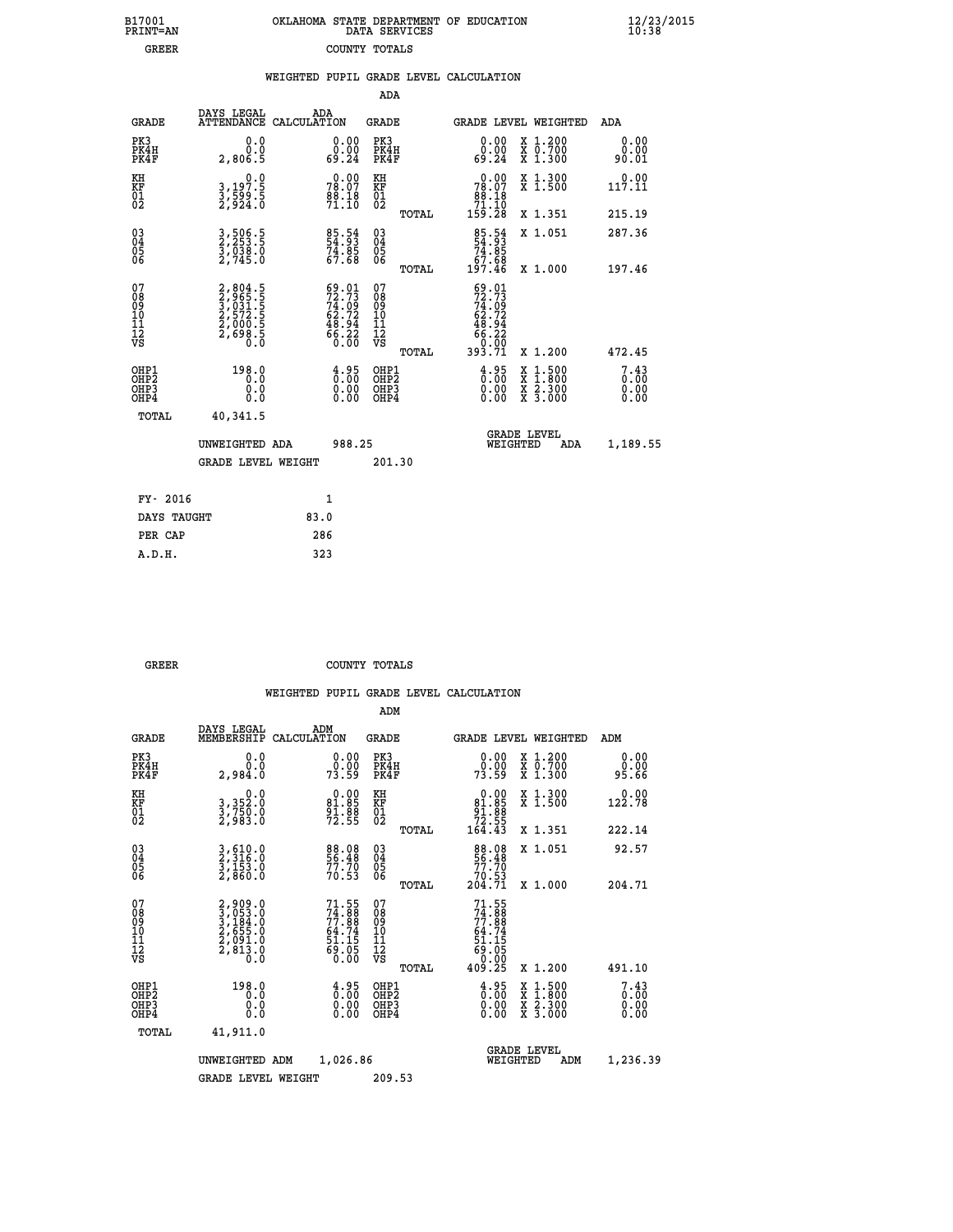| B17001<br><b>PRINT=AN</b> |             | OKLAHOMA STATE DEPARTMENT OF EDUCATION<br>DATA SERVICES |  |
|---------------------------|-------------|---------------------------------------------------------|--|
| 29 HARMON                 | I066 HOLLIS |                                                         |  |

|  |  | WEIGHTED PUPIL GRADE LEVEL CALCULATION |
|--|--|----------------------------------------|
|  |  |                                        |

|                                                                              |                                                                                     |                                                                                              | ADA                                                |       |                                                                             |                                                                                                                                              |                                 |
|------------------------------------------------------------------------------|-------------------------------------------------------------------------------------|----------------------------------------------------------------------------------------------|----------------------------------------------------|-------|-----------------------------------------------------------------------------|----------------------------------------------------------------------------------------------------------------------------------------------|---------------------------------|
| <b>GRADE</b>                                                                 | DAYS LEGAL                                                                          | ADA<br>ATTENDANCE CALCULATION                                                                | GRADE                                              |       |                                                                             | GRADE LEVEL WEIGHTED                                                                                                                         | ADA                             |
| PK3<br>PK4H<br>PK4F                                                          | 59.0<br>0.0<br>1,606.5                                                              | $\begin{smallmatrix} 1.28 \\ 0.00 \\ 34.92 \end{smallmatrix}$                                | PK3<br>PK4H<br>PK4F                                |       | 1.28<br>0.00<br>34.92                                                       | X 1.200<br>X 0.700<br>X 1.300                                                                                                                | 1.54<br>0.00<br>45.40           |
| KH<br>KF<br>01<br>02                                                         | 0.0<br>$\frac{1}{1}, \frac{574}{707}$<br>$\frac{5}{1}, \frac{707}{732}$ . 0         | $\begin{array}{c} 0.00 \\ 34.23 \\ 37.12 \\ 37.65 \end{array}$                               | KH<br><b>KF</b><br>01<br>02                        |       | $0.00$<br>$34.23$<br>$37.12$<br>$37.65$<br>$74.77$                          | X 1.300<br>X 1.500                                                                                                                           | 0.00<br>51.35                   |
|                                                                              |                                                                                     |                                                                                              |                                                    | TOTAL |                                                                             | X 1.351                                                                                                                                      | 101.01                          |
| $^{03}_{04}$<br>Ŏ5<br>06                                                     | 2,039.5<br>$\frac{17700.0}{17251.5}$                                                | $34.34$<br>$34.54$<br>$36.96$<br>$27.21$                                                     | $\begin{matrix} 03 \\ 04 \\ 05 \\ 06 \end{matrix}$ |       | $34.34$<br>$34.54$<br>$36.96$<br>$27.21$<br>$98.71$                         | X 1.051                                                                                                                                      | 46.60                           |
|                                                                              |                                                                                     |                                                                                              |                                                    | TOTAL |                                                                             | X 1.000                                                                                                                                      | 98.71                           |
| 07<br>08<br>09<br>11<br>11<br>12<br>VS                                       | $1,335.5$<br>$1,764.0$<br>$2,066.5$<br>$1,350.5$<br>$1,703.5$<br>$1,614.5$<br>$0.0$ | $\begin{smallmatrix} 29.03\\ 38.35\\ 44.92\\ 29.36\\ 37.03\\ 35.10\\ 0.00 \end{smallmatrix}$ | 07<br>08<br>09<br>11<br>11<br>12<br>VS             | TOTAL | 29.03<br>38.35<br>44.92<br>29.36<br>37.03<br>$\frac{35.10}{0.00}$<br>213.79 | X 1.200                                                                                                                                      | 256.55                          |
| OHP1<br>OH <sub>P</sub> <sub>2</sub><br>OH <sub>P3</sub><br>OH <sub>P4</sub> | 489.0<br>0.0<br>0.0                                                                 | $10.63$<br>$0.00$<br>0.00<br>0.00                                                            | OHP1<br>OHP2<br>OHP3<br>OHP4                       |       | $10.63$<br>$0.00$<br>0.00<br>0.00                                           | $\begin{smallmatrix} \mathtt{X} & 1\cdot500 \\ \mathtt{X} & 1\cdot800 \\ \mathtt{X} & 2\cdot300 \\ \mathtt{X} & 3\cdot000 \end{smallmatrix}$ | $15.95$<br>0.00<br>0.00<br>0.00 |
| TOTAL                                                                        | 23,583.0                                                                            |                                                                                              |                                                    |       |                                                                             |                                                                                                                                              |                                 |
|                                                                              | UNWEIGHTED ADA                                                                      | 512.67                                                                                       |                                                    |       | WEIGHTED                                                                    | <b>GRADE LEVEL</b><br>ADA                                                                                                                    | 617.11                          |
|                                                                              | <b>GRADE LEVEL WEIGHT</b>                                                           |                                                                                              | 104.44                                             |       |                                                                             |                                                                                                                                              |                                 |
|                                                                              |                                                                                     | $\mathbf{1}$                                                                                 |                                                    |       |                                                                             |                                                                                                                                              |                                 |
| FY- 2016                                                                     |                                                                                     |                                                                                              |                                                    |       |                                                                             |                                                                                                                                              |                                 |
| DAYS TAUGHT                                                                  |                                                                                     | 46.0                                                                                         |                                                    |       |                                                                             |                                                                                                                                              |                                 |
| PER CAP                                                                      |                                                                                     | 167                                                                                          |                                                    |       |                                                                             |                                                                                                                                              |                                 |
| A.D.H.                                                                       |                                                                                     | 121                                                                                          |                                                    |       |                                                                             |                                                                                                                                              |                                 |

| I066 HOLLIS |  | 29 HARMON |  |  |
|-------------|--|-----------|--|--|
|-------------|--|-----------|--|--|

 **A.D.H. 121**

|                                          |                                                                                                         |                                                                          | ADM                                                 |                                                                                                     |                                                                                                                                           |                               |
|------------------------------------------|---------------------------------------------------------------------------------------------------------|--------------------------------------------------------------------------|-----------------------------------------------------|-----------------------------------------------------------------------------------------------------|-------------------------------------------------------------------------------------------------------------------------------------------|-------------------------------|
| <b>GRADE</b>                             | DAYS LEGAL<br>MEMBERSHIP                                                                                | ADM<br>CALCULATION                                                       | <b>GRADE</b>                                        |                                                                                                     | GRADE LEVEL WEIGHTED                                                                                                                      | ADM                           |
| PK3<br>PK4H<br>PK4F                      | 59.0<br>0.0<br>1,675.0                                                                                  | 1.28<br>0.00<br>36.41                                                    | PK3<br>PK4H<br>PK4F                                 | $\begin{smallmatrix}1.28\0.00\\36.41\end{smallmatrix}$                                              | X 1.200<br>X 0.700<br>X 1.300                                                                                                             | 1.54<br>_0.00<br>47.33        |
| KH<br>KF<br>01<br>02                     | 0.0<br>$\frac{1}{1}, \frac{636}{754}$ .0<br>1,754.0                                                     | $35.57$<br>$38.13$<br>$38.70$                                            | KH<br>KF<br>01<br>02                                | $35.57$<br>$38.13$<br>$38.70$<br>$76.83$                                                            | X 1.300<br>X 1.500                                                                                                                        | 0.00<br>53.36                 |
|                                          |                                                                                                         |                                                                          | TOTAL                                               |                                                                                                     | X 1.351                                                                                                                                   | 103.80                        |
| 03<br>04<br>05<br>06                     | 2,083.0<br>1,645.0<br>1,750.0<br>1,294.0                                                                | $35.76$<br>$35.76$<br>$38.04$<br>$28.13$                                 | $\begin{array}{c} 03 \\ 04 \\ 05 \\ 06 \end{array}$ | $\begin{smallmatrix} 45.28\\ 35.76\\ 38.04\\ 28.13\\ 101.93\\ \end{smallmatrix}$                    | X 1.051                                                                                                                                   | 47.59                         |
|                                          |                                                                                                         |                                                                          | TOTAL                                               |                                                                                                     | X 1.000                                                                                                                                   | 101.93                        |
| 07<br>08<br>09<br>101<br>112<br>VS       | $\begin{smallmatrix} 1,391.0\\ 1,825.0\\ 2,194.0\\ 1,414.0\\ 1,767.0\\ 1,746.0\\ 0.0 \end{smallmatrix}$ | $30.24$<br>$39.67$<br>$47.70$<br>$30.74$<br>$38.41$<br>$37.96$<br>$0.00$ | 07<br>08<br>09<br>11<br>11<br>12<br>VS              | $\begin{array}{r} 30.24 \\ 39.67 \\ 47.70 \\ 30.74 \\ 38.41 \\ 37.96 \\ 0.00 \\ 224.72 \end{array}$ |                                                                                                                                           |                               |
|                                          |                                                                                                         |                                                                          | TOTAL                                               |                                                                                                     | X 1.200                                                                                                                                   | 269.66                        |
| OHP1<br>OHP2<br>OH <sub>P3</sub><br>OHP4 | 501.0<br>0.000                                                                                          | $^{10.89}_{0.00}$<br>0.00                                                | OHP1<br>OHP2<br>OHP <sub>3</sub>                    | $^{10.89}_{0.00}$<br>0.00                                                                           | $\begin{smallmatrix} \mathtt{X} & 1\cdot500\\ \mathtt{X} & 1\cdot800\\ \mathtt{X} & 2\cdot300\\ \mathtt{X} & 3\cdot000 \end{smallmatrix}$ | 16.34<br>0.00<br>0.00<br>0.00 |
| TOTAL                                    | 24,514.0                                                                                                |                                                                          |                                                     |                                                                                                     |                                                                                                                                           |                               |
|                                          | UNWEIGHTED ADM                                                                                          | 532.91                                                                   |                                                     | WEIGHTED                                                                                            | <b>GRADE LEVEL</b><br>ADM                                                                                                                 | 641.55                        |
|                                          | <b>GRADE LEVEL WEIGHT</b>                                                                               |                                                                          | 108.64                                              |                                                                                                     |                                                                                                                                           |                               |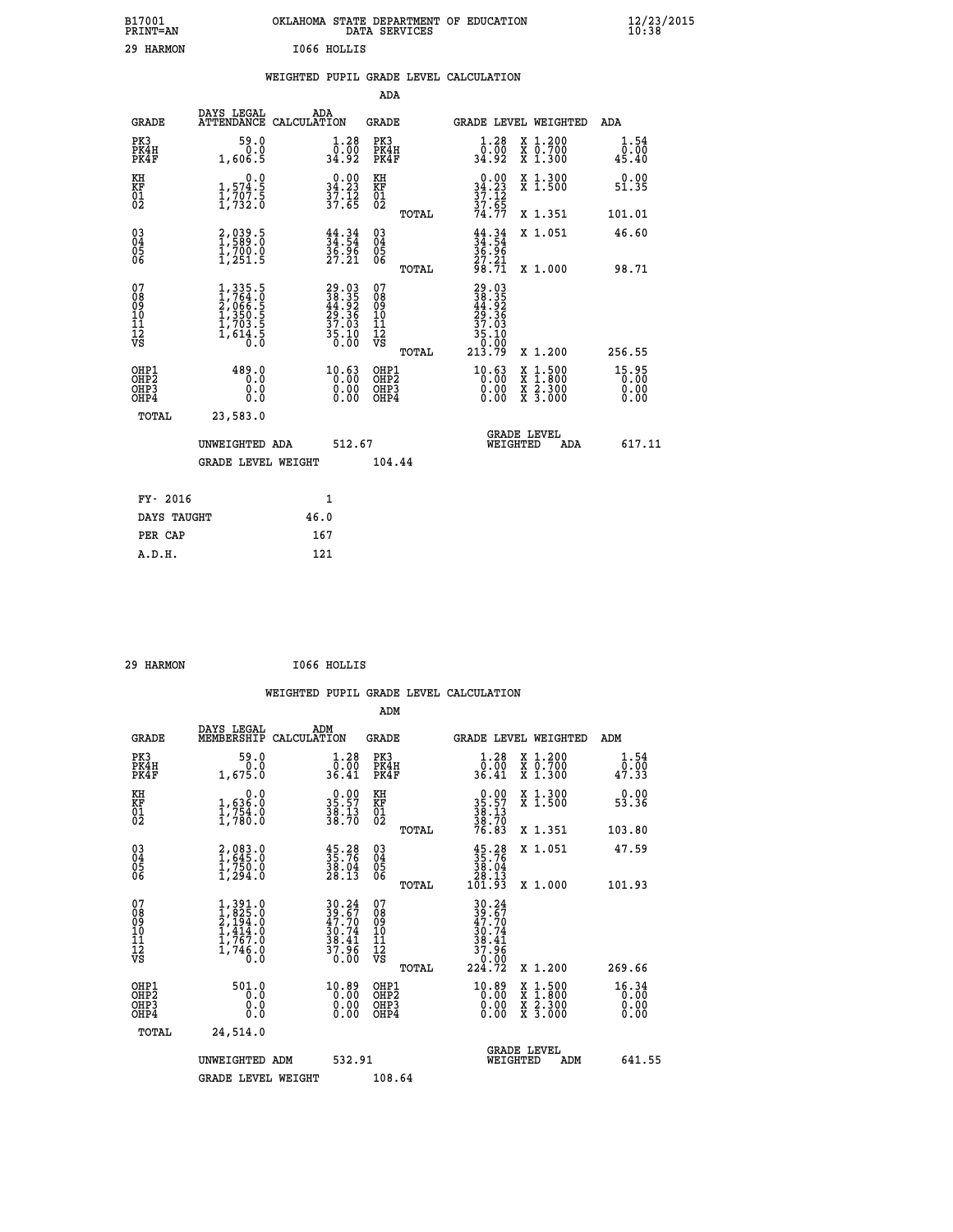| 7001<br>INT=AN | OKLAHOMA STATE DEPARTMENT OF EDUCATION<br>DATA SERVICES |  |
|----------------|---------------------------------------------------------|--|
| <b>HARMON</b>  | COUNTY TOTALS                                           |  |

|                                                       |                                                                                     |      |                                                                                              |                                           |       | WEIGHTED PUPIL GRADE LEVEL CALCULATION                              |                                                                                                  |                               |
|-------------------------------------------------------|-------------------------------------------------------------------------------------|------|----------------------------------------------------------------------------------------------|-------------------------------------------|-------|---------------------------------------------------------------------|--------------------------------------------------------------------------------------------------|-------------------------------|
|                                                       |                                                                                     |      |                                                                                              | ADA                                       |       |                                                                     |                                                                                                  |                               |
| <b>GRADE</b>                                          | DAYS LEGAL<br>ATTENDANCE CALCULATION                                                | ADA  |                                                                                              | <b>GRADE</b>                              |       | GRADE LEVEL WEIGHTED                                                |                                                                                                  | ADA                           |
| PK3<br>PK4H<br>PK4F                                   | 59.0<br>0.0<br>1,606.5                                                              |      | $\begin{smallmatrix} 1.28 \\ 0.00 \\ 34.92 \end{smallmatrix}$                                | PK3<br>PK4H<br>PK4F                       |       | $\begin{smallmatrix} 1.28 \\ 0.00 \\ 34.92 \end{smallmatrix}$       | X 1.200<br>X 0.700<br>X 1.300                                                                    | 1.54<br>0.00<br>45.40         |
| KH<br>KF<br>01<br>02                                  | $\begin{smallmatrix}&&&0.0\\1,574.5\\1,707.5\\1,732.0\end{smallmatrix}$             |      | $\begin{array}{c} 0.00 \\ 34.23 \\ 37.12 \\ 37.65 \end{array}$                               | KH<br>KF<br>01<br>02                      |       | $0.00$<br>$34.23$<br>$37.12$<br>$37.65$<br>$74.77$                  | X 1.300<br>X 1.500                                                                               | 0.00<br>51.35                 |
|                                                       |                                                                                     |      |                                                                                              |                                           | TOTAL |                                                                     | X 1.351                                                                                          | 101.01                        |
| $^{03}_{04}$<br>Ŏ5<br>06                              | $2,039.5$<br>1,589.0<br>$\frac{1}{2}$ , 700.0                                       |      | $\frac{44}{34}$ : $\frac{34}{54}$<br>$\frac{36.96}{27.21}$                                   | $\substack{03 \\ 04}$<br>05<br>06         |       | $\frac{44}{34}$ : $\frac{34}{54}$<br>$\frac{36.96}{27.21}$<br>98.71 | X 1.051                                                                                          | 145.31                        |
|                                                       |                                                                                     |      |                                                                                              |                                           | TOTAL |                                                                     | X 1.000                                                                                          | 98.71                         |
| 07<br>08<br>09<br>11<br>11<br>12<br>VS                | $1,335.5$<br>$1,764.0$<br>$2,066.5$<br>$1,350.5$<br>$1,703.5$<br>$1,614.5$<br>$0.0$ |      | $\begin{smallmatrix} 29.03\\ 38.35\\ 44.92\\ 29.36\\ 37.03\\ 35.10\\ 0.00 \end{smallmatrix}$ | 07<br>08<br>09<br>11<br>11<br>12<br>VS    |       | $29.0338.3544.9229.3637.0335.1035.100.92$                           |                                                                                                  |                               |
|                                                       |                                                                                     |      |                                                                                              |                                           | TOTAL | 213.79                                                              | X 1.200                                                                                          | 256.55                        |
| OHP1<br>OH <sub>P</sub> 2<br>OHP3<br>OH <sub>P4</sub> | 489.0<br>0.0<br>0.0<br>0.0                                                          |      | $10.63$<br>$0.00$<br>$0.00$<br>0.00                                                          | OHP1<br>OH <sub>P</sub> 2<br>OHP3<br>OHP4 |       | $^{10.63}_{0.00}$<br>0.00                                           | $\begin{smallmatrix} x & 1 & 500 \\ x & 1 & 800 \\ x & 2 & 300 \\ x & 3 & 000 \end{smallmatrix}$ | 15.95<br>0.00<br>0.00<br>0.00 |
| TOTAL                                                 | 23,583.0                                                                            |      |                                                                                              |                                           |       |                                                                     |                                                                                                  |                               |
|                                                       | UNWEIGHTED ADA                                                                      |      | 512.67                                                                                       |                                           |       | WEIGHTED                                                            | <b>GRADE LEVEL</b><br>ADA                                                                        | 617.11                        |
|                                                       | <b>GRADE LEVEL WEIGHT</b>                                                           |      |                                                                                              | 104.44                                    |       |                                                                     |                                                                                                  |                               |
| FY- 2016                                              |                                                                                     |      | $\mathbf{1}$                                                                                 |                                           |       |                                                                     |                                                                                                  |                               |
| DAYS TAUGHT                                           |                                                                                     | 46.0 |                                                                                              |                                           |       |                                                                     |                                                                                                  |                               |
| סגי סתם                                               |                                                                                     | 167  |                                                                                              |                                           |       |                                                                     |                                                                                                  |                               |

| ____<br>_______ |     |
|-----------------|-----|
| PER CAP         | 167 |
| A.D.H.          | 121 |
|                 |     |
|                 |     |

 **B17001<br>PRINT=AN** 

 **HARMON COUNTY TOTALS**

|                                          |                                                                                                         |                                                                          | ADM                                                 |                                                                                                     |                                                                                                                                           |                               |
|------------------------------------------|---------------------------------------------------------------------------------------------------------|--------------------------------------------------------------------------|-----------------------------------------------------|-----------------------------------------------------------------------------------------------------|-------------------------------------------------------------------------------------------------------------------------------------------|-------------------------------|
| <b>GRADE</b>                             | DAYS LEGAL<br>MEMBERSHIP                                                                                | ADM<br>CALCULATION                                                       | <b>GRADE</b>                                        |                                                                                                     | GRADE LEVEL WEIGHTED                                                                                                                      | ADM                           |
| PK3<br>PK4H<br>PK4F                      | 59.0<br>0.0<br>1,675.0                                                                                  | 1.28<br>0.00<br>36.41                                                    | PK3<br>PK4H<br>PK4F                                 | $\begin{smallmatrix}1.28\0.00\\36.41\end{smallmatrix}$                                              | X 1.200<br>X 0.700<br>X 1.300                                                                                                             | 1.54<br>_0.00<br>47.33        |
| KH<br>KF<br>01<br>02                     | 0.0<br>$\frac{1}{1}, \frac{636}{754}$ .0<br>1,754.0                                                     | $35.57$<br>$38.13$<br>$38.70$                                            | KH<br>KF<br>01<br>02                                | $35.57$<br>$38.13$<br>$38.70$<br>$76.83$                                                            | X 1.300<br>X 1.500                                                                                                                        | 0.00<br>53.36                 |
|                                          |                                                                                                         |                                                                          | TOTAL                                               |                                                                                                     | X 1.351                                                                                                                                   | 103.80                        |
| 03<br>04<br>05<br>06                     | 2,083.0<br>1,645.0<br>1,750.0<br>1,294.0                                                                | $35.76$<br>$35.76$<br>$38.04$<br>$28.13$                                 | $\begin{array}{c} 03 \\ 04 \\ 05 \\ 06 \end{array}$ | $\begin{smallmatrix} 45.28\\ 35.76\\ 38.04\\ 28.13\\ 101.93\\ \end{smallmatrix}$                    | X 1.051                                                                                                                                   | 47.59                         |
|                                          |                                                                                                         |                                                                          | TOTAL                                               |                                                                                                     | X 1.000                                                                                                                                   | 101.93                        |
| 07<br>08<br>09<br>101<br>112<br>VS       | $\begin{smallmatrix} 1,391.0\\ 1,825.0\\ 2,194.0\\ 1,414.0\\ 1,767.0\\ 1,746.0\\ 0.0 \end{smallmatrix}$ | $30.24$<br>$39.67$<br>$47.70$<br>$30.74$<br>$38.41$<br>$37.96$<br>$0.00$ | 07<br>08<br>09<br>11<br>11<br>12<br>VS              | $\begin{array}{r} 30.24 \\ 39.67 \\ 47.70 \\ 30.74 \\ 38.41 \\ 37.96 \\ 0.00 \\ 224.72 \end{array}$ |                                                                                                                                           |                               |
|                                          |                                                                                                         |                                                                          | TOTAL                                               |                                                                                                     | X 1.200                                                                                                                                   | 269.66                        |
| OHP1<br>OHP2<br>OH <sub>P3</sub><br>OHP4 | 501.0<br>0.000                                                                                          | $^{10.89}_{0.00}$<br>0.00                                                | OHP1<br>OHP2<br>OHP <sub>3</sub>                    | $^{10.89}_{0.00}$<br>0.00                                                                           | $\begin{smallmatrix} \mathtt{X} & 1\cdot500\\ \mathtt{X} & 1\cdot800\\ \mathtt{X} & 2\cdot300\\ \mathtt{X} & 3\cdot000 \end{smallmatrix}$ | 16.34<br>0.00<br>0.00<br>0.00 |
| TOTAL                                    | 24,514.0                                                                                                |                                                                          |                                                     |                                                                                                     |                                                                                                                                           |                               |
|                                          | UNWEIGHTED ADM                                                                                          | 532.91                                                                   |                                                     | WEIGHTED                                                                                            | <b>GRADE LEVEL</b><br>ADM                                                                                                                 | 641.55                        |
|                                          | <b>GRADE LEVEL WEIGHT</b>                                                                               |                                                                          | 108.64                                              |                                                                                                     |                                                                                                                                           |                               |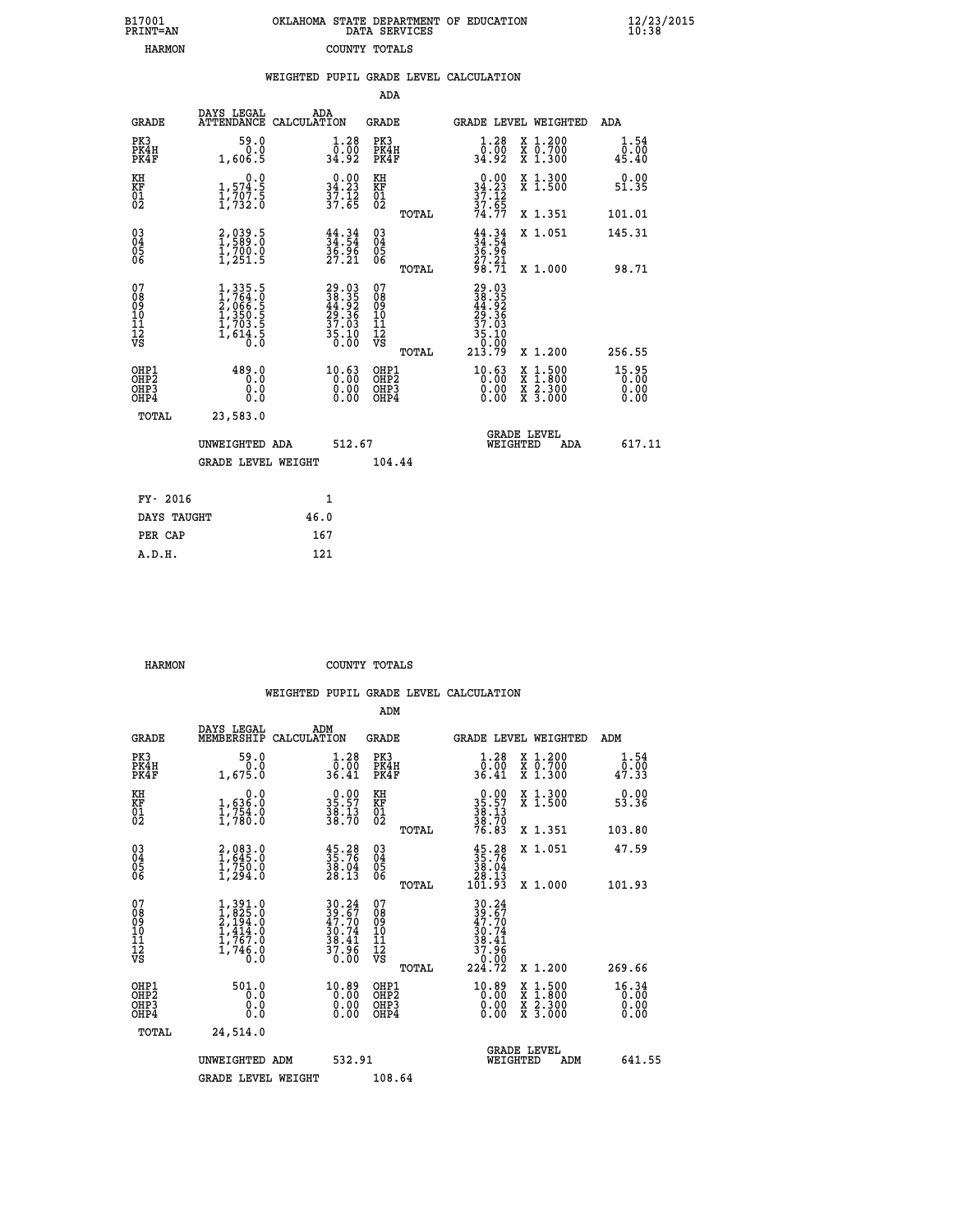| B17001<br><b>PRINT=AN</b> | OKLAHOMA<br>. STATE DEPARTMENT OF EDUCATION<br>DATA SERVICES | $\frac{12}{23}$ /2015 |
|---------------------------|--------------------------------------------------------------|-----------------------|
| 30<br>HARPER              | <b>I001 LAVERNE</b>                                          |                       |

|  |  | WEIGHTED PUPIL GRADE LEVEL CALCULATION |
|--|--|----------------------------------------|
|  |  |                                        |

|                                                                              |                                                                                                       |                                                                                                                         | ADA                                                |       |                                                                                       |                                                                                                                                              |                              |
|------------------------------------------------------------------------------|-------------------------------------------------------------------------------------------------------|-------------------------------------------------------------------------------------------------------------------------|----------------------------------------------------|-------|---------------------------------------------------------------------------------------|----------------------------------------------------------------------------------------------------------------------------------------------|------------------------------|
| <b>GRADE</b>                                                                 | DAYS LEGAL                                                                                            | ADA<br>ATTENDANCE CALCULATION                                                                                           | GRADE                                              |       | GRADE LEVEL WEIGHTED                                                                  |                                                                                                                                              | ADA                          |
| PK3<br>PK4H<br>PK4F                                                          | 0.0<br>1,012.0<br>0.0                                                                                 | $2^{0.00}_{7.35}$<br>0.00                                                                                               | PK3<br>PK4H<br>PK4F                                |       | 27.35<br>0.00                                                                         | X 1.200<br>X 0.700<br>X 1.300                                                                                                                | 0.00<br>19.15<br>0.00        |
| KH<br>KF<br>01<br>02                                                         | 0.0<br>1,685.5<br>$\frac{1}{2}, \frac{891}{435}$ :0                                                   | $\begin{smallmatrix} 0.00\\ 45.55\\ 51.11\\ 38.89 \end{smallmatrix}$                                                    | KH<br>KF<br>01<br>02                               |       | $\begin{array}{c} 0.00 \\ 45.55 \\ 51.11 \\ 38.89 \end{array}$                        | X 1.300<br>X 1.500                                                                                                                           | 0.00<br>68.33                |
|                                                                              |                                                                                                       |                                                                                                                         |                                                    | TOTAL | 90.00                                                                                 | X 1.351                                                                                                                                      | 121.59                       |
| $\begin{matrix} 03 \\ 04 \\ 05 \\ 06 \end{matrix}$                           | $\frac{1}{1}, \frac{261}{124}$<br>$\frac{5}{1}, \frac{220}{20}$<br>$\frac{5}{1}, \frac{220}{129}$     | 34.09<br>30.39<br>32.99<br>30.53                                                                                        | $\begin{matrix} 03 \\ 04 \\ 05 \\ 06 \end{matrix}$ | TOTAL | $34.99$<br>$30.39$<br>$32.99$<br>$30.53$<br>$93.91$                                   | X 1.051<br>X 1.000                                                                                                                           | 35.83<br>93.91               |
| 07<br>08<br>09<br>11<br>11<br>12<br>VS                                       | $\begin{smallmatrix} 1,138.5\\ 1,262.0\\ 1,082.0\\ 1,421.0\\ 1,278.5\\ 895.5\\ 0.0 \end{smallmatrix}$ | $\begin{array}{l} 30\cdot 77 \\ 34\cdot 11 \\ 29\cdot 24 \\ 38\cdot 41 \\ 34\cdot 55 \\ 24\cdot 20 \\ 0.00 \end{array}$ | 07<br>08<br>09<br>11<br>11<br>12<br>VS             | TOTAL | $30.77$<br>$24.14$<br>$29.24$<br>$38.41$<br>$34.55$<br>$24.20$<br>$0.008$<br>$191.28$ | X 1.200                                                                                                                                      | 229.54                       |
| OHP1<br>OH <sub>P</sub> <sub>2</sub><br>OH <sub>P3</sub><br>OH <sub>P4</sub> | 0.0<br>Ō.Ō<br>0.0<br>0.0                                                                              | 0.00<br>0.00<br>0.00                                                                                                    | OHP1<br>OHP2<br>OHP3<br>OHP4                       |       | 0.00<br>0.00<br>0.00                                                                  | $\begin{smallmatrix} \mathtt{X} & 1\cdot500 \\ \mathtt{X} & 1\cdot800 \\ \mathtt{X} & 2\cdot300 \\ \mathtt{X} & 3\cdot000 \end{smallmatrix}$ | 0.00<br>0.00<br>0.00<br>0.00 |
| TOTAL                                                                        | 17,841.0<br>UNWEIGHTED ADA<br><b>GRADE LEVEL WEIGHT</b>                                               | 482.18                                                                                                                  | 86.17                                              |       | WEIGHTED                                                                              | <b>GRADE LEVEL</b><br>ADA                                                                                                                    | 568.35                       |
| FY- 2016                                                                     |                                                                                                       | $\mathbf{1}$                                                                                                            |                                                    |       |                                                                                       |                                                                                                                                              |                              |
| DAYS TAUGHT                                                                  |                                                                                                       | 37.0                                                                                                                    |                                                    |       |                                                                                       |                                                                                                                                              |                              |
| PER CAP                                                                      |                                                                                                       | 167                                                                                                                     |                                                    |       |                                                                                       |                                                                                                                                              |                              |
| A.D.H.                                                                       |                                                                                                       | 126                                                                                                                     |                                                    |       |                                                                                       |                                                                                                                                              |                              |

| 30 HARPER | <b>I001 LAVERNE</b> |
|-----------|---------------------|
|           |                     |

|                                                    |                                                                                                        |                                                                      | ADM                                                   |                                                                                       |                                                                                                                                                                                                                                                                                |                                                                                                                                           |                       |
|----------------------------------------------------|--------------------------------------------------------------------------------------------------------|----------------------------------------------------------------------|-------------------------------------------------------|---------------------------------------------------------------------------------------|--------------------------------------------------------------------------------------------------------------------------------------------------------------------------------------------------------------------------------------------------------------------------------|-------------------------------------------------------------------------------------------------------------------------------------------|-----------------------|
| <b>GRADE</b>                                       | DAYS LEGAL<br>MEMBERSHIP                                                                               | ADM<br>CALCULATION                                                   | <b>GRADE</b>                                          |                                                                                       |                                                                                                                                                                                                                                                                                | GRADE LEVEL WEIGHTED                                                                                                                      | ADM                   |
| PK3<br>PK4H<br>PK4F                                | 0.0<br>$1,02\overset{3}{\phantom{}}\,\overset{.}{\phantom{}}\,\,0\,$                                   | 27.65<br>0.00                                                        | PK3<br>PK4H<br>PK4F                                   |                                                                                       | 27.65<br>0.00                                                                                                                                                                                                                                                                  | X 1.200<br>X 0.700<br>X 1.300                                                                                                             | 0.00<br>19.36<br>0.00 |
| KH<br>KF<br>01<br>02                               | $\begin{smallmatrix}&&&0.0\\1.702.0\\1.950.0\\1.458.0\end{smallmatrix}$                                | $\begin{smallmatrix} 0.00\\ 46.00\\ 52.70\\ 39.41 \end{smallmatrix}$ | KH<br>KF<br>01<br>02                                  |                                                                                       | $\begin{smallmatrix} 0.00\\ 46.00\\ 52.70\\ 39.41\\ 92.11 \end{smallmatrix}$                                                                                                                                                                                                   | X 1.300<br>X 1.500                                                                                                                        | 0.00<br>69.00         |
|                                                    |                                                                                                        |                                                                      | TOTAL                                                 |                                                                                       |                                                                                                                                                                                                                                                                                | X 1.351                                                                                                                                   | 124.44                |
| $\begin{matrix} 03 \\ 04 \\ 05 \\ 06 \end{matrix}$ | $1,310.0$<br>$1,162.0$<br>$1,258.0$<br>$1,175.0$                                                       | $35.41$<br>$31.41$<br>34:00<br>31.76                                 | $\begin{array}{c} 03 \\ 04 \\ 05 \\ 06 \end{array}$   |                                                                                       | 35.41<br>31.41<br>34.00<br>31.76<br>97.17                                                                                                                                                                                                                                      | X 1.051                                                                                                                                   | 37.22                 |
|                                                    |                                                                                                        |                                                                      | TOTAL                                                 |                                                                                       |                                                                                                                                                                                                                                                                                | X 1.000                                                                                                                                   | 97.17                 |
| 07<br>08<br>09<br>10<br>11<br>11<br>12<br>VS       | $\begin{smallmatrix} 1,182.0\\ 1,292.0\\ 1,134.0\\ 1,471.0\\ 1,328.0\\ 917.0 \end{smallmatrix}$<br>0.0 | 31.95<br>34.92<br>30.65<br>39.76<br>35.89<br>35.89<br>24.78          | 07<br>08<br>09<br>01<br>11<br>11<br>12<br>VS<br>TOTAL | 31.95<br>34.92<br>30.65<br>39.76<br>35.89<br>35.78<br>24.78<br>0.00<br>0.00<br>197.95 |                                                                                                                                                                                                                                                                                | X 1.200                                                                                                                                   | 237.54                |
| OHP1<br>OHP2<br>OH <sub>P3</sub><br>OHP4           |                                                                                                        | $\begin{smallmatrix} 0.00 \ 0.00 \ 0.00 \ 0.00 \end{smallmatrix}$    | OHP1<br>OHP2<br>OHP3<br>OHP4                          |                                                                                       | $\begin{smallmatrix} 0.00 & 0.00 & 0.00 & 0.00 & 0.00 & 0.00 & 0.00 & 0.00 & 0.00 & 0.00 & 0.00 & 0.00 & 0.00 & 0.00 & 0.00 & 0.00 & 0.00 & 0.00 & 0.00 & 0.00 & 0.00 & 0.00 & 0.00 & 0.00 & 0.00 & 0.00 & 0.00 & 0.00 & 0.00 & 0.00 & 0.00 & 0.00 & 0.00 & 0.00 & 0.00 & 0.0$ | $\begin{smallmatrix} \mathtt{X} & 1\cdot500\\ \mathtt{X} & 1\cdot800\\ \mathtt{X} & 2\cdot300\\ \mathtt{X} & 3\cdot000 \end{smallmatrix}$ | 0.00<br>0.00<br>0.00  |
| TOTAL                                              | 18,362.0                                                                                               |                                                                      |                                                       |                                                                                       |                                                                                                                                                                                                                                                                                |                                                                                                                                           |                       |
|                                                    | UNWEIGHTED ADM                                                                                         | 496.29                                                               |                                                       |                                                                                       | <b>GRADE LEVEL</b><br>WEIGHTED                                                                                                                                                                                                                                                 | ADM                                                                                                                                       | 584.73                |
|                                                    | <b>GRADE LEVEL WEIGHT</b>                                                                              |                                                                      | 88.44                                                 |                                                                                       |                                                                                                                                                                                                                                                                                |                                                                                                                                           |                       |
|                                                    |                                                                                                        |                                                                      |                                                       |                                                                                       |                                                                                                                                                                                                                                                                                |                                                                                                                                           |                       |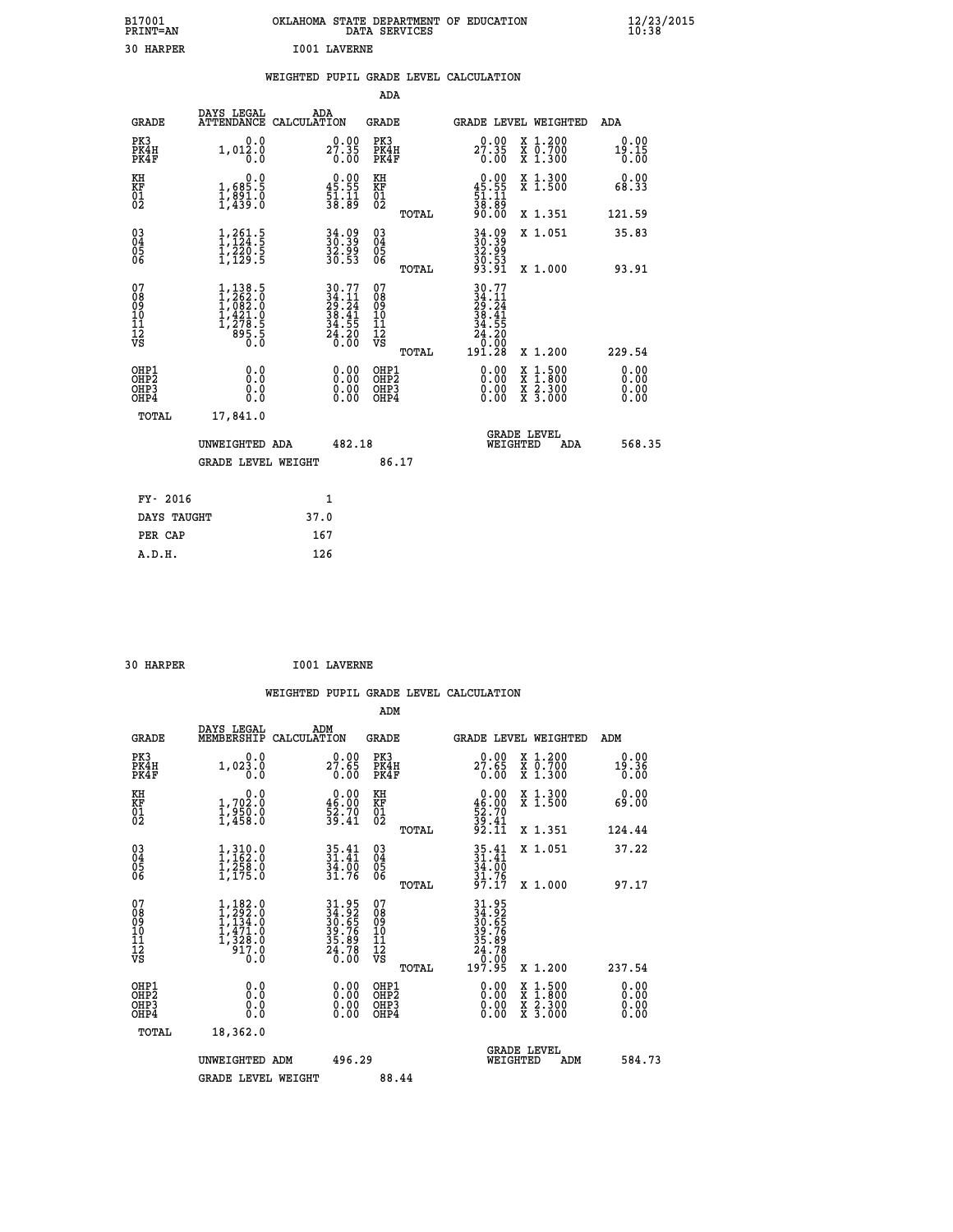| B17001<br><b>PRINT=AN</b> | OKLAHOMA STATE DEPARTMENT OF EDUCATION<br>DATA SERVICES | $\frac{12}{23}$ /2015 |
|---------------------------|---------------------------------------------------------|-----------------------|
| 30<br><b>HARPER</b>       | 1004 BUFFALO                                            |                       |

|                                                                    |                                                                    |                                                                   |                                                             | ADA                                          |       |                                                                          |  |                                                                                                                                           |                              |
|--------------------------------------------------------------------|--------------------------------------------------------------------|-------------------------------------------------------------------|-------------------------------------------------------------|----------------------------------------------|-------|--------------------------------------------------------------------------|--|-------------------------------------------------------------------------------------------------------------------------------------------|------------------------------|
| <b>GRADE</b>                                                       | DAYS LEGAL<br>ATTENDANCE CALCULATION                               | ADA                                                               |                                                             | <b>GRADE</b>                                 |       | GRADE LEVEL WEIGHTED                                                     |  |                                                                                                                                           | ADA                          |
| PK3<br>PK4H<br>PK4F                                                | 0.0<br>$0.0$<br>528.0                                              | $\begin{smallmatrix} 0.00\\ 0.00\\ 13.54 \end{smallmatrix}$       |                                                             | PK3<br>PK4H<br>PK4F                          |       | $\begin{smallmatrix} 0.00\\ 0.00\\ 13.54 \end{smallmatrix}$              |  | X 1.200<br>X 0.700<br>X 1.300                                                                                                             | 0.00<br>0.00<br>17.60        |
| KH<br>KF<br>01<br>02                                               | 0.0<br>549:5<br>973:5<br>976:5                                     | $0.00$<br>14.09<br>$\frac{24.96}{25.04}$                          |                                                             | KH<br>KF<br>01<br>02                         |       | $\begin{smallmatrix} 0.00\\14.09\\24.96\\25.04\\50.00 \end{smallmatrix}$ |  | X 1.300<br>X 1.500                                                                                                                        | 0.00<br>21.14                |
|                                                                    |                                                                    |                                                                   |                                                             |                                              | TOTAL |                                                                          |  | X 1.351                                                                                                                                   | 67.55                        |
| $\begin{smallmatrix} 03 \\[-4pt] 04 \end{smallmatrix}$<br>Ŏ5<br>06 | $\begin{smallmatrix}897.5\\838.5\\1,233.0\\572.0\end{smallmatrix}$ | $23.01$<br>$21.50$<br>$\frac{51.62}{14.67}$                       |                                                             | $\substack{03 \\ 04}$<br>Ŏ5<br>06            |       | $23.91$<br>$21.50$<br>$31.62$<br>$14.67$<br>$67.79$                      |  | X 1.051                                                                                                                                   | 24.18                        |
|                                                                    |                                                                    |                                                                   |                                                             |                                              | TOTAL |                                                                          |  | X 1.000                                                                                                                                   | 67.79                        |
| 07<br>08<br>09<br>101<br>11<br>12<br>VS                            | 881.0<br>579.5<br>686.5<br>686.5<br>512.0<br>448.5<br>536.0        | 22.59<br>14.86<br>17.60<br>13.13<br>11.50<br>$\frac{13.74}{0.00}$ |                                                             | 07<br>08<br>09<br>11<br>11<br>12<br>VS       |       | 22.59<br>14.86<br>17.60<br>13.13<br>11.50<br>13.74<br>0.00               |  |                                                                                                                                           |                              |
|                                                                    |                                                                    |                                                                   |                                                             |                                              | TOTAL | 93.42                                                                    |  | X 1.200                                                                                                                                   | 112.10                       |
| OHP1<br>OHP <sub>2</sub><br>OH <sub>P3</sub><br>OHP4               | 0.0<br>0.0<br>0.0                                                  |                                                                   | 0.00<br>$\begin{smallmatrix} 0.00 \ 0.00 \end{smallmatrix}$ | OHP1<br>OHP <sub>2</sub><br>OHP <sub>3</sub> |       | 0.00<br>0.00                                                             |  | $\begin{smallmatrix} \mathtt{X} & 1\cdot500\\ \mathtt{X} & 1\cdot800\\ \mathtt{X} & 2\cdot300\\ \mathtt{X} & 3\cdot000 \end{smallmatrix}$ | 0.00<br>0.00<br>0.00<br>0.00 |
| TOTAL                                                              | 10,212.0                                                           |                                                                   |                                                             |                                              |       |                                                                          |  |                                                                                                                                           |                              |
| UNWEIGHTED ADA                                                     |                                                                    |                                                                   | 261.85                                                      |                                              |       | <b>GRADE LEVEL</b><br>WEIGHTED<br>ADA                                    |  |                                                                                                                                           | 310.36                       |
|                                                                    | GRADE LEVEL WEIGHT                                                 |                                                                   |                                                             | 48.51                                        |       |                                                                          |  |                                                                                                                                           |                              |
| FY- 2016                                                           |                                                                    | 1                                                                 |                                                             |                                              |       |                                                                          |  |                                                                                                                                           |                              |
| DAYS TAUGHT                                                        |                                                                    | 39.0                                                              |                                                             |                                              |       |                                                                          |  |                                                                                                                                           |                              |
| PER CAP                                                            |                                                                    | 167                                                               |                                                             |                                              |       |                                                                          |  |                                                                                                                                           |                              |

 **30 HARPER I004 BUFFALO**

 **A.D.H. 41**

 **WEIGHTED PUPIL GRADE LEVEL CALCULATION ADM DAYS LEGAL ADM GRADE MEMBERSHIP CALCULATION GRADE GRADE LEVEL WEIGHTED ADM PK3 0.0 0.00 PK3 0.00 X 1.200 0.00 PK4H 0.0 0.00 PK4H 0.00 X 0.700 0.00 PK4F 546.0 14.00 PK4F 14.00 X 1.300 18.20 KH 0.0 0.00 KH 0.00 X 1.300 0.00 KF 567.0 14.54 KF 14.54 X 1.500 21.81**  $\begin{array}{cccc} \tt KH & & & & 0.0 & & & 0.00 & \tt KH \\ \tt KF & & & 567.0 & & 14.54 & \tt KF \\ 01 & & & 1,010.0 & & 25.90 & 01 \\ 02 & & & 1,014.0 & & 25.00 & 02 \end{array}$  **02 1,014.0 26.00 02 26.00**

| υz                                                   | 1,011.0                                                                 | 40.00                                                                | υZ<br>TOTAL                                           | 51.90<br>X 1.351                                                          | 70.12                                                                                                                                                                                                                                                                          |
|------------------------------------------------------|-------------------------------------------------------------------------|----------------------------------------------------------------------|-------------------------------------------------------|---------------------------------------------------------------------------|--------------------------------------------------------------------------------------------------------------------------------------------------------------------------------------------------------------------------------------------------------------------------------|
| 03<br>04<br>05<br>06                                 | $\begin{smallmatrix} 921.0\\ 858.0\\ 1,266.0\\ 585.0 \end{smallmatrix}$ | $\begin{smallmatrix} 23.62\ 22.00\ 32.46\ 35.00 \end{smallmatrix}$   | $\substack{03 \\ 04}$<br>05<br>06<br>TOTAL            | $23.62$<br>$32.46$<br>$35.46$<br>$15.00$<br>$69.46$<br>X 1.051<br>X 1.000 | 24.82<br>69.46                                                                                                                                                                                                                                                                 |
| 07<br>08<br>09<br>101<br>11<br>12<br>VS              | 897.0<br>585.0<br>712.0<br>529.0<br>$455.0$<br>546.0<br>0.0             | 23.00<br>$15.00$<br>$18.26$<br>$13.56$<br>$11.67$<br>$14.00$<br>0.00 | 07<br>08<br>09<br>101<br>11<br>12<br>VS<br>TOTAL      | 23.00<br>15:000<br>18:266<br>13:56<br>14:67<br>14:000<br>95.49<br>X 1.200 | 114.59                                                                                                                                                                                                                                                                         |
| OHP1<br>OHP <sub>2</sub><br>OH <sub>P3</sub><br>OHP4 | 0.0<br>0.0<br>0.0                                                       |                                                                      | OHP1<br>OHP <sub>2</sub><br>OH <sub>P</sub> 3<br>OHP4 | x 1:500<br>x 1:800<br>x 2:300<br>$\overline{x}$ 3.000                     | $\begin{smallmatrix} 0.00 & 0.00 & 0.00 & 0.00 & 0.00 & 0.00 & 0.00 & 0.00 & 0.00 & 0.00 & 0.00 & 0.00 & 0.00 & 0.00 & 0.00 & 0.00 & 0.00 & 0.00 & 0.00 & 0.00 & 0.00 & 0.00 & 0.00 & 0.00 & 0.00 & 0.00 & 0.00 & 0.00 & 0.00 & 0.00 & 0.00 & 0.00 & 0.00 & 0.00 & 0.00 & 0.0$ |
| TOTAL                                                | 10,491.0<br>UNWEIGHTED ADM                                              | 269.01                                                               |                                                       | <b>GRADE LEVEL</b><br>WEIGHTED<br>ADM                                     | 319.00                                                                                                                                                                                                                                                                         |
|                                                      | <b>GRADE LEVEL WEIGHT</b>                                               |                                                                      | 49.99                                                 |                                                                           |                                                                                                                                                                                                                                                                                |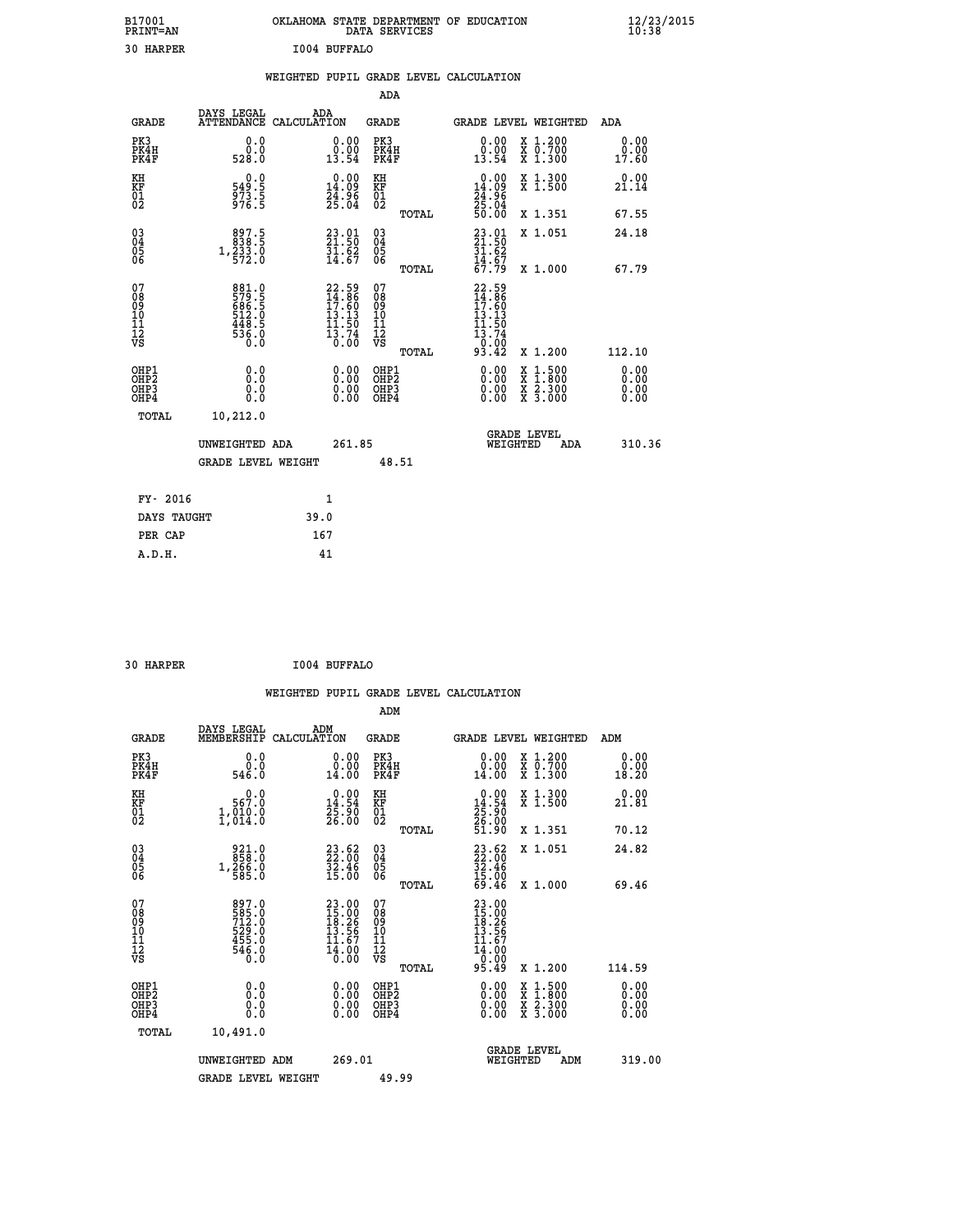| 7001<br>INT=AN |  | OKLAHOMA STATE DEPARTMENT OF EDUCATION<br>DATA SERVICES |  |
|----------------|--|---------------------------------------------------------|--|
| <b>HARPER</b>  |  | COUNTY TOTALS                                           |  |

 **B17001<br>PRINT=AN** 

 **B17001 OKLAHOMA STATE DEPARTMENT OF EDUCATION 12/23/2015**

|                                                                    |                                                                                   | WEIGHTED PUPIL GRADE LEVEL CALCULATION                                |                                                    |       |                                                                                                                                                                                                                                                                                |                                                                                                                                           |                        |
|--------------------------------------------------------------------|-----------------------------------------------------------------------------------|-----------------------------------------------------------------------|----------------------------------------------------|-------|--------------------------------------------------------------------------------------------------------------------------------------------------------------------------------------------------------------------------------------------------------------------------------|-------------------------------------------------------------------------------------------------------------------------------------------|------------------------|
|                                                                    |                                                                                   |                                                                       | ADA                                                |       |                                                                                                                                                                                                                                                                                |                                                                                                                                           |                        |
| <b>GRADE</b>                                                       | DAYS LEGAL                                                                        | ADA<br>ATTENDANCE CALCULATION                                         | <b>GRADE</b>                                       |       |                                                                                                                                                                                                                                                                                | <b>GRADE LEVEL WEIGHTED</b>                                                                                                               | ADA                    |
| PK3<br>PK4H<br>PK4F                                                | 0.0<br>1, 012.0                                                                   | $27.35$<br>$13.54$                                                    | PK3<br>PK4H<br>PK4F                                |       | $27.35$<br>$13.54$                                                                                                                                                                                                                                                             | X 1.200<br>X 0.700<br>X 1.300                                                                                                             | 0.00<br>19.15<br>17.60 |
| KH<br>KF<br>01<br>02                                               | $\begin{smallmatrix} 2,235.0\\ 2,854.5\\ 2,415.5 \end{smallmatrix}$               | $0.00$<br>59.64<br>76.07<br>63.93                                     | KH<br>KF<br>01<br>02                               |       | $0.00$<br>$59.64$<br>$76.07$<br>$63.93$<br>$140.00$                                                                                                                                                                                                                            | X 1.300<br>X 1.500                                                                                                                        | 0.00<br>89.47          |
|                                                                    |                                                                                   |                                                                       |                                                    | TOTAL |                                                                                                                                                                                                                                                                                | X 1.351                                                                                                                                   | 189.14                 |
| $\begin{smallmatrix} 03 \\[-4pt] 04 \end{smallmatrix}$<br>05<br>06 | 2,159.0<br>1,963.0<br>2,453.5<br>1,701.5                                          | $\begin{smallmatrix} 57.10\\ 51.89\\ 64.61\\ 45.20 \end{smallmatrix}$ | $\begin{matrix} 03 \\ 04 \\ 05 \\ 06 \end{matrix}$ |       | $\frac{57.10}{51.89}$<br>64.61                                                                                                                                                                                                                                                 | X 1.051                                                                                                                                   | 221.71                 |
|                                                                    |                                                                                   |                                                                       |                                                    | TOTAL | $\frac{15.20}{161.70}$                                                                                                                                                                                                                                                         | X 1.000                                                                                                                                   | 161.70                 |
| 07<br>08<br>09<br>001<br>11<br>11<br>12<br>VS                      | $2,019.5$<br>$1,841.5$<br>$1,768.5$<br>$1,933.0$<br>$1,727.0$<br>$1,431.5$<br>0.0 | 53.36<br>48.97<br>46.84<br>51.54<br>51.95<br>37.94<br>0.00            | 07<br>08901112<br>1112<br>VS                       | TOTAL | 53.36<br>48.97<br>46.84<br>51.54<br>$\frac{46.05}{37.94}$<br>0:00<br>284.70                                                                                                                                                                                                    | X 1.200                                                                                                                                   | 341.64                 |
| OHP1<br>OHP2<br>OH <sub>P</sub> 3<br>OH <sub>P4</sub>              | 0.0<br>0.0<br>0.0                                                                 | 0.00<br>$\begin{smallmatrix} 0.00 \ 0.00 \end{smallmatrix}$           | OHP1<br>OHP2<br>OHP3<br>OHP4                       |       | $\begin{smallmatrix} 0.00 & 0.00 & 0.00 & 0.00 & 0.00 & 0.00 & 0.00 & 0.00 & 0.00 & 0.00 & 0.00 & 0.00 & 0.00 & 0.00 & 0.00 & 0.00 & 0.00 & 0.00 & 0.00 & 0.00 & 0.00 & 0.00 & 0.00 & 0.00 & 0.00 & 0.00 & 0.00 & 0.00 & 0.00 & 0.00 & 0.00 & 0.00 & 0.00 & 0.00 & 0.00 & 0.0$ | $\begin{smallmatrix} \mathtt{X} & 1\cdot500\\ \mathtt{X} & 1\cdot800\\ \mathtt{X} & 2\cdot300\\ \mathtt{X} & 3\cdot000 \end{smallmatrix}$ | 0.00<br>0.00<br>0.00   |
| TOTAL                                                              | 28,053.0                                                                          |                                                                       |                                                    |       |                                                                                                                                                                                                                                                                                |                                                                                                                                           |                        |
|                                                                    | UNWEIGHTED ADA                                                                    | 744.03                                                                |                                                    |       | WEIGHTED                                                                                                                                                                                                                                                                       | <b>GRADE LEVEL</b><br>ADA                                                                                                                 | 878.71                 |
|                                                                    | <b>GRADE LEVEL WEIGHT</b>                                                         |                                                                       | 134.68                                             |       |                                                                                                                                                                                                                                                                                |                                                                                                                                           |                        |
| FY- 2016                                                           |                                                                                   | $\mathbf{1}$                                                          |                                                    |       |                                                                                                                                                                                                                                                                                |                                                                                                                                           |                        |
| DAYS TAUGHT                                                        |                                                                                   | 76.0                                                                  |                                                    |       |                                                                                                                                                                                                                                                                                |                                                                                                                                           |                        |
| PER CAP                                                            |                                                                                   | 334                                                                   |                                                    |       |                                                                                                                                                                                                                                                                                |                                                                                                                                           |                        |

 **A.D.H. 167**

 **HARPER COUNTY TOTALS**

|                                                    |                                                                                     |                                                                      | ADM                                                 |       |                                                                                        |                                          |                                                              |        |
|----------------------------------------------------|-------------------------------------------------------------------------------------|----------------------------------------------------------------------|-----------------------------------------------------|-------|----------------------------------------------------------------------------------------|------------------------------------------|--------------------------------------------------------------|--------|
| <b>GRADE</b>                                       | DAYS LEGAL<br>MEMBERSHIP                                                            | ADM<br>CALCULATION                                                   | <b>GRADE</b>                                        |       |                                                                                        | GRADE LEVEL WEIGHTED                     | ADM                                                          |        |
| PK3<br>PK4H<br>PK4F                                | 0.0<br>1,023.0<br>546.0                                                             | $\substack{0.00\\27.65\\14.00}$                                      | PK3<br>PK4H<br>PK4F                                 |       | $\begin{smallmatrix} 0.00\\ 27.65\\ 14.00 \end{smallmatrix}$                           | X 1.200<br>X 0.700<br>X 1.300            | $\begin{smallmatrix} 0.00\\ 19.36\\ 18.20 \end{smallmatrix}$ |        |
| KH<br>KF<br>01<br>02                               | 0.0<br>2,269:0<br>2,960:0<br>2,472:0                                                | $\begin{smallmatrix} 0.00\\ 60.54\\ 78.60\\ 65.41 \end{smallmatrix}$ | KH<br>KF<br>01<br>02                                |       | $\begin{smallmatrix} &0.00\ 60.54\ 78.60\ 65.41\ 144.01\end{smallmatrix}$              | X 1.300<br>X 1.500                       | 0.00<br>90.81                                                |        |
|                                                    |                                                                                     |                                                                      |                                                     | TOTAL |                                                                                        | X 1.351                                  | 194.56                                                       |        |
| $\begin{matrix} 03 \\ 04 \\ 05 \\ 06 \end{matrix}$ | $2,231.0$<br>$2,520.0$<br>$2,524.0$<br>$1,760.0$                                    | 59.03<br>53.41<br>66.46<br>46.76                                     | $\begin{array}{c} 03 \\ 04 \\ 05 \\ 06 \end{array}$ |       | $\begin{array}{r} 59.03 \\ 53.41 \\ 66.46 \\ 46.76 \\ 166.63 \end{array}$              | X 1.051                                  | 62.04                                                        |        |
|                                                    |                                                                                     |                                                                      |                                                     | TOTAL |                                                                                        | X 1.000                                  | 166.63                                                       |        |
| 07<br>08<br>09<br>101<br>11<br>12<br>VS            | $2,079.0$<br>$1,877.0$<br>$1,846.0$<br>$2,000.0$<br>$1,783.0$<br>$1,463.0$<br>$0.0$ | 54.95<br>49.92<br>48.91<br>53.32<br>53.756<br>38.78<br>38.78         | 07<br>08<br>09<br>11<br>11<br>12<br>VS              | TOTAL | $54.95$<br>$49.921$<br>$48.321$<br>$53.326$<br>$47.56$<br>$38.78$<br>$0.000$<br>293.44 | X 1.200                                  | 352.13                                                       |        |
| OHP1<br>OHP2<br>OH <sub>P3</sub><br>OHP4           |                                                                                     | $\begin{smallmatrix} 0.00 \ 0.00 \ 0.00 \ 0.00 \end{smallmatrix}$    | OHP1<br>OHP2<br>OHP3<br>OHP4                        |       | $0.00$<br>$0.00$<br>0.00                                                               | X 1:500<br>X 1:800<br>X 2:300<br>X 3:000 | 0.00<br>0.00<br>0.00                                         |        |
| TOTAL                                              | 28,853.0                                                                            |                                                                      |                                                     |       |                                                                                        |                                          |                                                              |        |
|                                                    | UNWEIGHTED ADM                                                                      | 765.30                                                               |                                                     |       | WEIGHTED                                                                               | <b>GRADE LEVEL</b><br>ADM                |                                                              | 903.73 |
|                                                    | <b>GRADE LEVEL WEIGHT</b>                                                           |                                                                      | 138.43                                              |       |                                                                                        |                                          |                                                              |        |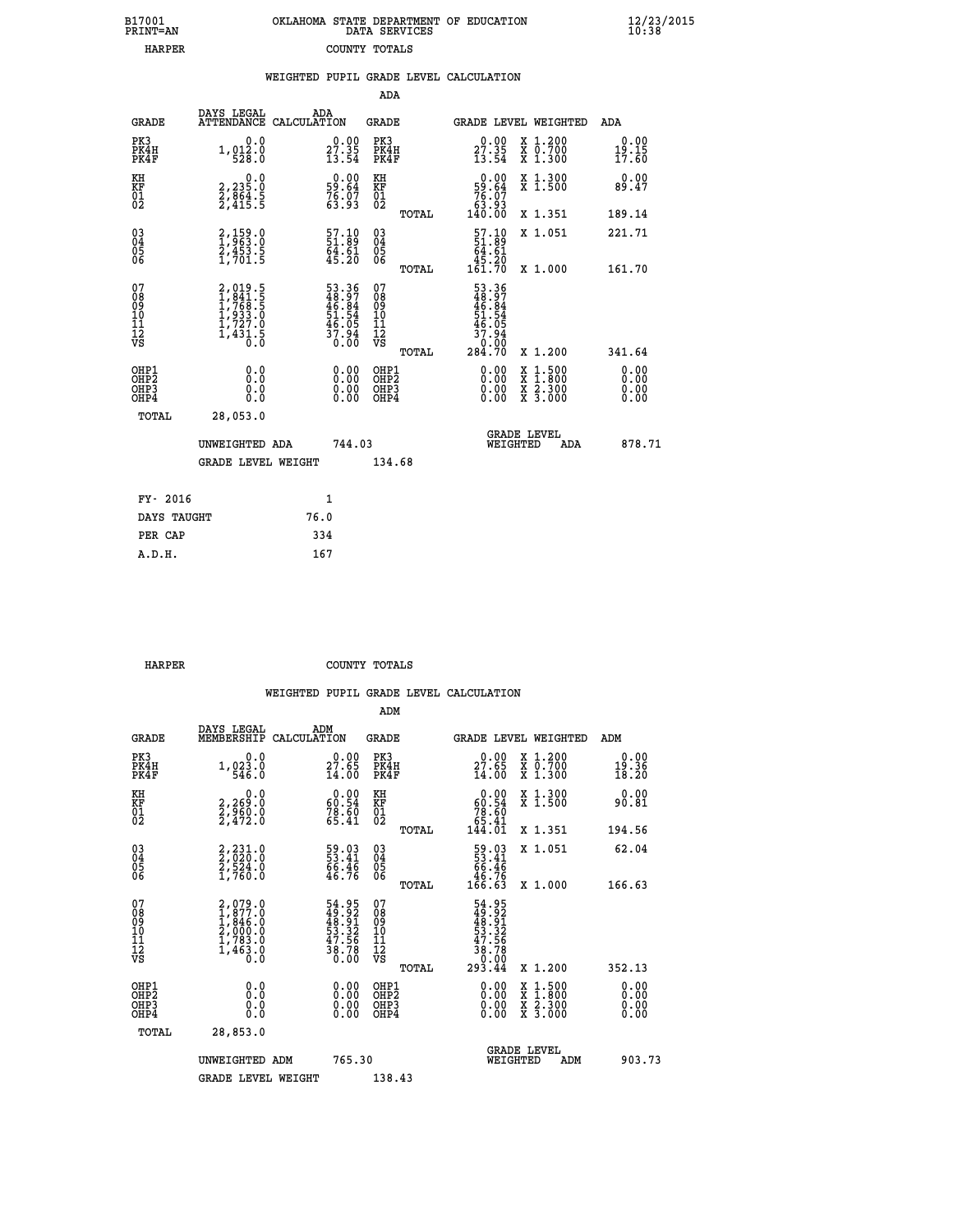| B17001<br>PRINT=AN | OKLAHOMA STATE DEPARTMENT OF EDUCATION<br>DATA SERVICES | $\frac{12}{23}$ /2015 |
|--------------------|---------------------------------------------------------|-----------------------|
| 31 HASKELL         | C010 WHITEFIELD                                         |                       |

|                                              |                                                     |      |                                                                     |                                          |       | WEIGHTED PUPIL GRADE LEVEL CALCULATION                                                                                                                                                                                                                                         |                                                                                          |                                  |
|----------------------------------------------|-----------------------------------------------------|------|---------------------------------------------------------------------|------------------------------------------|-------|--------------------------------------------------------------------------------------------------------------------------------------------------------------------------------------------------------------------------------------------------------------------------------|------------------------------------------------------------------------------------------|----------------------------------|
|                                              |                                                     |      |                                                                     | <b>ADA</b>                               |       |                                                                                                                                                                                                                                                                                |                                                                                          |                                  |
| <b>GRADE</b>                                 | DAYS LEGAL<br>ATTENDANCE CALCULATION                |      | ADA                                                                 | GRADE                                    |       | GRADE LEVEL WEIGHTED                                                                                                                                                                                                                                                           |                                                                                          | ADA                              |
| PK3<br>PK4H<br>PK4F                          | 353.0<br>750.0                                      |      | $\begin{smallmatrix} 8\cdot 61\\ 0.00\\ 18.30 \end{smallmatrix}$    | PK3<br>PK4H<br>PK4F                      |       | $\begin{smallmatrix} 8\cdot 61\\ 0.00\\ 18.30 \end{smallmatrix}$                                                                                                                                                                                                               | X 1.200<br>X 0.700<br>X 1.300                                                            | 10.33<br>23.79                   |
| KH<br>KF<br>01<br>02                         | 671.5<br>$\frac{567.0}{523.0}$                      |      | $\begin{smallmatrix} 0.00\\16.38\\13.83\\12.76 \end{smallmatrix}$   | KH<br>KF<br>01<br>02                     |       | 16.38                                                                                                                                                                                                                                                                          | X 1.300<br>X 1.500                                                                       | 0.00<br>24.57                    |
|                                              |                                                     |      |                                                                     |                                          | TOTAL | $\frac{13}{12}$ $\frac{83}{76}$<br>$\frac{26}{59}$                                                                                                                                                                                                                             | X 1.351                                                                                  | 35.92                            |
| 03<br>04<br>05<br>06                         | $372.5$<br>387.0<br>$\frac{436.0}{417.5}$           |      | $\begin{smallmatrix} 6.65\\ 9.44\\ 10.63\\ 10.18 \end{smallmatrix}$ | $\substack{03 \\ 04}$<br>$\frac{05}{06}$ |       | $\frac{6.65}{10.63}$                                                                                                                                                                                                                                                           | X 1.051                                                                                  | 6.99                             |
|                                              |                                                     |      |                                                                     |                                          | TOTAL | 10.18<br>30.25                                                                                                                                                                                                                                                                 | X 1.000                                                                                  | 30.25                            |
| 07<br>08<br>09<br>01<br>11<br>11<br>12<br>VS | 550.0<br>301.0<br>$\overline{0}$ :0<br>0.0<br>$\S.$ |      | 13.41<br>$7:\overline{34}$<br>0:00<br>0:00<br>0:00<br>0:00<br>0.00  | 07<br>08<br>09<br>11<br>11<br>12<br>VS   | TOTAL | 13.41<br>$\begin{smallmatrix} 7.34 \ 0.00 \ 0.00 \end{smallmatrix}$<br>0.00<br>0.00<br>0.00<br>20.75                                                                                                                                                                           | X 1.200                                                                                  | 24.90                            |
| OHP1<br>OHP2<br>OHP3<br>OHP4                 | 0.0<br>0.0<br>0.0                                   |      | $\begin{smallmatrix} 0.00 \ 0.00 \ 0.00 \ 0.00 \end{smallmatrix}$   | OHP1<br>OHP2<br>OHP3<br>OHP4             |       | $\begin{smallmatrix} 0.00 & 0.00 & 0.00 & 0.00 & 0.00 & 0.00 & 0.00 & 0.00 & 0.00 & 0.00 & 0.00 & 0.00 & 0.00 & 0.00 & 0.00 & 0.00 & 0.00 & 0.00 & 0.00 & 0.00 & 0.00 & 0.00 & 0.00 & 0.00 & 0.00 & 0.00 & 0.00 & 0.00 & 0.00 & 0.00 & 0.00 & 0.00 & 0.00 & 0.00 & 0.00 & 0.0$ | $\begin{smallmatrix} x & 1.500 \\ x & 1.800 \\ x & 2.300 \\ x & 3.000 \end{smallmatrix}$ | 0.00<br>0.00<br>$0.00$<br>$0.00$ |
| TOTAL                                        | 5,229.0                                             |      |                                                                     |                                          |       |                                                                                                                                                                                                                                                                                |                                                                                          |                                  |
|                                              | UNWEIGHTED ADA                                      |      | 127.53                                                              |                                          |       | <b>GRADE LEVEL</b><br>WEIGHTED                                                                                                                                                                                                                                                 | ADA                                                                                      | 156.75                           |
|                                              | <b>GRADE LEVEL WEIGHT</b>                           |      |                                                                     |                                          | 29.22 |                                                                                                                                                                                                                                                                                |                                                                                          |                                  |
| FY- 2016                                     |                                                     |      | $\mathbf{1}$                                                        |                                          |       |                                                                                                                                                                                                                                                                                |                                                                                          |                                  |
| DAYS TAUGHT                                  |                                                     | 41.0 |                                                                     |                                          |       |                                                                                                                                                                                                                                                                                |                                                                                          |                                  |
| PER CAP                                      |                                                     |      | 70                                                                  |                                          |       |                                                                                                                                                                                                                                                                                |                                                                                          |                                  |

 **31 HASKELL C010 WHITEFIELD**

|                                                      |                                                                                    | WEIGHTED PUPIL GRADE LEVEL CALCULATION                                                |                                                     |                                                                         |                                                                                          |                               |
|------------------------------------------------------|------------------------------------------------------------------------------------|---------------------------------------------------------------------------------------|-----------------------------------------------------|-------------------------------------------------------------------------|------------------------------------------------------------------------------------------|-------------------------------|
|                                                      |                                                                                    |                                                                                       | ADM                                                 |                                                                         |                                                                                          |                               |
| <b>GRADE</b>                                         | DAYS LEGAL<br>MEMBERSHIP                                                           | ADM<br>CALCULATION                                                                    | <b>GRADE</b>                                        | GRADE LEVEL WEIGHTED                                                    |                                                                                          | ADM                           |
| PK3<br>PK4H<br>PK4F                                  | 369.0<br>779.0                                                                     | ≬.≬≬<br>∂:≬0<br>19.00                                                                 | PK3<br>PK4H<br>PK4F                                 | 0.00<br>19.00                                                           | X 1.200<br>X 0.700<br>X 1.300                                                            | 10.80<br>$\frac{0.00}{24.70}$ |
| KH<br>KF<br>01<br>02                                 | $697.0$<br>$613.0$<br>$544.0$                                                      | $\begin{smallmatrix} 0.00\\ 17.00\\ 14.95\\ 13.27 \end{smallmatrix}$                  | KH<br>KF<br>01<br>02                                | $\begin{array}{c} 0.00 \\ 17.00 \\ 14.95 \\ 13.27 \\ 28.22 \end{array}$ | X 1.300<br>X 1.500                                                                       | 0.00<br>25.50                 |
|                                                      |                                                                                    |                                                                                       | TOTAL                                               |                                                                         | X 1.351                                                                                  | 38.13                         |
| $\begin{matrix} 03 \\ 04 \\ 05 \\ 06 \end{matrix}$   | $\begin{smallmatrix} 287.0\\ 410.0\\ 448.0\\ 448.0\\ 448.0 \end{smallmatrix}$      | $\begin{smallmatrix}7.00\\10.00\\10.93\\10.93\end{smallmatrix}$                       | $\begin{array}{c} 03 \\ 04 \\ 05 \\ 06 \end{array}$ | 7.00<br>10.00<br>īŏ.93                                                  | X 1.051                                                                                  | 7.36                          |
|                                                      |                                                                                    |                                                                                       | TOTAL                                               | 10:93<br>31.86                                                          | X 1.000                                                                                  | 31.86                         |
| 07<br>08<br>09<br>101<br>112<br>VS                   | 566.0<br>327.0<br>$\begin{smallmatrix}0.0 \ 0.0 \end{smallmatrix}$<br>0.0<br>$\S.$ | $\begin{smallmatrix}13.80\\7.98\\0.00\\0.00\\0.00\\0.00\\0.00\\0.00\end{smallmatrix}$ | 07<br>08<br>09<br>101<br>11<br>12<br>VS             | $13.80$<br>7.98<br>0.00<br>0.00<br>0.00                                 |                                                                                          |                               |
|                                                      |                                                                                    |                                                                                       | TOTAL                                               | 21.78                                                                   | X 1.200                                                                                  | 26.14                         |
| OHP1<br>OHP2<br>OH <sub>P3</sub><br>OH <sub>P4</sub> | 0.0<br>$\begin{smallmatrix} 0.0 & 0 \ 0.0 & 0 \end{smallmatrix}$                   | $\begin{smallmatrix} 0.00 \ 0.00 \ 0.00 \ 0.00 \end{smallmatrix}$                     | OHP1<br>OHP2<br>OHP3<br>OHP4                        |                                                                         | $\begin{smallmatrix} x & 1.500 \\ x & 1.800 \\ x & 2.300 \\ x & 3.000 \end{smallmatrix}$ | 0.00<br>0.00<br>0.00<br>0.00  |
| TOTAL                                                | 5,488.0                                                                            |                                                                                       |                                                     |                                                                         |                                                                                          |                               |
|                                                      | UNWEIGHTED ADM<br><b>GRADE LEVEL WEIGHT</b>                                        | 133.86                                                                                | 30.63                                               | <b>GRADE LEVEL</b><br>WEIGHTED                                          | ADM                                                                                      | 164.49                        |
|                                                      |                                                                                    |                                                                                       |                                                     |                                                                         |                                                                                          |                               |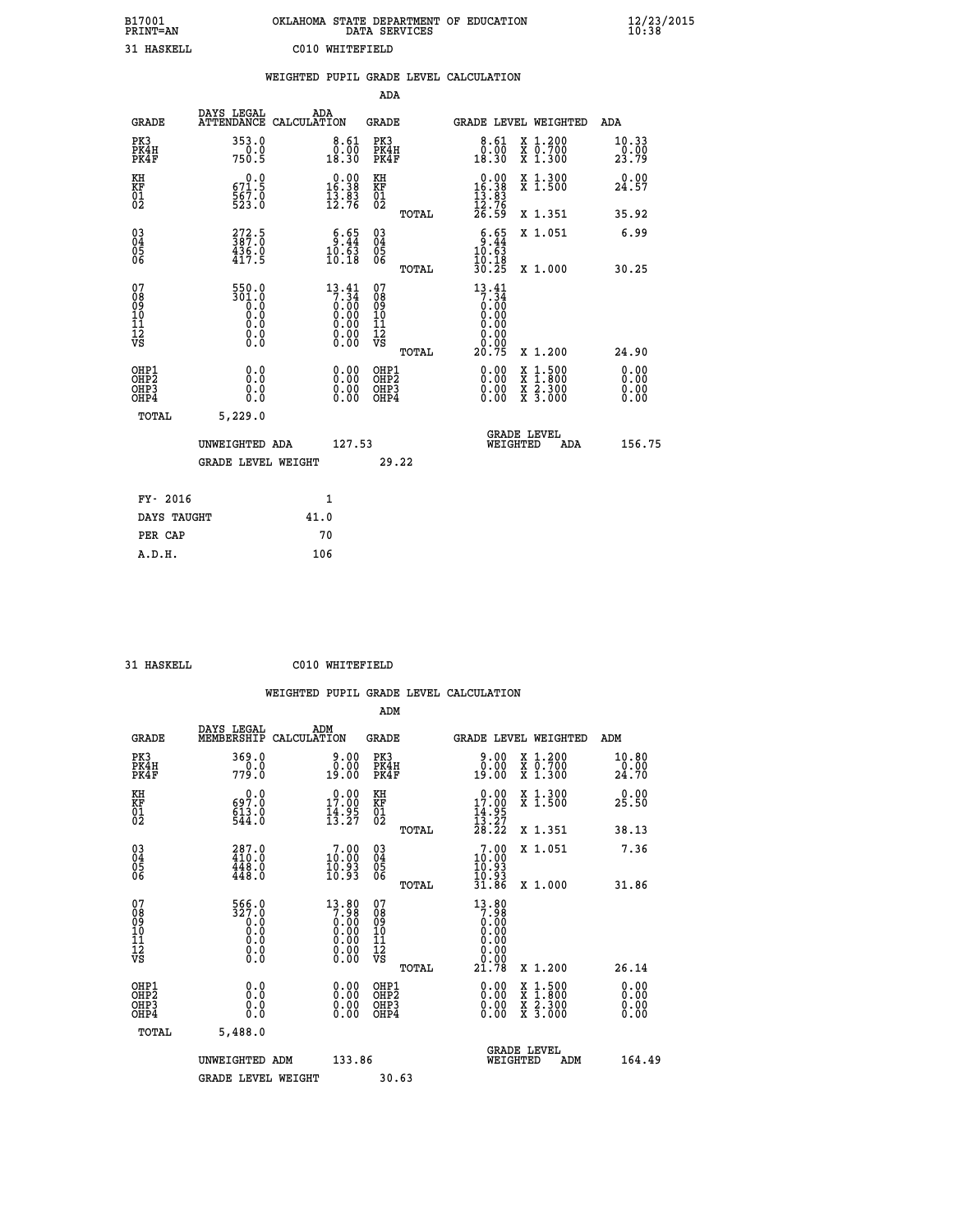| B17001          | OKLAHOMA STATE DEPARTMENT OF EDUCATION |
|-----------------|----------------------------------------|
| <b>PRINT=AN</b> | DATA SERVICES                          |
| 31 HASKELL      | I013 KINTA                             |

|                                               |                                                      |              |                                                                                               |                                      |       | WEIGHTED PUPIL GRADE LEVEL CALCULATION                                                                  |                                                                                                                                           |                        |
|-----------------------------------------------|------------------------------------------------------|--------------|-----------------------------------------------------------------------------------------------|--------------------------------------|-------|---------------------------------------------------------------------------------------------------------|-------------------------------------------------------------------------------------------------------------------------------------------|------------------------|
|                                               |                                                      |              |                                                                                               | ADA                                  |       |                                                                                                         |                                                                                                                                           |                        |
| <b>GRADE</b>                                  | DAYS LEGAL<br>ATTENDANCE CALCULATION                 | ADA          |                                                                                               | GRADE                                |       |                                                                                                         | GRADE LEVEL WEIGHTED                                                                                                                      | ADA                    |
| PK3<br>PK4H<br>PK4F                           | 615.0<br>0.0<br>539.0                                |              | 15.00<br>$\frac{1}{13}.00$<br>13.15                                                           | PK3<br>PK4H<br>PK4F                  |       | 15.00<br>$\frac{10.00}{13.15}$                                                                          | X 1.200<br>X 0.700<br>X 1.300                                                                                                             | 18.00<br>0.00<br>17.10 |
| KH<br>KF<br>01<br>02                          | $0.0$<br>$0.35.0$<br>$614.0$<br>$627.0$              |              | $0.00$<br>15.49<br>$\frac{1}{4}$ $\frac{1}{5}$ $\frac{5}{29}$                                 | KH<br>KF<br>01<br>02                 |       | $0.00$<br>15.49<br>$\frac{14}{15}$ $\frac{38}{30}$<br>$\frac{29}{30}$                                   | X 1.300<br>X 1.500                                                                                                                        | 0.00<br>23.24          |
|                                               |                                                      |              |                                                                                               |                                      | TOTAL |                                                                                                         | X 1.351                                                                                                                                   | 40.89                  |
| $^{03}_{04}$<br>05<br>06                      | 568.0<br>$\frac{284.0}{123.0}$                       |              | $\begin{smallmatrix} 13 & 85 \\ 6 & 83 \\ 6 & 93 \\ 3 & 00 \end{smallmatrix}$                 | $^{03}_{04}$<br>0500                 |       | $\begin{array}{r} 13.85 \\ 6.83 \\ 6.93 \\ 3.00 \\ 16.76 \end{array}$                                   | X 1.051                                                                                                                                   | 14.56                  |
|                                               |                                                      |              |                                                                                               |                                      | TOTAL |                                                                                                         | X 1.000                                                                                                                                   | 16.76                  |
| 07<br>08<br>09<br>001<br>11<br>11<br>12<br>VS | 281.0<br>540.0<br>714.0<br>600.0<br>626.5<br>1,052.0 |              | $13.85$<br>$13.17$<br>$\begin{array}{c} 13.41 \\ 14.63 \\ 15.28 \\ 25.66 \\ 0.00 \end{array}$ | 078<br>089<br>0011<br>11<br>12<br>VS | TOTAL | $13.85$<br>$13.17$<br>$\begin{array}{r} 17.41 \\ 14.63 \\ 15.28 \\ 25.666 \\ 0.00 \\ 93.00 \end{array}$ | X 1.200                                                                                                                                   | 111.60                 |
| OHP1<br>OHP2<br>OHP3<br>OH <sub>P4</sub>      | 0.0<br>0.0<br>0.0                                    |              | 0.00<br>$\begin{smallmatrix} 0.00 \ 0.00 \end{smallmatrix}$                                   | OHP1<br>OHP2<br>OHP3<br>OHP4         |       | 0.00<br>0.00                                                                                            | $\begin{smallmatrix} \mathtt{X} & 1\cdot500\\ \mathtt{X} & 1\cdot800\\ \mathtt{X} & 2\cdot300\\ \mathtt{X} & 3\cdot000 \end{smallmatrix}$ | 0.00<br>0.00<br>0.00   |
| TOTAL                                         | 8,098.5                                              |              |                                                                                               |                                      |       |                                                                                                         |                                                                                                                                           |                        |
|                                               | UNWEIGHTED ADA                                       |              | 197.52                                                                                        |                                      |       | WEIGHTED                                                                                                | <b>GRADE LEVEL</b><br>ADA                                                                                                                 | 242.15                 |
|                                               | <b>GRADE LEVEL WEIGHT</b>                            |              |                                                                                               | 44.63                                |       |                                                                                                         |                                                                                                                                           |                        |
| FY- 2016                                      |                                                      | $\mathbf{1}$ |                                                                                               |                                      |       |                                                                                                         |                                                                                                                                           |                        |
| DAYS TAUGHT                                   |                                                      | 41.0         |                                                                                               |                                      |       |                                                                                                         |                                                                                                                                           |                        |
| PER CAP                                       |                                                      | 90           |                                                                                               |                                      |       |                                                                                                         |                                                                                                                                           |                        |

| I013 KINTA<br>31 HASKELL |
|--------------------------|
|--------------------------|

|                                                                      |                                                      |                    |                                                                                                                                      |                                                     |       | WEIGHTED PUPIL GRADE LEVEL CALCULATION                                                                                                                                                                                                                                         |                                |                                                                                          |                               |        |
|----------------------------------------------------------------------|------------------------------------------------------|--------------------|--------------------------------------------------------------------------------------------------------------------------------------|-----------------------------------------------------|-------|--------------------------------------------------------------------------------------------------------------------------------------------------------------------------------------------------------------------------------------------------------------------------------|--------------------------------|------------------------------------------------------------------------------------------|-------------------------------|--------|
|                                                                      |                                                      |                    |                                                                                                                                      | ADM                                                 |       |                                                                                                                                                                                                                                                                                |                                |                                                                                          |                               |        |
| <b>GRADE</b>                                                         | DAYS LEGAL<br>MEMBERSHIP                             | ADM<br>CALCULATION |                                                                                                                                      | <b>GRADE</b>                                        |       | <b>GRADE LEVEL WEIGHTED</b>                                                                                                                                                                                                                                                    |                                |                                                                                          | ADM                           |        |
| PK3<br>PK4H<br>PK4F                                                  | 615.0<br>539.0                                       |                    | 15.00<br>$\frac{0}{13}.00$<br>13.15                                                                                                  | PK3<br>PK4H<br>PK4F                                 |       | 15.00<br>$\frac{0.00}{13.15}$                                                                                                                                                                                                                                                  | X 1.200<br>X 0.700<br>X 1.300  |                                                                                          | 18.00<br>$\frac{0.00}{17.10}$ |        |
| KH<br>KF<br>01<br>02                                                 | $645.0$<br>$621.0$<br>$627.0$                        |                    | $0.00$<br>15.73<br>$\frac{15}{15}$ : $\frac{15}{29}$                                                                                 | KH<br>KF<br>01<br>02                                |       | $\begin{smallmatrix} 0.00\\ 15.73\\ 15.15\\ 15.29\\ 30.44 \end{smallmatrix}$                                                                                                                                                                                                   |                                | X 1.300<br>X 1.500                                                                       | 0.00<br>23.60                 |        |
|                                                                      |                                                      |                    |                                                                                                                                      |                                                     | TOTAL |                                                                                                                                                                                                                                                                                | X 1.351                        |                                                                                          | 41.12                         |        |
| 030404<br>ŌĞ                                                         | 568.0<br>284.0<br>123.0                              |                    | $\begin{smallmatrix} 13 & 85\\7 & 00\\6 & 93\\3 & 00\end{smallmatrix}$                                                               | $\begin{array}{c} 03 \\ 04 \\ 05 \\ 06 \end{array}$ |       | $\begin{smallmatrix}13.85\\7.00\\6.93\\3.00\\16.93\end{smallmatrix}$                                                                                                                                                                                                           | X 1.051                        |                                                                                          | 14.56                         |        |
|                                                                      |                                                      |                    |                                                                                                                                      |                                                     | TOTAL |                                                                                                                                                                                                                                                                                |                                | X 1.000                                                                                  | 16.93                         |        |
| 07<br>08<br>09<br>101<br>112<br>VS                                   | 284.0<br>572.0<br>757.0<br>615.0<br>670.0<br>1,104.0 |                    | $\begin{smallmatrix} 6 & 9 & 3 \\ 13 & 9 & 5 \\ 18 & 4 & 6 \\ 15 & 0 & 0 \\ 16 & 3 & 4 \\ 26 & 9 & 3 \\ 0 & 0 & 0 \end{smallmatrix}$ | 07<br>08<br>09<br>11<br>11<br>12<br>VS              | TOTAL | $\begin{smallmatrix} 6 & 93 \\ 13 & 95 \\ 18 & 46 \\ 15 & 00 \\ 16 & 34 \\ 26 & 93 \\ 0 & 00 \\ 97 & 61 \end{smallmatrix}$                                                                                                                                                     |                                | X 1.200                                                                                  | 117.13                        |        |
| OHP1                                                                 |                                                      |                    |                                                                                                                                      | OHP1                                                |       |                                                                                                                                                                                                                                                                                |                                |                                                                                          | 0.00                          |        |
| OH <sub>P</sub> <sub>2</sub><br>OH <sub>P3</sub><br>OH <sub>P4</sub> | 0.0<br>0.0<br>Ŏ.Ŏ                                    |                    | 0.00<br>0.00<br>0.00                                                                                                                 | OH <sub>P</sub> 2<br>OHP3<br>OHP4                   |       | $\begin{smallmatrix} 0.00 & 0.00 & 0.00 & 0.00 & 0.00 & 0.00 & 0.00 & 0.00 & 0.00 & 0.00 & 0.00 & 0.00 & 0.00 & 0.00 & 0.00 & 0.00 & 0.00 & 0.00 & 0.00 & 0.00 & 0.00 & 0.00 & 0.00 & 0.00 & 0.00 & 0.00 & 0.00 & 0.00 & 0.00 & 0.00 & 0.00 & 0.00 & 0.00 & 0.00 & 0.00 & 0.0$ |                                | $\begin{smallmatrix} x & 1.500 \\ x & 1.800 \\ x & 2.300 \\ x & 3.000 \end{smallmatrix}$ | 0.00<br>0.00<br>0.00          |        |
| TOTAL                                                                | 8,311.0                                              |                    |                                                                                                                                      |                                                     |       |                                                                                                                                                                                                                                                                                |                                |                                                                                          |                               |        |
|                                                                      | UNWEIGHTED ADM                                       |                    | 202.71                                                                                                                               |                                                     |       |                                                                                                                                                                                                                                                                                | <b>GRADE LEVEL</b><br>WEIGHTED | ADM                                                                                      |                               | 248.44 |
|                                                                      | <b>GRADE LEVEL WEIGHT</b>                            |                    |                                                                                                                                      | 45.73                                               |       |                                                                                                                                                                                                                                                                                |                                |                                                                                          |                               |        |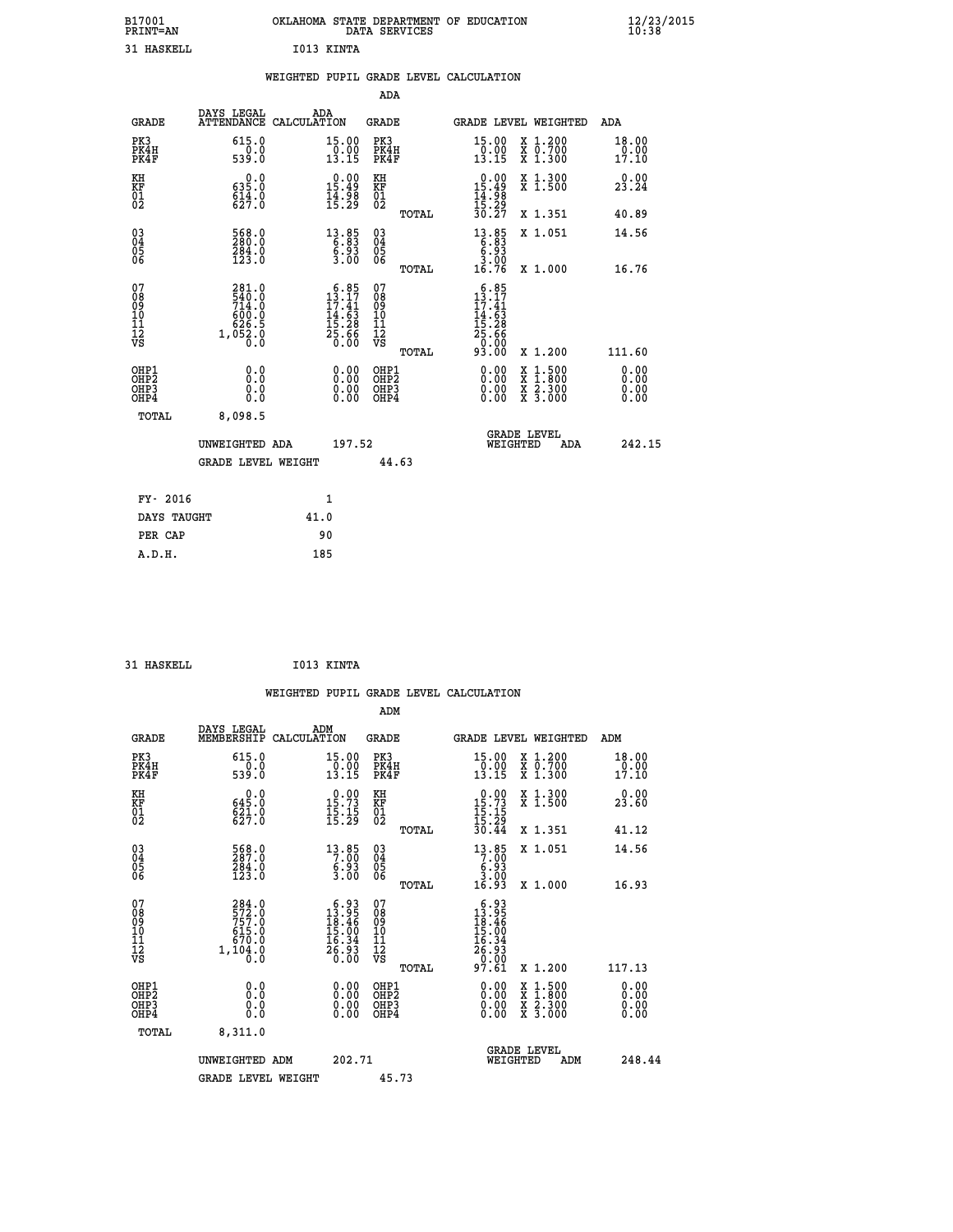| B17001<br><b>PRINT=AN</b> | OKLAHOMA STATE DEPARTMENT OF EDUCATION<br>DATA SERVICES | $\frac{12}{23}$ /2015 |
|---------------------------|---------------------------------------------------------|-----------------------|
| 31 HASKELL                | I020 STIGLER                                            |                       |

|  |  | WEIGHTED PUPIL GRADE LEVEL CALCULATION |
|--|--|----------------------------------------|
|  |  |                                        |

|                                                       |                                                                                          |                                                                                      | ADA                                      |       |                                                                                  |                                          |                                  |
|-------------------------------------------------------|------------------------------------------------------------------------------------------|--------------------------------------------------------------------------------------|------------------------------------------|-------|----------------------------------------------------------------------------------|------------------------------------------|----------------------------------|
| <b>GRADE</b>                                          | DAYS LEGAL                                                                               | ADA<br>ATTENDANCE CALCULATION                                                        | GRADE                                    |       |                                                                                  | GRADE LEVEL WEIGHTED                     | ADA                              |
| PK3<br>PK4H<br>PK4F                                   | 744.0<br>0.0<br>1,873.0                                                                  | $18.15$<br>0.00<br>45.68                                                             | PK3<br>PK4H<br>PK4F                      |       | 18.15<br>$\frac{10}{45.68}$                                                      | X 1.200<br>X 0.700<br>X 1.300            | 21.78<br>$0.00$<br>59.38         |
| KH<br>KF<br>01<br>02                                  | 0.0<br>$\frac{4}{5}, \frac{397.5}{278.0}$<br>3,380.5                                     | $\begin{smallmatrix} &0.00\\ 107.26\\ 128.73\\ 82.45\end{smallmatrix}$               | KH<br>KF<br>01<br>02                     |       | $\begin{smallmatrix} &0.00\\ 107.26\\ 128.73\\ 82.45\\ 211.18\end{smallmatrix}$  | X 1.300<br>X 1.500                       | 0.00<br>160.89                   |
|                                                       |                                                                                          |                                                                                      |                                          | TOTAL |                                                                                  | X 1.351                                  | 285.30                           |
| 03<br>04<br>05<br>06                                  | $\frac{4}{4}, \frac{285}{133}.\frac{0}{5}$<br>$\frac{3}{3}, \frac{583}{800}.\frac{5}{0}$ | $\begin{smallmatrix} 104\cdot51\\100\cdot82\\87\cdot40\\92\cdot68 \end{smallmatrix}$ | 03<br>04<br>05<br>06                     |       | $\begin{smallmatrix} 104.51\\ 100.82\\ 87.40\\ 92.68\\ 280.90 \end{smallmatrix}$ | X 1.051                                  | 109.84                           |
|                                                       |                                                                                          |                                                                                      |                                          | TOTAL |                                                                                  | X 1.000                                  | 280.90                           |
| 07<br>08<br>09<br>11<br>11<br>12<br>VS                | 3,862.5<br>3,698.0<br>4,072.0<br>4,417.5<br>3,575.0<br>3,139.5                           | 94.21<br>90.20<br>99.35<br>108.18<br>16.76<br>76.75<br>0.00                          | 07<br>08<br>09<br>11<br>11<br>12<br>VS   | TOTAL | 94.21<br>90.205<br>99.35<br>108.18<br>76.75<br>76.75<br>76.00<br>556.35          | X 1.200                                  | 667.62                           |
| OHP1<br>OH <sub>P</sub> 2<br>OH <sub>P3</sub><br>OHP4 | 91.5<br>0.0<br>0.0                                                                       | 3.23<br>$\begin{smallmatrix} 0.00 \ 0.00 \end{smallmatrix}$                          | OHP1<br>OHP <sub>2</sub><br>OHP3<br>OHP4 |       | $\begin{smallmatrix} 2.23\ 0.00 \ 0.00 \end{smallmatrix}$<br>0.00                | X 1:500<br>X 1:800<br>X 2:300<br>X 3:000 | $3.35$<br>$0.00$<br>0.00<br>0.00 |
| TOTAL                                                 | 54,331.0                                                                                 |                                                                                      |                                          |       |                                                                                  |                                          |                                  |
|                                                       | UNWEIGHTED ADA                                                                           | 1,326.26                                                                             |                                          |       | WEIGHTED                                                                         | <b>GRADE LEVEL</b><br>ADA                | 1,589.06                         |
|                                                       | <b>GRADE LEVEL WEIGHT</b>                                                                |                                                                                      | 262.80                                   |       |                                                                                  |                                          |                                  |
|                                                       |                                                                                          |                                                                                      |                                          |       |                                                                                  |                                          |                                  |
| FY- 2016                                              |                                                                                          | $\mathbf{1}$                                                                         |                                          |       |                                                                                  |                                          |                                  |
| DAYS TAUGHT                                           |                                                                                          | 41.0                                                                                 |                                          |       |                                                                                  |                                          |                                  |
| PER CAP                                               |                                                                                          | 62                                                                                   |                                          |       |                                                                                  |                                          |                                  |
| A.D.H.                                                |                                                                                          | 1,183                                                                                |                                          |       |                                                                                  |                                          |                                  |

| 31 HASKELL | <b>I020 STIGLER</b> |
|------------|---------------------|
|            |                     |

|                                          |                                                                        |                                                                                              | ADM                                                 |       |                                                                                                                                        |                                          |                                    |
|------------------------------------------|------------------------------------------------------------------------|----------------------------------------------------------------------------------------------|-----------------------------------------------------|-------|----------------------------------------------------------------------------------------------------------------------------------------|------------------------------------------|------------------------------------|
| <b>GRADE</b>                             | DAYS LEGAL<br>MEMBERSHIP                                               | ADM<br>CALCULATION                                                                           | <b>GRADE</b>                                        |       |                                                                                                                                        | GRADE LEVEL WEIGHTED                     | ADM                                |
| PK3<br>PK4H<br>PK4F                      | 744.0<br>0.0<br>1,966.0                                                | 18.15<br>$\frac{0.00}{47.95}$                                                                | PK3<br>PK4H<br>PK4F                                 |       | 18.15<br>$\frac{10.00}{47.95}$                                                                                                         | X 1.200<br>X 0.700<br>X 1.300            | 21.78<br>0.00<br>62.34             |
| KH<br>KF<br>01<br>02                     | 0.0<br>$\frac{4}{5}, \frac{669}{536}$ .0<br>3,498.0                    | $\begin{smallmatrix}&&0\,1&0\\1&1&3&\cdot&8\\1&3&5&\cdot&9\\1&3&5&\cdot&32\end{smallmatrix}$ | KH<br>KF<br>01<br>02                                |       | $\begin{smallmatrix}&&0.00\\113.88\\135.02\\85.32\\220.34\end{smallmatrix}$                                                            | X 1.300<br>X 1.500                       | 0.00<br>170.82                     |
|                                          |                                                                        |                                                                                              |                                                     | TOTAL |                                                                                                                                        | X 1.351                                  | 297.68                             |
| 03<br>04<br>05<br>06                     | $4,325.0$<br>$3,700.0$<br>$3,988.0$                                    | 109.02<br>105.49<br>90.24<br>97.27                                                           | $\begin{array}{c} 03 \\ 04 \\ 05 \\ 06 \end{array}$ |       | $\begin{smallmatrix} 109.02\\ 105.49\\ 90.24\\ 97.27\\ 293.00 \end{smallmatrix}$                                                       | X 1.051                                  | 114.58                             |
|                                          |                                                                        |                                                                                              |                                                     | TOTAL |                                                                                                                                        | X 1.000                                  | 293.00                             |
| 07<br>08<br>09<br>101<br>112<br>VS       | $4,061.0$<br>$3,277.0$<br>$4,672.0$<br>$3,761.0$<br>$3,275.0$<br>$0.0$ | 99.05<br>95.22<br>104.35<br>$\frac{111.51}{92.38}$<br>80.10<br>114<br>ŏ:ōŏ                   | 07<br>08<br>09<br>11<br>11<br>12<br>VS              | TOTAL | $\begin{array}{r} 99\cdot 05\\ 95\cdot 22\\ 104\cdot 35\\ 114\cdot 51\\ 92\cdot 38\\ 80\cdot 10\\ 0\cdot 00\\ 585\cdot 61 \end{array}$ | X 1.200                                  | 702.73                             |
| OHP1<br>OHP2<br>OH <sub>P3</sub><br>OHP4 | 102.0<br>0.0<br>0.000                                                  | $\overset{2}{0}.\overset{49}{00}$<br>0.00                                                    | OHP1<br>OHP2<br>OHP <sub>3</sub>                    |       | $\begin{smallmatrix} 2.49 \ 0.00 \ 0.00 \end{smallmatrix}$<br>0.00                                                                     | X 1:500<br>X 1:800<br>X 2:300<br>X 3:000 | $3.74$<br>$0.00$<br>$0.00$<br>0.00 |
| TOTAL                                    | 56,948.0                                                               |                                                                                              |                                                     |       |                                                                                                                                        |                                          |                                    |
|                                          | UNWEIGHTED                                                             | 1,390.44<br>ADM                                                                              |                                                     |       | WEIGHTED                                                                                                                               | <b>GRADE LEVEL</b><br>ADM                | 1,666.67                           |
|                                          | <b>GRADE LEVEL WEIGHT</b>                                              |                                                                                              | 276.23                                              |       |                                                                                                                                        |                                          |                                    |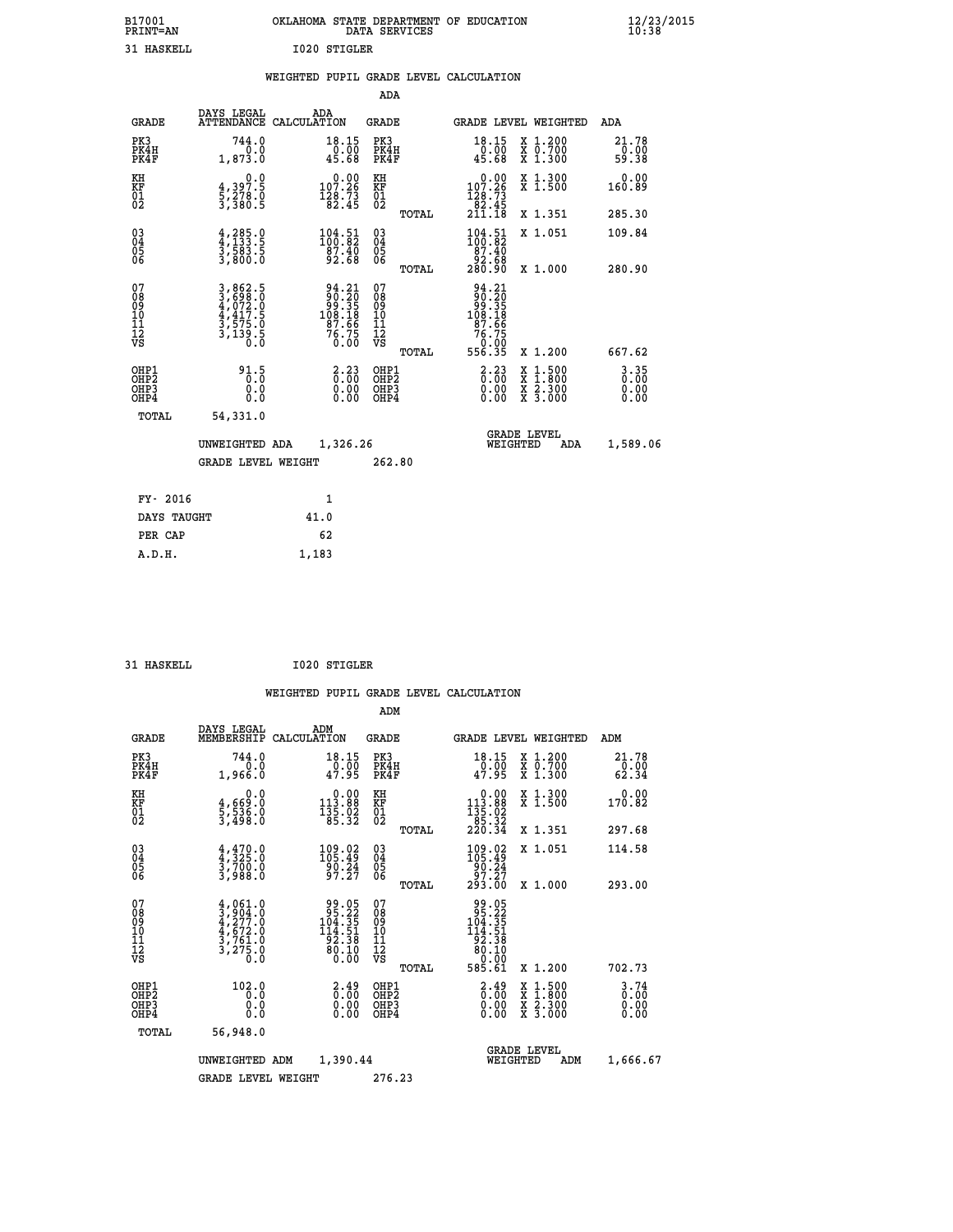| B17001<br><b>PRINT=AN</b> | OKLAHOMA STATE DEPARTMENT OF EDUCATION<br>DATA SERVICES | $\frac{12}{23}$ /2015 |
|---------------------------|---------------------------------------------------------|-----------------------|
| 31 HASKELL                | I037<br>MCCURTAIN                                       |                       |

|                                                                    |                                                                      | WEIGHTED PUPIL GRADE LEVEL CALCULATION                                             |                                                      |                                                                                                                                                                                                                                                                                                                                                                            |                                                        |
|--------------------------------------------------------------------|----------------------------------------------------------------------|------------------------------------------------------------------------------------|------------------------------------------------------|----------------------------------------------------------------------------------------------------------------------------------------------------------------------------------------------------------------------------------------------------------------------------------------------------------------------------------------------------------------------------|--------------------------------------------------------|
|                                                                    |                                                                      |                                                                                    | ADA                                                  |                                                                                                                                                                                                                                                                                                                                                                            |                                                        |
| <b>GRADE</b>                                                       | DAYS LEGAL                                                           | ADA<br>ATTENDANCE CALCULATION                                                      | <b>GRADE</b>                                         | GRADE LEVEL WEIGHTED                                                                                                                                                                                                                                                                                                                                                       | ADA                                                    |
| PK3<br>PK4H<br>PK4F                                                | 79.0<br>$\frac{0.0}{674.0}$                                          | $\begin{smallmatrix} 1.93\ 0.0010.44 \end{smallmatrix}$                            | PK3<br>PK4H<br>PK4F                                  | $\begin{smallmatrix} 1.93\ 0.0010.44 \end{smallmatrix}$<br>X 1.200<br>X 0.700<br>X 1.300                                                                                                                                                                                                                                                                                   | 2.32<br>$\frac{\bar{0}\cdot\bar{0}\bar{0}}{21\cdot37}$ |
| KH<br>KF<br>01<br>02                                               | 0.0<br>513.0<br>$\frac{539}{799}$ :0                                 | $\begin{smallmatrix} 0.00\\ 12.51\\ 15.59\\ 19.49 \end{smallmatrix}$               | KH<br>KF<br>01<br>02                                 | $\begin{array}{r} 0.00 \\ 12.51 \\ 15.59 \\ 19.49 \\ 35.08 \end{array}$<br>X 1.300<br>X 1.500                                                                                                                                                                                                                                                                              | 0.00<br>18.77                                          |
|                                                                    |                                                                      |                                                                                    | TOTAL                                                | X 1.351                                                                                                                                                                                                                                                                                                                                                                    | 47.39                                                  |
| $\begin{smallmatrix} 03 \\[-4pt] 04 \end{smallmatrix}$<br>Ŏ5<br>06 | 523.5<br>479.5<br>507.5<br>438.5                                     | $\begin{smallmatrix} 12\cdot77\ 11\cdot70\ 12\cdot38\ 10\cdot70 \end{smallmatrix}$ | $\begin{matrix} 03 \\ 04 \\ 05 \\ 06 \end{matrix}$   | $\begin{array}{c} 12.77 \\[-4pt] 11.70 \\[-4pt] 12.38 \\[-4pt] 10.70 \\[-4pt] 34.78 \end{array}$<br>X 1.051                                                                                                                                                                                                                                                                | 13.42                                                  |
|                                                                    |                                                                      |                                                                                    | TOTAL                                                | X 1.000                                                                                                                                                                                                                                                                                                                                                                    | 34.78                                                  |
| 07<br>0890112<br>1112<br>VS                                        | 783.5<br>722.5<br>657.0<br>657.0<br>526.5<br>808.0<br>739.5<br>739.5 | $19.11$<br>$17.62$<br>$16.02$<br>$12.84$<br>$19.71$<br>$18.04$<br>$0.00$           | 07<br>08901112<br>1112<br>VS<br>TOTAL                | 19.11<br>$\begin{smallmatrix} 17.7 \\ 17.62 \\ 16.02 \\ 12.84 \\ 19.71 \\ 18.04 \\ 0.00 \\ 0.00 \\ 103.34 \end{smallmatrix}$<br>X 1.200                                                                                                                                                                                                                                    | 124.01                                                 |
| OHP1<br>OHP <sub>2</sub><br>OHP3<br>OHP4                           | 0.0<br>0.0<br>0.0                                                    | $\begin{smallmatrix} 0.00 \ 0.00 \ 0.00 \ 0.00 \end{smallmatrix}$                  | OHP1<br>OHP2<br>OHP <sub>3</sub><br>OHP <sub>4</sub> | $\begin{smallmatrix} 0.00 & 0.00 & 0.00 & 0.00 & 0.00 & 0.00 & 0.00 & 0.00 & 0.00 & 0.00 & 0.00 & 0.00 & 0.00 & 0.00 & 0.00 & 0.00 & 0.00 & 0.00 & 0.00 & 0.00 & 0.00 & 0.00 & 0.00 & 0.00 & 0.00 & 0.00 & 0.00 & 0.00 & 0.00 & 0.00 & 0.00 & 0.00 & 0.00 & 0.00 & 0.00 & 0.0$<br>$\begin{smallmatrix} x & 1.500 \\ x & 1.800 \\ x & 2.300 \\ x & 3.000 \end{smallmatrix}$ | 0.00<br>0.00<br>0.00<br>0.00                           |
| TOTAL                                                              | 8,890.0                                                              |                                                                                    |                                                      |                                                                                                                                                                                                                                                                                                                                                                            |                                                        |
|                                                                    | UNWEIGHTED ADA                                                       | 216.85                                                                             |                                                      | <b>GRADE LEVEL</b><br>WEIGHTED<br><b>ADA</b>                                                                                                                                                                                                                                                                                                                               | 262.06                                                 |
|                                                                    | <b>GRADE LEVEL WEIGHT</b>                                            |                                                                                    | 45.21                                                |                                                                                                                                                                                                                                                                                                                                                                            |                                                        |
| FY- 2016                                                           |                                                                      | 1                                                                                  |                                                      |                                                                                                                                                                                                                                                                                                                                                                            |                                                        |
| DAYS TAUGHT                                                        |                                                                      | 41.0                                                                               |                                                      |                                                                                                                                                                                                                                                                                                                                                                            |                                                        |
| PER CAP                                                            |                                                                      | 90                                                                                 |                                                      |                                                                                                                                                                                                                                                                                                                                                                            |                                                        |

31 HASKELL **I037 MCCURTAIN** 

 **WEIGHTED PUPIL GRADE LEVEL CALCULATION ADM DAYS LEGAL ADM GRADE MEMBERSHIP CALCULATION GRADE GRADE LEVEL WEIGHTED ADM PK3 84.0 2.05 PK3 2.05 X 1.200 2.46 PK4H 0.0 0.00 PK4H 0.00 X 0.700 0.00 PK4F 717.0 17.49 PK4F 17.49 X 1.300 22.74 KH 0.0 0.00 KH 0.00 X 1.300 0.00 KF 543.0 13.24 KF 13.24 X 1.500 19.86 01 675.0 16.46 01 16.46**  $02$  845.0  $20.61$   $02$   $22.61$  **TOTAL 37.07 X 1.351 50.08 03 549.0 13.39 03 13.39 X 1.051 14.07 04 505.0 12.32 04 12.32 05 538.0 13.12 05 13.12**  $06$  464.0 11.32 06 <sub>mome</sub> 11.32  **TOTAL 36.76 X 1.000 36.76**  $\begin{array}{cccc} 07 & 824.0 & 20.10 & 07 \ 08 & 754.0 & 17.17 & 09 \ 09 & 704.0 & 17.17 & 09 & 17.17 \ 10 & 574.0 & 14.00 & 10 & 14.00 \ 11 & 779.0 & 19.00 & 10 & 14.00 \ 12 & 779.0 & 19.00 & 12 & 19.00 \ 12 & 779.0 & 19.00 & 12 & 19.00 \ 13 & 0.0 & 0.0 & 0 & 0.00 \end$  **OHP1 0.0 0.00 OHP1 0.00 X 1.500 0.00 OHP2 0.0 0.00 OHP2 0.00 X 1.800 0.00 OHP3 0.0 0.00 OHP3 0.00 X 2.300 0.00 OHP4 0.0 0.00 OHP4 0.00 X 3.000 0.00 TOTAL 9,402.0 GRADE LEVEL UNWEIGHTED ADM 229.32 WEIGHTED ADM 277.15** GRADE LEVEL WEIGHT 47.83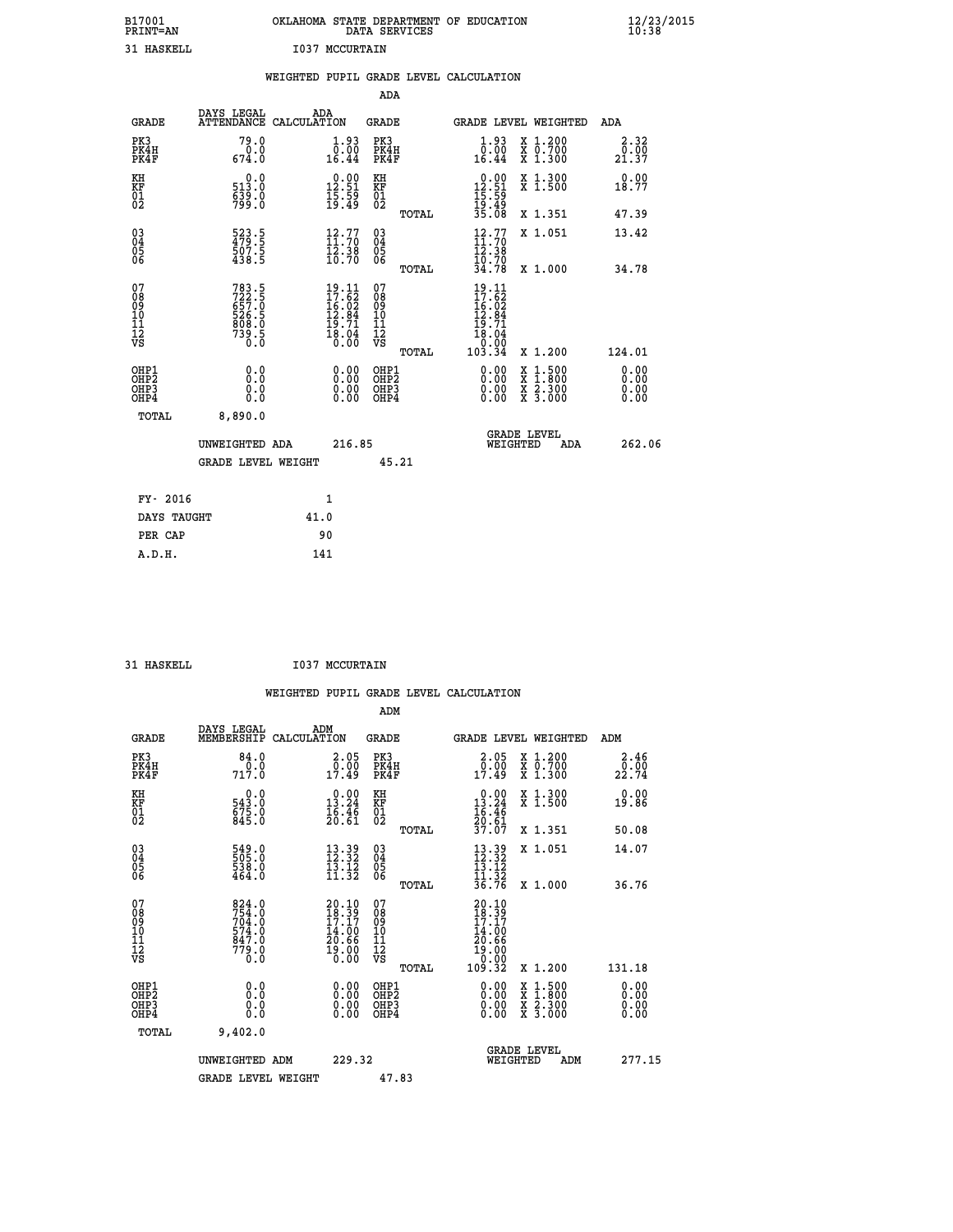| B17001<br>PRINT=AN                                            |                                                                                                                 | OKLAHOMA STATE DEPARTMENT OF EDUCATION                             | DATA SERVICES                                   |                                                                            |                                                                                              | $\frac{12}{23}$ /2015        |
|---------------------------------------------------------------|-----------------------------------------------------------------------------------------------------------------|--------------------------------------------------------------------|-------------------------------------------------|----------------------------------------------------------------------------|----------------------------------------------------------------------------------------------|------------------------------|
| <b>31 HASKELL</b>                                             |                                                                                                                 | I043 KEOTA                                                         |                                                 |                                                                            |                                                                                              |                              |
|                                                               |                                                                                                                 | WEIGHTED PUPIL GRADE LEVEL CALCULATION                             |                                                 |                                                                            |                                                                                              |                              |
|                                                               |                                                                                                                 |                                                                    | ADA                                             |                                                                            |                                                                                              |                              |
| <b>GRADE</b>                                                  | DAYS LEGAL<br>ATTENDANCE CALCULATION                                                                            | ADA                                                                | GRADE                                           | <b>GRADE LEVEL WEIGHTED</b>                                                |                                                                                              | ADA                          |
| PK3<br>PK4H<br>PK4F                                           | 112.0<br>937.0                                                                                                  | $\begin{smallmatrix} 2.55\\ 0.50\\ 21.30 \end{smallmatrix}$        | PK3<br>PK4H<br>PK4F                             | $\begin{smallmatrix} 2.55\\ 0.00\\ 21.30 \end{smallmatrix}$                | X 1.200<br>X 0.700<br>X 1.300                                                                | 3.06<br>0.00<br>27.69        |
| KH<br>KF<br>$\overline{01}$                                   | 0.0<br>$\frac{1}{1}, \frac{366}{594}$ .<br>1,594.5                                                              | $\begin{array}{r} 0.00 \\ 31.06 \\ 36.24 \\ 35.73 \end{array}$     | KH<br><b>KF</b><br>01<br>02                     | $0.00$<br>$31.06$<br>$36.24$<br>$35.73$                                    | X 1.300<br>X 1.500                                                                           | 0.00<br>46.59                |
|                                                               |                                                                                                                 |                                                                    | TOTAL                                           | 71.97                                                                      | X 1.351                                                                                      | 97.23                        |
| $\begin{matrix} 03 \\ 04 \\ 05 \\ 06 \end{matrix}$            | $\begin{smallmatrix}856.5\\1,435.5\\1,090.5\\1,228.5\end{smallmatrix}$                                          | $\begin{smallmatrix} 19.47\ 32.63\ 24.78\ 27.92 \end{smallmatrix}$ | 03<br>04<br>05<br>06                            | $\begin{smallmatrix} 19.47\ 32.63\ 24.78\ 27.92\ 85.33 \end{smallmatrix}$  | X 1.051                                                                                      | 20.46                        |
|                                                               |                                                                                                                 |                                                                    | TOTAL                                           |                                                                            | X 1,000                                                                                      | 85.33                        |
| 07<br>08<br>09<br>10<br>11<br>12<br>VS                        | $\begin{smallmatrix} 1,104.5\\ 1,385.5\\ 975.5\\ 1,330.5\\ 1,330.5\\ 1,320.0\\ 1,270.5\\ 0.0 \end{smallmatrix}$ | 25.10<br>31.49<br>22.22<br>31.06<br>30.70<br>30.43<br>29.43        | 07<br>08<br>09<br>10<br>11<br>12<br>VS<br>TOTAL | $25.10$<br>$31.49$<br>$22.22$<br>31.06<br>30.70<br>29.43<br>0.00<br>170.00 | X 1.200                                                                                      | 204.00                       |
| OHP1<br>OHP <sub>2</sub><br>OH <sub>P3</sub><br>OHP4<br>TOTAL | 0.0<br>0.0<br>0.0<br>0.0<br>17,579.5                                                                            | 0.00<br>0.00<br>0.00                                               | OHP1<br>OH <sub>P</sub> 2<br>OHP3<br>OHP4       | 0.00<br>0.00<br>0.00                                                       | $\frac{x}{x}$ $\frac{1.500}{x}$<br>$\frac{\overline{x}}{\overline{x}}$ $\frac{2.300}{3.000}$ | 0.00<br>0.00<br>0.00<br>0.00 |
|                                                               | UNWEIGHTED ADA<br><b>GRADE LEVEL WEIGHT</b>                                                                     | 401.68                                                             | 82.68                                           | <b>GRADE LEVEL</b><br>WEIGHTED                                             | ADA                                                                                          | 484.36                       |
|                                                               |                                                                                                                 |                                                                    |                                                 |                                                                            |                                                                                              |                              |
| FY- 2016                                                      |                                                                                                                 | 1                                                                  |                                                 |                                                                            |                                                                                              |                              |
| DAYS TAUGHT                                                   |                                                                                                                 | 44.0                                                               |                                                 |                                                                            |                                                                                              |                              |

| DAYS TAUGHT | 44.0 |
|-------------|------|
| PER CAP     | 81   |
| A.D.H.      | 305  |
|             |      |

```
 31 HASKELL I043 KEOTA
```

|                                                    |                                                                                      |                    |                                                                    |                                              |       | WEIGHTED PUPIL GRADE LEVEL CALCULATION                                                                                              |                                                                                                  |                       |        |
|----------------------------------------------------|--------------------------------------------------------------------------------------|--------------------|--------------------------------------------------------------------|----------------------------------------------|-------|-------------------------------------------------------------------------------------------------------------------------------------|--------------------------------------------------------------------------------------------------|-----------------------|--------|
|                                                    |                                                                                      |                    |                                                                    | ADM                                          |       |                                                                                                                                     |                                                                                                  |                       |        |
| <b>GRADE</b>                                       | DAYS LEGAL<br>MEMBERSHIP                                                             | ADM<br>CALCULATION |                                                                    | <b>GRADE</b>                                 |       | GRADE LEVEL WEIGHTED                                                                                                                |                                                                                                  | ADM                   |        |
| PK3<br>PK4H<br>PK4F                                | 113.0<br>994.0                                                                       |                    | $\begin{smallmatrix} 2.57\0.00\\22.59\end{smallmatrix}$            | PK3<br>PK4H<br>PK4F                          |       | $\begin{smallmatrix} 2.57\0.00\\22.59\end{smallmatrix}$                                                                             | X 1.200<br>X 0.700<br>X 1.300                                                                    | 3.08<br>0.00<br>29.37 |        |
| KH<br>KF<br>01<br>02                               | 0.0<br>$1,476.0$<br>$1,661.0$<br>$1,631.0$                                           |                    | $33.55$<br>$37.75$<br>$37.75$                                      | KH<br>KF<br>01<br>02                         |       | $33.55$<br>$37.75$<br>$37.07$<br>$74.82$                                                                                            | X 1.300<br>X 1.500                                                                               | 0.00<br>50.33         |        |
|                                                    |                                                                                      |                    |                                                                    |                                              | TOTAL |                                                                                                                                     | X 1.351                                                                                          | 101.08                |        |
| $\begin{matrix} 03 \\ 04 \\ 05 \\ 06 \end{matrix}$ | 1,485.0<br>$\frac{1}{1}$ , $\frac{1}{2}$ $\frac{0}{8}$ , $\frac{0}{0}$               |                    | $\begin{smallmatrix} 20.34\ 33.75\ 25.00\ 28.36 \end{smallmatrix}$ | 03<br>04<br>05<br>06                         |       | $20.34$<br>$33.75$<br>$25.00$<br>$28.36$<br>$87.11$                                                                                 | X 1.051                                                                                          | 21.38                 |        |
| 07                                                 |                                                                                      |                    |                                                                    |                                              | TOTAL |                                                                                                                                     | X 1.000                                                                                          | 87.11                 |        |
| 0890112<br>1112<br>VS                              | $1, 435.0$<br>$1, 435.0$<br>$996.0$<br>$1, 371.0$<br>$1, 364.0$<br>$1, 307.0$<br>0.0 |                    | 26.20<br>32.61<br>22.69<br>32.02<br>31.73<br>$\frac{35.29}{0.00}$  | 07<br>08<br>09<br>09<br>10<br>11<br>12<br>VS |       | $\begin{array}{r} 26\cdot20 \\ 32\cdot61 \\ 22\cdot69 \\ 32\cdot02 \\ 31\cdot73 \\ 30\cdot29 \\ 0\cdot00 \\ 175\cdot54 \end{array}$ |                                                                                                  |                       |        |
|                                                    |                                                                                      |                    |                                                                    |                                              | TOTAL |                                                                                                                                     | X 1.200                                                                                          | 210.65                |        |
| OHP1<br>OHP2<br>OH <sub>P3</sub><br>OHP4           | 0.0<br>0.000                                                                         |                    | $\begin{smallmatrix} 0.00 \ 0.00 \ 0.00 \ 0.00 \end{smallmatrix}$  | OHP1<br>OHP2<br>OHP3<br>OHP4                 |       |                                                                                                                                     | $\begin{smallmatrix} x & 1 & 500 \\ x & 1 & 800 \\ x & 2 & 300 \\ x & 3 & 000 \end{smallmatrix}$ | 0.00<br>0.00<br>0.00  |        |
| TOTAL                                              | 18,229.0                                                                             |                    |                                                                    |                                              |       |                                                                                                                                     |                                                                                                  |                       |        |
|                                                    | UNWEIGHTED ADM                                                                       |                    | 416.52                                                             |                                              |       | WEIGHTED                                                                                                                            | <b>GRADE LEVEL</b><br>ADM                                                                        |                       | 503.00 |
|                                                    | <b>GRADE LEVEL WEIGHT</b>                                                            |                    |                                                                    | 86.48                                        |       |                                                                                                                                     |                                                                                                  |                       |        |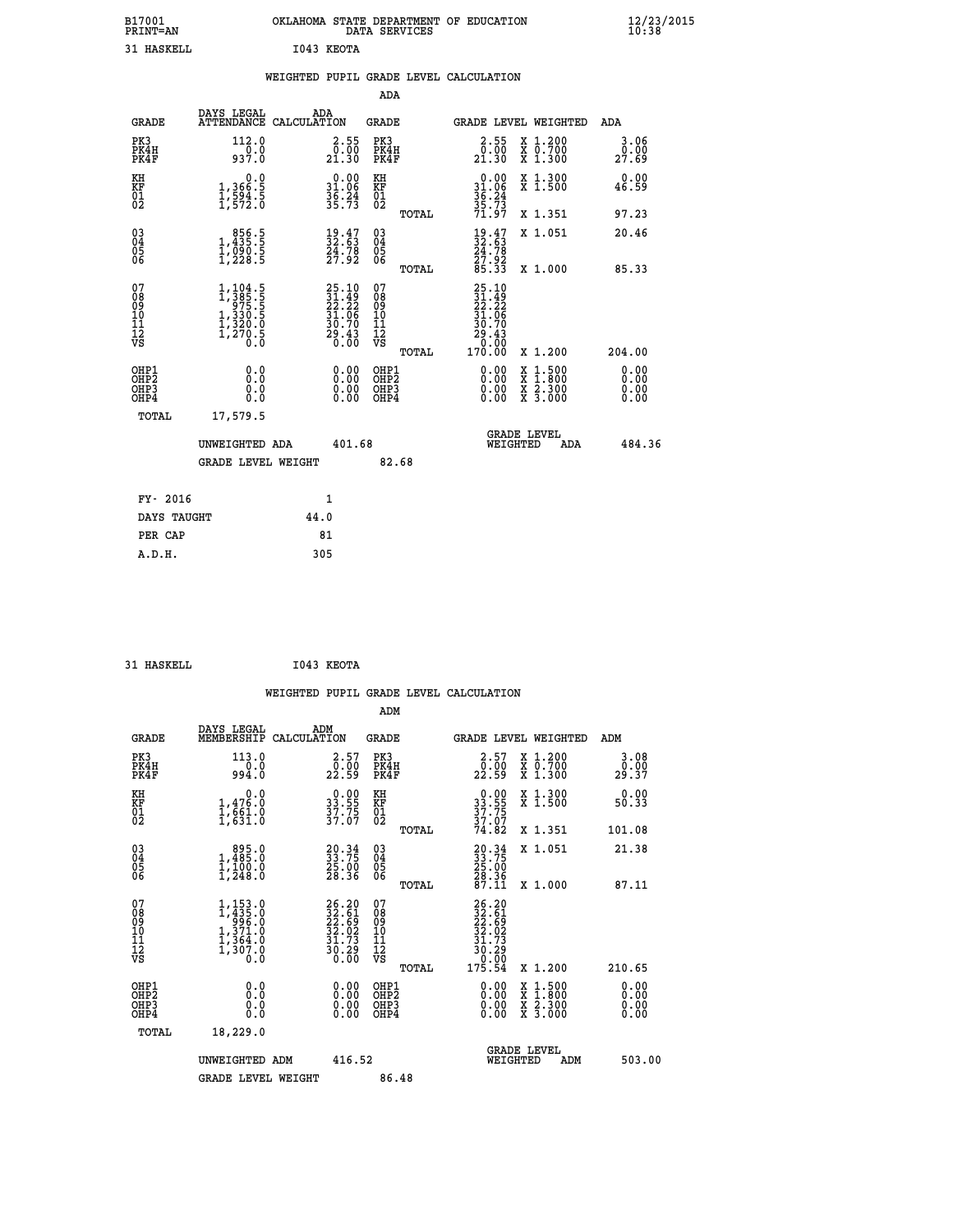| B17001          | OKLAHOMA STATE DEPARTMENT OF EDUCATION |
|-----------------|----------------------------------------|
| <b>PRINT=AN</b> | DATA SERVICES                          |
| HASKELL.        | COUNTY TOTALS                          |

|                                                    |                                                                                           | WEIGHTED PUPIL GRADE LEVEL CALCULATION                                                                      |                                                    |                                                                                                                       |                                                                    |                                                               |
|----------------------------------------------------|-------------------------------------------------------------------------------------------|-------------------------------------------------------------------------------------------------------------|----------------------------------------------------|-----------------------------------------------------------------------------------------------------------------------|--------------------------------------------------------------------|---------------------------------------------------------------|
|                                                    |                                                                                           |                                                                                                             | <b>ADA</b>                                         |                                                                                                                       |                                                                    |                                                               |
| <b>GRADE</b>                                       | DAYS LEGAL                                                                                | ADA<br>ATTENDANCE CALCULATION                                                                               | <b>GRADE</b>                                       | GRADE LEVEL WEIGHTED                                                                                                  |                                                                    | ADA                                                           |
| PK3<br>PK4H<br>PK4F                                | 1,903.0<br>4,773.5                                                                        | $\begin{smallmatrix} 46.24\ 0.00\ 114.87 \end{smallmatrix}$                                                 | PK3<br>PK4H<br>PK4F                                | $\begin{smallmatrix} 46.24\ 0.00\ 114.87 \end{smallmatrix}$                                                           | X 1.200<br>X 0.700<br>X 1.300                                      | 55.49<br>$\begin{smallmatrix} 0.00 \\ 0.33 \end{smallmatrix}$ |
| KH<br>KF<br>01<br>02                               | $7,583.5$<br>8,692.5<br>6,901.5                                                           | $\begin{smallmatrix} &0.00\\182.70\\209.37\\165.72\end{smallmatrix}$                                        | KH<br>KF<br>01<br>02                               | $\begin{smallmatrix} &0.00\\182.70\\209.37\\165.72\\375.09\end{smallmatrix}$                                          | X 1.300<br>X 1.500                                                 | 0.00<br>274.06                                                |
|                                                    |                                                                                           |                                                                                                             | TOTAL                                              |                                                                                                                       | X 1.351                                                            | 506.73                                                        |
| $\begin{matrix} 03 \\ 04 \\ 05 \\ 06 \end{matrix}$ | $\begin{smallmatrix} 6,505.5\ 6,715.5\ 5,901.5\ 6,007.5 \end{smallmatrix}$                | $157.25$<br>$161.42$<br>$142.12$<br>$144.48$                                                                | $\begin{matrix} 03 \\ 04 \\ 05 \\ 06 \end{matrix}$ | $157.25$<br>$161.42$<br>$142.12$                                                                                      | X 1.051                                                            | 613.29                                                        |
|                                                    |                                                                                           |                                                                                                             | TOTAL                                              | $\frac{1}{4}$ $\frac{1}{8}$ $\cdot \frac{1}{6}$ $\frac{1}{2}$                                                         | X 1.000                                                            | 448.02                                                        |
| 07<br>08<br>09<br>11<br>11<br>12<br>VS             | $6, 581.5$<br>$6, 647.0$<br>$6, 418.5$<br>$6, 874.5$<br>$6, 329.5$<br>$6, 201.5$<br>$0.0$ | $\begin{smallmatrix} 158.68\\ 159.82\\ 155.00\\ 155.00\\ 166.71\\ 153.35\\ 149.88\\ 0.00 \end{smallmatrix}$ | 07<br>08<br>09<br>11<br>11<br>12<br>VS             | $\begin{smallmatrix} 158.68\\ 159.82\\ 155.00\\ 155.00\\ 166.71\\ 153.35\\ 149.88\\ 0.000\\ 943.44 \end{smallmatrix}$ |                                                                    |                                                               |
|                                                    |                                                                                           |                                                                                                             | TOTAL                                              |                                                                                                                       | X 1.200                                                            | 1,132.13                                                      |
| OHP1<br>OH <sub>P</sub> 2<br>OHP3<br>OHP4          | 91.5<br>Ō.Ŏ<br>0.0<br>0.0                                                                 | $\begin{smallmatrix} 2\cdot 23\0\cdot 00\0\cdot 00\0\cdot 00\end{smallmatrix}$                              | OHP1<br>OHP <sub>2</sub><br>OHP3<br>OHP4           | $\begin{smallmatrix} 2\cdot 23\0.00\0.00 \end{smallmatrix}$<br>X<br>X<br>X<br>X                                       | $\begin{smallmatrix} 1.500\ 1.800\ 2.300\ 3.000 \end{smallmatrix}$ | 3.35<br>ŏ:ŏŏ<br>0.00<br>0.00                                  |
| TOTAL                                              | 94,128.0<br>UNWEIGHTED ADA                                                                | 2,269.84                                                                                                    |                                                    | <b>GRADE LEVEL</b><br>WEIGHTED                                                                                        | ADA                                                                | 2,734.38                                                      |
|                                                    | <b>GRADE LEVEL WEIGHT</b>                                                                 |                                                                                                             | 464.54                                             |                                                                                                                       |                                                                    |                                                               |
| FY- 2016                                           |                                                                                           | $\mathbf{1}$                                                                                                |                                                    |                                                                                                                       |                                                                    |                                                               |
| DAYS TAUGHT                                        |                                                                                           | 208.0                                                                                                       |                                                    |                                                                                                                       |                                                                    |                                                               |
| PER CAP                                            |                                                                                           | 393                                                                                                         |                                                    |                                                                                                                       |                                                                    |                                                               |
| A.D.H.                                             |                                                                                           | 1,920                                                                                                       |                                                    |                                                                                                                       |                                                                    |                                                               |

| HASKELL | COUNTY TOTALS |  |
|---------|---------------|--|

|                                          |                                                                                                  |                                                                     | ADM                                                 |                                                                                                                                                              |                                                                    |                                          |                                  |
|------------------------------------------|--------------------------------------------------------------------------------------------------|---------------------------------------------------------------------|-----------------------------------------------------|--------------------------------------------------------------------------------------------------------------------------------------------------------------|--------------------------------------------------------------------|------------------------------------------|----------------------------------|
| <b>GRADE</b>                             | DAYS LEGAL<br>MEMBERSHIP                                                                         | ADM<br>CALCULATION                                                  | <b>GRADE</b>                                        |                                                                                                                                                              |                                                                    | GRADE LEVEL WEIGHTED                     | ADM                              |
| PK3<br>PK4H<br>PK4F                      | 1,925.0<br>0.0<br>4,995.0                                                                        | 46.77<br>0.00<br>120.18                                             | PK3<br>PK4H<br>PK4F                                 | 46.77<br>0:00<br>120.18                                                                                                                                      |                                                                    | X 1.200<br>X 0.700<br>X 1.300            | 55.49<br>0.00<br>156.25          |
| KH<br>KF<br>01<br>02                     | 0.0<br>8,030:0<br>9,106:0<br>7,145:0                                                             | $\begin{smallmatrix}&&0.00\\193.40\\219.33\\71.56\end{smallmatrix}$ | KH<br>KF<br>01<br>02                                | $\begin{smallmatrix} &0.00\ 193.40\ 219.33\ 171.56\ 390.89\ \end{smallmatrix}$                                                                               |                                                                    | X 1.300<br>X 1.500                       | 0.00<br>290.11                   |
|                                          |                                                                                                  |                                                                     |                                                     | TOTAL                                                                                                                                                        |                                                                    | X 1.351                                  | 528.09                           |
| 03<br>04<br>05<br>06                     | $\begin{smallmatrix} 6 & 769 & 0 \\ 7 & 012 & 0 \\ 6 & 070 & 0 \\ 6 & 271 & 0 \end{smallmatrix}$ | $\begin{array}{l} 163.60 \\ 168.56 \\ 146.22 \\ 150.88 \end{array}$ | $\begin{array}{c} 03 \\ 04 \\ 05 \\ 06 \end{array}$ | $\begin{smallmatrix} 163.60\\ 168.56\\ 146.22\\ 150.88\\ 465.66 \end{smallmatrix}$                                                                           |                                                                    | X 1.051                                  | 171.95                           |
|                                          |                                                                                                  |                                                                     |                                                     | TOTAL                                                                                                                                                        |                                                                    | X 1.000                                  | 465.66                           |
| 07<br>08<br>09<br>101<br>112<br>VS       | $6, 888.0$<br>$6, 734.0$<br>$7, 232.0$<br>$6, 642.0$<br>$6, 465.0$<br>$0.0$                      | 166.08<br>168.15<br>162.67<br>175.53<br>$\frac{161.11}{156.32}$     | 07<br>08<br>09<br>11<br>11<br>12<br>VS              | $\begin{smallmatrix} 166\cdot 08\\ 168\cdot 15\\ 162\cdot 57\\ 175\cdot 53\\ 161\cdot 11\\ 156\cdot 32\\ 0\cdot 00\\ 989\cdot 86 \end{smallmatrix}$<br>TOTAL |                                                                    | X 1.200                                  | 1,187.83                         |
| OHP1<br>OHP2<br>OH <sub>P3</sub><br>OHP4 | 102.0<br>0.0<br>0.000                                                                            | $\overset{2}{0}.\overset{49}{00}$<br>0.00                           | OHP1<br>OHP2<br>OHP3<br>OHP4                        |                                                                                                                                                              | $\begin{smallmatrix} 2.49 \ 0.00 \ 0.00 \end{smallmatrix}$<br>0.00 | X 1:500<br>X 1:800<br>X 2:300<br>X 3:000 | $3.74$<br>$0.00$<br>0.00<br>0.00 |
| TOTAL                                    | 98,378.0                                                                                         |                                                                     |                                                     |                                                                                                                                                              |                                                                    |                                          |                                  |
|                                          | UNWEIGHTED                                                                                       | 2,372.85<br>ADM                                                     |                                                     |                                                                                                                                                              | <b>GRADE LEVEL</b><br>WEIGHTED                                     | ADM                                      | 2,859.75                         |
|                                          | <b>GRADE LEVEL WEIGHT</b>                                                                        |                                                                     | 486.90                                              |                                                                                                                                                              |                                                                    |                                          |                                  |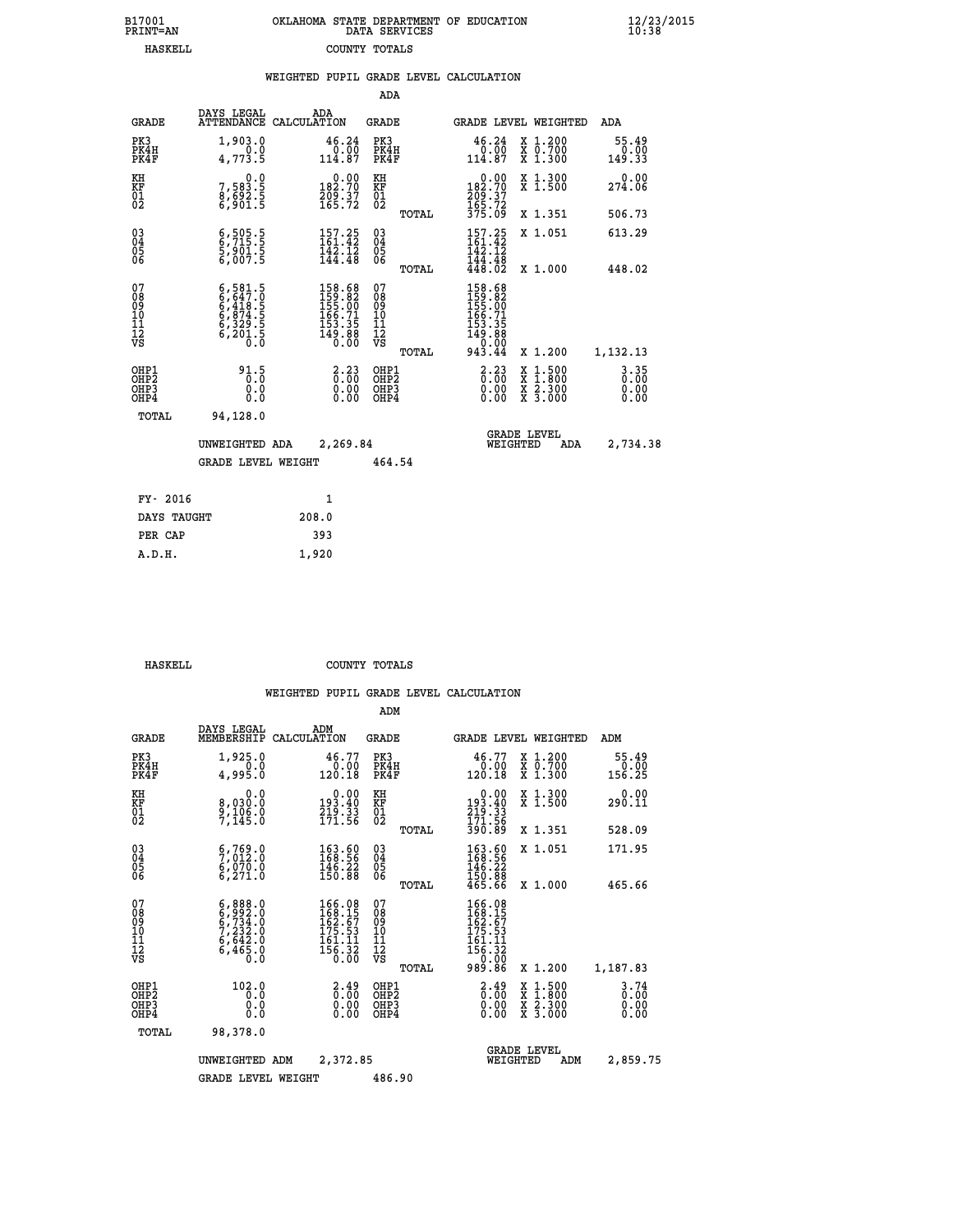| B17001<br>PRINT=AN                                 |                                                                                                                                                                      | OKLAHOMA STATE DEPARTMENT OF EDUCATION                                                            | DATA SERVICES                            |                                                                                                     |                                                                                          | $\frac{12}{23}$ /2015        |  |
|----------------------------------------------------|----------------------------------------------------------------------------------------------------------------------------------------------------------------------|---------------------------------------------------------------------------------------------------|------------------------------------------|-----------------------------------------------------------------------------------------------------|------------------------------------------------------------------------------------------|------------------------------|--|
| 32 HUGHES                                          |                                                                                                                                                                      | I001 MOSS                                                                                         |                                          |                                                                                                     |                                                                                          |                              |  |
|                                                    |                                                                                                                                                                      | WEIGHTED PUPIL GRADE LEVEL CALCULATION                                                            |                                          |                                                                                                     |                                                                                          |                              |  |
|                                                    |                                                                                                                                                                      |                                                                                                   | ADA                                      |                                                                                                     |                                                                                          |                              |  |
| GRADE                                              | DAYS LEGAL                                                                                                                                                           | ADA<br>ATTENDANCE CALCULATION                                                                     | GRADE                                    |                                                                                                     | GRADE LEVEL WEIGHTED                                                                     | ADA                          |  |
| PK3<br>PK4H<br>PK4F                                | 41.0<br>0.0<br>760.0                                                                                                                                                 | 1.00<br>0.00<br>18.54                                                                             | PK3<br>PK4H<br>PK4F                      | 1.00<br>0.00<br>18.54                                                                               | X 1.200<br>X 0.700<br>X 1.300                                                            | 1.20<br>0.00<br>24.10        |  |
| KH<br>KF<br>$^{01}_{02}$                           | 0.0<br>918.0<br>867.0                                                                                                                                                | $\begin{smallmatrix} 0.00\\ 22.39\\ 21.15\\ 16.28 \end{smallmatrix}$                              | KH<br>KF<br>$^{01}_{02}$                 | $\begin{smallmatrix} 0.00\\ 22.39\\ 21.15\\ 16.28 \end{smallmatrix}$                                | X 1.300<br>X 1.500                                                                       | 0.00<br>33.59                |  |
|                                                    |                                                                                                                                                                      |                                                                                                   | <b>TOTAL</b>                             | 37.43                                                                                               | X 1.351                                                                                  | 50.57                        |  |
| $\begin{matrix} 03 \\ 04 \\ 05 \\ 06 \end{matrix}$ | $752.5$<br>$752.5$<br>$768.0$<br>$970.5$                                                                                                                             | $\begin{smallmatrix} 15.30\\ 18.35\\ 18.73\\ 23.67 \end{smallmatrix}$                             | 03<br>04<br>05<br>06<br>TOTAL            | $\frac{15.30}{18.73}$<br>23.67<br>60.75                                                             | X 1.051<br>X 1,000                                                                       | 16.08<br>60.75               |  |
| 07<br>08<br>09<br>11<br>11<br>12<br>VS             | 870.0<br>$\begin{smallmatrix} 3 & 3 & 5 & 5 \\ 3 & 3 & 5 & 5 \\ 9 & 0 & 6 & 0 \\ 9 & 0 & 6 & 0 \\ 7 & 8 & 5 & 0 \\ 7 & 8 & 5 & 5 \\ 0 & 0 & 0 & 0 \end{smallmatrix}$ | $\begin{smallmatrix} 21.22 \\ 8.18 \\ 24.83 \\ 22.10 \\ 19.15 \\ 19.15 \\ 0.00 \end{smallmatrix}$ | 07<br>08<br>09<br>10<br>11<br>12<br>VS   | 21.22<br>$\frac{1}{24}$ : $\frac{1}{8}$<br>$\frac{2}{4}$ : $\frac{1}{10}$<br>19.15<br>19.16<br>0.00 |                                                                                          |                              |  |
|                                                    |                                                                                                                                                                      |                                                                                                   | TOTAL                                    | 114.64                                                                                              | X 1.200                                                                                  | 137.57                       |  |
| OHP1<br>OHP <sub>2</sub><br>OHP3<br>OHP4           | 0.0<br>Ō.Ō<br>0.0<br>0.0                                                                                                                                             | 0.00<br>0.00<br>0.00                                                                              | OHP1<br>OHP <sub>2</sub><br>OHP3<br>OHP4 | 0.00<br>0.00<br>0.00                                                                                | $\begin{smallmatrix} x & 1.500 \\ x & 1.800 \\ x & 2.300 \\ x & 3.000 \end{smallmatrix}$ | 0.00<br>0.00<br>0.00<br>0.00 |  |
| TOTAL                                              | 11,072.0                                                                                                                                                             |                                                                                                   |                                          |                                                                                                     |                                                                                          |                              |  |
|                                                    | UNWEIGHTED ADA<br>GRADE LEVEL WEIGHT                                                                                                                                 | 270.05                                                                                            | 53.81                                    | WEIGHTED                                                                                            | <b>GRADE LEVEL</b><br>ADA                                                                | 323.86                       |  |
| FY- 2016                                           |                                                                                                                                                                      | 1                                                                                                 |                                          |                                                                                                     |                                                                                          |                              |  |
| DAYS TAUGHT                                        |                                                                                                                                                                      | 41.0                                                                                              |                                          |                                                                                                     |                                                                                          |                              |  |
| PER CAP                                            |                                                                                                                                                                      | 86                                                                                                |                                          |                                                                                                     |                                                                                          |                              |  |

| 32 HUGHES |  | I001 MOSS |
|-----------|--|-----------|
|-----------|--|-----------|

|                      |                                                                      |                                                                                               |                    |                                                                      |                                                     |       | WEIGHTED PUPIL GRADE LEVEL CALCULATION                                                                                                                                                                                                                                         |                                                                                                                                           |     |                       |
|----------------------|----------------------------------------------------------------------|-----------------------------------------------------------------------------------------------|--------------------|----------------------------------------------------------------------|-----------------------------------------------------|-------|--------------------------------------------------------------------------------------------------------------------------------------------------------------------------------------------------------------------------------------------------------------------------------|-------------------------------------------------------------------------------------------------------------------------------------------|-----|-----------------------|
|                      |                                                                      |                                                                                               |                    |                                                                      | ADM                                                 |       |                                                                                                                                                                                                                                                                                |                                                                                                                                           |     |                       |
|                      | <b>GRADE</b>                                                         | DAYS LEGAL<br>MEMBERSHIP                                                                      | ADM<br>CALCULATION |                                                                      | <b>GRADE</b>                                        |       |                                                                                                                                                                                                                                                                                | <b>GRADE LEVEL WEIGHTED</b>                                                                                                               | ADM |                       |
|                      | PK3<br>PK4H<br>PK4F                                                  | 41.0<br>0.0<br>799.O                                                                          |                    | 0.0000<br>19.49                                                      | PK3<br>PK4H<br>PK4F                                 |       | 1.00<br>0:00<br>19:49                                                                                                                                                                                                                                                          | X 1.200<br>X 0.700<br>X 1.300                                                                                                             |     | 1.20<br>0.00<br>25.34 |
| KH<br>KF<br>01<br>02 |                                                                      | 0.0<br>0. 159<br>0. 1992<br>1. 888                                                            |                    | $\begin{smallmatrix} 0.00\\ 23.39\\ 22.90\\ 16.78 \end{smallmatrix}$ | KH<br>KF<br>01<br>02                                |       | $\begin{smallmatrix} 0.00\\ 23.39\\ 22.00\\ 16.78\\ 38.78 \end{smallmatrix}$                                                                                                                                                                                                   | X 1.300<br>X 1.500                                                                                                                        |     | 0.00<br>35.09         |
|                      |                                                                      |                                                                                               |                    |                                                                      |                                                     | TOTAL |                                                                                                                                                                                                                                                                                | X 1.351                                                                                                                                   |     | 52.39                 |
|                      | $\begin{matrix} 03 \\ 04 \\ 05 \\ 06 \end{matrix}$                   | 641.0<br>779.0<br>793.0<br>984.0                                                              |                    | $\begin{smallmatrix} 15.63\ 19.00\ 19.34\ 24.00 \end{smallmatrix}$   | $\begin{array}{c} 03 \\ 04 \\ 05 \\ 06 \end{array}$ |       | $15.63$<br>$19.36$<br>$19.34$<br>$24.00$<br>$62.34$                                                                                                                                                                                                                            | X 1.051                                                                                                                                   |     | 16.43                 |
|                      |                                                                      |                                                                                               |                    |                                                                      |                                                     | TOTAL |                                                                                                                                                                                                                                                                                | X 1.000                                                                                                                                   |     | 62.34                 |
| 07                   | 08<br>09<br>101<br>112<br>VS                                         | $\begin{smallmatrix} 915.0\\ 369.0\\ 1,056.0\\ 943.0\\ 816.0\\ 827.0\\ 0.0 \end{smallmatrix}$ |                    | $22.32$<br>$25.76$<br>$23.00$<br>$19.90$<br>$\frac{20.17}{0.00}$     | 07<br>08<br>09<br>11<br>11<br>12<br>VS              | TOTAL | 22.32<br>25.76<br>25.76<br>23.00<br>19.90<br>$\frac{20.17}{0.00}$<br>120.15                                                                                                                                                                                                    | X 1.200                                                                                                                                   |     | 144.18                |
|                      | OHP1                                                                 |                                                                                               |                    |                                                                      |                                                     |       |                                                                                                                                                                                                                                                                                |                                                                                                                                           |     | 0.00                  |
|                      | OH <sub>P</sub> <sub>2</sub><br>OH <sub>P3</sub><br>OH <sub>P4</sub> | 0.0<br>0.0<br>0.0                                                                             |                    | $0.00$<br>$0.00$<br>0.00                                             | OHP1<br>OH <sub>P</sub> 2<br>OHP3<br>OHP4           |       | $\begin{smallmatrix} 0.00 & 0.00 & 0.00 & 0.00 & 0.00 & 0.00 & 0.00 & 0.00 & 0.00 & 0.00 & 0.00 & 0.00 & 0.00 & 0.00 & 0.00 & 0.00 & 0.00 & 0.00 & 0.00 & 0.00 & 0.00 & 0.00 & 0.00 & 0.00 & 0.00 & 0.00 & 0.00 & 0.00 & 0.00 & 0.00 & 0.00 & 0.00 & 0.00 & 0.00 & 0.00 & 0.0$ | $\begin{smallmatrix} \mathtt{X} & 1\cdot500\\ \mathtt{X} & 1\cdot800\\ \mathtt{X} & 2\cdot300\\ \mathtt{X} & 3\cdot000 \end{smallmatrix}$ |     | 0.00<br>0.00<br>0.00  |
|                      | TOTAL                                                                | 11,512.0                                                                                      |                    |                                                                      |                                                     |       |                                                                                                                                                                                                                                                                                |                                                                                                                                           |     |                       |
|                      |                                                                      | UNWEIGHTED ADM                                                                                |                    | 280.78                                                               |                                                     |       | WEIGHTED                                                                                                                                                                                                                                                                       | <b>GRADE LEVEL</b><br>ADM                                                                                                                 |     | 336.97                |
|                      |                                                                      | <b>GRADE LEVEL WEIGHT</b>                                                                     |                    |                                                                      | 56.19                                               |       |                                                                                                                                                                                                                                                                                |                                                                                                                                           |     |                       |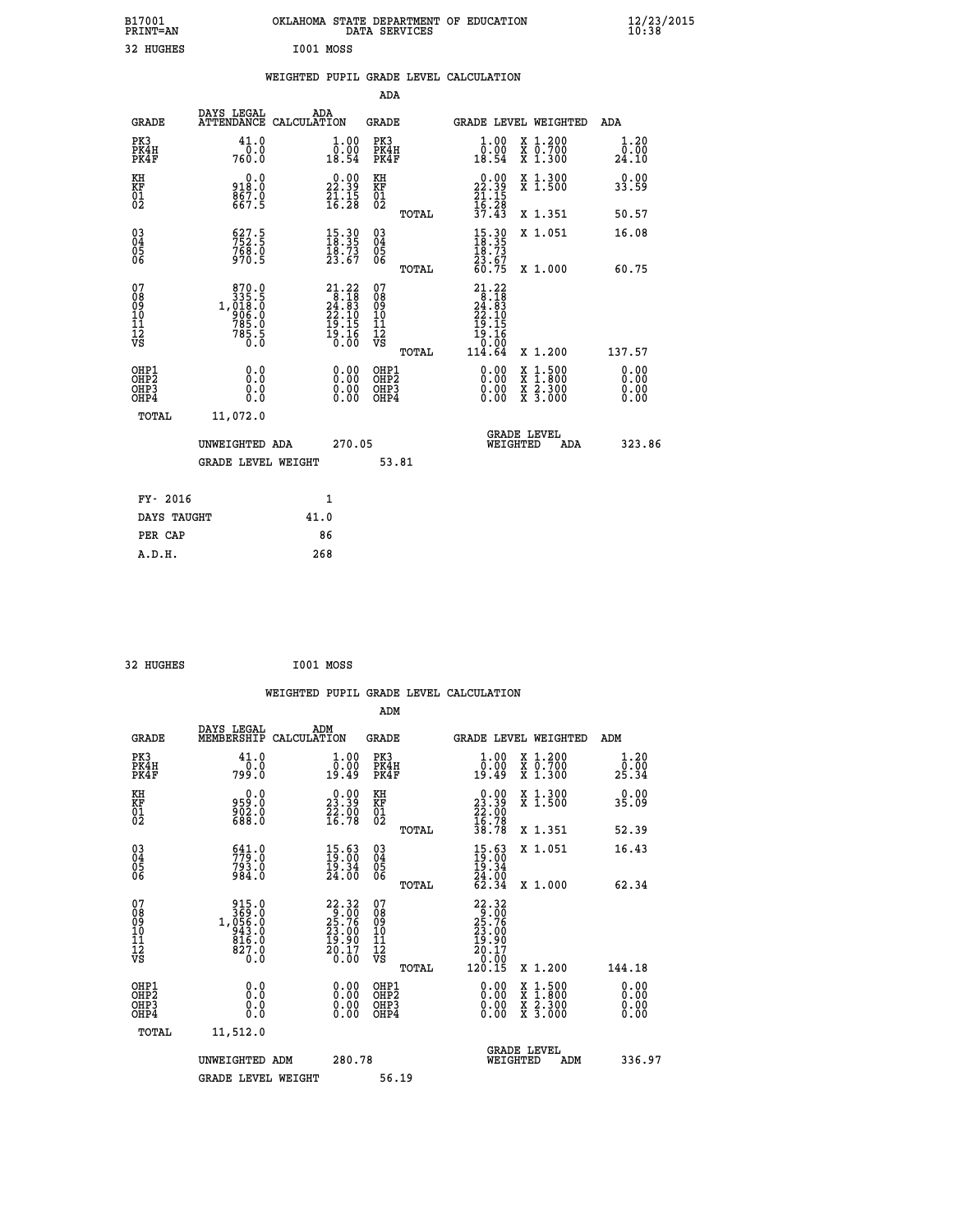| B17001<br>PRINT=AN                                |                                                                                           | OKLAHOMA STATE DEPARTMENT OF EDUCATION                               | DATA SERVICES                                                   |                                                                                                                        |                                                                                          | $\frac{12}{23}$ /2015 |
|---------------------------------------------------|-------------------------------------------------------------------------------------------|----------------------------------------------------------------------|-----------------------------------------------------------------|------------------------------------------------------------------------------------------------------------------------|------------------------------------------------------------------------------------------|-----------------------|
| 32 HUGHES                                         |                                                                                           | I005 WETUMKA                                                         |                                                                 |                                                                                                                        |                                                                                          |                       |
|                                                   |                                                                                           | WEIGHTED PUPIL GRADE LEVEL CALCULATION                               |                                                                 |                                                                                                                        |                                                                                          |                       |
|                                                   |                                                                                           |                                                                      | <b>ADA</b>                                                      |                                                                                                                        |                                                                                          |                       |
| <b>GRADE</b>                                      | DAYS LEGAL<br>ATTENDANCE CALCULATION                                                      | ADA                                                                  | <b>GRADE</b>                                                    |                                                                                                                        | <b>GRADE LEVEL WEIGHTED</b>                                                              | ADA                   |
| PK3<br>PK4H<br>PK4F                               | 69.0<br>0.0<br>993.0                                                                      | $1.57$<br>$0.00$<br>22.57                                            | PK3<br>PK4H<br>PK4F                                             | $1.57$<br>$0.00$<br>22.57                                                                                              | X 1.200<br>X 0.700<br>X 1.300                                                            | 1.88<br>0.00<br>29.34 |
| KH<br>KF<br>$\begin{matrix} 01 \ 02 \end{matrix}$ | 0.0<br>$1,412.5$<br>$1,040.5$<br>$1,039.0$                                                | $\begin{smallmatrix} 0.00\\ 32.10\\ 23.65\\ 23.61 \end{smallmatrix}$ | KH<br>KF<br>$\overline{01}$                                     | $\begin{smallmatrix} 0.00\\ 32.10\\ 23.65\\ 23.61\\ 47.26 \end{smallmatrix}$                                           | X 1.300<br>X 1.500                                                                       | 0.00<br>48.15         |
|                                                   |                                                                                           |                                                                      | TOTAL                                                           |                                                                                                                        | X 1.351                                                                                  | 63.85                 |
| 03<br>04<br>05<br>06                              | $\begin{smallmatrix} 1,441.0\\ 1,622.0\\ 1,411.0\\ 1,111.5 \end{smallmatrix}$             | 32.75<br>36.86<br>32.07<br>25.26                                     | $\begin{matrix} 03 \\ 04 \\ 05 \\ 06 \end{matrix}$              | 32.75<br>36.86<br>32.07                                                                                                | X 1.051                                                                                  | 34.42                 |
|                                                   |                                                                                           |                                                                      | TOTAL                                                           | 25.26<br>94.19                                                                                                         | X 1.000                                                                                  | 94.19                 |
| 07<br>Ŏġ<br>09<br>10<br>11<br>12<br>VS            | $1, 149.5$<br>$1, 562.5$<br>$1, 819.0$<br>$1, 882.5$<br>$1, 681.5$<br>$1, 184.0$<br>$0.0$ | $26.1335.5141.3442.7838.2226.9126.00$                                | 07<br>$\frac{0.8}{0.9}$<br>ίŌ<br>īi<br>ĪŽ<br>VŠ<br><b>TOTAL</b> | $\frac{26.13}{35.51}$<br>$\frac{41.34}{3}$<br>$\begin{array}{c} 42.78 \\ 38.22 \\ 26.91 \\ 9.00 \end{array}$<br>210.89 | X 1.200                                                                                  | 253.07                |
| OHP1                                              | 0.0                                                                                       |                                                                      | OHP1                                                            | 0.00                                                                                                                   |                                                                                          |                       |
| OHP <sub>2</sub><br>OH <sub>P3</sub><br>OHP4      | Ō.Ō<br>0.0<br>0.0                                                                         | 0.00<br>$\begin{smallmatrix} 0.00 \ 0.00 \end{smallmatrix}$          | OHP <sub>2</sub><br>OHP3<br>OHP4                                | 0.00<br>0.00                                                                                                           | $\begin{smallmatrix} x & 1.500 \\ x & 1.800 \\ x & 2.300 \\ x & 3.000 \end{smallmatrix}$ | 0.00<br>0.00<br>0.00  |
| <b>TOTAL</b>                                      | 19,418.5                                                                                  |                                                                      |                                                                 |                                                                                                                        |                                                                                          |                       |
|                                                   | UNWEIGHTED ADA                                                                            | 441.33                                                               |                                                                 | WEIGHTED                                                                                                               | <b>GRADE LEVEL</b><br>ADA                                                                | 524.90                |
|                                                   | <b>GRADE LEVEL WEIGHT</b>                                                                 |                                                                      | 83.57                                                           |                                                                                                                        |                                                                                          |                       |
| FY- 2016                                          |                                                                                           | 1                                                                    |                                                                 |                                                                                                                        |                                                                                          |                       |
| DAYS TAUGHT                                       |                                                                                           | 44.0                                                                 |                                                                 |                                                                                                                        |                                                                                          |                       |
| PER CAP                                           |                                                                                           | 84                                                                   |                                                                 |                                                                                                                        |                                                                                          |                       |
| A.D.H.                                            |                                                                                           | 301                                                                  |                                                                 |                                                                                                                        |                                                                                          |                       |

 **32 HUGHES I005 WETUMKA**

|                                                      |                                                                       |                                                                      |        |                                              |       | WEIGHTED PUPIL GRADE LEVEL CALCULATION                                                                        |                                          |                               |        |
|------------------------------------------------------|-----------------------------------------------------------------------|----------------------------------------------------------------------|--------|----------------------------------------------|-------|---------------------------------------------------------------------------------------------------------------|------------------------------------------|-------------------------------|--------|
|                                                      |                                                                       |                                                                      |        | ADM                                          |       |                                                                                                               |                                          |                               |        |
| <b>GRADE</b>                                         | DAYS LEGAL<br>MEMBERSHIP                                              | ADM<br>CALCULATION                                                   |        | <b>GRADE</b>                                 |       | <b>GRADE LEVEL WEIGHTED</b>                                                                                   |                                          | ADM                           |        |
| PK3<br>PK4H<br>PK4F                                  | 69.0<br>0.0<br>1,025.0                                                | $1.57$<br>$0.00$<br>23.30                                            |        | PK3<br>PK4H<br>PK4F                          |       | $\frac{1}{0}$ : 57<br>23:30                                                                                   | X 1.200<br>X 0.700<br>X 1.300            | 1.88<br>0.00<br>30.29         |        |
| KH<br>KF<br>01<br>02                                 | 0.0<br>1,463.0<br>$\frac{1}{1}$ , $\frac{1}{1}$ 00:0                  | $\begin{smallmatrix} 0.00\\ 33.25\\ 25.00\\ 25.00 \end{smallmatrix}$ |        | KH<br>KF<br>01<br>02                         |       | $\begin{smallmatrix} 0.00\\ 33.25\\ 25.00\\ 25.00\\ 50.00 \end{smallmatrix}$                                  | X 1.300<br>X 1.500                       | 0.00<br>49.88                 |        |
|                                                      |                                                                       |                                                                      |        |                                              | TOTAL |                                                                                                               | X 1.351                                  | 67.55                         |        |
| $\begin{matrix} 03 \\ 04 \\ 05 \\ 06 \end{matrix}$   | $1, 533.0$<br>1,716.0<br>$\frac{1}{1}$ , 530.0                        | $34.84$<br>$39.00$<br>$34.77$<br>$26.36$                             |        | 03<br>04<br>05<br>06                         |       | $34.84$<br>$39.00$<br>$34.77$<br>$26.36$<br>$100.13$                                                          | X 1.051                                  | 36.62                         |        |
|                                                      |                                                                       |                                                                      |        |                                              | TOTAL |                                                                                                               | X 1.000                                  | 100.13                        |        |
| 07<br>0890112<br>1112<br>VS                          | 1,188.0<br>1,669.0<br>1,893.0<br>1,966.0<br>1,761.0<br>1,237.0<br>Ò.Ò | 37.99<br>$43.02$<br>$44.68$<br>$40.02$<br>$28.11$<br>$0.00$          |        | 07<br>08901112<br>1112<br>VS                 |       | $\begin{smallmatrix} 27.00\\ 37.93\\ 43.02\\ 43.02\\ 44.68\\ 40.02\\ 28.11\\ 0.00\\ 220.76 \end{smallmatrix}$ |                                          |                               |        |
|                                                      |                                                                       |                                                                      |        |                                              | TOTAL |                                                                                                               | X 1.200                                  | 264.91                        |        |
| OHP1<br>OHP <sub>2</sub><br>OH <sub>P3</sub><br>OHP4 | 0.0<br>0.000                                                          | $0.00$<br>$0.00$<br>0.00                                             |        | OHP1<br>OHP <sub>2</sub><br>OHP <sub>3</sub> |       | 0.00<br>0.00<br>0.00                                                                                          | X 1:500<br>X 1:800<br>X 2:300<br>X 3:000 | 0.00<br>Ō. ŌŌ<br>0.00<br>0.00 |        |
| TOTAL                                                | 20,410.0                                                              |                                                                      |        |                                              |       |                                                                                                               |                                          |                               |        |
|                                                      | UNWEIGHTED ADM                                                        |                                                                      | 463.85 |                                              |       | WEIGHTED                                                                                                      | <b>GRADE LEVEL</b><br>ADM                |                               | 551.26 |
|                                                      | <b>GRADE LEVEL WEIGHT</b>                                             |                                                                      |        | 87.41                                        |       |                                                                                                               |                                          |                               |        |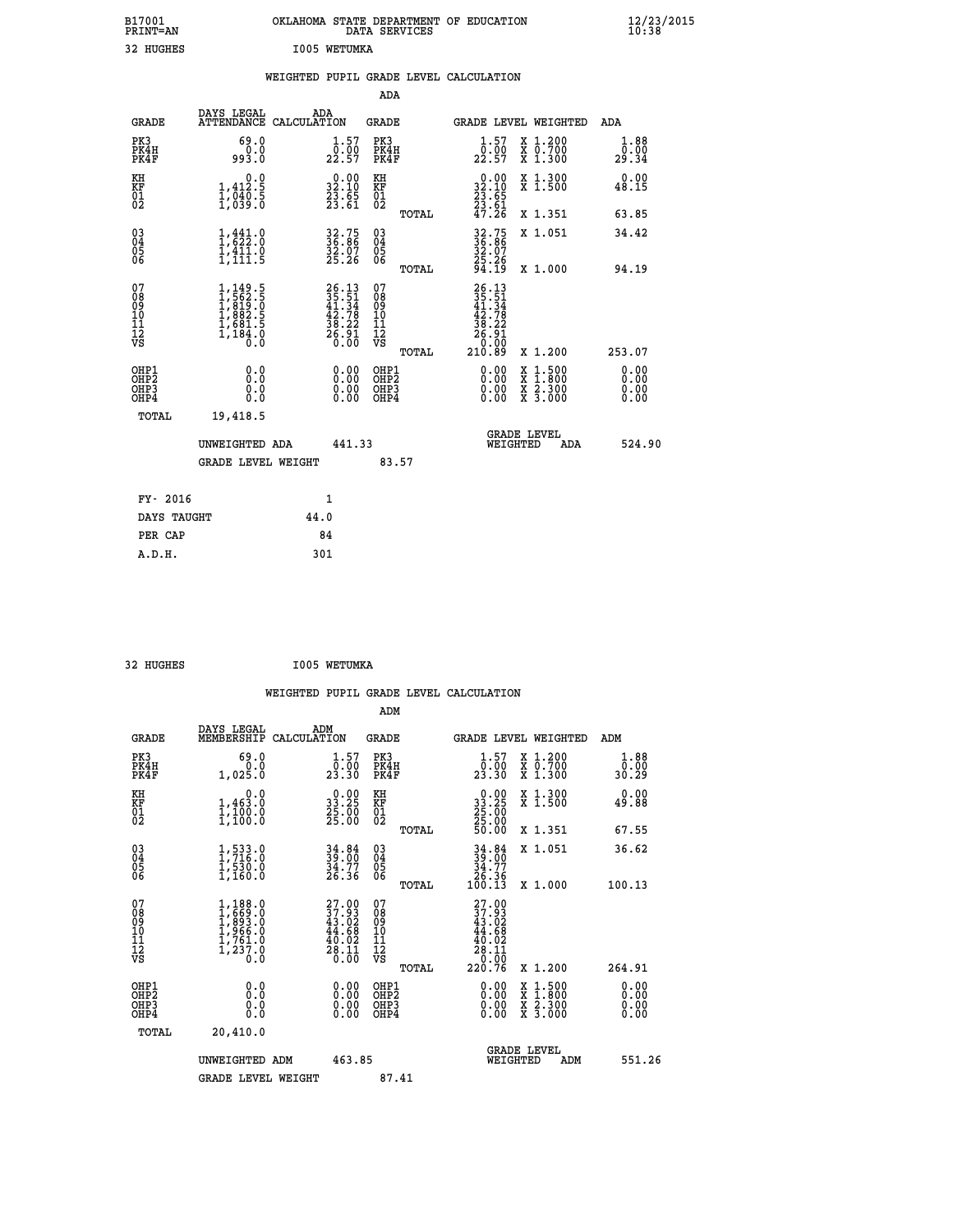| B17001          | OKLAHOMA STATE DEPARTMENT OF EDUCATION |
|-----------------|----------------------------------------|
| <b>PRINT=AN</b> | DATA SERVICES                          |
| 32 HUGHES       | <b>I035 HOLDENVILLE</b>                |

|  |  | WEIGHTED PUPIL GRADE LEVEL CALCULATION |
|--|--|----------------------------------------|
|  |  |                                        |

|                                                                   |                                                                         |                                                                       | ADA                                                 |       |                                                                                    |                                          |                              |
|-------------------------------------------------------------------|-------------------------------------------------------------------------|-----------------------------------------------------------------------|-----------------------------------------------------|-------|------------------------------------------------------------------------------------|------------------------------------------|------------------------------|
| <b>GRADE</b>                                                      | DAYS LEGAL                                                              | ADA<br>ATTENDANCE CALCULATION                                         | <b>GRADE</b>                                        |       |                                                                                    | <b>GRADE LEVEL WEIGHTED</b>              | ADA                          |
| PK3<br>PK4H<br>PK4F                                               | 139.0<br>0.0<br>2,615.0                                                 | 3.16<br>ō:ōŏ<br>59.43                                                 | PK3<br>PK4H<br>PK4F                                 |       | 3.16<br>ŏ:ōŏ<br>59:43                                                              | X 1.200<br>X 0.700<br>X 1.300            | 3.79<br>0.00<br>77.26        |
| KH<br>KF<br>01<br>02                                              | 0.0<br>3,834:5<br>4,435.0<br>3,545.0                                    | $0.00$<br>87.15<br>$\frac{100}{80}$ $\frac{50}{57}$                   | KH<br>KF<br>01<br>02                                |       | $0.00$<br>87.15<br>100:80<br>80:57<br>181:37                                       | X 1.300<br>X 1.500                       | 0.00<br>130.73               |
|                                                                   |                                                                         |                                                                       |                                                     | TOTAL |                                                                                    | X 1.351                                  | 245.03                       |
| $^{03}_{04}$<br>Ŏ5<br>06                                          | 3,933.0<br>3,241.5<br>3,517.5<br>3,109.0                                | 89.39<br>73.67<br>79.94<br>70.66                                      | $\begin{array}{c} 03 \\ 04 \\ 05 \\ 06 \end{array}$ |       | $89.39$<br>$73.67$<br>$79.94$<br>$70.66$<br>$224.27$                               | X 1.051                                  | 93.95                        |
|                                                                   |                                                                         |                                                                       |                                                     | TOTAL |                                                                                    | X 1.000                                  | 224.27                       |
| 07<br>08901112<br>1112<br>VS                                      | 3,155.5<br>2,979.0<br>2,966.0<br>3,1562.5<br>3,1562.5<br>2,531.5<br>0.0 | $71.72$<br>67.70<br>67.41<br>71.81<br>73.24<br>58.24<br>57.53<br>0.00 | 07<br>08901112<br>1112<br>VS                        |       | 71.72<br>$71.70$<br>$67.41$<br>$71.81$<br>$58.24$<br>$57.53$<br>$0.00$<br>$394.41$ |                                          |                              |
|                                                                   |                                                                         |                                                                       |                                                     | TOTAL |                                                                                    | X 1.200                                  | 473.29                       |
| OHP1<br>OH <sub>P</sub> 2<br>OH <sub>P3</sub><br>OH <sub>P4</sub> | 0.0<br>0.0<br>0.0                                                       | $\begin{smallmatrix} 0.00 \ 0.00 \ 0.00 \ 0.00 \end{smallmatrix}$     | OHP1<br>OH <sub>P</sub> 2<br>OHP3<br>OHP4           |       | 0.00<br>0.00<br>0.00                                                               | X 1:500<br>X 1:800<br>X 2:300<br>X 3:000 | 0.00<br>0.00<br>0.00<br>0.00 |
| TOTAL                                                             | 45,723.5                                                                |                                                                       |                                                     |       |                                                                                    |                                          |                              |
|                                                                   | UNWEIGHTED ADA                                                          | 1,039.18                                                              |                                                     |       |                                                                                    | GRADE LEVEL<br>WEIGHTED<br>ADA           | 1,248.32                     |
|                                                                   | <b>GRADE LEVEL WEIGHT</b>                                               |                                                                       | 209.14                                              |       |                                                                                    |                                          |                              |
| FY- 2016                                                          |                                                                         | $\mathbf{1}$                                                          |                                                     |       |                                                                                    |                                          |                              |
| DAYS TAUGHT                                                       |                                                                         | 44.0                                                                  |                                                     |       |                                                                                    |                                          |                              |
| PER CAP                                                           |                                                                         | 55                                                                    |                                                     |       |                                                                                    |                                          |                              |

 **A.D.H. 924**

32 HUGHES **I035 HOLDENVILLE** 

|                                           |                                                                                                                                                                  |                                                                          | ADM                                                 |                                                                                     |                                          |                              |
|-------------------------------------------|------------------------------------------------------------------------------------------------------------------------------------------------------------------|--------------------------------------------------------------------------|-----------------------------------------------------|-------------------------------------------------------------------------------------|------------------------------------------|------------------------------|
| <b>GRADE</b>                              | DAYS LEGAL<br>MEMBERSHIP                                                                                                                                         | ADM<br>CALCULATION                                                       | <b>GRADE</b>                                        | GRADE LEVEL WEIGHTED                                                                |                                          | ADM                          |
| PK3<br>PK4H<br>PK4F                       | 139.0<br>2,735.0                                                                                                                                                 | 3.16<br>ŏ:ōŏ<br>62:16                                                    | PK3<br>PK4H<br>PK4F                                 | $\begin{smallmatrix} 3.16 \\ 0.00 \\ 62.16 \end{smallmatrix}$                       | X 1.200<br>X 0.700<br>X 1.300            | 3.79<br>00.0<br>81.08        |
| KH<br>KF<br>01<br>02                      | 0.0<br>$\frac{4}{3}, \frac{085}{613}$ .0<br>$\frac{3}{3}, \frac{613}{672}$ .0                                                                                    | $0.00\n92.84\n104.84\n83.45$                                             | KH<br>KF<br>01<br>02                                | $0.00\n92.84\n104.84\n83.45\n188.29$                                                | X 1.300<br>X 1.500                       | 0.00<br>139.26               |
|                                           |                                                                                                                                                                  |                                                                          | TOTAL                                               |                                                                                     | X 1.351                                  | 254.38                       |
| 03<br>04<br>05<br>06                      | $\frac{4}{3}, \frac{103}{360}.0$<br>$\frac{3}{3}, \frac{677}{270}.0$                                                                                             | 93.25<br>76.36<br>83.57<br>74.32                                         | $\begin{array}{c} 03 \\ 04 \\ 05 \\ 06 \end{array}$ | $\begin{array}{r} 93.25 \\ 76.36 \\ 83.57 \\ 74.32 \\ 234.25 \end{array}$           | X 1.051                                  | 98.01                        |
|                                           |                                                                                                                                                                  |                                                                          | TOTAL                                               |                                                                                     | X 1.000                                  | 234.25                       |
| 07<br>08<br>09<br>101<br>11<br>12<br>VS   | $\begin{smallmatrix} 3\,,\,270\,.\,0\\ 3\,,\,195\,. \,0\\ 3\,,\,244\,. \,0\\ 3\,,\,412\,. \,0\\ 2\,,\,765\,. \,0\\ 2\,,\,797\,. \,0\\ 0\,. \,0\end{smallmatrix}$ | $74.32$<br>$72.61$<br>$73.73$<br>$77.55$<br>$62.84$<br>$63.57$<br>$0.00$ | 07<br>08<br>09<br>11<br>11<br>12<br>VS<br>TOTAL     | $74.32$<br>$72.61$<br>$73.73$<br>$77.55$<br>$62.84$<br>$63.570$<br>$0.02$<br>424.62 | X 1.200                                  | 509.54                       |
| OHP1<br>OHP2<br>OH <sub>P</sub> 3<br>OHP4 |                                                                                                                                                                  |                                                                          | OHP1<br>OHP2<br>OHP <sub>3</sub>                    | $0.00$<br>$0.00$<br>0.00                                                            | X 1:500<br>X 1:800<br>X 2:300<br>X 3:000 | 0.00<br>0.00<br>0.00<br>0.00 |
| TOTAL                                     | 48,337.0                                                                                                                                                         |                                                                          |                                                     |                                                                                     |                                          |                              |
|                                           | UNWEIGHTED                                                                                                                                                       | 1,098.57<br>ADM                                                          |                                                     | WEIGHTED                                                                            | <b>GRADE LEVEL</b><br>ADM                | 1,320.04                     |
|                                           | <b>GRADE LEVEL WEIGHT</b>                                                                                                                                        |                                                                          | 221.47                                              |                                                                                     |                                          |                              |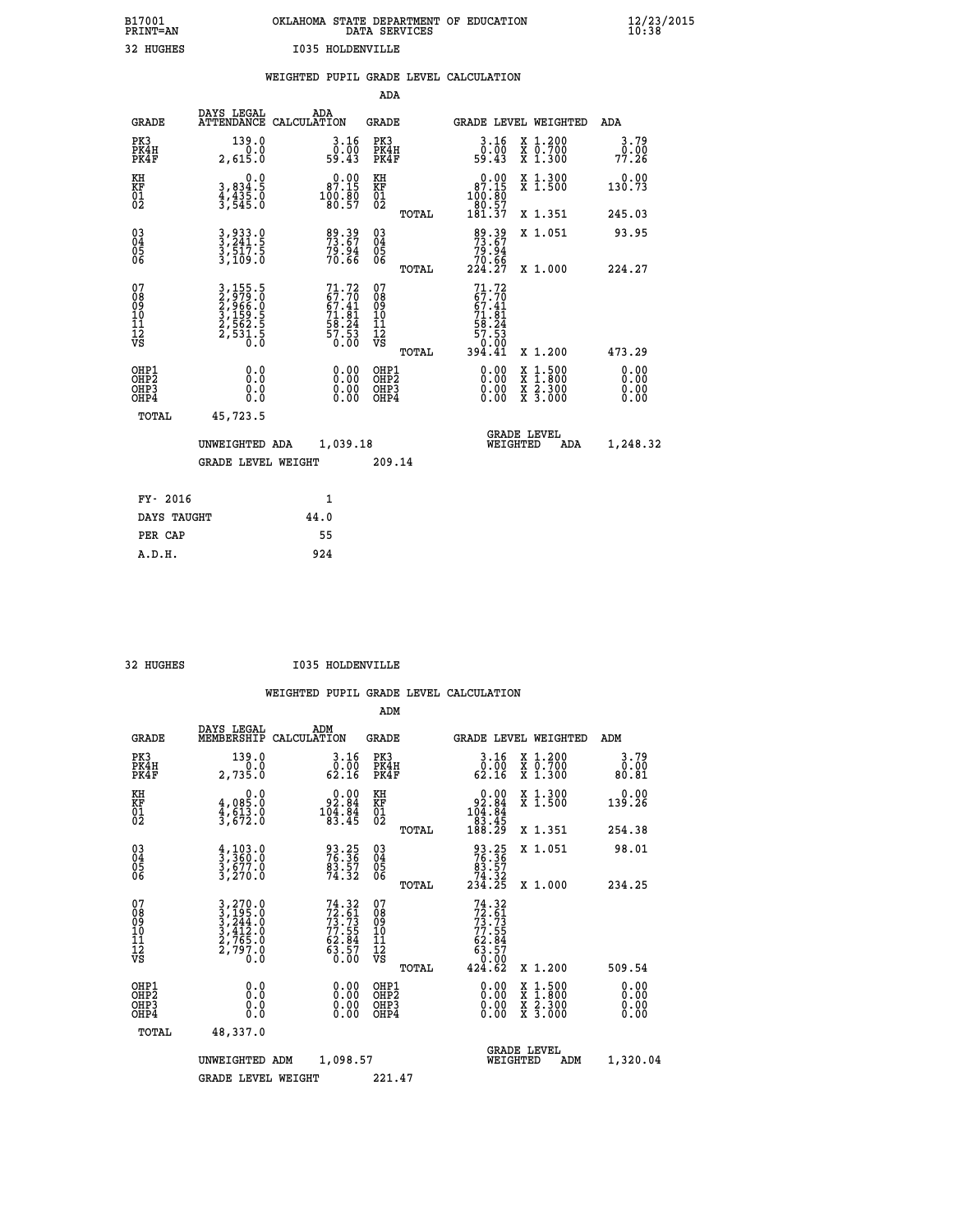| B17001<br>PRINT=AN                                  |                                                                           | OKLAHOMA STATE DEPARTMENT OF EDUCATION<br>DATA SERVICES                                     |                                                 |                                                                                                             |                                                                                                                                      | $\frac{12}{23}$ /2015        |
|-----------------------------------------------------|---------------------------------------------------------------------------|---------------------------------------------------------------------------------------------|-------------------------------------------------|-------------------------------------------------------------------------------------------------------------|--------------------------------------------------------------------------------------------------------------------------------------|------------------------------|
| 32 HUGHES                                           |                                                                           | I048 CALVIN                                                                                 |                                                 |                                                                                                             |                                                                                                                                      |                              |
|                                                     |                                                                           | WEIGHTED PUPIL GRADE LEVEL CALCULATION                                                      |                                                 |                                                                                                             |                                                                                                                                      |                              |
|                                                     |                                                                           |                                                                                             | <b>ADA</b>                                      |                                                                                                             |                                                                                                                                      |                              |
| <b>GRADE</b>                                        | DAYS LEGAL                                                                | ADA<br>ATTENDANCE CALCULATION                                                               | GRADE                                           | <b>GRADE LEVEL WEIGHTED</b>                                                                                 |                                                                                                                                      | ADA                          |
| PK3<br>PK4H<br>PK4F                                 | 52.0<br>0.0<br>346.5                                                      | 1.18<br>$\overline{0}$ .00<br>7.88                                                          | PK3<br>PK4H<br>PK4F                             | 1.18<br>$\overline{0}$ .00<br>7.88                                                                          | X 1.200<br>X 0.700<br>X 1.300                                                                                                        | 1.42<br>0.00<br>10.24        |
| KH<br>KF<br>01<br>02                                | 0.0<br>478.0<br>$\frac{422.0}{466.0}$                                     | $\begin{smallmatrix} 0.00\\ 10.86\\ 9.59\\ 10.59 \end{smallmatrix}$                         | KH<br>KF<br>01<br>02                            | $\begin{smallmatrix} 0.00\\ 10.86\\ 9.59\\ 10.59\\ 20.18 \end{smallmatrix}$                                 | X 1.300<br>X 1.500                                                                                                                   | 0.00<br>16.29                |
|                                                     |                                                                           |                                                                                             | TOTAL                                           |                                                                                                             | X 1.351                                                                                                                              | 27.26                        |
| $\begin{array}{c} 03 \\ 04 \\ 05 \\ 06 \end{array}$ | 359.0<br>483.5<br>526.5<br>303.0                                          | $\begin{smallmatrix} 8.16\\ 10.99\\ 11.97\\ 6.89 \end{smallmatrix}$                         | 03<br>04<br>05<br>06                            | 10.99<br>11.97                                                                                              | X 1.051                                                                                                                              | 8.58                         |
|                                                     |                                                                           |                                                                                             | TOTAL                                           | $\frac{1}{29}.\overline{89}$                                                                                | X 1.000                                                                                                                              | 29.85                        |
| 07<br>08<br>09<br>11<br>11<br>12<br>VS              | $482.0$<br>$449.0$<br>$633.5$<br>$528.5$<br>$528.5$<br>$429.0$<br>$464.5$ | $\begin{smallmatrix} 10.95\\ 10.20\\ 14.40\\ 12.01\\ 9.75\\ 10.56\\ 0.00 \end{smallmatrix}$ | 07<br>08<br>09<br>10<br>11<br>12<br>VS<br>TOTAL | 10.95<br>$\begin{smallmatrix} 10.20 \\ 14.40 \\ 12.01 \\ 9.75 \\ 10.56 \\ 0.007 \end{smallmatrix}$<br>67.87 | X 1.200                                                                                                                              | 81.44                        |
| OHP1<br>OHP <sub>2</sub><br>OHP3<br>OHP4            | 0.0<br>Ō.Ŏ<br>0.0<br>0.0                                                  | 0.00<br>0.00<br>0.00                                                                        | OHP1<br>OHP <sub>2</sub><br>OHP3<br>OHP4        | 0.00<br>0.00<br>0.00                                                                                        | $\begin{smallmatrix} \mathtt{X} & 1 & 500 \\ \mathtt{X} & 1 & 800 \\ \mathtt{X} & 2 & 300 \\ \mathtt{X} & 3 & 000 \end{smallmatrix}$ | 0.00<br>0.00<br>0.00<br>0.00 |
| TOTAL                                               | 6,423.0                                                                   |                                                                                             |                                                 |                                                                                                             |                                                                                                                                      |                              |
|                                                     | UNWEIGHTED ADA<br><b>GRADE LEVEL WEIGHT</b>                               | 145.98                                                                                      | 29.10                                           | WEIGHTED                                                                                                    | <b>GRADE LEVEL</b><br>ADA                                                                                                            | 175.08                       |
| FY- 2016                                            |                                                                           | 1                                                                                           |                                                 |                                                                                                             |                                                                                                                                      |                              |
| DAYS TAUGHT                                         |                                                                           | 44.0                                                                                        |                                                 |                                                                                                             |                                                                                                                                      |                              |

| 32 HUGHES | 1048 CALVIN |
|-----------|-------------|
|           |             |

 **PER CAP 123 A.D.H. 101**

 **ADM DAYS LEGAL ADM GRADE MEMBERSHIP CALCULATION GRADE GRADE LEVEL WEIGHTED ADM PK3 58.0 1.32 PK3 1.32 X 1.200 1.58 PK4H 0.0 0.00 PK4H 0.00 X 0.700 0.00 PK4F 368.0 8.36 PK4F 8.36 X 1.300 10.87 KH 0.0 0.00 KH 0.00 X 1.300 0.00 KF 501.0 11.39 KF 11.39 X 1.500 17.09 01 445.0 10.11 01 10.11 02 479.0 10.89 02 19.89 TOTAL 21.00 X 1.351 28.37 03 367.0 8.34 03 8.34 X 1.051 8.77 04 502.0 11.41 04 11.41 05 545.0 12.39 05 12.39** 06 311.0 7.07 06 <sub>memax</sub> 2.07  **TOTAL 30.87 X 1.000 30.87 07 513.0 11.66 07 11.66 08 479.0 10.89 08 10.89 09 677.0 15.39 09 15.39 10 564.0 12.82 10 12.82 11 445.0 10.11 11 10.11 12 484.0 11.00 12 11.00 VS 0.0 0.00 VS 0.00**  $\begin{array}{cccc} 513.0 & 11.66 & 07 & 11.66 & 07 & 01.67 & 01.67 & 01.68 & 01.67 & 01.68 & 01.68 & 01.68 & 01.68 & 01.68 & 01.68 & 01.68 & 01.68 & 01.68 & 01.68 & 01.68 & 01.68 & 01.68 & 01.68 & 01.68 & 01.60 & 01.60 & 01.60 & 01.60 & 01.60 & 01.60 & 01.60 & 0$  **OHP1 0.0 0.00 OHP1 0.00 X 1.500 0.00 OHP2 0.0 0.00 OHP2 0.00 X 1.800 0.00 OHP3 0.0 0.00 OHP3 0.00 X 2.300 0.00 OHP4 0.0 0.00 OHP4 0.00 X 3.000 0.00 TOTAL 6,738.0 GRADE LEVEL UNWEIGHTED ADM 153.15 WEIGHTED ADM 183.79** GRADE LEVEL WEIGHT 30.64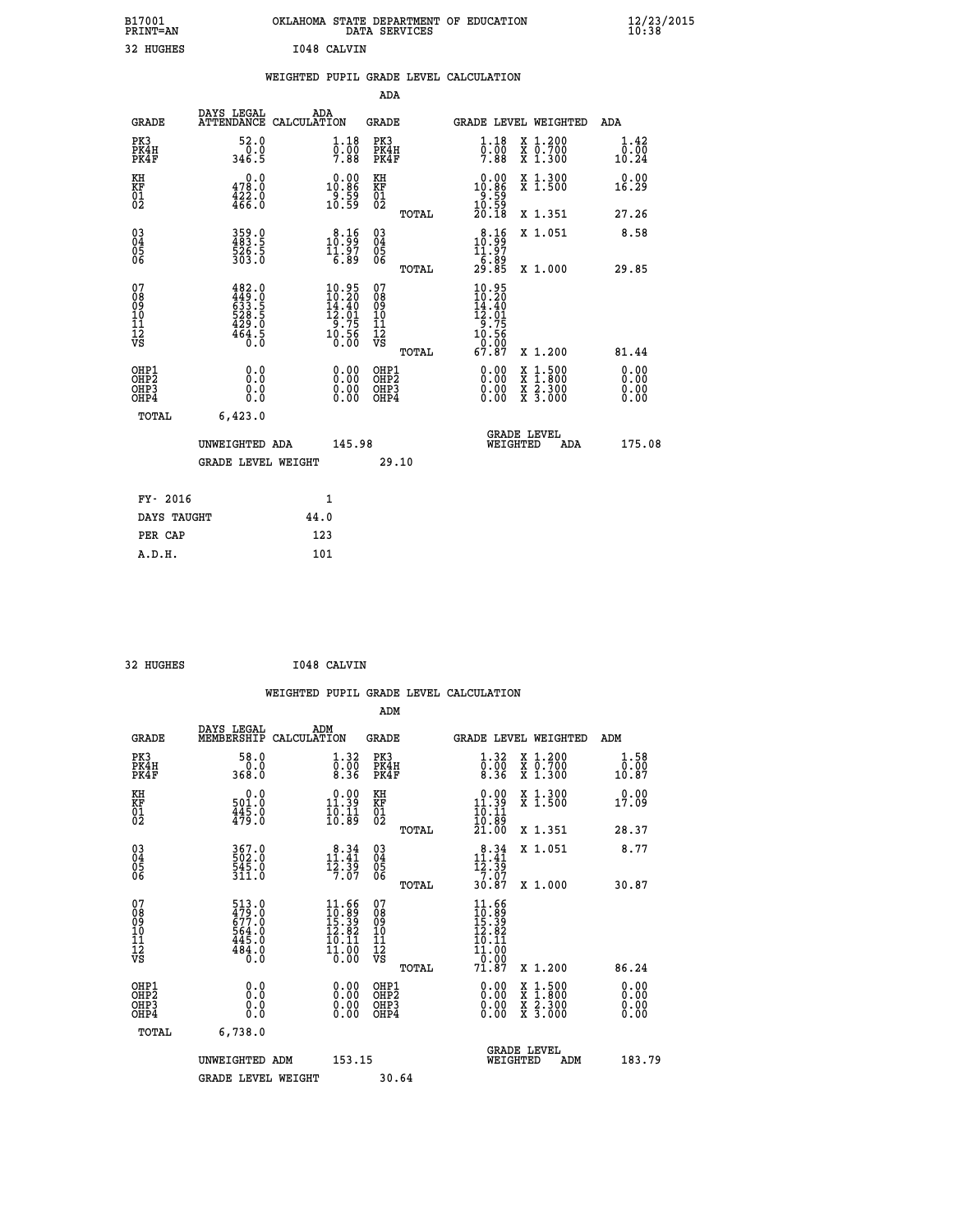| B17001<br><b>PRINT=AN</b> | OKLAHOMA STATE DEPARTMENT OF EDUCATION<br>DATA SERVICES | $\frac{12}{23}$ /2015 |
|---------------------------|---------------------------------------------------------|-----------------------|
| 32 HUGHES                 | 1054 STUART                                             |                       |

|  |  | WEIGHTED PUPIL GRADE LEVEL CALCULATION |
|--|--|----------------------------------------|
|  |  |                                        |

|                                                                    |                                                                                                               |                                                                          | ADA                                          |       |                                                                                                          |                                                                                                                                           |                              |
|--------------------------------------------------------------------|---------------------------------------------------------------------------------------------------------------|--------------------------------------------------------------------------|----------------------------------------------|-------|----------------------------------------------------------------------------------------------------------|-------------------------------------------------------------------------------------------------------------------------------------------|------------------------------|
| <b>GRADE</b>                                                       | DAYS LEGAL<br>ATTENDANCE CALCULATION                                                                          | ADA                                                                      | <b>GRADE</b>                                 |       |                                                                                                          | GRADE LEVEL WEIGHTED                                                                                                                      | <b>ADA</b>                   |
| PK3<br>PK4H<br>PK4F                                                | 0.0<br>ة:ة<br>526.5                                                                                           | $\begin{smallmatrix} 0.00\\ 0.00\\ 11.97 \end{smallmatrix}$              | PK3<br>PK4H<br>PK4F                          |       | 0.00<br>$\begin{smallmatrix} 0.00 \ 11.97 \end{smallmatrix}$                                             | X 1.200<br>X 0.700<br>X 1.300                                                                                                             | 0.00<br>0.00<br>15.56        |
| KH<br>KF<br>01<br>02                                               | 0.0<br>566:5<br>519:0<br>779:5                                                                                | $0.00$<br>12.88<br>$\frac{11.80}{17.72}$                                 | KH<br>KF<br>01<br>02                         |       | $\begin{array}{c} 0.00 \\ 12.88 \\ 11.80 \\ 17.72 \\ 29.52 \end{array}$                                  | X 1.300<br>X 1.500                                                                                                                        | 0.00<br>19.32                |
|                                                                    |                                                                                                               |                                                                          |                                              | TOTAL |                                                                                                          | X 1.351                                                                                                                                   | 39.88                        |
| $\begin{smallmatrix} 03 \\[-4pt] 04 \end{smallmatrix}$<br>Ŏ5<br>06 | 1,004:0<br>796.5<br>691.5                                                                                     | $21.35$<br>$22.82$<br>$18.10$<br>$15.72$                                 | $\substack{03 \\ 04}$<br>Ŏ5<br>06            | TOTAL | $21.35$<br>$22.82$<br>$18.10$<br>$15.72$<br>$56.64$                                                      | X 1.051<br>X 1.000                                                                                                                        | 22.44<br>56.64               |
| 07<br>08<br>09<br>101<br>11<br>12<br>VS                            | $\begin{smallmatrix} & 770.0\\ 1,052.5\\ 1,180.0\\ 1,180.0\\ 906.0\\ 906.0\\ 1,116.5\\ 0.0 \end{smallmatrix}$ | $17.50$<br>$23.92$<br>$26.82$<br>$23.14$<br>$20.59$<br>$25.38$<br>$0.00$ | 07<br>08<br>09<br>11<br>11<br>12<br>VS       |       | $\begin{smallmatrix} 17.50 \\ 23.92 \\ 26.82 \\ 23.14 \\ 20.59 \\ 25.38 \\ 25.30 \\ 0 \end{smallmatrix}$ |                                                                                                                                           |                              |
|                                                                    |                                                                                                               |                                                                          |                                              | TOTAL | 137.35                                                                                                   | X 1.200                                                                                                                                   | 164.82                       |
| OHP1<br>OHP <sub>2</sub><br>OH <sub>P3</sub><br>OHP4               | 0.0<br>0.0<br>$0.\overline{0}$                                                                                | 0.00<br>$\begin{smallmatrix} 0.00 \ 0.00 \end{smallmatrix}$              | OHP1<br>OHP <sub>2</sub><br>OHP <sub>3</sub> |       | 0.00<br>0.00                                                                                             | $\begin{smallmatrix} \mathtt{X} & 1\cdot500\\ \mathtt{X} & 1\cdot800\\ \mathtt{X} & 2\cdot300\\ \mathtt{X} & 3\cdot000 \end{smallmatrix}$ | 0.00<br>0.00<br>0.00<br>0.00 |
| TOTAL                                                              | 11,866.0                                                                                                      |                                                                          |                                              |       |                                                                                                          |                                                                                                                                           |                              |
|                                                                    | UNWEIGHTED ADA                                                                                                | 269.71                                                                   |                                              |       |                                                                                                          | <b>GRADE LEVEL</b><br>WEIGHTED<br>ADA                                                                                                     | 318.66                       |
|                                                                    | <b>GRADE LEVEL WEIGHT</b>                                                                                     |                                                                          |                                              | 48.95 |                                                                                                          |                                                                                                                                           |                              |
| FY- 2016                                                           |                                                                                                               | 1                                                                        |                                              |       |                                                                                                          |                                                                                                                                           |                              |
| DAYS TAUGHT                                                        |                                                                                                               | 44.0                                                                     |                                              |       |                                                                                                          |                                                                                                                                           |                              |
| PER CAP                                                            |                                                                                                               | 90                                                                       |                                              |       |                                                                                                          |                                                                                                                                           |                              |

32 HUGHES **I054 STUART** 

 **A.D.H. 251**

 **WEIGHTED PUPIL GRADE LEVEL CALCULATION ADM DAYS LEGAL ADM GRADE MEMBERSHIP CALCULATION GRADE GRADE LEVEL WEIGHTED ADM PK3 0.0 0.00 PK3 0.00 X 1.200 0.00 PK4H 0.0 0.00 PK4H 0.00 X 0.700 0.00 PK4F 553.0 12.57 PK4F 12.57 X 1.300 16.34 KH 0.0 0.00 KH 0.00 X 1.300 0.00 KF 584.0 13.27 KF 13.27 X 1.500 19.91 01 548.0 12.45 01 12.45** 02 791.0 17.98 02 <sub>noman</sub> 17.98  **TOTAL 30.43 X 1.351 41.11 03 962.0 21.86 03 21.86 X 1.051 22.97 04 1,044.0 23.73 04 23.73 05 818.0 18.59 05 18.59** 06 705.0 16.02 06 <sub>memas</sub> 16.02  **TOTAL 58.34 X 1.000 58.34**  $\begin{array}{cccc} 07 & 794.0 & 18.05 & 07 & 18.05\ 08 & 1,089.0 & 24.75 & 08 & 23.23\ 10 & 1,090.0 & 24.77 & 10 & 24.77\ 11 & 945.0 & 24.77 & 10 & 24.77\ 12 & 945.0 & 21.48 & 11 & 21.48\ 153.0 & 21.48 & 11 & 21.48\ 153.0 & 26.20 & 12 & 21.48\ 178 & 1,153.0 &$  $\begin{array}{cccc} 18.05 & 07 & 18.05 \\ 24.75 & 08 & 24.75 \\ 24.77 & 10 & 24.77 \\ 24.77 & 10 & 24.77 \\ 25.148 & 11 & 21.48 \\ 26.20 & 12 & 26.20 \\ 0.00 & 08 & 12 & 143.48 \\ 0.00 & 08 & 1 & 24.7 \\ 0.00 & 08 & 1 & 24.7 \\ 0.00 & 08 & 2 & 1.500 \\ 0.00 & 08 & 2 & 1.500 \\ 0.0$  **OHP1 0.0 0.00 OHP1 0.00 X 1.500 0.00 OHP2 0.0 0.00 OHP2 0.00 X 1.800 0.00 OHP3 0.0 0.00 OHP3 0.00 X 2.300 0.00 OHP4 0.0 0.00 OHP4 0.00 X 3.000 0.00 TOTAL 12,318.0 GRADE LEVEL UNWEIGHTED ADM 279.95 WEIGHTED ADM 330.85** GRADE LEVEL WEIGHT 50.90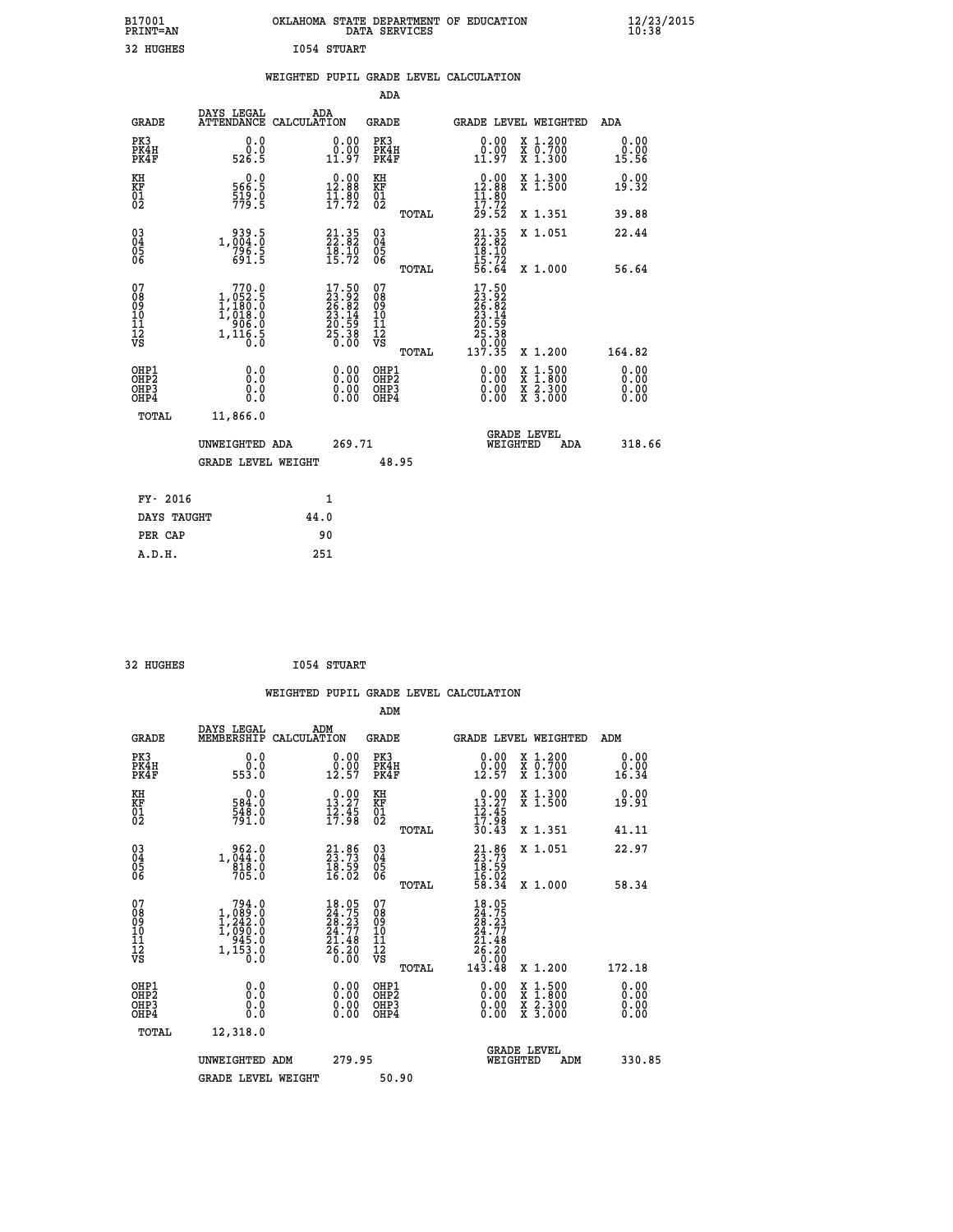| 7001<br>INT=AN |  | OKLAHOMA STATE DEPARTMENT OF EDUCATION<br>DATA SERVICES |  |
|----------------|--|---------------------------------------------------------|--|
| HUGHES         |  | COUNTY TOTALS                                           |  |

|                                                    |                                                                                                                                                            |                    |                                                                                                     | ADA                                    |       |                                                                                                      |                                |                                          |                              |
|----------------------------------------------------|------------------------------------------------------------------------------------------------------------------------------------------------------------|--------------------|-----------------------------------------------------------------------------------------------------|----------------------------------------|-------|------------------------------------------------------------------------------------------------------|--------------------------------|------------------------------------------|------------------------------|
| <b>GRADE</b>                                       | DAYS LEGAL<br><b>ATTENDANCE</b>                                                                                                                            | ADA<br>CALCULATION |                                                                                                     | GRADE                                  |       |                                                                                                      |                                | <b>GRADE LEVEL WEIGHTED</b>              | <b>ADA</b>                   |
| PK3<br>PK4H<br>PK4F                                | 301.0<br>0.0<br>5,241.0                                                                                                                                    |                    | $6.91$<br>$0.00$<br>120.39                                                                          | PK3<br>PK4H<br>PK4F                    |       | 120.39                                                                                               | 6.91<br>0.00                   | X 1.200<br>X 0.700<br>X 1.300            | 8.29<br>0.00<br>156.50       |
| KH<br>KF<br>01<br>02                               | $7,209.5$<br>$7,283.5$<br>$6,497.0$                                                                                                                        |                    | 0.00<br>§§.§§1<br>$\frac{166}{148}$ $\frac{59}{77}$                                                 | KH<br>KF<br>01<br>02                   |       | $0.00$<br>$165.38$<br>$166.99$<br>$148.77$<br>$315.76$                                               |                                | X 1.300<br>X 1.500                       | 0.00<br>248.08               |
|                                                    |                                                                                                                                                            |                    |                                                                                                     |                                        | TOTAL |                                                                                                      |                                | X 1.351                                  | 426.59                       |
| $\begin{matrix} 03 \\ 04 \\ 05 \\ 06 \end{matrix}$ | 7, 300.0<br>7, 103.5<br>7, 019.5<br>6, 185.5                                                                                                               |                    | $\begin{smallmatrix} 166.95\\ 162.69\\ 160.81\\ 142.20 \end{smallmatrix}$                           | 03<br>04<br>05<br>06                   |       | $\begin{smallmatrix} 166.95\\ 162.69\\ 160.81\\ 42.20\\ 465.70 \end{smallmatrix}$                    |                                | X 1.051                                  | 641.17                       |
|                                                    |                                                                                                                                                            |                    |                                                                                                     |                                        | TOTAL |                                                                                                      |                                | X 1.000                                  | 465.70                       |
| 07<br>08<br>09<br>10<br>11<br>11<br>12<br>VS       | $\begin{smallmatrix} 6\,,\,427\,,\,0\\ 6\,,\,378\,,\,5\\ 7\,,\,616\,,\,5\\ 7\,,\,494\,,\,5\\ 6\,,\,364\,,\,0\\ 6\,,\,082\,,\,0\\ 0\,,\,0\end{smallmatrix}$ |                    | $\begin{smallmatrix} 147.52\\145.51\\174.80\\171.84\\111.84\\145.95\\139.54\\0.00\end{smallmatrix}$ | 07<br>08<br>09<br>11<br>11<br>12<br>VS | TOTAL | 147.52<br>$145.51$<br>$174.80$<br>$171.84$<br>$145.95$<br>$145.54$<br>$139.54$<br>$0.00$<br>$925.16$ |                                | X 1.200                                  | 1,110.19                     |
| OHP1<br>OHP2<br>OH <sub>P</sub> 3<br>OHP4          | 0.0<br>0.0<br>0.0                                                                                                                                          |                    | $\begin{smallmatrix} 0.00 \ 0.00 \ 0.00 \ 0.00 \end{smallmatrix}$                                   | OHP1<br>OHP2<br>OHP3<br>OHP4           |       |                                                                                                      | $0.00$<br>$0.00$<br>0.00       | X 1:500<br>X 1:800<br>X 2:300<br>X 3:000 | 0.00<br>0.00<br>0.00<br>0.00 |
| TOTAL                                              | 94,503.0                                                                                                                                                   |                    |                                                                                                     |                                        |       |                                                                                                      |                                |                                          |                              |
|                                                    | UNWEIGHTED ADA                                                                                                                                             |                    | 2,166.25                                                                                            |                                        |       |                                                                                                      | <b>GRADE LEVEL</b><br>WEIGHTED | ADA                                      | 2,590.82                     |
|                                                    | <b>GRADE LEVEL WEIGHT</b>                                                                                                                                  |                    |                                                                                                     | 424.57                                 |       |                                                                                                      |                                |                                          |                              |
| FY- 2016                                           |                                                                                                                                                            | 1                  |                                                                                                     |                                        |       |                                                                                                      |                                |                                          |                              |
| DAYS TAUGHT                                        |                                                                                                                                                            | 217.0              |                                                                                                     |                                        |       |                                                                                                      |                                |                                          |                              |
|                                                    |                                                                                                                                                            |                    |                                                                                                     |                                        |       |                                                                                                      |                                |                                          |                              |

| FY- 2016    |       |
|-------------|-------|
| DAYS TAUGHT | 217.0 |
| PER CAP     | 438   |
| A.D.H.      | 1,845 |
|             |       |

 **B17001<br>PRINT=AN** 

 **HUGHES COUNTY TOTALS**

|                                          |                                                                                                                                               |                                                                                                                                      | ADM                                                 |                                                                                        |                                          |                               |
|------------------------------------------|-----------------------------------------------------------------------------------------------------------------------------------------------|--------------------------------------------------------------------------------------------------------------------------------------|-----------------------------------------------------|----------------------------------------------------------------------------------------|------------------------------------------|-------------------------------|
| <b>GRADE</b>                             | DAYS LEGAL<br>MEMBERSHIP                                                                                                                      | ADM<br>CALCULATION                                                                                                                   | <b>GRADE</b>                                        | GRADE LEVEL WEIGHTED                                                                   |                                          | ADM                           |
| PK3<br>PK4H<br>PK4F                      | 307.0<br>0.0<br>5,480.0                                                                                                                       | 7.05<br>$\begin{smallmatrix} & 0.000\ 125.88 \end{smallmatrix}$                                                                      | PK3<br>PK4H<br>PK4F                                 | 7.05<br>$\begin{smallmatrix} &0.00\0.81.88\end{smallmatrix}$                           | X 1.200<br>X 0.700<br>X 1.300            | 8.29<br>$\frac{0.00}{163.65}$ |
| KH<br>KF<br>01<br>02                     | 0.0<br>7,592:0<br>7,608:0<br>6,730:0                                                                                                          | $\begin{smallmatrix} &0.00\\ 174.14\\ 174.40\\ 154.10\end{smallmatrix}$                                                              | KH<br>KF<br>01<br>02                                | $0.00$<br>174.14<br>$\frac{17\overline{4}:\overline{40}}{154:\overline{10}}$<br>328.50 | X 1.300<br>X 1.500                       | 0.00<br>261.23                |
|                                          |                                                                                                                                               |                                                                                                                                      | TOTAL                                               |                                                                                        | X 1.351                                  | 443.80                        |
| 03<br>04<br>05<br>06                     | 7,606.0<br>7,401.0<br>7,363.0<br>6,430.0                                                                                                      | $\begin{smallmatrix} 173.92\ 169.50\ 168.66\ 147.77 \end{smallmatrix}$                                                               | $\begin{array}{c} 03 \\ 04 \\ 05 \\ 06 \end{array}$ | $173.92$<br>$169.50$<br>$168.66$<br>$147.77$<br>$485.93$                               | X 1.051                                  | 182.80                        |
|                                          |                                                                                                                                               |                                                                                                                                      | TOTAL                                               |                                                                                        | X 1.000                                  | 485.93                        |
| 07<br>08<br>09<br>101<br>112<br>VS       | $\begin{smallmatrix} 6\,,\,680\,.0\\ 6\,,\,801\,.0\\ 9\,,\,112\,.0\\ 7\,,\,975\,.0\\ 6\,,\,732\,.0\\ 6\,,\,498\,.0\\ 0\,.0 \end{smallmatrix}$ | $\begin{smallmatrix} 153\cdot 35\\ 155\cdot 18\\ 186\cdot 13\\ 182\cdot 82\\ 154\cdot 35\\ 149\cdot 05\\ 0\cdot 00\end{smallmatrix}$ | 07<br>08<br>09<br>11<br>11<br>12<br>VS<br>TOTAL     | 153.35<br>155.18<br>186.13<br>184.35<br>154.355<br>149.050<br>00.000<br>980.88         | X 1.200                                  | 1,177.05                      |
| OHP1<br>OHP2<br>OH <sub>P3</sub><br>OHP4 | 0.0<br>0.000                                                                                                                                  | $0.00$<br>$0.00$<br>0.00                                                                                                             | OHP1<br>OHP2<br>OHP <sub>3</sub>                    | $0.00$<br>$0.00$<br>0.00                                                               | X 1:500<br>X 1:800<br>X 2:300<br>X 3:000 | 0.00<br>0.00<br>0.00<br>0.00  |
| TOTAL                                    | 99,315.0                                                                                                                                      |                                                                                                                                      |                                                     |                                                                                        |                                          |                               |
|                                          | UNWEIGHTED                                                                                                                                    | 2,276.30<br>ADM                                                                                                                      |                                                     | <b>GRADE LEVEL</b><br>WEIGHTED                                                         | ADM                                      | 2,722.91                      |
|                                          | <b>GRADE LEVEL WEIGHT</b>                                                                                                                     |                                                                                                                                      | 446.61                                              |                                                                                        |                                          |                               |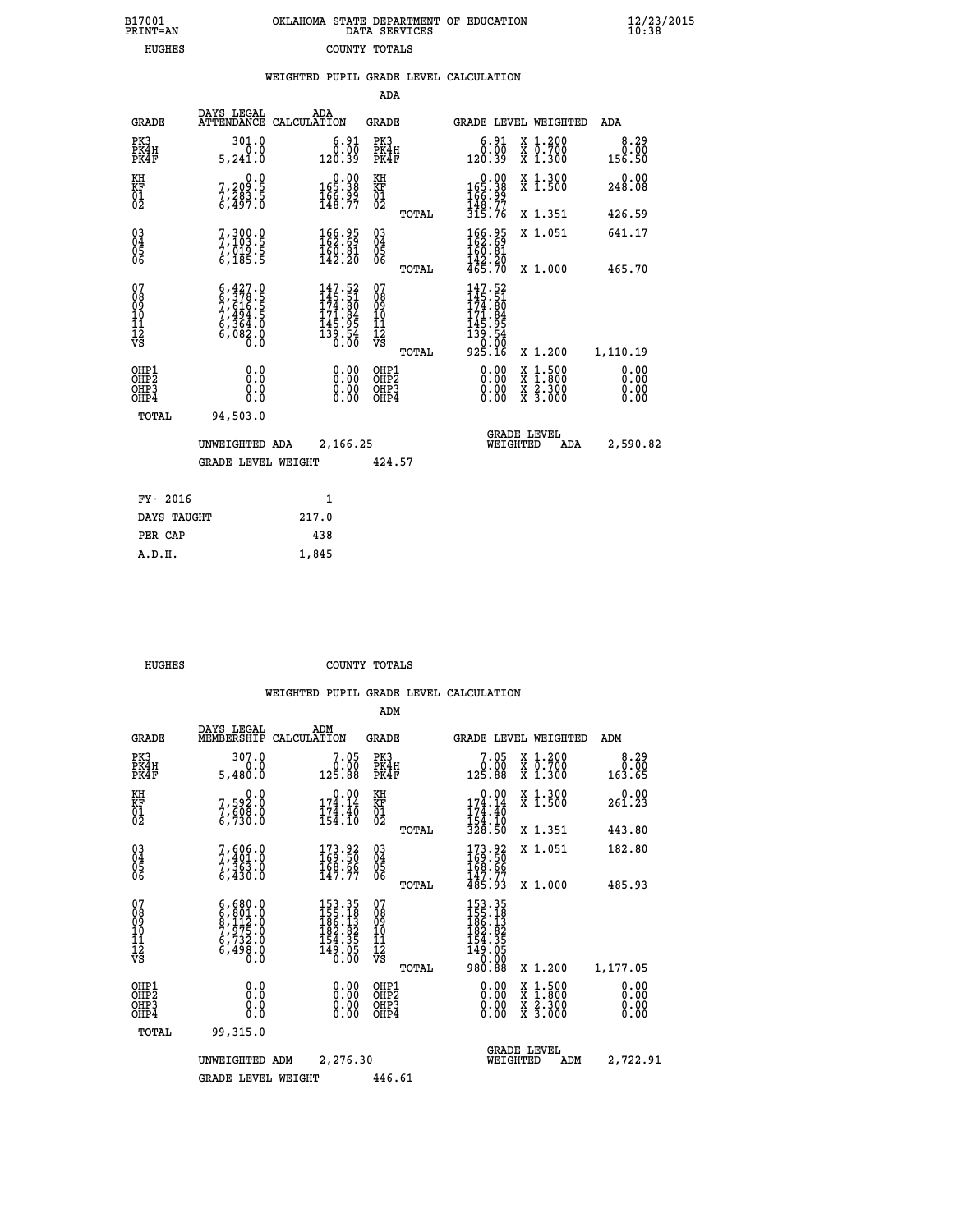| B17001<br><b>PRINT=AN</b> | OKLAHOMA STATE DEPARTMENT OF EDUCATION<br>DATA SERVICES | $\frac{12}{23}$ /2015 |
|---------------------------|---------------------------------------------------------|-----------------------|
| 33<br>JACKSON             | I001 NAVAJO                                             |                       |

|                                                                    |                                                                                                                                           | WEIGHTED PUPIL GRADE LEVEL CALCULATION                                                    |                                          |                                                                                  |                                                                                                                                           |                              |
|--------------------------------------------------------------------|-------------------------------------------------------------------------------------------------------------------------------------------|-------------------------------------------------------------------------------------------|------------------------------------------|----------------------------------------------------------------------------------|-------------------------------------------------------------------------------------------------------------------------------------------|------------------------------|
|                                                                    |                                                                                                                                           |                                                                                           | <b>ADA</b>                               |                                                                                  |                                                                                                                                           |                              |
| GRADE                                                              | DAYS LEGAL                                                                                                                                | ADA<br>ATTENDANCE CALCULATION                                                             | GRADE                                    |                                                                                  | GRADE LEVEL WEIGHTED                                                                                                                      | ADA                          |
| PK3<br>PK4H<br>PK4F                                                | 0.0<br>0.0<br>1,129.5                                                                                                                     | 0.00<br>0.00<br>26.27                                                                     | PK3<br>PK4H<br>PK4F                      | 0.00<br>0.00<br>26.27                                                            | X 1.200<br>X 0.700<br>X 1.300                                                                                                             | 0.00<br>0.00<br>34.15        |
| KH<br><b>KF</b><br>01<br>02                                        | 0.0<br>1,096:0<br>1,533.5<br>1,053:0                                                                                                      | $\begin{smallmatrix} 0.00\\ 25.49\\ 35.66\\ 24.49 \end{smallmatrix}$                      | KH<br>KF<br>01<br>02                     | $\begin{smallmatrix} 0.00\\ 25.49\\ 35.66\\ 24.49\\ 60.15 \end{smallmatrix}$     | X 1.300<br>X 1.500                                                                                                                        | 0.00<br>38.24                |
|                                                                    |                                                                                                                                           |                                                                                           | TOTAL                                    |                                                                                  | X 1.351                                                                                                                                   | 81.26                        |
| $\begin{smallmatrix} 03 \\[-4pt] 04 \end{smallmatrix}$<br>05<br>ŎĞ | 1, 737.5<br>$\frac{1}{7}\frac{757}{493}\frac{0}{5}$                                                                                       | $\frac{40.41}{28.09}$<br>$\frac{40.86}{34.73}$                                            | $\substack{03 \\ 04}$<br>$\frac{05}{06}$ | $\frac{40.41}{28.09}$<br>$\begin{array}{r} 40.86 \\ 34.73 \\ 103.68 \end{array}$ | X 1.051                                                                                                                                   | 42.47                        |
|                                                                    |                                                                                                                                           |                                                                                           | TOTAL                                    |                                                                                  | X 1.000                                                                                                                                   | 103.68                       |
| 07<br>08<br>09<br>11<br>11<br>12<br>VS                             | $\begin{smallmatrix} 1,786\cdot 0\\ 1,406\cdot 5\\ 1,433\cdot 5\\ 1,560\cdot 5\\ 1,469\cdot 0\\ 1,168\cdot 5\\ 0\cdot 0\end{smallmatrix}$ | $\begin{array}{l} 41.53 \\ 32.71 \\ 33.34 \\ 36.29 \\ 34.16 \\ 27.17 \\ 0.00 \end{array}$ | 07<br>08<br>09<br>11<br>11<br>12<br>VS   | $41.53$<br>$32.71$<br>$33.34$<br>$36.29$<br>$34.16$<br>$27.17$                   |                                                                                                                                           |                              |
|                                                                    |                                                                                                                                           |                                                                                           | TOTAL                                    | 00.0 <sup>1</sup><br>205.20                                                      | X 1.200                                                                                                                                   | 246.24                       |
| OHP1<br>OHP <sub>2</sub><br>OHP3<br>OHP4                           | 0.0<br>Ō.Ō<br>0.0<br>0.0                                                                                                                  | $0.00$<br>$0.00$<br>0.00                                                                  | OHP1<br>OHP2<br>OHP3<br>OHP4             | $0.00$<br>$0.00$<br>0.00                                                         | $\begin{smallmatrix} \mathtt{X} & 1\cdot500\\ \mathtt{X} & 1\cdot800\\ \mathtt{X} & 2\cdot300\\ \mathtt{X} & 3\cdot000 \end{smallmatrix}$ | 0.00<br>0.00<br>0.00<br>0.00 |
| TOTAL                                                              | 19,832.0                                                                                                                                  |                                                                                           |                                          |                                                                                  |                                                                                                                                           |                              |
|                                                                    | UNWEIGHTED ADA                                                                                                                            | 461.20                                                                                    |                                          |                                                                                  | <b>GRADE LEVEL</b><br>WEIGHTED<br>ADA                                                                                                     | 546.04                       |
|                                                                    | <b>GRADE LEVEL WEIGHT</b>                                                                                                                 |                                                                                           | 84.84                                    |                                                                                  |                                                                                                                                           |                              |
| FY- 2016                                                           |                                                                                                                                           | $\mathbf{1}$                                                                              |                                          |                                                                                  |                                                                                                                                           |                              |
| DAYS TAUGHT                                                        |                                                                                                                                           | 43.0                                                                                      |                                          |                                                                                  |                                                                                                                                           |                              |
| PER CAP                                                            |                                                                                                                                           | 73                                                                                        |                                          |                                                                                  |                                                                                                                                           |                              |
| A.D.H.                                                             |                                                                                                                                           | 459                                                                                       |                                          |                                                                                  |                                                                                                                                           |                              |

 **33 JACKSON I001 NAVAJO**

 **WEIGHTED PUPIL GRADE LEVEL CALCULATION ADM DAYS LEGAL ADM GRADE MEMBERSHIP CALCULATION GRADE GRADE LEVEL WEIGHTED ADM PK3 0.0 0.00 PK3 0.00 X 1.200 0.00 PK4H 0.0 0.00 PK4H 0.00 X 0.700 0.00 PK4F 1,183.0 27.51 PK4F 27.51 X 1.300 35.76 KH 0.0 0.00 KH 0.00 X 1.300 0.00 KF 1,127.0 26.21 KF 26.21 X 1.500 39.32 01 1,567.0 36.44 01 36.44 02 1,107.0 25.74 02 25.74 TOTAL 62.18 X 1.351 84.01 03 1,786.0 41.53 03 41.53 X 1.051 43.65 04 1,239.0 28.81 04 28.81 05 1,824.0 42.42 05 42.42 06 1,538.0 35.77 06 35.77 TOTAL 107.00 X 1.000 107.00**  $\begin{array}{cccc} 07 & 1,836.0 & 42.70 & 07 & 42.70 \ 08 & 1,453.0 & 33.79 & 08 & 33.79 \ 09 & 1,469.0 & 34.16 & 09 & 34.16 \ 10 & 1,611.0 & 37.47 & 10 & 37.47 \ 11 & 1,502.0 & 34.9 & 11 & 34.16 \ 12 & 1,181.0 & 27.47 & 12 & 34.9 \ 13 & 0 & 27.47 & 12 & 27.47 \ 18 &$  $\begin{array}{cccc} 42.70 & 07 & 42.70 & 11.11 & 11.11 & 11.11 & 11.11 & 11.11 & 11.11 & 11.11 & 11.11 & 11.11 & 11.11 & 11.11 & 11.11 & 11.11 & 11.11 & 11.11 & 11.11 & 11.11 & 11.11 & 11.11 & 11.11 & 11.11 & 11.11 & 11.11 & 11.11 & 11.11 & 11.11 & 11.11 & 11.11$  **OHP1 0.0 0.00 OHP1 0.00 X 1.500 0.00 OHP2 0.0 0.00 OHP2 0.00 X 1.800 0.00 OHP3 0.0 0.00 OHP3 0.00 X 2.300 0.00 OHP4 0.0 0.00 OHP4 0.00 X 3.000 0.00 TOTAL 20,423.0** UNWEIGHTED ADM 474.95  **UNWEIGHTED ADM 474.95 WEIGHTED ADM 562.36** GRADE LEVEL WEIGHT 87.41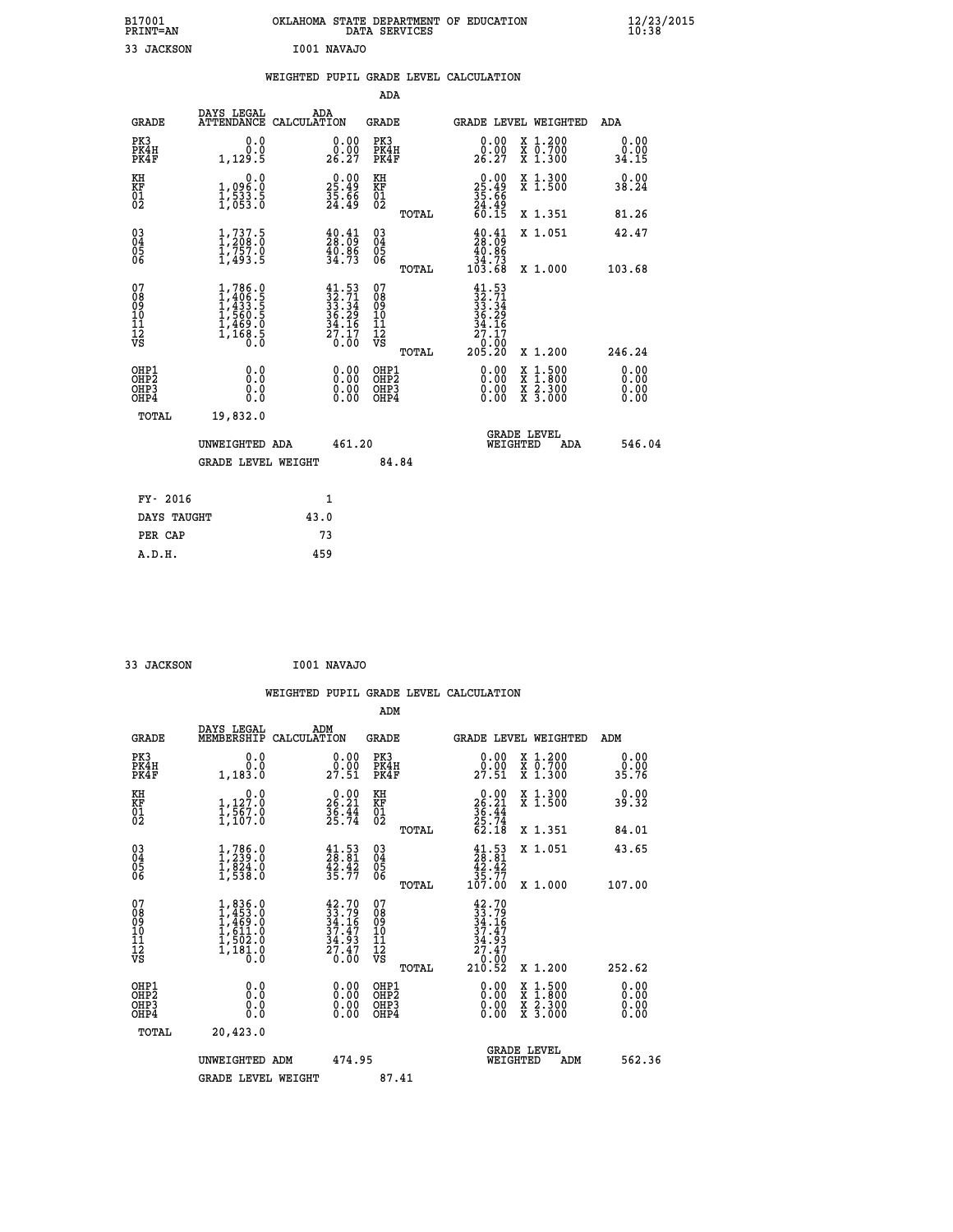| B17001<br>PRINT=AN                                 |                                                                                                                                       | OKLAHOMA STATE DEPARTMENT OF EDUCATION                                                                                                                                                                                                                                                                                                                                                                                          | DATA SERVICES                                      |                                                                                                  |                                                                                                  | $\frac{12}{23}$ /2015        |  |
|----------------------------------------------------|---------------------------------------------------------------------------------------------------------------------------------------|---------------------------------------------------------------------------------------------------------------------------------------------------------------------------------------------------------------------------------------------------------------------------------------------------------------------------------------------------------------------------------------------------------------------------------|----------------------------------------------------|--------------------------------------------------------------------------------------------------|--------------------------------------------------------------------------------------------------|------------------------------|--|
| 33 JACKSON                                         |                                                                                                                                       | I014 DUKE                                                                                                                                                                                                                                                                                                                                                                                                                       |                                                    |                                                                                                  |                                                                                                  |                              |  |
|                                                    |                                                                                                                                       | WEIGHTED PUPIL GRADE LEVEL CALCULATION                                                                                                                                                                                                                                                                                                                                                                                          |                                                    |                                                                                                  |                                                                                                  |                              |  |
|                                                    |                                                                                                                                       |                                                                                                                                                                                                                                                                                                                                                                                                                                 | ADA                                                |                                                                                                  |                                                                                                  |                              |  |
| GRADE                                              | DAYS LEGAL                                                                                                                            | ADA<br>ATTENDANCE CALCULATION                                                                                                                                                                                                                                                                                                                                                                                                   | GRADE                                              | GRADE LEVEL WEIGHTED                                                                             |                                                                                                  | ADA                          |  |
| PK3<br>PK4H<br>PK4F                                | 0.0<br>0.0<br>332.0                                                                                                                   | 0.00<br>$0.00$<br>7.55                                                                                                                                                                                                                                                                                                                                                                                                          | PK3<br>PK4H<br>PK4F                                | $\substack{0.00\\0.00\\7.55}$                                                                    | X 1.200<br>X 0.700<br>X 1.300                                                                    | 0.00<br>0.00<br>9.82         |  |
| KH<br>KF<br>01<br>02                               | 0.0<br>378.5<br>$\frac{515}{291}$ .0                                                                                                  | $\begin{smallmatrix} 0.00\\ 8.60\\ 11.70\\ 6.61 \end{smallmatrix}$                                                                                                                                                                                                                                                                                                                                                              | КH<br><b>KF</b><br>01<br>02                        | 0.00<br>8.60<br>11.70                                                                            | $X1$ .300<br>X <sub>1.500</sub>                                                                  | 0.00<br>12.90                |  |
|                                                    |                                                                                                                                       |                                                                                                                                                                                                                                                                                                                                                                                                                                 | TOTAL                                              | $\begin{array}{c} -6.61 \\ 18.31 \end{array}$                                                    | X 1.351                                                                                          | 24.74                        |  |
| $\begin{matrix} 03 \\ 04 \\ 05 \\ 06 \end{matrix}$ | $751.5$<br>638.0<br>$\frac{582.5}{575.5}$                                                                                             | $17.08$<br>$14.50$<br>$13.24$<br>13.08                                                                                                                                                                                                                                                                                                                                                                                          | $\begin{matrix} 03 \\ 04 \\ 05 \\ 06 \end{matrix}$ | $17.98$<br>$14.50$<br>$13.24$<br>13.08                                                           | X 1.051                                                                                          | 17.95                        |  |
|                                                    |                                                                                                                                       |                                                                                                                                                                                                                                                                                                                                                                                                                                 | TOTAL                                              | 40.82                                                                                            | X 1.000                                                                                          | 40.82                        |  |
| 07<br>08<br>09<br>11<br>11<br>12<br>VS             | 518.5<br>$\frac{806}{790}$ : 5<br>250.0<br>$\begin{smallmatrix} & 5 & 8 & 3 & 0 \\ 1 & 0 & 14 & 5 \\ 0 & 0 & 0 & 0 \end{smallmatrix}$ | 11.78<br>$\begin{array}{@{}c@{\hspace{1em}}c@{\hspace{1em}}c@{\hspace{1em}}c@{\hspace{1em}}c@{\hspace{1em}}c@{\hspace{1em}}c@{\hspace{1em}}c@{\hspace{1em}}c@{\hspace{1em}}c@{\hspace{1em}}c@{\hspace{1em}}c@{\hspace{1em}}c@{\hspace{1em}}c@{\hspace{1em}}c@{\hspace{1em}}c@{\hspace{1em}}c@{\hspace{1em}}c@{\hspace{1em}}c@{\hspace{1em}}c@{\hspace{1em}}c@{\hspace{1em}}c@{\hspace{1em}}c@{\hspace{1em}}c@{\hspace{$<br>0.00 | 07<br>08<br>09<br>10<br>īĭ<br>12<br>VS<br>TOTAL    | 11.78<br>$\begin{array}{c} 18.32 \\ 17.97 \\ 5.68 \\ 8.70 \\ 23.08 \end{array}$<br>0.00<br>85.51 | X 1.200                                                                                          | 102.61                       |  |
| OHP1<br>OHP <sub>2</sub><br>OHP3<br>OHP4           | 0.0<br>Ō.Ō<br>0.0<br>0.0                                                                                                              | 0.00<br>0.00<br>0.00                                                                                                                                                                                                                                                                                                                                                                                                            | OHP1<br>OHP <sub>2</sub><br>OHP3<br>OHP4           | 0.00<br>0.00<br>0.00                                                                             | $\begin{smallmatrix} x & 1 & 500 \\ x & 1 & 800 \\ x & 2 & 300 \\ x & 3 & 000 \end{smallmatrix}$ | 0.00<br>0.00<br>0.00<br>0.00 |  |
| TOTAL                                              | 7,826.5                                                                                                                               |                                                                                                                                                                                                                                                                                                                                                                                                                                 |                                                    |                                                                                                  |                                                                                                  |                              |  |
|                                                    | UNWEIGHTED ADA                                                                                                                        | 177.87                                                                                                                                                                                                                                                                                                                                                                                                                          |                                                    | <b>GRADE LEVEL</b><br>WEIGHTED                                                                   | ADA                                                                                              | 208.84                       |  |
|                                                    | <b>GRADE LEVEL WEIGHT</b>                                                                                                             |                                                                                                                                                                                                                                                                                                                                                                                                                                 | 30.97                                              |                                                                                                  |                                                                                                  |                              |  |
| FY- 2016                                           |                                                                                                                                       | 1                                                                                                                                                                                                                                                                                                                                                                                                                               |                                                    |                                                                                                  |                                                                                                  |                              |  |
| DAYS TAUGHT                                        |                                                                                                                                       | 44.0                                                                                                                                                                                                                                                                                                                                                                                                                            |                                                    |                                                                                                  |                                                                                                  |                              |  |
| PER CAP                                            |                                                                                                                                       | 121                                                                                                                                                                                                                                                                                                                                                                                                                             |                                                    |                                                                                                  |                                                                                                  |                              |  |
| A.D.H.                                             |                                                                                                                                       | 105                                                                                                                                                                                                                                                                                                                                                                                                                             |                                                    |                                                                                                  |                                                                                                  |                              |  |

| 33 JACKSON | I014 DUKE |  |
|------------|-----------|--|

|                                                    |                                                             |                    |                                                                                                                                           |                                      |       | WEIGHTED PUPIL GRADE LEVEL CALCULATION                                                                                                 |                                          |                       |  |
|----------------------------------------------------|-------------------------------------------------------------|--------------------|-------------------------------------------------------------------------------------------------------------------------------------------|--------------------------------------|-------|----------------------------------------------------------------------------------------------------------------------------------------|------------------------------------------|-----------------------|--|
|                                                    |                                                             |                    |                                                                                                                                           | ADM                                  |       |                                                                                                                                        |                                          |                       |  |
| <b>GRADE</b>                                       | DAYS LEGAL<br>MEMBERSHIP                                    | ADM<br>CALCULATION |                                                                                                                                           | <b>GRADE</b>                         |       | GRADE LEVEL WEIGHTED                                                                                                                   |                                          | ADM                   |  |
| PK3<br>PK4H<br>PK4F                                | 0.0<br>0.0<br>358.0                                         |                    | $\begin{smallmatrix} 0.00 \ 0.00 \ 8.14 \end{smallmatrix}$                                                                                | PK3<br>PK4H<br>PK4F                  |       | $\begin{smallmatrix} 0.00\\ 0.00\\ 0.01\\ 8.14 \end{smallmatrix}$                                                                      | X 1.200<br>X 0.700<br>X 1.300            | 0.00<br>0.00<br>10.58 |  |
| KH<br>KF<br>01<br>02                               | $396.0$<br>$528.0$<br>$308.0$                               |                    | $\begin{smallmatrix} 0.00\\ 9.00\\ 12.00\\ 7.00 \end{smallmatrix}$                                                                        | KH<br>KF<br>01<br>02                 |       | $\begin{smallmatrix} 0.00\\ 9.00\\ 12.00\\ 7.00 \end{smallmatrix}$                                                                     | X 1.300<br>X 1.500                       | 0.00<br>13.50         |  |
|                                                    |                                                             |                    |                                                                                                                                           |                                      | TOTAL | 19.00                                                                                                                                  | X 1.351                                  | 25.67                 |  |
| $\begin{matrix} 03 \\ 04 \\ 05 \\ 06 \end{matrix}$ | 792.0<br>660.0<br>616.0<br>598.0                            |                    | $\begin{smallmatrix} 18.00\\ 15.00\\ 14.00\\ 13.59 \end{smallmatrix}$                                                                     | $^{03}_{04}$<br>05<br>06             |       | $18.00$<br>$15.00$<br>$14.00$<br>$13.59$<br>$42.59$                                                                                    | X 1.051                                  | 18.92                 |  |
|                                                    |                                                             |                    |                                                                                                                                           |                                      | TOTAL |                                                                                                                                        | X 1.000                                  | 42.59                 |  |
| 07<br>0890112<br>1112<br>VS                        | 572.0<br>824.0<br>816.0<br>270.0<br>8:396<br>1,063:8<br>0:0 |                    | $\begin{array}{r} 13.00 \\[-4pt] 18.73 \\[-4pt] 18.55 \\[-4pt] 6.14 \\[-4pt] 9.00 \\[-4pt] 24.16 \\[-4pt] 2.00 \\[-4pt] 0.00 \end{array}$ | 07<br>08901112<br>1112<br>VS         | TOTAL | $\begin{array}{r} 13\cdot 00 \\ 18\cdot 7 \\ 18\cdot 5 \\ 6\cdot 14 \\ 6\cdot 16 \\ 24\cdot 16 \\ 0\cdot 00 \\ 89\cdot 58 \end{array}$ | X 1.200                                  | 107.50                |  |
| OHP1                                               |                                                             |                    |                                                                                                                                           | OHP1                                 |       |                                                                                                                                        |                                          | 0.00                  |  |
| OHP <sub>2</sub><br>OH <sub>P3</sub><br>OHP4       | 0.0<br>0.000                                                |                    | $0.00$<br>$0.00$<br>0.00                                                                                                                  | OHP <sub>2</sub><br>OHP <sub>3</sub> |       | 0.00<br>0.00<br>0.00                                                                                                                   | X 1:500<br>X 1:800<br>X 2:300<br>X 3:000 | Ō. ŌŌ<br>0.00<br>0.00 |  |
| TOTAL                                              | 8,197.0                                                     |                    |                                                                                                                                           |                                      |       |                                                                                                                                        |                                          |                       |  |
|                                                    | UNWEIGHTED ADM                                              |                    | 186.31                                                                                                                                    |                                      |       | <b>GRADE LEVEL</b><br>WEIGHTED                                                                                                         | ADM                                      | 218.76                |  |
|                                                    | <b>GRADE LEVEL WEIGHT</b>                                   |                    |                                                                                                                                           | 32.45                                |       |                                                                                                                                        |                                          |                       |  |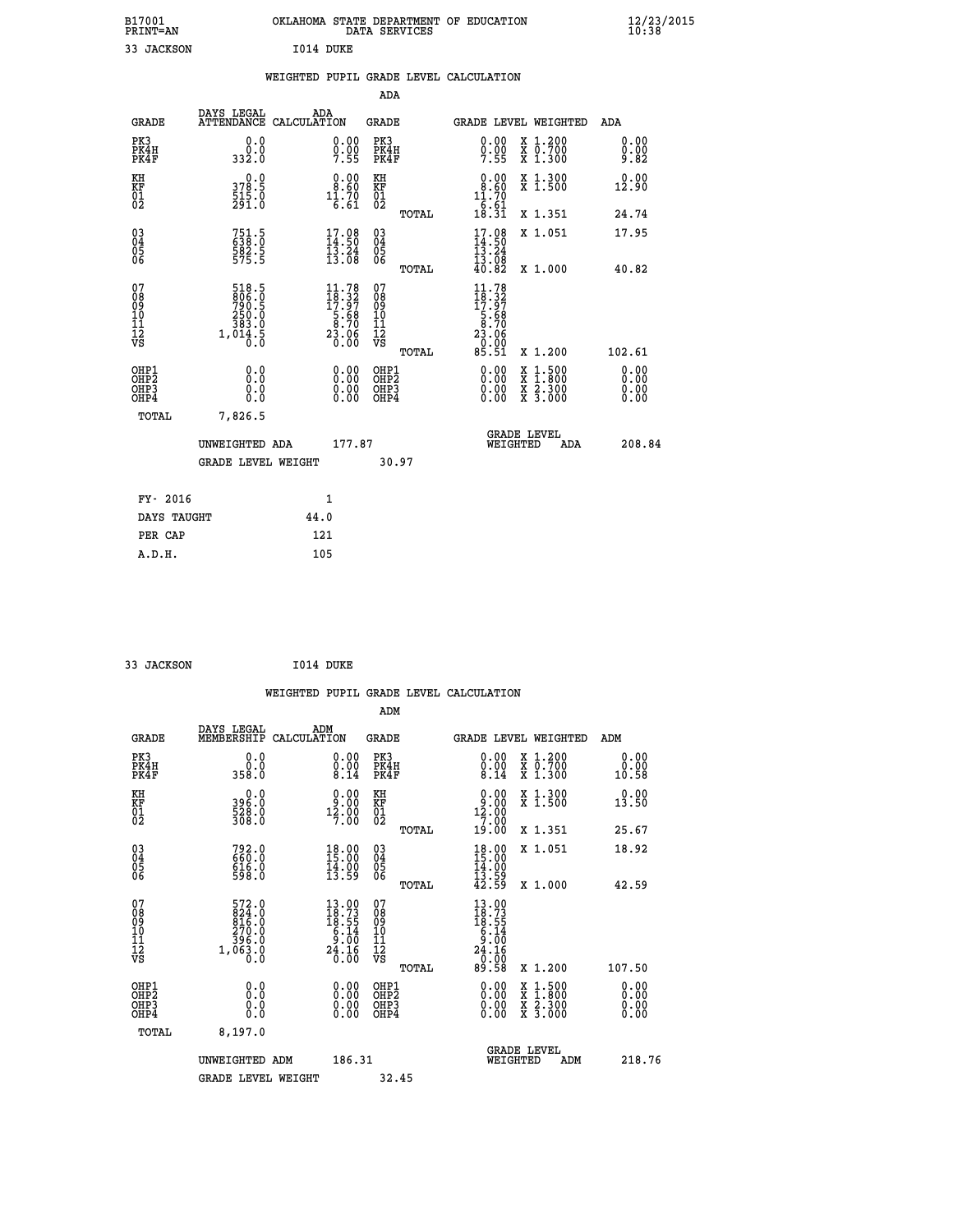| B17001<br><b>PRINT=AN</b> | OKLAHOMA<br>. STATE DEPARTMENT OF EDUCATION<br>DATA SERVICES | $\frac{12}{23}$ /2015 |
|---------------------------|--------------------------------------------------------------|-----------------------|
| 33<br>JACKSON             | I018 ALTUS                                                   |                       |

|  |  | WEIGHTED PUPIL GRADE LEVEL CALCULATION |
|--|--|----------------------------------------|
|  |  |                                        |

|                                                                  |                                                                                                                  |                                                                         | ADA                                      |       |                                                                                 |                                                                                                  |                              |
|------------------------------------------------------------------|------------------------------------------------------------------------------------------------------------------|-------------------------------------------------------------------------|------------------------------------------|-------|---------------------------------------------------------------------------------|--------------------------------------------------------------------------------------------------|------------------------------|
| <b>GRADE</b>                                                     | DAYS LEGAL                                                                                                       | ADA<br>ATTENDANCE CALCULATION                                           | <b>GRADE</b>                             |       |                                                                                 | GRADE LEVEL WEIGHTED                                                                             | <b>ADA</b>                   |
| PK3<br>PK4H<br>PK4F                                              | 338.0<br>0.0<br>10,228.5                                                                                         | $\begin{smallmatrix}7.86\0.00\\237.87\end{smallmatrix}$                 | PK3<br>PK4H<br>PK4F                      |       | 7.86<br>237.87                                                                  | X 1.200<br>X 0.700<br>X 1.300                                                                    | 9.43<br>0.00<br>309.23       |
| KH<br>KF<br>01<br>02                                             | 0.0<br>13,167.0<br>12,257.0<br>12,369.0                                                                          | $\begin{smallmatrix} 0.00\\ 306.21\\ 285.05\\ 287.65 \end{smallmatrix}$ | KH<br>KF<br>01<br>02                     |       | 0.00<br>306:21<br>285:05<br>287:65<br>572:70                                    | X 1.300<br>X 1.500                                                                               | 0.00<br>459.32               |
|                                                                  |                                                                                                                  |                                                                         |                                          | TOTAL |                                                                                 | X 1.351                                                                                          | 773.72                       |
| $\begin{matrix} 03 \\ 04 \\ 05 \\ 06 \end{matrix}$               | 11,568.0<br>$\frac{8}{9}, \frac{69}{682}.5$                                                                      | 269.02<br>231.21<br>202.15<br>225.16                                    | $\substack{03 \\ 04}$<br>Ŏ5<br>06        |       | 269.02<br>$\frac{202.15}{225.16}$<br>658.52                                     | X 1.051                                                                                          | 282.74                       |
|                                                                  |                                                                                                                  |                                                                         |                                          | TOTAL |                                                                                 | X 1.000                                                                                          | 658.52                       |
| 07<br>08<br>09<br>10<br>11<br>12<br>VS                           | $\begin{smallmatrix} 10, 230.0\\ 10, 011.5\\ 10, 946.5\\ 8, 822.0\\ 9, 110.5\\ 8, 620.0\\ 0.0 \end{smallmatrix}$ | 237.91<br>232.83<br>254.57<br>205.16<br>$\frac{211.87}{200.47}$         | 07<br>08<br>09<br>11<br>11<br>12<br>VS   |       | 237.91<br>$232.83$<br>$254.57$<br>$205.16$<br>$211.87$<br>$\frac{200.47}{0.00}$ |                                                                                                  |                              |
|                                                                  |                                                                                                                  |                                                                         |                                          | TOTAL | 1,342.81                                                                        | X 1.200                                                                                          | 1,611.37                     |
| OHP1<br>OH <sub>P</sub> <sub>2</sub><br>OH <sub>P3</sub><br>OHP4 | 0.0<br>0.0<br>0.0                                                                                                | $0.00$<br>$0.00$<br>0.00                                                | OHP1<br>OHP <sub>2</sub><br>OHP3<br>OHP4 |       | $0.00$<br>$0.00$<br>0.00                                                        | $\begin{smallmatrix} x & 1 & 500 \\ x & 1 & 800 \\ x & 2 & 300 \\ x & 3 & 000 \end{smallmatrix}$ | 0.00<br>0.00<br>0.00<br>0.00 |
| <b>TOTAL</b>                                                     | 145,984.5                                                                                                        |                                                                         |                                          |       |                                                                                 |                                                                                                  |                              |
|                                                                  | UNWEIGHTED ADA                                                                                                   | 3,394.99                                                                |                                          |       |                                                                                 | <b>GRADE LEVEL</b><br>WEIGHTED<br>ADA                                                            | 4,104.33                     |
|                                                                  | <b>GRADE LEVEL WEIGHT</b>                                                                                        |                                                                         | 709.34                                   |       |                                                                                 |                                                                                                  |                              |
|                                                                  |                                                                                                                  |                                                                         |                                          |       |                                                                                 |                                                                                                  |                              |
| FY- 2016                                                         |                                                                                                                  | 1                                                                       |                                          |       |                                                                                 |                                                                                                  |                              |
| DAYS TAUGHT                                                      |                                                                                                                  | 43.0                                                                    |                                          |       |                                                                                 |                                                                                                  |                              |
| PER CAP                                                          |                                                                                                                  | 55                                                                      |                                          |       |                                                                                 |                                                                                                  |                              |

 **33 JACKSON I018 ALTUS**

 **A.D.H. 1,545**

|                                                       |                                                                                                                                                    |                                                                                         | ADM                                             |                                                                                                                     |                                          |                              |
|-------------------------------------------------------|----------------------------------------------------------------------------------------------------------------------------------------------------|-----------------------------------------------------------------------------------------|-------------------------------------------------|---------------------------------------------------------------------------------------------------------------------|------------------------------------------|------------------------------|
| <b>GRADE</b>                                          | DAYS LEGAL<br>MEMBERSHIP                                                                                                                           | ADM<br>CALCULATION                                                                      | <b>GRADE</b>                                    | GRADE LEVEL WEIGHTED                                                                                                |                                          | ADM                          |
| PK3<br>PK4H<br>PK4F                                   | 374.0<br>0.0<br>10,819.0                                                                                                                           | 8.70<br>0.00<br>251.60                                                                  | PK3<br>PK4H<br>PK4F                             | 8.70<br>0.00<br>251.60                                                                                              | X 1.200<br>X 0.700<br>X 1.300            | 10.44<br>0.00<br>327.08      |
| KH<br>KF<br>01<br>02                                  | 0.0<br>13,824.0<br>12,761.0<br>12,815.0                                                                                                            | $\begin{smallmatrix} 0.00\\ 321.49\\ 296.77\\ 298.02 \end{smallmatrix}$                 | KH<br>KF<br>01<br>02                            | $\begin{smallmatrix} &0.00\\ 321.49\\ 296.77\\ 298.02\\ 594.79\end{smallmatrix}$                                    | X 1.300<br>X 1.500                       | 0.00<br>482.24               |
|                                                       |                                                                                                                                                    |                                                                                         | TOTAL                                           |                                                                                                                     | X 1.351                                  | 803.56                       |
| 03<br>04<br>05<br>06                                  | 11,883.0<br>10,266.0<br>9,988.0<br>10,076.0                                                                                                        | 276.35<br>238.74<br>209.02<br>234.33                                                    | $^{03}_{04}$<br>05<br>06                        | 276.35<br>238.74<br>$\frac{209}{234}$ $\cdot \frac{07}{33}$<br>682.09                                               | X 1.051                                  | 290.44                       |
|                                                       |                                                                                                                                                    |                                                                                         | TOTAL                                           |                                                                                                                     | X 1.000                                  | 682.09                       |
| 07<br>08<br>09<br>101<br>112<br>VS                    | $\begin{smallmatrix} 10, 634\cdot 0\\ 10, 427\cdot 0\\ 11, 367\cdot 0\\ 9, 098\cdot 0\\ 9, 504\cdot 0\\ 8, 954\cdot 0\\ 0\cdot 0\end{smallmatrix}$ | 247.30<br>$\frac{242.49}{264.35}$<br>$\frac{211.59}{211.59}$<br>$\frac{221.02}{208.23}$ | 07<br>08<br>09<br>11<br>11<br>12<br>VS<br>TOTAL | 247.30<br>242.49<br>264.35<br>211.58<br>$\frac{2}{2}$ $\frac{2}{9}$ $\frac{1}{2}$ $\frac{0}{3}$<br>0.00<br>1,394.97 | X 1.200                                  | 1,673.96                     |
| OHP1<br>OH <sub>P</sub> 2<br>OH <sub>P3</sub><br>OHP4 | 0.0<br>0.000                                                                                                                                       | $0.00$<br>$0.00$<br>0.00                                                                | OHP1<br>OHP2<br>OHP3<br>OHP4                    | $0.00$<br>$0.00$<br>0.00                                                                                            | X 1:500<br>X 1:800<br>X 2:300<br>X 3:000 | 0.00<br>0.00<br>0.00<br>0.00 |
|                                                       | TOTAL<br>151,790.0                                                                                                                                 |                                                                                         |                                                 |                                                                                                                     |                                          |                              |
|                                                       | UNWEIGHTED<br>ADM                                                                                                                                  |                                                                                         | 3,529.99                                        | <b>GRADE LEVEL</b><br>WEIGHTED                                                                                      | ADM                                      | 4,269.81                     |
|                                                       | <b>GRADE LEVEL WEIGHT</b>                                                                                                                          |                                                                                         | 739.82                                          |                                                                                                                     |                                          |                              |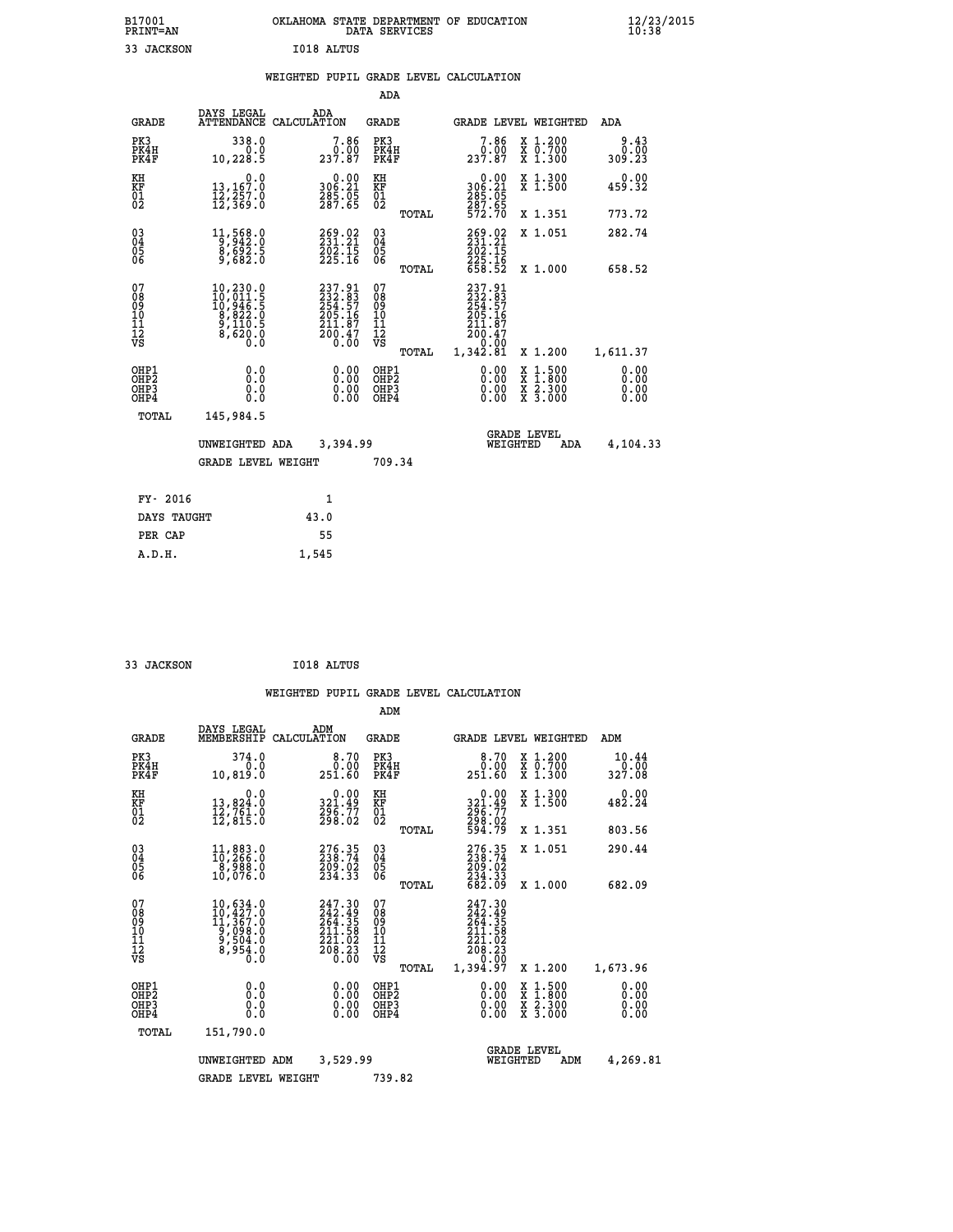| B17001<br><b>PRINT=AN</b> | OKLAHOMA<br>. STATE DEPARTMENT OF EDUCATION<br>DATA SERVICES | $\frac{12}{23}$ /2015 |
|---------------------------|--------------------------------------------------------------|-----------------------|
| 33<br>JACKSON             | I025 ELDORADO                                                |                       |

|                                        |                                                            | WEIGHTED PUPIL GRADE LEVEL CALCULATION                             |       |                                                     |       |                                                                                       |                                                                                                           |                              |
|----------------------------------------|------------------------------------------------------------|--------------------------------------------------------------------|-------|-----------------------------------------------------|-------|---------------------------------------------------------------------------------------|-----------------------------------------------------------------------------------------------------------|------------------------------|
|                                        |                                                            |                                                                    |       | <b>ADA</b>                                          |       |                                                                                       |                                                                                                           |                              |
| <b>GRADE</b>                           | DAYS LEGAL ADA ATTENDANCE CALCULATION                      |                                                                    |       | <b>GRADE</b>                                        |       |                                                                                       | GRADE LEVEL WEIGHTED                                                                                      | ADA                          |
| PK3<br>PK4H<br>PK4F                    | 0.0<br>0.0<br>120.0                                        | $\substack{0.00\\0.00\\2.79}$                                      |       | PK3<br>PK4H<br>PK4F                                 |       | 0.00<br>$\frac{0.00}{2.79}$                                                           | X 1.200<br>X 0.700<br>X 1.300                                                                             | 0.00<br>0.00<br>3.63         |
| KH<br>KF<br>01<br>02                   | 0.0<br>$\frac{111.0}{248.0}$<br>309.0                      | $\begin{smallmatrix} 0.00\ 2.58\ 5.77\ 7.19 \end{smallmatrix}$     |       | KH<br><b>KF</b><br>01<br>02                         |       | $0.00$<br>$2.58$<br>$5.77$<br>$7.19$<br>$12.96$                                       | X 1.300<br>X 1.500                                                                                        | 0.00<br>3.87                 |
|                                        |                                                            |                                                                    |       |                                                     | TOTAL |                                                                                       | X 1.351                                                                                                   | 17.51                        |
| $^{03}_{04}$<br>Ŏ5<br>06               | 145.5<br>$\frac{1}{286}$ .<br>286.0                        | $3.38$<br>$2.84$<br>$2.94$<br>$6.65$                               |       | $\begin{array}{c} 03 \\ 04 \\ 05 \\ 06 \end{array}$ |       | $3.38$<br>$2.84$<br>$2.94$<br>$6.65$<br>$12.43$                                       | X 1.051                                                                                                   | 3.55                         |
|                                        |                                                            |                                                                    |       |                                                     | TOTAL |                                                                                       | X 1.000                                                                                                   | 12.43                        |
| 07<br>08<br>09<br>11<br>11<br>12<br>VS | 291.0<br>161.00<br>208.0<br>374.5<br>229.5<br>109.5<br>0.0 | $6.77$<br>$3.74$<br>$4.84$<br>$8.71$<br>$5.34$<br>$2.55$<br>$0.00$ |       | 07<br>08<br>09<br>11<br>11<br>12<br>VS              | TOTAL | $6.77$<br>$3.74$<br>$4.84$<br>$8.71$<br>$8.71$<br>$5.34$<br>$2.55$<br>$0.05$<br>31.95 | X 1.200                                                                                                   | 38.34                        |
| OHP1<br>OHP2<br>OHP3<br>OHP4           | 0.0<br>0.0<br>0.0                                          | 0.0000<br>0.00                                                     |       | OHP1<br>OHP2<br>OHP3<br>OHP4                        |       | 0.00<br>0.00                                                                          | 1:500<br>$\begin{smallmatrix} x & 1 & 500 \\ x & 1 & 800 \\ x & 2 & 300 \\ x & 3 & 000 \end{smallmatrix}$ | 0.00<br>0.00<br>0.00<br>0.00 |
| <b>TOTAL</b>                           | 2,841.5                                                    |                                                                    |       |                                                     |       |                                                                                       |                                                                                                           |                              |
|                                        | UNWEIGHTED ADA                                             |                                                                    | 66.09 |                                                     |       | WEIGHTED                                                                              | <b>GRADE LEVEL</b><br>ADA                                                                                 | 79.33                        |
|                                        | <b>GRADE LEVEL WEIGHT</b>                                  |                                                                    |       | 13.24                                               |       |                                                                                       |                                                                                                           |                              |
| FY- 2016                               |                                                            | 1                                                                  |       |                                                     |       |                                                                                       |                                                                                                           |                              |
| DAYS TAUGHT                            |                                                            | 43.0                                                               |       |                                                     |       |                                                                                       |                                                                                                           |                              |
| PER CAP                                |                                                            | 167                                                                |       |                                                     |       |                                                                                       |                                                                                                           |                              |

 **33 JACKSON I025 ELDORADO**

|                                                    |                                                                                                                                       |                    |                                                                   |                                  |       | WEIGHTED PUPIL GRADE LEVEL CALCULATION                                                                                                                                                                                                                                         |                                                                                                  |                      |       |
|----------------------------------------------------|---------------------------------------------------------------------------------------------------------------------------------------|--------------------|-------------------------------------------------------------------|----------------------------------|-------|--------------------------------------------------------------------------------------------------------------------------------------------------------------------------------------------------------------------------------------------------------------------------------|--------------------------------------------------------------------------------------------------|----------------------|-------|
|                                                    |                                                                                                                                       |                    |                                                                   | ADM                              |       |                                                                                                                                                                                                                                                                                |                                                                                                  |                      |       |
| <b>GRADE</b>                                       | DAYS LEGAL<br>MEMBERSHIP                                                                                                              | ADM<br>CALCULATION |                                                                   | <b>GRADE</b>                     |       | <b>GRADE LEVEL WEIGHTED</b>                                                                                                                                                                                                                                                    |                                                                                                  | ADM                  |       |
| PK3<br>PK4H<br>PK4F                                | 0.0<br>0.0<br>141.0                                                                                                                   |                    | $\begin{smallmatrix} 0.00\\ 0.00\\ 3.28 \end{smallmatrix}$        | PK3<br>PK4H<br>PK4F              |       | $\begin{smallmatrix} 0.00\\ 0.00\\ 3.28 \end{smallmatrix}$                                                                                                                                                                                                                     | X 1.200<br>X 0.700<br>X 1.300                                                                    | 0.00<br>0.00<br>4.26 |       |
| KH<br>KF<br>01<br>02                               | $\begin{smallmatrix} 0.0\\ 129.0\\ 258.0\\ 344.0 \end{smallmatrix}$                                                                   |                    | $\begin{smallmatrix} 0.00\\ 3.00\\ 6.00\\ 8.00 \end{smallmatrix}$ | KH<br>KF<br>01<br>02             |       | $\begin{smallmatrix} 0.00 & 0.00 & 0.00 & 0.00 & 0.00 & 0.00 & 0.00 & 0.00 & 0.00 & 0.00 & 0.00 & 0.00 & 0.00 & 0.00 & 0.00 & 0.00 & 0.00 & 0.00 & 0.00 & 0.00 & 0.00 & 0.00 & 0.00 & 0.00 & 0.00 & 0.00 & 0.00 & 0.00 & 0.00 & 0.00 & 0.00 & 0.00 & 0.00 & 0.00 & 0.00 & 0.0$ | X 1.300<br>X 1.500                                                                               | 0.00<br>4.50         |       |
|                                                    |                                                                                                                                       |                    |                                                                   |                                  | TOTAL | 14.00                                                                                                                                                                                                                                                                          | X 1.351                                                                                          | 18.91                |       |
| $\begin{matrix} 03 \\ 04 \\ 05 \\ 06 \end{matrix}$ | $172.0$<br>$124.0$<br>$129.0$<br>$301.0$                                                                                              |                    | $\begin{smallmatrix} 4.00\ 2.88\ 3.00\ 7.00 \end{smallmatrix}$    | $^{03}_{04}$<br>Ŏ5<br>06         |       | $\begin{smallmatrix} 4.00\\[-4pt] 2.88\\[-4pt] 3.00\\[-4pt] 7.00\end{smallmatrix}$                                                                                                                                                                                             | X 1.051                                                                                          | 4.20                 |       |
|                                                    |                                                                                                                                       |                    |                                                                   |                                  | TOTAL | 12.88                                                                                                                                                                                                                                                                          | X 1.000                                                                                          | 12.88                |       |
| 07<br>0890112<br>1112<br>VS                        | $\begin{smallmatrix} 3\,14\,.\,0\\ 1\,72\,.\,0\\ 2\,15\,.\,0\\ 4\,05\,.\,0\\ 2\,4\,6\,.\,0\\ 1\,15\,.\,0\\ 0\,.\,0 \end{smallmatrix}$ |                    | $7.30$<br>$4.00$<br>$5.00$<br>$9.42$<br>$5.72$<br>$2.67$<br>0.00  | 07<br>08901123<br>1112<br>VS     | TOTAL | 7.30<br>$\begin{array}{r} 4.000 \\[-4pt] 5.000 \\[-4pt] 9.42 \\[-4pt] 5.72 \\[-4pt] 2.67 \\[-4pt] 0.00 \\[-4pt] 0.00 \end{array}$<br>34.11                                                                                                                                     | X 1.200                                                                                          | 40.93                |       |
| OHP1<br>OHP2<br>OH <sub>P3</sub><br>OHP4           | 0.0<br>0.000                                                                                                                          |                    | $\begin{smallmatrix} 0.00 \ 0.00 \ 0.00 \ 0.00 \end{smallmatrix}$ | OHP1<br>OHP2<br>OHP <sub>3</sub> |       |                                                                                                                                                                                                                                                                                | $\begin{smallmatrix} x & 1 & 500 \\ x & 1 & 800 \\ x & 2 & 300 \\ x & 3 & 000 \end{smallmatrix}$ | 0.00<br>0.00<br>0.00 |       |
| TOTAL                                              | 3,065.0                                                                                                                               |                    |                                                                   |                                  |       |                                                                                                                                                                                                                                                                                |                                                                                                  |                      |       |
|                                                    | UNWEIGHTED ADM                                                                                                                        |                    | 71.27                                                             |                                  |       | WEIGHTED                                                                                                                                                                                                                                                                       | <b>GRADE LEVEL</b><br>ADM                                                                        |                      | 85.68 |
|                                                    | <b>GRADE LEVEL WEIGHT</b>                                                                                                             |                    |                                                                   | 14.41                            |       |                                                                                                                                                                                                                                                                                |                                                                                                  |                      |       |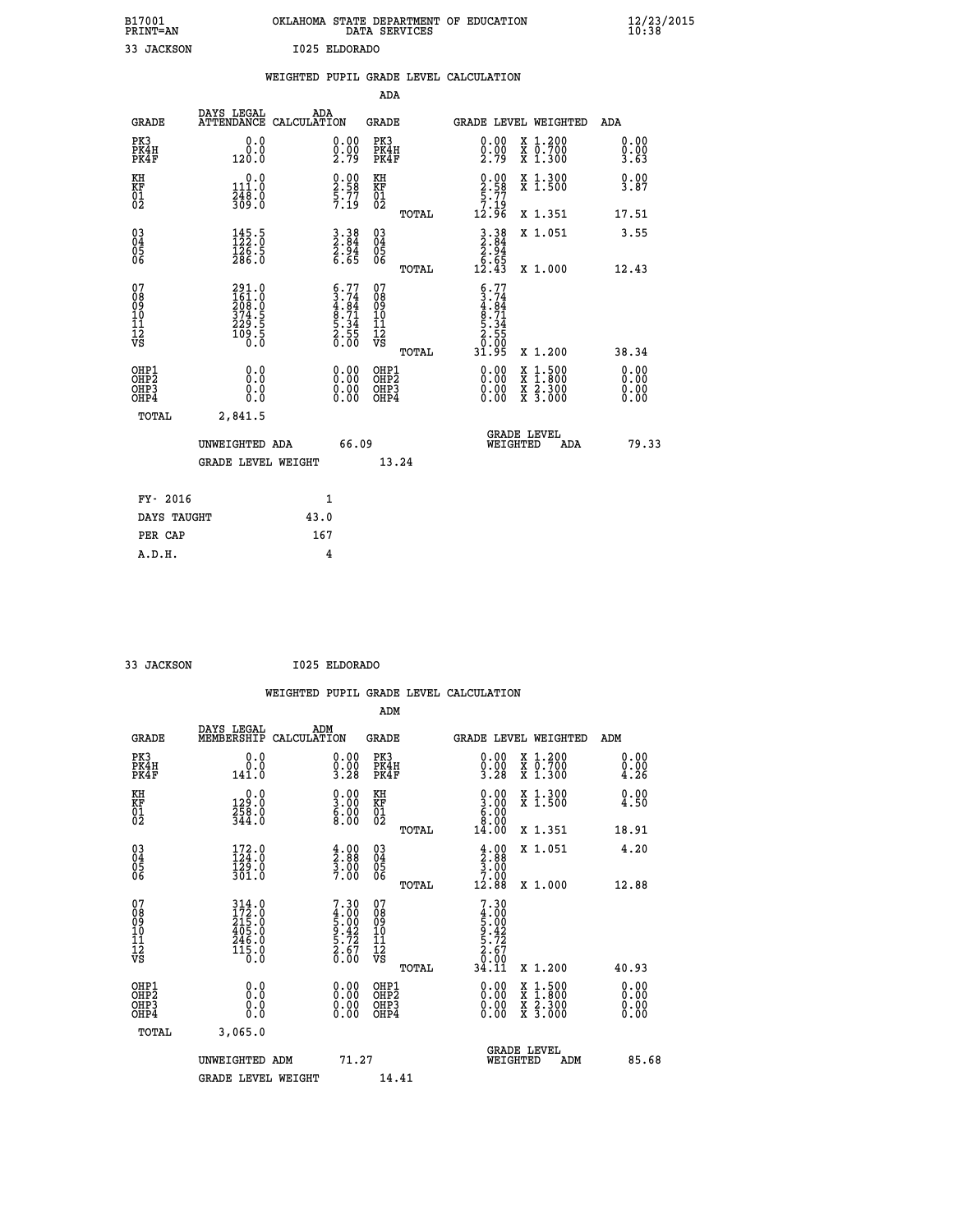| B17001<br><b>PRINT=AN</b> | OKLAHOMA STATE DEPARTMENT OF EDUCATION<br>DATA SERVICES | $\frac{12}{23}$ /2015 |
|---------------------------|---------------------------------------------------------|-----------------------|
| 33<br>JACKSON             | I035 OLUSTEE                                            |                       |

|                                                                    |                                                                |                                                                                                                                         |                                                 | WEIGHTED PUPIL GRADE LEVEL CALCULATION                                                                                             |                                                                                                                                           |                              |
|--------------------------------------------------------------------|----------------------------------------------------------------|-----------------------------------------------------------------------------------------------------------------------------------------|-------------------------------------------------|------------------------------------------------------------------------------------------------------------------------------------|-------------------------------------------------------------------------------------------------------------------------------------------|------------------------------|
|                                                                    |                                                                |                                                                                                                                         | <b>ADA</b>                                      |                                                                                                                                    |                                                                                                                                           |                              |
| <b>GRADE</b>                                                       | DAYS LEGAL                                                     | ADA<br>ATTENDANCE CALCULATION                                                                                                           | GRADE                                           | GRADE LEVEL WEIGHTED                                                                                                               |                                                                                                                                           | ADA                          |
| PK3<br>PK4H<br>PK4F                                                | 0.0<br>0.0<br>416.5                                            | $\substack{0.00\\0.00\\9.69}$                                                                                                           | PK3<br>PK4H<br>PK4F                             | 0.00<br>≬.ŏŏ<br>9.69                                                                                                               | X 1.200<br>X 0.700<br>X 1.300                                                                                                             | 0.00<br>0.00<br>12.60        |
| KH<br>KF<br>01<br>02                                               | $\begin{smallmatrix} &0.0\431.5\458.5\420.0 \end{smallmatrix}$ | $\begin{smallmatrix} 0.00\\ 10.03\\ 10.63\\ 9.97 \end{smallmatrix}$                                                                     | KH<br>KF<br>01<br>02                            | $\begin{array}{c} 0.00 \\ 10.03 \\ 10.66 \\ 9.77 \\ 20.43 \end{array}$                                                             | X 1.300<br>X 1.500                                                                                                                        | 0.00<br>15.05                |
|                                                                    |                                                                |                                                                                                                                         | TOTAL                                           |                                                                                                                                    | X 1.351                                                                                                                                   | 27.60                        |
| $\begin{smallmatrix} 03 \\[-4pt] 04 \end{smallmatrix}$<br>05<br>06 | 582.5<br>$\frac{292.5}{658.0}$                                 | $\begin{array}{r} 13 \cdot 55 \\ 8 \cdot 42 \\ 6 \cdot 80 \\ 15 \cdot 30 \end{array}$                                                   | $\substack{03 \\ 04}$<br>$\frac{05}{06}$        | $\begin{array}{r} 13 \cdot 55 \\ 8 \cdot 42 \\ 6 \cdot 80 \\ 15 \cdot 30 \\ 30 \cdot 52 \end{array}$                               | X 1.051                                                                                                                                   | 14.24                        |
|                                                                    |                                                                |                                                                                                                                         | TOTAL                                           |                                                                                                                                    | X 1.000                                                                                                                                   | 30.52                        |
| 07<br>08<br>09<br>11<br>11<br>12<br>VS                             | 650.0<br>529.5<br>426.0<br>454.5<br>452.0<br>266.0<br>366.0    | $\begin{array}{c} 15\cdot 12 \\ 12\cdot 31 \\ 9\cdot 91 \\ 10\cdot 57 \\ 6\cdot 09 \\ 8\cdot 51 \\ 0\cdot 0 \\ 0\cdot 0 \\ \end{array}$ | 07<br>08<br>09<br>11<br>11<br>12<br>VS<br>TOTAL | $\begin{array}{l} 15\cdot 12 \\ 12\cdot 31 \\ 9\cdot 91 \\ 10\cdot 57 \\ 6\cdot 09 \\ 8\cdot 51 \\ 0 \\ 0 \\ \end{array}$<br>62.51 | X 1.200                                                                                                                                   | 75.01                        |
| OHP1<br>OHP2<br>OH <sub>P3</sub><br>OHP4                           | 0.0<br>0.0<br>0.0                                              | $\begin{smallmatrix} 0.00 \ 0.00 \ 0.00 \ 0.00 \end{smallmatrix}$                                                                       | OHP1<br>OHP2<br>OHP3<br>OHP4                    | $0.00$<br>$0.00$<br>0.00                                                                                                           | $\begin{smallmatrix} \mathtt{X} & 1\cdot500\\ \mathtt{X} & 1\cdot800\\ \mathtt{X} & 2\cdot300\\ \mathtt{X} & 3\cdot000 \end{smallmatrix}$ | 0.00<br>0.00<br>0.00<br>0.00 |
| TOTAL                                                              | 6,309.5                                                        |                                                                                                                                         |                                                 |                                                                                                                                    |                                                                                                                                           |                              |
|                                                                    | UNWEIGHTED ADA                                                 | 146.73                                                                                                                                  |                                                 | <b>GRADE LEVEL</b><br>WEIGHTED                                                                                                     | ADA                                                                                                                                       | 175.02                       |
|                                                                    | <b>GRADE LEVEL WEIGHT</b>                                      |                                                                                                                                         | 28.29                                           |                                                                                                                                    |                                                                                                                                           |                              |
| FY- 2016                                                           |                                                                | $\mathbf{1}$                                                                                                                            |                                                 |                                                                                                                                    |                                                                                                                                           |                              |
| DAYS TAUGHT                                                        |                                                                | 43.0                                                                                                                                    |                                                 |                                                                                                                                    |                                                                                                                                           |                              |
| PER CAP                                                            |                                                                | 167                                                                                                                                     |                                                 |                                                                                                                                    |                                                                                                                                           |                              |

 **33 JACKSON I035 OLUSTEE**

|                                                    |                                                                                             |                    |                                                                                 |                                              |       | WEIGHTED PUPIL GRADE LEVEL CALCULATION                                       |                                                                                                  |                       |  |
|----------------------------------------------------|---------------------------------------------------------------------------------------------|--------------------|---------------------------------------------------------------------------------|----------------------------------------------|-------|------------------------------------------------------------------------------|--------------------------------------------------------------------------------------------------|-----------------------|--|
|                                                    |                                                                                             |                    |                                                                                 | ADM                                          |       |                                                                              |                                                                                                  |                       |  |
| <b>GRADE</b>                                       | DAYS LEGAL<br>MEMBERSHIP                                                                    | ADM<br>CALCULATION |                                                                                 | <b>GRADE</b>                                 |       | GRADE LEVEL WEIGHTED                                                         |                                                                                                  | ADM                   |  |
| PK3<br>PK4H<br>PK4F                                | 0.0<br>ة:ة<br>443.0                                                                         |                    | 0.00<br>10.30                                                                   | PK3<br>PK4H<br>PK4F                          |       | 0.00<br>10.30                                                                | X 1.200<br>X 0.700<br>X 1.300                                                                    | 0.00<br>0.00<br>13.39 |  |
| KH<br>KF<br>01<br>02                               | $\begin{smallmatrix} &0.0\\ 448.0\\ 473.0\\ 434.0 \end{smallmatrix}$                        |                    | $0.00$<br>10.42<br>$\frac{11}{10}$ : $\frac{00}{09}$                            | KH<br>KF<br>01<br>02                         |       | $\begin{smallmatrix} 0.00\\ 10.42\\ 11.00\\ 10.09\\ 21.09 \end{smallmatrix}$ | X 1.300<br>X 1.500                                                                               | 0.00<br>15.63         |  |
|                                                    |                                                                                             |                    |                                                                                 |                                              | TOTAL |                                                                              | X 1.351                                                                                          | 28.49                 |  |
| $\begin{matrix} 03 \\ 04 \\ 05 \\ 06 \end{matrix}$ | 588.0<br>383.0<br>301.0<br>688.0                                                            |                    | $\begin{array}{r} 13.67 \\[-4pt] 3.91 \\[-4pt] 7.00 \\[-4pt] 16.00 \end{array}$ | $^{03}_{04}$<br>Ŏ5<br>06                     |       | $13.67$<br>$7.90$<br>16.00                                                   | X 1.051                                                                                          | 14.37                 |  |
|                                                    |                                                                                             |                    |                                                                                 |                                              | TOTAL | 31.91                                                                        | X 1.000                                                                                          | 31.91                 |  |
| 07<br>0890112<br>1112<br>VS                        | $\begin{smallmatrix} 692.0\\ 567.0\\ 454.0\\ 485.0\\ 301.0\\ 415.0\\ 0.0 \end{smallmatrix}$ |                    | 16.09<br>13.19<br>$10.56$<br>$11.28$<br>$7.60$<br>$9.65$<br>0.00                | 07<br>08<br>09<br>01<br>11<br>11<br>12<br>VS | TOTAL | $\frac{16.09}{13.19}$<br>$11.28$<br>$7.00$<br>$9.65$<br>$67.77$              | X 1.200                                                                                          | 81.32                 |  |
|                                                    |                                                                                             |                    |                                                                                 |                                              |       |                                                                              |                                                                                                  |                       |  |
| OHP1<br>OHP2<br>OHP <sub>3</sub><br>OHP4           | 0.0<br>0.000                                                                                |                    | $\begin{smallmatrix} 0.00 \ 0.00 \ 0.00 \ 0.00 \end{smallmatrix}$               | OHP1<br>OHP2<br>OHP <sub>3</sub>             |       |                                                                              | $\begin{smallmatrix} x & 1 & 500 \\ x & 1 & 800 \\ x & 2 & 300 \\ x & 3 & 000 \end{smallmatrix}$ | 0.00<br>0.00<br>0.00  |  |
| TOTAL                                              | 6,672.0                                                                                     |                    |                                                                                 |                                              |       |                                                                              |                                                                                                  |                       |  |
|                                                    | UNWEIGHTED ADM                                                                              |                    | 155.16                                                                          |                                              |       | WEIGHTED                                                                     | <b>GRADE LEVEL</b><br>ADM                                                                        | 185.11                |  |
|                                                    | <b>GRADE LEVEL WEIGHT</b>                                                                   |                    |                                                                                 | 29.95                                        |       |                                                                              |                                                                                                  |                       |  |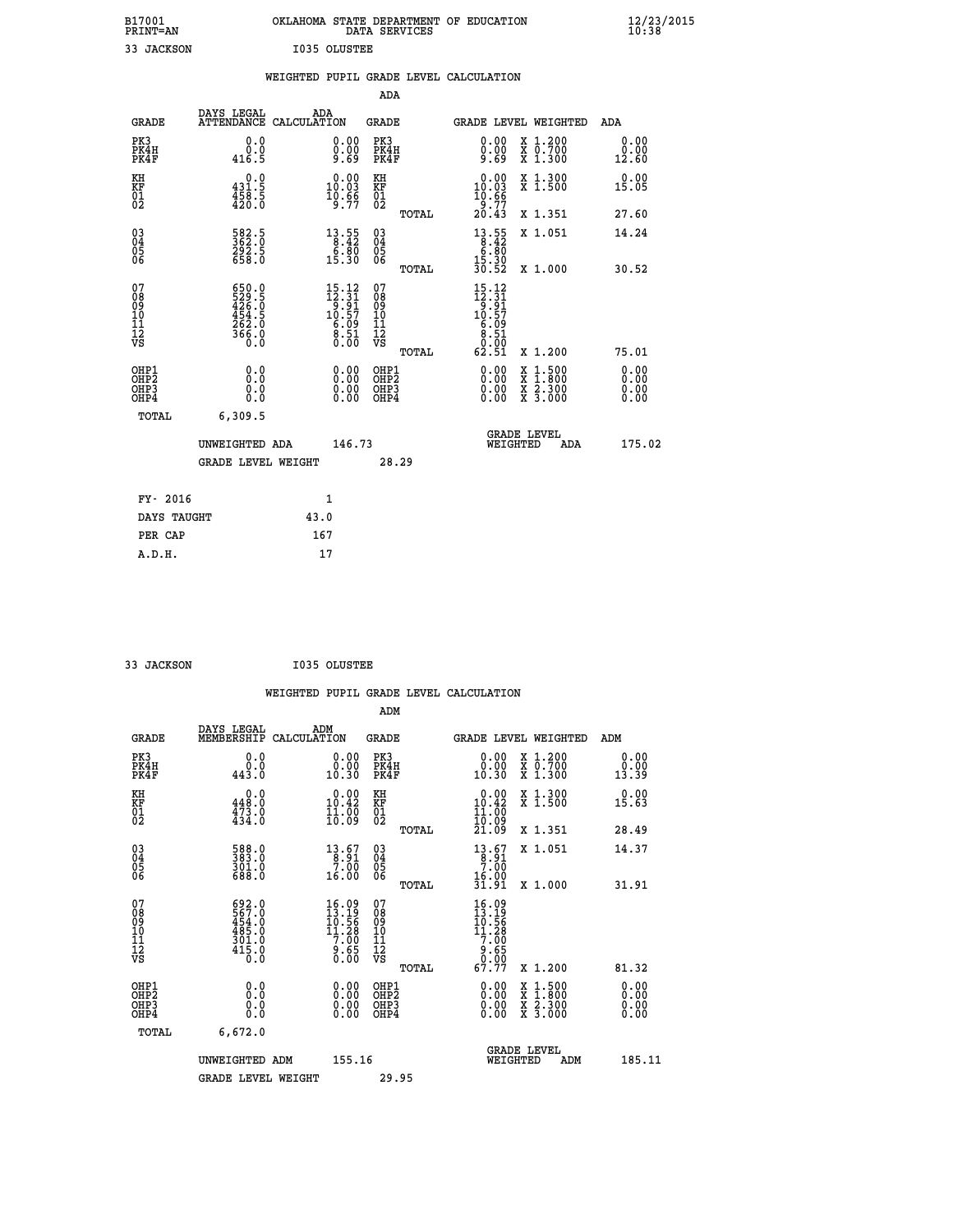| B17001<br><b>PRINT=AN</b> | OKLAHOMA STATE DEPARTMENT OF EDUCATION<br>DATA SERVICES |  |
|---------------------------|---------------------------------------------------------|--|
| 33 JACKSON                | T054 BLATR                                              |  |

|                                                              |                                                             | WEIGHTED PUPIL GRADE LEVEL CALCULATION                                                                           |                                          |                                                                                                                                                |                              |
|--------------------------------------------------------------|-------------------------------------------------------------|------------------------------------------------------------------------------------------------------------------|------------------------------------------|------------------------------------------------------------------------------------------------------------------------------------------------|------------------------------|
|                                                              |                                                             |                                                                                                                  | <b>ADA</b>                               |                                                                                                                                                |                              |
|                                                              | DAYS LEGAL<br><b>GRADE</b>                                  | ADA<br>ATTENDANCE CALCULATION                                                                                    | GRADE                                    | GRADE LEVEL WEIGHTED                                                                                                                           | ADA                          |
| PK3<br>PK4H<br>PK4F                                          | 0.0<br>0.0<br>780.0                                         | 0.00<br>$\frac{0.00}{18.57}$                                                                                     | PK3<br>PK4H<br>PK4F                      | 0.00<br>X 1.200<br>X 0.700<br>X 1.300<br>0.00<br>18.57                                                                                         | 0.00<br>0.00<br>24.14        |
| KH<br>KF<br>01<br>02                                         | 0.0<br>1, 134:0<br>936.0<br>1, 111:0                        | $\begin{smallmatrix} 0.00\\ 27.00\\ 22.29\\ 26.45 \end{smallmatrix}$                                             | KH<br>KF<br>01<br>02                     | $\begin{array}{c} 0.00 \\ 27.00 \\ 22.29 \\ 26.45 \end{array}$<br>X 1.300<br>X 1.500                                                           | 0.00<br>40.50                |
|                                                              |                                                             |                                                                                                                  | TOTAL                                    | 48.74<br>X 1.351                                                                                                                               | 65.85                        |
| $\begin{smallmatrix} 03 \\[-4pt] 04 \end{smallmatrix}$<br>05 | 801.5<br>1,062.0                                            | 19.08<br>18.64<br>25.29<br>18.80                                                                                 | $\substack{03 \\ 04}$<br>05              | 19.08<br>18.64<br>X 1.051                                                                                                                      | 20.05                        |
| ŎĞ                                                           |                                                             |                                                                                                                  | ŌĞ<br>TOTAL                              | $\frac{25.29}{18.80}$<br>62.73<br>X 1.000                                                                                                      | 62.73                        |
| 07<br>08901112<br>1112<br>VS                                 | 561.5<br>893.5<br>676.5<br>610.0<br>726.5<br>0. ۋەۋ<br>0. 0 | $\begin{smallmatrix} 13 & 37 \\ 21 & 27 \\ 16 & 11 \\ 19 & 29 \\ 17 & 30 \\ 23 & 07 \\ 0 & 00 \end{smallmatrix}$ | 07<br>089<br>101<br>111<br>VS            | 13.37<br>$\frac{21}{16}$ $\cdot\frac{27}{19}$<br>17.30<br>$\begin{smallmatrix} 2\dot{3}\ \ 1\ \ 0\ \ 0\ \ 0\ \ 4\ \end{smallmatrix}$<br>110.41 |                              |
|                                                              |                                                             |                                                                                                                  | TOTAL                                    | X 1.200                                                                                                                                        | 132.49                       |
| OHP1<br>OHP <sub>2</sub><br>OHP3<br>OHP4                     | 0.0<br>Ō.Ō<br>0.0<br>0.0                                    | $0.00$<br>$0.00$<br>0.00                                                                                         | OHP1<br>OHP <sub>2</sub><br>OHP3<br>OHP4 | 0.00<br>$\begin{smallmatrix} x & 1 & 500 \\ x & 1 & 800 \\ x & 2 & 300 \\ x & 3 & 000 \end{smallmatrix}$<br>0.00<br>0.00                       | 0.00<br>0.00<br>0.00<br>0.00 |
|                                                              | <b>TOTAL</b><br>12,034.0                                    |                                                                                                                  |                                          |                                                                                                                                                |                              |
|                                                              | UNWEIGHTED ADA                                              | 286.53                                                                                                           |                                          | <b>GRADE LEVEL</b><br>WEIGHTED<br>ADA                                                                                                          | 345.76                       |
|                                                              | <b>GRADE LEVEL WEIGHT</b>                                   |                                                                                                                  | 59.23                                    |                                                                                                                                                |                              |
|                                                              | FY- 2016                                                    | 1                                                                                                                |                                          |                                                                                                                                                |                              |
|                                                              | DAYS TAUGHT                                                 | 42.0                                                                                                             |                                          |                                                                                                                                                |                              |
|                                                              | PER CAP                                                     | 81                                                                                                               |                                          |                                                                                                                                                |                              |
|                                                              | A.D.H.                                                      | 130                                                                                                              |                                          |                                                                                                                                                |                              |

 **33 JACKSON I054 BLAIR**

 **B17001<br>PRINT=AN** 

|                                                    |                                              |                                                                                                                                   |                    |                                                                             |                                        |       | WEIGHTED PUPIL GRADE LEVEL CALCULATION                                                                                                                                                                                                                                         |                                                                                                                                           |     |                       |
|----------------------------------------------------|----------------------------------------------|-----------------------------------------------------------------------------------------------------------------------------------|--------------------|-----------------------------------------------------------------------------|----------------------------------------|-------|--------------------------------------------------------------------------------------------------------------------------------------------------------------------------------------------------------------------------------------------------------------------------------|-------------------------------------------------------------------------------------------------------------------------------------------|-----|-----------------------|
|                                                    |                                              |                                                                                                                                   |                    |                                                                             | ADM                                    |       |                                                                                                                                                                                                                                                                                |                                                                                                                                           |     |                       |
|                                                    | <b>GRADE</b>                                 | DAYS LEGAL<br>MEMBERSHIP                                                                                                          | ADM<br>CALCULATION |                                                                             | GRADE                                  |       |                                                                                                                                                                                                                                                                                | GRADE LEVEL WEIGHTED                                                                                                                      | ADM |                       |
| PK3                                                | PK4H<br>PK4F                                 | 0.0<br>0.0<br>798.0                                                                                                               |                    | 0.0000<br>19.00                                                             | PK3<br>PK4H<br>PK4F                    |       | 0.00<br>0.00<br>19.00                                                                                                                                                                                                                                                          | X 1.200<br>X 0.700<br>X 1.300                                                                                                             |     | 0.00<br>0.00<br>24.70 |
| KH<br>KF<br>01<br>02                               |                                              | 0.0<br>1,176.0<br>966.0<br>1,144.0                                                                                                |                    | $\begin{smallmatrix} 0.00\\ 28.00\\ 23.00\\ 27.24 \end{smallmatrix}$        | KH<br>KF<br>01<br>02                   |       | $\begin{smallmatrix} 0.00\\ 28.00\\ 23.00\\ 27.24\\ 50.24 \end{smallmatrix}$                                                                                                                                                                                                   | X 1.300<br>X 1.500                                                                                                                        |     | 0.00<br>42.00         |
|                                                    |                                              |                                                                                                                                   |                    |                                                                             |                                        | TOTAL |                                                                                                                                                                                                                                                                                | X 1.351                                                                                                                                   |     | 67.87                 |
| $\begin{matrix} 03 \\ 04 \\ 05 \\ 06 \end{matrix}$ |                                              | 818.0<br>$1,\overline{104.0}$<br>818.0                                                                                            |                    | 19.48<br>19:21<br>$\frac{26.29}{19.48}$                                     | 03<br>04<br>05<br>06                   |       | $19.21$<br>$26.29$<br>$26.29$<br>$19.48$<br>$64.98$                                                                                                                                                                                                                            | X 1.051                                                                                                                                   |     | 20.47                 |
|                                                    |                                              |                                                                                                                                   |                    |                                                                             |                                        | TOTAL |                                                                                                                                                                                                                                                                                | X 1.000                                                                                                                                   |     | 64.98                 |
| 07<br>08<br>09<br>101<br>112<br>VS                 |                                              | 588.0<br>937.0<br>710.0<br>$\frac{8\bar{4}\tilde{2}\cdot\tilde{0}}{7\bar{6}\bar{7}\cdot\tilde{0}}$<br>1,014.0<br>$0.\overline{0}$ |                    | $14.00$<br>$22.31$<br>$16.90$<br>$20.05$<br>$18.29$<br>$\frac{54.14}{0.00}$ | 07<br>08<br>09<br>11<br>11<br>12<br>VS | TOTAL | $14.00$<br>$22.31$<br>$16.90$<br>$20.05$<br>$18.26$<br>$\frac{24.14}{0.00}$<br>115.66                                                                                                                                                                                          | X 1.200                                                                                                                                   |     | 138.79                |
|                                                    | OHP1                                         |                                                                                                                                   |                    |                                                                             | OHP1                                   |       |                                                                                                                                                                                                                                                                                |                                                                                                                                           |     | 0.00                  |
|                                                    | OHP <sub>2</sub><br>OH <sub>P3</sub><br>OHP4 | 0.0<br>0.000                                                                                                                      |                    | 0.00<br>0.00<br>0.00                                                        | OHP <sub>2</sub><br>OHP3<br>OHP4       |       | $\begin{smallmatrix} 0.00 & 0.00 & 0.00 & 0.00 & 0.00 & 0.00 & 0.00 & 0.00 & 0.00 & 0.00 & 0.00 & 0.00 & 0.00 & 0.00 & 0.00 & 0.00 & 0.00 & 0.00 & 0.00 & 0.00 & 0.00 & 0.00 & 0.00 & 0.00 & 0.00 & 0.00 & 0.00 & 0.00 & 0.00 & 0.00 & 0.00 & 0.00 & 0.00 & 0.00 & 0.00 & 0.0$ | $\begin{smallmatrix} \mathtt{X} & 1\cdot500\\ \mathtt{X} & 1\cdot800\\ \mathtt{X} & 2\cdot300\\ \mathtt{X} & 3\cdot000 \end{smallmatrix}$ |     | 0.00<br>0.00<br>0.00  |
|                                                    | TOTAL                                        | 12,489.0                                                                                                                          |                    |                                                                             |                                        |       |                                                                                                                                                                                                                                                                                |                                                                                                                                           |     |                       |
|                                                    |                                              | UNWEIGHTED ADM                                                                                                                    |                    | 297.36                                                                      |                                        |       | WEIGHTED                                                                                                                                                                                                                                                                       | <b>GRADE LEVEL</b><br>ADM                                                                                                                 |     | 358.81                |
|                                                    |                                              | <b>GRADE LEVEL WEIGHT</b>                                                                                                         |                    |                                                                             | 61.45                                  |       |                                                                                                                                                                                                                                                                                |                                                                                                                                           |     |                       |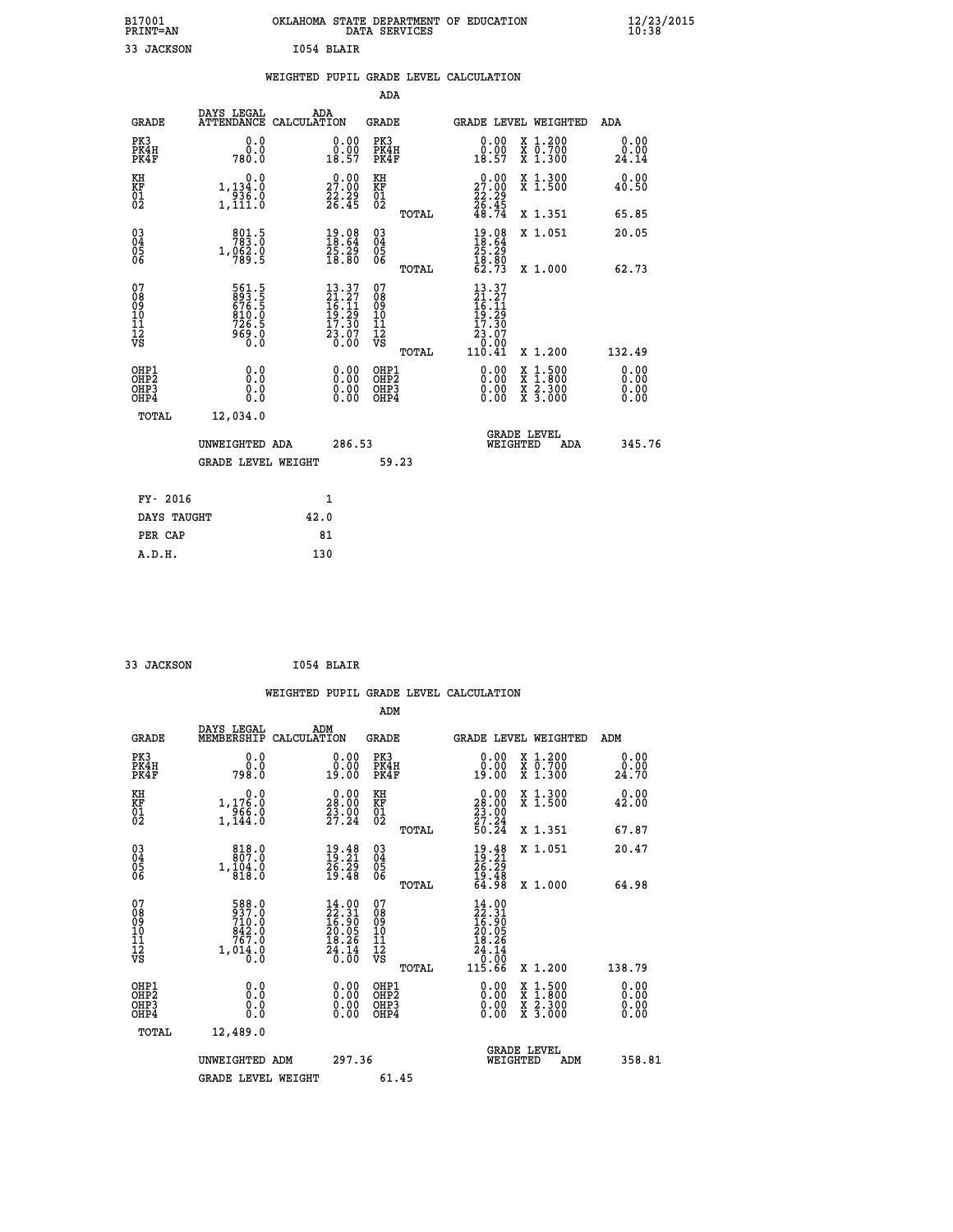| B17001          | OKLAHOMA STATE DEPARTMENT OF EDUCATION |
|-----------------|----------------------------------------|
| <b>PRINT=AN</b> | DATA SERVICES                          |
| <b>JACKSON</b>  | COUNTY TOTALS                          |

|                                                                    |                                                                                                                                                                      | WEIGHTED PUPIL GRADE LEVEL CALCULATION                                                             |                                               |                                                                                                                                                                          |                                                                                                                                              |                        |
|--------------------------------------------------------------------|----------------------------------------------------------------------------------------------------------------------------------------------------------------------|----------------------------------------------------------------------------------------------------|-----------------------------------------------|--------------------------------------------------------------------------------------------------------------------------------------------------------------------------|----------------------------------------------------------------------------------------------------------------------------------------------|------------------------|
|                                                                    |                                                                                                                                                                      |                                                                                                    | ADA                                           |                                                                                                                                                                          |                                                                                                                                              |                        |
| <b>GRADE</b>                                                       | DAYS LEGAL                                                                                                                                                           | ADA<br>ATTENDANCE CALCULATION                                                                      | GRADE                                         | GRADE LEVEL WEIGHTED                                                                                                                                                     |                                                                                                                                              | ADA                    |
| PK3<br>PK4H<br>PK4F                                                | 338.0<br>0.0<br>13,006.5                                                                                                                                             | $7.86$<br>302.74                                                                                   | PK3<br>PK4H<br>PK4F                           | 7.86<br>ةة: 0<br>302.74                                                                                                                                                  | X 1.200<br>X 0.700<br>X 1.300                                                                                                                | 9.43<br>0.00<br>393.57 |
| KH<br>KF<br>01<br>02                                               | 0.0<br>16,318.0<br>$\frac{15}{15}, \frac{51}{53}.$ $\frac{3}{5}$                                                                                                     | 0.00<br>379.91<br>$\frac{371.13}{362.16}$                                                          | KH<br>KF<br>01<br>02                          | 0.00<br>379.91<br>$\frac{371.13}{362.16}$<br>$\frac{733.29}{733.29}$                                                                                                     | X 1.300<br>X 1.500                                                                                                                           | 0.00<br>569.88         |
|                                                                    |                                                                                                                                                                      |                                                                                                    | TOTAL                                         |                                                                                                                                                                          | X 1.351                                                                                                                                      | 990.68                 |
| $\begin{smallmatrix} 03 \\[-4pt] 04 \end{smallmatrix}$<br>05<br>06 | 15,586.5<br>13,055.0<br>īž,šīš.ŏ<br>13,484.5                                                                                                                         | 362.52<br>303.70<br>291.28<br>313.72                                                               | $\substack{03 \\ 04}$<br>0500                 | 362.52<br>303.70<br>291.28                                                                                                                                               | X 1.051                                                                                                                                      | 1,289.70               |
|                                                                    |                                                                                                                                                                      |                                                                                                    | TOTAL                                         | $\frac{513.72}{908.70}$                                                                                                                                                  | X 1.000                                                                                                                                      | 908.70                 |
| 07<br>08<br>09<br>001<br>11<br>11<br>12<br>VS                      | $\begin{smallmatrix} 14\,,\,037\,. \ 13\,,\,808\,. \ 0\\ 14\,,\,481\,. \ 0\\ 12\,,\,271\,. \ 5\\ 12\,,\,180\,. \ 5\\ 12\,,\,247\,. \ 5\\ 0\,. \ 0 \end{smallmatrix}$ | $\begin{smallmatrix} 326.48\\ 321.18\\ 336.74\\ 285.70\\ 283.46\\ 284.83\\ 0.00 \end{smallmatrix}$ | 078<br>089<br>0011<br>11<br>12<br>VS<br>TOTAL | 326.48<br>$\begin{array}{r} 326448 \\ 3236 \cdot .74 \\ 285 \cdot .70 \\ 283 \cdot .46 \\ 283 \cdot .46 \\ 284 \cdot .83 \\ 39 \cdot .90 \\ 1,838 \cdot .39 \end{array}$ | X 1.200                                                                                                                                      | 2,206.06               |
| OHP1<br>OHP2<br>OHP3<br>OHP4                                       | 0.0<br>0.0<br>0.0                                                                                                                                                    | 0.00<br>$\begin{smallmatrix} 0.00 \ 0.00 \end{smallmatrix}$                                        | OHP1<br>OHP2<br>OHP3<br>OHP4                  | 0.00<br>0.00                                                                                                                                                             | $\begin{smallmatrix} \mathtt{X} & 1\cdot500 \\ \mathtt{X} & 1\cdot800 \\ \mathtt{X} & 2\cdot300 \\ \mathtt{X} & 3\cdot000 \end{smallmatrix}$ | 0.00<br>0.00<br>0.00   |
| TOTAL                                                              | 194,828.0                                                                                                                                                            |                                                                                                    |                                               |                                                                                                                                                                          |                                                                                                                                              |                        |
|                                                                    | UNWEIGHTED ADA                                                                                                                                                       | 4,533.41                                                                                           |                                               | <b>GRADE LEVEL</b><br>WEIGHTED                                                                                                                                           | ADA                                                                                                                                          | 5,459.32               |
|                                                                    | <b>GRADE LEVEL WEIGHT</b>                                                                                                                                            |                                                                                                    | 925.91                                        |                                                                                                                                                                          |                                                                                                                                              |                        |
| FY- 2016                                                           |                                                                                                                                                                      | $\mathbf{1}$                                                                                       |                                               |                                                                                                                                                                          |                                                                                                                                              |                        |
| DAYS TAUGHT                                                        |                                                                                                                                                                      | 258.0                                                                                              |                                               |                                                                                                                                                                          |                                                                                                                                              |                        |
| PER CAP                                                            |                                                                                                                                                                      | 664                                                                                                |                                               |                                                                                                                                                                          |                                                                                                                                              |                        |

 **A.D.H. 2,260**

 **JACKSON COUNTY TOTALS**

|                                          |                                                                                                                                                     |                    |                                                                                                                                             | ADM                                                 |       |                                                                             |                                       |                                          |                              |  |
|------------------------------------------|-----------------------------------------------------------------------------------------------------------------------------------------------------|--------------------|---------------------------------------------------------------------------------------------------------------------------------------------|-----------------------------------------------------|-------|-----------------------------------------------------------------------------|---------------------------------------|------------------------------------------|------------------------------|--|
| <b>GRADE</b>                             | DAYS LEGAL<br>MEMBERSHIP                                                                                                                            | ADM<br>CALCULATION |                                                                                                                                             | <b>GRADE</b>                                        |       |                                                                             |                                       | GRADE LEVEL WEIGHTED                     | ADM                          |  |
| PK3<br>PK4H<br>PK4F                      | 374.0<br>0.0<br>13,742.0                                                                                                                            |                    | 8.70<br>0.00<br>319.83                                                                                                                      | PK3<br>PK4H<br>PK4F                                 |       | ŏ:óŏ<br>319.83                                                              | 8.70                                  | X 1.200<br>X 0.700<br>X 1.300            | 9.43<br>0.00<br>415.77       |  |
| KH<br>KF<br>01<br>02                     | 0.0<br>17,100:0<br>16,553:0<br>16,152:0                                                                                                             |                    | $\begin{array}{c} 0.00 \\ 398.12 \\ 385.21 \\ 376.09 \end{array}$                                                                           | KH<br>KF<br>01<br>02                                |       | $\begin{array}{c} 0.00 \\ 398.12 \\ 385.21 \\ 376.09 \\ 761.30 \end{array}$ |                                       | X 1.300<br>X 1.500                       | 0.00<br>597.19               |  |
|                                          |                                                                                                                                                     |                    |                                                                                                                                             |                                                     | TOTAL |                                                                             |                                       | X 1.351                                  | 1,028.51                     |  |
| 03<br>04<br>05<br>06                     | $16,039.0$<br>$13,479.0$<br>$12,962.0$<br>$14,019.0$                                                                                                |                    | 373.03<br>313.55<br>$\frac{3}{3}\overline{0}\overline{1}\cdot\overline{7}\overline{3}\overline{2}\overline{6}\cdot\overline{1}\overline{7}$ | $\begin{array}{c} 03 \\ 04 \\ 05 \\ 06 \end{array}$ |       | 373.03<br>313.55<br>301.73<br>326.17                                        |                                       | X 1.051                                  | 392.05                       |  |
|                                          |                                                                                                                                                     |                    |                                                                                                                                             |                                                     | TOTAL | 941.45                                                                      |                                       | X 1.000                                  | 941.45                       |  |
| 07<br>08<br>09<br>101<br>112<br>VS       | $\begin{smallmatrix} 14\,,\,636\,.0\\ 14\,,\,380\,.0\\ 15\,,\,031\,.0\\ 12\,,\,711\,.0\\ 12\,,\,716\,.0\\ 12\,,\,742\,.0\\ 0\,.0 \end{smallmatrix}$ |                    | 340.39<br>3349.51<br>349.52<br>3495.94<br>295.93<br>296.32<br>0.00                                                                          | 07<br>08<br>09<br>11<br>11<br>12<br>VS              | TOTAL | 340.39<br>334.51<br>349.52<br>295.94<br>296.33<br>296.32<br>1,912.61        | 0.00                                  | X 1.200                                  | 2,295.12                     |  |
| OHP1<br>OHP2<br>OH <sub>P3</sub><br>OHP4 | 0.0<br>0.000                                                                                                                                        |                    | $0.00$<br>$0.00$<br>0.00                                                                                                                    | OHP1<br>OHP2<br>OHP <sub>3</sub>                    |       |                                                                             | $0.00$<br>$0.00$<br>0.00              | X 1:500<br>X 1:800<br>X 2:300<br>X 3:000 | 0.00<br>0.00<br>0.00<br>0.00 |  |
| TOTAL                                    | 202,636.0                                                                                                                                           |                    |                                                                                                                                             |                                                     |       |                                                                             |                                       |                                          |                              |  |
|                                          | UNWEIGHTED                                                                                                                                          | ADM                | 4,715.04                                                                                                                                    |                                                     |       |                                                                             | <b>GRADE LEVEL</b><br>WEIGHTED<br>ADM |                                          | 5,680.53                     |  |
|                                          | <b>GRADE LEVEL WEIGHT</b>                                                                                                                           |                    |                                                                                                                                             | 965.49                                              |       |                                                                             |                                       |                                          |                              |  |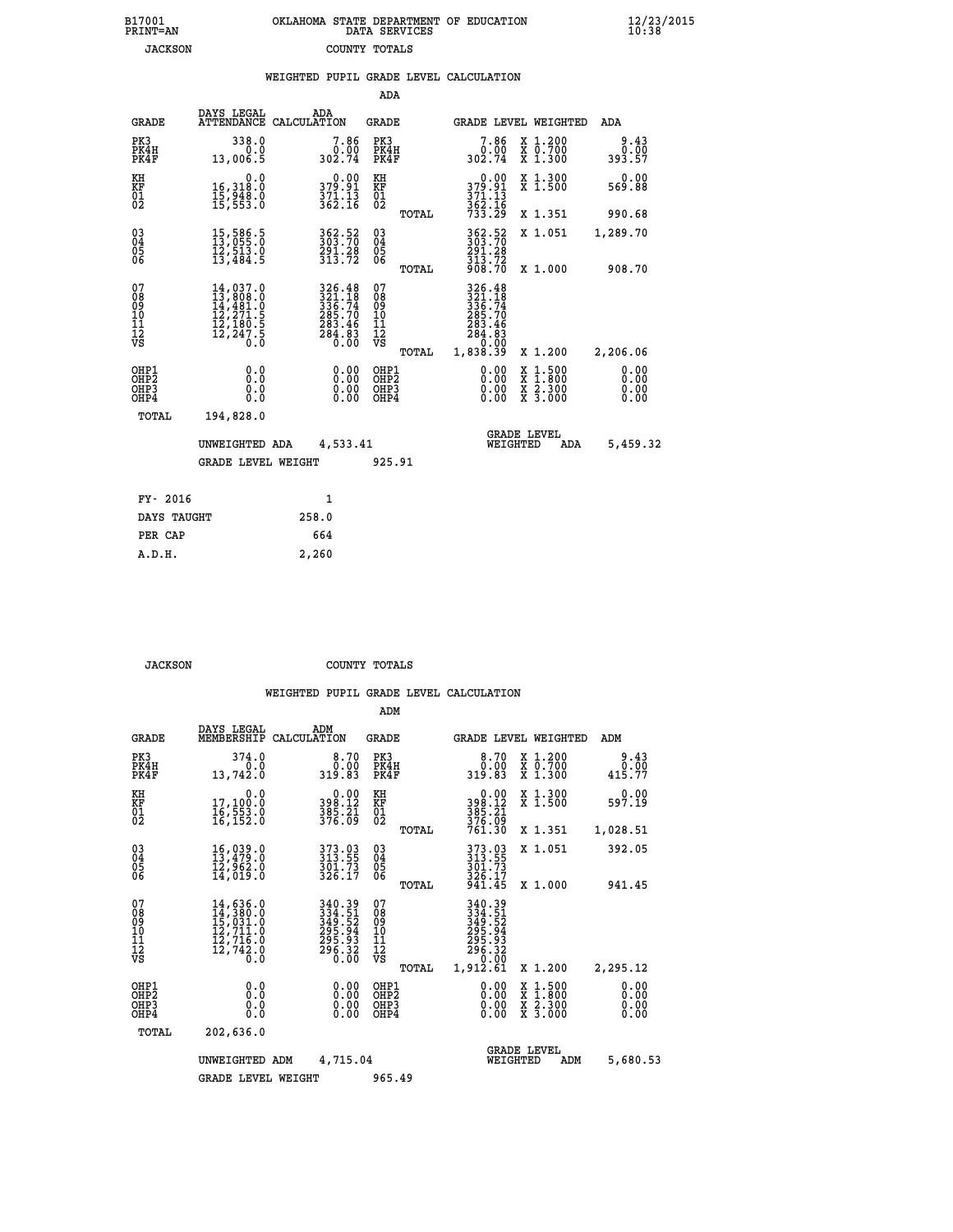| B17001          | OKLAHOMA STATE DEPARTMENT OF EDUCATION |
|-----------------|----------------------------------------|
| <b>PRINT=AN</b> | DATA SERVICES                          |
| 34 JEFFERSON    | C003 TERRAL                            |

|                                                                    |                                                                                              |              |                                                                                               |                                        |       | WEIGHTED PUPIL GRADE LEVEL CALCULATION                                     |                                                                                          |                              |
|--------------------------------------------------------------------|----------------------------------------------------------------------------------------------|--------------|-----------------------------------------------------------------------------------------------|----------------------------------------|-------|----------------------------------------------------------------------------|------------------------------------------------------------------------------------------|------------------------------|
|                                                                    |                                                                                              |              |                                                                                               | <b>ADA</b>                             |       |                                                                            |                                                                                          |                              |
| <b>GRADE</b>                                                       | DAYS LEGAL<br>ATTENDANCE CALCULATION                                                         | ADA          |                                                                                               | <b>GRADE</b>                           |       |                                                                            | GRADE LEVEL WEIGHTED                                                                     | ADA                          |
| PK3<br>PK4H<br>PK4F                                                | 401.0<br>$\frac{0.0}{157.5}$                                                                 |              | $\begin{smallmatrix} 9.78\ 0.00\ 3.84 \end{smallmatrix}$                                      | PK3<br>PK4H<br>PK4F                    |       | $\begin{smallmatrix} 9.78\ 0.00\ 3.84 \end{smallmatrix}$                   | X 1.200<br>X 0.700<br>X 1.300                                                            | 11.74<br>$\frac{0.00}{4.99}$ |
| KH<br>KF<br>01<br>02                                               | 0.0<br>324.0<br>$\frac{3}{4}$ $\frac{2}{4}$ $\frac{4}{6}$ $\frac{3}{6}$                      |              | $\begin{smallmatrix} 0.00\\ 7.90\\ 7.90\\ 9.90 \end{smallmatrix}$                             | KH<br>KF<br>01<br>02                   |       | $7.90$<br>$7.90$                                                           | X 1.300<br>X 1.500                                                                       | 0.00<br>11.85                |
|                                                                    |                                                                                              |              |                                                                                               |                                        | TOTAL | 00:é<br>17:80                                                              | X 1.351                                                                                  | 24.05                        |
| $\begin{smallmatrix} 03 \\[-4pt] 04 \end{smallmatrix}$<br>Ŏ5<br>06 | 276.0<br>121.0<br>$\frac{1}{161}$ .0                                                         |              | $\begin{smallmatrix} 6.73\ 2.95\ 1.98\ 3.93 \end{smallmatrix}$                                | $\substack{03 \\ 04}$<br>Ŏ5<br>06      |       | $\begin{smallmatrix} 6.73\ 2.95\ 1.98\ 1.98\ 3.93\ 8.86 \end{smallmatrix}$ | X 1.051                                                                                  | 7.07                         |
|                                                                    |                                                                                              |              |                                                                                               |                                        | TOTAL |                                                                            | X 1.000                                                                                  | 8.86                         |
| 07<br>08<br>09<br>11<br>11<br>12<br>VS                             | 204.0<br>2ŏō.ŏ<br>∂.⊙<br>$\begin{smallmatrix} 0.1 & 0 \ 0.0 & 0 \ 0.0 & 0 \end{smallmatrix}$ |              | $\begin{smallmatrix} 4.98\ 4.88\ 0.00\ 0.00\ 0.00\ 0.00\ 0.00\ 0.00\ 0.00\ \end{smallmatrix}$ | 07<br>08<br>09<br>11<br>11<br>12<br>VS |       | $4.98$<br>$4.88$<br>0.00<br>0.00<br>0.00<br>0.00                           |                                                                                          |                              |
|                                                                    |                                                                                              |              |                                                                                               |                                        | TOTAL | 9.86                                                                       | X 1.200                                                                                  | 11.83                        |
| OHP1<br>OHP2<br>OHP3<br>OHP4                                       | 0.0<br>0.0<br>0.0                                                                            |              | 0.0000<br>$\begin{smallmatrix} 0.00 \ 0.00 \end{smallmatrix}$                                 | OHP1<br>OHP2<br>OHP3<br>OHP4           |       | 0.00<br>0.00                                                               | $\begin{smallmatrix} x & 1.500 \\ x & 1.800 \\ x & 2.300 \\ x & 3.000 \end{smallmatrix}$ | 0.00<br>0.00<br>0.00         |
| <b>TOTAL</b>                                                       | 2,655.5                                                                                      |              |                                                                                               |                                        |       |                                                                            |                                                                                          |                              |
|                                                                    | UNWEIGHTED ADA                                                                               |              | 64.77                                                                                         |                                        |       | WEIGHTED                                                                   | <b>GRADE LEVEL</b><br>ADA                                                                | 80.39                        |
|                                                                    | <b>GRADE LEVEL WEIGHT</b>                                                                    |              |                                                                                               | 15.62                                  |       |                                                                            |                                                                                          |                              |
| FY- 2016                                                           |                                                                                              | $\mathbf{1}$ |                                                                                               |                                        |       |                                                                            |                                                                                          |                              |
| DAYS TAUGHT                                                        |                                                                                              | 41.0         |                                                                                               |                                        |       |                                                                            |                                                                                          |                              |
| PER CAP                                                            |                                                                                              | 143          |                                                                                               |                                        |       |                                                                            |                                                                                          |                              |

| 34 JEFFERSON | C003 TERRAL |
|--------------|-------------|
|              |             |

 **A.D.H. 30**

| <b>GRADE</b>                                       | DAYS LEGAL<br>MEMBERSHIP                                                                       | ADM<br>CALCULATION                                                                                   | <b>GRADE</b>                                       |       | <b>GRADE LEVEL WEIGHTED</b>                                                                                   |          |                                          | ADM                       |       |
|----------------------------------------------------|------------------------------------------------------------------------------------------------|------------------------------------------------------------------------------------------------------|----------------------------------------------------|-------|---------------------------------------------------------------------------------------------------------------|----------|------------------------------------------|---------------------------|-------|
| PK3<br>PK4H<br>PK4F                                | 423.0<br>0.0<br>164.0                                                                          | 10.32<br>0.00<br>4.00                                                                                | PK3<br>PK4H<br>PK4F                                |       | 10.32                                                                                                         |          | X 1.200<br>X 0.700<br>X 1.300            | 12.38<br>$\frac{0}{5}.00$ |       |
| KH<br>KF<br>01<br>02                               | 0.0<br>328:0<br>328:0<br>410:0                                                                 | $\begin{smallmatrix} 0.00\\ 8.00\\ 8.00\\ 8.00\\ 10.00 \end{smallmatrix}$                            | KH<br>KF<br>01<br>02                               |       | $\begin{smallmatrix} 0.00\\ 8.00\\ 8.00\\ 8.00\\ 10.00\\ 18.00 \end{smallmatrix}$                             |          | X 1.300<br>X 1.500                       | 0.00<br>12.00             |       |
|                                                    |                                                                                                |                                                                                                      |                                                    | TOTAL |                                                                                                               |          | X 1.351                                  | 24.32                     |       |
| $\begin{matrix} 03 \\ 04 \\ 05 \\ 06 \end{matrix}$ | $\begin{smallmatrix} 287.0\\ 123.0\\ 82.0\\ 164.0\\ \end{smallmatrix}$                         | $\begin{smallmatrix}7\cdot & 0 & 0\ 3\cdot & 0 & 0\ 2\cdot & 0 & 0\ 4\cdot & 0 & 0\end{smallmatrix}$ | $\begin{matrix} 03 \\ 04 \\ 05 \\ 06 \end{matrix}$ |       | 7.00<br>$\frac{3:00}{2:00}$<br>$\frac{4:00}{9:00}$                                                            |          | X 1.051                                  | 7.36                      |       |
|                                                    |                                                                                                |                                                                                                      |                                                    | TOTAL |                                                                                                               |          | X 1.000                                  | 9.00                      |       |
| 07<br>08<br>09<br>101<br>112<br>VS                 | 205.0<br>$\begin{smallmatrix} 205.0 & 0 \ 0.0 & 0.0 \ 0.0 & 0.0 \ 0.0 & 0.0 \end{smallmatrix}$ | $\begin{smallmatrix} 5.00\ 5.00\ 0.00\ 0.00\ 0.00\ 0.00\ 0.00\ 0.00\ 0.00\ \end{smallmatrix}$        | 07<br>08901112<br>1112<br>VS                       | TOTAL | $\begin{smallmatrix} 5.00 \ 5.00 \ 0.00 \ 0.00 \ 0.00 \ 0.00 \ 0.00 \ 0.00 \ 0.00 \end{smallmatrix}$<br>10.00 |          | X 1.200                                  | 12.00                     |       |
| OHP1<br>OHP2<br>OHP3<br>OHP4                       | 0.0<br>$\begin{smallmatrix} 0.0 & 0 \ 0.0 & 0 \end{smallmatrix}$                               |                                                                                                      | OHP1<br>OHP2<br>OHP3<br>OHP4                       |       |                                                                                                               |          | X 1:500<br>X 1:800<br>X 2:300<br>X 3:000 | 0.00<br>0.00<br>0.00      |       |
| TOTAL                                              | 2,719.0                                                                                        |                                                                                                      |                                                    |       |                                                                                                               |          |                                          |                           |       |
|                                                    | UNWEIGHTED ADM                                                                                 | 66.32                                                                                                |                                                    |       |                                                                                                               | WEIGHTED | <b>GRADE LEVEL</b><br>ADM                |                           | 82.26 |
|                                                    | <b>GRADE LEVEL WEIGHT</b>                                                                      |                                                                                                      | 15.94                                              |       |                                                                                                               |          |                                          |                           |       |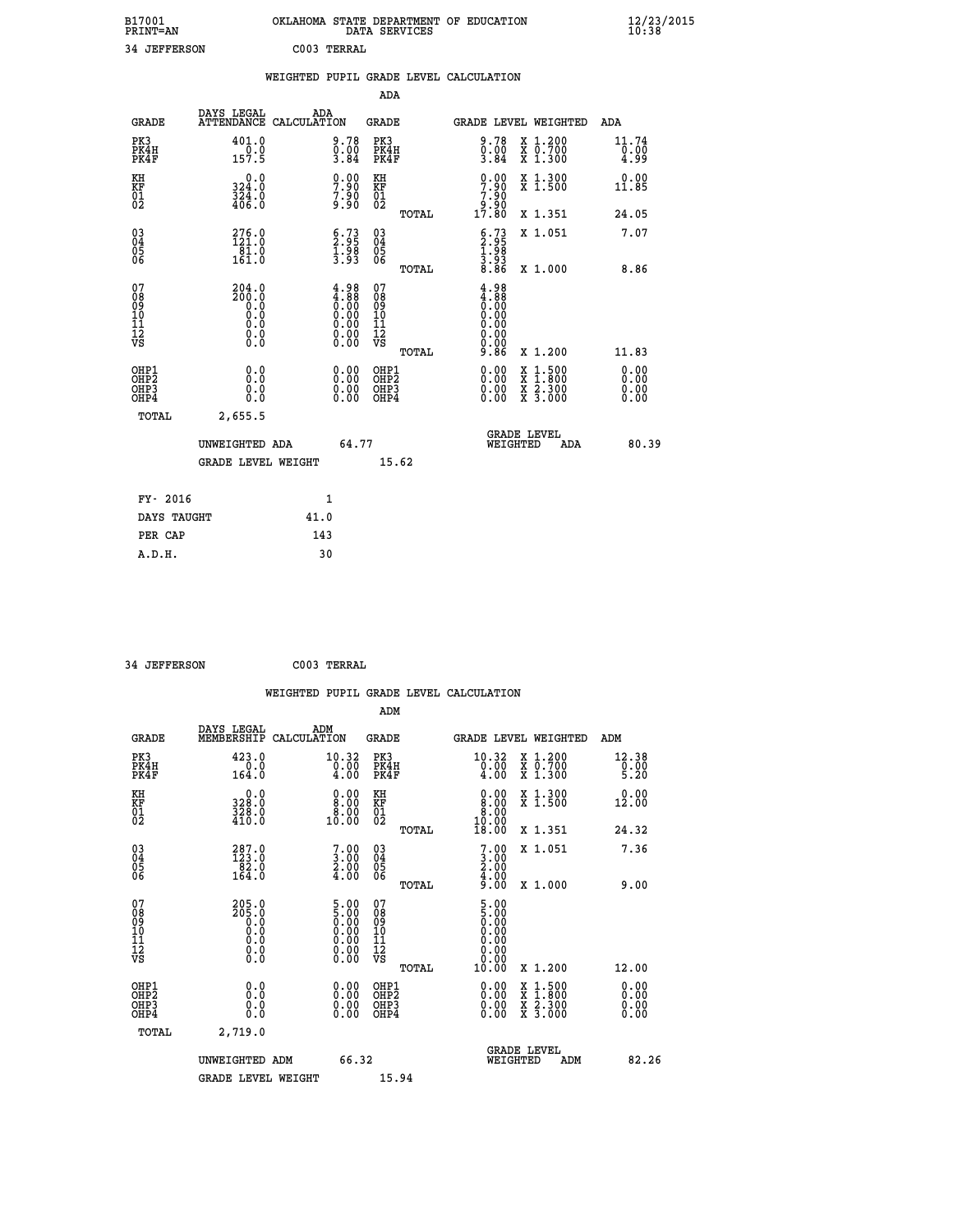| B17001 | <b>PRINT=AN</b> | OKLAHOMA STATE DEPARTMENT OF EDUCATION<br>DATA SERVICES |  |
|--------|-----------------|---------------------------------------------------------|--|
|        | 34 JEFFERSON    | I001 RYAN                                               |  |

|                                                      |                                                                                                                          | WEIGHTED PUPIL GRADE LEVEL CALCULATION                                   |                                                     |       |                                                                                                               |                                                                                                                                      |                              |
|------------------------------------------------------|--------------------------------------------------------------------------------------------------------------------------|--------------------------------------------------------------------------|-----------------------------------------------------|-------|---------------------------------------------------------------------------------------------------------------|--------------------------------------------------------------------------------------------------------------------------------------|------------------------------|
|                                                      |                                                                                                                          |                                                                          | <b>ADA</b>                                          |       |                                                                                                               |                                                                                                                                      |                              |
| <b>GRADE</b>                                         | DAYS LEGAL<br><b>ATTENDANCE</b>                                                                                          | ADA<br>CALCULATION                                                       | <b>GRADE</b>                                        |       |                                                                                                               | GRADE LEVEL WEIGHTED                                                                                                                 | ADA                          |
| PK3<br>PK4H<br>PK4F                                  | 25.0<br>$0.0$<br>356.0                                                                                                   | $\substack{0.56 \\ 0.00 \\ 7.91}$                                        | PK3<br>PK4H<br>PK4F                                 |       | $0.56$<br>$0.00$<br>7.91                                                                                      | X 1.200<br>X 0.700<br>X 1.300                                                                                                        | 0.67<br>0.00<br>10.28        |
| KH<br>KF<br>01<br>02                                 | 0.0<br>554.5<br>$724.5$<br>828.0                                                                                         | $\begin{smallmatrix} 0.00\\ 12.32\\ 16.10\\ 18.40 \end{smallmatrix}$     | KH<br>KF<br>01<br>02                                |       | $\begin{smallmatrix} 0.00\\ 12.32\\ 16.10\\ 18.40\\ 34.50 \end{smallmatrix}$                                  | X 1.300<br>X 1.500                                                                                                                   | 0.00<br>18.48                |
|                                                      |                                                                                                                          |                                                                          |                                                     | TOTAL |                                                                                                               | X 1.351                                                                                                                              | 46.61                        |
| $^{03}_{04}$<br>Ŏ5<br>06                             | 683.0<br>829.5<br>738.0                                                                                                  | $15.18$<br>$12.40$<br>$\frac{1}{16}$ $\frac{1}{40}$                      | $\begin{array}{c} 03 \\ 04 \\ 05 \\ 06 \end{array}$ |       | $15.18$<br>$12.40$<br>$\frac{16.43}{16.40}$<br>$\frac{47.23}{17.23}$                                          | X 1.051                                                                                                                              | 15.95                        |
|                                                      |                                                                                                                          |                                                                          |                                                     | TOTAL |                                                                                                               | X 1.000                                                                                                                              | 47.23                        |
| 07<br>08<br>09<br>101<br>112<br>VS                   | $\begin{smallmatrix} & 625 & 0\\ & 708 & 5\\ 1 & 132 & 5\\ 1 & 031 & 0\\ 978 & 0\\ 1 & 177 & 0\\ 0 & 0\end{smallmatrix}$ | $13.89$<br>$15.74$<br>$25.17$<br>$22.91$<br>$21.73$<br>$26.16$<br>$0.00$ | 07<br>08<br>09<br>101<br>11<br>12<br>VS             | TOTAL | $13.89$<br>$15.74$<br>$25.17$<br>$22.91$<br>$21.73$<br>$\begin{array}{r} 26.16 \\ 0.00 \\ 125.60 \end{array}$ | X 1.200                                                                                                                              | 150.72                       |
| OHP1<br>OHP <sub>2</sub><br>OH <sub>P3</sub><br>OHP4 | 0.0<br>0.0<br>Ō.Ō                                                                                                        | 0.00<br>$\begin{smallmatrix} 0.00 \ 0.00 \end{smallmatrix}$              | OHP1<br>OHP2<br>OHP3<br>OHP4                        |       | 0.00<br>0.00<br>0.00                                                                                          | $\begin{smallmatrix} \mathtt{X} & 1 & 500 \\ \mathtt{X} & 1 & 800 \\ \mathtt{X} & 2 & 300 \\ \mathtt{X} & 3 & 000 \end{smallmatrix}$ | 0.00<br>0.00<br>0.00<br>0.00 |
| TOTAL                                                | 10,948.5                                                                                                                 |                                                                          |                                                     |       |                                                                                                               |                                                                                                                                      |                              |
|                                                      | UNWEIGHTED ADA                                                                                                           |                                                                          | 243.30                                              |       | WEIGHTED                                                                                                      | <b>GRADE LEVEL</b><br>ADA                                                                                                            | 289.94                       |
|                                                      | <b>GRADE LEVEL WEIGHT</b>                                                                                                |                                                                          |                                                     | 46.64 |                                                                                                               |                                                                                                                                      |                              |
| FY- 2016                                             |                                                                                                                          | $\mathbf{1}$                                                             |                                                     |       |                                                                                                               |                                                                                                                                      |                              |
| DAYS TAUGHT                                          |                                                                                                                          | 45.0                                                                     |                                                     |       |                                                                                                               |                                                                                                                                      |                              |
| PER CAP                                              |                                                                                                                          | 154                                                                      |                                                     |       |                                                                                                               |                                                                                                                                      |                              |

```
 34 JEFFERSON I001 RYAN
```

|                                                    |                                                                                              |                    |                                                                                       |                                               |       | WEIGHTED PUPIL GRADE LEVEL CALCULATION                                                                                                                                                                                                                                         |                                          |                       |        |
|----------------------------------------------------|----------------------------------------------------------------------------------------------|--------------------|---------------------------------------------------------------------------------------|-----------------------------------------------|-------|--------------------------------------------------------------------------------------------------------------------------------------------------------------------------------------------------------------------------------------------------------------------------------|------------------------------------------|-----------------------|--------|
|                                                    |                                                                                              |                    |                                                                                       | ADM                                           |       |                                                                                                                                                                                                                                                                                |                                          |                       |        |
| <b>GRADE</b>                                       | DAYS LEGAL<br>MEMBERSHIP                                                                     | ADM<br>CALCULATION |                                                                                       | <b>GRADE</b>                                  |       | <b>GRADE LEVEL WEIGHTED</b>                                                                                                                                                                                                                                                    |                                          | ADM                   |        |
| PK3<br>PK4H<br>PK4F                                | 25.0<br>0.0<br>0.0ac                                                                         |                    | $\substack{0.56 \\ 0.00 \\ 8.00}$                                                     | PK3<br>PK4H<br>PK4F                           |       | $\substack{0.56 \\ 0.00 \\ 8.00}$                                                                                                                                                                                                                                              | X 1.200<br>X 0.700<br>X 1.300            | 0.67<br>0.00<br>10.40 |        |
| KH<br>KF<br>01<br>02                               | 0.0<br>585.0<br>737.0<br>859.0                                                               |                    | $0.00$<br>$13.00$<br>$\frac{16.38}{19.09}$                                            | KH<br>KF<br>01<br>02                          |       | $\begin{array}{c} 0.00 \\ 13.00 \\ 16.38 \\ 19.09 \\ 35.47 \end{array}$                                                                                                                                                                                                        | X 1.300<br>X 1.500                       | 0.00<br>19.50         |        |
|                                                    |                                                                                              |                    |                                                                                       |                                               | TOTAL |                                                                                                                                                                                                                                                                                | X 1.351                                  | 47.92                 |        |
| $\begin{matrix} 03 \\ 04 \\ 05 \\ 06 \end{matrix}$ | 720.0<br>585.0<br>853.0<br>745.0                                                             |                    | $\begin{smallmatrix} 16.00\\ 13.00\\ 18.96\\ 16.56 \end{smallmatrix}$                 | 03<br>04<br>05<br>06                          |       | $\begin{smallmatrix} 16.00\\ 13.00\\ 18.96\\ 16.56\\ 48.52 \end{smallmatrix}$                                                                                                                                                                                                  | X 1.051                                  | 16.82                 |        |
|                                                    |                                                                                              |                    |                                                                                       |                                               | TOTAL |                                                                                                                                                                                                                                                                                | X 1.000                                  | 48.52                 |        |
| 07<br>08<br>09<br>11<br>11<br>12<br>VS             | $\begin{smallmatrix} & 630.0\\716.0\\1,139.0\\1,034.0\\983.0\\1,202.0\\0.0\end{smallmatrix}$ |                    | $\begin{smallmatrix} 14.00\\15.91\\25.31\\22.98\\21.84\\26.71\\0.00\end{smallmatrix}$ | 07<br>08<br>09<br>001<br>11<br>11<br>12<br>VS | TOTAL | $\begin{array}{r} 14\cdot 00\\15\cdot 91\\25\cdot 31\\22\cdot 98\\21\cdot 84\\26\cdot 71\\0\cdot 00\\126\cdot 75\end{array}$                                                                                                                                                   | X 1.200                                  | 152.10                |        |
|                                                    |                                                                                              |                    |                                                                                       |                                               |       |                                                                                                                                                                                                                                                                                |                                          |                       |        |
| OHP1<br>OHP2<br>OH <sub>P3</sub><br>OHP4           | 0.0<br>0.000                                                                                 |                    | $0.00$<br>$0.00$<br>0.00                                                              | OHP1<br>OHP2<br>OHP3<br>OHP4                  |       | $\begin{smallmatrix} 0.00 & 0.00 & 0.00 & 0.00 & 0.00 & 0.00 & 0.00 & 0.00 & 0.00 & 0.00 & 0.00 & 0.00 & 0.00 & 0.00 & 0.00 & 0.00 & 0.00 & 0.00 & 0.00 & 0.00 & 0.00 & 0.00 & 0.00 & 0.00 & 0.00 & 0.00 & 0.00 & 0.00 & 0.00 & 0.00 & 0.00 & 0.00 & 0.00 & 0.00 & 0.00 & 0.0$ | X 1:500<br>X 1:800<br>X 2:300<br>X 3:000 | 0.00<br>0.00<br>0.00  |        |
| TOTAL                                              | 11,173.0                                                                                     |                    |                                                                                       |                                               |       |                                                                                                                                                                                                                                                                                |                                          |                       |        |
|                                                    | UNWEIGHTED ADM                                                                               |                    | 248.30                                                                                |                                               |       | WEIGHTED                                                                                                                                                                                                                                                                       | <b>GRADE LEVEL</b><br>ADM                |                       | 295.93 |
|                                                    | <b>GRADE LEVEL WEIGHT</b>                                                                    |                    |                                                                                       | 47.63                                         |       |                                                                                                                                                                                                                                                                                |                                          |                       |        |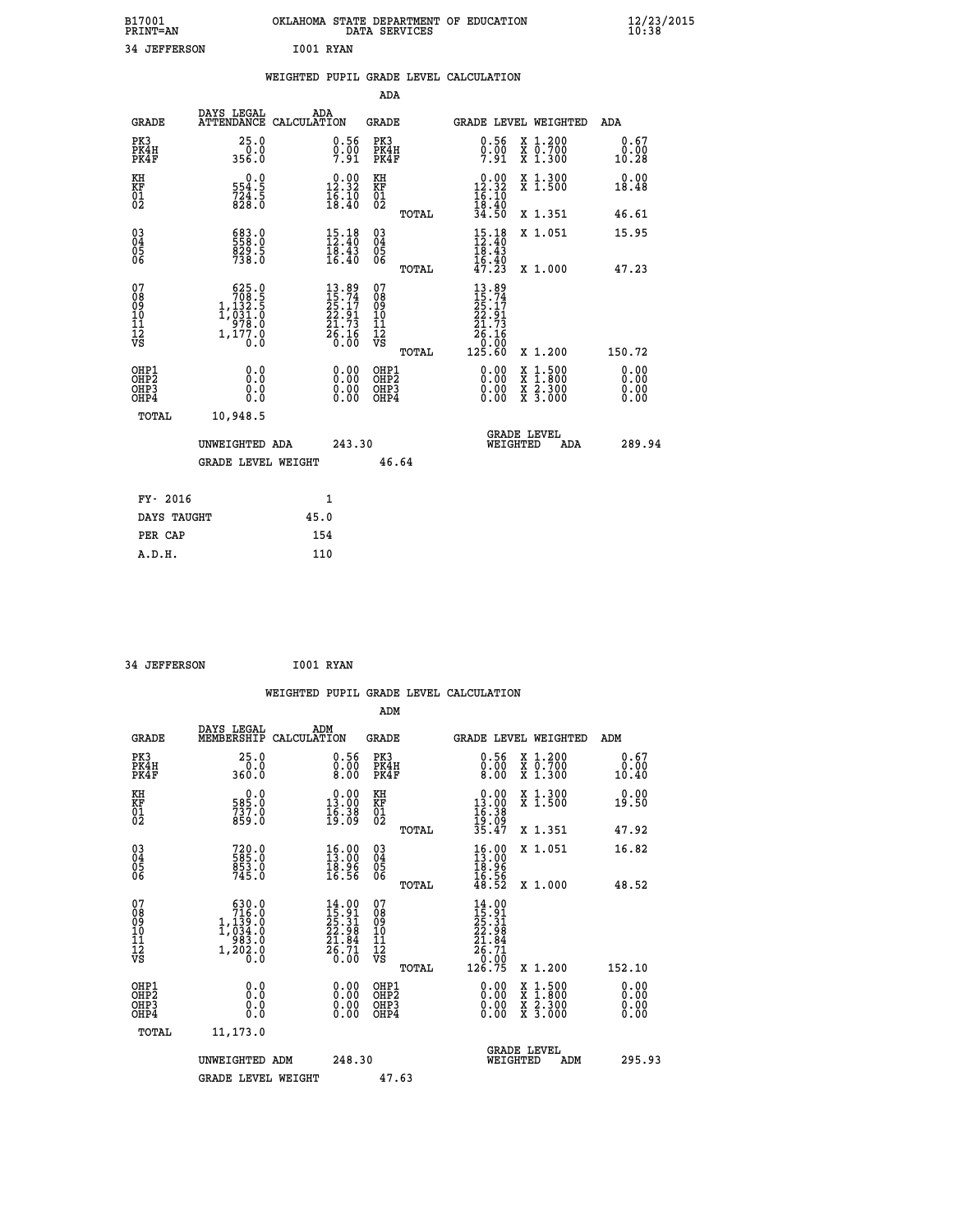| B17001<br><b>PRINT=AN</b> |              |               | OKLAHOMA STATE DEPARTMENT OF EDUCATION<br>DATA SERVICES |  |
|---------------------------|--------------|---------------|---------------------------------------------------------|--|
|                           | 34 JEFFERSON | 1014 RINGLING |                                                         |  |

|  |  | WEIGHTED PUPIL GRADE LEVEL CALCULATION |
|--|--|----------------------------------------|
|  |  |                                        |

|                                                                              |                                                                                                         |                                                                                              | ADA                                                |                                                                                  |                                                                                                                                           |                              |
|------------------------------------------------------------------------------|---------------------------------------------------------------------------------------------------------|----------------------------------------------------------------------------------------------|----------------------------------------------------|----------------------------------------------------------------------------------|-------------------------------------------------------------------------------------------------------------------------------------------|------------------------------|
| <b>GRADE</b>                                                                 | DAYS LEGAL                                                                                              | ADA<br>ATTENDANCE CALCULATION                                                                | GRADE                                              |                                                                                  | GRADE LEVEL WEIGHTED                                                                                                                      | ADA                          |
| PK3<br>PK4H<br>PK4F                                                          | 120.0<br>806.0<br>0.0                                                                                   | 3.00<br>20.15<br>0.00                                                                        | PK3<br>PK4H<br>PK4F                                | $3.00$<br>20.15<br>0.00                                                          | X 1.200<br>X 0.700<br>X 1.300                                                                                                             | 3.60<br>14.11<br>0.00        |
| KH<br>KF<br>01<br>02                                                         | 0.0<br>879.5<br>$1, \frac{3}{2}, \frac{5}{6}$                                                           | $\begin{smallmatrix} 0.00\\21.99\\33.24\\27.75 \end{smallmatrix}$                            | KH<br><b>KF</b><br>01<br>02                        | $\begin{smallmatrix} 0.00\\21.99\\33.24\\27.75\\60.99\end{smallmatrix}$          | X 1.300<br>X 1.500                                                                                                                        | 0.00<br>32.99                |
|                                                                              |                                                                                                         |                                                                                              | TOTAL                                              |                                                                                  | X 1.351                                                                                                                                   | 82.40                        |
| $^{03}_{04}$<br>Ŏ5<br>06                                                     | 1,304.9<br>$\frac{5}{1,457.5}$                                                                          | 32.00<br>32.51<br>$\frac{24}{36}. \frac{14}{44}$                                             | $\begin{matrix} 03 \\ 04 \\ 05 \\ 06 \end{matrix}$ | $32.90$<br>$32.51$<br>$24.14$<br>36.44<br>93.09                                  | X 1.051                                                                                                                                   | 33.63                        |
|                                                                              |                                                                                                         |                                                                                              | TOTAL                                              |                                                                                  | X 1.000                                                                                                                                   | 93.09                        |
| 07<br>08<br>09<br>11<br>11<br>12<br>VS                                       | $\begin{smallmatrix} 1,100.5\\ 1,175.5\\ 1,247.0\\ 1,096.0\\ 1,309.0\\ 1,251.5\\ 0.0 \end{smallmatrix}$ | $\begin{smallmatrix} 27.51\\ 29.34\\ 31.18\\ 27.21\\ 32.73\\ 31.19\\ 0.00 \end{smallmatrix}$ | 07<br>08<br>09<br>11<br>11<br>12<br>VS<br>TOTAL    | $27.51$<br>$29.34$<br>$31.18$<br>$27.21$<br>$32.73$<br>$31.19$<br>$-9$<br>179.16 | X 1.200                                                                                                                                   | 214.99                       |
| OHP1<br>OH <sub>P</sub> <sub>2</sub><br>OH <sub>P3</sub><br>OH <sub>P4</sub> | 0.0<br>Ō.Ō<br>0.0<br>0.0                                                                                | 0.00<br>0.00<br>0.00                                                                         | OHP1<br>OHP <sub>2</sub><br>OHP3<br>OHP4           | 0.00<br>0.00<br>0.00                                                             | $\begin{smallmatrix} \mathtt{X} & 1\cdot500\\ \mathtt{X} & 1\cdot800\\ \mathtt{X} & 2\cdot300\\ \mathtt{X} & 3\cdot000 \end{smallmatrix}$ | 0.00<br>0.00<br>0.00<br>0.00 |
| TOTAL                                                                        | 16,436.0                                                                                                |                                                                                              |                                                    |                                                                                  |                                                                                                                                           |                              |
|                                                                              | UNWEIGHTED ADA                                                                                          | 410.38                                                                                       |                                                    |                                                                                  | <b>GRADE LEVEL</b><br>WEIGHTED<br>ADA                                                                                                     | 474.81                       |
|                                                                              | <b>GRADE LEVEL WEIGHT</b>                                                                               |                                                                                              | 64.43                                              |                                                                                  |                                                                                                                                           |                              |
| FY- 2016                                                                     |                                                                                                         | 1                                                                                            |                                                    |                                                                                  |                                                                                                                                           |                              |
| DAYS TAUGHT                                                                  |                                                                                                         | 40.0                                                                                         |                                                    |                                                                                  |                                                                                                                                           |                              |
| PER CAP                                                                      |                                                                                                         | 103                                                                                          |                                                    |                                                                                  |                                                                                                                                           |                              |
| A.D.H.                                                                       |                                                                                                         | 290                                                                                          |                                                    |                                                                                  |                                                                                                                                           |                              |

| 34 JEFFERSON | 1014 RINGLING |
|--------------|---------------|
|              |               |

 **A.D.H. 290**

| <b>GRADE</b>                                         | DAYS LEGAL<br>MEMBERSHIP                                                                                | ADM<br>CALCULATION                                                        | <b>GRADE</b>                                        |       | <b>GRADE LEVEL WEIGHTED</b>                                                                                  |                                          | ADM                   |        |
|------------------------------------------------------|---------------------------------------------------------------------------------------------------------|---------------------------------------------------------------------------|-----------------------------------------------------|-------|--------------------------------------------------------------------------------------------------------------|------------------------------------------|-----------------------|--------|
| PK3<br>PK4H<br>PK4F                                  | 120.0<br>820.0<br>0.0                                                                                   | $3.00$<br>$20.50$<br>0.00                                                 | PK3<br>PK4H<br>PK4F                                 |       | $3.00$<br>20.50<br>0.00                                                                                      | X 1.200<br>X 0.700<br>X 1.300            | 3.60<br>14.35<br>0.00 |        |
| KH<br>KF<br>01<br>02                                 | 0.0<br>0:00<br>1,338:0<br>1,120:0                                                                       | $\begin{smallmatrix} 0.00\\ 22.50\\ 33.45\\ 28.00 \end{smallmatrix}$      | KH<br>KF<br>01<br>02                                |       | $\begin{smallmatrix} 0.00\\ 22.50\\ 33.45\\ 28.00\\ 61.45 \end{smallmatrix}$                                 | X 1.300<br>X 1.500                       | 0.00<br>33.75         |        |
|                                                      |                                                                                                         |                                                                           |                                                     | TOTAL |                                                                                                              | X 1.351                                  | 83.02                 |        |
| 03<br>04<br>05<br>06                                 | $1,380.0$<br>$1,322.0$<br>$979.0$                                                                       | 32.95<br>32.95<br>24.38<br>36.50                                          | $\begin{array}{c} 03 \\ 04 \\ 05 \\ 06 \end{array}$ |       | 32.95<br>32.95<br>24.38<br>36.50<br>93.83                                                                    | X 1.051                                  | 33.63                 |        |
|                                                      | 1,460.0                                                                                                 |                                                                           |                                                     | TOTAL |                                                                                                              | X 1.000                                  | 93.83                 |        |
| 07<br>08<br>09<br>11<br>11<br>12<br>VS               | $\begin{smallmatrix} 1,156.0\\ 1,261.0\\ 1,335.0\\ 1,213.0\\ 1,402.0\\ 1,330.0\\ 0.0 \end{smallmatrix}$ | $28.90$<br>$31.48$<br>$33.38$<br>$30.13$<br>$35.05$<br>$33.15$<br>$33.15$ | 07<br>08<br>09<br>11<br>11<br>12<br>VS              | TOTAL | $\begin{array}{r} 28.90 \\ 31.48 \\ 33.38 \\ 30.13 \\ 30.13 \\ 35.05 \\ 33.15 \\ 0.00 \\ 192.09 \end{array}$ | X 1.200                                  | 230.51                |        |
| OHP1<br>OH <sub>P</sub> <sub>2</sub><br>OHP3<br>OHP4 | 0.0<br>0.0<br>0.0                                                                                       |                                                                           | OHP1<br>OHP <sub>2</sub><br>OHP3<br>OHP4            |       |                                                                                                              | X 1:500<br>X 1:800<br>X 2:300<br>X 3:000 | 0.00<br>0.00<br>0.00  |        |
| TOTAL                                                | 17,036.0                                                                                                |                                                                           |                                                     |       |                                                                                                              |                                          |                       |        |
|                                                      | UNWEIGHTED ADM                                                                                          | 425.37                                                                    |                                                     |       | <b>GRADE LEVEL</b><br>WEIGHTED                                                                               | ADM                                      |                       | 492.69 |
|                                                      | <b>GRADE LEVEL WEIGHT</b>                                                                               |                                                                           | 67.32                                               |       |                                                                                                              |                                          |                       |        |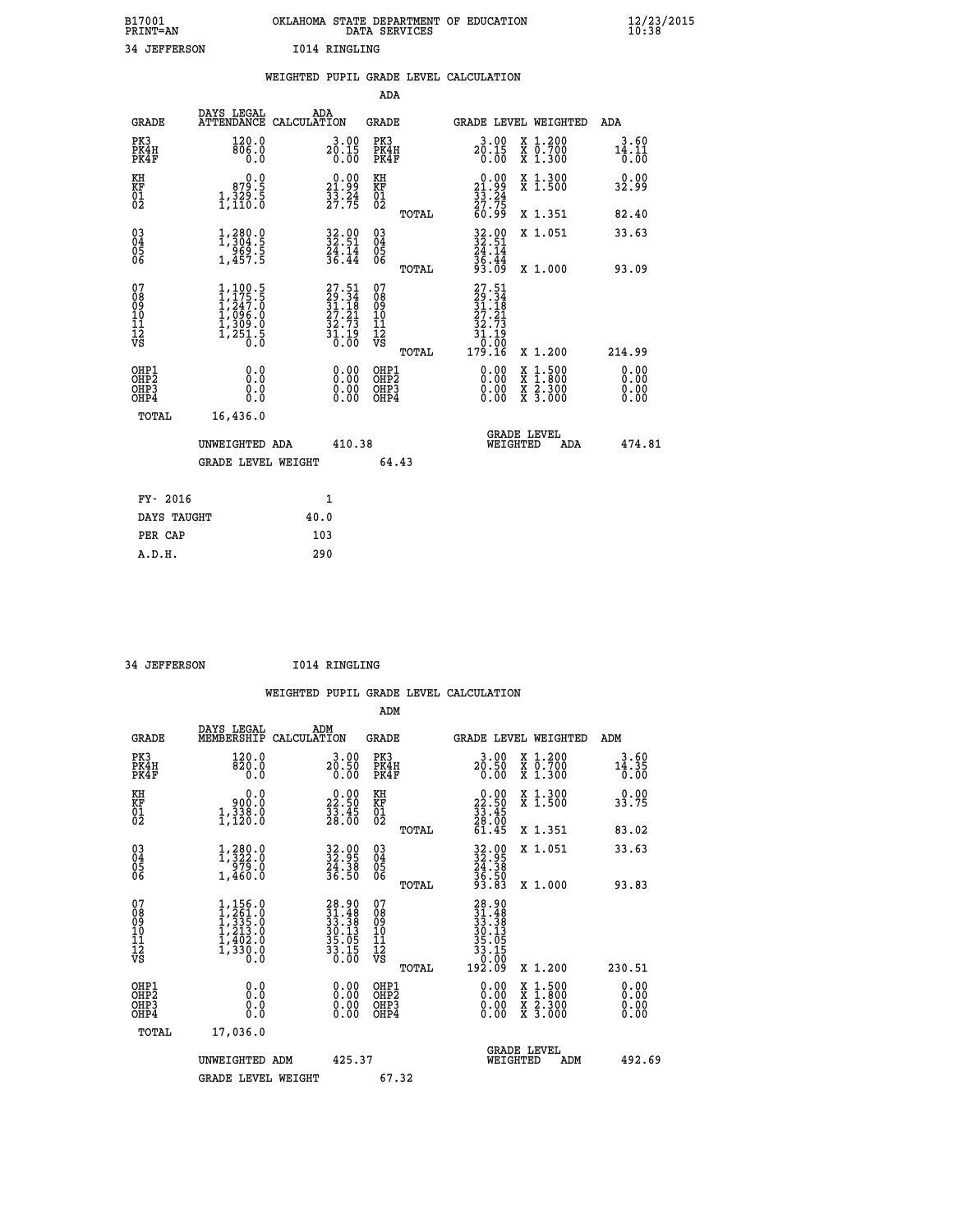| B17001<br><b>PRINT=AN</b> | OKLAHOMA<br>. STATE DEPARTMENT OF EDUCATION<br>DATA SERVICES | $\frac{12}{23}$ /2015 |
|---------------------------|--------------------------------------------------------------|-----------------------|
| 34<br><b>JEFFERSON</b>    | 1023 WAURIKA                                                 |                       |

|                                                    |                                                                                                               | WEIGHTED PUPIL GRADE LEVEL CALCULATION                                   |                                                 |                                                                                                                      |                              |
|----------------------------------------------------|---------------------------------------------------------------------------------------------------------------|--------------------------------------------------------------------------|-------------------------------------------------|----------------------------------------------------------------------------------------------------------------------|------------------------------|
|                                                    |                                                                                                               |                                                                          | ADA                                             |                                                                                                                      |                              |
| <b>GRADE</b>                                       | DAYS LEGAL                                                                                                    | ADA<br>ATTENDANCE CALCULATION                                            | <b>GRADE</b>                                    | GRADE LEVEL WEIGHTED                                                                                                 | ADA                          |
| PK3<br>PK4H<br>PK4F                                | 130.0<br>$0.0$<br>903.0                                                                                       | $\begin{smallmatrix} 3.17\\ 0.00\\ 22.02 \end{smallmatrix}$              | PK3<br>PK4H<br>PK4F                             | $3.17$<br>$0.00$<br>X 1.200<br>X 0.700<br>X 1.300<br>22.02                                                           | 3.80<br>0.00<br>28.63        |
| KH<br>KF<br>01<br>02                               | 0.0<br>$\frac{1}{1}, \frac{043}{371}$ . 5<br>1, 371. 5                                                        | $25.44$<br>$33.45$<br>$34.10$                                            | KH<br>KF<br>01<br>02                            | X 1.300<br>X 1.500<br>$25.44$<br>$33.45$<br>$34.10$<br>$67.55$                                                       | 0.00<br>38.16                |
|                                                    |                                                                                                               |                                                                          | TOTAL                                           | X 1.351                                                                                                              | 91.26                        |
| $\begin{matrix} 03 \\ 04 \\ 05 \\ 06 \end{matrix}$ | 1,183:0<br>$\frac{1}{2}$ , $\frac{3}{2}$ $\frac{3}{2}$ , $\frac{3}{2}$                                        | $20.72$<br>$28.85$<br>$\frac{51.91}{30.27}$                              | 03<br>04<br>05<br>06                            | 20.72<br>28.85<br>31.91<br>30.27<br>91.03<br>X 1.051                                                                 | 21.78                        |
|                                                    |                                                                                                               |                                                                          | TOTAL                                           | X 1.000                                                                                                              | 91.03                        |
| 07<br>08<br>09<br>11<br>11<br>12<br>VS             | $\begin{smallmatrix} 1,175.5\\ 983.0\\ 1,160.5\\ 1,160.5\\ 851.5\\ 1,358.0\\ 902.5\\ 0.0\\ \end{smallmatrix}$ | $28.67$<br>$23.98$<br>$28.30$<br>$20.77$<br>$33.12$<br>$22.01$<br>$0.00$ | 07<br>08<br>09<br>11<br>11<br>12<br>VS<br>TOTAL | $28.67$<br>$23.98$<br>$28.30$<br>$20.77$<br>$33.12$<br>$22.01$<br>0.00<br>156.85<br>X 1.200                          | 188.22                       |
| OHP1<br>OHP2<br>OH <sub>P3</sub><br>OHP4           | 0.0<br>Ō.Ō<br>0.0<br>0.0                                                                                      | $\begin{smallmatrix} 0.00 \ 0.00 \ 0.00 \ 0.00 \end{smallmatrix}$        | OHP1<br>OHP2<br>OHP3<br>OHP4                    | $0.00$<br>$0.00$<br>$\begin{smallmatrix} x & 1.500 \\ x & 1.800 \\ x & 2.300 \\ x & 3.000 \end{smallmatrix}$<br>0.00 | 0.00<br>0.00<br>0.00<br>0.00 |
| TOTAL                                              | 15,858.5                                                                                                      |                                                                          |                                                 |                                                                                                                      |                              |
|                                                    | UNWEIGHTED ADA                                                                                                | 386.78                                                                   |                                                 | <b>GRADE LEVEL</b><br>WEIGHTED<br>ADA                                                                                | 462.88                       |
|                                                    | <b>GRADE LEVEL WEIGHT</b>                                                                                     |                                                                          | 76.10                                           |                                                                                                                      |                              |
| FY- 2016                                           |                                                                                                               | $\mathbf{1}$                                                             |                                                 |                                                                                                                      |                              |
| DAYS TAUGHT                                        |                                                                                                               | 41.0                                                                     |                                                 |                                                                                                                      |                              |
| PER CAP                                            |                                                                                                               | 92                                                                       |                                                 |                                                                                                                      |                              |

| 34 JEFFERSON | I023 WAURIKA |
|--------------|--------------|

|                      |                                                                                 | WEIGHTED PUPIL GRADE LEVEL CALCULATION |                               |                             |       |                         |                                 |                                                      |
|----------------------|---------------------------------------------------------------------------------|----------------------------------------|-------------------------------|-----------------------------|-------|-------------------------|---------------------------------|------------------------------------------------------|
|                      |                                                                                 |                                        |                               | ADM                         |       |                         |                                 |                                                      |
| GRADE                | DAYS LEGAL<br>MEMBERSHIP CALCULATION                                            | ADM                                    |                               | GRADE                       |       |                         | GRADE LEVEL WEIGHTED            | ADM                                                  |
| PK3<br>PK4H<br>PK4F  | 130.0<br>0.0<br>961.0                                                           |                                        | $3.17$<br>$0.00$<br>23.44     | PK3<br>PK4H<br>PK4F         |       | 3.17<br>0.00<br>23.44   | X 1.200<br>X 0.700<br>$X$ 1.300 | $\begin{array}{c} 3.80 \\ 0.00 \\ 30.47 \end{array}$ |
| ΚH<br>KF<br>01<br>02 | 0.0<br>1,194.0<br>$\frac{1}{4}$ , $\frac{1}{4}$ , $\frac{3}{4}$ , $\frac{5}{4}$ |                                        | $26.93$<br>$35.93$<br>$35.71$ | КH<br>KF<br>$\overline{01}$ |       | 26.93<br>35.00<br>35.71 | X 1.300<br>X <sub>1.500</sub>   | $0.00$<br>40.40                                      |
|                      |                                                                                 |                                        |                               |                             | TOTAL | 70.71                   | X 1.351                         | 95.53                                                |
| Ŏ3                   | . 83ĕ.ŏ                                                                         |                                        | 21.85                         | ğ3                          |       | 21.85                   | X 1.051                         | 22.96                                                |

|                                                      |                                                                                                               |                                                                              |                                                    | TOTAL | 70.71                                                                                                                                    | X 1.351                                                                                  | 95.53                                                                                                                                                                                                                                                                          |
|------------------------------------------------------|---------------------------------------------------------------------------------------------------------------|------------------------------------------------------------------------------|----------------------------------------------------|-------|------------------------------------------------------------------------------------------------------------------------------------------|------------------------------------------------------------------------------------------|--------------------------------------------------------------------------------------------------------------------------------------------------------------------------------------------------------------------------------------------------------------------------------|
| $\begin{matrix} 03 \\ 04 \\ 05 \\ 06 \end{matrix}$   | $\begin{smallmatrix} & 896.0 \ 1,239.0 \ 1,353.0 \ 1,299.0 \end{smallmatrix}$                                 | $\begin{smallmatrix} 21.85\\ 30.22\\ 33.00\\ 31.68 \end{smallmatrix}$        | $\begin{matrix} 03 \\ 04 \\ 05 \\ 06 \end{matrix}$ | TOTAL | $\begin{smallmatrix} 21.85\\ 30.22\\ 33.00\\ 31.68\\ 94.90 \end{smallmatrix}$                                                            | X 1.051<br>X 1.000                                                                       | 22.96<br>94.90                                                                                                                                                                                                                                                                 |
| 07<br>08<br>09<br>101<br>11<br>12<br>VS              | $\begin{smallmatrix} 1,220.0\\ 1,032.0\\ 1,199.0\\ 1,199.0\\ 899.0\\ 1,389.0\\ 950.0\\ 0.0 \end{smallmatrix}$ | 29.76<br>$\frac{25}{29}$ : $\frac{17}{21}$<br>21.93<br>$\frac{33.88}{23.17}$ | 07<br>08<br>09<br>10<br>11<br>12<br>VS             | TOTAL | 29.76<br>$\begin{smallmatrix} 25 & 17 \ 29 & 12 \ 21 & 23 \ 21 & 23 \ 33 & 89 \ 23 & 17 \ 23 & 17 \ 0 & 00 \ 163 & 13 \end{smallmatrix}$ | X 1.200                                                                                  | 195.76                                                                                                                                                                                                                                                                         |
| OHP1<br>OHP <sub>2</sub><br>OH <sub>P3</sub><br>OHP4 | 0.0<br>0.0<br>Ō.Ō                                                                                             | $0.00$<br>$0.00$<br>0.00                                                     | OHP1<br>OHP <sub>2</sub><br>OHP3<br>OHP4           |       |                                                                                                                                          | $\begin{smallmatrix} x & 1.500 \\ x & 1.800 \\ x & 2.300 \\ x & 3.000 \end{smallmatrix}$ | $\begin{smallmatrix} 0.00 & 0.00 & 0.00 & 0.00 & 0.00 & 0.00 & 0.00 & 0.00 & 0.00 & 0.00 & 0.00 & 0.00 & 0.00 & 0.00 & 0.00 & 0.00 & 0.00 & 0.00 & 0.00 & 0.00 & 0.00 & 0.00 & 0.00 & 0.00 & 0.00 & 0.00 & 0.00 & 0.00 & 0.00 & 0.00 & 0.00 & 0.00 & 0.00 & 0.00 & 0.00 & 0.0$ |
| TOTAL                                                | 16,569.0                                                                                                      |                                                                              |                                                    |       |                                                                                                                                          |                                                                                          |                                                                                                                                                                                                                                                                                |
|                                                      | UNWEIGHTED<br>ADM                                                                                             | 404.13                                                                       |                                                    |       | WEIGHTED                                                                                                                                 | <b>GRADE LEVEL</b><br>ADM                                                                | 483.82                                                                                                                                                                                                                                                                         |
|                                                      | <b>GRADE LEVEL WEIGHT</b>                                                                                     |                                                                              | 79.69                                              |       |                                                                                                                                          |                                                                                          |                                                                                                                                                                                                                                                                                |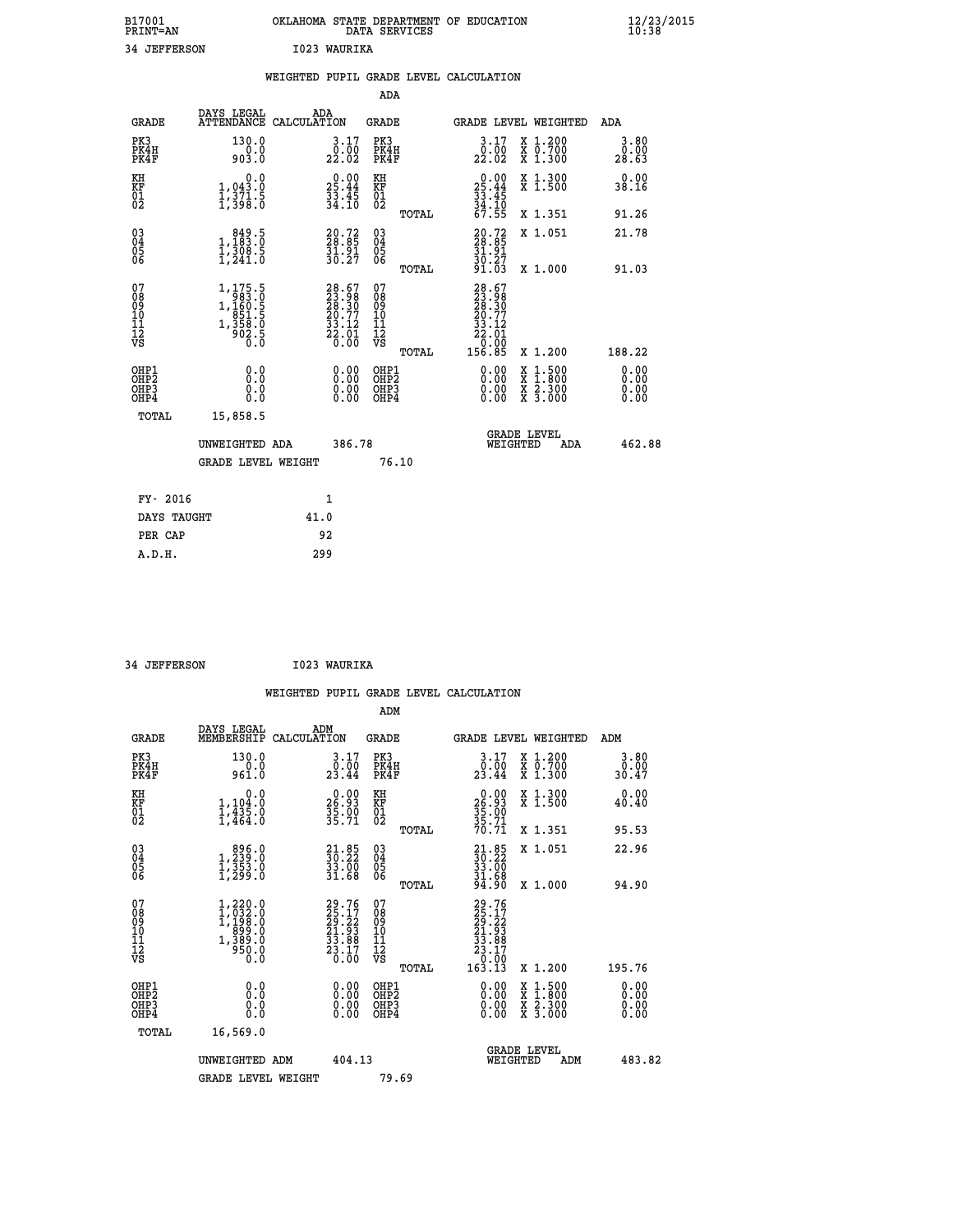| 7001<br>INT=AN   |  | OKLAHOMA STATE DEPARTMENT OF EDUCATION<br>DATA SERVICES |  |
|------------------|--|---------------------------------------------------------|--|
| <b>JEFFERSON</b> |  | COUNTY TOTALS                                           |  |

|                                                    |                                                                                                                                               | WEIGHTED PUPIL GRADE LEVEL CALCULATION                               |                                                 |                                                                                                                                                                                                                                                                                |                                                                                          |                                             |
|----------------------------------------------------|-----------------------------------------------------------------------------------------------------------------------------------------------|----------------------------------------------------------------------|-------------------------------------------------|--------------------------------------------------------------------------------------------------------------------------------------------------------------------------------------------------------------------------------------------------------------------------------|------------------------------------------------------------------------------------------|---------------------------------------------|
|                                                    |                                                                                                                                               |                                                                      | <b>ADA</b>                                      |                                                                                                                                                                                                                                                                                |                                                                                          |                                             |
| <b>GRADE</b>                                       | DAYS LEGAL<br><b>ATTENDANCE</b>                                                                                                               | ADA<br>CALCULATION                                                   | <b>GRADE</b>                                    | GRADE LEVEL WEIGHTED                                                                                                                                                                                                                                                           |                                                                                          | ADA                                         |
| PK3<br>PK4H<br>PK4F                                | 676.0<br>806.0<br>1,416.5                                                                                                                     | $\frac{16.51}{20.15}$<br>33.77                                       | PK3<br>PK4H<br>PK4F                             | $\frac{16.51}{20.15}$<br>33.77                                                                                                                                                                                                                                                 | X 1.200<br>X 0.700<br>X 1.300                                                            | $\frac{19.81}{14.11}$<br>$\frac{43.90}{14}$ |
| KH<br>KF<br>01<br>02                               | 0.0<br>2,801:0<br>3,749:5<br>3,742:0                                                                                                          | $\begin{smallmatrix} 0.00\\ 67.65\\ 90.69\\ 90.15 \end{smallmatrix}$ | KH<br>KF<br>01<br>02                            | $\begin{smallmatrix} &0.00\ 67.65\ 90.69\ 90.15\ 180.84\end{smallmatrix}$                                                                                                                                                                                                      | X 1.300<br>X 1.500                                                                       | 0.00<br>101.48                              |
|                                                    |                                                                                                                                               |                                                                      | TOTAL                                           |                                                                                                                                                                                                                                                                                | X 1.351                                                                                  | 244.32                                      |
| $\begin{matrix} 03 \\ 04 \\ 05 \\ 06 \end{matrix}$ | 3,088.5<br>3,166.5<br>3,188.5<br>3,597.5                                                                                                      | 74.63<br>$7\overline{6}\cdot 4\overline{6}\over 87\cdot 04$          | 03<br>04<br>05<br>06                            | $74.63$<br>$76.71$<br>$\begin{array}{r} 76.46 \\ 87.04 \\ 240.21 \end{array}$                                                                                                                                                                                                  | X 1.051                                                                                  | 318.64                                      |
|                                                    |                                                                                                                                               |                                                                      | TOTAL                                           |                                                                                                                                                                                                                                                                                | X 1.000                                                                                  | 240.21                                      |
| 07<br>08901112<br>1112<br>VS                       | $\begin{smallmatrix} 3\,,\,105\,.0\\ 3\,,\,067\,.0\\ 3\,,\,540\,.0\\ 2\,,\,978\,.5\\ 3\,,\,645\,.0\\ 3\,,\,331\,.0\\ 0\,.0 \end{smallmatrix}$ | 75.05<br>73.94<br>84.65<br>70.89<br>70.58<br>79.36<br>79.36          | 07<br>08<br>09<br>11<br>11<br>12<br>VS<br>TOTAL | 75.05<br>73.94<br>84.65<br>70.89<br>70.58<br>79.36<br>471.47                                                                                                                                                                                                                   | X 1.200                                                                                  | 565.76                                      |
| OHP1<br>OHP2<br>OHP3<br>OHP4                       | 0.0<br>0.0<br>0.0                                                                                                                             | $\begin{smallmatrix} 0.00 \ 0.00 \ 0.00 \ 0.00 \end{smallmatrix}$    | OHP1<br>OHP2<br>OHP3<br>OHP4                    | $\begin{smallmatrix} 0.00 & 0.00 & 0.00 & 0.00 & 0.00 & 0.00 & 0.00 & 0.00 & 0.00 & 0.00 & 0.00 & 0.00 & 0.00 & 0.00 & 0.00 & 0.00 & 0.00 & 0.00 & 0.00 & 0.00 & 0.00 & 0.00 & 0.00 & 0.00 & 0.00 & 0.00 & 0.00 & 0.00 & 0.00 & 0.00 & 0.00 & 0.00 & 0.00 & 0.00 & 0.00 & 0.0$ | $\begin{smallmatrix} x & 1.500 \\ x & 1.800 \\ x & 2.300 \\ x & 3.000 \end{smallmatrix}$ | 0.00<br>0.00<br>0.00<br>0.00                |
| TOTAL                                              | 45,898.5                                                                                                                                      |                                                                      |                                                 |                                                                                                                                                                                                                                                                                |                                                                                          |                                             |
|                                                    | UNWEIGHTED ADA                                                                                                                                | 1,105.23                                                             |                                                 | <b>GRADE LEVEL</b><br>WEIGHTED                                                                                                                                                                                                                                                 | ADA                                                                                      | 1,308.02                                    |
|                                                    | <b>GRADE LEVEL WEIGHT</b>                                                                                                                     |                                                                      | 202.79                                          |                                                                                                                                                                                                                                                                                |                                                                                          |                                             |
|                                                    | FY- 2016                                                                                                                                      | $\mathbf{1}$                                                         |                                                 |                                                                                                                                                                                                                                                                                |                                                                                          |                                             |
|                                                    | DAYS TAUGHT                                                                                                                                   | 167.0                                                                |                                                 |                                                                                                                                                                                                                                                                                |                                                                                          |                                             |
|                                                    | PER CAP                                                                                                                                       | 492                                                                  |                                                 |                                                                                                                                                                                                                                                                                |                                                                                          |                                             |

 **JEFFERSON COUNTY TOTALS**

 **A.D.H. 729**

 **B17001<br>PRINT=AN** 

|                                                      |                                                                                                                                                                                                 |                                                                      | ADM                                                 |                                                                               |                                          |                                             |  |
|------------------------------------------------------|-------------------------------------------------------------------------------------------------------------------------------------------------------------------------------------------------|----------------------------------------------------------------------|-----------------------------------------------------|-------------------------------------------------------------------------------|------------------------------------------|---------------------------------------------|--|
| <b>GRADE</b>                                         | DAYS LEGAL<br>MEMBERSHIP                                                                                                                                                                        | ADM<br>CALCULATION                                                   | <b>GRADE</b>                                        | GRADE LEVEL WEIGHTED                                                          |                                          | ADM                                         |  |
| PK3<br>PK4H<br>PK4F                                  | 698.0<br>820.0<br>1,485.0                                                                                                                                                                       | $\frac{17.05}{20.50}$<br>35.44                                       | PK3<br>PK4H<br>PK4F                                 | $\frac{17.05}{20.50}$<br>35.44                                                | X 1.200<br>X 0.700<br>X 1.300            | $\frac{19.81}{14.35}$<br>$\frac{46.07}{14}$ |  |
| KH<br>KF<br>01<br>02                                 | 0.0<br>2,917.0<br>3,838.0<br>3,853.0                                                                                                                                                            | 70.43<br>70.43<br>92.83<br>92.80                                     | KH<br>KF<br>01<br>02                                | $\begin{smallmatrix} &0.00\ 70.43\ 92.83\ 92.80\ 185.63\ \end{smallmatrix}$   | X 1.300<br>X 1.500                       | 0.00<br>105.65                              |  |
|                                                      |                                                                                                                                                                                                 |                                                                      | TOTAL                                               |                                                                               | X 1.351                                  | 250.79                                      |  |
| 03<br>04<br>05<br>06                                 | $3, 269.0$<br>$3, 267.0$<br>$3, 267.0$<br>$3, 668.0$                                                                                                                                            | $76.85$<br>$79.17$<br>$78.34$<br>$88.74$                             | $\begin{array}{c} 03 \\ 04 \\ 05 \\ 06 \end{array}$ | $76.85$<br>$79.17$<br>$78.34$<br>$88.74$<br>$246.25$                          | X 1.051                                  | 80.77                                       |  |
|                                                      |                                                                                                                                                                                                 |                                                                      | TOTAL                                               |                                                                               | X 1.000                                  | 246.25                                      |  |
| 07<br>08<br>09<br>101<br>112<br>VS                   | $\begin{smallmatrix} 3\,, & 2\,1\,1\,.\,0 \\ 3\,, & 2\,1\,4\,.\,0 \\ 3\,, & 6\,7\,2\,.\,0 \\ 3\,, & 1\,4\,6\,.\,0 \\ 3\,, & 7\,7\,4\,.\,0 \\ 3\,, & 4\,8\,2\,.\,0 \\ 0\,.\,0 \end{smallmatrix}$ | 77.66<br>77.56<br>87.91<br>87.04<br>75.04<br>90.77<br>83.03<br>83.03 | 07<br>08<br>09<br>11<br>11<br>12<br>VS<br>TOTAL     | 77.66<br>77.56<br>87.91<br>75.04<br>78.03<br>83.03<br>83.03<br>0.09<br>491.97 | X 1.200                                  | 590.37                                      |  |
| OHP1<br>OHP2<br>OH <sub>P3</sub><br>OH <sub>P4</sub> | 0.0<br>0.000                                                                                                                                                                                    |                                                                      | OHP1<br>OHP2<br>OHP <sub>3</sub>                    | $0.00$<br>$0.00$<br>0.00                                                      | X 1:500<br>X 1:800<br>X 2:300<br>X 3:000 | 0.00<br>0.00<br>0.00<br>0.00                |  |
| TOTAL                                                | 47,497.0                                                                                                                                                                                        |                                                                      |                                                     |                                                                               |                                          |                                             |  |
|                                                      | UNWEIGHTED                                                                                                                                                                                      | 1,144.12<br>ADM                                                      |                                                     | <b>GRADE LEVEL</b><br>WEIGHTED<br>ADM                                         |                                          |                                             |  |
|                                                      | <b>GRADE LEVEL WEIGHT</b>                                                                                                                                                                       |                                                                      | 210.58                                              |                                                                               |                                          |                                             |  |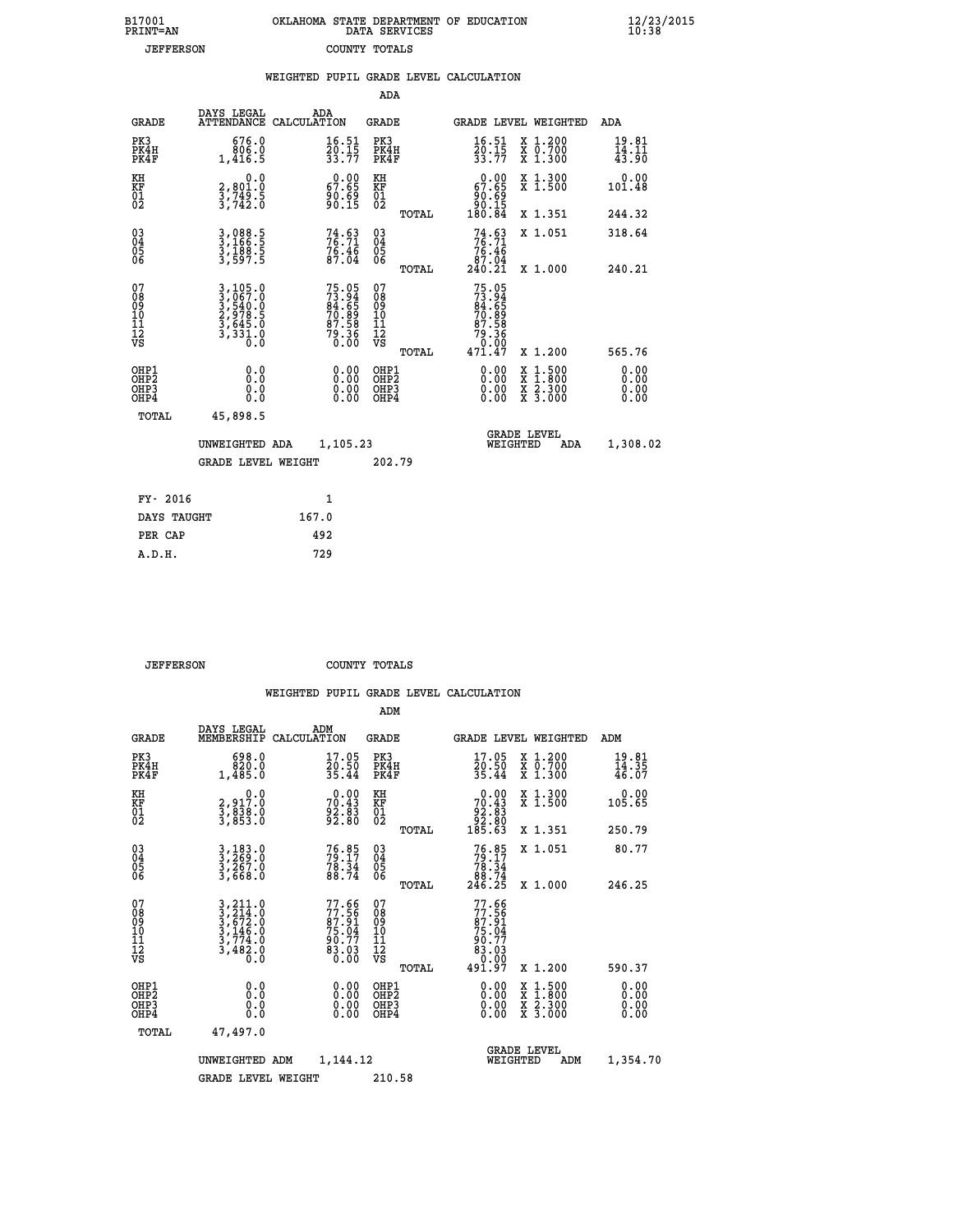| B17001          | OKLAHOMA STATE DEPARTMENT OF EDUCATION |
|-----------------|----------------------------------------|
| <b>PRINT=AN</b> | DATA SERVICES                          |
| 35 JOHNSTON     | C007 MANNSVILLE                        |

|                                                    |                              |                                      |      |                                                                                               |                                        |       | WEIGHTED PUPIL GRADE LEVEL CALCULATION                                                   |          |                                                                                                  |                       |
|----------------------------------------------------|------------------------------|--------------------------------------|------|-----------------------------------------------------------------------------------------------|----------------------------------------|-------|------------------------------------------------------------------------------------------|----------|--------------------------------------------------------------------------------------------------|-----------------------|
|                                                    |                              |                                      |      |                                                                                               | ADA                                    |       |                                                                                          |          |                                                                                                  |                       |
|                                                    | <b>GRADE</b>                 | DAYS LEGAL<br>ATTENDANCE CALCULATION | ADA  |                                                                                               | <b>GRADE</b>                           |       |                                                                                          |          | GRADE LEVEL WEIGHTED                                                                             | ADA                   |
|                                                    | PK3<br>PK4H<br>PK4F          | 0.0<br>0.0<br>395.0                  |      | 0.00<br>$\begin{smallmatrix} 0.00 & 0.00 \\ 0.98 & 0.00 \\ \end{smallmatrix}$                 | PK3<br>PK4H<br>PK4F                    |       | 0.00<br>0.00<br>8.98                                                                     |          | X 1.200<br>X 0.700<br>X 1.300                                                                    | 0.00<br>0.00<br>11.67 |
| KH<br>KF<br>01<br>02                               |                              | $355.5$<br>$399.5$<br>$452.5$        |      | $\begin{smallmatrix} 0.00\\ 10.35\\ 9.08\\ 10.28 \end{smallmatrix}$                           | KH<br>KF<br>01<br>02                   |       | $\begin{array}{r} 0.00 \\ 10.35 \\ 9.08 \\ 10.28 \\ 19.36 \end{array}$                   |          | X 1.300<br>X 1.500                                                                               | 0.00<br>15.53         |
|                                                    |                              |                                      |      |                                                                                               |                                        | TOTAL |                                                                                          |          | X 1.351                                                                                          | 26.16                 |
| $\begin{matrix} 03 \\ 04 \\ 05 \\ 06 \end{matrix}$ |                              | 408.5<br>454.0<br>399.0<br>542.0     |      | $3.38$<br>10:32<br>$\frac{5}{12}$ . $\frac{5}{32}$                                            | 03<br>04<br>05<br>06                   |       | $3.28$<br>10.32<br>$\frac{19:87}{12:32}$<br>$\frac{12:32}{31:71}$                        |          | X 1.051                                                                                          | 9.75                  |
|                                                    |                              |                                      |      |                                                                                               |                                        | TOTAL |                                                                                          |          | X 1.000                                                                                          | 31.71                 |
| 07<br>08<br>09<br>101<br>112<br>VS                 |                              | $355.0$<br>$250.0$<br>0.000<br>$\S.$ |      | $\begin{smallmatrix} 8.07\ 5.68\ 0.00\ 0.00\ 0.00\ 0.00\ 0.00\ 0.00\ 0.00\ \end{smallmatrix}$ | 07<br>08<br>09<br>11<br>11<br>12<br>VS | TOTAL | $\begin{smallmatrix} 8.07\ 5.68\ 0.000\ 0.000\ 0.00\ \end{smallmatrix}$<br>0.00<br>13.75 |          | X 1.200                                                                                          | 16.50                 |
|                                                    | OHP1<br>OHP2<br>OHP3<br>OHP4 | 0.0<br>0.0<br>0.0                    |      | 0.00<br>$\begin{smallmatrix} 0.00 \ 0.00 \end{smallmatrix}$                                   | OHP1<br>OHP2<br>OHP3<br>OHP4           |       | 0.00<br>0.00<br>0.00                                                                     |          | $\begin{smallmatrix} x & 1 & 500 \\ x & 1 & 800 \\ x & 2 & 300 \\ x & 3 & 000 \end{smallmatrix}$ | 0.00<br>0.00<br>0.00  |
|                                                    | <b>TOTAL</b>                 | 4,111.0                              |      |                                                                                               |                                        |       |                                                                                          |          |                                                                                                  |                       |
|                                                    |                              | UNWEIGHTED ADA                       |      | 93.43                                                                                         |                                        |       |                                                                                          | WEIGHTED | <b>GRADE LEVEL</b><br>ADA                                                                        | 111.32                |
|                                                    |                              | <b>GRADE LEVEL WEIGHT</b>            |      |                                                                                               | 17.89                                  |       |                                                                                          |          |                                                                                                  |                       |
|                                                    | FY- 2016                     |                                      |      | 1                                                                                             |                                        |       |                                                                                          |          |                                                                                                  |                       |
|                                                    | DAYS TAUGHT                  |                                      | 44.0 |                                                                                               |                                        |       |                                                                                          |          |                                                                                                  |                       |
|                                                    | PER CAP                      |                                      |      | 88                                                                                            |                                        |       |                                                                                          |          |                                                                                                  |                       |

 **A.D.H. 74**

 **35 JOHNSTON C007 MANNSVILLE**

|                                                      |                                                                     |                    |                                                                                               |                                                     |       | WEIGHTED PUPIL GRADE LEVEL CALCULATION                                                         |                                          |                       |
|------------------------------------------------------|---------------------------------------------------------------------|--------------------|-----------------------------------------------------------------------------------------------|-----------------------------------------------------|-------|------------------------------------------------------------------------------------------------|------------------------------------------|-----------------------|
|                                                      |                                                                     |                    |                                                                                               | ADM                                                 |       |                                                                                                |                                          |                       |
| <b>GRADE</b>                                         | DAYS LEGAL<br>MEMBERSHIP                                            | ADM<br>CALCULATION |                                                                                               | <b>GRADE</b>                                        |       | <b>GRADE LEVEL WEIGHTED</b>                                                                    |                                          | ADM                   |
| PK3<br>PK4H<br>PK4F                                  | 0.0<br>ŏ:ŏ<br>396:0                                                 |                    | $\begin{smallmatrix} 0.00 \ 0.00 \ 9.00 \end{smallmatrix}$                                    | PK3<br>PK4H<br>PK4F                                 |       | $0.00\n0.00\n9.00$                                                                             | X 1.200<br>X 0.700<br>X 1.300            | 0.00<br>0.00<br>11.70 |
| KH<br>KF<br>01<br>02                                 | $\begin{smallmatrix} 0.0\\ 503.0\\ 422.0\\ 487.0 \end{smallmatrix}$ |                    | $\begin{array}{c} 0.00 \\[-4pt] 11.43 \\[-4pt] 9.59 \\[-4pt] 11.07 \end{array}$               | KH<br>KF<br>01<br>02                                |       | $\begin{array}{r} 0.00 \\[-4pt] 11.43 \\[-4pt] 9.59 \\[-4pt] 11.07 \\[-4pt] 20.66 \end{array}$ | X 1.300<br>X 1.500                       | 0.00<br>17.15         |
|                                                      |                                                                     |                    |                                                                                               |                                                     | TOTAL |                                                                                                | X 1.351                                  | 27.91                 |
| $\begin{matrix} 03 \\ 04 \\ 05 \\ 06 \end{matrix}$   | $423.0$<br>$484.0$<br>$425.0$<br>$580.0$                            |                    | 11.60<br>$\frac{1}{13}.$ $\frac{6}{18}$                                                       | $\begin{array}{c} 03 \\ 04 \\ 05 \\ 06 \end{array}$ |       | $\begin{array}{r} 9.61 \\ 11.00 \\ 9.66 \\ 13.18 \\ 33.84 \end{array}$                         | X 1.051                                  | 10.10                 |
|                                                      |                                                                     |                    |                                                                                               |                                                     | TOTAL |                                                                                                | X 1.000                                  | 33.84                 |
| 07<br>0890112<br>1112<br>VS                          | $373.0$<br>$264.0$<br>$0.0$<br>$0.0$<br>$0.0$<br>$\S.$ $\S$         |                    | $\begin{smallmatrix} 8.48\ 6.00\ 0.00\ 0.00\ 0.00\ 0.00\ 0.00\ 0.00\ 0.00\ \end{smallmatrix}$ | 07<br>08<br>09<br>11<br>11<br>12<br>VS              |       | $\begin{smallmatrix} 8.48\ 6.00\ 0.00 \end{smallmatrix}$<br>0.00<br>0.00<br>0.00<br>14.48      | X 1.200                                  | 17.38                 |
|                                                      |                                                                     |                    |                                                                                               |                                                     | TOTAL |                                                                                                |                                          |                       |
| OHP1<br>OHP <sub>2</sub><br>OH <sub>P3</sub><br>OHP4 | 0.0<br>0.000                                                        |                    | $0.00$<br>$0.00$<br>0.00                                                                      | OHP1<br>OHP <sub>2</sub><br>OHP <sub>3</sub>        |       | 0.00<br>0.00<br>0.00                                                                           | X 1:500<br>X 1:800<br>X 2:300<br>X 3:000 | 0.00<br>0.00<br>0.00  |
| TOTAL                                                | 4,357.0                                                             |                    |                                                                                               |                                                     |       |                                                                                                |                                          |                       |
|                                                      | UNWEIGHTED ADM                                                      |                    | 99.02                                                                                         |                                                     |       | <b>GRADE LEVEL</b><br>WEIGHTED                                                                 | ADM                                      | 118.08                |
|                                                      | <b>GRADE LEVEL WEIGHT</b>                                           |                    |                                                                                               | 19.06                                               |       |                                                                                                |                                          |                       |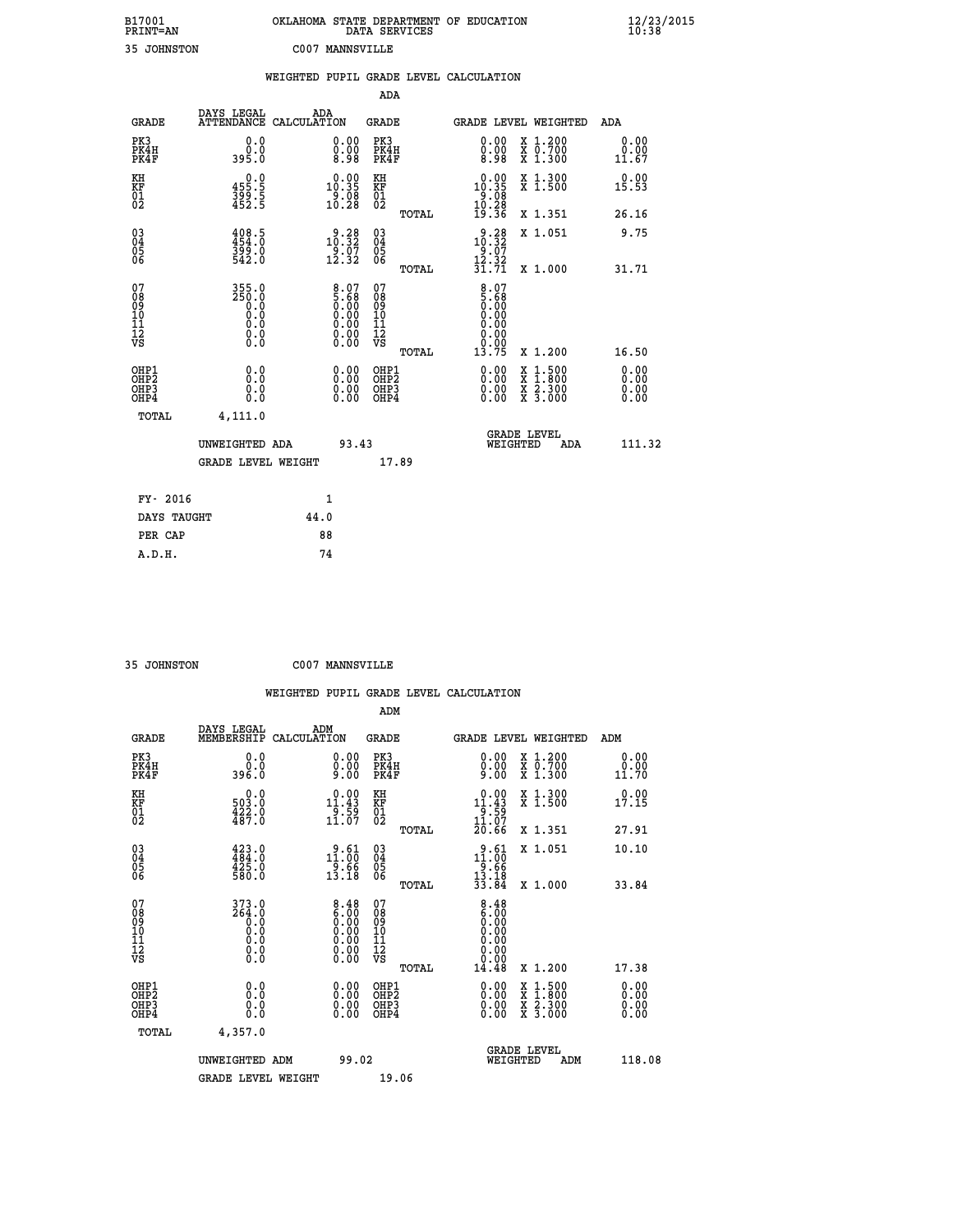|                        | OKLAHOMA STATE DEPARTMENT OF EDUCATION<br>DATA SERVICES |  |
|------------------------|---------------------------------------------------------|--|
| C <sub>010</sub> RAVTA |                                                         |  |

|  |     | WEIGHTED PUPIL GRADE LEVEL CALCULATION |
|--|-----|----------------------------------------|
|  | ADA |                                        |

| <b>GRADE</b>                                       | DAYS LEGAL<br><b>ATTENDANCE</b>                             | ADA<br>CALCULATION                                                                                                           | <b>GRADE</b>                             |       | GRADE LEVEL WEIGHTED                                                                                                                                                                                                                                                           |                                                                                          | ADA                  |
|----------------------------------------------------|-------------------------------------------------------------|------------------------------------------------------------------------------------------------------------------------------|------------------------------------------|-------|--------------------------------------------------------------------------------------------------------------------------------------------------------------------------------------------------------------------------------------------------------------------------------|------------------------------------------------------------------------------------------|----------------------|
| PK3<br>PK4H<br>PK4F                                | 0.0<br>0.0<br>0.0                                           | 0.00<br>0.00<br>0.00                                                                                                         | PK3<br>PK4H<br>PK4F                      |       | 0.00<br>0.00<br>0.00                                                                                                                                                                                                                                                           | X 1.200<br>X 0.700<br>X 1.300                                                            | 0.00<br>0.00<br>0.00 |
| KH<br>KF<br>01<br>02                               | $329.5$<br>$612.0$<br>$321.0$                               | $\begin{smallmatrix} 0.00\\ 8.24\\ 15.30\\ 8.03 \end{smallmatrix}$                                                           | KH<br>KF<br>01<br>02                     |       | $\begin{smallmatrix}&&0.00\\&8.24\\15.30\\&8.03\\23.33\end{smallmatrix}$                                                                                                                                                                                                       | X 1.300<br>X 1.500                                                                       | 0.00<br>12.36        |
|                                                    |                                                             |                                                                                                                              |                                          | TOTAL |                                                                                                                                                                                                                                                                                | X 1.351                                                                                  | 31.52                |
| $\begin{matrix} 03 \\ 04 \\ 05 \\ 06 \end{matrix}$ | 582.5<br>351.0<br>115.0<br>493.5                            | $\begin{array}{r} 14.56 \\[-4pt] 8.78 \\[-4pt] 2.88 \\[-4pt] 12.34 \end{array}$                                              | $\substack{03 \\ 04}$<br>05<br>06        |       | $\begin{smallmatrix} 14.56 \\ 8.78 \\ 2.88 \\ 12.34 \\ 24.00 \end{smallmatrix}$                                                                                                                                                                                                | X 1.051                                                                                  | 15.30                |
|                                                    |                                                             |                                                                                                                              |                                          | TOTAL |                                                                                                                                                                                                                                                                                | X 1.000                                                                                  | 24.00                |
| 07<br>08<br>09<br>11<br>11<br>12<br>VS             | $242.9$<br>$342.5$<br>$0.0$<br>$0.0$<br>$0.0$<br>$\S.$ $\S$ | $\begin{smallmatrix} 6.05\ 8.56\ 0.00\ 0.00\ 0.00 \end{smallmatrix}$<br>$\begin{smallmatrix} 0.00 \\ 0.00 \end{smallmatrix}$ | 07<br>08<br>09<br>11<br>11<br>12<br>VS   |       | $\begin{smallmatrix} 6.05\ 8.56\ 0.00 \end{smallmatrix}$<br>0.00<br>0.00<br>0.00                                                                                                                                                                                               |                                                                                          |                      |
|                                                    |                                                             |                                                                                                                              |                                          | TOTAL | 14.61                                                                                                                                                                                                                                                                          | X 1.200                                                                                  | 17.53                |
| OHP1<br>OHP2<br>OHP3<br>OH <sub>P4</sub>           | 0.0<br>0.0<br>0.0                                           | $0.00$<br>$0.00$<br>0.00                                                                                                     | OHP1<br>OHP <sub>2</sub><br>OHP3<br>OHP4 |       | $\begin{smallmatrix} 0.00 & 0.00 & 0.00 & 0.00 & 0.00 & 0.00 & 0.00 & 0.00 & 0.00 & 0.00 & 0.00 & 0.00 & 0.00 & 0.00 & 0.00 & 0.00 & 0.00 & 0.00 & 0.00 & 0.00 & 0.00 & 0.00 & 0.00 & 0.00 & 0.00 & 0.00 & 0.00 & 0.00 & 0.00 & 0.00 & 0.00 & 0.00 & 0.00 & 0.00 & 0.00 & 0.0$ | $\begin{smallmatrix} x & 1.500 \\ x & 1.800 \\ x & 2.300 \\ x & 3.000 \end{smallmatrix}$ | 0.00<br>0.00<br>0.00 |
| TOTAL                                              | 3,389.0                                                     |                                                                                                                              |                                          |       |                                                                                                                                                                                                                                                                                |                                                                                          |                      |
|                                                    | UNWEIGHTED ADA                                              | 84.74                                                                                                                        |                                          |       | WEIGHTED                                                                                                                                                                                                                                                                       | <b>GRADE LEVEL</b><br>ADA                                                                | 100.71               |
|                                                    | <b>GRADE LEVEL WEIGHT</b>                                   |                                                                                                                              |                                          | 15.97 |                                                                                                                                                                                                                                                                                |                                                                                          |                      |
| FY- 2016                                           |                                                             | $\mathbf{1}$                                                                                                                 |                                          |       |                                                                                                                                                                                                                                                                                |                                                                                          |                      |
| DAYS TAUGHT                                        |                                                             | 40.0                                                                                                                         |                                          |       |                                                                                                                                                                                                                                                                                |                                                                                          |                      |
| PER CAP                                            |                                                             | 90                                                                                                                           |                                          |       |                                                                                                                                                                                                                                                                                |                                                                                          |                      |

| 35 JOHNSTON | C010 RAVIA |
|-------------|------------|
|             |            |
|             |            |

B17001<br>PRINT=AN<br>35 JOHNSTON

|                                                      |                                                                          |                    |                                                                                               |                                                     |       | WEIGHTED PUPIL GRADE LEVEL CALCULATION                                                               |                                          |                      |  |
|------------------------------------------------------|--------------------------------------------------------------------------|--------------------|-----------------------------------------------------------------------------------------------|-----------------------------------------------------|-------|------------------------------------------------------------------------------------------------------|------------------------------------------|----------------------|--|
|                                                      |                                                                          |                    |                                                                                               | ADM                                                 |       |                                                                                                      |                                          |                      |  |
| <b>GRADE</b>                                         | DAYS LEGAL<br>MEMBERSHIP                                                 | ADM<br>CALCULATION |                                                                                               | <b>GRADE</b>                                        |       | GRADE LEVEL WEIGHTED                                                                                 |                                          | ADM                  |  |
| PK3<br>PK4H<br>PK4F                                  | 0.0<br>0.0<br>0.0                                                        |                    | 0.00<br>$\begin{smallmatrix} 0.00 \ 0.00 \end{smallmatrix}$                                   | PK3<br>PK4H<br>PK4F                                 |       | $\begin{smallmatrix} 0.00 \\ 0.00 \\ 0.00 \end{smallmatrix}$                                         | X 1.200<br>X 0.700<br>X 1.300            | 0.00<br>0.00<br>0.00 |  |
| KH<br>KF<br>01<br>02                                 | $\begin{smallmatrix} &0.0\,338.0\,638.0\,638.0\,324.0 \end{smallmatrix}$ |                    | $\begin{smallmatrix} 0.00\\ 8.45\\ 15.95\\ 18.10 \end{smallmatrix}$                           | KH<br>KF<br>01<br>02                                |       | $\begin{array}{c} 0.00 \\ 8.45 \\ 15.95 \\ 8.10 \\ 24.05 \end{array}$                                | X 1.300<br>X 1.500                       | 0.00<br>12.68        |  |
|                                                      |                                                                          |                    |                                                                                               |                                                     | TOTAL |                                                                                                      | X 1.351                                  | 32.49                |  |
| $\begin{matrix} 03 \\ 04 \\ 05 \\ 06 \end{matrix}$   | $\begin{smallmatrix} 606.0\\ 362.0\\ 120.0\\ 520.0 \end{smallmatrix}$    |                    | $\begin{array}{r} 15 \cdot 15 \\ 9 \cdot 05 \\ 3 \cdot 00 \\ 13 \cdot 00 \end{array}$         | $\begin{array}{c} 03 \\ 04 \\ 05 \\ 06 \end{array}$ |       | $\begin{array}{r} 15 \cdot 15 \\ 9 \cdot 05 \\ 3 \cdot 00 \\ 13 \cdot 00 \\ 25 \cdot 05 \end{array}$ | X 1.051                                  | 15.92                |  |
|                                                      |                                                                          |                    |                                                                                               |                                                     | TOTAL |                                                                                                      | X 1.000                                  | 25.05                |  |
| 07<br>0890112<br>1112<br>VS                          | $358.0$<br>$358.0$<br>$0.0$<br>$0.0$<br>$0.0$<br>$\S.$                   |                    | $\begin{smallmatrix} 6.35\ 8.95\ 0.00\ 0.00\ 0.00\ 0.00\ 0.00\ 0.00\ 0.00\ \end{smallmatrix}$ | 07<br>08<br>09<br>11<br>11<br>12<br>VS              |       | $\begin{smallmatrix} 6.35\ 8.95\ 0.00\ 0.00 \end{smallmatrix}$<br>0.00<br>0.00                       |                                          |                      |  |
|                                                      |                                                                          |                    |                                                                                               |                                                     | TOTAL | 15.30                                                                                                | X 1.200                                  | 18.36                |  |
| OHP1<br>OHP <sub>2</sub><br>OH <sub>P3</sub><br>OHP4 | 0.0<br>0.000                                                             |                    | $0.00$<br>$0.00$<br>0.00                                                                      | OHP1<br>OHP <sub>2</sub><br>OHP <sub>3</sub>        |       | 0.00<br>0.00<br>0.00                                                                                 | X 1:500<br>X 1:800<br>X 2:300<br>X 3:000 | 0.00<br>0.00<br>0.00 |  |
| TOTAL                                                | 3,520.0                                                                  |                    |                                                                                               |                                                     |       |                                                                                                      |                                          |                      |  |
|                                                      | UNWEIGHTED ADM                                                           |                    | 88.00                                                                                         |                                                     |       | WEIGHTED                                                                                             | <b>GRADE LEVEL</b><br>ADM                | 104.50               |  |
|                                                      | <b>GRADE LEVEL WEIGHT</b>                                                |                    |                                                                                               | 16.50                                               |       |                                                                                                      |                                          |                      |  |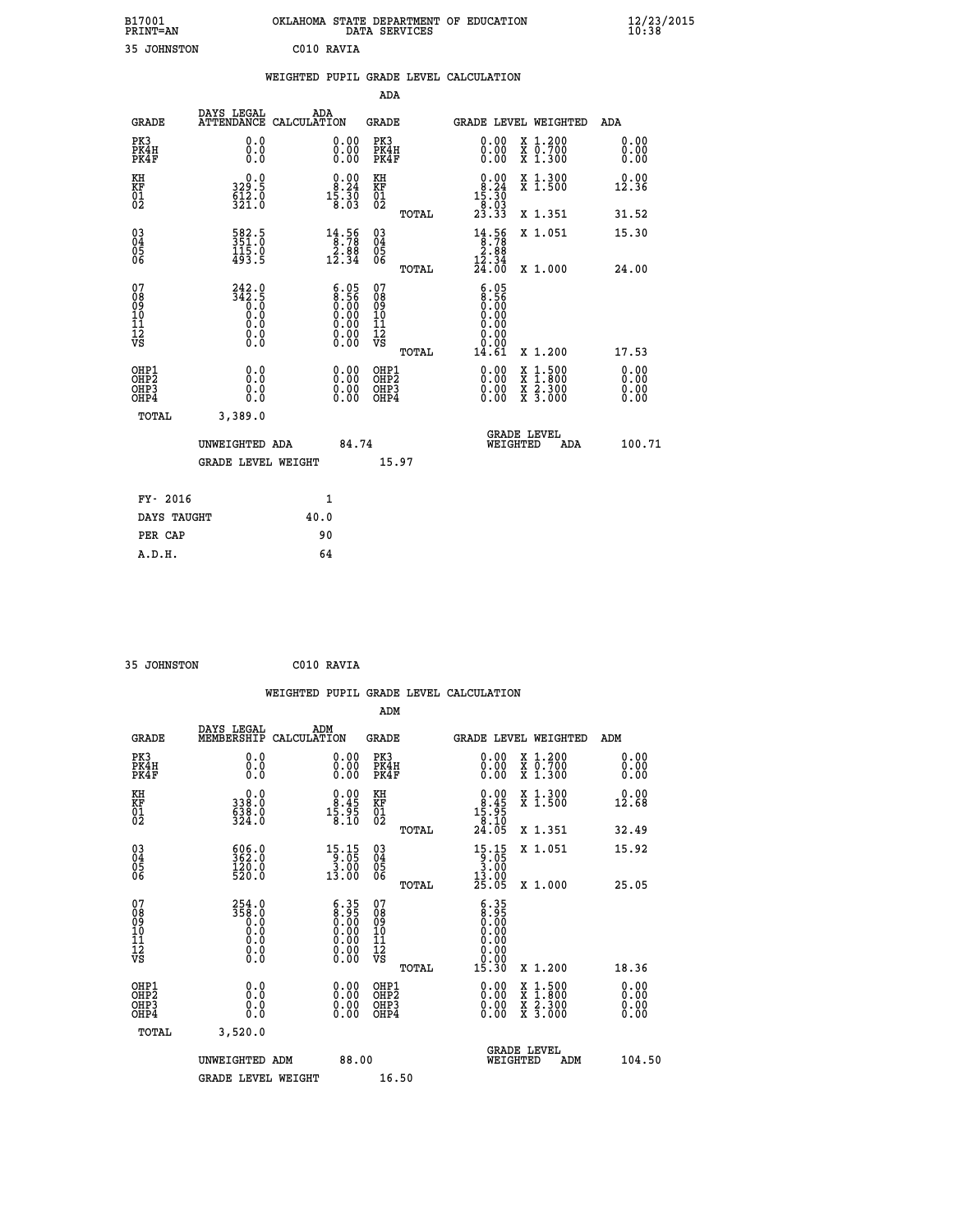| B17001          | OKLAHOMA STATE DEPARTMENT OF EDUCATION |
|-----------------|----------------------------------------|
| <b>PRINT=AN</b> | DATA SERVICES                          |
| 35 JOHNSTON     | <b>I002 MILL CREEK</b>                 |

|                                                                    |                                                                             |                    |                                                                                          |                                   |       | WEIGHTED PUPIL GRADE LEVEL CALCULATION                                                            |                                                                                                                                              |                              |
|--------------------------------------------------------------------|-----------------------------------------------------------------------------|--------------------|------------------------------------------------------------------------------------------|-----------------------------------|-------|---------------------------------------------------------------------------------------------------|----------------------------------------------------------------------------------------------------------------------------------------------|------------------------------|
|                                                                    |                                                                             |                    |                                                                                          | <b>ADA</b>                        |       |                                                                                                   |                                                                                                                                              |                              |
| <b>GRADE</b>                                                       | DAYS LEGAL<br><b>ATTENDANCE</b>                                             | ADA<br>CALCULATION |                                                                                          | <b>GRADE</b>                      |       |                                                                                                   | GRADE LEVEL WEIGHTED                                                                                                                         | ADA                          |
| PK3<br>PK4H<br>PK4F                                                | 0.0<br>0.0<br>232.0                                                         |                    | $\substack{0.00\\0.00\\5.95}$                                                            | PK3<br>PK4H<br>PK4F               |       | 0.00<br>$0.00$<br>5.95                                                                            | X 1.200<br>X 0.700<br>X 1.300                                                                                                                | 0.00<br>$\frac{0.00}{7.74}$  |
| KH<br>KF<br>01<br>02                                               | $\begin{smallmatrix} 0.0\\ 539.5\\ 375.5\\ 394.5 \end{smallmatrix}$         |                    | $\begin{smallmatrix} 0.00\\16.40\\9.63\\10.12 \end{smallmatrix}$                         | KH<br>KF<br>01<br>02              |       | $\begin{array}{r} 0.00 \\ 16.40 \\ 9.63 \\ 10.12 \\ 19.75 \end{array}$                            | X 1.300<br>X 1.500                                                                                                                           | 0.00<br>24.60                |
|                                                                    |                                                                             |                    |                                                                                          |                                   | TOTAL |                                                                                                   | X 1.351                                                                                                                                      | 26.68                        |
| $\begin{smallmatrix} 03 \\[-4pt] 04 \end{smallmatrix}$<br>Ŏ5<br>06 | 373.5<br>440.0<br>380.0<br>328.0                                            |                    | $11.28$<br>$11.28$<br>$9.74$<br>$8.41$                                                   | $\substack{03 \\ 04}$<br>Ŏ5<br>06 |       | $\begin{smallmatrix} 9.58\\ 11.28\\ 9.74\\ 8.41\\ 29.43 \end{smallmatrix}$                        | X 1.051                                                                                                                                      | 10.07                        |
|                                                                    |                                                                             |                    |                                                                                          |                                   | TOTAL |                                                                                                   | X 1.000                                                                                                                                      | 29.43                        |
| 07<br>0890112<br>1112<br>VS                                        | 346.0<br>343.0<br>642.5<br>649.0<br>$7\overline{13}\cdot 0$<br>515.0<br>0.0 |                    | $\begin{smallmatrix}8.87\\ 8.79\\ 16.47\\ 16.64\\ 18.28\\ 13.21\\ 0.00\end{smallmatrix}$ | 07<br>08901112<br>1112<br>VS      | TOTAL | $\begin{array}{r} 8.87 \\ 16.47 \\ 16.64 \\ 16.64 \\ 18.28 \\ 13.21 \\ 0.20 \end{array}$<br>82.26 | X 1.200                                                                                                                                      | 98.71                        |
| OHP1<br>OHP2<br>OH <sub>P3</sub><br>OH <sub>P4</sub>               | 0.0<br>Ō.Ō<br>0.0<br>0.0                                                    |                    | 0.00<br>$\begin{smallmatrix} 0.00 \ 0.00 \end{smallmatrix}$                              | OHP1<br>OHP2<br>OHP3<br>OHP4      |       | $0.00$<br>$0.00$<br>0.00                                                                          | $\begin{smallmatrix} \mathtt{X} & 1\cdot500 \\ \mathtt{X} & 1\cdot800 \\ \mathtt{X} & 2\cdot300 \\ \mathtt{X} & 3\cdot000 \end{smallmatrix}$ | 0.00<br>0.00<br>0.00<br>0.00 |
| TOTAL                                                              | 6,371.5                                                                     |                    |                                                                                          |                                   |       |                                                                                                   |                                                                                                                                              |                              |
|                                                                    | UNWEIGHTED ADA                                                              |                    | 163.37                                                                                   |                                   |       | WEIGHTED                                                                                          | <b>GRADE LEVEL</b><br>ADA                                                                                                                    | 197.23                       |
|                                                                    | <b>GRADE LEVEL WEIGHT</b>                                                   |                    |                                                                                          | 33.86                             |       |                                                                                                   |                                                                                                                                              |                              |
| FY- 2016                                                           |                                                                             | $\mathbf{1}$       |                                                                                          |                                   |       |                                                                                                   |                                                                                                                                              |                              |
| DAYS TAUGHT                                                        |                                                                             | 39.0               |                                                                                          |                                   |       |                                                                                                   |                                                                                                                                              |                              |
| PER CAP                                                            |                                                                             | 125                |                                                                                          |                                   |       |                                                                                                   |                                                                                                                                              |                              |

 **35 JOHNSTON I002 MILL CREEK**

|                                                    |                                                                   |                    |                                                                                        |                                              |       | WEIGHTED PUPIL GRADE LEVEL CALCULATION                                                                                                                                                                                                                                         |                                                                                                  |                      |        |
|----------------------------------------------------|-------------------------------------------------------------------|--------------------|----------------------------------------------------------------------------------------|----------------------------------------------|-------|--------------------------------------------------------------------------------------------------------------------------------------------------------------------------------------------------------------------------------------------------------------------------------|--------------------------------------------------------------------------------------------------|----------------------|--------|
|                                                    |                                                                   |                    |                                                                                        | ADM                                          |       |                                                                                                                                                                                                                                                                                |                                                                                                  |                      |        |
| <b>GRADE</b>                                       | DAYS LEGAL<br>MEMBERSHIP                                          | ADM<br>CALCULATION |                                                                                        | <b>GRADE</b>                                 |       | GRADE LEVEL WEIGHTED                                                                                                                                                                                                                                                           |                                                                                                  | ADM                  |        |
| PK3<br>PK4H<br>PK4F                                | 0.0<br>0.0<br>250.0                                               |                    | 0.00<br>$\begin{smallmatrix} 0.00 \ 6.41 \end{smallmatrix}$                            | PK3<br>PK4H<br>PK4F                          |       | $\begin{smallmatrix} 0.00 \\ 0.00 \\ 6.41 \end{smallmatrix}$                                                                                                                                                                                                                   | X 1.200<br>X 0.700<br>X 1.300                                                                    | 0.00<br>0.00<br>8.33 |        |
| KH<br>KF<br>01<br>02                               | $\begin{smallmatrix} &0.0\ 658.0\ 393.0\ 413.0 \end{smallmatrix}$ |                    | $\begin{smallmatrix} 0.00\\ 16.87\\ 10.98\\ 10.59 \end{smallmatrix}$                   | KH<br>KF<br>01<br>02                         |       | $\begin{smallmatrix} 0.00\\ 16.87\\ 10.08\\ 10.59\\ 20.67 \end{smallmatrix}$                                                                                                                                                                                                   | X 1.300<br>X 1.500                                                                               | 0.00<br>25.31        |        |
|                                                    |                                                                   |                    |                                                                                        |                                              | TOTAL |                                                                                                                                                                                                                                                                                | X 1.351                                                                                          | 27.93                |        |
| $\begin{matrix} 03 \\ 04 \\ 05 \\ 06 \end{matrix}$ | 383.0<br>463.0<br>390.0<br>336.0                                  |                    | $\begin{smallmatrix} 9.82\ 11.87\ 10.00\ 8.62 \end{smallmatrix}$                       | 03<br>04<br>05<br>06                         |       | $2,82$<br>11:87<br>$\frac{1}{8}$ .00                                                                                                                                                                                                                                           | X 1.051                                                                                          | 10.32                |        |
|                                                    |                                                                   |                    |                                                                                        |                                              | TOTAL | 30.49                                                                                                                                                                                                                                                                          | X 1.000                                                                                          | 30.49                |        |
| 07<br>0890112<br>1112<br>VS                        | 359.0<br>351.0<br>663.0<br>674.0<br>536.0<br>736.0<br>546.0       |                    | $\begin{array}{r} 9.21 \\ 9.00 \\ 17.00 \\ 17.28 \end{array}$<br>$\frac{18.87}{14.00}$ | 07<br>08<br>09<br>09<br>10<br>11<br>12<br>VS | TOTAL | $\frac{9.21}{2.00}$<br>17:00<br>17:28<br>$\begin{smallmatrix} 1 & 2 & 8 & 7 \\ 1 & 8 & 0 & 0 \\ 1 & 0 & 0 & 0 \\ 0 & 0 & 0 & 0 \\ 8 & 5 & 0 & 36 \end{smallmatrix}$                                                                                                            | X 1.200                                                                                          | 102.43               |        |
| OHP1<br>OHP2<br>OH <sub>P3</sub><br>OHP4           | 0.0<br>0.000                                                      |                    | $\begin{smallmatrix} 0.00 \ 0.00 \ 0.00 \ 0.00 \end{smallmatrix}$                      | OHP1<br>OHP2<br>OHP3<br>OHP4                 |       | $\begin{smallmatrix} 0.00 & 0.00 & 0.00 & 0.00 & 0.00 & 0.00 & 0.00 & 0.00 & 0.00 & 0.00 & 0.00 & 0.00 & 0.00 & 0.00 & 0.00 & 0.00 & 0.00 & 0.00 & 0.00 & 0.00 & 0.00 & 0.00 & 0.00 & 0.00 & 0.00 & 0.00 & 0.00 & 0.00 & 0.00 & 0.00 & 0.00 & 0.00 & 0.00 & 0.00 & 0.00 & 0.0$ | $\begin{smallmatrix} x & 1 & 500 \\ x & 1 & 800 \\ x & 2 & 300 \\ x & 3 & 000 \end{smallmatrix}$ | 0.00<br>0.00<br>0.00 |        |
| TOTAL                                              | 6,615.0                                                           |                    |                                                                                        |                                              |       |                                                                                                                                                                                                                                                                                |                                                                                                  |                      |        |
|                                                    | UNWEIGHTED ADM                                                    |                    | 169.62                                                                                 |                                              |       | WEIGHTED                                                                                                                                                                                                                                                                       | <b>GRADE LEVEL</b><br>ADM                                                                        |                      | 204.81 |
|                                                    | <b>GRADE LEVEL WEIGHT</b>                                         |                    |                                                                                        | 35.19                                        |       |                                                                                                                                                                                                                                                                                |                                                                                                  |                      |        |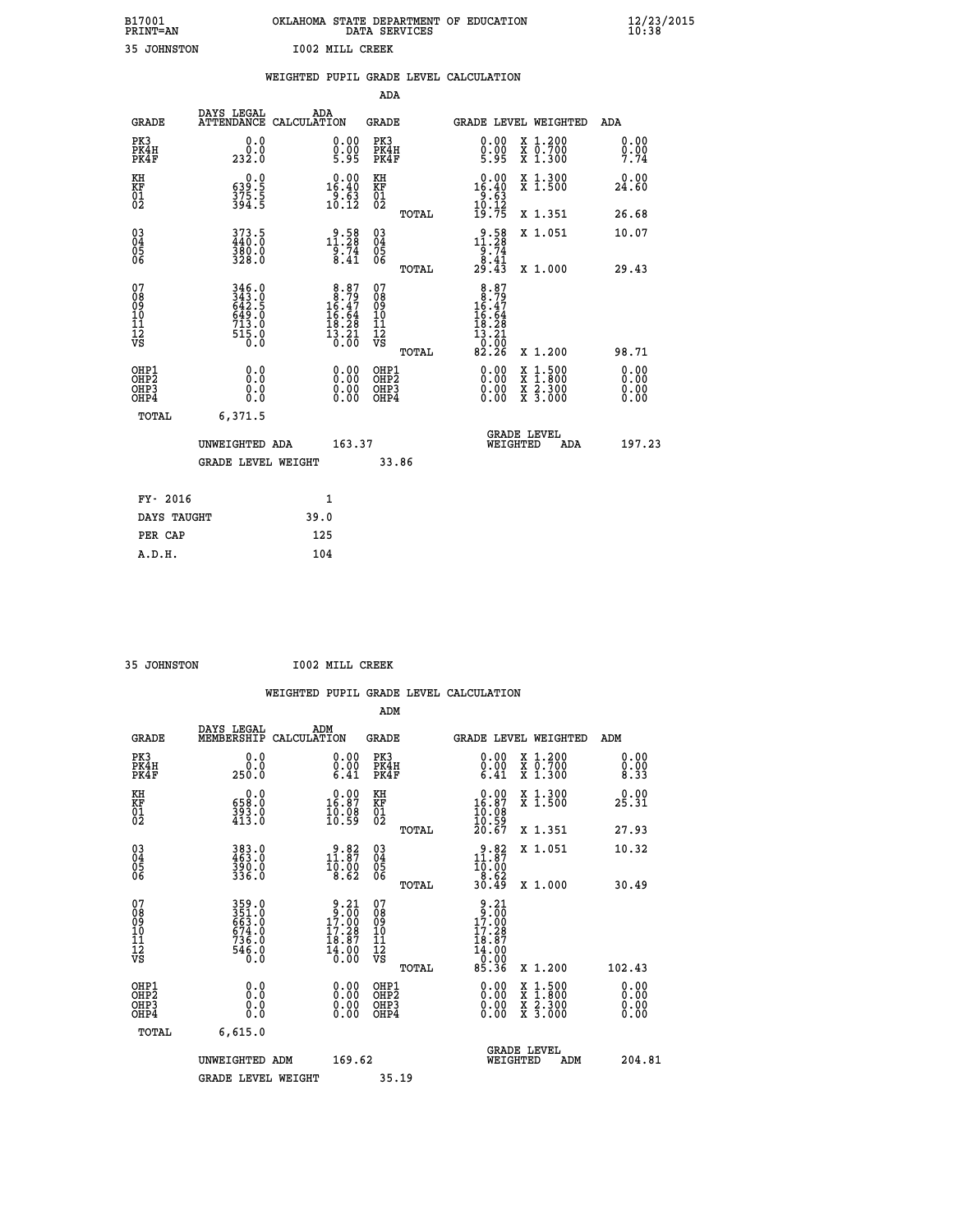| B17001          | OKLAHOMA STATE DEPARTMENT OF EDUCATION |
|-----------------|----------------------------------------|
| <b>PRINT=AN</b> | DATA SERVICES                          |
| 35 JOHNSTON     | I020 TISHOMINGO                        |

|                                          |                                                                                     | WEIGHTED PUPIL GRADE LEVEL CALCULATION                                   |                                         |       |                                                                                                    |                                          |                              |
|------------------------------------------|-------------------------------------------------------------------------------------|--------------------------------------------------------------------------|-----------------------------------------|-------|----------------------------------------------------------------------------------------------------|------------------------------------------|------------------------------|
|                                          |                                                                                     |                                                                          | <b>ADA</b>                              |       |                                                                                                    |                                          |                              |
| <b>GRADE</b>                             | DAYS LEGAL<br><b>ATTENDANCE</b>                                                     | ADA<br>CALCULATION                                                       | <b>GRADE</b>                            |       |                                                                                                    | GRADE LEVEL WEIGHTED                     | ADA                          |
| PK3<br>PK4H<br>PK4F                      | 254.0<br>1,491.5                                                                    | $\begin{smallmatrix} 6.20\ 0.00\ 36.38 \end{smallmatrix}$                | PK3<br>PK4H<br>PK4F                     |       | 6.20<br>Ŏ.ŌŎ<br>36.38                                                                              | X 1.200<br>X 0.700<br>X 1.300            | 7.44<br>0.00<br>47.29        |
| KH<br>KF<br>01<br>02                     | 0.0<br>3,184:0<br>3,053.0<br>3,380:5                                                | $77.66$<br>$74.46$<br>$82.45$                                            | KH<br>KF<br>01<br>02                    |       | $\begin{smallmatrix} &0.00\ 77.66\ 74.46\ 82.45\ 156.91\end{smallmatrix}$                          | X 1.300<br>X 1.500                       | 0.00<br>116.49               |
|                                          |                                                                                     |                                                                          |                                         | TOTAL |                                                                                                    | X 1.351                                  | 211.99                       |
| $^{03}_{04}$<br>Ŏ5<br>06                 | $2,976.0$<br>$2,438.0$<br>$3,211.0$<br>$2,687.0$                                    | $72.59$<br>$59.46$<br>$78.32$<br>$65.54$                                 | 03<br>04<br>05<br>06                    |       | $72.59$<br>59.46<br>78.32<br>65.54<br>203.32                                                       | X 1.051                                  | 76.29                        |
|                                          |                                                                                     |                                                                          |                                         | TOTAL |                                                                                                    | X 1.000                                  | 203.32                       |
| 07<br>08<br>09<br>101<br>112<br>VS       | $2,777.0$<br>$2,619.0$<br>$2,622.0$<br>$2,228.5$<br>$2,384.5$<br>$2,246.0$<br>$0.0$ | $67.73$<br>$63.88$<br>$63.95$<br>$54.35$<br>$58.16$<br>$54.78$<br>$0.00$ | 07<br>08<br>09<br>101<br>11<br>12<br>VS | TOTAL | $\begin{smallmatrix} 67.73\ 63.89\ 63.955\ 64.356\ 54.78\ 54.780\ 0.005\ 362.85 \end{smallmatrix}$ | X 1.200                                  | 435.42                       |
| OHP1<br>OHP2<br>OH <sub>P3</sub><br>OHP4 | 0.0<br>Ō.Ō<br>Ō.Ō                                                                   | 0.00<br>$\begin{smallmatrix} 0.00 \ 0.00 \end{smallmatrix}$              | OHP1<br>OHP2<br>OHP3<br>OHP4            |       | 0.00<br>0.00<br>0.00                                                                               | X 1:500<br>X 1:800<br>X 2:300<br>X 3:000 | 0.00<br>0.00<br>0.00<br>0.00 |
| TOTAL                                    | 37,552.0                                                                            |                                                                          |                                         |       |                                                                                                    |                                          |                              |
|                                          | UNWEIGHTED ADA                                                                      | 915.91                                                                   |                                         |       |                                                                                                    | GRADE LEVEL<br>WEIGHTED<br>ADA           | 1,098.24                     |
|                                          | <b>GRADE LEVEL WEIGHT</b>                                                           |                                                                          | 182.33                                  |       |                                                                                                    |                                          |                              |
| FY- 2016                                 |                                                                                     | $\mathbf{1}$                                                             |                                         |       |                                                                                                    |                                          |                              |
| DAYS TAUGHT                              |                                                                                     | 41.0                                                                     |                                         |       |                                                                                                    |                                          |                              |
| PER CAP                                  |                                                                                     | 75                                                                       |                                         |       |                                                                                                    |                                          |                              |

 **35 JOHNSTON I020 TISHOMINGO**

|  |     | WEIGHTED PUPIL GRADE LEVEL CALCULATION |
|--|-----|----------------------------------------|
|  | ADM |                                        |

| <b>GRADE</b>                                       | DAYS LEGAL<br>MEMBERSHIP                                                                 | ADM<br>CALCULATION                                                   | <b>GRADE</b>                                       |       |                                                                       |          | GRADE LEVEL WEIGHTED                                                                                                                      | ADM                          |  |
|----------------------------------------------------|------------------------------------------------------------------------------------------|----------------------------------------------------------------------|----------------------------------------------------|-------|-----------------------------------------------------------------------|----------|-------------------------------------------------------------------------------------------------------------------------------------------|------------------------------|--|
| PK3<br>PK4H<br>PK4F                                | 254.0<br>1,569.0                                                                         | 6.20<br>0.00<br>38.27                                                | PK3<br>PK4H<br>PK4F                                |       | 6.20<br>$\frac{0.00}{38.27}$                                          |          | X 1.200<br>X 0.700<br>X 1.300                                                                                                             | 7.44<br>0.00<br>49.75        |  |
| KH<br>KF<br>01<br>02                               | 0.0<br>3, 334:0<br>3, 156:0<br>3, 504:0                                                  | $\begin{smallmatrix} 0.00\\81.32\\76.98\\85.46\end{smallmatrix}$     | KH<br>KF<br>01<br>02                               |       | $0.00\n81.32\n76.98\n85.46\n162.44$                                   |          | X 1.300<br>X 1.500                                                                                                                        | 0.00<br>121.98               |  |
|                                                    |                                                                                          |                                                                      |                                                    | TOTAL |                                                                       |          | X 1.351                                                                                                                                   | 219.46                       |  |
| $\begin{matrix} 03 \\ 04 \\ 05 \\ 06 \end{matrix}$ | $\frac{3}{2}, \frac{064}{544}.0$<br>$\frac{3}{3}, \frac{331}{32}.0$<br>$\frac{2}{762}.0$ | $74.73$<br>62.05<br>81.24<br>67.37                                   | $\begin{matrix} 03 \\ 04 \\ 05 \\ 06 \end{matrix}$ |       | $74.73\n62.05\n81.24\n67.37\n210.66$                                  |          | X 1.051                                                                                                                                   | 78.54                        |  |
|                                                    |                                                                                          |                                                                      |                                                    | TOTAL |                                                                       |          | X 1.000                                                                                                                                   | 210.66                       |  |
| 07<br>08<br>09<br>101<br>11<br>12<br>VS            | $2,866.0$<br>$2,727.0$<br>$2,833.0$<br>$2,396.0$<br>$2,542.0$<br>$2,365.0$<br>$0.0$      | 69.90<br>66.51<br>69.10<br>69.44<br>58.44<br>62.00<br>57.68<br>50.00 | 07<br>08<br>09<br>11<br>11<br>12<br>VS             |       | 69.90<br>66.51<br>69.10<br>68.44<br>57.68<br>57.68<br>0.000<br>383.63 |          |                                                                                                                                           |                              |  |
|                                                    |                                                                                          |                                                                      |                                                    | TOTAL |                                                                       |          | X 1.200                                                                                                                                   | 460.36                       |  |
| OHP1<br>OHP2<br>OHP <sub>3</sub><br>OHP4           | 0.0<br>0.000                                                                             | $0.00$<br>$0.00$<br>0.00                                             | OHP1<br>OHP2<br>OHP <sub>3</sub><br>OHP4           |       | $0.00$<br>$0.00$<br>0.00                                              |          | $\begin{smallmatrix} \mathtt{X} & 1\cdot500\\ \mathtt{X} & 1\cdot800\\ \mathtt{X} & 2\cdot300\\ \mathtt{X} & 3\cdot000 \end{smallmatrix}$ | 0.00<br>0.00<br>0.00<br>0.00 |  |
| TOTAL                                              | 39,247.0                                                                                 |                                                                      |                                                    |       |                                                                       |          |                                                                                                                                           |                              |  |
|                                                    | UNWEIGHTED ADM                                                                           | 957.25                                                               |                                                    |       |                                                                       | WEIGHTED | <b>GRADE LEVEL</b><br>ADM                                                                                                                 | 1,148.19                     |  |
|                                                    | <b>GRADE LEVEL WEIGHT</b>                                                                |                                                                      | 190.94                                             |       |                                                                       |          |                                                                                                                                           |                              |  |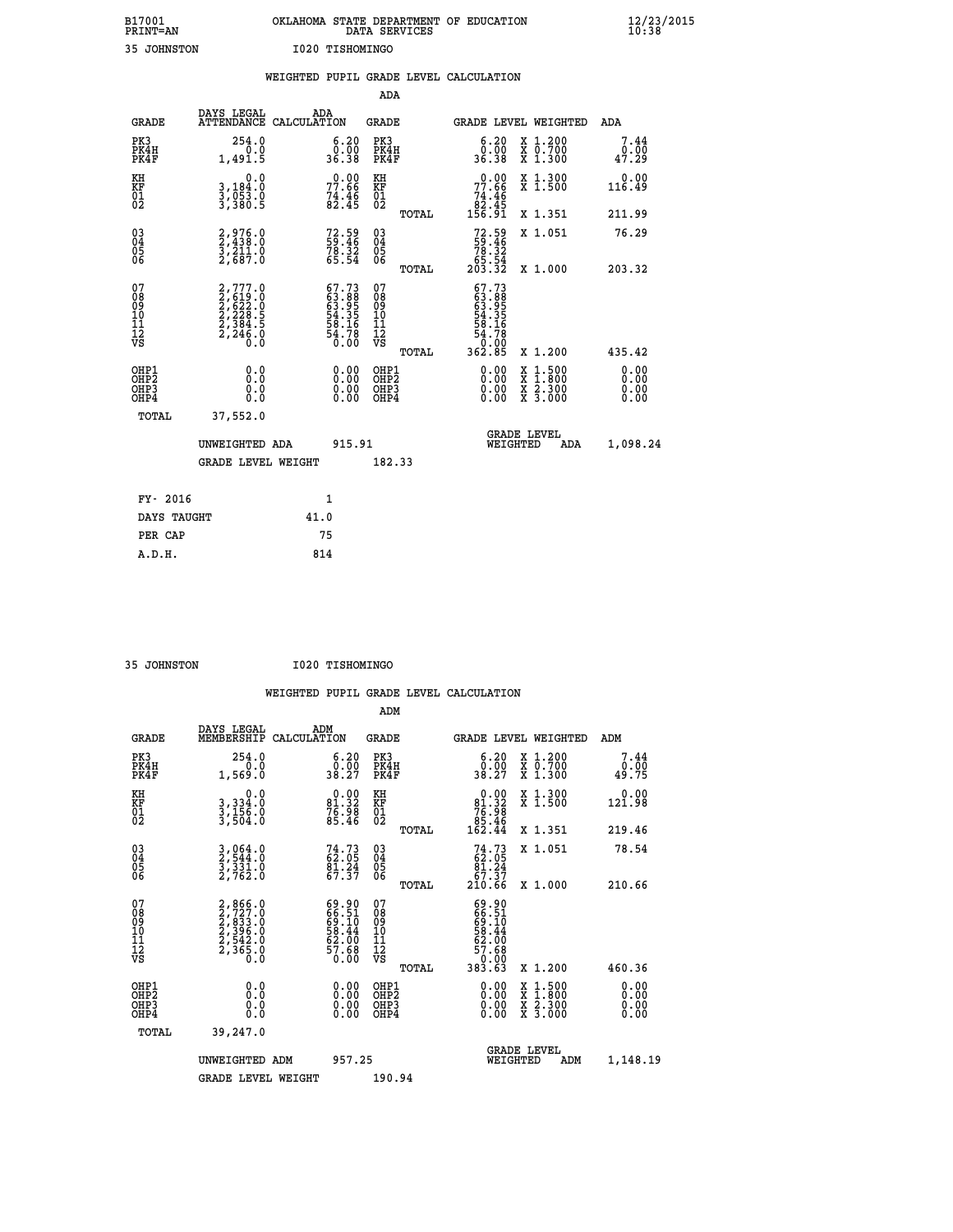| B17001<br><b>PRINT=AN</b> | OKLAHOMA STATE DEPARTMENT OF EDUCATION<br>DATA SERVICES | $\frac{12}{23}$ /2015 |
|---------------------------|---------------------------------------------------------|-----------------------|
| 35<br>JOHNSTON            | 1029 MILBURN                                            |                       |

|                                                      |                                                             | WEIGHTED PUPIL GRADE LEVEL CALCULATION                                                 |                                                     |       |                                                                                     |                                          |                       |
|------------------------------------------------------|-------------------------------------------------------------|----------------------------------------------------------------------------------------|-----------------------------------------------------|-------|-------------------------------------------------------------------------------------|------------------------------------------|-----------------------|
|                                                      |                                                             |                                                                                        | <b>ADA</b>                                          |       |                                                                                     |                                          |                       |
| <b>GRADE</b>                                         | DAYS LEGAL<br><b>ATTENDANCE</b>                             | ADA<br>CALCULATION                                                                     | <b>GRADE</b>                                        |       | GRADE LEVEL WEIGHTED                                                                |                                          | ADA                   |
| PK3<br>PK4H<br>PK4F                                  | 20.0<br>584.0                                               | $\begin{smallmatrix} 0.54\ 0.00\\ 15.78 \end{smallmatrix}$                             | PK3<br>PK4H<br>PK4F                                 |       | $\begin{smallmatrix} 0.54\ 0.00\\ 15.78 \end{smallmatrix}$                          | X 1.200<br>X 0.700<br>X 1.300            | 0.65<br>0.00<br>20.51 |
| KH<br>KF<br>01<br>02                                 | 0.0<br>888.0<br>601.0<br>404.5                              | $\begin{smallmatrix} 0.00\\24.00\\16.24\\10.93 \end{smallmatrix}$                      | KH<br>KF<br>01<br>02                                |       | $\begin{smallmatrix} 0.00\\24.00\\16.24\\10.93\\27.17 \end{smallmatrix}$            | X 1.300<br>X 1.500                       | 0.00<br>36.00         |
|                                                      |                                                             |                                                                                        |                                                     | TOTAL |                                                                                     | X 1.351                                  | 36.71                 |
| $^{03}_{04}$<br>Ŏ5<br>06                             | 555.5<br>282.0<br>$\frac{469.5}{551.0}$                     | $\begin{array}{c} 15 \cdot 01 \\ 7 \cdot 62 \\ 12 \cdot 69 \\ 14 \cdot 89 \end{array}$ | $\begin{array}{c} 03 \\ 04 \\ 05 \\ 06 \end{array}$ |       | $15.01$<br>7.62                                                                     | X 1.051                                  | 15.78                 |
|                                                      |                                                             |                                                                                        |                                                     | TOTAL | $\frac{12.69}{14.89}$<br>$\frac{35.20}{8}$                                          | X 1.000                                  | 35.20                 |
| 07<br>08<br>09<br>11<br>11<br>12<br>VS               | 331.0<br>563.0<br>560.5<br>460.5<br>550.0<br>550.0<br>423.5 | $\begin{smallmatrix}8.95\\15.22\\12.45\\15.72\\14.86\\11.45\\0.00\end{smallmatrix}$    | 07<br>08<br>09<br>101<br>11<br>12<br>VS             | TOTAL | $8.95$<br>$15.22$<br>$12.45$<br>$15.72$<br>$14.86$<br>$\frac{11.45}{0.00}$<br>78.65 | X 1.200                                  | 94.38                 |
| OHP1<br>OHP <sub>2</sub><br>OH <sub>P3</sub><br>OHP4 | 0.0<br>0.0<br>Ō.Ō                                           | 0.00<br>$\begin{smallmatrix} 0.00 \ 0.00 \end{smallmatrix}$                            | OHP1<br>OHP2<br>OHP3<br>OHP4                        |       | 0.00<br>0.00<br>0.00                                                                | X 1:500<br>X 1:800<br>X 2:300<br>X 3:000 | 0.00<br>0.00<br>0.00  |
| TOTAL                                                | 7,265.0                                                     |                                                                                        |                                                     |       |                                                                                     |                                          |                       |
|                                                      | UNWEIGHTED ADA                                              | 196.35                                                                                 |                                                     |       | WEIGHTED                                                                            | <b>GRADE LEVEL</b><br>ADA                | 239.23                |
|                                                      | <b>GRADE LEVEL WEIGHT</b>                                   |                                                                                        | 42.88                                               |       |                                                                                     |                                          |                       |
| FY- 2016                                             |                                                             | $\mathbf{1}$                                                                           |                                                     |       |                                                                                     |                                          |                       |
| DAYS TAUGHT                                          |                                                             | 37.0                                                                                   |                                                     |       |                                                                                     |                                          |                       |
| PER CAP                                              |                                                             | 79                                                                                     |                                                     |       |                                                                                     |                                          |                       |

| A.D.H. | __<br>167 |
|--------|-----------|
|        |           |

| 35 JOHNSTON | I029 MILBURN |
|-------------|--------------|

|                                                      |                                                                  | WEIGHTED PUPIL GRADE LEVEL CALCULATION                                                                                      |                                                     |       |                                                                                               |                                          |                               |
|------------------------------------------------------|------------------------------------------------------------------|-----------------------------------------------------------------------------------------------------------------------------|-----------------------------------------------------|-------|-----------------------------------------------------------------------------------------------|------------------------------------------|-------------------------------|
|                                                      |                                                                  |                                                                                                                             | ADM                                                 |       |                                                                                               |                                          |                               |
| <b>GRADE</b>                                         | DAYS LEGAL<br>MEMBERSHIP                                         | ADM<br>CALCULATION                                                                                                          | <b>GRADE</b>                                        |       |                                                                                               | GRADE LEVEL WEIGHTED                     | ADM                           |
| PK3<br>PK4H<br>PK4F                                  | 20.0<br>592.0                                                    | $\begin{smallmatrix} 0.54\ 0.00\ 16.00 \end{smallmatrix}$                                                                   | PK3<br>PK4H<br>PK4F                                 |       | $\begin{smallmatrix} 0.54\ 0.00\ 16.00 \end{smallmatrix}$                                     | X 1.200<br>X 0.700<br>X 1.300            | 0.65<br>0.00<br>20.80         |
| KH<br>KF<br>01<br>02                                 | $0.0$<br>$0.0$<br>$\frac{618.0}{421.0}$                          | $\begin{smallmatrix} 0.00\\24.51\\16.70\\11.38 \end{smallmatrix}$                                                           | KH<br>KF<br>01<br>02                                |       | $\begin{smallmatrix} 0.00\\24.51\\16.70\\11.38\\28.08 \end{smallmatrix}$                      | X 1.300<br>X 1.500                       | 0.00<br>36.77                 |
|                                                      |                                                                  |                                                                                                                             | TOTAL                                               |       |                                                                                               | X 1.351<br>X 1.051                       | 37.94<br>15.88                |
| $\begin{matrix} 03 \\ 04 \\ 05 \\ 06 \end{matrix}$   | 559.0<br>481.0<br>576.0                                          | $15.11$<br>7.76<br>$\frac{13.00}{15.57}$                                                                                    | $\begin{array}{c} 03 \\ 04 \\ 05 \\ 06 \end{array}$ | TOTAL | $15.11$<br>7.76<br>$\frac{13.00}{15.57}$<br>36.33                                             | X 1.000                                  | 36.33                         |
| 07<br>0890112<br>1112<br>VS                          | 333.0<br>588.0<br>480.0<br>591.0<br>571.0<br>$\frac{431.0}{0.0}$ | $\begin{array}{r} 9.00 \\[-4pt] 15.89 \\[-4pt] 12.97 \\[-4pt] 15.43 \\[-4pt] 15.43 \\[-4pt] 1.65 \\[-4pt] 0.00 \end{array}$ | 07<br>08901112<br>1112<br>VS                        | TOTAL | $\begin{array}{r} 9.00 \\ 15.997 \\ 12.977 \\ 15.435 \\ 11.650 \\ 0.001 \\ 80.91 \end{array}$ | X 1.200                                  | 97.09                         |
| OHP1<br>OHP <sub>2</sub><br>OH <sub>P3</sub><br>OHP4 | 0.0<br>0.000                                                     | $0.00$<br>$0.00$<br>0.00                                                                                                    | OHP1<br>OHP <sub>2</sub><br>OHP <sub>3</sub>        |       | 0.00<br>0.00<br>0.00                                                                          | X 1:500<br>X 1:800<br>X 2:300<br>X 3:000 | 0.00<br>Ō. ŌŌ<br>0.00<br>0.00 |
| TOTAL                                                | 7,455.0                                                          |                                                                                                                             |                                                     |       |                                                                                               |                                          |                               |
|                                                      | UNWEIGHTED ADM                                                   | 201.48                                                                                                                      |                                                     |       | WEIGHTED                                                                                      | <b>GRADE LEVEL</b><br>ADM                | 245.46                        |
|                                                      | <b>GRADE LEVEL WEIGHT</b>                                        |                                                                                                                             | 43.98                                               |       |                                                                                               |                                          |                               |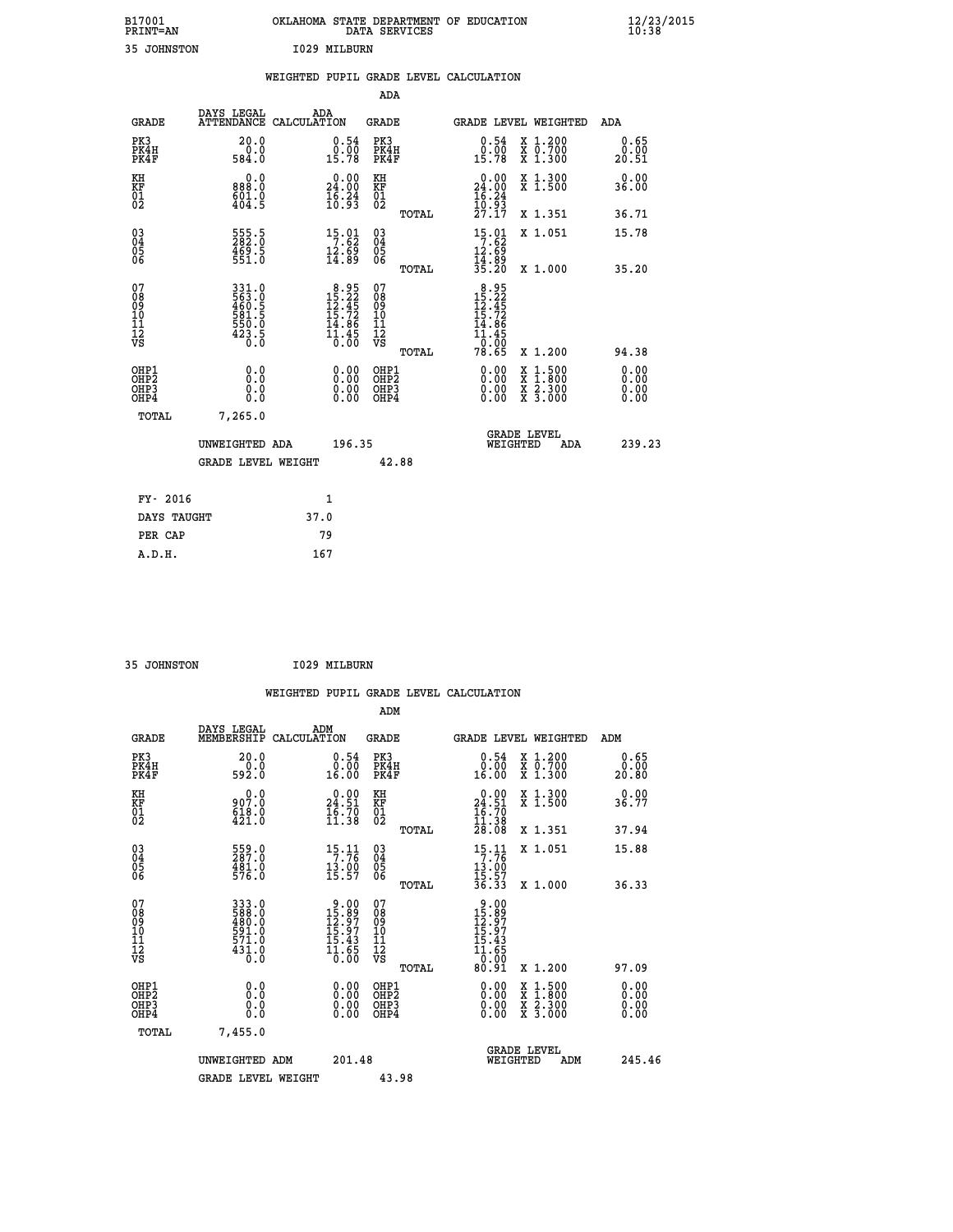| B17001<br><b>PRINT=AN</b> | OKLAHOMA STATE DEPARTMENT OF EDUCATION<br>DATA SERVICES |  |
|---------------------------|---------------------------------------------------------|--|
| 35 JOHNSTON               | I035 COLEMAN                                            |  |

|                                                                    |                                                             | WEIGHTED PUPIL GRADE LEVEL CALCULATION                                                                          |                                                     |       |                                                                                                 |                                                                                                                                           |                              |
|--------------------------------------------------------------------|-------------------------------------------------------------|-----------------------------------------------------------------------------------------------------------------|-----------------------------------------------------|-------|-------------------------------------------------------------------------------------------------|-------------------------------------------------------------------------------------------------------------------------------------------|------------------------------|
|                                                                    |                                                             |                                                                                                                 | <b>ADA</b>                                          |       |                                                                                                 |                                                                                                                                           |                              |
| <b>GRADE</b>                                                       | DAYS LEGAL                                                  | ADA<br>ATTENDANCE CALCULATION                                                                                   | GRADE                                               |       |                                                                                                 | GRADE LEVEL WEIGHTED                                                                                                                      | ADA                          |
| PK3<br>PK4H<br>PK4F                                                | 117.0<br>$\frac{-0.0}{300.5}$                               | $\begin{smallmatrix} 3.00\ 0.00\ 7.71 \end{smallmatrix}$                                                        | PK3<br>PK4H<br>PK4F                                 |       | 3.00<br>$\frac{0}{7}$ . $\frac{0}{7}$                                                           | X 1.200<br>X 0.700<br>X 1.300                                                                                                             | 3.60<br>0.00<br>10.02        |
| KH<br>KF<br>01<br>02                                               | 0.0<br>389.0<br>$\frac{490.0}{619.0}$                       | $\begin{smallmatrix} 0.00\\ 9.97\\ 12.56\\ 15.87 \end{smallmatrix}$                                             | KH<br>KF<br>01<br>02                                |       | $0.97$<br>$12.56$<br>$15.87$<br>$28.43$                                                         | X 1.300<br>X 1.500                                                                                                                        | 0.00<br>14.96                |
|                                                                    |                                                             |                                                                                                                 |                                                     | TOTAL |                                                                                                 | X 1.351                                                                                                                                   | 38.41                        |
| $\begin{smallmatrix} 03 \\[-4pt] 04 \end{smallmatrix}$<br>Ŏ5<br>06 | 439.5<br>230.5<br>271.5<br>598.0                            | $\begin{array}{r} 11.27 \\[-4pt] 5.91 \\[-4pt] 6.96 \\[-4pt] 15.33 \end{array}$                                 | $\begin{array}{c} 03 \\ 04 \\ 05 \\ 06 \end{array}$ |       | $\begin{array}{r} 11.27 \\[-4pt] 5.91 \\[-4pt] 6.96 \\[-4pt] 15.33 \\[-4pt] 28.20 \end{array}$  | X 1.051                                                                                                                                   | 11.84                        |
|                                                                    |                                                             |                                                                                                                 |                                                     | TOTAL |                                                                                                 | X 1.000                                                                                                                                   | 28.20                        |
| 07<br>08<br>09<br>11<br>11<br>12<br>VS                             | 304.0<br>496.0<br>576.0<br>576.0<br>609.0<br>674.0<br>754.5 | $\begin{smallmatrix}7\cdot79\\12\cdot72\\14\cdot77\\15\cdot62\\17\cdot28\\19\cdot35\\0\cdot00\end{smallmatrix}$ | 07<br>08<br>09<br>11<br>11<br>12<br>VS              | TOTAL | 7.79<br>$12.72$<br>$14.77$<br>$15.62$<br>$17.28$<br>$\frac{19}{0} \cdot \frac{35}{00}$<br>87.53 | X 1.200                                                                                                                                   | 105.04                       |
| OHP1<br>OHP2<br>OH <sub>P3</sub><br>OHP4                           | 0.0<br>0.0<br>0.0                                           | $\begin{smallmatrix} 0.00 \ 0.00 \ 0.00 \ 0.00 \end{smallmatrix}$                                               | OHP1<br>OHP2<br>OHP3<br>OHP4                        |       | $0.00$<br>$0.00$<br>0.00                                                                        | $\begin{smallmatrix} \mathtt{X} & 1\cdot500\\ \mathtt{X} & 1\cdot800\\ \mathtt{X} & 2\cdot300\\ \mathtt{X} & 3\cdot000 \end{smallmatrix}$ | 0.00<br>0.00<br>0.00<br>0.00 |
| TOTAL                                                              | 6,868.5                                                     |                                                                                                                 |                                                     |       |                                                                                                 |                                                                                                                                           |                              |
|                                                                    | UNWEIGHTED ADA                                              | 176.11                                                                                                          |                                                     |       | WEIGHTED                                                                                        | <b>GRADE LEVEL</b><br>ADA                                                                                                                 | 212.07                       |
|                                                                    | <b>GRADE LEVEL WEIGHT</b>                                   |                                                                                                                 | 35.96                                               |       |                                                                                                 |                                                                                                                                           |                              |
| FY- 2016                                                           |                                                             | $\mathbf{1}$                                                                                                    |                                                     |       |                                                                                                 |                                                                                                                                           |                              |
| DAYS TAUGHT                                                        |                                                             | 39.0                                                                                                            |                                                     |       |                                                                                                 |                                                                                                                                           |                              |
| PER CAP                                                            |                                                             | 81                                                                                                              |                                                     |       |                                                                                                 |                                                                                                                                           |                              |

 **A.D.H. 143**

 **35 JOHNSTON I035 COLEMAN**

|                                                    |                                                                     |                                                                                                                              |                                                     |       | WEIGHTED PUPIL GRADE LEVEL CALCULATION                                                            |                                          |                       |
|----------------------------------------------------|---------------------------------------------------------------------|------------------------------------------------------------------------------------------------------------------------------|-----------------------------------------------------|-------|---------------------------------------------------------------------------------------------------|------------------------------------------|-----------------------|
|                                                    |                                                                     |                                                                                                                              |                                                     | ADM   |                                                                                                   |                                          |                       |
| <b>GRADE</b>                                       | DAYS LEGAL<br>MEMBERSHIP                                            | ADM<br>CALCULATION                                                                                                           | <b>GRADE</b>                                        |       |                                                                                                   | GRADE LEVEL WEIGHTED                     | ADM                   |
| PK3<br>PK4H<br>PK4F                                | 117.0<br>$\frac{1}{312.0}$                                          | 3.00<br>$\begin{smallmatrix} 0.00\ 0.00 \end{smallmatrix}$                                                                   | PK3<br>PK4H<br>PK4F                                 |       | $\begin{smallmatrix} 3 & 0 & 0 \\ 0 & 0 & 0 \\ 8 & 0 & 0 \end{smallmatrix}$                       | X 1.200<br>X 0.700<br>X 1.300            | 3.60<br>0.00<br>10.40 |
| KH<br>KF<br>01<br>02                               | $\begin{smallmatrix} 0.0\\ 412.0\\ 518.0\\ 627.0 \end{smallmatrix}$ | $\begin{smallmatrix} 0.00\\ 10.56\\ 13.28\\ 16.08 \end{smallmatrix}$                                                         | KH<br>KF<br>01<br>02                                |       | $\begin{array}{r} 0.00 \\ 10.56 \\ 13.28 \\ 16.08 \\ 29.36 \end{array}$                           | X 1.300<br>X 1.500                       | 0.00<br>15.84         |
|                                                    |                                                                     |                                                                                                                              |                                                     | TOTAL |                                                                                                   | X 1.351                                  | 39.67                 |
| $\begin{matrix} 03 \\ 04 \\ 05 \\ 06 \end{matrix}$ | $448.0$<br>$237.0$<br>$273.0$<br>$604.0$                            | $11.49\n6.08\n7.00\n15.49$                                                                                                   | $\begin{array}{c} 03 \\ 04 \\ 05 \\ 06 \end{array}$ |       | $11.49$<br>$6.08$<br>$7.00$<br>$\frac{15.49}{28.57}$                                              | X 1.051                                  | 12.08                 |
|                                                    |                                                                     |                                                                                                                              |                                                     | TOTAL |                                                                                                   | X 1.000                                  | 28.57                 |
| 07<br>0890112<br>1112<br>VS                        | 312.0<br>507.0<br>585.0<br>524.0<br>624.0<br>688.0<br>778.0         | $\begin{array}{r} 8.00 \\[-4pt] 13.00 \\[-4pt] 15.00 \\[-4pt] 16.00 \\[-4pt] 17.64 \\[-4pt] 19.95 \\[-4pt] 0.00 \end{array}$ | 07<br>08901112<br>1112<br>VS                        | TOTAL | $\begin{array}{r} 8.00 \\ 13.00 \\ 15.00 \\ 16.00 \\ 17.64 \\ 19.95 \\ 0.00 \\ 89.59 \end{array}$ | X 1.200                                  | 107.51                |
| OHP1                                               |                                                                     |                                                                                                                              | OHP1                                                |       |                                                                                                   |                                          | 0.00                  |
| OHP <sub>2</sub><br>OH <sub>P3</sub><br>OHP4       | 0.0<br>0.000                                                        | $0.00$<br>$0.00$<br>0.00                                                                                                     | OHP <sub>2</sub><br>OHP <sub>3</sub>                |       | 0.00<br>0.00<br>0.00                                                                              | X 1:500<br>X 1:800<br>X 2:300<br>X 3:000 | 0.00<br>0.00<br>0.00  |
| TOTAL                                              | 7.042.0                                                             |                                                                                                                              |                                                     |       |                                                                                                   |                                          |                       |
|                                                    | UNWEIGHTED ADM                                                      |                                                                                                                              | 180.57                                              |       | WEIGHTED                                                                                          | <b>GRADE LEVEL</b><br>ADM                | 217.67                |
|                                                    | <b>GRADE LEVEL WEIGHT</b>                                           |                                                                                                                              |                                                     | 37.10 |                                                                                                   |                                          |                       |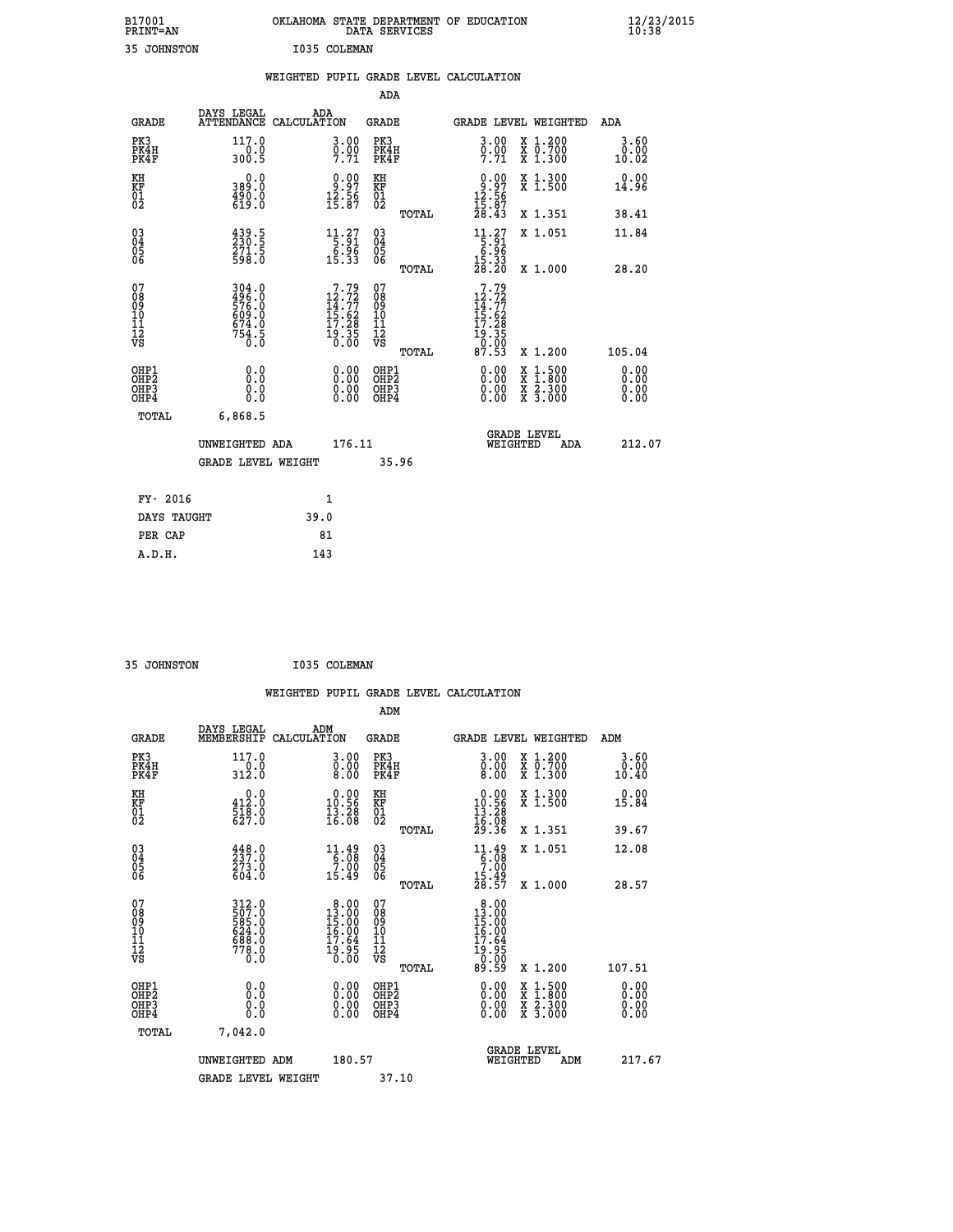| B17001<br><b>PRINT=AN</b> | OKLAHOMA STATE DEPARTMENT OF EDUCATION<br>DATA SERVICES | $\frac{12}{23}$ /2015 |
|---------------------------|---------------------------------------------------------|-----------------------|
| 35 JOHNSTON               | I037<br>WAPANUCKA                                       |                       |

|                                                                    |                              |                                                             |      |                                                                                      |                                        |       | WEIGHTED PUPIL GRADE LEVEL CALCULATION                                    |                                |                              |
|--------------------------------------------------------------------|------------------------------|-------------------------------------------------------------|------|--------------------------------------------------------------------------------------|----------------------------------------|-------|---------------------------------------------------------------------------|--------------------------------|------------------------------|
|                                                                    |                              |                                                             |      |                                                                                      | <b>ADA</b>                             |       |                                                                           |                                |                              |
|                                                                    | <b>GRADE</b>                 | DAYS LEGAL<br>ATTENDANCE CALCULATION                        | ADA  |                                                                                      | <b>GRADE</b>                           |       |                                                                           | GRADE LEVEL WEIGHTED           | ADA                          |
|                                                                    | PK3<br>PK4H<br>PK4F          | 185.0<br>$\frac{0.0}{636.0}$                                |      | $\begin{smallmatrix}5.00\0.00\\17.19\end{smallmatrix}$                               | PK3<br>PK4H<br>PK4F                    |       | 5.00<br>0.00<br>17.19                                                     | X 1.200<br>X 0.700<br>X 1.300  | 6.00<br>0.00<br>22.35        |
| KH<br>KF<br>01<br>02                                               |                              | 0.0<br>398:5<br>788:5<br>583:5                              |      | $10.00$<br>10.77<br>$\frac{21}{15}$ : $\frac{31}{7}$                                 | KH<br>KF<br>01<br>02                   |       | $0.00$<br>10.77<br>$\frac{21}{15}$ : 31<br>$\frac{7}{37}$ . 08            | X 1.300<br>X 1.500             | 0.00<br>16.16                |
|                                                                    |                              |                                                             |      |                                                                                      |                                        | TOTAL |                                                                           | X 1.351                        | 50.10                        |
| $\begin{smallmatrix} 03 \\[-4pt] 04 \end{smallmatrix}$<br>Ŏ5<br>06 |                              | 612.0<br>$1,\frac{048}{762}.\frac{0}{5}$                    |      | $\frac{16.54}{18.24}$<br>28.32<br>20.61                                              | $\substack{03 \\ 04}$<br>Ŏ5<br>06      |       | $16.54$<br>$18.24$<br>$\frac{28.32}{20.61}$<br>67.17                      | X 1.051                        | 17.38                        |
|                                                                    |                              |                                                             |      |                                                                                      |                                        | TOTAL |                                                                           | X 1.000                        | 67.17                        |
| 07<br>08<br>09<br>101<br>112<br>VS                                 |                              | 291.0<br>862.5<br>524.0<br>534.5<br>534.5<br>481.5<br>540.0 |      | $\begin{smallmatrix}7.86\\23.31\\14.16\\14.13\\13.01\\14.59\\16.00\end{smallmatrix}$ | 07<br>08<br>09<br>11<br>11<br>12<br>VS | TOTAL | 7.86<br>23:31<br>14:16<br>14:13<br>13:01<br>$\frac{14.59}{0.00}$<br>87.06 | X 1.200                        | 104.47                       |
|                                                                    | OHP1<br>OHP2<br>OHP3<br>OHP4 | 0.0<br>0.0<br>Ō.Ō                                           |      | 0.00<br>$\begin{smallmatrix} 0.00 \ 0.00 \end{smallmatrix}$                          | OHP1<br>OHP2<br>OHP3<br>OHP4           |       | 0.00<br>0.00<br>0.00                                                      | X 1:500<br>X 2.300<br>X 3.000  | 0.00<br>0.00<br>0.00<br>0.00 |
|                                                                    | <b>TOTAL</b>                 | 8,922.5                                                     |      |                                                                                      |                                        |       |                                                                           |                                |                              |
|                                                                    |                              | UNWEIGHTED ADA                                              |      | 240.81                                                                               |                                        |       |                                                                           | GRADE LEVEL<br>WEIGHTED<br>ADA | 283.63                       |
|                                                                    |                              | <b>GRADE LEVEL WEIGHT</b>                                   |      |                                                                                      | 42.82                                  |       |                                                                           |                                |                              |
|                                                                    | FY- 2016                     |                                                             |      | $\mathbf{1}$                                                                         |                                        |       |                                                                           |                                |                              |
|                                                                    | DAYS TAUGHT                  |                                                             | 37.0 |                                                                                      |                                        |       |                                                                           |                                |                              |
|                                                                    | PER CAP                      |                                                             |      | 97                                                                                   |                                        |       |                                                                           |                                |                              |

 **35 JOHNSTON I037 WAPANUCKA**

 **WEIGHTED PUPIL GRADE LEVEL CALCULATION ADM DAYS LEGAL ADM GRADE MEMBERSHIP CALCULATION GRADE GRADE LEVEL WEIGHTED ADM PK3 185.0 5.00 PK3 5.00 X 1.200 6.00 PK4H 0.0 0.00 PK4H 0.00 X 0.700 0.00 PK4F 680.0 18.38 PK4F 18.38 X 1.300 23.89 KH 0.0 0.00 KH 0.00 X 1.300 0.00 KF 415.0 11.22 KF 11.22 X 1.500 16.83 01 800.0 21.62 01 21.62**  $\frac{02}{2}$  600.0 16.22 02 <sub>nomas</sub> 16.22  **TOTAL 37.84 X 1.351 51.12 03 645.0 17.43 03 17.43 X 1.051 18.32 04 703.0 19.00 04 19.00 05 1,080.0 29.19 05 29.19 06 788.0 21.30 06 21.30 TOTAL 69.49 X 1.000 69.49 07 309.0 8.35 07 8.35**  $98$   $822.9$   $24.11$   $98$   $24.11$  **09 555.0 15.00 09 15.00 10 557.0 14.73 10 14.73 11 505.0 13.65 11 13.65 12 555.0 15.00 12 15.00 VS** 0.0 0.00 VS 0.00 0.00 **109.0**<br> **109.0**<br> **109.0**<br> **109.9**<br> **109.00**<br> **109.00**<br> **109.00**<br> **109.00**<br> **109.00**<br> **109.00**<br> **109.00**<br> **109.01**<br> **109.00**<br> **109.00**<br> **109.00**<br> **109.00**<br> **109.00**<br> **109.00**<br> **109.00**<br> **109.00**<br> **109.00**<br> **109.00**<br> **109.0 OHP1 0.0 0.00 OHP1 0.00 X 1.500 0.00 OHP2 0.0 0.00 OHP2 0.00 X 1.800 0.00 OHP3 0.0 0.00 OHP3 0.00 X 2.300 0.00 OHP4 0.0 0.00 OHP4 0.00 X 3.000 0.00 TOTAL 9,269.0 GRADE LEVEL UNWEIGHTED ADM 250.20 WEIGHTED ADM 294.66** GRADE LEVEL WEIGHT 44.46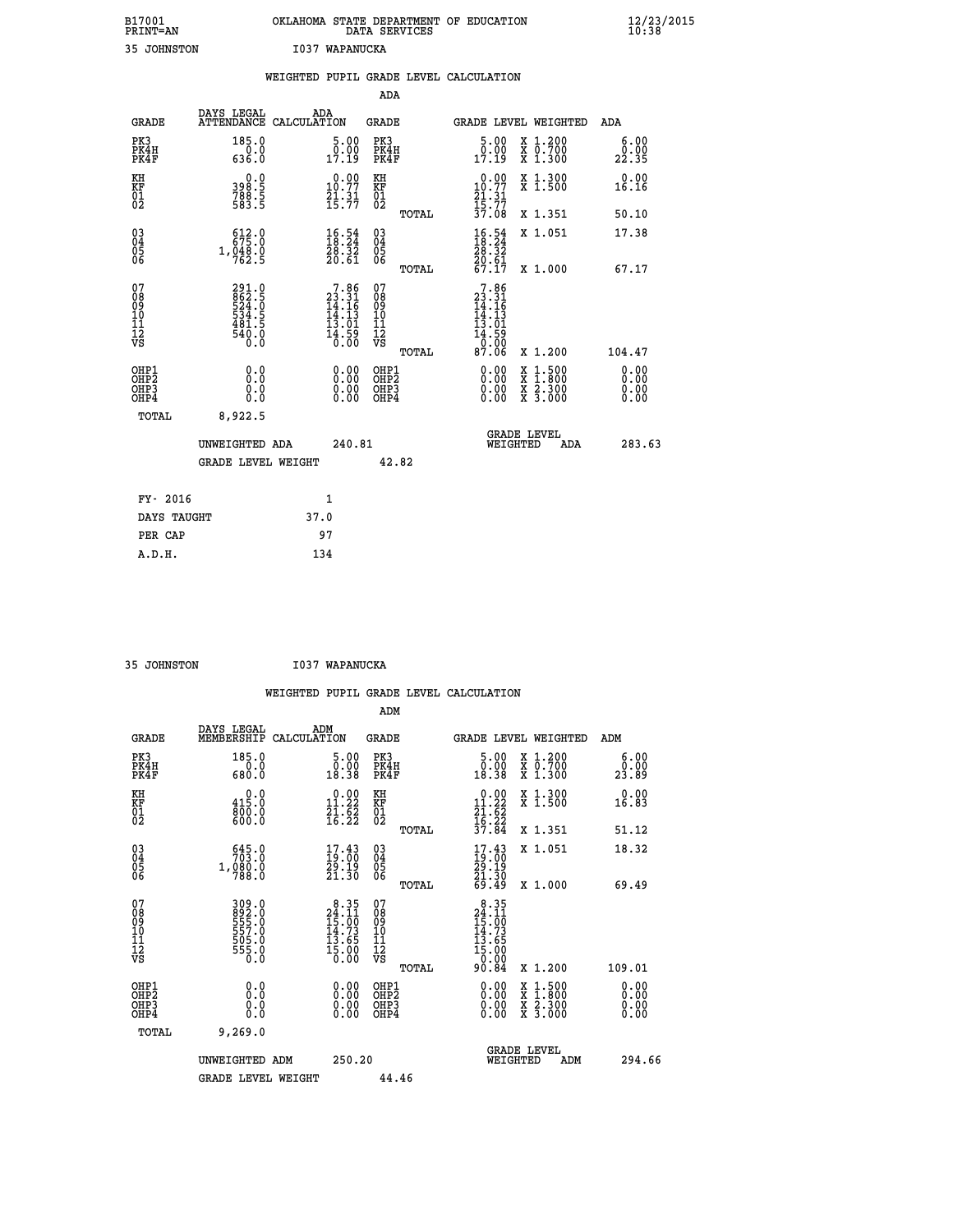| 7001<br>INT=AN | OKLAHOMA STATE DEPARTMENT OF EDUCATION<br>DATA SERVICES |  |
|----------------|---------------------------------------------------------|--|
| JOHNSTON       | COUNTY TOTALS                                           |  |

 **B17001<br>PRINT=AN** 

 **B17001 OKLAHOMA STATE DEPARTMENT OF EDUCATION 12/23/2015**

|                                              |                                                                                                                                                            | WEIGHTED PUPIL GRADE LEVEL CALCULATION                                                                  |                                                  |                                                                                                                                                                                                                                                                                                                                                                                                                             |                              |
|----------------------------------------------|------------------------------------------------------------------------------------------------------------------------------------------------------------|---------------------------------------------------------------------------------------------------------|--------------------------------------------------|-----------------------------------------------------------------------------------------------------------------------------------------------------------------------------------------------------------------------------------------------------------------------------------------------------------------------------------------------------------------------------------------------------------------------------|------------------------------|
|                                              |                                                                                                                                                            |                                                                                                         | ADA                                              |                                                                                                                                                                                                                                                                                                                                                                                                                             |                              |
| <b>GRADE</b>                                 | DAYS LEGAL                                                                                                                                                 | ADA<br>ATTENDANCE CALCULATION                                                                           | <b>GRADE</b>                                     | GRADE LEVEL WEIGHTED                                                                                                                                                                                                                                                                                                                                                                                                        | ADA                          |
| PK3<br>PK4H<br>PK4F                          | 576.0<br>0.0<br>3,639.0                                                                                                                                    | $\begin{smallmatrix} 14.74\ 0.00 \ 91.99 \end{smallmatrix}$                                             | PK3<br>PK4H<br>PK4F                              | 14.74<br>X 1.200<br>X 0.700<br>X 1.300<br>0:00<br>199∶9                                                                                                                                                                                                                                                                                                                                                                     | 17.69<br>0.00<br>119.58      |
| KH<br>KF<br>01<br>02                         | 0.0<br>$\begin{smallmatrix} 6,284.0 \ 6,319.5 \ 6,155.5 \end{smallmatrix}$                                                                                 | $0.00$<br>157.39<br>$\frac{158}{153.45}$                                                                | KH<br>KF<br>01<br>02                             | X 1.300<br>X 1.500<br>$0.00$<br>157.39<br>$\frac{156}{153}$ $\frac{58}{312}$                                                                                                                                                                                                                                                                                                                                                | 0.00<br>236.10               |
|                                              |                                                                                                                                                            |                                                                                                         | TOTAL                                            | X 1.351                                                                                                                                                                                                                                                                                                                                                                                                                     | 421.57                       |
| $^{03}_{04}$<br>Ŏ5<br>06                     | 5,947.5<br>4,870.5<br>5,894.0<br>5,962.0                                                                                                                   | 148.83<br>121.61<br>147.98<br>149.44                                                                    | $\substack{03 \\ 04}$<br>$\frac{05}{06}$         | 148.83<br>121.61<br>147.98<br>X 1.051                                                                                                                                                                                                                                                                                                                                                                                       | 575.44                       |
|                                              |                                                                                                                                                            |                                                                                                         | TOTAL                                            | 149.44<br>419.03<br>X 1.000                                                                                                                                                                                                                                                                                                                                                                                                 | 419.03                       |
| 07<br>08<br>09<br>01<br>11<br>11<br>12<br>VS | $\begin{smallmatrix} 4\,,\,646\,,\,0\\ 5\,,\,476\,,\,0\\ 4\,,\,825\,,\,0\\ 4\,,\,602\,,\,5\\ 4\,,\,803\,,\,0\\ 4\,,\,479\,,\,0\\ 0\,,\,0\end{smallmatrix}$ | $115.32$<br>$138.16$<br>$121.80$<br>$116.46$<br>$\begin{array}{c} 121.59 \\ 113.38 \\ 0.00 \end{array}$ | 07<br>08<br>09<br>101<br>11<br>12<br>VS<br>TOTAL | $115.32$<br>$138.16$<br>$121.80$<br>$115.46$<br>$\begin{array}{c} 111.59 \\ 121.59 \\ 113.38 \\ 0.00 \\ 726.71 \end{array}$<br>X 1.200                                                                                                                                                                                                                                                                                      | 872.05                       |
| OHP1<br>OH <sub>P</sub> 2<br>OHP3<br>OHP4    | 0.0<br>0.000                                                                                                                                               | $\begin{smallmatrix} 0.00 \ 0.00 \ 0.00 \ 0.00 \end{smallmatrix}$                                       | OHP1<br>OHP <sub>2</sub><br>OHP3<br>OHP4         | $\begin{smallmatrix} 0.00 & 0.00 & 0.00 & 0.00 & 0.00 & 0.00 & 0.00 & 0.00 & 0.00 & 0.00 & 0.00 & 0.00 & 0.00 & 0.00 & 0.00 & 0.00 & 0.00 & 0.00 & 0.00 & 0.00 & 0.00 & 0.00 & 0.00 & 0.00 & 0.00 & 0.00 & 0.00 & 0.00 & 0.00 & 0.00 & 0.00 & 0.00 & 0.00 & 0.00 & 0.00 & 0.0$<br>$\begin{smallmatrix} \mathtt{X} & 1\cdot500\\ \mathtt{X} & 1\cdot800\\ \mathtt{X} & 2\cdot300\\ \mathtt{X} & 3\cdot000 \end{smallmatrix}$ | 0.00<br>0.00<br>0.00<br>0.00 |
| TOTAL                                        | 74,479.5                                                                                                                                                   |                                                                                                         |                                                  |                                                                                                                                                                                                                                                                                                                                                                                                                             |                              |
|                                              | UNWEIGHTED ADA                                                                                                                                             | 1,870.72                                                                                                |                                                  | <b>GRADE LEVEL</b><br>WEIGHTED                                                                                                                                                                                                                                                                                                                                                                                              | 2,242.43<br>ADA              |
|                                              | <b>GRADE LEVEL WEIGHT</b>                                                                                                                                  |                                                                                                         | 371.71                                           |                                                                                                                                                                                                                                                                                                                                                                                                                             |                              |
| FY- 2016                                     |                                                                                                                                                            | $\mathbf{1}$                                                                                            |                                                  |                                                                                                                                                                                                                                                                                                                                                                                                                             |                              |
| DAYS TAUGHT                                  |                                                                                                                                                            | 277.0                                                                                                   |                                                  |                                                                                                                                                                                                                                                                                                                                                                                                                             |                              |
| PER CAP                                      |                                                                                                                                                            | 635                                                                                                     |                                                  |                                                                                                                                                                                                                                                                                                                                                                                                                             |                              |

 **JOHNSTON COUNTY TOTALS**

 **A.D.H. 1,500**

 **ADM**

|  |  | WEIGHTED PUPIL GRADE LEVEL CALCOLATION |
|--|--|----------------------------------------|
|  |  |                                        |

| <b>GRADE</b>                                         | DAYS LEGAL                                                                                       | ADM<br>MEMBERSHIP CALCULATION                                                        | <b>GRADE</b>                                  |       | <b>GRADE LEVEL WEIGHTED</b>                                                                                                       |                                          | ADM                       |
|------------------------------------------------------|--------------------------------------------------------------------------------------------------|--------------------------------------------------------------------------------------|-----------------------------------------------|-------|-----------------------------------------------------------------------------------------------------------------------------------|------------------------------------------|---------------------------|
| PK3<br>PK4H<br>PK4F                                  | 576.0<br>0.0<br>3,799.0                                                                          | 14.74<br>_0.00<br>96.06                                                              | PK3<br>PK4H<br>PK4F                           |       | 14.74<br>$96.00$<br>96.06                                                                                                         | X 1.200<br>X 0.700<br>X 1.300            | 17.69<br>$0.00$<br>124.87 |
| KH<br>KF<br>01<br>02                                 | 0.0<br>6,567:0<br>6,545:0<br>6,376:0                                                             | $0.00$<br>164.36<br>$\frac{164.20}{158.90}$                                          | KH<br>KF<br>$\overline{01}$                   |       | $0.00$<br>164.36<br>$\frac{164.20}{158.90}$<br>323.10                                                                             | X 1.300<br>X 1.500                       | 0.00<br>246.56            |
|                                                      |                                                                                                  |                                                                                      |                                               | TOTAL |                                                                                                                                   | X 1.351                                  | 436.52                    |
| $\begin{matrix} 03 \\ 04 \\ 05 \\ 06 \end{matrix}$   | $\begin{smallmatrix} 6 & 128 & 0 \\ 5 & 080 & 0 \\ 6 & 100 & 0 \\ 6 & 166 & 0 \end{smallmatrix}$ | $\begin{array}{c} 153\cdot 34\\ 126\cdot 81\\ 153\cdot 09\\ 154\cdot 53 \end{array}$ | $\substack{03 \\ 04}$<br>Ŏ5<br>06             |       | $\begin{array}{c} 153\cdot34\\ 126\cdot81\\ 153\cdot99\\ 154\cdot53\\ 434\cdot43 \end{array}$                                     | X 1.051                                  | 161.16                    |
|                                                      |                                                                                                  |                                                                                      |                                               | TOTAL |                                                                                                                                   | X 1.000                                  | 434.43                    |
| 07<br>08<br>09<br>101<br>11<br>12<br>VS              | $4,806.0$<br>$5,687.0$<br>$5,116.0$<br>$4,842.0$<br>$5,042.0$<br>$4,675.0$<br>$0.0$              | 119.29<br>$143.46$<br>$129.07$<br>$122.42$<br>$127.59$<br>$118.28$<br>$0.00$         | 07<br>08<br>09<br>001<br>11<br>11<br>12<br>VS |       | $\begin{smallmatrix} 119\cdot29\\143\cdot46\\129\cdot07\\122\cdot42\\127\cdot59\\118\cdot28\\0\cdot00\\0\cdot11\end{smallmatrix}$ |                                          |                           |
|                                                      |                                                                                                  |                                                                                      |                                               | TOTAL |                                                                                                                                   | X 1.200                                  | 912.14                    |
| OHP1<br>OHP <sub>2</sub><br>OH <sub>P3</sub><br>OHP4 | 0.0<br>0.000                                                                                     | $\begin{smallmatrix} 0.00 \ 0.00 \ 0.00 \ 0.00 \end{smallmatrix}$                    | OHP1<br>OHP2<br>OHP3<br>OHP4                  |       | 0.00<br>$0.00$<br>0.00                                                                                                            | X 1:500<br>X 1:800<br>X 2:300<br>X 3:000 | 0.00<br>0.00<br>0.00      |
| TOTAL                                                | 77,505.0                                                                                         |                                                                                      |                                               |       |                                                                                                                                   |                                          |                           |
|                                                      | UNWEIGHTED                                                                                       | 1,946.14<br>ADM                                                                      |                                               |       | WEIGHTED                                                                                                                          | <b>GRADE LEVEL</b><br>ADM                | 2,333.37                  |
|                                                      | <b>GRADE LEVEL WEIGHT</b>                                                                        |                                                                                      | 387.23                                        |       |                                                                                                                                   |                                          |                           |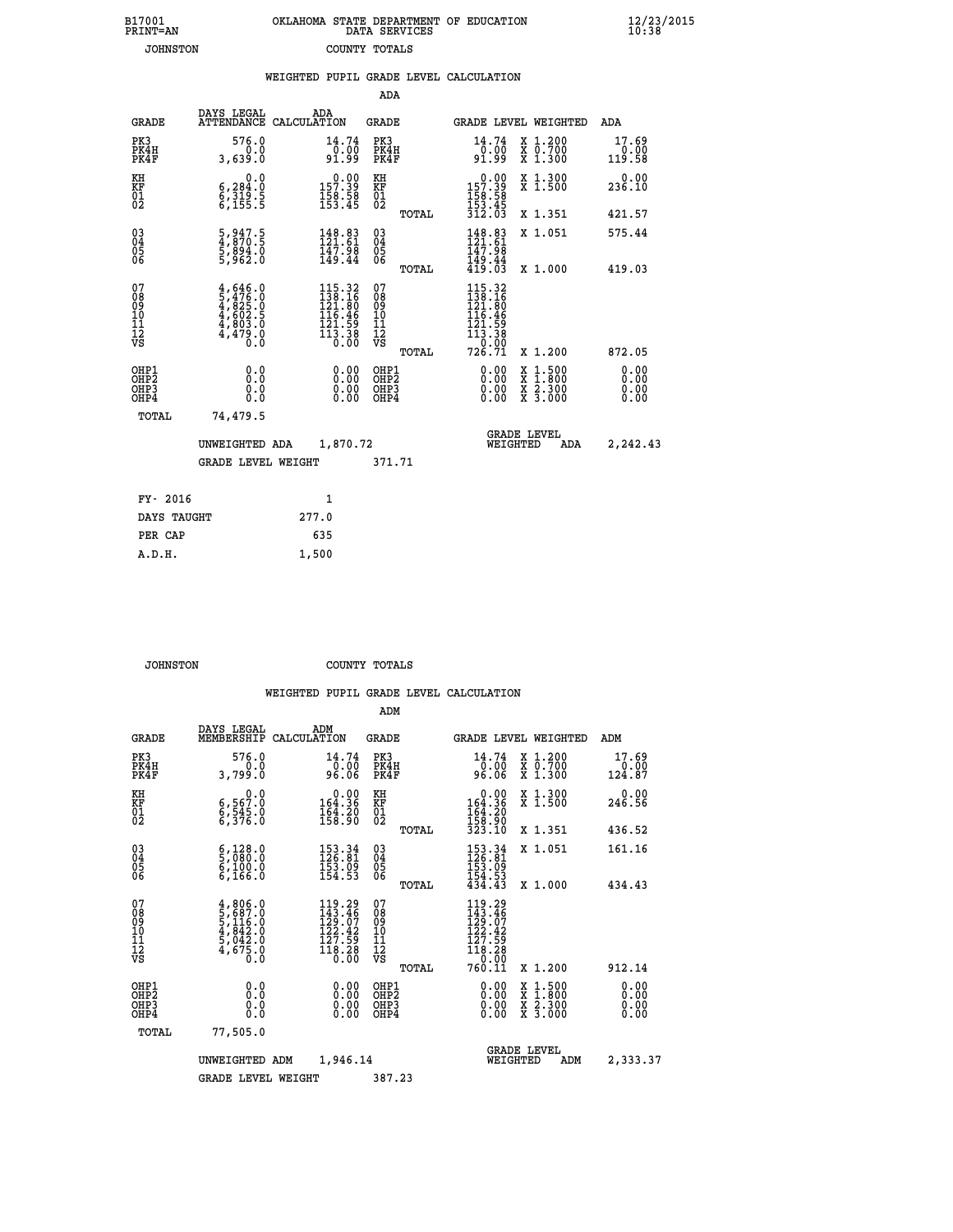| B17001<br><b>PRINT=AN</b> | OKLAHOMA STATE DEPARTMENT OF EDUCATION<br>DATA SERVICES | $\frac{12}{23}$ /2015 |
|---------------------------|---------------------------------------------------------|-----------------------|
| 36 KAY                    | C027 PECKHAM                                            |                       |

|  |  | WEIGHTED PUPIL GRADE LEVEL CALCULATION |
|--|--|----------------------------------------|
|  |  |                                        |

|                                                                    |                                                |                                                                                      |                                              | ADA   |                                                                                     |                                                                                                                                           |                               |
|--------------------------------------------------------------------|------------------------------------------------|--------------------------------------------------------------------------------------|----------------------------------------------|-------|-------------------------------------------------------------------------------------|-------------------------------------------------------------------------------------------------------------------------------------------|-------------------------------|
| <b>GRADE</b>                                                       | DAYS LEGAL                                     | ADA<br>ATTENDANCE CALCULATION                                                        | <b>GRADE</b>                                 |       |                                                                                     | GRADE LEVEL WEIGHTED                                                                                                                      | ADA                           |
| PK3<br>PK4H<br>PK4F                                                | 0.0<br>0.0<br>321.5                            | 0.00<br>$0.00$<br>7.84                                                               | PK3<br>PK4H<br>PK4F                          |       | 0.00<br>$0.00$<br>7.84                                                              | X 1.200<br>X 0.700<br>X 1.300                                                                                                             | 0.00<br>0.00<br>10.19         |
| KH<br>KF<br>01<br>02                                               | 0.0<br>434.5<br>$737.5$<br>353.0               | $0.00$<br>10.60<br>$\frac{17.99}{8.61}$                                              | KH<br>KF<br>01<br>02                         |       | $\begin{smallmatrix} 0.00\\ 10.60\\ 17.99\\ 8.61\\ 26.60 \end{smallmatrix}$         | X 1.300<br>X 1.500                                                                                                                        | 0.00<br>15.90                 |
|                                                                    |                                                |                                                                                      |                                              | TOTAL |                                                                                     | X 1.351                                                                                                                                   | 35.94                         |
| $\begin{smallmatrix} 03 \\[-4pt] 04 \end{smallmatrix}$<br>Ŏ5<br>06 | $377.5$<br>523.0<br>$\frac{1}{290}$ .<br>290.5 | $\begin{array}{c} 2 \cdot 21 \\ 12 \cdot 76 \\ 4 \cdot 45 \\ 7 \cdot 09 \end{array}$ | $\substack{03 \\ 04}$<br>05<br>06            |       | 12:76<br>$\frac{4}{7}$ : 45<br>7.09                                                 | X 1.051                                                                                                                                   | 9.68                          |
|                                                                    |                                                |                                                                                      |                                              | TOTAL | 24.30                                                                               | X 1.000                                                                                                                                   | 24.30                         |
| 07<br>08<br>09<br>101<br>11<br>12<br>VS                            | 556.5<br>376.0<br>0.00000<br>$\S.$ $\S$        | 13.57<br>$\begin{array}{c} 0.17 \\ 0.00 \\ 0.00 \\ 0.00 \\ 0.00 \\ 0.00 \end{array}$ | 07<br>08<br>09<br>101<br>11<br>12<br>VS      |       | 13.57<br>$\begin{smallmatrix} 0.17 \ 0.00 \ 0.00 \end{smallmatrix}$<br>0.00<br>0.00 |                                                                                                                                           |                               |
|                                                                    |                                                |                                                                                      |                                              | TOTAL | 22.74                                                                               | X 1.200                                                                                                                                   | 27.29                         |
| OHP1<br>OHP <sub>2</sub><br>OH <sub>P3</sub><br>OH <sub>P4</sub>   | 0.0<br>0.0<br>$0.\overline{0}$                 | 0.00<br>$\begin{smallmatrix} 0.00 \ 0.00 \end{smallmatrix}$                          | OHP1<br>OHP <sub>2</sub><br>OHP <sub>3</sub> |       | 0.00<br>0.00                                                                        | $\begin{smallmatrix} \mathtt{X} & 1\cdot500\\ \mathtt{X} & 1\cdot800\\ \mathtt{X} & 2\cdot300\\ \mathtt{X} & 3\cdot000 \end{smallmatrix}$ | 0.00<br>Ō. ŌŌ<br>0.00<br>0.00 |
| TOTAL                                                              | 4,152.5                                        |                                                                                      |                                              |       |                                                                                     |                                                                                                                                           |                               |
|                                                                    | UNWEIGHTED ADA                                 | 101.29                                                                               |                                              |       |                                                                                     | <b>GRADE LEVEL</b><br>WEIGHTED<br>ADA                                                                                                     | 123.30                        |
|                                                                    | <b>GRADE LEVEL WEIGHT</b>                      |                                                                                      |                                              | 22.01 |                                                                                     |                                                                                                                                           |                               |
| FY- 2016                                                           |                                                | 1                                                                                    |                                              |       |                                                                                     |                                                                                                                                           |                               |
| DAYS TAUGHT                                                        |                                                | 41.0                                                                                 |                                              |       |                                                                                     |                                                                                                                                           |                               |
| PER CAP                                                            |                                                | 92                                                                                   |                                              |       |                                                                                     |                                                                                                                                           |                               |

| 36 KAY | C027 PECKHAM |
|--------|--------------|
|        |              |

 **WEIGHTED PUPIL GRADE LEVEL CALCULATION ADM DAYS LEGAL ADM GRADE MEMBERSHIP CALCULATION GRADE GRADE LEVEL WEIGHTED ADM PK3 0.0 0.00 PK3 0.00 X 1.200 0.00 PK4H 0.0 0.00 PK4H 0.00 X 0.700 0.00 PK4F 347.0 8.46 PK4F 8.46 X 1.300 11.00 KH 0.0 0.00 KH 0.00 X 1.300 0.00 KF 451.0 11.00 KF 11.00 X 1.500 16.50 01 756.0 18.44 01 18.44**  $02$   $364.0$   $8.88$   $02$   $2.88$   $8.88$  **TOTAL 27.32 X 1.351 36.91 03 386.0 9.41 03 9.41 X 1.051 9.89 04 533.0 13.00 04 13.00 05 186.0 4.54 05 4.54 06 304.0 7.41 06 7.41 TOTAL 24.95 X 1.000 24.95 07 574.0 14.00 07 14.00 08 394.0 9.61 08 9.61 03 0.00 0.00 0.000 0.000 10 0.0 0.00 10 0.00 11 0.0 0.00 11 0.00 12 0.0 0.00 12 0.00 VS 0.0 0.00 VS 0.00 TOTAL 23.61 X 1.200 28.33 OHP1 0.0 0.00 OHP1 0.00 X 1.500 0.00 OHP2 0.0 0.00 OHP2 0.00 X 1.800 0.00 OHP3 0.0 0.00 OHP3 0.00 X 2.300 0.00 OHP4 0.0 0.00 OHP4 0.00 X 3.000 0.00 TOTAL 4,295.0 GRADE LEVEL UNWEIGHTED ADM 104.75 WEIGHTED ADM 127.58** GRADE LEVEL WEIGHT 22.83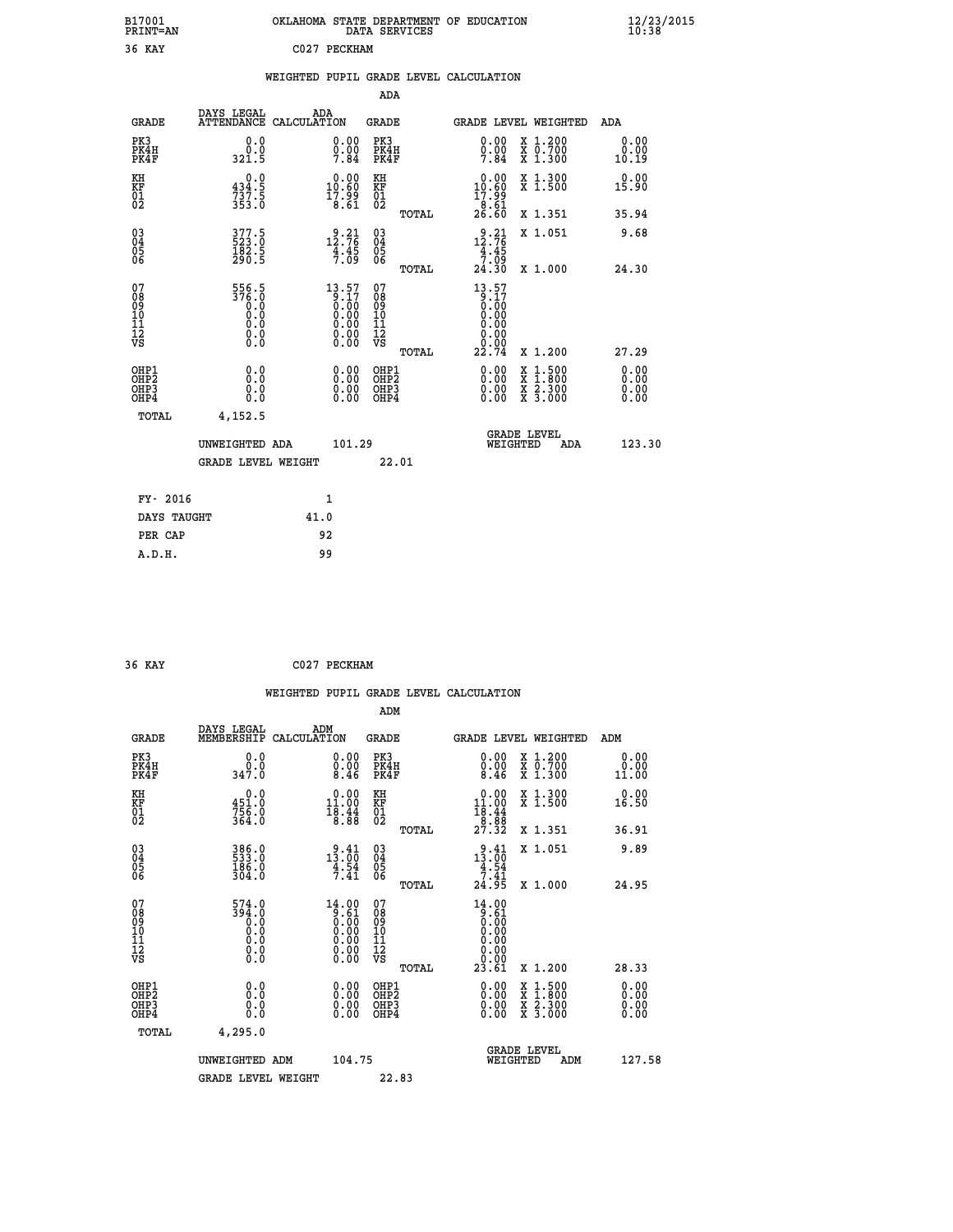| B17001<br>PRINT=AN | OKLAHOMA STATE DEPARTMENT OF EDUCATION<br>DATA SERVICES | $\frac{12}{23}$ /2015 |
|--------------------|---------------------------------------------------------|-----------------------|
| 36 KAY             | C050 KILDARE                                            |                       |

|  |     | WEIGHTED PUPIL GRADE LEVEL CALCULATION |  |
|--|-----|----------------------------------------|--|
|  | ADA |                                        |  |

| <b>GRADE</b>                                         | DAYS LEGAL<br>ATTENDANCE CALCULATION | ADA  |                                                                                                      | <b>GRADE</b>                           |       | <b>GRADE LEVEL WEIGHTED</b>                                                                                                                                                                                                                                                    |                                                                                                                                           | ADA                    |  |
|------------------------------------------------------|--------------------------------------|------|------------------------------------------------------------------------------------------------------|----------------------------------------|-------|--------------------------------------------------------------------------------------------------------------------------------------------------------------------------------------------------------------------------------------------------------------------------------|-------------------------------------------------------------------------------------------------------------------------------------------|------------------------|--|
| PK3<br>PK4H<br>PK4F                                  | 0.0<br>0.0<br>599.5                  |      | 0.00<br>14.62                                                                                        | PK3<br>PK4H<br>PK4F                    |       | 0.00<br>ă:ă.<br>14:62                                                                                                                                                                                                                                                          | X 1.200<br>X 0.700<br>X 1.300                                                                                                             | 0.00<br>0.00<br>19.01  |  |
| KH<br>KF<br>01<br>02                                 | 0.0<br>443.0<br>390.0<br>282.0       |      | $\begin{smallmatrix} 0.00\\ 10.80\\ 9.51\\ 6.88 \end{smallmatrix}$                                   | KH<br>KF<br>01<br>02                   |       | $\begin{array}{c} 0.00 \\ 10.80 \\ 9.51 \\ 6.88 \\ 16.39 \end{array}$                                                                                                                                                                                                          | X 1.300<br>X 1.500                                                                                                                        | 0.00<br>16.20          |  |
|                                                      |                                      |      |                                                                                                      |                                        | TOTAL |                                                                                                                                                                                                                                                                                | X 1.351                                                                                                                                   | 22.14                  |  |
| 030404<br>ŌĞ                                         | 355.0<br>241.0<br>397.5<br>385.5     |      | 8.66<br>5.88<br>9.70<br>9.40                                                                         | 030404<br>ŌĞ                           |       | $\begin{array}{c} 8.66 \\ 5.88 \\ 9.70 \\ 9.40 \\ 24.98 \end{array}$                                                                                                                                                                                                           | X 1.051                                                                                                                                   | 9.10                   |  |
|                                                      |                                      |      |                                                                                                      |                                        | TOTAL |                                                                                                                                                                                                                                                                                | X 1.000                                                                                                                                   | 24.98                  |  |
| 07<br>089<br>090<br>1112<br>VS                       | $\S.$ $\S$                           |      | $\begin{smallmatrix} 0.00 \ 0.00 \ 0.00 \ 0.00 \ 0.00 \ 0.00 \ 0.00 \ 0.00 \ 0.00 \end{smallmatrix}$ | 07<br>08<br>09<br>11<br>11<br>12<br>VS |       | 0.00<br>Ŏ.ŎŎ<br>Q.QQ<br>0.00                                                                                                                                                                                                                                                   |                                                                                                                                           |                        |  |
|                                                      |                                      |      |                                                                                                      |                                        | TOTAL | 0.00                                                                                                                                                                                                                                                                           | X 1.200                                                                                                                                   | 0.00                   |  |
| OHP1<br>OHP2<br>OH <sub>P3</sub><br>OH <sub>P4</sub> | 0.0<br>0.000                         |      | $\begin{smallmatrix} 0.00 \ 0.00 \ 0.00 \ 0.00 \end{smallmatrix}$                                    | OHP1<br>OHP2<br>OHP3<br>OHP4           |       | $\begin{smallmatrix} 0.00 & 0.00 & 0.00 & 0.00 & 0.00 & 0.00 & 0.00 & 0.00 & 0.00 & 0.00 & 0.00 & 0.00 & 0.00 & 0.00 & 0.00 & 0.00 & 0.00 & 0.00 & 0.00 & 0.00 & 0.00 & 0.00 & 0.00 & 0.00 & 0.00 & 0.00 & 0.00 & 0.00 & 0.00 & 0.00 & 0.00 & 0.00 & 0.00 & 0.00 & 0.00 & 0.0$ | $\begin{smallmatrix} \mathtt{X} & 1\cdot500\\ \mathtt{X} & 1\cdot800\\ \mathtt{X} & 2\cdot300\\ \mathtt{X} & 3\cdot000 \end{smallmatrix}$ | 0.00<br>0.00<br>0.0000 |  |
| TOTAL                                                | 3,093.5                              |      |                                                                                                      |                                        |       |                                                                                                                                                                                                                                                                                |                                                                                                                                           |                        |  |
|                                                      | UNWEIGHTED ADA                       |      | 75.45                                                                                                |                                        |       | WEIGHTED                                                                                                                                                                                                                                                                       | <b>GRADE LEVEL</b><br>ADA                                                                                                                 | 91.43                  |  |
|                                                      | <b>GRADE LEVEL WEIGHT</b>            |      |                                                                                                      | 15.98                                  |       |                                                                                                                                                                                                                                                                                |                                                                                                                                           |                        |  |
| FY- 2016                                             |                                      | 1    |                                                                                                      |                                        |       |                                                                                                                                                                                                                                                                                |                                                                                                                                           |                        |  |
| DAYS TAUGHT                                          |                                      | 41.0 |                                                                                                      |                                        |       |                                                                                                                                                                                                                                                                                |                                                                                                                                           |                        |  |
|                                                      |                                      |      |                                                                                                      |                                        |       |                                                                                                                                                                                                                                                                                |                                                                                                                                           |                        |  |

| 36 KAY | C050 KILDARE |
|--------|--------------|
|        |              |

PER CAP 121<br>A.D.H. 67

|                                          |                                                          | WEIGHTED PUPIL GRADE LEVEL CALCULATION                                                        |                                                     |       |                                                     |                                          |                       |
|------------------------------------------|----------------------------------------------------------|-----------------------------------------------------------------------------------------------|-----------------------------------------------------|-------|-----------------------------------------------------|------------------------------------------|-----------------------|
|                                          |                                                          |                                                                                               | ADM                                                 |       |                                                     |                                          |                       |
| <b>GRADE</b>                             | DAYS LEGAL<br>MEMBERSHIP                                 | ADM<br>CALCULATION                                                                            | <b>GRADE</b>                                        |       |                                                     | GRADE LEVEL WEIGHTED                     | ADM                   |
| PK3<br>PK4H<br>PK4F                      | 0.0<br>$\overset{\stackrel{.}{0} \dot{.0}}{0.5 \cdot 0}$ | 0.0000<br>15.00                                                                               | PK3<br>PK4H<br>PK4F                                 |       | 0.00<br>0.00<br>15.00                               | X 1.200<br>X 0.700<br>X 1.300            | 0.00<br>0.00<br>19.50 |
| KH<br>KF<br>01<br>02                     | 0.0<br>451.0<br>$\frac{1}{287}$ .0                       | $0.00$<br>11.00<br>$\frac{1}{7}.\overset{0}{00}$                                              | KH<br>KF<br>$\begin{matrix} 01 \ 02 \end{matrix}$   |       | $0.00$<br>11.00<br>10.00<br>7.00                    | X 1.300<br>X 1.500                       | 0.00<br>16.50         |
|                                          |                                                          |                                                                                               |                                                     | TOTAL | 17.00                                               | X 1.351                                  | 22.97                 |
| 03<br>04<br>05<br>06                     | $362.0$<br>246.0<br>$\frac{410.0}{410.0}$                | 8.83<br>$\frac{10.00}{10.00}$                                                                 | $\begin{array}{c} 03 \\ 04 \\ 05 \\ 06 \end{array}$ |       | 8.83<br>10.00<br>īŏ.ŏŏ<br>26.00                     | X 1.051                                  | 9.28                  |
|                                          |                                                          |                                                                                               |                                                     | TOTAL |                                                     | X 1.000                                  | 26.00                 |
| 07<br>08901112<br>1112<br>VS             | 0.0<br>$\S.$                                             | $\begin{smallmatrix} 0.00\ 0.00\ 0.00\ 0.00\ 0.00\ 0.00\ 0.00\ 0.00\ 0.00\ \end{smallmatrix}$ | 07<br>08901112<br>1112<br>VS                        | TOTAL | 0.00<br>0.000000000<br>0.00<br>0.00<br>Ŏ.ŎŎ<br>0.00 | X 1.200                                  | 0.00                  |
| OHP1<br>OHP <sub>2</sub><br>OHP3<br>OHP4 | 0.0<br>0.0<br>Ŏ.Ŏ                                        | $0.00$<br>$0.00$<br>0.00                                                                      | OHP1<br>OHP <sub>2</sub><br>OHP3<br>OHP4            |       | 0.00<br>$0.00$<br>0.00                              | X 1:500<br>X 1:800<br>X 2:300<br>X 3:000 | 0.00<br>0.00<br>0.00  |
| TOTAL                                    | 3,191.0                                                  |                                                                                               |                                                     |       |                                                     |                                          |                       |
|                                          | UNWEIGHTED ADM                                           | 77.83                                                                                         |                                                     |       | WEIGHTED                                            | <b>GRADE LEVEL</b><br>ADM                | 94.25                 |
|                                          | <b>GRADE LEVEL WEIGHT</b>                                |                                                                                               | 16.42                                               |       |                                                     |                                          |                       |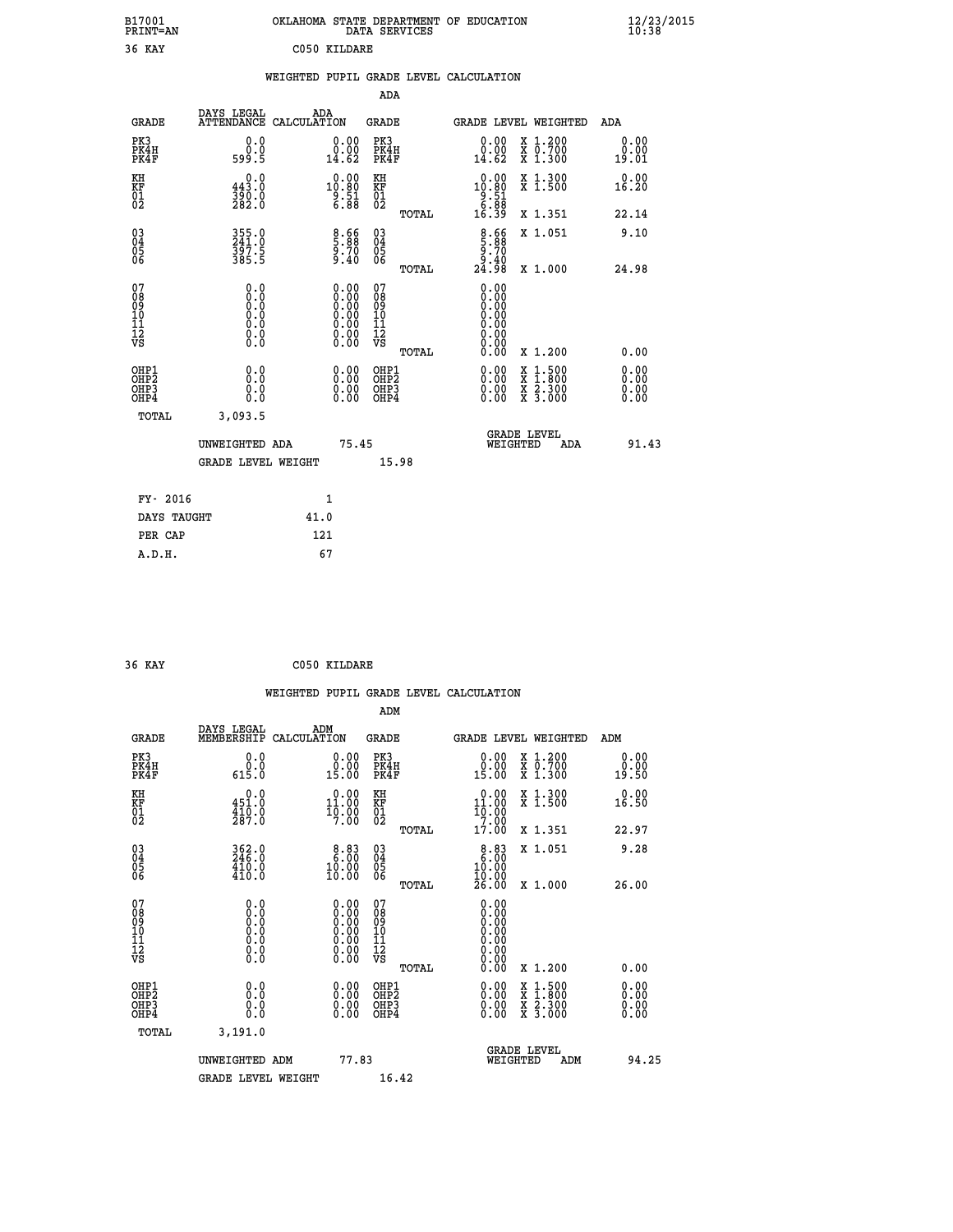| B17001<br><b>PRINT=AN</b> | OKLAHOMA STATE DEPARTMENT OF EDUCATION<br>DATA SERVICES | $\frac{12}{23}$ /2015 |
|---------------------------|---------------------------------------------------------|-----------------------|
| 36 KAY                    | 1045 BLACKWELL                                          |                       |

|  |  | WEIGHTED PUPIL GRADE LEVEL CALCULATION |
|--|--|----------------------------------------|
|  |  |                                        |

|                                                    |                                                                                     |                                                                                              | ADA                                    |       |                                                                                                        |   |                                                           |                              |
|----------------------------------------------------|-------------------------------------------------------------------------------------|----------------------------------------------------------------------------------------------|----------------------------------------|-------|--------------------------------------------------------------------------------------------------------|---|-----------------------------------------------------------|------------------------------|
| <b>GRADE</b>                                       | DAYS LEGAL<br><b>ATTENDANCE</b>                                                     | ADA<br>CALCULATION                                                                           | GRADE                                  |       | GRADE LEVEL WEIGHTED                                                                                   |   |                                                           | <b>ADA</b>                   |
| PK3<br>PK4H<br>PK4F                                | 294.0<br>0.0<br>2,741.0                                                             | 7.00<br>ة<br>65.26                                                                           | PK3<br>PK4H<br>PK4F                    |       | 7.00<br>0.00<br>65.26                                                                                  |   | X 1.200<br>X 0.700<br>X 1.300                             | 8.40<br>0.00<br>84.84        |
| KH<br><b>KF</b><br>01<br>02                        | $\begin{smallmatrix}&&&0.0\\3,816.0\\4,255.0\\4,455.5\end{smallmatrix}$             | $\begin{smallmatrix} &0.00\ 90.86\ 101.31\ 106.08\ \end{smallmatrix}$                        | KH<br>KF<br>01<br>02                   |       | $\begin{array}{c} 0.00 \\ 90.86 \\ 101.31 \\ 106.08 \\ 207.39 \end{array}$                             |   | X 1.300<br>X 1.500                                        | 0.00<br>136.29               |
|                                                    |                                                                                     |                                                                                              |                                        | TOTAL |                                                                                                        |   | X 1.351                                                   | 280.18                       |
| $\begin{matrix} 03 \\ 04 \\ 05 \\ 06 \end{matrix}$ | 3,604.5<br>3,861.0<br>3,235.5<br>3,634.5                                            | 85.82<br>91.93<br>77.04<br>86.54                                                             | 03<br>04<br>05<br>06                   |       | 85.82<br>91.93<br>77.04                                                                                |   | X 1.051                                                   | 90.20                        |
|                                                    |                                                                                     |                                                                                              |                                        | TOTAL | 86.54<br>255.51                                                                                        |   | X 1.000                                                   | 255.51                       |
| 07<br>08<br>09<br>101<br>11<br>12<br>VS            | $4,145.0$<br>$4,399.5$<br>$4,399.5$<br>$4,245.5$<br>$4,333.5$<br>$3,512.5$<br>$0.0$ | $\begin{array}{r} 98.69 \\ 86.55 \\ 105.26 \\ 101.38 \\ 103.94 \\ 84.14 \\ 0.00 \end{array}$ | 07<br>08<br>09<br>11<br>11<br>12<br>VS | TOTAL | $\begin{array}{r} 98.69 \\ 86.55 \\ 105.26 \\ 101.38 \\ 103.94 \\ 84.14 \\ 0.00 \\ 580.06 \end{array}$ |   | X 1.200                                                   | 696.07                       |
| OHP1<br>OHP2<br>OHP3<br>OH <sub>P4</sub>           | 0.0<br>0.000                                                                        | 0.00<br>$0.00$<br>0.00                                                                       | OHP1<br>OHP2<br>OHP3<br>OHP4           |       | 0.00<br>0.00<br>0.00                                                                                   | X | $1.500$<br>$1.800$<br>$\frac{x}{x}$ $\frac{5.300}{3.000}$ | 0.00<br>0.00<br>0.00<br>0.00 |
| TOTAL                                              | 54,172.5                                                                            |                                                                                              |                                        |       |                                                                                                        |   |                                                           |                              |
|                                                    | UNWEIGHTED ADA                                                                      | 1,291.90                                                                                     |                                        |       | <b>GRADE LEVEL</b><br>WEIGHTED                                                                         |   | ADA                                                       | 1,551.49                     |
|                                                    | <b>GRADE LEVEL WEIGHT</b>                                                           |                                                                                              | 259.59                                 |       |                                                                                                        |   |                                                           |                              |
| FY- 2016                                           |                                                                                     | $\mathbf{1}$                                                                                 |                                        |       |                                                                                                        |   |                                                           |                              |
| DAYS TAUGHT                                        |                                                                                     | 42.0                                                                                         |                                        |       |                                                                                                        |   |                                                           |                              |
|                                                    |                                                                                     |                                                                                              |                                        |       |                                                                                                        |   |                                                           |                              |

| 36 KAY | 1045 BLACKWELL |
|--------|----------------|

PER CAP 62<br>A.D.H. 655

 **A.D.H. 655**

|                                           |                                                                                           |                                                                                               | ADM                                                 |                                                                                                 |                                          |                              |
|-------------------------------------------|-------------------------------------------------------------------------------------------|-----------------------------------------------------------------------------------------------|-----------------------------------------------------|-------------------------------------------------------------------------------------------------|------------------------------------------|------------------------------|
| <b>GRADE</b>                              | DAYS LEGAL<br>MEMBERSHIP                                                                  | ADM<br>CALCULATION                                                                            | <b>GRADE</b>                                        | GRADE LEVEL WEIGHTED                                                                            |                                          | ADM                          |
| PK3<br>PK4H<br>PK4F                       | 294.0<br>0.0<br>2,951.0                                                                   | 7.00<br>0:00<br>70:26                                                                         | PK3<br>PK4H<br>PK4F                                 | $\begin{smallmatrix}7.00\0.00\\70.26\end{smallmatrix}$                                          | X 1.200<br>X 0.700<br>X 1.300            | 8.40<br>0.00<br>91.34        |
| KH<br>KF<br>01<br>02                      | 0.0<br>3,942:0<br>4,401:0<br>4,589:0                                                      | $\begin{smallmatrix} 0.00\\ 93.86\\ 104.79\\ 109.26 \end{smallmatrix}$                        | KH<br>KF<br>01<br>02                                | $0.00$<br>$93.86$<br>$104.79$<br>$109.26$<br>$214.05$                                           | X 1.300<br>X 1.500                       | 0.00<br>140.79               |
|                                           |                                                                                           |                                                                                               | TOTAL                                               |                                                                                                 | X 1.351                                  | 289.18                       |
| 03<br>04<br>05<br>06                      | 3,759.0<br>3,978.0<br>3,338.0<br>3,763.0                                                  | 89.50<br>94.71<br>79.48<br>89.60                                                              | $\begin{array}{c} 03 \\ 04 \\ 05 \\ 06 \end{array}$ | 89.50<br>94.71<br>79.48<br>89.60<br>263.79                                                      | X 1.051                                  | 94.06                        |
|                                           |                                                                                           |                                                                                               | TOTAL                                               |                                                                                                 | X 1.000                                  | 263.79                       |
| 07<br>08<br>09<br>101<br>112<br>VS        | $4, 264.0$<br>$3, 788.0$<br>$4, 593.0$<br>$4, 429.0$<br>$4, 541.0$<br>$3, 700.0$<br>$0.0$ | $\begin{array}{l} 101.52 \\ 90.19 \\ 109.91 \\ 105.75 \end{array}$<br>109:07<br>88.82<br>0.00 | 07<br>08<br>09<br>11<br>11<br>12<br>VS<br>TOTAL     | $\begin{array}{r} 101.52 \\ 90.19 \\ 109.91 \\ 105.75 \\ 105.75 \\ 88.82 \\ 605.26 \end{array}$ | X 1.200                                  | 726.31                       |
| OHP1<br>OHP2<br>OH <sub>P</sub> 3<br>OHP4 | 0.0<br>0.000                                                                              |                                                                                               | OHP1<br>OHP2<br>OHP <sub>3</sub>                    | $0.00$<br>$0.00$<br>0.00                                                                        | X 1:500<br>X 1:800<br>X 2:300<br>X 3:000 | 0.00<br>0.00<br>0.00<br>0.00 |
| TOTAL                                     | 56,330.0                                                                                  |                                                                                               |                                                     |                                                                                                 |                                          |                              |
|                                           | UNWEIGHTED                                                                                | 1,343.72<br>ADM                                                                               |                                                     | <b>GRADE LEVEL</b><br>WEIGHTED                                                                  | ADM                                      | 1,613.87                     |
|                                           | <b>GRADE LEVEL WEIGHT</b>                                                                 |                                                                                               | 270.15                                              |                                                                                                 |                                          |                              |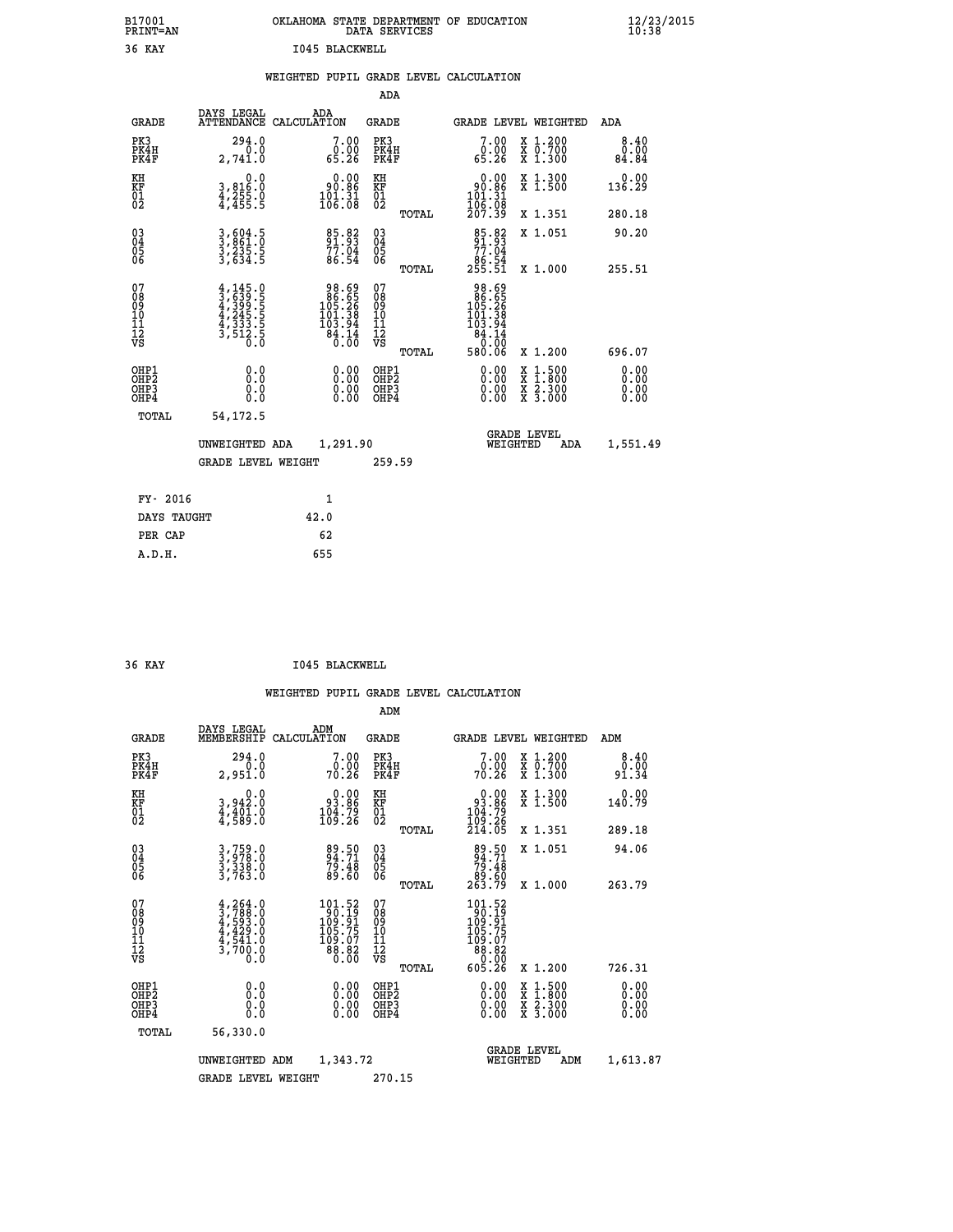| B17001<br><b>PRINT=AN</b> | OKLAHOMA STATE DEPARTMENT OF EDUCATION<br>DATA SERVICES | $\frac{12}{23}$ /2015 |
|---------------------------|---------------------------------------------------------|-----------------------|
| 36 KAY                    | 1071 PONCA CITY                                         |                       |

# **WEIGHTED PUPIL GRADE LEVEL CALCULATION**

|                                                                    |                                                                                                                                                                                              |                                                                            | ADA                                                 |       |                                                                                  |                                                                                                                                           |                               |
|--------------------------------------------------------------------|----------------------------------------------------------------------------------------------------------------------------------------------------------------------------------------------|----------------------------------------------------------------------------|-----------------------------------------------------|-------|----------------------------------------------------------------------------------|-------------------------------------------------------------------------------------------------------------------------------------------|-------------------------------|
| <b>GRADE</b>                                                       | DAYS LEGAL                                                                                                                                                                                   | ADA<br>ATTENDANCE CALCULATION                                              | <b>GRADE</b>                                        |       |                                                                                  | GRADE LEVEL WEIGHTED                                                                                                                      | ADA                           |
| PK3<br>PK4H<br>PK4F                                                | 364.0<br>423.0<br>12,378.0                                                                                                                                                                   | $\begin{smallmatrix}8.27\ 9.61\ 281.32\end{smallmatrix}$                   | PK3<br>PK4H<br>PK4F                                 |       | $\begin{smallmatrix}8.27\ 9.61\ 281.32\end{smallmatrix}$                         | X 1.200<br>X 0.700<br>X 1.300                                                                                                             | $\frac{9.92}{6.73}$<br>365.72 |
| KH<br>KF<br>01<br>02                                               | 39.0<br>17,509:5<br>17,974:5<br>16,207:0                                                                                                                                                     | 0.89<br>397.94<br>408.51<br>368.34                                         | KH<br>KF<br>01<br>02                                |       | 0.89<br>94.99<br>$\frac{408.51}{368.34}$<br>776.85                               | X 1.300<br>X 1.500                                                                                                                        | 1.16<br>596.91                |
|                                                                    |                                                                                                                                                                                              |                                                                            |                                                     | TOTAL |                                                                                  | X 1.351                                                                                                                                   | 1,049.52                      |
| $\begin{smallmatrix} 03 \\[-4pt] 04 \end{smallmatrix}$<br>Ŏ5<br>06 | 15, 918. 5<br>14, 732. 5<br>14, 914. 5<br>15, 216. 0                                                                                                                                         | 361.78<br>334.83<br>338.97<br>345.82                                       | $\begin{array}{c} 03 \\ 04 \\ 05 \\ 06 \end{array}$ |       | $\begin{smallmatrix} 361.78\ 334.83\ 338.97\ 345.82\ 1,019.62 \end{smallmatrix}$ | X 1.051                                                                                                                                   | 380.23                        |
|                                                                    |                                                                                                                                                                                              |                                                                            |                                                     | TOTAL |                                                                                  | X 1.000                                                                                                                                   | 1,019.62                      |
| 07<br>08<br>09<br>101<br>11<br>12<br>VS                            | $\begin{smallmatrix} 15 \,,\, 521 \,. \ 15 \,,\, 059 \,. \ 0 \\ 15 \,,\, 421 \,. \ 0 \\ 16 \,,\, 564 \,. \ 0 \\ 14 \,,\, 588 \,. \ 5 \\ 14 \,,\, 359 \,. \ 5 \\ 0 \,. \ 0 \end{smallmatrix}$ | 352.76<br>342.25<br>350.48<br>350.48<br>376.46<br>331.56<br>326.36<br>0.00 | 07<br>08<br>09<br>11<br>11<br>12<br>VS              |       | 352.76<br>342.25<br>350.48<br>376.46<br>331.56<br>326.36<br>0.00                 |                                                                                                                                           |                               |
|                                                                    |                                                                                                                                                                                              |                                                                            |                                                     | TOTAL | 2,079.87                                                                         | X 1.200                                                                                                                                   | 2,495.84                      |
| OHP1<br>OHP <sub>2</sub><br>OH <sub>P3</sub><br>OHP4               | 0.0<br>0.0<br>$0.\overline{0}$                                                                                                                                                               | 0.00<br>$\begin{smallmatrix} 0.00 \ 0.00 \end{smallmatrix}$                | OHP1<br>OHP2<br>OHP <sub>3</sub>                    |       | 0.00<br>0.00                                                                     | $\begin{smallmatrix} \mathtt{X} & 1\cdot500\\ \mathtt{X} & 1\cdot800\\ \mathtt{X} & 2\cdot300\\ \mathtt{X} & 3\cdot000 \end{smallmatrix}$ | 0.00<br>0.00<br>0.00<br>0.00  |
| TOTAL                                                              | 217,190.0                                                                                                                                                                                    |                                                                            |                                                     |       |                                                                                  |                                                                                                                                           |                               |
|                                                                    | UNWEIGHTED ADA                                                                                                                                                                               | 4,936.15                                                                   |                                                     |       |                                                                                  | <b>GRADE LEVEL</b><br>WEIGHTED<br>ADA                                                                                                     | 5,925.65                      |
|                                                                    | <b>GRADE LEVEL WEIGHT</b>                                                                                                                                                                    |                                                                            | 989.50                                              |       |                                                                                  |                                                                                                                                           |                               |
| FY- 2016                                                           |                                                                                                                                                                                              | 1                                                                          |                                                     |       |                                                                                  |                                                                                                                                           |                               |
| DAYS TAUGHT                                                        |                                                                                                                                                                                              | 44.0                                                                       |                                                     |       |                                                                                  |                                                                                                                                           |                               |
| PER CAP                                                            |                                                                                                                                                                                              | 46                                                                         |                                                     |       |                                                                                  |                                                                                                                                           |                               |

| ۰.<br>י | ₽ |  |
|---------|---|--|
|         |   |  |

 **A.D.H. 2,134**

 **36 KAY I071 PONCA CITY**

|                                                       |                                                                                                                                                                                          |                                                                            | ADM                                             |                                                                               |                                                                  |                              |
|-------------------------------------------------------|------------------------------------------------------------------------------------------------------------------------------------------------------------------------------------------|----------------------------------------------------------------------------|-------------------------------------------------|-------------------------------------------------------------------------------|------------------------------------------------------------------|------------------------------|
| <b>GRADE</b>                                          | DAYS LEGAL<br>MEMBERSHIP                                                                                                                                                                 | ADM<br>CALCULATION                                                         | <b>GRADE</b>                                    | GRADE LEVEL WEIGHTED                                                          |                                                                  | ADM                          |
| PK3<br>PK4H<br>PK4F                                   | 396.0<br>476.0<br>13,095.0                                                                                                                                                               | 9.00<br>10.02<br>297.61                                                    | PK3<br>PK4H<br>PK4F                             | 9.00<br>10.02<br>297.61                                                       | $\begin{array}{c} x & 1.200 \\ x & 0.700 \end{array}$<br>X 1.300 | 10.80<br>7.57<br>386.89      |
| KH<br>KF<br>01<br>02                                  | 44.0<br>18,406:0<br>18,847.0<br>16,891:0                                                                                                                                                 | $\begin{array}{c} 1.00 \\ 418.32 \\ 428.34 \\ 383.89 \end{array}$          | KH<br>KF<br>01<br>02                            | $\begin{array}{c} 1.00 \\ 418.32 \\ 428.34 \\ 383.89 \\ 812.23 \end{array}$   | X 1.300<br>X 1.500                                               | $62\overline{7.48}$          |
|                                                       |                                                                                                                                                                                          |                                                                            | TOTAL                                           |                                                                               | X 1.351                                                          | 1,097.32                     |
| 03<br>04<br>05<br>06                                  | 16,581.0<br>15,313.0<br>15,457.0<br>15,889.0                                                                                                                                             | 376.84<br>348.02<br>351.30<br>361.11                                       | $\substack{03 \\ 04}$<br>05<br>06               | 376.84<br>348.02<br>351.30<br>361.11                                          | X 1.051                                                          | 396.06                       |
|                                                       |                                                                                                                                                                                          |                                                                            | TOTAL                                           | 1,060.43                                                                      | X 1.000                                                          | 1,060.43                     |
| 07<br>08<br>09<br>11<br>11<br>12<br>VS                | $\begin{smallmatrix} 16\,, & 270\,. & 0\\ 15\,, & 693\,. & 0\\ 16\,, & 342\,. & 0\\ 17\,, & 574\,. & 0\\ 15\,, & 542\,. & 0\\ 15\,, & 345\,. & 0\\ 0\,. & 0\,. & 0\,. \end{smallmatrix}$ | 369.77<br>$\frac{356}{371.41}$<br>$399.41$<br>$353.23$<br>$348.75$<br>0.00 | 07<br>08<br>09<br>11<br>11<br>12<br>VS<br>TOTAL | 369.77<br>356.66<br>371.41<br>399.41<br>353.23<br>348.75<br>30.00<br>2,199.23 | X 1.200                                                          | 2,639.08                     |
| OHP1<br>OH <sub>P</sub> 2<br>OH <sub>P3</sub><br>OHP4 | 0.0<br>0.000                                                                                                                                                                             | $0.00$<br>$0.00$<br>0.00                                                   | OHP1<br>OHP2<br>OHP3<br>OHP4                    | $0.00$<br>$0.00$<br>0.00                                                      | X 1:500<br>X 1:800<br>X 2:300<br>X 3:000                         | 0.00<br>0.00<br>0.00<br>0.00 |
| TOTAL                                                 | 228,161.0                                                                                                                                                                                |                                                                            |                                                 |                                                                               |                                                                  |                              |
|                                                       | UNWEIGHTED                                                                                                                                                                               | 5,185.48<br>ADM                                                            |                                                 | <b>GRADE LEVEL</b><br>WEIGHTED                                                | ADM                                                              | 6,226.93                     |
|                                                       | <b>GRADE LEVEL WEIGHT</b>                                                                                                                                                                |                                                                            | 1,041.45                                        |                                                                               |                                                                  |                              |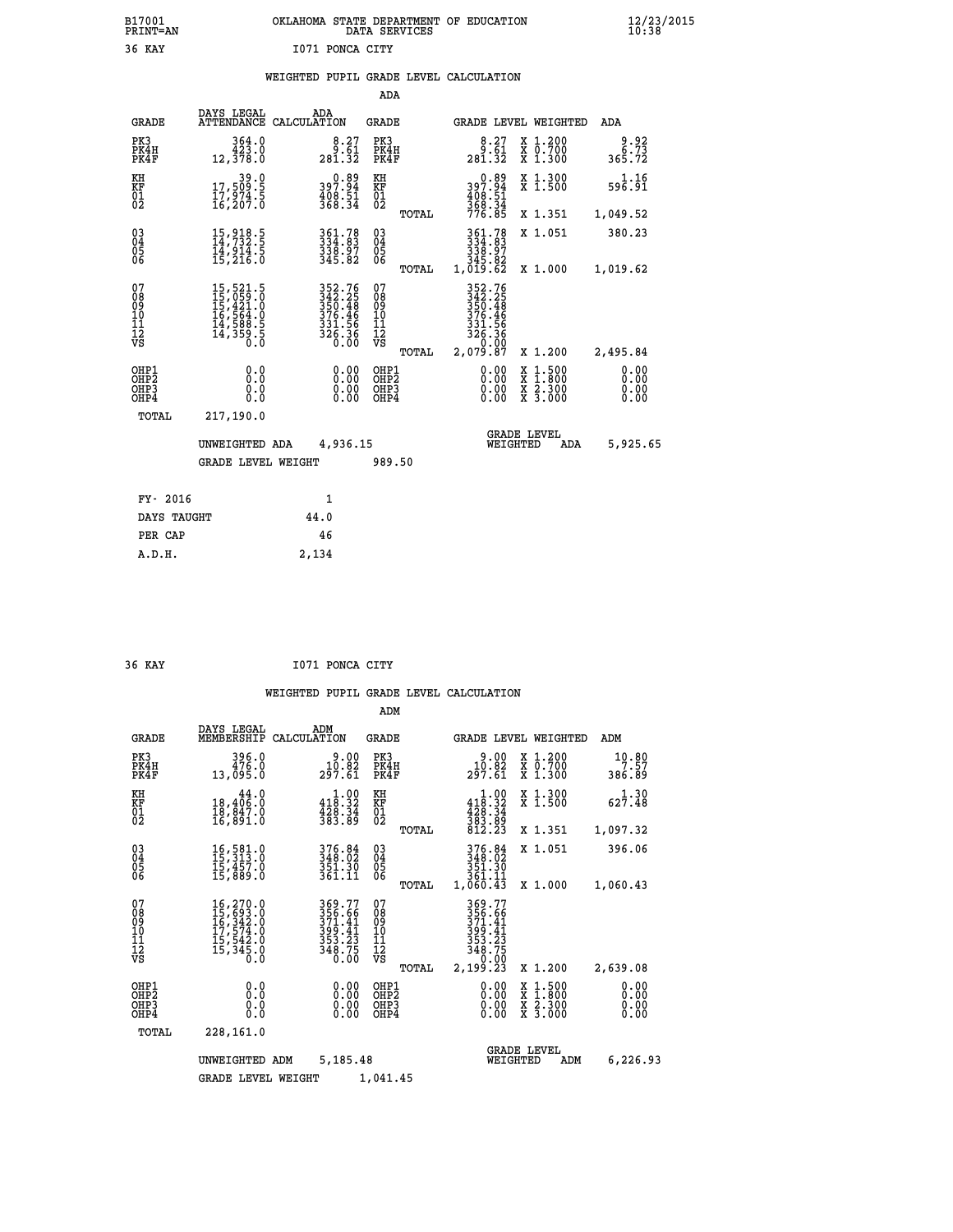| B17001<br><b>PRINT=AN</b> | OKLAHOMA STATE DEPARTMENT OF EDUCATION<br>DATA SERVICES | $\frac{12}{23}$ /2015 |
|---------------------------|---------------------------------------------------------|-----------------------|
| 36 KAY                    | I087 TONKAWA                                            |                       |

|  |  | WEIGHTED PUPIL GRADE LEVEL CALCULATION |
|--|--|----------------------------------------|
|  |  |                                        |

|                                           |                                                                                             |                                                                           | ADA                                       |       |                                                                                       |                                                                                                  |                              |
|-------------------------------------------|---------------------------------------------------------------------------------------------|---------------------------------------------------------------------------|-------------------------------------------|-------|---------------------------------------------------------------------------------------|--------------------------------------------------------------------------------------------------|------------------------------|
| <b>GRADE</b>                              | DAYS LEGAL                                                                                  | ADA<br>ATTENDANCE CALCULATION                                             | GRADE                                     |       | <b>GRADE LEVEL WEIGHTED</b>                                                           |                                                                                                  | ADA                          |
| PK3<br>PK4H<br>PK4F                       | 14.0<br>0.0<br>2,386.5                                                                      | $\substack{0.34 \\ 0.00 \\ 58.21}$                                        | PK3<br>PK4H<br>PK4F                       |       | $\begin{smallmatrix} 0.34\ 0.00\\ 58.21 \end{smallmatrix}$                            | X 1.200<br>X 0.700<br>X 1.300                                                                    | 0.41<br>0.00<br>75.67        |
| KH<br>KF<br>01<br>02                      | 0.0<br>2,067:5<br>2,120:0<br>2,453:5                                                        | $\begin{smallmatrix} 0.00\\ 50.43\\ 51.71\\ 59.84 \end{smallmatrix}$      | KH<br>KF<br>01<br>02                      |       | $\begin{smallmatrix} &0.00\ 50.43\ 51.71\ 59.84\ 111.55\ \end{smallmatrix}$           | X 1.300<br>X 1.500                                                                               | 0.00<br>75.65                |
|                                           |                                                                                             |                                                                           |                                           | TOTAL |                                                                                       | X 1.351                                                                                          | 150.70                       |
| 03<br>04<br>05<br>06                      | $\frac{1}{1}, \frac{908}{713}$ .<br>$\frac{1}{651}$ .<br>$\frac{5}{2}, \frac{5}{009}$ .<br> | $46.54$<br>$41.79$<br>$40.28$<br>$49.01$                                  | 03<br>04<br>05<br>06                      |       | $\frac{46}{11.79}$<br>40.28<br>19.01<br>131.08                                        | X 1.051                                                                                          | 48.91                        |
|                                           |                                                                                             |                                                                           |                                           | TOTAL |                                                                                       | X 1.000                                                                                          | 131.08                       |
| 07<br>08<br>09<br>11<br>11<br>12<br>VS    | $1,752.5$<br>$1,710.0$<br>$2,058.5$<br>$2,324.5$<br>$2,324.5$<br>$1,898.0$<br>$0.0$         | $42.74$<br>$41.71$<br>$50.21$<br>$56.70$<br>$56.70$<br>$56.29$<br>$46.29$ | 07<br>08<br>09<br>11<br>11<br>12<br>VS    | TOTAL | $42.74$<br>$41.71$<br>$50.21$<br>$56.70$<br>$56.70$<br>$\frac{46.29}{0.00}$<br>294.35 | X 1.200                                                                                          | 353.22                       |
| OHP1<br>OH <sub>P</sub> 2<br>OHP3<br>OHP4 | 0.0<br>0.0<br>0.0                                                                           | 0.00<br>$\begin{smallmatrix} 0.00 \ 0.00 \end{smallmatrix}$               | OHP1<br>OH <sub>P</sub> 2<br>OHP3<br>OHP4 |       | 0.00<br>0.00<br>0.00                                                                  | $\begin{smallmatrix} x & 1 & 500 \\ x & 1 & 800 \\ x & 2 & 300 \\ x & 3 & 000 \end{smallmatrix}$ | 0.00<br>0.00<br>0.00<br>0.00 |
| TOTAL                                     | 28,392.0                                                                                    |                                                                           |                                           |       |                                                                                       |                                                                                                  |                              |
|                                           | UNWEIGHTED ADA                                                                              | 692.50                                                                    |                                           |       | WEIGHTED                                                                              | <b>GRADE LEVEL</b><br>ADA                                                                        | 835.64                       |
|                                           | GRADE LEVEL WEIGHT                                                                          |                                                                           | 143.14                                    |       |                                                                                       |                                                                                                  |                              |
|                                           |                                                                                             |                                                                           |                                           |       |                                                                                       |                                                                                                  |                              |
| FY- 2016                                  |                                                                                             | $\mathbf{1}$                                                              |                                           |       |                                                                                       |                                                                                                  |                              |
| DAYS TAUGHT                               |                                                                                             | 41.0                                                                      |                                           |       |                                                                                       |                                                                                                  |                              |
| PER CAP                                   |                                                                                             | 90                                                                        |                                           |       |                                                                                       |                                                                                                  |                              |
| A.D.H.                                    |                                                                                             | 193                                                                       |                                           |       |                                                                                       |                                                                                                  |                              |

| 36 KAY<br>I087 TONKAWA |
|------------------------|
|------------------------|

 **ADM**

| <b>GRADE</b>                                       | DAYS LEGAL<br>MEMBERSHIP                                                                                | ADM<br>CALCULATION                                                   | <b>GRADE</b>                                       |       |                                                                                                                                                                                                                                                                                | GRADE LEVEL WEIGHTED                                                      | ADM                   |  |
|----------------------------------------------------|---------------------------------------------------------------------------------------------------------|----------------------------------------------------------------------|----------------------------------------------------|-------|--------------------------------------------------------------------------------------------------------------------------------------------------------------------------------------------------------------------------------------------------------------------------------|---------------------------------------------------------------------------|-----------------------|--|
| PK3<br>PK4H<br>PK4F                                | 14.0<br>0.0<br>2,520.0                                                                                  | $0.34$<br>$0.00$<br>61.46                                            | PK3<br>PK4H<br>PK4F                                |       | $0.34$<br>$0.00$<br>61.46                                                                                                                                                                                                                                                      | $\begin{smallmatrix} x & 1.200 \\ x & 0.700 \end{smallmatrix}$<br>X 1.300 | 0.41<br>0.00<br>79.90 |  |
| KH<br>KF<br>01<br>02                               | 0.0<br>2,162:0<br>2,228:0<br>2,583:0                                                                    | $\begin{smallmatrix} 0.00\\ 52.73\\ 54.34\\ 63.00 \end{smallmatrix}$ | KH<br>KF<br>01<br>02                               |       | $0.00\n52.73\n54.34\n63.00\n117.34$                                                                                                                                                                                                                                            | X 1.300<br>X 1.500                                                        | 0.00<br>79.10         |  |
|                                                    |                                                                                                         |                                                                      |                                                    | TOTAL |                                                                                                                                                                                                                                                                                | X 1.351                                                                   | 158.53                |  |
| $\begin{matrix} 03 \\ 04 \\ 05 \\ 06 \end{matrix}$ | $\begin{smallmatrix} 2,009.0\\ 1,806.0\\ 1,719.0\\ 2,101.0 \end{smallmatrix}$                           | 49.00<br>44.05<br>41.93<br>51.24                                     | $\begin{matrix} 03 \\ 04 \\ 05 \\ 06 \end{matrix}$ |       | $49.00\n44.05\n41.93\n51.24\n137.22$                                                                                                                                                                                                                                           | X 1.051                                                                   | 51.50                 |  |
|                                                    |                                                                                                         |                                                                      |                                                    | TOTAL |                                                                                                                                                                                                                                                                                | X 1.000                                                                   | 137.22                |  |
| 07<br>08<br>09<br>101<br>11<br>12<br>VS            | $\begin{smallmatrix} 1,880.0\\ 1,806.0\\ 2,144.0\\ 2,453.0\\ 2,443.0\\ 1,997.0\\ 0.0 \end{smallmatrix}$ | 45.85<br>44.05<br>52.29<br>59.83<br>59.59<br>58.71<br>48.71          | 07<br>08<br>09<br>11<br>11<br>12<br>VS             | TOTAL | $45.85$<br>$44.05$<br>$52.29$<br>$59.83$<br>$59.59$<br>$59.71$<br>$48.71$<br>$0.00$<br>310.32                                                                                                                                                                                  | X 1.200                                                                   | 372.38                |  |
| OHP1<br>OHP2<br>OH <sub>P3</sub><br>OHP4           | 0.0<br>0.000                                                                                            | $0.00$<br>$0.00$<br>0.00                                             | OHP1<br>OHP2<br>OHP3<br>OHP4                       |       | $\begin{smallmatrix} 0.00 & 0.00 & 0.00 & 0.00 & 0.00 & 0.00 & 0.00 & 0.00 & 0.00 & 0.00 & 0.00 & 0.00 & 0.00 & 0.00 & 0.00 & 0.00 & 0.00 & 0.00 & 0.00 & 0.00 & 0.00 & 0.00 & 0.00 & 0.00 & 0.00 & 0.00 & 0.00 & 0.00 & 0.00 & 0.00 & 0.00 & 0.00 & 0.00 & 0.00 & 0.00 & 0.0$ | X 1:500<br>X 1:800<br>X 2:300<br>X 3:000                                  | 0.00<br>0.00<br>0.00  |  |
| TOTAL                                              | 29,865.0                                                                                                |                                                                      |                                                    |       |                                                                                                                                                                                                                                                                                |                                                                           |                       |  |
|                                                    | UNWEIGHTED ADM                                                                                          | 728.41                                                               |                                                    |       | WEIGHTED                                                                                                                                                                                                                                                                       | <b>GRADE LEVEL</b><br>ADM                                                 | 879.04                |  |
|                                                    | <b>GRADE LEVEL WEIGHT</b>                                                                               |                                                                      | 150.63                                             |       |                                                                                                                                                                                                                                                                                |                                                                           |                       |  |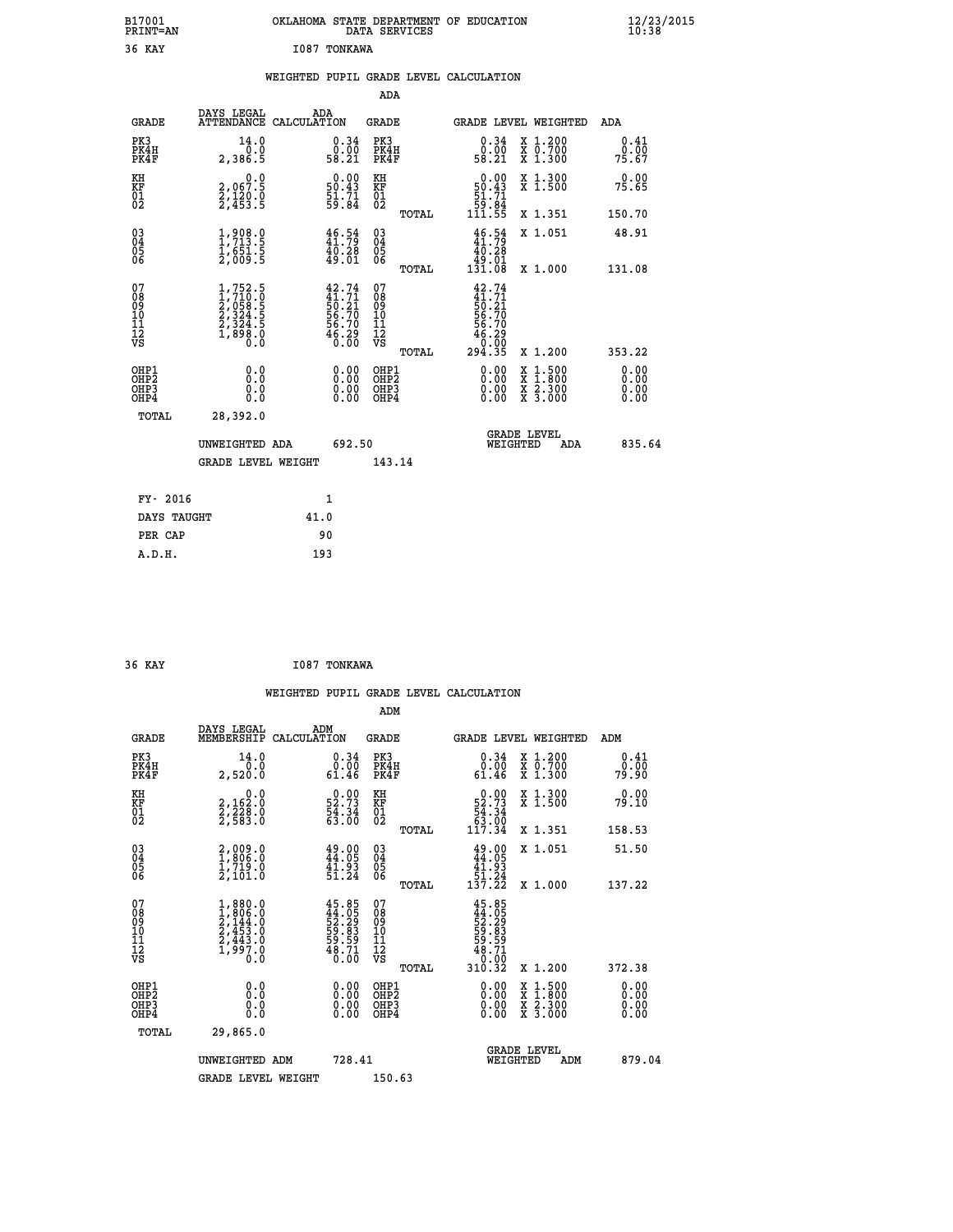| B17001<br><b>PRINT=AN</b> | . STATE DEPARTMENT OF EDUCATION<br>OKLAHOMA<br>DATA SERVICES | $\frac{12}{23}$ /2015 |
|---------------------------|--------------------------------------------------------------|-----------------------|
| 36 KAY                    | I125 NEWKIRK                                                 |                       |

|  |  | WEIGHTED PUPIL GRADE LEVEL CALCULATION |
|--|--|----------------------------------------|
|  |  |                                        |

|                                                                            |          | ADA                                                                                                                                                                                                                                                                                       |                                                                                                                                                                                                                                                                                                                                  |                                                                                                                                                                                       |
|----------------------------------------------------------------------------|----------|-------------------------------------------------------------------------------------------------------------------------------------------------------------------------------------------------------------------------------------------------------------------------------------------|----------------------------------------------------------------------------------------------------------------------------------------------------------------------------------------------------------------------------------------------------------------------------------------------------------------------------------|---------------------------------------------------------------------------------------------------------------------------------------------------------------------------------------|
| DAYS LEGAL<br><b>GRADE</b>                                                 | ADA      | <b>GRADE</b>                                                                                                                                                                                                                                                                              | <b>GRADE LEVEL WEIGHTED</b>                                                                                                                                                                                                                                                                                                      | ADA                                                                                                                                                                                   |
| PK3<br>0.0<br>0.0<br>PK4H<br>PK4F<br>1,884.0                               |          | PK3<br>PK4H<br>PK4F                                                                                                                                                                                                                                                                       | X 1.200<br>X 0.700<br>X 1.300<br>0.00<br>0.00<br>45.95                                                                                                                                                                                                                                                                           | 0.00<br>0.00<br>59.74                                                                                                                                                                 |
|                                                                            |          |                                                                                                                                                                                                                                                                                           | X 1.300<br>X 1.500                                                                                                                                                                                                                                                                                                               | 0.00<br>64.80                                                                                                                                                                         |
|                                                                            |          | TOTAL                                                                                                                                                                                                                                                                                     | X 1.351                                                                                                                                                                                                                                                                                                                          | 129.60                                                                                                                                                                                |
|                                                                            |          | 03<br>04<br>05<br>06                                                                                                                                                                                                                                                                      | X 1.051                                                                                                                                                                                                                                                                                                                          | 72.93                                                                                                                                                                                 |
|                                                                            |          |                                                                                                                                                                                                                                                                                           |                                                                                                                                                                                                                                                                                                                                  | 159.00                                                                                                                                                                                |
|                                                                            |          | 08<br>09<br>11<br>11<br>12<br>VS<br>TOTAL                                                                                                                                                                                                                                                 | X 1.200                                                                                                                                                                                                                                                                                                                          | 482.33                                                                                                                                                                                |
| OHP1<br>0.0<br>OH <sub>P</sub> 2<br>0.0<br>OH <sub>P3</sub><br>0.0<br>OHP4 |          | OHP1<br>OHP <sub>2</sub><br>OHP3<br>OHP4                                                                                                                                                                                                                                                  | 0.00<br>X 1:500<br>X 1:800<br>X 2:300<br>X 3:000<br>0.00<br>0.00                                                                                                                                                                                                                                                                 | 0.00<br>0.00<br>0.00<br>0.00                                                                                                                                                          |
| TOTAL<br>33,431.5                                                          |          |                                                                                                                                                                                                                                                                                           |                                                                                                                                                                                                                                                                                                                                  |                                                                                                                                                                                       |
|                                                                            |          |                                                                                                                                                                                                                                                                                           | <b>GRADE LEVEL</b><br>WEIGHTED<br>ADA                                                                                                                                                                                                                                                                                            | 968.40                                                                                                                                                                                |
|                                                                            |          |                                                                                                                                                                                                                                                                                           |                                                                                                                                                                                                                                                                                                                                  |                                                                                                                                                                                       |
|                                                                            |          |                                                                                                                                                                                                                                                                                           |                                                                                                                                                                                                                                                                                                                                  |                                                                                                                                                                                       |
| DAYS TAUGHT                                                                | 41.0     |                                                                                                                                                                                                                                                                                           |                                                                                                                                                                                                                                                                                                                                  |                                                                                                                                                                                       |
| PER CAP                                                                    | 92       |                                                                                                                                                                                                                                                                                           |                                                                                                                                                                                                                                                                                                                                  |                                                                                                                                                                                       |
| A.D.H.                                                                     | 501      |                                                                                                                                                                                                                                                                                           |                                                                                                                                                                                                                                                                                                                                  |                                                                                                                                                                                       |
|                                                                            | FY- 2016 | ATTENDANCE CALCULATION<br>$\begin{smallmatrix}&&&0.0\\1.771.0\\2.115.5\\1.817.5\end{smallmatrix}$<br>2,845.0<br>2,110.5<br>2,062.5<br>2,346.0<br>2,859.0<br>3,837.0<br>3,225.5<br>3,235.5<br>2,936.5<br>2,177.5<br>2,444.0<br>UNWEIGHTED ADA<br><b>GRADE LEVEL WEIGHT</b><br>$\mathbf{1}$ | $\begin{smallmatrix} 0.00\\ 0.00\\ 45.95 \end{smallmatrix}$<br>$\begin{smallmatrix} 0.00\\ 43.20\\ 51.60\\ 44.33 \end{smallmatrix}$<br>KH<br>KF<br>01<br>02<br>51.39<br>50:30<br>57:22<br>TOTAL<br>$69.7369.2078.6771.6253.1159.610.00$<br>07<br>0.00<br>$\begin{smallmatrix} 0.00 \ 0.00 \end{smallmatrix}$<br>815.41<br>152.99 | $0.00$<br>$43.20$<br>$51.60$<br>$44.33$<br>$95.93$<br>$69.3951.4850.3057.22159.00$<br>X 1.000<br>$69.73$<br>$69.20$<br>$78.67$<br>$71.62$<br>$53.11$<br>$59.61$<br>$0.00$<br>$401.94$ |

| 36 KAY |  | I125 NEWKIRK |
|--------|--|--------------|
|        |  |              |

| <b>GRADE</b>                                         | DAYS LEGAL<br>MEMBERSHIP                                              | ADM<br>CALCULATION                                                       | <b>GRADE</b>                             |       |                                                                                      |          | GRADE LEVEL WEIGHTED                                                                                                                      | ADM                          |  |
|------------------------------------------------------|-----------------------------------------------------------------------|--------------------------------------------------------------------------|------------------------------------------|-------|--------------------------------------------------------------------------------------|----------|-------------------------------------------------------------------------------------------------------------------------------------------|------------------------------|--|
| PK3<br>PK4H<br>PK4F                                  | 0.0<br>0.0<br>1,965.0                                                 | $\begin{smallmatrix} 0.00\\ 0.00\\ 47.93 \end{smallmatrix}$              | PK3<br>PK4H<br>PK4F                      |       | 0.00<br>$0.\overline{0}0$<br>47.93                                                   |          | X 1.200<br>X 0.700<br>X 1.300                                                                                                             | 0.00<br>0.00<br>62.31        |  |
| KH<br>KF<br>01<br>02                                 | 0.0<br>$\frac{1}{2}, \frac{846}{210}$<br>1,873.0                      | $\begin{smallmatrix} 0.00\\ 45.02\\ 53.90\\ 45.68 \end{smallmatrix}$     | KH<br>KF<br>01<br>02                     |       | $\begin{smallmatrix} 0.00\\ 45.02\\ 53.90\\ 45.68\\ 45.68\\ 99.58 \end{smallmatrix}$ |          | X 1.300<br>X 1.500                                                                                                                        | 0.00<br>67.53                |  |
|                                                      |                                                                       |                                                                          |                                          | TOTAL |                                                                                      |          | X 1.351                                                                                                                                   | 134.53                       |  |
| $\begin{matrix} 03 \\ 04 \\ 05 \\ 06 \end{matrix}$   | $2,942.0$<br>$2,188.0$<br>$2,107.0$<br>$2,390.0$                      | 71.76<br>53.37<br>51.39<br>58.29                                         | 03<br>04<br>05<br>06                     |       | $71.76$<br>53.37<br>51.39<br>58.29<br>58.29                                          |          | X 1.051                                                                                                                                   | 75.42                        |  |
|                                                      |                                                                       |                                                                          |                                          | TOTAL |                                                                                      |          | X 1.000                                                                                                                                   | 163.05                       |  |
| 07<br>08<br>09<br>101<br>112<br>VS                   | 2,963.0<br>3,972.0<br>3,349.0<br>3,034.0<br>2,247.0<br>2,504.0<br>0.0 | $72.27$<br>$72.49$<br>$81.68$<br>$74.00$<br>$54.80$<br>$61.07$<br>$0.00$ | 07<br>08901112<br>1112<br>VS             |       | $72.27$<br>$72.49$<br>$81.68$<br>$74.00$<br>$54.80$<br>$61.07$<br>$0.00$<br>$416.31$ |          |                                                                                                                                           |                              |  |
|                                                      |                                                                       |                                                                          |                                          | TOTAL |                                                                                      |          | X 1.200                                                                                                                                   | 499.57                       |  |
| OHP1<br>OHP <sub>2</sub><br>OH <sub>P3</sub><br>OHP4 | 0.0<br>0.0<br>0.0                                                     |                                                                          | OHP1<br>OHP <sub>2</sub><br>OHP3<br>OHP4 |       |                                                                                      |          | $\begin{smallmatrix} \mathtt{X} & 1\cdot500\\ \mathtt{X} & 1\cdot800\\ \mathtt{X} & 2\cdot300\\ \mathtt{X} & 3\cdot000 \end{smallmatrix}$ | 0.00<br>0.00<br>0.00<br>0.00 |  |
| TOTAL                                                | 34,590.0                                                              |                                                                          |                                          |       |                                                                                      |          |                                                                                                                                           |                              |  |
|                                                      | UNWEIGHTED ADM                                                        | 843.65                                                                   |                                          |       |                                                                                      | WEIGHTED | <b>GRADE LEVEL</b><br>ADM                                                                                                                 | 1,002.41                     |  |
|                                                      | <b>GRADE LEVEL WEIGHT</b>                                             |                                                                          | 158.76                                   |       |                                                                                      |          |                                                                                                                                           |                              |  |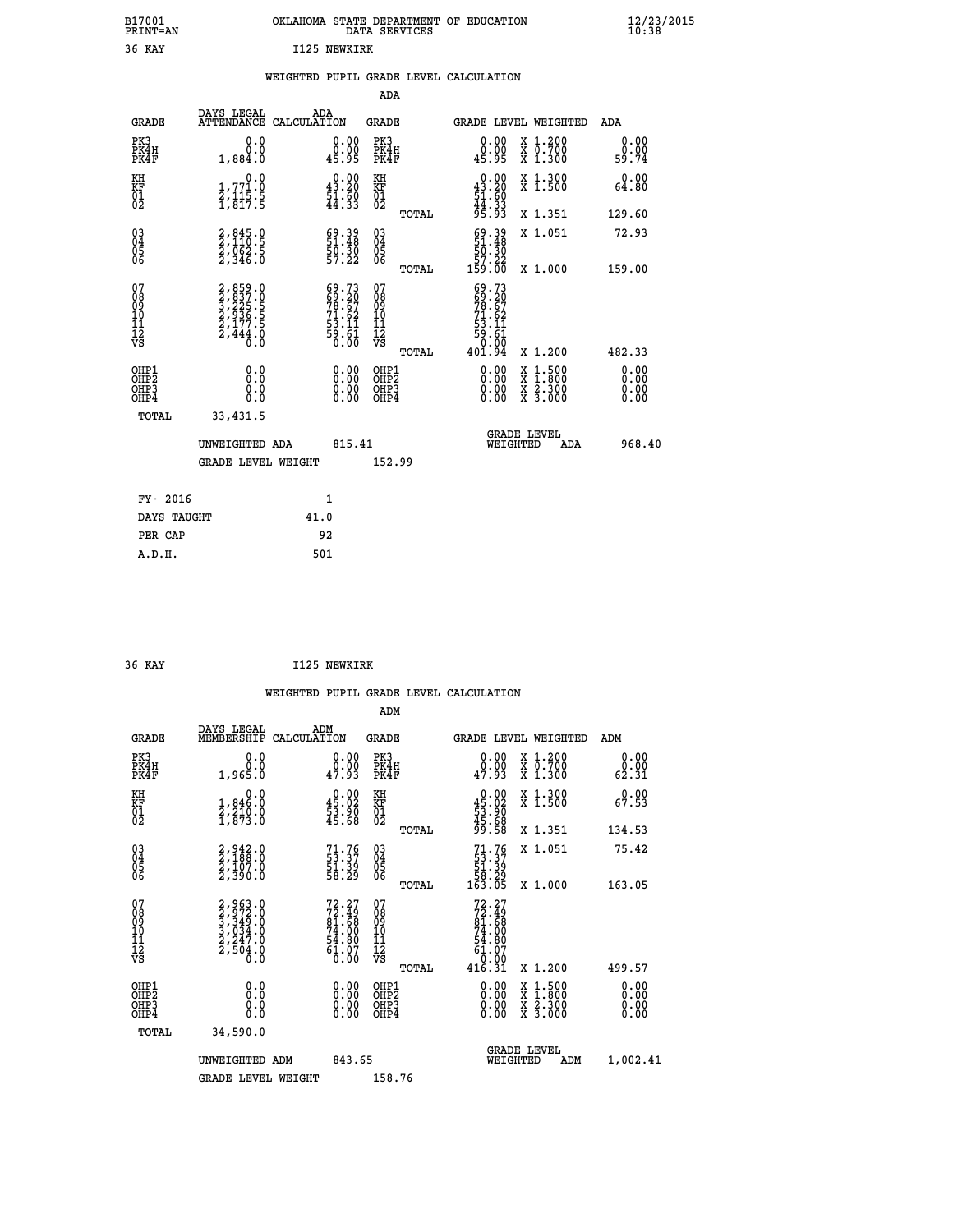# **B17001 OKLAHOMA STATE DEPARTMENT OF EDUCATION 12/23/2015 PRINT=AN DATA SERVICES 10:38 EXAY** COUNTY TOTALS

# **WEIGHTED PUPIL GRADE LEVEL CALCULATION**

|                                                    |                                                                                   |                    |                                                          | ADA                                    |       |                                                                                 |                                |                                          |                              |
|----------------------------------------------------|-----------------------------------------------------------------------------------|--------------------|----------------------------------------------------------|----------------------------------------|-------|---------------------------------------------------------------------------------|--------------------------------|------------------------------------------|------------------------------|
| <b>GRADE</b>                                       | DAYS LEGAL<br><b>ATTENDANCE</b>                                                   | ADA<br>CALCULATION |                                                          | GRADE                                  |       |                                                                                 |                                | GRADE LEVEL WEIGHTED                     | ADA                          |
| PK3<br>PK4H<br>PK4F                                | 672.0<br>423.0<br>20,310.5                                                        |                    | 15.61<br>9.61<br>473.20                                  | PK3<br>PK4H<br>PK4F                    |       | 15.61                                                                           |                                | X 1.200<br>X 0.700<br>X 1.300            | 18.73<br>6.73<br>615.17      |
| KH<br><b>KF</b><br>01<br>02                        | 39.0<br>26,041.5<br>27,592.5<br>25,568.5                                          |                    | eg.com<br>Eg.go<br>$640.63$<br>594.08                    | KH<br>KF<br>01<br>02                   |       | eg.o<br>Eg.Eog<br>640:63<br>594.08<br>1,234.71                                  |                                | X 1.300<br>X 1.500                       | 1.16<br>905.75               |
|                                                    |                                                                                   |                    |                                                          |                                        | TOTAL |                                                                                 |                                | X 1.351                                  | 1,668.08                     |
| $\begin{matrix} 03 \\ 04 \\ 05 \\ 06 \end{matrix}$ | 25,008.5<br>23,181.5<br>22,444.0<br>23,882.0                                      |                    | 581.40<br>538.67<br>520.74<br>555.08                     | $\substack{03 \\ 04}$<br>05<br>06      |       | 581.40<br>538.67<br>520.74<br>555.08<br>1,614.49                                |                                | X 1.051                                  | 2,225.54                     |
|                                                    |                                                                                   |                    |                                                          |                                        | TOTAL |                                                                                 |                                | X 1.000                                  | 1,614.49                     |
| 07<br>08<br>09<br>11<br>11<br>12<br>VS             | 24, 834.5<br>23, 621.5<br>25, 104.5<br>26, 070.5<br>23, 424.0<br>22, 214.0<br>Ō.Ŏ |                    | 577.49<br>548.98<br>584.62<br>506.16<br>645.31<br>516.40 | 07<br>08<br>09<br>11<br>11<br>12<br>VS | TOTAL | 577.49<br>548.98<br>584.62<br>5645.31<br>645.31<br>516.40<br>5.0.00<br>3,378.96 |                                | X 1.200                                  | 4,054.75                     |
|                                                    |                                                                                   |                    |                                                          |                                        |       |                                                                                 |                                |                                          |                              |
| OHP1<br>OHP2<br>OHP3<br>OHP4                       | 0.0<br>0.0<br>0.0                                                                 |                    | 0.00<br>$0.00$<br>$0.00$                                 | OHP1<br>OHP2<br>OHP3<br>OHP4           |       |                                                                                 | 0.00<br>X<br>X<br>0.00<br>0.00 | $1.500$<br>$1.800$<br>X 2.300<br>X 3.000 | 0.00<br>0.00<br>0.00<br>0.00 |
| TOTAL                                              | 340,432.0                                                                         |                    |                                                          |                                        |       |                                                                                 |                                |                                          |                              |
|                                                    | UNWEIGHTED ADA                                                                    |                    | 7,912.70                                                 |                                        |       |                                                                                 | <b>GRADE LEVEL</b><br>WEIGHTED | ADA                                      | 9,495.91                     |
|                                                    | <b>GRADE LEVEL WEIGHT</b>                                                         |                    |                                                          | 1,583.21                               |       |                                                                                 |                                |                                          |                              |
|                                                    |                                                                                   |                    |                                                          |                                        |       |                                                                                 |                                |                                          |                              |
| FY- 2016                                           |                                                                                   |                    | $\mathbf{1}$                                             |                                        |       |                                                                                 |                                |                                          |                              |
| DAYS TAUGHT                                        |                                                                                   | 250.0              |                                                          |                                        |       |                                                                                 |                                |                                          |                              |

 **A.D.H. 3,649**

PER CAP 503<br> **A.D.H.** 3,649

#### **KAY COUNTY TOTALS**

|                                                       |                                                                      |                                                                  | ADM                                              |                                                                                                                                                                                       |                                                                                                  |                              |
|-------------------------------------------------------|----------------------------------------------------------------------|------------------------------------------------------------------|--------------------------------------------------|---------------------------------------------------------------------------------------------------------------------------------------------------------------------------------------|--------------------------------------------------------------------------------------------------|------------------------------|
| <b>GRADE</b>                                          | DAYS LEGAL<br>MEMBERSHIP                                             | ADM<br>CALCULATION                                               | <b>GRADE</b>                                     | GRADE LEVEL WEIGHTED                                                                                                                                                                  |                                                                                                  | ADM                          |
| PK3<br>PK4H<br>PK4F                                   | 704.0<br>476.0<br>21,493.0                                           | 16.34<br>$\frac{10.82}{500.72}$                                  | PK3<br>PK4H<br>PK4F                              | 16.34<br>10.82<br>500.72                                                                                                                                                              | $\begin{array}{c} x & 1.200 \\ x & 0.700 \end{array}$<br>$X$ 1.300                               | 18.73<br>7.57<br>650.94      |
| KH<br>KF<br>01<br>02                                  | 44.0<br>27,258.0<br>28,852.0<br>26,587.0                             | $\begin{array}{c} 1.00 \\ 631.93 \\ 69.81 \\ 617.71 \end{array}$ | KH<br>KF<br>01<br>02                             | 1.00<br>$\begin{smallmatrix} 631.93 \\ 69.81 \\ 69.81 \\ 617.71 \\ 1,287.52 \end{smallmatrix}$                                                                                        | X 1.300<br>X 1.500                                                                               | 1.30<br>947.90               |
|                                                       |                                                                      |                                                                  | TOTAL                                            |                                                                                                                                                                                       | X 1.351                                                                                          | 1,739.44                     |
| 03<br>04<br>05<br>06                                  | 26,039.0<br>24,064.0<br>23,217.0<br>24,857.0                         | 605.34<br>559.15<br>538.64<br>577.65                             | $\substack{03 \\ 04}$<br>05<br>06                | 605.34<br>559.15<br>538.64                                                                                                                                                            | X 1.051                                                                                          | 636.21                       |
|                                                       |                                                                      |                                                                  | TOTAL                                            | 577.65<br>1,675.44                                                                                                                                                                    | X 1.000                                                                                          | 1,675.44                     |
| 07<br>08<br>09<br>11<br>11<br>12<br>VS                | 25,951.0<br>24,653.0<br>26,428.0<br>27,490.0<br>24,773.0<br>23,546.0 | 603.41<br>573.00<br>615.29<br>638.99<br>576.69<br>547.35<br>0.00 | 07<br>08<br>09<br>101<br>11<br>12<br>VS<br>TOTAL | $\begin{smallmatrix} 6 & 0 & 3 & 4 & 1 \\ 5 & 7 & 3 & 0 & 0 \\ 6 & 1 & 5 & 0 & 2 \\ 6 & 3 & 9 & 0 & 9 \\ 9 & 9 & 9 & 9 & 0 \end{smallmatrix}$<br>576.69<br>547.35<br>0.00<br>3,554.73 | X 1.200                                                                                          | 4,265.67                     |
| OHP1<br>OH <sub>P</sub> 2<br>OH <sub>P3</sub><br>OHP4 | 0.0<br>0.0<br>Ŏ.Ŏ                                                    | 0.00<br>0.00<br>0.00                                             | OHP1<br>OHP2<br>OHP3<br>OHP4                     | $0.00$<br>$0.00$<br>0.00                                                                                                                                                              | $\begin{smallmatrix} x & 1 & 500 \\ x & 1 & 800 \\ x & 2 & 300 \\ x & 3 & 000 \end{smallmatrix}$ | 0.00<br>0.00<br>0.00<br>0.00 |
| TOTAL                                                 | 356,432.0                                                            |                                                                  |                                                  |                                                                                                                                                                                       |                                                                                                  |                              |
|                                                       | UNWEIGHTED                                                           | 8,283.84<br>ADM                                                  |                                                  | <b>GRADE LEVEL</b><br>WEIGHTED                                                                                                                                                        | ADM                                                                                              | 9,944.08                     |
|                                                       | <b>GRADE LEVEL WEIGHT</b>                                            |                                                                  | 1,660.24                                         |                                                                                                                                                                                       |                                                                                                  |                              |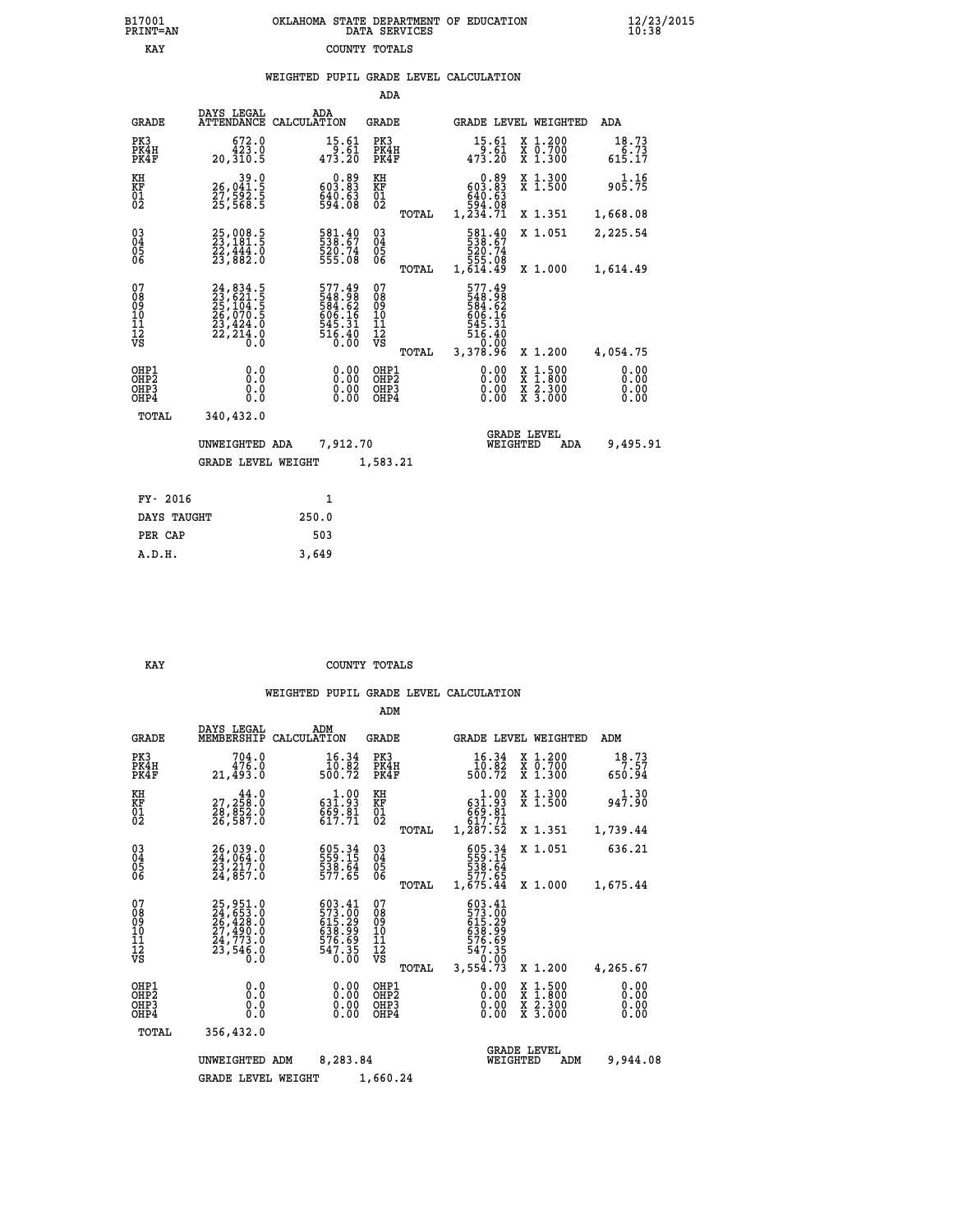| B17001<br><b>PRINT=AN</b> | OKLAHOMA STATE DEPARTMENT OF EDUCATION<br>DATA SERVICES | $\frac{12}{23}$ /2015 |
|---------------------------|---------------------------------------------------------|-----------------------|
| 37<br>KINGFISHER          | I002 DOVER                                              |                       |

|                                                      |                                                                                             |      |                                                                       |                                          |       | WEIGHTED PUPIL GRADE LEVEL CALCULATION                                                         |                                                                                                                                           |                              |
|------------------------------------------------------|---------------------------------------------------------------------------------------------|------|-----------------------------------------------------------------------|------------------------------------------|-------|------------------------------------------------------------------------------------------------|-------------------------------------------------------------------------------------------------------------------------------------------|------------------------------|
|                                                      |                                                                                             |      |                                                                       | <b>ADA</b>                               |       |                                                                                                |                                                                                                                                           |                              |
| <b>GRADE</b>                                         | DAYS LEGAL<br>ATTENDANCE CALCULATION                                                        |      | ADA                                                                   | <b>GRADE</b>                             |       | GRADE LEVEL WEIGHTED                                                                           |                                                                                                                                           | ADA                          |
| PK3<br>PK4H<br>PK4F                                  | 0.0<br>0.0<br>362.0                                                                         |      | 0.00<br>$\substack{0.00 \\ 8.83}$                                     | PK3<br>PK4H<br>PK4F                      |       | 0.00<br>0.00<br>8.83                                                                           | X 1.200<br>X 0.700<br>X 1.300                                                                                                             | 0.00<br>0.00<br>11.48        |
| KH<br>KF<br>01<br>02                                 | $516.5$<br>$509.5$<br>$330.5$                                                               |      | $0.00$<br>12.60<br>$\frac{12.43}{8.06}$                               | KH<br><b>KF</b><br>01<br>02              |       | $12.60$<br>12.60<br>$\frac{12.43}{8.06}$<br>20.49                                              | X 1.300<br>X 1.500                                                                                                                        | 0.00<br>18.90                |
|                                                      |                                                                                             |      |                                                                       |                                          | TOTAL |                                                                                                | X 1.351                                                                                                                                   | 27.68                        |
| $^{03}_{04}$<br>Ŏ5<br>06                             | 398.5<br>710.0<br>$359.0$<br>360.0                                                          |      | 17:32<br>$\frac{8.76}{8.78}$                                          | $\substack{03 \\ 04}$<br>05<br>ŌĞ        |       | $\begin{array}{r} 9.72 \\ 17.32 \\ 8.76 \\ 8.78 \\ 34.86 \end{array}$                          | X 1.051                                                                                                                                   | 10.22                        |
|                                                      |                                                                                             |      |                                                                       |                                          | TOTAL |                                                                                                | X 1.000                                                                                                                                   | 34.86                        |
| 07<br>08<br>09<br>11<br>11<br>12<br>VS               | $\begin{smallmatrix} 600.0\\ 320.0\\ 634.5\\ 713.5\\ 252.0\\ 399.0\\ 0.0 \end{smallmatrix}$ |      | $14.63$<br>$7.80$<br>$15.48$<br>$17.40$<br>$6.15$<br>$\frac{9}{0.73}$ | 07<br>08<br>09<br>11<br>11<br>12<br>VS   |       | $14.63$<br>$7.80$<br>$15.48$<br>$17.40$<br>$\begin{array}{c} 6.15 \\ 9.73 \\ 0.00 \end{array}$ |                                                                                                                                           |                              |
|                                                      |                                                                                             |      |                                                                       |                                          | TOTAL | 71.19                                                                                          | X 1.200                                                                                                                                   | 85.43                        |
| OHP1<br>OHP <sub>2</sub><br>OHP3<br>OH <sub>P4</sub> | 0.0<br>0.0<br>0.0<br>0.0                                                                    |      | 0.00<br>0.00<br>0.00                                                  | OHP1<br>OHP <sub>2</sub><br>OHP3<br>OHP4 |       | 0.00<br>0.00<br>0.00                                                                           | $\begin{smallmatrix} \mathtt{X} & 1\cdot500\\ \mathtt{X} & 1\cdot800\\ \mathtt{X} & 2\cdot300\\ \mathtt{X} & 3\cdot000 \end{smallmatrix}$ | 0.00<br>0.00<br>0.00<br>0.00 |
| <b>TOTAL</b>                                         | 6,465.0                                                                                     |      |                                                                       |                                          |       |                                                                                                |                                                                                                                                           |                              |
|                                                      | UNWEIGHTED ADA                                                                              |      | 157.69                                                                |                                          |       | WEIGHTED                                                                                       | <b>GRADE LEVEL</b><br>ADA                                                                                                                 | 188.57                       |
|                                                      | <b>GRADE LEVEL WEIGHT</b>                                                                   |      |                                                                       |                                          | 30.88 |                                                                                                |                                                                                                                                           |                              |
| FY- 2016                                             |                                                                                             |      | 1                                                                     |                                          |       |                                                                                                |                                                                                                                                           |                              |
| DAYS TAUGHT                                          |                                                                                             | 41.0 |                                                                       |                                          |       |                                                                                                |                                                                                                                                           |                              |
| PER CAP                                              |                                                                                             |      | 123                                                                   |                                          |       |                                                                                                |                                                                                                                                           |                              |

 **37 KINGFISHER I002 DOVER**

 **WEIGHTED PUPIL GRADE LEVEL CALCULATION ADM DAYS LEGAL ADM GRADE MEMBERSHIP CALCULATION GRADE GRADE LEVEL WEIGHTED ADM PK3 0.0 0.00 PK3 0.00 X 1.200 0.00 PK4H 0.0 0.00 PK4H 0.00 X 0.700 0.00 PK4F 369.0 9.00 PK4F 9.00 X 1.300 11.70 KH 0.0 0.00 KH 0.00 X 1.300 0.00 KF 533.0 13.00 KF 13.00 X 1.500 19.50 01 533.0 13.00 01 13.00 02 348.0 8.49 02 8.49 TOTAL 21.49 X 1.351 29.03 03 415.0 10.12 03 10.12 X 1.051 10.64 04 734.0 17.90 04 17.90 05 376.0 9.17 05 9.17 06 393.0 9.59 06 9.59 TOTAL 36.66 X 1.000 36.66** 07 612.0 14.93 07 14.93<br>
08 338.0 8.24 0 15.71 09 15.71<br>
10 735.0 17.93 10 17.93<br>
11 263.0 6.41 11 6.41<br>
12 409.0 9.98 12<br>
VS 10.0 0.00 VS 0.000  $\begin{array}{cccc} 612.0 & 14.93 & 07 & 14.93 \ 338.0 & 15.74 & 08 & 18.24 \ 6344.0 & 17.93 & 10 & 15.793 \ 735.0 & 6.41 & 11 & 6.41 \ 409.0 & 6.42 & 17.98 & 73.20 \ 630.0 & 6.98 & 12 & 6.36 \ 0.0 & 0.00 & 0.00 & 0.00 \ 0.0 & 0.00 & 0.00 & 0.00 \ 0.0 & 0.00 & 0.00 &$  **OHP1 0.0 0.00 OHP1 0.00 X 1.500 0.00 OHP2 0.0 0.00 OHP2 0.00 X 1.800 0.00 OHP3 0.0 0.00 OHP3 0.00 X 2.300 0.00 OHP4 0.0 0.00 OHP4 0.00 X 3.000 0.00 TOTAL 6,702.0 GRADE LEVEL UNWEIGHTED ADM 163.47 WEIGHTED ADM 195.37** GRADE LEVEL WEIGHT 31.90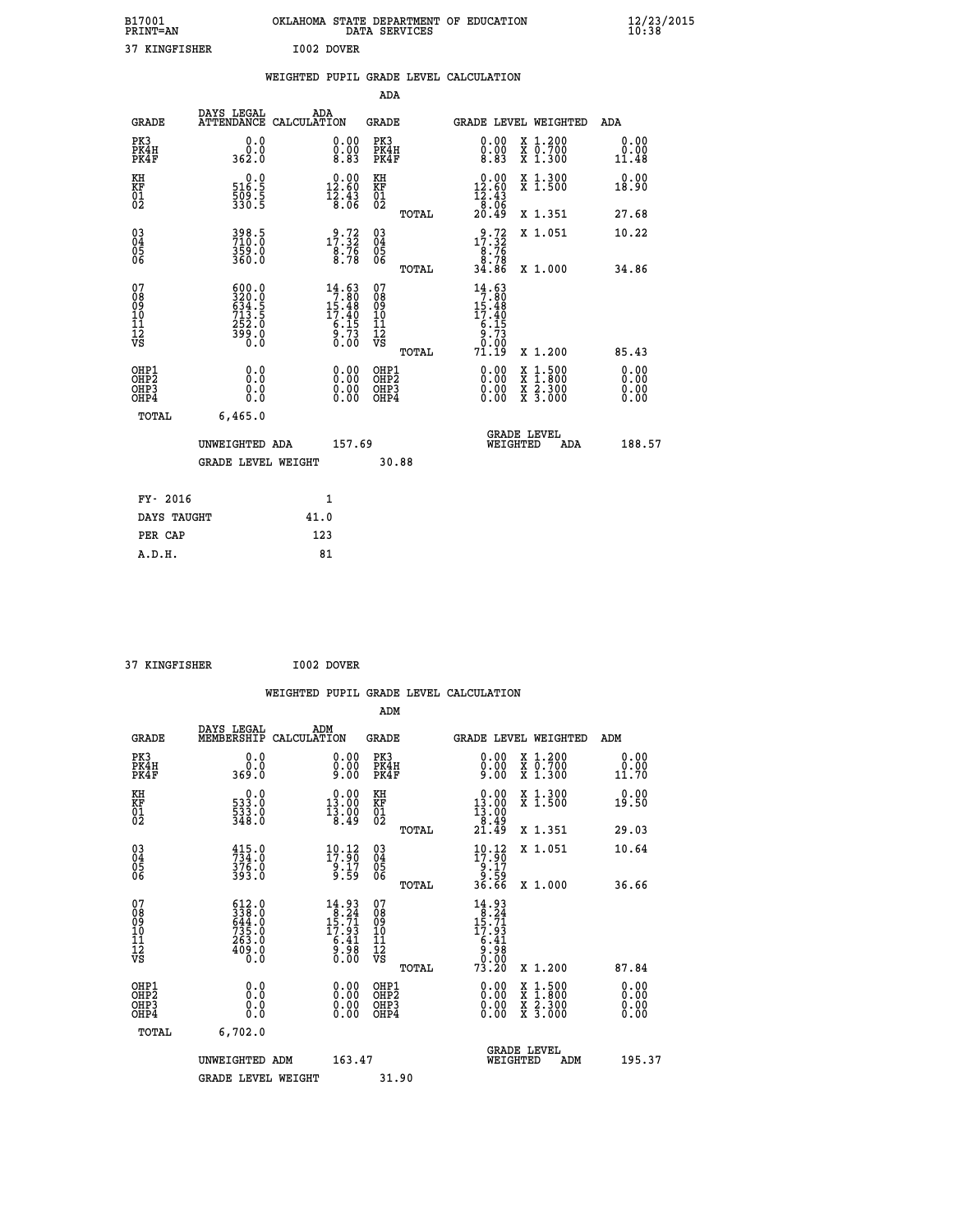| B17001<br><b>PRINT=AN</b> | OKLAHOMA<br>STATE DEPARTMENT OF EDUCATION<br>DATA SERVICES | $\frac{12}{23}$ /2015 |
|---------------------------|------------------------------------------------------------|-----------------------|
| 37 KINGFISHER             | I003 LOMEGA                                                |                       |

|                                                                    |                                                                                                                                                                                         | WEIGHTED PUPIL GRADE LEVEL CALCULATION                                                      |                                                     |       |                                                                                                                                                                                                                                                                                |                                                                                                                                              |                              |
|--------------------------------------------------------------------|-----------------------------------------------------------------------------------------------------------------------------------------------------------------------------------------|---------------------------------------------------------------------------------------------|-----------------------------------------------------|-------|--------------------------------------------------------------------------------------------------------------------------------------------------------------------------------------------------------------------------------------------------------------------------------|----------------------------------------------------------------------------------------------------------------------------------------------|------------------------------|
|                                                                    |                                                                                                                                                                                         |                                                                                             | <b>ADA</b>                                          |       |                                                                                                                                                                                                                                                                                |                                                                                                                                              |                              |
| <b>GRADE</b>                                                       | DAYS LEGAL                                                                                                                                                                              | ADA<br>ATTENDANCE CALCULATION                                                               | <b>GRADE</b>                                        |       | GRADE LEVEL WEIGHTED                                                                                                                                                                                                                                                           |                                                                                                                                              | <b>ADA</b>                   |
| PK3<br>PK4H<br>PK4F                                                | 84.0<br>691.5                                                                                                                                                                           | $\begin{smallmatrix} 2.00\\ 0.00\\ 16.46 \end{smallmatrix}$                                 | PK3<br>PK4H<br>PK4F                                 |       | 2.00<br>ŏ.ŏŏ<br>16.46                                                                                                                                                                                                                                                          | X 1.200<br>X 0.700<br>X 1.300                                                                                                                | 2.40<br>_0.00<br>21.40       |
| KH<br>KF<br>01<br>02                                               | 0.0<br>875.5<br>731.0<br>1,333.5                                                                                                                                                        | $20.00$<br>20.85<br>$\frac{17.40}{31.75}$                                                   | KH<br>KF<br>01<br>02                                |       | 20.00<br>$\frac{17.40}{31.75}$<br>49.15                                                                                                                                                                                                                                        | X 1.300<br>X 1.500                                                                                                                           | 0.00<br>31.28                |
|                                                                    |                                                                                                                                                                                         |                                                                                             |                                                     | TOTAL |                                                                                                                                                                                                                                                                                | X 1.351                                                                                                                                      | 66.40                        |
| $\begin{smallmatrix} 03 \\[-4pt] 04 \end{smallmatrix}$<br>Ŏ5<br>06 | 752.0<br>850.0<br>826.5<br>857.5                                                                                                                                                        | $\begin{smallmatrix} 17.90\\ 20.24\\ 19.68\\ 20.42 \end{smallmatrix}$                       | $\begin{array}{c} 03 \\ 04 \\ 05 \\ 06 \end{array}$ |       | $\begin{smallmatrix} 17.90 \\ 20.24 \\ 19.68 \\ 20.42 \\ 60.34 \end{smallmatrix}$                                                                                                                                                                                              | X 1.051                                                                                                                                      | 18.81                        |
|                                                                    |                                                                                                                                                                                         |                                                                                             |                                                     | TOTAL |                                                                                                                                                                                                                                                                                | X 1.000                                                                                                                                      | 60.34                        |
| 07<br>0890112<br>1112<br>VS                                        | $\begin{smallmatrix} 6 & 1 & 0 & . & 0 \\ 6 & 5 & 9 & . & 0 \\ 6 & 6 & 5 & . & 5 \\ 4 & 3 & 0 & . & 0 \\ 7 & 2 & 6 & . & 5 \\ 4 & 1 & 3 & . & 5 \\ 0 & . & 0 & . & 0 \end{smallmatrix}$ | $\begin{smallmatrix} 14.52\\ 15.69\\ 15.85\\ 10.24\\ 17.30\\ 9.85\\ 0.00 \end{smallmatrix}$ | 07<br>08<br>09<br>11<br>11<br>12<br>VS              | TOTAL | $14.52$<br>$15.69$<br>$15.85$<br>$10.24$<br>$17.30$<br>$\begin{array}{c} 6.85 \\ 0.00 \\ 83.45 \end{array}$                                                                                                                                                                    | X 1.200                                                                                                                                      | 100.14                       |
| OHP1<br>OHP2<br>OH <sub>P3</sub><br>OH <sub>P4</sub>               | 0.0<br>Ō.Ō<br>0.0<br>0.0                                                                                                                                                                | 0.00<br>$\begin{smallmatrix} 0.00 \ 0.00 \end{smallmatrix}$                                 | OHP1<br>OHP2<br>OHP3<br>OHP4                        |       | $\begin{smallmatrix} 0.00 & 0.00 & 0.00 & 0.00 & 0.00 & 0.00 & 0.00 & 0.00 & 0.00 & 0.00 & 0.00 & 0.00 & 0.00 & 0.00 & 0.00 & 0.00 & 0.00 & 0.00 & 0.00 & 0.00 & 0.00 & 0.00 & 0.00 & 0.00 & 0.00 & 0.00 & 0.00 & 0.00 & 0.00 & 0.00 & 0.00 & 0.00 & 0.00 & 0.00 & 0.00 & 0.0$ | $\begin{smallmatrix} \mathtt{X} & 1\cdot500 \\ \mathtt{X} & 1\cdot800 \\ \mathtt{X} & 2\cdot300 \\ \mathtt{X} & 3\cdot000 \end{smallmatrix}$ | 0.00<br>0.00<br>0.00<br>0.00 |
| TOTAL                                                              | 10,506.0                                                                                                                                                                                |                                                                                             |                                                     |       |                                                                                                                                                                                                                                                                                |                                                                                                                                              |                              |
|                                                                    | UNWEIGHTED ADA                                                                                                                                                                          |                                                                                             | 250.15                                              |       | WEIGHTED                                                                                                                                                                                                                                                                       | <b>GRADE LEVEL</b><br>ADA                                                                                                                    | 300.77                       |
|                                                                    | <b>GRADE LEVEL WEIGHT</b>                                                                                                                                                               |                                                                                             |                                                     | 50.62 |                                                                                                                                                                                                                                                                                |                                                                                                                                              |                              |
| FY- 2016                                                           |                                                                                                                                                                                         | $\mathbf{1}$                                                                                |                                                     |       |                                                                                                                                                                                                                                                                                |                                                                                                                                              |                              |
| DAYS TAUGHT                                                        |                                                                                                                                                                                         | 42.0                                                                                        |                                                     |       |                                                                                                                                                                                                                                                                                |                                                                                                                                              |                              |
| PER CAP                                                            |                                                                                                                                                                                         | 95                                                                                          |                                                     |       |                                                                                                                                                                                                                                                                                |                                                                                                                                              |                              |

 **37 KINGFISHER I003 LOMEGA**

| <b>GRADE</b>                                                     | DAYS LEGAL<br>MEMBERSHIP                                       | ADM<br>CALCULATION                                                          | <b>GRADE</b>                                        |       |                                                                              | GRADE LEVEL WEIGHTED                                             | ADM                          |  |
|------------------------------------------------------------------|----------------------------------------------------------------|-----------------------------------------------------------------------------|-----------------------------------------------------|-------|------------------------------------------------------------------------------|------------------------------------------------------------------|------------------------------|--|
| PK3<br>PK4H<br>PK4F                                              | 84.0<br>714.0                                                  | 2.00<br>0.00<br>17.00                                                       | PK3<br>PK4H<br>PK4F                                 |       | 2.00<br>$\frac{0.00}{17.00}$                                                 | $\begin{array}{c} x & 1.200 \\ x & 0.700 \end{array}$<br>X 1.300 | 2.40<br>$22.00$<br>$22.10$   |  |
| KH<br>KF<br>01<br>02                                             | 0.0<br>0:324<br>756.0<br>1,344.0                               | $\begin{smallmatrix} 0.00\\ 22.00\\ 18.00\\ 32.00 \end{smallmatrix}$        | KH<br>KF<br>01<br>02                                |       | $\begin{smallmatrix} 0.00\\ 22.00\\ 18.00\\ 32.00\\ 50.00 \end{smallmatrix}$ | X 1.300<br>X 1.500                                               | 0.00<br>33.00                |  |
|                                                                  |                                                                |                                                                             |                                                     | TOTAL |                                                                              | X 1.351                                                          | 67.55                        |  |
| $\begin{matrix} 03 \\ 04 \\ 05 \\ 06 \end{matrix}$               | 764.0<br>869.0<br>840.0<br>875.0                               | $\begin{smallmatrix} 18.19\ 20.69\ 20.00\ 20.83 \end{smallmatrix}$          | $\begin{array}{c} 03 \\ 04 \\ 05 \\ 06 \end{array}$ |       | 18.19<br>20:69<br>20:00<br>20:83                                             | X 1.051                                                          | 19.12                        |  |
|                                                                  |                                                                |                                                                             |                                                     | TOTAL | 61.52                                                                        | X 1.000                                                          | 61.52                        |  |
| 07<br>08<br>09<br>11<br>11<br>12<br>VS                           | 630.0<br>672.0<br>696.0<br>6455.0<br>755.0<br>$^{420.0}_{0.0}$ | $15.00$<br>$16.90$<br>$16.57$<br>$10.83$<br>$17.98$<br>$\frac{10.00}{0.00}$ | 07<br>08<br>09<br>11<br>11<br>12<br>VS              | TOTAL | $15.0016.9716.5710.8317.9810.0000.00086.38$                                  | X 1.200                                                          | 103.66                       |  |
| OHP1<br>OH <sub>P</sub> <sub>2</sub><br>OH <sub>P3</sub><br>OHP4 | 0.0<br>0.0<br>Ŏ.Ŏ                                              |                                                                             | OHP1<br>OHP <sub>2</sub><br>OHP3<br>OHP4            |       |                                                                              | X 1:500<br>X 1:800<br>X 2:300<br>X 3:000                         | 0.00<br>0.00<br>0.00<br>0.00 |  |
| TOTAL                                                            | 10,798.0                                                       |                                                                             |                                                     |       |                                                                              |                                                                  |                              |  |
|                                                                  | UNWEIGHTED ADM                                                 | 257.09                                                                      |                                                     |       | WEIGHTED                                                                     | <b>GRADE LEVEL</b><br>ADM                                        | 309.35                       |  |
|                                                                  | <b>GRADE LEVEL WEIGHT</b>                                      |                                                                             | 52.26                                               |       |                                                                              |                                                                  |                              |  |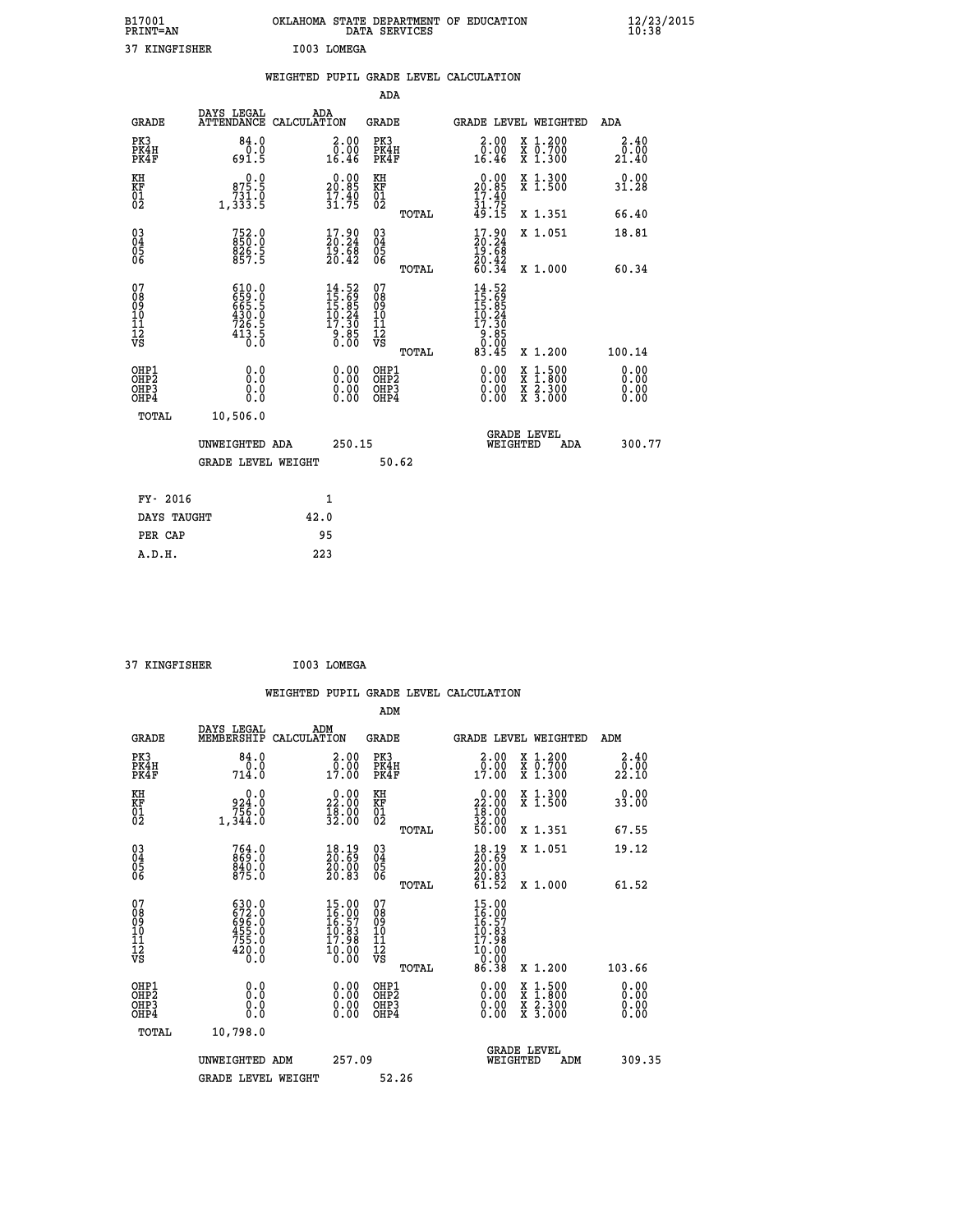| B17001<br><b>PRINT=AN</b> | OKLAHOMA STATE DEPARTMENT OF EDUCATION<br>DATA SERVICES | $\frac{12}{23}$ /2015 |
|---------------------------|---------------------------------------------------------|-----------------------|
| 37 KINGFISHER             | 1007 KINGFISHER                                         |                       |

|                                                                    |                                                            | WEIGHTED PUPIL GRADE LEVEL CALCULATION                                                        |                                                     |       |                                                                                                         |                                                                                                                                           |                                                       |
|--------------------------------------------------------------------|------------------------------------------------------------|-----------------------------------------------------------------------------------------------|-----------------------------------------------------|-------|---------------------------------------------------------------------------------------------------------|-------------------------------------------------------------------------------------------------------------------------------------------|-------------------------------------------------------|
|                                                                    |                                                            |                                                                                               | <b>ADA</b>                                          |       |                                                                                                         |                                                                                                                                           |                                                       |
| <b>GRADE</b>                                                       | DAYS LEGAL                                                 | ADA<br>ATTENDANCE CALCULATION                                                                 | <b>GRADE</b>                                        |       |                                                                                                         | GRADE LEVEL WEIGHTED                                                                                                                      | <b>ADA</b>                                            |
| PK3<br>PK4H<br>PK4F                                                | 161.0<br>4,459.5                                           | $\begin{smallmatrix} 3.58\ 0.00\ 9.10 \end{smallmatrix}$                                      | PK3<br>PK4H<br>PK4F                                 |       | 3.58<br>ةة:ة<br>99:10                                                                                   | X 1.200<br>X 0.700<br>X 1.300                                                                                                             | 4.30<br>$\begin{array}{c} 0.00 \\ 128.83 \end{array}$ |
| KH<br>KF<br>01<br>02                                               | 0.0<br>5,186:0<br>5,418:0<br>4,038:0                       | $\begin{smallmatrix} 0.00\\ 115.24\\ 120.40\\ 89.73 \end{smallmatrix}$                        | KH<br>KF<br>01<br>02                                |       | 0.00<br>$115.24$<br>$120.40$<br>$89.73$<br>$210.13$                                                     | X 1.300<br>X 1.500                                                                                                                        | 0.00<br>172.86                                        |
|                                                                    |                                                            |                                                                                               |                                                     | TOTAL |                                                                                                         | X 1.351                                                                                                                                   | 283.89                                                |
| $\begin{smallmatrix} 03 \\[-4pt] 04 \end{smallmatrix}$<br>Ŏ5<br>06 | $4,244.0$<br>$4,610.0$<br>$4,104.0$<br>$3,966.5$           | $\begin{smallmatrix} 94.31 \\ 102.44 \\ 91.20 \\ 88.14 \end{smallmatrix}$                     | $\begin{array}{c} 03 \\ 04 \\ 05 \\ 06 \end{array}$ |       | $102.31$<br>$102.44$<br>$\begin{array}{r} 191.20 \\ 98.14 \\ 281.78 \end{array}$                        | X 1.051                                                                                                                                   | 99.12                                                 |
|                                                                    |                                                            |                                                                                               |                                                     | TOTAL |                                                                                                         | X 1.000                                                                                                                                   | 281.78                                                |
| 07<br>0890112<br>1112<br>VS                                        | 3,960.5<br>5,441.5<br>4,523.0<br>4,550.5<br>4,709.0<br>0.0 | $\begin{array}{r} 88.01 \\ 120.92 \\ 100.51 \\ 90.87 \\ 101.12 \\ 104.64 \\ 0.00 \end{array}$ | 07<br>08901112<br>1112<br>VS                        | TOTAL | $\begin{array}{r} 88.01 \\ 120.92 \\ 100.51 \\ 90.87 \\ 101.12 \\ 104.64 \\ 0.00 \\ 606.07 \end{array}$ | X 1.200                                                                                                                                   | 727.28                                                |
| OHP1<br>OHP2<br>OH <sub>P3</sub><br>OHP4                           | 89.0<br>0.0<br>0.0                                         | $\begin{smallmatrix} 1.98\ 0.00\ 0.00 \end{smallmatrix}$                                      | OHP1<br>OHP2<br>OHP3<br>OHP4                        |       | $1.98$<br>$0.00$<br>0.00                                                                                | $\begin{smallmatrix} \mathtt{X} & 1\cdot500\\ \mathtt{X} & 1\cdot800\\ \mathtt{X} & 2\cdot300\\ \mathtt{X} & 3\cdot000 \end{smallmatrix}$ | 2.97<br>0.00<br>0.00<br>0.00                          |
| <b>TOTAL</b>                                                       | 63,549.5                                                   |                                                                                               |                                                     |       |                                                                                                         |                                                                                                                                           |                                                       |
|                                                                    | UNWEIGHTED ADA                                             | 1,412.19                                                                                      |                                                     |       | WEIGHTED                                                                                                | <b>GRADE LEVEL</b><br>ADA                                                                                                                 | 1,701.03                                              |
|                                                                    | <b>GRADE LEVEL WEIGHT</b>                                  |                                                                                               | 288.84                                              |       |                                                                                                         |                                                                                                                                           |                                                       |
| FY- 2016                                                           |                                                            | $\mathbf{1}$                                                                                  |                                                     |       |                                                                                                         |                                                                                                                                           |                                                       |
| DAYS TAUGHT                                                        |                                                            | 45.0                                                                                          |                                                     |       |                                                                                                         |                                                                                                                                           |                                                       |
| PER CAP                                                            |                                                            | 75                                                                                            |                                                     |       |                                                                                                         |                                                                                                                                           |                                                       |

| $\mathbf{A} \mathbf{B}$ |
|-------------------------|

 **37 KINGFISHER I007 KINGFISHER**

|                                          |                                                                                     |                    |                                                                                             | ADM                                                |       |                                                                                                                 |          |                                          |                                  |
|------------------------------------------|-------------------------------------------------------------------------------------|--------------------|---------------------------------------------------------------------------------------------|----------------------------------------------------|-------|-----------------------------------------------------------------------------------------------------------------|----------|------------------------------------------|----------------------------------|
| <b>GRADE</b>                             | DAYS LEGAL<br>MEMBERSHIP                                                            | ADM<br>CALCULATION |                                                                                             | <b>GRADE</b>                                       |       |                                                                                                                 |          | GRADE LEVEL WEIGHTED                     | ADM                              |
| PK3<br>PK4H<br>PK4F                      | 161.0<br>0.0<br>4,651.0                                                             |                    | 3.58<br>0.00<br>103.36                                                                      | PK3<br>PK4H<br>PK4F                                |       | $\begin{smallmatrix} 3.58\ 0.00\ 0.00\ 103.36\ \end{smallmatrix}$                                               |          | X 1.200<br>X 0.700<br>X 1.300            | 4.30<br>0.00<br>134.37           |
| KH<br>KF<br>01<br>02                     | 0.0<br>5,380:0<br>5,592:0<br>4,228:0                                                |                    | $0.00$<br>119.56<br>$\frac{1}{9}$ $\frac{2}{3}$ $\cdot\frac{2}{9}$ $\frac{7}{9}$            | KH<br>KF<br>01<br>02                               |       | $0.00$<br>119.56<br>$\begin{array}{c} 124.27 \\[-4pt] 93.96 \\[-4pt] 218.23 \end{array}$                        |          | X 1.300<br>X 1.500                       | 0.00<br>179.34                   |
|                                          |                                                                                     |                    |                                                                                             |                                                    | TOTAL |                                                                                                                 |          | X 1.351                                  | 294.83                           |
| 03<br>04<br>05<br>06                     | $4,338.0$<br>$4,733.0$<br>$4,174.0$<br>$4,084.0$                                    |                    | $\substack{ 96.40\\105.18\\92.76\\90.76 }$                                                  | $\begin{matrix} 03 \\ 04 \\ 05 \\ 06 \end{matrix}$ |       | $\begin{smallmatrix} 96.40\\ 105.18\\ 92.76\\ 90.76\\ 288.70 \end{smallmatrix}$                                 |          | X 1.051                                  | 101.32                           |
|                                          |                                                                                     |                    |                                                                                             |                                                    | TOTAL |                                                                                                                 |          | X 1.000                                  | 288.70                           |
| 07<br>08<br>09<br>101<br>112<br>VS       | $4,053.0$<br>$5,562.0$<br>$4,672.0$<br>$4,232.0$<br>$4,674.0$<br>$4,865.0$<br>$0.0$ |                    | $\frac{90.07}{123.60}$<br>$\begin{array}{r} 184.04 \\ 103.87 \\ 108.11 \end{array}$<br>ŏ:ōō | 07<br>08<br>09<br>11<br>11<br>12<br>VS             | TOTAL | $\begin{array}{r} 90.07 \\ 123.60 \\ 103.82 \\ 94.04 \\ 103.87 \\ 108.11 \\ 0.00 \\ 0.00 \\ 623.51 \end{array}$ |          | X 1.200                                  | 748.21                           |
|                                          | 90.0                                                                                |                    |                                                                                             |                                                    |       |                                                                                                                 |          |                                          |                                  |
| OHP1<br>OHP2<br>OH <sub>P3</sub><br>OHP4 | 0.0<br>0.000                                                                        |                    | $\begin{smallmatrix} 2.00\ 0.00 \ 0.00 \end{smallmatrix}$<br>0.00                           | OHP1<br>OHP2<br>OHP <sub>3</sub>                   |       | $\begin{smallmatrix} 2.00 \ 0.00 \ 0.00 \end{smallmatrix}$<br>0.00                                              |          | X 1:500<br>X 1:800<br>X 2:300<br>X 3:000 | $3.00$<br>$0.00$<br>0.00<br>0.00 |
| TOTAL                                    | 65,489.0                                                                            |                    |                                                                                             |                                                    |       |                                                                                                                 |          |                                          |                                  |
|                                          | UNWEIGHTED                                                                          | ADM                | 1,455.34                                                                                    |                                                    |       |                                                                                                                 | WEIGHTED | <b>GRADE LEVEL</b><br>ADM                | 1,754.07                         |
|                                          | <b>GRADE LEVEL WEIGHT</b>                                                           |                    |                                                                                             | 298.73                                             |       |                                                                                                                 |          |                                          |                                  |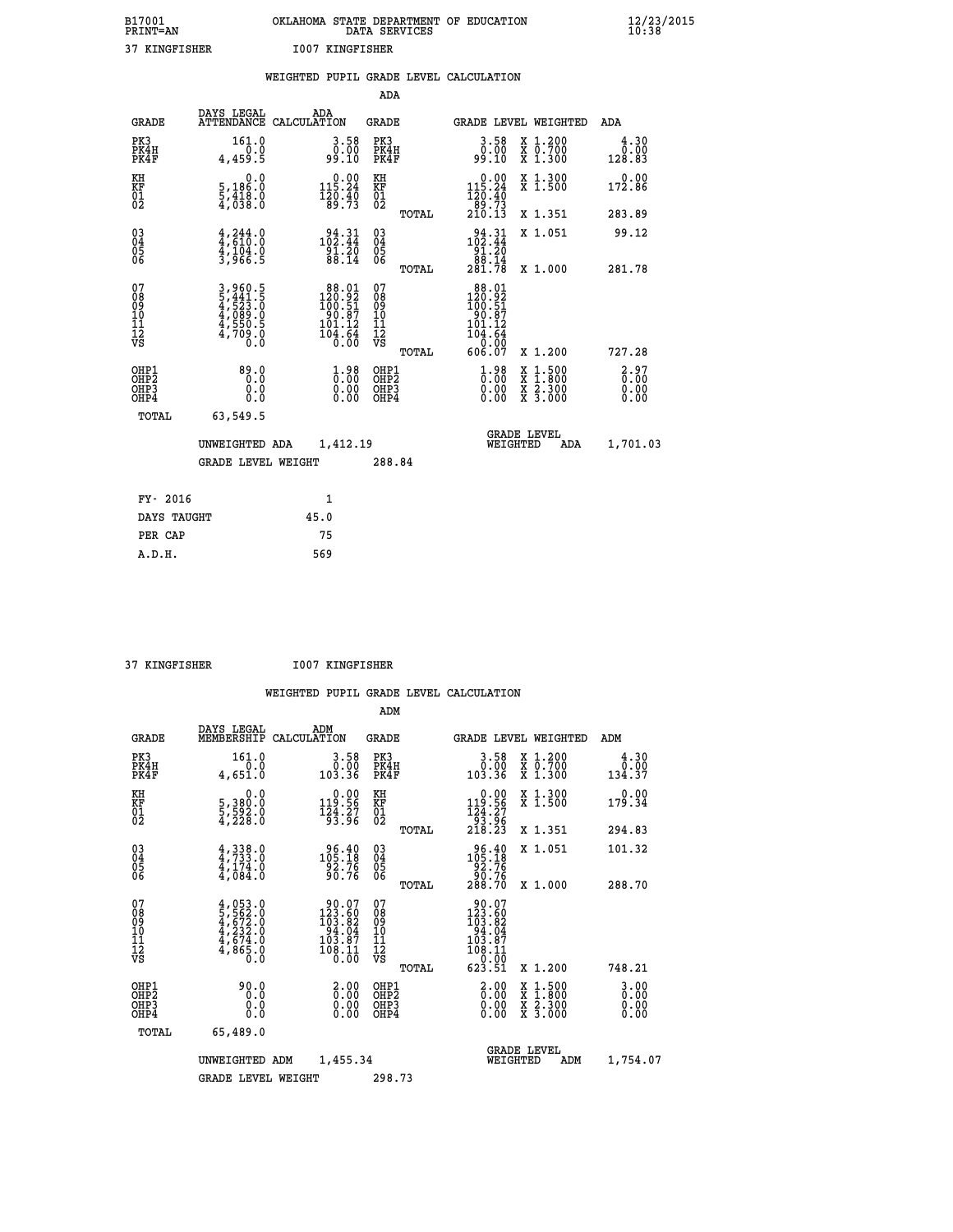| B17001<br><b>PRINT=AN</b> | OKLAHOMA<br>STATE DEPARTMENT OF EDUCATION<br>DATA SERVICES | $\frac{12}{23}$ /2015 |
|---------------------------|------------------------------------------------------------|-----------------------|
| 37<br>KINGFISHER          | I016<br>HENNESSEY                                          |                       |

|                                          |                                                                           | WEIGHTED PUPIL GRADE LEVEL CALCULATION                               |                                                    |       |                                                                                                                                                                                                                                                                                |                                                                                        |                                  |
|------------------------------------------|---------------------------------------------------------------------------|----------------------------------------------------------------------|----------------------------------------------------|-------|--------------------------------------------------------------------------------------------------------------------------------------------------------------------------------------------------------------------------------------------------------------------------------|----------------------------------------------------------------------------------------|----------------------------------|
|                                          |                                                                           |                                                                      | ADA                                                |       |                                                                                                                                                                                                                                                                                |                                                                                        |                                  |
| <b>GRADE</b>                             | DAYS LEGAL                                                                | ADA<br>ATTENDANCE CALCULATION                                        | <b>GRADE</b>                                       |       |                                                                                                                                                                                                                                                                                | GRADE LEVEL WEIGHTED                                                                   | ADA                              |
| PK3<br>PK4H<br>PK4F                      | 108.0<br>0.0<br>2,526.5                                                   | 2.45<br>$\frac{5}{57.42}$                                            | PK3<br>PK4H<br>PK4F                                |       | 2.45<br>$0.\bar{0}\bar{0}$<br>57.42                                                                                                                                                                                                                                            | X 1.200<br>X 0.700<br>X 1.300                                                          | 2.94<br>0.00<br>74.65            |
| KH<br>KF<br>01<br>02                     | 0.0<br>3,294.0<br>3,096.5<br>2,877.5                                      | $74.86$<br>$70.38$<br>$70.38$<br>$65.40$                             | KH<br>KF<br>01<br>02                               |       | $\begin{smallmatrix} &0.00\ 74.86\ 70.38\ 5.40\ 135.78\ \end{smallmatrix}$                                                                                                                                                                                                     | X 1.300<br>X 1.500                                                                     | 0.00<br>112.29                   |
|                                          |                                                                           |                                                                      |                                                    | TOTAL |                                                                                                                                                                                                                                                                                | X 1.351                                                                                | 183.44                           |
| $^{03}_{04}$<br>Ŏ5<br>06                 | 2,585.0<br>3,314.5<br>2,337.5<br>2,697.0                                  | 58.75<br>75.33<br>53.13<br>61.30                                     | $\begin{matrix} 03 \\ 04 \\ 05 \\ 06 \end{matrix}$ |       | $\begin{array}{r} 58.75 \\ 75.33 \\ 53.13 \\ 61.30 \\ 189.76 \end{array}$                                                                                                                                                                                                      | X 1.051                                                                                | 61.75                            |
|                                          |                                                                           |                                                                      |                                                    | TOTAL |                                                                                                                                                                                                                                                                                | X 1.000                                                                                | 189.76                           |
| 07<br>08<br>09<br>11<br>11<br>12<br>VS   | 2,514.5<br>3,918.5<br>3,095.0<br>3,095.0<br>2,569.0<br>3,123.0<br>2,298.0 | 57.15<br>66.33<br>70.34<br>70.34<br>58.39<br>70.98<br>70.23<br>52.23 | 07<br>08<br>09<br>11<br>11<br>12<br>VS             |       | $57.15$<br>$56.33$<br>$70.34$<br>$58.39$<br>$70.98$<br>$52.23$<br>50.00<br>375.42                                                                                                                                                                                              |                                                                                        |                                  |
|                                          |                                                                           |                                                                      |                                                    | TOTAL |                                                                                                                                                                                                                                                                                | X 1.200                                                                                | 450.50                           |
| OHP1<br>OHP <sub>2</sub><br>OHP3<br>OHP4 | 0.0<br>0.0<br>0.0                                                         | $\begin{smallmatrix} 0.00 \ 0.00 \ 0.00 \ 0.00 \end{smallmatrix}$    | OHP1<br>OHP2<br>OHP3<br>OHP4                       |       | $\begin{smallmatrix} 0.00 & 0.00 & 0.00 & 0.00 & 0.00 & 0.00 & 0.00 & 0.00 & 0.00 & 0.00 & 0.00 & 0.00 & 0.00 & 0.00 & 0.00 & 0.00 & 0.00 & 0.00 & 0.00 & 0.00 & 0.00 & 0.00 & 0.00 & 0.00 & 0.00 & 0.00 & 0.00 & 0.00 & 0.00 & 0.00 & 0.00 & 0.00 & 0.00 & 0.00 & 0.00 & 0.0$ | $\begin{smallmatrix} 1.500\ 1.800\ 2.300\ 3.000 \end{smallmatrix}$<br>X<br>X<br>X<br>X | 0.00<br>0.00<br>$0.00$<br>$0.00$ |
| TOTAL                                    | 39, 354.5                                                                 |                                                                      |                                                    |       |                                                                                                                                                                                                                                                                                |                                                                                        |                                  |
|                                          | UNWEIGHTED ADA                                                            | 894.44                                                               |                                                    |       | WEIGHTED                                                                                                                                                                                                                                                                       | <b>GRADE LEVEL</b><br>ADA                                                              | 1,075.33                         |
|                                          | <b>GRADE LEVEL WEIGHT</b>                                                 |                                                                      | 180.89                                             |       |                                                                                                                                                                                                                                                                                |                                                                                        |                                  |
| FY- 2016                                 |                                                                           | 1                                                                    |                                                    |       |                                                                                                                                                                                                                                                                                |                                                                                        |                                  |
| DAYS TAUGHT                              |                                                                           | 44.0                                                                 |                                                    |       |                                                                                                                                                                                                                                                                                |                                                                                        |                                  |
| PER CAP                                  |                                                                           | 86                                                                   |                                                    |       |                                                                                                                                                                                                                                                                                |                                                                                        |                                  |
| A.D.H.                                   |                                                                           | 447                                                                  |                                                    |       |                                                                                                                                                                                                                                                                                |                                                                                        |                                  |

| <b>I016 HENNESSEY</b><br>37 KINGFISHER |
|----------------------------------------|
|----------------------------------------|

|                                          |                                                                                     |                                                                      | ADM                                                 |       |                                                                                         |                                          |                      |
|------------------------------------------|-------------------------------------------------------------------------------------|----------------------------------------------------------------------|-----------------------------------------------------|-------|-----------------------------------------------------------------------------------------|------------------------------------------|----------------------|
| <b>GRADE</b>                             | DAYS LEGAL<br>MEMBERSHIP                                                            | ADM<br>CALCULATION                                                   | <b>GRADE</b>                                        |       |                                                                                         | GRADE LEVEL WEIGHTED                     | ADM                  |
| PK3<br>PK4H<br>PK4F                      | 108.0<br>2,615.0                                                                    | $\begin{smallmatrix} 2.45\0.00\\0.00\\59.43\end{smallmatrix}$        | PK3<br>PK4H<br>PK4F                                 |       | $\begin{smallmatrix} 2.45\0.00\\0.00\\59.43\end{smallmatrix}$                           | X 1.200<br>X 0.700<br>X 1.300            | 2.94<br>77.26        |
| KH<br>KF<br>01<br>02                     | 0.0<br>3,411:0<br>3,175:0<br>2,948:0                                                | $77.52$<br>$77.52$<br>$72.16$<br>$67.00$                             | KH<br>KF<br>01<br>02                                |       | $\begin{smallmatrix} &0.00\ 77.52\ 72.16\ 67.00\ 139.16\ \end{smallmatrix}$             | X 1.300<br>X 1.500                       | 0.00<br>116.28       |
|                                          |                                                                                     |                                                                      |                                                     | TOTAL |                                                                                         | X 1.351                                  | 188.01               |
| 03<br>04<br>05<br>06                     | $\begin{smallmatrix} 2, 639.0\\ 3, 408.0\\ 2, 384.0\\ 2, 814.0 \end{smallmatrix}$   | 59.98<br>77.45<br>$\frac{54.18}{63.95}$                              | $\begin{array}{c} 03 \\ 04 \\ 05 \\ 06 \end{array}$ |       | 59.98<br>77.45<br>$\begin{array}{r} 64.18 \\ 63.95 \\ 195.58 \end{array}$               | X 1.051                                  | 63.04                |
|                                          |                                                                                     |                                                                      |                                                     | TOTAL |                                                                                         | X 1.000                                  | 195.58               |
| 07<br>08<br>09<br>101<br>11<br>12<br>VS  | $2,576.0$<br>$2,988.0$<br>$3,185.0$<br>$2,656.0$<br>$3,231.0$<br>$2,397.0$<br>$0.0$ | 58.55<br>67.91<br>72.39<br>60.36<br>73.43<br>73.43<br>54.48<br>54.60 | 07<br>08<br>09<br>11<br>11<br>12<br>VS              |       | 58.55<br>672.39<br>72.39<br>60.36<br>60.36<br>73.43<br>54.48<br>54.48<br>0.00<br>387.12 |                                          |                      |
|                                          |                                                                                     |                                                                      |                                                     | TOTAL |                                                                                         | X 1.200                                  | 464.54               |
| OHP1<br>OHP2<br>OHP <sub>3</sub><br>OHP4 |                                                                                     |                                                                      | OHP1<br>OHP2<br>OHP <sub>3</sub>                    |       | $0.00$<br>$0.00$<br>0.00                                                                | X 1:500<br>X 1:800<br>X 2:300<br>X 3:000 | 0.00<br>0.00<br>0.00 |
| TOTAL                                    | 40,535.0                                                                            |                                                                      |                                                     |       |                                                                                         |                                          |                      |
|                                          | UNWEIGHTED ADM                                                                      | 921.24                                                               |                                                     |       | WEIGHTED                                                                                | <b>GRADE LEVEL</b><br>ADM                | 1,107.65             |
|                                          | <b>GRADE LEVEL WEIGHT</b>                                                           |                                                                      | 186.41                                              |       |                                                                                         |                                          |                      |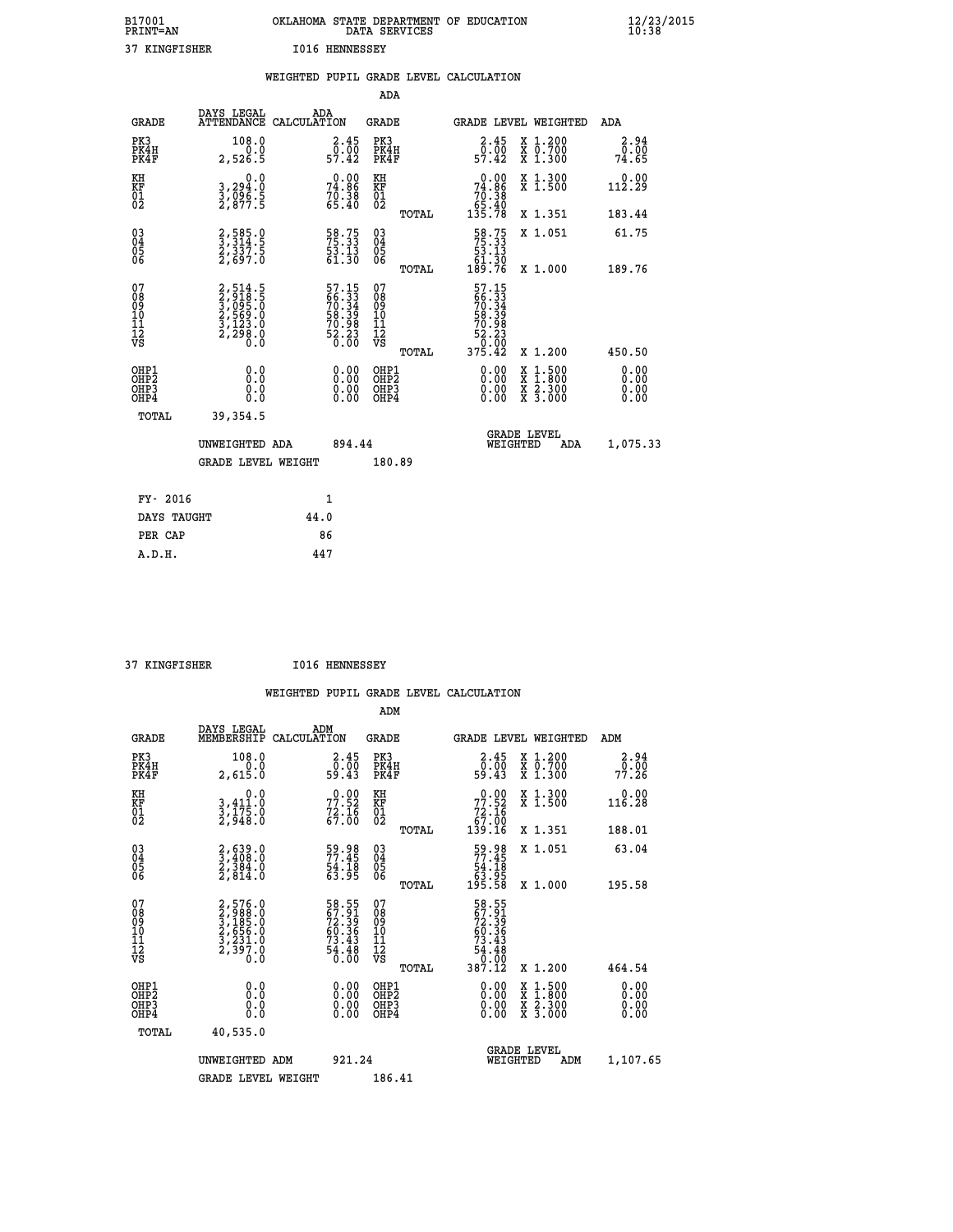| B17001<br><b>PRINT=AN</b> | OKLAHOMA STATE DEPARTMENT OF EDUCATION<br>DATA SERVICES | $\frac{12}{23}$ /2015 |
|---------------------------|---------------------------------------------------------|-----------------------|
| 37 KINGFISHER             | I089 CASHION                                            |                       |

|                                                                    |                                                                                     |                                                                        | ADA                                                |       |                                                                                                            |                                                                                                                                           |                       |
|--------------------------------------------------------------------|-------------------------------------------------------------------------------------|------------------------------------------------------------------------|----------------------------------------------------|-------|------------------------------------------------------------------------------------------------------------|-------------------------------------------------------------------------------------------------------------------------------------------|-----------------------|
| <b>GRADE</b>                                                       | DAYS LEGAL<br>ATTENDANCE CALCULATION                                                | ADA                                                                    | <b>GRADE</b>                                       |       |                                                                                                            | GRADE LEVEL WEIGHTED                                                                                                                      | ADA                   |
| PK3<br>PK4H<br>PK4F                                                | 119.0<br>1,413.0<br>0.0                                                             | 30.59<br>0.00                                                          | PK3<br>PK4H<br>PK4F                                |       | 30.59<br>0.00                                                                                              | X 1.200<br>X 0.700<br>X 1.300                                                                                                             | 3.11<br>21.50<br>0.00 |
| KH<br>KF<br>$\begin{matrix} 0 \\ 2 \end{matrix}$                   | 0.0<br>$1,451.5$<br>$1,510.0$<br>$1,344.0$                                          | $0.00$<br>31.55<br>$\frac{35.00}{29.22}$                               | KH<br>KF<br>01<br>02                               |       | $\begin{smallmatrix} 0.00\\ 31.55\\ 35.00\\ 29.22\\ 64.22 \end{smallmatrix}$                               | X 1.300<br>X 1.500                                                                                                                        | 0.00<br>47.33         |
|                                                                    |                                                                                     |                                                                        |                                                    | TOTAL |                                                                                                            | X 1.351                                                                                                                                   | 86.76                 |
| $\begin{smallmatrix} 03 \\[-4pt] 04 \end{smallmatrix}$<br>Ŏ5<br>06 | $1, 154.0$<br>$1, 771.0$<br>$1, 832.0$<br>$1, 680.0$                                | 25.09<br>38.50<br>39.83<br>36.52                                       | $\begin{matrix} 03 \\ 04 \\ 05 \\ 06 \end{matrix}$ |       | $\begin{smallmatrix} 25.09\\ 38.50\\ 39.83\\ 36.52\\ 114.85 \end{smallmatrix}$                             | X 1.051                                                                                                                                   | 26.37                 |
|                                                                    |                                                                                     |                                                                        |                                                    | TOTAL |                                                                                                            | X 1.000                                                                                                                                   | 114.85                |
| 07<br>08<br>09<br>10<br>11<br>11<br>12<br>VS                       | $1,946.0$<br>$1,859.0$<br>$1,521.0$<br>$1,571.0$<br>$1,900.5$<br>$1,568.0$<br>$0.0$ | 42.30<br>$40.41$<br>$33.07$<br>$34.15$<br>$41.32$<br>$34.09$<br>$0.00$ | 07<br>08<br>09<br>11<br>11<br>12<br>VS             | TOTAL | 42.30<br>$\frac{40.41}{33.07}$<br>34.15<br>$\begin{array}{r} 41.32 \\ 34.09 \\ 0.00 \\ 225.34 \end{array}$ | X 1.200                                                                                                                                   | 270.41                |
| OHP1                                                               |                                                                                     |                                                                        |                                                    |       |                                                                                                            |                                                                                                                                           |                       |
| <b>OHP2</b><br>OH <sub>P3</sub><br>OHP4                            | 0.0<br>0.0<br>0.0                                                                   | $0.00$<br>$0.00$<br>0.00                                               | OHP1<br>OHP2<br>OHP3<br>OHP4                       |       |                                                                                                            | $\begin{smallmatrix} \mathtt{X} & 1\cdot500\\ \mathtt{X} & 1\cdot800\\ \mathtt{X} & 2\cdot300\\ \mathtt{X} & 3\cdot000 \end{smallmatrix}$ | 0.00<br>0.00<br>0.00  |
| TOTAL                                                              | 22,740.0                                                                            |                                                                        |                                                    |       |                                                                                                            |                                                                                                                                           |                       |
|                                                                    | UNWEIGHTED ADA                                                                      | 494.36                                                                 |                                                    |       |                                                                                                            | <b>GRADE LEVEL</b><br>WEIGHTED<br>ADA                                                                                                     | 570.33                |
|                                                                    | <b>GRADE LEVEL WEIGHT</b>                                                           |                                                                        |                                                    | 75.97 |                                                                                                            |                                                                                                                                           |                       |
| FY- 2016                                                           |                                                                                     | $\mathbf{1}$                                                           |                                                    |       |                                                                                                            |                                                                                                                                           |                       |
| DAYS TAUGHT                                                        |                                                                                     | 46.0                                                                   |                                                    |       |                                                                                                            |                                                                                                                                           |                       |
| PER CAP                                                            |                                                                                     | 84                                                                     |                                                    |       |                                                                                                            |                                                                                                                                           |                       |

| . . | ----- |
|-----|-------|

 **37 KINGFISHER I089 CASHION WEIGHTED PUPIL GRADE LEVEL CALCULATION ADM DAYS LEGAL ADM GRADE MEMBERSHIP CALCULATION GRADE GRADE LEVEL WEIGHTED ADM PK3 119.0 2.59 PK3 2.59 X 1.200 3.11 PK4H 1,491.0 32.41 PK4H 32.41 X 0.700 22.69 PK4F 0.0 0.00 PK4F 0.00 X 1.300 0.00 KH 0.0 0.00 KH 0.00 X 1.300 0.00 KF 1,518.0 33.00 KF 33.00 X 1.500 49.50 01 1,682.0 36.57 01 36.57 02 1,420.0 30.87 02 30.87 TOTAL 67.44 X 1.351 91.11 03 1,196.0 26.00 03 26.00 X 1.051 27.33 04 1,839.0 39.98 04 39.98 05 1,886.0 41.00 05 41.00 06 1,748.0 38.00 06 38.00 TOTAL 118.98 X 1.000 118.98**  $\begin{array}{cccc} 07 & 2,019.0 & 43.89 & 07 & 43.89 \ 08 & 1,227.0 & 41.89 & 08 & 41.89 \ 09 & 1,606.0 & 34.91 & 09 & 34.91 \ 10 & 1,656.0 & 36.00 & 10 & 36.00 \ 11 & 1,972.0 & 42.87 & 11 & 42.87 \ \hline \textrm{vs} & 1,656.0 & 36.00 & 12 & 42.87 \ \hline \textrm{vs} & 1,656.0 &$  **TOTAL 235.56 X 1.200 282.67 OHP1 0.0 0.00 OHP1 0.00 X 1.500 0.00 OHP2 0.0 0.00 OHP2 0.00 X 1.800 0.00 OHP3 0.0 0.00 OHP3 0.00 X 2.300 0.00 OHP4 0.0 0.00 OHP4 0.00 X 3.000 0.00 TOTAL 23,735.0** UNWEIGHTED ADM 515.98  **UNWEIGHTED ADM 515.98 WEIGHTED ADM 595.39** GRADE LEVEL WEIGHT 79.41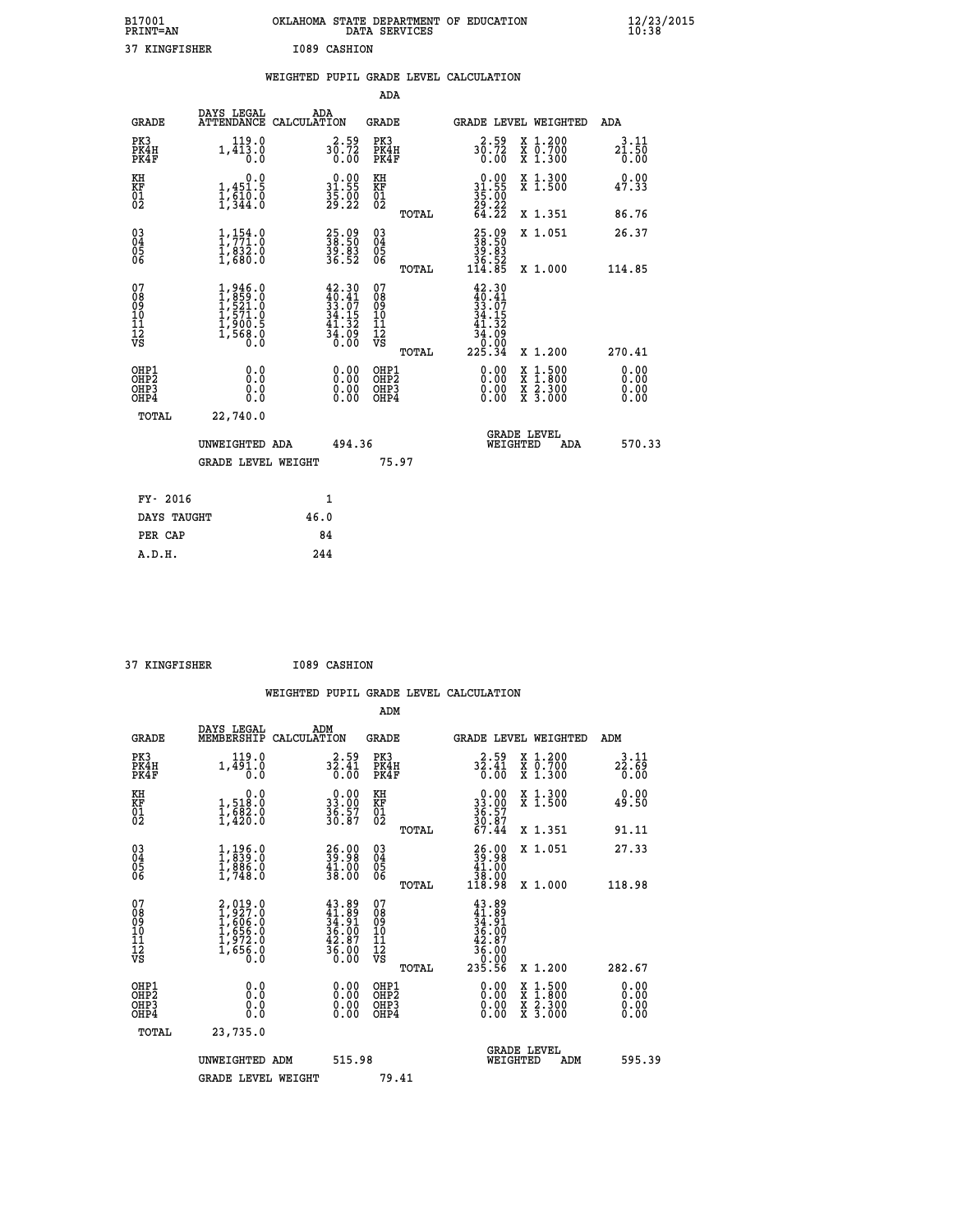| B17001<br><b>PRINT=AN</b> | OKLAHOMA STATE DEPARTMENT OF EDUCATION<br>DATA SERVICES | $\frac{12}{23}$ /2015 |
|---------------------------|---------------------------------------------------------|-----------------------|
| 37<br>KINGFISHER          | I105 OKARCHE                                            |                       |

|                                                                    |                                                                                           | WEIGHTED PUPIL GRADE LEVEL CALCULATION                                   |                                                     |                                                                                                                                                                      |                              |
|--------------------------------------------------------------------|-------------------------------------------------------------------------------------------|--------------------------------------------------------------------------|-----------------------------------------------------|----------------------------------------------------------------------------------------------------------------------------------------------------------------------|------------------------------|
|                                                                    |                                                                                           |                                                                          | <b>ADA</b>                                          |                                                                                                                                                                      |                              |
| <b>GRADE</b>                                                       | DAYS LEGAL<br><b>ATTENDANCE</b>                                                           | ADA<br>CALCULATION                                                       | <b>GRADE</b>                                        | GRADE LEVEL WEIGHTED                                                                                                                                                 | ADA                          |
| PK3<br>PK4H<br>PK4F                                                | 0.0<br>ŏ:ŏ<br>0.∂08                                                                       | $\begin{smallmatrix} 0.00\\ 0.00\\ 18.32 \end{smallmatrix}$              | PK3<br>PK4H<br>PK4F                                 | 0.00<br>X 1.200<br>X 0.700<br>X 1.300<br>0:00<br>18:32                                                                                                               | 0.00<br>$\frac{0.00}{23.82}$ |
| KH<br>KF<br>01<br>02                                               | $0.0$<br>0.946.5<br>1,486.5<br>686.0                                                      | $\begin{smallmatrix} 0.00\\19.24\\33.78\\15.59 \end{smallmatrix}$        | KH<br>KF<br>01<br>02                                | 0.00<br>X 1.300<br>X 1.500<br>$19.24$<br>$33.78$<br>$15.59$<br>$49.37$                                                                                               | 0.00<br>28.86                |
|                                                                    |                                                                                           |                                                                          | TOTAL                                               | X 1.351                                                                                                                                                              | 66.70                        |
| $\begin{smallmatrix} 03 \\[-4pt] 04 \end{smallmatrix}$<br>Ŏ5<br>06 | $895.5$<br>949.5<br>1,074.5<br>893.0                                                      | $\begin{smallmatrix} 20.35\\ 21.58\\ 24.42\\ 20.30 \end{smallmatrix}$    | $\begin{array}{c} 03 \\ 04 \\ 05 \\ 06 \end{array}$ | $20.35$<br>$21.58$<br>X 1.051<br>$\frac{24}{20}$ . $\frac{42}{30}$<br>66.30                                                                                          | 21.39                        |
|                                                                    |                                                                                           |                                                                          | TOTAL                                               | X 1.000                                                                                                                                                              | 66.30                        |
| 07<br>08<br>09<br>111<br>12<br>VS                                  | $1, 179.0$<br>$1, 523.0$<br>$1, 523.0$<br>$1, 083.0$<br>$1, 448.5$<br>$1, 026.0$<br>$0.0$ | $26.80$<br>$22.39$<br>$34.61$<br>$24.61$<br>$32.92$<br>$23.32$<br>$0.00$ | 07<br>08901112<br>1112<br>VS<br>TOTAL               | $26.8022.3934.6124.6123.9223.320.000164.65$<br>X 1.200                                                                                                               | 197.58                       |
| OHP1<br>OHP2<br>OH <sub>P3</sub><br>OHP4                           | 0.0<br>0.0<br>0.0                                                                         | $\begin{smallmatrix} 0.00 \ 0.00 \ 0.00 \ 0.00 \end{smallmatrix}$        | OHP1<br>OHP2<br>OHP3<br>OHP4                        | 0.00<br>$\begin{smallmatrix} \mathtt{X} & 1\cdot500 \\ \mathtt{X} & 1\cdot800 \\ \mathtt{X} & 2\cdot300 \\ \mathtt{X} & 3\cdot000 \end{smallmatrix}$<br>0.00<br>0.00 | 0.00<br>0.00<br>0.00<br>0.00 |
| TOTAL                                                              | 14,882.0                                                                                  |                                                                          |                                                     |                                                                                                                                                                      |                              |
|                                                                    | UNWEIGHTED ADA                                                                            | 338.23                                                                   |                                                     | <b>GRADE LEVEL</b><br>WEIGHTED<br>ADA                                                                                                                                | 404.65                       |
|                                                                    | <b>GRADE LEVEL WEIGHT</b>                                                                 |                                                                          | 66.42                                               |                                                                                                                                                                      |                              |
| FY- 2016                                                           |                                                                                           | $\mathbf{1}$                                                             |                                                     |                                                                                                                                                                      |                              |
| DAYS TAUGHT                                                        |                                                                                           | 44.0                                                                     |                                                     |                                                                                                                                                                      |                              |
| PER CAP                                                            |                                                                                           | 95                                                                       |                                                     |                                                                                                                                                                      |                              |

| 27.7 |
|------|

 **37 KINGFISHER I105 OKARCHE**

 **WEIGHTED PUPIL GRADE LEVEL CALCULATION ADM DAYS LEGAL ADM GRADE MEMBERSHIP CALCULATION GRADE GRADE LEVEL WEIGHTED ADM PK3 0.0 0.00 PK3 0.00 X 1.200 0.00 PK4H 0.0 0.00 PK4H 0.00 X 0.700 0.00 PK4F 836.0 19.00 PK4F 19.00 X 1.300 24.70** 0.00 KH 0.00 0.00 KH 0.00 X 1.300<br>RH 980.0 20.00 KH 0.00 X 1.300 0.00 **EXH**<br> **EXP 1,540.0** 30.00 EXP<br>
02 1,540.0 35.00 02<br>
1,564.0 35.00 02 02 704.0 16.00 02 <sub>noman</sub> 16.00  **TOTAL 51.00 X 1.351 68.90 03 919.0 20.89 03 20.89 X 1.051 21.96 04 968.0 22.00 04 22.00 05 1,111.0 25.25 05 25.25 06 924.0 21.00 06 21.00 TOTAL 68.25 X 1.000 68.25**  $\begin{array}{cccc} 07 & 1,205.0 & 27.39 & 07 & 27.39 \ 08 & 1,012.0 & 23.00 & 08 & 23.00 \ 09 & 1,584.0 & 36.00 & 09 & 36.00 \ 10 & 1,100.0 & 25.00 & 10 & 25.00 \ 11 & 1,495.0 & 33.98 & 11 & 33.98 \ 1,055.0 & 33.98 & 11 & 33.98 \ \hline \end{array}$  **TOTAL 169.37 X 1.200 203.24 OHP1 0.0 0.00 OHP1 0.00 X 1.500 0.00 OHP2 0.0 0.00 OHP2 0.00 X 1.800 0.00 OHP3 0.0 0.00 OHP3 0.00 X 2.300 0.00 OHP4 0.0 0.00 OHP4 0.00 X 3.000 0.00 TOTAL 15,334.0 GRADE LEVEL UNWEIGHTED ADM 348.51 WEIGHTED ADM 417.05 GRADE LEVEL WEIGHT 68.54**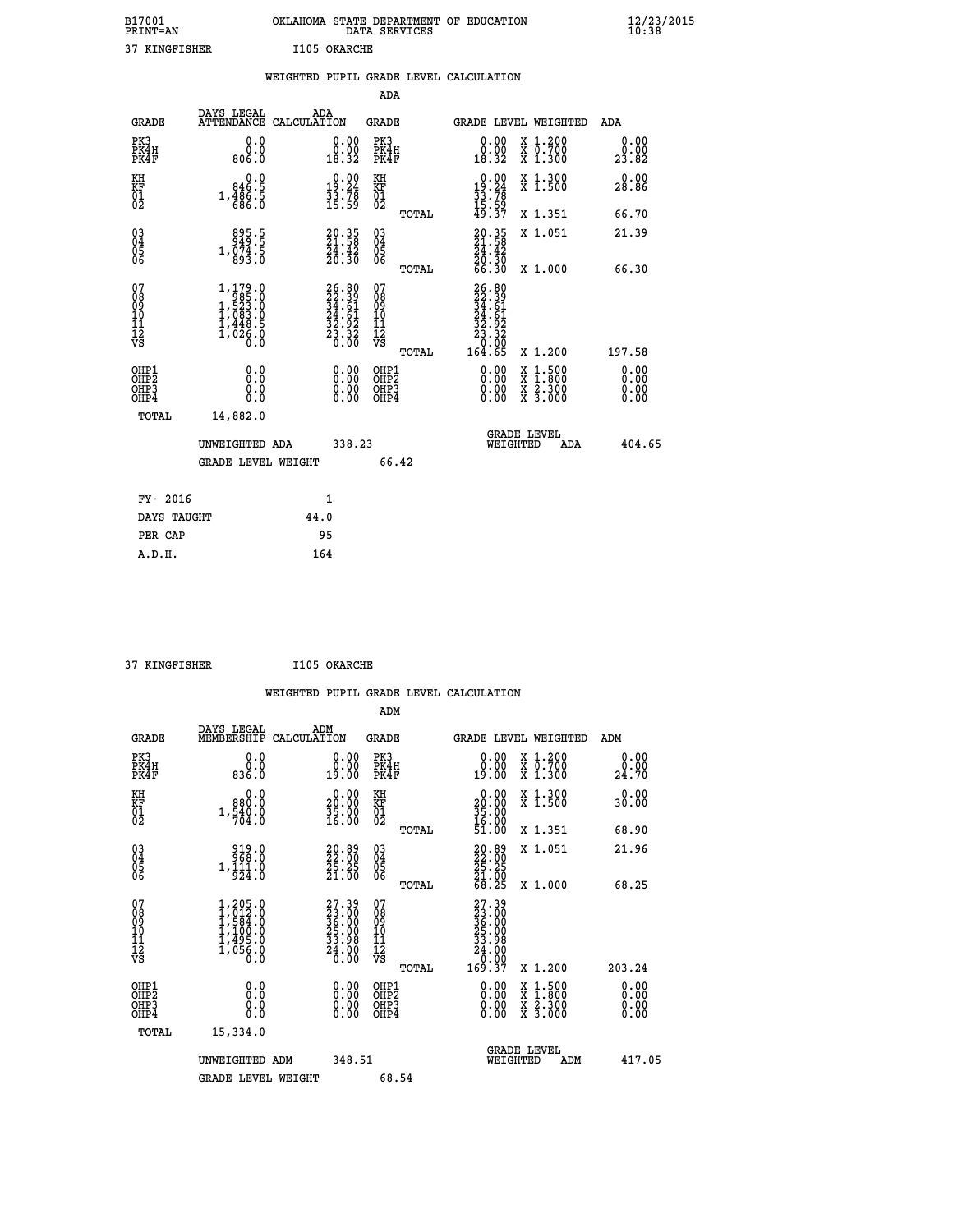| B17001<br>PRINT=AN | OKLAHOMA STATE DEPARTMENT OF EDUCATION<br>DATA SERVICES | $\frac{12}{23}$ /2015<br>10:38 |
|--------------------|---------------------------------------------------------|--------------------------------|
| KINGFISHER         | COUNTY TOTALS                                           |                                |

|                                                              |                                                                                                                     |       |                                                                  |                                          |       | WEIGHTED PUPIL GRADE LEVEL CALCULATION                                                   |                                                                                                  |                                             |
|--------------------------------------------------------------|---------------------------------------------------------------------------------------------------------------------|-------|------------------------------------------------------------------|------------------------------------------|-------|------------------------------------------------------------------------------------------|--------------------------------------------------------------------------------------------------|---------------------------------------------|
|                                                              |                                                                                                                     |       |                                                                  | ADA                                      |       |                                                                                          |                                                                                                  |                                             |
| <b>GRADE</b>                                                 | DAYS LEGAL<br>ATTENDANCE CALCULATION                                                                                | ADA   |                                                                  | GRADE                                    |       |                                                                                          | GRADE LEVEL WEIGHTED                                                                             | ADA                                         |
| PK3<br>PK4H<br>PK4F                                          | 472.0<br>$\frac{1}{8}$ , $\frac{113}{845}$ . $\frac{0}{5}$                                                          |       | $\substack{10.62\\10.72\\200.13}$                                | PK3<br>PK4H<br>PK4F                      |       | 10.62<br>$\frac{30.72}{200.13}$                                                          | X 1.200<br>X 0.700<br>X 1.300                                                                    | 12.75<br>$\frac{\bar{2}\bar{1}.50}{260.18}$ |
| KH<br>KF<br>01<br>02                                         | 0.0<br>12, 170.0<br>12,051:5<br>10,609:5                                                                            |       | 274.34<br>$\frac{289.39}{239.75}$                                | KH<br>KF<br>$\overline{01}$              |       | $274.34$<br>$289.39$<br>$232.75$                                                         | X 1.300<br>X 1.500                                                                               | 0.00<br>411.52                              |
|                                                              |                                                                                                                     |       |                                                                  |                                          | TOTAL | 529.14                                                                                   | X 1.351                                                                                          | 714.87                                      |
| $\begin{smallmatrix} 03 \\[-4pt] 04 \end{smallmatrix}$<br>Ŏ5 | 10,029.0<br>10,533.5<br>10,454.0                                                                                    |       | 226.12<br>275.41<br>237.02<br>235.46                             | $\substack{03 \\ 04}$<br>05<br>06        |       | 226.12<br>275.41<br>237.02<br>235.46<br>747.89                                           | X 1.051                                                                                          | 985.55                                      |
| ŌĞ                                                           |                                                                                                                     |       |                                                                  |                                          | TOTAL |                                                                                          | X 1.000                                                                                          | 747.89                                      |
| 07<br>08<br>09<br>11<br>11<br>12<br>VS                       | $\begin{smallmatrix} 10, 810.0\\ 12, 183.0\\ 11, 962.0\\ 10, 455.5\\ 12, 001.0\\ 10, 413.5\\ 0.0 \end{smallmatrix}$ |       | 243.41<br>273.54<br>269.86<br>269.79<br>269.79<br>233.86<br>0.00 | 07<br>08<br>09<br>11<br>11<br>12<br>VS   | TOTAL | 243.41<br>$273.54$<br>$269.86$<br>$235.66$<br>$269.79$<br>$233.86$<br>$2.90$<br>1,526.12 | X 1.200                                                                                          | 1,831.34                                    |
| OHP1<br>OHP <sub>2</sub><br>OHP3<br>OHP4                     | 89.0<br>0.0<br>0.0<br>0.0                                                                                           |       | $\begin{smallmatrix} 1.98\ 0.00\ 0.00 \end{smallmatrix}$         | OHP1<br>OHP <sub>2</sub><br>OHP3<br>OHP4 |       | 0.98<br>0.00                                                                             | $\begin{smallmatrix} x & 1 & 500 \\ x & 1 & 800 \\ x & 2 & 300 \\ x & 3 & 000 \end{smallmatrix}$ | 2.97<br>0.00<br>0.00<br>0.00                |
| TOTAL                                                        | 157,497.0                                                                                                           |       |                                                                  |                                          |       |                                                                                          |                                                                                                  |                                             |
|                                                              | UNWEIGHTED ADA                                                                                                      |       | 3,547.06                                                         |                                          |       | WEIGHTED                                                                                 | <b>GRADE LEVEL</b><br>ADA                                                                        | 4,240.68                                    |
|                                                              | <b>GRADE LEVEL WEIGHT</b>                                                                                           |       |                                                                  | 693.62                                   |       |                                                                                          |                                                                                                  |                                             |
| FY- 2016                                                     |                                                                                                                     |       | $\mathbf{1}$                                                     |                                          |       |                                                                                          |                                                                                                  |                                             |
| DAYS TAUGHT                                                  |                                                                                                                     | 262.0 |                                                                  |                                          |       |                                                                                          |                                                                                                  |                                             |
| PER CAP                                                      |                                                                                                                     | 558   |                                                                  |                                          |       |                                                                                          |                                                                                                  |                                             |

 **KINGFISHER COUNTY TOTALS**

 **A.D.H. 1,728**

|                                                       |                                                                                                                                                                        |                                                                                                 | ADM                                              |                                                                                   |                                          |                                  |
|-------------------------------------------------------|------------------------------------------------------------------------------------------------------------------------------------------------------------------------|-------------------------------------------------------------------------------------------------|--------------------------------------------------|-----------------------------------------------------------------------------------|------------------------------------------|----------------------------------|
| <b>GRADE</b>                                          | DAYS LEGAL<br>MEMBERSHIP                                                                                                                                               | ADM<br>CALCULATION                                                                              | <b>GRADE</b>                                     | GRADE LEVEL WEIGHTED                                                              |                                          | ADM                              |
| PK3<br>PK4H<br>PK4F                                   | 472.0<br>$\frac{1}{9}$ , $\frac{1}{185}$ .0                                                                                                                            | 10.62<br>$\frac{\bar{3}\check{2}\cdot\check{4}\bar{1}}{207.79}$                                 | PK3<br>PK4H<br>PK4F                              | $\frac{10.62}{32.41}$<br>207.79                                                   | X 1.200<br>X 0.700<br>X 1.300            | 12.75<br>22.69<br>270.13         |
| KH<br>KF<br>01<br>02                                  | 0.0<br>12,646:0<br>13,278:0<br>10,992:0                                                                                                                                | 0.00<br>285.08<br>299.00<br>248.32                                                              | KH<br>KF<br>01<br>02                             | $\begin{smallmatrix} &0.00\\ 285.08\\ 299.00\\ 248.32\\ 547.32 \end{smallmatrix}$ | X 1.300<br>X 1.500                       | 0.00<br>427.62                   |
|                                                       |                                                                                                                                                                        |                                                                                                 | TOTAL                                            |                                                                                   | X 1.351                                  | 739.43                           |
| 03<br>04<br>05<br>06                                  | $\begin{smallmatrix} 10 & 271 & 0 \\ 12 & 551 & 0 \\ 10 & 771 & 0 \\ 10 & 838 & 0 \end{smallmatrix}$                                                                   | 231.58<br>283.20<br>242.36<br>244.13                                                            | $\substack{03 \\ 04}$<br>0500                    | 231.58<br>283.20<br>242.36                                                        | X 1.051                                  | 243.41                           |
|                                                       |                                                                                                                                                                        |                                                                                                 | TOTAL                                            | 244.13<br>769.69                                                                  | X 1.000                                  | 769.69                           |
| 07<br>08<br>09<br>101<br>112<br>VS                    | $\begin{smallmatrix} 11\,,\,095\,.\,0\\ 12\,,\,499\,. \,0\\ 12\,,\,387\,. \,0\\ 10\,,\,834\,. \,0\\ 12\,,\,390\,. \,0\\ 10\,,\,803\,. \,0\\ 0\,. \,0\end{smallmatrix}$ | 249.83<br>280.64<br>279.40<br>$\begin{array}{c} 244.16 \\ 278.54 \\ 242.57 \\ 6.00 \end{array}$ | 07<br>08<br>09<br>101<br>11<br>12<br>VS<br>TOTAL | 249.83<br>280.64<br>279.40<br>244.16<br>278.54<br>242.57<br>0.00<br>1,575.14      | X 1.200                                  | 1,890.16                         |
| OHP1<br>OH <sub>P</sub> 2<br>OH <sub>P3</sub><br>OHP4 | 90.0<br>0.0<br>0.000                                                                                                                                                   | $\begin{smallmatrix} 2.00\ 0.00 \ 0.00 \end{smallmatrix}$<br>0.00                               | OHP1<br>OHP2<br>OHP3<br>OHP4                     | $\begin{smallmatrix} 2.00 \ 0.00 \ 0.00 \end{smallmatrix}$<br>0.00                | X 1:500<br>X 1:800<br>X 2:300<br>X 3:000 | $3.00$<br>$0.00$<br>0.00<br>0.00 |
| TOTAL                                                 | 162,593.0                                                                                                                                                              |                                                                                                 |                                                  |                                                                                   |                                          |                                  |
|                                                       | UNWEIGHTED                                                                                                                                                             | 3,661.63<br>ADM                                                                                 |                                                  | <b>GRADE LEVEL</b><br>WEIGHTED                                                    | ADM                                      | 4,378.88                         |
|                                                       | <b>GRADE LEVEL WEIGHT</b>                                                                                                                                              |                                                                                                 | 717.25                                           |                                                                                   |                                          |                                  |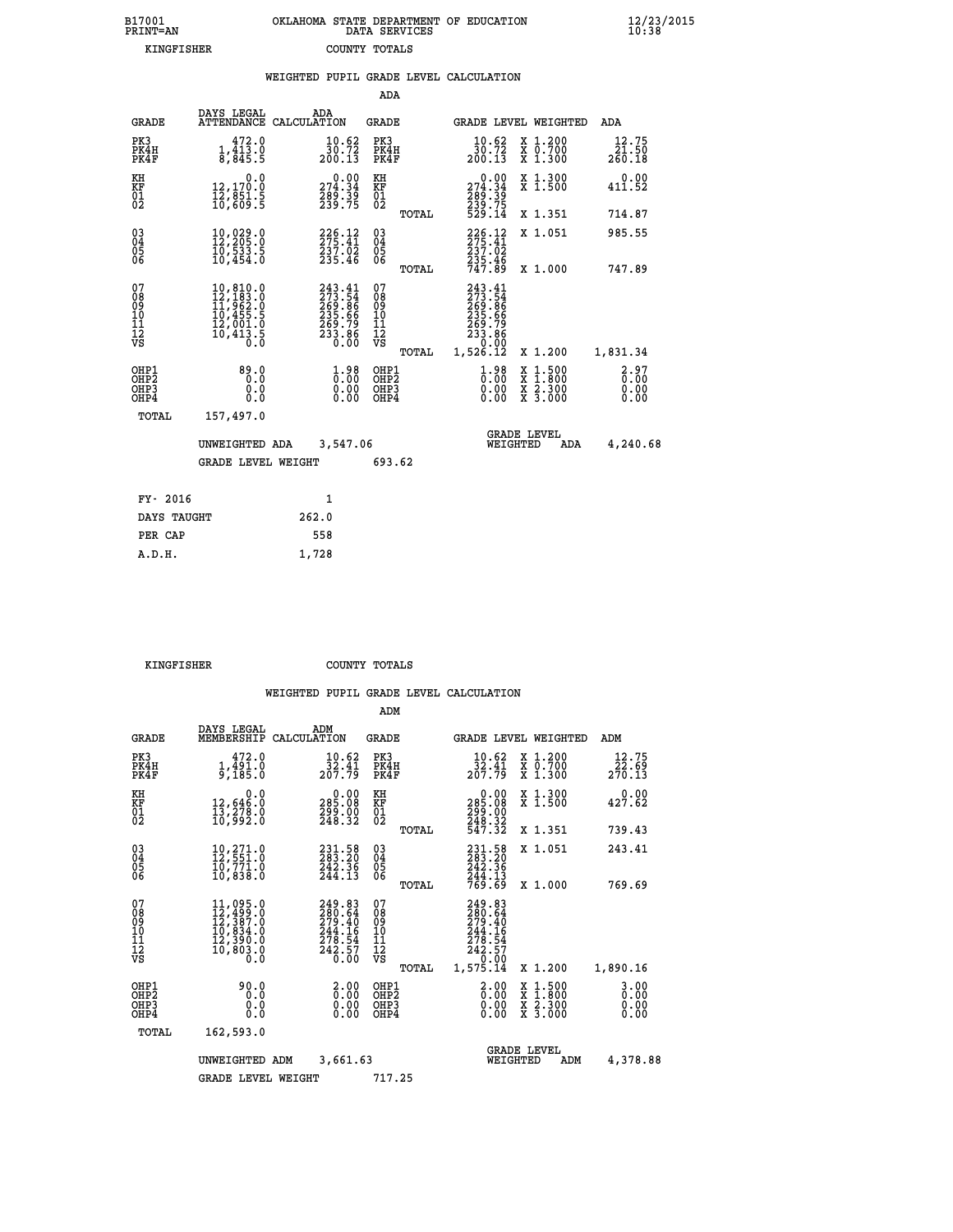| B17001<br><b>PRINT=AN</b> | OKLAHOMA STATE DEPARTMENT OF EDUCATION<br>DATA SERVICES | $\frac{12}{23}$ /2015 |
|---------------------------|---------------------------------------------------------|-----------------------|
| 38 KIOWA                  | I001 HOBART                                             |                       |

# **WEIGHTED PUPIL GRADE LEVEL CALCULATION**

|                                                                    |                                                                           |                                                                                     | ADA                                       |       |                                                                                      |                                          |                              |
|--------------------------------------------------------------------|---------------------------------------------------------------------------|-------------------------------------------------------------------------------------|-------------------------------------------|-------|--------------------------------------------------------------------------------------|------------------------------------------|------------------------------|
| <b>GRADE</b>                                                       | DAYS LEGAL<br>ATTENDANCE CALCULATION                                      | ADA                                                                                 | <b>GRADE</b>                              |       | <b>GRADE LEVEL WEIGHTED</b>                                                          |                                          | ADA                          |
| PK3<br>PK4H<br>PK4F                                                | 64.0<br>0.0<br>1,694.0                                                    | $\begin{smallmatrix} 1.56\\ 0.00\\ 41.32 \end{smallmatrix}$                         | PK3<br>PK4H<br>PK4F                       |       | $\begin{smallmatrix} 1.56 \\[-4pt] 0.50 \\[-4pt] 41.32 \end{smallmatrix}$            | X 1.200<br>X 0.700<br>X 1.300            | 1.87<br>0.00<br>53.72        |
| KH<br><b>KF</b><br>01<br>02                                        | 0.0<br>2,528:0<br>2,892:0<br>2,408:5                                      | $\begin{smallmatrix} 0.00\\ 61.66\\ 70.54\\ 58.74 \end{smallmatrix}$                | KH<br>KF<br>01<br>02                      |       | $\begin{smallmatrix} &0.00\ 61.66\ 70.54\ 58.74\ 129.28\ \end{smallmatrix}$          | X 1.300<br>X 1.500                       | 0.00<br>92.49                |
|                                                                    |                                                                           |                                                                                     |                                           | TOTAL |                                                                                      | X 1.351                                  | 174.66                       |
| $\begin{smallmatrix} 03 \\[-4pt] 04 \end{smallmatrix}$<br>Ŏ5<br>06 | 2,622.5<br>2,139.5<br>2,413.5<br>2,460.0                                  | $\begin{smallmatrix} 63.96\\ 52.18\\ 58.87\\ 60.00 \end{smallmatrix}$               | $\substack{03 \\ 04}$<br>Ŏ5<br>06         | TOTAL | 63.96<br>58.18<br>58.00<br>60.00<br>171.05                                           | X 1.051<br>X 1.000                       | 67.22<br>171.05              |
| 07<br>08901112<br>1112<br>VS                                       | 2,230.5<br>1,813.0<br>2,633.0<br>2,302.5<br>2,302.5<br>1,847.5<br>2,424.5 | $54.40$<br>$44.22$<br>$64.22$<br>$56.16$<br>$56.06$<br>$45.06$<br>$59.13$<br>$0.00$ | 07<br>08<br>09<br>11<br>11<br>12<br>VS    |       | $54.40$<br>$44.22$<br>$64.22$<br>$65.16$<br>$59.16$<br>$59.13$<br>$0.00$<br>$323.19$ |                                          |                              |
|                                                                    |                                                                           |                                                                                     |                                           | TOTAL |                                                                                      | X 1.200                                  | 387.83                       |
| OHP1<br>OH <sub>P</sub> 2<br>OH <sub>P3</sub><br>OH <sub>P4</sub>  | 0.0<br>0.0<br>0.0                                                         | $\begin{smallmatrix} 0.00 \ 0.00 \ 0.00 \ 0.00 \end{smallmatrix}$                   | OHP1<br>OH <sub>P</sub> 2<br>OHP3<br>OHP4 |       | 0.00<br>0.00<br>0.00                                                                 | X 1:500<br>X 1:800<br>X 2:300<br>X 3:000 | 0.00<br>0.00<br>0.00<br>0.00 |
| TOTAL                                                              | 32,473.0                                                                  |                                                                                     |                                           |       |                                                                                      |                                          |                              |
|                                                                    | UNWEIGHTED ADA                                                            | 792.02                                                                              |                                           |       |                                                                                      | GRADE LEVEL<br>WEIGHTED<br>ADA           | 948.84                       |
|                                                                    | <b>GRADE LEVEL WEIGHT</b>                                                 |                                                                                     | 156.82                                    |       |                                                                                      |                                          |                              |
| FY- 2016                                                           |                                                                           | $\mathbf{1}$                                                                        |                                           |       |                                                                                      |                                          |                              |
| DAYS TAUGHT                                                        |                                                                           | 41.0                                                                                |                                           |       |                                                                                      |                                          |                              |
| PER CAP                                                            |                                                                           | 79                                                                                  |                                           |       |                                                                                      |                                          |                              |

| 38 KIOWA<br>$\sim$ $\sim$ $\sim$ $\sim$ $\sim$ $\sim$ | I001 HOBART |
|-------------------------------------------------------|-------------|

 **A.D.H. 333**

|                                                    |                                                                            |                    |                                                                      |                                                     |       | WEIGHTED PUPIL GRADE LEVEL CALCULATION                                            |                                          |                               |
|----------------------------------------------------|----------------------------------------------------------------------------|--------------------|----------------------------------------------------------------------|-----------------------------------------------------|-------|-----------------------------------------------------------------------------------|------------------------------------------|-------------------------------|
|                                                    |                                                                            |                    |                                                                      | ADM                                                 |       |                                                                                   |                                          |                               |
| <b>GRADE</b>                                       | DAYS LEGAL<br>MEMBERSHIP                                                   | ADM<br>CALCULATION |                                                                      | <b>GRADE</b>                                        |       |                                                                                   | GRADE LEVEL WEIGHTED                     | ADM                           |
| PK3<br>PK4H<br>PK4F                                | 64.0<br>0.0<br>1,885.0                                                     |                    | $\begin{smallmatrix} 1.56\ 0.00\\ 45.98 \end{smallmatrix}$           | PK3<br>PK4H<br>PK4F                                 |       | $\begin{smallmatrix} 1.56\ 0.00\\ 45.98 \end{smallmatrix}$                        | X 1.200<br>X 0.700<br>X 1.300            | 1.87<br>0.00<br>59.77         |
| KH<br>KF<br>01<br>02                               | $\begin{smallmatrix} & & 0.0\ 2.676.0\ 2.985.0\ 2.536.0 \end{smallmatrix}$ |                    | $\begin{smallmatrix} 0.00\\ 65.27\\ 72.80\\ 61.85 \end{smallmatrix}$ | KH<br>KF<br>01<br>02                                |       | $\begin{smallmatrix} &0.00\ 65.27\ 72.80\ 61.85\ 134.65\ \end{smallmatrix}$       | X 1.300<br>X 1.500                       | 0.00<br>97.91                 |
|                                                    |                                                                            |                    |                                                                      |                                                     | TOTAL |                                                                                   | X 1.351                                  | 181.91                        |
| $\begin{matrix} 03 \\ 04 \\ 05 \\ 06 \end{matrix}$ | 2,709.0<br>2,253.0<br>2,507.0<br>2,545.0                                   |                    | 66.07<br>54.95<br>61.15<br>62.07                                     | $\begin{array}{c} 03 \\ 04 \\ 05 \\ 06 \end{array}$ |       | $66.07$<br>54.95<br>61.15<br>62.07<br>178.17                                      | X 1.051                                  | 69.44                         |
|                                                    |                                                                            |                    |                                                                      |                                                     | TOTAL |                                                                                   | X 1.000                                  | 178.17                        |
| 07<br>0890112<br>1112<br>VS                        | 2,302.0<br>1,893.0<br>2,777.0<br>2,415.0<br>1,927.0<br>2,563.0<br>0.0      |                    | 56.15<br>46.17<br>67.73<br>58.90<br>58.90<br>47.00<br>62.51<br>60.00 | 07<br>08901112<br>1112<br>VS                        | TOTAL | 56.15<br>46.173<br>67.73<br>68.900<br>47.000<br>62.51<br>62.51<br>0.000<br>338.46 | X 1.200                                  | 406.15                        |
| OHP1                                               |                                                                            |                    |                                                                      |                                                     |       |                                                                                   |                                          |                               |
| OHP <sub>2</sub><br>OH <sub>P3</sub><br>OHP4       | 0.0<br>0.000                                                               |                    | $0.00$<br>$0.00$<br>0.00                                             | OHP1<br>OHP2<br>OHP <sub>3</sub>                    |       | 0.00<br>0.00<br>0.00                                                              | X 1:500<br>X 1:800<br>X 2:300<br>X 3:000 | 0.00<br>Ō. ŌŌ<br>0.00<br>0.00 |
| TOTAL                                              | 34,037.0                                                                   |                    |                                                                      |                                                     |       |                                                                                   |                                          |                               |
|                                                    | UNWEIGHTED ADM                                                             |                    | 830.16                                                               |                                                     |       | WEIGHTED                                                                          | <b>GRADE LEVEL</b><br>ADM                | 995.22                        |
|                                                    | <b>GRADE LEVEL WEIGHT</b>                                                  |                    |                                                                      | 165.06                                              |       |                                                                                   |                                          |                               |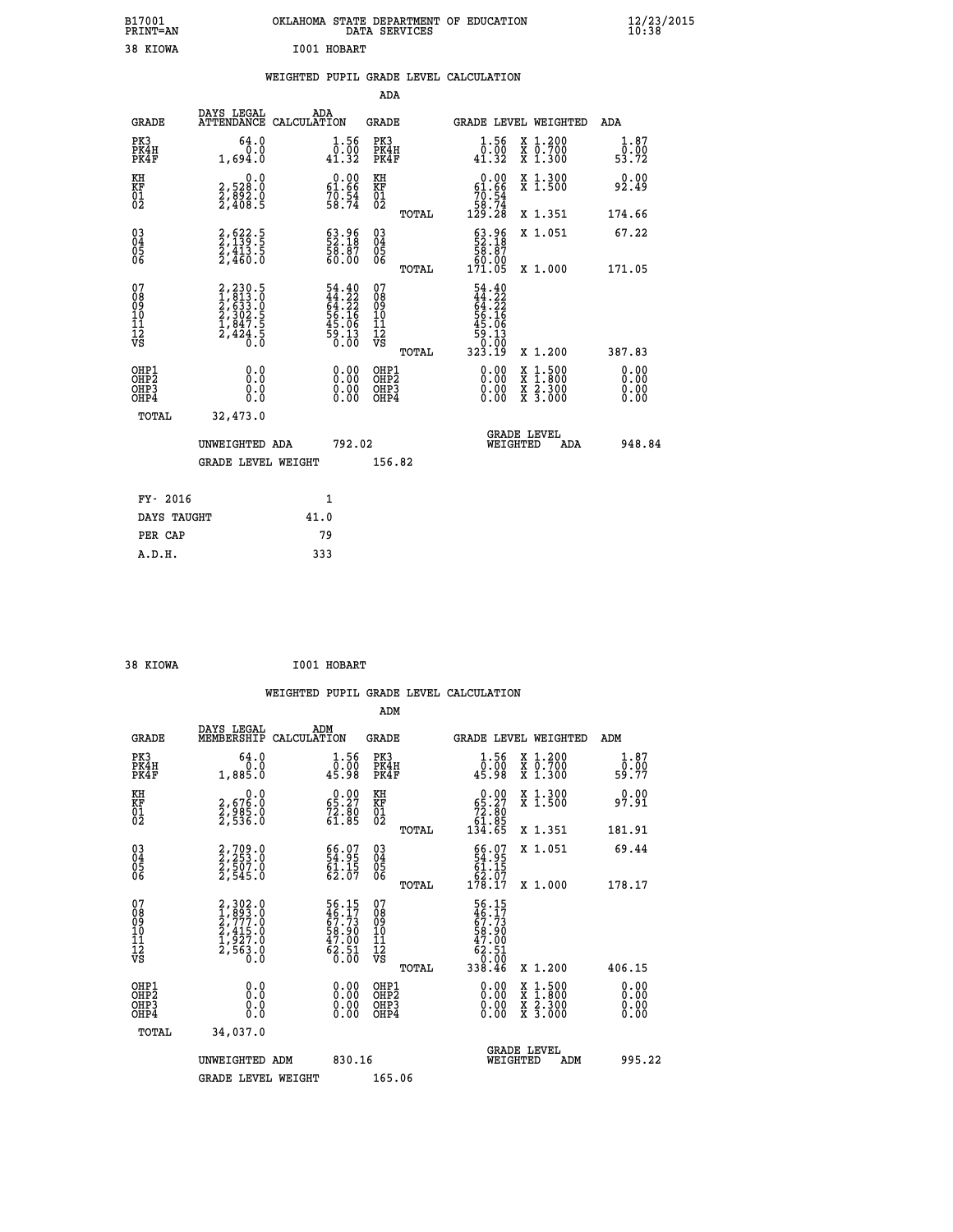| B17001<br><b>PRINT=AN</b> | OKLAHOMA STATE DEPARTMENT OF EDUCATION<br>DATA SERVICES | $\frac{12}{23}$ /2015 |
|---------------------------|---------------------------------------------------------|-----------------------|
| 38 KIOWA                  | I002 LONE WOLF                                          |                       |

|                                                       |                                                               | WEIGHTED PUPIL GRADE LEVEL CALCULATION                                                                                 |                                                    |       |                                                                                                 |                                                                                                                                              |                       |
|-------------------------------------------------------|---------------------------------------------------------------|------------------------------------------------------------------------------------------------------------------------|----------------------------------------------------|-------|-------------------------------------------------------------------------------------------------|----------------------------------------------------------------------------------------------------------------------------------------------|-----------------------|
|                                                       |                                                               |                                                                                                                        | ADA                                                |       |                                                                                                 |                                                                                                                                              |                       |
| <b>GRADE</b>                                          | DAYS LEGAL                                                    | ADA<br>ATTENDANCE CALCULATION                                                                                          | <b>GRADE</b>                                       |       |                                                                                                 | <b>GRADE LEVEL WEIGHTED</b>                                                                                                                  | ADA                   |
| PK3<br>PK4H<br>PK4F                                   | 0.0<br>0.0<br>428.5                                           | $\substack{0.00\\0.00\\14.28}$                                                                                         | PK3<br>PK4H<br>PK4F                                |       | $\begin{smallmatrix} 0.00\\ 0.00\\ 14.28 \end{smallmatrix}$                                     | X 1.200<br>X 0.700<br>X 1.300                                                                                                                | 0.00<br>0.00<br>18.56 |
| KH<br>KF<br>01<br>02                                  | 261.0<br>$\frac{1}{3}\frac{1}{1}\overline{0}\cdot\frac{5}{5}$ | 0.008.70<br>$3.68$<br>10.58                                                                                            | KH<br>KF<br>01<br>02                               |       | $\begin{smallmatrix} 0.00\\ 8.70\\ 3.68\\ 10.58\\ 14.26 \end{smallmatrix}$                      | X 1.300<br>X 1.500                                                                                                                           | 0.00<br>13.05         |
|                                                       |                                                               |                                                                                                                        |                                                    | TOTAL |                                                                                                 | X 1.351                                                                                                                                      | 19.27                 |
| 03<br>04<br>05<br>06                                  | $\frac{191}{184}$ :0<br>$\frac{90.0}{365.0}$                  | $\begin{array}{c} 6.37 \\ 6.13 \\ 3.00 \\ 12.17 \end{array}$                                                           | $\begin{matrix} 03 \\ 04 \\ 05 \\ 06 \end{matrix}$ |       | $6.37$<br>$6.13$<br>$3.00$                                                                      | X 1.051                                                                                                                                      | 6.69                  |
|                                                       |                                                               |                                                                                                                        |                                                    | TOTAL | $\frac{15}{21}$ $\frac{17}{30}$                                                                 | X 1.000                                                                                                                                      | 21.30                 |
| 07<br>08<br>09<br>10<br>11<br>11<br>12<br>VS          | 193.5<br>326.0<br>197.0<br>269.5<br>199.5<br>190.0<br>140.0   | $\begin{smallmatrix} 6\cdot45\\10\cdot87\\6\cdot57\\8\cdot98\\6\cdot65\\4\cdot67\\4\cdot60\\0\cdot00\end{smallmatrix}$ | 07<br>08<br>09<br>001<br>11<br>11<br>12<br>VS      | TOTAL | $\begin{array}{r} 6.45 \\ 10.57 \\ 6.57 \\ 8.98 \\ 6.655 \\ 4.670 \\ 9.90 \end{array}$<br>44.19 | X 1.200                                                                                                                                      | 53.03                 |
| OHP1<br>OHP2<br>OH <sub>P</sub> 3<br>OH <sub>P4</sub> | 0.0<br>0.0<br>0.0                                             | $\begin{smallmatrix} 0.00 \ 0.00 \ 0.00 \ 0.00 \end{smallmatrix}$                                                      | OHP1<br>OHP2<br>OHP3<br>OHP4                       |       | 0.00<br>0.00                                                                                    | $\begin{smallmatrix} \mathtt{X} & 1\cdot500 \\ \mathtt{X} & 1\cdot800 \\ \mathtt{X} & 2\cdot300 \\ \mathtt{X} & 3\cdot000 \end{smallmatrix}$ | 0.00<br>0.00<br>0.00  |
| TOTAL                                                 | 3, 273.0                                                      |                                                                                                                        |                                                    |       |                                                                                                 |                                                                                                                                              |                       |
|                                                       | UNWEIGHTED ADA                                                | 109.10                                                                                                                 |                                                    |       | WEIGHTED                                                                                        | <b>GRADE LEVEL</b><br>ADA                                                                                                                    | 131.90                |
|                                                       | GRADE LEVEL WEIGHT                                            |                                                                                                                        |                                                    | 22.80 |                                                                                                 |                                                                                                                                              |                       |
| FY- 2016                                              |                                                               | $\mathbf{1}$                                                                                                           |                                                    |       |                                                                                                 |                                                                                                                                              |                       |
| DAYS TAUGHT                                           |                                                               | 30.0                                                                                                                   |                                                    |       |                                                                                                 |                                                                                                                                              |                       |
| PER CAP                                               |                                                               | 163                                                                                                                    |                                                    |       |                                                                                                 |                                                                                                                                              |                       |

38 KIOWA **I002 LONE WOLF** 

 **A.D.H. 55**

 **WEIGHTED PUPIL GRADE LEVEL CALCULATION ADM DAYS LEGAL ADM GRADE MEMBERSHIP CALCULATION GRADE GRADE LEVEL WEIGHTED ADM PK3** 0.0 0.00 PK3 0.00 X 1.200 0.00<br>PEAU

| PK4H<br>PK4F                                       | 0.0<br>450.0                                                                                | $\begin{smallmatrix} 0.00 \ 15.00 \end{smallmatrix}$                                                                                                               | PK4H<br>PK4F                                                 | $\begin{smallmatrix} 0.00 \ 15.00 \end{smallmatrix}$                                                                           | X 0.700<br>X 1.300                                                                                                  | $\begin{smallmatrix} 0.00 \ 19.50 \end{smallmatrix}$ |
|----------------------------------------------------|---------------------------------------------------------------------------------------------|--------------------------------------------------------------------------------------------------------------------------------------------------------------------|--------------------------------------------------------------|--------------------------------------------------------------------------------------------------------------------------------|---------------------------------------------------------------------------------------------------------------------|------------------------------------------------------|
| KH<br>KF<br>01<br>02                               | 0.0<br>269.0<br>120.0<br>328.0                                                              | $\begin{smallmatrix} 0.00\\ 8.97\\ 4.00\\ 10.93 \end{smallmatrix}$                                                                                                 | KH<br>KF<br>01<br>02                                         | $\begin{smallmatrix} 0.00\\ 8.97\\ 4.00\\ 10.93\\ 14.93\\ \end{smallmatrix}$                                                   | X 1.300<br>X 1.500                                                                                                  | 0.00<br>13.46                                        |
|                                                    |                                                                                             |                                                                                                                                                                    | TOTAL                                                        |                                                                                                                                | X 1.351                                                                                                             | 20.17                                                |
| $\begin{matrix} 03 \\ 04 \\ 05 \\ 06 \end{matrix}$ | $\begin{smallmatrix} 200.0\\195.0\\90.0\\380.0 \end{smallmatrix}$                           | $\begin{smallmatrix} 6.67\ 6.50\ 3.00\ 12.67 \end{smallmatrix}$                                                                                                    | $\begin{array}{c} 03 \\ 04 \\ 05 \\ 06 \end{array}$<br>TOTAL | $\begin{smallmatrix} 6.67\ 6.50\ 3.00\ 12.67\ 22.17 \end{smallmatrix}$                                                         | X 1.051<br>X 1.000                                                                                                  | 7.01<br>22.17                                        |
| 07<br>08<br>09<br>101<br>11<br>12<br>VS            | $\begin{smallmatrix} 202.0\\ 352.0\\ 210.0\\ 276.0\\ 208.0\\ 143.0\\ 0.0 \end{smallmatrix}$ | $\begin{smallmatrix} 6\cdot73\\[-1.2mm] 11\cdot73\\[-1.2mm] 7\cdot00\\[-1.2mm] 9\cdot20\\[-1.2mm] 6\cdot93\\[-1.2mm] 4\cdot77\\[-1.2mm] 0\cdot00\end{smallmatrix}$ | 07<br>08<br>09<br>11<br>11<br>12<br>VS<br>TOTAL              | $\begin{smallmatrix} 6 & .73 \\ 11 & .73 \\ 7 & .00 \\ 9 & .20 \\ 6 & .93 \\ 4 & .77 \\ 0 & .00 \\ 46 & .36 \end{smallmatrix}$ | X 1.200                                                                                                             | 55.63                                                |
| OHP1<br>OHP2<br>OHP3<br>OHP4                       | 0.0<br>0.000                                                                                | $0.00$<br>$0.00$<br>0.00                                                                                                                                           | OHP1<br>OHP2<br>OHP3<br>OHP4                                 | $0.00$<br>$0.00$<br>0.00                                                                                                       | $\begin{array}{l} \mathtt{X} & 1.500 \\ \mathtt{X} & 1.800 \\ \mathtt{X} & 2.300 \\ \mathtt{X} & 3.000 \end{array}$ | $0.00$<br>$0.00$<br>0.00                             |
| TOTAL                                              | 3,423.0                                                                                     |                                                                                                                                                                    |                                                              |                                                                                                                                |                                                                                                                     |                                                      |
|                                                    | UNWEIGHTED ADM                                                                              | 114.10                                                                                                                                                             |                                                              |                                                                                                                                | <b>GRADE LEVEL</b><br>WEIGHTED<br>ADM                                                                               | 137.94                                               |
|                                                    | <b>GRADE LEVEL WEIGHT</b>                                                                   |                                                                                                                                                                    | 23.84                                                        |                                                                                                                                |                                                                                                                     |                                                      |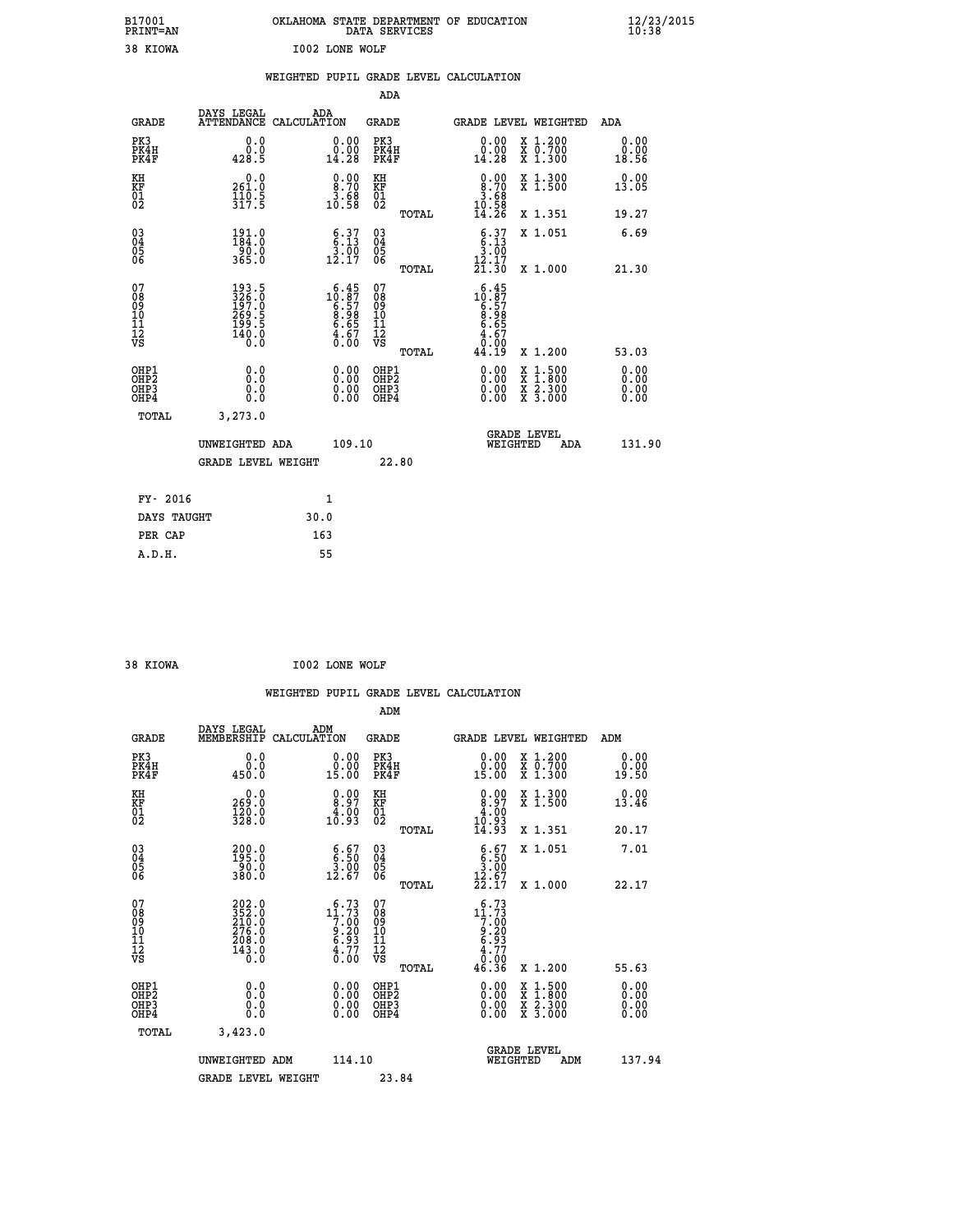|                                                                    |                                                              |      |                                                                                                             | ADA                                          |       |                                                                                   |                                                                                                                                           |                              |
|--------------------------------------------------------------------|--------------------------------------------------------------|------|-------------------------------------------------------------------------------------------------------------|----------------------------------------------|-------|-----------------------------------------------------------------------------------|-------------------------------------------------------------------------------------------------------------------------------------------|------------------------------|
| <b>GRADE</b>                                                       | DAYS LEGAL<br>ATTENDANCE CALCULATION                         | ADA  |                                                                                                             | GRADE                                        |       |                                                                                   | GRADE LEVEL WEIGHTED                                                                                                                      | ADA                          |
| PK3<br>PK4H<br>PK4F                                                | 0.0<br>0.0<br>724.0                                          |      | 0.00<br>0.00<br>16.09                                                                                       | PK3<br>PK4H<br>PK4F                          |       | 0.00<br>ŏ:ŏŏ<br>16:09                                                             | X 1.200<br>X 0.700<br>X 1.300                                                                                                             | 0.00<br>0.00<br>20.92        |
| KH<br>KF<br>01<br>02                                               | 0.0<br>720.0<br>1,801.0                                      |      | $0.00$<br>16.00<br>$\frac{17.80}{22.47}$                                                                    | KH<br>KF<br>01<br>02                         |       | 0.00<br>16.00<br>$\frac{17.80}{22.47}$<br>40.27                                   | X 1.300<br>X 1.500                                                                                                                        | 0.00<br>24.00                |
|                                                                    |                                                              |      |                                                                                                             |                                              | TOTAL |                                                                                   | X 1.351                                                                                                                                   | 54.40                        |
| $\begin{smallmatrix} 03 \\[-4pt] 04 \end{smallmatrix}$<br>Ŏ5<br>06 | $572.0$<br>852.0<br>$\frac{826.0}{829.0}$                    |      | $\begin{smallmatrix} 12.71\ 18.93\ 18.36\ 18.42 \end{smallmatrix}$                                          | $\substack{03 \\ 04}$<br>Ŏ5<br>06            |       | $\begin{smallmatrix} 12.71 \\ 18.93 \\ 18.36 \\ 18.42 \\ 55.71 \end{smallmatrix}$ | X 1.051                                                                                                                                   | 13.36                        |
|                                                                    |                                                              |      |                                                                                                             |                                              | TOTAL |                                                                                   | X 1.000                                                                                                                                   | 55.71                        |
| 07<br>08<br>09<br>101<br>11<br>12<br>VS                            | 993.5<br>602.5<br>746.5<br>746.5<br>626.0<br>6598.5<br>598.5 |      | 22.08<br>13.39<br>16.59<br>13.91<br>14.58<br>$\overline{1}\overline{3}\overline{.}\overline{3}\overline{0}$ | 07<br>08<br>09<br>101<br>11<br>12<br>VS      |       | $22.08$<br>$13.39$<br>$16.59$<br>$13.91$<br>$14.58$<br>$13.30$<br>0.00            |                                                                                                                                           |                              |
|                                                                    |                                                              |      |                                                                                                             |                                              | TOTAL | 93.85                                                                             | X 1.200                                                                                                                                   | 112.62                       |
| OHP1<br>OHP <sub>2</sub><br>OH <sub>P3</sub><br>OH <sub>P4</sub>   | 0.0<br>Ō.Ō<br>0.0<br>$0.\overline{0}$                        |      | 0.00<br>$\begin{smallmatrix} 0.00 \ 0.00 \end{smallmatrix}$                                                 | OHP1<br>OHP <sub>2</sub><br>OHP <sub>3</sub> |       | 0.00<br>0.00                                                                      | $\begin{smallmatrix} \mathtt{X} & 1\cdot500\\ \mathtt{X} & 1\cdot800\\ \mathtt{X} & 2\cdot300\\ \mathtt{X} & 3\cdot000 \end{smallmatrix}$ | 0.00<br>0.00<br>0.00<br>0.00 |
| TOTAL                                                              | 10,558.0                                                     |      |                                                                                                             |                                              |       |                                                                                   |                                                                                                                                           |                              |
|                                                                    | UNWEIGHTED ADA                                               |      | 234.63                                                                                                      |                                              |       | WEIGHTED                                                                          | <b>GRADE LEVEL</b><br>ADA                                                                                                                 | 281.01                       |
|                                                                    | <b>GRADE LEVEL WEIGHT</b>                                    |      |                                                                                                             |                                              | 46.38 |                                                                                   |                                                                                                                                           |                              |
| FY- 2016                                                           |                                                              |      | 1                                                                                                           |                                              |       |                                                                                   |                                                                                                                                           |                              |
| DAYS TAUGHT                                                        |                                                              | 45.0 |                                                                                                             |                                              |       |                                                                                   |                                                                                                                                           |                              |
| PER CAP                                                            |                                                              | 167  |                                                                                                             |                                              |       |                                                                                   |                                                                                                                                           |                              |

#### **38 KIOWA I003 MOUNTAIN VIEW-GOTEBO**

|                                                      |                                                                           |                                                                                       | ADM                                                 |                                                                                                        |                                          |                       |
|------------------------------------------------------|---------------------------------------------------------------------------|---------------------------------------------------------------------------------------|-----------------------------------------------------|--------------------------------------------------------------------------------------------------------|------------------------------------------|-----------------------|
| <b>GRADE</b>                                         | DAYS LEGAL<br>MEMBERSHIP                                                  | ADM<br>CALCULATION                                                                    | <b>GRADE</b>                                        | GRADE LEVEL WEIGHTED                                                                                   |                                          | ADM                   |
| PK3<br>PK4H<br>PK4F                                  | 0.0<br>ة:ة<br>765:0                                                       | 0.00<br>0.00<br>17.00                                                                 | PK3<br>PK4H<br>PK4F                                 | $\begin{smallmatrix} 0.00\\ 0.00\\ 17.00 \end{smallmatrix}$                                            | X 1.200<br>X 0.700<br>X 1.300            | 0.00<br>0.00<br>22.10 |
| KH<br>KF<br>01<br>02                                 | 0.0<br>0.077<br>848.0<br>1,067.0                                          | $\begin{array}{c} 0.00 \\ 17.31 \\ 18.84 \\ 23.71 \end{array}$                        | KH<br>KF<br>01<br>02                                | $\begin{smallmatrix} 0.00\\ 17.31\\ 18.84\\ 23.71\\ 42.55 \end{smallmatrix}$                           | X 1.300<br>X 1.500                       | 0.00<br>25.97         |
|                                                      |                                                                           |                                                                                       | TOTAL                                               |                                                                                                        | X 1.351                                  | 57.49                 |
| 03<br>04<br>05<br>06                                 | 596.0<br>899.0<br>855.0<br>892.0                                          | $\begin{smallmatrix} 13\cdot 24\\19\cdot 98\\19\cdot 00\\19\cdot 82\end{smallmatrix}$ | $\begin{array}{c} 03 \\ 04 \\ 05 \\ 06 \end{array}$ | $\begin{smallmatrix} 13\cdot 24\\ 19\cdot 98\\ 19\cdot 00\\ 19\cdot 82\\ 58\cdot 80 \end{smallmatrix}$ | X 1.051                                  | 13.92                 |
|                                                      |                                                                           |                                                                                       | TOTAL                                               |                                                                                                        | X 1.000                                  | 58.80                 |
| 07<br>08<br>09<br>101<br>112<br>VS                   | $1,035.0$<br>$644.0$<br>$793.0$<br>$680.0$<br>$690.0$<br>$653.0$<br>$0.0$ | $23.00$<br>$14.31$<br>$17.62$<br>$15.11$<br>$15.33$<br>$\frac{14.51}{0.00}$           | 07<br>08<br>09<br>11<br>11<br>12<br>VS              | $23.00$<br>$14.31$<br>$17.62$<br>$15.11$<br>$15.33$<br>$14.51$<br>$0.00$<br>99.88                      |                                          |                       |
|                                                      |                                                                           |                                                                                       | TOTAL                                               |                                                                                                        | X 1.200                                  | 119.86                |
| OHP1<br>OHP2<br>OH <sub>P3</sub><br>OH <sub>P4</sub> | 0.0<br>0.000                                                              |                                                                                       | OHP1<br>OHP2<br>OHP <sub>3</sub>                    | $0.00$<br>$0.00$<br>0.00                                                                               | X 1:500<br>X 1:800<br>X 2:300<br>X 3:000 | 0.00<br>0.00<br>0.00  |
| TOTAL                                                | 11,196.0                                                                  |                                                                                       |                                                     |                                                                                                        |                                          |                       |
|                                                      | UNWEIGHTED ADM                                                            | 248.78                                                                                |                                                     |                                                                                                        | GRADE LEVEL<br>WEIGHTED<br>ADM           | 298.14                |
|                                                      | <b>GRADE LEVEL WEIGHT</b>                                                 |                                                                                       | 49.36                                               |                                                                                                        |                                          |                       |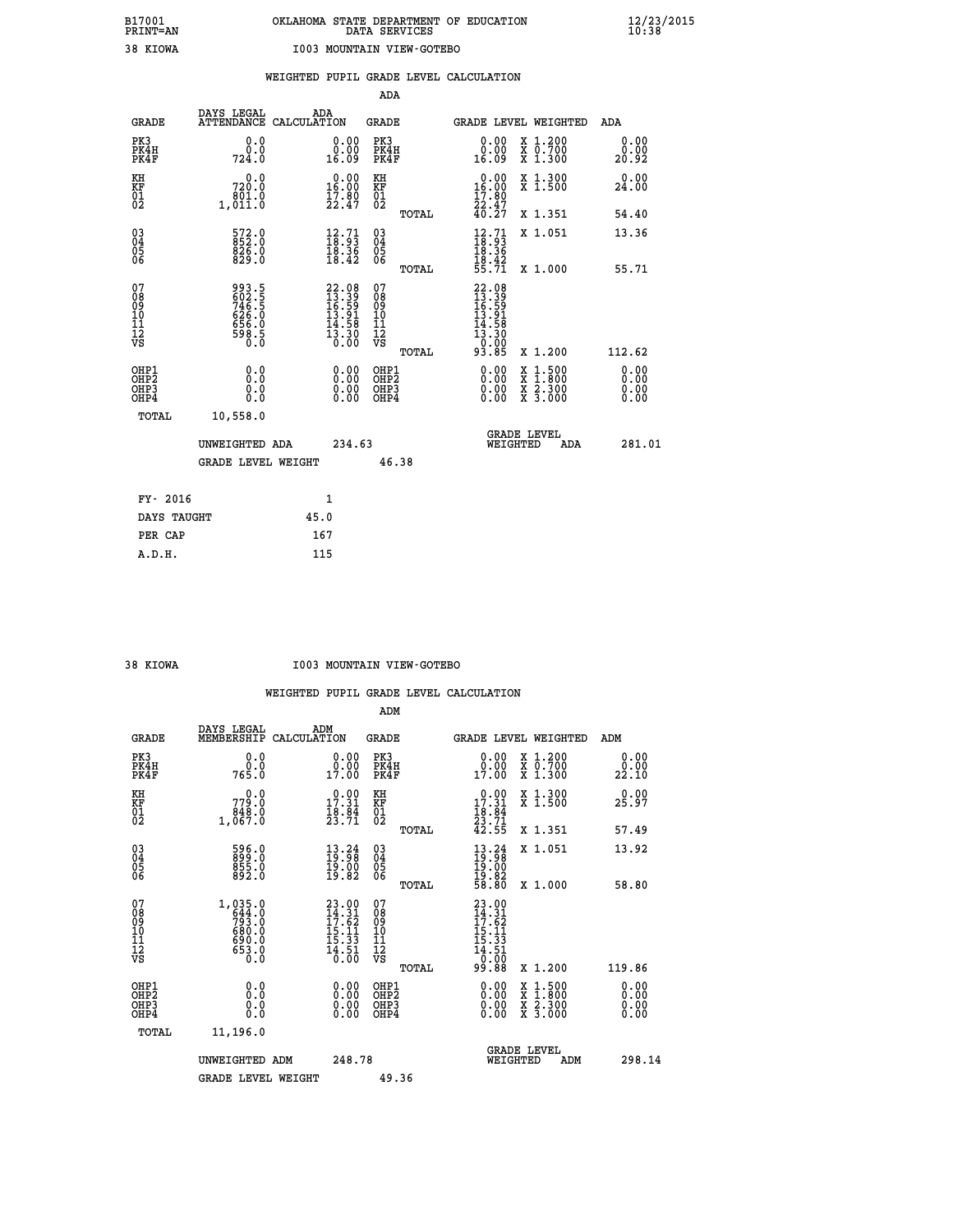| B17001<br>PRINT=AN                                    |                                                                                     | OKLAHOMA STATE DEPARTMENT OF EDUCATION                                   | DATA SERVICES                                               |                                                        |                                                                                                                                           | $\frac{12}{23}$ /2015        |  |
|-------------------------------------------------------|-------------------------------------------------------------------------------------|--------------------------------------------------------------------------|-------------------------------------------------------------|--------------------------------------------------------|-------------------------------------------------------------------------------------------------------------------------------------------|------------------------------|--|
| 38 KIOWA                                              |                                                                                     | I004 SNYDER                                                              |                                                             |                                                        |                                                                                                                                           |                              |  |
|                                                       |                                                                                     | WEIGHTED PUPIL GRADE LEVEL CALCULATION                                   |                                                             |                                                        |                                                                                                                                           |                              |  |
|                                                       |                                                                                     |                                                                          | ADA                                                         |                                                        |                                                                                                                                           |                              |  |
| GRADE                                                 | DAYS LEGAL                                                                          | ADA<br>ATTENDANCE CALCULATION                                            | GRADE                                                       |                                                        | GRADE LEVEL WEIGHTED                                                                                                                      | ADA                          |  |
| PK3<br>PK4H<br>PK4F                                   | 320.0<br>0.0<br>1,250.0                                                             | 7.11<br>$29.00$<br>$27.78$                                               | PK3<br>PK4H<br>PK4F                                         | 7.11<br>$29.00$<br>$27.78$                             | X 1.200<br>X 0.700<br>X 1.300                                                                                                             | 8.53<br>0.00<br>36.11        |  |
| KH<br>KF<br>01<br>02                                  | 0.0<br>8:5<br>1,372:5<br>1,289:5                                                    | $20.00$<br>20.81<br>$\frac{50.50}{28.66}$                                | ΚH<br>KF<br>01<br>02                                        | $20.00$<br>20.81<br>$\frac{50}{28}$ . 50               | X 1.300<br>X 1.500                                                                                                                        | 0.00<br>31.22                |  |
|                                                       |                                                                                     |                                                                          | TOTAL                                                       | 59.16                                                  | X 1.351                                                                                                                                   | 79.93                        |  |
| 030404<br>06                                          | $\begin{smallmatrix} & 935.0 \ 1,488.5 \ 1,456.0 \ 1,213.0 \end{smallmatrix}$       | 20.78<br>33.08<br>32.36<br>26.96                                         | $\begin{matrix} 03 \\ 04 \\ 05 \\ 06 \end{matrix}$          | 20.78<br>33.08<br>32.36<br>26.96                       | X 1.051                                                                                                                                   | 21.84                        |  |
| 07<br>08<br>09<br>10<br>īi<br>Ī2<br>VS                | $1,473.5$<br>$1,407.5$<br>$1,311.0$<br>$1,835.5$<br>$1,009.5$<br>$1,680.5$<br>$0.0$ | $32.74$<br>$31.28$<br>$29.13$<br>$40.79$<br>$22.43$<br>$37.34$<br>$0.00$ | TOTAL<br>07<br>Ŏ8<br>09<br>10<br>īī<br>$\frac{1}{\sqrt{2}}$ | 92.40                                                  | X 1.000                                                                                                                                   | 92.40                        |  |
|                                                       |                                                                                     |                                                                          | TOTAL                                                       | $\begin{array}{r} 37.34 \\ 0.00 \\ 193.71 \end{array}$ | X 1.200                                                                                                                                   | 232.45                       |  |
| OHP1<br>OH <sub>P</sub> 2<br>OH <sub>P3</sub><br>OHP4 | 0.0<br>0.0<br>0.0                                                                   | 0.00<br>0.00                                                             | OHP1<br>OHP <sub>2</sub><br>OHP3<br>OHP4                    | 0.00<br>0.00<br>0.00                                   | $\begin{smallmatrix} \mathtt{X} & 1\cdot500\\ \mathtt{X} & 1\cdot800\\ \mathtt{X} & 2\cdot300\\ \mathtt{X} & 3\cdot000 \end{smallmatrix}$ | 0.00<br>0.00<br>0.00<br>0.00 |  |
| TOTAL                                                 | 18,978.5                                                                            |                                                                          |                                                             |                                                        |                                                                                                                                           |                              |  |
|                                                       | UNWEIGHTED ADA                                                                      | 421.75                                                                   |                                                             | WEIGHTED                                               | <b>GRADE LEVEL</b><br>ADA                                                                                                                 | 502.48                       |  |
|                                                       | <b>GRADE LEVEL WEIGHT</b>                                                           |                                                                          | 80.73                                                       |                                                        |                                                                                                                                           |                              |  |
| FY- 2016                                              |                                                                                     | 1                                                                        |                                                             |                                                        |                                                                                                                                           |                              |  |
| DAYS TAUGHT                                           |                                                                                     | 45.0                                                                     |                                                             |                                                        |                                                                                                                                           |                              |  |
| PER CAP                                               |                                                                                     | 132                                                                      |                                                             |                                                        |                                                                                                                                           |                              |  |

| 38 KIOWA | 1004 SNYDER |
|----------|-------------|

 **WEIGHTED PUPIL GRADE LEVEL CALCULATION ADM DAYS LEGAL ADM GRADE MEMBERSHIP CALCULATION GRADE GRADE LEVEL WEIGHTED ADM PK3 320.0 7.11 PK3 7.11 X 1.200 8.53 PK4H 0.0 0.00 PK4H 0.00 X 0.700 0.00 PK4F 1,350.0 30.00 PK4F 30.00 X 1.300 39.00 KH 0.0 0.00 KH 0.00 X 1.300 0.00 KF 990.0 22.00 KF 22.00 X 1.500 33.00 01 1,442.0 32.04 01 32.04 02 1,339.0 29.76 02 29.76 TOTAL 61.80 X 1.351 83.49 03 1,004.0 22.31 03 22.31 X 1.051 23.45 04 1,530.0 34.00 04 34.00 05 1,497.0 33.27 05 33.27**  $06 \hspace{1.5cm} 1,272.0 \hspace{1.5cm} 28.27 \hspace{1.5cm} 06 \hspace{1.5cm} 28.27$  **TOTAL 95.54 X 1.000 95.54**  $\begin{array}{cccc} 07 & 1,561.0 & 34.69 & 07 & 34.69 \ 08 & 1,429.0 & 22.42 & 08 & 32.469 \ 10 & 1,895.0 & 29.60 & 09 & 29.60 \ 10 & 1,895.0 & 42.11 & 10 & 42.11 \ 11 & 1,033.0 & 22.96 & 11 & 22.96 \ 12 & 1700.0 & 37.80 & 12 & 27.80 \ \hline \end{array}$ **34.69 07**<br> **32.46** 08<br> **42.11 10**<br> **42.11 10**<br> **52.46** 08<br> **42.11 10**<br> **52.46 29.66**<br> **42.11 10**<br> **52.46**<br> **52.46**<br> **42.11 10**<br> **52.46**<br> **52.46**<br> **52.46**<br> **52.46**<br> **52.11**<br> **57.80**<br> **50.00**<br> **70.80**<br> **70.80**<br> **70.80**<br>  **OHP1 0.0 0.00 OHP1 0.00 X 1.500 0.00 OHP2 0.0 0.00 OHP2 0.00 X 1.800 0.00 OHP3 0.0 0.00 OHP3 0.00 X 2.300 0.00 OHP4 0.0 0.00 OHP4 0.00 X 3.000 0.00 TOTAL 19,725.0 GRADE LEVEL UNWEIGHTED ADM 438.34 WEIGHTED ADM 522.51** GRADE LEVEL WEIGHT 84.17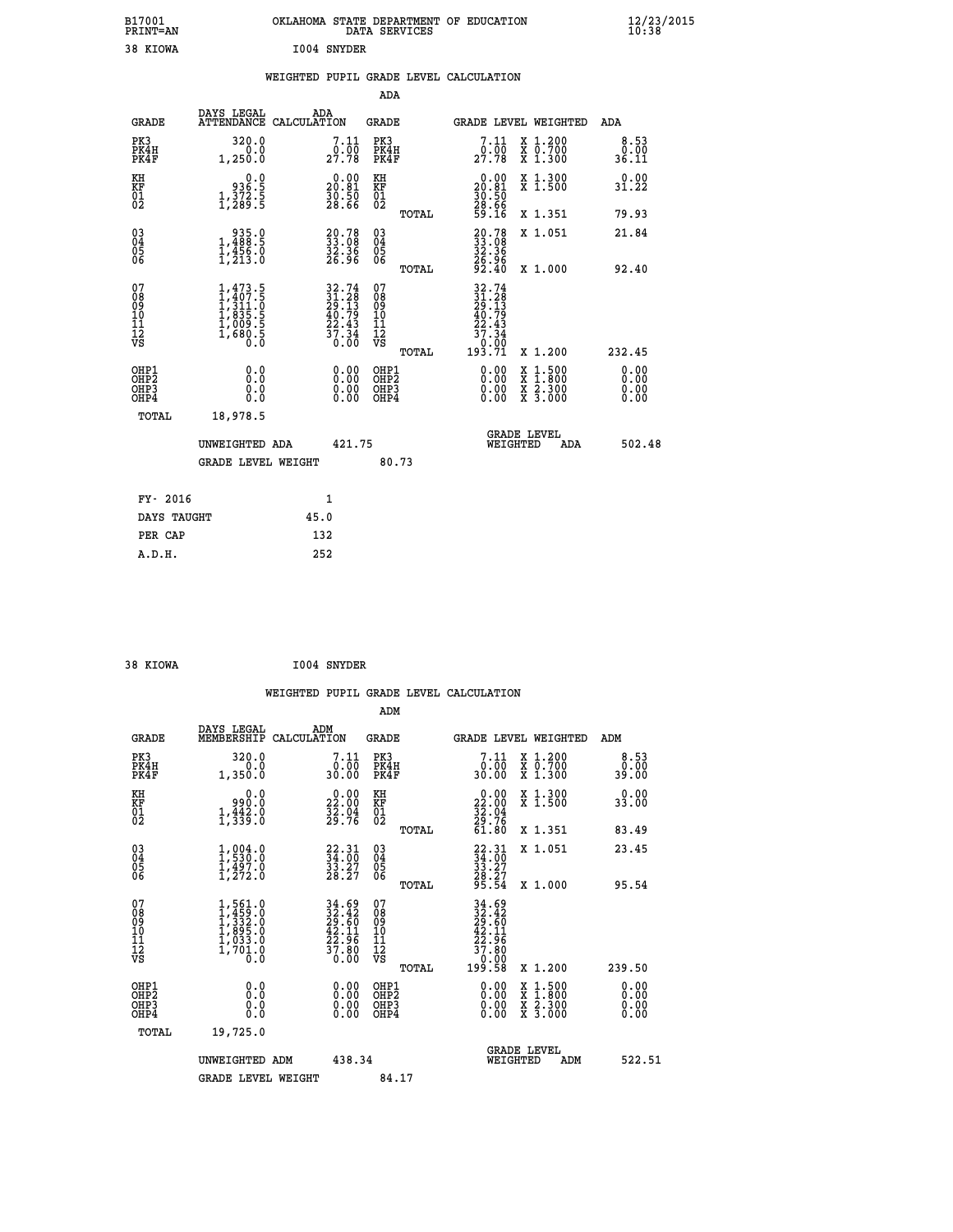|  | OKLAHOMA STATE DEPARTMENT OF EDUCATION<br>DATA SERVICES |  |
|--|---------------------------------------------------------|--|
|  | COUNTY TOTALS                                           |  |

 **B17001 OKLAHOMA STATE DEPARTMENT OF EDUCATION 12/23/2015**

|            |           |     | WEIGHTED PUPIL GRADE LEVEL CALCULATION |  |
|------------|-----------|-----|----------------------------------------|--|
|            |           | ADA |                                        |  |
| DAVG TEGAT | $\lambda$ |     |                                        |  |

| <b>GRADE</b>                                         | DAYS LEGAL<br><b>ATTENDANCE</b>                                                            | ADA<br>CALCULATION                                                                      | <b>GRADE</b>                                       | <b>GRADE LEVEL WEIGHTED</b>                                                                                                              |                                          | ADA                     |
|------------------------------------------------------|--------------------------------------------------------------------------------------------|-----------------------------------------------------------------------------------------|----------------------------------------------------|------------------------------------------------------------------------------------------------------------------------------------------|------------------------------------------|-------------------------|
| PK3<br>PK4H<br>PK4F                                  | 384.0<br>0.0<br>4,096.5                                                                    | $\begin{smallmatrix} 8.67\ 0.00\ 99.47 \end{smallmatrix}$                               | PK3<br>PK4H<br>PK4F                                | $\begin{smallmatrix} 8.67\ 0.00\ 9.47 \end{smallmatrix}$                                                                                 | X 1.200<br>X 0.700<br>X 1.300            | 10.40<br>0.00<br>129.31 |
| KH<br>KF<br>01<br>02                                 | $\begin{smallmatrix} 0 & 0 \\ 4 & 445 & 5 \\ 5 & 176 & 0 \\ 5 & 026 & 5 \end{smallmatrix}$ | $\begin{smallmatrix} &0.00\\ 107.17\\ 122.52\\ 126.45\end{smallmatrix}$                 | KH<br>KF<br>01<br>02                               | $\begin{array}{c} 0.00 \\ 107.17 \\ 122.52 \\ 120.45 \\ 242.97 \end{array}$                                                              | X 1.300<br>X 1.500                       | 0.00<br>160.76          |
|                                                      |                                                                                            |                                                                                         | TOTAL                                              |                                                                                                                                          | X 1.351                                  | 328.26                  |
| $\begin{matrix} 03 \\ 04 \\ 05 \\ 06 \end{matrix}$   | $4,320.5$<br>$4,785.5$<br>$4,785.5$<br>$4,867.0$                                           | $\begin{array}{l} 103\cdot 82\\ 110\cdot 32\\ 112\cdot 59\\ 117\cdot 55 \end{array}$    | $\begin{matrix} 03 \\ 04 \\ 05 \\ 06 \end{matrix}$ | $103.82$<br>$110.32$<br>$112.59$<br>$117.55$                                                                                             | X 1.051                                  | 449.57                  |
|                                                      |                                                                                            |                                                                                         | TOTAL                                              | 340.46                                                                                                                                   | X 1.000                                  | 340.46                  |
| 07<br>089<br>090<br>1112<br>VS                       | $4,891.0$<br>$4,149.0$<br>$4,887.5$<br>$5,033.5$<br>$3,712.5$<br>$4,843.5$<br>$0.0$        | $\begin{array}{r} 115.67\\ 99.76\\ 116.51\\ 119.84\\ 88.72\\ 114.44\\ 0.00 \end{array}$ | 07<br>08<br>09<br>101<br>11<br>12<br>VS<br>TOTAL   | $\begin{array}{r} 115\cdot 67\\ 99\cdot 76\\ 116\cdot 51\\ 119\cdot 84\\ 88\cdot 72\\ 114\cdot 44\\ 0\cdot 00\\ 654\cdot 94 \end{array}$ | X 1.200                                  | 785.93                  |
|                                                      |                                                                                            |                                                                                         |                                                    |                                                                                                                                          |                                          | 0.00                    |
| OHP1<br>OHP2<br>OH <sub>P3</sub><br>OH <sub>P4</sub> | 0.0<br>0.000                                                                               | 0.00<br>$\begin{smallmatrix} 0.00 \ 0.00 \end{smallmatrix}$                             | OHP1<br>OHP2<br>OHP3<br>OHP4                       |                                                                                                                                          | X 1:500<br>X 1:800<br>X 2:300<br>X 3:000 | 0.00<br>0.00<br>0.00    |
| TOTAL                                                | 65,282.5                                                                                   |                                                                                         |                                                    |                                                                                                                                          |                                          |                         |
|                                                      | UNWEIGHTED ADA                                                                             | 1,557.50                                                                                |                                                    | <b>GRADE LEVEL</b><br>WEIGHTED                                                                                                           | ADA                                      | 1,864.23                |
|                                                      | <b>GRADE LEVEL WEIGHT</b>                                                                  |                                                                                         | 306.73                                             |                                                                                                                                          |                                          |                         |
| FY- 2016                                             |                                                                                            | 1                                                                                       |                                                    |                                                                                                                                          |                                          |                         |
|                                                      |                                                                                            |                                                                                         |                                                    |                                                                                                                                          |                                          |                         |

| FI- ZUID    |       |
|-------------|-------|
| DAYS TAUGHT | 161.0 |
| PER CAP     | 541   |
| A.D.H.      | 755   |
|             |       |

B17001<br>PRINT=AN<br>KIOWA

 **KIOWA COUNTY TOTALS**

|                                                      |                                                                                                         |                                                                                            | ADM                                                 |                                                                                                                 |                                          |                         |
|------------------------------------------------------|---------------------------------------------------------------------------------------------------------|--------------------------------------------------------------------------------------------|-----------------------------------------------------|-----------------------------------------------------------------------------------------------------------------|------------------------------------------|-------------------------|
| <b>GRADE</b>                                         | DAYS LEGAL<br>MEMBERSHIP                                                                                | ADM<br>CALCULATION                                                                         | <b>GRADE</b>                                        | GRADE LEVEL WEIGHTED                                                                                            |                                          | ADM                     |
| PK3<br>PK4H<br>PK4F                                  | 384.0<br>0.0<br>4,450.0                                                                                 | $\begin{smallmatrix}8.67\0.00\\0.00\\107.98\end{smallmatrix}$                              | PK3<br>PK4H<br>PK4F                                 | $\begin{smallmatrix}8.67\0.00\\0.00\\107.98\end{smallmatrix}$                                                   | X 1.200<br>X 0.700<br>X 1.300            | 10.40<br>0.00<br>140.37 |
| KH<br>KF<br>01<br>02                                 | 0.0<br>$\frac{4}{5}, \frac{714}{395}$ .0<br>5,270.0                                                     | $\begin{smallmatrix} &0.00\\ 113.55\\ 127.68\\ 126.25 \end{smallmatrix}$                   | KH<br>KF<br>01<br>02                                | $\begin{array}{c} 0.00 \\ 113.55 \\ 127.68 \\ 126.25 \\ 253.93 \end{array}$                                     | X 1.300<br>X 1.500                       | 0.00<br>170.34          |
|                                                      |                                                                                                         |                                                                                            | TOTAL                                               |                                                                                                                 | X 1.351                                  | 343.06                  |
| 03<br>04<br>05<br>06                                 | $4,509.0$<br>$4,877.0$<br>$4,949.0$<br>$5,089.0$                                                        | 108.29<br>115.43<br>$\frac{116}{122}$ $\frac{12}{83}$                                      | $\begin{array}{c} 03 \\ 04 \\ 05 \\ 06 \end{array}$ | $\begin{array}{l} 108\cdot 29\\ 115\cdot 43\\ 116\cdot 42\\ 122\cdot 83\\ 354\cdot 68 \end{array}$              | X 1.051                                  | 113.82                  |
|                                                      |                                                                                                         |                                                                                            | TOTAL                                               |                                                                                                                 | X 1.000                                  | 354.68                  |
| 07<br>08<br>09<br>101<br>112<br>VS                   | $\begin{smallmatrix} 5,100.0\\ 4,348.0\\ 5,112.0\\ 5,266.0\\ 3,858.0\\ 5,060.0\\ 0.0 \end{smallmatrix}$ | $\begin{smallmatrix} 120.57\\104.53\\121.95\\125.32\\92.22\\119.59\\0.00\end{smallmatrix}$ | 07<br>08<br>09<br>11<br>11<br>12<br>VS<br>TOTAL     | $\begin{smallmatrix} 120.57\\104.63\\121.95\\125.322\\92.222\\119.59\\0&0.00\\0&0&0\end{smallmatrix}$<br>684.28 | X 1.200                                  | 821.14                  |
|                                                      |                                                                                                         |                                                                                            |                                                     |                                                                                                                 |                                          | 0.00                    |
| OHP1<br>OHP2<br>OH <sub>P3</sub><br>OH <sub>P4</sub> | 0.0<br>0.000                                                                                            | $0.00$<br>$0.00$<br>0.00                                                                   | OHP1<br>OHP2<br>OHP <sub>3</sub>                    | $0.00$<br>$0.00$<br>0.00                                                                                        | X 1:500<br>X 1:800<br>X 2:300<br>X 3:000 | 0.00<br>0.00<br>0.00    |
|                                                      | TOTAL<br>68,381.0                                                                                       |                                                                                            |                                                     |                                                                                                                 |                                          |                         |
|                                                      | UNWEIGHTED ADM                                                                                          | 1,631.38                                                                                   |                                                     | <b>GRADE LEVEL</b><br>WEIGHTED                                                                                  | ADM                                      | 1,953.81                |
|                                                      | <b>GRADE LEVEL WEIGHT</b>                                                                               |                                                                                            | 322.43                                              |                                                                                                                 |                                          |                         |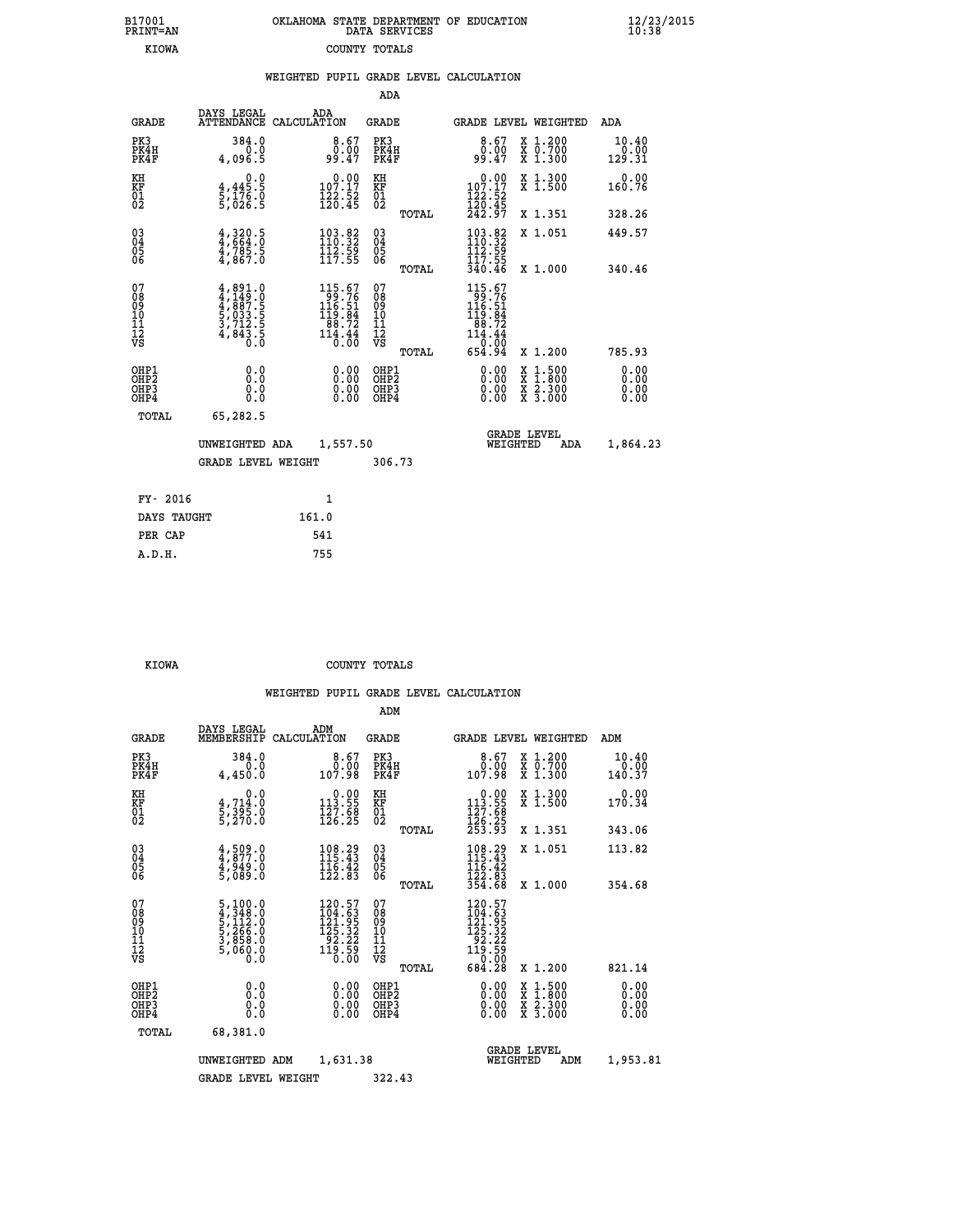| B17001<br><b>PRINT=AN</b> | OKLAHOMA STATE DEPARTMENT OF EDUCATION<br>DATA SERVICES | $\frac{12}{23}$ /2015 |
|---------------------------|---------------------------------------------------------|-----------------------|
| 39 LATIMER                | 1001 WILBURTON                                          |                       |

|                                                                    |                                                                                                                  | WEIGHTED PUPIL GRADE LEVEL CALCULATION                               |                                                    |                                                                                                                                                                                                          |                               |
|--------------------------------------------------------------------|------------------------------------------------------------------------------------------------------------------|----------------------------------------------------------------------|----------------------------------------------------|----------------------------------------------------------------------------------------------------------------------------------------------------------------------------------------------------------|-------------------------------|
|                                                                    |                                                                                                                  |                                                                      | <b>ADA</b>                                         |                                                                                                                                                                                                          |                               |
| <b>GRADE</b>                                                       | DAYS LEGAL                                                                                                       | ADA<br>ATTENDANCE CALCULATION                                        | <b>GRADE</b>                                       | GRADE LEVEL WEIGHTED                                                                                                                                                                                     | <b>ADA</b>                    |
| PK3<br>PK4H<br>PK4F                                                | 700.0<br>1,362.0                                                                                                 | $\frac{19.44}{0.00}$<br>37.83                                        | PK3<br>PK4H<br>PK4F                                | $\frac{19.44}{0.00}$<br>37.83<br>X 1.200<br>X 0.700<br>X 1.300                                                                                                                                           | 23.33<br>$\frac{0.00}{49.18}$ |
| KH<br>KF<br>01<br>02                                               | $\begin{smallmatrix} 0 & 0 & 0 \\ 2 & 8 & 3 & 2 & 0 \\ 2 & 6 & 9 & 5 & 0 \\ 2 & 3 & 0 & 2 & 0 \end{smallmatrix}$ | $78.67$<br>$74.86$<br>$74.86$<br>$63.94$                             | KH<br>KF<br>01<br>02                               | 0.00<br>X 1.300<br>X 1.500<br>$78.67$<br>$74.86$<br>$63.94$<br>$138.80$                                                                                                                                  | 0.00<br>118.01                |
|                                                                    |                                                                                                                  |                                                                      | TOTAL                                              | X 1.351                                                                                                                                                                                                  | 187.52                        |
| $\begin{smallmatrix} 03 \\[-4pt] 04 \end{smallmatrix}$<br>05<br>06 | $2,110.0$<br>$2,072.0$<br>$1,584.0$<br>$2,344.0$                                                                 | 58.61<br>57.56<br>44.00<br>65.11                                     | $\begin{matrix} 03 \\ 04 \\ 05 \\ 06 \end{matrix}$ | $\begin{array}{r} 58.61 \\ 57.56 \\ 44.00 \\ 65.11 \\ 166.67 \end{array}$<br>X 1.051                                                                                                                     | 61.60                         |
|                                                                    |                                                                                                                  |                                                                      | TOTAL                                              | X 1.000                                                                                                                                                                                                  | 166.67                        |
| 07<br>08<br>09<br>11<br>11<br>12<br>VS                             | $1,809.0$<br>$2,695.0$<br>$1,982.0$<br>$2,216.5$<br>$2,583.0$<br>$1,998.0$<br>$0.0$                              | 50.25<br>74.86<br>55.06<br>55.06<br>61.57<br>71.75<br>55.50<br>50.00 | 07<br>08<br>09<br>11<br>11<br>12<br>VS<br>TOTAL    | 50.25<br>74.86<br>55.06<br>61.57<br>71.75<br>03:55<br>00:00<br>09:836<br>X 1.200                                                                                                                         | 442.79                        |
| OHP1<br>OHP2<br>OH <sub>P3</sub><br>OH <sub>P4</sub>               | 70.0<br>0.0<br>0.0<br>0.0                                                                                        | $\begin{smallmatrix} 1.94\ 0.00\ 0.00\ 0.00 \end{smallmatrix}$       | OHP1<br>OHP2<br>OHP3<br>OHP4                       | $\begin{smallmatrix} 1.94\ 0.00\ 0.00 \end{smallmatrix}$<br>$\begin{smallmatrix} \mathtt{X} & 1\cdot500 \\ \mathtt{X} & 1\cdot800 \\ \mathtt{X} & 2\cdot300 \\ \mathtt{X} & 3\cdot000 \end{smallmatrix}$ | 2.91<br>0.00<br>0.00<br>0.00  |
| TOTAL                                                              | 31,354.5                                                                                                         |                                                                      |                                                    |                                                                                                                                                                                                          |                               |
|                                                                    | UNWEIGHTED ADA                                                                                                   | 870.95                                                               |                                                    | <b>GRADE LEVEL</b><br>WEIGHTED<br>ADA                                                                                                                                                                    | 1,052.01                      |
|                                                                    | GRADE LEVEL WEIGHT                                                                                               |                                                                      | 181.06                                             |                                                                                                                                                                                                          |                               |
| FY- 2016                                                           |                                                                                                                  | $\mathbf{1}$                                                         |                                                    |                                                                                                                                                                                                          |                               |
| DAYS TAUGHT                                                        |                                                                                                                  | 36.0                                                                 |                                                    |                                                                                                                                                                                                          |                               |
| PER CAP                                                            |                                                                                                                  | 66                                                                   |                                                    |                                                                                                                                                                                                          |                               |

 **39 LATIMER I001 WILBURTON**

| <b>GRADE</b>                             | DAYS LEGAL<br>MEMBERSHIP                                                            | ADM<br>CALCULATION                                              | <b>GRADE</b>                                       |       | GRADE LEVEL WEIGHTED                                                                                         |                                          | ADM                                                         |  |
|------------------------------------------|-------------------------------------------------------------------------------------|-----------------------------------------------------------------|----------------------------------------------------|-------|--------------------------------------------------------------------------------------------------------------|------------------------------------------|-------------------------------------------------------------|--|
| PK3<br>PK4H<br>PK4F                      | 700.0<br>1,393.0                                                                    | 19.44<br>$\frac{0.00}{38.69}$                                   | PK3<br>PK4H<br>PK4F                                |       | 19.44<br>$\frac{0.00}{38.69}$                                                                                | X 1.200<br>X 0.700<br>X 1.300            | $\begin{smallmatrix} 23.33\ 0.00 \ 50.30 \end{smallmatrix}$ |  |
| KH<br>KF<br>01<br>02                     | $\begin{smallmatrix} 2, 895.0\\ 2, 739.0\\ 2, 739.0\\ 2, 338.0 \end{smallmatrix}$   | $0.00$<br>$80.42$<br>$76.08$<br>$64.94$                         | KH<br>KF<br>01<br>02                               |       | $\begin{smallmatrix} &0.00\ 80.42\ 76.08\ 64.94\ 141.02\end{smallmatrix}$                                    | X 1.300<br>X 1.500                       | 0.00<br>120.63                                              |  |
|                                          |                                                                                     |                                                                 |                                                    | TOTAL |                                                                                                              | X 1.351                                  | 190.52                                                      |  |
| 03<br>04<br>05<br>06                     | $2,141.0$<br>$2,115.0$<br>$1,610.0$<br>$2,381.0$                                    | $\begin{array}{c} 59.47 \\ 58.75 \\ 44.72 \\ 66.14 \end{array}$ | $\begin{matrix} 03 \\ 04 \\ 05 \\ 06 \end{matrix}$ |       | $\begin{array}{c} 59.47 \\ 58.75 \\ 44.72 \\ 66.14 \\ 169.61 \end{array}$                                    | X 1.051                                  | 62.50                                                       |  |
|                                          |                                                                                     |                                                                 |                                                    | TOTAL |                                                                                                              | X 1.000                                  | 169.61                                                      |  |
| 07<br>089<br>090<br>1112<br>VS           | $1,852.0$<br>$2,763.0$<br>$2,959.0$<br>$2,316.0$<br>$2,683.0$<br>$2,095.0$<br>$0.0$ | 51.44<br>76.75<br>57.19<br>57.33<br>74.53<br>78.19<br>58.19     | 07<br>08901112<br>1112<br>VS                       | TOTAL | $\begin{array}{r} 51.44 \\ 76.75 \\ 57.19 \\ 64.33 \\ 74.53 \\ 76.19 \\ 58.19 \\ 0.00 \\ 382.43 \end{array}$ | X 1.200                                  | 458.92                                                      |  |
| OHP1<br>OHP2<br>OH <sub>P3</sub><br>OHP4 | 70.0<br>0.0<br>0.000                                                                | $\begin{smallmatrix} 1.94\ 0.00\ 0.00\ 0.00 \end{smallmatrix}$  | OHP1<br>OHP2<br>OHP3<br>OHP4                       |       | $\begin{smallmatrix} 1.94\ 0.00\ 0.00\ 0.00 \end{smallmatrix}$                                               | X 1:500<br>X 1:800<br>X 2:300<br>X 3:000 | $\frac{2.91}{0.00}$<br>0.00<br>0.00                         |  |
| TOTAL                                    | 32,150.0                                                                            |                                                                 |                                                    |       |                                                                                                              |                                          |                                                             |  |
|                                          | UNWEIGHTED<br>ADM                                                                   | 893.02                                                          |                                                    |       | <b>GRADE LEVEL</b><br>WEIGHTED                                                                               | ADM                                      | 1,078.72                                                    |  |
|                                          | <b>GRADE LEVEL WEIGHT</b>                                                           |                                                                 | 185.70                                             |       |                                                                                                              |                                          |                                                             |  |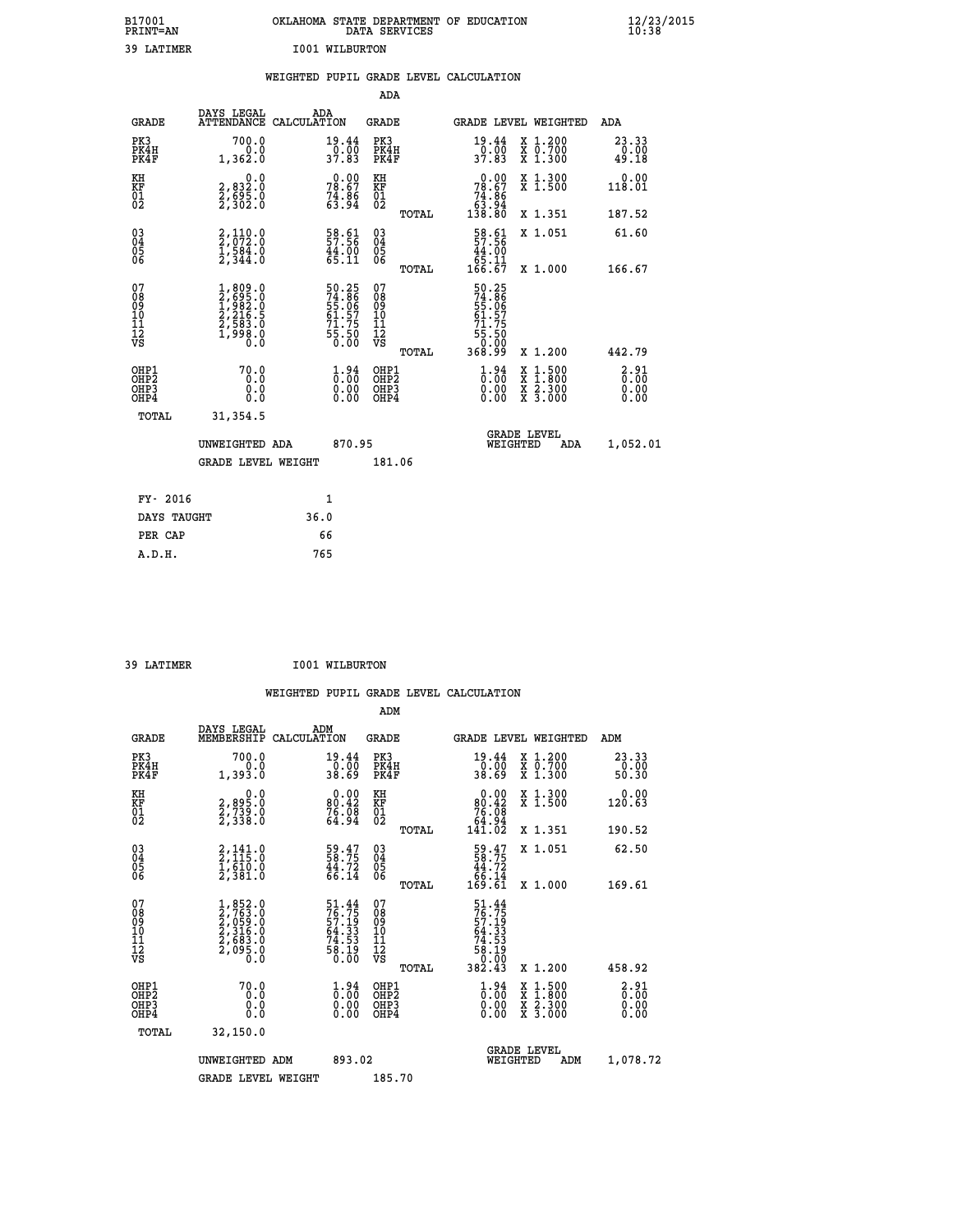| B17001<br><b>PRINT=AN</b> | OKLAHOMA STATE DEPARTMENT OF EDUCATION<br>DATA SERVICES |  |
|---------------------------|---------------------------------------------------------|--|
| 39 LATIMER                | I002 RED OAK                                            |  |

 **B17001 OKLAHOMA STATE DEPARTMENT OF EDUCATION 12/23/2015**

|                                                       |                                                                         | WEIGHTED PUPIL GRADE LEVEL CALCULATION                                   |                                                                  |              |                                                                                                           |                                          |                              |
|-------------------------------------------------------|-------------------------------------------------------------------------|--------------------------------------------------------------------------|------------------------------------------------------------------|--------------|-----------------------------------------------------------------------------------------------------------|------------------------------------------|------------------------------|
|                                                       |                                                                         |                                                                          | ADA                                                              |              |                                                                                                           |                                          |                              |
| <b>GRADE</b>                                          | DAYS LEGAL                                                              | ADA<br>ATTENDANCE CALCULATION                                            | <b>GRADE</b>                                                     |              |                                                                                                           | GRADE LEVEL WEIGHTED                     | <b>ADA</b>                   |
| PK3<br>PK4H<br>PK4F                                   | 0.0<br>0.0<br>692.0                                                     | $\begin{smallmatrix} 0.00\\ 0.00\\ 15.38 \end{smallmatrix}$              | PK3<br>PK4H<br>PK4F                                              |              | 0.00<br>$\substack{\texttt{0.00}\ 15.38}$                                                                 | X 1.200<br>X 0.700<br>X 1.300            | 0.00<br>0.00<br>19.99        |
| KH<br>KF<br>01<br>02                                  | 0.0<br>1,007.0<br>989.0<br>1,099.0                                      | $\begin{smallmatrix} 0.00\\ 22.38\\ 21.98\\ 24.42 \end{smallmatrix}$     | KH<br>KF<br>01<br>02                                             |              | 0.00<br>$\begin{smallmatrix} 22.38 \\ 21.38 \\ 24.42 \\ 46.40 \end{smallmatrix}$                          | X 1.300<br>X 1.500                       | 0.00<br>33.57                |
|                                                       |                                                                         |                                                                          |                                                                  | TOTAL        |                                                                                                           | X 1.351                                  | 62.69                        |
| 030404<br>ŌĞ                                          | 958.0<br>957.0<br>725.5<br>916.5                                        | $21.29$<br>$21.27$<br>$16.12$<br>$20.37$                                 | $\begin{array}{c} 03 \\ 04 \\ 05 \\ 06 \end{array}$              |              | $21.29$<br>$21.27$<br>$16.12$                                                                             | X 1.051                                  | 22.38                        |
|                                                       |                                                                         |                                                                          |                                                                  | <b>TOTAL</b> | 20.37<br>57.76                                                                                            | X 1.000                                  | 57.76                        |
| 07<br>08<br>09<br>101<br>11<br>12<br>VS               | 843.5<br>684.55<br>684.55<br>992.55<br>1,056.5<br>790.0<br>909.5<br>0.0 | $18.74$<br>$15.21$<br>$22.06$<br>$23.48$<br>$17.56$<br>$20.21$<br>$0.00$ | 07<br>08<br>09<br>11<br>11<br>12<br>VS                           |              | 18.74<br>$\frac{15}{22}$ : $\frac{21}{26}$<br>$\frac{23}{23}$ : $\frac{48}{29}$<br>17.56<br>20.21<br>Ŏ.ŌŌ |                                          |                              |
|                                                       |                                                                         |                                                                          |                                                                  | TOTAL        | 117.26                                                                                                    | X 1.200                                  | 140.71                       |
| OHP1<br>OH <sub>P</sub> 2<br>OH <sub>P3</sub><br>OHP4 | 0.0<br>0.0<br>0.0                                                       |                                                                          | 0.00<br>OHP1<br>OHP <sub>2</sub><br>0.00<br>OHP3<br>0.00<br>OHP4 |              | 0.00<br>0.00<br>0.00                                                                                      | X 1:500<br>X 1:800<br>X 2:300<br>X 3:000 | 0.00<br>0.00<br>0.00<br>0.00 |
| TOTAL                                                 | 12,620.5                                                                |                                                                          |                                                                  |              |                                                                                                           |                                          |                              |
|                                                       | UNWEIGHTED ADA                                                          |                                                                          | 280.47                                                           |              | WEIGHTED                                                                                                  | <b>GRADE LEVEL</b><br><b>ADA</b>         | 337.10                       |
|                                                       | <b>GRADE LEVEL WEIGHT</b>                                               |                                                                          |                                                                  | 56.63        |                                                                                                           |                                          |                              |
| FY- 2016                                              |                                                                         | 1                                                                        |                                                                  |              |                                                                                                           |                                          |                              |
|                                                       | DAYS TAUGHT                                                             | 45.0                                                                     |                                                                  |              |                                                                                                           |                                          |                              |
| PER CAP                                               |                                                                         | 88                                                                       |                                                                  |              |                                                                                                           |                                          |                              |
| A.D.H.                                                |                                                                         | 223                                                                      |                                                                  |              |                                                                                                           |                                          |                              |

 **39 LATIMER I002 RED OAK**

**B17001<br>PRINT=AN** 

 **WEIGHTED PUPIL GRADE LEVEL CALCULATION ADM DAYS LEGAL ADM GRADE MEMBERSHIP CALCULATION GRADE GRADE LEVEL WEIGHTED ADM EK3 6.0 0.00 PK3 0.000 PK3** 0.000 PK3 0.00

| エハン<br>PK4H<br>PK4F                                | $\mathsf{v} \cdot \mathsf{v}$<br>712.0                                          | <b>v.vv</b><br>$0.00$<br>15.82                                                     | 5 I.J<br>PK4H<br>PK4F                            | $\begin{smallmatrix} 0.00 \\[-4pt] 15.82\end{smallmatrix}$               | $\begin{array}{c} \hat{x} & \hat{0}.700 \\ x & 1.300 \end{array}$                                                                    | <b>v.vv</b><br>ŏ:ŏŏ<br>20:57 |
|----------------------------------------------------|---------------------------------------------------------------------------------|------------------------------------------------------------------------------------|--------------------------------------------------|--------------------------------------------------------------------------|--------------------------------------------------------------------------------------------------------------------------------------|------------------------------|
| KH<br>KF<br>01<br>02                               | 0.0<br>1,031.0<br>$\frac{1}{2}$ , $\frac{5}{2}$ , $\frac{5}{2}$ , $\frac{5}{2}$ | $\begin{smallmatrix} 0.00\\ 22.91\\ 22.76\\ 25.00 \end{smallmatrix}$               | KH<br>KF<br>$\overline{01}$                      | $22.91$<br>$22.76$<br>$25.00$<br>$47.76$                                 | X 1.300<br>X 1.500                                                                                                                   | 0.00<br>34.37                |
|                                                    |                                                                                 |                                                                                    | TOTAL                                            |                                                                          | X 1.351                                                                                                                              | 64.52                        |
| $\begin{matrix} 03 \\ 04 \\ 05 \\ 06 \end{matrix}$ | 978.0<br>964.0<br>746.0<br>935.0                                                | $\begin{smallmatrix} 21\cdot73\ 21\cdot42\ 16\cdot58\ 20\cdot78 \end{smallmatrix}$ | $03\overline{4}$<br>05<br>06                     | $21.7321.4216.5820.7858.78$                                              | X 1.051                                                                                                                              | 22.84                        |
|                                                    |                                                                                 |                                                                                    | TOTAL                                            |                                                                          | X 1.000                                                                                                                              | 58.78                        |
| 07<br>08<br>09<br>101<br>112<br>VS                 | 868.0<br>719.0<br>1,020:0<br>1,080.0<br>0,007:0<br>931.0<br>0.0                 | $19.29$<br>$15.98$<br>$22.67$<br>$24.00$<br>$17.93$<br>$20.69$<br>0.00             | 07<br>08<br>09<br>101<br>11<br>12<br>VS<br>TOTAL | $19.29$<br>$22.67$<br>$24.00$<br>$17.93$<br>$20.69$<br>$20.90$<br>120.56 | X 1.200                                                                                                                              | 144.67                       |
| OHP1<br>OHP2<br>OHP3<br>OHP4                       | 0.0<br>0.000                                                                    | $0.00$<br>$0.00$<br>0.00                                                           | OHP1<br>OHP <sub>2</sub><br>OHP3<br>OHP4         | $0.00$<br>$0.00$<br>0.00                                                 | $\begin{smallmatrix} \mathtt{X} & 1 & 500 \\ \mathtt{X} & 1 & 800 \\ \mathtt{X} & 2 & 300 \\ \mathtt{X} & 3 & 000 \end{smallmatrix}$ | 0.00<br>0.00<br>0.00<br>0.00 |
| TOTAL                                              | 12,940.0                                                                        |                                                                                    |                                                  |                                                                          |                                                                                                                                      |                              |
|                                                    | UNWEIGHTED ADM                                                                  | 287.56                                                                             |                                                  | WEIGHTED                                                                 | <b>GRADE LEVEL</b><br>ADM                                                                                                            | 345.75                       |
|                                                    | <b>GRADE LEVEL WEIGHT</b>                                                       |                                                                                    | 58.19                                            |                                                                          |                                                                                                                                      |                              |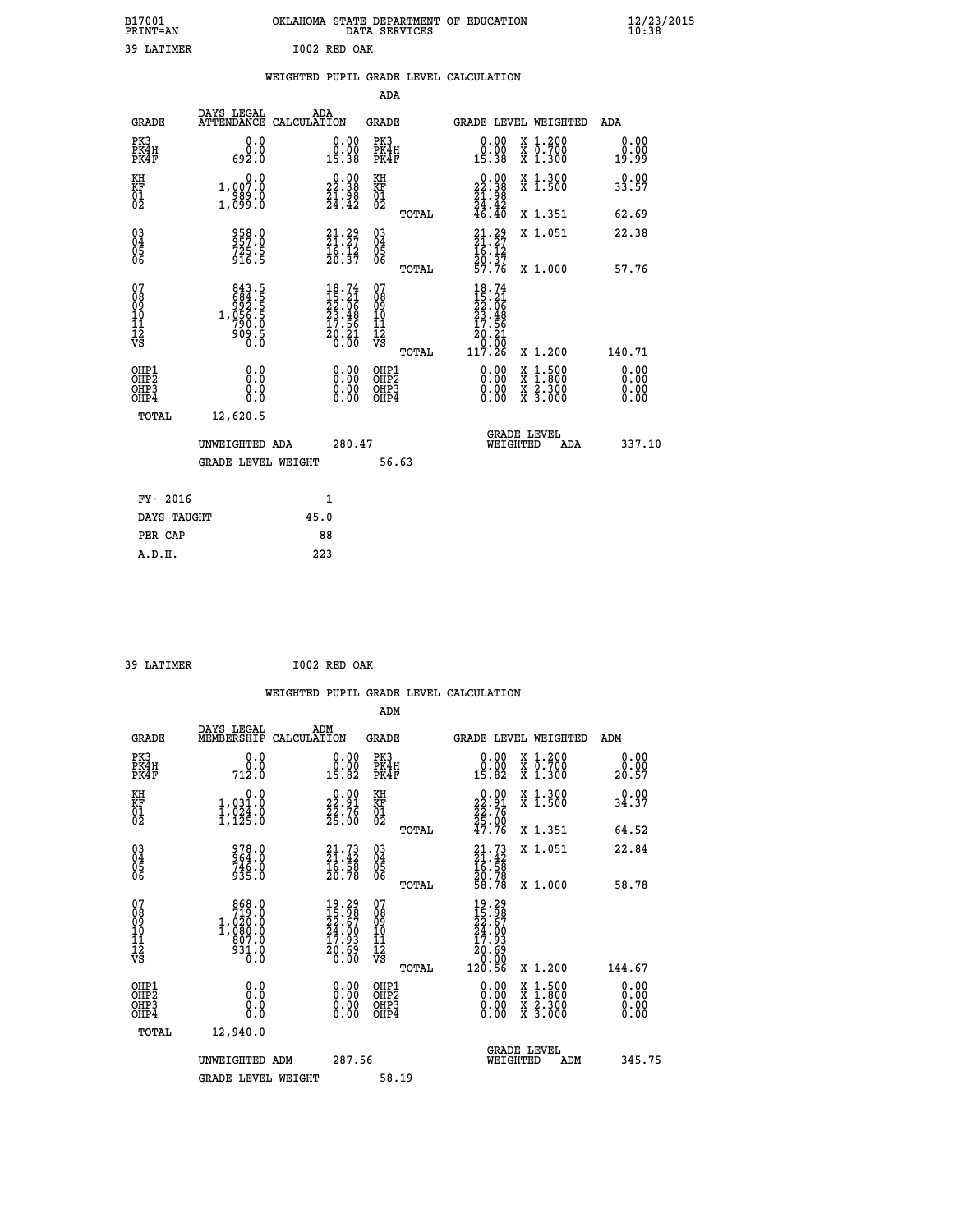# **B17001 OKLAHOMA STATE DEPARTMENT OF EDUCATION 12/23/2015 PRINT=AN DATA SERVICES 10:38**

| 39 LATIMER                                           |                                                                   |      | 1003 BUFFALO VALLEY                                                                              |                                          |       |                                                                                            |                                                                                          |                              |
|------------------------------------------------------|-------------------------------------------------------------------|------|--------------------------------------------------------------------------------------------------|------------------------------------------|-------|--------------------------------------------------------------------------------------------|------------------------------------------------------------------------------------------|------------------------------|
|                                                      |                                                                   |      |                                                                                                  |                                          |       | WEIGHTED PUPIL GRADE LEVEL CALCULATION                                                     |                                                                                          |                              |
|                                                      |                                                                   |      |                                                                                                  | <b>ADA</b>                               |       |                                                                                            |                                                                                          |                              |
| <b>GRADE</b>                                         | DAYS LEGAL<br>ATTENDANCE CALCULATION                              | ADA  |                                                                                                  | GRADE                                    |       |                                                                                            | GRADE LEVEL WEIGHTED                                                                     | ADA                          |
| PK3<br>PK4H<br>PK4F                                  | 32.0<br>$\frac{0.0}{111.0}$                                       |      | $0.86$<br>$0.00$<br>$3.00$                                                                       | PK3<br>PK4H<br>PK4F                      |       | 0.86<br>$\frac{0}{3}$ .00                                                                  | X 1.200<br>X 0.700<br>X 1.300                                                            | 1.03<br>0.00<br>3.90         |
| KH<br>KF<br>01<br>02                                 | $\begin{smallmatrix} &0.0\ 246.0\ 329.0\ 432.0 \end{smallmatrix}$ |      | $\begin{smallmatrix} 0.00\\ 6.65\\ 8.89\\ 11.68 \end{smallmatrix}$                               | KH<br>KF<br>01<br>02                     |       | $\begin{smallmatrix} 0.00\\ 6.65\\ 8.89\\ 11.68\\ 20.57 \end{smallmatrix}$                 | X 1.300<br>X 1.500                                                                       | 0.00<br>9.98                 |
|                                                      |                                                                   |      |                                                                                                  |                                          | TOTAL |                                                                                            | X 1.351                                                                                  | 27.79                        |
| $\begin{matrix} 03 \\ 04 \\ 05 \\ 06 \end{matrix}$   | $\frac{162.5}{334.0}$<br>298.0<br>459.5                           |      | $\frac{4}{9}$ : $\frac{39}{9}$<br>$3.05$<br>$12.42$                                              | $\substack{03 \\ 04}$<br>$\frac{05}{06}$ |       | $\frac{4.39}{9.03}$                                                                        | X 1.051                                                                                  | 4.61                         |
|                                                      |                                                                   |      |                                                                                                  |                                          | TOTAL | $\frac{12.42}{29.50}$                                                                      | X 1.000                                                                                  | 29.50                        |
| 07<br>08<br>09<br>11<br>11<br>12<br>VS               | 510.5<br>353.5<br>486.5<br>540.5<br>540.5<br>340.5<br>0.0         |      | $\begin{smallmatrix} 13.80 \\ 9.55 \\ 13.15 \\ 14.61 \\ 12.61 \\ 9.20 \\ 0.00 \end{smallmatrix}$ | 07<br>08<br>09<br>11<br>11<br>12<br>VS   |       | $\begin{array}{r} 13.80 \\ 9.55 \\ 13.15 \\ 14.61 \\ 12.61 \\ 9.20 \\ 9.00 \\ \end{array}$ |                                                                                          |                              |
|                                                      |                                                                   |      |                                                                                                  |                                          | TOTAL | 72.92                                                                                      | X 1.200                                                                                  | 87.50                        |
| OHP1<br>OHP <sub>2</sub><br>OH <sub>P3</sub><br>OHP4 | 0.0<br>0.0<br>0.0                                                 |      | 0.00<br>$0.00$<br>0.00                                                                           | OHP1<br>OHP <sub>2</sub><br>OHP3<br>OHP4 |       | 0.00<br>0.00                                                                               | $\begin{smallmatrix} x & 1.500 \\ x & 1.800 \\ x & 2.300 \\ x & 3.000 \end{smallmatrix}$ | 0.00<br>0.00<br>0.00<br>0.00 |
| TOTAL                                                | 5,102.0                                                           |      |                                                                                                  |                                          |       |                                                                                            |                                                                                          |                              |
|                                                      | UNWEIGHTED ADA                                                    |      | 137.89                                                                                           |                                          |       | WEIGHTED                                                                                   | <b>GRADE LEVEL</b><br>ADA                                                                | 164.31                       |
|                                                      | <b>GRADE LEVEL WEIGHT</b>                                         |      |                                                                                                  | 26.42                                    |       |                                                                                            |                                                                                          |                              |
| FY- 2016                                             |                                                                   |      | 1                                                                                                |                                          |       |                                                                                            |                                                                                          |                              |
| DAYS TAUGHT                                          |                                                                   | 37.0 |                                                                                                  |                                          |       |                                                                                            |                                                                                          |                              |
| PER CAP                                              |                                                                   | 103  |                                                                                                  |                                          |       |                                                                                            |                                                                                          |                              |
| A.D.H.                                               |                                                                   | 137  |                                                                                                  |                                          |       |                                                                                            |                                                                                          |                              |

 **39 LATIMER I003 BUFFALO VALLEY**

|                                                      |                                                                       |                                                                                                                         | ADM                                                 |       |                                                                                 |                                          |                             |
|------------------------------------------------------|-----------------------------------------------------------------------|-------------------------------------------------------------------------------------------------------------------------|-----------------------------------------------------|-------|---------------------------------------------------------------------------------|------------------------------------------|-----------------------------|
| <b>GRADE</b>                                         | DAYS LEGAL<br>MEMBERSHIP                                              | ADM<br>CALCULATION                                                                                                      | <b>GRADE</b>                                        |       |                                                                                 | GRADE LEVEL WEIGHTED                     | ADM                         |
| PK3<br>PK4H<br>PK4F                                  | 32.0<br>0.0<br>111.0                                                  | $0.86$<br>$0.00$<br>$3.00$                                                                                              | PK3<br>PK4H<br>PK4F                                 |       | $0.86$<br>$0.00$<br>$3.00$                                                      | X 1.200<br>X 0.700<br>X 1.300            | 1.03<br>$\frac{0.00}{3.90}$ |
| KH<br>KF<br>01<br>02                                 | 0.0<br>$\frac{251.0}{349.0}$<br>447.0                                 | $\begin{smallmatrix} 0.00\\ 6.78\\ 9.43\\ 12.08 \end{smallmatrix}$                                                      | KH<br>KF<br>01<br>02                                |       | $\begin{smallmatrix} 0.00\\ 6.78\\ 9.43\\ 12.08\\ 21.51 \end{smallmatrix}$      | X 1.300<br>X 1.500                       | 0.00<br>10.17               |
|                                                      |                                                                       |                                                                                                                         |                                                     | TOTAL |                                                                                 | X 1.351                                  | 29.06                       |
| 03<br>04<br>05<br>06                                 | $\begin{smallmatrix} 171.0\\ 348.0\\ 305.0\\ 486.0 \end{smallmatrix}$ | $\begin{array}{c} 4.62 \\ 9.41 \\ 8.24 \\ 13.14 \end{array}$                                                            | $\begin{array}{c} 03 \\ 04 \\ 05 \\ 06 \end{array}$ |       | $\begin{array}{r} 4.62 \\ 9.41 \\ 8.24 \\ 13.14 \end{array}$                    | X 1.051                                  | 4.86                        |
|                                                      |                                                                       |                                                                                                                         |                                                     | TOTAL | 30.79                                                                           | X 1.000                                  | 30.79                       |
| 07<br>08<br>09<br>101<br>112<br>VS                   | 527.0<br>387.0<br>508.0<br>555.0<br>555.0<br>493.0<br>367.0<br>0.0    | $\begin{smallmatrix} 14\cdot24\\ 10\cdot46\\ 13\cdot73\\ 15\cdot00\\ 13\cdot32\\ 9\cdot92\\ 0\cdot00 \end{smallmatrix}$ | 07<br>08<br>09<br>11<br>11<br>12<br>VS              | TOTAL | 14.24<br>$10.46$<br>$13.73$<br>$15.00$<br>$13.32$<br>$9.920$<br>$9.00$<br>76.67 | X 1.200                                  | 92.00                       |
|                                                      |                                                                       |                                                                                                                         |                                                     |       |                                                                                 |                                          |                             |
| OHP1<br>OHP2<br>OH <sub>P3</sub><br>OH <sub>P4</sub> | 0.0<br>0.000                                                          |                                                                                                                         | OHP1<br>OHP2<br>OHP <sub>3</sub>                    |       | $0.00$<br>$0.00$<br>0.00                                                        | X 1:500<br>X 1:800<br>X 2:300<br>X 3:000 | 0.00<br>0.00<br>0.00        |
| TOTAL                                                | 5,337.0                                                               |                                                                                                                         |                                                     |       |                                                                                 |                                          |                             |
|                                                      | UNWEIGHTED ADM                                                        | 144.23                                                                                                                  |                                                     |       |                                                                                 | GRADE LEVEL<br>WEIGHTED<br>ADM           | 171.81                      |
|                                                      | <b>GRADE LEVEL WEIGHT</b>                                             |                                                                                                                         | 27.58                                               |       |                                                                                 |                                          |                             |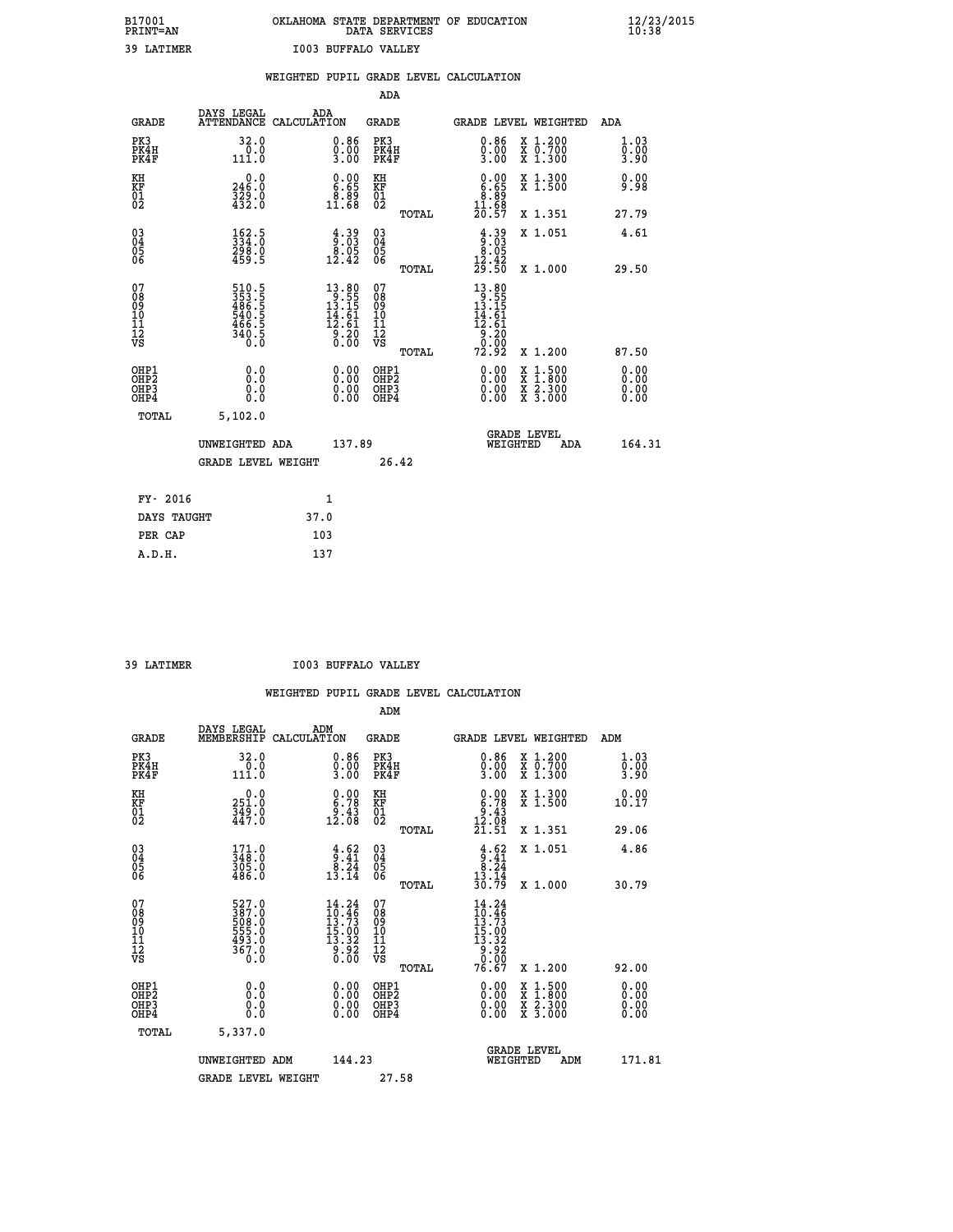| B17001<br>PRINT=AN                                |                                                                       | OKLAHOMA STATE DEPARTMENT OF EDUCATION                                                                                  | DATA SERVICES                                                       |                                                                                                                                                              | $\frac{12}{23}$ /2015 |
|---------------------------------------------------|-----------------------------------------------------------------------|-------------------------------------------------------------------------------------------------------------------------|---------------------------------------------------------------------|--------------------------------------------------------------------------------------------------------------------------------------------------------------|-----------------------|
| 39 LATIMER                                        |                                                                       | I004 PANOLA                                                                                                             |                                                                     |                                                                                                                                                              |                       |
|                                                   |                                                                       | WEIGHTED PUPIL GRADE LEVEL CALCULATION                                                                                  |                                                                     |                                                                                                                                                              |                       |
|                                                   |                                                                       |                                                                                                                         | ADA                                                                 |                                                                                                                                                              |                       |
| <b>GRADE</b>                                      | DAYS LEGAL                                                            | ADA<br>ATTENDANCE CALCULATION                                                                                           | GRADE                                                               | <b>GRADE LEVEL WEIGHTED</b>                                                                                                                                  | ADA                   |
| PK3<br>PK4H<br>PK4F                               | 0.0<br>0.0<br>390.0                                                   | 0.00<br>0.00<br>10.00                                                                                                   | PK3<br>PK4H<br>PK4F                                                 | X 1.200<br>0.00<br>X 0.700<br>X 1.300<br>0.00<br>10.00                                                                                                       | 0.00<br>0.00<br>13.00 |
| KH<br>KF<br>$\begin{matrix} 01 \ 02 \end{matrix}$ | $363.5$<br>$327.5$<br>$470.5$                                         | $9.90$<br>$9.32$<br>12.00                                                                                               | KH<br>KF<br>01<br>02                                                | $\begin{smallmatrix} 0.00\\ 9.32\\ 8.40\\ 12.06\\ 20.46 \end{smallmatrix}$<br>X 1.300<br>X 1.500                                                             | 0.00<br>13.98         |
|                                                   |                                                                       |                                                                                                                         | TOTAL                                                               | X 1.351                                                                                                                                                      | 27.64                 |
| $^{03}_{04}$<br>Ŏ5<br>06                          | $510.5$<br>$331.5$<br>317.0<br>334.5                                  | $15.65$<br>$8.50$<br>$\frac{8.13}{8.58}$                                                                                | $\begin{matrix} 03 \\ 04 \\ 05 \\ 06 \end{matrix}$                  | $\begin{smallmatrix} 15.65\\ 8.50\\ 8.13\\ 8.58\\ 25.21 \end{smallmatrix}$<br>X 1.051                                                                        | 16.45                 |
|                                                   |                                                                       |                                                                                                                         | TOTAL                                                               | X 1.000                                                                                                                                                      | 25.21                 |
| 07<br>08<br>09<br>11<br>11<br>12<br>VS            | 371.0<br>$409.0$<br>$433.5$<br>$534.5$<br>$473.0$<br>$418.5$<br>$0.0$ | $\begin{array}{c} 9.51 \\ 10.49 \\ 11.12 \end{array}$<br>$\begin{array}{c} 13.71 \\ 12.13 \\ 16.73 \\ 0.00 \end{array}$ | 07<br>Ŏġ<br>09<br>1Ō<br>$\frac{11}{12}$<br>$\frac{12}{18}$<br>TOTAL | .51<br>9<br>$\frac{10.49}{11.12}$<br>$\frac{13.71}{13.71}$<br>īž.13<br>$\frac{10.73}{67.69}$<br>X 1.200                                                      | 81.23                 |
| OHP1                                              |                                                                       |                                                                                                                         | OHP1                                                                |                                                                                                                                                              | 0.00                  |
| OHP2<br>OHP3<br>OHP4                              | 0.000<br>0.0<br>0.0                                                   | 0.00<br>0.00<br>0.00                                                                                                    | OHP <sub>2</sub><br>OHP3<br>OHP4                                    | 0.00<br>$\begin{smallmatrix} \mathtt{X} & 1 & 500 \\ \mathtt{X} & 1 & 800 \\ \mathtt{X} & 2 & 300 \\ \mathtt{X} & 3 & 000 \end{smallmatrix}$<br>0.00<br>0.00 | 0.00<br>0.00<br>0.00  |
| TOTAL                                             | 5,784.5                                                               |                                                                                                                         |                                                                     |                                                                                                                                                              |                       |
|                                                   | UNWEIGHTED ADA                                                        | 148.33                                                                                                                  |                                                                     | <b>GRADE LEVEL</b><br>WEIGHTED                                                                                                                               | 177.51<br>ADA         |
|                                                   | <b>GRADE LEVEL WEIGHT</b>                                             |                                                                                                                         | 29.18                                                               |                                                                                                                                                              |                       |
| FY- 2016                                          |                                                                       | 1                                                                                                                       |                                                                     |                                                                                                                                                              |                       |
| DAYS TAUGHT                                       |                                                                       | 39.0                                                                                                                    |                                                                     |                                                                                                                                                              |                       |
| PER CAP                                           |                                                                       | 101                                                                                                                     |                                                                     |                                                                                                                                                              |                       |

| 39 LATIMER | I004 PANOLA |
|------------|-------------|
|            |             |

|                                                      |                                                    |                                                                                                                                                  |                                                     | WEIGHTED PUPIL GRADE LEVEL CALCULATION                                                                                                                                                                                                                                         |                                          |                              |
|------------------------------------------------------|----------------------------------------------------|--------------------------------------------------------------------------------------------------------------------------------------------------|-----------------------------------------------------|--------------------------------------------------------------------------------------------------------------------------------------------------------------------------------------------------------------------------------------------------------------------------------|------------------------------------------|------------------------------|
|                                                      |                                                    |                                                                                                                                                  | ADM                                                 |                                                                                                                                                                                                                                                                                |                                          |                              |
| <b>GRADE</b>                                         | DAYS LEGAL<br>MEMBERSHIP                           | ADM<br>CALCULATION                                                                                                                               | <b>GRADE</b>                                        | GRADE LEVEL WEIGHTED                                                                                                                                                                                                                                                           |                                          | ADM                          |
| PK3<br>PK4H<br>PK4F                                  | 0.0<br>0.0<br>397.0                                | 0.00<br>10.18                                                                                                                                    | PK3<br>PK4H<br>PK4F                                 | 0.00<br>10.18                                                                                                                                                                                                                                                                  | X 1.200<br>X 0.700<br>X 1.300            | 0.00<br>0.00<br>13.23        |
| KH<br>KF<br>01<br>02                                 | 0.0<br>381.0<br>356.0<br>485.0                     | $\begin{smallmatrix} 0.00\\ 9.77\\ 9.13\\ 12.44 \end{smallmatrix}$                                                                               | KH<br>KF<br>01<br>02                                | $\begin{array}{c} 0.00 \\ 9.77 \\ 9.13 \\ 12.44 \end{array}$                                                                                                                                                                                                                   | X 1.300<br>X 1.500                       | 0.00<br>14.66                |
|                                                      |                                                    |                                                                                                                                                  | TOTAL                                               | 21.57                                                                                                                                                                                                                                                                          | X 1.351                                  | 29.14                        |
| 03<br>04<br>05<br>06                                 | 630.0<br>336.0<br>$\frac{321.0}{344.0}$            | $\begin{smallmatrix} 16.15\\ 8.62\\ 8.23\\ 8.82 \end{smallmatrix}$                                                                               | $\begin{array}{c} 03 \\ 04 \\ 05 \\ 06 \end{array}$ | $\begin{array}{r} 16.15 \\ 8.62 \\ 8.23 \\ 8.82 \\ 25.67 \end{array}$                                                                                                                                                                                                          | X 1.051                                  | 16.97                        |
|                                                      |                                                    |                                                                                                                                                  | TOTAL                                               |                                                                                                                                                                                                                                                                                | X 1.000                                  | 25.67                        |
| 07<br>08<br>09<br>101<br>112<br>VS                   | 384.0<br>432.0<br>464.0<br>572.0<br>507.0<br>455.0 | $\begin{array}{c} 9.85 \\ 11.08 \\ 11.90 \end{array}$<br>$\frac{1}{13}$ . 67<br>13.00<br>$\frac{1}{0}$ $\frac{1}{0}$ $\frac{1}{0}$ $\frac{5}{0}$ | 07<br>08<br>09<br>11<br>11<br>12<br>VS<br>TOTAL     | $9.85$<br>$11.08$<br>$11.90$<br>$14.67$<br>$13.00$<br>11.67<br>0.00<br>72.I7                                                                                                                                                                                                   | X 1.200                                  | 86.60                        |
| OHP1<br>OHP2<br>OH <sub>P3</sub><br>OH <sub>P4</sub> | 0.0<br>0.000                                       | $\begin{smallmatrix} 0.00 \ 0.00 \ 0.00 \ 0.00 \end{smallmatrix}$                                                                                | OHP1<br>OHP2<br>OHP3<br>OHP4                        | $\begin{smallmatrix} 0.00 & 0.00 & 0.00 & 0.00 & 0.00 & 0.00 & 0.00 & 0.00 & 0.00 & 0.00 & 0.00 & 0.00 & 0.00 & 0.00 & 0.00 & 0.00 & 0.00 & 0.00 & 0.00 & 0.00 & 0.00 & 0.00 & 0.00 & 0.00 & 0.00 & 0.00 & 0.00 & 0.00 & 0.00 & 0.00 & 0.00 & 0.00 & 0.00 & 0.00 & 0.00 & 0.0$ | X 1:500<br>X 1:800<br>X 2:300<br>X 3:000 | 0.00<br>0.00<br>0.00<br>0.00 |
| TOTAL                                                | 6.064.0                                            |                                                                                                                                                  |                                                     |                                                                                                                                                                                                                                                                                |                                          |                              |
|                                                      | UNWEIGHTED ADM                                     | 155.51                                                                                                                                           |                                                     | GRADE LEVEL<br>WEIGHTED                                                                                                                                                                                                                                                        | ADM                                      | 186.27                       |
|                                                      | <b>GRADE LEVEL WEIGHT</b>                          |                                                                                                                                                  | 30.76                                               |                                                                                                                                                                                                                                                                                |                                          |                              |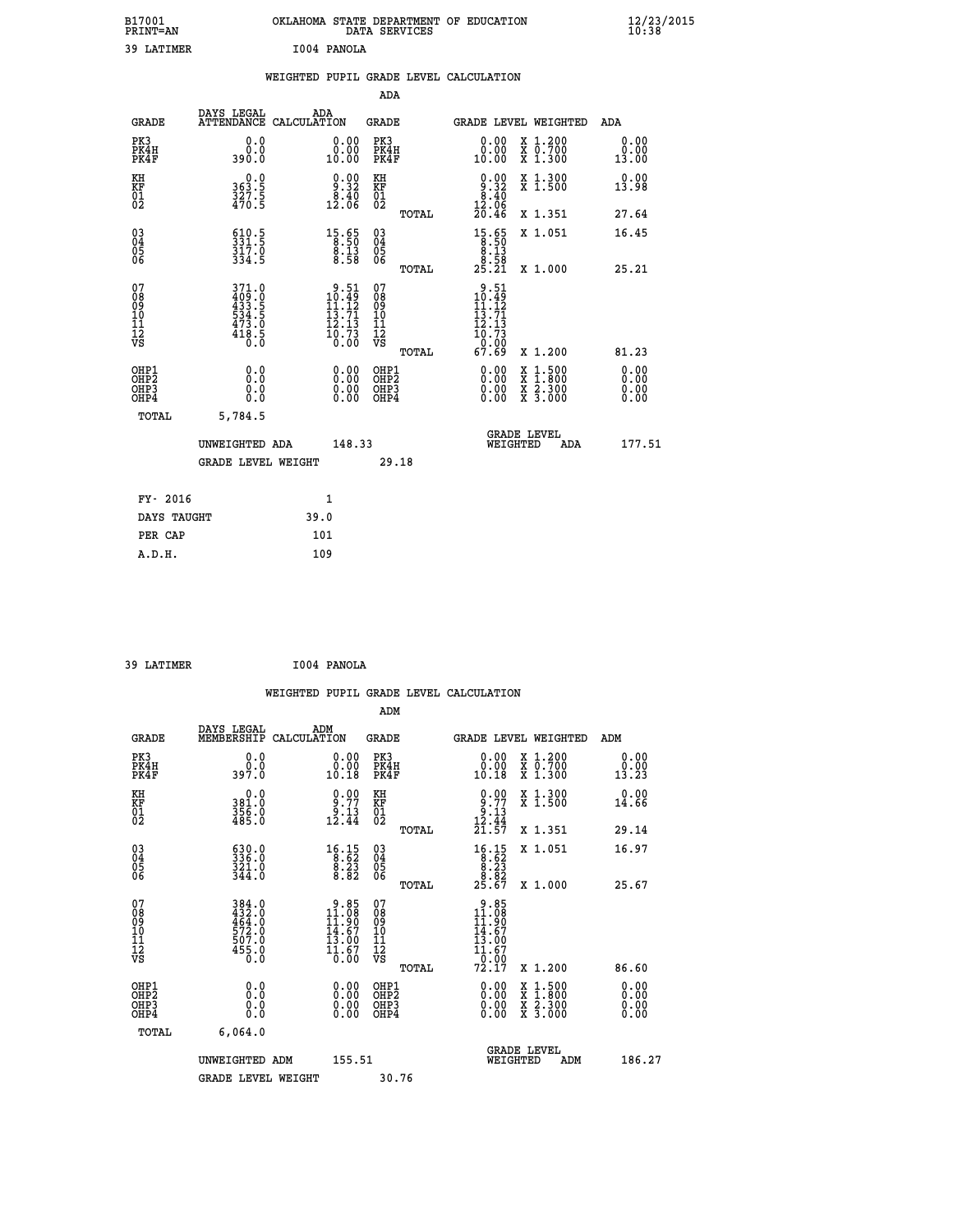| 7001<br>INT=AN | OKLAHOMA STATE DEPARTMENT OF EDUCATION<br>DATA SERVICES |  |
|----------------|---------------------------------------------------------|--|
| <b>TATTMER</b> | COUNTY TOTALS                                           |  |

 **B17001<br>PRINT=AN** 

 **B17001 OKLAHOMA STATE DEPARTMENT OF EDUCATION 12/23/2015**

|                                                       |                                                                | WEIGHTED PUPIL GRADE LEVEL CALCULATION                                                                        |                                               |                                                                                                                                                                      |                                                                                                                                              |                        |
|-------------------------------------------------------|----------------------------------------------------------------|---------------------------------------------------------------------------------------------------------------|-----------------------------------------------|----------------------------------------------------------------------------------------------------------------------------------------------------------------------|----------------------------------------------------------------------------------------------------------------------------------------------|------------------------|
|                                                       |                                                                |                                                                                                               | <b>ADA</b>                                    |                                                                                                                                                                      |                                                                                                                                              |                        |
| <b>GRADE</b>                                          | DAYS LEGAL                                                     | ADA<br>ATTENDANCE CALCULATION                                                                                 | <b>GRADE</b>                                  | GRADE LEVEL WEIGHTED                                                                                                                                                 |                                                                                                                                              | ADA                    |
| PK3<br>PK4H<br>PK4F                                   | 732.0<br>0.0<br>2,555.0                                        | $\begin{smallmatrix} 20.30\ 0.00\ 66.21 \end{smallmatrix}$                                                    | PK3<br>PK4H<br>PK4F                           | 20.30<br>$\frac{6}{66}.00$                                                                                                                                           | X 1.200<br>X 0.700<br>X 1.300                                                                                                                | 24.36<br>0.00<br>86.07 |
| KH<br>KF<br>01<br>02                                  | 0.0<br>$4,348.5$<br>$4,340.5$<br>$4,303.5$                     | $0.00$<br>117.02<br>$\frac{1}{112}$ : $\frac{1}{10}$                                                          | KH<br>KF<br>01<br>02                          | $\begin{array}{c} 0.00 \\ 117.02 \\ 114.13 \\ 112.10 \\ 226.23 \end{array}$                                                                                          | X 1.300<br>X 1.500                                                                                                                           | 0.00<br>175.54         |
|                                                       |                                                                |                                                                                                               | TOTAL                                         |                                                                                                                                                                      | X 1.351                                                                                                                                      | 305.64                 |
| $^{03}_{04}$<br>05<br>06                              | 3,841.0<br>3,694.5<br>2,924.5<br>4,054.5                       | 99.94<br>96.36<br>76.30<br>106.48                                                                             | $^{03}_{04}$<br>0500                          | 99.94<br>96.36<br>76.30                                                                                                                                              | X 1.051                                                                                                                                      | 384.18                 |
|                                                       |                                                                |                                                                                                               | TOTAL                                         | 106.48<br>279.14                                                                                                                                                     | X 1.000                                                                                                                                      | 279.14                 |
| 07<br>08<br>09<br>01<br>11<br>11<br>12<br>VS          | 3,534.0<br>4,142.0<br>5,894.5<br>3,848.0<br>4,312.5<br>3,666.5 | $\begin{array}{r} 92.30 \\ 110.11 \\ 101.39 \\ 113.37 \\ 14.05 \\ \end{array}$<br>$\frac{5}{6}$ $\frac{5}{6}$ | 078<br>089<br>0011<br>11<br>12<br>VS<br>TOTAL | $\frac{92.30}{110.11}$<br>1ōĭ:39<br>113.37<br>114.05<br>$\frac{1}{9}\overline{5}\cdot\overline{6}\overline{4}\overline{6}\overline{2}\overline{6}\cdot8\overline{6}$ | X 1.200                                                                                                                                      | 752.23                 |
| OHP1<br>OHP2<br>OH <sub>P</sub> 3<br>OH <sub>P4</sub> | 70.0<br>0.0<br>0.0<br>0.0                                      | $\frac{1}{0}$ : $\frac{94}{00}$<br>$\begin{smallmatrix} 0.00 \ 0.00 \end{smallmatrix}$                        | OHP1<br>OHP2<br>OHP3<br>OHP4                  | $\begin{smallmatrix} 1.94\ 0.00\ 0.00 \end{smallmatrix}$                                                                                                             | $\begin{smallmatrix} \mathtt{X} & 1\cdot500 \\ \mathtt{X} & 1\cdot800 \\ \mathtt{X} & 2\cdot300 \\ \mathtt{X} & 3\cdot000 \end{smallmatrix}$ | 3:31<br>0.00<br>0.00   |
| TOTAL                                                 | 54,861.5                                                       |                                                                                                               |                                               |                                                                                                                                                                      |                                                                                                                                              |                        |
|                                                       | UNWEIGHTED ADA                                                 | 1,437.64                                                                                                      |                                               | <b>GRADE LEVEL</b><br>WEIGHTED                                                                                                                                       | ADA                                                                                                                                          | 1,730.93               |
|                                                       | <b>GRADE LEVEL WEIGHT</b>                                      |                                                                                                               | 293.29                                        |                                                                                                                                                                      |                                                                                                                                              |                        |
| FY- 2016                                              |                                                                | $\mathbf{1}$                                                                                                  |                                               |                                                                                                                                                                      |                                                                                                                                              |                        |
| DAYS TAUGHT                                           |                                                                | 157.0                                                                                                         |                                               |                                                                                                                                                                      |                                                                                                                                              |                        |
| PER CAP                                               |                                                                | 358                                                                                                           |                                               |                                                                                                                                                                      |                                                                                                                                              |                        |

 **A.D.H. 1,234**

 **LATIMER COUNTY TOTALS**

|                                                    |                                                                                                                                                             |                                                                                                     | ADM                                                    |                                                                                                                                         |                                                                                                                     |                                     |
|----------------------------------------------------|-------------------------------------------------------------------------------------------------------------------------------------------------------------|-----------------------------------------------------------------------------------------------------|--------------------------------------------------------|-----------------------------------------------------------------------------------------------------------------------------------------|---------------------------------------------------------------------------------------------------------------------|-------------------------------------|
| <b>GRADE</b>                                       | DAYS LEGAL<br>MEMBERSHIP                                                                                                                                    | ADM<br>CALCULATION                                                                                  | <b>GRADE</b>                                           | <b>GRADE LEVEL WEIGHTED</b>                                                                                                             |                                                                                                                     | ADM                                 |
| PK3<br>PK4H<br>PK4F                                | 732.0<br>0.0<br>2,613.0                                                                                                                                     | 20.30<br>$\frac{0.00}{67.69}$                                                                       | PK3<br>PK4H<br>PK4F                                    | 20.30<br>$\frac{0.00}{67.69}$                                                                                                           | X 1.200<br>X 0.700<br>X 1.300                                                                                       | 24.36<br>$\frac{0.00}{88.00}$       |
| KH<br>KF<br>01<br>02                               | 0.0<br>$4,558.0$<br>$4,468.0$<br>$4,395.0$                                                                                                                  | $0.00$<br>$0.00$<br>$0.00$                                                                          | KH<br>KF<br>01<br>02                                   | $0.00$<br>119.88<br>$\frac{117.40}{114.46}$<br>$\frac{231.86}{8}$                                                                       | X 1.300<br>X 1.500                                                                                                  | 0.00<br>179.83                      |
|                                                    |                                                                                                                                                             |                                                                                                     | TOTAL                                                  |                                                                                                                                         | X 1.351                                                                                                             | 313.24                              |
| $\begin{matrix} 03 \\ 04 \\ 05 \\ 06 \end{matrix}$ | 3,920.0<br>3,763.0<br>2,982.0<br>4,146.0                                                                                                                    | $\begin{array}{r} 101.97 \\ 98.20 \\ 77.77 \\ 108.88 \end{array}$                                   | $\begin{matrix} 03 \\ 04 \\ 05 \\ 06 \end{matrix}$     | $\begin{array}{c} 101.97 \\ 98.20 \\ 77.77 \\ 108.88 \\ 284.85 \end{array}$                                                             | X 1.051                                                                                                             | 107.17                              |
|                                                    |                                                                                                                                                             |                                                                                                     | TOTAL                                                  |                                                                                                                                         | X 1.000                                                                                                             | 284.85                              |
| 07<br>08<br>09<br>01<br>11<br>11<br>12<br>VS       | $\begin{smallmatrix} 3\,,\,631\,.\,0\\ 4\,,\,301\,.\,0\\ 4\,,\,051\,.\,0\\ 4\,,\,523\,.\,0\\ 4\,,\,490\,.\,0\\ 3\,,\,848\,.\,0\\ 0\,.\,0 \end{smallmatrix}$ | $\begin{array}{c} 94.82 \\ 114.27 \\ 105.49 \\ 118.00 \\ 119.78 \end{array}$<br>100.47<br>0.00      | 07<br>08<br>09<br>001<br>11<br>11<br>12<br>VS<br>TOTAL | $\begin{array}{c} 94.82 \\ 114.27 \\ 105.49 \\ 118.00 \\ 119.78 \end{array}$<br>$\begin{array}{r} 100.47 \\ 0.00 \\ 651.83 \end{array}$ | X 1.200                                                                                                             | 782.19                              |
| OHP1<br>OHP2<br>OH <sub>P3</sub><br>OHP4           | 70.0<br>0.0<br>0.000                                                                                                                                        | $\overset{1}{\underset{0}{0}}\,\overset{94}{\underset{0}{0}}\,\overset{1}{\underset{0}{0}}$<br>0.00 | OHP1<br>OHP2<br>OHP3<br>OHP4                           | $\begin{smallmatrix} 1.94\ 0.00\ 0.00 \end{smallmatrix}$                                                                                | $\begin{array}{l} \mathtt{X} & 1.500 \\ \mathtt{X} & 1.800 \\ \mathtt{X} & 2.300 \\ \mathtt{X} & 3.000 \end{array}$ | $\frac{2.91}{0.00}$<br>0.00<br>0.00 |
| TOTAL                                              | 56,491.0                                                                                                                                                    |                                                                                                     |                                                        |                                                                                                                                         |                                                                                                                     |                                     |
|                                                    | UNWEIGHTED ADM                                                                                                                                              | 1,480.32                                                                                            |                                                        | WEIGHTED                                                                                                                                | <b>GRADE LEVEL</b><br>ADM                                                                                           | 1,782.55                            |
|                                                    | <b>GRADE LEVEL WEIGHT</b>                                                                                                                                   |                                                                                                     | 302.23                                                 |                                                                                                                                         |                                                                                                                     |                                     |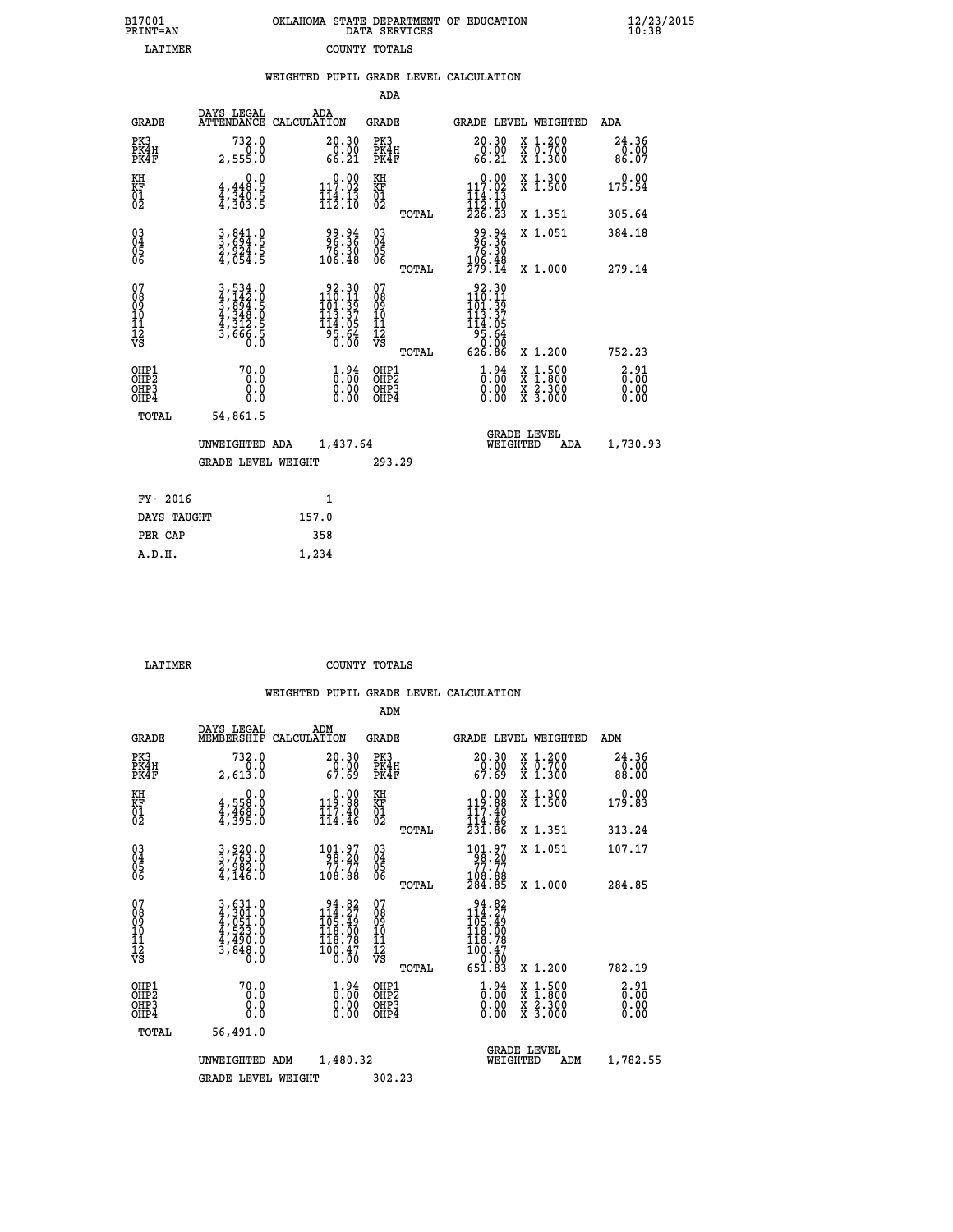| B17001<br><b>PRINT=AN</b> | OKLAHOMA STATE DEPARTMENT OF EDUCATION<br>DATA SERVICES | $\frac{12}{23}$ /2015 |
|---------------------------|---------------------------------------------------------|-----------------------|
| 40 LE FLORE               | C004 SHADY POINT                                        |                       |

|                                                                  |                                                                                             |      |                                                                      |                                        |       | WEIGHTED PUPIL GRADE LEVEL CALCULATION                                                      |          |                                                                                                                                           |                              |
|------------------------------------------------------------------|---------------------------------------------------------------------------------------------|------|----------------------------------------------------------------------|----------------------------------------|-------|---------------------------------------------------------------------------------------------|----------|-------------------------------------------------------------------------------------------------------------------------------------------|------------------------------|
|                                                                  |                                                                                             |      |                                                                      | ADA                                    |       |                                                                                             |          |                                                                                                                                           |                              |
| <b>GRADE</b>                                                     | DAYS LEGAL<br>ATTENDANCE CALCULATION                                                        | ADA  |                                                                      | <b>GRADE</b>                           |       |                                                                                             |          | GRADE LEVEL WEIGHTED                                                                                                                      | ADA                          |
| PK3<br>PK4H<br>PK4F                                              | 0.0<br>0.0<br>634.0                                                                         |      | 0.00<br>18.65                                                        | PK3<br>PK4H<br>PK4F                    |       | 0.00<br>0.00<br>18.65                                                                       |          | X 1.200<br>X 0.700<br>X 1.300                                                                                                             | 0.00<br>0.00<br>24.25        |
| KH<br>KF<br>01<br>02                                             | $0.0$<br>591.0<br>$\frac{502}{436}$ .0                                                      |      | $\begin{smallmatrix} 0.00\\ 17.38\\ 14.76\\ 12.82 \end{smallmatrix}$ | KH<br>KF<br>01<br>02                   |       | $\begin{array}{r} 0.00 \\ 17.38 \\ 14.76 \\ 12.82 \\ 27.58 \end{array}$                     |          | X 1.300<br>X 1.500                                                                                                                        | 0.00<br>26.07                |
|                                                                  |                                                                                             |      |                                                                      |                                        | TOTAL |                                                                                             |          | X 1.351                                                                                                                                   | 37.26                        |
| $\begin{matrix} 03 \\ 04 \\ 05 \\ 06 \end{matrix}$               | 537.0<br>$\frac{366}{330}$ .0                                                               |      | 15:59<br>$\frac{10.76}{9.71}$                                        | 03<br>04<br>05<br>06                   |       | $15.50$<br>$17.59$<br>10:76<br>9:71                                                         |          | X 1.051                                                                                                                                   | 16.29                        |
|                                                                  |                                                                                             |      |                                                                      |                                        | TOTAL | 38.06                                                                                       |          | X 1.000                                                                                                                                   | 38.06                        |
| 07<br>0890112<br>1112<br>VS                                      | 363.0<br>572.0<br>0.0<br>$\begin{smallmatrix} 0.5 & 0 \ 0.0 & 0 \end{smallmatrix}$<br>$\S.$ |      | $10.68$<br>$16.65$<br>0.00<br>0.00<br>0.00<br>ŏ:ŏŏ<br>O.OO           | 07<br>08<br>09<br>11<br>11<br>12<br>VS | TOTAL | 10.68<br>$\begin{smallmatrix} 16.85\ 16.80\ 0.00\ 0.00\ \end{smallmatrix}$<br>0.00<br>27.33 |          | X 1.200                                                                                                                                   | 32.80                        |
| OHP1<br>OH <sub>P</sub> <sub>2</sub><br>OH <sub>P3</sub><br>OHP4 | 0.0<br>0.0<br>0.0                                                                           |      | 0.0000<br>$\begin{smallmatrix} 0.00 \ 0.00 \end{smallmatrix}$        | OHP1<br>OHP2<br>OHP3<br>OHP4           |       | 0.00<br>0.00<br>0.00                                                                        |          | $\begin{smallmatrix} \mathtt{X} & 1\cdot500\\ \mathtt{X} & 1\cdot800\\ \mathtt{X} & 2\cdot300\\ \mathtt{X} & 3\cdot000 \end{smallmatrix}$ | 0.00<br>0.00<br>0.00<br>0.00 |
| <b>TOTAL</b>                                                     | 4,929.0                                                                                     |      |                                                                      |                                        |       |                                                                                             |          |                                                                                                                                           |                              |
|                                                                  | UNWEIGHTED ADA<br><b>GRADE LEVEL WEIGHT</b>                                                 |      | 144.50                                                               | 30.23                                  |       |                                                                                             | WEIGHTED | <b>GRADE LEVEL</b><br><b>ADA</b>                                                                                                          | 174.73                       |
|                                                                  |                                                                                             |      |                                                                      |                                        |       |                                                                                             |          |                                                                                                                                           |                              |
| FY- 2016                                                         |                                                                                             | 1    |                                                                      |                                        |       |                                                                                             |          |                                                                                                                                           |                              |
| DAYS TAUGHT                                                      |                                                                                             | 34.0 |                                                                      |                                        |       |                                                                                             |          |                                                                                                                                           |                              |
| PER CAP                                                          |                                                                                             | 33   |                                                                      |                                        |       |                                                                                             |          |                                                                                                                                           |                              |

 **40 LE FLORE C004 SHADY POINT**

 **A.D.H. 80**

 **ADM**

| <b>GRADE</b>                                       | DAYS LEGAL<br>MEMBERSHIP CALCULATION                                                        | ADM                                                                                                   | <b>GRADE</b>                                       |       |                                                                                                                                            |          | GRADE LEVEL WEIGHTED                     | ADM                   |
|----------------------------------------------------|---------------------------------------------------------------------------------------------|-------------------------------------------------------------------------------------------------------|----------------------------------------------------|-------|--------------------------------------------------------------------------------------------------------------------------------------------|----------|------------------------------------------|-----------------------|
| PK3<br>PK4H<br>PK4F                                | 0.0<br>$0.0$<br>$0.346$                                                                     | $\begin{smallmatrix} 0.00\\ 0.00\\ 19.00 \end{smallmatrix}$                                           | PK3<br>PK4H<br>PK4F                                |       | 0.00<br>0.00<br>19:00                                                                                                                      |          | X 1.200<br>X 0.700<br>X 1.300            | 0.00<br>0.00<br>24.70 |
| KH<br>KF<br>01<br>02                               | 0.0<br>599:0<br>515:0<br>442:0                                                              | $\begin{array}{r} 0.00 \\ 17.62 \\ 15.15 \\ 13.00 \end{array}$                                        | KH<br>KF<br>01<br>02                               |       | $17.00$<br>17.62<br>$\frac{15}{13}$ : $\frac{15}{00}$<br>$28.15$                                                                           |          | X 1.300<br>X 1.500                       | 0.00<br>26.43         |
|                                                    |                                                                                             |                                                                                                       |                                                    | TOTAL |                                                                                                                                            |          | X 1.351                                  | 38.03                 |
| $\begin{matrix} 03 \\ 04 \\ 05 \\ 06 \end{matrix}$ | $546.0$<br>$512.0$<br>$374.0$<br>340.0                                                      | $\frac{15.76}{18.00}$<br>10.00                                                                        | $\begin{matrix} 03 \\ 04 \\ 05 \\ 06 \end{matrix}$ |       | $15.76$<br>$18.00$<br>$11.00$<br>$10.00$                                                                                                   |          | X 1.051                                  | 16.56                 |
|                                                    |                                                                                             |                                                                                                       |                                                    | TOTAL | 39.00                                                                                                                                      |          | X 1.000                                  | 39.00                 |
| 07<br>08<br>09<br>101<br>11<br>12<br>VS            | 368.0<br>584.0<br>0.0<br>$\begin{smallmatrix} 0.5 & 0 \ 0.0 & 0 \end{smallmatrix}$<br>0.000 | $\begin{smallmatrix} 10.82\ 17.00\ 0.00\ 0.00\ 0.00\ 0.00\ 0.00\ 0.00\ 0.00\ 0.00\ \end{smallmatrix}$ | 07<br>08<br>09<br>001<br>11<br>11<br>12<br>VS      |       | 10.82<br>$\begin{smallmatrix} 17.06 \\[-4pt] 7.00 \\[-4pt] 0.00 \\[-4pt] 0.00 \\[-4pt] 0.00 \\[-4pt] 0.00 \\[-4pt] 2.82 \end{smallmatrix}$ |          |                                          |                       |
|                                                    |                                                                                             |                                                                                                       |                                                    | TOTAL |                                                                                                                                            |          | X 1.200                                  | 33.38                 |
| OHP1<br>OHP2<br>OH <sub>P3</sub><br>OHP4           | 0.0<br>0.000                                                                                | $\begin{smallmatrix} 0.00 \ 0.00 \ 0.00 \ 0.00 \end{smallmatrix}$                                     | OHP1<br>OHP2<br>OHP3<br>OHP4                       |       | 0.00<br>$0.00$<br>0.00                                                                                                                     |          | X 1:500<br>X 1:800<br>X 2:300<br>X 3:000 | 0.00<br>0.00<br>0.00  |
| TOTAL                                              | 5,026.0                                                                                     |                                                                                                       |                                                    |       |                                                                                                                                            |          |                                          |                       |
|                                                    | UNWEIGHTED                                                                                  | 147.35<br>ADM                                                                                         |                                                    |       |                                                                                                                                            | WEIGHTED | <b>GRADE LEVEL</b><br>ADM                | 178.10                |
|                                                    | <b>GRADE LEVEL WEIGHT</b>                                                                   |                                                                                                       | 30.75                                              |       |                                                                                                                                            |          |                                          |                       |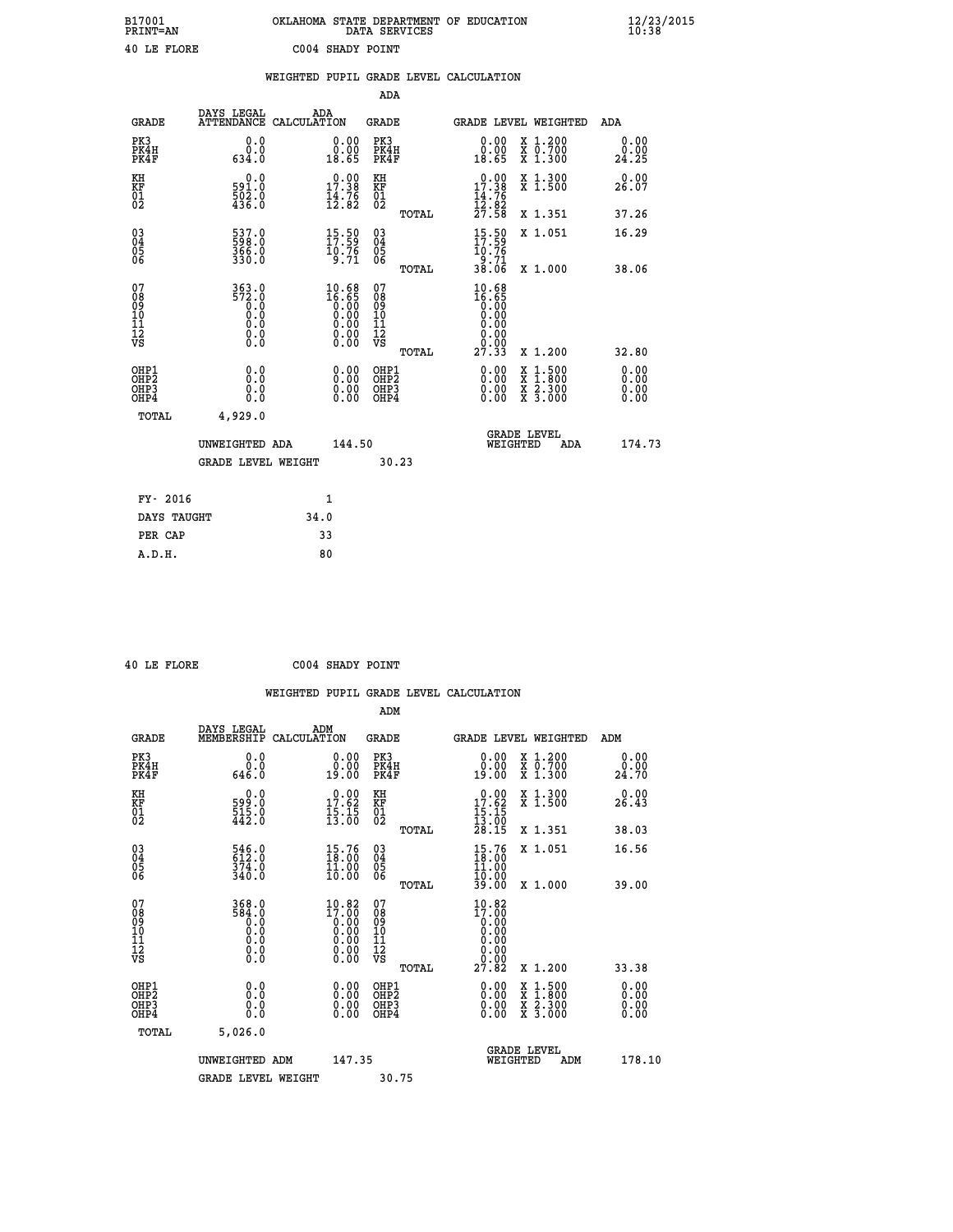| B17001<br><b>PRINT=AN</b> | OKLAHOMA STATE DEPARTMENT OF EDUCATION<br>DATA SERVICES | $\frac{12}{23}$ /2015 |
|---------------------------|---------------------------------------------------------|-----------------------|
| 40 LE FLORE               | C011<br>MONROE                                          |                       |

|                                          |                                                                                           | WEIGHTED PUPIL GRADE LEVEL CALCULATION                                                          |                                                    |       |                                                                                                                                                                                                                                                                                |                                                                                                                                              |                                  |
|------------------------------------------|-------------------------------------------------------------------------------------------|-------------------------------------------------------------------------------------------------|----------------------------------------------------|-------|--------------------------------------------------------------------------------------------------------------------------------------------------------------------------------------------------------------------------------------------------------------------------------|----------------------------------------------------------------------------------------------------------------------------------------------|----------------------------------|
|                                          |                                                                                           |                                                                                                 | ADA                                                |       |                                                                                                                                                                                                                                                                                |                                                                                                                                              |                                  |
| <b>GRADE</b>                             | DAYS LEGAL                                                                                | ADA<br>ATTENDANCE CALCULATION                                                                   | GRADE                                              |       |                                                                                                                                                                                                                                                                                | GRADE LEVEL WEIGHTED                                                                                                                         | ADA                              |
| PK3<br>PK4H<br>PK4F                      | 41.0<br>0.0<br>452.5                                                                      | 1.00<br>$\bar{0}.\tilde{0}\tilde{0}$<br>11.04                                                   | PK3<br>PK4H<br>PK4F                                |       | 1.00<br>0.00<br>11.04                                                                                                                                                                                                                                                          | X 1.200<br>X 0.700<br>X 1.300                                                                                                                | 1.20<br>0.00<br>14.35            |
| KH<br>KF<br>01<br>02                     | 0.0<br>362.0<br>353.0<br>531.0                                                            | $0.00$<br>$8.83$<br>12.51                                                                       | KH<br>KF<br>01<br>02                               |       | $\begin{smallmatrix} 0.00\\ 8.83\\ 8.61\\ 12.95\\ 21.56 \end{smallmatrix}$                                                                                                                                                                                                     | X 1.300<br>X 1.500                                                                                                                           | 0.00<br>13.25                    |
|                                          |                                                                                           |                                                                                                 |                                                    | TOTAL |                                                                                                                                                                                                                                                                                | X 1.351                                                                                                                                      | 29.13                            |
| $^{03}_{04}$<br>Ŏ5<br>06                 | 578.0<br>$\frac{375.0}{513.5}$                                                            | $\begin{array}{c} 14\cdot 10\\14\cdot 88\\9\cdot 15\\12\cdot 52\end{array}$                     | $\begin{matrix} 03 \\ 04 \\ 05 \\ 06 \end{matrix}$ |       | $\begin{array}{c} 14\cdot 10\\14\cdot 88\\9\cdot 15\\12\cdot 52\\36\cdot 55\end{array}$                                                                                                                                                                                        | X 1.051                                                                                                                                      | 14.82                            |
|                                          |                                                                                           |                                                                                                 |                                                    | TOTAL |                                                                                                                                                                                                                                                                                | X 1.000                                                                                                                                      | 36.55                            |
| 07<br>08<br>09<br>11<br>11<br>12<br>VS   | $\begin{smallmatrix} 443.0\\ 422.5\\ 0.0\\ 0.0\\ 0.0\\ 0.0\\ 0.0\\ 0.0 \end{smallmatrix}$ | $\begin{smallmatrix} 10.80\\ 10.30\\ 0.00\\ 0.00\\ 0.00\\ 0.00\\ 0.00\\ 0.00 \end{smallmatrix}$ | 07<br>08<br>09<br>11<br>11<br>12<br>VS             | TOTAL | 10.80<br>10:30<br>0.00<br>0.00<br>0.00<br>0.00<br>21.10                                                                                                                                                                                                                        | X 1.200                                                                                                                                      | 25.32                            |
| OHP1<br>OHP <sub>2</sub><br>OHP3<br>OHP4 | 0.0<br>0.0<br>0.0                                                                         | $\begin{smallmatrix} 0.00 \ 0.00 \ 0.00 \ 0.00 \end{smallmatrix}$                               | OHP1<br>OHP <sub>2</sub><br>OHP3<br>OHP4           |       | $\begin{smallmatrix} 0.00 & 0.00 & 0.00 & 0.00 & 0.00 & 0.00 & 0.00 & 0.00 & 0.00 & 0.00 & 0.00 & 0.00 & 0.00 & 0.00 & 0.00 & 0.00 & 0.00 & 0.00 & 0.00 & 0.00 & 0.00 & 0.00 & 0.00 & 0.00 & 0.00 & 0.00 & 0.00 & 0.00 & 0.00 & 0.00 & 0.00 & 0.00 & 0.00 & 0.00 & 0.00 & 0.0$ | $\begin{smallmatrix} \mathtt{X} & 1\cdot500 \\ \mathtt{X} & 1\cdot800 \\ \mathtt{X} & 2\cdot300 \\ \mathtt{X} & 3\cdot000 \end{smallmatrix}$ | 0.00<br>0.00<br>$0.00$<br>$0.00$ |
| TOTAL                                    | 4,681.5<br>UNWEIGHTED ADA                                                                 | 114.18                                                                                          |                                                    |       | WEIGHTED                                                                                                                                                                                                                                                                       | <b>GRADE LEVEL</b><br>ADA                                                                                                                    | 134.62                           |
|                                          | <b>GRADE LEVEL WEIGHT</b>                                                                 |                                                                                                 | 20.44                                              |       |                                                                                                                                                                                                                                                                                |                                                                                                                                              |                                  |
| FY- 2016                                 |                                                                                           | 1                                                                                               |                                                    |       |                                                                                                                                                                                                                                                                                |                                                                                                                                              |                                  |
| DAYS TAUGHT                              |                                                                                           | 41.0                                                                                            |                                                    |       |                                                                                                                                                                                                                                                                                |                                                                                                                                              |                                  |
| PER CAP                                  |                                                                                           | 90                                                                                              |                                                    |       |                                                                                                                                                                                                                                                                                |                                                                                                                                              |                                  |
| A.D.H.                                   |                                                                                           | 69                                                                                              |                                                    |       |                                                                                                                                                                                                                                                                                |                                                                                                                                              |                                  |

 **40 LE FLORE C011 MONROE**

 **A.D.H. 69**

| <b>GRADE</b>                                       | DAYS LEGAL<br>MEMBERSHIP                                                                                                      | ADM<br>CALCULATION                                                                               | <b>GRADE</b>                                        |       |                                                                                                                                                                                                                                                                                |          | GRADE LEVEL WEIGHTED                     | ADM                                                              |
|----------------------------------------------------|-------------------------------------------------------------------------------------------------------------------------------|--------------------------------------------------------------------------------------------------|-----------------------------------------------------|-------|--------------------------------------------------------------------------------------------------------------------------------------------------------------------------------------------------------------------------------------------------------------------------------|----------|------------------------------------------|------------------------------------------------------------------|
| PK3<br>PK4H<br>PK4F                                | 41.0<br>$\frac{0.0}{462.0}$                                                                                                   | $\begin{smallmatrix} 1.00\\[-1mm] 0.00\\[-1mm] 11.27\end{smallmatrix}$                           | PK3<br>PK4H<br>PK4F                                 |       | $\begin{smallmatrix} 1.00\\ 0.00\\ 11.27 \end{smallmatrix}$                                                                                                                                                                                                                    |          | X 1.200<br>X 0.700<br>X 1.300            | 1.20<br>$\bar{\begin{smallmatrix}0.00\0.41.65\end{smallmatrix}}$ |
| KH<br>KF<br>01<br>02                               | 0.0<br>369:0<br>369:0<br>537:0                                                                                                | $\begin{smallmatrix} 0.00\\ 9.00\\ -9.00\\ 13.10 \end{smallmatrix}$                              | KH<br>KF<br>01<br>02                                |       | $\begin{smallmatrix} 0.00\\ 9.00\\ 9.00\\ 13.10\\ 22.10 \end{smallmatrix}$                                                                                                                                                                                                     |          | X 1.300<br>X 1.500                       | 0.00<br>13.50                                                    |
|                                                    |                                                                                                                               |                                                                                                  |                                                     | TOTAL |                                                                                                                                                                                                                                                                                |          | X 1.351                                  | 29.86                                                            |
| $\begin{matrix} 03 \\ 04 \\ 05 \\ 06 \end{matrix}$ | 591.0<br>615.0<br>386.0<br>521.0                                                                                              | $\frac{14}{15}$ : $\frac{41}{00}$<br>$\frac{1}{12}$ $\frac{3}{71}$                               | $\begin{array}{c} 03 \\ 04 \\ 05 \\ 06 \end{array}$ |       | $14.41$<br>$15.00$<br>$9.41$<br>$12.71$<br>$37.12$                                                                                                                                                                                                                             |          | X 1.051                                  | 15.14                                                            |
|                                                    |                                                                                                                               |                                                                                                  |                                                     | TOTAL |                                                                                                                                                                                                                                                                                |          | X 1.000                                  | 37.12                                                            |
| 07<br>089<br>090<br>1112<br>VS                     | $\begin{smallmatrix} 4\,5\,0\,. \,0\\ 4\,3\,0\,. \,0\\ 0\,. \,0\\ 0\,. \,0\\ 0\,. \,0\\ 0\,. \,0\\ 0\,. \,0\end{smallmatrix}$ | 10.98<br>$\begin{smallmatrix} 10.49 \ 0.00 \ 0.00 \ 0.00 \ 0.00 \ 0.00 \ 0.00 \end{smallmatrix}$ | 07<br>08<br>09<br>01<br>11<br>11<br>12<br>VS        | TOTAL | $\begin{smallmatrix} 10.98\\10.49\\0.00\\0.00\\0.00\\0.00\\0.00\\21.47\end{smallmatrix}$                                                                                                                                                                                       |          | X 1.200                                  | 25.76                                                            |
| OHP1<br>OHP2<br>OH <sub>P3</sub><br>OHP4           | 0.0<br>0.000                                                                                                                  |                                                                                                  | OHP1<br>OHP2<br>OHP3<br>OHP4                        |       | $\begin{smallmatrix} 0.00 & 0.00 & 0.00 & 0.00 & 0.00 & 0.00 & 0.00 & 0.00 & 0.00 & 0.00 & 0.00 & 0.00 & 0.00 & 0.00 & 0.00 & 0.00 & 0.00 & 0.00 & 0.00 & 0.00 & 0.00 & 0.00 & 0.00 & 0.00 & 0.00 & 0.00 & 0.00 & 0.00 & 0.00 & 0.00 & 0.00 & 0.00 & 0.00 & 0.00 & 0.00 & 0.0$ |          | X 1:500<br>X 1:800<br>X 2:300<br>X 3:000 | 0.00<br>0.00<br>0.00                                             |
| TOTAL                                              | 4,771.0                                                                                                                       |                                                                                                  |                                                     |       |                                                                                                                                                                                                                                                                                |          |                                          |                                                                  |
|                                                    | UNWEIGHTED ADM                                                                                                                | 116.37                                                                                           |                                                     |       |                                                                                                                                                                                                                                                                                | WEIGHTED | <b>GRADE LEVEL</b><br>ADM                | 137.23                                                           |
|                                                    | <b>GRADE LEVEL WEIGHT</b>                                                                                                     |                                                                                                  | 20.86                                               |       |                                                                                                                                                                                                                                                                                |          |                                          |                                                                  |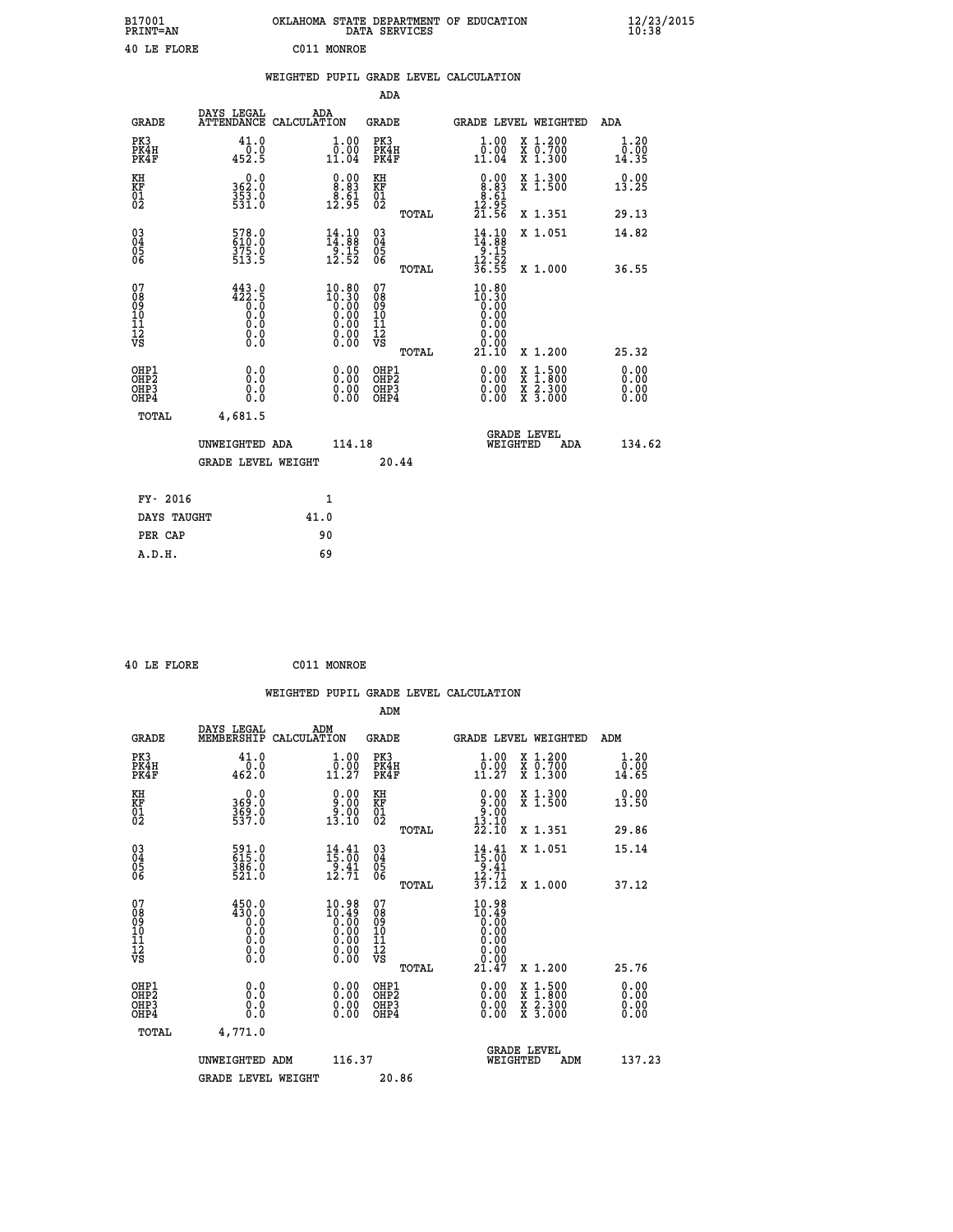| B17001<br><b>PRINT=AN</b> | OKLAHOMA STATE DEPARTMENT OF EDUCATION<br>DATA SERVICES | $\frac{12}{23}$ /2015 |
|---------------------------|---------------------------------------------------------|-----------------------|
| 40 LE FLORE               | C014 HODGEN                                             |                       |

|                                                      |                                                      |                                                                      |                                                                   | ADA                                                |       |                                                                              |                                          |                              |
|------------------------------------------------------|------------------------------------------------------|----------------------------------------------------------------------|-------------------------------------------------------------------|----------------------------------------------------|-------|------------------------------------------------------------------------------|------------------------------------------|------------------------------|
| <b>GRADE</b>                                         | DAYS LEGAL<br><b>ATTENDANCE</b>                      | ADA<br>CALCULATION                                                   |                                                                   | <b>GRADE</b>                                       |       |                                                                              | GRADE LEVEL WEIGHTED                     | <b>ADA</b>                   |
| PK3<br>PK4H<br>PK4F                                  | 41.0<br>0.0<br>863.5                                 | 21.06                                                                | 1.00<br>0.00                                                      | PK3<br>PK4H<br>PK4F                                |       | 1.00<br>0.00<br>21.06                                                        | X 1.200<br>X 0.700<br>X 1.300            | 1.20<br>0.00<br>27.38        |
| KH<br>KF<br>01<br>02                                 | 0.0<br>$1, 244.0$<br>$946.5$<br>$734.0$              | $\begin{smallmatrix} 0.00\\ 30.34\\ 23.09\\ 17.90 \end{smallmatrix}$ |                                                                   | KH<br>KF<br>01<br>02                               |       | $\begin{smallmatrix} 0.00\\ 30.34\\ 23.09\\ 17.90\\ 40.99 \end{smallmatrix}$ | X 1.300<br>X 1.500                       | 0.00<br>45.51                |
|                                                      |                                                      |                                                                      |                                                                   |                                                    | TOTAL |                                                                              | X 1.351                                  | 55.38                        |
| $\begin{matrix} 03 \\ 04 \\ 05 \\ 06 \end{matrix}$   | $\substack{1,357.0\\1,030.0\\847.5\\860.5}$          | $33.10$<br>$25.12$<br>$\frac{20.67}{20.99}$                          |                                                                   | $\begin{matrix} 03 \\ 04 \\ 05 \\ 06 \end{matrix}$ |       | 33.10<br>25.12<br>20.67<br>20.99<br>66.78                                    | X 1.051                                  | 34.79                        |
|                                                      |                                                      |                                                                      |                                                                   |                                                    | TOTAL |                                                                              | X 1.000                                  | 66.78                        |
| 07<br>08<br>09<br>101<br>11<br>12<br>VS              | 856.0<br>1, 072:0<br>0:0<br>0:0<br>0:0<br>$\S.$ $\S$ | $20.88\n26.15\n0.00\n0.00\n0.00\n0.00\n0.00$                         |                                                                   | 07<br>08<br>09<br>11<br>11<br>12<br>VS             | TOTAL | 20.88<br>$26.15$<br>0.00<br>0.00<br>0.00<br>0.00<br>47.03                    | X 1.200                                  | 56.44                        |
| OHP1<br>OHP <sub>2</sub><br>OH <sub>P3</sub><br>OHP4 | 0.0<br>0.0<br>0.0                                    |                                                                      | $\begin{smallmatrix} 0.00 \ 0.00 \ 0.00 \ 0.00 \end{smallmatrix}$ | OHP1<br>OHP2<br>OHP3<br>OHP4                       |       |                                                                              | X 1:500<br>X 1:800<br>X 2:300<br>X 3:000 | 0.00<br>0.00<br>0.00<br>0.00 |
| TOTAL                                                | 9,852.0                                              |                                                                      |                                                                   |                                                    |       |                                                                              |                                          |                              |
|                                                      | UNWEIGHTED ADA                                       |                                                                      | 240.30                                                            |                                                    |       |                                                                              | GRADE LEVEL<br>WEIGHTED<br>ADA           | 287.48                       |
|                                                      | <b>GRADE LEVEL WEIGHT</b>                            |                                                                      |                                                                   | 47.18                                              |       |                                                                              |                                          |                              |
| FY- 2016                                             |                                                      | 1                                                                    |                                                                   |                                                    |       |                                                                              |                                          |                              |
| DAYS TAUGHT                                          |                                                      | 41.0                                                                 |                                                                   |                                                    |       |                                                                              |                                          |                              |
|                                                      |                                                      |                                                                      |                                                                   |                                                    |       |                                                                              |                                          |                              |

|  | 40 LE FLORE | C014 HODGEN |
|--|-------------|-------------|
|  |             |             |

**PER CAP** 92  **A.D.H. 172**

 **WEIGHTED PUPIL GRADE LEVEL CALCULATION ADM DAYS LEGAL ADM GRADE MEMBERSHIP CALCULATION GRADE GRADE LEVEL WEIGHTED ADM**

| PK3<br>PK4H<br>PK4F                                  | 41.0<br>$0.0$<br>0.039                                                                                                | $\begin{smallmatrix}1.00\\0.00\\23.17\end{smallmatrix}$                                                           | PK3<br>PK4H<br>PK4F                                              | $\frac{1 \cdot 00}{23 \cdot 17}$<br>X 1.200<br>X 0.700<br>X 1.300                                         | $\begin{smallmatrix}1.20\0.00\\30.12\end{smallmatrix}$                                                                                                                                                                                                                         |
|------------------------------------------------------|-----------------------------------------------------------------------------------------------------------------------|-------------------------------------------------------------------------------------------------------------------|------------------------------------------------------------------|-----------------------------------------------------------------------------------------------------------|--------------------------------------------------------------------------------------------------------------------------------------------------------------------------------------------------------------------------------------------------------------------------------|
| KH<br>KF<br>01<br>02                                 | 0.0<br>1,320:0<br>9.49:0<br>749:0                                                                                     | $\begin{smallmatrix} 0.00\\ 32.20\\ 24.24\\ 18.27 \end{smallmatrix}$                                              | KH<br>KF<br>01<br>02                                             | $\begin{smallmatrix} 0.00\\ 32.20\\ 24.24\\ 18.27\\ 42.51 \end{smallmatrix}$<br>X 1.300<br>X 1.500        | 0.00<br>48.30                                                                                                                                                                                                                                                                  |
|                                                      |                                                                                                                       |                                                                                                                   | TOTAL                                                            | X 1.351                                                                                                   | 57.43                                                                                                                                                                                                                                                                          |
| $\begin{matrix} 03 \\ 04 \\ 05 \\ 06 \end{matrix}$   | $1, 407.0$<br>$1, 072.0$<br>$905.0$<br>886.0                                                                          | 34.32<br>26.15<br>22.07<br>21.61                                                                                  | $\begin{matrix} 03 \\ 04 \\ 05 \\ 06 \end{matrix}$               | $34.32$<br>$26.15$<br>$22.07$<br>$21.61$<br>$69.83$<br>X 1.051                                            | 36.07                                                                                                                                                                                                                                                                          |
|                                                      |                                                                                                                       |                                                                                                                   | TOTAL                                                            | X 1.000                                                                                                   | 69.83                                                                                                                                                                                                                                                                          |
| 07<br>08<br>09<br>101<br>112<br>VS                   | $\begin{smallmatrix} & 893 & .0\\ 1,122 & .0\\ 0 & .0\\ 0 & .0\\ 0 & .0\\ 0 & .0\\ 0 & .0\\ 0 & .0 \end{smallmatrix}$ | ${\begin{smallmatrix} 21.78\\ 27.37\\ 0.00\\ 0.00\\ 0.00\\ 0.00\\ 0.00\\ 0.00\\ 0.00\\ 0.00\\ \end{smallmatrix}}$ | 07<br>08<br>09<br>11<br>11<br>12<br>VS<br>TOTAL                  | $\begin{smallmatrix} 21.78\\27.37\\0.00\\0.00\\0.00\\0.00\\0.00\\0.00\\49.15\end{smallmatrix}$<br>X 1.200 | 58.98                                                                                                                                                                                                                                                                          |
| OHP1<br>OHP <sub>2</sub><br>OH <sub>P3</sub><br>OHP4 | 0.0<br>$\begin{smallmatrix} 0.0 & 0 \ 0.0 & 0 \end{smallmatrix}$                                                      | $0.00$<br>$0.00$<br>0.00                                                                                          | OHP1<br>OHP <sub>2</sub><br>OHP <sub>3</sub><br>OHP <sub>4</sub> | $\begin{smallmatrix} x & 1 & 500 \\ x & 1 & 800 \\ x & 2 & 300 \\ x & 3 & 000 \end{smallmatrix}$          | $\begin{smallmatrix} 0.00 & 0.00 & 0.00 & 0.00 & 0.00 & 0.00 & 0.00 & 0.00 & 0.00 & 0.00 & 0.00 & 0.00 & 0.00 & 0.00 & 0.00 & 0.00 & 0.00 & 0.00 & 0.00 & 0.00 & 0.00 & 0.00 & 0.00 & 0.00 & 0.00 & 0.00 & 0.00 & 0.00 & 0.00 & 0.00 & 0.00 & 0.00 & 0.00 & 0.00 & 0.00 & 0.0$ |
| TOTAL                                                | 10,339.0                                                                                                              |                                                                                                                   |                                                                  |                                                                                                           |                                                                                                                                                                                                                                                                                |
|                                                      | UNWEIGHTED ADM                                                                                                        | 252.18                                                                                                            |                                                                  | <b>GRADE LEVEL</b><br>WEIGHTED<br>ADM                                                                     | 301.93                                                                                                                                                                                                                                                                         |
|                                                      | <b>GRADE LEVEL WEIGHT</b>                                                                                             |                                                                                                                   | 49.75                                                            |                                                                                                           |                                                                                                                                                                                                                                                                                |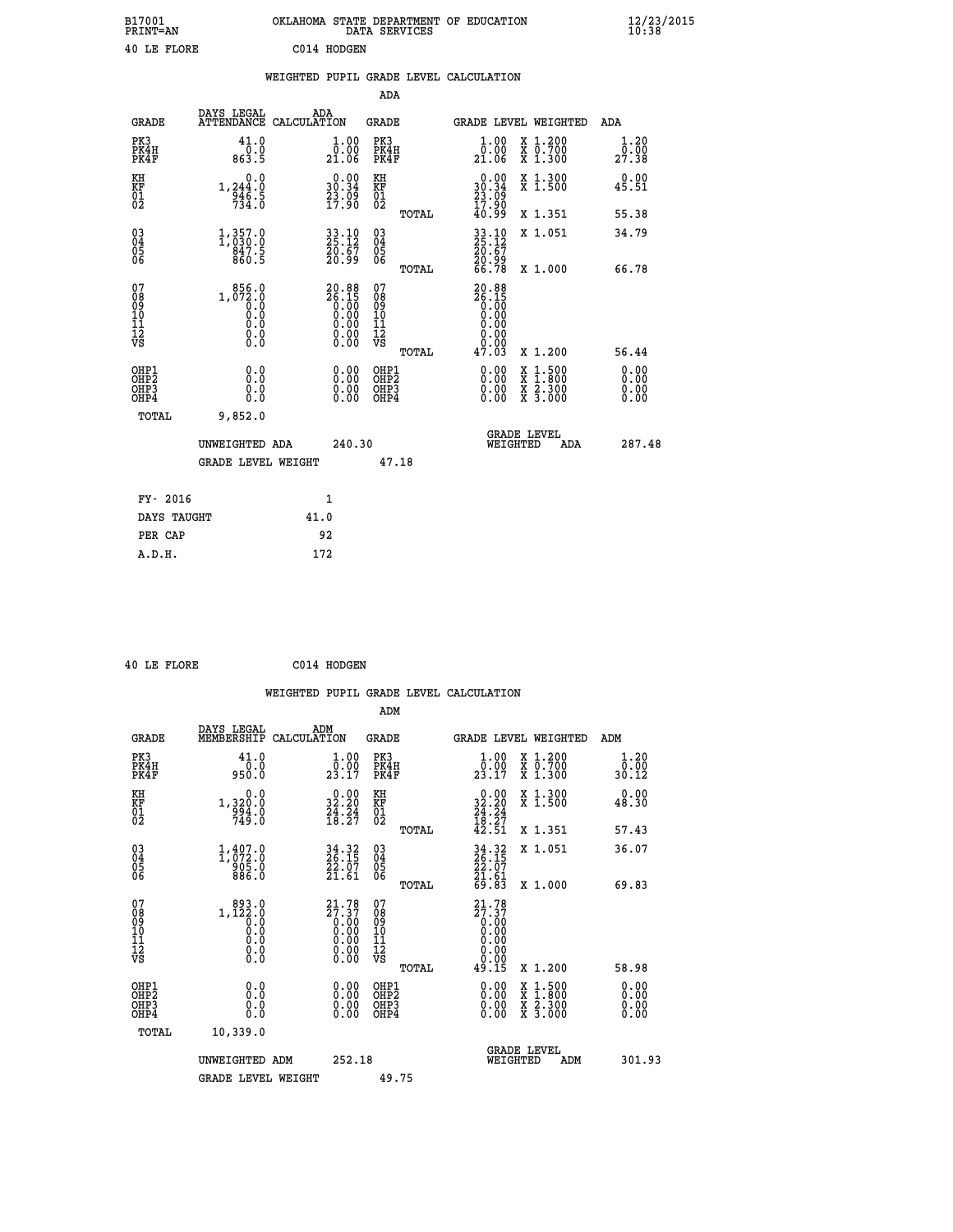| B17001<br><b>PRINT=AN</b> | OKLAHOMA STATE DEPARTMENT OF EDUCATION<br>DATA SERVICES | $\frac{12}{23}$ /2015 |
|---------------------------|---------------------------------------------------------|-----------------------|
| 40 LE FLORE               | C039 FANSHAWE                                           |                       |

|                                                    |                                                      |                                                                                                   |      |                                                                   |                                                    |       | WEIGHTED PUPIL GRADE LEVEL CALCULATION                                           |                                                                                                                                           |                      |
|----------------------------------------------------|------------------------------------------------------|---------------------------------------------------------------------------------------------------|------|-------------------------------------------------------------------|----------------------------------------------------|-------|----------------------------------------------------------------------------------|-------------------------------------------------------------------------------------------------------------------------------------------|----------------------|
|                                                    |                                                      |                                                                                                   |      |                                                                   | ADA                                                |       |                                                                                  |                                                                                                                                           |                      |
|                                                    | <b>GRADE</b>                                         | DAYS LEGAL<br>ATTENDANCE CALCULATION                                                              | ADA  |                                                                   | <b>GRADE</b>                                       |       | GRADE LEVEL WEIGHTED                                                             |                                                                                                                                           | ADA                  |
|                                                    | PK3<br>PK4H<br>PK4F                                  | 266.0<br>$\frac{0.0}{288.0}$                                                                      |      | $\begin{smallmatrix} 6.65\ 0.00\ 7.20 \end{smallmatrix}$          | PK3<br>PK4H<br>PK4F                                |       | 6.65<br>$0.00$<br>7.20                                                           | X 1.200<br>X 0.700<br>X 1.300                                                                                                             | 7.98<br>0.00<br>9.36 |
| KH<br>KF<br>01<br>02                               |                                                      | $\begin{smallmatrix} 0.0\\ 279.5\\ 361.9\\ 277.5 \end{smallmatrix}$                               |      | $\begin{smallmatrix} 0.00\\ 6.99\\ 9.03\\ 6.94 \end{smallmatrix}$ | KH<br>KF<br>01<br>02                               |       | $\begin{smallmatrix} 0.00\\ 6.99\\ 9.03\\ 9.03\\ 6.94\\ 15.97 \end{smallmatrix}$ | X 1.300<br>X 1.500                                                                                                                        | 0.00<br>10.49        |
|                                                    |                                                      |                                                                                                   |      |                                                                   |                                                    | TOTAL |                                                                                  | X 1.351                                                                                                                                   | 21.58                |
| $\begin{matrix} 03 \\ 04 \\ 05 \\ 06 \end{matrix}$ |                                                      | $\frac{197.0}{164.5}$<br>$\frac{348.0}{77.0}$                                                     |      | $\frac{4.93}{4.11}$<br>$\frac{8.70}{1.93}$                        | $\begin{matrix} 03 \\ 04 \\ 05 \\ 06 \end{matrix}$ |       | $4.93$<br>$4.11$<br>$8.70$<br>$1.93$<br>$14.74$                                  | X 1.051                                                                                                                                   | 5.18                 |
|                                                    |                                                      |                                                                                                   |      |                                                                   |                                                    | TOTAL |                                                                                  | X 1.000                                                                                                                                   | 14.74                |
| 07<br>089<br>090<br>1112<br>VS                     |                                                      | $317.5$<br>$243.0$<br>$0.0$<br>$\begin{smallmatrix} 0.5 & 0 \ 0.0 & 0 \end{smallmatrix}$<br>$\S.$ |      | $7.94 \ 6.08 \ 0.00 \ 0.00 \ 0.00 \ 0.00 \ 0.00 \ 0.00 \ 0.00$    | 07<br>08<br>09<br>11<br>11<br>12<br>VS             | TOTAL | $7.94$<br>$6.08$<br>$0.00$<br>$0.00$<br>$0.00$<br>0.00<br>Ŏ.ŌŌ<br>14.02          | X 1.200                                                                                                                                   | 16.82                |
|                                                    | OHP1<br>OHP <sub>2</sub><br>OH <sub>P3</sub><br>OHP4 | 0.0<br>0.0<br>Ō.Ō                                                                                 |      | 0.0000<br>$\begin{smallmatrix} 0.00 \ 0.00 \end{smallmatrix}$     | OHP1<br>OHP2<br>OHP3<br>OHP4                       |       | 0.00<br>0.00                                                                     | $\begin{smallmatrix} \mathtt{X} & 1\cdot500\\ \mathtt{X} & 1\cdot800\\ \mathtt{X} & 2\cdot300\\ \mathtt{X} & 3\cdot000 \end{smallmatrix}$ | 0.00<br>0.00<br>0.00 |
|                                                    | <b>TOTAL</b>                                         | 2,819.0                                                                                           |      |                                                                   |                                                    |       |                                                                                  |                                                                                                                                           |                      |
|                                                    |                                                      | UNWEIGHTED ADA                                                                                    |      | 70.50                                                             |                                                    |       | WEIGHTED                                                                         | <b>GRADE LEVEL</b><br><b>ADA</b>                                                                                                          | 86.15                |
|                                                    |                                                      | <b>GRADE LEVEL WEIGHT</b>                                                                         |      |                                                                   | 15.65                                              |       |                                                                                  |                                                                                                                                           |                      |
|                                                    | FY- 2016                                             |                                                                                                   |      | 1                                                                 |                                                    |       |                                                                                  |                                                                                                                                           |                      |
|                                                    | DAYS TAUGHT                                          |                                                                                                   | 40.0 |                                                                   |                                                    |       |                                                                                  |                                                                                                                                           |                      |
|                                                    | PER CAP                                              |                                                                                                   | 119  |                                                                   |                                                    |       |                                                                                  |                                                                                                                                           |                      |

|  | 40 LE FLORE | C039 FANSHAWE |
|--|-------------|---------------|

|                                                      |                                                                      |                                                                                               | WEIGHTED PUPIL GRADE LEVEL CALCULATION       |                                                                          |                                          |                              |
|------------------------------------------------------|----------------------------------------------------------------------|-----------------------------------------------------------------------------------------------|----------------------------------------------|--------------------------------------------------------------------------|------------------------------------------|------------------------------|
|                                                      |                                                                      |                                                                                               | ADM                                          |                                                                          |                                          |                              |
| <b>GRADE</b>                                         | DAYS LEGAL<br>MEMBERSHIP                                             | ADM<br>CALCULATION                                                                            | <b>GRADE</b>                                 | <b>GRADE LEVEL WEIGHTED</b>                                              |                                          | ADM                          |
| PK3<br>PK4H<br>PK4F                                  | 267.0<br>$\frac{0.0}{308.0}$                                         | $\begin{smallmatrix} 6.68\ 0.00\ 7.70 \end{smallmatrix}$                                      | PK3<br>PK4H<br>PK4F                          | $\begin{smallmatrix} 6.68\\ 0.00\\ 7.70 \end{smallmatrix}$               | X 1.200<br>X 0.700<br>X 1.300            | 8.02<br>0.00<br>10.01        |
| KH<br>KF<br>01<br>02                                 | $302.0$<br>$371.0$<br>$295.0$                                        | $7.55$<br>$9.28$<br>$7.38$                                                                    | KH<br>KF<br>01<br>02                         | $0.00\n7.55\n9.28\n7.38\n16.66$                                          | X 1.300<br>X 1.500                       | 0.00<br>11.33                |
|                                                      |                                                                      |                                                                                               | TOTAL                                        |                                                                          | X 1.351                                  | 22.51                        |
| $\begin{matrix} 03 \\ 04 \\ 05 \\ 06 \end{matrix}$   | $\begin{smallmatrix} 200.0\\ 170.0\\ 352.0\\ 80.0 \end{smallmatrix}$ | $\begin{smallmatrix} 5 & 0 & 0 \\ 4 & 25 & 8 \\ 8 & 80 & 2 \\ 2 & 0 & 0 \end{smallmatrix}$    | 03<br>04<br>05<br>06                         | $\begin{array}{c} 5.00 \\ 4.25 \\ 8.80 \\ 2.00 \end{array}$              | X 1.051                                  | 5.26                         |
|                                                      |                                                                      |                                                                                               | TOTAL                                        | 15.05                                                                    | X 1.000                                  | 15.05                        |
| 07<br>0890112<br>1112<br>VS                          | $330.0$<br>$256.0$<br>$0.0$<br>$0.0$<br>$0.0$<br>$\S.$ $\S$          | $\begin{smallmatrix} 8.25\ 6.40\ 0.00\ 0.00\ 0.00\ 0.00\ 0.00\ 0.00\ 0.00\ \end{smallmatrix}$ | 07<br>08<br>09<br>11<br>11<br>12<br>VS       | $\begin{smallmatrix} 8.25\ 6.40\ 0.00 \end{smallmatrix}$<br>0.00<br>0.00 |                                          |                              |
|                                                      |                                                                      |                                                                                               | TOTAL                                        | 14.65                                                                    | X 1.200                                  | 17.58                        |
| OHP1<br>OHP <sub>2</sub><br>OH <sub>P3</sub><br>OHP4 | 0.0<br>0.000                                                         | $0.00$<br>$0.00$<br>0.00                                                                      | OHP1<br>OHP <sub>2</sub><br>OHP <sub>3</sub> | 0.00<br>0.00<br>0.00                                                     | X 1:500<br>X 1:800<br>X 2:300<br>X 3:000 | 0.00<br>0.00<br>0.00<br>0.00 |
| TOTAL                                                | 2,931.0                                                              |                                                                                               |                                              |                                                                          |                                          |                              |
|                                                      | UNWEIGHTED ADM                                                       | 73.29                                                                                         |                                              | <b>GRADE LEVEL</b><br>WEIGHTED                                           | ADM                                      | 89.76                        |
|                                                      | <b>GRADE LEVEL WEIGHT</b>                                            |                                                                                               | 16.47                                        |                                                                          |                                          |                              |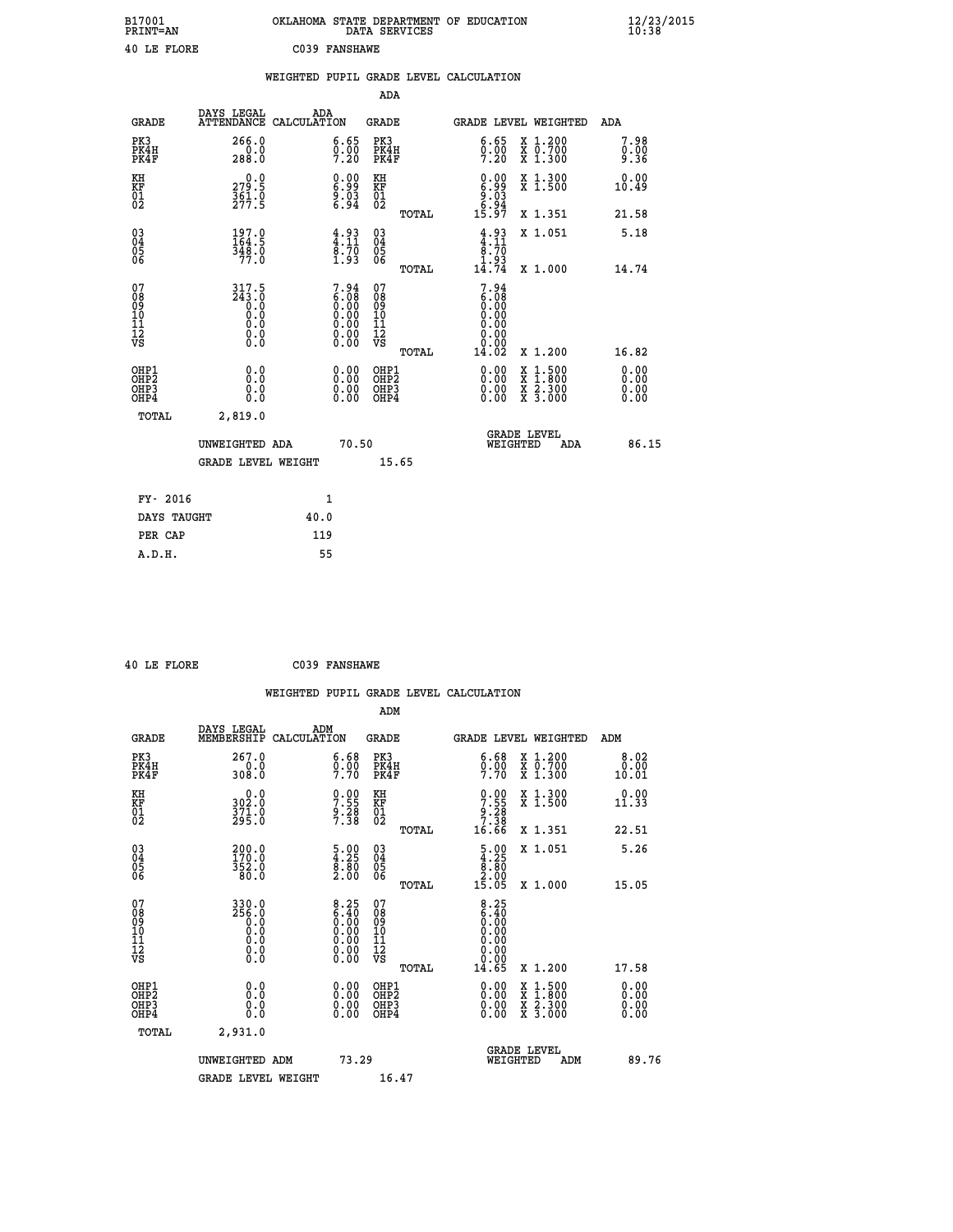| B17001          | OKLAHOMA STATE DEPARTMENT OF EDUCATION |
|-----------------|----------------------------------------|
| <b>PRINT=AN</b> | DATA SERVICES                          |
| 40 LE FLORE     | I002 SPIRO                             |

**EXECUTE:**<br> **B12/23/2015**<br> **B10:38** 

|  |  | WEIGHTED PUPIL GRADE LEVEL CALCULATION |
|--|--|----------------------------------------|
|  |  |                                        |

|                                                                  |                                                                |                                                                                           | ADA                                                |       |                                                                               |                                                                                                                                              |                              |
|------------------------------------------------------------------|----------------------------------------------------------------|-------------------------------------------------------------------------------------------|----------------------------------------------------|-------|-------------------------------------------------------------------------------|----------------------------------------------------------------------------------------------------------------------------------------------|------------------------------|
| <b>GRADE</b>                                                     | DAYS LEGAL                                                     | ADA<br>ATTENDANCE CALCULATION                                                             | GRADE                                              |       | <b>GRADE LEVEL WEIGHTED</b>                                                   |                                                                                                                                              | ADA                          |
| PK3<br>PK4H<br>PK4F                                              | 0.0<br>0.0<br>2,038.0                                          | $\begin{smallmatrix} 0.00\\ 0.00\\ 50.95 \end{smallmatrix}$                               | PK3<br>PK4H<br>PK4F                                |       | 0.00<br>0.00<br>50.95                                                         | X 1.200<br>X 0.700<br>X 1.300                                                                                                                | 0.00<br>0.00<br>66.24        |
| KH<br>KF<br>01<br>02                                             | 0.0<br>3,951.5<br>2,733.0<br>3,694.5                           | $98.79$<br>$68.35$<br>$92.40$                                                             | KH<br>KF<br>01<br>02                               |       | $\begin{smallmatrix} &0.00\ 98.79\ 68.35\ 92.40\ 160.75 \end{smallmatrix}$    | X 1.300<br>X 1.500                                                                                                                           | 0.00<br>148.19               |
|                                                                  |                                                                |                                                                                           |                                                    | TOTAL |                                                                               | X 1.351                                                                                                                                      | 217.17                       |
| $\begin{matrix} 03 \\ 04 \\ 05 \\ 06 \end{matrix}$               | 3,280.0<br>2,860.5<br>3,588.0<br>2,753.5                       | $\begin{smallmatrix} 82.01\ 71.51\ 89.70\ 68.84 \end{smallmatrix}$                        | $\begin{matrix} 03 \\ 04 \\ 05 \\ 06 \end{matrix}$ | TOTAL | $\begin{smallmatrix}82.01\\71.51\\89.70\\68.84\\230.05\end{smallmatrix}$      | X 1.051<br>X 1.000                                                                                                                           | 86.19<br>230.05              |
| 07<br>08<br>09<br>11<br>11<br>12<br>VS                           | 3,685.5<br>2,717.5<br>3,726.5<br>3,027.0<br>2,345.5<br>2,445.0 | $\begin{array}{r} 92.14 \\ 68.04 \\ 93.36 \\ 75.77 \\ 58.64 \\ 61.22 \\ 0.00 \end{array}$ | 07<br>08<br>09<br>11<br>11<br>12<br>VS             | TOTAL | 92.14<br>68.04<br>63.36<br>75.77<br>75.64<br>58.64<br>61.22<br>0.00<br>449.17 | X 1.200                                                                                                                                      | 539.00                       |
| OHP1<br>OHP <sub>2</sub><br>OH <sub>P3</sub><br>OH <sub>P4</sub> | 0.0<br>0.0<br>0.0                                              | 0.00<br>$0.00$<br>0.00                                                                    | OHP1<br>OHP2<br>OHP3<br>OHP4                       |       | 0.00<br>0.00<br>0.00                                                          | $\begin{smallmatrix} \mathtt{X} & 1\cdot500 \\ \mathtt{X} & 1\cdot800 \\ \mathtt{X} & 2\cdot300 \\ \mathtt{X} & 3\cdot000 \end{smallmatrix}$ | 0.00<br>0.00<br>0.00<br>0.00 |
| TOTAL                                                            | 42,846.0                                                       |                                                                                           |                                                    |       |                                                                               |                                                                                                                                              |                              |
|                                                                  | UNWEIGHTED ADA                                                 | 1,071.72                                                                                  |                                                    |       | WEIGHTED                                                                      | <b>GRADE LEVEL</b><br>ADA                                                                                                                    | 1,286.84                     |
|                                                                  | <b>GRADE LEVEL WEIGHT</b>                                      |                                                                                           | 215.12                                             |       |                                                                               |                                                                                                                                              |                              |
| FY- 2016                                                         |                                                                | 1                                                                                         |                                                    |       |                                                                               |                                                                                                                                              |                              |
| DAYS TAUGHT                                                      |                                                                | 40.0                                                                                      |                                                    |       |                                                                               |                                                                                                                                              |                              |
| PER CAP                                                          |                                                                | 53                                                                                        |                                                    |       |                                                                               |                                                                                                                                              |                              |
| A.D.H.                                                           |                                                                | 922                                                                                       |                                                    |       |                                                                               |                                                                                                                                              |                              |

|  | 40 LE FLORE | I002 SPIRO |
|--|-------------|------------|
|  |             |            |

 **ADM**

 **A.D.H. 922**

| <b>GRADE</b>                                       | DAYS LEGAL<br>MEMBERSHIP                                             | ADM<br>CALCULATION                                                                                                                                                                                                                                                             | <b>GRADE</b>                                        |       | GRADE LEVEL WEIGHTED                                                                                                                                                                                                                                                           |                                          | ADM                   |  |
|----------------------------------------------------|----------------------------------------------------------------------|--------------------------------------------------------------------------------------------------------------------------------------------------------------------------------------------------------------------------------------------------------------------------------|-----------------------------------------------------|-------|--------------------------------------------------------------------------------------------------------------------------------------------------------------------------------------------------------------------------------------------------------------------------------|------------------------------------------|-----------------------|--|
| PK3<br>PK4H<br>PK4F                                | 0.0<br>0.0<br>2,194.0                                                | $\begin{smallmatrix} 0.00\\ 0.00\\ 54.85 \end{smallmatrix}$                                                                                                                                                                                                                    | PK3<br>PK4H<br>PK4F                                 |       | $\begin{smallmatrix} 0.00\\ 0.00\\ 54.85 \end{smallmatrix}$                                                                                                                                                                                                                    | X 1.200<br>X 0.700<br>X 1.300            | 0.00<br>0.00<br>71.31 |  |
| KH<br>KF<br>01<br>02                               | 0.0<br>$\frac{4}{2}, \frac{193}{821}$ $\cdot \frac{0}{0}$<br>3,818:0 | $\substack{ \textcolor{red}{\substack{ 0.00\\104.83\\70.55\\95.50} } }$                                                                                                                                                                                                        | KH<br>KF<br>01<br>02                                |       | $\begin{smallmatrix} &0.00\ 104.83\ 70.55\ 95.50\ 166.05\ \end{smallmatrix}$                                                                                                                                                                                                   | X 1.300<br>X 1.500                       | $0.00$<br>157.25      |  |
|                                                    |                                                                      |                                                                                                                                                                                                                                                                                |                                                     | TOTAL |                                                                                                                                                                                                                                                                                | X 1.351                                  | 224.33                |  |
| $\begin{matrix} 03 \\ 04 \\ 05 \\ 06 \end{matrix}$ | $\frac{3}{2}, \frac{416}{954}.0$<br>$\frac{3}{2}, \frac{732}{853}.0$ | 85.41<br>73.85<br>93.30<br>71.33                                                                                                                                                                                                                                               | $\begin{array}{c} 03 \\ 04 \\ 05 \\ 06 \end{array}$ |       | $\begin{array}{r} 85 \cdot 41 \\ 73 \cdot 85 \\ 93 \cdot 30 \\ 71 \cdot 33 \\ 238 \cdot 48 \end{array}$                                                                                                                                                                        | X 1.051                                  | 89.77                 |  |
|                                                    |                                                                      |                                                                                                                                                                                                                                                                                |                                                     | TOTAL |                                                                                                                                                                                                                                                                                | X 1.000                                  | 238.48                |  |
| 07<br>08<br>09<br>101<br>11<br>12<br>VS            | 3,791.0<br>2,849.0<br>3,897.0<br>3,192.0<br>2,464.0<br>2,565.0       | 94.78<br>71.33<br>97.63<br>79.90<br>79.90<br>61.60<br>64.23<br>6.00                                                                                                                                                                                                            | 07<br>08<br>09<br>001<br>11<br>11<br>12<br>VS       | TOTAL | $94.78$<br>$71.33$<br>$97.63$<br>$79.90$<br>$61.60$<br>$64.23$<br>$0.00$<br>$469.47$                                                                                                                                                                                           | X 1.200                                  | 563.36                |  |
| OHP1<br>OHP2<br>OHP3<br>OHP4                       |                                                                      | $\begin{smallmatrix} 0.00 & 0.00 & 0.00 & 0.00 & 0.00 & 0.00 & 0.00 & 0.00 & 0.00 & 0.00 & 0.00 & 0.00 & 0.00 & 0.00 & 0.00 & 0.00 & 0.00 & 0.00 & 0.00 & 0.00 & 0.00 & 0.00 & 0.00 & 0.00 & 0.00 & 0.00 & 0.00 & 0.00 & 0.00 & 0.00 & 0.00 & 0.00 & 0.00 & 0.00 & 0.00 & 0.0$ | OHP1<br>OHP2<br>OHP3<br>OHP4                        |       | $\begin{smallmatrix} 0.00 & 0.00 & 0.00 & 0.00 & 0.00 & 0.00 & 0.00 & 0.00 & 0.00 & 0.00 & 0.00 & 0.00 & 0.00 & 0.00 & 0.00 & 0.00 & 0.00 & 0.00 & 0.00 & 0.00 & 0.00 & 0.00 & 0.00 & 0.00 & 0.00 & 0.00 & 0.00 & 0.00 & 0.00 & 0.00 & 0.00 & 0.00 & 0.00 & 0.00 & 0.00 & 0.0$ | X 1:500<br>X 1:800<br>X 2:300<br>X 3:000 | 0.00<br>0.00<br>0.00  |  |
| TOTAL                                              | 44,739.0                                                             |                                                                                                                                                                                                                                                                                |                                                     |       |                                                                                                                                                                                                                                                                                |                                          |                       |  |
|                                                    | UNWEIGHTED                                                           | 1,119.09<br>ADM                                                                                                                                                                                                                                                                |                                                     |       | WEIGHTED                                                                                                                                                                                                                                                                       | <b>GRADE LEVEL</b><br>ADM                | 1,344.50              |  |
|                                                    | <b>GRADE LEVEL WEIGHT</b>                                            |                                                                                                                                                                                                                                                                                | 225.41                                              |       |                                                                                                                                                                                                                                                                                |                                          |                       |  |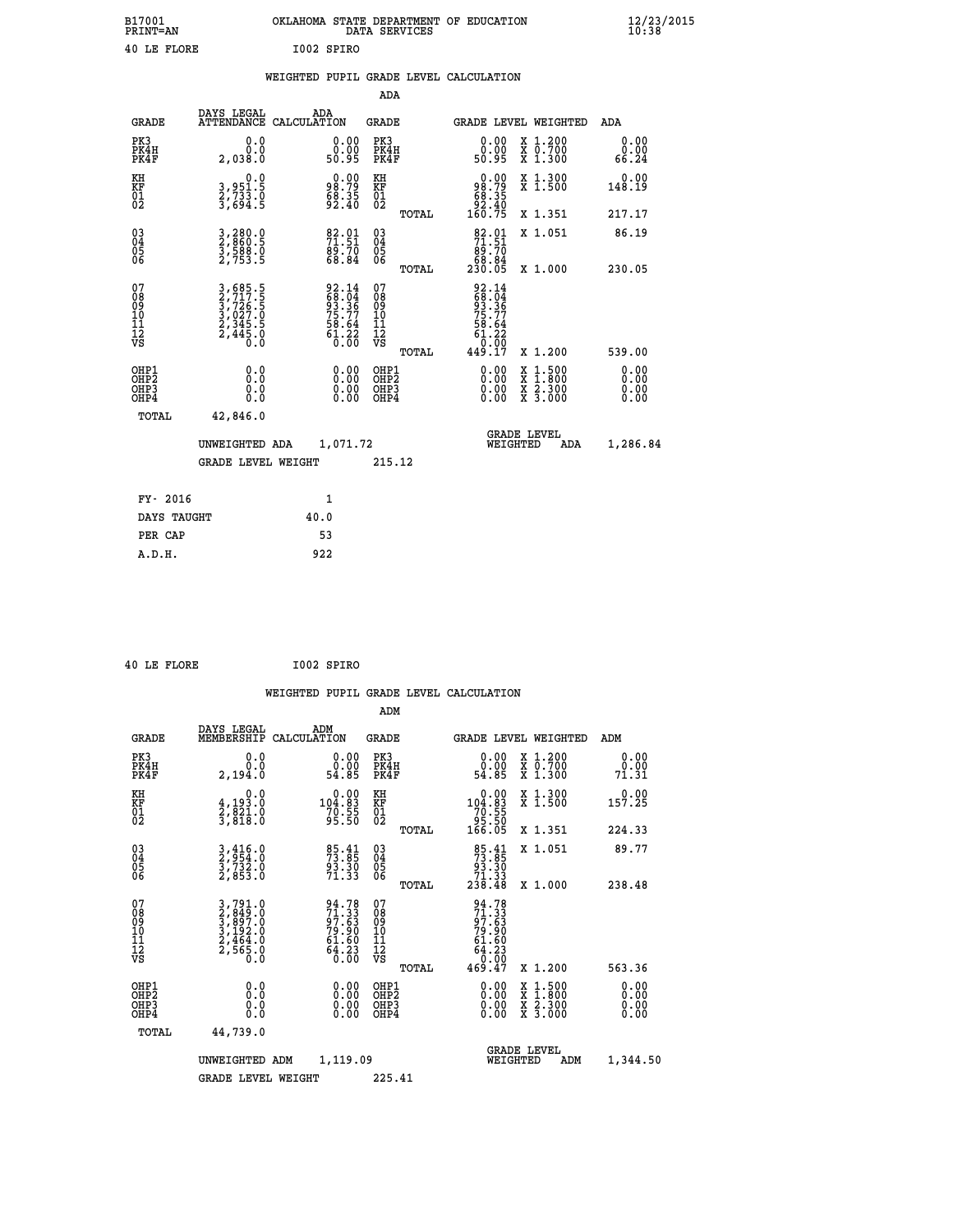| B17001<br>PRINT=AN | OKLAHOMA STATE DEPARTMENT OF EDUCATION<br>DATA SERVICES | $\frac{12}{23}$ /2015 |
|--------------------|---------------------------------------------------------|-----------------------|
| 40 LE FLORE        | <b>I003 HEAVENER</b>                                    |                       |

|                                                                    |                                                                           | WEIGHTED PUPIL GRADE LEVEL CALCULATION                                                |                                                             |                                                    |       |                                                                                                                                                                                                                                                                                |                                                                                                                                              |                       |
|--------------------------------------------------------------------|---------------------------------------------------------------------------|---------------------------------------------------------------------------------------|-------------------------------------------------------------|----------------------------------------------------|-------|--------------------------------------------------------------------------------------------------------------------------------------------------------------------------------------------------------------------------------------------------------------------------------|----------------------------------------------------------------------------------------------------------------------------------------------|-----------------------|
|                                                                    |                                                                           |                                                                                       |                                                             | <b>ADA</b>                                         |       |                                                                                                                                                                                                                                                                                |                                                                                                                                              |                       |
| <b>GRADE</b>                                                       | DAYS LEGAL                                                                | ADA<br>ATTENDANCE CALCULATION                                                         |                                                             | <b>GRADE</b>                                       |       | GRADE LEVEL WEIGHTED                                                                                                                                                                                                                                                           |                                                                                                                                              | ADA                   |
| PK3<br>PK4H<br>PK4F                                                | 44.0<br>0.0<br>1,920.5                                                    | 45.73                                                                                 | $1.05$<br>$0.00$                                            | PK3<br>PK4H<br>PK4F                                |       | 1.05<br>0.00<br>45.73                                                                                                                                                                                                                                                          | X 1.200<br>X 0.700<br>X 1.300                                                                                                                | 1.26<br>0.00<br>59.45 |
| KH<br>KF<br>01<br>02                                               | $\begin{smallmatrix}&&&0.0\\2,683.0\\3,155.5\\3,306.5\end{smallmatrix}$   | $\begin{smallmatrix} 0.00\\ 63.85\\ 75.15\\ 78.71 \end{smallmatrix}$                  |                                                             | KH<br>KF<br>01<br>02                               |       | $\begin{smallmatrix} &0.00\ 63.85\ 75.15\ 78.71\ 153.86\ \end{smallmatrix}$                                                                                                                                                                                                    | X 1.300<br>X 1.500                                                                                                                           | 0.00<br>95.78         |
|                                                                    |                                                                           |                                                                                       |                                                             |                                                    | TOTAL |                                                                                                                                                                                                                                                                                | X 1.351                                                                                                                                      | 207.86                |
| $\begin{smallmatrix} 03 \\[-4pt] 04 \end{smallmatrix}$<br>Ŏ5<br>06 | 3,044.5<br>2,592.0<br>2,907.5<br>2,680.5                                  | 72.49<br>61.70<br>69.20<br>63.80                                                      |                                                             | $\begin{matrix} 03 \\ 04 \\ 05 \\ 06 \end{matrix}$ |       | $72.49\n61.70\n69.20\n63.80\n194.70$                                                                                                                                                                                                                                           | X 1.051                                                                                                                                      | 76.19                 |
|                                                                    |                                                                           |                                                                                       |                                                             |                                                    | TOTAL |                                                                                                                                                                                                                                                                                | X 1.000                                                                                                                                      | 194.70                |
| 07<br>08<br>09<br>11<br>11<br>12<br>VS                             | 3,289.5<br>2,926.5<br>4,227.0<br>4,227.0<br>3,452.5<br>3,002.0<br>3,306.0 | $\begin{smallmatrix}78.32\\69.68\\100.64\\82.20\\71.48\\78.77\\0.00\end{smallmatrix}$ |                                                             | 07<br>08<br>09<br>11<br>11<br>12<br>VS             | TOTAL | 78.32<br>$\begin{array}{r} 69.68 \\ 100.64 \\ 82.20 \end{array}$<br>$71.48$<br>$78.77$<br>$0.00$<br>$481.09$                                                                                                                                                                   | X 1.200                                                                                                                                      | 577.31                |
| OHP1<br>OHP2<br>OH <sub>P3</sub><br>OH <sub>P4</sub>               | 0.0<br>0.0<br>Ŏ.Ŏ                                                         |                                                                                       | 0.00<br>$\begin{smallmatrix} 0.00 \ 0.00 \end{smallmatrix}$ | OHP1<br>OHP2<br>OHP3<br>OHP4                       |       | $\begin{smallmatrix} 0.00 & 0.00 & 0.00 & 0.00 & 0.00 & 0.00 & 0.00 & 0.00 & 0.00 & 0.00 & 0.00 & 0.00 & 0.00 & 0.00 & 0.00 & 0.00 & 0.00 & 0.00 & 0.00 & 0.00 & 0.00 & 0.00 & 0.00 & 0.00 & 0.00 & 0.00 & 0.00 & 0.00 & 0.00 & 0.00 & 0.00 & 0.00 & 0.00 & 0.00 & 0.00 & 0.0$ | $\begin{smallmatrix} \mathtt{X} & 1\cdot500 \\ \mathtt{X} & 1\cdot800 \\ \mathtt{X} & 2\cdot300 \\ \mathtt{X} & 3\cdot000 \end{smallmatrix}$ | 0.00<br>0.00<br>0.00  |
| TOTAL                                                              | 42,537.5                                                                  |                                                                                       |                                                             |                                                    |       |                                                                                                                                                                                                                                                                                |                                                                                                                                              |                       |
|                                                                    | UNWEIGHTED ADA                                                            | 1,012.77                                                                              |                                                             |                                                    |       | WEIGHTED                                                                                                                                                                                                                                                                       | <b>GRADE LEVEL</b><br>ADA                                                                                                                    | 1,212.55              |
|                                                                    | <b>GRADE LEVEL WEIGHT</b>                                                 |                                                                                       |                                                             | 199.78                                             |       |                                                                                                                                                                                                                                                                                |                                                                                                                                              |                       |
| FY- 2016                                                           |                                                                           | 1                                                                                     |                                                             |                                                    |       |                                                                                                                                                                                                                                                                                |                                                                                                                                              |                       |
| DAYS TAUGHT                                                        |                                                                           | 42.0                                                                                  |                                                             |                                                    |       |                                                                                                                                                                                                                                                                                |                                                                                                                                              |                       |
| PER CAP                                                            |                                                                           | 75                                                                                    |                                                             |                                                    |       |                                                                                                                                                                                                                                                                                |                                                                                                                                              |                       |

 **40 LE FLORE I003 HEAVENER**

 **A.D.H. 776**

 **ADM**

| <b>GRADE</b>                            | DAYS LEGAL<br>MEMBERSHIP                                                                                                                                                                  | ADM<br>CALCULATION                                                                     | <b>GRADE</b>                                       |       |                                                                                                | <b>GRADE LEVEL WEIGHTED</b>              | ADM                                                    |  |
|-----------------------------------------|-------------------------------------------------------------------------------------------------------------------------------------------------------------------------------------------|----------------------------------------------------------------------------------------|----------------------------------------------------|-------|------------------------------------------------------------------------------------------------|------------------------------------------|--------------------------------------------------------|--|
| PK3<br>PK4H<br>PK4F                     | 46.0<br>2,023.0                                                                                                                                                                           | $\substack{1.10 \\ 0.00 \\ 48.17}$                                                     | PK3<br>PK4H<br>PK4F                                |       | $\begin{smallmatrix} 1\cdot 10\\ 0\cdot 00\\ 48\cdot 17 \end{smallmatrix}$                     | X 1.200<br>X 0.700<br>X 1.300            | $\begin{smallmatrix}1.32\0.00\\62.62\end{smallmatrix}$ |  |
| KH<br>KF<br>01<br>02                    | 0.0<br>2,763.0<br>3,216.0<br>3,360.0                                                                                                                                                      | $\begin{smallmatrix} 0.00\\ 65.75\\ 76.60\\ 79.98 \end{smallmatrix}$                   | KH<br>KF<br>01<br>02                               |       | $0.00\n65.75\n76.60\n79.98\n156.58$                                                            | X 1.300<br>X 1.500                       | 0.00<br>98.63                                          |  |
|                                         |                                                                                                                                                                                           |                                                                                        |                                                    | TOTAL |                                                                                                | X 1.351                                  | 211.54                                                 |  |
| 03<br>04<br>05<br>06                    | 3,110.0<br>2,640.0<br>2,984.0<br>2,751.0                                                                                                                                                  | $74.05$<br>$62.83$<br>$71.02$<br>$65.48$                                               | $\begin{matrix} 03 \\ 04 \\ 05 \\ 06 \end{matrix}$ |       | $74.05$<br>$62.83$<br>$71.02$<br>$65.48$<br>$199.33$                                           | X 1.051                                  | 77.83                                                  |  |
|                                         |                                                                                                                                                                                           |                                                                                        |                                                    | TOTAL |                                                                                                | X 1.000                                  | 199.33                                                 |  |
| 07<br>08<br>09<br>101<br>11<br>12<br>VS | $\begin{smallmatrix} 3\,,\,3\,8\,2\,. \ 0\\ 3\,,\,0\,5\,4\,. \ 0\\ 4\,,\,4\,3\,7\,. \ 0\\ 3\,,\,6\,4\,2\,. \ 0\\ 3\,,\,1\,8\,4\,. \ 0\\ 3\,,\,4\,7\,6\,. \ 0\\ 0\,. \ 0\end{smallmatrix}$ | $\begin{smallmatrix}80.52\\72.71\\105.64\\86.71\\875.81\\82.82\\0.00\end{smallmatrix}$ | 07<br>08<br>09<br>001<br>11<br>11<br>12<br>VS      | TOTAL | $\begin{smallmatrix}80.52\\72.71\\105.64\\86.71\\86.81\\82.82\\60.00\\504.21\end{smallmatrix}$ | X 1.200                                  | 605.05                                                 |  |
| OHP1                                    |                                                                                                                                                                                           |                                                                                        |                                                    |       |                                                                                                |                                          |                                                        |  |
| OHP <sub>2</sub><br>OHP3<br>OHP4        | 0.0<br>0.000                                                                                                                                                                              | $\begin{smallmatrix} 0.00 \ 0.00 \ 0.00 \ 0.00 \end{smallmatrix}$                      | OHP1<br>OHP2<br>OHP3<br>OHP4                       |       | 0.00<br>$0.00$<br>0.00                                                                         | X 1:500<br>X 1:800<br>X 2:300<br>X 3:000 | 0.00<br>0.00<br>0.00                                   |  |
| TOTAL                                   | 44,068.0                                                                                                                                                                                  |                                                                                        |                                                    |       |                                                                                                |                                          |                                                        |  |
|                                         | UNWEIGHTED                                                                                                                                                                                | 1,049.19<br>ADM                                                                        |                                                    |       | <b>GRADE LEVEL</b><br>WEIGHTED                                                                 | ADM                                      | 1,256.32                                               |  |
|                                         | <b>GRADE LEVEL WEIGHT</b>                                                                                                                                                                 |                                                                                        | 207.13                                             |       |                                                                                                |                                          |                                                        |  |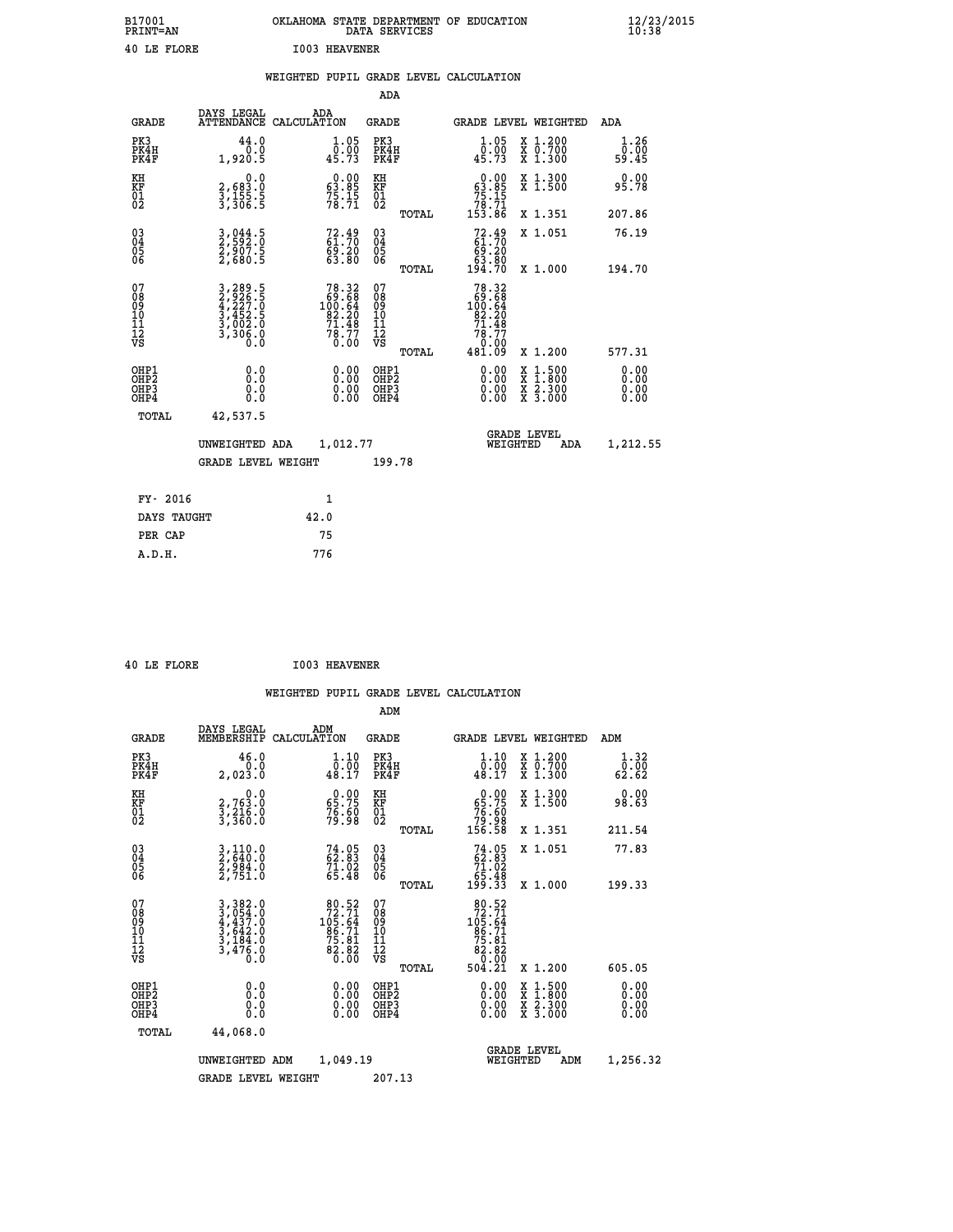| B17001<br><b>PRINT=AN</b> | OKLAHOMA STATE DEPARTMENT OF EDUCATION<br>DATA SERVICES | $\frac{12}{23}$ /2015 |
|---------------------------|---------------------------------------------------------|-----------------------|
| 40 LE FLORE               | I007 POCOLA                                             |                       |

|  |  | WEIGHTED PUPIL GRADE LEVEL CALCULATION |
|--|--|----------------------------------------|
|  |  |                                        |

|                                                       |                                                                       |                                                                      | ADA                                                  |       |                                                                                |   |                                                           |                              |
|-------------------------------------------------------|-----------------------------------------------------------------------|----------------------------------------------------------------------|------------------------------------------------------|-------|--------------------------------------------------------------------------------|---|-----------------------------------------------------------|------------------------------|
| <b>GRADE</b>                                          | DAYS LEGAL<br><b>ATTENDANCE</b>                                       | ADA<br>CALCULATION                                                   | GRADE                                                |       | GRADE LEVEL WEIGHTED                                                           |   |                                                           | <b>ADA</b>                   |
| PK3<br>PK4H<br>PK4F                                   | 70.0<br>0.0<br>1,753.5                                                | 1.79<br>00.00<br>44.96                                               | PK3<br>PK4H<br>PK4F                                  |       | 1.79<br>00.ٰ0<br>44.96                                                         |   | X 1.200<br>X 0.700<br>X 1.300                             | 2.15<br>0.00<br>58.45        |
| KH<br><b>KF</b><br>01<br>02                           | 0.0<br>1,969:0<br>2,202:5<br>2,239:0                                  | $\begin{smallmatrix} 0.00\\ 50.49\\ 56.47\\ 57.41 \end{smallmatrix}$ | KH<br>KF<br>01<br>02                                 |       | $0.00$<br>50.49<br>56.47<br>57.41<br>57.41<br>113.88                           |   | X 1.300<br>X 1.500                                        | 0.00<br>75.74                |
|                                                       |                                                                       |                                                                      |                                                      | TOTAL |                                                                                |   | X 1.351                                                   | 153.85                       |
| $\begin{matrix} 03 \\ 04 \\ 05 \\ 06 \end{matrix}$    | 2,006.5<br>1,887.0<br>2,293.5<br>2,571.5                              | 51.45<br>48.38<br>58.81<br>55.89                                     | 03<br>04<br>05<br>06                                 |       | $\begin{smallmatrix} 51.45\\ 48.38\\ 58.81\\ 65.89\\ 173.08 \end{smallmatrix}$ |   | X 1.051                                                   | 54.07                        |
|                                                       |                                                                       |                                                                      |                                                      | TOTAL |                                                                                |   | X 1.000                                                   | 173.08                       |
| 07<br>08<br>09<br>101<br>11<br>12<br>VS               | 2,167.0<br>2,958.0<br>2,840.0<br>2,153.0<br>2,056.0<br>2,078.5<br>0.0 | 55.61<br>75.85<br>73.52<br>55.44<br>55.79<br>53.29<br>53.20          | 07<br>08<br>09<br>11<br>11<br>12<br>VS               | TOTAL | 55.61<br>75.852<br>73.52<br>73.444<br>55.79<br>53.29<br>53.000<br>366.50       |   | X 1.200                                                   | 439.80                       |
| OHP1<br>OHP2<br>OH <sub>P</sub> 3<br>OH <sub>P4</sub> | 0.0<br>0.0<br>ŏ.ŏ                                                     | 0.00<br>$0.00$<br>0.00                                               | OHP1<br>OHP2<br>OHP <sub>3</sub><br>OHP <sub>4</sub> |       | $0.00$<br>$0.00$<br>0.00                                                       | X | $1.500$<br>$1.800$<br>$\frac{x}{x}$ $\frac{5.300}{3.000}$ | 0.00<br>0.00<br>0.00<br>0.00 |
| TOTAL                                                 | 31,245.0                                                              |                                                                      |                                                      |       |                                                                                |   |                                                           |                              |
|                                                       | UNWEIGHTED ADA                                                        | 802.15                                                               |                                                      |       | WEIGHTED                                                                       |   | <b>GRADE LEVEL</b><br>ADA                                 | 957.14                       |
|                                                       | <b>GRADE LEVEL WEIGHT</b>                                             |                                                                      | 154.99                                               |       |                                                                                |   |                                                           |                              |
| FY- 2016                                              |                                                                       | $\mathbf{1}$                                                         |                                                      |       |                                                                                |   |                                                           |                              |
| DAYS TAUGHT                                           |                                                                       | 39.0                                                                 |                                                      |       |                                                                                |   |                                                           |                              |
|                                                       |                                                                       |                                                                      |                                                      |       |                                                                                |   |                                                           |                              |

| PER CAP | 33  |
|---------|-----|
| A.D.H.  | 658 |
|         |     |

 **ADM**

 **40 LE FLORE I007 POCOLA**

| <b>GRADE</b>                                       | DAYS LEGAL<br>MEMBERSHIP                                                    | ADM<br>CALCULATION                                                     | <b>GRADE</b>                                       |       |                                                                                  | <b>GRADE LEVEL WEIGHTED</b>              | ADM                   |
|----------------------------------------------------|-----------------------------------------------------------------------------|------------------------------------------------------------------------|----------------------------------------------------|-------|----------------------------------------------------------------------------------|------------------------------------------|-----------------------|
| PK3<br>PK4H<br>PK4F                                | 70.0<br>1,923.0                                                             | $\begin{smallmatrix} 1.79 \\ 0.00 \\ 49.31 \end{smallmatrix}$          | PK3<br>PK4H<br>PK4F                                |       | $\begin{smallmatrix} 1.79 \\ 0.00 \\ 49.31 \end{smallmatrix}$                    | X 1.200<br>X 0.700<br>X 1.300            | 2.15<br>0.00<br>64.10 |
| KH<br>KF<br>01<br>02                               | 0.0<br>2,099:0<br>2,295:0<br>2,384:0                                        | $\begin{smallmatrix} 0.00\\ 53.82\\ 58.85\\ 61.13\\ \end{smallmatrix}$ | KH<br>KF<br>01<br>02                               |       | $\begin{smallmatrix} &0.00\,53.82\,58.85\,61.13\,61.13\,119.98\end{smallmatrix}$ | X 1.300<br>X 1.500                       | 0.00<br>80.73         |
|                                                    |                                                                             |                                                                        |                                                    | TOTAL |                                                                                  | X 1.351                                  | 162.09                |
| $\begin{matrix} 03 \\ 04 \\ 05 \\ 06 \end{matrix}$ | $2,125.0$<br>$1,948.0$<br>$2,416.0$<br>$2,634.0$                            | 54.49<br>49.95<br>61.95<br>67.49                                       | $\begin{matrix} 03 \\ 04 \\ 05 \\ 06 \end{matrix}$ |       | 54.49<br>49.95<br>61.95<br>67.49<br>179.39                                       | X 1.051                                  | 57.27                 |
|                                                    |                                                                             |                                                                        |                                                    | TOTAL |                                                                                  | X 1.000                                  | 179.39                |
| 07<br>08<br>09<br>101<br>11<br>12<br>VS            | $2, 208.0$<br>$3, 056.0$<br>$2, 213.0$<br>$2, 159.0$<br>$2, 159.0$<br>$0.0$ | 56.66<br>78.36<br>75.61<br>75.98<br>56.98<br>55.43<br>54.74<br>54.74   | 07<br>08<br>09<br>001<br>11<br>11<br>12<br>VS      | TOTAL | 56.66<br>78.361<br>75.61<br>55.43<br>54.74<br>54.74<br>54.70<br>377.78           | X 1.200                                  | 453.34                |
| OHP1<br>OHP2<br>OH <sub>P3</sub><br>OHP4           |                                                                             | $\begin{smallmatrix} 0.00 \ 0.00 \ 0.00 \ 0.00 \end{smallmatrix}$      | OHP1<br>OHP2<br>OHP3<br>OHP4                       |       |                                                                                  | X 1:500<br>X 1:800<br>X 2:300<br>X 3:000 | 0.00<br>0.00<br>0.00  |
| TOTAL                                              | 32,586.0                                                                    |                                                                        |                                                    |       |                                                                                  |                                          |                       |
|                                                    | UNWEIGHTED                                                                  | 836.56<br>ADM                                                          |                                                    |       | WEIGHTED                                                                         | <b>GRADE LEVEL</b><br>ADM                | 999.07                |
|                                                    | <b>GRADE LEVEL WEIGHT</b>                                                   |                                                                        | 162.51                                             |       |                                                                                  |                                          |                       |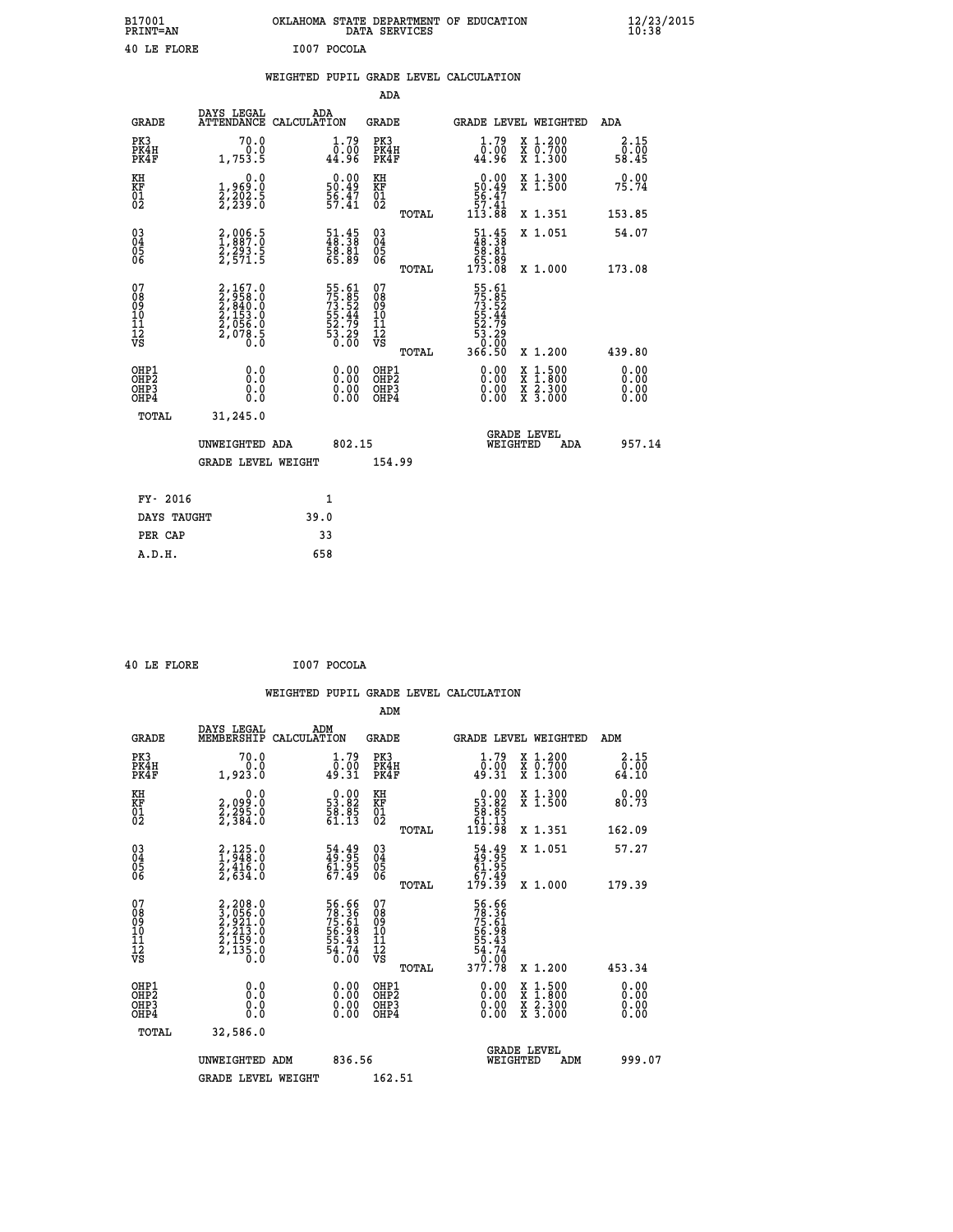| B17001<br><b>PRINT=AN</b> | OKLAHOMA STATE DEPARTMENT OF EDUCATION<br>DATA SERVICES | $\frac{12}{23}$ /2015 |
|---------------------------|---------------------------------------------------------|-----------------------|
| 40 LE FLORE               | <b>I016 LE FLORE</b>                                    |                       |

|                                                                  |                                                                           | WEIGHTED PUPIL GRADE LEVEL CALCULATION                                                             |                                                     |       |                                                                              |                                                                                                                                              |                              |
|------------------------------------------------------------------|---------------------------------------------------------------------------|----------------------------------------------------------------------------------------------------|-----------------------------------------------------|-------|------------------------------------------------------------------------------|----------------------------------------------------------------------------------------------------------------------------------------------|------------------------------|
|                                                                  |                                                                           |                                                                                                    | ADA                                                 |       |                                                                              |                                                                                                                                              |                              |
| <b>GRADE</b>                                                     | DAYS LEGAL                                                                | ADA<br>ATTENDANCE CALCULATION                                                                      | <b>GRADE</b>                                        |       |                                                                              | GRADE LEVEL WEIGHTED                                                                                                                         | ADA                          |
| PK3<br>PK4H<br>PK4F                                              | 134.0<br>$\frac{0.0}{621.0}$                                              | $\begin{smallmatrix} 3.53\ 0.00\ 16.34 \end{smallmatrix}$                                          | PK3<br>PK4H<br>PK4F                                 |       | $\begin{smallmatrix} 3.53\ 0.00\ 16.34 \end{smallmatrix}$                    | X 1.200<br>X 0.700<br>X 1.300                                                                                                                | 4.24<br>ō:ōō<br>21.24        |
| KH<br>KF<br>01<br>02                                             | 0.0<br>540.0<br>$\frac{4\bar{3}\tilde{7}\cdot\tilde{5}}{234\cdot0}$       | 0.00<br>$14.21$<br>$11.51$<br>$6.16$                                                               | KH<br>KF<br>01<br>02                                |       | 0.00<br>$14.21$<br>$11.51$<br>$6.16$<br>$17.67$                              | X 1.300<br>X 1.500                                                                                                                           | 0.00<br>21.32                |
|                                                                  |                                                                           |                                                                                                    |                                                     | TOTAL |                                                                              | X 1.351                                                                                                                                      | 23.87                        |
| $^{03}_{04}$<br>Ŏ5<br>06                                         | 658.5<br>374.0<br>$\frac{5}{5}$ $\frac{5}{4}$ $\frac{3}{1}$ $\frac{5}{0}$ | $17.33$<br>$9.84$<br>$14.59$<br>$19.66$                                                            | $\begin{array}{c} 03 \\ 04 \\ 05 \\ 06 \end{array}$ |       | $17.339.8414.5919.6644.09$                                                   | X 1.051                                                                                                                                      | 18.21                        |
|                                                                  |                                                                           |                                                                                                    |                                                     | TOTAL |                                                                              | X 1.000                                                                                                                                      | 44.09                        |
| 07<br>08<br>09<br>11<br>11<br>12<br>VS                           | 490.0<br>741.0<br>761.0<br>575.0<br>575.0<br>766.5<br>766.5<br>524.5      | $\begin{smallmatrix} 12.89 \\ 19.50 \\ 20.03 \\ 15.13 \\ 20.17 \\ 13.80 \\ 0.00 \end{smallmatrix}$ | 07<br>08<br>09<br>11<br>11<br>12<br>VS              | TOTAL | $12.89$<br>$19.50$<br>$20.03$<br>$15.13$<br>20.17<br>13.80<br>0.00<br>101.52 | X 1.200                                                                                                                                      | 121.82                       |
| OHP1<br>OH <sub>P</sub> <sub>2</sub><br>OH <sub>P3</sub><br>OHP4 | 0.0<br>0.0<br>Ō.Ō                                                         | 0.00<br>$\begin{smallmatrix} 0.00 \ 0.00 \end{smallmatrix}$                                        | OHP1<br>OHP2<br>OHP3<br>OHP4                        |       | 0.00<br>0.00<br>0.00                                                         | $\begin{smallmatrix} \mathtt{X} & 1\cdot500 \\ \mathtt{X} & 1\cdot800 \\ \mathtt{X} & 2\cdot300 \\ \mathtt{X} & 3\cdot000 \end{smallmatrix}$ | 0.00<br>0.00<br>0.00<br>0.00 |
| TOTAL                                                            | 8,158.5                                                                   |                                                                                                    |                                                     |       |                                                                              |                                                                                                                                              |                              |
|                                                                  | UNWEIGHTED ADA                                                            |                                                                                                    | 214.69                                              |       | WEIGHTED                                                                     | <b>GRADE LEVEL</b><br><b>ADA</b>                                                                                                             | 254.79                       |
|                                                                  | <b>GRADE LEVEL WEIGHT</b>                                                 |                                                                                                    |                                                     | 40.10 |                                                                              |                                                                                                                                              |                              |
| FY- 2016                                                         |                                                                           | $\mathbf{1}$                                                                                       |                                                     |       |                                                                              |                                                                                                                                              |                              |
| DAYS TAUGHT                                                      |                                                                           | 38.0                                                                                               |                                                     |       |                                                                              |                                                                                                                                              |                              |
| PER CAP                                                          |                                                                           | 92                                                                                                 |                                                     |       |                                                                              |                                                                                                                                              |                              |

 **40 LE FLORE I016 LE FLORE**

|                                                      |                                                                   |                                                                                                                  | ADM                                                |                                                                                           |                                          |                         |
|------------------------------------------------------|-------------------------------------------------------------------|------------------------------------------------------------------------------------------------------------------|----------------------------------------------------|-------------------------------------------------------------------------------------------|------------------------------------------|-------------------------|
| <b>GRADE</b>                                         | DAYS LEGAL<br>MEMBERSHIP                                          | ADM<br>CALCULATION                                                                                               | <b>GRADE</b>                                       |                                                                                           | GRADE LEVEL WEIGHTED                     | ADM                     |
| PK3<br>PK4H<br>PK4F                                  | 134.0<br>0.0<br>640.0                                             | 3.53<br>$\begin{smallmatrix} \texttt{0.00}\ \texttt{0.84} \end{smallmatrix}$                                     | PK3<br>PK4H<br>PK4F                                | $\begin{smallmatrix} 3.53\ 0.00\ 16.84 \end{smallmatrix}$                                 | X 1.200<br>X 0.700<br>X 1.300            | 4.24<br>0.00 ق<br>21.89 |
| KH<br>KF<br>01<br>02                                 | $\begin{smallmatrix} &0.0\ 572.0\ 463.0\ 250.0 \end{smallmatrix}$ | $\begin{smallmatrix} 0.00\\ 15.05\\ 12.18\\ 6.58 \end{smallmatrix}$                                              | KH<br>KF<br>01<br>02                               | $\begin{array}{r} 0.00 \\ 15.05 \\ 12.18 \\ 6.58 \\ 18.76 \end{array}$                    | X 1.300<br>X 1.500                       | 0.00<br>22.58           |
|                                                      |                                                                   |                                                                                                                  | TOTAL                                              |                                                                                           | X 1.351                                  | 25.34                   |
| 03<br>04<br>05<br>06                                 | 580.0<br>396.0<br>590.0<br>766.0                                  | $\frac{17.89}{10.42}$<br>$\frac{15.53}{15.53}$<br>20.16                                                          | $\begin{matrix} 03 \\ 04 \\ 05 \\ 06 \end{matrix}$ | $17.89$<br>$10.42$<br>$15.53$<br>$20.16$<br>$46.11$                                       | X 1.051                                  | 18.80                   |
|                                                      |                                                                   |                                                                                                                  | TOTAL                                              |                                                                                           | X 1.000                                  | 46.11                   |
| 07<br>08<br>09<br>101<br>112<br>VS                   | 500.0<br>760.0<br>772.0<br>596.0<br>590.0<br>790.0<br>538.0       | 13.16<br>$\begin{smallmatrix} 20.002 10.32 \\ 20.32 \\ 15.68 \\ 20.79 \end{smallmatrix}$<br>$\frac{14.16}{0.00}$ | 07<br>08<br>09<br>11<br>11<br>12<br>VS             | $\begin{array}{l} 13.16 \\ 20.32 \\ 20.32 \\ 15.68 \\ 20.79 \\ 14.16 \\ 0 \\ \end{array}$ |                                          |                         |
|                                                      |                                                                   |                                                                                                                  | TOTAL                                              | 104.11                                                                                    | X 1.200                                  | 124.93                  |
| OHP1<br>OHP2<br>OH <sub>P3</sub><br>OH <sub>P4</sub> | 0.0<br>0.000                                                      | $0.00$<br>$0.00$<br>0.00                                                                                         | OHP1<br>OHP2<br>OHP <sub>3</sub>                   | $0.00$<br>$0.00$<br>0.00                                                                  | X 1:500<br>X 1:800<br>X 2:300<br>X 3:000 | 0.00<br>0.00<br>0.00    |
| TOTAL                                                | 8,447.0                                                           |                                                                                                                  |                                                    |                                                                                           |                                          |                         |
|                                                      | UNWEIGHTED ADM                                                    | 222.29                                                                                                           |                                                    |                                                                                           | GRADE LEVEL<br>WEIGHTED<br>ADM           | 263.89                  |
|                                                      | <b>GRADE LEVEL WEIGHT</b>                                         |                                                                                                                  | 41.60                                              |                                                                                           |                                          |                         |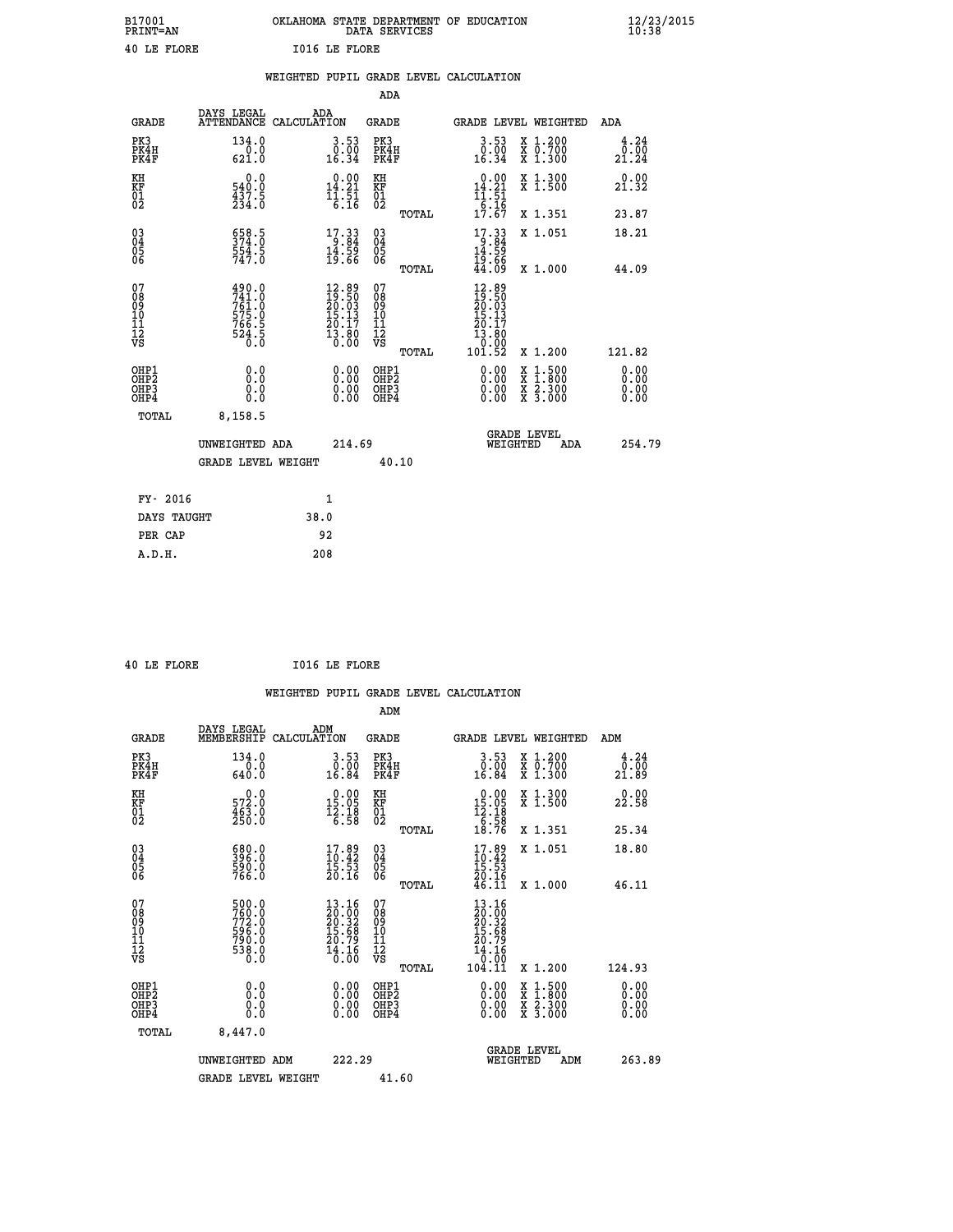| B17001<br>PRINT=AN | OKLAHOMA STATE DEPARTMENT OF EDUCATION<br>DATA SERVICES | $\frac{12}{23}$ /2015 |
|--------------------|---------------------------------------------------------|-----------------------|
| 40 LE FLORE        | I017 CAMERON                                            |                       |

|                                                    |                                                                        | WEIGHTED PUPIL GRADE LEVEL CALCULATION                                                             |                                                     |              |                                                                                                             |                                                                                                                                           |                              |
|----------------------------------------------------|------------------------------------------------------------------------|----------------------------------------------------------------------------------------------------|-----------------------------------------------------|--------------|-------------------------------------------------------------------------------------------------------------|-------------------------------------------------------------------------------------------------------------------------------------------|------------------------------|
|                                                    |                                                                        |                                                                                                    | <b>ADA</b>                                          |              |                                                                                                             |                                                                                                                                           |                              |
| <b>GRADE</b>                                       | DAYS LEGAL                                                             | ADA<br>ATTENDANCE CALCULATION                                                                      | <b>GRADE</b>                                        |              | GRADE LEVEL WEIGHTED                                                                                        |                                                                                                                                           | ADA                          |
| PK3<br>PK4H<br>PK4F                                | 0.0<br>735.0                                                           | $\begin{smallmatrix} 0.00\\ 0.00\\ 17.09 \end{smallmatrix}$                                        | PK3<br>PK4H<br>PK4F                                 |              | 0.00<br>ŏ:ŏŏ<br>17:09                                                                                       | X 1.200<br>X 0.700<br>X 1.300                                                                                                             | 0.00<br>22.22                |
| KH<br>KF<br>01<br>02                               | 0.0<br>825.5<br>$7\bar{5}\bar{5}\cdot 0$<br>790.0                      | $0.00$<br>19.20<br>17.56<br>18.37                                                                  | KH<br>KF<br>01<br>02                                |              | 0.00<br>$\frac{19.20}{17.56}$                                                                               | X 1.300<br>X 1.500                                                                                                                        | 0.00<br>28.80                |
|                                                    |                                                                        |                                                                                                    |                                                     | <b>TOTAL</b> | 18:37<br>35.93                                                                                              | X 1.351                                                                                                                                   | 48.54                        |
| $\begin{matrix} 03 \\ 04 \\ 05 \\ 06 \end{matrix}$ | 815.0<br>635.0<br>617.0<br>655.0                                       | $18.95$<br>$14.77$<br>$14.35$<br>$15.23$                                                           | $\begin{array}{c} 03 \\ 04 \\ 05 \\ 06 \end{array}$ |              | $18.95$<br>$14.77$<br>$14.35$<br>$15.23$<br>$44.35$                                                         | X 1.051                                                                                                                                   | 19.92                        |
|                                                    |                                                                        |                                                                                                    |                                                     | TOTAL        |                                                                                                             | X 1.000                                                                                                                                   | 44.35                        |
| 07<br>0890112<br>1112<br>VS                        | 801.5<br>762.0<br>$772.0$<br>862.0<br>862.0<br>1,264.0<br>998.0<br>0.0 | $\begin{smallmatrix} 18.64 \\ 17.72 \\ 17.95 \\ 20.05 \\ 29.40 \\ 23.21 \\ 0.00 \end{smallmatrix}$ | 07<br>08<br>09<br>11<br>11<br>12<br>VS              | TOTAL        | 18.64<br>$\begin{smallmatrix}10&0&0&0&0\1&7&0&9&5\0&2&0&0&5\0&2&3&0&0\0&0&0&0&0\1&2&6&9&7\end{smallmatrix}$ | X 1.200                                                                                                                                   | 152.36                       |
| OHP1<br>OHP2<br>OH <sub>P3</sub><br>OHP4           | 0.0<br>0.0<br>0.0                                                      | $\begin{smallmatrix} 0.00 \ 0.00 \ 0.00 \ 0.00 \end{smallmatrix}$                                  | OHP1<br>OHP2<br>OHP3<br>OHP4                        |              | 0.00<br>0.00<br>0.00                                                                                        | $\begin{smallmatrix} \mathtt{X} & 1\cdot500\\ \mathtt{X} & 1\cdot800\\ \mathtt{X} & 2\cdot300\\ \mathtt{X} & 3\cdot000 \end{smallmatrix}$ | 0.00<br>0.00<br>0.00<br>0.00 |
| <b>TOTAL</b>                                       | 11,287.0                                                               |                                                                                                    |                                                     |              |                                                                                                             |                                                                                                                                           |                              |
|                                                    | UNWEIGHTED ADA                                                         | 262.49                                                                                             |                                                     |              | WEIGHTED                                                                                                    | <b>GRADE LEVEL</b><br>ADA                                                                                                                 | 316.19                       |
|                                                    | <b>GRADE LEVEL WEIGHT</b>                                              |                                                                                                    |                                                     | 53.70        |                                                                                                             |                                                                                                                                           |                              |
| FY- 2016                                           |                                                                        | $\mathbf{1}$                                                                                       |                                                     |              |                                                                                                             |                                                                                                                                           |                              |
| DAYS TAUGHT                                        |                                                                        | 43.0                                                                                               |                                                     |              |                                                                                                             |                                                                                                                                           |                              |
| PER CAP                                            |                                                                        | 75                                                                                                 |                                                     |              |                                                                                                             |                                                                                                                                           |                              |

 **40 LE FLORE I017 CAMERON**

 **A.D.H. 228**

 **WEIGHTED PUPIL GRADE LEVEL CALCULATION ADM DAYS LEGAL** ... ADM

| <b>GRADE</b>                                       | MEMBERSHIP                                                                              | CALCULATION                                                               | GRADE                        |       | <b>GRADE LEVEL WEIGHTED</b>                                                                       |                                                                                                                     | ADM                          |        |
|----------------------------------------------------|-----------------------------------------------------------------------------------------|---------------------------------------------------------------------------|------------------------------|-------|---------------------------------------------------------------------------------------------------|---------------------------------------------------------------------------------------------------------------------|------------------------------|--------|
| PK3<br>PK4H<br>PK4F                                | 0.0<br>775.0                                                                            | $\begin{smallmatrix} 0.00\\ 0.00\\ 18.02 \end{smallmatrix}$               | PK3<br>PK4H<br>PK4F          |       | $\begin{smallmatrix} 0.00\\ 0.00\\ 18.02 \end{smallmatrix}$                                       | X 1.200<br>X 0.700<br>X 1.300                                                                                       | 0.00<br>$\frac{0.00}{23.43}$ |        |
| KH<br>KF<br>01<br>02                               | 0.0<br>850:0<br>785:0<br>805:0                                                          | 19:77<br>$\frac{18.26}{18.72}$                                            | KH<br>KF<br>01<br>02         |       | $0.00$<br>19.77                                                                                   | X 1.300<br>X 1.500                                                                                                  | 0.00<br>29.66                |        |
|                                                    |                                                                                         |                                                                           |                              | TOTAL | $\frac{18.26}{18.72}$<br>36.98                                                                    | X 1.351                                                                                                             | 49.96                        |        |
| $\begin{matrix} 03 \\ 04 \\ 05 \\ 06 \end{matrix}$ | 837.0<br>663.0<br>629.0<br>662.0                                                        | $19.47$<br>$15.42$<br>$\frac{14.63}{15.40}$                               | 03<br>04<br>05<br>06         |       | $19.47$<br>$15.42$<br>$14.63$<br>$15.40$<br>$45.45$                                               | X 1.051                                                                                                             | 20.46                        |        |
|                                                    |                                                                                         |                                                                           |                              | TOTAL |                                                                                                   | X 1.000                                                                                                             | 45.45                        |        |
| 07<br>0890112<br>1112<br>VS                        | $\begin{smallmatrix}826.0\\791.0\\801.0\\800.0\\1,311.0\\1,029.0\\0.0\end{smallmatrix}$ | $19.21$<br>$18.40$<br>$18.63$<br>$20.70$<br>$30.49$<br>$23.93$<br>$23.93$ | 07<br>08901123<br>1112<br>VS |       | $\begin{smallmatrix} 19.21\ 18.40\ 18.63\ 10.709\ 20.493\ 23.93\ 0.00\ 131.36\ \end{smallmatrix}$ |                                                                                                                     |                              |        |
|                                                    |                                                                                         |                                                                           |                              | TOTAL |                                                                                                   | X 1.200                                                                                                             | 157.63                       |        |
| OHP1<br>OHP2<br>OHP <sub>3</sub><br>OHP4           |                                                                                         |                                                                           | OHP1<br>OHP2<br>OHP3<br>OHP4 |       |                                                                                                   | $\begin{array}{l} \mathtt{X} & 1.500 \\ \mathtt{X} & 1.800 \\ \mathtt{X} & 2.300 \\ \mathtt{X} & 3.000 \end{array}$ | $0.00$<br>$0.00$<br>0.00     |        |
| TOTAL                                              | 11,654.0                                                                                |                                                                           |                              |       |                                                                                                   |                                                                                                                     |                              |        |
|                                                    | UNWEIGHTED ADM                                                                          | 271.05                                                                    |                              |       | <b>GRADE LEVEL</b><br>WEIGHTED                                                                    | ADM                                                                                                                 |                              | 326.59 |
|                                                    | <b>GRADE LEVEL WEIGHT</b>                                                               |                                                                           | 55.54                        |       |                                                                                                   |                                                                                                                     |                              |        |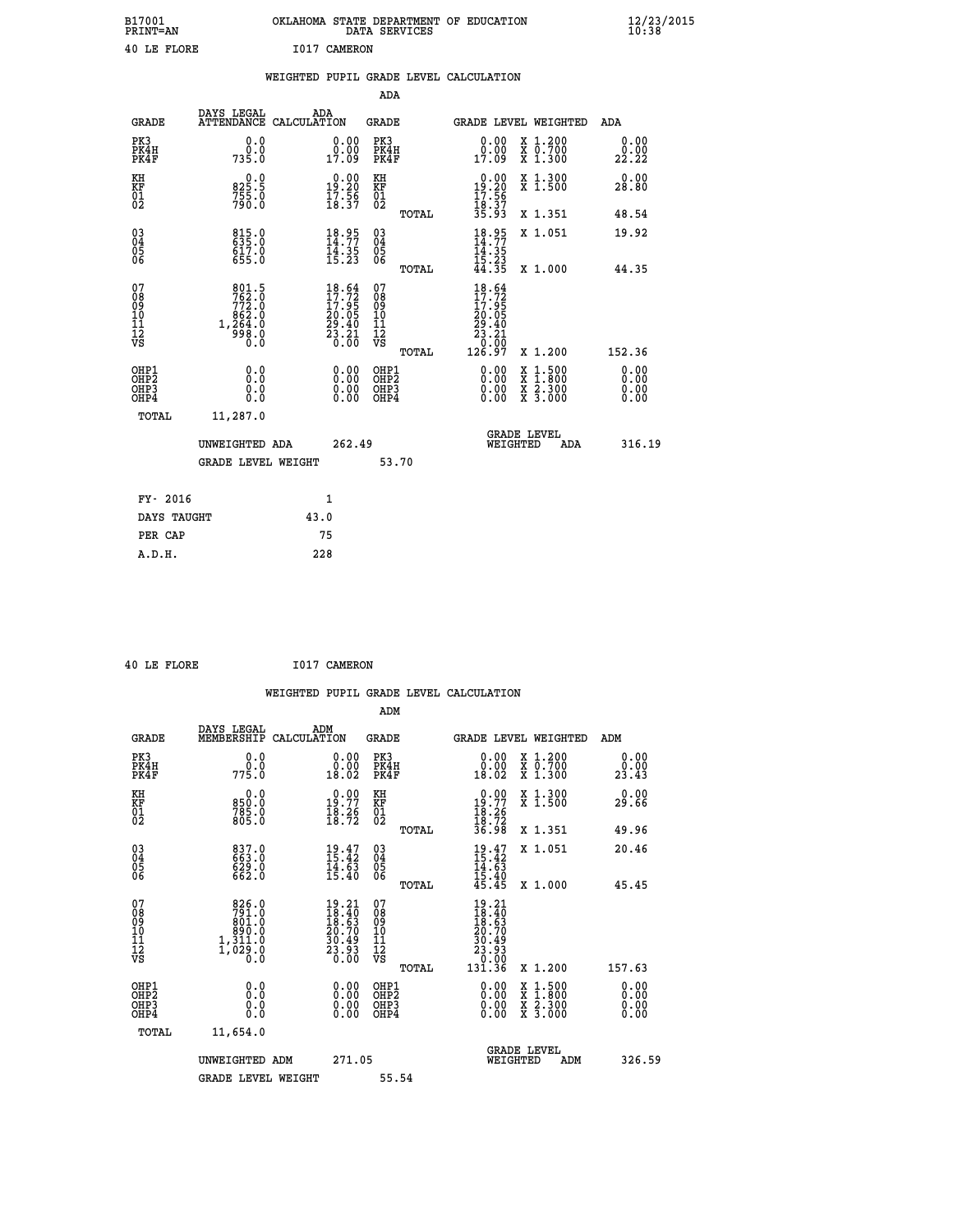| B17001<br><b>PRINT=AN</b> | OKLAHOMA STATE DEPARTMENT OF EDUCATION<br>DATA SERVICES | $\frac{12}{23}$ /2015 |
|---------------------------|---------------------------------------------------------|-----------------------|
| 40 LE FLORE               | I020 PANAMA                                             |                       |

|  |     | WEIGHTED PUPIL GRADE LEVEL CALCULATION |  |
|--|-----|----------------------------------------|--|
|  | ADA |                                        |  |

| <b>GRADE</b>                                       | DAYS LEGAL                                                                                                                                                | ADA<br>ATTENDANCE CALCULATION                                        | <b>GRADE</b>                                        | <b>GRADE LEVEL WEIGHTED</b>                                                                                                                                                                                                                                                    |                               | ADA                          |
|----------------------------------------------------|-----------------------------------------------------------------------------------------------------------------------------------------------------------|----------------------------------------------------------------------|-----------------------------------------------------|--------------------------------------------------------------------------------------------------------------------------------------------------------------------------------------------------------------------------------------------------------------------------------|-------------------------------|------------------------------|
| PK3<br>PK4H<br>PK4F                                | 41.0<br>0.0<br>1,535.5                                                                                                                                    | $\frac{1 \cdot 05}{0 \cdot 00}$<br>39.37                             | PK3<br>PK4H<br>PK4F                                 | $\frac{1}{0}$ : 05<br>39.37                                                                                                                                                                                                                                                    | X 1.200<br>X 0.700<br>X 1.300 | 1.26<br>0.00<br>51.18        |
| KH<br>KF<br>01<br>02                               | 0.0<br>1,871.5<br>2,233.5<br>1,998.5                                                                                                                      | $\begin{smallmatrix} 0.00\\ 47.99\\ 57.27\\ 51.24 \end{smallmatrix}$ | KH<br>KF<br>01<br>02                                | 47.99<br>$\frac{57}{51}$ $\frac{27}{24}$<br>108.51                                                                                                                                                                                                                             | X 1.300<br>X 1.500            | 0.00<br>71.99                |
|                                                    |                                                                                                                                                           |                                                                      | TOTAL                                               |                                                                                                                                                                                                                                                                                | X 1.351                       | 146.60                       |
| $\begin{matrix} 03 \\ 04 \\ 05 \\ 06 \end{matrix}$ | 2,305.5<br>1,460.0<br>1,541.0<br>2,021.5                                                                                                                  | 59.12<br>37.41<br>39.51<br>51.78                                     | $\begin{array}{c} 03 \\ 04 \\ 05 \\ 06 \end{array}$ | $\frac{59.12}{37.41}$<br>$\frac{39.51}{39.51}$<br>51.78<br>128.70                                                                                                                                                                                                              | X 1.051                       | 62.14                        |
|                                                    |                                                                                                                                                           |                                                                      | TOTAL                                               |                                                                                                                                                                                                                                                                                | X 1.000                       | 128.70                       |
| 07<br>08<br>09<br>11<br>11<br>12<br>VS             | $\begin{smallmatrix} 1, & 844 & 0\\ 1, & 805 & 0\\ 2, & 325 & 5\\ 2, & 554 & 5\\ 1, & 554 & 5\\ 2, & 087 & 0\\ 2, & 720 & 5\\ 0 & 0 & 0\end{smallmatrix}$ | $47.23\n46.28\n59.77\n39.86\n53.51\n53.51\n69.83\n0.00$              | 07<br>08<br>09<br>11<br>11<br>12<br>VS<br>TOTAL     | $47.23\n46.28\n59.77\n59.86\n30.81\n60.83\n0.000\n316.48$                                                                                                                                                                                                                      | X 1.200                       | 379.78                       |
| OHP1<br>OHP2<br>OHP3<br>OHP4                       | 0.0<br>0.000                                                                                                                                              | 0.00<br>$\begin{smallmatrix} 0.00 \ 0.00 \end{smallmatrix}$          | OHP1<br>OHP2<br>OHP3<br>OHP4                        | $\begin{smallmatrix} 0.00 & 0.00 & 0.00 & 0.00 & 0.00 & 0.00 & 0.00 & 0.00 & 0.00 & 0.00 & 0.00 & 0.00 & 0.00 & 0.00 & 0.00 & 0.00 & 0.00 & 0.00 & 0.00 & 0.00 & 0.00 & 0.00 & 0.00 & 0.00 & 0.00 & 0.00 & 0.00 & 0.00 & 0.00 & 0.00 & 0.00 & 0.00 & 0.00 & 0.00 & 0.00 & 0.0$ | X 1:500<br>X 2.300<br>X 3.000 | 0.00<br>0.00<br>0.00<br>0.00 |
| TOTAL                                              | 27,344.5                                                                                                                                                  |                                                                      |                                                     |                                                                                                                                                                                                                                                                                |                               |                              |
|                                                    | UNWEIGHTED ADA                                                                                                                                            | 701.22                                                               |                                                     | <b>GRADE LEVEL</b><br>WEIGHTED                                                                                                                                                                                                                                                 | <b>ADA</b>                    | 841.65                       |
|                                                    | <b>GRADE LEVEL WEIGHT</b>                                                                                                                                 |                                                                      | 140.43                                              |                                                                                                                                                                                                                                                                                |                               |                              |
|                                                    |                                                                                                                                                           |                                                                      |                                                     |                                                                                                                                                                                                                                                                                |                               |                              |
| FY- 2016                                           |                                                                                                                                                           | 1                                                                    |                                                     |                                                                                                                                                                                                                                                                                |                               |                              |
| DAYS TAUGHT                                        |                                                                                                                                                           | 39.0                                                                 |                                                     |                                                                                                                                                                                                                                                                                |                               |                              |
| PER CAP                                            |                                                                                                                                                           | 46                                                                   |                                                     |                                                                                                                                                                                                                                                                                |                               |                              |

|  | 40 LE FLORE | I020 PANAMA |
|--|-------------|-------------|
|  |             |             |

PER CAP 46<br>A.D.H. 698

 **ADM**

| <b>GRADE</b>                             | DAYS LEGAL<br>MEMBERSHIP                                                                                                                    | ADM<br>CALCULATION                                                       | <b>GRADE</b>                                        |       | GRADE LEVEL WEIGHTED                                                                             |                                          | ADM                    |  |
|------------------------------------------|---------------------------------------------------------------------------------------------------------------------------------------------|--------------------------------------------------------------------------|-----------------------------------------------------|-------|--------------------------------------------------------------------------------------------------|------------------------------------------|------------------------|--|
| PK3<br>PK4H<br>PK4F                      | 41.0<br>1,577.0                                                                                                                             | $1.05$<br>$0.00$<br>40.44                                                | PK3<br>PK4H<br>PK4F                                 |       | 1.05<br>0.00<br>40.44                                                                            | X 1.200<br>X 0.700<br>X 1.300            | 1.26<br>52.50<br>52.57 |  |
| KH<br>KF<br>01<br>02                     | 0.0<br>1,909:0<br>2,275:0<br>2,028:0                                                                                                        | $\begin{smallmatrix} 0.00\\ 48.95\\ 58.33\\ 52.00 \end{smallmatrix}$     | KH<br>KF<br>01<br>02                                |       | $\begin{smallmatrix}&&0.00\\48.95\\58.33\\52.00\\110.33\end{smallmatrix}$                        | X 1.300<br>X 1.500                       | 0.00<br>73.43          |  |
|                                          |                                                                                                                                             |                                                                          |                                                     | TOTAL |                                                                                                  | X 1.351                                  | 149.06                 |  |
| 03<br>04<br>05<br>06                     | 2,345.0<br>1,498.0<br>1,567.0<br>2,091.0                                                                                                    | $\begin{smallmatrix} 60.13\ 38.38\ 40.18\ 53.56 \end{smallmatrix}$       | $\begin{array}{c} 03 \\ 04 \\ 05 \\ 06 \end{array}$ |       | $\begin{smallmatrix} 60.13\\ 38.38\\ 40.18\\ 53.56\\ 132.12 \end{smallmatrix}$                   | X 1.051                                  | 63.20                  |  |
|                                          |                                                                                                                                             |                                                                          |                                                     | TOTAL |                                                                                                  | X 1.000                                  | 132.12                 |  |
| 07<br>089<br>090<br>1112<br>VS           | $\begin{smallmatrix} 1, & 869 & 0\\ 1, & 858 & 0\\ 2, & 417 & 0\\ 1, & 614 & 0\\ 2, & 190 & 0\\ 2, & 844 & 0\\ 0 & 0 & 0 \end{smallmatrix}$ | $47.87$<br>$47.64$<br>$62.13$<br>$41.38$<br>$56.15$<br>$73.00$<br>$0.00$ | 07<br>08<br>09<br>11<br>11<br>12<br>VS              | TOTAL | $47.87$<br>$47.64$<br>$62.13$<br>$62.13$<br>$41.38$<br>$56.15$<br>$73.00$<br>$0.000$<br>$328.17$ | X 1.200                                  | 393.80                 |  |
|                                          |                                                                                                                                             |                                                                          |                                                     |       |                                                                                                  |                                          |                        |  |
| OHP1<br>OHP2<br>OH <sub>P3</sub><br>OHP4 | 0.0<br>0.000                                                                                                                                |                                                                          | OHP1<br>OHP2<br>OHP3<br>OHP4                        |       | 0.00<br>$0.00$<br>0.00                                                                           | X 1:500<br>X 1:800<br>X 2:300<br>X 3:000 | 0.00<br>0.00<br>0.00   |  |
| TOTAL                                    | 28,123.0                                                                                                                                    |                                                                          |                                                     |       |                                                                                                  |                                          |                        |  |
|                                          | UNWEIGHTED<br>ADM                                                                                                                           | 721.19                                                                   |                                                     |       | WEIGHTED                                                                                         | <b>GRADE LEVEL</b><br>ADM                | 865.44                 |  |
|                                          | <b>GRADE LEVEL WEIGHT</b>                                                                                                                   |                                                                          | 144.25                                              |       |                                                                                                  |                                          |                        |  |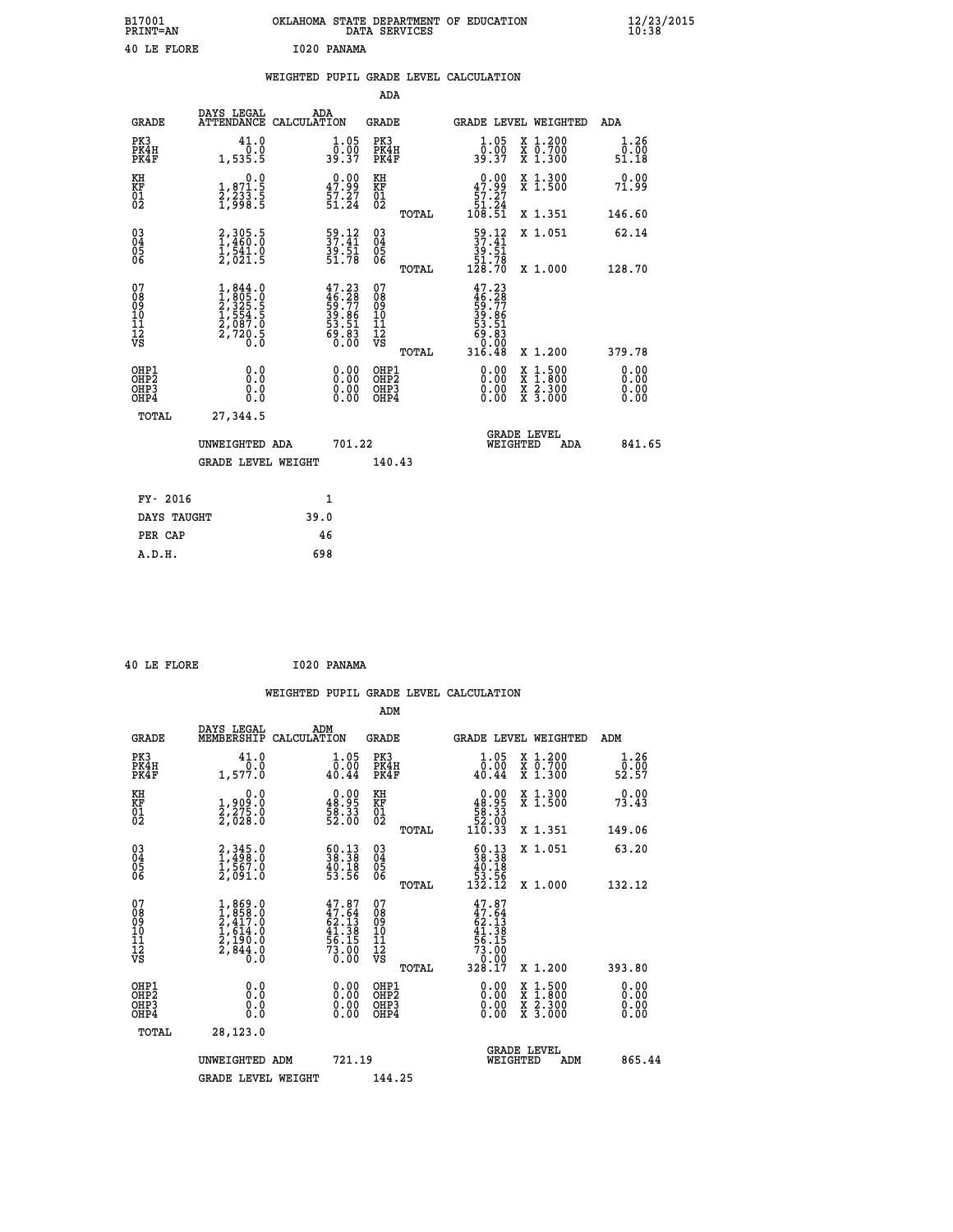| B17001<br><b>PRINT=AN</b> | OKLAHOMA STATE DEPARTMENT OF EDUCATION<br>DATA SERVICES | $\frac{12}{23}$ /2015 |
|---------------------------|---------------------------------------------------------|-----------------------|
| 40 LE FLORE               | I026 BOKOSHE                                            |                       |

|                                        |                                                         | WEIGHTED PUPIL GRADE LEVEL CALCULATION                                                                                                       |                                                      |                                                                                                                                                                                                                                                                                                                                                                                                                             |                              |
|----------------------------------------|---------------------------------------------------------|----------------------------------------------------------------------------------------------------------------------------------------------|------------------------------------------------------|-----------------------------------------------------------------------------------------------------------------------------------------------------------------------------------------------------------------------------------------------------------------------------------------------------------------------------------------------------------------------------------------------------------------------------|------------------------------|
|                                        |                                                         |                                                                                                                                              | <b>ADA</b>                                           |                                                                                                                                                                                                                                                                                                                                                                                                                             |                              |
| <b>GRADE</b>                           | DAYS LEGAL<br><b>ATTENDANCE</b>                         | ADA<br>CALCULATION                                                                                                                           | <b>GRADE</b>                                         | GRADE LEVEL WEIGHTED                                                                                                                                                                                                                                                                                                                                                                                                        | ADA                          |
| PK3<br>PK4H<br>PK4F                    | 0.0<br>ō:ō<br>536.5                                     | $\begin{smallmatrix} 0.00\\ 0.00\\ 15.33 \end{smallmatrix}$                                                                                  | PK3<br>PK4H<br>PK4F                                  | 0.00<br>X 1.200<br>X 0.700<br>X 1.300<br>$\begin{smallmatrix} 0.00 \ 15.33 \end{smallmatrix}$                                                                                                                                                                                                                                                                                                                               | 0.00<br>0.00<br>19.93        |
| KH<br>KF<br>01<br>02                   | 0.0<br>$474.5$<br>$460.5$<br>$555.5$                    | $\begin{array}{c} 0.00 \\ 13.56 \\ 13.16 \\ 15.87 \end{array}$                                                                               | KH<br>KF<br>01<br>02                                 | $\begin{array}{r} 0.00 \\ 13.56 \\ 13.16 \\ 15.87 \\ 29.03 \end{array}$<br>X 1.300<br>X 1.500                                                                                                                                                                                                                                                                                                                               | 0.00<br>20.34                |
|                                        |                                                         |                                                                                                                                              | TOTAL                                                | X 1.351                                                                                                                                                                                                                                                                                                                                                                                                                     | 39.22                        |
| 03<br>04<br>05<br>06                   | 564.0<br>668.5<br>452.0<br>538.5                        | $\begin{smallmatrix} 16.05\\19.10\\12.91\\15.39 \end{smallmatrix}$                                                                           | $\begin{array}{c} 03 \\ 04 \\ 05 \\ 06 \end{array}$  | $\begin{array}{c} 16.05 \\ 19.10 \\ 12.91 \\ 15.39 \\ 47.40 \end{array}$<br>X 1.051                                                                                                                                                                                                                                                                                                                                         | 16.87                        |
|                                        |                                                         |                                                                                                                                              | TOTAL                                                | X 1.000                                                                                                                                                                                                                                                                                                                                                                                                                     | 47.40                        |
| 07<br>08<br>09<br>11<br>11<br>12<br>VS | 661.0<br>404.04.04<br>541.0541.05<br>534.06<br>538.00.0 | $\begin{array}{r} 18.89 \\[-2pt] 11.51 \\[-2pt] 15.43 \\[-2pt] 13.96 \\[-2pt] 13.26 \\[-2pt] 15.26 \\[-2pt] 10.09 \\[-2pt] 0.00 \end{array}$ | 07<br>08<br>09<br>11<br>11<br>12<br>VS<br>TOTAL      | $18.89$<br>$11.51$<br>$15.43$<br>$13.96$<br>$\bar{1}\bar{5}\cdot\bar{2}\bar{6}$<br>$\bar{1}\bar{1}\cdot\bar{0}\bar{9}$<br>0.00<br>86.14<br>X 1.200                                                                                                                                                                                                                                                                          | 103.37                       |
| OHP1<br>OHP2<br>OHP3<br>OHP4           | 0.0<br>0.0<br>0.0                                       | $\begin{smallmatrix} 0.00 \ 0.00 \ 0.00 \ 0.00 \end{smallmatrix}$                                                                            | OHP1<br>OHP2<br>OHP <sub>3</sub><br>OHP <sub>4</sub> | $\begin{smallmatrix} 0.00 & 0.00 & 0.00 & 0.00 & 0.00 & 0.00 & 0.00 & 0.00 & 0.00 & 0.00 & 0.00 & 0.00 & 0.00 & 0.00 & 0.00 & 0.00 & 0.00 & 0.00 & 0.00 & 0.00 & 0.00 & 0.00 & 0.00 & 0.00 & 0.00 & 0.00 & 0.00 & 0.00 & 0.00 & 0.00 & 0.00 & 0.00 & 0.00 & 0.00 & 0.00 & 0.0$<br>$\begin{smallmatrix} \mathtt{X} & 1\cdot500\\ \mathtt{X} & 1\cdot800\\ \mathtt{X} & 2\cdot300\\ \mathtt{X} & 3\cdot000 \end{smallmatrix}$ | 0.00<br>0.00<br>0.00<br>0.00 |
| <b>TOTAL</b>                           | 7,266.5                                                 |                                                                                                                                              |                                                      |                                                                                                                                                                                                                                                                                                                                                                                                                             |                              |
|                                        | UNWEIGHTED ADA                                          | 207.51                                                                                                                                       |                                                      | <b>GRADE LEVEL</b><br>WEIGHTED<br>ADA                                                                                                                                                                                                                                                                                                                                                                                       | 247.13                       |
|                                        | <b>GRADE LEVEL WEIGHT</b>                               |                                                                                                                                              | 39.62                                                |                                                                                                                                                                                                                                                                                                                                                                                                                             |                              |
| FY- 2016                               |                                                         | 1                                                                                                                                            |                                                      |                                                                                                                                                                                                                                                                                                                                                                                                                             |                              |
|                                        | DAYS TAUGHT                                             | 35.0                                                                                                                                         |                                                      |                                                                                                                                                                                                                                                                                                                                                                                                                             |                              |
| PER CAP                                |                                                         | 81                                                                                                                                           |                                                      |                                                                                                                                                                                                                                                                                                                                                                                                                             |                              |

|  | $\cdots$ $\cdots$ |  |
|--|-------------------|--|

 **40 LE FLORE I026 BOKOSHE WEIGHTED PUPIL GRADE LEVEL CALCULATION ADM DAYS LEGAL ADM GRADE MEMBERSHIP CALCULATION GRADE GRADE LEVEL WEIGHTED ADM PK3 0.0 0.00 PK3 0.00 X 1.200 0.00 PK4H 0.0 0.00 PK4H 0.00 X 0.700 0.00 PK4F 544.0 15.54 PK4F 15.54 X 1.300 20.20 KH 0.0 0.00 KH 0.00 X 1.300 0.00 KF 497.0 14.20 KF 14.20 X 1.500 21.30 01 13.66 01 13.66 01 02 570.0 16.29 02 16.29 TOTAL 29.95 X 1.351 40.46 03 586.0 16.66 03 16.66 X 1.051 17.51 04 714.0 20.40 04 20.40 05 490.0 14.00 05 14.00** 06 588.0 16.80 06 <sub>momas</sub> 16.80  **TOTAL 51.20 X 1.000 51.20 07 687.0 19.63 07 19.63 08 424.0 12.09 08 12.09 09 606.0 17.29 09 17.29 10 530.0 15.14 10 15.14 11 570.0 16.29 11 16.29 12 434.0 12.40 12 12.40 VS** 0.0 0.00 VS 0.00 0.00  **TOTAL 92.84 X 1.200 111.41 OHP1 0.0 0.00 OHP1 0.00 X 1.500 0.00 OHP2 0.0 0.00 OHP2 0.00 X 1.800 0.00 OHP3 0.0 0.00 OHP3 0.00 X 2.300 0.00 OHP4 0.0 0.00 OHP4 0.00 X 3.000 0.00 TOTAL 7,718.0 GRADE LEVEL UNWEIGHTED ADM 220.39 WEIGHTED ADM 262.08** GRADE LEVEL WEIGHT 41.69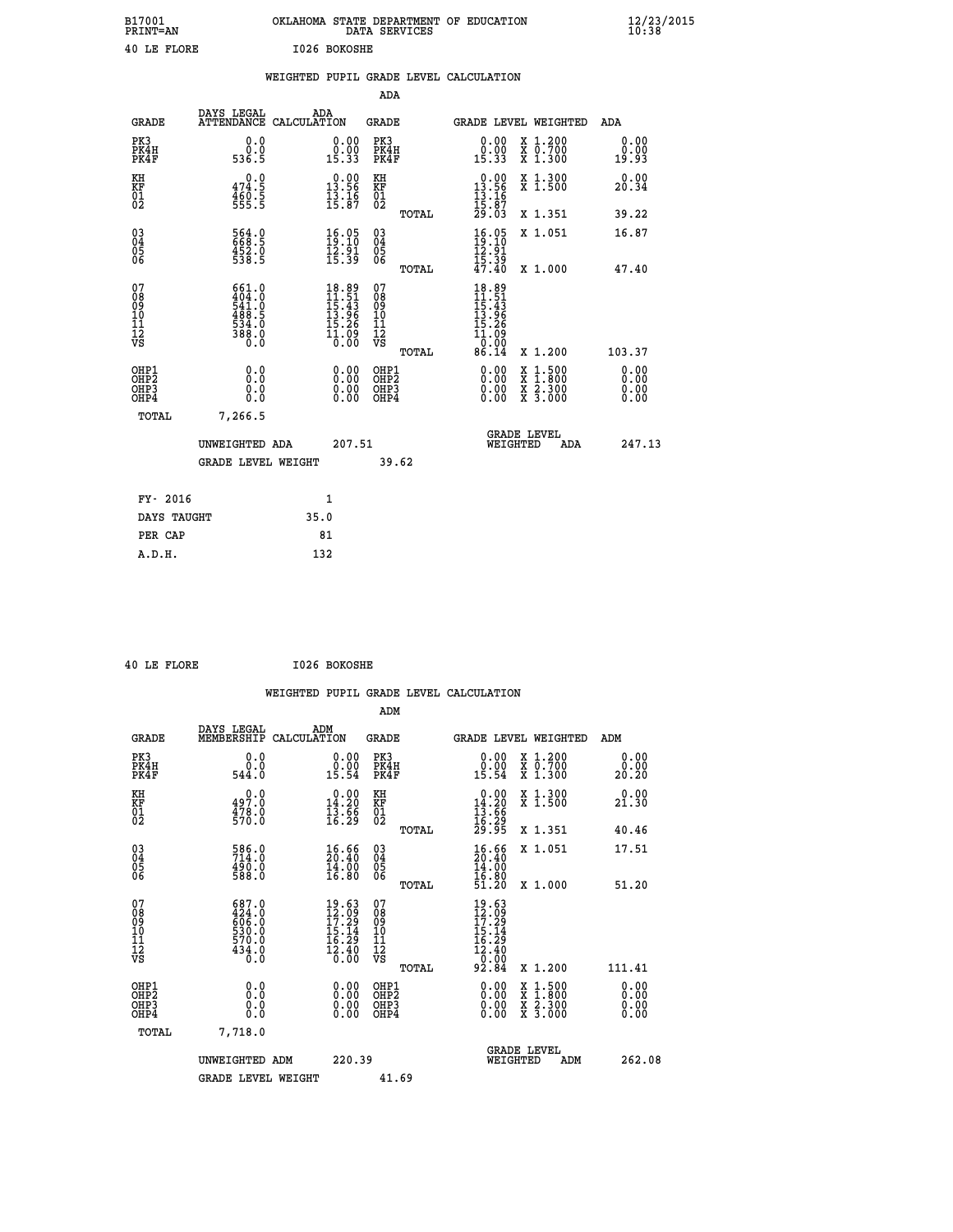| B17001<br><b>PRINT=AN</b> | OKLAHOMA STATE DEPARTMENT OF EDUCATION<br>DATA SERVICES | $\frac{12}{23}$ /2015 |
|---------------------------|---------------------------------------------------------|-----------------------|
| 40 LE FLORE               | I029 POTEAU                                             |                       |

|  |  | WEIGHTED PUPIL GRADE LEVEL CALCULATION |
|--|--|----------------------------------------|
|  |  |                                        |

|                                                                    |                                                                        |                                                                                             | ADA                                       |       |                                                                                              |                                          |                              |
|--------------------------------------------------------------------|------------------------------------------------------------------------|---------------------------------------------------------------------------------------------|-------------------------------------------|-------|----------------------------------------------------------------------------------------------|------------------------------------------|------------------------------|
| <b>GRADE</b>                                                       | DAYS LEGAL                                                             | ADA<br>ATTENDANCE CALCULATION                                                               | <b>GRADE</b>                              |       | <b>GRADE LEVEL WEIGHTED</b>                                                                  |                                          | <b>ADA</b>                   |
| PK3<br>PK4H<br>PK4F                                                | 223.0<br>0.0<br>5,069.5                                                | $\frac{4.85}{0.00}$<br>110.21                                                               | PK3<br>PK4H<br>PK4F                       |       | $\begin{smallmatrix} 4.85\ 0.00\ 110.21\ \end{smallmatrix}$                                  | X 1.200<br>X 0.700<br>X 1.300            | 5.82<br>0.00<br>143.27       |
| KH<br><b>KF</b><br>01<br>02                                        | 0.0<br>$7,340.5$<br>$10,435.5$<br>$7,457.5$                            | $\begin{smallmatrix} &0.00\\159.58\\226.86\\162.12\end{smallmatrix}$                        | KH<br>KF<br>01<br>02                      |       | $159.58$<br>$226.86$<br>$162.12$                                                             | X 1.300<br>X 1.500                       | 0.00<br>239.37               |
|                                                                    |                                                                        |                                                                                             |                                           | TOTAL | 388.98                                                                                       | X 1.351                                  | 525.51                       |
| $\begin{smallmatrix} 03 \\[-4pt] 04 \end{smallmatrix}$<br>Ŏ5<br>06 | 8,727.5<br>7,919.5<br>7,081.5<br>6,735.5                               | $\begin{smallmatrix} 189.73\ 172.16\ 153.95\ 146.42 \end{smallmatrix}$                      | $\substack{03 \\ 04}$<br>05<br>06         |       | $189.73172.16153.95146.42472.53$                                                             | X 1.051                                  | 199.41                       |
|                                                                    |                                                                        |                                                                                             |                                           | TOTAL |                                                                                              | X 1.000                                  | 472.53                       |
| 07<br>08901112<br>1112<br>VS                                       | 7,595.0<br>6,479.0<br>7,991.5<br>7,757.55<br>6,051.5<br>6,343.5<br>0.0 | $\begin{smallmatrix} 165.11\\140.85\\173.73\\168.64\\131.55\\137.90\\0.00\end{smallmatrix}$ | 07<br>08<br>09<br>11<br>11<br>12<br>VS    |       | 165.11<br>$\frac{140}{173}$ : 73<br>$\frac{15}{169}$ : 64<br>$\frac{131.55}{137.90}$<br>0.00 |                                          |                              |
|                                                                    |                                                                        |                                                                                             |                                           | TOTAL | 917.78                                                                                       | X 1.200                                  | 1,101.34                     |
| OHP1<br>OH <sub>P2</sub><br>OH <sub>P3</sub><br>OH <sub>P4</sub>   | 208.0<br>0.0<br>0.0<br>0.0                                             | $\frac{4}{9}$ : $\frac{52}{9}$<br>0.00<br>0.00                                              | OHP1<br>OH <sub>P</sub> 2<br>OHP3<br>OHP4 |       | $\frac{4}{9}$ : $\frac{52}{9}$<br>0.00<br>0.00                                               | X 1:500<br>X 1:800<br>X 2:300<br>X 3:000 | 6.78<br>0.00<br>0.00<br>0.00 |
| TOTAL                                                              | 103,416.0                                                              |                                                                                             |                                           |       |                                                                                              |                                          |                              |
|                                                                    | UNWEIGHTED ADA                                                         | 2,248.18                                                                                    |                                           |       |                                                                                              | GRADE LEVEL<br>WEIGHTED<br>ADA           | 2,694.03                     |
|                                                                    | <b>GRADE LEVEL WEIGHT</b>                                              |                                                                                             | 445.85                                    |       |                                                                                              |                                          |                              |
| FY- 2016                                                           |                                                                        | $\mathbf{1}$                                                                                |                                           |       |                                                                                              |                                          |                              |
| DAYS TAUGHT                                                        |                                                                        | 46.0                                                                                        |                                           |       |                                                                                              |                                          |                              |
| PER CAP                                                            |                                                                        | 33                                                                                          |                                           |       |                                                                                              |                                          |                              |

 **A.D.H. 1,593**

 **40 LE FLORE I029 POTEAU**

|                                          |                                                                                     |                                                                                             | ADM                                                 |                                                                                                                                                                                                                                                                                                                                           |                                          |                              |
|------------------------------------------|-------------------------------------------------------------------------------------|---------------------------------------------------------------------------------------------|-----------------------------------------------------|-------------------------------------------------------------------------------------------------------------------------------------------------------------------------------------------------------------------------------------------------------------------------------------------------------------------------------------------|------------------------------------------|------------------------------|
| <b>GRADE</b>                             | DAYS LEGAL<br>MEMBERSHIP                                                            | ADM<br>CALCULATION                                                                          | <b>GRADE</b>                                        | <b>GRADE LEVEL WEIGHTED</b>                                                                                                                                                                                                                                                                                                               |                                          | ADM                          |
| PK3<br>PK4H<br>PK4F                      | 245.0<br>0.0<br>5,382.0                                                             | 5.33<br>0.00<br>117.00                                                                      | PK3<br>PK4H<br>PK4F                                 | 5.33<br>$\begin{smallmatrix} & 0 & 0 & 0 \\ 1 & 1 & 7 & 0 & 0 \\ 0 & 0 & 0 & 0 & 0 \\ 0 & 0 & 0 & 0 & 0 \\ 0 & 0 & 0 & 0 & 0 \\ 0 & 0 & 0 & 0 & 0 \\ 0 & 0 & 0 & 0 & 0 \\ 0 & 0 & 0 & 0 & 0 \\ 0 & 0 & 0 & 0 & 0 \\ 0 & 0 & 0 & 0 & 0 \\ 0 & 0 & 0 & 0 & 0 \\ 0 & 0 & 0 & 0 & 0 \\ 0 & 0 & 0 & 0 & 0 & 0 \\ 0 & 0 & 0 & 0 & 0 & 0 \\ 0 &$ | X 1.200<br>X 0.700<br>X 1.300            | 6.40<br>0.00<br>152.10       |
| KH<br>KF<br>01<br>02                     | 0.0<br>7,706.0<br>10,843.0<br>7,721.0                                               | $\begin{array}{c} 0.00 \\ 167.52 \\ 235.72 \\ 167.85 \end{array}$                           | KH<br>KF<br>01<br>02                                | $0.00\n167.52\n235.72\n167.85\n403.57$                                                                                                                                                                                                                                                                                                    | X 1.300<br>X 1.500                       | 0.00<br>251.28               |
|                                          |                                                                                     |                                                                                             | TOTAL                                               |                                                                                                                                                                                                                                                                                                                                           | X 1.351                                  | 545.22                       |
| 03<br>04<br>05<br>06                     | 9,029.0<br>8,251.0<br>7,309.0<br>7,001.0                                            | 196.28<br>179.37<br>$\frac{158.89}{152.20}$                                                 | $\begin{array}{c} 03 \\ 04 \\ 05 \\ 06 \end{array}$ | $\begin{array}{c} 196\cdot 28 \\ 179\cdot 37 \\ 158\cdot 89 \\ 152\cdot 20 \\ 490\cdot 46 \end{array}$                                                                                                                                                                                                                                    | X 1.051                                  | 206.29                       |
|                                          |                                                                                     |                                                                                             | TOTAL                                               |                                                                                                                                                                                                                                                                                                                                           | X 1.000                                  | 490.46                       |
| 07<br>08<br>09<br>101<br>112<br>VS       | $7,871.0$<br>$6,762.0$<br>$8,369.0$<br>$8,160.0$<br>$6,349.0$<br>$6,707.0$<br>$0.0$ | $\begin{smallmatrix} 171.11\\147.00\\181.93\\177.39\\138.02\\145.80\\0.00\end{smallmatrix}$ | 07<br>08<br>09<br>11<br>11<br>12<br>VS<br>TOTAL     | $171.11$<br>$147.00$<br>$181.93$<br>$177.32$<br>138.02<br>145.80<br>--0.00<br>961.25                                                                                                                                                                                                                                                      | X 1.200                                  | 1,153.50                     |
| OHP1<br>OHP2<br>OH <sub>P3</sub><br>OHP4 | 230.0<br>0.0<br>0.000                                                               | 5.00<br>0.00<br>0.00<br>0.00                                                                | OHP1<br>OHP2<br>OHP3<br>OHP4                        | $\frac{5.00}{0.00}$<br>0.00                                                                                                                                                                                                                                                                                                               | X 1:500<br>X 1:800<br>X 2:300<br>X 3:000 | 7.50<br>0.00<br>0.00<br>0.00 |
| TOTAL                                    | 107,935.0                                                                           |                                                                                             |                                                     |                                                                                                                                                                                                                                                                                                                                           |                                          |                              |
|                                          | UNWEIGHTED                                                                          | 2,346.41<br>ADM                                                                             |                                                     | <b>GRADE LEVEL</b><br>WEIGHTED                                                                                                                                                                                                                                                                                                            | ADM                                      | 2,812.75                     |
|                                          | <b>GRADE LEVEL WEIGHT</b>                                                           |                                                                                             | 466.34                                              |                                                                                                                                                                                                                                                                                                                                           |                                          |                              |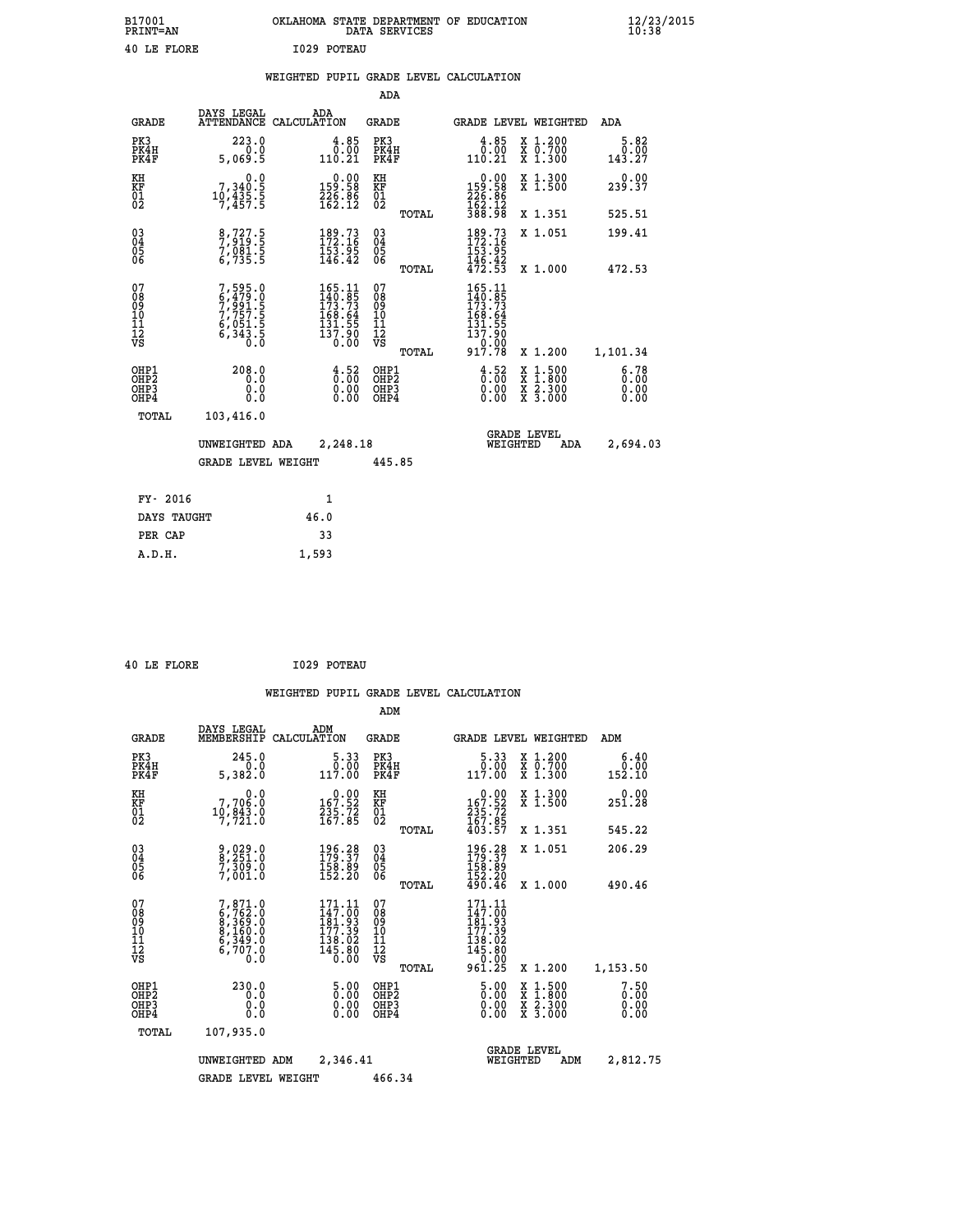| B17001<br>PRINT=AN | OKLAHOMA STATE DEPARTMENT OF EDUCATION<br>DATA SERVICES | $\frac{12}{23}$ /2015 |
|--------------------|---------------------------------------------------------|-----------------------|
| 40 LE FLORE        | 1049 WISTER                                             |                       |

|                                                     |                                                                                                         |      |                                                                          |                                                      |       | WEIGHTED PUPIL GRADE LEVEL CALCULATION                      |                                                                                                                                      |                              |
|-----------------------------------------------------|---------------------------------------------------------------------------------------------------------|------|--------------------------------------------------------------------------|------------------------------------------------------|-------|-------------------------------------------------------------|--------------------------------------------------------------------------------------------------------------------------------------|------------------------------|
|                                                     |                                                                                                         |      |                                                                          | ADA                                                  |       |                                                             |                                                                                                                                      |                              |
| <b>GRADE</b>                                        | DAYS LEGAL<br>ATTENDANCE CALCULATION                                                                    |      | ADA                                                                      | GRADE                                                |       |                                                             | GRADE LEVEL WEIGHTED                                                                                                                 | ADA                          |
| PK3<br>PK4H<br>PK4F                                 | 21.0<br>0.0<br>947.0                                                                                    |      | $0.49$<br>$0.00$<br>22.02                                                | PK3<br>PK4H<br>PK4F                                  |       | $0.49$<br>$0.00$<br>22.02                                   | X 1.200<br>X 0.700<br>X 1.300                                                                                                        | 0.59<br>0.00<br>28.63        |
| KH<br>KF<br>01<br>02                                | 0.0<br>1,424.0<br>$\frac{1}{1}$ , $\frac{673}{404}$ . 5                                                 |      | $\begin{smallmatrix} 0.00\\ 33.12\\ 38.92\\ 32.65 \end{smallmatrix}$     | KH<br>KF<br>01<br>02                                 |       | $0.00$<br>$33.12$<br>$38.92$<br>$32.65$<br>$71.57$          | X 1.300<br>X 1.500                                                                                                                   | 0.00<br>49.68                |
|                                                     |                                                                                                         |      |                                                                          |                                                      | TOTAL |                                                             | X 1.351                                                                                                                              | 96.69                        |
| 030404<br>ŎĞ                                        | $1,718.0$<br>$1,614.5$<br>$1,693.0$<br>$1,848.0$                                                        |      | 39.95<br>37.55<br>39.37<br>42.98                                         | 03<br>04<br>05<br>06                                 |       | 39.95<br>37.55<br>39.37<br>42.98<br>119.90                  | X 1.051                                                                                                                              | 41.99                        |
|                                                     |                                                                                                         |      |                                                                          |                                                      | TOTAL |                                                             | X 1.000                                                                                                                              | 119.90                       |
| 07<br>0890112<br>1112<br>VS                         | $\begin{smallmatrix} 2,262.5\\ 1,364.5\\ 2,358.0\\ 1,838.0\\ 1,888.5\\ 1,276.5\\ 0.0 \end{smallmatrix}$ |      | $52.62$<br>$31.79$<br>$54.84$<br>$42.74$<br>$43.92$<br>$29.69$<br>$0.00$ | 07<br>08<br>09<br>11<br>11<br>12<br>VS               |       | 52.62<br>31.79<br>54.84<br>42.74<br>43.92<br>29.69<br>29.90 |                                                                                                                                      |                              |
|                                                     |                                                                                                         |      |                                                                          |                                                      | TOTAL | 255.60                                                      | X 1.200                                                                                                                              | 306.72                       |
| OHP1<br>OH <sub>P</sub><br>OH <sub>P3</sub><br>OHP4 | 0.0<br>Ō.Ō<br>0.0<br>0.0                                                                                |      | 0.00<br>0.00<br>0.00                                                     | OHP1<br>OH <sub>P</sub> <sub>2</sub><br>OHP3<br>OHP4 |       | $0.00$<br>$0.00$<br>0.00                                    | $\begin{smallmatrix} \mathtt{X} & 1 & 500 \\ \mathtt{X} & 1 & 800 \\ \mathtt{X} & 2 & 300 \\ \mathtt{X} & 3 & 000 \end{smallmatrix}$ | 0.00<br>0.00<br>0.00<br>0.00 |
| TOTAL                                               | 23,330.5                                                                                                |      |                                                                          |                                                      |       |                                                             | <b>GRADE LEVEL</b>                                                                                                                   |                              |
|                                                     | UNWEIGHTED ADA                                                                                          |      | 542.65                                                                   |                                                      |       | WEIGHTED                                                    | ADA                                                                                                                                  | 644.20                       |
|                                                     | <b>GRADE LEVEL WEIGHT</b>                                                                               |      |                                                                          | 101.55                                               |       |                                                             |                                                                                                                                      |                              |
| FY- 2016                                            |                                                                                                         |      | 1                                                                        |                                                      |       |                                                             |                                                                                                                                      |                              |
| DAYS TAUGHT                                         |                                                                                                         | 43.0 |                                                                          |                                                      |       |                                                             |                                                                                                                                      |                              |
| PER CAP                                             |                                                                                                         |      | 84                                                                       |                                                      |       |                                                             |                                                                                                                                      |                              |
| A.D.H.                                              |                                                                                                         |      | 258                                                                      |                                                      |       |                                                             |                                                                                                                                      |                              |

 **40 LE FLORE I049 WISTER**

 **ADM**

| <b>GRADE</b>                                         | DAYS LEGAL<br>MEMBERSHIP                                                                          | ADM<br>CALCULATION                                          | <b>GRADE</b>                                        |       |                                                                             | GRADE LEVEL WEIGHTED                     | ADM                   |        |
|------------------------------------------------------|---------------------------------------------------------------------------------------------------|-------------------------------------------------------------|-----------------------------------------------------|-------|-----------------------------------------------------------------------------|------------------------------------------|-----------------------|--------|
| PK3<br>PK4H<br>PK4F                                  | 43.0<br>0.0<br>1,021.0                                                                            | $\frac{1 \cdot 00}{0 \cdot 00}$<br>23.74                    | PK3<br>PK4H<br>PK4F                                 |       | $\frac{1 \cdot 00}{0 \cdot 00}$<br>23.74                                    | X 1.200<br>X 0.700<br>X 1.300            | 1.20<br>0.00<br>30.86 |        |
| KH<br>KF<br>01<br>02                                 | 0.0<br>$\frac{1}{1}, \frac{4}{726}$<br>$\frac{7}{1}, \frac{726}{444}$<br>1,444.0                  | $0.00$<br>34.40<br>$\frac{40.14}{33.58}$                    | KH<br>KF<br>$\overline{01}$                         |       | $0.00$<br>$34.40$<br>$40.14$<br>$33.58$<br>$73.72$                          | X 1.300<br>X 1.500                       | 0.00<br>51.60         |        |
|                                                      |                                                                                                   |                                                             |                                                     | TOTAL |                                                                             | X 1.351                                  | 99.60                 |        |
| 03<br>04<br>05<br>06                                 | $\begin{smallmatrix} 1, & 824 & 0\\ 1, & 671 & 0\\ 1, & 721 & 0\\ 1, & 958 & 0 \end{smallmatrix}$ | $\frac{42.42}{38.86}$<br>$\frac{40.02}{45.53}$              | $\begin{array}{c} 03 \\ 04 \\ 05 \\ 06 \end{array}$ |       | $\begin{smallmatrix} 42.42\ 38.86\ 40.02\ 45.53\ 124.41\ \end{smallmatrix}$ | X 1.051                                  | 44.58                 |        |
|                                                      |                                                                                                   |                                                             |                                                     | TOTAL |                                                                             | X 1.000                                  | 124.41                |        |
| 07<br>089<br>090<br>1112<br>VS                       | 2,351.0<br>1,437.0<br>2,565.0<br>2,000.0<br>2,091.0<br>1,419.0<br>0.0                             | 54.67<br>33.49<br>59.65<br>56.51<br>48.63<br>33.000<br>0.00 | 07<br>08<br>09<br>01<br>11<br>11<br>12<br>VS        | TOTAL | 54.67<br>33.495<br>59.651<br>50.51<br>48.63<br>33.000<br>275.95             | X 1.200                                  | 331.14                |        |
|                                                      |                                                                                                   |                                                             |                                                     |       |                                                                             |                                          |                       |        |
| OHP1<br>OHP2<br>OH <sub>P3</sub><br>OH <sub>P4</sub> | 0.0<br>0.000                                                                                      |                                                             | OHP1<br>OHP2<br>OHP3<br>OHP4                        |       | 0.00<br>0.00                                                                | X 1:500<br>X 1:800<br>X 2:300<br>X 3:000 | 0.00<br>0.00<br>0.00  |        |
| TOTAL                                                | 24,750.0                                                                                          |                                                             |                                                     |       |                                                                             |                                          |                       |        |
|                                                      | UNWEIGHTED                                                                                        | 575.64<br>ADM                                               |                                                     |       | WEIGHTED                                                                    | <b>GRADE LEVEL</b><br>ADM                |                       | 683.39 |
|                                                      | <b>GRADE LEVEL WEIGHT</b>                                                                         |                                                             | 107.75                                              |       |                                                                             |                                          |                       |        |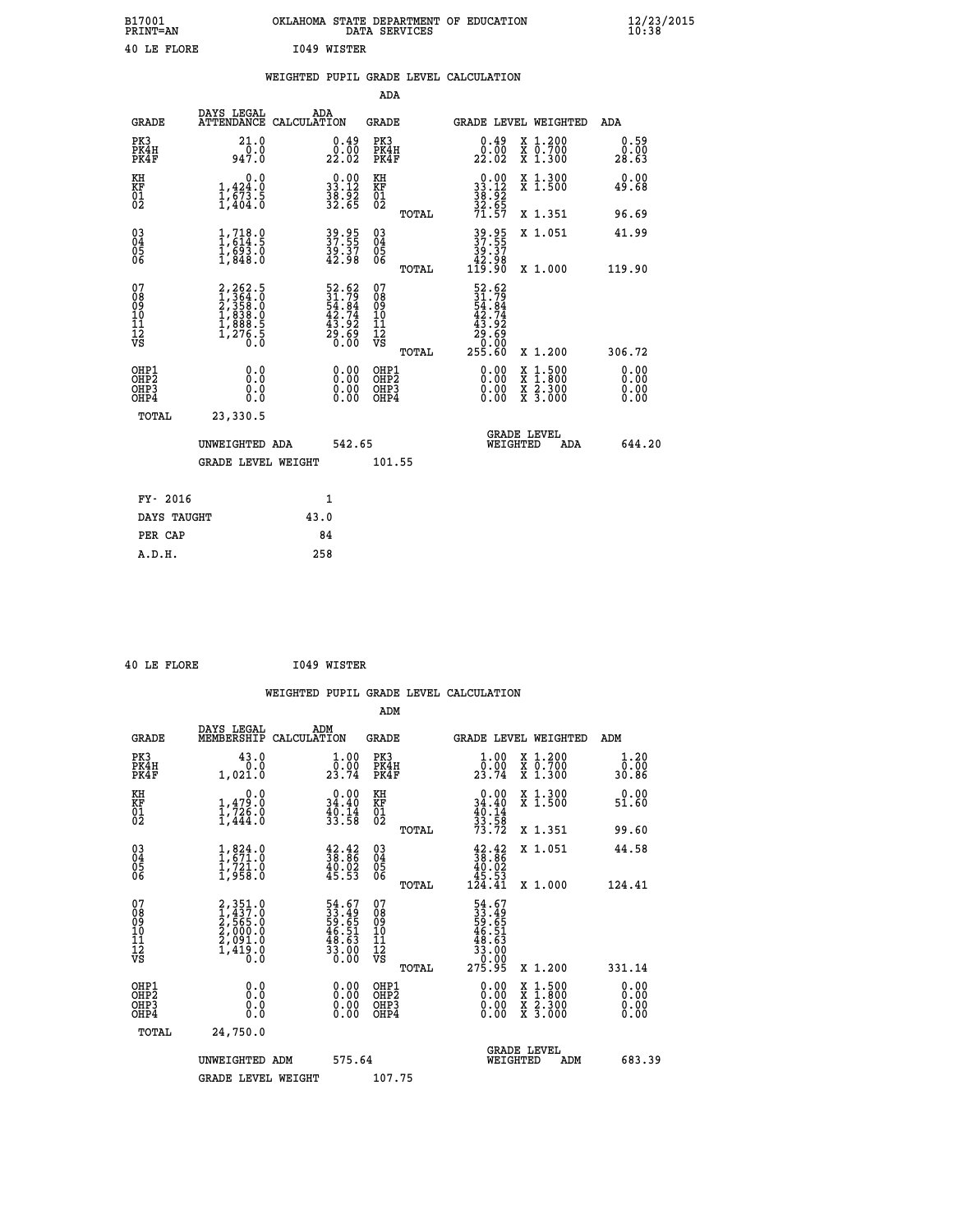| B17001<br>PRINT=AN | OKLAHOMA STATE DEPARTMENT OF EDUCATION<br>DATA SERVICES | $\frac{12}{23}$ /2015 |
|--------------------|---------------------------------------------------------|-----------------------|
| 40 LE FLORE        | 1052 TALIHINA                                           |                       |

|                                                                    |                                                                                     |                                                                          | ADA                                      |       |                                                                                               |                                          |                               |
|--------------------------------------------------------------------|-------------------------------------------------------------------------------------|--------------------------------------------------------------------------|------------------------------------------|-------|-----------------------------------------------------------------------------------------------|------------------------------------------|-------------------------------|
| <b>GRADE</b>                                                       | DAYS LEGAL                                                                          | ADA<br>ATTENDANCE CALCULATION                                            | <b>GRADE</b>                             |       |                                                                                               | GRADE LEVEL WEIGHTED                     | ADA                           |
| PK3<br>PK4H<br>PK4F                                                | 0.0<br>0.0<br>1,250.5                                                               | $\begin{smallmatrix} 0.00\\ 0.00\\ 31.26 \end{smallmatrix}$              | PK3<br>PK4H<br>PK4F                      |       | 0.00<br>ŏ:ŏŏ<br>31:26                                                                         | X 1.200<br>X 0.700<br>X 1.300            | 0.00<br>0.00<br>40.64         |
| KH<br><b>KF</b><br>01<br>02                                        | 0.0<br>1,601:0<br>1,588.5<br>1,382:5                                                | $\begin{smallmatrix} 0.00\\ 40.03\\ 39.71\\ 34.56 \end{smallmatrix}$     | KH<br>KF<br>01<br>02                     |       | 0.00<br>$30.03$<br>$39.71$<br>$34.56$<br>$74.27$                                              | X 1.300<br>X 1.500                       | 0.00<br>60.05                 |
|                                                                    |                                                                                     |                                                                          |                                          | TOTAL |                                                                                               | X 1.351                                  | 100.34                        |
| $\begin{smallmatrix} 03 \\[-4pt] 04 \end{smallmatrix}$<br>Ŏ5<br>06 | $\begin{smallmatrix} 2,247.0\\ 1,136.5\\ 1,212.5\\ 1,554.5 \end{smallmatrix}$       | 56.18<br>28.41<br>30.31<br>38.95                                         | $\substack{03 \\ 04}$<br>Ŏ5<br>06        |       | 56.18<br>28.41<br>30.31<br>38.95<br>37.67                                                     | X 1.051                                  | 59.05                         |
|                                                                    |                                                                                     |                                                                          |                                          | TOTAL |                                                                                               | X 1.000                                  | 97.67                         |
| 07<br>08901112<br>1112<br>VS                                       | $1,409.5$<br>$2,197.5$<br>$1,752.5$<br>$2,448.5$<br>$1,633.0$<br>$1,662.5$<br>$0.0$ | $35.24$<br>$54.94$<br>$43.81$<br>$61.15$<br>$40.83$<br>$41.50$<br>$0.00$ | 07<br>08<br>09<br>11<br>11<br>12<br>VS   |       | $\begin{array}{@{}ll} 35.24 \\ 54.94 \\ 43.81 \\ 61.15 \\ 40.83 \\ 41.50 \end{array}$<br>0.00 |                                          |                               |
|                                                                    |                                                                                     |                                                                          |                                          | TOTAL | 277.47                                                                                        | X 1.200                                  | 332.96                        |
| OHP1<br>OH <sub>P</sub> 2<br>OH <sub>P3</sub><br>OH <sub>P4</sub>  | 0.0<br>395.0                                                                        | $\begin{smallmatrix} 0.00 \ 0.00 \ 0.00 \ 9.88 \end{smallmatrix}$        | OHP1<br>OHP <sub>2</sub><br>OHP3<br>OHP4 |       | 0.00<br>0.00<br>9.88                                                                          | X 1:500<br>X 1:800<br>X 2:300<br>X 3:000 | 0.00<br>0.00<br>0.00<br>29.64 |
| TOTAL                                                              | 23,471.5                                                                            |                                                                          |                                          |       |                                                                                               |                                          |                               |
|                                                                    | UNWEIGHTED ADA                                                                      | 586.76                                                                   |                                          |       |                                                                                               | GRADE LEVEL<br>WEIGHTED<br>ADA           | 720.35                        |
|                                                                    | <b>GRADE LEVEL WEIGHT</b>                                                           |                                                                          | 133.59                                   |       |                                                                                               |                                          |                               |
| FY- 2016                                                           |                                                                                     | $\mathbf{1}$                                                             |                                          |       |                                                                                               |                                          |                               |
| DAYS TAUGHT                                                        |                                                                                     | 40.0                                                                     |                                          |       |                                                                                               |                                          |                               |
| PER CAP                                                            |                                                                                     | 73                                                                       |                                          |       |                                                                                               |                                          |                               |

|  | $10TF$ FT $00F$ |  |
|--|-----------------|--|

 **40 LE FLORE I052 TALIHINA**

|                                          |                                                                                     |                                                                      | ADM                                                 |       |                                                                                        |                                          |                        |
|------------------------------------------|-------------------------------------------------------------------------------------|----------------------------------------------------------------------|-----------------------------------------------------|-------|----------------------------------------------------------------------------------------|------------------------------------------|------------------------|
| <b>GRADE</b>                             | DAYS LEGAL<br>MEMBERSHIP                                                            | ADM<br>CALCULATION                                                   | <b>GRADE</b>                                        |       |                                                                                        | <b>GRADE LEVEL WEIGHTED</b>              | ADM                    |
| PK3<br>PK4H<br>PK4F                      | 0.0<br>ة:ة<br>1,322.0                                                               | $\begin{smallmatrix} 0.00\\ 0.00\\ 33.05 \end{smallmatrix}$          | PK3<br>PK4H<br>PK4F                                 |       | $\begin{smallmatrix} 0.00\\ 0.00\\ 33.05 \end{smallmatrix}$                            | X 1.200<br>X 0.700<br>X 1.300            | 0.00<br>_0.00<br>42.97 |
| KH<br>KF<br>01<br>02                     | 0.0<br>$1,746.0$<br>$1,676.0$<br>$1,457.0$                                          | $\begin{smallmatrix} 0.00\\ 43.65\\ 41.90\\ 36.43 \end{smallmatrix}$ | KH<br>KF<br>01<br>02                                |       | $0.00\n43.65\n41.90\n36.43\n78.33$                                                     | X 1.300<br>X 1.500                       | 0.00<br>65.48          |
|                                          |                                                                                     |                                                                      |                                                     | TOTAL |                                                                                        | X 1.351                                  | 105.82                 |
| 03<br>04<br>05<br>06                     | 2,385.0<br>1,178.0<br>1,261.0<br>1,652.0                                            | $\begin{smallmatrix} 59.63\ 29.45\ 31.53\ 41.40 \end{smallmatrix}$   | $\begin{array}{c} 03 \\ 04 \\ 05 \\ 06 \end{array}$ |       | $\begin{smallmatrix}59.63\29.45\31.53\14.40\102.38\end{smallmatrix}$                   | X 1.051                                  | 62.67                  |
|                                          |                                                                                     |                                                                      |                                                     | TOTAL |                                                                                        | X 1.000                                  | 102.38                 |
| 07<br>08<br>09<br>101<br>112<br>VS       | $1,455.0$<br>$2,286.0$<br>$1,804.0$<br>$2,560.0$<br>$1,664.0$<br>$1,704.0$<br>$0.0$ | 36.38<br>57.15<br>45.10<br>43.93<br>41.60<br>42.53<br>6.00           | 07<br>08<br>09<br>11<br>11<br>12<br>VS              |       | $36.38$<br>$57.150$<br>$45.103$<br>$63.93$<br>$41.60$<br>$42.53$<br>$0.00$<br>$286.69$ |                                          |                        |
|                                          |                                                                                     |                                                                      |                                                     | TOTAL |                                                                                        | X 1.200                                  | 344.03                 |
| OHP1<br>OHP2<br>OH <sub>P3</sub><br>OHP4 | 0.0<br>$0.0$<br>0.0395                                                              | $\begin{smallmatrix} 0.00 \ 0.00 \ 0.00 \ 9.88 \end{smallmatrix}$    | OHP1<br>OHP2<br>OHP <sub>3</sub>                    |       | $\begin{smallmatrix} 0.00\\ 0.00\\ 0.00\\ 9.88 \end{smallmatrix}$                      | X 1:500<br>X 1:800<br>X 2:300<br>X 3:000 | 0.00<br>0.00<br>29.64  |
| TOTAL                                    | 24,545.0                                                                            |                                                                      |                                                     |       |                                                                                        |                                          |                        |
|                                          | UNWEIGHTED ADM                                                                      | 613.61                                                               |                                                     |       | WEIGHTED                                                                               | <b>GRADE LEVEL</b><br>ADM                | 752.99                 |
|                                          | <b>GRADE LEVEL WEIGHT</b>                                                           |                                                                      | 139.38                                              |       |                                                                                        |                                          |                        |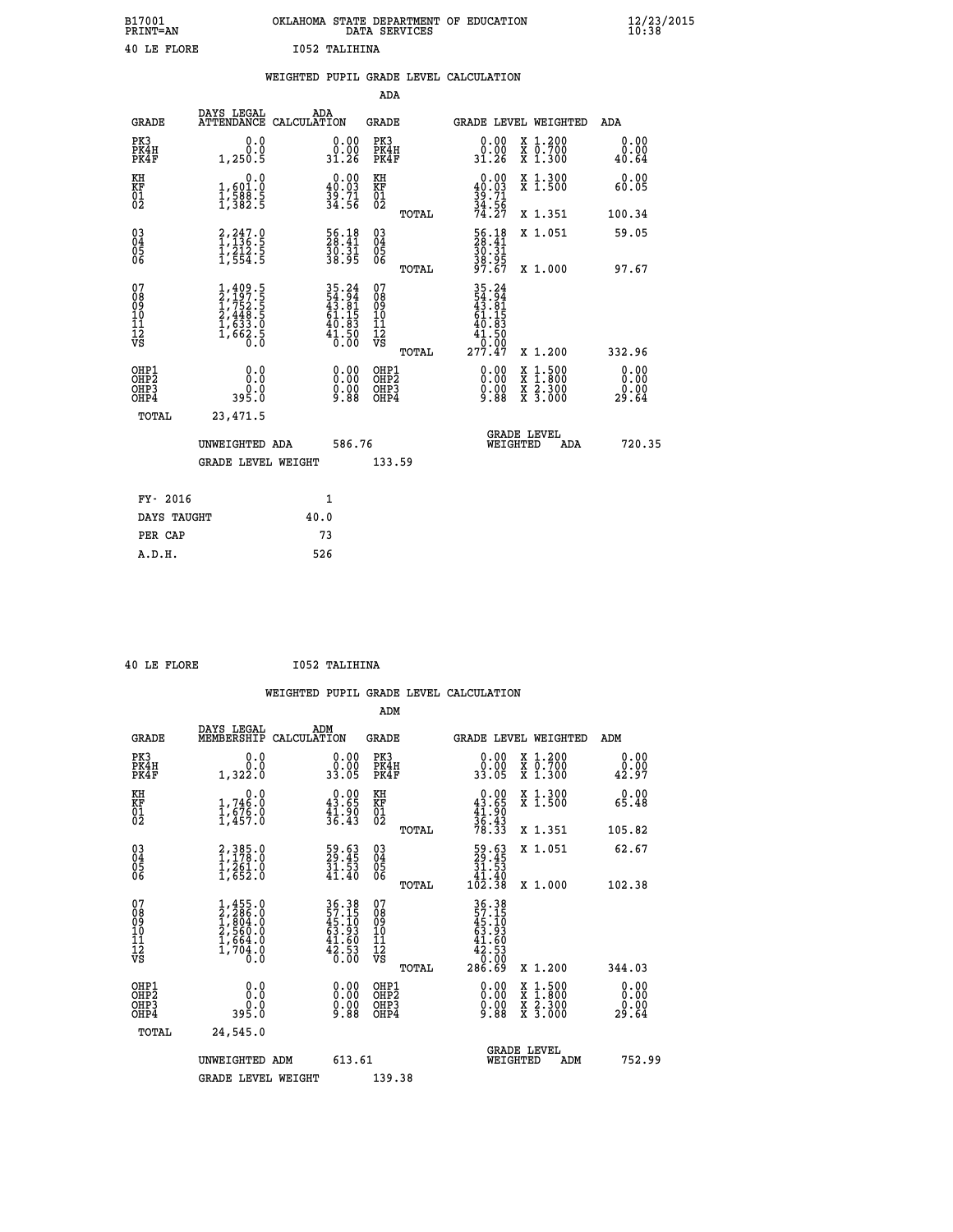| B17001<br><b>PRINT=AN</b> | OKLAHOMA STATE DEPARTMENT OF EDUCATION<br>DATA SERVICES | $\frac{12}{23}$ /2015 |
|---------------------------|---------------------------------------------------------|-----------------------|
| 40 LE FLORE               | 1062 WHITESBORO                                         |                       |

|                                           |                                                                                                                                                                              |      |                                                                                                 |                                           |       | WEIGHTED PUPIL GRADE LEVEL CALCULATION                                          |                                                                                                                                              |                              |
|-------------------------------------------|------------------------------------------------------------------------------------------------------------------------------------------------------------------------------|------|-------------------------------------------------------------------------------------------------|-------------------------------------------|-------|---------------------------------------------------------------------------------|----------------------------------------------------------------------------------------------------------------------------------------------|------------------------------|
|                                           |                                                                                                                                                                              |      |                                                                                                 | ADA                                       |       |                                                                                 |                                                                                                                                              |                              |
| <b>GRADE</b>                              | DAYS LEGAL<br>ATTENDANCE CALCULATION                                                                                                                                         |      | ADA                                                                                             | GRADE                                     |       | GRADE LEVEL WEIGHTED                                                            |                                                                                                                                              | ADA                          |
| PK3<br>PK4H<br>PK4F                       | 112.0<br>$\frac{1}{267.0}$                                                                                                                                                   |      | 2.87<br>$\overline{0}$ .00<br>6.85                                                              | PK3<br>PK4H<br>PK4F                       |       | 2.87<br>$\frac{0}{6}$ .00                                                       | X 1.200<br>X 0.700<br>X 1.300                                                                                                                | 3.44<br>0.00<br>8.91         |
| KH<br>KF<br>01<br>02                      | 0.0<br>488.5<br>720.0<br>489.0                                                                                                                                               |      | $\begin{smallmatrix} 0.00\\ 12.53\\ 18.46\\ 12.54 \end{smallmatrix}$                            | KH<br>KF<br>01<br>02                      |       | $0.00$<br>12.53<br>$\frac{18.46}{12.54}$                                        | X 1.300<br>X 1.500                                                                                                                           | 0.00<br>18.80                |
|                                           |                                                                                                                                                                              |      |                                                                                                 |                                           | TOTAL | 31.00                                                                           | X 1.351                                                                                                                                      | 41.88                        |
| 03<br>04<br>05<br>06                      | 532.0<br>613.0<br>542.0<br>661.0                                                                                                                                             |      | 13.92<br>$\frac{13.90}{16.95}$                                                                  | $\substack{03 \\ 04}$<br>0500             |       | $13.72$<br>$15.72$<br>$13.90$<br>$16.95$<br>$46.57$                             | X 1.051                                                                                                                                      | 14.34                        |
|                                           |                                                                                                                                                                              |      |                                                                                                 |                                           | TOTAL |                                                                                 | X 1.000                                                                                                                                      | 46.57                        |
| 07<br>08<br>09<br>11<br>11<br>12<br>VS    | $\begin{smallmatrix} 6 & 0 & 5 & 0 \\ 4 & 2 & 2 & 0 \\ 8 & 6 & 6 & 5 \\ 3 & 1 & 8 & 0 \\ 3 & 1 & 8 & 0 \\ 3 & 2 & 5 & 0 \\ 4 & 5 & 8 & 0 \\ 0 & 0 & 0 & 0 \end{smallmatrix}$ |      | $\begin{smallmatrix} 15.51 \\ 10.82 \\ 22.73 \\ 8.15 \\ 8.33 \\ 1.74 \\ 0.00 \end{smallmatrix}$ | 07<br>08<br>09<br>11<br>11<br>12<br>VS    |       | 15.51<br>$10.82$<br>$22.73$<br>$8.15$<br>$8.33$<br>$11.74$<br>$0.00$<br>$77.28$ |                                                                                                                                              |                              |
|                                           |                                                                                                                                                                              |      |                                                                                                 |                                           | TOTAL |                                                                                 | X 1.200                                                                                                                                      | 92.74                        |
| OHP1<br>OH <sub>P</sub> 2<br>OHP3<br>OHP4 | 0.0<br>Ō.Ō<br>0.0<br>Ō.Ō                                                                                                                                                     |      | $0.00$<br>$0.00$<br>0.00                                                                        | OHP1<br>OH <sub>P</sub> 2<br>OHP3<br>OHP4 |       | 0.00<br>0.00<br>0.00                                                            | $\begin{smallmatrix} \mathtt{X} & 1\cdot500 \\ \mathtt{X} & 1\cdot800 \\ \mathtt{X} & 2\cdot300 \\ \mathtt{X} & 3\cdot000 \end{smallmatrix}$ | 0.00<br>0.00<br>0.00<br>0.00 |
| <b>TOTAL</b>                              | 7,439.0                                                                                                                                                                      |      |                                                                                                 |                                           |       |                                                                                 |                                                                                                                                              |                              |
|                                           | UNWEIGHTED ADA                                                                                                                                                               |      | 190.74                                                                                          |                                           |       | WEIGHTED                                                                        | <b>GRADE LEVEL</b><br>ADA                                                                                                                    | 226.68                       |
|                                           | <b>GRADE LEVEL WEIGHT</b>                                                                                                                                                    |      |                                                                                                 |                                           | 35.94 |                                                                                 |                                                                                                                                              |                              |
| FY- 2016                                  |                                                                                                                                                                              |      | 1                                                                                               |                                           |       |                                                                                 |                                                                                                                                              |                              |
| DAYS TAUGHT                               |                                                                                                                                                                              | 39.0 |                                                                                                 |                                           |       |                                                                                 |                                                                                                                                              |                              |
| PER CAP                                   |                                                                                                                                                                              |      | 128                                                                                             |                                           |       |                                                                                 |                                                                                                                                              |                              |

|  | 40 LE FLORE |  |
|--|-------------|--|

 **40 LE FLORE I062 WHITESBORO**

| <b>GRADE</b>                                         | DAYS LEGAL<br>MEMBERSHIP                                                                    | ADM<br>CALCULATION                                                                                                     | <b>GRADE</b>                                        |       |                                                                                                                                                      |          | GRADE LEVEL WEIGHTED                     | ADM                          |
|------------------------------------------------------|---------------------------------------------------------------------------------------------|------------------------------------------------------------------------------------------------------------------------|-----------------------------------------------------|-------|------------------------------------------------------------------------------------------------------------------------------------------------------|----------|------------------------------------------|------------------------------|
| PK3<br>PK4H<br>PK4F                                  | 112.0<br>294.0                                                                              | $\begin{smallmatrix} 2.87\ 0.00\ 7.54 \end{smallmatrix}$                                                               | PK3<br>PK4H<br>PK4F                                 |       | $\begin{smallmatrix} 2.87\ 0.00\ 7.54 \end{smallmatrix}$                                                                                             |          | X 1.200<br>X 0.700<br>X 1.300            | 3.44<br>$0.00$<br>9.80       |
| KH<br>KF<br>01<br>02                                 | $\begin{smallmatrix} 0.0\\516.0\\766.0\\499.0\end{smallmatrix}$                             | $\begin{smallmatrix} 0.00\\ 13.23\\ 19.64\\ 12.79 \end{smallmatrix}$                                                   | KH<br>KF<br>01<br>02                                |       | $0.00\n13.23\n19.64\n12.79\n32.43$                                                                                                                   |          | X 1.300<br>X 1.500                       | 0.00<br>19.85                |
|                                                      |                                                                                             |                                                                                                                        |                                                     | TOTAL |                                                                                                                                                      |          | X 1.351                                  | 43.81                        |
| $\begin{matrix} 03 \\ 04 \\ 05 \\ 06 \end{matrix}$   | 547.0<br>624.0<br>557.0<br>688.0                                                            | $14.03$<br>$16.00$<br>$14.28$<br>$17.64$                                                                               | $\begin{array}{c} 03 \\ 04 \\ 05 \\ 06 \end{array}$ |       | $\frac{14}{16}$ : 03<br>14.28                                                                                                                        |          | X 1.051                                  | 14.75                        |
|                                                      |                                                                                             |                                                                                                                        |                                                     | TOTAL | $\frac{17.54}{47.92}$                                                                                                                                |          | X 1.000                                  | 47.92                        |
| 07<br>08<br>09<br>11<br>11<br>12<br>VS               | $\begin{smallmatrix} 626.0\\ 449.0\\ 934.0\\ 335.0\\ 390.0\\ 468.0\\ 0.0 \end{smallmatrix}$ | $\begin{array}{r} 16.05 \\[-4pt] 11.51 \\[-4pt] 23.95 \\[-4pt] 8.59 \\[-4pt] 10.00 \\[-4pt] 12.00 \end{array}$<br>0.00 | 07<br>08<br>09<br>11<br>11<br>12<br>VS              | TOTAL | $\begin{smallmatrix} 16 & 0 & 5 \\ 11 & 5 & 1 \\ 23 & 9 & 5 \\ 8 & 5 & 9 \\ 10 & 0 & 0 \\ 12 & 0 & 0 \\ 0 & 0 & 0 \\ 8 & 1 & 0 \\ \end{smallmatrix}$ |          | X 1.200                                  | 98.52                        |
| OHP1<br>OHP <sub>2</sub><br>OH <sub>P3</sub><br>OHP4 | 0.0<br>Ō.Ō<br>Ŏ.Ŏ                                                                           |                                                                                                                        | OHP1<br>OHP <sub>2</sub><br>OHP3<br>OHP4            |       |                                                                                                                                                      |          | X 1:500<br>X 1:800<br>X 2:300<br>X 3:000 | 0.00<br>0.00<br>0.00<br>0.00 |
| TOTAL                                                | 7,805.0                                                                                     |                                                                                                                        |                                                     |       |                                                                                                                                                      |          |                                          |                              |
|                                                      | UNWEIGHTED ADM                                                                              |                                                                                                                        | 200.12                                              |       |                                                                                                                                                      | WEIGHTED | <b>GRADE LEVEL</b><br>ADM                | 238.09                       |
|                                                      | <b>GRADE LEVEL WEIGHT</b>                                                                   |                                                                                                                        | 37.97                                               |       |                                                                                                                                                      |          |                                          |                              |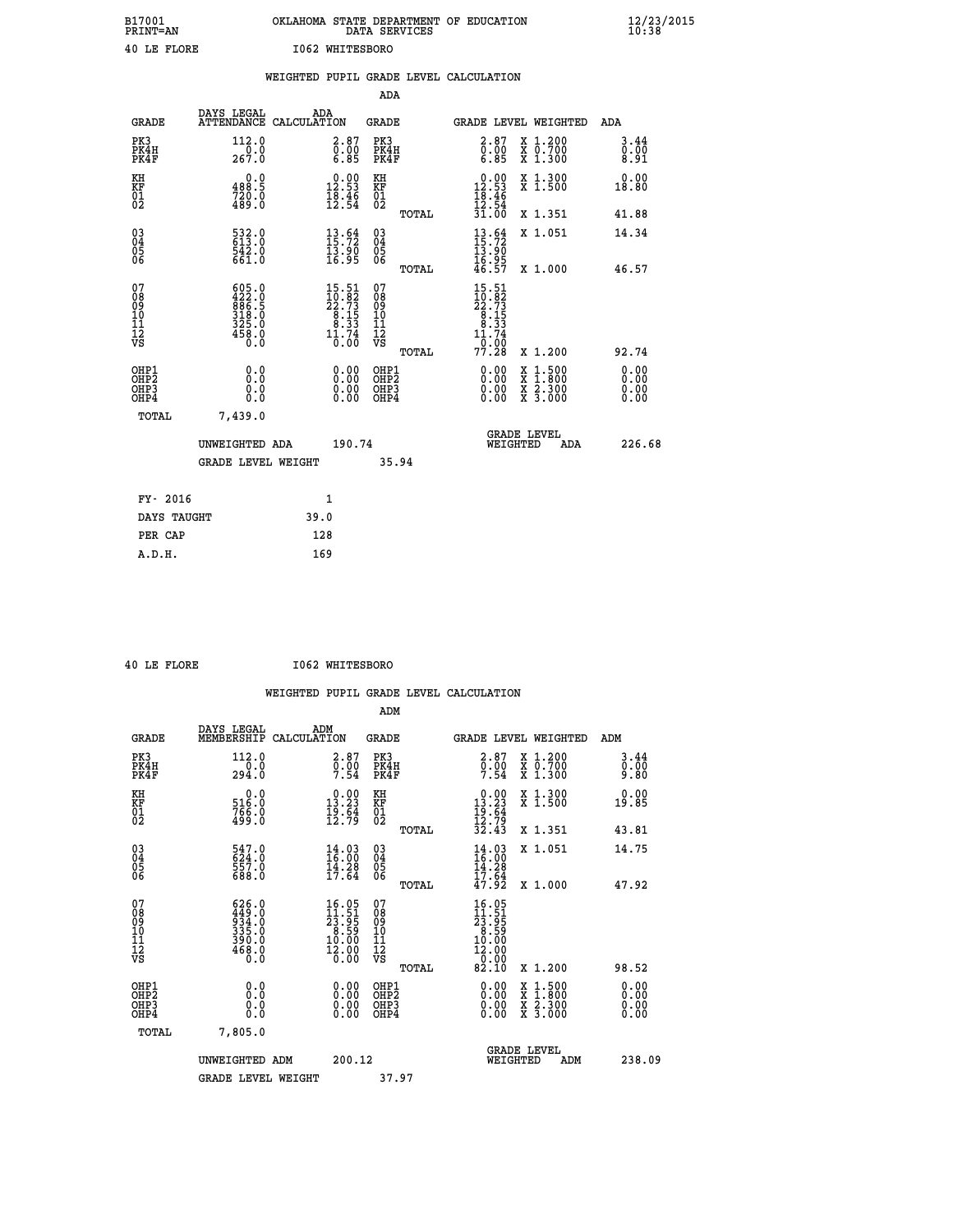| B17001<br>PRINT=AN | <b>OKLAHOMA</b><br>STATE DEPARTMENT OF EDUCATION<br>SERVICES<br>DATA | $\frac{12}{23}$ /2015 |
|--------------------|----------------------------------------------------------------------|-----------------------|
| 40 LE FLORE        | I067<br><b>HOWE</b>                                                  |                       |

| DAYS LEGAL                                                                        | ADA                                                                                         |                                                                                       |                                                                                                                                                                                                                                                                                                                                                        |                                                                                                                                                                                                                                                                                |                                                                                                 | ADA                                                                                                                                                                                                                                              |
|-----------------------------------------------------------------------------------|---------------------------------------------------------------------------------------------|---------------------------------------------------------------------------------------|--------------------------------------------------------------------------------------------------------------------------------------------------------------------------------------------------------------------------------------------------------------------------------------------------------------------------------------------------------|--------------------------------------------------------------------------------------------------------------------------------------------------------------------------------------------------------------------------------------------------------------------------------|-------------------------------------------------------------------------------------------------|--------------------------------------------------------------------------------------------------------------------------------------------------------------------------------------------------------------------------------------------------|
| 39.0<br>0.0<br>1,333.0                                                            |                                                                                             | PK3                                                                                   |                                                                                                                                                                                                                                                                                                                                                        | 1.08<br>ō:ŏŏ<br>37:03                                                                                                                                                                                                                                                          | X 1.200<br>X 0.700<br>X 1.300                                                                   | 1.30<br>0.00<br>48.14                                                                                                                                                                                                                            |
| 0.0<br>1,393.0                                                                    |                                                                                             | KH                                                                                    |                                                                                                                                                                                                                                                                                                                                                        |                                                                                                                                                                                                                                                                                | X 1.300<br>X 1.500                                                                              | 0.00<br>58.04                                                                                                                                                                                                                                    |
|                                                                                   |                                                                                             |                                                                                       | TOTAL                                                                                                                                                                                                                                                                                                                                                  |                                                                                                                                                                                                                                                                                | X 1.351                                                                                         | 124.49                                                                                                                                                                                                                                           |
|                                                                                   |                                                                                             | $^{03}_{04}$                                                                          |                                                                                                                                                                                                                                                                                                                                                        | $\frac{41}{10}$ : 18<br>35.63                                                                                                                                                                                                                                                  | X 1.051                                                                                         | 43.28                                                                                                                                                                                                                                            |
|                                                                                   |                                                                                             |                                                                                       | TOTAL                                                                                                                                                                                                                                                                                                                                                  |                                                                                                                                                                                                                                                                                | X 1.000                                                                                         | 106.62                                                                                                                                                                                                                                           |
| $1,478.0$<br>$1,041.0$<br>$1,867.5$<br>$1,766.5$<br>$1,391.5$<br>$1,480.5$<br>0.0 |                                                                                             | 078<br>089<br>0011<br>11<br>11<br>12<br>VS                                            | TOTAL                                                                                                                                                                                                                                                                                                                                                  | $41.06$<br>$28.92$<br>$51.88$<br>$49.07$<br>$38.65$<br>$41.13$<br>0.00<br>250.71                                                                                                                                                                                               | X 1.200                                                                                         | 300.85                                                                                                                                                                                                                                           |
| 0.0<br>0.0<br>0.0                                                                 |                                                                                             |                                                                                       |                                                                                                                                                                                                                                                                                                                                                        | $\begin{smallmatrix} 0.00 & 0.00 & 0.00 & 0.00 & 0.00 & 0.00 & 0.00 & 0.00 & 0.00 & 0.00 & 0.00 & 0.00 & 0.00 & 0.00 & 0.00 & 0.00 & 0.00 & 0.00 & 0.00 & 0.00 & 0.00 & 0.00 & 0.00 & 0.00 & 0.00 & 0.00 & 0.00 & 0.00 & 0.00 & 0.00 & 0.00 & 0.00 & 0.00 & 0.00 & 0.00 & 0.0$ |                                                                                                 | 0.00<br>0.00<br>0.00                                                                                                                                                                                                                             |
| 20,428.0                                                                          |                                                                                             |                                                                                       |                                                                                                                                                                                                                                                                                                                                                        |                                                                                                                                                                                                                                                                                |                                                                                                 |                                                                                                                                                                                                                                                  |
|                                                                                   |                                                                                             |                                                                                       |                                                                                                                                                                                                                                                                                                                                                        |                                                                                                                                                                                                                                                                                | ADA                                                                                             | 682.72                                                                                                                                                                                                                                           |
|                                                                                   |                                                                                             |                                                                                       |                                                                                                                                                                                                                                                                                                                                                        |                                                                                                                                                                                                                                                                                |                                                                                                 |                                                                                                                                                                                                                                                  |
|                                                                                   |                                                                                             |                                                                                       |                                                                                                                                                                                                                                                                                                                                                        |                                                                                                                                                                                                                                                                                |                                                                                                 |                                                                                                                                                                                                                                                  |
| DAYS TAUGHT                                                                       | 36.0                                                                                        |                                                                                       |                                                                                                                                                                                                                                                                                                                                                        |                                                                                                                                                                                                                                                                                |                                                                                                 |                                                                                                                                                                                                                                                  |
|                                                                                   | 33                                                                                          |                                                                                       |                                                                                                                                                                                                                                                                                                                                                        |                                                                                                                                                                                                                                                                                |                                                                                                 |                                                                                                                                                                                                                                                  |
|                                                                                   | $\frac{1}{2}, \frac{8}{5} \frac{0}{16}$<br>$1,482.5$<br>$1,445.0$<br>$1,282.5$<br>$1,110.5$ | ATTENDANCE CALCULATION<br>UNWEIGHTED ADA<br><b>GRADE LEVEL WEIGHT</b><br>$\mathbf{1}$ | $\begin{smallmatrix} 1.08\\ 0.00\\ 37.03 \end{smallmatrix}$<br>$38.00$<br>38.69<br>KF<br>01<br>02<br>$\frac{50.04}{42.11}$<br>$41.18$<br>$40.14$<br>$35.63$<br>$30.85$<br>0500<br>$\begin{smallmatrix} 41.06\\28.92\\51.88\\49.07\\38.65\\41.13\\6.00\end{smallmatrix}$<br>$\begin{smallmatrix} 0.00 \ 0.00 \ 0.00 \ 0.00 \end{smallmatrix}$<br>567.46 | ADA<br>GRADE<br>PK4H<br>PK4F<br>OHP1<br>OHP2<br>OHP3<br>OHP4<br>115.26                                                                                                                                                                                                         | $\begin{smallmatrix} 0.00\\ 38.69\\ 50.04\\ 42.11\\ 92.15 \end{smallmatrix}$<br>85.0E<br>106.62 | WEIGHTED PUPIL GRADE LEVEL CALCULATION<br>GRADE LEVEL WEIGHTED<br>$\begin{smallmatrix} \mathtt{X} & 1\cdot500 \\ \mathtt{X} & 1\cdot800 \\ \mathtt{X} & 2\cdot300 \\ \mathtt{X} & 3\cdot000 \end{smallmatrix}$<br><b>GRADE LEVEL</b><br>WEIGHTED |

 **40 LE FLORE I067 HOWE**

|                                                      |                                                                                     |                                                                                              |                                                     | WEIGHTED PUPIL GRADE LEVEL CALCULATION                                                                                                                                                                                                                                                                                     |                              |
|------------------------------------------------------|-------------------------------------------------------------------------------------|----------------------------------------------------------------------------------------------|-----------------------------------------------------|----------------------------------------------------------------------------------------------------------------------------------------------------------------------------------------------------------------------------------------------------------------------------------------------------------------------------|------------------------------|
|                                                      |                                                                                     |                                                                                              | ADM                                                 |                                                                                                                                                                                                                                                                                                                            |                              |
| <b>GRADE</b>                                         | DAYS LEGAL<br>MEMBERSHIP<br>CALCULATION                                             | ADM                                                                                          | <b>GRADE</b>                                        | <b>GRADE LEVEL WEIGHTED</b>                                                                                                                                                                                                                                                                                                | ADM                          |
| PK3<br>PK4H<br>PK4F                                  | 39.0<br>0.0<br>1,406.0                                                              | $\begin{smallmatrix} 1.08 \\ 0.00 \\ 39.06 \end{smallmatrix}$                                | PK3<br>PK4H<br>PK4F                                 | $\begin{smallmatrix} 1.08 \\ 0.00 \\ 39.06 \end{smallmatrix}$<br>X 1.200<br>X 0.700<br>X 1.300                                                                                                                                                                                                                             | 1.30<br>0.00<br>50.78        |
| KH<br>KF<br>01<br>02                                 | 0.0<br>$1,441.0$<br>$1,863.0$<br>$1,566.0$                                          | $\begin{smallmatrix} 0.00\\ 40.03\\ 51.75\\ 43.50 \end{smallmatrix}$                         | KH<br>KF<br>01<br>02                                | 0.00<br>X 1.300<br>X 1.500<br>$40.03$<br>$51.75$<br>$43.50$<br>$95.25$                                                                                                                                                                                                                                                     | 0.00<br>60.05                |
|                                                      |                                                                                     |                                                                                              | TOTAL                                               | X 1.351                                                                                                                                                                                                                                                                                                                    | 128.68                       |
| $\begin{matrix} 03 \\ 04 \\ 05 \\ 06 \end{matrix}$   | $1, 529.0$<br>$1, 473.0$<br>$1, 323.0$<br>$1, 149.0$                                | 42.47<br>40.92<br>36.75<br>31.92                                                             | $\begin{array}{c} 03 \\ 04 \\ 05 \\ 06 \end{array}$ | X 1.051<br>$\begin{smallmatrix} 42.47\\ 40.92\\ 36.75\\ 31.92\\ 109.59 \end{smallmatrix}$                                                                                                                                                                                                                                  | 44.64                        |
|                                                      |                                                                                     |                                                                                              | TOTAL                                               | X 1.000                                                                                                                                                                                                                                                                                                                    | 109.59                       |
| 07<br>08<br>09<br>101<br>112<br>VS                   | $1,525.0$<br>$1,992.0$<br>$1,957.0$<br>$1,847.0$<br>$1,520.0$<br>$1,562.0$<br>$0.0$ | $\begin{smallmatrix} 42.36\\ 30.33\\ 54.36\\ 51.31\\ 42.22\\ 43.39\\ 0.00 \end{smallmatrix}$ | 07<br>08<br>09<br>11<br>11<br>12<br>VS              | $\begin{smallmatrix} 42.36\\ 30.33\\ 4.33\\ 54.36\\ 51.31\\ 42.22\\ 43.39\\ 0.000\\ 263.97 \end{smallmatrix}$                                                                                                                                                                                                              |                              |
|                                                      |                                                                                     |                                                                                              | TOTAL                                               | X 1.200                                                                                                                                                                                                                                                                                                                    | 316.76                       |
| OHP1<br>OHP2<br>OH <sub>P3</sub><br>OH <sub>P4</sub> | 0.0<br>0.000                                                                        | 0.00<br>$\begin{smallmatrix} 0.00 \ 0.00 \end{smallmatrix}$                                  | OHP1<br>OH <sub>P</sub> 2<br>OHP3<br>OHP4           | $\begin{smallmatrix} 0.00 & 0.00 & 0.00 & 0.00 & 0.00 & 0.00 & 0.00 & 0.00 & 0.00 & 0.00 & 0.00 & 0.00 & 0.00 & 0.00 & 0.00 & 0.00 & 0.00 & 0.00 & 0.00 & 0.00 & 0.00 & 0.00 & 0.00 & 0.00 & 0.00 & 0.00 & 0.00 & 0.00 & 0.00 & 0.00 & 0.00 & 0.00 & 0.00 & 0.00 & 0.00 & 0.0$<br>X 1:500<br>X 1:800<br>X 2:300<br>X 3:000 | 0.00<br>0.00<br>0.00<br>0.00 |
| TOTAL                                                | 21,292.0                                                                            |                                                                                              |                                                     |                                                                                                                                                                                                                                                                                                                            |                              |
|                                                      | UNWEIGHTED ADM                                                                      | 591.45                                                                                       |                                                     | <b>GRADE LEVEL</b><br>WEIGHTED<br>ADM                                                                                                                                                                                                                                                                                      | 711.80                       |
|                                                      | <b>GRADE LEVEL WEIGHT</b>                                                           |                                                                                              | 120.35                                              |                                                                                                                                                                                                                                                                                                                            |                              |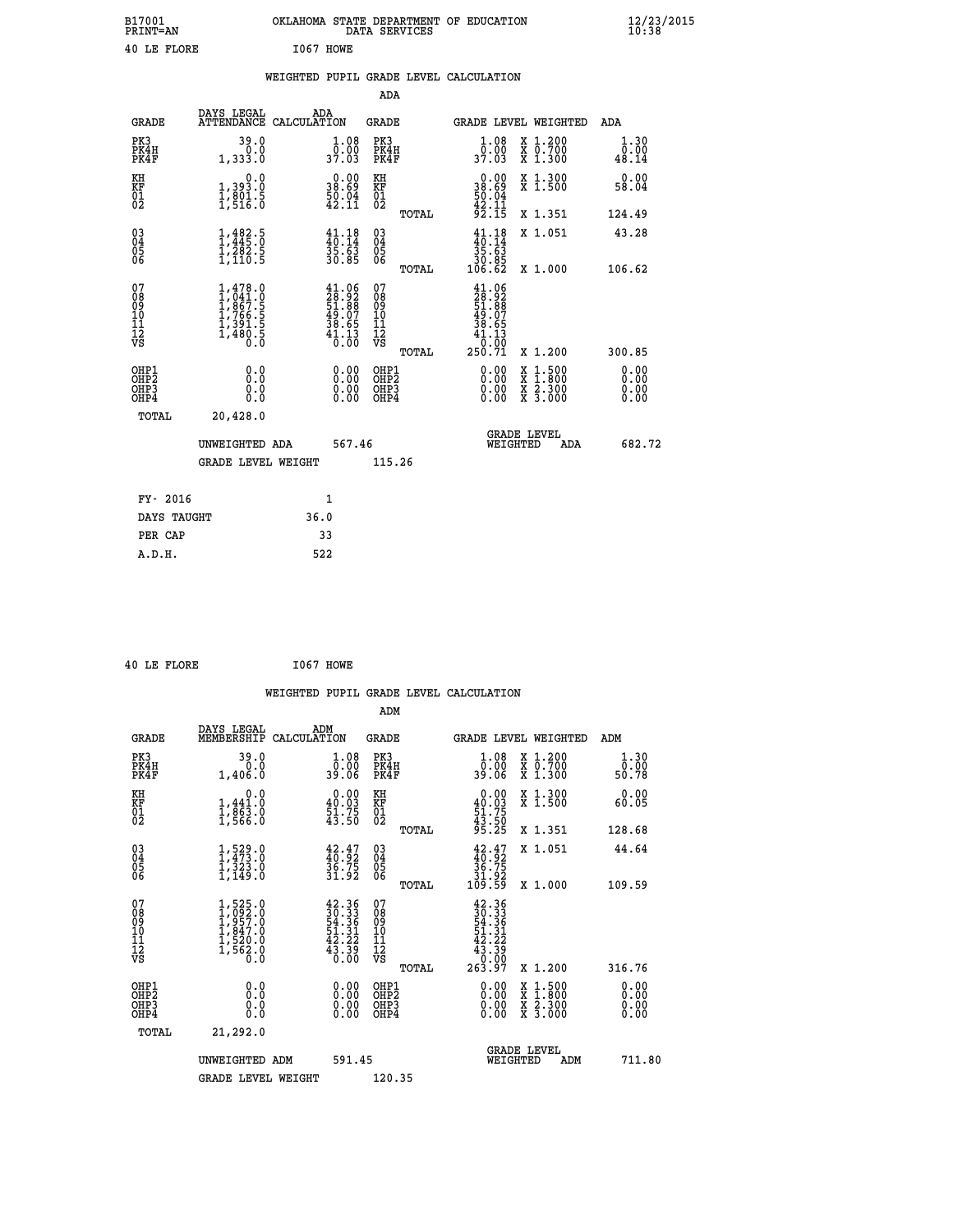| B17001<br>PRINT=AN | OKLAHOMA STATE DEPARTMENT OF EDUCATION<br>DATA SERVICES | $\frac{12}{23}$ /2015 |
|--------------------|---------------------------------------------------------|-----------------------|
| 40 LE FLORE        | 1091 ARKOMA                                             |                       |

|                                        |                                                                                                                       | WEIGHTED PUPIL GRADE LEVEL CALCULATION                                                                                                     |                                        |       |                                                                                                                                              |                                                                                                           |                              |
|----------------------------------------|-----------------------------------------------------------------------------------------------------------------------|--------------------------------------------------------------------------------------------------------------------------------------------|----------------------------------------|-------|----------------------------------------------------------------------------------------------------------------------------------------------|-----------------------------------------------------------------------------------------------------------|------------------------------|
|                                        |                                                                                                                       |                                                                                                                                            | <b>ADA</b>                             |       |                                                                                                                                              |                                                                                                           |                              |
| <b>GRADE</b>                           |                                                                                                                       | DAYS LEGAL ADA ATTENDANCE CALCULATION                                                                                                      | <b>GRADE</b>                           |       |                                                                                                                                              | GRADE LEVEL WEIGHTED                                                                                      | ADA                          |
| PK3<br>PK4H<br>PK4F                    | 300.0<br>$6.0$<br>684.5                                                                                               | $\begin{smallmatrix} 6.82\ 0.00\ 15.56 \end{smallmatrix}$                                                                                  | PK3<br>PK4H<br>PK4F                    |       | 6.82<br>$\frac{0.00}{15.56}$                                                                                                                 | X 1.200<br>X 0.700<br>X 1.300                                                                             | 8.18<br>0.00<br>20.23        |
| KH<br>KF<br>01<br>02                   | 0.0<br>1,162:0<br>1,358:5<br>1,534:5                                                                                  | $\begin{smallmatrix} 0.00\\ 26.41\\ 30.88\\ 34.88 \end{smallmatrix}$                                                                       | KH<br>KF<br>01<br>02                   |       | $\begin{smallmatrix} 0.00\\ 26.41\\ 30.88\\ 34.88\\ 65.76 \end{smallmatrix}$                                                                 | X 1.300<br>X 1.500                                                                                        | 0.00<br>39.62                |
|                                        |                                                                                                                       |                                                                                                                                            |                                        | TOTAL |                                                                                                                                              | X 1.351                                                                                                   | 88.84                        |
| $^{03}_{04}$<br>05<br>06               | 1,341.0<br>$\frac{1}{1}$ , $\frac{1}{0}$ , $\frac{3}{5}$ , $\frac{3}{5}$                                              | $\begin{smallmatrix} 30.48\\ 20.73\\ 27.33\\ 24.40 \end{smallmatrix}$                                                                      | 03<br>04<br>05<br>06                   |       | $30.48$<br>$20.73$<br>$27.33$<br>$24.40$<br>$72.46$                                                                                          | X 1.051                                                                                                   | 32.03                        |
|                                        |                                                                                                                       |                                                                                                                                            |                                        | TOTAL |                                                                                                                                              | X 1.000                                                                                                   | 72.46                        |
| 07<br>08<br>09<br>11<br>11<br>12<br>VS | $1,414.0$<br>861.0<br>$1, \frac{541}{854}. \frac{0}{5}$<br>$1, \frac{178}{067}. \frac{5}{0}$<br>$1, 067. \frac{0}{0}$ | $\begin{array}{r} 32\cdot 14 \\ 19\cdot 57 \\ 35\cdot 02 \\ 19\cdot 42 \\ 26\cdot 78 \\ 24\cdot 25 \\ 24\cdot 25 \\ 0\cdot 00 \end{array}$ | 07<br>08<br>09<br>11<br>11<br>12<br>VS | TOTAL | $\begin{array}{r} 32\cdot 14 \\ 19\cdot 57 \\ 35\cdot 02 \\ 19\cdot 42 \\ 26\cdot 78 \\ 24\cdot 25 \\ 26\cdot 00 \\ 157\cdot 18 \end{array}$ | X 1.200                                                                                                   | 188.62                       |
| OHP1<br>OHP2<br>OHP3<br>OHP4           | 0.0<br>0.0<br>0.0                                                                                                     | 0.0000<br>$\begin{smallmatrix} 0.00 \ 0.00 \end{smallmatrix}$                                                                              | OHP1<br>OHP2<br>OHP3<br>OHP4           |       | 0.00<br>0.00<br>0.00                                                                                                                         | 1:500<br>$\begin{smallmatrix} x & 1 & 500 \\ x & 1 & 800 \\ x & 2 & 300 \\ x & 3 & 000 \end{smallmatrix}$ | 0.00<br>0.00<br>0.00<br>0.00 |
| <b>TOTAL</b>                           | 16,468.5                                                                                                              |                                                                                                                                            |                                        |       |                                                                                                                                              |                                                                                                           |                              |
|                                        | UNWEIGHTED ADA                                                                                                        | 374.67                                                                                                                                     |                                        |       | WEIGHTED                                                                                                                                     | <b>GRADE LEVEL</b><br>ADA                                                                                 | 449.98                       |
|                                        | GRADE LEVEL WEIGHT                                                                                                    |                                                                                                                                            | 75.31                                  |       |                                                                                                                                              |                                                                                                           |                              |
| FY- 2016                               |                                                                                                                       | 1                                                                                                                                          |                                        |       |                                                                                                                                              |                                                                                                           |                              |
| DAYS TAUGHT                            |                                                                                                                       | 44.0                                                                                                                                       |                                        |       |                                                                                                                                              |                                                                                                           |                              |
| PER CAP                                |                                                                                                                       | 84                                                                                                                                         |                                        |       |                                                                                                                                              |                                                                                                           |                              |

 **40 LE FLORE I091 ARKOMA**

 **A.D.H. 8**

 **ADM**

| <b>GRADE</b>                 | DAYS LEGAL<br>MEMBERSHIP                                                                                    | ADM<br>CALCULATION                                                    | <b>GRADE</b>                                       |       |                                                                                                         | GRADE LEVEL WEIGHTED                     | ADM                  |  |
|------------------------------|-------------------------------------------------------------------------------------------------------------|-----------------------------------------------------------------------|----------------------------------------------------|-------|---------------------------------------------------------------------------------------------------------|------------------------------------------|----------------------|--|
| PK3<br>PK4H<br>PK4F          | 300.0<br>749.0                                                                                              | $\begin{smallmatrix} 6.82\ 0.00\ 17.02 \end{smallmatrix}$             | PK3<br>PK4H<br>PK4F                                |       | 6.82<br>$\begin{smallmatrix}0.00\\17.02\end{smallmatrix}$                                               | X 1.200<br>X 0.700<br>X 1.300            | 8.18<br>22.13        |  |
| KH<br>KF<br>01<br>02         | 0.0<br>$1,254.0$<br>$1,414.0$<br>$1,573.0$                                                                  | $\begin{smallmatrix} 0.00\\ 28.50\\ 32.14\\ 35.75 \end{smallmatrix}$  | KH<br>KF<br>01<br>02                               |       | $\begin{smallmatrix} 0.00\\ 28.50\\ 32.14\\ 35.75\\ 67.89 \end{smallmatrix}$                            | X 1.300<br>X 1.500                       | 0.00<br>42.75        |  |
|                              |                                                                                                             |                                                                       |                                                    | TOTAL |                                                                                                         | X 1.351                                  | 91.72                |  |
| 03<br>04<br>05<br>06         | $1,393.0$<br>$1,222.0$<br>$1,691.0$                                                                         | $\begin{smallmatrix} 31.66\\ 21.27\\ 27.95\\ 24.98 \end{smallmatrix}$ | $\begin{matrix} 03 \\ 04 \\ 05 \\ 06 \end{matrix}$ |       | $\begin{smallmatrix} 31.66\\ 21.27\\ 27.95\\ 24.98\\ 74.20 \end{smallmatrix}$                           | X 1.051                                  | 33.27                |  |
|                              |                                                                                                             |                                                                       |                                                    | TOTAL |                                                                                                         | X 1.000                                  | 74.20                |  |
| 07<br>08901112<br>1112<br>VS | $\begin{smallmatrix} 1,471.0\\ 924.0\\ 1,625.0\\ 961.0\\ 961.0\\ 1,262.0\\ 1,198.0\\ 0.0 \end{smallmatrix}$ | $33.4321.0036.9321.8428.6827.330.00$                                  | 07<br>08<br>09<br>001<br>11<br>11<br>12<br>VS      | TOTAL | $\begin{smallmatrix} 33.43\ 21.00\ 36.93\ 36.94\ 21.84\ 27.23\ 27.23\ 0.001\ 169.11\ \end{smallmatrix}$ | X 1.200                                  | 202.93               |  |
| OHP1<br>OHP2<br>OHP3<br>OHP4 | 0.0<br>0.000                                                                                                |                                                                       | OHP1<br>OHP2<br>OHP3<br>OHP4                       |       |                                                                                                         | X 1:500<br>X 1:800<br>X 2:300<br>X 3:000 | 0.00<br>0.00<br>0.00 |  |
| TOTAL                        | 17,373.0                                                                                                    |                                                                       |                                                    |       |                                                                                                         |                                          |                      |  |
|                              | UNWEIGHTED ADM                                                                                              | 395.20                                                                |                                                    |       | WEIGHTED                                                                                                | <b>GRADE LEVEL</b><br>ADM                | 475.18               |  |
|                              | <b>GRADE LEVEL WEIGHT</b>                                                                                   |                                                                       | 79.98                                              |       |                                                                                                         |                                          |                      |  |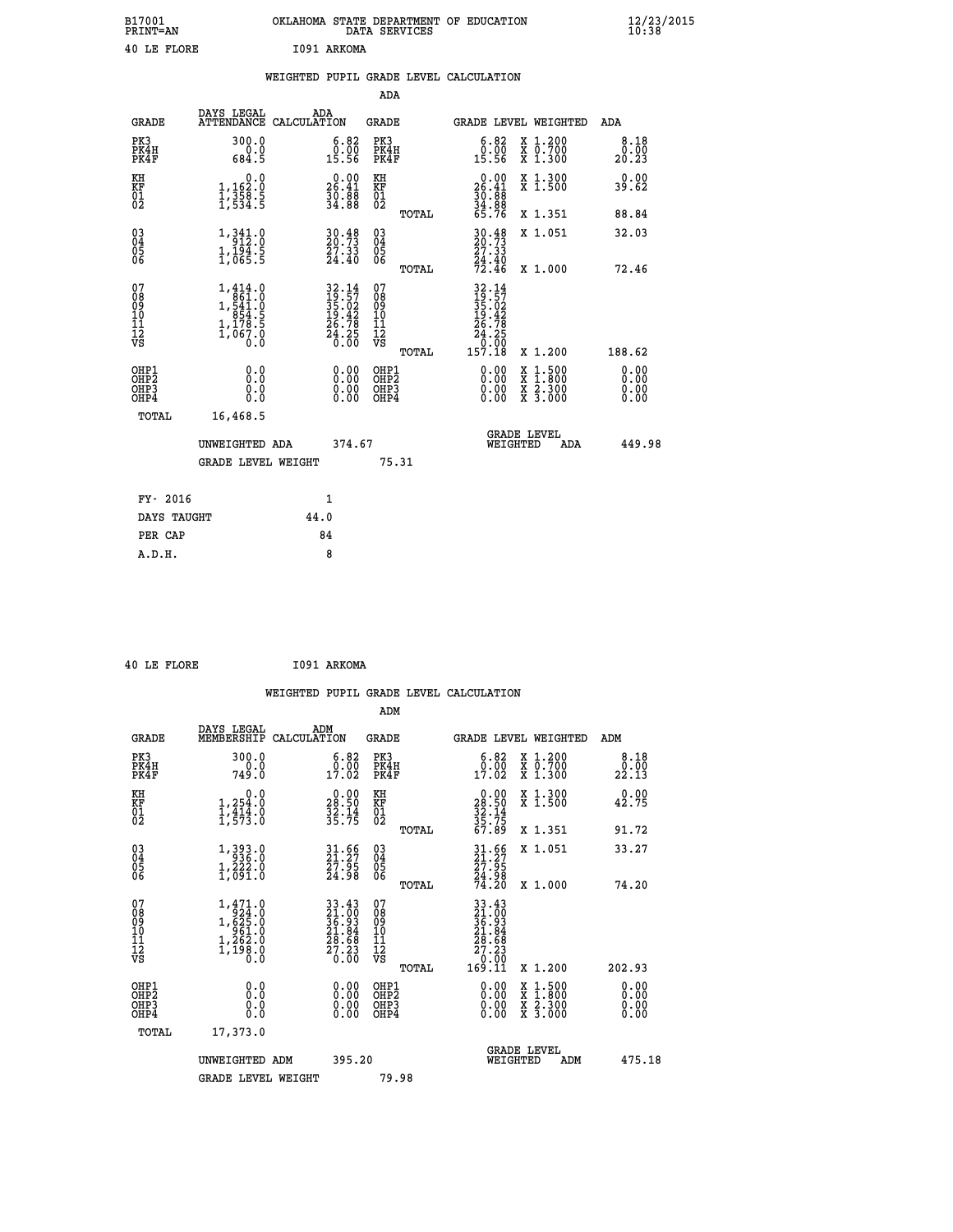|                                                                    |                                                                      | WEIGHTED PUPIL GRADE LEVEL CALCULATION                             |                                                     |                                                                                                                   |                                                                    |                               |
|--------------------------------------------------------------------|----------------------------------------------------------------------|--------------------------------------------------------------------|-----------------------------------------------------|-------------------------------------------------------------------------------------------------------------------|--------------------------------------------------------------------|-------------------------------|
|                                                                    |                                                                      |                                                                    | <b>ADA</b>                                          |                                                                                                                   |                                                                    |                               |
| <b>GRADE</b>                                                       | DAYS LEGAL<br><b>ATTENDANCE</b>                                      | ADA<br>CALCULATION                                                 | <b>GRADE</b>                                        | GRADE LEVEL WEIGHTED                                                                                              |                                                                    | ADA                           |
| PK3<br>PK4H<br>PK4F                                                | 1,332.0<br>20,929.5                                                  | $32.18\n0.00\n510.65$                                              | PK3<br>PK4H<br>PK4F                                 | $\begin{array}{r} 32.18 \\ 0.00 \\ 510.65 \end{array}$                                                            | X 1.200<br>X 0.700<br>X 1.300                                      | 38.62<br>$0.00$<br>87.63      |
| KH<br>KF<br>01<br>02                                               | 0.0<br>28,200.5<br>31,717.5<br>28,580.0                              | 0.00<br>681.99<br>$759.83$<br>689.63                               | KH<br>KF<br>01<br>02                                | 0.00<br>$\begin{smallmatrix} 681.99\ 759.83\ 689.63\ 1,449.46 \end{smallmatrix}$                                  | X 1.300<br>X 1.500                                                 | 0.00<br>1,023.04              |
|                                                                    |                                                                      |                                                                    | TOTAL                                               |                                                                                                                   | X 1.351                                                            | 1,958.21                      |
| $\begin{smallmatrix} 03 \\[-4pt] 04 \end{smallmatrix}$<br>05<br>06 | 31, 391.0<br>26, 520.0<br>26, 896.0<br>26, 723.5                     | 756.19<br>639.12<br>648.84<br>646.29                               | $\begin{array}{c} 03 \\ 04 \\ 05 \\ 06 \end{array}$ | 756.19<br>639.12<br>648.84<br>646.29<br>1,934.25                                                                  | X 1.051                                                            | 2,729.02                      |
|                                                                    |                                                                      |                                                                    | TOTAL                                               |                                                                                                                   | X 1.000                                                            | 1,934.25                      |
| 07<br>08<br>09<br>11<br>11<br>12<br>VS                             | 29,682.0<br>26,988.0<br>31,590.0<br>27,095.5<br>24,523.0<br>24,748.5 | 715.70<br>654.65<br>762.718<br>7651.58<br>651.31<br>597.42<br>0.00 | 07<br>08<br>09<br>101<br>11<br>12<br>VS<br>TOTAL    | 715.70<br>$654.65$<br>$762.71$<br>$651.59$<br>$\begin{array}{r} 591.31 \\ 597.42 \\ 0.00 \\ 3,973.37 \end{array}$ | X 1.200                                                            | 4,768.05                      |
| OHP1<br>OHP2<br>OHP3<br>OHP4                                       | 208.0<br>0.0<br>0.0<br>395.0                                         | $\frac{4}{0}$ : 52<br>Ŏ.ŎŎ<br>9.88                                 | OHP1<br>OHP2<br>OHP3<br>OHP4                        | $\frac{4.52}{0.00}$<br>X<br>X<br>X<br>X<br>0.00<br>9.88                                                           | $\begin{smallmatrix} 1.500\ 1.800\ 2.300\ 3.000 \end{smallmatrix}$ | 6.78<br>0.00<br>0.00<br>29.64 |
| TOTAL                                                              | 387,520.0                                                            |                                                                    |                                                     |                                                                                                                   |                                                                    |                               |
|                                                                    | UNWEIGHTED ADA                                                       | 9,352.49                                                           |                                                     | <b>GRADE LEVEL</b><br>WEIGHTED                                                                                    | ADA                                                                | 11,217.23                     |
|                                                                    | <b>GRADE LEVEL WEIGHT</b>                                            |                                                                    | 1,864.74                                            |                                                                                                                   |                                                                    |                               |
| FY- 2016                                                           |                                                                      | $\mathbf{1}$                                                       |                                                     |                                                                                                                   |                                                                    |                               |
|                                                                    | DAYS TAUGHT                                                          | 680.0                                                              |                                                     |                                                                                                                   |                                                                    |                               |
| PER CAP                                                            |                                                                      | 1,224                                                              |                                                     |                                                                                                                   |                                                                    |                               |

| $***$ $\sim$ $\sim$ |  |
|---------------------|--|

 **A.D.H. 7,074**

 **LE FLORE COUNTY TOTALS**

|                                           |                                                                                                  |                                                                      | ADM                                              |                                                                                                                   |                                                                                                  |                               |
|-------------------------------------------|--------------------------------------------------------------------------------------------------|----------------------------------------------------------------------|--------------------------------------------------|-------------------------------------------------------------------------------------------------------------------|--------------------------------------------------------------------------------------------------|-------------------------------|
| <b>GRADE</b>                              | DAYS LEGAL<br>MEMBERSHIP                                                                         | ADM<br>CALCULATION                                                   | <b>GRADE</b>                                     | GRADE LEVEL WEIGHTED                                                                                              |                                                                                                  | ADM                           |
| PK3<br>PK4H<br>PK4F                       | 1,379.0<br>0.0<br>22,216.0                                                                       | 33.25<br>0.00<br>541.72                                              | PK3<br>PK4H<br>PK4F                              | 33.25<br>0.00<br>541.72                                                                                           | $\begin{array}{c} x & 1.200 \\ x & 0.700 \end{array}$<br>X 1.300                                 | 38.62<br>0.00<br>704.24       |
| KH<br>KF<br>01<br>02                      | 0.0<br>29,615:0<br>32,870:0<br>29,498:0                                                          | $716.00$<br>716.07<br>$7\bar{8}\tilde{7}\cdot\tilde{3}9.711\cdot 85$ | KH<br>KF<br>01<br>02                             | 0.00<br>716.07<br>787.39<br>711.85                                                                                | X 1.300<br>X 1.500                                                                               | 0.00<br>1,074.15              |
|                                           |                                                                                                  |                                                                      | TOTAL                                            | 1,499.24                                                                                                          | X 1.351                                                                                          | 2,025.46                      |
| 03<br>04<br>05<br>06                      | 32,550.0<br>27,415.0<br>27,818.0<br>27,711.0                                                     | 784.08<br>660.52<br>671.31<br>670.21                                 | $\substack{03 \\ 04}$<br>05                      | 784.08<br>660.52<br>671.31<br>670.21                                                                              | X 1.051                                                                                          | 824.07                        |
|                                           |                                                                                                  |                                                                      | TOTAL                                            | 2,002.04                                                                                                          | X 1.000                                                                                          | 2,002.04                      |
| 07<br>08<br>09<br>11<br>11<br>12<br>VS    | 30,603.0<br>$\frac{28}{33}, \frac{134}{105}.0$<br>$\frac{28}{25}, \frac{540}{944}.0$<br>26,079.0 | 737.66<br>682.27<br>799.17<br>686.06<br>625.71<br>629.23<br>0.00     | 07<br>08<br>09<br>101<br>11<br>12<br>VS<br>TOTAL | 737.66<br>$682.27$<br>$799.17$<br>$689.06$<br>$\begin{array}{c} 625.71 \\ 629.23 \\ 0.00 \end{array}$<br>4,160.10 | X 1.200                                                                                          | 4,992.10                      |
| OHP1<br>OH <sub>P</sub> 2<br>OHP3<br>OHP4 | 230.0<br>0.0<br>0.0<br>395.0                                                                     | 0.00<br>0.00<br>9.88                                                 | OHP1<br>OHP2<br>OHP3<br>OHP4                     | $\frac{5.00}{0.00}$<br>9.88                                                                                       | $\begin{smallmatrix} x & 1 & 500 \\ x & 1 & 800 \\ x & 2 & 300 \\ x & 3 & 000 \end{smallmatrix}$ | 7.50<br>0.00<br>0.00<br>29.64 |
| TOTAL                                     | 404,102.0                                                                                        |                                                                      |                                                  |                                                                                                                   |                                                                                                  |                               |
|                                           | UNWEIGHTED ADM                                                                                   | 9,751.38                                                             |                                                  | <b>GRADE LEVEL</b><br>WEIGHTED                                                                                    | ADM                                                                                              | 11,699.11                     |
|                                           | <b>GRADE LEVEL WEIGHT</b>                                                                        |                                                                      | 1,947.73                                         |                                                                                                                   |                                                                                                  |                               |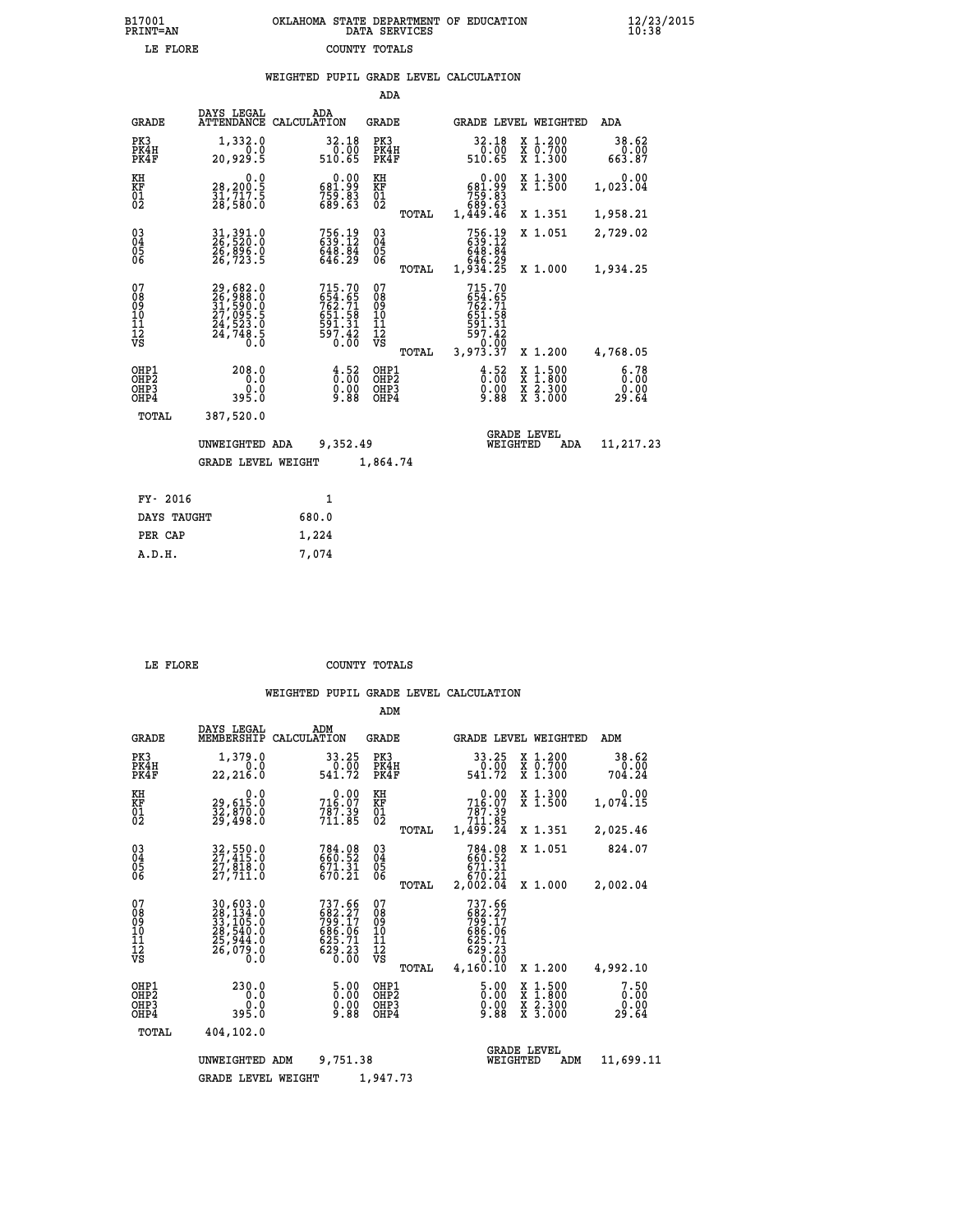| B17001<br>PRINT=AN | OKLAHOMA STATE DEPARTMENT OF EDUCATION<br>DATA SERVICES | $\frac{12}{23}/\frac{23}{2015}$ |
|--------------------|---------------------------------------------------------|---------------------------------|
| 41 LINCOLN         | C005 WHITE ROCK                                         |                                 |

| $\frac{12}{23}/\frac{23}{2015}$ |  |
|---------------------------------|--|
|---------------------------------|--|

|                                              |                                                                                  | WEIGHTED PUPIL GRADE LEVEL CALCULATION                                                                                                                                                                                                                                                                                                          |                                          |       |                                                                              |                                          |                              |
|----------------------------------------------|----------------------------------------------------------------------------------|-------------------------------------------------------------------------------------------------------------------------------------------------------------------------------------------------------------------------------------------------------------------------------------------------------------------------------------------------|------------------------------------------|-------|------------------------------------------------------------------------------|------------------------------------------|------------------------------|
|                                              |                                                                                  |                                                                                                                                                                                                                                                                                                                                                 | ADA                                      |       |                                                                              |                                          |                              |
| <b>GRADE</b>                                 | DAYS LEGAL                                                                       | ADA<br>ATTENDANCE CALCULATION                                                                                                                                                                                                                                                                                                                   | GRADE                                    |       |                                                                              | GRADE LEVEL WEIGHTED                     | ADA                          |
| PK3<br>PK4H<br>PK4F                          | 0.0<br>0.0<br>521.0                                                              | $\begin{smallmatrix} 0.00\\ 0.00\\ 11.84 \end{smallmatrix}$                                                                                                                                                                                                                                                                                     | PK3<br>PK4H<br>PK4F                      |       | 0.00<br>11.84                                                                | X 1.200<br>X 0.700<br>X 1.300            | 0.00<br>0.00<br>15.39        |
| KH<br>KF<br>01<br>02                         | 0.0<br>660.0<br>580.0<br>460.0                                                   | 15.00<br>$\frac{13.18}{10.45}$                                                                                                                                                                                                                                                                                                                  | KH<br>KF<br>01<br>02                     |       | $\begin{smallmatrix} 0.00\\ 15.00\\ 13.18\\ 10.45\\ 23.63 \end{smallmatrix}$ | X 1.300<br>X 1.500                       | 0.00<br>22.50                |
|                                              |                                                                                  |                                                                                                                                                                                                                                                                                                                                                 |                                          | TOTAL |                                                                              | X 1.351                                  | 31.92                        |
| 03<br>04<br>05<br>06                         | $452.5$<br>$494.0$<br>$372.0$<br>$477.0$                                         | $\begin{smallmatrix} 10.28\\ 11.23\\ 8.45\\ 10.84 \end{smallmatrix}$                                                                                                                                                                                                                                                                            | $\substack{03 \\ 04}$<br>0500            |       | $10.28$<br>$11.23$<br>8.45                                                   | X 1.051                                  | 10.80                        |
|                                              |                                                                                  |                                                                                                                                                                                                                                                                                                                                                 |                                          | TOTAL | $\frac{10.84}{30.52}$                                                        | X 1.000                                  | 30.52                        |
| 07<br>08<br>09<br>01<br>11<br>11<br>12<br>VS | $\begin{array}{c} 436.5 \\ 571.5 \\ 0.0 \\ 0.0 \end{array}$<br>0.0<br>$\S.$ $\S$ | $\begin{smallmatrix} 9 & 92 \\ 12 & 99 \\ 0 & 00 \\ 0 & 00 \\ 0 & 00 \\ 0 & 00 \\ 0 & 00 \\ 0 & 00 \\ 0 & 00 \\ 0 & 00 \\ 0 & 00 \\ 0 & 00 \\ 0 & 0 \\ 0 & 0 \\ 0 & 0 \\ 0 & 0 \\ 0 & 0 \\ 0 & 0 \\ 0 & 0 \\ 0 & 0 \\ 0 & 0 \\ 0 & 0 \\ 0 & 0 \\ 0 & 0 \\ 0 & 0 \\ 0 & 0 \\ 0 & 0 \\ 0 & 0 \\ 0 & 0 \\ 0 & 0 \\ 0 & 0 \\ 0 & 0 \\ 0 & 0 \\ 0 &$ | 07<br>08<br>09<br>101<br>11<br>12<br>VS  | TOTAL | $12.99$<br>$0.00$<br>0.00<br>0.00<br>0.00<br>0.00<br>22.91                   | X 1.200                                  | 27.49                        |
| OHP1<br>OH <sub>P</sub> 2<br>OHP3<br>OHP4    | 66.5<br>0.0<br>0.0                                                               | $\begin{smallmatrix} 1.51\ 0.00\ 0.00 \end{smallmatrix}$                                                                                                                                                                                                                                                                                        | OHP1<br>OHP <sub>2</sub><br>OHP3<br>OHP4 |       | $\begin{smallmatrix} 1.51\ 0.00\ 0.00 \end{smallmatrix}$                     | X 1:500<br>X 1:800<br>X 2:300<br>X 3:000 | 2.27<br>0.00<br>0.00<br>0.00 |
| TOTAL                                        | 5,091.0                                                                          |                                                                                                                                                                                                                                                                                                                                                 |                                          |       |                                                                              |                                          |                              |
|                                              | UNWEIGHTED ADA                                                                   |                                                                                                                                                                                                                                                                                                                                                 | 115.69                                   |       | WEIGHTED                                                                     | <b>GRADE LEVEL</b><br><b>ADA</b>         | 140.89                       |
|                                              | <b>GRADE LEVEL WEIGHT</b>                                                        |                                                                                                                                                                                                                                                                                                                                                 |                                          | 25.20 |                                                                              |                                          |                              |
| FY- 2016                                     |                                                                                  | $\mathbf{1}$                                                                                                                                                                                                                                                                                                                                    |                                          |       |                                                                              |                                          |                              |
| DAYS TAUGHT                                  |                                                                                  | 44.0                                                                                                                                                                                                                                                                                                                                            |                                          |       |                                                                              |                                          |                              |
| PER CAP                                      |                                                                                  | 84                                                                                                                                                                                                                                                                                                                                              |                                          |       |                                                                              |                                          |                              |

 **41 LINCOLN C005 WHITE ROCK**

|                                                      |                                                                                           |                                                                                                                                                       |                                                     | WEIGHTED PUPIL GRADE LEVEL CALCULATION                                                           |                                                                                                                                           |                            |
|------------------------------------------------------|-------------------------------------------------------------------------------------------|-------------------------------------------------------------------------------------------------------------------------------------------------------|-----------------------------------------------------|--------------------------------------------------------------------------------------------------|-------------------------------------------------------------------------------------------------------------------------------------------|----------------------------|
|                                                      |                                                                                           |                                                                                                                                                       | ADM                                                 |                                                                                                  |                                                                                                                                           |                            |
| <b>GRADE</b>                                         | DAYS LEGAL<br>MEMBERSHIP                                                                  | ADM<br>CALCULATION                                                                                                                                    | <b>GRADE</b>                                        | <b>GRADE LEVEL WEIGHTED</b>                                                                      |                                                                                                                                           | ADM                        |
| PK3<br>PK4H<br>PK4F                                  | 0.0<br>ة:ة<br>572:0                                                                       | 0.00<br>13.00                                                                                                                                         | PK3<br>PK4H<br>PK4F                                 | 0.00<br>$\begin{smallmatrix} 0.00 \ 13.00 \end{smallmatrix}$                                     | X 1.200<br>X 0.700<br>X 1.300                                                                                                             | 0.00<br>0.00<br>16.90      |
| KH<br>KF<br>01<br>02                                 | 0.0<br>660:0<br>616:0<br>484:0                                                            | $0.00$<br>15.00<br>$\frac{14}{11}$ :00                                                                                                                | KH<br>KF<br>01<br>02                                | $\begin{smallmatrix} 0.00\\ 15.00\\ 14.00\\ 11.00\\ 25.00 \end{smallmatrix}$                     | X 1.300<br>X 1.500                                                                                                                        | 22.50                      |
|                                                      |                                                                                           |                                                                                                                                                       | TOTAL                                               |                                                                                                  | X 1.351                                                                                                                                   | 33.78                      |
| $\begin{matrix} 03 \\ 04 \\ 05 \\ 06 \end{matrix}$   | 475.0<br>520.0<br>383.0<br>484.0                                                          | $\begin{smallmatrix} 10.80\\ 11.82\\ 8.70\\ 11.00 \end{smallmatrix}$                                                                                  | $\begin{array}{c} 03 \\ 04 \\ 05 \\ 06 \end{array}$ | $10.80$<br>$11.82$<br>$8.70$<br>$11.00$                                                          | X 1.051                                                                                                                                   | 11.35                      |
|                                                      |                                                                                           |                                                                                                                                                       | TOTAL                                               | 31.52                                                                                            | X 1.000                                                                                                                                   | 31.52                      |
| 07<br>08<br>09<br>11<br>11<br>12<br>VS               | $\begin{smallmatrix} 444.0\\ 593.0\\ 0.0\\ 0.0\\ 0.0\\ 0.0\\ 0.0\\ 0.0 \end{smallmatrix}$ | $\begin{smallmatrix} 10.09\\[-1mm] 13.48\\[-1mm] 0.00\\[-1mm] 0.00\\[-1mm] 0.00\\[-1mm] 0.00\\[-1mm] 0.00\\[-1mm] 0.00\\[-1mm] 0.00\end{smallmatrix}$ | 07<br>08<br>09<br>11<br>11<br>12<br>VS              | 10.09<br>$\begin{smallmatrix} 13.48 \\[-4pt] 0.00\\[-4pt] 0.00\end{smallmatrix}$<br>0.00<br>0.00 |                                                                                                                                           |                            |
|                                                      |                                                                                           |                                                                                                                                                       | TOTAL                                               | 23.57                                                                                            | X 1.200                                                                                                                                   | 28.28                      |
| OHP1<br>OHP2<br>OH <sub>P3</sub><br>OH <sub>P4</sub> | 70.0<br>0.0<br>0.0<br>0.0                                                                 | $\begin{smallmatrix} 1.59\ 0.00\ 0.00 \end{smallmatrix}$                                                                                              | OHP1<br>OHP2<br>OHP3<br>OHP4                        | $\begin{smallmatrix} 1.59\ 0.00\ 0.00 \end{smallmatrix}$                                         | $\begin{smallmatrix} \mathtt{X} & 1\cdot500\\ \mathtt{X} & 1\cdot800\\ \mathtt{X} & 2\cdot300\\ \mathtt{X} & 3\cdot000 \end{smallmatrix}$ | $2.39$<br>$0.00$<br>0.0000 |
| TOTAL                                                | 5,301.0                                                                                   |                                                                                                                                                       |                                                     |                                                                                                  |                                                                                                                                           |                            |
|                                                      | UNWEIGHTED ADM                                                                            | 120.48                                                                                                                                                |                                                     | <b>GRADE LEVEL</b><br>WEIGHTED                                                                   | ADM                                                                                                                                       | 146.72                     |
|                                                      | <b>GRADE LEVEL WEIGHT</b>                                                                 |                                                                                                                                                       | 26.24                                               |                                                                                                  |                                                                                                                                           |                            |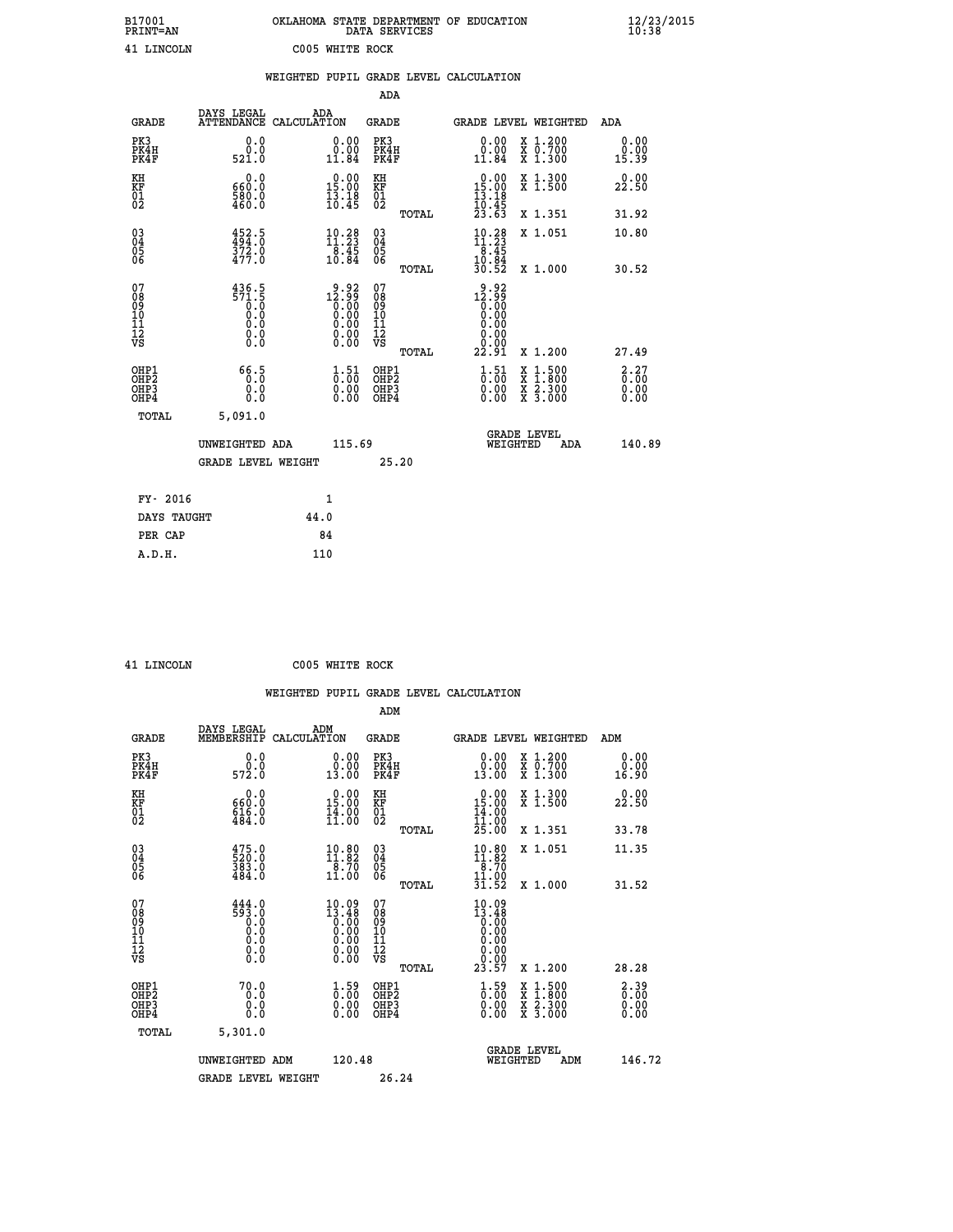| B17001<br>PRINT=AN                                 |                                                                                |                                                                          | DATA SERVICES                            | OKLAHOMA STATE DEPARTMENT OF EDUCATION                                    |                                                                                                                                             | $\frac{12}{23}$ /2015        |  |
|----------------------------------------------------|--------------------------------------------------------------------------------|--------------------------------------------------------------------------|------------------------------------------|---------------------------------------------------------------------------|---------------------------------------------------------------------------------------------------------------------------------------------|------------------------------|--|
| 41 LINCOLN                                         |                                                                                | <b>I001 CHANDLER</b><br>WEIGHTED PUPIL GRADE LEVEL CALCULATION           |                                          |                                                                           |                                                                                                                                             |                              |  |
|                                                    |                                                                                |                                                                          | ADA                                      |                                                                           |                                                                                                                                             |                              |  |
| <b>GRADE</b>                                       | DAYS LEGAL<br>ATTENDANCE CALCULATION                                           | ADA                                                                      | <b>GRADE</b>                             | <b>GRADE LEVEL WEIGHTED</b>                                               |                                                                                                                                             | <b>ADA</b>                   |  |
| PK3<br>PK4H<br>PK4F                                | 20.0<br>1,656.0<br>1,009.5                                                     | $\substack{0.49 \\ 40.39 \\ 24.62}$                                      | PK3<br>PK4H<br>PK4F                      | 0.49<br>$\frac{40.39}{24.62}$                                             | X 1.200<br>$\begin{smallmatrix} \ddot{x} & \ddot{0} & \ddot{7} & \ddot{0} & \dot{0} \\ \dot{x} & 1 & \dot{0} & 3 & 0 & 0 \end{smallmatrix}$ | 0.59<br>28.27<br>32.01       |  |
| KH<br>KF<br>01<br>02                               | $\begin{smallmatrix}&&&0&.0\\3&,962&.0\\3&,597&.0\\3&,808&.0\end{smallmatrix}$ | 96.63<br>96.63<br>87.73<br>92.88                                         | KH<br>KF<br>01<br>02                     | $\begin{smallmatrix} &0.00\ 96.63\ 87.73\ 92.88\ 180.61\end{smallmatrix}$ | X 1.300<br>X 1.500                                                                                                                          | 0.00<br>144.95               |  |
|                                                    |                                                                                |                                                                          | TOTAL                                    |                                                                           | X 1.351                                                                                                                                     | 244.00                       |  |
| $\begin{matrix} 03 \\ 04 \\ 05 \\ 06 \end{matrix}$ | 3,826.5<br>3,320.0<br>3,595.0<br>3,358.5                                       | 93.33<br>80.98<br>87.68<br>81.91                                         | 03<br>04<br>05<br>06                     | 93.33<br>80.98<br>87.68                                                   | X 1.051                                                                                                                                     | 98.09                        |  |
|                                                    |                                                                                |                                                                          | TOTAL                                    | 81.91<br>250.57                                                           | X 1.000                                                                                                                                     | 250.57                       |  |
| 07<br>08<br>09<br>10<br>11<br>12<br>VS             | 3,214.0<br>3,902.5<br>3,334.0<br>2,870.0<br>2,962.5<br>0.0                     | $78.39$<br>$95.18$<br>$81.32$<br>$70.07$<br>$73.80$<br>$73.61$<br>$0.00$ | 0789011128<br>TOTAL                      | 78.39<br>95.18<br>81.32<br>70.07<br>73.80<br>$73.61$<br>$0.00$<br>472.37  | X 1.200                                                                                                                                     | 566.84                       |  |
| OHP1<br>OHP2<br>OH <sub>P3</sub><br>OHP4<br>TOTAL  | 0.000<br>0.0<br>0.0<br>47,461.5                                                | 0.00<br>0.00<br>0.00                                                     | OHP1<br>OHP <sub>2</sub><br>OHP3<br>OHP4 | 0.00<br>0.00<br>0.00                                                      | X 1:500<br>X 1:800<br>X 2:300<br>X 3:000                                                                                                    | 0.00<br>0.00<br>0.00<br>0.00 |  |
|                                                    | UNWEIGHTED ADA<br><b>GRADE LEVEL WEIGHT</b>                                    | 1,159.01                                                                 | 206.31                                   | <b>GRADE LEVEL</b><br>WEIGHTED                                            | <b>ADA</b>                                                                                                                                  | 1,365.32                     |  |

| FY- 2016    |       |
|-------------|-------|
| DAYS TAUGHT | 41.0  |
| PER CAP     | 37    |
| A.D.H.      | 1,046 |
|             |       |

| 41 LINCOLN |
|------------|

 **41 LINCOLN I001 CHANDLER**

| <b>GRADE</b>                             | DAYS LEGAL<br>MEMBERSHIP                                                                                                                                                       | ADM<br>CALCULATION                                                                     | <b>GRADE</b>                                       |       | GRADE LEVEL WEIGHTED                                                                                                                                                                                                                                                           |                                          | ADM                       |  |
|------------------------------------------|--------------------------------------------------------------------------------------------------------------------------------------------------------------------------------|----------------------------------------------------------------------------------------|----------------------------------------------------|-------|--------------------------------------------------------------------------------------------------------------------------------------------------------------------------------------------------------------------------------------------------------------------------------|------------------------------------------|---------------------------|--|
| PK3<br>PK4H<br>PK4F                      | $\begin{smallmatrix} 20.0\\ 1,719.0\\ 1,062.0 \end{smallmatrix}$                                                                                                               | $\begin{smallmatrix} 0.49 \\ 41.93 \\ 25.90 \end{smallmatrix}$                         | PK3<br>PK4H<br>PK4F                                |       | $\begin{smallmatrix} 0.49\\ 41.93\\ 25.90 \end{smallmatrix}$                                                                                                                                                                                                                   | X 1.200<br>X 0.700<br>X 1.300            | $29.59$<br>33.35<br>33.67 |  |
| KH<br>KF<br>01<br>02                     | 0.0<br>$\frac{4}{3}, \frac{244}{760}$ .0<br>3,983.0                                                                                                                            | $0.00$<br>103.51<br>$\frac{91.71}{97.15}$                                              | KH<br>KF<br>01<br>02                               |       | $\begin{smallmatrix}&&0.00\\103.51\\91.71\\97.15\\188.86\end{smallmatrix}$                                                                                                                                                                                                     | X 1.300<br>X 1.500                       | 0.00<br>155.27            |  |
|                                          |                                                                                                                                                                                |                                                                                        |                                                    | TOTAL |                                                                                                                                                                                                                                                                                | X 1.351                                  | 255.15                    |  |
| 03<br>04<br>05<br>06                     | $3, 438.0$<br>$3, 747.0$<br>$3, 514.0$                                                                                                                                         | 96.78<br>83.85<br>91.39<br>85.71                                                       | $\begin{matrix} 03 \\ 04 \\ 05 \\ 06 \end{matrix}$ |       | 96.78<br>83.85<br>91.39<br>85.71<br>260.95                                                                                                                                                                                                                                     | X 1.051                                  | 101.72                    |  |
|                                          |                                                                                                                                                                                |                                                                                        |                                                    | TOTAL |                                                                                                                                                                                                                                                                                | X 1.000                                  | 260.95                    |  |
| 07<br>089<br>090<br>1112<br>VS           | $\begin{smallmatrix} 3\,, & 386\,. & 0\\ 4\,, & 125\,. & 0\\ 3\,, & 485\,. & 0\\ 3\,, & 012\,. & 0\\ 3\,, & 150\,. & 0\\ 3\,, & 143\,. & 0\\ 0\,. & 0\,. & 0\end{smallmatrix}$ | $\begin{smallmatrix} 82.59\\100.61\\85.00\\73.53\\76.83\\76.23\\0.00\end{smallmatrix}$ | 07<br>08<br>09<br>01<br>11<br>11<br>12<br>VS       | TOTAL | $\begin{smallmatrix} 82.59\\100.51\\95.00\\73.53\\76.83\\76.23\\0.00\\496.79\end{smallmatrix}$                                                                                                                                                                                 | X 1.200                                  | 596.15                    |  |
| OHP1<br>OHP2<br>OH <sub>P3</sub><br>OHP4 | $\begin{smallmatrix} 0.0 \ 0.0 \ 0.0 \end{smallmatrix}$                                                                                                                        | $\begin{smallmatrix} 0.00 \ 0.00 \ 0.00 \ 0.00 \end{smallmatrix}$                      | OHP1<br>OHP2<br>OHP3<br>OHP4                       |       | $\begin{smallmatrix} 0.00 & 0.00 & 0.00 & 0.00 & 0.00 & 0.00 & 0.00 & 0.00 & 0.00 & 0.00 & 0.00 & 0.00 & 0.00 & 0.00 & 0.00 & 0.00 & 0.00 & 0.00 & 0.00 & 0.00 & 0.00 & 0.00 & 0.00 & 0.00 & 0.00 & 0.00 & 0.00 & 0.00 & 0.00 & 0.00 & 0.00 & 0.00 & 0.00 & 0.00 & 0.00 & 0.0$ | X 1:500<br>X 1:800<br>X 2:300<br>X 3:000 | 0.00<br>0.00<br>0.00      |  |
| TOTAL                                    | 49,756.0                                                                                                                                                                       |                                                                                        |                                                    |       |                                                                                                                                                                                                                                                                                |                                          |                           |  |
|                                          | UNWEIGHTED                                                                                                                                                                     | 1,215.21<br>ADM                                                                        |                                                    |       | WEIGHTED                                                                                                                                                                                                                                                                       | <b>GRADE LEVEL</b><br>ADM                | 1,432.85                  |  |
|                                          | <b>GRADE LEVEL WEIGHT</b>                                                                                                                                                      |                                                                                        | 217.64                                             |       |                                                                                                                                                                                                                                                                                |                                          |                           |  |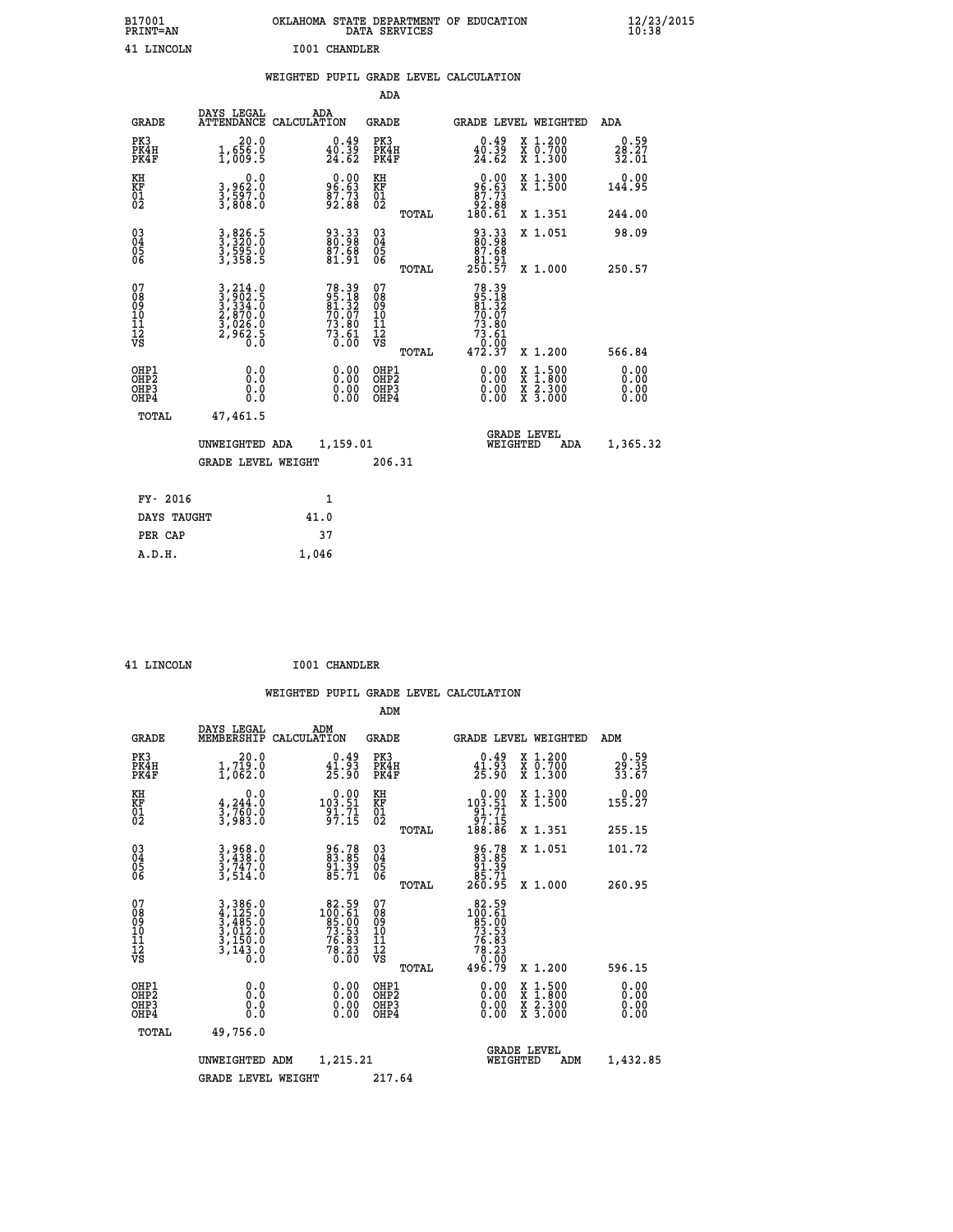| B17001<br><b>PRINT=AN</b> | OKLAHOMA STATE DEPARTMENT OF EDUCATION<br>DATA SERVICES | $\frac{12}{23}$ /2015 |
|---------------------------|---------------------------------------------------------|-----------------------|
| 41 LINCOLN                | I003 DAVENPORT                                          |                       |

|                                        |                                                                            | WEIGHTED PUPIL GRADE LEVEL CALCULATION                                                       |                                                     |                                                                                                                                           |                              |
|----------------------------------------|----------------------------------------------------------------------------|----------------------------------------------------------------------------------------------|-----------------------------------------------------|-------------------------------------------------------------------------------------------------------------------------------------------|------------------------------|
|                                        |                                                                            |                                                                                              | <b>ADA</b>                                          |                                                                                                                                           |                              |
| <b>GRADE</b>                           | DAYS LEGAL<br><b>ATTENDANCE</b>                                            | ADA<br>CALCULATION                                                                           | <b>GRADE</b>                                        | GRADE LEVEL WEIGHTED                                                                                                                      | ADA                          |
| PK3<br>PK4H<br>PK4F                    | 0.0<br>0.0<br>1,285.0                                                      | $\begin{smallmatrix} 0.00\\ 0.00\\ 29.88 \end{smallmatrix}$                                  | PK3<br>PK4H<br>PK4F                                 | 0.00<br>X 1.200<br>X 0.700<br>X 1.300<br>0.00<br>29.88                                                                                    | 0.00<br>0.00<br>38.84        |
| KH<br>KF<br>01<br>02                   | 0.0<br>1,153.0<br>1,337.5<br>986.5                                         | $\begin{smallmatrix} 0.00\\ 26.90\\ 31.10\\ 22.94 \end{smallmatrix}$                         | KH<br>KF<br>01<br>02                                | 0.00<br>X 1.300<br>X 1.500<br>$26.90$<br>$31.10$<br>$22.94$<br>$54.04$                                                                    | 0.00<br>40.35                |
|                                        |                                                                            |                                                                                              | TOTAL                                               | X 1.351                                                                                                                                   | 73.01                        |
| $\substack{03 \\ 04}$<br>Ŏ5<br>06      | 854.5<br>$1,392.0$<br>$1,520.0$                                            | $\begin{smallmatrix} 19.87\ 23.24\ 32.37\ 35.35 \end{smallmatrix}$                           | $\begin{array}{c} 03 \\ 04 \\ 05 \\ 06 \end{array}$ | $19.87$<br>$33.24$<br>$32.37$<br>$35.35$<br>$90.96$<br>X 1.051                                                                            | 20.88                        |
|                                        |                                                                            |                                                                                              | TOTAL                                               | X 1.000                                                                                                                                   | 90.96                        |
| 07<br>08<br>09<br>11<br>11<br>12<br>VS | $1,057.0$<br>$1,023.5$<br>$1,023.5$<br>$1,165.5$<br>$1,165.5$<br>$1,365.0$ | $\begin{smallmatrix} 24.63\\ 20.92\\ 23.95\\ 25.55\\ 27.52\\ 32.63\\ 0.00 \end{smallmatrix}$ | 07<br>08<br>09<br>11<br>11<br>12<br>VS<br>TOTAL     | $24.63$<br>$29.92$<br>$23.95$<br>$25.55$<br>.52<br>27<br>$\frac{32.63}{0.00}$<br>155.20<br>X 1.200                                        | 186.24                       |
| OHP1<br>OHP2<br>OHP3<br>OHP4           | 0.0<br>0.0<br>Ŏ.Ŏ                                                          | 0.00<br>$\begin{smallmatrix} 0.00 \ 0.00 \end{smallmatrix}$                                  | OHP1<br>OHP2<br>OHP3<br>OHP4                        | $\begin{smallmatrix} \mathtt{X} & 1\cdot500\\ \mathtt{X} & 1\cdot800\\ \mathtt{X} & 2\cdot300\\ \mathtt{X} & 3\cdot000 \end{smallmatrix}$ | 0.00<br>ŏ:ŏŏ<br>0.00<br>0.00 |
| TOTAL                                  | 16, 133.5                                                                  |                                                                                              |                                                     |                                                                                                                                           |                              |
|                                        | UNWEIGHTED ADA                                                             | 376.85                                                                                       |                                                     | <b>GRADE LEVEL</b><br>WEIGHTED<br><b>ADA</b>                                                                                              | 450.28                       |
|                                        | <b>GRADE LEVEL WEIGHT</b>                                                  |                                                                                              | 73.43                                               |                                                                                                                                           |                              |
| FY- 2016                               |                                                                            | 1                                                                                            |                                                     |                                                                                                                                           |                              |
| DAYS TAUGHT                            |                                                                            | 43.0                                                                                         |                                                     |                                                                                                                                           |                              |
| PER CAP                                |                                                                            | 86                                                                                           |                                                     |                                                                                                                                           |                              |

| <b>T.TNOOT.N</b> |
|------------------|

 **41 LINCOLN I003 DAVENPORT**

 **ADM DAYS LEGAL ADM GRADE MEMBERSHIP CALCULATION GRADE GRADE LEVEL WEIGHTED ADM PK3 0.0 0.00 PK3 0.00 X 1.200 0.00 PK4H 0.0 0.00 PK4H 0.00 X 0.700 0.00 PK4F 1,364.0 31.72 PK4F 31.72 X 1.300 41.24 KH 0.0 0.00 KH 0.00 X 1.300 0.00 KF 1,207.0 28.16 KF 28.16 X 1.500 42.24**  $\begin{array}{cccc} 01 & 1,386.0 & 32.23 & 01 & 32.23 \\ 02 & 1,022.0 & 23.77 & 02 & 0 \end{array}$ 

|                                                    |                                                                               |                                                            | TOTAL                                                 | 56.00<br>X 1.351                                                                                                  | 75.66          |
|----------------------------------------------------|-------------------------------------------------------------------------------|------------------------------------------------------------|-------------------------------------------------------|-------------------------------------------------------------------------------------------------------------------|----------------|
| $\begin{matrix} 03 \\ 04 \\ 05 \\ 06 \end{matrix}$ | $\begin{smallmatrix} & 872.0\\ 1,024.0\\ 1,439.0\\ 1,563.0 \end{smallmatrix}$ | 20.28<br>23.91<br>33.47<br>36.35                           | 030404<br>06<br>TOTAL                                 | $20.28$<br>$23.91$<br>$33.47$<br>$36.35$<br>$93.73$<br>X 1.051<br>X 1.000                                         | 21.31<br>93.73 |
| 07<br>08<br>09<br>101<br>112<br>VS                 | $1,095.0$<br>$1,072.0$<br>$1,168.0$<br>$1,228.0$<br>$1,426.0$<br>$0.0$        | 25.51<br>21.74<br>25.08<br>27.16<br>28.99<br>34.10<br>0.00 | 07<br>08<br>09<br>10<br>11<br>11<br>12<br>VS<br>TOTAL | $\begin{smallmatrix} 25.51\ 21.74\ 25.08\ 27.16\ 27.16\ 28.99\ 34.10\ 0.00\ 162.58\ \end{smallmatrix}$<br>X 1.200 | 195.10         |
| OHP1<br>OHP2<br>OH <sub>P3</sub><br>OHP4           | 0.0<br>0.0<br>0.0                                                             | 0.00<br>0.00<br>0.00                                       | OHP1<br>OHP <sub>2</sub><br>OHP3<br>OHP4              | $\begin{array}{c} x & 1.500 \\ x & 1.800 \\ x & 2.300 \end{array}$<br>X <sub>3.000</sub>                          | 0.00<br>0.0000 |
| TOTAL                                              | 16,801.0<br>UNWEIGHTED ADM                                                    | 392.47                                                     |                                                       | <b>GRADE LEVEL</b><br>WEIGHTED<br>ADM                                                                             | 469.28         |
|                                                    | <b>GRADE LEVEL WEIGHT</b>                                                     |                                                            | 76.81                                                 |                                                                                                                   |                |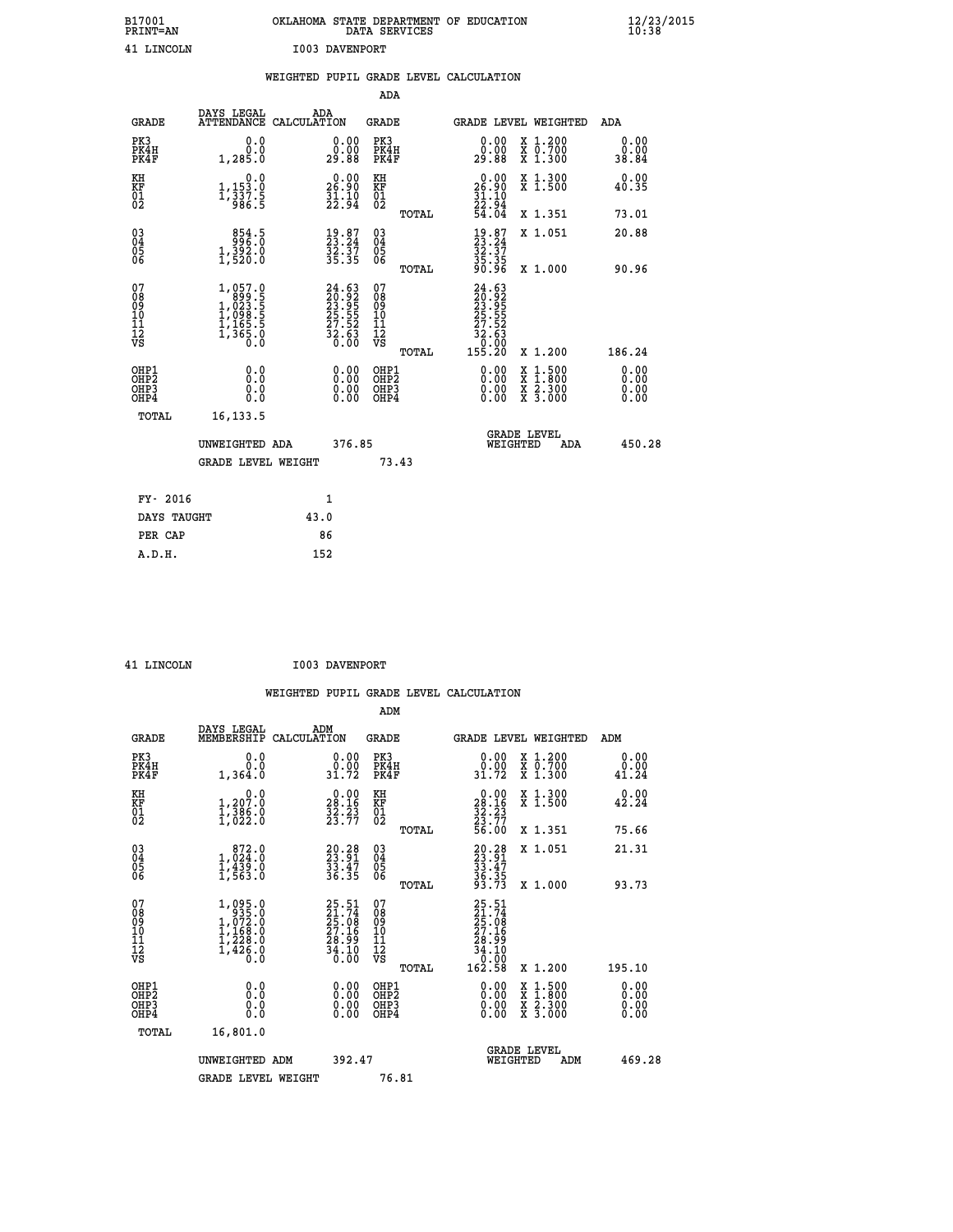| B17001<br><b>PRINT=AN</b> | OKLAHOMA STATE DEPARTMENT OF EDUCATION<br>DATA SERVICES | $\frac{12}{23}$ /2015 |
|---------------------------|---------------------------------------------------------|-----------------------|
| LINCOLN                   | 1004 WELLSTON                                           |                       |

| 41 LINCOLN                                                         |                                                                                                         |      | <b>I004 WELLSTON</b>                                                     |                                          |       |                                                                          |                                                                                                  |                       |
|--------------------------------------------------------------------|---------------------------------------------------------------------------------------------------------|------|--------------------------------------------------------------------------|------------------------------------------|-------|--------------------------------------------------------------------------|--------------------------------------------------------------------------------------------------|-----------------------|
|                                                                    |                                                                                                         |      |                                                                          |                                          |       | WEIGHTED PUPIL GRADE LEVEL CALCULATION                                   |                                                                                                  |                       |
|                                                                    |                                                                                                         |      |                                                                          | <b>ADA</b>                               |       |                                                                          |                                                                                                  |                       |
| <b>GRADE</b>                                                       | DAYS LEGAL<br>ATTENDANCE CALCULATION                                                                    |      | ADA                                                                      | GRADE                                    |       |                                                                          | GRADE LEVEL WEIGHTED                                                                             | ADA                   |
| PK3<br>PK4H<br>PK4F                                                | 58.0<br>1,581.5<br>0.0                                                                                  |      | $3\frac{1}{9}\cdot\frac{45}{54}$<br>0.00                                 | PK3<br>PK4H<br>PK4F                      |       | $3\frac{1}{9}\cdot\frac{45}{54}$<br>0.00                                 | X 1.200<br>X 0.700<br>X 1.300                                                                    | 1.74<br>27.68<br>0.00 |
| KH<br>KF<br>01<br>02                                               | 0.0<br>1,779.0<br>2,314.0<br>1,654.5                                                                    |      | $\begin{smallmatrix} 0.00\\ 44.48\\ 57.85\\ 41.36 \end{smallmatrix}$     | KH<br>KF<br>01<br>02                     |       | $0.00\n44.48\n57.85\n41.36\n99.21$                                       | X 1.300<br>X 1.500                                                                               | 0.00<br>66.72         |
|                                                                    |                                                                                                         |      |                                                                          |                                          | TOTAL |                                                                          | X 1.351                                                                                          | 134.03                |
| $\begin{smallmatrix} 03 \\[-4pt] 04 \end{smallmatrix}$<br>05<br>06 | $\frac{1}{1}, \begin{smallmatrix} 645.5\\ 332.0\\ 1,936.5\\ 1,525.0 \end{smallmatrix}$                  |      | $\frac{41}{15}:\frac{14}{80}$<br>$\frac{48.41}{38.13}$                   | $\substack{03 \\ 04}$<br>0500            |       | $41.14$<br>$45.80$<br>$48.41$                                            | X 1.051                                                                                          | 43.24                 |
|                                                                    |                                                                                                         |      |                                                                          |                                          | TOTAL | 38.13<br>132.34                                                          | X 1.000                                                                                          | 132.34                |
| 07<br>08<br>09<br>10<br>11<br>12<br>VS                             | $\begin{smallmatrix} 1,661.5\\ 1,845.5\\ 1,730.0\\ 1,793.0\\ 2,004.0\\ 1,915.0\\ 0.0 \end{smallmatrix}$ |      | $41.54$<br>$46.14$<br>$43.25$<br>$44.83$<br>$50.10$<br>$47.88$<br>$0.00$ | 07<br>08<br>09<br>11<br>11<br>12<br>VS   |       | $41.54$<br>$46.14$<br>$43.25$<br>$44.83$<br>$50.10$<br>$47.88$<br>$9.99$ |                                                                                                  |                       |
|                                                                    |                                                                                                         |      |                                                                          |                                          | TOTAL | 273.74                                                                   | X 1.200                                                                                          | 328.49                |
| OHP1<br>OHP2<br>OH <sub>P3</sub><br>OHP4                           | 0.0<br>0.0<br>0.0                                                                                       |      | 0.00<br>$0.00$<br>0.00                                                   | OHP1<br>OHP2<br>OHP <sub>3</sub><br>OHP4 |       | 0.00<br>0.00<br>0.00                                                     | $\begin{smallmatrix} x & 1 & 500 \\ x & 1 & 800 \\ x & 2 & 300 \\ x & 3 & 000 \end{smallmatrix}$ | 0.00<br>0.00<br>0.00  |
| TOTAL                                                              | 25,275.0                                                                                                |      |                                                                          |                                          |       |                                                                          |                                                                                                  |                       |
|                                                                    | UNWEIGHTED ADA                                                                                          |      | 631.90                                                                   |                                          |       | WEIGHTED                                                                 | <b>GRADE LEVEL</b><br>ADA                                                                        | 734.24                |
|                                                                    | <b>GRADE LEVEL WEIGHT</b>                                                                               |      |                                                                          | 102.34                                   |       |                                                                          |                                                                                                  |                       |
| FY- 2016                                                           |                                                                                                         |      | 1                                                                        |                                          |       |                                                                          |                                                                                                  |                       |
| DAYS TAUGHT                                                        |                                                                                                         | 40.0 |                                                                          |                                          |       |                                                                          |                                                                                                  |                       |
| PER CAP                                                            |                                                                                                         |      | 62                                                                       |                                          |       |                                                                          |                                                                                                  |                       |
| A.D.H.                                                             |                                                                                                         |      | 535                                                                      |                                          |       |                                                                          |                                                                                                  |                       |

 **41 LINCOLN I004 WELLSTON**

| <b>GRADE</b>                                         | DAYS LEGAL<br>MEMBERSHIP                                                                  | ADM<br>CALCULATION                                                   | <b>GRADE</b>                                        |       | <b>GRADE LEVEL WEIGHTED</b>                                               |                                                                                                                     | ADM                         |        |
|------------------------------------------------------|-------------------------------------------------------------------------------------------|----------------------------------------------------------------------|-----------------------------------------------------|-------|---------------------------------------------------------------------------|---------------------------------------------------------------------------------------------------------------------|-----------------------------|--------|
| PK3<br>PK4H<br>PK4F                                  | 58.0<br>1,632.0<br>0.0                                                                    | 40.45<br>0.00                                                        | PK3<br>PK4H<br>PK4F                                 |       | 40.45<br>0.00                                                             | X 1.200<br>X 0.700<br>X 1.300                                                                                       | $2\frac{1}{6}$ : 56<br>0.00 |        |
| KH<br>KF<br>01<br>02                                 | 0.0<br>$\frac{1}{2}, \frac{847.0}{406.0}$<br>1,742.0                                      | $\begin{smallmatrix} 0.00\\ 46.18\\ 60.15\\ 43.55 \end{smallmatrix}$ | KH<br>KF<br>01<br>02                                |       | $\begin{smallmatrix}&&0.00\\46.18\\60.15\\43.55\\103.70\end{smallmatrix}$ | X 1.300<br>X 1.500                                                                                                  | 0.00<br>69.27               |        |
|                                                      |                                                                                           |                                                                      |                                                     | TOTAL |                                                                           | X 1.351                                                                                                             | 140.10                      |        |
| 03<br>04<br>05<br>06                                 | $\begin{smallmatrix} 1,680.0\\ 1,880.0\\ 1,995.0\\ 1,583.0 \end{smallmatrix}$             | 42.00<br>47.00<br>49.88<br>39.58                                     | $\begin{array}{c} 03 \\ 04 \\ 05 \\ 06 \end{array}$ |       | $42.00\n47.00\n49.88\n39.58\n136.46$                                      | X 1.051                                                                                                             | 44.14                       |        |
|                                                      |                                                                                           |                                                                      |                                                     | TOTAL |                                                                           | X 1.000                                                                                                             | 136.46                      |        |
| 07<br>08<br>09<br>11<br>11<br>12<br>VS               | $1, 745.0$<br>$1, 915.0$<br>$1, 805.0$<br>$1, 878.0$<br>$2, 097.0$<br>$1, 980.0$<br>$0.0$ | $43.63\n47.88\n45.13\n46.95\n52.43\n52.50\n60.00$                    | 07<br>08<br>09<br>11<br>11<br>12<br>VS              | TOTAL | $43.63\n47.88\n45.135\n46.955\n52.430\n49.500\n285.52$                    | X 1.200                                                                                                             | 342.62                      |        |
| OHP1<br>OH <sub>P</sub> <sub>2</sub><br>OHP3<br>OHP4 | 0.0<br>0.0<br>0.0                                                                         |                                                                      | OHP1<br>OHP <sub>2</sub><br>OHP3<br>OHP4            |       |                                                                           | $\begin{array}{l} \mathtt{X} & 1.500 \\ \mathtt{X} & 1.800 \\ \mathtt{X} & 2.300 \\ \mathtt{X} & 3.000 \end{array}$ | 0.00<br>0.00<br>0.00        |        |
| TOTAL                                                | 26,243.0                                                                                  |                                                                      |                                                     |       |                                                                           |                                                                                                                     |                             |        |
|                                                      | UNWEIGHTED ADM                                                                            | 656.11                                                               |                                                     |       | WEIGHTED                                                                  | <b>GRADE LEVEL</b><br>ADM                                                                                           |                             | 762.89 |
|                                                      | <b>GRADE LEVEL WEIGHT</b>                                                                 |                                                                      | 106.78                                              |       |                                                                           |                                                                                                                     |                             |        |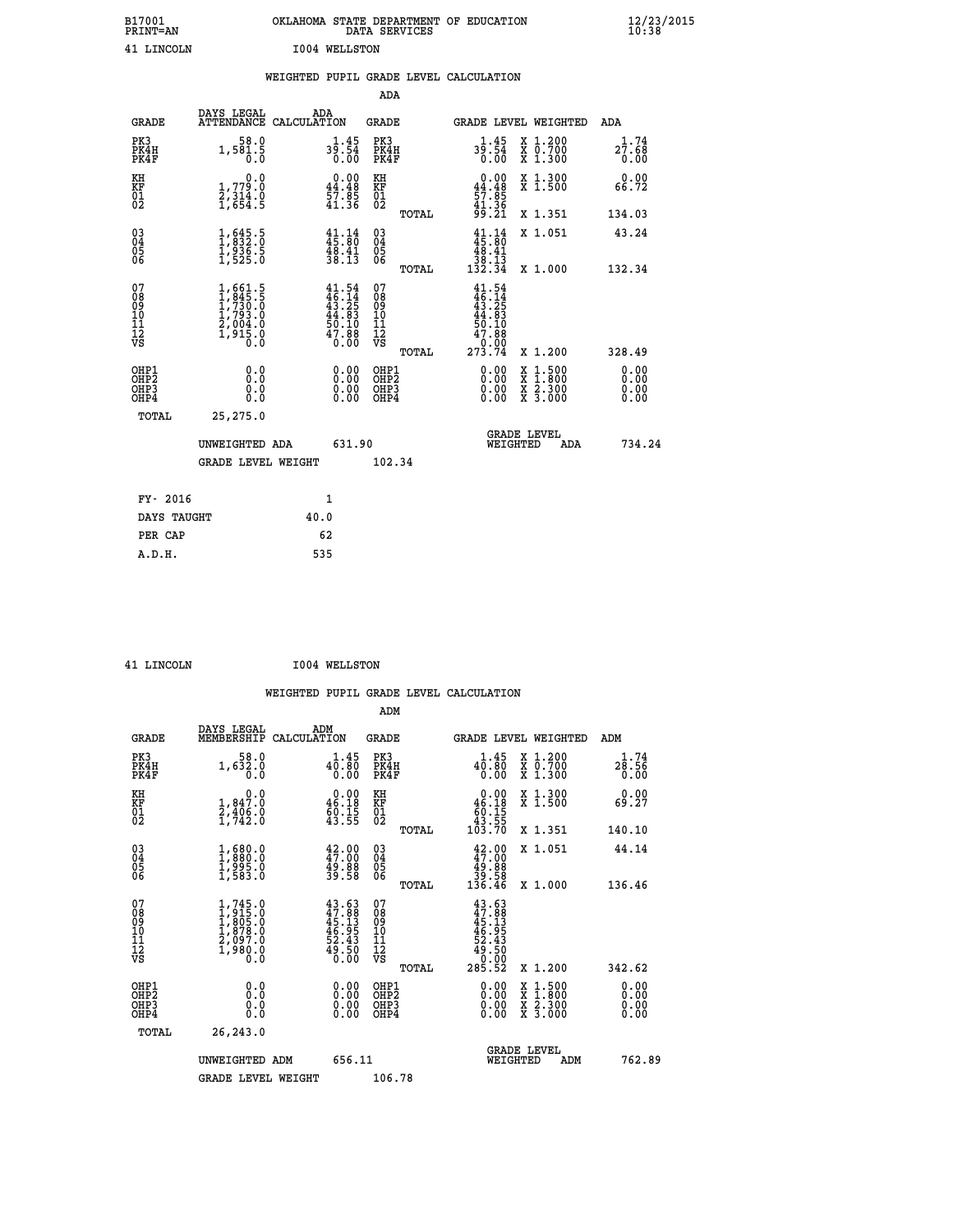| B17001<br><b>PRINT=AN</b> |             | OKLAHOMA STATE DEPARTMENT OF EDUCATION<br>DATA SERVICES |  |
|---------------------------|-------------|---------------------------------------------------------|--|
| 41 LINCOLN                | I054 STROUD |                                                         |  |

|  |  | WEIGHTED PUPIL GRADE LEVEL CALCULATION |
|--|--|----------------------------------------|
|  |  |                                        |

|                                                                    |                                                                           |                                                                       | ADA                                       |       |                                                                                    |                                                                                                  |                               |
|--------------------------------------------------------------------|---------------------------------------------------------------------------|-----------------------------------------------------------------------|-------------------------------------------|-------|------------------------------------------------------------------------------------|--------------------------------------------------------------------------------------------------|-------------------------------|
| <b>GRADE</b>                                                       | DAYS LEGAL<br>ATTENDANCE CALCULATION                                      | ADA                                                                   | <b>GRADE</b>                              |       |                                                                                    | GRADE LEVEL WEIGHTED                                                                             | <b>ADA</b>                    |
| PK3<br>PK4H<br>PK4F                                                | 82.0<br>0.0<br>2,595.0                                                    | $\begin{smallmatrix} 2.00\\ 0.00\\ 63.33 \end{smallmatrix}$           | PK3<br>PK4H<br>PK4F                       |       | 2.00<br>Ŏ.ŎŎ<br>63.33                                                              | X 1.200<br>X 0.700<br>X 1.300                                                                    | 2.40<br>0.00<br>82.33         |
| KH<br><b>KF</b><br>01<br>02                                        | 0.0<br>2,532.5<br>2,324.0<br>1,917.0                                      | $\begin{smallmatrix} 0.00\\ 61.77\\ 56.78\\ 46.99 \end{smallmatrix}$  | KH<br>KF<br>01<br>02                      |       | 0.00<br>$\begin{smallmatrix} 61.77\ 56.78\ 46.99\ 103.77 \end{smallmatrix}$        | X 1.300<br>X 1.500                                                                               | 0.00<br>92.66                 |
|                                                                    |                                                                           |                                                                       |                                           | TOTAL |                                                                                    | X 1.351                                                                                          | 140.19                        |
| $\begin{smallmatrix} 03 \\[-4pt] 04 \end{smallmatrix}$<br>05<br>06 | $2,817.0$<br>$1,762.5$<br>$1,912.5$<br>$2,410.5$                          | $\begin{smallmatrix} 68.76\\ 43.04\\ 46.68\\ 59.07 \end{smallmatrix}$ | $\substack{03 \\ 04}$<br>05<br>06         |       | $\begin{smallmatrix} 68.76 \\ 43.04 \\ 46.68 \\ 59.07 \\ 148.79 \end{smallmatrix}$ | X 1.051                                                                                          | 72.27                         |
|                                                                    |                                                                           |                                                                       |                                           | TOTAL |                                                                                    | X 1.000                                                                                          | 148.79                        |
| 07<br>08<br>09<br>11<br>11<br>12<br>VS                             | 2,545.5<br>1,951.5<br>2,297.0<br>2,581.5<br>2,581.5<br>1,629.0<br>2,248.5 | $62.18\n47.60\n56.23\n63.23\n40.29\n45.56\n55.56$                     | 07<br>08<br>09<br>11<br>11<br>12<br>VS    |       | $62.18$<br>$47.60$<br>$56.23$<br>$63.23$<br>$40.29$<br>$45.56$<br>$55.560$         |                                                                                                  |                               |
|                                                                    |                                                                           |                                                                       |                                           | TOTAL | 325.09                                                                             | X 1.200                                                                                          | 390.11                        |
| OHP1<br>OH <sub>P2</sub><br>OH <sub>P3</sub><br>OH <sub>P4</sub>   | 564.0<br>0.0<br>0.0<br>0.0                                                | 13.76<br>0.00<br>0.00<br>0.00                                         | OHP1<br>OH <sub>P</sub> 2<br>OHP3<br>OHP4 |       | $13.76$<br>$0.00$<br>0.00<br>0.00                                                  | $\begin{smallmatrix} x & 1 & 500 \\ x & 1 & 800 \\ x & 2 & 300 \\ x & 3 & 000 \end{smallmatrix}$ | 20.64<br>0.00<br>0.00<br>0.00 |
| TOTAL                                                              | 32,170.0                                                                  |                                                                       |                                           |       |                                                                                    |                                                                                                  |                               |
|                                                                    | UNWEIGHTED ADA                                                            | 787.27                                                                |                                           |       |                                                                                    | GRADE LEVEL<br>WEIGHTED<br>ADA                                                                   | 949.39                        |
|                                                                    | <b>GRADE LEVEL WEIGHT</b>                                                 |                                                                       | 162.12                                    |       |                                                                                    |                                                                                                  |                               |
| FY- 2016                                                           |                                                                           | $\mathbf{1}$                                                          |                                           |       |                                                                                    |                                                                                                  |                               |
| DAYS TAUGHT                                                        |                                                                           | 41.0                                                                  |                                           |       |                                                                                    |                                                                                                  |                               |
| PER CAP                                                            |                                                                           | 77                                                                    |                                           |       |                                                                                    |                                                                                                  |                               |
|                                                                    |                                                                           |                                                                       |                                           |       |                                                                                    |                                                                                                  |                               |

 **41 LINCOLN I054 STROUD**

 **A.D.H. 454**

| <b>GRADE</b>                                       | DAYS LEGAL<br>MEMBERSHIP                                              | ADM<br>CALCULATION                                                   | <b>GRADE</b>                           |       | GRADE LEVEL WEIGHTED                                                                                     |                                                                                                                                           | ADM                                            |  |
|----------------------------------------------------|-----------------------------------------------------------------------|----------------------------------------------------------------------|----------------------------------------|-------|----------------------------------------------------------------------------------------------------------|-------------------------------------------------------------------------------------------------------------------------------------------|------------------------------------------------|--|
| PK3<br>PK4H<br>PK4F                                | 82.0<br>0.0<br>2,750.0                                                | 2.00<br>$\begin{smallmatrix} 0.00 \ 67.12 \end{smallmatrix}$         | PK3<br>PK4H<br>PK4F                    |       | 2.00<br>$\begin{smallmatrix} \bar{0} \ . \ 0 \ 0 \ . \ 12 \end{smallmatrix}$                             | X 1.200<br>X 0.700<br>X 1.300                                                                                                             | 2.40<br>$\frac{\bar{0}.\bar{0}\bar{0}}{87.26}$ |  |
| KH<br>KF<br>01<br>02                               | 0.0<br>2,668:0<br>2,402:0<br>1,968:0                                  | $\begin{smallmatrix} 0.00\\ 65.07\\ 58.68\\ 48.24 \end{smallmatrix}$ | KH<br>KF<br>01<br>02                   |       | $\begin{smallmatrix} &0.00\ 65.07\ 58.68\ 48.24\ 106.92\ \end{smallmatrix}$                              | X 1.300<br>X 1.500                                                                                                                        | 0.00<br>97.61                                  |  |
|                                                    |                                                                       |                                                                      |                                        | TOTAL |                                                                                                          | X 1.351                                                                                                                                   | 144.45                                         |  |
| $\begin{matrix} 03 \\ 04 \\ 05 \\ 06 \end{matrix}$ | 2,905.0<br>1,818.0<br>1,958.0<br>2,542.0                              | 70.90<br>44.39<br>47.79<br>62.29                                     | 03<br>04<br>05<br>06                   |       | $70.90$<br>$44.39$<br>$47.79$<br>$62.29$<br>$154.47$                                                     | X 1.051                                                                                                                                   | 74.52                                          |  |
|                                                    |                                                                       |                                                                      |                                        | TOTAL |                                                                                                          | X 1.000                                                                                                                                   | 154.47                                         |  |
| 07<br>08<br>09<br>101<br>112<br>VS                 | 2,632.0<br>2,005.0<br>2,406.0<br>2,720.0<br>1,719.0<br>2,352.0<br>Ō.Ō | $64.3048.9058.9066.6642.5358.1950.00$                                | 07<br>08<br>09<br>11<br>11<br>12<br>VS | TOTAL | $\begin{array}{r} 64.30 \\ 48.900 \\ 58.900 \\ 66.660 \\ 42.53 \\ 58.190 \\ 0.000 \\ 339.48 \end{array}$ | X 1.200                                                                                                                                   | 407.38                                         |  |
| OHP1                                               | 564.0                                                                 | 13.76                                                                | OHP1                                   |       |                                                                                                          |                                                                                                                                           |                                                |  |
| OHP <sub>2</sub><br>OH <sub>P3</sub><br>OHP4       | 0.0<br>0.0<br>0.0                                                     | Ŏ.ŎŎ<br>Ō.QO<br>0.00                                                 | OHP <sub>2</sub><br>OHP3<br>OHP4       |       | $\begin{smallmatrix} 13\cdot76\0\cdot00\0\cdot00\0\cdot00\end{smallmatrix}$                              | $\begin{smallmatrix} \mathtt{X} & 1\cdot500\\ \mathtt{X} & 1\cdot800\\ \mathtt{X} & 2\cdot300\\ \mathtt{X} & 3\cdot000 \end{smallmatrix}$ | 20.64<br>0.00<br>0.00                          |  |
| TOTAL                                              | 33,491.0                                                              |                                                                      |                                        |       |                                                                                                          |                                                                                                                                           |                                                |  |
|                                                    | UNWEIGHTED ADM                                                        | 819.72                                                               |                                        |       | WEIGHTED                                                                                                 | <b>GRADE LEVEL</b><br>ADM                                                                                                                 | 988.73                                         |  |
|                                                    | <b>GRADE LEVEL WEIGHT</b>                                             |                                                                      | 169.01                                 |       |                                                                                                          |                                                                                                                                           |                                                |  |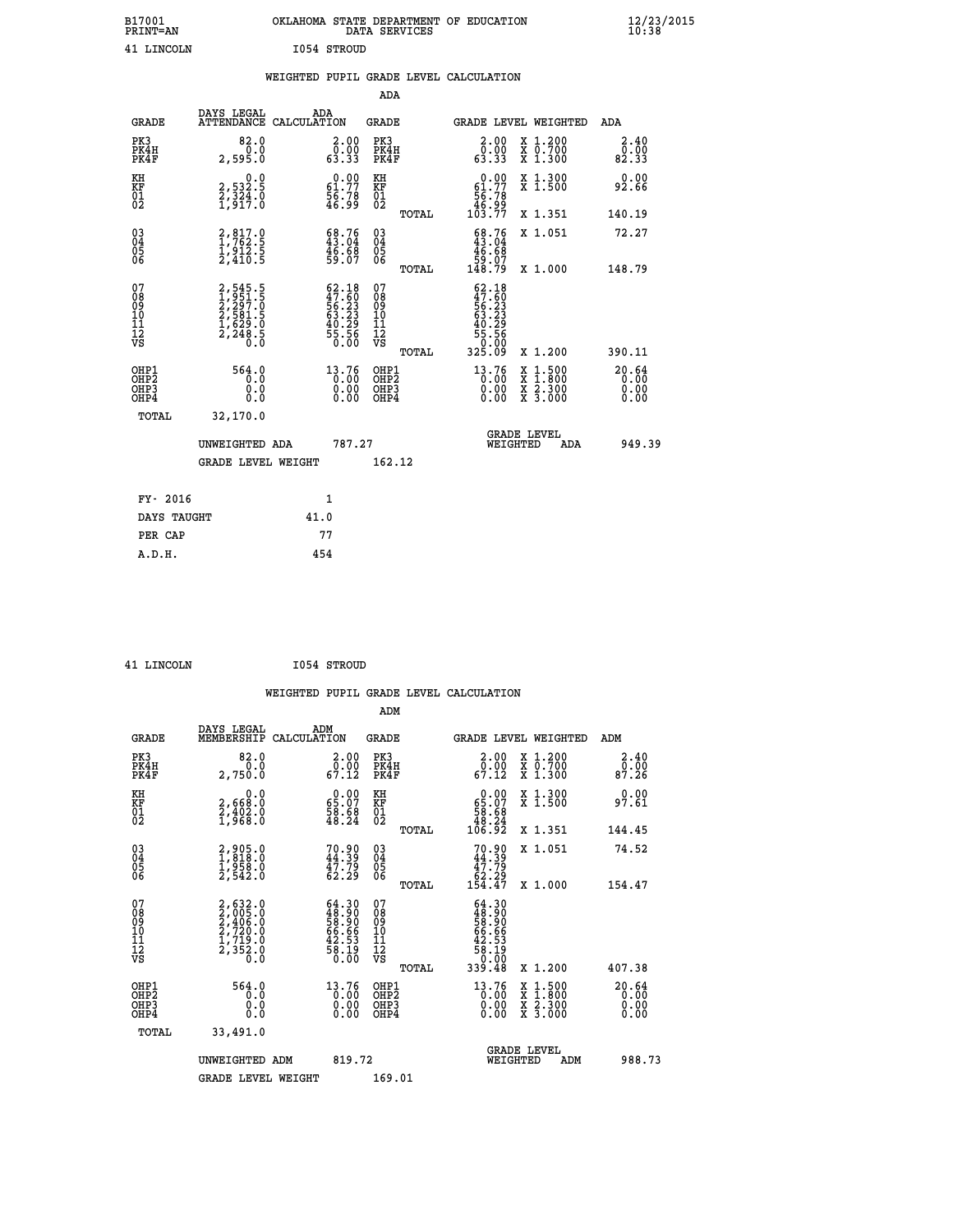| B17001<br><b>PRINT=AN</b> | OKLAHOMA STATE DEPARTMENT OF EDUCATION<br>DATA SERVICES | $\frac{12}{23}$ /2015 |
|---------------------------|---------------------------------------------------------|-----------------------|
| 41<br>LINCOLN             | 1095<br>MEEKER                                          |                       |

|  |  | WEIGHTED PUPIL GRADE LEVEL CALCULATION |
|--|--|----------------------------------------|
|  |  |                                        |

|                                                                              |                                                                                          |                                                                           | ADA                                                |       |                                                                                          |                                                                                                                                              |                               |
|------------------------------------------------------------------------------|------------------------------------------------------------------------------------------|---------------------------------------------------------------------------|----------------------------------------------------|-------|------------------------------------------------------------------------------------------|----------------------------------------------------------------------------------------------------------------------------------------------|-------------------------------|
| <b>GRADE</b>                                                                 | DAYS LEGAL                                                                               | ADA<br>ATTENDANCE CALCULATION                                             | GRADE                                              |       |                                                                                          | GRADE LEVEL WEIGHTED                                                                                                                         | ADA                           |
| PK3<br>PK4H<br>PK4F                                                          | 0.0<br>1,414.0<br>0.0                                                                    | 0.00<br>34.49<br>$\overline{0}$ . $\overline{0}0$                         | PK3<br>PK4H<br>PK4F                                |       | 0.00<br>ۆ¥.43<br>0.00                                                                    | X 1.200<br>X 0.700<br>X 1.300                                                                                                                | 0.00<br>24.14<br>0.00         |
| KH<br>KF<br>01<br>02                                                         | 0.0<br>1,999:0<br>2,003:5<br>2,416:5                                                     | $\begin{smallmatrix} 0.00\\ 48.76\\ 48.37\\ 58.94 \end{smallmatrix}$      | KH<br>KF<br>01<br>02                               |       | $\begin{smallmatrix} &0.00\\ 48.76\\ 48.87\\ 48.87\\ 58.94\\ 107.81\\ \end{smallmatrix}$ | X 1.300<br>X 1.500                                                                                                                           | 0.00<br>73.14                 |
|                                                                              |                                                                                          |                                                                           |                                                    | TOTAL |                                                                                          | X 1.351                                                                                                                                      | 145.65                        |
| $^{03}_{04}$<br>Ŏ5<br>06                                                     | $\frac{1}{2}, \frac{976}{173}.\frac{5}{0}$<br>$\frac{2}{3}, \frac{185}{326}.\frac{5}{5}$ | $\begin{smallmatrix} 48.21\ 53.00\ 53.30\ 53.30\ 56.74 \end{smallmatrix}$ | $\begin{matrix} 03 \\ 04 \\ 05 \\ 06 \end{matrix}$ |       | $48.21$<br>53.00<br>53.30<br>56.74<br>56.74<br>163.04                                    | X 1.051                                                                                                                                      | 50.67                         |
|                                                                              |                                                                                          |                                                                           |                                                    | TOTAL |                                                                                          | X 1.000                                                                                                                                      | 163.04                        |
| 07<br>08<br>09<br>11<br>11<br>12<br>VS                                       | 2,416.0<br>1,854.5<br>3,545.5<br>3,159.0<br>2,834.0<br>2,698.5                           | 58.93<br>45.23<br>86.47<br>77.05<br>77.05<br>69.43<br>66.19<br>66.19      | 07<br>08<br>09<br>101<br>11<br>12<br>VS            | TOTAL | $58.93\n45.23\n86.47\n77.055\n69.43\n66.19\n66.19\n0.000\n403.30$                        | X 1.200                                                                                                                                      | 483.96                        |
| OHP1<br>OH <sub>P</sub> <sub>2</sub><br>OH <sub>P3</sub><br>OH <sub>P4</sub> | 444.5<br>0.0<br>0.0                                                                      | 10.86<br>0.00<br>0.00                                                     | OHP1<br>OHP2<br>OHP3<br>OHP4                       |       | 10.86<br>0.00<br>0.00                                                                    | $\begin{smallmatrix} \mathtt{X} & 1\cdot500 \\ \mathtt{X} & 1\cdot800 \\ \mathtt{X} & 2\cdot300 \\ \mathtt{X} & 3\cdot000 \end{smallmatrix}$ | 16.29<br>0.00<br>0.00<br>0.00 |
| TOTAL                                                                        | 33,446.5                                                                                 |                                                                           |                                                    |       |                                                                                          |                                                                                                                                              |                               |
|                                                                              | UNWEIGHTED ADA                                                                           | 816.47                                                                    |                                                    |       | WEIGHTED                                                                                 | <b>GRADE LEVEL</b><br>ADA                                                                                                                    | 956.89                        |
|                                                                              | <b>GRADE LEVEL WEIGHT</b>                                                                |                                                                           | 140.42                                             |       |                                                                                          |                                                                                                                                              |                               |
|                                                                              |                                                                                          |                                                                           |                                                    |       |                                                                                          |                                                                                                                                              |                               |
| FY- 2016                                                                     |                                                                                          | 1                                                                         |                                                    |       |                                                                                          |                                                                                                                                              |                               |
| DAYS TAUGHT                                                                  |                                                                                          | 41.0                                                                      |                                                    |       |                                                                                          |                                                                                                                                              |                               |
| PER CAP                                                                      |                                                                                          | 66                                                                        |                                                    |       |                                                                                          |                                                                                                                                              |                               |
| A.D.H.                                                                       |                                                                                          | 673                                                                       |                                                    |       |                                                                                          |                                                                                                                                              |                               |

 **41 LINCOLN I095 MEEKER**

 **ADM**

 **A.D.H. 673**

| <b>GRADE</b>                                       | DAYS LEGAL<br>MEMBERSHIP                                                     | ADM<br>CALCULATION                                                                                            | <b>GRADE</b>                                        |       | GRADE LEVEL WEIGHTED                                                          |                                          | ADM                           |  |
|----------------------------------------------------|------------------------------------------------------------------------------|---------------------------------------------------------------------------------------------------------------|-----------------------------------------------------|-------|-------------------------------------------------------------------------------|------------------------------------------|-------------------------------|--|
| PK3<br>PK4H<br>PK4F                                | 0.0<br>$1,50\overline{5}\cdot 0$                                             | $36.71$<br>0.00                                                                                               | PK3<br>PK4H<br>PK4F                                 |       | 0.00<br>36.71<br>0.00                                                         | X 1.200<br>X 0.700<br>X 1.300            | 0.00<br>$25.70$<br>$0.00$     |  |
| KH<br>KF<br>01<br>02                               | $\begin{smallmatrix} 0.0 \\ 2.099.0 \\ 2.084.0 \\ 2.531.0 \end{smallmatrix}$ | $\begin{smallmatrix} 0.00\\ 51.20\\ 50.83\\ 61.73 \end{smallmatrix}$                                          | KH<br>KF<br>$\overline{01}$                         |       | $\begin{smallmatrix} &0.00\\ 51.20\\ 50.83\\ 61.73\\ 112.56\end{smallmatrix}$ | X 1.300<br>X 1.500                       | 0.00<br>76.80                 |  |
|                                                    |                                                                              |                                                                                                               |                                                     | TOTAL |                                                                               | X 1.351                                  | 152.07                        |  |
| $\begin{matrix} 03 \\ 04 \\ 05 \\ 06 \end{matrix}$ | $2,249.0$<br>$2,249.0$<br>$2,256.0$<br>$2,420.0$                             | 50.83<br>54.85<br>55.02<br>59.02                                                                              | $\begin{array}{c} 03 \\ 04 \\ 05 \\ 06 \end{array}$ |       | $\begin{smallmatrix} 50.83\ 54.85\ 55.02\ 59.02\ 168.89 \end{smallmatrix}$    | X 1.051                                  | 53.42                         |  |
|                                                    |                                                                              |                                                                                                               |                                                     | TOTAL |                                                                               | X 1.000                                  | 168.89                        |  |
| 07<br>08<br>09<br>101<br>11<br>12<br>VS            | 2,520.0<br>1,949.0<br>3,692.0<br>3,309.0<br>2,978.0<br>2,813.0<br>0.0        | $61.46$<br>$47.54$<br>$90.04$<br>$80.71$<br>$73.005$<br>$69.05$                                               | 07<br>08<br>09<br>01<br>11<br>11<br>12<br>VS        | TOTAL | $61.46\n47.54\n90.04\n80.71\n73.00\n69.05\n0.00\n421.80$                      | X 1.200                                  | 506.16                        |  |
| OHP1<br>OHP2<br>OH <sub>P3</sub><br>OHP4           | 484.0<br>0.0<br>0.0<br>Ŏ.Ŏ                                                   | $\begin{smallmatrix} 11\cdot 82\\[-1.2mm] 0\cdot 00\\[-1.2mm] 0\cdot 00\\[-1.2mm] 0\cdot 00\end{smallmatrix}$ | OHP1<br>OHP2<br>OHP3<br>OHP4                        |       | $\begin{smallmatrix} 11.82\ 0.00\ 0.00\ 0.00 \end{smallmatrix}$               | X 1:500<br>X 1:800<br>X 2:300<br>X 3:000 | 17.73<br>0.00<br>0.00<br>0.00 |  |
| TOTAL                                              | 34,973.0                                                                     |                                                                                                               |                                                     |       |                                                                               |                                          |                               |  |
|                                                    | UNWEIGHTED<br>ADM                                                            | 853.81                                                                                                        |                                                     |       | WEIGHTED                                                                      | <b>GRADE LEVEL</b><br>ADM                | 1,000.77                      |  |
|                                                    | <b>GRADE LEVEL WEIGHT</b>                                                    |                                                                                                               | 146.96                                              |       |                                                                               |                                          |                               |  |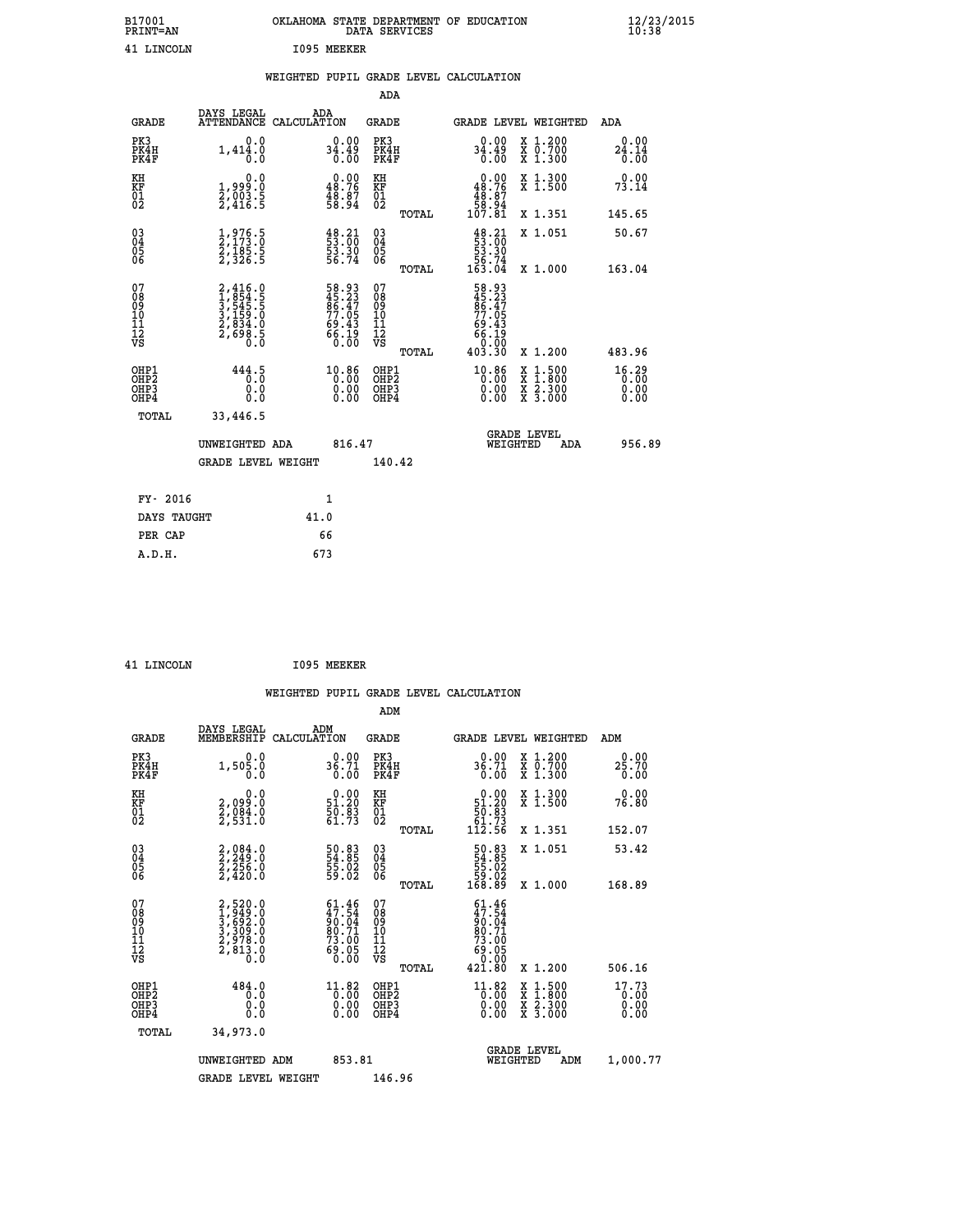| B17001<br><b>PRINT=AN</b> | OKLAHOMA STATE DEPARTMENT OF EDUCATION<br>DATA SERVICES |  |
|---------------------------|---------------------------------------------------------|--|
| 41 LINCOLN                | I103 PRAGUE                                             |  |

|  |  | WEIGHTED PUPIL GRADE LEVEL CALCULATION |
|--|--|----------------------------------------|
|  |  |                                        |

|                                                                  |                                                                         |                                                                                                                | ADA                                      |       |                                                                                                      |                                          |                              |
|------------------------------------------------------------------|-------------------------------------------------------------------------|----------------------------------------------------------------------------------------------------------------|------------------------------------------|-------|------------------------------------------------------------------------------------------------------|------------------------------------------|------------------------------|
| <b>GRADE</b>                                                     | DAYS LEGAL                                                              | ADA<br>ATTENDANCE CALCULATION                                                                                  | <b>GRADE</b>                             |       |                                                                                                      | GRADE LEVEL WEIGHTED                     | ADA                          |
| PK3<br>PK4H<br>PK4F                                              | 59.0<br>0.0<br>1,591.5                                                  | $\frac{1.48}{0.00}$<br>39.79                                                                                   | PK3<br>PK4H<br>PK4F                      |       | $\frac{1 \cdot 48}{0 \cdot 00}$<br>39.79                                                             | X 1.200<br>X 0.700<br>X 1.300            | 1.78<br>0.00<br>51.73        |
| KH<br>KF<br>01<br>02                                             | $\begin{smallmatrix}&&&0.0\\3,291.5\\2,566.5\\2,636.5\end{smallmatrix}$ | $\begin{smallmatrix} 0.00\\ 82.29\\ 64.16\\ 65.91 \end{smallmatrix}$                                           | KH<br>KF<br>01<br>02                     |       | 0.00<br>$82.29$<br>64.16<br>65.91<br>130.07                                                          | X 1.300<br>X 1.500                       | 0.00<br>123.44               |
|                                                                  |                                                                         |                                                                                                                |                                          | TOTAL |                                                                                                      | X 1.351                                  | 175.72                       |
| $\begin{matrix} 03 \\ 04 \\ 05 \\ 06 \end{matrix}$               | 3,019.5<br>3,295.0<br>2,854.5<br>2,526.5                                | $75.49$<br>82.38<br>$7\overline{1}\cdot\overline{3}\cdot\overline{1}\overline{6}\cdot\overline{1}\overline{6}$ | 03<br>04<br>05<br>06                     |       | $75.4982.3871.3163.16216.85$                                                                         | X 1.051                                  | 79.34                        |
|                                                                  |                                                                         |                                                                                                                |                                          | TOTAL |                                                                                                      | X 1.000                                  | 216.85                       |
| 07<br>08<br>09<br>11<br>11<br>12<br>VS                           | 2,750.5<br>3,471.5<br>3,471.5<br>3,248.0<br>2,979.0<br>2,682.5          | $68.76$<br>$72.84$<br>$87.13$<br>$81.51$<br>$74.73$<br>$67.29$<br>$0.00$                                       | 07<br>08<br>09<br>11<br>11<br>12<br>VS   |       | $\begin{smallmatrix} 68.76\\72.84\\87.13\\81.51\\84.73\\74.73\\67.29\\0.00\\452.26\end{smallmatrix}$ |                                          |                              |
|                                                                  |                                                                         |                                                                                                                |                                          | TOTAL |                                                                                                      | X 1.200                                  | 542.71                       |
| OHP1<br>OH <sub>P</sub> <sub>2</sub><br>OH <sub>P3</sub><br>OHP4 | 0.0<br>0.0<br>0.0                                                       | $\begin{smallmatrix} 0.00 \ 0.00 \ 0.00 \ 0.00 \end{smallmatrix}$                                              | OHP1<br>OHP <sub>2</sub><br>OHP3<br>OHP4 |       | $0.00$<br>$0.00$<br>0.00                                                                             | X 1:500<br>X 1:800<br>X 2:300<br>X 3:000 | 0.00<br>0.00<br>0.00<br>0.00 |
| <b>TOTAL</b>                                                     | 39,885.5                                                                |                                                                                                                |                                          |       |                                                                                                      |                                          |                              |
|                                                                  | UNWEIGHTED ADA                                                          | 998.23                                                                                                         |                                          |       |                                                                                                      | <b>GRADE LEVEL</b><br>WEIGHTED<br>ADA    | 1,191.57                     |
|                                                                  | <b>GRADE LEVEL WEIGHT</b>                                               |                                                                                                                | 193.34                                   |       |                                                                                                      |                                          |                              |
|                                                                  |                                                                         |                                                                                                                |                                          |       |                                                                                                      |                                          |                              |
| FY- 2016                                                         |                                                                         | 1                                                                                                              |                                          |       |                                                                                                      |                                          |                              |
| DAYS TAUGHT                                                      |                                                                         | 40.0                                                                                                           |                                          |       |                                                                                                      |                                          |                              |
| PER CAP                                                          |                                                                         | 62                                                                                                             |                                          |       |                                                                                                      |                                          |                              |

| 41 LINCOLN | I103 PRAGUE |
|------------|-------------|
|            |             |

**B17001<br>PRINT=AN** 

 **ADM DAYS LEGAL ADM GRADE MEMBERSHIP CALCULATION GRADE GRADE LEVEL WEIGHTED ADM**

| PK3<br>PK4H<br>PK4F                                | 59.0<br>1,640.0                                                       | $\begin{smallmatrix}1.48\0.00\\1.00\end{smallmatrix}$               | PK3<br>PK4H<br>PK4F                                | $\begin{smallmatrix}1.48\0.00\\1.00\end{smallmatrix}$    | X 1.200<br>X 0.700<br>X 1.300                                                                                                             | $\begin{smallmatrix}1.78\0.00\\53.30\end{smallmatrix}$ |
|----------------------------------------------------|-----------------------------------------------------------------------|---------------------------------------------------------------------|----------------------------------------------------|----------------------------------------------------------|-------------------------------------------------------------------------------------------------------------------------------------------|--------------------------------------------------------|
| KH<br>KF<br>01<br>02                               | 0.0<br>3,397.0<br>2,639.0<br>2,716.0                                  | $\begin{smallmatrix} 0.00\\ 84.93\\ 5.98\\ 67.90 \end{smallmatrix}$ | KH<br>KF<br>01<br>02                               | $0.00\n84.93\n65.98\n67.90\n133.88$                      | X 1.300<br>X 1.500                                                                                                                        | 0.00<br>127.40                                         |
|                                                    |                                                                       |                                                                     | TOTAL                                              |                                                          | X 1.351                                                                                                                                   | 180.87                                                 |
| $\begin{matrix} 03 \\ 04 \\ 05 \\ 06 \end{matrix}$ | $3,404.0$<br>$3,402.0$<br>$2,936.0$<br>$2,590.0$                      | $77.61$<br>85.05<br>73.35<br>64.75                                  | $\begin{matrix} 03 \\ 04 \\ 05 \\ 06 \end{matrix}$ | $77.61$<br>85.05<br>73.35<br>73.75<br>64.75<br>223.15    | X 1.051                                                                                                                                   | 81.57                                                  |
|                                                    |                                                                       |                                                                     | TOTAL                                              |                                                          | X 1.000                                                                                                                                   | 223.15                                                 |
| 07<br>08<br>09<br>101<br>11<br>12<br>VS            | 2,852.0<br>3,993.0<br>3,655.0<br>3,408.0<br>3,133.0<br>2,842.0<br>0.0 | $71.30\n74.83\n91.72\n85.52\n78.60\n71.30\n0.00$                    | 07<br>08<br>09<br>101<br>11<br>12<br>VS<br>TOTAL   | $71.30\n74.83\n91.72\n85.52\n78.60\n71.30\n0.00\n473.27$ | X 1.200                                                                                                                                   | 567.92                                                 |
| OHP1<br>OHP2<br>OHP3<br>OHP4                       | 0.0<br>$\begin{smallmatrix} 0.5 & 0 \ 0.0 & 0 \end{smallmatrix}$      | $0.00$<br>$0.00$<br>0.00                                            | OHP1<br>OHP <sub>2</sub><br>OHP3<br>OHP4           | $0.00$<br>$0.00$<br>0.00                                 | $\begin{smallmatrix} \mathtt{X} & 1\cdot500\\ \mathtt{X} & 1\cdot800\\ \mathtt{X} & 2\cdot300\\ \mathtt{X} & 3\cdot000 \end{smallmatrix}$ | 0.00<br>Ŏ.ŎŎ<br>O.OO<br>0.00                           |
| TOTAL                                              | 41,366.0                                                              |                                                                     |                                                    |                                                          |                                                                                                                                           |                                                        |
|                                                    | UNWEIGHTED<br>ADM                                                     | 1,035.32                                                            |                                                    | WEIGHTED                                                 | <b>GRADE LEVEL</b><br>ADM                                                                                                                 | 1,235.99                                               |
|                                                    | <b>GRADE LEVEL WEIGHT</b>                                             |                                                                     | 200.67                                             |                                                          |                                                                                                                                           |                                                        |
|                                                    |                                                                       |                                                                     |                                                    |                                                          |                                                                                                                                           |                                                        |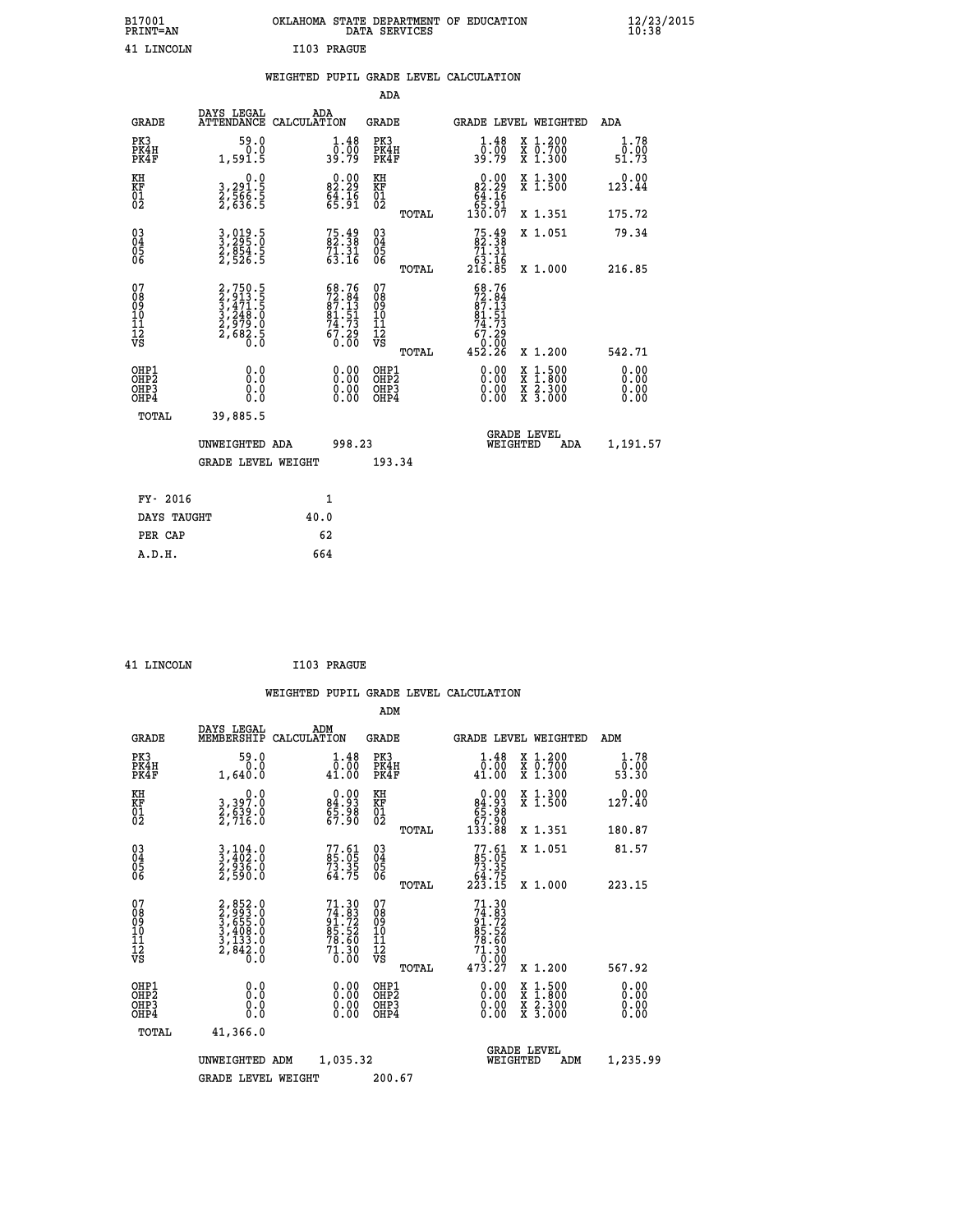| B17001<br>PRINT=AN                       |                                                                      |             |                                                                                                                              |                                                            | DATA SERVICES | OKLAHOMA STATE DEPARTMENT OF EDUCATION                                  |                                                                                                                                           | $\frac{12}{23}$ /2015        |
|------------------------------------------|----------------------------------------------------------------------|-------------|------------------------------------------------------------------------------------------------------------------------------|------------------------------------------------------------|---------------|-------------------------------------------------------------------------|-------------------------------------------------------------------------------------------------------------------------------------------|------------------------------|
| 41 LINCOLN                               |                                                                      | I105 CARNEY |                                                                                                                              |                                                            |               |                                                                         |                                                                                                                                           |                              |
|                                          |                                                                      |             |                                                                                                                              |                                                            |               | WEIGHTED PUPIL GRADE LEVEL CALCULATION                                  |                                                                                                                                           |                              |
|                                          |                                                                      |             |                                                                                                                              | ADA                                                        |               |                                                                         |                                                                                                                                           |                              |
| <b>GRADE</b>                             | DAYS LEGAL<br>ATTENDANCE CALCULATION                                 | ADA         |                                                                                                                              | GRADE                                                      |               |                                                                         | GRADE LEVEL WEIGHTED                                                                                                                      | ADA                          |
| PK3<br>PK4H<br>PK4F                      | 40.0<br>0.0<br>839.0                                                 |             | 1.00<br>0.00<br>20.98                                                                                                        | PK3<br>PK4H<br>PK4F                                        |               | 1.00<br>ŏÖ.ÖÖ<br>20.98                                                  | X 1.200<br>X 0.700<br>X 1.300                                                                                                             | 1.20<br>0.00<br>27.27        |
| KH<br>KF<br>01<br>02                     | 0.0<br>618.5<br>$\frac{537.0}{605.0}$                                |             | $\begin{array}{r} 0.00 \\ 15.48 \\ 13.45 \\ 15.13 \end{array}$                                                               | KH<br><b>KF</b><br>01<br>02                                |               | $\begin{array}{r} 0.00 \\ 15.48 \\ 13.45 \\ 15.13 \\ 28.58 \end{array}$ | X 1.300<br>X 1.500                                                                                                                        | 0.00<br>23.22                |
|                                          |                                                                      |             |                                                                                                                              |                                                            | TOTAL         |                                                                         | X 1.351                                                                                                                                   | 38.61                        |
| 03<br>04<br>05<br>06                     | 556.0<br>820.5<br>421.0<br>700.5                                     |             | $\begin{smallmatrix} 13.90\\ 20.51\\ 10.53\\ 17.51 \end{smallmatrix}$                                                        | $\begin{matrix} 03 \\ 04 \\ 05 \\ 06 \end{matrix}$         |               | 13.90<br>20.51<br>10.53                                                 | X 1.051                                                                                                                                   | 14.61                        |
|                                          |                                                                      |             |                                                                                                                              |                                                            | <b>TOTAL</b>  | $\frac{17.51}{48.55}$                                                   | X 1.000                                                                                                                                   | 48.55                        |
| 07<br>08<br>09<br>11<br>11<br>12<br>VS   | 535.5<br>735.5<br>498.0<br>893.5<br>893.5<br>737.5<br>506.5<br>506.5 |             | $\begin{array}{r} 13\cdot 38 \\ 18\cdot 41 \\ 12\cdot 45 \\ 22\cdot 34 \\ 18\cdot 44 \\ 12\cdot 66 \\ 0\cdot 00 \end{array}$ | 07<br>08<br>09<br>10<br>$\frac{11}{12}$<br>$\frac{12}{18}$ |               | $13.38$<br>$18.41$<br>$12.45$<br>$22.34$<br>$\frac{18.44}{12.66}$       |                                                                                                                                           |                              |
|                                          |                                                                      |             |                                                                                                                              |                                                            | TOTAL         | 97.68                                                                   | X 1.200                                                                                                                                   | 117.22                       |
| OHP1<br>OHP2<br>OH <sub>P3</sub><br>OHP4 | 0.0<br>Ŏ.Ō<br>0.0<br>0.0                                             |             | 0.00<br>0.00<br>0.00                                                                                                         | OHP1<br>OHP2<br>OHP3<br>OHP4                               |               | 0.00<br>0.00<br>0.00                                                    | $\begin{smallmatrix} \mathtt{X} & 1\cdot500\\ \mathtt{X} & 1\cdot800\\ \mathtt{X} & 2\cdot300\\ \mathtt{X} & 3\cdot000 \end{smallmatrix}$ | 0.00<br>0.00<br>0.00<br>0.00 |
| <b>TOTAL</b>                             | 9,043.5                                                              |             |                                                                                                                              |                                                            |               |                                                                         |                                                                                                                                           |                              |
|                                          | UNWEIGHTED ADA                                                       |             | 226.17                                                                                                                       |                                                            |               |                                                                         | <b>GRADE LEVEL</b><br>WEIGHTED<br>ADA                                                                                                     | 270.68                       |
|                                          | <b>GRADE LEVEL WEIGHT</b>                                            |             |                                                                                                                              |                                                            | 44.51         |                                                                         |                                                                                                                                           |                              |
| FY- 2016                                 |                                                                      |             | 1                                                                                                                            |                                                            |               |                                                                         |                                                                                                                                           |                              |
| DAYS TAUGHT                              |                                                                      | 40.0        |                                                                                                                              |                                                            |               |                                                                         |                                                                                                                                           |                              |
| PER CAP                                  |                                                                      | 79          |                                                                                                                              |                                                            |               |                                                                         |                                                                                                                                           |                              |

| 41 LINCOLN |  | I105 CARNEY |
|------------|--|-------------|

|                                                               |                                                                     | WEIGHTED PUPIL GRADE LEVEL CALCULATION                                                             |                                                              |                                                                                                                |                                          |                               |
|---------------------------------------------------------------|---------------------------------------------------------------------|----------------------------------------------------------------------------------------------------|--------------------------------------------------------------|----------------------------------------------------------------------------------------------------------------|------------------------------------------|-------------------------------|
|                                                               |                                                                     |                                                                                                    | ADM                                                          |                                                                                                                |                                          |                               |
| <b>GRADE</b>                                                  | DAYS LEGAL<br>MEMBERSHIP                                            | ADM<br>CALCULATION                                                                                 | <b>GRADE</b>                                                 | GRADE LEVEL WEIGHTED                                                                                           |                                          | ADM                           |
| PK3<br>PK4H<br>PK4F                                           | 40.0<br>$0.0$<br>916.0                                              | 1.00<br>22:00<br>22:90                                                                             | PK3<br>PK4H<br>PK4F                                          | $\frac{1}{0}$ :00<br>22.90                                                                                     | X 1.200<br>X 0.700<br>X 1.300            | 1.20<br>0.00<br>29.77         |
| KH<br>KF<br>01<br>02                                          | $\begin{smallmatrix} 0.0\\ 659.0\\ 558.0\\ 625.0 \end{smallmatrix}$ | $\begin{smallmatrix} 0.00\\ 16.50\\ 13.98\\ 15.63 \end{smallmatrix}$                               | KH<br>KF<br>01<br>02                                         | $\begin{smallmatrix} 0.00\\16.50\\13.98\\15.63\\29.61 \end{smallmatrix}$                                       | X 1.300<br>X 1.500<br>X 1.351            | 0.00<br>24.75                 |
| $\begin{matrix} 03 \\ 04 \\ 05 \\ 06 \end{matrix}$            | 568.0<br>840.0<br>$\frac{440.0}{730.0}$                             | 14.20<br>21.00<br>$\frac{11.00}{18.25}$                                                            | TOTAL<br>$\begin{array}{c} 03 \\ 04 \\ 05 \\ 06 \end{array}$ | $\begin{smallmatrix} 14.20\\ 21.00\\ 11.00\\ 18.25\\ 50.25 \end{smallmatrix}$                                  | X 1.051                                  | 40.00<br>14.92                |
| 07<br>0890112<br>1112<br>VS                                   | 560.0<br>761.0<br>530.0<br>939.0<br>762.0<br>762.0<br>0.0           | $\begin{smallmatrix} 14.00 \\ 19.05 \\ 13.25 \\ 23.48 \\ 19.05 \\ 13.18 \\ 0.00 \end{smallmatrix}$ | TOTAL<br>07<br>08<br>09<br>11<br>11<br>12<br>VS<br>TOTAL     | $\begin{smallmatrix} 14 & .00\ 19 & .05\ 13 & .25\ 23 & .48\ 19 & .05\ 13 & .10\ 102 & .01\ \end{smallmatrix}$ | X 1.000<br>X 1.200                       | 50.25<br>122.41               |
| OHP1<br>OHP <sub>2</sub><br>OH <sub>P3</sub><br>OHP4<br>TOTAL | 0.0<br>0.000<br>9,455.0                                             | $0.00$<br>$0.00$<br>0.00                                                                           | OHP1<br>OHP <sub>2</sub><br>OHP <sub>3</sub>                 | 0.00<br>0.00<br>0.00                                                                                           | X 1:500<br>X 1:800<br>X 2:300<br>X 3:000 | 0.00<br>Ō. ŌŌ<br>0.00<br>0.00 |
|                                                               | UNWEIGHTED ADM<br><b>GRADE LEVEL WEIGHT</b>                         | 236.47                                                                                             | 46.83                                                        | <b>GRADE LEVEL</b><br>WEIGHTED                                                                                 | ADM                                      | 283.30                        |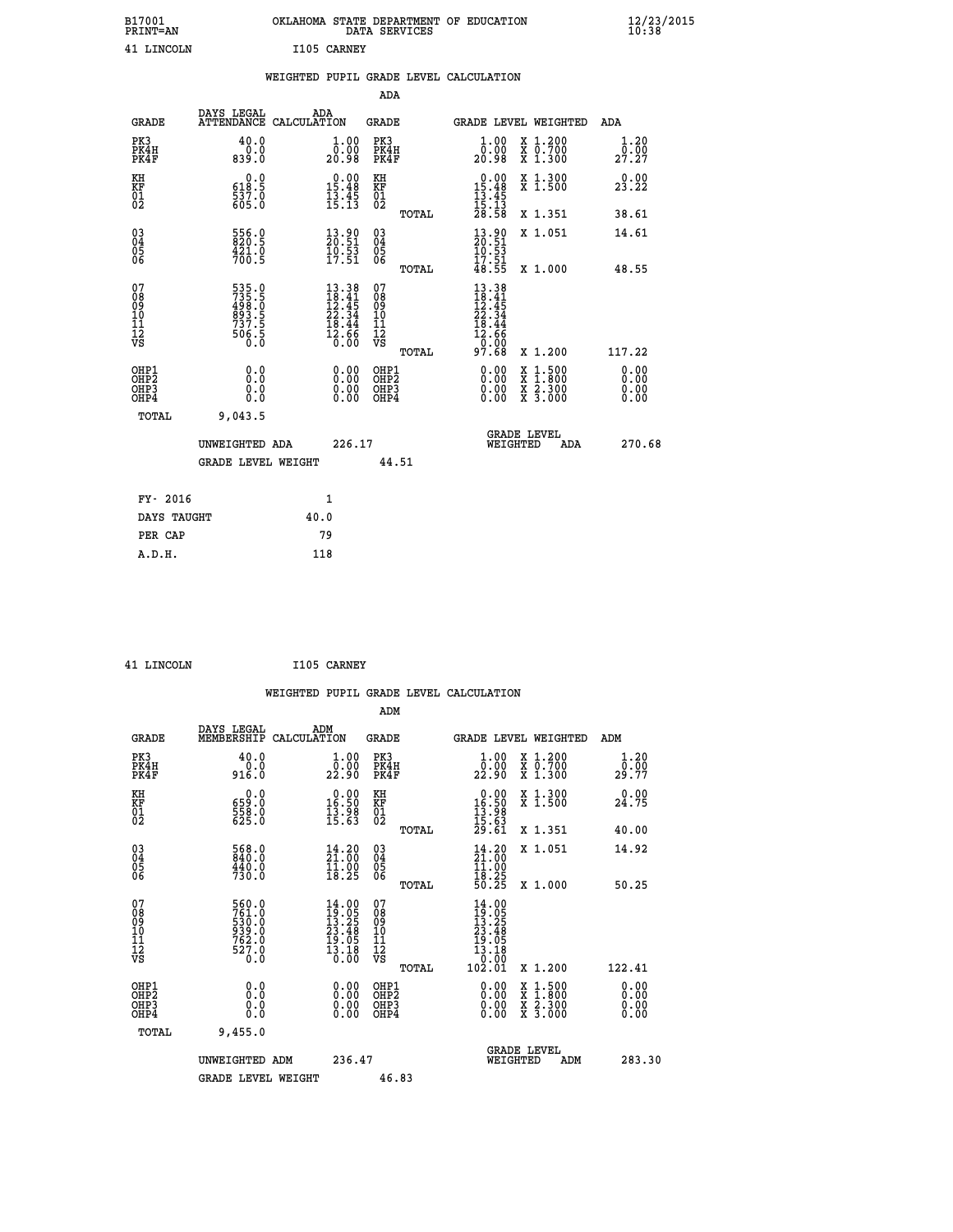|           |  | OKLAHOMA STATE DEPARTMENT OF EDUCATION<br>DATA SERVICES |  |
|-----------|--|---------------------------------------------------------|--|
| T134 AGRA |  |                                                         |  |

 **B17001 OKLAHOMA STATE DEPARTMENT OF EDUCATION 12/23/2015**

|                                        |                                                                                                                        | WEIGHTED PUPIL GRADE LEVEL CALCULATION                               |                                        |       |                                                                              |                                                   |                              |
|----------------------------------------|------------------------------------------------------------------------------------------------------------------------|----------------------------------------------------------------------|----------------------------------------|-------|------------------------------------------------------------------------------|---------------------------------------------------|------------------------------|
|                                        |                                                                                                                        |                                                                      | <b>ADA</b>                             |       |                                                                              |                                                   |                              |
| <b>GRADE</b>                           | DAYS LEGAL ADA ATTENDANCE CALCULATION                                                                                  |                                                                      | <b>GRADE</b>                           |       |                                                                              | GRADE LEVEL WEIGHTED                              | ADA                          |
| PK3<br>PK4H<br>PK4F                    | 41.0<br>$\frac{0.0}{576.0}$                                                                                            | $\begin{smallmatrix} 1.00\\ 0.00\\ 14.05 \end{smallmatrix}$          | PK3<br>PK4H<br>PK4F                    |       | 1.00<br>0.00<br>14.05                                                        | X 1.200<br>X 0.700<br>X 1.300                     | 1.20<br>0.00<br>18.27        |
| KH<br>KF<br>01<br>02                   | 0.0<br>917.0<br>$1, \frac{5}{6}$ $\frac{3}{3}$ $\cdot\frac{5}{5}$                                                      | $\begin{smallmatrix} 0.00\\ 22.39\\ 26.45\\ 18.38 \end{smallmatrix}$ | KH<br>KF<br>01<br>02                   |       | $\begin{smallmatrix} 0.00\\ 22.39\\ 26.45\\ 18.38\\ 44.83 \end{smallmatrix}$ | X 1.300<br>X 1.500                                | 0.00<br>33.59                |
|                                        |                                                                                                                        |                                                                      |                                        | TOTAL |                                                                              | X 1.351                                           | 60.57                        |
| $^{03}_{04}$<br>05<br>06               | 1,157.9<br>$\frac{756.0}{1,148.5}$                                                                                     | $\begin{smallmatrix} 28.22\ 25.09\ 18.48\ 28.06 \end{smallmatrix}$   | 03<br>04<br>05<br>06                   |       | $\begin{smallmatrix} 28.22\ 25.09\ 18.48\ 28.06\ 71.63 \end{smallmatrix}$    | X 1.051                                           | 29.66                        |
|                                        |                                                                                                                        |                                                                      |                                        | TOTAL |                                                                              | X 1.000                                           | 71.63                        |
| 07<br>08<br>09<br>11<br>11<br>12<br>VS | $\begin{smallmatrix} 843 & 0\\ 1,083 & 0\\ 848 & 5\\ 796 & 5\\ 796 & 5\\ 861 & 0\\ 1,221 & 5\\ 0 & 0\end{smallmatrix}$ | 20.65<br>26.52<br>20.70<br>29.43<br>21.00<br>29.79<br>0.00           | 07<br>08<br>09<br>11<br>11<br>12<br>VS | TOTAL | 20.65<br>$26.52$<br>$20.70$<br>$19.43$<br>$21.00$<br>25:79<br>0.00<br>138.09 | X 1.200                                           | 165.71                       |
| OHP1<br>OHP2<br>OHP3<br>OHP4           | 0.0<br>0.0<br>0.0                                                                                                      | 0.0000<br>$\begin{smallmatrix} 0.00 \ 0.00 \end{smallmatrix}$        | OHP1<br>OHP2<br>OHP3<br>OHP4           |       | 0.00<br>0.00<br>0.00                                                         | 1:500<br>X 1:500<br>X 1:800<br>X 2:300<br>X 3:000 | 0.00<br>0.00<br>0.00<br>0.00 |
| <b>TOTAL</b>                           | 13, 115.5<br>UNWEIGHTED ADA<br><b>GRADE LEVEL WEIGHT</b>                                                               | 320.21                                                               |                                        | 60.42 | WEIGHTED                                                                     | <b>GRADE LEVEL</b><br>ADA                         | 380.63                       |
| FY- 2016                               |                                                                                                                        |                                                                      |                                        |       |                                                                              |                                                   |                              |
| DAYS TAUGHT                            |                                                                                                                        | 1<br>41.0                                                            |                                        |       |                                                                              |                                                   |                              |
| PER CAP                                |                                                                                                                        | 62                                                                   |                                        |       |                                                                              |                                                   |                              |
|                                        |                                                                                                                        |                                                                      |                                        |       |                                                                              |                                                   |                              |

| 41 LINCOLN | I134 AGRA |  |
|------------|-----------|--|
|            |           |  |

 **A.D.H. 267**

B17001<br>PRINT=AN<br>41 LINCOLN

|                                                    |                                                                                                                                                                                                           |                    |                                                                                               |                                              |       | WEIGHTED PUPIL GRADE LEVEL CALCULATION                                                                                                                                                                                                                                         |                                |                                                                                                  |                       |  |
|----------------------------------------------------|-----------------------------------------------------------------------------------------------------------------------------------------------------------------------------------------------------------|--------------------|-----------------------------------------------------------------------------------------------|----------------------------------------------|-------|--------------------------------------------------------------------------------------------------------------------------------------------------------------------------------------------------------------------------------------------------------------------------------|--------------------------------|--------------------------------------------------------------------------------------------------|-----------------------|--|
|                                                    |                                                                                                                                                                                                           |                    |                                                                                               | ADM                                          |       |                                                                                                                                                                                                                                                                                |                                |                                                                                                  |                       |  |
| <b>GRADE</b>                                       | DAYS LEGAL<br>MEMBERSHIP                                                                                                                                                                                  | ADM<br>CALCULATION |                                                                                               | <b>GRADE</b>                                 |       | GRADE LEVEL WEIGHTED                                                                                                                                                                                                                                                           |                                |                                                                                                  | ADM                   |  |
| PK3<br>PK4H<br>PK4F                                | 41.0<br>$\begin{smallmatrix} & 0 & . & 0 \\ 6 & 15 & . & 0 \end{smallmatrix}$                                                                                                                             |                    | $\begin{smallmatrix} 1.00\\[-1mm] 0.00\\[-1mm] 15.00\end{smallmatrix}$                        | PK3<br>PK4H<br>PK4F                          |       | $\begin{smallmatrix} 1.00\\ 0.00\\ 15.00 \end{smallmatrix}$                                                                                                                                                                                                                    |                                | X 1.200<br>X 0.700<br>X 1.300                                                                    | 1.20<br>0.00<br>19.50 |  |
| KH<br>KF<br>01<br>02                               | 0.0<br>951.0<br>$1,\frac{1}{7}\overline{3}\overline{4}\cdot\overline{0}$                                                                                                                                  |                    | $\begin{smallmatrix} 0.00\\ 23.22\\ 7.66\\ 19.22 \end{smallmatrix}$                           | KH<br>KF<br>01<br>02                         |       | $\begin{smallmatrix} 0.00\\ 23.22\\ 27.66\\ 19.22\\ 46.88 \end{smallmatrix}$                                                                                                                                                                                                   |                                | X 1.300<br>X 1.500                                                                               | 0.00<br>34.83         |  |
|                                                    |                                                                                                                                                                                                           |                    |                                                                                               |                                              | TOTAL |                                                                                                                                                                                                                                                                                |                                | X 1.351                                                                                          | 63.33                 |  |
| $\begin{matrix} 03 \\ 04 \\ 05 \\ 06 \end{matrix}$ | $1, 189.0$<br>$1, 106.0$<br>$811.0$<br>$1, 187.0$                                                                                                                                                         |                    | 29.00<br>26.98<br>19.83<br>29.00                                                              | 03<br>04<br>05<br>06                         |       | 29.98<br>19.83<br>19.83<br>29.00<br>75.81                                                                                                                                                                                                                                      |                                | X 1.051                                                                                          | 30.48                 |  |
|                                                    |                                                                                                                                                                                                           |                    |                                                                                               |                                              | TOTAL |                                                                                                                                                                                                                                                                                |                                | X 1.000                                                                                          | 75.81                 |  |
| 07<br>0890112<br>1112<br>VS                        | $\begin{smallmatrix} 9 & 1 & 1 & . & 0 \\ 1 & , & 14 & 5 & . & 0 \\ 8 & 8 & 9 & . & 0 \\ 8 & 9 & 3 & . & 0 \\ 8 & 9 & 3 & . & 0 \\ 9 & 3 & . & 0 \\ 1 & , & 2 & 7 & 0 \\ 0 & . & 0 & . \end{smallmatrix}$ |                    | $\begin{smallmatrix} 22.31\ 28.04\ 21.68\ 20.34\ 21.78\ 21.78\ 30.98\ 0.00 \end{smallmatrix}$ | 07<br>08<br>09<br>09<br>10<br>11<br>12<br>VS | TOTAL | $\begin{smallmatrix} 22.31\ 28.04\ 21.68\ 21.54\ 20.34\ 21.78\ 30.98\ 0.000\ 145.13\ \end{smallmatrix}$                                                                                                                                                                        |                                | X 1.200                                                                                          | 174.16                |  |
|                                                    |                                                                                                                                                                                                           |                    |                                                                                               |                                              |       |                                                                                                                                                                                                                                                                                |                                |                                                                                                  |                       |  |
| OHP1<br>OHP2<br>OHP <sub>3</sub><br>OHP4           | 0.0<br>0.000                                                                                                                                                                                              |                    | $\begin{smallmatrix} 0.00 \ 0.00 \ 0.00 \ 0.00 \end{smallmatrix}$                             | OHP1<br>OHP2<br>OHP <sub>3</sub>             |       | $\begin{smallmatrix} 0.00 & 0.00 & 0.00 & 0.00 & 0.00 & 0.00 & 0.00 & 0.00 & 0.00 & 0.00 & 0.00 & 0.00 & 0.00 & 0.00 & 0.00 & 0.00 & 0.00 & 0.00 & 0.00 & 0.00 & 0.00 & 0.00 & 0.00 & 0.00 & 0.00 & 0.00 & 0.00 & 0.00 & 0.00 & 0.00 & 0.00 & 0.00 & 0.00 & 0.00 & 0.00 & 0.0$ |                                | $\begin{smallmatrix} x & 1 & 500 \\ x & 1 & 800 \\ x & 2 & 300 \\ x & 3 & 000 \end{smallmatrix}$ | 0.00<br>0.00<br>0.00  |  |
| TOTAL                                              | 13,764.0                                                                                                                                                                                                  |                    |                                                                                               |                                              |       |                                                                                                                                                                                                                                                                                |                                |                                                                                                  |                       |  |
|                                                    | UNWEIGHTED ADM                                                                                                                                                                                            |                    | 336.04                                                                                        |                                              |       |                                                                                                                                                                                                                                                                                | <b>GRADE LEVEL</b><br>WEIGHTED | ADM                                                                                              | 399.31                |  |
|                                                    | <b>GRADE LEVEL WEIGHT</b>                                                                                                                                                                                 |                    |                                                                                               | 63.27                                        |       |                                                                                                                                                                                                                                                                                |                                |                                                                                                  |                       |  |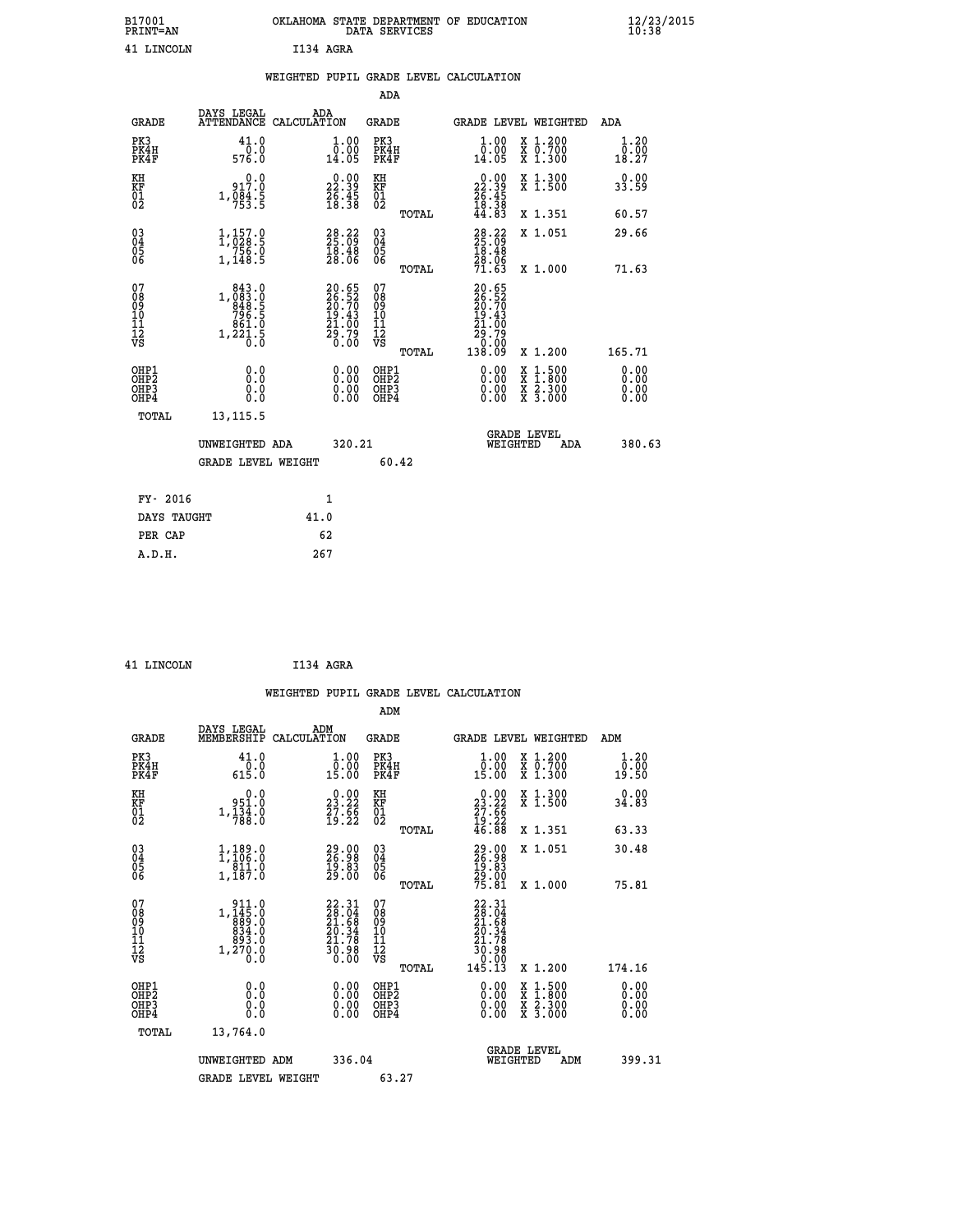| OKLAHOMA STATE DEPARTMENT OF EDUCATION | DATA SERVICES |  |
|----------------------------------------|---------------|--|
|                                        | COUNTY TOTALS |  |

 **B17001 OKLAHOMA STATE DEPARTMENT OF EDUCATION 12/23/2015**

|                                           |                                                                                                       |                                                                                                    | ADA                                                |                                                                                   |                                                                                                  |                         |
|-------------------------------------------|-------------------------------------------------------------------------------------------------------|----------------------------------------------------------------------------------------------------|----------------------------------------------------|-----------------------------------------------------------------------------------|--------------------------------------------------------------------------------------------------|-------------------------|
| <b>GRADE</b>                              | DAYS LEGAL                                                                                            | ADA<br>ATTENDANCE CALCULATION                                                                      | GRADE                                              |                                                                                   | GRADE LEVEL WEIGHTED                                                                             | ADA                     |
| PK3<br>PK4H<br>PK4F                       | 300.0<br>$\frac{4}{8}$ , $\frac{551}{417}$ . $\frac{5}{0}$                                            | $7.42$<br>$114.42$<br>$204.49$                                                                     | PK3<br>PK4H<br>PK4F                                | $7.42$<br>$114.42$<br>$204.49$                                                    | X 1.200<br>X 0.700<br>X 1.300                                                                    | 8.91<br>80.09<br>265.84 |
| KH<br>KF<br>01<br>02                      | 0.0<br>16,912:5<br>16,344:0<br>15,237:5                                                               | $\begin{smallmatrix} 0.00\\ 413.70\\ 399.57\\ 372.98 \end{smallmatrix}$                            | KH<br>KF<br>01<br>02                               | $\begin{smallmatrix} &0.00\\ 413.70\\ 399.57\\ 372.98\\ 772.55 \end{smallmatrix}$ | X 1.300<br>X 1.500                                                                               | 0.00<br>620.57          |
|                                           |                                                                                                       |                                                                                                    | TOTAL                                              |                                                                                   | X 1.351                                                                                          | 1,043.70                |
| 03<br>04<br>05<br>06                      | 16, 305.0<br>15,425.0<br>15,993.0                                                                     | 399.20<br>385.27<br>$\frac{377.21}{390.77}$                                                        | $\begin{matrix} 03 \\ 04 \\ 05 \\ 06 \end{matrix}$ | 399.20<br>385.27<br>377.21<br>390.77<br>1,153.25                                  | X 1.051                                                                                          | 1,572.81                |
|                                           |                                                                                                       |                                                                                                    | TOTAL                                              |                                                                                   | X 1.000                                                                                          | 1,153.25                |
| 07<br>08<br>09<br>10<br>11<br>12<br>VS    | $\begin{smallmatrix}15,459.0\\15,757.0\\16,748.0\\16,440.0\\15,236.0\\15,600.0\\0.0\end{smallmatrix}$ | $\begin{smallmatrix} 378.38\\ 385.83\\ 411.50\\ 404.01\\ 375.31\\ 385.61\\ 0.00 \end{smallmatrix}$ | 07<br>08<br>09<br>11<br>11<br>12<br>VS<br>TOTAL    | 378.38<br>385.83<br>411.50<br>404.01<br>$\frac{375.31}{385.61}$<br>2,340.64       | X 1.200                                                                                          | 2,808.77                |
|                                           |                                                                                                       |                                                                                                    |                                                    |                                                                                   |                                                                                                  |                         |
| OHP1<br>OH <sub>P</sub> 2<br>OHP3<br>OHP4 | 1,075.0<br>0.0<br>0.0<br>0.0                                                                          | 26.13<br>0.00                                                                                      | OHP1<br>OHP <sub>2</sub><br>OHP3<br>OHP4           | 26.13<br>0.00<br>0.00<br>0.00                                                     | $\begin{smallmatrix} x & 1 & 500 \\ x & 1 & 800 \\ x & 2 & 300 \\ x & 3 & 000 \end{smallmatrix}$ | 39.20<br>0.00<br>0.00   |
| TOTAL                                     | 221,622.0                                                                                             |                                                                                                    |                                                    |                                                                                   |                                                                                                  |                         |
|                                           | UNWEIGHTED ADA<br><b>GRADE LEVEL WEIGHT</b>                                                           | 5,431.80                                                                                           | 1,008.09                                           | WEIGHTED                                                                          | <b>GRADE LEVEL</b><br>ADA                                                                        | 6,439.89                |
|                                           |                                                                                                       |                                                                                                    |                                                    |                                                                                   |                                                                                                  |                         |
| FY- 2016                                  |                                                                                                       | $\mathbf{1}$                                                                                       |                                                    |                                                                                   |                                                                                                  |                         |
| DAYS TAUGHT                               |                                                                                                       | 371.0                                                                                              |                                                    |                                                                                   |                                                                                                  |                         |
| PER CAP                                   |                                                                                                       | 615                                                                                                |                                                    |                                                                                   |                                                                                                  |                         |
| A.D.H.                                    |                                                                                                       | 4,019                                                                                              |                                                    |                                                                                   |                                                                                                  |                         |

| 'OT N |  |  |  |
|-------|--|--|--|
|       |  |  |  |

B17001<br>PRINT=AN<br>LINCOLN

 **LINCOLN COUNTY TOTALS**

|                                                       |                                                                                                                                                    |                                                                           | ADM                                              |                                                                              |                                                                                                  |                               |
|-------------------------------------------------------|----------------------------------------------------------------------------------------------------------------------------------------------------|---------------------------------------------------------------------------|--------------------------------------------------|------------------------------------------------------------------------------|--------------------------------------------------------------------------------------------------|-------------------------------|
| <b>GRADE</b>                                          | DAYS LEGAL<br>MEMBERSHIP                                                                                                                           | ADM<br>CALCULATION                                                        | <b>GRADE</b>                                     | GRADE LEVEL WEIGHTED                                                         |                                                                                                  | ADM                           |
| PK3<br>PK4H<br>PK4F                                   | 300.0<br>4, ŠŠČ. 0<br>8, 919. 0                                                                                                                    | 7.42<br>119.44<br>216.64                                                  | PK3<br>PK4H<br>PK4F                              | 7.42<br>119.44<br>216.64                                                     | $\begin{smallmatrix} x & 1.200 \\ x & 0.700 \end{smallmatrix}$<br>X 1.300                        | 8.91<br>83.61<br>281.64       |
| KH<br>KF<br>01<br>02                                  | 0.0<br>17,732:0<br>16,985:0<br>15,859:0                                                                                                            | $\begin{smallmatrix} &0.00\\ 433.77\\ 415.22\\ 388.19\end{smallmatrix}$   | KH<br>KF<br>01<br>02                             | $\begin{smallmatrix}&&0.00\\433.77\\415.22\\388.19\\803.41\end{smallmatrix}$ | X 1.300<br>X 1.500                                                                               | 0.00<br>650.67                |
|                                                       |                                                                                                                                                    |                                                                           | TOTAL                                            |                                                                              | X 1.351                                                                                          | 1,085.41                      |
| 03<br>04<br>05<br>06                                  | 16,845.0<br>16,277.0<br>15,965.0<br>16,613.0                                                                                                       | $\begin{smallmatrix} 412.40\\ 398.85\\ 390.43\\ 405.95 \end{smallmatrix}$ | $^{03}_{04}$<br>05<br>06                         | 398.89<br>$390.43$<br>$405.95$                                               | X 1.051                                                                                          | 433.43                        |
|                                                       |                                                                                                                                                    |                                                                           | TOTAL                                            | 1,195.23                                                                     | X 1.000                                                                                          | 1,195.23                      |
| 07<br>08<br>09<br>101<br>112<br>VS                    | $\begin{smallmatrix} 16\,,\,145\,.0\\ 16\,,\,421\,.0\\ 17\,,\,534\,.0\\ 17\,,\,268\,.0\\ 15\,,\,960\,.0\\ 16\,,\,353\,.0 \end{smallmatrix}$<br>Ŏ.Ŏ | 395.19<br>402.07<br>430.00<br>424.35<br>$\frac{353.21}{404.53}$           | 07<br>08<br>09<br>101<br>11<br>12<br>VS<br>TOTAL | 395.19<br>402.07<br>430.80<br>424.35<br>393.21<br>404.53<br>Ō.ŎŎ<br>2,450.15 | X 1.200                                                                                          | 2,940.18                      |
| OHP1<br>OH <sub>P</sub> 2<br>OH <sub>P3</sub><br>OHP4 | 1,118.0<br>0.0<br>0.000                                                                                                                            | $27.17$<br>0.00<br>0.00<br>0.00                                           | OHP1<br>OHP2<br>OHP3<br>OHP4                     | $27.17$<br>0.00<br>0.00                                                      | $\begin{smallmatrix} x & 1 & 500 \\ x & 1 & 800 \\ x & 2 & 300 \\ x & 3 & 000 \end{smallmatrix}$ | 40.76<br>0.00<br>0.00<br>0.00 |
| TOTAL                                                 | 231,150.0                                                                                                                                          |                                                                           |                                                  |                                                                              |                                                                                                  |                               |
|                                                       | UNWEIGHTED ADM                                                                                                                                     | 5,665.63                                                                  |                                                  | <b>GRADE LEVEL</b><br>WEIGHTED                                               | ADM                                                                                              | 6,719.84                      |
|                                                       | <b>GRADE LEVEL WEIGHT</b>                                                                                                                          |                                                                           | 1,054.21                                         |                                                                              |                                                                                                  |                               |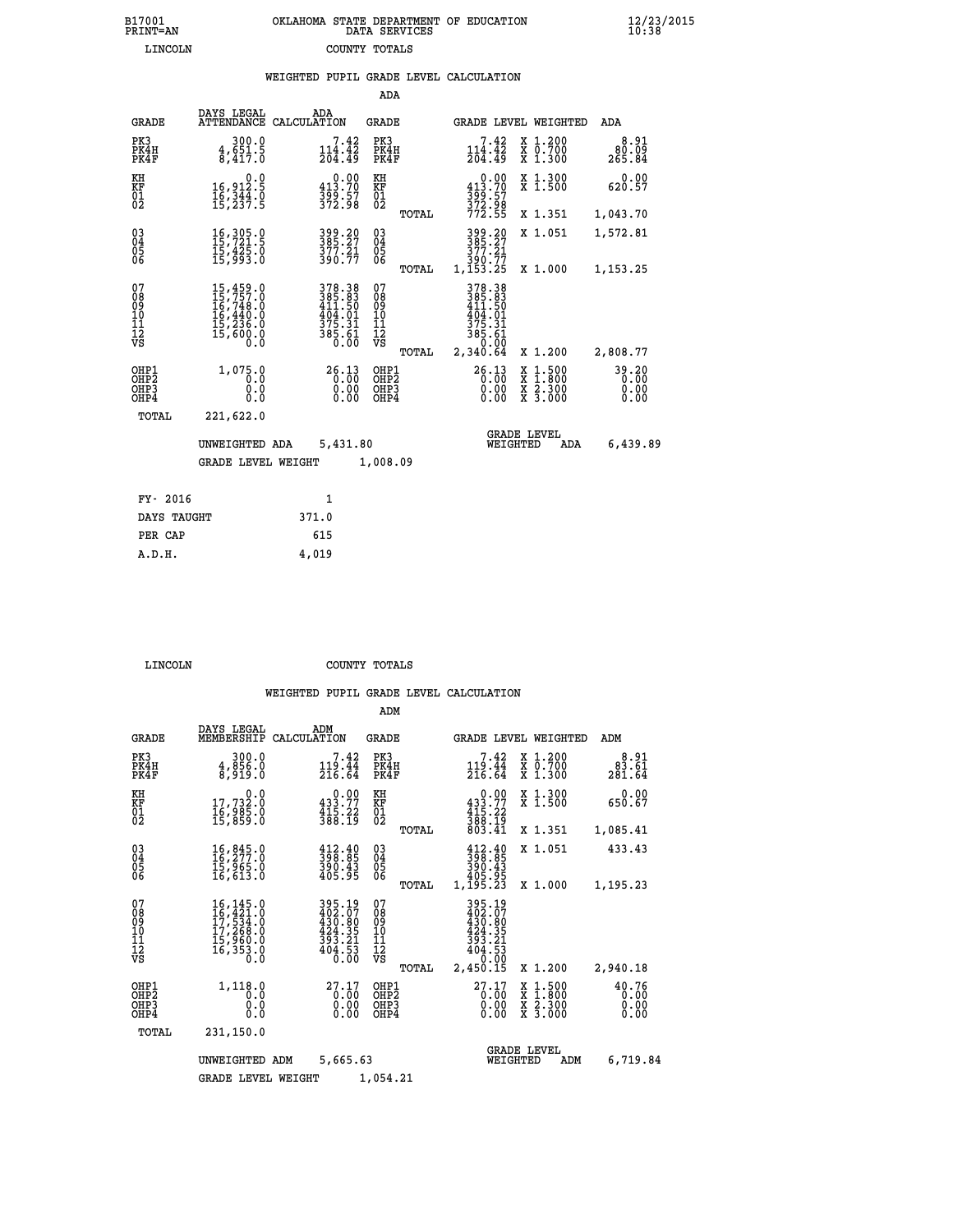| B17001<br><b>PRINT=AN</b> | OKLAHOMA STATE DEPARTMENT OF EDUCATION<br>DATA SERVICES | $\frac{12}{23}$ /2015 |
|---------------------------|---------------------------------------------------------|-----------------------|
| 42<br>LOGAN               | <b>IO01 GUTHRIE</b>                                     |                       |

 **WEIGHTED PUPIL GRADE LEVEL CALCULATION**

|                                                    |                                                                                                   |                                                                                        | ADA                                    |       |                                                                                                         |                                               |                              |
|----------------------------------------------------|---------------------------------------------------------------------------------------------------|----------------------------------------------------------------------------------------|----------------------------------------|-------|---------------------------------------------------------------------------------------------------------|-----------------------------------------------|------------------------------|
| <b>GRADE</b>                                       | DAYS LEGAL<br><b>ATTENDANCE</b>                                                                   | ADA<br>CALCULATION                                                                     | <b>GRADE</b>                           |       |                                                                                                         | GRADE LEVEL WEIGHTED                          | <b>ADA</b>                   |
| PK3<br>PK4H<br>PK4F                                | 167.0<br>$5, \overline{3}\overline{4}\overline{6}\overline{.0}$<br>926.0                          | $13\overline{3}\cdot\overline{65}$<br>$13\overline{3}\cdot\overline{65}$<br>$23.15$    | PK3<br>PK4H<br>PK4F                    |       | $133.65$<br>$23.15$                                                                                     | X 1.200<br>X 0.700<br>X 1.300                 | $93.56$<br>30.10             |
| KH<br>KF<br>01<br>02                               | 0.0<br>0,534.0<br>10,379.5<br>10,641.0                                                            | $\begin{smallmatrix} 0.00\\ 238.35\\ 259.49\\ 266.03 \end{smallmatrix}$                | KH<br>KF<br>01<br>02                   |       | $\begin{smallmatrix} &0.00\\ 238.35\\ 259.49\\ 266.03\\ 525.52 \end{smallmatrix}$                       | X 1.300<br>X 1.500                            | 0.00<br>357.53               |
|                                                    |                                                                                                   |                                                                                        |                                        | TOTAL |                                                                                                         | X 1.351                                       | 709.98                       |
| $\begin{matrix} 03 \\ 04 \\ 05 \\ 06 \end{matrix}$ | 10,971.5<br>10,313.5<br>`9,131.0<br>9,599.5                                                       | $274.29$<br>$257.84$<br>228.28<br>239.99                                               | 03<br>04<br>05<br>06                   |       | $274.29$<br>257.84<br>228:28<br>239:99<br>726:11                                                        | X 1.051                                       | 288.28                       |
|                                                    |                                                                                                   |                                                                                        |                                        | TOTAL |                                                                                                         | X 1.000                                       | 726.11                       |
| 07<br>08<br>09<br>11<br>11<br>12<br>VS             | $\begin{smallmatrix}8,872.0\\9,865.5\\10,605.5\\10,273.0\\8,554.0\\8,442.0\\0.0\end{smallmatrix}$ | $221.80$<br>$246.64$<br>$265.14$<br>$256.83$<br>$213.85$<br>$211.06$<br>$0.00$         | 07<br>08<br>09<br>11<br>11<br>12<br>VS |       | $\begin{smallmatrix} 221.80\ 246.64\ 265.14\ 256.83\ 213.85\ 211.06\ 0.00\ 1,415.32\ \end{smallmatrix}$ |                                               |                              |
|                                                    |                                                                                                   |                                                                                        |                                        | TOTAL |                                                                                                         | X 1.200                                       | 1,698.38                     |
| OHP1<br>OHP <sub>2</sub><br>OHP3<br>OHP4           | 176.5<br>0.000                                                                                    | $\frac{4}{0}$ : $\frac{41}{00}$<br>$\begin{smallmatrix} 0.00 \ 0.00 \end{smallmatrix}$ | OHP1<br>OHP2<br>OHP3<br>OHP4           |       | $\begin{smallmatrix} 4 & 4 & 1 \\ 0 & 0 & 0 \\ 0 & 0 & 0 \end{smallmatrix}$<br>0.00                     | $1.500$<br>$1.800$<br>X<br>X 2.300<br>X 3.000 | 6.62<br>0.00<br>0.00<br>0.00 |
| TOTAL                                              | 133,797.5                                                                                         |                                                                                        |                                        |       |                                                                                                         |                                               |                              |
|                                                    | UNWEIGHTED ADA                                                                                    | 3,344.98                                                                               |                                        |       |                                                                                                         | <b>GRADE LEVEL</b><br>WEIGHTED<br><b>ADA</b>  | 3,915.58                     |
|                                                    | <b>GRADE LEVEL WEIGHT</b>                                                                         |                                                                                        | 570.60                                 |       |                                                                                                         |                                               |                              |
| FY- 2016                                           |                                                                                                   | $\mathbf{1}$                                                                           |                                        |       |                                                                                                         |                                               |                              |
| DAYS TAUGHT                                        |                                                                                                   | 40.0                                                                                   |                                        |       |                                                                                                         |                                               |                              |
| PER CAP                                            |                                                                                                   | 42                                                                                     |                                        |       |                                                                                                         |                                               |                              |
|                                                    |                                                                                                   |                                                                                        |                                        |       |                                                                                                         |                                               |                              |

| 42 LOGAN | <b>I001 GUTHRIE</b> |
|----------|---------------------|
|          |                     |

 **A.D.H. 1,785**

|                                                       |                                                                                                            |                                                                                                            | ADM                                                 |                                                                                   |                                                                                                  |                              |
|-------------------------------------------------------|------------------------------------------------------------------------------------------------------------|------------------------------------------------------------------------------------------------------------|-----------------------------------------------------|-----------------------------------------------------------------------------------|--------------------------------------------------------------------------------------------------|------------------------------|
| <b>GRADE</b>                                          | DAYS LEGAL<br>MEMBERSHIP                                                                                   | ADM<br>CALCULATION                                                                                         | <b>GRADE</b>                                        | GRADE LEVEL WEIGHTED                                                              |                                                                                                  | ADM                          |
| PK3<br>PK4H<br>PK4F                                   | 178.0<br>5,717.0<br>960.0                                                                                  | 4.45<br>142.93<br>24.00                                                                                    | PK3<br>PK4H<br>PK4F                                 | 4.45<br>142.93<br>24.00                                                           | $\begin{smallmatrix} x & 1.200 \\ x & 0.700 \end{smallmatrix}$<br>$X$ 1.300                      | 5.34<br>100.05<br>31.20      |
| KH<br>KF<br>01<br>02                                  | 0.0<br>10,037:0<br>10,807:0<br>11,156:0                                                                    | $\substack{0.00\\250.93\\270.18\\278.90$                                                                   | KH<br>KF<br>01<br>02                                | $\begin{smallmatrix} &0.00\\ 250.93\\ 270.18\\ 278.90\\ 549.08 \end{smallmatrix}$ | X 1.300<br>X 1.500                                                                               | 0.00<br>376.40               |
|                                                       |                                                                                                            |                                                                                                            | TOTAL                                               |                                                                                   | X 1.351                                                                                          | 741.81                       |
| 03<br>04<br>05<br>06                                  | $\frac{11}{10}$ , $\frac{495}{865}$ . 0<br>9, 597. 0<br>10, 179.0                                          | 287.38<br>271.63<br>239.93<br>254.48                                                                       | $\begin{array}{c} 03 \\ 04 \\ 05 \\ 06 \end{array}$ | $287.38$<br>$271.63$<br>$239.93$<br>$254.48$<br>$766.04$                          | X 1.051                                                                                          | 302.04                       |
|                                                       |                                                                                                            |                                                                                                            | TOTAL                                               |                                                                                   | X 1.000                                                                                          | 766.04                       |
| 07<br>08<br>09<br>101<br>112<br>VS                    | $\begin{smallmatrix} 9,271.0\\ 10,475.0\\ 11,266.0\\ 10,970.0\\ 9,086.0\\ 8,976.0\\ 0.0 \end{smallmatrix}$ | 231.78<br>261.88<br>281.65<br>274.25<br>227.15<br>$\frac{5}{2}\frac{4}{3}\cdot\frac{4}{6}\cdot\frac{6}{6}$ | 07<br>08<br>09<br>11<br>11<br>12<br>VS<br>TOTAL     | 231.78<br>261.88<br>281.65<br>274.25<br>227.15<br>224.40<br>0.00<br>1,501.11      | X 1.200                                                                                          | 1,801.33                     |
| OHP1<br>OH <sub>P</sub> 2<br>OH <sub>P3</sub><br>OHP4 | 180.0<br>0.0<br>0.000                                                                                      | $\begin{smallmatrix} 4.50\ 0.00 \end{smallmatrix}$<br>0.00                                                 | OHP1<br>OHP2<br>OHP3<br>OHP4                        | $\begin{smallmatrix} 4.50\ 0.00 \end{smallmatrix}$<br>0.00                        | $\begin{smallmatrix} x & 1 & 500 \\ x & 1 & 800 \\ x & 2 & 300 \\ x & 3 & 000 \end{smallmatrix}$ | 6.75<br>0.00<br>0.00<br>0.00 |
| TOTAL                                                 | 141,215.0                                                                                                  |                                                                                                            |                                                     |                                                                                   |                                                                                                  |                              |
|                                                       | UNWEIGHTED ADM                                                                                             | 3,530.42                                                                                                   |                                                     | WEIGHTED                                                                          | <b>GRADE LEVEL</b><br>ADM                                                                        | 4,130.96                     |
|                                                       | <b>GRADE LEVEL WEIGHT</b>                                                                                  |                                                                                                            | 600.54                                              |                                                                                   |                                                                                                  |                              |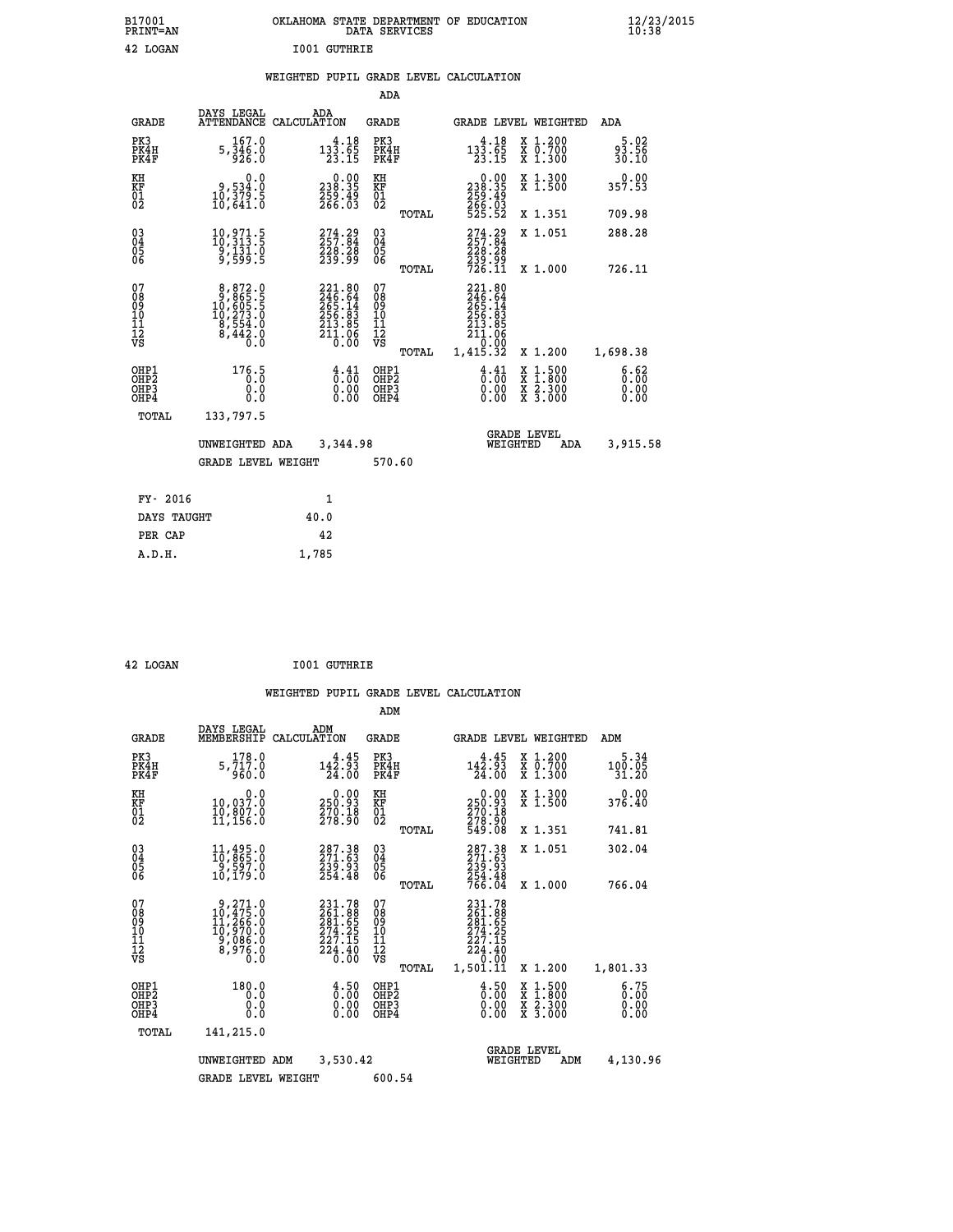| B17001<br>PRINT=AN | OKLAHOMA STATE DEPARTMENT OF EDUCATION<br>DATA SERVICES | $\frac{12}{23}$ /2015 |
|--------------------|---------------------------------------------------------|-----------------------|
| 42 LOGAN           | 1002 CRESCENT                                           |                       |

|  |  | WEIGHTED PUPIL GRADE LEVEL CALCULATION |
|--|--|----------------------------------------|
|  |  |                                        |

|                                                                                       |                                                                                           |                                                                          | ADA                                                         |                                                                                                                                           |                                                                                                                                                         |                                        |
|---------------------------------------------------------------------------------------|-------------------------------------------------------------------------------------------|--------------------------------------------------------------------------|-------------------------------------------------------------|-------------------------------------------------------------------------------------------------------------------------------------------|---------------------------------------------------------------------------------------------------------------------------------------------------------|----------------------------------------|
| <b>GRADE</b>                                                                          | DAYS LEGAL                                                                                | ADA<br>ATTENDANCE CALCULATION                                            | GRADE                                                       |                                                                                                                                           | GRADE LEVEL WEIGHTED                                                                                                                                    | ADA                                    |
| PK3<br>PK4H<br>PK4F                                                                   | 126.0<br>0.0<br>1,452.5                                                                   | $\begin{smallmatrix} 3.23\ 0.00\ 37.24 \end{smallmatrix}$                | PK3<br>PK4H<br>PK4F                                         | 3.23<br>0.00<br>37.24                                                                                                                     | X 1.200<br>X 0.700<br>X 1.300                                                                                                                           | 3.88<br>0.00<br>48.41                  |
| KH<br>KF<br>01<br>02                                                                  | 0.0<br>1,727.5<br>1,457.0<br>1,985.5                                                      | $\begin{smallmatrix} 0.00\\ 44.29\\ 37.36\\ 50.91 \end{smallmatrix}$     | KH<br>KF<br>01<br>02                                        | $0.00\n44.29\n37.36\n50.91\n50.27$                                                                                                        | X 1.300<br>X 1.500                                                                                                                                      | 0.00<br>66.44                          |
|                                                                                       |                                                                                           |                                                                          | TOTAL                                                       |                                                                                                                                           | X 1.351                                                                                                                                                 | 119.25                                 |
| $^{03}_{04}$<br>Ŏ5<br>06                                                              | $\frac{1}{2}$ , $\frac{677.5}{804.0}$<br>$\frac{2}{2}$ , $\frac{011.0}{911.0}$<br>1,471.0 | $43.01$<br>$46.26$<br>$51.56$<br>$37.72$                                 | $\begin{matrix} 03 \\ 04 \\ 05 \\ 06 \end{matrix}$<br>TOTAL | $43.01$<br>$46.26$<br>$51.56$<br>$37.72$<br>$135.54$                                                                                      | X 1.051<br>X 1.000                                                                                                                                      | 45.20<br>135.54                        |
| 07<br>08<br>09<br>11<br>11<br>12<br>VS                                                | $1,675.0$<br>$1,811.5$<br>$1,822.0$<br>$1,963.5$<br>$1,575.0$<br>$1,219.5$<br>0.0         | $42.95$<br>$49.01$<br>$46.72$<br>$50.14$<br>$50.34$<br>$31.24$<br>$0.00$ | 07<br>08<br>09<br>101<br>11<br>12<br>VS                     | $42.95$<br>$49.01$<br>$46.72$<br>$50.14$<br>$50.34$<br>$\begin{array}{r} \bar{3}\tilde{1}.\tilde{2}\bar{4} \\ 0.00 \\ 260.40 \end{array}$ |                                                                                                                                                         |                                        |
| OHP1<br>OH <sub>P</sub> <sub>2</sub><br>OH <sub>P3</sub><br>OH <sub>P4</sub><br>TOTAL | 0.0<br>Ō.Ō<br>0.0<br>0.0<br>23,878.5                                                      | 0.00<br>0.00<br>0.00                                                     | TOTAL<br>OHP1<br>OHP <sub>2</sub><br>OHP3<br>OHP4           | 0.00<br>0.00<br>0.00                                                                                                                      | X 1.200<br>$\begin{smallmatrix} \mathtt{X} & 1\cdot500 \\ \mathtt{X} & 1\cdot800 \\ \mathtt{X} & 2\cdot300 \\ \mathtt{X} & 3\cdot000 \end{smallmatrix}$ | 312.48<br>0.00<br>0.00<br>0.00<br>0.00 |
|                                                                                       | UNWEIGHTED ADA<br><b>GRADE LEVEL WEIGHT</b>                                               | 611.98                                                                   | 119.22                                                      | WEIGHTED                                                                                                                                  | <b>GRADE LEVEL</b><br>ADA                                                                                                                               | 731.20                                 |
| FY- 2016                                                                              |                                                                                           | 1                                                                        |                                                             |                                                                                                                                           |                                                                                                                                                         |                                        |
|                                                                                       | DAYS TAUGHT                                                                               | 39.0                                                                     |                                                             |                                                                                                                                           |                                                                                                                                                         |                                        |
| PER CAP                                                                               |                                                                                           | 70                                                                       |                                                             |                                                                                                                                           |                                                                                                                                                         |                                        |
| A.D.H.                                                                                |                                                                                           | 502                                                                      |                                                             |                                                                                                                                           |                                                                                                                                                         |                                        |

**42 LOGAN 1002 CRESCENT** 

| <b>GRADE</b>                 | DAYS LEGAL<br>MEMBERSHIP                                                            | ADM<br>CALCULATION                                                       | <b>GRADE</b>                                       |       |                                                                                                                                      |          | GRADE LEVEL WEIGHTED                     | ADM                   |  |
|------------------------------|-------------------------------------------------------------------------------------|--------------------------------------------------------------------------|----------------------------------------------------|-------|--------------------------------------------------------------------------------------------------------------------------------------|----------|------------------------------------------|-----------------------|--|
| PK3<br>PK4H<br>PK4F          | 126.0<br>0.0<br>1,514.0                                                             | 3.23<br>0.00<br>38.82                                                    | PK3<br>PK4H<br>PK4F                                |       | $\begin{smallmatrix} 3.23\ 0.00\\ 38.82 \end{smallmatrix}$                                                                           |          | X 1.200<br>X 0.700<br>X 1.300            | 3.88<br>0.00<br>50.47 |  |
| KH<br>KF<br>01<br>02         | 0.0<br>$1,833.0$<br>$1,530.0$<br>2,043.0                                            | $\begin{smallmatrix} 0.00\\ 47.00\\ 39.23\\ 52.38 \end{smallmatrix}$     | KH<br>KF<br>01<br>02                               |       | $\begin{smallmatrix} 0.00\\ 47.00\\ 39.23\\ 52.38\\ 51.61 \end{smallmatrix}$                                                         |          | X 1.300<br>X 1.500                       | 0.00<br>70.50         |  |
|                              |                                                                                     |                                                                          |                                                    | TOTAL |                                                                                                                                      |          | X 1.351                                  | 123.77                |  |
| 03<br>04<br>05<br>06         | $\begin{smallmatrix} 1.735.0\\ 1.857.0\\ 2.098.0\\ 1.518.0 \end{smallmatrix}$       | $44.49$<br>$47.62$<br>$53.79$<br>$38.92$                                 | $\begin{matrix} 03 \\ 04 \\ 05 \\ 06 \end{matrix}$ |       | $44.49$<br>$47.62$<br>$53.79$<br>$38.92$<br>$140.33$                                                                                 |          | X 1.051                                  | 46.76                 |  |
|                              |                                                                                     |                                                                          |                                                    | TOTAL |                                                                                                                                      |          | X 1.000                                  | 140.33                |  |
| 07<br>08901112<br>1112<br>VS | $1,720.0$<br>$2,016.0$<br>$1,916.0$<br>$2,056.0$<br>$1,669.0$<br>$1,286.0$<br>$0.0$ | $44.10$<br>$51.69$<br>$49.13$<br>$52.50$<br>$42.74$<br>$32.94$<br>$0.00$ | 07<br>08<br>09<br>01<br>11<br>11<br>12<br>VS       | TOTAL | $\begin{array}{r} 44\cdot 10\\ 51\cdot 69\\ 49\cdot 13\\ 52\cdot 50\\ 42\cdot 74\\ 32\cdot 94\\ 0\cdot 00\\ 273\cdot 10 \end{array}$ |          | X 1.200                                  | 327.72                |  |
| OHP1<br>OHP2<br>OHP3<br>OHP4 | 0.0<br>0.000                                                                        |                                                                          | OHP1<br>OHP2<br>OHP3<br>OHP4                       |       |                                                                                                                                      |          | X 1:500<br>X 1:800<br>X 2:300<br>X 3:000 | 0.00<br>0.00<br>0.00  |  |
| TOTAL                        | 24,917.0                                                                            |                                                                          |                                                    |       |                                                                                                                                      |          |                                          |                       |  |
|                              | UNWEIGHTED ADM                                                                      | 638.58                                                                   |                                                    |       |                                                                                                                                      | WEIGHTED | <b>GRADE LEVEL</b><br>ADM                | 763.43                |  |
|                              | <b>GRADE LEVEL WEIGHT</b>                                                           |                                                                          | 124.85                                             |       |                                                                                                                                      |          |                                          |                       |  |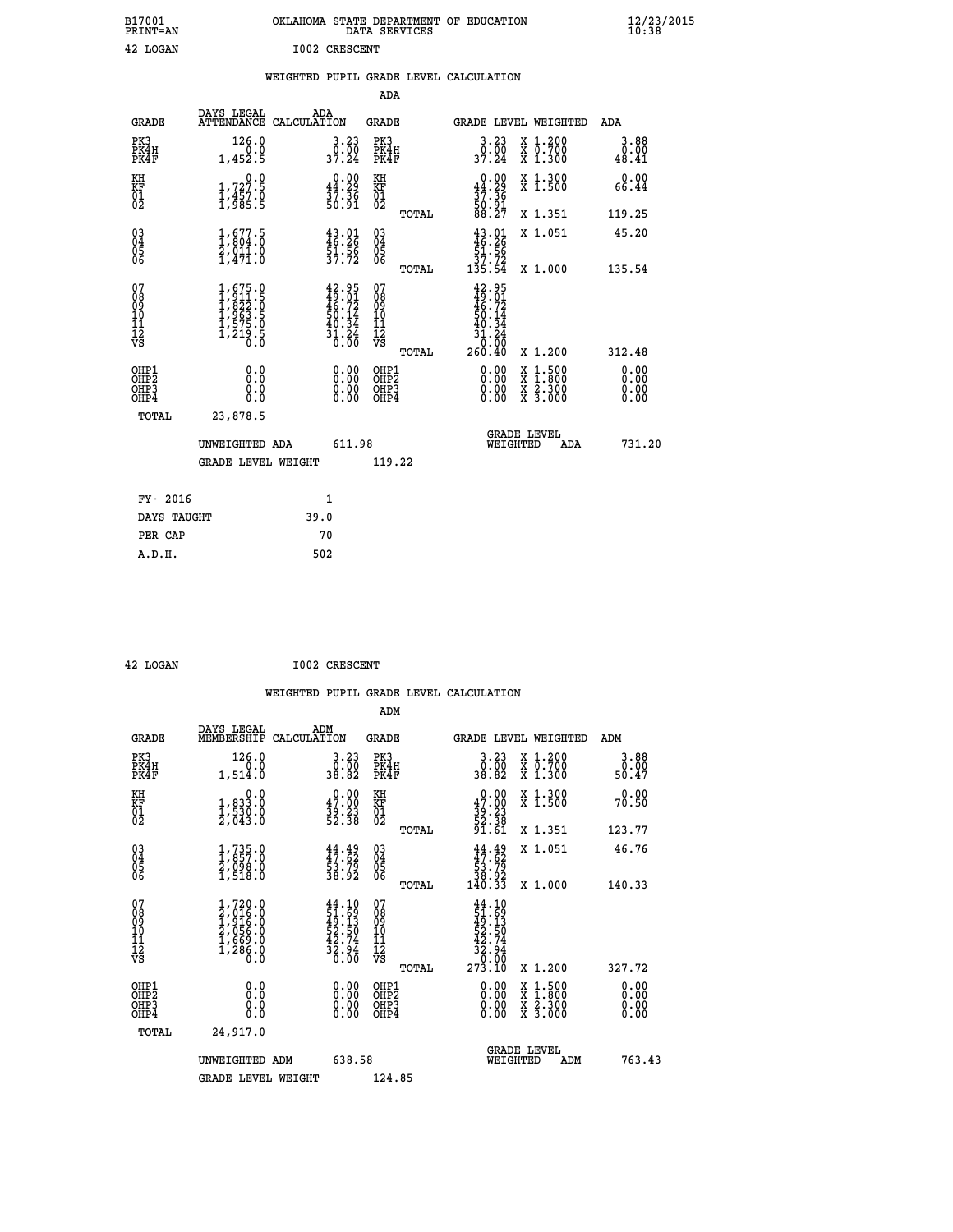| B17001          | OKLAHOMA STATE DEPARTMENT OF EDUCATION |
|-----------------|----------------------------------------|
| <b>PRINT=AN</b> | DATA SERVICES                          |
| 42 LOGAN        | I003 MULHALL-ORLANDO                   |

 **B17001 OKLAHOMA STATE DEPARTMENT OF EDUCATION 12/23/2015**

|                                                                    |                                                             |                                                                                                                                              | ADA                                               |       |                                                                                                                                                          |        |                                                                  |                              |
|--------------------------------------------------------------------|-------------------------------------------------------------|----------------------------------------------------------------------------------------------------------------------------------------------|---------------------------------------------------|-------|----------------------------------------------------------------------------------------------------------------------------------------------------------|--------|------------------------------------------------------------------|------------------------------|
| <b>GRADE</b>                                                       | DAYS LEGAL                                                  | ADA<br>ATTENDANCE CALCULATION                                                                                                                | <b>GRADE</b>                                      |       | GRADE LEVEL WEIGHTED                                                                                                                                     |        |                                                                  | <b>ADA</b>                   |
| PK3<br>PK4H<br>PK4F                                                | 0.0<br>$\overset{\text{o}}{0.0}$<br>612.0                   | $\begin{smallmatrix} 0.00\\ 0.00\\ 15.69 \end{smallmatrix}$                                                                                  | PK3<br>PK4H<br>PK4F                               |       | 0.00<br>$\substack{0.001 \ 15.69}$                                                                                                                       |        | X 1.200<br>X 0.700<br>X 1.300                                    | 0.00<br>0.00<br>20.40        |
| KH<br>KF<br>01<br>02                                               | 0.0<br>816.0<br>$\frac{5}{519}$ : 5                         | 20.92<br>$\frac{1}{4}$ $\frac{3}{3}$ $\frac{1}{3}$ $\frac{5}{3}$                                                                             | KH<br>KF<br>$\begin{matrix} 01 \ 02 \end{matrix}$ |       | $\begin{smallmatrix} 0.00\\ 20.92\\ 14.40\\ 13.31\\ 27.71 \end{smallmatrix}$                                                                             |        | X 1.300<br>X 1.500                                               | 0.00<br>31.38                |
|                                                                    |                                                             |                                                                                                                                              |                                                   | TOTAL |                                                                                                                                                          |        | X 1.351                                                          | 37.44                        |
| $\begin{smallmatrix} 03 \\[-4pt] 04 \end{smallmatrix}$<br>Ŏ5<br>06 | 559.9<br>$\frac{810.5}{730.5}$                              | $\frac{16.90}{20.37}$<br>20.78<br>18.73                                                                                                      | $\substack{03 \\ 04}$<br>$\frac{05}{06}$          |       | $\begin{smallmatrix} 16.90\\ 20.37\\ 20.78\\ 18.73\\ 59.88 \end{smallmatrix}$                                                                            |        | X 1.051                                                          | 17.76                        |
|                                                                    |                                                             |                                                                                                                                              |                                                   | TOTAL |                                                                                                                                                          |        | X 1.000                                                          | 59.88                        |
| 07<br>08<br>09<br>11<br>11<br>12<br>VS                             | 741.0<br>551.5<br>716.0<br>637.5<br>635.0<br>535.0<br>703.0 | $\begin{array}{r} 19.00 \\[-4pt] 14.14 \\[-4pt] 18.36 \\[-4pt] 16.35 \\[-4pt] 13.72 \\[-4pt] 13.03 \\[-4pt] 18.03 \\[-4pt] 0.00 \end{array}$ | 07<br>08<br>09<br>11<br>11<br>12<br>VS            |       | $\begin{array}{r} 19\cdot 00 \\ 14\cdot 14 \\ 18\cdot 36 \\ 16\cdot 35 \\ 15\cdot 72 \\ 13\cdot 72 \\ 18\cdot 03 \\ 0\cdot 00 \\ 99\cdot 60 \end{array}$ |        |                                                                  |                              |
|                                                                    |                                                             |                                                                                                                                              |                                                   | TOTAL |                                                                                                                                                          |        | X 1.200                                                          | 119.52                       |
| OHP1<br>OH <sub>P</sub> 2<br>OHP3<br>OHP4                          | 0.0<br>Ō.Ō<br>0.0<br>$0.\overline{0}$                       | 0.00<br>$\begin{smallmatrix} 0.00 \ 0.00 \end{smallmatrix}$                                                                                  | OHP1<br>OH <sub>P</sub> 2<br>OHP3<br>OHP4         |       | 0.00<br>0.00<br>0.00                                                                                                                                     | X<br>X | $1:500$<br>$1:800$<br>$\frac{\ddot{x}}{x}$ $\frac{2.300}{3.000}$ | 0.00<br>0.00<br>0.00<br>0.00 |
| TOTAL                                                              | 9,387.0                                                     |                                                                                                                                              |                                                   |       |                                                                                                                                                          |        |                                                                  |                              |
|                                                                    | UNWEIGHTED ADA                                              | 240.70                                                                                                                                       |                                                   |       | <b>GRADE LEVEL</b><br>WEIGHTED                                                                                                                           |        | ADA                                                              | 286.38                       |
|                                                                    | <b>GRADE LEVEL WEIGHT</b>                                   |                                                                                                                                              |                                                   | 45.68 |                                                                                                                                                          |        |                                                                  |                              |
| FY- 2016                                                           |                                                             | 1                                                                                                                                            |                                                   |       |                                                                                                                                                          |        |                                                                  |                              |
|                                                                    |                                                             |                                                                                                                                              |                                                   |       |                                                                                                                                                          |        |                                                                  |                              |
| DAYS TAUGHT                                                        |                                                             | 39.0                                                                                                                                         |                                                   |       |                                                                                                                                                          |        |                                                                  |                              |
| PER CAP                                                            |                                                             | 103                                                                                                                                          |                                                   |       |                                                                                                                                                          |        |                                                                  |                              |

| OGAN |
|------|
|      |

 **A.D.H. 199**

 **42 LOGAN I003 MULHALL-ORLANDO**

|                                                      |                                                          |                                                                                                                               | ADM                                                 |                                                                              |                                          |                       |
|------------------------------------------------------|----------------------------------------------------------|-------------------------------------------------------------------------------------------------------------------------------|-----------------------------------------------------|------------------------------------------------------------------------------|------------------------------------------|-----------------------|
| <b>GRADE</b>                                         | DAYS LEGAL<br>MEMBERSHIP                                 | ADM<br>CALCULATION                                                                                                            | <b>GRADE</b>                                        |                                                                              | GRADE LEVEL WEIGHTED                     | ADM                   |
| PK3<br>PK4H<br>PK4F                                  | 0.0<br>0.0<br>644.0                                      | $\begin{smallmatrix} 0.00\\ 0.00\\ 16.51 \end{smallmatrix}$                                                                   | PK3<br>PK4H<br>PK4F                                 | $\begin{smallmatrix} 0.00\\ 0.00\\ 16.51 \end{smallmatrix}$                  | X 1.200<br>X 0.700<br>X 1.300            | 0.00<br>0.00<br>21.46 |
| KH<br>KF<br>01<br>02                                 | 0.0<br>849.0<br>578.0<br>540.0                           | $\begin{smallmatrix} 0.00\\ 21.77\\ 14.82\\ 13.85 \end{smallmatrix}$                                                          | KH<br>KF<br>01<br>02                                | $\begin{smallmatrix} 0.00\\ 21.77\\ 14.82\\ 13.85\\ 28.67 \end{smallmatrix}$ | X 1.300<br>X 1.500                       | 0.00<br>32.66         |
|                                                      |                                                          |                                                                                                                               | TOTAL                                               |                                                                              | X 1.351                                  | 38.73                 |
| 03<br>04<br>05<br>06                                 | 680.0<br>831.0<br>829.0<br>758.0                         | $\frac{17.44}{21.31}$<br>$\frac{21.26}{19.44}$                                                                                | $\begin{array}{c} 03 \\ 04 \\ 05 \\ 06 \end{array}$ | $\frac{17}{21}:\frac{44}{31}$<br>21.26<br>$\frac{19.44}{62.01}$              | X 1.051                                  | 18.33                 |
|                                                      |                                                          |                                                                                                                               | TOTAL                                               |                                                                              | X 1.000                                  | 62.01                 |
| 07<br>08<br>09<br>101<br>112<br>VS                   | 766.0<br>558.0<br>741.0<br>663.0<br>$\frac{544}{740}$ :0 | $\begin{array}{l} 19.64 \\[-4pt] 14.31 \\[-4pt] 19.00 \\[-4pt] 17.00 \\[-4pt] 13.95 \\[-4pt] 18.97 \\[-4pt] 0.00 \end{array}$ | 07<br>08<br>09<br>11<br>11<br>12<br>VS              | 19.64<br>$14.31$<br>$19.00$<br>$17.00$<br>$13.957$<br>$18.970$               |                                          |                       |
|                                                      |                                                          |                                                                                                                               | TOTAL                                               | 102.87                                                                       | X 1.200                                  | 123.44                |
| OHP1<br>OHP2<br>OH <sub>P3</sub><br>OH <sub>P4</sub> | 0.0<br>0.000                                             |                                                                                                                               | OHP1<br>OHP2<br>OHP <sub>3</sub>                    | $0.00$<br>$0.00$<br>0.00                                                     | X 1:500<br>X 1:800<br>X 2:300<br>X 3:000 | 0.00<br>0.00<br>0.00  |
| TOTAL                                                | 9,721.0                                                  |                                                                                                                               |                                                     |                                                                              |                                          |                       |
|                                                      | UNWEIGHTED ADM                                           | 249.27                                                                                                                        |                                                     |                                                                              | GRADE LEVEL<br>WEIGHTED<br>ADM           | 296.63                |
|                                                      | <b>GRADE LEVEL WEIGHT</b>                                |                                                                                                                               | 47.36                                               |                                                                              |                                          |                       |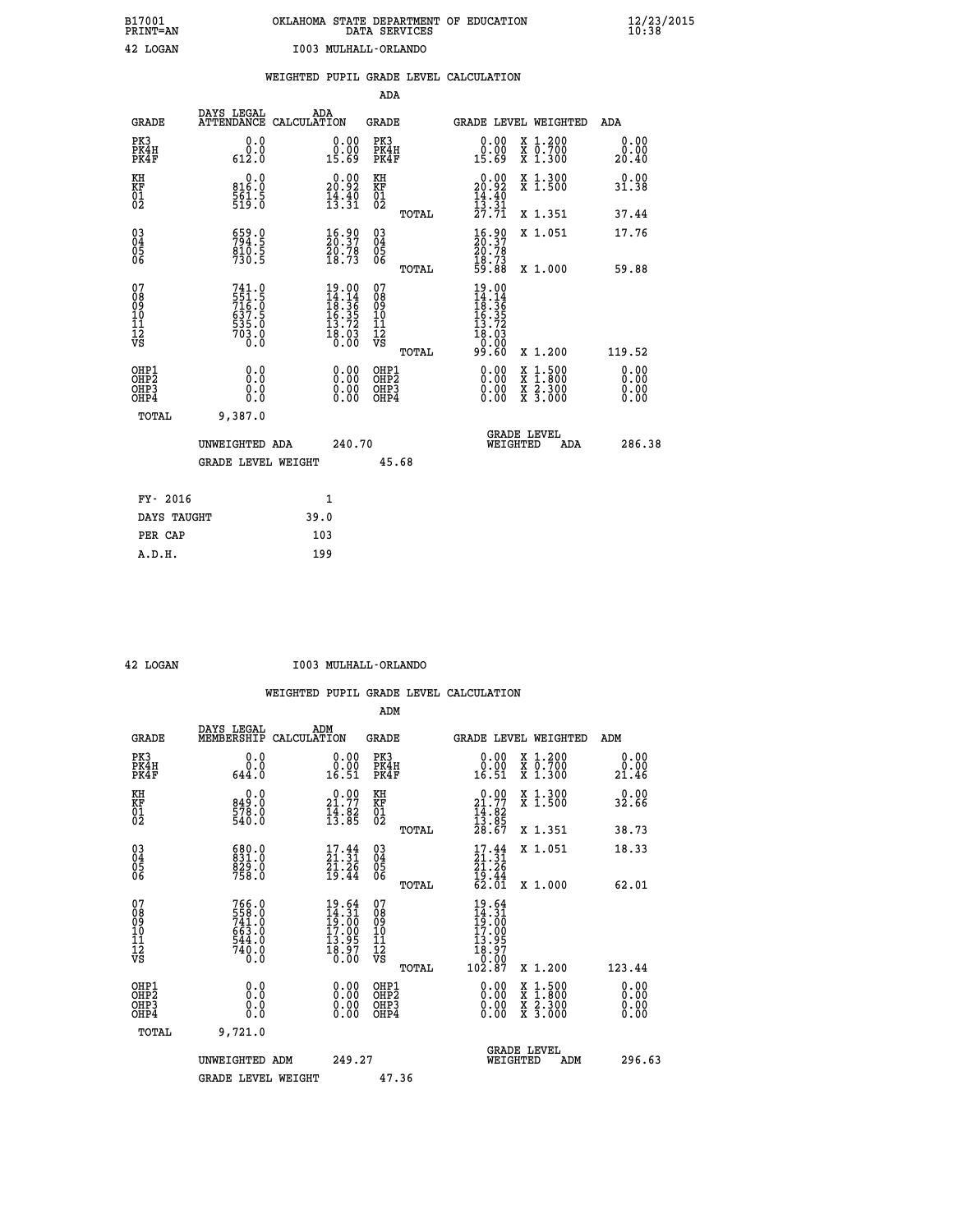| B17001<br>PRINT=AN | OKLAHOMA STATE DEPARTMENT OF EDUCATION<br>DATA SERVICES | $\frac{12}{23}$ /2015 |
|--------------------|---------------------------------------------------------|-----------------------|
| 42 LOGAN           | I014 COYLE                                              |                       |
|                    | WEIGHTED PUPIL GRADE LEVEL CALCULATION                  |                       |

|                                                    |                                                                            |                                                                                                    | ADA                                                |       |                                                                                                              |                                                                                                  |                              |
|----------------------------------------------------|----------------------------------------------------------------------------|----------------------------------------------------------------------------------------------------|----------------------------------------------------|-------|--------------------------------------------------------------------------------------------------------------|--------------------------------------------------------------------------------------------------|------------------------------|
| <b>GRADE</b>                                       | DAYS LEGAL<br><b>ATTENDANCE</b>                                            | ADA<br>CALCULATION                                                                                 | <b>GRADE</b>                                       |       | GRADE LEVEL WEIGHTED                                                                                         |                                                                                                  | <b>ADA</b>                   |
| PK3<br>PK4H<br>PK4F                                | 0.0<br>0.0<br>616.0                                                        | 0.00<br>0.00<br>18.67                                                                              | PK3<br>PK4H<br>PK4F                                |       | 0.00<br>$\begin{smallmatrix} \v{0} \ 0.00 \ 18.67 \end{smallmatrix}$                                         | X 1.200<br>X 0.700<br>X 1.300                                                                    | 0.00<br>0.00<br>24.27        |
| KH<br>KF<br>01<br>02                               | 0.0<br>912.0<br>$1, \overline{0}\overline{0}\overline{6}\cdot\overline{9}$ | $\begin{smallmatrix} 0.00\\ 27.64\\ 30.48\\ 22.14 \end{smallmatrix}$                               | KH<br>KF<br>01<br>02                               |       | $\begin{smallmatrix} 0.00\\ 27.64\\ 30.48\\ 22.14\\ 52.62 \end{smallmatrix}$                                 | X 1.300<br>X 1.500                                                                               | 0.00<br>41.46                |
|                                                    |                                                                            |                                                                                                    |                                                    | TOTAL |                                                                                                              | X 1.351                                                                                          | 71.09                        |
| $\begin{matrix} 03 \\ 04 \\ 05 \\ 06 \end{matrix}$ | $854.0$<br>$811.5$<br>701.5<br>1,012.0                                     | 25.88<br>24.59<br>21.26<br>30.67                                                                   | $\begin{matrix} 03 \\ 04 \\ 05 \\ 06 \end{matrix}$ |       | 25.88<br>24.59<br>21.26<br>30.67<br>30.52                                                                    | X 1.051                                                                                          | 27.20                        |
|                                                    |                                                                            |                                                                                                    |                                                    | TOTAL |                                                                                                              | X 1.000                                                                                          | 76.52                        |
| 07<br>08<br>09<br>11<br>11<br>12<br>VS             | 610.5<br>464.00<br>791.0<br>671.5<br>6768.5<br>768.5                       | $\begin{smallmatrix} 18.50 \\ 14.06 \\ 23.97 \\ 20.35 \\ 17.94 \\ 23.29 \\ 0.00 \end{smallmatrix}$ | 07<br>08<br>09<br>11<br>11<br>12<br>VS             | TOTAL | 18.50<br>$\begin{smallmatrix} 14.306\ 14.307\ 23.354\ 20.354\ 17.94\ 23.29\ 0.00\ 118.11\ \end{smallmatrix}$ | X 1.200                                                                                          | 141.73                       |
| OHP1<br>OHP2<br>OH <sub>P3</sub><br>OHP4           | 0.0<br>Ŏ.Ŏ<br>0.000                                                        | 0.00<br>$\begin{smallmatrix} 0.00 \ 0.00 \end{smallmatrix}$                                        | OHP1<br>OH <sub>P</sub> 2<br>OHP3<br>OHP4          |       | $0.00$<br>$0.00$<br>0.00                                                                                     | $\begin{smallmatrix} x & 1 & 500 \\ x & 1 & 800 \\ x & 2 & 300 \\ x & 3 & 000 \end{smallmatrix}$ | 0.00<br>0.00<br>0.00<br>0.00 |
| TOTAL                                              | 10,541.0                                                                   |                                                                                                    |                                                    |       |                                                                                                              |                                                                                                  |                              |
|                                                    | UNWEIGHTED ADA                                                             | 319.44                                                                                             |                                                    |       | <b>GRADE LEVEL</b><br>WEIGHTED                                                                               | ADA                                                                                              | 382.27                       |
|                                                    | <b>GRADE LEVEL WEIGHT</b>                                                  |                                                                                                    |                                                    | 62.83 |                                                                                                              |                                                                                                  |                              |
|                                                    |                                                                            |                                                                                                    |                                                    |       |                                                                                                              |                                                                                                  |                              |
| FY- 2016                                           |                                                                            | $\mathbf{1}$                                                                                       |                                                    |       |                                                                                                              |                                                                                                  |                              |
| DAYS TAUGHT                                        |                                                                            | 33.0                                                                                               |                                                    |       |                                                                                                              |                                                                                                  |                              |

| 42 LOGAN | I014 COYLE |
|----------|------------|
|          |            |

**PER CAP** 90<br> **A.D.H.** 247

|                                                    |                                                         |                                                                                                 |                                              | WEIGHTED PUPIL GRADE LEVEL CALCULATION                                                                      |                                          |                       |
|----------------------------------------------------|---------------------------------------------------------|-------------------------------------------------------------------------------------------------|----------------------------------------------|-------------------------------------------------------------------------------------------------------------|------------------------------------------|-----------------------|
|                                                    |                                                         |                                                                                                 | ADM                                          |                                                                                                             |                                          |                       |
| <b>GRADE</b>                                       | DAYS LEGAL<br>MEMBERSHIP<br>CALCULATION                 | ADM                                                                                             | GRADE                                        | GRADE LEVEL WEIGHTED                                                                                        |                                          | ADM                   |
| PK3<br>PK4H<br>PK4F                                | 0.0<br>ة:ة<br>652:0                                     | $\begin{smallmatrix} 0.00\\ 0.00\\ 19.76 \end{smallmatrix}$                                     | PK3<br>PK4H<br>PK4F                          | 0.00<br>19.76                                                                                               | X 1.200<br>X 0.700<br>X 1.300            | 0.00<br>0.00<br>25.69 |
| KH<br>KF<br>01<br>02                               | $0.0$<br>0.550<br>1,050.0                               | $\begin{smallmatrix} 0.00\\ 28.94\\ 31.82\\ 22.61 \end{smallmatrix}$                            | KH<br>KF<br>01<br>02                         | 0.00<br>$28.84$<br>$31.82$<br>$22.61$<br>$54.43$                                                            | X 1.300<br>X 1.500                       | 0.00<br>43.41         |
|                                                    |                                                         |                                                                                                 | TOTAL                                        |                                                                                                             | X 1.351                                  | 73.53                 |
| $\begin{matrix} 03 \\ 04 \\ 05 \\ 06 \end{matrix}$ | 877.0<br>820.0<br>723.0<br>1,046.0                      | $26.58$<br>$24.85$<br>$21.91$<br>$31.70$                                                        | 030404<br>ŌĞ                                 | 26.58<br>24.85<br>21.91<br>31.70<br>31.70                                                                   | X 1.051                                  | 27.94                 |
|                                                    |                                                         |                                                                                                 | TOTAL                                        |                                                                                                             | X 1.000                                  | 78.46                 |
| 07<br>08<br>09<br>101<br>11<br>12<br>VS            | 627.0<br>494.00<br>825.00<br>693.00<br>606.00<br>798.00 | 19.00<br>$\begin{smallmatrix} 14.97\ 25.00\ 21.00\ 21.00\ 18.36\ 24.18\ 0.00 \end{smallmatrix}$ | 07<br>08<br>09<br>01<br>11<br>11<br>12<br>VS | 19.00<br>$\frac{14}{25}$ : 00<br>$21.00$<br>$\begin{array}{r} 18.36 \\ 24.18 \\ 0.00 \\ 122.51 \end{array}$ |                                          |                       |
|                                                    |                                                         |                                                                                                 | TOTAL                                        |                                                                                                             | X 1.200                                  | 147.01                |
| OHP1<br>OHP <sub>2</sub><br>OHP3<br>OHP4           | 0.0<br>0.0<br>Ō.O                                       | $\begin{smallmatrix} 0.00 \ 0.00 \ 0.00 \ 0.00 \end{smallmatrix}$                               | OHP1<br>OHP2<br>OHP3<br>OHP4                 | $0.00$<br>$0.00$<br>0.00                                                                                    | X 1:500<br>X 1:800<br>X 2:300<br>X 3:000 | 0.00<br>0.00<br>0.00  |
| TOTAL                                              | 10,912.0                                                |                                                                                                 |                                              |                                                                                                             |                                          |                       |
|                                                    | UNWEIGHTED ADM                                          | 330.68                                                                                          |                                              | <b>GRADE LEVEL</b><br>WEIGHTED                                                                              | ADM                                      | 396.04                |
|                                                    | <b>GRADE LEVEL WEIGHT</b>                               |                                                                                                 | 65.36                                        |                                                                                                             |                                          |                       |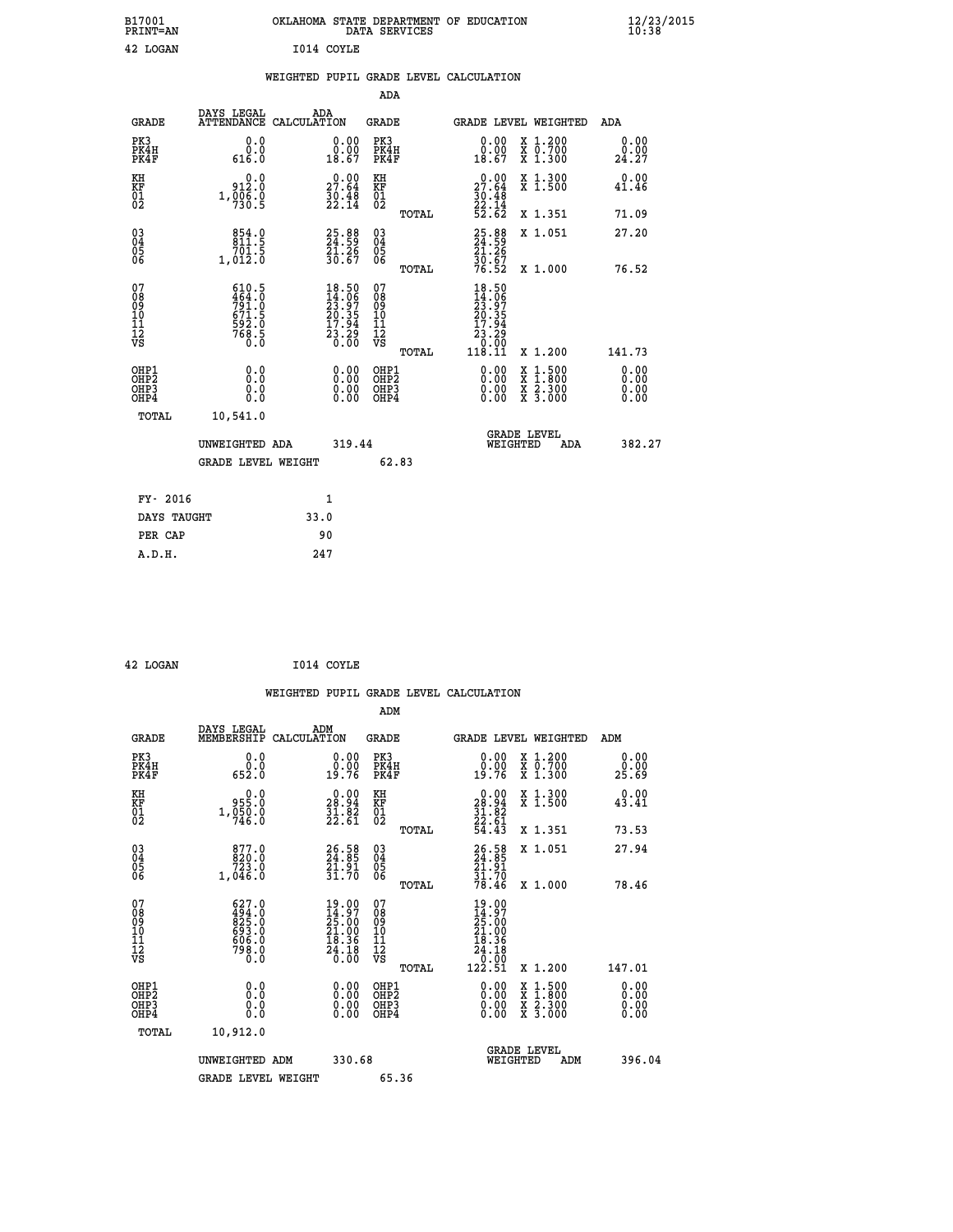|  | OKLAHOMA STATE DEPARTMENT OF EDUCATION<br>DATA SERVICES |  |
|--|---------------------------------------------------------|--|
|  | COUNTY TOTALS                                           |  |

B17001<br>PRINT=AN<br>LOGAN

 **B17001 OKLAHOMA STATE DEPARTMENT OF EDUCATION 12/23/2015**

|                                                                   |                                                                                                                                                                                           | ADA                                                                                                                                                                                                                      |                                                                    |                                                                                                                                             |                                                                              |
|-------------------------------------------------------------------|-------------------------------------------------------------------------------------------------------------------------------------------------------------------------------------------|--------------------------------------------------------------------------------------------------------------------------------------------------------------------------------------------------------------------------|--------------------------------------------------------------------|---------------------------------------------------------------------------------------------------------------------------------------------|------------------------------------------------------------------------------|
| DAYS LEGAL                                                        | ADA                                                                                                                                                                                       | GRADE                                                                                                                                                                                                                    |                                                                    |                                                                                                                                             | ADA                                                                          |
| $\begin{smallmatrix} 293.0\\ 5,346.0\\ 3,606.5 \end{smallmatrix}$ | $\substack{7.41 \\ 133.65 \\ 94.75}$                                                                                                                                                      | PK3<br>PK4H<br>PK4F                                                                                                                                                                                                      | $133.65$<br>94.75                                                  | X 1.200<br>X 0.700<br>X 1.300                                                                                                               | 8.90<br>93.56<br>123.18                                                      |
| 0.0                                                               |                                                                                                                                                                                           |                                                                                                                                                                                                                          |                                                                    | X 1.300<br>X 1.500                                                                                                                          | 0.00<br>496.81                                                               |
|                                                                   |                                                                                                                                                                                           | TOTAL                                                                                                                                                                                                                    |                                                                    | X 1.351                                                                                                                                     | 937.76                                                                       |
| $14, 162.9$<br>$13, 723.9$<br>12,654.0<br>12,813.0                | 360.08<br>349.06<br>321.88<br>327.11                                                                                                                                                      | 03<br>04<br>05<br>06                                                                                                                                                                                                     | 360.08<br>349.06<br>321.00<br>327.11                               | X 1.051                                                                                                                                     | 1,376.49                                                                     |
|                                                                   |                                                                                                                                                                                           |                                                                                                                                                                                                                          |                                                                    |                                                                                                                                             | 998.05                                                                       |
|                                                                   |                                                                                                                                                                                           | 08<br>09<br>11<br>11<br>12<br>VS                                                                                                                                                                                         |                                                                    |                                                                                                                                             | 2,272.11                                                                     |
| 176.5<br>0.0<br>$0.\overline{0}$                                  | $\frac{4}{0}:\frac{41}{00}$<br>$\begin{smallmatrix} 0.00 \ 0.00 \end{smallmatrix}$                                                                                                        | OHP1<br>OHP <sub>2</sub><br>OHP3<br>OHP4                                                                                                                                                                                 | $\frac{4}{0}$ : $\frac{41}{00}$<br>0.00<br>0.00                    | $\begin{smallmatrix} x & 1 & 500 \\ x & 1 & 800 \\ x & 2 & 300 \\ x & 3 & 000 \end{smallmatrix}$                                            | 6.62<br>0.00<br>0.00<br>0.00                                                 |
| 177,604.0                                                         |                                                                                                                                                                                           |                                                                                                                                                                                                                          |                                                                    |                                                                                                                                             |                                                                              |
|                                                                   |                                                                                                                                                                                           |                                                                                                                                                                                                                          |                                                                    | ADA                                                                                                                                         | 5,315.43                                                                     |
|                                                                   |                                                                                                                                                                                           |                                                                                                                                                                                                                          |                                                                    |                                                                                                                                             |                                                                              |
| FY- 2016                                                          | $\mathbf{1}$                                                                                                                                                                              |                                                                                                                                                                                                                          |                                                                    |                                                                                                                                             |                                                                              |
| DAYS TAUGHT                                                       | 151.0                                                                                                                                                                                     |                                                                                                                                                                                                                          |                                                                    |                                                                                                                                             |                                                                              |
|                                                                   | 305                                                                                                                                                                                       |                                                                                                                                                                                                                          |                                                                    |                                                                                                                                             |                                                                              |
|                                                                   | 2,733                                                                                                                                                                                     |                                                                                                                                                                                                                          |                                                                    |                                                                                                                                             |                                                                              |
|                                                                   | 12,989.5<br>13,404.0<br>13,876.0<br>$\begin{smallmatrix} 11, 898\cdot 5\\ 12, 792\cdot 5\\ 13, 934\cdot 5\\ 13, 545\cdot 5\\ 11, 256\cdot 0\\ 11, 133\cdot 0\\ 0\cdot 0\end{smallmatrix}$ | ATTENDANCE CALCULATION<br>$\begin{array}{c} 0.00 \\ 331.20 \\ 341.73 \\ 352.39 \end{array}$<br>302.25<br>323.85<br>323.85<br>343.67<br>343.67<br>285.85<br>283.62<br>0.00<br>UNWEIGHTED ADA<br><b>GRADE LEVEL WEIGHT</b> | KH<br>KF<br>01<br>02<br>TOTAL<br>07<br>TOTAL<br>4,517.10<br>798.33 | $\begin{array}{c} 0.00 \\ 331.20 \\ 341.73 \\ 352.39 \\ 694.12 \end{array}$<br>998.05<br>$302.25323.85354.19343.67285.85283.620.001,893.43$ | GRADE LEVEL WEIGHTED<br>X 1.000<br>X 1.200<br><b>GRADE LEVEL</b><br>WEIGHTED |

| LOGAN | COUNTY TOTALS |  |
|-------|---------------|--|

|                                                       |                                                                                                                                                                                          |                                                                         | ADM                                                |                                                                              |                                                                                                  |                              |
|-------------------------------------------------------|------------------------------------------------------------------------------------------------------------------------------------------------------------------------------------------|-------------------------------------------------------------------------|----------------------------------------------------|------------------------------------------------------------------------------|--------------------------------------------------------------------------------------------------|------------------------------|
| <b>GRADE</b>                                          | DAYS LEGAL<br>MEMBERSHIP                                                                                                                                                                 | ADM<br>CALCULATION                                                      | <b>GRADE</b>                                       |                                                                              | GRADE LEVEL WEIGHTED                                                                             | ADM                          |
| PK3<br>PK4H<br>PK4F                                   | 304.0<br>5,717.0<br>3,770.0                                                                                                                                                              | 7.68<br>142.93<br>99.09                                                 | PK3<br>PK4H<br>PK4F                                | 7.68<br>142.93<br>99.09                                                      | $\begin{smallmatrix} x & 1.200 \\ x & 0.700 \end{smallmatrix}$<br>$X$ 1.300                      | 8.90<br>100.05<br>128.82     |
| KH<br>KF<br>01<br>02                                  | 0.0<br>13,674:0<br>13,965:0<br>14,485:0                                                                                                                                                  | $348.64$<br>$356.05$<br>$367.74$                                        | KH<br>KF<br>01<br>02                               | $0.00$<br>348.64<br>356.05<br>367.74<br>367.79                               | X 1.300<br>X 1.500                                                                               | 0.00<br>522.97               |
|                                                       |                                                                                                                                                                                          |                                                                         | TOTAL                                              |                                                                              | X 1.351                                                                                          | 977.84                       |
| 03<br>04<br>05<br>06                                  | $14,787.0$<br>$14,373.0$<br>$13,247.0$<br>13,501.0                                                                                                                                       | 375.89<br>365.41<br>336.89<br>344.54                                    | $\begin{matrix} 03 \\ 04 \\ 05 \\ 06 \end{matrix}$ | 375.89<br>365.41<br>336.89<br>344.54                                         | X 1.051                                                                                          | 395.07                       |
|                                                       |                                                                                                                                                                                          |                                                                         | TOTAL                                              | 1,046.84                                                                     | X 1.000                                                                                          | 1,046.84                     |
| 07<br>08<br>09<br>101<br>112<br>VS                    | $\begin{smallmatrix} 12\,, & 384\,. & 0\\ 13\,, & 543\,. & 0\\ 14\,, & 748\,. & 0\\ 14\,, & 382\,. & 0\\ 11\,, & 905\,. & 0\\ 11\,, & 800\,. & 0\\ 0\,. & 0\,. & 0\,. \end{smallmatrix}$ | 314.52<br>342.85<br>374.78<br>364.75<br>302.20<br>$\frac{300.49}{0.00}$ | 07<br>08<br>09<br>101<br>11<br>12<br>VS<br>TOTAL   | 314.52<br>342.85<br>374.78<br>364.75<br>302.20<br>300.49<br>0.00<br>1,999.59 | X 1.200                                                                                          | 2,399.50                     |
| OHP1<br>OH <sub>P</sub> 2<br>OH <sub>P3</sub><br>OHP4 | 180.0<br>0.0<br>0.0<br>Ŏ.Ŏ                                                                                                                                                               | $\begin{smallmatrix} 4.50\ 0.00 \end{smallmatrix}$<br>0.00              | OHP1<br>OHP2<br>OHP3<br>OHP4                       | $\begin{smallmatrix} 4.50\ 0.00 \end{smallmatrix}$<br>0.00                   | $\begin{smallmatrix} x & 1 & 500 \\ x & 1 & 800 \\ x & 2 & 300 \\ x & 3 & 000 \end{smallmatrix}$ | 6.75<br>0.00<br>0.00<br>0.00 |
| TOTAL                                                 | 186,765.0                                                                                                                                                                                |                                                                         |                                                    |                                                                              |                                                                                                  |                              |
|                                                       | UNWEIGHTED                                                                                                                                                                               | 4,748.95<br>ADM                                                         |                                                    | WEIGHTED                                                                     | <b>GRADE LEVEL</b><br>ADM                                                                        | 5,587.06                     |
|                                                       | <b>GRADE LEVEL WEIGHT</b>                                                                                                                                                                |                                                                         | 838.11                                             |                                                                              |                                                                                                  |                              |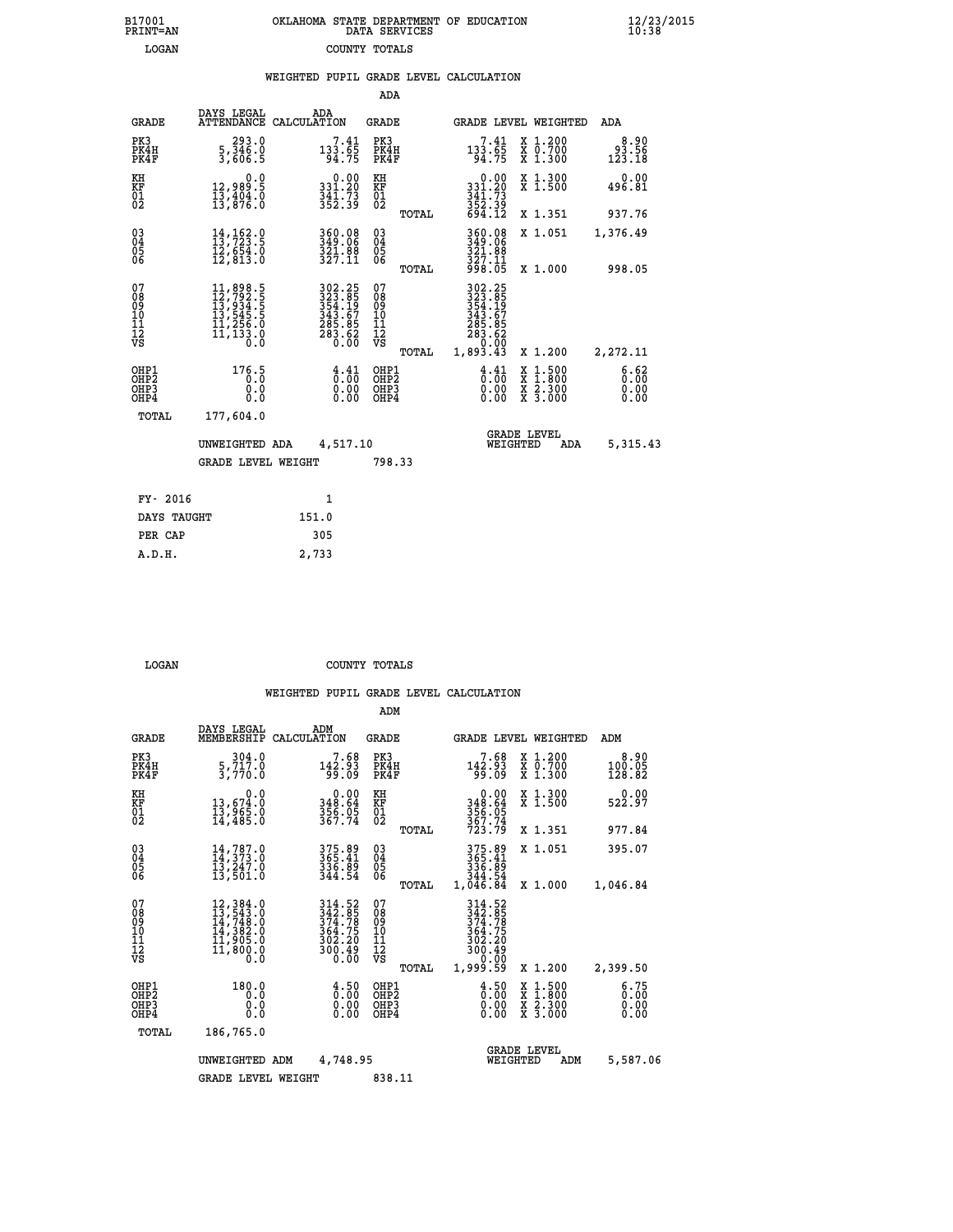| B17001<br>PRINT=AN           |                                                          |      |                                                                       |                                                            | DATA SERVICES | OKLAHOMA STATE DEPARTMENT OF EDUCATION                                                        |                                                                                                                                           | $\frac{12}{23}$ /2015 |  |
|------------------------------|----------------------------------------------------------|------|-----------------------------------------------------------------------|------------------------------------------------------------|---------------|-----------------------------------------------------------------------------------------------|-------------------------------------------------------------------------------------------------------------------------------------------|-----------------------|--|
| 43 LOVE                      |                                                          |      | C003 GREENVILLE                                                       |                                                            |               |                                                                                               |                                                                                                                                           |                       |  |
|                              |                                                          |      |                                                                       |                                                            |               | WEIGHTED PUPIL GRADE LEVEL CALCULATION                                                        |                                                                                                                                           |                       |  |
|                              |                                                          |      |                                                                       | ADA                                                        |               |                                                                                               |                                                                                                                                           |                       |  |
| <b>GRADE</b>                 | DAYS LEGAL<br>ATTENDANCE CALCULATION                     | ADA  |                                                                       | GRADE                                                      |               |                                                                                               | GRADE LEVEL WEIGHTED                                                                                                                      | <b>ADA</b>            |  |
| PK3<br>PK4H<br>PK4F          | 44.0<br>0.0<br>795.0                                     |      | 1.00<br>0.00<br>18.07                                                 | PK3<br>PK4H<br>PK4F                                        |               | 1.00<br>$\begin{smallmatrix} \bar{0} & \tilde{0} & \tilde{0} \\ 18 & 0 & 7 \end{smallmatrix}$ | X 1.200<br>X 0.700<br>X 1.300                                                                                                             | 1.20<br>0.00<br>23.49 |  |
| KH<br>KF<br>01<br>02         | 0.0<br>$\frac{571.5}{737.5}$<br>460.0                    |      | $\begin{smallmatrix} 0.00\\ 12.99\\ 16.76\\ 10.45 \end{smallmatrix}$  | KH<br><b>KF</b><br>01<br>02                                |               | $\begin{smallmatrix} 0.00\\ 12.99\\ 16.76\\ 10.45\\ 27.21 \end{smallmatrix}$                  | X 1.300<br>X 1.500                                                                                                                        | 0.00<br>19.49         |  |
|                              |                                                          |      |                                                                       |                                                            | TOTAL         |                                                                                               | X 1.351                                                                                                                                   | 36.76                 |  |
| 03<br>04<br>05<br>06         | 559.0<br>540.0<br>630.0                                  |      | $\begin{smallmatrix} 12.70\\ 11.90\\ 12.27\\ 14.32 \end{smallmatrix}$ | $\begin{matrix} 03 \\ 04 \\ 05 \\ 06 \end{matrix}$         |               | $\frac{12.70}{11.90}$                                                                         | X 1.051                                                                                                                                   | 13.35                 |  |
|                              |                                                          |      |                                                                       |                                                            | <b>TOTAL</b>  | $\frac{1}{3}\overline{4}\cdot\overline{3}\overline{2}\overline{3}$                            | X 1.000                                                                                                                                   | 38.49                 |  |
| 078901112<br>000101112<br>VS | 424.5<br>$\frac{359.0}{0.0}$<br>0.0<br>0.0<br>$\S.$ $\S$ |      | $9.657.700.000.000.000.000.000.00$                                    | 07<br>08<br>09<br>10<br>$\frac{11}{12}$<br>$\frac{12}{18}$ | TOTAL         | $2.50$<br>$2.70$<br>$0.00$<br>0.00<br>0.00<br>0.00<br>17.35                                   | X 1.200                                                                                                                                   | 20.82                 |  |
| OHP1<br>OHP2                 | 0.0                                                      |      | 0.00                                                                  | OHP1<br>OHP2                                               |               | 0.00                                                                                          |                                                                                                                                           | 0.00                  |  |
| OH <sub>P3</sub><br>OHP4     | Ŏ.Ō<br>0.0<br>0.0                                        |      | 0.00<br>0.00                                                          | OHP3<br>OHP4                                               |               | 0.00<br>0.00                                                                                  | $\begin{smallmatrix} \mathtt{X} & 1\cdot500\\ \mathtt{X} & 1\cdot800\\ \mathtt{X} & 2\cdot300\\ \mathtt{X} & 3\cdot000 \end{smallmatrix}$ | 0.00<br>0.00<br>0.00  |  |
| TOTAL                        | 5,624.0                                                  |      |                                                                       |                                                            |               |                                                                                               |                                                                                                                                           |                       |  |
|                              | UNWEIGHTED ADA                                           |      | 127.81                                                                |                                                            |               |                                                                                               | <b>GRADE LEVEL</b><br>WEIGHTED<br>ADA                                                                                                     | 153.60                |  |
|                              | <b>GRADE LEVEL WEIGHT</b>                                |      |                                                                       |                                                            | 25.79         |                                                                                               |                                                                                                                                           |                       |  |
| FY- 2016                     |                                                          |      | 1                                                                     |                                                            |               |                                                                                               |                                                                                                                                           |                       |  |
| DAYS TAUGHT                  |                                                          | 44.0 |                                                                       |                                                            |               |                                                                                               |                                                                                                                                           |                       |  |
| PER CAP                      |                                                          |      | 79                                                                    |                                                            |               |                                                                                               |                                                                                                                                           |                       |  |

| 43 LOVE | C003 GREENVILLE |
|---------|-----------------|
|         |                 |

|                                                    |                                                                                           |                                                                                         | ADM                                    |       |                                                                                                                                                                                                                                                                                |                                                                                                                                           |                              |
|----------------------------------------------------|-------------------------------------------------------------------------------------------|-----------------------------------------------------------------------------------------|----------------------------------------|-------|--------------------------------------------------------------------------------------------------------------------------------------------------------------------------------------------------------------------------------------------------------------------------------|-------------------------------------------------------------------------------------------------------------------------------------------|------------------------------|
| <b>GRADE</b>                                       | DAYS LEGAL<br>MEMBERSHIP                                                                  | ADM<br>CALCULATION                                                                      | <b>GRADE</b>                           |       |                                                                                                                                                                                                                                                                                | GRADE LEVEL WEIGHTED                                                                                                                      | ADM                          |
| PK3<br>PK4H<br>PK4F                                | 44.0<br>837.0                                                                             | 1.00<br>0:00<br>19:02                                                                   | PK3<br>PK4H<br>PK4F                    |       | 1.00<br>0:00<br>19:02                                                                                                                                                                                                                                                          | X 1.200<br>x ō:7ŏŏ<br>x 1:300                                                                                                             | 1.20<br>ō:ōŏ<br>24.73        |
| KH<br>KF<br>01<br>02                               | $\begin{smallmatrix} &0.0\ 612.0\ 745.0\ 467.0 \end{smallmatrix}$                         | $\begin{smallmatrix} 0.00\\ 13.91\\ 16.93\\ 10.61 \end{smallmatrix}$                    | KH<br>KF<br>01<br>02                   |       | $\begin{smallmatrix} 0.00\\ 13.91\\ 16.93\\ 16.81\\ 10.61\\ 27.54 \end{smallmatrix}$                                                                                                                                                                                           | X 1.300<br>X 1.500                                                                                                                        | 0.00<br>20.87                |
|                                                    |                                                                                           |                                                                                         |                                        | TOTAL |                                                                                                                                                                                                                                                                                | X 1.351                                                                                                                                   | 37.21                        |
| $\begin{matrix} 03 \\ 04 \\ 05 \\ 06 \end{matrix}$ | 572.0<br>536.0<br>553.0<br>650.0                                                          | 13.00<br>12.18<br>$\frac{15.57}{14.77}$                                                 | 03<br>04<br>05<br>06                   |       | $13.0012.1812.5714.7739.52$                                                                                                                                                                                                                                                    | X 1.051                                                                                                                                   | 13.66                        |
|                                                    |                                                                                           |                                                                                         |                                        | TOTAL |                                                                                                                                                                                                                                                                                | X 1.000                                                                                                                                   | 39.52                        |
| 07<br>08<br>09<br>101<br>112<br>VS                 | $\begin{smallmatrix} 440.0\\ 355.0\\ 0.0\\ 0.0\\ 0.0\\ 0.0\\ 0.0\\ 0.0 \end{smallmatrix}$ | $\begin{smallmatrix} 10.00\\8.07\\0.00\\0.00\\0.00\\0.00\\0.00\\0.00 \end{smallmatrix}$ | 07<br>08<br>09<br>11<br>11<br>12<br>VS |       | $10.00$<br>8.07<br>0.00<br>0.00<br>0.00<br>0.00<br>0.00                                                                                                                                                                                                                        |                                                                                                                                           |                              |
|                                                    |                                                                                           |                                                                                         |                                        | TOTAL | 18.07                                                                                                                                                                                                                                                                          | X 1.200                                                                                                                                   | 21.68                        |
| OHP1<br>OHP2<br>OH <sub>P3</sub><br>OHP4           | 0.0<br>$\begin{smallmatrix} 0.0 & 0 \ 0.0 & 0 \end{smallmatrix}$                          | $\begin{smallmatrix} 0.00 \ 0.00 \ 0.00 \ 0.00 \end{smallmatrix}$                       | OHP1<br>OHP2<br>OHP3<br>OHP4           |       | $\begin{smallmatrix} 0.00 & 0.00 & 0.00 & 0.00 & 0.00 & 0.00 & 0.00 & 0.00 & 0.00 & 0.00 & 0.00 & 0.00 & 0.00 & 0.00 & 0.00 & 0.00 & 0.00 & 0.00 & 0.00 & 0.00 & 0.00 & 0.00 & 0.00 & 0.00 & 0.00 & 0.00 & 0.00 & 0.00 & 0.00 & 0.00 & 0.00 & 0.00 & 0.00 & 0.00 & 0.00 & 0.0$ | $\begin{smallmatrix} \mathtt{X} & 1\cdot500\\ \mathtt{X} & 1\cdot800\\ \mathtt{X} & 2\cdot300\\ \mathtt{X} & 3\cdot000 \end{smallmatrix}$ | 0.00<br>Ŏ.ŎŎ<br>Q.QQ<br>0.00 |
| TOTAL                                              | 5,811.0                                                                                   |                                                                                         |                                        |       |                                                                                                                                                                                                                                                                                |                                                                                                                                           |                              |
|                                                    | UNWEIGHTED ADM                                                                            | 132.06                                                                                  |                                        |       | WEIGHTED                                                                                                                                                                                                                                                                       | <b>GRADE LEVEL</b><br>ADM                                                                                                                 | 158.87                       |
|                                                    | <b>GRADE LEVEL WEIGHT</b>                                                                 |                                                                                         |                                        | 26.81 |                                                                                                                                                                                                                                                                                |                                                                                                                                           |                              |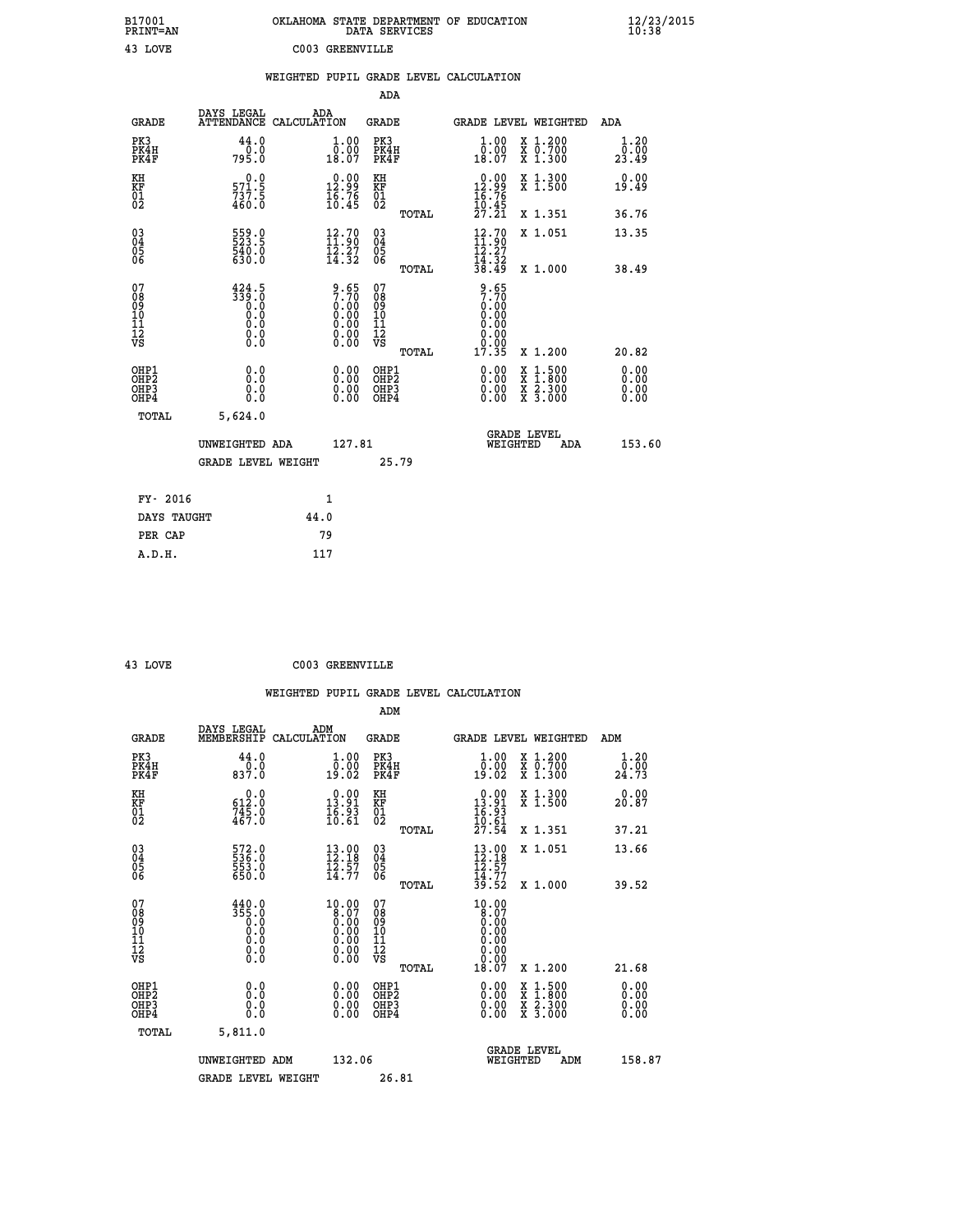| OKLAHOMA STATE DEPARTMENT OF EDUCATION<br>DATA SERVICES |  |
|---------------------------------------------------------|--|
| 1004 THACKERVILLE                                       |  |

 **B17001 OKLAHOMA STATE DEPARTMENT OF EDUCATION 12/23/2015**

|                                                                              |                                                                                                   |                                                                      | ADA                                                |                                                                                                                                                                      |                              |
|------------------------------------------------------------------------------|---------------------------------------------------------------------------------------------------|----------------------------------------------------------------------|----------------------------------------------------|----------------------------------------------------------------------------------------------------------------------------------------------------------------------|------------------------------|
| <b>GRADE</b>                                                                 | DAYS LEGAL                                                                                        | ADA<br>ATTENDANCE CALCULATION                                        | GRADE                                              | GRADE LEVEL WEIGHTED                                                                                                                                                 | ADA                          |
| PK3<br>PK4H<br>PK4F                                                          | 0.0<br>0.0<br>778.5                                                                               | 0.00<br>0.00<br>19.46                                                | PK3<br>PK4H<br>PK4F                                | X 1.200<br>X 0.700<br>X 1.300<br>0.00<br>0.00<br>19.46                                                                                                               | 0.00<br>0.00<br>25.30        |
| KH<br>KF<br>01<br>02                                                         | 0.0<br>831.5<br>976.5<br>1,112.5                                                                  | $\begin{smallmatrix} 0.00\\ 20.79\\ 24.41\\ 27.81 \end{smallmatrix}$ | KH<br>KF<br>01<br>02                               | $\begin{smallmatrix} 0.00\\ 20.79\\ 24.41\\ 27.81\\ 52.22 \end{smallmatrix}$<br>X 1.300<br>X 1.500                                                                   | 0.00<br>31.19                |
|                                                                              |                                                                                                   |                                                                      | TOTAL                                              | X 1.351                                                                                                                                                              | 70.55                        |
| $\begin{matrix} 03 \\ 04 \\ 05 \\ 06 \end{matrix}$                           | $1,330.5$<br>$1,013.0$<br>877.5<br>961.0                                                          | 33.26<br>25.33<br>21.94<br>24.03                                     | $\begin{matrix} 03 \\ 04 \\ 05 \\ 06 \end{matrix}$ | $\frac{33}{25}$ : $\frac{26}{3}$<br>$\frac{21}{3}$ : $\frac{94}{3}$<br>X 1.051<br>24.03<br>71.30                                                                     | 34.96                        |
|                                                                              |                                                                                                   |                                                                      | TOTAL                                              | X 1.000                                                                                                                                                              | 71.30                        |
| 07<br>08<br>09<br>11<br>11<br>12<br>VS                                       | $\begin{smallmatrix} 1,152.0\\ 1,075.5\\ 928.5\\ 1,226.5\\ 705.5\\ 792.0\\ 0.0 \end{smallmatrix}$ | $28.80$<br>$25.21$<br>$30.66$<br>$17.64$<br>$19.80$<br>$0.00$        | 07<br>08<br>09<br>11<br>11<br>12<br>VS<br>TOTAL    | 28.80<br>26.89<br>23.21<br>30.66<br>37.64<br>19:00<br>0:00<br>147:00<br>X 1.200                                                                                      | 176.40                       |
| OHP1<br>OH <sub>P</sub> <sub>2</sub><br>OH <sub>P3</sub><br>OH <sub>P4</sub> | 0.0<br>Ō.Ō<br>0.0<br>0.0                                                                          | 0.00<br>0.00<br>0.00                                                 | OHP1<br>OHP2<br>OHP3<br>OHP4                       | 0.00<br>$\begin{smallmatrix} \mathtt{X} & 1\cdot500 \\ \mathtt{X} & 1\cdot800 \\ \mathtt{X} & 2\cdot300 \\ \mathtt{X} & 3\cdot000 \end{smallmatrix}$<br>0.00<br>0.00 | 0.00<br>0.00<br>0.00<br>0.00 |
|                                                                              | TOTAL<br>13,761.0                                                                                 |                                                                      |                                                    |                                                                                                                                                                      |                              |
|                                                                              | UNWEIGHTED ADA                                                                                    | 344.03                                                               |                                                    | <b>GRADE LEVEL</b><br>WEIGHTED<br>ADA                                                                                                                                | 409.70                       |
|                                                                              | <b>GRADE LEVEL WEIGHT</b>                                                                         |                                                                      | 65.67                                              |                                                                                                                                                                      |                              |
|                                                                              | FY- 2016                                                                                          | 1                                                                    |                                                    |                                                                                                                                                                      |                              |
|                                                                              | DAYS TAUGHT                                                                                       | 40.0                                                                 |                                                    |                                                                                                                                                                      |                              |
|                                                                              | PER CAP                                                                                           | 64                                                                   |                                                    |                                                                                                                                                                      |                              |
|                                                                              | A.D.H.                                                                                            | 275                                                                  |                                                    |                                                                                                                                                                      |                              |

 **A.D.H. 275**

**B17001<br>PRINT=AN<br>43 LOVE** 

 **43 LOVE I004 THACKERVILLE**

|                                                      |                                                                                                 |                                                                      | ADM                                                 |                                                                              |                                          |                              |
|------------------------------------------------------|-------------------------------------------------------------------------------------------------|----------------------------------------------------------------------|-----------------------------------------------------|------------------------------------------------------------------------------|------------------------------------------|------------------------------|
| <b>GRADE</b>                                         | DAYS LEGAL<br>MEMBERSHIP                                                                        | ADM<br>CALCULATION                                                   | <b>GRADE</b>                                        |                                                                              | GRADE LEVEL WEIGHTED                     | ADM                          |
| PK3<br>PK4H<br>PK4F                                  | 0.0<br>ة:ة<br>842:0                                                                             | 0.00<br>21.05                                                        | PK3<br>PK4H<br>PK4F                                 | $\begin{smallmatrix} 0.00\\ 0.00\\ 21.05 \end{smallmatrix}$                  | X 1.200<br>X 0.700<br>X 1.300            | 0.00<br>_0.00<br>27.37       |
| KH<br>KF<br>01<br>02                                 | 0.0<br>864.0<br>1,015.0                                                                         | $\begin{smallmatrix} 0.00\\ 21.60\\ 25.38\\ 29.00 \end{smallmatrix}$ | KH<br>KF<br>01<br>02                                | $\begin{smallmatrix} 0.00\\ 21.60\\ 25.38\\ 29.00\\ 54.38 \end{smallmatrix}$ | X 1.300<br>X 1.500                       | 0.00<br>32.40                |
|                                                      |                                                                                                 |                                                                      | TOTAL                                               |                                                                              | X 1.351                                  | 73.47                        |
| 03<br>04<br>05<br>06                                 | 1,392.0<br>1,045.0<br>220.0<br>1,007.0                                                          | $34.80$<br>$26.13$<br>$23.00$<br>$25.18$                             | $\begin{array}{c} 03 \\ 04 \\ 05 \\ 06 \end{array}$ | 34.80<br>26.13<br>23.00<br>25.18<br>74.31                                    | X 1.051                                  | 36.57                        |
|                                                      |                                                                                                 |                                                                      | TOTAL                                               |                                                                              | X 1.000                                  | 74.31                        |
| 07<br>08<br>09<br>101<br>112<br>VS                   | $\begin{smallmatrix} 1,186.0\\ 1,103.0\\ 949.0\\ 275.0\\ 719.0\\ 810.0\\ 0.0 \end{smallmatrix}$ | 29.65<br>27.58<br>23.73<br>31.88<br>31.98<br>17.98<br>20.25<br>20.25 | 07<br>08<br>09<br>11<br>11<br>12<br>VS              | 29.65<br>27.588<br>23.73<br>31.888<br>31.988<br>20.2050<br>20.2050           |                                          |                              |
|                                                      |                                                                                                 |                                                                      | TOTAL                                               | 151.07                                                                       | X 1.200                                  | 181.28                       |
| OHP1<br>OHP2<br>OHP <sub>3</sub><br>OH <sub>P4</sub> | 0.0<br>0.000                                                                                    | $0.00$<br>$0.00$<br>0.00                                             | OHP1<br>OHP2<br>OHP <sub>3</sub>                    | $0.00$<br>$0.00$<br>0.00                                                     | X 1:500<br>X 1:800<br>X 2:300<br>X 3:000 | 0.00<br>0.00<br>0.00<br>0.00 |
| TOTAL                                                | 14,287.0                                                                                        |                                                                      |                                                     |                                                                              |                                          |                              |
|                                                      | UNWEIGHTED ADM                                                                                  | 357.21                                                               |                                                     | WEIGHTED                                                                     | <b>GRADE LEVEL</b><br>ADM                | 425.40                       |
|                                                      | <b>GRADE LEVEL WEIGHT</b>                                                                       |                                                                      | 68.19                                               |                                                                              |                                          |                              |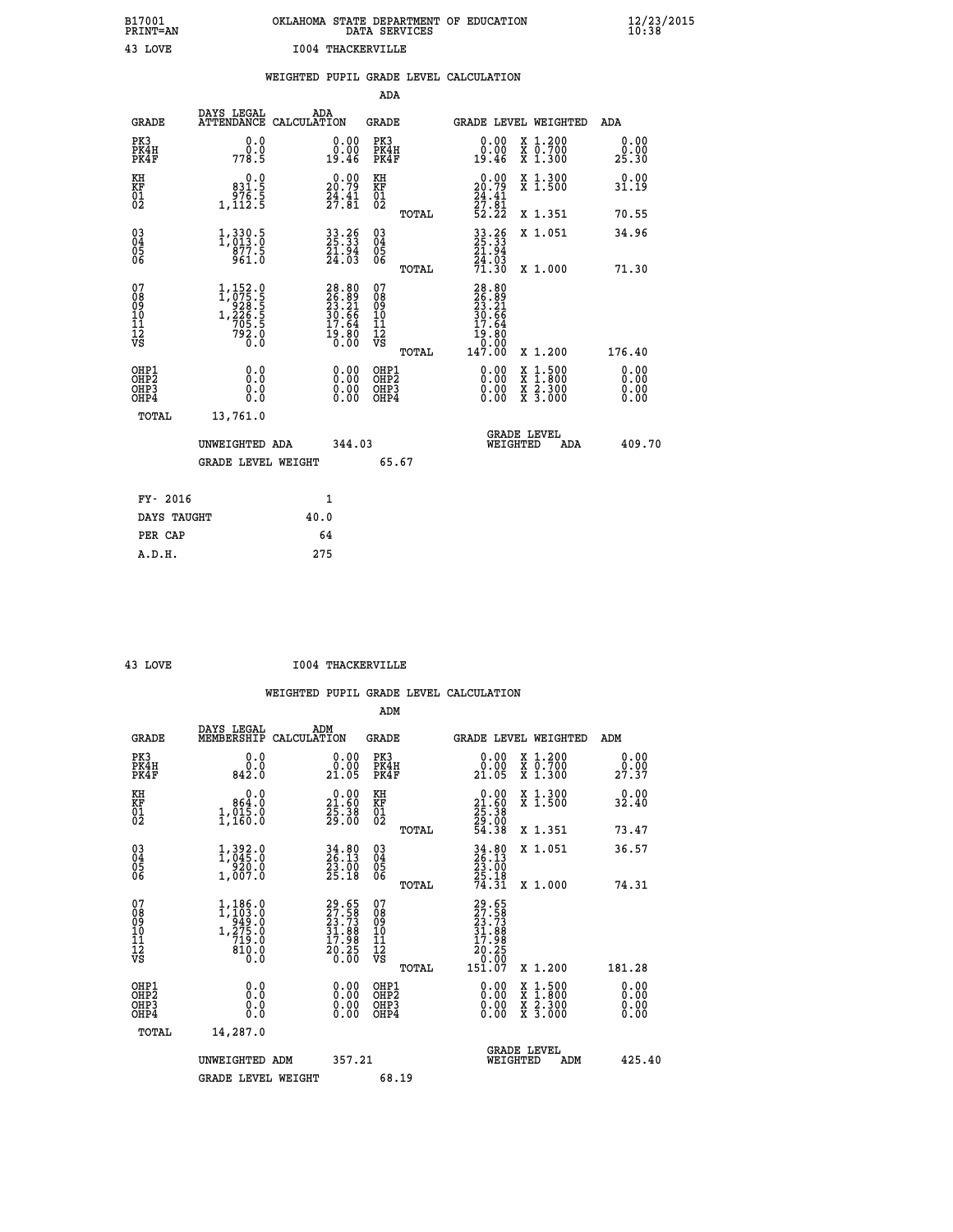| B17001<br>PRINT=AN                            |                                                                 | OKLAHOMA STATE DEPARTMENT OF EDUCATION                                                                                 | DATA SERVICES                                         |                                                                                                               |                                                                                                                                           | $\frac{12}{23}$ /2015 |  |
|-----------------------------------------------|-----------------------------------------------------------------|------------------------------------------------------------------------------------------------------------------------|-------------------------------------------------------|---------------------------------------------------------------------------------------------------------------|-------------------------------------------------------------------------------------------------------------------------------------------|-----------------------|--|
| 43 LOVE                                       |                                                                 | I005 TURNER                                                                                                            |                                                       |                                                                                                               |                                                                                                                                           |                       |  |
|                                               |                                                                 | WEIGHTED PUPIL GRADE LEVEL CALCULATION                                                                                 |                                                       |                                                                                                               |                                                                                                                                           |                       |  |
|                                               |                                                                 |                                                                                                                        | ADA                                                   |                                                                                                               |                                                                                                                                           |                       |  |
| GRADE                                         | DAYS LEGAL                                                      | ADA<br>ATTENDANCE CALCULATION                                                                                          | GRADE                                                 |                                                                                                               | GRADE LEVEL WEIGHTED                                                                                                                      | ADA                   |  |
| PK3<br>PK4H<br>PK4F                           | 67.0<br>0.0<br>783.5                                            | 1.56<br>$\begin{smallmatrix} \bar{0} & \bar{0} & \bar{0} \ \bar{0} & \bar{0} & \bar{0} \ 1 & 8 & 22 \end{smallmatrix}$ | PK3<br>PK4H<br>PK4F                                   | 1.56<br>$\begin{smallmatrix} \bar{0} & \bar{0} & \bar{0} \ \bar{1} & \bar{8} & \bar{2} & 2 \end{smallmatrix}$ | X 1.200<br>X 0.700<br>X 1.300                                                                                                             | 1.87<br>0.00<br>23.69 |  |
| KH<br>KF<br>01<br>02                          | 0.0<br>1,017.5<br>1,873.0                                       | $\begin{smallmatrix} 0.00\\ 23.66\\ 24.95\\ 15.77 \end{smallmatrix}$                                                   | KH<br>KF<br>01<br>02                                  | $23.00$<br>23.66<br>$\frac{74.95}{15.77}$                                                                     | X 1.300<br>X 1.500                                                                                                                        | 0.00<br>35.49         |  |
|                                               |                                                                 |                                                                                                                        | TOTAL                                                 | 40.72                                                                                                         | X 1.351                                                                                                                                   | 55.01                 |  |
| 030404<br>ŌĞ                                  | 1, 325.5<br>637.5<br>936.5<br>807.0                             | 30.83<br>14.83<br>21.76<br>18.77                                                                                       | $\begin{matrix} 03 \\ 04 \\ 05 \\ 06 \end{matrix}$    | $30.83$<br>14.83<br>21.76<br>$\frac{1}{55}.77$<br>55.36                                                       | X 1.051                                                                                                                                   | 32.40                 |  |
| 07                                            |                                                                 |                                                                                                                        | TOTAL<br>07                                           |                                                                                                               | X 1.000                                                                                                                                   | 55.36                 |  |
| 08<br>09<br>10<br>īi<br>Ī2<br>VS              | 1,037.0<br>894.0<br>1,110.5<br>1,050.0<br>908.5<br>746.5<br>0.0 | $24.12$<br>$20.79$<br>$25.83$<br>$24.42$<br>$\frac{21.13}{17.36}$<br>$\frac{1}{0.00}$                                  | 08<br>09<br>10<br>īī<br>$\frac{1}{\sqrt{2}}$<br>TOTAL | $24.12$<br>$20.79$<br>$25.83$<br>$24.42$<br>21.13<br>$\frac{17.36}{0.00}$<br>133.65                           | X 1.200                                                                                                                                   | 160.38                |  |
| OHP1                                          | 0.0                                                             | 0.00                                                                                                                   | OHP1                                                  | 0.00                                                                                                          |                                                                                                                                           | 0.00                  |  |
| OH <sub>P</sub> 2<br>OH <sub>P3</sub><br>OHP4 | 0.0<br>0.0                                                      | $\begin{smallmatrix} 0.00 \ 0.00 \end{smallmatrix}$                                                                    | OHP <sub>2</sub><br>OHP3<br>OHP4                      | 0.00<br>0.00                                                                                                  | $\begin{smallmatrix} \mathtt{X} & 1\cdot500\\ \mathtt{X} & 1\cdot800\\ \mathtt{X} & 2\cdot300\\ \mathtt{X} & 3\cdot000 \end{smallmatrix}$ | 0.00<br>0.00<br>0.00  |  |
| TOTAL                                         | 13,072.0                                                        |                                                                                                                        |                                                       |                                                                                                               |                                                                                                                                           |                       |  |
|                                               | UNWEIGHTED ADA                                                  | 304.00                                                                                                                 |                                                       | WEIGHTED                                                                                                      | <b>GRADE LEVEL</b><br>ADA                                                                                                                 | 364.20                |  |
|                                               | <b>GRADE LEVEL WEIGHT</b>                                       |                                                                                                                        | 60.20                                                 |                                                                                                               |                                                                                                                                           |                       |  |
| FY- 2016                                      |                                                                 | 1                                                                                                                      |                                                       |                                                                                                               |                                                                                                                                           |                       |  |
| DAYS TAUGHT                                   |                                                                 | 43.0                                                                                                                   |                                                       |                                                                                                               |                                                                                                                                           |                       |  |
| PER CAP                                       |                                                                 | 92                                                                                                                     |                                                       |                                                                                                               |                                                                                                                                           |                       |  |

| 43 LOVE<br>$\sim$ | I005 TURNER |
|-------------------|-------------|
|                   |             |

 **WEIGHTED PUPIL GRADE LEVEL CALCULATION ADM DAYS LEGAL ADM GRADE MEMBERSHIP CALCULATION GRADE GRADE LEVEL WEIGHTED ADM PK3 67.0 1.56 PK3 1.56 X 1.200 1.87 PK4H 0.0 0.00 PK4H 0.00 X 0.700 0.00 PK4F 817.0 19.00 PK4F 19.00 X 1.300 24.70 KH 0.0 0.00 KH 0.00 X 1.300 0.00 KF 1,083.0 25.19 KF 25.19 X 1.500 37.79 01 1,118.0 26.00 01 26.00 02 704.0 16.37 02 16.37 TOTAL 42.37 X 1.351 57.24 03 1,400.0 32.56 03 32.56 X 1.051 34.22 04 652.0 15.16 04 15.16 05 988.0 22.95 05 22.95 06 846.0 19.67 06 19.67 TOTAL 57.78 X 1.000 57.78**  $\begin{array}{cccc} 07 & 1,075.0 & 25.00 & 07 & 25.00 \ 08 & 1,138.0 & 22.19 & 08 & 22.19 \ 09 & 1,138.0 & 26.47 & 09 & 26.49 \ 10 & 1,072.0 & 24.93 & 10 & 24.93 \ 11 & 946.0 & 22.00 & 11 & 22.00 \ \hline \textrm{vs} & 778.0 & 18.09 & 12 & 18.09 \ 0.0 & 0.0 & 0.0 & 0.0 & 0.0$  **TOTAL 138.68 X 1.200 166.42 OHP1 0.0 0.00 OHP1 0.00 X 1.500 0.00 OHP2 0.0 0.00 OHP2 0.00 X 1.800 0.00 OHP3 0.0 0.00 OHP3 0.00 X 2.300 0.00 OHP4 0.0 0.00 OHP4 0.00 X 3.000 0.00 TOTAL 13,638.0 GRADE LEVEL UNWEIGHTED ADM 317.14 WEIGHTED ADM 380.02** GRADE LEVEL WEIGHT 62.88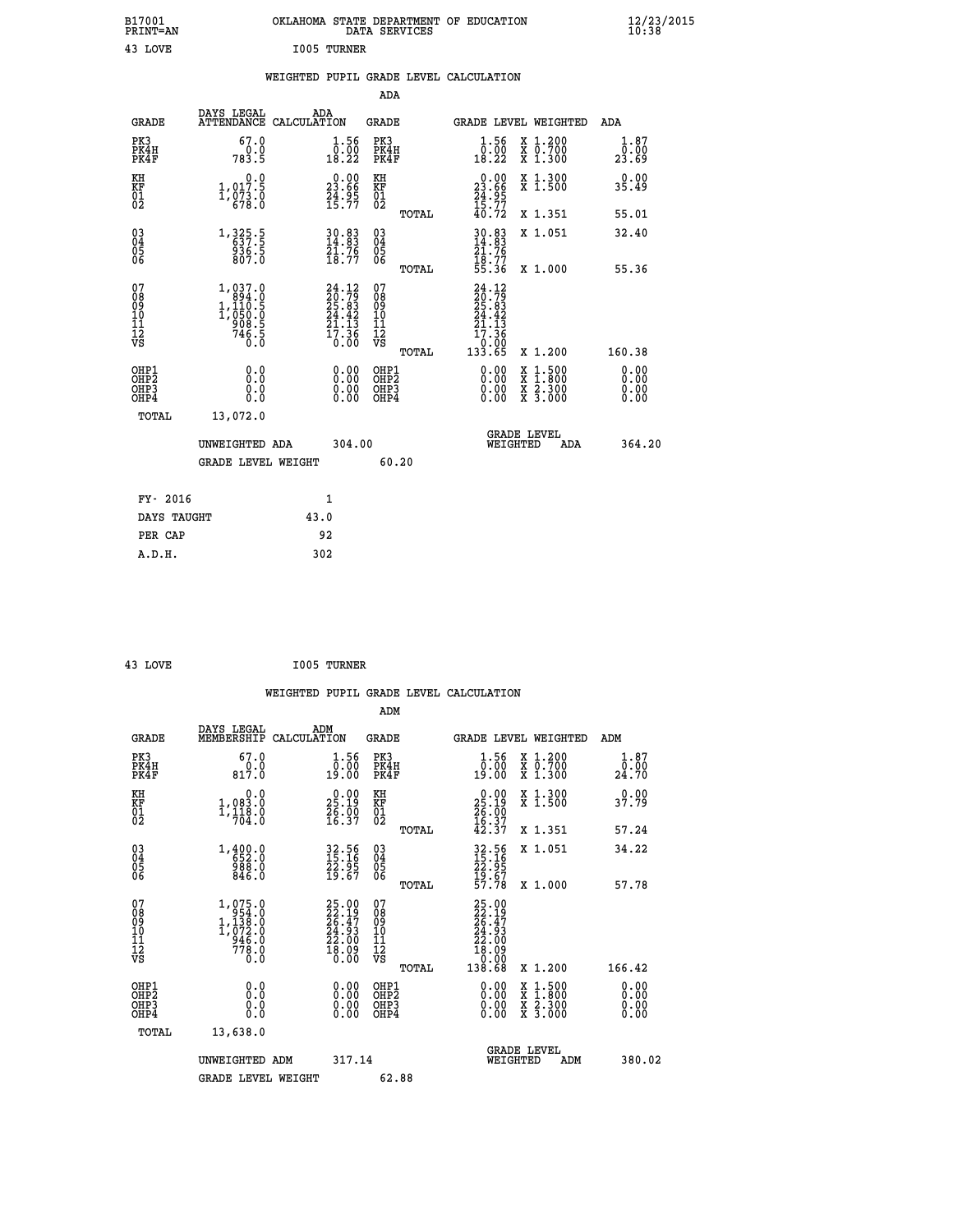| B17001<br><b>PRINT=AN</b> | OKLAHOMA STATE DEPARTMENT OF EDUCATION<br>DATA SERVICES | $\frac{12}{23}$ /2015 |
|---------------------------|---------------------------------------------------------|-----------------------|
| 43<br>LOVE                | 1016 MARIETTA                                           |                       |

|  |  | WEIGHTED PUPIL GRADE LEVEL CALCULATION |
|--|--|----------------------------------------|
|  |  |                                        |

| <b>GRADE</b>                                          | DAYS LEGAL<br><b>ATTENDANCE</b>                                             | ADA                                                                                                                                                        |                                                                                                                                                                                                                                               |                                                    |                                                                        |                                                                                                                                                                                                                                                              |     | <b>ADA</b>                                                                                                                                                                                                             |
|-------------------------------------------------------|-----------------------------------------------------------------------------|------------------------------------------------------------------------------------------------------------------------------------------------------------|-----------------------------------------------------------------------------------------------------------------------------------------------------------------------------------------------------------------------------------------------|----------------------------------------------------|------------------------------------------------------------------------|--------------------------------------------------------------------------------------------------------------------------------------------------------------------------------------------------------------------------------------------------------------|-----|------------------------------------------------------------------------------------------------------------------------------------------------------------------------------------------------------------------------|
| PK3<br>PK4H<br>PK4F                                   | 56.0<br>0.0<br>3,385.5                                                      | 1.24<br>$7\bar{5}\,.\bar{2}\bar{3}$                                                                                                                        | PK3                                                                                                                                                                                                                                           |                                                    | 1.24<br>$7\overline{5}\cdot\overline{2}\overline{3}$                   |                                                                                                                                                                                                                                                              |     | 1.49<br>0.00<br>97.80                                                                                                                                                                                                  |
| KH                                                    | 0.0                                                                         |                                                                                                                                                            | KH                                                                                                                                                                                                                                            |                                                    |                                                                        |                                                                                                                                                                                                                                                              |     | 0.00<br>94.32                                                                                                                                                                                                          |
|                                                       |                                                                             |                                                                                                                                                            |                                                                                                                                                                                                                                               | TOTAL                                              |                                                                        |                                                                                                                                                                                                                                                              |     | 191.32                                                                                                                                                                                                                 |
|                                                       |                                                                             |                                                                                                                                                            |                                                                                                                                                                                                                                               |                                                    |                                                                        |                                                                                                                                                                                                                                                              |     | 86.00                                                                                                                                                                                                                  |
|                                                       |                                                                             |                                                                                                                                                            |                                                                                                                                                                                                                                               | TOTAL                                              |                                                                        |                                                                                                                                                                                                                                                              |     | 206.84                                                                                                                                                                                                                 |
| 07<br>08<br>09<br>101<br>11<br>12<br>VS               |                                                                             |                                                                                                                                                            | 07<br>08<br>09<br>101<br>11<br>12<br>VS                                                                                                                                                                                                       | TOTAL                                              |                                                                        |                                                                                                                                                                                                                                                              |     | 543.22                                                                                                                                                                                                                 |
| OHP1<br>OHP2<br>OH <sub>P</sub> 3<br>OH <sub>P4</sub> | 0.0<br>0.0<br>Ŏ.Ŏ                                                           | 0.00<br>$0.00$<br>0.00                                                                                                                                     |                                                                                                                                                                                                                                               |                                                    | $0.00$<br>$0.00$<br>0.00                                               | X                                                                                                                                                                                                                                                            |     | 0.00<br>0.00<br>0.00<br>0.00                                                                                                                                                                                           |
| TOTAL                                                 | 45,990.5                                                                    |                                                                                                                                                            |                                                                                                                                                                                                                                               |                                                    |                                                                        |                                                                                                                                                                                                                                                              |     |                                                                                                                                                                                                                        |
|                                                       |                                                                             |                                                                                                                                                            |                                                                                                                                                                                                                                               |                                                    |                                                                        |                                                                                                                                                                                                                                                              | ADA | 1,220.99                                                                                                                                                                                                               |
|                                                       |                                                                             |                                                                                                                                                            |                                                                                                                                                                                                                                               |                                                    |                                                                        |                                                                                                                                                                                                                                                              |     |                                                                                                                                                                                                                        |
| FY- 2016                                              |                                                                             | $\mathbf{1}$                                                                                                                                               |                                                                                                                                                                                                                                               |                                                    |                                                                        |                                                                                                                                                                                                                                                              |     |                                                                                                                                                                                                                        |
|                                                       |                                                                             | 45.0                                                                                                                                                       |                                                                                                                                                                                                                                               |                                                    |                                                                        |                                                                                                                                                                                                                                                              |     |                                                                                                                                                                                                                        |
|                                                       | <b>KF</b><br>01<br>02<br>$\begin{matrix} 03 \\ 04 \\ 05 \\ 06 \end{matrix}$ | 2,828:0<br>3,517:0<br>2,852:0<br>3,682.5<br>3,263.0<br>3,348.5<br>2,696.5<br>3,090.5<br>3,495.0<br>4,013.5<br>2,996.0<br>3,297.5<br>3,469.0<br>DAYS TAUGHT | CALCULATION<br>$\begin{smallmatrix} 0.00\\ 62.88\\ 78.23\\ 63.38 \end{smallmatrix}$<br>81.83<br>72.51<br>74.41<br>59.92<br>68.68<br>77.75<br>89.30<br>66.58<br>66.58<br>73.28<br>77.09<br>0.00<br>UNWEIGHTED ADA<br><b>GRADE LEVEL WEIGHT</b> | KF<br>01<br>02<br>03<br>04<br>05<br>06<br>1,022.31 | ADA<br>GRADE<br>PK4H<br>PK4F<br>OHP1<br>OHP2<br>OHP3<br>OHP4<br>198.68 | $\begin{smallmatrix}&&0.00\\ 62.88\\ 78.23\\ 63.38\\ 141.61\end{smallmatrix}$<br>$\begin{array}{c} 81.83 \\ 72.51 \\ 74.41 \\ 59.92 \\ 206.84 \end{array}$<br>$\begin{smallmatrix} 68.68\\77.75\\89.30\\66.58\\73.28\\77.09\\0.000\\452.68\end{smallmatrix}$ |     | GRADE LEVEL WEIGHTED<br>X 1.200<br>X 0.700<br>X 1.300<br>X 1.300<br>X 1.500<br>X 1.351<br>X 1.051<br>X 1.000<br>X 1.200<br>$1.500$<br>$1.800$<br>$\frac{x}{x}$ $\frac{5.300}{3.000}$<br><b>GRADE LEVEL</b><br>WEIGHTED |

 **PER CAP 59 A.D.H. 884**

 **43 LOVE I016 MARIETTA**

|                                          |                                                                |                                                                      | ADM                                                 |       |                                                                                                         |                                          |                        |
|------------------------------------------|----------------------------------------------------------------|----------------------------------------------------------------------|-----------------------------------------------------|-------|---------------------------------------------------------------------------------------------------------|------------------------------------------|------------------------|
| <b>GRADE</b>                             | DAYS LEGAL<br>MEMBERSHIP                                       | ADM<br>CALCULATION                                                   | <b>GRADE</b>                                        |       |                                                                                                         | GRADE LEVEL WEIGHTED                     | ADM                    |
| PK3<br>PK4H<br>PK4F                      | 56.0<br>0.0<br>3,614.0                                         | $\substack{1.24 \\ 0.00 \\ 80.31}$                                   | PK3<br>PK4H<br>PK4F                                 |       | $\begin{smallmatrix}1.24\0.00\\80.31\end{smallmatrix}$                                                  | X 1.200<br>X 0.700<br>X 1.300            | 1.49<br>0.00<br>104.40 |
| KH<br>KF<br>01<br>02                     | 0.0<br>2,993.0<br>3,695.0<br>2,943.0                           | $\begin{smallmatrix} 0.00\\ 66.56\\ 82.20\\ 65.40 \end{smallmatrix}$ | KH<br>KF<br>01<br>02                                |       | $\begin{smallmatrix} &0.00\ 66.56\ 82.20\ 65.40\ 147.60\ \end{smallmatrix}$                             | X 1.300<br>X 1.500                       | 0.00<br>99.84          |
|                                          |                                                                |                                                                      |                                                     | TOTAL |                                                                                                         | X 1.351                                  | 199.41                 |
| 03<br>04<br>05<br>06                     | 3,846.0<br>3,386.0<br>3,506.0<br>2,749.0                       | 85.47<br>75.24<br>77.91<br>61.09                                     | $\begin{array}{c} 03 \\ 04 \\ 05 \\ 06 \end{array}$ |       | $\begin{array}{c} 85 \cdot 47 \\ 75 \cdot 24 \\ 77 \cdot 91 \\ 61 \cdot 09 \\ 214 \cdot 24 \end{array}$ | X 1.051                                  | 89.83                  |
|                                          |                                                                |                                                                      |                                                     | TOTAL |                                                                                                         | X 1.000                                  | 214.24                 |
| 07<br>08<br>09<br>101<br>11<br>12<br>VS  | 3,195.0<br>3,590.0<br>4,193.0<br>3,144.0<br>3,432.0<br>3,707.0 | $71.00\n79.86\n93.29\n69.87\n76.27\n82.38\n0.00$                     | 07<br>08<br>09<br>11<br>11<br>12<br>VS              | TOTAL | $71.00$<br>$79.86$<br>$93.29$<br>$69.87$<br>$76.27$<br>$82.38$<br>$0.00$<br>$472.67$                    | X 1.200                                  | 567.20                 |
|                                          |                                                                |                                                                      |                                                     |       |                                                                                                         |                                          | 0.00                   |
| OHP1<br>OHP2<br>OHP <sub>3</sub><br>OHP4 |                                                                |                                                                      | OHP1<br>OHP2<br>OHP <sub>3</sub>                    |       | $0.00$<br>$0.00$<br>0.00                                                                                | X 1:500<br>X 1:800<br>X 2:300<br>X 3:000 | 0.00<br>0.00           |
| TOTAL                                    | 48,049.0                                                       |                                                                      |                                                     |       |                                                                                                         |                                          |                        |
|                                          | UNWEIGHTED                                                     | 1,068.09<br>ADM                                                      |                                                     |       | WEIGHTED                                                                                                | <b>GRADE LEVEL</b><br>ADM                | 1,276.41               |
|                                          | <b>GRADE LEVEL WEIGHT</b>                                      |                                                                      | 208.32                                              |       |                                                                                                         |                                          |                        |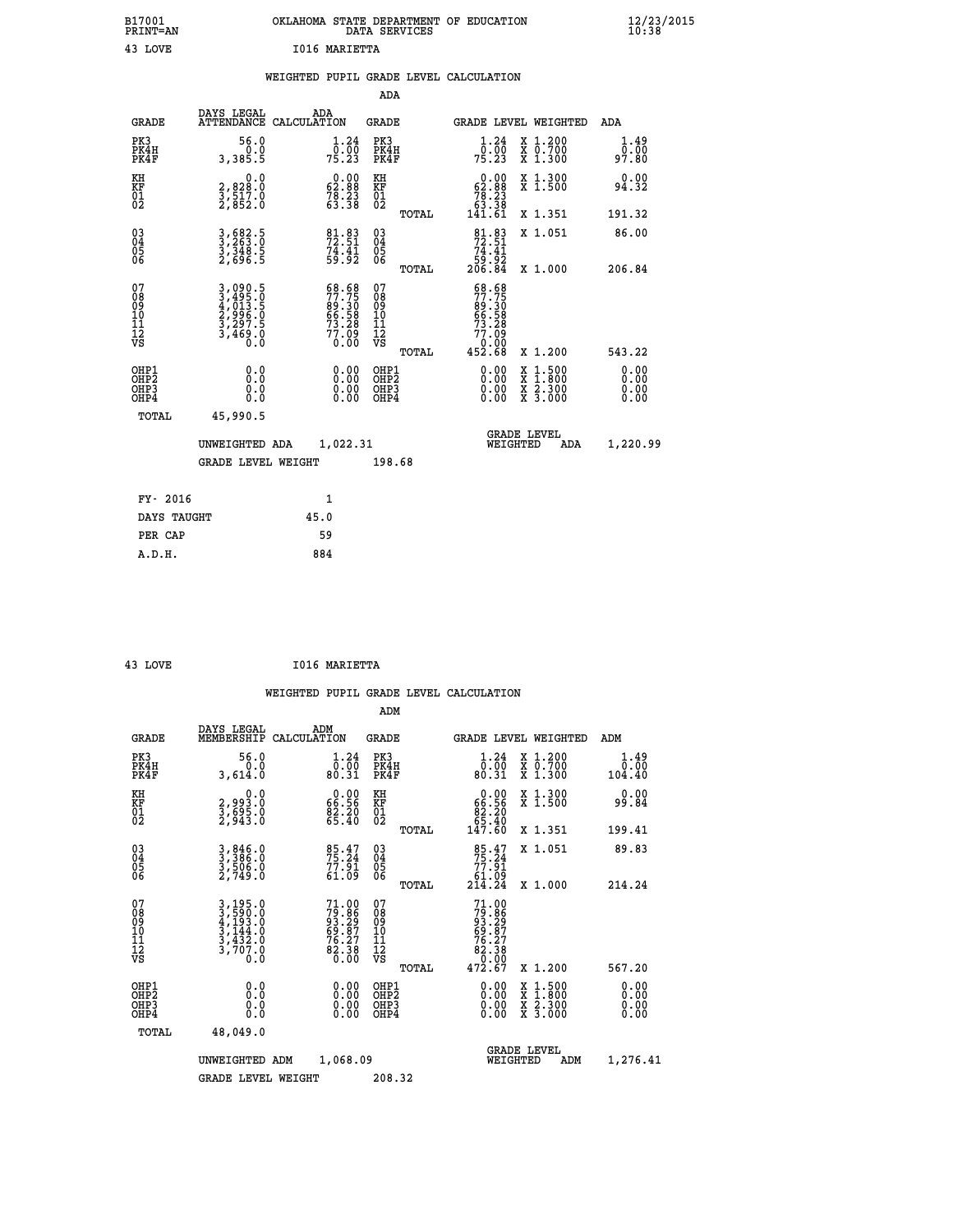| B17001          | OKLAHOMA STATE DEPARTMENT OF EDUCATION |
|-----------------|----------------------------------------|
| <b>PRINT=AN</b> | DATA SERVICES                          |
| LOVE            | COUNTY TOTALS                          |

 **B17001 OKLAHOMA STATE DEPARTMENT OF EDUCATION 12/23/2015**

|                                              |                                                                           | WEIGHTED PUPIL GRADE LEVEL CALCULATION                                                      |                                                  |                                                                                                                                                                                                                                                                                                                                                                                                                                |                        |
|----------------------------------------------|---------------------------------------------------------------------------|---------------------------------------------------------------------------------------------|--------------------------------------------------|--------------------------------------------------------------------------------------------------------------------------------------------------------------------------------------------------------------------------------------------------------------------------------------------------------------------------------------------------------------------------------------------------------------------------------|------------------------|
|                                              |                                                                           |                                                                                             | ADA                                              |                                                                                                                                                                                                                                                                                                                                                                                                                                |                        |
| <b>GRADE</b>                                 | DAYS LEGAL                                                                | ADA<br>ATTENDANCE CALCULATION                                                               | GRADE                                            | GRADE LEVEL WEIGHTED                                                                                                                                                                                                                                                                                                                                                                                                           | ADA                    |
| PK3<br>PK4H<br>PK4F                          | 167.0<br>0.0<br>5,742.5                                                   | $3.80$<br>$0.00$<br>130.98                                                                  | PK3<br>PK4H<br>PK4F                              | $3.80$<br>$0.00$<br>X 1.200<br>X 0.700<br>X 1.300<br>130.98                                                                                                                                                                                                                                                                                                                                                                    | 4.56<br>0.00<br>170.28 |
| KH<br>KF<br>01<br>02                         | 0.0<br>5,248:5<br>6,304:0<br>5,102:5                                      | $0.00$<br>120.32<br>$\frac{1}{11}\cdot\frac{3}{11}$                                         | KH<br>KF<br>01<br>02                             | $0.00$<br>$120.32$<br>$144.35$<br>$117.41$<br>X 1.300<br>X 1.500                                                                                                                                                                                                                                                                                                                                                               | 0.00<br>180.49         |
|                                              |                                                                           |                                                                                             | TOTAL                                            | 261.76<br>X 1.351                                                                                                                                                                                                                                                                                                                                                                                                              | 353.64                 |
| $^{03}_{04}$<br>05                           | $\frac{6}{5}, \frac{897}{437}.0$<br>$\frac{5}{5}, \frac{702}{094}.5$      | $\begin{smallmatrix} 158.62\\ 124.57\\ 130.38\\ 117.04 \end{smallmatrix}$                   | $^{03}_{04}$<br>0500                             | 158.62<br>X 1.051<br>130.38                                                                                                                                                                                                                                                                                                                                                                                                    | 538.70                 |
| 06                                           |                                                                           |                                                                                             | TOTAL                                            | 117.04<br>371.99<br>X 1.000                                                                                                                                                                                                                                                                                                                                                                                                    | 371.99                 |
| 07<br>08<br>09<br>01<br>11<br>11<br>12<br>VS | 5,704.0<br>5,803.5<br>6,052.5<br>6,052.5<br>5,272.5<br>4,911.5<br>5,007.5 | $\begin{smallmatrix} 131.25\\133.13\\138.34\\121.66\\112.05\\114.25\\0.00\end{smallmatrix}$ | 07<br>08<br>09<br>101<br>11<br>12<br>VS<br>TOTAL | 131.25<br>$\frac{133}{138}$ $\cdot \frac{13}{34}$<br>$\frac{138}{121}$ $\cdot \frac{66}{9}$<br>$\begin{array}{r} 112.05 \\ 114.25 \\ 0.00 \\ 750.68 \end{array}$<br>X 1.200                                                                                                                                                                                                                                                    | 900.82                 |
| OHP1<br>OHP2<br>OHP3<br>OHP4                 | 0.0<br>0.000                                                              | $\begin{smallmatrix} 0.00 \ 0.00 \ 0.00 \ 0.00 \end{smallmatrix}$                           | OHP1<br>OHP2<br>OHP3<br>OHP4                     | $\begin{smallmatrix} 0.00 & 0.00 & 0.00 & 0.00 & 0.00 & 0.00 & 0.00 & 0.00 & 0.00 & 0.00 & 0.00 & 0.00 & 0.00 & 0.00 & 0.00 & 0.00 & 0.00 & 0.00 & 0.00 & 0.00 & 0.00 & 0.00 & 0.00 & 0.00 & 0.00 & 0.00 & 0.00 & 0.00 & 0.00 & 0.00 & 0.00 & 0.00 & 0.00 & 0.00 & 0.00 & 0.0$<br>$\begin{smallmatrix} \mathtt{X} & 1\cdot500 \\ \mathtt{X} & 1\cdot800 \\ \mathtt{X} & 2\cdot300 \\ \mathtt{X} & 3\cdot000 \end{smallmatrix}$ | 0.00<br>0.00           |
| TOTAL                                        | 78,447.5                                                                  |                                                                                             |                                                  |                                                                                                                                                                                                                                                                                                                                                                                                                                |                        |
|                                              | UNWEIGHTED ADA                                                            | 1,798.15                                                                                    |                                                  | <b>GRADE LEVEL</b><br>WEIGHTED<br>ADA                                                                                                                                                                                                                                                                                                                                                                                          | 2,148.49               |
|                                              | <b>GRADE LEVEL WEIGHT</b>                                                 |                                                                                             | 350.34                                           |                                                                                                                                                                                                                                                                                                                                                                                                                                |                        |
| FY- 2016                                     |                                                                           | $\mathbf{1}$                                                                                |                                                  |                                                                                                                                                                                                                                                                                                                                                                                                                                |                        |
| DAYS TAUGHT                                  |                                                                           | 172.0                                                                                       |                                                  |                                                                                                                                                                                                                                                                                                                                                                                                                                |                        |
| PER CAP                                      |                                                                           | 294                                                                                         |                                                  |                                                                                                                                                                                                                                                                                                                                                                                                                                |                        |

 **A.D.H. 1,578**

 **B17001<br>PRINT=AN** 

**LOVE COUNTY TOTALS** 

|                                          |                                                                |                                                                                                             | ADM                                                |                                                                           |                                          |                              |
|------------------------------------------|----------------------------------------------------------------|-------------------------------------------------------------------------------------------------------------|----------------------------------------------------|---------------------------------------------------------------------------|------------------------------------------|------------------------------|
| <b>GRADE</b>                             | DAYS LEGAL<br>MEMBERSHIP                                       | ADM<br>CALCULATION                                                                                          | <b>GRADE</b>                                       |                                                                           | GRADE LEVEL WEIGHTED                     | ADM                          |
| PK3<br>PK4H<br>PK4F                      | 167.0<br>0.0<br>6,110.0                                        | 3.80<br>0.00<br>139.38                                                                                      | PK3<br>PK4H<br>PK4F                                | $\begin{smallmatrix} 3.80\ 0.00\ 139.38 \end{smallmatrix}$                | X 1.200<br>X 0.700<br>X 1.300            | 4.56<br>0.00<br>181.20       |
| KH<br>KF<br>01<br>02                     | 0.0<br>5,552:0<br>6,573:0<br>5,274:0                           | $0.00$<br>127.26<br>$\frac{150.51}{121.38}$                                                                 | KH<br>KF<br>01<br>02                               | 127.26<br>$\frac{150.51}{121.38}$                                         | X 1.300<br>X 1.500                       | 0.00<br>190.90               |
|                                          |                                                                |                                                                                                             | TOTAL                                              | 271.89                                                                    | X 1.351                                  | 367.33                       |
| 03<br>04<br>05<br>06                     | 7,210.0<br>5,619.0<br>5,967.0<br>5,252.0                       | $\begin{smallmatrix} 165.83\\ 128.71\\ 136.43\\ 120.71 \end{smallmatrix}$                                   | $\begin{matrix} 03 \\ 04 \\ 05 \\ 06 \end{matrix}$ | $\frac{165.83}{128.71}$<br>$\frac{136.43}{136}$<br>120.71<br>385.85       | X 1.051                                  | 174.28                       |
|                                          |                                                                |                                                                                                             | TOTAL                                              |                                                                           | X 1.000                                  | 385.85                       |
| 07<br>08<br>09<br>101<br>112<br>VS       | 5,896.0<br>6,002.0<br>6,280.0<br>5,491.0<br>5,097.0<br>5,295.0 | $\begin{smallmatrix} 135.65\\ 137.70\\ 143.49\\ 126.68\\ 116.25\\ 116.25\\ 120.72\\ 0.00 \end{smallmatrix}$ | 07<br>08<br>09<br>11<br>11<br>12<br>VS<br>TOTAL    | 135.65<br>137.70<br>143:49<br>126.68<br>$\frac{116.25}{120.72}$<br>780.49 | X 1.200                                  | 936.58                       |
|                                          |                                                                |                                                                                                             |                                                    |                                                                           |                                          |                              |
| OHP1<br>OHP2<br>OH <sub>P3</sub><br>OHP4 | 0.0<br>0.000                                                   | $0.00$<br>$0.00$<br>0.00                                                                                    | OHP1<br>OHP2<br>OHP <sub>3</sub>                   | $0.00$<br>$0.00$<br>0.00                                                  | X 1:500<br>X 1:800<br>X 2:300<br>X 3:000 | 0.00<br>0.00<br>0.00<br>0.00 |
| TOTAL                                    | 81,785.0                                                       |                                                                                                             |                                                    |                                                                           |                                          |                              |
|                                          | UNWEIGHTED<br>ADM                                              | 1,874.50                                                                                                    |                                                    | WEIGHTED                                                                  | <b>GRADE LEVEL</b><br>ADM                | 2,240.70                     |
|                                          | <b>GRADE LEVEL WEIGHT</b>                                      |                                                                                                             | 366.20                                             |                                                                           |                                          |                              |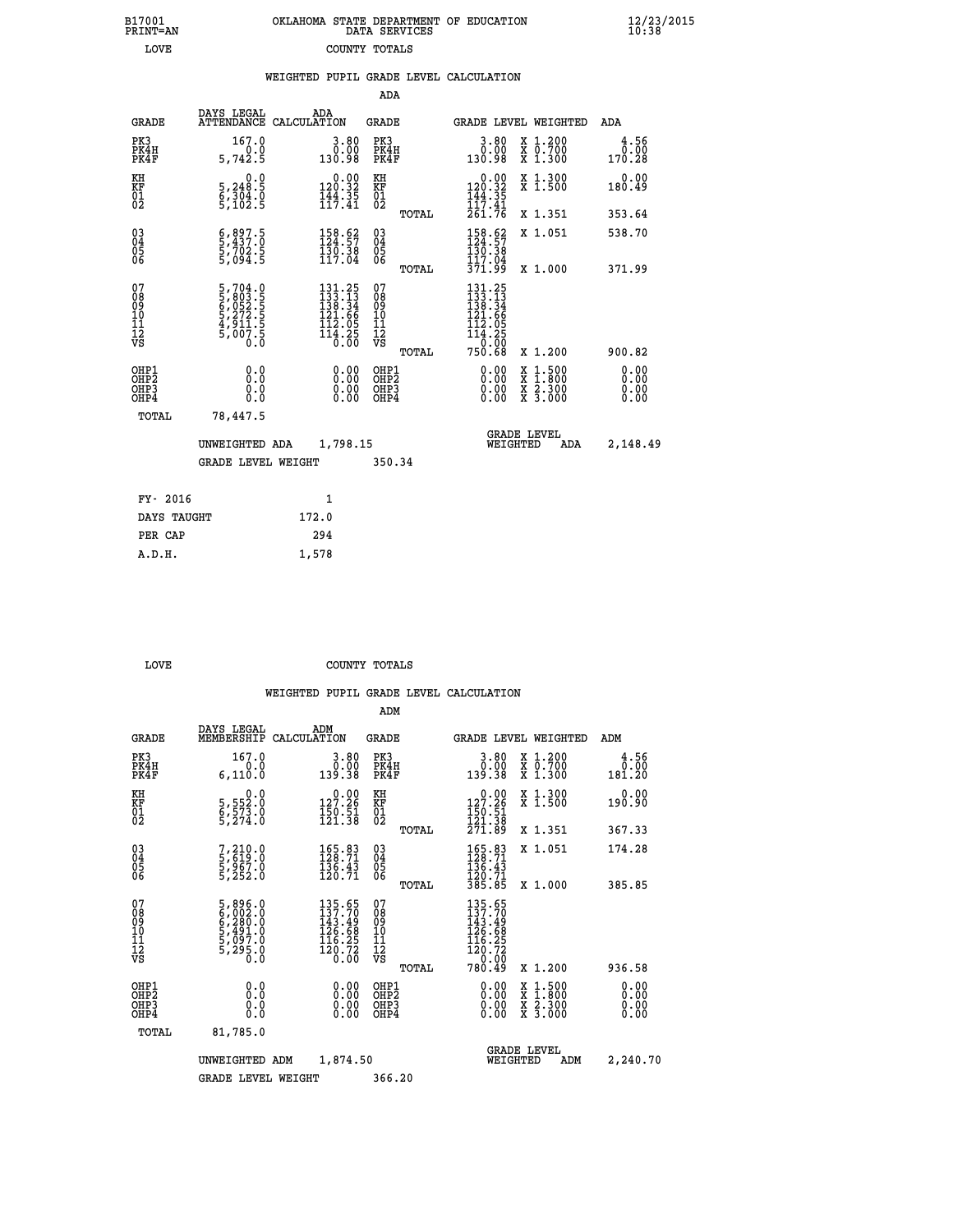|               | OKLAHOMA STATE DEPARTMENT OF EDUCATION<br>DATA SERVICES |  |
|---------------|---------------------------------------------------------|--|
| I001 RINGWOOD |                                                         |  |

 **B17001 OKLAHOMA STATE DEPARTMENT OF EDUCATION 12/23/2015**

|  |  | WEIGHTED PUPIL GRADE LEVEL CALCULATION |
|--|--|----------------------------------------|
|  |  |                                        |

|                                                    |                                                                              |                                                                                           |                                                                          | ADA                                                |       |                                                                                                                |                                                                                                                                              |                              |
|----------------------------------------------------|------------------------------------------------------------------------------|-------------------------------------------------------------------------------------------|--------------------------------------------------------------------------|----------------------------------------------------|-------|----------------------------------------------------------------------------------------------------------------|----------------------------------------------------------------------------------------------------------------------------------------------|------------------------------|
|                                                    | <b>GRADE</b>                                                                 | DAYS LEGAL                                                                                | ADA<br>ATTENDANCE CALCULATION                                            | GRADE                                              |       |                                                                                                                | GRADE LEVEL WEIGHTED                                                                                                                         | ADA                          |
| PK3                                                | PK4H<br>PK4F                                                                 | 0.0<br>1,082.0<br>0.0                                                                     | 0.00<br>30.06<br>0.00                                                    | PK3<br>PK4H<br>PK4F                                |       | 0.00<br>30.06<br>0.00                                                                                          | X 1.200<br>X 0.700<br>X 1.300                                                                                                                | 0.00<br>21.04<br>0.00        |
| KH<br>KF<br>01<br>02                               |                                                                              | 0.0<br>1,082.5<br>753.5<br>1,038.5                                                        | $\begin{smallmatrix} 0.00\\ 30.07\\ 20.93\\ 28.85 \end{smallmatrix}$     | KH<br>KF<br>01<br>02                               |       | $\begin{smallmatrix} 0.00\\ 30.07\\ 20.93\\ 28.85\\ 49.78 \end{smallmatrix}$                                   | X 1.300<br>X 1.500                                                                                                                           | 0.00<br>45.11                |
|                                                    |                                                                              |                                                                                           |                                                                          |                                                    | TOTAL |                                                                                                                | X 1.351                                                                                                                                      | 67.25                        |
| $\begin{matrix} 03 \\ 04 \\ 05 \\ 06 \end{matrix}$ |                                                                              | 1,118.0<br>$\frac{1}{2}$ $\frac{254}{926}$ $\frac{0}{5}$                                  | 31.06<br>30.56<br>34.83<br>25.74                                         | $\begin{matrix} 03 \\ 04 \\ 05 \\ 06 \end{matrix}$ |       | $30.56$<br>$34.83$<br>25.74<br>91.13                                                                           | X 1.051                                                                                                                                      | 32.64                        |
|                                                    |                                                                              |                                                                                           |                                                                          |                                                    | TOTAL |                                                                                                                | X 1.000                                                                                                                                      | 91.13                        |
| 07<br>08<br>09<br>11<br>11<br>12<br>VS             |                                                                              | $\begin{smallmatrix}873.0\\1,053.0\\1,328.0\\1,130.0\\948.0\\865.0\\0.0\end{smallmatrix}$ | $24.25$<br>$29.25$<br>$36.35$<br>$31.39$<br>$26.33$<br>$24.03$<br>$0.00$ | 07<br>08<br>09<br>11<br>11<br>12<br>VS             | TOTAL | $\begin{smallmatrix} 24.25\\ 29.25\\ 36.89\\ 31.39\\ 24.33\\ 24.03\\ 24.03\\ 0.000\\ 172.14 \end{smallmatrix}$ | X 1.200                                                                                                                                      | 206.57                       |
|                                                    | OHP1<br>OH <sub>P</sub> <sub>2</sub><br>OH <sub>P3</sub><br>OH <sub>P4</sub> | 0.0<br>Ō.Ō<br>0.0<br>0.0                                                                  | 0.00<br>0.00<br>0.00                                                     | OHP1<br>OHP2<br>OHP3<br>OHP4                       |       | 0.00<br>0.00<br>0.00                                                                                           | $\begin{smallmatrix} \mathtt{X} & 1\cdot500 \\ \mathtt{X} & 1\cdot800 \\ \mathtt{X} & 2\cdot300 \\ \mathtt{X} & 3\cdot000 \end{smallmatrix}$ | 0.00<br>0.00<br>0.00<br>0.00 |
|                                                    | TOTAL                                                                        | 14,552.0                                                                                  |                                                                          |                                                    |       |                                                                                                                |                                                                                                                                              |                              |
|                                                    |                                                                              | UNWEIGHTED ADA<br><b>GRADE LEVEL WEIGHT</b>                                               | 404.24                                                                   |                                                    |       | WEIGHTED                                                                                                       | <b>GRADE LEVEL</b><br>ADA                                                                                                                    | 463.74                       |
|                                                    |                                                                              |                                                                                           |                                                                          |                                                    | 59.50 |                                                                                                                |                                                                                                                                              |                              |
|                                                    | FY- 2016                                                                     |                                                                                           | $\mathbf{1}$                                                             |                                                    |       |                                                                                                                |                                                                                                                                              |                              |
|                                                    | DAYS TAUGHT                                                                  |                                                                                           | 36.0                                                                     |                                                    |       |                                                                                                                |                                                                                                                                              |                              |
|                                                    | PER CAP                                                                      |                                                                                           | 84                                                                       |                                                    |       |                                                                                                                |                                                                                                                                              |                              |
|                                                    | A.D.H.                                                                       |                                                                                           | 257                                                                      |                                                    |       |                                                                                                                |                                                                                                                                              |                              |

| 44 MAJOR | I001 RINGWOOD |
|----------|---------------|

 **A.D.H. 257**

 **B17001<br>PRINT=AN 44 MAJOR I001 RINGWOOD**

| <b>GRADE</b>                                         | DAYS LEGAL<br>MEMBERSHIP                                                                            | ADM<br>CALCULATION                                                       | <b>GRADE</b>                                 |       | GRADE LEVEL WEIGHTED                                                                            |                                                                                                                                           | ADM    |                              |
|------------------------------------------------------|-----------------------------------------------------------------------------------------------------|--------------------------------------------------------------------------|----------------------------------------------|-------|-------------------------------------------------------------------------------------------------|-------------------------------------------------------------------------------------------------------------------------------------------|--------|------------------------------|
| PK3<br>PK4H<br>PK4F                                  | 0.0<br>1,116.0<br>0.0                                                                               | 0.00<br>31.00<br>0.00                                                    | PK3<br>PK4H<br>PK4F                          |       | 0.00<br>31.00<br>$\overline{0}$ .00                                                             | X 1.200<br>X 0.700<br>X 1.300                                                                                                             | 21.70  | 0.00<br>0.00                 |
| KH<br>KF<br>01<br>02                                 | 0.0<br>1,116:0<br>777:0<br>1,070:0                                                                  | $\begin{smallmatrix} 0.00\\ 31.00\\ 21.58\\ 29.72 \end{smallmatrix}$     | KH<br>KF<br>01<br>02                         |       | $\begin{smallmatrix} 0.00\\ 31.00\\ 21.58\\ 29.72\\ 51.30 \end{smallmatrix}$                    | X 1.300<br>X 1.500                                                                                                                        | 46.50  | 0.00                         |
|                                                      |                                                                                                     |                                                                          |                                              | TOTAL |                                                                                                 | X 1.351                                                                                                                                   | 69.31  |                              |
| $\begin{matrix} 03 \\ 04 \\ 05 \\ 06 \end{matrix}$   | $\frac{1}{1}, \frac{140}{12}.0$<br>$\frac{1}{290}.0$<br>$\frac{936.0}{936.0}$                       | 31.67<br>30.89<br>35.83<br>26.00                                         | 03<br>04<br>05<br>06                         |       | 31.67<br>30.89<br>35.83<br>26.00<br>92.72                                                       | X 1.051                                                                                                                                   |        | 33.29                        |
|                                                      |                                                                                                     |                                                                          |                                              | TOTAL |                                                                                                 | X 1.000                                                                                                                                   | 92.72  |                              |
| 07<br>08<br>09<br>101<br>112<br>VS                   | $\begin{smallmatrix} & 908.0\\ 1,082.0\\ 1,373.0\\ 1,153.0\\ 989.0\\ 925.0\\ 0.0 \end{smallmatrix}$ | $25.22$<br>$30.06$<br>$38.14$<br>$32.03$<br>$27.47$<br>$25.69$<br>$0.00$ | 07<br>08<br>09<br>01<br>11<br>11<br>12<br>VS |       | $\begin{smallmatrix} 25.22\ 30.06\ 38.14\ 32.03\ 27.47\ 25.69\ 0.00\ 178.61\ \end{smallmatrix}$ |                                                                                                                                           |        |                              |
|                                                      |                                                                                                     |                                                                          |                                              | TOTAL |                                                                                                 | X 1.200                                                                                                                                   | 214.33 |                              |
| OHP1<br>OHP <sub>2</sub><br>OH <sub>P3</sub><br>OHP4 | 0.0<br>0.0<br>0.0                                                                                   | $0.00$<br>$0.00$<br>0.00                                                 | OHP1<br>OHP <sub>2</sub><br>OHP3<br>OHP4     |       |                                                                                                 | $\begin{smallmatrix} \mathtt{X} & 1\cdot500\\ \mathtt{X} & 1\cdot800\\ \mathtt{X} & 2\cdot300\\ \mathtt{X} & 3\cdot000 \end{smallmatrix}$ |        | 0.00<br>0.00<br>0.00<br>0.00 |
| TOTAL                                                | 14,987.0                                                                                            |                                                                          |                                              |       |                                                                                                 |                                                                                                                                           |        |                              |
|                                                      | UNWEIGHTED ADM                                                                                      | 416.30                                                                   |                                              |       | WEIGHTED                                                                                        | <b>GRADE LEVEL</b><br>ADM                                                                                                                 |        | 477.85                       |
|                                                      | <b>GRADE LEVEL WEIGHT</b>                                                                           |                                                                          | 61.55                                        |       |                                                                                                 |                                                                                                                                           |        |                              |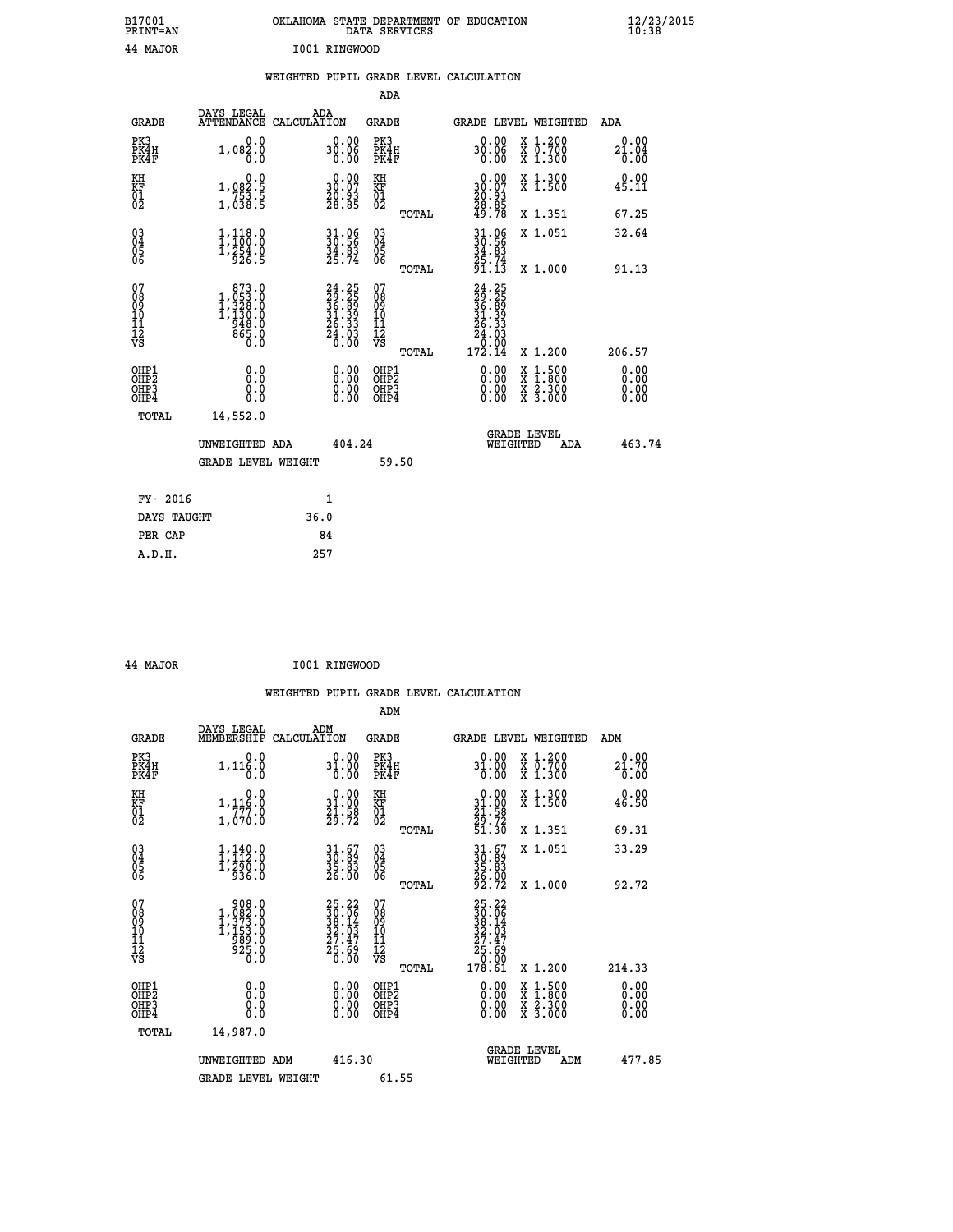| B17001<br>PRINT=AN                                   |                                                           |                                                                                                                   | DATA SERVICES                                      | OKLAHOMA STATE DEPARTMENT OF EDUCATION                                                                           |                       | 12/23/2015 |
|------------------------------------------------------|-----------------------------------------------------------|-------------------------------------------------------------------------------------------------------------------|----------------------------------------------------|------------------------------------------------------------------------------------------------------------------|-----------------------|------------|
| 44 MAJOR                                             |                                                           | 1004 ALINE-CLEO                                                                                                   |                                                    |                                                                                                                  |                       |            |
|                                                      |                                                           | WEIGHTED PUPIL GRADE LEVEL CALCULATION                                                                            |                                                    |                                                                                                                  |                       |            |
|                                                      |                                                           |                                                                                                                   | ADA                                                |                                                                                                                  |                       |            |
| <b>GRADE</b>                                         | DAYS LEGAL<br>ATTENDANCE CALCULATION                      | ADA                                                                                                               | <b>GRADE</b>                                       | <b>GRADE LEVEL WEIGHTED</b>                                                                                      | ADA                   |            |
| PK3<br>PK4H<br>PK4F                                  | 0.0<br>0.0<br>664.5                                       | 0.00<br>0.00<br>15.45                                                                                             | PK3<br>PK4H<br>PK4F                                | 0.00<br>X 1.200<br>0.00<br>X 0.700<br>X 1.300<br>15.45                                                           | 0.00<br>0.00<br>20.09 |            |
| KH<br>KF<br>01<br>02                                 | 0.0<br>$\frac{427.5}{479.0}$                              | $0.00$<br>$0.94$<br>$11.14$<br>$9.86$                                                                             | KH<br>KF<br>01<br>02                               | 0.00<br>X 1.300<br>X 1.500<br>$\begin{array}{c} 0.94 \\[-4pt] 11.14 \\[-4pt] 21.00 \end{array}$                  | 0.00<br>14.91         |            |
|                                                      |                                                           |                                                                                                                   | TOTAL                                              | X 1.351                                                                                                          | 28.37                 |            |
| $\begin{array}{c} 03 \\ 04 \\ 05 \\ 06 \end{array}$  | 550.0<br>300.5<br>394.0                                   | $\begin{smallmatrix} 12.79\\[-1.2mm] 5.98\\[-1.2mm] 6.99\\[-1.2mm] 9.16\end{smallmatrix}$                         | $\begin{matrix} 03 \\ 04 \\ 05 \\ 06 \end{matrix}$ | $\begin{array}{c} 12.79 \\[-2pt] 5.98 \\[-2pt] 6.99 \\[-2pt] 2.15 \end{array}$<br>X 1.051                        | 13.44                 |            |
|                                                      |                                                           |                                                                                                                   | TOTAL                                              | X 1.000                                                                                                          | 22.13                 |            |
| 07<br>08<br>09<br>10<br>11<br>12<br>VS               | 289.0<br>463.5<br>575.0<br>759.0<br>$\frac{292.0}{443.0}$ | $\begin{smallmatrix} & 6 & .72\\ 10 & .78\\ 13 & .37\\ 17 & .65\\ 6 & .79\\ 10 & .30\\ 0 & .00 \end{smallmatrix}$ | 07<br>08<br>09<br>10<br>11<br>12<br>VS<br>TOTAL    | 6.72<br>$\frac{10.78}{13.37}$<br>$\frac{7}{2.65}$<br>$\frac{16.79}{10.30}$<br>65.61<br>X 1.200                   | 78.73                 |            |
| OHP1<br>OHP <sub>2</sub><br>OH <sub>P3</sub><br>OHP4 | 0.0<br>Ŏ.Ō<br>0.0<br>0.0                                  | 0.00<br>0.00<br>0.00                                                                                              | OHP1<br>OHP <sub>2</sub><br>OHP3<br>OHP4           | 0.00<br>$\begin{smallmatrix} x & 1.500 \\ x & 1.800 \\ x & 2.300 \\ x & 3.000 \end{smallmatrix}$<br>0.00<br>0.00 | 0.00<br>0.00<br>0.00  |            |
| TOTAL                                                | 6,318.0                                                   |                                                                                                                   |                                                    |                                                                                                                  |                       |            |
|                                                      | UNWEIGHTED ADA<br>GRADE LEVEL WEIGHT                      | 146.92                                                                                                            | 30.75                                              | <b>GRADE LEVEL</b><br>WEIGHTED                                                                                   | ADA<br>177.67         |            |
|                                                      |                                                           |                                                                                                                   |                                                    |                                                                                                                  |                       |            |
| FY- 2016<br>DAYS TAUGHT                              |                                                           | 1<br>43.0                                                                                                         |                                                    |                                                                                                                  |                       |            |
| PER CAP                                              |                                                           | 145                                                                                                               |                                                    |                                                                                                                  |                       |            |
| A.D.H.                                               |                                                           | 90                                                                                                                |                                                    |                                                                                                                  |                       |            |

| 44 MAJOR | 1004 ALINE-CLEO |
|----------|-----------------|
|          |                 |

|                                                    |                                                             |                                                                     | WEIGHTED PUPIL GRADE LEVEL CALCULATION                |                                                                                                                                                                                                                                                                                                                                                                                    |                          |
|----------------------------------------------------|-------------------------------------------------------------|---------------------------------------------------------------------|-------------------------------------------------------|------------------------------------------------------------------------------------------------------------------------------------------------------------------------------------------------------------------------------------------------------------------------------------------------------------------------------------------------------------------------------------|--------------------------|
|                                                    |                                                             |                                                                     | ADM                                                   |                                                                                                                                                                                                                                                                                                                                                                                    |                          |
| <b>GRADE</b>                                       | DAYS LEGAL<br>MEMBERSHIP<br>CALCULATION                     | ADM                                                                 | <b>GRADE</b>                                          | GRADE LEVEL WEIGHTED                                                                                                                                                                                                                                                                                                                                                               | ADM                      |
| PK3<br>PK4H<br>PK4F                                | 0.0<br>0.0<br>684.0                                         | $0.00$<br>$0.00$<br>15.91                                           | PK3<br>PK4H<br>PK4F                                   | $0.00$<br>$0.00$<br>X 1.200<br>X 0.700<br>X 1.300<br>15.91                                                                                                                                                                                                                                                                                                                         | 0.00<br>0.00<br>20.68    |
| KH<br>KF<br>01<br>02                               | 0.0<br>$\frac{441.0}{491.0}$<br>$427.0$                     | $\begin{smallmatrix} 0.00\\ 10.26\\ 11.42\\ 1.93 \end{smallmatrix}$ | KH<br>KF<br>01<br>02                                  | 0.00<br>X 1.300<br>X 1.500<br>$10.26$<br>$11.42$<br>$9.93$<br>$21.35$                                                                                                                                                                                                                                                                                                              | 0.00<br>15.39            |
|                                                    |                                                             |                                                                     | TOTAL                                                 | X 1.351                                                                                                                                                                                                                                                                                                                                                                            | 28.84                    |
| $\begin{matrix} 03 \\ 04 \\ 05 \\ 06 \end{matrix}$ | 558.0<br>$\frac{308.0}{400.0}$                              | $12.98$<br>$6.30$<br>$7.16$<br>9.30                                 | $\begin{array}{c} 03 \\ 04 \\ 05 \\ 06 \end{array}$   | $\begin{array}{r} 12.98 \\ 6.30 \\ 7.16 \\ 9.30 \\ 22.76 \end{array}$<br>X 1.051                                                                                                                                                                                                                                                                                                   | 13.64                    |
|                                                    |                                                             |                                                                     | TOTAL                                                 | X 1.000                                                                                                                                                                                                                                                                                                                                                                            | 22.76                    |
| 07<br>08<br>09<br>101<br>11<br>12<br>VS            | 301.0<br>475.0<br>587.0<br>774.0<br>774.0<br>309.0<br>483.0 | $7.00$<br>$11.05$<br>$13.65$<br>18.00<br>$\frac{7:19}{11:23}$       | 07<br>08<br>09<br>01<br>11<br>11<br>12<br>VS<br>TOTAL | 7.00<br>$\begin{smallmatrix} 11.05 \\ 13.65 \\ 18.00 \\ 7.19 \end{smallmatrix}$<br>$\frac{11.23}{0.00}$<br>68.12<br>X 1.200                                                                                                                                                                                                                                                        | 81.74                    |
| OHP1<br>OHP2<br>OHP3<br>OHP4                       | 0.0<br>0.000                                                | $\begin{smallmatrix} 0.00 \ 0.00 \ 0.00 \ 0.00 \end{smallmatrix}$   | OHP1<br>OHP2<br>OHP3<br>OHP4                          | $\begin{smallmatrix} 0.00 & 0.00 & 0.00 & 0.00 & 0.00 & 0.00 & 0.00 & 0.00 & 0.00 & 0.00 & 0.00 & 0.00 & 0.00 & 0.00 & 0.00 & 0.00 & 0.00 & 0.00 & 0.00 & 0.00 & 0.00 & 0.00 & 0.00 & 0.00 & 0.00 & 0.00 & 0.00 & 0.00 & 0.00 & 0.00 & 0.00 & 0.00 & 0.00 & 0.00 & 0.00 & 0.0$<br>$\begin{smallmatrix} x & 1 & 500 \\ x & 1 & 800 \\ x & 2 & 300 \\ x & 3 & 000 \end{smallmatrix}$ | $0.00$<br>$0.00$<br>0.00 |
| TOTAL                                              | 6,509.0                                                     |                                                                     |                                                       |                                                                                                                                                                                                                                                                                                                                                                                    |                          |
|                                                    | UNWEIGHTED ADM                                              | 151.38                                                              |                                                       | <b>GRADE LEVEL</b><br>WEIGHTED                                                                                                                                                                                                                                                                                                                                                     | 183.05<br>ADM            |
|                                                    | <b>GRADE LEVEL WEIGHT</b>                                   |                                                                     | 31.67                                                 |                                                                                                                                                                                                                                                                                                                                                                                    |                          |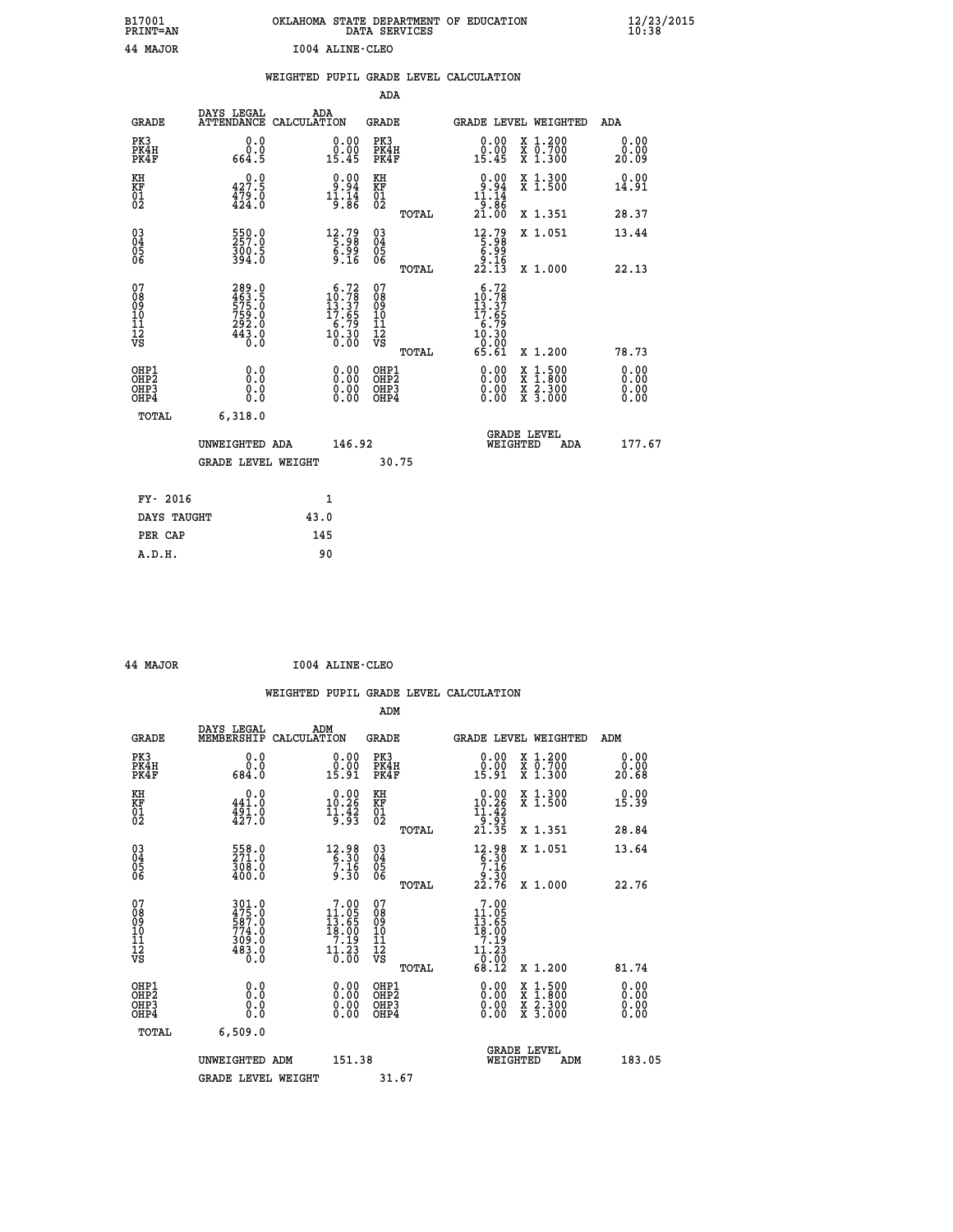## **B17001 OKLAHOMA STATE DEPARTMENT OF EDUCATION 12/23/2015 PRINT=AN DATA SERVICES 10:38 44 MAJOR I084 FAIRVIEW**

## **WEIGHTED PUPIL GRADE LEVEL CALCULATION**

|                                                                    |                                                                                     |                                                                    | ADA                                       |                                                                            |                               |
|--------------------------------------------------------------------|-------------------------------------------------------------------------------------|--------------------------------------------------------------------|-------------------------------------------|----------------------------------------------------------------------------|-------------------------------|
|                                                                    | DAYS LEGAL<br><b>GRADE</b>                                                          | ADA<br>ATTENDANCE CALCULATION                                      | <b>GRADE</b>                              | GRADE LEVEL WEIGHTED                                                       | ADA                           |
| PK3<br>PK4H<br>PK4F                                                | $\frac{300.0}{714.0}$<br>269.0                                                      | $18.31$<br>$6.31$<br>$6.90$                                        | PK3<br>PK4H<br>PK4F                       | $18.31$<br>$6.31$<br>$6.90$<br>X 1.200<br>X 0.700<br>X 1.300               | 9.23<br>$\frac{12.82}{8.97}$  |
| KH<br><b>KF</b><br>01<br>02                                        | 420.0<br>2,434:5<br>2,657.0<br>1,942:0                                              | $\begin{smallmatrix} 10.77\ 62.42\ 68.13\ 49.79 \end{smallmatrix}$ | KH<br>KF<br>01<br>02                      | $10.77$<br>$62.42$<br>$68.13$<br>$49.79$<br>$117.92$<br>X 1.300<br>X 1.500 | 14.00<br>93.63                |
|                                                                    |                                                                                     |                                                                    | TOTAL                                     | X 1.351                                                                    | 159.31                        |
| $\begin{smallmatrix} 03 \\[-4pt] 04 \end{smallmatrix}$<br>05<br>06 | 2,186.0<br>2,164.5<br>1,795.0<br>2,004.0                                            | 56.05<br>55.50<br>$\frac{46.03}{51.38}$                            | $\substack{03 \\ 04}$<br>Ŏ5<br>06         | 56.05<br>55.50<br>46.03<br>51.38<br>152.91<br>X 1.051                      | 58.91                         |
| 07                                                                 |                                                                                     |                                                                    | TOTAL<br>07                               | X 1.000                                                                    | 152.91                        |
| 08901112<br>1112<br>VS                                             | $1,846.0$<br>$1,690.5$<br>$2,022.0$<br>$1,639.5$<br>$2,115.0$<br>$1,052.5$<br>$0.0$ | $47.33\n43.35\n51.85\n42.04\n54.23\n56.99\n0.00$                   | 08<br>09<br>11<br>11<br>12<br>VS          | $47.33$<br>$43.35$<br>$51.85$<br>$42.04$<br>$54.23$<br>$26.93$<br>0.00     |                               |
|                                                                    |                                                                                     |                                                                    | TOTAL                                     | 265.79<br>X 1.200                                                          | 318.95                        |
| OHP1<br>OH <sub>P</sub> 2<br>OH <sub>P3</sub><br>OH <sub>P4</sub>  | 422.5<br>0.0<br>0.0                                                                 | 10.83<br>0.00<br>0.00                                              | OHP1<br>OH <sub>P</sub> 2<br>OHP3<br>OHP4 | 10.83<br>X 1:500<br>X 1:800<br>X 2:300<br>X 3:000<br>0.00<br>0.00          | 16.25<br>0.00<br>0.00<br>0.00 |
|                                                                    | TOTAL<br>27,674.0                                                                   |                                                                    |                                           |                                                                            |                               |
|                                                                    | UNWEIGHTED ADA                                                                      | 709.59                                                             |                                           | GRADE LEVEL<br>WEIGHTED<br>ADA                                             | 844.98                        |
|                                                                    | <b>GRADE LEVEL WEIGHT</b>                                                           |                                                                    | 135.39                                    |                                                                            |                               |
|                                                                    | FY- 2016                                                                            | $\mathbf{1}$                                                       |                                           |                                                                            |                               |
|                                                                    | DAYS TAUGHT                                                                         | 39.0                                                               |                                           |                                                                            |                               |
|                                                                    | PER CAP                                                                             | 101                                                                |                                           |                                                                            |                               |

 **A.D.H. 294**

 **ADM**

 **44 MAJOR I084 FAIRVIEW**

| <b>GRADE</b>                                       | DAYS LEGAL<br>MEMBERSHIP                                                                                       | ADM<br>CALCULATION                                                       | <b>GRADE</b>                                       |       | GRADE LEVEL WEIGHTED                                                                                                                              |                                          | ADM                                       |  |
|----------------------------------------------------|----------------------------------------------------------------------------------------------------------------|--------------------------------------------------------------------------|----------------------------------------------------|-------|---------------------------------------------------------------------------------------------------------------------------------------------------|------------------------------------------|-------------------------------------------|--|
| PK3<br>PK4H<br>PK4F                                | 307.0<br>740.0<br>273.0                                                                                        | $7.87$<br>18.97<br>7.00                                                  | PK3<br>PK4H<br>PK4F                                |       | $7.87$<br>18.97<br>7.00                                                                                                                           | X 1.200<br>X 0.700<br>X 1.300            | 9.44<br>$1\bar{3}.\bar{2}\bar{8}$<br>9.IO |  |
| KH<br>KF<br>01<br>02                               | $\begin{smallmatrix} 4 & 2 & 9 & 0 \\ 2 & 5 & 25 & 0 \\ 2 & 7 & 15 & 0 \\ 1 & 9 & 7 & 9 & 0 \end{smallmatrix}$ | $\begin{smallmatrix} 11.00 \\ 64.74 \\ 9.62 \\ 50.74 \end{smallmatrix}$  | KH<br>KF<br>01<br>02                               |       | $\begin{smallmatrix} 11.00\\ 64.74\\ 69.62\\ 50.74\\ 120.36 \end{smallmatrix}$                                                                    | X 1.300<br>X 1.500                       | 14.30<br>97.11                            |  |
|                                                    |                                                                                                                |                                                                          |                                                    | TOTAL |                                                                                                                                                   | X 1.351                                  | 162.61                                    |  |
| $\begin{matrix} 03 \\ 04 \\ 05 \\ 06 \end{matrix}$ | $2, 230.0$<br>$2, 198.0$<br>$1, 830.0$<br>$2, 053.0$                                                           | $\begin{smallmatrix} 57.18\\ 56.36\\ 46.92\\ 52.64 \end{smallmatrix}$    | $\begin{matrix} 03 \\ 04 \\ 05 \\ 06 \end{matrix}$ |       | $\begin{array}{r} 57.18 \\ 56.36 \\ 46.92 \\ 52.64 \\ 155.92 \end{array}$                                                                         | X 1.051                                  | 60.10                                     |  |
|                                                    |                                                                                                                |                                                                          |                                                    | TOTAL |                                                                                                                                                   | X 1.000                                  | 155.92                                    |  |
| 07<br>08<br>09<br>101<br>11<br>12<br>VS            | $1,928.0$<br>$2,074.0$<br>$2,074.0$<br>$1,759.0$<br>$2,212.0$<br>$1,096.0$<br>$0.0$                            | $49.44$<br>$44.59$<br>$53.18$<br>$45.10$<br>$56.72$<br>$28.10$<br>$0.00$ | 07<br>08<br>09<br>101<br>11<br>12<br>VS            | TOTAL | $\begin{array}{r} 49\cdot 44\\ 44\cdot 59\\ 53\cdot 18\\ 55\cdot 19\\ 45\cdot 10\\ 56\cdot 72\\ 28\cdot 10\\ 0\cdot 00\\ 277\cdot 13 \end{array}$ | X 1.200                                  | 332.56                                    |  |
| OHP1<br>OHP2<br>OH <sub>P3</sub><br>OHP4           | 429.0<br>0.0<br>0.0<br>Ō.Ō                                                                                     | $\frac{11.00}{0.00}$<br>0.00                                             | OHP1<br>OHP2<br>OHP3<br>OHP4                       |       | $\begin{smallmatrix} 11.00 \\[-4pt] 0.00 \\[-4pt] 0.00 \\[-4pt] 0.00 \end{smallmatrix}$                                                           | X 1:500<br>X 1:800<br>X 2:300<br>X 3:000 | 16.50<br>0.00<br>0.00<br>0.00             |  |
| TOTAL                                              | 28,516.0                                                                                                       |                                                                          |                                                    |       |                                                                                                                                                   |                                          |                                           |  |
|                                                    | UNWEIGHTED<br>ADM                                                                                              | 731.17                                                                   |                                                    |       | WEIGHTED                                                                                                                                          | <b>GRADE LEVEL</b><br>ADM                | 870.92                                    |  |
|                                                    | <b>GRADE LEVEL WEIGHT</b>                                                                                      |                                                                          | 139.75                                             |       |                                                                                                                                                   |                                          |                                           |  |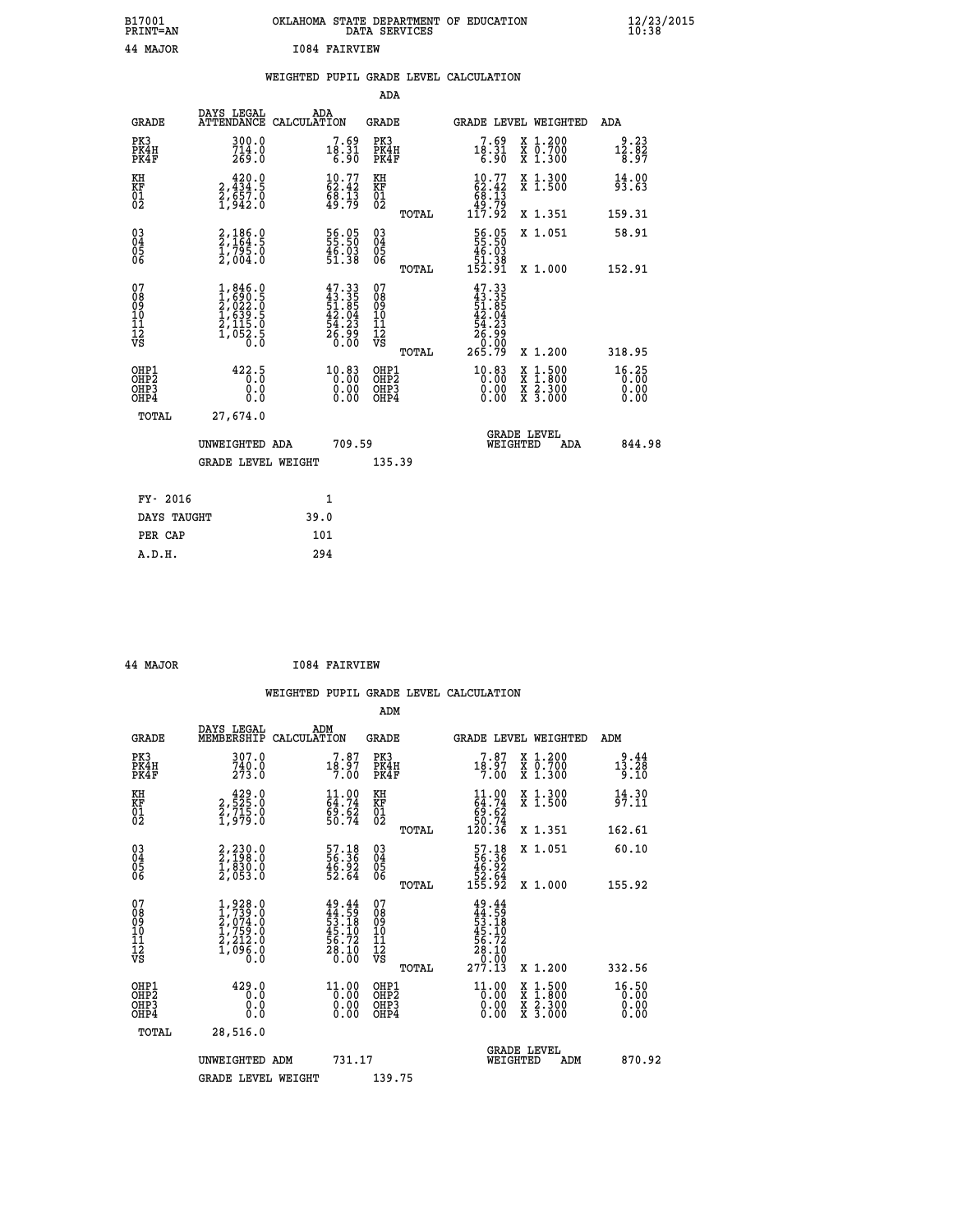| B17001<br>PRINT=AN                     |                                                             |               |                                                                                       |                                                              | DATA SERVICES | OKLAHOMA STATE DEPARTMENT OF EDUCATION                                                             |                                                                                          | $\frac{12}{23}$ /2015 |  |
|----------------------------------------|-------------------------------------------------------------|---------------|---------------------------------------------------------------------------------------|--------------------------------------------------------------|---------------|----------------------------------------------------------------------------------------------------|------------------------------------------------------------------------------------------|-----------------------|--|
| 44 MAJOR                               |                                                             | 1092 CIMARRON |                                                                                       |                                                              |               |                                                                                                    |                                                                                          |                       |  |
|                                        |                                                             |               |                                                                                       |                                                              |               | WEIGHTED PUPIL GRADE LEVEL CALCULATION                                                             |                                                                                          |                       |  |
|                                        |                                                             |               |                                                                                       | <b>ADA</b>                                                   |               |                                                                                                    |                                                                                          |                       |  |
| <b>GRADE</b>                           | DAYS LEGAL<br>ATTENDANCE CALCULATION                        | ADA           |                                                                                       | GRADE                                                        |               |                                                                                                    | GRADE LEVEL WEIGHTED                                                                     | ADA                   |  |
| PK3<br>PK4H<br>PK4F                    | 0.0<br>0.0<br>840.0                                         |               | 0.00<br>0.00<br>21.54                                                                 | PK3<br>PK4H<br>PK4F                                          |               | 0.00<br>0.00<br>21.54                                                                              | X 1.200<br>X 0.700<br>X 1.300                                                            | 0.00<br>0.00<br>28.00 |  |
| KH<br>KF<br>01<br>02                   | 0.0<br>812.0<br>$7\bar{9}\bar{8}\cdot 0$<br>813.5           |               | $\begin{smallmatrix} 0.00\\ 20.82\\ 20.46\\ 20.86 \end{smallmatrix}$                  | KH<br><b>KF</b><br>01<br>02                                  |               | $\begin{smallmatrix} 0.00\\ 20.82\\ 20.46\\ 20.86\\ 21.32 \end{smallmatrix}$                       | X 1.300<br>X 1.500                                                                       | 0.00<br>31.23         |  |
|                                        |                                                             |               |                                                                                       |                                                              | TOTAL         |                                                                                                    | X 1.351                                                                                  | 55.82                 |  |
| $\substack{03 \ 04}$<br>Ŏ5<br>06       | 605.5<br>0. 605<br>1,055.0                                  |               | $15.53$<br>$17.12$<br>$\frac{15.51}{27.05}$                                           | $03\overline{4}$<br>$\begin{matrix} 0.5 \\ 0.6 \end{matrix}$ |               | $15.53$<br>$17.12$<br>15.51<br>27.05                                                               | X 1.051                                                                                  | 16.32                 |  |
|                                        |                                                             |               |                                                                                       |                                                              | TOTAL         | 59.68                                                                                              | X 1.000                                                                                  | 59.68                 |  |
| 07<br>08<br>09<br>10<br>11<br>12<br>VS | 572.0<br>535.5<br>637.5<br>630.5<br>811.5<br>511.5<br>665.5 |               | $\begin{smallmatrix} 14.67\\13.73\\16.35\\21.29\\13.12\\17.07\\0.00\end{smallmatrix}$ | 07<br>08<br>09<br>10<br>īĭ<br>12<br>VS                       | TOTAL         | 14.67<br>$\begin{array}{c} 13.73 \\ 16.35 \\ 21.29 \\ 13.12 \end{array}$<br>17.07<br>0.00<br>96.23 | X 1.200                                                                                  | 115.48                |  |
| OHP1                                   |                                                             |               |                                                                                       | OHP1                                                         |               |                                                                                                    |                                                                                          | 0.00                  |  |
| OH <sub>P</sub> 2<br>OHP3<br>OHP4      | 0.0<br>0.0<br>0.0                                           |               | 0.00<br>0.00<br>0.00                                                                  | OH <sub>P</sub> 2<br>OHP3<br>OHP4                            |               | 0.00<br>0.00<br>0.00                                                                               | $\begin{smallmatrix} x & 1.500 \\ x & 1.800 \\ x & 2.300 \\ x & 3.000 \end{smallmatrix}$ | 0.00<br>0.00<br>0.00  |  |
| <b>TOTAL</b>                           | 9,949.0                                                     |               |                                                                                       |                                                              |               |                                                                                                    |                                                                                          |                       |  |
|                                        | UNWEIGHTED ADA                                              |               | 255.12                                                                                |                                                              |               |                                                                                                    | <b>GRADE LEVEL</b><br>WEIGHTED<br>ADA                                                    | 306.53                |  |
|                                        | <b>GRADE LEVEL WEIGHT</b>                                   |               |                                                                                       |                                                              | 51.41         |                                                                                                    |                                                                                          |                       |  |
| FY- 2016                               |                                                             | 1             |                                                                                       |                                                              |               |                                                                                                    |                                                                                          |                       |  |
| DAYS TAUGHT                            |                                                             | 39.0          |                                                                                       |                                                              |               |                                                                                                    |                                                                                          |                       |  |
| PER CAP                                |                                                             | 114           |                                                                                       |                                                              |               |                                                                                                    |                                                                                          |                       |  |

| 44 MAJOR | I092 CIMARRON |
|----------|---------------|
|          |               |

 **WEIGHTED PUPIL GRADE LEVEL CALCULATION ADM DAYS LEGAL ADM GRADE MEMBERSHIP CALCULATION GRADE GRADE LEVEL WEIGHTED ADM PK3 0.0 0.00 PK3 0.00 X 1.200 0.00 PK4H 0.0 0.00 PK4H 0.00 X 0.700 0.00 PK4F 897.0 23.00 PK4F 23.00 X 1.300 29.90 KH 0.0 0.00 KH 0.00 X 1.300 0.00 KF 858.0 22.00 KF 22.00 X 1.500 33.00 01 819.0 21.00 01 21.00 02 881.0 22.59 02 22.59 TOTAL 43.59 X 1.351 58.89 03 633.0 16.23 03 16.23 X 1.051 17.06 04 701.0 17.97 04 17.97 05 634.0 16.26 05 16.26 06 1,092.0 28.00 06 28.00 TOTAL 62.23 X 1.000 62.23 07 585.0 15.00 07 15.00 08 576.0 14.77 08 14.77 09 663.0 17.00 09 17.00 10 858.0 22.00 10 22.00 11 546.0 14.00 11 14.00 12 699.0 17.92 12 17.92 VS** 0.0 0.00 VS 0.00 0.00 0.00  **TOTAL 100.69 X 1.200 120.83 OHE1 0.00 0.00 0.000 OHE1 0.00 X 1.500 0.00 OHES 0.0 0.0 0.00 OHES 0.00 X 1.800 0.00 OHP3 0.0 0.00 OHP3 0.00 X 2.300 0.00 OHP4 0.0 0.00 OHP4 0.00 X 3.000 0.00 TOTAL 10,442.0 GRADE LEVEL UNWEIGHTED ADM 267.74 WEIGHTED ADM 321.91** GRADE LEVEL WEIGHT 54.17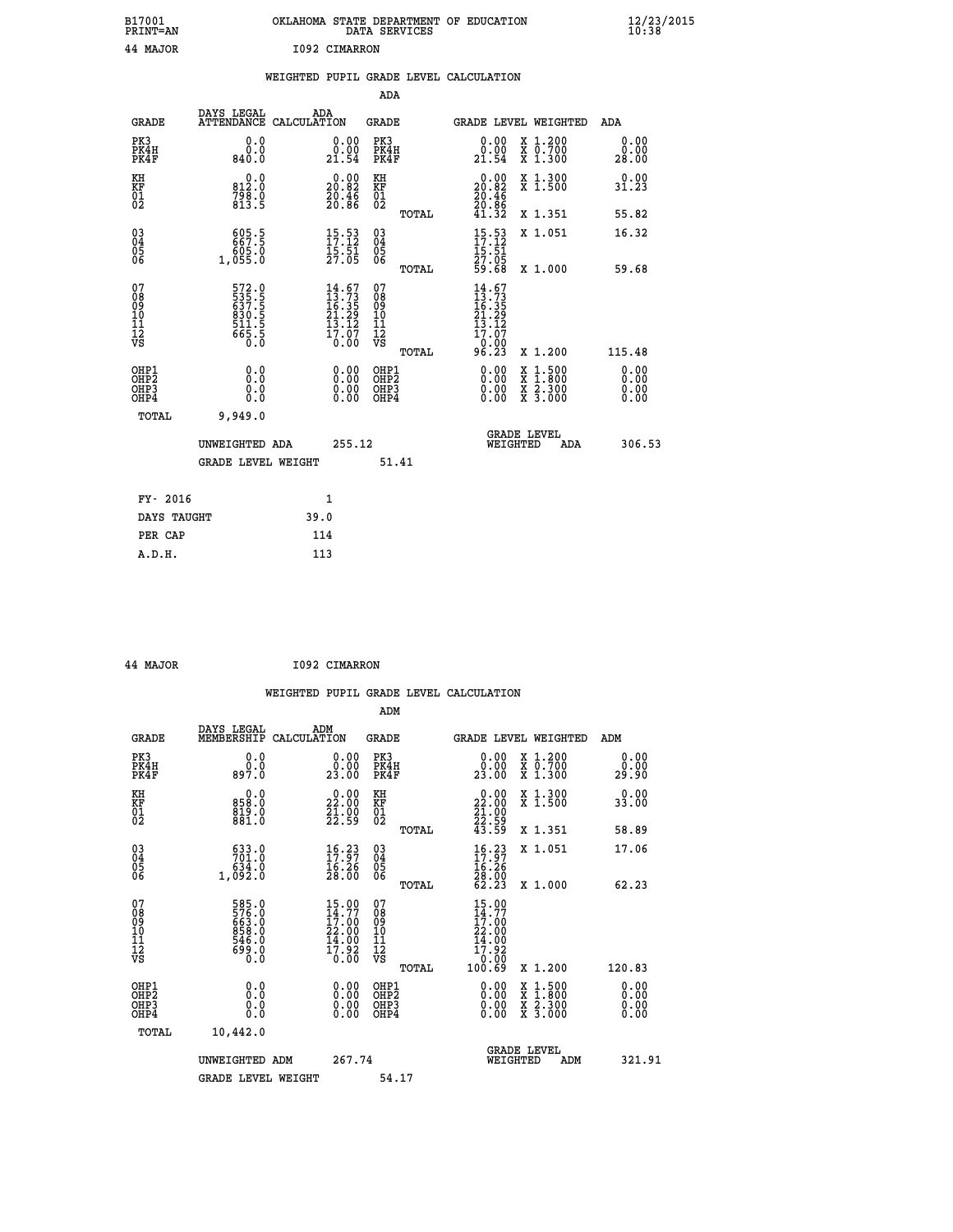| 7001<br>INT=AN | OKLAHOMA STATE DEPARTMENT OF EDUCATION<br>DATA SERVICES |  |
|----------------|---------------------------------------------------------|--|
| MAJOR          | COUNTY TOTALS                                           |  |

 **B17001 OKLAHOMA STATE DEPARTMENT OF EDUCATION 12/23/2015**

|  |  | WEIGHTED PUPIL GRADE LEVEL CALCULATION |
|--|--|----------------------------------------|
|  |  |                                        |

|                                                                  |                                                                |                                                                                                | ADA                                                 |       |                                                                                                                    |                                                                                                                                              |                                            |
|------------------------------------------------------------------|----------------------------------------------------------------|------------------------------------------------------------------------------------------------|-----------------------------------------------------|-------|--------------------------------------------------------------------------------------------------------------------|----------------------------------------------------------------------------------------------------------------------------------------------|--------------------------------------------|
| <b>GRADE</b>                                                     | DAYS LEGAL                                                     | ADA<br>ATTENDANCE CALCULATION                                                                  | GRADE                                               |       | GRADE LEVEL WEIGHTED                                                                                               |                                                                                                                                              | ADA                                        |
| PK3<br>PK4H<br>PK4F                                              | 300.0<br>$1,796.0$<br>$1,773.5$                                | 7.69<br>48.37<br>43.89                                                                         | PK3<br>PK4H<br>PK4F                                 |       | 7.69<br>$48.37$<br>$43.89$                                                                                         | X 1.200<br>X 0.700<br>X 1.300                                                                                                                | $33.86$<br>$57.06$                         |
| KH<br>KF<br>01<br>02                                             | $4,756.5$<br>$4,687.5$<br>$4,218.0$                            | $\begin{array}{c} 10.77 \\ 123.25 \\ 120.66 \\ 109.36 \end{array}$                             | KH<br>KF<br>01<br>02                                |       | $\begin{smallmatrix} 10.77\\123.25\\120.66\\109.36\\230.02 \end{smallmatrix}$                                      | X 1.300<br>X 1.500                                                                                                                           | 14.00<br>184.88                            |
|                                                                  |                                                                |                                                                                                |                                                     | TOTAL |                                                                                                                    | X 1.351                                                                                                                                      | 310.75                                     |
| $\begin{matrix} 03 \\ 04 \\ 05 \\ 06 \end{matrix}$               | $4,459.5$<br>$3,954.5$<br>$4,379.5$                            | $115.43$<br>$109.16$<br>$\frac{103}{113}$ $\frac{36}{33}$                                      | $\begin{array}{c} 03 \\ 04 \\ 05 \\ 06 \end{array}$ |       | $\begin{array}{c} 115\cdot 43 \\ 109\cdot 16 \\ 103\cdot 36 \\ 113\cdot 33 \\ 325\cdot 85 \end{array}$             | X 1.051                                                                                                                                      | 447.16                                     |
|                                                                  |                                                                |                                                                                                |                                                     | TOTAL |                                                                                                                    | X 1.000                                                                                                                                      | 325.85                                     |
| 07<br>08<br>09<br>11<br>11<br>12<br>VS                           | 3,580.0<br>3,742.5<br>4,562.5<br>4,359.0<br>3,866.5<br>3,026.0 | $\begin{smallmatrix} 92.97\\ 97.11\\ 18.46\\ 112.37\\ 100.47\\ 78.39\\ 0.00 \end{smallmatrix}$ | 07<br>08<br>09<br>11<br>11<br>12<br>VS              | TOTAL | $\begin{array}{r} 92.97 \\ 97.11 \\ 118.46 \\ 112.37 \\ 100.47 \\ 78.39 \\ 0.00 \\ \text{F} \end{array}$<br>599.77 | X 1.200                                                                                                                                      | 719.73                                     |
| OHP1<br>OHP <sub>2</sub><br>OH <sub>P3</sub><br>OH <sub>P4</sub> | 422.5<br>0.0<br>0.0                                            | 10.83<br>0.00<br>0.00                                                                          | OHP1<br>OHP2<br>OHP3<br>OHP4                        |       | 10.83<br>0.00<br>0.00                                                                                              | $\begin{smallmatrix} \mathtt{X} & 1\cdot500 \\ \mathtt{X} & 1\cdot800 \\ \mathtt{X} & 2\cdot300 \\ \mathtt{X} & 3\cdot000 \end{smallmatrix}$ | 16.25<br>$0.\overline{0}0$<br>0.00<br>0.00 |
| TOTAL                                                            | 58,493.0                                                       |                                                                                                |                                                     |       |                                                                                                                    |                                                                                                                                              |                                            |
|                                                                  | UNWEIGHTED ADA                                                 | 1,515.87                                                                                       |                                                     |       | WEIGHTED                                                                                                           | <b>GRADE LEVEL</b><br>ADA                                                                                                                    | 1,792.92                                   |
|                                                                  | <b>GRADE LEVEL WEIGHT</b>                                      |                                                                                                | 277.05                                              |       |                                                                                                                    |                                                                                                                                              |                                            |
| FY- 2016                                                         |                                                                | $\mathbf{1}$                                                                                   |                                                     |       |                                                                                                                    |                                                                                                                                              |                                            |
| DAYS TAUGHT                                                      |                                                                | 157.0                                                                                          |                                                     |       |                                                                                                                    |                                                                                                                                              |                                            |
|                                                                  |                                                                |                                                                                                |                                                     |       |                                                                                                                    |                                                                                                                                              |                                            |
| PER CAP                                                          |                                                                | 444                                                                                            |                                                     |       |                                                                                                                    |                                                                                                                                              |                                            |
| A.D.H.                                                           |                                                                | 754                                                                                            |                                                     |       |                                                                                                                    |                                                                                                                                              |                                            |

 **B17001<br>PRINT=AN** 

 **MAJOR COUNTY TOTALS**

|                                          |                                                                                                                                                            |                    |                                                                    | ADM                                                |       |                                                                              |                                |                                                                                                                                           |                               |
|------------------------------------------|------------------------------------------------------------------------------------------------------------------------------------------------------------|--------------------|--------------------------------------------------------------------|----------------------------------------------------|-------|------------------------------------------------------------------------------|--------------------------------|-------------------------------------------------------------------------------------------------------------------------------------------|-------------------------------|
| <b>GRADE</b>                             | DAYS LEGAL<br>MEMBERSHIP                                                                                                                                   | ADM<br>CALCULATION |                                                                    | <b>GRADE</b>                                       |       |                                                                              |                                | GRADE LEVEL WEIGHTED                                                                                                                      | ADM                           |
| PK3<br>PK4H<br>PK4F                      | 307.0<br>1,856.0<br>1,854.0                                                                                                                                |                    | 7.87<br>49.97<br>45.91                                             | PK3<br>PK4H<br>PK4F                                |       | 7.87<br>$49.97$<br>$45.91$                                                   |                                | X 1.200<br>X 0.700<br>X 1.300                                                                                                             | 9.23<br>34.98<br>59.68        |
| KH<br>KF<br>01<br>02                     | 429.0<br>$4,802.0$<br>$4,802.0$<br>$4,357.0$                                                                                                               |                    | $\begin{array}{c} 11.00 \\ 128.00 \\ 123.62 \\ 112.98 \end{array}$ | KH<br>KF<br>01<br>02                               |       | $\begin{array}{c} 11.00 \\ 128.00 \\ 123.62 \\ 112.98 \\ 236.60 \end{array}$ |                                | X 1.300<br>X 1.500                                                                                                                        | 14.30<br>192.00               |
|                                          |                                                                                                                                                            |                    |                                                                    |                                                    | TOTAL |                                                                              |                                | X 1.351                                                                                                                                   | 319.65                        |
| 03<br>04<br>05<br>06                     | $4,561.0$<br>$4,282.0$<br>$4,062.0$<br>4,481.0                                                                                                             |                    | 118.06<br>111.52<br>$\frac{106}{115.94}$                           | $\begin{matrix} 03 \\ 04 \\ 05 \\ 06 \end{matrix}$ |       | 118.06<br>111.52<br>106:17<br>115:94<br>333:63                               |                                | X 1.051                                                                                                                                   | 124.09                        |
|                                          |                                                                                                                                                            |                    |                                                                    |                                                    | TOTAL |                                                                              |                                | X 1.000                                                                                                                                   | 333.63                        |
| 07<br>08<br>09<br>101<br>112<br>VS       | $\begin{smallmatrix} 3\,,\,722\,.\,0\\ 3\,,\,872\,.\,0\\ 4\,,\,697\,.\,0\\ 4\,,\,544\,.\,0\\ 4\,,\,056\,.\,0\\ 3\,,\,203\,.\,0\\ 0\,.\,0\end{smallmatrix}$ |                    | 96.66<br>100.47<br>121.97<br>117:13<br>105:38<br>82:94<br>0.00     | 07<br>08<br>09<br>11<br>11<br>12<br>VS             |       | 96.66<br>100.47<br>121.97<br>117.13<br>105.38<br>82.94<br>0.00               |                                |                                                                                                                                           |                               |
|                                          |                                                                                                                                                            |                    |                                                                    |                                                    | TOTAL | 624.55                                                                       |                                | X 1.200                                                                                                                                   | 749.46                        |
| OHP1<br>OHP2<br>OH <sub>P3</sub><br>OHP4 | 429.0<br>0.0<br>0.000                                                                                                                                      |                    | $11.00$<br>$0.00$<br>$0.00$<br>0.00                                | OHP1<br>OHP2<br>OHP3<br>OHP4                       |       | $\frac{11.00}{0.00}$<br>0.00                                                 |                                | $\begin{smallmatrix} \mathtt{X} & 1\cdot500\\ \mathtt{X} & 1\cdot800\\ \mathtt{X} & 2\cdot300\\ \mathtt{X} & 3\cdot000 \end{smallmatrix}$ | 16.50<br>0.00<br>0.00<br>0.00 |
| TOTAL                                    | 60,454.0                                                                                                                                                   |                    |                                                                    |                                                    |       |                                                                              |                                |                                                                                                                                           |                               |
|                                          | UNWEIGHTED ADM                                                                                                                                             |                    | 1,566.59                                                           |                                                    |       |                                                                              | <b>GRADE LEVEL</b><br>WEIGHTED | ADM                                                                                                                                       | 1,853.73                      |
|                                          | <b>GRADE LEVEL WEIGHT</b>                                                                                                                                  |                    |                                                                    | 287.14                                             |       |                                                                              |                                |                                                                                                                                           |                               |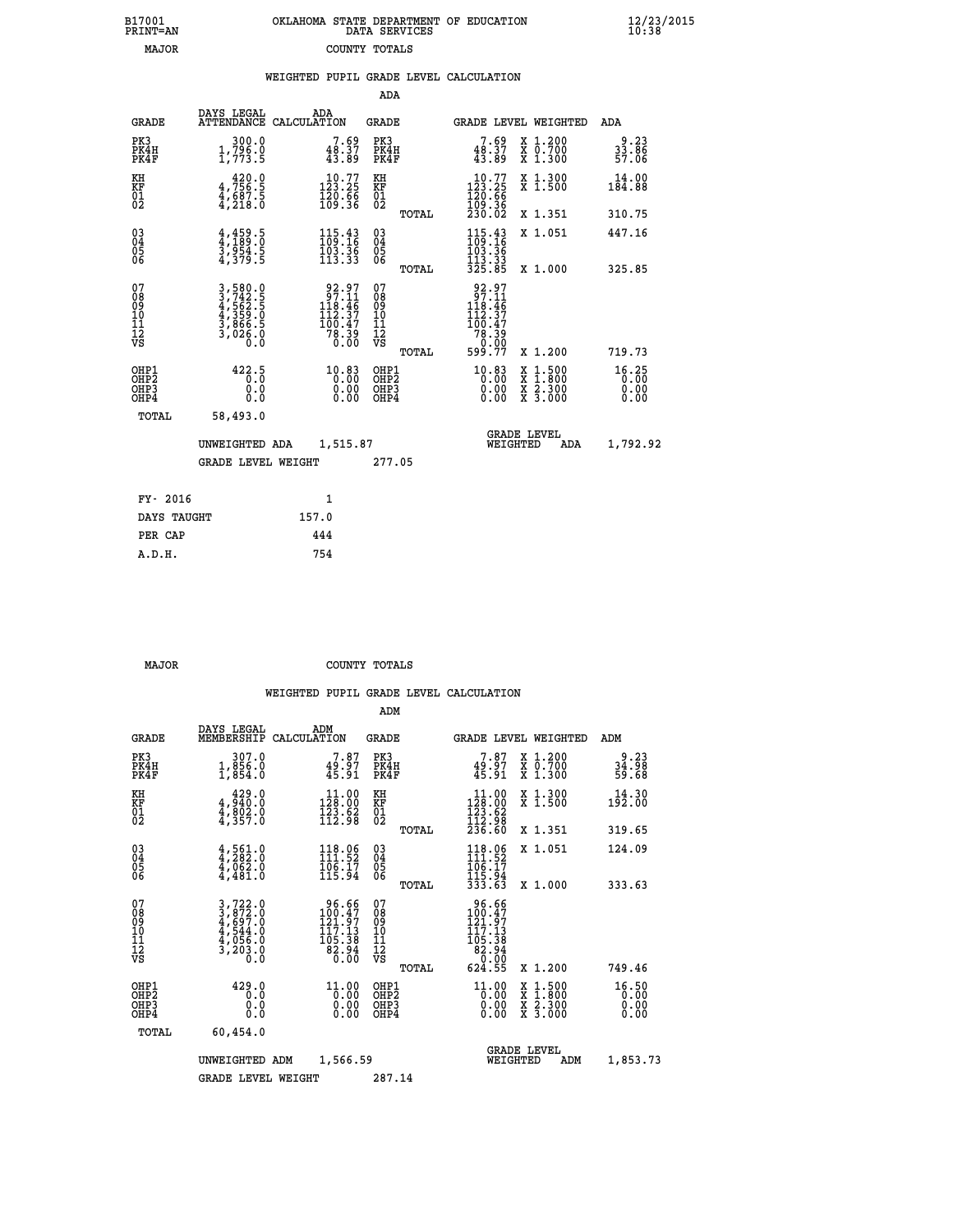| B17001          | OKLAHOMA STATE DEPARTMENT OF EDUCATION |
|-----------------|----------------------------------------|
| <b>PRINT=AN</b> | DATA SERVICES                          |
| 45 MARSHALL     | I002 MADILL                            |

|  |  | WEIGHTED PUPIL GRADE LEVEL CALCULATION |
|--|--|----------------------------------------|
|  |  |                                        |

|                                                                    |                                                                                             |                                                                                             | ADA                                                 |       |                                                                                         |                                                                                                                                           |                              |
|--------------------------------------------------------------------|---------------------------------------------------------------------------------------------|---------------------------------------------------------------------------------------------|-----------------------------------------------------|-------|-----------------------------------------------------------------------------------------|-------------------------------------------------------------------------------------------------------------------------------------------|------------------------------|
| <b>GRADE</b>                                                       | DAYS LEGAL                                                                                  | ADA<br>ATTENDANCE CALCULATION                                                               | <b>GRADE</b>                                        |       |                                                                                         | GRADE LEVEL WEIGHTED                                                                                                                      | ADA                          |
| PK3<br>PK4H<br>PK4F                                                | 0.0<br>2,849.0<br>1,479.5                                                                   | $74.97$<br>38.93                                                                            | PK3<br>PK4H<br>PK4F                                 |       | $74.97$<br>38.93                                                                        | X 1.200<br>X 0.700<br>X 1.300                                                                                                             | 0.00<br>52.48<br>50.61       |
| KH<br>KF<br>01<br>02                                               | 0.0<br>$\frac{4}{5}, \frac{248}{502}$ . 5<br>4,100.0                                        | $0.00$<br>111.80<br>$\frac{1}{4}$ $\frac{1}{6}$ $\frac{2}{7}$ $\frac{2}{8}$ $\frac{2}{9}$   | KH<br>KF<br>01<br>02                                |       | $\begin{array}{c} 0.00 \\ 111.80 \\ 144.80 \\ 107.89 \\ 252.69 \end{array}$             | X 1.300<br>X 1.500                                                                                                                        | 0.00<br>167.70               |
|                                                                    |                                                                                             |                                                                                             |                                                     | TOTAL |                                                                                         | X 1.351                                                                                                                                   | 341.38                       |
| $\begin{smallmatrix} 03 \\[-4pt] 04 \end{smallmatrix}$<br>Ŏ5<br>06 | $\frac{5}{4}, \frac{034}{758}.\frac{0}{5}$<br>$\frac{4}{4}, \frac{392}{857}.\overset{0}{0}$ | $\begin{array}{l} 132\cdot 47\\ 125\cdot 22\\ 115\cdot 58\\ 127\cdot 82 \end{array}$        | $\begin{array}{c} 03 \\ 04 \\ 05 \\ 06 \end{array}$ |       | $132.47$<br>$125.22$<br>$115.58$<br>$127.82$                                            | X 1.051                                                                                                                                   | 139.23                       |
|                                                                    |                                                                                             |                                                                                             |                                                     | TOTAL | 368.62                                                                                  | X 1.000                                                                                                                                   | 368.62                       |
| 07<br>08<br>09<br>101<br>11<br>12<br>VS                            | 3,805.5<br>4,191.5<br>5,330.5<br>5,330.5<br>4,662.0<br>4,288.0<br>3,604.0                   | $\begin{smallmatrix} 100.14\\110.30\\140.28\\122.68\\112.84\\94.84\\0.00 \end{smallmatrix}$ | 07<br>08<br>09<br>11<br>11<br>12<br>VS              |       | $\begin{smallmatrix} 100.14\\110.30\\140.28\\122.68\\112.84\\94.84\\0\end{smallmatrix}$ |                                                                                                                                           |                              |
|                                                                    |                                                                                             |                                                                                             |                                                     | TOTAL | 681.08                                                                                  | X 1.200                                                                                                                                   | 817.30                       |
| OHP1<br>OHP <sub>2</sub><br>OH <sub>P3</sub><br>OHP4               | 0.0<br>0.000                                                                                | 0.00<br>$\begin{smallmatrix} 0.00 \ 0.00 \end{smallmatrix}$                                 | OHP1<br>OHP2<br>OHP <sub>3</sub>                    |       | 0.00<br>0.00                                                                            | $\begin{smallmatrix} \mathtt{X} & 1\cdot500\\ \mathtt{X} & 1\cdot800\\ \mathtt{X} & 2\cdot300\\ \mathtt{X} & 3\cdot000 \end{smallmatrix}$ | 0.00<br>0.00<br>0.00<br>0.00 |
| TOTAL                                                              | 63,102.5                                                                                    |                                                                                             |                                                     |       |                                                                                         |                                                                                                                                           |                              |
|                                                                    | UNWEIGHTED ADA                                                                              | 1,660.56                                                                                    |                                                     |       |                                                                                         | <b>GRADE LEVEL</b><br>WEIGHTED<br>ADA                                                                                                     | 1,937.32                     |
|                                                                    | <b>GRADE LEVEL WEIGHT</b>                                                                   |                                                                                             | 276.76                                              |       |                                                                                         |                                                                                                                                           |                              |
| FY- 2016                                                           |                                                                                             | $\mathbf{1}$                                                                                |                                                     |       |                                                                                         |                                                                                                                                           |                              |
| DAYS TAUGHT                                                        |                                                                                             | 38.0                                                                                        |                                                     |       |                                                                                         |                                                                                                                                           |                              |
| PER CAP                                                            |                                                                                             | 64                                                                                          |                                                     |       |                                                                                         |                                                                                                                                           |                              |

| 45 MARSHALL | I002 MADILL |
|-------------|-------------|
|             |             |

 **A.D.H. 1,120**

 **ADM**

| <b>GRADE</b>                                       | DAYS LEGAL<br>MEMBERSHIP                                                                    | ADM<br>CALCULATION                                                                                                                  | <b>GRADE</b>                                       |       |                                                                                                                                                                                                                                                                                | GRADE LEVEL WEIGHTED                     | ADM                    |
|----------------------------------------------------|---------------------------------------------------------------------------------------------|-------------------------------------------------------------------------------------------------------------------------------------|----------------------------------------------------|-------|--------------------------------------------------------------------------------------------------------------------------------------------------------------------------------------------------------------------------------------------------------------------------------|------------------------------------------|------------------------|
| PK3<br>PK4H<br>PK4F                                | 0.0<br>3,048.0<br>1,520.0                                                                   | 0.00<br>80.21<br>40.00                                                                                                              | PK3<br>PK4H<br>PK4F                                |       | $0.00$<br>$80.21$<br>40.00                                                                                                                                                                                                                                                     | X 1.200<br>X 0.700<br>X 1.300            | 0.00<br>56.15<br>52.00 |
| KH<br>KF<br>01<br>02                               | 0.0<br>$\frac{4}{5}, \frac{441}{721}$ $\cdot \frac{0}{0}$<br>4, 231:0                       | $\begin{smallmatrix} &0.00\\ 116.87\\ 150.55\\ 111.34\end{smallmatrix}$                                                             | KH<br>KF<br>01<br>02                               |       | $\begin{smallmatrix} &0.00\ 116.87\ 150.55\ 111.34\ \end{smallmatrix}$                                                                                                                                                                                                         | X 1.300<br>X 1.500                       | 0.00<br>175.31         |
|                                                    |                                                                                             |                                                                                                                                     |                                                    | TOTAL | 261.89                                                                                                                                                                                                                                                                         | X 1.351                                  | 353.81                 |
| $\begin{matrix} 03 \\ 04 \\ 05 \\ 06 \end{matrix}$ | $\frac{5}{4}, \frac{196}{897}.0$<br>$\frac{4}{4}, \frac{552}{53}.0$<br>$\frac{6}{5}, 013.0$ | 136.74<br>128.87<br>119.79<br>131.92                                                                                                | $\begin{matrix} 03 \\ 04 \\ 05 \\ 06 \end{matrix}$ |       | 136.74<br>128.87<br>119:79<br>131:92<br>380:58                                                                                                                                                                                                                                 | X 1.051                                  | 143.71                 |
|                                                    |                                                                                             |                                                                                                                                     |                                                    | TOTAL |                                                                                                                                                                                                                                                                                | X 1.000                                  | 380.58                 |
| 07<br>08<br>09<br>101<br>11<br>12<br>VS            | 3,926.0<br>4,354.0<br>5,620.0<br>5,620.0<br>4,517.0<br>4,517.0<br>3,813.0                   | $\begin{smallmatrix} 103\cdot 32\\ 14\cdot 58\\ 147\cdot 89\\ 129\cdot 58\\ 118\cdot 87\\ 100\cdot 34\\ 0\cdot 00\end{smallmatrix}$ | 07<br>08<br>09<br>001<br>11<br>11<br>12<br>VS      | TOTAL | $\begin{array}{r} 103\cdot 32\\ 144\cdot 58\\ 147\cdot 89\\ 129\cdot 58\\ 118\cdot 87\\ 100\cdot 34\\ 0\cdot 00\\ 0\\ 714\cdot 58 \end{array}$                                                                                                                                 | X 1.200                                  | 857.50                 |
| OHP1<br>OHP2<br>OH <sub>P3</sub><br>OHP4           |                                                                                             | $\begin{smallmatrix} 0.00 \ 0.00 \ 0.00 \ 0.00 \end{smallmatrix}$                                                                   | OHP1<br>OHP2<br>OHP3<br>OHP4                       |       | $\begin{smallmatrix} 0.00 & 0.00 & 0.00 & 0.00 & 0.00 & 0.00 & 0.00 & 0.00 & 0.00 & 0.00 & 0.00 & 0.00 & 0.00 & 0.00 & 0.00 & 0.00 & 0.00 & 0.00 & 0.00 & 0.00 & 0.00 & 0.00 & 0.00 & 0.00 & 0.00 & 0.00 & 0.00 & 0.00 & 0.00 & 0.00 & 0.00 & 0.00 & 0.00 & 0.00 & 0.00 & 0.0$ | X 1:500<br>X 1:800<br>X 2:300<br>X 3:000 | 0.00<br>0.00<br>0.00   |
| TOTAL                                              | 65,773.0                                                                                    |                                                                                                                                     |                                                    |       |                                                                                                                                                                                                                                                                                |                                          |                        |
|                                                    | UNWEIGHTED                                                                                  | 1,730.87<br>ADM                                                                                                                     |                                                    |       | WEIGHTED                                                                                                                                                                                                                                                                       | <b>GRADE LEVEL</b><br>ADM                | 2,019.06               |
|                                                    | <b>GRADE LEVEL WEIGHT</b>                                                                   |                                                                                                                                     | 288.19                                             |       |                                                                                                                                                                                                                                                                                |                                          |                        |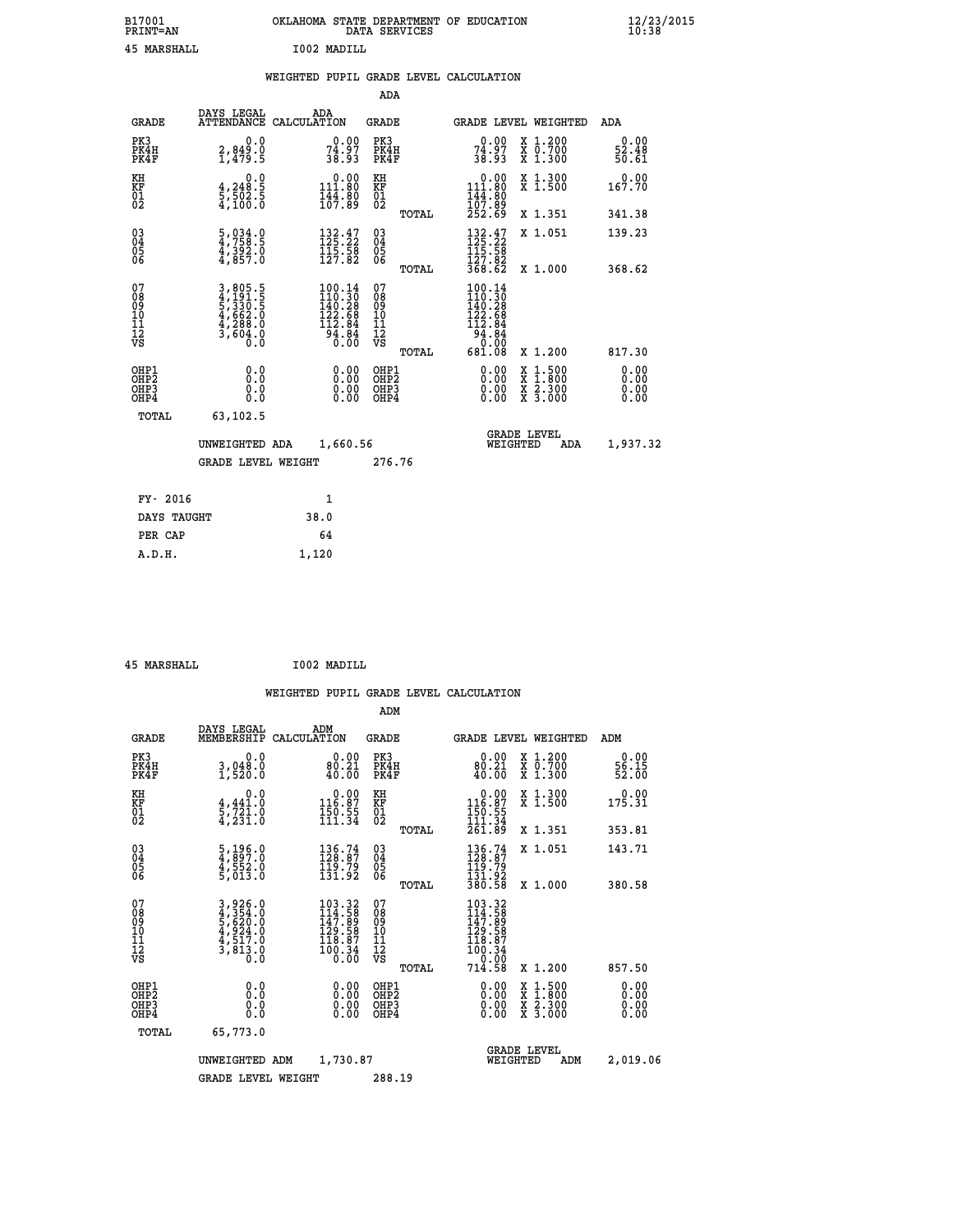| B17001<br>PRINT=AN | OKLAHOMA STATE DEPARTMENT OF EDUCATION<br>DATA SERVICES | $\frac{12}{23}$ /2015 |
|--------------------|---------------------------------------------------------|-----------------------|
| 45<br>MARSHALL     | <b>I003 KINGSTON</b>                                    |                       |

|                                                    |                                                                             |                                                                                                                          | ADA                                    |       |                                                                                                                                       |                                                                                                                                           |                              |
|----------------------------------------------------|-----------------------------------------------------------------------------|--------------------------------------------------------------------------------------------------------------------------|----------------------------------------|-------|---------------------------------------------------------------------------------------------------------------------------------------|-------------------------------------------------------------------------------------------------------------------------------------------|------------------------------|
| <b>GRADE</b>                                       | DAYS LEGAL                                                                  | ADA<br>ATTENDANCE CALCULATION                                                                                            | <b>GRADE</b>                           |       |                                                                                                                                       | GRADE LEVEL WEIGHTED                                                                                                                      | ADA                          |
| PK3<br>PK4H<br>PK4F                                | 158.0<br>0.0<br>2,455.5                                                     | 3.95<br>0.00<br>61.39                                                                                                    | PK3<br>PK4H<br>PK4F                    |       | 3.95<br>$\begin{array}{c} \texttt{0.00} \ \texttt{0.39} \end{array}$                                                                  | X 1.200<br>X 0.700<br>X 1.300                                                                                                             | 4.74<br>0.00<br>79.81        |
| KH<br>KF<br>01<br>02                               | 0.0<br>2, 831:5<br>3, 438:0<br>3, 191:5                                     | $70.79$<br>$70.79$<br>$85.95$<br>$79.79$                                                                                 | KH<br>KF<br>01<br>02                   |       | $70.79$<br>$85.95$<br>$79.79$<br>$165.74$                                                                                             | X 1.300<br>X 1.500                                                                                                                        | 0.00<br>106.19               |
|                                                    |                                                                             |                                                                                                                          |                                        | TOTAL |                                                                                                                                       | X 1.351                                                                                                                                   | 223.91                       |
| $\begin{matrix} 03 \\ 04 \\ 05 \\ 06 \end{matrix}$ | 3,439.0<br>3,076.0<br>2,844.5<br>3,307.0                                    | 85.98<br>76.90<br>71.11<br>82.68                                                                                         | $\substack{03 \\ 04}$<br>Ŏ5<br>06      |       | 85.98<br>76.90<br>71.11                                                                                                               | X 1.051                                                                                                                                   | 90.36                        |
|                                                    |                                                                             |                                                                                                                          |                                        | TOTAL | 83.58<br>230.69                                                                                                                       | X 1.000                                                                                                                                   | 230.69                       |
| 07<br>089<br>090<br>1112<br>VS                     | 3, 335.0<br>3, 441.0<br>4, 261.5<br>2, 897.0<br>3, 049.5<br>3, 310.0<br>0.0 | $\begin{smallmatrix}83\cdot 38\\86\cdot 03\\106\cdot 54\\72\cdot 43\\76\cdot 24\\82\cdot 75\\0\cdot 00\end{smallmatrix}$ | 07<br>08<br>09<br>11<br>11<br>12<br>VS | TOTAL | $\begin{array}{r} 83\cdot 38\\ 86\cdot 03\\ 106\cdot 54\\ 72\cdot 43\\ 76\cdot 24\\ 82\cdot 75\\ 0\cdot 00\\ 507\cdot 37 \end{array}$ | X 1.200                                                                                                                                   | 608.84                       |
| OHP1<br>OHP2<br>OH <sub>P3</sub><br>OHP4           | 0.0<br>0.000                                                                | 0.00<br>$\begin{smallmatrix} 0.00 \ 0.00 \end{smallmatrix}$                                                              | OHP1<br>OHP2<br>OHP3<br>OHP4           |       | 0.00<br>0.00                                                                                                                          | $\begin{smallmatrix} \mathtt{X} & 1\cdot500\\ \mathtt{X} & 1\cdot800\\ \mathtt{X} & 2\cdot300\\ \mathtt{X} & 3\cdot000 \end{smallmatrix}$ | 0.00<br>0.00<br>0.00<br>0.00 |
| TOTAL                                              | 45,035.0                                                                    |                                                                                                                          |                                        |       |                                                                                                                                       |                                                                                                                                           |                              |
|                                                    | UNWEIGHTED ADA                                                              | 1,125.91                                                                                                                 |                                        |       |                                                                                                                                       | <b>GRADE LEVEL</b><br>WEIGHTED<br>ADA                                                                                                     | 1,344.54                     |
|                                                    | <b>GRADE LEVEL WEIGHT</b>                                                   |                                                                                                                          | 218.63                                 |       |                                                                                                                                       |                                                                                                                                           |                              |
| FY- 2016                                           |                                                                             | $\mathbf{1}$                                                                                                             |                                        |       |                                                                                                                                       |                                                                                                                                           |                              |
| DAYS TAUGHT                                        |                                                                             | 40.0                                                                                                                     |                                        |       |                                                                                                                                       |                                                                                                                                           |                              |
|                                                    |                                                                             |                                                                                                                          |                                        |       |                                                                                                                                       |                                                                                                                                           |                              |

| 45 MARSHALL | <b>I003 KINGSTON</b> |
|-------------|----------------------|
|             |                      |

PER CAP 55  **A.D.H. 1,056**

 **WEIGHTED PUPIL GRADE LEVEL CALCULATION ADM** DAYS LEGAL <sub>200</sub> 200 ADM

| <b>GRADE</b>                                       | MEMBERSHIP                                                            | CALCULATION                                                                                | <b>GRADE</b>                                        |       |                                                                                                                     | <b>GRADE LEVEL WEIGHTED</b>                                                                      | ADM                      |
|----------------------------------------------------|-----------------------------------------------------------------------|--------------------------------------------------------------------------------------------|-----------------------------------------------------|-------|---------------------------------------------------------------------------------------------------------------------|--------------------------------------------------------------------------------------------------|--------------------------|
| PK3<br>PK4H<br>PK4F                                | 158.0<br>2,686.0                                                      | $\begin{smallmatrix} 3.95\ 0.00\ 67.15 \end{smallmatrix}$                                  | PK3<br>PK4H<br>PK4F                                 |       | $3.95$<br>$67.15$                                                                                                   | X 1.200<br>X 0.700<br>X 1.300                                                                    | 4.74<br>ō:óō<br>87.30    |
| KH<br>KF<br>01<br>02                               | 0.0<br>2,996:0<br>3,570:0<br>3,266:0                                  | 74.90<br>74.90<br>89.25<br>81.65                                                           | KH<br>KF<br>01<br>02                                |       | $\begin{smallmatrix} &0.00\ 74.90\ 89.25\ 81.65\ 170.90\ \end{smallmatrix}$                                         | X 1.300<br>X 1.500                                                                               | 0.00<br>112.35           |
|                                                    |                                                                       |                                                                                            |                                                     | TOTAL |                                                                                                                     | X 1.351                                                                                          | 230.89                   |
| $\begin{matrix} 03 \\ 04 \\ 05 \\ 06 \end{matrix}$ | 3,586.0<br>3,208.0<br>2,951.0<br>3,441.0                              | 89.65<br>80.20<br>73.78<br>86.03                                                           | $\begin{array}{c} 03 \\ 04 \\ 05 \\ 06 \end{array}$ |       | $\begin{smallmatrix}89.65\\80.20\\73.78\\86.03\\240.01\end{smallmatrix}$                                            | X 1.051                                                                                          | 94.22                    |
|                                                    |                                                                       |                                                                                            |                                                     | TOTAL |                                                                                                                     | X 1.000                                                                                          | 240.01                   |
| 07<br>089<br>090<br>1112<br>VS                     | 3,508.0<br>3,626.0<br>4,450.0<br>3,078.0<br>3,251.0<br>3,586.0<br>0.0 | $\begin{array}{r} 87.70 \\ 90.65 \\ 111.25 \\ 76.95 \\ 81.28 \\ 89.65 \\ 0.00 \end{array}$ | 07<br>08<br>09<br>11<br>11<br>12<br>VS              |       | 87.70<br>$\begin{smallmatrix} 90.655 \\ 111.255 \\ 76.958 \\ 81.288 \\ 89.650 \\ 0.000 \\ 537.48 \end{smallmatrix}$ |                                                                                                  |                          |
|                                                    |                                                                       |                                                                                            |                                                     | TOTAL |                                                                                                                     | X 1.200                                                                                          | 644.98                   |
| OHP1<br>OHP2<br>OHP <sub>3</sub><br>OHP4           |                                                                       | $0.00$<br>$0.00$<br>0.00                                                                   | OHP1<br>OHP2<br>OHP <sub>3</sub>                    |       | $0.00$<br>$0.00$<br>0.00                                                                                            | $\begin{smallmatrix} x & 1 & 500 \\ x & 1 & 800 \\ x & 2 & 300 \\ x & 3 & 000 \end{smallmatrix}$ | $0.00$<br>$0.00$<br>0.00 |
| TOTAL                                              | 47,361.0                                                              |                                                                                            |                                                     |       |                                                                                                                     |                                                                                                  |                          |
|                                                    | UNWEIGHTED ADM                                                        | 1,184.04                                                                                   |                                                     |       | WEIGHTED                                                                                                            | <b>GRADE LEVEL</b><br>ADM                                                                        | 1,414.49                 |
|                                                    | <b>GRADE LEVEL WEIGHT</b>                                             |                                                                                            | 230.45                                              |       |                                                                                                                     |                                                                                                  |                          |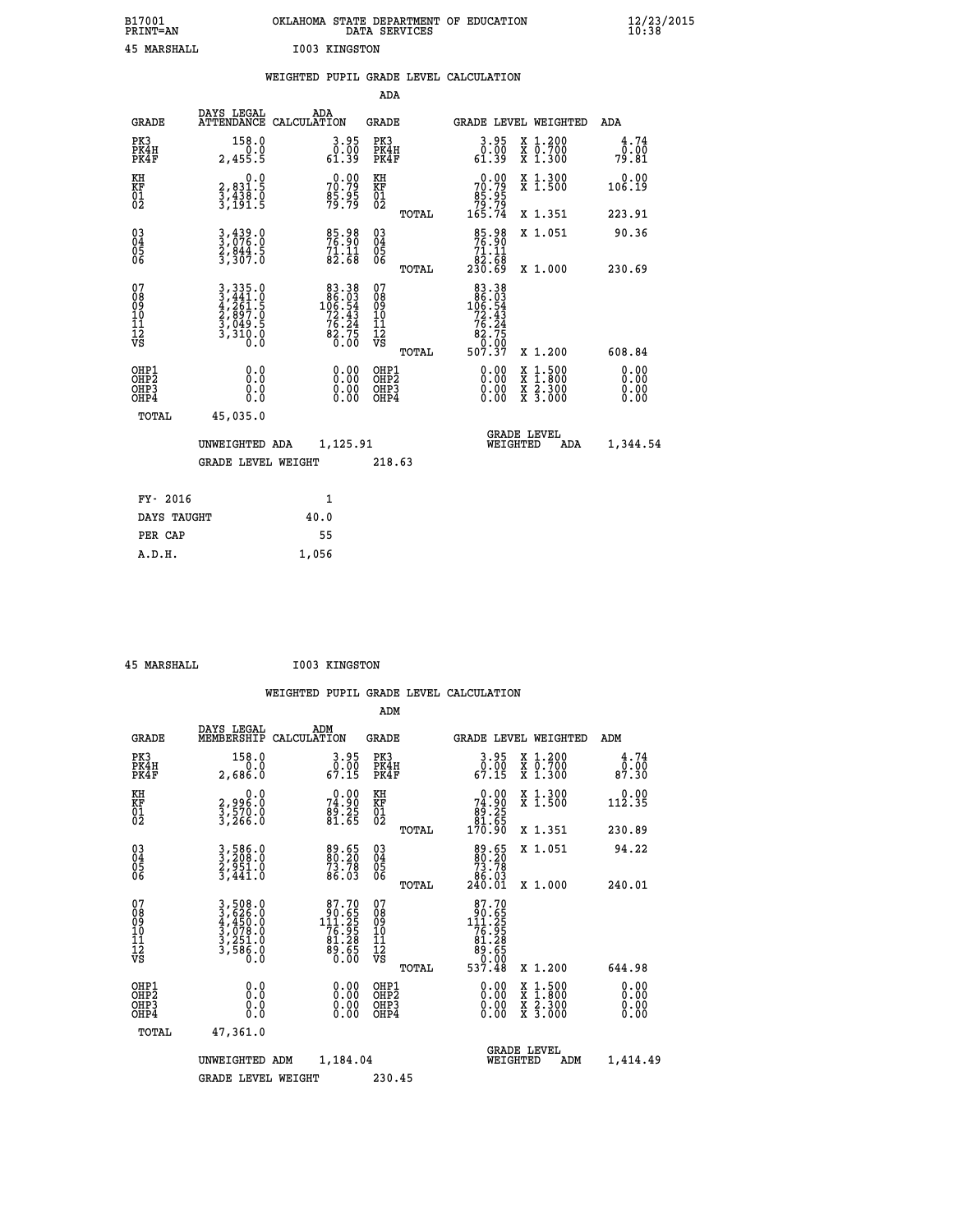| B17001<br>PRINT=AN | OKLAHOMA STATE DEPARTMENT OF EDUCATION<br>DATA SERVICES | $\frac{12}{23}$ /2015<br>10:38 |
|--------------------|---------------------------------------------------------|--------------------------------|
| MARSHALL           | COUNTY TOTALS                                           |                                |

|                                        |                                                                                                  |       |                                                                                               |                                                    |       | WEIGHTED PUPIL GRADE LEVEL CALCULATION                                           |                                                                                                                                              |                               |
|----------------------------------------|--------------------------------------------------------------------------------------------------|-------|-----------------------------------------------------------------------------------------------|----------------------------------------------------|-------|----------------------------------------------------------------------------------|----------------------------------------------------------------------------------------------------------------------------------------------|-------------------------------|
|                                        |                                                                                                  |       |                                                                                               | <b>ADA</b>                                         |       |                                                                                  |                                                                                                                                              |                               |
| <b>GRADE</b>                           | DAYS LEGAL<br>ATTENDANCE CALCULATION                                                             | ADA   |                                                                                               | <b>GRADE</b>                                       |       |                                                                                  | GRADE LEVEL WEIGHTED                                                                                                                         | ADA                           |
| PK3<br>PK4H<br>PK4F                    | 158.0<br>2,849.0<br>3,935.0                                                                      |       | $\begin{smallmatrix} 3.95\\ 74.97\\ 100.32 \end{smallmatrix}$                                 | PK3<br>PK4H<br>PK4F                                |       | $\begin{smallmatrix} 3.95\\ 74.97\\ 100.32 \end{smallmatrix}$                    | X 1.200<br>X 0.700<br>X 1.300                                                                                                                | 4.74<br>52.48<br>130.42       |
| KH<br>KF<br>01<br>02                   | 0.0<br>7,080.0<br>8,940.5<br>7,291.5                                                             |       | $\begin{smallmatrix} 0.00\\182.59\\230.75\\187.68\end{smallmatrix}$                           | KH<br>KF<br>01<br>02                               |       | $\begin{smallmatrix} &0.00\\ 182.59\\ 230.75\\ 187.68\\ 418.43\end{smallmatrix}$ | X 1.300<br>X 1.500                                                                                                                           | 0.00<br>273.89                |
|                                        |                                                                                                  |       |                                                                                               |                                                    | TOTAL |                                                                                  | X 1.351                                                                                                                                      | 565.29                        |
| 030404<br>06                           | $\begin{smallmatrix} 8 & 473 & 0 \\ 7 & 834 & 5 \\ 7 & 236 & 5 \\ 8 & 164 & 0 \end{smallmatrix}$ |       | $\begin{smallmatrix} 218\cdot 45\\ 202\cdot 12\\ 186\cdot 69\\ 210\cdot 50 \end{smallmatrix}$ | $\begin{matrix} 03 \\ 04 \\ 05 \\ 06 \end{matrix}$ |       | 218.45<br>186.69                                                                 | X 1.051                                                                                                                                      | 828.90                        |
|                                        |                                                                                                  |       |                                                                                               |                                                    | TOTAL | 210.50<br>599.31                                                                 | X 1.000                                                                                                                                      | 599.31                        |
| 07<br>08<br>09<br>11<br>11<br>12<br>VS | $7,140.5$<br>$7,632.5$<br>$9,592.0$<br>$7,559.0$<br>$7,337.5$<br>$6,914.0$<br>$0.0$              |       | $\begin{smallmatrix} 183.52\\196.33\\246.82\\195.11\\189.08\\177.59\\0.00\end{smallmatrix}$   | 07<br>08<br>09<br>11<br>11<br>12<br>VS             |       | 183.52<br>196.33<br>246.82<br>245.11<br>199.08<br>177.59<br>100.00               |                                                                                                                                              |                               |
|                                        |                                                                                                  |       |                                                                                               |                                                    | TOTAL | 1,188.45                                                                         | X 1.200                                                                                                                                      | 1,426.14                      |
| OHP1<br>OHP2<br>OHP3<br>OHP4           | 0.0<br>0.0<br>0.0                                                                                |       | $0.00$<br>$0.00$<br>0.00                                                                      | OHP1<br>OHP2<br>OHP3<br>OHP4                       |       | 0.00<br>0.00                                                                     | $\begin{smallmatrix} \mathtt{X} & 1\cdot500 \\ \mathtt{X} & 1\cdot800 \\ \mathtt{X} & 2\cdot300 \\ \mathtt{X} & 3\cdot000 \end{smallmatrix}$ | 0.00<br>Ō. ŌŌ<br>0.00<br>0.00 |
| TOTAL                                  | 108,137.5                                                                                        |       |                                                                                               |                                                    |       |                                                                                  |                                                                                                                                              |                               |
|                                        | UNWEIGHTED ADA                                                                                   |       | 2,786.47                                                                                      |                                                    |       | WEIGHTED                                                                         | <b>GRADE LEVEL</b><br>ADA                                                                                                                    | 3,281.86                      |
|                                        | <b>GRADE LEVEL WEIGHT</b>                                                                        |       |                                                                                               | 495.39                                             |       |                                                                                  |                                                                                                                                              |                               |
| FY- 2016                               |                                                                                                  |       | $\mathbf{1}$                                                                                  |                                                    |       |                                                                                  |                                                                                                                                              |                               |
| DAYS TAUGHT                            |                                                                                                  | 78.0  |                                                                                               |                                                    |       |                                                                                  |                                                                                                                                              |                               |
| PER CAP                                |                                                                                                  | 119   |                                                                                               |                                                    |       |                                                                                  |                                                                                                                                              |                               |
| A.D.H.                                 |                                                                                                  | 2,176 |                                                                                               |                                                    |       |                                                                                  |                                                                                                                                              |                               |

 **MARSHALL COUNTY TOTALS**

|                                          |                                                                                      |                                                                                                     | ADM                                                 |                                                                                 |                                          |                              |
|------------------------------------------|--------------------------------------------------------------------------------------|-----------------------------------------------------------------------------------------------------|-----------------------------------------------------|---------------------------------------------------------------------------------|------------------------------------------|------------------------------|
| <b>GRADE</b>                             | DAYS LEGAL<br>MEMBERSHIP                                                             | ADM<br>CALCULATION                                                                                  | <b>GRADE</b>                                        | GRADE LEVEL WEIGHTED                                                            |                                          | ADM                          |
| PK3<br>PK4H<br>PK4F                      | 158.0<br>3,048.0<br>4,206.0                                                          | 3.95<br>$\begin{smallmatrix} 8\0.21 \ 107.15 \end{smallmatrix}$                                     | PK3<br>PK4H<br>PK4F                                 | $3.95$<br>$180.21$<br>$107.15$                                                  | X 1.200<br>X 0.700<br>X 1.300            | 4.74<br>56.15<br>139.30      |
| KH<br>KF<br>01<br>02                     | 0.0<br>7,437.0<br>9,291.0<br>7,497.0                                                 | $\begin{smallmatrix} 0.00\\191.77\\239.80\\192.99 \end{smallmatrix}$                                | KH<br>KF<br>01<br>02                                | $\begin{smallmatrix} &0.00\\191.77\\239.80\\192.99\\432.79\end{smallmatrix}$    | X 1.300<br>X 1.500                       | 0.00<br>287.66               |
|                                          |                                                                                      |                                                                                                     | TOTAL                                               |                                                                                 | X 1.351                                  | 584.70                       |
| 03<br>04<br>05<br>06                     | 8,782.0<br>8,105.0<br>7,503.0<br>8,454.0                                             | 226:39<br>209:07<br>193:57<br>217:95                                                                | $\begin{array}{c} 03 \\ 04 \\ 05 \\ 06 \end{array}$ | 226:39<br>209:07<br>193:57<br>217:25                                            | X 1.051                                  | 237.93                       |
|                                          |                                                                                      |                                                                                                     | TOTAL                                               | 620.59                                                                          | X 1.000                                  | 620.59                       |
| 07<br>08<br>09<br>101<br>112<br>VS       | $7,434.0$<br>$7,980.0$<br>$10,070.0$<br>$8,002.0$<br>$7,768.0$<br>$7,399.0$<br>$0.0$ | $\begin{smallmatrix} 191.02\\205.23\\259.14\\250.15\\206.53\\200.15\\189.99\\0.00\end{smallmatrix}$ | 07<br>08<br>09<br>11<br>11<br>12<br>VS<br>TOTAL     | 191.02<br>205.23<br>259.14<br>206.53<br>200.15<br>189.99<br>189.000<br>1,252.06 | X 1.200                                  | 1,502.48                     |
| OHP1<br>OHP2<br>OH <sub>P3</sub><br>OHP4 | 0.0<br>0.000                                                                         | $0.00$<br>$0.00$<br>0.00                                                                            | OHP1<br>OHP2<br>OHP <sub>3</sub>                    | $0.00$<br>$0.00$<br>0.00                                                        | X 1:500<br>X 1:800<br>X 2:300<br>X 3:000 | 0.00<br>0.00<br>0.00<br>0.00 |
| TOTAL                                    | 113,134.0                                                                            |                                                                                                     |                                                     |                                                                                 |                                          |                              |
|                                          | UNWEIGHTED                                                                           | 2,914.91<br>ADM                                                                                     |                                                     | <b>GRADE LEVEL</b><br>WEIGHTED                                                  | ADM                                      | 3,433.55                     |
|                                          | <b>GRADE LEVEL WEIGHT</b>                                                            |                                                                                                     | 518.64                                              |                                                                                 |                                          |                              |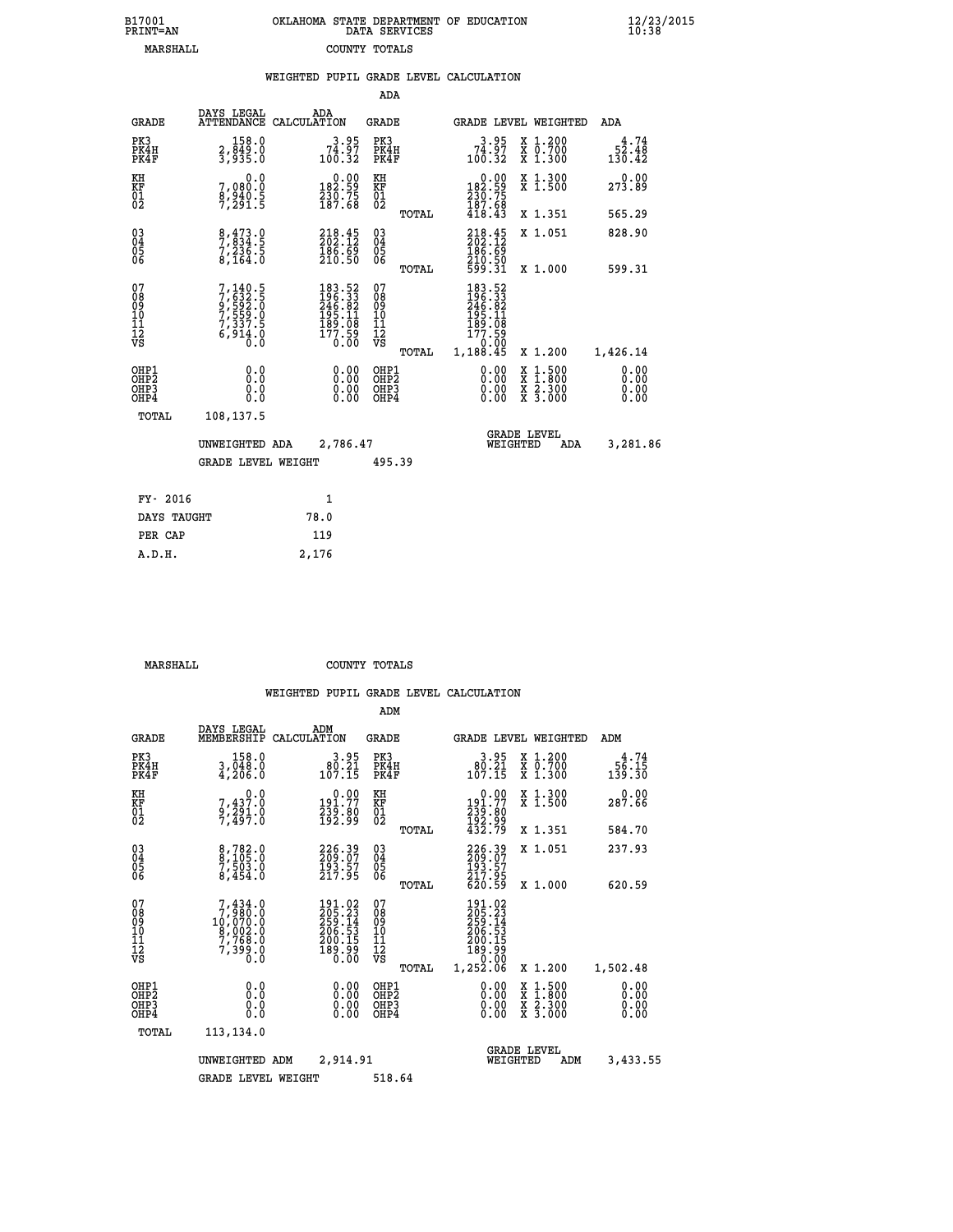| B17001<br>PRINT=AN                     |                                                    | OKLAHOMA STATE DEPARTMENT OF EDUCATION                         | DATA SERVICES                                              |                                                                                   |                                                                                          | $\frac{12}{23}$ /2015 |  |
|----------------------------------------|----------------------------------------------------|----------------------------------------------------------------|------------------------------------------------------------|-----------------------------------------------------------------------------------|------------------------------------------------------------------------------------------|-----------------------|--|
| 46 MAYES                               |                                                    | C021 SPAVINAW                                                  |                                                            |                                                                                   |                                                                                          |                       |  |
|                                        |                                                    | WEIGHTED PUPIL GRADE LEVEL CALCULATION                         |                                                            |                                                                                   |                                                                                          |                       |  |
|                                        |                                                    |                                                                | <b>ADA</b>                                                 |                                                                                   |                                                                                          |                       |  |
| <b>GRADE</b>                           | DAYS LEGAL<br>ATTENDANCE CALCULATION               | ADA                                                            | <b>GRADE</b>                                               |                                                                                   | GRADE LEVEL WEIGHTED                                                                     | ADA                   |  |
| PK3<br>PK4H<br>PK4F                    | 30.0<br>0.0<br>313.5                               | 0.77<br>$\begin{smallmatrix}0.00\0.04\end{smallmatrix}$        | PK3<br>PK4H<br>PK4F                                        | 0.77<br>$\begin{smallmatrix} 0.00 \\ 0.04 \end{smallmatrix}$                      | X 1.200<br>X 0.700<br>X 1.300                                                            | 0.92<br>0.00<br>10.45 |  |
| KH<br>KF<br>01<br>02                   | 0.0<br>387.0<br>364.5<br>188.0                     | $\begin{smallmatrix} 0.00\\9.92\\9.35\\4.82 \end{smallmatrix}$ | KH<br>KF<br>01<br>02                                       | $0.92$<br>$9.35$<br>$4.82$<br>$14.17$                                             | X 1.300<br>X 1.500                                                                       | 0.00<br>14.88         |  |
|                                        |                                                    |                                                                | TOTAL                                                      |                                                                                   | X 1.351                                                                                  | 19.14                 |  |
| 03<br>04<br>05<br>06                   | 225.5<br>149.5<br>285.5<br>361.5                   | $\frac{5 \cdot 78}{3 \cdot 32}$<br>7.32<br>9.27                | $\begin{matrix} 03 \\ 04 \\ 05 \\ 06 \end{matrix}$         | $\frac{5.78}{3.83}$<br>7.32<br>27.ۈ<br>20.42                                      | X 1.051                                                                                  | 6.07                  |  |
|                                        |                                                    |                                                                | <b>TOTAL</b>                                               |                                                                                   | X 1.000                                                                                  | 20.42                 |  |
| 07<br>08<br>09<br>11<br>11<br>12<br>VS | $292.5$<br>$219.5$<br>$0.0$<br>$0.0$<br>0.0<br>0.0 | $7.505.630.000.000.000.000.00$                                 | 07<br>08<br>09<br>10<br>$\frac{11}{12}$<br>$\frac{12}{18}$ | $\begin{smallmatrix}7.50\5.63\0.00\0.00\end{smallmatrix}$<br>0.00<br>0.00<br>0.00 |                                                                                          |                       |  |
|                                        |                                                    |                                                                | TOTAL                                                      | 13.13                                                                             | X 1.200                                                                                  | 15.76                 |  |
| OHP1<br>OHP2<br>OHP3<br>OHP4           | 0.000<br>0.0<br>0.0                                | $0.00$<br>$0.00$<br>0.00                                       | OHP1<br>OHP2<br>OHP3<br>OHP4                               | $0.00$<br>$0.00$<br>0.00                                                          | $\begin{smallmatrix} x & 1.500 \\ x & 1.800 \\ x & 2.300 \\ x & 3.000 \end{smallmatrix}$ | 0.00<br>0.00<br>0.00  |  |
| TOTAL                                  | 2,817.0                                            |                                                                |                                                            |                                                                                   |                                                                                          |                       |  |
|                                        | UNWEIGHTED ADA                                     | 72.23                                                          |                                                            | WEIGHTED                                                                          | <b>GRADE LEVEL</b><br>ADA                                                                | 87.64                 |  |
|                                        | <b>GRADE LEVEL WEIGHT</b>                          |                                                                | 15.41                                                      |                                                                                   |                                                                                          |                       |  |
| FY- 2016                               |                                                    | 1                                                              |                                                            |                                                                                   |                                                                                          |                       |  |
| DAYS TAUGHT                            |                                                    | 39.0                                                           |                                                            |                                                                                   |                                                                                          |                       |  |
| PER CAP                                |                                                    | 92                                                             |                                                            |                                                                                   |                                                                                          |                       |  |

| 46 MAYES | C021 SPAVINAW |
|----------|---------------|
|          |               |

|                                                    |                                                             |                    |                                                                                                                      |                                        |       | WEIGHTED PUPIL GRADE LEVEL CALCULATION                               |                                          |                       |
|----------------------------------------------------|-------------------------------------------------------------|--------------------|----------------------------------------------------------------------------------------------------------------------|----------------------------------------|-------|----------------------------------------------------------------------|------------------------------------------|-----------------------|
|                                                    |                                                             |                    |                                                                                                                      | ADM                                    |       |                                                                      |                                          |                       |
| <b>GRADE</b>                                       | DAYS LEGAL<br>MEMBERSHIP                                    | ADM<br>CALCULATION |                                                                                                                      | <b>GRADE</b>                           |       | GRADE LEVEL WEIGHTED                                                 |                                          | ADM                   |
| PK3<br>PK4H<br>PK4F                                | 30.0<br>336.0                                               |                    | 0.77<br>$\frac{0.00}{8.62}$                                                                                          | PK3<br>PK4H<br>PK4F                    |       | $\begin{smallmatrix} 0.77 \ 0.00 \ 8.62 \end{smallmatrix}$           | X 1.200<br>X 0.700<br>X 1.300            | 0.92<br>0.00<br>11.21 |
| KH<br>KF<br>01<br>02                               | $0.0$<br>412.0<br>390.0<br>192.0                            |                    | $0.00$<br>10.56<br>$\frac{10.00}{4.92}$                                                                              | KH<br>KF<br>01<br>02                   |       | $0.00$<br>10.56<br>$\frac{10.00}{4.92}$<br>$14.92$                   | X 1.300<br>X 1.500                       | 0.00<br>15.84         |
|                                                    |                                                             |                    |                                                                                                                      |                                        | TOTAL |                                                                      | X 1.351                                  | 20.16                 |
| $\begin{matrix} 03 \\ 04 \\ 05 \\ 06 \end{matrix}$ | 234.0<br>156.0<br>303.0<br>387.0                            |                    | $\begin{smallmatrix} 6.00\ 4.00\ 7.77\ 9.92 \end{smallmatrix}$                                                       | 03<br>04<br>05<br>06                   |       | $\begin{array}{c} 6.00 \\ 4.00 \\ 7.77 \\ 9.92 \\ 21.69 \end{array}$ | X 1.051                                  | 6.31                  |
|                                                    |                                                             |                    |                                                                                                                      |                                        | TOTAL |                                                                      | X 1.000                                  | 21.69                 |
| 07<br>0890112<br>1112<br>VS                        | $311.0$<br>$235.0$<br>$0.0$<br>$0.0$<br>$0.0$<br>$\S.$ $\S$ |                    | $7.97$<br>$6.03$<br>$0.00$<br>$0.00$<br>$0.00$<br>$\begin{smallmatrix} 0.00 & 0.00 \\ 0.00 & 0.00 \end{smallmatrix}$ | 07<br>08<br>09<br>11<br>11<br>12<br>VS | TOTAL | $7.97$<br>$6.03$<br>$0.00$<br>0.00<br>0.00<br>0.00<br>14.00          | X 1.200                                  | 16.80                 |
| OHP1                                               |                                                             |                    |                                                                                                                      | OHP1                                   |       |                                                                      |                                          | 0.00                  |
| OHP <sub>2</sub><br>OH <sub>P3</sub><br>OHP4       | 0.0<br>0.000                                                |                    | $0.00$<br>$0.00$<br>0.00                                                                                             | OHP <sub>2</sub><br>OHP <sub>3</sub>   |       | 0.00<br>0.00<br>0.00                                                 | X 1:500<br>X 1:800<br>X 2:300<br>X 3:000 | 0.00<br>0.00<br>0.00  |
| TOTAL                                              | 2,986.0                                                     |                    |                                                                                                                      |                                        |       |                                                                      |                                          |                       |
|                                                    | UNWEIGHTED ADM                                              |                    | 76.56                                                                                                                |                                        |       | WEIGHTED                                                             | <b>GRADE LEVEL</b><br>ADM                | 92.93                 |
|                                                    | <b>GRADE LEVEL WEIGHT</b>                                   |                    |                                                                                                                      | 16.37                                  |       |                                                                      |                                          |                       |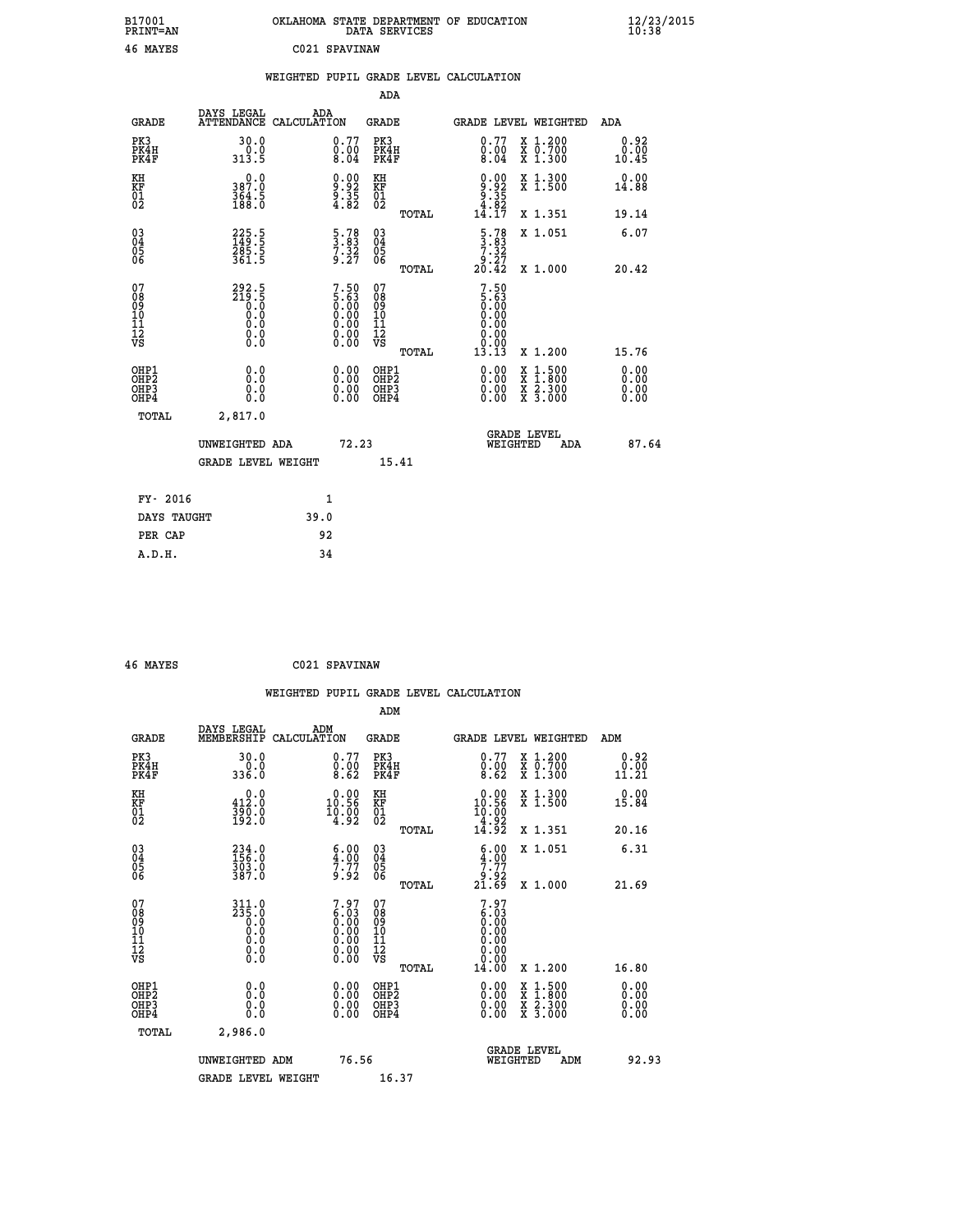| B17001<br>PRINT=AN                       |                                                               | OKLAHOMA STATE DEPARTMENT OF EDUCATION                                                                 | DATA SERVICES                                   |                                                                 |                                                                                                  | $\frac{12}{23}$ /2015        |  |
|------------------------------------------|---------------------------------------------------------------|--------------------------------------------------------------------------------------------------------|-------------------------------------------------|-----------------------------------------------------------------|--------------------------------------------------------------------------------------------------|------------------------------|--|
| 46 MAYES                                 |                                                               | C035 WICKLIFFE                                                                                         |                                                 |                                                                 |                                                                                                  |                              |  |
|                                          |                                                               | WEIGHTED PUPIL GRADE LEVEL CALCULATION                                                                 |                                                 |                                                                 |                                                                                                  |                              |  |
|                                          |                                                               |                                                                                                        | ADA                                             |                                                                 |                                                                                                  |                              |  |
| GRADE                                    | DAYS LEGAL                                                    | ADA<br>ATTENDANCE CALCULATION                                                                          | GRADE                                           | GRADE LEVEL WEIGHTED                                            |                                                                                                  | ADA                          |  |
| PK3<br>PK4H<br>PK4F                      | 0.0<br>0.0<br>358.5                                           | 0.00<br>$\frac{0.00}{8.74}$                                                                            | PK3<br>PK4H<br>PK4F                             | 0.00<br>$\frac{0.00}{8.74}$                                     | X 1.200<br>X 0.700<br>X 1.300                                                                    | 0.00<br>0.00<br>11.36        |  |
| KH<br>KF<br>$\overline{01}$              | 0.0<br>320.0<br>$\frac{4}{6}$ , $\frac{6}{4}$ , $\frac{6}{5}$ | $\begin{smallmatrix} 0.00\\ 7.80\\ 11.32\\ 15.48 \end{smallmatrix}$                                    | КH<br>KF<br>01<br>02                            | 0.00<br>7.80<br>$\frac{11.32}{15.48}$<br>$26.80$                | X 1.300<br>X 1.500                                                                               | 0.00<br>11.70                |  |
|                                          |                                                               |                                                                                                        | TOTAL                                           |                                                                 | X 1.351                                                                                          | 36.21                        |  |
| $\substack{03 \\ 04}$<br>0500            | $\frac{554}{464}$ : 9<br>500.0<br>505.5                       | $\begin{array}{c} 13\cdot 51\\ 11\cdot 33\\ 12\cdot 20\\ 12\cdot 33 \end{array}$                       | $03\overline{4}$<br>$\frac{05}{06}$             | $13.51$<br>$11.33$<br>$\frac{1}{2}$ $\frac{2}{3}$ $\frac{5}{3}$ | X 1.051                                                                                          | 14.20                        |  |
|                                          |                                                               |                                                                                                        | TOTAL                                           | 35.86                                                           | X 1.000                                                                                          | 35.86                        |  |
| 07<br>08<br>09<br>10<br>11<br>12<br>VS   | 367.0<br>417.5<br>0.0<br>0.0<br>0.0                           | $10.18\n10.18\n0.00\n0.00\n0.00$<br>$\begin{smallmatrix} 0.00 & 0.00 \\ 0.00 & 0.00 \end{smallmatrix}$ | 07<br>08<br>09<br>10<br>11<br>12<br>VS<br>TOTAL | 8.95<br>10.18<br>0.00<br>0.00<br>0.00<br>0.00<br>0.00<br>19.13  | X 1.200                                                                                          | 22.96                        |  |
| OHP1<br>OHP <sub>2</sub><br>OHP3<br>OHP4 | 0.0<br>Ō.Ō<br>0.0<br>0.0                                      | 0.00<br>$\begin{smallmatrix} 0.00 \ 0.00 \end{smallmatrix}$                                            | OHP1<br>OHP <sub>2</sub><br>OHP3<br>OHP4        | 0.00<br>0.00<br>0.00                                            | $\begin{smallmatrix} x & 1 & 500 \\ x & 1 & 800 \\ x & 2 & 300 \\ x & 3 & 000 \end{smallmatrix}$ | 0.00<br>0.00<br>0.00<br>0.00 |  |
| TOTAL                                    | 4,585.5                                                       |                                                                                                        |                                                 |                                                                 |                                                                                                  |                              |  |
|                                          | UNWEIGHTED ADA                                                | 111.84                                                                                                 |                                                 | <b>GRADE LEVEL</b><br>WEIGHTED                                  | ADA                                                                                              | 132.29                       |  |
|                                          | GRADE LEVEL WEIGHT                                            |                                                                                                        | 20.45                                           |                                                                 |                                                                                                  |                              |  |
| FY- 2016                                 |                                                               | 1                                                                                                      |                                                 |                                                                 |                                                                                                  |                              |  |
| DAYS TAUGHT                              |                                                               | 41.0                                                                                                   |                                                 |                                                                 |                                                                                                  |                              |  |
| PER CAP                                  |                                                               | 68                                                                                                     |                                                 |                                                                 |                                                                                                  |                              |  |
| A.D.H.                                   |                                                               | 78                                                                                                     |                                                 |                                                                 |                                                                                                  |                              |  |

|                                                    |                                                                                                                                             |                    |                                                                                                                                                                                                                                                                                                                                                 |                                   |       | WEIGHTED PUPIL GRADE LEVEL CALCULATION                                                       |                                                                                                                                           |                       |  |
|----------------------------------------------------|---------------------------------------------------------------------------------------------------------------------------------------------|--------------------|-------------------------------------------------------------------------------------------------------------------------------------------------------------------------------------------------------------------------------------------------------------------------------------------------------------------------------------------------|-----------------------------------|-------|----------------------------------------------------------------------------------------------|-------------------------------------------------------------------------------------------------------------------------------------------|-----------------------|--|
|                                                    |                                                                                                                                             |                    |                                                                                                                                                                                                                                                                                                                                                 | ADM                               |       |                                                                                              |                                                                                                                                           |                       |  |
| <b>GRADE</b>                                       | DAYS LEGAL<br>MEMBERSHIP                                                                                                                    | ADM<br>CALCULATION |                                                                                                                                                                                                                                                                                                                                                 | <b>GRADE</b>                      |       | GRADE LEVEL WEIGHTED                                                                         |                                                                                                                                           | ADM                   |  |
| PK3<br>PK4H<br>PK4F                                | 0.0<br>0.0<br>414.0                                                                                                                         |                    | 0.00<br>10.10                                                                                                                                                                                                                                                                                                                                   | PK3<br>PK4H<br>PK4F               |       | $\begin{smallmatrix} 0.00\\ 0.00\\ 10.10 \end{smallmatrix}$                                  | X 1.200<br>X 0.700<br>X 1.300                                                                                                             | 0.00<br>0.00<br>13.13 |  |
| KH<br>KF<br>01<br>02                               | $356.0$<br>$492.0$<br>$676.0$                                                                                                               |                    | $\begin{smallmatrix} 0.00\\ 8.68\\ 12.00\\ 16.49 \end{smallmatrix}$                                                                                                                                                                                                                                                                             | KH<br>KF<br>01<br>02              |       | $\begin{smallmatrix} 0.00\\ 8.68\\ 12.00\\ 16.49\\ 28.49 \end{smallmatrix}$                  | X 1.300<br>X 1.500                                                                                                                        | 0.00<br>13.02         |  |
|                                                    |                                                                                                                                             |                    |                                                                                                                                                                                                                                                                                                                                                 |                                   | TOTAL |                                                                                              | X 1.351                                                                                                                                   | 38.49                 |  |
| $\begin{matrix} 03 \\ 04 \\ 05 \\ 06 \end{matrix}$ | 578.0<br>496.0<br>531.0<br>537.0                                                                                                            |                    | $\frac{14}{12}$ : 10<br>$\frac{1}{2}\overline{3}\cdot\overline{9}\overline{5}$<br>$\frac{1}{3}\cdot\overline{10}$                                                                                                                                                                                                                               | $\substack{03 \\ 04}$<br>Ŏ5<br>06 |       | $\begin{array}{c} 14\cdot 10\\ 12\cdot 10\\ 12\cdot 9\\ 13\cdot 10\\ 38\cdot 15 \end{array}$ | X 1.051                                                                                                                                   | 14.82                 |  |
|                                                    |                                                                                                                                             |                    |                                                                                                                                                                                                                                                                                                                                                 |                                   | TOTAL |                                                                                              | X 1.000                                                                                                                                   | 38.15                 |  |
| 07<br>0890112<br>1112<br>VS                        | 385.0<br>443.0<br>$\begin{smallmatrix} 0.59 \ 0.0 \end{smallmatrix}$<br>$\begin{smallmatrix} 0.0 & 0 \ 0.0 & 0 \ 0.0 & 0 \end{smallmatrix}$ |                    | $\begin{smallmatrix} 9 & 39 \\ 10 & 80 \\ 0 & 00 \\ 0 & 00 \\ 0 & 00 \\ 0 & 00 \\ 0 & 00 \\ 0 & 00 \\ 0 & 00 \\ 0 & 00 \\ 0 & 00 \\ 0 & 00 \\ 0 & 0 \\ 0 & 0 \\ 0 & 0 \\ 0 & 0 \\ 0 & 0 \\ 0 & 0 \\ 0 & 0 \\ 0 & 0 \\ 0 & 0 \\ 0 & 0 \\ 0 & 0 \\ 0 & 0 \\ 0 & 0 \\ 0 & 0 \\ 0 & 0 \\ 0 & 0 \\ 0 & 0 \\ 0 & 0 \\ 0 & 0 \\ 0 & 0 \\ 0 & 0 \\ 0 &$ | 07<br>08901123<br>1112<br>VS      |       | 9.39<br>10.80<br>0.00<br>0.00<br>0.00                                                        |                                                                                                                                           |                       |  |
|                                                    |                                                                                                                                             |                    |                                                                                                                                                                                                                                                                                                                                                 |                                   | TOTAL | 20.19                                                                                        | X 1.200                                                                                                                                   | 24.23                 |  |
| OHP1<br>OHP2<br>OH <sub>P3</sub><br>OHP4           | 0.0<br>0.000                                                                                                                                |                    | $\begin{smallmatrix} 0.00 \ 0.00 \ 0.00 \ 0.00 \end{smallmatrix}$                                                                                                                                                                                                                                                                               | OHP1<br>OHP2<br>OHP <sub>3</sub>  |       |                                                                                              | $\begin{smallmatrix} \mathtt{X} & 1\cdot500\\ \mathtt{X} & 1\cdot800\\ \mathtt{X} & 2\cdot300\\ \mathtt{X} & 3\cdot000 \end{smallmatrix}$ | 0.00<br>0.00<br>0.00  |  |
| TOTAL                                              | 4,908.0                                                                                                                                     |                    |                                                                                                                                                                                                                                                                                                                                                 |                                   |       |                                                                                              |                                                                                                                                           |                       |  |
|                                                    | UNWEIGHTED ADM                                                                                                                              |                    | 119.71                                                                                                                                                                                                                                                                                                                                          |                                   |       | WEIGHTED                                                                                     | <b>GRADE LEVEL</b><br>ADM                                                                                                                 | 141.84                |  |
|                                                    | <b>GRADE LEVEL WEIGHT</b>                                                                                                                   |                    |                                                                                                                                                                                                                                                                                                                                                 | 22.13                             |       |                                                                                              |                                                                                                                                           |                       |  |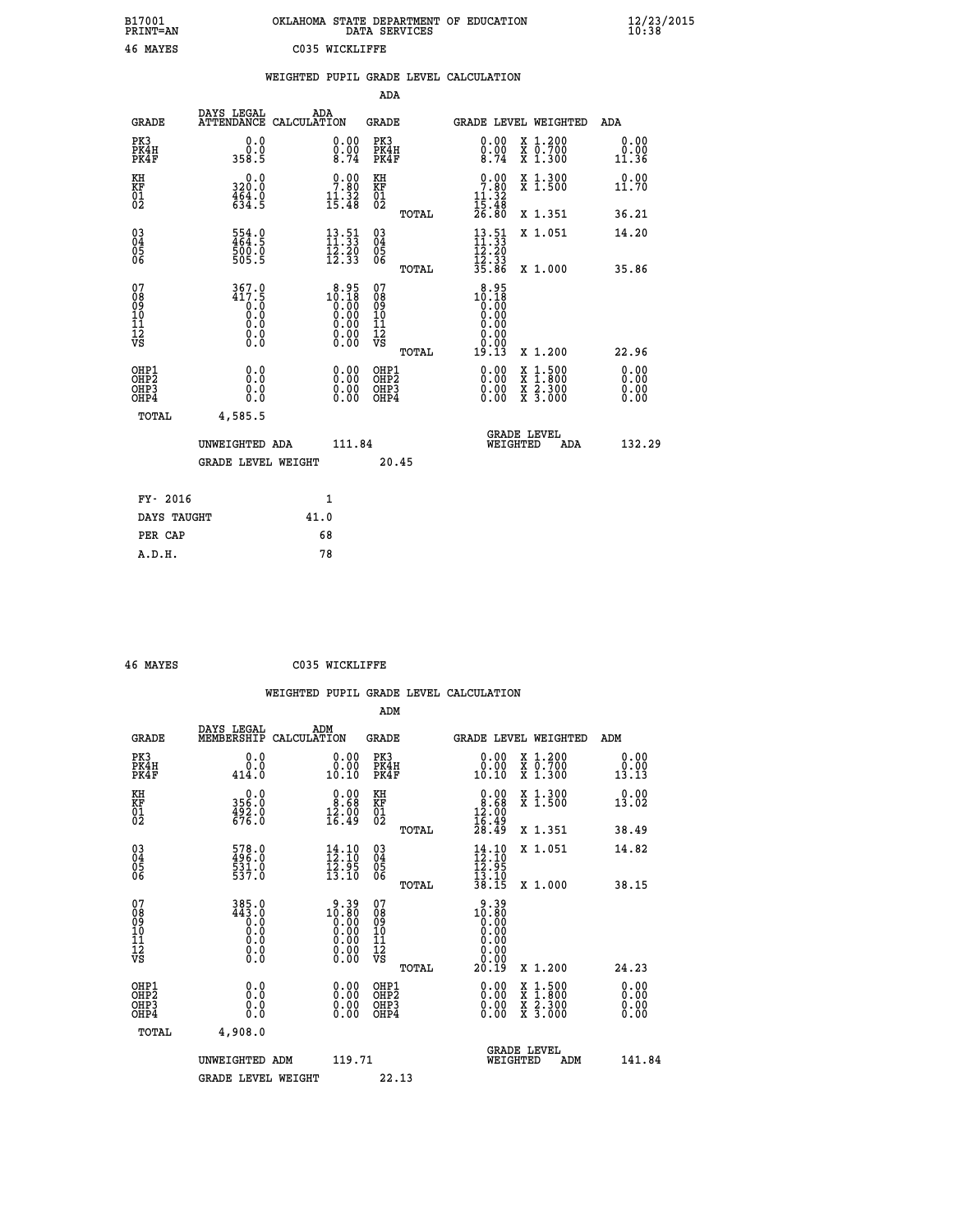| B17001<br><b>PRINT=AN</b>                          |                                                   | OKLAHOMA STATE DEPARTMENT OF EDUCATION                                                                           | DATA SERVICES                                        |                                                                                      |                                                                                                  | 12/23/2015<br>10:38          |  |
|----------------------------------------------------|---------------------------------------------------|------------------------------------------------------------------------------------------------------------------|------------------------------------------------------|--------------------------------------------------------------------------------------|--------------------------------------------------------------------------------------------------|------------------------------|--|
| 46 MAYES                                           |                                                   | C043 OSAGE                                                                                                       |                                                      |                                                                                      |                                                                                                  |                              |  |
|                                                    |                                                   | WEIGHTED PUPIL GRADE LEVEL CALCULATION                                                                           |                                                      |                                                                                      |                                                                                                  |                              |  |
|                                                    |                                                   |                                                                                                                  | ADA                                                  |                                                                                      |                                                                                                  |                              |  |
| <b>GRADE</b>                                       | DAYS LEGAL<br>ATTENDANCE CALCULATION              | ADA                                                                                                              | GRADE                                                | GRADE LEVEL WEIGHTED                                                                 |                                                                                                  | ADA                          |  |
| PK3<br>PK4H<br>PK4F                                | 0.0<br>0.0<br>611.5                               | 0.00<br>0:00<br>13:90                                                                                            | PK3<br>PK4H<br>PK4F                                  | $\begin{smallmatrix} 0.00\\ 0.00\\ 13.90 \end{smallmatrix}$                          | X 1.200<br>X 0.700<br>X 1.300                                                                    | 0.00<br>0.00<br>18.07        |  |
| KH<br>KF<br>$^{01}_{02}$                           | 711.0<br>$\frac{445.0}{642.5}$                    | $16.00$<br>16.16<br>$\frac{10}{14}$ $\frac{11}{60}$                                                              | KH<br>KF<br>$^{01}_{02}$                             | 0.00<br>16.16<br>10.11                                                               | X 1.300<br>X 1.500                                                                               | 0.00<br>24.24                |  |
|                                                    |                                                   |                                                                                                                  | TOTAL                                                | 14:60<br>24:71                                                                       | X 1.351                                                                                          | 33.38                        |  |
| $\begin{matrix} 03 \\ 04 \\ 05 \\ 06 \end{matrix}$ | $\frac{694}{460}$ : 5<br>$\frac{471}{5}$<br>878.5 | $\begin{smallmatrix} 15.77\ 10.47\ 19.72\ 19.97 \end{smallmatrix}$                                               | 03<br>04<br>05<br>06                                 | 15.77<br>10.47<br>10.72<br>$\frac{\bar{1}\check{9}\cdot\check{9}\bar{7}}{41\cdot16}$ | X 1.051                                                                                          | 16.57                        |  |
|                                                    |                                                   |                                                                                                                  | TOTAL                                                |                                                                                      | X 1,000                                                                                          | 41.16                        |  |
| 07<br>08<br>09<br>10<br>11<br>12<br>VS             | 208.0<br>340.0<br>0.0<br>0.0<br>0.0<br>Ŏ.O        | $\begin{smallmatrix} 4\cdot73\7\cdot73\0\cdot00\0\cdot00\0\cdot00\0\cdot00\0\cdot0\0\0\cdot0\0\end{smallmatrix}$ | 07<br>08<br>09<br>10<br>11<br>12<br>VS<br>TOTAL      | 4.73<br>7.73<br>0.00<br>0.00<br>0.00<br>0.00<br>12.46                                | X 1.200                                                                                          | 14.95                        |  |
| OHP1<br>OHP <sub>2</sub><br>OHP3<br>OHP4           | 0.0<br>0.0<br>0.0<br>0.0                          | 0.00<br>0.00<br>0.00                                                                                             | OHP1<br>OH <sub>P</sub> <sub>2</sub><br>OHP3<br>OHP4 | 0.00<br>0.00<br>0.00                                                                 | $\begin{smallmatrix} x & 1 & 500 \\ x & 1 & 800 \\ x & 2 & 300 \\ x & 3 & 000 \end{smallmatrix}$ | 0.00<br>0.00<br>0.00<br>0.00 |  |
| TOTAL                                              | 5,462.5                                           |                                                                                                                  |                                                      |                                                                                      |                                                                                                  |                              |  |
|                                                    | UNWEIGHTED ADA<br>GRADE LEVEL WEIGHT              | 124.16                                                                                                           | 24.21                                                | <b>GRADE LEVEL</b><br>WEIGHTED                                                       | ADA                                                                                              | 148.37                       |  |
|                                                    |                                                   |                                                                                                                  |                                                      |                                                                                      |                                                                                                  |                              |  |
| FY- 2016                                           |                                                   | 1                                                                                                                |                                                      |                                                                                      |                                                                                                  |                              |  |
| DAYS TAUGHT                                        |                                                   | 44.0                                                                                                             |                                                      |                                                                                      |                                                                                                  |                              |  |
| PER CAP                                            |                                                   | 70                                                                                                               |                                                      |                                                                                      |                                                                                                  |                              |  |

| 46 MAYES | C043 OSAGE |
|----------|------------|

|                                              |                                                        |                                                                                               |                                                 | WEIGHTED PUPIL GRADE LEVEL CALCULATION                                                            |                                          |                       |
|----------------------------------------------|--------------------------------------------------------|-----------------------------------------------------------------------------------------------|-------------------------------------------------|---------------------------------------------------------------------------------------------------|------------------------------------------|-----------------------|
|                                              |                                                        |                                                                                               | ADM                                             |                                                                                                   |                                          |                       |
| <b>GRADE</b>                                 | DAYS LEGAL<br>MEMBERSHIP                               | ADM<br>CALCULATION                                                                            | <b>GRADE</b>                                    | GRADE LEVEL WEIGHTED                                                                              |                                          | ADM                   |
| PK3<br>PK4H<br>PK4F                          | 0.0<br>0.0<br>644.0                                    | $\begin{smallmatrix} 0.00\\ 0.00\\ 14.64 \end{smallmatrix}$                                   | PK3<br>PK4H<br>PK4F                             | 0.00<br>14.64                                                                                     | X 1.200<br>X 0.700<br>X 1.300            | 0.00<br>0.00<br>19.03 |
| KH<br>KF<br>01<br>02                         | $732.0$<br>$462.0$<br>$660.0$                          | $\begin{smallmatrix} 0.00\\ 16.64\\ 10.50\\ 15.00 \end{smallmatrix}$                          | KH<br>KF<br>01<br>02                            | 0.00<br>$16.64$<br>$10.50$<br>$15.00$<br>$25.50$                                                  | X 1.300<br>X 1.500                       | 0.00<br>24.96         |
|                                              |                                                        |                                                                                               | TOTAL                                           |                                                                                                   | X 1.351                                  | 34.45                 |
| 03<br>04<br>05<br>06                         | $718.0$<br>$484.0$<br>$484.0$<br>$907.0$               | 16.32<br>$\frac{1}{2}$ $\frac{1}{6}$ $\frac{1}{6}$ $\frac{1}{6}$                              | 03<br>04<br>05<br>06                            | $16.32$<br>$11.00$<br>īī.ŏŏ<br>$\frac{20.61}{42.61}$                                              | X 1.051                                  | 17.15                 |
|                                              |                                                        |                                                                                               | TOTAL                                           |                                                                                                   | X 1.000                                  | 42.61                 |
| 07<br>08<br>09<br>101<br>11<br>12<br>VS      | $218.0$<br>$352.0$<br>$0.0$<br>$0.0$<br>$0.0$<br>$\S.$ | $\begin{smallmatrix} 4.95\ 8.00\ 0.00\ 0.00\ 0.00\ 0.00\ 0.00\ 0.00\ 0.00\ \end{smallmatrix}$ | 07<br>08<br>09<br>11<br>11<br>12<br>VS<br>TOTAL | $\begin{smallmatrix} 4.95\ 8.00\ 9.00 \end{smallmatrix}$<br>0.00<br>0.00<br>0.00<br>0:00<br>12:95 | X 1.200                                  | 15.54                 |
| OHP1                                         |                                                        |                                                                                               | OHP1                                            |                                                                                                   |                                          | 0.00                  |
| OH <sub>P2</sub><br>OH <sub>P3</sub><br>OHP4 | 0.0<br>0.0<br>0.0                                      | $\begin{smallmatrix} 0.00 \ 0.00 \ 0.00 \ 0.00 \end{smallmatrix}$                             | OHP <sub>2</sub><br>OHP3<br>OHP4                | 0.00<br>$\begin{smallmatrix} 0.00 & 0 \ 0.00 & 0 \end{smallmatrix}$                               | X 1:500<br>X 1:800<br>X 2:300<br>X 3:000 | 0.00<br>0.00<br>0.00  |
| TOTAL                                        | 5,661.0                                                |                                                                                               |                                                 |                                                                                                   |                                          |                       |
|                                              | UNWEIGHTED ADM<br><b>GRADE LEVEL WEIGHT</b>            | 128.66                                                                                        | 25.08                                           | <b>GRADE LEVEL</b><br>WEIGHTED                                                                    | ADM                                      | 153.74                |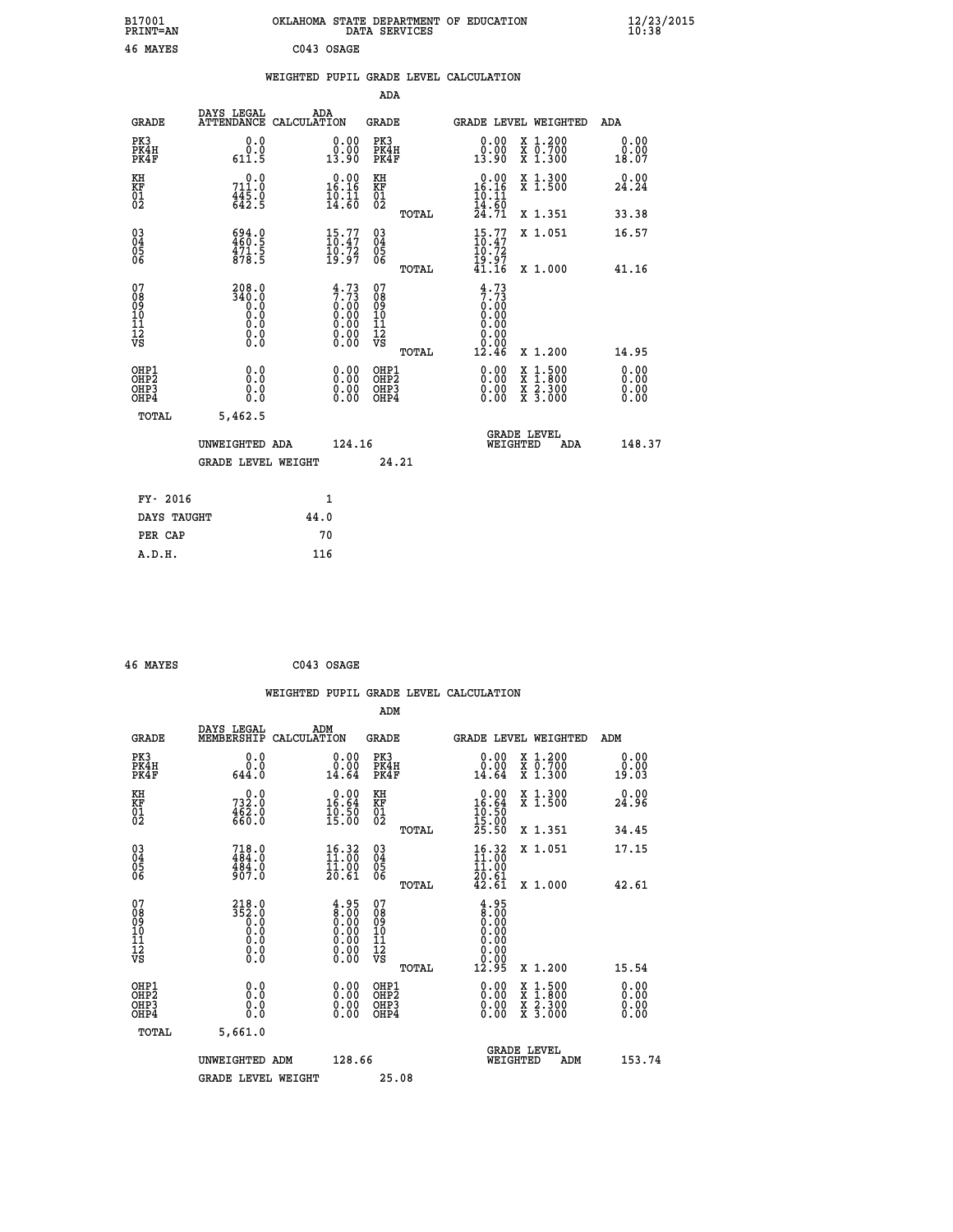| B17001<br>PRINT=AN                                               |                                                                             | OKLAHOMA STATE DEPARTMENT OF EDUCATION<br>DATA SERVICES                                                                                                |                                                 |                                                                                     |                                                                                          | $\frac{12}{23}$ /2015        |
|------------------------------------------------------------------|-----------------------------------------------------------------------------|--------------------------------------------------------------------------------------------------------------------------------------------------------|-------------------------------------------------|-------------------------------------------------------------------------------------|------------------------------------------------------------------------------------------|------------------------------|
| 46 MAYES                                                         |                                                                             | I001 PRYOR                                                                                                                                             |                                                 |                                                                                     |                                                                                          |                              |
|                                                                  |                                                                             | WEIGHTED PUPIL GRADE LEVEL CALCULATION                                                                                                                 |                                                 |                                                                                     |                                                                                          |                              |
|                                                                  |                                                                             |                                                                                                                                                        | ADA                                             |                                                                                     |                                                                                          |                              |
| GRADE                                                            | DAYS LEGAL                                                                  | ADA<br>ATTENDANCE CALCULATION                                                                                                                          | GRADE                                           | GRADE LEVEL WEIGHTED                                                                |                                                                                          | ADA                          |
| PK3<br>PK4H<br>PK4F                                              | 282.0<br>$\overline{1}\overline{2}\overline{2}$ .0<br>7,229.5               | $\frac{6.41}{2.77}$<br>164.31                                                                                                                          | PK3<br>PK4H<br>PK4F                             | $\frac{6.41}{2.77}$<br>$16\overline{4}.31$                                          | X 1.200<br>X 0.700<br>X 1.300                                                            | 7.69<br>1.94<br>213.60       |
| KH<br>KF<br>$\begin{matrix} 01 \ 02 \end{matrix}$                | 0.0<br>9,646:5<br>9,376:5<br>8,678:5                                        | $\begin{smallmatrix} 0.00\\219.24\\213.10\\197.24\end{smallmatrix}$                                                                                    | ΚH<br><b>KF</b><br>01<br>02                     | $\begin{array}{c} 0.00 \\ 219.24 \\ 213.10 \end{array}$                             | X 1.300<br>X 1.500                                                                       | 0.00<br>328.86               |
|                                                                  |                                                                             |                                                                                                                                                        | TOTAL                                           | $\frac{197.24}{410.34}$                                                             | X 1.351                                                                                  | 554.37                       |
| $^{03}_{04}$<br>Ŏ5<br>ŎĞ                                         | 9,450.0<br>7,895.5<br>7,283.0<br>6,893.0                                    | $214.77$<br>$179.44$<br>$165.52$<br>$156.66$                                                                                                           | $^{03}_{04}$<br>0500                            | 214.77<br>179.44<br>165.52<br>156.66                                                | X 1.051                                                                                  | 225.72                       |
|                                                                  |                                                                             |                                                                                                                                                        | TOTAL                                           | 501.62                                                                              | X 1.000                                                                                  | 501.62                       |
| 07<br>Ŏ8<br>09<br>10<br>Īľ<br>12<br>VS                           | 7, 844.0<br>8, 302.5<br>9, 310.0<br>9, 063.0<br>7, 581.0<br>7, 995.0<br>0.0 | 178.27<br>188.69<br>211.60<br>$\begin{smallmatrix} 1 & 1 & 3 & 2 & 5 \\ 1 & 7 & 2 & 2 & 9 \\ 1 & 8 & 1 & 7 & 0 \\ 1 & 8 & 0 & 0 & 0 \end{smallmatrix}$ | 07<br>ŏġ<br>09<br>ĭõ<br>īĭ<br>12<br>VS<br>TOTAL | 178.27<br>188.69<br>211.60<br>183.25<br>$\frac{172.29}{181.70}$<br>0.00<br>1,115.80 | X 1.200                                                                                  | 1,338.96                     |
| OHP1<br>OHP <sub>2</sub><br>OH <sub>P3</sub><br>OH <sub>P4</sub> | 0.0<br>Ŏ.Ŏ<br>0.0<br>0.0                                                    | 0.00<br>0.00<br>0.00                                                                                                                                   | OHP1<br>OHP <sub>2</sub><br>OHP3<br>OHP4        | 0.00<br>0.00<br>0.00                                                                | $\begin{smallmatrix} x & 1.500 \\ x & 1.800 \\ x & 2.300 \\ x & 3.000 \end{smallmatrix}$ | 0.00<br>0.00<br>0.00<br>0.00 |
| TOTAL                                                            | 115,952.0                                                                   |                                                                                                                                                        |                                                 |                                                                                     |                                                                                          |                              |
|                                                                  | UNWEIGHTED ADA                                                              | 2,635.26                                                                                                                                               |                                                 | WEIGHTED                                                                            | <b>GRADE LEVEL</b><br>ADA                                                                | 3,172.76                     |
|                                                                  | <b>GRADE LEVEL WEIGHT</b>                                                   |                                                                                                                                                        | 537.50                                          |                                                                                     |                                                                                          |                              |
| FY- 2016                                                         |                                                                             | 1                                                                                                                                                      |                                                 |                                                                                     |                                                                                          |                              |
| DAYS TAUGHT                                                      |                                                                             | 44.0                                                                                                                                                   |                                                 |                                                                                     |                                                                                          |                              |
| PER CAP                                                          |                                                                             | 33                                                                                                                                                     |                                                 |                                                                                     |                                                                                          |                              |

| 46 MAYES | I001 PRYOR |  |
|----------|------------|--|
|          |            |  |

 **A.D.H. 1,321**

 **WEIGHTED PUPIL GRADE LEVEL CALCULATION ADM DAYS LEGAL ADM GRADE MEMBERSHIP CALCULATION GRADE GRADE LEVEL WEIGHTED ADM PK3 282.0 6.41 PK3 6.41 X 1.200 7.69 PK4H 257.0 5.84 PK4H 5.84 X 0.700 4.09 PK4F 7,658.0 174.05 PK4F 174.05 X 1.300 226.27 KH 0.0 0.00 KH 0.00 X 1.300 0.00 KF 10,217.0 232.20 KF 232.20 X 1.500 348.30 01 9,733.0 221.20 01 221.20 02 9,021.0 205.02 02 205.02 TOTAL 426.22 X 1.351 575.82 03 9,764.0 221.91 03 221.91 X 1.051 233.23 04 8,132.0 184.82 04 184.82 05 7,489.0 170.20 05 170.20 06 7,131.0 162.07 06 162.07 TOTAL 517.09 X 1.000 517.09**  $\begin{array}{cccc} 07 & 8, 213\cdot 0 & 186\cdot 66 & 07 & 186\cdot 66 \ 08 & 8, 769\cdot 0 & 129\cdot 30 & 08 & 129\cdot 10 \ 09 & 8, 716\cdot 0 & 129\cdot 19 & 09 & 222\cdot 19 \ 10 & 8, 513\cdot 0 & 193\cdot 47 & 10 & 193\cdot 47 \ 11 & 8, 132\cdot 0 & 184\cdot 82 & 11 & 186\cdot 82 \ 12 & 196\cdot 59$ **8, 213.0**<br> **8, 769.0**<br> **186.66**<br> **199.30**<br> **186.66**<br> **199.30**<br> **186.66**<br> **186.66**<br> **186.66**<br> **189.30**<br> **189.30**<br> **189.90**<br> **189.90**<br> **189.90**<br> **189.90**<br> **189.90**<br> **189.90**<br> **189.90**<br> **199.10**<br> **189.90**<br> **199.10**<br> **199.90 OHP1 0.0 0.00 OHP1 0.00 X 1.500 0.00 OHP2 0.0 0.00 OHP2 0.00 X 1.800 0.00 OHP3 0.0 0.00 OHP3 0.00 X 2.300 0.00 OHP4 0.0 0.00 OHP4 0.00 X 3.000 0.00 TOTAL 121,737.0 GRADE LEVEL UNWEIGHTED ADM 2,766.75 WEIGHTED ADM 3,332.13 GRADE LEVEL WEIGHT 565.38**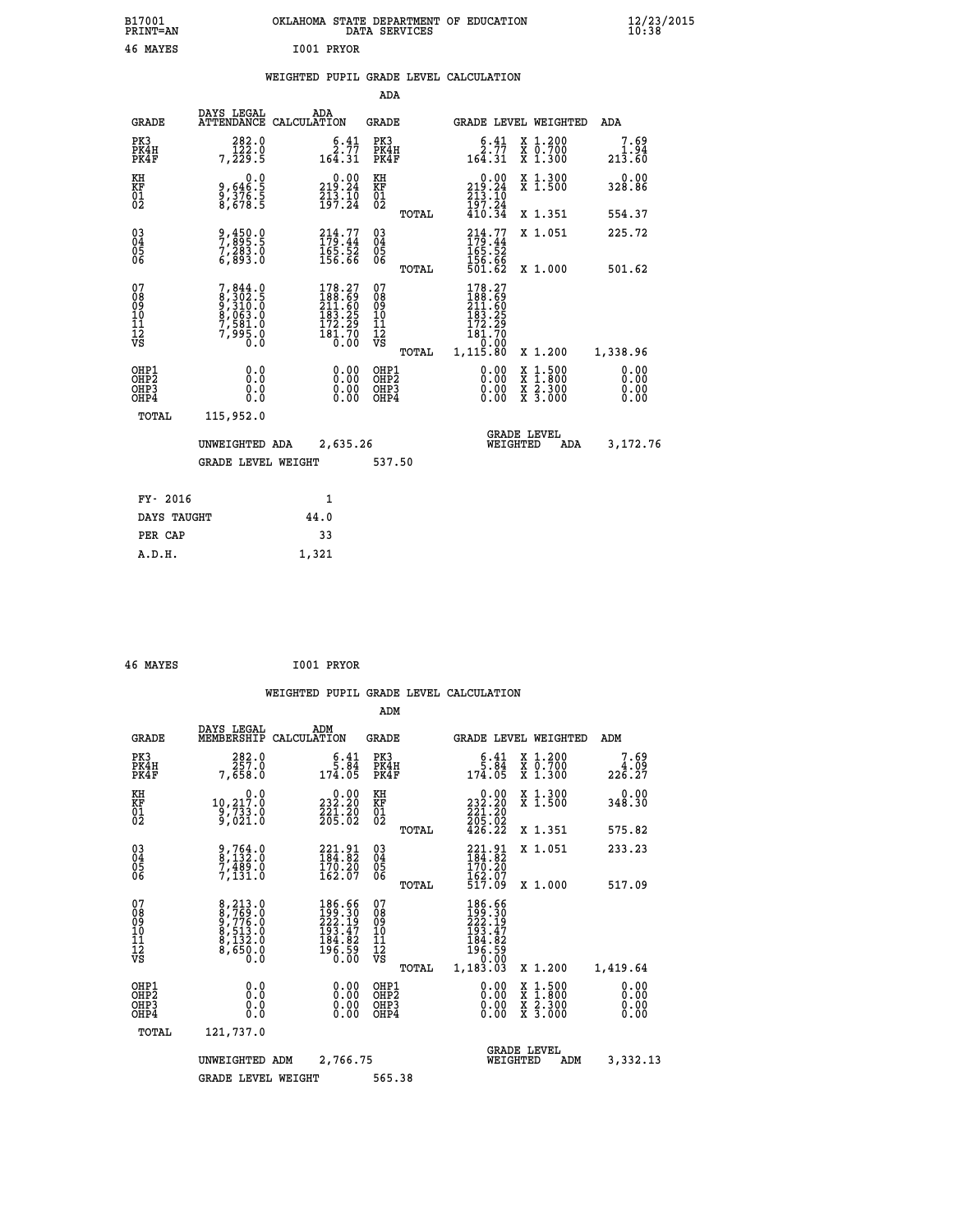| B17001<br><b>PRINT=AN</b> | OKLAHOMA STATE DEPARTMENT OF EDUCATION<br>DATA SERVICES | $\frac{12}{23}$ /2015 |
|---------------------------|---------------------------------------------------------|-----------------------|
| 46<br>MAYES               | I002 ADAIR                                              |                       |

## **WEIGHTED PUPIL GRADE LEVEL CALCULATION**

|                                                                    |                                                                       |                                                             | ADA                                    |       |                                                                                        |                                                                                          |                       |
|--------------------------------------------------------------------|-----------------------------------------------------------------------|-------------------------------------------------------------|----------------------------------------|-------|----------------------------------------------------------------------------------------|------------------------------------------------------------------------------------------|-----------------------|
| <b>GRADE</b>                                                       | DAYS LEGAL                                                            | ADA<br>ATTENDANCE CALCULATION                               | <b>GRADE</b>                           |       |                                                                                        | <b>GRADE LEVEL WEIGHTED</b>                                                              | ADA                   |
| PK3<br>PK4H<br>PK4F                                                | 0.0<br>0.0<br>2,856.5                                                 | 0.0000<br>64.92                                             | PK3<br>PK4H<br>PK4F                    |       | 0.00<br>ةة:ة<br>64:92                                                                  | X 1.200<br>X 0.700<br>X 1.300                                                            | 0.00<br>0.00<br>84.40 |
| KH<br>KF<br>01<br>02                                               | 0.0<br>2,521:5<br>3,555:5<br>3,579:0                                  | $0.00$<br>57.31<br>$\frac{80.81}{81.34}$                    | KH<br>KF<br>01<br>02                   |       | $\begin{smallmatrix} &0.00\\ 57.31\\ 80.81\\ 81.34\\ 162.15 \end{smallmatrix}$         | X 1.300<br>X 1.500                                                                       | 0.00<br>85.97         |
|                                                                    |                                                                       |                                                             |                                        | TOTAL |                                                                                        | X 1.351                                                                                  | 219.06                |
| $\begin{smallmatrix} 03 \\[-4pt] 04 \end{smallmatrix}$<br>Ŏ5<br>06 | $3, 641.5$<br>$3, 182.5$<br>$3, 024.5$<br>$3, 234.0$                  | 82.76<br>72.33<br>68.74<br>73.50                            | 03<br>04<br>05<br>06                   |       | $\begin{smallmatrix}82.76\\72.33\\68.74\\73.50\\214.57\end{smallmatrix}$               | X 1.051                                                                                  | 86.98                 |
|                                                                    |                                                                       |                                                             |                                        | TOTAL |                                                                                        | X 1.000                                                                                  | 214.57                |
| 07<br>08<br>09<br>01<br>11<br>11<br>12<br>VS                       | 2,639.5<br>2,706.0<br>3,784.5<br>3,123.5<br>3,447.5<br>2,918.0<br>0.0 | 59.99<br>61.50<br>66.01<br>70.99<br>78.36<br>78.31<br>66.31 | 07<br>08<br>09<br>11<br>11<br>12<br>VS |       | $59.99$<br>$61.501$<br>$86.01$<br>$70.99$<br>$78.36$<br>$66.31$<br>$60.00$<br>$423.16$ |                                                                                          |                       |
|                                                                    |                                                                       |                                                             |                                        | TOTAL |                                                                                        | X 1.200                                                                                  | 507.79                |
| OHP1<br>OHP2<br>OH <sub>P3</sub><br>OHP4                           | 0.0<br>0.0<br>0.0                                                     | $0.00$<br>$0.00$<br>0.00                                    | OHP1<br>OHP2<br>OHP3<br>OHP4           |       | 0.00<br>$\begin{smallmatrix} 0.00 \\ 0.00 \end{smallmatrix}$                           | $\begin{smallmatrix} x & 1.500 \\ x & 1.800 \\ x & 2.300 \\ x & 3.000 \end{smallmatrix}$ | 0.00<br>0.00<br>0.00  |
| TOTAL                                                              | 44,214.0                                                              |                                                             |                                        |       |                                                                                        |                                                                                          |                       |
|                                                                    | UNWEIGHTED ADA                                                        | 1,004.87                                                    |                                        |       |                                                                                        | <b>GRADE LEVEL</b><br>WEIGHTED<br>ADA                                                    | 1,198.77              |
|                                                                    | <b>GRADE LEVEL WEIGHT</b>                                             |                                                             | 193.90                                 |       |                                                                                        |                                                                                          |                       |
| FY- 2016                                                           |                                                                       | $\mathbf{1}$                                                |                                        |       |                                                                                        |                                                                                          |                       |
| DAYS TAUGHT                                                        |                                                                       | 44.0                                                        |                                        |       |                                                                                        |                                                                                          |                       |
| PER CAP                                                            |                                                                       | 55                                                          |                                        |       |                                                                                        |                                                                                          |                       |

| 46 MAYES | I002 ADAIR |
|----------|------------|
|          |            |

 **A.D.H. 989**

 **WEIGHTED PUPIL GRADE LEVEL CALCULATION ADM DAYS LEGAL ADM GRADE MEMBERSHIP CALCULATION GRADE GRADE LEVEL WEIGHTED ADM PK3 0.0 0.00 PK3 0.00 X 1.200 0.00 PK4H 0.0 0.00 PK4H 0.00 X 0.700 0.00 PK4F 2,983.0 67.79 PK4F 67.79 X 1.300 88.13** 0.00 KH 0.00 0.00 KH 0.00 X 1.300<br>RF 2,624.0 59.64 KF 59.64 X 1.500 89.46  **01 3,652.0 83.00 01 83.00 02 3,688.0 83.82 02 83.82 TOTAL 166.82 X 1.351 225.37 03 3,739.0 84.98 03 84.98 X 1.051 89.31 04 3,286.0 74.68 04 74.68 05 3,158.0 71.77 05 71.77** 06 3,325.0 75.57 06 <sub>momas</sub> 25.57  **TOTAL 222.02 X 1.000 222.02**  $\begin{array}{cccc} 07 & 2,714.0 & 61.68 & 07 & 61.68 \ 08 & 2,781.0 & 63.20 & 08 & 63.20 \ 09 & 3,908.0 & 83.82 & 09 & 63.82 \ 10 & 3,228.0 & 73.36 & 10 & 73.36 \ 11 & 3,6025.0 & 81.02 & 11 & 81.02 \ \hline \textrm{vs} & 3,0228.0 & 63.68 & 12 & 81.02 \ \hline \textrm{vs} & 3,023.$  **TOTAL 436.76 X 1.200 524.11 OHP1 0.0 0.00 OHP1 0.00 X 1.500 0.00 OHP2 0.0 0.00 OHP2 0.00 X 1.800 0.00 OHP3 0.0 0.00 OHP3 0.00 X 2.300 0.00 OHP4 0.0 0.00 OHP4 0.00 X 3.000 0.00 TOTAL 45,673.0 GRADE LEVEL UNWEIGHTED ADM 1,038.01 WEIGHTED ADM 1,238.40 GRADE LEVEL WEIGHT 200.39**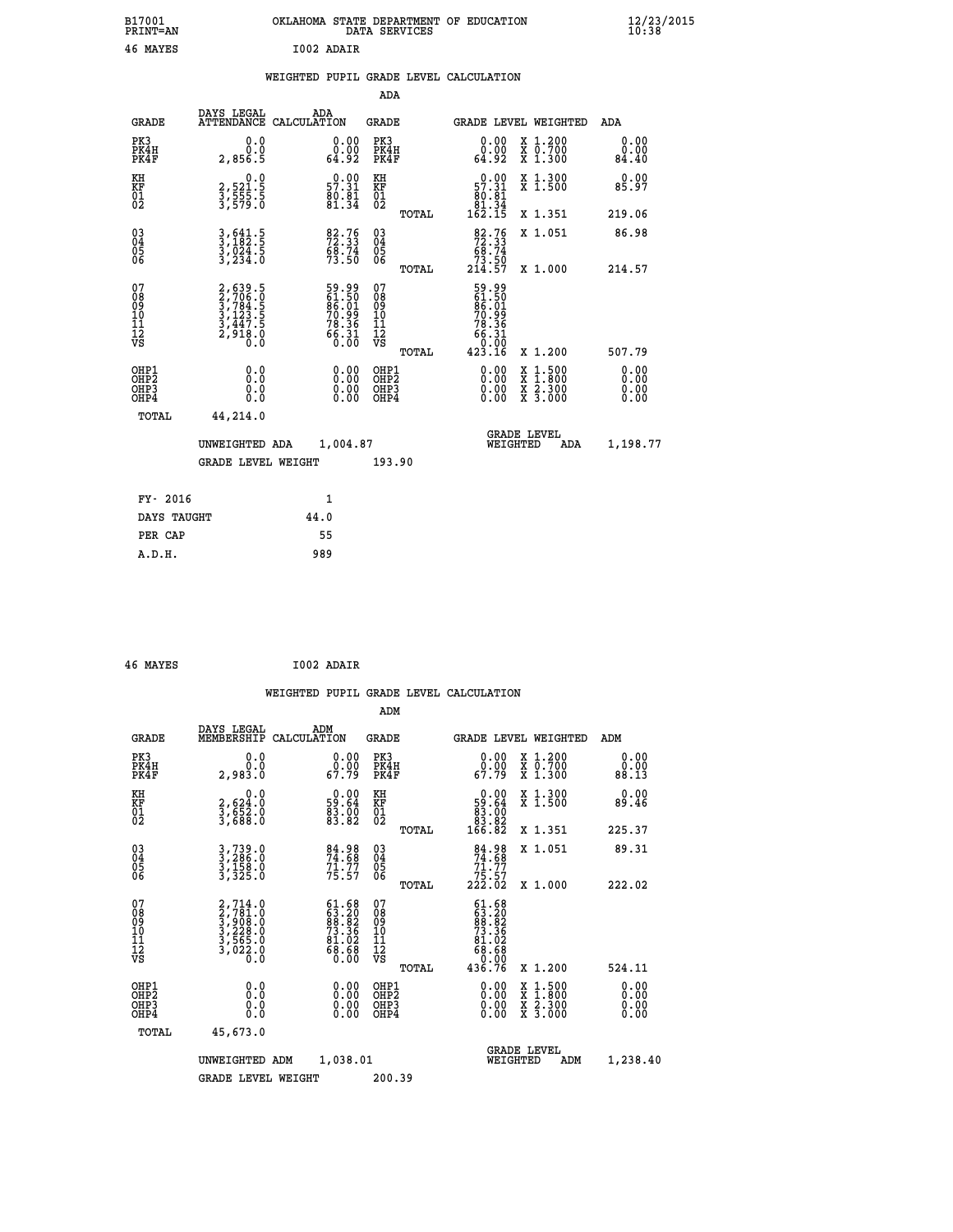| B17001<br><b>PRINT=AN</b> | OKLAHOMA STATE DEPARTMENT OF EDUCATION<br>DATA SERVICES | $\frac{12}{23}$ /2015 |
|---------------------------|---------------------------------------------------------|-----------------------|
| 46<br>MAYES               | I016 SALINA                                             |                       |

#### **WEIGHTED PUPIL GRADE LEVEL CALCULATION**

|                                                                    |                                                                                                       |                                                                          | ADA                                                 |       |                                                                           |                                          |                              |
|--------------------------------------------------------------------|-------------------------------------------------------------------------------------------------------|--------------------------------------------------------------------------|-----------------------------------------------------|-------|---------------------------------------------------------------------------|------------------------------------------|------------------------------|
| <b>GRADE</b>                                                       | DAYS LEGAL                                                                                            | ADA<br>ATTENDANCE CALCULATION                                            | <b>GRADE</b>                                        |       |                                                                           | <b>GRADE LEVEL WEIGHTED</b>              | <b>ADA</b>                   |
| PK3<br>PK4H<br>PK4F                                                | 94.0<br>0.0<br>1,196.5                                                                                | $2.47$ <sub>0.00</sub><br>31.49                                          | PK3<br>PK4H<br>PK4F                                 |       | $\begin{smallmatrix} 2.47\0.00\\0.00\\31.49\end{smallmatrix}$             | X 1.200<br>X 0.700<br>X 1.300            | 2.96<br>0.00<br>40.94        |
| KH<br>KF<br>01<br>02                                               | 0.0<br>1,739:5<br>2,106:0<br>2,025:5                                                                  | $\begin{smallmatrix} 0.00\\ 45.78\\ 55.42\\ 53.30 \end{smallmatrix}$     | KH<br>KF<br>01<br>02                                |       | $\begin{smallmatrix}&&0.00\\45.78\\55.42\\53.30\\108.72\end{smallmatrix}$ | X 1.300<br>X 1.500                       | 0.00<br>68.67                |
|                                                                    |                                                                                                       |                                                                          |                                                     | TOTAL |                                                                           | X 1.351                                  | 146.88                       |
| $\begin{smallmatrix} 03 \\[-4pt] 04 \end{smallmatrix}$<br>Ŏ5<br>06 | $\frac{1}{2}, \frac{727}{537}.5$<br>$\frac{2}{3}, \frac{360}{360}.0$<br>$\frac{1}{2}, \frac{906}{50}$ | 45.45<br>62.11<br>50.16                                                  | $\begin{array}{c} 03 \\ 04 \\ 05 \\ 06 \end{array}$ |       | $45.45\n40.46\n62.11\n50.16\n152.73$                                      | X 1.051                                  | 47.77                        |
|                                                                    |                                                                                                       |                                                                          |                                                     | TOTAL |                                                                           | X 1.000                                  | 152.73                       |
| 07<br>08<br>09<br>101<br>11<br>12<br>VS                            | 2,316.0<br>1,792.0<br>2,931.0<br>2,692.0<br>2,846.0<br>2,706.0                                        | $60.95$<br>$47.16$<br>$77.13$<br>$70.84$<br>$74.89$<br>$71.21$<br>$0.00$ | 07<br>08<br>09<br>11<br>11<br>12<br>VS              |       | $60.95$<br>$47.16$<br>$77.13$<br>$70.84$<br>$74.89$<br>$71.21$<br>$0.00$  |                                          |                              |
|                                                                    |                                                                                                       |                                                                          |                                                     | TOTAL | 402.18                                                                    | X 1.200                                  | 482.62                       |
| OHP1<br>OHP <sub>2</sub><br>OH <sub>P3</sub><br>OHP4               | 0.0<br>0.0<br>0.0                                                                                     | 0.00<br>$\begin{smallmatrix} 0.00 \ 0.00 \end{smallmatrix}$              | OHP1<br>OHP <sub>2</sub><br>OHP <sub>3</sub>        |       | 0.00<br>0.00                                                              | X 1:500<br>X 1:800<br>X 2:300<br>X 3:000 | 0.00<br>0.00<br>0.00<br>0.00 |
| TOTAL                                                              | 29,975.0                                                                                              |                                                                          |                                                     |       |                                                                           |                                          |                              |
|                                                                    | UNWEIGHTED ADA                                                                                        | 788.82                                                                   |                                                     |       |                                                                           | <b>GRADE LEVEL</b><br>WEIGHTED<br>ADA    | 942.57                       |
|                                                                    | <b>GRADE LEVEL WEIGHT</b>                                                                             |                                                                          | 153.75                                              |       |                                                                           |                                          |                              |
| FY- 2016                                                           |                                                                                                       | $\mathbf{1}$                                                             |                                                     |       |                                                                           |                                          |                              |
| DAYS TAUGHT                                                        |                                                                                                       | 38.0                                                                     |                                                     |       |                                                                           |                                          |                              |
| PER CAP                                                            |                                                                                                       | 44                                                                       |                                                     |       |                                                                           |                                          |                              |

| 46 MAYES | I016 SALINA |
|----------|-------------|
|          |             |

 **A.D.H. 668**

| <b>GRADE</b>                                       | DAYS LEGAL<br>MEMBERSHIP                                                           | ADM<br>CALCULATION                                                   | <b>GRADE</b>                           |       |                                                                                                                                 |          | GRADE LEVEL WEIGHTED                                                                                                                      | ADM                          |  |
|----------------------------------------------------|------------------------------------------------------------------------------------|----------------------------------------------------------------------|----------------------------------------|-------|---------------------------------------------------------------------------------------------------------------------------------|----------|-------------------------------------------------------------------------------------------------------------------------------------------|------------------------------|--|
| PK3<br>PK4H<br>PK4F                                | 94.0<br>1, 259.0                                                                   | $2.47$<br>$0.00$<br>33.13                                            | PK3<br>PK4H<br>PK4F                    |       | $\begin{smallmatrix} 2.47\ 0.00\ 33.13 \end{smallmatrix}$                                                                       |          | X 1.200<br>X 0.700<br>X 1.300                                                                                                             | 2.96<br>$\frac{0.00}{43.07}$ |  |
| KH<br>KF<br>01<br>02                               | 0.0<br>1,829:0<br>2,206:0<br>2,088:0                                               | $\begin{smallmatrix} 0.00\\ 48.13\\ 58.05\\ 54.95 \end{smallmatrix}$ | KH<br>KF<br>01<br>02                   |       | $\begin{smallmatrix} &0.00\48.13\phantom{00}58.05\phantom{0}54.95\phantom{0}54.95\phantom{0}\phantom{0}113.00\end{smallmatrix}$ |          | X 1.300<br>X 1.500                                                                                                                        | 0.00<br>72.20                |  |
|                                                    |                                                                                    |                                                                      |                                        | TOTAL |                                                                                                                                 |          | X 1.351                                                                                                                                   | 152.66                       |  |
| $\begin{matrix} 03 \\ 04 \\ 05 \\ 06 \end{matrix}$ | $1,778.0$<br>$2,428.0$<br>$1,976.0$                                                | 46.79<br>41.84<br>63.89<br>52.00                                     | 03<br>04<br>05<br>06                   |       | $46.79$<br>$41.84$<br>$63.89$<br>$52.00$<br>$157.73$                                                                            |          | X 1.051                                                                                                                                   | 49.18                        |  |
|                                                    |                                                                                    |                                                                      |                                        | TOTAL |                                                                                                                                 |          | X 1.000                                                                                                                                   | 157.73                       |  |
| 07<br>08<br>09<br>101<br>112<br>VS                 | 2,411.0<br>1,860.0<br>3,016.0<br>3,031.0<br>2,982.0<br>2,777.0<br>$0.\overline{0}$ | $63.45$<br>$79.37$<br>$74.50$<br>$78.47$<br>$73.08$<br>0.00          | 07<br>08<br>09<br>11<br>11<br>12<br>VS | TOTAL | $63.45$<br>$79.37$<br>$74.50$<br>$78.47$<br>$73.08$<br>$0.000$<br>$417.82$                                                      |          | X 1.200                                                                                                                                   | 501.38                       |  |
| OHP1                                               |                                                                                    |                                                                      | OHP1                                   |       |                                                                                                                                 |          |                                                                                                                                           |                              |  |
| OHP <sub>2</sub><br>OH <sub>P3</sub><br>OHP4       | 0.0<br>0.0<br>0.0                                                                  |                                                                      | OHP <sub>2</sub><br>OHP3<br>OHP4       |       |                                                                                                                                 |          | $\begin{smallmatrix} \mathtt{X} & 1\cdot500\\ \mathtt{X} & 1\cdot800\\ \mathtt{X} & 2\cdot300\\ \mathtt{X} & 3\cdot000 \end{smallmatrix}$ | 0.00<br>0.00<br>0.00<br>0.00 |  |
| TOTAL                                              | 31,125.0                                                                           |                                                                      |                                        |       |                                                                                                                                 |          |                                                                                                                                           |                              |  |
|                                                    | UNWEIGHTED ADM                                                                     | 819.07                                                               |                                        |       |                                                                                                                                 | WEIGHTED | <b>GRADE LEVEL</b><br>ADM                                                                                                                 | 979.18                       |  |
|                                                    | <b>GRADE LEVEL WEIGHT</b>                                                          |                                                                      | 160.11                                 |       |                                                                                                                                 |          |                                                                                                                                           |                              |  |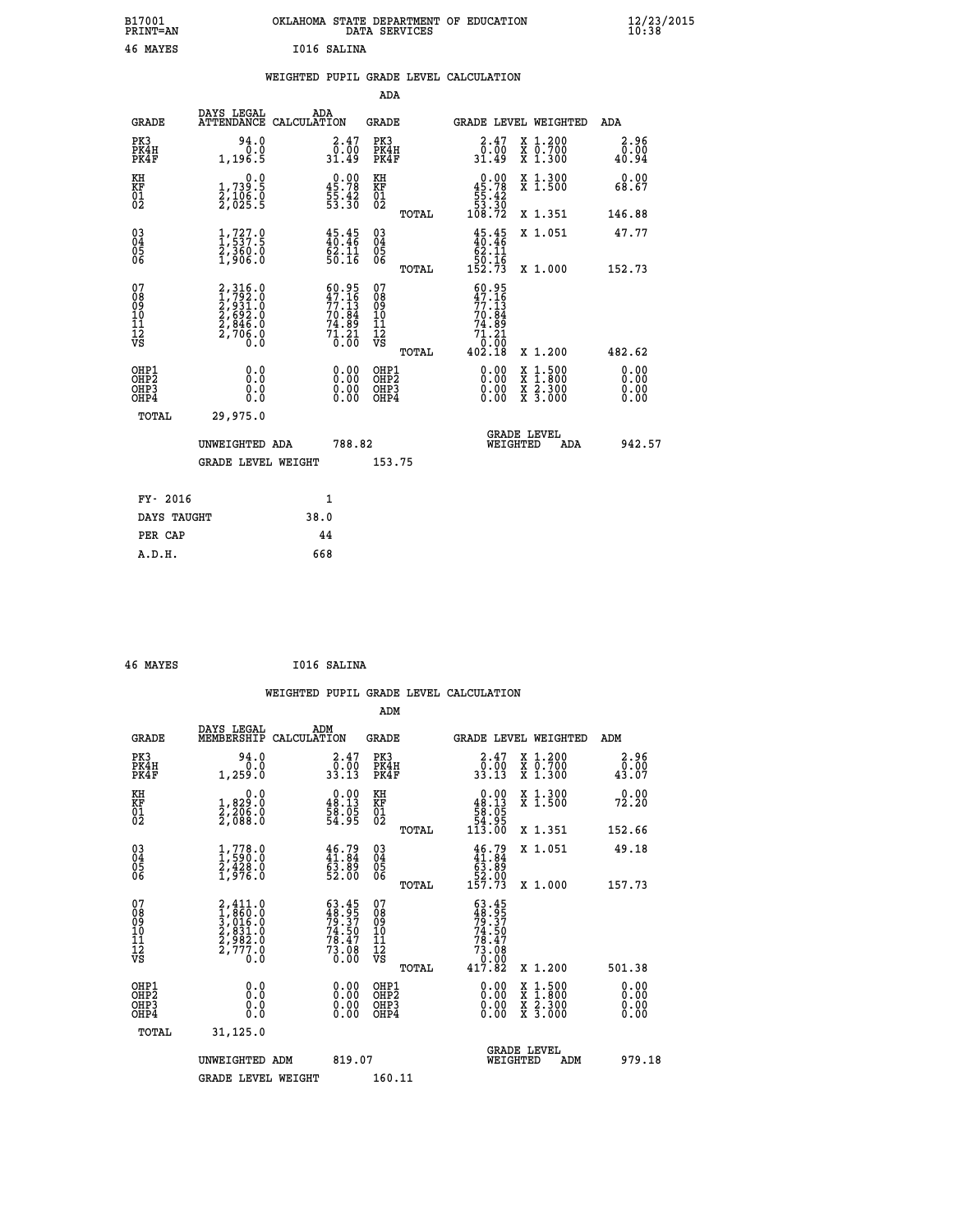## **B17001 OKLAHOMA STATE DEPARTMENT OF EDUCATION 12/23/2015 PRINT=AN DATA SERVICES 10:38 46 MAYES I017 LOCUST GROVE**

|                                                                   |                                                                       |                                                                                              | ADA                                      |       |                                                                                                        |                                          |                                    |
|-------------------------------------------------------------------|-----------------------------------------------------------------------|----------------------------------------------------------------------------------------------|------------------------------------------|-------|--------------------------------------------------------------------------------------------------------|------------------------------------------|------------------------------------|
| <b>GRADE</b>                                                      | DAYS LEGAL<br><b>ATTENDANCE</b>                                       | ADA<br>CALCULATION                                                                           | <b>GRADE</b>                             |       |                                                                                                        | <b>GRADE LEVEL WEIGHTED</b>              | ADA                                |
| PK3<br>PK4H<br>PK4F                                               | 147.5<br>0.0<br>3, 244.5                                              | 3.78<br>0.00<br>83.19                                                                        | PK3<br>PK4H<br>PK4F                      |       | $\begin{smallmatrix} 3.78\ 0.00\\ 9.10\ 83.19 \end{smallmatrix}$                                       | X 1.200<br>X 0.700<br>X 1.300            | 4.54<br>0.00<br>108.15             |
| KH<br>KF<br>01<br>02                                              | 0.0<br>3,258:0<br>3,975.0<br>4,087:5                                  | $0.00$<br>83.54<br>$\frac{101.92}{104.81}$                                                   | KH<br>KF<br>01<br>02                     |       | $\begin{smallmatrix} &0.00\\ 83.54\\ 101.92\\ 104.81\\ 206.73\end{smallmatrix}$                        | X 1.300<br>X 1.500                       | 0.00<br>125.31                     |
|                                                                   |                                                                       |                                                                                              |                                          | TOTAL |                                                                                                        | X 1.351                                  | 279.29                             |
| $^{03}_{04}$<br>Ŏ5<br>06                                          | $3, 787.5$<br>$3, 531.0$<br>$4, 431.5$<br>$3, 410.0$                  | $\begin{array}{r} 97.12 \\ 90.54 \\ 113.63 \end{array}$<br>87.44                             | 03<br>04<br>05<br>06                     | TOTAL | $\begin{smallmatrix} 97.12\\ 90.54\\ 113.63\\ 87.44\\ 291.61 \end{smallmatrix}$                        | X 1.051<br>X 1.000                       | 102.07<br>291.61                   |
| 07<br>08901112<br>1112<br>VS                                      | 3,805.5<br>3,705.05<br>4,865.55<br>4,170.55<br>4,169.55<br>3,594.50.0 | $\begin{array}{c} 97.58 \\ 95.00 \\ 124.76 \\ 106.94 \\ 106.91 \\ 92.17 \\ 0.00 \end{array}$ | 07<br>08901112<br>1112<br>VS             |       | $\begin{array}{r} 97.58 \\ 95.00 \\ 124.76 \\ 106.94 \\ 106.91 \\ 92.17 \\ 0.00 \\ 623.36 \end{array}$ |                                          |                                    |
|                                                                   |                                                                       |                                                                                              |                                          | TOTAL |                                                                                                        | X 1.200                                  | 748.03                             |
| OHP1<br>OH <sub>P</sub> 2<br>OH <sub>P3</sub><br>OH <sub>P4</sub> | 26.5<br>0.0<br>0.0                                                    | $\begin{smallmatrix} 0.68\ 0.00\ 0.00 \end{smallmatrix}$                                     | OHP1<br>OHP <sub>2</sub><br>OHP3<br>OHP4 |       | 0.68<br>0.00<br>0.00                                                                                   | X 1:500<br>X 1:800<br>X 2:300<br>X 3:000 | $\frac{1}{0}$ : 02<br>0.00<br>0.00 |
| TOTAL                                                             | 54,209.5                                                              |                                                                                              |                                          |       |                                                                                                        |                                          |                                    |
|                                                                   | UNWEIGHTED ADA                                                        | 1,390.01                                                                                     |                                          |       |                                                                                                        | GRADE LEVEL<br>WEIGHTED<br>ADA           | 1,660.02                           |
|                                                                   | <b>GRADE LEVEL WEIGHT</b>                                             |                                                                                              | 270.01                                   |       |                                                                                                        |                                          |                                    |
| FY- 2016                                                          |                                                                       | $\mathbf{1}$                                                                                 |                                          |       |                                                                                                        |                                          |                                    |
| DAYS TAUGHT                                                       |                                                                       | 39.0                                                                                         |                                          |       |                                                                                                        |                                          |                                    |
| PER CAP                                                           |                                                                       | 51                                                                                           |                                          |       |                                                                                                        |                                          |                                    |

 **A.D.H. 1,180**

 **46 MAYES I017 LOCUST GROVE**

|                                    |                                          |                                                                                                                                                                                                          |             |                                                                                                                                    | ADM                                                 |       |                                                                                                                                          |          |                                          |                                         |
|------------------------------------|------------------------------------------|----------------------------------------------------------------------------------------------------------------------------------------------------------------------------------------------------------|-------------|------------------------------------------------------------------------------------------------------------------------------------|-----------------------------------------------------|-------|------------------------------------------------------------------------------------------------------------------------------------------|----------|------------------------------------------|-----------------------------------------|
|                                    | <b>GRADE</b>                             | DAYS LEGAL<br>MEMBERSHIP                                                                                                                                                                                 | CALCULATION | ADM                                                                                                                                | <b>GRADE</b>                                        |       |                                                                                                                                          |          | GRADE LEVEL WEIGHTED                     | ADM                                     |
|                                    | PK3<br>PK4H<br>PK4F                      | 159.0<br>0.0<br>3,461.0                                                                                                                                                                                  |             | 4.08<br>0:00<br>88:74                                                                                                              | PK3<br>PK4H<br>PK4F                                 |       | $\begin{smallmatrix} 4.08 \\ 0.00 \\ 88.74 \end{smallmatrix}$                                                                            |          | X 1.200<br>X 0.700<br>X 1.300            | 4.90<br>0.00<br>115.36                  |
| KH<br>KF<br>01<br>02               |                                          | 0.0<br>$3,447.0$<br>$4,212.0$<br>$4,277.0$                                                                                                                                                               |             | $\begin{smallmatrix} &0.00\ 88.38\ 108.00\ 109.67\ \end{smallmatrix}$                                                              | KH<br>KF<br>01<br>02                                |       | $\begin{smallmatrix} &0.00\\ 88.38\\ 108.00\\ 109.67\\ 217.67\end{smallmatrix}$                                                          |          | X 1.300<br>X 1.500                       | 0.00<br>132.57                          |
|                                    |                                          |                                                                                                                                                                                                          |             |                                                                                                                                    |                                                     | TOTAL |                                                                                                                                          |          | X 1.351                                  | 294.07                                  |
| 03<br>04<br>05<br>06               |                                          | 3,944.0<br>3,709.0<br>4,658.0<br>3,600.0                                                                                                                                                                 |             | $101.13$<br>95.10<br>$\frac{1\bar{1}\bar{9}\cdot\bar{4}\bar{4}}{92\cdot31}$                                                        | $\begin{array}{c} 03 \\ 04 \\ 05 \\ 06 \end{array}$ |       | $\begin{array}{c} 101.13 \\ 95.10 \\ 119.44 \\ 92.31 \\ 306.85 \end{array}$                                                              |          | X 1.051                                  | 106.29                                  |
|                                    |                                          |                                                                                                                                                                                                          |             |                                                                                                                                    |                                                     | TOTAL |                                                                                                                                          |          | X 1.000                                  | 306.85                                  |
| 07<br>08<br>09<br>101<br>112<br>VS |                                          | $\begin{smallmatrix} 3\,, & 9 & 8 & 5 & 0 \\ 3\,, & 8 & 9 & 2 & 0 \\ 5\,, & 1 & 4 & 2 & 0 \\ 4\,, & 4 & 3 & 9 & 0 \\ 4\,, & 4 & 0 & 7 & 0 \\ 3\,, & 7 & 6 & 8 & 0 \\ 0\,, & 0 & 0 & 0 \end{smallmatrix}$ |             | $\begin{smallmatrix} 102\cdot 18\\ 99\cdot 79\\ 131\cdot 85\\ 113\cdot 82\\ 113\cdot 00\\ 96\cdot 62\\ 0\cdot 00\end{smallmatrix}$ | 07<br>08<br>09<br>11<br>11<br>12<br>VS              | TOTAL | $\begin{array}{r} 102\cdot 18\\ 99\cdot 79\\ 131\cdot 85\\ 113\cdot 82\\ 113\cdot 00\\ 96\cdot 62\\ 0\cdot 00\\ 657\cdot 26 \end{array}$ |          | X 1.200                                  | 788.71                                  |
|                                    | OHP1<br>OHP2<br>OH <sub>P3</sub><br>OHP4 | 30.0<br>0.0<br>0.000                                                                                                                                                                                     |             | $0.77$<br>$0.00$<br>$0.00$<br>0.00                                                                                                 | OHP1<br>OHP2<br>OHP <sub>3</sub>                    |       | $0.77$<br>$0.00$<br>$0.00$<br>0.00                                                                                                       |          | X 1:500<br>X 1:800<br>X 2:300<br>X 3:000 | $\frac{1}{0}$ : $\frac{16}{00}$<br>0.00 |
|                                    | TOTAL                                    | 57,130.0                                                                                                                                                                                                 |             |                                                                                                                                    |                                                     |       |                                                                                                                                          |          |                                          |                                         |
|                                    |                                          | UNWEIGHTED                                                                                                                                                                                               | ADM         | 1,464.88                                                                                                                           |                                                     |       |                                                                                                                                          | WEIGHTED | <b>GRADE LEVEL</b><br>ADM                | 1,749.91                                |
|                                    |                                          | <b>GRADE LEVEL WEIGHT</b>                                                                                                                                                                                |             |                                                                                                                                    | 285.03                                              |       |                                                                                                                                          |          |                                          |                                         |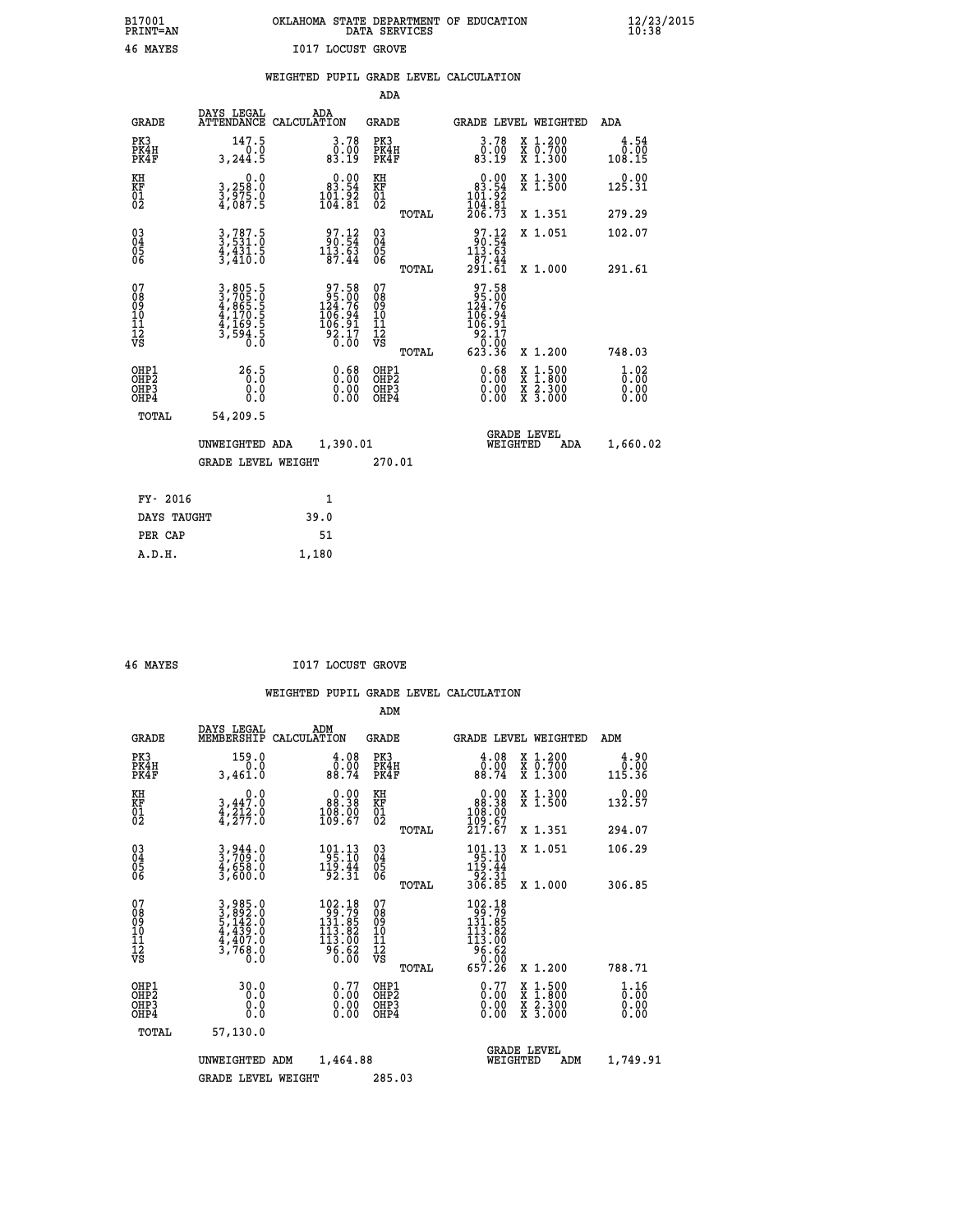# **B17001 OKLAHOMA STATE DEPARTMENT OF EDUCATION 12/23/2015 PRINT=AN DATA SERVICES 10:38 46 MAYES I032 CHOUTEAU-MAZIE**

|  |  | WEIGHTED PUPIL GRADE LEVEL CALCULATION |
|--|--|----------------------------------------|
|  |  |                                        |

|                                                                    |                                                                                                                                           |                                                                         |        | ADA                                                 |       |                                                                      |                                          |                               |
|--------------------------------------------------------------------|-------------------------------------------------------------------------------------------------------------------------------------------|-------------------------------------------------------------------------|--------|-----------------------------------------------------|-------|----------------------------------------------------------------------|------------------------------------------|-------------------------------|
| <b>GRADE</b>                                                       | DAYS LEGAL                                                                                                                                | ADA<br>ATTENDANCE CALCULATION                                           |        | <b>GRADE</b>                                        |       | GRADE LEVEL WEIGHTED                                                 |                                          | ADA                           |
| PK3<br>PK4H<br>PK4F                                                | 0.0<br>0.0<br>2,116.0                                                                                                                     | $\begin{smallmatrix} 0.00\\ 0.00\\ 51.61 \end{smallmatrix}$             |        | PK3<br>PK4H<br>PK4F                                 |       | 0.00<br>ŏ.ŏŏ<br>51.61                                                | X 1.200<br>X 0.700<br>X 1.300            | 0.00<br>0.00<br>67.09         |
| KH<br>KF<br>01<br>02                                               | 0.0<br>2,813.5<br>2,114.5<br>3,189.5                                                                                                      | $\begin{smallmatrix} 0.00\\ 68.62\\ 51.57\\ 77.79 \end{smallmatrix}$    |        | KH<br>KF<br>01<br>02                                |       | 0.00<br>$\frac{68.62}{51.57}$                                        | X 1.300<br>X 1.500                       | 0.00<br>102.93                |
|                                                                    |                                                                                                                                           |                                                                         |        |                                                     | TOTAL | 129.36                                                               | X 1.351                                  | 174.77                        |
| $\begin{smallmatrix} 03 \\[-4pt] 04 \end{smallmatrix}$<br>Ŏ5<br>06 | 2,809.0<br>2,736.5<br>2,767.0<br>2,407.5                                                                                                  | 68.51<br>66.74<br>67.49<br>58.72                                        |        | $\begin{array}{c} 03 \\ 04 \\ 05 \\ 06 \end{array}$ |       | $68.51$<br>$66.74$<br>$67.49$<br>$58.72$<br>$192.95$                 | X 1.051                                  | 72.00                         |
|                                                                    |                                                                                                                                           |                                                                         |        |                                                     | TOTAL |                                                                      | X 1.000                                  | 192.95                        |
| 07<br>08<br>09<br>01<br>11<br>11<br>12<br>VS                       | $\begin{smallmatrix} 2,243\cdot 0\\ 2,169\cdot 0\\ 2,609\cdot 5\\ 2,299\cdot 0\\ 2,670\cdot 0\\ 1,563\cdot 5\\ 0\cdot 0\end{smallmatrix}$ | 54.71<br>52.90<br>63.65<br>65.07<br>56.12<br>58.13<br>38.13             |        | 07<br>08<br>09<br>11<br>11<br>12<br>VS              |       | 54.71<br>52.90<br>63.65<br>65.07<br>56.123<br>38.139                 |                                          |                               |
|                                                                    |                                                                                                                                           |                                                                         |        |                                                     | TOTAL | 330.58                                                               | X 1.200                                  | 396.70                        |
| OHP1<br>OHP <sub>2</sub><br>OH <sub>P3</sub><br>OHP4               | 327.5<br>0.0<br>0.0                                                                                                                       | $7.99$<br>$0.00$<br>$\begin{smallmatrix} 0.00 \ 0.00 \end{smallmatrix}$ |        | OHP1<br>OHP2<br>OHP <sub>3</sub>                    |       | $\begin{smallmatrix} 7.99 \\ 0.00 \\ 0.00 \\ 0.00 \end{smallmatrix}$ | X 1:500<br>X 1:800<br>X 2:300<br>X 3:000 | 11.99<br>0.00<br>0.00<br>0.00 |
| TOTAL                                                              | 34,835.0                                                                                                                                  |                                                                         |        |                                                     |       |                                                                      |                                          |                               |
|                                                                    | UNWEIGHTED ADA                                                                                                                            |                                                                         | 849.62 |                                                     |       | WEIGHTED                                                             | <b>GRADE LEVEL</b><br>ADA                | 1,018.43                      |
|                                                                    | <b>GRADE LEVEL WEIGHT</b>                                                                                                                 |                                                                         |        | 168.81                                              |       |                                                                      |                                          |                               |
| FY- 2016                                                           |                                                                                                                                           | 1                                                                       |        |                                                     |       |                                                                      |                                          |                               |
| DAYS TAUGHT                                                        |                                                                                                                                           | 41.0                                                                    |        |                                                     |       |                                                                      |                                          |                               |
| PER CAP                                                            |                                                                                                                                           | 59                                                                      |        |                                                     |       |                                                                      |                                          |                               |

 **A.D.H. 713**

 **46 MAYES I032 CHOUTEAU-MAZIE**

|                                           |                                                                                     |                                                                   | ADM                                                 |       |                                                                                  |                                          |                                 |
|-------------------------------------------|-------------------------------------------------------------------------------------|-------------------------------------------------------------------|-----------------------------------------------------|-------|----------------------------------------------------------------------------------|------------------------------------------|---------------------------------|
| <b>GRADE</b>                              | DAYS LEGAL<br>MEMBERSHIP                                                            | ADM<br>CALCULATION                                                | <b>GRADE</b>                                        |       |                                                                                  | GRADE LEVEL WEIGHTED                     | ADM                             |
| PK3<br>PK4H<br>PK4F                       | 0.0<br>0.0<br>2, 254.0                                                              | $\begin{smallmatrix} 0.00\\ 0.00\\ 54.98 \end{smallmatrix}$       | PK3<br>PK4H<br>PK4F                                 |       | $\begin{smallmatrix} 0.00\\ 0.00\\ 54.98 \end{smallmatrix}$                      | X 1.200<br>X 0.700<br>X 1.300            | 0.00<br>0.00<br>71.47           |
| KH<br>KF<br>01<br>02                      | 0.0<br>2,983.0<br>2,230.0<br>3,327.0                                                | $72.76$<br>$54.39$<br>$81.15$                                     | KH<br>KF<br>01<br>02                                |       | $\begin{smallmatrix} &0.00\\72.76\,54.39\\54.39\\81.15\\135.54\end{smallmatrix}$ | X 1.300<br>X 1.500                       | 0.00<br>109.14                  |
|                                           |                                                                                     |                                                                   |                                                     | TOTAL |                                                                                  | X 1.351                                  | 183.11                          |
| 03<br>04<br>05<br>06                      | 2,890.0<br>2,818.0<br>2,921.0<br>2,525.0                                            | 70.49<br>68.73<br>$71.24$<br>61.59                                | $\begin{array}{c} 03 \\ 04 \\ 05 \\ 06 \end{array}$ |       | 70.49<br>68.73<br>$\begin{array}{r} 71.24 \\ 61.59 \\ 201.56 \end{array}$        | X 1.051                                  | 74.08                           |
|                                           |                                                                                     |                                                                   |                                                     | TOTAL |                                                                                  | X 1.000                                  | 201.56                          |
| 07<br>08<br>09<br>101<br>11<br>12<br>VS   | $2,330.0$<br>$2,709.0$<br>$2,709.0$<br>$2,392.0$<br>$2,800.0$<br>$1,619.0$<br>$0.0$ | 56.83<br>55.59<br>66.07<br>58.34<br>58.29<br>59.49<br>39.40       | 07<br>08<br>09<br>11<br>11<br>12<br>VS              | TOTAL | 56.83<br>55.59<br>66.07<br>68.34<br>58.29<br>39.400<br>344.61                    | X 1.200                                  | 413.53                          |
|                                           |                                                                                     |                                                                   |                                                     |       |                                                                                  |                                          |                                 |
| OHP1<br>OHP2<br>OH <sub>P</sub> 3<br>OHP4 | 331.0<br>0.000                                                                      | $\begin{smallmatrix} 8.07 \ 0.00 \ 0.00 \ 0.00 \end{smallmatrix}$ | OHP1<br>OHP2<br>OHP <sub>3</sub>                    |       | $\begin{smallmatrix} 8.07 \ 0.00 \ 0.00 \end{smallmatrix}$<br>0.00               | X 1:500<br>X 1:800<br>X 2:300<br>X 3:000 | $12.11$<br>0.00<br>0.00<br>0.00 |
| TOTAL                                     | 36,408.0                                                                            |                                                                   |                                                     |       |                                                                                  |                                          |                                 |
|                                           | UNWEIGHTED ADM                                                                      | 888.01                                                            |                                                     |       |                                                                                  | <b>GRADE LEVEL</b><br>WEIGHTED<br>ADM    | 1,065.00                        |
|                                           | <b>GRADE LEVEL WEIGHT</b>                                                           |                                                                   | 176.99                                              |       |                                                                                  |                                          |                                 |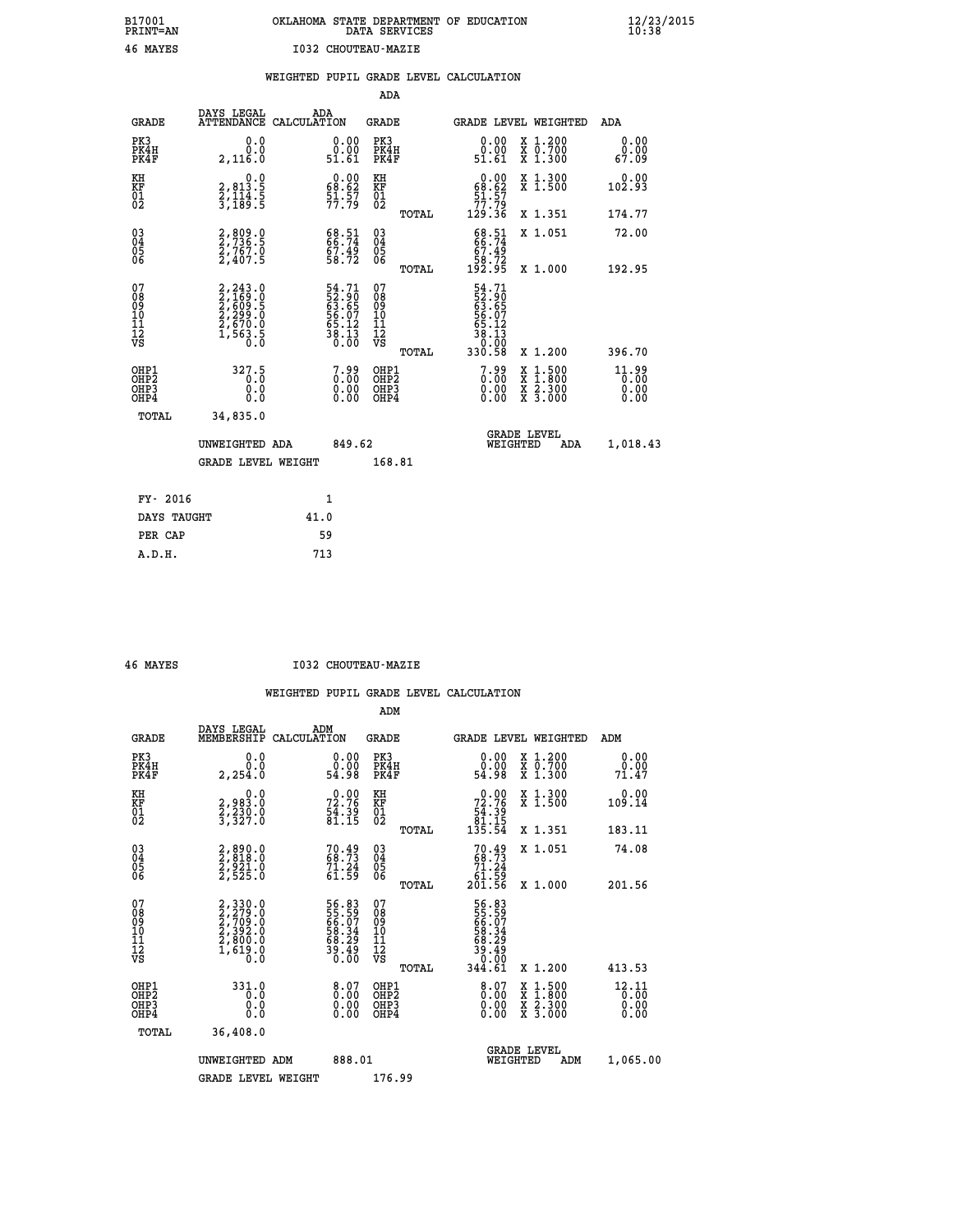| 7001<br>INT=AN | OKLAHOMA STATE DEPARTMENT OF EDUCATION<br>DATA SERVICES |  |
|----------------|---------------------------------------------------------|--|
| MAYES          | COUNTY TOTALS                                           |  |

|  |  | WEIGHTED PUPIL GRADE LEVEL CALCULATION |
|--|--|----------------------------------------|
|  |  |                                        |

|                                        |                                                                             |                                                                             | ADA                                                 |       |                                                                                              |                                                                                                                                      |                                |
|----------------------------------------|-----------------------------------------------------------------------------|-----------------------------------------------------------------------------|-----------------------------------------------------|-------|----------------------------------------------------------------------------------------------|--------------------------------------------------------------------------------------------------------------------------------------|--------------------------------|
| <b>GRADE</b>                           | DAYS LEGAL                                                                  | ADA<br>ATTENDANCE CALCULATION                                               | GRADE                                               |       | <b>GRADE LEVEL WEIGHTED</b>                                                                  |                                                                                                                                      | ADA                            |
| PK3<br>PK4H<br>PK4F                    | 553.5<br>0.221<br>17,926.5                                                  | $13.43$<br>2.77<br>426.20                                                   | PK3<br>PK4H<br>PK4F                                 |       | 13.43<br>$-2.77$<br>426.20                                                                   | X 1.200<br>X 0.700<br>X 1.300                                                                                                        | 16.11<br>$\frac{1.94}{554.06}$ |
| KH<br>KF<br>01<br>02                   | 0.0<br>21,397.0<br>22,401.0<br>23,025.0                                     | $\begin{smallmatrix} 0.00\\ 508.37\\ 533.60\\ 549.38 \end{smallmatrix}$     | KH<br>KF<br>01<br>02                                |       | $\begin{smallmatrix} &0.00\\ 508.37\\ 533.50\\ 549.38\\ 549.38\\ 1,082.98 \end{smallmatrix}$ | X 1.300<br>X 1.500                                                                                                                   | 0.00<br>762.56                 |
|                                        |                                                                             |                                                                             |                                                     | TOTAL |                                                                                              | X 1.351                                                                                                                              | 1,463.10                       |
| 03<br>04<br>05<br>06                   | 22,888.5<br>19,957.5<br>21,123.0<br>19,596.0                                | 543.67<br>475:14<br>507:73<br>468.05                                        | $\begin{array}{c} 03 \\ 04 \\ 05 \\ 06 \end{array}$ |       | 543.67<br>475.14<br>507.73<br>468.05<br>1,450.92                                             | X 1.051                                                                                                                              | 2,022.30                       |
|                                        |                                                                             |                                                                             |                                                     | TOTAL |                                                                                              | X 1.000                                                                                                                              | 1,450.92                       |
| 07<br>08<br>09<br>10<br>11<br>12<br>VS | 19,715.5<br>19,651.5<br>23,500.5<br>20,348.0<br>20,714.0<br>18,777.0<br>0.0 | 472.68<br>468.79<br>563.15<br>563.15<br>488.097<br>497.57<br>449.52<br>0.00 | 07<br>08<br>09<br>11<br>11<br>12<br>VS              | TOTAL | 472.68<br>468.79<br>563.15<br>563.09<br>497.57<br>449.52<br>0.00<br>2,939.80                 | X 1.200                                                                                                                              | 3,527.77                       |
| OHP1<br>OH <sub>P</sub> 2              | 354.0<br>0.0                                                                | 8.67                                                                        | OHP1<br>OHP <sub>2</sub>                            |       | 8.67                                                                                         | $1:500$<br>1:800                                                                                                                     | 13.01<br>0.00                  |
| OHP3<br>OHP4                           | 0.0<br>0.0                                                                  | 0.00                                                                        | OHP3<br>OHP4                                        |       | 0.00<br>0.00                                                                                 | $\begin{smallmatrix} \mathtt{X} & 1 & 500 \\ \mathtt{X} & 1 & 800 \\ \mathtt{X} & 2 & 300 \\ \mathtt{X} & 3 & 000 \end{smallmatrix}$ | 0.00<br>0.00                   |
| TOTAL                                  | 292,050.5                                                                   |                                                                             |                                                     |       |                                                                                              |                                                                                                                                      |                                |
|                                        | UNWEIGHTED ADA                                                              | 6,976.81                                                                    |                                                     |       | WEIGHTED                                                                                     | <b>GRADE LEVEL</b><br>ADA                                                                                                            | 8,360.85                       |
|                                        | <b>GRADE LEVEL WEIGHT</b>                                                   |                                                                             | 1,384.04                                            |       |                                                                                              |                                                                                                                                      |                                |
|                                        |                                                                             |                                                                             |                                                     |       |                                                                                              |                                                                                                                                      |                                |
| FY- 2016                               |                                                                             | $\mathbf{1}$                                                                |                                                     |       |                                                                                              |                                                                                                                                      |                                |
| DAYS TAUGHT                            |                                                                             | 330.0                                                                       |                                                     |       |                                                                                              |                                                                                                                                      |                                |
| PER CAP                                |                                                                             | 472                                                                         |                                                     |       |                                                                                              |                                                                                                                                      |                                |
| A.D.H.                                 |                                                                             | 5,099                                                                       |                                                     |       |                                                                                              |                                                                                                                                      |                                |

 **B17001<br>PRINT=AN** 

 **MAYES COUNTY TOTALS**

|                                                       |                                                                                  |                                                                         | ADM                                              |                                                                              |                                                                                                  |                               |
|-------------------------------------------------------|----------------------------------------------------------------------------------|-------------------------------------------------------------------------|--------------------------------------------------|------------------------------------------------------------------------------|--------------------------------------------------------------------------------------------------|-------------------------------|
| <b>GRADE</b>                                          | DAYS LEGAL<br>MEMBERSHIP                                                         | ADM<br>CALCULATION                                                      | <b>GRADE</b>                                     | GRADE LEVEL WEIGHTED                                                         |                                                                                                  | ADM                           |
| PK3<br>PK4H<br>PK4F                                   | 565.0<br>257.0<br>19,009.0                                                       | 13.73<br>5.84<br>452.05                                                 | PK3<br>PK4H<br>PK4F                              | 13.73<br>5.84<br>452.05                                                      | $\begin{array}{c} x & 1.200 \\ x & 0.700 \end{array}$<br>$X$ 1.300                               | 16.11<br>4.09<br>587.67       |
| KH<br>KF<br>01<br>02                                  | 0.0<br>22,600:0<br>23,377.0<br>23,929:0                                          | $\begin{smallmatrix} 0.00\\ 536.99\\ 557.14\\ 571.02 \end{smallmatrix}$ | KH<br>KF<br>01<br>02                             | 0.00<br>$536.99$<br>$557.14$<br>$571.02$<br>1,128.16                         | X 1.300<br>X 1.500                                                                               | 0.00<br>805.49                |
|                                                       |                                                                                  |                                                                         | TOTAL                                            |                                                                              | X 1.351                                                                                          | 1,524.13                      |
| 03<br>04<br>05<br>06                                  | 23,645.0<br>20,671.0<br>21,972.0<br>20,388.0                                     | 561.72<br>492.27<br>528.26<br>487.17                                    | $\substack{03 \\ 04}$<br>0500                    | 561.72<br>528.26<br>487.17                                                   | X 1.051                                                                                          | 590.37                        |
|                                                       |                                                                                  |                                                                         | TOTAL                                            | 1,507.70                                                                     | X 1.000                                                                                          | 1,507.70                      |
| 07<br>08<br>09<br>11<br>11<br>12<br>VS                | $20,567.0$<br>$20,611.0$<br>$24,551.0$<br>$21,403.0$<br>$21,886.0$<br>$19,836.0$ | 493.11<br>491.66<br>588.30<br>513.49<br>525.60<br>474.46<br>0.00        | 07<br>08<br>09<br>101<br>11<br>12<br>VS<br>TOTAL | 493.11<br>491.66<br>588.30<br>513.49<br>525.60<br>474.46<br>0.00<br>3,086.62 | X 1.200                                                                                          | 3,703.94                      |
| OHP1<br>OH <sub>P</sub> 2<br>OH <sub>P3</sub><br>OHP4 | 361.0<br>0.0<br>0.0<br>Ŏ.Ŏ                                                       | 0.84<br>0.00<br>0.00                                                    | OHP1<br>OHP2<br>OHP3<br>OHP4                     | $\begin{smallmatrix} 8.84\ 0.00 \ 0.00 \end{smallmatrix}$<br>0.00            | $\begin{smallmatrix} x & 1 & 500 \\ x & 1 & 800 \\ x & 2 & 300 \\ x & 3 & 000 \end{smallmatrix}$ | 13.27<br>0.00<br>0.00<br>0.00 |
| TOTAL                                                 | 305,628.0                                                                        |                                                                         |                                                  |                                                                              |                                                                                                  |                               |
|                                                       | UNWEIGHTED ADM                                                                   | 7,301.65                                                                |                                                  | WEIGHTED                                                                     | <b>GRADE LEVEL</b><br>ADM                                                                        | 8,753.13                      |
|                                                       | <b>GRADE LEVEL WEIGHT</b>                                                        |                                                                         | 1,451.48                                         |                                                                              |                                                                                                  |                               |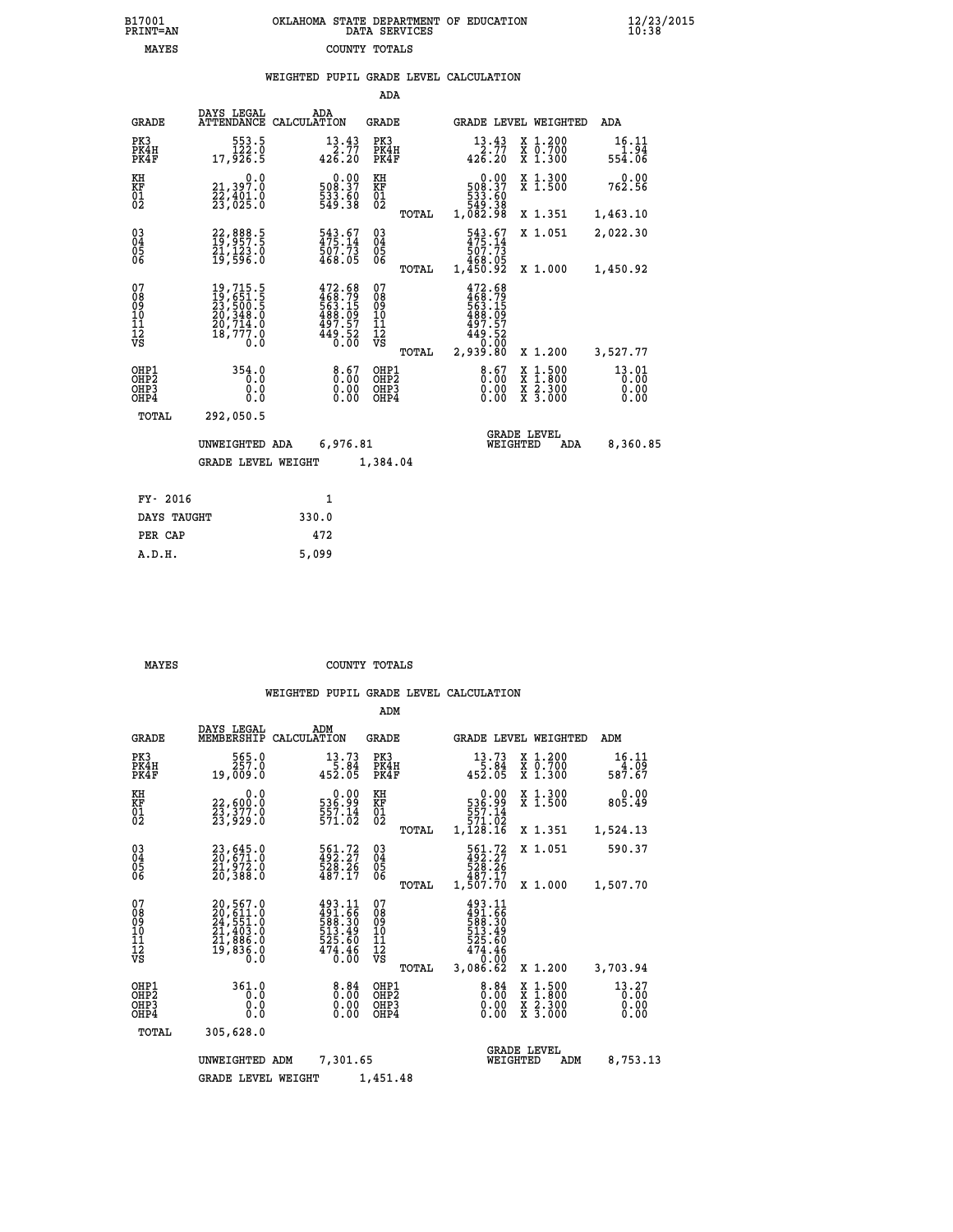|    | B17001<br><b>PRINT=AN</b> |      | OKLAHOMA STATE DEPARTMENT OF EDUCATION<br>DATA SERVICES |  | $\frac{12}{23}$ /2015 |
|----|---------------------------|------|---------------------------------------------------------|--|-----------------------|
| 47 | MCCLAIN                   | I001 | NEWCASTLE                                               |  |                       |

|                                                                    |                                                                                     | WEIGHTED PUPIL GRADE LEVEL CALCULATION                                                             |                                        |       |                                                                                   |                                                                   |                        |
|--------------------------------------------------------------------|-------------------------------------------------------------------------------------|----------------------------------------------------------------------------------------------------|----------------------------------------|-------|-----------------------------------------------------------------------------------|-------------------------------------------------------------------|------------------------|
|                                                                    |                                                                                     |                                                                                                    | ADA                                    |       |                                                                                   |                                                                   |                        |
| <b>GRADE</b>                                                       | DAYS LEGAL                                                                          | ADA<br>ATTENDANCE CALCULATION                                                                      | <b>GRADE</b>                           |       |                                                                                   | GRADE LEVEL WEIGHTED                                              | ADA                    |
| PK3<br>PK4H<br>PK4F                                                | 172.0<br>0.0<br>6,906.0                                                             | $\begin{smallmatrix} 4.00\ 0.00\ 160.60 \end{smallmatrix}$                                         | PK3<br>PK4H<br>PK4F                    |       | 4.00<br>ةة:ة<br>160.60                                                            | X 1.200<br>X 0.700<br>X 1.300                                     | 4.80<br>0.00<br>208.78 |
| KH<br>KF<br>01<br>02                                               | 0.0<br>$\frac{6}{9}, \frac{944}{595}.\frac{5}{5}$<br>7,065.5                        | $\begin{smallmatrix} &0.00\\ 161.50\\ 153.38\\ 164.31\\ \end{smallmatrix}$                         | KH<br>KF<br>01<br>02                   |       | $\begin{array}{r} 0.00 \\ 161.50 \\ 153.38 \\ 164.31 \\ 317.69 \end{array}$       | X 1.300<br>X 1.500                                                | 242.25                 |
|                                                                    |                                                                                     |                                                                                                    |                                        | TOTAL |                                                                                   | X 1.351                                                           | 429.20                 |
| $\begin{smallmatrix} 03 \\[-4pt] 04 \end{smallmatrix}$<br>Ŏ5<br>06 | $\frac{6}{5}, \frac{790}{840}.5$<br>$\frac{531}{6}, \frac{531}{236}.0$              | $157.92$<br>$135.83$<br>IŠI: 88<br>145.02                                                          | $\substack{03 \\ 04}$<br>Ŏ5<br>06      |       | 157.92<br>135.83<br>151:88<br>145:02<br>432:73                                    | X 1.051                                                           | 165.97                 |
|                                                                    |                                                                                     |                                                                                                    |                                        | TOTAL |                                                                                   | X 1.000                                                           | 432.73                 |
| 07<br>08<br>09<br>101<br>112<br>VS                                 | $6,379.5$<br>$5,763.5$<br>$6,106.5$<br>$5,402.0$<br>$5,069.5$<br>$5,078.0$<br>$0.0$ | $\begin{smallmatrix} 148.36\\ 134.03\\ 142.01\\ 125.63\\ 118.45\\ 118.44\\ 0.00 \end{smallmatrix}$ | 07<br>08<br>09<br>11<br>11<br>12<br>VS | TOTAL | 148.36<br>134.03<br>142.01<br>125.63<br>118.45<br>$\frac{118.44}{0.00}$<br>786.92 | X 1.200                                                           | 944.30                 |
| OHP1<br>OHP2<br>OHP3<br>OHP4                                       | 59.5<br>0.0<br>Ō.Ō                                                                  | $1.38$<br>$0.00$<br>$\begin{smallmatrix} 0.00 \ 0.00 \end{smallmatrix}$                            | OHP1<br>OHP2<br>OHP3<br>OHP4           |       | $1.38$<br>$0.00$<br>0.00<br>0.00                                                  | $1:500$<br>1:800<br>X<br>X<br>$\frac{x}{x}$ $\frac{5:300}{3:000}$ | 2.07<br>0.00<br>0.00   |
| <b>TOTAL</b>                                                       | 86,940.0                                                                            |                                                                                                    |                                        |       |                                                                                   |                                                                   |                        |
|                                                                    | UNWEIGHTED ADA                                                                      | 2,022.74                                                                                           |                                        |       |                                                                                   | GRADE LEVEL<br>WEIGHTED<br>ADA                                    | 2,430.10               |
|                                                                    | <b>GRADE LEVEL WEIGHT</b>                                                           |                                                                                                    | 407.36                                 |       |                                                                                   |                                                                   |                        |
| FY- 2016                                                           |                                                                                     | $\mathbf{1}$                                                                                       |                                        |       |                                                                                   |                                                                   |                        |
| DAYS TAUGHT                                                        |                                                                                     | 43.0                                                                                               |                                        |       |                                                                                   |                                                                   |                        |
| PER CAP                                                            |                                                                                     | 33                                                                                                 |                                        |       |                                                                                   |                                                                   |                        |

 **A.D.H. 1,818**

 **47 MCCLAIN I001 NEWCASTLE**

|                                          |                                                                                                         |                                                                                                                                        | ADM                                                 |                                                                                                                  |                                          |                                                                   |
|------------------------------------------|---------------------------------------------------------------------------------------------------------|----------------------------------------------------------------------------------------------------------------------------------------|-----------------------------------------------------|------------------------------------------------------------------------------------------------------------------|------------------------------------------|-------------------------------------------------------------------|
| <b>GRADE</b>                             | DAYS LEGAL<br>MEMBERSHIP                                                                                | ADM<br>CALCULATION                                                                                                                     | <b>GRADE</b>                                        | GRADE LEVEL WEIGHTED                                                                                             |                                          | ADM                                                               |
| PK3<br>PK4H<br>PK4F                      | 172.0<br>0.0<br>7,194.0                                                                                 | 4.00<br>ة:ة<br>167.30                                                                                                                  | PK3<br>PK4H<br>PK4F                                 | $\begin{smallmatrix} 4.00\\ 0.00\\ 167.30 \end{smallmatrix}$                                                     | X 1.200<br>X 0.700<br>X 1.300            | 4.80<br>0.00<br>217.49                                            |
| KH<br>KF<br>01<br>02                     | 0.0<br>7,198:0<br>6,847:0<br>7,276:0                                                                    | $\begin{smallmatrix} &0.00\\167.40\\159.23\\169.21\end{smallmatrix}$                                                                   | KH<br>KF<br>01<br>02                                | $0.00$<br>167.40<br>$\frac{159}{169}$ : $\frac{23}{21}$<br>$\frac{328}{328}$ : 44                                | X 1.300<br>X 1.500                       | 0.00<br>251.10                                                    |
|                                          |                                                                                                         |                                                                                                                                        | TOTAL                                               |                                                                                                                  | X 1.351                                  | 443.72                                                            |
| 03<br>04<br>05<br>06                     | $\begin{smallmatrix} 6,984.0\\ 6,033.0\\ 6,721.0\\ 6,462.0 \end{smallmatrix}$                           | $162.42$<br>$140.30$<br>$156.30$<br>150.28                                                                                             | $\begin{array}{c} 03 \\ 04 \\ 05 \\ 06 \end{array}$ | $162.42$<br>$140.30$<br>156.30                                                                                   | X 1.051                                  | 170.70                                                            |
|                                          |                                                                                                         |                                                                                                                                        | TOTAL                                               | 150.28<br>446.88                                                                                                 | X 1.000                                  | 446.88                                                            |
| 07<br>08<br>09<br>101<br>112<br>VS       | $\begin{smallmatrix} 6,580.0\\ 5,993.0\\ 6,347.0\\ 5,616.0\\ 5,319.0\\ 5,300.0\\ 0.0 \end{smallmatrix}$ | 153.02<br>139.37<br>147.60<br>$\begin{smallmatrix} 1\overline{3} & 0.6 & 0 \\ 12 & 2 & 2 \\ 12 & 3 & 8 \\ 0 & 0 & 0 \end{smallmatrix}$ | 07<br>08<br>09<br>11<br>11<br>12<br>VS<br>TOTAL     | 153.02<br>139.37<br>147.60<br>130.60<br>$\begin{smallmatrix} 124.26\\ 123.81\\ 0.00 \end{smallmatrix}$<br>818.66 | X 1.200                                  | 982.39                                                            |
| OHP1<br>OHP2<br>OH <sub>P3</sub><br>OHP4 | 61.0<br>0.0<br>0.000                                                                                    | $\overset{1}{\underset{0}{0}}\overset{4}{\cdot}\,\overset{2}{\underset{0}{0}}\,\overset{6}{\phantom{0}}$<br>0.00                       | OHP1<br>OHP2<br>OHP3<br>OHP4                        | $\begin{smallmatrix} 1.42 \ 0.00 \ 0.00 \end{smallmatrix}$<br>0.00                                               | X 1:500<br>X 1:800<br>X 2:300<br>X 3:000 | $\begin{smallmatrix} 2.13\ 0.00 \ 0.00 \end{smallmatrix}$<br>0.00 |
| TOTAL                                    | 90, 103.0                                                                                               |                                                                                                                                        |                                                     |                                                                                                                  |                                          |                                                                   |
|                                          | UNWEIGHTED ADM                                                                                          | 2,096.52                                                                                                                               |                                                     | <b>GRADE LEVEL</b><br>WEIGHTED                                                                                   | ADM                                      | 2,519.21                                                          |
|                                          | <b>GRADE LEVEL WEIGHT</b>                                                                               |                                                                                                                                        | 422.69                                              |                                                                                                                  |                                          |                                                                   |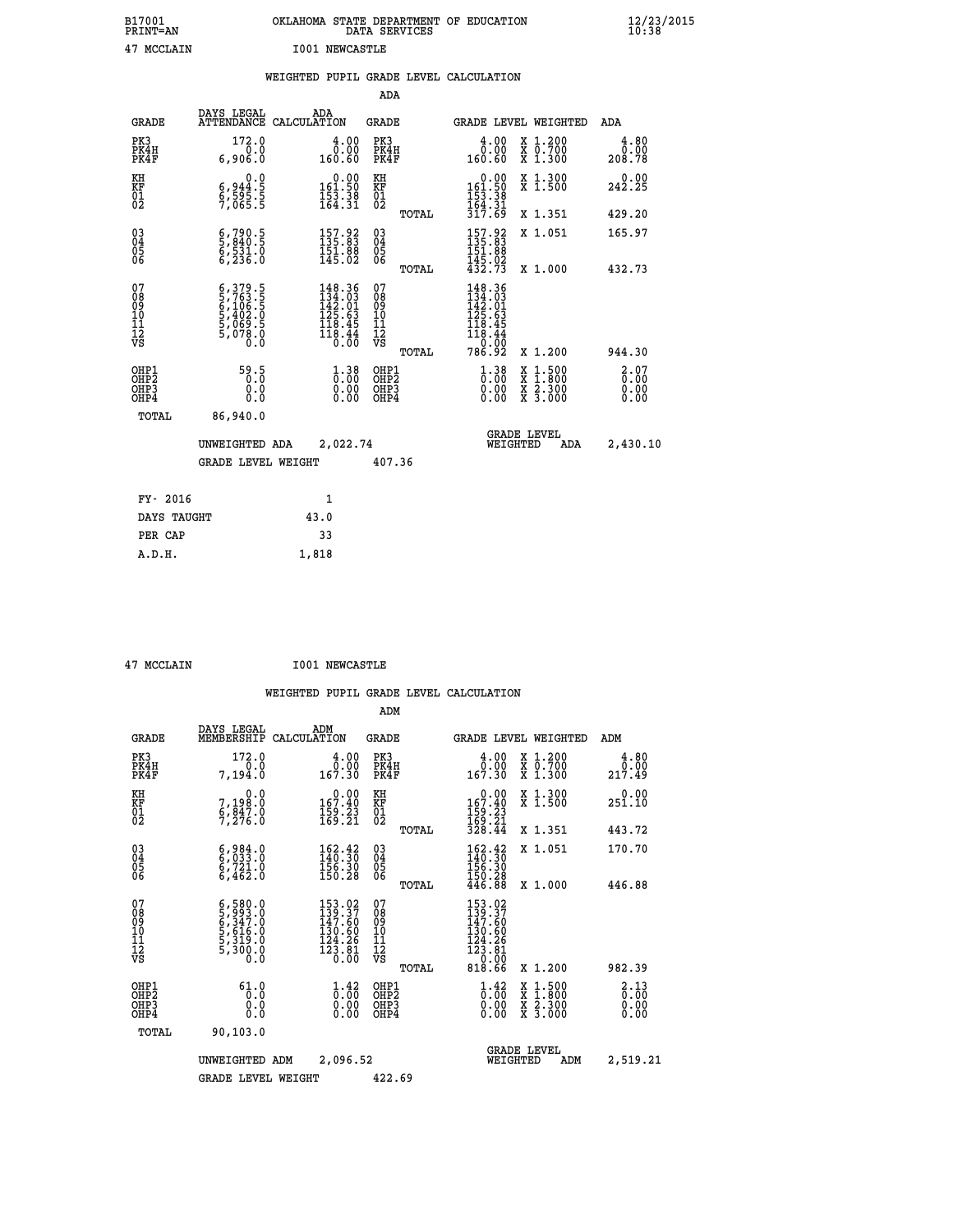| B17001          | OKLAHOMA STATE DEPARTMENT OF EDUCATION |
|-----------------|----------------------------------------|
| <b>PRINT=AN</b> | DATA SERVICES                          |
| 47 MCCLAIN      | I002 DIBBLE                            |

|  |  | WEIGHTED PUPIL GRADE LEVEL CALCULATION |
|--|--|----------------------------------------|
|  |  |                                        |

|                                                                    |                                                                  |                                                                                           |              |                                                                           | ADA                                       |       |                                                                                                                         |                                                                                                  |                              |
|--------------------------------------------------------------------|------------------------------------------------------------------|-------------------------------------------------------------------------------------------|--------------|---------------------------------------------------------------------------|-------------------------------------------|-------|-------------------------------------------------------------------------------------------------------------------------|--------------------------------------------------------------------------------------------------|------------------------------|
|                                                                    | <b>GRADE</b>                                                     | DAYS LEGAL<br>ATTENDANCE CALCULATION                                                      | ADA          |                                                                           | <b>GRADE</b>                              |       |                                                                                                                         | GRADE LEVEL WEIGHTED                                                                             | ADA                          |
|                                                                    | PK3<br>PK4H<br>PK4F                                              | 445.0<br>0.0<br>1,228.0                                                                   |              | 10.85<br>$\frac{0.00}{29.95}$                                             | PK3<br>PK4H<br>PK4F                       |       | $\substack{10.85 \\ 0.00 \\ 29.95}$                                                                                     | X 1.200<br>X 0.700<br>X 1.300                                                                    | 13.02<br>0.00<br>38.94       |
| KH<br><b>KF</b><br>01<br>02                                        |                                                                  | 0.0<br>1,261:5<br>1,865:5<br>1,599:5                                                      |              | $30.00$<br>30.77<br>$\frac{45.50}{39.01}$                                 | KH<br>KF<br>01<br>02                      |       | 0.00<br>30.77<br>45.50<br>39.01<br>84.51                                                                                | X 1.300<br>X 1.500                                                                               | 0.00<br>46.16                |
|                                                                    |                                                                  |                                                                                           |              |                                                                           |                                           | TOTAL |                                                                                                                         | X 1.351                                                                                          | 114.17                       |
| $\begin{smallmatrix} 03 \\[-4pt] 04 \end{smallmatrix}$<br>05<br>06 |                                                                  | $\frac{1}{1}, \frac{658}{676}.\frac{5}{5} \ \frac{1}{1}, \frac{978}{628}.\frac{5}{5}$     |              | $\begin{smallmatrix} 40.45\\ 40.89\\ 48.26\\ 39.72 \end{smallmatrix}$     | $\substack{03 \\ 04}$<br>05<br>06         | TOTAL | $\frac{40.45}{40.89}$<br>$\begin{array}{c} 48.26 \\ 39.72 \\ 128.87 \end{array}$                                        | X 1.051<br>X 1.000                                                                               | 42.51<br>128.87              |
| 07<br>08901112<br>1112<br>VS                                       |                                                                  | $2, 234.5$<br>$1, 712.5$<br>$2, 177.0$<br>$2, 225.0$<br>$1, 690.5$<br>$2, 244.0$<br>$0.0$ |              | $54.50$<br>$41.77$<br>$53.10$<br>$54.27$<br>$41.23$<br>$43.47$<br>$54.47$ | 07<br>08<br>09<br>11<br>11<br>12<br>VS    |       | 54.50<br>$\begin{smallmatrix} 41.77 \\ 41.770 \\ 54.273 \\ 41.23 \\ 41.23 \\ 54.47 \\ 0.00 \\ 299.34 \end{smallmatrix}$ |                                                                                                  |                              |
|                                                                    |                                                                  |                                                                                           |              |                                                                           |                                           | TOTAL |                                                                                                                         | X 1.200                                                                                          | 359.21                       |
|                                                                    | OHP1<br>OH <sub>P2</sub><br>OH <sub>P3</sub><br>OH <sub>P4</sub> | 0.0<br>0.0<br>0.0                                                                         |              | 0.00<br>0.00<br>0.00                                                      | OHP1<br>OH <sub>P</sub> 2<br>OHP3<br>OHP4 |       | 0.00<br>0.00<br>0.00                                                                                                    | $\begin{smallmatrix} x & 1 & 500 \\ x & 1 & 800 \\ x & 2 & 300 \\ x & 3 & 000 \end{smallmatrix}$ | 0.00<br>0.00<br>0.00<br>0.00 |
|                                                                    | TOTAL                                                            | 25,625.0                                                                                  |              |                                                                           |                                           |       |                                                                                                                         |                                                                                                  |                              |
|                                                                    |                                                                  | UNWEIGHTED ADA                                                                            |              | 624.74                                                                    |                                           |       |                                                                                                                         | GRADE LEVEL<br>WEIGHTED<br>ADA                                                                   | 742.88                       |
|                                                                    |                                                                  | <b>GRADE LEVEL WEIGHT</b>                                                                 |              |                                                                           | 118.14                                    |       |                                                                                                                         |                                                                                                  |                              |
|                                                                    | FY- 2016                                                         |                                                                                           | $\mathbf{1}$ |                                                                           |                                           |       |                                                                                                                         |                                                                                                  |                              |
|                                                                    | DAYS TAUGHT                                                      |                                                                                           | 41.0         |                                                                           |                                           |       |                                                                                                                         |                                                                                                  |                              |
|                                                                    | PER CAP                                                          |                                                                                           | 51           |                                                                           |                                           |       |                                                                                                                         |                                                                                                  |                              |

 **47 MCCLAIN I002 DIBBLE**

 **A.D.H. 599**

 **ADM**

| <b>GRADE</b>                                         | DAYS LEGAL<br>MEMBERSHIP CALCULATION                                                | ADM                                                                  | <b>GRADE</b>                                  |       |                                                                                                                                                                                                                                                                                |          | GRADE LEVEL WEIGHTED                                                                                                | ADM                    |  |
|------------------------------------------------------|-------------------------------------------------------------------------------------|----------------------------------------------------------------------|-----------------------------------------------|-------|--------------------------------------------------------------------------------------------------------------------------------------------------------------------------------------------------------------------------------------------------------------------------------|----------|---------------------------------------------------------------------------------------------------------------------|------------------------|--|
| PK3<br>PK4H<br>PK4F                                  | 445.0<br>0.0<br>1,312.0                                                             | 10.85<br>0.00<br>32.00                                               | PK3<br>PK4H<br>PK4F                           |       | 10.85<br>0.00<br>32.00                                                                                                                                                                                                                                                         |          | X 1.200<br>X 0.700<br>X 1.300                                                                                       | 13.02<br>0.00<br>41.60 |  |
| KH<br>KF<br>01<br>02                                 | 0.0<br>$\frac{1}{1}, \frac{340}{938}$ .0<br>1,658.0                                 | $\begin{smallmatrix} 0.00\\ 32.68\\ 47.27\\ 40.44 \end{smallmatrix}$ | KH<br>KF<br>01<br>02                          |       | $0.00\n32.68\n47.27\n40.44\n87.71$                                                                                                                                                                                                                                             |          | X 1.300<br>X 1.500                                                                                                  | 0.00<br>49.02          |  |
|                                                      |                                                                                     |                                                                      |                                               | TOTAL |                                                                                                                                                                                                                                                                                |          | X 1.351                                                                                                             | 118.50                 |  |
| $\begin{matrix} 03 \\ 04 \\ 05 \\ 06 \end{matrix}$   | $\frac{1}{1}, \frac{729}{733} . 0 \\ 2, 087 . 0 \\ 1, 680 . 0$                      | 42:17<br>50.90<br>40.98                                              | $\substack{03 \\ 04}$<br>05<br>06             |       | $42.17$<br>$42.27$<br>$50.90$<br>$40.98$<br>$134.15$                                                                                                                                                                                                                           |          | X 1.051                                                                                                             | 44.32                  |  |
|                                                      |                                                                                     |                                                                      |                                               | TOTAL |                                                                                                                                                                                                                                                                                |          | X 1.000                                                                                                             | 134.15                 |  |
| 07<br>08<br>09<br>101<br>11<br>12<br>VS              | $2,345.0$<br>$1,789.0$<br>$2,303.0$<br>$2,316.0$<br>$1,763.0$<br>$2,378.0$<br>$0.0$ | 57.20<br>43.63<br>56.17<br>56.49<br>43.00<br>43.70<br>0.00           | 07<br>08<br>09<br>001<br>11<br>11<br>12<br>VS | TOTAL | 57.20<br>43.63<br>56.17<br>56.49<br>57.70<br>43.00<br>57.70<br>314.19                                                                                                                                                                                                          |          | X 1.200                                                                                                             | 377.03                 |  |
| OHP1<br>OHP <sub>2</sub><br>OH <sub>P3</sub><br>OHP4 |                                                                                     | $0.00$<br>$0.00$<br>0.00                                             | OHP1<br>OHP <sub>2</sub><br>OHP3<br>OHP4      |       | $\begin{smallmatrix} 0.00 & 0.00 & 0.00 & 0.00 & 0.00 & 0.00 & 0.00 & 0.00 & 0.00 & 0.00 & 0.00 & 0.00 & 0.00 & 0.00 & 0.00 & 0.00 & 0.00 & 0.00 & 0.00 & 0.00 & 0.00 & 0.00 & 0.00 & 0.00 & 0.00 & 0.00 & 0.00 & 0.00 & 0.00 & 0.00 & 0.00 & 0.00 & 0.00 & 0.00 & 0.00 & 0.0$ |          | $\begin{array}{l} \mathtt{X} & 1.500 \\ \mathtt{X} & 1.800 \\ \mathtt{X} & 2.300 \\ \mathtt{X} & 3.000 \end{array}$ | 0.00<br>0.00<br>0.00   |  |
| TOTAL                                                | 26,816.0                                                                            |                                                                      |                                               |       |                                                                                                                                                                                                                                                                                |          |                                                                                                                     |                        |  |
|                                                      | UNWEIGHTED ADM                                                                      | 653.75                                                               |                                               |       |                                                                                                                                                                                                                                                                                | WEIGHTED | <b>GRADE LEVEL</b><br>ADM                                                                                           | 777.64                 |  |
|                                                      | <b>GRADE LEVEL WEIGHT</b>                                                           |                                                                      | 123.89                                        |       |                                                                                                                                                                                                                                                                                |          |                                                                                                                     |                        |  |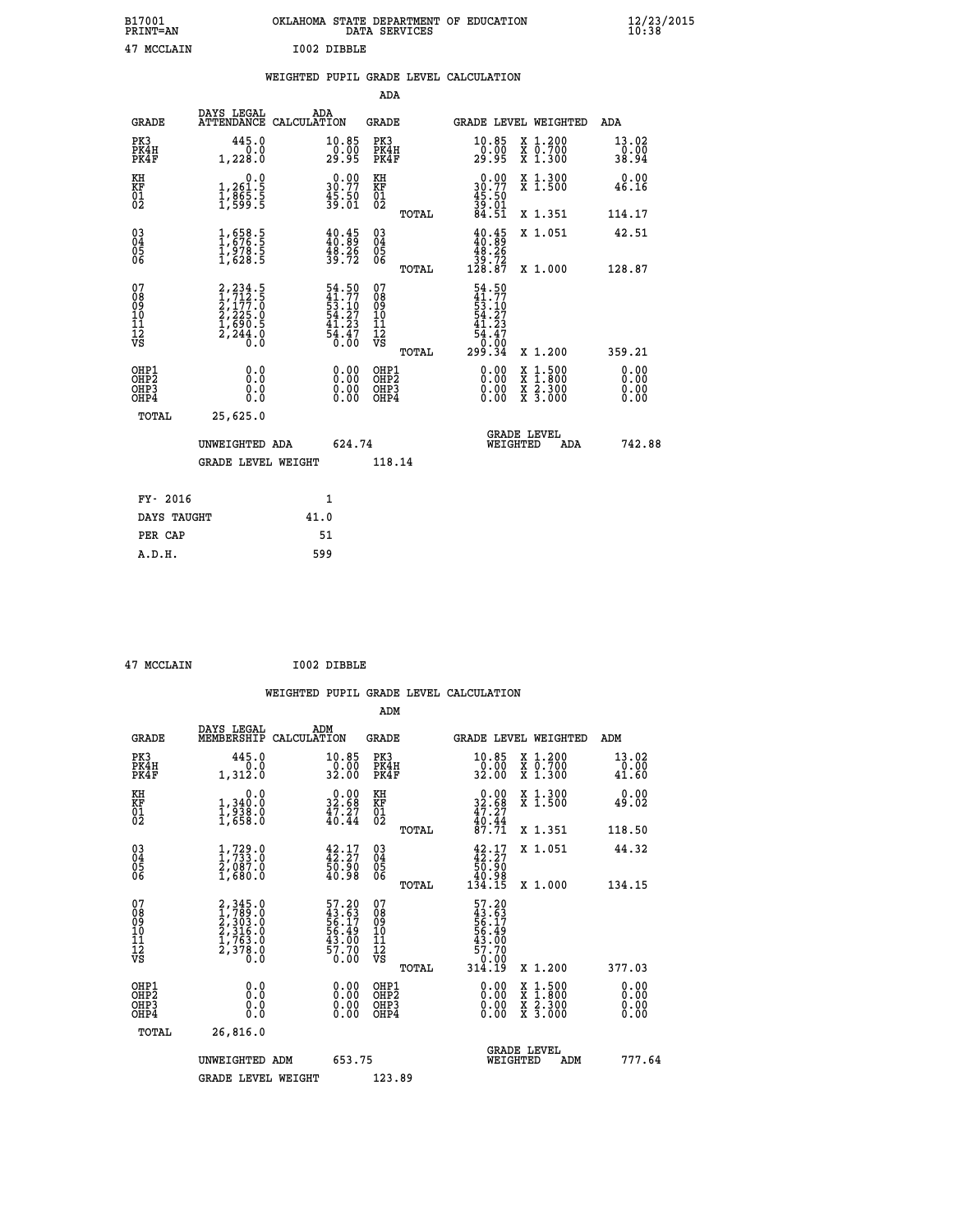| B17001<br><b>PRINT=AN</b> | OKLAHOMA STATE DEPARTMENT OF EDUCATION<br>DATA SERVICES | $\frac{12}{23}$ /2015 |
|---------------------------|---------------------------------------------------------|-----------------------|
| 47 MCCLAIN                | 1005 WASHINGTON                                         |                       |

|  |  | WEIGHTED PUPIL GRADE LEVEL CALCULATION |
|--|--|----------------------------------------|
|  |  |                                        |

|                                                                              |                                                                 |                    |                                                                          | ADA                                      |       |                                                                                     |                                          |                              |
|------------------------------------------------------------------------------|-----------------------------------------------------------------|--------------------|--------------------------------------------------------------------------|------------------------------------------|-------|-------------------------------------------------------------------------------------|------------------------------------------|------------------------------|
| <b>GRADE</b>                                                                 | DAYS LEGAL<br><b>ATTENDANCE</b>                                 | ADA<br>CALCULATION |                                                                          | <b>GRADE</b>                             |       |                                                                                     | <b>GRADE LEVEL WEIGHTED</b>              | ADA                          |
| PK3<br>PK4H<br>PK4F                                                          | 0.0<br>2,339.0                                                  |                    | $53.16\n 0.00\n 0.00$                                                    | PK3<br>PK4H<br>PK4F                      |       | $53.16\n 0.00\n 0.00$                                                               | X 1.200<br>X 0.700<br>X 1.300            | 0.00<br>37.21<br>0.00        |
| KH<br>KF<br>01<br>02                                                         | 0.0<br>3,008:5<br>3,111:0<br>3,091:0                            |                    | $0.00$<br>68.38<br>$70.70$<br>$70.25$                                    | KH<br>KF<br>01<br>02                     |       | $0.00$<br>68.38<br>$\begin{smallmatrix} 70.70 \\ 70.25 \\ 140.95 \end{smallmatrix}$ | X 1.300<br>X 1.500                       | 0.00<br>102.57               |
|                                                                              |                                                                 |                    |                                                                          |                                          | TOTAL |                                                                                     | X 1.351                                  | 190.42                       |
| $^{03}_{04}$<br>Ŏ5<br>06                                                     | 3,539.5<br>3,557.0<br>3,432.0<br>2,812.5                        |                    | $80.84$<br>$78.00$<br>$78.00$<br>$63.92$                                 | $\substack{03 \\ 04}$<br>Ŏ5<br>06        | TOTAL | $\begin{smallmatrix}80.44\\80.84\\78.00\\63.92\\222.76\end{smallmatrix}$            | X 1.051<br>X 1.000                       | 84.54<br>222.76              |
| 07<br>08901112<br>1112<br>VS                                                 | 2,896.0<br>3,383.5<br>3,1228.0<br>2,862.5<br>2,568.0<br>3,083.5 |                    | $55.82$<br>$76.90$<br>$71.09$<br>$65.06$<br>$58.36$<br>$70.08$<br>$0.00$ | 07<br>08901112<br>1112<br>VS             |       | 65.82<br>76.90<br>71.09<br>65.06<br>65.36<br>70.080<br>70.09                        |                                          |                              |
|                                                                              |                                                                 |                    |                                                                          |                                          | TOTAL | 407.31                                                                              | X 1.200                                  | 488.77                       |
| OHP1<br>OH <sub>P</sub> <sub>2</sub><br>OH <sub>P3</sub><br>OH <sub>P4</sub> | 0.0<br>0.000                                                    |                    | $\begin{smallmatrix} 0.00 \ 0.00 \ 0.00 \ 0.00 \end{smallmatrix}$        | OHP1<br>OHP <sub>2</sub><br>OHP3<br>OHP4 |       | $0.00$<br>$0.00$<br>0.00                                                            | X 1:500<br>X 1:800<br>X 2:300<br>X 3:000 | 0.00<br>0.00<br>0.00<br>0.00 |
| TOTAL                                                                        | 42,812.0                                                        |                    |                                                                          |                                          |       |                                                                                     |                                          |                              |
|                                                                              | UNWEIGHTED ADA                                                  |                    | 973.00                                                                   |                                          |       |                                                                                     | GRADE LEVEL<br>WEIGHTED<br>ADA           | 1,126.27                     |
|                                                                              | <b>GRADE LEVEL WEIGHT</b>                                       |                    |                                                                          | 153.27                                   |       |                                                                                     |                                          |                              |
| FY- 2016                                                                     |                                                                 | $\mathbf{1}$       |                                                                          |                                          |       |                                                                                     |                                          |                              |
| DAYS TAUGHT                                                                  |                                                                 | 44.0               |                                                                          |                                          |       |                                                                                     |                                          |                              |
| PER CAP                                                                      |                                                                 | 42                 |                                                                          |                                          |       |                                                                                     |                                          |                              |

 **ADM**

 **47 MCCLAIN I005 WASHINGTON**

| <b>GRADE</b>                             | DAYS LEGAL<br>MEMBERSHIP                                               | ADM<br>CALCULATION                                                       | <b>GRADE</b>                                        |       | GRADE LEVEL WEIGHTED                                                                                                                                                                                                                                                           |                                                                                                                     | ADM                      |  |
|------------------------------------------|------------------------------------------------------------------------|--------------------------------------------------------------------------|-----------------------------------------------------|-------|--------------------------------------------------------------------------------------------------------------------------------------------------------------------------------------------------------------------------------------------------------------------------------|---------------------------------------------------------------------------------------------------------------------|--------------------------|--|
| PK3<br>PK4H<br>PK4F                      | 0.0<br>2,460.0<br>0.0                                                  | $0.00$<br>55.91<br>0.00                                                  | PK3<br>PK4H<br>PK4F                                 |       | $0.00$<br>55.91<br>0.00                                                                                                                                                                                                                                                        | X 1.200<br>X 0.700<br>X 1.300                                                                                       | 0.00<br>39.14<br>0.00    |  |
| KH<br>KF<br>01<br>02                     | 0.0<br>3,168:0<br>3,244:0<br>3,212:0                                   | $72.00$<br>$73.73$<br>$73.73$<br>$73.00$                                 | KH<br>KF<br>01<br>02                                |       | $\begin{smallmatrix} &0.00\ 72.00\ 73.73\ 73.00\ 146.73\end{smallmatrix}$                                                                                                                                                                                                      | X 1.300<br>X 1.500                                                                                                  | 0.00<br>108.00           |  |
|                                          |                                                                        |                                                                          |                                                     | TOTAL |                                                                                                                                                                                                                                                                                | X 1.351                                                                                                             | 198.23                   |  |
| 03<br>04<br>05<br>06                     | 3,631.0<br>3,684.0<br>3,540.0<br>2,878.0                               | 82.52<br>83.73<br>80.45<br>65.41                                         | $\begin{array}{c} 03 \\ 04 \\ 05 \\ 06 \end{array}$ |       | $83.73\n80.45\n65.41\n229.59$                                                                                                                                                                                                                                                  | X 1.051                                                                                                             | 86.73                    |  |
|                                          |                                                                        |                                                                          |                                                     | TOTAL |                                                                                                                                                                                                                                                                                | X 1.000                                                                                                             | 229.59                   |  |
| 07<br>08<br>09<br>11<br>11<br>12<br>VS   | $2,962.0$<br>$3,498.0$<br>$3,212.0$<br>$2,639.0$<br>$3,138.0$<br>$0.0$ | $57.32$<br>$79.50$<br>$73.00$<br>$67.66$<br>$59.98$<br>$71.32$<br>$0.00$ | 07<br>08<br>09<br>11<br>11<br>12<br>VS              | TOTAL | $\begin{smallmatrix} 67.32\ 79.50\ 73.00\ 67.66\ 59.982\ 71.320\ 418.78 \end{smallmatrix}$                                                                                                                                                                                     | X 1.200                                                                                                             | 502.54                   |  |
| OHP1<br>OHP2<br>OH <sub>P3</sub><br>OHP4 | 0.0<br>0.000                                                           |                                                                          | OHP1<br>OHP2<br>OHP <sub>3</sub>                    |       | $\begin{smallmatrix} 0.00 & 0.00 & 0.00 & 0.00 & 0.00 & 0.00 & 0.00 & 0.00 & 0.00 & 0.00 & 0.00 & 0.00 & 0.00 & 0.00 & 0.00 & 0.00 & 0.00 & 0.00 & 0.00 & 0.00 & 0.00 & 0.00 & 0.00 & 0.00 & 0.00 & 0.00 & 0.00 & 0.00 & 0.00 & 0.00 & 0.00 & 0.00 & 0.00 & 0.00 & 0.00 & 0.0$ | $\begin{array}{l} \mathtt{X} & 1.500 \\ \mathtt{X} & 1.800 \\ \mathtt{X} & 2.300 \\ \mathtt{X} & 3.000 \end{array}$ | $0.00$<br>$0.00$<br>0.00 |  |
| TOTAL                                    | 44,243.0                                                               |                                                                          |                                                     |       |                                                                                                                                                                                                                                                                                |                                                                                                                     |                          |  |
|                                          | UNWEIGHTED                                                             | 1,005.53<br>ADM                                                          |                                                     |       | WEIGHTED                                                                                                                                                                                                                                                                       | <b>GRADE LEVEL</b><br>ADM                                                                                           | 1,164.23                 |  |
|                                          | <b>GRADE LEVEL WEIGHT</b>                                              |                                                                          | 158.70                                              |       |                                                                                                                                                                                                                                                                                |                                                                                                                     |                          |  |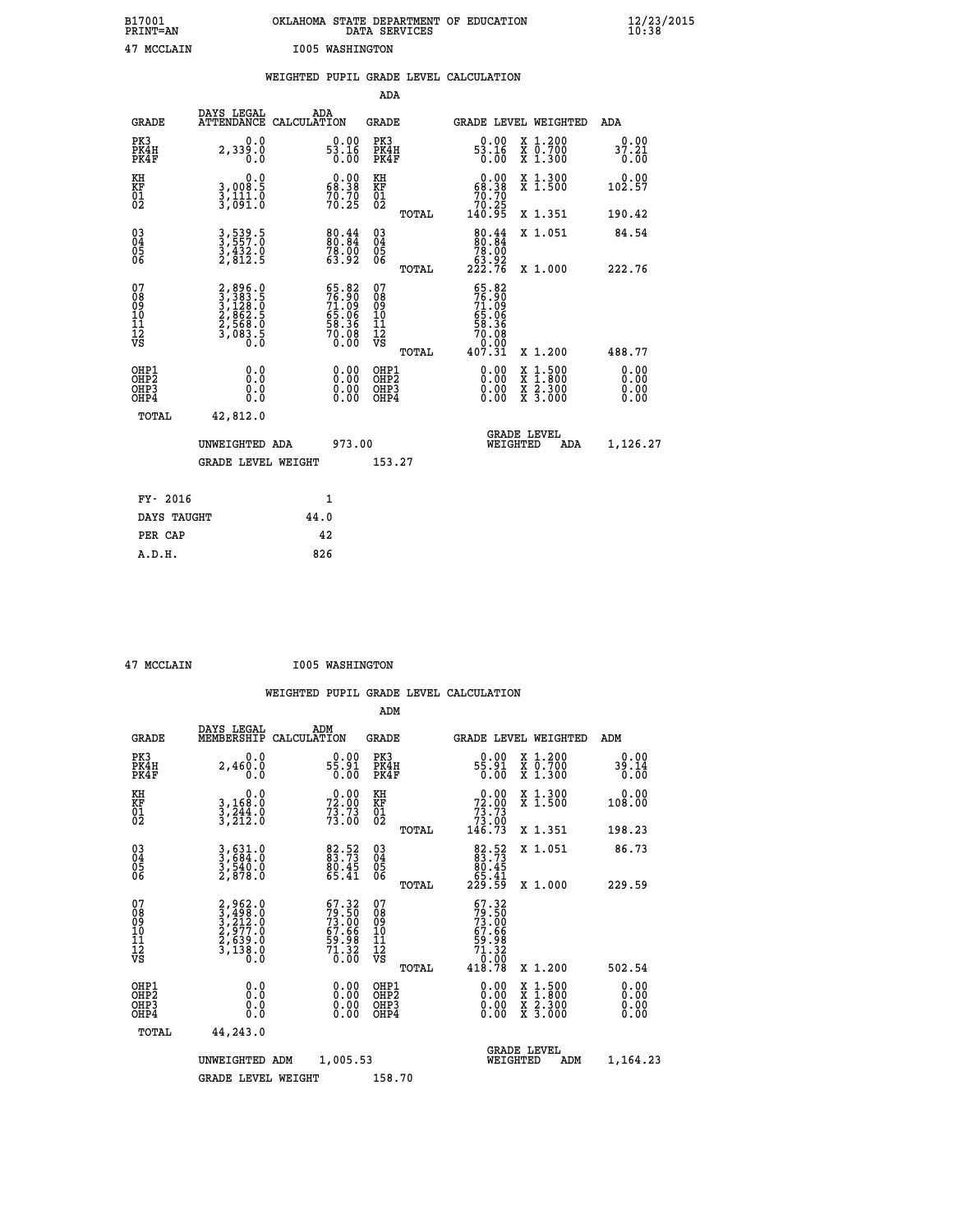| B17001<br><b>PRINT=AN</b> | OKLAHOMA STATE DEPARTMENT OF EDUCATION<br>DATA SERVICES | $\frac{12}{23}$ /2015 |
|---------------------------|---------------------------------------------------------|-----------------------|
| 47 MCCLAIN                | I010 WAYNE                                              |                       |

|  |  | WEIGHTED PUPIL GRADE LEVEL CALCULATION |
|--|--|----------------------------------------|
|  |  |                                        |

|                                                       |                                                                                     |                                                                                                                                    | ADA                                      |       |                                                                                                   |                                                                                                  |                               |
|-------------------------------------------------------|-------------------------------------------------------------------------------------|------------------------------------------------------------------------------------------------------------------------------------|------------------------------------------|-------|---------------------------------------------------------------------------------------------------|--------------------------------------------------------------------------------------------------|-------------------------------|
| <b>GRADE</b>                                          | DAYS LEGAL                                                                          | ADA<br>ATTENDANCE CALCULATION                                                                                                      | GRADE                                    |       | GRADE LEVEL WEIGHTED                                                                              |                                                                                                  | ADA                           |
| PK3<br>PK4H<br>PK4F                                   | 0.0<br>0.0<br>1,456.0                                                               | $\begin{smallmatrix} 0.00\\ 0.00\\ 33.09 \end{smallmatrix}$                                                                        | PK3<br>PK4H<br>PK4F                      |       | 0.00<br>ةة:ة<br>33.09                                                                             | X 1.200<br>X 0.700<br>X 1.300                                                                    | 0.00<br>0.00<br>43.02         |
| KH<br>KF<br>01<br>02                                  | 0.0<br>1,550:0<br>1,896:0<br>1,268:0                                                | $\begin{smallmatrix} 0.00\\ 35.23\\ 43.09\\ 28.82 \end{smallmatrix}$                                                               | KH<br>KF<br>01<br>02                     |       | $\begin{smallmatrix} 0.00\\ 35.23\\ 43.09\\ 28.82\\ 71.91\\ \end{smallmatrix}$                    | X 1.300<br>X 1.500                                                                               | 0.00<br>52.85                 |
|                                                       |                                                                                     |                                                                                                                                    |                                          | TOTAL |                                                                                                   | X 1.351                                                                                          | 97.15                         |
| 03<br>04<br>05<br>06                                  | $1,473.5$<br>$1,551.0$<br>$1,526.0$<br>$1,310.5$                                    | 33.49<br>37.52<br>34.68<br>29.78                                                                                                   | 03<br>04<br>05<br>06                     |       | $33.49$<br>$37.52$<br>$34.68$<br>$29.78$<br>$101.98$                                              | X 1.051                                                                                          | 35.20                         |
|                                                       |                                                                                     |                                                                                                                                    |                                          | TOTAL |                                                                                                   | X 1.000                                                                                          | 101.98                        |
| 07<br>08<br>09<br>11<br>11<br>12<br>VS                | $1,814.5$<br>$1,244.0$<br>$1,721.5$<br>$1,417.0$<br>$1,971.5$<br>$1,894.0$<br>$0.0$ | $\begin{smallmatrix} 41\cdot 24\\ 28\cdot 27\\ 39\cdot 13\\ 32\cdot 20\\ 45\cdot 00\\ 43\cdot 05\\ 0\cdot 00\\ 0\end{smallmatrix}$ | 07<br>08<br>09<br>11<br>11<br>12<br>VS   | TOTAL | $\begin{smallmatrix} 41.24\ 28.27\ 39.13\ 32.13\ 32.20\ 45.005\ 43.050\ 228.89 \end{smallmatrix}$ | X 1.200                                                                                          | 274.67                        |
| OHP1<br>OH <sub>P</sub> 2<br>OH <sub>P3</sub><br>OHP4 | 330.0<br>0.0<br>0.0<br>0.0                                                          | 7.50<br>$\begin{smallmatrix} 0.00 \ 0.00 \end{smallmatrix}$                                                                        | OHP1<br>OHP <sub>2</sub><br>OHP3<br>OHP4 |       | $\begin{smallmatrix} 7.50\ 0.00 \end{smallmatrix}$<br>0.00                                        | $\begin{smallmatrix} x & 1 & 500 \\ x & 1 & 800 \\ x & 2 & 300 \\ x & 3 & 000 \end{smallmatrix}$ | 11.25<br>0.00<br>0.00<br>0.00 |
| TOTAL                                                 | 22,523.5                                                                            |                                                                                                                                    |                                          |       |                                                                                                   |                                                                                                  |                               |
|                                                       | UNWEIGHTED ADA                                                                      | 512.09                                                                                                                             |                                          |       | WEIGHTED                                                                                          | <b>GRADE LEVEL</b><br>ADA                                                                        | 616.12                        |
|                                                       | <b>GRADE LEVEL WEIGHT</b>                                                           |                                                                                                                                    | 104.03                                   |       |                                                                                                   |                                                                                                  |                               |
| FY- 2016                                              |                                                                                     | $\mathbf{1}$                                                                                                                       |                                          |       |                                                                                                   |                                                                                                  |                               |
| DAYS TAUGHT                                           |                                                                                     | 44.0                                                                                                                               |                                          |       |                                                                                                   |                                                                                                  |                               |
| PER CAP                                               |                                                                                     | 81                                                                                                                                 |                                          |       |                                                                                                   |                                                                                                  |                               |
| A.D.H.                                                |                                                                                     | 367                                                                                                                                |                                          |       |                                                                                                   |                                                                                                  |                               |
|                                                       |                                                                                     |                                                                                                                                    |                                          |       |                                                                                                   |                                                                                                  |                               |

| 47 MCCLAIN |  |
|------------|--|
|            |  |

**MCCLAIN 1010 WAYNE** 

|                                                      |                                                                                     |                                                                                              | WEIGHTED PUPIL GRADE LEVEL CALCULATION             |                                                                                               |                                                                |                               |
|------------------------------------------------------|-------------------------------------------------------------------------------------|----------------------------------------------------------------------------------------------|----------------------------------------------------|-----------------------------------------------------------------------------------------------|----------------------------------------------------------------|-------------------------------|
|                                                      |                                                                                     |                                                                                              | ADM                                                |                                                                                               |                                                                |                               |
| <b>GRADE</b>                                         | DAYS LEGAL<br>MEMBERSHIP<br>CALCULATION                                             | ADM                                                                                          | GRADE                                              | <b>GRADE LEVEL WEIGHTED</b>                                                                   |                                                                | ADM                           |
| PK3<br>PK4H<br>PK4F                                  | 0.0<br>0.0<br>1,525.0                                                               | $\begin{smallmatrix} 0.00\\ 0.00\\ 34.66 \end{smallmatrix}$                                  | PK3<br>PK4H<br>PK4F                                | $\begin{smallmatrix} 0.00\\ 0.00\\ 34.66 \end{smallmatrix}$                                   | X 1.200<br>X 0.700<br>X 1.300                                  | 0.00<br>0.00<br>45.06         |
| KH<br>KF<br>01<br>02                                 | 0.0<br>1,605:0<br>1,958:0<br>1,309:0                                                | $\begin{smallmatrix} 0.00\\ 36.48\\ 44.50\\ 29.75 \end{smallmatrix}$                         | KH<br>KF<br>01<br>02                               | $0.00$<br>$36.48$<br>$44.50$<br>$29.75$<br>$74.25$                                            | X 1.300<br>X 1.500                                             | 0.00<br>54.72                 |
|                                                      |                                                                                     |                                                                                              | TOTAL                                              |                                                                                               | X 1.351                                                        | 100.31                        |
| $\begin{matrix} 03 \\ 04 \\ 05 \\ 06 \end{matrix}$   | $1,509.0$<br>$1,596.0$<br>$1,562.0$<br>$1,347.0$                                    | 34.30<br>38.55<br>35.50<br>30.61                                                             | $\begin{matrix} 03 \\ 04 \\ 05 \\ 06 \end{matrix}$ | $34.3038.5535.5030.61104.66$                                                                  | X 1.051                                                        | 36.05                         |
|                                                      |                                                                                     |                                                                                              | TOTAL                                              |                                                                                               | X 1.000                                                        | 104.66                        |
| 07<br>08<br>09<br>11<br>11<br>12<br>VS               | $1,878.0$<br>$1,795.0$<br>$1,792.0$<br>$1,462.0$<br>$2,019.0$<br>$1,999.0$<br>$0.0$ | $\begin{smallmatrix} 42.68\\ 29.66\\ 40.73\\ 33.23\\ 46.09\\ 45.43\\ 0.00 \end{smallmatrix}$ | 07<br>08<br>09<br>101<br>11<br>12<br>VS            | $42.68$<br>$29.66$<br>$40.73$<br>$33.23$<br>$46.09$<br>$45.43$<br>00.0 <sup>1</sup><br>237.82 |                                                                |                               |
|                                                      |                                                                                     |                                                                                              | TOTAL                                              |                                                                                               | X 1.200                                                        | 285.38                        |
| OHP1<br>OHP2<br>OH <sub>P3</sub><br>OH <sub>P4</sub> | 335.0<br>0.0<br>0.000                                                               | $\begin{smallmatrix}7.61\0.00\0.00\0.00\end{smallmatrix}$                                    | OHP1<br>OHP2<br>OHP3<br>OHP4                       | $\begin{smallmatrix} 7.61 \ 0.00 \ 0.00 \end{smallmatrix}$<br>0.00                            | $1:500$<br>$1:800$<br>X 1:500<br>X 1:800<br>X 2:300<br>X 3:000 | 11.42<br>0.00<br>0.00<br>0.00 |
| TOTAL                                                | 23,301.0                                                                            |                                                                                              |                                                    |                                                                                               |                                                                |                               |
|                                                      | UNWEIGHTED ADM                                                                      | 529.78                                                                                       |                                                    | <b>GRADE LEVEL</b><br>WEIGHTED                                                                | ADM                                                            | 637.60                        |
|                                                      | <b>GRADE LEVEL WEIGHT</b>                                                           |                                                                                              | 107.82                                             |                                                                                               |                                                                |                               |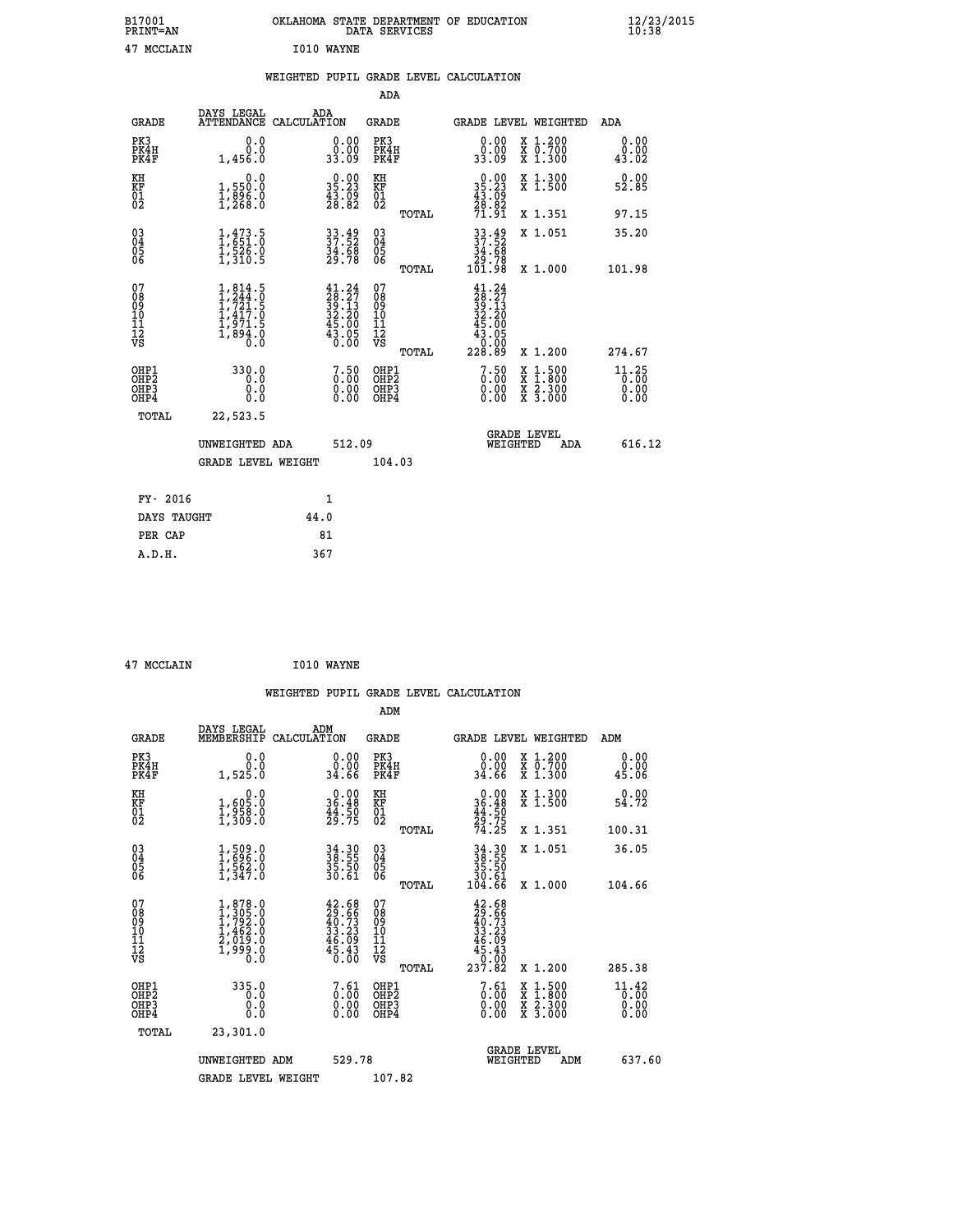## **B17001 OKLAHOMA STATE DEPARTMENT OF EDUCATION 12/23/2015 PRINT=AN DATA SERVICES 10:38 47 MCCLAIN I015 PURCELL**

|  |  | WEIGHTED PUPIL GRADE LEVEL CALCULATION |
|--|--|----------------------------------------|
|  |  |                                        |

|                                                                    |                                                                                      |                                                                            | ADA                                    |       |                                                                                                       |                                          |                               |
|--------------------------------------------------------------------|--------------------------------------------------------------------------------------|----------------------------------------------------------------------------|----------------------------------------|-------|-------------------------------------------------------------------------------------------------------|------------------------------------------|-------------------------------|
| <b>GRADE</b>                                                       | DAYS LEGAL                                                                           | ADA<br>ATTENDANCE CALCULATION                                              | <b>GRADE</b>                           |       |                                                                                                       | GRADE LEVEL WEIGHTED                     | ADA                           |
| PK3<br>PK4H<br>PK4F                                                | 87.0<br>2,567.0<br>792.0                                                             | $\begin{smallmatrix} 1.98\\ 58.34\\ 18.00 \end{smallmatrix}$               | PK3<br>PK4H<br>PK4F                    |       | $\frac{1 \cdot 98}{58 \cdot 34}$<br>18.00                                                             | X 1.200<br>X 0.700<br>X 1.300            | 2.38<br>$\frac{40.84}{23.40}$ |
| KH<br>KF<br>01<br>02                                               | 0.0<br>5,401.5<br>4,866.0<br>5,209.5                                                 | $0.00$<br>122.76<br>$\frac{110.59}{118.40}$                                | KH<br>KF<br>01<br>02                   |       | $\begin{smallmatrix} &0.00\\ 122.76\\ 110.59\\ 118.40\\ 228.99\end{smallmatrix}$                      | X 1.300<br>X 1.500                       | 0.00<br>184.14                |
|                                                                    |                                                                                      |                                                                            |                                        | TOTAL |                                                                                                       | X 1.351                                  | 309.37                        |
| $\begin{smallmatrix} 03 \\[-4pt] 04 \end{smallmatrix}$<br>Ŏ5<br>06 | $\frac{5}{4}, \frac{0}{584}.0\\ \frac{3}{3}, \frac{520}{520}.0\\ \frac{4}{174}.0$    | $115.89$<br>$104.18$<br>80:00<br>94.86                                     | $\substack{03 \\ 04}$<br>Ŏ5<br>06      |       | $115.89$<br>$104.18$<br>$\begin{array}{r} 180.000 \\ -94.86 \\ 279.04 \end{array}$                    | X 1.051                                  | 121.80                        |
|                                                                    |                                                                                      |                                                                            |                                        | TOTAL |                                                                                                       | X 1.000                                  | 279.04                        |
| 07<br>08<br>09<br>101<br>11<br>12<br>VS                            | $4,902.5$<br>$3,4540.5$<br>$3,458.5$<br>$4,293.5$<br>$3,789.5$<br>$3,911.0$<br>$0.0$ | $111.42$<br>$103.19$<br>$78.60$<br>$98.12$<br>$86.66$<br>$89.94$<br>$0.00$ | 07<br>08<br>09<br>11<br>11<br>12<br>VS |       | $\begin{array}{r} 111.42 \\ 103.19 \\ 78.60 \\ 98.12 \\ 86.66 \\ 89.94 \\ 0.00 \\ 567.93 \end{array}$ |                                          |                               |
|                                                                    |                                                                                      |                                                                            |                                        | TOTAL |                                                                                                       | X 1.200                                  | 681.52                        |
| OHP1<br>OHP <sub>2</sub><br>OH <sub>P3</sub><br>OHP4               | 0.0<br>0.0<br>0.0                                                                    | 0.00<br>$\begin{smallmatrix} 0.00 \ 0.00 \end{smallmatrix}$                | OHP1<br>OHP2<br>OHP <sub>3</sub>       |       | 0.00<br>0.00                                                                                          | X 1:500<br>X 1:800<br>X 2:300<br>X 3:000 | 0.00<br>Ō. ŌŌ<br>0.00<br>0.00 |
| TOTAL                                                              | 61,195.0                                                                             |                                                                            |                                        |       |                                                                                                       |                                          |                               |
|                                                                    | UNWEIGHTED ADA                                                                       | 1,392.93                                                                   |                                        |       |                                                                                                       | <b>GRADE LEVEL</b><br>WEIGHTED<br>ADA    | 1,642.49                      |
|                                                                    | <b>GRADE LEVEL WEIGHT</b>                                                            |                                                                            | 249.56                                 |       |                                                                                                       |                                          |                               |
| FY- 2016                                                           |                                                                                      | 1                                                                          |                                        |       |                                                                                                       |                                          |                               |
| DAYS TAUGHT                                                        |                                                                                      | 44.0                                                                       |                                        |       |                                                                                                       |                                          |                               |
| PER CAP                                                            |                                                                                      | 33                                                                         |                                        |       |                                                                                                       |                                          |                               |

 **A.D.H. 784**

 **47 MCCLAIN I015 PURCELL**

|                                          |                                                                                   |                                                                                                                             | ADM                                                 |       |                                                                                                       |                                          |                               |  |
|------------------------------------------|-----------------------------------------------------------------------------------|-----------------------------------------------------------------------------------------------------------------------------|-----------------------------------------------------|-------|-------------------------------------------------------------------------------------------------------|------------------------------------------|-------------------------------|--|
| <b>GRADE</b>                             | DAYS LEGAL<br>MEMBERSHIP                                                          | ADM<br>CALCULATION                                                                                                          | <b>GRADE</b>                                        |       |                                                                                                       | GRADE LEVEL WEIGHTED                     | ADM                           |  |
| PK3<br>PK4H<br>PK4F                      | 88.0<br>2,709.0<br>846.0                                                          | $\begin{smallmatrix} 2.00\\ 61.57\\ 19.23 \end{smallmatrix}$                                                                | PK3<br>PK4H<br>PK4F                                 |       | $\begin{smallmatrix} 2.00\\ 61.57\\ 19.23 \end{smallmatrix}$                                          | X 1.200<br>X 0.700<br>X 1.300            | 2.40<br>$\frac{45.10}{25.00}$ |  |
| KH<br>KF<br>01<br>02                     | 0.0<br>5,625.0<br>5,032.0<br>5,425.0                                              | $\begin{smallmatrix} &0.00\\ 127.84\\ 114.36\\ 123.30\end{smallmatrix}$                                                     | KH<br>KF<br>01<br>02                                |       | $0.00$<br>127.84<br>$\frac{114}{123}$ $\frac{36}{30}$<br>$\frac{237}{37}$                             | X 1.300<br>X 1.500                       | 0.00<br>191.76                |  |
|                                          |                                                                                   |                                                                                                                             |                                                     | TOTAL |                                                                                                       | X 1.351                                  | 321.08                        |  |
| 03<br>04<br>05<br>06                     | $\frac{5}{4}, \frac{274}{773}$ .0<br>$\frac{3}{4}, \frac{656}{346}$ .0<br>4,346.0 | $\begin{smallmatrix} 119.86\\108.48\\83.09\\98.77 \end{smallmatrix}$                                                        | $\begin{array}{c} 03 \\ 04 \\ 05 \\ 06 \end{array}$ |       | $\begin{smallmatrix} 119.86\\ 108.48\\ 83.09\\ 98.77\\ 290.34 \end{smallmatrix}$                      | X 1.051                                  | 125.97                        |  |
|                                          |                                                                                   |                                                                                                                             |                                                     | TOTAL |                                                                                                       | X 1.000                                  | 290.34                        |  |
| 07<br>08<br>09<br>101<br>112<br>VS       | 5,110.0<br>4,695.0<br>3,610.0<br>4,493.0<br>3,928.0<br>4,050.0<br>0.0             | $\begin{smallmatrix} 116\cdot 14\\106\cdot 70\\82\cdot 05\\102\cdot 67\\89\cdot 82\\93\cdot 14\\0\cdot 00\end{smallmatrix}$ | 07<br>08<br>09<br>11<br>11<br>12<br>VS              | TOTAL | $\begin{smallmatrix} 116.14\\106.70\\182.05\\102.67\\93.82\\93.14\\0&0.00\end{smallmatrix}$<br>590.52 | X 1.200                                  | 708.62                        |  |
| OHP1<br>OHP2<br>OH <sub>P3</sub><br>OHP4 | 0.0<br>0.000                                                                      |                                                                                                                             | OHP1<br>OHP2<br>OHP <sub>3</sub>                    |       | $0.00$<br>$0.00$<br>0.00                                                                              | X 1:500<br>X 1:800<br>X 2:300<br>X 3:000 | 0.00<br>0.00<br>0.00<br>0.00  |  |
| TOTAL                                    | 63,660.0                                                                          |                                                                                                                             |                                                     |       |                                                                                                       |                                          |                               |  |
|                                          | UNWEIGHTED                                                                        | 1,449.02<br>ADM                                                                                                             |                                                     |       | WEIGHTED                                                                                              | <b>GRADE LEVEL</b><br>ADM                | 1,708.27                      |  |
|                                          | <b>GRADE LEVEL WEIGHT</b>                                                         |                                                                                                                             | 259.25                                              |       |                                                                                                       |                                          |                               |  |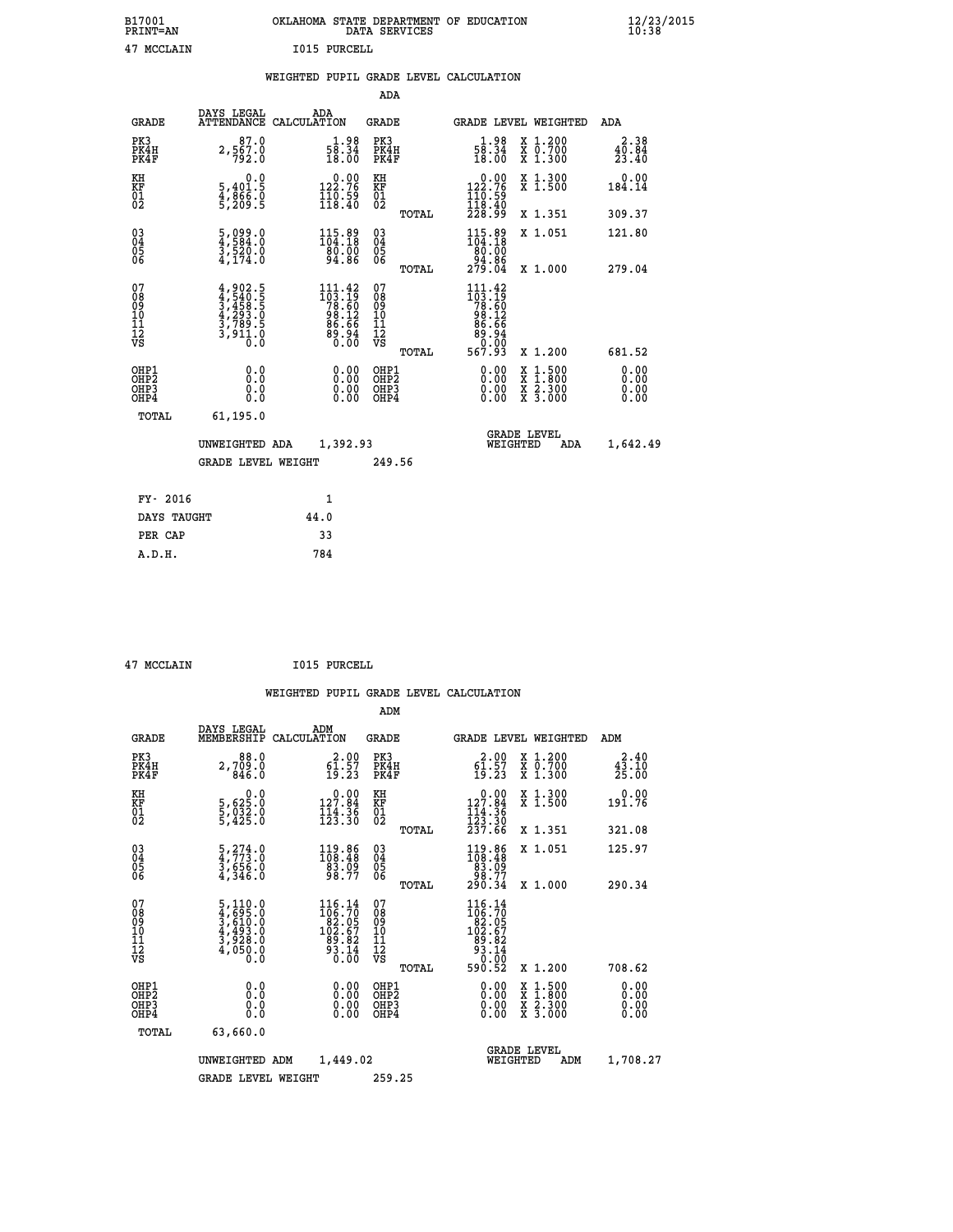| B17001<br>PRINT=AN | OKLAHOMA STATE DEPARTMENT OF EDUCATION<br>DATA SERVICES | $\frac{12}{23}$ /2015 |
|--------------------|---------------------------------------------------------|-----------------------|
| 47 MCCLAIN         | 1029 BLANCHARD                                          |                       |

|  |     | WEIGHTED PUPIL GRADE LEVEL CALCULATION |  |
|--|-----|----------------------------------------|--|
|  | ADA |                                        |  |

| <b>GRADE</b>                             | DAYS LEGAL                                                                          | ADA<br>ATTENDANCE CALCULATION                                                                     | <b>GRADE</b>                           |       |                                                                                                                                                                                                                                                                                | <b>GRADE LEVEL WEIGHTED</b>                                                                      | ADA                          |
|------------------------------------------|-------------------------------------------------------------------------------------|---------------------------------------------------------------------------------------------------|----------------------------------------|-------|--------------------------------------------------------------------------------------------------------------------------------------------------------------------------------------------------------------------------------------------------------------------------------|--------------------------------------------------------------------------------------------------|------------------------------|
| PK3<br>PK4H<br>PK4F                      | 46.0<br>44.0<br>4,857.0                                                             | $1.05$<br>$1.00$<br>110.39                                                                        | PK3<br>PK4H<br>PK4F                    |       | 1.05<br>$\begin{smallmatrix} 1.00 \ 110.39 \end{smallmatrix}$                                                                                                                                                                                                                  | X 1.200<br>X 0.700<br>X 1.300                                                                    | 1.26<br>0.70<br>143.51       |
| KH<br>KF<br>01<br>02                     | 0.0<br>5,067:0<br>6,207:5<br>6,442:5                                                | $0.00$<br>115.16<br>$\frac{1}{4}$ $\frac{1}{4}$ $\frac{1}{6}$ $\cdot$ $\frac{1}{4}$ $\frac{1}{2}$ | KH<br>KF<br>01<br>02                   |       | $0.00$<br>115.16<br>$\frac{141.08}{146.42}$<br>$\frac{287.50}{287.50}$                                                                                                                                                                                                         | X 1.300<br>X 1.500                                                                               | 0.00<br>172.74               |
|                                          |                                                                                     |                                                                                                   |                                        | TOTAL |                                                                                                                                                                                                                                                                                | X 1.351                                                                                          | 388.41                       |
| 030404<br>06                             | $\begin{smallmatrix} 6,768.5\\ 6,567.0\\ 5,324.5\\ 6,022.5 \end{smallmatrix}$       | 153.83<br>149.25<br>$\frac{121}{136.88}$                                                          | 030404<br>06                           |       | 153.83<br>149.25<br>$\frac{121.01}{136.88}$<br>$407.14$                                                                                                                                                                                                                        | X 1.051                                                                                          | 161.68                       |
|                                          |                                                                                     |                                                                                                   |                                        | TOTAL |                                                                                                                                                                                                                                                                                | X 1.000                                                                                          | 407.14                       |
| 07<br>08<br>09<br>11<br>11<br>12<br>VS   | $6,452.5$<br>$5,508.0$<br>$6,494.5$<br>$6,601.5$<br>$5,758.5$<br>$4,537.0$<br>$0.0$ | 146.65<br>125.18<br>147.60<br>$\begin{smallmatrix} 150.03\\130.88\\103.11\\0.01\end{smallmatrix}$ | 07<br>08<br>09<br>11<br>11<br>12<br>VS |       | 146.65<br>125.18<br>$147.60$<br>$150.03$<br>$130.88$<br>$103.11$<br>$0.00$<br>$803.45$                                                                                                                                                                                         |                                                                                                  |                              |
|                                          |                                                                                     |                                                                                                   |                                        | TOTAL |                                                                                                                                                                                                                                                                                | X 1.200                                                                                          | 964.14                       |
| OHP1<br>OHP2<br>OH <sub>P3</sub><br>OHP4 | 0.0<br>0.0<br>0.0                                                                   | 0.00<br>$\begin{smallmatrix} 0.00 \ 0.00 \end{smallmatrix}$                                       | OHP1<br>OHP2<br>OHP3<br>OHP4           |       | $\begin{smallmatrix} 0.00 & 0.00 & 0.00 & 0.00 & 0.00 & 0.00 & 0.00 & 0.00 & 0.00 & 0.00 & 0.00 & 0.00 & 0.00 & 0.00 & 0.00 & 0.00 & 0.00 & 0.00 & 0.00 & 0.00 & 0.00 & 0.00 & 0.00 & 0.00 & 0.00 & 0.00 & 0.00 & 0.00 & 0.00 & 0.00 & 0.00 & 0.00 & 0.00 & 0.00 & 0.00 & 0.0$ | $\begin{smallmatrix} x & 1 & 500 \\ x & 1 & 800 \\ x & 2 & 300 \\ x & 3 & 000 \end{smallmatrix}$ | 0.00<br>0.00<br>0.00<br>0.00 |
| TOTAL                                    | 82,698.5                                                                            |                                                                                                   |                                        |       |                                                                                                                                                                                                                                                                                |                                                                                                  |                              |
|                                          | UNWEIGHTED ADA                                                                      | 1,879.52                                                                                          |                                        |       | <b>GRADE LEVEL</b><br>WEIGHTED                                                                                                                                                                                                                                                 | ADA                                                                                              | 2,239.58                     |
|                                          | GRADE LEVEL WEIGHT                                                                  |                                                                                                   | 360.06                                 |       |                                                                                                                                                                                                                                                                                |                                                                                                  |                              |
| FY- 2016                                 |                                                                                     | $\mathbf{1}$                                                                                      |                                        |       |                                                                                                                                                                                                                                                                                |                                                                                                  |                              |
| DAYS TAUGHT                              |                                                                                     | 44.0                                                                                              |                                        |       |                                                                                                                                                                                                                                                                                |                                                                                                  |                              |
| PER CAP                                  |                                                                                     | 33                                                                                                |                                        |       |                                                                                                                                                                                                                                                                                |                                                                                                  |                              |
|                                          |                                                                                     |                                                                                                   |                                        |       |                                                                                                                                                                                                                                                                                |                                                                                                  |                              |

| 47 MCCLAIN |  |
|------------|--|

 **A.D.H. 1,382**

**17 MCCLAIN 17 MCCLAIN** 

|                                          |                                                                                                  |                                                                   | ADM                                                 |                                                                             |                                          |                              |
|------------------------------------------|--------------------------------------------------------------------------------------------------|-------------------------------------------------------------------|-----------------------------------------------------|-----------------------------------------------------------------------------|------------------------------------------|------------------------------|
| <b>GRADE</b>                             | DAYS LEGAL<br>MEMBERSHIP                                                                         | ADM<br>CALCULATION                                                | <b>GRADE</b>                                        |                                                                             | GRADE LEVEL WEIGHTED                     | ADM                          |
| PK3<br>PK4H<br>PK4F                      | 46.0<br>44.0<br>5,124.0                                                                          | 1.05<br>116.45                                                    | PK3<br>PK4H<br>PK4F                                 | $\begin{array}{c} 1.05 \\[-4pt] 1.00 \\[-4pt] 116.45 \end{array}$           | X 1.200<br>X 0.700<br>X 1.300            | 1.26<br>0.70<br>151.39       |
| KH<br>KF<br>01<br>02                     | 0.0<br>5, 327:0<br>6, 479:0<br>6, 713:0                                                          | $\begin{array}{c} 0.00 \\ 121.07 \\ 147.25 \\ 152.57 \end{array}$ | KH<br>KF<br>01<br>02                                | $\begin{array}{c} 0.00 \\ 121.07 \\ 147.25 \\ 152.57 \\ 299.82 \end{array}$ | X 1.300<br>X 1.500                       | 0.00<br>181.61               |
|                                          |                                                                                                  |                                                                   | TOTAL                                               |                                                                             | X 1.351                                  | 405.06                       |
| 03<br>04<br>05<br>06                     | $\begin{smallmatrix} 6 & 926 & 0 \\ 6 & 770 & 0 \\ 5 & 497 & 0 \\ 6 & 225 & 0 \end{smallmatrix}$ | $157.41$<br>$153.86$<br>124.93<br>141.48                          | $\begin{array}{c} 03 \\ 04 \\ 05 \\ 06 \end{array}$ | $157.41$<br>$153.86$<br>$124.93$<br>141.48                                  | X 1.051                                  | 165.44                       |
|                                          |                                                                                                  |                                                                   | TOTAL                                               | 420.27                                                                      | X 1.000                                  | 420.27                       |
| 07<br>08<br>09<br>101<br>112<br>VS       | $6,660.0$<br>$6,707.0$<br>$6,713.0$<br>$6,805.0$<br>$5,944.0$<br>$4,710.0$<br>$0.0$              | 151.36<br>129.70<br>152.57<br>154.66<br>135.09<br>107.05<br>ó.ŏŏ  | 07<br>08<br>09<br>11<br>11<br>12<br>VS<br>TOTAL     | 151.36<br>129.70<br>152.57<br>154.66<br>135.09<br>107.05<br>0.00<br>830.43  | X 1.200                                  | 996.52                       |
|                                          |                                                                                                  |                                                                   |                                                     |                                                                             |                                          |                              |
| OHP1<br>OHP2<br>OH <sub>P3</sub><br>OHP4 | 0.0<br>0.000                                                                                     | $0.00$<br>$0.00$<br>0.00                                          | OHP1<br>OHP2<br>OHP <sub>3</sub>                    | $0.00$<br>$0.00$<br>0.00                                                    | X 1:500<br>X 1:800<br>X 2:300<br>X 3:000 | 0.00<br>0.00<br>0.00<br>0.00 |
| TOTAL                                    | 85,690.0                                                                                         |                                                                   |                                                     |                                                                             |                                          |                              |
|                                          | UNWEIGHTED<br>ADM                                                                                | 1,947.50                                                          |                                                     | WEIGHTED                                                                    | <b>GRADE LEVEL</b><br>ADM                | 2,322.25                     |
|                                          | <b>GRADE LEVEL WEIGHT</b>                                                                        |                                                                   | 374.75                                              |                                                                             |                                          |                              |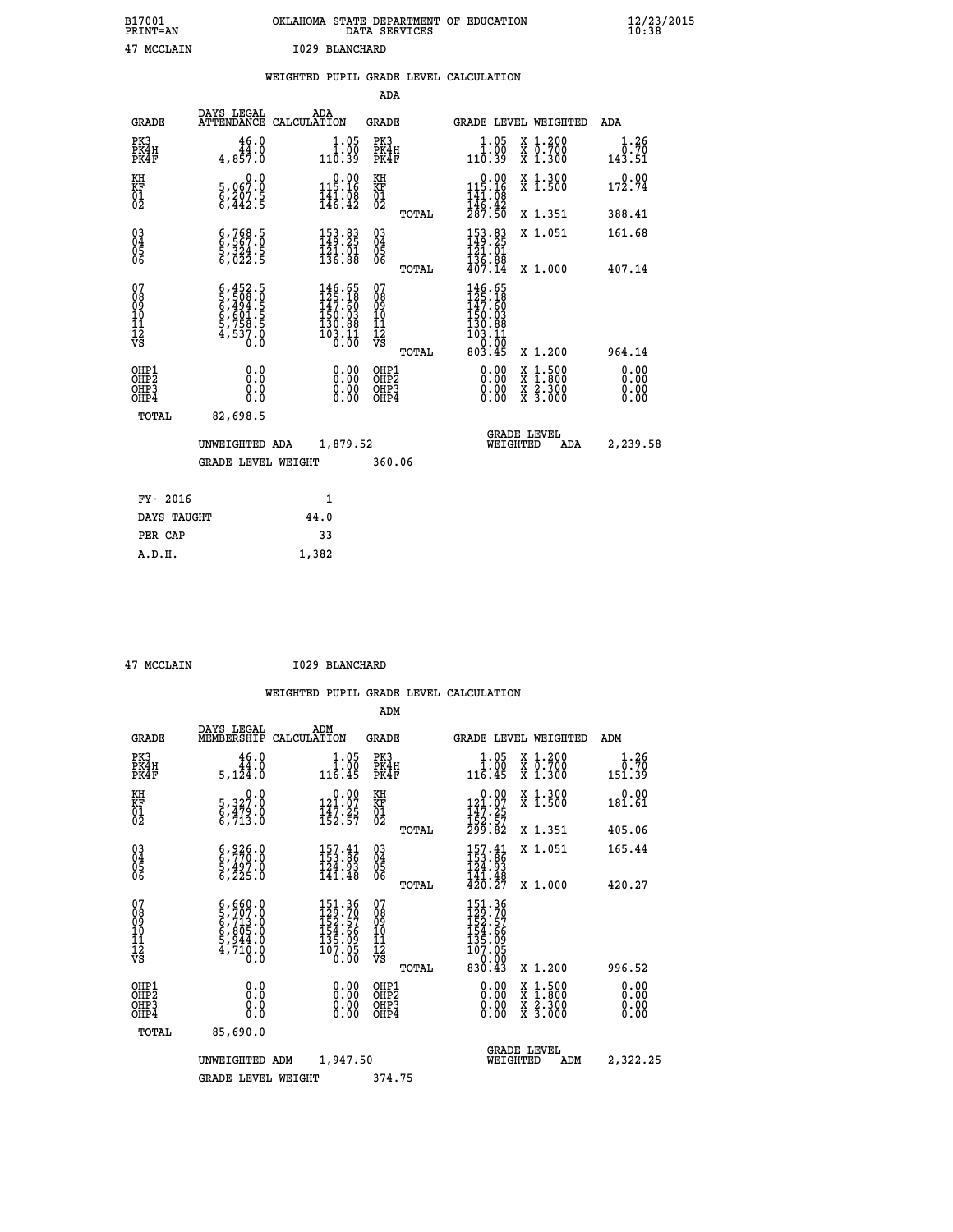| OKLAHOMA STATE DEPARTMENT OF EDUCATION<br>DATA SERVICES |  |
|---------------------------------------------------------|--|
| COUNTY TOTALS                                           |  |

|                                           |                                                                                                       | WEIGHTED PUPIL GRADE LEVEL CALCULATION                                      |                                                 |                                                                                     |                                                                                                                                           |                               |
|-------------------------------------------|-------------------------------------------------------------------------------------------------------|-----------------------------------------------------------------------------|-------------------------------------------------|-------------------------------------------------------------------------------------|-------------------------------------------------------------------------------------------------------------------------------------------|-------------------------------|
|                                           |                                                                                                       |                                                                             | <b>ADA</b>                                      |                                                                                     |                                                                                                                                           |                               |
| <b>GRADE</b>                              | DAYS LEGAL                                                                                            | ADA<br>ATTENDANCE CALCULATION                                               | <b>GRADE</b>                                    | GRADE LEVEL WEIGHTED                                                                |                                                                                                                                           | ADA                           |
| PK3<br>PK4H<br>PK4F                       | 750.0<br>4,950.0<br>15, 239.0                                                                         | $17.88$<br>$112.50$<br>$352.03$                                             | PK3<br>PK4H<br>PK4F                             | $17.88$<br>$112.50$<br>$352.03$                                                     | X 1.200<br>X 0.700<br>X 1.300                                                                                                             | 21.46<br>78.75<br>457.65      |
| KH<br>KF<br>$\overline{01}$               | 0.0<br>23,233.0<br>24,541.5<br>24,676.0                                                               | 0.00<br>533.80<br>564.34<br>567.21                                          | KH<br>KF<br>$\overline{01}$                     | 0.00<br>533.80                                                                      | X 1.300<br>X 1.500                                                                                                                        | 0.00<br>800.71                |
|                                           |                                                                                                       |                                                                             | TOTAL                                           | 564:34<br>567:21<br>1,131:55                                                        | X 1.351                                                                                                                                   | 1,528.72                      |
| $\substack{03 \\ 04}$<br>05<br>06         | 25, 329.5<br>23, 876.0<br>22, 312.0<br>22, 184.0                                                      | 582.02<br>548.51<br>$\frac{513}{510}. \frac{83}{18}$                        | $^{03}_{04}$<br>$\frac{05}{06}$                 | 582.02<br>548.51<br>513.83                                                          | X 1.051                                                                                                                                   | 2,184.22                      |
|                                           |                                                                                                       |                                                                             | TOTAL                                           | 510.18<br>1,572.52                                                                  | X 1.000                                                                                                                                   | 1,572.52                      |
| 07<br>08<br>09<br>11<br>11<br>12<br>VS    | 24,679.5<br>22,152.0<br>23,086.0<br>22,801.0<br>20,847.5<br>$\frac{1}{20}, \frac{1}{74}, \frac{1}{8}$ | 567.99<br>509.34<br>531.531<br>525.31<br>525.31<br>480.58<br>479.09<br>0.00 | 07<br>08<br>09<br>11<br>11<br>12<br>VS<br>TOTAL | 567.99<br>509.34<br>531.53<br>525.31<br>$\frac{480.58}{479.09}$<br>0.00<br>3,093.84 | X 1.200                                                                                                                                   | 3,712.61                      |
| OHP1<br>OH <sub>P</sub> 2<br>OHP3<br>OHP4 | 389.5<br>0.0<br>0.0                                                                                   | $0.00$<br>$0.00$<br>0.00                                                    | OHP1<br>OHP <sub>2</sub><br>OHP3<br>OHP4        | 0.88<br>0.00<br>0.00                                                                | $\begin{smallmatrix} \mathtt{X} & 1\cdot500\\ \mathtt{X} & 1\cdot800\\ \mathtt{X} & 2\cdot300\\ \mathtt{X} & 3\cdot000 \end{smallmatrix}$ | 13.32<br>0.00<br>0.00<br>0.00 |
| TOTAL                                     | 321,794.0                                                                                             |                                                                             |                                                 |                                                                                     |                                                                                                                                           |                               |
|                                           | UNWEIGHTED ADA                                                                                        | 7,405.02                                                                    |                                                 | <b>GRADE LEVEL</b><br>WEIGHTED                                                      | <b>ADA</b>                                                                                                                                | 8,797.44                      |
|                                           | <b>GRADE LEVEL WEIGHT</b>                                                                             |                                                                             | 1,392.42                                        |                                                                                     |                                                                                                                                           |                               |
| FY- 2016                                  |                                                                                                       | $\mathbf{1}$                                                                |                                                 |                                                                                     |                                                                                                                                           |                               |
| DAYS TAUGHT                               |                                                                                                       | 260.0                                                                       |                                                 |                                                                                     |                                                                                                                                           |                               |
| PER CAP                                   |                                                                                                       | 273                                                                         |                                                 |                                                                                     |                                                                                                                                           |                               |

 **A.D.H. 5,776**

B17001<br>PRINT=AN<br>MCCLAIN

 **MCCLAIN COUNTY TOTALS**

|                                                    |                                                                      |                                                                         | ADM                                             |                                                                                                                                         |                                          |                               |
|----------------------------------------------------|----------------------------------------------------------------------|-------------------------------------------------------------------------|-------------------------------------------------|-----------------------------------------------------------------------------------------------------------------------------------------|------------------------------------------|-------------------------------|
| <b>GRADE</b>                                       | DAYS LEGAL<br>MEMBERSHIP                                             | ADM<br>CALCULATION                                                      | GRADE                                           | GRADE LEVEL WEIGHTED                                                                                                                    |                                          | ADM                           |
| PK3<br>PK4H<br>PK4F                                | 751.0<br>$5,21\overline{3}.0$<br>16,001.0                            | 17.90<br>$\frac{1\bar{1}\dot{8}\cdot\bar{4}\dot{8}}{369.64}$            | PK3<br>PK4H<br>PK4F                             | 17.90<br>$\frac{1\bar{1}\dot{8}\cdot\bar{4}\dot{8}}{369.64}$                                                                            | x 1.200<br>x 0.700<br>$X$ 1.300          | 21.46<br>82.94<br>480.54      |
| KH<br>KF<br>01<br>02                               | 0.0<br>24,263.0<br>25,498.0<br>25,593.0                              | $\begin{smallmatrix} &0.00\\ 557.47\\ 586.34\\ 588.27\end{smallmatrix}$ | KH<br>KF<br>01<br>02                            | $\begin{smallmatrix}&&0.00\\557.47\\586.34\\586.37\\588.27\\1,174.61\end{smallmatrix}$                                                  | X 1.300<br>X 1.500                       | 0.00<br>836.21                |
|                                                    |                                                                      |                                                                         | TOTAL                                           |                                                                                                                                         | X 1.351                                  | 1,586.90                      |
| $\begin{matrix} 03 \\ 04 \\ 05 \\ 06 \end{matrix}$ | 26,053.0<br>24,689.0<br>23,063.0<br>22,938.0                         | 598.68<br>567.19<br>$\frac{531}{527}.$ $\frac{17}{53}$                  | $\substack{03 \\ 04}$<br>05<br>06               | 598.68<br>567.19<br>531.I7<br>527.53                                                                                                    | X 1.051                                  | 629.21                        |
|                                                    |                                                                      |                                                                         | TOTAL                                           | 1,625.89                                                                                                                                | X 1.000                                  | 1,625.89                      |
| 07<br>08<br>09<br>101<br>11<br>12<br>VS            | 25,535.0<br>22,987.0<br>23,977.0<br>23,669.0<br>21,612.0<br>21,575.0 | 587.72<br>528.56<br>552.12<br>545.31<br>498.24<br>498.45<br>0.00        | 07<br>08<br>09<br>11<br>11<br>12<br>VS<br>TOTAL | 587.72<br>$\begin{array}{r} 283.56 \\ 528.12 \\ 545.31 \\ 498.24 \\ 498.45 \\ \circ \\ \circ \\ \circ \\ \circ \end{array}$<br>3,210.40 | X 1.200                                  | 3,852.48                      |
| OHP1<br>OHP2<br>OH <sub>P3</sub><br>OHP4           | 396.0<br>0.0<br>0.0<br>0.0                                           | 9.03<br>0.00<br>0.00<br>0.00                                            | OHP1<br>OHP2<br>OHP3<br>OHP4                    | $0.03\n0.00$<br>0.00                                                                                                                    | X 1:500<br>X 1:800<br>X 2:300<br>X 3:000 | 13.55<br>0.00<br>0.00<br>0.00 |
| TOTAL                                              | 333,813.0                                                            |                                                                         |                                                 |                                                                                                                                         |                                          |                               |
|                                                    | UNWEIGHTED                                                           | 7,682.10<br>ADM                                                         |                                                 | <b>GRADE LEVEL</b><br>WEIGHTED                                                                                                          | ADM                                      | 9,129.20                      |
|                                                    | <b>GRADE LEVEL WEIGHT</b>                                            |                                                                         | 1,447.10                                        |                                                                                                                                         |                                          |                               |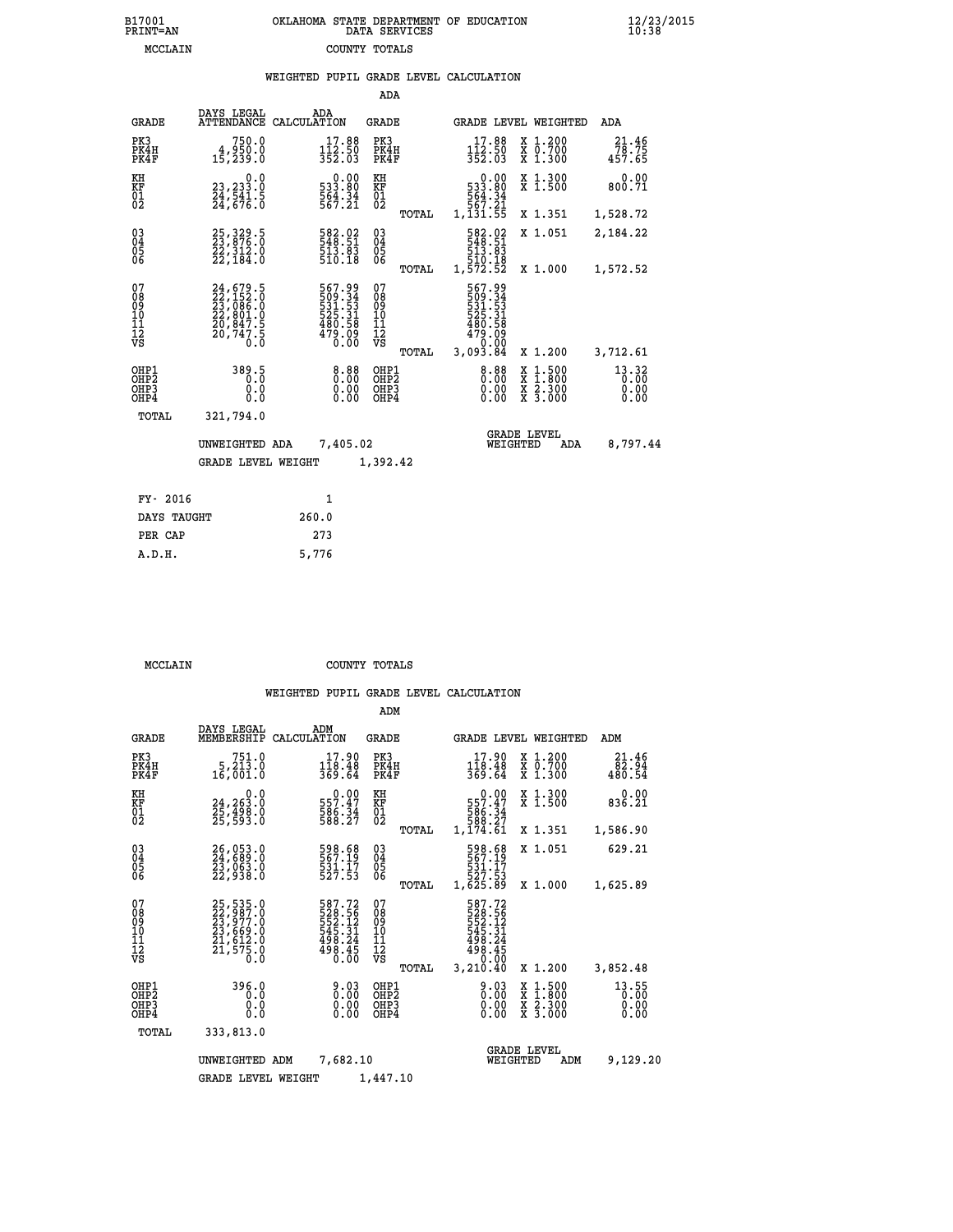## **B17001 OKLAHOMA STATE DEPARTMENT OF EDUCATION 12/23/2015 PRINT=AN DATA SERVICES 10:38 48 MCCURTAIN C001 FOREST GROVE**

|                                                    |                                             | WEIGHTED PUPIL GRADE LEVEL CALCULATION                                                                                                                                                                                                                                                                                                          |                                        |       |                                                                         |                                                                                                  |                               |
|----------------------------------------------------|---------------------------------------------|-------------------------------------------------------------------------------------------------------------------------------------------------------------------------------------------------------------------------------------------------------------------------------------------------------------------------------------------------|----------------------------------------|-------|-------------------------------------------------------------------------|--------------------------------------------------------------------------------------------------|-------------------------------|
|                                                    |                                             |                                                                                                                                                                                                                                                                                                                                                 | ADA                                    |       |                                                                         |                                                                                                  |                               |
| <b>GRADE</b>                                       | DAYS LEGAL                                  | ADA<br>ATTENDANCE CALCULATION                                                                                                                                                                                                                                                                                                                   | <b>GRADE</b>                           |       |                                                                         | GRADE LEVEL WEIGHTED                                                                             | ADA                           |
| PK3<br>PK4H<br>PK4F                                | 591.0<br>397.0                              | 15.97<br>$\frac{0.00}{10.73}$                                                                                                                                                                                                                                                                                                                   | PK3<br>PK4H<br>PK4F                    |       | 15.97<br>$\frac{0.00}{10.73}$                                           | X 1.200<br>X 0.700<br>X 1.300                                                                    | 19.16<br>$\frac{0.00}{13.95}$ |
| KH<br>KF<br>01<br>02                               | 675.0<br>$\frac{460.5}{739.5}$              | $\begin{smallmatrix} 0.00\\ 18.24\\ 12.45\\ 19.99 \end{smallmatrix}$                                                                                                                                                                                                                                                                            | KH<br>KF<br>01<br>02                   |       | $\begin{array}{r} 0.00 \\ 18.24 \\ 12.45 \\ 19.99 \\ 32.44 \end{array}$ | X 1.300<br>X 1.500                                                                               | 0.00<br>27.36                 |
|                                                    |                                             |                                                                                                                                                                                                                                                                                                                                                 |                                        | TOTAL |                                                                         | X 1.351                                                                                          | 43.83                         |
| $\begin{matrix} 03 \\ 04 \\ 05 \\ 06 \end{matrix}$ | 384.5<br>630.0<br>686.0<br>484.5            | $10.39$<br>17:03<br>$\frac{18.54}{13.09}$                                                                                                                                                                                                                                                                                                       | $^{03}_{04}$<br>05<br>06               |       | $10.39$<br>$17.03$<br>18.54<br>13.09                                    | X 1.051                                                                                          | 10.92                         |
|                                                    |                                             |                                                                                                                                                                                                                                                                                                                                                 |                                        | TOTAL | 48.66                                                                   | X 1.000                                                                                          | 48.66                         |
| 07<br>08<br>09<br>101<br>112<br>VS                 | 363.0<br>323<br>63.5<br>0.0<br>0.0<br>$\S.$ | $\begin{smallmatrix} 9 & 81 \\ 18 & 20 \\ 0 & 00 \\ 0 & 00 \\ 0 & 00 \\ 0 & 00 \\ 0 & 00 \\ 0 & 00 \\ 0 & 00 \\ 0 & 00 \\ 0 & 00 \\ 0 & 00 \\ 0 & 0 \\ 0 & 0 \\ 0 & 0 \\ 0 & 0 \\ 0 & 0 \\ 0 & 0 \\ 0 & 0 \\ 0 & 0 \\ 0 & 0 \\ 0 & 0 \\ 0 & 0 \\ 0 & 0 \\ 0 & 0 \\ 0 & 0 \\ 0 & 0 \\ 0 & 0 \\ 0 & 0 \\ 0 & 0 \\ 0 & 0 \\ 0 & 0 \\ 0 & 0 \\ 0 &$ | 07<br>08<br>09<br>11<br>11<br>12<br>VS | TOTAL | $18.20\n18.20\n0.00\n0.00\n0.00$<br>0.00<br>28.01                       | X 1.200                                                                                          | 33.61                         |
| OHP1<br>OHP2<br>OHP3<br>OHP4                       | 0.0<br>0.0<br>0.0                           | 0.00<br>0.00                                                                                                                                                                                                                                                                                                                                    | OHP1<br>OHP2<br>OHP3<br>OHP4           |       | 0.00<br>0.00<br>0.00                                                    | $\begin{smallmatrix} x & 1 & 500 \\ x & 1 & 800 \\ x & 2 & 300 \\ x & 3 & 000 \end{smallmatrix}$ | 0.00<br>0.00<br>0.00          |
| <b>TOTAL</b>                                       | 6,084.5                                     |                                                                                                                                                                                                                                                                                                                                                 |                                        |       |                                                                         |                                                                                                  |                               |
|                                                    | UNWEIGHTED ADA                              | 164.44                                                                                                                                                                                                                                                                                                                                          |                                        |       | WEIGHTED                                                                | <b>GRADE LEVEL</b><br>ADA                                                                        | 197.49                        |
|                                                    | GRADE LEVEL WEIGHT                          |                                                                                                                                                                                                                                                                                                                                                 | 33.05                                  |       |                                                                         |                                                                                                  |                               |
| FY- 2016                                           |                                             | 1                                                                                                                                                                                                                                                                                                                                               |                                        |       |                                                                         |                                                                                                  |                               |
| DAYS TAUGHT                                        |                                             | 37.0                                                                                                                                                                                                                                                                                                                                            |                                        |       |                                                                         |                                                                                                  |                               |
| PER CAP                                            |                                             | 68                                                                                                                                                                                                                                                                                                                                              |                                        |       |                                                                         |                                                                                                  |                               |

 **A.D.H. 164**

 **48 MCCURTAIN C001 FOREST GROVE**

|                                                    |                                                     |                                                                    | ADM                                                   |                                                                           |                                          |                                       |
|----------------------------------------------------|-----------------------------------------------------|--------------------------------------------------------------------|-------------------------------------------------------|---------------------------------------------------------------------------|------------------------------------------|---------------------------------------|
| <b>GRADE</b>                                       | DAYS LEGAL<br>MEMBERSHIP                            | ADM<br>CALCULATION                                                 | <b>GRADE</b>                                          |                                                                           | GRADE LEVEL WEIGHTED                     | ADM                                   |
| PK3<br>PK4H<br>PK4F                                | 592.0<br>$\frac{0.0}{407.0}$                        | 16.00<br>0.00<br>11.00                                             | PK3<br>PK4H<br>PK4F                                   | 16.00<br>$\begin{array}{c} 0.00 \\ 11.00 \end{array}$                     | X 1.200<br>X 0.700<br>X 1.300            | 19.20<br>$\frac{5}{14}$ . 00<br>14.30 |
| KH<br>KF<br>01<br>02                               | 0.0<br>698.0<br>$\frac{470.0}{776.0}$               | $0.00$<br>18.86<br>$\frac{1}{20}$ $\frac{3}{9}$                    | KH<br>KF<br>01<br>02                                  | $\begin{array}{c} 0.00 \\ 18.86 \\ 12.70 \\ 20.97 \\ 33.67 \end{array}$   | X 1.300<br>X 1.500                       | 0.00<br>28.29                         |
|                                                    |                                                     |                                                                    | TOTAL                                                 |                                                                           | X 1.351                                  | 45.49                                 |
| $\begin{matrix} 03 \\ 04 \\ 05 \\ 06 \end{matrix}$ | 389.0<br>650.0<br>705.0<br>497.0                    | $\begin{smallmatrix} 10.51\ 17.57\ 19.05\ 13.43 \end{smallmatrix}$ | $\begin{array}{c} 03 \\ 04 \\ 05 \\ 06 \end{array}$   | $\begin{smallmatrix} 10.51\ 17.57\ 19.05\ 13.43\ 50.05 \end{smallmatrix}$ | X 1.051                                  | 11.05                                 |
|                                                    |                                                     |                                                                    | TOTAL                                                 |                                                                           | $X_1.000$                                | 50.05                                 |
| 07<br>08<br>09<br>10<br>11<br>11<br>12<br>VS       | $370.0$<br>696.0<br>6.0<br>0.0<br>0.0<br>0.0<br>0.0 | $10.00$<br>$18.81$<br>$0.00$                                       | 07<br>08<br>09<br>01<br>11<br>11<br>12<br>VS<br>TOTAL | $10.00$<br>$18.81$<br>$0.00$<br>$0.00$<br>$0.00$<br>0.00<br>28.81         | X 1.200                                  | 34.57                                 |
| OHP1<br>OHP2<br>OH <sub>P3</sub><br>OHP4           | 0.0<br>0.000                                        | $0.00$<br>$0.00$<br>0.00                                           | OHP1<br>OHP2<br>OHP3<br>OHP4                          |                                                                           | X 1:500<br>X 1:800<br>X 2:300<br>X 3:000 | 0.00<br>0.00<br>0.00                  |
| TOTAL                                              | 6, 250.0                                            |                                                                    |                                                       |                                                                           |                                          |                                       |
|                                                    | UNWEIGHTED ADM                                      | 168.90                                                             |                                                       |                                                                           | <b>GRADE LEVEL</b><br>WEIGHTED<br>ADM    | 202.95                                |
|                                                    | <b>GRADE LEVEL WEIGHT</b>                           |                                                                    | 34.05                                                 |                                                                           |                                          |                                       |
|                                                    |                                                     |                                                                    |                                                       |                                                                           |                                          |                                       |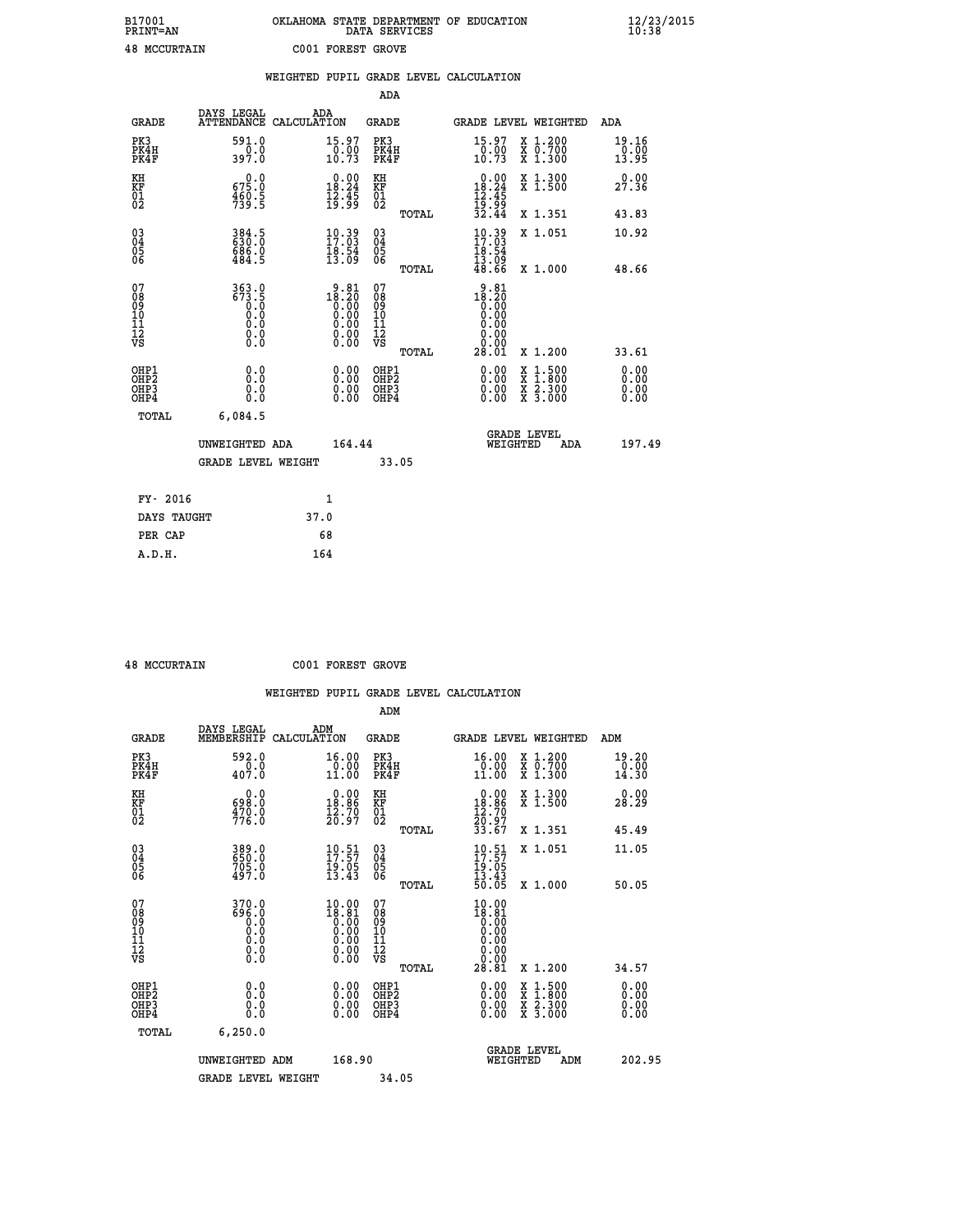| B17001<br><b>PRINT=AN</b> |      | OKLAHOMA STATE DEPARTMENT OF EDUCATION<br>DATA SERVICES | $\frac{12}{23}$ /2015 |
|---------------------------|------|---------------------------------------------------------|-----------------------|
| 48<br>MCCURTAIN           | 2009 | LUKFATA                                                 |                       |

|                                              |                                                                                                           |                    |                                                                                                        |                                                     |       | WEIGHTED PUPIL GRADE LEVEL CALCULATION                                                                                                                                                                                                                                         |                                          |                              |
|----------------------------------------------|-----------------------------------------------------------------------------------------------------------|--------------------|--------------------------------------------------------------------------------------------------------|-----------------------------------------------------|-------|--------------------------------------------------------------------------------------------------------------------------------------------------------------------------------------------------------------------------------------------------------------------------------|------------------------------------------|------------------------------|
|                                              |                                                                                                           |                    |                                                                                                        | ADA                                                 |       |                                                                                                                                                                                                                                                                                |                                          |                              |
| <b>GRADE</b>                                 | DAYS LEGAL<br><b>ATTENDANCE</b>                                                                           | ADA<br>CALCULATION |                                                                                                        | <b>GRADE</b>                                        |       | <b>GRADE LEVEL WEIGHTED</b>                                                                                                                                                                                                                                                    |                                          | ADA                          |
| PK3<br>PK4H<br>PK4F                          | 0.0<br>0.0<br>1,318.0                                                                                     |                    | $\begin{smallmatrix} 0.00\\ 0.00\\ 30.65 \end{smallmatrix}$                                            | PK3<br>PK4H<br>PK4F                                 |       | $\begin{smallmatrix} 0.00\\ 0.00\\ 30.65 \end{smallmatrix}$                                                                                                                                                                                                                    | X 1.200<br>X 0.700<br>X 1.300            | 0.00<br>0.00<br>39.85        |
| KH<br>KF<br>01<br>02                         | 1,667.0<br>$\frac{1}{1}$ , $\frac{5}{4}$ 50.0                                                             |                    | $38.00$<br>38.77<br>$\frac{37.42}{33.72}$                                                              | KH<br>KF<br>01<br>02                                |       | 38.00<br>$\frac{37.42}{33.72}$<br>$71.14$                                                                                                                                                                                                                                      | X 1.300<br>X 1.500                       | 0.00<br>58.16                |
|                                              |                                                                                                           |                    |                                                                                                        |                                                     | TOTAL |                                                                                                                                                                                                                                                                                | X 1.351                                  | 96.11                        |
| $^{03}_{04}$<br>Ŏ5<br>06                     | $1, 707.0$<br>$1, 699.0$<br>$1, 663.0$<br>$1, 731.5$                                                      |                    | 39.70<br>39.51<br>38.67<br>40.27                                                                       | $\begin{array}{c} 03 \\ 04 \\ 05 \\ 06 \end{array}$ |       | 39.70<br>39.51<br>38.67                                                                                                                                                                                                                                                        | X 1.051                                  | 41.72                        |
|                                              |                                                                                                           |                    |                                                                                                        |                                                     | TOTAL | $\frac{1}{118.45}$                                                                                                                                                                                                                                                             | X 1.000                                  | 118.45                       |
| 07<br>08<br>09<br>01<br>11<br>11<br>12<br>VS | $1,248.0$<br>1,263.5<br>0.0<br>0.0<br>$\begin{smallmatrix} 0.0 & 0 \ 0.0 & 0 \ 0.0 & 0 \end{smallmatrix}$ |                    | $\begin{smallmatrix} 29.02\\ 29.38\\ 0.00\\ 0.00\\ 0.00\\ 0.00\\ 0.00\\ 0.00\\ 0.00 \end{smallmatrix}$ | 07<br>08<br>09<br>101<br>11<br>12<br>VS             | TOTAL | $29.38$<br>$0.38$<br>$0.00$<br>$0.00$<br>0.00<br>0.00<br>58.40                                                                                                                                                                                                                 | X 1.200                                  | 70.08                        |
| OHP1<br>OHP <sub>2</sub><br>OHP3<br>OHP4     | 0.0<br>0.0<br>0.0                                                                                         |                    | $\begin{smallmatrix} 0.00 \ 0.00 \ 0.00 \ 0.00 \end{smallmatrix}$                                      | OHP1<br>OHP <sub>2</sub><br>OHP3<br>OHP4            |       | $\begin{smallmatrix} 0.00 & 0.00 & 0.00 & 0.00 & 0.00 & 0.00 & 0.00 & 0.00 & 0.00 & 0.00 & 0.00 & 0.00 & 0.00 & 0.00 & 0.00 & 0.00 & 0.00 & 0.00 & 0.00 & 0.00 & 0.00 & 0.00 & 0.00 & 0.00 & 0.00 & 0.00 & 0.00 & 0.00 & 0.00 & 0.00 & 0.00 & 0.00 & 0.00 & 0.00 & 0.00 & 0.0$ | X 1:500<br>X 1:800<br>X 2:300<br>X 3:000 | 0.00<br>0.00<br>0.00<br>0.00 |
| TOTAL                                        | 15,356.0                                                                                                  |                    |                                                                                                        |                                                     |       |                                                                                                                                                                                                                                                                                |                                          |                              |
|                                              | UNWEIGHTED ADA                                                                                            |                    | 357.11                                                                                                 |                                                     |       | <b>GRADE LEVEL</b><br>WEIGHTED                                                                                                                                                                                                                                                 | ADA                                      | 424.37                       |
|                                              | <b>GRADE LEVEL WEIGHT</b>                                                                                 |                    |                                                                                                        |                                                     | 67.26 |                                                                                                                                                                                                                                                                                |                                          |                              |
| FY- 2016                                     |                                                                                                           | $\mathbf{1}$       |                                                                                                        |                                                     |       |                                                                                                                                                                                                                                                                                |                                          |                              |
| DAYS TAUGHT                                  |                                                                                                           | 43.0               |                                                                                                        |                                                     |       |                                                                                                                                                                                                                                                                                |                                          |                              |
| PER CAP                                      |                                                                                                           | 33                 |                                                                                                        |                                                     |       |                                                                                                                                                                                                                                                                                |                                          |                              |

 **48 MCCURTAIN C009 LUKFATA**

 **ADM DAYS LEGAL ADM GRADE MEMBERSHIP CALCULATION GRADE GRADE LEVEL WEIGHTED ADM PK3 0.0 0.00 PK3 0.00 X 1.200 0.00 PK4H 0.0 0.00 PK4H 0.00 X 0.700 0.00**

| PK4F                                                 | 1,371.0                                                                                       | 31.88                                                                | PK4F                                               | 31.88                                                                         | X 1.300                                  | 41.44                    |
|------------------------------------------------------|-----------------------------------------------------------------------------------------------|----------------------------------------------------------------------|----------------------------------------------------|-------------------------------------------------------------------------------|------------------------------------------|--------------------------|
| KH<br>KF<br>01<br>02                                 | $\begin{smallmatrix} & & 0.0\ 1.757.0\ 1.651.0\ 1.503.0 \end{smallmatrix}$                    | $\begin{smallmatrix} 0.00\\ 40.86\\ 38.40\\ 34.95 \end{smallmatrix}$ | KH<br>KF<br>01<br>02                               | $0.00\n40.86\n38.40\n34.95\n73.35$                                            | X 1.300<br>$\overline{x}$ 1.500          | 0.00<br>61.29            |
|                                                      |                                                                                               |                                                                      | TOTAL                                              |                                                                               | X 1.351                                  | 99.10                    |
| $\begin{matrix} 03 \\ 04 \\ 05 \\ 06 \end{matrix}$   | $1, 803.0$<br>$1, 761.0$<br>$1, 719.0$<br>$1, 811.0$                                          | $\begin{smallmatrix} 41.93\ 40.95\ 39.98\ 42.12 \end{smallmatrix}$   | $\begin{matrix} 03 \\ 04 \\ 05 \\ 06 \end{matrix}$ | $41.93\n40.95\n39.98\n42.12\n123.05$                                          | X 1.051                                  | 44.07                    |
|                                                      |                                                                                               |                                                                      | TOTAL                                              |                                                                               | X 1.000                                  | 123.05                   |
| 07<br>08<br>09<br>101<br>11<br>12<br>VS              | $1,289.0$<br>$1,290.0$<br>$\begin{smallmatrix} 0.1 & 0 \ 0.0 & 0 \ 0.0 & 0 \end{smallmatrix}$ | $29.9830.000.000.000.000.000.00$                                     | 07<br>08<br>09<br>101<br>11<br>12<br>VS<br>TOTAL   | $29.98$<br>$30.00$<br>$0.00$<br>$0.00$<br>$0.00$<br>$0.00$<br>$0.00$<br>59.98 | X 1.200                                  | 71.98                    |
|                                                      |                                                                                               |                                                                      |                                                    |                                                                               |                                          |                          |
| OHP1<br>OHP <sub>2</sub><br>OH <sub>P3</sub><br>OHP4 | 0.0<br>0.0<br>0.0                                                                             | $0.00$<br>$0.00$<br>0.00                                             | OHP1<br>OHP <sub>2</sub><br>OHP3<br>OHP4           | $0.00$<br>$0.00$<br>0.00                                                      | X 1:500<br>X 1:800<br>X 2:300<br>X 3:000 | $0.00$<br>$0.00$<br>0.00 |
| TOTAL                                                | 15,955.0                                                                                      |                                                                      |                                                    |                                                                               |                                          |                          |
|                                                      | UNWEIGHTED ADM                                                                                | 371.05                                                               |                                                    |                                                                               | <b>GRADE LEVEL</b><br>WEIGHTED<br>ADM    | 440.93                   |
|                                                      | <b>GRADE LEVEL WEIGHT</b>                                                                     |                                                                      | 69.88                                              |                                                                               |                                          |                          |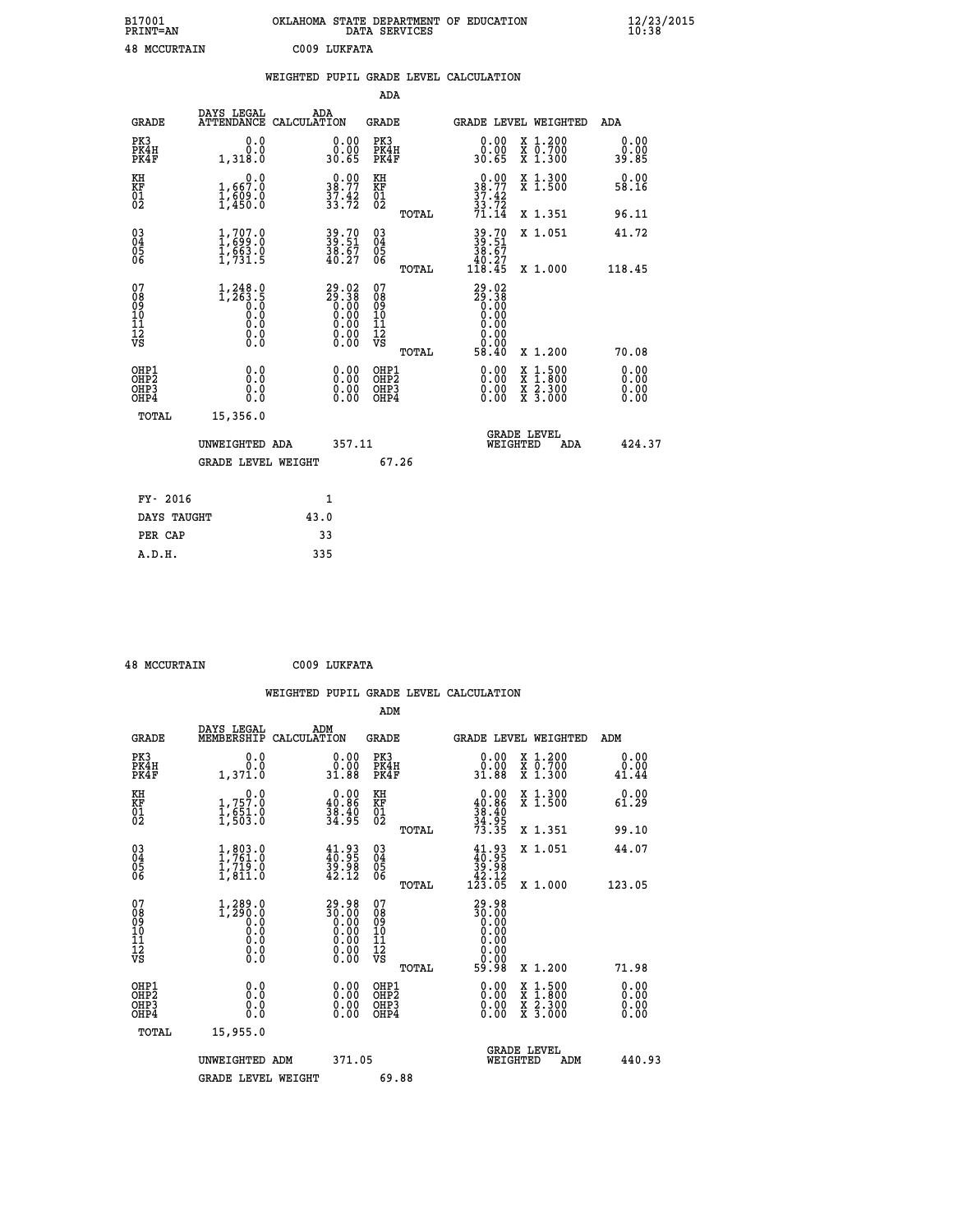| B17001              | OKLAHOMA STATE DEPARTMENT OF EDUCATION |
|---------------------|----------------------------------------|
| <b>PRINT=AN</b>     | DATA SERVICES                          |
| <b>48 MCCURTAIN</b> | C023 GLOVER                            |

|                                                                    |                                            | WEIGHTED PUPIL GRADE LEVEL CALCULATION                                                        |                                                     |       |                                                                                     |                                                                                                                                           |                              |
|--------------------------------------------------------------------|--------------------------------------------|-----------------------------------------------------------------------------------------------|-----------------------------------------------------|-------|-------------------------------------------------------------------------------------|-------------------------------------------------------------------------------------------------------------------------------------------|------------------------------|
|                                                                    |                                            |                                                                                               | ADA                                                 |       |                                                                                     |                                                                                                                                           |                              |
| <b>GRADE</b>                                                       | DAYS LEGAL<br><b>ATTENDANCE</b>            | ADA<br>CALCULATION                                                                            | <b>GRADE</b>                                        |       |                                                                                     | GRADE LEVEL WEIGHTED                                                                                                                      | ADA                          |
| PK3<br>PK4H<br>PK4F                                                | 36.0<br>70.0                               | $\overset{1}{\underset{2.00}{\stackrel{03}{0}}}$                                              | PK3<br>PK4H<br>PK4F                                 |       | $\overset{1}{\underset{2.00}{\stackrel{03}{0}}}$                                    | X 1.200<br>X 0.700<br>X 1.300                                                                                                             | 1.24<br>0.00<br>2.60         |
| KH<br>KF<br>01<br>02                                               | 0.0<br>315:0<br>131:5<br>211:0             | $\begin{smallmatrix} 0.00\\9.00\\3.76\\6.03 \end{smallmatrix}$                                | KH<br>KF<br>01<br>02                                |       | $\begin{smallmatrix} 0.00\ 9.00\ 3.76\ 3.76\ 6.03\ 9.79 \end{smallmatrix}$          | X 1.300<br>X 1.500                                                                                                                        | 0.00<br>13.50                |
|                                                                    |                                            |                                                                                               |                                                     | TOTAL |                                                                                     | X 1.351                                                                                                                                   | 13.23                        |
| $\begin{smallmatrix} 03 \\[-4pt] 04 \end{smallmatrix}$<br>Ŏ5<br>06 | 212.0<br>64.5<br>204.5<br>205.0            | $\begin{smallmatrix} 6.06\ 1.84\ 5.84\ 5.86 \end{smallmatrix}$                                | $\begin{array}{c} 03 \\ 04 \\ 05 \\ 06 \end{array}$ |       | $\begin{array}{r} 6.06 \\ 1.84 \\ 5.84 \\ 5.86 \\ 13.54 \end{array}$                | X 1.051                                                                                                                                   | 6.37                         |
|                                                                    |                                            |                                                                                               |                                                     | TOTAL |                                                                                     | X 1.000                                                                                                                                   | 13.54                        |
| 07<br>0890112<br>1112<br>VS                                        | $240.5$<br>0.0<br>0.0<br>0.0<br>0.0<br>0.0 | $\begin{smallmatrix} 2.84\ 6.86\ 0.00\ 0.00\ 0.00\ 0.00\ 0.00\ 0.00\ 0.00\ \end{smallmatrix}$ | 07<br>08901112<br>1112<br>VS                        | TOTAL | $\begin{array}{c} 2.84 \\ 6.86 \\ 0.00 \\ 0.00 \end{array}$<br>0.00<br>0.00<br>9.70 | X 1.200                                                                                                                                   | 11.64                        |
| OHP1<br>OHP2<br>OH <sub>P3</sub><br>OHP4                           | 0.0<br>0.0<br>0.0                          | $\begin{smallmatrix} 0.00 \ 0.00 \ 0.00 \ 0.00 \end{smallmatrix}$                             | OHP1<br>OHP2<br>OHP3<br>OHP4                        |       | $0.00$<br>$0.00$<br>0.00                                                            | $\begin{smallmatrix} \mathtt{X} & 1\cdot500\\ \mathtt{X} & 1\cdot800\\ \mathtt{X} & 2\cdot300\\ \mathtt{X} & 3\cdot000 \end{smallmatrix}$ | 0.00<br>0.00<br>0.00<br>0.00 |
| <b>TOTAL</b>                                                       | 1,789.0                                    |                                                                                               |                                                     |       |                                                                                     |                                                                                                                                           |                              |
|                                                                    | UNWEIGHTED ADA                             | 51.12                                                                                         |                                                     |       | WEIGHTED                                                                            | <b>GRADE LEVEL</b><br>ADA                                                                                                                 | 62.12                        |
|                                                                    | <b>GRADE LEVEL WEIGHT</b>                  |                                                                                               |                                                     | 11.00 |                                                                                     |                                                                                                                                           |                              |
| FY- 2016                                                           |                                            | $\mathbf{1}$                                                                                  |                                                     |       |                                                                                     |                                                                                                                                           |                              |
| DAYS TAUGHT                                                        |                                            | 35.0                                                                                          |                                                     |       |                                                                                     |                                                                                                                                           |                              |
| PER CAP                                                            |                                            | 88                                                                                            |                                                     |       |                                                                                     |                                                                                                                                           |                              |

 **48 MCCURTAIN C023 GLOVER**

 **A.D.H. 47**

|                                                    |                                                                                        |                                                                                                       | WEIGHTED PUPIL GRADE LEVEL CALCULATION          |                                                                           |                                          |                      |
|----------------------------------------------------|----------------------------------------------------------------------------------------|-------------------------------------------------------------------------------------------------------|-------------------------------------------------|---------------------------------------------------------------------------|------------------------------------------|----------------------|
|                                                    |                                                                                        |                                                                                                       | ADM                                             |                                                                           |                                          |                      |
| <b>GRADE</b>                                       | DAYS LEGAL<br>MEMBERSHIP                                                               | ADM<br>CALCULATION                                                                                    | <b>GRADE</b>                                    | <b>GRADE LEVEL WEIGHTED</b>                                               |                                          | ADM                  |
| PK3<br>PK4H<br>PK4F                                | 36.0<br>0.0<br>70.0                                                                    | 1.03<br>$\frac{0.00}{2.00}$                                                                           | PK3<br>PK4H<br>PK4F                             | $\begin{smallmatrix} 1.03\ 0.00\ 2.00 \end{smallmatrix}$                  | X 1.200<br>X 0.700<br>X 1.300            | 1.24<br>0.00<br>2.60 |
| KH<br>KF<br>01<br>02                               | 347.0<br>$\frac{1}{2}$ $\frac{3}{4}$ $\cdot$ $\frac{0}{0}$                             | $\begin{smallmatrix} 0.00\\ 9.91\\ 3.83\\ 6.20 \end{smallmatrix}$                                     | KH<br>KF<br>01<br>02                            | $\begin{smallmatrix} 0.00\\ 9.91\\ 3.83\\ 6.20\\ 10.03 \end{smallmatrix}$ | X 1.300<br>X 1.500                       | 0.00<br>14.87        |
|                                                    |                                                                                        |                                                                                                       | TOTAL                                           |                                                                           | X 1.351                                  | 13.55                |
| $\begin{matrix} 03 \\ 04 \\ 05 \\ 06 \end{matrix}$ | $\begin{array}{r} 221.0 \\ 70.0 \\ 208.0 \\ 210.0 \end{array}$                         | $\begin{smallmatrix} 6 & 31\ 2 & 00\ 5 & 94\ 6 & 00 \end{smallmatrix}$                                | 03<br>04<br>05<br>06                            | $\begin{array}{c} 6.31 \\ 2.00 \\ 5.94 \\ 6.00 \end{array}$               | X 1.051                                  | 6.63                 |
|                                                    |                                                                                        |                                                                                                       | TOTAL                                           | 13.94                                                                     | X 1.000                                  | 13.94                |
| 07<br>0890112<br>1112<br>VS                        | $105.0$<br>$245.0$<br>$\begin{smallmatrix} 0.0 \ 0.0 \ 0.0 \end{smallmatrix}$<br>$\S.$ | $3.00$<br>$7.00$<br>$0.00$<br>$0.00$<br>$0.00$<br>$\begin{smallmatrix} 0.00 \ 0.00 \end{smallmatrix}$ | 07<br>08<br>09<br>11<br>11<br>12<br>VS<br>TOTAL | $3.00$<br>7.00<br>0.00<br>0.00<br>0.00<br>0.00<br>10.00                   | X 1.200                                  | 12.00                |
| OHP1                                               |                                                                                        |                                                                                                       | OHP1                                            |                                                                           |                                          | 0.00                 |
| OHP <sub>2</sub><br>OH <sub>P3</sub><br>OHP4       | 0.0<br>0.000                                                                           | $0.00$<br>$0.00$<br>0.00                                                                              | OHP <sub>2</sub><br>OHP <sub>3</sub>            | 0.00<br>0.00<br>0.00                                                      | X 1:500<br>X 1:800<br>X 2:300<br>X 3:000 | 0.00<br>0.00<br>0.00 |
| TOTAL                                              | 1,863.0                                                                                |                                                                                                       |                                                 |                                                                           |                                          |                      |
|                                                    | UNWEIGHTED ADM                                                                         | 53.22                                                                                                 |                                                 | <b>GRADE LEVEL</b><br>WEIGHTED                                            | ADM                                      | 64.83                |
|                                                    | <b>GRADE LEVEL WEIGHT</b>                                                              |                                                                                                       | 11.61                                           |                                                                           |                                          |                      |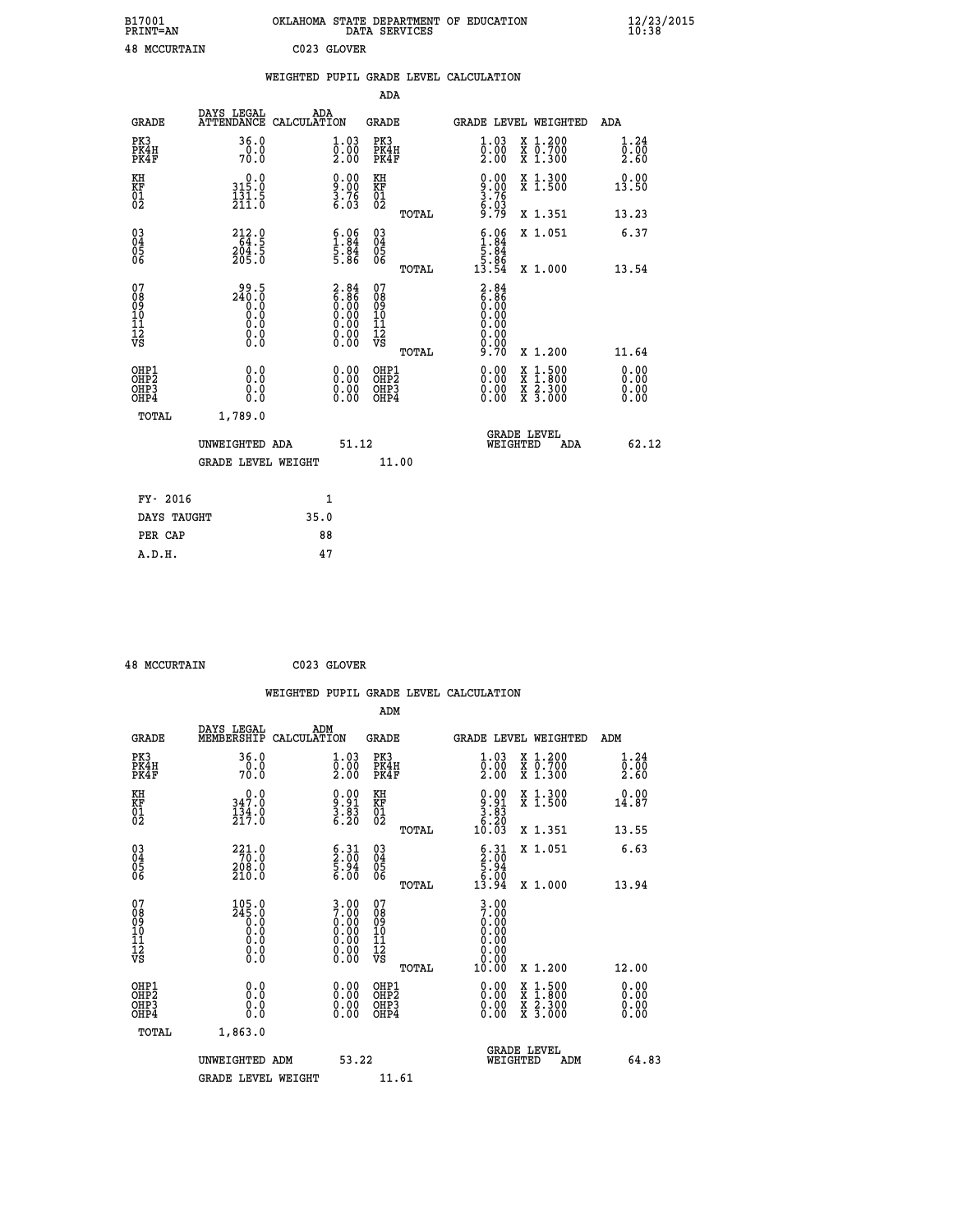| B17001<br><b>PRINT=AN</b> | OKLAHOMA STATE DEPARTMENT OF EDUCATION<br>SERVICES<br>DATA | $\frac{12}{23}$ /2015 |
|---------------------------|------------------------------------------------------------|-----------------------|
| 48<br>MCCURTAIN           | C037<br>DENISON                                            |                       |

|                                                      |                                                                                                   | WEIGHTED PUPIL GRADE LEVEL CALCULATION                               |                                        |       |                                                                   |                                                                                                  |                              |
|------------------------------------------------------|---------------------------------------------------------------------------------------------------|----------------------------------------------------------------------|----------------------------------------|-------|-------------------------------------------------------------------|--------------------------------------------------------------------------------------------------|------------------------------|
|                                                      |                                                                                                   |                                                                      | <b>ADA</b>                             |       |                                                                   |                                                                                                  |                              |
| <b>GRADE</b>                                         | DAYS LEGAL<br><b>ATTENDANCE</b>                                                                   | ADA<br>CALCULATION                                                   | <b>GRADE</b>                           |       |                                                                   | GRADE LEVEL WEIGHTED                                                                             | ADA                          |
| PK3<br>PK4H<br>PK4F                                  | 0.0<br>0.0<br>1,289.5                                                                             | $\begin{smallmatrix} 0.00\\ 0.00\\ 35.82 \end{smallmatrix}$          | PK3<br>PK4H<br>PK4F                    |       | 0.00<br>0.00<br>35.82                                             | X 1.200<br>X 0.700<br>X 1.300                                                                    | 0.00<br>0.00<br>46.57        |
| KH<br>KF<br>01<br>02                                 | $\begin{smallmatrix}&&&0.0\\1,546.0\\1,523.0\\1,570.5\end{smallmatrix}$                           | $\begin{smallmatrix} 0.00\\ 42.94\\ 42.31\\ 43.63 \end{smallmatrix}$ | KH<br>KF<br>01<br>02                   |       | $0.00$<br>$42.94$<br>$42.31$<br>$43.63$<br>$85.94$                | X 1.300<br>X 1.500                                                                               | 0.00<br>64.41                |
|                                                      |                                                                                                   |                                                                      |                                        | TOTAL |                                                                   | X 1.351                                                                                          | 116.10                       |
| $\begin{matrix} 03 \\ 04 \\ 05 \\ 06 \end{matrix}$   | $1,383.0$<br>1,044.0<br>792.5<br>542.0                                                            | $35.64$<br>29:00<br>$\frac{55.01}{15.06}$                            | 03<br>04<br>05<br>06                   |       | 35.64<br>29.00<br>22.01<br>15.06<br>66.07                         | X 1.051                                                                                          | 37.46                        |
|                                                      |                                                                                                   |                                                                      |                                        | TOTAL |                                                                   | X 1.000                                                                                          | 66.07                        |
| 07<br>089<br>090<br>1112<br>VS                       | $883.0$<br>$817.5$<br>$0.0$<br>$\begin{smallmatrix} 0.5 & 0 \ 0.0 & 0 \end{smallmatrix}$<br>$\S.$ | $24.53$<br>$22.71$<br>$0.00$<br>$0.00$<br>$0.00$<br>ŏ:ŏŏ<br>O.OO     | 07<br>08<br>09<br>11<br>11<br>12<br>VS | TOTAL | $24.53$<br>$22.71$<br>$0.00$<br>$0.00$<br>$0.00$<br>0.00<br>47.24 | X 1.200                                                                                          | 56.69                        |
| OHP1<br>OHP <sub>2</sub><br>OH <sub>P3</sub><br>OHP4 | 0.0<br>0.0<br>0.0                                                                                 | 0.0000<br>$\begin{smallmatrix} 0.00 \ 0.00 \end{smallmatrix}$        | OHP1<br>OHP2<br>OHP3<br>OHP4           |       | 0.00<br>0.00<br>0.00                                              | $\begin{smallmatrix} x & 1 & 500 \\ x & 1 & 800 \\ x & 2 & 300 \\ x & 3 & 000 \end{smallmatrix}$ | 0.00<br>0.00<br>0.00<br>0.00 |
| <b>TOTAL</b>                                         | 11,291.0                                                                                          |                                                                      |                                        |       |                                                                   |                                                                                                  |                              |
|                                                      | UNWEIGHTED ADA                                                                                    | 313.65                                                               |                                        |       | WEIGHTED                                                          | <b>GRADE LEVEL</b><br>ADA                                                                        | 387.30                       |
|                                                      | <b>GRADE LEVEL WEIGHT</b>                                                                         |                                                                      |                                        | 73.65 |                                                                   |                                                                                                  |                              |
| FY- 2016                                             |                                                                                                   | 1                                                                    |                                        |       |                                                                   |                                                                                                  |                              |
| DAYS TAUGHT                                          |                                                                                                   | 36.0                                                                 |                                        |       |                                                                   |                                                                                                  |                              |
| PER CAP                                              |                                                                                                   | 59                                                                   |                                        |       |                                                                   |                                                                                                  |                              |

| <b>48 MCCURTAIN</b> | C037 DENISON |
|---------------------|--------------|

 **WEIGHTED PUPIL GRADE LEVEL CALCULATION ADM** DAYS\_LEGAL \_\_\_ \_\_\_ ADM

| <b>GRADE</b>                                       | MEMBERSHIP                                                                 | CALCULATION                                                                                                       | GRADE                                               |       | <b>GRADE LEVEL WEIGHTED</b>                                          |                                                                                                  | ADM                      |  |
|----------------------------------------------------|----------------------------------------------------------------------------|-------------------------------------------------------------------------------------------------------------------|-----------------------------------------------------|-------|----------------------------------------------------------------------|--------------------------------------------------------------------------------------------------|--------------------------|--|
| PK3<br>PK4H<br>PK4F                                | 0.0<br>0.0<br>1,356.0                                                      | $\begin{smallmatrix} 0.00\\ 0.00\\ 37.67 \end{smallmatrix}$                                                       | PK3<br>PK4H<br>PK4F                                 |       | $\begin{smallmatrix} 0.00\\ 0.00\\ 37.67 \end{smallmatrix}$          | X 1.200<br>X 0.700<br>X 1.300                                                                    | 0.00<br>0.00<br>48.97    |  |
| KH<br>KF<br>01<br>02                               | $\begin{smallmatrix} & & 0.0\ 1,595.0\ 1,585.0\ 1,608.0 \end{smallmatrix}$ | $0.00$<br>44.31<br>$\frac{44.03}{44.67}$                                                                          | KH<br>KF<br>01<br>02                                |       | $0.00$<br>$44.31$<br>$44.03$<br>$44.67$<br>$88.70$                   | X 1.300<br>X 1.500                                                                               | 0.00<br>66.47            |  |
|                                                    |                                                                            |                                                                                                                   |                                                     | TOTAL |                                                                      | X 1.351                                                                                          | 119.83                   |  |
| $\begin{matrix} 03 \\ 04 \\ 05 \\ 06 \end{matrix}$ | $1,308.0$<br>$1,080.0$<br>$823.0$<br>$549.0$                               | 36.33<br>30.00<br>22.86<br>15.25                                                                                  | $\begin{array}{c} 03 \\ 04 \\ 05 \\ 06 \end{array}$ |       | 36.33<br>30.00<br>22.86<br>15.25<br>68.11                            | X 1.051                                                                                          | 38.18                    |  |
|                                                    |                                                                            |                                                                                                                   |                                                     | TOTAL |                                                                      | X 1.000                                                                                          | 68.11                    |  |
| 07<br>089<br>090<br>1112<br>VS                     | $900.0$<br>$864.0$<br>$0.0$<br>$0.0$<br>$0.0$<br>$0.0$<br>$0.0$            | ${\begin{smallmatrix} 25.00\\ 24.00\\ 0.00\\ 0.00\\ 0.00\\ 0.00\\ 0.00\\ 0.00\\ 0.00\\ 0.00\\ \end{smallmatrix}}$ | 07<br>08<br>09<br>11<br>11<br>12<br>VS              |       | $25.00$<br>$24.00$<br>$0.00$<br>$0.00$<br>$0.00$<br>$0.00$<br>$0.00$ |                                                                                                  |                          |  |
|                                                    |                                                                            |                                                                                                                   |                                                     | TOTAL | 49.00                                                                | X 1.200                                                                                          | 58.80                    |  |
| OHP1<br>OHP2<br>OHP3<br>OHP4                       | 0.0<br>0.000                                                               | $0.00$<br>$0.00$<br>0.00                                                                                          | OHP1<br>OHP2<br>OHP3<br>OHP4                        |       | $0.00$<br>$0.00$<br>$0.00$<br>0.00                                   | $\begin{smallmatrix} x & 1 & 500 \\ x & 1 & 800 \\ x & 2 & 300 \\ x & 3 & 000 \end{smallmatrix}$ | $0.00$<br>$0.00$<br>0.00 |  |
| TOTAL                                              | 11,668.0                                                                   |                                                                                                                   |                                                     |       |                                                                      |                                                                                                  |                          |  |
|                                                    | UNWEIGHTED ADM                                                             | 324.12                                                                                                            |                                                     |       | <b>GRADE LEVEL</b><br>WEIGHTED                                       | ADM                                                                                              | 400.36                   |  |
|                                                    | <b>GRADE LEVEL WEIGHT</b>                                                  |                                                                                                                   | 76.24                                               |       |                                                                      |                                                                                                  |                          |  |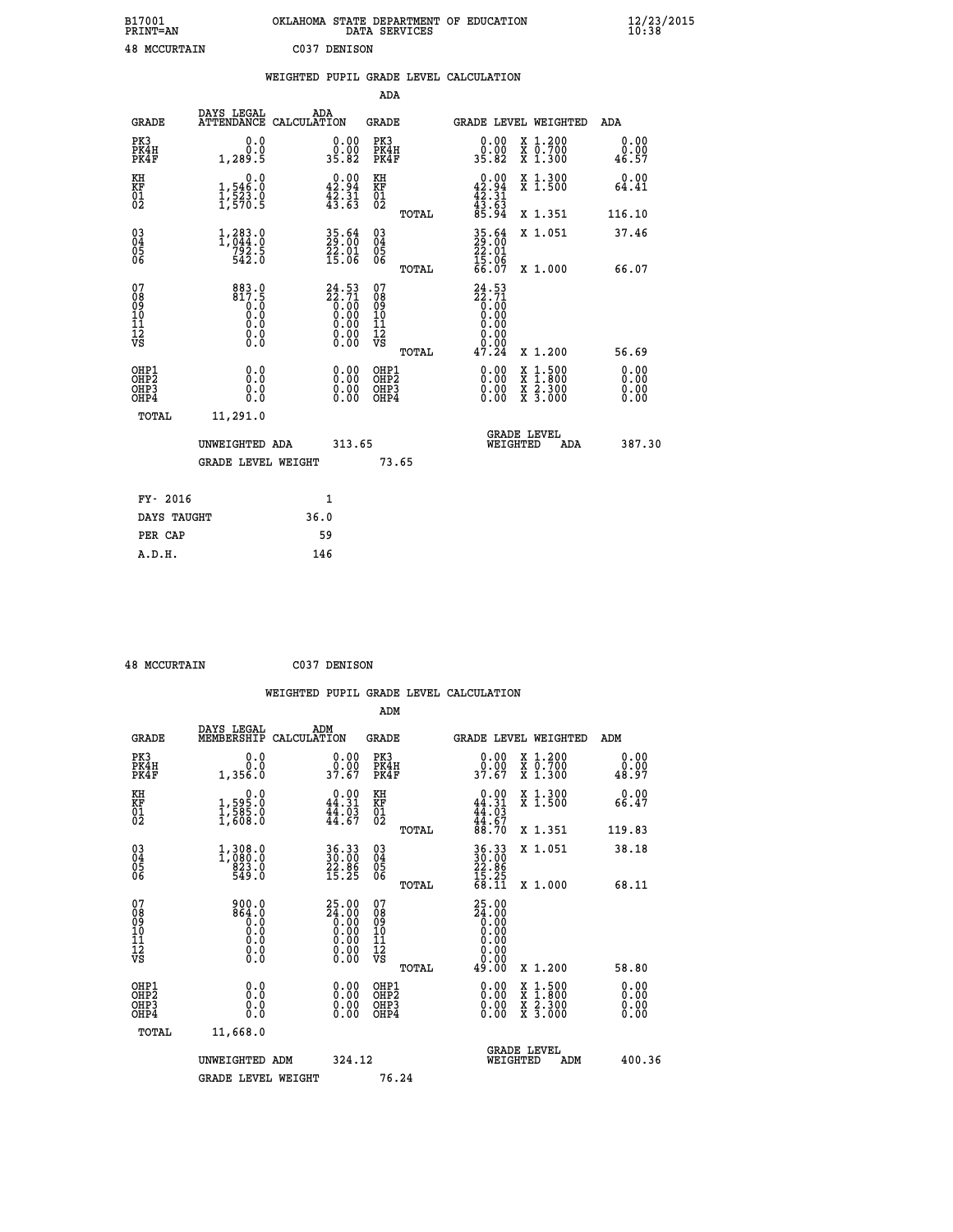| B17001<br><b>PRINT=AN</b> | OKLAHOMA STATE DEPARTMENT OF EDUCATION<br>DATA SERVICES | $\frac{12}{23}$ /2015 |
|---------------------------|---------------------------------------------------------|-----------------------|
| <b>48 MCCURTAIN</b>       | C072 HOLLY CREEK                                        |                       |

|                                                                    |                                              | WEIGHTED PUPIL GRADE LEVEL CALCULATION                                                |                                                 |                                                                                                                 |                                          |                              |
|--------------------------------------------------------------------|----------------------------------------------|---------------------------------------------------------------------------------------|-------------------------------------------------|-----------------------------------------------------------------------------------------------------------------|------------------------------------------|------------------------------|
|                                                                    |                                              |                                                                                       | <b>ADA</b>                                      |                                                                                                                 |                                          |                              |
| <b>GRADE</b>                                                       | DAYS LEGAL                                   | ADA<br>ATTENDANCE CALCULATION                                                         | GRADE                                           | GRADE LEVEL WEIGHTED                                                                                            |                                          | ADA                          |
| PK3<br>PK4H<br>PK4F                                                | 333.0<br>$0.0$<br>901.0                      | 8.12<br>$\begin{smallmatrix} \v{0} \ \v{0} \ \v{0} \ \v{1} \ \v{9} \end{smallmatrix}$ | PK3<br>PK4H<br>PK4F                             | 8.12<br>0.00<br>21.98                                                                                           | X 1.200<br>X 0.700<br>X 1.300            | 9.74<br>0.00<br>28.57        |
| KH<br>KF<br>01<br>02                                               | $762.5$<br>864.5<br>925.5                    | $0.00$<br>18.60<br>$\frac{21.09}{22.57}$                                              | KH<br>KF<br>01<br>02                            | $\begin{smallmatrix} &0.00\\[-1.2mm] 18.60\\[-1.2mm] ^21.09\\[-1.2mm] ^22.57\\[-1.2mm] ^43.66\end{smallmatrix}$ | X 1.300<br>X 1.500                       | 0.00<br>27.90                |
|                                                                    |                                              |                                                                                       | TOTAL                                           |                                                                                                                 | X 1.351                                  | 58.98                        |
| $\begin{smallmatrix} 03 \\[-4pt] 04 \end{smallmatrix}$<br>05<br>06 | 830.0<br>$884.5$<br>$865.5$                  | $20.24$<br>21.46<br>$\frac{51.57}{21.11}$                                             | $\substack{03 \\ 04}$<br>05<br>06               | 20.24<br>21.46<br>21.57                                                                                         | X 1.051                                  | 21.27                        |
|                                                                    |                                              |                                                                                       | TOTAL                                           | 21.11<br>64.14                                                                                                  | X 1.000                                  | 64.14                        |
| 07<br>08<br>09<br>11<br>11<br>12<br>VS                             | 529.0<br>560.0<br>0.0<br>0.000<br>$\S.$ $\S$ | 12.90<br>13.66                                                                        | 07<br>08<br>09<br>11<br>11<br>12<br>VS<br>TOTAL | $12.90$<br>$13.66$<br>0.00<br>0.00<br>0.00<br>0.00<br>26.56                                                     | X 1.200                                  | 31.87                        |
| OHP1<br>OHP2<br>OH <sub>P3</sub><br>OHP4                           | 0.0<br>0.0<br>0.0                            | 0.00<br>$\begin{smallmatrix} 0.00 \ 0.00 \end{smallmatrix}$                           | OHP1<br>OHP2<br>OHP3<br>OHP4                    | 0.00<br>0.00<br>0.00                                                                                            | X 1:500<br>X 1:800<br>X 2:300<br>X 3:000 | 0.00<br>0.00<br>0.00<br>0.00 |
| TOTAL                                                              | 8,335.5                                      |                                                                                       |                                                 |                                                                                                                 |                                          |                              |
|                                                                    | UNWEIGHTED ADA                               | 203.30                                                                                |                                                 | <b>GRADE LEVEL</b><br>WEIGHTED                                                                                  | ADA                                      | 242.47                       |
|                                                                    | <b>GRADE LEVEL WEIGHT</b>                    |                                                                                       | 39.17                                           |                                                                                                                 |                                          |                              |
| FY- 2016                                                           |                                              | $\mathbf{1}$                                                                          |                                                 |                                                                                                                 |                                          |                              |
| DAYS TAUGHT                                                        |                                              | 41.0                                                                                  |                                                 |                                                                                                                 |                                          |                              |
| PER CAP                                                            |                                              | 59                                                                                    |                                                 |                                                                                                                 |                                          |                              |

| $10$ MCCITOMATN |  |
|-----------------|--|

 **ADM**

 **48 MCCURTAIN C072 HOLLY CREEK**

| <b>GRADE</b>                                       | DAYS LEGAL<br>MEMBERSHIP                                                                                                                | ADM<br>CALCULATION                                                                                     | <b>GRADE</b>                                        |       |                                                                                                                                                                                                                                                                                | GRADE LEVEL WEIGHTED                     | ADM                   |  |
|----------------------------------------------------|-----------------------------------------------------------------------------------------------------------------------------------------|--------------------------------------------------------------------------------------------------------|-----------------------------------------------------|-------|--------------------------------------------------------------------------------------------------------------------------------------------------------------------------------------------------------------------------------------------------------------------------------|------------------------------------------|-----------------------|--|
| PK3<br>PK4H<br>PK4F                                | 333.0<br>901.0                                                                                                                          | $\begin{smallmatrix}8.12\0.00\\21.98\end{smallmatrix}$                                                 | PK3<br>PK4H<br>PK4F                                 |       | 8.12<br>$\frac{0.000}{21.98}$                                                                                                                                                                                                                                                  | X 1.200<br>X 0.700<br>X 1.300            | 9.74<br>0.00<br>28.57 |  |
| KH<br>KF<br>01<br>02                               | $796.0$<br>$888.0$<br>$952.0$                                                                                                           | $\begin{smallmatrix} 0.00\\19.41\\21.66\\23.22 \end{smallmatrix}$                                      | KH<br>KF<br>01<br>02                                |       | $\begin{smallmatrix} 0.00\\19.41\\21.66\\23.22\\44.88 \end{smallmatrix}$                                                                                                                                                                                                       | X 1.300<br>X 1.500                       | 0.00<br>29.12         |  |
|                                                    |                                                                                                                                         |                                                                                                        |                                                     | TOTAL |                                                                                                                                                                                                                                                                                | X 1.351                                  | 60.63                 |  |
| $\begin{matrix} 03 \\ 04 \\ 05 \\ 06 \end{matrix}$ | 891.0<br>896.0<br>901.0<br>893.0                                                                                                        | $\begin{smallmatrix} 21.73 \\ 21.85 \\ 21.98 \\ 21.78 \end{smallmatrix}$                               | $\begin{array}{c} 03 \\ 04 \\ 05 \\ 06 \end{array}$ |       | $21.7321.8521.9821.7865.61$                                                                                                                                                                                                                                                    | X 1.051                                  | 22.84                 |  |
|                                                    |                                                                                                                                         |                                                                                                        |                                                     | TOTAL |                                                                                                                                                                                                                                                                                | X 1.000                                  | 65.61                 |  |
| 07<br>089<br>090<br>1112<br>VS                     | $\begin{smallmatrix} 5 & 3 & 3 & 0 \\ 5 & 7 & 2 & 0 \\ 0 & 0 & 0 \\ 0 & 0 & 0 \\ 0 & 0 & 0 \\ 0 & 0 & 0 \\ 0 & 0 & 0 \end{smallmatrix}$ | $\begin{smallmatrix} 13.00 \\ 13.95 \\ 0.00 \\ 0.00 \\ 0.00 \\ 0.00 \\ 0.00 \\ 0.00 \end{smallmatrix}$ | 07<br>08<br>09<br>001<br>11<br>11<br>12<br>VS       |       | $\begin{smallmatrix} 13 & .00 \\ 13 & .95 \\ 0 & .00 \\ 0 & .00 \\ 0 & .00 \\ 0 & .00 \\ 0 & .00 \\ 2 & .95 \\ \end{smallmatrix}$                                                                                                                                              |                                          |                       |  |
|                                                    |                                                                                                                                         |                                                                                                        |                                                     | TOTAL |                                                                                                                                                                                                                                                                                | X 1.200                                  | 32.34                 |  |
| OHP1<br>OHP2<br>OH <sub>P3</sub><br>OHP4           | 0.0<br>0.000                                                                                                                            |                                                                                                        | OHP1<br>OHP2<br>OHP3<br>OHP4                        |       | $\begin{smallmatrix} 0.00 & 0.00 & 0.00 & 0.00 & 0.00 & 0.00 & 0.00 & 0.00 & 0.00 & 0.00 & 0.00 & 0.00 & 0.00 & 0.00 & 0.00 & 0.00 & 0.00 & 0.00 & 0.00 & 0.00 & 0.00 & 0.00 & 0.00 & 0.00 & 0.00 & 0.00 & 0.00 & 0.00 & 0.00 & 0.00 & 0.00 & 0.00 & 0.00 & 0.00 & 0.00 & 0.0$ | X 1:500<br>X 1:800<br>X 2:300<br>X 3:000 | 0.00<br>0.00<br>0.00  |  |
| TOTAL                                              | 8,556.0                                                                                                                                 |                                                                                                        |                                                     |       |                                                                                                                                                                                                                                                                                |                                          |                       |  |
|                                                    | UNWEIGHTED                                                                                                                              | 208.68<br>ADM                                                                                          |                                                     |       | WEIGHTED                                                                                                                                                                                                                                                                       | <b>GRADE LEVEL</b><br>ADM                | 248.85                |  |
|                                                    | <b>GRADE LEVEL WEIGHT</b>                                                                                                               |                                                                                                        | 40.17                                               |       |                                                                                                                                                                                                                                                                                |                                          |                       |  |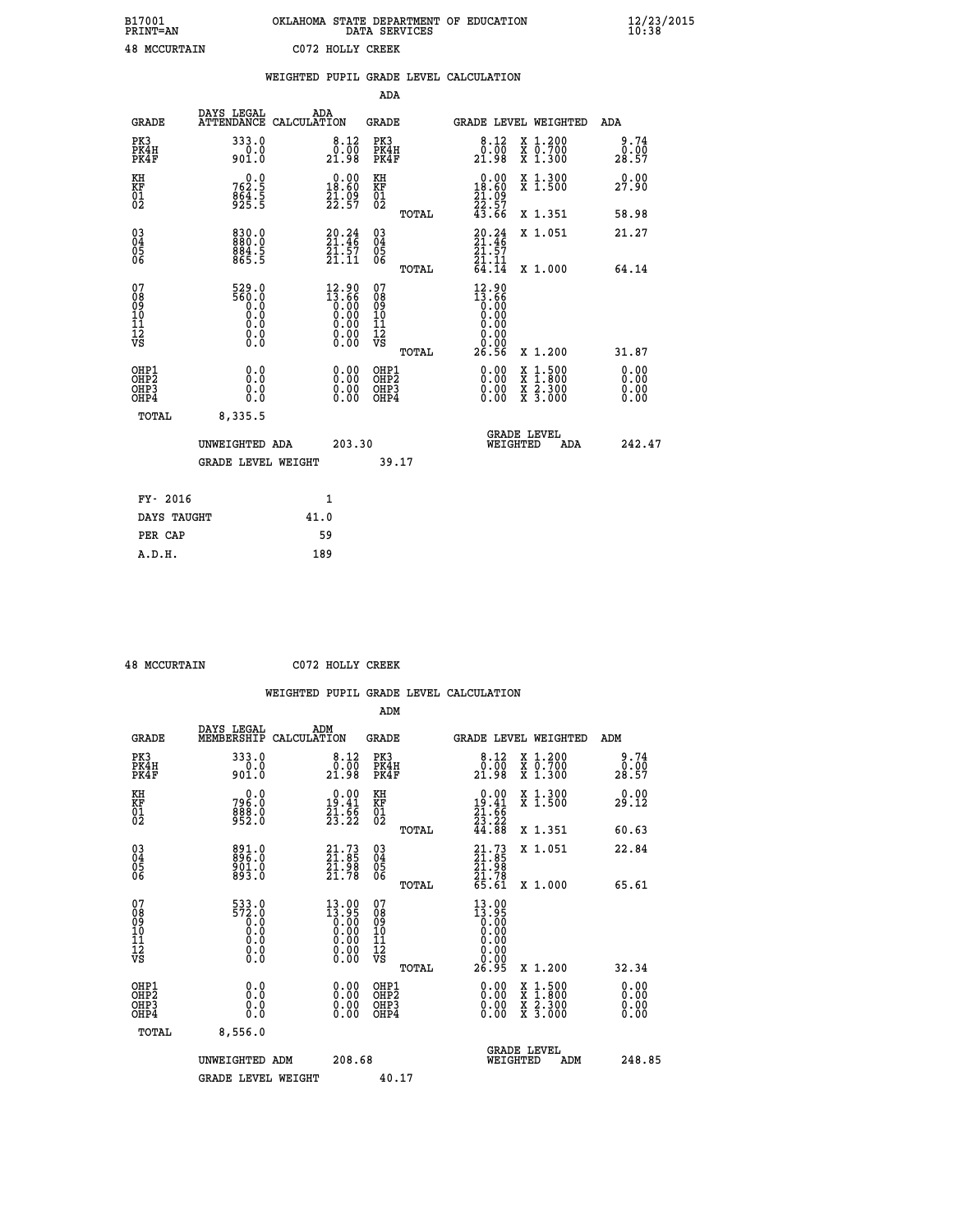| B17001<br><b>PRINT=AN</b> |             | OKLAHOMA STATE DEPARTMENT OF EDUCATION<br>DATA SERVICES |  |
|---------------------------|-------------|---------------------------------------------------------|--|
| <b>48 MCCURTAIN</b>       | T005 TDAREL |                                                         |  |

|  |  | WEIGHTED PUPIL GRADE LEVEL CALCULATION |
|--|--|----------------------------------------|
|  |  |                                        |

|                                                                   |                                                                                   |                                                                                        | ADA                                       |       |                                                                                                     |                                          |                              |
|-------------------------------------------------------------------|-----------------------------------------------------------------------------------|----------------------------------------------------------------------------------------|-------------------------------------------|-------|-----------------------------------------------------------------------------------------------------|------------------------------------------|------------------------------|
| <b>GRADE</b>                                                      | DAYS LEGAL<br><b>ATTENDANCE</b>                                                   | ADA<br>CALCULATION                                                                     | <b>GRADE</b>                              |       | <b>GRADE LEVEL WEIGHTED</b>                                                                         |                                          | ADA                          |
| PK3<br>PK4H<br>PK4F                                               | 72.0<br>0.0<br>2,829.5                                                            | $\frac{1 \cdot 85}{0 \cdot 00}$<br>72.55                                               | PK3<br>PK4H<br>PK4F                       |       | $\frac{1}{0}$ : $\frac{85}{00}$<br>72.55                                                            | X 1.200<br>X 0.700<br>X 1.300            | 2.22<br>0.00<br>94.32        |
| KH<br><b>KF</b><br>01<br>02                                       | 0.0<br>3,662:0<br>4,156.0<br>3,651:5                                              | $\begin{smallmatrix} &0.00\ 93.90\ 106.56\ 93.63\end{smallmatrix}$                     | KH<br>KF<br>01<br>02                      |       | 0.00<br>88:30<br>186:56<br>198:53<br>200:19                                                         | X 1.300<br>X 1.500                       | 0.00<br>140.85               |
|                                                                   |                                                                                   |                                                                                        |                                           | TOTAL |                                                                                                     | X 1.351                                  | 270.46                       |
| $^{03}_{04}$<br>Ŏ5<br>06                                          | 2,578.5<br>3,189.0<br>2,602.0<br>2,754.5                                          | $\frac{66}{81}.77$<br>$\frac{6}{70}$ . 63                                              | $\substack{03 \\ 04}$<br>Ŏ5<br>06         | TOTAL | $\begin{smallmatrix} 66.12\\ 81.77\\ 66.72\\ 70.63\\ 219.12 \end{smallmatrix}$                      | X 1.051<br>X 1.000                       | 69.49<br>219.12              |
| 07<br>08901112<br>1112<br>VS                                      | $3,079.0$<br>$2,778.0$<br>$4,174.0$<br>$4,081.0$<br>$3,386.5$<br>$3,196.5$<br>0.0 | $\begin{smallmatrix}78.95\\71.23\\107.07\\105.18\\87.87\\82.72\\0.00\end{smallmatrix}$ | 07<br>08901112<br>1112<br>VS              |       | $\begin{array}{r} 78.95 \\ 71.23 \\ 107.07 \\ 105.18 \\ 87.87 \\ 82.72 \\ 0.00 \\ 0.00 \end{array}$ |                                          |                              |
|                                                                   |                                                                                   |                                                                                        |                                           | TOTAL | 533.02                                                                                              | X 1.200                                  | 639.62                       |
| OHP1<br>OH <sub>P</sub> 2<br>OH <sub>P3</sub><br>OH <sub>P4</sub> | 0.0<br>0.0<br>0.0                                                                 | 0.00<br>$\begin{smallmatrix} 0.00 \ 0.00 \end{smallmatrix}$                            | OHP1<br>OH <sub>P</sub> 2<br>OHP3<br>OHP4 |       | 0.00<br>0.00<br>0.00                                                                                | X 1:500<br>X 1:800<br>X 2:300<br>X 3:000 | 0.00<br>0.00<br>0.00<br>0.00 |
| TOTAL                                                             | 46,190.0                                                                          |                                                                                        |                                           |       |                                                                                                     |                                          |                              |
|                                                                   | UNWEIGHTED ADA                                                                    | 1,186.75                                                                               |                                           |       |                                                                                                     | GRADE LEVEL<br>WEIGHTED<br>ADA           | 1,436.08                     |
|                                                                   | <b>GRADE LEVEL WEIGHT</b>                                                         |                                                                                        | 249.33                                    |       |                                                                                                     |                                          |                              |
| FY- 2016                                                          |                                                                                   | $\mathbf{1}$                                                                           |                                           |       |                                                                                                     |                                          |                              |
| DAYS TAUGHT                                                       |                                                                                   | 39.0                                                                                   |                                           |       |                                                                                                     |                                          |                              |
| PER CAP                                                           |                                                                                   | 68                                                                                     |                                           |       |                                                                                                     |                                          |                              |

| <b>48 MCCURTAIN</b> | I005 IDABEL |
|---------------------|-------------|
|                     |             |

 **A.D.H. 746**

 **ADM**

| <b>GRADE</b>                             | DAYS LEGAL<br>MEMBERSHIP                                                    | ADM<br>CALCULATION                                                                          | <b>GRADE</b>                                       |       |                                                                                                                                                                                                                                                                                | GRADE LEVEL WEIGHTED                     | ADM                    |  |
|------------------------------------------|-----------------------------------------------------------------------------|---------------------------------------------------------------------------------------------|----------------------------------------------------|-------|--------------------------------------------------------------------------------------------------------------------------------------------------------------------------------------------------------------------------------------------------------------------------------|------------------------------------------|------------------------|--|
| PK3<br>PK4H<br>PK4F                      | 72.0<br>2,996.0                                                             | $\frac{1}{0}$ : $\frac{85}{00}$<br>76.82                                                    | PK3<br>PK4H<br>PK4F                                |       | $\frac{1}{0}$ : $\frac{85}{00}$<br>76.82                                                                                                                                                                                                                                       | X 1.200<br>X 0.700<br>X 1.300            | 2.22<br>ōō.ōō<br>87.0e |  |
| KH<br>KF<br>01<br>02                     | $\begin{smallmatrix}&&&0.0\\3,826.0\\4,282.0\\3,776.0\end{smallmatrix}$     | $\begin{smallmatrix} &0.00\ 98.10\ 109.79\ 96.82\end{smallmatrix}$                          | KH<br>KF<br>01<br>02                               |       | $\begin{smallmatrix} &0.00\ 98.10\ 109.79\ 96.82\ 206.61\ \end{smallmatrix}$                                                                                                                                                                                                   | X 1.300<br>X 1.500                       | 0.00<br>147.15         |  |
|                                          |                                                                             |                                                                                             |                                                    | TOTAL |                                                                                                                                                                                                                                                                                | X 1.351                                  | 279.13                 |  |
| 03<br>04<br>05<br>06                     | 2,662.0<br>3,305.0<br>2,705.0<br>2,857.0                                    | $68.26$<br>$84.74$<br>$69.36$<br>$73.26$                                                    | $\begin{matrix} 03 \\ 04 \\ 05 \\ 06 \end{matrix}$ |       | $\begin{smallmatrix} 68.26 \\ 84.74 \\ 69.36 \\ 73.26 \\ 227.36 \end{smallmatrix}$                                                                                                                                                                                             | X 1.051                                  | 71.74                  |  |
|                                          |                                                                             |                                                                                             |                                                    | TOTAL |                                                                                                                                                                                                                                                                                | X 1.000                                  | 227.36                 |  |
| 07<br>089<br>090<br>1112<br>VS           | 3, 213.0<br>2, 913.0<br>4, 393.0<br>4, 266.0<br>3, 606.0<br>3, 349.0<br>0.0 | $\begin{array}{r} 82.38 \\ 74.69 \\ 112.82 \\ 110.07 \\ 93.75 \\ 86.76 \end{array}$<br>0.00 | 07<br>08<br>09<br>01<br>11<br>11<br>12<br>VS       | TOTAL | $\begin{array}{r} 82.38 \\ 74.59 \\ 112.82 \\ 110.07 \\ 93.75 \\ 86.76 \\ 0.00 \\ 560.47 \end{array}$                                                                                                                                                                          | X 1.200                                  | 672.56                 |  |
| OHP1<br>OHP2<br>OH <sub>P3</sub><br>OHP4 | $\begin{smallmatrix} 0.0 \ 0.0 \ 0.0 \end{smallmatrix}$                     | $\begin{smallmatrix} 0.00 \ 0.00 \ 0.00 \ 0.00 \end{smallmatrix}$                           | OHP1<br>OHP2<br>OHP3<br>OHP4                       |       | $\begin{smallmatrix} 0.00 & 0.00 & 0.00 & 0.00 & 0.00 & 0.00 & 0.00 & 0.00 & 0.00 & 0.00 & 0.00 & 0.00 & 0.00 & 0.00 & 0.00 & 0.00 & 0.00 & 0.00 & 0.00 & 0.00 & 0.00 & 0.00 & 0.00 & 0.00 & 0.00 & 0.00 & 0.00 & 0.00 & 0.00 & 0.00 & 0.00 & 0.00 & 0.00 & 0.00 & 0.00 & 0.0$ | X 1:500<br>X 1:800<br>X 2:300<br>X 3:000 | 0.00<br>0.00<br>0.00   |  |
| TOTAL                                    | 48,221.0                                                                    |                                                                                             |                                                    |       |                                                                                                                                                                                                                                                                                |                                          |                        |  |
|                                          | UNWEIGHTED                                                                  | 1,239.47<br>ADM                                                                             |                                                    |       | WEIGHTED                                                                                                                                                                                                                                                                       | <b>GRADE LEVEL</b><br>ADM                | 1,500.03               |  |
|                                          | <b>GRADE LEVEL WEIGHT</b>                                                   |                                                                                             | 260.56                                             |       |                                                                                                                                                                                                                                                                                |                                          |                        |  |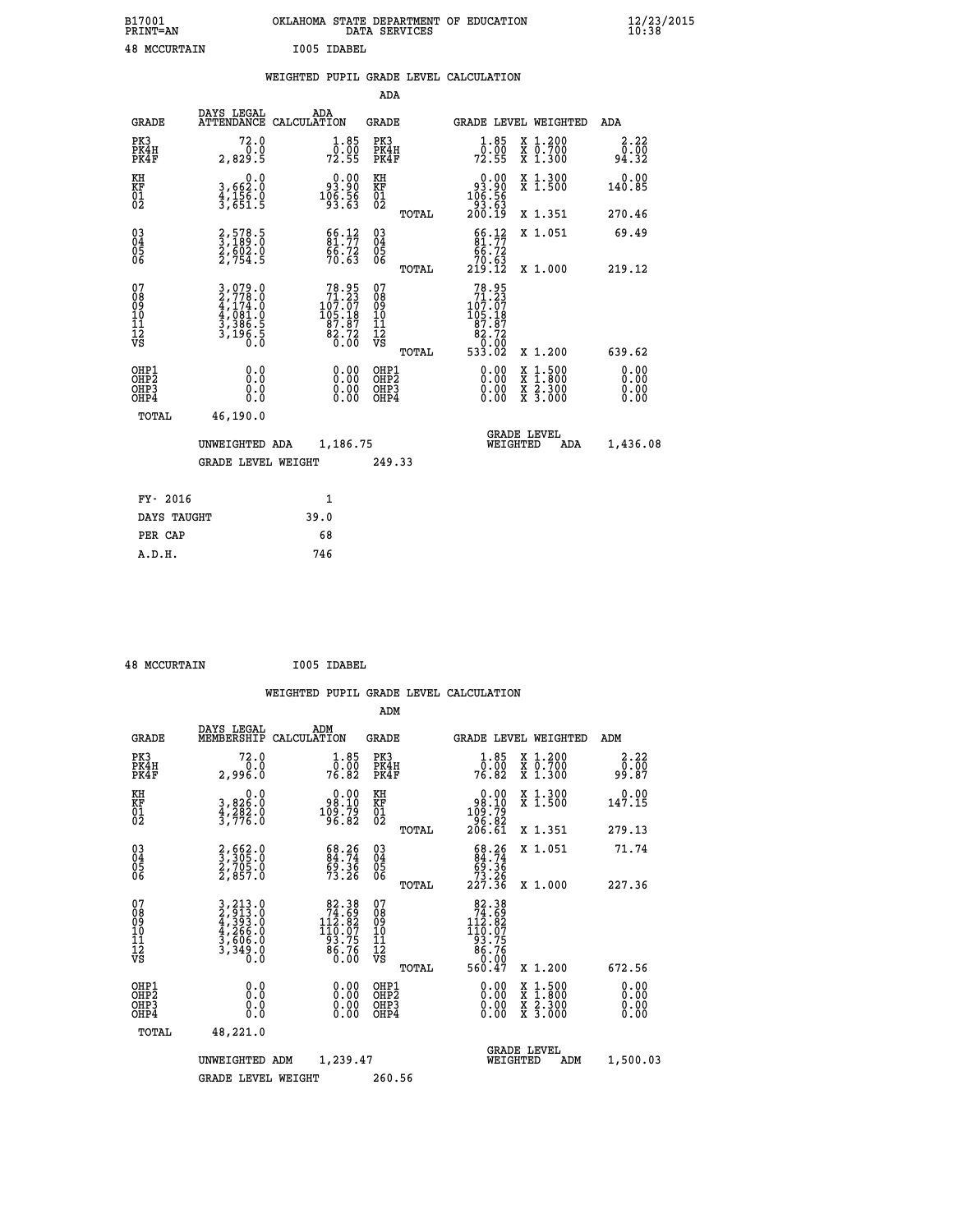| B17001<br><b>PRINT=AN</b> | OKLAHOMA STATE DEPARTMENT OF EDUCATION<br>DATA SERVICES | $\frac{12}{23}$ /2015 |
|---------------------------|---------------------------------------------------------|-----------------------|
| 48<br>MCCURTAIN           | I006 HAWORTH                                            |                       |

|  |     | WEIGHTED PUPIL GRADE LEVEL CALCULATION |  |
|--|-----|----------------------------------------|--|
|  | ADA |                                        |  |

| <b>GRADE</b>                             | DAYS LEGAL                                                                          | ADA<br>ATTENDANCE CALCULATION                                            | <b>GRADE</b>                           |       |                                                                                                                                                                                                                                                                                | <b>GRADE LEVEL WEIGHTED</b>              | ADA                   |
|------------------------------------------|-------------------------------------------------------------------------------------|--------------------------------------------------------------------------|----------------------------------------|-------|--------------------------------------------------------------------------------------------------------------------------------------------------------------------------------------------------------------------------------------------------------------------------------|------------------------------------------|-----------------------|
| PK3<br>PK4H<br>PK4F                      | 158.0<br>0.0<br>1,316.0                                                             | $\begin{smallmatrix} 3.95\0.00\\ 32.90 \end{smallmatrix}$                | PK3<br>PK4H<br>PK4F                    |       | $3.95$<br>$0.00$<br>32.90                                                                                                                                                                                                                                                      | X 1.200<br>X 0.700<br>X 1.300            | 4.74<br>0.00<br>42.77 |
| KH<br>KF<br>01<br>02                     | 0.0<br>$1,469.0$<br>$1,537.5$<br>$1,278.0$                                          | $\begin{smallmatrix} 0.00\\ 36.73\\ 40.94\\ 31.95 \end{smallmatrix}$     | KH<br>KF<br>01<br>02                   |       | $\frac{0.00}{36.73}$                                                                                                                                                                                                                                                           | X 1.300<br>X 1.500                       | 0.00<br>55.10         |
|                                          |                                                                                     |                                                                          |                                        | TOTAL | 31:95<br>72.89                                                                                                                                                                                                                                                                 | X 1.351                                  | 98.47                 |
| 030404<br>06                             | $\frac{1}{1}, \frac{791}{539}$<br>$\frac{5}{1}, \frac{490}{734}$<br>$\frac{5}{5}$   | $\frac{44}{38}\cdot\frac{79}{49}$<br>$\frac{37}{37}\cdot\frac{26}{36}$   | 030404<br>06                           |       | $\frac{44}{38}$ : 49<br>37.26<br>43.36<br>119.11                                                                                                                                                                                                                               | X 1.051                                  | 47.07                 |
|                                          |                                                                                     |                                                                          |                                        | TOTAL |                                                                                                                                                                                                                                                                                | X 1.000                                  | 119.11                |
| 07<br>08<br>09<br>10<br>11<br>12<br>VS   | $1,460.0$<br>$1,567.0$<br>$1,421.5$<br>$1,336.0$<br>$1,913.5$<br>$1,747.0$<br>$0.0$ | $36.50$<br>$39.18$<br>$35.54$<br>$33.40$<br>$47.84$<br>$43.68$<br>$0.00$ | 07<br>08<br>09<br>11<br>11<br>12<br>VS |       | $\begin{array}{r} 36\cdot 50 \\ 39\cdot 18 \\ 35\cdot 54 \\ 33\cdot 40 \\ 47\cdot 84 \\ 43\cdot 68 \\ 0\cdot 00 \\ 236\cdot 14 \end{array}$                                                                                                                                    |                                          |                       |
|                                          |                                                                                     |                                                                          |                                        | TOTAL |                                                                                                                                                                                                                                                                                | X 1.200                                  | 283.37                |
| OHP1<br>OHP2<br>OH <sub>P3</sub><br>OHP4 | 0.0<br>0.0<br>0.0                                                                   | $\begin{smallmatrix} 0.00 \ 0.00 \ 0.00 \ 0.00 \end{smallmatrix}$        | OHP1<br>OHP2<br>OHP <sub>3</sub>       |       | $\begin{smallmatrix} 0.00 & 0.00 & 0.00 & 0.00 & 0.00 & 0.00 & 0.00 & 0.00 & 0.00 & 0.00 & 0.00 & 0.00 & 0.00 & 0.00 & 0.00 & 0.00 & 0.00 & 0.00 & 0.00 & 0.00 & 0.00 & 0.00 & 0.00 & 0.00 & 0.00 & 0.00 & 0.00 & 0.00 & 0.00 & 0.00 & 0.00 & 0.00 & 0.00 & 0.00 & 0.00 & 0.0$ | X 1:500<br>X 1:800<br>X 2:300<br>X 3:000 | 0.00<br>0.00          |
| TOTAL                                    | 21,859.5                                                                            |                                                                          |                                        |       |                                                                                                                                                                                                                                                                                |                                          |                       |
|                                          | UNWEIGHTED ADA                                                                      | 546.51                                                                   |                                        |       | WEIGHTED                                                                                                                                                                                                                                                                       | <b>GRADE LEVEL</b><br><b>ADA</b>         | 650.63                |
|                                          | <b>GRADE LEVEL WEIGHT</b>                                                           |                                                                          | 104.12                                 |       |                                                                                                                                                                                                                                                                                |                                          |                       |
|                                          |                                                                                     |                                                                          |                                        |       |                                                                                                                                                                                                                                                                                |                                          |                       |
| FY- 2016                                 |                                                                                     | $\mathbf{1}$                                                             |                                        |       |                                                                                                                                                                                                                                                                                |                                          |                       |
| DAYS TAUGHT                              |                                                                                     | 40.0                                                                     |                                        |       |                                                                                                                                                                                                                                                                                |                                          |                       |
| PER CAP                                  |                                                                                     | 90                                                                       |                                        |       |                                                                                                                                                                                                                                                                                |                                          |                       |
| A.D.H.                                   |                                                                                     | 489                                                                      |                                        |       |                                                                                                                                                                                                                                                                                |                                          |                       |

| <b>48 MCCURTAIN</b> | I006 HAWORTH |
|---------------------|--------------|

| <b>GRADE</b>                                       | DAYS LEGAL<br>MEMBERSHIP                                                            | ADM<br>CALCULATION                                                        | <b>GRADE</b>                                       |       | <b>GRADE LEVEL WEIGHTED</b>                                                                                  |                                          | ADM                   |        |
|----------------------------------------------------|-------------------------------------------------------------------------------------|---------------------------------------------------------------------------|----------------------------------------------------|-------|--------------------------------------------------------------------------------------------------------------|------------------------------------------|-----------------------|--------|
| PK3<br>PK4H<br>PK4F                                | 160.0<br>1,329.0                                                                    | $\begin{smallmatrix} 4.00\\ 0.00\\ 33.23 \end{smallmatrix}$               | PK3<br>PK4H<br>PK4F                                |       | $\begin{smallmatrix} 4.00\\ 0.00\\ 33.23 \end{smallmatrix}$                                                  | X 1.200<br>X 0.700<br>X 1.300            | 4.80<br>0.00<br>43.20 |        |
| KH<br>KF<br>01<br>02                               | 0.0<br>1,523.0<br>1,581.0<br>1,326.0                                                | $\begin{smallmatrix} 0.00\\ 38.08\\ 42.03\\ 33.15 \end{smallmatrix}$      | KH<br>KF<br>01<br>02                               |       | $\begin{smallmatrix} 0.00\\ 38.08\\ 42.03\\ 33.15\\ 75.18 \end{smallmatrix}$                                 | X 1.300<br>X 1.500                       | 0.00<br>57.12         |        |
|                                                    |                                                                                     |                                                                           |                                                    | TOTAL |                                                                                                              | X 1.351                                  | 101.57                |        |
| $\begin{matrix} 03 \\ 04 \\ 05 \\ 06 \end{matrix}$ | $1,832.0$<br>$1,594.0$<br>$1,526.0$<br>$1,829.0$                                    | $\frac{45.80}{39.85}$<br>$\frac{38.15}{45.73}$                            | $\begin{matrix} 03 \\ 04 \\ 05 \\ 06 \end{matrix}$ |       | $35.8039.8538.1545.73123.73$                                                                                 | X 1.051                                  | 48.14                 |        |
|                                                    |                                                                                     |                                                                           |                                                    | TOTAL |                                                                                                              | X 1.000                                  | 123.73                |        |
| 07<br>08901112<br>1112<br>VS                       | $1,554.0$<br>$1,660.0$<br>$1,565.0$<br>$1,472.0$<br>$2,097.0$<br>$1,954.0$<br>$0.0$ | $38.85$<br>$41.50$<br>$39.13$<br>$36.80$<br>$52.43$<br>$58.85$<br>$48.85$ | 07<br>08<br>09<br>001<br>11<br>11<br>12<br>VS      | TOTAL | $\begin{array}{r} 38.85 \\ 41.50 \\ 39.13 \\ 36.81 \\ 52.43 \\ 52.43 \\ 48.85 \\ 0.00 \\ 257.56 \end{array}$ | X 1.200                                  | 309.07                |        |
| OHP1<br>OHP2<br>OH <sub>P3</sub><br>OHP4           | 0.0<br>$\begin{smallmatrix} 0.0 & 0 \ 0.0 & 0 \end{smallmatrix}$                    |                                                                           | OHP1<br>OHP2<br>OHP3<br>OHP4                       |       |                                                                                                              | X 1:500<br>X 1:800<br>X 2:300<br>X 3:000 | 0.00<br>0.00<br>0.00  |        |
| TOTAL                                              | 23,102.0                                                                            |                                                                           |                                                    |       |                                                                                                              |                                          |                       |        |
|                                                    | UNWEIGHTED<br>ADM                                                                   | 577.58                                                                    |                                                    |       | WEIGHTED                                                                                                     | <b>GRADE LEVEL</b><br>ADM                |                       | 687.63 |
|                                                    | <b>GRADE LEVEL WEIGHT</b>                                                           |                                                                           | 110.05                                             |       |                                                                                                              |                                          |                       |        |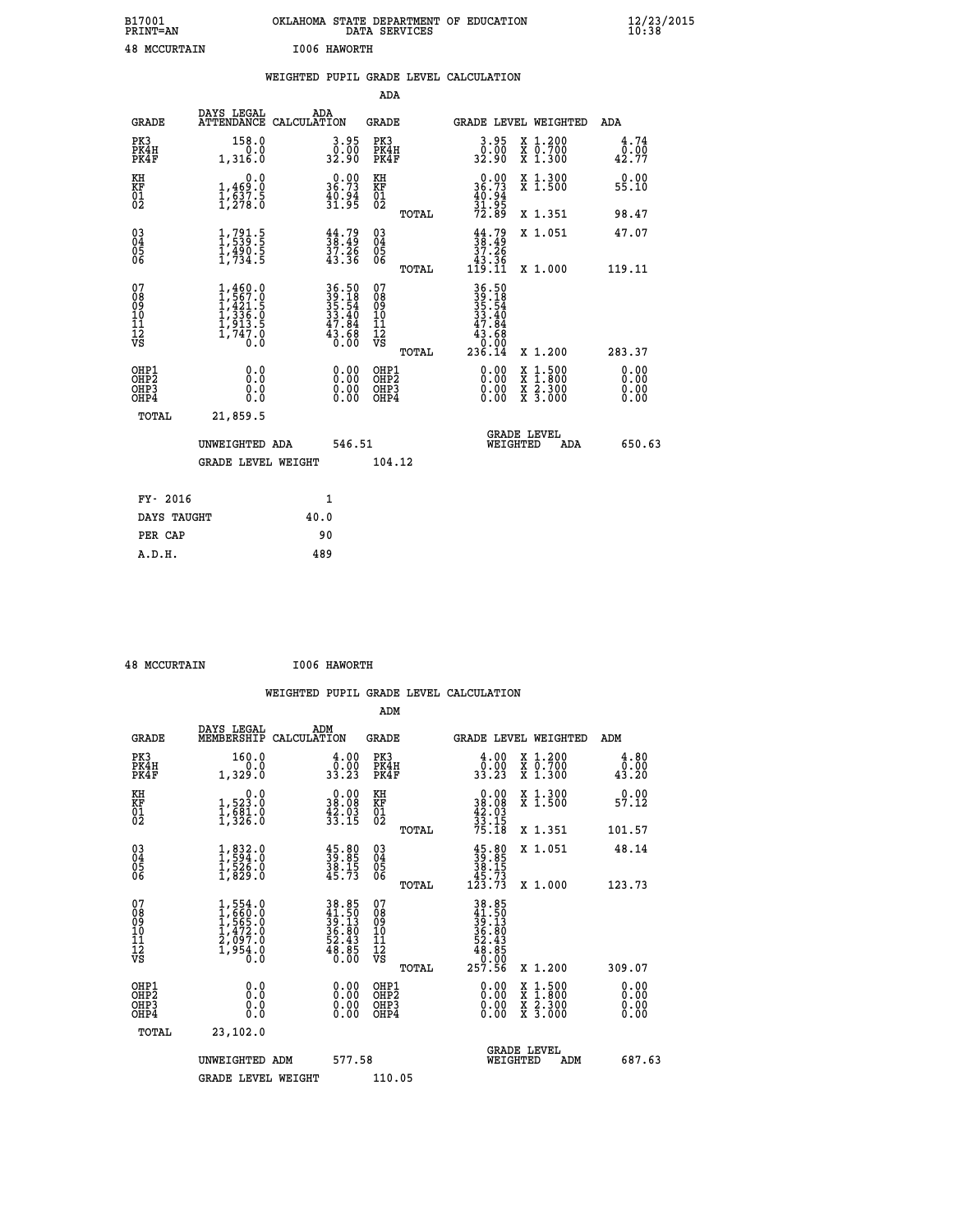| B17001<br><b>PRINT=AN</b> | OKLAHOMA STATE DEPARTMENT OF EDUCATION<br>DATA SERVICES | $\frac{12}{23}$ /2015 |
|---------------------------|---------------------------------------------------------|-----------------------|
| 48<br>MCCURTAIN           | I011 VALLIANT                                           |                       |

|                                                                    |                                                                                           |      |                                                                          |                                        |       | WEIGHTED PUPIL GRADE LEVEL CALCULATION                                                                                                                                                                                                                                         |                                          |     |                                   |
|--------------------------------------------------------------------|-------------------------------------------------------------------------------------------|------|--------------------------------------------------------------------------|----------------------------------------|-------|--------------------------------------------------------------------------------------------------------------------------------------------------------------------------------------------------------------------------------------------------------------------------------|------------------------------------------|-----|-----------------------------------|
|                                                                    |                                                                                           |      |                                                                          | <b>ADA</b>                             |       |                                                                                                                                                                                                                                                                                |                                          |     |                                   |
| <b>GRADE</b>                                                       | DAYS LEGAL<br>ATTENDANCE CALCULATION                                                      |      | ADA                                                                      | GRADE                                  |       | GRADE LEVEL WEIGHTED                                                                                                                                                                                                                                                           |                                          |     | ADA                               |
| PK3<br>PK4H<br>PK4F                                                | 22.0<br>0.0<br>1,829.0                                                                    |      | $\substack{0.61 \\ 0.00 \\ 50.81}$                                       | PK3<br>PK4H<br>PK4F                    |       | 0.61<br>0.00<br>50.81                                                                                                                                                                                                                                                          | X 1.200<br>X 0.700<br>X 1.300            |     | 0.73<br>0.00<br>66.05             |
| KH<br>KF<br>01<br>02                                               | $\begin{smallmatrix}&&&0.0\\1.922.0\\2.059.0\\2.087.0\end{smallmatrix}$                   |      | $\begin{smallmatrix} 0.00\\ 53.39\\ 57.19\\ 57.97 \end{smallmatrix}$     | KH<br>KF<br>01<br>02                   |       | $\begin{smallmatrix} 0.00\\ 53.39\\ 57.19\\ 57.97 \end{smallmatrix}$                                                                                                                                                                                                           | X 1.300<br>X 1.500                       |     | 0.00<br>80.09                     |
|                                                                    |                                                                                           |      |                                                                          |                                        | TOTAL | 115.16                                                                                                                                                                                                                                                                         | X 1.351                                  |     | 155.58                            |
| $\begin{smallmatrix} 03 \\[-4pt] 04 \end{smallmatrix}$<br>Ŏ5<br>06 | $^{2,425.0}_{1,714.0}$<br>$^{1,714.0}_{1,821.0}$                                          |      | $\begin{smallmatrix} 67.36\\ 41.50\\ 47.61\\ 50.58 \end{smallmatrix}$    | $\substack{03 \\ 04}$<br>Ŏ5<br>06      |       | $\begin{smallmatrix} 67.36\\ 41.50\\ 47.61\\ 50.58\\ 139.69 \end{smallmatrix}$                                                                                                                                                                                                 | X 1.051                                  |     | 70.80                             |
|                                                                    |                                                                                           |      |                                                                          |                                        | TOTAL |                                                                                                                                                                                                                                                                                | X 1.000                                  |     | 139.69                            |
| 07<br>08<br>09<br>01<br>11<br>11<br>12<br>VS                       | $2, 219.0$<br>$2, 342.0$<br>$2, 524.0$<br>$3, 003.0$<br>$2, 687.0$<br>$2, 730.0$<br>$0.0$ |      | $61.64$<br>$65.06$<br>$70.11$<br>$83.42$<br>$74.64$<br>$75.83$<br>$0.00$ | 07<br>08<br>09<br>11<br>11<br>12<br>VS | TOTAL | 61.64<br>$\begin{smallmatrix} 65.061\ 670.112\ 81.424\ 74.643\ 75.83\ 430.70 \end{smallmatrix}$                                                                                                                                                                                | X 1.200                                  |     | 516.84                            |
| OHP1<br>OHP2<br>OHP3<br>OHP4                                       | 0.0<br>0.0<br>0.0                                                                         |      | $\begin{smallmatrix} 0.00 \ 0.00 \ 0.00 \ 0.00 \end{smallmatrix}$        | OHP1<br>OHP2<br>OHP3<br>OHP4           |       | $\begin{smallmatrix} 0.00 & 0.00 & 0.00 & 0.00 & 0.00 & 0.00 & 0.00 & 0.00 & 0.00 & 0.00 & 0.00 & 0.00 & 0.00 & 0.00 & 0.00 & 0.00 & 0.00 & 0.00 & 0.00 & 0.00 & 0.00 & 0.00 & 0.00 & 0.00 & 0.00 & 0.00 & 0.00 & 0.00 & 0.00 & 0.00 & 0.00 & 0.00 & 0.00 & 0.00 & 0.00 & 0.0$ | X 1:500<br>X 1:800<br>X 2:300<br>X 3:000 |     | 0.00<br>Ō. ŌŌ<br>$0.00$<br>$0.00$ |
| TOTAL                                                              | 30,878.0                                                                                  |      |                                                                          |                                        |       |                                                                                                                                                                                                                                                                                |                                          |     |                                   |
|                                                                    | UNWEIGHTED ADA                                                                            |      | 857.72                                                                   |                                        |       | WEIGHTED                                                                                                                                                                                                                                                                       | <b>GRADE LEVEL</b>                       | ADA | 1,029.78                          |
|                                                                    | <b>GRADE LEVEL WEIGHT</b>                                                                 |      |                                                                          | 172.06                                 |       |                                                                                                                                                                                                                                                                                |                                          |     |                                   |
| FY- 2016                                                           |                                                                                           |      | $\mathbf{1}$                                                             |                                        |       |                                                                                                                                                                                                                                                                                |                                          |     |                                   |
| DAYS TAUGHT                                                        |                                                                                           | 36.0 |                                                                          |                                        |       |                                                                                                                                                                                                                                                                                |                                          |     |                                   |
| PER CAP                                                            |                                                                                           |      | 59                                                                       |                                        |       |                                                                                                                                                                                                                                                                                |                                          |     |                                   |

 **48 MCCURTAIN I011 VALLIANT**

 **A.D.H. 761**

|                                                    |                                                                                     |                                                                          | WEIGHTED PUPIL GRADE LEVEL CALCULATION             |                                                                                     |                                          |                       |
|----------------------------------------------------|-------------------------------------------------------------------------------------|--------------------------------------------------------------------------|----------------------------------------------------|-------------------------------------------------------------------------------------|------------------------------------------|-----------------------|
|                                                    |                                                                                     |                                                                          | ADM                                                |                                                                                     |                                          |                       |
| <b>GRADE</b>                                       | DAYS LEGAL<br>MEMBERSHIP                                                            | ADM<br>CALCULATION                                                       | GRADE                                              | GRADE LEVEL WEIGHTED                                                                |                                          | ADM                   |
| PK3<br>PK4H<br>PK4F                                | 22.0<br>0.0<br>1,939.0                                                              | $\begin{smallmatrix} 0.61\ 0.00\ 53.86 \end{smallmatrix}$                | PK3<br>PK4H<br>PK4F                                | $\begin{smallmatrix} 0.61\ 0.00\\ 53.86 \end{smallmatrix}$                          | X 1.200<br>X 0.700<br>X 1.300            | 0.73<br>0.00<br>70.02 |
| KH<br>KF<br>01<br>02                               | 0.0<br>2,011:0<br>2,147:0<br>2,166:0                                                | $\begin{smallmatrix} 0.00\\ 55.86\\ 59.64\\ 60.17 \end{smallmatrix}$     | KH<br>KF<br>01<br>02                               | $\begin{smallmatrix} &0.00\ 55.86\ 59.64\ 60.17\ 119.81\end{smallmatrix}$           | X 1.300<br>X 1.500                       | 0.00<br>83.79         |
|                                                    |                                                                                     |                                                                          | TOTAL                                              |                                                                                     | X 1.351                                  | 161.86                |
| $\begin{matrix} 03 \\ 04 \\ 05 \\ 06 \end{matrix}$ | 2,497.0<br>1,560.0<br>1,777.0<br>1,891.0                                            | $\begin{smallmatrix} 69.36\ 43.33\ 49.36\ 52.53 \end{smallmatrix}$       | $\begin{matrix} 03 \\ 04 \\ 05 \\ 06 \end{matrix}$ | $\begin{smallmatrix} 69.36\ 43.33\ 49.36\ 52.53\ 145.22 \end{smallmatrix}$          | X 1.051                                  | 72.90                 |
|                                                    |                                                                                     |                                                                          | TOTAL                                              |                                                                                     | X 1.000                                  | 145.22                |
| 07<br>08<br>09<br>101<br>11<br>12<br>VS            | $2,325.0$<br>$2,420.0$<br>$2,609.0$<br>$3,123.0$<br>$2,828.0$<br>$2,881.0$<br>$0.0$ | $64.58$<br>$67.22$<br>$72.47$<br>$86.75$<br>$78.56$<br>$80.03$<br>$0.00$ | 07<br>08<br>09<br>001<br>11<br>11<br>12<br>VS      | $64.58$<br>$67.22$<br>$72.47$<br>$86.75$<br>$78.56$<br>$80.03$<br>$0.00$<br>$49.61$ |                                          |                       |
|                                                    |                                                                                     |                                                                          | TOTAL                                              |                                                                                     | X 1.200                                  | 539.53                |
| OHP1<br>OHP2<br>OH <sub>P3</sub><br>OHP4           | 0.0<br>0.000                                                                        | $\begin{smallmatrix} 0.00 \ 0.00 \ 0.00 \ 0.00 \end{smallmatrix}$        | OHP1<br>OHP2<br>OHP3<br>OHP4                       | $0.00$<br>$0.00$<br>0.00                                                            | X 1:500<br>X 1:800<br>X 2:300<br>X 3:000 | 0.00<br>0.00<br>0.00  |
| TOTAL                                              | 32,196.0                                                                            |                                                                          |                                                    |                                                                                     |                                          |                       |
|                                                    | UNWEIGHTED ADM                                                                      | 894.33                                                                   |                                                    | WEIGHTED                                                                            | <b>GRADE LEVEL</b><br>ADM                | 1,074.05              |
|                                                    | <b>GRADE LEVEL WEIGHT</b>                                                           |                                                                          | 179.72                                             |                                                                                     |                                          |                       |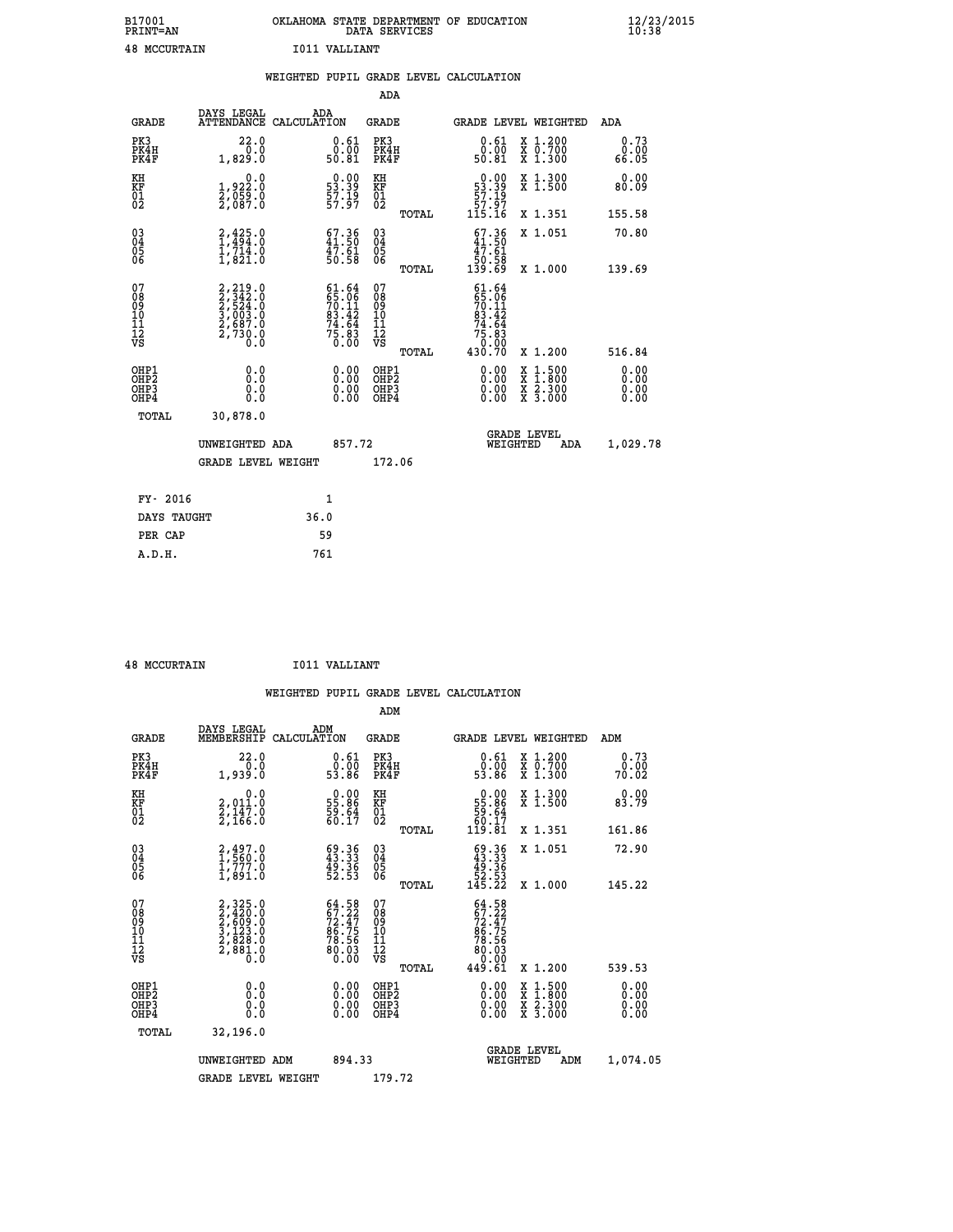| B17001              | OKLAHOMA STATE DEPARTMENT OF EDUCATION |
|---------------------|----------------------------------------|
| <b>PRINT=AN</b>     | DATA SERVICES                          |
| <b>48 MCCURTAIN</b> | I013 EAGLETOWN                         |

|                                                      |                                                                         | WEIGHTED PUPIL GRADE LEVEL CALCULATION                                                                         |                                                     |       |                                                                                                                           |                                                                                                  |                              |
|------------------------------------------------------|-------------------------------------------------------------------------|----------------------------------------------------------------------------------------------------------------|-----------------------------------------------------|-------|---------------------------------------------------------------------------------------------------------------------------|--------------------------------------------------------------------------------------------------|------------------------------|
|                                                      |                                                                         |                                                                                                                | <b>ADA</b>                                          |       |                                                                                                                           |                                                                                                  |                              |
| <b>GRADE</b>                                         | <b>DAYS LEGAL<br/>ATTENDANCE</b>                                        | ADA<br>CALCULATION                                                                                             | <b>GRADE</b>                                        |       |                                                                                                                           | GRADE LEVEL WEIGHTED                                                                             | ADA                          |
| PK3<br>PK4H<br>PK4F                                  | 0.0<br>$\begin{smallmatrix} & 0 & 0 \\ 4 & 3 & 2 & 5 \end{smallmatrix}$ | $\begin{smallmatrix} 0.00\\ 0.00\\ 11.09 \end{smallmatrix}$                                                    | PK3<br>PK4H<br>PK4F                                 |       | 0.00<br>ŏ:ŏŏ<br>11:09                                                                                                     | X 1.200<br>X 0.700<br>X 1.300                                                                    | 0.00<br>0.00<br>14.42        |
| KH<br>KF<br>01<br>02                                 | 0.0<br>357.5<br>$\frac{307.0}{267.5}$                                   | $\begin{smallmatrix} 0.00\ 9.17\ 7.87\ 6.86 \end{smallmatrix}$                                                 | KH<br>KF<br>01<br>02                                |       | $9.17$<br>$7.87$<br>$6.86$<br>$14.73$                                                                                     | X 1.300<br>X 1.500                                                                               | 0.00<br>13.76                |
|                                                      |                                                                         |                                                                                                                |                                                     | TOTAL |                                                                                                                           | X 1.351                                                                                          | 19.90                        |
| $\begin{matrix} 03 \\ 04 \\ 05 \\ 06 \end{matrix}$   | $\frac{456}{211}$ : 5<br>$\frac{529.0}{338.5}$                          | $\begin{array}{r} 11\cdot 71 \\[-4pt] 5\cdot 42 \\[-4pt] 13\cdot 56 \\[-4pt] 8\cdot 68 \end{array}$            | $\begin{array}{c} 03 \\ 04 \\ 05 \\ 06 \end{array}$ |       | 11.71<br>$\begin{array}{r} 1\overline{5}.42 \\ 13.56 \\ 8.68 \\ 27.66 \end{array}$                                        | X 1.051                                                                                          | 12.31                        |
|                                                      |                                                                         |                                                                                                                |                                                     | TOTAL |                                                                                                                           | X 1.000                                                                                          | 27.66                        |
| 07<br>08<br>09<br>10<br>11<br>11<br>12<br>VS         | 320.0<br>517.0<br>371:0<br>389:0<br>482:0<br>682:0<br>680:0             | $\begin{smallmatrix} 8\cdot21\\13\cdot26\\9\cdot51\\9\cdot97\\12\cdot36\\17\cdot49\\0\cdot00\end{smallmatrix}$ | 07<br>08901112<br>1112<br>VS                        | TOTAL | $\begin{smallmatrix} 8\cdot21\\13\cdot26\\9\cdot51\\9\cdot97\\12\cdot36\\17\cdot49\\0\cdot00\\70\cdot80\end{smallmatrix}$ | X 1.200                                                                                          | 84.96                        |
| OHP1<br>OHP2<br>OH <sub>P3</sub><br>OH <sub>P4</sub> | 0.0<br>0.0<br>0.0                                                       | $\begin{smallmatrix} 0.00 \ 0.00 \ 0.00 \ 0.00 \end{smallmatrix}$                                              | OHP1<br>OHP2<br>OHP3<br>OHP4                        |       | $0.00$<br>$0.00$<br>0.00                                                                                                  | $\begin{smallmatrix} x & 1 & 500 \\ x & 1 & 800 \\ x & 2 & 300 \\ x & 3 & 000 \end{smallmatrix}$ | 0.00<br>0.00<br>0.00<br>0.00 |
| TOTAL                                                | 5,661.0                                                                 |                                                                                                                |                                                     |       |                                                                                                                           |                                                                                                  |                              |
|                                                      | UNWEIGHTED ADA                                                          | 145.16                                                                                                         |                                                     |       | WEIGHTED                                                                                                                  | <b>GRADE LEVEL</b><br>ADA                                                                        | 173.01                       |
|                                                      | <b>GRADE LEVEL WEIGHT</b>                                               |                                                                                                                |                                                     | 27.85 |                                                                                                                           |                                                                                                  |                              |
| FY- 2016                                             |                                                                         | $\mathbf{1}$                                                                                                   |                                                     |       |                                                                                                                           |                                                                                                  |                              |
| DAYS TAUGHT                                          |                                                                         | 39.0                                                                                                           |                                                     |       |                                                                                                                           |                                                                                                  |                              |
| PER CAP                                              |                                                                         | 156                                                                                                            |                                                     |       |                                                                                                                           |                                                                                                  |                              |

 **48 MCCURTAIN I013 EAGLETOWN**

 **A.D.H. 117**

|                                                                              |                                                                                                           |                                                                                                                 |                                                     | WEIGHTED PUPIL GRADE LEVEL CALCULATION                                                                                                                                                                                                                                                                                     |                              |
|------------------------------------------------------------------------------|-----------------------------------------------------------------------------------------------------------|-----------------------------------------------------------------------------------------------------------------|-----------------------------------------------------|----------------------------------------------------------------------------------------------------------------------------------------------------------------------------------------------------------------------------------------------------------------------------------------------------------------------------|------------------------------|
|                                                                              |                                                                                                           |                                                                                                                 | ADM                                                 |                                                                                                                                                                                                                                                                                                                            |                              |
| <b>GRADE</b>                                                                 | DAYS LEGAL<br>MEMBERSHIP<br>CALCULATION                                                                   | ADM                                                                                                             | <b>GRADE</b>                                        | <b>GRADE LEVEL WEIGHTED</b>                                                                                                                                                                                                                                                                                                | ADM                          |
| PK3<br>PK4H<br>PK4F                                                          | 0.0<br>ة:ة<br>446.0                                                                                       | 0.00<br>11.44                                                                                                   | PK3<br>PK4H<br>PK4F                                 | 0.00<br>X 1.200<br>X 0.700<br>X 1.300<br>0.00<br>11.44                                                                                                                                                                                                                                                                     | 0.00<br>0.00<br>14.87        |
| KH<br>KF<br>01<br>02                                                         | $\begin{smallmatrix} 0.0\\ 371.0\\ 312.0\\ 273.0 \end{smallmatrix}$                                       | $\begin{smallmatrix} 0.00\ 9.51\ 8.00\ 7.00 \end{smallmatrix}$                                                  | KH<br>KF<br>01<br>02                                | $9.51$<br>$8.51$<br>$9.00$<br>$7.00$<br>X 1.300<br>X 1.500                                                                                                                                                                                                                                                                 | 0.00<br>14.27                |
|                                                                              |                                                                                                           |                                                                                                                 | TOTAL                                               | 15.00<br>X 1.351                                                                                                                                                                                                                                                                                                           | 20.27                        |
| $\begin{matrix} 03 \\ 04 \\ 05 \\ 06 \end{matrix}$                           | $\begin{smallmatrix} 4\,6\,1\,. & 0\\ 2\,2\,0\,. & 0\\ 5\,4\,5\,. & 0\\ 3\,5\,3\,. & 0 \end{smallmatrix}$ | $\begin{array}{c} 11.82 \\[-4pt] 5.64 \\[-4pt] 13.97 \\[-4pt] 9.05 \end{array}$                                 | $\begin{array}{c} 03 \\ 04 \\ 05 \\ 06 \end{array}$ | $\begin{array}{r} 11.82 \\[-4pt] 5.64 \\[-4pt] 13.97 \\[-4pt] 9.05 \\[-4pt] 28.66 \end{array}$<br>X 1.051                                                                                                                                                                                                                  | 12.42                        |
|                                                                              |                                                                                                           |                                                                                                                 | TOTAL                                               | X 1.000                                                                                                                                                                                                                                                                                                                    | 28.66                        |
| 07<br>08<br>09<br>101<br>112<br>VS                                           | 329.0<br>538.0<br>390.0<br>414.0<br>502.0<br>714.0                                                        | $\begin{smallmatrix}8\cdot44\\13\cdot79\\10\cdot60\\10\cdot62\\12\cdot87\\18\cdot31\\0\cdot00\end{smallmatrix}$ | 07<br>08<br>09<br>11<br>11<br>12<br>VS<br>TOTAL     | $\begin{smallmatrix}8.44\\13.79\\10.00\\10.62\end{smallmatrix}$<br>$\begin{array}{c} 12.87 \\ 18.31 \\ 0.00 \\ 74.03 \end{array}$<br>X 1.200                                                                                                                                                                               | 88.84                        |
| OHP1<br>OH <sub>P</sub> <sub>2</sub><br>OH <sub>P3</sub><br>OH <sub>P4</sub> | 0.0<br>0.000                                                                                              | $\begin{smallmatrix} 0.00 \ 0.00 \ 0.00 \ 0.00 \end{smallmatrix}$                                               | OHP1<br>OH <sub>P</sub> 2<br>OHP3<br>OHP4           | $\begin{smallmatrix} 0.00 & 0.00 & 0.00 & 0.00 & 0.00 & 0.00 & 0.00 & 0.00 & 0.00 & 0.00 & 0.00 & 0.00 & 0.00 & 0.00 & 0.00 & 0.00 & 0.00 & 0.00 & 0.00 & 0.00 & 0.00 & 0.00 & 0.00 & 0.00 & 0.00 & 0.00 & 0.00 & 0.00 & 0.00 & 0.00 & 0.00 & 0.00 & 0.00 & 0.00 & 0.00 & 0.0$<br>X 1:500<br>X 1:800<br>X 2:300<br>X 3:000 | 0.00<br>0.00<br>0.00<br>0.00 |
| TOTAL                                                                        | 5,868.0                                                                                                   |                                                                                                                 |                                                     |                                                                                                                                                                                                                                                                                                                            |                              |
|                                                                              | UNWEIGHTED ADM                                                                                            | 150.46                                                                                                          |                                                     | GRADE LEVEL<br>WEIGHTED<br>ADM                                                                                                                                                                                                                                                                                             | 179.33                       |
|                                                                              | <b>GRADE LEVEL WEIGHT</b>                                                                                 |                                                                                                                 | 28.87                                               |                                                                                                                                                                                                                                                                                                                            |                              |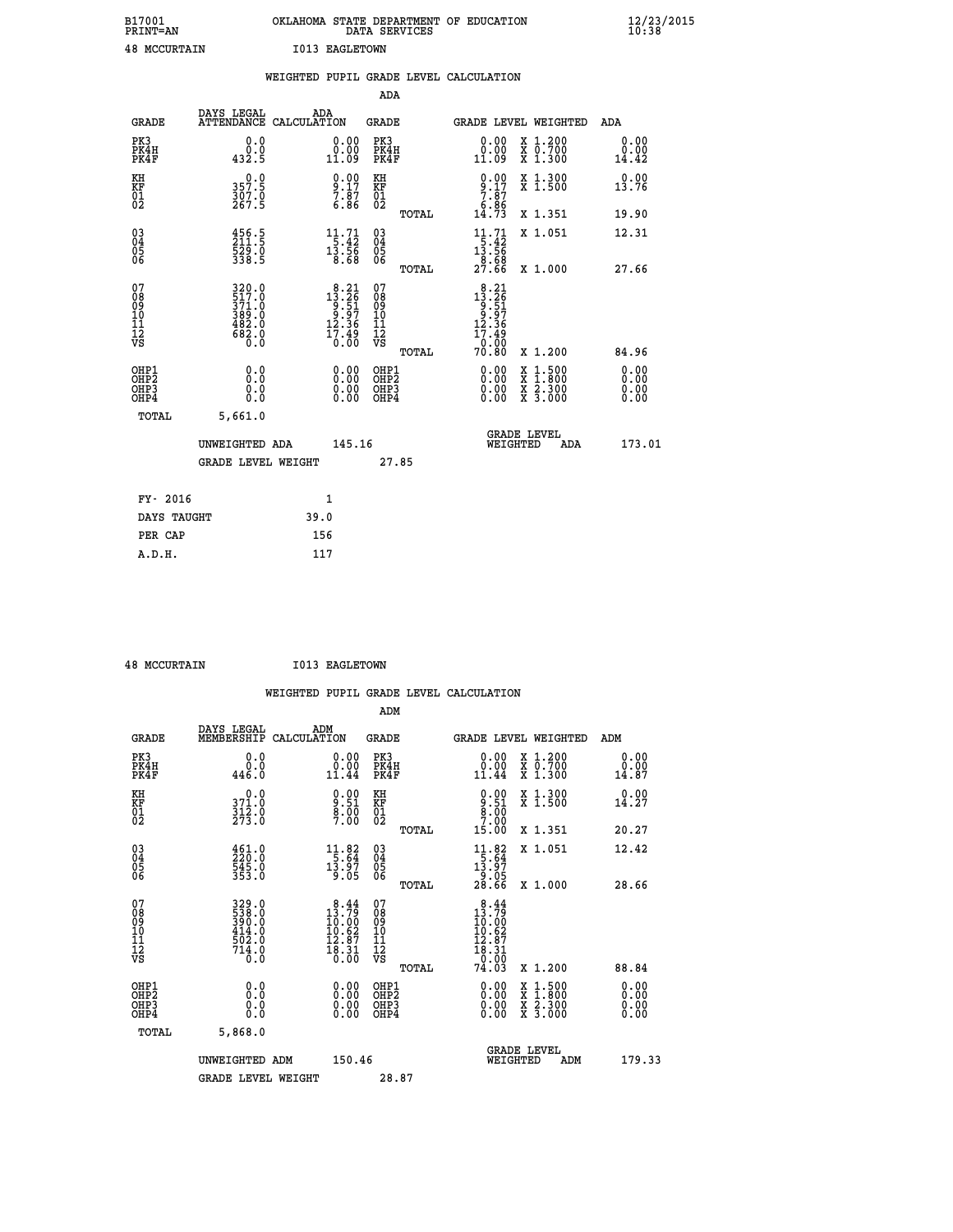| B17001<br>PRINT=AN  | . STATE DEPARTMENT OF EDUCATION<br>OKLAHOMA<br>DATA SERVICES | $\frac{12}{23}$ /2015 |
|---------------------|--------------------------------------------------------------|-----------------------|
| <b>48 MCCURTAIN</b> | 1014 SMITHVILLE                                              |                       |

|                                                       |                                                                                       | WEIGHTED PUPIL GRADE LEVEL CALCULATION                                   |                                                 |                                                                                                                                                                                                                                                                                                                            |                              |
|-------------------------------------------------------|---------------------------------------------------------------------------------------|--------------------------------------------------------------------------|-------------------------------------------------|----------------------------------------------------------------------------------------------------------------------------------------------------------------------------------------------------------------------------------------------------------------------------------------------------------------------------|------------------------------|
|                                                       |                                                                                       |                                                                          | <b>ADA</b>                                      |                                                                                                                                                                                                                                                                                                                            |                              |
| <b>GRADE</b>                                          | DAYS LEGAL                                                                            | ADA<br>ATTENDANCE CALCULATION                                            | <b>GRADE</b>                                    | GRADE LEVEL WEIGHTED                                                                                                                                                                                                                                                                                                       | ADA                          |
| PK3<br>PK4H<br>PK4F                                   | 0.0<br>0.0<br>480.0                                                                   | $\begin{smallmatrix} 0.00\\ 0.00\\ 11.43 \end{smallmatrix}$              | PK3<br>PK4H<br>PK4F                             | X 1.200<br>X 0.700<br>X 1.300<br>0.00<br>0.00<br>11.43                                                                                                                                                                                                                                                                     | 0.00<br>0.00<br>14.86        |
| KH<br>KF<br>01<br>02                                  | 0.0<br>837:5<br>951:5<br>942:0                                                        | $\begin{smallmatrix} 0.00\\ 19.94\\ 22.65\\ 22.43 \end{smallmatrix}$     | KH<br>KF<br>01<br>02                            | $\begin{smallmatrix} 0.00\\19.94\\22.65\\22.43\\45.08 \end{smallmatrix}$<br>X 1.300<br>X 1.500                                                                                                                                                                                                                             | 0.00<br>29.91                |
|                                                       |                                                                                       |                                                                          | TOTAL                                           | X 1.351                                                                                                                                                                                                                                                                                                                    | 60.90                        |
| $\begin{matrix} 03 \\ 04 \\ 05 \\ 06 \end{matrix}$    | 875.0<br>780.0<br>936.5<br>566.0                                                      | $20.83$<br>$18.57$<br>$22.30$<br>$13.48$                                 | $\substack{03 \\ 04}$<br>Ŏ5<br>06               | $20.83$<br>$18.57$<br>$22.30$<br>$13.48$<br>$54.35$<br>X 1.051                                                                                                                                                                                                                                                             | 21.89                        |
|                                                       |                                                                                       |                                                                          | TOTAL                                           | X 1.000                                                                                                                                                                                                                                                                                                                    | 54.35                        |
| 07<br>08<br>09<br>11<br>11<br>12<br>VS                | $\begin{smallmatrix}522.5\\597.5\\1,131.5\\1,126.5\\848.0\\602.5\\0\end{smallmatrix}$ | $12.44$<br>$14.23$<br>$26.94$<br>$26.82$<br>$20.19$<br>$14.35$<br>$0.00$ | 07<br>08<br>09<br>11<br>11<br>12<br>VS<br>TOTAL | $12.44$<br>$14.23$<br>$26.94$<br>$26.82$<br>$20.195$<br>$14.350$<br>$114.97$<br>X 1.200                                                                                                                                                                                                                                    | 137.96                       |
| OHP1<br>OH <sub>P</sub> 2<br>OHP3<br>OH <sub>P4</sub> | 0.0<br>0.0<br>0.0                                                                     | $\begin{smallmatrix} 0.00 \ 0.00 \ 0.00 \ 0.00 \end{smallmatrix}$        | OHP1<br>OHP <sub>2</sub><br>OHP3<br>OHP4        | $\begin{smallmatrix} 0.00 & 0.00 & 0.00 & 0.00 & 0.00 & 0.00 & 0.00 & 0.00 & 0.00 & 0.00 & 0.00 & 0.00 & 0.00 & 0.00 & 0.00 & 0.00 & 0.00 & 0.00 & 0.00 & 0.00 & 0.00 & 0.00 & 0.00 & 0.00 & 0.00 & 0.00 & 0.00 & 0.00 & 0.00 & 0.00 & 0.00 & 0.00 & 0.00 & 0.00 & 0.00 & 0.0$<br>X 1:500<br>X 1:800<br>X 2:300<br>X 3:000 | 0.00<br>0.00<br>0.00<br>0.00 |
| TOTAL                                                 | 11,197.0                                                                              |                                                                          |                                                 |                                                                                                                                                                                                                                                                                                                            |                              |
|                                                       | UNWEIGHTED ADA                                                                        | 266.60                                                                   |                                                 | <b>GRADE LEVEL</b><br>WEIGHTED<br>ADA                                                                                                                                                                                                                                                                                      | 319.87                       |
|                                                       | <b>GRADE LEVEL WEIGHT</b>                                                             |                                                                          | 53.27                                           |                                                                                                                                                                                                                                                                                                                            |                              |
|                                                       | FY- 2016                                                                              | $\mathbf{1}$                                                             |                                                 |                                                                                                                                                                                                                                                                                                                            |                              |
|                                                       | DAYS TAUGHT                                                                           | 42.0                                                                     |                                                 |                                                                                                                                                                                                                                                                                                                            |                              |
| PER CAP                                               |                                                                                       | 121                                                                      |                                                 |                                                                                                                                                                                                                                                                                                                            |                              |

 **48 MCCURTAIN I014 SMITHVILLE**

| <b>GRADE</b>                                             | DAYS LEGAL<br>MEMBERSHIP                                                                         | ADM<br>CALCULATION                                                                                                              | <b>GRADE</b>                                        |       |                                                                                                                                             | GRADE LEVEL WEIGHTED                     | ADM                          |
|----------------------------------------------------------|--------------------------------------------------------------------------------------------------|---------------------------------------------------------------------------------------------------------------------------------|-----------------------------------------------------|-------|---------------------------------------------------------------------------------------------------------------------------------------------|------------------------------------------|------------------------------|
| PK3<br>PK4H<br>PK4F                                      | 0.0<br>0.0<br>531.0                                                                              | $\begin{smallmatrix} 0.00\\ 0.00\\ 12.64 \end{smallmatrix}$                                                                     | PK3<br>PK4H<br>PK4F                                 |       | 0.00<br>0.00<br>12.64                                                                                                                       | X 1.200<br>X 0.700<br>X 1.300            | 0.00<br>0.00<br>16.43        |
| KH<br>KF<br>01<br>02                                     | 0.0<br>0. 869<br>956. 8<br>979. 0                                                                | $\begin{smallmatrix} 0.00\\ 20.69\\ 23.90\\ 23.31 \end{smallmatrix}$                                                            | KH<br>KF<br>01<br>02                                |       | $\begin{smallmatrix} 0.00\\ 20.69\\ 23.00\\ 23.31\\ 46.31 \end{smallmatrix}$                                                                | X 1.300<br>X 1.500                       | 0.00<br>31.04                |
|                                                          |                                                                                                  |                                                                                                                                 |                                                     | TOTAL |                                                                                                                                             | X 1.351                                  | 62.56                        |
| $\begin{matrix} 03 \\ 04 \\ 05 \\ 06 \end{matrix}$       | 882.0<br>798.0<br>977.0<br>590.0                                                                 | $\begin{smallmatrix} 21.00\\19.00\\23.26\\14.05 \end{smallmatrix}$                                                              | $\begin{array}{c} 03 \\ 04 \\ 05 \\ 06 \end{array}$ |       | $21.0019.0023.2614.0556.31$                                                                                                                 | X 1.051                                  | 22.07                        |
|                                                          |                                                                                                  |                                                                                                                                 |                                                     | TOTAL |                                                                                                                                             | X 1.000                                  | 56.31                        |
| 07<br>08<br>09<br>11<br>11<br>12<br>VS                   | $\begin{smallmatrix} &546.0\\ 615.0\\ 1,196.0\\ 1,181.0\\ 882.0\\ 630.0\\ 0.0 \end{smallmatrix}$ | $\begin{smallmatrix} 13\cdot 00\\ 14\cdot 64\\ 28\cdot 48\\ 28\cdot 12\\ 21\cdot 00\\ 15\cdot 00\\ 0\cdot 00 \end{smallmatrix}$ | 07<br>08<br>09<br>11<br>11<br>12<br>VS              | TOTAL | $\begin{array}{r} 13\cdot 00 \\ 14\cdot 64 \\ 28\cdot 48 \\ 28\cdot 12 \\ 21\cdot 00 \\ 15\cdot 00 \\ 0\cdot 00 \\ 120\cdot 24 \end{array}$ | X 1.200                                  | 144.29                       |
| OHP1                                                     |                                                                                                  |                                                                                                                                 | OHP1                                                |       |                                                                                                                                             |                                          |                              |
| OH <sub>P</sub> <sub>2</sub><br>OH <sub>P3</sub><br>OHP4 | 0.0<br>0.0<br>Ŏ.Ŏ                                                                                |                                                                                                                                 | OHP <sub>2</sub><br>OHP3<br>OHP4                    |       |                                                                                                                                             | X 1:500<br>X 1:800<br>X 2:300<br>X 3:000 | 0.00<br>0.00<br>0.00<br>0.00 |
| TOTAL                                                    | 11,642.0                                                                                         |                                                                                                                                 |                                                     |       |                                                                                                                                             |                                          |                              |
|                                                          | UNWEIGHTED ADM                                                                                   | 277.19                                                                                                                          |                                                     |       | WEIGHTED                                                                                                                                    | <b>GRADE LEVEL</b><br>ADM                | 332.70                       |
|                                                          | <b>GRADE LEVEL WEIGHT</b>                                                                        |                                                                                                                                 | 55.51                                               |       |                                                                                                                                             |                                          |                              |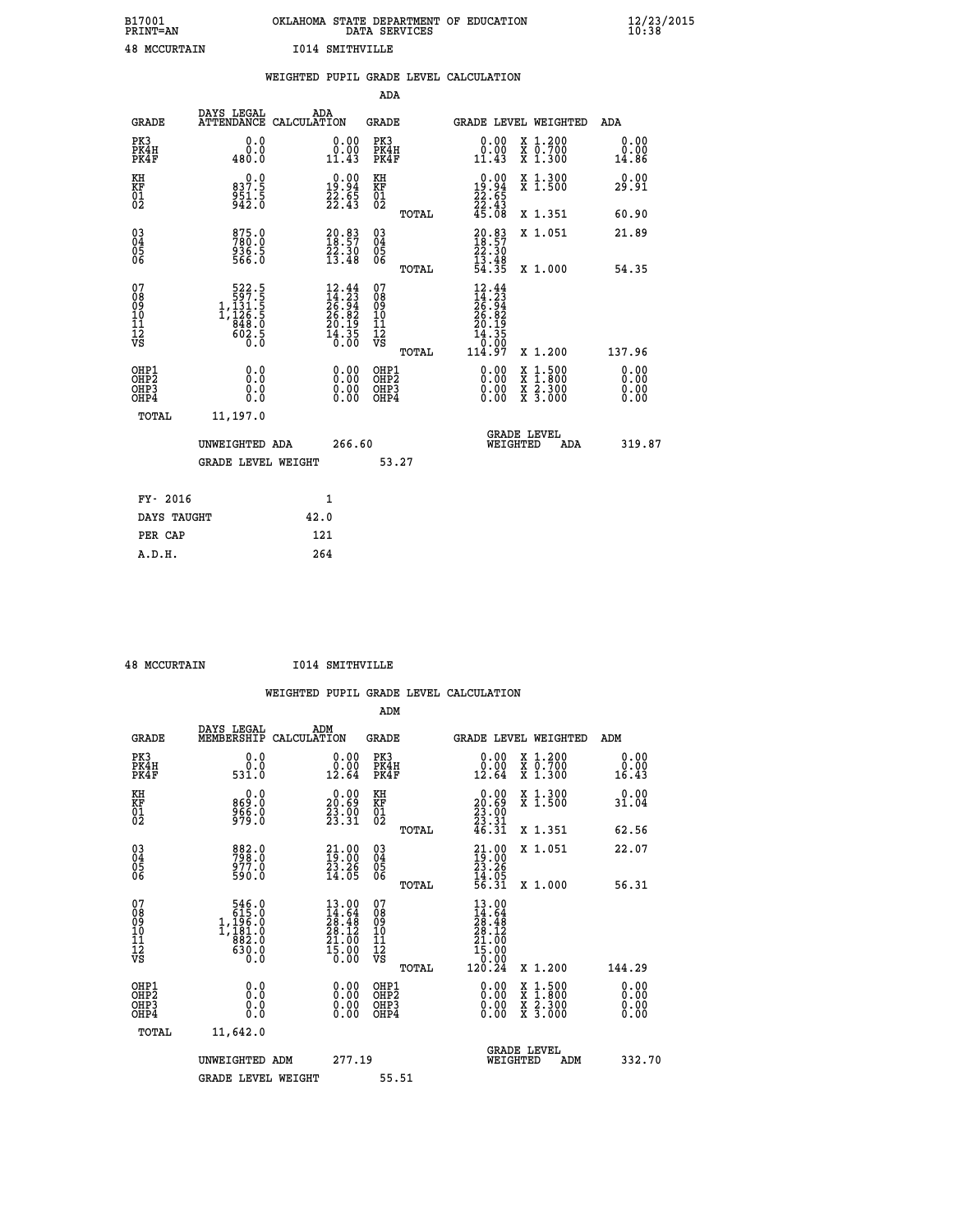| B17001              | OKLAHOMA STATE DEPARTMENT OF EDUCATION |
|---------------------|----------------------------------------|
| <b>PRINT=AN</b>     | DATA SERVICES                          |
| <b>48 MCCURTAIN</b> | 1039 WRIGHT CITY                       |

|                                        |                                                                                                         | WEIGHTED PUPIL GRADE LEVEL CALCULATION                               |                                                     |       |                                                                                   |                                                                                                           |                              |
|----------------------------------------|---------------------------------------------------------------------------------------------------------|----------------------------------------------------------------------|-----------------------------------------------------|-------|-----------------------------------------------------------------------------------|-----------------------------------------------------------------------------------------------------------|------------------------------|
|                                        |                                                                                                         |                                                                      | <b>ADA</b>                                          |       |                                                                                   |                                                                                                           |                              |
| <b>GRADE</b>                           |                                                                                                         | DAYS LEGAL ADA ATTENDANCE CALCULATION                                | <b>GRADE</b>                                        |       |                                                                                   | GRADE LEVEL WEIGHTED                                                                                      | <b>ADA</b>                   |
| PK3<br>PK4H<br>PK4F                    | 104.0<br>799.5                                                                                          | $\begin{smallmatrix} 2.48\ 0.00\\ 19.04 \end{smallmatrix}$           | PK3<br>PK4H<br>PK4F                                 |       | $2.48$<br>$0.00$<br>19.04                                                         | X 1.200<br>X 0.700<br>X 1.300                                                                             | 2.98<br>0.00<br>24.75        |
| KH<br>KF<br>01<br>02                   | 0.0<br>1,392.5<br>1,403.0<br>1,828.0                                                                    | $\begin{smallmatrix} 0.00\\ 33.15\\ 33.40\\ 43.52 \end{smallmatrix}$ | KH<br>KF<br>01<br>02                                |       | $\begin{smallmatrix} 0.00\\ 33.15\\ 33.40\\ 43.52\\ 76.92 \end{smallmatrix}$      | X 1.300<br>X 1.500                                                                                        | 0.00<br>49.73                |
|                                        |                                                                                                         |                                                                      |                                                     | TOTAL |                                                                                   | X 1.351                                                                                                   | 103.92                       |
| $^{03}_{04}$<br>Ŏ5<br>06               | $\begin{smallmatrix} 1,173\cdot 0\\ 1,143\cdot 0\\ 994\cdot 5\\ 1,179\cdot 0 \end{smallmatrix}$         | 27.93<br>27.21<br>23.68<br>28.07                                     | $\begin{array}{c} 03 \\ 04 \\ 05 \\ 06 \end{array}$ |       | $\begin{smallmatrix} 27.93 \\ 27.21 \\ 23.68 \\ 28.07 \\ 78.96 \end{smallmatrix}$ | X 1.051                                                                                                   | 29.35                        |
|                                        |                                                                                                         |                                                                      |                                                     | TOTAL |                                                                                   | X 1.000                                                                                                   | 78.96                        |
| 07<br>08<br>09<br>11<br>11<br>12<br>VS | $\begin{smallmatrix} 1,288.0\\ 1,082.0\\ 1,931.0\\ 1,213.5\\ 1,833.5\\ 1,342.0\\ 0.0 \end{smallmatrix}$ | 30.67<br>25.76<br>45.98<br>28.89<br>28.655<br>43.655<br>31.950       | 07<br>08<br>09<br>11<br>11<br>12<br>VS              | TOTAL | $30.67$<br>$25.76$<br>$45.989$<br>$28.895$<br>$43.655$<br>$31.950$<br>$206.90$    | X 1.200                                                                                                   | 248.28                       |
| OHP1<br>OHP2<br>OHP3<br>OHP4           | 0.0<br>0.0<br>0.0                                                                                       | 0.0000<br>$\begin{smallmatrix} 0.00 \ 0.00 \end{smallmatrix}$        | OHP1<br>OHP2<br>OHP3<br>OHP4                        |       | 0.00<br>0.00<br>0.00                                                              | 1:500<br>$\begin{smallmatrix} x & 1 & 500 \\ x & 1 & 800 \\ x & 2 & 300 \\ x & 3 & 000 \end{smallmatrix}$ | 0.00<br>0.00<br>0.00<br>0.00 |
| <b>TOTAL</b>                           | 18,706.5                                                                                                |                                                                      |                                                     |       |                                                                                   |                                                                                                           |                              |
|                                        | UNWEIGHTED ADA                                                                                          | 445.38                                                               |                                                     |       | WEIGHTED                                                                          | <b>GRADE LEVEL</b><br>ADA                                                                                 | 537.97                       |
|                                        | GRADE LEVEL WEIGHT                                                                                      |                                                                      | 92.59                                               |       |                                                                                   |                                                                                                           |                              |
| FY- 2016                               |                                                                                                         | 1                                                                    |                                                     |       |                                                                                   |                                                                                                           |                              |
| DAYS TAUGHT                            |                                                                                                         | 42.0                                                                 |                                                     |       |                                                                                   |                                                                                                           |                              |
| PER CAP                                |                                                                                                         | 86                                                                   |                                                     |       |                                                                                   |                                                                                                           |                              |

 **A.D.H. 308**

 **48 MCCURTAIN I039 WRIGHT CITY**

|                                                      |                                                                            |                                                                          | ADM                                                 |                                                                              |                                          |                              |
|------------------------------------------------------|----------------------------------------------------------------------------|--------------------------------------------------------------------------|-----------------------------------------------------|------------------------------------------------------------------------------|------------------------------------------|------------------------------|
| <b>GRADE</b>                                         | DAYS LEGAL<br>MEMBERSHIP                                                   | ADM<br>CALCULATION                                                       | <b>GRADE</b>                                        | GRADE LEVEL WEIGHTED                                                         |                                          | ADM                          |
| PK3<br>PK4H<br>PK4F                                  | 104.0<br>0.0<br>840.0                                                      | 2.48<br>00.00<br>00.00                                                   | PK3<br>PK4H<br>PK4F                                 | $\begin{smallmatrix} 2.48\ 0.0000 \ 20.000 \end{smallmatrix}$                | X 1.200<br>X 0.700<br>X 1.300            | 2.98<br>0.00<br>26.00        |
| KH<br>KF<br>01<br>02                                 | 0.0<br>$1,451.0$<br>$1,471.0$<br>$1,894.0$                                 | $\begin{smallmatrix} 0.00\\ 34.55\\ 35.02\\ 45.10 \end{smallmatrix}$     | KH<br>KF<br>01<br>02                                | $\begin{smallmatrix} 0.00\\ 34.55\\ 35.02\\ 45.10\\ 60.12 \end{smallmatrix}$ | X 1.300<br>X 1.500                       | 0.00<br>51.83                |
|                                                      |                                                                            |                                                                          | TOTAL                                               |                                                                              | X 1.351                                  | 108.24                       |
| 03<br>04<br>05<br>06                                 | $1, 197.0$<br>$1, 176.0$<br>$1, 018.0$<br>$1, 227.0$                       | $\begin{smallmatrix} 28.50\\ 28.00\\ 24.24\\ 29.21 \end{smallmatrix}$    | $\begin{array}{c} 03 \\ 04 \\ 05 \\ 06 \end{array}$ | 28.50<br>24.24<br>$\frac{29.21}{81.45}$                                      | X 1.051                                  | 29.95                        |
|                                                      |                                                                            |                                                                          | TOTAL                                               |                                                                              | X 1.000                                  | 81.45                        |
| 07<br>08<br>09<br>101<br>112<br>VS                   | $1,330.0$<br>$1,992.0$<br>$1,271.0$<br>$1,271.0$<br>$1,939.0$<br>$1,386.0$ | $31.67$<br>$27.00$<br>$47.43$<br>$30.26$<br>$46.17$<br>$33.00$<br>$0.00$ | 07<br>08<br>09<br>11<br>11<br>12<br>VS<br>TOTAL     | $31.67$<br>$47.43$<br>$30.26$<br>$46.17$<br>$33.00$<br>$0.00$<br>$215.53$    | X 1.200                                  | 258.64                       |
| OHP1<br>OHP2<br>OH <sub>P3</sub><br>OH <sub>P4</sub> | 0.0<br>0.000                                                               | $0.00$<br>$0.00$<br>0.00                                                 | OHP1<br>OHP2<br>OHP <sub>3</sub>                    | $0.00$<br>$0.00$<br>0.00                                                     | X 1:500<br>X 1:800<br>X 2:300<br>X 3:000 | 0.00<br>0.00<br>0.00<br>0.00 |
| TOTAL                                                | 19,430.0                                                                   |                                                                          |                                                     |                                                                              |                                          |                              |
|                                                      | UNWEIGHTED ADM                                                             | 462.63                                                                   |                                                     | WEIGHTED                                                                     | <b>GRADE LEVEL</b><br>ADM                | 559.09                       |
|                                                      | <b>GRADE LEVEL WEIGHT</b>                                                  |                                                                          | 96.46                                               |                                                                              |                                          |                              |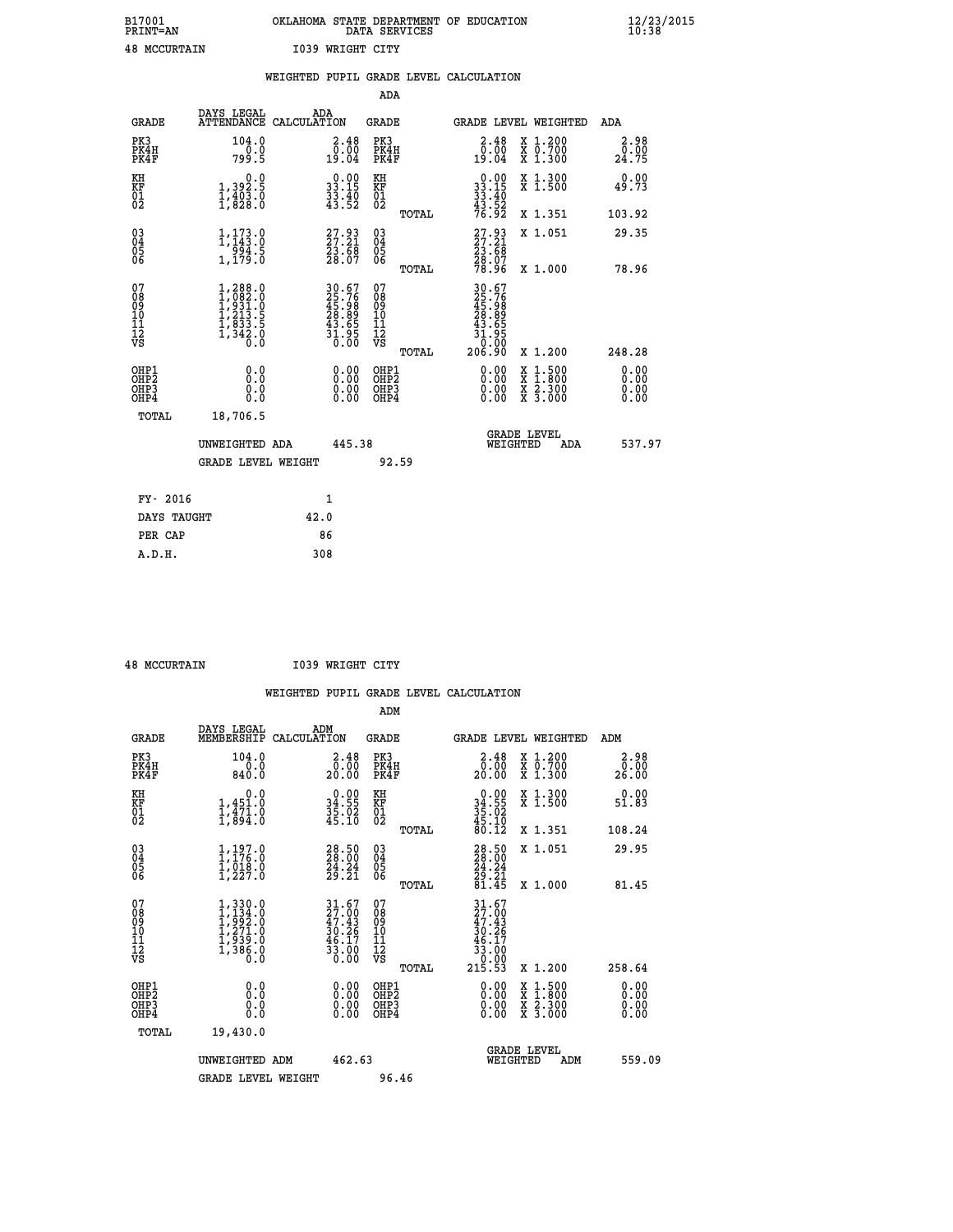| B17001<br>PRINT=AN  | . STATE DEPARTMENT OF EDUCATION<br>OKLAHOMA<br>DATA SERVICES | $\frac{12}{23}$ /2015 |
|---------------------|--------------------------------------------------------------|-----------------------|
| <b>48 MCCURTAIN</b> | 1071 BATTIEST                                                |                       |

|                                                      |             |                                                             |      |                                                                                                   |                                                      |       | WEIGHTED PUPIL GRADE LEVEL CALCULATION                                 |                                          |                               |
|------------------------------------------------------|-------------|-------------------------------------------------------------|------|---------------------------------------------------------------------------------------------------|------------------------------------------------------|-------|------------------------------------------------------------------------|------------------------------------------|-------------------------------|
|                                                      |             |                                                             |      |                                                                                                   | <b>ADA</b>                                           |       |                                                                        |                                          |                               |
| <b>GRADE</b>                                         |             | DAYS LEGAL<br>ATTENDANCE CALCULATION                        |      | ADA                                                                                               | GRADE                                                |       |                                                                        | GRADE LEVEL WEIGHTED                     | ADA                           |
| PK3<br>PK4H<br>PK4F                                  |             | 0.0<br>0.0<br>293.0                                         |      | 0.00<br>0.00<br>8.62                                                                              | PK3<br>PK4H<br>PK4F                                  |       | 0.00<br>0.00<br>8.62                                                   | X 1.200<br>X 0.700<br>X 1.300            | 0.00<br>0.00<br>11.21         |
| KH<br>KF<br>01<br>02                                 |             | 0.0<br>898.0<br>$756.0$<br>692.5                            |      | $26.00$<br>26.41<br>$\frac{22.24}{20.37}$                                                         | KH<br>KF<br>01<br>02                                 |       | 0.00<br>$26.41$<br>$22.24$<br>$20.37$<br>$42.61$                       | X 1.300<br>X 1.500                       | 0.00<br>39.62                 |
|                                                      |             |                                                             |      |                                                                                                   |                                                      | TOTAL |                                                                        | X 1.351                                  | 57.57                         |
| 03<br>04<br>05<br>06                                 |             | $773.5$<br>$630.5$<br>$462.5$<br>$854.5$                    |      | $\begin{smallmatrix} 22.75\ 18.54\ 13.60\ 25.13 \end{smallmatrix}$                                | $\substack{03 \\ 04}$<br>Ŏ5<br>06                    |       | $\frac{22.75}{18.54}$<br>$\frac{13.60}{13.60}$                         | X 1.051                                  | 23.91                         |
|                                                      |             |                                                             |      |                                                                                                   |                                                      | TOTAL | $\frac{25}{57}$ $\frac{13}{27}$                                        | X 1.000                                  | 57.27                         |
| 07<br>08<br>09<br>11<br>11<br>12<br>VS               |             | 626.5<br>653.0<br>592.0<br>596.5<br>696.5<br>743.0<br>315.0 |      | $\begin{smallmatrix} 18.43 \\ 19.21 \\ 17.41 \\ 20.49 \\ 21.85 \\ 9.26 \\ 0.00 \end{smallmatrix}$ | 07<br>08<br>09<br>101<br>11<br>12<br>VS              | TOTAL | 18.43<br>$19.21$<br>$17.41$<br>$20.49$<br>$21.85$<br>$9.260$<br>106.65 | X 1.200                                  | 127.98                        |
| OHP1<br>OH <sub>P</sub> <sub>2</sub><br>OHP3<br>OHP4 |             | 0.0<br>0.0<br>0.0                                           |      | $\begin{smallmatrix} 0.00 \ 0.00 \ 0.00 \ 0.00 \end{smallmatrix}$                                 | OHP1<br>OHP2<br>OHP <sub>3</sub><br>OHP <sub>4</sub> |       |                                                                        | X 1:500<br>X 1:800<br>X 2:300<br>X 3:000 | 0.00<br>Ō. ŌŌ<br>0.00<br>0.00 |
|                                                      | TOTAL       | 8,986.5                                                     |      |                                                                                                   |                                                      |       |                                                                        |                                          |                               |
|                                                      |             | UNWEIGHTED ADA                                              |      | 264.31                                                                                            |                                                      |       | WEIGHTED                                                               | <b>GRADE LEVEL</b><br>ADA                | 317.56                        |
|                                                      |             | <b>GRADE LEVEL WEIGHT</b>                                   |      |                                                                                                   |                                                      | 53.25 |                                                                        |                                          |                               |
|                                                      | FY- 2016    |                                                             |      | $\mathbf{1}$                                                                                      |                                                      |       |                                                                        |                                          |                               |
|                                                      | DAYS TAUGHT |                                                             | 34.0 |                                                                                                   |                                                      |       |                                                                        |                                          |                               |
|                                                      | PER CAP     |                                                             | 125  |                                                                                                   |                                                      |       |                                                                        |                                          |                               |

| $10$ MCCITOMATN |
|-----------------|

 **48 MCCURTAIN I071 BATTIEST**

|                                                      |                                                                      |                                                                                          | WEIGHTED PUPIL GRADE LEVEL CALCULATION       |                                                                                            |                                                                        |                              |
|------------------------------------------------------|----------------------------------------------------------------------|------------------------------------------------------------------------------------------|----------------------------------------------|--------------------------------------------------------------------------------------------|------------------------------------------------------------------------|------------------------------|
|                                                      |                                                                      |                                                                                          | ADM                                          |                                                                                            |                                                                        |                              |
| <b>GRADE</b>                                         | DAYS LEGAL<br>MEMBERSHIP                                             | ADM<br>CALCULATION                                                                       | <b>GRADE</b>                                 | GRADE LEVEL WEIGHTED                                                                       |                                                                        | ADM                          |
| PK3<br>PK4H<br>PK4F                                  | 0.0<br>0.0<br>306.0                                                  | $\begin{smallmatrix} 0.00 \ 0.00 \ 9.00 \end{smallmatrix}$                               | PK3<br>PK4H<br>PK4F                          | $0.00\n0.00\n9.00$                                                                         | X 1.200<br>X 0.700<br>X 1.300                                          | 0.00<br>0.00<br>11.70        |
| KH<br>KF<br>01<br>02                                 | 0.0<br>964:0<br>813:0<br>714:0                                       | $\begin{smallmatrix} 0.00\\ 28.35\\ 23.91\\ 21.00 \end{smallmatrix}$                     | KH<br>KF<br>01<br>02                         | $\begin{smallmatrix} 0.00\\ 28.35\\ 23.91\\ 21.00\\ 44.91 \end{smallmatrix}$               | X 1.300<br>X 1.500                                                     | 0.00<br>42.53                |
|                                                      |                                                                      |                                                                                          | TOTAL                                        |                                                                                            | X 1.351                                                                | 60.67                        |
| $\begin{matrix} 03 \\ 04 \\ 05 \\ 06 \end{matrix}$   | $824.0$<br>646.0<br>476.0<br>884.0                                   | $24.24$<br>$19.00$<br>$14.00$<br>$26.00$                                                 | 03<br>04<br>05<br>06                         | $24.24$<br>$19.00$<br>$14.00$<br>$26.00$<br>$59.00$                                        | X 1.051                                                                | 25.48                        |
|                                                      |                                                                      |                                                                                          | TOTAL                                        |                                                                                            | $X_1.000$                                                              | 59.00                        |
| 07<br>08<br>09<br>01<br>11<br>11<br>12<br>VS         | 651.0<br>680.0<br>605.0<br>714.0<br>771.0<br>$33\overline{1}\cdot 0$ | 19.15<br>$\begin{smallmatrix} 20.100\\17.79\\21.00\\22.68\\9.74\\0.00 \end{smallmatrix}$ | 07<br>08<br>09<br>01<br>11<br>11<br>12<br>VS | 19.15<br>$\begin{array}{r} 20.008 \\ 17.79 \\ 21.008 \\ 22.68 \\ 9.74 \\ 0.00 \end{array}$ |                                                                        |                              |
|                                                      |                                                                      |                                                                                          | TOTAL                                        | 110.36                                                                                     | X 1.200                                                                | 132.43                       |
| OHP1<br>OHP2<br>OH <sub>P3</sub><br>OH <sub>P4</sub> | 0.0<br>0.000                                                         | 0.00<br>0.00<br>0.00                                                                     | OHP1<br>OHP2<br>OHP3<br>OHP4                 | $0.00$<br>$0.00$<br>0.00                                                                   | $\frac{x}{x}$ $\frac{1.500}{x}$<br>$\frac{x}{x}$ $\frac{5:300}{3:000}$ | 0.00<br>0.00<br>0.00<br>0.00 |
| TOTAL                                                | 9,379.0                                                              |                                                                                          |                                              |                                                                                            |                                                                        |                              |
|                                                      | UNWEIGHTED ADM                                                       | 275.86                                                                                   |                                              | <b>GRADE LEVEL</b><br>WEIGHTED                                                             | ADM                                                                    | 331.81                       |
|                                                      | <b>GRADE LEVEL WEIGHT</b>                                            |                                                                                          | 55.95                                        |                                                                                            |                                                                        |                              |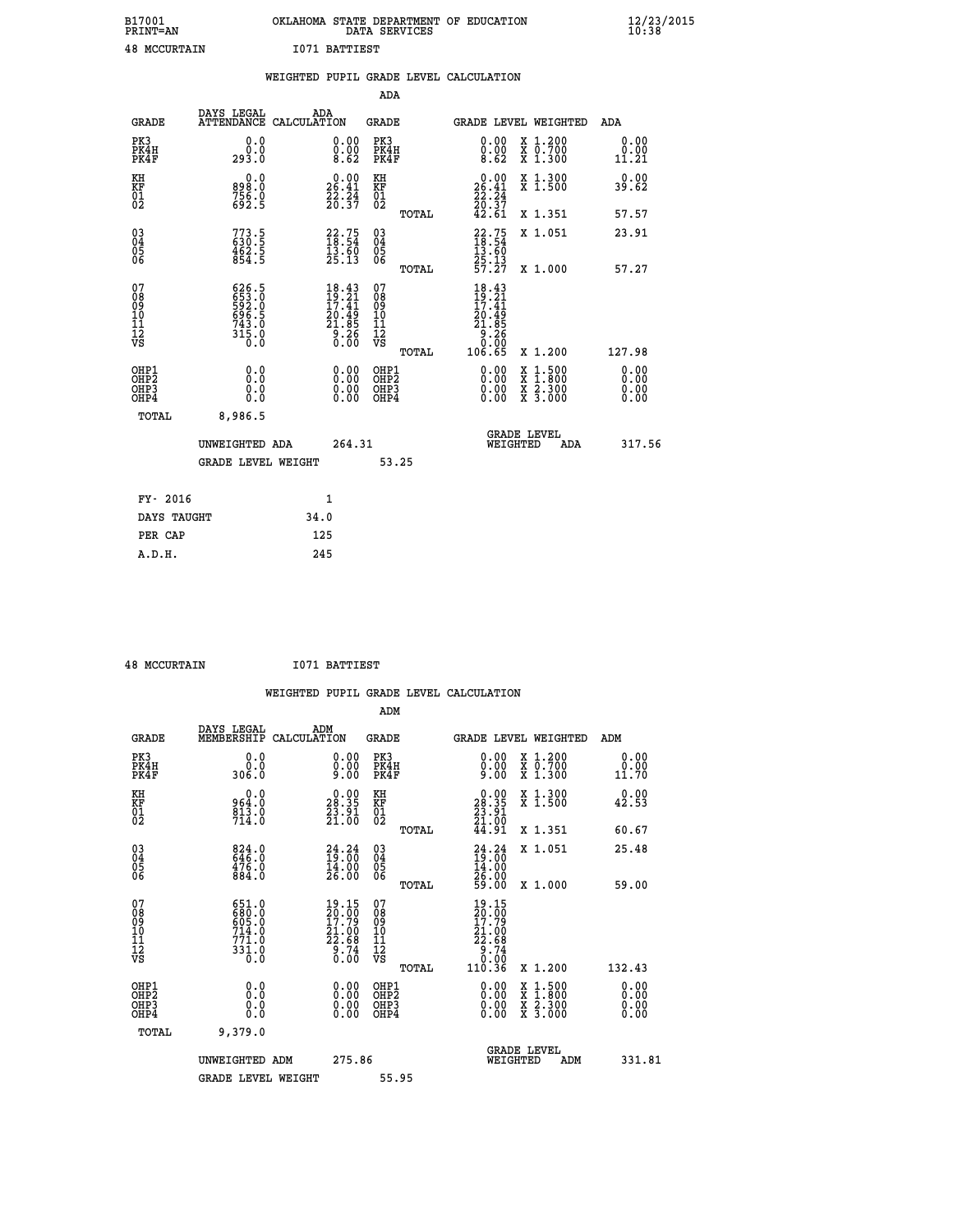| B17001<br><b>PRINT=AN</b> | OKLAHOMA STATE DEPARTMENT OF EDUCATION<br>DATA SERVICES | $\frac{12}{23}$ /2015 |
|---------------------------|---------------------------------------------------------|-----------------------|
| <b>48 MCCURTAIN</b>       | 1074 BROKEN BOW                                         |                       |

|                                                                    |                                                                | WEIGHTED PUPIL GRADE LEVEL CALCULATION                                                                               |                                                     |       |                                                                          |                                          |                              |
|--------------------------------------------------------------------|----------------------------------------------------------------|----------------------------------------------------------------------------------------------------------------------|-----------------------------------------------------|-------|--------------------------------------------------------------------------|------------------------------------------|------------------------------|
|                                                                    |                                                                |                                                                                                                      | <b>ADA</b>                                          |       |                                                                          |                                          |                              |
| <b>GRADE</b>                                                       | DAYS LEGAL                                                     | ADA<br>ATTENDANCE CALCULATION                                                                                        | <b>GRADE</b>                                        |       |                                                                          | GRADE LEVEL WEIGHTED                     | <b>ADA</b>                   |
| PK3<br>PK4H<br>PK4F                                                | 108.0<br>2,801.5                                               | $\begin{smallmatrix} 2.70\0.00\\70.04\end{smallmatrix}$                                                              | PK3<br>PK4H<br>PK4F                                 |       | $\begin{smallmatrix} 2.70\0.00\\70.04\end{smallmatrix}$                  | X 1.200<br>X 0.700<br>X 1.300            | 3.24<br>$0.00$<br>91.05      |
| KH<br>KF<br>01<br>02                                               | 0.0<br>4,096:0<br>5,021.0<br>3,986:5                           | $\begin{smallmatrix}&&0\,1\,0\,2\,.\,4\,0\,\\1\,0\,2\,.\,4\,0\,\\1\,2\,5\,.\,5\,3\,\\9\,9\,.\,6\,6\end{smallmatrix}$ | KH<br>KF<br>01<br>02                                |       | 0.00<br>$102.40$<br>$125.53$<br>$99.66$<br>$225.19$                      | X 1.300<br>X 1.500                       | 0.00<br>153.60               |
|                                                                    |                                                                |                                                                                                                      |                                                     | TOTAL |                                                                          | X 1.351                                  | 304.23                       |
| $\begin{smallmatrix} 03 \\[-4pt] 04 \end{smallmatrix}$<br>Ŏ5<br>06 | $4,130.0$<br>$4,296.5$<br>$4,296.5$<br>$4,689.0$               | $\begin{smallmatrix} 103.25\\ 102.65\\ 107.41\\ 117.23 \end{smallmatrix}$                                            | $\begin{array}{c} 03 \\ 04 \\ 05 \\ 06 \end{array}$ |       | $103.25$<br>$102.65$<br>$107.41$<br>$117.23$                             | X 1.051                                  | 108.52                       |
|                                                                    |                                                                |                                                                                                                      |                                                     | TOTAL | 327.29                                                                   | X 1.000                                  | 327.29                       |
| 07<br>0890112<br>1112<br>VS                                        | 3,981.0<br>4,197.5<br>5,731.0<br>6,435.0<br>6,062.5<br>5,549.5 | $\begin{array}{r} 99.53 \\ 104.94 \\ 143.28 \\ 160.88 \\ 151.56 \\ 151.56 \\ 138.74 \\ 0.00 \end{array}$             | 07<br>08<br>09<br>01<br>11<br>11<br>12<br>VS        | TOTAL | 99.53<br>104.94<br>143.28<br>160.88<br>$\frac{151.56}{138.74}$<br>798.93 | X 1.200                                  | 958.72                       |
| OHP1<br>OHP2<br>OH <sub>P3</sub><br>OHP4                           | 0.0<br>0.0<br>0.0                                              | $\begin{smallmatrix} 0.00 \ 0.00 \ 0.00 \ 0.00 \end{smallmatrix}$                                                    | OHP1<br>OHP2<br>OHP3<br>OHP4                        |       | 0.00<br>0.00<br>0.00                                                     | X 1:500<br>X 1:800<br>X 2:300<br>X 3:000 | 0.00<br>0.00<br>0.00<br>0.00 |
| <b>TOTAL</b>                                                       | 65,191.0                                                       |                                                                                                                      |                                                     |       |                                                                          |                                          |                              |
|                                                                    | UNWEIGHTED ADA                                                 | 1,629.80                                                                                                             |                                                     |       | WEIGHTED                                                                 | <b>GRADE LEVEL</b><br>ADA                | 1,946.65                     |
|                                                                    | <b>GRADE LEVEL WEIGHT</b>                                      |                                                                                                                      | 316.85                                              |       |                                                                          |                                          |                              |
| FY- 2016                                                           |                                                                | $\mathbf{1}$                                                                                                         |                                                     |       |                                                                          |                                          |                              |
| DAYS TAUGHT                                                        |                                                                | 40.0                                                                                                                 |                                                     |       |                                                                          |                                          |                              |
| PER CAP                                                            |                                                                | 68                                                                                                                   |                                                     |       |                                                                          |                                          |                              |

| 48 MCCURTAIN |
|--------------|
|              |

 **A.D.H. 1,112**

 **48 MCCURTAIN I074 BROKEN BOW**

|                                          |                                                                                     |                                                                                                                                       | ADM                                                 |                                                                                              |                                          |                              |
|------------------------------------------|-------------------------------------------------------------------------------------|---------------------------------------------------------------------------------------------------------------------------------------|-----------------------------------------------------|----------------------------------------------------------------------------------------------|------------------------------------------|------------------------------|
| <b>GRADE</b>                             | DAYS LEGAL<br>MEMBERSHIP                                                            | ADM<br>CALCULATION                                                                                                                    | <b>GRADE</b>                                        | GRADE LEVEL WEIGHTED                                                                         |                                          | ADM                          |
| PK3<br>PK4H<br>PK4F                      | 108.0<br>0.0<br>2,942.0                                                             | 2.70<br>_0:00<br>73.55                                                                                                                | PK3<br>PK4H<br>PK4F                                 | $\begin{smallmatrix} 2.70 \\ 0.00 \\ 73.55 \end{smallmatrix}$                                | X 1.200<br>X 0.700<br>X 1.300            | 3.24<br>ōō.ōō<br>95.62       |
| KH<br>KF<br>01<br>02                     | 0.0<br>$\frac{4}{5}, \frac{306}{205}$ .0<br>4,107.0                                 | $\begin{smallmatrix} &0.00\\ 107.65\\ 130.13\\ 102.68\end{smallmatrix}$                                                               | KH<br>KF<br>01<br>02                                | $\begin{smallmatrix}&&0.00\\107.65\\130.13\\102.68\\232.81\end{smallmatrix}$                 | X 1.300<br>X 1.500                       | 0.00<br>161.48               |
|                                          |                                                                                     |                                                                                                                                       | TOTAL                                               |                                                                                              | X 1.351                                  | 314.53                       |
| 03<br>04<br>05<br>06                     | $4,292.0$<br>$4,213.0$<br>$4,436.0$<br>$4,907.0$                                    | 107.30<br>105.33<br>$\frac{110.90}{122.68}$                                                                                           | $\begin{array}{c} 03 \\ 04 \\ 05 \\ 06 \end{array}$ | $107.30$<br>$105.33$<br>$110.90$<br>$122.68$<br>$338.91$                                     | X 1.051                                  | 112.77                       |
|                                          |                                                                                     |                                                                                                                                       | TOTAL                                               |                                                                                              | X 1.000                                  | 338.91                       |
| 07<br>08<br>09<br>101<br>11<br>12<br>VS  | $4,159.0$<br>$4,353.0$<br>$5,984.0$<br>$6,671.0$<br>$6,414.0$<br>$5,861.0$<br>$0.0$ | $\begin{smallmatrix} 103\cdot 98\\ 108\cdot 83\\ 149\cdot 60\\ 166\cdot 78\\ 160\cdot 35\\ 146\cdot 53\\ 0\cdot 00 \end{smallmatrix}$ | 07<br>08<br>09<br>11<br>11<br>12<br>VS<br>TOTAL     | $103.98$<br>$108.83$<br>$149.60$<br>$166.785$<br>$160.353$<br>$146.530$<br>$0.007$<br>836.07 | X 1.200                                  | 1,003.28                     |
| OHP1<br>OHP2<br>OH <sub>P3</sub><br>OHP4 | 0.0<br>0.000                                                                        | $0.00$<br>$0.00$<br>0.00                                                                                                              | OHP1<br>OHP2<br>OHP <sub>3</sub>                    | $0.00$<br>$0.00$<br>0.00                                                                     | X 1:500<br>X 1:800<br>X 2:300<br>X 3:000 | 0.00<br>0.00<br>0.00<br>0.00 |
| TOTAL                                    | 67,958.0                                                                            |                                                                                                                                       |                                                     |                                                                                              |                                          |                              |
|                                          | UNWEIGHTED                                                                          | 1,698.99<br>ADM                                                                                                                       |                                                     | <b>GRADE LEVEL</b><br>WEIGHTED                                                               | ADM                                      | 2,029.83                     |
|                                          | <b>GRADE LEVEL WEIGHT</b>                                                           |                                                                                                                                       | 330.84                                              |                                                                                              |                                          |                              |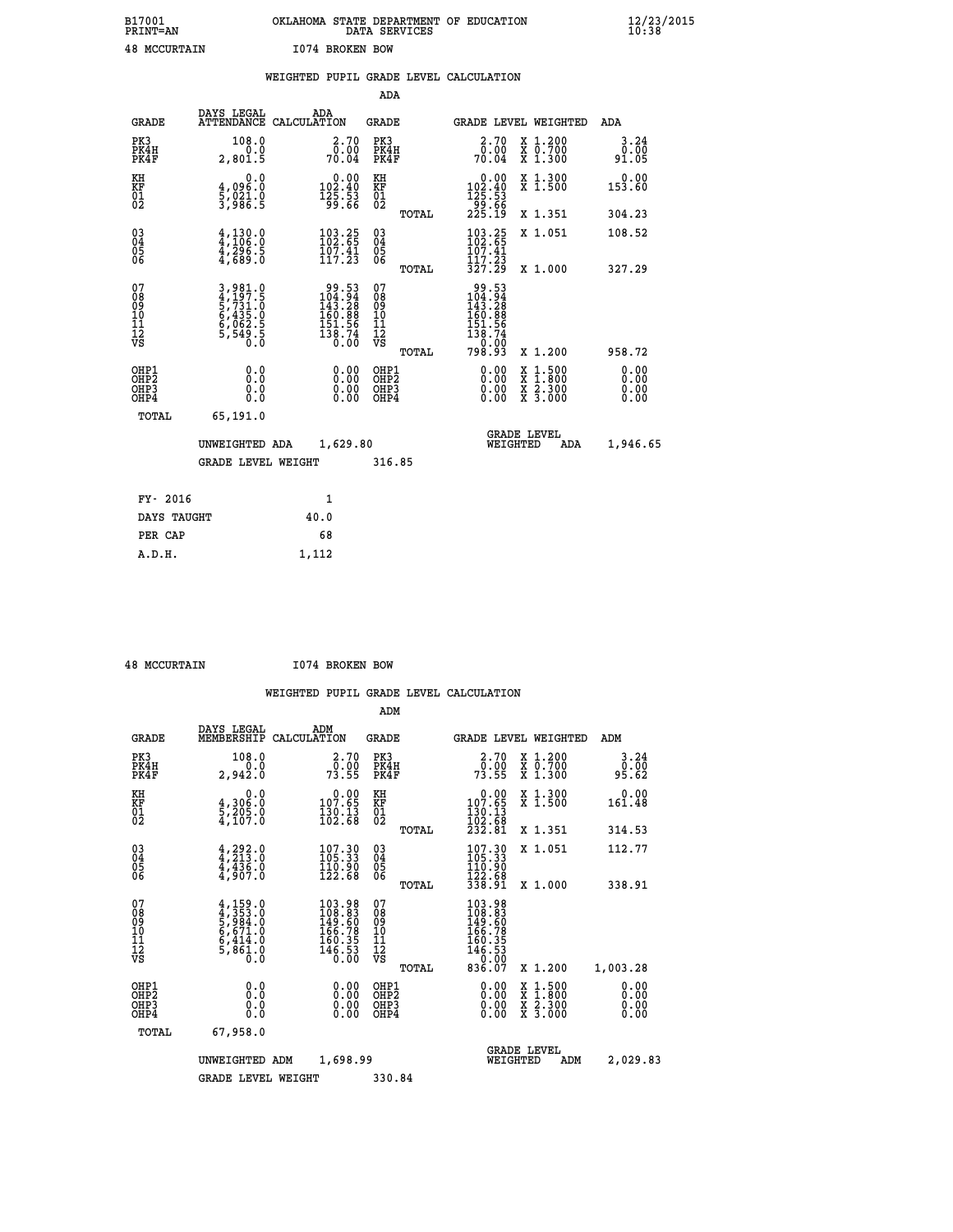| B17001          | OKLAHOMA STATE DEPARTMENT OF EDUCATION |
|-----------------|----------------------------------------|
| <b>PRINT=AN</b> | DATA SERVICES                          |
| MCCURTAIN       | COUNTY TOTALS                          |

|                                                                    |                                                                                                                                                                                                                                  | WEIGHTED PUPIL GRADE LEVEL CALCULATION                                         |                                          |       |                                                                                              |                                                  |                              |
|--------------------------------------------------------------------|----------------------------------------------------------------------------------------------------------------------------------------------------------------------------------------------------------------------------------|--------------------------------------------------------------------------------|------------------------------------------|-------|----------------------------------------------------------------------------------------------|--------------------------------------------------|------------------------------|
|                                                                    |                                                                                                                                                                                                                                  |                                                                                | ADA                                      |       |                                                                                              |                                                  |                              |
| <b>GRADE</b>                                                       | DAYS LEGAL                                                                                                                                                                                                                       | ADA<br>ATTENDANCE CALCULATION                                                  | <b>GRADE</b>                             |       |                                                                                              | GRADE LEVEL WEIGHTED                             | ADA                          |
| PK3<br>PK4H<br>PK4F                                                | 1,424.0<br>0.0<br>14,756.5                                                                                                                                                                                                       | 36.71<br>_0.00<br>377.66                                                       | PK3<br>PK4H<br>PK4F                      |       | 36.71                                                                                        | X 1.200<br>X 0.700<br>X 1.300                    | 44.05<br>0.00<br>490.97      |
| KH<br>KF<br>01<br>02                                               | 0.0<br>19,600.0<br>20,879.5<br>19,629.5                                                                                                                                                                                          | $\begin{array}{c} 0.00\\ 502.64\\ 533.41\\ 502.33 \end{array}$                 | KH<br>KF<br>01<br>02                     |       | $\begin{smallmatrix}&&0.00\\502.64\\533.41\\533.41\\502.33\\1,035.74\end{smallmatrix}$       | X 1.300<br>X 1.500                               | $0.00$<br>753.99             |
|                                                                    |                                                                                                                                                                                                                                  |                                                                                |                                          | TOTAL |                                                                                              | X 1.351                                          | 1,399.28                     |
| $\begin{smallmatrix} 03 \\[-4pt] 04 \end{smallmatrix}$<br>Ŏ5<br>06 | 18,619.5<br>17,411:0<br>17,256.0<br>17,765.5                                                                                                                                                                                     | 476.77<br>442.99<br>$438.77$<br>$452.55$                                       | $\substack{03 \\ 04}$<br>$\frac{05}{06}$ |       | 476.77<br>438.77                                                                             | X 1.051                                          | 1,835.39                     |
|                                                                    |                                                                                                                                                                                                                                  |                                                                                |                                          | TOTAL | 452.55<br>1,334.31                                                                           | X 1.000                                          | 1,334.31                     |
| 07<br>08<br>09<br>11<br>11<br>12<br>VS                             | $\begin{smallmatrix} 16 \, , \, 618 \, . \, 5 \\ 17 \, , \, 288 \, . \, . \, 5 \\ 17 \, , \, 876 \, . \, 0 \\ 18 \, , \, 280 \, . \, 5 \\ 17 \, , \, 956 \, . \, 0 \\ 16 \, , \, 164 \, . \, 5 \\ 0 \, . \, 0 \end{smallmatrix}$ | $425.47$<br>$443.68$<br>$455.84$<br>$469.05$<br>$459.96$<br>$414.02$<br>$0.00$ | 07<br>08<br>09<br>11<br>11<br>12<br>VS   | TOTAL | $425.47$<br>$443.68$<br>$455.84$<br>$469.05$<br>$459.96$<br>$414.02$<br>$0.00$<br>$2,668.02$ | X 1.200                                          | 3,201.62                     |
| OHP1<br>OH <sub>P</sub> <sub>2</sub><br>OHP3<br>OHP4               | 0.0<br>0.0<br>0.0                                                                                                                                                                                                                | 0.00<br>$\begin{smallmatrix} 0.00 \ 0.00 \end{smallmatrix}$                    | OHP1<br>OHP2<br>OHP3<br>OHP4             |       | 0.00<br>0.00<br>0.00                                                                         | $1:500$<br>1:800<br>X<br>X<br>X 2.300<br>X 3.000 | 0.00<br>0.00<br>0.00<br>0.00 |
| <b>TOTAL</b>                                                       | 251,525.5                                                                                                                                                                                                                        |                                                                                |                                          |       |                                                                                              |                                                  |                              |
|                                                                    | UNWEIGHTED ADA                                                                                                                                                                                                                   | 6,431.85                                                                       |                                          |       | WEIGHTED                                                                                     | <b>GRADE LEVEL</b><br>ADA                        | 7,725.30                     |
|                                                                    | <b>GRADE LEVEL WEIGHT</b>                                                                                                                                                                                                        |                                                                                | 1,293.45                                 |       |                                                                                              |                                                  |                              |
| FY- 2016                                                           |                                                                                                                                                                                                                                  | 1                                                                              |                                          |       |                                                                                              |                                                  |                              |
| DAYS TAUGHT                                                        |                                                                                                                                                                                                                                  | 504.0                                                                          |                                          |       |                                                                                              |                                                  |                              |
| PER CAP                                                            |                                                                                                                                                                                                                                  | 1,080                                                                          |                                          |       |                                                                                              |                                                  |                              |

 **MCCURTAIN COUNTY TOTALS**

 **A.D.H. 4,923**

|                                                       |                                                                                                             |                                                                                                                      | ADM                                              |                                                                                                                |                                                                                                  |                              |
|-------------------------------------------------------|-------------------------------------------------------------------------------------------------------------|----------------------------------------------------------------------------------------------------------------------|--------------------------------------------------|----------------------------------------------------------------------------------------------------------------|--------------------------------------------------------------------------------------------------|------------------------------|
| <b>GRADE</b>                                          | DAYS LEGAL<br>MEMBERSHIP                                                                                    | ADM<br>CALCULATION                                                                                                   | <b>GRADE</b>                                     | GRADE LEVEL WEIGHTED                                                                                           |                                                                                                  | ADM                          |
| PK3<br>PK4H<br>PK4F                                   | 1,427.0<br>0.0<br>15,434.0                                                                                  | 36.79<br>0.00<br>395.07                                                                                              | PK3<br>PK4H<br>PK4F                              | 36.79<br>0.00<br>395.07                                                                                        | $\begin{array}{c} x & 1.200 \\ x & 0.700 \end{array}$<br>$X$ 1.300                               | 44.05<br>0.00<br>513.59      |
| KH<br>KF<br>01<br>02                                  | 0.0<br>20,514:0<br>21,605:0<br>20,291:0                                                                     | $\begin{array}{r} 0.00 \\ 526.14 \\ 552.14 \\ 519.24 \end{array}$                                                    | KH<br>KF<br>01<br>02                             | 0.00<br>526.14<br>552.14<br>519.24                                                                             | X 1.300<br>X 1.500                                                                               | 0.00<br>789.25               |
|                                                       |                                                                                                             |                                                                                                                      | TOTAL                                            | 1,071.38                                                                                                       | X 1.351                                                                                          | 1,447.43                     |
| 03<br>04<br>05<br>06                                  | 19,259.0<br>17,969.0<br>17,816.0<br>18,498.0                                                                | 493.09<br>457.26<br>453.05<br>471.09                                                                                 | $\substack{03 \\ 04}$<br>0500                    | 493.09<br>457.26<br>453.05<br>471.09                                                                           | X 1.051                                                                                          | 518.24                       |
|                                                       |                                                                                                             |                                                                                                                      | TOTAL                                            | 1,381.40                                                                                                       | X 1.000                                                                                          | 1,381.40                     |
| 07<br>08<br>09<br>101<br>112<br>VS                    | 17,304.0<br>17,980.0<br>$\begin{smallmatrix} 16',734.0\\19,112.0\\19,039.0\\17,106.0\\0.0\end{smallmatrix}$ | 443.03<br>$\frac{1}{4}\overline{6}\overline{1}\cdot\overline{4}\overline{3}$<br>490.40<br>487.81<br>$438.22$<br>0.00 | 07<br>08<br>09<br>101<br>11<br>12<br>VS<br>TOTAL | 443.03<br>$\frac{4}{9}$ $\frac{51}{7}$ $\cdot \frac{43}{72}$<br>490.40<br>487.81<br>438.22<br>0.00<br>2,798.61 | X 1.200                                                                                          | 3,358.33                     |
| OHP1<br>OH <sub>P</sub> 2<br>OH <sub>P3</sub><br>OHP4 | 0.0<br>0.000                                                                                                | $0.00$<br>$0.00$<br>0.00                                                                                             | OHP1<br>OHP2<br>OHP3<br>OHP4                     | $0.00$<br>$0.00$<br>0.00                                                                                       | $\begin{smallmatrix} x & 1 & 500 \\ x & 1 & 800 \\ x & 2 & 300 \\ x & 3 & 000 \end{smallmatrix}$ | 0.00<br>0.00<br>0.00<br>0.00 |
| TOTAL                                                 | 262,088.0                                                                                                   |                                                                                                                      |                                                  |                                                                                                                |                                                                                                  |                              |
|                                                       | UNWEIGHTED ADM                                                                                              | 6,702.48                                                                                                             |                                                  | WEIGHTED                                                                                                       | <b>GRADE LEVEL</b><br>ADM                                                                        | 8,052.39                     |
|                                                       | <b>GRADE LEVEL WEIGHT</b>                                                                                   |                                                                                                                      | 1,349.91                                         |                                                                                                                |                                                                                                  |                              |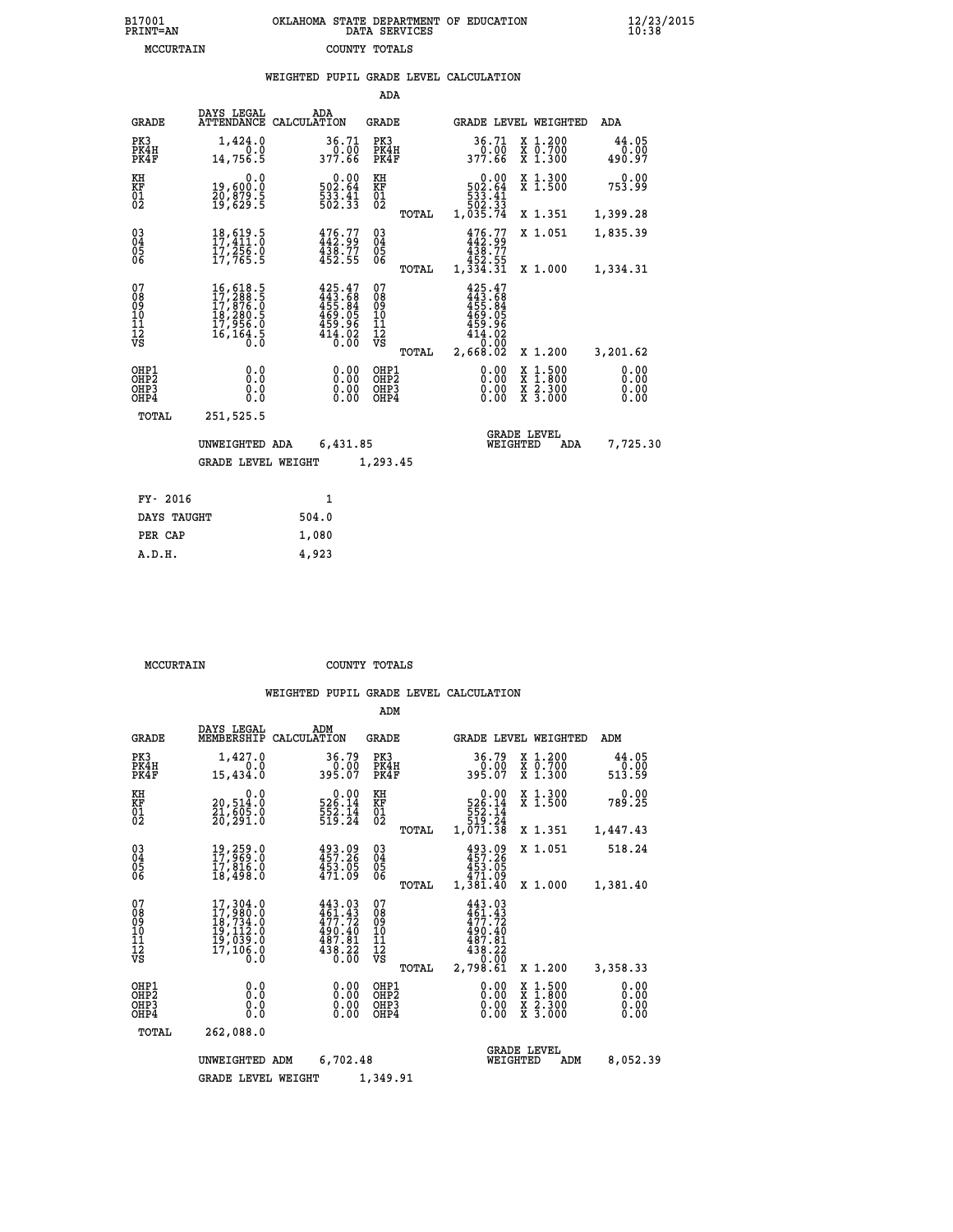| B17001          | OKLAHOMA STATE DEPARTMENT OF EDUCATION |
|-----------------|----------------------------------------|
| <b>PRINT=AN</b> | DATA SERVICES                          |
| 49 MCINTOSH     | C003 RYAL                              |

|                                          |                                                                                                 |      |                                                                              |                                                     |       | WEIGHTED PUPIL GRADE LEVEL CALCULATION                                                                                                                                                                                                                                         |                                          |                              |
|------------------------------------------|-------------------------------------------------------------------------------------------------|------|------------------------------------------------------------------------------|-----------------------------------------------------|-------|--------------------------------------------------------------------------------------------------------------------------------------------------------------------------------------------------------------------------------------------------------------------------------|------------------------------------------|------------------------------|
|                                          |                                                                                                 |      |                                                                              | <b>ADA</b>                                          |       |                                                                                                                                                                                                                                                                                |                                          |                              |
| <b>GRADE</b>                             | DAYS LEGAL<br>ATTENDANCE CALCULATION                                                            | ADA  |                                                                              | <b>GRADE</b>                                        |       |                                                                                                                                                                                                                                                                                | GRADE LEVEL WEIGHTED                     | <b>ADA</b>                   |
| PK3<br>PK4H<br>PK4F                      | 0.0<br>240.0                                                                                    |      | $\begin{smallmatrix} 0.00 \ 0.00 \ 6.49 \end{smallmatrix}$                   | PK3<br>PK4H<br>PK4F                                 |       | $\begin{smallmatrix} 0.00 \ 0.00 \ 6.49 \end{smallmatrix}$                                                                                                                                                                                                                     | X 1.200<br>X 0.700<br>X 1.300            | 0.00<br>$\frac{0.00}{8.44}$  |
| KH<br>KF<br>01<br>02                     | 0.0<br>355:0<br>202:0<br>203:0                                                                  |      | $\frac{9.00}{5.46}$<br>5.46                                                  | KH<br>KF<br>01<br>02                                |       | $0.00$<br>$9.59$<br>$5.46$<br>$5.49$<br>$10.95$                                                                                                                                                                                                                                | X 1.300<br>X 1.500                       | 0.00<br>14.39                |
|                                          |                                                                                                 |      |                                                                              |                                                     | TOTAL |                                                                                                                                                                                                                                                                                | X 1.351                                  | 14.79                        |
| 03<br>04<br>05<br>06                     | 94.5<br>350.0<br>186.0<br>205.5                                                                 |      | $\begin{array}{c} 2.55 \\ 9.46 \\ 5.03 \\ 5.55 \end{array}$                  | $\begin{array}{c} 03 \\ 04 \\ 05 \\ 06 \end{array}$ |       | $\begin{array}{r} 2.55 \\ 9.46 \\ 5.03 \\ 5.55 \\ 20.04 \end{array}$                                                                                                                                                                                                           | X 1.051                                  | 2.68                         |
|                                          |                                                                                                 |      |                                                                              |                                                     | TOTAL |                                                                                                                                                                                                                                                                                | X 1.000                                  | 20.04                        |
| 07<br>0890112<br>1112<br>VS              | $\begin{smallmatrix} 72.0 \\ 139.0 \\ 0.0 \\ 0.0 \\ 0.0 \\ 0.0 \\ 0.0 \\ 0.0 \end{smallmatrix}$ |      | $1.95$<br>$3.76$<br>$0.00$<br>$0.00$<br>$0.00$<br>$0.00$<br>$0.00$<br>$0.00$ | 07<br>08<br>09<br>001<br>11<br>11<br>12<br>VS       | TOTAL | $1.95$<br>$3.76$<br>$0.00$<br>$0.00$<br>0.00<br>0.00<br>5.71                                                                                                                                                                                                                   | X 1.200                                  | 6.85                         |
| OHP1<br>OHP2<br>OH <sub>P3</sub><br>OHP4 | 0.0<br>0.0<br>0.0                                                                               |      | $\begin{smallmatrix} 0.00 \ 0.00 \ 0.00 \ 0.00 \end{smallmatrix}$            | OHP1<br>OHP2<br>OHP3<br>OHP4                        |       | $\begin{smallmatrix} 0.00 & 0.00 & 0.00 & 0.00 & 0.00 & 0.00 & 0.00 & 0.00 & 0.00 & 0.00 & 0.00 & 0.00 & 0.00 & 0.00 & 0.00 & 0.00 & 0.00 & 0.00 & 0.00 & 0.00 & 0.00 & 0.00 & 0.00 & 0.00 & 0.00 & 0.00 & 0.00 & 0.00 & 0.00 & 0.00 & 0.00 & 0.00 & 0.00 & 0.00 & 0.00 & 0.0$ | X 1:500<br>X 1:800<br>X 2:300<br>X 3:000 | 0.00<br>0.00<br>0.00<br>0.00 |
| <b>TOTAL</b>                             | 2,047.0                                                                                         |      |                                                                              |                                                     |       |                                                                                                                                                                                                                                                                                |                                          |                              |
|                                          | UNWEIGHTED ADA                                                                                  |      | 55.33                                                                        |                                                     |       | WEIGHTED                                                                                                                                                                                                                                                                       | <b>GRADE LEVEL</b><br>ADA                | 67.19                        |
|                                          | <b>GRADE LEVEL WEIGHT</b>                                                                       |      |                                                                              |                                                     | 11.86 |                                                                                                                                                                                                                                                                                |                                          |                              |
| FY- 2016                                 |                                                                                                 |      | $\mathbf{1}$                                                                 |                                                     |       |                                                                                                                                                                                                                                                                                |                                          |                              |
| DAYS TAUGHT                              |                                                                                                 | 37.0 |                                                                              |                                                     |       |                                                                                                                                                                                                                                                                                |                                          |                              |
| PER CAP                                  |                                                                                                 |      | 75                                                                           |                                                     |       |                                                                                                                                                                                                                                                                                |                                          |                              |

| 49 MCINTOSH | C003 RYAL |  |
|-------------|-----------|--|

 **A.D.H. 55**

 **B17001<br>PRINT=AN** 

|                                                    |                                                                                                 | WEIGHTED PUPIL GRADE LEVEL CALCULATION                                                              |                                   |       |                                                                                                                                                                                                                                                                                |                                                                                                  |                              |
|----------------------------------------------------|-------------------------------------------------------------------------------------------------|-----------------------------------------------------------------------------------------------------|-----------------------------------|-------|--------------------------------------------------------------------------------------------------------------------------------------------------------------------------------------------------------------------------------------------------------------------------------|--------------------------------------------------------------------------------------------------|------------------------------|
|                                                    |                                                                                                 |                                                                                                     | ADM                               |       |                                                                                                                                                                                                                                                                                |                                                                                                  |                              |
| <b>GRADE</b>                                       | DAYS LEGAL<br>MEMBERSHIP                                                                        | ADM<br>CALCULATION                                                                                  | <b>GRADE</b>                      |       |                                                                                                                                                                                                                                                                                | <b>GRADE LEVEL WEIGHTED</b>                                                                      | ADM                          |
| PK3<br>PK4H<br>PK4F                                | 0.0<br>ة:ة<br>289:0                                                                             | $\substack{0.00\\0.00\\7.81}$                                                                       | PK3<br>PK4H<br>PK4F               |       | $\substack{0.00\\0.00\\7.81}$                                                                                                                                                                                                                                                  | X 1.200<br>X 0.700<br>X 1.300                                                                    | 0.00<br>0.00<br>10.15        |
| KH<br>KF<br>01<br>02                               | 0.0<br>370.0<br>222.0<br>216.0                                                                  | $10.00$<br>$6.00$<br>$6.00$<br>$5.84$                                                               | KH<br>KF<br>01<br>02              |       | $\begin{smallmatrix} 0.00\\ 10.00\\ 6.00\\ 5.84\\ 11.84 \end{smallmatrix}$                                                                                                                                                                                                     | X 1.300<br>X 1.500                                                                               | 0.00<br>15.00                |
|                                                    |                                                                                                 |                                                                                                     |                                   | TOTAL |                                                                                                                                                                                                                                                                                | X 1.351                                                                                          | 16.00                        |
| $\begin{matrix} 03 \\ 04 \\ 05 \\ 06 \end{matrix}$ | $\begin{smallmatrix} 111.0\\ 370.0\\ 196.0\\ 222.0 \end{smallmatrix}$                           | $\begin{smallmatrix} 3 & 0 & 0 \\ 1 & 0 & 0 \\ 5 & 3 & 0 \\ 6 & 0 & 0 \end{smallmatrix}$            | $\substack{03 \\ 04}$<br>Ŏ5<br>06 |       | $\begin{smallmatrix} 3\cdot 0 & 0\\ 1 & 0 & 0\\ 5 & 3 & 0\\ 6 & 0 & 0\\ 2 & 1 & 3 & 0 \end{smallmatrix}$                                                                                                                                                                       | X 1.051                                                                                          | 3.15                         |
|                                                    |                                                                                                 |                                                                                                     |                                   | TOTAL |                                                                                                                                                                                                                                                                                | X 1.000                                                                                          | 21.30                        |
| 07<br>08<br>09<br>101<br>11<br>12<br>VS            | $\begin{smallmatrix} 74.0 \\ 148.0 \\ 0.0 \\ 0.0 \\ 0.0 \\ 0.0 \\ 0.0 \\ 0.0 \end{smallmatrix}$ | $\begin{smallmatrix} 2.00\ 4.00\ 0.00\ 0.00\ 0.00\ 0.00\ 0.00\ 0.00\ 0.00\ 0.00\ \end{smallmatrix}$ | 07<br>08901112<br>1112<br>VS      |       | $\begin{smallmatrix} 2.00\ 4.00\ 0.00\ 0.00\ 0.00\ 0.00\ 0.00\ 0.00\ 0.00\ 0.00\ \end{smallmatrix}$                                                                                                                                                                            |                                                                                                  |                              |
|                                                    |                                                                                                 |                                                                                                     |                                   | TOTAL | 6.00                                                                                                                                                                                                                                                                           | X 1.200                                                                                          | 7.20                         |
| OHP1<br>OHP2<br>OH <sub>P3</sub><br>OHP4           | 0.0<br>0.000                                                                                    | $0.00$<br>$0.00$<br>0.00                                                                            | OHP1<br>OHP2<br>OHP3<br>OHP4      |       | $\begin{smallmatrix} 0.00 & 0.00 & 0.00 & 0.00 & 0.00 & 0.00 & 0.00 & 0.00 & 0.00 & 0.00 & 0.00 & 0.00 & 0.00 & 0.00 & 0.00 & 0.00 & 0.00 & 0.00 & 0.00 & 0.00 & 0.00 & 0.00 & 0.00 & 0.00 & 0.00 & 0.00 & 0.00 & 0.00 & 0.00 & 0.00 & 0.00 & 0.00 & 0.00 & 0.00 & 0.00 & 0.0$ | $\begin{smallmatrix} x & 1 & 500 \\ x & 1 & 800 \\ x & 2 & 300 \\ x & 3 & 000 \end{smallmatrix}$ | 0.00<br>0.00<br>0.00<br>0.00 |
| TOTAL                                              | 2,218.0                                                                                         |                                                                                                     |                                   |       |                                                                                                                                                                                                                                                                                |                                                                                                  |                              |
|                                                    | UNWEIGHTED ADM                                                                                  | 59.95                                                                                               |                                   |       | WEIGHTED                                                                                                                                                                                                                                                                       | <b>GRADE LEVEL</b><br>ADM                                                                        | 72.80                        |
|                                                    | <b>GRADE LEVEL WEIGHT</b>                                                                       |                                                                                                     | 12.85                             |       |                                                                                                                                                                                                                                                                                |                                                                                                  |                              |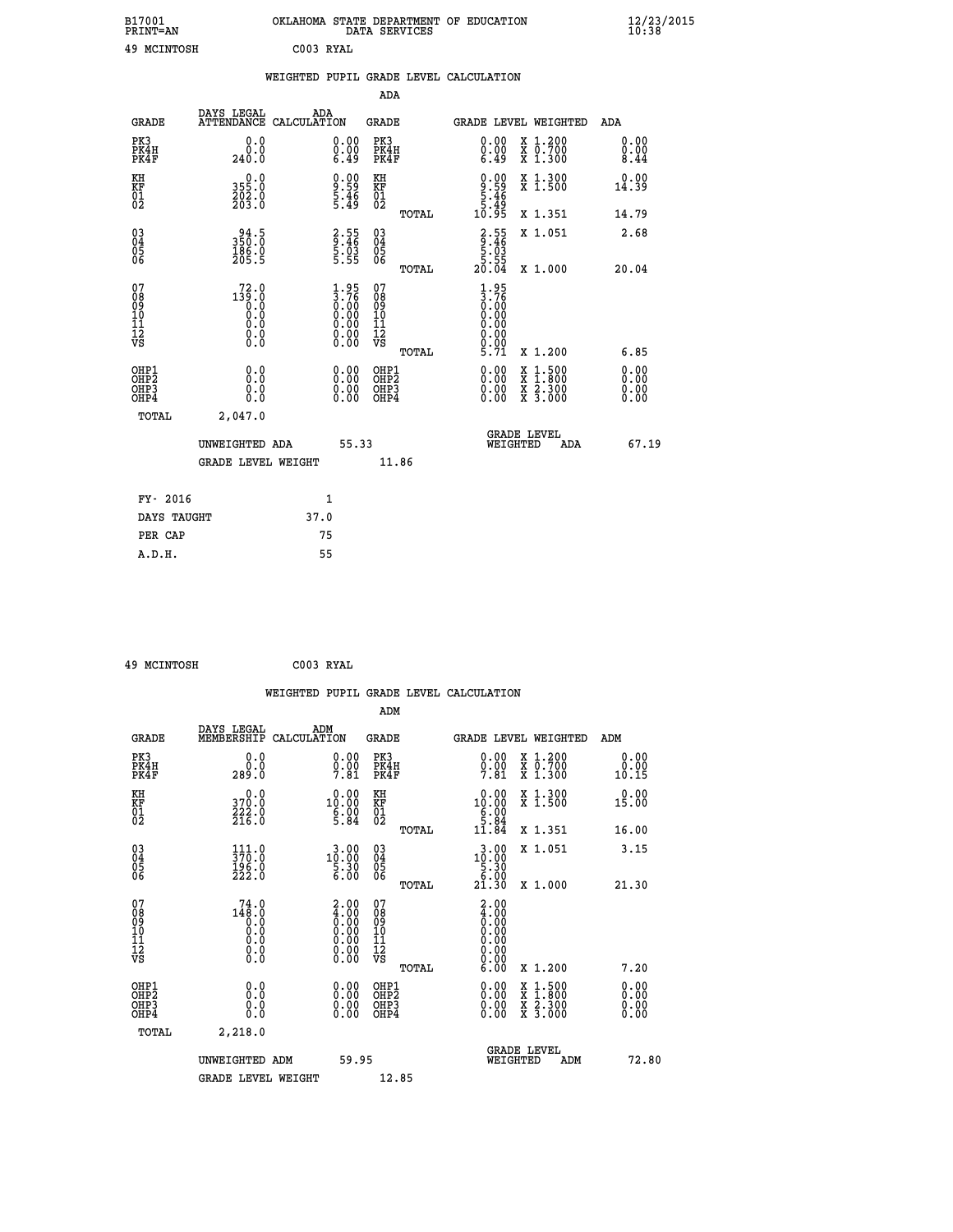| B17001<br><b>PRINT=AN</b> | OKLAHOMA<br>. STATE DEPARTMENT OF EDUCATION<br>DATA SERVICES | $\frac{12}{23}$ /2015 |
|---------------------------|--------------------------------------------------------------|-----------------------|
| 49<br>MCINTOSH            | C016 STIDHAM                                                 |                       |

|                                                    |                                                                                         |      |                                                                                                                                                                                                                                                                                                                                          |                                                     |       | WEIGHTED PUPIL GRADE LEVEL CALCULATION                                |                                                                                                                                           |                       |
|----------------------------------------------------|-----------------------------------------------------------------------------------------|------|------------------------------------------------------------------------------------------------------------------------------------------------------------------------------------------------------------------------------------------------------------------------------------------------------------------------------------------|-----------------------------------------------------|-------|-----------------------------------------------------------------------|-------------------------------------------------------------------------------------------------------------------------------------------|-----------------------|
|                                                    |                                                                                         |      |                                                                                                                                                                                                                                                                                                                                          | <b>ADA</b>                                          |       |                                                                       |                                                                                                                                           |                       |
| <b>GRADE</b>                                       | DAYS LEGAL ADA ATTENDANCE CALCULATION                                                   |      |                                                                                                                                                                                                                                                                                                                                          | <b>GRADE</b>                                        |       | GRADE LEVEL WEIGHTED                                                  |                                                                                                                                           | ADA                   |
| PK3<br>PK4H<br>PK4F                                | 17.0<br>0.0<br>400.0                                                                    |      | 0.44<br>0.00<br>10.26                                                                                                                                                                                                                                                                                                                    | PK3<br>PK4H<br>PK4F                                 |       | 0.44<br>0.00∔<br>10.26                                                | X 1.200<br>X 0.700<br>X 1.300                                                                                                             | 0.53<br>0.00<br>13.34 |
| KH<br>KF<br>01<br>02                               | 0.0<br>401.0<br>$\frac{640.0}{342.0}$                                                   |      | $0.00$<br>10.28<br>$\frac{16.41}{8.77}$                                                                                                                                                                                                                                                                                                  | KH<br>KF<br>01<br>02                                |       | 0.00<br>10.28<br>16.41                                                | X 1.300<br>X 1.500                                                                                                                        | 0.00<br>15.42         |
|                                                    |                                                                                         |      |                                                                                                                                                                                                                                                                                                                                          |                                                     | TOTAL | $\frac{18}{25}. \frac{77}{18}$                                        | X 1.351                                                                                                                                   | 34.02                 |
| $\begin{matrix} 03 \\ 04 \\ 05 \\ 06 \end{matrix}$ | 387.0<br>$224.0$<br>$475.0$                                                             |      | $\frac{9.92}{8.67}$<br>$\frac{5.74}{12.18}$                                                                                                                                                                                                                                                                                              | $\begin{array}{c} 03 \\ 04 \\ 05 \\ 06 \end{array}$ |       | $\begin{array}{r} 9.92 \\ 8.67 \\ 5.74 \\ 12.18 \\ 26.59 \end{array}$ | X 1.051                                                                                                                                   | 10.43                 |
|                                                    |                                                                                         |      |                                                                                                                                                                                                                                                                                                                                          |                                                     | TOTAL |                                                                       | X 1.000                                                                                                                                   | 26.59                 |
| 07<br>08<br>09<br>11<br>11<br>12<br>VS             | 256.5<br>0:00<br>0:0<br>0:0<br>$\begin{smallmatrix} 0.16 \ 0.0 \ 0.0 \end{smallmatrix}$ |      | $\begin{smallmatrix} 6 & 5 & 8 \\ 10 & 26 \\ 0 & 0 & 0 \\ 0 & 0 & 0 \\ 0 & 0 & 0 \\ 0 & 0 & 0 \\ 0 & 0 & 0 \\ 0 & 0 & 0 \\ 0 & 0 & 0 \\ 0 & 0 & 0 \\ 0 & 0 & 0 \\ 0 & 0 & 0 \\ 0 & 0 & 0 \\ 0 & 0 & 0 \\ 0 & 0 & 0 \\ 0 & 0 & 0 \\ 0 & 0 & 0 \\ 0 & 0 & 0 \\ 0 & 0 & 0 \\ 0 & 0 & 0 \\ 0 & 0 & 0 \\ 0 & 0 & 0 \\ 0 & 0 & 0 \\ 0 & 0 & 0$ | 07<br>08<br>09<br>10<br>11<br>12<br>VS              | TOTAL | 6.58<br>$10.26$<br>0.00<br>16.84                                      | X 1.200                                                                                                                                   | 20.21                 |
|                                                    |                                                                                         |      |                                                                                                                                                                                                                                                                                                                                          |                                                     |       |                                                                       |                                                                                                                                           |                       |
| OHP1<br>OHP2<br>OHP3<br>OH <sub>P4</sub>           | 0.0<br>0.0<br>0.0                                                                       |      | 0.00<br>$\begin{smallmatrix} 0.00 \ 0.00 \end{smallmatrix}$                                                                                                                                                                                                                                                                              | OHP1<br>OHP2<br>OHP3<br>OHP4                        |       | 0.00<br>0.00                                                          | $\begin{smallmatrix} \mathtt{X} & 1\cdot500\\ \mathtt{X} & 1\cdot800\\ \mathtt{X} & 2\cdot300\\ \mathtt{X} & 3\cdot000 \end{smallmatrix}$ | 0.00<br>0.00<br>0.00  |
| TOTAL                                              | 3,880.5                                                                                 |      |                                                                                                                                                                                                                                                                                                                                          |                                                     |       |                                                                       |                                                                                                                                           |                       |
|                                                    | UNWEIGHTED ADA                                                                          |      | 99.51                                                                                                                                                                                                                                                                                                                                    |                                                     |       | WEIGHTED                                                              | <b>GRADE LEVEL</b><br>ADA                                                                                                                 | 120.54                |
|                                                    | <b>GRADE LEVEL WEIGHT</b>                                                               |      |                                                                                                                                                                                                                                                                                                                                          | 21.03                                               |       |                                                                       |                                                                                                                                           |                       |
| FY- 2016                                           |                                                                                         |      | $\mathbf{1}$                                                                                                                                                                                                                                                                                                                             |                                                     |       |                                                                       |                                                                                                                                           |                       |
| DAYS TAUGHT                                        |                                                                                         | 39.0 |                                                                                                                                                                                                                                                                                                                                          |                                                     |       |                                                                       |                                                                                                                                           |                       |
| PER CAP                                            |                                                                                         | 90   |                                                                                                                                                                                                                                                                                                                                          |                                                     |       |                                                                       |                                                                                                                                           |                       |
| A.D.H.                                             |                                                                                         | 95   |                                                                                                                                                                                                                                                                                                                                          |                                                     |       |                                                                       |                                                                                                                                           |                       |

|  | 49 MCINTOSH |  | C016 STIDHAM |
|--|-------------|--|--------------|
|--|-------------|--|--------------|

|                                                      |                                                                                                 |                                                               |                                              | WEIGHTED PUPIL GRADE LEVEL CALCULATION                                                             |                              |
|------------------------------------------------------|-------------------------------------------------------------------------------------------------|---------------------------------------------------------------|----------------------------------------------|----------------------------------------------------------------------------------------------------|------------------------------|
|                                                      |                                                                                                 |                                                               | ADM                                          |                                                                                                    |                              |
| <b>GRADE</b>                                         | DAYS LEGAL<br>MEMBERSHIP<br>CALCULATION                                                         | ADM                                                           | <b>GRADE</b>                                 | GRADE LEVEL WEIGHTED                                                                               | ADM                          |
| PK3<br>PK4H<br>PK4F                                  | 17.0<br>0.0<br>429.0                                                                            | $0.44$<br>$0.00$<br>11.00                                     | PK3<br>PK4H<br>PK4F                          | $0.44$<br>$0.00$<br>X 1.200<br>X 0.700<br>X 1.300<br>11.00                                         | 0.53<br>0.00<br>14.30        |
| KH<br>KF<br>01<br>02                                 | $\begin{smallmatrix} &0.0\,427.0\,658.0\,551.0\end{smallmatrix}$                                | $0.00$<br>10.95<br>$\frac{16.87}{9.00}$                       | KH<br>KF<br>01<br>02                         | X 1.300<br>X 1.500<br>$\begin{smallmatrix} 0.00\\ 10.95\\ 16.87\\ 9.00\\ 25.87 \end{smallmatrix}$  | 0.00<br>16.43                |
|                                                      |                                                                                                 |                                                               | TOTAL                                        | X 1.351                                                                                            | 34.95                        |
| $\begin{matrix} 03 \\ 04 \\ 05 \\ 06 \end{matrix}$   | 399.0<br>351.0<br>234.0<br>511.0                                                                | $\begin{array}{r} 10.23 \\ 9.00 \\ 6.00 \\ 13.10 \end{array}$ | 03<br>04<br>05<br>06                         | $\begin{array}{r} 10.23 \\ 9.00 \\ 6.00 \\ 13.10 \\ 28.10 \end{array}$<br>X 1.051                  | 10.75                        |
|                                                      |                                                                                                 |                                                               | TOTAL                                        | X 1.000                                                                                            | 28.10                        |
| 07<br>08<br>09<br>101<br>11<br>12<br>VS              | $^{273}_{433}$ :0<br>0.0<br>$\begin{smallmatrix} 0.0 & 0 \ 0.0 & 0 \ 0.0 & 0 \end{smallmatrix}$ | $1^7.00$<br>$1^6.10$<br>$0.00$                                | 07<br>08<br>09<br>01<br>11<br>11<br>12<br>VS | 7.00<br>$11.10$<br>0.00<br>0.00<br>0.00<br>0.00                                                    |                              |
|                                                      |                                                                                                 |                                                               | TOTAL                                        | 18.10<br>X 1.200                                                                                   | 21.72                        |
| OHP1<br>OHP2<br>OH <sub>P3</sub><br>OH <sub>P4</sub> | 0.0<br>0.000                                                                                    | 0.00<br>$\begin{smallmatrix} 0.00 \ 0.00 \end{smallmatrix}$   | OHP1<br>OHP2<br>OHP3<br>OHP4                 | $0.00$<br>$0.00$<br>$\frac{x}{x}$ $\frac{1.500}{x}$<br>$\frac{x}{x}$ $\frac{5:300}{3:000}$<br>0.00 | 0.00<br>0.00<br>0.00<br>0.00 |
| TOTAL                                                | 4,083.0                                                                                         |                                                               |                                              |                                                                                                    |                              |
|                                                      | UNWEIGHTED ADM                                                                                  | 104.69                                                        |                                              | <b>GRADE LEVEL</b><br>WEIGHTED<br>ADM                                                              | 126.78                       |
|                                                      | <b>GRADE LEVEL WEIGHT</b>                                                                       |                                                               | 22.09                                        |                                                                                                    |                              |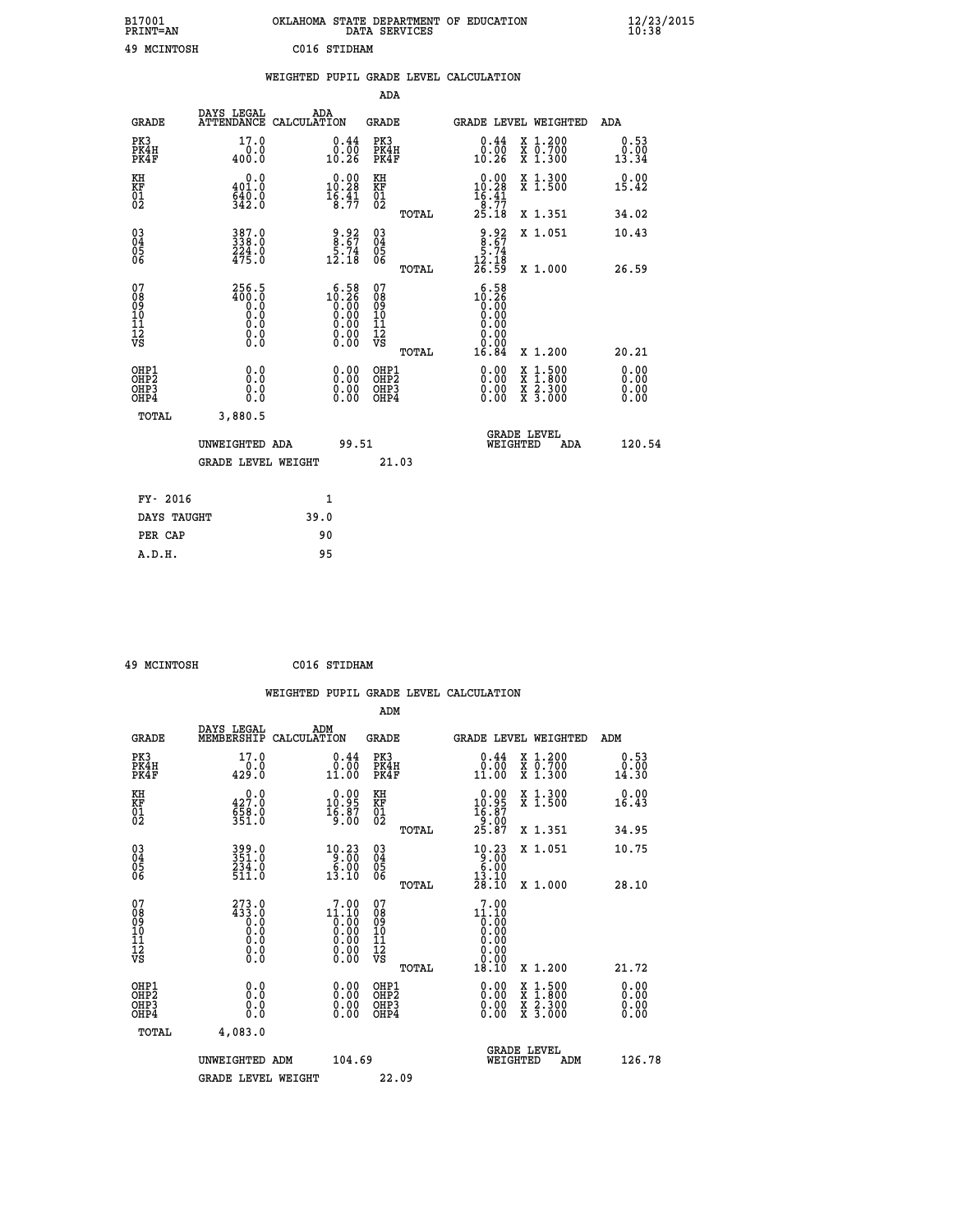| B17001<br><b>PRINT=AN</b> | OKLAHOMA<br>STATE DEPARTMENT OF EDUCATION<br>SERVICES<br>DATA | $\frac{12}{23}$ /2015 |
|---------------------------|---------------------------------------------------------------|-----------------------|
| 49<br>MCINTOSH            | I001<br><b>EUFAULA</b>                                        |                       |

| 49 MCINTOSH                                                        |                                                                                              |       | I001 EUFAULA                                         |                                         |       |                                                                           |                                                                                                                                           |                       |
|--------------------------------------------------------------------|----------------------------------------------------------------------------------------------|-------|------------------------------------------------------|-----------------------------------------|-------|---------------------------------------------------------------------------|-------------------------------------------------------------------------------------------------------------------------------------------|-----------------------|
|                                                                    |                                                                                              |       |                                                      |                                         |       | WEIGHTED PUPIL GRADE LEVEL CALCULATION                                    |                                                                                                                                           |                       |
|                                                                    |                                                                                              |       |                                                      | ADA                                     |       |                                                                           |                                                                                                                                           |                       |
| <b>GRADE</b>                                                       | DAYS LEGAL<br>ATTENDANCE CALCULATION                                                         |       | ADA                                                  | <b>GRADE</b>                            |       |                                                                           | GRADE LEVEL WEIGHTED                                                                                                                      | ADA                   |
| PK3<br>PK4H<br>PK4F                                                | 174.0<br>2, 288.5                                                                            |       | 3.95<br>$\begin{array}{c} 0.00 \\ 52.01 \end{array}$ | PK3<br>PK4H<br>PK4F                     |       | 3.95<br>$\bar{0}.\bar{0}\bar{0}\ 52.01$                                   | X 1.200<br>X 0.700<br>X 1.300                                                                                                             | 4.74<br>0.00<br>67.61 |
| KH<br>KF<br>01<br>02                                               | $\begin{smallmatrix}&&&0.0\\3,543.5\\3,172.5\\3,320.5\end{smallmatrix}$                      |       | $80.90$<br>$72.10$<br>$75.47$                        | KH<br>KF<br>01<br>02                    |       | $\begin{smallmatrix}&&0.00\\80.53\\72.10\\75.47\\147.57\end{smallmatrix}$ | X 1.300<br>X 1.500                                                                                                                        | 0.00<br>120.80        |
|                                                                    |                                                                                              |       |                                                      |                                         | TOTAL |                                                                           | X 1.351                                                                                                                                   | 199.37                |
| $\begin{smallmatrix} 03 \\[-4pt] 04 \end{smallmatrix}$<br>Ŏ5<br>06 | $\frac{4}{3}, \frac{138}{236}.\overset{5}{0} \\ \frac{3}{3}, \frac{282}{761}.\overset{5}{5}$ |       | 94.06<br>96.27<br>74.60<br>85.49                     | $^{03}_{04}$<br>$\frac{05}{06}$         |       | $94.06$<br>$74.60$<br>$85.49$<br>$256.36$                                 | X 1.051                                                                                                                                   | 98.86                 |
|                                                                    |                                                                                              |       |                                                      |                                         | TOTAL |                                                                           | X 1.000                                                                                                                                   | 256.36                |
| 07<br>08<br>09<br>11<br>11<br>12<br>VS                             | $4,043.0$<br>$3,550.0$<br>$4,040.5$<br>$3,534.0$<br>$3,272.0$<br>$2,978.0$<br>$0.0$          |       | $91.8980.68391.8380.3274.367.6867.68$                | 07<br>08<br>09<br>101<br>11<br>12<br>VS | TOTAL | 91.89<br>80.68<br>91.83<br>80.32<br>$74.36$<br>67.68<br>0.00<br>486.76    | X 1.200                                                                                                                                   | 584.11                |
| OHP1<br>OHP2                                                       | 0.0                                                                                          |       |                                                      | OHP1<br>OHP2                            |       |                                                                           |                                                                                                                                           | 0.00                  |
| OHP3<br>OHP4                                                       | Ō.Ō<br>0.0<br>0.0                                                                            |       | $0.00$<br>$0.00$<br>0.00                             | OHP3<br>OHP4                            |       | $0.00$<br>$0.00$<br>0.00                                                  | $\begin{smallmatrix} \mathtt{X} & 1\cdot500\\ \mathtt{X} & 1\cdot800\\ \mathtt{X} & 2\cdot300\\ \mathtt{X} & 3\cdot000 \end{smallmatrix}$ | 0.00<br>0.00<br>0.00  |
| TOTAL                                                              | 49,335.0                                                                                     |       |                                                      |                                         |       |                                                                           |                                                                                                                                           |                       |
|                                                                    | UNWEIGHTED ADA                                                                               |       | 1,121.24                                             |                                         |       |                                                                           | <b>GRADE LEVEL</b><br>WEIGHTED<br>ADA                                                                                                     | 1,331.85              |
|                                                                    | <b>GRADE LEVEL WEIGHT</b>                                                                    |       |                                                      | 210.61                                  |       |                                                                           |                                                                                                                                           |                       |
| FY- 2016                                                           |                                                                                              |       | 1                                                    |                                         |       |                                                                           |                                                                                                                                           |                       |
| DAYS TAUGHT                                                        |                                                                                              | 44.0  |                                                      |                                         |       |                                                                           |                                                                                                                                           |                       |
| PER CAP                                                            |                                                                                              |       | 59                                                   |                                         |       |                                                                           |                                                                                                                                           |                       |
| A.D.H.                                                             |                                                                                              | 1,081 |                                                      |                                         |       |                                                                           |                                                                                                                                           |                       |

 **49 MCINTOSH I001 EUFAULA WEIGHTED PUPIL GRADE LEVEL CALCULATION ADM DAYS LEGAL ADM GRADE MEMBERSHIP CALCULATION GRADE GRADE LEVEL WEIGHTED ADM PK3 176.0 4.00 PK3 4.00 X 1.200 4.80 PK4H 0.0 0.00 PK4H 0.00 X 0.700 0.00 PK4F 2,424.0 55.09 PK4F 55.09 X 1.300 71.62** 0.00 KH 0.00 RH 0.00 X 1.300<br>RF 3,749.0 85.20 RF 85.20 X 1.500 127.80  **01 3,343.0 75.98 01 75.98 02 3,488.0 79.27 02 79.27 TOTAL 155.25 X 1.351 209.74 03 4,347.0 98.80 03 98.80 X 1.051 103.84 04 4,419.0 100.43 04 100.43 05 3,446.0 78.32 05 78.32 06 3,909.0 88.84 06 88.84 TOTAL 267.59 X 1.000 267.59**  $\begin{array}{cccc} 07 & 4\,, 251.0 & 96.61 & 07 & 96.61\ 08 & 3\,, 714.0 & 84.41 & 08 & 84.41\ 09 & 4\,, 245.0 & 96.48 & 09 & 96.48\ 10 & 3\,, 677.0 & 83.57 & 10 & 83.57\ 11 & 3\,, 439.0 & 78.16 & 11 & 78.16\ \sqrt{3} & 3\,, 129.0 & 71.11 & 12 & 71.11\ 18 & 78.16 & 1$ **Pacific 18.8**<br> **Pacific 18.8**<br> **Pacific 18.9**<br> **Pacific 18.9**<br> **Pacific 18.9**<br> **Pacific 18.9**<br> **Pacific 18.9**<br> **Pacific 18.9**<br> **Pacific 18.9**<br> **Pacific 18.9**<br> **Pacific 1.11**<br> **Pacific 1.11**<br> **Pacific 1.11**<br> **Pacific 1.11 OHP1 0.0 0.00 OHP1 0.00 X 1.500 0.00 OHP2 0.0 0.00 OHP2 0.00 X 1.800 0.00 OHP3 0.0 0.00 OHP3 0.00 X 2.300 0.00 OHP4 0.0 0.00 OHP4 0.00 X 3.000 0.00 TOTAL 51,756.0 GRADE LEVEL UNWEIGHTED ADM 1,176.27 WEIGHTED ADM 1,397.80 GRADE LEVEL WEIGHT 221.53**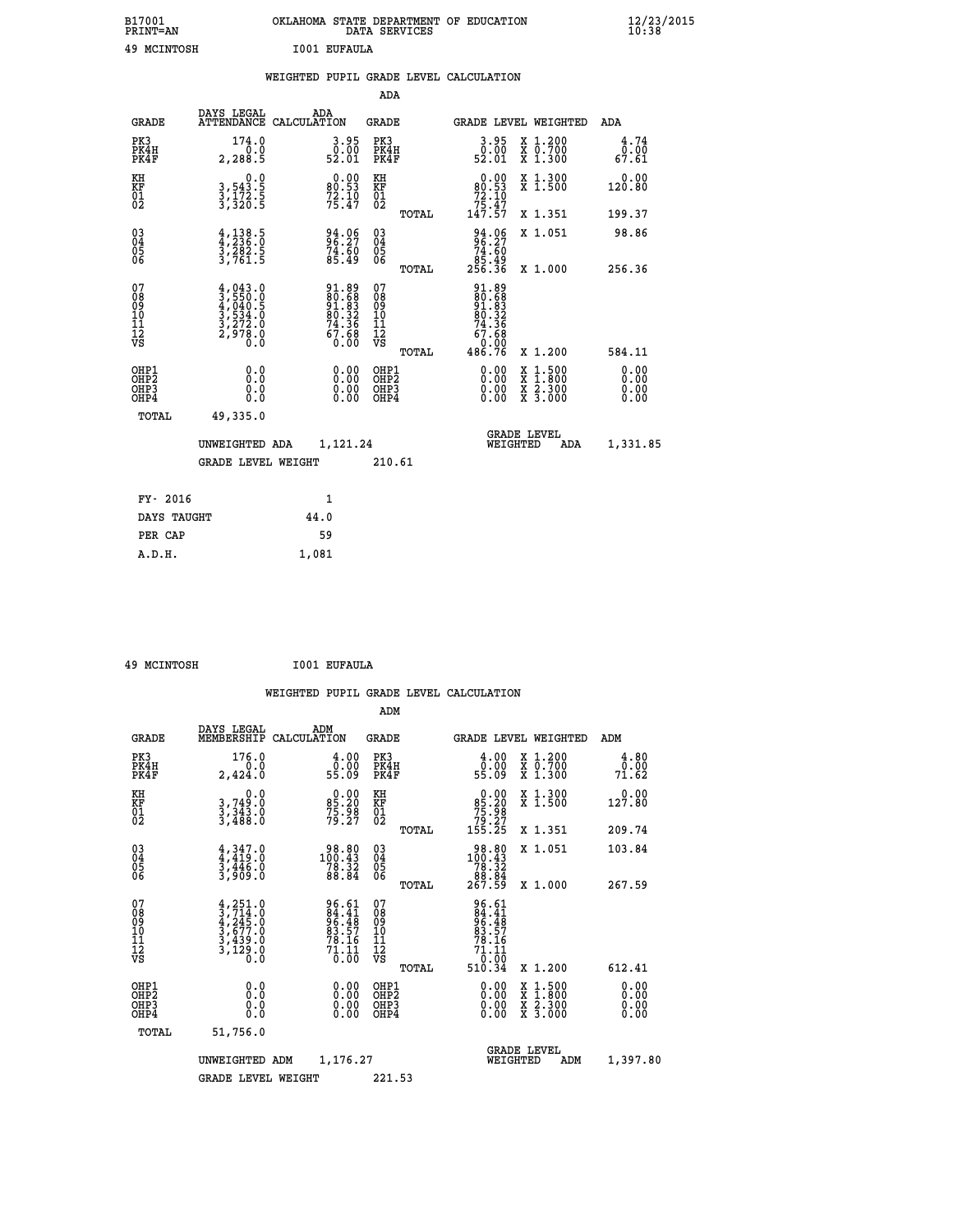| B17001<br><b>PRINT=AN</b> | OKLAHOMA<br>. STATE DEPARTMENT OF EDUCATION<br>DATA SERVICES | $\frac{12}{23}$ /2015 |
|---------------------------|--------------------------------------------------------------|-----------------------|
| 49<br>MCINTOSH            | 1019 CHECOTAH                                                |                       |

|                             |                              |                                                                |      |                                                                                                  |                                                    |       | WEIGHTED PUPIL GRADE LEVEL CALCULATION                                                                                                     |                                          |                                     |
|-----------------------------|------------------------------|----------------------------------------------------------------|------|--------------------------------------------------------------------------------------------------|----------------------------------------------------|-------|--------------------------------------------------------------------------------------------------------------------------------------------|------------------------------------------|-------------------------------------|
|                             |                              |                                                                |      |                                                                                                  | ADA                                                |       |                                                                                                                                            |                                          |                                     |
|                             | <b>GRADE</b>                 | DAYS LEGAL ADA ATTENDANCE CALCULATION                          |      |                                                                                                  | GRADE                                              |       | GRADE LEVEL WEIGHTED                                                                                                                       |                                          | ADA                                 |
| PK3                         | PK4H<br>PK4F                 | 51.0<br>0.0<br>3,041.0                                         |      | 1.24<br>$\frac{\overline{0} \cdot \overline{0} \overline{0}}{74.17}$                             | PK3<br>PK4H<br>PK4F                                |       | 1.24<br>$\bar{0}.\bar{0}\bar{0}$<br>74.17                                                                                                  | X 1.200<br>X 0.700<br>X 1.300            | 1.49<br>0.00<br>96.42               |
| KH<br>KF<br>01<br>02        |                              | $4,495.5$<br>$4,559.0$<br>$4,950.0$                            |      | $\begin{smallmatrix} &0.00\\ 109.65\\ 111.20\\ 120.73\end{smallmatrix}$                          | KH<br>KF<br>01<br>02                               |       | $\begin{smallmatrix} &0.00\\ 109.65\\ 111.20\\ 120.73\\ 231.93 \end{smallmatrix}$                                                          | X 1.300<br>X 1.500                       | 0.00<br>164.48                      |
|                             |                              |                                                                |      |                                                                                                  |                                                    | TOTAL |                                                                                                                                            | X 1.351                                  | 313.34                              |
| 03<br>04<br>05<br>06        |                              | $\frac{4}{3}, \frac{663}{942}$ : 0<br>3, 297: 5<br>4, 294: 0   |      | $\frac{113.73}{96.15}$                                                                           | $\begin{matrix} 03 \\ 04 \\ 05 \\ 06 \end{matrix}$ |       | $113.73$<br>$96.15$<br>$80.43$                                                                                                             | X 1.051                                  | 119.53                              |
|                             |                              |                                                                |      | 104.73                                                                                           |                                                    | TOTAL | $\frac{104.73}{281.31}$                                                                                                                    | X 1.000                                  | 281.31                              |
| 07<br>0890112<br>1112<br>VS |                              | 3,945.5<br>4,910.5<br>4,778.0<br>4,371.0<br>4,347.5<br>4,069.0 |      | $\begin{smallmatrix} 96.23\\ 119.77\\ 116.54\\ 106.61\\ 106.04\\ 99.24\\ 0.00 \end{smallmatrix}$ | 07<br>08901112<br>1112<br>VS                       | TOTAL | $\begin{array}{r} 96\cdot 23 \\ 119\cdot 77 \\ 116\cdot 54 \\ 106\cdot 61 \\ 106\cdot 04 \\ 99\cdot 24 \\ 0.00 \\ 644\cdot 43 \end{array}$ | X 1.200                                  | 773.32                              |
|                             | OHP1<br>OHP2<br>OHP3<br>OHP4 | 257.0<br>0.0<br>0.0<br>0.0                                     |      | $\begin{smallmatrix} 6.27\ 0.00\ 0.00\ 0.00 \end{smallmatrix}$                                   | OHP1<br>OHP2<br>OHP3<br>OHP4                       |       | $\begin{smallmatrix} 6.27\ 0.00\ 0.00 \end{smallmatrix}$                                                                                   | X 1:500<br>X 1:800<br>X 2:300<br>X 3:000 | $\frac{9.41}{0.00}$<br>0.00<br>0.00 |
|                             | TOTAL                        | 59,971.5                                                       |      |                                                                                                  |                                                    |       |                                                                                                                                            |                                          |                                     |
|                             |                              | UNWEIGHTED ADA                                                 |      | 1,462.73                                                                                         |                                                    |       | WEIGHTED                                                                                                                                   | <b>GRADE LEVEL</b><br>ADA                | 1,759.30                            |
|                             |                              | <b>GRADE LEVEL WEIGHT</b>                                      |      |                                                                                                  | 296.57                                             |       |                                                                                                                                            |                                          |                                     |
|                             | FY- 2016                     |                                                                |      | 1                                                                                                |                                                    |       |                                                                                                                                            |                                          |                                     |
|                             | DAYS TAUGHT                  |                                                                | 41.0 |                                                                                                  |                                                    |       |                                                                                                                                            |                                          |                                     |
|                             | PER CAP                      |                                                                |      | 66                                                                                               |                                                    |       |                                                                                                                                            |                                          |                                     |

 **49 MCINTOSH I019 CHECOTAH**

 **A.D.H. 1,162**

 **ADM**

| <b>GRADE</b>                                       | DAYS LEGAL<br>MEMBERSHIP                                                                              | ADM<br>CALCULATION                                                                                 | <b>GRADE</b>                             |       | GRADE LEVEL WEIGHTED                                                                                       |                                          | ADM                        |
|----------------------------------------------------|-------------------------------------------------------------------------------------------------------|----------------------------------------------------------------------------------------------------|------------------------------------------|-------|------------------------------------------------------------------------------------------------------------|------------------------------------------|----------------------------|
| PK3<br>PK4H<br>PK4F                                | 51.0<br>0.0<br>3,274.0                                                                                | $\frac{1 \cdot 24}{0 \cdot 00}$<br>79.85                                                           | PK3<br>PK4H<br>PK4F                      |       | 1.24<br>ōö:ōō<br>79∶85                                                                                     | X 1.200<br>X 0.700<br>X 1.300            | $1.49$<br>$0.00$<br>103.81 |
| KH<br>KF<br>01<br>02                               | 0.0<br>$4,794.0$<br>$4,845.0$<br>$5,197.0$                                                            | $\begin{smallmatrix} 0.00\\ 116.93\\ 118.17\\ 126.76 \end{smallmatrix}$                            | KH<br>KF<br>01<br>02                     |       | $\begin{array}{c} 0.00 \\ 116.93 \\ 118.17 \\ 126.76 \\ 244.93 \end{array}$                                | X 1.300<br>X 1.500                       | 0.00<br>175.40             |
|                                                    |                                                                                                       |                                                                                                    |                                          | TOTAL |                                                                                                            | X 1.351                                  | 330.90                     |
| $\begin{matrix} 03 \\ 04 \\ 05 \\ 06 \end{matrix}$ | $\begin{smallmatrix} 4\,,\,874\,.0\\ 4\,,\,040\,.0\\ 3\,,\,458\,.0\\ 4\,,\,532\,.0 \end{smallmatrix}$ | $\begin{array}{r} 118.88 \\ 98.54 \\ 84.34 \\ 110.54 \end{array}$                                  | $\substack{03 \\ 04}$<br>$\frac{05}{06}$ |       | $\begin{array}{r} 118.88 \\ 98.54 \\ 84.34 \\ 110.54 \\ 293.42 \end{array}$                                | X 1.051                                  | 124.94                     |
|                                                    |                                                                                                       |                                                                                                    |                                          | TOTAL |                                                                                                            | X 1.000                                  | 293.42                     |
| 07<br>089<br>090<br>1112<br>VS                     | $4,159.0$<br>5,156.0<br>5,057.0<br>4,657.0<br>4,559.0<br>4,338.0                                      | $\begin{smallmatrix} 101.44\\ 125.76\\ 123.34\\ 113.59\\ 111.20\\ 105.80\\ 0.00 \end{smallmatrix}$ | 07<br>08901112<br>1112<br>VS             | TOTAL | $\begin{smallmatrix} 101.44\\ 125.76\\ 123.34\\ 113.59\\ 111.20\\ 05.80\\ 0.00\\ 681.13 \end{smallmatrix}$ | X 1.200                                  | 817.36                     |
| OHP1<br>OHP <sub>2</sub><br>OHP3<br>OHP4           | 265.0<br>0.0<br>0.0<br>0.0                                                                            | $\begin{smallmatrix} 6.46 \ 0.00 \ 0.00 \end{smallmatrix}$<br>0.00                                 | OHP1<br>OHP <sub>2</sub><br>OHP3<br>OHP4 |       | $\begin{smallmatrix} 6.46 \ 0.00 \ 0.00 \end{smallmatrix}$<br>0.00                                         | X 1:500<br>X 1:800<br>X 2:300<br>X 3:000 | 0.69<br>0.00<br>0.00       |
| TOTAL                                              | 63,256.0                                                                                              |                                                                                                    |                                          |       |                                                                                                            |                                          |                            |
|                                                    | UNWEIGHTED                                                                                            | 1,542.84<br>ADM                                                                                    |                                          |       | WEIGHTED                                                                                                   | <b>GRADE LEVEL</b><br>ADM                | 1,857.01                   |
|                                                    | <b>GRADE LEVEL WEIGHT</b>                                                                             |                                                                                                    | 314.17                                   |       |                                                                                                            |                                          |                            |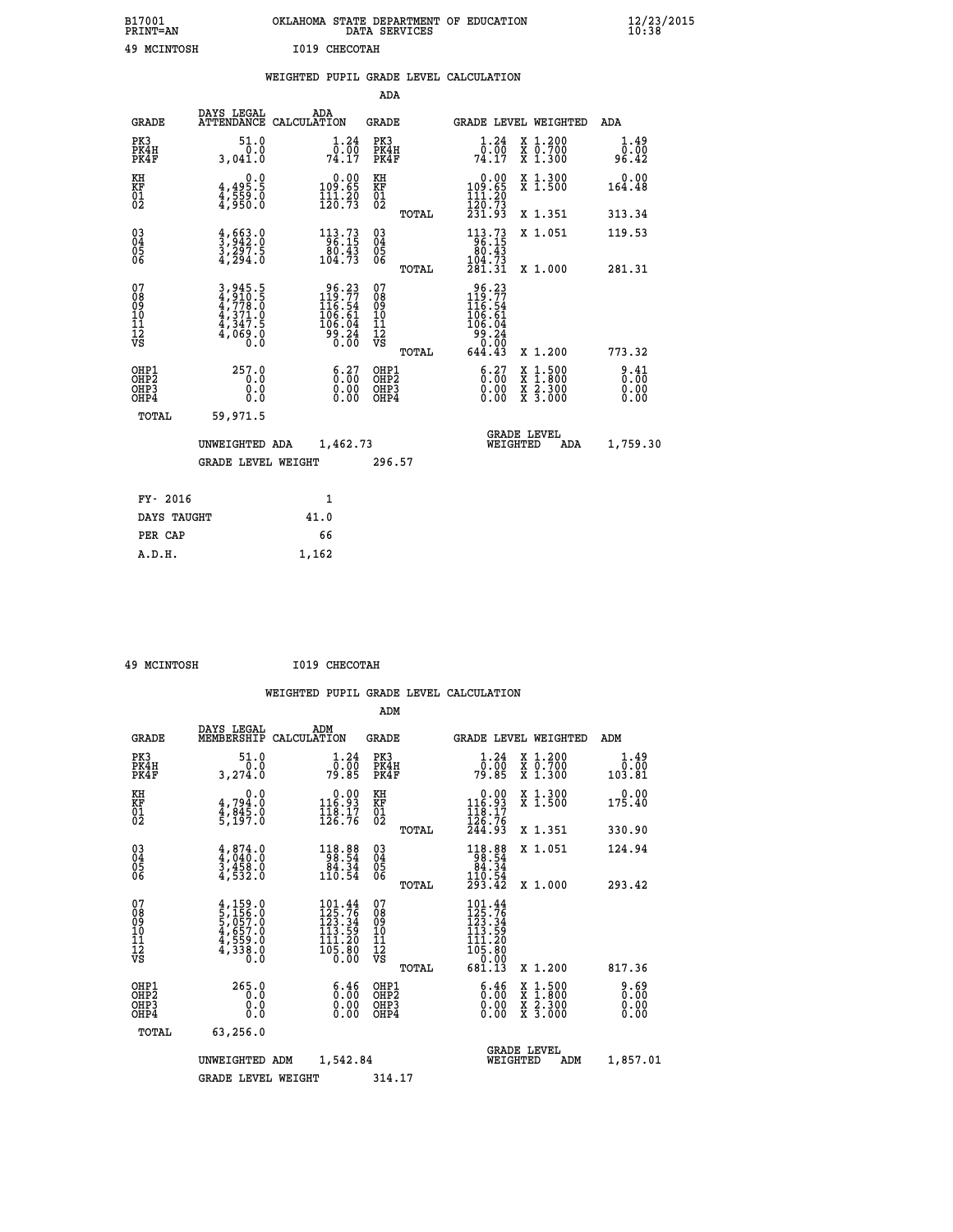| B17001<br><b>PRINT=AN</b> | OKLAHOMA STATE DEPARTMENT OF EDUCATION<br>DATA SERVICES | $\frac{12}{23}$ /2015 |
|---------------------------|---------------------------------------------------------|-----------------------|
| 49<br>MCINTOSH            | 1027 MIDWAY                                             |                       |

|                                         |                                                                      | WEIGHTED PUPIL GRADE LEVEL CALCULATION                                       |                                        |       |                                                                                                                                               |                               |                              |
|-----------------------------------------|----------------------------------------------------------------------|------------------------------------------------------------------------------|----------------------------------------|-------|-----------------------------------------------------------------------------------------------------------------------------------------------|-------------------------------|------------------------------|
|                                         |                                                                      |                                                                              | ADA                                    |       |                                                                                                                                               |                               |                              |
| <b>GRADE</b>                            | DAYS LEGAL                                                           | ADA<br>ATTENDANCE CALCULATION                                                | GRADE                                  |       |                                                                                                                                               | GRADE LEVEL WEIGHTED          | ADA                          |
| PK3<br>PK4H<br>PK4F                     | 35.0<br>0.0<br>367.5                                                 | 0.97<br>$\begin{smallmatrix} \texttt{0.00}\ \texttt{0.21} \end{smallmatrix}$ | PK3<br>PK4H<br>PK4F                    |       | 0.97<br>0.00<br>10.21                                                                                                                         | X 1.200<br>X 0.700<br>X 1.300 | 1.16<br>0.00<br>13.27        |
| KH<br>KF<br>01<br>02                    | $399.0$<br>$523.0$<br>$348.0$                                        | $\begin{smallmatrix} 0.00\\ 11.08\\ 14.03\\ 14.53\\ 67 \end{smallmatrix}$    | KH<br>KF<br>01<br>02                   |       | $\begin{array}{c} 0.00 \\ 11.08 \\ 14.53 \\ 9.67 \\ 24.20 \end{array}$                                                                        | X 1.300<br>X 1.500            | 0.00<br>16.62                |
|                                         |                                                                      |                                                                              |                                        | TOTAL |                                                                                                                                               | X 1.351                       | 32.69                        |
| 03<br>04<br>05<br>06                    | $451.5$<br>$466.5$<br>$489.0$<br>$738.5$                             | $\frac{12.54}{12.96}$<br>$\frac{15.58}{20.51}$                               | 03<br>04<br>05<br>06                   |       | $\begin{array}{r} 12.54 \\[-4pt] 12.96 \\[-4pt] 13.58 \\[-4pt] 20.51 \\[-4pt] 47.05 \\[-4pt] \end{array}$                                     | X 1.051                       | 13.18                        |
|                                         |                                                                      |                                                                              |                                        | TOTAL |                                                                                                                                               | X 1.000                       | 47.05                        |
| 07<br>08<br>09<br>101<br>11<br>12<br>VS | 842.0<br>761.0<br>642.0<br>657.0<br>657.0<br>770.0<br>383.5<br>383.5 | $23.39$<br>$21.14$<br>$17.83$<br>$18.25$<br>$21.39$<br>$10.65$<br>$0.00$     | 07<br>08<br>09<br>11<br>11<br>12<br>VS | TOTAL | $\begin{smallmatrix} 23 & 39 \\ 21 & 14 \\ 17 & 83 \\ 18 & 25 \\ 21 & 39 \\ 21 & 39 \\ 10 & 65 \\ 0 & 0 & 0 \\ 112 & 65 \\ \end{smallmatrix}$ | X 1.200                       | 135.18                       |
| OHP1<br>OHP2<br>OHP3<br>OHP4            | 0.0<br>0.0<br>Ō.Ō                                                    | 0.00<br>$\begin{smallmatrix} 0.00 \ 0.00 \end{smallmatrix}$                  | OHP1<br>OHP2<br>OHP3<br>OHP4           |       | 0.00<br>0.00<br>0.00                                                                                                                          | X 1:500<br>X 2.300<br>X 3.000 | 0.00<br>0.00<br>0.00<br>0.00 |
| TOTAL                                   | 7,873.5                                                              |                                                                              |                                        |       |                                                                                                                                               |                               |                              |
|                                         | UNWEIGHTED ADA                                                       | 218.70                                                                       |                                        |       | WEIGHTED                                                                                                                                      | <b>GRADE LEVEL</b><br>ADA     | 259.15                       |
|                                         | <b>GRADE LEVEL WEIGHT</b>                                            |                                                                              | 40.45                                  |       |                                                                                                                                               |                               |                              |
| FY- 2016                                |                                                                      | $\mathbf{1}$                                                                 |                                        |       |                                                                                                                                               |                               |                              |
| DAYS TAUGHT                             |                                                                      | 36.0                                                                         |                                        |       |                                                                                                                                               |                               |                              |
| PER CAP                                 |                                                                      | 90                                                                           |                                        |       |                                                                                                                                               |                               |                              |

| . . | -------------- |  |
|-----|----------------|--|

 **49 MCINTOSH I027 MIDWAY**

|                                                      |                                                                     |                                                                                                                  |                                              |       | WEIGHTED PUPIL GRADE LEVEL CALCULATION                                                                                                      |                                                     |                                                                                                                                             |
|------------------------------------------------------|---------------------------------------------------------------------|------------------------------------------------------------------------------------------------------------------|----------------------------------------------|-------|---------------------------------------------------------------------------------------------------------------------------------------------|-----------------------------------------------------|---------------------------------------------------------------------------------------------------------------------------------------------|
|                                                      |                                                                     |                                                                                                                  | ADM                                          |       |                                                                                                                                             |                                                     |                                                                                                                                             |
| <b>GRADE</b>                                         | DAYS LEGAL<br>MEMBERSHIP<br>CALCULATION                             | ADM                                                                                                              | <b>GRADE</b>                                 |       |                                                                                                                                             | GRADE LEVEL WEIGHTED                                | ADM                                                                                                                                         |
| PK3<br>PK4H<br>PK4F                                  | 35.0<br>$0.0$<br>391.0                                              | $\begin{smallmatrix} 0.97\ 0.00\ 10.86 \end{smallmatrix}$                                                        | PK3<br>PK4H<br>PK4F                          |       | $\begin{smallmatrix} 0.97\ 0.00\\ 0.00\\ 10.86 \end{smallmatrix}$                                                                           | X 1.200<br>X 0.700<br>X 1.300                       | 1.16<br>$\bar{\mathfrak{a}}\mathfrak{.}\bar{\mathfrak{d}}\mathfrak{d}\overline{\mathfrak{1}}\overline{\mathfrak{2}}\overline{\mathfrak{2}}$ |
| KH<br>KF<br>01<br>02                                 | $\begin{smallmatrix} 0.0\\ 432.0\\ 553.0\\ 372.0 \end{smallmatrix}$ | $\begin{smallmatrix} 0.00\\ 12.00\\ 15.36\\ 10.33 \end{smallmatrix}$                                             | KH<br>KF<br>01<br>02                         |       | $\begin{smallmatrix} 0.00\\ 12.00\\ 15.36\\ 10.33\\ 25.69 \end{smallmatrix}$                                                                | X 1.300<br>X 1.500                                  | 0.00<br>18.00                                                                                                                               |
| $\begin{matrix} 03 \\ 04 \\ 05 \\ 06 \end{matrix}$   | $479.0$<br>$486.0$<br>$494.0$<br>$758.0$                            | $\begin{smallmatrix} 13.31\ 13.50\ 13.72\ 21.06 \end{smallmatrix}$                                               | 03<br>04<br>05<br>06                         | TOTAL |                                                                                                                                             | X 1.351<br>X 1.051                                  | 34.71<br>13.99                                                                                                                              |
|                                                      |                                                                     |                                                                                                                  |                                              | TOTAL | $\begin{smallmatrix} 13.31\ 13.50\ 13.72\ 21.06\ 48.28 \end{smallmatrix}$                                                                   | X 1.000                                             | 48.28                                                                                                                                       |
| 07<br>0890112<br>1112<br>VS                          | 875.0<br>786.0<br>667.0<br>715.0<br>804.0<br>804.0<br>Ō.Ō           | $\begin{smallmatrix} 24 & 31 \\ 21 & 83 \\ 18 & 53 \\ 19 & 86 \\ 22 & 33 \\ 11 & 28 \\ 0 & 00 \end{smallmatrix}$ | 07<br>08901112<br>1112<br>VS                 |       | $\begin{array}{r} 24\cdot 31 \\ 21\cdot 83 \\ 18\cdot 53 \\ 19\cdot 86 \\ 22\cdot 33 \\ 11\cdot 28 \\ 0\cdot 00 \\ 118\cdot 14 \end{array}$ |                                                     |                                                                                                                                             |
| OHP1<br>OHP <sub>2</sub><br>OH <sub>P3</sub><br>OHP4 | 0.0<br>0.000                                                        | $0.00$<br>$0.00$<br>0.00                                                                                         | OHP1<br>OHP <sub>2</sub><br>OHP <sub>3</sub> | TOTAL | 0.00<br>0.00<br>0.00                                                                                                                        | X 1.200<br>X 1:500<br>X 1:800<br>X 2:300<br>X 3:000 | 141.77<br>0.00<br>0.00<br>0.00                                                                                                              |
| TOTAL                                                | 8, 253.0                                                            |                                                                                                                  |                                              |       |                                                                                                                                             | <b>GRADE LEVEL</b>                                  |                                                                                                                                             |
|                                                      | UNWEIGHTED ADM<br><b>GRADE LEVEL WEIGHT</b>                         | 229.25                                                                                                           | 42.78                                        |       | WEIGHTED                                                                                                                                    | ADM                                                 | 272.03                                                                                                                                      |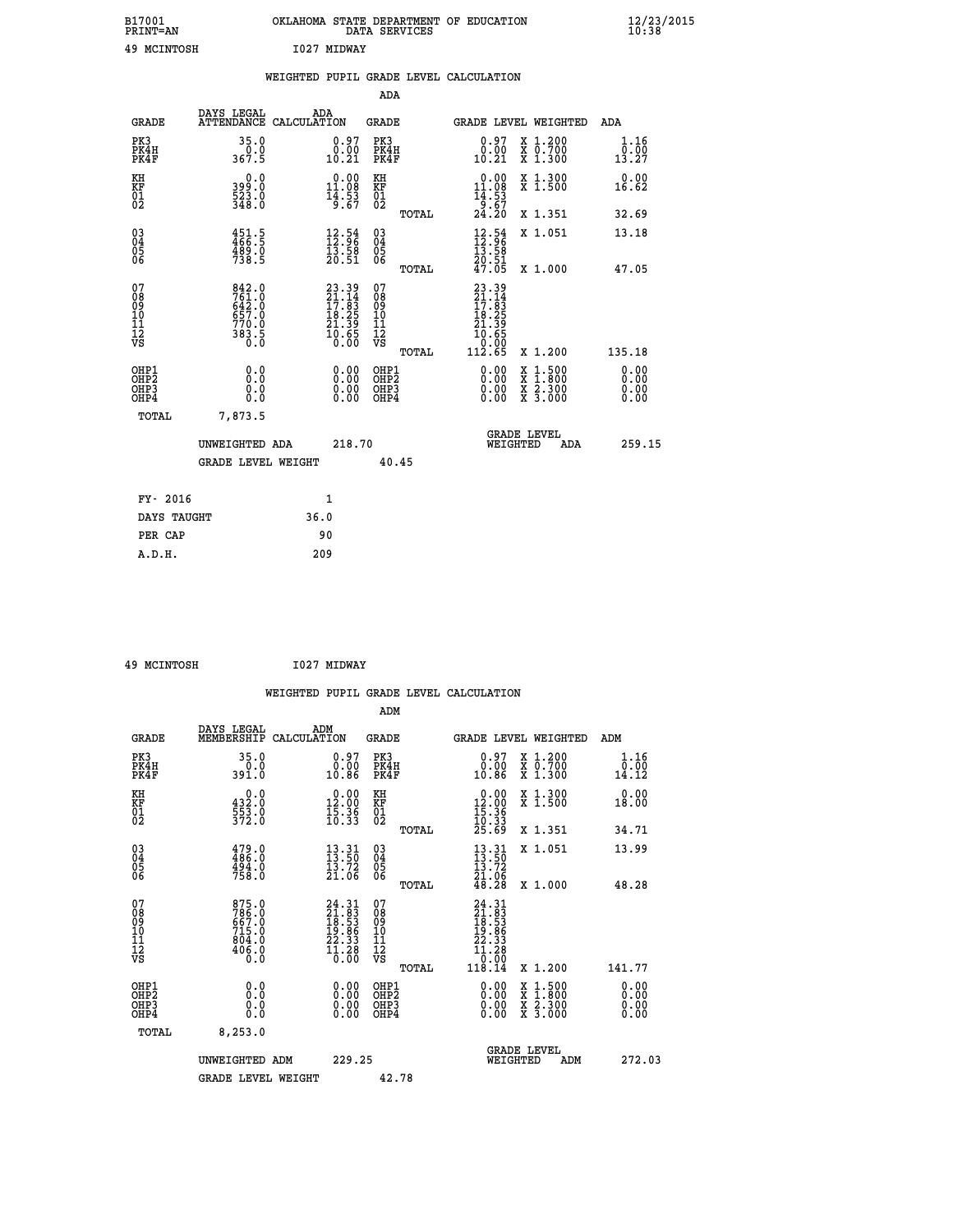| B17001<br><b>PRINT=AN</b>                          |                                                                                                                                          | OKLAHOMA STATE DEPARTMENT OF EDUCATION                              | DATA SERVICES                                      |                                                                      |                                                                                                  | $\frac{12}{10}$ :38/2015 |  |
|----------------------------------------------------|------------------------------------------------------------------------------------------------------------------------------------------|---------------------------------------------------------------------|----------------------------------------------------|----------------------------------------------------------------------|--------------------------------------------------------------------------------------------------|--------------------------|--|
| 49 MCINTOSH                                        |                                                                                                                                          | I064 HANNA                                                          |                                                    |                                                                      |                                                                                                  |                          |  |
|                                                    |                                                                                                                                          | WEIGHTED PUPIL GRADE LEVEL CALCULATION                              |                                                    |                                                                      |                                                                                                  |                          |  |
|                                                    |                                                                                                                                          |                                                                     | ADA                                                |                                                                      |                                                                                                  |                          |  |
| <b>GRADE</b>                                       | DAYS LEGAL<br>ATTENDANCE CALCULATION                                                                                                     | ADA                                                                 | GRADE                                              | <b>GRADE LEVEL WEIGHTED</b>                                          |                                                                                                  | ADA                      |  |
| PK3<br>PK4H<br>PK4F                                | 82.0<br>0.0<br>88.0                                                                                                                      | $\substack{1.86 \\ 0.00 \\ 2.00}$                                   | PK3<br>PK4H<br>PK4F                                | $1.86$<br>$0.00$<br>2.00                                             | X 1.200<br>X 0.700<br>X 1.300                                                                    | 2.23<br>0.00<br>2.60     |  |
| KH<br>KF<br>$\overline{01}$                        | 0.0<br>238.0<br>$\frac{369}{462}$ .g                                                                                                     | $\begin{smallmatrix} 0.00\\ 5.41\\ 8.39\\ 10.51 \end{smallmatrix}$  | KH<br>KF<br>01<br>02                               | $\begin{array}{c} 0.00 \\ 5.41 \\ 8.39 \\ 10.51 \end{array}$         | X 1.300<br>X 1.500                                                                               | 0.00<br>8.12             |  |
|                                                    |                                                                                                                                          |                                                                     | TOTAL                                              | 18.90                                                                | X 1.351                                                                                          | 25.53                    |  |
| $\begin{matrix} 03 \\ 04 \\ 05 \\ 06 \end{matrix}$ | $248.5$<br>$230.5$<br>$\frac{419.5}{291.0}$                                                                                              | $\frac{5 \cdot 65}{9 \cdot 53}$<br>6.61                             | $\begin{matrix} 03 \\ 04 \\ 05 \\ 06 \end{matrix}$ | $\begin{array}{r} 5.65 \\ 5.24 \\ 9.53 \\ 6.61 \\ 21.38 \end{array}$ | X 1.051                                                                                          | 5.94                     |  |
|                                                    |                                                                                                                                          |                                                                     | TOTAL                                              |                                                                      | X 1.000                                                                                          | 21.38                    |  |
| 07<br>08<br>09<br>10<br>11<br>12<br>VS             | $\begin{smallmatrix} 4 & 0 & 9 & 0 \\ 3 & 7 & 2 & 5 \\ 3 & 0 & 3 & 0 \\ 1 & 4 & 5 & 0 \end{smallmatrix}$<br>$\frac{471.0}{417.0}$<br>0.0 | $9.30$<br>$8.47$<br>$6.39$<br>$3.30$<br>$10.70$<br>$9.48$<br>$0.00$ | 07<br>08<br>09<br>10<br>11<br>12<br>VS<br>TOTAL    | 9.30<br>$8.47$<br>$6.89$<br>$3.30$<br>10.70<br>9.48<br>0.00<br>48.14 | X 1.200                                                                                          | 57.77                    |  |
|                                                    | 0.0                                                                                                                                      |                                                                     |                                                    |                                                                      |                                                                                                  | 0.00                     |  |
| OHP1<br>OHP2<br>OH <sub>P3</sub><br>OHP4           | 0.0<br>0.0<br>0.0                                                                                                                        | $0.00$<br>$0.00$<br>0.00                                            | OHP1<br>OHP2<br>OHP3<br>OHP4                       | $0.00$<br>$0.00$<br>0.00                                             | $\begin{smallmatrix} x & 1 & 500 \\ x & 1 & 800 \\ x & 2 & 300 \\ x & 3 & 000 \end{smallmatrix}$ | ŏ:ŏŏ<br>0.00<br>0.00     |  |
| TOTAL                                              | 4,546.5                                                                                                                                  |                                                                     |                                                    |                                                                      |                                                                                                  |                          |  |
|                                                    | UNWEIGHTED ADA                                                                                                                           | 103.34                                                              |                                                    | <b>GRADE LEVEL</b><br>WEIGHTED                                       | ADA                                                                                              | 123.57                   |  |
|                                                    | <b>GRADE LEVEL WEIGHT</b>                                                                                                                |                                                                     | 20.23                                              |                                                                      |                                                                                                  |                          |  |
| FY- 2016                                           |                                                                                                                                          | 1                                                                   |                                                    |                                                                      |                                                                                                  |                          |  |
| DAYS TAUGHT                                        |                                                                                                                                          | 44.0                                                                |                                                    |                                                                      |                                                                                                  |                          |  |
|                                                    |                                                                                                                                          | $\sim$ $\sim$                                                       |                                                    |                                                                      |                                                                                                  |                          |  |

|        | PER CAP | 136 |
|--------|---------|-----|
| A.D.H. |         | 59  |
|        |         |     |
|        |         |     |

```
 49 MCINTOSH I064 HANNA
```

|                                                    |                                                      |                                                                                                                                                 |                    |                                                                                       |                                                     |       | WEIGHTED PUPIL GRADE LEVEL CALCULATION                                 |                                          |       |                                       |
|----------------------------------------------------|------------------------------------------------------|-------------------------------------------------------------------------------------------------------------------------------------------------|--------------------|---------------------------------------------------------------------------------------|-----------------------------------------------------|-------|------------------------------------------------------------------------|------------------------------------------|-------|---------------------------------------|
|                                                    |                                                      |                                                                                                                                                 |                    |                                                                                       | ADM                                                 |       |                                                                        |                                          |       |                                       |
|                                                    | <b>GRADE</b>                                         | DAYS LEGAL<br>MEMBERSHIP                                                                                                                        | ADM<br>CALCULATION |                                                                                       | <b>GRADE</b>                                        |       |                                                                        | GRADE LEVEL WEIGHTED                     | ADM   |                                       |
| PK3                                                | PK4H<br>PK4F                                         | 82.0<br>$0.\overline{0}$<br>88.0                                                                                                                |                    | $\begin{smallmatrix} 1.86\ 0.00\ 2.00 \end{smallmatrix}$                              | PK3<br>PK4H<br>PK4F                                 |       | $\begin{smallmatrix} 1.86 \\ 0.00 \\ 2.00 \end{smallmatrix}$           | X 1.200<br>X 0.700<br>X 1.300            |       | 2.23<br>$\frac{0}{2}$ . $\frac{0}{6}$ |
| KH<br>KF<br>01<br>02                               |                                                      | $\begin{smallmatrix} 0.0\\ 238.0\\ 395.0\\ 493.0 \end{smallmatrix}$                                                                             |                    | $\begin{smallmatrix} 0.00\\ 5.41\\ 8.98\\ 11.20 \end{smallmatrix}$                    | KH<br>KF<br>01<br>02                                |       | $\begin{smallmatrix} 0.00\\5.41\\8.98\\11.20\\20.18\end{smallmatrix}$  | X 1.300<br>X 1.500                       |       | 0.00<br>8.12                          |
|                                                    |                                                      |                                                                                                                                                 |                    |                                                                                       |                                                     | TOTAL |                                                                        | X 1.351                                  | 27.26 |                                       |
| $\begin{matrix} 03 \\ 04 \\ 05 \\ 06 \end{matrix}$ |                                                      | $\begin{smallmatrix} 267.0\\ 239.0\\ 440.0\\ 308.0 \end{smallmatrix}$                                                                           |                    | $5.43$<br>$10.00$<br>$7.00$                                                           | $\begin{array}{c} 03 \\ 04 \\ 05 \\ 06 \end{array}$ |       | $5.43$<br>$10.00$<br>$7.00$                                            | X 1.051                                  |       | 6.38                                  |
|                                                    |                                                      |                                                                                                                                                 |                    |                                                                                       |                                                     | TOTAL | 22.43                                                                  | X 1.000                                  | 22.43 |                                       |
| 07<br>0890112<br>1112<br>VS                        |                                                      | $\begin{smallmatrix} 4\,3\,1\cdot0\\ 3\,9\,1\cdot0\\ 3\,2\,7\cdot0\\ 1\,7\,0\cdot0\\ 5\,3\,7\cdot0\\ 4\,7\,8\cdot0\\ 0\cdot0 \end{smallmatrix}$ |                    | $\begin{array}{c} 9.80 \\ 8.89 \\ 7.43 \\ 3.86 \\ 12.20 \\ 10.86 \\ 0.00 \end{array}$ | 07<br>08901112<br>1112<br>VS                        |       | $9.80$<br>$7.43$<br>$3.86$<br>$12.20$<br>$\frac{16.86}{0.00}$<br>53.04 |                                          |       |                                       |
|                                                    |                                                      |                                                                                                                                                 |                    |                                                                                       |                                                     | TOTAL |                                                                        | X 1.200                                  | 63.65 |                                       |
|                                                    | OHP1<br>OHP <sub>2</sub><br>OH <sub>P3</sub><br>OHP4 | 0.0<br>0.000                                                                                                                                    |                    | $0.00$<br>$0.00$<br>0.00                                                              | OHP1<br>OHP <sub>2</sub><br>OHP <sub>3</sub>        |       | 0.00<br>0.00<br>0.00                                                   | X 1:500<br>X 1:800<br>X 2:300<br>X 3:000 |       | 0.00<br>0.00<br>0.00                  |
|                                                    | TOTAL                                                | 4,884.0                                                                                                                                         |                    |                                                                                       |                                                     |       |                                                                        |                                          |       |                                       |
|                                                    |                                                      | UNWEIGHTED ADM                                                                                                                                  |                    | 110.99                                                                                |                                                     |       | WEIGHTED                                                               | <b>GRADE LEVEL</b><br>ADM                |       | 132.67                                |
|                                                    |                                                      | <b>GRADE LEVEL WEIGHT</b>                                                                                                                       |                    |                                                                                       | 21.68                                               |       |                                                                        |                                          |       |                                       |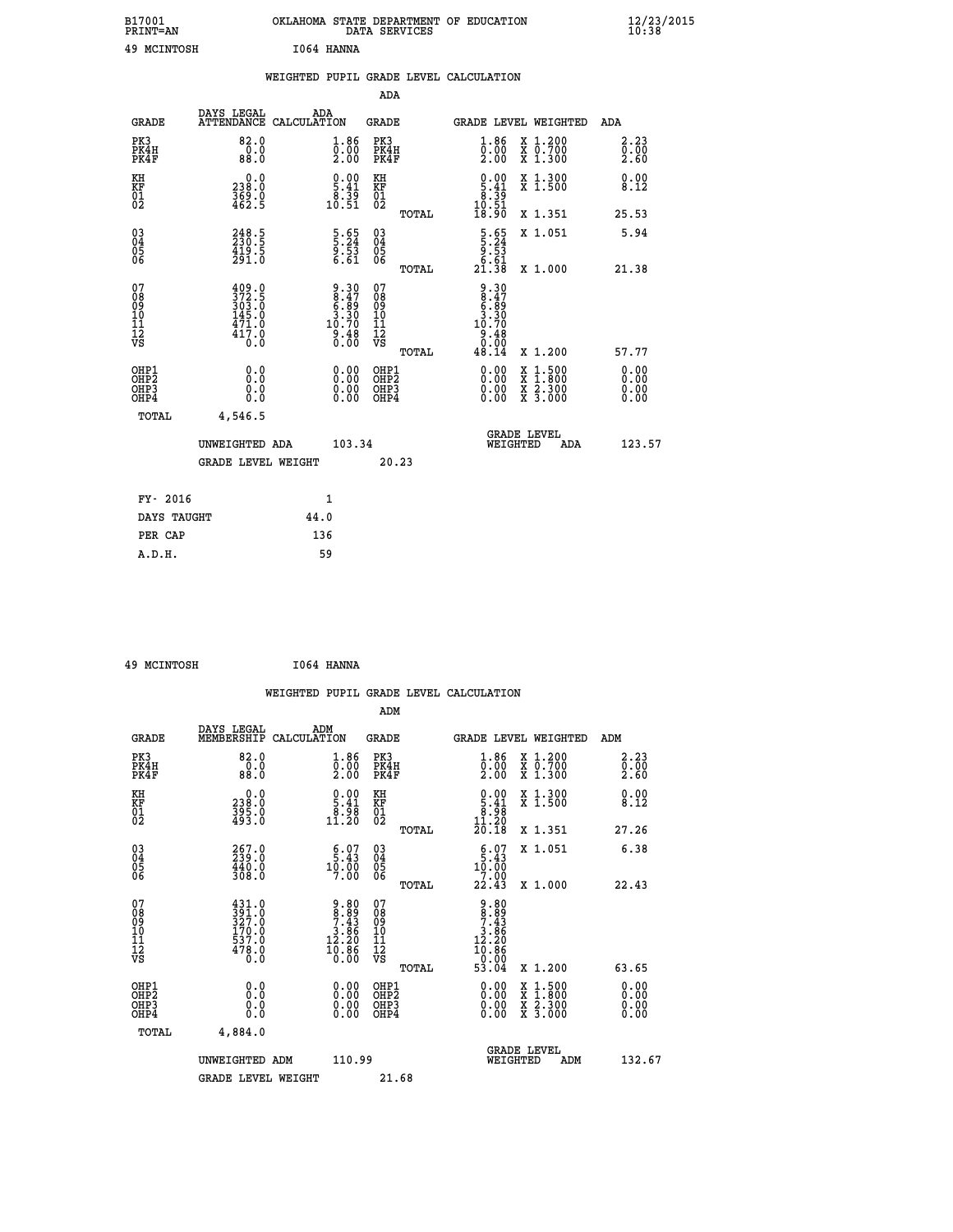| 7001<br>INT=AN | OKLAHOMA STATE DEPARTMENT OF EDUCATION<br>DATA SERVICES |  |
|----------------|---------------------------------------------------------|--|
| MCINTOSH       | COUNTY TOTALS                                           |  |

 **B17001<br>PRINT=AN** 

 **B17001 OKLAHOMA STATE DEPARTMENT OF EDUCATION 12/23/2015**

|                                              |                                                                                                  | WEIGHTED PUPIL GRADE LEVEL CALCULATION                         |                                        |        |                                                                                                        |                                                                                        |                         |
|----------------------------------------------|--------------------------------------------------------------------------------------------------|----------------------------------------------------------------|----------------------------------------|--------|--------------------------------------------------------------------------------------------------------|----------------------------------------------------------------------------------------|-------------------------|
|                                              |                                                                                                  |                                                                |                                        | ADA    |                                                                                                        |                                                                                        |                         |
| <b>GRADE</b>                                 | DAYS LEGAL                                                                                       | ADA<br>ATTENDANCE CALCULATION                                  | <b>GRADE</b>                           |        |                                                                                                        | GRADE LEVEL WEIGHTED                                                                   | ADA                     |
| PK3<br>PK4H<br>PK4F                          | 359.0<br>0.0<br>6,425.0                                                                          | $\begin{smallmatrix}8.46\0.00\0.155.14\end{smallmatrix}$       | PK3<br>PK4H<br>PK4F                    |        | $\begin{smallmatrix}8.46\0.00111\0.14\end{smallmatrix}$                                                | X 1.200<br>X 0.700<br>X 1.300                                                          | 10.15<br>0.00<br>201.68 |
| KH<br>KF<br>01<br>02                         | 0.0<br>0,432:0<br>0,465:5<br>0,626:0                                                             | 226.90<br>228.09<br>230.64                                     | KH<br>KF<br>01<br>02                   |        | 226.90<br>$\frac{228}{230}$ : $\frac{03}{64}$<br>$458.73$                                              | X 1.300<br>X 1.500                                                                     | 0.00<br>339.83          |
|                                              |                                                                                                  |                                                                |                                        | TOTAL  |                                                                                                        | X 1.351                                                                                | 619.74                  |
| $^{03}_{04}$<br>05                           | 9,983.0<br>9,563.0<br>7,898.5<br>9,765.5                                                         | 238.45<br>228.75<br>188.91<br>235.07                           | $^{03}_{04}$<br>05<br>06               |        | 238.45                                                                                                 | X 1.051                                                                                | 903.35                  |
| 06                                           |                                                                                                  |                                                                |                                        | TOTAL  | $\frac{188.91}{235.07}$<br>652.73                                                                      | X 1.000                                                                                | 652.73                  |
| 07<br>08<br>09<br>01<br>11<br>11<br>12<br>VS | $\begin{smallmatrix}9,568.0\\10,133.0\\9,763.5\\8,707.0\\8,860.5\\7,847.5\\0.0\end{smallmatrix}$ | $229.34244.08233.09208.48212.49187.050.00$                     | 07<br>08<br>09<br>10<br>11<br>12<br>VS | TOTAL  | $\begin{smallmatrix} 229.34\ 244.08\ 233.09\ 208.48\ 212.49\ 187.05\ 0.00\ 1,314.53 \end{smallmatrix}$ | X 1.200                                                                                | 1,577.44                |
| OHP1<br>OHP2<br>OHP3<br>OHP4                 | 257.0<br>0.0<br>0.0<br>0.0                                                                       | $\begin{smallmatrix} 6.27\ 0.00\ 0.00\ 0.00 \end{smallmatrix}$ | OHP1<br>OHP2<br>OHP3<br>OHP4           |        | $\begin{smallmatrix} 6.27\ 0.00\ 0.00 \end{smallmatrix}$                                               | $\begin{smallmatrix} 1.500\ 1.800\ 2.300\ 3.000 \end{smallmatrix}$<br><b>XXX</b><br>XX | 8:30<br>0.00            |
| TOTAL                                        | 127,654.0                                                                                        |                                                                |                                        |        |                                                                                                        |                                                                                        |                         |
|                                              | UNWEIGHTED ADA                                                                                   | 3,060.85                                                       |                                        |        | WEIGHTED                                                                                               | <b>GRADE LEVEL</b><br>ADA                                                              | 3,661.60                |
|                                              | <b>GRADE LEVEL WEIGHT</b>                                                                        |                                                                |                                        | 600.75 |                                                                                                        |                                                                                        |                         |
| FY- 2016                                     |                                                                                                  | $\mathbf{1}$                                                   |                                        |        |                                                                                                        |                                                                                        |                         |
| DAYS TAUGHT                                  |                                                                                                  | 241.0                                                          |                                        |        |                                                                                                        |                                                                                        |                         |
| PER CAP                                      |                                                                                                  | 516                                                            |                                        |        |                                                                                                        |                                                                                        |                         |

 **MCINTOSH COUNTY TOTALS**

 **A.D.H. 2,661**

|                                                       |                                                                                                                                              |                                                                               | ADM                                                 |                                                                                                         |                                          |                         |
|-------------------------------------------------------|----------------------------------------------------------------------------------------------------------------------------------------------|-------------------------------------------------------------------------------|-----------------------------------------------------|---------------------------------------------------------------------------------------------------------|------------------------------------------|-------------------------|
| <b>GRADE</b>                                          | DAYS LEGAL<br>MEMBERSHIP                                                                                                                     | ADM<br>CALCULATION                                                            | <b>GRADE</b>                                        | GRADE LEVEL WEIGHTED                                                                                    |                                          | ADM                     |
| PK3<br>PK4H<br>PK4F                                   | 361.0<br>0.0<br>6,895.0                                                                                                                      | 8.51<br>0.00<br>166.61                                                        | PK3<br>PK4H<br>PK4F                                 | 8.51<br>0.00<br>166.61                                                                                  | X 1.200<br>x 0.700<br>x 1.300            | 10.15<br>0.00<br>216.60 |
| KH<br>KF<br>01<br>02                                  | 0.0<br>10,010.0<br>īŏ,ŏīš.ŏ<br>10,117.0                                                                                                      | $0.00$<br>240.49<br>$\frac{741}{242}.$ $\frac{36}{40}$                        | KH<br>KF<br>01<br>02                                | $\begin{smallmatrix} &0.00\ 240.49\ \end{smallmatrix}$<br>$\frac{241 \cdot 36}{242 \cdot 40}$<br>483.76 | X 1.300<br>X 1.500                       | 0.00<br>360.75          |
|                                                       |                                                                                                                                              |                                                                               | TOTAL                                               |                                                                                                         | X 1.351                                  | 653.56                  |
| 03<br>04<br>05<br>06                                  | 10,477.0<br>0,905.0<br>0,268.0<br>10,240.0                                                                                                   | 250.29<br>236.90<br>197.68<br>246.54                                          | $\begin{array}{c} 03 \\ 04 \\ 05 \\ 06 \end{array}$ | 250.29<br>236.90<br>197.68                                                                              | X 1.051                                  | 263.05                  |
|                                                       |                                                                                                                                              |                                                                               | TOTAL                                               | 246.54<br>681.12                                                                                        | X 1.000                                  | 681.12                  |
| 07<br>08<br>09<br>101<br>112<br>VS                    | $\begin{smallmatrix} 10,063\cdot 0\\ 10,628\cdot 0\\ 10,296\cdot 0\\ 9,219\cdot 0\\ 9,339\cdot 0\\ 8,351\cdot 0\\ 0\cdot 0\end{smallmatrix}$ | $241.16$<br>$255.99$<br>$245.78$<br>220.88<br>223.89<br>$\frac{199.05}{0.00}$ | 07<br>08<br>09<br>101<br>11<br>12<br>VS<br>TOTAL    | 241.16<br>255.99<br>245.788<br>220.889<br>223.89<br>199.050<br>0.00<br>1,386.75                         | X 1.200                                  | 1,664.11                |
| OHP1<br>OH <sub>P</sub> 2<br>OH <sub>P3</sub><br>OHP4 | 265.0<br>0.0<br>0.000                                                                                                                        | $\begin{smallmatrix} 6.46 \ 0.00 \ 0.00 \end{smallmatrix}$<br>0.00            | OHP1<br>OHP2<br>OHP3<br>OHP4                        | $\begin{smallmatrix} 6.46 \ 0.00 \ 0.00 \end{smallmatrix}$<br>0.00                                      | X 1:500<br>X 1:800<br>X 2:300<br>X 3:000 | 0.69<br>0.00<br>0.00    |
|                                                       | TOTAL<br>134,450.0                                                                                                                           |                                                                               |                                                     |                                                                                                         |                                          |                         |
|                                                       | UNWEIGHTED                                                                                                                                   | 3,223.99<br>ADM                                                               |                                                     | <b>GRADE LEVEL</b><br>WEIGHTED                                                                          | ADM                                      | 3,859.09                |
|                                                       | <b>GRADE LEVEL WEIGHT</b>                                                                                                                    |                                                                               | 635.10                                              |                                                                                                         |                                          |                         |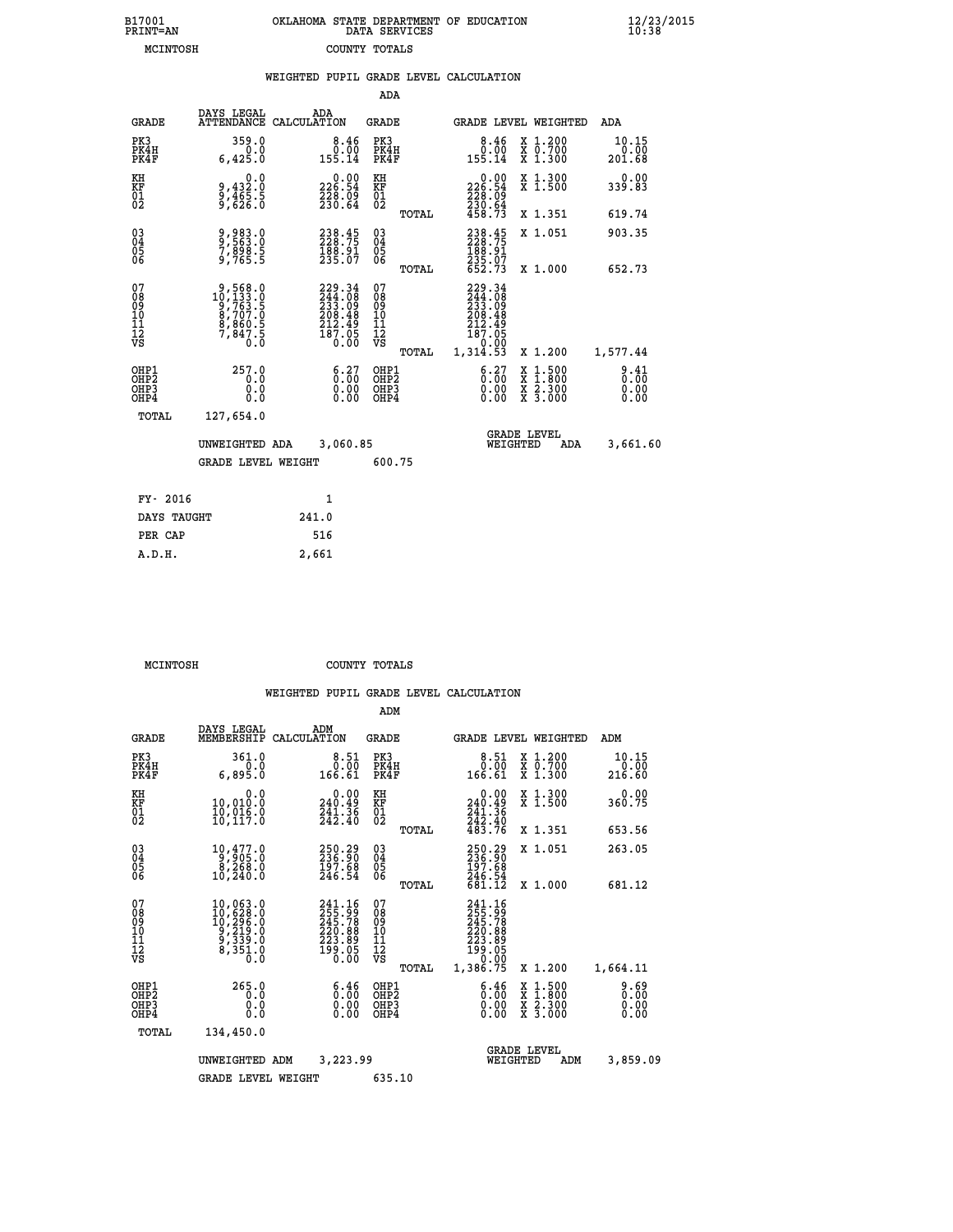| B17001<br><b>PRINT=AN</b> | OKLAHOMA STATE DEPARTMENT OF EDUCATION<br>DATA SERVICES | $\frac{12}{23}$ /2015 |
|---------------------------|---------------------------------------------------------|-----------------------|
| 50 MURRAY                 | 1001 SULPHUR                                            |                       |

|  |  | WEIGHTED PUPIL GRADE LEVEL CALCULATION |
|--|--|----------------------------------------|
|  |  |                                        |

| <b>GRADE</b>            | ADA                           | <b>GRADE</b>                                                                                                                                                                                            | <b>GRADE LEVEL WEIGHTED</b>                                                                                                                                                                                                                                                                                                                                                                                                             | ADA                                                                                                                                                                                                                                                                 |
|-------------------------|-------------------------------|---------------------------------------------------------------------------------------------------------------------------------------------------------------------------------------------------------|-----------------------------------------------------------------------------------------------------------------------------------------------------------------------------------------------------------------------------------------------------------------------------------------------------------------------------------------------------------------------------------------------------------------------------------------|---------------------------------------------------------------------------------------------------------------------------------------------------------------------------------------------------------------------------------------------------------------------|
| 261.0<br>0.0<br>4,081.5 |                               | PK3<br>PK4H<br>PK4F                                                                                                                                                                                     | 6.37<br>X 1.200<br>X 0.700<br>X 1.300<br>0.00<br>99.55                                                                                                                                                                                                                                                                                                                                                                                  | 7.64<br>0.00<br>129.42                                                                                                                                                                                                                                              |
| 0.0                     |                               |                                                                                                                                                                                                         | X 1.300<br>X 1.500                                                                                                                                                                                                                                                                                                                                                                                                                      | 0.00<br>178.08                                                                                                                                                                                                                                                      |
|                         |                               |                                                                                                                                                                                                         | X 1.351                                                                                                                                                                                                                                                                                                                                                                                                                                 | 347.86                                                                                                                                                                                                                                                              |
|                         |                               |                                                                                                                                                                                                         | $\frac{104.02}{106.16}$<br>X 1.051                                                                                                                                                                                                                                                                                                                                                                                                      | 109.33                                                                                                                                                                                                                                                              |
|                         |                               |                                                                                                                                                                                                         |                                                                                                                                                                                                                                                                                                                                                                                                                                         | 315.93                                                                                                                                                                                                                                                              |
|                         |                               | 08<br>09<br>11<br>11<br>12<br>VS                                                                                                                                                                        | X 1.200                                                                                                                                                                                                                                                                                                                                                                                                                                 | 722.32                                                                                                                                                                                                                                                              |
| 40.5<br>0.0<br>Ŏ.Ŏ      |                               | OHP1<br>OHP <sub>2</sub><br>OHP3<br>OHP4                                                                                                                                                                | 0.99<br>X 1:500<br>X 1:800<br>X 2:300<br>X 3:000<br>0.00<br>0.00                                                                                                                                                                                                                                                                                                                                                                        | $\frac{1}{0}$ : $\frac{49}{00}$<br>0.00<br>0.00                                                                                                                                                                                                                     |
| TOTAL<br>61,704.5       |                               |                                                                                                                                                                                                         |                                                                                                                                                                                                                                                                                                                                                                                                                                         |                                                                                                                                                                                                                                                                     |
|                         |                               |                                                                                                                                                                                                         | <b>GRADE LEVEL</b><br>WEIGHTED<br>ADA                                                                                                                                                                                                                                                                                                                                                                                                   | 1,812.07                                                                                                                                                                                                                                                            |
|                         |                               |                                                                                                                                                                                                         |                                                                                                                                                                                                                                                                                                                                                                                                                                         |                                                                                                                                                                                                                                                                     |
| FY- 2016                | $\mathbf{1}$                  |                                                                                                                                                                                                         |                                                                                                                                                                                                                                                                                                                                                                                                                                         |                                                                                                                                                                                                                                                                     |
| DAYS TAUGHT             | 41.0                          |                                                                                                                                                                                                         |                                                                                                                                                                                                                                                                                                                                                                                                                                         |                                                                                                                                                                                                                                                                     |
| PER CAP                 | 59                            |                                                                                                                                                                                                         |                                                                                                                                                                                                                                                                                                                                                                                                                                         |                                                                                                                                                                                                                                                                     |
| A.D.H.                  | 742                           |                                                                                                                                                                                                         |                                                                                                                                                                                                                                                                                                                                                                                                                                         |                                                                                                                                                                                                                                                                     |
|                         | 4,867.5<br>5,367.5<br>5,189.5 | DAYS LEGAL<br>ATTENDANCE CALCULATION<br>$4,352.5$<br>$4,142.5$<br>$4,458.0$<br>3,487.5<br>3,904.5<br>4,591.5<br>3,939.5<br>3,939.5<br>4,634.5<br>4,121.5<br>UNWEIGHTED ADA<br><b>GRADE LEVEL WEIGHT</b> | $\begin{smallmatrix} 6.37\ 0.00\ 99.55 \end{smallmatrix}$<br>$\begin{smallmatrix} 0.00\\ 118.72\\ 130.91\\ 126.57 \end{smallmatrix}$<br>KH<br>KF<br>01<br>02<br>03<br>04<br>05<br>06<br>$\frac{104.02}{106.16}$<br>$\frac{101.04}{108.73}$<br>$\begin{smallmatrix}85.06\\95.23\\111.99\\14.99\\96.09\\113.04\\100.52\\0.00\end{smallmatrix}$<br>07<br>0.99<br>$\begin{smallmatrix} 0.00 \ 0.00 \end{smallmatrix}$<br>1,504.99<br>307.08 | ADA<br>$\begin{smallmatrix} &0.00\\ 118.72\\ 130.91\\ 126.57\\ 257.48\end{smallmatrix}$<br>TOTAL<br>$\frac{101.04}{108.73}$<br>315.93<br>X 1.000<br>TOTAL<br>$\begin{array}{r} 85.06 \\ 95.23 \\ 111.99 \\ 96.09 \\ 13.94 \end{array}$<br>100:52<br>601:93<br>TOTAL |

| 50 MURRAY | <b>I001 SULPHUR</b> |
|-----------|---------------------|
|           |                     |

|                                          |                                                                                                                                                               |                                                                                                                     | ADM                                                 |                                                                                                         |                                          |                              |
|------------------------------------------|---------------------------------------------------------------------------------------------------------------------------------------------------------------|---------------------------------------------------------------------------------------------------------------------|-----------------------------------------------------|---------------------------------------------------------------------------------------------------------|------------------------------------------|------------------------------|
| <b>GRADE</b>                             | DAYS LEGAL<br>MEMBERSHIP                                                                                                                                      | ADM<br>CALCULATION                                                                                                  | <b>GRADE</b>                                        | GRADE LEVEL WEIGHTED                                                                                    |                                          | ADM                          |
| PK3<br>PK4H<br>PK4F                      | 261.0<br>0.0<br>4,401.0                                                                                                                                       | 6.37<br>ة:ة<br>107.34                                                                                               | PK3<br>PK4H<br>PK4F                                 | $\begin{smallmatrix} 6.37\0.00\0.34\ \end{smallmatrix}$                                                 | X 1.200<br>X 0.700<br>X 1.300            | 7.64<br>0.00<br>139.54       |
| KH<br>KF<br>01<br>02                     | 0.0<br>5,080:0<br>5,600:0<br>5,417:0                                                                                                                          | $\begin{smallmatrix} &0.00\\ 123.90\\ 136.59\\ 132.12\end{smallmatrix}$                                             | KH<br>KF<br>01<br>02                                | $\begin{smallmatrix}&&0.00\\123.90\\136.59\\132.12\\268.71\end{smallmatrix}$                            | X 1.300<br>X 1.500                       | 0.00<br>185.85               |
|                                          |                                                                                                                                                               |                                                                                                                     | TOTAL                                               |                                                                                                         | X 1.351                                  | 363.03                       |
| 03<br>04<br>05<br>06                     | $4,426.0$<br>$4,304.0$<br>$4,304.0$<br>$4,655.0$                                                                                                              | 107.95<br>109.66<br>104.98<br>113.54                                                                                | $\begin{array}{c} 03 \\ 04 \\ 05 \\ 06 \end{array}$ | 107.95<br>109.66<br>104.98                                                                              | X 1.051                                  | 113.46                       |
|                                          |                                                                                                                                                               |                                                                                                                     | TOTAL                                               | $\frac{113.54}{328.18}$                                                                                 | X 1.000                                  | 328.18                       |
| 07<br>08<br>09<br>101<br>112<br>VS       | $\begin{smallmatrix} 3\,,\,610\,.\,0\\ 4\,,\,106\,.\,0\\ 4\,,\,746\,.\,0\\ 4\,,\,050\,.\,0\\ 4\,,\,768\,.\,0\\ 4\,,\,174\,.\,0\\ 0\,\,.\,0 \end{smallmatrix}$ | $88.05$<br>$100.15$<br>$115.76$<br>$\begin{array}{r} 158.78 \\ 116.29 \\ 101.80 \\ 0.00 \end{array}$                | 07<br>08<br>09<br>11<br>11<br>12<br>VS<br>TOTAL     | $\begin{array}{r} 88.05 \\ 100.15 \\ 115.76 \\ 98.78 \\ 116.29 \\ 101.80 \\ 0.00 \end{array}$<br>620.83 | X 1.200                                  | 745.00                       |
|                                          |                                                                                                                                                               |                                                                                                                     |                                                     |                                                                                                         |                                          |                              |
| OHP1<br>OHP2<br>OH <sub>P3</sub><br>OHP4 | 41.0<br>0.0<br>0.000                                                                                                                                          | $\overset{1}{\underset{0}{0}}\,\overset{0}{\cdots}\,\overset{0}{\underset{0}{0}}\,\overset{0}{\phantom{0}}$<br>0.00 | OHP1<br>OHP2<br>OHP3<br>OHP4                        | $\frac{1}{0}$ :00<br>0.00<br>0.00                                                                       | X 1:500<br>X 1:800<br>X 2:300<br>X 3:000 | 1.50<br>0.00<br>0.00<br>0.00 |
| TOTAL                                    | 64,135.0                                                                                                                                                      |                                                                                                                     |                                                     |                                                                                                         |                                          |                              |
|                                          | UNWEIGHTED                                                                                                                                                    | 1,564.28<br>ADM                                                                                                     |                                                     | <b>GRADE LEVEL</b><br>WEIGHTED                                                                          | ADM                                      | 1,884.20                     |
|                                          | <b>GRADE LEVEL WEIGHT</b>                                                                                                                                     |                                                                                                                     | 319.92                                              |                                                                                                         |                                          |                              |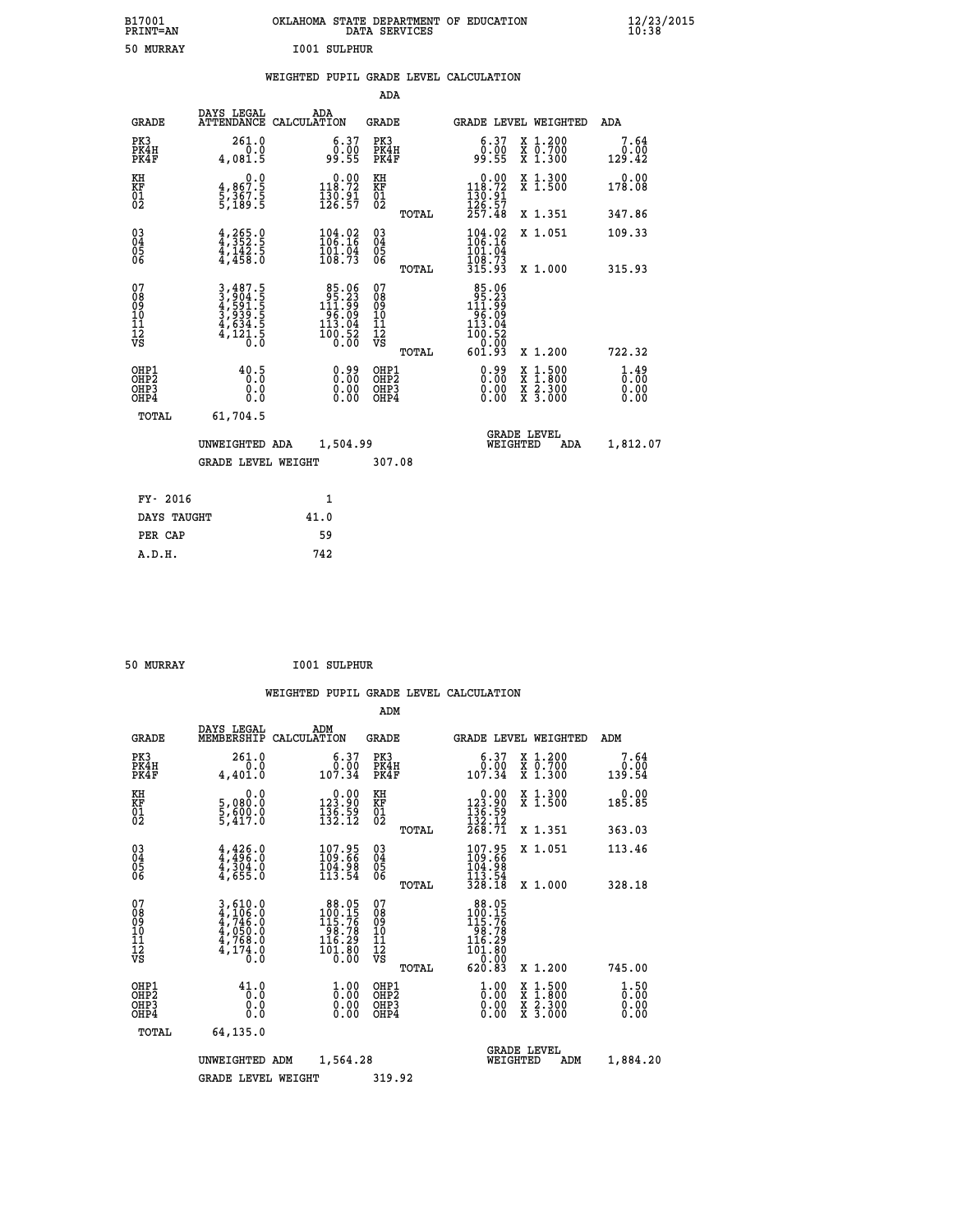| B17001<br><b>PRINT=AN</b> | OKLAHOMA STATE DEPARTMENT OF EDUCATION<br>DATA SERVICES | $\frac{12}{23}$ /2015 |
|---------------------------|---------------------------------------------------------|-----------------------|
| 50<br>MURRAY              | I010 DAVIS                                              |                       |

#### **WEIGHTED PUPIL GRADE LEVEL CALCULATION**

|                                                                    |                                                                |                                                                      | ADA                                    |       |                                                                                                           |                                          |                       |
|--------------------------------------------------------------------|----------------------------------------------------------------|----------------------------------------------------------------------|----------------------------------------|-------|-----------------------------------------------------------------------------------------------------------|------------------------------------------|-----------------------|
| <b>GRADE</b>                                                       | DAYS LEGAL                                                     | ADA<br>ATTENDANCE CALCULATION                                        | <b>GRADE</b>                           |       |                                                                                                           | <b>GRADE LEVEL WEIGHTED</b>              | ADA                   |
| PK3<br>PK4H<br>PK4F                                                | 41.0<br>0.0<br>2,698.5                                         | 1.00<br>ŏÖ.ÖŎ<br>65.82                                               | PK3<br>PK4H<br>PK4F                    |       | 1.00<br>ŏÖ.ÖŎ<br>65.82                                                                                    | X 1.200<br>X 0.700<br>X 1.300            | 1.20<br>0.00<br>85.57 |
| KH<br>KF<br>01<br>02                                               | 0.0<br>2,628:5<br>4,083:5<br>2,781:0                           | $\begin{smallmatrix} 0.00\\ 64.11\\ 99.60\\ 67.83 \end{smallmatrix}$ | KH<br>KF<br>01<br>02                   |       | 0.00<br>$64.11$<br>$99.60$<br>$67.83$<br>$167.43$                                                         | X 1.300<br>X 1.500                       | 0.00<br>96.17         |
|                                                                    |                                                                |                                                                      |                                        | TOTAL |                                                                                                           | X 1.351                                  | 226.20                |
| $\begin{smallmatrix} 03 \\[-4pt] 04 \end{smallmatrix}$<br>Ŏ5<br>06 | 3, 192.5<br>2, 826.0<br>3, 395.0<br>2, 723.5                   | 77.87<br>68.93<br>82.80<br>66.43                                     | 03<br>04<br>05<br>06                   |       | $77.87\n68.93\n82.80\n66.43\n218.16$                                                                      | X 1.051                                  | 81.84                 |
|                                                                    |                                                                |                                                                      |                                        | TOTAL |                                                                                                           | X 1.000                                  | 218.16                |
| 07<br>08<br>09<br>01<br>11<br>11<br>12<br>VS                       | 3,268.5<br>3,205.5<br>3,484.5<br>2,805.5<br>2,711.5<br>2,428.0 | 79.72<br>78.18<br>84.99<br>86.43<br>66.15<br>59.22<br>59.220         | 07<br>08<br>09<br>11<br>11<br>12<br>VS |       | 79.72<br>$78.18$<br>$84.99$<br>$68.43$<br>$\begin{array}{r} 66.15 \\ 59.22 \\ 0.60 \\ 436.69 \end{array}$ |                                          |                       |
|                                                                    |                                                                |                                                                      |                                        | TOTAL |                                                                                                           | X 1.200                                  | 524.03                |
| OHP1<br>OHP2<br>OH <sub>P3</sub><br>OHP4                           | 0.0<br>0.0<br>0.0                                              | $0.00$<br>$0.00$<br>0.00                                             | OHP1<br>OHP2<br>OHP3<br>OHP4           |       |                                                                                                           | X 1:500<br>X 1:800<br>X 2:300<br>X 3:000 | 0.00<br>0.00<br>0.00  |
| TOTAL                                                              | 42,273.0                                                       |                                                                      |                                        |       |                                                                                                           |                                          |                       |
|                                                                    | UNWEIGHTED ADA                                                 | 1,031.08                                                             |                                        |       |                                                                                                           | <b>GRADE LEVEL</b><br>WEIGHTED<br>ADA    | 1,233.17              |
|                                                                    | <b>GRADE LEVEL WEIGHT</b>                                      |                                                                      | 202.09                                 |       |                                                                                                           |                                          |                       |
| FY- 2016                                                           |                                                                | $\mathbf{1}$                                                         |                                        |       |                                                                                                           |                                          |                       |
| DAYS TAUGHT                                                        |                                                                | 41.0                                                                 |                                        |       |                                                                                                           |                                          |                       |
| PER CAP                                                            |                                                                | 73                                                                   |                                        |       |                                                                                                           |                                          |                       |

| 50 MURRAY | I010 DAVIS |
|-----------|------------|
|           |            |

 **A.D.H. 721**

 **WEIGHTED PUPIL GRADE LEVEL CALCULATION ADM DAYS LEGAL ADM GRADE MEMBERSHIP CALCULATION GRADE GRADE LEVEL WEIGHTED ADM PK3 41.0 1.00 PK3 1.00 X 1.200 1.20 PK4H 0.0 0.00 PK4H 0.00 X 0.700 0.00 PK4F 2,821.0 68.80 PK4F 68.80 X 1.300 89.44 KH 0.0 0.00 KH 0.00 X 1.300 0.00 KF 2,736.0 66.73 KF 66.73 X 1.500 100.10**  $\begin{array}{cccc} \text{KH} & \hspace{1.5cm} 0.0 & \hspace{1.5cm} 0.00 & \text{KH} \\ \text{KF} & \hspace{1.5cm} 2,736.0 & \hspace{1.5cm} 66.73 & \text{KF} \\ 01 & \hspace{1.5cm} 4,284.0 & \hspace{1.5cm} 104.49 & 01 \\ 2,896.0 & \hspace{1.5cm} 70.63 & \hspace{1.5cm} 02 \end{array}$  **02 2,896.0 70.63 02 70.63 TOTAL 175.12 X 1.351 236.59 03 3,316.0 80.88 03 80.88 X 1.051 85.00 04 2,978.0 72.63 04 72.63 05 3,503.0 85.44 05 85.44 06 2,825.0 68.90 06 68.90 TOTAL 226.97 X 1.000 226.97**  $\begin{array}{cccc} 07 & 3\, , 384 \cdot 0 & 82 \cdot 54 & 07 & 82 \cdot 54 \ 08 & 3\, , 220 \cdot 0 & 80 \cdot 68 & 089 & 80 \cdot 68 \ 10 & 2\, , 887 \cdot 0 & 70 \cdot 41 & 10 & 70 \cdot 41 \ 11 & 2\, , 499 \cdot 0 & 63 \cdot 34 & 11 & 68 \cdot 34 \ 12 & 76 \cdot 49 \cdot 0 & 63 \cdot 34 & 12 \ 78 & 87 \cdot 0 & 60 \cdot 0 & 0$  **TOTAL 451.90 X 1.200 542.28 OHP1 0.0 0.00 OHP1 0.00 X 1.500 0.00 OHP2 0.0 0.00 OHP2 0.00 X 1.800 0.00 OHP3 0.0 0.00 OHP3 0.00 X 2.300 0.00 OHP4 0.0 0.00 OHP4 0.00 X 3.000 0.00 TOTAL 43,927.0 GRADE LEVEL UNWEIGHTED ADM 1,071.40 WEIGHTED ADM 1,281.58 GRADE LEVEL WEIGHT 210.18**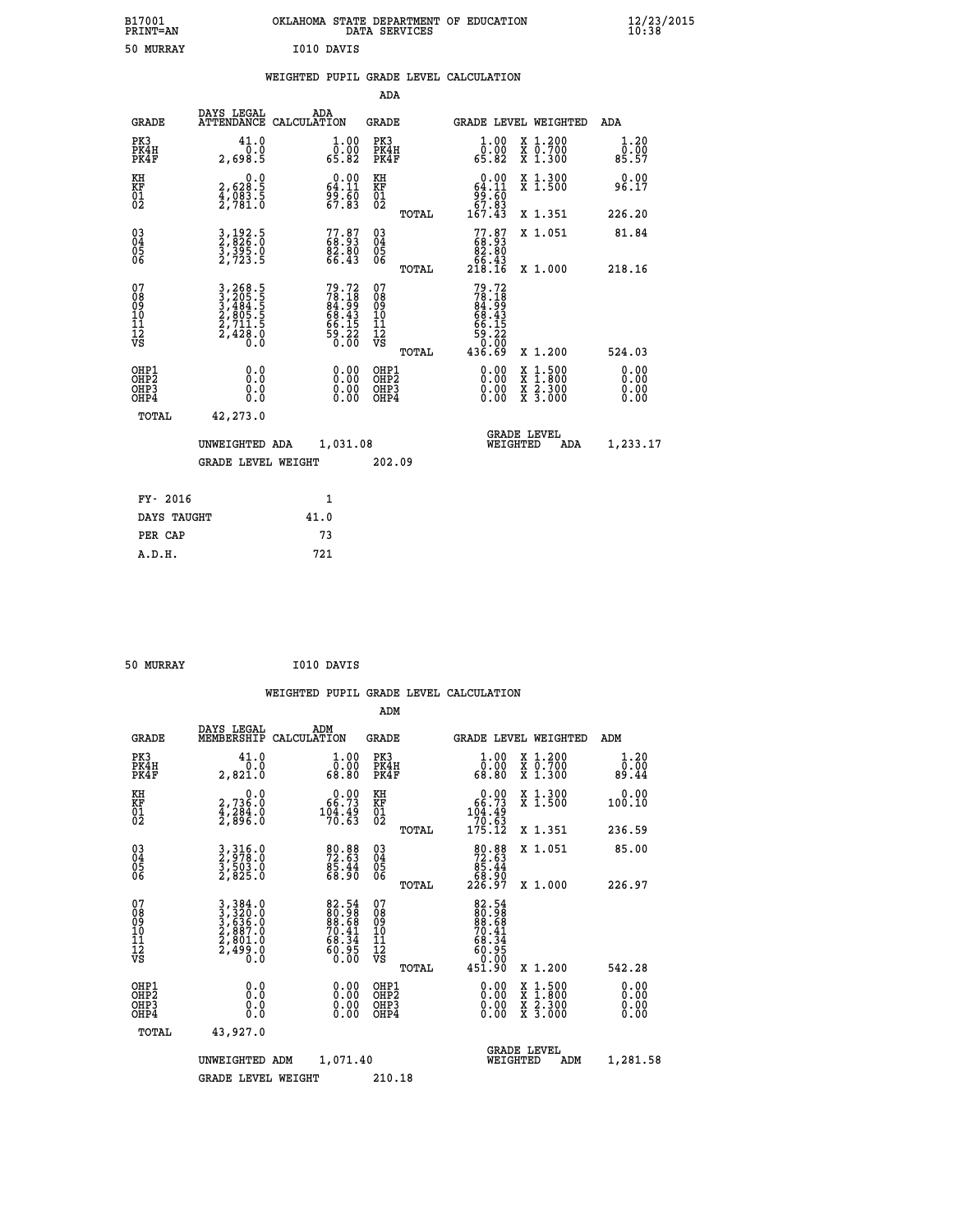| 7001<br>INT=AN |  | OKLAHOMA STATE DEPARTMENT OF EDUCATION<br>DATA SERVICES |  |
|----------------|--|---------------------------------------------------------|--|
| MURRAY         |  | COUNTY TOTALS                                           |  |

 **B17001<br>PRINT=AN** 

 **B17001 OKLAHOMA STATE DEPARTMENT OF EDUCATION 12/23/2015**

|                                                       |                                                                                                                                                          | WEIGHTED PUPIL GRADE LEVEL CALCULATION                                                                                              |                                                     |                                                                                                                       |                                                                                                                                           |                                                 |
|-------------------------------------------------------|----------------------------------------------------------------------------------------------------------------------------------------------------------|-------------------------------------------------------------------------------------------------------------------------------------|-----------------------------------------------------|-----------------------------------------------------------------------------------------------------------------------|-------------------------------------------------------------------------------------------------------------------------------------------|-------------------------------------------------|
|                                                       |                                                                                                                                                          |                                                                                                                                     | ADA                                                 |                                                                                                                       |                                                                                                                                           |                                                 |
| <b>GRADE</b>                                          | DAYS LEGAL                                                                                                                                               | ADA<br>ATTENDANCE CALCULATION                                                                                                       | <b>GRADE</b>                                        | <b>GRADE LEVEL WEIGHTED</b>                                                                                           |                                                                                                                                           | ADA                                             |
| PK3<br>PK4H<br>PK4F                                   | 302.0<br>0.0<br>6,780.0                                                                                                                                  | $7.37$<br>165.37                                                                                                                    | PK3<br>PK4H<br>PK4F                                 | 7.37<br>$\begin{array}{c} 0.00 \\ 165.37 \end{array}$                                                                 | X 1.200<br>X 0.700<br>X 1.300                                                                                                             | 8.84<br>0.00<br>214.99                          |
| KH<br>KF<br>01<br>02                                  | $\substack{7,496.0\\9,451.0\\7,970.5}$                                                                                                                   | $0.00$<br>182.83<br>$\frac{230.51}{194.40}$                                                                                         | KH<br>KF<br>01<br>02                                | $0.00$<br>182.83<br>$\frac{236}{194}$ $\cdot\frac{51}{40}$<br>$424$ $\cdot\frac{91}{91}$                              | X 1.300<br>X 1.500                                                                                                                        | 274.25                                          |
|                                                       |                                                                                                                                                          |                                                                                                                                     | TOTAL                                               |                                                                                                                       | X 1.351                                                                                                                                   | 574.06                                          |
| $^{03}_{04}$<br>05<br>06                              | $7, 457.5$<br>$7, 178.5$<br>$7, 537.5$<br>$7, 181.5$                                                                                                     | $\begin{smallmatrix} 181.89\\ 175.09\\ 183.84\\ 175.16 \end{smallmatrix}$                                                           | $^{03}_{04}$<br>0500                                | 181.89<br>175.09<br>183.84                                                                                            | X 1.051                                                                                                                                   | 725.26                                          |
|                                                       |                                                                                                                                                          |                                                                                                                                     | TOTAL                                               | 175.16<br>534.09                                                                                                      | X 1.000                                                                                                                                   | 534.09                                          |
| 07<br>08<br>09<br>10<br>11<br>11<br>12<br>VS          | $\begin{smallmatrix} 6\,,\,756\,,\,0\\ 7\,,\,110\,,\,0\\ 8\,,\,076\,,\,0\\ 6\,,\,745\,,\,0\\ 7\,,\,346\,,\,0\\ 6\,,\,549\,,\,5\\ 0\,. \end{smallmatrix}$ | $\begin{smallmatrix} 164\cdot78\\173\cdot41\\196\cdot98\\164\cdot52\\164\cdot52\\179\cdot19\\159\cdot74\\0\cdot00\end{smallmatrix}$ | 078<br>089<br>0011<br>11<br>11<br>12<br>VS<br>TOTAL | 164.78<br>173.41<br>196.98<br>164.52<br>$\begin{array}{r} 179.19 \\ 159.74 \\ 159.00 \\ 0.00 \\ 1,038.62 \end{array}$ | X 1.200                                                                                                                                   | 1,246.35                                        |
| OHP1<br>OHP2<br>OH <sub>P</sub> 3<br>OH <sub>P4</sub> | 40.5<br>0.0<br>0.0                                                                                                                                       | 0.99<br>$\begin{smallmatrix} 0.00 \ 0.00 \end{smallmatrix}$                                                                         | OHP1<br>OHP2<br>OHP3<br>OHP4                        | 0.99<br>0.00                                                                                                          | $\begin{smallmatrix} \mathtt{X} & 1\cdot500\\ \mathtt{X} & 1\cdot800\\ \mathtt{X} & 2\cdot300\\ \mathtt{X} & 3\cdot000 \end{smallmatrix}$ | $\frac{1}{0}$ : $\frac{49}{00}$<br>0.00<br>0.00 |
| TOTAL                                                 | 103,977.5                                                                                                                                                |                                                                                                                                     |                                                     |                                                                                                                       |                                                                                                                                           |                                                 |
|                                                       | UNWEIGHTED ADA                                                                                                                                           | 2,536.07                                                                                                                            |                                                     | <b>GRADE LEVEL</b><br>WEIGHTED                                                                                        | ADA                                                                                                                                       | 3,045.24                                        |
|                                                       | <b>GRADE LEVEL WEIGHT</b>                                                                                                                                |                                                                                                                                     | 509.17                                              |                                                                                                                       |                                                                                                                                           |                                                 |
| FY- 2016                                              |                                                                                                                                                          | $\mathbf{1}$                                                                                                                        |                                                     |                                                                                                                       |                                                                                                                                           |                                                 |
| DAYS TAUGHT                                           |                                                                                                                                                          | 82.0                                                                                                                                |                                                     |                                                                                                                       |                                                                                                                                           |                                                 |
| PER CAP                                               |                                                                                                                                                          | 132                                                                                                                                 |                                                     |                                                                                                                       |                                                                                                                                           |                                                 |

 **MURRAY COUNTY TOTALS**

 **A.D.H. 1,463**

|                                          |                                                                                           |             |                                                                                                       | ADM                                                 |       |                                                                                                                    |                                |                                          |                              |
|------------------------------------------|-------------------------------------------------------------------------------------------|-------------|-------------------------------------------------------------------------------------------------------|-----------------------------------------------------|-------|--------------------------------------------------------------------------------------------------------------------|--------------------------------|------------------------------------------|------------------------------|
| <b>GRADE</b>                             | DAYS LEGAL<br>MEMBERSHIP                                                                  | CALCULATION | ADM                                                                                                   | <b>GRADE</b>                                        |       |                                                                                                                    |                                | GRADE LEVEL WEIGHTED                     | ADM                          |
| PK3<br>PK4H<br>PK4F                      | 302.0<br>0.0<br>7,222.0                                                                   |             | 7.37<br>0.00<br>176.14                                                                                | PK3<br>PK4H<br>PK4F                                 |       | $7.37$<br>0.00<br>176.14                                                                                           |                                | X 1.200<br>X 0.700<br>X 1.300            | 8.84<br>0.00<br>228.98       |
| KH<br>KF<br>01<br>02                     | 0.0<br>7,816:0<br>9,884:0<br>8,313:0                                                      |             | $\begin{smallmatrix} &0.00\190.63\241.08\202.75 \end{smallmatrix}$                                    | KH<br>KF<br>01<br>02                                |       | $0.00$<br>$190.63$<br>$241.08$<br>$202.75$<br>$443.83$                                                             |                                | X 1.300<br>X 1.500                       | 0.00<br>285.95               |
|                                          |                                                                                           |             |                                                                                                       |                                                     | TOTAL |                                                                                                                    |                                | X 1.351                                  | 599.62                       |
| 03<br>04<br>05<br>06                     | $7, 742.0$<br>$7, 474.0$<br>$7, 807.0$<br>7,480.0                                         |             | 188.83<br>182.29<br>$\frac{190.42}{182.44}$                                                           | $\begin{array}{c} 03 \\ 04 \\ 05 \\ 06 \end{array}$ |       | 188.83<br>182.29<br>$\frac{196.42}{182.44}$<br>555.15                                                              |                                | X 1.051                                  | 198.46                       |
|                                          |                                                                                           |             |                                                                                                       |                                                     | TOTAL |                                                                                                                    |                                | X 1.000                                  | 555.15                       |
| 07<br>08<br>09<br>101<br>11<br>12<br>VS  | $5, 426.0$<br>$7, 426.0$<br>$8, 383.0$<br>$6, 937.0$<br>$7, 569.0$<br>$6, 673.0$<br>$0.0$ |             | $170.59$<br>$181.13$<br>$204.44$<br>$\begin{array}{c} 169.19 \\ 184.63 \\ 162.75 \\ 0.00 \end{array}$ | 07<br>08<br>09<br>11<br>11<br>12<br>VS              | TOTAL | $170.59$<br>$181.13$<br>$204.44$<br>169.19<br>$\begin{array}{r} 184.63 \\ 162.75 \\ -9.00 \end{array}$<br>1,072.73 |                                | X 1.200                                  | 1,287.28                     |
| OHP1<br>OHP2<br>OH <sub>P3</sub><br>OHP4 | 41.0<br>0.0<br>0.000                                                                      |             | $\begin{smallmatrix} 1.00\ 0.00\ 0.00 \end{smallmatrix}$                                              | OHP1<br>OHP2<br>OHP <sub>3</sub>                    |       | $\frac{1}{0}$ :00<br>0.00<br>0.00                                                                                  |                                | X 1:500<br>X 1:800<br>X 2:300<br>X 3:000 | 1.50<br>0.00<br>0.00<br>0.00 |
| TOTAL                                    | 108,062.0                                                                                 |             |                                                                                                       |                                                     |       |                                                                                                                    |                                |                                          |                              |
|                                          | UNWEIGHTED                                                                                | ADM         | 2,635.68                                                                                              |                                                     |       |                                                                                                                    | <b>GRADE LEVEL</b><br>WEIGHTED | ADM                                      | 3,165.78                     |
|                                          | <b>GRADE LEVEL WEIGHT</b>                                                                 |             |                                                                                                       | 530.10                                              |       |                                                                                                                    |                                |                                          |                              |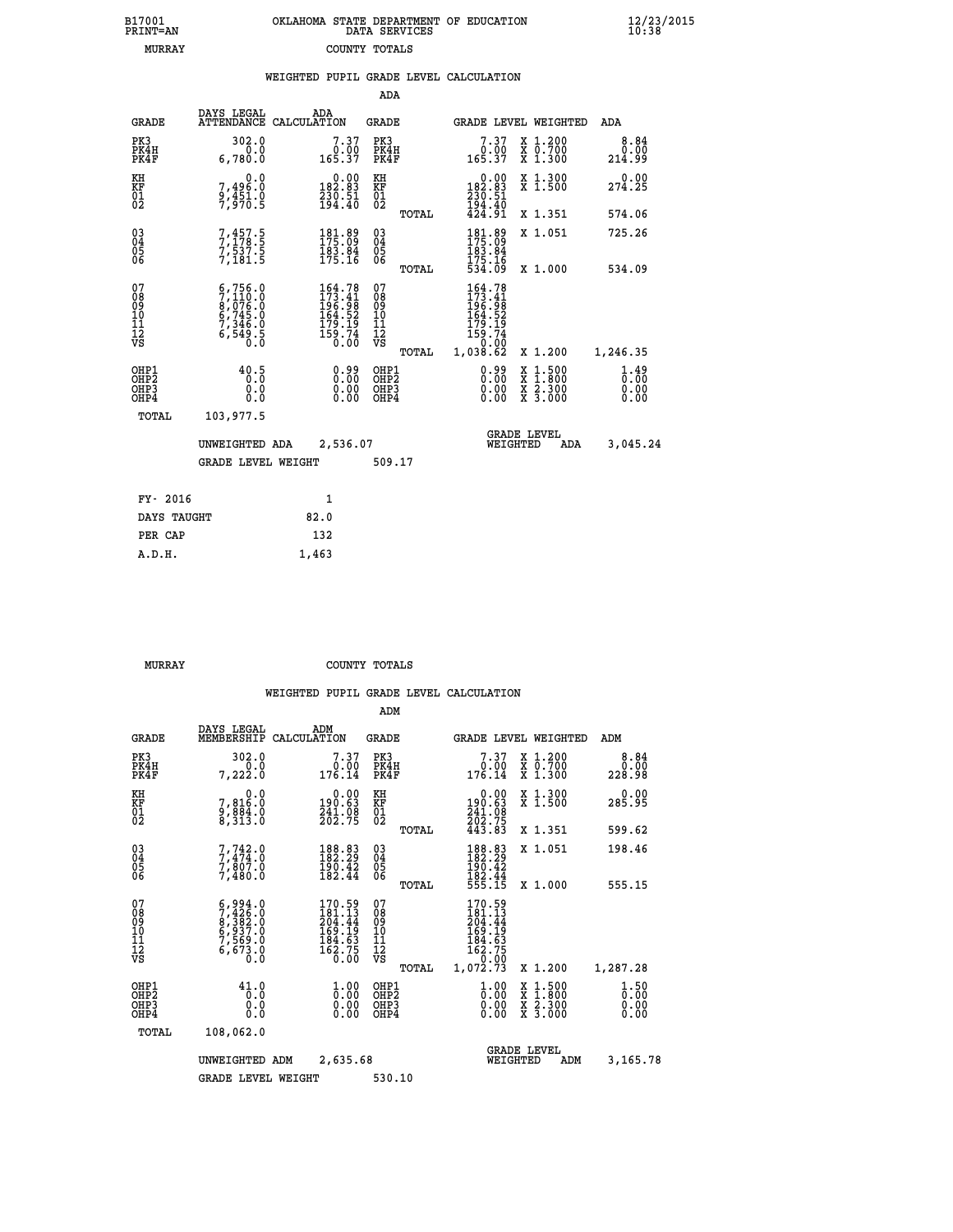| B17001<br><b>PRINT=AN</b> | OKLAHOMA STATE DEPARTMENT OF EDUCATION<br>DATA SERVICES | $\frac{12}{23}$ /2015 |
|---------------------------|---------------------------------------------------------|-----------------------|
| 51 MUSKOGEE               | C009 WAINWRIGHT                                         |                       |

|                              |                                                                                                                            | WEIGHTED PUPIL GRADE LEVEL CALCULATION                                                           |                                                      |       |                                                                                                                                                                                                                                                                                |                                          |                                  |
|------------------------------|----------------------------------------------------------------------------------------------------------------------------|--------------------------------------------------------------------------------------------------|------------------------------------------------------|-------|--------------------------------------------------------------------------------------------------------------------------------------------------------------------------------------------------------------------------------------------------------------------------------|------------------------------------------|----------------------------------|
|                              |                                                                                                                            |                                                                                                  | ADA                                                  |       |                                                                                                                                                                                                                                                                                |                                          |                                  |
| <b>GRADE</b>                 | DAYS LEGAL                                                                                                                 | ADA<br>ATTENDANCE CALCULATION                                                                    | <b>GRADE</b>                                         |       | GRADE LEVEL WEIGHTED                                                                                                                                                                                                                                                           |                                          | ADA                              |
| PK3<br>PK4H<br>PK4F          | 69.5<br>249.5                                                                                                              | $\begin{smallmatrix} 1.58\ 0.00\ 5.67 \end{smallmatrix}$                                         | PK3<br>PK4H<br>PK4F                                  |       | $\begin{smallmatrix} 1.58\ 0.00\\ 5.67 \end{smallmatrix}$                                                                                                                                                                                                                      | X 1.200<br>X 0.700<br>X 1.300            | 1.90<br>$\frac{0.00}{7.37}$      |
| KH<br>KF<br>01<br>02         | 0.0<br>365:0<br>395:0<br>455:5                                                                                             | $\begin{smallmatrix} 0.00\\ 8.30\\ 8.30\\ 8.98\\ 10.35 \end{smallmatrix}$                        | KH<br>KF<br>01<br>02                                 |       | $\begin{smallmatrix} 0.00\\ 8.30\\ 8.30\\ 8.98\\ 10.35\\ 19.33 \end{smallmatrix}$                                                                                                                                                                                              | X 1.300<br>X 1.500                       | 0.00<br>12.45                    |
|                              |                                                                                                                            |                                                                                                  |                                                      | TOTAL |                                                                                                                                                                                                                                                                                | X 1.351                                  | 26.11                            |
| $^{03}_{04}$<br>Ŏ5<br>06     | $\frac{472.5}{549.5}$<br>$\frac{324.0}{519.0}$                                                                             | $\begin{array}{c} 10\cdot74 \\[-4pt] 12\cdot49 \\[-4pt] 7\cdot36 \\[-4pt] 11\cdot80 \end{array}$ | $\begin{matrix} 03 \\ 04 \\ 05 \\ 06 \end{matrix}$   |       | 10.74<br>12:45<br>7.36                                                                                                                                                                                                                                                         | X 1.051                                  | 11.29                            |
|                              |                                                                                                                            |                                                                                                  |                                                      | TOTAL | $\frac{11.80}{31.65}$                                                                                                                                                                                                                                                          | X 1.000                                  | 31.65                            |
| 07<br>0890112<br>1112<br>VS  | $\begin{smallmatrix} 3\,7\,0\,. \ 0\\ 2\,2\,4\,. \ 0\\ 0\,. \ 0\\ 0\,. \ 0\\ 0\,. \ 0\\ 0\,. \ 0\\ 0\,. \end{smallmatrix}$ | $\begin{smallmatrix} 8.41\ 5.09\ 0.00\ 0.00\ 0.00\ 0.00\ 0.00\ 0.00\ 0.00\ \end{smallmatrix}$    | 07<br>08901112<br>1112<br>VS                         | TOTAL | $\begin{array}{c} 8.41 \\ 5.09 \\ 0.00 \\ 0.00 \end{array}$<br>0.00<br>0.00<br>0.00<br>13.50                                                                                                                                                                                   | X 1.200                                  | 16.20                            |
| OHP1<br>OHP2<br>OHP3<br>OHP4 | 0.0<br>0.0<br>0.0                                                                                                          | $\begin{smallmatrix} 0.00 \ 0.00 \ 0.00 \ 0.00 \end{smallmatrix}$                                | OHP1<br>OHP2<br>OHP <sub>3</sub><br>OHP <sub>4</sub> |       | $\begin{smallmatrix} 0.00 & 0.00 & 0.00 & 0.00 & 0.00 & 0.00 & 0.00 & 0.00 & 0.00 & 0.00 & 0.00 & 0.00 & 0.00 & 0.00 & 0.00 & 0.00 & 0.00 & 0.00 & 0.00 & 0.00 & 0.00 & 0.00 & 0.00 & 0.00 & 0.00 & 0.00 & 0.00 & 0.00 & 0.00 & 0.00 & 0.00 & 0.00 & 0.00 & 0.00 & 0.00 & 0.0$ | X 1:500<br>X 1:800<br>X 2:300<br>X 3:000 | 0.00<br>0.00<br>$0.00$<br>$0.00$ |
| TOTAL                        | 3,993.5                                                                                                                    |                                                                                                  |                                                      |       |                                                                                                                                                                                                                                                                                |                                          |                                  |
|                              | UNWEIGHTED ADA                                                                                                             | 90.77                                                                                            |                                                      |       | WEIGHTED                                                                                                                                                                                                                                                                       | <b>GRADE LEVEL</b><br>ADA                | 106.97                           |
|                              | <b>GRADE LEVEL WEIGHT</b>                                                                                                  |                                                                                                  | 16.20                                                |       |                                                                                                                                                                                                                                                                                |                                          |                                  |
| FY- 2016                     |                                                                                                                            | 1                                                                                                |                                                      |       |                                                                                                                                                                                                                                                                                |                                          |                                  |
| DAYS TAUGHT                  |                                                                                                                            | 44.0                                                                                             |                                                      |       |                                                                                                                                                                                                                                                                                |                                          |                                  |
| PER CAP                      |                                                                                                                            | 92                                                                                               |                                                      |       |                                                                                                                                                                                                                                                                                |                                          |                                  |

 **51 MUSKOGEE C009 WAINWRIGHT**

 **WEIGHTED PUPIL GRADE LEVEL CALCULATION ADM DAYS LEGAL ADM GRADE MEMBERSHIP CALCULATION GRADE GRADE LEVEL WEIGHTED ADM PK3 73.0 1.66 PK3 1.66 X 1.200 1.99 PK4H 0.0 0.00 PK4H 0.00 X 0.700 0.00 PK4F 269.0 6.11 PK4F 6.11 X 1.300 7.94**

| ΚH<br>KF<br>01<br>02                                 | $\begin{smallmatrix} 0.0\\ 393.0\\ 415.0\\ 480.0 \end{smallmatrix}$                       | $\begin{smallmatrix} 0.00\\ 8.93\\ -9.43\\ 10.91 \end{smallmatrix}$                           | KH<br>KF<br>01<br>02                                             |       | $\begin{smallmatrix} 0.00\\ 8.93\\ -9.43\\ 10.91\\ 20.34 \end{smallmatrix}$                            | X 1.300<br>X 1.500                       | $0.00$<br>13.40                                                                                                                                                                                                                                                                |
|------------------------------------------------------|-------------------------------------------------------------------------------------------|-----------------------------------------------------------------------------------------------|------------------------------------------------------------------|-------|--------------------------------------------------------------------------------------------------------|------------------------------------------|--------------------------------------------------------------------------------------------------------------------------------------------------------------------------------------------------------------------------------------------------------------------------------|
|                                                      |                                                                                           |                                                                                               |                                                                  | TOTAL |                                                                                                        | X 1.351                                  | 27.48<br>12.01                                                                                                                                                                                                                                                                 |
| $\begin{matrix} 03 \\ 04 \\ 05 \\ 06 \end{matrix}$   | 503.0<br>574.0<br>349.0<br>528.0                                                          | $\begin{array}{c} 11\cdot 43\\13\cdot 05\\7\cdot 93\\12\cdot 00\end{array}$                   | 03<br>04<br>05<br>06                                             |       | $11.43$<br>$7.93$<br>$7.93$<br>$12.00$<br>$32.98$                                                      | X 1.051                                  |                                                                                                                                                                                                                                                                                |
|                                                      |                                                                                           |                                                                                               |                                                                  | TOTAL |                                                                                                        | X 1.000                                  | 32.98                                                                                                                                                                                                                                                                          |
| 078901112<br>00010112<br>VS                          | $\begin{smallmatrix} 396.0\\ 233.0\\ 0.0\\ 0.0\\ 0.0\\ 0.0\\ 0.0\\ 0.0 \end{smallmatrix}$ | $\begin{smallmatrix} 9.00\ 5.30\ 0.00\ 0.00\ 0.00\ 0.00\ 0.00\ 0.00\ 0.00\ \end{smallmatrix}$ | 07<br>08<br>09<br>001<br>11<br>11<br>12<br>VS                    | TOTAL | $\begin{smallmatrix} 9.00\ 1.30\ 0.00\ 0.00\ 0.00\ 0.00\ 0.00\ 0.00\ 0.00\ \end{smallmatrix}$<br>14.30 | X 1.200                                  | 17.16                                                                                                                                                                                                                                                                          |
|                                                      |                                                                                           |                                                                                               |                                                                  |       |                                                                                                        |                                          |                                                                                                                                                                                                                                                                                |
| OHP1<br>OHP <sub>2</sub><br>OH <sub>P3</sub><br>OHP4 |                                                                                           | $\begin{smallmatrix} 0.00 \ 0.00 \ 0.00 \ 0.00 \end{smallmatrix}$                             | OHP1<br>OHP <sub>2</sub><br>OHP <sub>3</sub><br>OHP <sub>4</sub> |       |                                                                                                        | X 1:500<br>X 1:800<br>X 2:300<br>X 3:000 | $\begin{smallmatrix} 0.00 & 0.00 & 0.00 & 0.00 & 0.00 & 0.00 & 0.00 & 0.00 & 0.00 & 0.00 & 0.00 & 0.00 & 0.00 & 0.00 & 0.00 & 0.00 & 0.00 & 0.00 & 0.00 & 0.00 & 0.00 & 0.00 & 0.00 & 0.00 & 0.00 & 0.00 & 0.00 & 0.00 & 0.00 & 0.00 & 0.00 & 0.00 & 0.00 & 0.00 & 0.00 & 0.0$ |
| TOTAL                                                | 4,213.0                                                                                   |                                                                                               |                                                                  |       |                                                                                                        |                                          |                                                                                                                                                                                                                                                                                |
|                                                      | UNWEIGHTED<br>ADM                                                                         | 95.75                                                                                         |                                                                  |       |                                                                                                        | <b>GRADE LEVEL</b><br>WEIGHTED<br>ADM    | 112.96                                                                                                                                                                                                                                                                         |
|                                                      | <b>GRADE LEVEL WEIGHT</b>                                                                 |                                                                                               | 17.21                                                            |       |                                                                                                        |                                          |                                                                                                                                                                                                                                                                                |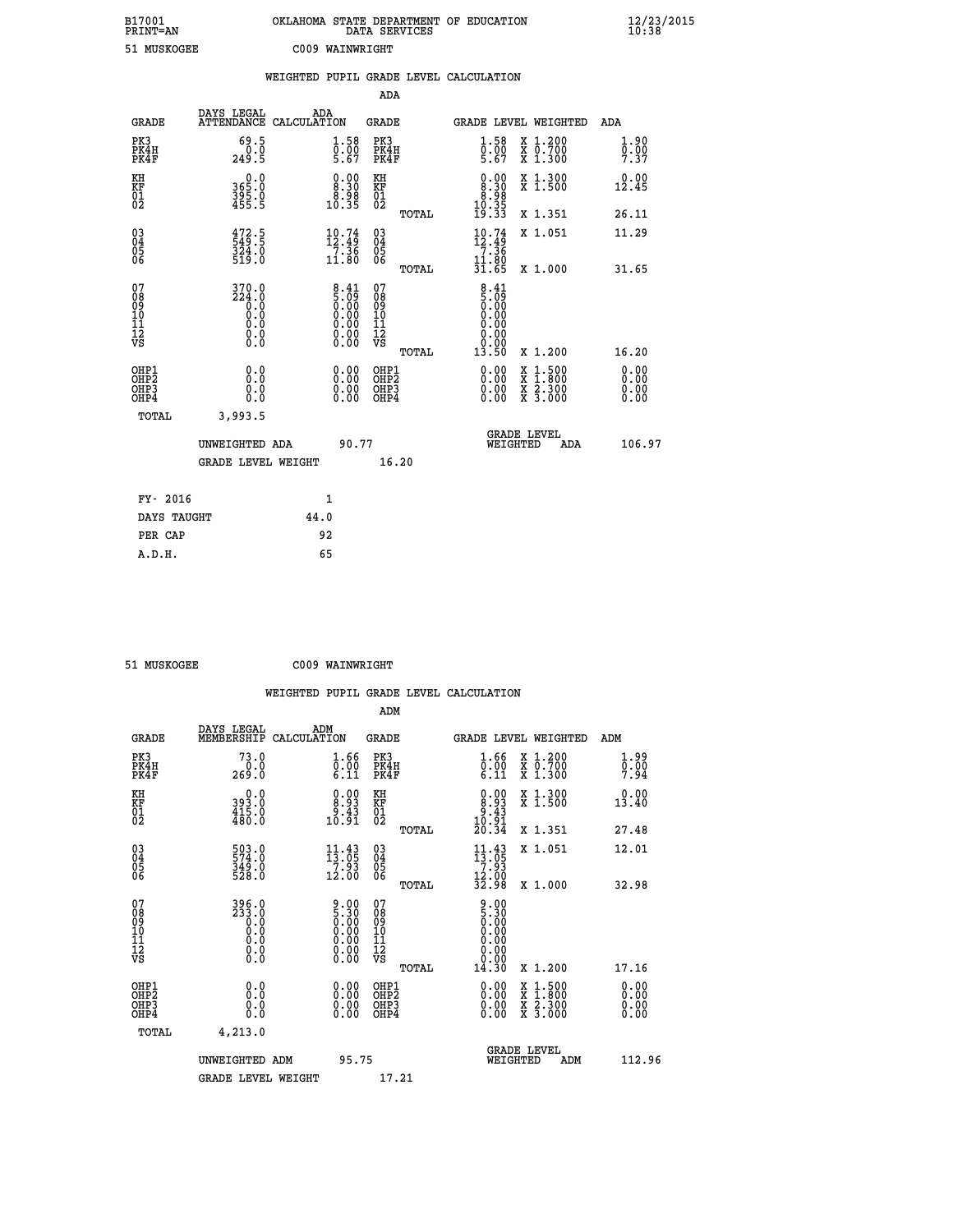| B17001<br><b>PRINT=AN</b> | OKLAHOMA STATE DEPARTMENT OF EDUCATION<br>DATA SERVICES |  |
|---------------------------|---------------------------------------------------------|--|
| 51 MUSKOGEE               | 1002 HASKELL                                            |  |

 **B17001 OKLAHOMA STATE DEPARTMENT OF EDUCATION 12/23/2015**

|                                                    |                                                                                                                   | WEIGHTED PUPIL GRADE LEVEL CALCULATION                               |                                                 |                                                                                                                                                                                                                                                                                |                                                                                                                                                                           |
|----------------------------------------------------|-------------------------------------------------------------------------------------------------------------------|----------------------------------------------------------------------|-------------------------------------------------|--------------------------------------------------------------------------------------------------------------------------------------------------------------------------------------------------------------------------------------------------------------------------------|---------------------------------------------------------------------------------------------------------------------------------------------------------------------------|
|                                                    |                                                                                                                   |                                                                      | <b>ADA</b>                                      |                                                                                                                                                                                                                                                                                |                                                                                                                                                                           |
| <b>GRADE</b>                                       | DAYS LEGAL                                                                                                        | ADA<br>ATTENDANCE CALCULATION                                        | <b>GRADE</b>                                    | GRADE LEVEL WEIGHTED                                                                                                                                                                                                                                                           | ADA                                                                                                                                                                       |
| PK3<br>PK4H<br>PK4F                                | 423.0<br>0.0<br>1,927.5                                                                                           | $\begin{smallmatrix} 9.61\0.00\\43.81\end{smallmatrix}$              | PK3<br>PK4H<br>PK4F                             | $0.61$<br>$0.00$<br>43.81                                                                                                                                                                                                                                                      | X 1.200<br>X 0.700<br>X 1.300<br>11.53<br>-ō:ŏŏ<br>56:95                                                                                                                  |
| KH<br>KF<br>01<br>02                               | $\begin{smallmatrix}&&&0.0\2,757.0\2,395.5\2,433.5\end{smallmatrix}$                                              | $\begin{smallmatrix} 0.00\\ 62.66\\ 54.44\\ 55.31 \end{smallmatrix}$ | KH<br>KF<br>01<br>02                            | $\begin{smallmatrix}&&0.00\\62.66\\54.44\\55.31\\109.75\end{smallmatrix}$                                                                                                                                                                                                      | X 1.300<br>X 1.500<br>0.00<br>93.99                                                                                                                                       |
|                                                    |                                                                                                                   |                                                                      | TOTAL                                           |                                                                                                                                                                                                                                                                                | X 1.351<br>148.27                                                                                                                                                         |
| $\begin{matrix} 03 \\ 04 \\ 05 \\ 06 \end{matrix}$ | 2,658.5<br>2,135.5<br>1,948.5<br>2,651.0                                                                          | $\frac{60.42}{48.53}$<br>$\frac{44.28}{60.25}$                       | 03<br>04<br>05<br>06                            | $\frac{60.42}{48.53}$<br>$\begin{array}{r} 44.28 \\ 60.25 \\ 153.06 \end{array}$                                                                                                                                                                                               | X 1.051<br>63.50                                                                                                                                                          |
|                                                    |                                                                                                                   |                                                                      | TOTAL                                           |                                                                                                                                                                                                                                                                                | 153.06<br>X 1.000                                                                                                                                                         |
| 07<br>08901112<br>1112<br>VS                       | $\begin{smallmatrix} 2,998.0\\ 2,480.0\\ 2,948.0\\ 2,948.0\\ 2,517.5\\ 2,604.5\\ 2,231.0\\ 0.0 \end{smallmatrix}$ | 68.14<br>56.36<br>67.01<br>67.22<br>59.19<br>50.70<br>50.00          | 07<br>08<br>09<br>11<br>11<br>12<br>VS<br>TOTAL | 68.14<br>56.36<br>67.01<br>57.22<br>59.19<br>50.70<br>0.00<br>358.62                                                                                                                                                                                                           | X 1.200<br>430.34                                                                                                                                                         |
| OHP1<br>OHP2<br>OHP3<br>OHP4                       | 0.0<br>0.0<br>0.0                                                                                                 | $\begin{smallmatrix} 0.00 \ 0.00 \ 0.00 \ 0.00 \end{smallmatrix}$    | OHP1<br>OHP2<br>OHP3<br>OHP4                    | $\begin{smallmatrix} 0.00 & 0.00 & 0.00 & 0.00 & 0.00 & 0.00 & 0.00 & 0.00 & 0.00 & 0.00 & 0.00 & 0.00 & 0.00 & 0.00 & 0.00 & 0.00 & 0.00 & 0.00 & 0.00 & 0.00 & 0.00 & 0.00 & 0.00 & 0.00 & 0.00 & 0.00 & 0.00 & 0.00 & 0.00 & 0.00 & 0.00 & 0.00 & 0.00 & 0.00 & 0.00 & 0.0$ | $\begin{smallmatrix} \mathtt{X} & 1\cdot500\\ \mathtt{X} & 1\cdot800\\ \mathtt{X} & 2\cdot300\\ \mathtt{X} & 3\cdot000 \end{smallmatrix}$<br>0.00<br>0.00<br>0.00<br>0.00 |
| TOTAL                                              | 35,109.0                                                                                                          |                                                                      |                                                 |                                                                                                                                                                                                                                                                                |                                                                                                                                                                           |
|                                                    | UNWEIGHTED ADA                                                                                                    | 797.93                                                               |                                                 | <b>GRADE LEVEL</b><br>WEIGHTED                                                                                                                                                                                                                                                 | 957.64<br>ADA                                                                                                                                                             |
|                                                    | <b>GRADE LEVEL WEIGHT</b>                                                                                         |                                                                      | 159.71                                          |                                                                                                                                                                                                                                                                                |                                                                                                                                                                           |
| FY- 2016                                           |                                                                                                                   | $\mathbf{1}$                                                         |                                                 |                                                                                                                                                                                                                                                                                |                                                                                                                                                                           |
|                                                    | DAYS TAUGHT                                                                                                       | 44.0                                                                 |                                                 |                                                                                                                                                                                                                                                                                |                                                                                                                                                                           |
| PER CAP                                            |                                                                                                                   | 68                                                                   |                                                 |                                                                                                                                                                                                                                                                                |                                                                                                                                                                           |

 **A.D.H. 602**

 **ADM**

51 MUSKOGEE **I002 HASKELL** 

| <b>GRADE</b>                                         | DAYS LEGAL<br>MEMBERSHIP                                                                                                                                                 | ADM<br>CALCULATION                                                   | <b>GRADE</b>                                       |       |                                                                      |          | GRADE LEVEL WEIGHTED                     | ADM                    |
|------------------------------------------------------|--------------------------------------------------------------------------------------------------------------------------------------------------------------------------|----------------------------------------------------------------------|----------------------------------------------------|-------|----------------------------------------------------------------------|----------|------------------------------------------|------------------------|
| PK3<br>PK4H<br>PK4F                                  | 449.0<br>0.0<br>2,039.0                                                                                                                                                  | 10.20<br>$\frac{0.00}{46.34}$                                        | PK3<br>PK4H<br>PK4F                                |       | 10.20<br>$\frac{0.00}{46.34}$                                        |          | X 1.200<br>X 0.700<br>X 1.300            | 12.24<br>0.00<br>60.24 |
| KH<br>KF<br>01<br>02                                 | 0.0<br>2,821:0<br>2,466:0<br>2,523:0                                                                                                                                     | $64.11$<br>$56.05$<br>$57.34$                                        | KH<br>KF<br>01<br>02                               |       | 0.00<br>$64.11$<br>56.05<br>57.34<br>113.39                          |          | X 1.300<br>X 1.500                       | 0.00<br>96.17          |
|                                                      |                                                                                                                                                                          |                                                                      |                                                    | TOTAL |                                                                      |          | X 1.351                                  | 153.19                 |
| $\begin{matrix} 03 \\ 04 \\ 05 \\ 06 \end{matrix}$   | 2,741.0<br>2,215.0<br>2,029.0<br>2,765.0                                                                                                                                 | $\begin{smallmatrix} 62.30\ 50.34\ 46.11\ 62.84 \end{smallmatrix}$   | $\begin{matrix} 03 \\ 04 \\ 05 \\ 06 \end{matrix}$ |       | $62.3050.3446.1162.84159.29$                                         |          | X 1.051                                  | 65.48                  |
|                                                      |                                                                                                                                                                          |                                                                      |                                                    | TOTAL |                                                                      |          | X 1.000                                  | 159.29                 |
| 07<br>08<br>09<br>101<br>11<br>12<br>VS              | $\begin{smallmatrix} 3\,,\,170\, .\, 0\\ 2\,,\,592\, .\, 0\\ 3\,,\,067\, .\, 0\\ 2\,,\,638\, .\, 0\\ 2\,,\,730\, .\, 0\\ 2\,,\,387\, .\, 0\\ 0\, .\, 0\end{smallmatrix}$ | 72.05<br>58.91<br>69.71<br>69.95<br>52.04<br>62.04<br>54.26<br>54.26 | 07<br>08<br>09<br>001<br>11<br>11<br>12<br>VS      | TOTAL | 72.05<br>58.91<br>59.71<br>59.04<br>54.26<br>54.26<br>54.00<br>50.92 |          | X 1.200                                  | 452.30                 |
| OHP1<br>OHP <sub>2</sub><br>OH <sub>P3</sub><br>OHP4 |                                                                                                                                                                          | $\begin{smallmatrix} 0.00 \ 0.00 \ 0.00 \ 0.00 \end{smallmatrix}$    | OHP1<br>OHP2<br>OHP3<br>OHP4                       |       |                                                                      |          | X 1:500<br>X 1:800<br>X 2:300<br>X 3:000 | 0.00<br>0.00<br>0.00   |
| TOTAL                                                | 36,632.0                                                                                                                                                                 |                                                                      |                                                    |       |                                                                      |          |                                          |                        |
|                                                      | UNWEIGHTED                                                                                                                                                               | 832.55<br>ADM                                                        |                                                    |       |                                                                      | WEIGHTED | <b>GRADE LEVEL</b><br>ADM                | 998.91                 |
|                                                      | <b>GRADE LEVEL WEIGHT</b>                                                                                                                                                |                                                                      | 166.36                                             |       |                                                                      |          |                                          |                        |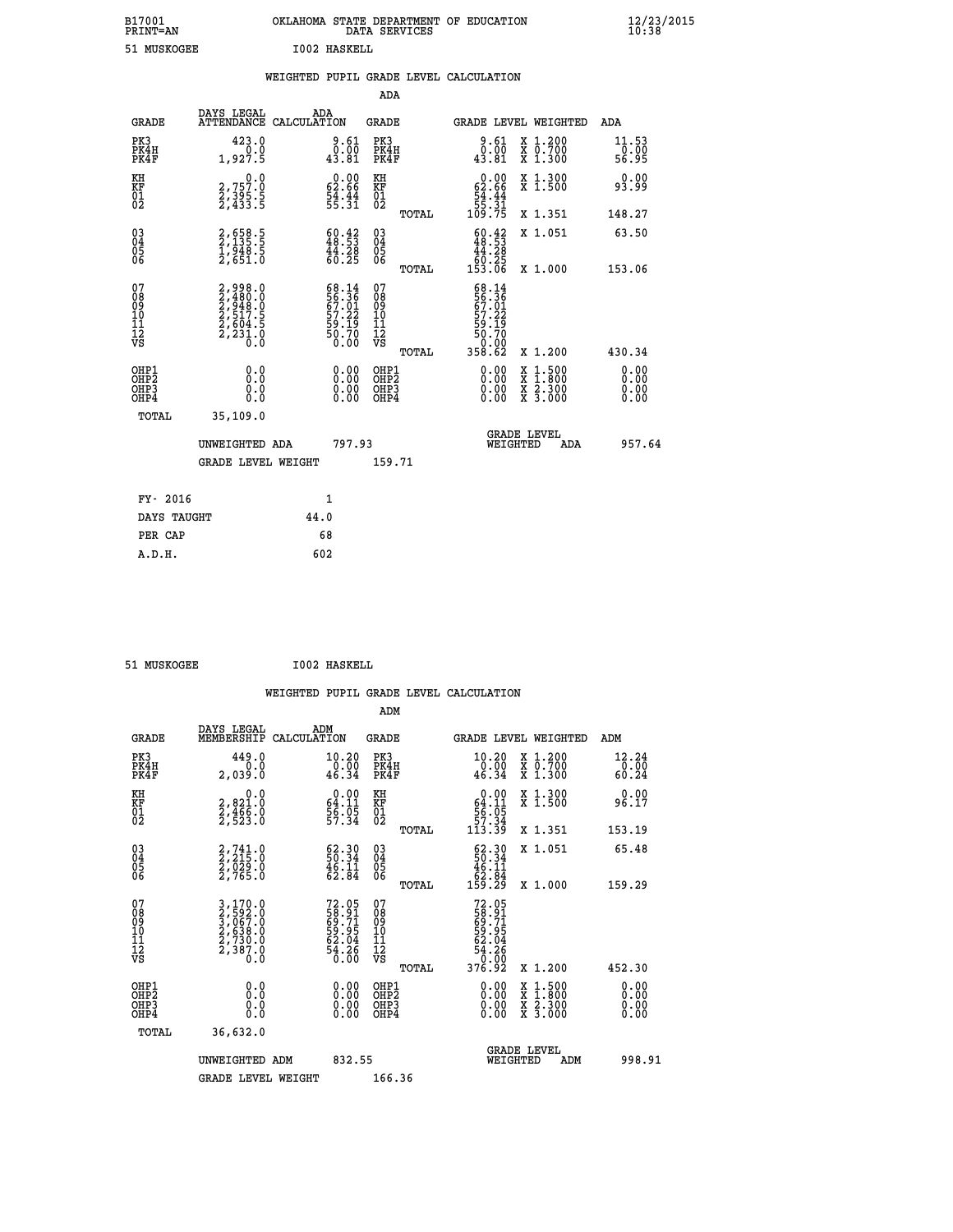# **B17001 OKLAHOMA STATE DEPARTMENT OF EDUCATION 12/23/2015 PRINT=AN DATA SERVICES 10:38**

| 51 MUSKOGEE                                                        |                                                                                            |       | <b>I003 FORT GIBSON</b>                                                                            |                                        |       |                                                                                                           |                                                                |                        |
|--------------------------------------------------------------------|--------------------------------------------------------------------------------------------|-------|----------------------------------------------------------------------------------------------------|----------------------------------------|-------|-----------------------------------------------------------------------------------------------------------|----------------------------------------------------------------|------------------------|
|                                                                    |                                                                                            |       |                                                                                                    |                                        |       | WEIGHTED PUPIL GRADE LEVEL CALCULATION                                                                    |                                                                |                        |
|                                                                    |                                                                                            |       |                                                                                                    | ADA                                    |       |                                                                                                           |                                                                |                        |
| <b>GRADE</b>                                                       | DAYS LEGAL<br>ATTENDANCE CALCULATION                                                       |       | ADA                                                                                                | GRADE                                  |       |                                                                                                           | GRADE LEVEL WEIGHTED                                           | ADA                    |
| PK3<br>PK4H<br>PK4F                                                | 273.0<br>0.0<br>3,765.5                                                                    |       | 6.66<br>0.00<br>91.84                                                                              | PK3<br>PK4H<br>PK4F                    |       | 6.66<br>0.00<br>91.84                                                                                     | X 1.200<br>X 0.700<br>X 1.300                                  | 7.99<br>0.00<br>119.39 |
| KH<br><b>KF</b><br>01<br>02                                        | $\begin{smallmatrix} 0 & 0 \\ 4 & 955 & 5 \\ 5 & 128 & 5 \\ 4 & 706 & 0 \end{smallmatrix}$ |       | $\begin{smallmatrix} &0.00\\ 120.87\\ 125.09\\ 114.78\end{smallmatrix}$                            | KH<br><b>KF</b><br>01<br>02            |       | 0.00<br>120.87<br>125.09<br>114.78                                                                        | X 1.300<br>X 1.500                                             | 0.00<br>181.31         |
|                                                                    |                                                                                            |       |                                                                                                    |                                        | TOTAL | 239.87                                                                                                    | X 1.351                                                        | 324.06                 |
| $\begin{smallmatrix} 03 \\[-4pt] 04 \end{smallmatrix}$<br>Ŏ5<br>06 | 5,262.0<br>4,047.5<br>4,577.5<br>5,506.0                                                   |       | $\begin{array}{r} 128.34 \\ 98.72 \\ 111.65 \\ 134.29 \end{array}$                                 | $\substack{03 \\ 04}$<br>Ŏ5<br>06      |       | $\begin{array}{r} 128.34 \\ 98.72 \\ 111.65 \\ 134.29 \end{array}$                                        | X 1.051                                                        | 134.89                 |
|                                                                    |                                                                                            |       |                                                                                                    |                                        | TOTAL | 344.66                                                                                                    | X 1.000                                                        | 344.66                 |
| 07<br>08<br>09<br>10<br>11<br>11<br>12<br>VS                       | 5, 300.0<br>5, 532.5<br>5, 951.5<br>5, 654.0<br>6, 354.5<br>6, 656.5<br>0.0                |       | $\begin{smallmatrix} 129.27\\ 134.94\\ 145.16\\ 137.90\\ 154.99\\ 137.96\\ 0.00 \end{smallmatrix}$ | 07<br>08<br>09<br>10<br>11<br>12<br>VS | TOTAL | $\begin{array}{r} 129.27 \\ 134.94 \\ 145.16 \\ 137.90 \\ 154.99 \\ 137.96 \end{array}$<br>0.00<br>840.22 | X 1.200                                                        | 1,008.26               |
| OHP1<br>OHP <sub>2</sub><br>OHP3<br>OHP4                           | 0.0<br>0.0<br>0.0                                                                          |       | 0.00<br>$0.00$<br>0.00                                                                             | OHP1<br>OHP2<br>OHP3<br>OHP4           |       | 0.00<br>0.00                                                                                              | $1:500$<br>$1:800$<br>X 1:500<br>X 1:800<br>X 2:300<br>X 3:000 | 0.00<br>0.00<br>0.00   |
| TOTAL                                                              | 72,670.5                                                                                   |       |                                                                                                    |                                        |       |                                                                                                           |                                                                |                        |
|                                                                    | UNWEIGHTED ADA                                                                             |       | 1,772.46                                                                                           |                                        |       | WEIGHTED                                                                                                  | <b>GRADE LEVEL</b><br>ADA                                      | 2,120.56               |
|                                                                    | <b>GRADE LEVEL WEIGHT</b>                                                                  |       |                                                                                                    | 348.10                                 |       |                                                                                                           |                                                                |                        |
| FY- 2016                                                           |                                                                                            |       | 1                                                                                                  |                                        |       |                                                                                                           |                                                                |                        |
| DAYS TAUGHT                                                        |                                                                                            | 41.0  |                                                                                                    |                                        |       |                                                                                                           |                                                                |                        |
| PER CAP                                                            |                                                                                            |       | 33                                                                                                 |                                        |       |                                                                                                           |                                                                |                        |
| A.D.H.                                                             |                                                                                            | 1,620 |                                                                                                    |                                        |       |                                                                                                           |                                                                |                        |

 **51 MUSKOGEE I003 FORT GIBSON**

|                                          |                                                                                 |             |                                                                                                 | ADM                                                |       |                                                                                 |                                |                                          |                              |
|------------------------------------------|---------------------------------------------------------------------------------|-------------|-------------------------------------------------------------------------------------------------|----------------------------------------------------|-------|---------------------------------------------------------------------------------|--------------------------------|------------------------------------------|------------------------------|
| <b>GRADE</b>                             | DAYS LEGAL<br>MEMBERSHIP                                                        | CALCULATION | ADM                                                                                             | <b>GRADE</b>                                       |       |                                                                                 |                                | GRADE LEVEL WEIGHTED                     | ADM                          |
| PK3<br>PK4H<br>PK4F                      | 276.0<br>0.0<br>3,954.0                                                         |             | 6.73<br>ةة:ة<br>96.44                                                                           | PK3<br>PK4H<br>PK4F                                |       | 6.73<br>ةة:ة<br>96.44                                                           |                                | X 1.200<br>X 0.700<br>X 1.300            | 8.08<br>0.00<br>125.37       |
| KH<br>KF<br>01<br>02                     | 0.0<br>5,158:0<br>5,334:0<br>4,888:0                                            |             | $\begin{smallmatrix} &0.00\\ 125.80\\ 130.10\\ 119.22\end{smallmatrix}$                         | KH<br>KF<br>01<br>02                               |       | $\begin{array}{c} 0.00 \\ 125.80 \\ 130.10 \\ 119.22 \\ 249.32 \end{array}$     |                                | X 1.300<br>X 1.500                       | 0.00<br>188.70               |
|                                          |                                                                                 |             |                                                                                                 |                                                    | TOTAL |                                                                                 |                                | X 1.351                                  | 336.83                       |
| 03<br>04<br>05<br>06                     | $\frac{5}{4}, \frac{440}{214}.0$<br>$\frac{4}{4}, \frac{767}{769}.0$<br>5,669.0 |             | $\begin{array}{l} 132.58 \\[-4pt] 102.78 \\[-4pt] 116.27 \\[-4pt] 138.27 \end{array}$           | $\begin{matrix} 03 \\ 04 \\ 05 \\ 06 \end{matrix}$ |       | 132.68<br>$\frac{116}{138}.27$<br>$\frac{138}{357}.32$                          |                                | X 1.051                                  | 139.45                       |
|                                          |                                                                                 |             |                                                                                                 |                                                    | TOTAL |                                                                                 |                                | X 1.000                                  | 357.32                       |
| 07<br>08<br>09<br>101<br>11<br>12<br>VS  | 5,483.0<br>5,739.0<br>6,182.0<br>6,520.0<br>6,674.0<br>5,969.0<br>0.0           |             | 133.73<br>139.98<br>150.78<br>$\begin{array}{r} 144.39 \\ 162.78 \\ 145.59 \\ 0.00 \end{array}$ | 07<br>08<br>09<br>11<br>11<br>12<br>VS             | TOTAL | 133.73<br>139.98<br>150.78<br>144.398<br>145.590<br>145.590<br>077.00<br>877.25 |                                | X 1.200                                  | 1,052.70                     |
| OHP1<br>OHP2<br>OH <sub>P3</sub><br>OHP4 | 0.0<br>0.000                                                                    |             | $0.00$<br>$0.00$<br>0.00                                                                        | OHP1<br>OHP2<br>OHP <sub>3</sub>                   |       | $0.00$<br>$0.00$<br>0.00                                                        |                                | X 1:500<br>X 1:800<br>X 2:300<br>X 3:000 | 0.00<br>0.00<br>0.00<br>0.00 |
| TOTAL                                    | 75,667.0                                                                        |             |                                                                                                 |                                                    |       |                                                                                 |                                |                                          |                              |
|                                          | UNWEIGHTED                                                                      | ADM         | 1,845.54                                                                                        |                                                    |       |                                                                                 | <b>GRADE LEVEL</b><br>WEIGHTED | ADM                                      | 2,208.45                     |
|                                          | <b>GRADE LEVEL WEIGHT</b>                                                       |             |                                                                                                 | 362.91                                             |       |                                                                                 |                                |                                          |                              |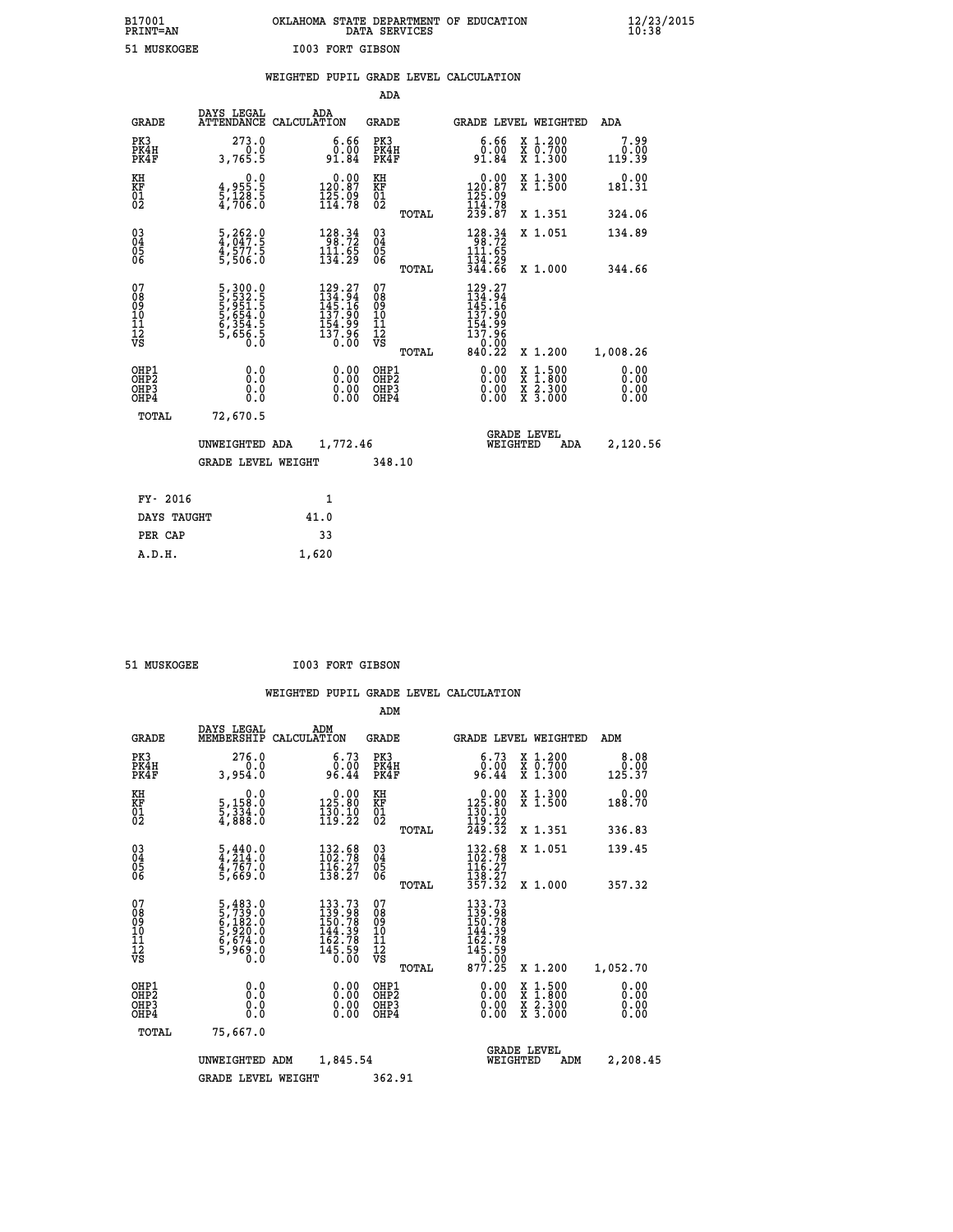# **B17001 OKLAHOMA STATE DEPARTMENT OF EDUCATION 12/23/2015 PRINT=AN DATA SERVICES 10:38 51 MUSKOGEE I006 WEBBERS FALLS**

|                                           |                                                              |      |                                                                    |                                                     |       | WEIGHTED PUPIL GRADE LEVEL CALCULATION                                                                             |                                                                                                                                           |                              |
|-------------------------------------------|--------------------------------------------------------------|------|--------------------------------------------------------------------|-----------------------------------------------------|-------|--------------------------------------------------------------------------------------------------------------------|-------------------------------------------------------------------------------------------------------------------------------------------|------------------------------|
|                                           |                                                              |      |                                                                    | <b>ADA</b>                                          |       |                                                                                                                    |                                                                                                                                           |                              |
| <b>GRADE</b>                              | DAYS LEGAL<br>ATTENDANCE CALCULATION                         |      | ADA                                                                | <b>GRADE</b>                                        |       | GRADE LEVEL WEIGHTED                                                                                               |                                                                                                                                           | ADA                          |
| PK3<br>PK4H<br>PK4F                       | 32.0<br>0.0<br>504.0                                         |      | $\substack{0.71 \\ 0.00 \\ 11.20}$                                 | PK3<br>PK4H<br>PK4F                                 |       | $0.71$<br>$0.00$<br>11.20                                                                                          | X 1.200<br>X 0.700<br>X 1.300                                                                                                             | 0.85<br>0.00<br>14.56        |
| KH<br>KF<br>01<br>02                      | 0.0<br>903.5<br>1,074.0                                      |      | $20.00$<br>20.08<br>$\frac{23.87}{24.38}$                          | KH<br>KF<br>01<br>02                                |       | 0.00<br>$\begin{smallmatrix} 20.08\\ 23.87\\ 24.38\\ 48.25 \end{smallmatrix}$                                      | X 1.300<br>X 1.500                                                                                                                        | 0.00<br>30.12                |
|                                           |                                                              |      |                                                                    |                                                     | TOTAL |                                                                                                                    | X 1.351                                                                                                                                   | 65.19                        |
| 03<br>04<br>05<br>06                      | 1, 936.5<br>$\frac{834.5}{764.0}$                            |      | $\begin{smallmatrix} 23.03\ 21.58\ 18.54\ 16.98 \end{smallmatrix}$ | $\begin{array}{c} 03 \\ 04 \\ 05 \\ 06 \end{array}$ |       | $23.93$<br>$21.58$<br>$18.54$                                                                                      | X 1.051                                                                                                                                   | 24.20                        |
|                                           |                                                              |      |                                                                    |                                                     | TOTAL | 16:98<br>57:10                                                                                                     | X 1.000                                                                                                                                   | 57.10                        |
| 07<br>08901112<br>1112<br>VS              | 993.5<br>590.5<br>1,200.5<br>743.0<br>584.5<br>5810.0<br>O.Ŏ |      | $22.0813.1226.6816.5112.9918.000.00$                               | 07<br>08<br>09<br>11<br>11<br>12<br>VS              | TOTAL | $\begin{array}{r} 22\cdot08\\13\cdot12\\26\cdot68\\16\cdot51\\12\cdot99\\18\cdot00\\0\cdot00\\0\cdot38\end{array}$ | X 1.200                                                                                                                                   | 131.26                       |
| OHP1<br>OH <sub>P</sub> 2<br>OHP3<br>OHP4 | 0.0<br>Ō.Ō<br>0.0<br>0.0                                     |      | $\begin{smallmatrix} 0.00 \ 0.00 \ 0.00 \ 0.00 \end{smallmatrix}$  | OHP1<br>OHP <sub>2</sub><br>OHP3<br>OHP4            |       | 0.00<br>0.00                                                                                                       | $\begin{smallmatrix} \mathtt{X} & 1\cdot500\\ \mathtt{X} & 1\cdot800\\ \mathtt{X} & 2\cdot300\\ \mathtt{X} & 3\cdot000 \end{smallmatrix}$ | 0.00<br>0.00<br>0.00<br>0.00 |
| TOTAL                                     | 12,138.5                                                     |      |                                                                    |                                                     |       |                                                                                                                    |                                                                                                                                           |                              |
|                                           | UNWEIGHTED ADA                                               |      | 269.75                                                             |                                                     |       | WEIGHTED                                                                                                           | <b>GRADE LEVEL</b><br>ADA                                                                                                                 | 323.28                       |
|                                           | <b>GRADE LEVEL WEIGHT</b>                                    |      |                                                                    |                                                     | 53.53 |                                                                                                                    |                                                                                                                                           |                              |
| FY- 2016                                  |                                                              |      | 1                                                                  |                                                     |       |                                                                                                                    |                                                                                                                                           |                              |
| DAYS TAUGHT                               |                                                              | 45.0 |                                                                    |                                                     |       |                                                                                                                    |                                                                                                                                           |                              |
| PER CAP                                   |                                                              |      | 81                                                                 |                                                     |       |                                                                                                                    |                                                                                                                                           |                              |

 **A.D.H. 203**

 **51 MUSKOGEE I006 WEBBERS FALLS**

|                                                      |                                                                               |                                                                                              | ADM                                                |                                                                                                                   |                                          |                              |
|------------------------------------------------------|-------------------------------------------------------------------------------|----------------------------------------------------------------------------------------------|----------------------------------------------------|-------------------------------------------------------------------------------------------------------------------|------------------------------------------|------------------------------|
| <b>GRADE</b>                                         | DAYS LEGAL<br>MEMBERSHIP                                                      | ADM<br>CALCULATION                                                                           | <b>GRADE</b>                                       | GRADE LEVEL WEIGHTED                                                                                              |                                          | ADM                          |
| PK3<br>PK4H<br>PK4F                                  | 32.0<br>$\frac{0.0}{525.0}$                                                   | 0.71<br>0.00<br>11.67                                                                        | PK3<br>PK4H<br>PK4F                                | $\begin{smallmatrix} 0.71\ 0.00\ 11.67 \end{smallmatrix}$                                                         | X 1.200<br>X 0.700<br>X 1.300            | 0.85<br>0.00<br>15.17        |
| KH<br>KF<br>01<br>02                                 | 945.0<br>$1,\overline{1}\overline{2}\overline{3}\overline{3}$                 | $\begin{smallmatrix} 0.00\\21.00\\24.71\\25.00 \end{smallmatrix}$                            | KH<br>KF<br>01<br>02                               | $\begin{smallmatrix} 0.00\\21.00\\24.71\\25.00\\49.71 \end{smallmatrix}$                                          | X 1.300<br>X 1.500                       | 0.00<br>31.50                |
|                                                      |                                                                               |                                                                                              | TOTAL                                              |                                                                                                                   | X 1.351                                  | 67.16                        |
| 03<br>04<br>05<br>06                                 | 1,064.0<br>1,001.0<br>888.0<br>794.0                                          | $23.24$<br>$22.24$<br>$19.73$<br>$17.64$                                                     | $\begin{matrix} 03 \\ 04 \\ 05 \\ 06 \end{matrix}$ | $23.24$<br>$19.73$<br>$17.64$<br>$59.61$                                                                          | X 1.051                                  | 24.85                        |
|                                                      |                                                                               |                                                                                              | TOTAL                                              |                                                                                                                   | X 1.000                                  | 59.61                        |
| 07<br>08<br>09<br>101<br>112<br>VS                   | $1,036.0$<br>$1,268.0$<br>$1,268.0$<br>$801.0$<br>$619.0$<br>$855.0$<br>$0.0$ | $\begin{smallmatrix} 23.02\\ 13.96\\ 28.18\\ 17.80\\ 13.76\\ 19.00\\ 0.00 \end{smallmatrix}$ | 07<br>08<br>09<br>11<br>11<br>12<br>VS             | $\begin{smallmatrix} 23 & 02\ 13 & 96\ 28 & 180\ 17 & 80\ 13 & 76\ 19 & 00\ 0 & 0.00\ 115 & 72 \end{smallmatrix}$ |                                          |                              |
|                                                      |                                                                               |                                                                                              | TOTAL                                              |                                                                                                                   | X 1.200                                  | 138.86                       |
| OHP1<br>OHP2<br>OH <sub>P3</sub><br>OH <sub>P4</sub> | 0.0<br>0.000                                                                  | $0.00$<br>$0.00$<br>0.00                                                                     | OHP1<br>OHP2<br>OHP <sub>3</sub>                   | $0.00$<br>$0.00$<br>0.00                                                                                          | X 1:500<br>X 1:800<br>X 2:300<br>X 3:000 | 0.00<br>0.00<br>0.00<br>0.00 |
| TOTAL                                                | 12,693.0                                                                      |                                                                                              |                                                    |                                                                                                                   |                                          |                              |
|                                                      | UNWEIGHTED ADM                                                                | 282.06                                                                                       |                                                    | WEIGHTED                                                                                                          | <b>GRADE LEVEL</b><br>ADM                | 338.00                       |
|                                                      | <b>GRADE LEVEL WEIGHT</b>                                                     |                                                                                              | 55.94                                              |                                                                                                                   |                                          |                              |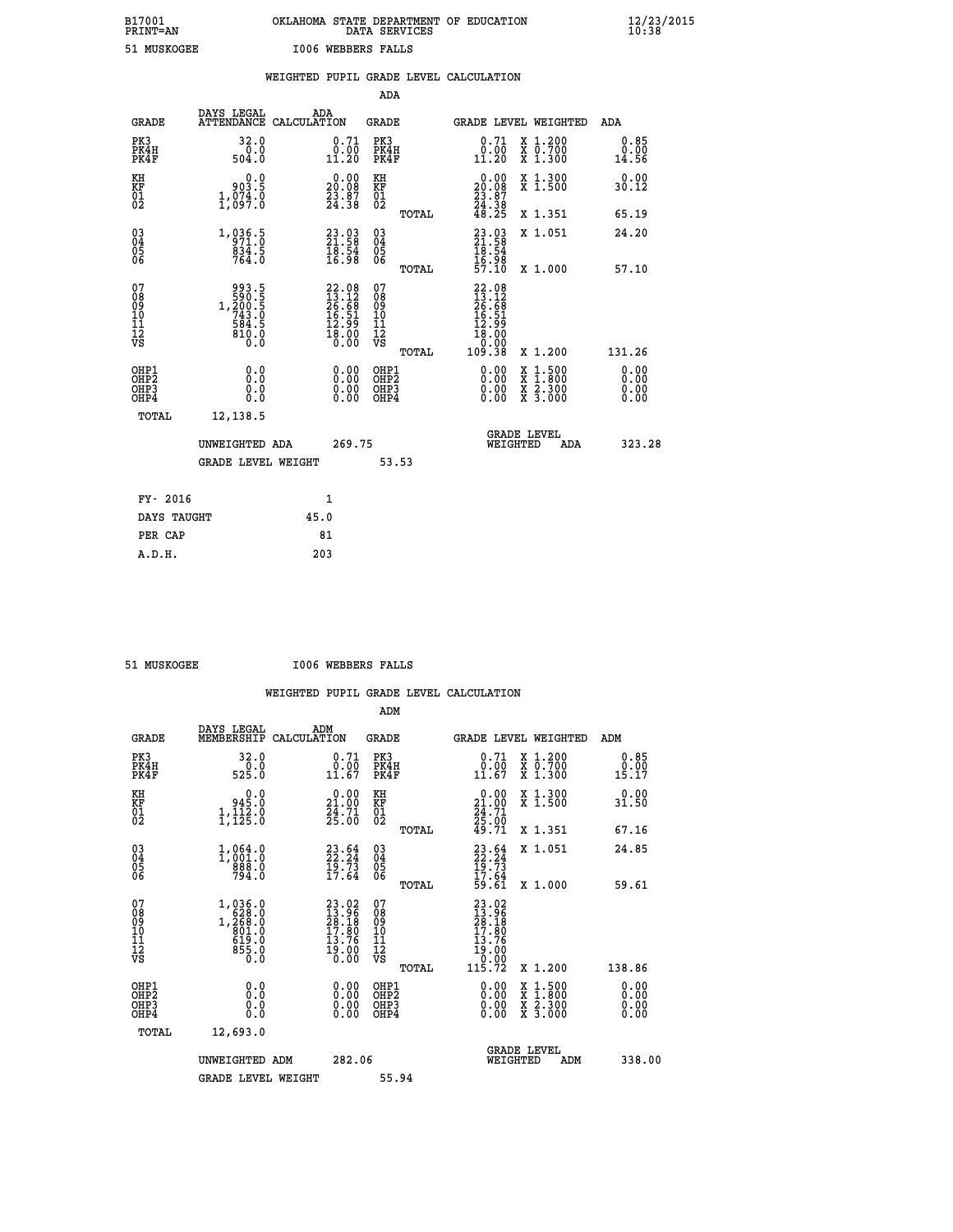| B17001<br><b>PRINT=AN</b> | OKLAHOMA STATE DEPARTMENT OF EDUCATION<br>DATA SERVICES | $\frac{12}{23}$ /2015 |
|---------------------------|---------------------------------------------------------|-----------------------|
| 51 MUSKOGEE               | I008 OKTAHA                                             |                       |

|  |  | WEIGHTED PUPIL GRADE LEVEL CALCULATION |
|--|--|----------------------------------------|
|  |  |                                        |

|                                                                    |                                                                                                          |                                                                          | ADA                                       |       |                                                                                |                                          |                              |
|--------------------------------------------------------------------|----------------------------------------------------------------------------------------------------------|--------------------------------------------------------------------------|-------------------------------------------|-------|--------------------------------------------------------------------------------|------------------------------------------|------------------------------|
| <b>GRADE</b>                                                       | DAYS LEGAL                                                                                               | ADA<br>ATTENDANCE CALCULATION                                            | <b>GRADE</b>                              |       |                                                                                | GRADE LEVEL WEIGHTED                     | <b>ADA</b>                   |
| PK3<br>PK4H<br>PK4F                                                | 61.0<br>0.0<br>1,373.5                                                                                   | $\frac{1}{0}$ : $\frac{65}{00}$<br>37.12                                 | PK3<br>PK4H<br>PK4F                       |       | 1.65<br>6:00<br>37:12                                                          | X 1.200<br>X 0.700<br>X 1.300            | 1.98<br>0.00<br>48.26        |
| KH<br><b>KF</b><br>01<br>02                                        | 0.0<br>1,817.5<br>$\frac{1}{2}, \frac{8}{7}\overline{8}\overline{3}\overline{3}\overline{1}\overline{6}$ | $\begin{smallmatrix} 0.00\\ 49.12\\ 48.58\\ 48.35 \end{smallmatrix}$     | KH<br>KF<br>01<br>02                      |       | $0.00$<br>49.12<br>$\frac{48.58}{48.35}$                                       | X 1.300<br>X 1.500                       | 0.00<br>73.68                |
|                                                                    |                                                                                                          |                                                                          |                                           | TOTAL |                                                                                | X 1.351                                  | 131.09                       |
| $\begin{smallmatrix} 03 \\[-4pt] 04 \end{smallmatrix}$<br>Ŏ5<br>06 | 1,746.5<br>$\frac{1}{2}, \frac{9}{856}$ . 5                                                              | 47.20<br>46.97<br>53.35<br>50.18                                         | $\substack{03 \\ 04}$<br>05<br>06         | TOTAL | $\begin{smallmatrix} 47.20\\ 46.97\\ 53.35\\ 50.18\\ 150.50 \end{smallmatrix}$ | X 1.051<br>X 1.000                       | 49.61<br>150.50              |
| 07<br>08<br>09<br>11<br>11<br>12<br>VS                             | $1,654.0$<br>$2,554.5$<br>$1,880.5$<br>$2,145.0$<br>$1,911.5$<br>$1,808.0$<br>$0.0$                      | $44.70$<br>$59.04$<br>$50.82$<br>$57.97$<br>$51.66$<br>$48.86$<br>$0.00$ | 07<br>08<br>09<br>11<br>11<br>12<br>VS    |       | $44.70$<br>$59.04$<br>$50.82$<br>$57.97$<br>$51.66$<br>$48.88$<br>0.00         |                                          |                              |
|                                                                    |                                                                                                          |                                                                          |                                           | TOTAL | 323.05                                                                         | X 1.200                                  | 387.66                       |
| OHP1<br>OH <sub>P</sub> 2<br>OH <sub>P3</sub><br>OH <sub>P4</sub>  | 0.0<br>0.0<br>0.0                                                                                        | 0.00<br>$\begin{smallmatrix} 0.00 \ 0.00 \end{smallmatrix}$              | OHP1<br>OH <sub>P</sub> 2<br>OHP3<br>OHP4 |       | 0.00<br>0.00<br>0.00                                                           | X 1:500<br>X 1:800<br>X 2:300<br>X 3:000 | 0.00<br>0.00<br>0.00<br>0.00 |
| TOTAL                                                              | 26,110.5                                                                                                 |                                                                          |                                           |       |                                                                                |                                          |                              |
|                                                                    | UNWEIGHTED ADA                                                                                           | 705.67                                                                   |                                           |       |                                                                                | GRADE LEVEL<br>WEIGHTED<br>ADA           | 842.78                       |
|                                                                    | <b>GRADE LEVEL WEIGHT</b>                                                                                |                                                                          | 137.11                                    |       |                                                                                |                                          |                              |
| FY- 2016                                                           |                                                                                                          | $\mathbf{1}$                                                             |                                           |       |                                                                                |                                          |                              |
| DAYS TAUGHT                                                        |                                                                                                          | 37.0                                                                     |                                           |       |                                                                                |                                          |                              |
| PER CAP                                                            |                                                                                                          | 48                                                                       |                                           |       |                                                                                |                                          |                              |

| 51 MUSKOGEE | I008 OKTAHA |
|-------------|-------------|
|             |             |

| <b>GRADE</b>                             | DAYS LEGAL<br>MEMBERSHIP                                                                  | ADM<br>CALCULATION                                                       | <b>GRADE</b>                                        |       |                                                                                      | <b>GRADE LEVEL WEIGHTED</b>                                                                                                               | ADM           |              |
|------------------------------------------|-------------------------------------------------------------------------------------------|--------------------------------------------------------------------------|-----------------------------------------------------|-------|--------------------------------------------------------------------------------------|-------------------------------------------------------------------------------------------------------------------------------------------|---------------|--------------|
| PK3<br>PK4H<br>PK4F                      | 61.0<br>1,532.0                                                                           | 1.65<br>0.00<br>41.41                                                    | PK3<br>PK4H<br>PK4F                                 |       | $\begin{smallmatrix} 1.65\ 0.001.41 \end{smallmatrix}$                               | X 1.200<br>x 0.700<br>x 1.300                                                                                                             | ō.ōō<br>53.83 | 1.98         |
| KH<br>KF<br>01<br>02                     | 0.0<br>1,924:0<br>1,881:0<br>1,858:0                                                      | $\begin{smallmatrix} 0.00\\ 52.00\\ 50.84\\ 50.22 \end{smallmatrix}$     | KH<br>KF<br>01<br>02                                |       | $\begin{smallmatrix} &0.00\ 52.00\ 50.84\ 50.22\ 101.06\ \end{smallmatrix}$          | X 1.300<br>X 1.500                                                                                                                        | 0.00<br>78.00 |              |
|                                          |                                                                                           |                                                                          |                                                     | TOTAL |                                                                                      | X 1.351                                                                                                                                   | 136.53        |              |
| 03<br>04<br>05<br>06                     | $\begin{smallmatrix} 1, 817.0\\ 1, 811.0\\ 2, 061.0\\ 1, 939.0 \end{smallmatrix}$         | $49.11$<br>$48.95$<br>$55.70$<br>$52.41$                                 | $\begin{array}{c} 03 \\ 04 \\ 05 \\ 06 \end{array}$ |       | $49.11$<br>$48.95$<br>$55.70$<br>$52.41$<br>$157.06$                                 | X 1.051                                                                                                                                   | 51.61         |              |
|                                          |                                                                                           |                                                                          |                                                     | TOTAL |                                                                                      | X 1.000                                                                                                                                   | 157.06        |              |
| 07<br>08<br>09<br>11<br>11<br>12<br>VS   | $1, 717.0$<br>$2, 701.0$<br>$2, 021.0$<br>$2, 277.0$<br>$2, 014.0$<br>$1, 896.0$<br>$0.0$ | $46.41$<br>$73.00$<br>$54.62$<br>$61.54$<br>$54.43$<br>$51.24$<br>$0.00$ | 07<br>08<br>09<br>11<br>11<br>12<br>VS              | TOTAL | $73.00$<br>$73.00$<br>$54.62$<br>$61.54$<br>$54.43$<br>$51.24$<br>$0.00$<br>$341.24$ | X 1.200                                                                                                                                   | 409.49        |              |
| OHP1<br>OHP <sub>2</sub><br>OHP3<br>OHP4 | 0.0<br>0.0<br>0.0                                                                         | $0.00$<br>$0.00$<br>0.00                                                 | OHP1<br>OHP <sub>2</sub><br>OHP3<br>OHP4            |       |                                                                                      | $\begin{smallmatrix} \mathtt{X} & 1\cdot500\\ \mathtt{X} & 1\cdot800\\ \mathtt{X} & 2\cdot300\\ \mathtt{X} & 3\cdot000 \end{smallmatrix}$ | 0.00          | 0.00<br>0.00 |
| TOTAL                                    | 27,510.0                                                                                  |                                                                          |                                                     |       |                                                                                      |                                                                                                                                           |               |              |
|                                          | UNWEIGHTED ADM                                                                            | 743.53                                                                   |                                                     |       | WEIGHTED                                                                             | <b>GRADE LEVEL</b><br>ADM                                                                                                                 |               | 888.50       |
|                                          | <b>GRADE LEVEL WEIGHT</b>                                                                 |                                                                          | 144.97                                              |       |                                                                                      |                                                                                                                                           |               |              |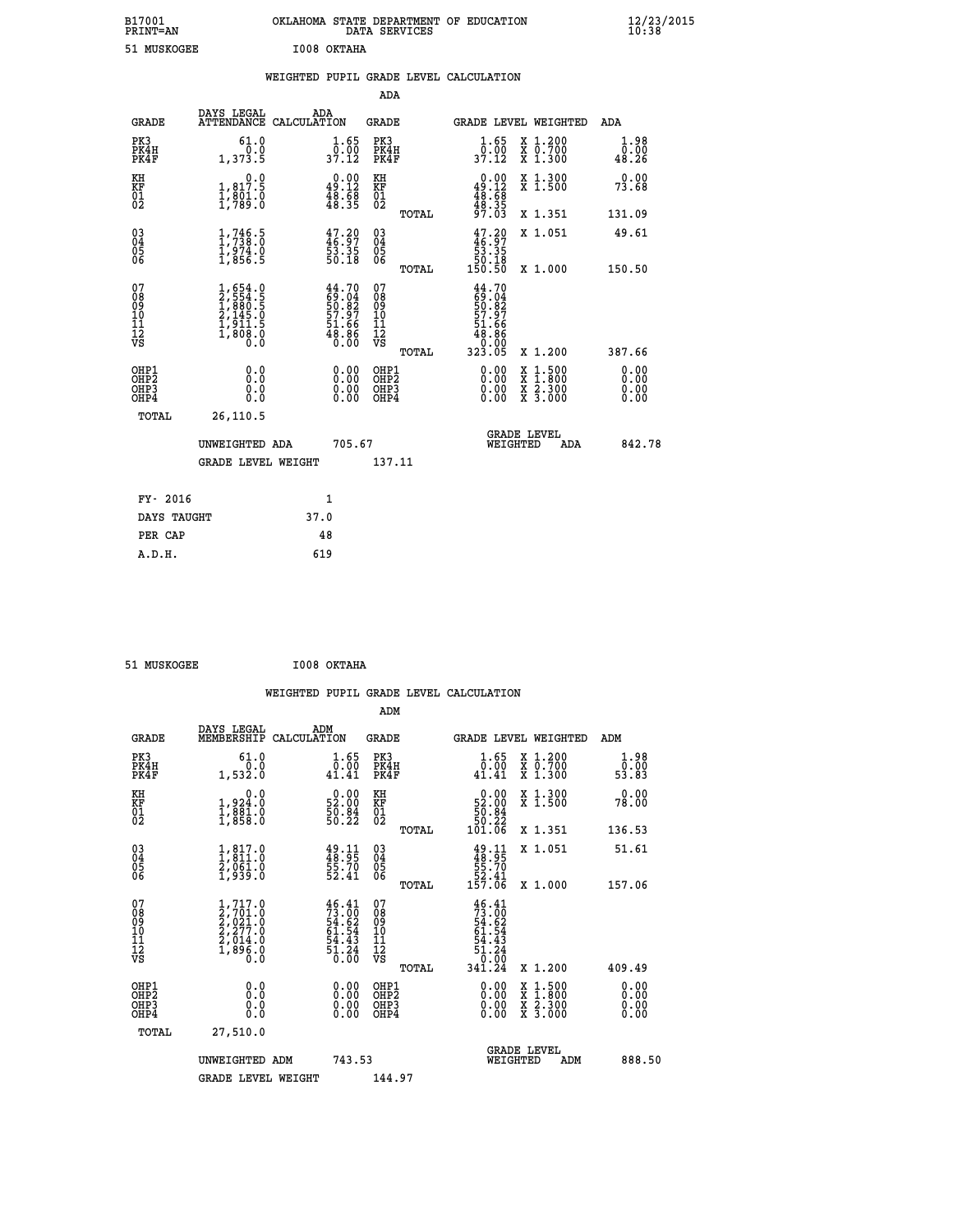| B17001<br><b>PRINT=AN</b> | OKLAHOMA STATE DEPARTMENT OF EDUCATION<br>DATA SERVICES | $\frac{12}{23}$ /2015 |
|---------------------------|---------------------------------------------------------|-----------------------|
| 51 MUSKOGEE               | 1020 MUSKOGEE                                           |                       |

|  |  | WEIGHTED PUPIL GRADE LEVEL CALCULATION |
|--|--|----------------------------------------|
|  |  |                                        |

|                                                                    |                                                                                                                                                      |                                                                                                 | ADA                                      |       |                                                                                                                                                                       |                                                                            |                        |
|--------------------------------------------------------------------|------------------------------------------------------------------------------------------------------------------------------------------------------|-------------------------------------------------------------------------------------------------|------------------------------------------|-------|-----------------------------------------------------------------------------------------------------------------------------------------------------------------------|----------------------------------------------------------------------------|------------------------|
| <b>GRADE</b>                                                       | DAYS LEGAL                                                                                                                                           | ADA<br>ATTENDANCE CALCULATION                                                                   | GRADE                                    |       |                                                                                                                                                                       | GRADE LEVEL WEIGHTED                                                       | ADA                    |
| PK3<br>PK4H<br>PK4F                                                | 39.0<br>0.0<br>13,518.5                                                                                                                              | $\begin{smallmatrix} 1.00\\ 0.00\\ 346.63 \end{smallmatrix}$                                    | PK3<br>PK4H<br>PK4F                      |       | 1.00<br>$\frac{\bar{0}.\bar{0}0}{346.63}$                                                                                                                             | X 1.200<br>X 0.700<br>X 1.300                                              | 1.20<br>0.00<br>450.62 |
| KH<br>KF<br>01<br>02                                               | 0.0<br>18,191.5<br>19,208.5<br>18,924.0                                                                                                              | $\begin{smallmatrix} &0.00\\ 466.45\\ 492.53\\ 485.23\end{smallmatrix}$                         | KH<br>KF<br>01<br>02                     |       | 0.00<br>466:45<br>492:53<br>485:23<br>977:76                                                                                                                          | X 1.300<br>X 1.500                                                         | 0.00<br>699.68         |
|                                                                    |                                                                                                                                                      |                                                                                                 |                                          | TOTAL |                                                                                                                                                                       | X 1.351                                                                    | 1,320.95               |
| $\begin{smallmatrix} 03 \\[-4pt] 04 \end{smallmatrix}$<br>05<br>06 | $\begin{smallmatrix} 19 \, , \, 820 \, . \, 0 \\ 16 \, , \, 115 \, . \, 0 \\ 14 \, , \, 474 \, . \, 5 \\ 15 \, , \, 546 \, . \, 5 \end{smallmatrix}$ | 508.21<br>$\frac{371.74}{398.63}$                                                               | $\substack{03 \\ 04}$<br>0500            |       | 508.21<br>371.14<br>398.63<br>1,182.98                                                                                                                                | X 1.051                                                                    | 534.13                 |
|                                                                    |                                                                                                                                                      |                                                                                                 |                                          | TOTAL |                                                                                                                                                                       | X 1.000                                                                    | 1,182.98               |
| 07<br>08<br>09<br>11<br>11<br>12<br>VS                             | $\begin{smallmatrix} 15,716\cdot 0\\ 14,412\cdot 5\\ 16,242\cdot 0\\ 16,047\cdot 5\\ 13,329\cdot 5\\ 11,462\cdot 0\\ 0\cdot 0\end{smallmatrix}$      | 402.97<br>369.55<br>416.46<br>$\begin{array}{c} 411.47 \\ 341.78 \\ 293.90 \\ 0.00 \end{array}$ | 07<br>08<br>09<br>11<br>11<br>12<br>VS   |       | 402.97<br>$\frac{369}{416}.55$<br>411<br>.47<br>$\begin{array}{@{}c@{\hspace{1em}}c@{\hspace{1em}}}\n \hline\n 341.78 \\  293.90 \\  0.00 \\  2,236.13\n \end{array}$ |                                                                            |                        |
|                                                                    |                                                                                                                                                      |                                                                                                 |                                          | TOTAL |                                                                                                                                                                       | X 1.200                                                                    | 2,683.36               |
| OHP1<br>OH <sub>P</sub> 2<br>OHP3<br>OHP4                          | $754.0$<br>265.0<br>0.0<br>0.0                                                                                                                       | 19.33<br>6.79<br>0.00                                                                           | OHP1<br>OHP <sub>2</sub><br>OHP3<br>OHP4 |       | 19.33<br>0.00<br>0.00                                                                                                                                                 | $1:500$<br>$1:800$<br>X<br>X<br>$\frac{\ddot{x}}{x}$ $\frac{2.300}{3.000}$ | 29.00<br>0.00<br>0.00  |
| TOTAL                                                              | 224,066.0                                                                                                                                            |                                                                                                 |                                          |       |                                                                                                                                                                       |                                                                            |                        |
| UNWEIGHTED ADA                                                     |                                                                                                                                                      |                                                                                                 | 5,745.28                                 |       | <b>GRADE LEVEL</b><br>WEIGHTED                                                                                                                                        | 6,914.14                                                                   |                        |
|                                                                    | <b>GRADE LEVEL WEIGHT</b>                                                                                                                            |                                                                                                 | 1,168.86                                 |       |                                                                                                                                                                       |                                                                            |                        |
| FY- 2016                                                           |                                                                                                                                                      | 1                                                                                               |                                          |       |                                                                                                                                                                       |                                                                            |                        |
| DAYS TAUGHT                                                        |                                                                                                                                                      | 39.0                                                                                            |                                          |       |                                                                                                                                                                       |                                                                            |                        |
| PER CAP                                                            |                                                                                                                                                      | 33                                                                                              |                                          |       |                                                                                                                                                                       |                                                                            |                        |
|                                                                    |                                                                                                                                                      |                                                                                                 |                                          |       |                                                                                                                                                                       |                                                                            |                        |

 **51 MUSKOGEE I020 MUSKOGEE**

 **A.D.H. 4,597**

|                                                       |                                                                                                                                         |                                                                  | ADM                                              |                                                                                |                                                                                                  |                                   |
|-------------------------------------------------------|-----------------------------------------------------------------------------------------------------------------------------------------|------------------------------------------------------------------|--------------------------------------------------|--------------------------------------------------------------------------------|--------------------------------------------------------------------------------------------------|-----------------------------------|
| <b>GRADE</b>                                          | DAYS LEGAL<br>MEMBERSHIP                                                                                                                | ADM<br>CALCULATION                                               | <b>GRADE</b>                                     | GRADE LEVEL WEIGHTED                                                           |                                                                                                  | ADM                               |
| PK3<br>PK4H<br>PK4F                                   | 39.0<br>0.0<br>14,366.0                                                                                                                 | 1.00<br>0.00<br>368.36                                           | PK3<br>PK4H<br>PK4F                              | 1.00<br>ŏ:ŏŏ<br>368.36                                                         | $\begin{array}{c} x & 1.200 \\ x & 0.700 \end{array}$<br>$X$ 1.300                               | 1.20<br>0.00<br>478.87            |
| KH<br>KF<br>01<br>02                                  | 0.0<br>19,012.0<br>19,908.0<br>19,623.0                                                                                                 | $0.00$<br>487.49<br>$\frac{510.46}{503.15}$                      | KH<br>KF<br>01<br>02                             | $0.00$<br>487.49<br>$\begin{array}{r} 10.46 \\ 503.15 \\ 1,013.61 \end{array}$ | X 1.300<br>X 1.500                                                                               | 0.00<br>731.24                    |
|                                                       |                                                                                                                                         |                                                                  | TOTAL                                            |                                                                                | X 1.351                                                                                          | 1,369.39                          |
| 03<br>04<br>05<br>06                                  | 20,535.0<br>16,688.0<br>14,969.0<br>16, 109.0                                                                                           | 526.54<br>427.90<br>$\frac{383.82}{413.05}$                      | $\substack{03 \\ 04}$<br>05<br>06                | 526.54<br>427.90<br>383.82<br>413.05                                           | X 1.051                                                                                          | 553.39                            |
|                                                       |                                                                                                                                         |                                                                  | TOTAL                                            | 1,224.77                                                                       | X 1.000                                                                                          | 1,224.77                          |
| 07<br>08<br>09<br>11<br>11<br>12<br>VS                | $\begin{smallmatrix} 16\,,572\,.0\\ 15\,,277\,.0\\ 17\,,548\,.0\\ 17\,,295\,.0\\ 14\,,436\,.0\\ 12\,,301\,.0\\ 0\,.0 \end{smallmatrix}$ | 424.92<br>391.72<br>449.95<br>443.46<br>370.16<br>315.41<br>ŏ:ōō | 07<br>08<br>09<br>101<br>11<br>12<br>VS<br>TOTAL | 424.92<br>391.72<br>449.95<br>443.46<br>370.16<br>315.41<br>0.00<br>2,395.62   | X 1.200                                                                                          | 2,874.74                          |
| OHP1<br>OH <sub>P</sub> 2<br>OH <sub>P3</sub><br>OHP4 | 756.0<br>265.0<br>0.000                                                                                                                 | $19.38$<br>6.79<br>0.00<br>0.00                                  | OHP1<br>OHP <sub>2</sub><br>OHP3<br>OHP4         | $19.38$<br>6.79<br>0.00<br>0.00                                                | $\begin{smallmatrix} x & 1 & 500 \\ x & 1 & 800 \\ x & 2 & 300 \\ x & 3 & 000 \end{smallmatrix}$ | $^{29.07}_{12.22}_{0.00}$<br>0.00 |
| TOTAL                                                 | 235,699.0                                                                                                                               |                                                                  |                                                  |                                                                                |                                                                                                  |                                   |
|                                                       | UNWEIGHTED ADM                                                                                                                          | 6,043.56                                                         | 1,231.33                                         | WEIGHTED                                                                       | <b>GRADE LEVEL</b><br>ADM                                                                        | 7,274.89                          |
|                                                       | <b>GRADE LEVEL WEIGHT</b>                                                                                                               |                                                                  |                                                  |                                                                                |                                                                                                  |                                   |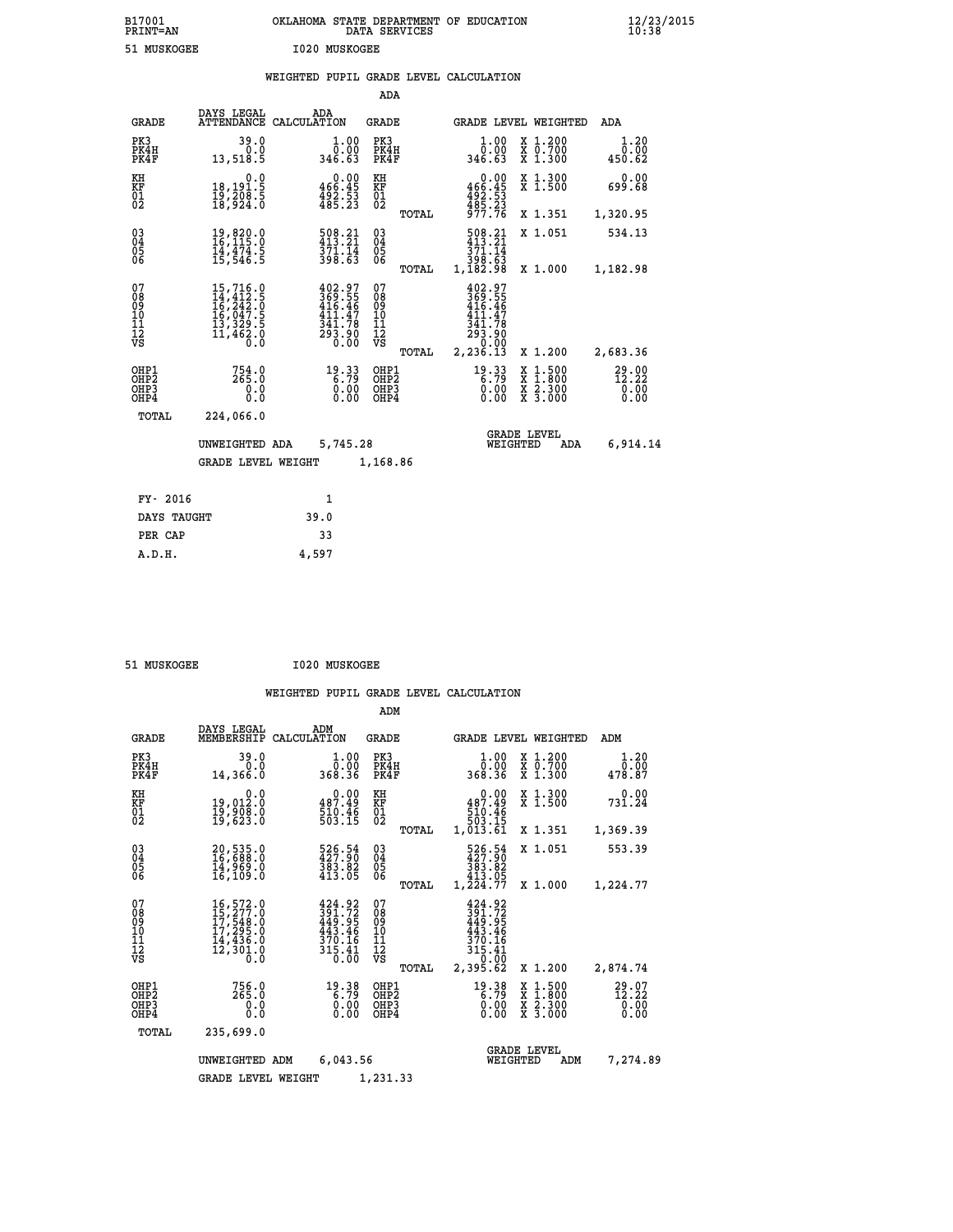| B17001<br><b>PRINT=AN</b> | OKLAHOMA | . STATE DEPARTMENT OF EDUCATION<br>DATA SERVICES |  | $\frac{12}{23}$ /2015 |
|---------------------------|----------|--------------------------------------------------|--|-----------------------|
| 51 MUSKOGEE               |          | 1029 HILLDALE                                    |  |                       |

|  |  | WEIGHTED PUPIL GRADE LEVEL CALCULATION |
|--|--|----------------------------------------|
|  |  |                                        |

|  |                                                                    |                                                                                      |                                                                                                  | ADA                                       |       |                                                                                                    |                                |                                          |                              |
|--|--------------------------------------------------------------------|--------------------------------------------------------------------------------------|--------------------------------------------------------------------------------------------------|-------------------------------------------|-------|----------------------------------------------------------------------------------------------------|--------------------------------|------------------------------------------|------------------------------|
|  | <b>GRADE</b>                                                       | DAYS LEGAL                                                                           | ADA<br>ATTENDANCE CALCULATION                                                                    | <b>GRADE</b>                              |       | <b>GRADE LEVEL WEIGHTED</b>                                                                        |                                |                                          | ADA                          |
|  | PK3<br>PK4H<br>PK4F                                                | 144.0<br>0.0<br>3,747.5                                                              | 3.60<br>ŏÖ.<br>93.69                                                                             | PK3<br>PK4H<br>PK4F                       |       | 3.60<br>ŏŏ.ŏŏ<br>93.69                                                                             |                                | X 1.200<br>X 0.700<br>X 1.300            | 4.32<br>0.00<br>121.80       |
|  | KH<br><b>KF</b><br>01<br>02                                        | 0.0<br>4,968:0<br>5,948.5<br>5,699:0                                                 | $0.00$<br>124.20<br>$\frac{148.71}{142.48}$                                                      | KH<br>KF<br>01<br>02                      |       | $0.00$<br>124.20<br>$\frac{1}{1}\overline{4}\overline{8}\cdot\overline{7}\overline{1}\overline{8}$ |                                | X 1.300<br>X 1.500                       | 0.00<br>186.30               |
|  |                                                                    |                                                                                      |                                                                                                  |                                           | TOTAL | 291.19                                                                                             |                                | X 1.351                                  | 393.40                       |
|  | $\begin{smallmatrix} 03 \\[-4pt] 04 \end{smallmatrix}$<br>Ŏ5<br>06 | $\frac{5}{4}, \frac{263}{842}$ : 0<br>$\frac{5}{5}, \frac{242}{492}$ : 5<br>5,492: 5 | 131.58<br>121.05<br>$\frac{1}{13}\overline{1}\cdot\overline{0}\overline{6}$<br>137.31            | $\substack{03 \\ 04}$<br>05<br>06         | TOTAL | $131.58$<br>$121.05$<br>131.06<br>137.31<br>389.42                                                 |                                | X 1.051<br>X 1.000                       | 138.29<br>389.42             |
|  | 07<br>08901112<br>1112<br>VS                                       | 5,699.5<br>4,628.5<br>5,280.0<br>5,140.5<br>5,526.0<br>5,526.0<br>3,901.5            | $\begin{smallmatrix} 142.49\\115.71\\ 132.00\\ 128.83\\ 138.72\\ 97.72\\ 0.00 \end{smallmatrix}$ | 07<br>08<br>09<br>11<br>11<br>12<br>VS    |       | 142.49                                                                                             |                                |                                          |                              |
|  |                                                                    |                                                                                      |                                                                                                  |                                           | TOTAL | 755.47                                                                                             |                                | X 1.200                                  | 906.56                       |
|  | OHP1<br>OH <sub>P</sub> 2<br>OH <sub>P3</sub><br>OH <sub>P4</sub>  | 0.0<br>0.0<br>0.0                                                                    | 0.00<br>0.00<br>0.00                                                                             | OHP1<br>OH <sub>P</sub> 2<br>OHP3<br>OHP4 |       | 0.00<br>0.00<br>0.00                                                                               |                                | X 1:500<br>X 1:800<br>X 2:300<br>X 3:000 | 0.00<br>0.00<br>0.00<br>0.00 |
|  | TOTAL                                                              | 71,523.0                                                                             |                                                                                                  |                                           |       |                                                                                                    |                                |                                          |                              |
|  | UNWEIGHTED ADA<br><b>GRADE LEVEL WEIGHT</b>                        |                                                                                      |                                                                                                  | 1,789.15                                  |       |                                                                                                    | GRADE LEVEL<br>WEIGHTED<br>ADA |                                          |                              |
|  |                                                                    |                                                                                      |                                                                                                  | 350.94                                    |       |                                                                                                    |                                |                                          |                              |
|  | FY- 2016                                                           |                                                                                      | $\mathbf{1}$                                                                                     |                                           |       |                                                                                                    |                                |                                          |                              |
|  | DAYS TAUGHT                                                        |                                                                                      | 40.0                                                                                             |                                           |       |                                                                                                    |                                |                                          |                              |
|  | PER CAP                                                            |                                                                                      | 33                                                                                               |                                           |       |                                                                                                    |                                |                                          |                              |

| 51 MUSKOGEE | 1029 HILLDALE |
|-------------|---------------|
|             |               |

 **A.D.H. 1,607**

 **ADM**

| <b>GRADE</b>                                       | DAYS LEGAL                                                                                              | ADM<br>MEMBERSHIP CALCULATION                                             | <b>GRADE</b>                                        |       |                                                                                                                                                                                                                                                                                | GRADE LEVEL WEIGHTED                     | ADM                      |
|----------------------------------------------------|---------------------------------------------------------------------------------------------------------|---------------------------------------------------------------------------|-----------------------------------------------------|-------|--------------------------------------------------------------------------------------------------------------------------------------------------------------------------------------------------------------------------------------------------------------------------------|------------------------------------------|--------------------------|
| PK3<br>PK4H<br>PK4F                                | 154.0<br>0.0<br>3,952.0                                                                                 | 3.85<br>0.00<br>98.80                                                     | PK3<br>PK4H<br>PK4F                                 |       | 3.85<br>ŏŏ.ŏ<br>08.80                                                                                                                                                                                                                                                          | X 1.200<br>X 0.700<br>X 1.300            | 4.62<br>$0.00$<br>128.44 |
| KH<br>KF<br>01<br>02                               | 0.0<br>5,194:0<br>6,247:0<br>5,913:0                                                                    | $\begin{smallmatrix} &0.00\\ 129.85\\ 156.18\\ 147.83\end{smallmatrix}$   | KH<br>KF<br>01<br>02                                |       | $0.00$<br>$129.85$<br>$156.18$<br>$147.83$<br>$304.01$                                                                                                                                                                                                                         | X 1.300<br>X 1.500                       | 0.00<br>194.78           |
|                                                    |                                                                                                         |                                                                           |                                                     | TOTAL |                                                                                                                                                                                                                                                                                | X 1.351                                  | 410.72                   |
| $\begin{matrix} 03 \\ 04 \\ 05 \\ 06 \end{matrix}$ | $\frac{5}{5}, \frac{459}{004}.0$<br>$\frac{5}{5}, \frac{424}{10}.0$<br>$\frac{5}{701}.0$                | $\begin{smallmatrix} 136.48\\ 125.10\\ 135.60\\ 142.53 \end{smallmatrix}$ | $\begin{array}{c} 03 \\ 04 \\ 05 \\ 06 \end{array}$ |       | $\begin{array}{r} 136\cdot 48 \\ 125\cdot 10 \\ 135\cdot 60 \\ 142\cdot 53 \\ 403\cdot 23 \end{array}$                                                                                                                                                                         | X 1.051                                  | 143.44                   |
|                                                    |                                                                                                         |                                                                           |                                                     | TOTAL |                                                                                                                                                                                                                                                                                | X 1.000                                  | 403.23                   |
| 07<br>08<br>09<br>101<br>11<br>12<br>VS            | $\begin{smallmatrix} 5,913.0\\ 4,880.0\\ 5,485.0\\ 5,385.0\\ 5,769.0\\ 4,088.0\\ 0.0 \end{smallmatrix}$ | $147.83$<br>$122.00$<br>$137.13$<br>$135.06$<br>$\frac{144.97}{102.78}$   | 07<br>08<br>09<br>001<br>11<br>11<br>12<br>VS       | TOTAL | $\begin{smallmatrix} 147.83\\ 122.00\\ 137.13\\ 135.06\\ 144.97\\ 102.78\\ 0.00\\ 789.77 \end{smallmatrix}$                                                                                                                                                                    | X 1.200                                  | 947.72                   |
| OHP1<br>OHP2<br>OHP3<br>OHP4                       |                                                                                                         | $\begin{smallmatrix} 0.00 \ 0.00 \ 0.00 \ 0.00 \end{smallmatrix}$         | OHP1<br>OHP2<br>OHP3<br>OHP4                        |       | $\begin{smallmatrix} 0.00 & 0.00 & 0.00 & 0.00 & 0.00 & 0.00 & 0.00 & 0.00 & 0.00 & 0.00 & 0.00 & 0.00 & 0.00 & 0.00 & 0.00 & 0.00 & 0.00 & 0.00 & 0.00 & 0.00 & 0.00 & 0.00 & 0.00 & 0.00 & 0.00 & 0.00 & 0.00 & 0.00 & 0.00 & 0.00 & 0.00 & 0.00 & 0.00 & 0.00 & 0.00 & 0.0$ | X 1:500<br>X 1:800<br>X 2:300<br>X 3:000 | 0.00<br>0.00<br>0.00     |
| TOTAL                                              | 74,568.0                                                                                                |                                                                           |                                                     |       |                                                                                                                                                                                                                                                                                |                                          |                          |
|                                                    | UNWEIGHTED                                                                                              | 1,865.99<br>ADM                                                           |                                                     |       | <b>GRADE LEVEL</b><br>WEIGHTED                                                                                                                                                                                                                                                 | ADM                                      | 2,232.95                 |
|                                                    | <b>GRADE LEVEL WEIGHT</b>                                                                               |                                                                           | 366.96                                              |       |                                                                                                                                                                                                                                                                                |                                          |                          |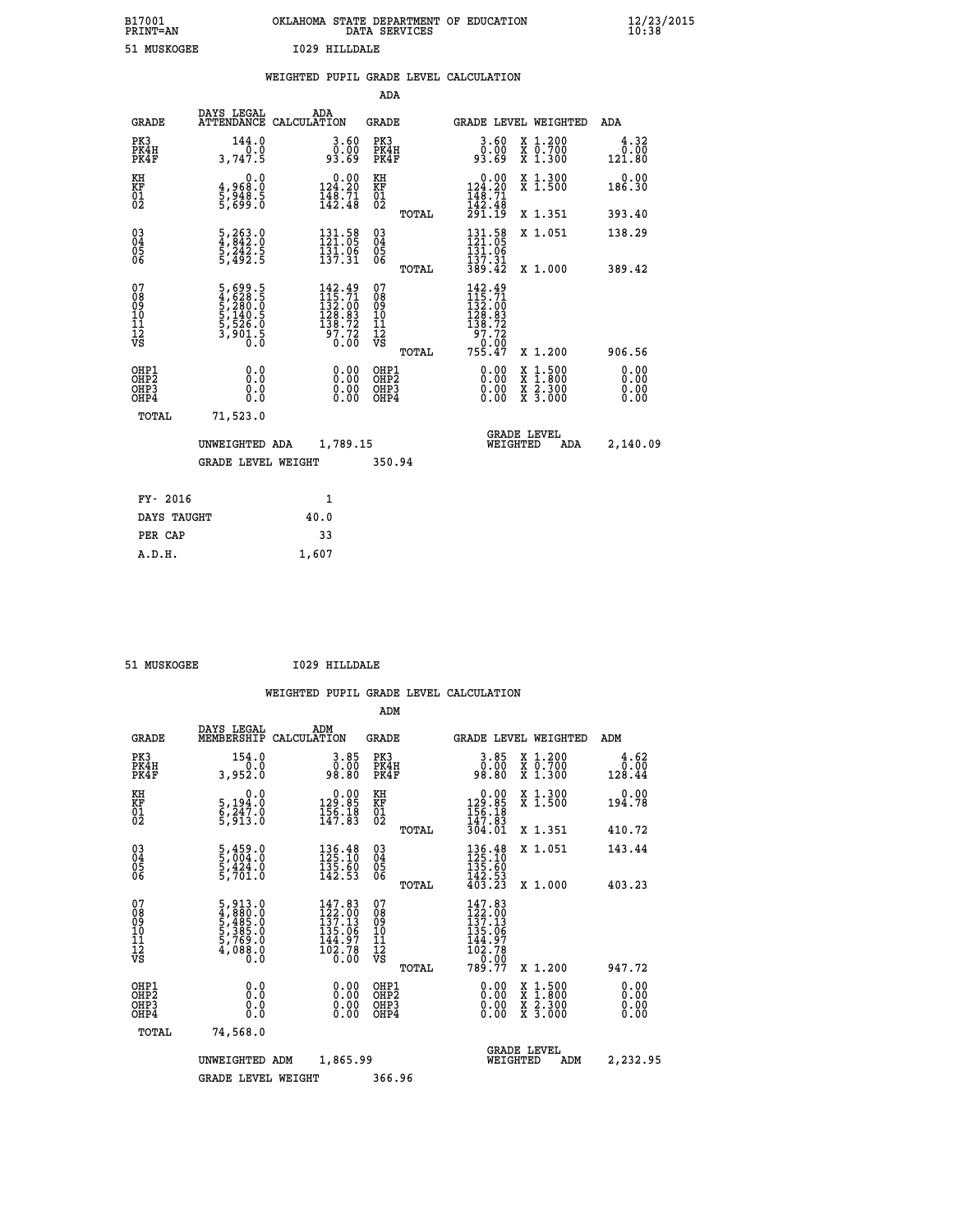| B17001<br><b>PRINT=AN</b> | OKLAHOMA STATE DEPARTMENT OF EDUCATION<br>DATA SERVICES | $\frac{12}{23}$ /2015 |
|---------------------------|---------------------------------------------------------|-----------------------|
| 51 MUSKOGEE               | T046 BRAGGS                                             |                       |

| <b>PRINT=AN</b>                          |                                                             |      |                                                                         |                                          | DATA SERVICES |                                                                                                    |                                                                                          | 10:38                 |
|------------------------------------------|-------------------------------------------------------------|------|-------------------------------------------------------------------------|------------------------------------------|---------------|----------------------------------------------------------------------------------------------------|------------------------------------------------------------------------------------------|-----------------------|
| 51 MUSKOGEE                              |                                                             |      | I046 BRAGGS                                                             |                                          |               |                                                                                                    |                                                                                          |                       |
|                                          |                                                             |      |                                                                         |                                          |               | WEIGHTED PUPIL GRADE LEVEL CALCULATION                                                             |                                                                                          |                       |
|                                          |                                                             |      |                                                                         | <b>ADA</b>                               |               |                                                                                                    |                                                                                          |                       |
| GRADE                                    | DAYS LEGAL<br>ATTENDANCE CALCULATION                        |      | ADA                                                                     | GRADE                                    |               |                                                                                                    | GRADE LEVEL WEIGHTED                                                                     | ADA                   |
| PK3<br>PK4H<br>PK4F                      | 272.0<br>0.0<br>330.0                                       |      | 7.16<br>0.00<br>8.68                                                    | PK3<br>PK4H<br>PK4F                      |               | 7.16<br>0.00<br>8.68                                                                               | X 1.200<br>X 0.700<br>X 1.300                                                            | 8.59<br>0.00<br>11.28 |
| KH<br>KF<br>01<br>02                     | 0.0<br>674.5<br>288.0<br>560.0                              |      | $17.75$<br>$7.75$<br>$14.74$                                            | KH<br><b>KF</b><br>01<br>02              |               | $\begin{smallmatrix} 0.00\\ 17.75\\ 7.58\\ 14.74\\ 22.32 \end{smallmatrix}$                        | X 1.300<br>X 1.500                                                                       | 0.00<br>26.63         |
|                                          |                                                             |      |                                                                         |                                          | TOTAL         |                                                                                                    | X 1.351                                                                                  | 30.15                 |
| 03<br>04<br>05<br>06                     | $324.0$<br>$451.5$<br>$\frac{555.0}{424.5}$                 |      | $\begin{smallmatrix} 8.53\ 11.88\ 14.61\ 11.17 \end{smallmatrix}$       | $^{03}_{04}$<br>05<br>ŎĞ                 |               | 11.88<br>14.61                                                                                     | X 1.051                                                                                  | 8.97                  |
|                                          |                                                             |      |                                                                         |                                          | TOTAL         | $\frac{11}{37}.$ $\frac{17}{66}$                                                                   | X 1.000                                                                                  | 37.66                 |
| 07<br>08<br>09<br>11<br>11<br>12<br>VS   | 362.5<br>522.5<br>571.5<br>595.0<br>695.0<br>434.5<br>439.5 |      | $9.54$<br>$13.75$<br>$15.04$<br>$18.29$<br>$11.43$<br>$11.57$<br>$0.00$ | 07<br>08901112<br>1112<br>VS             |               | $\begin{array}{r} 9.54 \\ 13.75 \\ 15.04 \\ 19.29 \end{array}$<br>11.43<br>11.57<br>-6:00<br>79.62 |                                                                                          |                       |
|                                          |                                                             |      |                                                                         |                                          | TOTAL         |                                                                                                    | X 1.200                                                                                  | 95.54                 |
| OHP1<br>OHP <sub>2</sub><br>OHP3<br>OHP4 | 0.0<br>0.0<br>0.0                                           |      | 0.00<br>$\begin{smallmatrix} 0.00 \ 0.00 \end{smallmatrix}$             | OHP1<br>OHP <sub>2</sub><br>OHP3<br>OHP4 |               | 0.00<br>$0.00$<br>0.00                                                                             | $\begin{smallmatrix} x & 1.500 \\ x & 1.800 \\ x & 2.300 \\ x & 3.000 \end{smallmatrix}$ | 0.00<br>0.00          |
| TOTAL                                    | 6,905.0                                                     |      |                                                                         |                                          |               |                                                                                                    |                                                                                          |                       |
|                                          | UNWEIGHTED ADA                                              |      | 181.72                                                                  |                                          |               |                                                                                                    | <b>GRADE LEVEL</b><br>WEIGHTED<br>ADA                                                    | 218.82                |
|                                          | <b>GRADE LEVEL WEIGHT</b>                                   |      |                                                                         | 37.10                                    |               |                                                                                                    |                                                                                          |                       |
| FY- 2016                                 |                                                             |      | 1                                                                       |                                          |               |                                                                                                    |                                                                                          |                       |
| DAYS TAUGHT                              |                                                             | 38.0 |                                                                         |                                          |               |                                                                                                    |                                                                                          |                       |
| PER CAP                                  |                                                             |      | 86                                                                      |                                          |               |                                                                                                    |                                                                                          |                       |
| A.D.H.                                   |                                                             |      | 147                                                                     |                                          |               |                                                                                                    |                                                                                          |                       |

51 MUSKOGEE 1046 BRAGGS

|                                                      |                                                             |                                                                         |                                                     | WEIGHTED PUPIL GRADE LEVEL CALCULATION                                                                                                                                                                                                                                         |                                                                                                                                           |                              |
|------------------------------------------------------|-------------------------------------------------------------|-------------------------------------------------------------------------|-----------------------------------------------------|--------------------------------------------------------------------------------------------------------------------------------------------------------------------------------------------------------------------------------------------------------------------------------|-------------------------------------------------------------------------------------------------------------------------------------------|------------------------------|
|                                                      |                                                             |                                                                         | ADM                                                 |                                                                                                                                                                                                                                                                                |                                                                                                                                           |                              |
| <b>GRADE</b>                                         | DAYS LEGAL<br>MEMBERSHIP                                    | ADM<br>CALCULATION                                                      | <b>GRADE</b>                                        |                                                                                                                                                                                                                                                                                | <b>GRADE LEVEL WEIGHTED</b>                                                                                                               | ADM                          |
| PK3<br>PK4H<br>PK4F                                  | 272.0<br>330.0                                              | 7.16<br>$\begin{smallmatrix}0.700\0.68\end{smallmatrix}$                | PK3<br>PK4H<br>PK4F                                 | 7.16<br>$\begin{smallmatrix}0.700\\ 0.68\end{smallmatrix}$                                                                                                                                                                                                                     | X 1.200<br>X 0.700<br>X 1.300                                                                                                             | 8.59<br>0.00<br>11.28        |
| KH<br>KF<br>01<br>02                                 | $705.0$<br>302.0<br>596.0                                   | $18.55$<br>$7.95$<br>$15.68$                                            | KH<br>KF<br>01<br>02                                | $\begin{array}{r} 0.00 \\ 18.55 \\ 7.95 \\ 15.68 \\ 23.63 \end{array}$                                                                                                                                                                                                         | X 1.300<br>X 1.500                                                                                                                        | 0.00<br>27.83                |
|                                                      |                                                             |                                                                         | TOTAL                                               |                                                                                                                                                                                                                                                                                | X 1.351                                                                                                                                   | 31.92                        |
| $\begin{matrix} 03 \\ 04 \\ 05 \\ 06 \end{matrix}$   | 341.0<br>472.0<br>572.0<br>440.0                            | 12.97<br>$\frac{15.05}{11.58}$                                          | $\begin{array}{c} 03 \\ 04 \\ 05 \\ 06 \end{array}$ | $8.97$<br>$12.42$<br>$15.05$<br>$11.58$<br>$39.05$                                                                                                                                                                                                                             | X 1.051                                                                                                                                   | 9.43                         |
|                                                      |                                                             |                                                                         | TOTAL                                               |                                                                                                                                                                                                                                                                                | X 1.000                                                                                                                                   | 39.05                        |
| 07<br>08<br>09<br>101<br>112<br>VS                   | 374.0<br>546.0<br>591.0<br>735.0<br>735.0<br>445.0<br>456.0 | $9.84$<br>$14.37$<br>$15.55$<br>$19.34$<br>$11.71$<br>$\frac{1}{2}$ :00 | 07<br>08<br>09<br>11<br>11<br>12<br>VS<br>TOTAL     | $9.84$<br>$14.37$<br>$15.55$<br>$19.34$<br>$11.71$<br>$\frac{12.00}{82.81}$                                                                                                                                                                                                    | X 1.200                                                                                                                                   | 99.37                        |
| OHP1<br>OHP2<br>OH <sub>P3</sub><br>OH <sub>P4</sub> | 0.0<br>0.000                                                | $\begin{smallmatrix} 0.00 \ 0.00 \ 0.00 \ 0.00 \end{smallmatrix}$       | OHP1<br>OHP2<br>OHP3<br>OHP4                        | $\begin{smallmatrix} 0.00 & 0.00 & 0.00 & 0.00 & 0.00 & 0.00 & 0.00 & 0.00 & 0.00 & 0.00 & 0.00 & 0.00 & 0.00 & 0.00 & 0.00 & 0.00 & 0.00 & 0.00 & 0.00 & 0.00 & 0.00 & 0.00 & 0.00 & 0.00 & 0.00 & 0.00 & 0.00 & 0.00 & 0.00 & 0.00 & 0.00 & 0.00 & 0.00 & 0.00 & 0.00 & 0.0$ | $\begin{smallmatrix} \mathtt{X} & 1\cdot500\\ \mathtt{X} & 1\cdot800\\ \mathtt{X} & 2\cdot300\\ \mathtt{X} & 3\cdot000 \end{smallmatrix}$ | 0.00<br>0.00<br>0.00<br>0.00 |
| TOTAL                                                | 7,177.0                                                     |                                                                         |                                                     |                                                                                                                                                                                                                                                                                |                                                                                                                                           |                              |
|                                                      | UNWEIGHTED ADM                                              | 188.85                                                                  |                                                     |                                                                                                                                                                                                                                                                                | GRADE LEVEL<br>WEIGHTED<br>ADM                                                                                                            | 227.47                       |
|                                                      | <b>GRADE LEVEL WEIGHT</b>                                   |                                                                         | 38.62                                               |                                                                                                                                                                                                                                                                                |                                                                                                                                           |                              |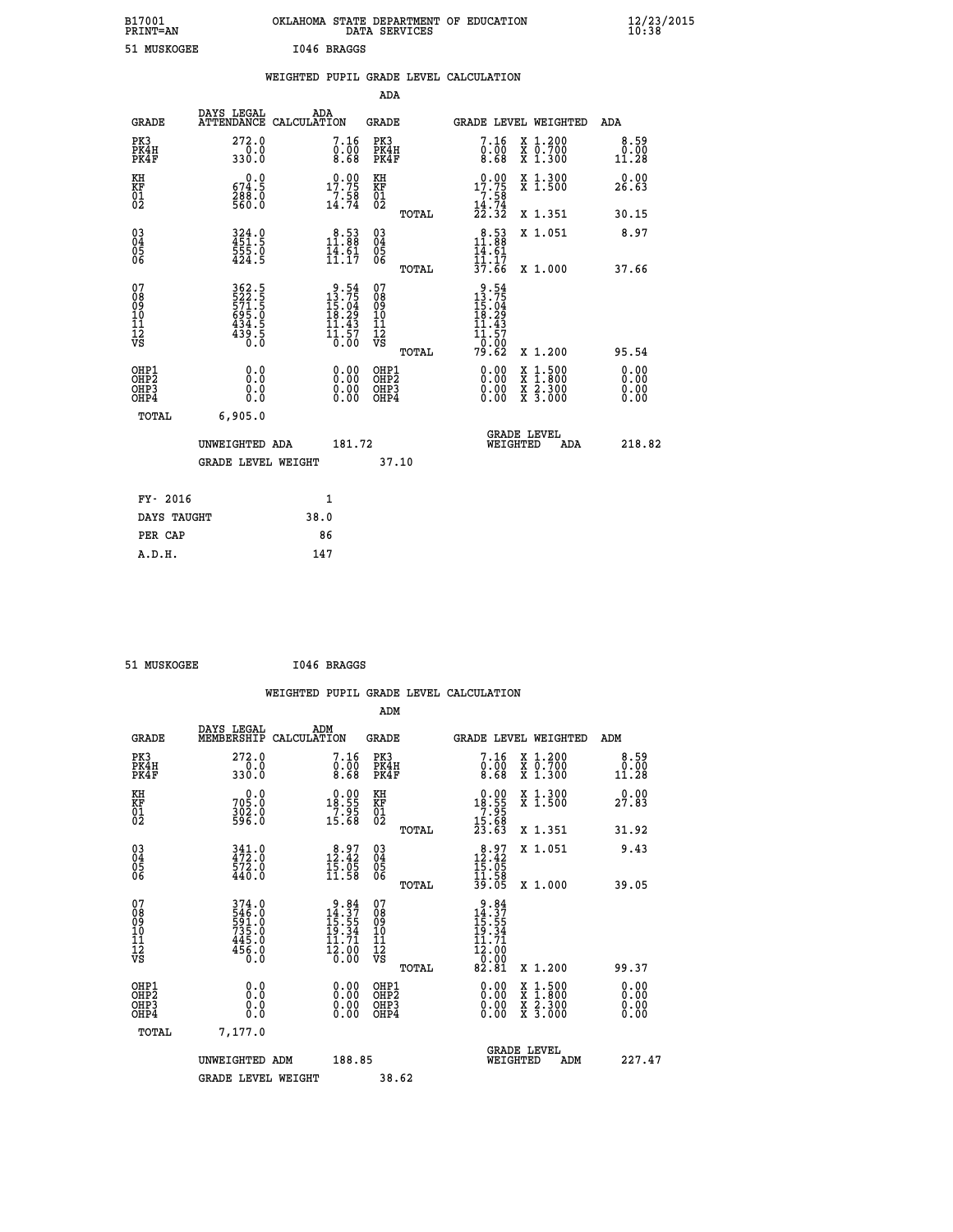| B17001<br><b>PRINT=AN</b> | OKLAHOMA STATE DEPARTMENT OF EDUCATION<br>DATA SERVICES | $\frac{12}{23}$ /2015 |
|---------------------------|---------------------------------------------------------|-----------------------|
| 51 MUSKOGEE               | 1074 WARNER                                             |                       |

|  |  | WEIGHTED PUPIL GRADE LEVEL CALCULATION |
|--|--|----------------------------------------|
|  |  |                                        |

|                                                                    |                                                                            |                                                                                                 | ADA                                                |       |                                                                                              |                                                                                                                                           |                       |
|--------------------------------------------------------------------|----------------------------------------------------------------------------|-------------------------------------------------------------------------------------------------|----------------------------------------------------|-------|----------------------------------------------------------------------------------------------|-------------------------------------------------------------------------------------------------------------------------------------------|-----------------------|
| <b>GRADE</b>                                                       | DAYS LEGAL<br>ATTENDANCE CALCULATION                                       | ADA                                                                                             | <b>GRADE</b>                                       |       |                                                                                              | <b>GRADE LEVEL WEIGHTED</b>                                                                                                               | <b>ADA</b>            |
| PK3<br>PK4H<br>PK4F                                                | 150.0<br>0.0<br>2,401.0                                                    | $\begin{smallmatrix} 3.41\ 0.00\ 54.57 \end{smallmatrix}$                                       | PK3<br>PK4H<br>PK4F                                |       | $3.41$<br>$0.00$<br>54.57                                                                    | X 1.200<br>X 0.700<br>X 1.300                                                                                                             | 4.09<br>0.00<br>70.94 |
| KH<br>KF<br>01<br>02                                               | 0.0<br>2,632:0<br>2,487:0<br>2,468:0                                       | $\begin{smallmatrix} 0.00\\ 59.82\\ 56.52\\ 56.09 \end{smallmatrix}$                            | KH<br>KF<br>01<br>02                               |       | $\begin{smallmatrix} 0.00\\ 59.82\\ 56.52\\ 56.09\\ 112.61 \end{smallmatrix}$                | X 1.300<br>X 1.500                                                                                                                        | 0.00<br>89.73         |
|                                                                    |                                                                            |                                                                                                 |                                                    | TOTAL |                                                                                              | X 1.351                                                                                                                                   | 152.14                |
| $\begin{smallmatrix} 03 \\[-4pt] 04 \end{smallmatrix}$<br>Ŏ5<br>06 | 2,482.5<br>2,435.5<br>2,646.5<br>2,241.5                                   | 56.42<br>55.35<br>60.15<br>50.94                                                                | $\begin{matrix} 03 \\ 04 \\ 05 \\ 06 \end{matrix}$ |       | $\begin{array}{r} 56.42 \\ 55.35 \\ 60.15 \\ 50.94 \\ 166.44 \end{array}$                    | X 1.051                                                                                                                                   | 59.30                 |
|                                                                    |                                                                            |                                                                                                 |                                                    | TOTAL |                                                                                              | X 1.000                                                                                                                                   | 166.44                |
| 07<br>08<br>09<br>01<br>11<br>11<br>12<br>VS                       | 2,014.5<br>2,030.0<br>2,182.0<br>2,1834.5<br>1,834.5<br>2,519.0<br>2,544.0 | $45.78$<br>$46.14$<br>$49.59$<br>$\begin{array}{c} 41.69 \\ 57.25 \\ 57.82 \\ 6.00 \end{array}$ | 07<br>08<br>09<br>11<br>11<br>12<br>VS             |       | 45.78<br>$46.14$<br>$49.59$<br>$41.69$<br>$57.25$<br>$57.82$<br>$57.82$<br>$0.000$<br>298.27 |                                                                                                                                           |                       |
|                                                                    |                                                                            |                                                                                                 |                                                    | TOTAL |                                                                                              | X 1.200                                                                                                                                   | 357.92                |
| OHP1<br>OHP2<br>OH <sub>P3</sub><br>OHP4                           | 0.0<br>0.0<br>0.0                                                          | $0.00$<br>$0.00$<br>0.00                                                                        | OHP1<br>OHP2<br>OHP3<br>OHP4                       |       |                                                                                              | $\begin{smallmatrix} \mathtt{X} & 1\cdot500\\ \mathtt{X} & 1\cdot800\\ \mathtt{X} & 2\cdot300\\ \mathtt{X} & 3\cdot000 \end{smallmatrix}$ | 0.00<br>0.00<br>0.00  |
| TOTAL                                                              | 33,068.0                                                                   |                                                                                                 |                                                    |       |                                                                                              |                                                                                                                                           |                       |
|                                                                    | UNWEIGHTED ADA                                                             | 751.54                                                                                          |                                                    |       |                                                                                              | <b>GRADE LEVEL</b><br>WEIGHTED<br>ADA                                                                                                     | 900.56                |
|                                                                    | <b>GRADE LEVEL WEIGHT</b>                                                  |                                                                                                 | 149.02                                             |       |                                                                                              |                                                                                                                                           |                       |
| FY- 2016                                                           |                                                                            | 1                                                                                               |                                                    |       |                                                                                              |                                                                                                                                           |                       |
| DAYS TAUGHT                                                        |                                                                            | 44.0                                                                                            |                                                    |       |                                                                                              |                                                                                                                                           |                       |
| PER CAP                                                            |                                                                            | 48                                                                                              |                                                    |       |                                                                                              |                                                                                                                                           |                       |

 **51 MUSKOGEE I074 WARNER WEIGHTED PUPIL GRADE LEVEL CALCULATION ADM DAYS LEGAL ADM GRADE MEMBERSHIP CALCULATION GRADE GRADE LEVEL WEIGHTED ADM PK3 150.0 3.41 PK3 3.41 X 1.200 4.09 PK4H 0.0 0.00 PK4H 0.00 X 0.700 0.00 PK4F 2,617.0 59.48 PK4F 59.48 X 1.300 77.32 KH 0.0 0.00 KH 0.00 X 1.300 0.00 KF 2,805.0 63.75 KF 63.75 X 1.500 95.63**  $\begin{array}{cccc} \text{KH} & \text{O.0} & \text{O.00} & \text{KH} \\ \text{KF} & \text{O.95-0} & \text{63.75} & \text{KF} \\ \text{O1} & \text{O.25} & \text{O.37} & \text{S.37} \\ \text{O2} & \text{O.27} & \text{O.37} & \text{O.37} \\ \end{array}$  **02 2,614.0 59.41 02 59.41 TOTAL 118.43 X 1.351 160.00 03 2,627.0 59.70 03 59.70 X 1.051 62.74 04 2,544.0 57.82 04 57.82 05 2,790.0 63.41 05 63.41 06 2,357.0 53.57 06 53.57 TOTAL 174.80 X 1.000 174.80**  $\begin{array}{cccc} 07 & 2,129.0 & 48.39 & 07 & 48.39 \ 08 & 2,290.0 & 50.91 & 08 & 49.59 \ 09 & 2,240.0 & 50.91 & 08 & 49.59 \ 10 & 1,928.0 & 43.82 & 10 & 43.82 \ 11 & 2,512.0 & 59.36 & 11 & 59.36 \ 12 & 59.36 & 0.0 & 59.36 & 12 & 59.36 \ \hline \end{array}$  $\begin{array}{cccc} 48.39 & 07 & 48.39 \\ 47.50 & 08 & 47.50 \\ 53.82 & 10 & 50.39 \\ 43.82 & 10 & 43.382 \\ 53.82 & 11 & 59.382 \\ 53.95 & 12 & 59.395 \\ 50.00 & \text{Vb} & \text{normal} & 308.39 \\ 0.00 & 0 \text{HP1} & 308.39 & \text{X} & 1.200 \\ 0.00 & 0 \text{HP2} & 0.00 & \text{X} & 1.500 & 0.0$  **OHP1 0.0 0.00 OHP1 0.00 X 1.500 0.00 OHP2 0.0 0.00 OHP2 0.00 X 1.800 0.00 OHP3 0.0 0.00 OHP3 0.00 X 2.300 0.00 OHP4 0.0 0.00 OHP4 0.00 X 3.000 0.00 TOTAL 34,694.0 GRADE LEVEL UNWEIGHTED ADM 788.50 WEIGHTED ADM 945.30 GRADE LEVEL WEIGHT 156.80**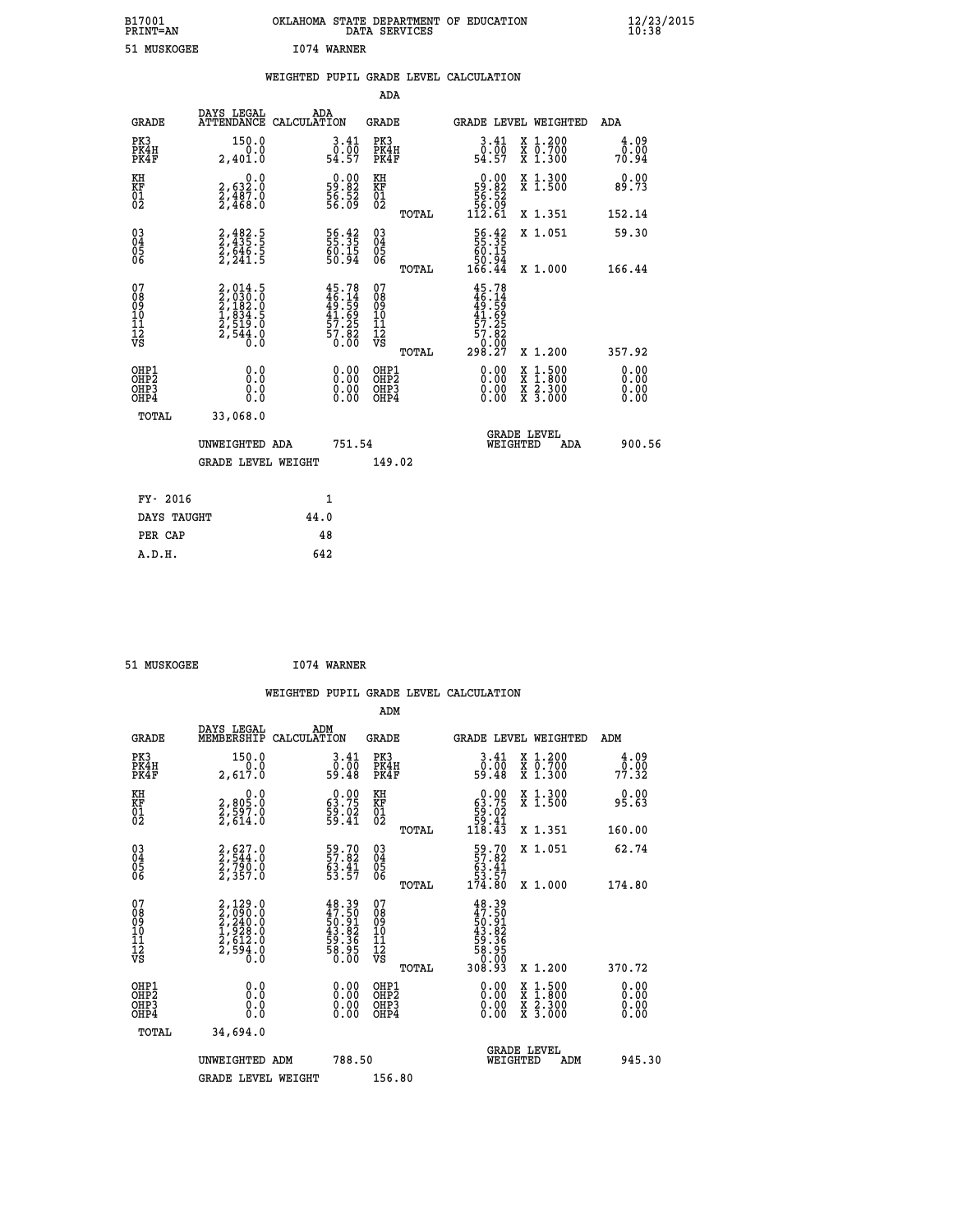| B17001<br><b>PRINT=AN</b> | OKLAHOMA STATE DEPARTMENT OF EDUCATION<br>DATA SERVICES | $\frac{12}{23}$ /2015 |
|---------------------------|---------------------------------------------------------|-----------------------|
| 51 MUSKOGEE               | I088 PORUM                                              |                       |

|  |  | WEIGHTED PUPIL GRADE LEVEL CALCULATION |
|--|--|----------------------------------------|
|  |  |                                        |

|                                                                    |                                                                                                       |                                                                                                                 |        | ADA                                                 |       |                                                                                                                  |                                                                                                                                           |                               |
|--------------------------------------------------------------------|-------------------------------------------------------------------------------------------------------|-----------------------------------------------------------------------------------------------------------------|--------|-----------------------------------------------------|-------|------------------------------------------------------------------------------------------------------------------|-------------------------------------------------------------------------------------------------------------------------------------------|-------------------------------|
| <b>GRADE</b>                                                       | DAYS LEGAL                                                                                            | ADA<br>ATTENDANCE CALCULATION                                                                                   |        | <b>GRADE</b>                                        |       | GRADE LEVEL WEIGHTED                                                                                             |                                                                                                                                           | ADA                           |
| PK3<br>PK4H<br>PK4F                                                | 0.0<br>0.0<br>1,556.0                                                                                 | $\begin{smallmatrix} 0.00\\ 0.00\\ 34.58 \end{smallmatrix}$                                                     |        | PK3<br>PK4H<br>PK4F                                 |       | $\begin{smallmatrix} 0.00\\ 0.00\\ 34.58 \end{smallmatrix}$                                                      | X 1.200<br>X 0.700<br>X 1.300                                                                                                             | 0.00<br>0.00<br>44.95         |
| KH<br>KF<br>01<br>02                                               | 0.0<br>1,420:0<br>1,888.0<br>1,984:5                                                                  | $0.00$<br>31.56<br>$\frac{41.96}{44.10}$                                                                        |        | KH<br>KF<br>01<br>02                                |       | $\begin{smallmatrix} 0.00\\ 31.56\\ 41.96\\ 44.10\\ 86.06 \end{smallmatrix}$                                     | X 1.300<br>X 1.500                                                                                                                        | 0.00<br>47.34                 |
|                                                                    |                                                                                                       |                                                                                                                 |        |                                                     | TOTAL |                                                                                                                  | X 1.351                                                                                                                                   | 116.27                        |
| $\begin{smallmatrix} 03 \\[-4pt] 04 \end{smallmatrix}$<br>Ŏ5<br>06 | $\frac{1}{1}, \frac{419}{765}.0$<br>$\frac{1}{1}, \frac{810}{311}.0$                                  | $31.54$<br>$39.22$<br>$40.23$<br>$29.13$                                                                        |        | $\begin{array}{c} 03 \\ 04 \\ 05 \\ 06 \end{array}$ |       | $\begin{smallmatrix} 31.54\\ 39.22\\ 40.23\\ 29.13\\ 108.58 \end{smallmatrix}$                                   | X 1.051                                                                                                                                   | 33.15                         |
|                                                                    |                                                                                                       |                                                                                                                 |        |                                                     | TOTAL |                                                                                                                  | X 1.000                                                                                                                                   | 108.58                        |
| 07<br>08<br>09<br>101<br>11<br>12<br>VS                            | $\begin{smallmatrix} 1,579.5\\ 912.5\\ 1,496.0\\ 1,702.0\\ 1,720.0\\ 1,173.0\\ 0.0 \end{smallmatrix}$ | $\begin{array}{l} 35\cdot 10\\20\cdot 28\\33\cdot 24\\37\cdot 82\\38\cdot 22\\26\cdot 07\\6\cdot 00\end{array}$ |        | 07<br>08<br>09<br>11<br>11<br>12<br>VS              |       | $\begin{array}{l} 35\cdot 10\\20\cdot 28\\33\cdot 24\\37\cdot 82\\38\cdot 22\\26\cdot 07\\26\cdot 92\end{array}$ |                                                                                                                                           |                               |
|                                                                    |                                                                                                       |                                                                                                                 |        |                                                     | TOTAL | 190.73                                                                                                           | X 1.200                                                                                                                                   | 228.88                        |
| OHP1<br>OHP <sub>2</sub><br>OH <sub>P3</sub><br>OHP4               | 0.0<br>0.000                                                                                          | 0.00<br>$\begin{smallmatrix} 0.00 \ 0.00 \end{smallmatrix}$                                                     |        | OHP1<br>OHP2<br>OHP <sub>3</sub>                    |       | 0.00<br>0.00                                                                                                     | $\begin{smallmatrix} \mathtt{X} & 1\cdot500\\ \mathtt{X} & 1\cdot800\\ \mathtt{X} & 2\cdot300\\ \mathtt{X} & 3\cdot000 \end{smallmatrix}$ | 0.00<br>Ō. ŌŌ<br>0.00<br>0.00 |
| TOTAL                                                              | 21,737.5                                                                                              |                                                                                                                 |        |                                                     |       |                                                                                                                  |                                                                                                                                           |                               |
|                                                                    | UNWEIGHTED ADA                                                                                        |                                                                                                                 | 483.05 |                                                     |       | WEIGHTED                                                                                                         | <b>GRADE LEVEL</b><br>ADA                                                                                                                 | 579.17                        |
|                                                                    | <b>GRADE LEVEL WEIGHT</b>                                                                             |                                                                                                                 |        | 96.12                                               |       |                                                                                                                  |                                                                                                                                           |                               |
| FY- 2016                                                           |                                                                                                       | 1                                                                                                               |        |                                                     |       |                                                                                                                  |                                                                                                                                           |                               |
| DAYS TAUGHT                                                        |                                                                                                       | 45.0                                                                                                            |        |                                                     |       |                                                                                                                  |                                                                                                                                           |                               |
| PER CAP                                                            |                                                                                                       | 68                                                                                                              |        |                                                     |       |                                                                                                                  |                                                                                                                                           |                               |

| I088 PORUM<br>51 MUSKOGEE |  |  |  |  |
|---------------------------|--|--|--|--|
|---------------------------|--|--|--|--|

 **WEIGHTED PUPIL GRADE LEVEL CALCULATION ADM DAYS LEGAL ADM GRADE MEMBERSHIP CALCULATION GRADE GRADE LEVEL WEIGHTED ADM PK3 0.0 0.00 PK3 0.00 X 1.200 0.00 PK4H 0.0 0.00 PK4H 0.00 X 0.700 0.00 PK4F 1,705.0 37.89 PK4F 37.89 X 1.300 49.26** 0.00 KH 0.00 RH 0.00 X 1.300<br>RF 3,500.0 33.33 KF 33.33 X 1.500 50.00  $\begin{array}{cccc} 01 & 1/985.0 & 44.11 & 01 & 44.11 \\ 2/049.0 & 45.53 & 02 & 45.53 \end{array}$  **TOTAL 89.64 X 1.351 121.10 03 1,485.0 33.00 03 33.00 X 1.051 34.68 04 1,840.0 40.89 04 40.89 05 1,887.0 41.93 05 41.93 06 1,358.0 30.18 06 30.18 TOTAL 113.00 X 1.000 113.00**  $\begin{array}{cccc} 07 & 1,623.0 & 36.07 & 07 & 36.07 \ 08 & 1936.0 & 20.80 & 08 & 20.80 \ 09 & 1,564.0 & 34.76 & 09 & 34.76 \ 10 & 1,808.0 & 40.18 & 10 & 40.18 \ 11 & 1,817.0 & 40.38 & 11 & 40.38 \ 12 & 1,243.0 & 27.62 & 12 & 40.38 \ \hline \end{array}$ 

|                                          |                           |                                   | TOTAL                        | 199.81 X 1.200               |                                                    |     | 239.77                                                     |
|------------------------------------------|---------------------------|-----------------------------------|------------------------------|------------------------------|----------------------------------------------------|-----|------------------------------------------------------------|
| OHP1<br>OHP <sub>2</sub><br>OHP3<br>OHP4 | 0.0<br>0.0<br>0.0<br>0.0  | 0.00<br>0.00<br>.00<br>0.<br>0.00 | OHP1<br>OHP2<br>OHP3<br>OHP4 | 0.00<br>0.00<br>Ŏ.ŎŎ<br>O.OO | $1.500$<br>$1.800$<br>X<br>X<br>X 2.300<br>X 3.000 |     | $\begin{smallmatrix} 0.00 \ 0.00 \ 0.00 \end{smallmatrix}$ |
| TOTAL                                    | 22,800.0                  |                                   |                              |                              |                                                    |     |                                                            |
|                                          | UNWEIGHTED ADM            | 506.67                            |                              | WEIGHTED                     | <b>GRADE LEVEL</b>                                 | ADM | 607.81                                                     |
|                                          | <b>GRADE LEVEL WEIGHT</b> |                                   | 101.14                       |                              |                                                    |     |                                                            |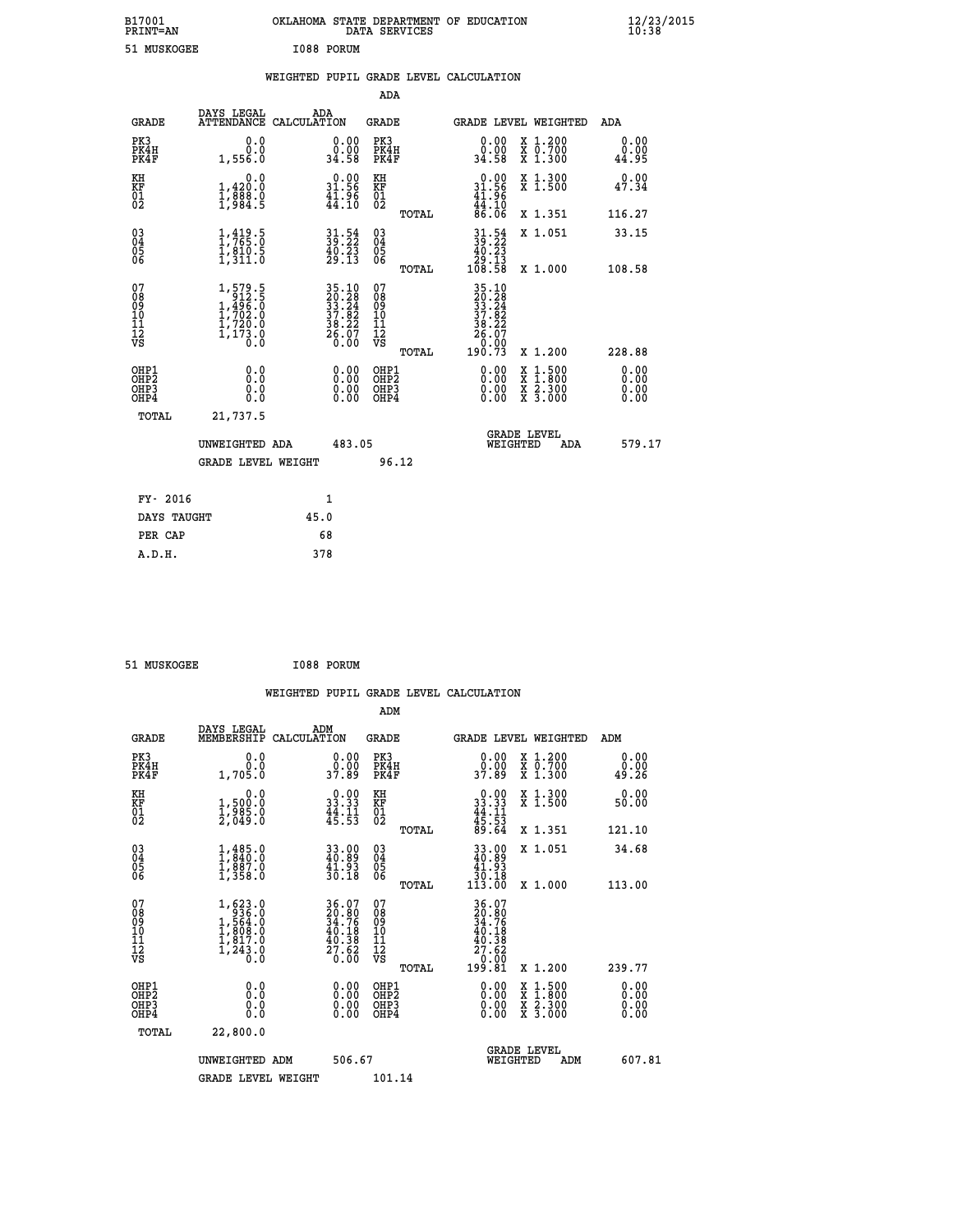# **B17001 OKLAHOMA STATE DEPARTMENT OF EDUCATION 12/23/2015 PRINT=AN DATA SERVICES 10:38 MUSKOGEE COUNTY TOTALS**

## **WEIGHTED PUPIL GRADE LEVEL CALCULATION**

|                                                    |                                                                      |                                                                  | ADA                                      |       |                                                                                                             |                                          |                                    |
|----------------------------------------------------|----------------------------------------------------------------------|------------------------------------------------------------------|------------------------------------------|-------|-------------------------------------------------------------------------------------------------------------|------------------------------------------|------------------------------------|
| <b>GRADE</b>                                       | DAYS LEGAL<br><b>ATTENDANCE</b>                                      | ADA<br>CALCULATION                                               | GRADE                                    |       |                                                                                                             | GRADE LEVEL WEIGHTED                     | ADA                                |
| PK3<br>PK4H<br>PK4F                                | 1,463.5<br>0.0<br>29,373.0                                           | 35.38<br>0.00<br>727.79                                          | PK3<br>PK4H<br>PK4F                      |       | 35.38<br>0.00<br>727.79                                                                                     | X 1.200<br>X 0.700<br>X 1.300            | 42.45<br>0.00<br>946.12            |
| KH<br><b>KF</b><br>01<br>02                        | 0.0<br>38,684.5<br>$\frac{40}{40}$ , $\frac{614}{116}$ . 9           | 0.00<br>960.81<br>1,008.36<br>995.81                             | KH<br>KF<br>$\overline{01}$              |       | 0.00<br>960.81<br>1, 008:36<br>995:81<br>2, 004:17                                                          | X 1.300<br>X 1.500                       | 0.00<br>1,441.23                   |
|                                                    |                                                                      |                                                                  |                                          | TOTAL |                                                                                                             | X 1.351                                  | 2,707.63                           |
| $\begin{matrix} 03 \\ 04 \\ 05 \\ 06 \end{matrix}$ | 40,485.0<br>35,050.5<br>34,387.5<br>36,312.5                         | 1,006.01<br>869.00<br>852.37<br>900.68                           | $\substack{03 \\ 04}$<br>$\frac{05}{06}$ |       | 1,006.01<br>869.00<br>852.37                                                                                | X 1.051                                  | 3,679.38                           |
|                                                    |                                                                      |                                                                  |                                          | TOTAL | 88.000<br>2,622.05                                                                                          | X 1.000                                  | 2,622.05                           |
| 07<br>08<br>09<br>101<br>11<br>12<br>VS            | 36,687.5<br>33,887.5<br>37,752.0<br>36,479.0<br>34,984.0<br>30,025.5 | 908.48<br>843.98<br>936.00<br>907.70<br>866.23<br>742.60<br>0.00 | 07<br>08<br>09<br>11<br>11<br>12<br>VS   | TOTAL | $\begin{array}{r} 908.48 \\ 843.98 \\ 936.00 \\ 907.70 \\ 866.23 \\ 742.60 \\ 0.00 \\ 5,204.99 \end{array}$ | X 1.200                                  | 6,245.98                           |
|                                                    |                                                                      |                                                                  | OHP1                                     |       |                                                                                                             |                                          |                                    |
| OHP1<br>OH <sub>P</sub> 2<br>OHP3<br>OHP4          | 754.0<br>265.0<br>0.0<br>0.0                                         | $19.33\n6.79\n0.00\n0.00$                                        | OH <sub>P</sub> 2<br>OHP3<br>OHP4        |       | $19.33$<br>6.79<br>0.00<br>0.00                                                                             | X 1:500<br>X 1:800<br>X 2:300<br>X 3:000 | $29.00$<br>$12.22$<br>0.00<br>0.00 |
| TOTAL                                              | 507,321.5                                                            |                                                                  |                                          |       |                                                                                                             |                                          |                                    |
|                                                    | UNWEIGHTED ADA                                                       | 12,587.32                                                        |                                          |       | WEIGHTED                                                                                                    | <b>GRADE LEVEL</b><br>ADA                | 15,104.01                          |
|                                                    | <b>GRADE LEVEL WEIGHT</b>                                            |                                                                  | 2,516.69                                 |       |                                                                                                             |                                          |                                    |
|                                                    |                                                                      |                                                                  |                                          |       |                                                                                                             |                                          |                                    |
| FY- 2016                                           |                                                                      | 1                                                                |                                          |       |                                                                                                             |                                          |                                    |
| DAYS TAUGHT                                        |                                                                      | 417.0                                                            |                                          |       |                                                                                                             |                                          |                                    |

| A.D.H. | 10,480 |
|--------|--------|
|        |        |
|        |        |

 **PER CAP 590**

 **MUSKOGEE COUNTY TOTALS**

|                                                       |                                                                             |                                                                            | ADM                                              |                                                                              |                                                                                                  |                                   |
|-------------------------------------------------------|-----------------------------------------------------------------------------|----------------------------------------------------------------------------|--------------------------------------------------|------------------------------------------------------------------------------|--------------------------------------------------------------------------------------------------|-----------------------------------|
| <b>GRADE</b>                                          | DAYS LEGAL<br>MEMBERSHIP                                                    | ADM<br>CALCULATION                                                         | <b>GRADE</b>                                     | GRADE LEVEL WEIGHTED                                                         |                                                                                                  | ADM                               |
| PK3<br>PK4H<br>PK4F                                   | 1,506.0<br>0.0<br>31,289.0                                                  | 36.37<br>775.18                                                            | PK3<br>PK4H<br>PK4F                              | 36.37<br>0.00<br>775.18                                                      | $\begin{array}{c} x & 1.200 \\ x & 0.700 \end{array}$<br>X 1.300                                 | 42.45<br>0.00<br>1,007.72         |
| KH<br>KF<br>01<br>02                                  | 0.0<br>$40,457.0$<br>$42,247.0$<br>$41,669.0$                               | $\begin{smallmatrix}&&0.00\\1,004.81\\1,048.85\\1,034.29\end{smallmatrix}$ | KH<br>KF<br>01<br>02                             | 0.00<br>$1,004.81$<br>$1,048.85$<br>$1,034.29$<br>$2,083.14$                 | X 1.300<br>X 1.500                                                                               | 0.00<br>1,507.25                  |
|                                                       |                                                                             |                                                                            | TOTAL                                            |                                                                              | X 1.351                                                                                          | 2,814.32                          |
| 03<br>04<br>05<br>06                                  | $\frac{42}{36}, \frac{012}{363}$ .0<br>35,736.0<br>37,660.0                 | 1,043.85<br>901.49<br>885.55<br>934.07                                     | $^{03}_{04}$<br>0500                             | 1,043.85<br>901.49<br>885.55<br>934.07                                       | X 1.051                                                                                          | 1,097.08                          |
|                                                       |                                                                             |                                                                            | TOTAL                                            | 2,721.11                                                                     | X 1.000                                                                                          | 2,721.11                          |
| 07<br>08<br>09<br>11<br>11<br>12<br>VS                | 38,413.0<br>35,622.0<br>39,966.0<br>38,787.0<br>37,116.0<br>31,789.0<br>Õ.Ŏ | 951.26<br>887.54<br>991.59<br>965.54<br>919.59<br>786.85<br>0.00           | 07<br>08<br>09<br>101<br>11<br>12<br>VS<br>TOTAL | 951.26<br>887.54<br>991.59<br>965.54<br>919.59<br>786.85<br>0.00<br>5,502.37 | X 1.200                                                                                          | 6,602.83                          |
| OHP1<br>OH <sub>P</sub> 2<br>OH <sub>P3</sub><br>OHP4 | 756.0<br>265.0<br>0.0<br>Ŏ.Ŏ                                                | $19.38$<br>6.79<br>0.00<br>0.00                                            | OHP1<br>OHP <sub>2</sub><br>OHP3<br>OHP4         | $19.38$<br>6.79<br>0.00<br>0.00                                              | $\begin{smallmatrix} x & 1 & 500 \\ x & 1 & 800 \\ x & 2 & 300 \\ x & 3 & 000 \end{smallmatrix}$ | $^{29.07}_{12.22}_{0.00}$<br>0.00 |
| TOTAL                                                 | 531,653.0                                                                   |                                                                            |                                                  |                                                                              |                                                                                                  |                                   |
|                                                       | UNWEIGHTED                                                                  | 13,193.00<br>ADM                                                           |                                                  | <b>GRADE LEVEL</b><br>WEIGHTED                                               | ADM                                                                                              | 15,835.24                         |
|                                                       | <b>GRADE LEVEL WEIGHT</b>                                                   |                                                                            | 2,642.24                                         |                                                                              |                                                                                                  |                                   |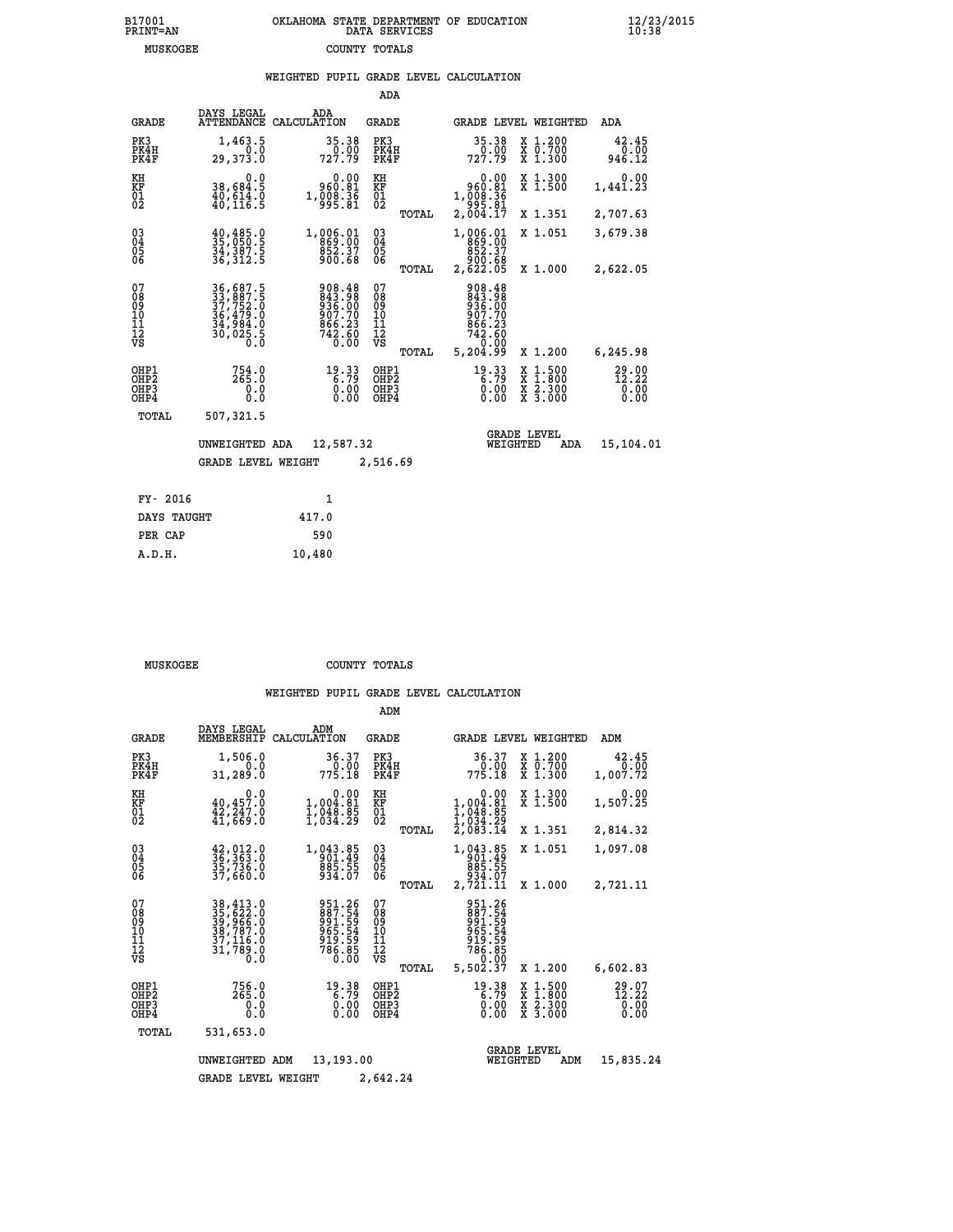| B17001<br>PRINT=AN                                   |                                                            | OKLAHOMA STATE DEPARTMENT OF EDUCATION                      | DATA SERVICES                                   |                                                                                   |                                                                                                  | 12/23/2015                   |  |
|------------------------------------------------------|------------------------------------------------------------|-------------------------------------------------------------|-------------------------------------------------|-----------------------------------------------------------------------------------|--------------------------------------------------------------------------------------------------|------------------------------|--|
| 52 NOBLE                                             |                                                            | I001 PERRY                                                  |                                                 |                                                                                   |                                                                                                  |                              |  |
|                                                      |                                                            | WEIGHTED PUPIL GRADE LEVEL CALCULATION                      |                                                 |                                                                                   |                                                                                                  |                              |  |
|                                                      |                                                            |                                                             | ADA                                             |                                                                                   |                                                                                                  |                              |  |
| <b>GRADE</b>                                         | DAYS LEGAL<br>ATTENDANCE CALCULATION                       | ADA                                                         | GRADE                                           | <b>GRADE LEVEL WEIGHTED</b>                                                       |                                                                                                  | ADA                          |  |
| PK3<br>PK4H<br>PK4F                                  | 103.0<br>$1,\overline{814.0}$<br>$1,189.5$                 | $4\overline{5}\cdot\overline{35}$<br>$29.74$                | PK3<br>PK4H<br>PK4F                             | $4\overline{5}\cdot\overline{35}$<br>$4\overline{5}\cdot\overline{35}$<br>$29.74$ | X 1.200<br>X 0.700<br>X 1.300                                                                    | 3.10<br>31.75<br>38.66       |  |
| KH<br>KF<br>01<br>02                                 | 0.0<br>3,715:0<br>3,788:5<br>3,663:5                       | $92.88$<br>$94.71$<br>$91.59$                               | KH<br><b>KF</b><br>01<br>02                     | $\begin{smallmatrix} 0.00\\ 92.88\\ 94.71\\ 91.59\\ 186.30 \end{smallmatrix}$     | X 1.300<br>X 1.500                                                                               | 0.00<br>139.32               |  |
|                                                      |                                                            |                                                             | TOTAL                                           |                                                                                   | X 1.351                                                                                          | 251.69                       |  |
| $\substack{03 \\ 04}$<br>$\frac{05}{06}$             | 3,962.0<br>3,139.0<br>2,781.5<br>2,525.0                   | 99.05<br>78.48<br>$69.54$<br>$63.13$                        | 030404<br>ŌĞ                                    | 99.05<br>78.48<br>69.54                                                           | X 1.051                                                                                          | 104.10                       |  |
|                                                      |                                                            |                                                             | TOTAL                                           | 63.13<br>211.15                                                                   | X 1.000                                                                                          | 211.15                       |  |
| 07<br>08<br>09<br>11<br>11<br>12<br>VS               | 3,566.0<br>3,350.0<br>3,679.5<br>2,873.0<br>2,212.0<br>0.0 | 89.15<br>83.75<br>92.02<br>72.84<br>79.83<br>75.70<br>55.70 | 07<br>08<br>09<br>11<br>11<br>12<br>VS<br>TOTAL | 89.15<br>83.75<br>92.02<br>72.84<br>79.83<br>55.70<br>ŏ:óŏ<br>473.29              | X 1.200                                                                                          | 567.95                       |  |
| OHP1<br>OHP <sub>2</sub><br>OH <sub>P3</sub><br>OHP4 | 0.0<br>Ō.Ō<br>0.0<br>0.0                                   | 0.00<br>0.00                                                | OHP1<br>OHP <sub>2</sub><br>OHP3<br>OHP4        | 0.00<br>0.00<br>0.00                                                              | $\begin{smallmatrix} x & 1 & 500 \\ x & 1 & 800 \\ x & 2 & 300 \\ x & 3 & 000 \end{smallmatrix}$ | 0.00<br>0.00<br>0.00<br>0.00 |  |
| TOTAL                                                | 45,525.0                                                   |                                                             |                                                 |                                                                                   |                                                                                                  |                              |  |
|                                                      | UNWEIGHTED ADA                                             | 1,140.34                                                    |                                                 | WEIGHTED                                                                          | <b>GRADE LEVEL</b><br>ADA                                                                        | 1,347.72                     |  |
|                                                      | GRADE LEVEL WEIGHT                                         |                                                             | 207.38                                          |                                                                                   |                                                                                                  |                              |  |
| FY- 2016                                             |                                                            | 1                                                           |                                                 |                                                                                   |                                                                                                  |                              |  |
| DAYS TAUGHT                                          |                                                            | 40.0                                                        |                                                 |                                                                                   |                                                                                                  |                              |  |
| PER CAP                                              |                                                            | 77                                                          |                                                 |                                                                                   |                                                                                                  |                              |  |
| A.D.H.                                               |                                                            | 559                                                         |                                                 |                                                                                   |                                                                                                  |                              |  |

| 52 NOBLE | I001 PERRY |
|----------|------------|

|                                                    |                                                                                                                                                            |                                                                   | ADM                                                |                                                                                                                                                                                                                                                                                                                                                                                                                        |                              |
|----------------------------------------------------|------------------------------------------------------------------------------------------------------------------------------------------------------------|-------------------------------------------------------------------|----------------------------------------------------|------------------------------------------------------------------------------------------------------------------------------------------------------------------------------------------------------------------------------------------------------------------------------------------------------------------------------------------------------------------------------------------------------------------------|------------------------------|
| <b>GRADE</b>                                       | DAYS LEGAL<br>MEMBERSHIP                                                                                                                                   | ADM<br>CALCULATION                                                | <b>GRADE</b>                                       | GRADE LEVEL WEIGHTED                                                                                                                                                                                                                                                                                                                                                                                                   | ADM                          |
| PK3<br>PK4H<br>PK4F                                | 111.0<br>$1,\overline{2}\overline{2}\overline{2}\cdot 0$<br>1,240.0                                                                                        | $48.78$<br>$31.05$<br>31.00                                       | PK3<br>PK4H<br>PK4F                                | $48.78$<br>$31.05$<br>$31.00$<br>X 1.200<br>X 0.700<br>X 1.300                                                                                                                                                                                                                                                                                                                                                         | $3.34$<br>$33.64$<br>$40.30$ |
| KH<br>KF<br>01<br>02                               | $\begin{smallmatrix}&&&0.0\\3, &886.0\\3, &892.0\\3, &777.0\end{smallmatrix}$                                                                              | $97.15$<br>$97.15$<br>$97.05$<br>$94.43$                          | KH<br>KF<br>01<br>02                               | X 1.300<br>X 1.500<br>$0.00$<br>$97.15$<br>$97.05$<br>$94.43$<br>$191.48$                                                                                                                                                                                                                                                                                                                                              | 0.00<br>145.73               |
|                                                    |                                                                                                                                                            |                                                                   | TOTAL                                              | X 1.351                                                                                                                                                                                                                                                                                                                                                                                                                | 258.69                       |
| $\begin{matrix} 03 \\ 04 \\ 05 \\ 06 \end{matrix}$ | $\frac{4}{3}, \frac{083}{229}.0$<br>$2, 882.0$<br>$2, 608.0$                                                                                               | $\substack{102.08\\80.73\\72.05\\65.20}$                          | $\begin{matrix} 03 \\ 04 \\ 05 \\ 06 \end{matrix}$ | $\begin{smallmatrix} 102.08\\ 80.73\\ 72.05\\ 65.20\\ 217.98 \end{smallmatrix}$<br>X 1.051                                                                                                                                                                                                                                                                                                                             | 107.29                       |
|                                                    |                                                                                                                                                            |                                                                   | TOTAL                                              | X 1.000                                                                                                                                                                                                                                                                                                                                                                                                                | 217.98                       |
| 07<br>08<br>09<br>01<br>11<br>11<br>12<br>VS       | $\begin{smallmatrix} 3\,,\,717\,.\,0\\ 3\,,\,514\,.\,0\\ 3\,,\,855\,.\,0\\ 3\,,\,032\,.\,0\\ 3\,,\,292\,.\,0\\ 2\,,\,311\,.\,0\\ 0\,.\,0\end{smallmatrix}$ | 92.93<br>87.85<br>96.42<br>77.14<br>83.11<br>83.27<br>58.27       | 07<br>08<br>09<br>11<br>11<br>12<br>VS<br>TOTAL    | 92.93<br>87.852<br>96.42<br>96.114<br>83.117<br>58.27<br>58.27<br>0.00<br>495.72<br>X 1.200                                                                                                                                                                                                                                                                                                                            | 594.86                       |
| OHP1<br>OHP2<br>OH <sub>P3</sub><br>OHP4           |                                                                                                                                                            | $\begin{smallmatrix} 0.00 \ 0.00 \ 0.00 \ 0.00 \end{smallmatrix}$ | OHP1<br>OHP2<br>OHP3<br>OHP4                       | $\begin{smallmatrix} 0.00 & 0.00 & 0.00 & 0.00 & 0.00 & 0.00 & 0.00 & 0.00 & 0.00 & 0.00 & 0.00 & 0.00 & 0.00 & 0.00 & 0.00 & 0.00 & 0.00 & 0.00 & 0.00 & 0.00 & 0.00 & 0.00 & 0.00 & 0.00 & 0.00 & 0.00 & 0.00 & 0.00 & 0.00 & 0.00 & 0.00 & 0.00 & 0.00 & 0.00 & 0.00 & 0.0$<br>$\begin{smallmatrix} \mathtt{X} & 1 & 500 \\ \mathtt{X} & 1 & 800 \\ \mathtt{X} & 2 & 300 \\ \mathtt{X} & 3 & 000 \end{smallmatrix}$ | 0.00<br>0.00<br>0.00         |
| TOTAL                                              | 47,341.0                                                                                                                                                   |                                                                   |                                                    |                                                                                                                                                                                                                                                                                                                                                                                                                        |                              |
|                                                    | UNWEIGHTED                                                                                                                                                 | 1,186.24<br>ADM                                                   |                                                    | <b>GRADE LEVEL</b><br>WEIGHTED<br>ADM                                                                                                                                                                                                                                                                                                                                                                                  | 1,401.83                     |
|                                                    | <b>GRADE LEVEL WEIGHT</b>                                                                                                                                  |                                                                   | 215.59                                             |                                                                                                                                                                                                                                                                                                                                                                                                                        |                              |
|                                                    |                                                                                                                                                            |                                                                   |                                                    |                                                                                                                                                                                                                                                                                                                                                                                                                        |                              |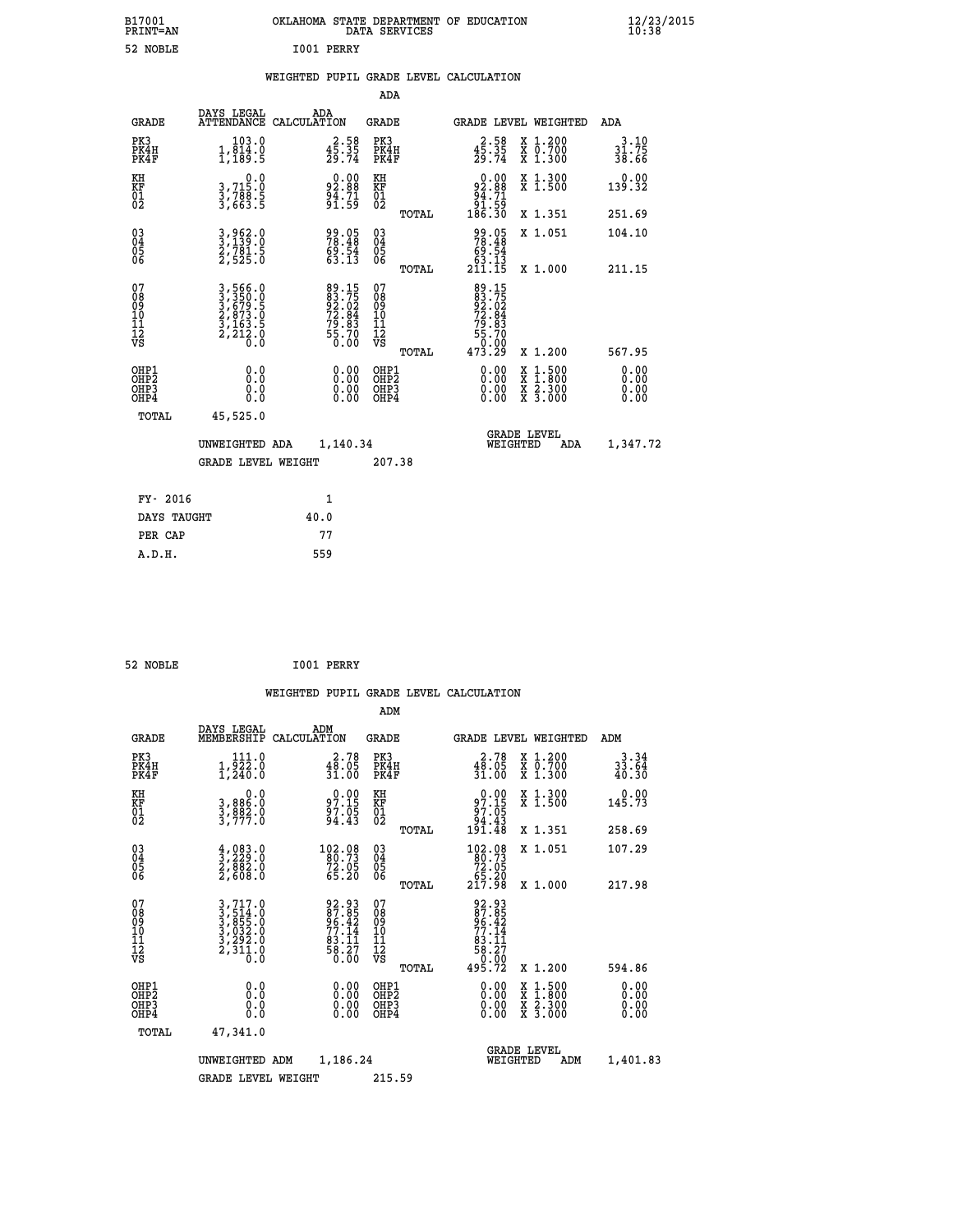| B17001<br>PRINT=AN                                 |                                                                    |                                                                                      | DATA SERVICES                                      | OKLAHOMA STATE DEPARTMENT OF EDUCATION                                                                               | 12/23/2015<br>10:38          |
|----------------------------------------------------|--------------------------------------------------------------------|--------------------------------------------------------------------------------------|----------------------------------------------------|----------------------------------------------------------------------------------------------------------------------|------------------------------|
| 52 NOBLE                                           |                                                                    | <b>I002 BILLINGS</b>                                                                 |                                                    |                                                                                                                      |                              |
|                                                    |                                                                    | WEIGHTED PUPIL GRADE LEVEL CALCULATION                                               |                                                    |                                                                                                                      |                              |
|                                                    |                                                                    |                                                                                      | ADA                                                |                                                                                                                      |                              |
| GRADE                                              | DAYS LEGAL<br>ATTENDANCE CALCULATION                               | ADA                                                                                  | GRADE                                              | GRADE LEVEL WEIGHTED                                                                                                 | ADA                          |
| PK3<br>PK4H<br>PK4F                                | 0.0<br>0.0<br>266.5                                                | $\begin{smallmatrix} 0.00\\ 0.00\\ 6.83 \end{smallmatrix}$                           | PK3<br>PK4H<br>PK4F                                | 0.00<br>X 1.200<br>$\begin{smallmatrix} 0.00 \ 6.83 \end{smallmatrix}$<br>X 0.700<br>X 1.300                         | 0.00<br>0.00<br>8.88         |
| KH<br>KF<br>$\overline{01}$                        | 0.0<br>345.0<br>$\frac{1}{1}\frac{1}{4}\cdot\frac{8}{5}$           | $\begin{smallmatrix} 0.00\\[-4pt] 8.85\\[-4pt] 3.03\\[-4pt] 2.94\end{smallmatrix}$   | КH<br>KF<br>01<br>02                               | 0.00<br>X 1.300<br>X 1.500<br>$\begin{array}{c} 8.85 \\ 3.03 \\ 2.94 \\ 5.97 \end{array}$                            | 0.00<br>13.28                |
|                                                    |                                                                    |                                                                                      | TOTAL                                              | X 1.351                                                                                                              | 8.07                         |
| $\begin{matrix} 03 \\ 04 \\ 05 \\ 06 \end{matrix}$ | $135.0$<br>$196.5$<br>$\frac{230.5}{90.5}$                         | $\frac{3.46}{5.04}$<br>$\frac{5.91}{2.32}$                                           | $\begin{matrix} 03 \\ 04 \\ 05 \\ 06 \end{matrix}$ | $\frac{3.46}{5.04}$<br>X 1.051<br>5.91<br>$\frac{2.52}{13.27}$                                                       | 3.64                         |
|                                                    |                                                                    |                                                                                      | TOTAL                                              | X 1.000                                                                                                              | 13.27                        |
| 07<br>08<br>09<br>10<br>11<br>12<br>VS             | 336.5<br>174.0<br>445.5<br>445.5<br>187.0<br>251.5<br>251.5<br>0.0 | $\begin{array}{r} 8.63 \\ 4.46 \\ 11.42 \\ 4.79 \\ 6.45 \\ 4.91 \\ 0.00 \end{array}$ | 07<br>08<br>09<br>10<br>11<br>12<br>VS<br>TOTAL    | 8.63<br>4.46<br>$1\overline{1}\cdot 4\overline{2}\n4\cdot 79\n6\cdot 45\n4\cdot 91$<br>0.00<br>X 1.200<br>40.66      | 48.79                        |
| OHP1<br>OHP2<br>OHP3<br>OHP4                       | 0.0<br>0.0<br>0.0<br>0.0                                           | 0.00<br>0.00<br>0.00                                                                 | OHP1<br>OHP <sub>2</sub><br>OHP3<br>OHP4           | 0.00<br>$\frac{x}{x}$ $\frac{1.500}{x}$<br>0.00<br>$\frac{\overline{x}}{\overline{x}}$ $\frac{2.300}{3.000}$<br>0.00 | 0.00<br>0.00<br>0.00<br>0.00 |
| TOTAL                                              | 3,082.5                                                            |                                                                                      |                                                    |                                                                                                                      |                              |
|                                                    | UNWEIGHTED ADA                                                     | 79.04                                                                                |                                                    | <b>GRADE LEVEL</b><br>WEIGHTED                                                                                       | 95.93<br>ADA                 |
|                                                    | <b>GRADE LEVEL WEIGHT</b>                                          |                                                                                      | 16.89                                              |                                                                                                                      |                              |
| FY- 2016                                           |                                                                    | 1                                                                                    |                                                    |                                                                                                                      |                              |
| DAYS TAUGHT                                        |                                                                    | 39.0                                                                                 |                                                    |                                                                                                                      |                              |
| PER CAP                                            |                                                                    | 167                                                                                  |                                                    |                                                                                                                      |                              |

| <b>I002 BILLINGS</b><br>52 NOBLE |
|----------------------------------|
|----------------------------------|

|                                                      |                                                             |                    |                                                                                              |                                              |       | WEIGHTED PUPIL GRADE LEVEL CALCULATION                               |                               |                                          |                      |  |
|------------------------------------------------------|-------------------------------------------------------------|--------------------|----------------------------------------------------------------------------------------------|----------------------------------------------|-------|----------------------------------------------------------------------|-------------------------------|------------------------------------------|----------------------|--|
|                                                      |                                                             |                    |                                                                                              | ADM                                          |       |                                                                      |                               |                                          |                      |  |
| <b>GRADE</b>                                         | DAYS LEGAL<br>MEMBERSHIP                                    | ADM<br>CALCULATION |                                                                                              | <b>GRADE</b>                                 |       | <b>GRADE LEVEL WEIGHTED</b>                                          |                               |                                          | ADM                  |  |
| PK3<br>PK4H<br>PK4F                                  | 0.0<br>273.0                                                |                    | $0.00$<br>$0.00$<br>7.00                                                                     | PK3<br>PK4H<br>PK4F                          |       | $0.00$<br>$0.00$<br>7.00                                             | X 1.200<br>X 0.700<br>X 1.300 |                                          | 0.00<br>0.00<br>9.10 |  |
| KH<br>KF<br>01<br>02                                 | 0.0<br>351.0<br>124.0<br>117.0                              |                    | $\begin{smallmatrix} 0.00\\ 9.00\\ 3.18\\ 3.00 \end{smallmatrix}$                            | KH<br>KF<br>01<br>02                         |       | $0.00$<br>$3.00$<br>$3.18$<br>$3.00$<br>$6.18$                       |                               | X 1.300<br>X 1.500                       | 0.00<br>13.50        |  |
|                                                      |                                                             |                    |                                                                                              |                                              | TOTAL |                                                                      | X 1.351                       |                                          | 8.35                 |  |
| $\begin{matrix} 03 \\ 04 \\ 05 \\ 06 \end{matrix}$   | 156.0<br>202.0<br>234.0<br>97.0                             |                    | $\begin{smallmatrix} 4.00\ 5.18\ 6.00\ 2.49 \end{smallmatrix}$                               | 03<br>04<br>05<br>06                         |       | $\begin{array}{c} 4.00 \\ 5.18 \\ 6.00 \\ 2.49 \\ 13.67 \end{array}$ | X 1.051                       |                                          | 4.20                 |  |
|                                                      |                                                             |                    |                                                                                              |                                              | TOTAL |                                                                      |                               | X 1.000                                  | 13.67                |  |
| 07<br>0890112<br>1112<br>VS                          | 351.0<br>179.0<br>453.0<br>453.0<br>196.0<br>261.0<br>203.0 |                    | $\begin{array}{r} 9.00 \\ 4.59 \\ 11.62 \\ 5.03 \\ 6.69 \\ 6.21 \\ 5.21 \\ 0.00 \end{array}$ | 07<br>08901112<br>1112<br>VS                 | TOTAL | $9.00$<br>$11.52$<br>$15.62$<br>$5.63$<br>$6.21$<br>$0.00$<br>42.14  | X 1.200                       |                                          | 50.57                |  |
| OHP1<br>OHP <sub>2</sub><br>OH <sub>P3</sub><br>OHP4 | 0.0<br>0.000                                                |                    | $0.00$<br>$0.00$<br>0.00                                                                     | OHP1<br>OHP <sub>2</sub><br>OHP <sub>3</sub> |       | 0.00<br>0.00<br>0.00                                                 |                               | X 1:500<br>X 1:800<br>X 2:300<br>X 3:000 | 0.00<br>0.00<br>0.00 |  |
| TOTAL                                                | 3,197.0                                                     |                    |                                                                                              |                                              |       |                                                                      |                               |                                          |                      |  |
|                                                      | UNWEIGHTED ADM                                              |                    | 81.99                                                                                        |                                              |       | WEIGHTED                                                             | <b>GRADE LEVEL</b>            | ADM                                      | 99.39                |  |
|                                                      | <b>GRADE LEVEL WEIGHT</b>                                   |                    |                                                                                              | 17.40                                        |       |                                                                      |                               |                                          |                      |  |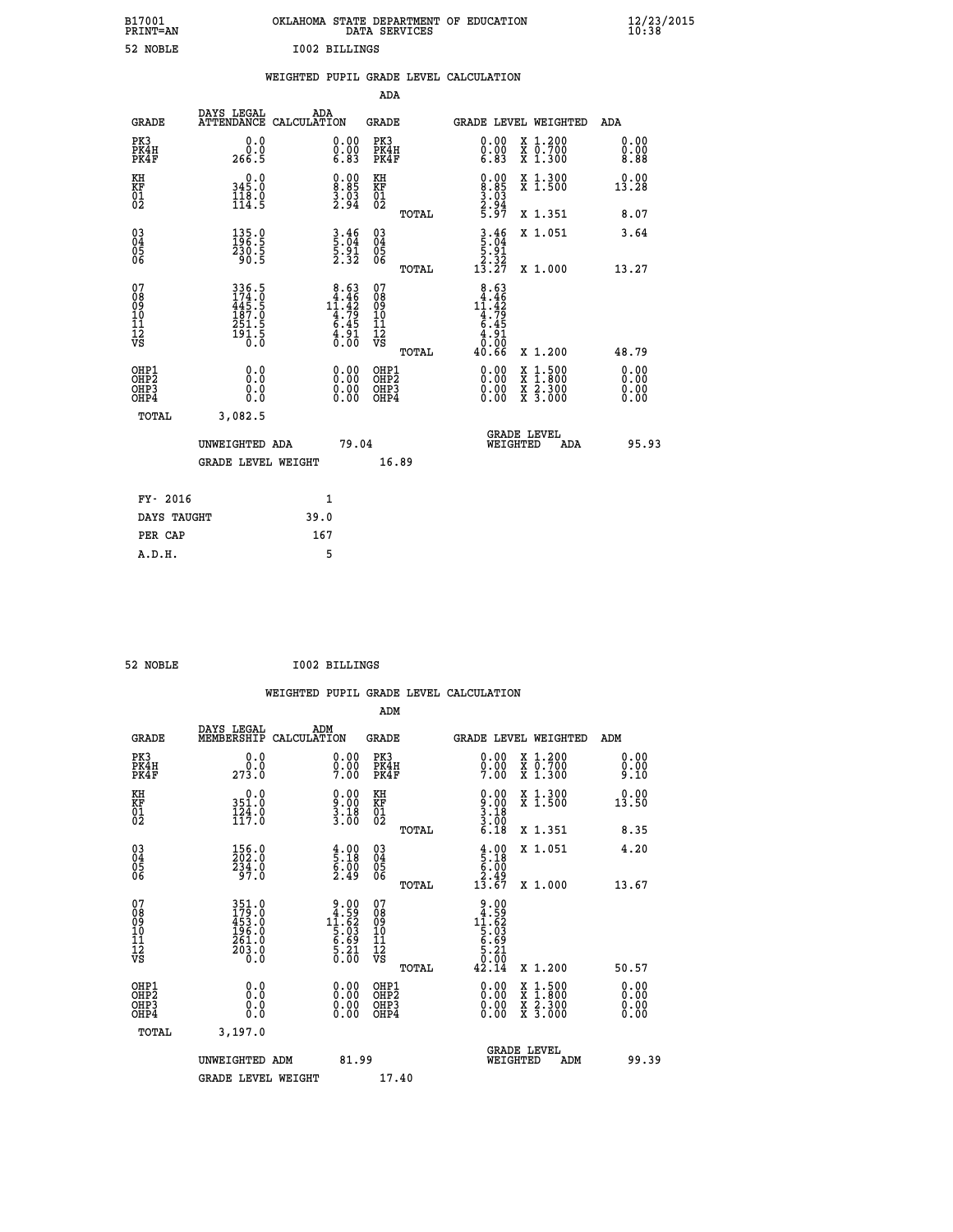| B17001<br>PRINT=AN | OKLAHOMA STATE DEPARTMENT OF EDUCATION<br>DATA SERVICES | $\frac{12}{23}$ /2015<br>10:38 |
|--------------------|---------------------------------------------------------|--------------------------------|
| 52 NOBLE           | <b>I004 FRONTIER</b>                                    |                                |

|  |  | WEIGHTED PUPIL GRADE LEVEL CALCULATION |
|--|--|----------------------------------------|
|  |  |                                        |

|                                                       |                                                                                                                                     |                                                                      | ADA                                             |                                                                                                                                                              |                              |
|-------------------------------------------------------|-------------------------------------------------------------------------------------------------------------------------------------|----------------------------------------------------------------------|-------------------------------------------------|--------------------------------------------------------------------------------------------------------------------------------------------------------------|------------------------------|
| <b>GRADE</b>                                          | DAYS LEGAL                                                                                                                          | ADA<br>ATTENDANCE CALCULATION                                        | GRADE                                           | <b>GRADE LEVEL WEIGHTED</b>                                                                                                                                  | ADA                          |
| PK3<br>PK4H<br>PK4F                                   | 36.0<br>0.0<br>734.5                                                                                                                | $\begin{smallmatrix} 0.92\ 0.00\\ 18.83 \end{smallmatrix}$           | PK3<br>PK4H<br>PK4F                             | $0.92$<br>$0.00$<br>X 1.200<br>X 0.700<br>X 1.300<br>18.83                                                                                                   | 1.10<br>0.00<br>24.48        |
| KH<br>KF<br>01<br>02                                  | 0.0<br>1,288:0<br>1,229:5<br>895:5                                                                                                  | $\begin{smallmatrix} 0.00\\ 33.03\\ 31.53\\ 22.96 \end{smallmatrix}$ | KH<br>KF<br>01<br>02                            | X 1.300<br>X 1.500<br>$\begin{smallmatrix} 0.00\\ 33.03\\ 31.53\\ 22.96\\ 54.49 \end{smallmatrix}$                                                           | 0.00<br>49.55                |
|                                                       |                                                                                                                                     |                                                                      | TOTAL                                           | X 1.351                                                                                                                                                      | 73.62                        |
| 03<br>04<br>05<br>06                                  | $1, \frac{149}{956}$ . 5<br>$1,\overline{1}\overline{1}\overline{4}\cdot\overline{9}\overline{5}$                                   | $29.47$<br>$24.53$<br>$\frac{28.56}{26.14}$                          | 03<br>04<br>05<br>06<br>TOTAL                   | $29.47$<br>$24.53$<br>$28.56$<br>$26.14$<br>$79.23$<br>X 1.051<br>X 1.000                                                                                    | 30.97<br>79.23               |
| 07<br>08<br>09<br>11<br>11<br>12<br>VS                | $\begin{smallmatrix} 1,018\cdot 0\\ 1,087\cdot 0\\ 1,271\cdot 5\\ 945\cdot 5\\ 967\cdot 5\\ 877\cdot 5\\ 0\cdot 0\end{smallmatrix}$ | $26.1027.8732.6024.2427.3722.500.00$                                 | 07<br>08<br>09<br>11<br>11<br>12<br>VS<br>TOTAL | 26.10<br>27.87<br>32.60<br>24.24<br>27.37<br>$\begin{array}{r} 22.50 \\ 0.00 \\ 160.68 \end{array}$<br>X 1.200                                               | 192.82                       |
| OHP1<br>OH <sub>P</sub> 2<br>OH <sub>P3</sub><br>OHP4 | 0.0<br>0.0<br>0.0                                                                                                                   | 0.00<br>$\begin{smallmatrix} 0.00 \ 0.00 \end{smallmatrix}$          | OHP1<br>OHP <sub>2</sub><br>OHP3<br>OHP4        | 0.00<br>$\begin{smallmatrix} \mathtt{X} & 1 & 500 \\ \mathtt{X} & 1 & 800 \\ \mathtt{X} & 2 & 300 \\ \mathtt{X} & 3 & 000 \end{smallmatrix}$<br>0.00<br>0.00 | 0.00<br>0.00<br>0.00<br>0.00 |
| TOTAL                                                 | 14,690.0<br>UNWEIGHTED ADA<br>GRADE LEVEL WEIGHT                                                                                    | 376.65                                                               | 75.12                                           | <b>GRADE LEVEL</b><br>WEIGHTED<br>ADA                                                                                                                        | 451.77                       |
| FY- 2016                                              |                                                                                                                                     | $\mathbf{1}$                                                         |                                                 |                                                                                                                                                              |                              |
| DAYS TAUGHT                                           |                                                                                                                                     | 39.0                                                                 |                                                 |                                                                                                                                                              |                              |
| PER CAP                                               |                                                                                                                                     | 90                                                                   |                                                 |                                                                                                                                                              |                              |
| A.D.H.                                                |                                                                                                                                     | 349                                                                  |                                                 |                                                                                                                                                              |                              |

| 52 NOBLE                                                         |                                                                                                                                  | 1004 FRONTIER                                                        |                                                 |                                                                                             |                                                                                                  |                       |
|------------------------------------------------------------------|----------------------------------------------------------------------------------------------------------------------------------|----------------------------------------------------------------------|-------------------------------------------------|---------------------------------------------------------------------------------------------|--------------------------------------------------------------------------------------------------|-----------------------|
|                                                                  |                                                                                                                                  |                                                                      | WEIGHTED PUPIL GRADE LEVEL CALCULATION          |                                                                                             |                                                                                                  |                       |
|                                                                  |                                                                                                                                  |                                                                      | ADM                                             |                                                                                             |                                                                                                  |                       |
| <b>GRADE</b>                                                     | DAYS LEGAL<br>MEMBERSHIP<br>CALCULATION                                                                                          | ADM                                                                  | <b>GRADE</b>                                    | GRADE LEVEL WEIGHTED                                                                        |                                                                                                  | ADM                   |
| PK3<br>PK4H<br>PK4F                                              | 40.0<br>777.0                                                                                                                    | $1.03$<br>$0.00$<br>19.92                                            | PK3<br>PK4H<br>PK4F                             | 1.03<br>0.00<br>19:92                                                                       | X 1.200<br>X 0.700<br>X 1.300                                                                    | 1.24<br>0.00<br>25.90 |
| KH<br>KF<br>01<br>02                                             | 0.0<br>1,369:0<br>1,311:0<br>938:0                                                                                               | $\begin{smallmatrix} 0.00\\ 35.10\\ 33.62\\ 24.05 \end{smallmatrix}$ | KH<br>KF<br>01<br>02                            | $\begin{smallmatrix} 0.00\\ 35.10\\ 33.62\\ 24.05\\ 57.67 \end{smallmatrix}$                | X 1.300<br>X 1.500                                                                               | 0.00<br>52.65         |
|                                                                  |                                                                                                                                  |                                                                      | TOTAL                                           |                                                                                             | X 1.351                                                                                          | 77.91                 |
| 030404                                                           | 1,196.0<br>$\frac{1}{1}$ , $\frac{1}{0}$ , $\frac{5}{1}$ , $\frac{3}{0}$                                                         | 30.67<br>25.69<br>29.92<br>28.05                                     | 03<br>04<br>05<br>06                            | 30.67<br>25.69<br>29.92<br>28.05<br>83.66                                                   | X 1.051                                                                                          | 32.23                 |
| ŌĞ                                                               |                                                                                                                                  |                                                                      | TOTAL                                           |                                                                                             | X 1.000                                                                                          | 83.66                 |
| 07<br>08<br>09<br>11<br>11<br>12<br>VS                           | $\begin{smallmatrix} 1,066\cdot0\\ 1,178\cdot0\\ 1,355\cdot0\\ 1,016\cdot0\\ 1,158\cdot0\\ 977\cdot0\\ 0\cdot0\end{smallmatrix}$ | $27.3330.2134.7426.0529.6925.0525.05$                                | 07<br>08<br>09<br>11<br>11<br>12<br>VS<br>TOTAL | $\begin{smallmatrix} 27.33\ 30.21\ 34.74\ 26.05\ 29.695\ 25.000\ 173.07\ \end{smallmatrix}$ | X 1.200                                                                                          | 207.68                |
| OHP1<br>OH <sub>P</sub> <sub>2</sub><br>OH <sub>P3</sub><br>OHP4 | 0.0<br>0.000                                                                                                                     | 0.00<br>$\begin{smallmatrix} 0.00 \ 0.00 \end{smallmatrix}$          | OHP1<br>OHP <sub>2</sub><br>OHP3<br>OHP4        | 0.00<br>0.00                                                                                | $\begin{smallmatrix} x & 1 & 500 \\ x & 1 & 800 \\ x & 2 & 300 \\ x & 3 & 000 \end{smallmatrix}$ | 0.00<br>0.00<br>0.00  |
| TOTAL                                                            | 15,644.0                                                                                                                         |                                                                      |                                                 |                                                                                             |                                                                                                  |                       |
|                                                                  | UNWEIGHTED ADM<br><b>GRADE LEVEL WEIGHT</b>                                                                                      | 401.12                                                               | 80.15                                           | <b>GRADE LEVEL</b><br>WEIGHTED                                                              | ADM                                                                                              | 481.27                |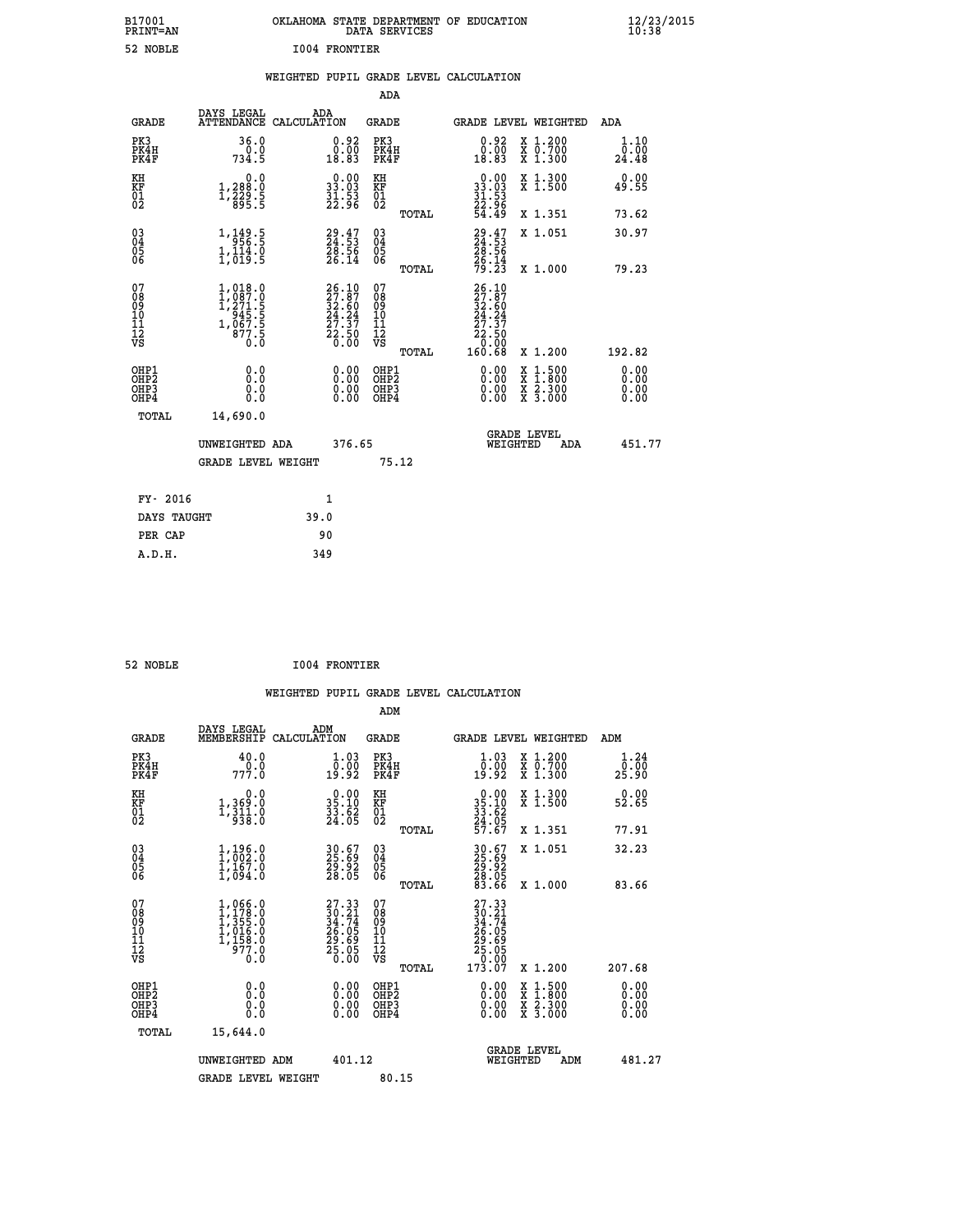| B17001<br>PRINT=AN                                   |                                                                                                                  | OKLAHOMA STATE DEPARTMENT OF EDUCATION DATA SERVICES |        |                                                    |       |                                                                                    |          |                                                                                                                                           | $\frac{12}{23}$ /2015        |  |
|------------------------------------------------------|------------------------------------------------------------------------------------------------------------------|------------------------------------------------------|--------|----------------------------------------------------|-------|------------------------------------------------------------------------------------|----------|-------------------------------------------------------------------------------------------------------------------------------------------|------------------------------|--|
| 52 NOBLE                                             |                                                                                                                  | I006 MORRISON                                        |        |                                                    |       |                                                                                    |          |                                                                                                                                           |                              |  |
|                                                      |                                                                                                                  | WEIGHTED PUPIL GRADE LEVEL CALCULATION               |        |                                                    |       |                                                                                    |          |                                                                                                                                           |                              |  |
|                                                      |                                                                                                                  |                                                      |        | <b>ADA</b>                                         |       |                                                                                    |          |                                                                                                                                           |                              |  |
| <b>GRADE</b>                                         | DAYS LEGAL                                                                                                       | ADA<br>ATTENDANCE CALCULATION                        |        | GRADE                                              |       |                                                                                    |          | GRADE LEVEL WEIGHTED                                                                                                                      | ADA                          |  |
| PK3<br>PK4H<br>PK4F                                  | 0.0<br>0.0<br>1,305.0                                                                                            | 0.00<br>ŏ:ŏŏ<br>31.83                                |        | PK3<br>PK4H<br>PK4F                                |       | 0.00<br>0.00<br>31.83                                                              |          | X 1.200<br>X 0.700<br>X 1.300                                                                                                             | 0.00<br>0.00<br>41.38        |  |
| KH<br>KF<br>01<br>02                                 | $\begin{smallmatrix}&&&0.0\\1,882.5\\1,643.5\\1,786.5\end{smallmatrix}$                                          | $0.00$<br>45.91<br>$\frac{40.09}{43.57}$             |        | KH<br>KF<br>01<br>02                               |       | $0.00$<br>45.91                                                                    |          | X 1.300<br>X 1.500                                                                                                                        | 0.00<br>68.87                |  |
|                                                      |                                                                                                                  |                                                      |        |                                                    | TOTAL | $\frac{40.09}{43.57}$<br>83.66                                                     |          | X 1.351                                                                                                                                   | 113.02                       |  |
| $\begin{matrix} 03 \\ 04 \\ 05 \\ 06 \end{matrix}$   | $\frac{1}{1}$ , $\frac{259}{870}$ .<br>$\frac{5}{1}$ , $\frac{677}{835}$ .<br>$\frac{1}{1}$ , $\frac{835}{83}$ . | $30.72$<br>$45.62$<br>$40.90$<br>$44.76$             |        | $\begin{matrix} 03 \\ 04 \\ 05 \\ 06 \end{matrix}$ |       | $30.72$<br>$45.62$<br>$40.90$<br>$44.76$<br>$131.28$                               |          | X 1.051                                                                                                                                   | 32.29                        |  |
|                                                      |                                                                                                                  |                                                      |        |                                                    | TOTAL |                                                                                    |          | X 1.000                                                                                                                                   | 131.28                       |  |
| 07<br>08<br>09<br>11<br>11<br>12<br>VS               | $1,888.5$<br>$1,723.5$<br>$1,723.5$<br>$1,397.5$<br>$1,195.0$<br>$1,643.5$<br>$0.0$                              | $46.0638.3042.0434.0929.1540.090.00$                 |        | 07<br>08<br>09<br>11<br>11<br>12<br>VS             | TOTAL | $46.06$<br>$38.30$<br>$42.04$<br>$34.09$<br>$29.15$<br>$40.09$<br>$0.90$<br>229.73 |          | X 1.200                                                                                                                                   | 275.68                       |  |
| OHP1<br>OHP <sub>2</sub><br>OHP3<br>OH <sub>P4</sub> | 0.000<br>$\begin{smallmatrix} 0.0 \ 0.0 \end{smallmatrix}$                                                       | 0.00<br>0.00<br>0.00                                 |        | OHP1<br>OH <sub>P</sub> 2<br>OHP3<br>OHP4          |       | 0.00<br>0.00<br>0.00                                                               |          | $\begin{smallmatrix} \mathtt{X} & 1\cdot500\\ \mathtt{X} & 1\cdot800\\ \mathtt{X} & 2\cdot300\\ \mathtt{X} & 3\cdot000 \end{smallmatrix}$ | 0.00<br>0.00<br>0.00<br>0.00 |  |
| TOTAL                                                | 22,678.0<br>UNWEIGHTED ADA<br><b>GRADE LEVEL WEIGHT</b>                                                          |                                                      | 553.13 | 109.39                                             |       |                                                                                    | WEIGHTED | <b>GRADE LEVEL</b><br>ADA                                                                                                                 | 662.52                       |  |

| FY- 2016    |      |
|-------------|------|
| DAYS TAUGHT | 41.0 |
| PER CAP     | 77   |
| A.D.H.      | 420  |
|             |      |

| 52 NOBLE | I006 MORRISON |
|----------|---------------|

 **WEIGHTED PUPIL GRADE LEVEL CALCULATION ADM DAYS LEGAL** ... ADM

| <b>GRADE</b>                                         | MEMBERSHIP                                                                        | CALCULATION                                                            | <b>GRADE</b>                                       |       |                                                                                                  |          | <b>GRADE LEVEL WEIGHTED</b>                                                                                                               | ADM                   |        |
|------------------------------------------------------|-----------------------------------------------------------------------------------|------------------------------------------------------------------------|----------------------------------------------------|-------|--------------------------------------------------------------------------------------------------|----------|-------------------------------------------------------------------------------------------------------------------------------------------|-----------------------|--------|
| PK3<br>PK4H<br>PK4F                                  | 0.0<br>0.0<br>1,371.0                                                             | $\begin{smallmatrix} 0.00\\ 0.00\\ 33.44 \end{smallmatrix}$            | PK3<br>PK4H<br>PK4F                                |       | 0.00<br>$\frac{0.00}{33.44}$                                                                     |          | X 1.200<br>X 0.700<br>X 1.300                                                                                                             | 0.00<br>0.00<br>43.47 |        |
| KH<br>KF<br>01<br>02                                 | 0.0<br>$\frac{1}{1}, \frac{964}{715}$ .0<br>1,859.0                               | 47.90<br>$\frac{41.83}{45.34}$                                         | KH<br>KF<br>$\overline{01}$                        |       | $\begin{smallmatrix} &0.00\\ 47.90\\ 41.83\\ 45.34\\ 57.17\end{smallmatrix}$                     |          | X 1.300<br>X 1.500                                                                                                                        | 0.00<br>71.85         |        |
|                                                      |                                                                                   |                                                                        |                                                    | TOTAL |                                                                                                  |          | X 1.351                                                                                                                                   | 117.77                |        |
| $\begin{matrix} 03 \\ 04 \\ 05 \\ 06 \end{matrix}$   | $\begin{smallmatrix} 1,296.0\\ 1,918.0\\ 1,724.0\\ 1,881.0 \end{smallmatrix}$     | $31.61$<br>$46.78$<br>$\frac{42.05}{45.88}$                            | $\begin{matrix} 03 \\ 04 \\ 05 \\ 06 \end{matrix}$ |       | $31.61$<br>$46.78$<br>$42.05$<br>$45.88$<br>$134.71$                                             |          | X 1.051                                                                                                                                   | 33.22                 |        |
|                                                      |                                                                                   |                                                                        |                                                    | TOTAL |                                                                                                  |          | X 1.000                                                                                                                                   | 134.71                |        |
| 07<br>08<br>09<br>101<br>11<br>12<br>VS              | $1,920.0$<br>$1,638.0$<br>$1,768.0$<br>$1,481.0$<br>$1,230.0$<br>$1,678.0$<br>0.0 | $46.83$<br>$39.95$<br>$43.12$<br>$36.12$<br>$30.00$<br>$40.93$<br>0.00 | 07<br>08<br>09<br>11<br>11<br>12<br>VS             |       | $\begin{smallmatrix} 46.83\ 39.95\ 43.12\ 43.12\ 36.12\ 30.003\ 40.93\ 236.95 \end{smallmatrix}$ |          |                                                                                                                                           |                       |        |
|                                                      |                                                                                   |                                                                        |                                                    | TOTAL |                                                                                                  |          | X 1.200                                                                                                                                   | 284.34                |        |
| OHP1<br>OHP <sub>2</sub><br>OH <sub>P3</sub><br>OHP4 | $\begin{smallmatrix} 0.0 \ 0.0 \ 0.0 \end{smallmatrix}$                           |                                                                        | OHP1<br>OHP2<br>OHP3<br>OHP4                       |       |                                                                                                  |          | $\begin{smallmatrix} \mathtt{X} & 1\cdot500\\ \mathtt{X} & 1\cdot800\\ \mathtt{X} & 2\cdot300\\ \mathtt{X} & 3\cdot000 \end{smallmatrix}$ | 0.00                  |        |
| TOTAL                                                | 23,443.0                                                                          |                                                                        |                                                    |       |                                                                                                  |          |                                                                                                                                           |                       |        |
|                                                      | UNWEIGHTED ADM                                                                    | 571.78                                                                 |                                                    |       |                                                                                                  | WEIGHTED | <b>GRADE LEVEL</b><br>ADM                                                                                                                 |                       | 685.36 |
|                                                      | <b>GRADE LEVEL WEIGHT</b>                                                         |                                                                        | 113.58                                             |       |                                                                                                  |          |                                                                                                                                           |                       |        |
|                                                      |                                                                                   |                                                                        |                                                    |       |                                                                                                  |          |                                                                                                                                           |                       |        |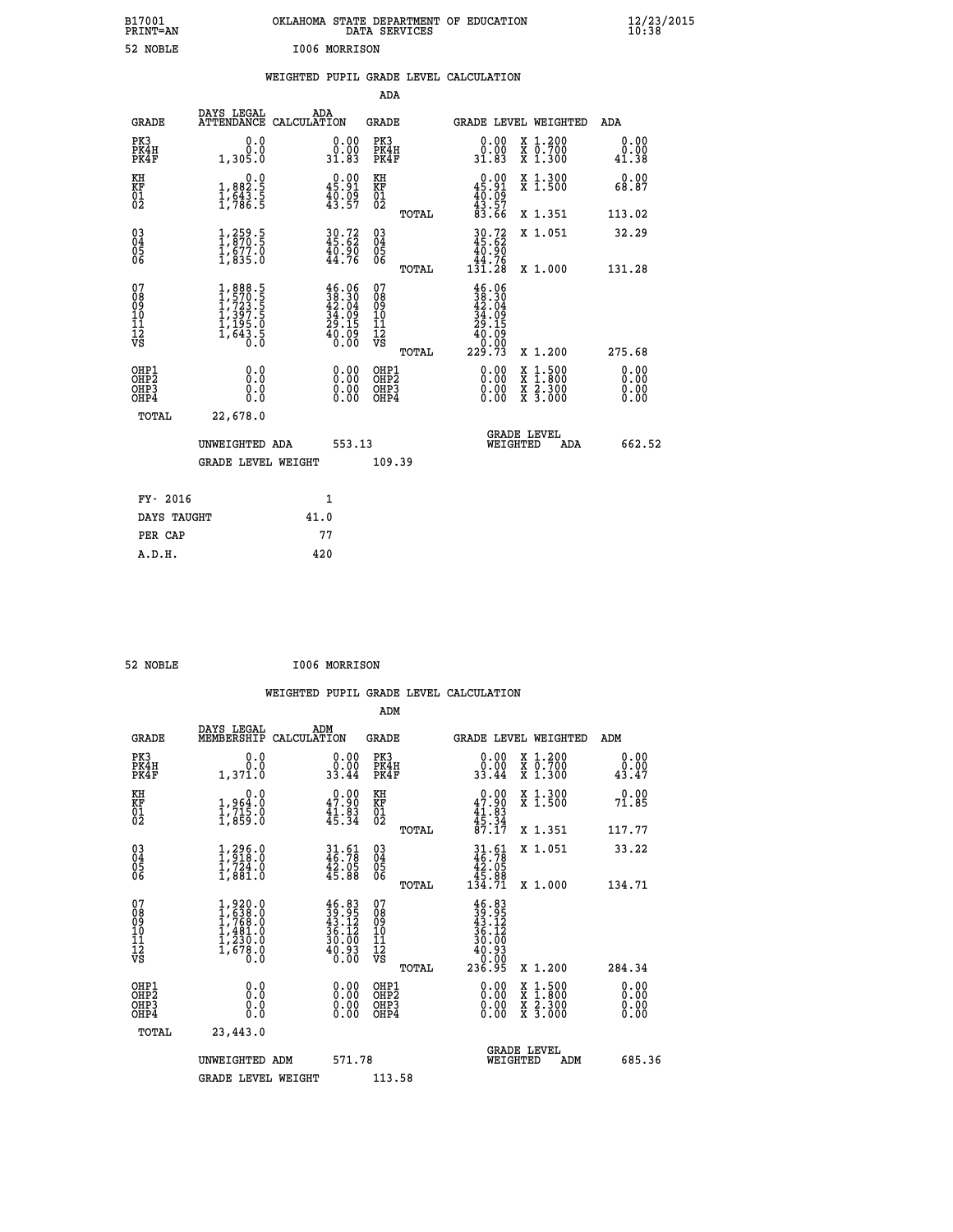| OKLAHOMA STATE DEPARTMENT OF EDUCATION<br>DATA SERVICES |
|---------------------------------------------------------|
| COUNTY TOTALS                                           |

 **B17001 OKLAHOMA STATE DEPARTMENT OF EDUCATION 12/23/2015**

|                                                                    |                                                                                                                                               |                                                                                                    | ADA                                       |       |                                                                                                     |                                                                                                  |                              |
|--------------------------------------------------------------------|-----------------------------------------------------------------------------------------------------------------------------------------------|----------------------------------------------------------------------------------------------------|-------------------------------------------|-------|-----------------------------------------------------------------------------------------------------|--------------------------------------------------------------------------------------------------|------------------------------|
| <b>GRADE</b>                                                       | DAYS LEGAL                                                                                                                                    | ADA<br>ATTENDANCE CALCULATION                                                                      | <b>GRADE</b>                              |       |                                                                                                     | GRADE LEVEL WEIGHTED                                                                             | ADA                          |
| PK3<br>PK4H<br>PK4F                                                | 139.0<br>$\frac{1}{3}, \frac{814}{495}$ : 5                                                                                                   | $3.50$<br>$45.35$<br>$87.23$                                                                       | PK3<br>PK4H<br>PK4F                       |       | $3.50$<br>$45.35$<br>$87.23$                                                                        | X 1.200<br>X 0.700<br>X 1.300                                                                    | 4.20<br>31.75<br>113.40      |
| KH<br><b>KF</b><br>01<br>02                                        | 0.0<br>$\begin{smallmatrix} 7,230.5 \ 6,779.5 \ 6,460.0 \end{smallmatrix}$                                                                    | $\begin{smallmatrix} &0.00\\ 180.67\\ 169.36\\ 161.06 \end{smallmatrix}$                           | KH<br>KF<br>01<br>02                      |       | 0.00<br>180.67<br>169.36<br>161.06                                                                  | X 1.300<br>X 1.500                                                                               | 0.00<br>271.02               |
|                                                                    |                                                                                                                                               |                                                                                                    |                                           | TOTAL | 330.42                                                                                              | X 1.351                                                                                          | 446.40                       |
| $\begin{smallmatrix} 03 \\[-4pt] 04 \end{smallmatrix}$<br>05<br>06 | $\begin{smallmatrix} 6, 506.0\\ 6, 162.5\\ 5, 803.0\\ 5, 470.0 \end{smallmatrix}$                                                             | $\begin{smallmatrix} 162.70\\ 153.67\\ 144.91\\ 136.35 \end{smallmatrix}$                          | $\substack{03 \\ 04}$<br>05<br>06         |       | $162.70$<br>$153.67$<br>$144.91$<br>$136.35$<br>$434.93$                                            | X 1.051                                                                                          | 605.93                       |
|                                                                    |                                                                                                                                               |                                                                                                    |                                           | TOTAL |                                                                                                     | X 1.000                                                                                          | 434.93                       |
| 07<br>08901112<br>1112<br>VS                                       | $\begin{smallmatrix} 6\,,\,809\,.0\\ 6\,,\,181\,.5\\ 7\,,\,120\,.0\\ 5\,,\,403\,.0\\ 5\,,\,677\,.5\\ 4\,,\,924\,.5\\ 0\,.0 \end{smallmatrix}$ | $\begin{smallmatrix} 169.94\\ 154.38\\ 178.08\\ 135.96\\ 142.80\\ 123.20\\ 0.00 \end{smallmatrix}$ | 07<br>08<br>09<br>11<br>11<br>12<br>VS    |       | $\begin{smallmatrix} 169.94\\154.38\\178.08\\135.96\\142.80\\123.20\\0.00\\904.36\end{smallmatrix}$ |                                                                                                  |                              |
|                                                                    |                                                                                                                                               |                                                                                                    |                                           | TOTAL |                                                                                                     | X 1.200                                                                                          | 1,085.24                     |
| OHP1<br>OH <sub>P</sub> 2<br>OH <sub>P3</sub><br>OH <sub>P4</sub>  | 0.0<br>0.0<br>0.0                                                                                                                             | 0.00<br>0.00<br>0.00                                                                               | OHP1<br>OH <sub>P</sub> 2<br>OHP3<br>OHP4 |       | 0.00<br>0.00<br>0.00                                                                                | $\begin{smallmatrix} x & 1 & 500 \\ x & 1 & 800 \\ x & 2 & 300 \\ x & 3 & 000 \end{smallmatrix}$ | 0.00<br>0.00<br>0.00<br>0.00 |
| TOTAL                                                              | 85,975.5                                                                                                                                      |                                                                                                    |                                           |       |                                                                                                     |                                                                                                  |                              |
|                                                                    | UNWEIGHTED ADA                                                                                                                                | 2,149.16                                                                                           |                                           |       |                                                                                                     | GRADE LEVEL<br>WEIGHTED<br>ADA                                                                   | 2,557.94                     |
|                                                                    | <b>GRADE LEVEL WEIGHT</b>                                                                                                                     |                                                                                                    | 408.78                                    |       |                                                                                                     |                                                                                                  |                              |
| FY- 2016                                                           |                                                                                                                                               | $\mathbf{1}$                                                                                       |                                           |       |                                                                                                     |                                                                                                  |                              |
| DAYS TAUGHT                                                        |                                                                                                                                               | 159.0                                                                                              |                                           |       |                                                                                                     |                                                                                                  |                              |
| PER CAP                                                            |                                                                                                                                               | 411                                                                                                |                                           |       |                                                                                                     |                                                                                                  |                              |

 **A.D.H. 1,333**

B17001<br>PRINT=AN<br>NOBLE

 **NOBLE COUNTY TOTALS**

|                                          |                                                                                     |                                                                      | ADM                                                 |                                                                                                                                             |                                          |                                                                |
|------------------------------------------|-------------------------------------------------------------------------------------|----------------------------------------------------------------------|-----------------------------------------------------|---------------------------------------------------------------------------------------------------------------------------------------------|------------------------------------------|----------------------------------------------------------------|
| <b>GRADE</b>                             | DAYS LEGAL<br>MEMBERSHIP                                                            | ADM<br>CALCULATION                                                   | <b>GRADE</b>                                        | GRADE LEVEL WEIGHTED                                                                                                                        |                                          | ADM                                                            |
| PK3<br>PK4H<br>PK4F                      | 151.0<br>1,922.0<br>3,661.0                                                         | 3.81<br>$38.05$<br>$91.36$                                           | PK3<br>PK4H<br>PK4F                                 | $3.81$<br>$48.05$<br>$91.36$                                                                                                                | X 1.200<br>X 0.700<br>X 1.300            | 4.20<br>$3\overline{3}\cdot\overline{6}\overline{4}$<br>118.77 |
| KH<br>KF<br>01<br>02                     | 0.0<br>7,570.0<br>7,032.0<br>6,691.0                                                | $\begin{smallmatrix} &0.00\\189.15\\175.68\\166.82\end{smallmatrix}$ | KH<br>KF<br>01<br>02                                | $\begin{smallmatrix} &0.00\\ 189.15\\ 175.68\\ 166.82\\ 342.50 \end{smallmatrix}$                                                           | X 1.300<br>X 1.500                       | 0.00<br>283.73                                                 |
|                                          |                                                                                     |                                                                      | TOTAL                                               |                                                                                                                                             | X 1.351                                  | 462.72                                                         |
| 03<br>04<br>05<br>06                     | $\begin{smallmatrix} 6,731.0\\ 6,351.0\\ 6,007.0\\ 5,680.0 \end{smallmatrix}$       | 168.36<br>158.38<br>150.02<br>141.62                                 | $\begin{array}{c} 03 \\ 04 \\ 05 \\ 06 \end{array}$ | 168.36<br>158.38<br>150.02                                                                                                                  | X 1.051                                  | 176.94                                                         |
|                                          |                                                                                     |                                                                      | TOTAL                                               | $\frac{141.62}{450.02}$                                                                                                                     | X 1.000                                  | 450.02                                                         |
| 07<br>08<br>09<br>101<br>112<br>VS       | $7,054.0$<br>$6,509.0$<br>$7,431.0$<br>$5,725.0$<br>$5,941.0$<br>$5,169.0$<br>$0.0$ | 176.09<br>162.60<br>185.90<br>144.34<br>149.49<br>129.46<br>0.00     | 07<br>08<br>09<br>11<br>11<br>12<br>VS<br>TOTAL     | $\begin{smallmatrix} 176\cdot 09\\162\cdot 60\\185\cdot 90\\144\cdot 34\\149\cdot 49\\129\cdot 46\\0\cdot 00\\947\cdot 88\end{smallmatrix}$ | X 1.200                                  | 1,137.45                                                       |
| OHP1<br>OHP2<br>OH <sub>P3</sub><br>OHP4 | 0.0<br>0.000                                                                        | $0.00$<br>$0.00$<br>0.00                                             | OHP1<br>OHP2<br>OHP <sub>3</sub>                    | $0.00$<br>$0.00$<br>0.00                                                                                                                    | X 1:500<br>X 1:800<br>X 2:300<br>X 3:000 | 0.00<br>0.00<br>0.00<br>0.00                                   |
| TOTAL                                    | 89,625.0                                                                            |                                                                      |                                                     |                                                                                                                                             |                                          |                                                                |
|                                          | UNWEIGHTED                                                                          | 2,241.13<br>ADM                                                      |                                                     | <b>GRADE LEVEL</b><br>WEIGHTED                                                                                                              | ADM                                      | 2,667.85                                                       |
|                                          | <b>GRADE LEVEL WEIGHT</b>                                                           |                                                                      | 426.72                                              |                                                                                                                                             |                                          |                                                                |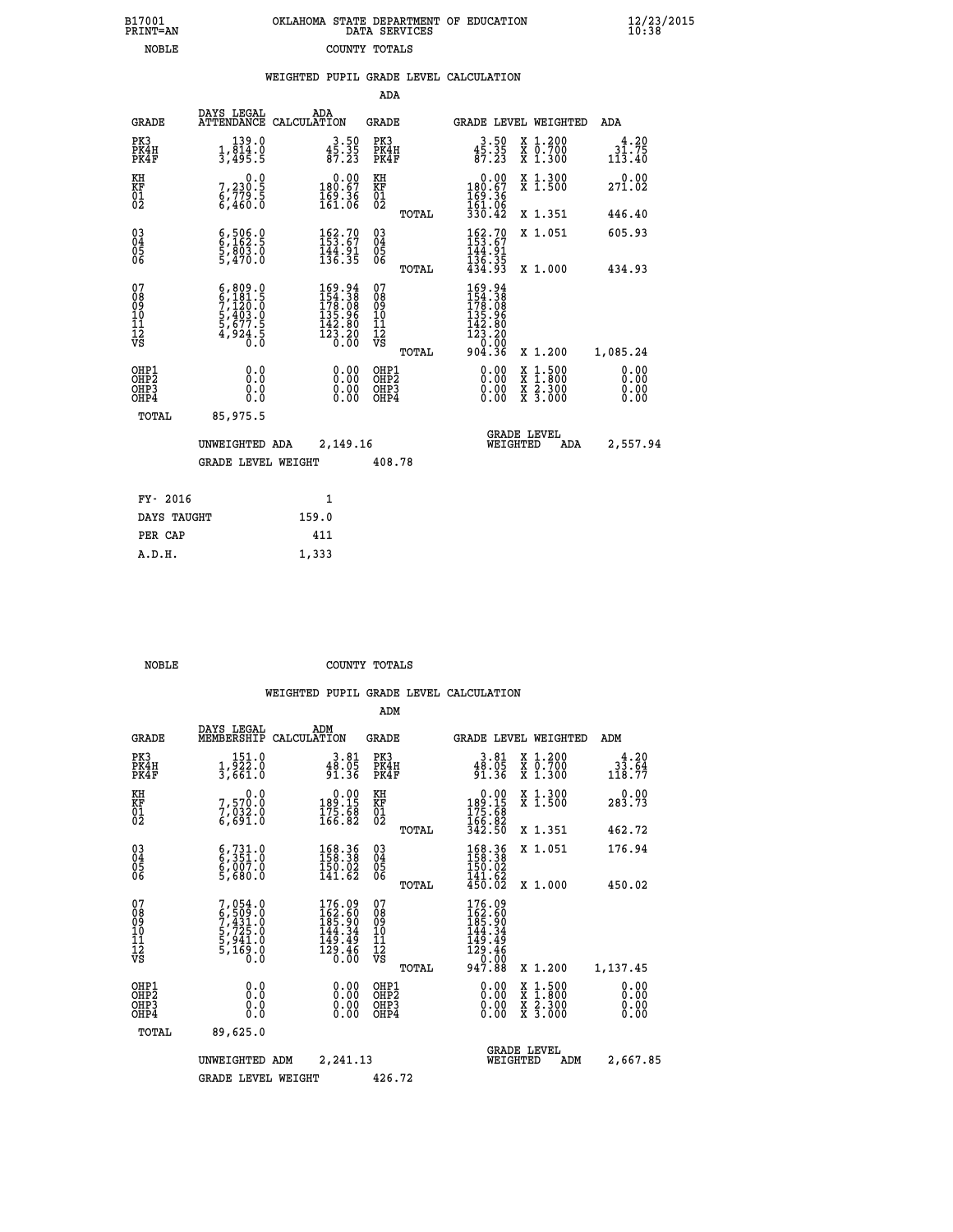| B17001          | OKLAHOMA STATE DEPARTMENT OF EDUCATION |
|-----------------|----------------------------------------|
| <b>PRINT=AN</b> | DATA SERVICES                          |
| 53 NOWATA       | I003 OKLAHOMA UNION                    |

 **B17001 OKLAHOMA STATE DEPARTMENT OF EDUCATION 12/23/2015**

|                                                                    |                                                                                     |                                                                          | ADA                                          |       |                                                                                          |                                                                                                                                           |                              |
|--------------------------------------------------------------------|-------------------------------------------------------------------------------------|--------------------------------------------------------------------------|----------------------------------------------|-------|------------------------------------------------------------------------------------------|-------------------------------------------------------------------------------------------------------------------------------------------|------------------------------|
| <b>GRADE</b>                                                       | DAYS LEGAL                                                                          | ADA<br>ATTENDANCE CALCULATION                                            | <b>GRADE</b>                                 |       |                                                                                          | GRADE LEVEL WEIGHTED                                                                                                                      | ADA                          |
| PK3<br>PK4H<br>PK4F                                                | 0.0<br>0.0<br>1,465.5                                                               | $\begin{smallmatrix} 0.00\\ 0.00\\ 37.58 \end{smallmatrix}$              | PK3<br>PK4H<br>PK4F                          |       | 0.00<br>ŏ:ŏŏ<br>37:58                                                                    | X 1.200<br>X 0.700<br>X 1.300                                                                                                             | 0.00<br>0.00<br>48.85        |
| KH<br>KF<br>01<br>02                                               | 0.0<br>$\frac{1}{2}, \substack{368.5 \\ 958.5 \\ 1,846.5$                           | $\begin{smallmatrix} 0.00\\ 35.09\\ 52.78\\ 47.35 \end{smallmatrix}$     | KH<br>KF<br>01<br>02                         |       | $\begin{smallmatrix}&&0&.00\\ 35&.09\\ 52&.78\\ 47&.35\\ 100&.13\end{smallmatrix}$       | X 1.300<br>X 1.500                                                                                                                        | 0.00<br>52.64                |
|                                                                    |                                                                                     |                                                                          |                                              | TOTAL |                                                                                          | X 1.351                                                                                                                                   | 135.28                       |
| $\begin{smallmatrix} 03 \\[-4pt] 04 \end{smallmatrix}$<br>Ŏ5<br>06 | $1,807.0$<br>$1,443.0$<br>$1,434.5$<br>$1,865.0$                                    | $\frac{46}{37}$ .00<br>36.78<br>47.82                                    | $\substack{03 \\ 04}$<br>Ŏ5<br>06            |       | $\begin{smallmatrix} 46 & 33\\ 37 & 00\\ 36 & 78\\ 47 & 82\\ 121 & 60 \end{smallmatrix}$ | X 1.051                                                                                                                                   | 48.69                        |
|                                                                    |                                                                                     |                                                                          |                                              | TOTAL |                                                                                          | X 1.000                                                                                                                                   | 121.60                       |
| 07<br>08<br>09<br>101<br>11<br>12<br>VS                            | $1,847.0$<br>$2,104.0$<br>$2,104.0$<br>$2,002.5$<br>$2,090.0$<br>$1,716.5$<br>$0.0$ | $47.36$<br>$49.77$<br>$53.95$<br>$51.35$<br>$53.59$<br>$44.01$<br>$0.00$ | 07<br>08<br>09<br>11<br>11<br>12<br>VS       |       | $47.36$<br>$49.77$<br>$53.95$<br>$51.35$<br>$53.59$<br>$44.01$<br>$46.00$                |                                                                                                                                           |                              |
|                                                                    |                                                                                     |                                                                          |                                              | TOTAL | 300.03                                                                                   | X 1.200                                                                                                                                   | 360.04                       |
| OHP1<br>OHP <sub>2</sub><br>OH <sub>P3</sub><br>OHP4               | 0.0<br>0.0<br>0.0                                                                   | 0.00<br>$\begin{smallmatrix} 0.00 \ 0.00 \end{smallmatrix}$              | OHP1<br>OHP <sub>2</sub><br>OHP <sub>3</sub> |       | 0.00<br>0.00                                                                             | $\begin{smallmatrix} \mathtt{X} & 1\cdot500\\ \mathtt{X} & 1\cdot800\\ \mathtt{X} & 2\cdot300\\ \mathtt{X} & 3\cdot000 \end{smallmatrix}$ | 0.00<br>0.00<br>0.00<br>0.00 |
| TOTAL                                                              | 24,989.5                                                                            |                                                                          |                                              |       |                                                                                          |                                                                                                                                           |                              |
|                                                                    | UNWEIGHTED ADA                                                                      | 640.76                                                                   |                                              |       |                                                                                          | <b>GRADE LEVEL</b><br>WEIGHTED<br>ADA                                                                                                     | 767.10                       |
|                                                                    | <b>GRADE LEVEL WEIGHT</b>                                                           |                                                                          | 126.34                                       |       |                                                                                          |                                                                                                                                           |                              |
| FY- 2016                                                           |                                                                                     | 1                                                                        |                                              |       |                                                                                          |                                                                                                                                           |                              |
| DAYS TAUGHT                                                        |                                                                                     | 39.0                                                                     |                                              |       |                                                                                          |                                                                                                                                           |                              |
| PER CAP                                                            |                                                                                     | 84                                                                       |                                              |       |                                                                                          |                                                                                                                                           |                              |

| <b>NOWATA</b> |  |
|---------------|--|
|               |  |

 **A.D.H. 641**

 **53 NOWATA I003 OKLAHOMA UNION**

|                                          |                                                                                     |                                                                                           | ADM                                                 |       |                                                                                |                                          |                       |
|------------------------------------------|-------------------------------------------------------------------------------------|-------------------------------------------------------------------------------------------|-----------------------------------------------------|-------|--------------------------------------------------------------------------------|------------------------------------------|-----------------------|
| <b>GRADE</b>                             | DAYS LEGAL<br>MEMBERSHIP                                                            | ADM<br>CALCULATION                                                                        | <b>GRADE</b>                                        |       |                                                                                | <b>GRADE LEVEL WEIGHTED</b>              | ADM                   |
| PK3<br>PK4H<br>PK4F                      | 0.0<br>0.0<br>1,560.0                                                               | 0.00<br>40.00                                                                             | PK3<br>PK4H<br>PK4F                                 |       | $\begin{smallmatrix} 0.00\\ 0.00\\ 0.00 \end{smallmatrix}$                     | X 1.200<br>X 0.700<br>X 1.300            | 0.00<br>ŏ:ŏŏ<br>52:00 |
| KH<br>KF<br>01<br>02                     | 0.0<br>$\frac{1}{2}, \frac{440}{127}$ .0<br>1,911.0                                 | $\begin{smallmatrix} 0.00\\ 36.92\\ 54.54\\ 49.00 \end{smallmatrix}$                      | KH<br>KF<br>01<br>02                                |       | $0.00\n36.92\n54.54\n49.00\n103.54$                                            | X 1.300<br>X 1.500                       | 0.00<br>55.38         |
|                                          |                                                                                     |                                                                                           |                                                     | TOTAL |                                                                                | X 1.351                                  | 139.88                |
| 03<br>04<br>05<br>06                     | $1, 878.0$<br>$1, 482.0$<br>$1, 484.0$<br>$1, 915.0$                                | $\begin{smallmatrix} 48.15\ 38.00\ 38.05\ 38.05\ 49.10 \end{smallmatrix}$                 | $\begin{array}{c} 03 \\ 04 \\ 05 \\ 06 \end{array}$ |       | $\begin{smallmatrix} 48.15\\ 38.00\\ 38.05\\ 49.10\\ 125.15 \end{smallmatrix}$ | X 1.051                                  | 50.61                 |
|                                          |                                                                                     |                                                                                           |                                                     | TOTAL |                                                                                | X 1.000                                  | 125.15                |
| 07<br>08<br>09<br>101<br>112<br>VS       | $1,919.0$<br>$1,989.0$<br>$2,161.0$<br>$2,080.0$<br>$2,166.0$<br>$1,763.0$<br>$0.0$ | $\begin{array}{r} 49.21 \\ 51.00 \\ 55.41 \\ 53.33 \\ 55.54 \\ 45.21 \\ 0.00 \end{array}$ | 07<br>08<br>09<br>11<br>11<br>12<br>VS              | TOTAL | 49.21<br>51.00<br>55.41<br>55.33<br>55.54<br>55.54<br>45.21<br>0.00<br>309.70  | X 1.200                                  | 371.64                |
|                                          |                                                                                     |                                                                                           |                                                     |       |                                                                                |                                          | 0.00                  |
| OHP1<br>OHP2<br>OH <sub>P3</sub><br>OHP4 | 0.0<br>$\begin{smallmatrix} 0.0 & 0 \ 0.0 & 0 \end{smallmatrix}$                    |                                                                                           | OHP1<br>OHP2<br>OHP <sub>3</sub>                    |       | $0.00$<br>$0.00$<br>0.00                                                       | X 1:500<br>X 1:800<br>X 2:300<br>X 3:000 | 0.00<br>0.00          |
| TOTAL                                    | 25,875.0                                                                            |                                                                                           |                                                     |       |                                                                                |                                          |                       |
|                                          | UNWEIGHTED ADM                                                                      | 663.46                                                                                    |                                                     |       |                                                                                | GRADE LEVEL<br>WEIGHTED<br>ADM           | 794.66                |
|                                          | <b>GRADE LEVEL WEIGHT</b>                                                           |                                                                                           | 131.20                                              |       |                                                                                |                                          |                       |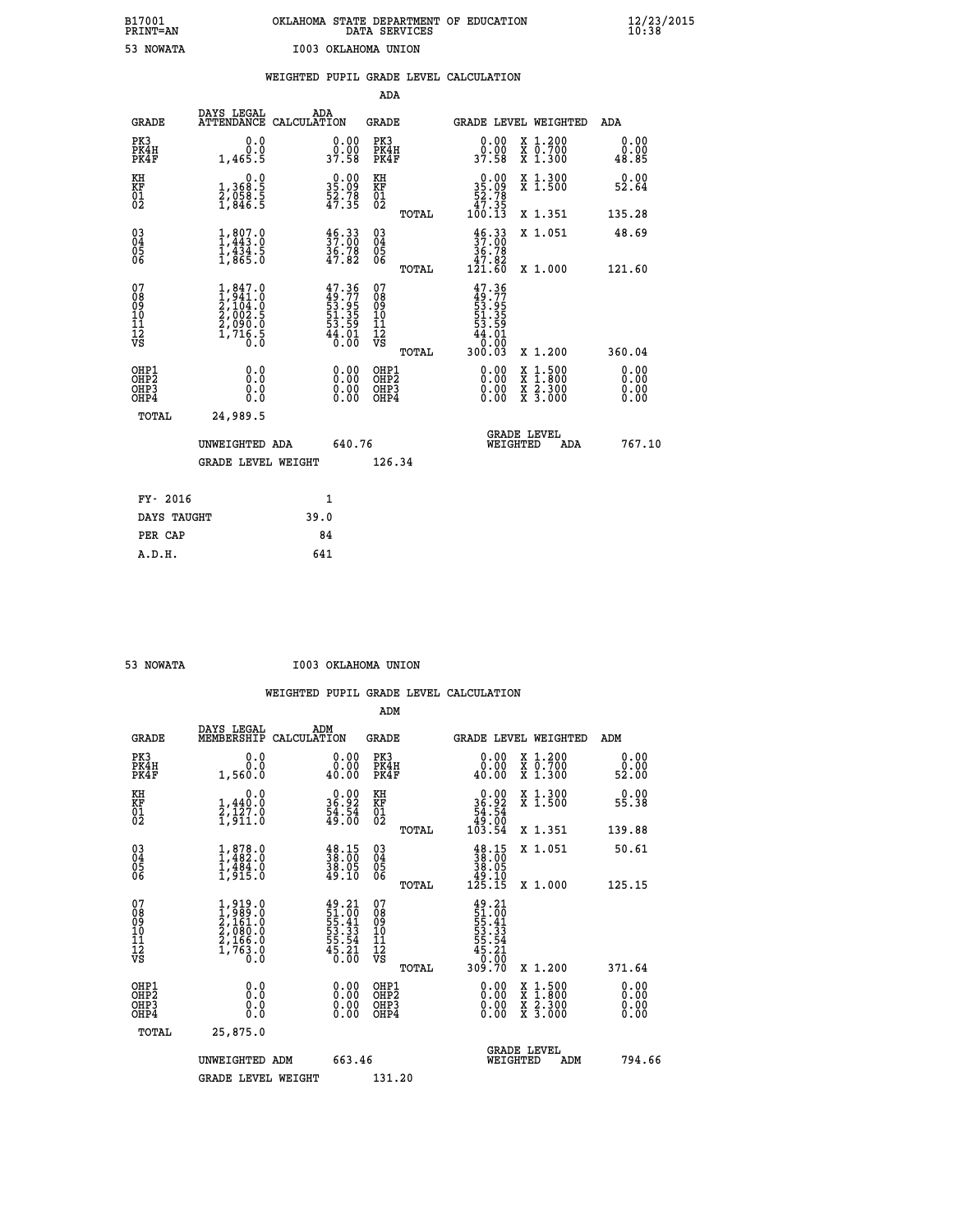| B17001                                       |                                                                                     | OKLAHOMA STATE DEPARTMENT OF EDUCATION<br>DATA SERVICES                 |                                                    |                                                            |                                                                                                  | $\frac{12}{23}$ /2015        |
|----------------------------------------------|-------------------------------------------------------------------------------------|-------------------------------------------------------------------------|----------------------------------------------------|------------------------------------------------------------|--------------------------------------------------------------------------------------------------|------------------------------|
| PRINT=AN<br>53 NOWATA                        |                                                                                     | I040 NOWATA                                                             |                                                    |                                                            |                                                                                                  |                              |
|                                              |                                                                                     |                                                                         |                                                    |                                                            |                                                                                                  |                              |
|                                              |                                                                                     | WEIGHTED PUPIL GRADE LEVEL CALCULATION                                  | <b>ADA</b>                                         |                                                            |                                                                                                  |                              |
| <b>GRADE</b>                                 | DAYS LEGAL                                                                          | ADA<br>ATTENDANCE CALCULATION                                           | GRADE                                              | GRADE LEVEL WEIGHTED                                       |                                                                                                  | ADA                          |
| PK3<br>PK4H<br>PK4F                          | 0.0<br>0.0<br>2,138.5                                                               | 0.00<br>ŏ:ŏŏ<br>54.83                                                   | PK3<br>PK4H<br>PK4F                                | 0.00<br>ăč.<br>54.83                                       | X 1.200<br>X 0.700<br>X 1.300                                                                    | 0.00<br>$\frac{0.00}{71.28}$ |
| KH<br>KF<br>01<br>02                         | 0.0<br>2,474:0<br>2,969:0<br>2,419:0                                                | $\begin{smallmatrix} 0.00\\ 63.44\\ 76.13\\ 62.03 \end{smallmatrix}$    | KH<br>KF<br>01<br>02                               | 0.00<br>63.44                                              | X 1.300<br>X 1.500                                                                               | 0.00<br>95.16                |
|                                              |                                                                                     |                                                                         | TOTAL                                              | $\begin{array}{r} \n76.13 \\ 62.03 \\ 138.16\n\end{array}$ | X 1.351                                                                                          | 186.65                       |
| $03\overline{4}$<br>Ŏ5<br>06                 | 2,574.5<br>2,702.5<br>2,135.0<br>2,771.0                                            | 66.01<br>69.29<br>54.74<br>71.05                                        | $\begin{matrix} 03 \\ 04 \\ 05 \\ 06 \end{matrix}$ | 66.01<br>69.29<br>54.74<br>71.05                           | X 1.051                                                                                          | 69.38                        |
|                                              |                                                                                     |                                                                         | TOTAL                                              | 195.08                                                     | X 1.000                                                                                          | 195.08                       |
| 07<br>08<br>09<br>10<br>11<br>11<br>12<br>VS | $2,557.0$<br>$2,590.0$<br>$2,501.0$<br>$2,464.0$<br>$2,242.0$<br>$2,549.0$<br>$0.0$ | 65.56<br>61.28<br>64.13<br>63.18<br>65.36<br>65.36<br>6.00              | 07<br>08<br>09<br>11<br>11<br>12<br>VS             | $65.56$<br>$61.28$<br>$64.13$<br>63.18<br>57.49<br>65.36   |                                                                                                  |                              |
| OHP1                                         | 207.0                                                                               |                                                                         | TOTAL<br>OHP1                                      | 377.00                                                     | X 1.200                                                                                          | 452.40                       |
| OHP <sub>2</sub><br>OHP3<br>OHP4             | 0.0<br>0.0<br>0.0                                                                   | $\begin{smallmatrix} 5 & 31\ 0 & 00\ 0 & 00\ 0 & 00\ \end{smallmatrix}$ | OHP <sub>2</sub><br>OHP3<br>OHP4                   | $\frac{5 \cdot 31}{0 \cdot 00}$<br>0.00<br>0.00            | $\begin{smallmatrix} x & 1 & 500 \\ x & 1 & 800 \\ x & 2 & 300 \\ x & 3 & 000 \end{smallmatrix}$ | 7.97<br>0.00<br>0.00         |
| <b>TOTAL</b>                                 | 35,093.5                                                                            |                                                                         |                                                    |                                                            |                                                                                                  |                              |
|                                              | UNWEIGHTED ADA                                                                      | 899.83                                                                  |                                                    | WEIGHTED                                                   | <b>GRADE LEVEL</b><br>ADA                                                                        | 1,077.92                     |
|                                              | <b>GRADE LEVEL WEIGHT</b>                                                           |                                                                         | 178.09                                             |                                                            |                                                                                                  |                              |
| FY- 2016                                     |                                                                                     | 1                                                                       |                                                    |                                                            |                                                                                                  |                              |
| DAYS TAUGHT                                  |                                                                                     | 39.0                                                                    |                                                    |                                                            |                                                                                                  |                              |
| PER CAP                                      |                                                                                     | 79                                                                      |                                                    |                                                            |                                                                                                  |                              |

| 53 NOWATA | I040 NOWATA |
|-----------|-------------|
|           |             |

 **WEIGHTED PUPIL GRADE LEVEL CALCULATION ADM DAYS LEGAL ADM GRADE MEMBERSHIP CALCULATION GRADE GRADE LEVEL WEIGHTED ADM PK3 0.0 0.00 PK3 0.00 X 1.200 0.00 PK4H 0.0 0.00 PK4H 0.00 X 0.700 0.00 PK4F 2,291.0 58.74 PK4F 58.74 X 1.300 76.36 KH 0.0 0.00 KH 0.00 X 1.300 0.00 KF 2,630.0 67.44 KF 67.44 X 1.500 101.16 01 3,136.0 80.41 01 80.41 02 2,544.0 65.23 02 65.23 TOTAL 145.64 X 1.351 196.76 03 2,698.0 69.18 03 69.18 X 1.051 72.71 04 2,843.0 72.90 04 72.90 05 2,208.0 56.62 05 56.62 06 2,891.0 74.13 06 74.13 TOTAL 203.65 X 1.000 203.65**  $\begin{array}{cccc} 07 & 2,655.0 & 68.08 & 07 & 68.08 \ 08 & 2,565.0 & 65.72 & 08 & 67.72 \ 09 & 2,768.0 & 70.97 & 09 & 67.12 \ 10 & 2,679.0 & 68.69 & 10 & 68.69 \ 11 & 2,466.0 & 63.23 & 11 & 63.23 \ 12 & 768.0 & 63.69 & 72.31 \ 13 & 2,486.0 & 73.31 & 12 & 72.31 \ 1$ **2,655.0**<br> **2,655.0**<br> **56.00**<br> **56.00**<br> **56.00**<br> **56.00**<br> **56.00**<br> **56.00**<br> **56.00**<br> **56.00**<br> **56.00**<br> **56.00**<br> **56.00**<br> **56.00**<br> **56.00**<br> **56.00**<br> **56.00**<br> **56.00**<br> **56.00**<br> **56.00**<br> **56.00**<br> **56.00**<br> **56.00**<br> **56.00**<br> **5 OHP1 219.0 5.62 OHP1 5.62 X 1.500 8.43 OHP2 0.0 0.00 OHP2 0.00 X 1.800 0.00 OHP3 0.0 0.00 OHP3 0.00 X 2.300 0.00 OHP4 0.0 0.00 OHP4 0.00 X 3.000 0.00 TOTAL 37,411.0 GRADE LEVEL UNWEIGHTED ADM 959.27 WEIGHTED ADM 1,149.87** GRADE LEVEL WEIGHT 190.60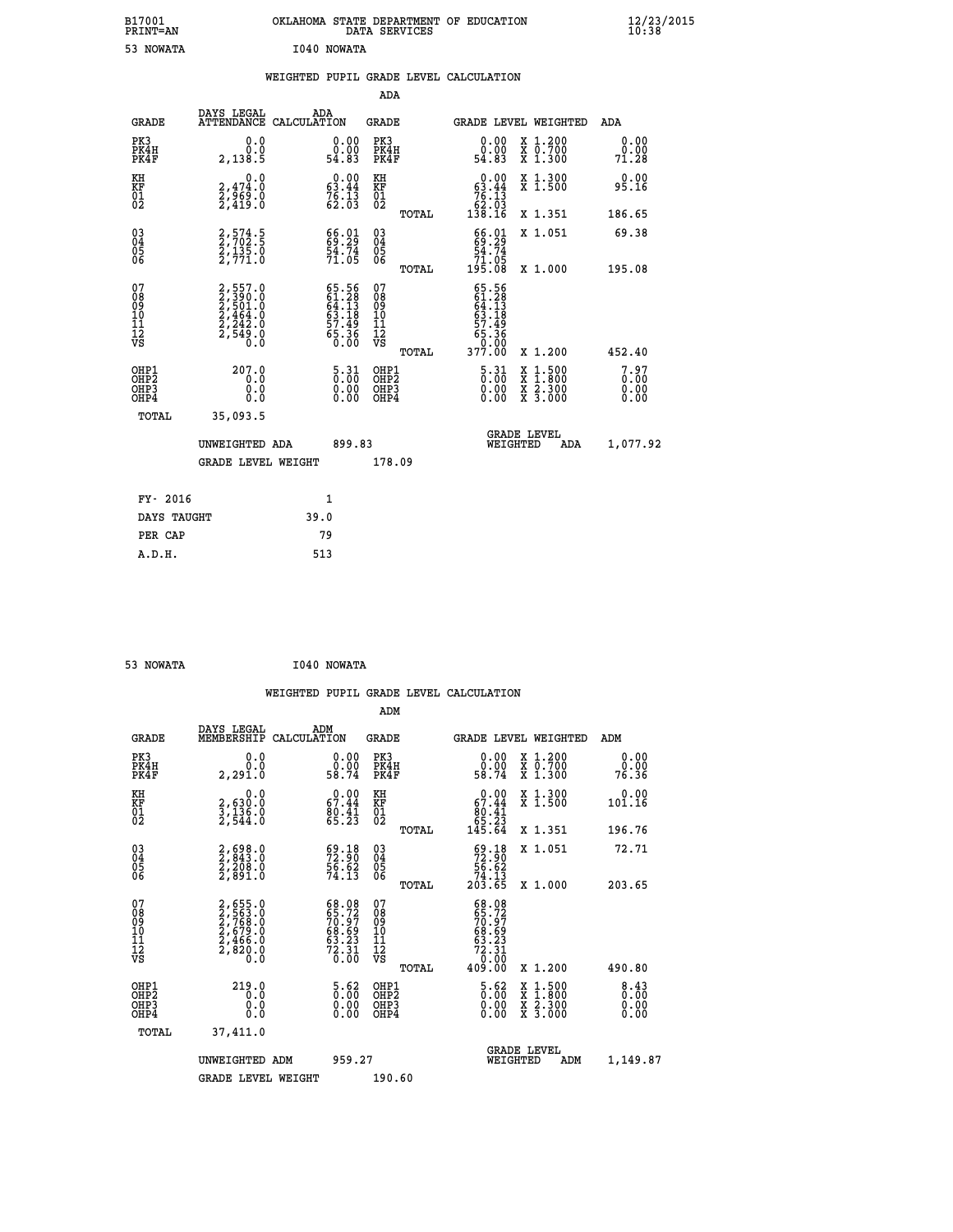# **B17001 OKLAHOMA STATE DEPARTMENT OF EDUCATION 12/23/2015 PRINT=AN DATA SERVICES 10:38 53 NOWATA I051 SOUTH COFFEYVILLE**

|                                                       |                                                              |      |                                                                                                          |                                           |       | WEIGHTED PUPIL GRADE LEVEL CALCULATION                                                                                |                                                                                                                                                               |                              |
|-------------------------------------------------------|--------------------------------------------------------------|------|----------------------------------------------------------------------------------------------------------|-------------------------------------------|-------|-----------------------------------------------------------------------------------------------------------------------|---------------------------------------------------------------------------------------------------------------------------------------------------------------|------------------------------|
|                                                       |                                                              |      |                                                                                                          | ADA                                       |       |                                                                                                                       |                                                                                                                                                               |                              |
| <b>GRADE</b>                                          | DAYS LEGAL<br>ATTENDANCE CALCULATION                         |      | ADA                                                                                                      | GRADE                                     |       | GRADE LEVEL WEIGHTED                                                                                                  |                                                                                                                                                               | ADA                          |
| PK3<br>PK4H<br>PK4F                                   | 0.0<br>0.0<br>554.0                                          |      | 0.00<br>$\frac{0.00}{13.51}$                                                                             | PK3<br>PK4H<br>PK4F                       |       | 0.00<br>$\begin{smallmatrix} 0.00 \ 13.51 \end{smallmatrix}$                                                          | X 1.200<br>X 0.700<br>X 1.300                                                                                                                                 | 0.00<br>0.00<br>17.56        |
| KH<br>KF<br>01<br>02                                  | 751.5<br>$774.5$<br>560.0                                    |      | $0.00$<br>18.33<br>$\frac{18.89}{13.66}$                                                                 | KH<br>KF<br>01<br>02                      |       | $0.00$<br>18.33<br>$\frac{18.89}{13.66}$                                                                              | X 1.300<br>X 1.500                                                                                                                                            | 0.00<br>27.50                |
|                                                       |                                                              |      |                                                                                                          |                                           | TOTAL | 32.55                                                                                                                 | X 1.351                                                                                                                                                       | 43.98                        |
| 03<br>04<br>05<br>06                                  | 757.0<br>589.5<br>787.0<br>643.5                             |      | $18.46\n14.38\n19.20\n15.70$                                                                             | $\substack{03 \\ 04}$<br>05<br>06         |       | $18.46$<br>$14.38$<br>$19.20$<br>$15.70$<br>$49.28$                                                                   | X 1.051                                                                                                                                                       | 19.40                        |
|                                                       |                                                              |      |                                                                                                          |                                           | TOTAL |                                                                                                                       | X 1.000                                                                                                                                                       | 49.28                        |
| 07<br>08<br>09<br>11<br>11<br>12<br>VS                | 575.0<br>$\frac{574}{947}$ :0<br>670.0<br>$318.5$<br>1,355.0 |      | $\begin{array}{l} 14\cdot02\\14\cdot00\\23\cdot10\\16\cdot34\\22\cdot40\\33\cdot05\\0\cdot00\end{array}$ | 07<br>08<br>09<br>11<br>11<br>12<br>VS    | TOTAL | 14.02<br>$\begin{smallmatrix} 14.06 \\ 14.00 \\ 23.10 \\ 16.34 \\ 22.40 \\ 33.05 \\ 0.00 \\ 122.91 \end{smallmatrix}$ | X 1.200                                                                                                                                                       | 147.49                       |
| OH <sub>P1</sub><br>OH <sub>P</sub> 2<br>OHP3<br>OHP4 | 0.0<br>Ō.Ō<br>0.0<br>Ō.Ō                                     |      | $0.00$<br>$0.00$<br>0.00                                                                                 | OHP1<br>OH <sub>P</sub> 2<br>OHP3<br>OHP4 |       | 0.00<br>0.00<br>0.00                                                                                                  | $\frac{1:500}{2:300}$<br>$\begin{smallmatrix} \mathtt{X} & 1 & 500 \\ \mathtt{X} & 1 & 800 \\ \mathtt{X} & 2 & 300 \\ \mathtt{X} & 3 & 000 \end{smallmatrix}$ | 0.00<br>0.00<br>0.00<br>0.00 |
| <b>TOTAL</b>                                          | 10,456.5                                                     |      |                                                                                                          |                                           |       |                                                                                                                       |                                                                                                                                                               |                              |
|                                                       | UNWEIGHTED ADA                                               |      | 255.04                                                                                                   |                                           |       | <b>GRADE LEVEL</b><br>WEIGHTED                                                                                        | ADA                                                                                                                                                           | 305.21                       |
|                                                       | <b>GRADE LEVEL WEIGHT</b>                                    |      |                                                                                                          |                                           | 50.17 |                                                                                                                       |                                                                                                                                                               |                              |
| FY- 2016                                              |                                                              |      | 1                                                                                                        |                                           |       |                                                                                                                       |                                                                                                                                                               |                              |
| DAYS TAUGHT                                           |                                                              | 41.0 |                                                                                                          |                                           |       |                                                                                                                       |                                                                                                                                                               |                              |
| PER CAP                                               |                                                              |      | 86                                                                                                       |                                           |       |                                                                                                                       |                                                                                                                                                               |                              |

| <b>NOWATA</b> |
|---------------|

 **A.D.H. 112**

#### **I051 SOUTH COFFEYVILLE**

|                                                      |                                                                                |                                                                          | ADM                                                 |                                                                                                                                                                                                                                                                                |                                          |                       |
|------------------------------------------------------|--------------------------------------------------------------------------------|--------------------------------------------------------------------------|-----------------------------------------------------|--------------------------------------------------------------------------------------------------------------------------------------------------------------------------------------------------------------------------------------------------------------------------------|------------------------------------------|-----------------------|
| <b>GRADE</b>                                         | DAYS LEGAL<br>MEMBERSHIP                                                       | ADM<br>CALCULATION                                                       | <b>GRADE</b>                                        |                                                                                                                                                                                                                                                                                | <b>GRADE LEVEL WEIGHTED</b>              | ADM                   |
| PK3<br>PK4H<br>PK4F                                  | 0.0<br>ŏ:ŏ<br>568:0                                                            | 0.00<br>13.85                                                            | PK3<br>PK4H<br>PK4F                                 | $\begin{smallmatrix} 0.00\\ 0.00\\ 13.85 \end{smallmatrix}$                                                                                                                                                                                                                    | X 1.200<br>X 0.700<br>X 1.300            | 0.00<br>0.00<br>18.01 |
| KH<br>KF<br>01<br>02                                 | $761.0$<br>$787.0$<br>$574.0$                                                  | $\begin{smallmatrix} 0.00\\ 18.56\\ 19.20\\ 14.00 \end{smallmatrix}$     | KH<br><b>KF</b><br>01<br>02                         | $\begin{smallmatrix} &0.00\\ 18.56\\ 19.20\\ 14.00\\ 33.20 \end{smallmatrix}$                                                                                                                                                                                                  | X 1.300<br>X 1.500                       | 0.00<br>27.84         |
|                                                      |                                                                                |                                                                          | TOTAL                                               |                                                                                                                                                                                                                                                                                | X 1.351                                  | 44.85                 |
| $\begin{matrix} 03 \\ 04 \\ 05 \\ 06 \end{matrix}$   | $812.0$<br>$612.0$<br>$794.0$<br>$656.0$                                       | $\begin{smallmatrix} 19.80\ 14.93\ 19.37\ 16.00 \end{smallmatrix}$       | $\begin{array}{c} 03 \\ 04 \\ 05 \\ 06 \end{array}$ | $19.80$<br>$14.93$<br>$19.37$<br>$16.00$<br>$50.30$                                                                                                                                                                                                                            | X 1.051                                  | 20.81                 |
|                                                      |                                                                                |                                                                          | TOTAL                                               |                                                                                                                                                                                                                                                                                | X 1.000                                  | 50.30                 |
| 07<br>08<br>09<br>101<br>11<br>12<br>VS              | $\begin{array}{r}596.0\\595.0\\1,016.0\\692.0\\946.0\\1,475.0\\0.0\end{array}$ | $14.54$<br>$24.78$<br>$24.78$<br>$16.88$<br>$23.07$<br>$35.98$<br>$0.00$ | 07<br>08<br>09<br>11<br>11<br>12<br>VS<br>TOTAL     | $\begin{smallmatrix} 14.54\ 14.51\ 24.78\ 25.88\ 15.887\ 13.97\ 35.980\ 129.76 \end{smallmatrix}$                                                                                                                                                                              | X 1.200                                  | 155.71                |
| OHP1<br>OHP2<br>OH <sub>P3</sub><br>OH <sub>P4</sub> |                                                                                | $\begin{smallmatrix} 0.00 \ 0.00 \ 0.00 \ 0.00 \end{smallmatrix}$        | OHP1<br>OHP2<br>OHP3<br>OHP4                        | $\begin{smallmatrix} 0.00 & 0.00 & 0.00 & 0.00 & 0.00 & 0.00 & 0.00 & 0.00 & 0.00 & 0.00 & 0.00 & 0.00 & 0.00 & 0.00 & 0.00 & 0.00 & 0.00 & 0.00 & 0.00 & 0.00 & 0.00 & 0.00 & 0.00 & 0.00 & 0.00 & 0.00 & 0.00 & 0.00 & 0.00 & 0.00 & 0.00 & 0.00 & 0.00 & 0.00 & 0.00 & 0.0$ | X 1:500<br>X 1:800<br>X 2:300<br>X 3:000 | 0.00<br>0.00<br>0.00  |
| TOTAL                                                | 10,884.0                                                                       |                                                                          |                                                     |                                                                                                                                                                                                                                                                                |                                          |                       |
|                                                      | UNWEIGHTED ADM                                                                 | 265.47                                                                   |                                                     | WEIGHTED                                                                                                                                                                                                                                                                       | <b>GRADE LEVEL</b><br>ADM                | 317.52                |
|                                                      | <b>GRADE LEVEL WEIGHT</b>                                                      |                                                                          | 52.05                                               |                                                                                                                                                                                                                                                                                |                                          |                       |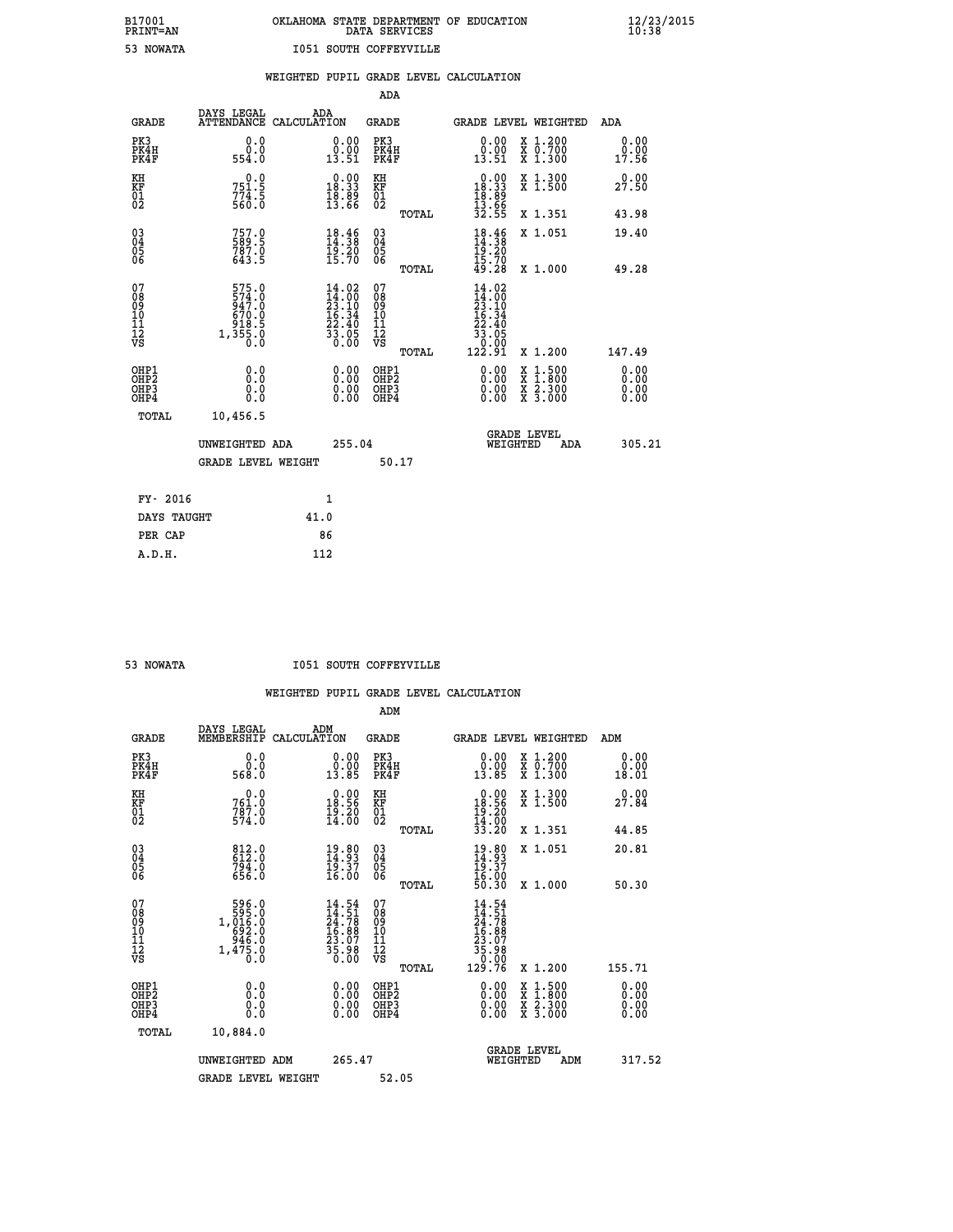|  | OKLAHOMA STATE DEPARTMENT OF EDUCATION<br>DATA SERVICES |  |
|--|---------------------------------------------------------|--|
|  | COUNTY TOTALS                                           |  |

 **B17001<br>PRINT=AN NOWATA**   **B17001 OKLAHOMA STATE DEPARTMENT OF EDUCATION 12/23/2015**

|                                                                    |                                                                       | WEIGHTED PUPIL GRADE LEVEL CALCULATION                                                                                        |                                           |                                                                                            |                                                                                                                                           |                              |
|--------------------------------------------------------------------|-----------------------------------------------------------------------|-------------------------------------------------------------------------------------------------------------------------------|-------------------------------------------|--------------------------------------------------------------------------------------------|-------------------------------------------------------------------------------------------------------------------------------------------|------------------------------|
|                                                                    |                                                                       |                                                                                                                               | ADA                                       |                                                                                            |                                                                                                                                           |                              |
| <b>GRADE</b>                                                       | DAYS LEGAL                                                            | ADA<br>ATTENDANCE CALCULATION                                                                                                 | <b>GRADE</b>                              | <b>GRADE LEVEL WEIGHTED</b>                                                                |                                                                                                                                           | <b>ADA</b>                   |
| PK3<br>PK4H<br>PK4F                                                | 0.0<br>0.0<br>4,158.0                                                 | 0.0000<br>105.92                                                                                                              | PK3<br>PK4H<br>PK4F                       | $\begin{smallmatrix} 0.00\\ 0.00\\ 0.02 \end{smallmatrix}$                                 | X 1.200<br>X 0.700<br>X 1.300                                                                                                             | 0.00<br>0.00<br>137.69       |
| KH<br>KF<br>01<br>02                                               | 0.0<br>$\frac{4}{5}, \frac{594}{802}$ $\cdot \frac{0}{5}$<br>4,825.5  | $0.00$<br>116.86<br>$\frac{1}{12}$ $\frac{7}{3}$ $\cdot$ $\frac{8}{0}$ $\frac{0}{4}$                                          | KH<br><b>KF</b><br>01<br>02               | $\begin{smallmatrix} &0.00\\ 116.86\\ 147.80\\ 123.04\\ 270.84 \end{smallmatrix}$          | X 1.300<br>X 1.500                                                                                                                        | 175.30                       |
|                                                                    |                                                                       |                                                                                                                               | TOTAL                                     |                                                                                            | X 1.351                                                                                                                                   | 365.91                       |
| $\begin{smallmatrix} 03 \\[-4pt] 04 \end{smallmatrix}$<br>Ŏ5<br>06 | 5, 138.5<br>4, 735.0<br>4, 356.5<br>5, 279.5                          | 130.80<br>120.67<br>$\frac{110.72}{134.57}$                                                                                   | $\substack{03 \\ 04}$<br>Ŏ5<br>06         | 130.80<br>120.67<br>110.72                                                                 | X 1.051                                                                                                                                   | 503.43                       |
|                                                                    |                                                                       |                                                                                                                               | TOTAL                                     | 134.57<br>365.96                                                                           | X 1.000                                                                                                                                   | 365.96                       |
| 07<br>08901112<br>1112<br>VS                                       | 4,979.0<br>4,905.0<br>5,552.0<br>5,136.5<br>5,250.5<br>5,620.5<br>0.0 | $\begin{smallmatrix} 126\cdot94\\ 125\cdot05\\ 141\cdot18\\ 130\cdot87\\ 133\cdot48\\ 142\cdot42\\ 0\cdot00\end{smallmatrix}$ | 07<br>089<br>101<br>111<br>VS<br>TOTAL    | 126.94<br>$125.058$<br>$141.187$<br>$130.87$<br>$133.48$<br>$142.42$<br>$0.00$<br>$799.94$ | X 1.200                                                                                                                                   | 959.93                       |
| OHP1<br>OH <sub>P</sub> 2<br>OHP3<br>OHP4                          | 207.0<br>0.0<br>0.0<br>Ō.Ō                                            | $\begin{smallmatrix} 5.31\ 0.00 \ 0.00 \end{smallmatrix}$<br>0.00                                                             | OHP1<br>OH <sub>P</sub> 2<br>OHP3<br>OHP4 | $\frac{5 \cdot 31}{0 \cdot 00}$<br>0.00                                                    | $\begin{smallmatrix} \mathtt{X} & 1\cdot500\\ \mathtt{X} & 1\cdot800\\ \mathtt{X} & 2\cdot300\\ \mathtt{X} & 3\cdot000 \end{smallmatrix}$ | 7.97<br>0.00<br>0.00<br>0.00 |
| TOTAL                                                              | 70,539.5                                                              |                                                                                                                               |                                           |                                                                                            |                                                                                                                                           |                              |
|                                                                    | UNWEIGHTED ADA                                                        |                                                                                                                               | 1,795.63                                  | GRADE LEVEL<br>WEIGHTED                                                                    | 2,150.23                                                                                                                                  |                              |
|                                                                    | <b>GRADE LEVEL WEIGHT</b>                                             |                                                                                                                               | 354.60                                    |                                                                                            |                                                                                                                                           |                              |
| FY- 2016                                                           |                                                                       | $\mathbf{1}$                                                                                                                  |                                           |                                                                                            |                                                                                                                                           |                              |
| DAYS TAUGHT                                                        |                                                                       | 119.0                                                                                                                         |                                           |                                                                                            |                                                                                                                                           |                              |
| PER CAP                                                            |                                                                       | 249                                                                                                                           |                                           |                                                                                            |                                                                                                                                           |                              |

| <b>NOWATA</b> | COUNTY TOTALS |  |
|---------------|---------------|--|

 **A.D.H. 1,266**

|                                                    |                                                                                           |                    |                                                                                             | ADM                                                 |       |                                                                                               |                                |                                          |                                     |  |
|----------------------------------------------------|-------------------------------------------------------------------------------------------|--------------------|---------------------------------------------------------------------------------------------|-----------------------------------------------------|-------|-----------------------------------------------------------------------------------------------|--------------------------------|------------------------------------------|-------------------------------------|--|
| <b>GRADE</b>                                       | DAYS LEGAL<br>MEMBERSHIP                                                                  | ADM<br>CALCULATION |                                                                                             | <b>GRADE</b>                                        |       |                                                                                               |                                | <b>GRADE LEVEL WEIGHTED</b>              | ADM                                 |  |
| PK3<br>PK4H<br>PK4F                                | 0.0<br>0.0<br>4,419.0                                                                     |                    | $\begin{smallmatrix} &0.00\0.00\0.12.59\end{smallmatrix}$                                   | PK3<br>PK4H<br>PK4F                                 |       | $\begin{smallmatrix} &0.00\0.00\0.12.59\end{smallmatrix}$                                     |                                | X 1.200<br>X 0.700<br>X 1.300            | 0.00<br>0.00<br>146.37              |  |
| KH<br>KF<br>01<br>02                               | 0.0<br>4,831.0<br>6,050.0<br>5,029.0                                                      |                    | $0.00$<br>122.92<br>$\frac{154}{128}$ : $\frac{15}{23}$                                     | KH<br>KF<br>01<br>02                                |       | $0.00$<br>122.92<br>$\frac{154}{128}$ : $\frac{15}{23}$<br>$\frac{23}{282}$ : $\frac{38}{28}$ |                                | X 1.300<br>X 1.500                       | 0.00<br>184.38                      |  |
|                                                    |                                                                                           |                    |                                                                                             |                                                     | TOTAL |                                                                                               |                                | X 1.351                                  | 381.49                              |  |
| $\begin{matrix} 03 \\ 04 \\ 05 \\ 06 \end{matrix}$ | $\frac{5}{4}, \frac{388}{937}.0$<br>$\frac{4}{4}, \frac{486}{462}.0$<br>$\frac{5}{462}.0$ |                    | $137.13$<br>$125.83$<br>$\frac{114}{139}$ $\frac{04}{23}$                                   | $\begin{array}{c} 03 \\ 04 \\ 05 \\ 06 \end{array}$ |       | $\begin{array}{c} 137.13 \\ 125.83 \\ 114.04 \end{array}$                                     |                                | X 1.051                                  | 144.13                              |  |
|                                                    |                                                                                           |                    |                                                                                             |                                                     | TOTAL | 139.23<br>379.10                                                                              |                                | X 1.000                                  | 379.10                              |  |
| 07<br>08<br>09<br>01<br>11<br>11<br>12<br>VS       | 5,170.0<br>5,147.0<br>5,945.0<br>5,451.0<br>5,578.0<br>6,058.0<br>6,058.0                 |                    | $\begin{smallmatrix} 131.83\\131.23\\151.16\\158.90\\141.84\\153.50\\0.00\end{smallmatrix}$ | 07<br>08<br>09<br>001<br>11<br>11<br>12<br>VS       | TOTAL | 131.83<br>131.23<br>$151.16$<br>$138.90$<br>$141.84$<br>$153.50$<br>$0.00$<br>$848.46$        |                                | X 1.200                                  | 1,018.15                            |  |
| OHP1<br>OHP2<br>OH <sub>P3</sub><br>OHP4           | 219.0<br>0.0<br>0.000                                                                     |                    | $\substack{5.62 \\ 0.00 \\ 0.00}$                                                           | OHP1<br>OHP2<br>OHP3<br>OHP4                        |       | $\begin{smallmatrix} 5.62\ 0.00\ 0.00 \end{smallmatrix}$                                      |                                | X 1:500<br>X 1:800<br>X 2:300<br>X 3:000 | $\frac{8.43}{0.00}$<br>0.00<br>0.00 |  |
| TOTAL                                              | 74,170.0                                                                                  |                    |                                                                                             |                                                     |       |                                                                                               |                                |                                          |                                     |  |
|                                                    | UNWEIGHTED ADM                                                                            |                    | 1,888.20                                                                                    |                                                     |       |                                                                                               | <b>GRADE LEVEL</b><br>WEIGHTED | ADM                                      | 2,262.05                            |  |
|                                                    | <b>GRADE LEVEL WEIGHT</b>                                                                 |                    |                                                                                             | 373.85                                              |       |                                                                                               |                                |                                          |                                     |  |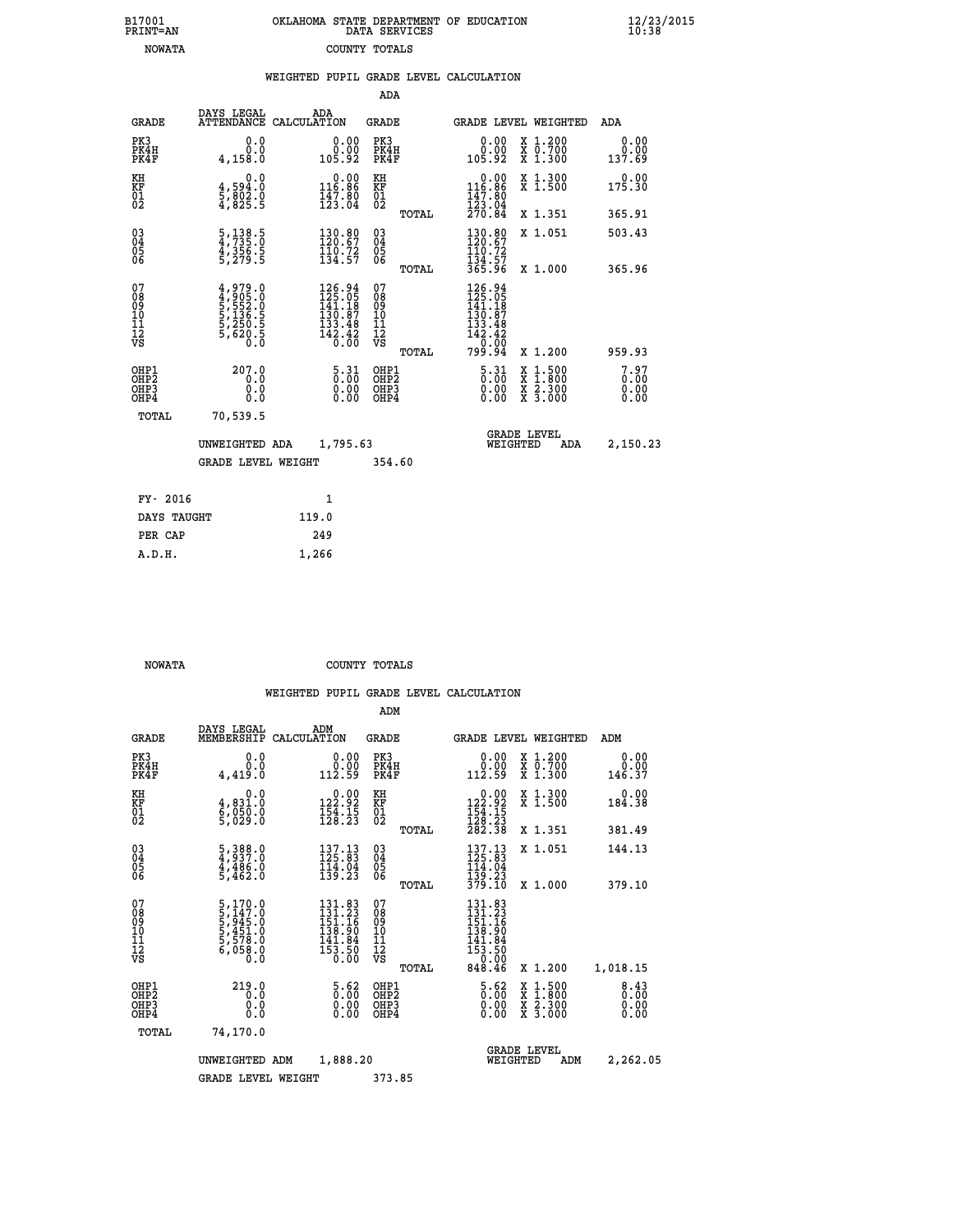| B17001<br><b>PRINT=AN</b> | OKLAHOMA STATE DEPARTMENT OF EDUCATION<br>DATA SERVICES | $\frac{12}{23}$ /2015 |
|---------------------------|---------------------------------------------------------|-----------------------|
| 54 OKFUSKEE               | C029 BEARDEN                                            |                       |

 **ADA**

 **PER CAP 95 A.D.H. 78**

|  |  | WEIGHTED PUPIL GRADE LEVEL CALCULATION |
|--|--|----------------------------------------|
|  |  |                                        |

| <b>GRADE</b>                                       | DAYS LEGAL<br>ATTENDANCE CALCULATION                                                          | ADA  |                                                                                               | <b>GRADE</b>                                  |       | GRADE LEVEL WEIGHTED                                                                                                                                                                                                                                                           |                                                                                                  | ADA                          |  |
|----------------------------------------------------|-----------------------------------------------------------------------------------------------|------|-----------------------------------------------------------------------------------------------|-----------------------------------------------|-------|--------------------------------------------------------------------------------------------------------------------------------------------------------------------------------------------------------------------------------------------------------------------------------|--------------------------------------------------------------------------------------------------|------------------------------|--|
| PK3<br>PK4H<br>PK4F                                | 0.0<br>0.0<br>544.0                                                                           |      | 0.00<br>$\frac{0.00}{12.09}$                                                                  | PK3<br>PK4H<br>PK4F                           |       | 0.00<br>0.00<br>12.09                                                                                                                                                                                                                                                          | X 1.200<br>X 0.700<br>X 1.300                                                                    | 0.00<br>0.00<br>15.72        |  |
| KH<br>KF<br>01<br>02                               | 0.0<br>549.0<br>$\frac{451}{507}$ :0                                                          |      | $0.00$<br>12.20<br>$\frac{1}{11}$ , $\frac{5}{27}$                                            | KH<br>KF<br>$^{01}_{02}$                      |       | $0.00$<br>12.20<br>$\frac{1}{11}$ $\frac{5}{27}$                                                                                                                                                                                                                               | X 1.300<br>X 1.500                                                                               | 0.00<br>18.30                |  |
|                                                    |                                                                                               |      |                                                                                               |                                               | TOTAL | 21.29                                                                                                                                                                                                                                                                          | X 1.351                                                                                          | 28.76                        |  |
| $\begin{matrix} 03 \\ 04 \\ 05 \\ 06 \end{matrix}$ | 458.0<br>540.0<br>396.0<br>265.0                                                              |      | $\begin{smallmatrix} 10.18\\12.00\\8.80\\5.89 \end{smallmatrix}$                              | $\substack{03 \\ 04}$<br>05<br>06             |       | $\begin{smallmatrix} 10\cdot 18\\[-1.2mm] 12\cdot 00\\[-1.2mm] 8\cdot 80\\[-1.2mm] 5\cdot 89\\[-1.2mm] 26\cdot 69\end{smallmatrix}$                                                                                                                                            | X 1.051                                                                                          | 10.70                        |  |
|                                                    |                                                                                               |      |                                                                                               |                                               | TOTAL |                                                                                                                                                                                                                                                                                | X 1.000                                                                                          | 26.69                        |  |
| 07<br>08<br>09<br>101<br>11<br>12<br>VS            | 170.0<br>87.0<br>$\begin{smallmatrix} 0.0 & 0 \ 0.0 & 0 \ 0.0 & 0 \end{smallmatrix}$<br>$\S.$ |      | $\begin{smallmatrix} 3.78\ 1.93\ 0.00\ 0.00\ 0.00\ 0.00\ 0.00\ 0.00\ 0.00\ \end{smallmatrix}$ | 07<br>08<br>09<br>001<br>11<br>11<br>12<br>VS |       | $3.78$<br>$1.93$<br>$0.00$<br>$0.00$<br>$0.00$<br>0.00<br>$\frac{0.00}{5.71}$                                                                                                                                                                                                  |                                                                                                  |                              |  |
|                                                    |                                                                                               |      |                                                                                               |                                               | TOTAL |                                                                                                                                                                                                                                                                                | X 1.200                                                                                          | 6.85                         |  |
| OHP1<br>OHP2<br>OHP3<br>OH <sub>P4</sub>           | 0.0<br>0.000                                                                                  |      | $\begin{smallmatrix} 0.00 \ 0.00 \ 0.00 \ 0.00 \end{smallmatrix}$                             | OHP1<br>OHP2<br>OHP3<br>OHP4                  |       | $\begin{smallmatrix} 0.00 & 0.00 & 0.00 & 0.00 & 0.00 & 0.00 & 0.00 & 0.00 & 0.00 & 0.00 & 0.00 & 0.00 & 0.00 & 0.00 & 0.00 & 0.00 & 0.00 & 0.00 & 0.00 & 0.00 & 0.00 & 0.00 & 0.00 & 0.00 & 0.00 & 0.00 & 0.00 & 0.00 & 0.00 & 0.00 & 0.00 & 0.00 & 0.00 & 0.00 & 0.00 & 0.0$ | $\begin{smallmatrix} x & 1 & 500 \\ x & 1 & 800 \\ x & 2 & 300 \\ x & 3 & 000 \end{smallmatrix}$ | 0.00<br>Ŏ.ŎŎ<br>Q.QQ<br>0.00 |  |
| TOTAL                                              | 3,967.0                                                                                       |      |                                                                                               |                                               |       |                                                                                                                                                                                                                                                                                |                                                                                                  |                              |  |
|                                                    | UNWEIGHTED ADA                                                                                |      | 88.16                                                                                         |                                               |       | WEIGHTED                                                                                                                                                                                                                                                                       | <b>GRADE LEVEL</b><br>ADA                                                                        | 107.02                       |  |
|                                                    | <b>GRADE LEVEL WEIGHT</b>                                                                     |      |                                                                                               | 18.86                                         |       |                                                                                                                                                                                                                                                                                |                                                                                                  |                              |  |
| FY- 2016                                           |                                                                                               |      | 1                                                                                             |                                               |       |                                                                                                                                                                                                                                                                                |                                                                                                  |                              |  |
| DAYS TAUGHT                                        |                                                                                               | 45.0 |                                                                                               |                                               |       |                                                                                                                                                                                                                                                                                |                                                                                                  |                              |  |
|                                                    |                                                                                               |      |                                                                                               |                                               |       |                                                                                                                                                                                                                                                                                |                                                                                                  |                              |  |

 **54 OKFUSKEE C029 BEARDEN WEIGHTED PUPIL GRADE LEVEL CALCULATION ADM DAYS LEGAL ADM GRADE MEMBERSHIP CALCULATION GRADE GRADE LEVEL WEIGHTED ADM PK3 0.0 0.00 PK3 0.00 X 1.200 0.00 PK4H 0.0 0.00 PK4H 0.00 X 0.700 0.00 PK4F 574.0 12.76 PK4F 12.76 X 1.300 16.59 KH 0.0 0.00 KH 0.00 X 1.300 0.00 KF 568.0 12.62 KF 12.62 X 1.500 18.93 01 475.0 10.56 01 10.56**  $02$  523.0 11.62 02  $\frac{11.62}{2}$  **TOTAL 22.18 X 1.351 29.97 03 469.0 10.42 03 10.42 X 1.051 10.95 04 557.0 12.38 04 12.38 02 \$82.0 \$60.00 \$9.00** \$9.00 06 270.0 **6.00 06 میں میں 270.0 TOTAL 27.38 X 1.000 27.38 07 180.0 4.00 07 4.00 08 90.0 2.00 08 2.00 03 0.00 0.00 0.000 0.000 10 0.0 0.00 10 0.00 11 0.0 0.00 11 0.00 12 0.0 0.00 12 0.00 VS** 0.0 0.00 VS 0.00 0.00  **TOTAL 6.00 X 1.200 7.20 OHP1 0.0 0.00 OHP1 0.00 X 1.500 0.00 OHP2 0.0 0.00 OHP2 0.00 X 1.800 0.00 OHP3 0.0 0.00 OHP3 0.00 X 2.300 0.00 OHP4 0.0 0.00 OHP4 0.00 X 3.000 0.00 TOTAL 4,111.0 GRADE LEVEL UNWEIGHTED ADM 91.36 WEIGHTED ADM 111.02** GRADE LEVEL WEIGHT 19.66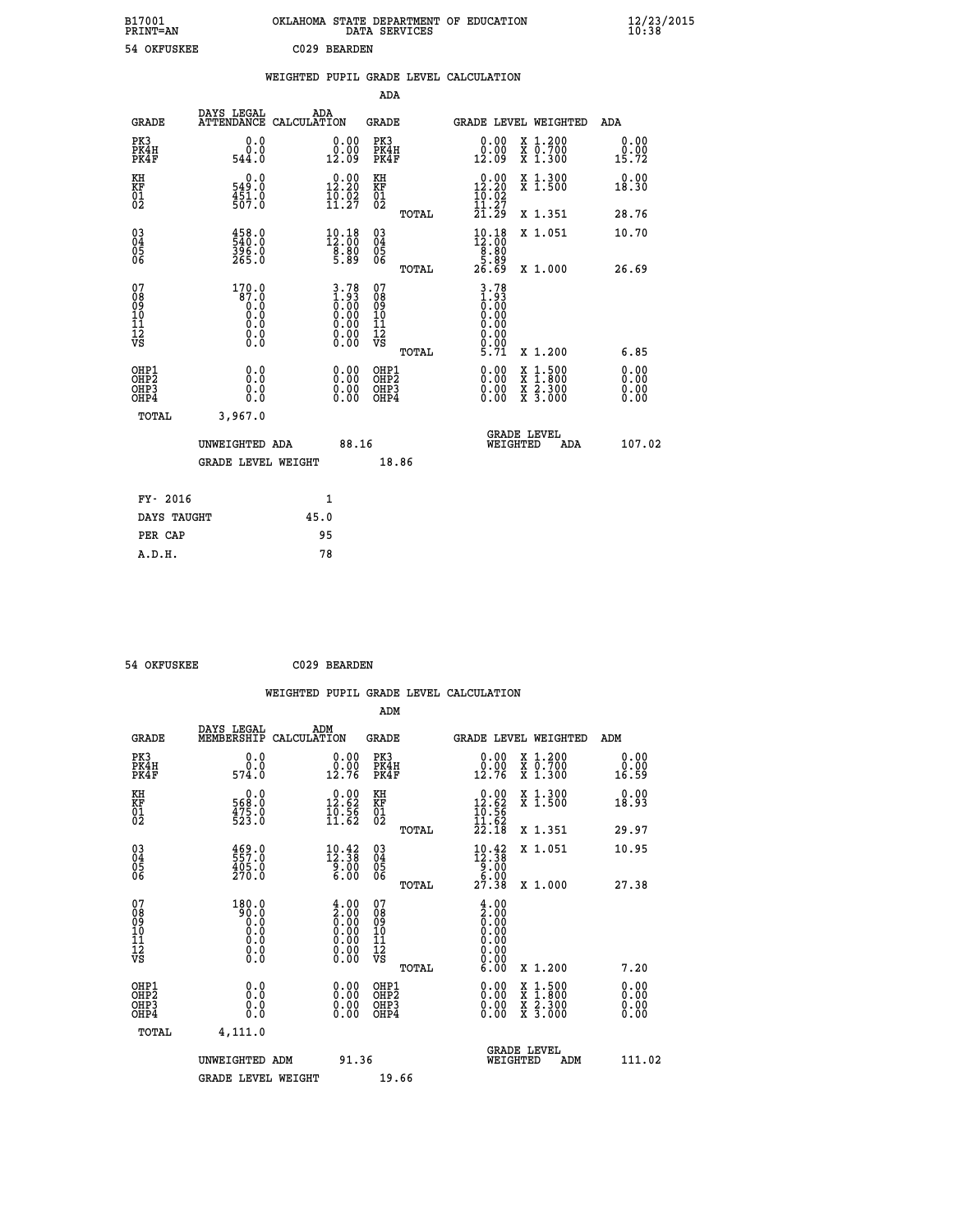| B17001<br>PRINT=AN | OKLAHOMA STATE DEPARTMENT OF EDUCATION<br>DATA SERVICES | $\frac{12}{23}$ /2015 |
|--------------------|---------------------------------------------------------|-----------------------|
| 54 OKFUSKEE        | I002 MASON                                              |                       |

| ⊥∪∪⊥<br>PRINT=AN                                                   |                                                             |      |                                                                             |                                          | DATA SERVICES | ORDANOMA SIAIE DEFARIMENI OF EDUCAIION                                       |                                                                                                  | 16:38                        |
|--------------------------------------------------------------------|-------------------------------------------------------------|------|-----------------------------------------------------------------------------|------------------------------------------|---------------|------------------------------------------------------------------------------|--------------------------------------------------------------------------------------------------|------------------------------|
| 54 OKFUSKEE                                                        |                                                             |      | I002 MASON                                                                  |                                          |               |                                                                              |                                                                                                  |                              |
|                                                                    |                                                             |      |                                                                             |                                          |               | WEIGHTED PUPIL GRADE LEVEL CALCULATION                                       |                                                                                                  |                              |
|                                                                    |                                                             |      |                                                                             | ADA                                      |               |                                                                              |                                                                                                  |                              |
| <b>GRADE</b>                                                       | DAYS LEGAL<br>ATTENDANCE CALCULATION                        |      | ADA                                                                         | GRADE                                    |               |                                                                              | GRADE LEVEL WEIGHTED                                                                             | ADA                          |
| PK3<br>PK4H<br>PK4F                                                | 0.0<br>0.0<br>570.5                                         |      | 0.00<br>$\begin{smallmatrix} 0.00 \ 14.63 \end{smallmatrix}$                | PK3<br>PK4H<br>PK4F                      |               | 0.00<br>$\substack{0.00\\14.63}$                                             | X 1.200<br>X 0.700<br>X 1.300                                                                    | 0.00<br>0.00<br>19.02        |
| KH<br>KF<br>01<br>02                                               | 735.0<br>$759.5$<br>645.0                                   |      | $\begin{smallmatrix} 0.00\\ 18.85\\ 19.47\\ 16.54 \end{smallmatrix}$        | КH<br><b>KF</b><br>01<br>02              |               | $\begin{smallmatrix} 0.00\\ 18.85\\ 19.47\\ 16.54\\ 36.01 \end{smallmatrix}$ | X 1.300<br>X 1.500                                                                               | 0.00<br>28.28                |
|                                                                    |                                                             |      |                                                                             |                                          | TOTAL         |                                                                              | X 1.351                                                                                          | 48.65                        |
| $\begin{smallmatrix} 03 \\[-4pt] 04 \end{smallmatrix}$<br>Ŏ5<br>06 | 1,040:0<br>$\frac{758.0}{1,028.0}$                          |      | $\frac{18.67}{26.67}$<br>$\frac{19.44}{26.36}$                              | $\substack{03 \\ 04}$<br>05<br>06        |               | $\frac{18}{26}$ : 67<br>$\frac{19.44}{26.36}$<br>72.47                       | X 1.051                                                                                          | 19.62                        |
|                                                                    |                                                             |      |                                                                             |                                          | TOTAL         |                                                                              | X 1.000                                                                                          | 72.47                        |
| 07<br>08<br>09<br>11<br>11<br>12<br>VS                             | 502.5<br>612.0<br>961.5<br>$\frac{896.0}{589.0}$<br>1,024.5 |      | $12.88$<br>$15.69$<br>$24.65$<br>$22.97$<br>$15.10$<br>$\frac{26.27}{0.00}$ | 07<br>08<br>09<br>10<br>11<br>12<br>VS   |               | 12.88<br>15.69<br>24.65<br>22.97<br>15.10<br>26.27<br>0:00<br>117.56         |                                                                                                  |                              |
|                                                                    |                                                             |      |                                                                             |                                          | TOTAL         |                                                                              | X 1.200                                                                                          | 141.07                       |
| OHP1<br>OH <sub>P</sub> 2<br>OH <sub>P3</sub><br>OHP4              | 0.0<br>0.0<br>0.0<br>0.0                                    |      | 0.00<br>0.00<br>0.00                                                        | OHP1<br>OHP <sub>2</sub><br>OHP3<br>OHP4 |               | $0.00$<br>$0.00$<br>0.00                                                     | $\begin{smallmatrix} x & 1 & 500 \\ x & 1 & 800 \\ x & 2 & 300 \\ x & 3 & 000 \end{smallmatrix}$ | 0.00<br>0.00<br>0.00<br>0.00 |
| TOTAL                                                              | 10,849.5                                                    |      |                                                                             |                                          |               |                                                                              |                                                                                                  |                              |
|                                                                    | UNWEIGHTED ADA                                              |      | 278.19                                                                      |                                          |               |                                                                              | <b>GRADE LEVEL</b><br>WEIGHTED<br>ADA                                                            | 329.11                       |
|                                                                    | <b>GRADE LEVEL WEIGHT</b>                                   |      |                                                                             | 50.92                                    |               |                                                                              |                                                                                                  |                              |
| FY- 2016                                                           |                                                             |      | 1                                                                           |                                          |               |                                                                              |                                                                                                  |                              |
| DAYS TAUGHT                                                        |                                                             | 39.0 |                                                                             |                                          |               |                                                                              |                                                                                                  |                              |
| PER CAP                                                            |                                                             |      | 81                                                                          |                                          |               |                                                                              |                                                                                                  |                              |
| A.D.H.                                                             |                                                             | 276  |                                                                             |                                          |               |                                                                              |                                                                                                  |                              |
|                                                                    |                                                             |      |                                                                             |                                          |               |                                                                              |                                                                                                  |                              |

```
 54 OKFUSKEE I002 MASON
```

|                                                      |                                                                                                          |                                                                                                                                                     |                                              | WEIGHTED PUPIL GRADE LEVEL CALCULATION                                                        |                                                                        |                              |
|------------------------------------------------------|----------------------------------------------------------------------------------------------------------|-----------------------------------------------------------------------------------------------------------------------------------------------------|----------------------------------------------|-----------------------------------------------------------------------------------------------|------------------------------------------------------------------------|------------------------------|
|                                                      |                                                                                                          |                                                                                                                                                     | ADM                                          |                                                                                               |                                                                        |                              |
| <b>GRADE</b>                                         | DAYS LEGAL<br>MEMBERSHIP                                                                                 | ADM<br>CALCULATION                                                                                                                                  | <b>GRADE</b>                                 | GRADE LEVEL WEIGHTED                                                                          |                                                                        | ADM                          |
| PK3<br>PK4H<br>PK4F                                  | 0.0<br>0.0<br>624.0                                                                                      | 0.00<br>16.00                                                                                                                                       | PK3<br>PK4H<br>PK4F                          | 0.00<br>16.00                                                                                 | X 1.200<br>X 0.700<br>X 1.300                                          | 0.00<br>0.00<br>20.80        |
| KH<br>KF<br>01<br>02                                 | 0.0<br>800:0<br>802:0<br>663:0                                                                           | $\begin{smallmatrix} 0.00\\ 20.51\\ 20.56\\ 17.00 \end{smallmatrix}$                                                                                | KH<br>KF<br>01<br>02                         | $\begin{smallmatrix} 0.00\\ 20.51\\ 20.56\\ 17.00\\ 37.56 \end{smallmatrix}$                  | X 1.300<br>X 1.500                                                     | 0.00<br>30.77                |
|                                                      |                                                                                                          |                                                                                                                                                     | TOTAL                                        |                                                                                               | X 1.351                                                                | 50.74                        |
| $\begin{matrix} 03 \\ 04 \\ 05 \\ 06 \end{matrix}$   | 1,060:0<br>780.0<br>1,091.0                                                                              | $\frac{19}{27}\cdot\frac{51}{38}$<br>$\frac{20}{30}\cdot\frac{00}{97}$                                                                              | 03<br>04<br>05<br>06                         | $\frac{19.51}{27.38}$<br>$\frac{20.00}{27.97}$                                                | X 1.051                                                                | 20.51                        |
|                                                      |                                                                                                          |                                                                                                                                                     | TOTAL                                        | 75.35                                                                                         | X 1.000                                                                | 75.35                        |
| 07<br>08<br>09<br>01<br>11<br>11<br>12<br>VS         | $\begin{smallmatrix} &526.0\\ 663.0\\ 1,014.0\\ 936.0\\ 624.0\\ 624.0\\ 1,093.0\\ 0.0 \end{smallmatrix}$ | 13.49<br>$\begin{smallmatrix} 1 & 7 & 0 & 0 \\ 2 & 6 & 0 & 0 \\ 2 & 4 & 0 & 0 \\ 1 & 6 & 0 & 0 \\ 2 & 8 & 0 & 3 \\ 0 & 0 & 0 & 0 \end{smallmatrix}$ | 07<br>08<br>09<br>01<br>11<br>11<br>12<br>VS | 13.49<br>$\begin{array}{r} 17.700 \\ 26.000 \\ 24.000 \\ 16.000 \\ 28.03 \end{array}$<br>0.00 |                                                                        |                              |
|                                                      |                                                                                                          |                                                                                                                                                     | TOTAL                                        | 124.52                                                                                        | X 1.200                                                                | 149.42                       |
| OHP1<br>OHP2<br>OH <sub>P3</sub><br>OH <sub>P4</sub> | 0.0<br>0.000                                                                                             | 0.00<br>0.00<br>0.00                                                                                                                                | OHP1<br>OHP2<br>OHP3<br>OHP4                 | $0.00$<br>$0.00$<br>0.00                                                                      | $\frac{x}{x}$ $\frac{1.500}{x}$<br>$\frac{x}{x}$ $\frac{5:300}{3:000}$ | 0.00<br>0.00<br>0.00<br>0.00 |
| TOTAL                                                | 11,445.0                                                                                                 |                                                                                                                                                     |                                              |                                                                                               |                                                                        |                              |
|                                                      | UNWEIGHTED ADM                                                                                           | 293.45                                                                                                                                              |                                              | <b>GRADE LEVEL</b><br>WEIGHTED                                                                | ADM                                                                    | 347.59                       |
|                                                      | <b>GRADE LEVEL WEIGHT</b>                                                                                |                                                                                                                                                     | 54.14                                        |                                                                                               |                                                                        |                              |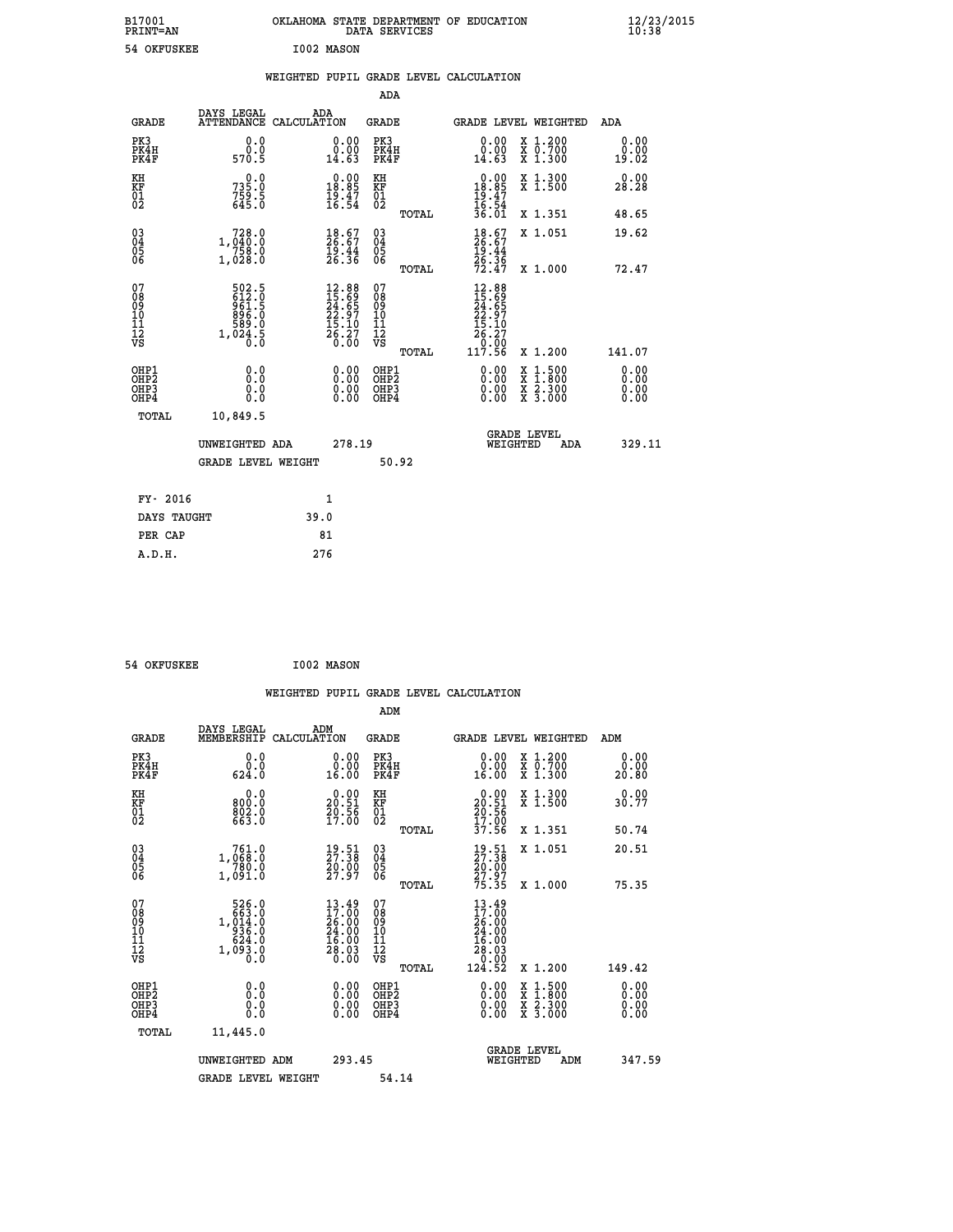| B17001<br>PRINT-AN                                 |                                                                                            |                    |                                                                        |                                                     | DATA SERVICES | OKLAHOMA STATE DEPARTMENT OF EDUCATION                                                             |                               | $\frac{12}{20}$       |  |
|----------------------------------------------------|--------------------------------------------------------------------------------------------|--------------------|------------------------------------------------------------------------|-----------------------------------------------------|---------------|----------------------------------------------------------------------------------------------------|-------------------------------|-----------------------|--|
| 54 OKFUSKEE                                        |                                                                                            | I014 PADEN         |                                                                        |                                                     |               |                                                                                                    |                               |                       |  |
|                                                    |                                                                                            |                    |                                                                        |                                                     |               | WEIGHTED PUPIL GRADE LEVEL CALCULATION                                                             |                               |                       |  |
|                                                    |                                                                                            |                    |                                                                        | ADA                                                 |               |                                                                                                    |                               |                       |  |
| <b>GRADE</b>                                       | DAYS LEGAL<br><b>ATTENDANCE</b>                                                            | ADA<br>CALCULATION |                                                                        | <b>GRADE</b>                                        |               |                                                                                                    | <b>GRADE LEVEL WEIGHTED</b>   | <b>ADA</b>            |  |
| PK3<br>PK4H<br>PK4F                                | 44.0<br>$\begin{smallmatrix} & 0 & . & 0 \\ 0 & . & 0 \\ 0 & 3 & 1 & .5 \end{smallmatrix}$ |                    | $\begin{smallmatrix} 1.00\\ 0.00\\ 18.90 \end{smallmatrix}$            | PK3<br>PK4H<br>PK4F                                 |               | $\begin{smallmatrix} 1.00\\ 0.00\\ 18.90 \end{smallmatrix}$                                        | X 1.200<br>X 0.700<br>X 1.300 | 1.20<br>0.00<br>24.57 |  |
| KH<br>KF<br>01<br>02                               | 645.9<br>$\frac{866}{724}$ :0                                                              |                    | $\begin{smallmatrix} 0.00\\14.67\\19.68\\16.45 \end{smallmatrix}$      | KH<br>KF<br>01<br>02                                |               | $0.00\n14.67\n19.68\n16.45\n36.13$                                                                 | X 1.300<br>X 1.500            | 0.00<br>22.01         |  |
|                                                    |                                                                                            |                    |                                                                        |                                                     | TOTAL         |                                                                                                    | X 1.351                       | 48.81                 |  |
| $\begin{matrix} 03 \\ 04 \\ 05 \\ 06 \end{matrix}$ | 821.0<br>759.0<br>899.5<br>653.0                                                           |                    | $18.66$<br>$17.25$<br>$\frac{20.44}{14.84}$                            | $\begin{array}{c} 03 \\ 04 \\ 05 \\ 06 \end{array}$ |               | $18.66$<br>$17.25$<br>$20.44$<br>$14.84$<br>$52.53$                                                | X 1.051                       | 19.61                 |  |
|                                                    |                                                                                            |                    |                                                                        |                                                     | TOTAL         |                                                                                                    | X 1.000                       | 52.53                 |  |
| 07<br>08<br>09<br>101<br>11<br>12<br>VS            | 700.5<br>972.5<br>771.5<br>776.5<br>712.0<br>904.0<br>904.0                                |                    | $15.92$<br>$22.10$<br>$17.53$<br>$17.89$<br>$16.18$<br>$20.55$<br>0.00 | 07<br>08<br>09<br>01<br>11<br>11<br>17<br>VS        |               | $\begin{smallmatrix} 15.92\ 22.10\ 17.53\ 17.89\ 16.189\ 16.185\ 0.007\ 110.17\ \end{smallmatrix}$ |                               |                       |  |
|                                                    |                                                                                            |                    |                                                                        |                                                     | TOTAL         |                                                                                                    | X 1.200                       | 132.20                |  |
| 27724                                              | $\sim$ $\sim$                                                                              |                    |                                                                        | $0.00$ $0.000$                                      |               |                                                                                                    | $0.00 \times 1.00$            | 0.00                  |  |

 **B17001 OKLAHOMA STATE DEPARTMENT OF EDUCATION 12/23/2015**

| OHP1<br>OHP <sub>2</sub><br>OHP3<br>OHP4<br>TOTAL | 0.0<br>0.0<br>0.0<br>0.0<br>11,080.5 | 0.00<br>0.00<br>0.00 | OHP1<br>OHP <sub>2</sub><br>OHP3<br>OHP4 | 0.00<br>0.00<br>0.00 | 1.500<br>x<br>$\overline{\mathbf{x}}$<br>1.800<br>X 2.300<br>X <sub>3.000</sub> | $\begin{smallmatrix} 0.00 \ 0.00 \ 0.00 \end{smallmatrix}$ |
|---------------------------------------------------|--------------------------------------|----------------------|------------------------------------------|----------------------|---------------------------------------------------------------------------------|------------------------------------------------------------|
|                                                   | UNWEIGHTED ADA<br>GRADE LEVEL WEIGHT | 252.06               | 48.87                                    | WEIGHTED             | <b>GRADE LEVEL</b><br>ADA                                                       | 300.93                                                     |
| FY- 2016                                          |                                      | 1                    |                                          |                      |                                                                                 |                                                            |
| DAYS TAUGHT                                       |                                      | 44.0                 |                                          |                      |                                                                                 |                                                            |
| PER CAP                                           |                                      | 81                   |                                          |                      |                                                                                 |                                                            |

| 54 OKFUSKEE | I014 PADEN |
|-------------|------------|

 **A.D.H. 245**

|                                                    |                                                                                                              |                    |                                                                                                                             |                                  |       | WEIGHTED PUPIL GRADE LEVEL CALCULATION                                                                                                                                                                                                                                         |                                                                                                  |                       |        |
|----------------------------------------------------|--------------------------------------------------------------------------------------------------------------|--------------------|-----------------------------------------------------------------------------------------------------------------------------|----------------------------------|-------|--------------------------------------------------------------------------------------------------------------------------------------------------------------------------------------------------------------------------------------------------------------------------------|--------------------------------------------------------------------------------------------------|-----------------------|--------|
|                                                    |                                                                                                              |                    |                                                                                                                             | ADM                              |       |                                                                                                                                                                                                                                                                                |                                                                                                  |                       |        |
| <b>GRADE</b>                                       | DAYS LEGAL<br>MEMBERSHIP                                                                                     | ADM<br>CALCULATION |                                                                                                                             | <b>GRADE</b>                     |       | GRADE LEVEL WEIGHTED                                                                                                                                                                                                                                                           |                                                                                                  | ADM                   |        |
| PK3<br>PK4H<br>PK4F                                | 44.0<br>0.0<br>904.0                                                                                         |                    | $\begin{smallmatrix} 1.00\\ 0.00\\ 20.55 \end{smallmatrix}$                                                                 | PK3<br>PK4H<br>PK4F              |       | $\begin{smallmatrix} 1.00\\ 0.00\\ 20.55 \end{smallmatrix}$                                                                                                                                                                                                                    | X 1.200<br>X 0.700<br>X 1.300                                                                    | 1.20<br>0.00<br>26.72 |        |
| KH<br>KF<br>01<br>02                               | $675.0$<br>$892.0$<br>$757.0$                                                                                |                    | $\begin{smallmatrix} 0.00\\15.34\\20.27\\17.20 \end{smallmatrix}$                                                           | KH<br>KF<br>01<br>02             |       | $\begin{smallmatrix} 0.00\\ 15.34\\ 20.27\\ 17.20\\ 37.47 \end{smallmatrix}$                                                                                                                                                                                                   | X 1.300<br>X 1.500                                                                               | 0.00<br>23.01         |        |
|                                                    |                                                                                                              |                    |                                                                                                                             |                                  | TOTAL |                                                                                                                                                                                                                                                                                | X 1.351                                                                                          | 50.62                 |        |
| $\begin{matrix} 03 \\ 04 \\ 05 \\ 06 \end{matrix}$ | 850.0<br>790.0<br>924.0<br>675.0                                                                             |                    | $\begin{smallmatrix} 19.32\ 17.95\ 21.00\ 15.34 \end{smallmatrix}$                                                          | $^{03}_{04}$<br>Ŏ5<br>06         |       | $\begin{smallmatrix} 19.32\ 17.95\ 21.00\ 15.34\ 54.29 \end{smallmatrix}$                                                                                                                                                                                                      | X 1.051                                                                                          | 20.31                 |        |
|                                                    |                                                                                                              |                    |                                                                                                                             |                                  | TOTAL |                                                                                                                                                                                                                                                                                | X 1.000                                                                                          | 54.29                 |        |
| 07<br>0890112<br>1112<br>VS                        | $\begin{smallmatrix} 717.0 \\ 1,000.0 \\ 824.0 \\ 791.0 \\ 740.0 \\ 740.0 \end{smallmatrix}$<br>950.0<br>0.0 |                    | $\begin{smallmatrix} 16 & 30 \\ 22 & 73 \\ 18 & 73 \\ 18 & 22 \\ 16 & 82 \\ 21 & 59 \\ 21 & 50 \\ 0 & 00 \end{smallmatrix}$ | 07<br>08901123<br>1112<br>VS     | TOTAL | $\begin{smallmatrix} 16.30\,22.73\,32.73\,18.73\,18.22\,16.82\,11.59\,0.00\,114.39\end{smallmatrix}$                                                                                                                                                                           | X 1.200                                                                                          | 137.27                |        |
|                                                    |                                                                                                              |                    |                                                                                                                             |                                  |       |                                                                                                                                                                                                                                                                                |                                                                                                  |                       |        |
| OHP1<br>OHP2<br>OH <sub>P3</sub><br>OHP4           | 0.0<br>0.000                                                                                                 |                    | $\begin{smallmatrix} 0.00 \ 0.00 \ 0.00 \ 0.00 \end{smallmatrix}$                                                           | OHP1<br>OHP2<br>OHP <sub>3</sub> |       | $\begin{smallmatrix} 0.00 & 0.00 & 0.00 & 0.00 & 0.00 & 0.00 & 0.00 & 0.00 & 0.00 & 0.00 & 0.00 & 0.00 & 0.00 & 0.00 & 0.00 & 0.00 & 0.00 & 0.00 & 0.00 & 0.00 & 0.00 & 0.00 & 0.00 & 0.00 & 0.00 & 0.00 & 0.00 & 0.00 & 0.00 & 0.00 & 0.00 & 0.00 & 0.00 & 0.00 & 0.00 & 0.0$ | $\begin{smallmatrix} x & 1 & 500 \\ x & 1 & 800 \\ x & 2 & 300 \\ x & 3 & 000 \end{smallmatrix}$ | 0.00<br>0.00<br>0.00  |        |
| TOTAL                                              | 11,533.0                                                                                                     |                    |                                                                                                                             |                                  |       |                                                                                                                                                                                                                                                                                |                                                                                                  |                       |        |
|                                                    | UNWEIGHTED ADM                                                                                               |                    | 262.36                                                                                                                      |                                  |       | WEIGHTED                                                                                                                                                                                                                                                                       | <b>GRADE LEVEL</b><br>ADM                                                                        |                       | 313.42 |
|                                                    | <b>GRADE LEVEL WEIGHT</b>                                                                                    |                    |                                                                                                                             | 51.06                            |       |                                                                                                                                                                                                                                                                                |                                                                                                  |                       |        |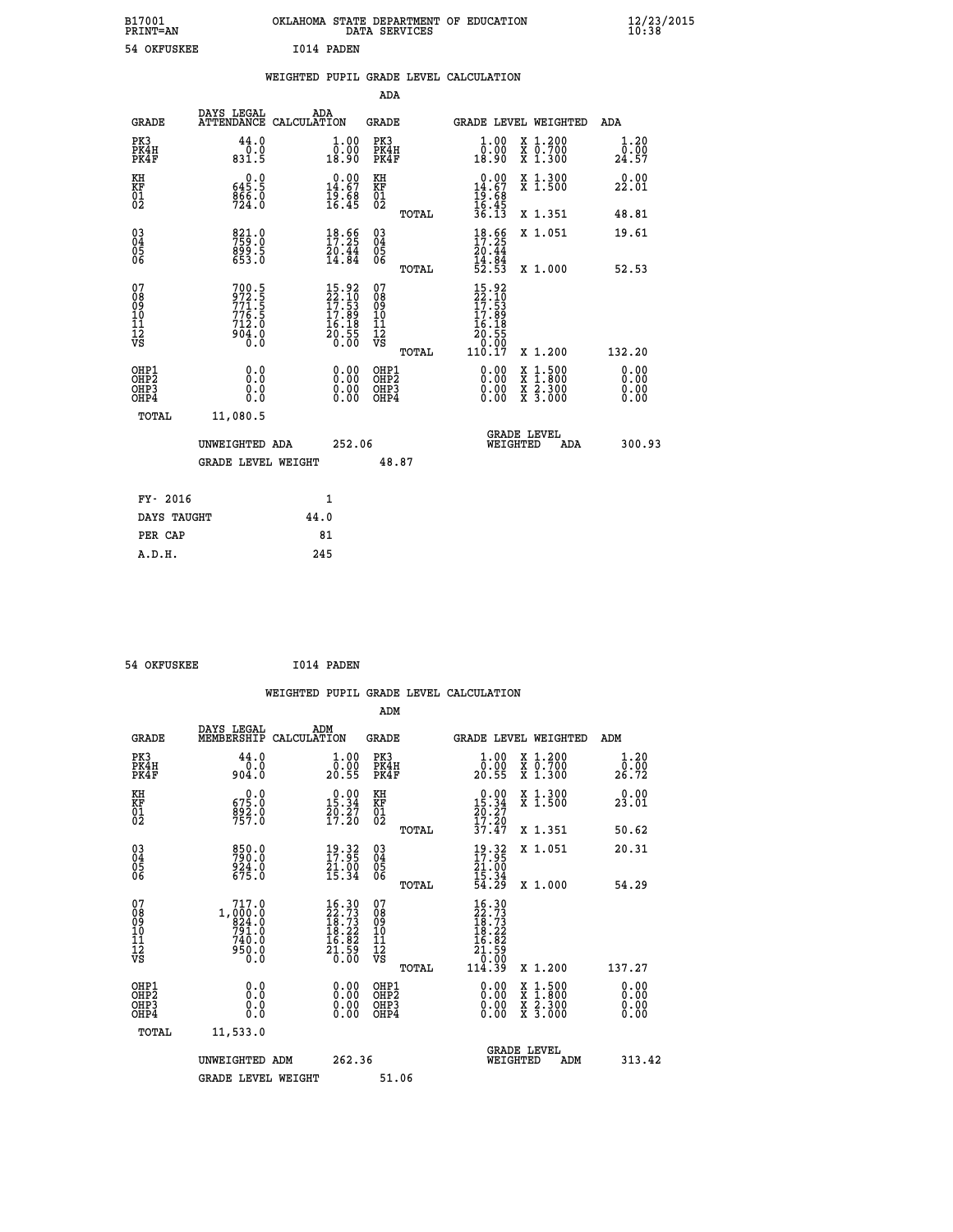| B17001<br><b>PRINT=AN</b> | OKLAHOMA STATE DEPARTMENT OF EDUCATION<br>DATA SERVICES | $\frac{12}{23}$ /2015 |
|---------------------------|---------------------------------------------------------|-----------------------|
| 54 OKFUSKEE               | 1026 OKEMAH                                             |                       |

|  |  | WEIGHTED PUPIL GRADE LEVEL CALCULATION |
|--|--|----------------------------------------|
|  |  |                                        |

|                                                                    |                                                                                                         |              |                                                                          | ADA                                    |       |                                                                          |                                                                                                                                           |                       |
|--------------------------------------------------------------------|---------------------------------------------------------------------------------------------------------|--------------|--------------------------------------------------------------------------|----------------------------------------|-------|--------------------------------------------------------------------------|-------------------------------------------------------------------------------------------------------------------------------------------|-----------------------|
| <b>GRADE</b>                                                       | DAYS LEGAL<br>ATTENDANCE CALCULATION                                                                    | ADA          |                                                                          | <b>GRADE</b>                           |       |                                                                          | <b>GRADE LEVEL WEIGHTED</b>                                                                                                               | ADA                   |
| PK3<br>PK4H<br>PK4F                                                | 42.0<br>0.0<br>1,676.5                                                                                  |              | $\begin{smallmatrix} 1\cdot 11\ 0\cdot 00\ 44\cdot 12 \end{smallmatrix}$ | PK3<br>PK4H<br>PK4F                    |       | 1.11<br>$\frac{0.00}{44.12}$                                             | X 1.200<br>X 0.700<br>X 1.300                                                                                                             | 1.33<br>0.00<br>57.36 |
| KH<br>KF<br>01<br>02                                               | 0.0<br>3,155:0<br>2,266:0<br>2,413:5                                                                    |              | $\begin{smallmatrix} 0.00\\83.03\\59.63\\63.51 \end{smallmatrix}$        | KH<br>KF<br>01<br>02                   |       | $\begin{smallmatrix} &0.00\ 83.03\ 59.63\ 53.51\ 63.14\end{smallmatrix}$ | X 1.300<br>X 1.500                                                                                                                        | 0.00<br>124.55        |
|                                                                    |                                                                                                         |              |                                                                          |                                        | TOTAL |                                                                          | X 1.351                                                                                                                                   | 166.36                |
| $\begin{smallmatrix} 03 \\[-4pt] 04 \end{smallmatrix}$<br>Ŏ5<br>06 | 2,286.5<br>2,513.0<br>1,945.0<br>1,764.5                                                                |              | $\begin{smallmatrix} 60.17\\ 66.13\\ 51.18\\ 46.43 \end{smallmatrix}$    | 03<br>04<br>05<br>06                   |       | $60.17$<br>$66.13$<br>$51.18$<br>$46.43$<br>$163.74$                     | X 1.051                                                                                                                                   | 63.24                 |
|                                                                    |                                                                                                         |              |                                                                          |                                        | TOTAL |                                                                          | X 1.000                                                                                                                                   | 163.74                |
| 07<br>08<br>09<br>01<br>11<br>11<br>12<br>VS                       | $\begin{smallmatrix} 2,229.5\\ 2,124.5\\ 2,132.5\\ 2,330.5\\ 2,284.5\\ 2,277.5\\ 0.0 \end{smallmatrix}$ |              | 58.67<br>55.91<br>56.55<br>561.98<br>61.64<br>61.64<br>0.00              | 07<br>08<br>09<br>11<br>11<br>12<br>VS |       | 58.67<br>55.555<br>56.558<br>56.734<br>61.64<br>61.64<br>355.48          |                                                                                                                                           |                       |
|                                                                    |                                                                                                         |              |                                                                          |                                        | TOTAL |                                                                          | X 1.200                                                                                                                                   | 426.58                |
| OHP1<br>OHP2<br>OH <sub>P3</sub><br>OHP4                           | 0.0<br>0.0<br>0.0                                                                                       |              | $0.00$<br>$0.00$<br>0.00                                                 | OHP1<br>OHP2<br>OHP3<br>OHP4           |       |                                                                          | $\begin{smallmatrix} \mathtt{X} & 1\cdot500\\ \mathtt{X} & 1\cdot800\\ \mathtt{X} & 2\cdot300\\ \mathtt{X} & 3\cdot000 \end{smallmatrix}$ | 0.00<br>0.00<br>0.00  |
| TOTAL                                                              | 31,440.5                                                                                                |              |                                                                          |                                        |       |                                                                          |                                                                                                                                           |                       |
|                                                                    | UNWEIGHTED ADA                                                                                          |              | 830.79                                                                   |                                        |       | WEIGHTED                                                                 | <b>GRADE LEVEL</b><br>ADA                                                                                                                 | 1,003.16              |
|                                                                    | <b>GRADE LEVEL WEIGHT</b>                                                                               |              |                                                                          | 172.37                                 |       |                                                                          |                                                                                                                                           |                       |
| FY- 2016                                                           |                                                                                                         | $\mathbf{1}$ |                                                                          |                                        |       |                                                                          |                                                                                                                                           |                       |
| DAYS TAUGHT                                                        |                                                                                                         | 38.0         |                                                                          |                                        |       |                                                                          |                                                                                                                                           |                       |
| PER CAP                                                            |                                                                                                         | 81           |                                                                          |                                        |       |                                                                          |                                                                                                                                           |                       |

54 OKFUSKEE 1026 OKEMAH  **WEIGHTED PUPIL GRADE LEVEL CALCULATION ADM DAYS LEGAL ADM GRADE MEMBERSHIP CALCULATION GRADE GRADE LEVEL WEIGHTED ADM PK3 42.0 1.11 PK3 1.11 X 1.200 1.33 PK4H 0.0 0.00 PK4H 0.00 X 0.700 0.00 PK4F 1,821.0 47.92 PK4F 47.92 X 1.300 62.30 KH 0.0 0.00 KH 0.00 X 1.300 0.00 KF 3,339.0 87.87 KF 87.87 X 1.500 131.81 01 2,368.0 62.32 01 62.32 02 2,518.0 66.26 02 66.26 TOTAL 128.58 X 1.351 173.71 03 2,356.0 62.00 03 62.00 X 1.051 65.16 04 2,568.0 67.58 04 67.58 05 1,976.0 52.00 05 52.00 06 1,829.0 48.13 06 48.13 TOTAL 167.71 X 1.000 167.71**  $\begin{array}{cccc} 07 & 2,296.0 & 60.42 & 07 & 60.42 \ 08 & 2,200.0 & 57.89 & 08 & 57.89 \ 09 & 2,266.0 & 60.16 & 09 & 60.16 \ 10 & 2,433.0 & 64.74 & 10 & 64.74 \ 11 & 2,438.0 & 64.87 & 12 & 64.87 \ \hline \textrm{vs} & 2,389.0 & 64.00 & 11 & 64.87 \ 12 & 58 & 0.0 & 64.00 &$  **TOTAL 372.08 X 1.200 446.50 OHP1 0.0 0.00 OHP1 0.00 X 1.500 0.00 OHP2 0.0 0.00 OHP2 0.00 X 1.800 0.00 OHP3 0.0 0.00 OHP3 0.00 X 2.300 0.00**  $\begin{array}{cccccccc} \text{OHP1} & & & 0.0 & & & 0.00 & & \text{OHP1} & & & 0.00 & & \text{X} & 1.500 & & & 0.00 \\ \text{OHP2} & & & & 0.0 & & & 0.00 & & \text{OHP2} & & & 0.00 & & \text{X} & 1.500 & & & 0.00 \\ \text{OHP3} & & & & 0.0 & & & 0.00 & & \text{OHP3} & & & 0.00 & & \text{X} & 2.300 & & 0.00 \\ \text{OHP4} & & & & 0.0 & & 0.0 & & \text{$  **TOTAL 32,805.0 GRADE LEVEL UNWEIGHTED ADM 867.27 WEIGHTED ADM 1,048.52** GRADE LEVEL WEIGHT 181.25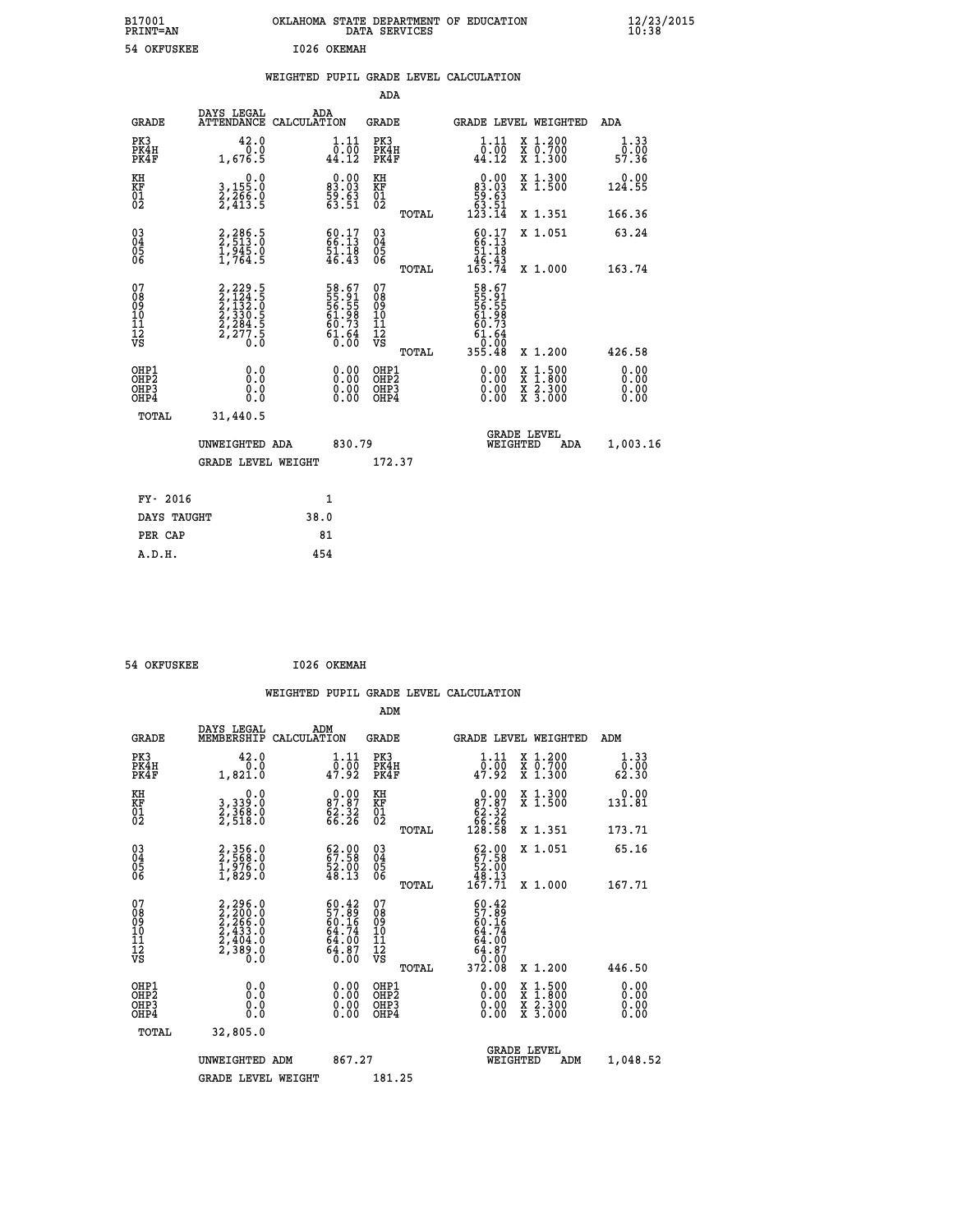| B17001<br><b>PRINT=AN</b> | OKLAHOMA STATE DEPARTMENT OF EDUCATION<br>DATA SERVICES | $\frac{12}{23}$ /2015 |
|---------------------------|---------------------------------------------------------|-----------------------|
| 54 OKFUSKEE               | <b>T031 WELEETKA</b>                                    |                       |

|                                          |                                                                                                                             | WEIGHTED PUPIL GRADE LEVEL CALCULATION                                   |                                                    |                                                                                                                                                                                                                                                                                                                                                                                                                                |                              |
|------------------------------------------|-----------------------------------------------------------------------------------------------------------------------------|--------------------------------------------------------------------------|----------------------------------------------------|--------------------------------------------------------------------------------------------------------------------------------------------------------------------------------------------------------------------------------------------------------------------------------------------------------------------------------------------------------------------------------------------------------------------------------|------------------------------|
|                                          |                                                                                                                             |                                                                          | <b>ADA</b>                                         |                                                                                                                                                                                                                                                                                                                                                                                                                                |                              |
| <b>GRADE</b>                             | DAYS LEGAL<br>ATTENDANCE CALCULATION                                                                                        | ADA                                                                      | GRADE                                              | <b>GRADE LEVEL WEIGHTED</b>                                                                                                                                                                                                                                                                                                                                                                                                    | ADA                          |
| PK3<br>PK4H<br>PK4F                      | 239.5<br>$0.\overline{0}$<br>1,324.5                                                                                        | $\begin{smallmatrix}5.32\0.00\\29.43\end{smallmatrix}$                   | PK3<br>PK4H<br>PK4F                                | $\begin{smallmatrix}5.32\0.00\\29.43\end{smallmatrix}$<br>X 1.200<br>X 0.700<br>X 1.300                                                                                                                                                                                                                                                                                                                                        | 6.38<br>ةة.ة<br>38.26        |
| KH<br>KF<br>01<br>02                     | 0.0<br>1,086:0<br>1,832:5<br>1,160:0                                                                                        | $\begin{smallmatrix} 0.00\\24.13\\40.72\\25.78 \end{smallmatrix}$        | KH<br>KF<br>01<br>02                               | $\begin{smallmatrix} 0.00\\24.13\\40.72\\25.78\\66.50 \end{smallmatrix}$<br>X 1.300<br>X 1.500                                                                                                                                                                                                                                                                                                                                 | 0.00<br>36.20                |
|                                          |                                                                                                                             |                                                                          | TOTAL                                              | X 1.351                                                                                                                                                                                                                                                                                                                                                                                                                        | 89.84                        |
| 030404<br>06                             | $\frac{1}{1}, \frac{812}{648}.5$<br>1,700.5<br>370.0                                                                        | $\begin{smallmatrix} 40.27\ 36.63\ 37.79\ 19.33 \end{smallmatrix}$       | $\begin{matrix} 03 \\ 04 \\ 05 \\ 06 \end{matrix}$ | $40.27$<br>$36.63$<br>$37.79$<br>$19.33$<br>$93.75$<br>X 1.051                                                                                                                                                                                                                                                                                                                                                                 | 42.32                        |
|                                          |                                                                                                                             |                                                                          | TOTAL                                              | X 1.000                                                                                                                                                                                                                                                                                                                                                                                                                        | 93.75                        |
| 07<br>08<br>09<br>11<br>11<br>12<br>VS   | ,145.5<br>$\begin{smallmatrix} 1,145.5\\ 1,279.0\\ 1,188.0\\ 1,148.5\\ 1,208.0\\ 1,220.0\\ 1,127.5\\ 0.0 \end{smallmatrix}$ | $25.46$<br>$28.42$<br>$26.40$<br>$25.52$<br>$26.84$<br>$25.06$<br>$0.00$ | 07<br>08<br>09<br>11<br>11<br>12<br>VS             | 25.46<br>28.42<br>26.40<br>25.52<br>25.06<br>25.06                                                                                                                                                                                                                                                                                                                                                                             |                              |
|                                          |                                                                                                                             |                                                                          | TOTAL                                              | 157.70<br>X 1.200                                                                                                                                                                                                                                                                                                                                                                                                              | 189.24                       |
| OHP1<br>OHP2<br>OHP3<br>OH <sub>P4</sub> | 0.0<br>0.0<br>0.0                                                                                                           | $0.00$<br>$0.00$<br>0.00                                                 | OHP1<br>OHP2<br>OHP3<br>OHP4                       | $\begin{smallmatrix} 0.00 & 0.00 & 0.00 & 0.00 & 0.00 & 0.00 & 0.00 & 0.00 & 0.00 & 0.00 & 0.00 & 0.00 & 0.00 & 0.00 & 0.00 & 0.00 & 0.00 & 0.00 & 0.00 & 0.00 & 0.00 & 0.00 & 0.00 & 0.00 & 0.00 & 0.00 & 0.00 & 0.00 & 0.00 & 0.00 & 0.00 & 0.00 & 0.00 & 0.00 & 0.00 & 0.0$<br>$\begin{smallmatrix} \mathtt{X} & 1\cdot500 \\ \mathtt{X} & 1\cdot800 \\ \mathtt{X} & 2\cdot300 \\ \mathtt{X} & 3\cdot000 \end{smallmatrix}$ | 0.00<br>0.00<br>0.00<br>0.00 |
| TOTAL                                    | 18,770.0                                                                                                                    |                                                                          |                                                    | <b>GRADE LEVEL</b>                                                                                                                                                                                                                                                                                                                                                                                                             |                              |
|                                          | UNWEIGHTED ADA                                                                                                              | 417.10                                                                   |                                                    | WEIGHTED<br>ADA                                                                                                                                                                                                                                                                                                                                                                                                                | 495.99                       |
|                                          | <b>GRADE LEVEL WEIGHT</b>                                                                                                   |                                                                          | 78.89                                              |                                                                                                                                                                                                                                                                                                                                                                                                                                |                              |
| FY- 2016                                 |                                                                                                                             | $\mathbf{1}$                                                             |                                                    |                                                                                                                                                                                                                                                                                                                                                                                                                                |                              |
| DAYS TAUGHT                              |                                                                                                                             | 45.0                                                                     |                                                    |                                                                                                                                                                                                                                                                                                                                                                                                                                |                              |
| PER CAP                                  |                                                                                                                             | 88                                                                       |                                                    |                                                                                                                                                                                                                                                                                                                                                                                                                                |                              |
| A.D.H.                                   |                                                                                                                             | 241                                                                      |                                                    |                                                                                                                                                                                                                                                                                                                                                                                                                                |                              |

 **54 OKFUSKEE I031 WELEETKA**

 **ADM**

| <b>GRADE</b>                                       | DAYS LEGAL<br>MEMBERSHIP                                                                                | ADM<br>CALCULATION                                                                           | <b>GRADE</b>                                       |       | GRADE LEVEL WEIGHTED                                                                     |                                          | ADM                   |  |
|----------------------------------------------------|---------------------------------------------------------------------------------------------------------|----------------------------------------------------------------------------------------------|----------------------------------------------------|-------|------------------------------------------------------------------------------------------|------------------------------------------|-----------------------|--|
| PK3<br>PK4H<br>PK4F                                | 270.0<br>0.0<br>1,436.0                                                                                 | $\begin{smallmatrix} 6.00\\ 0.00\\ 31.91 \end{smallmatrix}$                                  | PK3<br>PK4H<br>PK4F                                |       | 6.00<br>0.00<br>31.91                                                                    | X 1.200<br>X 0.700<br>X 1.300            | 7.20<br>0.00<br>41.48 |  |
| KH<br>KF<br>01<br>02                               | 0.0<br>$\frac{1}{1}, \frac{1}{958}$ .0<br>1,219.0                                                       | $26.27$<br>$43.51$<br>$27.09$                                                                | KH<br>KF<br>01<br>02                               |       | $26.27$<br>$43.51$<br>$27.09$<br>$70.60$                                                 | X 1.300<br>X 1.500                       | 0.00<br>39.41         |  |
|                                                    |                                                                                                         |                                                                                              |                                                    | TOTAL |                                                                                          | X 1.351                                  | 95.38                 |  |
| $\begin{matrix} 03 \\ 04 \\ 05 \\ 06 \end{matrix}$ | $\begin{smallmatrix} 1,904.0\\ 1,729.0\\ 1,790.0\\ 915.0 \end{smallmatrix}$                             | $\begin{smallmatrix} 42.31\ 38.42\ 39.78\ 20.33 \end{smallmatrix}$                           | $\begin{matrix} 03 \\ 04 \\ 05 \\ 06 \end{matrix}$ |       | $38.31$<br>$38.78$<br>$39.78$<br>$20.33$<br>$98.53$                                      | X 1.051                                  | 44.47                 |  |
|                                                    |                                                                                                         |                                                                                              |                                                    | TOTAL |                                                                                          | X 1.000                                  | 98.53                 |  |
| 07<br>089<br>090<br>1112<br>VS                     | $\begin{smallmatrix} 1,181.0\\ 1,365.0\\ 1,308.0\\ 1,261.0\\ 1,269.0\\ 1,221.0\\ 0.0 \end{smallmatrix}$ | $\begin{smallmatrix} 26.24\\ 30.33\\ 29.07\\ 28.02\\ 28.20\\ 27.13\\ 0.00 \end{smallmatrix}$ | 07<br>08901112<br>1112<br>VS                       | TOTAL | $\begin{smallmatrix} 26.24\ 30.33\ 29.07\ 28.02\ 28.20\ 27.13\ 0.009\ \end{smallmatrix}$ | X 1.200                                  | 202.79                |  |
|                                                    |                                                                                                         |                                                                                              |                                                    |       |                                                                                          |                                          |                       |  |
| OHP1<br>OHP2<br>OH <sub>P3</sub><br>OHP4           | 0.0<br>0.000                                                                                            |                                                                                              | OHP1<br>OHP2<br>OHP3<br>OHP4                       |       | 0.00<br>$0.00$<br>0.00                                                                   | X 1:500<br>X 1:800<br>X 2:300<br>X 3:000 | 0.00<br>0.00<br>0.00  |  |
| TOTAL                                              | 20,008.0                                                                                                |                                                                                              |                                                    |       |                                                                                          |                                          |                       |  |
|                                                    | UNWEIGHTED<br>ADM                                                                                       | 444.61                                                                                       |                                                    |       | WEIGHTED                                                                                 | <b>GRADE LEVEL</b><br>ADM                | 529.26                |  |
|                                                    | <b>GRADE LEVEL WEIGHT</b>                                                                               |                                                                                              | 84.65                                              |       |                                                                                          |                                          |                       |  |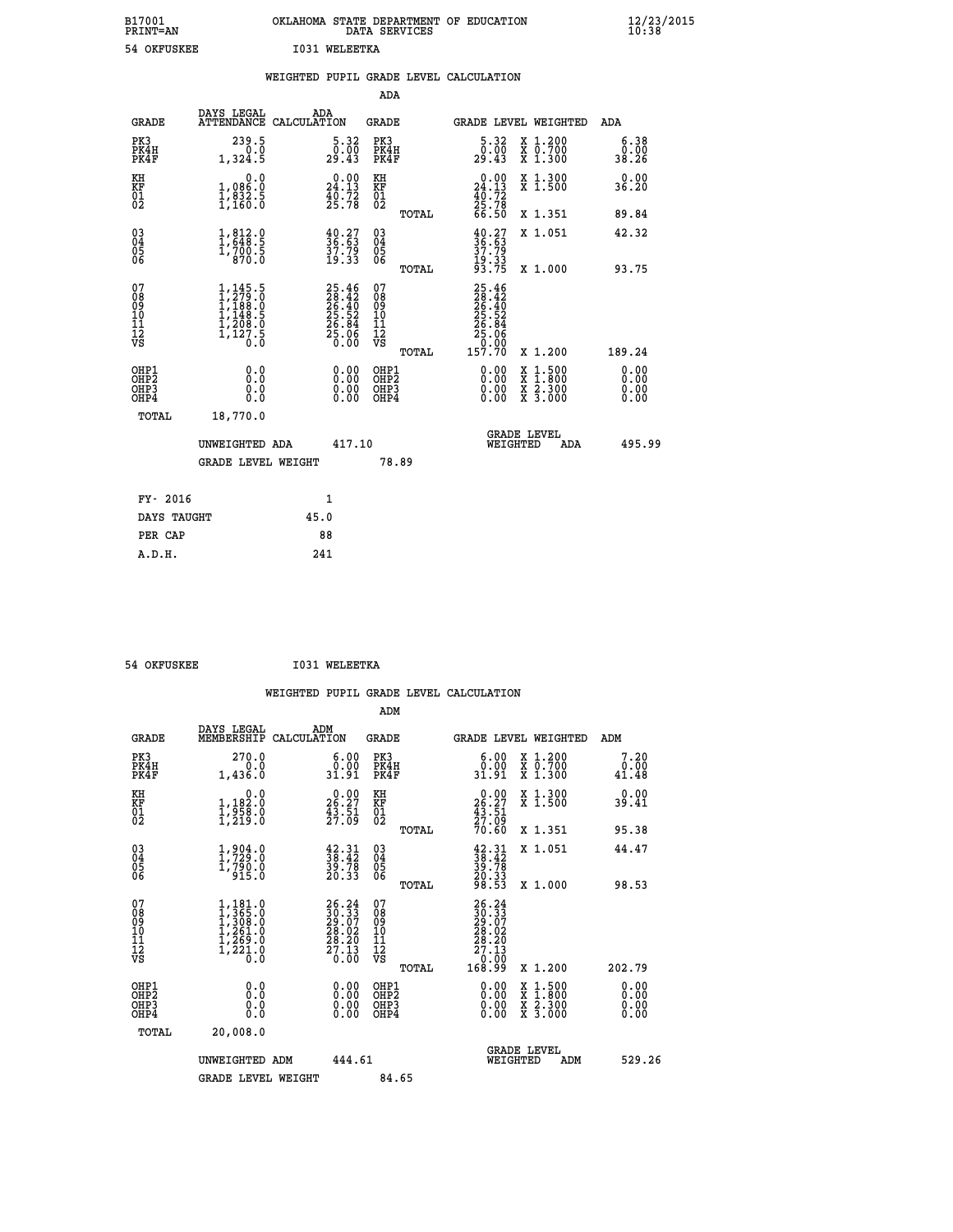# **B17001 OKLAHOMA STATE DEPARTMENT OF EDUCATION 12/23/2015 PRINT=AN DATA SERVICES 10:38 54 OKFUSKEE I054 GRAHAM-DUSTIN**

|                              |                                                         |      |                                                                                                                  |                                                     |       | WEIGHTED PUPIL GRADE LEVEL CALCULATION                                             |                                                                                                                                           |                              |
|------------------------------|---------------------------------------------------------|------|------------------------------------------------------------------------------------------------------------------|-----------------------------------------------------|-------|------------------------------------------------------------------------------------|-------------------------------------------------------------------------------------------------------------------------------------------|------------------------------|
|                              |                                                         |      |                                                                                                                  | <b>ADA</b>                                          |       |                                                                                    |                                                                                                                                           |                              |
| <b>GRADE</b>                 | DAYS LEGAL<br>ATTENDANCE CALCULATION                    |      | ADA                                                                                                              | <b>GRADE</b>                                        |       | GRADE LEVEL WEIGHTED                                                               |                                                                                                                                           | ADA                          |
| PK3<br>PK4H<br>PK4F          | 0.0<br>0.0<br>561.5                                     |      | $\begin{smallmatrix} 0.00\\ 0.00\\ 12.21 \end{smallmatrix}$                                                      | PK3<br>PK4H<br>PK4F                                 |       | 0.00<br>0.00<br>12.21                                                              | X 1.200<br>X 0.700<br>X 1.300                                                                                                             | 0.00<br>0.00<br>15.87        |
| KH<br>KF<br>01<br>02         | 558:0<br>$\frac{451.5}{567.0}$                          |      | $0.00$<br>13.00<br>$\frac{1}{2}$ . $\frac{8}{3}$<br>12. 33                                                       | KH<br>KF<br>01<br>02                                |       | $\begin{smallmatrix} 0.00\\13.00\\9.82\\12.33\\22.15 \end{smallmatrix}$            | X 1.300<br>X 1.500                                                                                                                        | 0.00<br>19.50                |
|                              |                                                         |      |                                                                                                                  |                                                     | TOTAL |                                                                                    | X 1.351                                                                                                                                   | 29.92                        |
| 03<br>04<br>05<br>06         | 537.0<br>474.0<br>337.0<br>598.5                        |      | $\begin{array}{c} 11\cdot 67\\10\cdot 30\\7\cdot 33\\13\cdot 01\end{array}$                                      | $\begin{array}{c} 03 \\ 04 \\ 05 \\ 06 \end{array}$ |       | $\frac{11}{10}$ : $\frac{67}{7}$ . $\frac{30}{3}$                                  | X 1.051                                                                                                                                   | 12.27                        |
|                              |                                                         |      |                                                                                                                  |                                                     | TOTAL | $\frac{13.01}{30.64}$                                                              | X 1.000                                                                                                                                   | 30.64                        |
| 07<br>08901112<br>1112<br>VS | 567.0<br>697.55<br>447.55<br>815.56<br>852.56<br>558.00 |      | $\begin{smallmatrix} 12\cdot33\\15\cdot17\\9\cdot73\\17\cdot73\\18\cdot53\\12\cdot13\\0\cdot00\end{smallmatrix}$ | 07<br>08<br>09<br>11<br>11<br>12<br>VS              | TOTAL | $12.33$<br>$15.17$<br>$9.73$<br>$17.73$<br>$\frac{18.53}{12.13}$<br>-0:00<br>85.62 | X 1.200                                                                                                                                   | 102.74                       |
| OHP1<br>OHP2<br>OHP3<br>OHP4 | 0.0<br>Ō.Ō<br>0.0<br>0.0                                |      | $\begin{smallmatrix} 0.00 \ 0.00 \ 0.00 \ 0.00 \end{smallmatrix}$                                                | OHP1<br>OHP <sub>2</sub><br>OHP3<br>OHP4            |       | 0.00<br>$0.00$<br>0.00                                                             | $\begin{smallmatrix} \mathtt{X} & 1\cdot500\\ \mathtt{X} & 1\cdot800\\ \mathtt{X} & 2\cdot300\\ \mathtt{X} & 3\cdot000 \end{smallmatrix}$ | 0.00<br>0.00<br>0.00<br>0.00 |
| TOTAL                        | 8,062.5                                                 |      |                                                                                                                  |                                                     |       |                                                                                    |                                                                                                                                           |                              |
|                              | UNWEIGHTED ADA                                          |      | 175.29                                                                                                           |                                                     |       | <b>GRADE LEVEL</b><br>WEIGHTED                                                     | <b>ADA</b>                                                                                                                                | 210.94                       |
|                              | <b>GRADE LEVEL WEIGHT</b>                               |      |                                                                                                                  |                                                     | 35.65 |                                                                                    |                                                                                                                                           |                              |
| FY- 2016                     |                                                         |      | 1                                                                                                                |                                                     |       |                                                                                    |                                                                                                                                           |                              |
| DAYS TAUGHT                  |                                                         | 46.0 |                                                                                                                  |                                                     |       |                                                                                    |                                                                                                                                           |                              |
| PER CAP                      |                                                         |      | 108                                                                                                              |                                                     |       |                                                                                    |                                                                                                                                           |                              |

 **A.D.H. 132**

 **54 OKFUSKEE I054 GRAHAM-DUSTIN**

|                                                      |                                                                       |                                                                             | ADM                                                 |                                                                                     |                                          |                              |
|------------------------------------------------------|-----------------------------------------------------------------------|-----------------------------------------------------------------------------|-----------------------------------------------------|-------------------------------------------------------------------------------------|------------------------------------------|------------------------------|
| <b>GRADE</b>                                         | DAYS LEGAL<br>MEMBERSHIP                                              | ADM<br>CALCULATION                                                          | <b>GRADE</b>                                        | GRADE LEVEL WEIGHTED                                                                |                                          | ADM                          |
| PK3<br>PK4H<br>PK4F                                  | 0.0<br>ŏ:ŏ<br>0.80a                                                   | $\begin{smallmatrix} 0.00\\ 0.00\\ 13.22 \end{smallmatrix}$                 | PK3<br>PK4H<br>PK4F                                 | $\begin{smallmatrix} 0.00\\ 0.00\\ 13.22 \end{smallmatrix}$                         | X 1.200<br>X 0.700<br>X 1.300            | 0.00<br>$\frac{0.00}{17.19}$ |
| KH<br>KF<br>01<br>02                                 | 0.0<br>633.0<br>$\frac{480.0}{591.0}$                                 | 13.76<br>$\frac{10.43}{12.85}$                                              | KH<br>KF<br>01<br>02                                | $0.00$<br>13.76<br>$\frac{10.43}{12.85}$<br>$\frac{23.28}{23.28}$                   | X 1.300<br>X 1.500                       | 0.00<br>20.64                |
|                                                      |                                                                       |                                                                             | TOTAL                                               |                                                                                     | X 1.351                                  | 31.45                        |
| 03<br>04<br>05<br>06                                 | 561.0<br>502.0<br>352.0<br>619.0                                      | $\begin{smallmatrix} 12.20 \\ 10.91 \\ 7.65 \\ 13.46 \end{smallmatrix}$     | $\begin{array}{c} 03 \\ 04 \\ 05 \\ 06 \end{array}$ | $\frac{12.20}{7.65}$                                                                | X 1.051                                  | 12.82                        |
|                                                      |                                                                       |                                                                             | TOTAL                                               | $\frac{13.46}{32.02}$                                                               | X 1.000                                  | 32.02                        |
| 07<br>08<br>09<br>101<br>112<br>VS                   | $500.0$<br>$716.0$<br>$463.0$<br>$851.0$<br>$908.0$<br>$617.0$<br>Ö.Ŏ | $13.04$<br>$15.57$<br>$10.07$<br>$18.50$<br>$19.74$<br>$\frac{13.41}{0.00}$ | 07<br>08<br>09<br>11<br>11<br>12<br>VS<br>TOTAL     | $13.94$<br>$15.57$<br>$10.97$<br>$18.50$<br>$19.74$<br>$13.41$<br>$0.00$<br>$90.33$ | X 1.200                                  | 108.40                       |
| OHP1<br>OHP2<br>OH <sub>P3</sub><br>OH <sub>P4</sub> | 0.0<br>0.000                                                          |                                                                             | OHP1<br>OHP2<br>OHP <sub>3</sub>                    | $0.00$<br>$0.00$<br>0.00                                                            | X 1:500<br>X 1:800<br>X 2:300<br>X 3:000 | 0.00<br>0.00<br>0.00         |
| TOTAL                                                | 8,501.0                                                               |                                                                             |                                                     |                                                                                     |                                          |                              |
|                                                      | UNWEIGHTED ADM                                                        | 184.81                                                                      |                                                     |                                                                                     | GRADE LEVEL<br>WEIGHTED<br>ADM           | 222.52                       |
|                                                      | <b>GRADE LEVEL WEIGHT</b>                                             |                                                                             | 37.71                                               |                                                                                     |                                          |                              |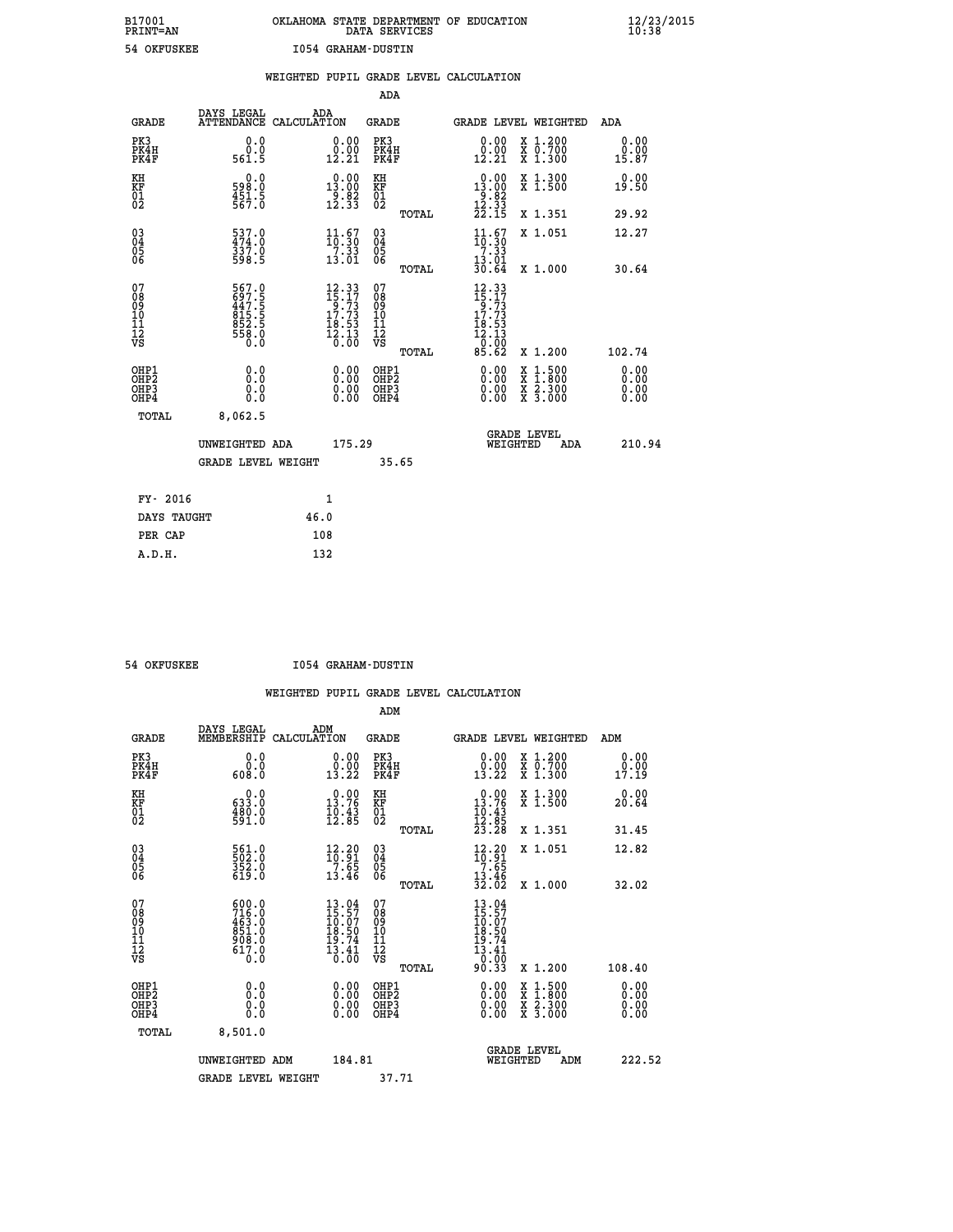| 7001<br>INT=AN |  | OKLAHOMA STATE DEPARTMENT OF EDUCATION<br>DATA SERVICES |  |
|----------------|--|---------------------------------------------------------|--|
| OKFUSKEE       |  | COUNTY TOTALS                                           |  |

 **B17001<br>PRINT=AN** 

 **B17001 OKLAHOMA STATE DEPARTMENT OF EDUCATION 12/23/2015**

|                                                       |                                                                             | WEIGHTED PUPIL GRADE LEVEL CALCULATION                                                                          |                                                     |                                                                                                                                                                                                                                                                                |                                          |                              |
|-------------------------------------------------------|-----------------------------------------------------------------------------|-----------------------------------------------------------------------------------------------------------------|-----------------------------------------------------|--------------------------------------------------------------------------------------------------------------------------------------------------------------------------------------------------------------------------------------------------------------------------------|------------------------------------------|------------------------------|
|                                                       |                                                                             |                                                                                                                 | ADA                                                 |                                                                                                                                                                                                                                                                                |                                          |                              |
| <b>GRADE</b>                                          | DAYS LEGAL                                                                  | ADA<br>ATTENDANCE CALCULATION                                                                                   | GRADE                                               | GRADE LEVEL WEIGHTED                                                                                                                                                                                                                                                           |                                          | ADA                          |
| PK3<br>PK4H<br>PK4F                                   | 325.5<br>õ.ŏ<br>5,508.5                                                     | $7.43\n0.00\n131.38$                                                                                            | PK3<br>PK4H<br>PK4F                                 | $7.43\n0.00\n131.38$                                                                                                                                                                                                                                                           | X 1.200<br>X 0.700<br>X 1.300            | 8.91<br>0.00<br>170.80       |
| KH<br>KF<br>01<br>02                                  | $\begin{smallmatrix}&&&0.0\\ 6,768.5\\6,626.5\\6,016.5\end{smallmatrix}$    | $0.00$<br>165.88<br>$\frac{159}{145.88}$                                                                        | KH<br>KF<br>01<br>02                                | $\begin{smallmatrix} &0.00\\ 165.88\\ 159.34\\ 145.88\\ 305.22 \end{smallmatrix}$                                                                                                                                                                                              | X 1.300<br>X 1.500                       | $0.00$<br>248.84             |
|                                                       |                                                                             |                                                                                                                 | TOTAL                                               |                                                                                                                                                                                                                                                                                | X 1.351                                  | 412.34                       |
| $^{03}_{04}$<br>Ŏ5<br>06                              | $6, 642.5$<br>$6, 974.5$<br>$6, 036.0$<br>$5, 179.0$                        | $\begin{smallmatrix} 159.62\ 168.98\ 144.98\ 125.86 \end{smallmatrix}$                                          | $\begin{array}{c} 03 \\ 04 \\ 05 \\ 06 \end{array}$ | $159.62168.98144.98125.86439.82$                                                                                                                                                                                                                                               | X 1.051                                  | 607.58                       |
|                                                       |                                                                             |                                                                                                                 | TOTAL                                               |                                                                                                                                                                                                                                                                                | X 1.000                                  | 439.82                       |
| 07<br>08<br>09<br>01<br>11<br>11<br>12<br>VS          | 5, 315.0<br>5, 772.5<br>5, 500.5<br>5, 967.0<br>5, 646.0<br>5, 891.5<br>0.0 | $\begin{smallmatrix} 129 & 04\\ 139 & 22\\ 134 & 86\\ 146 & 09\\ 137 & 38\\ 145 & 65\\ 0 & 00\end{smallmatrix}$ | 07<br>08<br>09<br>101<br>11<br>12<br>VS<br>TOTAL    | $\begin{smallmatrix} 129 & .04\\ 139 & .22\\ 134 & .86\\ 146 & .09\\ 137 & .385\\ 145 & .650\\ 0 & .000\\ 832 & .24 \end{smallmatrix}$                                                                                                                                         | X 1.200                                  | 998.68                       |
| OHP1<br>OH <sub>P</sub> 2<br>OH <sub>P3</sub><br>OHP4 | 0.0<br>0.000                                                                | $\begin{smallmatrix} 0.00 \ 0.00 \ 0.00 \ 0.00 \end{smallmatrix}$                                               | OHP1<br>OHP <sub>2</sub><br>OHP <sub>3</sub>        | $\begin{smallmatrix} 0.00 & 0.00 & 0.00 & 0.00 & 0.00 & 0.00 & 0.00 & 0.00 & 0.00 & 0.00 & 0.00 & 0.00 & 0.00 & 0.00 & 0.00 & 0.00 & 0.00 & 0.00 & 0.00 & 0.00 & 0.00 & 0.00 & 0.00 & 0.00 & 0.00 & 0.00 & 0.00 & 0.00 & 0.00 & 0.00 & 0.00 & 0.00 & 0.00 & 0.00 & 0.00 & 0.0$ | X 1:500<br>X 1:800<br>X 2:300<br>X 3:000 | 0.00<br>0.00<br>0.00<br>0.00 |
| TOTAL                                                 | 84,170.0                                                                    |                                                                                                                 |                                                     |                                                                                                                                                                                                                                                                                |                                          |                              |
|                                                       | UNWEIGHTED ADA                                                              | 2,041.59                                                                                                        |                                                     | <b>GRADE LEVEL</b><br>WEIGHTED                                                                                                                                                                                                                                                 | ADA                                      | 2,447.15                     |
|                                                       | <b>GRADE LEVEL WEIGHT</b>                                                   |                                                                                                                 | 405.56                                              |                                                                                                                                                                                                                                                                                |                                          |                              |
| FY- 2016                                              |                                                                             | $\mathbf{1}$                                                                                                    |                                                     |                                                                                                                                                                                                                                                                                |                                          |                              |
| DAYS TAUGHT                                           |                                                                             | 257.0                                                                                                           |                                                     |                                                                                                                                                                                                                                                                                |                                          |                              |
| PER CAP                                               |                                                                             | 534                                                                                                             |                                                     |                                                                                                                                                                                                                                                                                |                                          |                              |

| OKFUSKEE | COUNTY TOTALS |  |
|----------|---------------|--|

 **A.D.H. 1,426**

|                                          |                                                                              |                                                                                                       | ADM                                                 |       |                                                                                                   |                                          |                              |
|------------------------------------------|------------------------------------------------------------------------------|-------------------------------------------------------------------------------------------------------|-----------------------------------------------------|-------|---------------------------------------------------------------------------------------------------|------------------------------------------|------------------------------|
| <b>GRADE</b>                             | DAYS LEGAL<br>MEMBERSHIP                                                     | ADM<br>CALCULATION                                                                                    | <b>GRADE</b>                                        |       |                                                                                                   | GRADE LEVEL WEIGHTED                     | ADM                          |
| PK3<br>PK4H<br>PK4F                      | 356.0<br>0.0<br>5,967.0                                                      | 8.11<br>ةة:≬<br>142.36                                                                                | PK3<br>PK4H<br>PK4F                                 |       | $\begin{smallmatrix}8.11\0.00\0.36\end{smallmatrix}$                                              | X 1.200<br>X 0.700<br>X 1.300            | 8.91<br>0.00<br>185.08       |
| KH<br>KF<br>01<br>02                     | 0.0<br>7,197.0<br>6,975.0<br>6,271.0                                         | $\begin{smallmatrix} &0.00\ 176.37\ 167.65\ 152.02\ \end{smallmatrix}$                                | KH<br>KF<br>01<br>02                                |       | $\begin{smallmatrix} &0.00\\ 176.37\\ 167.65\\ 152.02\\ 319.67\end{smallmatrix}$                  | X 1.300<br>X 1.500                       | 0.00<br>264.57               |
|                                          |                                                                              |                                                                                                       |                                                     | TOTAL |                                                                                                   | X 1.351                                  | 431.87                       |
| 03<br>04<br>05<br>06                     | $\frac{6}{7}, \frac{9}{214}.0$<br>$\frac{6}{7}, \frac{227}{27}.0$<br>5,399.0 | 165.76<br>174.62<br>$\frac{149.43}{131.23}$                                                           | $\begin{array}{c} 03 \\ 04 \\ 05 \\ 06 \end{array}$ |       | $\begin{array}{c} 165\cdot76 \\ 174\cdot62 \\ 149\cdot43 \\ 131\cdot23 \\ 455\cdot28 \end{array}$ | X 1.051                                  | 174.22                       |
|                                          |                                                                              |                                                                                                       |                                                     | TOTAL |                                                                                                   | X 1.000                                  | 455.28                       |
| 07<br>08<br>09<br>101<br>112<br>VS       | 5,500.0<br>6,034.0<br>5,875.0<br>5,272.0<br>5,945.0<br>6,270.0<br>0.0        | 133.49<br>145.52<br>144.03<br>153.48<br>144.76<br>$\overline{155}.\overline{03}$<br>$0.\overline{00}$ | 07<br>08<br>09<br>11<br>11<br>12<br>VS              | TOTAL | 133.49<br>145.52<br>144.03<br>153.48<br>155.03<br>155.03<br>07.03<br>876.31                       | X 1.200                                  | 1,051.58                     |
| OHP1<br>OHP2<br>OH <sub>P3</sub><br>OHP4 | 0.0<br>0.000                                                                 | $0.00$<br>$0.00$<br>0.00                                                                              | OHP1<br>OHP2<br>OHP <sub>3</sub>                    |       | $0.00$<br>$0.00$<br>0.00                                                                          | X 1:500<br>X 1:800<br>X 2:300<br>X 3:000 | 0.00<br>0.00<br>0.00<br>0.00 |
| TOTAL                                    | 88,403.0                                                                     |                                                                                                       |                                                     |       |                                                                                                   |                                          |                              |
|                                          | UNWEIGHTED                                                                   | 2,143.86<br>ADM                                                                                       |                                                     |       | <b>GRADE LEVEL</b><br>WEIGHTED                                                                    | ADM                                      | 2,572.33                     |
|                                          | <b>GRADE LEVEL WEIGHT</b>                                                    |                                                                                                       | 428.47                                              |       |                                                                                                   |                                          |                              |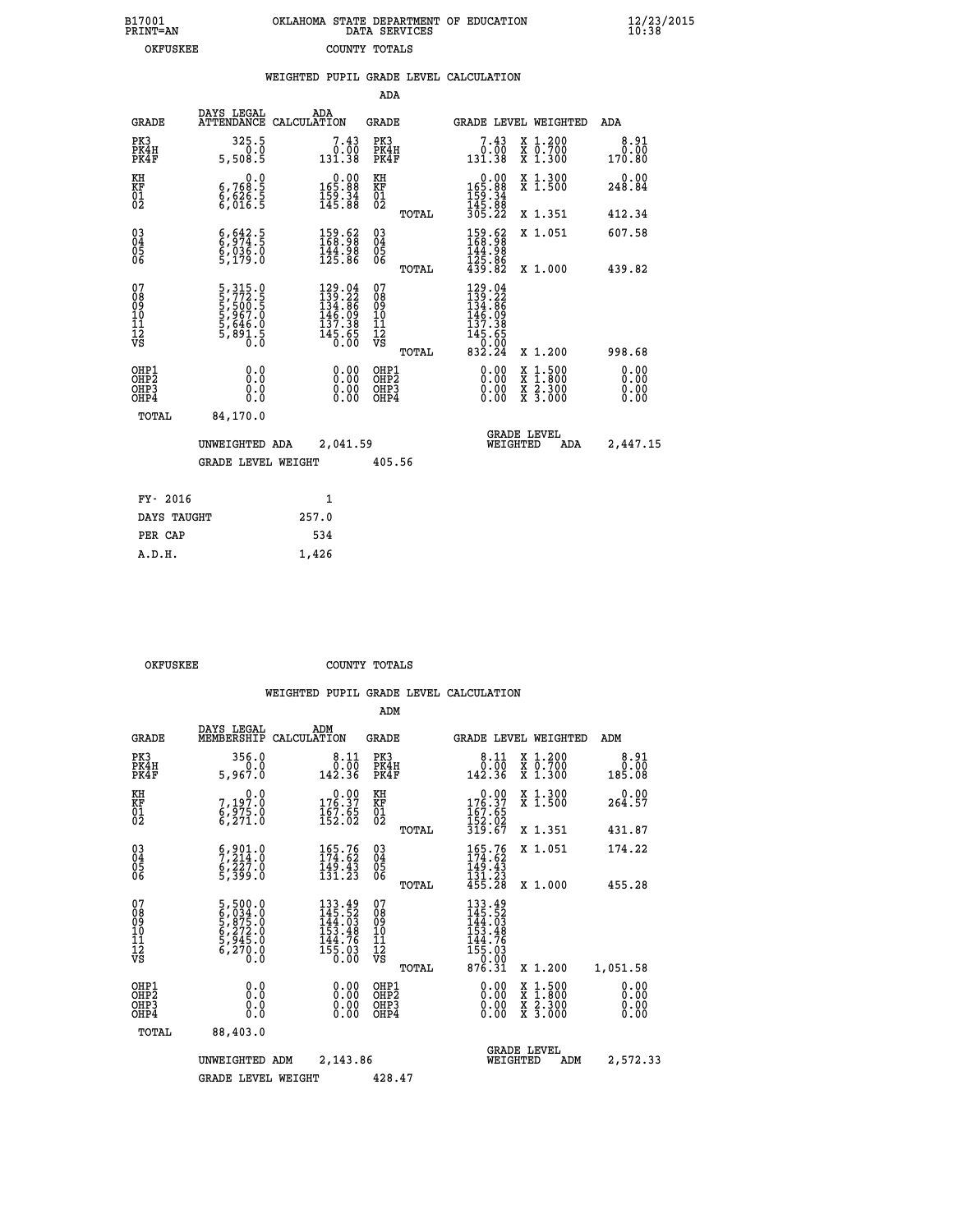| B17001<br><b>PRINT=AN</b> | OKLAHOMA STATE DEPARTMENT OF EDUCATION<br>DATA SERVICES | $\frac{12}{23}$ /2015 |
|---------------------------|---------------------------------------------------------|-----------------------|
| 55 OKLAHOMA               | C029 OAKDALE                                            |                       |

|  |  | WEIGHTED PUPIL GRADE LEVEL CALCULATION |
|--|--|----------------------------------------|
|  |  |                                        |

|                                                                    |                                                                     |                                                                                                 |        | ADA                                    |       |                                                                      |                                          |                              |
|--------------------------------------------------------------------|---------------------------------------------------------------------|-------------------------------------------------------------------------------------------------|--------|----------------------------------------|-------|----------------------------------------------------------------------|------------------------------------------|------------------------------|
| <b>GRADE</b>                                                       | DAYS LEGAL                                                          | ADA<br>ATTENDANCE CALCULATION                                                                   |        | <b>GRADE</b>                           |       | GRADE LEVEL WEIGHTED                                                 |                                          | ADA                          |
| PK3<br>PK4H<br>PK4F                                                | 41.0<br>1,258.0<br>0.0                                              | $3\overline{1}\cdot 45\over 0\cdot 00$                                                          |        | PK3<br>PK4H<br>PK4F                    |       | $3\overline{1}\cdot 45\over 0\cdot 00$                               | X 1.200<br>X 0.700<br>X 1.300            | 1.24<br>22.02<br>0.00        |
| KH<br>KF<br>01<br>02                                               | 0.0<br>2,659:0<br>2,456:0<br>2,294:5                                | $0.00$<br>66.48<br>$51.40$<br>$57.36$                                                           |        | KH<br>KF<br>01<br>02                   |       | $0.00\n66.48\n61.40\n57.36\n118.76$                                  | X 1.300<br>X 1.500                       | 0.00<br>99.72                |
|                                                                    |                                                                     |                                                                                                 |        |                                        | TOTAL |                                                                      | X 1.351                                  | 160.44                       |
| $\begin{smallmatrix} 03 \\[-4pt] 04 \end{smallmatrix}$<br>Ŏ5<br>06 | 2,563.5<br>2,579.0<br>2,645.5<br>2,727.5                            | 64.99<br>64.48<br>66.14<br>68.19                                                                |        | $\substack{03 \\ 04}$<br>Ŏ5<br>06      |       | $64.0964.4866.1468.19198.81$                                         | X 1.051                                  | 67.36                        |
|                                                                    |                                                                     |                                                                                                 |        |                                        | TOTAL |                                                                      | X 1.000                                  | 198.81                       |
| 07<br>08<br>09<br>01<br>11<br>11<br>12<br>VS                       | $2,571.5$<br>$2,126.5$<br>$0.0$<br>$0.0$<br>$0.0$<br>$0.0$<br>$0.0$ | $\begin{smallmatrix} 64.29\ 53.16\ 0.00\ 0.00\ 0.00\ 0.00\ 0.00\ 0.00\ 0.00\ \end{smallmatrix}$ |        | 07<br>08<br>09<br>11<br>11<br>12<br>VS |       | $64.29$<br>$53.16$<br>$0.00$<br>$0.00$<br>$0.00$<br>$0.00$<br>$0.00$ |                                          |                              |
|                                                                    |                                                                     |                                                                                                 |        |                                        | TOTAL | 117.45                                                               | X 1.200                                  | 140.94                       |
| OHP1<br>OHP <sub>2</sub><br>OH <sub>P3</sub><br>OHP4               | 0.0<br>0.000                                                        | 0.00<br>$\begin{smallmatrix} 0.00 \ 0.00 \end{smallmatrix}$                                     |        | OHP1<br>OHP2<br>OHP <sub>3</sub>       |       |                                                                      | X 1:500<br>X 1:800<br>X 2:300<br>X 3:000 | 0.00<br>0.00<br>0.00<br>0.00 |
| TOTAL                                                              | 23,922.0                                                            |                                                                                                 |        |                                        |       |                                                                      |                                          |                              |
|                                                                    | UNWEIGHTED ADA                                                      |                                                                                                 | 598.07 |                                        |       | WEIGHTED                                                             | <b>GRADE LEVEL</b><br>ADA                | 690.53                       |
|                                                                    | <b>GRADE LEVEL WEIGHT</b>                                           |                                                                                                 |        | 92.46                                  |       |                                                                      |                                          |                              |
| FY- 2016                                                           |                                                                     | 1                                                                                               |        |                                        |       |                                                                      |                                          |                              |
| DAYS TAUGHT                                                        |                                                                     | 40.0                                                                                            |        |                                        |       |                                                                      |                                          |                              |
| PER CAP                                                            |                                                                     | 33                                                                                              |        |                                        |       |                                                                      |                                          |                              |

 **55 OKLAHOMA C029 OAKDALE**

 **WEIGHTED PUPIL GRADE LEVEL CALCULATION ADM DAYS LEGAL ADM GRADE MEMBERSHIP CALCULATION GRADE GRADE LEVEL WEIGHTED ADM PK3 41.0 1.03 PK3 1.03 X 1.200 1.24 PK4H 1,338.0 33.45 PK4H 33.45 X 0.700 23.42 PK4F 0.0 0.00 PK4F 0.00 X 1.300 0.00 KH 0.0 0.00 KH 0.00 X 1.300 0.00 KF 2,752.0 68.80 KF 68.80 X 1.500 103.20 01 2,553.0 63.83 01 63.83 02 2,400.0 60.00 02 60.00 TOTAL 123.83 X 1.351 167.29 03 2,640.0 66.00 03 66.00 X 1.051 69.37 04 2,640.0 66.00 04 66.00 05 2,720.0 68.00 05 68.00 06 2,800.0 70.00 06 70.00 TOTAL 204.00 X 1.000 204.00** 07 2,640.0 66.00 07 66.00<br>
08 2,175.0 54.38 08 54.38<br>
10 0.0 0.00 10 0.00<br>
11 0.0 0.00 11 0.00<br>
12 0.00 0.00 12<br>
VS 0.0 0.00 VS 0.00  **TOTAL 120.38 X 1.200 144.46 OHP1 0.0 0.00 OHP1 0.00 X 1.500 0.00 OHP2 0.0 0.00 OHP2 0.00 X 1.800 0.00 OHP3 0.0 0.00 OHP3 0.00 X 2.300 0.00** 0HP1 0.0 0.00 OHP1 0.00 X 1.500 0.00<br>0HP2 0.00 0.000 OHP2 0.000 X 1.800 0.00<br>0HP4 0.00 0.000 OHP4 0.000 X 3.300 0.00<br>0HP4 0.00 0.000 OHP4 0.000 X 3.000 0.00

| TOTAL | 24,699.0           |        |                                       |        |
|-------|--------------------|--------|---------------------------------------|--------|
|       | UNWEIGHTED ADM     | 617.49 | <b>GRADE LEVEL</b><br>ADM<br>WEIGHTED | 712.98 |
|       | GRADE LEVEL WEIGHT | 95.49  |                                       |        |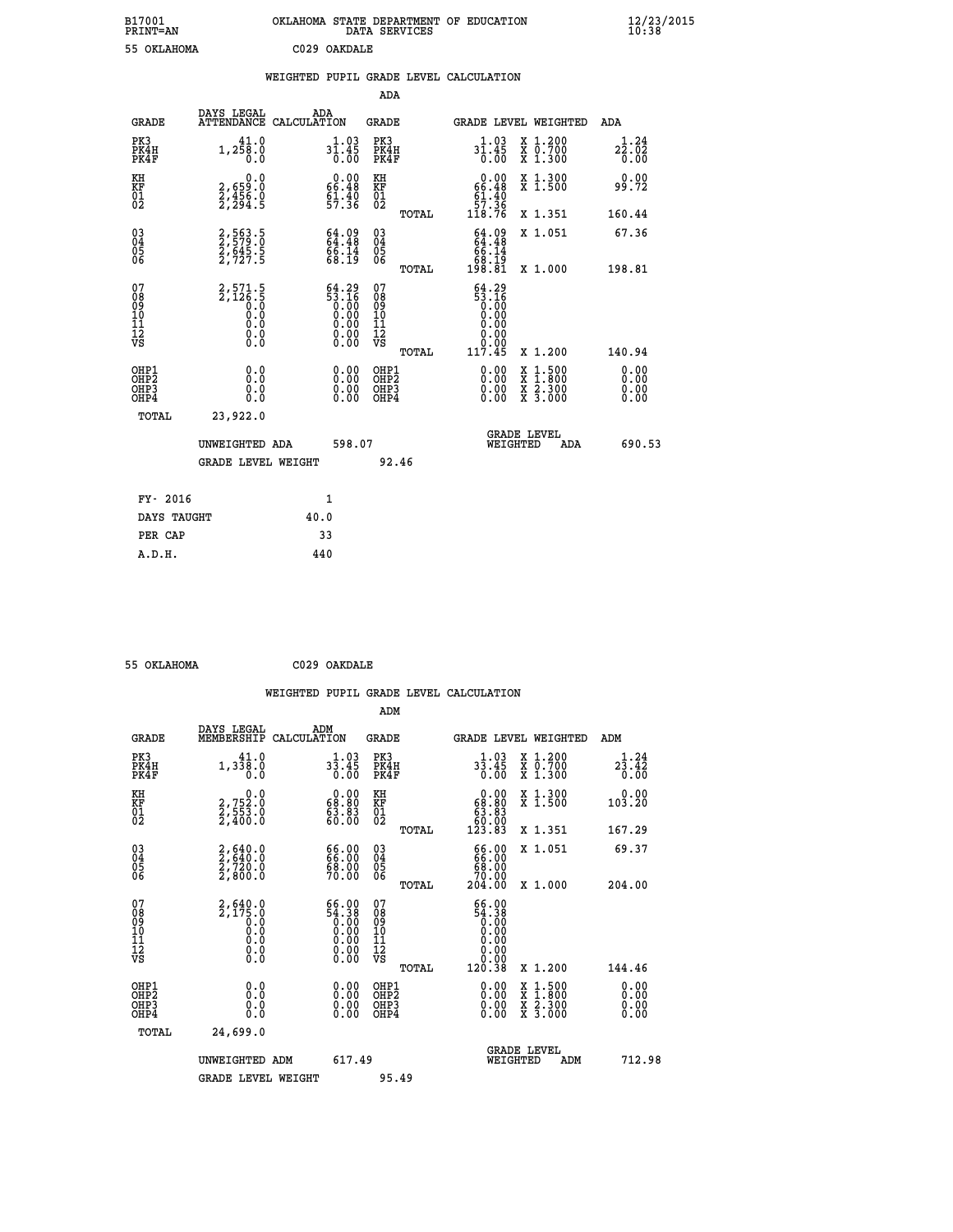| B17001      | OKLAHOMA STATE DEPARTMENT OF EDUCATION |
|-------------|----------------------------------------|
| PRINT=AN    | DATA SERVICES                          |
| 55 OKLAHOMA | C074 CRUTCHO                           |

 **B17001 OKLAHOMA STATE DEPARTMENT OF EDUCATION 12/23/2015**

| 55 OKLAHOMA                                        |                                                                                                 |      | C074 CRUTCHO                                                         |                                                    |       |                                                                             |                                |                                                                                                                                           |                                  |
|----------------------------------------------------|-------------------------------------------------------------------------------------------------|------|----------------------------------------------------------------------|----------------------------------------------------|-------|-----------------------------------------------------------------------------|--------------------------------|-------------------------------------------------------------------------------------------------------------------------------------------|----------------------------------|
|                                                    |                                                                                                 |      |                                                                      |                                                    |       | WEIGHTED PUPIL GRADE LEVEL CALCULATION                                      |                                |                                                                                                                                           |                                  |
|                                                    |                                                                                                 |      |                                                                      | <b>ADA</b>                                         |       |                                                                             |                                |                                                                                                                                           |                                  |
| <b>GRADE</b>                                       | DAYS LEGAL<br>ATTENDANCE CALCULATION                                                            |      | ADA                                                                  | <b>GRADE</b>                                       |       | GRADE LEVEL WEIGHTED                                                        |                                |                                                                                                                                           | ADA                              |
| PK3<br>PK4H<br>PK4F                                | 0.0<br>Ō.Ō<br>1,031.0                                                                           |      | $\begin{smallmatrix} 0.00\\ 0.00\\ 27.13 \end{smallmatrix}$          | PK3<br>PK4H<br>PK4F                                |       | 0.00<br>0.00<br>27.13                                                       |                                | X 1.200<br>X 0.700<br>X 1.300                                                                                                             | 0.00<br>0.00<br>35.27            |
| KH<br>KF<br>01<br>02                               | 0.0<br>1,570.5<br>2,306.0<br>1,519.0                                                            |      | $\begin{smallmatrix} 0.00\\ 41.33\\ 60.68\\ 39.97 \end{smallmatrix}$ | KH<br>KF<br>01<br>02                               |       | $\begin{smallmatrix} &0.00\ 41.33\ 60.68\ 39.97\ 100.65\ \end{smallmatrix}$ |                                | X 1.300<br>X 1.500                                                                                                                        | 0.00<br>62.00                    |
|                                                    |                                                                                                 |      |                                                                      |                                                    | TOTAL |                                                                             |                                | X 1.351                                                                                                                                   | 135.98                           |
| $\begin{matrix} 03 \\ 04 \\ 05 \\ 06 \end{matrix}$ | $\frac{1}{1}, \frac{686}{346}$ .<br>1, 175.0<br>1, 096.0                                        |      | 35.43<br>35.43<br>30.92<br>28.84                                     | $\begin{matrix} 03 \\ 04 \\ 05 \\ 06 \end{matrix}$ |       | $44.38$<br>$35.43$<br>$30.92$<br>$28.84$<br>$95.19$                         |                                | X 1.051                                                                                                                                   | 46.64                            |
|                                                    |                                                                                                 |      |                                                                      |                                                    | TOTAL |                                                                             |                                | X 1.000                                                                                                                                   | 95.19                            |
| 07<br>08<br>09<br>11<br>11<br>12<br>VS             | $1, 100.0$<br>1,369.5<br>0.0<br>0.0<br>$\begin{smallmatrix} 0.16 \ 0.0 \ 0.0 \end{smallmatrix}$ |      | $28.95$<br>$36.04$<br>$0.00$<br>$0.00$<br>$0.00$<br>$0.00$<br>$0.00$ | 07<br>08901112<br>1112<br>VS                       | TOTAL | 28.95<br>36.04<br>0.00<br>0.00<br>0.00<br>0.00<br>0.00<br>64.99             |                                | X 1.200                                                                                                                                   | 77.99                            |
| OHP1<br>OHP2<br>OHP3<br>OHP4                       | $86.0$<br>0.0<br>0.0                                                                            |      | $\begin{smallmatrix} 2.26 \ 0.00 \ 0.00 \end{smallmatrix}$<br>0.00   | OHP1<br>OHP2<br>OHP3<br>OHP4                       |       | $\begin{smallmatrix} 2.26 \ 0.00 \ 0.00 \end{smallmatrix}$<br>0.00          |                                | $\begin{smallmatrix} \mathtt{X} & 1\cdot500\\ \mathtt{X} & 1\cdot800\\ \mathtt{X} & 2\cdot300\\ \mathtt{X} & 3\cdot000 \end{smallmatrix}$ | $3.39$<br>$0.00$<br>0.00<br>0.00 |
| TOTAL                                              | 14,286.0                                                                                        |      |                                                                      |                                                    |       |                                                                             |                                |                                                                                                                                           |                                  |
|                                                    | UNWEIGHTED ADA                                                                                  |      | 375.93                                                               |                                                    |       |                                                                             | <b>GRADE LEVEL</b><br>WEIGHTED | ADA                                                                                                                                       | 456.46                           |
|                                                    | <b>GRADE LEVEL WEIGHT</b>                                                                       |      |                                                                      |                                                    | 80.53 |                                                                             |                                |                                                                                                                                           |                                  |
| FY- 2016                                           |                                                                                                 |      | $\mathbf{1}$                                                         |                                                    |       |                                                                             |                                |                                                                                                                                           |                                  |
| DAYS TAUGHT                                        |                                                                                                 | 38.0 |                                                                      |                                                    |       |                                                                             |                                |                                                                                                                                           |                                  |
| PER CAP                                            |                                                                                                 |      | 0                                                                    |                                                    |       |                                                                             |                                |                                                                                                                                           |                                  |
| A.D.H.                                             |                                                                                                 |      | $\mathbf{0}$                                                         |                                                    |       |                                                                             |                                |                                                                                                                                           |                                  |

 **55 OKLAHOMA C074 CRUTCHO**

|                                                    |                                                                         |                    |                                                                                                        |                                          |       | WEIGHTED PUPIL GRADE LEVEL CALCULATION                                                          |                                          |                                  |        |
|----------------------------------------------------|-------------------------------------------------------------------------|--------------------|--------------------------------------------------------------------------------------------------------|------------------------------------------|-------|-------------------------------------------------------------------------------------------------|------------------------------------------|----------------------------------|--------|
|                                                    |                                                                         |                    |                                                                                                        | ADM                                      |       |                                                                                                 |                                          |                                  |        |
| <b>GRADE</b>                                       | DAYS LEGAL<br>MEMBERSHIP                                                | ADM<br>CALCULATION |                                                                                                        | GRADE                                    |       | GRADE LEVEL WEIGHTED                                                                            |                                          | ADM                              |        |
| PK3<br>PK4H<br>PK4F                                | 0.0<br>0.0<br>1,083.0                                                   |                    | $\begin{smallmatrix} 0.00\\ 0.00\\ 28.50 \end{smallmatrix}$                                            | PK3<br>PK4H<br>PK4F                      |       | $\begin{smallmatrix} 0.00\\ 0.00\\ 28.50 \end{smallmatrix}$                                     | X 1.200<br>X 0.700<br>X 1.300            | 0.00<br>0.00<br>37.05            |        |
| KH<br>KF<br>01<br>02                               | $\begin{smallmatrix}&&&0.0\\1.707.0\\2.389.0\\1.562.0\end{smallmatrix}$ |                    | $\begin{smallmatrix} 0.00\\ 44.92\\ 62.87\\ 41.11\\ \end{smallmatrix}$                                 | KH<br>KF<br>01<br>02                     |       | $0.00\n44.92\n62.87\n41.11\n103.98$                                                             | X 1.300<br>X 1.500                       | 0.00<br>67.38                    |        |
|                                                    |                                                                         |                    |                                                                                                        |                                          | TOTAL |                                                                                                 | X 1.351                                  | 140.48                           |        |
| $\begin{matrix} 03 \\ 04 \\ 05 \\ 06 \end{matrix}$ | $1,389.0$<br>$1,229.0$<br>$1,229.0$<br>$1,142.0$                        |                    | $\frac{46}{36}.\frac{11}{55}$<br>$\frac{32}{30}.\frac{34}{05}$                                         | 03<br>04<br>05<br>06                     |       | $36.11$<br>$36.35$<br>$32.34$<br>$30.05$<br>$98.94$                                             | X 1.051                                  | 48.46                            |        |
|                                                    |                                                                         |                    |                                                                                                        |                                          | TOTAL |                                                                                                 | X 1.000                                  | 98.94                            |        |
| 07<br>08<br>09<br>101<br>112<br>VS                 | $1, 145.0$<br>1,418.0<br>0.0<br>0.0<br>0.0<br>$\S.$ $\S$                |                    | $\begin{smallmatrix} 30.13\\ 37.31\\ 0.00\\ 0.00\\ 0.00\\ 0.00\\ 0.00\\ 0.00\\ 0.00 \end{smallmatrix}$ | 07<br>08<br>09<br>11<br>11<br>12<br>VS   |       | $30.13$<br>$37.31$<br>$\begin{smallmatrix} 0.00 & 0 \ 0.00 & \end{smallmatrix}$<br>0.00<br>0.00 |                                          |                                  |        |
|                                                    |                                                                         |                    |                                                                                                        |                                          | TOTAL | 67.44                                                                                           | X 1.200                                  | 80.93                            |        |
| OHP1<br>OHP2<br>OH <sub>P3</sub><br>OHP4           | 87.0<br>0.0<br>0.0<br>Ō.Ō                                               |                    | $\begin{smallmatrix} 2.29\ 0.00 \ 0.00 \end{smallmatrix}$<br>0.00                                      | OHP1<br>OHP <sub>2</sub><br>OHP3<br>OHP4 |       | $\begin{smallmatrix} 2.29\ 0.00\ 0.00\ 0.00 \end{smallmatrix}$                                  | X 1:500<br>X 1:800<br>X 2:300<br>X 3:000 | $3.44$<br>$0.00$<br>0.00<br>0.00 |        |
| TOTAL                                              | 14,903.0                                                                |                    |                                                                                                        |                                          |       |                                                                                                 |                                          |                                  |        |
|                                                    | UNWEIGHTED ADM                                                          |                    | 392.18                                                                                                 |                                          |       | WEIGHTED                                                                                        | <b>GRADE LEVEL</b><br>ADM                |                                  | 476.68 |
|                                                    | <b>GRADE LEVEL WEIGHT</b>                                               |                    |                                                                                                        | 84.50                                    |       |                                                                                                 |                                          |                                  |        |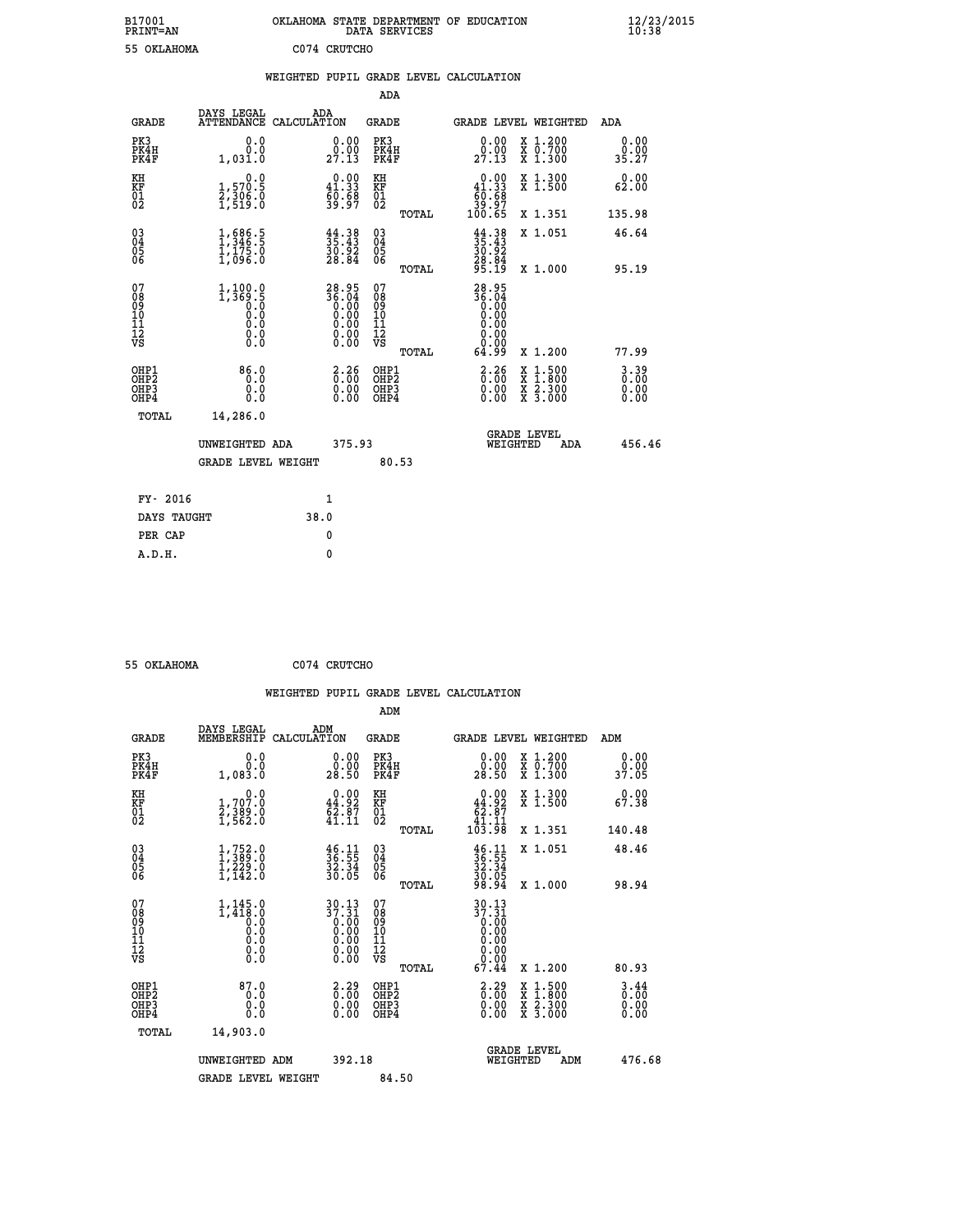|                                                    |                                                                |                    |                                                                                          | ADA                                    |       |                                                                                                           |   |                                          |                              |
|----------------------------------------------------|----------------------------------------------------------------|--------------------|------------------------------------------------------------------------------------------|----------------------------------------|-------|-----------------------------------------------------------------------------------------------------------|---|------------------------------------------|------------------------------|
| <b>GRADE</b>                                       | DAYS LEGAL<br><b>ATTENDANCE</b>                                | ADA<br>CALCULATION |                                                                                          | GRADE                                  |       | GRADE LEVEL WEIGHTED                                                                                      |   |                                          | <b>ADA</b>                   |
| PK3<br>PK4H<br>PK4F                                | 0.0<br>0.0<br>0.0                                              |                    | 0.00<br>$\begin{smallmatrix} 0.00 \ 0.00 \end{smallmatrix}$                              | PK3<br>PK4H<br>PK4F                    |       | 0.00<br>0.00                                                                                              |   | X 1.200<br>X 0.700<br>X 1.300            | 0.00<br>0.00<br>0.00         |
| KH<br><b>KF</b><br>01<br>02                        | 0.0<br>$\begin{smallmatrix} 0.10\ 0.0 \ 0.0 \end{smallmatrix}$ |                    | $\begin{smallmatrix} 0.00 \ 0.00 \ 0.00 \ 0.00 \end{smallmatrix}$                        | KH<br>KF<br>01<br>02                   |       | 0.00                                                                                                      |   | X 1.300<br>X 1.500                       | 0.00<br>0.00                 |
|                                                    |                                                                |                    |                                                                                          |                                        | TOTAL |                                                                                                           |   | X 1.351                                  | 0.00                         |
| $\begin{matrix} 03 \\ 04 \\ 05 \\ 06 \end{matrix}$ | 0.0<br>0.0<br>3,846.5                                          |                    | $\begin{smallmatrix} &0.00\0.00\0.00\0.22\end{smallmatrix}$                              | 03<br>04<br>05<br>06                   |       | 0.00<br>$\begin{smallmatrix} & 0.00\ 101.22\ 101.22 \end{smallmatrix}$                                    |   | X 1.051                                  | 0.00                         |
|                                                    |                                                                |                    |                                                                                          |                                        | TOTAL |                                                                                                           |   | X 1.000                                  | 101.22                       |
| 07<br>08<br>09<br>101<br>11<br>12<br>VS            | $3,677.0$<br>$3,901.5$<br>$0.0$<br>$0.0$<br>$0.0$<br>$\S.$     |                    | $\begin{smallmatrix} 96.76\\102.67\\0.00\\0.00\\0.00\\0.00\\0.00\\0.00\end{smallmatrix}$ | 07<br>08<br>09<br>11<br>11<br>12<br>VS | TOTAL | $\begin{smallmatrix} 96.76 \\ 102.67 \\ 0.00 \\ 0.00 \\ 0.00 \\ 0.00 \end{smallmatrix}$<br>0.00<br>199.43 |   | X 1.200                                  | 239.32                       |
| OHP1<br>OHP2<br>OHP3<br>OHP4                       | 0.0<br>0.0<br>0.0                                              |                    | 0.00<br>$0.00$<br>0.00                                                                   | OHP1<br>OHP2<br>OHP3<br>OHP4           |       | $0.00$<br>$0.00$<br>0.00                                                                                  | X | $1.500$<br>$1.800$<br>X 2.300<br>X 3.000 | 0.00<br>0.00<br>0.00<br>0.00 |
| TOTAL                                              | 11,425.0                                                       |                    |                                                                                          |                                        |       |                                                                                                           |   | <b>GRADE LEVEL</b>                       |                              |
|                                                    | UNWEIGHTED ADA                                                 |                    | 300.65                                                                                   |                                        |       | WEIGHTED                                                                                                  |   | ADA                                      | 340.54                       |
|                                                    | <b>GRADE LEVEL WEIGHT</b>                                      |                    |                                                                                          |                                        | 39.89 |                                                                                                           |   |                                          |                              |
| FY- 2016                                           |                                                                | $\mathbf{1}$       |                                                                                          |                                        |       |                                                                                                           |   |                                          |                              |
| DAYS TAUGHT                                        |                                                                | 38.0               |                                                                                          |                                        |       |                                                                                                           |   |                                          |                              |

| 55 OKTAHOMA |  |
|-------------|--|
|             |  |
|             |  |

**PER CAP** 0  **A.D.H. 0**

## **55 OKLAHOMA E001 OKC CHARTER: INDEPENDENCE MS**

|                                                    |                                                                         |                                                                                                        | ADM                                                 |       |                                                                                                                                                                                                                                                                                |                                          |     |                      |  |
|----------------------------------------------------|-------------------------------------------------------------------------|--------------------------------------------------------------------------------------------------------|-----------------------------------------------------|-------|--------------------------------------------------------------------------------------------------------------------------------------------------------------------------------------------------------------------------------------------------------------------------------|------------------------------------------|-----|----------------------|--|
| <b>GRADE</b>                                       | DAYS LEGAL<br>MEMBERSHIP                                                | ADM<br>CALCULATION                                                                                     | <b>GRADE</b>                                        |       | GRADE LEVEL WEIGHTED                                                                                                                                                                                                                                                           |                                          |     | ADM                  |  |
| PK3<br>PK4H<br>PK4F                                | 0.0<br>0.000                                                            | $\begin{smallmatrix} 0.00 \ 0.00 \ 0.00 \end{smallmatrix}$                                             | PK3<br>PK4H<br>PK4F                                 |       | $\begin{smallmatrix} 0.00 \\ 0.00 \\ 0.00 \end{smallmatrix}$                                                                                                                                                                                                                   | X 1.200<br>X 0.700<br>X 1.300            |     | 0.00<br>0.00<br>0.00 |  |
| KH<br>KF<br>01<br>02                               | 0.0<br>$\begin{smallmatrix} 0.16 \ 0.0 \ 0.0 \end{smallmatrix}$         | $\begin{smallmatrix} 0.00 \ 0.00 \ 0.00 \ 0.00 \end{smallmatrix}$                                      | KH<br><b>KF</b><br>01<br>02                         |       | $\begin{smallmatrix} 0.00 \ 0.00 \ 0.00 \ 0.00 \ 0.00 \ 0.00 \end{smallmatrix}$                                                                                                                                                                                                | X 1.300<br>X 1.500                       |     | 0.00<br>0.00         |  |
|                                                    |                                                                         |                                                                                                        |                                                     | TOTAL |                                                                                                                                                                                                                                                                                | X 1.351                                  |     | 0.00                 |  |
| $\begin{matrix} 03 \\ 04 \\ 05 \\ 06 \end{matrix}$ | $\begin{smallmatrix} 0.0 \ 0.0 \ 0.0 \ 0.0 \ 3.952.0 \end{smallmatrix}$ | $\begin{smallmatrix} &0.00\0.00\0.00\0.00\0.00\end{smallmatrix}$                                       | $\begin{array}{c} 03 \\ 04 \\ 05 \\ 06 \end{array}$ |       | $\begin{smallmatrix} 0.00\\ 0.00\\ 0.00\\ 104.00\\ 104.00\\ \end{smallmatrix}$                                                                                                                                                                                                 | X 1.051                                  |     | 0.00                 |  |
|                                                    |                                                                         |                                                                                                        |                                                     | TOTAL |                                                                                                                                                                                                                                                                                | X 1.000                                  |     | 104.00               |  |
| 07<br>08<br>09<br>101<br>11<br>12<br>VS            | $3,782.0$<br>$3,988.0$<br>$0.0$<br>$0.0$<br>$0.0$<br>$0.0$<br>$0.0$     | $\begin{smallmatrix} 99.53\ 104.95\ 0.00\ 0.00\ 0.00\ 0.00\ 0.00\ 0.00\ 0.00\ 0.00\ \end{smallmatrix}$ | 07<br>08<br>09<br>11<br>11<br>12<br>VS              | TOTAL | $104.95$<br>$0.00$<br>$0.00$<br>0.00<br>$\begin{array}{c} \text{\scriptsize{\begin{array}{c} 0.00\\ 0.00 \end{array}} \ \text{\scriptsize{\begin{array}{c} 0.00 \\ 0.04 \end{array}} \end{array}}$                                                                             | X 1.200                                  |     | 245.38               |  |
| OHP1<br>OHP2<br>OHP3<br>OHP4                       |                                                                         |                                                                                                        | OHP1<br>OHP2<br>OHP3<br>OHP4                        |       | $\begin{smallmatrix} 0.00 & 0.00 & 0.00 & 0.00 & 0.00 & 0.00 & 0.00 & 0.00 & 0.00 & 0.00 & 0.00 & 0.00 & 0.00 & 0.00 & 0.00 & 0.00 & 0.00 & 0.00 & 0.00 & 0.00 & 0.00 & 0.00 & 0.00 & 0.00 & 0.00 & 0.00 & 0.00 & 0.00 & 0.00 & 0.00 & 0.00 & 0.00 & 0.00 & 0.00 & 0.00 & 0.0$ | X 1:500<br>X 1:800<br>X 2:300<br>X 3:000 |     | 0.00<br>0.00<br>0.00 |  |
| TOTAL                                              | 11,722.0                                                                |                                                                                                        |                                                     |       |                                                                                                                                                                                                                                                                                |                                          |     |                      |  |
|                                                    | UNWEIGHTED                                                              | 308.48<br>ADM                                                                                          |                                                     |       | WEIGHTED                                                                                                                                                                                                                                                                       | <b>GRADE LEVEL</b>                       | ADM | 349.38               |  |
|                                                    | <b>GRADE LEVEL WEIGHT</b>                                               |                                                                                                        | 40.90                                               |       |                                                                                                                                                                                                                                                                                |                                          |     |                      |  |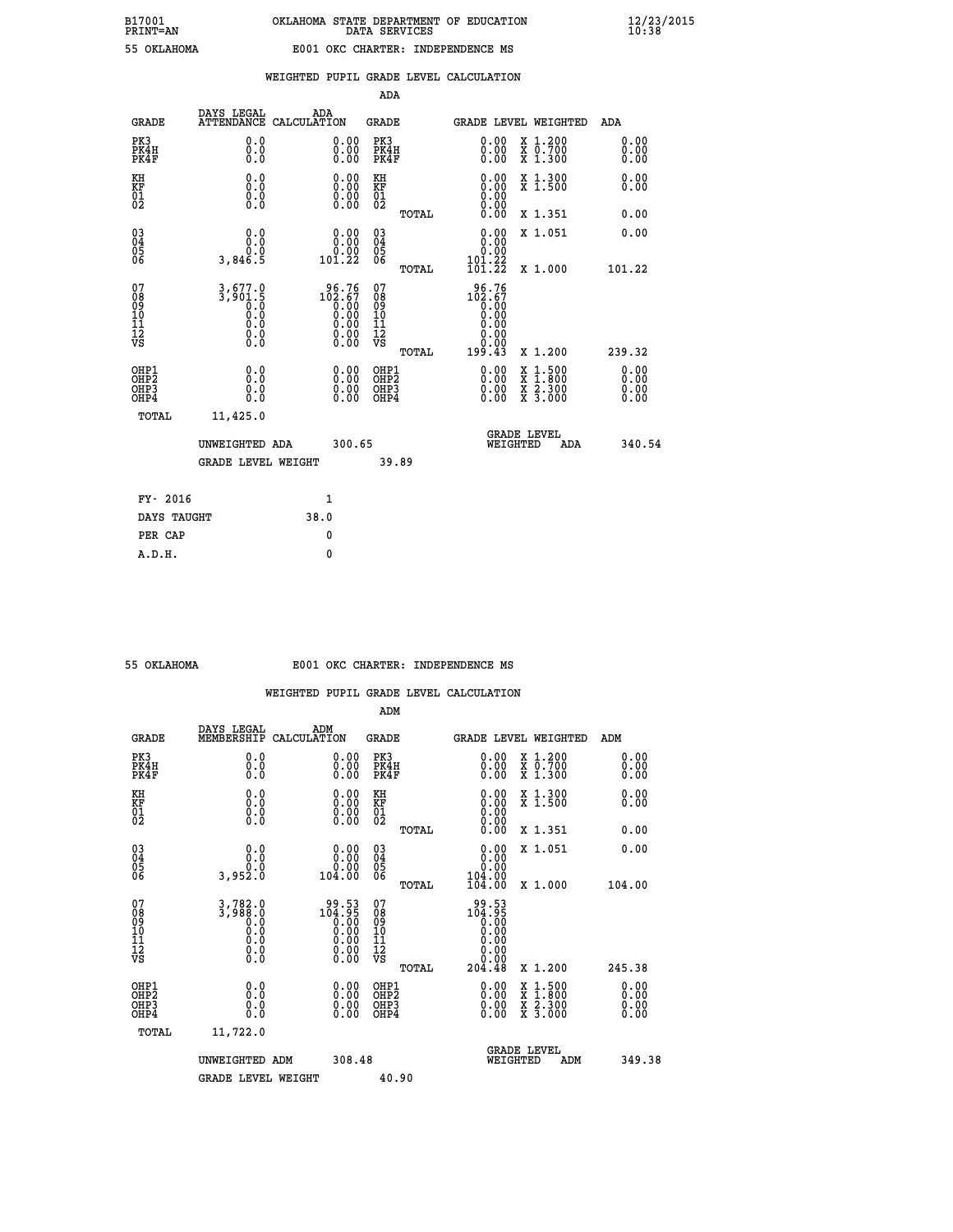| OKT.AHOMA |
|-----------|

## **WEIGHTED PUPIL GRADE LEVEL CALCULATION**

| <b>GRADE</b>                             |                                                                             |                                                                                                                                                                                                                                                         |                                                             |                                                                                                                                                                                                                                                                            |                                                  |                                                                       |                                                                                                                                                                                                                                                                 | <b>ADA</b>                                                                                                                                                                           |
|------------------------------------------|-----------------------------------------------------------------------------|---------------------------------------------------------------------------------------------------------------------------------------------------------------------------------------------------------------------------------------------------------|-------------------------------------------------------------|----------------------------------------------------------------------------------------------------------------------------------------------------------------------------------------------------------------------------------------------------------------------------|--------------------------------------------------|-----------------------------------------------------------------------|-----------------------------------------------------------------------------------------------------------------------------------------------------------------------------------------------------------------------------------------------------------------|--------------------------------------------------------------------------------------------------------------------------------------------------------------------------------------|
| PK3<br>PK4H<br>PK4F                      | 0.0<br>0.0<br>0.0                                                           |                                                                                                                                                                                                                                                         | 0.00<br>$\begin{smallmatrix} 0.00 \ 0.00 \end{smallmatrix}$ | PK3                                                                                                                                                                                                                                                                        |                                                  |                                                                       |                                                                                                                                                                                                                                                                 | 0.00<br>0.00<br>0.00                                                                                                                                                                 |
| KH                                       | 0.0                                                                         |                                                                                                                                                                                                                                                         |                                                             | KH                                                                                                                                                                                                                                                                         |                                                  |                                                                       |                                                                                                                                                                                                                                                                 | 0.00<br>0.00                                                                                                                                                                         |
|                                          |                                                                             |                                                                                                                                                                                                                                                         |                                                             |                                                                                                                                                                                                                                                                            | TOTAL                                            |                                                                       |                                                                                                                                                                                                                                                                 | 0.00                                                                                                                                                                                 |
|                                          |                                                                             |                                                                                                                                                                                                                                                         |                                                             |                                                                                                                                                                                                                                                                            |                                                  |                                                                       |                                                                                                                                                                                                                                                                 | 11.76                                                                                                                                                                                |
|                                          |                                                                             |                                                                                                                                                                                                                                                         |                                                             |                                                                                                                                                                                                                                                                            | TOTAL                                            |                                                                       |                                                                                                                                                                                                                                                                 | 32.92                                                                                                                                                                                |
| 07<br>08<br>09<br>101<br>11<br>12<br>VS  |                                                                             |                                                                                                                                                                                                                                                         |                                                             | 07<br>08<br>09<br>11<br>11<br>12<br>VS                                                                                                                                                                                                                                     | TOTAL                                            |                                                                       |                                                                                                                                                                                                                                                                 | 310.37                                                                                                                                                                               |
| OHP1<br>OHP2<br>OHP3<br>OH <sub>P4</sub> | 0.0<br>0.0<br>0.0                                                           |                                                                                                                                                                                                                                                         | 0.00<br>$0.00$<br>0.00                                      |                                                                                                                                                                                                                                                                            |                                                  |                                                                       | $1.500$<br>$1.800$                                                                                                                                                                                                                                              | 0.00<br>0.00<br>0.00<br>0.00                                                                                                                                                         |
| TOTAL                                    | 11,807.0                                                                    |                                                                                                                                                                                                                                                         |                                                             |                                                                                                                                                                                                                                                                            |                                                  |                                                                       |                                                                                                                                                                                                                                                                 |                                                                                                                                                                                      |
|                                          |                                                                             |                                                                                                                                                                                                                                                         |                                                             |                                                                                                                                                                                                                                                                            |                                                  |                                                                       | ADA                                                                                                                                                                                                                                                             | 355.05                                                                                                                                                                               |
|                                          |                                                                             |                                                                                                                                                                                                                                                         |                                                             |                                                                                                                                                                                                                                                                            |                                                  |                                                                       |                                                                                                                                                                                                                                                                 |                                                                                                                                                                                      |
| FY- 2016                                 |                                                                             |                                                                                                                                                                                                                                                         |                                                             |                                                                                                                                                                                                                                                                            |                                                  |                                                                       |                                                                                                                                                                                                                                                                 |                                                                                                                                                                                      |
|                                          |                                                                             |                                                                                                                                                                                                                                                         |                                                             |                                                                                                                                                                                                                                                                            |                                                  |                                                                       |                                                                                                                                                                                                                                                                 |                                                                                                                                                                                      |
|                                          | <b>KF</b><br>01<br>02<br>$\begin{matrix} 03 \\ 04 \\ 05 \\ 06 \end{matrix}$ | DAYS LEGAL<br><b>ATTENDANCE</b><br>$\begin{smallmatrix} 0.16 \ 0.0 \ 0.0 \end{smallmatrix}$<br>$436.5$<br>$456.5$<br>$142.5$<br>$685.0$<br>$\begin{smallmatrix}823.5\\1,049.5\\1,633.5\\2,284.5\\1,860.5\\2,435.0\\0.0\end{smallmatrix}$<br>DAYS TAUGHT | UNWEIGHTED ADA<br><b>GRADE LEVEL WEIGHT</b>                 | ADA<br>CALCULATION<br>$\begin{smallmatrix} 0.00 \ 0.00 \ 0.00 \ 0.00 \end{smallmatrix}$<br>$\begin{array}{c} 11\cdot 19\\11\cdot 71\\3\cdot 65\\17\cdot 56\end{array}$<br>$21.12$<br>$26.91$<br>$41.88$<br>$58.58$<br>$58.71$<br>$62.44$<br>$0.00$<br>$\mathbf{1}$<br>39.0 | KF<br>01<br>02<br>03<br>04<br>05<br>06<br>302.75 | ADA<br>GRADE<br>PK4H<br>PK4F<br>OHP1<br>OHP2<br>OHP3<br>OHP4<br>52.30 | 0.00<br>0.00<br>0.00<br>$11.71$<br>$3.65$<br>$17.56$<br>$32.92$<br>21.12<br>$\begin{smallmatrix} 21 & 1 & 2 \\ 26 & 9 & 1 \\ 41 & 88 & 8 \\ 58 & 58 & 1 \\ 47 & 71 & 4 \\ 62 & 44 & 0 \\ 0 & 0 & 0 \\ 258 & 64 & \end{smallmatrix}$<br>$0.00$<br>$0.00$<br>0.00 | GRADE LEVEL WEIGHTED<br>X 1.200<br>X 0.700<br>X 1.300<br>X 1.300<br>X 1.500<br>X 1.351<br>X 1.051<br>X 1.000<br>X 1.200<br>X<br>X 2.300<br>X 3.000<br><b>GRADE LEVEL</b><br>WEIGHTED |

| 55 OKLAHOMA |
|-------------|
|             |

 **PER CAP 33 A.D.H. 303**

#### **55 OKLAHOMA E002 OKC CHARTER: SEEWORTH ACADEMY**

|                                                    |                                                                                                                           |                                                                             | ADM                                                 |       |                                                                                                                              |                                          |                              |
|----------------------------------------------------|---------------------------------------------------------------------------------------------------------------------------|-----------------------------------------------------------------------------|-----------------------------------------------------|-------|------------------------------------------------------------------------------------------------------------------------------|------------------------------------------|------------------------------|
| <b>GRADE</b>                                       | DAYS LEGAL<br>MEMBERSHIP                                                                                                  | ADM<br>CALCULATION                                                          | <b>GRADE</b>                                        |       |                                                                                                                              | GRADE LEVEL WEIGHTED                     | ADM                          |
| PK3<br>PK4H<br>PK4F                                | 0.0<br>0.0<br>0.0                                                                                                         | $\begin{smallmatrix} 0.00 \ 0.00 \ 0.00 \end{smallmatrix}$                  | PK3<br>PK4H<br>PK4F                                 |       | $\begin{smallmatrix} 0.00 \\ 0.00 \\ 0.00 \end{smallmatrix}$                                                                 | X 1.200<br>X 0.700<br>X 1.300            | 0.00<br>0.00<br>0.00         |
| KH<br>KF<br>01<br>02                               | 0.0<br>$\begin{smallmatrix} 0.0 & 0 \ 0.0 & 0 \ 0.0 & 0 \end{smallmatrix}$                                                | $\begin{smallmatrix} 0.00 \ 0.00 \ 0.00 \ 0.00 \end{smallmatrix}$           | KH<br>KF<br>01<br>02                                |       | $0.00$<br>$0.00$<br>$0.00$                                                                                                   | X 1.300<br>X 1.500                       | 0.00<br>0.00                 |
|                                                    |                                                                                                                           |                                                                             |                                                     | TOTAL | 0.00                                                                                                                         | X 1.351                                  | 0.00                         |
| $\begin{matrix} 03 \\ 04 \\ 05 \\ 06 \end{matrix}$ | 470.0<br>526.0<br>152.0<br>735.0                                                                                          | $\begin{array}{r} 12\cdot05\\ 13\cdot49\\ 3\cdot90\\ 18\cdot85 \end{array}$ | $\begin{array}{c} 03 \\ 04 \\ 05 \\ 06 \end{array}$ |       | $12.05$<br>$13.49$<br>$3.90$<br>$18.85$<br>$36.24$                                                                           | X 1.051                                  | 12.66                        |
|                                                    |                                                                                                                           |                                                                             |                                                     | TOTAL |                                                                                                                              | X 1.000                                  | 36.24                        |
| 07<br>08<br>09<br>101<br>11<br>12<br>VS            | 975.0<br>$1, \frac{1}{9}$<br>$1, \frac{1}{9}$<br>$2, \frac{798}{90}$<br>$2, \frac{430}{90}$<br>$3, \frac{498}{90}$<br>0.0 | 25.00<br>29.08<br>50.64<br>50.64<br>71.74<br>62.31<br>63.69<br>89.60        | 07<br>08<br>09<br>11<br>11<br>12<br>VS              |       | $\begin{array}{r} 25\cdot00\\ 29\cdot08\\ 50\cdot64\\ 71\cdot74\\ 62\cdot31\\ 89\cdot69\\ 0\cdot00\\ 328\cdot46 \end{array}$ |                                          |                              |
|                                                    |                                                                                                                           |                                                                             |                                                     | TOTAL |                                                                                                                              | X 1.200                                  | 394.15                       |
| OHP1<br>OHP2<br>OH <sub>P3</sub><br>OHP4           | 0.0<br>$\begin{smallmatrix} 0.0 & 0 \ 0.0 & 0 \end{smallmatrix}$                                                          | $\begin{smallmatrix} 0.00 \ 0.00 \ 0.00 \ 0.00 \end{smallmatrix}$           | OHP1<br>OHP2<br>OHP <sub>3</sub>                    |       | $0.00$<br>$0.00$<br>0.00                                                                                                     | X 1:500<br>X 1:800<br>X 2:300<br>X 3:000 | 0.00<br>0.00<br>0.00<br>0.00 |
| TOTAL                                              | 14,693.0                                                                                                                  |                                                                             |                                                     |       |                                                                                                                              |                                          |                              |
|                                                    | UNWEIGHTED ADM                                                                                                            | 376.75                                                                      |                                                     |       | WEIGHTED                                                                                                                     | <b>GRADE LEVEL</b><br>ADM                | 443.05                       |
|                                                    | <b>GRADE LEVEL WEIGHT</b>                                                                                                 |                                                                             | 66.30                                               |       |                                                                                                                              |                                          |                              |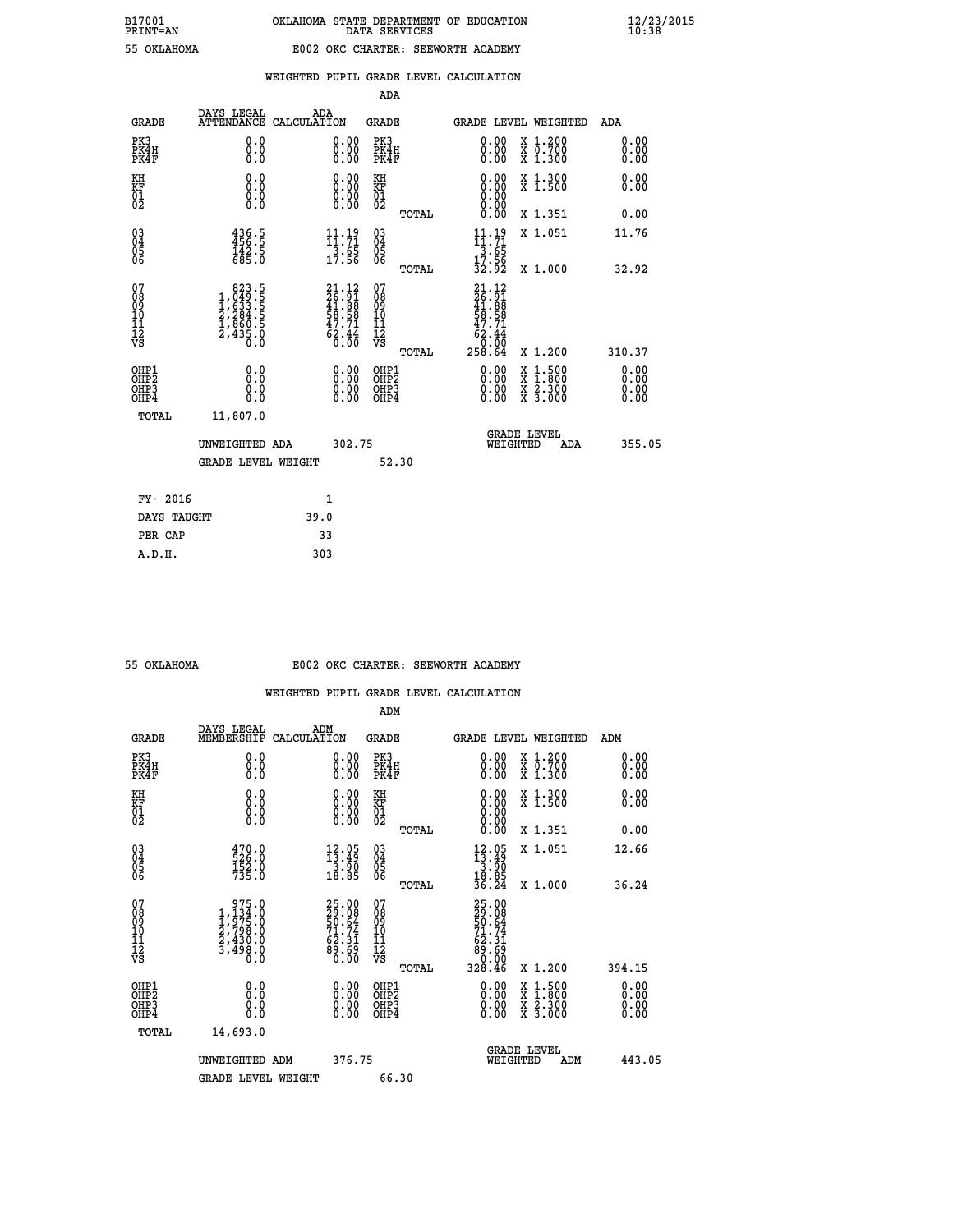|  |  | WEIGHTED PUPIL GRADE LEVEL CALCULATION |
|--|--|----------------------------------------|
|  |  |                                        |

|                                                                    |                                                                                                |                                                                                  |        | ADA                                            |       |                                                                           |                                          |                              |
|--------------------------------------------------------------------|------------------------------------------------------------------------------------------------|----------------------------------------------------------------------------------|--------|------------------------------------------------|-------|---------------------------------------------------------------------------|------------------------------------------|------------------------------|
| <b>GRADE</b>                                                       | DAYS LEGAL<br>ATTENDANCE CALCULATION                                                           | ADA                                                                              |        | <b>GRADE</b>                                   |       | <b>GRADE LEVEL WEIGHTED</b>                                               |                                          | ADA                          |
| PK3<br>PK4H<br>PK4F                                                | 0.0<br>ة:ة<br>799:5                                                                            | $\begin{smallmatrix} 0.00\\ 0.00\\ 19.50 \end{smallmatrix}$                      |        | PK3<br>PK4H<br>PK4F                            |       | $\begin{smallmatrix} 0.00\\ 0.00\\ 19.50 \end{smallmatrix}$               | X 1.200<br>X 0.700<br>X 1.300            | 0.00<br>0.00<br>25.35        |
| KH<br><b>KF</b><br>01<br>02                                        | 0.0<br>1,758.5<br>2,611.5<br>2,424.5                                                           | $0.00$<br>42.89<br>$\frac{63.70}{59.13}$                                         |        | KH<br>KF<br>01<br>02                           |       | $\begin{smallmatrix}&&0.00\\42.89\\63.70\\59.13\\122.83\end{smallmatrix}$ | X 1.300<br>X 1.500                       | 0.00<br>64.34                |
|                                                                    |                                                                                                |                                                                                  |        |                                                | TOTAL |                                                                           | X 1.351                                  | 165.94                       |
| $\begin{smallmatrix} 03 \\[-4pt] 04 \end{smallmatrix}$<br>05<br>06 | $\begin{smallmatrix} 1, & 869 & 5\\ 1, & 834 & 0\\ 1, & 773 & 5\\ 0 & 0 & 0 \end{smallmatrix}$ | $45.60$<br>$44.73$<br>$4\bar{3}\cdot 2\bar{6}$<br>0.00                           |        | $\substack{03 \\ 04}$<br>$\substack{05 \\ 06}$ |       | $45.60$<br>$44.73$<br>$43.26$<br>$0.00$<br>87.99                          | X 1.051                                  | 47.93                        |
| 07                                                                 |                                                                                                |                                                                                  |        | 07                                             | TOTAL | 0.00                                                                      | X 1.000                                  | 87.99                        |
| 08901112<br>1112<br>VS                                             | 0.0<br>$\begin{smallmatrix} 0.0 & 0 \ 0.0 & 0 \ 0.0 & 0 \ 0.0 & 0 \end{smallmatrix}$           | $\begin{smallmatrix} 0.00 \ 0.00 \ 0.00 \ 0.00 \ 0.00 \end{smallmatrix}$<br>0.00 |        | 08<br>09<br>11<br>11<br>12<br>VS               |       | 0.00<br>Ŏ.ŎŎ<br>O.OO<br>0.00<br>0.00                                      |                                          |                              |
|                                                                    |                                                                                                |                                                                                  |        |                                                | TOTAL | 0.00                                                                      | X 1.200                                  | 0.00                         |
| OHP1<br>OH <sub>P</sub> 2<br>OH <sub>P3</sub><br>OH <sub>P4</sub>  | 0.0<br>0.0<br>0.0                                                                              | $\begin{smallmatrix} 0.00 \ 0.00 \ 0.00 \ 0.00 \end{smallmatrix}$                |        | OHP1<br>OH <sub>P</sub> 2<br>OHP3<br>OHP4      |       | 0.00<br>0.00<br>0.00                                                      | X 1:500<br>X 1:800<br>X 2:300<br>X 3:000 | 0.00<br>0.00<br>0.00<br>0.00 |
| TOTAL                                                              | 13,071.0                                                                                       |                                                                                  |        |                                                |       |                                                                           |                                          |                              |
|                                                                    | UNWEIGHTED ADA                                                                                 |                                                                                  | 318.81 |                                                |       |                                                                           | GRADE LEVEL<br>WEIGHTED<br>ADA           | 391.55                       |
|                                                                    | <b>GRADE LEVEL WEIGHT</b>                                                                      |                                                                                  |        |                                                | 72.74 |                                                                           |                                          |                              |
| FY- 2016                                                           |                                                                                                | $\mathbf{1}$                                                                     |        |                                                |       |                                                                           |                                          |                              |
| DAYS TAUGHT                                                        |                                                                                                | 41.0                                                                             |        |                                                |       |                                                                           |                                          |                              |
| PER CAP                                                            |                                                                                                | $\mathbf{0}$                                                                     |        |                                                |       |                                                                           |                                          |                              |

| OKLAHOMA |
|----------|

# **55 OKLAHOMA E003 OKC CHARTER: HUPFELD/W VILLAGE**

|                                                    |                                                                                                               |                                                                                               |        | ADM                                                |       |                                                                                                                                                                                                                                                                                |          |                                                                                                                     |        |                       |
|----------------------------------------------------|---------------------------------------------------------------------------------------------------------------|-----------------------------------------------------------------------------------------------|--------|----------------------------------------------------|-------|--------------------------------------------------------------------------------------------------------------------------------------------------------------------------------------------------------------------------------------------------------------------------------|----------|---------------------------------------------------------------------------------------------------------------------|--------|-----------------------|
| <b>GRADE</b>                                       | DAYS LEGAL<br>MEMBERSHIP                                                                                      | ADM<br>CALCULATION                                                                            |        | <b>GRADE</b>                                       |       |                                                                                                                                                                                                                                                                                |          | GRADE LEVEL WEIGHTED                                                                                                | ADM    |                       |
| PK3<br>PK4H<br>PK4F                                | 0.0<br>ŏ.ŏ<br>818.O                                                                                           | 0.00<br>19.95                                                                                 |        | PK3<br>PK4H<br>PK4F                                |       | $\begin{smallmatrix} 0.00\\ 0.00\\ 19.95 \end{smallmatrix}$                                                                                                                                                                                                                    |          | X 1.200<br>X 0.700<br>X 1.300                                                                                       |        | 0.00<br>ŏ:ŏŏ<br>25:94 |
| KH<br>KF<br>01<br>02                               | 0.0<br>1,834:0<br>2,698:0<br>2,506:0                                                                          | $\begin{smallmatrix} 0.00\\ 44.73\\ 65.80\\ 61.12 \end{smallmatrix}$                          |        | KH<br>KF<br>01<br>02                               |       | $0.00$<br>44.73<br>$\begin{matrix} 65.80 \\ 61.12 \\ 126.92 \end{matrix}$                                                                                                                                                                                                      |          | X 1.300<br>X 1.500                                                                                                  |        | 0.00<br>67.10         |
|                                                    |                                                                                                               |                                                                                               |        |                                                    | TOTAL |                                                                                                                                                                                                                                                                                |          | X 1.351                                                                                                             | 171.47 |                       |
| $\begin{matrix} 03 \\ 04 \\ 05 \\ 06 \end{matrix}$ | $\begin{smallmatrix} 1, & 8 & 9 & 0 \\ 1, & 8 & 72 & 0 \\ 1, & 8 & 15 & 0 \\ 0 & 0 & 0 & 0 \end{smallmatrix}$ | $46.07$<br>$45.66$<br>$44.27$<br>$0.00$                                                       |        | $\begin{matrix} 03 \\ 04 \\ 05 \\ 06 \end{matrix}$ |       | $46.07$<br>$44.27$<br>$0.00$<br>$89.93$                                                                                                                                                                                                                                        |          | X 1.051                                                                                                             |        | 48.42                 |
|                                                    |                                                                                                               |                                                                                               |        |                                                    | TOTAL |                                                                                                                                                                                                                                                                                |          | X 1.000                                                                                                             |        | 89.93                 |
| 07<br>08<br>09<br>10<br>11<br>11<br>12<br>VS       | $\begin{smallmatrix} 0.0 & 0 \ 0.0 & 0 \ 0.0 & 0 \ 0.0 & 0 \ 0.0 & 0 \ 0.0 & 0 \end{smallmatrix}$             | $\begin{smallmatrix} 0.00\ 0.00\ 0.00\ 0.00\ 0.00\ 0.00\ 0.00\ 0.00\ 0.00\ \end{smallmatrix}$ |        | 07<br>08<br>09<br>01<br>11<br>11<br>12<br>VS       | TOTAL | 0.00<br>0.00<br>0:00<br>0:00<br>0:00<br>0:00<br>0.00                                                                                                                                                                                                                           |          | X 1.200                                                                                                             |        | 0.00                  |
| OHP1<br>OHP2<br>OH <sub>P3</sub><br>OHP4           | 0.0<br>0.000                                                                                                  | $\begin{smallmatrix} 0.00 \ 0.00 \ 0.00 \ 0.00 \end{smallmatrix}$                             |        | OHP1<br>OHP2<br>OHP3<br>OHP4                       |       | $\begin{smallmatrix} 0.00 & 0.00 & 0.00 & 0.00 & 0.00 & 0.00 & 0.00 & 0.00 & 0.00 & 0.00 & 0.00 & 0.00 & 0.00 & 0.00 & 0.00 & 0.00 & 0.00 & 0.00 & 0.00 & 0.00 & 0.00 & 0.00 & 0.00 & 0.00 & 0.00 & 0.00 & 0.00 & 0.00 & 0.00 & 0.00 & 0.00 & 0.00 & 0.00 & 0.00 & 0.00 & 0.0$ |          | $\begin{array}{l} \mathtt{X} & 1.500 \\ \mathtt{X} & 1.800 \\ \mathtt{X} & 2.300 \\ \mathtt{X} & 3.000 \end{array}$ |        | 0.00<br>0.00<br>0.00  |
| TOTAL                                              | 13,432.0                                                                                                      |                                                                                               |        |                                                    |       |                                                                                                                                                                                                                                                                                |          |                                                                                                                     |        |                       |
|                                                    | UNWEIGHTED ADM                                                                                                |                                                                                               | 327.60 |                                                    |       |                                                                                                                                                                                                                                                                                | WEIGHTED | <b>GRADE LEVEL</b><br>ADM                                                                                           |        | 402.86                |
|                                                    | <b>GRADE LEVEL WEIGHT</b>                                                                                     |                                                                                               |        | 75.26                                              |       |                                                                                                                                                                                                                                                                                |          |                                                                                                                     |        |                       |
|                                                    |                                                                                                               |                                                                                               |        |                                                    |       |                                                                                                                                                                                                                                                                                |          |                                                                                                                     |        |                       |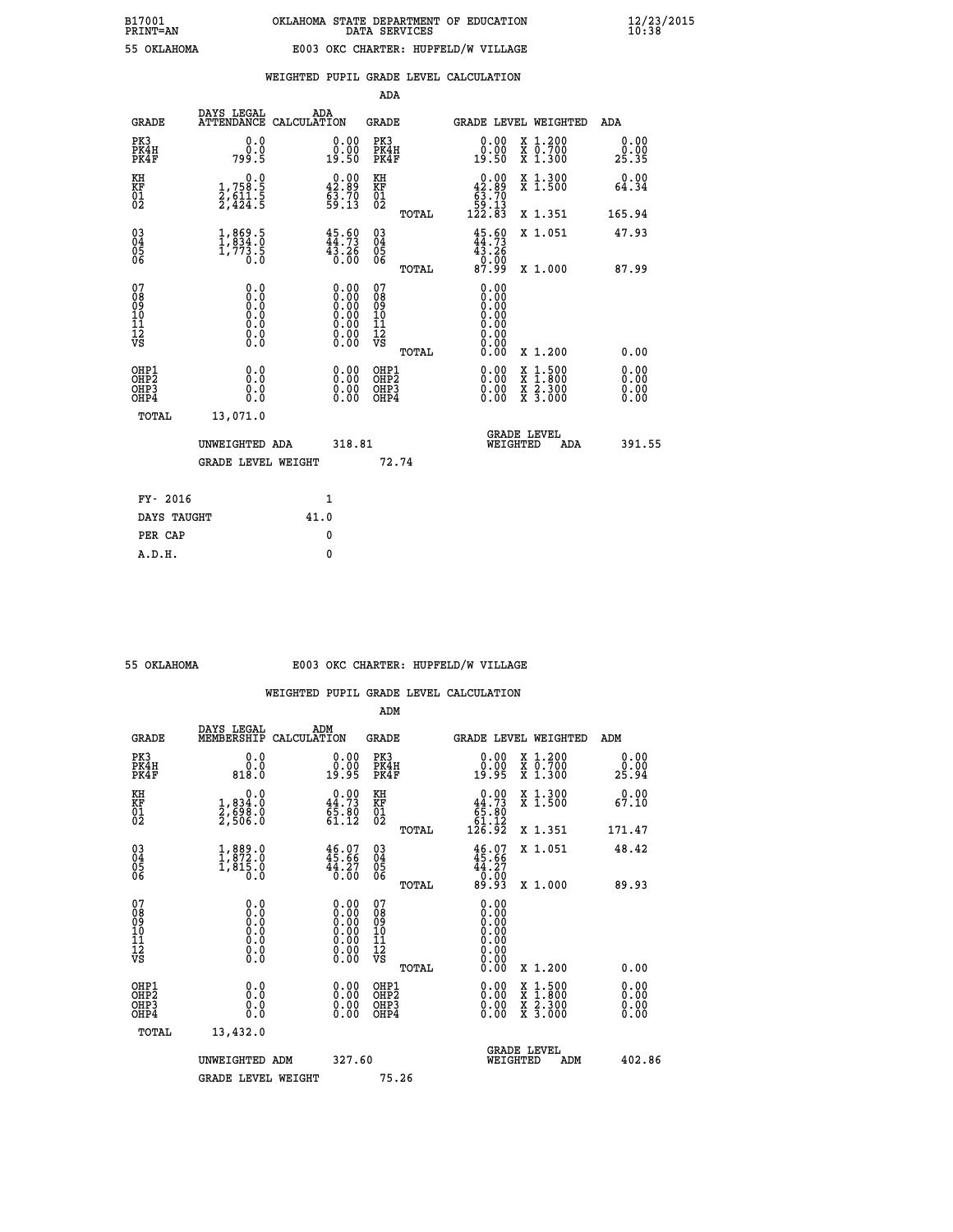| 55 OKLAHOMA |
|-------------|

## **WEIGHTED PUPIL GRADE LEVEL CALCULATION**

|                                                    |                                                                                                                                                                         |                                                                                           | ADA                                    |       |                                                                       |                                          |                              |
|----------------------------------------------------|-------------------------------------------------------------------------------------------------------------------------------------------------------------------------|-------------------------------------------------------------------------------------------|----------------------------------------|-------|-----------------------------------------------------------------------|------------------------------------------|------------------------------|
| <b>GRADE</b>                                       | DAYS LEGAL<br><b>ATTENDANCE</b>                                                                                                                                         | ADA<br>CALCULATION                                                                        | GRADE                                  |       | GRADE LEVEL WEIGHTED                                                  |                                          | <b>ADA</b>                   |
| PK3<br>PK4H<br>PK4F                                | 0.0<br>0.0<br>0.0                                                                                                                                                       | 0.00<br>$0.00$<br>0.00                                                                    | PK3<br>PK4H<br>PK4F                    |       | 0.00<br>0.00                                                          | X 1.200<br>X 0.700<br>X 1.300            | 0.00<br>0.00<br>0.00         |
| KH<br>KF<br>01<br>02                               | 0.0<br>$\begin{smallmatrix} 0.10\ 0.0 \ 0.0 \end{smallmatrix}$                                                                                                          | $\begin{smallmatrix} 0.00 \ 0.00 \ 0.00 \ 0.00 \end{smallmatrix}$                         | KH<br>KF<br>01<br>02                   |       | 0.00                                                                  | X 1.300<br>X 1.500                       | 0.00<br>0.00                 |
|                                                    |                                                                                                                                                                         |                                                                                           |                                        | TOTAL |                                                                       | X 1.351                                  | 0.00                         |
| $\begin{matrix} 03 \\ 04 \\ 05 \\ 06 \end{matrix}$ | 0.0<br>0.0<br>3,485.0                                                                                                                                                   | $\begin{smallmatrix} 0.00\\ 0.00\\ 0.00\\ 71.12 \end{smallmatrix}$                        | 03<br>04<br>05<br>06                   |       | 0.00<br>0.00                                                          | X 1.051                                  | 0.00                         |
|                                                    |                                                                                                                                                                         |                                                                                           |                                        | TOTAL | $7\overline{1}\cdot\overline{1}\cdot\overline{2}\overline{2}$         | X 1.000                                  | 71.12                        |
| 07<br>08<br>09<br>10<br>11<br>11<br>12<br>VS       | $\begin{smallmatrix} 3\,, & 925\,, & 5\\ 3\,, & 473\,, & 5\\ 3\,, & 542\,, & 0\\ 3\,, & 168\,, & 5\\ 3\,, & 050\,, & 5\\ 2\,, & 160\,, & 0\\ 0\,, & 0\end{smallmatrix}$ | $\begin{array}{l} 80.11 \\ 70.89 \\ 72.29 \\ 64.66 \\ 62.26 \\ 44.08 \\ 0.00 \end{array}$ | 07<br>08<br>09<br>11<br>11<br>12<br>VS | TOTAL | 80.11<br>70.89<br>72.29<br>64.66<br>62.26<br>44.080<br>0.00<br>394.29 | X 1.200                                  | 473.15                       |
| OHP1<br>OHP2<br>OHP3<br>OHP4                       | 0.0<br>0.0<br>0.0                                                                                                                                                       | $\begin{smallmatrix} 0.00 \ 0.00 \ 0.00 \ 0.00 \end{smallmatrix}$                         | OHP1<br>OHP2<br>OHP3<br>OHP4           |       | $0.00$<br>$0.00$<br>0.00                                              | X 1:500<br>X 1:800<br>X 2:300<br>X 3:000 | 0.00<br>0.00<br>0.00<br>0.00 |
| TOTAL                                              | 22,805.0                                                                                                                                                                |                                                                                           |                                        |       |                                                                       |                                          |                              |
|                                                    | UNWEIGHTED ADA                                                                                                                                                          | 465.41                                                                                    |                                        |       | <b>GRADE LEVEL</b><br>WEIGHTED                                        | ADA                                      | 544.27                       |
|                                                    | GRADE LEVEL WEIGHT                                                                                                                                                      |                                                                                           |                                        | 78.86 |                                                                       |                                          |                              |
| FY- 2016                                           |                                                                                                                                                                         | 1                                                                                         |                                        |       |                                                                       |                                          |                              |
| DAYS TAUGHT                                        |                                                                                                                                                                         | 49.0                                                                                      |                                        |       |                                                                       |                                          |                              |
|                                                    |                                                                                                                                                                         |                                                                                           |                                        |       |                                                                       |                                          |                              |

| 55 OKTAHOMA |
|-------------|
|             |

**PER CAP** 0  **A.D.H. 0**

## **55 OKLAHOMA E005 OKC CHARTER: DOVE SCIENCE ACAD**

|                                           |                                                                                     |                                                                    | ADM                                                 |       |                                                                                 |                                          |                              |
|-------------------------------------------|-------------------------------------------------------------------------------------|--------------------------------------------------------------------|-----------------------------------------------------|-------|---------------------------------------------------------------------------------|------------------------------------------|------------------------------|
| <b>GRADE</b>                              | DAYS LEGAL<br>MEMBERSHIP                                                            | ADM<br>CALCULATION                                                 | <b>GRADE</b>                                        |       |                                                                                 | GRADE LEVEL WEIGHTED                     | ADM                          |
| PK3<br>PK4H<br>PK4F                       | 0.0<br>0.0<br>0.0                                                                   | 0.00<br>$\begin{smallmatrix} 0.00 \ 0.00 \end{smallmatrix}$        | PK3<br>PK4H<br>PK4F                                 |       | $\begin{smallmatrix} 0.00 \\ 0.00 \\ 0.00 \end{smallmatrix}$                    | X 1.200<br>X 0.700<br>X 1.300            | 0.00<br>0.00<br>0.00         |
| KH<br>KF<br>01<br>02                      | 0.0<br>0.0<br>$\S.$                                                                 | $\begin{smallmatrix} 0.00 \ 0.00 \ 0.00 \ 0.00 \end{smallmatrix}$  | KH<br>KF<br>01<br>02                                |       | $\begin{smallmatrix} 0.00 \ 0.00 \ 0.00 \ 0.00 \ 0.00 \ 0.00 \end{smallmatrix}$ | X 1.300<br>X 1.500                       | 0.00<br>0.00                 |
|                                           |                                                                                     |                                                                    |                                                     | TOTAL |                                                                                 | X 1.351                                  | 0.00                         |
| 03<br>04<br>05<br>06                      | 0.0<br>ة:ة<br>3,564.0                                                               | $\begin{smallmatrix} 0.00\\ 0.00\\ 0.00\\ 72.73 \end{smallmatrix}$ | $\begin{array}{c} 03 \\ 04 \\ 05 \\ 06 \end{array}$ |       | $\begin{smallmatrix} 0.00\\ 0.00\\ 0.00\\ 72.73 \end{smallmatrix}$              | X 1.051                                  | 0.00                         |
|                                           |                                                                                     |                                                                    |                                                     | TOTAL | 72.73                                                                           | X 1.000                                  | 72.73                        |
| 07<br>08<br>09<br>101<br>112<br>VS        | $4,018.0$<br>$3,561.0$<br>$3,670.0$<br>$3,252.0$<br>$3,156.0$<br>$2,254.0$<br>$0.0$ | 82.00<br>72.67<br>74.90<br>66.37<br>64.41<br>$46.00$<br>0.00       | 07<br>08<br>09<br>11<br>11<br>12<br>VS              |       | 82.00<br>72.67<br>74.90<br>66.37<br>64.41<br>64.00<br>46.00                     |                                          |                              |
|                                           |                                                                                     |                                                                    |                                                     | TOTAL | 406.35                                                                          | X 1.200                                  | 487.62                       |
| OHP1<br>OHP2<br>OH <sub>P</sub> 3<br>OHP4 | 0.0<br>0.000                                                                        |                                                                    | OHP1<br>OHP2<br>OHP <sub>3</sub>                    |       | $0.00$<br>$0.00$<br>0.00                                                        | X 1:500<br>X 1:800<br>X 2:300<br>X 3:000 | 0.00<br>0.00<br>0.00<br>0.00 |
| TOTAL                                     | 23,475.0                                                                            |                                                                    |                                                     |       |                                                                                 |                                          |                              |
|                                           | UNWEIGHTED ADM                                                                      | 479.08                                                             |                                                     |       |                                                                                 | GRADE LEVEL<br>WEIGHTED<br>ADM           | 560.35                       |
|                                           | <b>GRADE LEVEL WEIGHT</b>                                                           |                                                                    | 81.27                                               |       |                                                                                 |                                          |                              |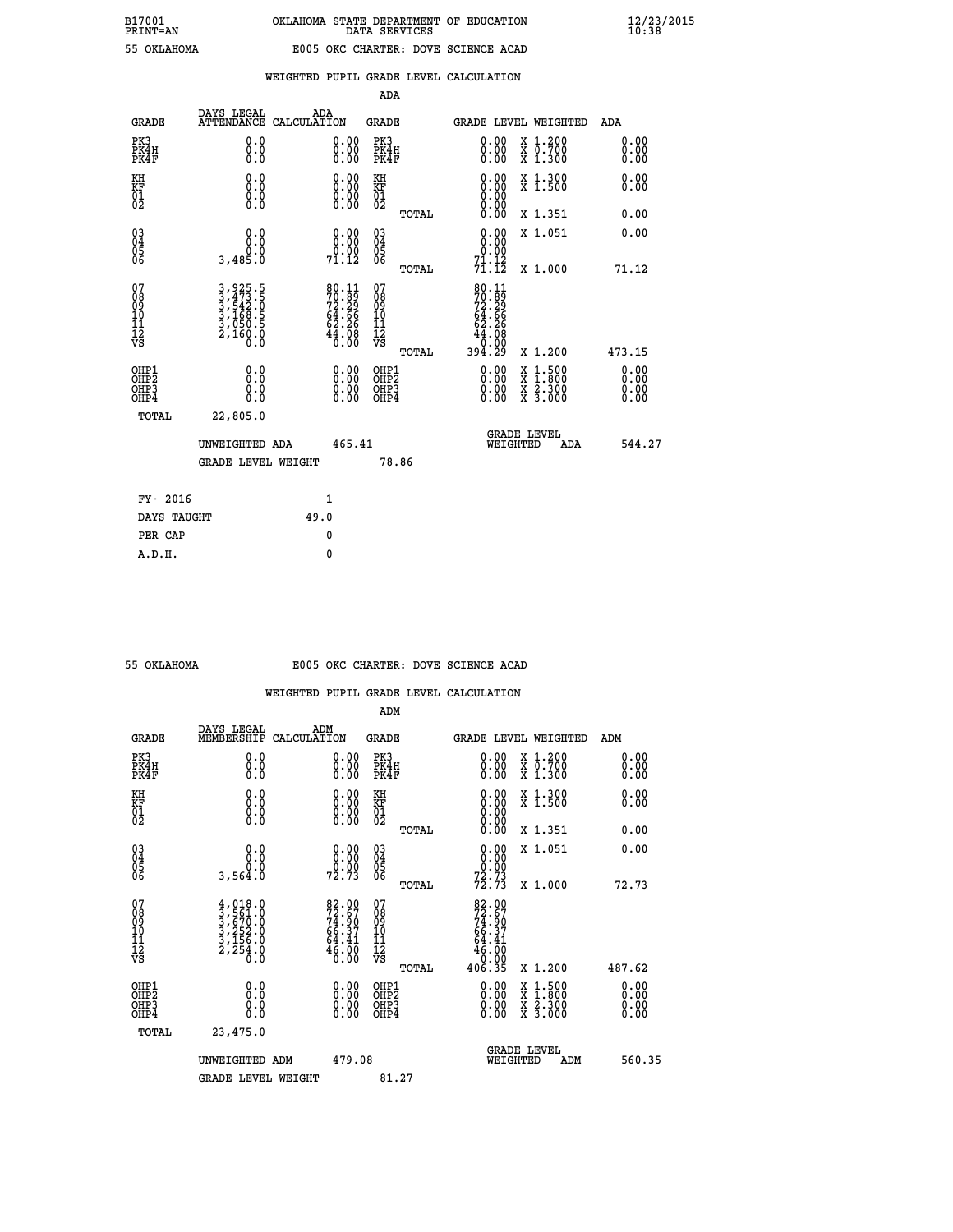|  |  | WEIGHTED PUPIL GRADE LEVEL CALCULATION |
|--|--|----------------------------------------|
|  |  |                                        |

|                                                                    |                                                                       |                                                                                                         | ADA                                           |       |                                                                                                                                                                                                                                                                                                                                                                                                                                                              |                                          |                      |
|--------------------------------------------------------------------|-----------------------------------------------------------------------|---------------------------------------------------------------------------------------------------------|-----------------------------------------------|-------|--------------------------------------------------------------------------------------------------------------------------------------------------------------------------------------------------------------------------------------------------------------------------------------------------------------------------------------------------------------------------------------------------------------------------------------------------------------|------------------------------------------|----------------------|
| <b>GRADE</b>                                                       | DAYS LEGAL<br><b>ATTENDANCE</b>                                       | ADA<br>CALCULATION                                                                                      | <b>GRADE</b>                                  |       |                                                                                                                                                                                                                                                                                                                                                                                                                                                              | <b>GRADE LEVEL WEIGHTED</b>              | ADA                  |
| PK3<br>PK4H<br>PK4F                                                | 0.0<br>0.0<br>0.0                                                     | $\begin{smallmatrix} 0.00 \ 0.00 \ 0.00 \end{smallmatrix}$                                              | PK3<br>PK4H<br>PK4F                           |       | $\begin{smallmatrix} 0.00 \\ 0.00 \\ 0.00 \end{smallmatrix}$                                                                                                                                                                                                                                                                                                                                                                                                 | X 1.200<br>X 0.700<br>X 1.300            | 0.00<br>0.00<br>0.00 |
| KH<br>KF<br>01<br>02                                               | 0.0<br>0.0<br>$\S.$                                                   | $\begin{smallmatrix} 0.00 \ 0.00 \ 0.00 \ 0.00 \end{smallmatrix}$                                       | KH<br>KF<br>01<br>02                          |       |                                                                                                                                                                                                                                                                                                                                                                                                                                                              | X 1.300<br>X 1.500                       | 0.00<br>0.00         |
|                                                                    |                                                                       |                                                                                                         |                                               | TOTAL | 0.00                                                                                                                                                                                                                                                                                                                                                                                                                                                         | X 1.351                                  | 0.00                 |
| $\begin{smallmatrix} 03 \\[-4pt] 04 \end{smallmatrix}$<br>Ŏ5<br>06 | 0.0<br>0.000                                                          | $\begin{smallmatrix} 0.00 \ 0.00 \ 0.00 \ 0.00 \end{smallmatrix}$                                       | $\substack{03 \\ 04}$<br>Ŏ5<br>06             |       | 0.00<br>0.00<br>0.00                                                                                                                                                                                                                                                                                                                                                                                                                                         | X 1.051                                  | 0.00                 |
|                                                                    |                                                                       |                                                                                                         |                                               | TOTAL | 0.00                                                                                                                                                                                                                                                                                                                                                                                                                                                         | X 1.000                                  | 0.00                 |
| 07<br>08<br>09<br>101<br>11<br>12<br>VS                            | 0.0<br>$10, 299.5$<br>$9, 515.0$<br>$9, 340.5$<br>$7, 146.0$<br>$0.0$ | $\begin{smallmatrix} 0.00\\ 0.00\\ 210.19\\ 210.19\\ 194.18\\ 190.62\\ 145.84\\ 0.00 \end{smallmatrix}$ | 07<br>08<br>09<br>001<br>11<br>11<br>12<br>VS | TOTAL | 0.00<br>0.00<br>210.19<br>194.18<br>$\begin{array}{@{}c@{\hspace{1em}}c@{\hspace{1em}}c@{\hspace{1em}}c@{\hspace{1em}}c@{\hspace{1em}}c@{\hspace{1em}}c@{\hspace{1em}}c@{\hspace{1em}}c@{\hspace{1em}}c@{\hspace{1em}}c@{\hspace{1em}}c@{\hspace{1em}}c@{\hspace{1em}}c@{\hspace{1em}}c@{\hspace{1em}}c@{\hspace{1em}}c@{\hspace{1em}}c@{\hspace{1em}}c@{\hspace{1em}}c@{\hspace{1em}}c@{\hspace{1em}}c@{\hspace{1em}}c@{\hspace{1em}}c@{\hspace{$<br>740.83 | X 1.200                                  | 889.00               |
|                                                                    |                                                                       |                                                                                                         |                                               |       |                                                                                                                                                                                                                                                                                                                                                                                                                                                              |                                          | 0.00                 |
| OHP1<br>OHP2<br>OH <sub>P3</sub><br>OHP4                           | 0.0<br>0.0<br>0.0                                                     | 0.00<br>$\begin{smallmatrix} 0.00 \ 0.00 \end{smallmatrix}$                                             | OHP1<br>OHP2<br>OHP <sub>3</sub>              |       | 0.00<br>0.00                                                                                                                                                                                                                                                                                                                                                                                                                                                 | X 1:500<br>X 1:800<br>X 2:300<br>X 3:000 | Ō. ŌŌ<br>0.00        |
| TOTAL                                                              | 36,301.0                                                              |                                                                                                         |                                               |       |                                                                                                                                                                                                                                                                                                                                                                                                                                                              |                                          |                      |
|                                                                    | UNWEIGHTED ADA                                                        | 740.83                                                                                                  |                                               |       |                                                                                                                                                                                                                                                                                                                                                                                                                                                              | <b>GRADE LEVEL</b><br>WEIGHTED<br>ADA    | 889.00               |
|                                                                    | <b>GRADE LEVEL WEIGHT</b>                                             |                                                                                                         | 148.17                                        |       |                                                                                                                                                                                                                                                                                                                                                                                                                                                              |                                          |                      |
| FY- 2016                                                           |                                                                       | $\mathbf{1}$                                                                                            |                                               |       |                                                                                                                                                                                                                                                                                                                                                                                                                                                              |                                          |                      |
| DAYS TAUGHT                                                        |                                                                       | 49.0                                                                                                    |                                               |       |                                                                                                                                                                                                                                                                                                                                                                                                                                                              |                                          |                      |
| PER CAP                                                            |                                                                       | 33                                                                                                      |                                               |       |                                                                                                                                                                                                                                                                                                                                                                                                                                                              |                                          |                      |

## **55 OKLAHOMA E007 OKC CHARTER: SANTA FE SOUTH HS**

|                                          |                                                                   |                                                                                                           | ADM                                                |       |                                                                                               |                                          |                              |
|------------------------------------------|-------------------------------------------------------------------|-----------------------------------------------------------------------------------------------------------|----------------------------------------------------|-------|-----------------------------------------------------------------------------------------------|------------------------------------------|------------------------------|
| <b>GRADE</b>                             | DAYS LEGAL<br>MEMBERSHIP                                          | ADM<br>CALCULATION                                                                                        | <b>GRADE</b>                                       |       |                                                                                               | GRADE LEVEL WEIGHTED                     | ADM                          |
| PK3<br>PK4H<br>PK4F                      | 0.0<br>0.0<br>0.0                                                 | $\begin{smallmatrix} 0.00 \ 0.00 \ 0.00 \end{smallmatrix}$                                                | PK3<br>PK4H<br>PK4F                                |       | $\begin{smallmatrix} 0.00 \\ 0.00 \\ 0.00 \end{smallmatrix}$                                  | X 1.200<br>X 0.700<br>X 1.300            | 0.00<br>0.00<br>0.00         |
| KH<br>KF<br>01<br>02                     | 0.0<br>$\begin{smallmatrix} 0.10\ 0.0 \ 0.0 \end{smallmatrix}$    | $\begin{smallmatrix} 0.00 \ 0.00 \ 0.00 \ 0.00 \end{smallmatrix}$                                         | KH<br>KF<br>01<br>02                               |       | $\begin{smallmatrix} 0.00 \ 0.00 \ 0.00 \ 0.00 \ 0.00 \ 0.00 \end{smallmatrix}$               | X 1.300<br>X 1.500                       | 0.00<br>0.00                 |
|                                          |                                                                   |                                                                                                           |                                                    | TOTAL |                                                                                               | X 1.351                                  | 0.00                         |
| 03<br>04<br>05<br>06                     |                                                                   | $\begin{smallmatrix} 0.00 \ 0.00 \ 0.00 \ 0.00 \end{smallmatrix}$                                         | $\begin{matrix} 03 \\ 04 \\ 05 \\ 06 \end{matrix}$ |       | 0.00<br>0.00<br>0.00                                                                          | X 1.051                                  | 0.00                         |
|                                          |                                                                   |                                                                                                           |                                                    | TOTAL | 0.00                                                                                          | X 1.000                                  | 0.00                         |
| 07<br>08<br>09<br>101<br>112<br>VS       | 0.0<br>$10,374.0$<br>$9,677.0$<br>$9,521.0$<br>$7,322.0$<br>$0.0$ | $\substack{0.00\\0.00\\1.71}$<br>211<br>$\begin{array}{c} 197.45 \\ 194.31 \\ 149.43 \\ 0.00 \end{array}$ | 07<br>08<br>09<br>11<br>11<br>12<br>VS             | TOTAL | 0.00<br>211.71<br>197.49<br>$\begin{array}{r} 194.31 \\ 149.43 \\ 0.00 \\ 752.94 \end{array}$ | X 1.200                                  | 903.53                       |
| OHP1<br>OHP2<br>OHP3<br>OH <sub>P4</sub> | 0.0<br>0.000                                                      |                                                                                                           | OHP1<br>OHP2<br>OHP <sub>3</sub>                   |       | $0.00$<br>$0.00$<br>0.00                                                                      | X 1:500<br>X 1:800<br>X 2:300<br>X 3:000 | 0.00<br>Ŏ.ŎŎ<br>Q.QQ<br>0.00 |
| TOTAL                                    | 36,894.0                                                          |                                                                                                           |                                                    |       |                                                                                               |                                          |                              |
|                                          | UNWEIGHTED ADM                                                    | 752.94                                                                                                    |                                                    |       |                                                                                               | GRADE LEVEL<br>WEIGHTED<br>ADM           | 903.53                       |
|                                          | <b>GRADE LEVEL WEIGHT</b>                                         |                                                                                                           | 150.59                                             |       |                                                                                               |                                          |                              |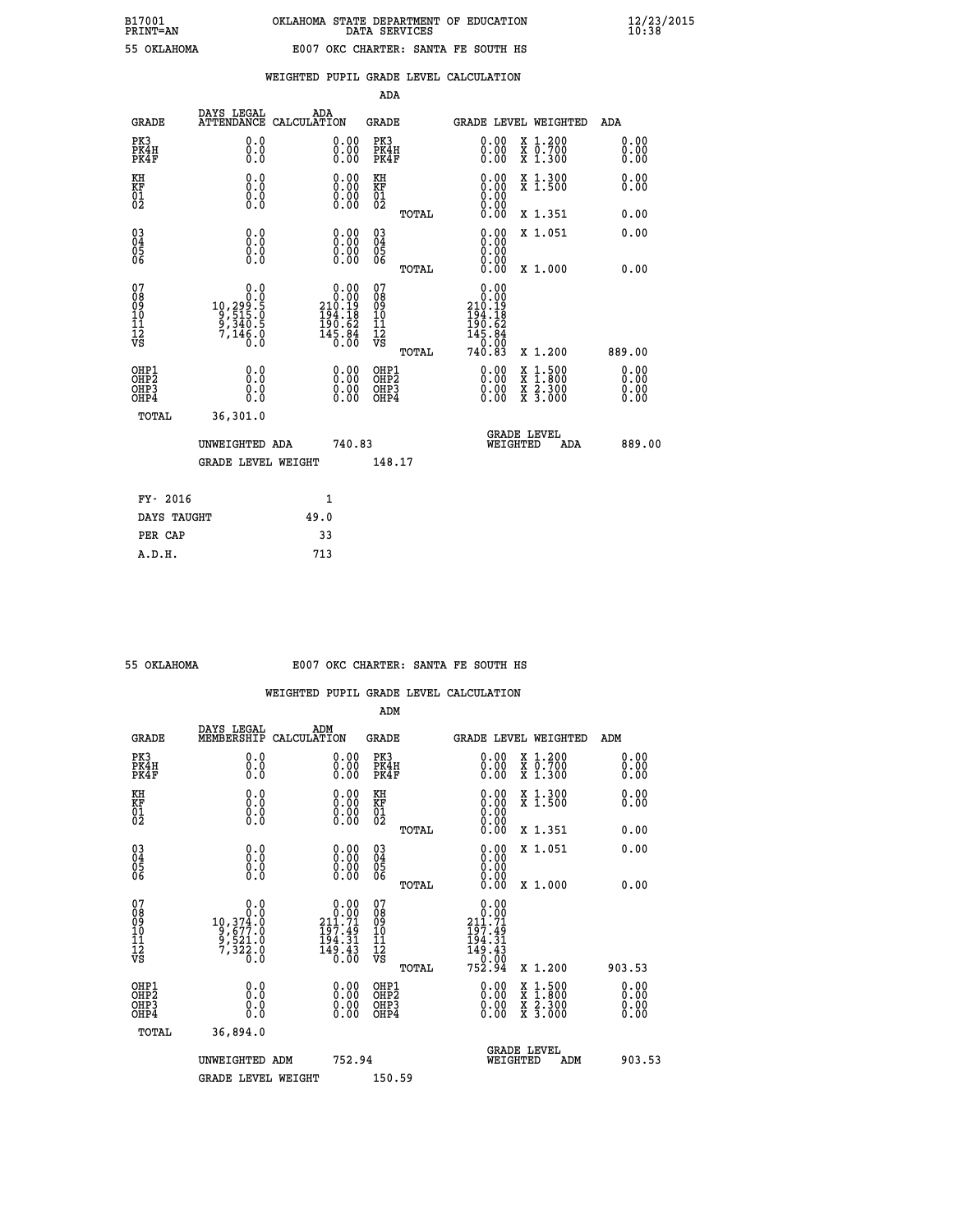## **WEIGHTED PUPIL GRADE LEVEL CALCULATION**

|                                                                    |                                                                  |                                                                                                 | ADA                                           |       |                                                                        |                                                                                                                                           |                           |
|--------------------------------------------------------------------|------------------------------------------------------------------|-------------------------------------------------------------------------------------------------|-----------------------------------------------|-------|------------------------------------------------------------------------|-------------------------------------------------------------------------------------------------------------------------------------------|---------------------------|
| <b>GRADE</b>                                                       | DAYS LEGAL                                                       | ADA<br>ATTENDANCE CALCULATION                                                                   | <b>GRADE</b>                                  |       |                                                                        | <b>GRADE LEVEL WEIGHTED</b>                                                                                                               | ADA                       |
| PK3<br>PK4H<br>PK4F                                                | 0.0<br>0.0<br>Ō.Ō                                                | $\begin{smallmatrix} 0.00 \ 0.00 \ 0.00 \end{smallmatrix}$                                      | PK3<br>PK4H<br>PK4F                           |       | $\begin{smallmatrix} 0.00 \\ 0.00 \\ 0.00 \end{smallmatrix}$           | X 1.200<br>X 0.700<br>X 1.300                                                                                                             | 0.00<br>0.00<br>0.00      |
| KH<br>KF<br>01<br>02                                               | 0.0<br>0.0<br>$\S.$ $\S$                                         | $\begin{smallmatrix} 0.00 \ 0.00 \ 0.00 \ 0.00 \end{smallmatrix}$                               | KH<br>KF<br>01<br>02                          |       |                                                                        | X 1.300<br>X 1.500                                                                                                                        | 0.00<br>0.00              |
|                                                                    |                                                                  |                                                                                                 |                                               | TOTAL | 0.00                                                                   | X 1.351                                                                                                                                   | 0.00                      |
| $\begin{smallmatrix} 03 \\[-4pt] 04 \end{smallmatrix}$<br>Ŏ5<br>06 | 0.0<br>0.000                                                     | $\begin{smallmatrix} 0.00 \ 0.00 \ 0.00 \ 0.00 \end{smallmatrix}$                               | $\substack{03 \\ 04}$<br>Ŏ5<br>06             |       | 0.00<br>0.00<br>0.00                                                   | X 1.051                                                                                                                                   | 0.00                      |
|                                                                    |                                                                  |                                                                                                 |                                               | TOTAL | 0.00                                                                   | X 1.000                                                                                                                                   | 0.00                      |
| 07<br>08<br>09<br>101<br>11<br>12<br>VS                            | 0.0<br>$5,863.0$<br>$5,779.5$<br>$4,623.5$<br>$4,563.0$<br>$0.0$ | $\begin{smallmatrix} &0.00\0.00\130.29\128.43\102.74\end{smallmatrix}$<br>$\frac{101.40}{0.00}$ | 07<br>08<br>09<br>001<br>11<br>11<br>12<br>VS |       | 0.00<br>0.00<br>130:29<br>128.43<br>102.74<br>101.40<br>0.00<br>462.86 | X 1.200                                                                                                                                   | 555.43                    |
| OHP1                                                               |                                                                  |                                                                                                 |                                               | TOTAL |                                                                        |                                                                                                                                           | 0.00                      |
| OHP <sub>2</sub><br>OH <sub>P3</sub><br>OHP4                       | 0.0<br>0.0<br>$0.\overline{0}$                                   | 0.00<br>$\begin{smallmatrix} 0.00 \ 0.00 \end{smallmatrix}$                                     | OHP1<br>OHP2<br>OHP <sub>3</sub>              |       | 0.00<br>0.00                                                           | $\begin{smallmatrix} \mathtt{X} & 1\cdot500\\ \mathtt{X} & 1\cdot800\\ \mathtt{X} & 2\cdot300\\ \mathtt{X} & 3\cdot000 \end{smallmatrix}$ | Ō. ŌŌ<br>$0.00$<br>$0.00$ |
| TOTAL                                                              | 20,829.0                                                         |                                                                                                 |                                               |       |                                                                        |                                                                                                                                           |                           |
|                                                                    | UNWEIGHTED ADA                                                   | 462.86                                                                                          |                                               |       |                                                                        | <b>GRADE LEVEL</b><br>WEIGHTED<br>ADA                                                                                                     | 555.43                    |
|                                                                    | <b>GRADE LEVEL WEIGHT</b>                                        |                                                                                                 |                                               | 92.57 |                                                                        |                                                                                                                                           |                           |
| FY- 2016                                                           |                                                                  | $\mathbf{1}$                                                                                    |                                               |       |                                                                        |                                                                                                                                           |                           |
| DAYS TAUGHT                                                        |                                                                  | 45.0                                                                                            |                                               |       |                                                                        |                                                                                                                                           |                           |
| PER CAP                                                            |                                                                  | 0                                                                                               |                                               |       |                                                                        |                                                                                                                                           |                           |

| OKLAHOMA |  |
|----------|--|
|          |  |

 **A.D.H. 0**

#### **55 OKLAHOMA E008 OKC CHARTER: HARDING CHARTER**

|                                                    |                                                                |                                                                                                         | ADM                                                   |                                                                                                                                                                                                                                                                                |                                          |                      |
|----------------------------------------------------|----------------------------------------------------------------|---------------------------------------------------------------------------------------------------------|-------------------------------------------------------|--------------------------------------------------------------------------------------------------------------------------------------------------------------------------------------------------------------------------------------------------------------------------------|------------------------------------------|----------------------|
| <b>GRADE</b>                                       | DAYS LEGAL<br>MEMBERSHIP                                       | ADM<br>CALCULATION                                                                                      | <b>GRADE</b>                                          |                                                                                                                                                                                                                                                                                | <b>GRADE LEVEL WEIGHTED</b>              | ADM                  |
| PK3<br>PK4H<br>PK4F                                | 0.0<br>0.000                                                   | $\begin{smallmatrix} 0.00 \ 0.00 \ 0.00 \end{smallmatrix}$                                              | PK3<br>PK4H<br>PK4F                                   | $\begin{smallmatrix} 0.00 \\ 0.00 \\ 0.00 \end{smallmatrix}$                                                                                                                                                                                                                   | X 1.200<br>X 0.700<br>X 1.300            | 0.00<br>0.00<br>0.00 |
| KH<br>KF<br>01<br>02                               | 0.0<br>$\begin{smallmatrix} 0.0 \ 0.0 \ 0.0 \end{smallmatrix}$ | $\begin{smallmatrix} 0.00 \ 0.00 \ 0.00 \ 0.00 \end{smallmatrix}$                                       | KH<br><b>KF</b><br>01<br>02                           | $\begin{smallmatrix} 0.00 \ 0.00 \ 0.00 \ 0.00 \ 0.00 \ 0.00 \end{smallmatrix}$                                                                                                                                                                                                | X 1.300<br>X 1.500                       | 0.00<br>0.00         |
|                                                    |                                                                |                                                                                                         | TOTAL                                                 |                                                                                                                                                                                                                                                                                | X 1.351                                  | 0.00                 |
| $\begin{matrix} 03 \\ 04 \\ 05 \\ 06 \end{matrix}$ |                                                                |                                                                                                         | $\begin{array}{c} 03 \\ 04 \\ 05 \\ 06 \end{array}$   | 0.00                                                                                                                                                                                                                                                                           | X 1.051                                  | 0.00                 |
|                                                    |                                                                |                                                                                                         | TOTAL                                                 |                                                                                                                                                                                                                                                                                | X 1.000                                  | 0.00                 |
| 07<br>08<br>09<br>101<br>11<br>12<br>VS            | $0.0$<br>$5,967.0$<br>$5,888.0$<br>$4,747.0$<br>4,725.8        | $\begin{smallmatrix} 0.00\\ 0.00\\ 132.60\\ 130.84\\ 130.84\\ 105.49\\ 105.00\\ 0.00 \end{smallmatrix}$ | 07<br>08<br>09<br>01<br>11<br>11<br>12<br>VS<br>TOTAL | $\begin{array}{c} 0.00 \\ 0.00 \\ 132.60 \\ 130.84 \\ 105.49 \\ 105.00 \\ 0.00 \\ 473.93 \end{array}$                                                                                                                                                                          | X 1.200                                  | 568.72               |
| OHP1<br>OHP2<br>OHP3<br>OHP4                       |                                                                |                                                                                                         | OHP1<br>OHP2<br>OHP3<br>OHP4                          | $\begin{smallmatrix} 0.00 & 0.00 & 0.00 & 0.00 & 0.00 & 0.00 & 0.00 & 0.00 & 0.00 & 0.00 & 0.00 & 0.00 & 0.00 & 0.00 & 0.00 & 0.00 & 0.00 & 0.00 & 0.00 & 0.00 & 0.00 & 0.00 & 0.00 & 0.00 & 0.00 & 0.00 & 0.00 & 0.00 & 0.00 & 0.00 & 0.00 & 0.00 & 0.00 & 0.00 & 0.00 & 0.0$ | X 1:500<br>X 1:800<br>X 2:300<br>X 3:000 | 0.00<br>0.00<br>0.00 |
| TOTAL                                              | 21,327.0                                                       |                                                                                                         |                                                       |                                                                                                                                                                                                                                                                                |                                          |                      |
|                                                    | UNWEIGHTED<br>ADM                                              | 473.93                                                                                                  |                                                       | WEIGHTED                                                                                                                                                                                                                                                                       | <b>GRADE LEVEL</b><br>ADM                | 568.72               |
|                                                    | <b>GRADE LEVEL WEIGHT</b>                                      |                                                                                                         | 94.79                                                 |                                                                                                                                                                                                                                                                                |                                          |                      |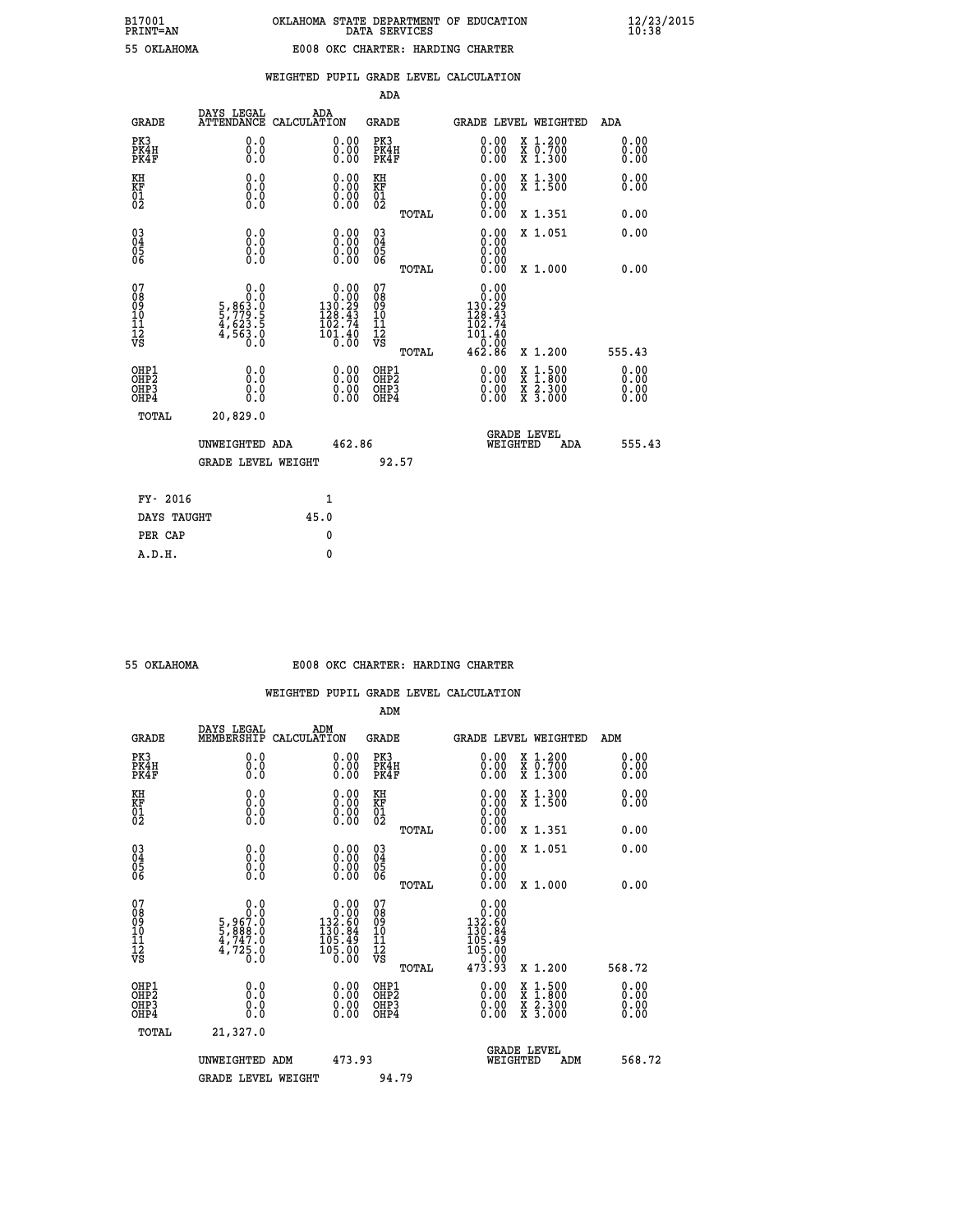|                                                    |                                                                                                       |                    |                                                                                                 | ADA                                    |       |                                                                                    |                                          |                              |
|----------------------------------------------------|-------------------------------------------------------------------------------------------------------|--------------------|-------------------------------------------------------------------------------------------------|----------------------------------------|-------|------------------------------------------------------------------------------------|------------------------------------------|------------------------------|
| <b>GRADE</b>                                       | DAYS LEGAL<br><b>ATTENDANCE</b>                                                                       | ADA<br>CALCULATION |                                                                                                 | GRADE                                  |       |                                                                                    | GRADE LEVEL WEIGHTED                     | <b>ADA</b>                   |
| PK3<br>PK4H<br>PK4F                                | 0.0<br>0.0<br>0.0                                                                                     |                    | 0.00<br>$0.00$<br>0.00                                                                          | PK3<br>PK4H<br>PK4F                    |       | 0.00<br>0.00                                                                       | X 1.200<br>X 0.700<br>X 1.300            | 0.00<br>0.00<br>0.00         |
| KH<br>KF<br>01<br>02                               | 0.0<br>$\begin{smallmatrix} 0.10\ 0.0 \ 0.0 \end{smallmatrix}$                                        |                    | $\begin{smallmatrix} 0.00 \ 0.00 \ 0.00 \ 0.00 \end{smallmatrix}$                               | KH<br>KF<br>01<br>02                   |       | $\begin{smallmatrix} 0.00 \ 0.00 \ 0.00 \ 0.00 \ 0.00 \ 0.00 \end{smallmatrix}$    | X 1.300<br>X 1.500                       | 0.00<br>0.00                 |
|                                                    |                                                                                                       |                    |                                                                                                 |                                        | TOTAL |                                                                                    | X 1.351                                  | 0.00                         |
| $\begin{matrix} 03 \\ 04 \\ 05 \\ 06 \end{matrix}$ | 0.0<br>0.000                                                                                          |                    | $\begin{smallmatrix} 0.00 \ 0.00 \ 0.00 \ 0.00 \end{smallmatrix}$                               | 03<br>04<br>05<br>06                   |       | 0.00<br>0.00<br>0.00                                                               | X 1.051                                  | 0.00                         |
|                                                    |                                                                                                       |                    |                                                                                                 |                                        | TOTAL | 0.00                                                                               | X 1.000                                  | 0.00                         |
| 07<br>08<br>09<br>10<br>11<br>11<br>12<br>VS       | $\begin{smallmatrix}&&&0.0\\1&0.0\\4,478.0\\4,033.5\\4,033.5\\3,570.5\\2,928.0\\0.0\end{smallmatrix}$ |                    | $\begin{smallmatrix} &0.00\ 0.00\ 104.14\ 193.80\ 83.03\ 83.03\ 68.09\ 0.00\ \end{smallmatrix}$ | 07<br>08<br>09<br>11<br>11<br>12<br>VS | TOTAL | 0.00<br>$10000$<br>$104.14$<br>$93.80$<br>$83.03$<br>$68.09$<br>$0.00$<br>$349.06$ | X 1.200                                  | 418.87                       |
| OHP1<br>OHP2<br>OHP3<br>OHP4                       | 0.0<br>0.0<br>0.0                                                                                     |                    | $\begin{smallmatrix} 0.00 \ 0.00 \ 0.00 \ 0.00 \end{smallmatrix}$                               | OHP1<br>OHP2<br>OHP3<br>OHP4           |       | $0.00$<br>$0.00$<br>0.00                                                           | X 1:500<br>X 1:800<br>X 2:300<br>X 3:000 | 0.00<br>0.00<br>0.00<br>0.00 |
| TOTAL                                              | 15,010.0                                                                                              |                    |                                                                                                 |                                        |       |                                                                                    |                                          |                              |
|                                                    | UNWEIGHTED ADA                                                                                        |                    | 349.06                                                                                          |                                        |       | WEIGHTED                                                                           | <b>GRADE LEVEL</b><br>ADA                | 418.87                       |
|                                                    | <b>GRADE LEVEL WEIGHT</b>                                                                             |                    |                                                                                                 |                                        | 69.81 |                                                                                    |                                          |                              |
| FY- 2016                                           |                                                                                                       | 1                  |                                                                                                 |                                        |       |                                                                                    |                                          |                              |
| DAYS TAUGHT                                        |                                                                                                       | 43.0               |                                                                                                 |                                        |       |                                                                                    |                                          |                              |
|                                                    |                                                                                                       |                    |                                                                                                 |                                        |       |                                                                                    |                                          |                              |

| 55 OKTAHOMA |  |
|-------------|--|
|             |  |
|             |  |

 **PER CAP 33 A.D.H. 330**

## **55 OKLAHOMA E010 OKC CHARTER: HARDING FINE ARTS**

|                                          |                                                                                                                                                |                                                                                          | ADM                                                |       |                                                                                                                                                                                                                                                                                |                                          |                              |
|------------------------------------------|------------------------------------------------------------------------------------------------------------------------------------------------|------------------------------------------------------------------------------------------|----------------------------------------------------|-------|--------------------------------------------------------------------------------------------------------------------------------------------------------------------------------------------------------------------------------------------------------------------------------|------------------------------------------|------------------------------|
| <b>GRADE</b>                             | DAYS LEGAL<br>MEMBERSHIP                                                                                                                       | ADM<br>CALCULATION                                                                       | <b>GRADE</b>                                       |       |                                                                                                                                                                                                                                                                                | GRADE LEVEL WEIGHTED                     | ADM                          |
| PK3<br>PK4H<br>PK4F                      | 0.0<br>0.0<br>0.0                                                                                                                              | $\begin{smallmatrix} 0.00 \ 0.00 \ 0.00 \end{smallmatrix}$                               | PK3<br>PK4H<br>PK4F                                |       | $\begin{smallmatrix} 0.00 \\ 0.00 \\ 0.00 \end{smallmatrix}$                                                                                                                                                                                                                   | X 1.200<br>X 0.700<br>X 1.300            | 0.00<br>0.00<br>0.00         |
| KH<br>KF<br>01<br>02                     | 0.0<br>$\begin{smallmatrix} 0.16 \ 0.0 \ 0.0 \end{smallmatrix}$                                                                                | $\begin{smallmatrix} 0.00 \ 0.00 \ 0.00 \ 0.00 \end{smallmatrix}$                        | KH<br>KF<br>01<br>02                               |       | $\begin{smallmatrix} 0.00 \ 0.00 \ 0.00 \ 0.00 \ 0.00 \ 0.00 \end{smallmatrix}$                                                                                                                                                                                                | X 1.300<br>X 1.500                       | 0.00<br>0.00                 |
|                                          |                                                                                                                                                |                                                                                          |                                                    | TOTAL |                                                                                                                                                                                                                                                                                | X 1.351                                  | 0.00                         |
| 03<br>04<br>05<br>06                     |                                                                                                                                                | $\begin{smallmatrix} 0.00 \ 0.00 \ 0.00 \ 0.00 \end{smallmatrix}$                        | $\begin{matrix} 03 \\ 04 \\ 05 \\ 06 \end{matrix}$ |       | $0.00$<br>$0.00$<br>0.00                                                                                                                                                                                                                                                       | X 1.051                                  | 0.00                         |
|                                          |                                                                                                                                                |                                                                                          |                                                    | TOTAL | 0.00                                                                                                                                                                                                                                                                           | X 1.000                                  | 0.00                         |
| 07<br>08<br>09<br>101<br>112<br>VS       | 0.0<br>$\begin{smallmatrix} & & 0.10\ 4\, ,\, 589.0\ 4\, ,\, 198.0\ 4\, ,\, 198.0\ 3\, ,\, 737.0\ 3\, ,\, 088.0\ 0\, .\, 0\ \end{smallmatrix}$ | $\begin{array}{c} 0.00 \\ 0.00 \\ 106.72 \\ 97.63 \\ 86.91 \\ 71.81 \\ 0.00 \end{array}$ | 07<br>08<br>09<br>11<br>11<br>12<br>VS             |       | $\begin{array}{c} 0.00 \\ 0.00 \\ 106.72 \\ 97.63 \\ 97.63 \\ 86.91 \\ 71.81 \\ 0.00 \\ 363.07 \end{array}$                                                                                                                                                                    |                                          |                              |
|                                          |                                                                                                                                                |                                                                                          |                                                    | TOTAL |                                                                                                                                                                                                                                                                                | X 1.200                                  | 435.68                       |
| OHP1<br>OHP2<br>OH <sub>P3</sub><br>OHP4 | 0.0<br>0.000                                                                                                                                   |                                                                                          | OHP1<br>OHP2<br>OHP <sub>3</sub>                   |       | $\begin{smallmatrix} 0.00 & 0.00 & 0.00 & 0.00 & 0.00 & 0.00 & 0.00 & 0.00 & 0.00 & 0.00 & 0.00 & 0.00 & 0.00 & 0.00 & 0.00 & 0.00 & 0.00 & 0.00 & 0.00 & 0.00 & 0.00 & 0.00 & 0.00 & 0.00 & 0.00 & 0.00 & 0.00 & 0.00 & 0.00 & 0.00 & 0.00 & 0.00 & 0.00 & 0.00 & 0.00 & 0.0$ | X 1:500<br>X 1:800<br>X 2:300<br>X 3:000 | 0.00<br>Ŏ.ŎŎ<br>Q.QQ<br>0.00 |
| TOTAL                                    | 15,612.0                                                                                                                                       |                                                                                          |                                                    |       |                                                                                                                                                                                                                                                                                |                                          |                              |
|                                          | UNWEIGHTED ADM                                                                                                                                 |                                                                                          | 363.07                                             |       | GRADE LEVEL<br>WEIGHTED                                                                                                                                                                                                                                                        | ADM                                      | 435.68                       |
|                                          | <b>GRADE LEVEL WEIGHT</b>                                                                                                                      |                                                                                          | 72.61                                              |       |                                                                                                                                                                                                                                                                                |                                          |                              |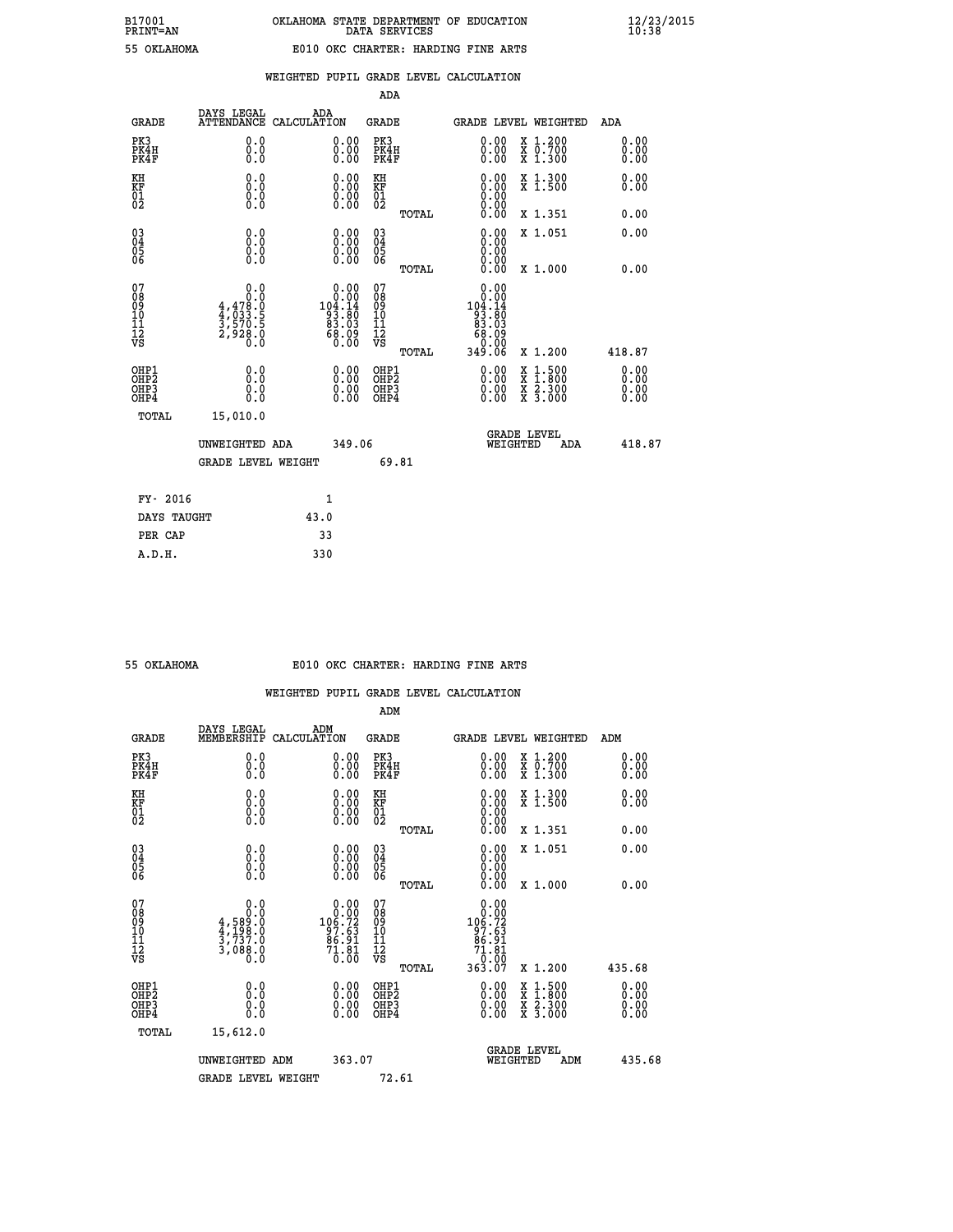| FRINT-AN    |  |
|-------------|--|
| 55 OKTAHOMZ |  |

|  |  | WEIGHTED PUPIL GRADE LEVEL CALCULATION |
|--|--|----------------------------------------|
|  |  |                                        |

|                                                                    |                                                                                                                   |                                                                                                   | ADA                                    |       |                                                                                                                                            |                                                                                                                                           |                              |
|--------------------------------------------------------------------|-------------------------------------------------------------------------------------------------------------------|---------------------------------------------------------------------------------------------------|----------------------------------------|-------|--------------------------------------------------------------------------------------------------------------------------------------------|-------------------------------------------------------------------------------------------------------------------------------------------|------------------------------|
| <b>GRADE</b>                                                       | DAYS LEGAL<br><b>ATTENDANCE</b>                                                                                   | ADA<br>CALCULATION                                                                                | <b>GRADE</b>                           |       |                                                                                                                                            | <b>GRADE LEVEL WEIGHTED</b>                                                                                                               | ADA                          |
| PK3<br>PK4H<br>PK4F                                                | 0.0<br>0.0<br>0.0                                                                                                 | 0.00<br>$0.00$<br>0.00                                                                            | PK3<br>PK4H<br>PK4F                    |       | 0.00<br>0.00                                                                                                                               | X 1.200<br>X 0.700<br>X 1.300                                                                                                             | 0.00<br>0.00<br>0.00         |
| KH<br>KF<br>01<br>02                                               | 0.0<br>0.0<br>$\S.$                                                                                               | 0.0000<br>$\begin{smallmatrix} 0.00 \\ 0.00 \end{smallmatrix}$                                    | KH<br>KF<br>01<br>02                   |       | 0.00                                                                                                                                       | X 1.300<br>X 1.500                                                                                                                        | 0.00<br>0.00                 |
|                                                                    |                                                                                                                   |                                                                                                   |                                        | TOTAL | 0.00                                                                                                                                       | X 1.351                                                                                                                                   | 0.00                         |
| $\begin{smallmatrix} 03 \\[-4pt] 04 \end{smallmatrix}$<br>Ŏ5<br>06 | 0.0<br>0.0<br>10,098.0                                                                                            | $\begin{smallmatrix} &0.00\0.000&0.00\\0.000&0.00\end{smallmatrix}$                               | $\substack{03 \\ 04}$<br>Ŏ5<br>06      |       | 0.00<br>$\begin{smallmatrix} & 0 & . & 0 & 0 \\ 2 & 0 & 0 & . & 0 & 0 \\ 2 & 0 & 6 & . & 0 & 8 \\ 2 & 0 & 6 & . & 0 & 8 \end{smallmatrix}$ | X 1.051                                                                                                                                   | 0.00                         |
|                                                                    |                                                                                                                   |                                                                                                   |                                        | TOTAL |                                                                                                                                            | X 1.000                                                                                                                                   | 206.08                       |
| 07<br>08<br>09<br>101<br>11<br>12<br>VS                            | $\overset{10,016.5}{\underset{9,027.5}{\underset{70.0}{\underset{70.0}{\underset{70.0}}}}}}$<br>Ŏ.Ŏ<br>$\S.$ $\S$ | ${\begin{smallmatrix} 204.42\\184.23\\0.00\\0.00\\0.00\\0.00\\0.00\\0.00\\0.00\end{smallmatrix}}$ | 07<br>08<br>09<br>11<br>11<br>12<br>VS |       | 204.42<br>$184.23$<br>$0.00$<br>$0.00$<br>0.00<br>0.00                                                                                     |                                                                                                                                           |                              |
|                                                                    |                                                                                                                   |                                                                                                   |                                        | TOTAL | 388.65                                                                                                                                     | X 1.200                                                                                                                                   | 466.38                       |
| OHP1<br>OHP <sub>2</sub><br>OH <sub>P3</sub><br>OHP4               | 0.0<br>0.0<br>$0.\overline{0}$                                                                                    | 0.00<br>$\begin{smallmatrix} 0.00 \ 0.00 \end{smallmatrix}$                                       | OHP1<br>OHP2<br>OHP <sub>3</sub>       |       | 0.00<br>0.00                                                                                                                               | $\begin{smallmatrix} \mathtt{X} & 1\cdot500\\ \mathtt{X} & 1\cdot800\\ \mathtt{X} & 2\cdot300\\ \mathtt{X} & 3\cdot000 \end{smallmatrix}$ | 0.00<br>0.00<br>0.00<br>0.00 |
| TOTAL                                                              | 29,142.0                                                                                                          |                                                                                                   |                                        |       |                                                                                                                                            |                                                                                                                                           |                              |
|                                                                    | UNWEIGHTED ADA                                                                                                    | 594.73                                                                                            |                                        |       |                                                                                                                                            | <b>GRADE LEVEL</b><br>WEIGHTED<br>ADA                                                                                                     | 672.46                       |
|                                                                    | <b>GRADE LEVEL WEIGHT</b>                                                                                         |                                                                                                   |                                        | 77.73 |                                                                                                                                            |                                                                                                                                           |                              |
| FY- 2016                                                           |                                                                                                                   | 1                                                                                                 |                                        |       |                                                                                                                                            |                                                                                                                                           |                              |
| DAYS TAUGHT                                                        |                                                                                                                   | 49.0                                                                                              |                                        |       |                                                                                                                                            |                                                                                                                                           |                              |
| PER CAP                                                            |                                                                                                                   | 33                                                                                                |                                        |       |                                                                                                                                            |                                                                                                                                           |                              |

| 55 OKLAHOMA |
|-------------|

## **55 OKLAHOMA E011 OKC CHARTER: SANTA FE SOUTH MS**

|                                                    |                                                                                                   |                                                                                             | ADM                                          |       |                                                                    |                                                                                                  |     |                          |  |
|----------------------------------------------------|---------------------------------------------------------------------------------------------------|---------------------------------------------------------------------------------------------|----------------------------------------------|-------|--------------------------------------------------------------------|--------------------------------------------------------------------------------------------------|-----|--------------------------|--|
| <b>GRADE</b>                                       | DAYS LEGAL<br>MEMBERSHIP                                                                          | ADM<br>CALCULATION                                                                          | <b>GRADE</b>                                 |       | GRADE LEVEL WEIGHTED                                               |                                                                                                  |     | ADM                      |  |
| PK3<br>PK4H<br>PK4F                                | 0.0<br>0.0<br>0.0                                                                                 | 0.00<br>$0.00$<br>0.00                                                                      | PK3<br>PK4H<br>PK4F                          |       | $\begin{smallmatrix} 0.00 \\ 0.00 \\ 0.00 \end{smallmatrix}$       | X 1.200<br>X 0.700<br>X 1.300                                                                    |     | 0.00<br>0.00<br>0.00     |  |
| KH<br>KF<br>01<br>02                               | 0.0<br>$\begin{smallmatrix} 0.0 & 0 \ 0.0 & 0 \ 0.0 & 0 \end{smallmatrix}$                        | $\begin{smallmatrix} 0.00 \ 0.00 \ 0.00 \ 0.00 \end{smallmatrix}$                           | KH<br>KF<br>01<br>02                         |       | $0.00$<br>$0.00$<br>$0.00$                                         | X 1.300<br>X 1.500                                                                               |     | 0.00<br>0.00             |  |
|                                                    |                                                                                                   |                                                                                             |                                              | TOTAL | 0.00                                                               | X 1.351                                                                                          |     | 0.00                     |  |
| $\begin{matrix} 03 \\ 04 \\ 05 \\ 06 \end{matrix}$ | 0.0<br>0.0                                                                                        | $\begin{smallmatrix} 0.00\\ 0.00\\ 0.00\\ 207.12 \end{smallmatrix}$                         | $\substack{03 \\ 04}$<br>Ŏ5<br>06            |       | 0.00<br>ةة.ة<br>207.12                                             | X 1.051                                                                                          |     | 0.00                     |  |
|                                                    | 10, 149.0                                                                                         |                                                                                             |                                              | TOTAL | 207.12                                                             | X 1.000                                                                                          |     | 207.12                   |  |
| 07<br>08<br>09<br>101<br>11<br>12<br>VS            | $\begin{smallmatrix} 10,127,0\\ 9,193,0\\ 0.0\\ 0.0\\ 0.0 \end{smallmatrix}$<br>Ō.Ō<br>$\S.$ $\S$ | ${\begin{smallmatrix} 206.67\\187.61\\0.00\\0.00\\0.00\\0.00\\0.00\\0.00\end{smallmatrix}}$ | 07<br>08<br>09<br>01<br>11<br>11<br>12<br>VS | TOTAL | $206.67$<br>$187.61$<br>$0.00$<br>$0.00$<br>0.00<br>0.00<br>394.28 | X 1.200                                                                                          |     | 473.14                   |  |
| OHP1<br>OHP2<br>OH <sub>P3</sub><br>OHP4           | 0.0<br>0.000                                                                                      | $0.00$<br>$0.00$<br>0.00                                                                    | OHP1<br>OHP2<br>OHP <sub>3</sub><br>OHP4     |       | $0.00$<br>$0.00$<br>0.00                                           | $\begin{smallmatrix} x & 1 & 500 \\ x & 1 & 800 \\ x & 2 & 300 \\ x & 3 & 000 \end{smallmatrix}$ |     | $0.00$<br>$0.00$<br>0.00 |  |
| TOTAL                                              | 29,469.0                                                                                          |                                                                                             |                                              |       |                                                                    |                                                                                                  |     |                          |  |
|                                                    | UNWEIGHTED ADM                                                                                    | 601.40                                                                                      |                                              |       | <b>GRADE LEVEL</b><br>WEIGHTED                                     |                                                                                                  | ADM | 680.26                   |  |
|                                                    | <b>GRADE LEVEL WEIGHT</b>                                                                         |                                                                                             | 78.86                                        |       |                                                                    |                                                                                                  |     |                          |  |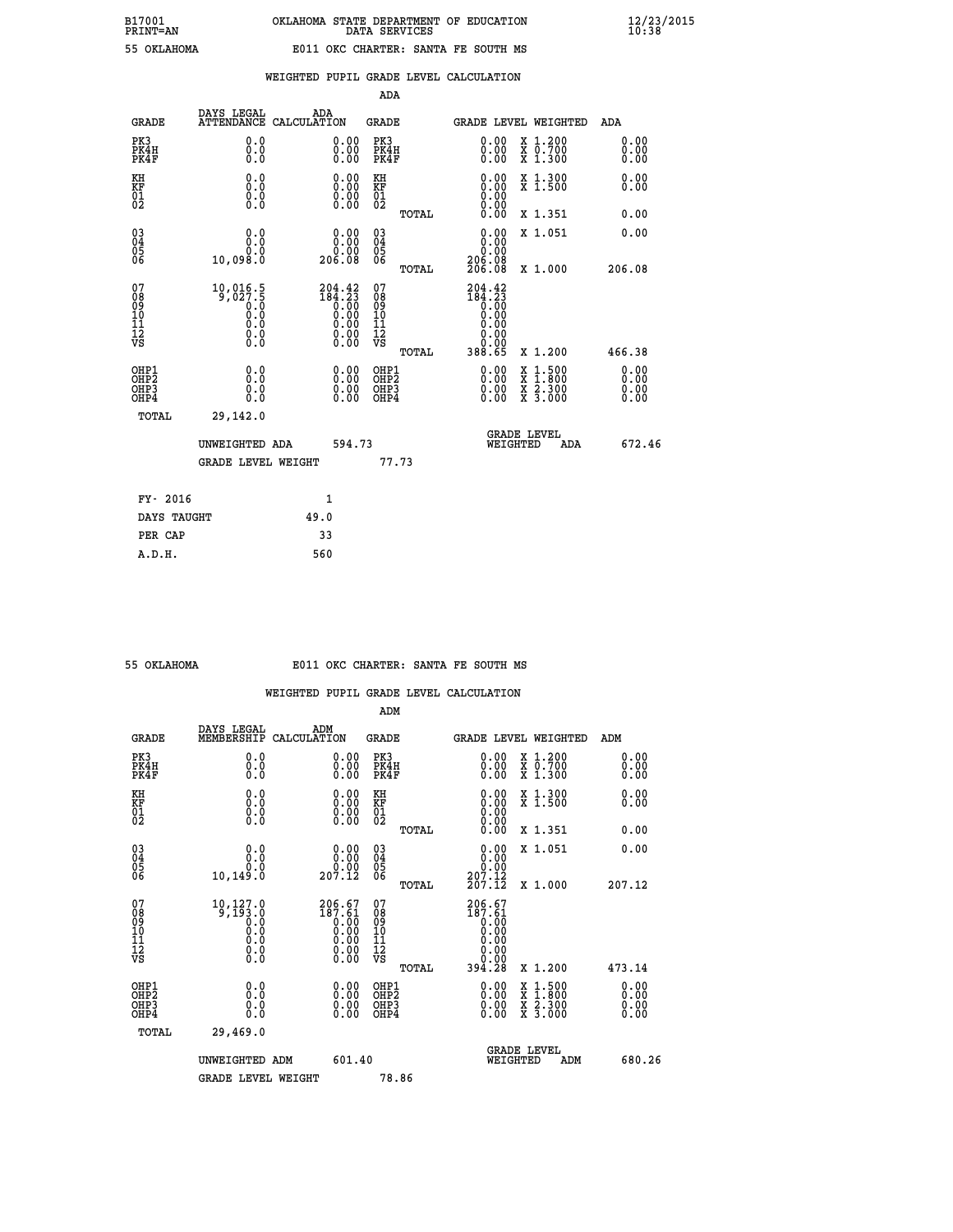# **B17001 OKLAHOMA STATE DEPARTMENT OF EDUCATION 12/23/2015 PRINT=AN DATA SERVICES 10:38 55 OKLAHOMA E012 OKC CHARTER: KIPP REACH COLL.**

|                                                                    |                                                        |                                                                                                                                  |        | ADA                                       |       |                                                                                                                               |                                                                                                  |                              |
|--------------------------------------------------------------------|--------------------------------------------------------|----------------------------------------------------------------------------------------------------------------------------------|--------|-------------------------------------------|-------|-------------------------------------------------------------------------------------------------------------------------------|--------------------------------------------------------------------------------------------------|------------------------------|
| <b>GRADE</b>                                                       | DAYS LEGAL<br><b>ATTENDANCE</b>                        | ADA<br>CALCULATION                                                                                                               |        | <b>GRADE</b>                              |       | <b>GRADE LEVEL WEIGHTED</b>                                                                                                   |                                                                                                  | ADA                          |
| PK3<br>PK4H<br>PK4F                                                | 0.0<br>0.0<br>0.0                                      | $\begin{smallmatrix} 0.00 \ 0.00 \ 0.00 \end{smallmatrix}$                                                                       |        | PK3<br>PK4H<br>PK4F                       |       | $\begin{smallmatrix} 0.00 \\ 0.00 \\ 0.00 \end{smallmatrix}$                                                                  | X 1.200<br>X 0.700<br>X 1.300                                                                    | 0.00<br>0.00<br>0.00         |
| KH<br>KF<br>01<br>02                                               | 0.0<br>0.0<br>$\S.$                                    | 0.0000<br>$\begin{smallmatrix} 0.00 \ 0.00 \end{smallmatrix}$                                                                    |        | KH<br>KF<br>01<br>02                      |       | 0.00<br>0.00                                                                                                                  | X 1.300<br>X 1.500                                                                               | 0.00<br>0.00                 |
|                                                                    |                                                        |                                                                                                                                  |        |                                           | TOTAL |                                                                                                                               | X 1.351                                                                                          | 0.00                         |
| $\begin{smallmatrix} 03 \\[-4pt] 04 \end{smallmatrix}$<br>05<br>06 | 0.0<br>$\frac{3}{2}, \frac{636}{868}$ .5               | 0.00<br>90.90<br>71.71                                                                                                           |        | $\substack{03 \\ 04}$<br>05<br>06         | TOTAL | 0.00<br>90.90<br>$\substack{71.71 \ 162.61}$                                                                                  | X 1.051<br>X 1.000                                                                               | 0.00<br>162.61               |
| 07<br>08<br>09<br>11<br>11<br>12<br>VS                             | $2,856.0$<br>$2,122.0$<br>$0.0$<br>0.0<br>0.0<br>$\S.$ | 71.40<br>$\begin{array}{c} 53.765 \\ 0.00 \\ 0.00 \\ 0.00 \\ \end{array}$<br>$\begin{smallmatrix} 0.00 \ 0.00 \end{smallmatrix}$ |        | 07<br>08<br>09<br>11<br>11<br>12<br>VS    |       | 71.40<br>$\begin{matrix} 53.05 \\ 0.00 \\ 0.00 \end{matrix}$<br>0.00<br>$\begin{array}{c} 0.00 \\ 0.00 \\ 124.45 \end{array}$ |                                                                                                  |                              |
|                                                                    |                                                        |                                                                                                                                  |        |                                           | TOTAL |                                                                                                                               | X 1.200                                                                                          | 149.34                       |
| OHP1<br>OH <sub>P</sub> 2<br>OH <sub>P3</sub><br>OH <sub>P4</sub>  | 0.0<br>0.0<br>0.0                                      | 0.00<br>$\begin{smallmatrix} 0.00 \ 0.00 \end{smallmatrix}$                                                                      |        | OHP1<br>OH <sub>P</sub> 2<br>OHP3<br>OHP4 |       | 0.00<br>0.00<br>0.00                                                                                                          | $\begin{smallmatrix} x & 1 & 500 \\ x & 1 & 800 \\ x & 2 & 300 \\ x & 3 & 000 \end{smallmatrix}$ | 0.00<br>0.00<br>0.00<br>0.00 |
| TOTAL                                                              | 11,482.5                                               |                                                                                                                                  |        |                                           |       |                                                                                                                               |                                                                                                  |                              |
|                                                                    | UNWEIGHTED ADA                                         |                                                                                                                                  | 287.06 |                                           |       |                                                                                                                               | GRADE LEVEL<br>WEIGHTED<br>ADA                                                                   | 311.95                       |
|                                                                    | <b>GRADE LEVEL WEIGHT</b>                              |                                                                                                                                  |        | 24.89                                     |       |                                                                                                                               |                                                                                                  |                              |
| FY- 2016                                                           |                                                        | $\mathbf{1}$                                                                                                                     |        |                                           |       |                                                                                                                               |                                                                                                  |                              |
| DAYS TAUGHT                                                        |                                                        | 40.0                                                                                                                             |        |                                           |       |                                                                                                                               |                                                                                                  |                              |
| PER CAP                                                            |                                                        | $\mathbf{0}$                                                                                                                     |        |                                           |       |                                                                                                                               |                                                                                                  |                              |

 **A.D.H. 0**

 **55 OKLAHOMA E012 OKC CHARTER: KIPP REACH COLL.**

|                                    |                                                        |                                                                   | ADM                                                 |                                                                                                                    |                                          |                              |
|------------------------------------|--------------------------------------------------------|-------------------------------------------------------------------|-----------------------------------------------------|--------------------------------------------------------------------------------------------------------------------|------------------------------------------|------------------------------|
| <b>GRADE</b>                       | DAYS LEGAL<br>MEMBERSHIP                               | ADM<br>CALCULATION                                                | <b>GRADE</b>                                        |                                                                                                                    | <b>GRADE LEVEL WEIGHTED</b>              | ADM                          |
| PK3<br>PK4H<br>PK4F                | 0.0<br>0.0<br>0.0                                      | $\begin{smallmatrix} 0.00 \ 0.00 \ 0.00 \end{smallmatrix}$        | PK3<br>PK4H<br>PK4F                                 | $\begin{smallmatrix} 0.00 \\ 0.00 \\ 0.00 \end{smallmatrix}$                                                       | X 1.200<br>X 0.700<br>X 1.300            | 0.00<br>0.00<br>0.00         |
| KH<br>KF<br>01<br>02               | 0.0<br>0.0<br>$\S.$                                    | $\begin{smallmatrix} 0.00 \ 0.00 \ 0.00 \ 0.00 \end{smallmatrix}$ | KH<br>KF<br>01<br>02                                | $\begin{smallmatrix} 0.00 \ 0.00 \ 0.00 \ 0.00 \ 0.00 \ 0.00 \end{smallmatrix}$                                    | X 1.300<br>X 1.500                       | 0.00<br>0.00                 |
|                                    |                                                        |                                                                   | TOTAL                                               |                                                                                                                    | X 1.351                                  | 0.00                         |
| 03<br>04<br>05<br>06               | 0.0<br>$3,744.0$<br>$3,017.0$                          | $0.00$<br>$93.60$<br>$75.43$                                      | $\begin{array}{c} 03 \\ 04 \\ 05 \\ 06 \end{array}$ | $0.00\n93.60\n75.43\n169.03$                                                                                       | X 1.051                                  | 0.00                         |
|                                    |                                                        |                                                                   | TOTAL                                               |                                                                                                                    | X 1.000                                  | 169.03                       |
| 07<br>08<br>09<br>101<br>112<br>VS | $2,987.0$<br>$2,216.0$<br>$0.0$<br>0.0<br>0.0<br>$\S.$ | $74.6855.400.000.000.000.000.000.00$                              | 07<br>08<br>09<br>11<br>11<br>12<br>VS<br>TOTAL     | 74.68<br>$\begin{array}{r} 55.400 \\ 55.400 \\ 0.000 \\ 0.000 \\ 0.000 \\ 0.000 \\ 0.000 \\ \end{array}$<br>130.08 | X 1.200                                  | 156.10                       |
| OHP1<br>OHP2<br>OHP3<br>OHP4       | 0.0<br>0.000                                           |                                                                   | OHP1<br>OHP2<br>OHP <sub>3</sub>                    | $0.00$<br>$0.00$<br>0.00                                                                                           | X 1:500<br>X 1:800<br>X 2:300<br>X 3:000 | 0.00<br>Ŏ.ŎŎ<br>Q.QQ<br>0.00 |
| TOTAL                              | 11,964.0                                               |                                                                   |                                                     |                                                                                                                    |                                          |                              |
|                                    | UNWEIGHTED ADM                                         | 299.11                                                            |                                                     | <b>GRADE LEVEL</b><br>WEIGHTED                                                                                     | ADM                                      | 325.13                       |
|                                    | <b>GRADE LEVEL WEIGHT</b>                              |                                                                   | 26.02                                               |                                                                                                                    |                                          |                              |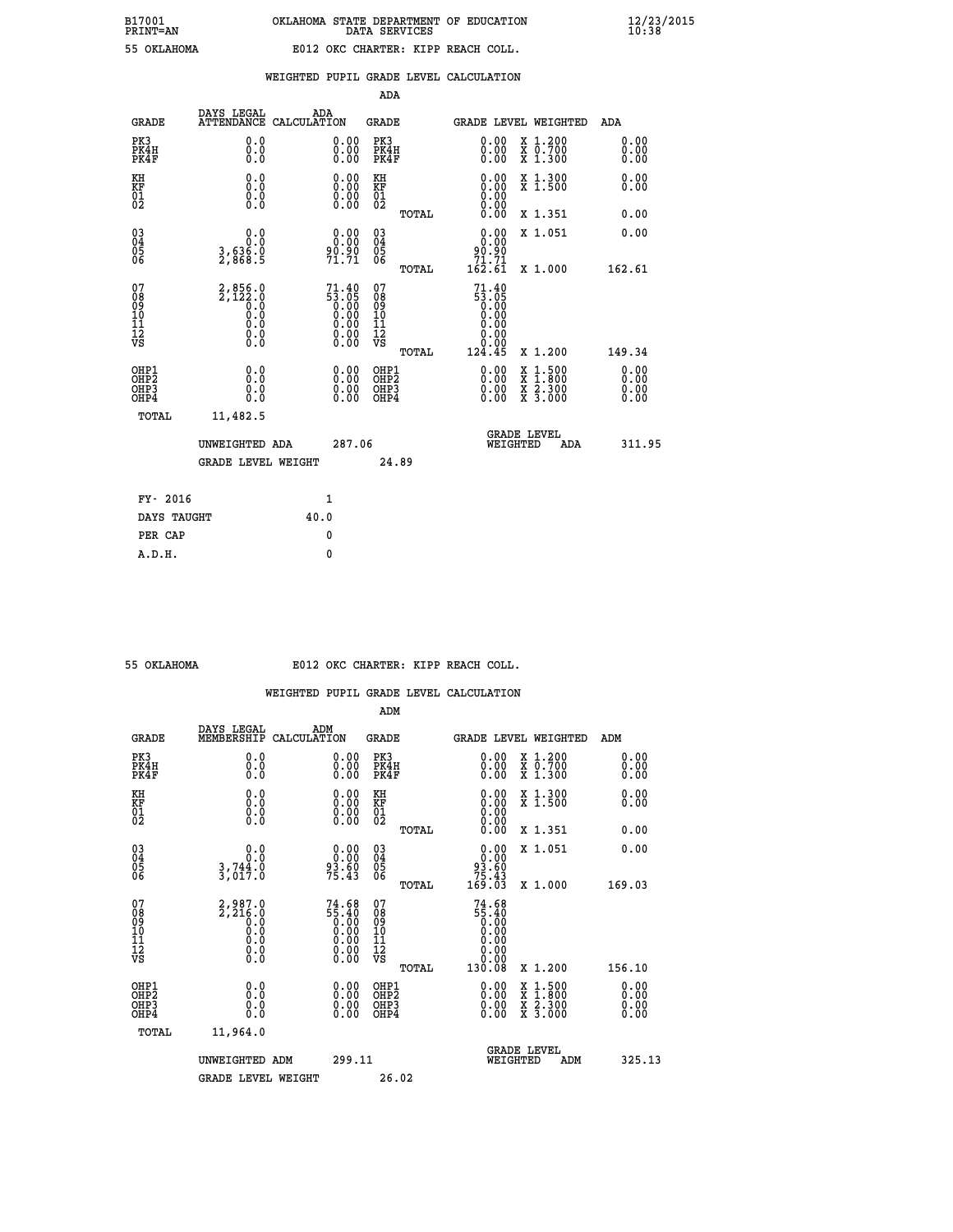# **B17001 OKLAHOMA STATE DEPARTMENT OF EDUCATION 12/23/2015 PRINT=AN DATA SERVICES 10:38 55 OKLAHOMA E013 OKC CHARTER: DOVE SCIENCE ES**

|                                                    |                                                 |                    |                                                                                                      | ADA                                    |       |                                                                              |          |                                          |                              |
|----------------------------------------------------|-------------------------------------------------|--------------------|------------------------------------------------------------------------------------------------------|----------------------------------------|-------|------------------------------------------------------------------------------|----------|------------------------------------------|------------------------------|
| <b>GRADE</b>                                       | DAYS LEGAL<br><b>ATTENDANCE</b>                 | ADA<br>CALCULATION |                                                                                                      | GRADE                                  |       |                                                                              |          | <b>GRADE LEVEL WEIGHTED</b>              | ADA                          |
| PK3<br>PK4H<br>PK4F                                | 0.0<br>0.0<br>0.0                               |                    | 0.00<br>$\begin{smallmatrix} 0.00 \ 0.00 \end{smallmatrix}$                                          | PK3<br>PK4H<br>PK4F                    |       | 0.00<br>0.00                                                                 |          | X 1.200<br>X 0.700<br>X 1.300            | 0.00<br>0.00<br>0.00         |
| KH<br><b>KF</b><br>01<br>02                        | 0.0<br>2,300:0<br>2,343.5<br>2,385:5            |                    | $\begin{smallmatrix} 0.00\\ 46.94\\ 47.83\\ 48.68 \end{smallmatrix}$                                 | KH<br>KF<br>01<br>02                   |       | $\begin{smallmatrix} 0.00\\ 46.94\\ 47.83\\ 48.68\\ 96.51 \end{smallmatrix}$ |          | X 1.300<br>X 1.500                       | 0.00<br>70.41                |
|                                                    |                                                 |                    |                                                                                                      |                                        | TOTAL |                                                                              |          | X 1.351                                  | 130.39                       |
| $\begin{matrix} 03 \\ 04 \\ 05 \\ 06 \end{matrix}$ | $2, 510.0$<br>$2, 436.0$<br>$2, 427.5$<br>$0.0$ |                    | $\frac{51}{49}$ : $\frac{22}{71}$<br>$\frac{45.54}{0.00}$                                            | 03<br>04<br>05<br>06                   |       | $\frac{51}{49}$ : $\frac{22}{71}$<br>$49.54$<br>0.00<br>99.25                |          | X 1.051                                  | 53.83                        |
|                                                    |                                                 |                    |                                                                                                      |                                        | TOTAL |                                                                              |          | X 1.000                                  | 99.25                        |
| 07<br>08<br>09<br>101<br>11<br>12<br>VS            | $\S.$ $\S$                                      |                    | $\begin{smallmatrix} 0.00 \ 0.00 \ 0.00 \ 0.00 \ 0.00 \ 0.00 \ 0.00 \ 0.00 \ 0.00 \end{smallmatrix}$ | 07<br>08<br>09<br>11<br>11<br>12<br>VS |       | 0.00<br>0:00<br>0:00<br>0:00<br>0:00<br>0.00<br>0.00                         |          |                                          |                              |
|                                                    |                                                 |                    |                                                                                                      |                                        | TOTAL | 0.00                                                                         |          | X 1.200                                  | 0.00                         |
| OHP1<br>OHP2<br>OHP3<br>OH <sub>P4</sub>           | 0.0<br>0.000                                    |                    | 0.00<br>$0.00$<br>0.00                                                                               | OHP1<br>OHP2<br>OHP3<br>OHP4           |       | $0.00$<br>$0.00$<br>0.00                                                     | X        | $1.500$<br>$1.800$<br>X 2.300<br>X 3.000 | 0.00<br>0.00<br>0.00<br>0.00 |
| TOTAL                                              | 14,402.5                                        |                    |                                                                                                      |                                        |       |                                                                              |          |                                          |                              |
|                                                    | UNWEIGHTED ADA                                  |                    | 293.92                                                                                               |                                        |       |                                                                              | WEIGHTED | <b>GRADE LEVEL</b><br>ADA                | 353.88                       |
|                                                    | <b>GRADE LEVEL WEIGHT</b>                       |                    |                                                                                                      |                                        | 59.96 |                                                                              |          |                                          |                              |
| FY- 2016                                           |                                                 |                    | $\mathbf{1}$                                                                                         |                                        |       |                                                                              |          |                                          |                              |
| DAYS TAUGHT                                        |                                                 | 49.0               |                                                                                                      |                                        |       |                                                                              |          |                                          |                              |
|                                                    |                                                 |                    |                                                                                                      |                                        |       |                                                                              |          |                                          |                              |

| 55 OKLAHOMA |  |
|-------------|--|
|             |  |
|             |  |

 **PER CAP 0 A.D.H. 0**

## **55 OKLAHOMA E013 OKC CHARTER: DOVE SCIENCE ES**

|                                    |                                                                                                   |                                                                                               | ADM                                                 |       |                                                                                                                                                                                                                                                                                |                                          |                              |
|------------------------------------|---------------------------------------------------------------------------------------------------|-----------------------------------------------------------------------------------------------|-----------------------------------------------------|-------|--------------------------------------------------------------------------------------------------------------------------------------------------------------------------------------------------------------------------------------------------------------------------------|------------------------------------------|------------------------------|
| <b>GRADE</b>                       | DAYS LEGAL<br>MEMBERSHIP                                                                          | ADM<br>CALCULATION                                                                            | <b>GRADE</b>                                        |       |                                                                                                                                                                                                                                                                                | <b>GRADE LEVEL WEIGHTED</b>              | ADM                          |
| PK3<br>PK4H<br>PK4F                | 0.0<br>0.000                                                                                      | $\begin{smallmatrix} 0.00 \ 0.00 \ 0.00 \end{smallmatrix}$                                    | PK3<br>PK4H<br>PK4F                                 |       | $\begin{smallmatrix} 0.00 \\ 0.00 \\ 0.00 \end{smallmatrix}$                                                                                                                                                                                                                   | X 1.200<br>X 0.700<br>X 1.300            | 0.00<br>0.00<br>0.00         |
| KH<br>KF<br>01<br>02               | $\begin{smallmatrix}&&&0.0\2,358.0\2,385.0\2,420.0\end{smallmatrix}$                              | $\begin{smallmatrix} 0.00\\ 48.12\\ 48.57\\ 49.39 \end{smallmatrix}$                          | KH<br>KF<br>01<br>02                                |       | $0.00\n48.12\n48.67\n49.39\n98.06$                                                                                                                                                                                                                                             | X 1.300<br>X 1.500                       | 0.00<br>72.18                |
|                                    |                                                                                                   |                                                                                               |                                                     | TOTAL |                                                                                                                                                                                                                                                                                | X 1.351                                  | 132.48                       |
| 03<br>04<br>05<br>06               | 2,538.0<br>2,466.0<br>2,450.0<br>Ō.Ō                                                              | 51.80<br>50.33<br>50.00<br>0.00                                                               | $\begin{array}{c} 03 \\ 04 \\ 05 \\ 06 \end{array}$ |       | $\begin{smallmatrix} 51.80\\ 50.33\\ 50.00\\ 0.00\\ 0.33 \end{smallmatrix}$                                                                                                                                                                                                    | X 1.051                                  | 54.44                        |
|                                    |                                                                                                   |                                                                                               |                                                     | TOTAL |                                                                                                                                                                                                                                                                                | X 1.000                                  | 100.33                       |
| 07<br>08<br>09<br>101<br>112<br>VS | $\begin{smallmatrix} 0.0 & 0 \ 0.0 & 0 \ 0.0 & 0 \ 0.0 & 0 \ 0.0 & 0 \ 0.0 & 0 \end{smallmatrix}$ | $\begin{smallmatrix} 0.00\ 0.00\ 0.00\ 0.00\ 0.00\ 0.00\ 0.00\ 0.00\ 0.00\ \end{smallmatrix}$ | 07<br>08<br>09<br>11<br>11<br>12<br>VS              |       | $0.00$<br>$0.00$<br>$0.00$<br>0.00<br>0.00                                                                                                                                                                                                                                     |                                          |                              |
|                                    |                                                                                                   |                                                                                               |                                                     | TOTAL | 0.00                                                                                                                                                                                                                                                                           | X 1.200                                  | 0.00                         |
| OHP1<br>OHP2<br>OHP3<br>OHP4       | 0.0<br>0.000                                                                                      | $\begin{smallmatrix} 0.00 \ 0.00 \ 0.00 \ 0.00 \end{smallmatrix}$                             | OHP1<br>OHP2<br>OHP <sub>3</sub>                    |       | $\begin{smallmatrix} 0.00 & 0.00 & 0.00 & 0.00 & 0.00 & 0.00 & 0.00 & 0.00 & 0.00 & 0.00 & 0.00 & 0.00 & 0.00 & 0.00 & 0.00 & 0.00 & 0.00 & 0.00 & 0.00 & 0.00 & 0.00 & 0.00 & 0.00 & 0.00 & 0.00 & 0.00 & 0.00 & 0.00 & 0.00 & 0.00 & 0.00 & 0.00 & 0.00 & 0.00 & 0.00 & 0.0$ | X 1:500<br>X 1:800<br>X 2:300<br>X 3:000 | 0.00<br>Ŏ.ŎŎ<br>Q.QQ<br>0.00 |
| TOTAL                              | 14,617.0                                                                                          |                                                                                               |                                                     |       |                                                                                                                                                                                                                                                                                |                                          |                              |
|                                    | UNWEIGHTED                                                                                        | ADM                                                                                           | 298.31                                              |       |                                                                                                                                                                                                                                                                                | GRADE LEVEL<br>WEIGHTED<br>ADM           | 359.43                       |
|                                    | <b>GRADE LEVEL WEIGHT</b>                                                                         |                                                                                               | 61.12                                               |       |                                                                                                                                                                                                                                                                                |                                          |                              |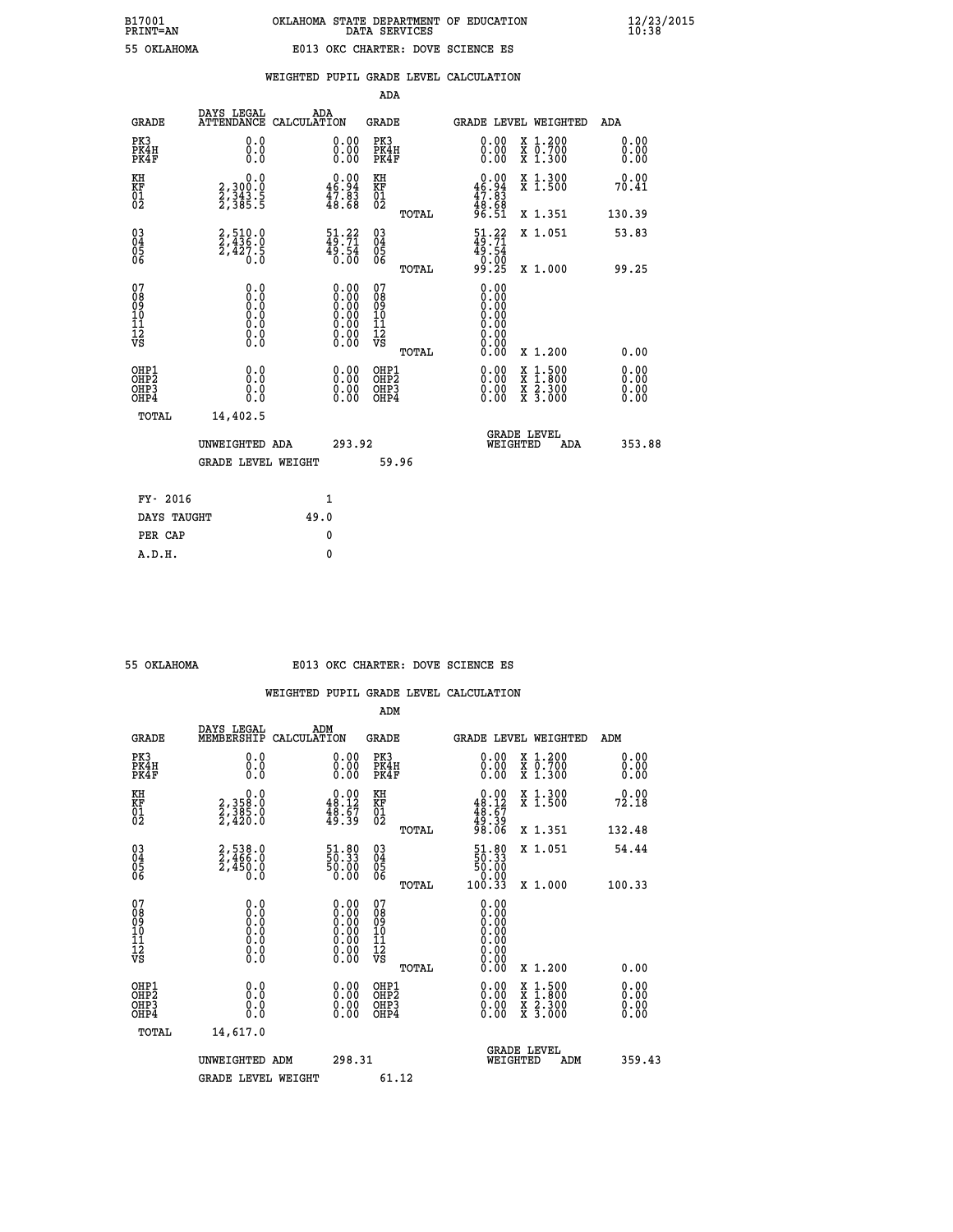|  |  | WEIGHTED PUPIL GRADE LEVEL CALCULATION |
|--|--|----------------------------------------|
|  |  |                                        |

|                                                                    |                                                      |                                                                     |              |                                                                                                                                           | ADA                                     |       |                                                                                 |          |                                                                                                                                              |                      |
|--------------------------------------------------------------------|------------------------------------------------------|---------------------------------------------------------------------|--------------|-------------------------------------------------------------------------------------------------------------------------------------------|-----------------------------------------|-------|---------------------------------------------------------------------------------|----------|----------------------------------------------------------------------------------------------------------------------------------------------|----------------------|
|                                                                    | <b>GRADE</b>                                         | DAYS LEGAL<br>ATTENDANCE CALCULATION                                | ADA          |                                                                                                                                           | <b>GRADE</b>                            |       |                                                                                 |          | <b>GRADE LEVEL WEIGHTED</b>                                                                                                                  | ADA                  |
| PK3                                                                | PK4H<br>PK4F                                         | 0.0<br>0.0<br>0.0                                                   |              | 0.00<br>$0.00$<br>0.00                                                                                                                    | PK3<br>PK4H<br>PK4F                     |       | $\begin{smallmatrix} 0.00 \ 0.00 \ 0.00 \end{smallmatrix}$                      |          | X 1.200<br>X 0.700<br>X 1.300                                                                                                                | 0.00<br>0.00<br>0.00 |
| KH<br>KF<br>01<br>02                                               |                                                      | 0.0<br>0.0<br>$\S.$                                                 |              | 0.0000<br>$\begin{smallmatrix} 0.00 \\ 0.00 \end{smallmatrix}$                                                                            | KH<br>KF<br>01<br>02                    |       | 0.00                                                                            |          | X 1.300<br>X 1.500                                                                                                                           | 0.00<br>0.00         |
|                                                                    |                                                      |                                                                     |              |                                                                                                                                           |                                         | TOTAL | 0.00                                                                            |          | X 1.351                                                                                                                                      | 0.00                 |
| $\begin{smallmatrix} 03 \\[-4pt] 04 \end{smallmatrix}$<br>Ŏ5<br>06 |                                                      | 0.0<br>0.000                                                        |              | $\begin{smallmatrix} 0.00 \ 0.00 \ 0.00 \ 0.00 \end{smallmatrix}$                                                                         | $\substack{03 \\ 04}$<br>Ŏ5<br>06       | TOTAL | 0.00<br>0.00<br>0.00                                                            |          | X 1.051<br>X 1.000                                                                                                                           | 0.00<br>0.00         |
| 07<br>08<br>09<br>101<br>11<br>12<br>VS                            |                                                      | 0.0<br>0.0<br>$1,154.0$<br>$1,154.0$<br>$699.0$<br>$529.0$<br>$0.0$ |              | $\begin{smallmatrix} &0.00\\[-1.2mm] 0.00\\[-1.2mm] 14.44\\[-1.2mm] 25.64\\[-1.2mm] 15.53\\[-1.2mm] 1.76\\[-1.2mm] 0.00\end{smallmatrix}$ | 07<br>08<br>09<br>101<br>11<br>12<br>VS |       | 0.00<br>0.00<br>14.44<br>$\frac{25.64}{15.53}$<br>$\frac{11.76}{11.76}$<br>0.00 |          |                                                                                                                                              |                      |
|                                                                    |                                                      |                                                                     |              |                                                                                                                                           |                                         | TOTAL | 67.37                                                                           |          | X 1.200                                                                                                                                      | 80.84                |
|                                                                    | OHP1<br>OHP <sub>2</sub><br>OH <sub>P3</sub><br>OHP4 | 0.0<br>0.0<br>$0.\overline{0}$                                      |              | 0.00<br>$\begin{smallmatrix} 0.00 \ 0.00 \end{smallmatrix}$                                                                               | OHP1<br>OHP2<br>OHP <sub>3</sub>        |       | 0.00<br>0.00                                                                    |          | $\begin{smallmatrix} \mathtt{X} & 1\cdot500 \\ \mathtt{X} & 1\cdot800 \\ \mathtt{X} & 2\cdot300 \\ \mathtt{X} & 3\cdot000 \end{smallmatrix}$ | 0.00<br>0.00<br>0.00 |
|                                                                    | TOTAL                                                | 3,032.0                                                             |              |                                                                                                                                           |                                         |       |                                                                                 |          |                                                                                                                                              |                      |
|                                                                    |                                                      | UNWEIGHTED ADA                                                      |              | 67.37                                                                                                                                     |                                         |       |                                                                                 | WEIGHTED | <b>GRADE LEVEL</b><br><b>ADA</b>                                                                                                             | 80.84                |
|                                                                    |                                                      | <b>GRADE LEVEL WEIGHT</b>                                           |              |                                                                                                                                           |                                         | 13.47 |                                                                                 |          |                                                                                                                                              |                      |
|                                                                    | FY- 2016                                             |                                                                     | $\mathbf{1}$ |                                                                                                                                           |                                         |       |                                                                                 |          |                                                                                                                                              |                      |
|                                                                    | DAYS TAUGHT                                          |                                                                     | 45.0         |                                                                                                                                           |                                         |       |                                                                                 |          |                                                                                                                                              |                      |
|                                                                    | PER CAP                                              |                                                                     | 33           |                                                                                                                                           |                                         |       |                                                                                 |          |                                                                                                                                              |                      |

| OKLAHOMA |
|----------|
|          |

#### **55 OKLAHOMA E016 OKC CHARTER: HARPER ACADEMY**

|                                                    |                                                                |                                                                                                                                                            | ADM                                                   |                                                                                                                                                                                                                                                                                |                                          |                          |
|----------------------------------------------------|----------------------------------------------------------------|------------------------------------------------------------------------------------------------------------------------------------------------------------|-------------------------------------------------------|--------------------------------------------------------------------------------------------------------------------------------------------------------------------------------------------------------------------------------------------------------------------------------|------------------------------------------|--------------------------|
| <b>GRADE</b>                                       | DAYS LEGAL<br>MEMBERSHIP                                       | ADM<br>CALCULATION                                                                                                                                         | <b>GRADE</b>                                          | <b>GRADE LEVEL WEIGHTED</b>                                                                                                                                                                                                                                                    |                                          | ADM                      |
| PK3<br>PK4H<br>PK4F                                | 0.0<br>0.000                                                   | $\begin{smallmatrix} 0.00 \ 0.00 \ 0.00 \end{smallmatrix}$                                                                                                 | PK3<br>PK4H<br>PK4F                                   | $\begin{smallmatrix} 0.00 \\ 0.00 \\ 0.00 \end{smallmatrix}$                                                                                                                                                                                                                   | X 1.200<br>X 0.700<br>X 1.300            | 0.00<br>0.00<br>0.00     |
| KH<br>KF<br>01<br>02                               | 0.0<br>$\begin{smallmatrix} 0.10\ 0.0 \ 0.0 \end{smallmatrix}$ | $\begin{smallmatrix} 0.00 \ 0.00 \ 0.00 \ 0.00 \end{smallmatrix}$                                                                                          | KH<br><b>KF</b><br>01<br>02                           | $\begin{smallmatrix} 0.00 \ 0.00 \ 0.00 \ 0.00 \ 0.00 \ 0.00 \end{smallmatrix}$                                                                                                                                                                                                | X 1.300<br>X 1.500                       | 0.00<br>0.00             |
|                                                    |                                                                |                                                                                                                                                            | TOTAL                                                 |                                                                                                                                                                                                                                                                                | X 1.351                                  | 0.00                     |
| $\begin{matrix} 03 \\ 04 \\ 05 \\ 06 \end{matrix}$ |                                                                |                                                                                                                                                            | $\begin{array}{c} 03 \\ 04 \\ 05 \\ 06 \end{array}$   | $\begin{smallmatrix} 0.00 & 0.00 & 0.00 & 0.00 & 0.00 & 0.00 & 0.00 & 0.00 & 0.00 & 0.00 & 0.00 & 0.00 & 0.00 & 0.00 & 0.00 & 0.00 & 0.00 & 0.00 & 0.00 & 0.00 & 0.00 & 0.00 & 0.00 & 0.00 & 0.00 & 0.00 & 0.00 & 0.00 & 0.00 & 0.00 & 0.00 & 0.00 & 0.00 & 0.00 & 0.00 & 0.0$ | X 1.051                                  | 0.00                     |
|                                                    |                                                                |                                                                                                                                                            | TOTAL                                                 |                                                                                                                                                                                                                                                                                | X 1.000                                  | 0.00                     |
| 07<br>08<br>09<br>101<br>11<br>12<br>VS            | 0.0<br>779.0<br>777.0<br>1,395.0<br>853.0<br>656.0<br>0.0      | $\begin{smallmatrix} &0.00\\[-1.2mm] 0.00\\[-1.2mm] 17.27\\[-1.2mm] 31.00\\[-1.2mm] 18.96\\[-1.2mm] 18.96\\[-1.2mm] 14.58\\[-1.2mm] 0.00\end{smallmatrix}$ | 07<br>08<br>09<br>01<br>11<br>11<br>12<br>VS<br>TOTAL | 0.00<br>19.99<br>31:00<br>18.96<br>$\frac{14.58}{0.00}$<br>81.81                                                                                                                                                                                                               | X 1.200                                  | 98.17                    |
| OHP1<br>OHP2<br>OHP3<br>OHP4                       |                                                                |                                                                                                                                                            | OHP1<br>OHP2<br>OHP3<br>OHP4                          | $\begin{smallmatrix} 0.00 & 0.00 & 0.00 & 0.00 & 0.00 & 0.00 & 0.00 & 0.00 & 0.00 & 0.00 & 0.00 & 0.00 & 0.00 & 0.00 & 0.00 & 0.00 & 0.00 & 0.00 & 0.00 & 0.00 & 0.00 & 0.00 & 0.00 & 0.00 & 0.00 & 0.00 & 0.00 & 0.00 & 0.00 & 0.00 & 0.00 & 0.00 & 0.00 & 0.00 & 0.00 & 0.0$ | X 1:500<br>X 1:800<br>X 2:300<br>X 3:000 | $0.00$<br>$0.00$<br>0.00 |
| TOTAL                                              | 3,681.0                                                        |                                                                                                                                                            |                                                       |                                                                                                                                                                                                                                                                                |                                          |                          |
|                                                    | UNWEIGHTED<br>ADM                                              | 81.81                                                                                                                                                      |                                                       | WEIGHTED                                                                                                                                                                                                                                                                       | <b>GRADE LEVEL</b><br>ADM                | 98.17                    |
|                                                    | <b>GRADE LEVEL WEIGHT</b>                                      |                                                                                                                                                            | 16.36                                                 |                                                                                                                                                                                                                                                                                |                                          |                          |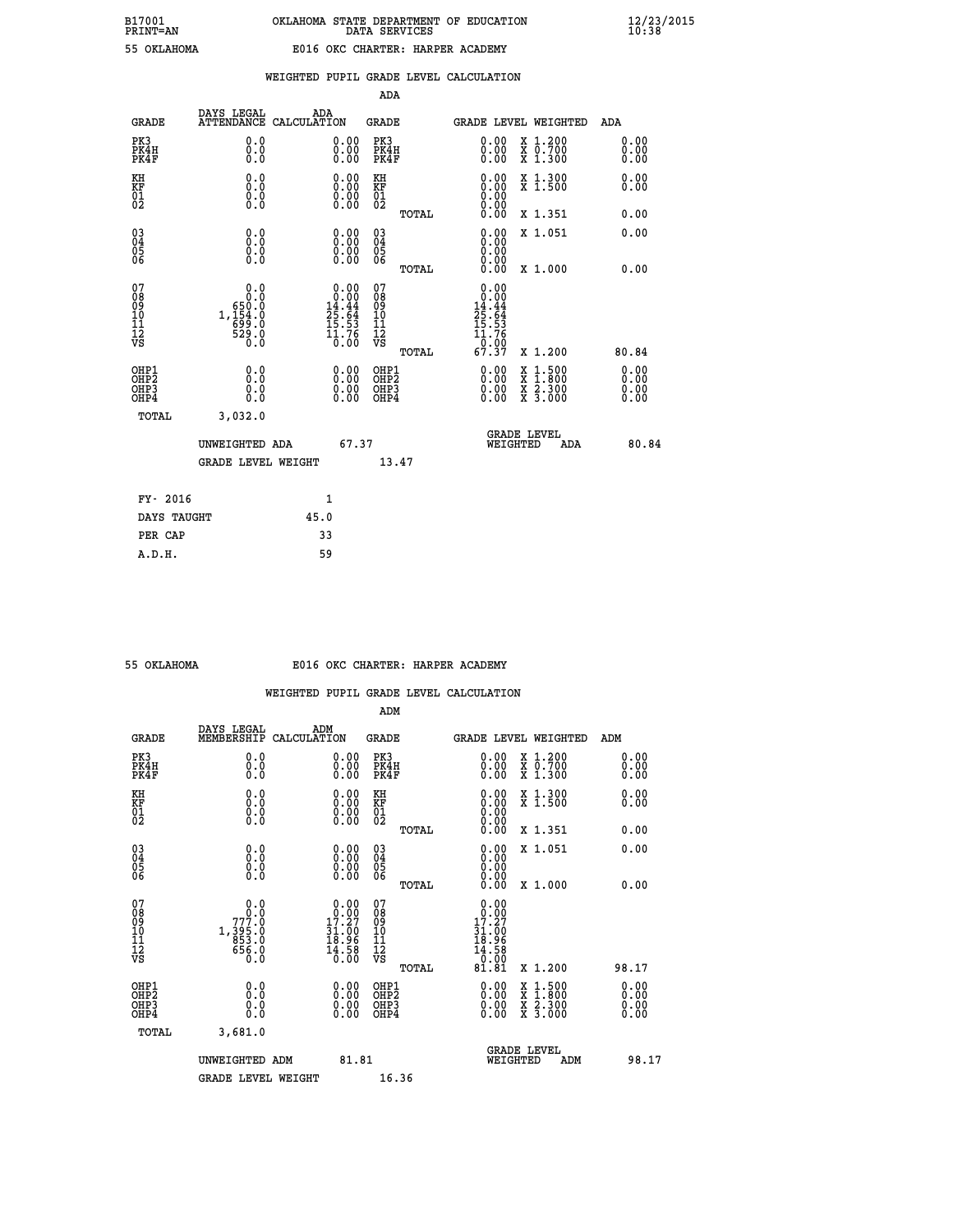|                                                       |                                      |                    |                                                                                                      | ADA                                    |       |                                                      |          |                                          |                              |
|-------------------------------------------------------|--------------------------------------|--------------------|------------------------------------------------------------------------------------------------------|----------------------------------------|-------|------------------------------------------------------|----------|------------------------------------------|------------------------------|
| <b>GRADE</b>                                          | DAYS LEGAL<br><b>ATTENDANCE</b>      | ADA<br>CALCULATION |                                                                                                      | GRADE                                  |       |                                                      |          | <b>GRADE LEVEL WEIGHTED</b>              | <b>ADA</b>                   |
| PK3<br>PK4H<br>PK4F                                   | 0.0<br>0.0<br>1,671.5                |                    | 0.00<br>0.00<br>38.87                                                                                | PK3<br>PK4H<br>PK4F                    |       | 0.00<br>ة.ة.<br>38.87                                |          | X 1.200<br>X 0.700<br>X 1.300            | 0.00<br>0.00<br>50.53        |
| KH<br><b>KF</b><br>01<br>02                           | 0.0<br>1,667:0<br>1,919:5<br>1,989:5 |                    | 38.77<br>$\frac{44}{16}$ : $\frac{64}{27}$                                                           | KH<br>KF<br>01<br>02                   |       | $0.00$<br>$38.77$<br>$44.64$<br>$46.27$<br>$90.91$   |          | X 1.300<br>X 1.500                       | 0.00<br>58.16                |
|                                                       |                                      |                    |                                                                                                      |                                        | TOTAL |                                                      |          | X 1.351                                  | 122.82                       |
| $\begin{matrix} 03 \\ 04 \\ 05 \\ 06 \end{matrix}$    | $1,834.0$<br>$1,660.0$<br>0.000      |                    | 44.98<br>38.60<br>$\begin{smallmatrix} 0.00 & 0 \ 0.00 & 0 \end{smallmatrix}$                        | 03<br>04<br>05<br>06                   |       | 44.98<br>38.60<br>0.00                               |          | X 1.051                                  | 47.27                        |
|                                                       |                                      |                    |                                                                                                      |                                        | TOTAL | 38.60                                                |          | X 1.000                                  | 38.60                        |
| 07<br>08<br>09<br>101<br>11<br>12<br>VS               | $\S.$ $\S$                           |                    | $\begin{smallmatrix} 0.00 \ 0.00 \ 0.00 \ 0.00 \ 0.00 \ 0.00 \ 0.00 \ 0.00 \ 0.00 \end{smallmatrix}$ | 07<br>08<br>09<br>11<br>11<br>12<br>VS |       | 0.00<br>0:00<br>0:00<br>0:00<br>0:00<br>0.00<br>0.00 |          |                                          |                              |
|                                                       |                                      |                    |                                                                                                      |                                        | TOTAL | 0.00                                                 |          | X 1.200                                  | 0.00                         |
| OHP1<br>OHP2<br>OH <sub>P</sub> 3<br>OH <sub>P4</sub> | 0.0<br>0.0<br>Ŏ.Ŏ                    |                    | 0.00<br>$0.00$<br>0.00                                                                               | OHP1<br>OHP2<br>OHP3<br>OHP4           |       | $0.00$<br>$0.00$<br>0.00                             | X        | $1.500$<br>$1.800$<br>X 2.300<br>X 3.000 | 0.00<br>0.00<br>0.00<br>0.00 |
| TOTAL                                                 | 10,841.5                             |                    |                                                                                                      |                                        |       |                                                      |          |                                          |                              |
|                                                       | UNWEIGHTED ADA                       |                    | 252.13                                                                                               |                                        |       |                                                      | WEIGHTED | <b>GRADE LEVEL</b><br>ADA                | 317.38                       |
|                                                       | <b>GRADE LEVEL WEIGHT</b>            |                    |                                                                                                      | 65.25                                  |       |                                                      |          |                                          |                              |
| FY- 2016                                              |                                      | $\mathbf{1}$       |                                                                                                      |                                        |       |                                                      |          |                                          |                              |
| DAYS TAUGHT                                           |                                      | 43.0               |                                                                                                      |                                        |       |                                                      |          |                                          |                              |
|                                                       |                                      |                    |                                                                                                      |                                        |       |                                                      |          |                                          |                              |

| OKLAHOMA |
|----------|
|          |

 **PER CAP 33 A.D.H. 249**

#### **55 OKLAHOMA E020 OKC CHARTER: LIGHTHOUSE OKC**

|                                          |                                                                                                   |                                                                                               | ADM                                                 |       |                                                                                                                                                                                                                                                                                |                                          |                              |  |
|------------------------------------------|---------------------------------------------------------------------------------------------------|-----------------------------------------------------------------------------------------------|-----------------------------------------------------|-------|--------------------------------------------------------------------------------------------------------------------------------------------------------------------------------------------------------------------------------------------------------------------------------|------------------------------------------|------------------------------|--|
| <b>GRADE</b>                             | DAYS LEGAL<br>MEMBERSHIP                                                                          | ADM<br>CALCULATION                                                                            | <b>GRADE</b>                                        |       |                                                                                                                                                                                                                                                                                | <b>GRADE LEVEL WEIGHTED</b>              | ADM                          |  |
| PK3<br>PK4H<br>PK4F                      | 0.0<br>Ō.Ō<br>1,792.0                                                                             | 0.0000<br>41.67                                                                               | PK3<br>PK4H<br>PK4F                                 |       | 0.00<br>41.67                                                                                                                                                                                                                                                                  | X 1.200<br>X 0.700<br>X 1.300            | 0.00<br>0.00<br>54.17        |  |
| KH<br>KF<br>01<br>02                     | 0.0<br>1,751.0<br>1,985.0<br>2,070.0                                                              | $\begin{smallmatrix} 0.00\\ 40.72\\ 46.16\\ 48.14 \end{smallmatrix}$                          | KH<br>KF<br>01<br>02                                |       | $0.00$<br>$40.72$<br>$46.16$<br>$48.14$<br>$94.30$                                                                                                                                                                                                                             | X 1.300<br>X 1.500                       | 0.00<br>61.08                |  |
|                                          |                                                                                                   |                                                                                               |                                                     | TOTAL |                                                                                                                                                                                                                                                                                | X 1.351                                  | 127.40                       |  |
| 03<br>04<br>05<br>06                     | $2,918.0$<br>1,721.0<br>$\overline{0}$ :0                                                         | $46.93$<br>$40.02$<br>$\begin{smallmatrix} 0.0000 0.0000 0.0000 \end{smallmatrix}$            | $\begin{array}{c} 03 \\ 04 \\ 05 \\ 06 \end{array}$ |       | $46.93$<br>$0.02$<br>$0.00$<br>$0.00$                                                                                                                                                                                                                                          | X 1.051                                  | 49.32                        |  |
|                                          |                                                                                                   |                                                                                               |                                                     | TOTAL | 40.02                                                                                                                                                                                                                                                                          | X 1.000                                  | 40.02                        |  |
| 07<br>08<br>09<br>101<br>112<br>VS       | $\begin{smallmatrix} 0.0 & 0 \ 0.0 & 0 \ 0.0 & 0 \ 0.0 & 0 \ 0.0 & 0 \ 0.0 & 0 \end{smallmatrix}$ | $\begin{smallmatrix} 0.00\ 0.00\ 0.00\ 0.00\ 0.00\ 0.00\ 0.00\ 0.00\ 0.00\ \end{smallmatrix}$ | 07<br>08<br>09<br>11<br>11<br>12<br>VS              |       | $0.00$<br>$0.00$<br>$0.00$<br>0.00<br>0.00<br>0.00                                                                                                                                                                                                                             |                                          |                              |  |
|                                          |                                                                                                   |                                                                                               |                                                     | TOTAL | 0.00                                                                                                                                                                                                                                                                           | X 1.200                                  | 0.00                         |  |
| OHP1<br>OHP <sub>2</sub><br>OHP3<br>OHP4 | 0.0<br>0.000                                                                                      | $\begin{smallmatrix} 0.00 \ 0.00 \ 0.00 \ 0.00 \end{smallmatrix}$                             | OHP1<br>OHP2<br>OHP <sub>3</sub>                    |       | $\begin{smallmatrix} 0.00 & 0.00 & 0.00 & 0.00 & 0.00 & 0.00 & 0.00 & 0.00 & 0.00 & 0.00 & 0.00 & 0.00 & 0.00 & 0.00 & 0.00 & 0.00 & 0.00 & 0.00 & 0.00 & 0.00 & 0.00 & 0.00 & 0.00 & 0.00 & 0.00 & 0.00 & 0.00 & 0.00 & 0.00 & 0.00 & 0.00 & 0.00 & 0.00 & 0.00 & 0.00 & 0.0$ | X 1:500<br>X 1:800<br>X 2:300<br>X 3:000 | 0.00<br>Ŏ.ŎŎ<br>Q.QQ<br>0.00 |  |
| TOTAL                                    | 11,337.0                                                                                          |                                                                                               |                                                     |       |                                                                                                                                                                                                                                                                                |                                          |                              |  |
|                                          | UNWEIGHTED                                                                                        | 263.64<br>ADM                                                                                 |                                                     |       | WEIGHTED                                                                                                                                                                                                                                                                       | <b>GRADE LEVEL</b><br>ADM                | 331.99                       |  |
|                                          | <b>GRADE LEVEL WEIGHT</b>                                                                         |                                                                                               | 68.35                                               |       |                                                                                                                                                                                                                                                                                |                                          |                              |  |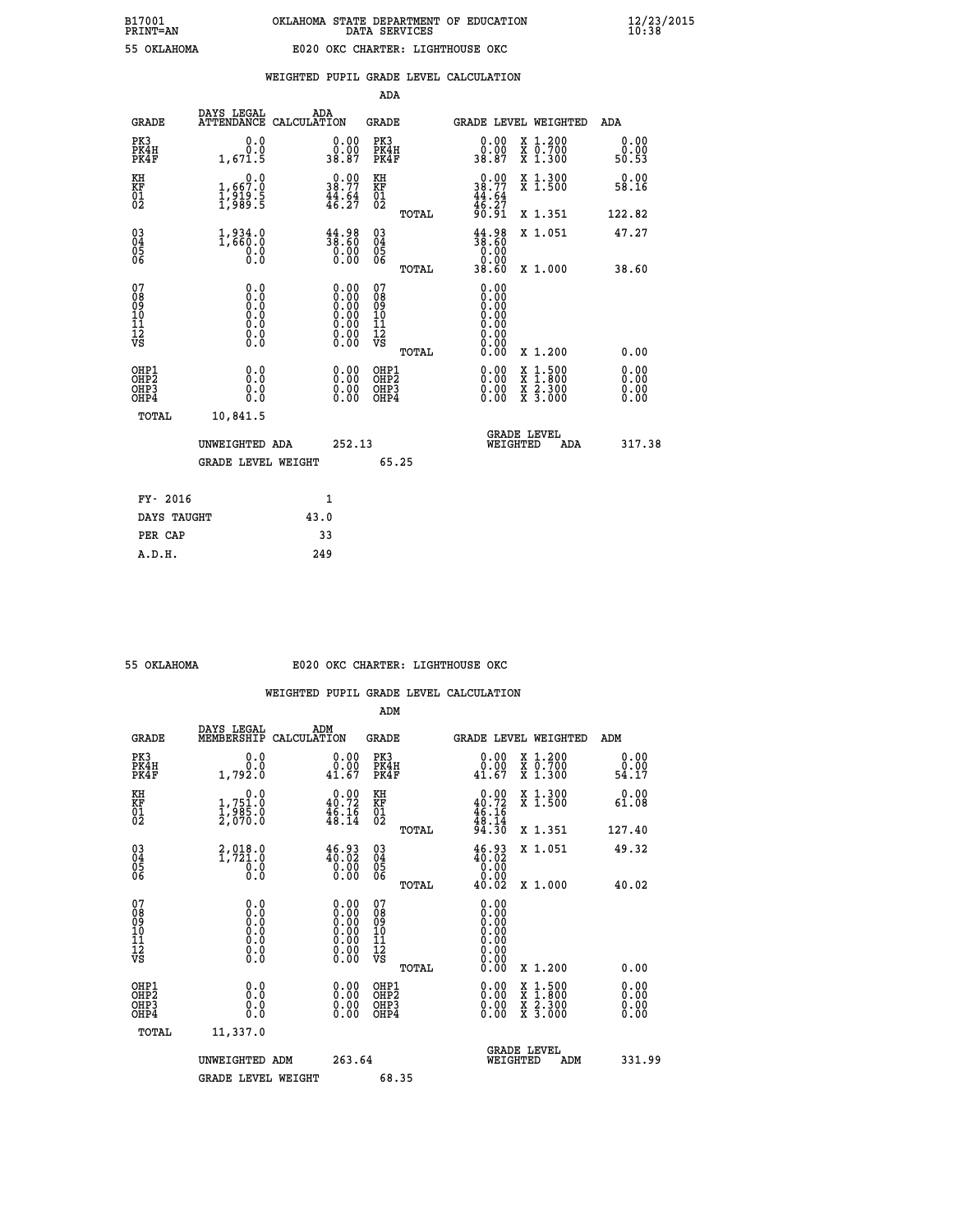| B17001          | OKLAHOMA STATE DEPARTMENT OF EDUCATION |
|-----------------|----------------------------------------|
| <b>PRINT=AN</b> | DATA SERVICES                          |
| 55 OKLAHOMA     | G001 SANTA FE SOUTH ES (CHARTER)       |

 **B17001 OKLAHOMA STATE DEPARTMENT OF EDUCATION 12/23/2015**

|                                                    |                                                                    |                                                                                                      |        | ADA                                                |       |                                                       |   |                                          |                              |
|----------------------------------------------------|--------------------------------------------------------------------|------------------------------------------------------------------------------------------------------|--------|----------------------------------------------------|-------|-------------------------------------------------------|---|------------------------------------------|------------------------------|
| <b>GRADE</b>                                       | DAYS LEGAL<br><b>ATTENDANCE</b>                                    | ADA<br>CALCULATION                                                                                   |        | GRADE                                              |       |                                                       |   | <b>GRADE LEVEL WEIGHTED</b>              | <b>ADA</b>                   |
| PK3<br>PK4H<br>PK4F                                | 0.0<br>0.0<br>4,174.0                                              | 0.00<br>ŏ.ŏŏ<br>85.18                                                                                |        | PK3<br>PK4H<br>PK4F                                |       | 0.00<br>ةة.ة<br>85.18                                 |   | X 1.200<br>X 0.700<br>X 1.300            | 0.00<br>0.00<br>110.73       |
| KH<br><b>KF</b><br>01<br>02                        | 0.0<br>$\frac{4}{5}, \frac{257}{154}$ .0<br>4,252.5                | $\begin{smallmatrix} &0.00\\ 86.88\\ 105.18\\ 6.79\end{smallmatrix}$                                 |        | KH<br>KF<br>01<br>02                               |       | $0.00\n86.88\n105.18\n86.79\n191.97$                  |   | X 1.300<br>X 1.500                       | 0.00<br>130.32               |
|                                                    |                                                                    |                                                                                                      |        |                                                    | TOTAL |                                                       |   | X 1.351                                  | 259.35                       |
| $\begin{matrix} 03 \\ 04 \\ 05 \\ 06 \end{matrix}$ | $\frac{5}{5}, \frac{209}{673}$ .<br>$\frac{5}{4}, \frac{777}{0.0}$ | 106.31<br>57.50<br>0.00                                                                              |        | $\begin{matrix} 03 \\ 04 \\ 05 \\ 06 \end{matrix}$ |       | $106.31$<br>$115.79$<br>97.50                         |   | X 1.051                                  | 111.73                       |
|                                                    |                                                                    |                                                                                                      |        |                                                    | TOTAL | $\begin{smallmatrix} 0.00 \ 213.29 \end{smallmatrix}$ |   | X 1.000                                  | 213.29                       |
| 07<br>08<br>09<br>101<br>11<br>12<br>VS            | $\S.$                                                              | $\begin{smallmatrix} 0.00 \ 0.00 \ 0.00 \ 0.00 \ 0.00 \ 0.00 \ 0.00 \ 0.00 \ 0.00 \end{smallmatrix}$ |        | 07<br>08<br>09<br>11<br>11<br>12<br>VS             |       | 0.00<br>0.00<br>0.00<br>0.00<br>0.00<br>0.00<br>0.00  |   |                                          |                              |
|                                                    |                                                                    |                                                                                                      |        |                                                    | TOTAL | 0.00                                                  |   | X 1.200                                  | 0.00                         |
| OHP1<br>OHP2<br>OH <sub>P</sub> 3<br>OHP4          | 0.0<br>0.0<br>0.0                                                  | 0.00<br>$0.00$<br>0.00                                                                               |        | OHP1<br>OHP2<br>OHP3<br>OHP4                       |       | $0.00$<br>$0.00$<br>0.00                              | X | $1:500$<br>$1:800$<br>X 2.300<br>X 3.000 | 0.00<br>0.00<br>0.00<br>0.00 |
| TOTAL                                              | 33,497.5                                                           |                                                                                                      |        |                                                    |       |                                                       |   |                                          |                              |
|                                                    | UNWEIGHTED ADA                                                     |                                                                                                      | 683.63 |                                                    |       | WEIGHTED                                              |   | <b>GRADE LEVEL</b><br>ADA                | 825.42                       |
|                                                    | <b>GRADE LEVEL WEIGHT</b>                                          |                                                                                                      |        | 141.79                                             |       |                                                       |   |                                          |                              |
| FY- 2016                                           |                                                                    | $\mathbf{1}$                                                                                         |        |                                                    |       |                                                       |   |                                          |                              |
| DAYS TAUGHT                                        |                                                                    | 49.0                                                                                                 |        |                                                    |       |                                                       |   |                                          |                              |
|                                                    |                                                                    |                                                                                                      |        |                                                    |       |                                                       |   |                                          |                              |

| 55 OKTAHOMA |
|-------------|
|             |

 **PER CAP 33 A.D.H. 659**

 **B17001<br>PRINT=AN** 

# **55 OKLAHOMA G001 SANTA FE SOUTH ES (CHARTER)**

|                                                      |                                                                                                   |                                                                                                      | ADM                                                 |       |                                                                                   |          |                                          |        |                              |
|------------------------------------------------------|---------------------------------------------------------------------------------------------------|------------------------------------------------------------------------------------------------------|-----------------------------------------------------|-------|-----------------------------------------------------------------------------------|----------|------------------------------------------|--------|------------------------------|
| <b>GRADE</b>                                         | DAYS LEGAL<br>MEMBERSHIP                                                                          | ADM<br>CALCULATION                                                                                   | <b>GRADE</b>                                        |       |                                                                                   |          | <b>GRADE LEVEL WEIGHTED</b>              | ADM    |                              |
| PK3<br>PK4H<br>PK4F                                  | 0.0<br>0.0<br>4,358.0                                                                             | $\begin{smallmatrix} 0.00\\ 0.00\\ 88.94 \end{smallmatrix}$                                          | PK3<br>PK4H<br>PK4F                                 |       | $\begin{smallmatrix} 0.00\\ 0.00\\ 0.00\\ 88.94 \end{smallmatrix}$                |          | X 1.200<br>X 0.700<br>X 1.300            | 115.62 | 0.00<br>0.00                 |
| KH<br>KF<br>01<br>02                                 | 0.0<br>$\frac{4}{5}, \frac{3}{3}$ $\frac{3}{3}$ $\frac{3}{4}$ $\frac{3}{6}$                       | $\begin{smallmatrix}&&0.00\\89.24\\108.84\\88.04\end{smallmatrix}$                                   | KH<br>KF<br>01<br>02                                |       | $\begin{smallmatrix}&&0.00\\89.24\\108.84\\88.04\\88.04\\196.88\end{smallmatrix}$ |          | X 1.300<br>X 1.500                       | 133.86 | 0.00                         |
|                                                      |                                                                                                   |                                                                                                      |                                                     | TOTAL |                                                                                   |          | X 1.351                                  | 265.98 |                              |
| 03<br>04<br>05<br>06                                 | 5,282.0<br>5,732.0<br>4,849.0<br>0.0                                                              | 107.80<br>116.98<br>98.96<br>0.00                                                                    | $\begin{array}{c} 03 \\ 04 \\ 05 \\ 06 \end{array}$ |       | 107.80<br>116.98<br>99.96                                                         |          | X 1.051                                  | 113.30 |                              |
|                                                      |                                                                                                   |                                                                                                      |                                                     | TOTAL | 0.00.<br>215.94                                                                   |          | X 1.000                                  | 215.94 |                              |
| 07<br>08<br>09<br>101<br>112<br>VS                   | $\begin{smallmatrix} 0.0 & 0 \ 0.0 & 0 \ 0.0 & 0 \ 0.0 & 0 \ 0.0 & 0 \ 0.0 & 0 \end{smallmatrix}$ | $\begin{smallmatrix} 0.00 \ 0.00 \ 0.00 \ 0.00 \ 0.00 \ 0.00 \ 0.00 \ 0.00 \ 0.00 \end{smallmatrix}$ | 07<br>08<br>09<br>11<br>11<br>12<br>VS              |       | 0.00<br>0.00<br>0.00<br>0.00<br>0.00<br>0.00                                      |          |                                          |        |                              |
|                                                      |                                                                                                   |                                                                                                      |                                                     | TOTAL | 0.00                                                                              |          | X 1.200                                  |        | 0.00                         |
| OHP1<br>OHP2<br>OH <sub>P3</sub><br>OH <sub>P4</sub> | 0.0<br>$\begin{smallmatrix} 0.0 & 0 \ 0.0 & 0 \end{smallmatrix}$                                  |                                                                                                      | OHP1<br>OHP2<br>OHP <sub>3</sub>                    |       | $0.00$<br>$0.00$<br>0.00                                                          |          | X 1:500<br>X 1:800<br>X 2:300<br>X 3:000 |        | 0.00<br>Ŏ.ŎŎ<br>Q.QQ<br>0.00 |
| TOTAL                                                | 34,241.0                                                                                          |                                                                                                      |                                                     |       |                                                                                   |          |                                          |        |                              |
|                                                      | UNWEIGHTED                                                                                        | 698.80<br>ADM                                                                                        |                                                     |       |                                                                                   | WEIGHTED | <b>GRADE LEVEL</b><br>ADM                |        | 844.70                       |
|                                                      | <b>GRADE LEVEL WEIGHT</b>                                                                         |                                                                                                      | 145.90                                              |       |                                                                                   |          |                                          |        |                              |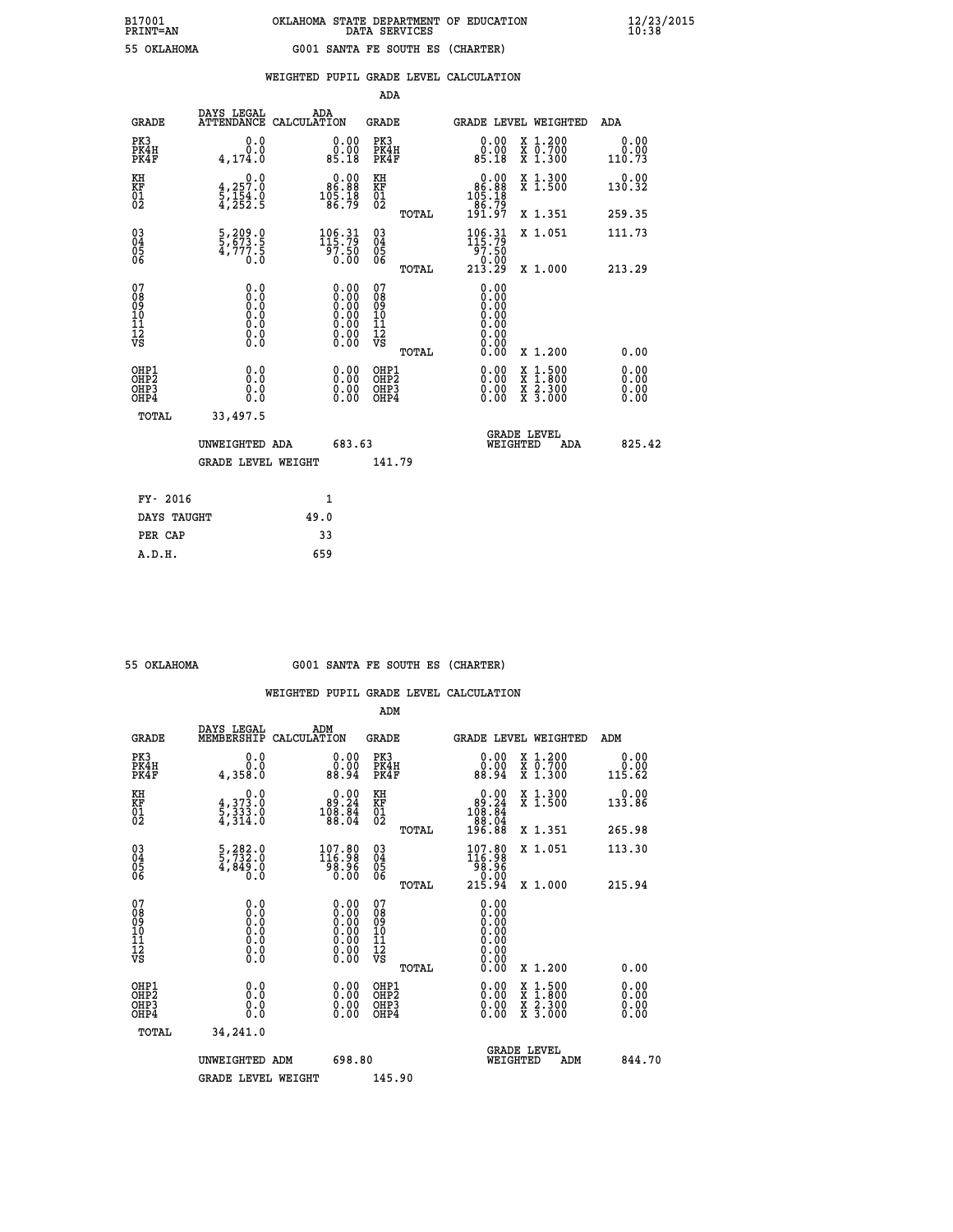# **B17001 OKLAHOMA STATE DEPARTMENT OF EDUCATION 12/23/2015 PRINT=AN DATA SERVICES 10:38 55 OKLAHOMA G004 ASTEC CHARTERS**

|                                                                    |                                           |                                                                                                                                                                    |      |                                                                               |                                                   |       | WEIGHTED PUPIL GRADE LEVEL CALCULATION                                                                                                                                                                                                                                         |  |                                                                                                                                           |  |                              |
|--------------------------------------------------------------------|-------------------------------------------|--------------------------------------------------------------------------------------------------------------------------------------------------------------------|------|-------------------------------------------------------------------------------|---------------------------------------------------|-------|--------------------------------------------------------------------------------------------------------------------------------------------------------------------------------------------------------------------------------------------------------------------------------|--|-------------------------------------------------------------------------------------------------------------------------------------------|--|------------------------------|
|                                                                    |                                           |                                                                                                                                                                    |      |                                                                               | <b>ADA</b>                                        |       |                                                                                                                                                                                                                                                                                |  |                                                                                                                                           |  |                              |
|                                                                    | <b>GRADE</b>                              | DAYS LEGAL<br>ATTENDANCE CALCULATION                                                                                                                               | ADA  |                                                                               | GRADE                                             |       | GRADE LEVEL WEIGHTED                                                                                                                                                                                                                                                           |  |                                                                                                                                           |  | ADA                          |
|                                                                    | PK3<br>PK4H<br>PK4F                       | 0.0<br>0.0<br>0.0                                                                                                                                                  |      | $\begin{smallmatrix} 0.00 \ 0.00 \ 0.00 \end{smallmatrix}$                    | PK3<br>PK4H<br>PK4F                               |       | $\begin{smallmatrix} 0.00 \ 0.00 \ 0.00 \end{smallmatrix}$                                                                                                                                                                                                                     |  | X 1.200<br>X 0.700<br>X 1.300                                                                                                             |  | 0.00<br>0.00<br>0.00         |
| KH<br>KF<br>01<br>02                                               |                                           | 0.0<br>0.0<br>0.0                                                                                                                                                  |      | 0.00<br>$\begin{smallmatrix} 0.00 & 0.00 \\ 0.00 & 0.00 \end{smallmatrix}$    | KH<br>KF<br>$\begin{matrix} 01 \ 02 \end{matrix}$ |       | 0.00<br>$\S. \S$                                                                                                                                                                                                                                                               |  | X 1.300<br>X 1.500                                                                                                                        |  | 0.00<br>0.00                 |
|                                                                    |                                           |                                                                                                                                                                    |      |                                                                               |                                                   | TOTAL | 0.00                                                                                                                                                                                                                                                                           |  | X 1.351                                                                                                                                   |  | 0.00                         |
| $\begin{smallmatrix} 03 \\[-4pt] 04 \end{smallmatrix}$<br>Ŏ5<br>06 |                                           | 0.0<br>0.0                                                                                                                                                         |      | $\begin{smallmatrix} 0.00\\ 0.00\\ 0.00\\ 153.21 \end{smallmatrix}$           | $\substack{03 \\ 04}$<br>$\frac{05}{06}$          |       | 0.00<br>0.00                                                                                                                                                                                                                                                                   |  | X 1.051                                                                                                                                   |  | 0.00                         |
|                                                                    |                                           | 5,975.0                                                                                                                                                            |      |                                                                               |                                                   | TOTAL | $153.21$<br>$153.21$                                                                                                                                                                                                                                                           |  | X 1.000                                                                                                                                   |  | 153.21                       |
| 07<br>08<br>09<br>01<br>11<br>11<br>12<br>VS                       |                                           | $\begin{smallmatrix} 6\,,\,159\,,\,0\\ 5\,,\,543\,,\,5\\ 5\,,\,486\,. \,0\\ 4\,,\,874\,. \,5\\ 3\,,\,747\,. \,5\\ 3\,,\,518\,. \,5\\ 0\,. \,0\\ \end{smallmatrix}$ |      | $157.92$<br>$142.14$<br>$140.67$<br>$124.999$<br>$96.09$<br>$90.22$<br>$0.00$ | 07<br>08<br>09<br>11<br>11<br>12<br>VS            | TOTAL | $\begin{array}{c} 157.92 \\ 142.14 \\ 140.67 \\ 124.99 \\ 96.09 \\ 90.22 \end{array}$<br>15.00<br>752.03                                                                                                                                                                       |  | X 1.200                                                                                                                                   |  | 902.44                       |
|                                                                    | OHP1<br>OH <sub>P</sub> 2<br>OHP3<br>OHP4 | 0.0<br>0.0<br>0.0                                                                                                                                                  |      | $\begin{smallmatrix} 0.00 \ 0.00 \ 0.00 \ 0.00 \end{smallmatrix}$             | OHP1<br>OHP <sub>2</sub><br>OHP3<br>OHP4          |       | $\begin{smallmatrix} 0.00 & 0.00 & 0.00 & 0.00 & 0.00 & 0.00 & 0.00 & 0.00 & 0.00 & 0.00 & 0.00 & 0.00 & 0.00 & 0.00 & 0.00 & 0.00 & 0.00 & 0.00 & 0.00 & 0.00 & 0.00 & 0.00 & 0.00 & 0.00 & 0.00 & 0.00 & 0.00 & 0.00 & 0.00 & 0.00 & 0.00 & 0.00 & 0.00 & 0.00 & 0.00 & 0.0$ |  | $\begin{smallmatrix} \mathtt{X} & 1\cdot500\\ \mathtt{X} & 1\cdot800\\ \mathtt{X} & 2\cdot300\\ \mathtt{X} & 3\cdot000 \end{smallmatrix}$ |  | 0.00<br>0.00<br>0.00<br>0.00 |
|                                                                    | TOTAL                                     | 35,304.0                                                                                                                                                           |      |                                                                               |                                                   |       |                                                                                                                                                                                                                                                                                |  |                                                                                                                                           |  |                              |
|                                                                    | UNWEIGHTED ADA                            |                                                                                                                                                                    |      | 905.24                                                                        |                                                   |       | <b>GRADE LEVEL</b><br>WEIGHTED<br>ADA                                                                                                                                                                                                                                          |  |                                                                                                                                           |  | 1,055.65                     |
|                                                                    |                                           | <b>GRADE LEVEL WEIGHT</b>                                                                                                                                          |      |                                                                               | 150.41                                            |       |                                                                                                                                                                                                                                                                                |  |                                                                                                                                           |  |                              |
|                                                                    | FY- 2016                                  |                                                                                                                                                                    |      | $\mathbf{1}$                                                                  |                                                   |       |                                                                                                                                                                                                                                                                                |  |                                                                                                                                           |  |                              |
|                                                                    | DAYS TAUGHT                               |                                                                                                                                                                    | 39.0 |                                                                               |                                                   |       |                                                                                                                                                                                                                                                                                |  |                                                                                                                                           |  |                              |
|                                                                    | PER CAP                                   |                                                                                                                                                                    |      | 0                                                                             |                                                   |       |                                                                                                                                                                                                                                                                                |  |                                                                                                                                           |  |                              |

 **A.D.H. 0**

 **55 OKLAHOMA G004 ASTEC CHARTERS**

|                                         |                                                                                           |                                                                              | ADM                                                 |       |                                                                                                         |                                          |                              |
|-----------------------------------------|-------------------------------------------------------------------------------------------|------------------------------------------------------------------------------|-----------------------------------------------------|-------|---------------------------------------------------------------------------------------------------------|------------------------------------------|------------------------------|
| <b>GRADE</b>                            | DAYS LEGAL<br>MEMBERSHIP                                                                  | ADM<br>CALCULATION                                                           | <b>GRADE</b>                                        |       |                                                                                                         | <b>GRADE LEVEL WEIGHTED</b>              | ADM                          |
| PK3<br>PK4H<br>PK4F                     | 0.0<br>0.0<br>0.0                                                                         | $\begin{smallmatrix} 0.00 \ 0.00 \ 0.00 \end{smallmatrix}$                   | PK3<br>PK4H<br>PK4F                                 |       | $\begin{smallmatrix} 0.00 \\ 0.00 \\ 0.00 \end{smallmatrix}$                                            | X 1.200<br>X 0.700<br>X 1.300            | 0.00<br>0.00<br>0.00         |
| KH<br>KF<br>01<br>02                    | 0.0<br>0.0<br>$\S.$                                                                       | $\begin{smallmatrix} 0.00 \ 0.00 \ 0.00 \ 0.00 \end{smallmatrix}$            | KH<br>KF<br>01<br>02                                |       | $\begin{smallmatrix} 0.00 \ 0.00 \ 0.00 \ 0.00 \ 0.00 \ 0.00 \end{smallmatrix}$                         | X 1.300<br>X 1.500                       | 0.00<br>0.00                 |
|                                         |                                                                                           |                                                                              |                                                     | TOTAL |                                                                                                         | X 1.351                                  | 0.00                         |
| 03<br>04<br>05<br>06                    | 0.0<br>ة:ة<br>6.045.0                                                                     | $\begin{smallmatrix} 0.00\\ 0.00\\ 0.00\\ 155.00 \end{smallmatrix}$          | $\begin{array}{c} 03 \\ 04 \\ 05 \\ 06 \end{array}$ |       | 0.00<br>$\begin{array}{r} 0.00 \\ 155.00 \\ 155.00 \end{array}$                                         | X 1.051                                  | 0.00                         |
|                                         |                                                                                           |                                                                              |                                                     | TOTAL |                                                                                                         | X 1.000                                  | 155.00                       |
| 07<br>08<br>09<br>101<br>11<br>12<br>VS | $6, 252.0$<br>$5, 655.0$<br>$5, 636.0$<br>$5, 012.0$<br>$3, 884.0$<br>$3, 700.0$<br>$0.0$ | $160.31$<br>$145.00$<br>$144.51$<br>$128.51$<br>$99.59$<br>$94.87$<br>$0.00$ | 07<br>08<br>09<br>11<br>11<br>12<br>VS              | TOTAL | $\begin{array}{r} 160.31 \\ 145.00 \\ 144.51 \\ 128.51 \\ 99.59 \\ 94.87 \\ 0.00 \\ 772.79 \end{array}$ | X 1.200                                  | 927.35                       |
| OHP1<br>OHP2<br>OHP3<br>OHP4            |                                                                                           |                                                                              | OHP1<br>OHP2<br>OHP <sub>3</sub>                    |       | $0.00$<br>$0.00$<br>0.00                                                                                | X 1:500<br>X 1:800<br>X 2:300<br>X 3:000 | 0.00<br>Ŏ.ŎŎ<br>Q.QQ<br>0.00 |
| TOTAL                                   | 36,184.0                                                                                  |                                                                              |                                                     |       |                                                                                                         |                                          |                              |
|                                         | UNWEIGHTED                                                                                | 927.79<br>ADM                                                                |                                                     |       | WEIGHTED                                                                                                | <b>GRADE LEVEL</b><br>ADM                | 1,082.35                     |
|                                         | <b>GRADE LEVEL WEIGHT</b>                                                                 |                                                                              | 154.56                                              |       |                                                                                                         |                                          |                              |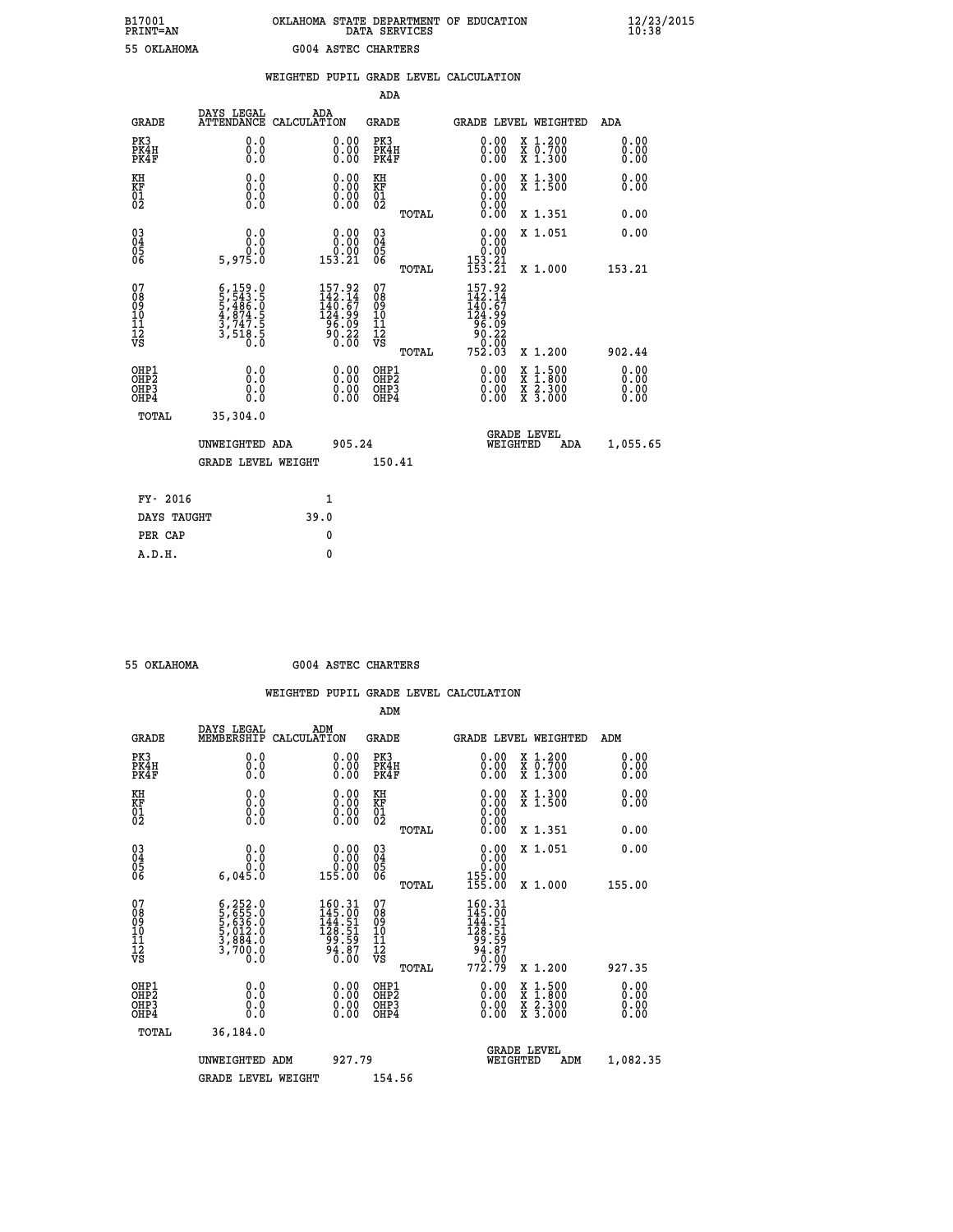| --------        |  |
|-----------------|--|
| <b>OVT AUOM</b> |  |

## **WEIGHTED PUPIL GRADE LEVEL CALCULATION**

|                                                    |                                                                         |                    |                                                                                               | ADA                                                |       |                                                      |   |                                          |                              |
|----------------------------------------------------|-------------------------------------------------------------------------|--------------------|-----------------------------------------------------------------------------------------------|----------------------------------------------------|-------|------------------------------------------------------|---|------------------------------------------|------------------------------|
| <b>GRADE</b>                                       | DAYS LEGAL<br><b>ATTENDANCE</b>                                         | ADA<br>CALCULATION |                                                                                               | GRADE                                              |       |                                                      |   | <b>GRADE LEVEL WEIGHTED</b>              | <b>ADA</b>                   |
| PK3<br>PK4H<br>PK4F                                | 0.0<br>0.0<br>3, 255.0                                                  |                    | 0.00<br>0.00<br>73.98                                                                         | PK3<br>PK4H<br>PK4F                                |       | 0.00<br>ŏ:ŏŏ<br>73:98                                |   | X 1.200<br>X 0.700<br>X 1.300            | 0.00<br>0.00<br>96.17        |
| KH<br><b>KF</b><br>01<br>02                        | $\begin{smallmatrix}&&&0.0\\4,125.5\\2,971.0\\2,629.0\end{smallmatrix}$ |                    | 93.76<br>$\frac{67.52}{59.75}$                                                                | KH<br>KF<br>01<br>02                               |       | $0.00$<br>$93.76$<br>$67.52$<br>$59.75$<br>$127.27$  |   | X 1.300<br>X 1.500                       | 0.00<br>140.64               |
|                                                    |                                                                         |                    |                                                                                               |                                                    | TOTAL |                                                      |   | X 1.351                                  | 171.94                       |
| $\begin{matrix} 03 \\ 04 \\ 05 \\ 06 \end{matrix}$ | 2,654.5<br>0.0<br>0.0                                                   |                    | $\begin{smallmatrix} 60.33\\ 0.00\\ 0.00\\ 0.00\\ 0.00 \end{smallmatrix}$                     | $\begin{matrix} 03 \\ 04 \\ 05 \\ 06 \end{matrix}$ |       | 60.33<br>0.00<br>0.00<br>0.00                        |   | X 1.051                                  | 63.41                        |
|                                                    |                                                                         |                    |                                                                                               |                                                    | TOTAL | 0.00                                                 |   | X 1.000                                  | 0.00                         |
| 07<br>08<br>09<br>101<br>11<br>12<br>VS            | $\S.$ $\S$                                                              |                    | $\begin{smallmatrix} 0.00\ 0.00\ 0.00\ 0.00\ 0.00\ 0.00\ 0.00\ 0.00\ 0.00\ \end{smallmatrix}$ | 07<br>08<br>09<br>11<br>11<br>12<br>VS             |       | 0.00<br>0.00<br>0.00<br>0.00<br>0.00<br>0.00<br>0.00 |   |                                          |                              |
|                                                    |                                                                         |                    |                                                                                               |                                                    | TOTAL | 0.00                                                 |   | X 1.200                                  | 0.00                         |
| OHP1<br>OHP2<br>OH <sub>P</sub> 3<br>OHP4          | 0.0<br>0.0<br>0.0                                                       |                    | 0.00<br>$0.00$<br>0.00                                                                        | OHP1<br>OHP2<br>OHP3<br>OHP4                       |       | $0.00$<br>$0.00$<br>0.00                             | X | $1.500$<br>$1.800$<br>X 2.300<br>X 3.000 | 0.00<br>0.00<br>0.00<br>0.00 |
| TOTAL                                              | 15,635.0                                                                |                    |                                                                                               |                                                    |       |                                                      |   |                                          |                              |
|                                                    | UNWEIGHTED ADA                                                          |                    | 355.34                                                                                        |                                                    |       | WEIGHTED                                             |   | <b>GRADE LEVEL</b><br>ADA                | 472.16                       |
|                                                    | <b>GRADE LEVEL WEIGHT</b>                                               |                    |                                                                                               | 116.82                                             |       |                                                      |   |                                          |                              |
| FY- 2016                                           |                                                                         | $\mathbf{1}$       |                                                                                               |                                                    |       |                                                      |   |                                          |                              |
| DAYS TAUGHT                                        |                                                                         | 44.0               |                                                                                               |                                                    |       |                                                      |   |                                          |                              |
|                                                    |                                                                         |                    |                                                                                               |                                                    |       |                                                      |   |                                          |                              |

| OKLAHOMA |
|----------|
|          |

**PER CAP** 0  **A.D.H. 0**

#### **55 OKLAHOMA G007 JOHN W REX CHARTER ELEMENTARY**

|                                                    |                                                                                                   |                                                                                               | ADM                                                 |       |                                                                               |                                          |                |                              |
|----------------------------------------------------|---------------------------------------------------------------------------------------------------|-----------------------------------------------------------------------------------------------|-----------------------------------------------------|-------|-------------------------------------------------------------------------------|------------------------------------------|----------------|------------------------------|
| <b>GRADE</b>                                       | DAYS LEGAL<br>MEMBERSHIP                                                                          | ADM<br>CALCULATION                                                                            | <b>GRADE</b>                                        |       | <b>GRADE LEVEL WEIGHTED</b>                                                   |                                          | ADM            |                              |
| PK3<br>PK4H<br>PK4F                                | 0.0<br>0.0<br>3,383.0                                                                             | $\begin{smallmatrix} 0.00\\ 0.00\\ 76.89 \end{smallmatrix}$                                   | PK3<br>PK4H<br>PK4F                                 |       | $\begin{smallmatrix} 0.00\\ 0.00\\ 76.89 \end{smallmatrix}$                   | X 1.200<br>X 0.700<br>X 1.300            | ŏÖ.ÖŎ<br>98.96 | 0.00                         |
| KH<br>KF<br>01<br>02                               | 0.0<br>$\frac{4}{3}, \frac{333}{122}$ .0<br>2,728.0                                               | $98.48$<br>$70.73$<br>$62.00$                                                                 | KH<br>KF<br>01<br>02                                |       | $\begin{smallmatrix} &0.00\\ 98.48\\ 70.73\\ 62.00\\ 132.73\end{smallmatrix}$ | X 1.300<br>X 1.500                       | 147.72         | 0.00                         |
|                                                    |                                                                                                   |                                                                                               |                                                     | TOTAL |                                                                               | X 1.351                                  | 179.32         |                              |
| $\begin{matrix} 03 \\ 04 \\ 05 \\ 06 \end{matrix}$ | 2,762.0<br>Ō.Ō<br>$\begin{smallmatrix} 0.5 & 0 \ 0.0 & 0 \end{smallmatrix}$                       | $\begin{smallmatrix} 62.77\ 0.00\ 0.00\ 0.00 \end{smallmatrix}$                               | $\begin{array}{c} 03 \\ 04 \\ 05 \\ 06 \end{array}$ |       | 62.77<br>0.00<br>0.00                                                         | X 1.051                                  | 65.97          |                              |
|                                                    |                                                                                                   |                                                                                               |                                                     | TOTAL | 0.00                                                                          | X 1.000                                  |                | 0.00                         |
| 07<br>08<br>09<br>101<br>11<br>12<br>VS            | $\begin{smallmatrix} 0.0 & 0 \ 0.0 & 0 \ 0.0 & 0 \ 0.0 & 0 \ 0.0 & 0 \ 0.0 & 0 \end{smallmatrix}$ | $\begin{smallmatrix} 0.00\ 0.00\ 0.00\ 0.00\ 0.00\ 0.00\ 0.00\ 0.00\ 0.00\ \end{smallmatrix}$ | 07<br>08<br>09<br>11<br>11<br>12<br>VS              |       | $0.00$<br>$0.00$<br>$0.00$<br>0.00<br>0.00                                    |                                          |                |                              |
|                                                    |                                                                                                   |                                                                                               |                                                     | TOTAL | 0.00                                                                          | X 1.200                                  |                | 0.00                         |
| OHP1<br>OHP2<br>OH <sub>P3</sub><br>OHP4           | 0.0<br>$\begin{smallmatrix} 0.0 & 0 \ 0.0 & 0 \end{smallmatrix}$                                  | $\begin{smallmatrix} 0.00 \ 0.00 \ 0.00 \ 0.00 \end{smallmatrix}$                             | OHP1<br>OHP2<br>OHP <sub>3</sub>                    |       | $0.00$<br>$0.00$<br>0.00                                                      | X 1:500<br>X 1:800<br>X 2:300<br>X 3:000 |                | 0.00<br>Ŏ.ŎŎ<br>Q.QQ<br>0.00 |
| TOTAL                                              | 16,318.0                                                                                          |                                                                                               |                                                     |       |                                                                               |                                          |                |                              |
|                                                    | UNWEIGHTED ADM                                                                                    | 370.87                                                                                        |                                                     |       | WEIGHTED                                                                      | <b>GRADE LEVEL</b><br>ADM                |                | 492.97                       |
|                                                    | <b>GRADE LEVEL WEIGHT</b>                                                                         |                                                                                               | 122.10                                              |       |                                                                               |                                          |                |                              |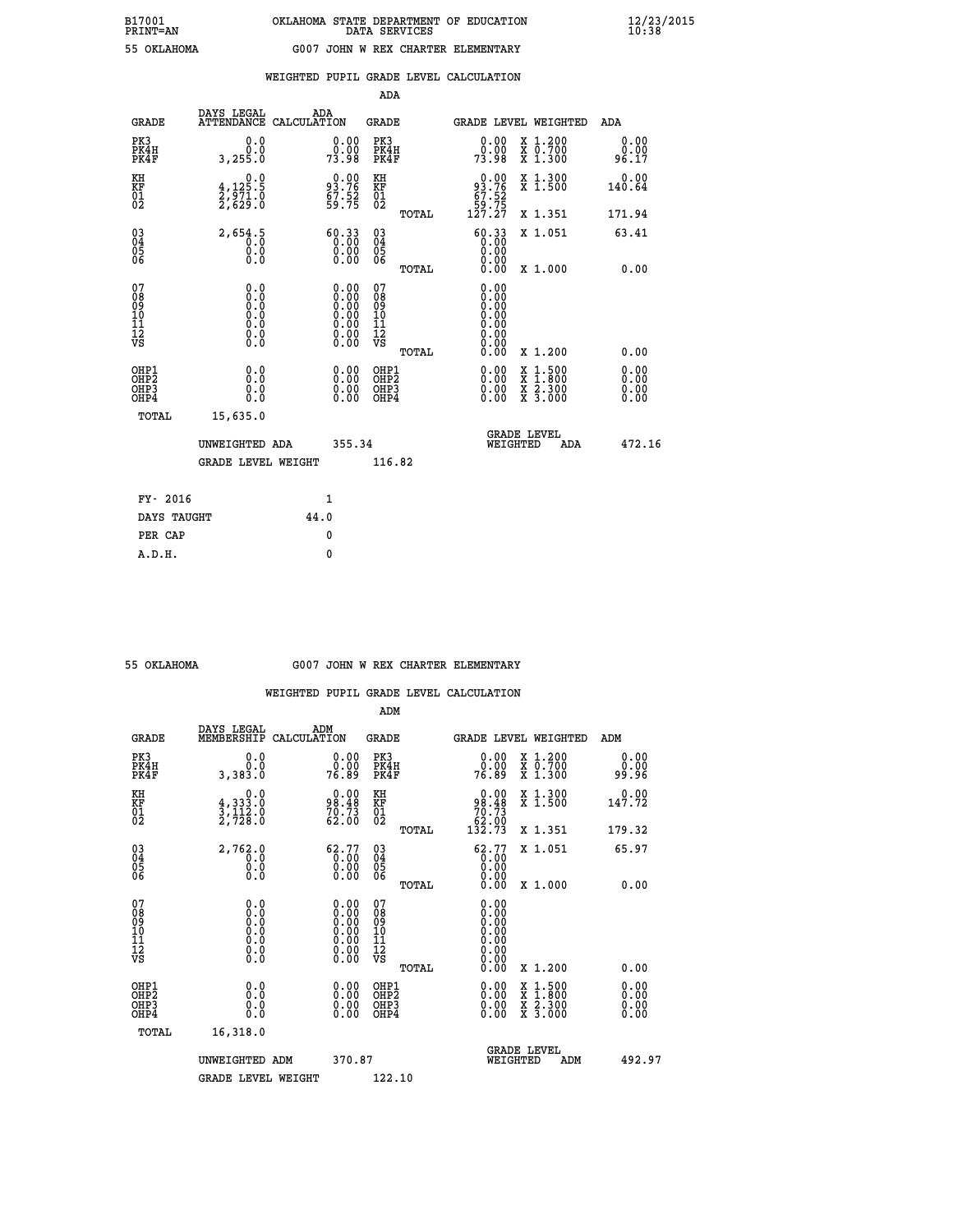## **B17001 OKLAHOMA STATE DEPARTMENT OF EDUCATION 12/23/2015 PRINT=AN DATA SERVICES 10:38 55 OKLAHOMA I001 PUTNAM CITY**

## **WEIGHTED PUPIL GRADE LEVEL CALCULATION**

|                                                                    |                                                                                   |                                                                                                                | ADA                                                               |                                                                                                  |                                                                                                  |                              |
|--------------------------------------------------------------------|-----------------------------------------------------------------------------------|----------------------------------------------------------------------------------------------------------------|-------------------------------------------------------------------|--------------------------------------------------------------------------------------------------|--------------------------------------------------------------------------------------------------|------------------------------|
| <b>GRADE</b>                                                       | DAYS LEGAL                                                                        | ADA<br>ATTENDANCE CALCULATION                                                                                  | <b>GRADE</b>                                                      |                                                                                                  | GRADE LEVEL WEIGHTED                                                                             | ADA                          |
| PK3<br>PK4H<br>PK4F                                                | 1,746.0<br>1,428.0<br>42, 267.0                                                   | $\frac{43.65}{35.70}$<br>1,056.68                                                                              | PK3<br>PK4H<br>PK4F                                               | $43.65$<br>$35.70$<br>1,056.68                                                                   | X 1.200<br>X 0.700<br>X 1.300                                                                    | 52.38<br>24.99<br>1,373.68   |
| KH<br><b>KF</b><br>01<br>02                                        | 0.0<br>56,492.5<br>60,104.5<br>59,553.5                                           | $\begin{smallmatrix}&&0.00\\1,412.31\\1,502.61\\1,488.84\end{smallmatrix}$                                     | KH<br>KF<br>01<br>02                                              | $\begin{smallmatrix}&&0.00\\1,412.31\\1,502.61\\1,508.84\\2,991.45\end{smallmatrix}$             | X 1.300<br>X 1.500                                                                               | 0.00<br>2,118.47             |
|                                                                    |                                                                                   |                                                                                                                | TOTAL                                                             |                                                                                                  | X 1.351                                                                                          | 4,041.45                     |
| $\begin{smallmatrix} 03 \\[-4pt] 04 \end{smallmatrix}$<br>Ŏ5<br>06 | 59,658.0<br>55,159.5<br>48,908.5<br>50,279.5                                      | $1, 491.45$<br>$1, 378.99$<br>$1, 222.72$<br>$1, 256.99$                                                       | $\substack{03 \\ 04}$<br>$\begin{matrix} 0.5 \\ 0.6 \end{matrix}$ | $1,491.45$<br>$1,378.99$<br>$1,222.72$<br>$1,256.99$<br>$3,858.70$                               | X 1.051                                                                                          | 1,567.51                     |
|                                                                    |                                                                                   |                                                                                                                | TOTAL                                                             |                                                                                                  | X 1.000                                                                                          | 3,858.70                     |
| 07<br>08<br>09<br>11<br>11<br>12<br>VS                             | 50, 210.0<br>49, 568.0<br>52, 479.5<br>51, 739.5<br>48, 258.0<br>47, 687.0<br>0.0 | $\begin{smallmatrix} 1,255.25\\ 1,239.21\\ 1,312.07\\ 1,293.54\\ 1,206.54\\ 1,193.43\\ 0.00 \end{smallmatrix}$ | 07<br>08<br>09<br>11<br>11<br>12<br>VS                            | $\begin{smallmatrix} 255.25\ 239.21\ 212.07\ 293.54\ 206.54\ 193.43\ 0&0.004\ \end{smallmatrix}$ |                                                                                                  |                              |
|                                                                    |                                                                                   |                                                                                                                | TOTAL                                                             | 7,500.04                                                                                         | X 1.200                                                                                          | 9,000.05                     |
| OHP1<br>OHP <sub>2</sub><br>OHP3<br>OH <sub>P4</sub>               | 0.0<br>0.0<br>0.0                                                                 | 0.00<br>0.00                                                                                                   | OHP1<br>OHP2<br>OHP3<br>OHP4                                      | 0.00<br>0.00                                                                                     | $\begin{smallmatrix} x & 1 & 500 \\ x & 1 & 800 \\ x & 2 & 300 \\ x & 3 & 000 \end{smallmatrix}$ | 0.00<br>0.00<br>0.00<br>0.00 |
| TOTAL                                                              | 735,539.0                                                                         |                                                                                                                |                                                                   |                                                                                                  |                                                                                                  |                              |
|                                                                    | UNWEIGHTED ADA                                                                    | 18,389.98                                                                                                      |                                                                   | WEIGHTED                                                                                         | <b>GRADE LEVEL</b><br>ADA                                                                        | 22,037.23                    |
|                                                                    | <b>GRADE LEVEL WEIGHT</b>                                                         |                                                                                                                | 3,647.25                                                          |                                                                                                  |                                                                                                  |                              |
| FY- 2016                                                           |                                                                                   | $\mathbf{1}$                                                                                                   |                                                                   |                                                                                                  |                                                                                                  |                              |
| DAYS TAUGHT                                                        |                                                                                   | 40.0                                                                                                           |                                                                   |                                                                                                  |                                                                                                  |                              |
| PER CAP                                                            |                                                                                   | 33                                                                                                             |                                                                   |                                                                                                  |                                                                                                  |                              |

| 55 OFTAHOMA |  |
|-------------|--|

 **A.D.H. 7,616**

 **55 OKLAHOMA I001 PUTNAM CITY**

|                                           |                                                                             |                                                                                           | ADM                                             |                                                                                                            |                                                                                                  |                              |
|-------------------------------------------|-----------------------------------------------------------------------------|-------------------------------------------------------------------------------------------|-------------------------------------------------|------------------------------------------------------------------------------------------------------------|--------------------------------------------------------------------------------------------------|------------------------------|
| <b>GRADE</b>                              | DAYS LEGAL<br>MEMBERSHIP                                                    | ADM<br>CALCULATION                                                                        | <b>GRADE</b>                                    | <b>GRADE LEVEL WEIGHTED</b>                                                                                |                                                                                                  | ADM                          |
| PK3<br>PK4H<br>PK4F                       | $1,848.0$<br>$1,527.0$<br>44,787.0                                          | 46.20<br>38.18<br>1,119.68                                                                | PK3<br>PK4H<br>PK4F                             | 46.20<br>38.18<br>1,119.68                                                                                 | $\begin{smallmatrix} x & 1.200 \\ x & 0.700 \end{smallmatrix}$<br>X 1.300                        | 55.44<br>26.73<br>1,455.58   |
| KH<br>KF<br>01<br>02                      | 0.0<br>59,332.0<br>$\frac{52}{61}$ , 581.0                                  | $\begin{smallmatrix}&&&0.00\\1,483.30\\1,564.53\\1,543.65\end{smallmatrix}$               | KH<br>KF<br>01<br>02                            | 0.00<br>$1,483.30$<br>$1,564.53$<br>$1,543.65$<br>$3,108.18$                                               | X 1.300<br>X 1.500                                                                               | 0.00<br>2,224.95             |
|                                           | $61,925.0$<br>57,090.0<br>50,816.0                                          | 1,548.13<br>1,427.25                                                                      | TOTAL<br>$\substack{03 \\ 04}$                  | 1,548.13<br>1,427.25                                                                                       | X 1.351<br>X 1.051                                                                               | 4,199.15<br>1,627.08         |
| 03<br>04<br>05<br>06                      | 52,395.0                                                                    | $\frac{1}{2}, \frac{2}{309}. \frac{41}{88}$                                               | 05<br>TOTAL                                     | $\frac{1}{2}$ , $\frac{270}{309}$ , $\frac{41}{88}$<br>4, 007.54                                           | X 1.000                                                                                          | 4,007.54                     |
| 07<br>08<br>09<br>11<br>11<br>12<br>VS    | 52,494.0<br>51,876.0<br>54,778.0<br>54,613.0<br>51,260.0<br>51,903.0<br>0.0 | $1, 312.35$<br>$1, 296.91$<br>$1, 369.54$<br>$1, 365.40$<br>1,281.60<br>ī, 299.34<br>0.00 | 07<br>08<br>09<br>11<br>11<br>12<br>VS<br>TOTAL | 1, 312. 35<br>1, 326. 91<br>1, 369. 54<br>1, 365. 40<br>1, 281. 60<br>1, 299. 34<br>7, 290. 90<br>7,925.14 | X 1.200                                                                                          | 9,510.17                     |
| OHP1<br>OH <sub>P</sub> 2<br>OHP3<br>OHP4 | 0.0<br>0.0<br>Ŏ.Ŏ                                                           | 0.00<br>0.00<br>0.00                                                                      | OHP1<br>OHP2<br>OHP3<br>OHP4                    | 0.00<br>0.00<br>0.00                                                                                       | $\begin{smallmatrix} x & 1 & 500 \\ x & 1 & 800 \\ x & 2 & 300 \\ x & 3 & 000 \end{smallmatrix}$ | 0.00<br>0.00<br>0.00<br>0.00 |
| TOTAL                                     | 770,971.0                                                                   |                                                                                           |                                                 |                                                                                                            |                                                                                                  |                              |
|                                           | UNWEIGHTED                                                                  | 19,276.35<br>ADM                                                                          |                                                 | WEIGHTED                                                                                                   | <b>GRADE LEVEL</b><br>ADM                                                                        | 23,106.64                    |
|                                           | <b>GRADE LEVEL WEIGHT</b>                                                   |                                                                                           | 3,830.29                                        |                                                                                                            |                                                                                                  |                              |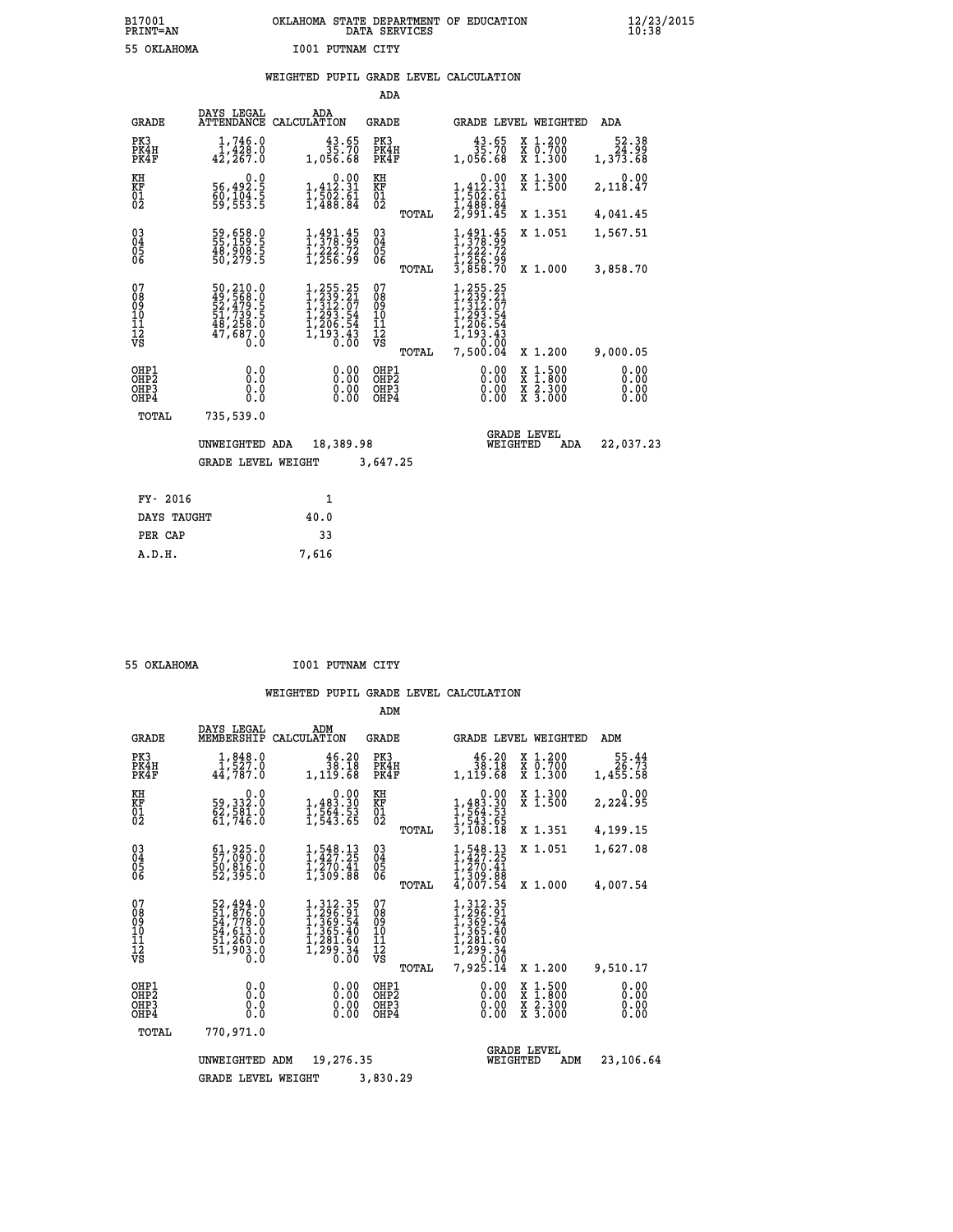| B17001<br><b>PRINT=AN</b> | OKLAHOMA STATE DEPARTMENT OF EDUCATION<br>DATA SERVICES | $\frac{12}{23}$ /2015 |
|---------------------------|---------------------------------------------------------|-----------------------|
| 55 OKLAHOMA               | I003 LUTHER                                             |                       |

|  |  | WEIGHTED PUPIL GRADE LEVEL CALCULATION |
|--|--|----------------------------------------|
|  |  |                                        |

|                                                                    |                                                                            |                                                                      | ADA                                                 |       |                                                                                      |                                          |                              |
|--------------------------------------------------------------------|----------------------------------------------------------------------------|----------------------------------------------------------------------|-----------------------------------------------------|-------|--------------------------------------------------------------------------------------|------------------------------------------|------------------------------|
| <b>GRADE</b>                                                       | DAYS LEGAL<br><b>ATTENDANCE</b>                                            | ADA<br>CALCULATION                                                   | <b>GRADE</b>                                        |       |                                                                                      | <b>GRADE LEVEL WEIGHTED</b>              | ADA                          |
| PK3<br>PK4H<br>PK4F                                                | 209.0<br>0.0<br>2,058.0                                                    | $\begin{smallmatrix} 4.64\ 0.00\ 45.73 \end{smallmatrix}$            | PK3<br>PK4H<br>PK4F                                 |       | 4.64<br>$\frac{6}{45.73}$                                                            | X 1.200<br>X 0.700<br>X 1.300            | 5.57<br>0.00<br>59.45        |
| KH<br>KF<br>01<br>02                                               | 0.0<br>2,512.5<br>2,956.0<br>2,635.5                                       | $\begin{smallmatrix} 0.00\\ 55.83\\ 65.69\\ 58.57 \end{smallmatrix}$ | KH<br>KF<br>01<br>02                                |       | $\begin{smallmatrix} &0.00\,55.83\\ 55.83\\ 65.69\\ 58.57\\ 124.26\end{smallmatrix}$ | X 1.300<br>X 1.500                       | 0.00<br>83.75                |
|                                                                    |                                                                            |                                                                      |                                                     | TOTAL |                                                                                      | X 1.351                                  | 167.88                       |
| $\begin{smallmatrix} 03 \\[-4pt] 04 \end{smallmatrix}$<br>Ŏ5<br>06 | 2,611:5<br>3,101:0<br>2,557:5<br>3,078:0                                   | 58.03<br>68.91<br>56.83<br>68.40                                     | $\begin{array}{c} 03 \\ 04 \\ 05 \\ 06 \end{array}$ |       | $\begin{smallmatrix} 58.03\ 68.91\ 56.83\ 68.40\ 194.14\ \end{smallmatrix}$          | X 1.051                                  | 60.99                        |
|                                                                    |                                                                            |                                                                      |                                                     | TOTAL |                                                                                      | X 1.000                                  | 194.14                       |
| 07<br>08<br>09<br>101<br>11<br>12<br>VS                            | $2,723.0$<br>$3,462.0$<br>$3,039.0$<br>$3,204.5$<br>$2,583.0$<br>$2,373.0$ | $60.51$<br>54.71<br>67.53<br>71.21<br>71.40<br>52.73<br>52.73        | 07<br>08<br>09<br>11<br>11<br>12<br>VS              |       | $\frac{60.51}{54.71}$<br>$71.21$<br>57.40<br>52.73<br>0.00                           |                                          |                              |
|                                                                    |                                                                            |                                                                      |                                                     | TOTAL | 364.Ŏ9                                                                               | X 1.200                                  | 436.91                       |
| OHP1<br>OHP <sub>2</sub><br>OH <sub>P3</sub><br>OHP4               | 0.0<br>0.000                                                               | 0.00<br>$\begin{smallmatrix} 0.00 \ 0.00 \end{smallmatrix}$          | OHP1<br>OHP2<br>OHP <sub>3</sub>                    |       | 0.00<br>0.00                                                                         | X 1:500<br>X 1:800<br>X 2:300<br>X 3:000 | 0.00<br>0.00<br>0.00<br>0.00 |
| TOTAL                                                              | 38,103.5                                                                   |                                                                      |                                                     |       |                                                                                      |                                          |                              |
|                                                                    | UNWEIGHTED ADA                                                             | 846.72                                                               |                                                     |       |                                                                                      | <b>GRADE LEVEL</b><br>WEIGHTED<br>ADA    | 1,008.69                     |
|                                                                    | <b>GRADE LEVEL WEIGHT</b>                                                  |                                                                      | 161.97                                              |       |                                                                                      |                                          |                              |
| FY- 2016                                                           |                                                                            | $\mathbf{1}$                                                         |                                                     |       |                                                                                      |                                          |                              |
| DAYS TAUGHT                                                        |                                                                            | 45.0                                                                 |                                                     |       |                                                                                      |                                          |                              |
| PER CAP                                                            |                                                                            | 59                                                                   |                                                     |       |                                                                                      |                                          |                              |

| 55 OKLAHOMA | I003 LUTHER |
|-------------|-------------|

 **ADM DAYS LEGAL ADM GRADE MEMBERSHIP CALCULATION GRADE GRADE LEVEL WEIGHTED ADM PK3 209.0 4.64 PK3 4.64 X 1.200 5.57 PK4H 0.0 0.00 PK4H 0.00 X 0.700 0.00 PK4F 2,167.0 48.16 PK4F 48.16 X 1.300 62.61** 0.00 KH 0.00 0.00 KH 0.00 X 1.300<br>RF 2,650.0 58.89 KF 58.89 X 1.500 88.34  **01 3,070.0 68.22 01 68.22**

|                                          |       | ŏż                                                                                                                                                                                          |                                                                                                                                                                                                                                                                                                                                                                                                                   |                                   |                                                                                                                                                                                                               |                                                                                                                                                                                                                                                                                |
|------------------------------------------|-------|---------------------------------------------------------------------------------------------------------------------------------------------------------------------------------------------|-------------------------------------------------------------------------------------------------------------------------------------------------------------------------------------------------------------------------------------------------------------------------------------------------------------------------------------------------------------------------------------------------------------------|-----------------------------------|---------------------------------------------------------------------------------------------------------------------------------------------------------------------------------------------------------------|--------------------------------------------------------------------------------------------------------------------------------------------------------------------------------------------------------------------------------------------------------------------------------|
|                                          |       |                                                                                                                                                                                             |                                                                                                                                                                                                                                                                                                                                                                                                                   |                                   |                                                                                                                                                                                                               | 174.87                                                                                                                                                                                                                                                                         |
|                                          |       | $\begin{matrix} 03 \\ 04 \\ 05 \\ 06 \end{matrix}$                                                                                                                                          |                                                                                                                                                                                                                                                                                                                                                                                                                   |                                   |                                                                                                                                                                                                               | 62.81<br>204.30                                                                                                                                                                                                                                                                |
|                                          |       | 078<br>089<br>0011<br>11<br>12<br>VS                                                                                                                                                        |                                                                                                                                                                                                                                                                                                                                                                                                                   |                                   |                                                                                                                                                                                                               | 463.13                                                                                                                                                                                                                                                                         |
| OHP1<br>OHP2<br>OH <sub>P3</sub><br>OHP4 |       | OHP1<br>OHP2<br>OHP3<br>OHP4                                                                                                                                                                |                                                                                                                                                                                                                                                                                                                                                                                                                   |                                   |                                                                                                                                                                                                               | $\begin{smallmatrix} 0.00 & 0.00 & 0.00 & 0.00 & 0.00 & 0.00 & 0.00 & 0.00 & 0.00 & 0.00 & 0.00 & 0.00 & 0.00 & 0.00 & 0.00 & 0.00 & 0.00 & 0.00 & 0.00 & 0.00 & 0.00 & 0.00 & 0.00 & 0.00 & 0.00 & 0.00 & 0.00 & 0.00 & 0.00 & 0.00 & 0.00 & 0.00 & 0.00 & 0.00 & 0.00 & 0.0$ |
|                                          |       |                                                                                                                                                                                             |                                                                                                                                                                                                                                                                                                                                                                                                                   |                                   | ADM                                                                                                                                                                                                           | 1,061.63                                                                                                                                                                                                                                                                       |
|                                          | TOTAL | 2,755.0<br>2,689.0<br>3,215.0<br>2,674.0<br>3,305.0<br>2,900.0<br>3,615.0<br>3,184.0<br>3,184.0<br>3,405.0<br>2,726.0<br>2,537.0<br>40,101.0<br>UNWEIGHTED ADM<br><b>GRADE LEVEL WEIGHT</b> | 61:22<br>59.76<br>71.44<br>59.42<br>73.44<br>$64.44$<br>$58.11$<br>$70.76$<br>$75.67$<br>$60.58$<br>$56.38$<br>$0.00$<br>$\begin{smallmatrix} 0.00 & 0.00 & 0.00 & 0.00 & 0.00 & 0.00 & 0.00 & 0.00 & 0.00 & 0.00 & 0.00 & 0.00 & 0.00 & 0.00 & 0.00 & 0.00 & 0.00 & 0.00 & 0.00 & 0.00 & 0.00 & 0.00 & 0.00 & 0.00 & 0.00 & 0.00 & 0.00 & 0.00 & 0.00 & 0.00 & 0.00 & 0.00 & 0.00 & 0.00 & 0.00 & 0.0$<br>891.13 | TOTAL<br>TOTAL<br>TOTAL<br>170.50 | $\substack{81.22 \\ 129.44}$<br>$\begin{array}{c} 59.76 \\ 71.44 \\ 59.42 \\ 73.44 \\ 204.30 \end{array}$<br>$64.44$<br>$58.11$<br>$70.76$<br>$75.67$<br>$75.67$<br>$60.58$<br>$56.38$<br>$0.000$<br>$385.94$ | X 1.351<br>X 1.051<br>X 1.000<br>X 1.200<br>X 1:500<br>X 1:800<br>X 2:300<br>X 3:000<br><b>GRADE LEVEL</b><br>WEIGHTED                                                                                                                                                         |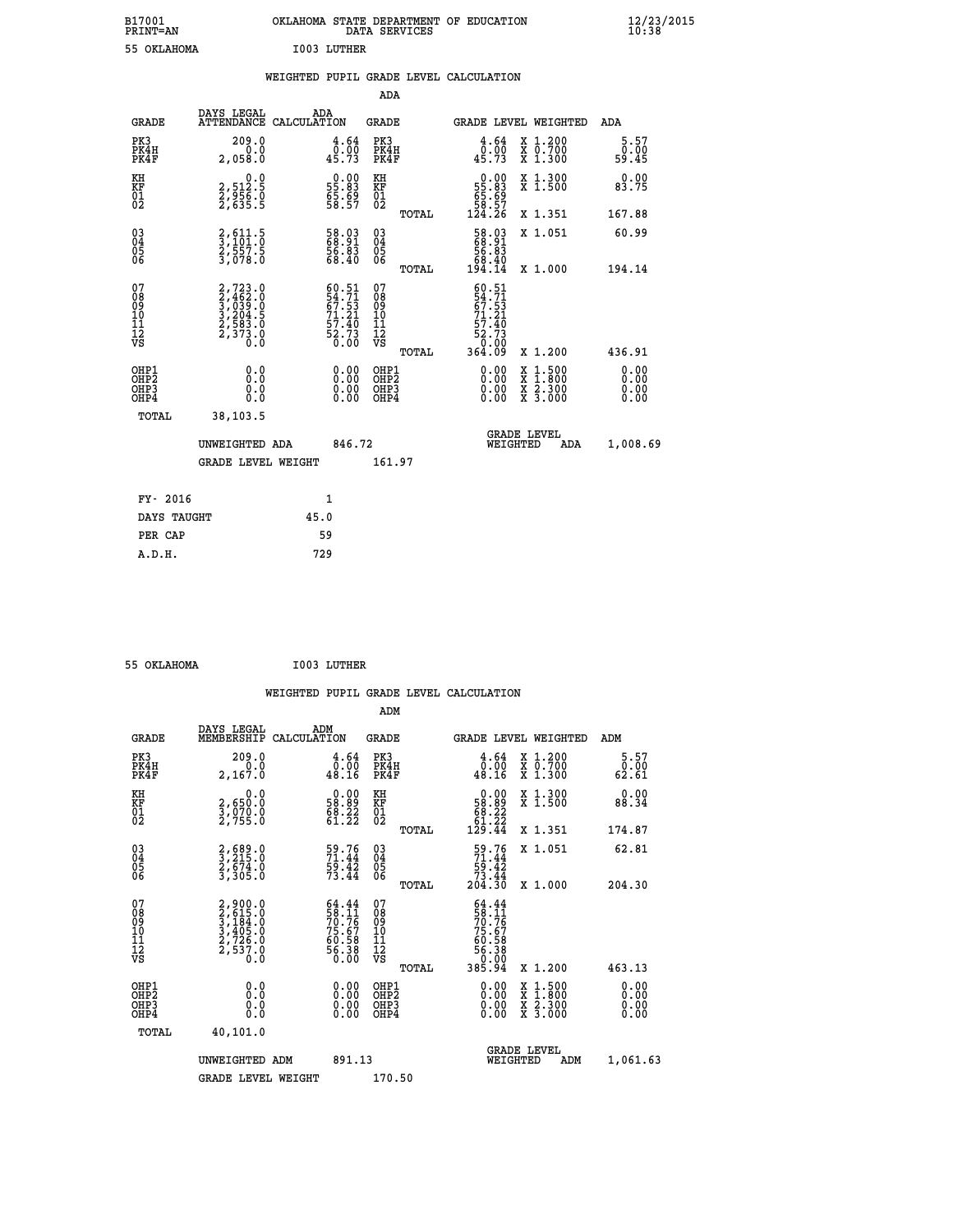|  |  | WEIGHTED PUPIL GRADE LEVEL CALCULATION |
|--|--|----------------------------------------|

|                                                                    |                                                                                                                                                                |                                                                            | ADA                                    |       |                                                                      |                                                                                                                                           |                              |
|--------------------------------------------------------------------|----------------------------------------------------------------------------------------------------------------------------------------------------------------|----------------------------------------------------------------------------|----------------------------------------|-------|----------------------------------------------------------------------|-------------------------------------------------------------------------------------------------------------------------------------------|------------------------------|
| <b>GRADE</b>                                                       | DAYS LEGAL                                                                                                                                                     | ADA<br>ATTENDANCE CALCULATION                                              | <b>GRADE</b>                           |       |                                                                      | GRADE LEVEL WEIGHTED                                                                                                                      | <b>ADA</b>                   |
| PK3<br>PK4H<br>PK4F                                                | 321.0<br>10,437.0<br>108.0                                                                                                                                     | $7.83$<br>254.56<br>2.63                                                   | PK3<br>PK4H<br>PK4F                    |       | 7.83<br>254.56<br>2.63                                               | X 1.200<br>X 0.700<br>X 1.300                                                                                                             | 9.40<br>178.19<br>3.42       |
| KH<br>KF<br>01<br>02                                               | 0.0<br>$14, 285.5$<br>$15, 765.0$<br>$17, 408.0$                                                                                                               | 0.00<br>348.43<br>$\frac{384}{424}.51$                                     | KH<br>KF<br>01<br>02                   |       | 0.00<br>348.43                                                       | X 1.300<br>X 1.500                                                                                                                        | 0.00<br>522.65               |
|                                                                    |                                                                                                                                                                |                                                                            |                                        | TOTAL | $384.51$<br>$424.59$<br>$809.10$                                     | X 1.351                                                                                                                                   | 1,093.09                     |
| $\begin{smallmatrix} 03 \\[-4pt] 04 \end{smallmatrix}$<br>Ŏ5<br>06 | $\begin{smallmatrix} 17,940.0\\ 15,726.5\\ 16,453.5\\ 16,815.5 \end{smallmatrix}$                                                                              | $\begin{smallmatrix} 437.56\\ 383.57\\ 401.30\\ 410.13 \end{smallmatrix}$  | $\substack{03 \\ 04}$<br>Ŏ5<br>06      |       | 437.56<br>383.57<br>401.30<br>110.13<br>1,195.00                     | X 1.051                                                                                                                                   | 459.88                       |
|                                                                    |                                                                                                                                                                |                                                                            |                                        | TOTAL |                                                                      | X 1.000                                                                                                                                   | 1,195.00                     |
| 07<br>08<br>09<br>101<br>11<br>12<br>VS                            | $\begin{smallmatrix} 16\,,\,766\,,\,5\\ 15\,,\,037\,,\,0\\ 17\,,\,375\,,\,0\\ 16\,,\,627\,,\,5\\ 15\,,\,212\,,\,5\\ 13\,,\,369\,,\,5\\ 0\,. \end{smallmatrix}$ | $408.94$<br>$366.76$<br>$424.02$<br>$407.03$<br>$373.13$<br>330.79<br>0.00 | 07<br>08<br>09<br>11<br>11<br>12<br>VS |       | 408.94<br>$\frac{366}{424}.76$<br>407.03<br>373.13<br>330.79<br>0.00 |                                                                                                                                           |                              |
|                                                                    |                                                                                                                                                                |                                                                            |                                        | TOTAL | 2,310.67                                                             | X 1.200                                                                                                                                   | 2,772.80                     |
| OHP1<br>OHP <sub>2</sub><br>OH <sub>P3</sub><br>OHP4               | 0.0<br>0.0<br>$0.\overline{0}$                                                                                                                                 | 0.00<br>$\begin{smallmatrix} 0.00 \ 0.00 \end{smallmatrix}$                | OHP1<br>OHP2<br>OHP <sub>3</sub>       |       | 0.00<br>0.00                                                         | $\begin{smallmatrix} \mathtt{X} & 1\cdot500\\ \mathtt{X} & 1\cdot800\\ \mathtt{X} & 2\cdot300\\ \mathtt{X} & 3\cdot000 \end{smallmatrix}$ | 0.00<br>0.00<br>0.00<br>0.00 |
| TOTAL                                                              | 219,648.0                                                                                                                                                      |                                                                            |                                        |       |                                                                      |                                                                                                                                           |                              |
|                                                                    | UNWEIGHTED ADA                                                                                                                                                 | 5,365.78                                                                   |                                        |       |                                                                      | <b>GRADE LEVEL</b><br>WEIGHTED<br>ADA                                                                                                     | 6,234.43                     |
|                                                                    | <b>GRADE LEVEL WEIGHT</b>                                                                                                                                      |                                                                            | 868.65                                 |       |                                                                      |                                                                                                                                           |                              |
| FY- 2016                                                           |                                                                                                                                                                | 1                                                                          |                                        |       |                                                                      |                                                                                                                                           |                              |
| DAYS TAUGHT                                                        |                                                                                                                                                                | 41.0                                                                       |                                        |       |                                                                      |                                                                                                                                           |                              |
| PER CAP                                                            |                                                                                                                                                                | 33                                                                         |                                        |       |                                                                      |                                                                                                                                           |                              |

 **A.D.H. 4,047**

 **55 OKLAHOMA I004 CHOCTAW-NICOMA PARK**

|                                                      |                                                                                                                     |                                                                                                    | ADM                                             |                                                                                        |                                                                                                  |                              |
|------------------------------------------------------|---------------------------------------------------------------------------------------------------------------------|----------------------------------------------------------------------------------------------------|-------------------------------------------------|----------------------------------------------------------------------------------------|--------------------------------------------------------------------------------------------------|------------------------------|
| <b>GRADE</b>                                         | DAYS LEGAL<br>MEMBERSHIP                                                                                            | ADM<br>CALCULATION                                                                                 | <b>GRADE</b>                                    |                                                                                        | GRADE LEVEL WEIGHTED                                                                             | ADM                          |
| PK3<br>PK4H<br>PK4F                                  | 352.0<br>10,975.0<br>123.0                                                                                          | $8.59$<br>267.68<br>3.00                                                                           | PK3<br>PK4H<br>PK4F                             | $267.68$<br>3.00                                                                       | X 1.200<br>X 0.700<br>X 1.300                                                                    | 10.31<br>187.38<br>3.90      |
| KH<br>KF<br>01<br>02                                 | 0.0<br>15,018:0<br>16,447:0<br>18,062:0                                                                             | $\begin{smallmatrix} &0.00\\ 366.29\\ 401.15\\ 440.54\end{smallmatrix}$                            | KH<br>KF<br>01<br>02                            | $0.00$<br>366.29<br>401.15<br>440.54                                                   | X 1.300<br>X 1.500                                                                               | 0.00<br>549.44               |
|                                                      |                                                                                                                     |                                                                                                    | TOTAL                                           | 841.69                                                                                 | X 1.351                                                                                          | 1,137.12                     |
| 03<br>04<br>05<br>06                                 | 18,674.0<br>16,312.0<br>17,098.0<br>17,486.0                                                                        | $\begin{smallmatrix} 455\cdot\frac{46}{397} \ .\ 85\ 417\cdot\ 02\ 426\cdot\ 49 \end{smallmatrix}$ | $^{03}_{04}$<br>05<br>06                        | $455.46$<br>397.85<br>417.02<br>426.49                                                 | X 1.051                                                                                          | 478.69                       |
|                                                      |                                                                                                                     |                                                                                                    | TOTAL                                           | 1,241.36                                                                               | X 1.000                                                                                          | 1,241.36                     |
| 07<br>08<br>09<br>101<br>112<br>VS                   | $\begin{smallmatrix} 17, 632.0\\ 15, 890.0\\ 18, 375.0\\ 17, 894.0\\ 16, 390.0\\ 14, 598.0\\ 0.0 \end{smallmatrix}$ | $430.05$<br>$387.56$<br>$448.46$<br>$438.22$<br>$\frac{402.06}{361.24}$                            | 07<br>08<br>09<br>11<br>11<br>12<br>VS<br>TOTAL | 430.05<br>387.56<br>$448.46$<br>$438.22$<br>$402.06$<br>$361.24$<br>$0.00$<br>2,467.59 | X 1.200                                                                                          | 2,961.11                     |
| OHP1<br>OHP <sub>2</sub><br>OH <sub>P3</sub><br>OHP4 | 0.0<br>0.000                                                                                                        | $0.00$<br>$0.00$<br>0.00                                                                           | OHP1<br>OHP2<br>OHP3<br>OHP4                    | $0.00$<br>$0.00$<br>0.00                                                               | $\begin{smallmatrix} x & 1 & 500 \\ x & 1 & 800 \\ x & 2 & 300 \\ x & 3 & 000 \end{smallmatrix}$ | 0.00<br>0.00<br>0.00<br>0.00 |
| TOTAL                                                | 231,326.0                                                                                                           |                                                                                                    |                                                 |                                                                                        |                                                                                                  |                              |
|                                                      | UNWEIGHTED                                                                                                          | 5,651.66<br>ADM                                                                                    |                                                 | WEIGHTED                                                                               | <b>GRADE LEVEL</b><br>ADM                                                                        | 6,569.31                     |
|                                                      | <b>GRADE LEVEL WEIGHT</b>                                                                                           |                                                                                                    | 917.65                                          |                                                                                        |                                                                                                  |                              |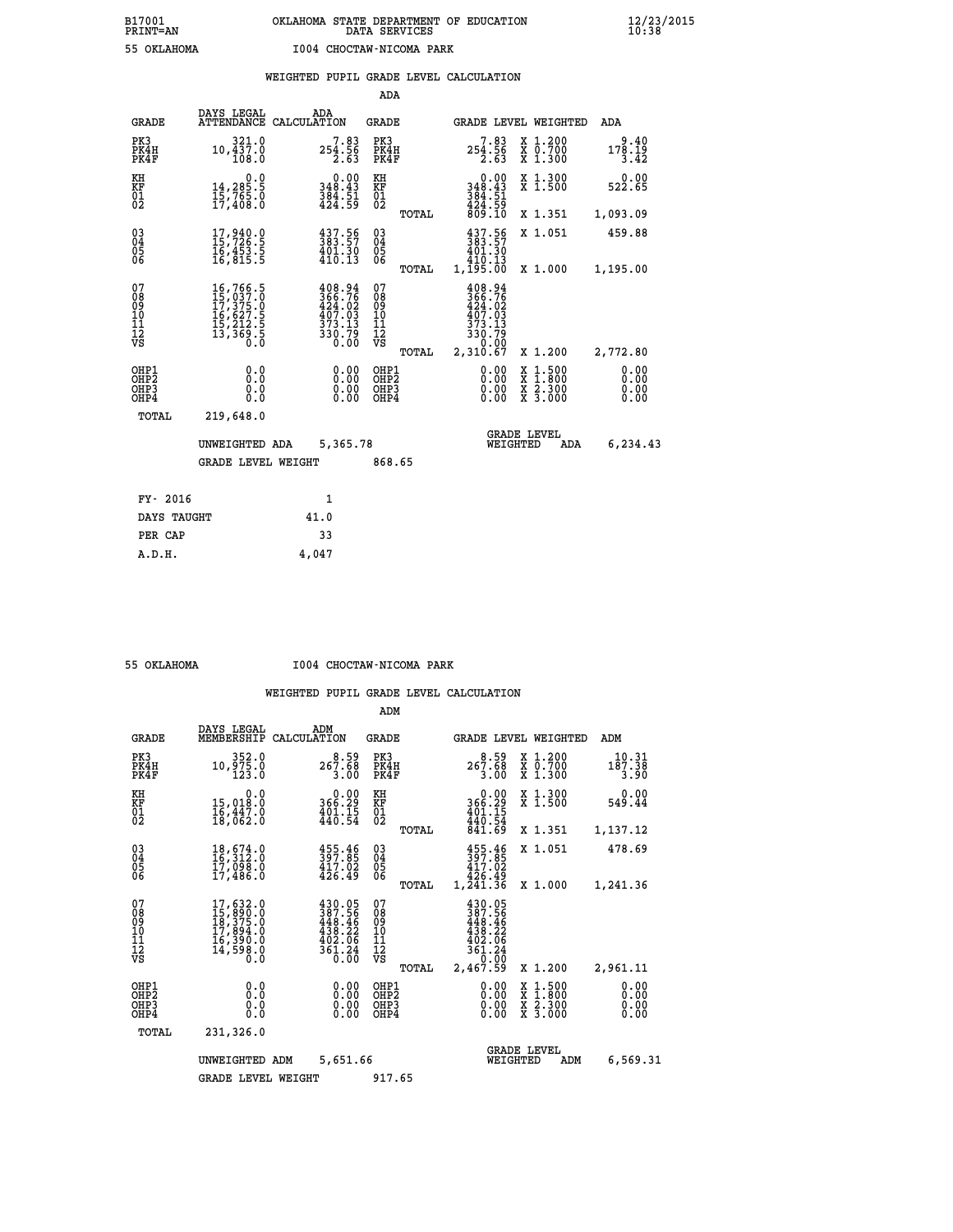| B17001          | OKLAHOMA STATE DEPARTMENT OF EDUCATION |
|-----------------|----------------------------------------|
| <b>PRINT=AN</b> | DATA SERVICES                          |
| 55 OKLAHOMA     | <b>I006 DEER CREEK</b>                 |

 **B17001 OKLAHOMA STATE DEPARTMENT OF EDUCATION 12/23/2015**

|                                                                    |                                                                                                                                                 |                                                                                                                                                                        | ADA                                                  |       |                                                                                     |                                                                                                                                           |                               |
|--------------------------------------------------------------------|-------------------------------------------------------------------------------------------------------------------------------------------------|------------------------------------------------------------------------------------------------------------------------------------------------------------------------|------------------------------------------------------|-------|-------------------------------------------------------------------------------------|-------------------------------------------------------------------------------------------------------------------------------------------|-------------------------------|
| <b>GRADE</b>                                                       | DAYS LEGAL                                                                                                                                      | ADA<br>ATTENDANCE CALCULATION                                                                                                                                          | <b>GRADE</b>                                         |       |                                                                                     | GRADE LEVEL WEIGHTED                                                                                                                      | ADA                           |
| PK3<br>PK4H<br>PK4F                                                | 569.0<br>0.0<br>10,179.5                                                                                                                        | 12.93<br>$\begin{array}{r} \n 0.00 \\  231.35\n \end{array}$                                                                                                           | PK3<br>PK4H<br>PK4F                                  |       | 12.93<br>$\frac{7}{231.35}$                                                         | X 1.200<br>X 0.700<br>X 1.300                                                                                                             | 15.52<br>0.00<br>300.76       |
| KH<br>KF<br>01<br>02                                               | 0.0<br>19,513.5<br>18,880.0<br>19,111.5                                                                                                         | $0.00$<br>443.49<br>$\frac{1}{4}\frac{2}{3}\frac{5}{4}\cdot\frac{5}{3}\frac{5}{5}$                                                                                     | KH<br>KF<br>01<br>02                                 |       | $0.00$<br>443.49<br>$\frac{1}{4}$ $\frac{29}{34}$ $\cdot \frac{79}{35}$<br>$863.44$ | X 1.300<br>X 1.500                                                                                                                        | 0.00<br>665.24                |
|                                                                    |                                                                                                                                                 |                                                                                                                                                                        |                                                      | TOTAL |                                                                                     | X 1.351                                                                                                                                   | 1,166.51                      |
| $\begin{smallmatrix} 03 \\[-4pt] 04 \end{smallmatrix}$<br>Ŏ5<br>06 | $\begin{smallmatrix} 19 \ , \ 971 \ . \ 11 \ 17 \ , \ 671 \ . \ 5 \\ 18 \ , \ 510 \ . \ 5 \\ 17 \ , \ 144 \ . \ 5 \end{smallmatrix}$            | 453.89<br>401.62<br>420.69<br>389.65                                                                                                                                   | $\substack{03 \\ 04}$<br>Ŏ5<br>06                    |       | 453.89<br>83.65<br>89.65<br>89.65,1,211.96                                          | X 1.051                                                                                                                                   | 477.04                        |
|                                                                    |                                                                                                                                                 |                                                                                                                                                                        |                                                      | TOTAL |                                                                                     | X 1.000                                                                                                                                   | 1,211.96                      |
| 07<br>08<br>09<br>101<br>11<br>12<br>VS                            | $\begin{smallmatrix} 17,952\cdot 5\\ 17,979\cdot 0\\ 16,564\cdot 0\\ 15,628\cdot 5\\ 14,785\cdot 0\\ 15,006\cdot 5\\ 0\cdot 0\end{smallmatrix}$ | $\begin{smallmatrix} 4\,0\,8\cdot0\,1\\ 4\,0\,8\cdot6\,1\\ 3\,7\,6\cdot4\,5\\ 3\,5\,5\cdot1\,9\\ 3\,3\,6\cdot1\,5\\ 3\,4\,1\cdot5\,6\\ 0\cdot0\,0\\ \end{smallmatrix}$ | 07<br>08<br>09<br>11<br>11<br>12<br>VS               |       | 408.01<br>408.61<br>376.45<br>355.19<br>336.15<br>341.56<br>0.00                    |                                                                                                                                           |                               |
|                                                                    |                                                                                                                                                 |                                                                                                                                                                        |                                                      | TOTAL | 2,225.97                                                                            | X 1.200                                                                                                                                   | 2,671.16                      |
| OHP1<br>OHP <sub>2</sub><br>OH <sub>P3</sub><br>OHP4               | 516.0<br>0.0<br>0.0<br>0.0                                                                                                                      | 11.73<br>0.00                                                                                                                                                          | OHP1<br>OHP2<br>OHP <sub>3</sub><br>OHP <sub>4</sub> |       | 11.73<br>0.00<br>0.00                                                               | $\begin{smallmatrix} \mathtt{X} & 1\cdot500\\ \mathtt{X} & 1\cdot800\\ \mathtt{X} & 2\cdot300\\ \mathtt{X} & 3\cdot000 \end{smallmatrix}$ | 17.60<br>0.00<br>0.00<br>0.00 |
| TOTAL                                                              | 239,982.5                                                                                                                                       |                                                                                                                                                                        |                                                      |       |                                                                                     |                                                                                                                                           |                               |
|                                                                    | UNWEIGHTED ADA                                                                                                                                  | 5,454.76                                                                                                                                                               |                                                      |       |                                                                                     | <b>GRADE LEVEL</b><br>WEIGHTED<br>ADA                                                                                                     | 6,525.79                      |
|                                                                    | <b>GRADE LEVEL WEIGHT</b>                                                                                                                       |                                                                                                                                                                        | 1,071.03                                             |       |                                                                                     |                                                                                                                                           |                               |
| FY- 2016                                                           |                                                                                                                                                 | $\mathbf{1}$                                                                                                                                                           |                                                      |       |                                                                                     |                                                                                                                                           |                               |
| DAYS TAUGHT                                                        |                                                                                                                                                 | 44.0                                                                                                                                                                   |                                                      |       |                                                                                     |                                                                                                                                           |                               |
| PER CAP                                                            |                                                                                                                                                 | 33                                                                                                                                                                     |                                                      |       |                                                                                     |                                                                                                                                           |                               |

| 55 ОКТАНОМА |  |
|-------------|--|

 **A.D.H. 4,820**

 **55 OKLAHOMA I006 DEER CREEK**

|                                                       |                                                                                                         |                                                                             | ADM                                     |       |                                                                                                          |                                                                                                  |                               |  |
|-------------------------------------------------------|---------------------------------------------------------------------------------------------------------|-----------------------------------------------------------------------------|-----------------------------------------|-------|----------------------------------------------------------------------------------------------------------|--------------------------------------------------------------------------------------------------|-------------------------------|--|
| <b>GRADE</b>                                          | DAYS LEGAL<br>MEMBERSHIP                                                                                | ADM<br>CALCULATION                                                          | <b>GRADE</b>                            |       |                                                                                                          | GRADE LEVEL WEIGHTED                                                                             | ADM                           |  |
| PK3<br>PK4H<br>PK4F                                   | 575.0<br>0.0<br>10,536.0                                                                                | 13.07<br>0.00<br>239.45                                                     | PK3<br>PK4H<br>PK4F                     |       | 13.07<br>0.00<br>239.45                                                                                  | $\begin{array}{c} x & 1.200 \\ x & 0.700 \end{array}$<br>$X$ 1.300                               | 15.68<br>0.00<br>311.29       |  |
| KH<br>KF<br>01<br>02                                  | 0.0<br>20,109:0<br>19,404:0<br>19,614:0                                                                 | $0.00$<br>457.02<br>$\frac{441.00}{445.77}$                                 | KH<br>KF<br>01<br>02                    |       | 0.00<br>457.02<br>$\frac{441.00}{445.77}$                                                                | X 1.300<br>X 1.500                                                                               | 0.00<br>685.53                |  |
|                                                       |                                                                                                         |                                                                             |                                         | TOTAL | 886.77                                                                                                   | X 1.351                                                                                          | 1,198.03                      |  |
| 03<br>04<br>05<br>06                                  | 20,501.0<br>18,115.0<br>10,919.0<br>17,639.0                                                            | 465.93<br>411.70<br>429.98<br>400.89                                        | $\substack{03 \\ 04}$<br>0500           |       | 465.93<br>411.70<br>429.98<br>400.89                                                                     | X 1.051                                                                                          | 489.69                        |  |
|                                                       |                                                                                                         |                                                                             |                                         | TOTAL | 1,242.57                                                                                                 | X 1.000                                                                                          | 1,242.57                      |  |
| 07<br>08<br>09<br>11<br>11<br>12<br>VS                | 18,661.0<br>$\begin{array}{l} 18,670.0\\ 17,155.0\\ 16,280.0\\ 15,353.0 \end{array}$<br>15,704.0<br>Ō.Ō | 424.11<br>$\frac{124}{389}$ : $\frac{32}{39}$<br>370.00<br>349.09<br>357.47 | 07<br>08<br>09<br>101<br>11<br>12<br>VS | TOTAL | 424.11<br>$\frac{1}{389}$ $\frac{1}{389}$ $\frac{1}{370}$ $\frac{1}{90}$<br>349.09<br>357.47<br>2,314.88 | X 1.200                                                                                          | 2,777.86                      |  |
| OHP1<br>OH <sub>P</sub> 2<br>OH <sub>P3</sub><br>OHP4 | 528.0<br>0.0<br>0.0<br>Ŏ.Ŏ                                                                              | $12.00$<br>$0.00$<br>$0.00$<br>0.00                                         | OHP1<br>OHP2<br>OHP3<br>OHP4            |       | 12.00<br>$\overline{0}\cdot\overline{00}$<br>0.00                                                        | $\begin{smallmatrix} x & 1 & 500 \\ x & 1 & 800 \\ x & 2 & 300 \\ x & 3 & 000 \end{smallmatrix}$ | 18.00<br>0.00<br>0.00<br>0.00 |  |
| TOTAL                                                 | 247,763.0                                                                                               |                                                                             |                                         |       |                                                                                                          |                                                                                                  |                               |  |
|                                                       | UNWEIGHTED ADM                                                                                          | 5,631.69                                                                    |                                         |       | WEIGHTED                                                                                                 | <b>GRADE LEVEL</b><br>ADM                                                                        | 6,738.65                      |  |
|                                                       | <b>GRADE LEVEL WEIGHT</b>                                                                               |                                                                             | 1,106.96                                |       |                                                                                                          |                                                                                                  |                               |  |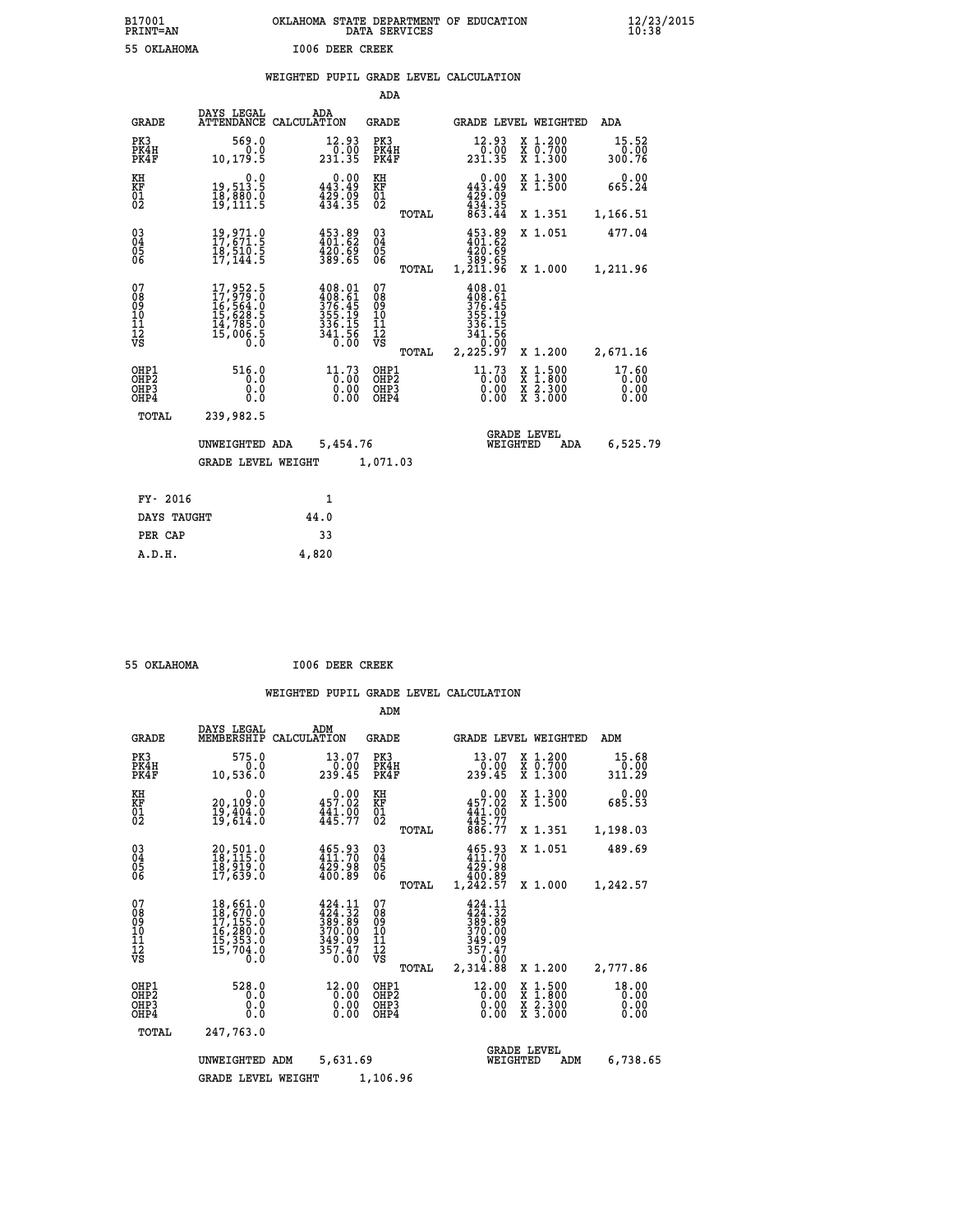| B17001<br><b>PRINT=AN</b> | OKLAHOMA STATE DEPARTMENT OF EDUCATION<br>DATA SERVICES | $\frac{12}{23}$ /2015 |
|---------------------------|---------------------------------------------------------|-----------------------|
| 55 OKLAHOMA               | 1007 HARRAH                                             |                       |

|  |  | WEIGHTED PUPIL GRADE LEVEL CALCULATION |
|--|--|----------------------------------------|
|  |  |                                        |

|                                                                    |                                                                                                    |                                                                                                    | ADA                                       |       |                                                                     |                                          |                              |
|--------------------------------------------------------------------|----------------------------------------------------------------------------------------------------|----------------------------------------------------------------------------------------------------|-------------------------------------------|-------|---------------------------------------------------------------------|------------------------------------------|------------------------------|
| <b>GRADE</b>                                                       | DAYS LEGAL<br><b>ATTENDANCE</b>                                                                    | ADA<br>CALCULATION                                                                                 | <b>GRADE</b>                              |       |                                                                     | <b>GRADE LEVEL WEIGHTED</b>              | ADA                          |
| PK3<br>PK4H<br>PK4F                                                | 149.0<br>4,323.0<br>0.0                                                                            | $3.55$<br>102.93<br>0.00                                                                           | PK3<br>PK4H<br>PK4F                       |       | $3.55$<br>102.93<br>0.00                                            | X 1.200<br>X 0.700<br>X 1.300            | 4.26<br>72.05<br>0.00        |
| KH<br><b>KF</b><br>01<br>02                                        | 0.0<br>$\frac{6}{9}, \frac{684}{998}$ $\frac{3}{8}$                                                | $0.00$<br>159.15<br>$\frac{158}{174}$ : 77                                                         | KH<br>KF<br>01<br>02                      |       | $0.00$<br>$159.15$<br>$158.77$<br>$174.71$<br>$333.48$              | X 1.300<br>X 1.500                       | 0.00<br>238.73               |
|                                                                    |                                                                                                    |                                                                                                    |                                           | TOTAL |                                                                     | X 1.351                                  | 450.53                       |
| $\begin{smallmatrix} 03 \\[-4pt] 04 \end{smallmatrix}$<br>Ŏ5<br>06 | $\frac{6}{5}, \frac{628}{843}.0 \ \frac{5}{5}, \frac{632}{362}.0 \ \frac{5}{5}, \frac{362}{362}.5$ | $\begin{array}{l} 157.81 \\ 139.12 \\ 134.10 \\ 127.68 \end{array}$                                | $\substack{03 \\ 04}$<br>05<br>06         |       | $157.81$<br>$139.12$<br>$134.10$<br>$127.58$                        | X 1.051                                  | 165.86                       |
|                                                                    |                                                                                                    |                                                                                                    |                                           | TOTAL | 400.90                                                              | X 1.000                                  | 400.90                       |
| 07<br>08901112<br>1112<br>VS                                       | $6,109.0$<br>$6,827.5$<br>$6,810.0$<br>$5,801.0$<br>$6,041.5$<br>$5,475.5$<br>$0.0$                | $\begin{smallmatrix} 145.45\\ 162.56\\ 162.67\\ 138.12\\ 144.67\\ 131.80\\ 0.00 \end{smallmatrix}$ | 07<br>08901112<br>1112<br>VS              |       | 145.45<br>162.567<br>162.67<br>138.127<br>144.67<br>131.80<br>0.000 |                                          |                              |
|                                                                    |                                                                                                    |                                                                                                    |                                           | TOTAL | 885.27                                                              | X 1.200                                  | 1,062.32                     |
| OHP1<br>OH <sub>P</sub> 2<br>OH <sub>P3</sub><br>OH <sub>P4</sub>  | 0.0<br>0.0<br>0.0                                                                                  | 0.00<br>0.00<br>0.00                                                                               | OHP1<br>OH <sub>P</sub> 2<br>OHP3<br>OHP4 |       | 0.00<br>0.00<br>0.00                                                | X 1:500<br>X 1:800<br>X 2:300<br>X 3:000 | 0.00<br>0.00<br>0.00<br>0.00 |
| TOTAL                                                              | 85,693.0                                                                                           |                                                                                                    |                                           |       |                                                                     |                                          |                              |
|                                                                    | UNWEIGHTED ADA                                                                                     | 2,043.09                                                                                           |                                           |       |                                                                     | GRADE LEVEL<br>WEIGHTED<br>ADA           | 2,394.65                     |
|                                                                    | <b>GRADE LEVEL WEIGHT</b>                                                                          |                                                                                                    | 351.56                                    |       |                                                                     |                                          |                              |
| FY- 2016                                                           |                                                                                                    | $\mathbf{1}$                                                                                       |                                           |       |                                                                     |                                          |                              |
| DAYS TAUGHT                                                        |                                                                                                    | 42.0                                                                                               |                                           |       |                                                                     |                                          |                              |
| PER CAP                                                            |                                                                                                    | 33                                                                                                 |                                           |       |                                                                     |                                          |                              |

| 55 OKLAHOMA | <b>I007 HARRAH</b> |
|-------------|--------------------|

 **ADM**

 **A.D.H. 1,483**

| <b>GRADE</b>                                       | DAYS LEGAL                                                                                                                                                                         | ADM<br>MEMBERSHIP CALCULATION                                                                        | <b>GRADE</b>                                        | GRADE LEVEL WEIGHTED                                                                                                                                                                                                                                                           |                                          | ADM                                      |
|----------------------------------------------------|------------------------------------------------------------------------------------------------------------------------------------------------------------------------------------|------------------------------------------------------------------------------------------------------|-----------------------------------------------------|--------------------------------------------------------------------------------------------------------------------------------------------------------------------------------------------------------------------------------------------------------------------------------|------------------------------------------|------------------------------------------|
| PK3<br>PK4H<br>PK4F                                | 161.0<br>4,552.0<br>0.0                                                                                                                                                            | $3.83$<br>$108.38$<br>0.00                                                                           | PK3<br>PK4H<br>PK4F                                 | $10\substack{3.83 \\ 0.38 \\ 0.00$                                                                                                                                                                                                                                             | X 1.200<br>X 0.700<br>X 1.300            | $7\frac{4}{5}\cdot\frac{60}{87}$<br>0.00 |
| KH<br>KF<br>01<br>02                               | 0.0<br>7,069:0<br>6,992:0<br>7,543:0                                                                                                                                               | $\begin{smallmatrix}&&0.00\\168.31\\166.48\\199.60\end{smallmatrix}$                                 | KH<br>KF<br>01<br>02                                | $0.00$<br>$168.31$<br>$166.48$<br>$179.60$<br>$346.08$                                                                                                                                                                                                                         | X 1.300<br>X 1.500                       | $0.00$<br>252.47                         |
|                                                    |                                                                                                                                                                                    |                                                                                                      | TOTAL                                               |                                                                                                                                                                                                                                                                                | X 1.351                                  | 467.55                                   |
| $\begin{matrix} 03 \\ 04 \\ 05 \\ 06 \end{matrix}$ | $\begin{smallmatrix} 6 & 816 & 0\\ 6 & 102 & 0\\ 5 & 861 & 0\\ 5 & 548 & 0\\ \end{smallmatrix}$                                                                                    | $\begin{smallmatrix} 162\cdot29\\145\cdot29\\139\cdot55\\132\cdot10\end{smallmatrix}$                | $\begin{array}{c} 03 \\ 04 \\ 05 \\ 06 \end{array}$ | $162.29$<br>$145.29$<br>$139.55$<br>$132.10$<br>$416.94$                                                                                                                                                                                                                       | X 1.051                                  | 170.57                                   |
|                                                    |                                                                                                                                                                                    |                                                                                                      | TOTAL                                               |                                                                                                                                                                                                                                                                                | X 1.000                                  | 416.94                                   |
| 07<br>08<br>09<br>101<br>11<br>12<br>VS            | $\begin{smallmatrix} 6\,, & 373\,. & 0\\ 7\,, & 133\,. & 0\\ 7\,, & 083\,. & 0\\ 6\,, & 063\,. & 0\\ 6\,, & 335\,. & 0\\ 5\,, & 738\,. & 0\\ 0\,. & 0\,. & 0\,. \end{smallmatrix}$ | $\begin{smallmatrix} 151.74\\169.83\\169.18\\144.36\\151.88\\151.88\\138.24\\0.00 \end{smallmatrix}$ | 07<br>08<br>09<br>001<br>11<br>11<br>12<br>VS       | $\begin{smallmatrix} 151.74\\169.83\\169.18\\144.36\\151.88\\151.84\\138.24\\0.00\\925.23 \end{smallmatrix}$                                                                                                                                                                   |                                          |                                          |
|                                                    |                                                                                                                                                                                    |                                                                                                      | TOTAL                                               |                                                                                                                                                                                                                                                                                | X 1.200                                  | 1,110.28                                 |
| OHP1<br>OHP2<br>OHP3<br>OHP4                       |                                                                                                                                                                                    | $\begin{smallmatrix} 0.00 \ 0.00 \ 0.00 \ 0.00 \end{smallmatrix}$                                    | OHP1<br>OHP2<br>OHP3<br>OHP4                        | $\begin{smallmatrix} 0.00 & 0.00 & 0.00 & 0.00 & 0.00 & 0.00 & 0.00 & 0.00 & 0.00 & 0.00 & 0.00 & 0.00 & 0.00 & 0.00 & 0.00 & 0.00 & 0.00 & 0.00 & 0.00 & 0.00 & 0.00 & 0.00 & 0.00 & 0.00 & 0.00 & 0.00 & 0.00 & 0.00 & 0.00 & 0.00 & 0.00 & 0.00 & 0.00 & 0.00 & 0.00 & 0.0$ | X 1:500<br>X 1:800<br>X 2:300<br>X 3:000 | 0.00<br>0.00<br>0.00                     |
| TOTAL                                              | 89,369.0                                                                                                                                                                           |                                                                                                      |                                                     |                                                                                                                                                                                                                                                                                |                                          |                                          |
|                                                    | UNWEIGHTED                                                                                                                                                                         | 2,131.06<br>ADM                                                                                      |                                                     | WEIGHTED                                                                                                                                                                                                                                                                       | <b>GRADE LEVEL</b><br>ADM                | 2,498.28                                 |
|                                                    | <b>GRADE LEVEL WEIGHT</b>                                                                                                                                                          |                                                                                                      | 367.22                                              |                                                                                                                                                                                                                                                                                |                                          |                                          |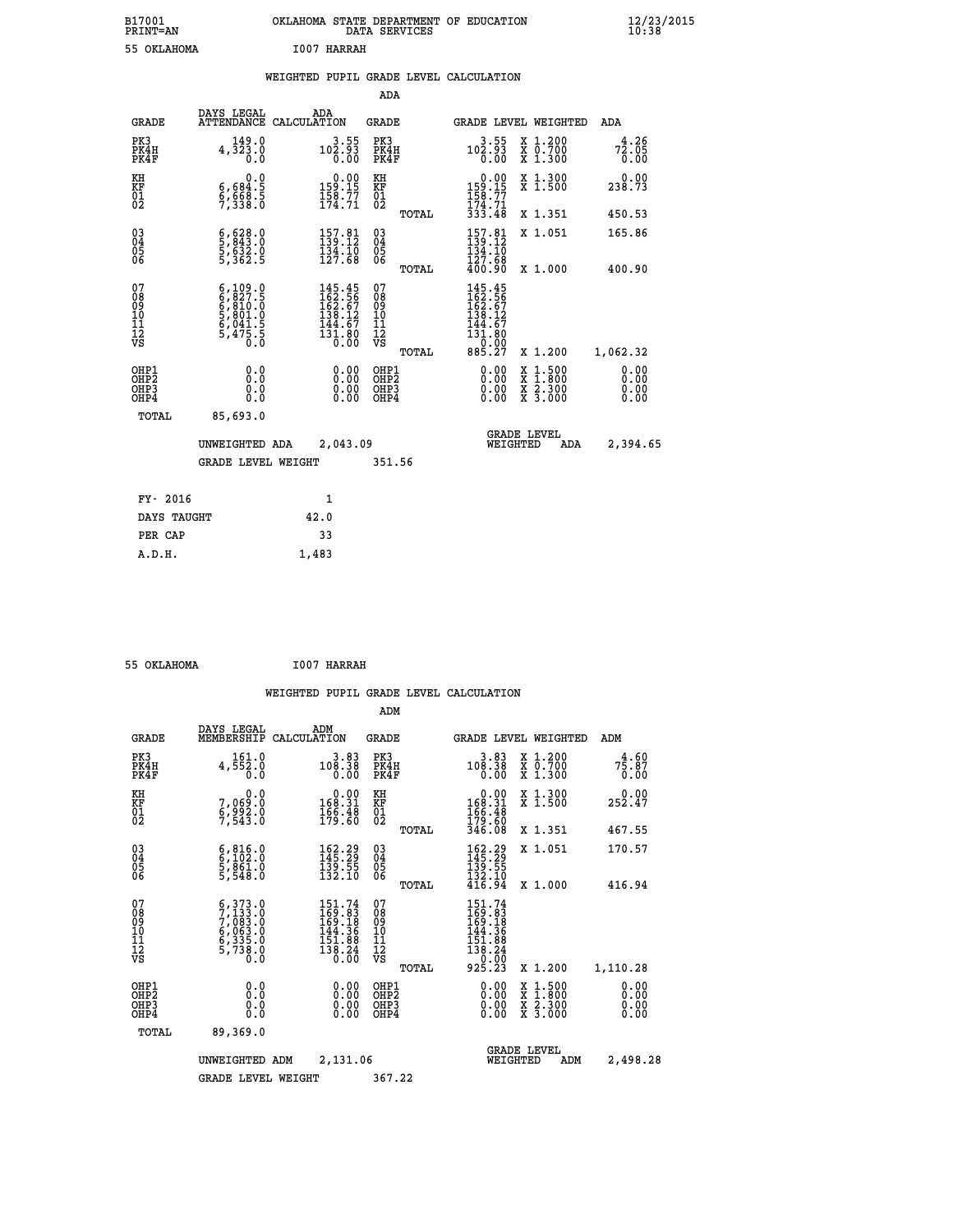| B17001<br>PRINT=AN | <b>OKLAHOMA</b><br>STATE DEPARTMENT OF EDUCATION<br>SERVICES<br>DATA | $\frac{12}{23}$ /2015 |
|--------------------|----------------------------------------------------------------------|-----------------------|
| 55 OKLAHOMA        | I009 JONES                                                           |                       |

## **WEIGHTED PUPIL GRADE LEVEL CALCULATION**

|                                                    |                                                                         |                                                                   | ADA                                                               |       |                                                                |                                              |                              |
|----------------------------------------------------|-------------------------------------------------------------------------|-------------------------------------------------------------------|-------------------------------------------------------------------|-------|----------------------------------------------------------------|----------------------------------------------|------------------------------|
| <b>GRADE</b>                                       | DAYS LEGAL<br><b>ATTENDANCE</b>                                         | ADA<br>CALCULATION                                                | <b>GRADE</b>                                                      |       |                                                                | GRADE LEVEL WEIGHTED                         | ADA                          |
| PK3<br>PK4H<br>PK4F                                | 0.0<br>$1,65\overline{2}\cdot\overline{5}$                              | $37.90$<br>37.56<br>0.00                                          | PK3<br>PK4H<br>PK4F                                               |       | 0.00<br>37.56<br>0.00                                          | X 1.200<br>X 0.700<br>X 1.300                | 0.00<br>26.29<br>0.00        |
| KH<br>KF<br>01<br>02                               | $\begin{smallmatrix}&&&0.0\\3,588.0\\3,284.0\\3,628.0\end{smallmatrix}$ | $\begin{smallmatrix} 0.00\\81.55\\74.64\\82.45 \end{smallmatrix}$ | KH<br>KF<br>01<br>02                                              |       | $0.00\n81.55\n74.64\n82.45\n157.09$                            | X 1.300<br>X 1.500                           | 0.00<br>122.33               |
|                                                    |                                                                         |                                                                   |                                                                   | TOTAL |                                                                | X 1.351                                      | 212.23                       |
| $\begin{matrix} 03 \\ 04 \\ 05 \\ 06 \end{matrix}$ | 3,428.0<br>3,698.0<br>3,831.0<br>3,683.0                                | $77.91$<br>$70.41$<br>$87.07$<br>$83.70$                          | $\begin{matrix} 03 \\ 04 \\ 05 \\ 06 \end{matrix}$                |       | $77.91$<br>$87.91$<br>$87.07$                                  | X 1.051                                      | 81.88                        |
|                                                    |                                                                         |                                                                   |                                                                   | TOTAL | 83.70<br>241.18                                                | X 1.000                                      | 241.18                       |
| 07<br>08<br>09<br>01<br>11<br>11<br>12<br>VS       | 3,657.0<br>4,339.5<br>5,664.5<br>3,559.5<br>3,749.0<br>2,794.5          | 83.11<br>88.28<br>83.28<br>81.35<br>85.70<br>$\frac{64.07}{0.00}$ | 07<br>08901112<br>1112<br>VS                                      | TOTAL | 83.11<br>88.53<br>83.28<br>81.35<br>85.707<br>64.070<br>496.14 | X 1.200                                      | 595.37                       |
| OHP1<br>OH <sub>P</sub> 2<br>OHP3<br>OHP4          | 0.0<br>0.000                                                            | $0.00$<br>$0.00$<br>0.00                                          | OHP1<br>OH <sub>P</sub> 2<br>OHP <sub>3</sub><br>OHP <sub>4</sub> |       | 0.00<br>0.00<br>0.00                                           | X 1:500<br>X 1:800<br>X 2:300<br>X 3:000     | 0.00<br>0.00<br>0.00<br>0.00 |
| TOTAL                                              | 47,956.5                                                                |                                                                   |                                                                   |       |                                                                |                                              |                              |
|                                                    | UNWEIGHTED ADA                                                          | 1,091.43                                                          |                                                                   |       |                                                                | <b>GRADE LEVEL</b><br>WEIGHTED<br><b>ADA</b> | 1,279.28                     |
|                                                    | <b>GRADE LEVEL WEIGHT</b>                                               |                                                                   | 187.85                                                            |       |                                                                |                                              |                              |
| FY- 2016                                           |                                                                         | $\mathbf{1}$                                                      |                                                                   |       |                                                                |                                              |                              |
| DAYS TAUGHT                                        |                                                                         | 44.0                                                              |                                                                   |       |                                                                |                                              |                              |
|                                                    |                                                                         |                                                                   |                                                                   |       |                                                                |                                              |                              |

| 55 OKLAHOMA | I009 JONES |
|-------------|------------|
|             |            |

PER CAP 33  **A.D.H. 837**

 **WEIGHTED PUPIL GRADE LEVEL CALCULATION ADM DAYS LEGAL ADM**

| <b>GRADE</b>                                       | DAIS TRATT<br>MEMBERSHIP                                                                                                                                  | ADM<br>CALCULATION                                                                                   | <b>GRADE</b>                           |       | <b>GRADE LEVEL WEIGHTED</b>                                                                                                      |                                |                                                                                                                     | ADM                      |  |
|----------------------------------------------------|-----------------------------------------------------------------------------------------------------------------------------------------------------------|------------------------------------------------------------------------------------------------------|----------------------------------------|-------|----------------------------------------------------------------------------------------------------------------------------------|--------------------------------|---------------------------------------------------------------------------------------------------------------------|--------------------------|--|
| PK3<br>PK4H<br>PK4F                                | 0.0<br>$1,71\overset{1}{\phantom{}}\,\overset{1}{\phantom{}}\,.\overset{0}{\phantom{}}\,\overset{0}{\phantom{}}\,$                                        | 0.00<br>§8.89<br>0.00                                                                                | PK3<br>PK4H<br>PK4F                    |       | 38.89<br>0.00                                                                                                                    |                                | X 1.200<br>X 0.700<br>X 1.300                                                                                       | 0.00<br>27.22<br>0.00    |  |
| KH<br>KF<br>01<br>02                               | $\begin{smallmatrix}&&&0.0\\3.765.0\\3.411.0\\3.740.0\end{smallmatrix}$                                                                                   | $85.57$<br>$77.52$<br>$85.00$                                                                        | KH<br>KF<br>01<br>02                   |       | $\begin{smallmatrix} &0.00\ 85.57\ 77.52\ 85.00\ 162.52\ \end{smallmatrix}$                                                      |                                | X 1.300<br>X 1.500                                                                                                  | 0.00<br>128.36           |  |
|                                                    |                                                                                                                                                           |                                                                                                      |                                        | TOTAL |                                                                                                                                  |                                | X 1.351                                                                                                             | 219.56                   |  |
| $\begin{matrix} 03 \\ 04 \\ 05 \\ 06 \end{matrix}$ | $3, 534.0$<br>$3, 202.0$<br>$3, 924.0$<br>$3, 808.0$                                                                                                      | $72.77$<br>$73.77$<br>$89.18$<br>$86.55$                                                             | 03<br>04<br>05<br>06                   |       | $\begin{smallmatrix}80.32\\72.77\\89.18\\86.55\\248.50\end{smallmatrix}$                                                         |                                | X 1.051                                                                                                             | 84.42                    |  |
|                                                    |                                                                                                                                                           |                                                                                                      |                                        | TOTAL |                                                                                                                                  |                                | $X_1.000$                                                                                                           | 248.50                   |  |
| 07<br>08<br>09<br>101<br>11<br>12<br>VS            | $\begin{smallmatrix} 3\,,\,777\,.\,0\\ 4\,,\,512\,.\,0\\ 3\,,\,824\,.\,0\\ 3\,,\,737\,.\,0\\ 3\,,\,983\,.\,0\\ 2\,,\,965\,.\,0\\ 0\,.0 \end{smallmatrix}$ | $\begin{smallmatrix} 85.84 \\ 102.55 \\ 86.91 \\ 85.43 \\ 91.02 \\ 68.02 \\ 60.00 \end{smallmatrix}$ | 07<br>08<br>09<br>11<br>11<br>12<br>VS |       | $\begin{array}{r} 85\cdot84\\ 102\cdot55\\ 86\cdot91\\ 85\cdot43\\ 91\cdot02\\ 68\cdot020\\ 60\cdot000\\ 519\cdot77 \end{array}$ |                                |                                                                                                                     |                          |  |
|                                                    |                                                                                                                                                           |                                                                                                      |                                        | TOTAL |                                                                                                                                  |                                | X 1.200                                                                                                             | 623.72                   |  |
| OHP1<br>OHP2<br>OH <sub>P3</sub><br>OHP4           | 0.0<br>0.000                                                                                                                                              |                                                                                                      | OHP1<br>OHP2<br>OHP <sub>3</sub>       |       |                                                                                                                                  |                                | $\begin{array}{l} \mathtt{X} & 1.500 \\ \mathtt{X} & 1.800 \\ \mathtt{X} & 2.300 \\ \mathtt{X} & 3.000 \end{array}$ | $0.00$<br>$0.00$<br>0.00 |  |
| TOTAL                                              | 49,893.0                                                                                                                                                  |                                                                                                      |                                        |       |                                                                                                                                  |                                |                                                                                                                     |                          |  |
|                                                    | UNWEIGHTED ADM                                                                                                                                            | 1,135.57                                                                                             |                                        |       |                                                                                                                                  | <b>GRADE LEVEL</b><br>WEIGHTED | ADM                                                                                                                 | 1,331.78                 |  |
|                                                    | <b>GRADE LEVEL WEIGHT</b>                                                                                                                                 |                                                                                                      | 196.21                                 |       |                                                                                                                                  |                                |                                                                                                                     |                          |  |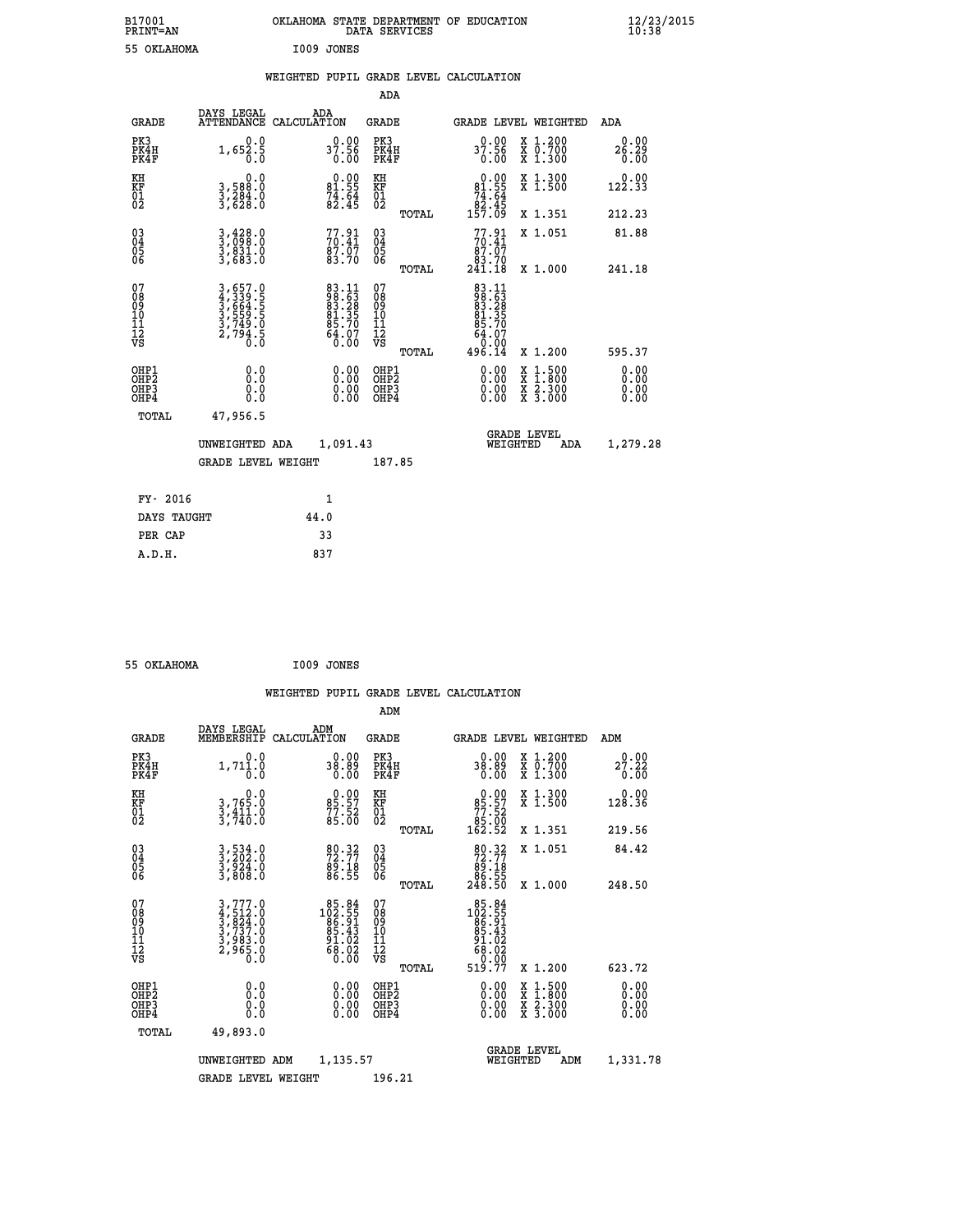## **WEIGHTED PUPIL GRADE LEVEL CALCULATION**

|                                                                  |                                                                                                                                                                                          |                                                                                                                      | ADA                                      |       |                                                                                         |                                                                                                                                      |                               |
|------------------------------------------------------------------|------------------------------------------------------------------------------------------------------------------------------------------------------------------------------------------|----------------------------------------------------------------------------------------------------------------------|------------------------------------------|-------|-----------------------------------------------------------------------------------------|--------------------------------------------------------------------------------------------------------------------------------------|-------------------------------|
| <b>GRADE</b>                                                     | DAYS LEGAL<br>ATTENDANCE                                                                                                                                                                 | ADA<br>CALCULATION                                                                                                   | <b>GRADE</b>                             |       |                                                                                         | GRADE LEVEL WEIGHTED                                                                                                                 | ADA                           |
| PK3<br>PK4H<br>PK4F                                              | 2,154.0<br>32,288.0<br>4,857.5                                                                                                                                                           | $\frac{55.23}{827.90}$<br>124.55                                                                                     | PK3<br>PK4H<br>PK4F                      |       | $55.23$<br>827.90<br>124.55                                                             | X 1.200<br>X 0.700<br>X 1.300                                                                                                        | 66.28<br>579.53<br>161.92     |
| KH<br>KF<br>01<br>02                                             | 0.0<br>64,857.5<br>66,308.5<br>69,870.5                                                                                                                                                  | 0.00<br>1,663.01<br>1,700.22<br>1,791.55                                                                             | KH<br>KF<br>01<br>02                     |       | 0.00<br>1,663.01<br>1,700.22<br>1,791.55<br>3,491.77                                    | X 1.300<br>X 1.500                                                                                                                   | 0.00<br>2,494.52              |
|                                                                  |                                                                                                                                                                                          |                                                                                                                      |                                          | TOTAL |                                                                                         | X 1.351                                                                                                                              | 4,717.38                      |
| $^{03}_{04}$<br>Ŏ5<br>06                                         | 67, 011.5<br>$67,083.5$<br>66,190.0                                                                                                                                                      | 1,718.24<br>1,679.55<br>I,720.09<br>1,697.18                                                                         | $\substack{03 \\ 04}$<br>05              |       | $\frac{1}{1}$ , $\frac{718}{679}$ : $\frac{24}{55}$<br>1,720.09<br>1,697.18<br>5,096.82 | X 1.051                                                                                                                              | 1,805.87                      |
|                                                                  |                                                                                                                                                                                          |                                                                                                                      |                                          | TOTAL |                                                                                         | X 1.000                                                                                                                              | 5,096.82                      |
| 07<br>08<br>09<br>10<br>11<br>12<br>VS                           | $\begin{smallmatrix} 64\,, & 371\,. & 0\\ 64\,, & 251\,. & 0\\ 70\,, & 748\,. & 5\\ 69\,, & 438\,. & 5\\ 62\,, & 765\,. & 0\\ 57\,, & 161\,. & 0\\ 0\,. & 0\,. & 0\,. \end{smallmatrix}$ | $\begin{smallmatrix} 1, 650.54\\ 1, 647.46\\ 1, 832.09\\ 1, 798.49\\ 1, 624.80\\ 1, 479.61\\ 0.00 \end{smallmatrix}$ | 07<br>08<br>09<br>11<br>11<br>12<br>VS   |       | 1,650.54<br>1,647.46<br>1,832.09<br>1,798.49<br>1,624.80<br>1,479.61<br>2,000.000       |                                                                                                                                      |                               |
|                                                                  |                                                                                                                                                                                          |                                                                                                                      |                                          | TOTAL | 10,032.99                                                                               | X 1.200                                                                                                                              | 12,039.59                     |
| OHP1<br>OH <sub>P</sub> <sub>2</sub><br>OH <sub>P3</sub><br>OHP4 | 949.5<br>0.0<br>0.0                                                                                                                                                                      | 24.35<br>0.00<br>0.00<br>0.00                                                                                        | OHP1<br>OHP <sub>2</sub><br>OHP3<br>OHP4 |       | $24.35$<br>$0.00$<br>0.00<br>0.00                                                       | $\begin{smallmatrix} \mathtt{X} & 1 & 500 \\ \mathtt{X} & 1 & 800 \\ \mathtt{X} & 2 & 300 \\ \mathtt{X} & 3 & 000 \end{smallmatrix}$ | 36.53<br>0.00<br>0.00<br>0.00 |
| <b>TOTAL</b>                                                     | 895,808.0                                                                                                                                                                                |                                                                                                                      |                                          |       |                                                                                         |                                                                                                                                      |                               |
|                                                                  | UNWEIGHTED ADA                                                                                                                                                                           | 23,034.86                                                                                                            |                                          |       |                                                                                         | <b>GRADE LEVEL</b><br>WEIGHTED<br>ADA                                                                                                | 26,998.44                     |
|                                                                  | GRADE LEVEL WEIGHT                                                                                                                                                                       |                                                                                                                      | 3,963.58                                 |       |                                                                                         |                                                                                                                                      |                               |
| FY- 2016                                                         |                                                                                                                                                                                          | 1                                                                                                                    |                                          |       |                                                                                         |                                                                                                                                      |                               |
| DAYS TAUGHT                                                      |                                                                                                                                                                                          | 39.0                                                                                                                 |                                          |       |                                                                                         |                                                                                                                                      |                               |
| PER CAP                                                          |                                                                                                                                                                                          | 33                                                                                                                   |                                          |       |                                                                                         |                                                                                                                                      |                               |
|                                                                  |                                                                                                                                                                                          |                                                                                                                      |                                          |       |                                                                                         |                                                                                                                                      |                               |

 **55 OKLAHOMA I012 EDMOND**

 **A.D.H. 14,806**

|                                           |                                                                                                                 |                                                                                                                                   | ADM                                      |                                                                                                     |                                                                                                  |                               |
|-------------------------------------------|-----------------------------------------------------------------------------------------------------------------|-----------------------------------------------------------------------------------------------------------------------------------|------------------------------------------|-----------------------------------------------------------------------------------------------------|--------------------------------------------------------------------------------------------------|-------------------------------|
| <b>GRADE</b>                              | DAYS LEGAL<br>MEMBERSHIP                                                                                        | ADM<br>CALCULATION                                                                                                                | <b>GRADE</b>                             | <b>GRADE LEVEL WEIGHTED</b>                                                                         |                                                                                                  | ADM                           |
| PK3<br>PK4H<br>PK4F                       | 2,322.0<br>33,732.0<br>5,121.0                                                                                  | 59.54<br>864.92<br>131.31                                                                                                         | PK3<br>PK4H<br>PK4F                      | 59.54<br>864.92<br>131.31                                                                           | $\begin{smallmatrix} x & 1.200 \\ x & 0.700 \end{smallmatrix}$<br>X 1.300                        | 71.45<br>605.44<br>170.70     |
| KH<br>KF<br>01<br>02                      | 0.0<br>67, 713.0<br>$\frac{68}{72}$ , $\frac{652}{393}$ .0                                                      | $\begin{smallmatrix}&&0.00\\1,736.23\\1,765.44\\1,856.23\end{smallmatrix}$                                                        | KH<br>KF<br>01<br>02                     | 0.00<br>$1,736.23$<br>$1,765.44$<br>$1,856.23$<br>$3,621.67$                                        | X 1.300<br>X 1.500                                                                               | 0.00<br>2,604.35              |
|                                           |                                                                                                                 |                                                                                                                                   | TOTAL                                    |                                                                                                     | X 1.351                                                                                          | 4,892.88                      |
| 03<br>04<br>05<br>06                      | 69,264.0<br>69,336.0<br>68,444.0                                                                                | $1,776.00$<br>$1,734.28$<br>$1,777.85$<br>$1,754.97$                                                                              | $\substack{03 \\ 04}$<br>05<br>TOTAL     | $1,776.90$<br>$1,734.28$<br>1,777.85<br>$\overline{1}$ , 754.97<br>5,267.10                         | X 1.051<br>X 1.000                                                                               | 1,866.58<br>5,267.10          |
| 07<br>08<br>09<br>11<br>11<br>12<br>VS    | 66,769.0<br>$\begin{smallmatrix}66, 898.0\\73, 020.0\\71, 978.0\\65, 398.0\end{smallmatrix}$<br>60,040.0<br>0.0 | $\begin{smallmatrix} 1,712. & 03\\ 1,715. & 33\\ 1,890. & 91\\ 1,864. & 16\\ 1,692. & 90\\ 1,553. & 96 \end{smallmatrix}$<br>0.00 | 07<br>089<br>101<br>111<br>VS<br>TOTAL   | 1,712.03<br>$1,715.33$<br>$1,890.91$<br>$1,864.16$<br>$1,692.90$<br>$1,553.96$<br>0.00<br>10,429.29 | X 1.200                                                                                          | 12,515.15                     |
| OHP1<br>OH <sub>P</sub> 2<br>OHP3<br>OHP4 | 952.0<br>0.0<br>0.0<br>Ŏ.Ŏ                                                                                      | 24.41<br>0.00<br>0.00<br>0.00                                                                                                     | OHP1<br>OHP <sub>2</sub><br>OHP3<br>OHP4 | 24.41<br>0.00<br>0.00<br>0.00                                                                       | $\begin{smallmatrix} x & 1 & 500 \\ x & 1 & 800 \\ x & 2 & 300 \\ x & 3 & 000 \end{smallmatrix}$ | 36.62<br>0.00<br>0.00<br>0.00 |
| TOTAL                                     | 929,869.0                                                                                                       |                                                                                                                                   |                                          |                                                                                                     |                                                                                                  |                               |
|                                           | UNWEIGHTED                                                                                                      | 23,910.47<br>ADM                                                                                                                  |                                          | WEIGHTED                                                                                            | <b>GRADE LEVEL</b><br>ADM                                                                        | 28,030.27                     |
|                                           | <b>GRADE LEVEL WEIGHT</b>                                                                                       |                                                                                                                                   | 4,119.80                                 |                                                                                                     |                                                                                                  |                               |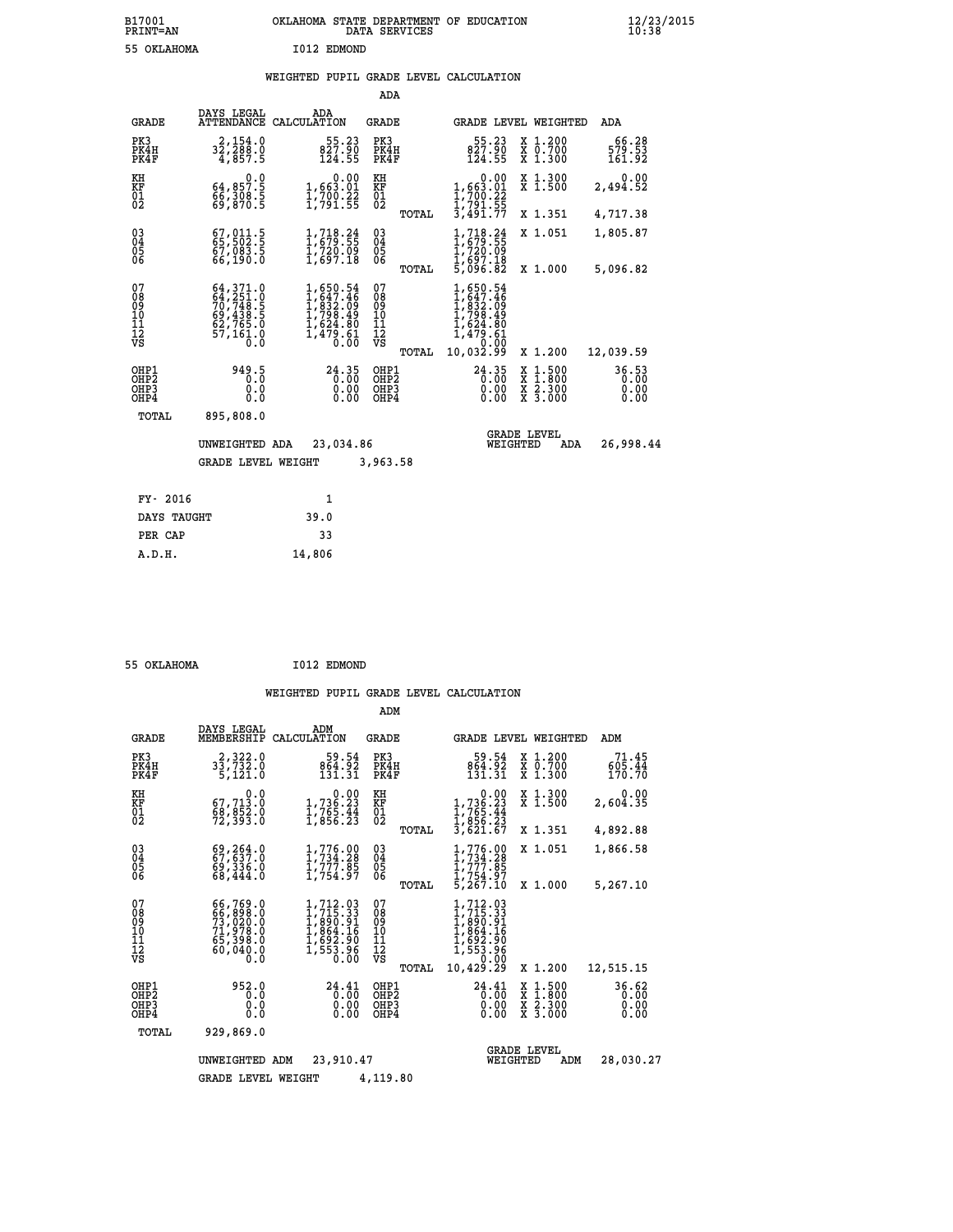| B17001<br><b>PRINT=AN</b> | OKLAHOMA STATE DEPARTMENT OF EDUCATION<br>DATA SERVICES | $\frac{12}{23}$ /2015 |
|---------------------------|---------------------------------------------------------|-----------------------|
| 55 OKLAHOMA               | I037 MILLWOOD                                           |                       |

|                                           |                                                                       | WEIGHTED PUPIL GRADE LEVEL CALCULATION                               |                                                    |                                                                                                        |                       |
|-------------------------------------------|-----------------------------------------------------------------------|----------------------------------------------------------------------|----------------------------------------------------|--------------------------------------------------------------------------------------------------------|-----------------------|
|                                           |                                                                       |                                                                      | ADA                                                |                                                                                                        |                       |
| <b>GRADE</b>                              | DAYS LEGAL                                                            | ADA<br>ATTENDANCE CALCULATION                                        | GRADE                                              | GRADE LEVEL WEIGHTED                                                                                   | ADA                   |
| PK3<br>PK4H<br>PK4F                       | 42.0<br>0.0<br>1,588.5                                                | 1.00                                                                 | PK3<br>PK4H<br>PK4F                                | 1.00<br>X 1.200<br>0.00<br><del>Χ</del> Ō:7ŎŎ<br>Χ 1:300<br>37.82                                      | 1.20<br>0.00<br>49.17 |
| KH<br>KF<br>01<br>02                      | 0.0<br>2,097:0<br>2,511:0<br>2,859:0                                  | $\begin{smallmatrix} 0.00\\ 49.93\\ 59.79\\ 68.07 \end{smallmatrix}$ | KH<br>KF<br>01<br>02                               | X 1.300<br>X 1.500<br>$\begin{smallmatrix} &0.00\ 49.93\ 59.79\ 58.07\ 127.86\ \end{smallmatrix}$      | 0.00<br>74.90         |
|                                           |                                                                       |                                                                      | TOTAL                                              | X 1.351                                                                                                | 172.74                |
| $^{03}_{04}$<br>Ŏ5<br>06                  | 2,933.5<br>3,111.0<br>2,554.5<br>2,466.5                              | $59.85$<br>$74.07$<br>$60.82$<br>$58.73$                             | $\begin{matrix} 03 \\ 04 \\ 05 \\ 06 \end{matrix}$ | $\frac{69.85}{74.07}$<br>X 1.051                                                                       | 73.41                 |
|                                           |                                                                       |                                                                      | TOTAL                                              | 58.73<br>193.62<br>X 1.000                                                                             | 193.62                |
| 07<br>08<br>09<br>11<br>11<br>12<br>VS    | 3,595.5<br>3,150.5<br>2,931.5<br>2,687.5<br>2,558.5<br>2,130.5<br>0.0 | 85.61<br>75.01<br>69.80<br>63.99<br>60.92<br>50.73<br>50.73          | 07<br>08<br>09<br>11<br>11<br>12<br>VS             | 85.61<br>75.01<br>69.80<br>63.92<br>60.73<br>50.73<br>50.02                                            |                       |
|                                           |                                                                       |                                                                      | TOTAL                                              | 406.06<br>X 1.200                                                                                      | 487.27                |
| OHP1<br>OHP2<br>OH <sub>P</sub> 3<br>OHP4 | 0.0<br>0.0<br>0.0                                                     | 0.00<br>$\begin{smallmatrix} 0.00 \ 0.00 \end{smallmatrix}$          | OHP1<br>OHP2<br>OHP3<br>OHP4                       | 0.00<br>$\begin{smallmatrix} 1.500\ 1.800\ 2.300\ 3.000 \end{smallmatrix}$<br>X<br>X<br>X<br>X<br>0.00 | 0.00<br>0.00<br>0.00  |
| <b>TOTAL</b>                              | 37,217.0                                                              |                                                                      |                                                    | <b>GRADE LEVEL</b>                                                                                     |                       |
|                                           | UNWEIGHTED ADA                                                        | 886.14                                                               |                                                    | WEIGHTED<br>ADA                                                                                        | 1,052.31              |
|                                           | <b>GRADE LEVEL WEIGHT</b>                                             |                                                                      | 166.17                                             |                                                                                                        |                       |
| FY- 2016                                  |                                                                       | 1                                                                    |                                                    |                                                                                                        |                       |
| DAYS TAUGHT                               |                                                                       | 42.0                                                                 |                                                    |                                                                                                        |                       |
| PER CAP                                   |                                                                       | 33                                                                   |                                                    |                                                                                                        |                       |
| A.D.H.                                    |                                                                       | 772                                                                  |                                                    |                                                                                                        |                       |

 **55 OKLAHOMA I037 MILLWOOD**

|                                                                                                                                                                                               |                                                                      |                                               | WEIGHTED PUPIL GRADE LEVEL CALCULATION                                                            |                       |
|-----------------------------------------------------------------------------------------------------------------------------------------------------------------------------------------------|----------------------------------------------------------------------|-----------------------------------------------|---------------------------------------------------------------------------------------------------|-----------------------|
|                                                                                                                                                                                               |                                                                      | ADM                                           |                                                                                                   |                       |
| DAYS LEGAL<br><b>GRADE</b><br>MEMBERSHIP                                                                                                                                                      | ADM<br>CALCULATION                                                   | <b>GRADE</b>                                  | <b>GRADE LEVEL WEIGHTED</b>                                                                       | ADM                   |
| PK3<br>42.0<br>PK4H<br>1,637.0<br>PK4F                                                                                                                                                        | $\begin{smallmatrix} 1.00\\ 0.00\\ 38.98 \end{smallmatrix}$          | PK3<br>PK4H<br>PK4F                           | $1.00$<br>$0.00$<br>X 1.200<br>X 0.700<br>X 1.300<br>38.98                                        | 1.20<br>0.00<br>50.67 |
| KH<br>0.0<br>KF<br>01<br>02<br>2,154:0<br>2,549:0<br>2,919:0                                                                                                                                  | $\begin{smallmatrix} 0.00\\ 51.29\\ 60.69\\ 69.50 \end{smallmatrix}$ | KH<br>KF<br>01<br>02                          | X 1.300<br>X 1.500<br>$\begin{smallmatrix} &0.00\ 51.29\ 60.69\ 69.50\ 130.19\ \end{smallmatrix}$ | 0.00<br>76.94         |
|                                                                                                                                                                                               |                                                                      | TOTAL                                         | X 1.351                                                                                           | 175.89                |
| $\begin{matrix} 03 \\ 04 \\ 05 \\ 06 \end{matrix}$<br>2,968.0<br>3,135.0<br>2,623.0<br>2,528.0                                                                                                | $70.67$<br>$74.64$<br>$62.45$<br>$60.19$                             | 03<br>04<br>05<br>06                          | $70.67$<br>$74.64$<br>$62.45$<br>$60.19$<br>$197.28$<br>X 1.051                                   | 74.27                 |
|                                                                                                                                                                                               |                                                                      | TOTAL                                         | X 1.000                                                                                           | 197.28                |
| 07<br>08<br>09<br>01<br>11<br>11<br>12<br>VS<br>$\begin{smallmatrix} 3\,,\,705\,.0\\ 3\,,\,306\,.0\\ 3\,,\,089\,.0\\ 2\,,\,828\,.0\\ 2\,,\,744\,.0\\ 2\,,\,294\,.0\\ 0\,.0 \end{smallmatrix}$ | 88.21<br>78.71<br>73.55<br>67.33<br>65.33<br>65.33<br>54.62<br>50.00 | 07<br>08<br>09<br>001<br>11<br>11<br>12<br>VS | 88.21<br>78.715<br>73.555<br>67.333<br>65.333<br>65.332<br>54.620<br>0.000<br>427.75              |                       |
|                                                                                                                                                                                               |                                                                      | TOTAL                                         | X 1.200                                                                                           | 513.30                |
| OHP1<br>OHP2<br>0.0<br>$\begin{smallmatrix} 0.0 & 0 \ 0.0 & 0 \end{smallmatrix}$<br>OH <sub>P3</sub><br>OH <sub>P4</sub>                                                                      | 0.00<br>$\begin{smallmatrix} 0.00 \ 0.00 \end{smallmatrix}$          | OHP1<br>OHP2<br>OHP3<br>OHP4                  | $0.00$<br>$0.00$<br>$1.500$<br>$1.800$<br>X<br>X<br>$\frac{x}{x}$ $\frac{5:300}{3:000}$<br>0.00   | 0.00<br>0.00<br>0.00  |
| TOTAL<br>38,521.0                                                                                                                                                                             |                                                                      |                                               |                                                                                                   |                       |
| UNWEIGHTED<br>ADM                                                                                                                                                                             | 917.16                                                               |                                               | <b>GRADE LEVEL</b><br>WEIGHTED                                                                    | 1,089.55<br>ADM       |
| <b>GRADE LEVEL WEIGHT</b>                                                                                                                                                                     |                                                                      | 172.39                                        |                                                                                                   |                       |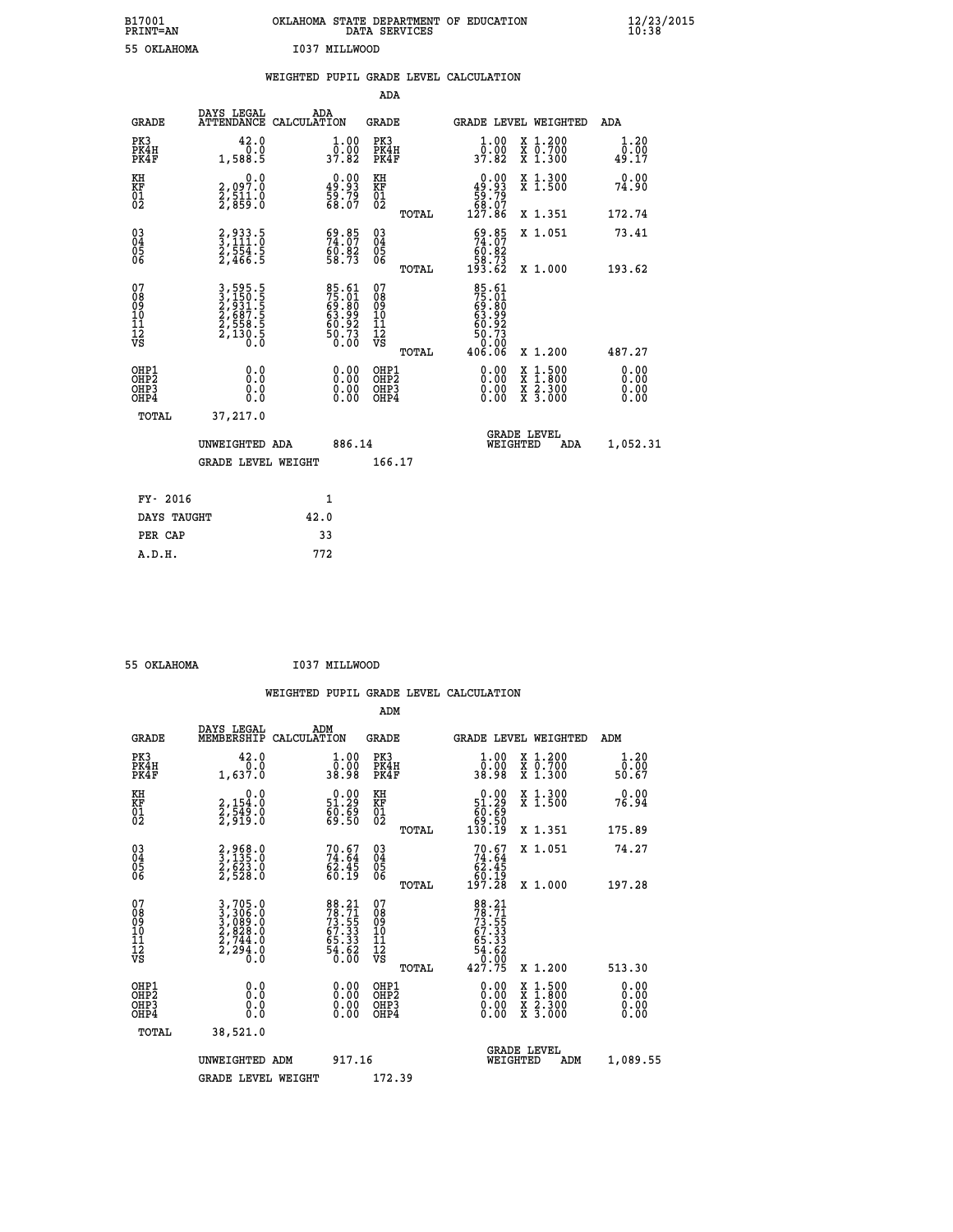|                                                    |                                                                                                                 |                                                                   | ADA                                      |       |                                                                     |                                                                            |                              |
|----------------------------------------------------|-----------------------------------------------------------------------------------------------------------------|-------------------------------------------------------------------|------------------------------------------|-------|---------------------------------------------------------------------|----------------------------------------------------------------------------|------------------------------|
| <b>GRADE</b>                                       | DAYS LEGAL                                                                                                      | ADA<br>ATTENDANCE CALCULATION                                     | <b>GRADE</b>                             |       |                                                                     | GRADE LEVEL WEIGHTED                                                       | <b>ADA</b>                   |
| PK3<br>PK4H<br>PK4F                                | 219.5<br>0.0<br>10,498.0                                                                                        | 5.10<br>0.00<br>244.14                                            | PK3<br>PK4H<br>PK4F                      |       | $\begin{smallmatrix}5.10\0.00\\244.14\end{smallmatrix}$             | X 1.200<br>X 0.700<br>X 1.300                                              | 6.12<br>0.00<br>317.38       |
| KH<br>KF<br>01<br>02                               | 0.0<br>12,679.0<br>12,969.0<br>14,175.0                                                                         | 0.00<br>294.86<br>$\frac{301.60}{329.65}$                         | KH<br>KF<br>01<br>02                     |       | 0.00<br>294.86<br>$\frac{301}{329}$ : 60<br>329 : 65<br>631 : 25    | X 1.300<br>X 1.500                                                         | 0.00<br>442.29               |
|                                                    |                                                                                                                 |                                                                   |                                          | TOTAL |                                                                     | X 1.351                                                                    | 852.82                       |
| $\begin{matrix} 03 \\ 04 \\ 05 \\ 06 \end{matrix}$ | 12, 354.0<br>11, 114.0<br>-5,836.ŏ<br>10,059.O                                                                  | 287.30<br>258.47<br>228.74<br>233.93                              | 03<br>04<br>05<br>06                     |       | 287.30<br>258.47<br>$\frac{228}{233}$ . 93<br>$\frac{74}{721}$ . 14 | X 1.051                                                                    | 301.95                       |
|                                                    |                                                                                                                 |                                                                   |                                          | TOTAL |                                                                     | X 1.000                                                                    | 721.14                       |
| 07<br>08<br>09<br>11<br>11<br>12<br>VS             | $\begin{smallmatrix} 11, 548.5\\ 11, 576.0\\ 9, 967.5\\ 9, 053.5\\ 7, 589.5\\ 9, 034.0\\ 0.0 \end{smallmatrix}$ | 268.57<br>269.21<br>231.805<br>210.55<br>176.50<br>210.17<br>0.00 | 07<br>08<br>09<br>11<br>11<br>12<br>VS   |       | 268.57<br>269:21<br>231:80<br>210:55<br>$\frac{176.50}{210.17}$     |                                                                            |                              |
|                                                    |                                                                                                                 |                                                                   |                                          | TOTAL | 1,366.80                                                            | X 1.200                                                                    | 1,640.16                     |
| OHP1<br>OHP <sub>2</sub><br>OHP3<br>OHP4           | 0.0<br>0.0<br>Ō.Ō                                                                                               | 0.00<br>$\begin{smallmatrix} 0.00 \ 0.00 \end{smallmatrix}$       | OHP1<br>OHP <sub>2</sub><br>OHP3<br>OHP4 |       | 0.00<br>0.00<br>0.00                                                | $1.500$<br>$1.800$<br>X<br>X<br>$\frac{\ddot{x}}{x}$ $\frac{2.300}{3.000}$ | 0.00<br>0.00<br>0.00<br>0.00 |
| TOTAL                                              | 152,672.5                                                                                                       |                                                                   |                                          |       |                                                                     |                                                                            |                              |
|                                                    | UNWEIGHTED ADA                                                                                                  | 3,550.59                                                          |                                          |       |                                                                     | <b>GRADE LEVEL</b><br>WEIGHTED<br>ADA                                      | 4,281.86                     |
|                                                    | <b>GRADE LEVEL WEIGHT</b>                                                                                       |                                                                   | 731.27                                   |       |                                                                     |                                                                            |                              |
| FY- 2016                                           |                                                                                                                 | $\mathbf{1}$                                                      |                                          |       |                                                                     |                                                                            |                              |
| DAYS TAUGHT                                        |                                                                                                                 | 43.0                                                              |                                          |       |                                                                     |                                                                            |                              |
| PER CAP                                            |                                                                                                                 | 33                                                                |                                          |       |                                                                     |                                                                            |                              |
|                                                    |                                                                                                                 |                                                                   |                                          |       |                                                                     |                                                                            |                              |

 **A.D.H. 2,813**

 **55 OKLAHOMA I041 WESTERN HEIGHTS**

|                                                       |                                                                                                                                                              |                                                                                 | ADM                                                |                                                                                            |                                                                                                  |                              |
|-------------------------------------------------------|--------------------------------------------------------------------------------------------------------------------------------------------------------------|---------------------------------------------------------------------------------|----------------------------------------------------|--------------------------------------------------------------------------------------------|--------------------------------------------------------------------------------------------------|------------------------------|
|                                                       | DAYS LEGAL<br><b>GRADE</b><br>MEMBERSHIP                                                                                                                     | ADM<br>CALCULATION                                                              | <b>GRADE</b>                                       | <b>GRADE LEVEL WEIGHTED</b>                                                                |                                                                                                  | ADM                          |
| PK3<br>PK4F                                           | 242.0<br>PK4H<br>11,326.0                                                                                                                                    | 5.63<br>0.00<br>0.0<br>263.40                                                   | PK3<br>PK4H<br>PK4F                                | 5.63<br>00.00<br>263.40                                                                    | X 1.200<br>X 0.700<br>X 1.300                                                                    | 6.76<br>0.00<br>342.42       |
| KH<br>KF<br>01<br>02                                  | 13,666:0<br>13,741.0<br>14,976:0                                                                                                                             | 0.0<br>$\begin{smallmatrix} &0.00\\ 317.81\\ 319.56\\ 348.28 \end{smallmatrix}$ | KH<br>KF<br>01<br>02                               | $0.00$<br>$317.81$<br>$319.56$<br>$348.28$<br>$667.84$                                     | X 1.300<br>X 1.500                                                                               | 0.00<br>476.72               |
|                                                       |                                                                                                                                                              |                                                                                 | TOTAL                                              |                                                                                            | X 1.351                                                                                          | 902.25                       |
| 03<br>04<br>05<br>06                                  | 13,055.0<br>11,801.0<br>10,397.0<br>10,786.0                                                                                                                 | 303.60<br>274.44<br>241.79<br>250.84                                            | $\begin{matrix} 03 \\ 04 \\ 05 \\ 06 \end{matrix}$ | 303.60<br>274.44<br>241.79                                                                 | X 1.051                                                                                          | 319.08                       |
|                                                       |                                                                                                                                                              |                                                                                 | TOTAL                                              | 250.84<br>767.07                                                                           | X 1.000                                                                                          | 767.07                       |
| 07<br>08<br>09<br>101<br>112<br>VS                    | $\begin{smallmatrix} 12,250\cdot 0\\ 12,407\cdot 0\\ 10,630\cdot 0\\ 9,895\cdot 0\\ 8,519\cdot 0\\ 8,519\cdot 0\\ 10,443\cdot 0\\ 0\cdot 0\end{smallmatrix}$ | 284.88<br>288.53<br>247.21<br>230.12<br>$\frac{198.12}{242.93}$                 | 07<br>08<br>09<br>101<br>11<br>12<br>VS<br>TOTAL   | 284.88<br>288.53<br>247.21<br>230.12<br>198.12<br>242.93<br>$\overline{0}$ .00<br>1,491.79 | X 1.200                                                                                          | 1,790.15                     |
| OHP1<br>OH <sub>P</sub> 2<br>OH <sub>P3</sub><br>OHP4 |                                                                                                                                                              | 0.0<br>$0.00$<br>$0.00$<br>0.000<br>0.00                                        | OHP1<br>OHP2<br>OHP3<br>OHP4                       | $0.00$<br>$0.00$<br>0.00                                                                   | $\begin{smallmatrix} x & 1 & 500 \\ x & 1 & 800 \\ x & 2 & 300 \\ x & 3 & 000 \end{smallmatrix}$ | 0.00<br>0.00<br>0.00<br>0.00 |
|                                                       | TOTAL<br>164,134.0                                                                                                                                           |                                                                                 |                                                    |                                                                                            |                                                                                                  |                              |
|                                                       | UNWEIGHTED                                                                                                                                                   | 3,817.14<br>ADM                                                                 |                                                    | <b>GRADE LEVEL</b><br>WEIGHTED                                                             | ADM                                                                                              | 4,604.45                     |
|                                                       |                                                                                                                                                              | <b>GRADE LEVEL WEIGHT</b>                                                       | 787.31                                             |                                                                                            |                                                                                                  |                              |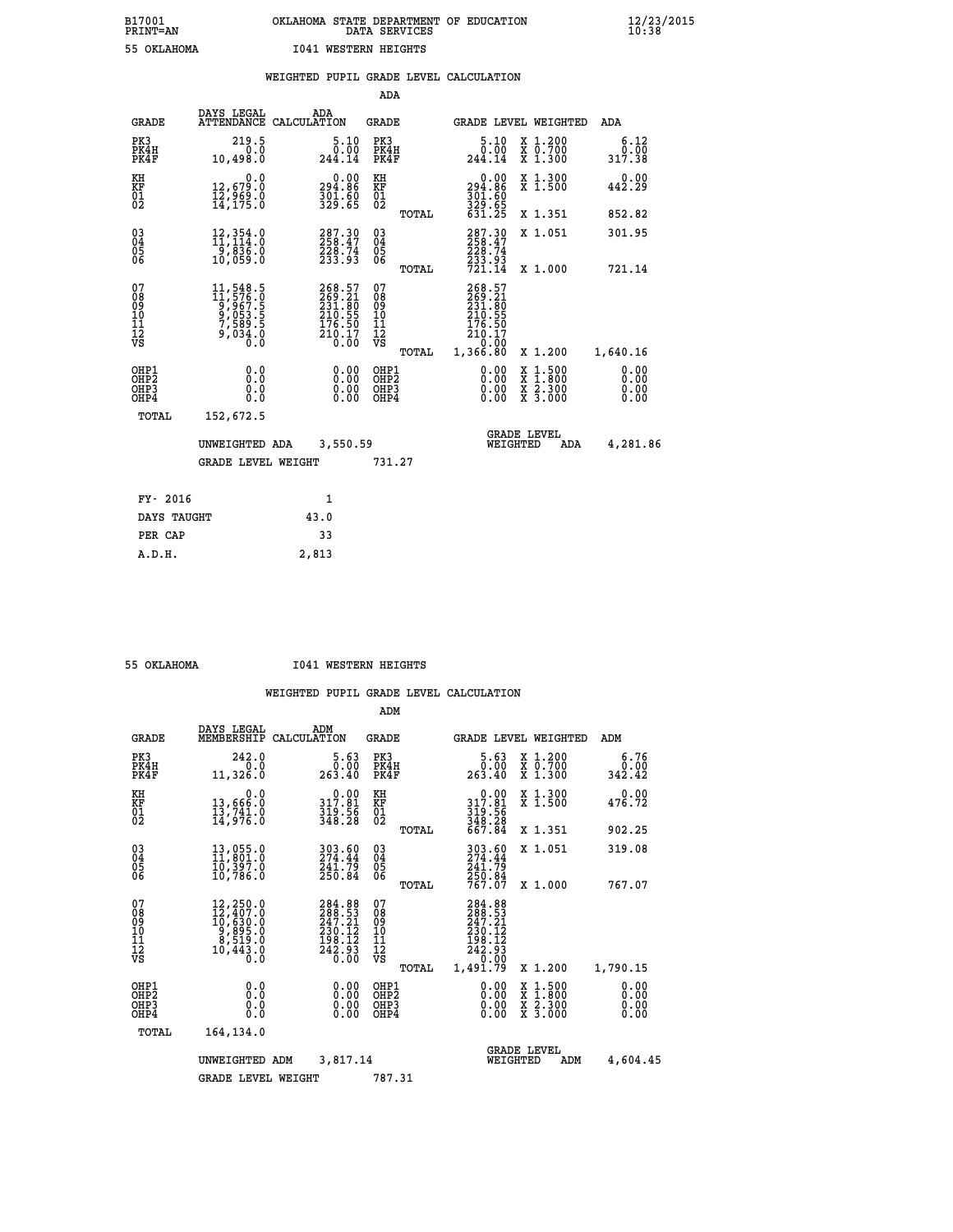|  |  | WEIGHTED PUPIL GRADE LEVEL CALCULATION |
|--|--|----------------------------------------|
|  |  |                                        |

|                                                                    |                                                                      |                                                                             | ADA                                             |                                                                          |                                |                                                                |                                 |
|--------------------------------------------------------------------|----------------------------------------------------------------------|-----------------------------------------------------------------------------|-------------------------------------------------|--------------------------------------------------------------------------|--------------------------------|----------------------------------------------------------------|---------------------------------|
| <b>GRADE</b>                                                       | DAYS LEGAL                                                           | ADA<br>ATTENDANCE CALCULATION                                               | <b>GRADE</b>                                    |                                                                          |                                | GRADE LEVEL WEIGHTED                                           | ADA                             |
| PK3<br>PK4H<br>PK4F                                                | 1,011.0<br>0.0<br>24,794.5                                           | 25.92<br>$\frac{0.00}{635.76}$                                              | PK3<br>PK4H<br>PK4F                             | $25.92\n0.00\n635.76$                                                    |                                | X 1.200<br>X 0.700<br>X 1.300                                  | 31.10<br>0.00<br>826.49         |
| KH<br>KF<br>01<br>02                                               | 0.0<br>40,668:0<br>45,346.5<br>43,483:5                              | $\begin{smallmatrix}&&&0.00\\1,042.77\\1,162.73\\1,114.96\end{smallmatrix}$ | KH<br>KF<br>$\overline{01}$                     | $1,042.77$<br>$1,162.73$<br>$1,114.96$<br>$2,277.69$                     | 0.00                           | X 1.300<br>X 1.500                                             | 0.00<br>1,564.16                |
|                                                                    |                                                                      |                                                                             | TOTAL                                           |                                                                          |                                | X 1.351                                                        | 3,077.16                        |
| $\begin{smallmatrix} 03 \\[-4pt] 04 \end{smallmatrix}$<br>05<br>06 | 43, 068.5<br>$\frac{38}{37}$ , 856.0<br>37, 801.0                    | 1,104.32<br>1,084.50<br>996.30<br>969.26                                    | $\substack{03 \\ 04}$<br>0500                   | 1,104.32<br>996.30<br>969.26                                             |                                | X 1.051                                                        | 1,160.64                        |
|                                                                    |                                                                      |                                                                             | TOTAL                                           | 3,050.06                                                                 |                                | X 1.000                                                        | 3,050.06                        |
| 07<br>08<br>09<br>11<br>11<br>12<br>VS                             | 38,814.0<br>37,889.0<br>36,544.0<br>35,116.0<br>34,937.5<br>31,425.5 | 995.22<br>$\frac{571.51}{937.02}$<br>000:41<br>896:19<br>806:58<br>0.00     | 07<br>08<br>09<br>11<br>11<br>12<br>VS<br>TOTAL | 995.22<br>971.51<br>937.02<br>900.41<br>$\frac{896}{806.58}$<br>5,506.93 | 0.00                           | X 1.200                                                        | 6,608.32                        |
|                                                                    |                                                                      |                                                                             |                                                 |                                                                          |                                |                                                                |                                 |
| OHP1<br>OH <sub>P</sub> 2<br>OHP3<br>OHP4                          | 2,210.0<br>0.0<br>0.0<br>0.0                                         | 56.67<br>0.00<br>0.00                                                       | OHP1<br>OH <sub>P</sub> 2<br>OHP3<br>OHP4       | 56.67                                                                    | X<br>X<br>0.00<br>0.00         | $1:500$<br>1:800<br>$\frac{\ddot{x}}{x}$ $\frac{2.300}{3.000}$ | $85.01$<br>0.00<br>0.00<br>0.00 |
| TOTAL                                                              | 534,260.5                                                            |                                                                             |                                                 |                                                                          |                                |                                                                |                                 |
|                                                                    | UNWEIGHTED ADA                                                       | 13,700.12                                                                   |                                                 |                                                                          | <b>GRADE LEVEL</b><br>WEIGHTED | ADA                                                            | 16,402.94                       |
|                                                                    | <b>GRADE LEVEL WEIGHT</b>                                            |                                                                             | 2,702.82                                        |                                                                          |                                |                                                                |                                 |
|                                                                    |                                                                      |                                                                             |                                                 |                                                                          |                                |                                                                |                                 |
| FY- 2016                                                           |                                                                      | 1                                                                           |                                                 |                                                                          |                                |                                                                |                                 |
| DAYS TAUGHT                                                        |                                                                      | 39.0                                                                        |                                                 |                                                                          |                                |                                                                |                                 |
| PER CAP                                                            |                                                                      | 33                                                                          |                                                 |                                                                          |                                |                                                                |                                 |

 **A.D.H. 6,692**

 **55 OKLAHOMA I052 MIDWEST CITY-DEL CITY**

|                                           |                                                                                                         |                                                                            | ADM                                       |                                                                                  |                                                                                                  |                               |
|-------------------------------------------|---------------------------------------------------------------------------------------------------------|----------------------------------------------------------------------------|-------------------------------------------|----------------------------------------------------------------------------------|--------------------------------------------------------------------------------------------------|-------------------------------|
| <b>GRADE</b>                              | DAYS LEGAL<br>MEMBERSHIP                                                                                | ADM<br>CALCULATION                                                         | <b>GRADE</b>                              | GRADE LEVEL WEIGHTED                                                             |                                                                                                  | ADM                           |
| PK3<br>PK4H<br>PK4F                       | 1,061.0<br>0.0<br>26,111.0                                                                              | 27.21<br>0.00<br>669.51                                                    | PK3<br>PK4H<br>PK4F                       | 27.21<br>0.00<br>669.51                                                          | X 1.200<br>X 0.700<br>X 1.300                                                                    | 32.65<br>0.00<br>870.36       |
| KH<br>KF<br>01<br>02                      | 0.0<br>$42,909.0$<br>$47,497.0$<br>45,157.0                                                             | $\begin{smallmatrix}&&0.00\\1,100.23\\1,217.87\\1,157.87\end{smallmatrix}$ | KH<br>KF<br>01<br>02                      | 0.00<br>$1, 100.23$<br>$1, 217.87$<br>I,I57.07<br>2,375.74                       | X 1.300<br>X 1.500                                                                               | 0.00<br>1,650.35              |
|                                           |                                                                                                         |                                                                            | TOTAL                                     |                                                                                  | X 1.351                                                                                          | 3,209.62                      |
| 03<br>04<br>05<br>06                      | 44,961.0<br>43,861.0<br>40,379.0<br>39,379.0                                                            | $1,152.85$<br>$1,124.64$<br>$1,035.36$<br>1,009.72                         | $\substack{03 \\ 04}$<br>05               | 1,152.85<br>1,124.64<br>$\overline{1}$ , $\overline{0}$ 35.36<br>1,009.72        | X 1.051                                                                                          | 1,211.65                      |
|                                           |                                                                                                         |                                                                            | TOTAL                                     | 3,169.72                                                                         | X 1.000                                                                                          | 3,169.72                      |
| 07<br>08<br>09<br>11<br>11<br>12<br>VS    | 40,547.0<br>$\frac{39}{38}, \frac{700}{184}.0$<br>$\frac{37}{37}, \frac{065}{984}.0$<br>34,481.0<br>0.0 | 1,039.66<br>1,017.94<br>979.07<br>950.38<br>951.25<br>885.00<br>0.00       | 07<br>089<br>101<br>112<br>VS<br>TOTAL    | 1,039.66<br>1,017.94<br>979.07<br>950.38<br>951.25<br>885.00<br>0.00<br>5,823.30 | X 1.200                                                                                          | 6,987.96                      |
| OHP1<br>OH <sub>P</sub> 2<br>OHP3<br>OHP4 | 2,218.0<br>0.0<br>0.0<br>Ŏ.Ŏ                                                                            | 56.87<br>0.00<br>0.00                                                      | OHP1<br>OH <sub>P</sub> 2<br>OHP3<br>OHP4 | 56.87<br>0.00<br>0.00<br>0.00                                                    | $\begin{smallmatrix} x & 1 & 500 \\ x & 1 & 800 \\ x & 2 & 300 \\ x & 3 & 000 \end{smallmatrix}$ | 85.31<br>0.00<br>0.00<br>0.00 |
| TOTAL                                     | 560,594.0                                                                                               |                                                                            |                                           |                                                                                  |                                                                                                  |                               |
|                                           | UNWEIGHTED                                                                                              | 14,375.43<br>ADM                                                           |                                           | WEIGHTED                                                                         | <b>GRADE LEVEL</b><br>ADM                                                                        | 17,217.62                     |
|                                           | <b>GRADE LEVEL WEIGHT</b>                                                                               |                                                                            | 2,842.19                                  |                                                                                  |                                                                                                  |                               |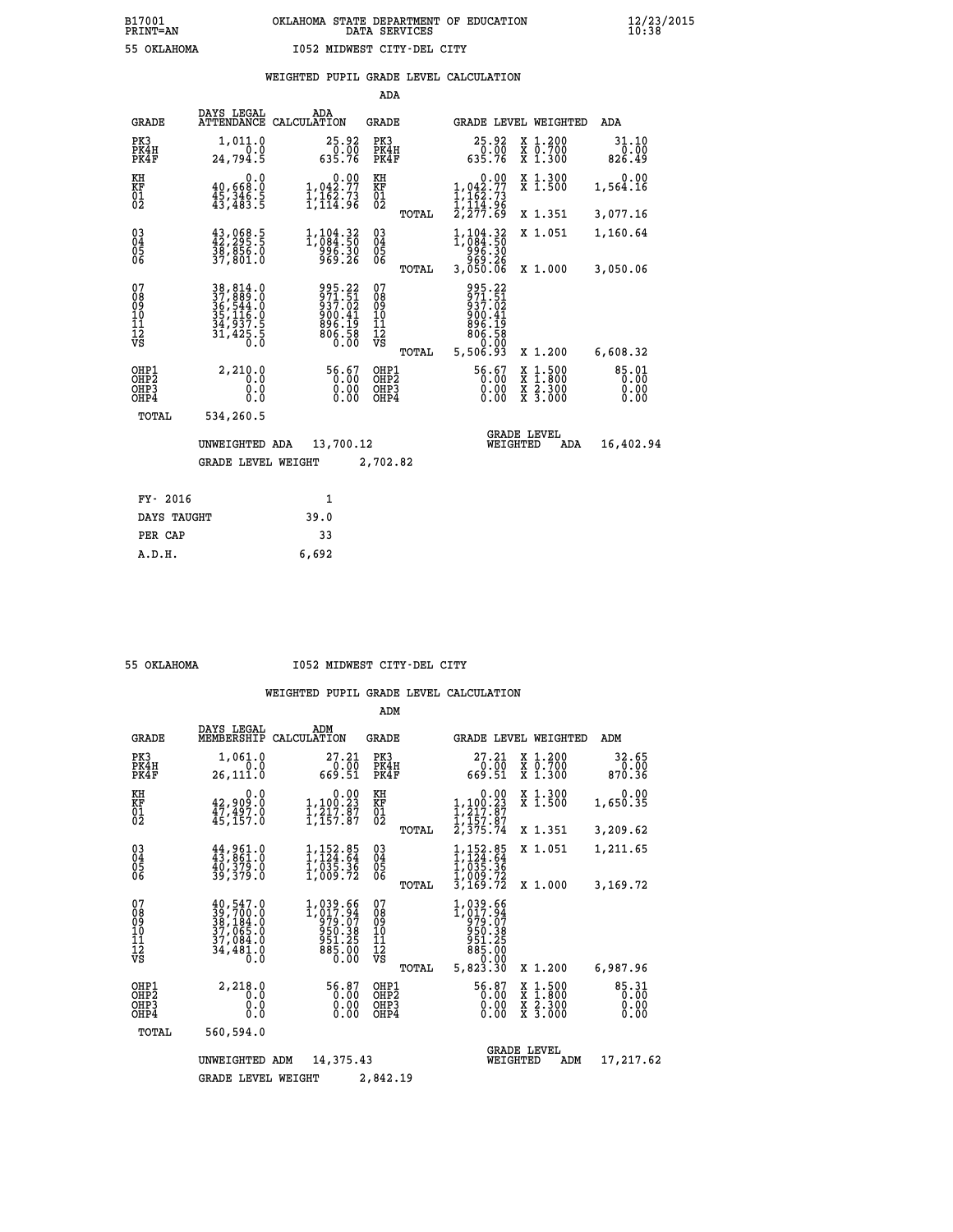## **B17001 OKLAHOMA STATE DEPARTMENT OF EDUCATION 12/23/2015 PRINT=AN DATA SERVICES 10:38 55 OKLAHOMA I053 CROOKED OAK**

|                                                                    |                                                                                           |                                                                                                       | ADA                                       |       |                                                                                                               |                                                                     |                                           |
|--------------------------------------------------------------------|-------------------------------------------------------------------------------------------|-------------------------------------------------------------------------------------------------------|-------------------------------------------|-------|---------------------------------------------------------------------------------------------------------------|---------------------------------------------------------------------|-------------------------------------------|
| <b>GRADE</b>                                                       | DAYS LEGAL                                                                                | ADA<br>ATTENDANCE CALCULATION                                                                         | <b>GRADE</b>                              |       |                                                                                                               | GRADE LEVEL WEIGHTED                                                | <b>ADA</b>                                |
| PK3<br>PK4H<br>PK4F                                                | 108.0<br>1,830.0<br>0.0                                                                   | $44.63$<br>$0.00$                                                                                     | PK3<br>PK4H<br>PK4F                       |       | 44.63<br>0.00                                                                                                 | X 1.200<br>X 0.700<br>X 1.300                                       | 3.16<br>$3\overline{1}\cdot 24\over 0.00$ |
| KH<br>KF<br>01<br>02                                               | $\begin{smallmatrix}&&&0.0\\3,517.5\\3,687.5\\3,887.0\end{smallmatrix}$                   | $\begin{smallmatrix} 0.00\\ 85.79\\ 99.94\\ 94.80 \end{smallmatrix}$                                  | KH<br>KF<br>01<br>02                      |       | 0.00<br>85:79<br>89:94<br>94:80<br>184:74                                                                     | X 1.300<br>X 1.500                                                  | 0.00<br>128.69                            |
|                                                                    |                                                                                           |                                                                                                       |                                           | TOTAL |                                                                                                               | X 1.351                                                             | 249.58                                    |
| $\begin{smallmatrix} 03 \\[-4pt] 04 \end{smallmatrix}$<br>Ŏ5<br>06 | $3, 784.5$<br>$3, 201.0$<br>$3, 485.0$                                                    | 92.30<br>76.18<br>$78.07$<br>$85.00$                                                                  | $\substack{03 \\ 04}$<br>Ŏ5<br>06         | TOTAL | $\begin{smallmatrix} 92.30\\ 76.18\\ 78.07\\ 85.00\\ 239.25 \end{smallmatrix}$                                | X 1.051<br>X 1.000                                                  | 97.01<br>239.25                           |
| 07<br>08<br>09<br>11<br>11<br>12<br>VS                             | $4, 279.5$<br>$4, 084.0$<br>$3, 820.5$<br>$3, 371.5$<br>$2, 984.5$<br>$2, 181.5$<br>$0.0$ | $\begin{smallmatrix} 104.38\\ 99.61\\ 93.27\\ 82.24\\ 72.89\\ 73.89\\ 53.26\\ 0.00 \end{smallmatrix}$ | 07<br>08<br>09<br>11<br>11<br>12<br>VS    |       | $\begin{array}{r} 104.38 \\ 99.61 \\ 93.27 \\ 82.24 \\ 72.89 \\ 73.26 \\ 53.26 \\ 0.00 \\ 505.65 \end{array}$ |                                                                     |                                           |
|                                                                    |                                                                                           |                                                                                                       |                                           | TOTAL |                                                                                                               | X 1.200                                                             | 606.78                                    |
| OHP1<br>OHP <sub>2</sub><br>OHP3<br>OHP4                           | 0.0<br>0.0<br>0.0                                                                         | 0.00<br>$\begin{smallmatrix} 0.00 \ 0.00 \end{smallmatrix}$                                           | OHP1<br>OH <sub>P</sub> 2<br>OHP3<br>OHP4 |       | 0.00<br>0.00<br>0.00                                                                                          | $1:500$<br>$1:800$<br>X<br>X<br>$\frac{x}{x}$ $\frac{5:300}{3:000}$ | 0.00<br>0.00<br>0.00<br>0.00              |
| TOTAL                                                              | 47,345.5                                                                                  |                                                                                                       |                                           |       |                                                                                                               |                                                                     |                                           |
|                                                                    | UNWEIGHTED ADA                                                                            | 1,154.99                                                                                              |                                           |       |                                                                                                               | <b>GRADE LEVEL</b><br>WEIGHTED<br><b>ADA</b>                        | 1,355.71                                  |
|                                                                    | <b>GRADE LEVEL WEIGHT</b>                                                                 |                                                                                                       | 200.72                                    |       |                                                                                                               |                                                                     |                                           |
| FY- 2016                                                           |                                                                                           | 1                                                                                                     |                                           |       |                                                                                                               |                                                                     |                                           |
| DAYS TAUGHT                                                        |                                                                                           | 41.0                                                                                                  |                                           |       |                                                                                                               |                                                                     |                                           |
| PER CAP                                                            |                                                                                           | 33                                                                                                    |                                           |       |                                                                                                               |                                                                     |                                           |
|                                                                    |                                                                                           |                                                                                                       |                                           |       |                                                                                                               |                                                                     |                                           |

 **A.D.H. 1,029**

 **ADM**

 **55 OKLAHOMA I053 CROOKED OAK**

| <b>GRADE</b>                                       | DAYS LEGAL<br>MEMBERSHIP                                                            | ADM<br>CALCULATION                                            | <b>GRADE</b>                                    |                                                                                                                                                                                                                                                                                |                                | <b>GRADE LEVEL WEIGHTED</b>              | ADM                   |
|----------------------------------------------------|-------------------------------------------------------------------------------------|---------------------------------------------------------------|-------------------------------------------------|--------------------------------------------------------------------------------------------------------------------------------------------------------------------------------------------------------------------------------------------------------------------------------|--------------------------------|------------------------------------------|-----------------------|
| PK3<br>PK4H<br>PK4F                                | 123.0<br>$1,\bar{9}\bar{6}\bar{2}\bar{.}\bar{0}$                                    | $3.00$<br>47.85<br>0.00                                       | PK3<br>PK4H<br>PK4F                             | $3.00$<br>47.85<br>0.00                                                                                                                                                                                                                                                        |                                | X 1.200<br>X 0.700<br>X 1.300            | 3.60<br>33.50<br>0.00 |
| KH<br>KF<br>01<br>02                               | 0.0<br>3,728:0<br>3,884:0<br>4,088:0                                                | $90.93$<br>$94.73$<br>$94.73$<br>$99.71$                      | KH<br>KF<br>01<br>02                            | 0.00<br>80:93<br>73.73<br>74.71<br>194.44                                                                                                                                                                                                                                      |                                | X 1.300<br>X 1.500                       | 0.00<br>136.40        |
|                                                    |                                                                                     |                                                               | TOTAL                                           |                                                                                                                                                                                                                                                                                |                                | X 1.351                                  | 262.69                |
| $\begin{matrix} 03 \\ 04 \\ 05 \\ 06 \end{matrix}$ | 3,957.0<br>3,237.0<br>3,319.0<br>3,665.0                                            | 96.51<br>78.95<br>80.95<br>89.39                              | 03<br>04<br>05<br>06                            | 96.51<br>78.95<br>80.95<br>89.39<br>249.29                                                                                                                                                                                                                                     |                                | X 1.051                                  | 101.43                |
|                                                    |                                                                                     |                                                               | TOTAL                                           |                                                                                                                                                                                                                                                                                |                                | X 1.000                                  | 249.29                |
| 07<br>08<br>09<br>101<br>11<br>12<br>VS            | $4,465.0$<br>$4,278.0$<br>$4,160.0$<br>$3,666.0$<br>$3,265.0$<br>$2,494.0$<br>$0.0$ | 108.90<br>104.34<br>101:61<br>89.43<br>79.78<br>ŏŏ:ġŏ<br>0.00 | 07<br>08<br>09<br>11<br>11<br>12<br>VS<br>TOTAL | $\begin{smallmatrix} 108.90\\104.34\\101.61\\ 99.43\\ 79.78\\ 60.90\\ 0.00\\ 544.96 \end{smallmatrix}$                                                                                                                                                                         |                                | X 1.200                                  | 653.95                |
| OHP1<br>OHP2<br>OH <sub>P3</sub><br>OHP4           | 0.0<br>0.000                                                                        | $0.00$<br>$0.00$<br>0.00                                      | OHP1<br>OHP2<br>OHP3<br>OHP4                    | $\begin{smallmatrix} 0.00 & 0.00 & 0.00 & 0.00 & 0.00 & 0.00 & 0.00 & 0.00 & 0.00 & 0.00 & 0.00 & 0.00 & 0.00 & 0.00 & 0.00 & 0.00 & 0.00 & 0.00 & 0.00 & 0.00 & 0.00 & 0.00 & 0.00 & 0.00 & 0.00 & 0.00 & 0.00 & 0.00 & 0.00 & 0.00 & 0.00 & 0.00 & 0.00 & 0.00 & 0.00 & 0.0$ |                                | X 1:500<br>X 1:800<br>X 2:300<br>X 3:000 | 0.00<br>0.00<br>0.00  |
| TOTAL                                              | 50,291.0                                                                            |                                                               |                                                 |                                                                                                                                                                                                                                                                                |                                |                                          |                       |
|                                                    | UNWEIGHTED                                                                          | 1,226.98<br>ADM                                               |                                                 |                                                                                                                                                                                                                                                                                | <b>GRADE LEVEL</b><br>WEIGHTED | ADM                                      | 1,440.86              |
|                                                    | <b>GRADE LEVEL WEIGHT</b>                                                           |                                                               | 213.88                                          |                                                                                                                                                                                                                                                                                |                                |                                          |                       |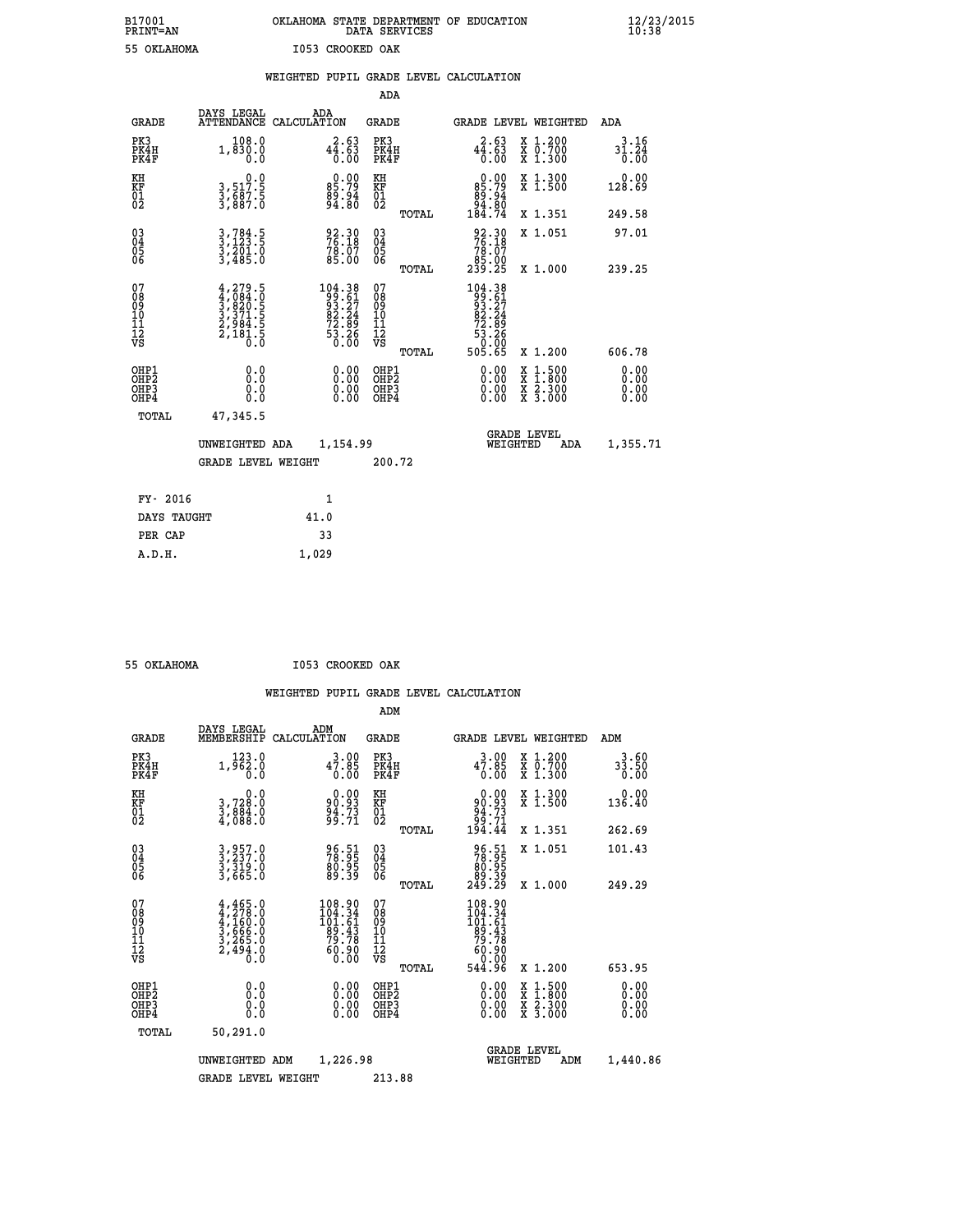# **B17001 OKLAHOMA STATE DEPARTMENT OF EDUCATION 12/23/2015 PRINT=AN DATA SERVICES 10:38 55 OKLAHOMA I088 BETHANY**

|  |  | WEIGHTED PUPIL GRADE LEVEL CALCULATION |
|--|--|----------------------------------------|
|  |  |                                        |

|                                                                    |                                                                                                                                       |                                                                                                                                      | ADA                                       |       |                                                                                                                                              |                                                    |                              |
|--------------------------------------------------------------------|---------------------------------------------------------------------------------------------------------------------------------------|--------------------------------------------------------------------------------------------------------------------------------------|-------------------------------------------|-------|----------------------------------------------------------------------------------------------------------------------------------------------|----------------------------------------------------|------------------------------|
| <b>GRADE</b>                                                       | DAYS LEGAL<br><b>ATTENDANCE</b>                                                                                                       | ADA<br>CALCULATION                                                                                                                   | <b>GRADE</b>                              |       |                                                                                                                                              | GRADE LEVEL WEIGHTED                               | ADA                          |
| PK3<br>PK4H<br>PK4F                                                | 247.0<br>3,368.0<br>0.0                                                                                                               | 6.18<br>$84.20$<br>$0.00$                                                                                                            | PK3<br>PK4H<br>PK4F                       |       | 6.18<br>$8\frac{3}{0}.\overline{20}$                                                                                                         | X 1.200<br>X 0.700<br>X 1.300                      | 7.42<br>58.94<br>0.00        |
| KH<br>KF<br>01<br>02                                               | 0.0<br>4,286:5<br>4,885:0<br>4,883:0                                                                                                  | $0.00$<br>107.16<br>$\frac{1}{2}\frac{2}{2}\cdot\frac{3}{0}\frac{7}{8}$                                                              | KH<br>KF<br>$\overline{01}$               |       | $0.00$<br>107.16<br>$\frac{122}{122}$ : $\frac{37}{08}$<br>$244.45$                                                                          | X 1.300<br>X 1.500                                 | 0.00<br>160.74               |
|                                                                    |                                                                                                                                       |                                                                                                                                      |                                           | TOTAL |                                                                                                                                              | X 1.351                                            | 330.25                       |
| $\begin{smallmatrix} 03 \\[-4pt] 04 \end{smallmatrix}$<br>Ŏ5<br>06 | $4,573.9$<br>$4,562.5$<br>$4,432.0$<br>$5,301.5$                                                                                      | $114.33$<br>$114.06$<br>110.00<br>132.54                                                                                             | $\substack{03 \\ 04}$<br>05               |       | 114.33<br>110:80<br>132:54<br>357:40                                                                                                         | X 1.051                                            | 120.16                       |
| 07                                                                 |                                                                                                                                       |                                                                                                                                      | 07                                        | TOTAL |                                                                                                                                              | X 1.000                                            | 357.40                       |
| 08<br>09<br>11<br>11<br>12<br>VS                                   | $\begin{smallmatrix}5\,,\,041\,.5\\5\,,\,186\,.5\\4\,,\,994\,.5\\5\,,\,137\,.5\\5\,,\,137\,.5\\4\,,\,674\,.5\\0\,.0\end{smallmatrix}$ | $\begin{smallmatrix} 126\cdot 04\\ 129\cdot 66\\ 124\cdot 86\\ 128\cdot 44\\ 128\cdot 44\\ 116\cdot 87\\ 0\cdot 00\end{smallmatrix}$ | 08<br>09<br>11<br>11<br>12<br>VS          |       | $\begin{smallmatrix} 126\cdot04\\ 129\cdot66\\ 124\cdot86\\ 128\cdot44\\ 128\cdot44\\ 116\cdot87\\ 0\cdot000\\ 754\cdot31 \end{smallmatrix}$ |                                                    |                              |
|                                                                    |                                                                                                                                       |                                                                                                                                      |                                           | TOTAL |                                                                                                                                              | X 1.200                                            | 905.17                       |
| OHP1<br>OHP <sub>2</sub><br>OHP3<br>OHP4                           | 0.0<br>0.0<br>Ō.Ō                                                                                                                     | 0.00<br>$\begin{smallmatrix} 0.00 \ 0.00 \end{smallmatrix}$                                                                          | OHP1<br>OH <sub>P</sub> 2<br>OHP3<br>OHP4 |       | 0.00<br>0.00<br>0.00                                                                                                                         | $1:500$<br>$1:800$<br>X<br>X<br>X 2.300<br>X 3.000 | 0.00<br>0.00<br>0.00<br>0.00 |
| TOTAL                                                              | 66,720.5                                                                                                                              |                                                                                                                                      |                                           |       |                                                                                                                                              |                                                    |                              |
|                                                                    | UNWEIGHTED ADA                                                                                                                        | 1,668.03                                                                                                                             |                                           |       |                                                                                                                                              | <b>GRADE LEVEL</b><br>WEIGHTED<br><b>ADA</b>       | 1,940.08                     |
|                                                                    | <b>GRADE LEVEL WEIGHT</b>                                                                                                             |                                                                                                                                      | 272.05                                    |       |                                                                                                                                              |                                                    |                              |
| FY- 2016                                                           |                                                                                                                                       | 1                                                                                                                                    |                                           |       |                                                                                                                                              |                                                    |                              |
| DAYS TAUGHT                                                        |                                                                                                                                       | 40.0                                                                                                                                 |                                           |       |                                                                                                                                              |                                                    |                              |
| PER CAP                                                            |                                                                                                                                       | 0                                                                                                                                    |                                           |       |                                                                                                                                              |                                                    |                              |
|                                                                    |                                                                                                                                       |                                                                                                                                      |                                           |       |                                                                                                                                              |                                                    |                              |

 **55 OKLAHOMA I088 BETHANY**

 **A.D.H. 0**

|                                                      |                                                                                                 |                    |                                                                         | ADM                                                |       |                                                                             |          |                                          |                              |
|------------------------------------------------------|-------------------------------------------------------------------------------------------------|--------------------|-------------------------------------------------------------------------|----------------------------------------------------|-------|-----------------------------------------------------------------------------|----------|------------------------------------------|------------------------------|
| <b>GRADE</b>                                         | DAYS LEGAL<br>MEMBERSHIP                                                                        | ADM<br>CALCULATION |                                                                         | <b>GRADE</b>                                       |       |                                                                             |          | <b>GRADE LEVEL WEIGHTED</b>              | ADM                          |
| PK3<br>PK4H<br>PK4F                                  | 247.0<br>3,409.0<br>0.0                                                                         |                    | 6.18<br>85.23<br>0.00                                                   | PK3<br>PK4H<br>PK4F                                |       | 6.18<br>85.23<br>0.00                                                       |          | X 1.200<br>X 0.700<br>X 1.300            | 7.42<br>59.66<br>0.00        |
| KH<br>KF<br>01<br>02                                 | 0.0<br>4,407.0<br>4,998.0<br>4,987.0                                                            |                    | $\begin{smallmatrix} &0.00\\ 110.18\\ 124.95\\ 124.68\end{smallmatrix}$ | KH<br>KF<br>01<br>02                               |       | $\begin{array}{c} 0.00 \\ 110.18 \\ 124.95 \\ 124.68 \\ 249.63 \end{array}$ |          | X 1.300<br>X 1.500                       | 0.00<br>165.27               |
|                                                      |                                                                                                 |                    |                                                                         |                                                    | TOTAL |                                                                             |          | X 1.351                                  | 337.25                       |
| 03<br>04<br>05<br>06                                 | $4, 671.0$<br>$4, 703.0$<br>$4, 546.0$<br>$5, 428.0$                                            |                    | $116.78$<br>$117.58$<br>$\frac{113}{135}$ . 65                          | $\begin{matrix} 03 \\ 04 \\ 05 \\ 06 \end{matrix}$ |       | $116.78$<br>$117.58$<br>$\frac{113}{135}$ $\frac{13}{135}$ $\frac{70}{366}$ |          | X 1.051                                  | 122.74                       |
|                                                      |                                                                                                 |                    |                                                                         |                                                    | TOTAL |                                                                             |          | X 1.000                                  | 366.93                       |
| 07<br>08<br>09<br>101<br>112<br>VS                   | $\begin{smallmatrix}5,214.0\\5,366.0\\5,142.0\\5,264.0\\5,278.0\\4,898.0\\0.0\end{smallmatrix}$ |                    | 130.35<br>134.15<br>128.56<br>131.61<br>131.96<br>$\frac{122.46}{0.00}$ | 07<br>08<br>09<br>11<br>11<br>12<br>VS             |       | 130.35<br>134.15<br>128.56<br>131.61<br>131:96<br>122:46<br>779:09          |          |                                          |                              |
|                                                      |                                                                                                 |                    |                                                                         |                                                    | TOTAL |                                                                             |          | X 1.200                                  | 934.91                       |
| OHP1<br>OHP2<br>OH <sub>P3</sub><br>OH <sub>P4</sub> | 0.0<br>0.000                                                                                    |                    | $0.00$<br>$0.00$<br>0.00                                                | OHP1<br>OHP2<br>OHP <sub>3</sub>                   |       | $0.00$<br>$0.00$<br>0.00                                                    |          | X 1:500<br>X 1:800<br>X 2:300<br>X 3:000 | 0.00<br>0.00<br>0.00<br>0.00 |
| TOTAL                                                | 68,558.0                                                                                        |                    |                                                                         |                                                    |       |                                                                             |          |                                          |                              |
|                                                      | UNWEIGHTED                                                                                      | ADM                | 1,714.02                                                                |                                                    |       |                                                                             | WEIGHTED | <b>GRADE LEVEL</b><br>ADM                | 1,994.18                     |
|                                                      | <b>GRADE LEVEL WEIGHT</b>                                                                       |                    |                                                                         | 280.16                                             |       |                                                                             |          |                                          |                              |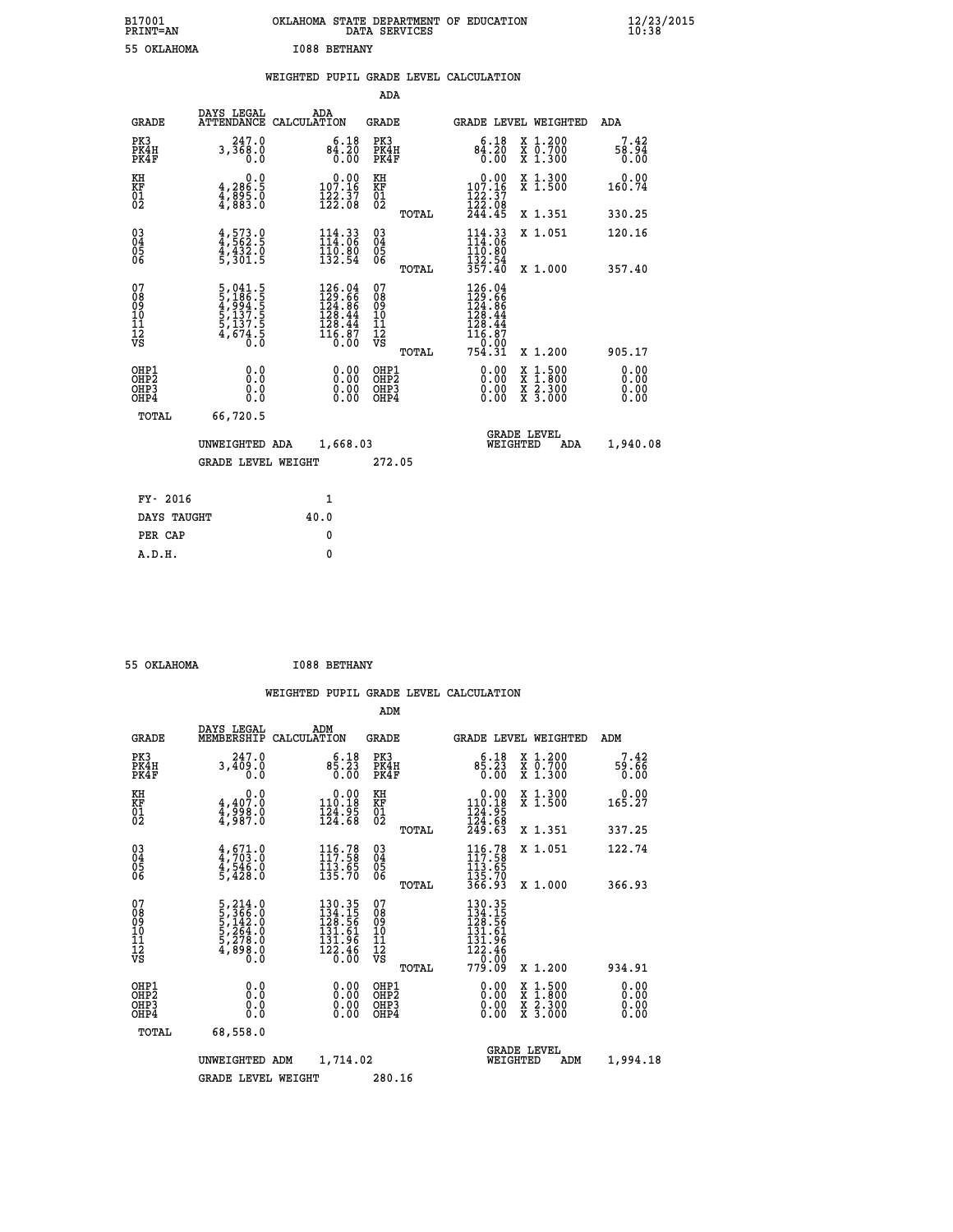## **B17001 OKLAHOMA STATE DEPARTMENT OF EDUCATION 12/23/2015 PRINT=AN DATA SERVICES 10:38 55 OKLAHOMA I089 OKLAHOMA CITY**

## **WEIGHTED PUPIL GRADE LEVEL CALCULATION**

|                                        |                                                                                      |                                                                                            | ADA                                      |       |                                                                                              |        |                                          |                                          |
|----------------------------------------|--------------------------------------------------------------------------------------|--------------------------------------------------------------------------------------------|------------------------------------------|-------|----------------------------------------------------------------------------------------------|--------|------------------------------------------|------------------------------------------|
| <b>GRADE</b>                           | DAYS LEGAL<br><b>ATTENDANCE</b>                                                      | ADA<br>CALCULATION                                                                         | GRADE                                    |       | GRADE LEVEL WEIGHTED                                                                         |        |                                          | ADA                                      |
| PK3<br>PK4H<br>PK4F                    | 1,285.5<br>72.0<br>107,992.5                                                         | $\begin{array}{c} 32.96 \\[-2pt] 1.85 \\[-2pt] 2,769.04 \end{array}$                       | PK3<br>PK4H<br>PK4F                      |       | 32.96<br>2,769.04                                                                            |        | X 1.200<br>X 0.700<br>X 1.300            | 39.55<br>1.30<br>3,599.75                |
| KH<br><b>KF</b><br>01<br>02            | $\begin{smallmatrix} & & 30.5\\ 145,415.5\\ 148,928.5\\ 139,067.0 \end{smallmatrix}$ | 0.78<br>3,728:60<br>3,818.68<br>3,565.82                                                   | KH<br>KF<br>01<br>02                     |       | 0.78<br>3,728.60<br>3,818.68<br>3,565.82<br>7,384.50                                         |        | X 1.300<br>$\overline{x}$ 1.500          | 1.01<br>$5,59\overline{2}.9\overline{0}$ |
|                                        |                                                                                      |                                                                                            |                                          | TOTAL |                                                                                              |        | X 1.351                                  | 9,976.46                                 |
| $^{03}_{04}$<br>05<br>06               | 148,033.5<br>128,789.5<br>$\frac{1}{102}$ , 649.0<br>102, 403.5                      | 3,795.73<br>3,302.29<br>2,529.46<br>2,625.73                                               | $\substack{03 \\ 04}$<br>$\frac{05}{06}$ |       | 3,795.73<br>3,302.29<br>2,529.46<br>2,625.73<br>8,457.48                                     |        | X 1.051                                  | 3,989.31                                 |
|                                        |                                                                                      |                                                                                            |                                          | TOTAL |                                                                                              |        | X 1.000                                  | 8,457.48                                 |
| 07<br>08<br>09<br>11<br>11<br>12<br>VS | 90,873.5<br>87,704.0<br>80,850.0<br>77,070.5<br>63,818.5<br>57,418.5                 | $2,330.09$<br>$2,248.82$<br>$2,673.07$<br>$1,976.17$<br>$1,636.37$<br>$1,472.26$<br>$0.00$ | 07<br>089<br>101<br>111<br>VS            | TOTAL | 2,330.09<br>2,248.82<br>2,073.07<br>1,976.17<br>1,636.37<br>1,472.26<br>1,72.26<br>11,736.78 |        | X 1.200                                  | 14,084.14                                |
|                                        | 7,281.0                                                                              | 186.69                                                                                     |                                          |       | 186.69                                                                                       |        |                                          | 280.04                                   |
| OHP1<br>OHP2<br>OHP3<br>OHP4           | 0.0<br>0.0<br>0.0                                                                    | 0.00<br>0.0000                                                                             | OHP1<br>OHP <sub>2</sub><br>OHP3<br>OHP4 |       | 0.00<br>0.00<br>0.00                                                                         | X<br>X | $1.500$<br>$1.800$<br>X 2.300<br>X 3.000 | 0.00<br>0.00<br>0.00                     |
| TOTAL                                  | 1,485,683.0                                                                          |                                                                                            |                                          |       |                                                                                              |        |                                          |                                          |
|                                        | UNWEIGHTED ADA                                                                       | 38,094.41                                                                                  |                                          |       | WEIGHTED                                                                                     |        | <b>GRADE LEVEL</b><br>ADA                | 46,021.94                                |
|                                        | <b>GRADE LEVEL WEIGHT</b>                                                            |                                                                                            | 7,927.53                                 |       |                                                                                              |        |                                          |                                          |
|                                        |                                                                                      |                                                                                            |                                          |       |                                                                                              |        |                                          |                                          |
| FY- 2016                               |                                                                                      | $\mathbf{1}$                                                                               |                                          |       |                                                                                              |        |                                          |                                          |
| DAYS TAUGHT                            |                                                                                      | 39.0                                                                                       |                                          |       |                                                                                              |        |                                          |                                          |

| 55 OKTAHOMA |  |
|-------------|--|
|             |  |

 **PER CAP 33 A.D.H. 12,622**

 **55 OKLAHOMA I089 OKLAHOMA CITY**

|                                       |                                                    |                                                                                          |                                                                                                                                                                       | ADM                                             |                                                                                              |                                                                                                  |                                                       |
|---------------------------------------|----------------------------------------------------|------------------------------------------------------------------------------------------|-----------------------------------------------------------------------------------------------------------------------------------------------------------------------|-------------------------------------------------|----------------------------------------------------------------------------------------------|--------------------------------------------------------------------------------------------------|-------------------------------------------------------|
|                                       | <b>GRADE</b>                                       | DAYS LEGAL<br>MEMBERSHIP                                                                 | ADM<br>CALCULATION                                                                                                                                                    | GRADE                                           |                                                                                              | <b>GRADE LEVEL WEIGHTED</b>                                                                      | ADM                                                   |
|                                       | PK3<br>PK4H<br>PK4F                                | 1,436.0<br>79.0<br>114,408.0                                                             | 36.82<br>2,933.54                                                                                                                                                     | PK3<br>PK4H<br>PK4F                             | 36.82<br>2,933.54<br>2,933.54                                                                | X 1.200<br>X 0.700<br>X 1.300                                                                    | 44.18<br>1.42<br>$3,81\overline{3}\cdot\overline{60}$ |
|                                       | KH<br><b>KF</b><br>01<br>02                        | 39.0<br>153,161:0<br>155,445.0<br>144,383:0                                              | 1.00<br>3, 927.21<br>3, 985.77<br>3, 702.13                                                                                                                           | KH<br>KF<br>01<br>02                            | 1.00<br>$\begin{array}{c} 3,927.21 \\ 3,985.77 \\ 3,702.13 \end{array}$                      | X 1.300<br>X 1.500                                                                               | 1.30<br>5,890.82                                      |
|                                       |                                                    |                                                                                          |                                                                                                                                                                       | TOTAL                                           | 7,687.90                                                                                     | X 1.351                                                                                          | 10,386.35                                             |
|                                       | $\begin{matrix} 03 \\ 04 \\ 05 \\ 06 \end{matrix}$ | 153, 336.0<br>133, 334.0<br>102,111.0<br>106, 130.0                                      | $\begin{smallmatrix} 3\, ,\, 9\, 3\, 1\, ,\, 6\, 9\\ 3\, ,\, 4\, 1\, 8\, ,\, 8\, 2\\ 2\, ,\, 6\, 1\, 8\, ,\, 2\, 3\\ 2\, ,\, 7\, 2\, 1\, ,\, 2\, 9 \end{smallmatrix}$ | $\substack{03 \\ 04}$<br>$\frac{05}{06}$        | 3,931.69<br>3,418.82<br>2,618.23<br>2,721.29<br>8,758.34                                     | X 1.051                                                                                          | 4,132.21                                              |
|                                       |                                                    |                                                                                          |                                                                                                                                                                       | TOTAL                                           |                                                                                              | X 1.000                                                                                          | 8,758.34                                              |
|                                       | 07<br>08<br>09<br>101<br>11<br>12<br>VS            | 95,100.0<br>92,544.0<br>86,832.0<br>83,690.0<br>69,834.0<br>64,394.0<br>$0.\overline{0}$ | 2, 438.46<br>2, 372.92<br>2, 226.46<br>2, 145.90<br>1, 790.62<br>1, 651.13<br>0.00                                                                                    | 07<br>08<br>09<br>11<br>11<br>12<br>VS<br>TOTAL | 2,438.46<br>2,372.92<br>2,226.46<br>2,145.90<br>1,790.62<br>1,651.13<br>0,60.92<br>12,625.49 | X 1.200                                                                                          | 15,150.59                                             |
|                                       | OHP1<br>OHP2<br>OH <sub>P3</sub><br>OHP4           | 7,282.0<br>0.0<br>0.0<br>0.0                                                             | 186.72<br>0.00<br>0.00<br>0.00                                                                                                                                        | OHP1<br>OHP2<br>OHP3<br>OHP4                    | 186.72<br>0.00<br>0.00<br>0.00                                                               | $\begin{smallmatrix} x & 1 & 500 \\ x & 1 & 800 \\ x & 2 & 300 \\ x & 3 & 000 \end{smallmatrix}$ | 280.08<br>0.00<br>0.00<br>0.00                        |
|                                       | TOTAL                                              | 1,563,538.0                                                                              |                                                                                                                                                                       |                                                 |                                                                                              |                                                                                                  |                                                       |
|                                       |                                                    | UNWEIGHTED                                                                               | 40,090.74<br>ADM                                                                                                                                                      |                                                 | WEIGHTED                                                                                     | <b>GRADE LEVEL</b><br>ADM                                                                        | 48,458.89                                             |
| 8,368.15<br><b>GRADE LEVEL WEIGHT</b> |                                                    |                                                                                          |                                                                                                                                                                       |                                                 |                                                                                              |                                                                                                  |                                                       |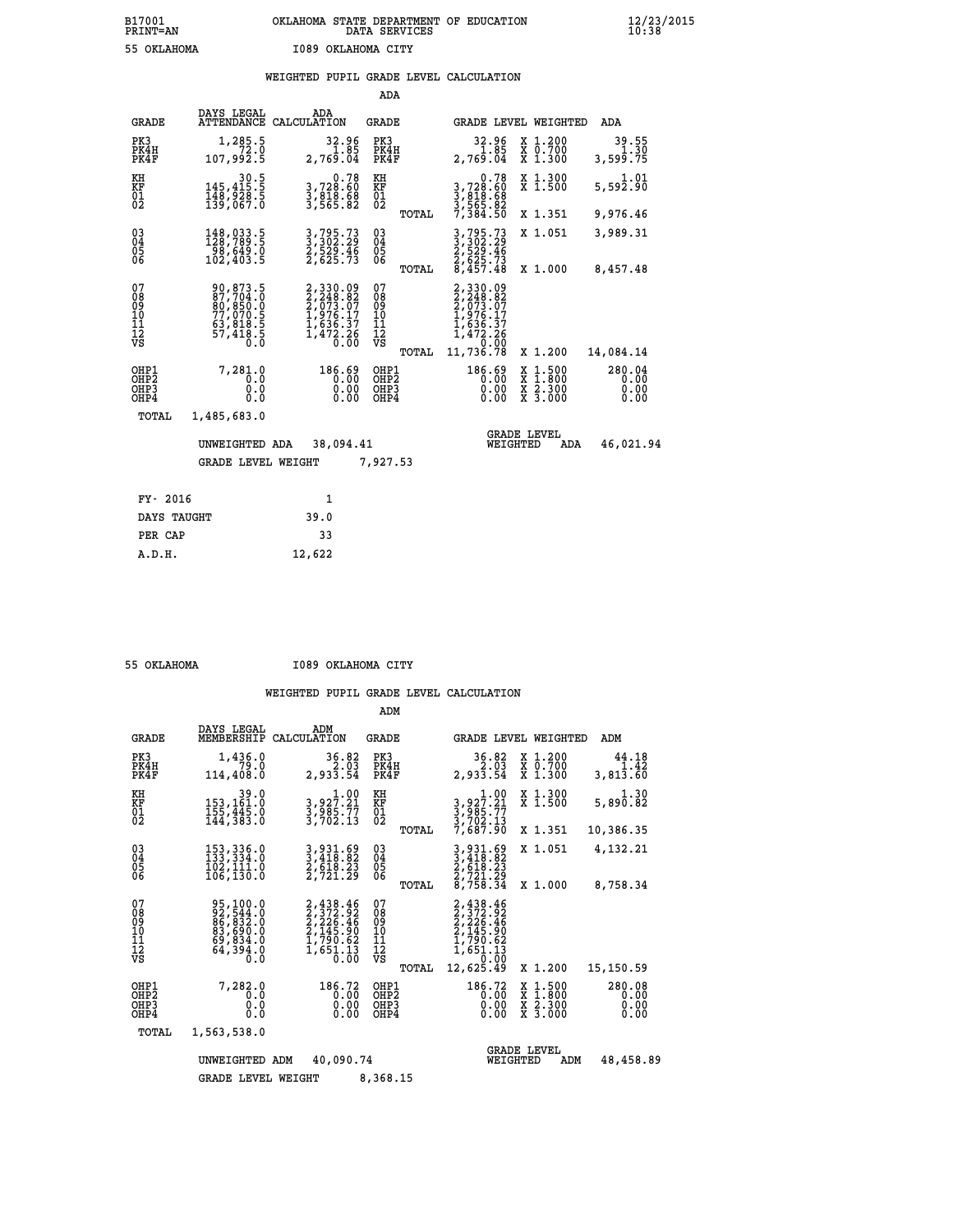|  |  | WEIGHTED PUPIL GRADE LEVEL CALCULATION |
|--|--|----------------------------------------|
|  |  |                                        |

|                                                                    |                                                                                                 |                                                                                                                                |        | ADA                                  |       |                                                                                              |                                          |                                  |
|--------------------------------------------------------------------|-------------------------------------------------------------------------------------------------|--------------------------------------------------------------------------------------------------------------------------------|--------|--------------------------------------|-------|----------------------------------------------------------------------------------------------|------------------------------------------|----------------------------------|
| <b>GRADE</b>                                                       | DAYS LEGAL                                                                                      | ADA<br>ATTENDANCE CALCULATION                                                                                                  |        | <b>GRADE</b>                         |       | <b>GRADE LEVEL WEIGHTED</b>                                                                  |                                          | ADA                              |
| PK3<br>PK4H<br>PK4F                                                | 0.0<br>0.0<br>Ō.Ō                                                                               | $\begin{smallmatrix} 0.00 \ 0.00 \ 0.00 \end{smallmatrix}$                                                                     |        | PK3<br>PK4H<br>PK4F                  |       | $\begin{smallmatrix} 0.00 \\ 0.00 \\ 0.00 \end{smallmatrix}$                                 | X 1.200<br>X 0.700<br>X 1.300            | 0.00<br>0.00<br>0.00             |
| KH<br>KF<br>01<br>02                                               | 0.0<br>0.0<br>$\S.$ $\S$                                                                        | $\begin{smallmatrix} 0.00 \ 0.00 \ 0.00 \ 0.00 \end{smallmatrix}$                                                              |        | KH<br>KF<br>01<br>02                 |       | 0.00<br>0.0000000000                                                                         | X 1.300<br>X 1.500                       | 0.00<br>0.00                     |
|                                                                    |                                                                                                 |                                                                                                                                |        |                                      | TOTAL | 0.00                                                                                         | X 1.351                                  | 0.00                             |
| $\begin{smallmatrix} 03 \\[-4pt] 04 \end{smallmatrix}$<br>Ŏ5<br>06 | 0.0<br>0.000                                                                                    | $\begin{smallmatrix} 0.00 \ 0.00 \ 0.00 \ 0.00 \end{smallmatrix}$                                                              |        | $\substack{03 \\ 04}$<br>Ŏ5<br>06    |       | 0.00<br>0.00<br>0.00                                                                         | X 1.051                                  | 0.00                             |
|                                                                    |                                                                                                 |                                                                                                                                |        |                                      | TOTAL | 0.00                                                                                         | X 1.000                                  | 0.00                             |
| 07<br>08<br>09<br>101<br>11<br>12<br>VS                            | 0.0<br>$\begin{smallmatrix} & & 0.10\ 1,275.0\ 3,326.0\ 2,187.0\ 686.0\ 0.0\ \end{smallmatrix}$ | $\begin{smallmatrix} 0.00\\[-4pt] 0.00\\[-4pt] 21.25\\[-4pt] 55.43\\[-4pt] 36.45\\[-4pt] 11.43\\[-4pt] 0.00 \end{smallmatrix}$ |        | 078<br>089<br>0011<br>11<br>12<br>VS |       | 0.00<br>$\begin{array}{r} 0.000 \\ 21.25 \\ 55.43 \\ 36.45 \end{array}$<br>ĭĭ<br>.43<br>0.00 |                                          |                                  |
|                                                                    |                                                                                                 |                                                                                                                                |        |                                      | TOTAL | 124.56                                                                                       | X 1.200                                  | 149.47                           |
| OHP1<br>OHP <sub>2</sub><br>OH <sub>P3</sub><br>OHP4               | 0.0<br>0.0<br>0.0                                                                               | 0.00<br>$\begin{smallmatrix} 0.00 \ 0.00 \end{smallmatrix}$                                                                    |        | OHP1<br>OHP2<br>OHP <sub>3</sub>     |       | 0.00<br>0.00                                                                                 | X 1:500<br>X 1:800<br>X 2:300<br>X 3:000 | 0.00<br>0.00<br>$0.00$<br>$0.00$ |
| TOTAL                                                              | 7,474.0                                                                                         |                                                                                                                                |        |                                      |       |                                                                                              |                                          |                                  |
|                                                                    | UNWEIGHTED ADA                                                                                  |                                                                                                                                | 124.56 |                                      |       | WEIGHTED                                                                                     | <b>GRADE LEVEL</b><br>ADA                | 149.47                           |
|                                                                    | <b>GRADE LEVEL WEIGHT</b>                                                                       |                                                                                                                                |        |                                      | 24.91 |                                                                                              |                                          |                                  |
| FY- 2016                                                           |                                                                                                 | $\mathbf{1}$                                                                                                                   |        |                                      |       |                                                                                              |                                          |                                  |
| DAYS TAUGHT                                                        |                                                                                                 | 60.0                                                                                                                           |        |                                      |       |                                                                                              |                                          |                                  |
| PER CAP                                                            |                                                                                                 | 0                                                                                                                              |        |                                      |       |                                                                                              |                                          |                                  |

| OKLAHOMA |
|----------|

#### **55 OKLAHOMA J001 OKLAHOMA YOUTH ACADEMY**

 **WEIGHTED PUPIL GRADE LEVEL CALCULATION**

 **ADM**

|                                                    | DAYS LEGAL                                                          | ADM                                                               |                                                    |       |                                                                                                   |                                          |     |                      |
|----------------------------------------------------|---------------------------------------------------------------------|-------------------------------------------------------------------|----------------------------------------------------|-------|---------------------------------------------------------------------------------------------------|------------------------------------------|-----|----------------------|
| <b>GRADE</b>                                       | MEMBERSHIP                                                          | CALCULATION                                                       | <b>GRADE</b>                                       |       | GRADE LEVEL WEIGHTED                                                                              |                                          | ADM |                      |
| PK3<br>PK4H<br>PK4F                                | 0.0<br>0.0<br>0.0                                                   | 0.00<br>0.00                                                      | PK3<br>PK4H<br>PK4F                                |       | 0.00<br>0.00                                                                                      | X 1.200<br>X 0.700<br>X 1.300            |     | 0.00<br>0.00<br>0.00 |
| KH<br>KF<br>01<br>02                               |                                                                     | $\begin{smallmatrix} 0.00\\ 0.00\\ 0.00\\ 0.00 \end{smallmatrix}$ | KH<br>KF<br>01<br>02                               |       | $\begin{smallmatrix} 0.00 \ 0.00 \ 0.00 \ 0.00 \ 0.00 \ 0.00 \end{smallmatrix}$                   | X 1.300<br>X 1.500                       |     | 0.00<br>0.00         |
|                                                    |                                                                     |                                                                   |                                                    | TOTAL |                                                                                                   | X 1.351                                  |     | 0.00                 |
| $\begin{matrix} 03 \\ 04 \\ 05 \\ 06 \end{matrix}$ |                                                                     | $\begin{smallmatrix} 0.00 \ 0.00 \ 0.00 \ 0.00 \end{smallmatrix}$ | $\begin{matrix} 03 \\ 04 \\ 05 \\ 06 \end{matrix}$ |       | $0.00$<br>$0.00$                                                                                  | X 1.051                                  |     | 0.00                 |
|                                                    |                                                                     |                                                                   |                                                    | TOTAL | 0.00                                                                                              | X 1.000                                  |     | 0.00                 |
| 07<br>08<br>09<br>001<br>11<br>11<br>12<br>VS      | 0.000<br>$1, 276.0$<br>$3, 336.0$<br>$2, 187.0$<br>$686.0$<br>$0.0$ | $0.00$<br>$21.27$<br>$55.60$<br>$36.45$<br>$\frac{11.43}{0.00}$   | 078<br>089<br>0011<br>11<br>12<br>VS               |       | $\begin{array}{c} 0.00 \\ 0.00 \\ 21.27 \\ 55.60 \\ 36.45 \\ 11.43 \\ 0.00 \\ 124.75 \end{array}$ |                                          |     |                      |
|                                                    |                                                                     |                                                                   |                                                    | TOTAL |                                                                                                   | X 1.200                                  |     | 149.70               |
| OHP1<br>OHP2<br>OH <sub>P3</sub><br>OHP4           | 0.0<br>0.000                                                        |                                                                   | OHP1<br>OHP2<br>OHP3<br>OHP4                       |       | 0.00<br>$0.00$<br>0.00                                                                            | X 1:500<br>X 1:800<br>X 2:300<br>X 3:000 |     | 0.00<br>0.00<br>0.00 |
| TOTAL                                              | 7,485.0                                                             |                                                                   |                                                    |       |                                                                                                   |                                          |     |                      |
|                                                    | UNWEIGHTED ADM                                                      | 124.75                                                            |                                                    |       | <b>GRADE LEVEL</b><br>WEIGHTED                                                                    | ADM                                      |     | 149.70               |
|                                                    | <b>GRADE LEVEL WEIGHT</b>                                           |                                                                   | 24.95                                              |       |                                                                                                   |                                          |     |                      |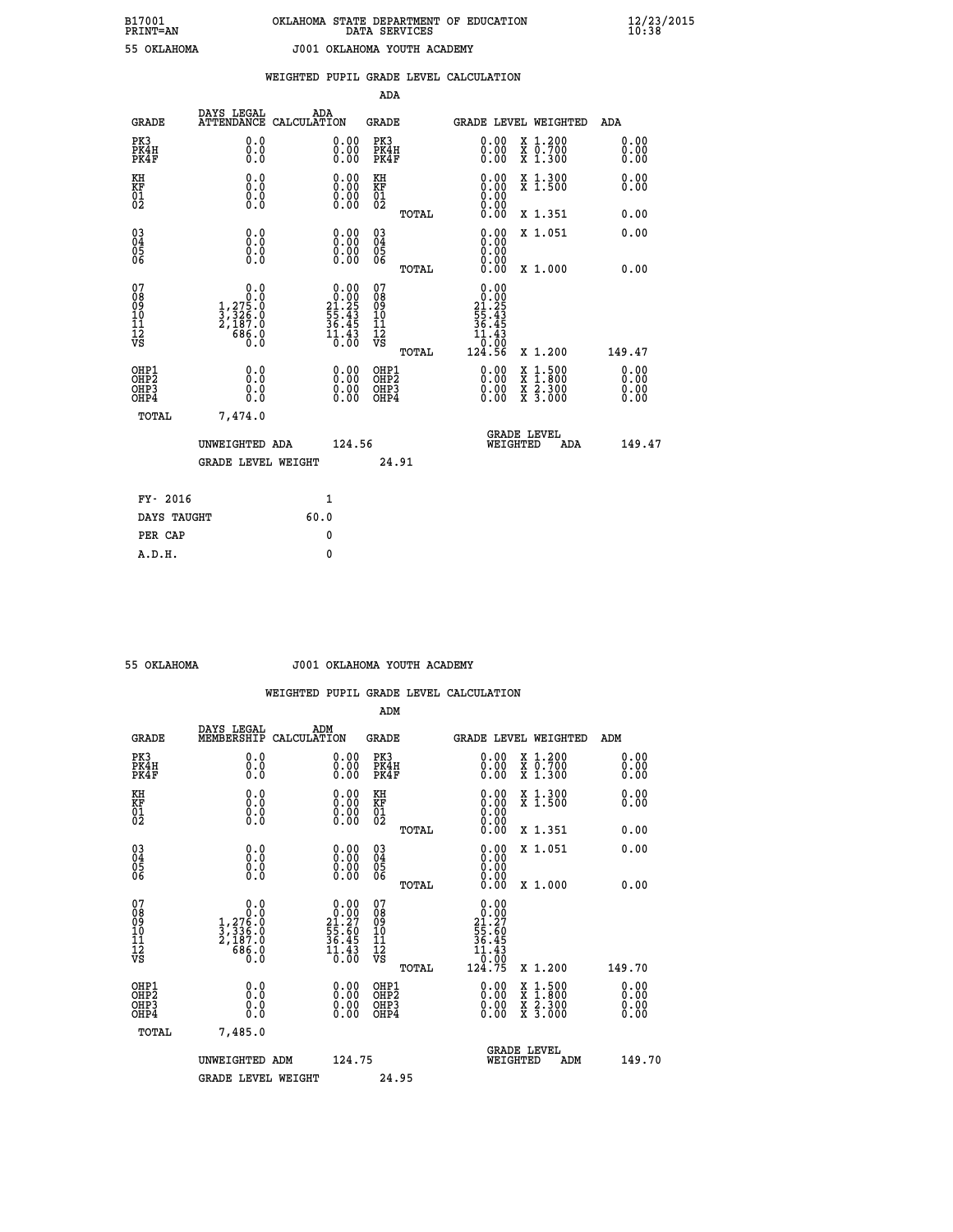|                                                                    |                                                                                     |                                                                            | ADA                                      |       |                                                                             |                                                                                                  |                              |
|--------------------------------------------------------------------|-------------------------------------------------------------------------------------|----------------------------------------------------------------------------|------------------------------------------|-------|-----------------------------------------------------------------------------|--------------------------------------------------------------------------------------------------|------------------------------|
| <b>GRADE</b>                                                       | DAYS LEGAL                                                                          | ADA<br>ATTENDANCE CALCULATION                                              | <b>GRADE</b>                             |       |                                                                             | GRADE LEVEL WEIGHTED                                                                             | ADA                          |
| PK3<br>PK4H<br>PK4F                                                | 0.0<br>0.0<br>12,551.0                                                              | 0.0000<br>278.91                                                           | PK3<br>PK4H<br>PK4F                      |       | 0.00<br>ةة.ة<br>278.91                                                      | X 1.200<br>X 0.700<br>X 1.300                                                                    | 0.00<br>0.00<br>362.58       |
| KH<br><b>KF</b><br>01<br>02                                        | 0.0<br>13,251.0<br>13,227.0<br>13,782.0                                             | 294.47<br>293.93<br>306.27                                                 | KH<br><b>KF</b><br>01<br>02              |       | 0.00<br>$294.47$<br>$293.93$<br>$306.27$                                    | X 1.300<br>X 1.500                                                                               | 0.00<br>441.71               |
|                                                                    |                                                                                     |                                                                            |                                          | TOTAL | 600.20                                                                      | X 1.351                                                                                          | 810.87                       |
| $\begin{smallmatrix} 03 \\[-4pt] 04 \end{smallmatrix}$<br>05<br>06 | $\frac{14}{12}$ , 442:0<br>13,184.0<br>17,308.0                                     | $\frac{313}{276}$ : 49<br>$\frac{292}{384}$ : 98<br>384.62                 | $\substack{03 \\ 04}$<br>05<br>06        |       | 313.00<br>276.49<br>292.98<br>$\frac{384.62}{954.09}$                       | X 1.051                                                                                          | 328.96                       |
|                                                                    |                                                                                     |                                                                            |                                          | TOTAL |                                                                             | X 1.000                                                                                          | 954.09                       |
| 07<br>08<br>09<br>11<br>11<br>12<br>VS                             | 19,465.0<br>20,770.0<br>29,233.0<br>30,217.0<br>27,918.0<br>21,706.0<br>$0.\bar{0}$ | 432.56<br>461.56<br>649.62<br>671.49<br>620.40<br>620.40<br>482.36<br>0.00 | 07<br>08<br>09<br>11<br>11<br>12<br>VS   |       | 432.56<br>$461.562$<br>$649.62$<br>$671.49$<br>$620.40$<br>$482.36$<br>0.00 |                                                                                                  |                              |
|                                                                    |                                                                                     |                                                                            |                                          | TOTAL | 3,317.99                                                                    | X 1.200                                                                                          | 3,981.59                     |
| OHP1<br>OH <sub>P2</sub><br>OH <sub>P3</sub><br>OH <sub>P4</sub>   | 0.0<br>0.0<br>0.0                                                                   | 0.00<br>0.00<br>0.00                                                       | OHP1<br>OHP <sub>2</sub><br>OHP3<br>OHP4 |       | 0.00<br>0.00<br>0.00                                                        | $\begin{smallmatrix} x & 1 & 500 \\ x & 1 & 800 \\ x & 2 & 300 \\ x & 3 & 000 \end{smallmatrix}$ | 0.00<br>0.00<br>0.00<br>0.00 |
| TOTAL                                                              | 259,139.0                                                                           |                                                                            |                                          |       |                                                                             |                                                                                                  |                              |
|                                                                    | UNWEIGHTED ADA                                                                      | 5,758.66                                                                   |                                          |       |                                                                             | <b>GRADE LEVEL</b><br>WEIGHTED<br>ADA                                                            | 6,879.80                     |
|                                                                    | <b>GRADE LEVEL WEIGHT</b>                                                           |                                                                            | 1,121.14                                 |       |                                                                             |                                                                                                  |                              |
| FY- 2016                                                           |                                                                                     | $\mathbf{1}$                                                               |                                          |       |                                                                             |                                                                                                  |                              |
| DAYS TAUGHT                                                        |                                                                                     | 45.0                                                                       |                                          |       |                                                                             |                                                                                                  |                              |
| PER CAP                                                            |                                                                                     | $\mathbf{0}$                                                               |                                          |       |                                                                             |                                                                                                  |                              |

### **55 OKLAHOMA Z001 EPIC ONE ON ONE CHARTER SCHOOL**

|                                                       |                                                                                                                                         |                                                                           | ADM                                             |                                                                                   |                                                                                                  |                              |
|-------------------------------------------------------|-----------------------------------------------------------------------------------------------------------------------------------------|---------------------------------------------------------------------------|-------------------------------------------------|-----------------------------------------------------------------------------------|--------------------------------------------------------------------------------------------------|------------------------------|
| <b>GRADE</b>                                          | DAYS LEGAL<br>MEMBERSHIP                                                                                                                | ADM<br>CALCULATION                                                        | <b>GRADE</b>                                    | <b>GRADE LEVEL WEIGHTED</b>                                                       |                                                                                                  | ADM                          |
| PK3<br>PK4H<br>PK4F                                   | 0.0<br>0.0<br>12,551.0                                                                                                                  | 0.00<br>ŏ:ŏŏ<br>278.91                                                    | PK3<br>PK4H<br>PK4F                             | 0.00<br>278.91                                                                    | X 1.200<br>X 0.700<br>X 1.300                                                                    | 0.00<br>0.00<br>362.58       |
| KH<br>KF<br>01<br>02                                  | 0.0<br>13,251.0<br>13,227.0<br>13,782.0                                                                                                 | $294.47$<br>$293.93$<br>$306.27$                                          | KH<br>KF<br>01<br>02                            | $\begin{smallmatrix} &0.00\\ 294.47\\ 293.93\\ 306.27\\ 600.20 \end{smallmatrix}$ | X 1.300<br>X 1.500                                                                               | 0.00<br>441.71               |
|                                                       |                                                                                                                                         |                                                                           | TOTAL                                           |                                                                                   | X 1.351                                                                                          | 810.87                       |
| 03<br>04<br>05<br>06                                  | $14,085.0$<br>$12,442.0$<br>$13,184.0$<br>17,308.0                                                                                      | $\begin{smallmatrix} 313.00\\ 276.49\\ 292.98\\ 384.62 \end{smallmatrix}$ | $^{03}_{04}$<br>0500                            | 313.00<br>276.49<br>292.98                                                        | X 1.051                                                                                          | 328.96                       |
|                                                       |                                                                                                                                         |                                                                           | TOTAL                                           | $\frac{384.62}{954.09}$                                                           | X 1.000                                                                                          | 954.09                       |
| 07<br>08<br>09<br>101<br>112<br>VS                    | $\begin{smallmatrix} 19\,,465\,.0\\ 20\,,770\,.0\\ 29\,,233\,.0\\ 30\,,217\,.0\\ 27\,,918\,.0\\ 21\,,706\,.0\\ 0\,.0 \end{smallmatrix}$ | 432.56<br>461.56<br>649.62<br>671.49<br>620.40<br>482.36<br>0.00          | 07<br>08<br>09<br>11<br>11<br>12<br>VS<br>TOTAL | 432.56<br>461.56<br>649.62<br>671.49<br>620.40<br>482.36<br>0.00<br>3,317.99      | X 1.200                                                                                          | 3,981.59                     |
| OHP1<br>OH <sub>P</sub> 2<br>OH <sub>P3</sub><br>OHP4 | 0.0<br>0.000                                                                                                                            | $0.00$<br>$0.00$<br>0.00                                                  | OHP1<br>OHP2<br>OHP3<br>OHP4                    | $0.00$<br>$0.00$<br>0.00                                                          | $\begin{smallmatrix} x & 1 & 500 \\ x & 1 & 800 \\ x & 2 & 300 \\ x & 3 & 000 \end{smallmatrix}$ | 0.00<br>0.00<br>0.00<br>0.00 |
| TOTAL                                                 | 259,139.0                                                                                                                               |                                                                           |                                                 |                                                                                   |                                                                                                  |                              |
|                                                       | UNWEIGHTED ADM                                                                                                                          | 5,758.66                                                                  |                                                 | <b>GRADE LEVEL</b><br>WEIGHTED                                                    | ADM                                                                                              | 6,879.80                     |
|                                                       | <b>GRADE LEVEL WEIGHT</b>                                                                                                               |                                                                           | 1,121.14                                        |                                                                                   |                                                                                                  |                              |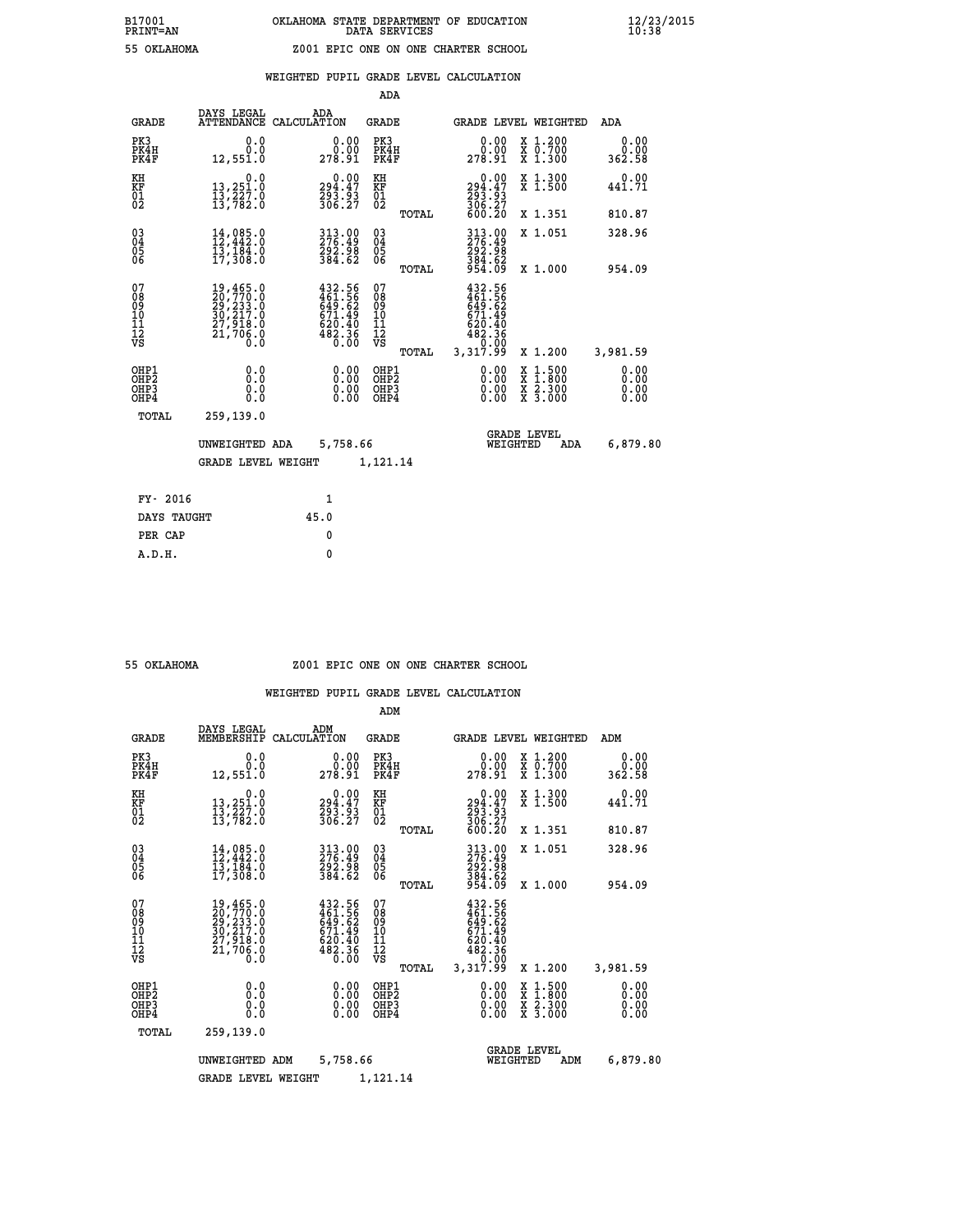| 55 OKLAHOMA |
|-------------|

## **WEIGHTED PUPIL GRADE LEVEL CALCULATION**

|                                                                    |                                                                                                                              |                                                                                      | ADA                                                 |       |                                                                                           |                                                                                                                                              |                               |
|--------------------------------------------------------------------|------------------------------------------------------------------------------------------------------------------------------|--------------------------------------------------------------------------------------|-----------------------------------------------------|-------|-------------------------------------------------------------------------------------------|----------------------------------------------------------------------------------------------------------------------------------------------|-------------------------------|
| <b>GRADE</b>                                                       | DAYS LEGAL<br><b>ATTENDANCE</b>                                                                                              | ADA<br>CALCULATION                                                                   | <b>GRADE</b>                                        |       |                                                                                           | <b>GRADE LEVEL WEIGHTED</b>                                                                                                                  | ADA                           |
| PK3<br>PK4H<br>PK4F                                                | 0.0<br>0.000                                                                                                                 | 0.00<br>$\begin{smallmatrix} 0.00 \ 0.00 \end{smallmatrix}$                          | PK3<br>PK4H<br>PK4F                                 |       | 0.00<br>0.00                                                                              | X 1.200<br>X 0.700<br>X 1.300                                                                                                                | 0.00<br>0.00<br>0.00          |
| KH<br>KF<br>01<br>02                                               | $\begin{smallmatrix}&&&0.0\\4,545.5\\5,737.0\\5,733.0\end{smallmatrix}$                                                      | $0.00$<br>105.71<br>$\frac{133}{133}$ : $\frac{42}{33}$                              | KH<br>KF<br>01<br>02                                |       | $\begin{smallmatrix}&&0.00\\105.71\\133.42\\133.33\\266.75\end{smallmatrix}$              | X 1.300<br>X 1.500                                                                                                                           | 0.00<br>158.57                |
|                                                                    |                                                                                                                              |                                                                                      |                                                     | TOTAL |                                                                                           | X 1.351                                                                                                                                      | 360.38                        |
| $\begin{smallmatrix} 03 \\[-4pt] 04 \end{smallmatrix}$<br>Ŏ5<br>06 | 5,306.0<br>5,730.0<br>5,645.5<br>8,252.0                                                                                     | $\begin{array}{l} 123\cdot 40\\ 133\cdot 26\\ 131\cdot 29\\ 191\cdot 91 \end{array}$ | $\begin{array}{c} 03 \\ 04 \\ 05 \\ 06 \end{array}$ |       | $\begin{array}{c} 123.40 \\[-4pt] 133.26 \\[-4pt] 131.29 \end{array}$<br>191.91<br>456.46 | X 1.051                                                                                                                                      | 129.69                        |
|                                                                    |                                                                                                                              |                                                                                      |                                                     | TOTAL |                                                                                           | X 1.000                                                                                                                                      | 456.46                        |
| 07<br>08<br>09<br>101<br>11<br>12<br>VS                            | $\begin{smallmatrix}8,732\cdot5\\9,262\cdot5\\10,064\cdot0\\9,993\cdot5\\9,238\cdot5\\6,478\cdot5\\0\cdot0\end{smallmatrix}$ | $203.08$<br>$215.41$<br>$234.05$<br>$232.41$<br>$214.85$<br>$150.66$<br>$0.00$       | 07<br>08<br>09<br>11<br>11<br>12<br>VS              |       | 203.08<br>215.41<br>234.05<br>232.41<br>214.85<br>150.66<br>0.00                          |                                                                                                                                              |                               |
|                                                                    |                                                                                                                              |                                                                                      |                                                     | TOTAL | 1,250.46                                                                                  | X 1.200                                                                                                                                      | 1,500.55                      |
| OHP1<br>OHP <sub>2</sub><br>OH <sub>P3</sub><br>OHP4               | 0.0<br>0.000                                                                                                                 | 0.00<br>$\begin{smallmatrix} 0.00 \ 0.00 \end{smallmatrix}$                          | OHP1<br>OHP2<br>OHP <sub>3</sub>                    |       | 0.00<br>0.00                                                                              | $\begin{smallmatrix} \mathtt{X} & 1\cdot500 \\ \mathtt{X} & 1\cdot800 \\ \mathtt{X} & 2\cdot300 \\ \mathtt{X} & 3\cdot000 \end{smallmatrix}$ | 0.00<br>Ō. ŌŌ<br>0.00<br>0.00 |
| TOTAL                                                              | 94,718.5                                                                                                                     |                                                                                      |                                                     |       |                                                                                           |                                                                                                                                              |                               |
|                                                                    | UNWEIGHTED ADA                                                                                                               | 2,202.78                                                                             |                                                     |       |                                                                                           | <b>GRADE LEVEL</b><br>WEIGHTED<br>ADA                                                                                                        | 2,605.65                      |
|                                                                    | <b>GRADE LEVEL WEIGHT</b>                                                                                                    |                                                                                      | 402.87                                              |       |                                                                                           |                                                                                                                                              |                               |
| FY- 2016                                                           |                                                                                                                              | $\mathbf{1}$                                                                         |                                                     |       |                                                                                           |                                                                                                                                              |                               |
| DAYS TAUGHT                                                        |                                                                                                                              | 43.0                                                                                 |                                                     |       |                                                                                           |                                                                                                                                              |                               |
| PER CAP                                                            |                                                                                                                              | 0                                                                                    |                                                     |       |                                                                                           |                                                                                                                                              |                               |

 **A.D.H. 0**

#### **55 OKLAHOMA Z002 OKLAHOMA VIRTUAL CHARTER ACAD**

|                                    |                                                                                                   |                    |                                                                         | ADM                                                |       |                                                                                   |          |                                          |                              |  |
|------------------------------------|---------------------------------------------------------------------------------------------------|--------------------|-------------------------------------------------------------------------|----------------------------------------------------|-------|-----------------------------------------------------------------------------------|----------|------------------------------------------|------------------------------|--|
| <b>GRADE</b>                       | DAYS LEGAL<br>MEMBERSHIP                                                                          | ADM<br>CALCULATION |                                                                         | <b>GRADE</b>                                       |       |                                                                                   |          | <b>GRADE LEVEL WEIGHTED</b>              | ADM                          |  |
| PK3<br>PK4H<br>PK4F                | 0.0<br>0.0<br>0.0                                                                                 |                    | 0.00<br>$\begin{smallmatrix} 0.00 \ 0.00 \end{smallmatrix}$             | PK3<br>PK4H<br>PK4F                                |       | $\begin{smallmatrix} 0.00 \\ 0.00 \\ 0.00 \end{smallmatrix}$                      |          | X 1.200<br>X 0.700<br>X 1.300            | 0.00<br>0.00<br>0.00         |  |
| KH<br>KF<br>01<br>02               | 0.0<br>4,681.0<br>5,906.0<br>5,921.0                                                              |                    | $\begin{smallmatrix} &0.00\\ 108.86\\ 137.35\\ 137.70\end{smallmatrix}$ | KH<br>KF<br>01<br>02                               |       | $\begin{smallmatrix} &0.00\\ 108.86\\ 137.35\\ 137.70\\ 275.05 \end{smallmatrix}$ |          | X 1.300<br>X 1.500                       | 0.00<br>163.29               |  |
|                                    |                                                                                                   |                    |                                                                         |                                                    | TOTAL |                                                                                   |          | X 1.351                                  | 371.59                       |  |
| 03<br>04<br>05<br>06               | 5,659.0<br>5,992.0<br>5,834.0<br>8,338.0                                                          |                    | $\begin{smallmatrix} 131.60\\139.35\\135.67\\193.91 \end{smallmatrix}$  | $\begin{matrix} 03 \\ 04 \\ 05 \\ 06 \end{matrix}$ |       | $131.60$<br>$139.35$<br>$135.67$<br>$193.91$<br>$468.93$                          |          | X 1.051                                  | 138.31                       |  |
|                                    |                                                                                                   |                    |                                                                         |                                                    | TOTAL |                                                                                   |          | X 1.000                                  | 468.93                       |  |
| 07<br>08<br>09<br>101<br>112<br>VS | $\begin{smallmatrix}8,868.0\\9,375.0\\10,401.0\\10,264.0\\9,658.0\\6,627.0\\0.0\end{smallmatrix}$ |                    | 206.23<br>218.02<br>241.88<br>239.70<br>$\frac{224.60}{154.12}$         | 07<br>08<br>09<br>11<br>11<br>12<br>VS             | TOTAL | 206.23<br>218.02<br>241.88<br>239.70<br>$\frac{224.60}{154.12}$<br>1,283.55       |          | X 1.200                                  | 1,540.26                     |  |
| OHP1<br>OHP2<br>OHP3<br>OHP4       | 0.0<br>0.000                                                                                      |                    | $0.00$<br>$0.00$<br>0.00                                                | OHP1<br>OHP2<br>OHP <sub>3</sub>                   |       | $0.00$<br>$0.00$<br>0.00                                                          |          | X 1:500<br>X 1:800<br>X 2:300<br>X 3:000 | 0.00<br>0.00<br>0.00<br>0.00 |  |
| TOTAL                              | 97,524.0                                                                                          |                    |                                                                         |                                                    |       |                                                                                   |          |                                          |                              |  |
|                                    | UNWEIGHTED                                                                                        | ADM                | 2,267.99                                                                |                                                    |       |                                                                                   | WEIGHTED | <b>GRADE LEVEL</b><br>ADM                | 2,682.38                     |  |
|                                    | <b>GRADE LEVEL WEIGHT</b>                                                                         |                    |                                                                         | 414.39                                             |       |                                                                                   |          |                                          |                              |  |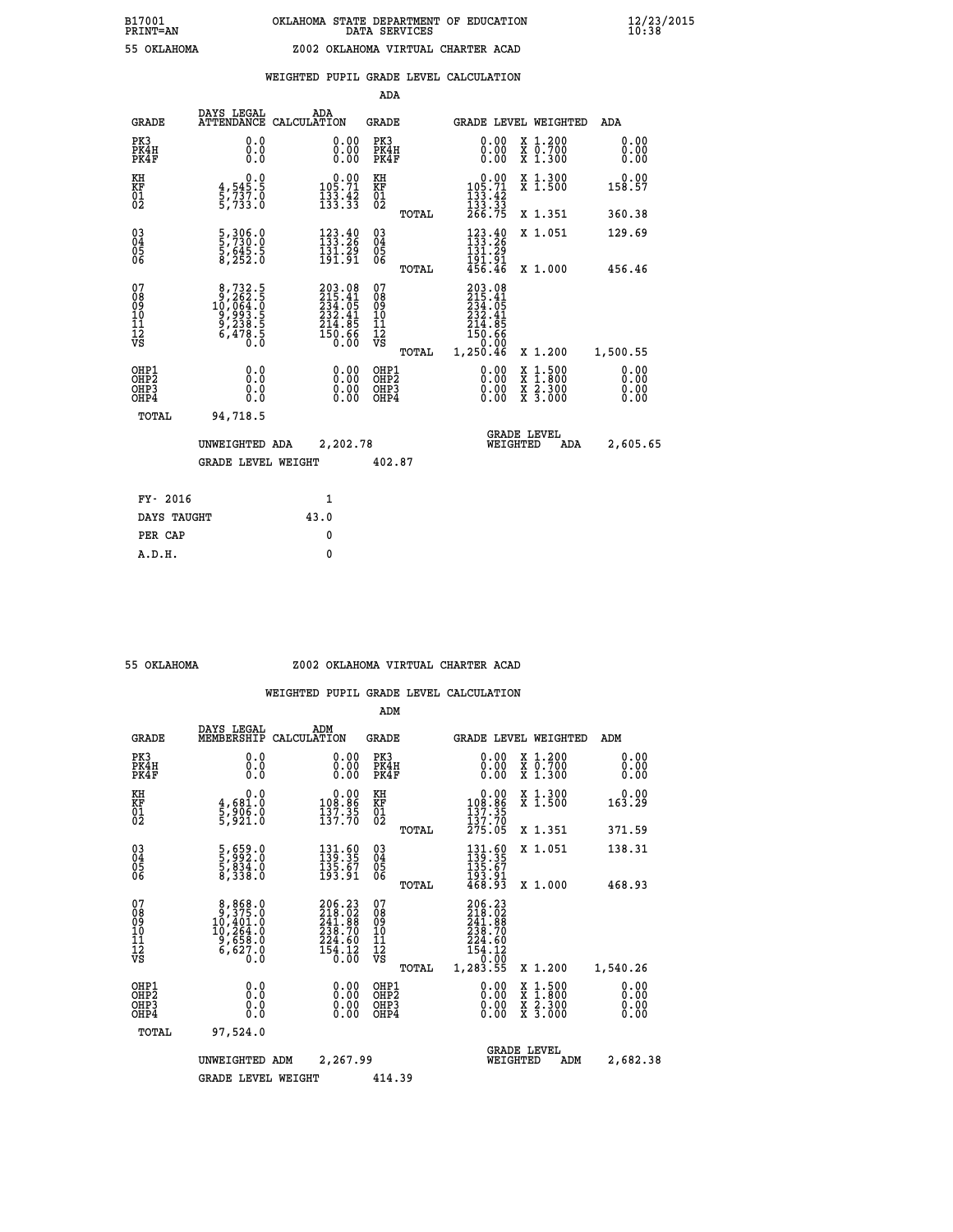|                                                                    |                                                                           |                                                                                                           | ADA                                                 |       |                                                                                                   |                                          |                              |
|--------------------------------------------------------------------|---------------------------------------------------------------------------|-----------------------------------------------------------------------------------------------------------|-----------------------------------------------------|-------|---------------------------------------------------------------------------------------------------|------------------------------------------|------------------------------|
| <b>GRADE</b>                                                       | DAYS LEGAL<br><b>ATTENDANCE</b>                                           | ADA<br>CALCULATION                                                                                        | <b>GRADE</b>                                        |       | <b>GRADE LEVEL WEIGHTED</b>                                                                       |                                          | ADA                          |
| PK3<br>PK4H<br>PK4F                                                | 0.0<br>0.0<br>0.0                                                         | $\begin{smallmatrix} 0.00 \ 0.00 \ 0.00 \end{smallmatrix}$                                                | PK3<br>PK4H<br>PK4F                                 |       | 0.00<br>0.00                                                                                      | X 1.200<br>X 0.700<br>X 1.300            | 0.00<br>0.00<br>0.00         |
| KH<br><b>KF</b><br>01<br>02                                        | 0.0<br>1,459:0<br>1,476:0<br>1,913:0                                      | $\begin{smallmatrix} 0.00\\ 31.72\\ 32.09\\ 41.59 \end{smallmatrix}$                                      | KH<br>KF<br>01<br>02                                |       | $0.00$<br>$31.72$<br>$32.09$<br>$41.59$<br>$73.68$                                                | X 1.300<br>X 1.500                       | 0.00<br>47.58                |
|                                                                    |                                                                           |                                                                                                           |                                                     | TOTAL |                                                                                                   | X 1.351                                  | 99.54                        |
| $\begin{smallmatrix} 03 \\[-4pt] 04 \end{smallmatrix}$<br>Ŏ5<br>06 | 2,587.0<br>2,287.5<br>2,616.5<br>2,912.0                                  | 56.24<br>49.73<br>56.88<br>53.30                                                                          | $\begin{array}{c} 03 \\ 04 \\ 05 \\ 06 \end{array}$ |       | $\begin{smallmatrix} 56.24\ 49.73\ 56.88\ 63.30\ 169.91\ \end{smallmatrix}$                       | X 1.051                                  | 59.11                        |
|                                                                    |                                                                           |                                                                                                           |                                                     | TOTAL |                                                                                                   | X 1.000                                  | 169.91                       |
| 07<br>08901112<br>1112<br>VS                                       | 3,959.5<br>3,725.5<br>7,008.5<br>7,008.5<br>5,473.0<br>6,277.0<br>5,292.0 | $\begin{smallmatrix} 86.08\\ 80.99\\ 152.36\\ 118.98\\ 136.46\\ 136.46\\ 115.04\\ 0.00 \end{smallmatrix}$ | 07<br>08901112<br>1112<br>VS                        |       | $\begin{smallmatrix} 86.08\\ 80.99\\ 152.36\\ 118.98\\ 136.46\\ 115.04\\ 0.001 \end{smallmatrix}$ |                                          |                              |
|                                                                    |                                                                           |                                                                                                           |                                                     | TOTAL | 689.91                                                                                            | X 1.200                                  | 827.89                       |
| OHP1<br>OH <sub>P</sub> 2<br>OH <sub>P3</sub><br>OH <sub>P4</sub>  | 0.0<br>0.0<br>0.0                                                         | 0.00<br>$\begin{smallmatrix} 0.00 \ 0.00 \end{smallmatrix}$                                               | OHP1<br>OH <sub>P</sub> 2<br>OHP3<br>OHP4           |       | 0.00<br>0.00<br>0.00                                                                              | X 1:500<br>X 1:800<br>X 2:300<br>X 3:000 | 0.00<br>0.00<br>0.00<br>0.00 |
| TOTAL                                                              | 46,986.5                                                                  |                                                                                                           |                                                     |       |                                                                                                   |                                          |                              |
|                                                                    | UNWEIGHTED ADA                                                            | 1,021.46                                                                                                  |                                                     |       |                                                                                                   | GRADE LEVEL<br>WEIGHTED<br>ADA           | 1,204.03                     |
|                                                                    | <b>GRADE LEVEL WEIGHT</b>                                                 |                                                                                                           | 182.57                                              |       |                                                                                                   |                                          |                              |
| FY- 2016                                                           |                                                                           | $\mathbf{1}$                                                                                              |                                                     |       |                                                                                                   |                                          |                              |
| DAYS TAUGHT                                                        |                                                                           | 46.0                                                                                                      |                                                     |       |                                                                                                   |                                          |                              |
| PER CAP                                                            |                                                                           | $\mathbf{0}$                                                                                              |                                                     |       |                                                                                                   |                                          |                              |

#### **55 OKLAHOMA Z003 OKLAHOMA CONNECTIONS ACADEMY**

|                                          |                                                                                     |                    |                                                                                                  | ADM                                                |       |                                                                                    |                                          |                              |
|------------------------------------------|-------------------------------------------------------------------------------------|--------------------|--------------------------------------------------------------------------------------------------|----------------------------------------------------|-------|------------------------------------------------------------------------------------|------------------------------------------|------------------------------|
| <b>GRADE</b>                             | DAYS LEGAL<br>MEMBERSHIP                                                            | ADM<br>CALCULATION |                                                                                                  | <b>GRADE</b>                                       |       |                                                                                    | <b>GRADE LEVEL WEIGHTED</b>              | ADM                          |
| PK3<br>PK4H<br>PK4F                      | 0.0<br>0.0<br>0.0                                                                   |                    | 0.00<br>$\begin{smallmatrix} 0.00 \ 0.00 \end{smallmatrix}$                                      | PK3<br>PK4H<br>PK4F                                |       | $\begin{smallmatrix} 0.00 \\ 0.00 \\ 0.00 \end{smallmatrix}$                       | X 1.200<br>X 0.700<br>X 1.300            | 0.00<br>0.00<br>0.00         |
| KH<br>KF<br>01<br>02                     | 0.0<br>1,507.0<br>1,479.0<br>1,919.0                                                |                    | $32.76$<br>$32.76$<br>$32.15$<br>$41.72$                                                         | KH<br>KF<br>01<br>02                               |       | $32.76$<br>$32.75$<br>$32.15$<br>$41.72$<br>$73.87$                                | X 1.300<br>X 1.500                       | 0.00<br>49.14                |
|                                          |                                                                                     |                    |                                                                                                  |                                                    | TOTAL |                                                                                    | X 1.351                                  | 99.80                        |
| 03<br>04<br>05<br>06                     | 2,606.0<br>2,301.0<br>2,653.0<br>2,963.0                                            |                    | 56.65<br>50.02<br>57.67<br>64.41                                                                 | $\begin{matrix} 03 \\ 04 \\ 05 \\ 06 \end{matrix}$ |       | $\begin{smallmatrix} 56.65\\ 50.02\\ 57.67\\ 64.41\\ 172.10 \end{smallmatrix}$     | X 1.051                                  | 59.54                        |
|                                          |                                                                                     |                    |                                                                                                  |                                                    | TOTAL |                                                                                    | X 1.000                                  | 172.10                       |
| 07<br>08<br>09<br>101<br>112<br>VS       | $4,021.0$<br>$7,441.0$<br>$7,441.0$<br>$5,721.0$<br>$6,470.0$<br>$5,556.0$<br>$0.0$ |                    | $\begin{smallmatrix}87.41\\81.93\\161.76\\124.37\\124.37\\140.65\\120.78\\0.00\end{smallmatrix}$ | 07<br>08<br>09<br>11<br>11<br>12<br>VS             | TOTAL | $87.41$<br>$81.93$<br>$161.76$<br>$124.37$<br>140.65<br>120.78<br>--0.00<br>716.90 | X 1.200                                  | 860.28                       |
| OHP1<br>OHP2<br>OH <sub>P3</sub><br>OHP4 | 0.0<br>0.000                                                                        |                    | $0.00$<br>$0.00$<br>0.00                                                                         | OHP1<br>OHP2<br>OHP <sub>3</sub>                   |       | $0.00$<br>$0.00$<br>0.00                                                           | X 1:500<br>X 1:800<br>X 2:300<br>X 3:000 | 0.00<br>0.00<br>0.00<br>0.00 |
| TOTAL                                    | 48,406.0                                                                            |                    |                                                                                                  |                                                    |       |                                                                                    |                                          |                              |
|                                          | UNWEIGHTED ADM                                                                      |                    | 1,052.28                                                                                         |                                                    |       | WEIGHTED                                                                           | <b>GRADE LEVEL</b><br>ADM                | 1,240.86                     |
|                                          | <b>GRADE LEVEL WEIGHT</b>                                                           |                    |                                                                                                  | 188.58                                             |       |                                                                                    |                                          |                              |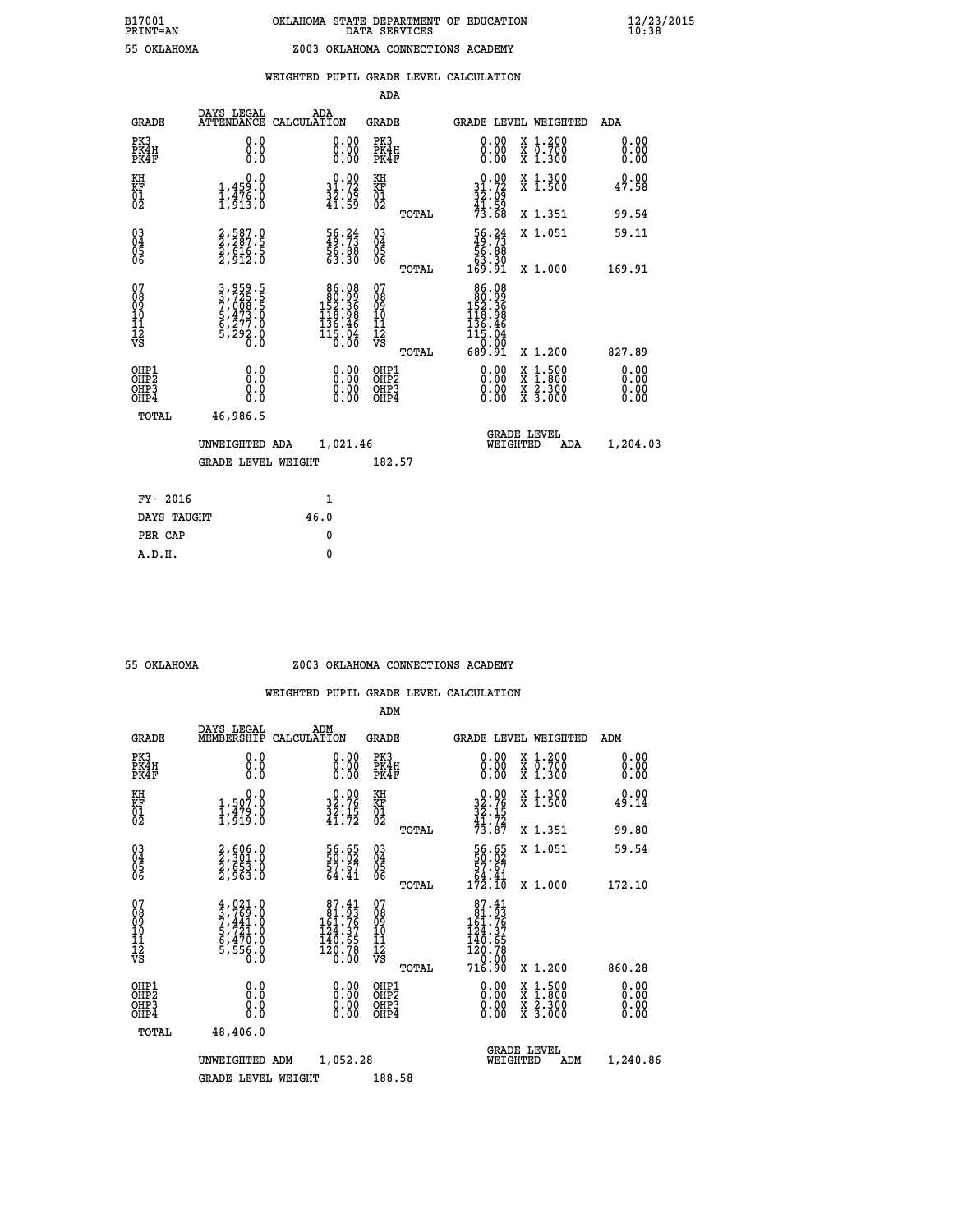|  |  | WEIGHTED PUPIL GRADE LEVEL CALCULATION |
|--|--|----------------------------------------|
|  |  |                                        |

|                                                                    |                                                                                                  |                    |                                                                              | ADA                                       |       |                                                                                                                                              |                                          |                              |
|--------------------------------------------------------------------|--------------------------------------------------------------------------------------------------|--------------------|------------------------------------------------------------------------------|-------------------------------------------|-------|----------------------------------------------------------------------------------------------------------------------------------------------|------------------------------------------|------------------------------|
| <b>GRADE</b>                                                       | DAYS LEGAL<br><b>ATTENDANCE</b>                                                                  | ADA<br>CALCULATION |                                                                              | <b>GRADE</b>                              |       | <b>GRADE LEVEL WEIGHTED</b>                                                                                                                  |                                          | ADA                          |
| PK3<br>PK4H<br>PK4F                                                | 0.0<br>0.0<br>0.0                                                                                |                    | $\begin{smallmatrix} 0.00 \ 0.00 \ 0.00 \end{smallmatrix}$                   | PK3<br>PK4H<br>PK4F                       |       | $\begin{smallmatrix} 0.00 \\ 0.00 \\ 0.00 \end{smallmatrix}$                                                                                 | X 1.200<br>X 0.700<br>X 1.300            | 0.00<br>0.00<br>0.00         |
| KH<br>KF<br>01<br>02                                               | 0.0<br>0.0<br>$\S.$                                                                              |                    | 0.0000<br>$\begin{smallmatrix} 0.00 & 0.00 \\ 0.00 & 0.00 \end{smallmatrix}$ | KH<br>KF<br>01<br>02                      |       | 0.00                                                                                                                                         | X 1.300<br>X 1.500                       | 0.00<br>0.00                 |
|                                                                    |                                                                                                  |                    |                                                                              |                                           | TOTAL |                                                                                                                                              | X 1.351                                  | 0.00                         |
| $\begin{smallmatrix} 03 \\[-4pt] 04 \end{smallmatrix}$<br>05<br>06 | 0.0<br>0.000                                                                                     |                    | 0.00<br>$\begin{smallmatrix} 0.00 \ 0.00 \end{smallmatrix}$                  | $\substack{03 \\ 04}$<br>05<br>06         |       | 0.00<br>0.00<br>0.00                                                                                                                         | X 1.051                                  | 0.00                         |
|                                                                    |                                                                                                  |                    |                                                                              |                                           | TOTAL | 0.00                                                                                                                                         | X 1.000                                  | 0.00                         |
| 07<br>08<br>09<br>11<br>11<br>12<br>VS                             | $\begin{smallmatrix} & 834.0\\1,535.5\\3,888.0\\2,769.0\\2,543.0\\1,518.0\\0.0\end{smallmatrix}$ |                    | $19.40$<br>$35.71$<br>$90.42$<br>$64.40$<br>$59.14$<br>$35.30$<br>$0.00$     | 07<br>08<br>09<br>11<br>11<br>12<br>VS    |       | $\begin{array}{c} 19\cdot 40 \\ 35\cdot 71 \\ 90\cdot 42 \\ 64\cdot 40 \\ 59\cdot 14 \\ 35\cdot 30 \\ 30\cdot 00 \\ 304\cdot 37 \end{array}$ |                                          |                              |
|                                                                    |                                                                                                  |                    |                                                                              |                                           | TOTAL |                                                                                                                                              | X 1.200                                  | 365.24                       |
| OHP1<br>OH <sub>P</sub> 2<br>OH <sub>P3</sub><br>OH <sub>P4</sub>  | 0.0<br>0.0<br>0.0                                                                                |                    | 0.00<br>$\begin{smallmatrix} 0.00 \ 0.00 \end{smallmatrix}$                  | OHP1<br>OH <sub>P</sub> 2<br>OHP3<br>OHP4 |       | 0.00<br>0.00<br>0.00                                                                                                                         | X 1:500<br>X 1:800<br>X 2:300<br>X 3:000 | 0.00<br>0.00<br>0.00<br>0.00 |
| TOTAL                                                              | 13,087.5                                                                                         |                    |                                                                              |                                           |       |                                                                                                                                              |                                          |                              |
|                                                                    | UNWEIGHTED ADA                                                                                   |                    | 304.37                                                                       |                                           |       |                                                                                                                                              | GRADE LEVEL<br>WEIGHTED<br>ADA           | 365.24                       |
|                                                                    | <b>GRADE LEVEL WEIGHT</b>                                                                        |                    |                                                                              |                                           | 60.87 |                                                                                                                                              |                                          |                              |
| FY- 2016                                                           |                                                                                                  |                    | $\mathbf{1}$                                                                 |                                           |       |                                                                                                                                              |                                          |                              |
| DAYS TAUGHT                                                        |                                                                                                  | 43.0               |                                                                              |                                           |       |                                                                                                                                              |                                          |                              |
| PER CAP                                                            |                                                                                                  |                    | $\mathbf{0}$                                                                 |                                           |       |                                                                                                                                              |                                          |                              |

### **55 OKLAHOMA Z004 INSIGHT SCHOOL OF OKLAHOMA**

|                                    |                                                                                                  |                                                                          | ADM                                                |       |                                                                                 |                                          |                      |
|------------------------------------|--------------------------------------------------------------------------------------------------|--------------------------------------------------------------------------|----------------------------------------------------|-------|---------------------------------------------------------------------------------|------------------------------------------|----------------------|
| <b>GRADE</b>                       | DAYS LEGAL<br>MEMBERSHIP                                                                         | ADM<br>CALCULATION                                                       | <b>GRADE</b>                                       |       |                                                                                 | <b>GRADE LEVEL WEIGHTED</b>              | ADM                  |
| PK3<br>PK4H<br>PK4F                | 0.0<br>0.0<br>0.0                                                                                | $\begin{smallmatrix} 0.00 \ 0.00 \ 0.00 \end{smallmatrix}$               | PK3<br>PK4H<br>PK4F                                |       | $\begin{smallmatrix} 0.00 \\ 0.00 \\ 0.00 \end{smallmatrix}$                    | X 1.200<br>X 0.700<br>X 1.300            | 0.00<br>0.00<br>0.00 |
| KH<br>KF<br>01<br>02               | 0.0<br>$\begin{smallmatrix} 0.0 & 0 \ 0.0 & 0 \ 0.0 & 0 \end{smallmatrix}$                       | $\begin{smallmatrix} 0.00 \ 0.00 \ 0.00 \ 0.00 \end{smallmatrix}$        | KH<br>KF<br>01<br>02                               |       | $\begin{smallmatrix} 0.00 \ 0.00 \ 0.00 \ 0.00 \ 0.00 \ 0.00 \end{smallmatrix}$ | X 1.300<br>X 1.500                       | 0.00<br>0.00         |
|                                    |                                                                                                  |                                                                          |                                                    | TOTAL |                                                                                 | X 1.351                                  | 0.00                 |
| 03<br>04<br>05<br>06               |                                                                                                  | $\begin{smallmatrix} 0.00 \ 0.00 \ 0.00 \ 0.00 \end{smallmatrix}$        | $\begin{matrix} 03 \\ 04 \\ 05 \\ 06 \end{matrix}$ |       | $0.00$<br>$0.00$<br>0.00                                                        | X 1.051                                  | 0.00                 |
|                                    |                                                                                                  |                                                                          |                                                    | TOTAL | 0.00                                                                            | X 1.000                                  | 0.00                 |
| 07<br>08<br>09<br>101<br>112<br>VS | $\begin{smallmatrix} & 865.0\\1,552.0\\3,974.0\\2,781.0\\2,570.0\\1,523.0\\0.0\end{smallmatrix}$ | $20.12$<br>$36.09$<br>$92.42$<br>$64.67$<br>$59.77$<br>$35.42$<br>$0.00$ | 07<br>08<br>09<br>11<br>11<br>12<br>VS             | TOTAL | 20.12<br>36.09<br>32.42<br>54.67<br>55.42<br>30.00<br>308.49                    | X 1.200                                  | 370.19               |
|                                    |                                                                                                  |                                                                          |                                                    |       |                                                                                 |                                          | 0.00                 |
| OHP1<br>OHP2<br>OHP3<br>OHP4       | 0.0<br>0.000                                                                                     |                                                                          | OHP1<br>OHP2<br>OHP <sub>3</sub>                   |       | $0.00$<br>$0.00$<br>0.00                                                        | X 1:500<br>X 1:800<br>X 2:300<br>X 3:000 | 0.00<br>0.00         |
| TOTAL                              | 13,265.0                                                                                         |                                                                          |                                                    |       |                                                                                 |                                          |                      |
|                                    | UNWEIGHTED ADM                                                                                   | 308.49                                                                   |                                                    |       |                                                                                 | GRADE LEVEL<br>WEIGHTED<br>ADM           | 370.19               |
|                                    | <b>GRADE LEVEL WEIGHT</b>                                                                        |                                                                          | 61.70                                              |       |                                                                                 |                                          |                      |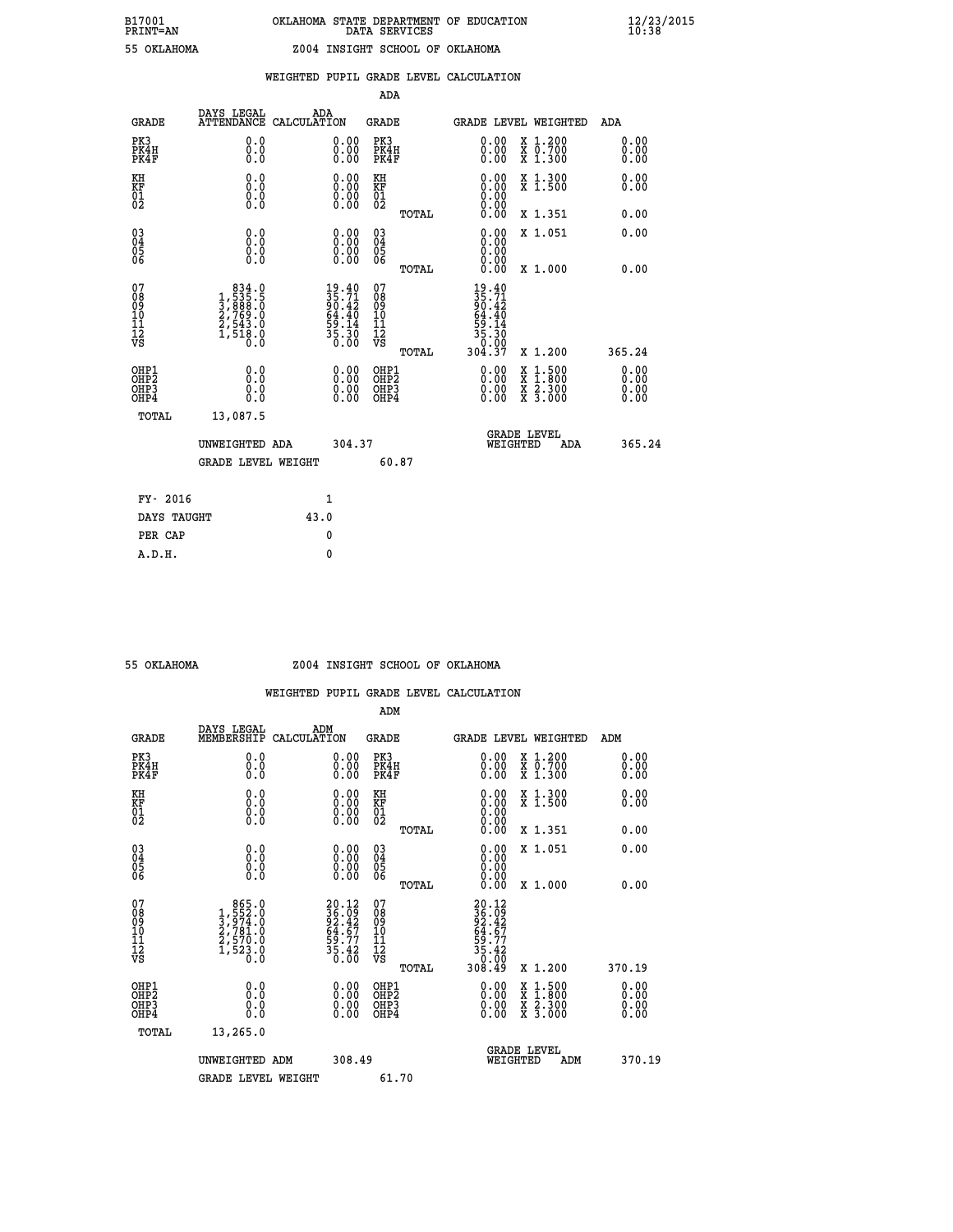# **B17001 OKLAHOMA STATE DEPARTMENT OF EDUCATION 12/23/2015 PRINT=AN DATA SERVICES 10:38 55 OKLAHOMA Z005 ABLE CHARTER ABLE LEARNING**

|  |  | WEIGHTED PUPIL GRADE LEVEL CALCULATION |
|--|--|----------------------------------------|
|  |  |                                        |

|                                                    |                                                             |                                                                                         | ADA                                                  |       |                                                                                                                                                                                                                                                                                |                                          |     |                              |
|----------------------------------------------------|-------------------------------------------------------------|-----------------------------------------------------------------------------------------|------------------------------------------------------|-------|--------------------------------------------------------------------------------------------------------------------------------------------------------------------------------------------------------------------------------------------------------------------------------|------------------------------------------|-----|------------------------------|
| <b>GRADE</b>                                       | DAYS LEGAL<br><b>ATTENDANCE</b>                             | ADA<br>CALCULATION                                                                      | <b>GRADE</b>                                         |       | GRADE LEVEL WEIGHTED                                                                                                                                                                                                                                                           |                                          |     | <b>ADA</b>                   |
| PK3<br>PK4H<br>PK4F                                | 0.0<br>0.0<br>0.0                                           | 0.00<br>$0.00$<br>0.00                                                                  | PK3<br>PK4H<br>PK4F                                  |       | 0.00<br>0.00                                                                                                                                                                                                                                                                   | X 1.200<br>X 0.700<br>X 1.300            |     | 0.00<br>0.00<br>0.00         |
| KH<br>KF<br>01<br>02                               | 0.0<br>0.0<br>$\S.$ $\S$                                    | $\begin{smallmatrix} 0.00 \ 0.00 \ 0.00 \ 0.00 \end{smallmatrix}$                       | KH<br>KF<br>01<br>02                                 |       | $\begin{smallmatrix} 0.00 \ 0.00 \ 0.00 \ 0.00 \ 0.00 \ 0.00 \end{smallmatrix}$                                                                                                                                                                                                | X 1.300<br>X 1.500                       |     | 0.00<br>0.00                 |
|                                                    |                                                             |                                                                                         |                                                      | TOTAL |                                                                                                                                                                                                                                                                                | X 1.351                                  |     | 0.00                         |
| $\begin{matrix} 03 \\ 04 \\ 05 \\ 06 \end{matrix}$ | 0.0<br>Ŏ.Ŏ<br>ة.ۆ<br>54.0                                   | $\begin{smallmatrix} 0.00\\ 0.00\\ 0.00\\ 1.26 \end{smallmatrix}$                       | 03<br>04<br>05<br>06                                 |       | 0.00<br>0.00<br>1.26                                                                                                                                                                                                                                                           | X 1.051                                  |     | 0.00                         |
|                                                    |                                                             |                                                                                         |                                                      | TOTAL | $\overline{1}.\overline{2}6$                                                                                                                                                                                                                                                   | X 1.000                                  |     | 1.26                         |
| 07<br>08<br>09<br>101<br>11<br>12<br>VS            | 286.0<br>115.0<br>371.0<br>349.0<br>505.0<br>559.0<br>359.0 | $\begin{smallmatrix} 6.65\\ 2.67\\ 8.63\\ 8.12\\ 11.74\\ 8.35\\ 0.00 \end{smallmatrix}$ | 078<br>089<br>0011<br>11<br>12<br>VS                 | TOTAL | $\begin{array}{r} 6.65 \\ 2.67 \\ 8.63 \\ 8.12 \\ 11.74 \\ 8.35 \\ 9.99 \end{array}$<br>46.16                                                                                                                                                                                  | X 1.200                                  |     | 55.39                        |
| OHP1<br>OHP2<br>OHP3<br>OHP4                       | 0.0<br>Ŏ.Ŏ<br>0.0<br>0.0                                    | $\begin{smallmatrix} 0.00 \ 0.00 \ 0.00 \ 0.00 \end{smallmatrix}$                       | OHP1<br>OHP2<br>OHP <sub>3</sub><br>OHP <sub>4</sub> |       | $\begin{smallmatrix} 0.00 & 0.00 & 0.00 & 0.00 & 0.00 & 0.00 & 0.00 & 0.00 & 0.00 & 0.00 & 0.00 & 0.00 & 0.00 & 0.00 & 0.00 & 0.00 & 0.00 & 0.00 & 0.00 & 0.00 & 0.00 & 0.00 & 0.00 & 0.00 & 0.00 & 0.00 & 0.00 & 0.00 & 0.00 & 0.00 & 0.00 & 0.00 & 0.00 & 0.00 & 0.00 & 0.0$ | X 1:500<br>X 1:800<br>X 2:300<br>X 3:000 |     | 0.00<br>Ŏ.ŎŎ<br>Q.QQ<br>0.00 |
| TOTAL                                              | 2,039.0                                                     |                                                                                         |                                                      |       |                                                                                                                                                                                                                                                                                |                                          |     |                              |
|                                                    | UNWEIGHTED ADA                                              |                                                                                         | 47.42                                                |       |                                                                                                                                                                                                                                                                                | GRADE LEVEL<br>WEIGHTED                  | ADA | 56.65                        |
|                                                    | <b>GRADE LEVEL WEIGHT</b>                                   |                                                                                         |                                                      | 9.23  |                                                                                                                                                                                                                                                                                |                                          |     |                              |
| FY- 2016                                           |                                                             | $\mathbf{1}$                                                                            |                                                      |       |                                                                                                                                                                                                                                                                                |                                          |     |                              |
| DAYS TAUGHT                                        |                                                             | 43.0                                                                                    |                                                      |       |                                                                                                                                                                                                                                                                                |                                          |     |                              |
|                                                    |                                                             |                                                                                         |                                                      |       |                                                                                                                                                                                                                                                                                |                                          |     |                              |

**PER CAP** 0  **A.D.H. 0**

### **55 OKLAHOMA Z005 ABLE CHARTER ABLE LEARNING**

|                                          |                                                                   |                                                                                         | ADM                                                 |       |                                                                                                                                                                                                                                                                                |                                          |                      |
|------------------------------------------|-------------------------------------------------------------------|-----------------------------------------------------------------------------------------|-----------------------------------------------------|-------|--------------------------------------------------------------------------------------------------------------------------------------------------------------------------------------------------------------------------------------------------------------------------------|------------------------------------------|----------------------|
| <b>GRADE</b>                             | DAYS LEGAL<br>MEMBERSHIP                                          | ADM<br>CALCULATION                                                                      | <b>GRADE</b>                                        |       |                                                                                                                                                                                                                                                                                | GRADE LEVEL WEIGHTED                     | ADM                  |
| PK3<br>PK4H<br>PK4F                      | 0.0<br>0.0<br>0.0                                                 | $\begin{smallmatrix} 0.00 \ 0.00 \ 0.00 \end{smallmatrix}$                              | PK3<br>PK4H<br>PK4F                                 |       | $\begin{smallmatrix} 0.00 \\ 0.00 \\ 0.00 \end{smallmatrix}$                                                                                                                                                                                                                   | X 1.200<br>X 0.700<br>X 1.300            | 0.00<br>0.00<br>0.00 |
| KH<br>KF<br>01<br>02                     | 0.0<br>$\begin{smallmatrix} 0.16 \ 0.0 \ 0.0 \end{smallmatrix}$   | $\begin{smallmatrix} 0.00 \ 0.00 \ 0.00 \ 0.00 \end{smallmatrix}$                       | KH<br>KF<br>01<br>02                                |       | $\begin{smallmatrix} 0.00 \ 0.00 \ 0.00 \ 0.00 \ 0.00 \ 0.00 \end{smallmatrix}$                                                                                                                                                                                                | X 1.300<br>X 1.500                       | 0.00<br>0.00         |
|                                          |                                                                   |                                                                                         |                                                     | TOTAL |                                                                                                                                                                                                                                                                                | X 1.351                                  | 0.00                 |
| 03<br>04<br>05<br>06                     | 0.0<br>$\begin{smallmatrix} 0.0 & 0 \ 54.0 & 0 \end{smallmatrix}$ | $\begin{smallmatrix} 0.00\\ 0.00\\ 0.00\\ 1.26 \end{smallmatrix}$                       | $\begin{array}{c} 03 \\ 04 \\ 05 \\ 06 \end{array}$ |       | $\begin{smallmatrix} 0.00\\ 0.00\\ 0.00\\ 1.26\\ 1.26 \end{smallmatrix}$                                                                                                                                                                                                       | X 1.051                                  | 0.00                 |
|                                          |                                                                   |                                                                                         |                                                     | TOTAL |                                                                                                                                                                                                                                                                                | X 1.000                                  | 1.26                 |
| 07<br>08<br>09<br>101<br>112<br>VS       | 286.0<br>115.0<br>371.0<br>360.0<br>365.0<br>505.0<br>359.0       | $\begin{smallmatrix} 6.65\\ 2.67\\ 8.63\\ 8.37\\ 11.74\\ 8.35\\ 0.00 \end{smallmatrix}$ | 07<br>08<br>09<br>11<br>11<br>12<br>VS              | TOTAL | $\begin{smallmatrix} 6.65\\ 2.67\\ 8.37\\ 8.37\\ 11.74\\ 8.35\\ 0.00\\ 46.41 \end{smallmatrix}$                                                                                                                                                                                | X 1.200                                  | 55.69                |
|                                          |                                                                   |                                                                                         |                                                     |       |                                                                                                                                                                                                                                                                                |                                          | 0.00                 |
| OHP1<br>OHP2<br>OHP3<br>OH <sub>P4</sub> | 0.0<br>0.000                                                      |                                                                                         | OHP1<br>OHP2<br>OHP <sub>3</sub>                    |       | $\begin{smallmatrix} 0.00 & 0.00 & 0.00 & 0.00 & 0.00 & 0.00 & 0.00 & 0.00 & 0.00 & 0.00 & 0.00 & 0.00 & 0.00 & 0.00 & 0.00 & 0.00 & 0.00 & 0.00 & 0.00 & 0.00 & 0.00 & 0.00 & 0.00 & 0.00 & 0.00 & 0.00 & 0.00 & 0.00 & 0.00 & 0.00 & 0.00 & 0.00 & 0.00 & 0.00 & 0.00 & 0.0$ | X 1:500<br>X 1:800<br>X 2:300<br>X 3:000 | Ŏ.ŎŎ<br>Q.QQ<br>0.00 |
| TOTAL                                    | 2,050.0                                                           |                                                                                         |                                                     |       |                                                                                                                                                                                                                                                                                |                                          |                      |
|                                          | UNWEIGHTED ADM                                                    | 47.67                                                                                   |                                                     |       |                                                                                                                                                                                                                                                                                | GRADE LEVEL<br>WEIGHTED<br>ADM           | 56.95                |
|                                          | <b>GRADE LEVEL WEIGHT</b>                                         |                                                                                         | 9.28                                                |       |                                                                                                                                                                                                                                                                                |                                          |                      |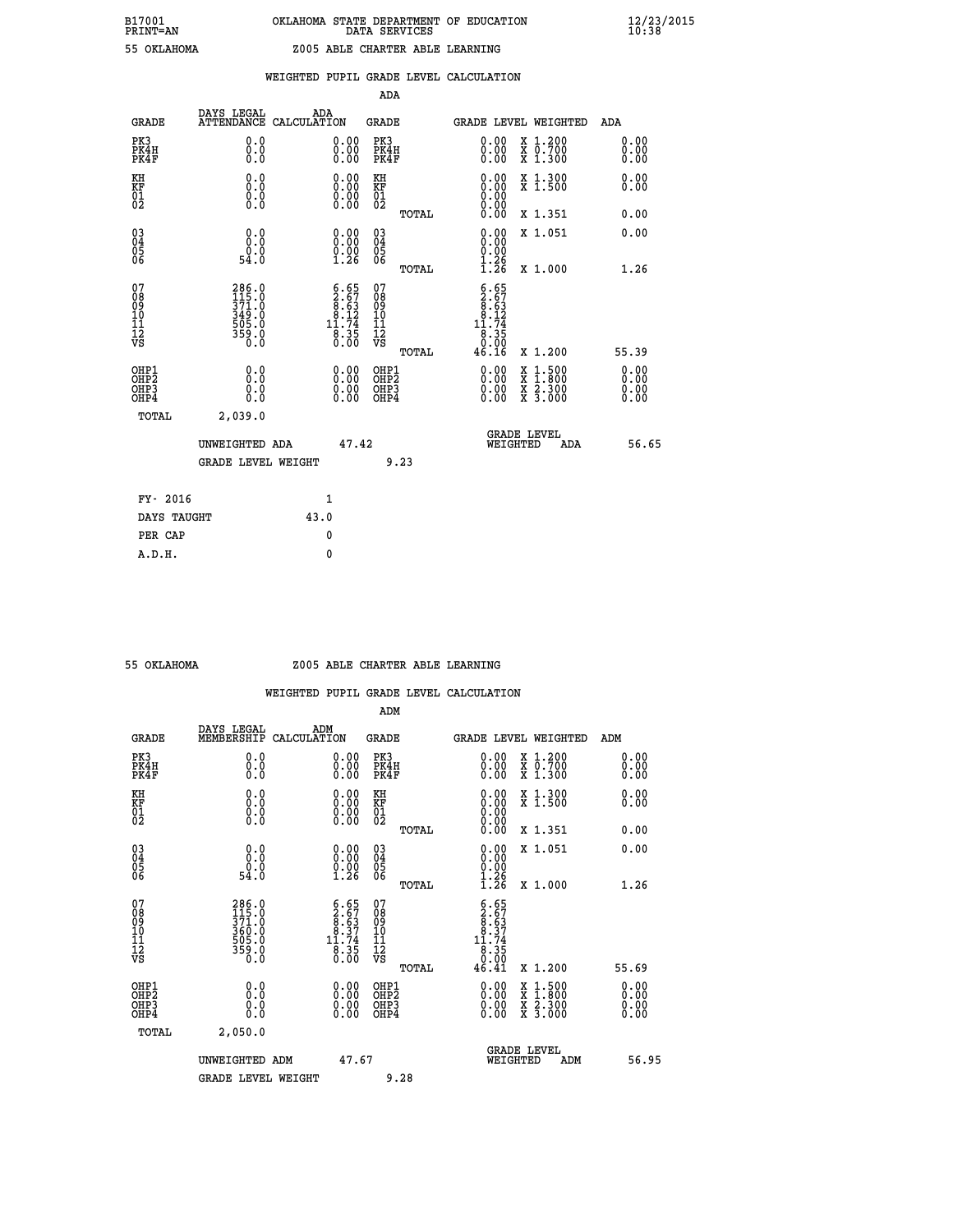## **B17001 OKLAHOMA STATE DEPARTMENT OF EDUCATION 12/23/2015 PRINT=AN DATA SERVICES 10:38 OKLAHOMA COUNTY TOTALS**

## **WEIGHTED PUPIL GRADE LEVEL CALCULATION**

|                                                                  |                                                                                                                          |                                                                                   | ADA                                             |                                                                                        |                                                                                                  |                                |
|------------------------------------------------------------------|--------------------------------------------------------------------------------------------------------------------------|-----------------------------------------------------------------------------------|-------------------------------------------------|----------------------------------------------------------------------------------------|--------------------------------------------------------------------------------------------------|--------------------------------|
| <b>GRADE</b>                                                     | DAYS LEGAL<br>ATTENDANCE CALCULATION                                                                                     | ADA                                                                               | GRADE                                           | GRADE LEVEL WEIGHTED                                                                   |                                                                                                  | ADA                            |
| PK3<br>PK4H<br>PK4F                                              | 8,102.0<br>56,656.5<br>227,825.5                                                                                         | 202.65<br>$\frac{1}{5}, \frac{\bar{4}2\bar{0}.78}{671.27}$                        | PK3<br>PK4H<br>PK4F                             | 202.65<br>1,420.78<br>5,671.27                                                         | X 1.200<br>X 0.700<br>X 1.300                                                                    | 243.20<br>55.200<br>7,372.65   |
| KH<br>KF<br>01<br>02                                             | 30.5<br>414,190.5<br>432,505.5<br>426,822.0                                                                              | 0.78<br>10,321.83<br>10,781.03<br>10,629.58                                       | KH<br>KF<br>01<br>02                            | 0.78<br>10,321.83<br>10,781.03<br>10,629.59                                            | X 1.300<br>$X$ 1.500                                                                             | 1.01<br>15,482.82              |
|                                                                  |                                                                                                                          |                                                                                   | TOTAL                                           | 21,410.61                                                                              | X 1.351                                                                                          | 28,925.73                      |
| $^{03}_{04}$<br>Ŏ5<br>06                                         | 432,836.5<br>395,543.0<br>358,528.5<br>383,377.0                                                                         | 10,779.46<br>9,851.67<br>8,910.05<br>9,497.94                                     | $\substack{03 \\ 04}$<br>$\frac{05}{06}$        | 10,779.46<br>$\begin{array}{r} 6,651.67\ 8,910.05\ 9,497.94\ 28,259.66 \end{array}$    | X 1.051                                                                                          | 39,588.86                      |
|                                                                  |                                                                                                                          |                                                                                   | TOTAL                                           |                                                                                        | X 1.000                                                                                          | 28,259.66                      |
| 07<br>08<br>09<br>11<br>11<br>12<br>VS                           | $\begin{smallmatrix} 380,347.5\\ 374,076.0\\ 393,580.0\\ 381,372.5\\ 345,980.5\\ 310,050.5\\ 0.0\\ 0.0\end{smallmatrix}$ | 9, 394.46<br>9, 237.19<br>9, 658.16<br>9, 347.84<br>8, 476.73<br>7,630.83<br>0.00 | 07<br>08<br>09<br>11<br>11<br>12<br>VS<br>TOTAL | 9, 394.46<br>9, 237.19<br>9, 658.16<br>9, 347.84<br>8, 476.72<br>7,630.83<br>53,745.20 | X 1.200                                                                                          | 64,494.24                      |
| OHP1<br>OH <sub>P</sub> <sub>2</sub><br>OH <sub>P3</sub><br>OHP4 | 11,042.5<br>0.0<br>$0.\overline{0}$                                                                                      | 281.70<br>0.00<br>0.00<br>0.00                                                    | OHP1<br>OHP <sub>2</sub><br>OHP3<br>OHP4        | 281.70<br>0.00<br>0.00<br>0.00                                                         | $\begin{smallmatrix} x & 1 & 500 \\ x & 1 & 800 \\ x & 2 & 300 \\ x & 3 & 000 \end{smallmatrix}$ | 422.57<br>0.00<br>0.00<br>0.00 |
| TOTAL                                                            | 5,332,867.0                                                                                                              |                                                                                   |                                                 |                                                                                        |                                                                                                  |                                |
|                                                                  | UNWEIGHTED ADA                                                                                                           | 132,093.94                                                                        |                                                 | <b>GRADE LEVEL</b><br>WEIGHTED                                                         | ADA                                                                                              | 157,525.63                     |
|                                                                  | <b>GRADE LEVEL WEIGHT</b>                                                                                                |                                                                                   | 25,431.69                                       |                                                                                        |                                                                                                  |                                |
| FY- 2016                                                         |                                                                                                                          | $\mathbf{1}$                                                                      |                                                 |                                                                                        |                                                                                                  |                                |
|                                                                  |                                                                                                                          |                                                                                   |                                                 |                                                                                        |                                                                                                  |                                |

| ri sulo     |         |
|-------------|---------|
| DAYS TAUGHT | 1,559.0 |
| PER CAP     | 686     |
| A.D.H.      | 61,579  |

 **OKLAHOMA COUNTY TOTALS**

 **ADM**

| <b>GRADE</b>                                                       | DAYS LEGAL<br>MEMBERSHIP                                                          | ADM<br>CALCULATION                                                             | <b>GRADE</b>                                     |                                                                                           | GRADE LEVEL WEIGHTED                                                          | ADM                            |
|--------------------------------------------------------------------|-----------------------------------------------------------------------------------|--------------------------------------------------------------------------------|--------------------------------------------------|-------------------------------------------------------------------------------------------|-------------------------------------------------------------------------------|--------------------------------|
| PK3<br>PK4H<br>PK4F                                                | 8,659.0<br>59,285.0<br>240,201.0                                                  | 216.74<br>1,486.61<br>5,981.89                                                 | PK3<br>PK4H<br>PK4F                              | 216.74<br>$\frac{1}{5}$ , $\frac{1}{9}$ , $\frac{1}{9}$ , $\frac{1}{9}$ , $\frac{1}{9}$   | X 1.200<br>X 0.700<br>X 1.300                                                 | 243.20<br>1,040.64<br>7,776.45 |
| KH<br><b>KF</b><br>01<br>02                                        | 39.0<br>434,228.0<br>449,938.0<br>441,985.0                                       | $\begin{smallmatrix}&&&1.00\\10,824.36\\11,218.24\\11,609.67\end{smallmatrix}$ | KH<br><b>KF</b><br>01<br>02                      | $\begin{smallmatrix}&&&1.00\\10,824.36\\11,218.24\\11,209.67\\22,227.91\end{smallmatrix}$ | X 1.300<br>X 1.500                                                            | 1.30<br>16,236.60              |
|                                                                    |                                                                                   |                                                                                | TOTAL                                            |                                                                                           | X 1.351                                                                       | 30,029.89                      |
| $\begin{smallmatrix} 03 \\[-4pt] 04 \end{smallmatrix}$<br>05<br>06 | 448,052.0<br>408,825.0<br>370,633.0<br>396,608.0                                  | 11,160.77<br>10,184.54<br>9,213.23<br>9,828.83                                 | $\substack{03 \\ 04}$<br>$\frac{05}{06}$         | 11,160.77<br>10,184.54<br>9,213.23<br>9,828.83                                            | X 1.051                                                                       | 11,729.97                      |
|                                                                    |                                                                                   |                                                                                | TOTAL                                            | 29,226.60                                                                                 | X 1.000                                                                       | 29,226.60                      |
| 07<br>08<br>09<br>101<br>11<br>12<br>VS                            | 395,318.0<br>390,116.0<br>411,140.0<br>401,277.0<br>365,805.0<br>334,189.0<br>0.0 | 9,768.31<br>9,637.87<br>10,096:04<br>9,844.79<br>9,971.78<br>8,235.53          | 07<br>08<br>09<br>101<br>11<br>12<br>VS<br>TOTAL | 9,768.31<br>9,637.87<br>10,096.04<br>9,844.79<br>9,971.78<br>8,235.53<br>56,554.32        | X 1.200                                                                       | 67,865.22                      |
| OHP1<br>OHP <sub>2</sub><br>OHP3<br>OHP4                           | 11,067.0<br>0.0<br>0.0<br>0.0                                                     | 282.29<br>0.00<br>0.00<br>0.00                                                 | OHP1<br>OH <sub>P</sub> 2<br>OHP3<br>OHP4        | 282.29<br>0.00<br>0.00<br>0.00                                                            | $\begin{array}{c} x & 1.500 \\ x & 1.800 \\ x & 2.300 \end{array}$<br>X 3.000 | 423.45<br>0.00<br>0.00<br>0.00 |
| TOTAL                                                              | 5,567,365.0                                                                       |                                                                                |                                                  |                                                                                           |                                                                               |                                |
|                                                                    | UNWEIGHTED                                                                        | 137,962.49<br>ADM                                                              |                                                  | WEIGHTED                                                                                  | <b>GRADE LEVEL</b><br>ADM                                                     | 164,590.22                     |
|                                                                    | <b>GRADE LEVEL WEIGHT</b>                                                         |                                                                                | 26,627.73                                        |                                                                                           |                                                                               |                                |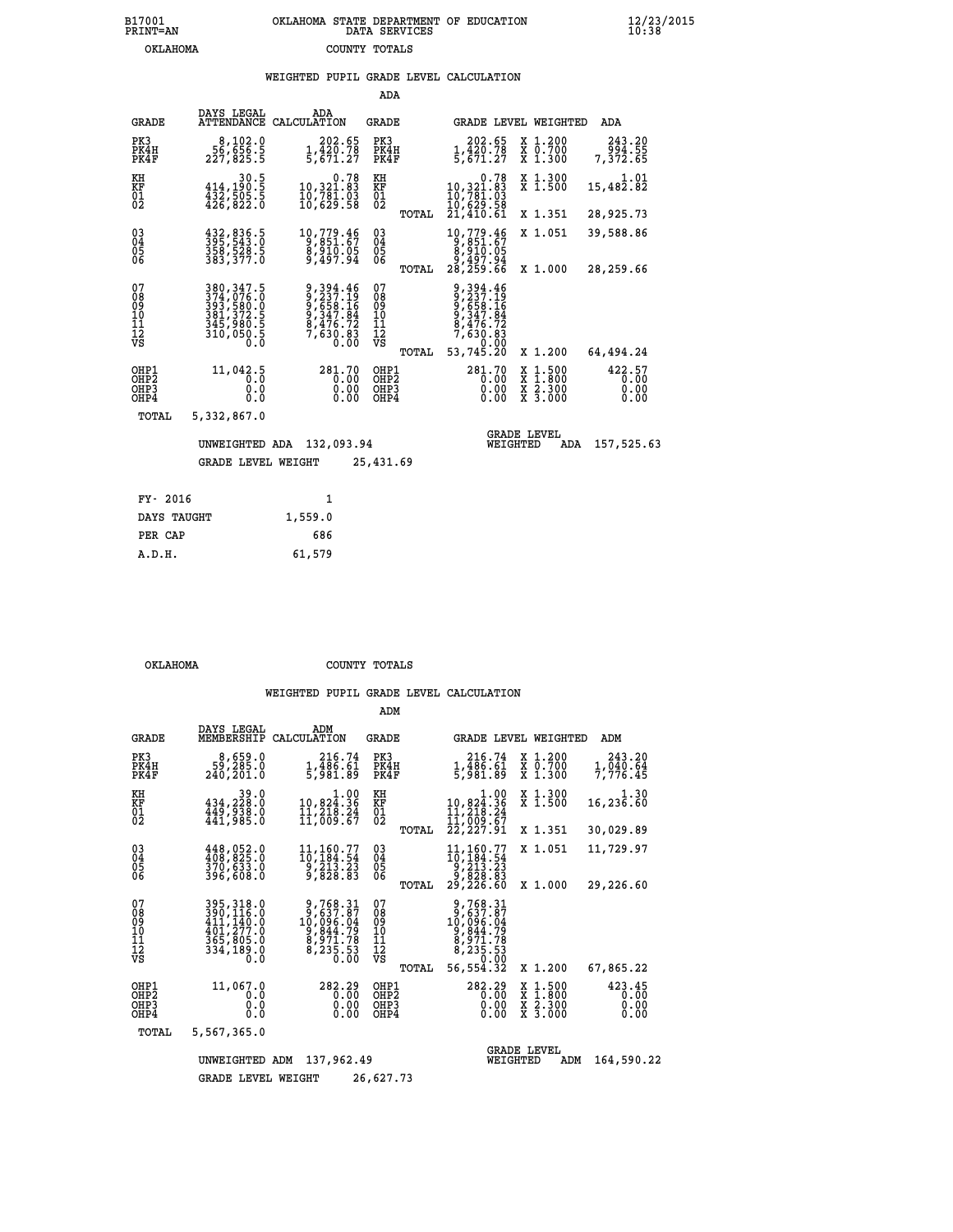| B17001          | OKLAHOMA STATE DEPARTMENT OF EDUCATION |
|-----------------|----------------------------------------|
| <b>PRINT=AN</b> | DATA SERVICES                          |
| 56 OKMULGEE     | C011 TWIN HILLS                        |

 **B17001 OKLAHOMA STATE DEPARTMENT OF EDUCATION 12/23/2015**

|                                          |                                                                     | WEIGHTED PUPIL GRADE LEVEL CALCULATION                               |                                                     |       |                                                                                                    |                                                                                                                                           |                              |
|------------------------------------------|---------------------------------------------------------------------|----------------------------------------------------------------------|-----------------------------------------------------|-------|----------------------------------------------------------------------------------------------------|-------------------------------------------------------------------------------------------------------------------------------------------|------------------------------|
|                                          |                                                                     |                                                                      | <b>ADA</b>                                          |       |                                                                                                    |                                                                                                                                           |                              |
| <b>GRADE</b>                             | DAYS LEGAL<br><b>ATTENDANCE</b>                                     | ADA<br>CALCULATION                                                   | <b>GRADE</b>                                        |       |                                                                                                    | GRADE LEVEL WEIGHTED                                                                                                                      | ADA                          |
| PK3<br>PK4H<br>PK4F                      | 71.0<br>0.0<br>1,358.0                                              | 1.78<br>0:00<br>33:95                                                | PK3<br>PK4H<br>PK4F                                 |       | 1.78<br>0.00<br>33.95                                                                              | X 1.200<br>X 0.700<br>X 1.300                                                                                                             | 2.14<br>0.00<br>44.14        |
| KH<br>KF<br>01<br>02                     | 0.0<br>1,509:0<br>1,123:0<br>1,083:0                                | $\begin{smallmatrix} 0.00\\ 37.73\\ 28.08\\ 27.08 \end{smallmatrix}$ | KH<br>KF<br>01<br>02                                |       | 37.73<br>$\frac{26}{27}$ :08<br>55.16                                                              | X 1.300<br>X 1.500                                                                                                                        | 0.00<br>56.60                |
|                                          |                                                                     |                                                                      |                                                     | TOTAL |                                                                                                    | X 1.351                                                                                                                                   | 74.52                        |
| $\substack{03 \\ 04}$<br>Ŏ5<br>06        | $1, 413.0$<br>$1, 387.0$<br>$1, 688.0$<br>$1, 195.5$                | 35.33<br>34.68<br>42.20<br>29.89                                     | $\begin{array}{c} 03 \\ 04 \\ 05 \\ 06 \end{array}$ |       | $\begin{array}{c} 35\cdot 33 \\ 34\cdot 68 \\ 42\cdot 20 \\ 29\cdot 89 \\ 106\cdot 77 \end{array}$ | X 1.051                                                                                                                                   | 37.13                        |
|                                          |                                                                     |                                                                      |                                                     | TOTAL |                                                                                                    | X 1.000                                                                                                                                   | 106.77                       |
| 07<br>08<br>09<br>11<br>11<br>12<br>VS   | $1,500.0$<br>$1,239.0$<br>$0.0$<br>$0.0$<br>$0.0$<br>$0.0$<br>$0.0$ | 37.50<br>36:38<br>0.00<br>0.00<br>0.00<br>0.00                       | 07<br>08<br>09<br>11<br>11<br>12<br>VS              | TOTAL | 37.50<br>88:08<br>0.00<br>0.00<br>0.00<br>0.00<br>0.00<br>68.48                                    | X 1.200                                                                                                                                   | 82.18                        |
| OHP1<br>OHP2<br>OH <sub>P3</sub><br>OHP4 | 0.0<br>0.0<br>Ŏ.Ŏ                                                   | 0.00<br>$\begin{smallmatrix} 0.00 \ 0.00 \end{smallmatrix}$          | OHP1<br>OHP2<br>OHP3<br>OHP4                        |       |                                                                                                    | $\begin{smallmatrix} \mathtt{X} & 1\cdot500\\ \mathtt{X} & 1\cdot800\\ \mathtt{X} & 2\cdot300\\ \mathtt{X} & 3\cdot000 \end{smallmatrix}$ | 0.00<br>ŏ:ŏŏ<br>0.00<br>0.00 |
| TOTAL                                    | 13,566.5                                                            |                                                                      |                                                     |       |                                                                                                    |                                                                                                                                           |                              |
|                                          | UNWEIGHTED ADA                                                      | 339.20                                                               |                                                     |       | WEIGHTED                                                                                           | <b>GRADE LEVEL</b><br><b>ADA</b>                                                                                                          | 403.48                       |
|                                          | <b>GRADE LEVEL WEIGHT</b>                                           |                                                                      | 64.28                                               |       |                                                                                                    |                                                                                                                                           |                              |
| FY- 2016                                 |                                                                     | 1                                                                    |                                                     |       |                                                                                                    |                                                                                                                                           |                              |
| DAYS TAUGHT                              |                                                                     | 40.0                                                                 |                                                     |       |                                                                                                    |                                                                                                                                           |                              |
| PER CAP                                  |                                                                     | 70                                                                   |                                                     |       |                                                                                                    |                                                                                                                                           |                              |

| 56 OKMULCEE |  |
|-------------|--|

 **A.D.H. 339**

 **B17001<br>PRINT=AN** 

 **56 OKMULGEE C011 TWIN HILLS**

 **ADM DAYS LEGAL ADM GRADE MEMBERSHIP CALCULATION GRADE GRADE LEVEL WEIGHTED ADM PK3 76.0 1.90 PK3 1.90 X 1.200 2.28 PK4H 0.0 0.00 PK4H 0.00 X 0.700 0.00 PK4F 1,447.0 36.18 PK4F 36.18 X 1.300 47.03**

| KH<br>KF<br>01<br>02                               | $\begin{smallmatrix} & & 0.0\ 1.583.0\ 1.184.0\ 1.120.0 \end{smallmatrix}$ | $\begin{smallmatrix} 0.00\\ 39.58\\ 29.50\\ 28.00 \end{smallmatrix}$ | KH<br>KF<br>01<br>02                               |       | $\begin{smallmatrix} 0.00\\ 39.58\\ 29.60\\ 28.00\\ 57.60 \end{smallmatrix}$                     | X 1.300<br>X 1.500                                                                                                  |     | $0.00$<br>59.37                                                                                                                                                                                                                                                                |
|----------------------------------------------------|----------------------------------------------------------------------------|----------------------------------------------------------------------|----------------------------------------------------|-------|--------------------------------------------------------------------------------------------------|---------------------------------------------------------------------------------------------------------------------|-----|--------------------------------------------------------------------------------------------------------------------------------------------------------------------------------------------------------------------------------------------------------------------------------|
|                                                    |                                                                            |                                                                      |                                                    | TOTAL |                                                                                                  | X 1.351                                                                                                             |     | 77.82                                                                                                                                                                                                                                                                          |
| $\begin{matrix} 03 \\ 04 \\ 05 \\ 06 \end{matrix}$ | $1,460.0$<br>$1,735.0$<br>$1,240.0$<br>$1,240.0$                           | 36.50<br>36.00<br>43.38<br>31.00                                     | $\begin{matrix} 03 \\ 04 \\ 05 \\ 06 \end{matrix}$ |       | $\begin{array}{c} 36.50 \\ 36.00 \\ 43.38 \\ 31.00 \\ 110.38 \end{array}$                        | X 1.051                                                                                                             |     | 38.36                                                                                                                                                                                                                                                                          |
|                                                    |                                                                            |                                                                      |                                                    | TOTAL |                                                                                                  | X 1.000                                                                                                             |     | 110.38                                                                                                                                                                                                                                                                         |
| 07<br>08<br>09<br>101<br>11<br>12<br>VS            |                                                                            | $39.15\n32.28\n0.00\n0.00\n0.00\n0.00\n0.00$                         | 07<br>08<br>09<br>11<br>11<br>12<br>VS             | TOTAL | $\begin{array}{@{}ll}39.15\\32.28\\0.00\\0.00\\0.00\\0.00\\0.00\\0.00\\0.00\end{array}$<br>71.43 | X 1.200                                                                                                             |     | 85.72                                                                                                                                                                                                                                                                          |
|                                                    |                                                                            |                                                                      | OHP1                                               |       |                                                                                                  |                                                                                                                     |     |                                                                                                                                                                                                                                                                                |
| OHP1<br>OHP2<br>OH <sub>P3</sub><br>OHP4           |                                                                            | $\begin{smallmatrix} 0.00 \ 0.00 \ 0.00 \ 0.00 \end{smallmatrix}$    | OHP <sub>2</sub><br>OHP3<br>OHP4                   |       |                                                                                                  | $\begin{array}{l} \mathtt{X} & 1.500 \\ \mathtt{X} & 1.800 \\ \mathtt{X} & 2.300 \\ \mathtt{X} & 3.000 \end{array}$ |     | $\begin{smallmatrix} 0.00 & 0.00 & 0.00 & 0.00 & 0.00 & 0.00 & 0.00 & 0.00 & 0.00 & 0.00 & 0.00 & 0.00 & 0.00 & 0.00 & 0.00 & 0.00 & 0.00 & 0.00 & 0.00 & 0.00 & 0.00 & 0.00 & 0.00 & 0.00 & 0.00 & 0.00 & 0.00 & 0.00 & 0.00 & 0.00 & 0.00 & 0.00 & 0.00 & 0.00 & 0.00 & 0.0$ |
| TOTAL                                              | 14,142.0                                                                   |                                                                      |                                                    |       |                                                                                                  |                                                                                                                     |     |                                                                                                                                                                                                                                                                                |
|                                                    | UNWEIGHTED<br>ADM                                                          | 353.57                                                               |                                                    |       | WEIGHTED                                                                                         | <b>GRADE LEVEL</b>                                                                                                  | ADM | 420.96                                                                                                                                                                                                                                                                         |
|                                                    | <b>GRADE LEVEL WEIGHT</b>                                                  |                                                                      | 67.39                                              |       |                                                                                                  |                                                                                                                     |     |                                                                                                                                                                                                                                                                                |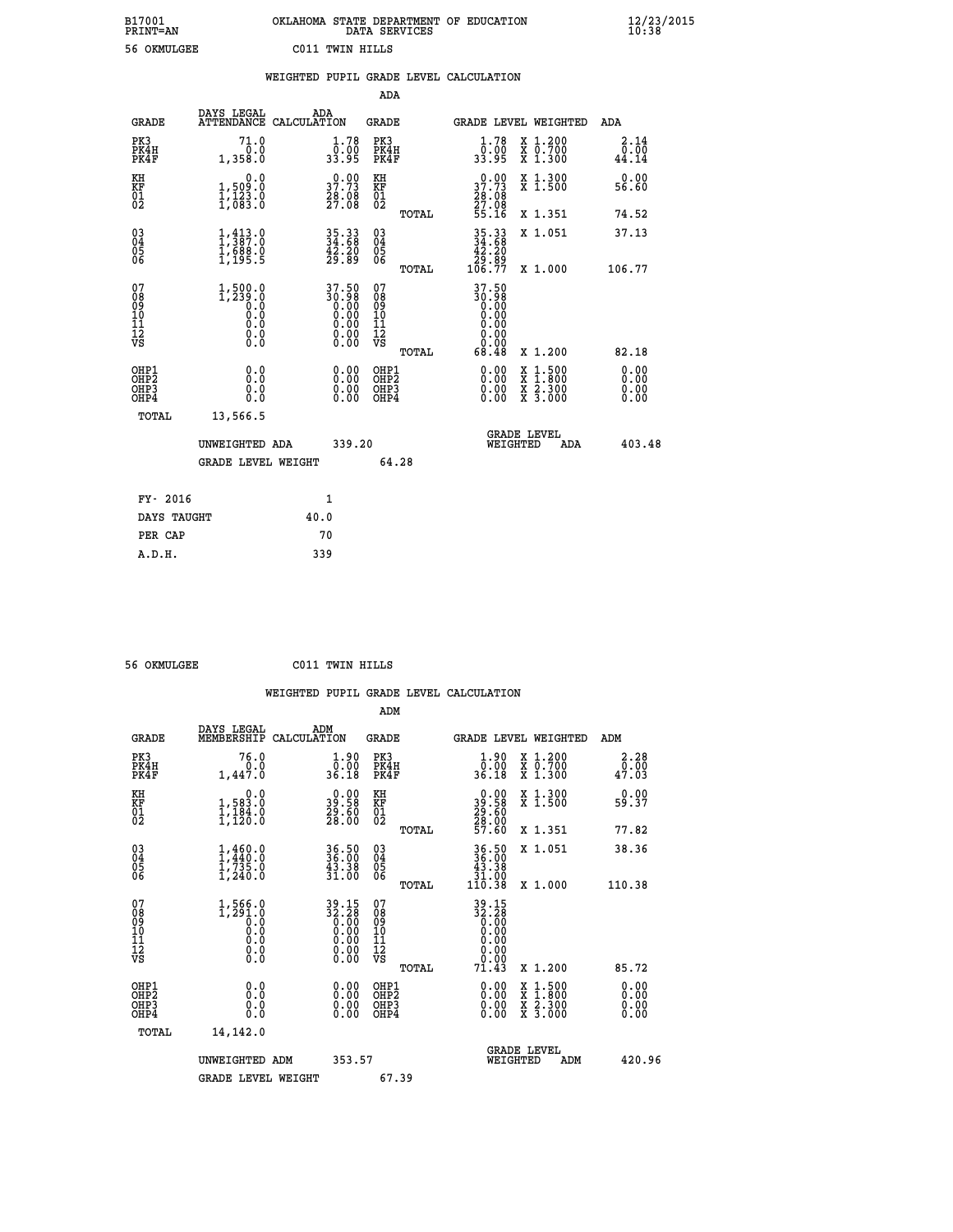| B17001<br>PRINT=AN                       |                                                                                   | OKLAHOMA STATE DEPARTMENT OF EDUCATION                                                  | DATA SERVICES                                              |                                                                              |                                                                                                                                           | $\frac{12}{23}$ /2015        |
|------------------------------------------|-----------------------------------------------------------------------------------|-----------------------------------------------------------------------------------------|------------------------------------------------------------|------------------------------------------------------------------------------|-------------------------------------------------------------------------------------------------------------------------------------------|------------------------------|
| 56 OKMULGEE                              |                                                                                   | I001 OKMULGEE                                                                           |                                                            |                                                                              |                                                                                                                                           |                              |
|                                          |                                                                                   | WEIGHTED PUPIL GRADE LEVEL CALCULATION                                                  |                                                            |                                                                              |                                                                                                                                           |                              |
|                                          |                                                                                   |                                                                                         | ADA                                                        |                                                                              |                                                                                                                                           |                              |
| <b>GRADE</b>                             | DAYS LEGAL                                                                        | ADA<br>ATTENDANCE CALCULATION                                                           | GRADE                                                      |                                                                              | GRADE LEVEL WEIGHTED                                                                                                                      | <b>ADA</b>                   |
| PK3<br>PK4H<br>PK4F                      | 141.0<br>0.0<br>3,138.0                                                           | 3.00<br>0.00<br>66.77                                                                   | PK3<br>PK4H<br>PK4F                                        | 3.00<br>ŏ:ŏŏ<br>66:77                                                        | X 1.200<br>X 0.700<br>X 1.300                                                                                                             | 3.60<br>0.00<br>86.80        |
| KH<br>KF<br>01<br>02                     | 0.0<br>6,686:5<br>6,278:0<br>6,046:5                                              | $\begin{smallmatrix}&&0.00\\142.40\\133.57\\128.65\end{smallmatrix}$                    | KH<br><b>KF</b><br>01<br>02                                | $\begin{smallmatrix}&&0.00\\142.40\\133.57\\128.65\\262.22\end{smallmatrix}$ | X 1.300<br>X 1.500                                                                                                                        | 0.00<br>213.60               |
|                                          |                                                                                   |                                                                                         | TOTAL                                                      |                                                                              | X 1.351                                                                                                                                   | 354.26                       |
| 03<br>04<br>05<br>06                     | 5,291.5<br>5,044.0<br>4,553.5<br>4,544.5                                          | $\frac{112}{107}$ : $\frac{59}{32}$<br>$\frac{96.88}{96.69}$                            | $\begin{matrix} 03 \\ 04 \\ 05 \\ 06 \end{matrix}$         | $112.59$<br>$107.32$<br>88:30<br>88:30<br>89:00                              | X 1.051                                                                                                                                   | 118.33                       |
|                                          |                                                                                   |                                                                                         | <b>TOTAL</b>                                               |                                                                              | X 1.000                                                                                                                                   | 300.89                       |
| 07<br>08<br>09<br>11<br>11<br>12<br>VS   | $4,332.5$<br>5,015.5<br>$4,388.0$<br>$5,070.0$<br>5,046.0<br>$4,046.0$<br>3,785.0 | $\begin{smallmatrix} 92.18\\106.71\\93.36\\107.87\\86.09\\80.53\\0.00\end{smallmatrix}$ | 07<br>08<br>09<br>10<br>$\frac{11}{12}$<br>$\frac{12}{18}$ | $\begin{array}{r} 92.18 \\ 106.71 \\ 93.36 \\ 107.87 \end{array}$<br>86.09   |                                                                                                                                           |                              |
|                                          |                                                                                   |                                                                                         | TOTAL                                                      | $\begin{array}{r} 80.53 \ 60.00 \ 566.74 \end{array}$                        | X 1.200                                                                                                                                   | 680.09                       |
| OHP1<br>OHP2<br>OH <sub>P3</sub><br>OHP4 | 0.0<br>0.0<br>0.0                                                                 | 0.00<br>0.00<br>0.00                                                                    | OHP1<br>OHP2<br>OHP3<br>OHP4                               | 0.00<br>0.00<br>0.00                                                         | $\begin{smallmatrix} \mathtt{X} & 1\cdot500\\ \mathtt{X} & 1\cdot800\\ \mathtt{X} & 2\cdot300\\ \mathtt{X} & 3\cdot000 \end{smallmatrix}$ | 0.00<br>0.00<br>0.00<br>0.00 |
| TOTAL                                    | 68,360.5                                                                          |                                                                                         |                                                            |                                                                              |                                                                                                                                           |                              |
|                                          | UNWEIGHTED ADA                                                                    | 1,454.61                                                                                |                                                            | WEIGHTED                                                                     | <b>GRADE LEVEL</b><br>ADA                                                                                                                 | 1,757.57                     |
|                                          | <b>GRADE LEVEL WEIGHT</b>                                                         |                                                                                         | 302.96                                                     |                                                                              |                                                                                                                                           |                              |
| FY- 2016                                 |                                                                                   | 1                                                                                       |                                                            |                                                                              |                                                                                                                                           |                              |
| DAYS TAUGHT                              |                                                                                   | 47.0                                                                                    |                                                            |                                                                              |                                                                                                                                           |                              |
| PER CAP                                  |                                                                                   | 33                                                                                      |                                                            |                                                                              |                                                                                                                                           |                              |

| 56 OKMULGEE | I001 OKMULGEE |
|-------------|---------------|
|             |               |

 **A.D.H. 1,204**

|                                                    |                                                                                      |                    |                                                                                            |                                               |       | WEIGHTED PUPIL GRADE LEVEL CALCULATION                                                                  |                                                                                                  |                       |
|----------------------------------------------------|--------------------------------------------------------------------------------------|--------------------|--------------------------------------------------------------------------------------------|-----------------------------------------------|-------|---------------------------------------------------------------------------------------------------------|--------------------------------------------------------------------------------------------------|-----------------------|
|                                                    |                                                                                      |                    |                                                                                            | ADM                                           |       |                                                                                                         |                                                                                                  |                       |
| <b>GRADE</b>                                       | DAYS LEGAL<br>MEMBERSHIP                                                             | ADM<br>CALCULATION |                                                                                            | <b>GRADE</b>                                  |       |                                                                                                         | <b>GRADE LEVEL WEIGHTED</b>                                                                      | ADM                   |
| PK3<br>PK4H<br>PK4F                                | 141.0<br>0.0<br>3,409.0                                                              |                    | $\frac{3 \cdot 00}{0 \cdot 00}$<br>72.53                                                   | PK3<br>PK4H<br>PK4F                           |       | $\frac{3 \cdot 00}{0 \cdot 00}$<br>72.53                                                                | X 1.200<br>X 0.700<br>X 1.300                                                                    | 3.60<br>0.00<br>94.29 |
| KH<br>KF<br>01<br>02                               | 7,216.0<br>$6, \overline{5}\,\overline{7}\,\overline{5}\,\overline{1}\,\overline{0}$ |                    | $\begin{smallmatrix} &0.00\\ 153.68\\ 139.89\\ 135.34\end{smallmatrix}$                    | KH<br>KF<br>01<br>02                          |       | $\begin{smallmatrix} &0.00\\ 153.68\\ 139.89\\ 135.34\\ 275.23 \end{smallmatrix}$                       | X 1.300<br>X 1.500                                                                               | $0.00$<br>230.52      |
|                                                    |                                                                                      |                    |                                                                                            |                                               | TOTAL |                                                                                                         | X 1.351                                                                                          | 371.84                |
| $\begin{matrix} 03 \\ 04 \\ 05 \\ 06 \end{matrix}$ | 5,561.0<br>5,333.0<br>4,739.0<br>4,736.0                                             |                    | 118.32<br>$\frac{100}{100}.$ 83                                                            | 03<br>04<br>05<br>06                          |       | $118.32$<br>$113.47$<br>$100.83$<br>$100.77$<br>$315.07$                                                | X 1.051                                                                                          | 124.35                |
|                                                    |                                                                                      |                    |                                                                                            |                                               | TOTAL |                                                                                                         | X 1.000                                                                                          | 315.07                |
| 07<br>0890112<br>1112<br>VS                        | $4,525.0$<br>$5,212.0$<br>$4,611.0$<br>$5,361.0$<br>$4,343.0$<br>$4,053.0$<br>$0.0$  |                    | $\begin{array}{r} 96.28 \\ 110.89 \\ 98.11 \\ 14.06 \\ 92.40 \\ 86.23 \\ 0.00 \end{array}$ | 07<br>08<br>09<br>001<br>11<br>11<br>12<br>VS |       | $\begin{array}{r} 96.28 \\ 110.89 \\ 98.11 \\ 14.06 \\ 92.40 \\ 86.23 \\ 0.00 \\ 597.97 \\ \end{array}$ |                                                                                                  |                       |
|                                                    |                                                                                      |                    |                                                                                            |                                               | TOTAL |                                                                                                         | $X_1.200$                                                                                        | 717.56                |
| OHP1<br>OHP2<br>OH <sub>P3</sub><br>OHP4           | 0.0<br>0.000                                                                         |                    | $\begin{smallmatrix} 0.00 \ 0.00 \ 0.00 \ 0.00 \end{smallmatrix}$                          | OHP1<br>OHP2<br>OHP <sub>3</sub>              |       |                                                                                                         | $\begin{smallmatrix} x & 1 & 500 \\ x & 1 & 800 \\ x & 2 & 300 \\ x & 3 & 000 \end{smallmatrix}$ | 0.00<br>0.00<br>0.00  |
| TOTAL                                              | 72,176.0                                                                             |                    |                                                                                            |                                               |       |                                                                                                         |                                                                                                  |                       |
|                                                    | UNWEIGHTED ADM                                                                       |                    | 1,535.80                                                                                   |                                               |       |                                                                                                         | <b>GRADE LEVEL</b><br>WEIGHTED<br>ADM                                                            | 1,857.23              |
|                                                    | <b>GRADE LEVEL WEIGHT</b>                                                            |                    |                                                                                            | 321.43                                        |       |                                                                                                         |                                                                                                  |                       |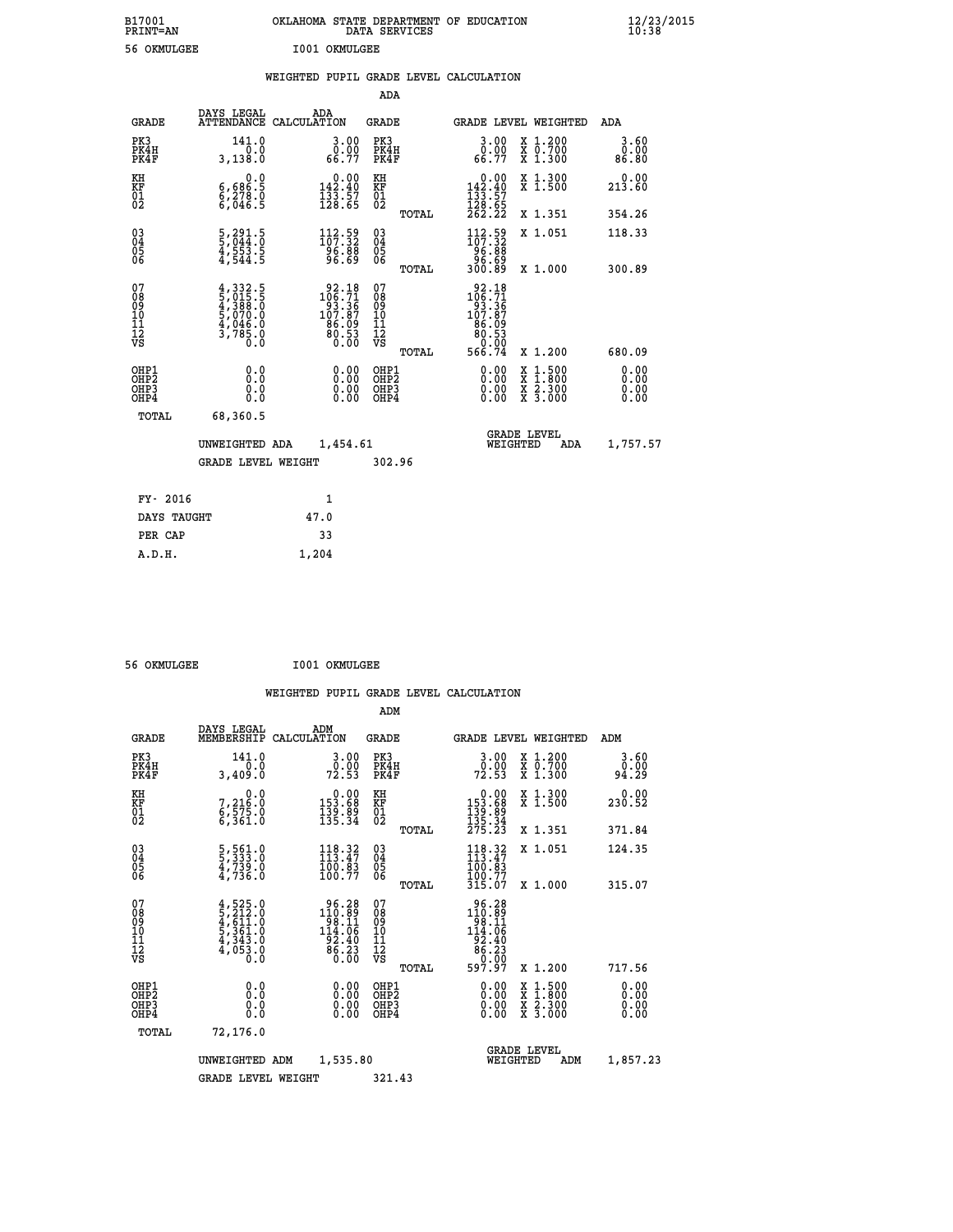| B17001<br><b>PRINT=AN</b> | OKLAHOMA STATE DEPARTMENT OF EDUCATION<br>DATA SERVICES | $\frac{12}{23}$ /2015 |
|---------------------------|---------------------------------------------------------|-----------------------|
| 56 OKMULGEE               | <b>I002 HENRYETTA</b>                                   |                       |

|                                          |                                                                           | WEIGHTED PUPIL GRADE LEVEL CALCULATION                                                                           |                                                    |       |                                                                                                                                   |                                                                |                              |
|------------------------------------------|---------------------------------------------------------------------------|------------------------------------------------------------------------------------------------------------------|----------------------------------------------------|-------|-----------------------------------------------------------------------------------------------------------------------------------|----------------------------------------------------------------|------------------------------|
|                                          |                                                                           |                                                                                                                  | <b>ADA</b>                                         |       |                                                                                                                                   |                                                                |                              |
| <b>GRADE</b>                             | DAYS LEGAL<br><b>ATTENDANCE</b>                                           | ADA<br>CALCULATION                                                                                               | GRADE                                              |       |                                                                                                                                   | GRADE LEVEL WEIGHTED                                           | ADA                          |
| PK3<br>PK4H<br>PK4F                      | 45.5<br>0.0<br>3,093.0                                                    | $\frac{1}{0}$ : $\frac{17}{00}$<br>79.31                                                                         | PK3<br>PK4H<br>PK4F                                |       | 1.17<br>ô:ōó<br>79:31                                                                                                             | X 1.200<br>X 0.700<br>X 1.300                                  | 1.40<br>0.00<br>103.10       |
| KH<br>KF<br>01<br>02                     | 0.0<br>3,756.5<br>4,579.0<br>3,580.0                                      | $\begin{smallmatrix} 0.00\\ 96.32\\ 117.41\\ 91.79 \end{smallmatrix}$                                            | KH<br>KF<br>01<br>02                               |       | $\begin{array}{c} 0.00 \\ 96.32 \\ 117.41 \\ 91.79 \\ 209.20 \end{array}$                                                         | X 1.300<br>X 1.500                                             | 0.00<br>144.48               |
|                                          |                                                                           |                                                                                                                  |                                                    | TOTAL |                                                                                                                                   | X 1.351                                                        | 282.63                       |
| $^{03}_{04}$<br>Ŏ5<br>06                 | $\frac{4}{3}, \frac{024}{093}$ : $\frac{5}{3}$<br>$\frac{362}{376}$ : 5   | $\begin{array}{r} 103.19 \\ 79.31 \\ 86.22 \\ 86.68 \end{array}$                                                 | $\begin{matrix} 03 \\ 04 \\ 05 \\ 06 \end{matrix}$ |       | $\begin{smallmatrix} 1 & 0 & 3 & 1 & 9 \\ 7 & 9 & 3 & 1 \\ 8 & 6 & 2 & 2 \\ 8 & 6 & 2 & 8 \\ 2 & 5 & 2 & 2 & 1 \end{smallmatrix}$ | X 1.051                                                        | 108.45                       |
|                                          |                                                                           |                                                                                                                  |                                                    | TOTAL |                                                                                                                                   | X 1.000                                                        | 252.21                       |
| 07<br>08<br>09<br>11<br>11<br>12<br>VS   | 3,291.0<br>2,868.0<br>3,190.5<br>3,191.5<br>2,814.0<br>2,969.0<br>2,070.0 | $\begin{smallmatrix} 84 & 38 \\ 73 & 77 \\ 82 & 13 \\ 72 & 56 \\ 77 & 63 \\ 54 & 36 \\ 0 & 00 \end{smallmatrix}$ | 07<br>08<br>09<br>11<br>11<br>12<br>VS             | TOTAL | $84.38$<br>$73.77$<br>$82.13$<br>$72.56$<br>63<br>$\frac{54.36}{0.00}$<br>444.83                                                  | X 1.200                                                        | 533.80                       |
| OHP1<br>OHP2<br>OH <sub>P3</sub><br>OHP4 | 0.0<br>Ō.Ō<br>Ō.Ō                                                         | 0.00<br>$\begin{smallmatrix} 0.00 \ 0.00 \end{smallmatrix}$                                                      | OHP1<br>OHP2<br>OHP3<br>OHP4                       |       | 0.00<br>0.00<br>0.00                                                                                                              | $1:500$<br>$1:800$<br>X 1:500<br>X 1:800<br>X 2:300<br>X 3:000 | 0.00<br>0.00<br>0.00<br>0.00 |
| TOTAL                                    | 46,112.5                                                                  |                                                                                                                  |                                                    |       |                                                                                                                                   |                                                                |                              |
|                                          | UNWEIGHTED ADA                                                            | 1,186.23                                                                                                         |                                                    |       | WEIGHTED                                                                                                                          | <b>GRADE LEVEL</b><br>ADA                                      | 1,426.07                     |
|                                          | <b>GRADE LEVEL WEIGHT</b>                                                 |                                                                                                                  | 239.84                                             |       |                                                                                                                                   |                                                                |                              |
| FY- 2016                                 |                                                                           | $\mathbf{1}$                                                                                                     |                                                    |       |                                                                                                                                   |                                                                |                              |
| DAYS TAUGHT                              |                                                                           | 39.0                                                                                                             |                                                    |       |                                                                                                                                   |                                                                |                              |
| PER CAP                                  |                                                                           | 33                                                                                                               |                                                    |       |                                                                                                                                   |                                                                |                              |

 **A.D.H. 1,126**

 **56 OKMULGEE I002 HENRYETTA**

|                                          |                                                                                                                                   |                                                                        | ADM                                                 |                                                                                 |                                          |                              |
|------------------------------------------|-----------------------------------------------------------------------------------------------------------------------------------|------------------------------------------------------------------------|-----------------------------------------------------|---------------------------------------------------------------------------------|------------------------------------------|------------------------------|
| <b>GRADE</b>                             | DAYS LEGAL<br>MEMBERSHIP                                                                                                          | ADM<br>CALCULATION                                                     | <b>GRADE</b>                                        | <b>GRADE LEVEL WEIGHTED</b>                                                     |                                          | ADM                          |
| PK3<br>PK4H<br>PK4F                      | 50.0<br>0.0<br>3,256.0                                                                                                            | $\begin{smallmatrix} 1.28\ 0.00\\ 83.49 \end{smallmatrix}$             | PK3<br>PK4H<br>PK4F                                 | $\begin{smallmatrix} 1.28\ 0.00\\ 83.49 \end{smallmatrix}$                      | X 1.200<br>X 0.700<br>X 1.300            | 1.54<br>ةة:ة<br>108.54       |
| KH<br>KF<br>01<br>02                     | 0.0<br>3,972:0<br>4,806:0<br>3,747:0                                                                                              | $\begin{smallmatrix} &0.00\\ 101.85\\ 123.23\\ 96.08\end{smallmatrix}$ | KH<br>KF<br>01<br>02                                | $\begin{array}{r} 0.00 \\ 101.85 \\ 123.23 \\ 96.08 \\ 219.31 \end{array}$      | X 1.300<br>X 1.500                       | 0.00<br>152.78               |
|                                          |                                                                                                                                   |                                                                        | TOTAL                                               |                                                                                 | X 1.351                                  | 296.29                       |
| 03<br>04<br>05<br>06                     | $\frac{4}{3}, \frac{198}{254}.0$<br>$\frac{524}{3}, \frac{524}{584}.0$                                                            | $\begin{smallmatrix}107.64\\83.44\\90.36\\92.02\end{smallmatrix}$      | $\begin{array}{c} 03 \\ 04 \\ 05 \\ 06 \end{array}$ | $\begin{smallmatrix} 107.64\\ 83.44\\ 90.36\\ 92.02\\ 265.82 \end{smallmatrix}$ | X 1.051                                  | 113.13                       |
|                                          |                                                                                                                                   |                                                                        | TOTAL                                               |                                                                                 | X 1.000                                  | 265.82                       |
| 07<br>08<br>09<br>101<br>11<br>12<br>VS  | $\begin{smallmatrix} 3\,,450\,.0\\ 3\,,094\,.0\\ 3\,,424\,.0\\ 2\,,970\,.0\\ 3\,,153\,.0\\ 2\,,148\,.0\\ 0\,.0 \end{smallmatrix}$ | 88.467<br>79.57<br>88.12<br>76.56<br>76.35<br>82.35<br>56.36<br>50.00  | 07<br>08<br>09<br>11<br>11<br>12<br>VS<br>TOTAL     | 88.46<br>79.57<br>88.12<br>76.56<br>82.35<br>56.36<br>56.36<br>0.00<br>471.42   | X 1.200                                  | 565.70                       |
| OHP1<br>OHP2<br>OHP <sub>3</sub><br>OHP4 |                                                                                                                                   |                                                                        | OHP1<br>OHP2<br>OHP <sub>3</sub>                    | $0.00$<br>$0.00$<br>0.00                                                        | X 1:500<br>X 1:800<br>X 2:300<br>X 3:000 | 0.00<br>0.00<br>0.00<br>0.00 |
| TOTAL                                    | 48,630.0                                                                                                                          |                                                                        |                                                     |                                                                                 |                                          |                              |
|                                          | UNWEIGHTED                                                                                                                        | 1,250.81<br>ADM                                                        |                                                     | WEIGHTED                                                                        | <b>GRADE LEVEL</b><br>ADM                | 1,503.80                     |
|                                          | <b>GRADE LEVEL WEIGHT</b>                                                                                                         |                                                                        | 252.99                                              |                                                                                 |                                          |                              |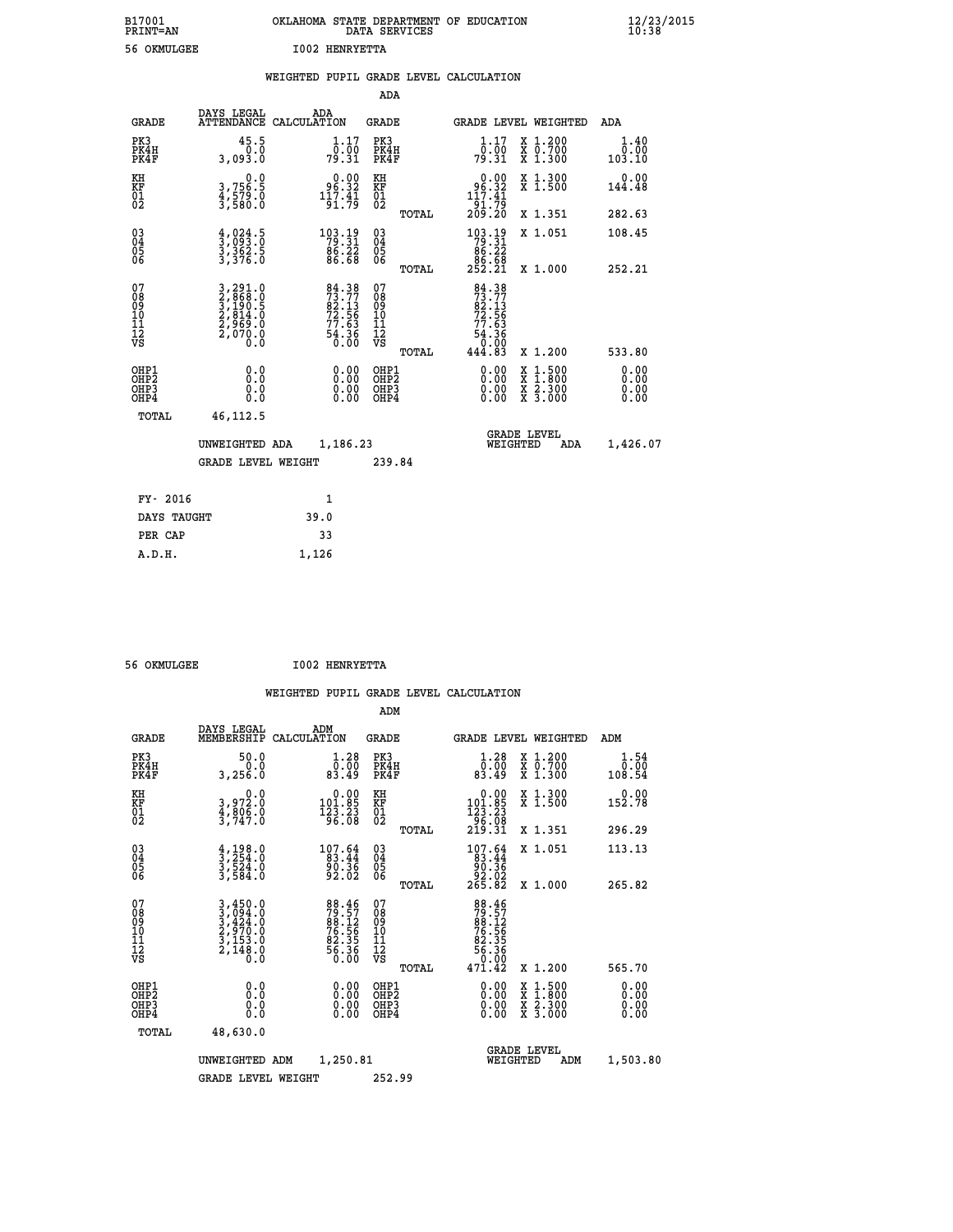| B17001<br><b>PRINT=AN</b> |             | OKLAHOMA STATE DEPARTMENT OF EDUCATION<br>DATA SERVICES |  |
|---------------------------|-------------|---------------------------------------------------------|--|
| 56 OKMULGEE               | I003 MORRIS |                                                         |  |

**EXECUTE:**<br>10:38/2015

|  |  | WEIGHTED PUPIL GRADE LEVEL CALCULATION |
|--|--|----------------------------------------|
|  |  |                                        |

|                                                                    |                                                                |                                                                     | ADA                                       |       |                                                                                                     |                                          |                              |
|--------------------------------------------------------------------|----------------------------------------------------------------|---------------------------------------------------------------------|-------------------------------------------|-------|-----------------------------------------------------------------------------------------------------|------------------------------------------|------------------------------|
| <b>GRADE</b>                                                       | DAYS LEGAL                                                     | ADA<br>ATTENDANCE CALCULATION                                       | <b>GRADE</b>                              |       | GRADE LEVEL WEIGHTED                                                                                |                                          | ADA                          |
| PK3<br>PK4H<br>PK4F                                                | 11.0<br>0.0<br>1,913.0                                         | $\begin{smallmatrix} 0.28\ 0.00\\ -0.00\\ 49.05 \end{smallmatrix}$  | PK3<br>PK4H<br>PK4F                       |       | 0.28<br>0.00<br>49.05                                                                               | X 1.200<br>X 0.700<br>X 1.300            | 0.34<br>0.00<br>63.77        |
| KH<br><b>KF</b><br>01<br>02                                        | 0.0<br>2,409:5<br>2,623:5<br>2,929:5                           | $0.00$<br>61.78<br>$\frac{67.27}{75.12}$                            | KH<br>KF<br>01<br>02                      |       | $0.00$<br>61.78<br>$\begin{array}{r} 67.27 \\ 75.12 \\ 142.39 \end{array}$                          | X 1.300<br>X 1.500                       | 0.00<br>92.67                |
|                                                                    |                                                                |                                                                     |                                           | TOTAL |                                                                                                     | X 1.351                                  | 192.37                       |
| $\begin{smallmatrix} 03 \\[-4pt] 04 \end{smallmatrix}$<br>Ŏ5<br>06 | 3,049.5<br>2,710.5<br>2,921.5<br>3,070.5                       | 78.19<br>69.50<br>$74.91$<br>$78.73$                                | $\substack{03 \\ 04}$<br>Ŏ5<br>06         |       | $78.1969.5074.9178.73223.14$                                                                        | X 1.051                                  | 82.18                        |
|                                                                    |                                                                |                                                                     |                                           | TOTAL |                                                                                                     | X 1.000                                  | 223.14                       |
| 07<br>08901112<br>1112<br>VS                                       | 3,216.0<br>2,977.0<br>3,106.5<br>3,191.0<br>2,871.0<br>2,884.5 | 82.46<br>76.33<br>79.65<br>81.82<br>81.82<br>73.62<br>74.17<br>0.00 | 07<br>08<br>09<br>11<br>11<br>12<br>VS    |       | $\begin{array}{r} 82.46 \\ 76.33 \\ 79.65 \\ 81.82 \\ 73.62 \\ 74.17 \\ 0.00 \\ 468.05 \end{array}$ |                                          |                              |
|                                                                    |                                                                |                                                                     |                                           | TOTAL |                                                                                                     | X 1.200                                  | 561.66                       |
| OHP1<br>OH <sub>P</sub> 2<br>OH <sub>P3</sub><br>OH <sub>P4</sub>  | 0.0<br>0.000                                                   | $\begin{smallmatrix} 0.00 \ 0.00 \ 0.00 \ 0.00 \end{smallmatrix}$   | OHP1<br>OH <sub>P</sub> 2<br>OHP3<br>OHP4 |       | 0.00<br>0.00<br>0.00                                                                                | X 1:500<br>X 1:800<br>X 2:300<br>X 3:000 | 0.00<br>0.00<br>0.00<br>0.00 |
| TOTAL                                                              | 39,884.5                                                       |                                                                     |                                           |       |                                                                                                     |                                          |                              |
|                                                                    | UNWEIGHTED ADA                                                 | 1,022.88                                                            |                                           |       | GRADE LEVEL<br>WEIGHTED                                                                             | ADA                                      | 1,216.13                     |
|                                                                    | <b>GRADE LEVEL WEIGHT</b>                                      |                                                                     | 193.25                                    |       |                                                                                                     |                                          |                              |
| FY- 2016                                                           |                                                                | $\mathbf{1}$                                                        |                                           |       |                                                                                                     |                                          |                              |
| DAYS TAUGHT                                                        |                                                                | 39.0                                                                |                                           |       |                                                                                                     |                                          |                              |
| PER CAP                                                            |                                                                | 66                                                                  |                                           |       |                                                                                                     |                                          |                              |

| 56 OKMULGEE | I003 MORRIS |
|-------------|-------------|

 **A.D.H. 706**

 **ADM**

| <b>GRADE</b>                             | DAYS LEGAL<br>MEMBERSHIP                                              | ADM<br>CALCULATION                                                               | <b>GRADE</b>                                       |       | <b>GRADE LEVEL WEIGHTED</b>                                                                  |                                          | ADM                   |  |
|------------------------------------------|-----------------------------------------------------------------------|----------------------------------------------------------------------------------|----------------------------------------------------|-------|----------------------------------------------------------------------------------------------|------------------------------------------|-----------------------|--|
| PK3<br>PK4H<br>PK4F                      | 11.0<br>0.0<br>2,060.0                                                | $\begin{smallmatrix} 0.28\ 0.00\\ 2.82 \end{smallmatrix}$                        | PK3<br>PK4H<br>PK4F                                |       | $\begin{smallmatrix} 0.28\ 0.00\\ 2.82 \end{smallmatrix}$                                    | X 1.200<br>X 0.700<br>X 1.300            | 0.34<br>0.00<br>68.67 |  |
| KH<br>KF<br>01<br>02                     | $\begin{smallmatrix}&&&0.0\2.568.0\2.755.0\3.099.0\end{smallmatrix}$  | $\begin{smallmatrix} 0.00\\ 65.85\\ 70.64\\ 79.46 \end{smallmatrix}$             | KH<br>KF<br>01<br>02                               |       | $0.00\n65.85\n70.64\n79.46\n150.10$                                                          | X 1.300<br>X 1.500                       | 0.00<br>98.78         |  |
|                                          |                                                                       |                                                                                  |                                                    | TOTAL |                                                                                              | X 1.351                                  | 202.79                |  |
| 03<br>04<br>05<br>06                     | 3,204.0<br>2,851.0<br>3,031.0<br>3,213.0                              | $\begin{array}{l} 82\cdot 15\\ 73\cdot 10\\ 77\cdot 72\\ 82\cdot 38 \end{array}$ | $\begin{matrix} 03 \\ 04 \\ 05 \\ 06 \end{matrix}$ |       | $\begin{smallmatrix}82\cdot15\\73\cdot10\\77\cdot72\\82\cdot38\\233\cdot20\end{smallmatrix}$ | X 1.051                                  | 86.34                 |  |
|                                          |                                                                       |                                                                                  |                                                    | TOTAL |                                                                                              | X 1.000                                  | 233.20                |  |
| 07<br>08<br>09<br>101<br>11<br>12<br>VS  | 3,393.0<br>3,124.0<br>3,260.0<br>3,323.0<br>3,017.0<br>3,012.0<br>0.0 | 87.00<br>80.10<br>83.59<br>85.21<br>77.36<br>77.44<br>77.44                      | 07<br>08<br>09<br>001<br>11<br>11<br>12<br>VS      | TOTAL | 87.00<br>80.10<br>83.591<br>85.21<br>77.36<br>77.44<br>0.00<br>0.00<br>490.70                | X 1.200                                  | 588.84                |  |
| OHP1<br>OHP2<br>OH <sub>P3</sub><br>OHP4 | 0.0<br>0.000                                                          | $\begin{smallmatrix} 0.00 \ 0.00 \ 0.00 \ 0.00 \end{smallmatrix}$                | OHP1<br>OHP2<br>OHP3<br>OHP4                       |       | 0.00<br>$0.00$<br>0.00                                                                       | X 1:500<br>X 1:800<br>X 2:300<br>X 3:000 | 0.00<br>0.00<br>0.00  |  |
| TOTAL                                    | 41,921.0                                                              |                                                                                  |                                                    |       |                                                                                              |                                          |                       |  |
|                                          | UNWEIGHTED                                                            | 1,075.10<br>ADM                                                                  |                                                    |       | WEIGHTED                                                                                     | <b>GRADE LEVEL</b><br>ADM                | 1,278.96              |  |
|                                          | <b>GRADE LEVEL WEIGHT</b>                                             |                                                                                  | 203.86                                             |       |                                                                                              |                                          |                       |  |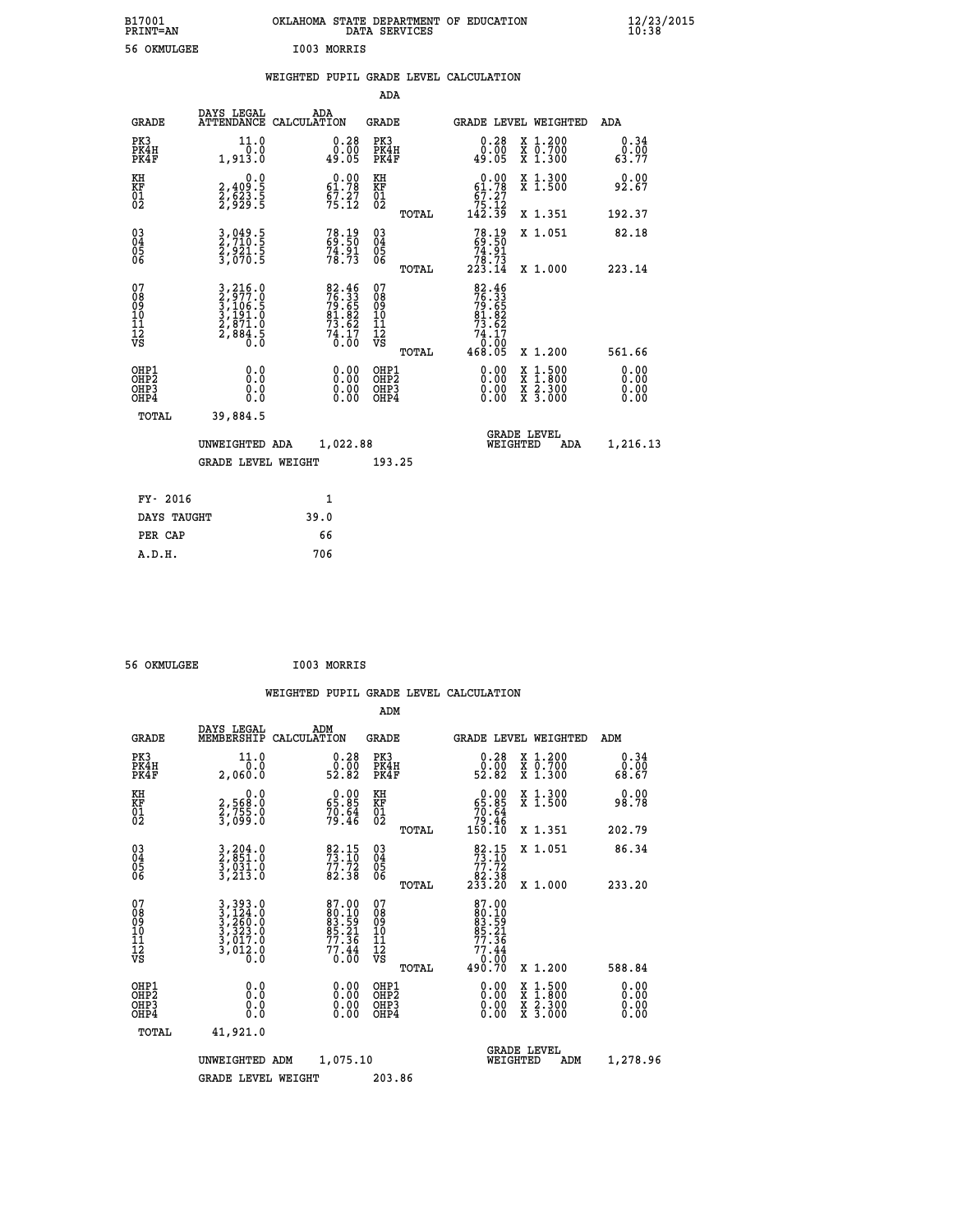| B17001<br>PRINT=AN                                |                                                                             | OKLAHOMA STATE DEPARTMENT OF EDUCATION |                                                                      | DATA SERVICES                                              |              |                                                                        |                                |                                                                                          | $\frac{12}{23}/\frac{23}{2015}$ |  |
|---------------------------------------------------|-----------------------------------------------------------------------------|----------------------------------------|----------------------------------------------------------------------|------------------------------------------------------------|--------------|------------------------------------------------------------------------|--------------------------------|------------------------------------------------------------------------------------------|---------------------------------|--|
| 56 OKMULGEE                                       |                                                                             | I004 BEGGS                             |                                                                      |                                                            |              |                                                                        |                                |                                                                                          |                                 |  |
|                                                   |                                                                             | WEIGHTED PUPIL GRADE LEVEL CALCULATION |                                                                      |                                                            |              |                                                                        |                                |                                                                                          |                                 |  |
|                                                   |                                                                             |                                        |                                                                      | ADA                                                        |              |                                                                        |                                |                                                                                          |                                 |  |
| GRADE                                             | DAYS LEGAL<br>ATTENDANCE CALCULATION                                        | ADA                                    |                                                                      | GRADE                                                      |              | GRADE LEVEL WEIGHTED                                                   |                                |                                                                                          | ADA                             |  |
| PK3<br>PK4H<br>PK4F                               | 36.0<br>0.0<br>2,161.0                                                      |                                        | $0.95$<br>$0.00$<br>56.87                                            | PK3<br>PK4H<br>PK4F                                        |              | $0.95$<br>$0.00$<br>56.87                                              |                                | X 1.200<br>X 0.700<br>X 1.300                                                            | 1.14<br>0.00<br>73.93           |  |
| KH<br>KF<br>$\begin{matrix} 01 \ 02 \end{matrix}$ | 0.0<br>2,456.5<br>2,714.0<br>2,675.0                                        |                                        | $\begin{smallmatrix} 0.00\\ 64.64\\ 71.42\\ 70.39 \end{smallmatrix}$ | KH<br><b>KF</b><br>01<br>02                                |              | $0.00$<br>64.64<br>$\frac{71.42}{70.39}$<br>141.81                     |                                | X 1.300<br>X 1.500                                                                       | 0.00<br>96.96                   |  |
|                                                   |                                                                             |                                        |                                                                      |                                                            | TOTAL        |                                                                        |                                | X 1.351                                                                                  | 191.59                          |  |
| 030404<br>ŎĞ                                      | 2,658.0<br>3,287.5<br>2,873.0<br>3,238.5                                    |                                        | 69.95<br>86.51<br>75.61<br>85.22                                     | $\begin{matrix} 03 \\ 04 \\ 05 \\ 06 \end{matrix}$         |              | $86.51$<br>$75.61$                                                     |                                | X 1.051                                                                                  | 73.52                           |  |
|                                                   |                                                                             |                                        |                                                                      |                                                            | <b>TOTAL</b> | 247.34                                                                 |                                | X 1.000                                                                                  | 247.34                          |  |
| 07<br>08<br>09<br>11<br>11<br>12<br>VS            | 3, 100.5<br>3, 357.5<br>3, 594.5<br>3, 319.5<br>2, 862.5<br>3, 021.5<br>0.0 |                                        | 81.59<br>88.36<br>94.59<br>87.36<br>75.33<br>79.51<br>0.00           | 07<br>08<br>09<br>10<br>$\frac{11}{12}$<br>$\frac{12}{18}$ | TOTAL        | 81.59<br>88.36<br>94.59<br>87.36<br>75.33<br>$79.51$<br>0.00<br>506.74 |                                | X 1.200                                                                                  | 608.09                          |  |
| OHP1                                              |                                                                             |                                        |                                                                      | OHP1                                                       |              |                                                                        |                                |                                                                                          | 0.00                            |  |
| OHP2<br>OHP3<br>OHP4                              | 0.0<br>0.0<br>0.0                                                           |                                        |                                                                      | OHP <sub>2</sub><br>OHP3<br>OHP4                           |              | 0.00<br>0.00                                                           |                                | $\begin{smallmatrix} x & 1.500 \\ x & 1.800 \\ x & 2.300 \\ x & 3.000 \end{smallmatrix}$ | 0.00<br>0.00<br>0.00            |  |
| TOTAL                                             | 41,355.5                                                                    |                                        |                                                                      |                                                            |              |                                                                        |                                |                                                                                          |                                 |  |
|                                                   | UNWEIGHTED ADA                                                              |                                        | 1,088.30                                                             |                                                            |              |                                                                        | <b>GRADE LEVEL</b><br>WEIGHTED | ADA                                                                                      | 1,292.57                        |  |
|                                                   | <b>GRADE LEVEL WEIGHT</b>                                                   |                                        |                                                                      | 204.27                                                     |              |                                                                        |                                |                                                                                          |                                 |  |
| FY- 2016                                          |                                                                             | 1                                      |                                                                      |                                                            |              |                                                                        |                                |                                                                                          |                                 |  |
| DAYS TAUGHT                                       |                                                                             | 38.0                                   |                                                                      |                                                            |              |                                                                        |                                |                                                                                          |                                 |  |
| PER CAP                                           |                                                                             | 55                                     |                                                                      |                                                            |              |                                                                        |                                |                                                                                          |                                 |  |

| 56 OKMULGEE | I004 BEGGS |
|-------------|------------|

 **A.D.H. 1,087**

 **ADM DAYS LEGAL ADM GRADE MEMBERSHIP CALCULATION GRADE GRADE LEVEL WEIGHTED ADM PK3 36.0 0.95 PK3 0.95 X 1.200 1.14 PK4H 0.0 0.00 PK4H 0.00 X 0.700 0.00 PK4F 2,233.0 58.76 PK4F 58.76 X 1.300 76.39 KH 0.0 0.00 KH 0.00 X 1.300 0.00 KF 2,545.0 66.97 KF 66.97 X 1.500 100.46 01 2,817.0 74.13 01 74.13 02 2,741.0 72.13 02 72.13 TOTAL 146.26 X 1.351 197.60 03 2,733.0 71.92 03 71.92 X 1.051 75.59 04 3,402.0 89.53 04 89.53 05 2,986.0 78.58 05 78.58** 06 3,372.0 88.74 06  $\frac{88.74}{2}$  **TOTAL 256.85 X 1.000 256.85**  $\begin{array}{cccc} 07 & 3\, , 244\, . \ 09 & 3\, , 495\, . \ 09 & 3\, , 765\, . \ 0 & 99\, . \ 0 & 3\, , 765\, . \ 0 & 99\, . \ 0 & 3\, , 765\, . \ 0 & 99\, . \ 08 & 3\, , 509\, . \ 0 & 92\, . \ 34\, . \ 10 & 3\, , 509\, . \ 0 & 92\, . \ 34\, . \ 10 & 92\, . \ 34\, . \ 11 & 92\, . \ 12$  **TOTAL 530.77 X 1.200 636.92 OHP1 0.0 0.00 OHP1 0.00 X 1.500 0.00 OHP2 0.0 0.00 OHP2 0.00 X 1.800 0.00 OHP3 0.0 0.00 OHP3 0.00 X 2.300 0.00 OHP4 0.0 0.00 OHP4 0.00 X 3.000 0.00 TOTAL 43,034.0 GRADE LEVEL UNWEIGHTED ADM 1,132.48 WEIGHTED ADM 1,344.95 GRADE LEVEL WEIGHT 212.47**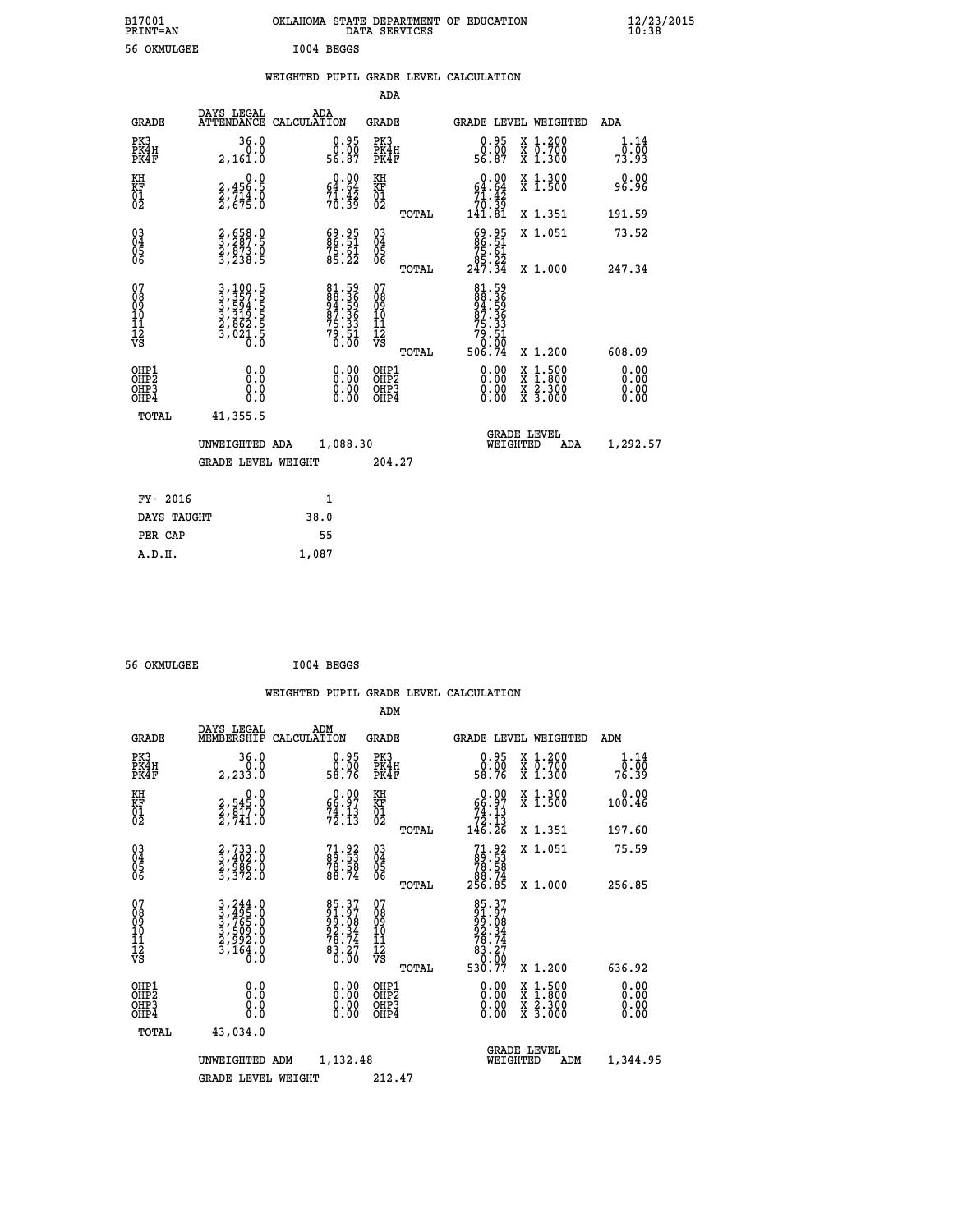| B17001<br><b>PRINT=AN</b> | OKLAHOMA STATE DEPARTMENT OF EDUCATION<br>DATA SERVICES | $\frac{12}{23}$ /2015 |
|---------------------------|---------------------------------------------------------|-----------------------|
| 56 OKMULGEE               | I005 PRESTON                                            |                       |

|  |  | WEIGHTED PUPIL GRADE LEVEL CALCULATION |
|--|--|----------------------------------------|
|  |  |                                        |

|                                                                    |                                                                  |                                                                                   |              |                                                                                            | ADA                                                               |       |                                                                                                    |                                                                                                  |                              |
|--------------------------------------------------------------------|------------------------------------------------------------------|-----------------------------------------------------------------------------------|--------------|--------------------------------------------------------------------------------------------|-------------------------------------------------------------------|-------|----------------------------------------------------------------------------------------------------|--------------------------------------------------------------------------------------------------|------------------------------|
|                                                                    | <b>GRADE</b>                                                     | DAYS LEGAL<br>ATTENDANCE CALCULATION                                              | ADA          |                                                                                            | <b>GRADE</b>                                                      |       |                                                                                                    | GRADE LEVEL WEIGHTED                                                                             | ADA                          |
| PK3                                                                | PK4H<br>PK4F                                                     | 0.0<br>0.0<br>1,637.0                                                             |              | $\begin{smallmatrix} 0.00\\ 0.00\\ 39.93 \end{smallmatrix}$                                | PK3<br>PK4H<br>PK4F                                               |       | 0.00<br>0.00<br>39.93                                                                              | X 1.200<br>X 0.700<br>X 1.300                                                                    | 0.00<br>0.00<br>51.91        |
| KH<br><b>KF</b><br>01<br>02                                        |                                                                  | 0.0<br>$\frac{1}{1}, \frac{480}{771}$ .0<br>1,777.0                               |              | $0.00$<br>36.10<br>$\frac{43.20}{43.34}$                                                   | KH<br>KF<br>01<br>02                                              |       | $\begin{smallmatrix} 0.00\\ 36.10\\ 43.20\\ 43.34\\ 86.54 \end{smallmatrix}$                       | X 1.300<br>X 1.500                                                                               | 0.00<br>54.15                |
|                                                                    |                                                                  |                                                                                   |              |                                                                                            |                                                                   | TOTAL |                                                                                                    | X 1.351                                                                                          | 116.92                       |
| $\begin{smallmatrix} 03 \\[-4pt] 04 \end{smallmatrix}$<br>05<br>06 |                                                                  | $\begin{smallmatrix} 1,628.0\\ 1,810.0\\ 1,517.0\\ 1,683.0 \end{smallmatrix}$     |              | $39.71$<br>$44.15$<br>$37.00$<br>$41.05$                                                   | $\substack{03 \\ 04}$<br>$\begin{matrix} 0.5 \\ 0.6 \end{matrix}$ | TOTAL | $\begin{array}{c} 39\cdot 71 \\ 44\cdot 15 \\ 37\cdot 00 \\ 41\cdot 05 \\ 122\cdot 20 \end{array}$ | X 1.051<br>X 1.000                                                                               | 41.74<br>122.20              |
| 07<br>08<br>09<br>11<br>11<br>12<br>VS                             |                                                                  | $1,316.0$<br>$1,472.0$<br>$1,539.0$<br>$1,866.0$<br>$1,486.0$<br>$2,203.5$<br>0.0 |              | $\begin{array}{r} 32.10 \\ 35.90 \\ 37.54 \\ 45.51 \\ 36.24 \\ 53.74 \\ 50.00 \end{array}$ | 07<br>08<br>09<br>11<br>11<br>12<br>VS                            |       | 32.10<br>35.90<br>37.54<br>37.51<br>45.24<br>36.74<br>53.74                                        |                                                                                                  |                              |
|                                                                    |                                                                  |                                                                                   |              |                                                                                            |                                                                   | TOTAL | 241.03                                                                                             | X 1.200                                                                                          | 289.24                       |
|                                                                    | OHP1<br>OH <sub>P2</sub><br>OH <sub>P3</sub><br>OH <sub>P4</sub> | 0.0<br>0.0<br>0.0                                                                 |              | 0.00<br>0.00<br>0.00                                                                       | OHP1<br>OHP <sub>2</sub><br>OHP3<br>OHP4                          |       | 0.00<br>0.00<br>0.00                                                                               | $\begin{smallmatrix} x & 1 & 500 \\ x & 1 & 800 \\ x & 2 & 300 \\ x & 3 & 000 \end{smallmatrix}$ | 0.00<br>0.00<br>0.00<br>0.00 |
|                                                                    | TOTAL                                                            | 23, 185.5                                                                         |              |                                                                                            |                                                                   |       |                                                                                                    |                                                                                                  |                              |
|                                                                    |                                                                  | UNWEIGHTED ADA                                                                    |              | 565.51                                                                                     |                                                                   |       |                                                                                                    | GRADE LEVEL<br>WEIGHTED<br>ADA                                                                   | 676.16                       |
|                                                                    |                                                                  | <b>GRADE LEVEL WEIGHT</b>                                                         |              |                                                                                            | 110.65                                                            |       |                                                                                                    |                                                                                                  |                              |
|                                                                    | FY- 2016                                                         |                                                                                   | $\mathbf{1}$ |                                                                                            |                                                                   |       |                                                                                                    |                                                                                                  |                              |
|                                                                    | DAYS TAUGHT                                                      |                                                                                   | 41.0         |                                                                                            |                                                                   |       |                                                                                                    |                                                                                                  |                              |
|                                                                    | PER CAP                                                          |                                                                                   | 55           |                                                                                            |                                                                   |       |                                                                                                    |                                                                                                  |                              |

 **56 OKMULGEE I005 PRESTON**

| <b>GRADE</b>                             | DAYS LEGAL<br>MEMBERSHIP                                                          | ADM<br>CALCULATION                                                       | <b>GRADE</b>                                       |       |                                                                                      | <b>GRADE LEVEL WEIGHTED</b>              | ADM                   |  |
|------------------------------------------|-----------------------------------------------------------------------------------|--------------------------------------------------------------------------|----------------------------------------------------|-------|--------------------------------------------------------------------------------------|------------------------------------------|-----------------------|--|
| PK3<br>PK4H<br>PK4F                      | 0.0<br>1,705.0                                                                    | $\begin{smallmatrix} 0.00\\ 0.00\\ 1.59 \end{smallmatrix}$               | PK3<br>PK4H<br>PK4F                                |       | 0.00<br>0.00<br>41.59                                                                | X 1.200<br>X 0.700<br>X 1.300            | 0.00<br>ة.ة.<br>54.07 |  |
| KH<br>KF<br>01<br>02                     | 0.0<br>1,518:0<br>1,825:0<br>1,828:0                                              | $\begin{smallmatrix} 0.00\\ 37.02\\ 44.51\\ 44.59 \end{smallmatrix}$     | KH<br>KF<br>01<br>02                               |       | $0.00$<br>$37.02$<br>$44.51$<br>$44.59$<br>$89.10$                                   | X 1.300<br>X 1.500                       | 0.00<br>55.53         |  |
|                                          |                                                                                   |                                                                          |                                                    | TOTAL |                                                                                      | X 1.351                                  | 120.37                |  |
| 03<br>04<br>05<br>06                     | $\begin{smallmatrix} 1, 659.0\\ 1, 840.0\\ 1, 530.0\\ 1, 713.0 \end{smallmatrix}$ | 40.46<br>44.88<br>37.32<br>41.78                                         | $\begin{matrix} 03 \\ 04 \\ 05 \\ 06 \end{matrix}$ |       | $\begin{smallmatrix} 40.46\\ 44.88\\ 37.32\\ 41.78\\ 123.98 \end{smallmatrix}$       | X 1.051                                  | 42.52                 |  |
|                                          |                                                                                   |                                                                          |                                                    | TOTAL |                                                                                      | X 1.000                                  | 123.98                |  |
| 07<br>089<br>090<br>1112<br>VS           | $1,334.0$<br>$1,490.0$<br>$1,591.0$<br>$1,522.0$<br>$1,520.0$<br>$2,240.0$<br>0.0 | $32.54$<br>$36.34$<br>$38.80$<br>$46.88$<br>$37.07$<br>$54.63$<br>$0.00$ | 07<br>08901112<br>1112<br>VS                       | TOTAL | $32.54$<br>$36.34$<br>$38.80$<br>$46.88$<br>$37.07$<br>$54.63$<br>$0.00$<br>$246.26$ | X 1.200                                  | 295.51                |  |
| OHP1<br>OHP2<br>OH <sub>P3</sub><br>OHP4 | 0.0<br>0.000                                                                      |                                                                          | OHP1<br>OHP2<br>OHP3<br>OHP4                       |       | 0.00<br>0.00                                                                         | X 1:500<br>X 1:800<br>X 2:300<br>X 3:000 | 0.00<br>0.00<br>0.00  |  |
| TOTAL                                    | 23,715.0                                                                          |                                                                          |                                                    |       |                                                                                      |                                          |                       |  |
|                                          | UNWEIGHTED                                                                        | 578.41<br>ADM                                                            |                                                    |       | WEIGHTED                                                                             | <b>GRADE LEVEL</b><br>ADM                | 691.98                |  |
|                                          | <b>GRADE LEVEL WEIGHT</b>                                                         |                                                                          | 113.57                                             |       |                                                                                      |                                          |                       |  |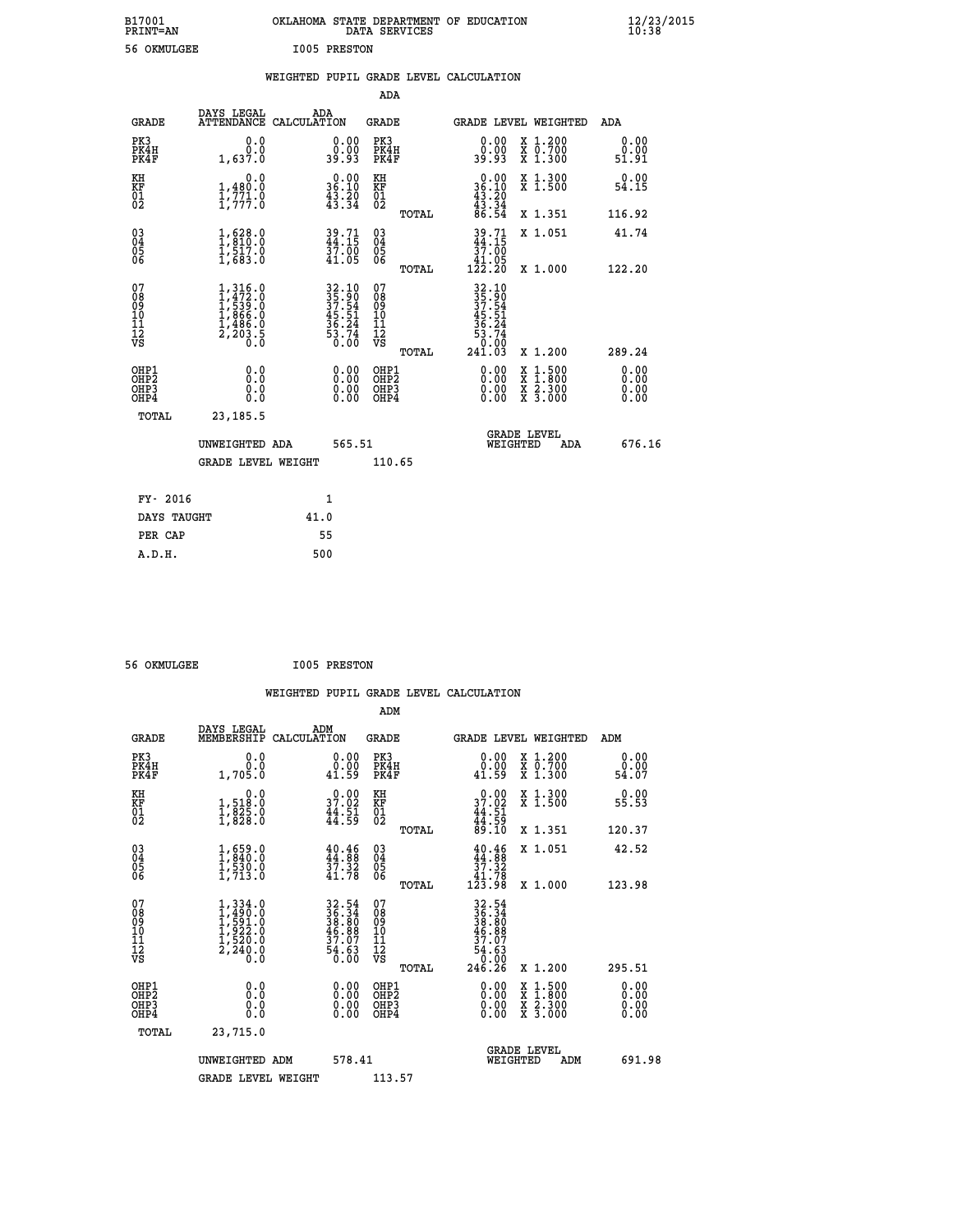| B17001<br>PRINT=AN                                |                                                             |                      |                                                                                                                         |                                                            | DATA SERVICES | OKLAHOMA STATE DEPARTMENT OF EDUCATION                                 |                                          | $\frac{12}{23}$ /2015 |
|---------------------------------------------------|-------------------------------------------------------------|----------------------|-------------------------------------------------------------------------------------------------------------------------|------------------------------------------------------------|---------------|------------------------------------------------------------------------|------------------------------------------|-----------------------|
| 56 OKMULGEE                                       |                                                             | <b>I006 SCHULTER</b> |                                                                                                                         |                                                            |               |                                                                        |                                          |                       |
|                                                   |                                                             |                      |                                                                                                                         | ADA                                                        |               | WEIGHTED PUPIL GRADE LEVEL CALCULATION                                 |                                          |                       |
| GRADE                                             | DAYS LEGAL<br>ATTENDANCE CALCULATION                        | ADA                  |                                                                                                                         | GRADE                                                      |               |                                                                        | GRADE LEVEL WEIGHTED                     | ADA                   |
| PK3<br>PK4H<br>PK4F                               | 0.0<br>0.0<br>503.0                                         |                      | 0.00<br>0.00<br>11.98                                                                                                   | PK3<br>PK4H<br>PK4F                                        |               | 0.00<br>0.00<br>11.98                                                  | X 1.200<br>x 0.700<br>x 1.300            | 0.00<br>0.00<br>15.57 |
| KH<br>KF<br>$\begin{matrix} 01 \ 02 \end{matrix}$ | 0.0<br>361.0<br>$\frac{356}{496}$ . 5                       |                      | $0.00$<br>$8.60$<br>$\begin{smallmatrix} \text{8.49} \ \text{11.81} \end{smallmatrix}$                                  | ΚH<br><b>KF</b><br>01<br>02                                |               | $\begin{smallmatrix} 0.00\\8.60\\8.49\\11.81\\20.30 \end{smallmatrix}$ | X 1.300<br>X 1.500                       | 0.00<br>12.90         |
|                                                   |                                                             |                      |                                                                                                                         |                                                            | TOTAL         |                                                                        | X 1.351                                  | 27.43                 |
| 03<br>04<br>05<br>06                              | 659.5<br>611.0<br>238.0<br>245.0                            |                      | $15.70$<br>$14.55$<br>$5.67$<br>$5.83$                                                                                  | $\begin{matrix} 03 \\ 04 \\ 05 \\ 06 \end{matrix}$         | TOTAL         | $15.70$<br>$14.55$<br>$5.67$<br>$5.83$<br>26.05                        | X 1.051<br>X 1.000                       | 16.50<br>26.05        |
| 07<br>08<br>09<br>11<br>11<br>12<br>VS            | 349.0<br>286.0<br>230.5<br>283.0<br>539.0<br>539.0<br>419.0 |                      | $\begin{array}{c} 8\cdot 31 \\ 6\cdot 81 \\ 5\cdot 49 \\ 5\cdot 74 \\ 12\cdot 83 \\ 9\cdot 98 \\ 0\cdot 00 \end{array}$ | 07<br>08<br>09<br>10<br>$\frac{11}{12}$<br>$\frac{12}{18}$ |               | $8.31$<br>$6.31$<br>$5.49$<br>$5.74$<br>$12.83$<br>$9.98$<br>$0.99$    |                                          |                       |
|                                                   | 0.0                                                         |                      |                                                                                                                         | OHP1                                                       | TOTAL         | 50.16                                                                  | X 1.200                                  | 60.19<br>0.00         |
| OHP1<br>OHP2<br>OHP3<br>OHP4                      | 0.0<br>0.0<br>0.0                                           |                      | 0.00<br>0.00<br>0.00                                                                                                    | OHP <sub>2</sub><br>OHP3<br>OHP4                           |               | 0.00<br>0.00<br>0.00                                                   | X 1:500<br>X 1:800<br>X 2:300<br>X 3:000 | 0.00<br>0.00<br>0.00  |
| <b>TOTAL</b>                                      | 5,576.5                                                     |                      |                                                                                                                         |                                                            |               |                                                                        |                                          |                       |
|                                                   | UNWEIGHTED ADA                                              |                      | 132.79                                                                                                                  |                                                            |               |                                                                        | <b>GRADE LEVEL</b><br>WEIGHTED<br>ADA    | 158.64                |
|                                                   | <b>GRADE LEVEL WEIGHT</b>                                   |                      |                                                                                                                         |                                                            | 25.85         |                                                                        |                                          |                       |
| FY- 2016                                          |                                                             |                      | 1                                                                                                                       |                                                            |               |                                                                        |                                          |                       |
| DAYS TAUGHT                                       |                                                             | 42.0                 |                                                                                                                         |                                                            |               |                                                                        |                                          |                       |
| PER CAP                                           |                                                             | 66                   |                                                                                                                         |                                                            |               |                                                                        |                                          |                       |

 **56 OKMULGEE I006 SCHULTER**

 **A.D.H. 110**

|                                                    |                                                             |                    |                                                                                  |                                  |       | WEIGHTED PUPIL GRADE LEVEL CALCULATION                                            |                                                                                                  |                       |        |
|----------------------------------------------------|-------------------------------------------------------------|--------------------|----------------------------------------------------------------------------------|----------------------------------|-------|-----------------------------------------------------------------------------------|--------------------------------------------------------------------------------------------------|-----------------------|--------|
|                                                    |                                                             |                    |                                                                                  | ADM                              |       |                                                                                   |                                                                                                  |                       |        |
| <b>GRADE</b>                                       | DAYS LEGAL<br>MEMBERSHIP                                    | ADM<br>CALCULATION |                                                                                  | <b>GRADE</b>                     |       | <b>GRADE LEVEL WEIGHTED</b>                                                       |                                                                                                  | ADM                   |        |
| PK3<br>PK4H<br>PK4F                                | 0.0<br>0.0<br>519.0                                         |                    | $\begin{smallmatrix} 0.00\\ 0.00\\ 12.36 \end{smallmatrix}$                      | PK3<br>PK4H<br>PK4F              |       | $\begin{smallmatrix} 0.00\\ 0.00\\ 12.36 \end{smallmatrix}$                       | X 1.200<br>X 0.700<br>X 1.300                                                                    | 0.00<br>0.00<br>16.07 |        |
| KH<br>KF<br>01<br>02                               | 0.0<br>371.0<br>371.0<br>519.0                              |                    | $\begin{smallmatrix} 0.00\\ 8.83\\ 8.83\\ 8.3\\ 12.36 \end{smallmatrix}$         | KH<br>KF<br>01<br>02             |       | $\begin{smallmatrix} 0.00\\ 8.83\\ 8.83\\ 8.83\\ 12.36\\ 21.19 \end{smallmatrix}$ | X 1.300<br>X 1.500                                                                               | 0.00<br>13.25         |        |
|                                                    |                                                             |                    |                                                                                  |                                  | TOTAL |                                                                                   | X 1.351                                                                                          | 28.63                 |        |
| $\begin{matrix} 03 \\ 04 \\ 05 \\ 06 \end{matrix}$ | 690.0<br>645.0<br>252.0<br>256.0                            |                    | $16.43\n15.36\n6.00\n6.10$                                                       | 03<br>04<br>05<br>06             |       | $16.36\n15.36\n6.00\n6.10\n27.46$                                                 | X 1.051                                                                                          | 17.27                 |        |
|                                                    |                                                             |                    |                                                                                  |                                  | TOTAL |                                                                                   | X 1.000                                                                                          | 27.46                 |        |
| 07<br>0890112<br>1112<br>VS                        | 363.0<br>293.0<br>240.0<br>294.0<br>567.0<br>567.0<br>450.0 |                    | $\begin{smallmatrix}8.64\\6.98\\5.71\\7.00\\13.50\\10.71\\0.00\end{smallmatrix}$ | 07<br>08901123<br>1122<br>VS     | TOTAL | $8.64$<br>$6.98$<br>$5.71$<br>$7.00$<br>13.50<br>$\frac{10.71}{0.00}$<br>52.54    | $X_1.200$                                                                                        | 63.05                 |        |
| OHP1<br>OHP2<br>OH <sub>P3</sub><br>OHP4           | 0.0<br>0.000                                                |                    | $\begin{smallmatrix} 0.00 \ 0.00 \ 0.00 \ 0.00 \end{smallmatrix}$                | OHP1<br>OHP2<br>OHP <sub>3</sub> |       |                                                                                   | $\begin{smallmatrix} x & 1 & 500 \\ x & 1 & 800 \\ x & 2 & 300 \\ x & 3 & 000 \end{smallmatrix}$ | 0.00<br>0.00<br>0.00  |        |
| TOTAL                                              | 5,830.0                                                     |                    |                                                                                  |                                  |       |                                                                                   |                                                                                                  |                       |        |
|                                                    | UNWEIGHTED ADM                                              |                    | 138.81                                                                           |                                  |       | WEIGHTED                                                                          | <b>GRADE LEVEL</b><br>ADM                                                                        |                       | 165.73 |
|                                                    | <b>GRADE LEVEL WEIGHT</b>                                   |                    |                                                                                  | 26.92                            |       |                                                                                   |                                                                                                  |                       |        |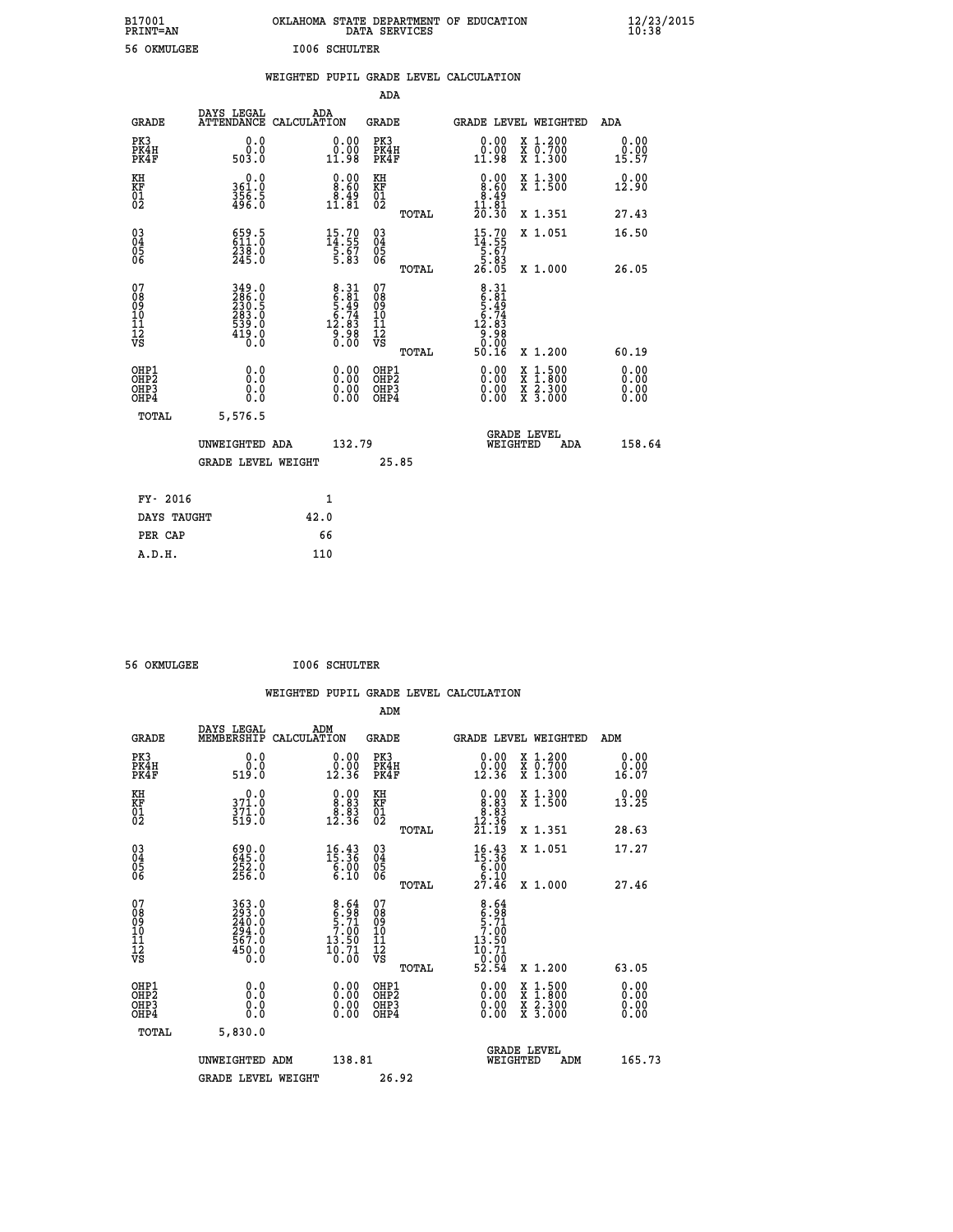| B17001<br><b>PRINT=AN</b> | OKLAHOMA STATE DEPARTMENT OF EDUCATION<br>DATA SERVICES | $\frac{12}{23}$ /2015 |
|---------------------------|---------------------------------------------------------|-----------------------|
| 56 OKMULGEE               | I007 WILSON                                             |                       |

|  |  | WEIGHTED PUPIL GRADE LEVEL CALCULATION |
|--|--|----------------------------------------|
|  |  |                                        |

|                                                                    |                                                                    |                                                                                                    | ADA                                                          |       |                                                                                                                                 |        |                                                                  |                              |
|--------------------------------------------------------------------|--------------------------------------------------------------------|----------------------------------------------------------------------------------------------------|--------------------------------------------------------------|-------|---------------------------------------------------------------------------------------------------------------------------------|--------|------------------------------------------------------------------|------------------------------|
| <b>GRADE</b>                                                       | DAYS LEGAL                                                         | ADA<br>ATTENDANCE CALCULATION                                                                      | <b>GRADE</b>                                                 |       | GRADE LEVEL WEIGHTED                                                                                                            |        |                                                                  | <b>ADA</b>                   |
| PK3<br>PK4H<br>PK4F                                                | 0.0<br>0.0<br>366.0                                                | 0.00<br>10.46                                                                                      | PK3<br>PK4H<br>PK4F                                          |       | 0.00<br>ăč.<br>10.46                                                                                                            |        | X 1.200<br>X 0.700<br>X 1.300                                    | 0.00<br>0.00<br>13.60        |
| KH<br>KF<br>01<br>02                                               | 0.0<br>454.0<br>575.0<br>524.5                                     | 12.97<br>$\frac{1}{6}$ : 43                                                                        | KH<br>KF<br>$\begin{smallmatrix} 0&1\ 0&2 \end{smallmatrix}$ |       | $\begin{smallmatrix} 0.00\\ 12.97\\ 16.43\\ 14.99\\ 31.42 \end{smallmatrix}$                                                    |        | X 1.300<br>X 1.500                                               | 0.00<br>19.46                |
|                                                                    |                                                                    |                                                                                                    |                                                              | TOTAL |                                                                                                                                 |        | X 1.351                                                          | 42.45                        |
| $\begin{smallmatrix} 03 \\[-4pt] 04 \end{smallmatrix}$<br>Ŏ5<br>06 | 592.0<br>465.5<br>510.0                                            | 16.33<br>$\bar{1}\bar{3}\cdot\bar{3}\bar{0}$<br>14.57                                              | $\substack{03 \\ 04}$<br>$\frac{05}{06}$                     |       | $\frac{16.91}{16.29}$<br>$\frac{13.30}{13.30}$<br>$\bar{1}\bar{4}\,\bar{.}\,\bar{5}\,\bar{7}\,\, \bar{4}\,\bar{4}\,\bar{.}\,16$ |        | X 1.051                                                          | 17.77                        |
| 07                                                                 |                                                                    |                                                                                                    | 07                                                           | TOTAL |                                                                                                                                 |        | X 1.000                                                          | 44.16                        |
| 08<br>09<br>11<br>11<br>12<br>VS                                   | 636.5<br>688.0<br>724.0<br>721.0<br>571.0<br>699.5<br>351.5<br>0.0 | $18.19$<br>$19.66$<br>$20.69$<br>$16.31$<br>$\frac{19}{10}$ . $\frac{9}{10}$<br>$\frac{1}{0}$ . 00 | 08<br>09<br>11<br>11<br>12<br>VS                             |       | $18.19$<br>$19.66$<br>$20.69$<br>$16.31$<br>$\frac{19}{10}$ $\frac{19}{0}$ $\frac{19}{0}$                                       |        |                                                                  |                              |
|                                                                    |                                                                    |                                                                                                    |                                                              | TOTAL | 104.88                                                                                                                          |        | X 1.200                                                          | 125.86                       |
| OHP1<br>OH <sub>P</sub> 2<br>OHP3<br>OHP4                          | 0.0<br>Ō.Ō<br>0.0<br>0.0                                           | 0.00<br>$\begin{smallmatrix} 0.00 \ 0.00 \end{smallmatrix}$                                        | OHP1<br>OH <sub>P</sub> 2<br>OHP3<br>OHP4                    |       | 0.00<br>0.00<br>0.00                                                                                                            | X<br>X | $1:500$<br>$1:800$<br>$\frac{\ddot{x}}{x}$ $\frac{2.300}{3.000}$ | 0.00<br>0.00<br>0.00<br>0.00 |
| TOTAL                                                              | 7,727.5                                                            |                                                                                                    |                                                              |       |                                                                                                                                 |        |                                                                  |                              |
|                                                                    | UNWEIGHTED ADA                                                     | 220.80                                                                                             |                                                              |       | WEIGHTED                                                                                                                        |        | <b>GRADE LEVEL</b><br>ADA                                        | 263.30                       |
|                                                                    | <b>GRADE LEVEL WEIGHT</b>                                          |                                                                                                    |                                                              | 42.50 |                                                                                                                                 |        |                                                                  |                              |
| FY- 2016                                                           |                                                                    | 1                                                                                                  |                                                              |       |                                                                                                                                 |        |                                                                  |                              |
| DAYS TAUGHT                                                        |                                                                    | 35.0                                                                                               |                                                              |       |                                                                                                                                 |        |                                                                  |                              |
| PER CAP                                                            |                                                                    | 57                                                                                                 |                                                              |       |                                                                                                                                 |        |                                                                  |                              |
|                                                                    |                                                                    |                                                                                                    |                                                              |       |                                                                                                                                 |        |                                                                  |                              |

 **56 OKMULGEE I007 WILSON**

 **A.D.H. 218**

|                                                    |                                                                                                                                                             |                    |                                                                                                    |                                                     |       | WEIGHTED PUPIL GRADE LEVEL CALCULATION                                                                                                                                                                                                                                         |                                                                                                                                           |                        |
|----------------------------------------------------|-------------------------------------------------------------------------------------------------------------------------------------------------------------|--------------------|----------------------------------------------------------------------------------------------------|-----------------------------------------------------|-------|--------------------------------------------------------------------------------------------------------------------------------------------------------------------------------------------------------------------------------------------------------------------------------|-------------------------------------------------------------------------------------------------------------------------------------------|------------------------|
|                                                    |                                                                                                                                                             |                    |                                                                                                    | ADM                                                 |       |                                                                                                                                                                                                                                                                                |                                                                                                                                           |                        |
| <b>GRADE</b>                                       | DAYS LEGAL<br>MEMBERSHIP                                                                                                                                    | ADM<br>CALCULATION |                                                                                                    | GRADE                                               |       |                                                                                                                                                                                                                                                                                | <b>GRADE LEVEL WEIGHTED</b>                                                                                                               | ADM                    |
| PK3<br>PK4H<br>PK4F                                | 0.0<br>0.0<br>394.0                                                                                                                                         |                    | $\begin{smallmatrix} 0.00\\ 0.00\\ 11.26 \end{smallmatrix}$                                        | PK3<br>PK4H<br>PK4F                                 |       | 0.00<br>11.26                                                                                                                                                                                                                                                                  | X 1.200<br>X 0.700<br>X 1.300                                                                                                             | 0.00<br>0.00<br>14.64  |
| KH<br>KF<br>01<br>02                               | 0.0<br>480:0<br>592:0<br>550:0                                                                                                                              |                    | $0.00$<br>13.71<br>$\frac{16.91}{15.71}$                                                           | KH<br>KF<br>01<br>02                                |       | $\begin{array}{r} 0.00 \\ 13.71 \\ 16.91 \\ 15.71 \\ 32.62 \end{array}$                                                                                                                                                                                                        | X 1.300<br>X 1.500                                                                                                                        | 0.00<br>20.57          |
|                                                    |                                                                                                                                                             |                    |                                                                                                    |                                                     | TOTAL |                                                                                                                                                                                                                                                                                | X 1.351                                                                                                                                   | 44.07                  |
| $\begin{matrix} 03 \\ 04 \\ 05 \\ 06 \end{matrix}$ | $\begin{smallmatrix} 624.0\\ 590.0\\ 481.0\\ 537.0 \end{smallmatrix}$                                                                                       |                    | $\begin{smallmatrix} 17.83\ 16.86\ 13.74\ 15.34 \end{smallmatrix}$                                 | $\begin{array}{c} 03 \\ 04 \\ 05 \\ 06 \end{array}$ |       | $17.83$<br>$16.86$<br>$13.74$<br>$15.34$<br>$15.34$<br>$45.94$                                                                                                                                                                                                                 | X 1.051                                                                                                                                   | 18.74                  |
|                                                    |                                                                                                                                                             |                    |                                                                                                    |                                                     | TOTAL |                                                                                                                                                                                                                                                                                | X 1.000                                                                                                                                   | 45.94                  |
| 07<br>089<br>090<br>1112<br>VS                     | $\begin{smallmatrix} 6 & 8 & 4 & 0 \\ 7 & 1 & 5 & 0 \\ 8 & 3 & 7 & 0 \\ 6 & 0 & 5 & 0 \\ 7 & 3 & 0 & 0 \\ 3 & 8 & 5 & 0 \\ 0 & 0 & 0 & 0 \end{smallmatrix}$ |                    | $\begin{smallmatrix} 19.54 \\ 20.43 \\ 23.91 \\ 17.29 \\ 20.86 \\ 11.00 \\ 0.00 \end{smallmatrix}$ | 07<br>08<br>09<br>11<br>11<br>12<br>VS              |       | $\begin{smallmatrix} 19.54\ 20.43\ 23.91\ 27.29\ 17.29\ 20.86\ 11.000\ 0.001\ 113.03\ \end{smallmatrix}$                                                                                                                                                                       |                                                                                                                                           |                        |
|                                                    |                                                                                                                                                             |                    |                                                                                                    |                                                     | TOTAL |                                                                                                                                                                                                                                                                                | X 1.200                                                                                                                                   | 135.64                 |
| OHP1<br>OHP2<br>OH <sub>P3</sub><br>OHP4           | 0.0<br>0.000                                                                                                                                                |                    | $\begin{smallmatrix} 0.00 \ 0.00 \ 0.00 \ 0.00 \end{smallmatrix}$                                  | OHP1<br>OHP2<br>OHP3<br>OHP4                        |       | $\begin{smallmatrix} 0.00 & 0.00 & 0.00 & 0.00 & 0.00 & 0.00 & 0.00 & 0.00 & 0.00 & 0.00 & 0.00 & 0.00 & 0.00 & 0.00 & 0.00 & 0.00 & 0.00 & 0.00 & 0.00 & 0.00 & 0.00 & 0.00 & 0.00 & 0.00 & 0.00 & 0.00 & 0.00 & 0.00 & 0.00 & 0.00 & 0.00 & 0.00 & 0.00 & 0.00 & 0.00 & 0.0$ | $\begin{smallmatrix} \mathtt{X} & 1\cdot500\\ \mathtt{X} & 1\cdot800\\ \mathtt{X} & 2\cdot300\\ \mathtt{X} & 3\cdot000 \end{smallmatrix}$ | 0.00<br>0.00<br>0.0000 |
| TOTAL                                              | 8,204.0                                                                                                                                                     |                    |                                                                                                    |                                                     |       |                                                                                                                                                                                                                                                                                |                                                                                                                                           |                        |
|                                                    | UNWEIGHTED ADM<br><b>GRADE LEVEL WEIGHT</b>                                                                                                                 |                    | 234.39                                                                                             | 45.21                                               |       |                                                                                                                                                                                                                                                                                | GRADE LEVEL<br>WEIGHTED<br>ADM                                                                                                            | 279.60                 |
|                                                    |                                                                                                                                                             |                    |                                                                                                    |                                                     |       |                                                                                                                                                                                                                                                                                |                                                                                                                                           |                        |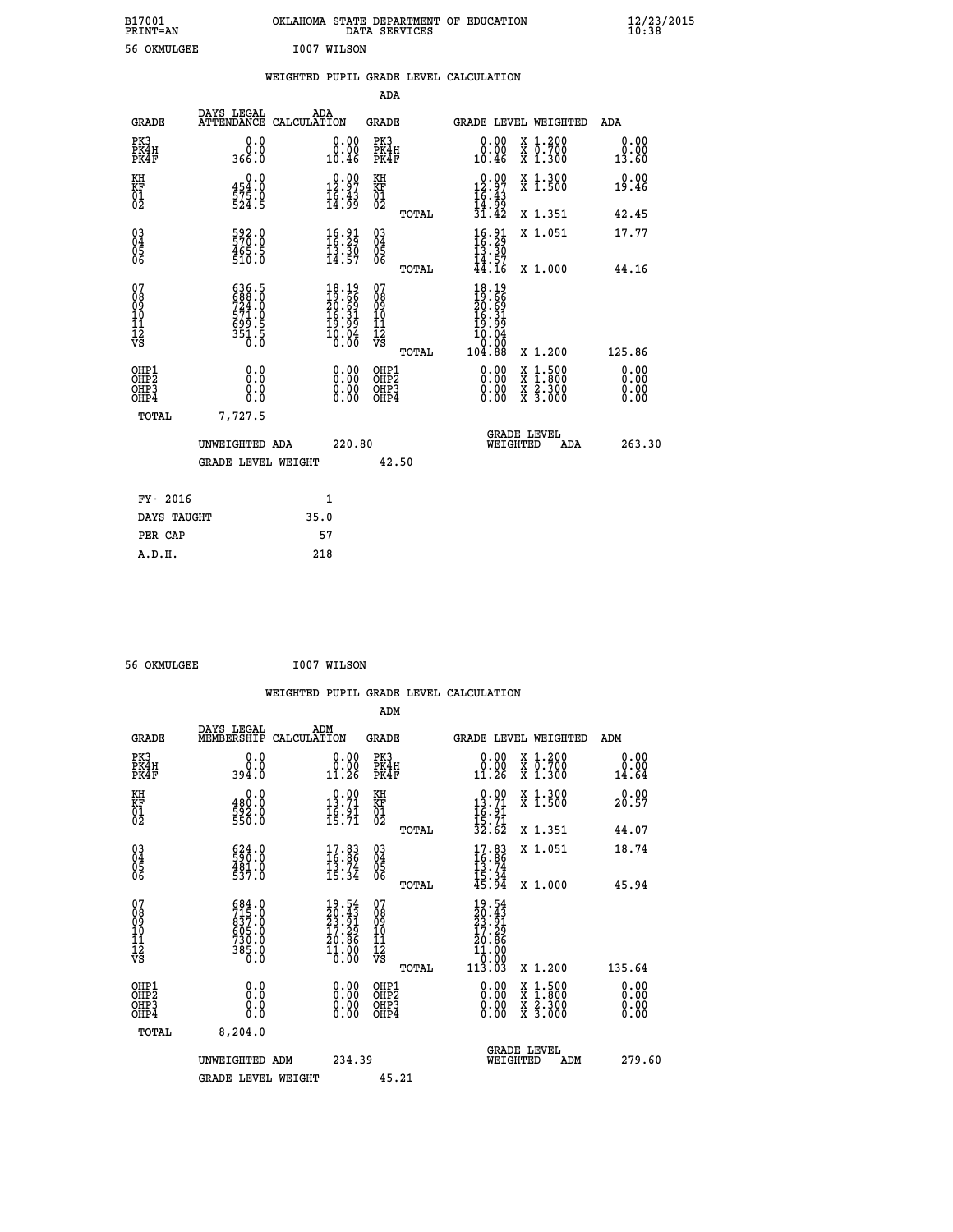| B17001<br>PRINT=AN | OKLAHOMA STATE DEPARTMENT OF EDUCATION<br>DATA SERVICES | $\frac{12}{23}$ /2015 |
|--------------------|---------------------------------------------------------|-----------------------|
| 56 OKMULGEE        | I008 DEWAR                                              |                       |

|  |  | WEIGHTED PUPIL GRADE LEVEL CALCULATION |
|--|--|----------------------------------------|
|  |  |                                        |

|                                                       |                                                                                              |                                                                          | ADA                                       |       |                                                                                                       |                                                                                                                                      |                              |
|-------------------------------------------------------|----------------------------------------------------------------------------------------------|--------------------------------------------------------------------------|-------------------------------------------|-------|-------------------------------------------------------------------------------------------------------|--------------------------------------------------------------------------------------------------------------------------------------|------------------------------|
| <b>GRADE</b>                                          | DAYS LEGAL                                                                                   | ADA<br>ATTENDANCE CALCULATION                                            | GRADE                                     |       |                                                                                                       | <b>GRADE LEVEL WEIGHTED</b>                                                                                                          | ADA                          |
| PK3<br>PK4H<br>PK4F                                   | 154.0<br>992.5                                                                               | $\begin{smallmatrix} 3.95\ 0.00\ 25.45 \end{smallmatrix}$                | PK3<br>PK4H<br>PK4F                       |       | 3.95<br>0.00<br>25.45                                                                                 | X 1.200<br>X 0.700<br>X 1.300                                                                                                        | 4.74<br>0.00<br>33.09        |
| KH<br>KF<br>01<br>02                                  | 0.0<br>$1,037.0$<br>$1,484.0$<br>$922.0$                                                     | $\begin{smallmatrix} 0.00\\ 26.59\\ 38.05\\ 23.64 \end{smallmatrix}$     | KH<br>KF<br>01<br>02                      |       | $\begin{smallmatrix} 0.00\\ 26.59\\ 36.05\\ 38.05\\ 23.64\\ 61.69 \end{smallmatrix}$                  | X 1.300<br>X 1.500                                                                                                                   | 0.00<br>39.89                |
|                                                       |                                                                                              |                                                                          |                                           | TOTAL |                                                                                                       | X 1.351                                                                                                                              | 83.34                        |
| 03<br>04<br>05<br>06                                  | $\frac{1}{2}, \frac{248}{363}$ : 0<br>$\frac{1}{1}$ , $\frac{084}{199}$ . 5                  | 32.00<br>34.95<br>27.81<br>30.76                                         | 03<br>04<br>05<br>06                      |       | 32.95<br>34.95<br>27.81<br>30.76<br>33.52                                                             | X 1.051                                                                                                                              | 33.63                        |
|                                                       |                                                                                              |                                                                          |                                           | TOTAL |                                                                                                       | X 1.000                                                                                                                              | 93.52                        |
| 07<br>08<br>09<br>11<br>11<br>12<br>VS                | 782.0<br>$1, \frac{104}{240}.5$<br>$1, \frac{240}{927}.5$<br>$1, \frac{157}{343}.0$<br>$0.0$ | $20.05$<br>$28.31$<br>$31.81$<br>$23.78$<br>$29.67$<br>$34.44$<br>$0.00$ | 07<br>08<br>09<br>11<br>11<br>12<br>VS    | TOTAL | $\begin{smallmatrix} 20.05\\ 28.31\\ 31.81\\ 23.78\\ 29.67\\ 34.44\\ 0.00\\ 168.06 \end{smallmatrix}$ | X 1.200                                                                                                                              | 201.67                       |
| OHP1<br>OH <sub>P</sub> 2<br>OH <sub>P3</sub><br>OHP4 | 0.0<br>0.0<br>0.0                                                                            | 0.00<br>$\begin{smallmatrix} 0.00 \ 0.00 \end{smallmatrix}$              | OHP1<br>OH <sub>P</sub> 2<br>OHP3<br>OHP4 |       | 0.00<br>0.00<br>0.00                                                                                  | $\begin{smallmatrix} \mathtt{X} & 1 & 500 \\ \mathtt{X} & 1 & 800 \\ \mathtt{X} & 2 & 300 \\ \mathtt{X} & 3 & 000 \end{smallmatrix}$ | 0.00<br>0.00<br>0.00<br>0.00 |
| TOTAL                                                 | 16,038.5                                                                                     |                                                                          |                                           |       |                                                                                                       |                                                                                                                                      |                              |
|                                                       | UNWEIGHTED ADA                                                                               | 411.26                                                                   | 78.62                                     |       | WEIGHTED                                                                                              | <b>GRADE LEVEL</b><br>ADA                                                                                                            | 489.88                       |
|                                                       | GRADE LEVEL WEIGHT                                                                           |                                                                          |                                           |       |                                                                                                       |                                                                                                                                      |                              |
|                                                       | FY- 2016                                                                                     | $\mathbf{1}$                                                             |                                           |       |                                                                                                       |                                                                                                                                      |                              |
|                                                       | DAYS TAUGHT                                                                                  | 39.0                                                                     |                                           |       |                                                                                                       |                                                                                                                                      |                              |
|                                                       | PER CAP                                                                                      | 48                                                                       |                                           |       |                                                                                                       |                                                                                                                                      |                              |
| A.D.H.                                                |                                                                                              | 255                                                                      |                                           |       |                                                                                                       |                                                                                                                                      |                              |

| 56 OKMULGEE | I008 DEWAR |
|-------------|------------|

|                                                      |                                                                                                                        |                                                                      | WEIGHTED PUPIL GRADE LEVEL CALCULATION       |                                                                                                                                |                                                      |
|------------------------------------------------------|------------------------------------------------------------------------------------------------------------------------|----------------------------------------------------------------------|----------------------------------------------|--------------------------------------------------------------------------------------------------------------------------------|------------------------------------------------------|
|                                                      |                                                                                                                        |                                                                      | ADM                                          |                                                                                                                                |                                                      |
| <b>GRADE</b>                                         | DAYS LEGAL<br>MEMBERSHIP<br>CALCULATION                                                                                | ADM                                                                  | GRADE                                        | <b>GRADE LEVEL WEIGHTED</b>                                                                                                    | ADM                                                  |
| PK3<br>PK4H<br>PK4F                                  | 154.0<br>0.0<br>1,052.0                                                                                                | $\begin{smallmatrix} 3.95\ 0.00\ 26.97 \end{smallmatrix}$            | PK3<br>PK4H<br>PK4F                          | 3.95<br>0.00<br>X 1.200<br>X 0.700<br>X 1.300<br>26.97                                                                         | $\begin{array}{c} 4.74 \\ 0.00 \\ 35.06 \end{array}$ |
| KH<br>KF<br>01<br>02                                 | 0.0<br>1,139:0<br>1,540:0<br>946:0                                                                                     | $\begin{smallmatrix} 0.00\\ 29.21\\ 39.49\\ 24.26 \end{smallmatrix}$ | KH<br>KF<br>01<br>02                         | $\begin{smallmatrix} 0.00\\29.21\\39.49\\24.26\\63.75 \end{smallmatrix}$<br>X 1.300<br>X 1.500                                 | 0.00<br>43.82                                        |
|                                                      |                                                                                                                        |                                                                      | TOTAL                                        | X 1.351                                                                                                                        | 86.13                                                |
| $\begin{matrix} 03 \\ 04 \\ 05 \\ 06 \end{matrix}$   | $1, 280.0$<br>$1, 410.0$<br>$1, 128.0$<br>$1, 251.0$                                                                   | 32.82<br>36.15<br>28.92<br>32.08                                     | 03<br>04<br>05<br>06                         | 32.82<br>36.15<br>28.92<br>32.08<br>97.15<br>X 1.051                                                                           | 34.49                                                |
|                                                      |                                                                                                                        |                                                                      | TOTAL                                        | X 1.000                                                                                                                        | 97.15                                                |
| 07<br>08<br>09<br>101<br>11<br>12<br>VS              | 819.0<br>$1, \begin{smallmatrix} 150.0 \\ 294.0 \\ 989.0 \\ 1, 239.0 \\ 1, 239.0 \\ 1, 430.0 \\ 0.0 \end{smallmatrix}$ | $21.0029.4933.1825.3631.7736.670.00$                                 | 07<br>08<br>09<br>01<br>11<br>11<br>12<br>VS | 21.00<br>$\begin{smallmatrix} 21.49 \\ 29.49 \\ 33.18 \\ 25.36 \\ 25.37 \\ 31.77 \\ 36.67 \\ 0.00 \\ 177.47 \end{smallmatrix}$ |                                                      |
|                                                      |                                                                                                                        |                                                                      | TOTAL                                        | X 1.200                                                                                                                        | 212.96                                               |
| OHP1<br>OHP <sub>2</sub><br>OH <sub>P3</sub><br>OHP4 | 0.0<br>0.000                                                                                                           | $\begin{smallmatrix} 0.00 \ 0.00 \ 0.00 \ 0.00 \end{smallmatrix}$    | OHP1<br>OHP2<br>OHP3<br>OHP4                 | $0.00$<br>$0.00$<br>X 1:500<br>X 1:800<br>X 2:300<br>X 3:000<br>0.00                                                           | 0.00<br>0.00<br>0.00                                 |
| TOTAL                                                | 16,821.0                                                                                                               |                                                                      |                                              |                                                                                                                                |                                                      |
|                                                      | UNWEIGHTED ADM                                                                                                         | 431.32                                                               |                                              | <b>GRADE LEVEL</b><br>WEIGHTED<br>ADM                                                                                          | 514.35                                               |
|                                                      | <b>GRADE LEVEL WEIGHT</b>                                                                                              |                                                                      | 83.03                                        |                                                                                                                                |                                                      |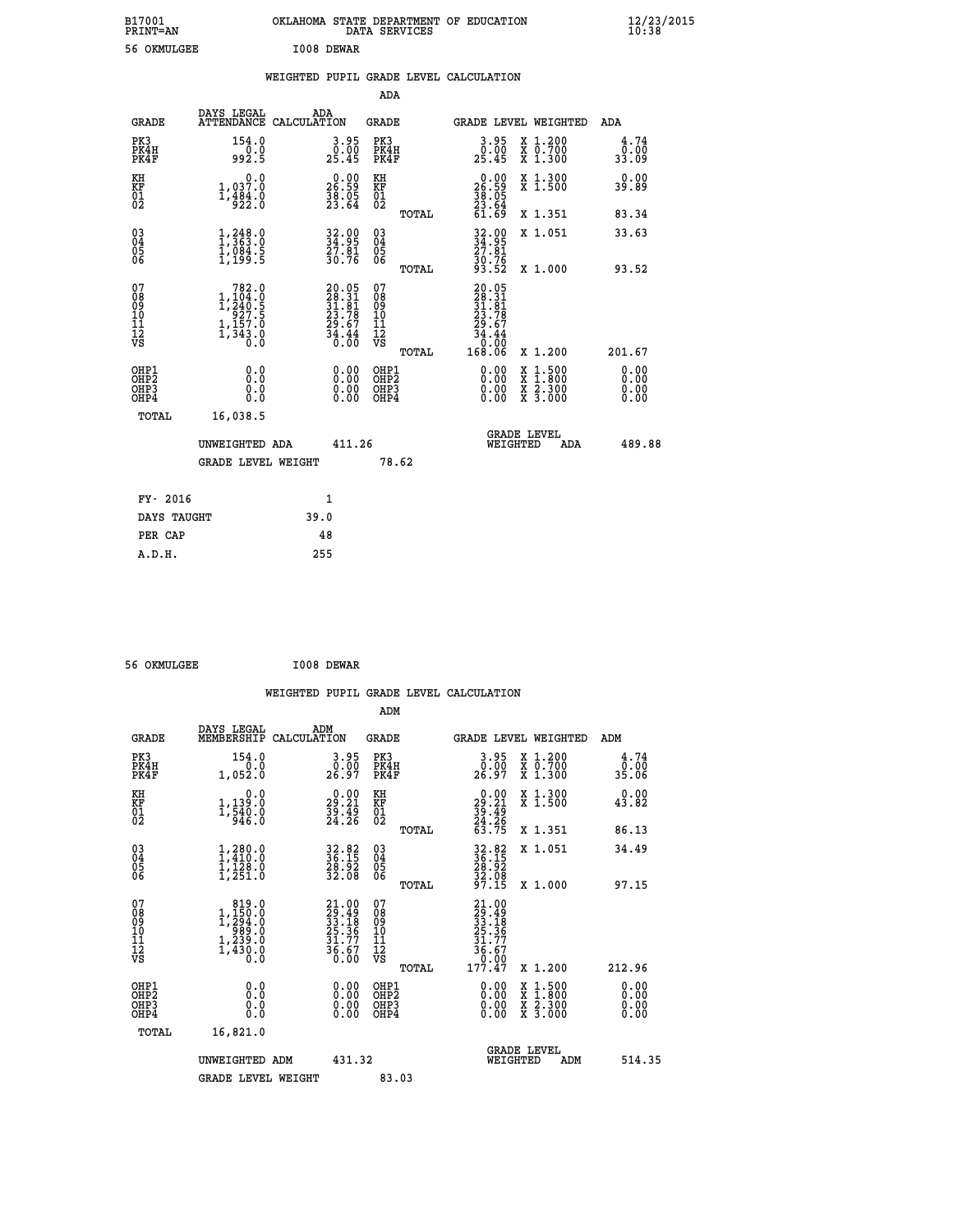|  | OKLAHOMA STATE DEPARTMENT OF EDUCATION<br>DATA SERVICES |  |
|--|---------------------------------------------------------|--|
|  | COUNTY TOTALS                                           |  |

|                                          |                                                                                       |                                                                        | ADA                                    |       |                                                                                         |                                          |                              |
|------------------------------------------|---------------------------------------------------------------------------------------|------------------------------------------------------------------------|----------------------------------------|-------|-----------------------------------------------------------------------------------------|------------------------------------------|------------------------------|
| <b>GRADE</b>                             | DAYS LEGAL                                                                            | ADA<br>ATTENDANCE CALCULATION                                          | <b>GRADE</b>                           |       |                                                                                         | GRADE LEVEL WEIGHTED                     | ADA                          |
| PK3<br>PK4H<br>PK4F                      | 458.5<br>0.0<br>15,161.5                                                              | 11.13<br>0.00<br>373.77                                                | PK3<br>PK4H<br>PK4F                    |       | 11.13<br>0.00<br>373.77                                                                 | X 1.200<br>X 0.700<br>X 1.300            | 13.36<br>0.00<br>485.91      |
| KH<br>KF<br>$\overline{01}$              | 0.0<br>20,150.0<br>21,504.0<br>20,033.5                                               | $0.00$<br>487.13<br>523.92<br>486.81                                   | KH<br>KF<br>$\overline{01}$            |       | 0.00<br>487.13<br>$\begin{array}{c} 523.52 \\ 523.81 \\ 486.81 \\ 1,010.73 \end{array}$ | X 1.300<br>X 1.500                       | 0.00<br>730.71               |
|                                          |                                                                                       |                                                                        |                                        | TOTAL |                                                                                         | X 1.351                                  | 1,365.51                     |
| $\substack{03 \\ 04}$<br>Ŏ5<br>06        | 20,564.0<br>19,876.0<br>ī§,703.5<br>19,062.5                                          | 503.57<br>487.26<br>459.60<br>469.42                                   | $\substack{03 \\ 04}$<br>Ŏ5<br>06      |       | 503.57<br>487.26<br>459.60<br>469.42<br>1,416.28                                        | X 1.051                                  | 1,945.53                     |
|                                          |                                                                                       |                                                                        |                                        | TOTAL |                                                                                         | X 1.000                                  | 1,416.28                     |
| 07<br>08<br>09<br>11<br>11<br>12<br>VS   | 18,523.5<br>$19,007.0$<br>$18,013.5$<br>$18,042.0$<br>$16,630.0$<br>$16,078.0$<br>0.0 | 456.76<br>466.83<br>445.26<br>$441.95$<br>$411.40$<br>$396.77$<br>0.00 | 07<br>08<br>09<br>11<br>11<br>12<br>VS |       | 456.76<br>$\frac{466}{445}.26$<br>441.95<br>411.40<br>396.77<br>0.00                    |                                          |                              |
|                                          |                                                                                       |                                                                        |                                        | TOTAL | 2,618.97                                                                                | X 1.200                                  | 3,142.78                     |
| OHP1<br>OHP <sub>2</sub><br>OHP3<br>OHP4 | 0.0<br>0.0<br>0.0                                                                     | 0.00<br>$\begin{smallmatrix} 0.00 \ 0.00 \end{smallmatrix}$            | OHP1<br>OHP2<br>OHP3<br>OHP4           |       | 0.00<br>0.00                                                                            | X 1:500<br>X 1:800<br>X 2:300<br>X 3:000 | 0.00<br>0.00<br>0.00<br>0.00 |
| <b>TOTAL</b>                             | 261,807.5                                                                             |                                                                        |                                        |       |                                                                                         |                                          |                              |
|                                          | UNWEIGHTED ADA                                                                        | 6,421.58                                                               |                                        |       |                                                                                         | <b>GRADE LEVEL</b><br>WEIGHTED<br>ADA    | 7,683.80                     |
|                                          | <b>GRADE LEVEL WEIGHT</b>                                                             |                                                                        | 1,262.22                               |       |                                                                                         |                                          |                              |
| FY- 2016                                 |                                                                                       | $\mathbf{1}$                                                           |                                        |       |                                                                                         |                                          |                              |
| DAYS TAUGHT                              |                                                                                       | 360.0                                                                  |                                        |       |                                                                                         |                                          |                              |
| PER CAP                                  |                                                                                       | 483                                                                    |                                        |       |                                                                                         |                                          |                              |

 **A.D.H. 5,545**

B17001<br>PRINT=AN<br>OKMULGEE

OKMULGEE COUNTY TOTALS

|                                                       |                                                                                                                                                                        |                                                                      | ADM                                              |                                                                                  |                                                                                                  |                              |
|-------------------------------------------------------|------------------------------------------------------------------------------------------------------------------------------------------------------------------------|----------------------------------------------------------------------|--------------------------------------------------|----------------------------------------------------------------------------------|--------------------------------------------------------------------------------------------------|------------------------------|
| <b>GRADE</b>                                          | DAYS LEGAL<br>MEMBERSHIP                                                                                                                                               | ADM<br>CALCULATION                                                   | <b>GRADE</b>                                     | GRADE LEVEL WEIGHTED                                                             |                                                                                                  | ADM                          |
| PK3<br>PK4H<br>PK4F                                   | 468.0<br>0.0<br>16,075.0                                                                                                                                               | 11.36<br>0.00<br>395.96                                              | PK3<br>PK4H<br>PK4F                              | 11.36<br>ةة:ة<br>395.96                                                          | $\begin{array}{c} x & 1.200 \\ x & 0.700 \end{array}$<br>$X$ 1.300                               | 13.36<br>0.00<br>514.76      |
| KH<br>KF<br>01<br>02                                  | 0.0<br>21,392.0<br>22,465.0<br>20,911.0                                                                                                                                | $\begin{smallmatrix}&&0.00\\516.70\\547.23\\567.93\end{smallmatrix}$ | KH<br>KF<br>01<br>02                             | 0.00<br>516.70<br>547.23<br>507.93<br>1,055.16                                   | X 1.300<br>X 1.500                                                                               | 0.00<br>775.08               |
|                                                       |                                                                                                                                                                        |                                                                      | TOTAL                                            |                                                                                  | X 1.351                                                                                          | 1,425.54                     |
| 03<br>04<br>05<br>06                                  | $21, 409.0$<br>$20, 765.0$<br>$19, 406.0$<br>19,902.0                                                                                                                  | 524.07<br>508.79<br>476.85<br>490.21                                 | $\substack{03 \\ 04}$<br>0500                    | 524.07<br>508.79<br>476.85<br>490.21                                             | X 1.051                                                                                          | 550.79                       |
|                                                       |                                                                                                                                                                        |                                                                      | TOTAL                                            | 1,475.85                                                                         | X 1.000                                                                                          | 1,475.85                     |
| 07<br>08<br>09<br>11<br>11<br>12<br>VS                | $\begin{smallmatrix} 19\,,\,378\,.\,0\\ 19\,,\,864\,. \,0\\ 19\,,\,022\,. \,0\\ 18\,,\,973\,. \,0\\ 17\,,\,561\,. \,0\\ 16\,,\,882\,. \,0\\ 0\,. \,0\end{smallmatrix}$ | 477.98<br>488.05<br>470.50<br>464.70<br>434.05<br>416.31<br>0.00     | 07<br>08<br>09<br>101<br>11<br>12<br>VS<br>TOTAL | 477.98<br>$\frac{488.05}{470.50}$<br>$\frac{434.05}{416.31}$<br>0.00<br>2,751.59 | X 1.200                                                                                          | 3,301.90                     |
| OHP1<br>OH <sub>P</sub> 2<br>OH <sub>P3</sub><br>OHP4 | 0.0<br>0.000                                                                                                                                                           | $0.00$<br>$0.00$<br>0.00                                             | OHP1<br>OHP2<br>OHP3<br>OHP4                     | $0.00$<br>$0.00$<br>0.00                                                         | $\begin{smallmatrix} x & 1 & 500 \\ x & 1 & 800 \\ x & 2 & 300 \\ x & 3 & 000 \end{smallmatrix}$ | 0.00<br>0.00<br>0.00<br>0.00 |
| TOTAL                                                 | 274,473.0                                                                                                                                                              |                                                                      |                                                  |                                                                                  |                                                                                                  |                              |
|                                                       | UNWEIGHTED ADM                                                                                                                                                         | 6,730.69                                                             |                                                  | <b>GRADE LEVEL</b><br>WEIGHTED                                                   | ADM                                                                                              | 8,057.56                     |
|                                                       | <b>GRADE LEVEL WEIGHT</b>                                                                                                                                              |                                                                      | 1,326.87                                         |                                                                                  |                                                                                                  |                              |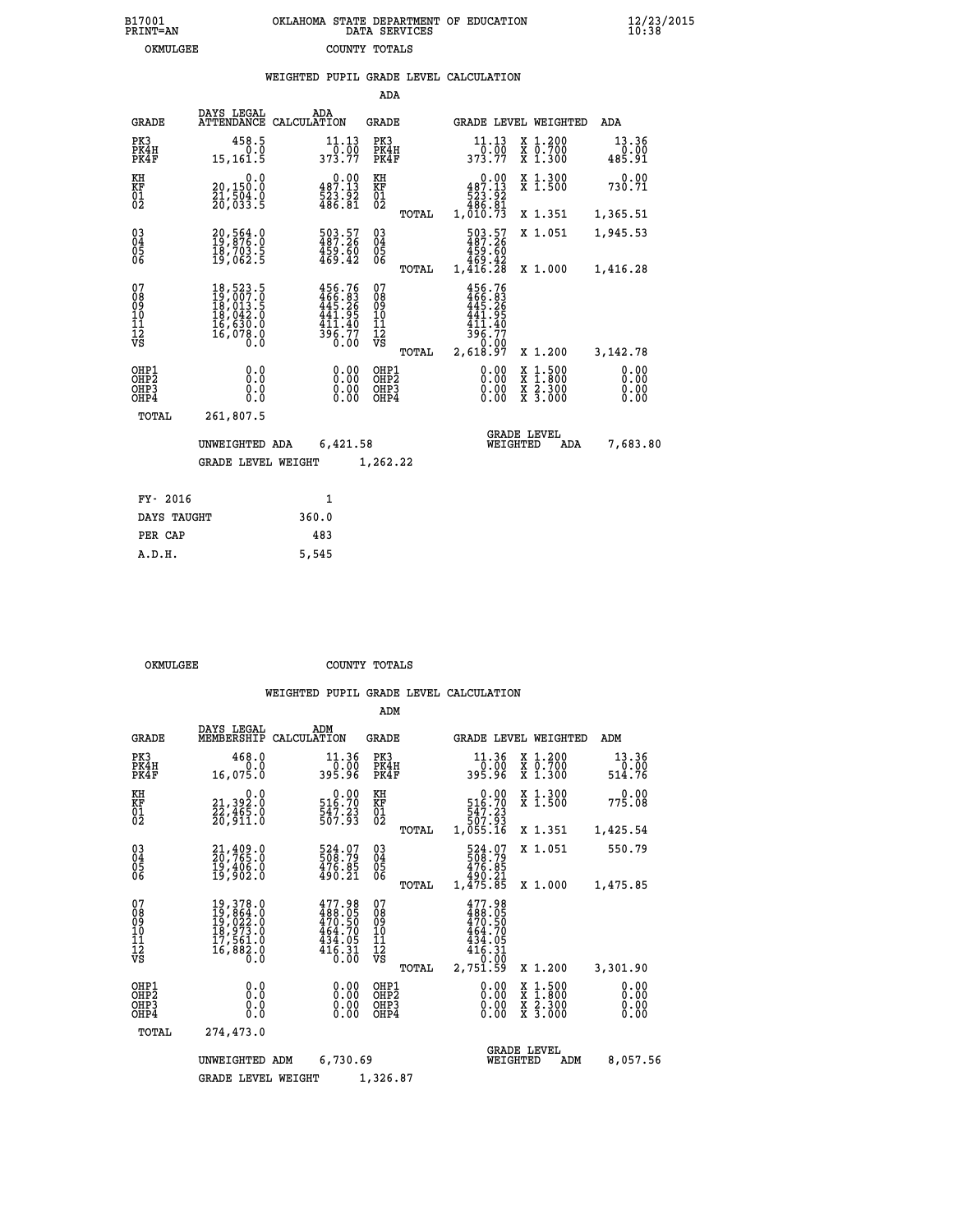| B17001<br><b>PRINT=AN</b> | OKLAHOMA STATE DEPARTMENT OF EDUCATION<br>DATA SERVICES | $\frac{12}{23}$ /2015 |
|---------------------------|---------------------------------------------------------|-----------------------|
| 57 OSAGE                  | C003 OSAGE HILLS                                        |                       |

|                                        |                                                          |                                                                                |      |                                                                                                                                                                                                   |                                                     |       | WEIGHTED PUPIL GRADE LEVEL CALCULATION                                                                |                                          |                       |
|----------------------------------------|----------------------------------------------------------|--------------------------------------------------------------------------------|------|---------------------------------------------------------------------------------------------------------------------------------------------------------------------------------------------------|-----------------------------------------------------|-------|-------------------------------------------------------------------------------------------------------|------------------------------------------|-----------------------|
|                                        |                                                          |                                                                                |      |                                                                                                                                                                                                   | ADA                                                 |       |                                                                                                       |                                          |                       |
|                                        | <b>GRADE</b>                                             | DAYS LEGAL<br>ATTENDANCE CALCULATION                                           |      | ADA                                                                                                                                                                                               | GRADE                                               |       | <b>GRADE LEVEL WEIGHTED</b>                                                                           |                                          | ADA                   |
|                                        | PK3<br>PK4H<br>PK4F                                      | 0.0<br>0.0<br>749.5                                                            |      | $\begin{smallmatrix} 0.00\\ 0.00\\ 17.85 \end{smallmatrix}$                                                                                                                                       | PK3<br>PK4H<br>PK4F                                 |       | $\begin{smallmatrix} 0.00\\ 0.00\\ 17.85 \end{smallmatrix}$                                           | X 1.200<br>X 0.700<br>X 1.300            | 0.00<br>0.00<br>23.21 |
| KH<br>KF<br>01<br>02                   |                                                          | 761.9<br>$1, 0\overline{3}\overline{7}\cdot\overline{5}$                       |      | $\begin{smallmatrix} 0.00\\18.13\\24.70\\18.89 \end{smallmatrix}$                                                                                                                                 | KH<br>KF<br>$\overline{01}$                         |       | $0.00$<br>18.13                                                                                       | X 1.300<br>X 1.500                       | 0.00<br>27.20         |
|                                        |                                                          |                                                                                |      |                                                                                                                                                                                                   |                                                     | TOTAL | $\frac{24}{18}$ : 70<br>43.89                                                                         | X 1.351                                  | 58.89                 |
| 03<br>04<br>05<br>06                   |                                                          | 570.5<br>310.5<br>518.5<br>437.5                                               |      | $\begin{array}{r} 13 \cdot 58 \\ 7 \cdot 39 \\ 12 \cdot 35 \\ 10 \cdot 42 \end{array}$                                                                                                            | $\begin{array}{c} 03 \\ 04 \\ 05 \\ 06 \end{array}$ |       | $\begin{array}{r} 13 \cdot 58 \\ 7 \cdot 39 \\ 12 \cdot 35 \\ 10 \cdot 42 \\ 30 \cdot 16 \end{array}$ | X 1.051                                  | 14.27                 |
|                                        |                                                          |                                                                                |      |                                                                                                                                                                                                   |                                                     | TOTAL |                                                                                                       | X 1.000                                  | 30.16                 |
| 07<br>08<br>09<br>11<br>11<br>12<br>VS |                                                          | 508.5<br>$\begin{array}{c} 391.6 \\ 0.0 \\ 0.0 \\ 0.0 \\ \end{array}$<br>$\S.$ |      | $\begin{smallmatrix} 12\cdot 11\\[-4pt] 9\cdot 31\\[-4pt] 0\cdot 00\\[-4pt] 0\cdot 00\\[-4pt] 0\cdot 00\\[-4pt] 0\cdot 00\\[-4pt] 0\cdot 00\\[-4pt] 0\cdot 00\\[-4pt] 0\cdot 00\end{smallmatrix}$ | 07<br>08<br>09<br>11<br>11<br>12<br>VS              |       | 12.11<br>$\begin{matrix} 0.31\ 0.00\ 0.00 \end{matrix}$<br>0.00<br>0.00                               |                                          |                       |
|                                        | OHP1                                                     |                                                                                |      |                                                                                                                                                                                                   | OHP1                                                | TOTAL | 21.42                                                                                                 | X 1.200                                  | 25.70<br>0.00         |
|                                        | OH <sub>P</sub> <sub>2</sub><br>OH <sub>P3</sub><br>OHP4 | 0.0<br>0.0<br>0.0                                                              |      | $0.00$<br>$0.00$<br>0.00                                                                                                                                                                          | OHP <sub>2</sub><br>OHP3<br>OHP4                    |       | 0.00<br>0.00                                                                                          | X 1:500<br>X 1:800<br>X 2:300<br>X 3:000 | 0.00<br>0.00<br>0.00  |
|                                        | TOTAL                                                    | 6,078.5                                                                        |      |                                                                                                                                                                                                   |                                                     |       |                                                                                                       |                                          |                       |
|                                        |                                                          | UNWEIGHTED ADA                                                                 |      | 144.73                                                                                                                                                                                            |                                                     |       | <b>GRADE LEVEL</b><br>WEIGHTED                                                                        | <b>ADA</b>                               | 179.43                |
|                                        |                                                          | <b>GRADE LEVEL WEIGHT</b>                                                      |      |                                                                                                                                                                                                   |                                                     | 34.70 |                                                                                                       |                                          |                       |
|                                        | FY- 2016                                                 |                                                                                |      | 1                                                                                                                                                                                                 |                                                     |       |                                                                                                       |                                          |                       |
|                                        | DAYS TAUGHT                                              |                                                                                | 42.0 |                                                                                                                                                                                                   |                                                     |       |                                                                                                       |                                          |                       |
|                                        | PER CAP                                                  |                                                                                |      | 86                                                                                                                                                                                                |                                                     |       |                                                                                                       |                                          |                       |

| 57 OSAGE | C003 OSAGE HILLS |  |
|----------|------------------|--|
|          |                  |  |

 **WEIGHTED PUPIL GRADE LEVEL CALCULATION ADM DAYS LEGAL ADM GRADE MEMBERSHIP CALCULATION GRADE GRADE LEVEL WEIGHTED ADM PK3 0.0 0.00 PK3 0.00 X 1.200 0.00 PK4H 0.0 0.00 PK4H 0.00 X 0.700 0.00 PK4F 779.0 18.55 PK4F 18.55 X 1.300 24.12 KH 0.0 0.00 KH 0.00 X 1.300 0.00 KF 778.0 18.52 KF 18.52 X 1.500 27.78**  $\begin{array}{cccc} \text{KH} & \hspace{1.5cm} 0.0 & \hspace{1.5cm} 0.00 & \text{KH} \\ \text{KF} & \hspace{1.5cm} 778.0 & \hspace{1.5cm} 18.52 & \text{KF} \\ 01 & \hspace{1.5cm} 1,076.0 & \hspace{1.5cm} 25.62 & \hspace{1.5cm} 01 \\ \text{02} & \hspace{1.5cm} 32.0.0 & \hspace{1.5cm} 15.52 & \hspace{1.5cm} 02 \\ \end{array}$  $02$  820.0 19.52 02  $_{\text{no}}$  19.52  **TOTAL 45.14 X 1.351 60.98 03 589.0 14.02 03 14.02 X 1.051 14.74 04 322.0 7.67 04 7.67 05 548.0 13.05 05 13.05** 06  $451.0$  10.74 06  $\frac{10.74}{20.74}$  **TOTAL 31.46 X 1.000 31.46 07 533.0 12.69 07 12.69 08 409.0 9.74 08 9.74 03 0.00 0.00 0.000 0.000 10 0.0 0.00 10 0.00 11 0.0 0.00 11 0.00 12 0.0 0.00 12 0.00 VS** 0.0 0.00 VS 0.00 0.00 0.00  $\begin{array}{cccccccc} 533.0 & 12.69 & 07 & 12.69 & 12.69 & 07 & 01.1 & 01.1 & 01.1 & 01.1 & 01.1 & 01.1 & 01.1 & 01.1 & 01.1 & 01.1 & 01.1 & 01.1 & 01.1 & 01.1 & 01.1 & 01.1 & 01.1 & 01.1 & 01.1 & 01.1 & 01.1 & 01.1 & 01.1 & 01.1 & 01.1 & 01.1 & 01.1 & 01.1 & 01.1 & 0$  **OHP1 0.0 0.00 OHP1 0.00 X 1.500 0.00 OHP2 0.0 0.00 OHP2 0.00 X 1.800 0.00 OHP3 0.0 0.00 OHP3 0.00 X 2.300 0.00 OHP4 0.0 0.00 OHP4 0.00 X 3.000 0.00 TOTAL 6,305.0 GRADE LEVEL UNWEIGHTED ADM 150.12 WEIGHTED ADM 186.00 GRADE LEVEL WEIGHT 35.88**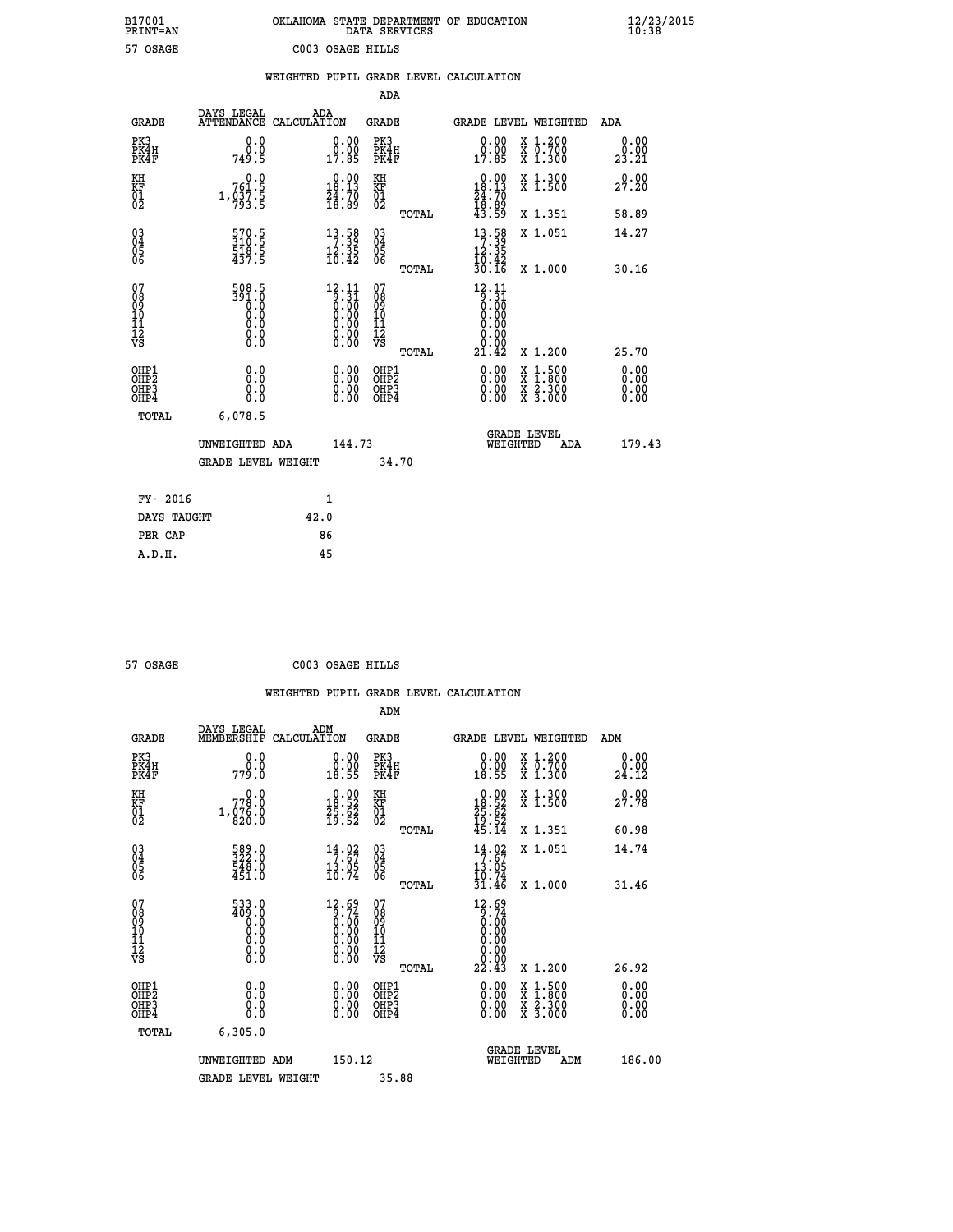| OKLAHOMA STATE DEPARTMENT OF EDUCATION<br>DATA SERVICES |  |
|---------------------------------------------------------|--|
| C007 BOWRING                                            |  |

 **B17001<br>PRINT=AN** 57 OSAGE  **B17001 OKLAHOMA STATE DEPARTMENT OF EDUCATION 12/23/2015**

|  |  | WEIGHTED PUPIL GRADE LEVEL CALCULATION |
|--|--|----------------------------------------|
|  |  |                                        |

|                                                                    |                                                                                                  |                                                                                               | ADA                                                |       |                                                                                             |                                                    |                              |
|--------------------------------------------------------------------|--------------------------------------------------------------------------------------------------|-----------------------------------------------------------------------------------------------|----------------------------------------------------|-------|---------------------------------------------------------------------------------------------|----------------------------------------------------|------------------------------|
| <b>GRADE</b>                                                       | DAYS LEGAL<br>ATTENDANCE CALCULATION                                                             | ADA                                                                                           | <b>GRADE</b>                                       |       |                                                                                             | GRADE LEVEL WEIGHTED                               | <b>ADA</b>                   |
| PK3<br>PK4H<br>PK4F                                                | 0.0<br>$\overset{0.0}{\phantom{00}0.9}$                                                          | $\begin{smallmatrix} 0.00 \ 0.00 \ 6.45 \end{smallmatrix}$                                    | PK3<br>PK4H<br>PK4F                                |       | 0.00<br>$\begin{smallmatrix} 0.00 \\ -0.45 \end{smallmatrix}$                               | X 1.200<br>X 0.700<br>X 1.300                      | 0.00<br>$0.00$<br>8.39       |
| KH<br>KF<br>01<br>02                                               | 352.5<br>$\frac{280.5}{281.0}$                                                                   | $\begin{smallmatrix} 0.00\ 8.60\ 6.84\ 6.85 \end{smallmatrix}$                                | KH<br>KF<br>01<br>02                               |       | $\begin{smallmatrix} 0.00\\ 8.60\\ 6.84\\ 6.85\\ 13.69 \end{smallmatrix}$                   | X 1.300<br>X 1.500                                 | 0.00<br>12.90                |
|                                                                    |                                                                                                  |                                                                                               |                                                    | TOTAL |                                                                                             | X 1.351                                            | 18.50                        |
| $\begin{smallmatrix} 03 \\[-4pt] 04 \end{smallmatrix}$<br>Ŏ5<br>06 | 393.5<br>244:0<br>$\frac{445.5}{318.0}$                                                          | $\begin{array}{c} 9.60 \\ 5.95 \\ 10.87 \\ 7.76 \end{array}$                                  | $\begin{matrix} 03 \\ 04 \\ 05 \\ 06 \end{matrix}$ |       | $\begin{array}{r} 9.60 \\ 5.95 \\ 10.87 \\ 7.76 \end{array}$                                | X 1.051                                            | 10.09                        |
|                                                                    |                                                                                                  |                                                                                               |                                                    | TOTAL | 24.58                                                                                       | X 1.000                                            | 24.58                        |
| 07<br>08<br>09<br>11<br>11<br>12<br>VS                             | $273.5$<br>$239.5$<br>$0.0$<br>$0.0$<br>$\begin{smallmatrix} 0.16 \ 0.0 \ 0.0 \end{smallmatrix}$ | $\begin{smallmatrix} 6.67\ 5.84\ 0.00\ 0.00\ 0.00\ 0.00\ 0.00\ 0.00\ 0.00\ \end{smallmatrix}$ | 07<br>08<br>09<br>11<br>11<br>12<br>VS             |       | $\frac{6.67}{0.00}$<br>0.00<br>0.00<br>$\begin{array}{c} 0.00 \\ 0.00 \\ 12.51 \end{array}$ |                                                    |                              |
|                                                                    |                                                                                                  |                                                                                               |                                                    | TOTAL |                                                                                             | X 1.200                                            | 15.01                        |
| OHP1<br>OH <sub>P</sub> 2<br>OHP3<br>OHP4                          | 0.0<br>Ō.Ō<br>0.0<br>$0.\overline{0}$                                                            | 0.00<br>$\begin{smallmatrix} 0.00 \ 0.00 \end{smallmatrix}$                                   | OHP1<br>OH <sub>P</sub> 2<br>OHP3<br>OHP4          |       | 0.00<br>0.00<br>0.00                                                                        | $1:500$<br>$1:800$<br>X<br>X<br>X 2.300<br>X 3.000 | 0.00<br>0.00<br>0.00<br>0.00 |
| TOTAL                                                              | 3,092.5                                                                                          |                                                                                               |                                                    |       |                                                                                             |                                                    |                              |
|                                                                    | UNWEIGHTED ADA                                                                                   |                                                                                               | 75.43                                              |       |                                                                                             | <b>GRADE LEVEL</b><br>WEIGHTED<br>ADA              | 89.47                        |
|                                                                    | <b>GRADE LEVEL WEIGHT</b>                                                                        |                                                                                               |                                                    | 14.04 |                                                                                             |                                                    |                              |
| FY- 2016                                                           |                                                                                                  | 1                                                                                             |                                                    |       |                                                                                             |                                                    |                              |
| DAYS TAUGHT                                                        |                                                                                                  | 41.0                                                                                          |                                                    |       |                                                                                             |                                                    |                              |
| PER CAP                                                            |                                                                                                  | 167                                                                                           |                                                    |       |                                                                                             |                                                    |                              |

| 57 OSAGE | C007 BOWRING |
|----------|--------------|
|          |              |

 **A.D.H. 49**

|                                  |                                                |                    |                                                                |                                  |       | WEIGHTED PUPIL GRADE LEVEL CALCULATION                                               |                                          |                      |       |
|----------------------------------|------------------------------------------------|--------------------|----------------------------------------------------------------|----------------------------------|-------|--------------------------------------------------------------------------------------|------------------------------------------|----------------------|-------|
|                                  |                                                |                    |                                                                | ADM                              |       |                                                                                      |                                          |                      |       |
| <b>GRADE</b>                     | DAYS LEGAL<br>MEMBERSHIP                       | ADM<br>CALCULATION |                                                                | <b>GRADE</b>                     |       | GRADE LEVEL WEIGHTED                                                                 |                                          | ADM                  |       |
| PK3<br>PK4H<br>PK4F              | 0.0<br>0.0<br>289.0                            |                    | $\substack{0.00\\0.00\\7.05}$                                  | PK3<br>PK4H<br>PK4F              |       | 0.00<br>$0.00$<br>7.05                                                               | X 1.200<br>X 0.700<br>X 1.300            | 0.00<br>0.00<br>9.17 |       |
| KH<br>KF<br>01<br>02             | 0.0<br>368:0<br>287:0<br>287:0                 |                    | $\begin{smallmatrix} 0.00\ 8.98\ 7.00\ 7.00 \end{smallmatrix}$ | KH<br><b>KF</b><br>01<br>02      |       | 0.00<br>$\frac{8.98}{7.00}$                                                          | X 1.300<br>X 1.500                       | 0.00<br>13.47        |       |
|                                  |                                                |                    |                                                                |                                  | TOTAL | 14.00                                                                                | X 1.351                                  | 18.91                |       |
| 03<br>04<br>05<br>06             | $\frac{408.0}{246.0}$<br>$\frac{451.0}{328.0}$ |                    | 2.95<br>$1\overline{1}\cdot\overline{00}$<br>$8.00$            | 03<br>04<br>05<br>06             |       | 8.95<br>11.00<br>$\frac{1}{25}.\overset{1}{00}$                                      | X 1.051                                  | 10.46                |       |
|                                  |                                                |                    |                                                                |                                  | TOTAL |                                                                                      | X 1.000                                  | 25.00                |       |
| 07<br>08901112<br>1112<br>VS     | 287.0<br>$\frac{746.0}{0.0}$<br>0.000<br>0.000 |                    | $7.00 \\ 6.00 \\ 0.00 \\ 0.00 \\ 0.00 \\ 0.00 \\ 0.00$         | 07<br>08901112<br>1112<br>VS     |       | 7.00<br>$\begin{array}{c} 6.00 \\ 0.00 \\ 0.00 \end{array}$<br>0.00<br>0.00<br>13.00 |                                          |                      |       |
| OHP1                             |                                                |                    |                                                                | OHP1                             | TOTAL |                                                                                      | X 1.200                                  | 15.60                |       |
| OHP <sub>2</sub><br>OHP3<br>OHP4 | 0.0<br>0.0<br>Ŏ.Ŏ                              |                    | $0.00$<br>$0.00$<br>0.00                                       | OHP <sub>2</sub><br>OHP3<br>OHP4 |       | 0.00<br>$0.00$<br>0.00                                                               | X 1:500<br>X 1:800<br>X 2:300<br>X 3:000 | 0.00<br>0.00<br>0.00 |       |
| TOTAL                            | 3,197.0                                        |                    |                                                                |                                  |       |                                                                                      |                                          |                      |       |
|                                  | UNWEIGHTED ADM                                 |                    | 77.98                                                          |                                  |       | WEIGHTED                                                                             | <b>GRADE LEVEL</b><br>ADM                |                      | 92.61 |
|                                  | <b>GRADE LEVEL WEIGHT</b>                      |                    |                                                                | 14.63                            |       |                                                                                      |                                          |                      |       |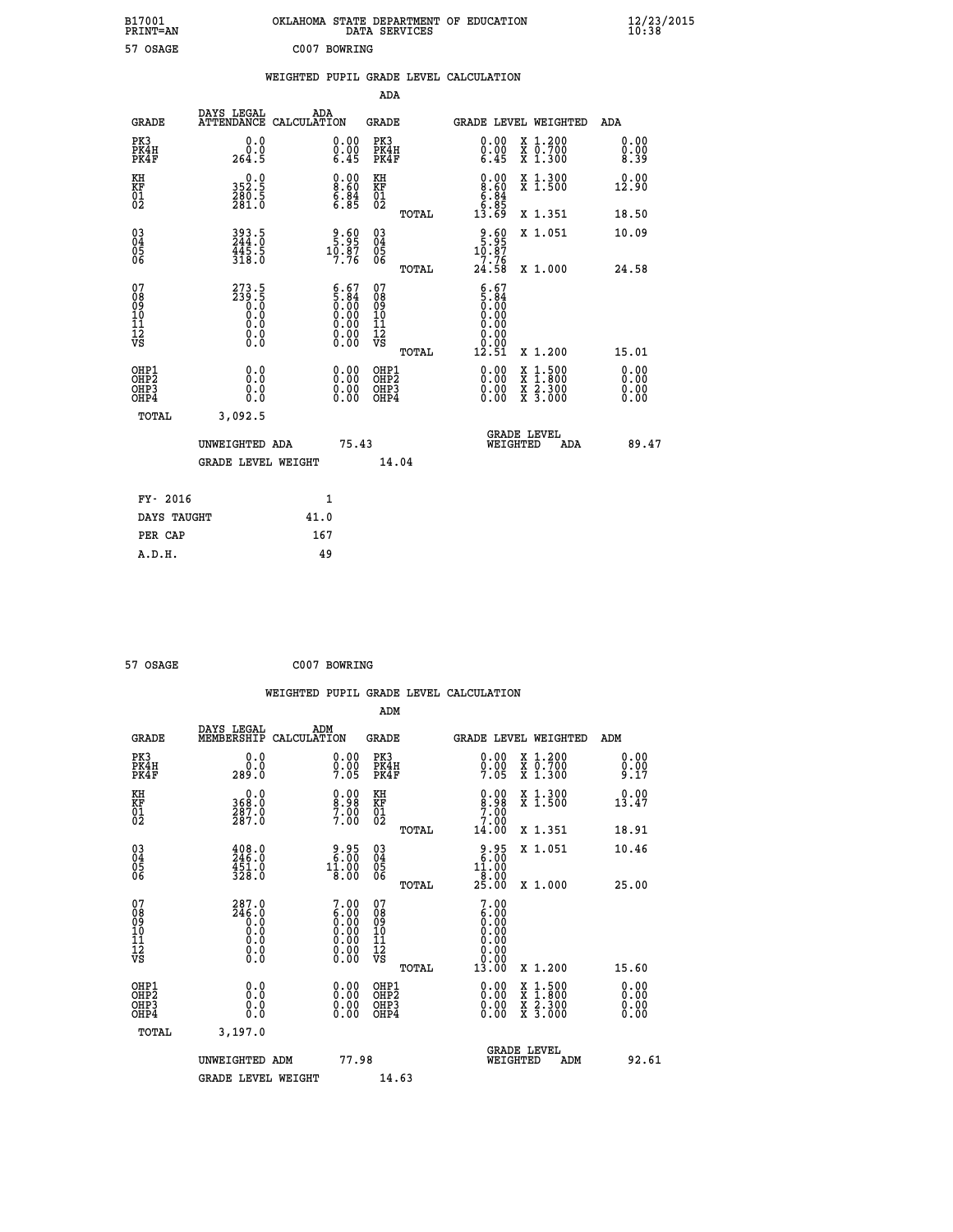| B17001<br>PRINT=AN               |                                                |                                                                                                                                                 |                                                    | OKLAHOMA STATE DEPARTMENT OF EDUCATION DATA SERVICES                               |                                                                                          | $\frac{12}{23}$ /2015 |  |
|----------------------------------|------------------------------------------------|-------------------------------------------------------------------------------------------------------------------------------------------------|----------------------------------------------------|------------------------------------------------------------------------------------|------------------------------------------------------------------------------------------|-----------------------|--|
| 57 OSAGE                         |                                                | C035 AVANT                                                                                                                                      |                                                    |                                                                                    |                                                                                          |                       |  |
|                                  |                                                |                                                                                                                                                 |                                                    | WEIGHTED PUPIL GRADE LEVEL CALCULATION                                             |                                                                                          |                       |  |
|                                  |                                                |                                                                                                                                                 | ADA                                                |                                                                                    |                                                                                          |                       |  |
| <b>GRADE</b>                     | DAYS LEGAL<br>ATTENDANCE CALCULATION           | ADA                                                                                                                                             | GRADE                                              | <b>GRADE LEVEL WEIGHTED</b>                                                        |                                                                                          | ADA                   |  |
| PK3<br>PK4H<br>PK4F              | 0.0<br>0.0<br>150.0                            | 0.00<br>$\frac{0.00}{4.17}$                                                                                                                     | PK3<br>PK4H<br>PK4F                                | $\begin{smallmatrix} 0.00\\ 0.00\\ 4.17 \end{smallmatrix}$                         | X 1.200<br>X 0.700<br>X 1.300                                                            | 0.00<br>0.00<br>5.42  |  |
| KH<br>KF<br>$\overline{01}$      | 0.0<br>$285.0$<br>$451.0$<br>$227.5$           | $\begin{smallmatrix} 0.00\\7.92\\12.53\\6.32 \end{smallmatrix}$                                                                                 | KH<br>KF<br>01<br>02                               | $\begin{smallmatrix} 0.00\\7.92\\12.53\\6.32\\18.85\\ \end{smallmatrix}$           | X 1.300<br>X 1.500                                                                       | 0.00<br>11.88         |  |
|                                  |                                                |                                                                                                                                                 | TOTAL                                              |                                                                                    | X 1.351                                                                                  | 25.47                 |  |
| $03\overline{4}$<br>Ŏ5<br>06     | $\frac{140.0}{354.5}$<br>$\frac{164.0}{237.5}$ | $3.89$<br>$4.56$<br>$6.60$                                                                                                                      | $\begin{matrix} 03 \\ 04 \\ 05 \\ 06 \end{matrix}$ | $3.89$<br>9.85<br>$\begin{array}{r} 4.56 \\[-4pt] 6.60 \\[-4pt] 21.01 \end{array}$ | X 1.051                                                                                  | 4.09                  |  |
| 07                               | 248.0                                          |                                                                                                                                                 | TOTAL<br>07                                        |                                                                                    | X 1.000                                                                                  | 21.01                 |  |
| 08<br>09<br>10<br>11<br>12<br>VS | ā99.0<br>0.0<br>0.0<br>0.0<br>0.0<br>Ŏ.Ŏ       | $\begin{smallmatrix} 6.89 \\ 8.31 \\ 0.00 \\ 0.00 \\ 0.00 \\ 0.00 \\ \end{smallmatrix}$<br>$\begin{smallmatrix} 0.00 \\ 0.00 \end{smallmatrix}$ | 08<br>09<br>10<br>11<br>12<br>VS<br>TOTAL          | $6.89\n8.31\n0.00\n0.00$<br>0.00<br>0.00<br>ة.ة.<br>15.20                          | X 1.200                                                                                  | 18.24                 |  |
|                                  |                                                |                                                                                                                                                 | OHP1                                               |                                                                                    |                                                                                          | 0.00                  |  |
| OHP1<br>OHP2<br>OHP3<br>OHP4     | 0.0<br>0.0<br>0.0                              | 0.00<br>0.00<br>0.00                                                                                                                            | OHP <sub>2</sub><br>OHP3<br>OHP4                   | 0.00<br>0.00<br>0.00                                                               | $\begin{smallmatrix} x & 1.500 \\ x & 1.800 \\ x & 2.300 \\ x & 3.000 \end{smallmatrix}$ | Ŏ.ŎŎ<br>0.00<br>0.00  |  |
| TOTAL                            | 2,556.5                                        |                                                                                                                                                 |                                                    |                                                                                    |                                                                                          |                       |  |
|                                  | UNWEIGHTED ADA                                 | 71.04                                                                                                                                           |                                                    | <b>GRADE LEVEL</b><br>WEIGHTED                                                     | ADA                                                                                      | 86.11                 |  |
|                                  | <b>GRADE LEVEL WEIGHT</b>                      |                                                                                                                                                 | 15.07                                              |                                                                                    |                                                                                          |                       |  |
| FY- 2016                         |                                                | 1                                                                                                                                               |                                                    |                                                                                    |                                                                                          |                       |  |
| DAYS TAUGHT                      |                                                | 36.0                                                                                                                                            |                                                    |                                                                                    |                                                                                          |                       |  |
| PER CAP                          |                                                | 152                                                                                                                                             |                                                    |                                                                                    |                                                                                          |                       |  |

| 57 OSAGE | C035 AVANT |
|----------|------------|

|                                                                  |                                                                                                 |                                                                                               | ADM                                          |       |                                                                                                                                                                                                                                                                                |                                                                                        |                             |       |
|------------------------------------------------------------------|-------------------------------------------------------------------------------------------------|-----------------------------------------------------------------------------------------------|----------------------------------------------|-------|--------------------------------------------------------------------------------------------------------------------------------------------------------------------------------------------------------------------------------------------------------------------------------|----------------------------------------------------------------------------------------|-----------------------------|-------|
| <b>GRADE</b>                                                     | DAYS LEGAL<br>MEMBERSHIP CALCULATION                                                            | ADM                                                                                           | <b>GRADE</b>                                 |       | GRADE LEVEL WEIGHTED                                                                                                                                                                                                                                                           |                                                                                        | ADM                         |       |
| PK3<br>PK4H<br>PK4F                                              | 0.0<br>0.0<br>160.0                                                                             | $\substack{0.00\\0.00\\4.44}$                                                                 | PK3<br>PK4H<br>PK4F                          |       | 0.00<br>$\begin{smallmatrix} \v{0} \ \v{0} \ \v{4} \ \v{4} \end{smallmatrix}$                                                                                                                                                                                                  | $\begin{smallmatrix} x & 1.200 \\ x & 0.700 \end{smallmatrix}$<br>$\overline{x}$ 1.300 | 0.00<br>$\frac{0.00}{5.77}$ |       |
| KH<br>KF<br>01<br>02                                             | $\begin{smallmatrix} &0.0\ 298.0\ 469.0\ 237.0 \end{smallmatrix}$                               | $\begin{smallmatrix} 0.00\\ 8.28\\ 13.03\\ 6.58 \end{smallmatrix}$                            | KH<br>KF<br>01<br>02                         |       | $\begin{smallmatrix} 0.00\\ 8.28\\ 13.03\\ 6.58\\ 19.61 \end{smallmatrix}$                                                                                                                                                                                                     | X 1.300<br>X 1.500                                                                     | 0.00<br>12.42               |       |
|                                                                  |                                                                                                 |                                                                                               |                                              | TOTAL |                                                                                                                                                                                                                                                                                | X 1.351                                                                                | 26.49                       |       |
| $\begin{matrix} 03 \\ 04 \\ 05 \\ 06 \end{matrix}$               | $144.0$<br>$360.0$<br>$175.0$<br>$246.0$                                                        | $\begin{smallmatrix} 4\cdot 00\\10\cdot 00\\4\cdot 86\\6\cdot 83\end{smallmatrix}$            | 03<br>04<br>05<br>06                         |       | $\begin{smallmatrix} 4.00\\10.00\\4.86\\5.83\\21.69 \end{smallmatrix}$                                                                                                                                                                                                         | X 1.051                                                                                | 4.20                        |       |
|                                                                  |                                                                                                 |                                                                                               |                                              | TOTAL |                                                                                                                                                                                                                                                                                | X 1.000                                                                                | 21.69                       |       |
| 07<br>08<br>09<br>10<br>11<br>11<br>12<br>VS                     | $\begin{smallmatrix} 249.0\\ 314.0\\ 0.0\\ 0.0\\ 0.0\\ 0.0\\ 0.0\\ 0.0\\ 0.0 \end{smallmatrix}$ | $\begin{smallmatrix} 6.92\ 8.72\ 0.00\ 0.00\ 0.00\ 0.00\ 0.00\ 0.00\ 0.00\ \end{smallmatrix}$ | 07<br>08<br>09<br>01<br>11<br>11<br>12<br>VS |       | $\begin{smallmatrix} 6.92\ 8.72\ 0.00\ 0.00\ 0.00\ 0.00\ 0.00\ 0.00\ 0.00\ \end{smallmatrix}$                                                                                                                                                                                  |                                                                                        |                             |       |
|                                                                  |                                                                                                 |                                                                                               |                                              | TOTAL | 15.64                                                                                                                                                                                                                                                                          | X 1.200                                                                                | 18.77                       |       |
| OHP1<br>OH <sub>P</sub> <sub>2</sub><br>OH <sub>P3</sub><br>OHP4 |                                                                                                 |                                                                                               | OHP1<br>OHP2<br>OHP3<br>OHP4                 |       | $\begin{smallmatrix} 0.00 & 0.00 & 0.00 & 0.00 & 0.00 & 0.00 & 0.00 & 0.00 & 0.00 & 0.00 & 0.00 & 0.00 & 0.00 & 0.00 & 0.00 & 0.00 & 0.00 & 0.00 & 0.00 & 0.00 & 0.00 & 0.00 & 0.00 & 0.00 & 0.00 & 0.00 & 0.00 & 0.00 & 0.00 & 0.00 & 0.00 & 0.00 & 0.00 & 0.00 & 0.00 & 0.0$ | X 1:500<br>X 1:800<br>X 2:300<br>X 3:000                                               | $0.00$<br>$0.00$<br>0.00    |       |
| TOTAL                                                            | 2,652.0                                                                                         |                                                                                               |                                              |       |                                                                                                                                                                                                                                                                                |                                                                                        |                             |       |
|                                                                  | UNWEIGHTED ADM                                                                                  | 73.66                                                                                         |                                              |       | <b>GRADE LEVEL</b><br>WEIGHTED                                                                                                                                                                                                                                                 | ADM                                                                                    |                             | 89.34 |
|                                                                  | <b>GRADE LEVEL WEIGHT</b>                                                                       |                                                                                               | 15.68                                        |       |                                                                                                                                                                                                                                                                                |                                                                                        |                             |       |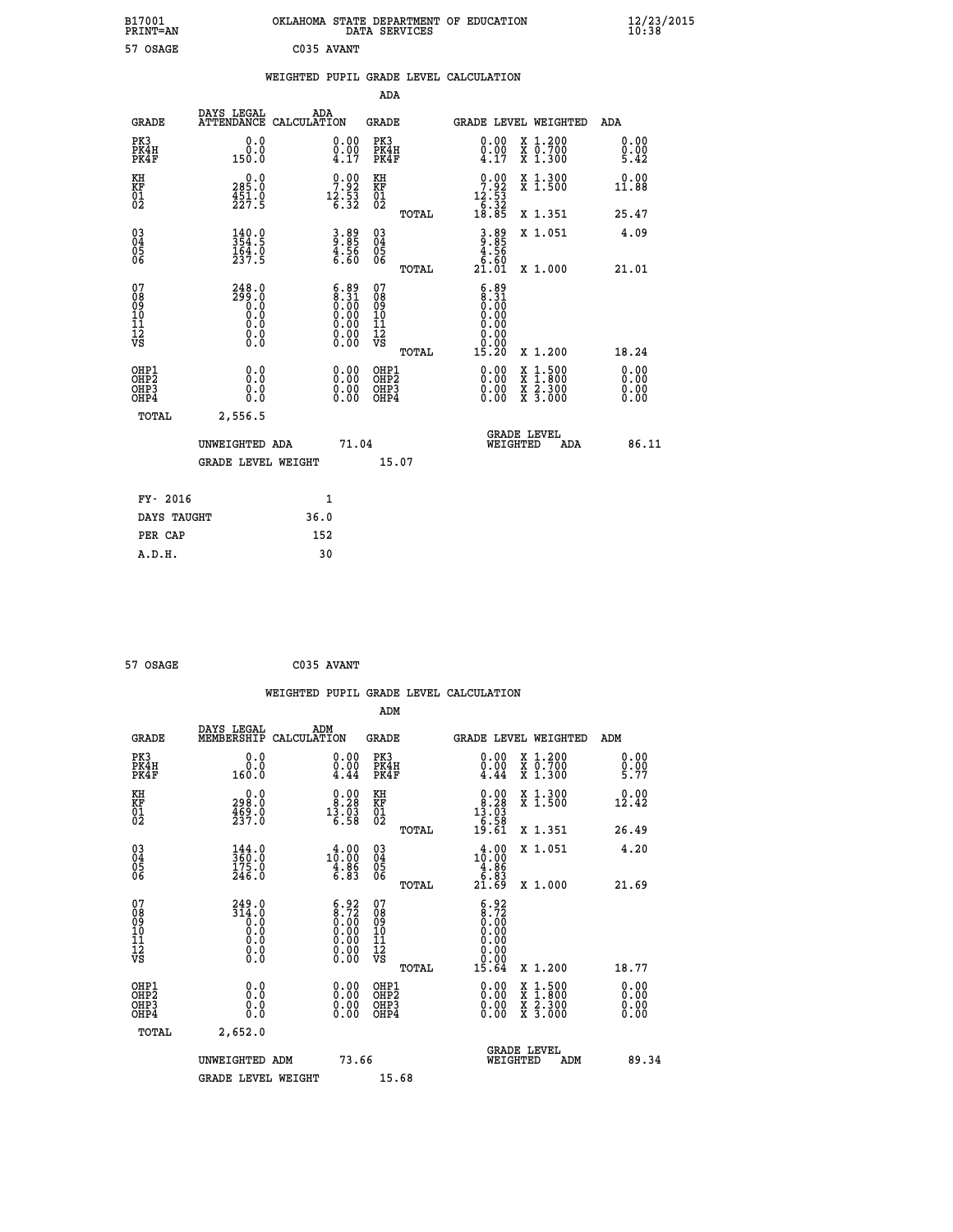| B17001<br>PRINT=AN                     |                                                       | OKLAHOMA STATE DEPARTMENT OF EDUCATION                                                        |                                                    | DATA SERVICES |                                                      |                                                                                                                                           | $\frac{12}{23}$ /2015        |  |
|----------------------------------------|-------------------------------------------------------|-----------------------------------------------------------------------------------------------|----------------------------------------------------|---------------|------------------------------------------------------|-------------------------------------------------------------------------------------------------------------------------------------------|------------------------------|--|
| 57 OSAGE                               |                                                       | C052 ANDERSON                                                                                 |                                                    |               |                                                      |                                                                                                                                           |                              |  |
|                                        |                                                       | WEIGHTED PUPIL GRADE LEVEL CALCULATION                                                        |                                                    |               |                                                      |                                                                                                                                           |                              |  |
|                                        |                                                       |                                                                                               | <b>ADA</b>                                         |               |                                                      |                                                                                                                                           |                              |  |
| GRADE                                  | DAYS LEGAL                                            | ADA<br>ATTENDANCE CALCULATION                                                                 | GRADE                                              |               |                                                      | GRADE LEVEL WEIGHTED                                                                                                                      | ADA                          |  |
| PK3<br>PK4H<br>PK4F                    | 0.0<br>0.0<br>1,482.5                                 | 0.00<br>0.00<br>35.30                                                                         | PK3<br>PK4H<br>PK4F                                |               | 0.00<br>0.00<br>35.30                                | X 1.200<br>X 0.700<br>X 1.300                                                                                                             | 0.00<br>0.00<br>45.89        |  |
| KH<br>KF<br>01<br>02                   | 0.0<br>$\frac{1}{1}, \frac{453}{695}$ . 5<br>1,185. 5 | $0.00$<br>34.60<br>$\frac{40.37}{28.23}$                                                      | KH<br><b>KF</b><br>01<br>02                        |               | $0.00$<br>34.60<br>$\frac{40.37}{28.23}$<br>68.60    | X 1.300<br>X 1.500                                                                                                                        | 0.00<br>51.90                |  |
|                                        |                                                       |                                                                                               |                                                    | TOTAL         |                                                      | X 1.351                                                                                                                                   | 92.68                        |  |
| $^{03}_{04}$<br>Ŏ5<br>06               | $1, 411.5$<br>$1, 726.0$<br>$1, 335.0$<br>1,066.0     | 33.61<br>41.10<br>31.79<br>25.38                                                              | $\begin{matrix} 03 \\ 04 \\ 05 \\ 06 \end{matrix}$ | TOTAL         | $33.61$<br>$41.10$<br>31.79<br>$\frac{25.38}{98.27}$ | X 1.051<br>X 1.000                                                                                                                        | 35.32<br>98.27               |  |
| 07<br>08<br>09<br>11<br>11<br>12<br>VS | 0.0<br>0.0000<br>0.0<br>0.0                           | $\begin{smallmatrix} 0.00\ 0.00\ 0.00\ 0.00\ 0.00\ 0.00\ 0.00\ 0.00\ 0.00\ \end{smallmatrix}$ | 07<br>08<br>09<br>11<br>11<br>12<br>VS             |               | 0.00<br>0.00<br>0.0000                               |                                                                                                                                           |                              |  |
|                                        |                                                       |                                                                                               |                                                    | TOTAL         | 0.00                                                 | X 1.200                                                                                                                                   | 0.00                         |  |
| OHP1<br>OHP2<br>OHP3<br>OHP4           | 0.0<br>0.0<br>0.0<br>0.0                              | 0.00<br>$\begin{smallmatrix} 0.00 \ 0.00 \end{smallmatrix}$                                   | OHP1<br>OH <sub>P</sub> 2<br>OHP3<br>OHP4          |               | 0.00<br>0.00<br>0.00                                 | $\begin{smallmatrix} \mathtt{X} & 1\cdot500\\ \mathtt{X} & 1\cdot800\\ \mathtt{X} & 2\cdot300\\ \mathtt{X} & 3\cdot000 \end{smallmatrix}$ | 0.00<br>0.00<br>0.00<br>0.00 |  |
| <b>TOTAL</b>                           | 11,355.0                                              |                                                                                               |                                                    |               |                                                      |                                                                                                                                           |                              |  |
|                                        | UNWEIGHTED ADA<br><b>GRADE LEVEL WEIGHT</b>           | 270.38                                                                                        |                                                    | 53.68         | WEIGHTED                                             | <b>GRADE LEVEL</b><br>ADA                                                                                                                 | 324.06                       |  |
|                                        |                                                       |                                                                                               |                                                    |               |                                                      |                                                                                                                                           |                              |  |
| FY- 2016<br>DAYS TAUGHT                |                                                       | 1<br>42.0                                                                                     |                                                    |               |                                                      |                                                                                                                                           |                              |  |
| PER CAP                                |                                                       | 40                                                                                            |                                                    |               |                                                      |                                                                                                                                           |                              |  |

| 57 OSAGE | C052 ANDERSON |
|----------|---------------|
|          |               |

 **WEIGHTED PUPIL GRADE LEVEL CALCULATION ADM DAYS LEGAL ADM GRADE MEMBERSHIP CALCULATION GRADE GRADE LEVEL WEIGHTED ADM PK3 0.0 0.00 PK3 0.00 X 1.200 0.00 PK4H 0.0 0.00 PK4H 0.00 X 0.700 0.00 PK4F 1,537.0 36.60 PK4F 36.60 X 1.300 47.58** 0.00 KH 0.00 0.00 KH 0.00 X 1.300<br>24.26 36.17 KF 36.17 X 36.17 X 1.500  **01 1,741.0 41.45 01 41.45 02 1,216.0 28.95 02 28.95 TOTAL 70.40 X 1.351 95.11 03 1,466.0 34.90 03 34.90 X 1.051 36.68 04 1,786.0 42.52 04 42.52 05 1,373.0 32.69 05 32.69 06 1,100.0 26.19 06 26.19 TOTAL 101.40 X 1.000 101.40 07 0.0 0.00 07 0.00 08 0.0 0.00 08 0.00 03 0.00 0.00 0.000 0.000 10 0.0 0.00 10 0.00 11 0.0 0.00 11 0.00 12 0.0 0.00 12 0.00 VS** 0.0 0.00 VS 0.00 0.00  **TOTAL 0.00 X 1.200 0.00 OHP1 0.0 0.00 OHP1 0.00 X 1.500 0.00 OHP2 0.0 0.00 OHP2 0.00 X 1.800 0.00 OHP3 0.0 0.00 OHP3 0.00 X 2.300 0.00 OHP4 0.0 0.00 OHP4 0.00 X 3.000 0.00 TOTAL 11,738.0 GRADE LEVEL UNWEIGHTED ADM 279.47 WEIGHTED ADM 335.03** GRADE LEVEL WEIGHT 55.56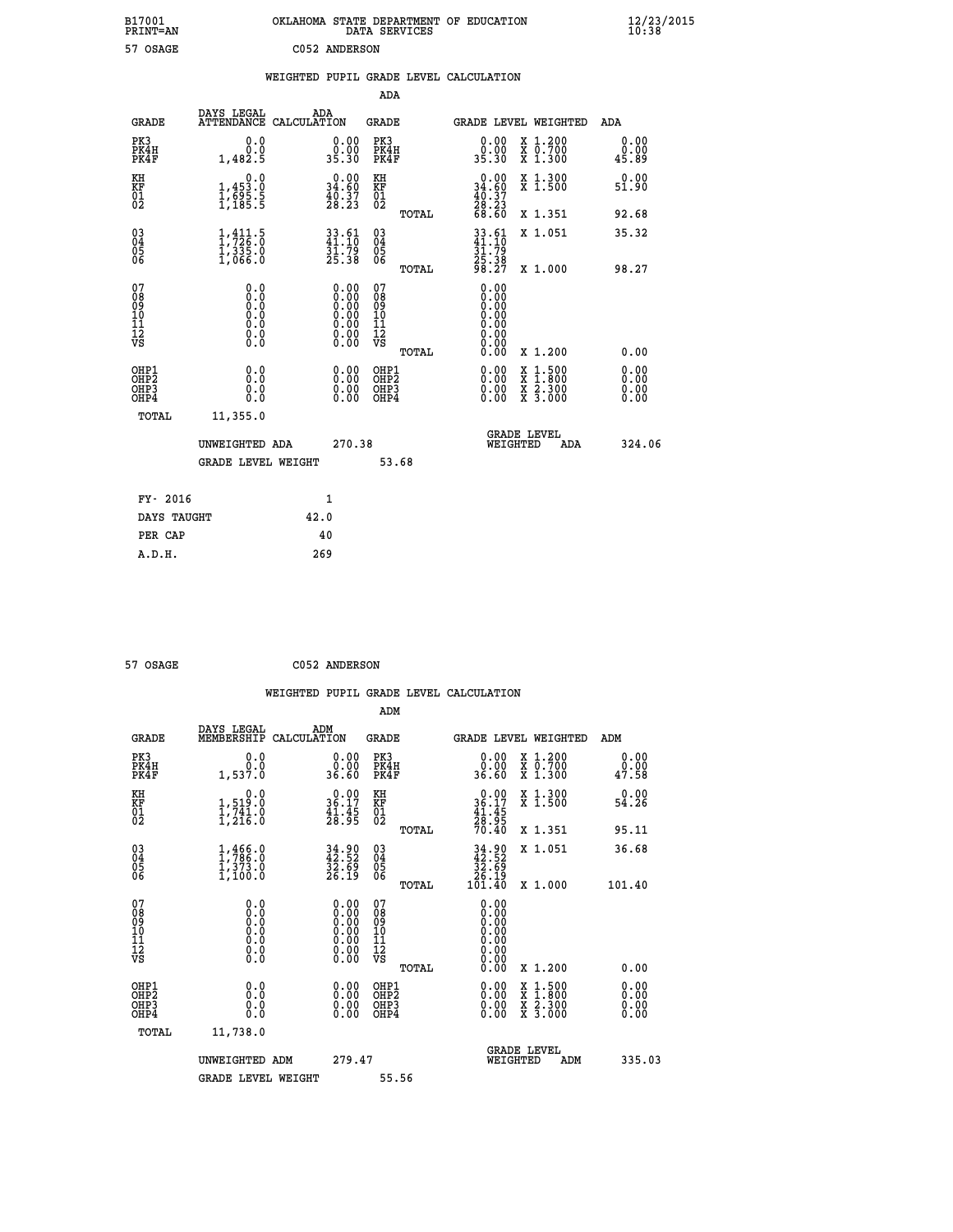| B17001<br>PRINT=AN                                 |                                                                                       | OKLAHOMA STATE DEPARTMENT OF EDUCATION                                                              | DATA SERVICES                                   |                                                              |                                                                        | $\frac{12}{23}$ /2015  |
|----------------------------------------------------|---------------------------------------------------------------------------------------|-----------------------------------------------------------------------------------------------------|-------------------------------------------------|--------------------------------------------------------------|------------------------------------------------------------------------|------------------------|
| 57 OSAGE                                           |                                                                                       | C077 MCCORD                                                                                         |                                                 |                                                              |                                                                        |                        |
|                                                    |                                                                                       | WEIGHTED PUPIL GRADE LEVEL CALCULATION                                                              |                                                 |                                                              |                                                                        |                        |
|                                                    |                                                                                       |                                                                                                     | ADA                                             |                                                              |                                                                        |                        |
| <b>GRADE</b>                                       | DAYS LEGAL                                                                            | ADA<br>ATTENDANCE CALCULATION                                                                       | GRADE                                           | GRADE LEVEL WEIGHTED                                         |                                                                        | <b>ADA</b>             |
| PK3<br>PK4H<br>PK4F                                | 0.0<br>0.0<br>1,615.5                                                                 | 0.00<br>0.00<br>37.57                                                                               | PK3<br>PK4H<br>PK4F                             | 0.00<br>jŎ:ŎŎ<br>37.57                                       | X 1.200<br>X 0.700<br>X 1.300                                          | 0.00<br>0.00<br>48.84  |
| KH<br>KF<br>01<br>02                               | 0.0<br>1,819:5<br>1,365:5<br>1,269:0                                                  | $\begin{smallmatrix} 0.00\\ 42.31\\ 31.76\\ 29.51 \end{smallmatrix}$                                | KH<br>KF<br>01<br>02                            | $0.00\n42.31\n31.76\n29.51\n61.27$                           | X 1.300<br>X 1.500                                                     | 0.00<br>63.47          |
|                                                    |                                                                                       |                                                                                                     | TOTAL                                           |                                                              | X 1.351                                                                | 82.78                  |
| $\begin{matrix} 03 \\ 04 \\ 05 \\ 06 \end{matrix}$ | $\frac{1}{1}, \frac{632}{369}.\frac{5}{5} \ \frac{1}{1}, \frac{426}{198}.\frac{5}{5}$ | 37.97<br>31.85<br>33.17<br>27.87                                                                    | 03<br>04<br>05<br>06<br>TOTAL                   | $37.97$<br>$31.85$<br>33.17<br>27.87<br>92.89                | X 1.051<br>X 1.000                                                     | 39.91<br>92.89         |
| 07<br>08901112<br>1112<br>VS                       | 0.0<br>0.00<br>0.0<br>Ō.Ō<br>$\S.$ $\S$                                               | $\begin{smallmatrix} 0.00\ 0.00\ 0.00\ 0.00\ 0.00\ 0.00\ 0.00\ 0.00\ 0.00\ 0.00\ \end{smallmatrix}$ | 07<br>08<br>09<br>10<br>11<br>12<br>VS<br>TOTAL | 0.00<br>0.00<br>0.00<br>0.00<br>0.00<br>0.00<br>0.00<br>0.00 | X 1.200                                                                | 0.00                   |
| OHP1<br>OHP2<br>OHP3<br>OHP4<br>TOTAL              | 0.0<br>0.0<br>0.0<br>11,696.5                                                         | 0.00<br>0.00<br>0.00                                                                                | OHP1<br>OHP <sub>2</sub><br>OHP3<br>OHP4        | 0.00<br>0.00<br>0.00                                         | $\frac{x}{x}$ 1:500<br>$\frac{x}{x}$ $\frac{2 \cdot 300}{3 \cdot 000}$ | 0.0000<br>0.00<br>0.00 |
|                                                    | UNWEIGHTED ADA<br><b>GRADE LEVEL WEIGHT</b>                                           | 272.01                                                                                              | 55.88                                           | WEIGHTED                                                     | <b>GRADE LEVEL</b><br>ADA                                              | 327.89                 |
| FY- 2016                                           |                                                                                       | 1                                                                                                   |                                                 |                                                              |                                                                        |                        |
| DAYS TAUGHT                                        |                                                                                       | 43.0                                                                                                |                                                 |                                                              |                                                                        |                        |

| 57 OSAGE | C077 MCCORD |
|----------|-------------|
|          |             |

 **PER CAP 33 A.D.H. 228**

 **ADM DAYS LEGAL ADM GRADE MEMBERSHIP CALCULATION GRADE GRADE LEVEL WEIGHTED ADM PK3 0.0 0.00 PK3 0.00 X 1.200 0.00 PK4H 0.0 0.00 PK4H 0.00 X 0.700 0.00 PK4F 1,720.0 40.00 PK4F 40.00 X 1.300 52.00 KH 0.0 0.00 KH 0.00 X 1.300 0.00 KF 1,924.0 44.74 KF 44.74 X 1.500 67.11 01 1,419.0 33.00 01 33.00 02 1,324.0 30.79 02 30.79 TOTAL 63.79 X 1.351 86.18 03 1,687.0 39.23 03 39.23 X 1.051 41.23 04 1,418.0 32.98 04 32.98 05 1,471.0 34.21 05 34.21 06 1,247.0 29.00 06 29.00 TOTAL 96.19 X 1.000 96.19 07 0.0 0.00 07 0.00 08 0.0 0.00 08 0.00 03 0.00 0.00 0.000 0.000 10 0.0 0.00 10 0.00 11 0.0 0.00 11 0.00 12 0.0 0.00 12 0.00 VS** 0.0 0.00 VS 0.00 0.00  **TOTAL 0.00 X 1.200 0.00 OHP1 0.0 0.00 OHP1 0.00 X 1.500 0.00 OHP2 0.0 0.00 OHP2 0.00 X 1.800 0.00 OHP3 0.0 0.00 OHP3 0.00 X 2.300 0.00 OHP4 0.0 0.00 OHP4 0.00 X 3.000 0.00 TOTAL 12,210.0 GRADE LEVEL UNWEIGHTED ADM 283.95 WEIGHTED ADM 342.71** GRADE LEVEL WEIGHT 58.76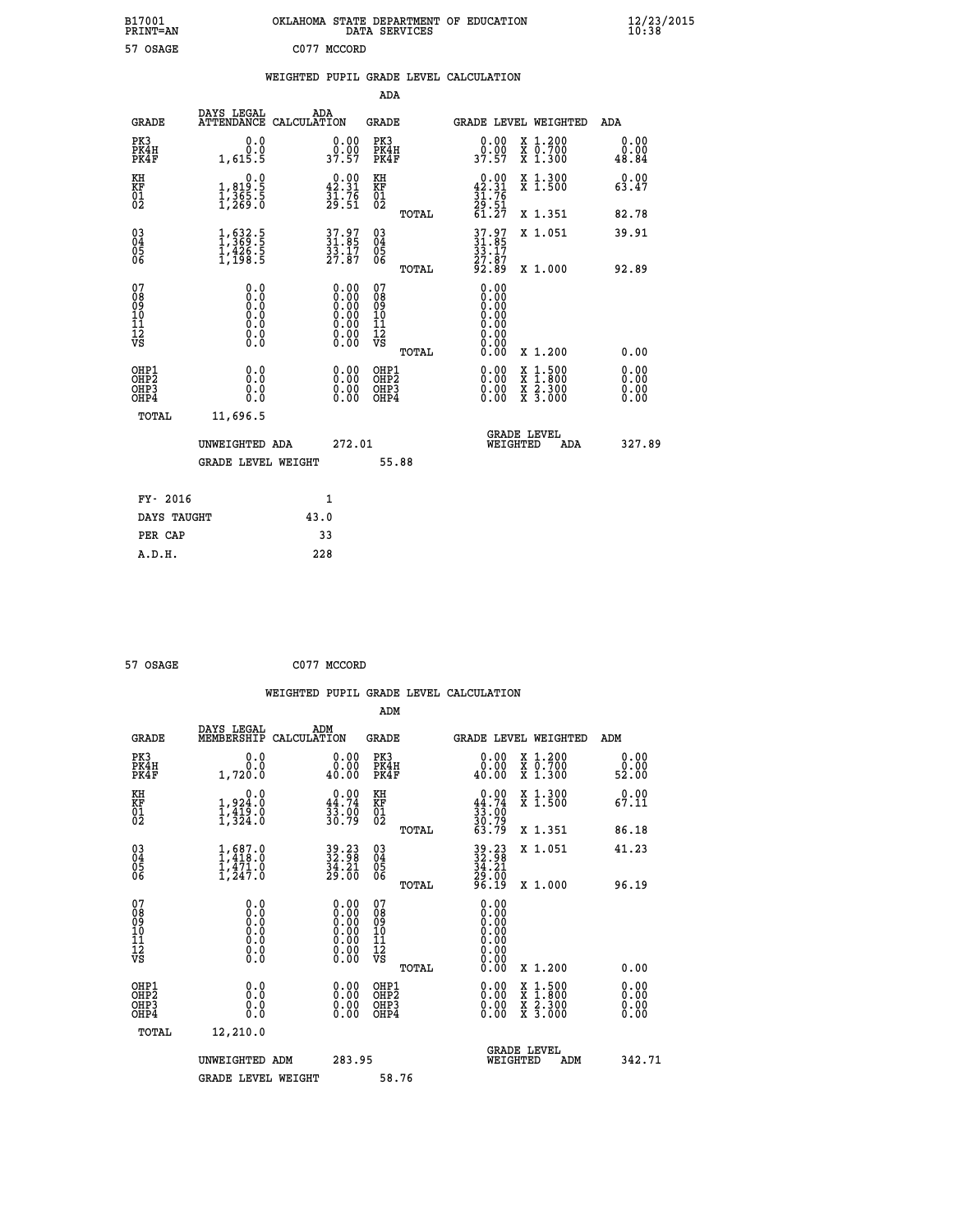| B17001<br>PRINT=AN | OKLAHOMA STATE DEPARTMENT OF EDUCATION<br>DATA SERVICES | $\frac{12}{23}$ /2015 |
|--------------------|---------------------------------------------------------|-----------------------|
| 57 OSAGE           | I002 PAWHUSKA                                           |                       |
|                    | WEIGHTED PUPIL GRADE LEVEL CALCULATION                  |                       |

|                                                    |                                                                                     |                                                                             | ADA                                    |       |                                                                             |   |                                                           |                              |
|----------------------------------------------------|-------------------------------------------------------------------------------------|-----------------------------------------------------------------------------|----------------------------------------|-------|-----------------------------------------------------------------------------|---|-----------------------------------------------------------|------------------------------|
| <b>GRADE</b>                                       | DAYS LEGAL<br><b>ATTENDANCE</b>                                                     | ADA<br>CALCULATION                                                          | GRADE                                  |       | GRADE LEVEL WEIGHTED                                                        |   |                                                           | <b>ADA</b>                   |
| PK3<br>PK4H<br>PK4F                                | 36.0<br>0.0<br>712.5                                                                | 1.00<br>$\bar{0.00}$<br>19.79                                               | PK3<br>PK4H<br>PK4F                    |       | 1.00<br>0.00<br>19.79                                                       |   | X 1.200<br>X 0.700<br>X 1.300                             | 1.20<br>0.00<br>25.73        |
| KH<br><b>KF</b><br>01<br>02                        | $\begin{smallmatrix} 0.0\\2,268.0\\2,157.5\\2,270.0\end{smallmatrix}$               | $\begin{smallmatrix} 0.00\\ 63.00\\ 59.93\\ 63.06 \end{smallmatrix}$        | KH<br>KF<br>01<br>02                   |       | $\begin{smallmatrix} &0.00\ 63.00\ 59.93\ 53.06\ 122.99\ \end{smallmatrix}$ |   | X 1.300<br>X 1.500                                        | 0.00<br>94.50                |
|                                                    |                                                                                     |                                                                             |                                        | TOTAL |                                                                             |   | X 1.351                                                   | 166.16                       |
| $\begin{matrix} 03 \\ 04 \\ 05 \\ 06 \end{matrix}$ | 2,262.0<br>2,438.5<br>1,857.5<br>2,192.0                                            | 62.83<br>67.74<br>51.60<br>60.89                                            | 03<br>04<br>05<br>06                   |       | $62.83\n67.74\n51.60\n60.89\n180.23$                                        |   | X 1.051                                                   | 66.03                        |
|                                                    |                                                                                     |                                                                             |                                        | TOTAL |                                                                             |   | X 1.000                                                   | 180.23                       |
| 07<br>08<br>09<br>101<br>11<br>12<br>VS            | $1,698.0$<br>$2,134.0$<br>$1,645.5$<br>$1,950.0$<br>$2,219.5$<br>$1,951.5$<br>$0.0$ | $47.17$<br>$59.28$<br>$45.83$<br>$54.17$<br>$61.70$<br>$\frac{54.35}{0.00}$ | 07<br>08<br>09<br>11<br>11<br>12<br>VS | TOTAL | $47.17$<br>$59.28$<br>$45.83$<br>$54.170$<br>$54.35$<br>$0.00$<br>$322.50$  |   | X 1.200                                                   | 387.00                       |
| OHP1<br>OHP2<br>OHP3<br>OH <sub>P4</sub>           | 189.0<br>0.0<br>0.000                                                               | $\begin{smallmatrix} 5\cdot 25\0.00\0.00 \end{smallmatrix}$                 | OHP1<br>OHP2<br>OHP3<br>OHP4           |       | $\begin{smallmatrix} 5 & 25 \\ 0 & 0 \\ 0 & 0 \\ 0 & 0 \end{smallmatrix}$   | X | $1.500$<br>$1.800$<br>$\frac{x}{x}$ $\frac{5.300}{3.000}$ | 7.88<br>0.00<br>0.00<br>0.00 |
| TOTAL                                              | 27,981.5                                                                            |                                                                             |                                        |       |                                                                             |   |                                                           |                              |
|                                                    | UNWEIGHTED ADA                                                                      | 777.59                                                                      |                                        |       | WEIGHTED                                                                    |   | <b>GRADE LEVEL</b><br>ADA                                 | 928.73                       |
|                                                    | <b>GRADE LEVEL WEIGHT</b>                                                           |                                                                             | 151.14                                 |       |                                                                             |   |                                                           |                              |
| FY- 2016                                           |                                                                                     | $\mathbf{1}$                                                                |                                        |       |                                                                             |   |                                                           |                              |
| DAYS TAUGHT                                        |                                                                                     | 36.0                                                                        |                                        |       |                                                                             |   |                                                           |                              |
|                                                    |                                                                                     |                                                                             |                                        |       |                                                                             |   |                                                           |                              |

| 57 OSAGE | I002 PAWHUSKA |
|----------|---------------|

**PER CAP** 123<br> **A.D.H.** 361

 **A.D.H. 361**

|                                                      |              |                                                                                                                                           |                    |                                                                      |                                        |       | WEIGHTED PUPIL GRADE LEVEL CALCULATION                                      |          |                                          |     |                                  |
|------------------------------------------------------|--------------|-------------------------------------------------------------------------------------------------------------------------------------------|--------------------|----------------------------------------------------------------------|----------------------------------------|-------|-----------------------------------------------------------------------------|----------|------------------------------------------|-----|----------------------------------|
|                                                      |              |                                                                                                                                           |                    |                                                                      | ADM                                    |       |                                                                             |          |                                          |     |                                  |
|                                                      | <b>GRADE</b> | DAYS LEGAL<br>MEMBERSHIP                                                                                                                  | ADM<br>CALCULATION |                                                                      | GRADE                                  |       |                                                                             |          | GRADE LEVEL WEIGHTED                     | ADM |                                  |
| PK3<br>PK4H<br>PK4F                                  |              | 36.0<br>752.0                                                                                                                             |                    | $\begin{smallmatrix} 1.00\\ 0.00\\ 20.89 \end{smallmatrix}$          | PK3<br>PK4H<br>PK4F                    |       | $\begin{smallmatrix} 1.00\\ 0.00\\ 20.89 \end{smallmatrix}$                 |          | X 1.200<br>X 0.700<br>X 1.300            |     | 1.20<br>0.00<br>27.16            |
| KH<br>KF<br>01<br>02                                 |              | $\begin{smallmatrix} 2,398.0\\ 2,238.0\\ 2,338.0\\ 2,344.0 \end{smallmatrix}$                                                             |                    | $\begin{smallmatrix} 0.00\\ 66.61\\ 62.17\\ 65.11 \end{smallmatrix}$ | KH<br>KF<br>01<br>02                   |       | $\begin{smallmatrix} &0.00\ 66.61\ 62.17\ 65.11\ 127.28\ \end{smallmatrix}$ |          | X 1.300<br>X 1.500                       |     | 0.00<br>99.92                    |
|                                                      |              |                                                                                                                                           |                    |                                                                      |                                        | TOTAL |                                                                             |          | X 1.351                                  |     | 171.96                           |
| 03<br>04<br>05<br>06                                 |              | 2,377.0<br>2,509.0<br>1,928.0<br>2,270.0                                                                                                  |                    | 66.03<br>69.69<br>53.56<br>63.06                                     | 03<br>04<br>05<br>06                   |       | $\begin{smallmatrix} 66.03\ 69.69\ 53.56\ 63.06\ 186.31\ \end{smallmatrix}$ |          | X 1.051                                  |     | 69.40                            |
|                                                      |              |                                                                                                                                           |                    |                                                                      |                                        | TOTAL |                                                                             |          | X 1.000                                  |     | 186.31                           |
| 07<br>08<br>09<br>101<br>112<br>VS                   |              | $\begin{smallmatrix} 1,762\cdot 0\\ 2,252\cdot 0\\ 1,781\cdot 0\\ 2,094\cdot 0\\ 2,343\cdot 0\\ 2,105\cdot 0\\ 0\cdot 0\end{smallmatrix}$ |                    | 48.94<br>62.56<br>49.67<br>58.17<br>55.26<br>58.79<br>58.79          | 07<br>08<br>09<br>11<br>11<br>12<br>VS |       | 48.94<br>62.567<br>49.577<br>58.176<br>58.790<br>58.790<br>343.39           |          |                                          |     |                                  |
|                                                      |              |                                                                                                                                           |                    |                                                                      |                                        | TOTAL |                                                                             |          | X 1.200                                  |     | 412.07                           |
| OHP1<br>OHP <sub>2</sub><br>OH <sub>P3</sub><br>OHP4 |              | 189.0<br>0.0<br>0.0<br>Ō.Ō                                                                                                                |                    | $\begin{smallmatrix} 5.25\ 0.00 \ 0.00 \end{smallmatrix}$<br>0.00    | OHP1<br>OHP2<br>OHP3<br>OHP4           |       | $\begin{smallmatrix} 5 & 25 \\ 0 & 0 \\ 0 & 0 \\ 0 & 0 \end{smallmatrix}$   |          | X 1:500<br>X 1:800<br>X 2:300<br>X 3:000 |     | $7.88$<br>$0.00$<br>0.00<br>0.00 |
|                                                      | TOTAL        | 29,378.0                                                                                                                                  |                    |                                                                      |                                        |       |                                                                             |          |                                          |     |                                  |
|                                                      |              | UNWEIGHTED ADM                                                                                                                            |                    | 816.76                                                               |                                        |       |                                                                             | WEIGHTED | <b>GRADE LEVEL</b><br>ADM                |     | 975.90                           |
|                                                      |              | <b>GRADE LEVEL WEIGHT</b>                                                                                                                 |                    |                                                                      | 159.14                                 |       |                                                                             |          |                                          |     |                                  |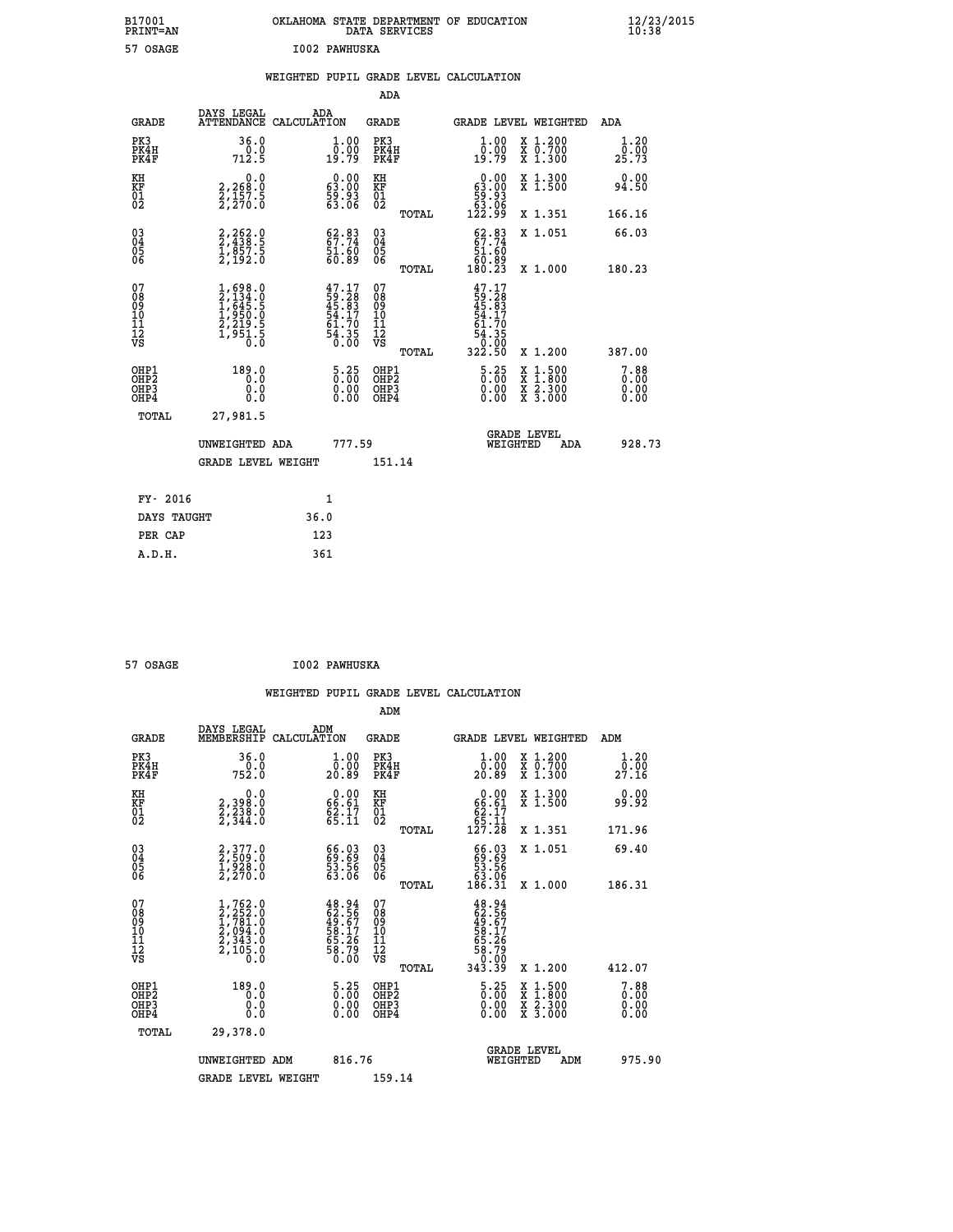| B17001<br><b>PRINT=AN</b> | OKLAHOMA STATE DEPARTMENT OF EDUCATION<br>DATA SERVICES | $\frac{12}{23}$ /2015 |
|---------------------------|---------------------------------------------------------|-----------------------|
| 57 OSAGE                  | <b>I011 SHIDLER</b>                                     |                       |

|  |  | WEIGHTED PUPIL GRADE LEVEL CALCULATION |
|--|--|----------------------------------------|
|  |  |                                        |

|                                                                    |                                                                                  |                                                             |                                                                                | ADA                                          |       |                                                                      |                                          |                              |
|--------------------------------------------------------------------|----------------------------------------------------------------------------------|-------------------------------------------------------------|--------------------------------------------------------------------------------|----------------------------------------------|-------|----------------------------------------------------------------------|------------------------------------------|------------------------------|
| <b>GRADE</b>                                                       | DAYS LEGAL<br>ATTENDANCE CALCULATION                                             | ADA                                                         |                                                                                | <b>GRADE</b>                                 |       | GRADE LEVEL WEIGHTED                                                 |                                          | ADA                          |
| PK3<br>PK4H<br>PK4F                                                | 0.0<br>$\begin{smallmatrix} & 0 & 0 \\ 0 & 0 & 0 \\ 4 & 6 & 8 \end{smallmatrix}$ | $\begin{smallmatrix} 0.00\\ 0.00\\ 13.39 \end{smallmatrix}$ |                                                                                | PK3<br>PK4H<br>PK4F                          |       | 0.00<br>$\substack{0.001339}$                                        | X 1.200<br>X 0.700<br>X 1.300            | 0.00<br>0.00<br>17.41        |
| KH<br>KF<br>01<br>02                                               | 0.0<br>447.0<br>$853.0$<br>615.0                                                 | 12.77<br>$\frac{24}{17}$ : 37                               |                                                                                | KH<br>KF<br>01<br>02                         |       | $12.90$<br>12.77<br>$\frac{24}{17}$ : $\frac{37}{57}$                | X 1.300<br>X 1.500                       | 0.00<br>19.16                |
|                                                                    |                                                                                  |                                                             |                                                                                |                                              | TOTAL | 41.94                                                                | X 1.351                                  | 56.66                        |
| $\begin{smallmatrix} 03 \\[-4pt] 04 \end{smallmatrix}$<br>Ŏ5<br>06 | $\frac{480.5}{687.5}$<br>572.5<br>389.0                                          |                                                             | $\begin{smallmatrix} 13\cdot73\19\cdot64\16\cdot36\11\cdot11\end{smallmatrix}$ | $\substack{03 \\ 04}$<br>Ŏ5<br>06            |       | $13.73$<br>$19.64$<br>$16.36$<br>$11.11$                             | X 1.051                                  | 14.43                        |
|                                                                    |                                                                                  |                                                             |                                                                                |                                              | TOTAL | 47.11                                                                | X 1.000                                  | 47.11                        |
| 07<br>08<br>09<br>101<br>11<br>12<br>VS                            | 587.5<br>$540.0$<br>$676.0$<br>$525.0$<br>$508.0$<br>$711.0$<br>Ō.Ō              | $16.79$<br>$15.43$<br>$19.31$<br>$15.00$<br>$14.51$         | $\frac{20.31}{0.00}$                                                           | 07<br>08<br>09<br>101<br>11<br>12<br>VS      |       | $16.79$<br>$15.43$<br>$19.31$<br>$15.00$<br>$14.51$<br>20.31<br>0.00 |                                          |                              |
|                                                                    |                                                                                  |                                                             |                                                                                |                                              | TOTAL | 101.35                                                               | X 1.200                                  | 121.62                       |
| OHP1<br>OHP <sub>2</sub><br>OH <sub>P3</sub><br>OHP4               | 0.0<br>0.0<br>$0.\overline{0}$                                                   |                                                             | 0.00<br>$\begin{smallmatrix} 0.00 \ 0.00 \end{smallmatrix}$                    | OHP1<br>OHP <sub>2</sub><br>OHP <sub>3</sub> |       | 0.00<br>0.00                                                         | X 1:500<br>X 1:800<br>X 2:300<br>X 3:000 | 0.00<br>0.00<br>0.00<br>0.00 |
| TOTAL                                                              | 8,060.5                                                                          |                                                             |                                                                                |                                              |       |                                                                      |                                          |                              |
|                                                                    | UNWEIGHTED ADA                                                                   |                                                             | 230.29                                                                         |                                              |       | WEIGHTED                                                             | <b>GRADE LEVEL</b><br>ADA                | 276.39                       |
|                                                                    | <b>GRADE LEVEL WEIGHT</b>                                                        |                                                             |                                                                                | 46.10                                        |       |                                                                      |                                          |                              |
| FY- 2016                                                           |                                                                                  | 1                                                           |                                                                                |                                              |       |                                                                      |                                          |                              |
| DAYS TAUGHT                                                        |                                                                                  | 35.0                                                        |                                                                                |                                              |       |                                                                      |                                          |                              |
| PER CAP                                                            |                                                                                  | 158                                                         |                                                                                |                                              |       |                                                                      |                                          |                              |

| 57 OSAGE |  | <b>I011 SHIDLER</b> |
|----------|--|---------------------|
|          |  |                     |

 **WEIGHTED PUPIL GRADE LEVEL CALCULATION ADM DAYS LEGAL ADM GRADE MEMBERSHIP CALCULATION GRADE GRADE LEVEL WEIGHTED ADM PK3 0.0 0.00 PK3 0.00 X 1.200 0.00 PK4H 0.0 0.00 PK4H 0.00 X 0.700 0.00 PK4F 480.0 13.71 PK4F 13.71 X 1.300 17.82 KH 0.0 0.00 KH 0.00 X 1.300 0.00 KF 473.0 13.51 KF 13.51 X 1.500 20.27 01** 875.0 **25.00** 01 25.00 02 630.0 18.00 02 19.00  **TOTAL 43.00 X 1.351 58.09 03 490.0 14.00 03 14.00 X 1.051 14.71 04 700.0 20.00 04 20.00 05 589.0 16.83 05 16.83** 06 401.0 11.46 06 <sub>mome</sub> 11.46  **TOTAL 48.29 X 1.000 48.29** 07 606.0 17.31 07 17.31<br>
08 558.0 15.96 08 15.96<br>
10 558.0 15.94 10 15.94<br>
11 528.0 15.94 10 15.94<br>
12 528.0 15.00 11 15.96<br>
12 734.0 20.97<br>
75 6.0 20.00 VS 0.00  $\begin{matrix} 07 & 606.0 & 17.31 & 07 & 17.31 \\ 08 & 555.0 & 15.86 & 08 & 15.36 \\ 709 & 709.0 & 709.0 & 0 & 0 \\ 10 & 528.0 & 15.94 & 10 & 15.06 \\ 11 & 528.0 & 15.00 & 11 & 15.00 \\ 734.0 & 15.00 & 11 & 15.00 \\ 734.0 & 20.37 & 12 & 20.97 \\ 734.0 & 0.00 & 0.0 & 0.00 \\$  **OHP1 0.0 0.00 OHP1 0.00 X 1.500 0.00 OHP2 0.0 0.00 OHP2 0.00 X 1.800 0.00 OHP3 0.0 0.00 OHP3 0.00 X 2.300 0.00 OHP4 0.0 0.00 OHP4 0.00 X 3.000 0.00**

| TOTAL | 8,316.0            |        |                                       |        |
|-------|--------------------|--------|---------------------------------------|--------|
|       | UNWEIGHTED ADM     | 237.59 | <b>GRADE LEVEL</b><br>ADM<br>WEIGHTED | 285.28 |
|       | GRADE LEVEL WEIGHT | 47.69  |                                       |        |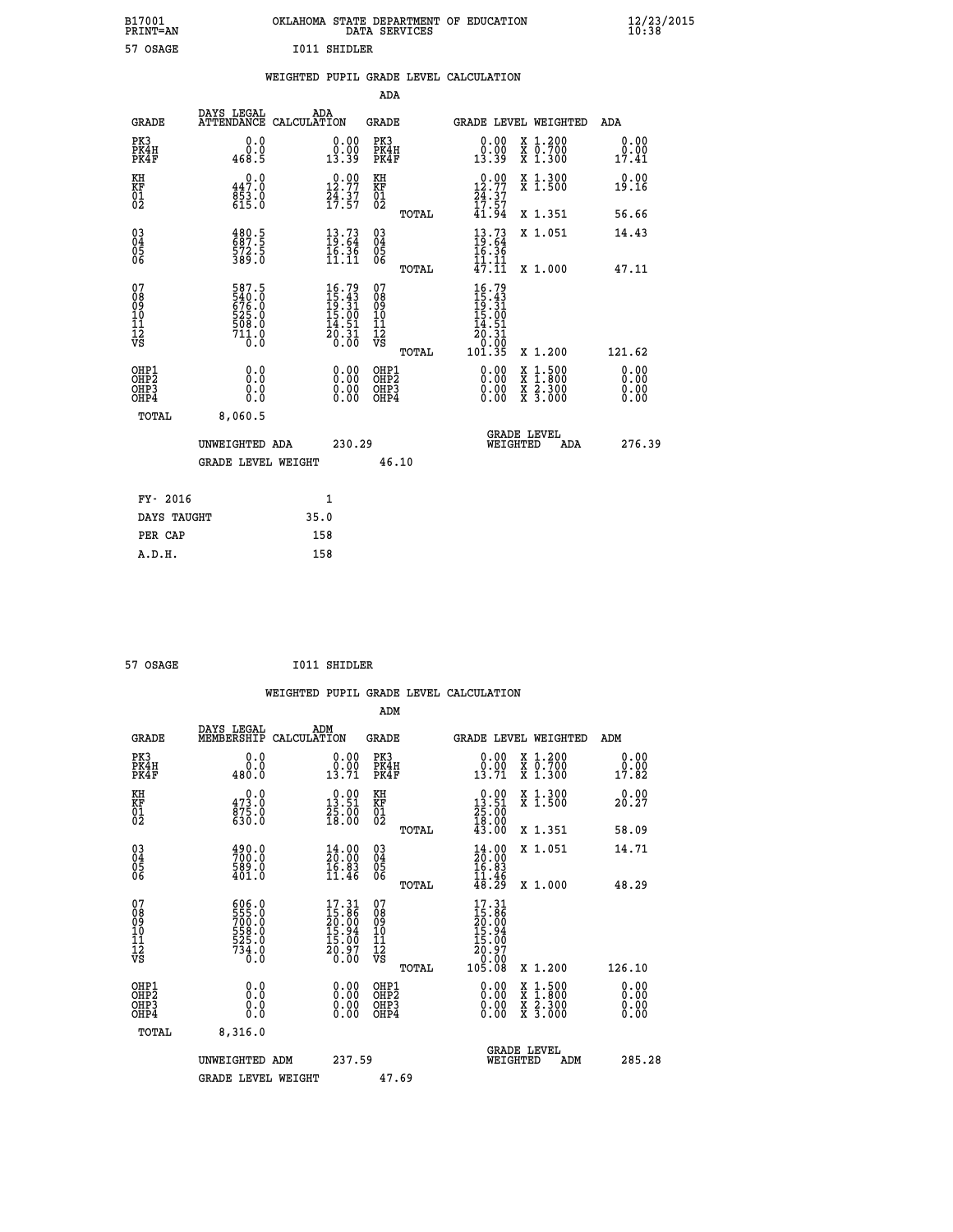| B17001<br><b>PRINT=AN</b> | OKLAHOMA STATE DEPARTMENT OF EDUCATION<br>DATA SERVICES | $\frac{12}{23}$ /2015 |
|---------------------------|---------------------------------------------------------|-----------------------|
| 57 OSAGE                  | I029 BARNSDALL                                          |                       |

|                                                       |                                                                                                          |                                                                      |        | ADA                                      |       |                                                                                                                  |                                          |                              |
|-------------------------------------------------------|----------------------------------------------------------------------------------------------------------|----------------------------------------------------------------------|--------|------------------------------------------|-------|------------------------------------------------------------------------------------------------------------------|------------------------------------------|------------------------------|
| <b>GRADE</b>                                          | DAYS LEGAL                                                                                               | ADA<br>ATTENDANCE CALCULATION                                        |        | GRADE                                    |       |                                                                                                                  | <b>GRADE LEVEL WEIGHTED</b>              | ADA                          |
| PK3<br>PK4H<br>PK4F                                   | 38.0<br>718.5                                                                                            | $\begin{smallmatrix} 1.00\\ 0.00\\ 18.91 \end{smallmatrix}$          |        | PK3<br>PK4H<br>PK4F                      |       | 1.00<br>0.00<br>18.91                                                                                            | X 1.200<br>X 0.700<br>X 1.300            | 1.20<br>0.00<br>24.58        |
| KH<br>KF<br>01<br>02                                  | 847.5<br>1,304.0                                                                                         | $\begin{smallmatrix} 0.00\\ 22.30\\ 34.32\\ 31.92 \end{smallmatrix}$ |        | KH<br>KF<br>01<br>02                     |       | $\begin{smallmatrix} 0.00\\ 22.30\\ 34.32\\ 31.95\\ 66.27 \end{smallmatrix}$                                     | X 1.300<br>X 1.500                       | 0.00<br>33.45                |
|                                                       |                                                                                                          |                                                                      |        |                                          | TOTAL |                                                                                                                  | X 1.351                                  | 89.53                        |
| $\begin{matrix} 03 \\ 04 \\ 05 \\ 06 \end{matrix}$    | 1,309.5<br>610.5<br>923.5                                                                                | $34.46$<br>$24.74$<br>Ī6:07<br>24:30                                 |        | 03<br>04<br>05<br>06                     |       | $34.74$<br>$24.74$<br>$16.07$<br>$24.30$<br>$65.11$                                                              | X 1.051                                  | 36.22                        |
|                                                       |                                                                                                          |                                                                      |        |                                          | TOTAL |                                                                                                                  | X 1.000                                  | 65.11                        |
| 07<br>08<br>09<br>11<br>11<br>12<br>VS                | $\begin{smallmatrix} 1,100.5\\ 1,469.5\\ 1,832.5\\ 1,101.5\\ 1,1081.5\\ 1,345.0\\ 0.0 \end{smallmatrix}$ | 28.967<br>388.67<br>48.22<br>28.99<br>28.46<br>35.39<br>35.390       |        | 07<br>08<br>09<br>11<br>11<br>12<br>VS   | TOTAL | $\begin{smallmatrix} 28.96\\ 38.57\\ 48.52\\ 28.29\\ 28.49\\ 28.46\\ 35.39\\ 0\\ 0\\ 0\\ 0\\ 0\end{smallmatrix}$ | X 1.200                                  | 250.43                       |
| OHP1<br>OH <sub>P</sub> 2<br>OH <sub>P3</sub><br>OHP4 | 0.0<br>0.0<br>0.0                                                                                        | 0.00<br>$\begin{smallmatrix} 0.00 \ 0.00 \end{smallmatrix}$          |        | OHP1<br>OHP <sub>2</sub><br>OHP3<br>OHP4 |       | 0.00<br>0.00<br>0.00                                                                                             | X 1:500<br>X 1:800<br>X 2:300<br>X 3:000 | 0.00<br>0.00<br>0.00<br>0.00 |
| TOTAL                                                 | 15,836.0                                                                                                 |                                                                      |        |                                          |       |                                                                                                                  |                                          |                              |
|                                                       | UNWEIGHTED ADA<br>GRADE LEVEL WEIGHT                                                                     |                                                                      | 416.74 | 83.78                                    |       | WEIGHTED                                                                                                         | <b>GRADE LEVEL</b><br>ADA                | 500.52                       |
|                                                       |                                                                                                          |                                                                      |        |                                          |       |                                                                                                                  |                                          |                              |
| FY- 2016                                              |                                                                                                          | $\mathbf{1}$                                                         |        |                                          |       |                                                                                                                  |                                          |                              |
| DAYS TAUGHT                                           |                                                                                                          | 38.0                                                                 |        |                                          |       |                                                                                                                  |                                          |                              |
| PER CAP                                               |                                                                                                          | 97                                                                   |        |                                          |       |                                                                                                                  |                                          |                              |
| A.D.H.                                                |                                                                                                          | 190                                                                  |        |                                          |       |                                                                                                                  |                                          |                              |

| 57 OSAGE | I029 BARNSDALL |
|----------|----------------|

|                                                      |                                                                               |                                                                      | ADM                                          |                                                                              |                                          |                          |
|------------------------------------------------------|-------------------------------------------------------------------------------|----------------------------------------------------------------------|----------------------------------------------|------------------------------------------------------------------------------|------------------------------------------|--------------------------|
| <b>GRADE</b>                                         | DAYS LEGAL<br>MEMBERSHIP                                                      | ADM<br>CALCULATION                                                   | GRADE                                        | GRADE LEVEL WEIGHTED                                                         |                                          | ADM                      |
| PK3<br>PK4H<br>PK4F                                  | 38.0<br>759.0                                                                 | $\begin{smallmatrix} 1.00\\ 0.00\\ 19.97 \end{smallmatrix}$          | PK3<br>PK4H<br>PK4F                          | 1.00<br>0:00<br>19:97                                                        | X 1.200<br>X 0.700<br>X 1.300            | 1.20<br>ō:ōŏ<br>25.96    |
| KH<br>KF<br>01<br>02                                 | 0.0<br>$\begin{smallmatrix} 875.0\\ 1,364.0\\ 1,245.0 \end{smallmatrix}$      | $\begin{smallmatrix} 0.00\\ 23.03\\ 35.89\\ 32.76 \end{smallmatrix}$ | KH<br>KF<br>01<br>02                         | $\begin{smallmatrix} 0.00\\ 23.03\\ 35.89\\ 32.76\\ 68.65 \end{smallmatrix}$ | X 1.300<br>X 1.500                       | 0.00<br>34.55            |
|                                                      |                                                                               |                                                                      | TOTAL                                        |                                                                              | X 1.351                                  | 92.75                    |
| $\begin{matrix} 03 \\ 04 \\ 05 \\ 06 \end{matrix}$   | $1,341.0$<br>$962.0$<br>$616.0$<br>$950.0$                                    | 35.29<br>25.32<br>16.21<br>25.00                                     | 03<br>04<br>05<br>06                         | $35.32$<br>$16.21$<br>$16.21$<br>$25.00$<br>$66.53$                          | X 1.051                                  | 37.09                    |
|                                                      |                                                                               |                                                                      | TOTAL                                        |                                                                              | X 1.000                                  | 66.53                    |
| 07<br>08<br>09<br>10<br>11<br>11<br>12<br>VS         | $1, 138.0$<br>$1, 541.0$<br>$1, 923.0$<br>$1, 173.0$<br>$1, 167.0$<br>1,419.0 | 29.95<br>40.55<br>50.61<br>50.87<br>30.71<br>37.34<br>0.00           | 07<br>08<br>09<br>01<br>11<br>11<br>12<br>VS | 29.95<br>40.55<br>50.61<br>50.87<br>30.71<br>37.34<br>0.00<br>220.03         |                                          |                          |
|                                                      |                                                                               |                                                                      | TOTAL                                        |                                                                              | X 1.200                                  | 264.04                   |
| OHP1<br>OH <sub>P</sub> <sub>2</sub><br>OHP3<br>OHP4 |                                                                               |                                                                      | OHP1<br>OHP2<br>OHP3<br>OHP4                 | 0.00<br>0.00                                                                 | X 1:500<br>X 1:800<br>X 2:300<br>X 3:000 | $0.00$<br>$0.00$<br>0.00 |
| TOTAL                                                | 16,511.0                                                                      |                                                                      |                                              |                                                                              |                                          |                          |
|                                                      | UNWEIGHTED<br>ADM                                                             | 434.50                                                               |                                              | <b>GRADE LEVEL</b><br>WEIGHTED                                               | ADM                                      | 522.12                   |
|                                                      | <b>GRADE LEVEL WEIGHT</b>                                                     |                                                                      | 87.62                                        |                                                                              |                                          |                          |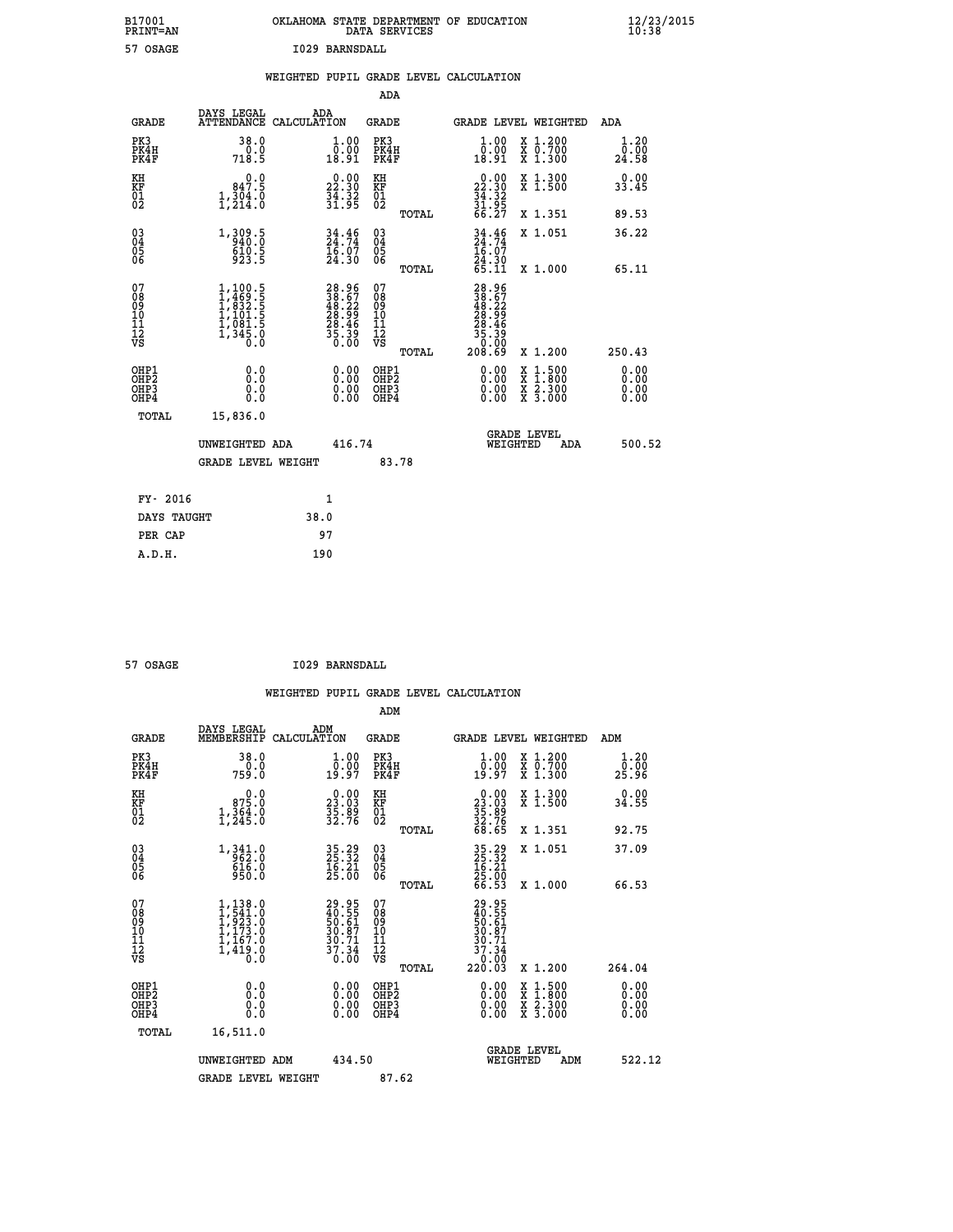| B17001<br>PRINT=AN                     |                                                                      | OKLAHOMA STATE DEPARTMENT OF EDUCATION                                                                                                  | DATA SERVICES                                                       |                                                                                                                                                                                                                                                                                        |                                                                                                                                           | $\frac{12}{23}$ /2015 |
|----------------------------------------|----------------------------------------------------------------------|-----------------------------------------------------------------------------------------------------------------------------------------|---------------------------------------------------------------------|----------------------------------------------------------------------------------------------------------------------------------------------------------------------------------------------------------------------------------------------------------------------------------------|-------------------------------------------------------------------------------------------------------------------------------------------|-----------------------|
| 57 OSAGE                               |                                                                      | I030 WYNONA                                                                                                                             |                                                                     |                                                                                                                                                                                                                                                                                        |                                                                                                                                           |                       |
|                                        |                                                                      | WEIGHTED PUPIL GRADE LEVEL CALCULATION                                                                                                  |                                                                     |                                                                                                                                                                                                                                                                                        |                                                                                                                                           |                       |
|                                        |                                                                      |                                                                                                                                         | ADA                                                                 |                                                                                                                                                                                                                                                                                        |                                                                                                                                           |                       |
| <b>GRADE</b>                           | DAYS LEGAL<br>ATTENDANCE CALCULATION                                 | ADA                                                                                                                                     | <b>GRADE</b>                                                        |                                                                                                                                                                                                                                                                                        | GRADE LEVEL WEIGHTED                                                                                                                      | ADA                   |
| PK3<br>PK4H<br>PK4F                    | 0.0<br>0.0<br>266.0                                                  | 0.00<br>$\begin{smallmatrix} 0.00 \ 6.19 \end{smallmatrix}$                                                                             | PK3<br>PK4H<br>PK4F                                                 | 0.00<br>$\begin{smallmatrix} 0.00 & 0.00 & 0.00 & 0.00 & 0.00 & 0.00 & 0.00 & 0.00 & 0.00 & 0.00 & 0.00 & 0.00 & 0.00 & 0.00 & 0.00 & 0.00 & 0.00 & 0.00 & 0.00 & 0.00 & 0.00 & 0.00 & 0.00 & 0.00 & 0.00 & 0.00 & 0.00 & 0.00 & 0.00 & 0.00 & 0.00 & 0.00 & 0.00 & 0.00 & 0.00 & 0.0$ | X 1.200<br>X 0.700<br>X 1.300                                                                                                             | 0.00<br>0.00<br>8.05  |
| KH<br>KF<br>01<br>02                   | 0.0<br>323.0<br>371.0<br>176.5                                       | $7.51$<br>$8.63$<br>$4.10$                                                                                                              | KH<br><b>KF</b><br>01<br>02                                         | $7.51$<br>$8.63$<br>$4.10$                                                                                                                                                                                                                                                             | X 1.300<br>X 1.500                                                                                                                        | 0.00<br>11.27         |
|                                        |                                                                      |                                                                                                                                         | TOTAL                                                               | 12.73                                                                                                                                                                                                                                                                                  | X 1.351                                                                                                                                   | 17.20                 |
| 03<br>04<br>05<br>06                   | 218.0<br>207.0<br>337.0<br>365.0                                     | $\begin{smallmatrix} 5.07\ 4.81\ 7.84\ 8.49 \end{smallmatrix}$                                                                          | $\begin{matrix} 03 \\ 04 \\ 05 \\ 06 \end{matrix}$                  | $\frac{5.07}{4.81}$<br>$\frac{8.45}{21.14}$                                                                                                                                                                                                                                            | X 1.051                                                                                                                                   | 5.33                  |
|                                        |                                                                      |                                                                                                                                         | <b>TOTAL</b>                                                        |                                                                                                                                                                                                                                                                                        | X 1.000                                                                                                                                   | 21.14                 |
| 07<br>08<br>09<br>11<br>11<br>12<br>VS | 208.5<br>399.0<br>614.0<br>614.0<br>203.0<br>526.0<br>523.5<br>123.5 | $\begin{smallmatrix} 4.85\\[-1.2mm] 9.28\\[-1.2mm] 14.38\\[-1.2mm] 4.72\\[-1.2mm] 12.35\\[-1.2mm] 2.87\\[-1.2mm] 0.00\end{smallmatrix}$ | 07<br>08<br>09<br>10<br>$\frac{11}{12}$<br>$\frac{12}{18}$<br>TOTAL | $\begin{array}{r} 4.85 \\ 9.28 \\ 14.38 \\ 4.72 \\ 12.35 \\ 2.87 \\ 0.90 \\ \end{array}$<br>48.45                                                                                                                                                                                      | X 1.200                                                                                                                                   | 58.14                 |
| OHP1<br>OHP2<br>OH <sub>P3</sub>       | 0.0<br>Ŏ.Ō<br>0.0                                                    | 0.00<br>0.00                                                                                                                            | OHP1<br>OHP2<br>OHP3                                                | 0.00<br>0.00                                                                                                                                                                                                                                                                           | $\begin{smallmatrix} \mathtt{X} & 1\cdot500\\ \mathtt{X} & 1\cdot800\\ \mathtt{X} & 2\cdot300\\ \mathtt{X} & 3\cdot000 \end{smallmatrix}$ | 0.00<br>0.00<br>0.00  |
| OHP4                                   | 0.0                                                                  | 0.00                                                                                                                                    | OHP4                                                                | 0.00                                                                                                                                                                                                                                                                                   |                                                                                                                                           | 0.00                  |
| TOTAL                                  | 4,337.5                                                              |                                                                                                                                         |                                                                     |                                                                                                                                                                                                                                                                                        | <b>GRADE LEVEL</b>                                                                                                                        |                       |
|                                        | UNWEIGHTED ADA                                                       | 101.09                                                                                                                                  |                                                                     | WEIGHTED                                                                                                                                                                                                                                                                               | ADA                                                                                                                                       | 121.13                |
|                                        | <b>GRADE LEVEL WEIGHT</b>                                            |                                                                                                                                         | 20.04                                                               |                                                                                                                                                                                                                                                                                        |                                                                                                                                           |                       |
| FY- 2016                               |                                                                      | 1                                                                                                                                       |                                                                     |                                                                                                                                                                                                                                                                                        |                                                                                                                                           |                       |
| DAYS TAUGHT                            |                                                                      | 43.0                                                                                                                                    |                                                                     |                                                                                                                                                                                                                                                                                        |                                                                                                                                           |                       |
| PER CAP                                |                                                                      | 145                                                                                                                                     |                                                                     |                                                                                                                                                                                                                                                                                        |                                                                                                                                           |                       |

| 57 OSAGE | I030 WYNONA |
|----------|-------------|
|          |             |

|                                                      |                                                                                  |                    |                                                                                              |                                                     |       | WEIGHTED PUPIL GRADE LEVEL CALCULATION                                                     |                                          |                      |
|------------------------------------------------------|----------------------------------------------------------------------------------|--------------------|----------------------------------------------------------------------------------------------|-----------------------------------------------------|-------|--------------------------------------------------------------------------------------------|------------------------------------------|----------------------|
|                                                      |                                                                                  |                    |                                                                                              | ADM                                                 |       |                                                                                            |                                          |                      |
| <b>GRADE</b>                                         | DAYS LEGAL<br>MEMBERSHIP                                                         | ADM<br>CALCULATION |                                                                                              | <b>GRADE</b>                                        |       | <b>GRADE LEVEL WEIGHTED</b>                                                                |                                          | ADM                  |
| PK3<br>PK4H<br>PK4F                                  | 0.0<br>0.0<br>279.0                                                              |                    | $\begin{smallmatrix} 0.00 \ 0.00 \ 6.49 \end{smallmatrix}$                                   | PK3<br>PK4H<br>PK4F                                 |       | $\begin{smallmatrix} 0.00 \\ 0.00 \\ 6.49 \end{smallmatrix}$                               | X 1.200<br>X 0.700<br>X 1.300            | 0.00<br>0.00<br>8.44 |
| KH<br>KF<br>01<br>02                                 | $\begin{smallmatrix}&&0\cdot0\\346\cdot0\\387\cdot0\\182\cdot0\end{smallmatrix}$ |                    | $\begin{smallmatrix} 0.00\\ 8.05\\ 9.00\\ 4.23 \end{smallmatrix}$                            | KH<br>KF<br>01<br>02                                |       | $\begin{smallmatrix} 0.00\\ 8.05\\ 9.00\\ 4.23\\ 13.23 \end{smallmatrix}$                  | X 1.300<br>X 1.500                       | 0.00<br>12.08        |
|                                                      |                                                                                  |                    |                                                                                              |                                                     | TOTAL |                                                                                            | X 1.351                                  | 17.87                |
| $\begin{matrix} 03 \\ 04 \\ 05 \\ 06 \end{matrix}$   | 229.0<br>215.0<br>359.0<br>374.0                                                 |                    | 5:33<br>5:00<br>8:35<br>8:70                                                                 | $\begin{array}{c} 03 \\ 04 \\ 05 \\ 06 \end{array}$ |       | $\begin{smallmatrix}5\cdot33\5\cdot00\8\cdot35\8\cdot70\22\cdot05\end{smallmatrix}$        | X 1.051                                  | 5.60                 |
|                                                      |                                                                                  |                    |                                                                                              |                                                     | TOTAL |                                                                                            | X 1.000                                  | 22.05                |
| 07<br>0890112<br>1112<br>VS                          | 215.0<br>415.0<br>640.0<br>215.0<br>215.0<br>554.0<br>554.0<br>129.0             |                    | $\begin{array}{r} 5.00 \\ 9.65 \\ 15.00 \\ 5.00 \\ 13.00 \end{array}$<br>$\frac{3.00}{0.00}$ | 07<br>08901112<br>1112<br>VS                        | TOTAL | $\begin{smallmatrix}5.00\\19.65\\15.00\\5.00\\13.00\\3.00\\0.90\end{smallmatrix}$<br>50.65 | X 1.200                                  | 60.78                |
| OHP1<br>OHP <sub>2</sub><br>OH <sub>P3</sub><br>OHP4 | 0.0<br>0.000                                                                     |                    | $0.00$<br>$0.00$<br>0.00                                                                     | OHP1<br>OHP2<br>OHP <sub>3</sub>                    |       | 0.00<br>0.00<br>0.00                                                                       | X 1:500<br>X 1:800<br>X 2:300<br>X 3:000 | 0.00<br>0.00<br>0.00 |
| TOTAL                                                | 4,539.0                                                                          |                    |                                                                                              |                                                     |       |                                                                                            |                                          |                      |
|                                                      | UNWEIGHTED ADM                                                                   |                    | 105.80                                                                                       |                                                     |       | WEIGHTED                                                                                   | <b>GRADE LEVEL</b><br>ADM                | 126.82               |
|                                                      | <b>GRADE LEVEL WEIGHT</b>                                                        |                    |                                                                                              | 21.02                                               |       |                                                                                            |                                          |                      |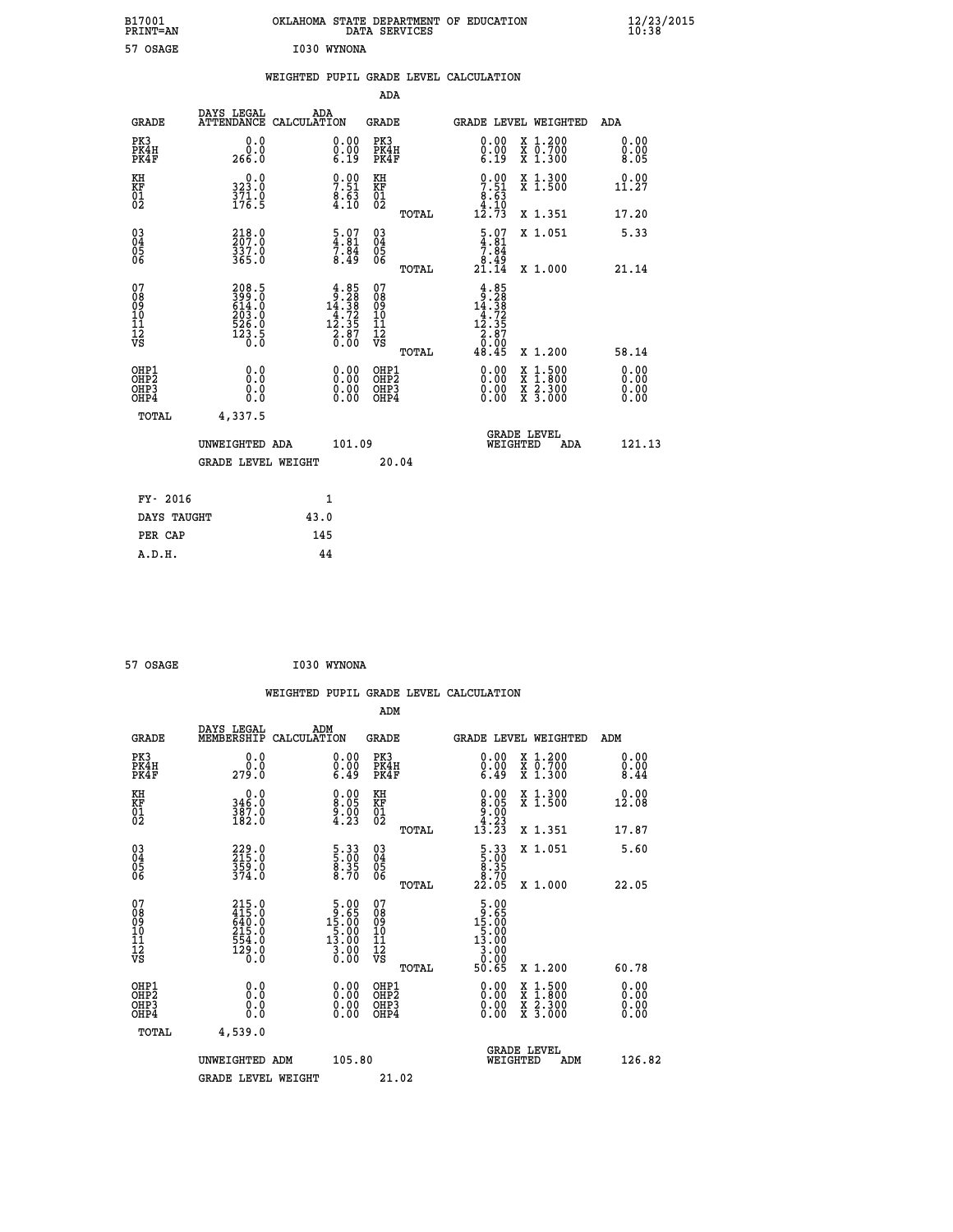| B17001          | OKLAHOMA STATE DEPARTMENT OF EDUCATION |
|-----------------|----------------------------------------|
| <b>PRINT=AN</b> | DATA SERVICES                          |
| 57 OSAGE        | I038 HOMINY                            |

**EXECUTE:**<br> **B12/23/2015**<br> **B138** 

|  |  | WEIGHTED PUPIL GRADE LEVEL CALCULATION |
|--|--|----------------------------------------|
|  |  |                                        |

|                                                                              |                                                                                                                            |                                                                                              | ADA                                                |       |                                                                                                              |                                                                                                                                           |                              |
|------------------------------------------------------------------------------|----------------------------------------------------------------------------------------------------------------------------|----------------------------------------------------------------------------------------------|----------------------------------------------------|-------|--------------------------------------------------------------------------------------------------------------|-------------------------------------------------------------------------------------------------------------------------------------------|------------------------------|
| <b>GRADE</b>                                                                 | DAYS LEGAL                                                                                                                 | ADA<br>ATTENDANCE CALCULATION                                                                | GRADE                                              |       | <b>GRADE LEVEL WEIGHTED</b>                                                                                  |                                                                                                                                           | ADA                          |
| PK3<br>PK4H<br>PK4F                                                          | 38.0<br>$0.0$<br>$0.853.0$                                                                                                 | 1.00<br>0.00<br>22.45                                                                        | PK3<br>PK4H<br>PK4F                                |       | 1.00<br>0.00<br>22.45                                                                                        | X 1.200<br>X 0.700<br>X 1.300                                                                                                             | 1.20<br>0.00<br>29.19        |
| KH<br>KF<br>01<br>02                                                         | 0.0<br>$1,944.5$<br>$1,483.0$<br>$1,650.5$                                                                                 | $\begin{smallmatrix} 0.00\\ 51.17\\ 39.03\\ 43.43 \end{smallmatrix}$                         | KH<br>KF<br>01<br>02                               |       | $0.00$<br>$51.17$<br>$39.03$<br>$43.43$<br>$82.46$                                                           | X 1.300<br>X 1.500                                                                                                                        | 0.00<br>76.76                |
|                                                                              |                                                                                                                            |                                                                                              |                                                    | TOTAL |                                                                                                              | X 1.351                                                                                                                                   | 111.40                       |
| $^{03}_{04}$<br>Ŏ5<br>06                                                     | $1,383.5$<br>$1,993.5$<br>$1,434.5$<br>$1,749.0$                                                                           | 36.41<br>52.46<br>37.75<br>46.03                                                             | $\begin{matrix} 03 \\ 04 \\ 05 \\ 06 \end{matrix}$ |       | $\frac{36}{52}$ : $\frac{41}{46}$<br>$\frac{37}{2}$ : 75<br>$\frac{46.03}{136.24}$                           | X 1.051                                                                                                                                   | 38.27                        |
|                                                                              |                                                                                                                            |                                                                                              |                                                    | TOTAL |                                                                                                              | X 1.000                                                                                                                                   | 136.24                       |
| 07<br>08<br>09<br>11<br>11<br>12<br>VS                                       | $\begin{smallmatrix} 1, 619 & 0\\ 1, 689 & 0\\ 1, 333 & 0\\ 1, 531 & 5\\ 1, 714 & 0\\ 1, 238 & 0\\ 0 & 0\end{smallmatrix}$ | $\begin{smallmatrix} 42.61\\ 44.45\\ 35.08\\ 40.30\\ 45.10\\ 32.58\\ 0.00 \end{smallmatrix}$ | 07<br>08<br>09<br>11<br>11<br>12<br>VS             | TOTAL | $\begin{array}{r} 42.61 \\ 44.45 \\ 35.08 \\ 40.30 \\ 40.30 \\ 45.10 \\ 32.58 \\ 0.00 \\ 240.12 \end{array}$ | X 1.200                                                                                                                                   | 288.14                       |
| OHP1<br>OH <sub>P</sub> <sub>2</sub><br>OH <sub>P3</sub><br>OH <sub>P4</sub> | 0.0<br>Ō.Ō<br>0.0<br>0.0                                                                                                   | 0.00<br>0.00<br>0.00                                                                         | OHP1<br>OHP2<br>OHP3<br>OHP4                       |       | 0.00<br>0.00<br>0.00                                                                                         | $\begin{smallmatrix} \mathtt{X} & 1\cdot500\\ \mathtt{X} & 1\cdot800\\ \mathtt{X} & 2\cdot300\\ \mathtt{X} & 3\cdot000 \end{smallmatrix}$ | 0.00<br>0.00<br>0.00<br>0.00 |
| TOTAL                                                                        | 21,654.0                                                                                                                   |                                                                                              |                                                    |       |                                                                                                              |                                                                                                                                           |                              |
|                                                                              | UNWEIGHTED ADA                                                                                                             | 569.85                                                                                       |                                                    |       | WEIGHTED                                                                                                     | <b>GRADE LEVEL</b><br>ADA                                                                                                                 | 681.20                       |
|                                                                              | <b>GRADE LEVEL WEIGHT</b>                                                                                                  |                                                                                              | 111.35                                             |       |                                                                                                              |                                                                                                                                           |                              |
|                                                                              |                                                                                                                            |                                                                                              |                                                    |       |                                                                                                              |                                                                                                                                           |                              |
| FY- 2016                                                                     |                                                                                                                            | $\mathbf{1}$                                                                                 |                                                    |       |                                                                                                              |                                                                                                                                           |                              |
| DAYS TAUGHT                                                                  |                                                                                                                            | 38.0                                                                                         |                                                    |       |                                                                                                              |                                                                                                                                           |                              |
| PER CAP                                                                      |                                                                                                                            | 90                                                                                           |                                                    |       |                                                                                                              |                                                                                                                                           |                              |
| A.D.H.                                                                       |                                                                                                                            | 305                                                                                          |                                                    |       |                                                                                                              |                                                                                                                                           |                              |

| 57 OSAGE | I038 HOMINY |
|----------|-------------|
|          |             |

 **A.D.H. 305**

|                                                      |                                                                                         |                                                                                              | ADM                                                 |       |                                                                                       |                                          |                              |
|------------------------------------------------------|-----------------------------------------------------------------------------------------|----------------------------------------------------------------------------------------------|-----------------------------------------------------|-------|---------------------------------------------------------------------------------------|------------------------------------------|------------------------------|
| <b>GRADE</b>                                         | DAYS LEGAL<br>MEMBERSHIP                                                                | ADM<br>CALCULATION                                                                           | <b>GRADE</b>                                        |       |                                                                                       | GRADE LEVEL WEIGHTED                     | ADM                          |
| PK3<br>PK4H<br>PK4F                                  | 38.0<br>0.0<br>914.0                                                                    | 1.00<br>0:00<br>24:05                                                                        | PK3<br>PK4H<br>PK4F                                 |       | $\begin{smallmatrix} 1.00\\[-1.2mm] 0.00\\[-1.0mm] 24.05\end{smallmatrix}$            | X 1.200<br>X 0.700<br>X 1.300            | 1.20<br>0.00<br>31.27        |
| KH<br>KF<br>01<br>02                                 | 0.0<br>2,076:0<br>1,556:0<br>1,747:0                                                    | $\begin{smallmatrix} 0.00\\ 54.63\\ 40.95\\ 45.97 \end{smallmatrix}$                         | KH<br>KF<br>01<br>02                                |       | $\begin{smallmatrix} &0.00\ 54.63\ 40.95\ 45.97\ 86.92\ \end{smallmatrix}$            | X 1.300<br>X 1.500                       | 0.00<br>81.95                |
|                                                      |                                                                                         |                                                                                              |                                                     | TOTAL |                                                                                       | X 1.351                                  | 117.43                       |
| 03<br>04<br>05<br>06                                 | $\frac{1}{2}, \frac{454}{077}.0 \\ 1, \frac{513}{037}.0$                                | 38.26<br>54.66<br>39.82<br>48.34                                                             | $\begin{array}{c} 03 \\ 04 \\ 05 \\ 06 \end{array}$ |       | $38.26$<br>$54.66$<br>$39.82$<br>$48.34$<br>$142.82$                                  | X 1.051                                  | 40.21                        |
|                                                      |                                                                                         |                                                                                              |                                                     | TOTAL |                                                                                       | X 1.000                                  | 142.82                       |
| 07<br>08<br>09<br>101<br>112<br>VS                   | $1, 683.0$<br>$1, 741.0$<br>$1, 409.0$<br>$1, 613.0$<br>$1, 782.0$<br>$1, 280.0$<br>0.0 | $\begin{smallmatrix} 44.29\\ 45.82\\ 37.08\\ 42.45\\ 46.89\\ 33.68\\ 0.00 \end{smallmatrix}$ | 07<br>08<br>09<br>11<br>11<br>12<br>VS              | TOTAL | $44.29$<br>$37.82$<br>$37.08$<br>$42.45$<br>$46.89$<br>$33.68$<br>$0.000$<br>$250.21$ | X 1.200                                  | 300.25                       |
| OHP1<br>OHP2<br>OH <sub>P3</sub><br>OH <sub>P4</sub> | 0.0<br>$\begin{smallmatrix} 0.0 & 0 \ 0.0 & 0 \end{smallmatrix}$                        |                                                                                              | OHP1<br>OHP2<br>OHP <sub>3</sub>                    |       | $0.00$<br>$0.00$<br>0.00                                                              | X 1:500<br>X 1:800<br>X 2:300<br>X 3:000 | 0.00<br>0.00<br>0.00<br>0.00 |
| TOTAL                                                | 22,720.0                                                                                |                                                                                              |                                                     |       |                                                                                       |                                          |                              |
|                                                      | UNWEIGHTED ADM                                                                          | 597.89                                                                                       |                                                     |       | WEIGHTED                                                                              | <b>GRADE LEVEL</b><br>ADM                | 715.13                       |
|                                                      | <b>GRADE LEVEL WEIGHT</b>                                                               |                                                                                              | 117.24                                              |       |                                                                                       |                                          |                              |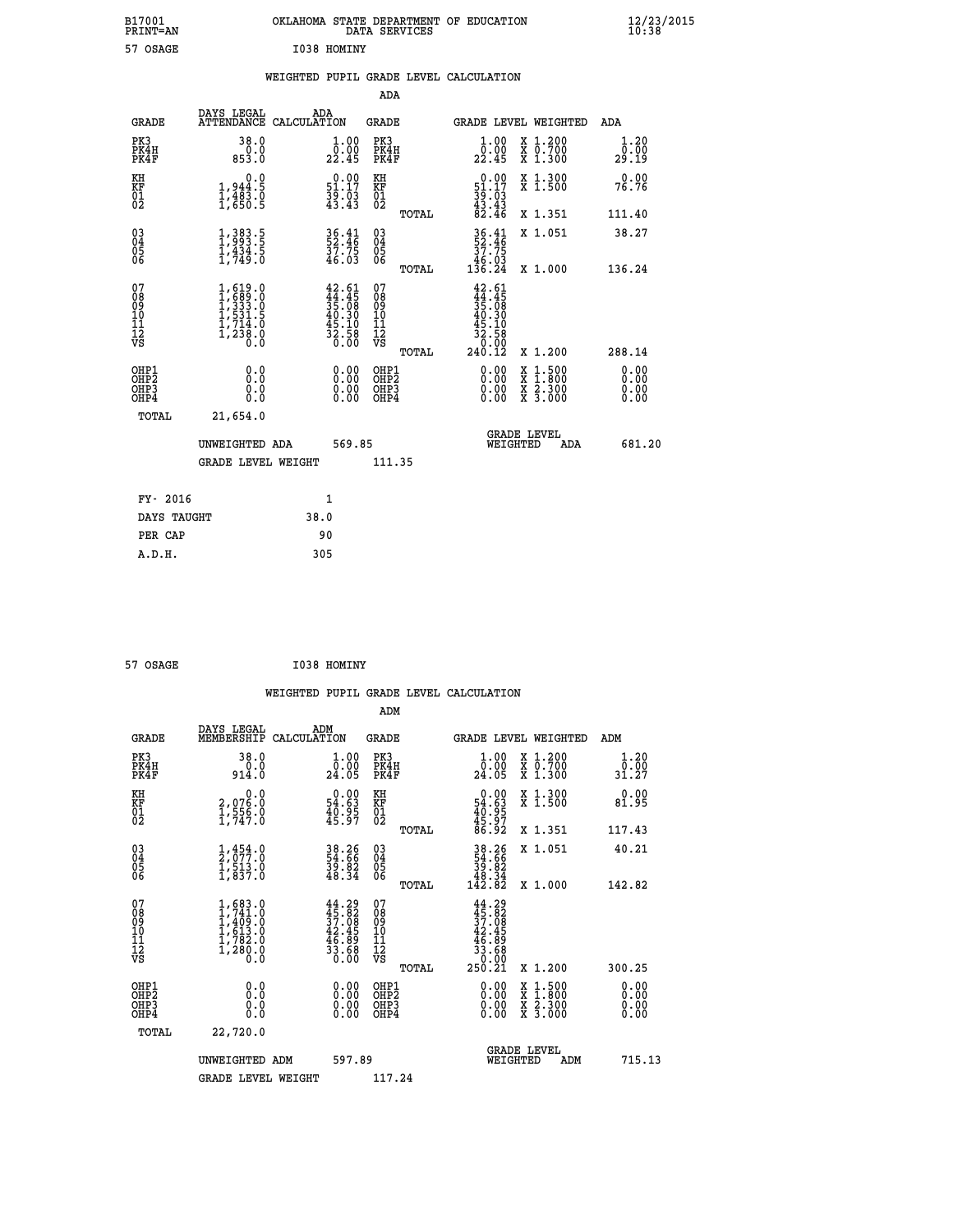| B17001<br>PRINT=AN                     |                                                                    | OKLAHOMA STATE DEPARTMENT OF EDUCATION                                                 | DATA SERVICES                                               |                                                                                      |                                                                                                  | $\frac{12}{23}$ /2015        |  |
|----------------------------------------|--------------------------------------------------------------------|----------------------------------------------------------------------------------------|-------------------------------------------------------------|--------------------------------------------------------------------------------------|--------------------------------------------------------------------------------------------------|------------------------------|--|
| 57 OSAGE                               |                                                                    | I050 PRUE                                                                              |                                                             |                                                                                      |                                                                                                  |                              |  |
|                                        |                                                                    | WEIGHTED PUPIL GRADE LEVEL CALCULATION                                                 |                                                             |                                                                                      |                                                                                                  |                              |  |
|                                        |                                                                    |                                                                                        | <b>ADA</b>                                                  |                                                                                      |                                                                                                  |                              |  |
| GRADE                                  | DAYS LEGAL                                                         | ADA<br>ATTENDANCE CALCULATION                                                          | GRADE                                                       |                                                                                      | GRADE LEVEL WEIGHTED                                                                             | ADA                          |  |
| PK3<br>PK4H<br>PK4F                    | 18.0<br>0.0<br>691.0                                               | 0.50<br>$\begin{smallmatrix} 0.00 \ 19.19 \end{smallmatrix}$                           | PK3<br>PK4H<br>PK4F                                         | 0.50<br>0.00<br>19:19                                                                | X 1.200<br>X 0.700<br>X 1.300                                                                    | 0.60<br>0.00<br>24.95        |  |
| KH<br>KF<br>01<br>02                   | 0.0<br>500.5<br>886.0                                              | $0.00$<br>$13.90$<br>$\frac{51}{19}.$ 61<br>19:18                                      | KH<br><b>KF</b><br>01<br>02                                 | $0.00$<br>$13.90$<br>$\frac{74}{19}$ : $\frac{61}{18}$                               | X 1.300<br>X 1.500                                                                               | 0.00<br>20.85                |  |
|                                        |                                                                    |                                                                                        | TOTAL                                                       | 43.79                                                                                | X 1.351                                                                                          | 59.16                        |  |
| 03<br>04<br>05<br>06                   | 746.5<br>748.5<br>760.5<br>945.0                                   | $\frac{20.74}{21.13}$<br>$\bar{26}.25$                                                 | $\begin{matrix} 03 \\ 04 \\ 05 \\ 06 \end{matrix}$<br>TOTAL | $\frac{20.74}{21.13}$<br>$\frac{26:25}{68:17}$                                       | X 1.051                                                                                          | 21.80                        |  |
| 07<br>08<br>09<br>11<br>11<br>12<br>VS | 799.5<br>$778.0$<br>1,084.5<br>911.0<br>792.0<br>$\frac{555}{0.0}$ | $\begin{smallmatrix} 22.21\ 21.61\ 30.13\ 25.23\ 22.00\ 16.49\ 0.00 \end{smallmatrix}$ | 07<br>08<br>09<br>10<br>$\frac{11}{12}$<br>$\frac{12}{18}$  | 22.21<br>$\frac{21.61}{30.13}$<br>$\frac{25.23}{3}$<br>22.00<br>$\frac{16.49}{0.00}$ | X 1.000                                                                                          | 68.17                        |  |
|                                        |                                                                    |                                                                                        | TOTAL                                                       | 137.67                                                                               | X 1.200                                                                                          | 165.20                       |  |
| OHP1<br>OHP2<br>OHP3<br>OHP4           | 0.0<br>0.0<br>0.0<br>0.0                                           | 0.00<br>$\begin{smallmatrix} 0.00 \ 0.00 \end{smallmatrix}$                            | OHP1<br>OH <sub>P</sub> 2<br>OHP3<br>OHP4                   | 0.00<br>0.00<br>0.00                                                                 | $\begin{smallmatrix} x & 1 & 500 \\ x & 1 & 800 \\ x & 2 & 300 \\ x & 3 & 000 \end{smallmatrix}$ | 0.00<br>0.00<br>0.00<br>0.00 |  |
| <b>TOTAL</b>                           | 10,949.5                                                           |                                                                                        |                                                             |                                                                                      |                                                                                                  |                              |  |
|                                        | UNWEIGHTED ADA                                                     | 303.96                                                                                 |                                                             | WEIGHTED                                                                             | <b>GRADE LEVEL</b><br>ADA                                                                        | 360.73                       |  |
|                                        | <b>GRADE LEVEL WEIGHT</b>                                          |                                                                                        | 56.77                                                       |                                                                                      |                                                                                                  |                              |  |
| FY- 2016                               |                                                                    | 1                                                                                      |                                                             |                                                                                      |                                                                                                  |                              |  |
| DAYS TAUGHT                            |                                                                    | 36.0                                                                                   |                                                             |                                                                                      |                                                                                                  |                              |  |
| PER CAP                                |                                                                    | 77                                                                                     |                                                             |                                                                                      |                                                                                                  |                              |  |

```
 57 OSAGE I050 PRUE
```
 **WEIGHTED PUPIL GRADE LEVEL CALCULATION ADM DAYS LEGAL ADM GRADE MEMBERSHIP CALCULATION GRADE GRADE LEVEL WEIGHTED ADM PK3 18.0 0.50 PK3 0.50 X 1.200 0.60 PK4H 0.0 0.00 PK4H 0.00 X 0.700 0.00 PK4F 788.0 21.89 PK4F 21.89 X 1.300 28.46 KH 0.0 0.00 KH 0.00 X 1.300 0.00 KF 545.0 15.14 KF 15.14 X 1.500 22.71 01 949.0 26.36 01 26.36**  $02$   $761.0$   $21.14$   $02$   $22.14$  **TOTAL 47.50 X 1.351 64.17 03 801.0 22.25 03 22.25 X 1.051 23.38 04 828.0 23.00 04 23.00 05 819.0 22.75 05 22.75 06 1,016.0 28.22 06 28.22 TOTAL 73.97 X 1.000 73.97** 07 860.0 23.89 07 23.89<br>
08 1,186.0 32.94 08 32.94<br>
10 973.0 26.94 10 26.94<br>
11 850.0 23.61 11 23.6.94<br>
12 650.0 10.00 VS 0.93<br>
VS 60.0 10.00 VS 0.000  $\begin{array}{cccc} 23.89 & 07 & 23.89 \ 23.33 & 08 & 23.33 \ 26.94 & 10 & 26.394 \ 25.94 & 11 & 25.94 \ 27.61 & 11 & 27.93 \ 17.93 & 12 & 17.93 \ 0.00 & 08 & 0.00 \ 0.00 & 08 & 0.00 \ 0.00 & 08 & 0.00 \ 0.00 & 08 & 0.00 \ 0.00 & 08 & 0.00 \ 0.00 & 08 & 0.00 \ 0.00 & 0$  **OHP1 0.0 0.00 OHP1 0.00 X 1.500 0.00 OHP2 0.0 0.00 OHP2 0.00 X 1.800 0.00 OHP3 0.0 0.00 OHP3 0.00 X 2.300 0.00 OHP4 0.0 0.00 OHP4 0.00 X 3.000 0.00 TOTAL 11,884.0 GRADE LEVEL UNWEIGHTED ADM 329.89 WEIGHTED ADM 391.66** GRADE LEVEL WEIGHT 61.77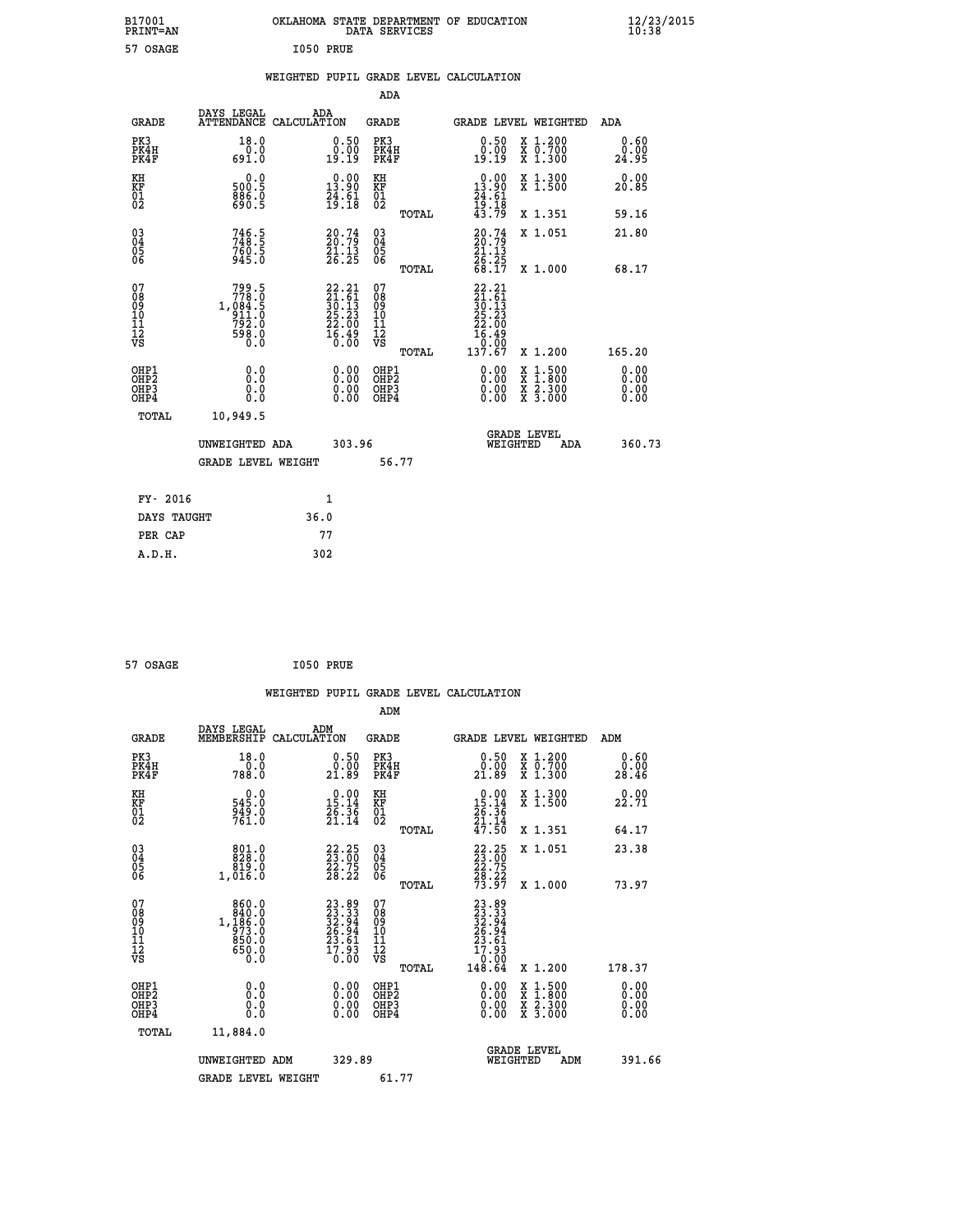| B17001<br>PRINT=AN                            |                                                               | OKLAHOMA STATE DEPARTMENT OF EDUCATION                                   | DATA SERVICES                                      |                                                                         |                                                                                                                                           | $\frac{12}{23}$ /2015 |  |
|-----------------------------------------------|---------------------------------------------------------------|--------------------------------------------------------------------------|----------------------------------------------------|-------------------------------------------------------------------------|-------------------------------------------------------------------------------------------------------------------------------------------|-----------------------|--|
| 57 OSAGE                                      |                                                               | I090 WOODLAND                                                            |                                                    |                                                                         |                                                                                                                                           |                       |  |
|                                               |                                                               | WEIGHTED PUPIL GRADE LEVEL CALCULATION                                   |                                                    |                                                                         |                                                                                                                                           |                       |  |
|                                               |                                                               |                                                                          | ADA                                                |                                                                         |                                                                                                                                           |                       |  |
| GRADE                                         | DAYS LEGAL                                                    | ADA<br>ATTENDANCE CALCULATION                                            | GRADE                                              | GRADE LEVEL WEIGHTED                                                    |                                                                                                                                           | ADA                   |  |
| PK3<br>PK4H<br>PK4F                           | 142.0<br>0.0<br>660.0                                         | 3.74<br>$0.00$<br>17.37                                                  | PK3<br>PK4H<br>PK4F                                | $\begin{smallmatrix} 3.74\ 0.00\ 17.37 \end{smallmatrix}$               | X 1.200<br>X 0.700<br>X 1.300                                                                                                             | 4.49<br>0.00<br>22.58 |  |
| KH<br>KF<br>01<br>02                          | 0.0<br>1,102:0<br>1,466:5<br>1,399:5                          | $\begin{smallmatrix} 0.00\\29.00\\38.99\\36.83 \end{smallmatrix}$        | ΚH<br>KF<br>01<br>02                               | $\begin{smallmatrix} 0.00\\29.00\\38.59\\36.83\\75.42\end{smallmatrix}$ | X 1.300<br>X 1.500                                                                                                                        | 0.00<br>43.50         |  |
|                                               |                                                               |                                                                          | TOTAL                                              |                                                                         | X 1.351                                                                                                                                   | 101.89                |  |
| 030404<br>06                                  | $\frac{1}{2}, \frac{413}{26}$ : 5<br>1,004.0<br>1,037.5       | 37.20<br>32.28<br>26.42<br>27.30                                         | $\begin{matrix} 03 \\ 04 \\ 05 \\ 06 \end{matrix}$ | 37.20<br>32.28<br>26.42<br>27.30<br>86.00                               | X 1.051                                                                                                                                   | 39.10                 |  |
| 07                                            |                                                               |                                                                          | TOTAL<br>07                                        |                                                                         | X 1.000                                                                                                                                   | 86.00                 |  |
| 08<br>09<br>10<br>11<br>Ī2<br>VS              | $1,307.5$<br>909.0<br>960.5<br>961.0<br>944.5<br>967.5<br>0.0 | $34.41$<br>$23.92$<br>$25.28$<br>$26.08$<br>$24.86$<br>$25.46$<br>$0.00$ | 08<br>09<br>10<br>11<br>$\frac{1}{\sqrt{2}}$       | 34.41<br>23.92<br>25.28<br>26.08<br>24.86<br>$\frac{25.46}{0.00}$       |                                                                                                                                           |                       |  |
| OHP1                                          |                                                               |                                                                          | TOTAL<br>OHP1                                      | 160.01                                                                  | X 1.200                                                                                                                                   | 192.01<br>0.00        |  |
| OH <sub>P</sub> 2<br>OH <sub>P3</sub><br>OHP4 | 0.0<br>0.0<br>0.0                                             | 0.00<br>$\begin{smallmatrix} 0.00 \ 0.00 \end{smallmatrix}$              | OHP <sub>2</sub><br>OHP3<br>OHP4                   | 0.00<br>0.00<br>0.00                                                    | $\begin{smallmatrix} \mathtt{X} & 1\cdot500\\ \mathtt{X} & 1\cdot800\\ \mathtt{X} & 2\cdot300\\ \mathtt{X} & 3\cdot000 \end{smallmatrix}$ | 0.00<br>0.00<br>0.00  |  |
| TOTAL                                         | 15,531.5                                                      |                                                                          |                                                    |                                                                         |                                                                                                                                           |                       |  |
|                                               | UNWEIGHTED ADA                                                | 408.74                                                                   |                                                    | WEIGHTED                                                                | <b>GRADE LEVEL</b><br>ADA                                                                                                                 | 489.57                |  |
|                                               | <b>GRADE LEVEL WEIGHT</b>                                     |                                                                          | 80.83                                              |                                                                         |                                                                                                                                           |                       |  |
| FY- 2016                                      |                                                               | 1                                                                        |                                                    |                                                                         |                                                                                                                                           |                       |  |
| DAYS TAUGHT                                   |                                                               | 38.0                                                                     |                                                    |                                                                         |                                                                                                                                           |                       |  |
| PER CAP                                       |                                                               | 119                                                                      |                                                    |                                                                         |                                                                                                                                           |                       |  |

| 57 OSAGE | I090 WOODLAND |
|----------|---------------|

 **WEIGHTED PUPIL GRADE LEVEL CALCULATION ADM DAYS LEGAL ADM GRADE MEMBERSHIP CALCULATION GRADE GRADE LEVEL WEIGHTED ADM PK3 142.0 3.74 PK3 3.74 X 1.200 4.49 PK4H 0.0 0.00 PK4H 0.00 X 0.700 0.00 PK4F 693.0 18.24 PK4F 18.24 X 1.300 23.71 KH 0.0 0.00 KH 0.00 X 1.300 0.00 KF 1,140.0 30.00 KF 30.00 X 1.500 45.00** 01 1,526.0 40.16 01 40.16<br>02 1,451.0 38.18 02 38.19  **TOTAL 78.34 X 1.351 105.84 03 1,455.0 38.29 03 38.29 X 1.051 40.24 04 1,270.0 33.42 04 33.42 05 1,039.0 27.34 05 27.34 06 1,075.0 28.29 06 28.29 TOTAL 89.05 X 1.000 89.05**  $\begin{array}{cccc} 07 & 1,382.0 & 36.37 & 07 & 36.37 \ 08 & 1,020.0 & 24.95 & 08 & 26.84 \ 10 & 1,040.0 & 27.37 & 10 & 27.37 \ 11 & 974.0 & 27.37 & 10 & 27.37 \ 12 & 1,015.0 & 26.71 & 12 & 25.63 \ 1,05.0 & 0.00 & 0.00 & 0.00 & 0.00 & 0.00 \end{array}$ **36.37** 07<br> **24.95** 08<br> **27.37** 10<br> **27.37** 10<br> **27.37** 11<br> **28.56**<br> **27.37**<br> **28.56<br>
27.37**<br> **28.57**<br> **28.57**<br> **28.57**<br> **201.44**<br> **26.77**<br> **26.77**<br> **26.77**<br> **26.77**<br> **26.77**<br> **26.77**<br> **26.77**<br> **26.77**<br> **26.77**<br> **26.77**<br>  **OHP1 0.0 0.00 OHP1 0.00 X 1.500 0.00 OHP2 0.0 0.00 OHP2 0.00 X 1.800 0.00 OHP3 0.0 0.00 OHP3 0.00 X 2.300 0.00 OHP4 0.0 0.00 OHP4 0.00 X 3.000 0.00 TOTAL 16,170.0 GRADE LEVEL UNWEIGHTED ADM 425.53 WEIGHTED ADM 509.77** GRADE LEVEL WEIGHT 84.24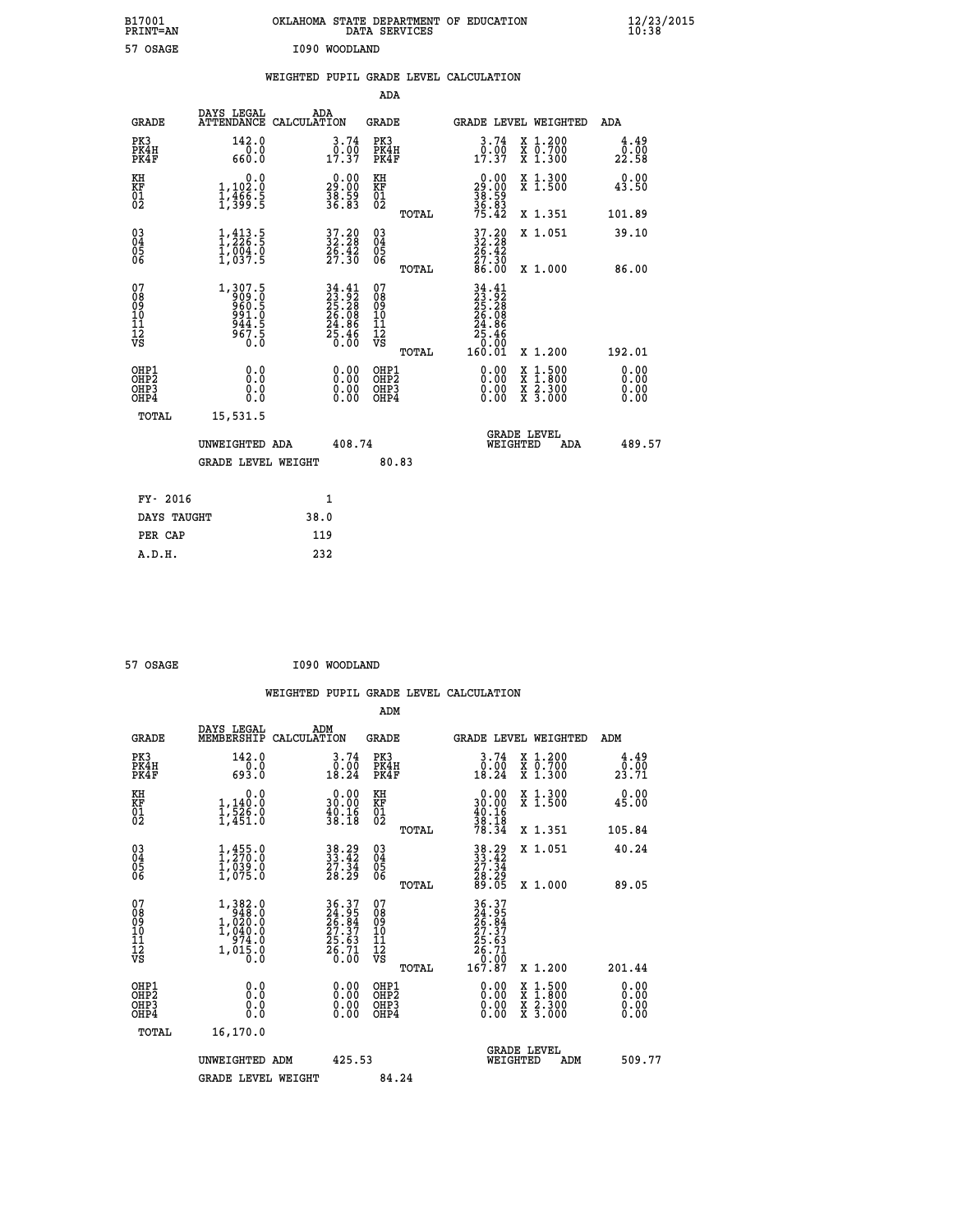| OKLAHOMA STATE DEPARTMENT OF EDUCATION<br>DATA SERVICES |  |
|---------------------------------------------------------|--|
| COUNTY TOTALS                                           |  |

|  |  | WEIGHTED PUPIL GRADE LEVEL CALCULATION |
|--|--|----------------------------------------|
|  |  |                                        |

|                                           |                                                                           |                                                                                  | ADA                                      |       |                                                                              |                                          |                              |
|-------------------------------------------|---------------------------------------------------------------------------|----------------------------------------------------------------------------------|------------------------------------------|-------|------------------------------------------------------------------------------|------------------------------------------|------------------------------|
| <b>GRADE</b>                              | DAYS LEGAL                                                                | ADA<br>ATTENDANCE CALCULATION                                                    | GRADE                                    |       |                                                                              | <b>GRADE LEVEL WEIGHTED</b>              | ADA                          |
| PK3<br>PK4H<br>PK4F                       | 272.0<br>0.0<br>8,631.5                                                   | 7.24<br>0.00<br>218.63                                                           | PK3<br>PK4H<br>PK4F                      |       | 7.24<br>0.00<br>218.63                                                       | X 1.200<br>X 0.700<br>X 1.300            | 8.69<br>0.00<br>284.24       |
| KH<br>KF<br>01<br>02                      | 0.0<br>12,104:0<br>13,351:0<br>11,772:5                                   | $\begin{array}{c} 0.00 \\ 311.21 \\ 345.68 \\ 365.92 \end{array}$                | KH<br>KF<br>01<br>02                     |       | $\begin{array}{r} 0.00 \\ 311.21 \\ 345.68 \\ 305.92 \\ 651.60 \end{array}$  | X 1.300<br>X 1.500                       | 0.00<br>466.84               |
|                                           |                                                                           |                                                                                  |                                          | TOTAL |                                                                              | X 1.351                                  | 880.32                       |
| 03<br>04<br>05<br>06                      | 11,961.5<br>12,246.0<br>10,466.0<br>10,858.5                              | 309.09<br>318.60<br>269.91<br>282.40                                             | 03<br>04<br>05<br>06                     | TOTAL | 309.09<br>318.60<br>269.91<br>282.40<br>870.91                               | X 1.051<br>X 1.000                       | 1,195.77<br>870.91           |
| 07<br>08<br>09<br>11<br>11<br>12<br>VS    | 8,350.5<br>8,848.0<br>8,146.0<br>7,213.0<br>7,785.5<br>6,934.5<br>6,934.5 | $222.67$<br>$236.10$<br>$218.23$<br>$2194.49$<br>$208.985$<br>$187.45$<br>$0.00$ | 07<br>08<br>09<br>11<br>11<br>12<br>VS   | TOTAL | 222.67<br>236.10<br>218.23<br>194.49<br>208.98<br>187.45<br>0.00<br>1,267.92 | X 1.200                                  | 1,521.49                     |
| OHP1<br>OH <sub>P</sub> 2<br>OHP3<br>OHP4 | 189.0<br>0.0<br>0.0<br>0.0                                                | 5.25<br>$\begin{smallmatrix} 0.00 \ 0.00 \end{smallmatrix}$                      | OHP1<br>OHP <sub>2</sub><br>OHP3<br>OHP4 |       | $\frac{5.25}{0.00}$<br>0.00<br>0.00                                          | X 1:500<br>X 1:800<br>X 2:300<br>X 3:000 | 7.88<br>0.00<br>0.00<br>0.00 |
| TOTAL                                     | 139,129.5                                                                 |                                                                                  |                                          |       |                                                                              |                                          |                              |
|                                           | UNWEIGHTED ADA                                                            | 3,641.85                                                                         |                                          |       |                                                                              | <b>GRADE LEVEL</b><br>WEIGHTED<br>ADA    | 4,365.23                     |
|                                           | <b>GRADE LEVEL WEIGHT</b>                                                 |                                                                                  | 723.38                                   |       |                                                                              |                                          |                              |
| FY- 2016                                  |                                                                           | $\mathbf{1}$                                                                     |                                          |       |                                                                              |                                          |                              |
| DAYS TAUGHT                               |                                                                           | 468.0                                                                            |                                          |       |                                                                              |                                          |                              |
| PER CAP                                   |                                                                           | 1,287                                                                            |                                          |       |                                                                              |                                          |                              |
| A.D.H.                                    |                                                                           | 2,213                                                                            |                                          |       |                                                                              |                                          |                              |

B17001<br>PRINT=AN<br>OSAGE

OSAGE COUNTY TOTALS

|                                          |                                                                                                                       |             |                                                                                                                   | ADM                                                |       |                                                                              |                                                                   |                                          |                              |
|------------------------------------------|-----------------------------------------------------------------------------------------------------------------------|-------------|-------------------------------------------------------------------------------------------------------------------|----------------------------------------------------|-------|------------------------------------------------------------------------------|-------------------------------------------------------------------|------------------------------------------|------------------------------|
| <b>GRADE</b>                             | DAYS LEGAL<br>MEMBERSHIP                                                                                              | CALCULATION | ADM                                                                                                               | <b>GRADE</b>                                       |       |                                                                              |                                                                   | GRADE LEVEL WEIGHTED                     | ADM                          |
| PK3<br>PK4H<br>PK4F                      | 272.0<br>0.0<br>9,150.0                                                                                               |             | 7.24<br>0.00<br>231.88                                                                                            | PK3<br>PK4H<br>PK4F                                |       | 231.88                                                                       | 7.24<br>0.00                                                      | X 1.200<br>X 0.700<br>X 1.300            | 8.69<br>0.00<br>301.46       |
| KH<br>KF<br>01<br>02                     | 0.0<br>12,740.0<br>13,887.0<br>12,244.0                                                                               |             | $\begin{smallmatrix} &0.00\\ 327.66\\ 359.63\\ 318.23 \end{smallmatrix}$                                          | KH<br>KF<br>01<br>02                               |       | $0.00$<br>$327.66$<br>$359.63$<br>$318.23$<br>$677.86$                       |                                                                   | X 1.300<br>X 1.500                       | 0.00<br>491.52               |
|                                          |                                                                                                                       |             |                                                                                                                   |                                                    | TOTAL |                                                                              |                                                                   | X 1.351                                  | 915.78                       |
| 03<br>04<br>05<br>06                     | $\begin{smallmatrix} 12\,,\,441\cdot 0\\ 12\,,\,693\cdot 0\\ 10\,,\,881\cdot 0\\ 11\,,\,295\cdot 0 \end{smallmatrix}$ |             | 321.55<br>330.26<br>280.67<br>293.83                                                                              | $\begin{matrix} 03 \\ 04 \\ 05 \\ 06 \end{matrix}$ |       | 321.55<br>330.26<br>280:67<br>293.83<br>904.76                               |                                                                   | X 1.051                                  | 337.94                       |
|                                          |                                                                                                                       |             |                                                                                                                   |                                                    | TOTAL |                                                                              |                                                                   | X 1.000                                  | 904.76                       |
| 07<br>08<br>09<br>101<br>112<br>VS       | 8,715.0<br>9,261.0<br>8,659.0<br>7,666.0<br>8,195.0<br>7,332.0<br>0.0                                                 |             | 232.36<br>247.18<br>232.14<br>206.74<br>220.10<br>$\frac{1}{9}$ $\frac{3}{8}$ $\cdot$ $\frac{4}{9}$ $\frac{5}{9}$ | 07<br>08<br>09<br>11<br>11<br>12<br>VS             | TOTAL | 232.36<br>247.18<br>232.I4<br>206.74<br>220.10<br>198.42<br>0.00<br>1,336.94 |                                                                   | X 1.200                                  | 1,604.34                     |
| OHP1<br>OHP2<br>OH <sub>P3</sub><br>OHP4 | 189.0<br>0.0<br>0.000                                                                                                 |             | 5.25<br>0.00<br>0.00<br>0.00                                                                                      | OHP1<br>OHP2<br>OHP3<br>OHP4                       |       |                                                                              | $\begin{smallmatrix} 5.25\ 0.00 \ 0.00 \end{smallmatrix}$<br>0.00 | X 1:500<br>X 1:800<br>X 2:300<br>X 3:000 | 7.88<br>0.00<br>0.00<br>0.00 |
| TOTAL                                    | 145,620.0                                                                                                             |             |                                                                                                                   |                                                    |       |                                                                              |                                                                   |                                          |                              |
|                                          | UNWEIGHTED                                                                                                            | ADM         | 3,813.14                                                                                                          |                                                    |       |                                                                              | <b>GRADE LEVEL</b><br>WEIGHTED                                    | ADM                                      | 4,572.37                     |
|                                          | <b>GRADE LEVEL WEIGHT</b>                                                                                             |             |                                                                                                                   | 759.23                                             |       |                                                                              |                                                                   |                                          |                              |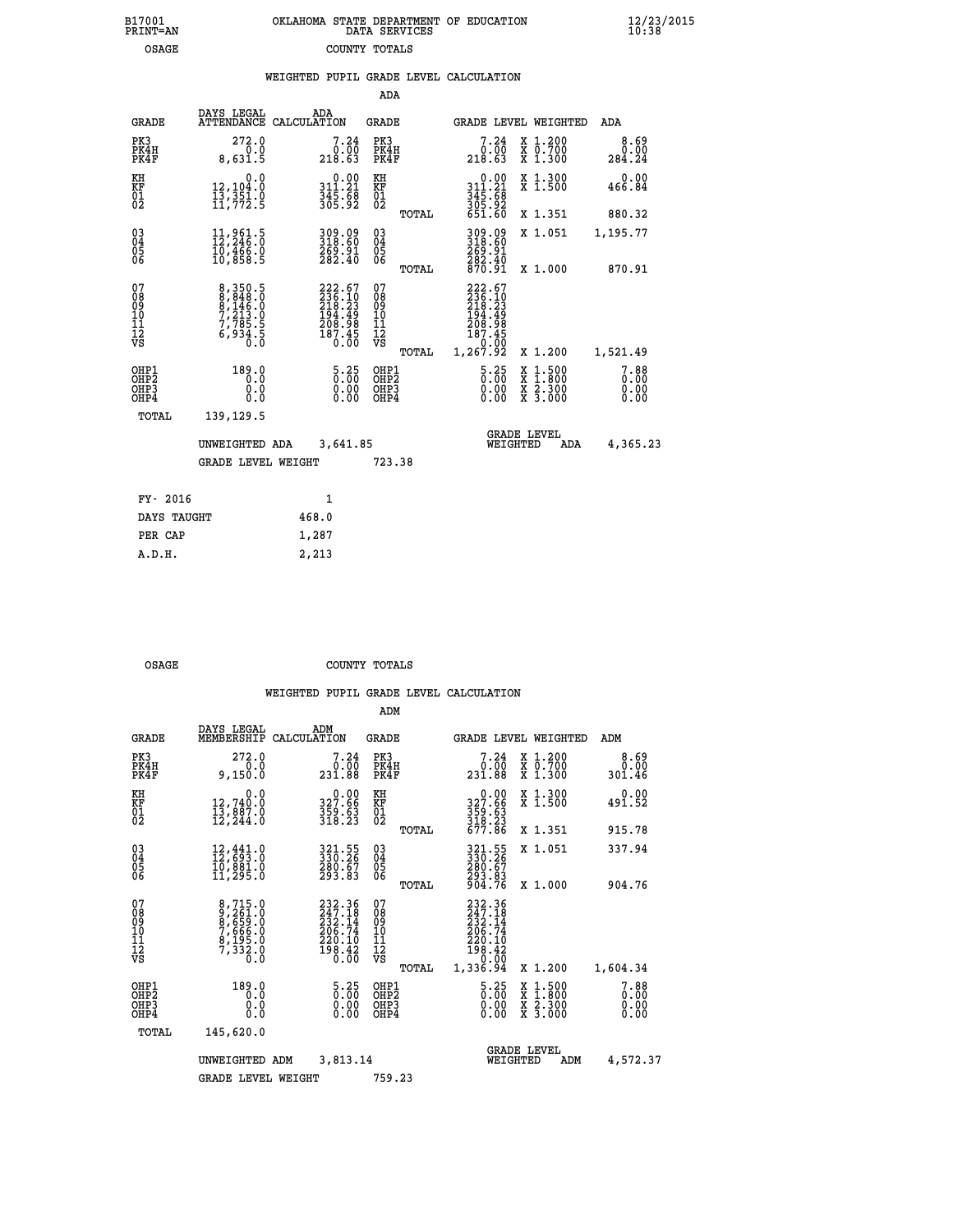| B17001          | OKLAHOMA STATE DEPARTMENT OF EDUCATION |
|-----------------|----------------------------------------|
| <b>PRINT=AN</b> | DATA SERVICES                          |
| 58 OTTAWA       | C010 TURKEY FORD                       |

 **B17001<br>PRINT=AN** 

 **B17001 OKLAHOMA STATE DEPARTMENT OF EDUCATION 12/23/2015**

|                                                    |                                                                                      | WEIGHTED PUPIL GRADE LEVEL CALCULATION                                                   |                                                 |                                                                         |                                          |                              |
|----------------------------------------------------|--------------------------------------------------------------------------------------|------------------------------------------------------------------------------------------|-------------------------------------------------|-------------------------------------------------------------------------|------------------------------------------|------------------------------|
|                                                    |                                                                                      |                                                                                          | ADA                                             |                                                                         |                                          |                              |
| <b>GRADE</b>                                       | DAYS LEGAL                                                                           | ADA<br>ATTENDANCE CALCULATION                                                            | <b>GRADE</b>                                    | GRADE LEVEL WEIGHTED                                                    |                                          | ADA                          |
| PK3<br>PK4H<br>PK4F                                | 45.0<br>0.0<br>432.0                                                                 | $\begin{smallmatrix} 1.00\ 0.00\ 9.60 \end{smallmatrix}$                                 | PK3<br>PK4H<br>PK4F                             | 1.00<br>ŏ:ŏŏ<br>9.60                                                    | X 1.200<br>X 0.700<br>X 1.300            | 1.20<br>0.00<br>12.48        |
| KH<br>KF<br>01<br>02                               | $0.0$<br>513.0<br>$\frac{481.0}{628.0}$                                              | 0.00<br>$\frac{11.40}{19.69}$<br>13.96                                                   | KH<br>KF<br>01<br>02                            | $\begin{array}{r} 0.00 \\ 11.40 \\ 10.69 \\ 13.96 \\ 24.65 \end{array}$ | X 1.300<br>X 1.500                       | 0.00<br>17.10                |
|                                                    |                                                                                      |                                                                                          | TOTAL                                           |                                                                         | X 1.351                                  | 33.30                        |
| $\begin{matrix} 03 \\ 04 \\ 05 \\ 06 \end{matrix}$ | $\frac{510}{175}$ :0<br>$\frac{484.0}{377.0}$                                        | $\frac{11.33}{10.56}$<br>10.76<br>8.38                                                   | $\substack{03 \\ 04}$<br>Ŏ5<br>06               | $11.33$<br>$10.56$<br>$10.76$<br>$8.38$                                 | X 1.051                                  | 11.91                        |
|                                                    |                                                                                      |                                                                                          | TOTAL                                           | 29.70                                                                   | X 1.000                                  | 29.70                        |
| 07<br>08<br>09<br>101<br>112<br>VS                 | 0.0<br>$\begin{smallmatrix} 0.0 & 0 \ 0.0 & 0 \ 0.0 & 0 \ 0.0 & 0 \end{smallmatrix}$ | $\begin{smallmatrix} 0.00 \ 0.00 \ 0.00 \ 0.00 \ 0.00 \end{smallmatrix}$<br>Ŏ.ŎŎ<br>O.OO | 07<br>08<br>09<br>11<br>11<br>12<br>VS<br>TOTAL | 0.00<br>0.00<br>0.00<br>0.00<br>0.00<br>0.00<br>0.00                    | X 1.200                                  | 0.00                         |
| OHP1<br>OHP2<br>OH <sub>P3</sub><br>OHP4           | 0.0<br>0.0<br>0.0                                                                    | $\begin{smallmatrix} 0.00 \ 0.00 \ 0.00 \ 0.00 \end{smallmatrix}$                        | OHP1<br>OHP2<br>OHP3<br>OHP4                    |                                                                         | X 1:500<br>X 1:800<br>X 2:300<br>X 3:000 | 0.00<br>0.00<br>0.00<br>0.00 |
| TOTAL                                              | 3,945.0                                                                              |                                                                                          |                                                 |                                                                         |                                          |                              |
|                                                    | UNWEIGHTED ADA                                                                       | 87.68                                                                                    |                                                 | <b>GRADE LEVEL</b><br>WEIGHTED                                          | ADA                                      | 105.69                       |
|                                                    | <b>GRADE LEVEL WEIGHT</b>                                                            |                                                                                          | 18.01                                           |                                                                         |                                          |                              |
|                                                    | FY- 2016                                                                             | $\mathbf{1}$                                                                             |                                                 |                                                                         |                                          |                              |
|                                                    | DAYS TAUGHT                                                                          | 45.0                                                                                     |                                                 |                                                                         |                                          |                              |
| PER CAP                                            |                                                                                      | 81                                                                                       |                                                 |                                                                         |                                          |                              |

 **58 OTTAWA C010 TURKEY FORD**

 **A.D.H. 84**

|                     |                |                               | ADM                 |                                                                                 |                       |  |  |  |
|---------------------|----------------|-------------------------------|---------------------|---------------------------------------------------------------------------------|-----------------------|--|--|--|
| GRADE               | DAYS LEGAL     | ADM<br>MEMBERSHIP CALCULATION | GRADE               | <b>GRADE LEVEL WEIGHTED</b>                                                     | ADM                   |  |  |  |
| PK3<br>PK4H<br>PK4F | 45.0<br>454.0  | 1.00<br>0.00<br>10.09         | PK3<br>PK4H<br>PK4F | 1,200<br>1.00<br>.00 <sub>1</sub><br>700<br>0<br>x<br>0.<br>10.09<br>x<br>1,300 | 1.20<br>0.00<br>13.12 |  |  |  |
| KH<br>ΚF<br>01      | 540.0<br>491.0 | 0.00<br>12.00<br>10.91        | КH<br>ΚF<br>01      | 0.00<br>X 1.300<br>X <sub>1.500</sub><br>. 00<br>12<br>10.91                    | 0.00<br>18.00         |  |  |  |

|                                                    | <b>GRADE LEVEL WEIGHT</b>                                                                         |                                                                                               | 18.72                                                       |                                                                                                                     |                                                                                                                                                                                                                                                                                |
|----------------------------------------------------|---------------------------------------------------------------------------------------------------|-----------------------------------------------------------------------------------------------|-------------------------------------------------------------|---------------------------------------------------------------------------------------------------------------------|--------------------------------------------------------------------------------------------------------------------------------------------------------------------------------------------------------------------------------------------------------------------------------|
|                                                    | UNWEIGHTED ADM                                                                                    | 90.51                                                                                         |                                                             | <b>GRADE LEVEL</b><br>WEIGHTED<br>ADM                                                                               | 109.23                                                                                                                                                                                                                                                                         |
| TOTAL                                              | 4,073.0                                                                                           |                                                                                               |                                                             |                                                                                                                     |                                                                                                                                                                                                                                                                                |
| OHP1<br>OHP <sub>2</sub><br>OHP3<br>OHP4           | 0.0<br>0.0<br>0.0                                                                                 |                                                                                               | OHP1<br>OHP <sub>2</sub><br>OHP3<br>OHP4                    | $\begin{array}{l} \mathtt{X} & 1.500 \\ \mathtt{X} & 1.800 \\ \mathtt{X} & 2.300 \\ \mathtt{X} & 3.000 \end{array}$ | $\begin{smallmatrix} 0.00 & 0.00 & 0.00 & 0.00 & 0.00 & 0.00 & 0.00 & 0.00 & 0.00 & 0.00 & 0.00 & 0.00 & 0.00 & 0.00 & 0.00 & 0.00 & 0.00 & 0.00 & 0.00 & 0.00 & 0.00 & 0.00 & 0.00 & 0.00 & 0.00 & 0.00 & 0.00 & 0.00 & 0.00 & 0.00 & 0.00 & 0.00 & 0.00 & 0.00 & 0.00 & 0.0$ |
| 07<br>08<br>09<br>101<br>11<br>12<br>VS            | $\begin{smallmatrix} 0.0 & 0 \ 0.0 & 0 \ 0.0 & 0 \ 0.0 & 0 \ 0.0 & 0 \ 0.0 & 0 \end{smallmatrix}$ | $\begin{smallmatrix} 0.00\ 0.00\ 0.00\ 0.00\ 0.00\ 0.00\ 0.00\ 0.00\ 0.00\ \end{smallmatrix}$ | 07<br>08<br>09<br>101<br>11<br>12<br>VS<br>TOTAL            | 0.00<br>X 1.200                                                                                                     | 0.00                                                                                                                                                                                                                                                                           |
| $\begin{matrix} 03 \\ 04 \\ 05 \\ 06 \end{matrix}$ | 521.0<br>493.0<br>495.0<br>384.0                                                                  | $\frac{11.58}{10.96}$<br>$\frac{11.00}{8.53}$                                                 | $\begin{matrix} 03 \\ 04 \\ 05 \\ 06 \end{matrix}$<br>TOTAL | $\frac{11.58}{10.96}$<br>X 1.051<br>$\frac{11.00}{8.53}$<br>30.49<br>X 1.000                                        | 12.17<br>30.49                                                                                                                                                                                                                                                                 |
| $\overline{01\over 02}$                            | 491.0                                                                                             | $\frac{16.91}{14.44}$                                                                         | $\frac{01}{02}$<br>TOTAL                                    | $\frac{16.91}{14.44}$<br>$\frac{14.44}{25.35}$<br>A 1.JUU<br>X 1.351                                                | <b>10.00</b><br>34.25                                                                                                                                                                                                                                                          |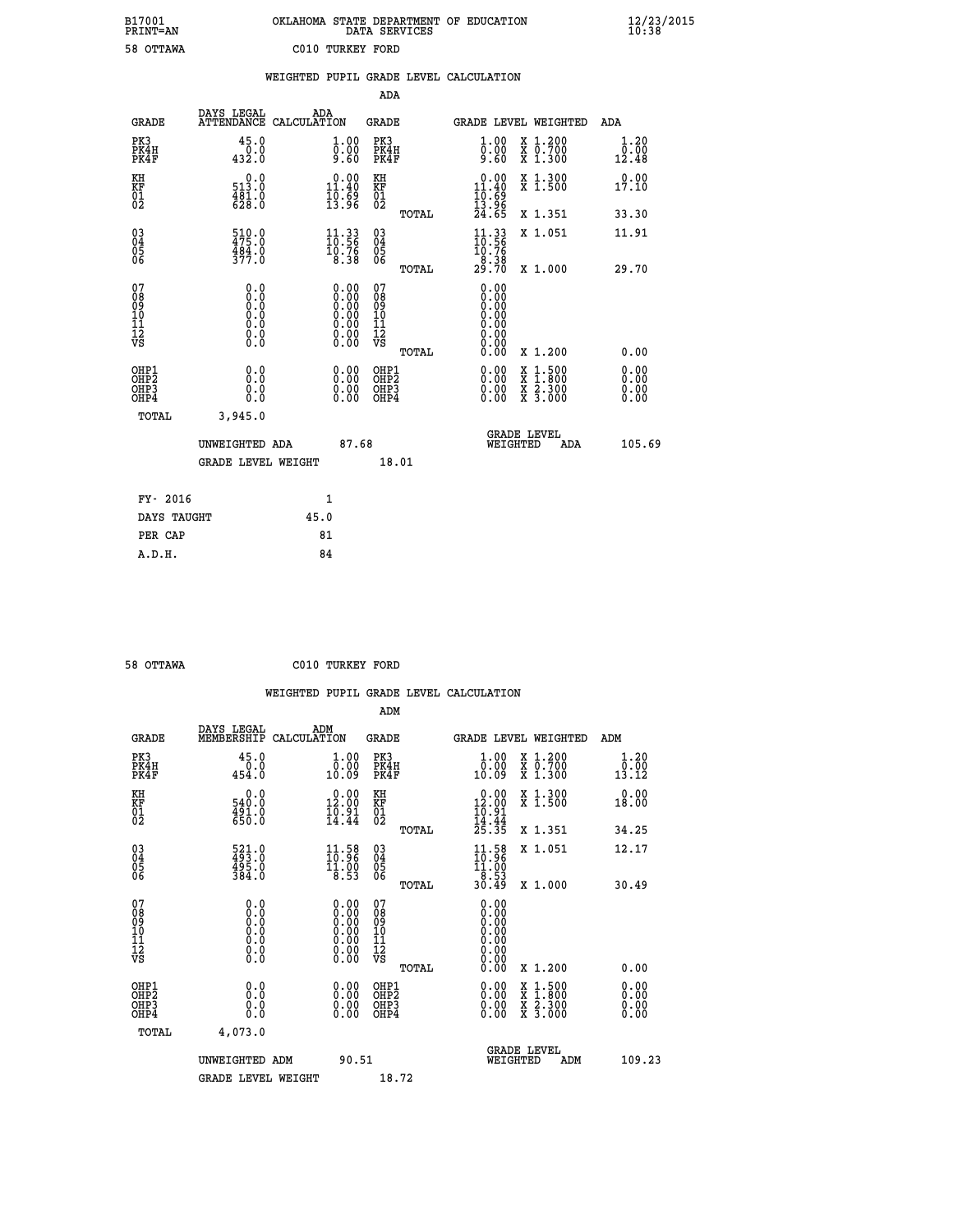| B17001<br>PRINT=AN                     |                                                                                                                            | OKLAHOMA STATE DEPARTMENT OF EDUCATION                                                        | DATA SERVICES                                               |                                                                     |                                                                                          | $\frac{12}{23}$ /2015 |
|----------------------------------------|----------------------------------------------------------------------------------------------------------------------------|-----------------------------------------------------------------------------------------------|-------------------------------------------------------------|---------------------------------------------------------------------|------------------------------------------------------------------------------------------|-----------------------|
| 58 OTTAWA                              |                                                                                                                            | <b>I001 WYANDOTTE</b>                                                                         |                                                             |                                                                     |                                                                                          |                       |
|                                        |                                                                                                                            | WEIGHTED PUPIL GRADE LEVEL CALCULATION                                                        | <b>ADA</b>                                                  |                                                                     |                                                                                          |                       |
| GRADE                                  | DAYS LEGAL                                                                                                                 | ADA<br>ATTENDANCE CALCULATION                                                                 | <b>GRADE</b>                                                |                                                                     | GRADE LEVEL WEIGHTED                                                                     | ADA                   |
| PK3<br>PK4H<br>PK4F                    | 0.0<br>0.0<br>2,618.5                                                                                                      | 0.00<br>$\overset{\text{\rm o}}{0} \cdot \overset{\text{\rm o}}{1} \overset{\text{\rm o}}{1}$ | PK3<br>PK4H<br>PK4F                                         | 0.00<br>$\begin{smallmatrix} 0.00 \ 67.14 \end{smallmatrix}$        | X 1.200<br>X 0.700<br>X 1.300                                                            | 0.00<br>0.00<br>87.28 |
| KH<br>KF<br>01<br>02                   | 0.0<br>2,038.5<br>2,317.5<br>2,162.0                                                                                       | $\begin{smallmatrix} 0.00\\ 52.27\\ 59.42\\ 55.44 \end{smallmatrix}$                          | KH<br>KF<br>01<br>02                                        | $\begin{array}{c} 0.00 \\ 52.27 \\ 59.42 \\ 55.44 \end{array}$      | X 1.300<br>X 1.500                                                                       | 0.00<br>78.41         |
|                                        |                                                                                                                            |                                                                                               | TOTAL                                                       | 114.86                                                              | X 1.351                                                                                  | 155.18                |
| 03<br>04<br>05<br>06                   | $2,385.0$<br>1,763.5<br>ī,709.0<br>2,082.5                                                                                 | $61.15$<br>$45.22$<br>$\frac{43.82}{53.40}$                                                   | $\begin{matrix} 03 \\ 04 \\ 05 \\ 06 \end{matrix}$<br>TOTAL | $\frac{61.15}{45.22}$<br>$\frac{1}{53}$ $\frac{3}{40}$<br>142.44    | X 1.051<br>X 1.000                                                                       | 64.27<br>142.44       |
| 07<br>08<br>09<br>11<br>11<br>12<br>VS | $\begin{smallmatrix} 1, 872 & 0\\ 2, 121 & 0\\ 2, 605 & 0\\ 2, 181 & 5\\ 1, 865 & 5\\ 2, 124 & 0\\ 0 & 0\end{smallmatrix}$ | $48.00$<br>54.38<br>56.79<br>55.94<br>55.94<br>47.83<br>54.46<br>54.80                        | 07<br>08<br>09<br>10<br>$\frac{11}{12}$<br>$\frac{12}{18}$  | 48.00<br>54.38<br>66.79<br>65.94<br>55.94<br>47.83<br>54.46<br>0.00 |                                                                                          |                       |
| OHP1                                   |                                                                                                                            |                                                                                               | TOTAL<br>OHP1                                               | 327.40                                                              | X 1.200                                                                                  | 392.88<br>9.20        |
| OH <sub>P</sub> 2<br>OHP3<br>OHP4      | 239.0<br>0.0<br>0.0                                                                                                        | $\begin{smallmatrix} 6.13\ 0.00\ 0.00 \end{smallmatrix}$                                      | OHP <sub>2</sub><br>OHP3<br>OHP4                            | 6.13<br>$0.00$<br>0.00                                              | $\begin{smallmatrix} x & 1.500 \\ x & 1.800 \\ x & 2.300 \\ x & 3.000 \end{smallmatrix}$ | 0.00<br>0.00<br>0.00  |
| TOTAL                                  | 30,084.5                                                                                                                   |                                                                                               |                                                             |                                                                     |                                                                                          |                       |
|                                        | UNWEIGHTED ADA                                                                                                             | 771.39                                                                                        |                                                             | WEIGHTED                                                            | <b>GRADE LEVEL</b><br>ADA                                                                | 929.66                |
|                                        | <b>GRADE LEVEL WEIGHT</b>                                                                                                  |                                                                                               | 158.27                                                      |                                                                     |                                                                                          |                       |
| FY- 2016                               |                                                                                                                            | 1                                                                                             |                                                             |                                                                     |                                                                                          |                       |
| DAYS TAUGHT                            |                                                                                                                            | 39.0                                                                                          |                                                             |                                                                     |                                                                                          |                       |
| PER CAP                                |                                                                                                                            | 55                                                                                            |                                                             |                                                                     |                                                                                          |                       |

| 58 OTTAWA | <b>I001 WYANDOTTE</b> |
|-----------|-----------------------|

|                                                    |                                                                                     |                    |                                                                       |                                               |       | WEIGHTED PUPIL GRADE LEVEL CALCULATION                                         |                                                                                                  |        |                      |
|----------------------------------------------------|-------------------------------------------------------------------------------------|--------------------|-----------------------------------------------------------------------|-----------------------------------------------|-------|--------------------------------------------------------------------------------|--------------------------------------------------------------------------------------------------|--------|----------------------|
|                                                    |                                                                                     |                    |                                                                       | ADM                                           |       |                                                                                |                                                                                                  |        |                      |
| <b>GRADE</b>                                       | DAYS LEGAL<br>MEMBERSHIP                                                            | ADM<br>CALCULATION |                                                                       | <b>GRADE</b>                                  |       | <b>GRADE LEVEL WEIGHTED</b>                                                    |                                                                                                  | ADM    |                      |
| PK3<br>PK4H<br>PK4F                                | 0.0<br>0.0<br>2,752.0                                                               |                    | $\begin{smallmatrix} 0.00\\ 0.00\\ 70.56 \end{smallmatrix}$           | PK3<br>PK4H<br>PK4F                           |       | $\begin{smallmatrix} 0.00\\ 0.00\\ 70.56 \end{smallmatrix}$                    | X 1.200<br>X 0.700<br>X 1.300                                                                    | 91.73  | 0.00<br>0.00         |
| KH<br>KF<br>01<br>02                               | 0.0<br>2,106:0<br>2,413:0<br>2,253:0                                                |                    | $\begin{smallmatrix} 0.00\\ 54.00\\ 61.87\\ 57.77 \end{smallmatrix}$  | KH<br>KF<br>01<br>02                          |       | $0.00$<br>$54.00$<br>$61.87$<br>$57.77$<br>$119.64$                            | X 1.300<br>X 1.500                                                                               | 81.00  | 0.00                 |
|                                                    |                                                                                     |                    |                                                                       |                                               | TOTAL |                                                                                | X 1.351                                                                                          | 161.63 |                      |
| $\begin{matrix} 03 \\ 04 \\ 05 \\ 06 \end{matrix}$ | $\begin{smallmatrix} 2,471.0\\ 1,832.0\\ 1,760.0\\ 2,163.0 \end{smallmatrix}$       |                    | $\begin{smallmatrix} 63.36\\ 46.97\\ 45.13\\ 55.46 \end{smallmatrix}$ | 03<br>04<br>05<br>06                          |       | $\begin{smallmatrix} 63.36\\ 46.97\\ 45.13\\ 55.46\\ 147.56 \end{smallmatrix}$ | X 1.051                                                                                          | 66.59  |                      |
|                                                    |                                                                                     |                    |                                                                       |                                               | TOTAL |                                                                                | X 1.000                                                                                          | 147.56 |                      |
| 07<br>0890112<br>1112<br>VS                        | $1,975.0$<br>$2,731.0$<br>$2,731.0$<br>$1,971.0$<br>$1,971.0$<br>$2,274.0$<br>$0.0$ |                    | 50.64<br>56.54<br>70.03<br>59.36<br>50.54<br>58.31<br>58.31           | 07<br>08<br>09<br>001<br>11<br>11<br>12<br>VS |       | 50.64<br>56.54<br>50.03<br>50.364<br>50.54<br>58.31<br>58.000<br>345.42        |                                                                                                  |        |                      |
|                                                    |                                                                                     |                    |                                                                       |                                               | TOTAL |                                                                                | $X_1.200$                                                                                        | 414.50 |                      |
| OHP1<br>OHP2<br>OH <sub>P3</sub><br>OHP4           | 240.0<br>0.000                                                                      |                    | $\begin{smallmatrix} 6.15\ 0.00\ 0.00 \end{smallmatrix}$              | OHP1<br>OHP2<br>OHP <sub>3</sub>              |       | $\begin{smallmatrix} 6.15\ 0.00\ 0.00 \end{smallmatrix}$                       | $\begin{smallmatrix} x & 1 & 500 \\ x & 1 & 800 \\ x & 2 & 300 \\ x & 3 & 000 \end{smallmatrix}$ |        | 8.23<br>0.00<br>0.00 |
| TOTAL                                              | 31,461.0                                                                            |                    |                                                                       |                                               |       |                                                                                |                                                                                                  |        |                      |
|                                                    | UNWEIGHTED ADM                                                                      |                    | 806.69                                                                |                                               |       | WEIGHTED                                                                       | <b>GRADE LEVEL</b><br>ADM                                                                        |        | 972.24               |
|                                                    | <b>GRADE LEVEL WEIGHT</b>                                                           |                    |                                                                       | 165.55                                        |       |                                                                                |                                                                                                  |        |                      |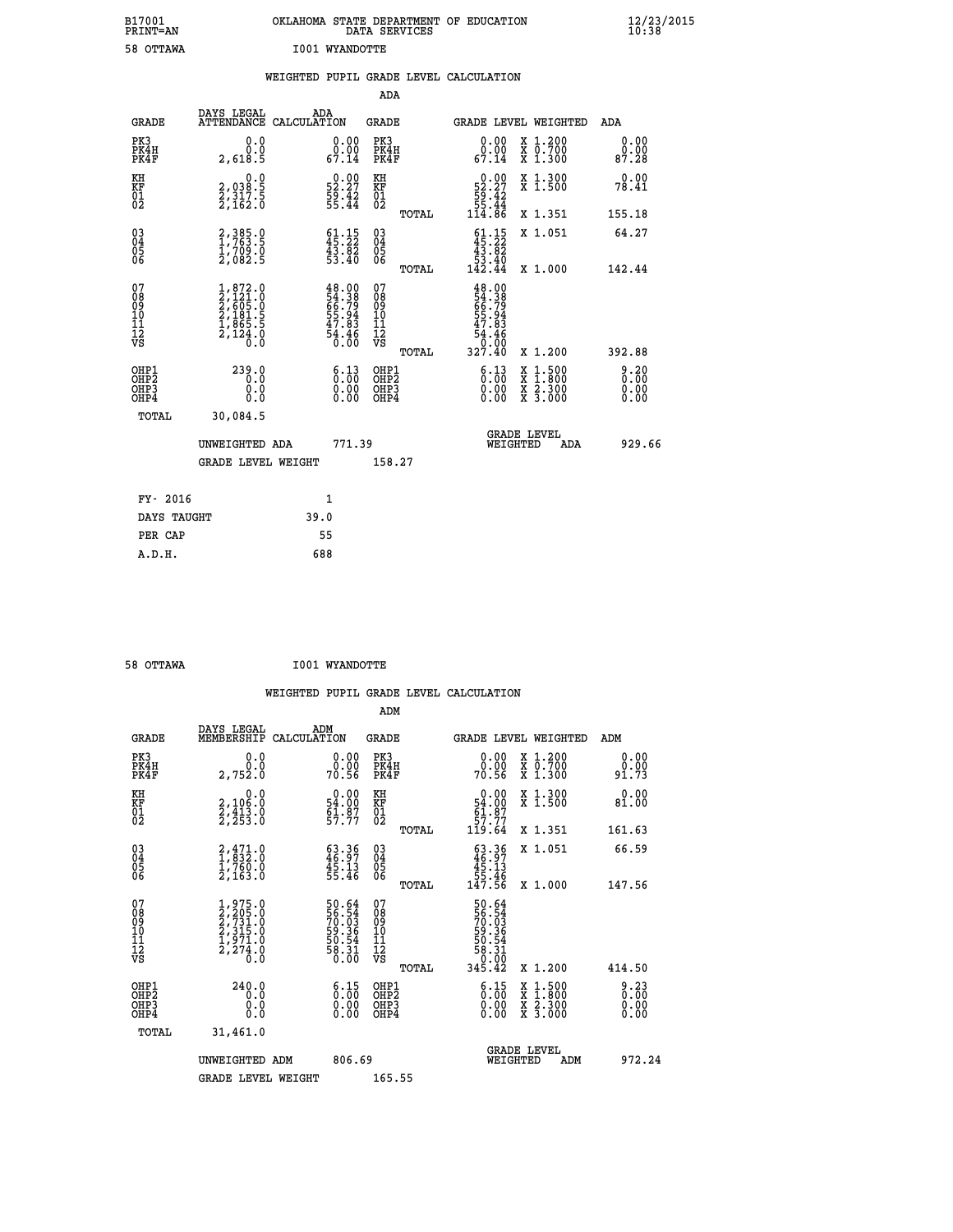| B17001<br>PRINT=AN | OKLAHOMA STATE DEPARTMENT OF EDUCATION<br>DATA SERVICES | $\frac{12}{23}$ /2015 |
|--------------------|---------------------------------------------------------|-----------------------|
| 58 OTTAWA          | I014 QUAPAW                                             |                       |

|  |  | WEIGHTED PUPIL GRADE LEVEL CALCULATION |
|--|--|----------------------------------------|
|  |  |                                        |

|                                                                    |                                                                       |                                                                                                                                                             | ADA                                                |       |                                                                           |        |                                                           |                              |
|--------------------------------------------------------------------|-----------------------------------------------------------------------|-------------------------------------------------------------------------------------------------------------------------------------------------------------|----------------------------------------------------|-------|---------------------------------------------------------------------------|--------|-----------------------------------------------------------|------------------------------|
| <b>GRADE</b>                                                       | DAYS LEGAL<br>ATTENDANCE CALCULATION                                  | ADA                                                                                                                                                         | <b>GRADE</b>                                       |       | GRADE LEVEL WEIGHTED                                                      |        |                                                           | <b>ADA</b>                   |
| PK3<br>PK4H<br>PK4F                                                | 126.0<br>0.0<br>1,209.5                                               | $3 \cdot 15 \over 0 \cdot 00 \over 30 \cdot 24$                                                                                                             | PK3<br>PK4H<br>PK4F                                |       | 3.15<br>ŏً.oo<br>30.24                                                    |        | X 1.200<br>X 0.700<br>X 1.300                             | 3.78<br>0.00<br>39.31        |
| KH<br>KF<br>01<br>02                                               | 0.0<br>1,802:0<br>1,661:0<br>1,462:5                                  | $\begin{smallmatrix} 0.00\\ 45.05\\ 41.53\\ 36.56 \end{smallmatrix}$                                                                                        | KH<br>KF<br>01<br>02                               |       | 0.00<br>$45.05$<br>$41.53$<br>$36.56$<br>$78.09$                          |        | X 1.300<br>X 1.500                                        | 0.00<br>67.58                |
|                                                                    |                                                                       |                                                                                                                                                             |                                                    | TOTAL |                                                                           |        | X 1.351                                                   | 105.50                       |
| $\begin{smallmatrix} 03 \\[-4pt] 04 \end{smallmatrix}$<br>Ŏ5<br>ŌĞ | $2,248.0$<br>$2,148.0$<br>$1,532.5$<br>$1,678.5$                      | 56.20<br>53.70<br>38.31<br>41.96                                                                                                                            | $\begin{matrix} 03 \\ 04 \\ 05 \\ 06 \end{matrix}$ |       | $\begin{array}{r} 56.20 \\ 53.70 \\ 38.31 \\ 41.96 \\ 133.97 \end{array}$ |        | X 1.051                                                   | 59.07                        |
|                                                                    |                                                                       |                                                                                                                                                             |                                                    | TOTAL |                                                                           |        | X 1.000                                                   | 133.97                       |
| 07<br>08<br>09<br>11<br>11<br>12<br>VS                             | 1,945.0<br>1,696.0<br>1,917.0<br>1,714.0<br>1,575.5<br>1,690.5<br>0.0 | $\begin{smallmatrix} 4\,8\cdot 6\,3\\ 4\,2\cdot 4\,0\\ 4\,7\cdot 9\,3\\ 4\,2\cdot 8\,5\\ 3\,9\cdot 3\,9\\ 4\,2\cdot 3\,6\\ 6\cdot 0\,0\\ \end{smallmatrix}$ | 07<br>08<br>09<br>11<br>11<br>12<br>VS             |       | $48.63\n42.40\n47.93\n42.85\n42.39\n42.26\n0.000\n263.46$                 |        |                                                           |                              |
|                                                                    |                                                                       |                                                                                                                                                             |                                                    | TOTAL |                                                                           |        | X 1.200                                                   | 316.15                       |
| OHP1<br>OHP <sub>2</sub><br>OHP3<br>OHP4                           | 0.0<br>Ō.Ō<br>0.0<br>$0.\overline{0}$                                 | 0.00<br>$\begin{smallmatrix} 0.00 \ 0.00 \end{smallmatrix}$                                                                                                 | OHP1<br>OH <sub>P</sub> 2<br>OHP3<br>OHP4          |       | 0.00<br>0.00<br>0.00                                                      | X<br>X | $1:500$<br>$1:800$<br>$\frac{x}{x}$ $\frac{5.300}{3.000}$ | 0.00<br>0.00<br>0.00<br>0.00 |
| TOTAL                                                              | 24,406.0                                                              |                                                                                                                                                             |                                                    |       |                                                                           |        |                                                           |                              |
|                                                                    | UNWEIGHTED ADA                                                        | 610.16                                                                                                                                                      |                                                    |       | <b>GRADE LEVEL</b><br>WEIGHTED                                            |        | ADA                                                       | 725.36                       |
|                                                                    | <b>GRADE LEVEL WEIGHT</b>                                             |                                                                                                                                                             | 115.20                                             |       |                                                                           |        |                                                           |                              |
| FY- 2016                                                           |                                                                       | 1                                                                                                                                                           |                                                    |       |                                                                           |        |                                                           |                              |
| DAYS TAUGHT                                                        |                                                                       | 40.0                                                                                                                                                        |                                                    |       |                                                                           |        |                                                           |                              |
| PER CAP                                                            |                                                                       | 57                                                                                                                                                          |                                                    |       |                                                                           |        |                                                           |                              |
|                                                                    |                                                                       |                                                                                                                                                             |                                                    |       |                                                                           |        |                                                           |                              |

| 58 OTTAWA | I014 QUAPAW |
|-----------|-------------|
|-----------|-------------|

|                                          |                                                                                     |                                                                          | ADM                                                 |       |                                                                                                      |                                          |                              |
|------------------------------------------|-------------------------------------------------------------------------------------|--------------------------------------------------------------------------|-----------------------------------------------------|-------|------------------------------------------------------------------------------------------------------|------------------------------------------|------------------------------|
| <b>GRADE</b>                             | DAYS LEGAL<br>MEMBERSHIP                                                            | ADM<br>CALCULATION                                                       | <b>GRADE</b>                                        |       |                                                                                                      | GRADE LEVEL WEIGHTED                     | ADM                          |
| PK3<br>PK4H<br>PK4F                      | 126.0<br>1,262.0                                                                    | $\begin{array}{c} 3.15 \\ 0.00 \\ 31.55 \end{array}$                     | PK3<br>PK4H<br>PK4F                                 |       | $3 \cdot 15$<br>31.55                                                                                | X 1.200<br>X 0.700<br>X 1.300            | 3.78<br>0:00<br>41:02        |
| KH<br>KF<br>01<br>02                     | 0.0<br>$\frac{1}{1}, \frac{875}{738}$ .0<br>1,541.0                                 | $\begin{smallmatrix} 0.00\\ 46.88\\ 43.45\\ 38.53 \end{smallmatrix}$     | KH<br>KF<br>01<br>02                                |       | $0.00$<br>$46.88$<br>$43.45$<br>$38.53$<br>$38.53$<br>$81.98$                                        | X 1.300<br>X 1.500                       | 0.00<br>70.32                |
|                                          |                                                                                     |                                                                          |                                                     | TOTAL |                                                                                                      | X 1.351                                  | 110.75                       |
| 03<br>04<br>05<br>06                     | $2,341.0$<br>$2,228.0$<br>$1,589.0$<br>$1,736.0$                                    | 58.53<br>55.70<br>39.73<br>43.40                                         | $\begin{array}{c} 03 \\ 04 \\ 05 \\ 06 \end{array}$ |       | $\begin{smallmatrix} 58.53\ 55.70\ 39.73\ 43.40\ 138.83 \end{smallmatrix}$                           | X 1.051                                  | 61.52                        |
|                                          |                                                                                     |                                                                          |                                                     | TOTAL |                                                                                                      | X 1.000                                  | 138.83                       |
| 07<br>08<br>09<br>101<br>112<br>VS       | $2,004.0$<br>$1,753.0$<br>$2,014.0$<br>$1,780.0$<br>$1,655.0$<br>$1,751.0$<br>$0.0$ | $50.10$<br>$43.83$<br>$50.35$<br>$44.50$<br>$41.38$<br>$43.78$<br>$0.00$ | 07<br>08<br>09<br>11<br>11<br>12<br>VS              | TOTAL | $\begin{smallmatrix}50.10\\43.83\\50.35\\50.35\\44.50\\41.38\\43.78\\0.000\\273.94\end{smallmatrix}$ | X 1.200                                  | 328.73                       |
| OHP1<br>OHP2<br>OH <sub>P3</sub><br>OHP4 | 0.0<br>0.000                                                                        |                                                                          | OHP1<br>OHP2<br>OHP <sub>3</sub>                    |       | $0.00$<br>$0.00$<br>0.00                                                                             | X 1:500<br>X 1:800<br>X 2:300<br>X 3:000 | 0.00<br>0.00<br>0.00<br>0.00 |
| TOTAL                                    | 25,393.0                                                                            |                                                                          |                                                     |       |                                                                                                      |                                          |                              |
|                                          | UNWEIGHTED<br>ADM                                                                   | 634.86                                                                   |                                                     |       |                                                                                                      | GRADE LEVEL<br>WEIGHTED<br>ADM           | 754.95                       |
|                                          | <b>GRADE LEVEL WEIGHT</b>                                                           |                                                                          | 120.09                                              |       |                                                                                                      |                                          |                              |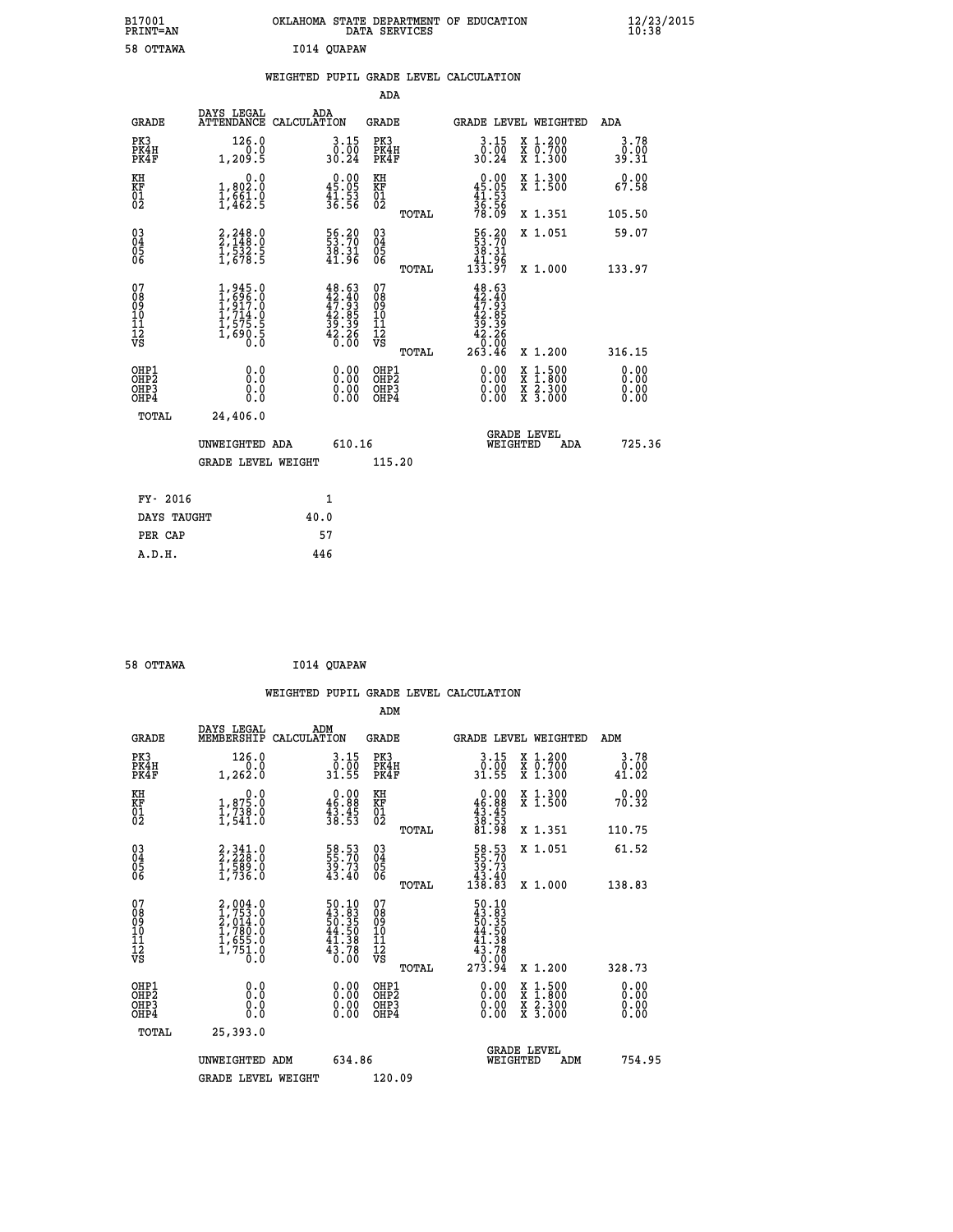| B17001<br>PRINT=AN                     |                                                                               | OKLAHOMA STATE DEPARTMENT OF EDUCATION                             | DATA SERVICES                                              |                                                                           |                                                                                          | $\frac{12}{23}$ /2015 |
|----------------------------------------|-------------------------------------------------------------------------------|--------------------------------------------------------------------|------------------------------------------------------------|---------------------------------------------------------------------------|------------------------------------------------------------------------------------------|-----------------------|
| 58 OTTAWA                              |                                                                               | I018 COMMERCE                                                      |                                                            |                                                                           |                                                                                          |                       |
|                                        |                                                                               | WEIGHTED PUPIL GRADE LEVEL CALCULATION                             |                                                            |                                                                           |                                                                                          |                       |
|                                        |                                                                               |                                                                    | <b>ADA</b>                                                 |                                                                           |                                                                                          |                       |
| GRADE                                  | DAYS LEGAL                                                                    | ADA<br>ATTENDANCE CALCULATION                                      | <b>GRADE</b>                                               |                                                                           | GRADE LEVEL WEIGHTED                                                                     | ADA                   |
| PK3<br>PK4H<br>PK4F                    | 44.0<br>0.0<br>2,049.5                                                        | 1.00<br>0.00<br>46.58                                              | PK3<br>PK4H<br>PK4F                                        | 1.00<br>0.00<br>46.58                                                     | X 1.200<br>X 0.700<br>X 1.300                                                            | 1.20<br>0.00<br>60.55 |
| KH<br>KF<br>01<br>02                   | 0.0<br>2,762:0<br>2,701:5<br>3,728:0                                          | 62.77<br>$\frac{61.40}{84.73}$                                     | KH<br><b>KF</b><br>01<br>02                                | $\begin{smallmatrix} &0.00\ 62.77\ 61.40\ 84.73\ 146.13\end{smallmatrix}$ | X 1.300<br>X 1.500                                                                       | 0.00<br>94.16         |
|                                        |                                                                               |                                                                    | TOTAL                                                      |                                                                           | X 1.351                                                                                  | 197.42                |
| 03<br>04<br>05<br>06                   | $\begin{smallmatrix} 2,783.0\\ 3,200.5\\ 2,383.0\\ 2,483.5 \end{smallmatrix}$ | $\begin{smallmatrix} 63.25\ 72.74\ 54.16\ 56.44 \end{smallmatrix}$ | $\begin{matrix} 03 \\ 04 \\ 05 \\ 06 \end{matrix}$         | $53.25$<br>$72.74$<br>$54.16$<br>$56.44$<br>$183.34$                      | X 1.051                                                                                  | 66.48                 |
|                                        |                                                                               |                                                                    | TOTAL                                                      |                                                                           | X 1.000                                                                                  | 183.34                |
| 07<br>08<br>09<br>11<br>11<br>12<br>VS | 2,946.5<br>2,798.5<br>2,666.5<br>2,276.5<br>2,525.5<br>1,914.5                | 66.97<br>63.60<br>60.60<br>51.74<br>57.40<br>43.51<br>0.00         | 07<br>08<br>09<br>10<br>$\frac{11}{12}$<br>$\frac{12}{18}$ | 66.97<br>63.60<br>60.60<br>51.74<br>57.40<br>43.51<br>0:00<br>343.82      |                                                                                          |                       |
| OHP1                                   |                                                                               |                                                                    | TOTAL<br>OHP1                                              |                                                                           | X 1.200                                                                                  | 412.58<br>0.00        |
| OHP <sub>2</sub><br>OHP3<br>OHP4       | 0.0<br>Ō.Ō<br>0.0<br>0.0                                                      | 0.00<br>$\begin{smallmatrix} 0.00 \\ 0.00 \end{smallmatrix}$       | OHP <sub>2</sub><br>OHP3<br>OHP4                           | 0.00<br>0.00<br>0.00                                                      | $\begin{smallmatrix} x & 1.500 \\ x & 1.800 \\ x & 2.300 \\ x & 3.000 \end{smallmatrix}$ | 0.00<br>0.00<br>0.00  |
| TOTAL                                  | 37,263.0                                                                      |                                                                    |                                                            |                                                                           |                                                                                          |                       |
|                                        | UNWEIGHTED ADA                                                                | 846.89                                                             |                                                            | WEIGHTED                                                                  | <b>GRADE LEVEL</b><br>ADA                                                                | 1,015.73              |
|                                        | <b>GRADE LEVEL WEIGHT</b>                                                     |                                                                    | 168.84                                                     |                                                                           |                                                                                          |                       |
| FY- 2016                               |                                                                               | 1                                                                  |                                                            |                                                                           |                                                                                          |                       |
| DAYS TAUGHT                            |                                                                               | 44.0                                                               |                                                            |                                                                           |                                                                                          |                       |
| PER CAP                                |                                                                               | 51                                                                 |                                                            |                                                                           |                                                                                          |                       |

| 58 OTTAWA | I018 COMMERCE |
|-----------|---------------|
|           |               |

 **WEIGHTED PUPIL GRADE LEVEL CALCULATION ADM DAYS LEGAL ADM GRADE MEMBERSHIP CALCULATION GRADE GRADE LEVEL WEIGHTED ADM PK3 44.0 1.00 PK3 1.00 X 1.200 1.20 PK4H 0.0 0.00 PK4H 0.00 X 0.700 0.00 PK4F 2,186.0 49.68 PK4F 49.68 X 1.300 64.58** 0.00 KH 0.00 RH 0.00 X 1.300<br>RF 2,876.0 65.36 KF 65.36 X 1.500 98.04  **01 2,807.0 63.80 01 63.80 02 3,871.0 87.98 02 87.98 TOTAL 151.78 X 1.351 205.05 03 2,882.0 65.50 03 65.50 X 1.051 68.84 04 3,303.0 75.07 04 75.07 05 2,450.0 55.68 05 55.68 06 2,617.0 59.48 06 59.48 TOTAL 190.23 X 1.000 190.23**  $\begin{array}{cccc} 07 & 3,097.0 & 70.39 & 07 & 70.39 \\ 08 & 2,965.0 & 67.39 & 08 & 67.39 \\ 09 & 2,965.0 & 63.73 & 09 & 63.73 \\ 10 & 2,428.0 & 55.18 & 10 & 55.18 \\ 11 & 2,635.0 & 59.89 & 11 & 59.89 \\ 12 & 2,604.0 & 46.52 & 12 & 59.89 \\ \sqrt{5} & 2,040.0 & 46.50 & \sqrt{5}$  **TOTAL 363.10 X 1.200 435.72 OHP1 0.0 0.00 OHP1 0.00 X 1.500 0.00 OHP2 0.0 0.00 OHP2 0.00 X 1.800 0.00 OHP3 0.0 0.00 OHP3 0.00 X 2.300 0.00 OHP4 0.0 0.00 OHP4 0.00 X 3.000 0.00 TOTAL 39,012.0 GRADE LEVEL UNWEIGHTED ADM 886.65 WEIGHTED ADM 1,063.66** GRADE LEVEL WEIGHT 177.01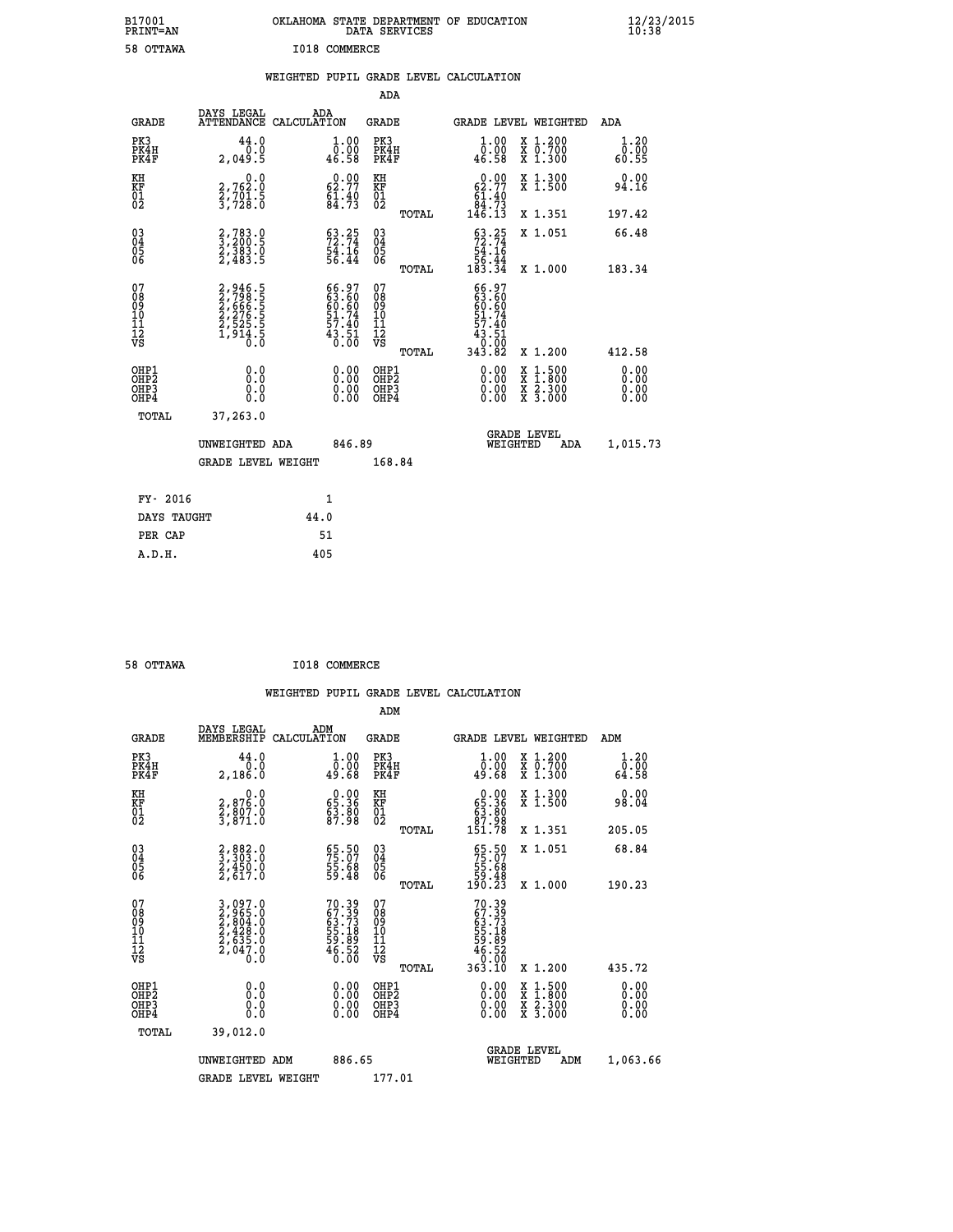| B17001<br>PRINT=AN | OKLAHOMA STATE DEPARTMENT OF EDUCATION<br>DATA SERVICES | $\frac{12}{23}$ /2015 |
|--------------------|---------------------------------------------------------|-----------------------|
| 58 OTTAWA          | I023 MIAMI                                              |                       |
|                    | WEIGHTED PUPIL GRADE LEVEL CALCULATION                  |                       |
|                    | ADA                                                     |                       |

| <b>GRADE</b>                                         | DAYS LEGAL<br><b>ATTENDANCE</b>                                                     | ADA<br>CALCULATION                                                                                                                         | <b>GRADE</b>                                        |       | GRADE LEVEL WEIGHTED                                                                                                                                     |                                                                                                  | <b>ADA</b>             |
|------------------------------------------------------|-------------------------------------------------------------------------------------|--------------------------------------------------------------------------------------------------------------------------------------------|-----------------------------------------------------|-------|----------------------------------------------------------------------------------------------------------------------------------------------------------|--------------------------------------------------------------------------------------------------|------------------------|
| PK3<br>PK4H<br>PK4F                                  | 4.0<br>0.0<br>4,374.5                                                               | $\begin{smallmatrix} 0.09\ 0.00\\ -0.00\\ -9.42 \end{smallmatrix}$                                                                         | PK3<br>PK4H<br>PK4F                                 |       | 0.09<br>0.00<br>99.42                                                                                                                                    | X 1.200<br>X 0.700<br>X 1.300                                                                    | 0.11<br>0.00<br>129.25 |
| KH<br>KF<br>01<br>02                                 | $\begin{smallmatrix} & & 0.0\ 8.342.5\ 8.569.5\ 8.664.0 \end{smallmatrix}$          | $\begin{smallmatrix} &0.00\\189.60\\194.76\\196.91\end{smallmatrix}$                                                                       | KH<br>KF<br>01<br>02                                |       | $0.00$<br>$189.60$<br>$194.76$<br>$196.91$<br>$391.67$                                                                                                   | X 1.300<br>X 1.500                                                                               | 0.00<br>284.40         |
|                                                      |                                                                                     |                                                                                                                                            |                                                     | TOTAL |                                                                                                                                                          | X 1.351                                                                                          | 529.15                 |
| $\begin{matrix} 03 \\ 04 \\ 05 \\ 06 \end{matrix}$   | 7,781.0<br>7,663.5<br>5,824.5<br>6,511.0                                            | $176.84$<br>$174.17$<br>$132.38$<br>$147.98$                                                                                               | $\begin{array}{c} 03 \\ 04 \\ 05 \\ 06 \end{array}$ |       | $\begin{array}{c} 176.84 \\ 174.17 \\ 132.38 \\ 147.98 \\ 454.53 \end{array}$                                                                            | X 1.051                                                                                          | 185.86                 |
|                                                      |                                                                                     |                                                                                                                                            |                                                     | TOTAL |                                                                                                                                                          | X 1.000                                                                                          | 454.53                 |
| 07<br>08<br>09<br>101<br>11<br>12<br>VS              | $6,345.5$<br>$6,462.0$<br>$6,462.0$<br>$6,121.0$<br>$6,490.0$<br>$6,991.5$<br>$0.0$ | $\begin{smallmatrix} 144\cdot22\\ 155\cdot63\\ 146\cdot86\\ 149\cdot11\\ 139\cdot11\\ 147\cdot50\\ 158\cdot89\\ 0\cdot00\end{smallmatrix}$ | 07<br>08<br>09<br>11<br>11<br>12<br>VS              |       | $\begin{smallmatrix} 144\cdot22\\ 155\cdot63\\ 146\cdot86\\ 139\cdot11\\ 139\cdot11\\ 147\cdot50\\ 158\cdot89\\ 0\cdot00\\ 892\cdot21 \end{smallmatrix}$ |                                                                                                  |                        |
|                                                      |                                                                                     |                                                                                                                                            |                                                     | TOTAL |                                                                                                                                                          | X 1.200                                                                                          | 1,070.65               |
| OHP1<br>OHP2<br>OH <sub>P3</sub><br>OH <sub>P4</sub> | 2, 268.5<br>0.000                                                                   | $\frac{51.56}{0.00}$<br>0.00                                                                                                               | OHP1<br>OHP2<br>OHP3<br>OHP4                        |       | $\begin{smallmatrix} 51.56\\ 0.00\\ 0.00\\ 0.00 \end{smallmatrix}$                                                                                       | $\begin{smallmatrix} x & 1 & 500 \\ x & 1 & 800 \\ x & 2 & 300 \\ x & 3 & 000 \end{smallmatrix}$ | 77.34<br>0.00<br>0.00  |
| TOTAL                                                | 99,260.5                                                                            |                                                                                                                                            |                                                     |       |                                                                                                                                                          |                                                                                                  |                        |
|                                                      | UNWEIGHTED ADA                                                                      | 2,255.92                                                                                                                                   |                                                     |       | WEIGHTED                                                                                                                                                 | <b>GRADE LEVEL</b><br>ADA                                                                        | 2,731.29               |
|                                                      | <b>GRADE LEVEL WEIGHT</b>                                                           |                                                                                                                                            | 475.37                                              |       |                                                                                                                                                          |                                                                                                  |                        |
| FY- 2016                                             |                                                                                     | $\mathbf{1}$                                                                                                                               |                                                     |       |                                                                                                                                                          |                                                                                                  |                        |
|                                                      |                                                                                     |                                                                                                                                            |                                                     |       |                                                                                                                                                          |                                                                                                  |                        |

| DAYS TAUGHT | 44.0  |
|-------------|-------|
| PER CAP     | 33    |
| A.D.H.      | 1,281 |
|             |       |

```
 58 OTTAWA I023 MIAMI
```
 **WEIGHTED PUPIL GRADE LEVEL CALCULATION ADM DAYS LEGAL ADM GRADE MEMBERSHIP CALCULATION GRADE GRADE LEVEL WEIGHTED ADM PK3 4.0 0.09 PK3 0.09 X 1.200 0.11 PK4H 0.0 0.00 PK4H 0.00 X 0.700 0.00 PK4F 4,713.0 107.11 PK4F 107.11 X 1.300 139.24 KH 0.0 0.00 KH 0.00 X 1.300 0.00 KF 8,818.0 200.41 KF 200.41 X 1.500 300.62 01 8,972.0 203.91 01 203.91 02 9,057.0 205.84 02 205.84 TOTAL 409.75 X 1.351 553.57 03 8,154.0 185.32 03 185.32 X 1.051 194.77 04 8,049.0 182.93 04 182.93 05 6,122.0 139.14 05 139.14 06 6,804.0 154.64 06 154.64 TOTAL 476.71 X 1.000 476.71**  $\begin{array}{cccc} 07 & 6,694.0 & 152.14 & 07 & 152.14 \ 08 & 7,753.0 & 167.57 & 08 & 167.57 \ 09 & 6,753.0 & 163.59 & 09 & 153.59 \ 10 & 6,573.0 & 149.39 & 10 & 149.39 \ 11 & 7,016.0 & 159.45 & 11 & 159.45 \ 12 & 7,437.0 & 169.02 & 12 & 169.02 \ \hline \textrm{vs} & 7,4$  $\begin{array}{cccccc} 6,694.0 & 152.14 & 07 & 152.14 \\ 7,758.0 & 163.157 & 08 & 163.39 \\ 6,7573.0 & 149.39 & 10 & 149.39 \\ 7,758.0 & 149.39 & 10 & 149.39 \\ 7,437.0 & 159.45 & 11 & 159.45 \\ 7,437.0 & 159.45 & 12 & 159.02 \\ 7,437.0 & 169.02 & 12 & 169.02 \\ 8,159.$  **OHP1 2,272.0 51.64 OHP1 51.64 X 1.500 77.46 OHP2 0.0 0.00 OHP2 0.00 X 1.800 0.00 OHP3 0.0 0.00 OHP3 0.00 X 2.300 0.00 OHP4 0.0 0.00 OHP4 0.00 X 3.000 0.00 TOTAL 104,816.0 GRADE LEVEL UNWEIGHTED ADM 2,382.19 WEIGHTED ADM 2,883.87 GRADE LEVEL WEIGHT 501.68**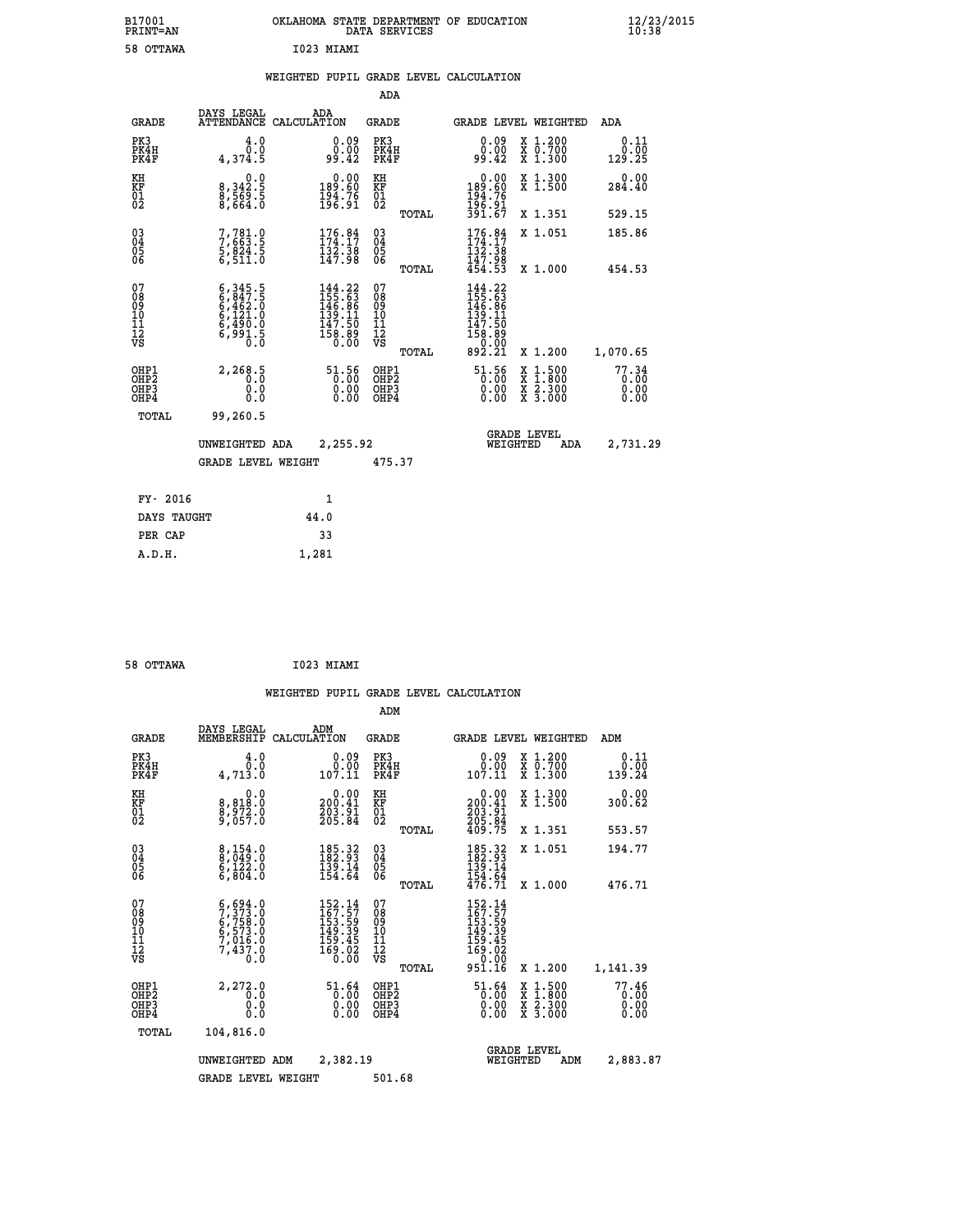| B17001<br>PRINT=AN                                   |                                                                        | OKLAHOMA STATE DEPARTMENT OF EDUCATION                                   | DATA SERVICES                                      |                                                                                |                                                                                                  | $\frac{12}{10}$ :38/2015     |  |
|------------------------------------------------------|------------------------------------------------------------------------|--------------------------------------------------------------------------|----------------------------------------------------|--------------------------------------------------------------------------------|--------------------------------------------------------------------------------------------------|------------------------------|--|
| 58 OTTAWA                                            |                                                                        | I026 AFTON                                                               |                                                    |                                                                                |                                                                                                  |                              |  |
|                                                      |                                                                        | WEIGHTED PUPIL GRADE LEVEL CALCULATION                                   |                                                    |                                                                                |                                                                                                  |                              |  |
|                                                      |                                                                        |                                                                          | <b>ADA</b>                                         |                                                                                |                                                                                                  |                              |  |
| GRADE                                                | DAYS LEGAL<br>ATTENDANCE CALCULATION                                   | ADA                                                                      | GRADE                                              | GRADE LEVEL WEIGHTED                                                           |                                                                                                  | ADA                          |  |
| PK3<br>PK4H<br>PK4F                                  | 52.0<br>0.0<br>1,270.0                                                 | 1.16<br>0.00<br>28.22                                                    | PK3<br>PK4H<br>PK4F                                | 1.16<br>0.00<br>28.22                                                          | X 1.200<br>X 0.700<br>X 1.300                                                                    | 1.39<br>0.00<br>36.69        |  |
| KH<br>KF<br>01<br>02                                 | 0.0<br>$\frac{1}{1}, \frac{683}{509}$ .<br>1, 324.0                    | $\begin{smallmatrix} 0.00\\ 37.41\\ 33.54\\ 29.42 \end{smallmatrix}$     | KH<br>KF<br>01<br>02                               | $\begin{smallmatrix} 0.00\\ 37.41\\ 33.54\\ 29.42\\ 62.96 \end{smallmatrix}$   | X 1.300<br>X 1.500                                                                               | 0.00<br>56.12                |  |
|                                                      |                                                                        |                                                                          | TOTAL                                              |                                                                                | X 1.351                                                                                          | 85.06                        |  |
| $\begin{matrix} 03 \\ 04 \\ 05 \\ 06 \end{matrix}$   | 2,177.5<br>$\frac{1}{3}, \frac{3}{6}, \frac{5}{0}$                     | $\begin{smallmatrix} 48.39\ 39.40\ 30.00\ 37.11\end{smallmatrix}$        | $\begin{matrix} 03 \\ 04 \\ 05 \\ 06 \end{matrix}$ | $\frac{48.39}{39.40}$                                                          | X 1.051                                                                                          | 50.86                        |  |
|                                                      |                                                                        |                                                                          | <b>TOTAL</b>                                       | $\frac{37.11}{106.51}$                                                         | X 1.000                                                                                          | 106.51                       |  |
| 07<br>08<br>09<br>10<br>11<br>Ī2<br>VS               | $1,975.0$<br>$2,003.0$<br>$2,288.5$<br>$1,556.0$<br>$1,617.0$<br>$0.0$ | $43.89$<br>$38.69$<br>$44.51$<br>$50.86$<br>$34.58$<br>$35.93$<br>$0.00$ | 07<br>08<br>09<br>10<br>11<br>ĪŽ<br>VŠ<br>TOTAL    | $43.89$<br>$38.69$<br>$44.51$<br>$50.86$<br>$34.58$<br>35.93<br>0.00<br>248.46 | X 1.200                                                                                          | 298.15                       |  |
| OHP1<br>OHP <sub>2</sub><br>OH <sub>P3</sub><br>OHP4 | 0.0<br>Ō.Ō<br>0.0<br>0.0                                               | 0.00<br>0.00<br>0.00                                                     | OHP1<br>OH <sub>P</sub> 2<br>OHP3<br>OHP4          | 0.00<br>0.00<br>0.00                                                           | $\begin{smallmatrix} x & 1 & 500 \\ x & 1 & 800 \\ x & 2 & 300 \\ x & 3 & 000 \end{smallmatrix}$ | 0.00<br>0.00<br>0.00<br>0.00 |  |
| TOTAL                                                | 23,990.0                                                               |                                                                          |                                                    |                                                                                |                                                                                                  |                              |  |
|                                                      | UNWEIGHTED ADA                                                         | 533.11                                                                   |                                                    | <b>GRADE LEVEL</b><br>WEIGHTED                                                 | ADA                                                                                              | 634.78                       |  |
|                                                      | <b>GRADE LEVEL WEIGHT</b>                                              |                                                                          | 101.67                                             |                                                                                |                                                                                                  |                              |  |
| FY- 2016                                             |                                                                        | 1                                                                        |                                                    |                                                                                |                                                                                                  |                              |  |
| DAYS TAUGHT                                          |                                                                        | 45.0                                                                     |                                                    |                                                                                |                                                                                                  |                              |  |
| PER CAP                                              |                                                                        | 81                                                                       |                                                    |                                                                                |                                                                                                  |                              |  |
| A.D.H.                                               |                                                                        | 313                                                                      |                                                    |                                                                                |                                                                                                  |                              |  |

| 58 OTTAWA | I026 AFTON |
|-----------|------------|
|           |            |

|                                                      |                                                                               |                                                                                                                                                                              |                                                     |       | WEIGHTED PUPIL GRADE LEVEL CALCULATION                                                                                                                                                                                                                                         |                                          |                       |
|------------------------------------------------------|-------------------------------------------------------------------------------|------------------------------------------------------------------------------------------------------------------------------------------------------------------------------|-----------------------------------------------------|-------|--------------------------------------------------------------------------------------------------------------------------------------------------------------------------------------------------------------------------------------------------------------------------------|------------------------------------------|-----------------------|
|                                                      |                                                                               |                                                                                                                                                                              | ADM                                                 |       |                                                                                                                                                                                                                                                                                |                                          |                       |
| <b>GRADE</b>                                         | DAYS LEGAL<br>MEMBERSHIP<br>CALCULATION                                       | ADM                                                                                                                                                                          | <b>GRADE</b>                                        |       |                                                                                                                                                                                                                                                                                | GRADE LEVEL WEIGHTED                     | ADM                   |
| PK3<br>PK4H<br>PK4F                                  | 52.0<br>0.0<br>1,313.0                                                        | $\frac{1}{0}$ : $\frac{16}{00}$<br>29.18                                                                                                                                     | PK3<br>PK4H<br>PK4F                                 |       | 1.16<br>0:00<br>29:18                                                                                                                                                                                                                                                          | X 1.200<br>X 0.700<br>X 1.300            | 1.39<br>0.00<br>37.93 |
| KH<br>KF<br>01<br>02                                 | $\begin{smallmatrix}&&&0\cdot0\\1,757.0\\1,535.0\\1,359.0\end{smallmatrix}$   | $39.04$<br>$34.11$<br>$36.20$                                                                                                                                                | KH<br>KF<br>01<br>02                                |       | $39.04$<br>$34.11$<br>$30.20$<br>$64.31$                                                                                                                                                                                                                                       | X 1.300<br>X 1.500                       | 0.00<br>58.56         |
|                                                      |                                                                               |                                                                                                                                                                              |                                                     | TOTAL |                                                                                                                                                                                                                                                                                | X 1.351                                  | 86.88                 |
| $\begin{matrix} 03 \\ 04 \\ 05 \\ 06 \end{matrix}$   | $\begin{smallmatrix} 2,260.0\\ 1,828.0\\ 1,419.0\\ 1,728.0 \end{smallmatrix}$ | $\begin{smallmatrix} 50.22\ 40.62\ 31.53\ 38.40 \end{smallmatrix}$                                                                                                           | $\begin{array}{c} 03 \\ 04 \\ 05 \\ 06 \end{array}$ |       | $\begin{smallmatrix} 50.22 \\ 40.62 \\ 31.53 \\ 38.40 \\ 110.55 \end{smallmatrix}$                                                                                                                                                                                             | X 1.051                                  | 52.78                 |
|                                                      |                                                                               |                                                                                                                                                                              |                                                     | TOTAL |                                                                                                                                                                                                                                                                                | X 1.000                                  | 110.55                |
| 07<br>08<br>09<br>101<br>112<br>VS                   | 2,062.0<br>1,795.0<br>2,110.0<br>2,391.0<br>1,629.0<br>1,727.0<br>0.0         | $\begin{smallmatrix} 4\,5\cdot 8\,2\\ 3\,9\cdot 8\,9\\ 4\,6\cdot 8\,9\\ 5\,3\cdot 1\,3\\ 5\,4\cdot 2\,0\\ 3\,6\cdot 3\,0\\ 3\,8\cdot 3\,8\\ 0\cdot 0\,0\\ \end{smallmatrix}$ | 07<br>08<br>09<br>11<br>11<br>12<br>VS              |       | $\begin{smallmatrix} 45.82\ 39.899\ 46.899\ 46.130\ 53.130\ 36.308\ 260.31\ \end{smallmatrix}$                                                                                                                                                                                 |                                          |                       |
|                                                      |                                                                               |                                                                                                                                                                              |                                                     | TOTAL |                                                                                                                                                                                                                                                                                | X 1.200                                  | 312.37                |
| OHP1<br>OHP2<br>OH <sub>P3</sub><br>OH <sub>P4</sub> | 0.0<br>0.000                                                                  | $\begin{smallmatrix} 0.00 \ 0.00 \ 0.00 \ 0.00 \end{smallmatrix}$                                                                                                            | OHP1<br>OHP2<br>OHP3<br>OHP4                        |       | $\begin{smallmatrix} 0.00 & 0.00 & 0.00 & 0.00 & 0.00 & 0.00 & 0.00 & 0.00 & 0.00 & 0.00 & 0.00 & 0.00 & 0.00 & 0.00 & 0.00 & 0.00 & 0.00 & 0.00 & 0.00 & 0.00 & 0.00 & 0.00 & 0.00 & 0.00 & 0.00 & 0.00 & 0.00 & 0.00 & 0.00 & 0.00 & 0.00 & 0.00 & 0.00 & 0.00 & 0.00 & 0.0$ | X 1:500<br>X 1:800<br>X 2:300<br>X 3:000 | 0.00<br>0.00<br>0.00  |
| TOTAL                                                | 24,965.0                                                                      |                                                                                                                                                                              |                                                     |       |                                                                                                                                                                                                                                                                                |                                          |                       |
|                                                      | UNWEIGHTED ADM                                                                | 554.77                                                                                                                                                                       |                                                     |       |                                                                                                                                                                                                                                                                                | GRADE LEVEL<br>WEIGHTED<br>ADM           | 660.46                |
|                                                      | <b>GRADE LEVEL WEIGHT</b>                                                     |                                                                                                                                                                              | 105.69                                              |       |                                                                                                                                                                                                                                                                                |                                          |                       |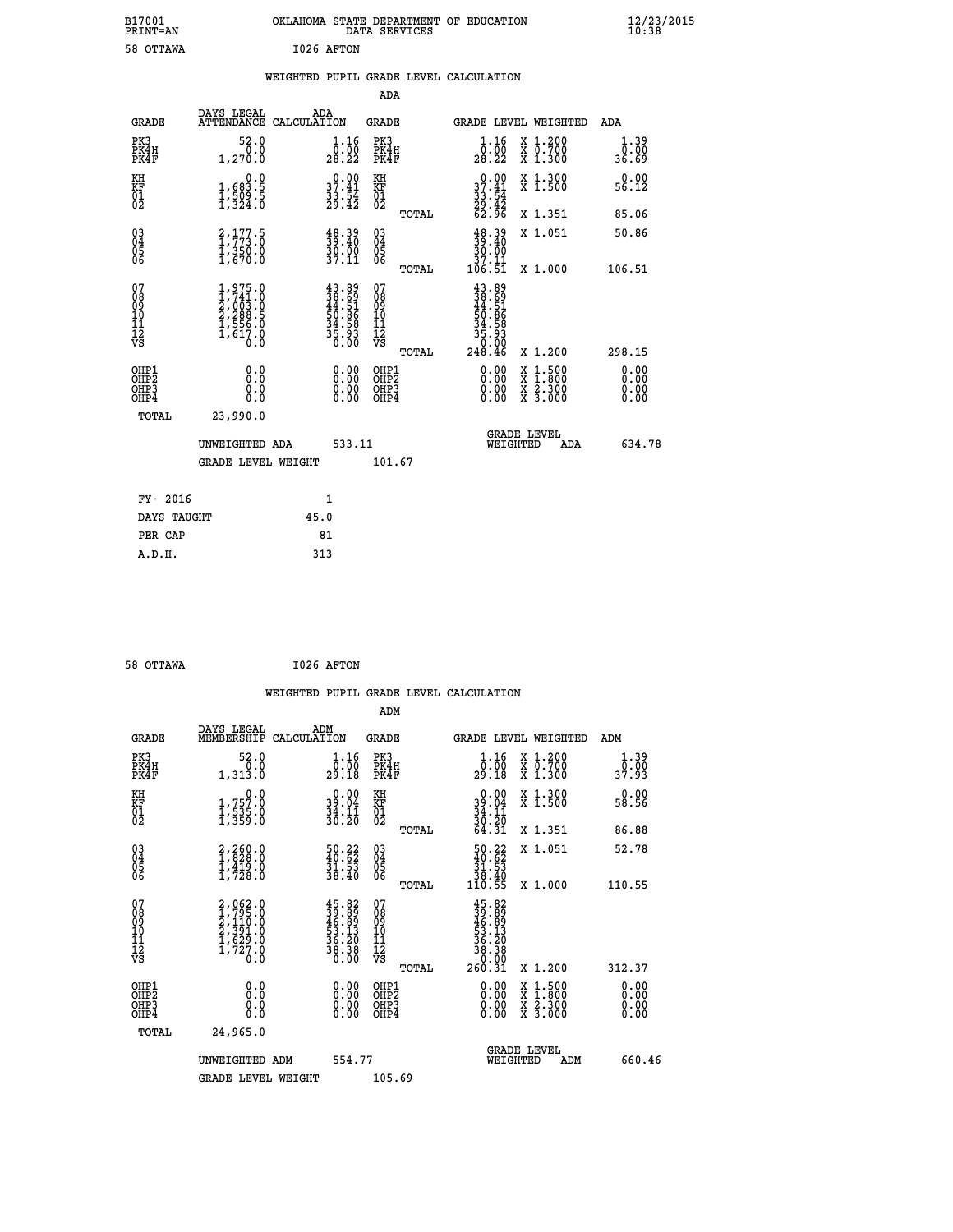| B17001<br>PRINT=AN                       |                                                                                           | OKLAHOMA STATE DEPARTMENT OF EDUCATION                                                       | DATA SERVICES                            |                                                                                              |                                                                                                  | 12/23/2015                   |  |
|------------------------------------------|-------------------------------------------------------------------------------------------|----------------------------------------------------------------------------------------------|------------------------------------------|----------------------------------------------------------------------------------------------|--------------------------------------------------------------------------------------------------|------------------------------|--|
| 58 OTTAWA                                |                                                                                           | 1031 FAIRLAND                                                                                |                                          |                                                                                              |                                                                                                  |                              |  |
|                                          |                                                                                           | WEIGHTED PUPIL GRADE LEVEL CALCULATION                                                       |                                          |                                                                                              |                                                                                                  |                              |  |
|                                          |                                                                                           |                                                                                              | ADA                                      |                                                                                              |                                                                                                  |                              |  |
| <b>GRADE</b>                             | DAYS LEGAL                                                                                | ADA<br>ATTENDANCE CALCULATION                                                                | GRADE                                    |                                                                                              | <b>GRADE LEVEL WEIGHTED</b>                                                                      | ADA                          |  |
| PK3<br>PK4H<br>PK4F                      | 86.0<br>0.0<br>1,610.5                                                                    | 2.00<br>$\frac{0.00}{37.45}$                                                                 | PK3<br>PK4H<br>PK4F                      | 2.00<br>0.00<br>37.45                                                                        | X 1.200<br>X 0.700<br>X 1.300                                                                    | 2.40<br>0.00<br>48.69        |  |
| KH<br>ΚF<br>$^{01}_{02}$                 | $\begin{smallmatrix} & & 0.0\\ 2,141.5\\ 1,855.0\\ 2,124.5 \end{smallmatrix}$             | $\begin{smallmatrix} 0.00\\ 49.80\\ 43.14\\ 49.41 \end{smallmatrix}$                         | KH<br>KF<br>$\overline{01}$              | $0.00$<br>$49.80$<br>$43.14$<br>$49.41$<br>$92.55$                                           | X 1.300<br>X 1.500                                                                               | 0.00<br>74.70                |  |
|                                          |                                                                                           |                                                                                              | TOTAL                                    |                                                                                              | X 1.351                                                                                          | 125.04                       |  |
| 030404<br>06                             | 1,900.0<br>2,009.5<br>2,096.5<br>1,692.5                                                  | $44.19$<br>$46.73$<br>$48.76$<br>$39.36$                                                     | 03<br>04<br>05<br>06<br><b>TOTAL</b>     | $\frac{44}{46}$ : $\frac{19}{73}$<br>$\begin{array}{r} 48.76 \\ 39.36 \\ 134.85 \end{array}$ | X 1.051<br>X 1.000                                                                               | 46.44<br>134.85              |  |
| 07<br>08<br>09<br>11<br>11<br>12<br>VS   | $1, 819.0$<br>$2, 069.5$<br>$2, 069.5$<br>$1, 860.0$<br>$1, 451.0$<br>$1, 912.0$<br>$0.0$ | $\begin{smallmatrix} 42.30\\ 39.99\\ 48.13\\ 43.26\\ 33.74\\ 44.47\\ 0.00 \end{smallmatrix}$ | 07<br>08<br>09<br>11<br>11<br>VS         | $42.30$<br>$39.99$<br>$48.13$<br>$43.26$<br>$33.74$<br>44.47<br>Ō.ŌÓ                         |                                                                                                  |                              |  |
|                                          |                                                                                           |                                                                                              | TOTAL                                    | 251.89                                                                                       | X 1.200                                                                                          | 302.27                       |  |
| OHP1<br>OHP2<br>OH <sub>P3</sub><br>OHP4 | 0.000<br>0.0<br>0.0                                                                       | 0.00<br>0.00<br>0.00                                                                         | OHP1<br>OHP <sub>2</sub><br>OHP3<br>OHP4 | 0.00<br>0.00<br>0.00                                                                         | $\begin{smallmatrix} x & 1 & 500 \\ x & 1 & 800 \\ x & 2 & 300 \\ x & 3 & 000 \end{smallmatrix}$ | 0.00<br>0.00<br>0.00<br>0.00 |  |
| TOTAL                                    | 26,347.0                                                                                  |                                                                                              |                                          |                                                                                              |                                                                                                  |                              |  |
|                                          | UNWEIGHTED ADA                                                                            | 612.73                                                                                       |                                          | WEIGHTED                                                                                     | <b>GRADE LEVEL</b><br>ADA                                                                        | 734.39                       |  |
|                                          | <b>GRADE LEVEL WEIGHT</b>                                                                 |                                                                                              | 121.66                                   |                                                                                              |                                                                                                  |                              |  |
| FY- 2016                                 |                                                                                           | 1                                                                                            |                                          |                                                                                              |                                                                                                  |                              |  |
| DAYS TAUGHT                              |                                                                                           | 43.0                                                                                         |                                          |                                                                                              |                                                                                                  |                              |  |
| PER CAP                                  |                                                                                           | 55                                                                                           |                                          |                                                                                              |                                                                                                  |                              |  |

| 58 OTTAWA | <b>I031 FAIRLAND</b> |
|-----------|----------------------|

|                                                      |                                                                                                    |                    |                                                             |                                  |       | WEIGHTED PUPIL GRADE LEVEL CALCULATION                      |                                                                                                                     |        |                               |
|------------------------------------------------------|----------------------------------------------------------------------------------------------------|--------------------|-------------------------------------------------------------|----------------------------------|-------|-------------------------------------------------------------|---------------------------------------------------------------------------------------------------------------------|--------|-------------------------------|
|                                                      |                                                                                                    |                    |                                                             | ADM                              |       |                                                             |                                                                                                                     |        |                               |
| <b>GRADE</b>                                         | DAYS LEGAL<br>MEMBERSHIP                                                                           | ADM<br>CALCULATION |                                                             | <b>GRADE</b>                     |       | <b>GRADE LEVEL WEIGHTED</b>                                 |                                                                                                                     | ADM    |                               |
| PK3<br>PK4H<br>PK4F                                  | 86.0<br>0.0<br>1,680.0                                                                             |                    | $\begin{smallmatrix} 2.00\\ 0.00\\ 39.07 \end{smallmatrix}$ | PK3<br>PK4H<br>PK4F              |       | $\begin{smallmatrix} 2.00\\ 0.00\\ 39.07 \end{smallmatrix}$ | X 1.200<br>X 0.700<br>X 1.300                                                                                       | 50.79  | 2.40<br>0.00                  |
| KH<br>KF<br>01<br>02                                 | $\begin{smallmatrix} 0.0\\2,226.0\\1,900.0\\2,197.0 \end{smallmatrix}$                             |                    | $0.00$<br>51.77<br>44.19<br>51:09                           | KH<br>KF<br>01<br>02             |       | $0.0051.7744.1951.0995.28$                                  | X 1.300<br>X 1.500                                                                                                  | 77.66  | 0.00                          |
|                                                      |                                                                                                    |                    |                                                             |                                  | TOTAL |                                                             | X 1.351                                                                                                             | 128.72 |                               |
| $\begin{matrix} 03 \\ 04 \\ 05 \\ 06 \end{matrix}$   | $\frac{1}{2}$ , $\frac{941}{090}$<br>$\frac{2}{1}$ , $\frac{166}{16}$ , 0<br>$\frac{1}{1}$ , 763.0 |                    | $45.14$<br>$48.60$<br>$50.37$<br>$41.00$                    | 03<br>04<br>05<br>06             |       | $45.14$<br>$48.60$<br>$50.37$<br>$41.00$<br>$139.97$        | X 1.051                                                                                                             | 47.44  |                               |
|                                                      |                                                                                                    |                    |                                                             |                                  | TOTAL |                                                             | X 1.000                                                                                                             | 139.97 |                               |
| 07<br>0890112<br>1112<br>VS                          | $1,902.0$<br>$2,143.0$<br>$2,143.0$<br>$1,946.0$<br>$1,525.0$<br>$2,005.0$<br>$0.0$                |                    | $44.23\n41.98\n49.84\n45.26\n35.47\n36.63\n46.630$          | 07<br>08901112<br>1112<br>VS     |       | $44.23\n49.984\n45.267\n35.47\n46.63\n0.001\n263.41$        |                                                                                                                     |        |                               |
|                                                      |                                                                                                    |                    |                                                             |                                  | TOTAL |                                                             | X 1.200                                                                                                             | 316.09 |                               |
| OHP1<br>OHP <sub>2</sub><br>OH <sub>P3</sub><br>OHP4 | 0.0<br>0.000                                                                                       |                    | $0.00$<br>$0.00$<br>0.00                                    | OHP1<br>OHP2<br>OHP <sub>3</sub> |       | 0.00<br>0.00<br>0.00                                        | $\begin{array}{l} \mathtt{X} & 1.500 \\ \mathtt{X} & 1.800 \\ \mathtt{X} & 2.300 \\ \mathtt{X} & 3.000 \end{array}$ |        | 0.00<br>Ō. ŌŌ<br>0.00<br>0.00 |
| TOTAL                                                | 27,375.0                                                                                           |                    |                                                             |                                  |       |                                                             |                                                                                                                     |        |                               |
|                                                      | UNWEIGHTED ADM                                                                                     |                    | 636.64                                                      |                                  |       | WEIGHTED                                                    | <b>GRADE LEVEL</b><br>ADM                                                                                           |        | 763.07                        |
|                                                      | <b>GRADE LEVEL WEIGHT</b>                                                                          |                    |                                                             | 126.43                           |       |                                                             |                                                                                                                     |        |                               |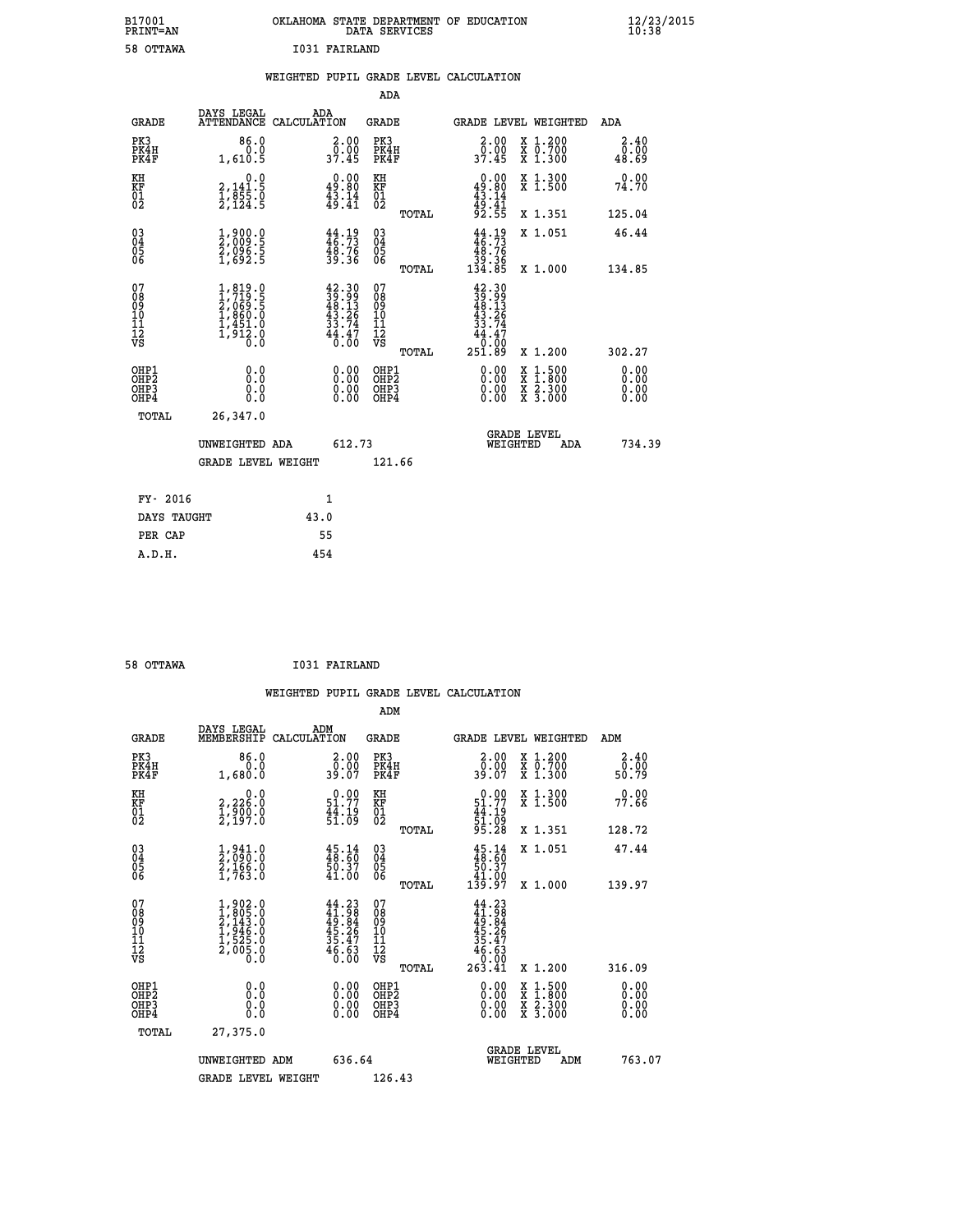| 7001<br>INT=AN | OKLAHOMA STATE DEPARTMENT OF EDUCATION<br>DATA SERVICES |  |
|----------------|---------------------------------------------------------|--|
| OTTAWA         | COUNTY TOTALS                                           |  |

|                                                              |                                                                                                                                                                               | WEIGHTED PUPIL GRADE LEVEL CALCULATION                          |                                                   |                                                                                                             |                                                                                                                                           |                         |
|--------------------------------------------------------------|-------------------------------------------------------------------------------------------------------------------------------------------------------------------------------|-----------------------------------------------------------------|---------------------------------------------------|-------------------------------------------------------------------------------------------------------------|-------------------------------------------------------------------------------------------------------------------------------------------|-------------------------|
|                                                              |                                                                                                                                                                               |                                                                 | ADA                                               |                                                                                                             |                                                                                                                                           |                         |
| <b>GRADE</b>                                                 | DAYS LEGAL                                                                                                                                                                    | ADA<br>ATTENDANCE CALCULATION                                   | <b>GRADE</b>                                      | GRADE LEVEL WEIGHTED                                                                                        |                                                                                                                                           | ADA                     |
| PK3<br>PK4H<br>PK4F                                          | 357.0<br>0.0<br>13,564.5                                                                                                                                                      | $\begin{smallmatrix} 8.40 \ 0.00 \end{smallmatrix}$<br>318.65   | PK3<br>PK4H<br>PK4F                               | $8.40$<br>$0.00$<br>318.65                                                                                  | X 1.200<br>X 0.700<br>X 1.300                                                                                                             | 10.08<br>0.00<br>414.25 |
| KH<br>KF<br>01<br>02                                         | 0.0<br>19,283.0<br>19,095:0<br>20,093:0                                                                                                                                       | $0.00$<br>448.30<br>$\frac{444}{466}$ : $\frac{48}{43}$         | KH<br>KF<br>$\begin{matrix} 01 \ 02 \end{matrix}$ | $0.00$<br>448.30<br>$\frac{444}{466}$ . $\frac{48}{31}$<br>910. 91                                          | X 1.300<br>X 1.500                                                                                                                        | 0.00<br>672.47          |
|                                                              |                                                                                                                                                                               |                                                                 | TOTAL                                             |                                                                                                             | X 1.351                                                                                                                                   | 1,230.65                |
| $\begin{smallmatrix} 03 \\[-4pt] 04 \end{smallmatrix}$<br>05 | 19,784.5<br>19,033.0<br>ī5,379.5<br>16,495.0                                                                                                                                  | 461.35<br>442.52<br>358.19<br>384.63                            | $\substack{03 \\ 04}$<br>05                       | 461.35<br>358.19                                                                                            | X 1.051                                                                                                                                   | 1,670.23                |
| 06                                                           |                                                                                                                                                                               |                                                                 | 06<br>TOTAL                                       | 384.63<br>1,185.34                                                                                          | X 1.000                                                                                                                                   | 1,185.34                |
| 07<br>08<br>09<br>11<br>11<br>12<br>VS                       | $\begin{smallmatrix} 16\,, & 903\,, & 0\\ 16\,, & 923\,, & 5\\ 17\,, & 723\,, & 0\\ 16\,, & 441\,, & 5\\ 15\,, & 463\,, & 5\\ 16\,, & 249\,, & 5\\ 0\,, & 0\end{smallmatrix}$ | 394.01<br>394.69<br>414.82<br>383.76<br>$\frac{360.44}{379.52}$ | 07<br>08<br>09<br>10<br>11<br>12<br>VS<br>TOTAL   | $\begin{array}{r} 394.01 \\ 394.69 \\ 414.82 \\ 383.76 \\ 360.44 \\ 379.52 \\ 0.00 \\ 2,327.24 \end{array}$ | X 1.200                                                                                                                                   | 2,792.68                |
| OHP1<br>OHP2<br>OHP3<br>OHP4                                 | 2,507.5<br>0.0<br>0.0<br>0.0                                                                                                                                                  | $\begin{smallmatrix} 57.69\ 0.00\ 0.00\ 0.00 \end{smallmatrix}$ | OHP1<br>OHP2<br>OHP3<br>OHP4                      | $\begin{smallmatrix} 57.69\ 0.00\ 0.00\ 0.00 \end{smallmatrix}$                                             | $\begin{smallmatrix} \mathtt{X} & 1\cdot500\\ \mathtt{X} & 1\cdot800\\ \mathtt{X} & 2\cdot300\\ \mathtt{X} & 3\cdot000 \end{smallmatrix}$ | 86.54<br>0.00<br>0.00   |
| TOTAL                                                        | 245,296.0                                                                                                                                                                     |                                                                 |                                                   |                                                                                                             |                                                                                                                                           |                         |
|                                                              | UNWEIGHTED ADA                                                                                                                                                                | 5,717.88                                                        |                                                   | <b>GRADE LEVEL</b><br>WEIGHTED                                                                              | ADA                                                                                                                                       | 6,876.90                |
|                                                              | <b>GRADE LEVEL WEIGHT</b>                                                                                                                                                     |                                                                 | 1,159.02                                          |                                                                                                             |                                                                                                                                           |                         |
| FY- 2016                                                     |                                                                                                                                                                               | $\mathbf{1}$                                                    |                                                   |                                                                                                             |                                                                                                                                           |                         |
| DAYS TAUGHT                                                  |                                                                                                                                                                               | 300.0                                                           |                                                   |                                                                                                             |                                                                                                                                           |                         |
| PER CAP                                                      |                                                                                                                                                                               | 413                                                             |                                                   |                                                                                                             |                                                                                                                                           |                         |

| OTTAWA | COUNTY TOTALS |  |
|--------|---------------|--|

 **A.D.H. 3,671**

**B17001<br>PRINT=AN** 

|                                                       |                                                                                                         |                                                                          | ADM                                              |                                                                              |                                                                                                  |                               |
|-------------------------------------------------------|---------------------------------------------------------------------------------------------------------|--------------------------------------------------------------------------|--------------------------------------------------|------------------------------------------------------------------------------|--------------------------------------------------------------------------------------------------|-------------------------------|
| <b>GRADE</b>                                          | DAYS LEGAL<br>MEMBERSHIP                                                                                | ADM<br>CALCULATION                                                       | <b>GRADE</b>                                     | GRADE LEVEL WEIGHTED                                                         |                                                                                                  | ADM                           |
| PK3<br>PK4H<br>PK4F                                   | 357.0<br>0.0<br>14,360.0                                                                                | 8.40<br>$0.\overline{0}0$<br>337.24                                      | PK3<br>PK4H<br>PK4F                              | 8.40<br>ŏ:ōŏ<br>337.24                                                       | $\begin{smallmatrix} x & 1.200 \\ x & 0.700 \end{smallmatrix}$<br>$X$ 1.300                      | 10.08<br>0.00<br>438.41       |
| KH<br>KF<br>01<br>02                                  | 0.0<br>20,198:0<br>19,856:0<br>20,928:0                                                                 | $\begin{smallmatrix} &0.00\\ 469.46\\ 462.24\\ 485.85 \end{smallmatrix}$ | KH<br>KF<br>01<br>02                             | 0.00<br>469:46<br>462:24<br>485:85<br>948:09                                 | X 1.300<br>X 1.500                                                                               | 0.00<br>704.20                |
|                                                       |                                                                                                         |                                                                          | TOTAL                                            |                                                                              | X 1.351                                                                                          | 1,280.85                      |
| 03<br>04<br>05<br>06                                  | 20,570.0<br>19,823.0<br>16,001.0<br>17, 195.0                                                           | $\frac{479}{460}$ : 85<br>$\frac{372}{372}$ : 58<br>400.91               | $^{03}_{04}$<br>0500                             | $479.65$<br>$460.85$<br>$372.58$<br>400.91                                   | X 1.051                                                                                          | 504.11                        |
|                                                       |                                                                                                         |                                                                          | TOTAL                                            | 1,234.34                                                                     | X 1.000                                                                                          | 1,234.34                      |
| 07<br>08<br>09<br>11<br>11<br>12<br>VS                | 17,734.0<br>17,896.0<br>$\frac{18}{17}, \frac{560}{431}.0$<br>$\frac{16}{17}, \frac{431}{241}.0$<br>0.0 | 413.32<br>417.20<br>434.43<br>406.82<br>$\frac{382.95}{402.64}$          | 07<br>08<br>09<br>101<br>11<br>12<br>VS<br>TOTAL | 413.32<br>417.20<br>434.43<br>406.82<br>382.93<br>402.64<br>0.00<br>2,457.34 | X 1.200                                                                                          | 2,948.80                      |
| OHP1<br>OH <sub>P</sub> 2<br>OH <sub>P3</sub><br>OHP4 | 2,512.0<br>0.0<br>0.0<br>Ŏ.Ŏ                                                                            | 57.79<br>0.00<br>0.00                                                    | OHP1<br>OHP2<br>OHP3<br>OHP4                     | 57.79<br>$0.00$<br>0.00<br>0.00                                              | $\begin{smallmatrix} x & 1 & 500 \\ x & 1 & 800 \\ x & 2 & 300 \\ x & 3 & 000 \end{smallmatrix}$ | 86.69<br>0.00<br>0.00<br>0.00 |
|                                                       | TOTAL<br>257,095.0                                                                                      |                                                                          |                                                  |                                                                              |                                                                                                  |                               |
|                                                       | UNWEIGHTED                                                                                              | 5,992.31<br>ADM                                                          |                                                  | <b>GRADE LEVEL</b><br>WEIGHTED                                               | ADM                                                                                              | 7,207.48                      |
|                                                       | <b>GRADE LEVEL WEIGHT</b>                                                                               |                                                                          | 1,215.17                                         |                                                                              |                                                                                                  |                               |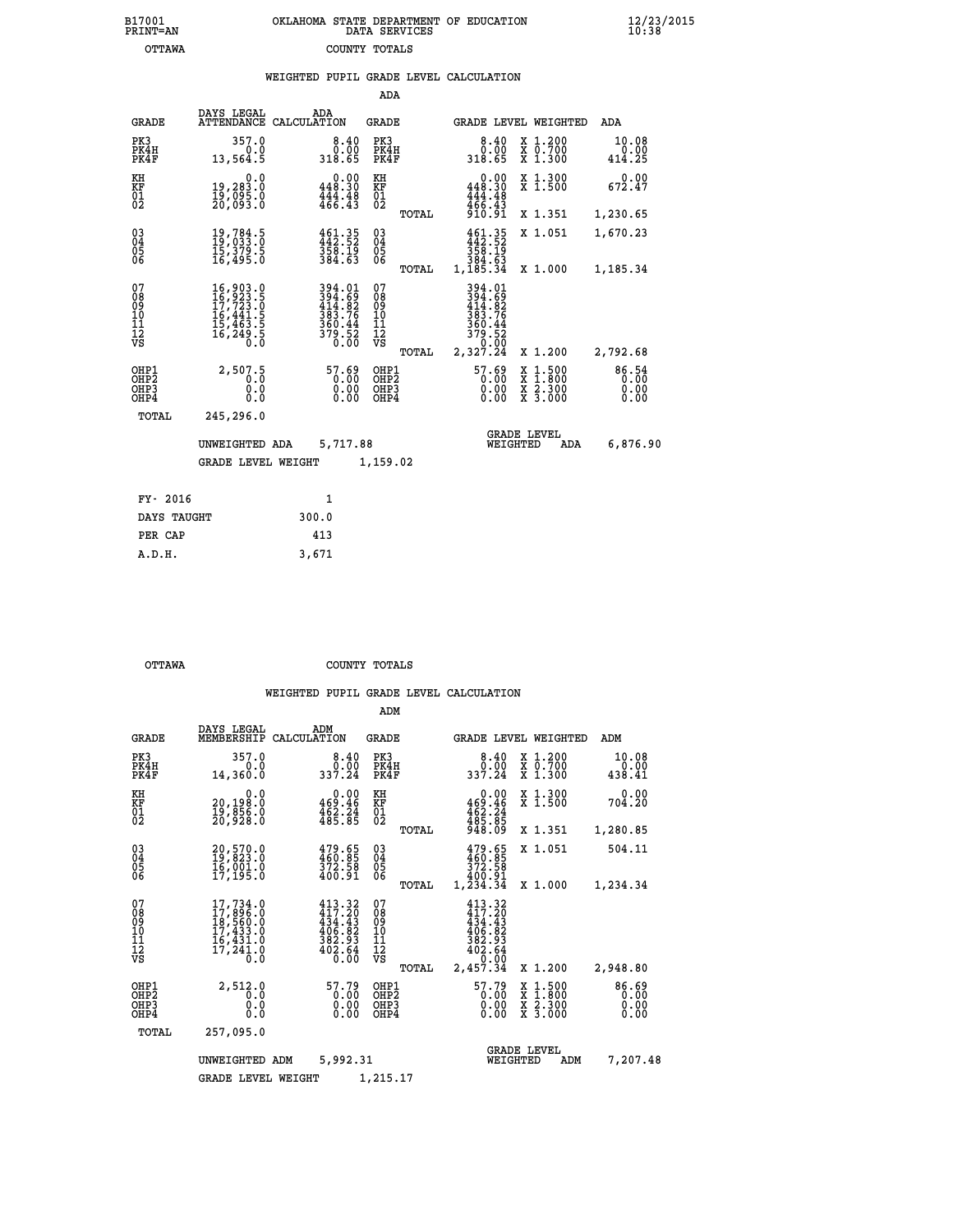| B17001<br>PRINT=AN               |                                    | OKLAHOMA STATE DEPARTMENT OF EDUCATION             | DATA SERVICES                                         |                                                                         |                                                                                          | $\frac{12}{23}$ /2015 |  |
|----------------------------------|------------------------------------|----------------------------------------------------|-------------------------------------------------------|-------------------------------------------------------------------------|------------------------------------------------------------------------------------------|-----------------------|--|
| 59 PAWNEE                        |                                    | C002 JENNINGS                                      |                                                       |                                                                         |                                                                                          |                       |  |
|                                  |                                    | WEIGHTED PUPIL GRADE LEVEL CALCULATION             |                                                       |                                                                         |                                                                                          |                       |  |
|                                  |                                    |                                                    | ADA                                                   |                                                                         |                                                                                          |                       |  |
| GRADE                            | DAYS LEGAL                         | ADA<br>ATTENDANCE CALCULATION                      | GRADE                                                 |                                                                         | GRADE LEVEL WEIGHTED                                                                     | ADA                   |  |
| PK3<br>PK4H<br>PK4F              | 0.0<br>0.0<br>765.5                | 0.00<br>$\substack{0.00\\18.67}$                   | PK3<br>PK4H<br>PK4F                                   | 0.00<br>$\begin{smallmatrix} 0.00 \ 18.67 \end{smallmatrix}$            | X 1.200<br>X 0.700<br>X 1.300                                                            | 0.00<br>24.27         |  |
| KH<br>KF<br>01<br>02             | 0.0<br>881.5<br>$816.5$<br>$894.0$ | 21.50<br>$\frac{1}{2}$ $\frac{5}{3}$ $\frac{1}{6}$ | ΚH<br>KF<br>01<br>02                                  | 21.50<br>$\frac{1}{2}$ $\frac{5}{3}$ $\frac{3}{8}$ $\frac{1}{9}$        | X 1.300<br>X 1.500                                                                       | 0.00<br>32.25         |  |
|                                  |                                    |                                                    | TOTAL                                                 | 41.71                                                                   | X 1.351                                                                                  | 56.35                 |  |
| 030404<br>ŌĞ                     | 647.5<br>950.0<br>791.5<br>851.5   | $15.79$<br>23.17<br>$\frac{19.30}{20.77}$          | $\begin{matrix} 03 \\ 04 \\ 05 \\ 06 \end{matrix}$    | $\frac{15}{23}.79$<br>19.30<br>20.77<br>63.24                           | X 1.051                                                                                  | 16.60                 |  |
| 07                               | 930.0                              |                                                    | <b>TOTAL</b><br>07                                    |                                                                         | X 1.000                                                                                  | 63.24                 |  |
| 08<br>09<br>10<br>11<br>Ī2<br>VS | 710.0<br>0.0<br>0.0<br>0.000       | $22.68\n17.32\n0.00\n0.00\n0.00\n0.00\n0.00\n0.00$ | 08<br>09<br>10<br>īī<br>$\frac{1}{\sqrt{2}}$<br>TOTAL | $22.68$<br>$17.32$<br>$0.00$<br>$0.00$<br>0.00<br>0.00<br>0.00<br>40.00 | X 1.200                                                                                  | 48.00                 |  |
| OHP1                             | 172.5                              |                                                    | OHP1                                                  |                                                                         |                                                                                          |                       |  |
| OHP2<br>OH <sub>P3</sub><br>OHP4 | ō.ŏ<br>0.0<br>0.0                  | $\frac{4}{0}$ : $\frac{21}{00}$<br>0.00            | OHP <sub>2</sub><br>OHP3<br>OHP4                      | $\frac{4}{0}$ : $\frac{21}{00}$<br>0.00<br>0.00                         | $\begin{smallmatrix} x & 1.500 \\ x & 1.800 \\ x & 2.300 \\ x & 3.000 \end{smallmatrix}$ | 6:32<br>0.00<br>0.00  |  |
| TOTAL                            | 8,410.5                            |                                                    |                                                       |                                                                         |                                                                                          |                       |  |
|                                  | UNWEIGHTED ADA                     | 205.12                                             |                                                       | WEIGHTED                                                                | <b>GRADE LEVEL</b><br>ADA                                                                | 247.03                |  |
|                                  | <b>GRADE LEVEL WEIGHT</b>          |                                                    | 41.91                                                 |                                                                         |                                                                                          |                       |  |
| FY- 2016                         |                                    | 1                                                  |                                                       |                                                                         |                                                                                          |                       |  |
| DAYS TAUGHT                      |                                    | 41.0                                               |                                                       |                                                                         |                                                                                          |                       |  |
| PER CAP                          |                                    | 48                                                 |                                                       |                                                                         |                                                                                          |                       |  |

| 59 PAWNEE | C002 JENNINGS |
|-----------|---------------|
|           |               |

 **WEIGHTED PUPIL GRADE LEVEL CALCULATION ADM DAYS LEGAL ADM GRADE MEMBERSHIP CALCULATION GRADE GRADE LEVEL WEIGHTED ADM PK3 0.0 0.00 PK3 0.00 X 1.200 0.00 PK4H 0.0 0.00 PK4H 0.00 X 0.700 0.00 PK4F 799.0 19.49 PK4F 19.49 X 1.300 25.34 KH 0.0 0.00 KH 0.00 X 1.300 0.00 KF 958.0 23.37 KF 23.37 X 1.500 35.06 01 859.0 20.95 01 20.95 02 935.0 22.80 02 22.80 TOTAL 43.75 X 1.351 59.11 03 675.0 16.46 03 16.46 X 1.051 17.30 04 983.0 23.97 04 23.97 02 830.0 830.0** 20.00 02  **06 881.0 21.49 06 21.49 TOTAL 65.46 X 1.000 65.46 07 963.0 23.49 07 23.49 08 742.0 18.10 08 18.10 03 0.00 0.00 0.000 0.000 10 0.0 0.00 10 0.00 11 0.0 0.00 11 0.00 12 0.0 0.00 12 0.00 VS** 0.0 0.00 VS 0.00 0.00 0.00  **TOTAL 41.59 X 1.200 49.91 OHP1 184.0 4.49 OHP1 4.49 X 1.500 6.74 OHP2 0.0 0.00 OHP2 0.00 X 1.800 0.00 OHP3 0.0 0.00 OHP3 0.00 X 2.300 0.00 OHP4 0.0 0.00 OHP4 0.00 X 3.000 0.00 TOTAL 8,799.0 GRADE LEVEL UNWEIGHTED ADM 214.61 WEIGHTED ADM 258.92** GRADE LEVEL WEIGHT 44.31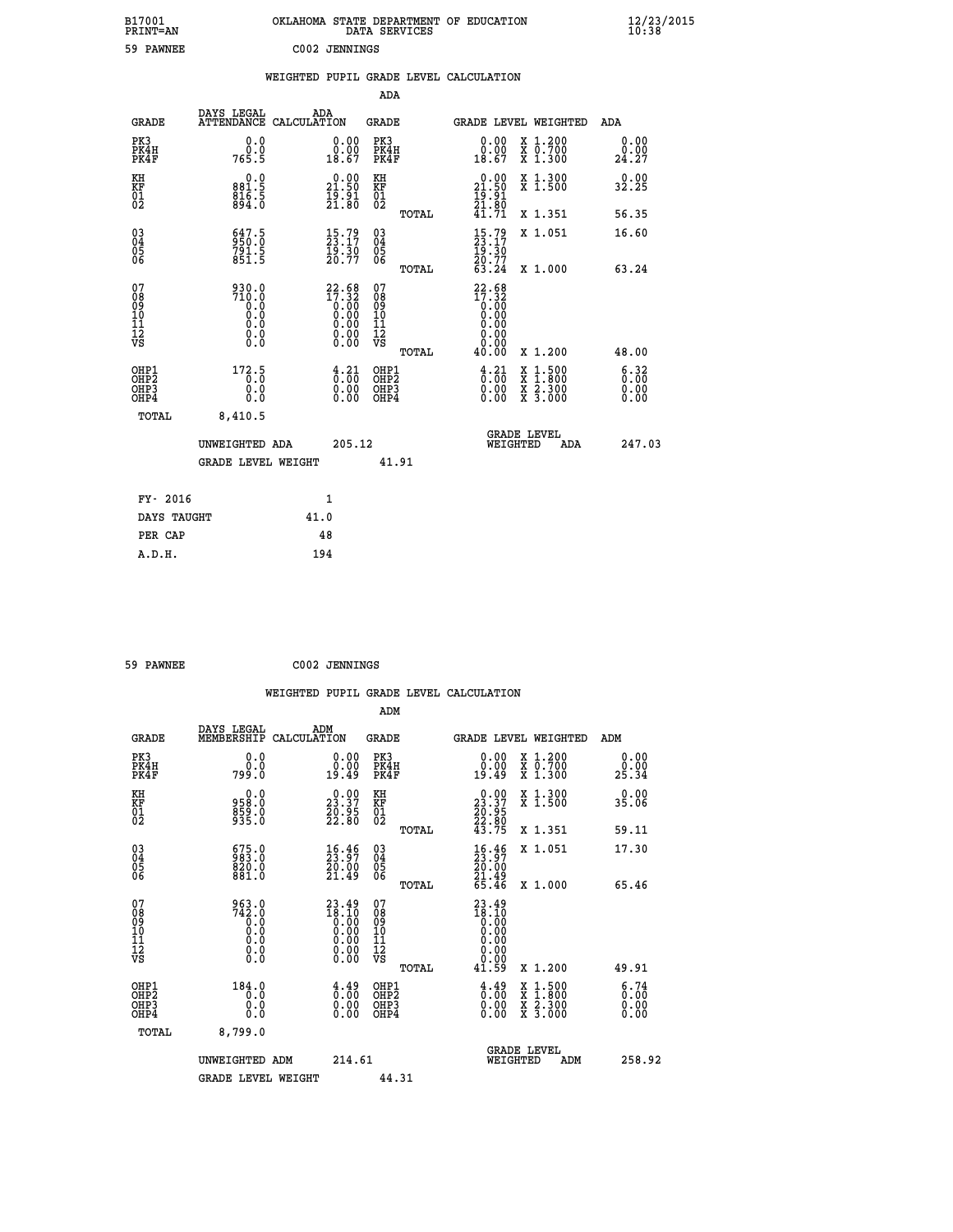| B17001<br>PRINT=AN               |                                                                                     | OKLAHOMA STATE DEPARTMENT OF EDUCATION                             | DATA SERVICES                            |                                                                            |                                                                                                  | $\frac{12}{23}$ /2015        |  |
|----------------------------------|-------------------------------------------------------------------------------------|--------------------------------------------------------------------|------------------------------------------|----------------------------------------------------------------------------|--------------------------------------------------------------------------------------------------|------------------------------|--|
| 59 PAWNEE                        |                                                                                     | I001 PAWNEE                                                        |                                          |                                                                            |                                                                                                  |                              |  |
|                                  |                                                                                     | WEIGHTED PUPIL GRADE LEVEL CALCULATION                             |                                          |                                                                            |                                                                                                  |                              |  |
|                                  |                                                                                     |                                                                    | <b>ADA</b>                               |                                                                            |                                                                                                  |                              |  |
| GRADE                            | DAYS LEGAL                                                                          | ADA<br>ATTENDANCE CALCULATION                                      | GRADE                                    |                                                                            | GRADE LEVEL WEIGHTED                                                                             | ADA                          |  |
| PK3<br>PK4H<br>PK4F              | 106.0<br>0.0<br>2,027.5                                                             | $\begin{smallmatrix} 2\cdot41\0\cdot00\0\cdot00 \end{smallmatrix}$ | PK3<br>PK4H<br>PK4F                      | 2.41<br>0.00<br>46.08                                                      | X 1.200<br>X 0.700<br>X 1.300                                                                    | 2.89<br>0.00<br>59.90        |  |
| KH<br>KF<br>01<br>02             | 0.0<br>$\frac{1}{2}, \frac{628}{244}$ . 5<br>2, 719. 0                              | 37.00<br>$\frac{51.01}{61.80}$                                     | KH<br>KF<br>01<br>02                     | 37.00<br>$\frac{51.01}{61.80}$                                             | X 1.300<br>X 1.500                                                                               | 0.00<br>55.50                |  |
|                                  |                                                                                     |                                                                    | TOTAL                                    | $11\bar{2}.8\bar{1}$                                                       | X 1.351                                                                                          | 152.41                       |  |
| $03\overline{4}$<br>Ŏ5<br>06     | $\frac{1}{2}$ , $\frac{999}{621}$ . 0<br>$\frac{1}{2}, \frac{5}{417}.0$             | $\begin{smallmatrix} 45.44\ 59.57\ 36.02\ 54.93 \end{smallmatrix}$ | 03<br>04<br>05<br>06                     | $\frac{45}{59}:\frac{44}{57}$<br>36.02<br>$\substack{54.95 \\ 150.52}$     | X 1.051                                                                                          | 47.76                        |  |
| 07                               |                                                                                     |                                                                    | TOTAL<br>07                              |                                                                            | X 1.000                                                                                          | 150.52                       |  |
| 08<br>09<br>11<br>11<br>12<br>VS | $2,189.0$<br>$2,001.5$<br>$2,531.5$<br>$2,198.0$<br>$1,983.0$<br>$1,861.0$<br>$0.0$ | 49.75<br>45.49<br>57.53<br>49.95<br>45.07<br>42.30<br>6.00         | 08901112<br>1112<br>VS                   | $49.75$<br>$45.49$<br>$57.53$<br>$49.95$<br>$45.07$<br>$42.300$<br>$0.000$ |                                                                                                  |                              |  |
|                                  |                                                                                     |                                                                    | TOTAL                                    | 290.09                                                                     | X 1.200                                                                                          | 348.11                       |  |
| OHP1<br>OHP2<br>OHP3<br>OHP4     | 0.0<br>0.0<br>0.0<br>0.0                                                            | 0.00<br>$\begin{smallmatrix} 0.00 \ 0.00 \end{smallmatrix}$        | OHP1<br>OHP <sub>2</sub><br>OHP3<br>OHP4 | 0.00<br>0.00<br>0.00                                                       | $\begin{smallmatrix} x & 1 & 500 \\ x & 1 & 800 \\ x & 2 & 300 \\ x & 3 & 000 \end{smallmatrix}$ | 0.00<br>0.00<br>0.00<br>0.00 |  |
| TOTAL                            | 30,111.5                                                                            |                                                                    |                                          |                                                                            |                                                                                                  |                              |  |
|                                  | UNWEIGHTED ADA                                                                      | 684.35                                                             |                                          | WEIGHTED                                                                   | <b>GRADE LEVEL</b><br>ADA                                                                        | 817.09                       |  |
|                                  | <b>GRADE LEVEL WEIGHT</b>                                                           |                                                                    | 132.74                                   |                                                                            |                                                                                                  |                              |  |
| FY- 2016                         |                                                                                     | 1                                                                  |                                          |                                                                            |                                                                                                  |                              |  |
| DAYS TAUGHT                      |                                                                                     | 44.0                                                               |                                          |                                                                            |                                                                                                  |                              |  |
| PER CAP                          |                                                                                     | 88                                                                 |                                          |                                                                            |                                                                                                  |                              |  |

| 59 PAWNEE | I001 PAWNEE |
|-----------|-------------|

 **WEIGHTED PUPIL GRADE LEVEL CALCULATION ADM DAYS LEGAL ADM GRADE MEMBERSHIP CALCULATION GRADE GRADE LEVEL WEIGHTED ADM PK3 106.0 2.41 PK3 2.41 X 1.200 2.89 PK4H 0.0 0.00 PK4H 0.00 X 0.700 0.00 PK4F 2,147.0 48.80 PK4F 48.80 X 1.300 63.44 KH 0.0 0.00 KH 0.00 X 1.300 0.00 KF 1,720.0 39.09 KF 39.09 X 1.500 58.64 01 2,327.0 52.89 01 52.89 02 2,805.0 63.75 02 63.75 TOTAL 116.64 X 1.351 157.58 03 2,103.0 47.80 03 47.80 X 1.051 50.24 04 2,728.0 62.00 04 62.00 05 1,628.0 37.00 05 37.00 06 2,550.0 57.95 06 57.95 TOTAL 156.95 X 1.000 156.95**  $\begin{array}{cccc} 07 & 2,279.0 & 51.80 & 07 & 51.80 \cr 08 & 2,057.0 & 46.98 & 08 & 49.9 \cr 09 & 2,595.0 & 59.00 & 09 & 59.00 \cr 10 & 2,271.0 & 51.61 & 10 & 51.61 \cr 11 & 2,060.0 & 46.82 & 11 & 46.82 \cr \nabla\mathbf{S} & 1,893.0 & 43.00 & 12 & 43.00 \cr \nabla\mathbf{S} & 0 &$  $\begin{array}{cccc} 51.80 & 07 & 51.80 & 07 \\ 46.98 & 08 & 59.00 & 59.00 \\ 51.61 & 10 & 51.61 & 50.00 \\ 46.82 & 11 & 46.82 & 43.00 \\ 43.00 & 12 & 43.00 & 0 \\ 0.00 & 0 \text{HPP1} & 299.21 & \text{X } 1.200 & 359.05 \\ 0.00 & 0 \text{HPP2} & 0.00 & \text{X } 1.500 & 0.00 \\ 0.00 & 0.00$  **OHP1 0.0 0.00 OHP1 0.00 X 1.500 0.00 OHP2 0.0 0.00 OHP2 0.00 X 1.800 0.00 OHP3 0.0 0.00 OHP3 0.00 X 2.300 0.00 OHP4 0.0 0.00 OHP4 0.00 X 3.000 0.00 TOTAL 31,279.0 GRADE LEVEL UNWEIGHTED ADM 710.90 WEIGHTED ADM 848.79** GRADE LEVEL WEIGHT 137.89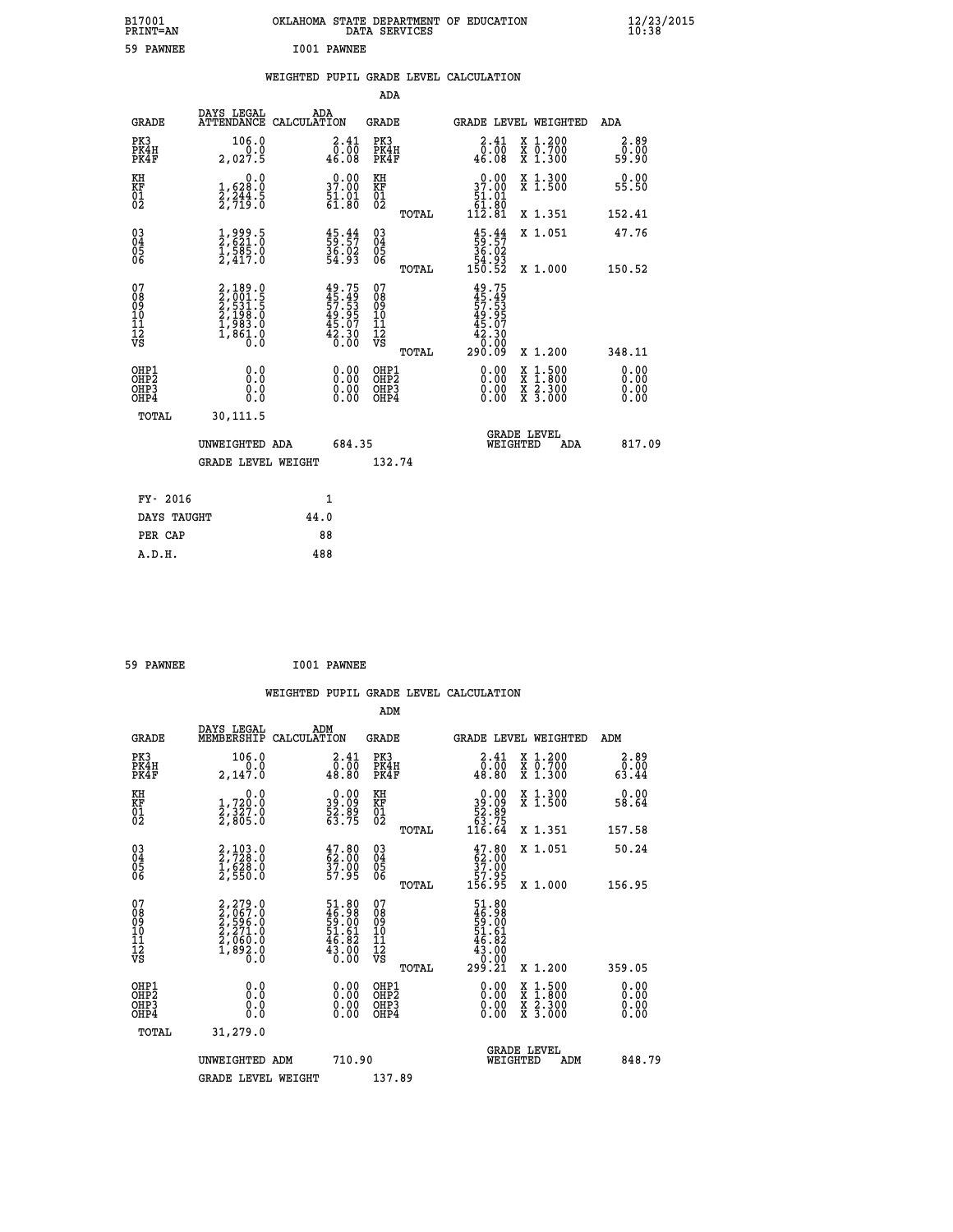| B17001<br><b>PRINT=AN</b> | OKLAHOMA STATE DEPARTMENT OF EDUCATION<br>DATA SERVICES | $\frac{12}{23}$ /2015 |
|---------------------------|---------------------------------------------------------|-----------------------|
| 59<br>PAWNEE              | 1006 CLEVELAND                                          |                       |

|  |  | WEIGHTED PUPIL GRADE LEVEL CALCULATION |
|--|--|----------------------------------------|
|  |  |                                        |

|                                                                    |                                                                                     |                                                                              | ADA                                       |       |                                                                                                                                                                                                                                                             |                                                                                                  |                              |
|--------------------------------------------------------------------|-------------------------------------------------------------------------------------|------------------------------------------------------------------------------|-------------------------------------------|-------|-------------------------------------------------------------------------------------------------------------------------------------------------------------------------------------------------------------------------------------------------------------|--------------------------------------------------------------------------------------------------|------------------------------|
| <b>GRADE</b>                                                       | DAYS LEGAL                                                                          | ADA<br>ATTENDANCE CALCULATION                                                | <b>GRADE</b>                              |       | <b>GRADE LEVEL WEIGHTED</b>                                                                                                                                                                                                                                 |                                                                                                  | ADA                          |
| PK3<br>PK4H<br>PK4F                                                | 134.0<br>0.0<br>3,257.5                                                             | $\begin{smallmatrix} 3.53\ 0.00\ 85.72 \end{smallmatrix}$                    | PK3<br>PK4H<br>PK4F                       |       | $\begin{smallmatrix} 3.53\ 0.00\ 85.72 \end{smallmatrix}$                                                                                                                                                                                                   | X 1.200<br>X 0.700<br>X 1.300                                                                    | 4.24<br>0.00<br>111.44       |
| KH<br><b>KF</b><br>01<br>02                                        | 0.0<br>4,361.0<br>3,836.5<br>4,791.5                                                | $0.00$<br>114.76<br>100∶96<br>126∶09                                         | KH<br>KF<br>01<br>02                      |       | $0.00$<br>114.76<br>$\frac{100.96}{126.09}$<br>$\frac{227.05}{5}$                                                                                                                                                                                           | X 1.300<br>X 1.500                                                                               | 0.00<br>172.14               |
|                                                                    |                                                                                     |                                                                              |                                           | TOTAL |                                                                                                                                                                                                                                                             | X 1.351                                                                                          | 306.74                       |
| $\begin{smallmatrix} 03 \\[-4pt] 04 \end{smallmatrix}$<br>Ŏ5<br>06 | $3,437.0$<br>$3,689.5$<br>$3,607.0$                                                 | $\frac{90.45}{110.63}$<br>$\frac{55}{121}$ .09<br>121.24                     | $\substack{03 \\ 04}$<br>05<br>06         |       | $30.45$<br>$110.63$<br>$\frac{1}{2}$<br>$\frac{1}{2}$<br>$\frac{1}{2}$<br>$\frac{1}{2}$<br>$\frac{1}{2}$<br>$\frac{1}{2}$<br>$\frac{1}{2}$<br><br>$\frac{1}{2}$<br><br><br><br><br><br><br><br><br><br><br><br><br><br><br><br><br><br><br><br><br><br><br> | X 1.051                                                                                          | 95.06                        |
|                                                                    |                                                                                     |                                                                              |                                           | TOTAL |                                                                                                                                                                                                                                                             | X 1.000                                                                                          | 328.96                       |
| 07<br>08901112<br>1112<br>VS                                       | $4,777.5$<br>$4,970.0$<br>$4,246.0$<br>$4,609.0$<br>$4,617.5$<br>$4,423.0$<br>$0.0$ | 125.72<br>$130.79$<br>$111.74$<br>$121.29$<br>$121.52$<br>$116.39$<br>$0.00$ | 07<br>08901112<br>1112<br>VS              |       | 125.72<br>$\frac{1}{1}\overline{\frac{3}{1}}\overline{\frac{0}{1}}\cdot\overline{\frac{7}{1}}\overline{\frac{9}{1}}$<br>$\begin{array}{c} 121.29 \\ 121.52 \\ 116.39 \\ -9.99 \end{array}$                                                                  |                                                                                                  |                              |
|                                                                    |                                                                                     |                                                                              |                                           | TOTAL | 727.45                                                                                                                                                                                                                                                      | X 1.200                                                                                          | 872.94                       |
| OHP1<br>OH <sub>P2</sub><br>OH <sub>P3</sub><br>OH <sub>P4</sub>   | 0.0<br>0.0<br>0.0                                                                   | 0.00<br>0.00<br>0.00                                                         | OHP1<br>OH <sub>P</sub> 2<br>OHP3<br>OHP4 |       | 0.00<br>0.00<br>0.00                                                                                                                                                                                                                                        | $\begin{smallmatrix} x & 1 & 500 \\ x & 1 & 800 \\ x & 2 & 300 \\ x & 3 & 000 \end{smallmatrix}$ | 0.00<br>0.00<br>0.00<br>0.00 |
| TOTAL                                                              | 59,961.0                                                                            |                                                                              |                                           |       |                                                                                                                                                                                                                                                             |                                                                                                  |                              |
|                                                                    | UNWEIGHTED ADA                                                                      | 1,577.92                                                                     |                                           |       |                                                                                                                                                                                                                                                             | GRADE LEVEL<br>WEIGHTED<br>ADA                                                                   | 1,891.52                     |
|                                                                    | <b>GRADE LEVEL WEIGHT</b>                                                           |                                                                              | 313.60                                    |       |                                                                                                                                                                                                                                                             |                                                                                                  |                              |
| FY- 2016                                                           |                                                                                     | $\mathbf{1}$                                                                 |                                           |       |                                                                                                                                                                                                                                                             |                                                                                                  |                              |
| DAYS TAUGHT                                                        |                                                                                     | 38.0                                                                         |                                           |       |                                                                                                                                                                                                                                                             |                                                                                                  |                              |
| PER CAP                                                            |                                                                                     | 55                                                                           |                                           |       |                                                                                                                                                                                                                                                             |                                                                                                  |                              |

 **ADM**

 **A.D.H. 1,097**

59 PAWNEE **I006 CLEVELAND** 

| <b>GRADE</b>                                 | DAYS LEGAL<br>MEMBERSHIP                                                                                | ADM<br>CALCULATION                                                                         | <b>GRADE</b>                                       |       | <b>GRADE LEVEL WEIGHTED</b>                                                                                 |                                          | ADM                    |
|----------------------------------------------|---------------------------------------------------------------------------------------------------------|--------------------------------------------------------------------------------------------|----------------------------------------------------|-------|-------------------------------------------------------------------------------------------------------------|------------------------------------------|------------------------|
| PK3<br>PK4H<br>PK4F                          | 134.0<br>3,407.0                                                                                        | $\begin{smallmatrix} 3.53\ 0.00\ 89.66 \end{smallmatrix}$                                  | PK3<br>PK4H<br>PK4F                                |       | $\begin{smallmatrix} 3.53\ 0.00\ 89.66 \end{smallmatrix}$                                                   | X 1.200<br>X 0.700<br>X 1.300            | 4.24<br>0.00<br>116.56 |
| KH<br>KF<br>01<br>02                         | $4,595.0$<br>$4,049.0$<br>$5,001.0$                                                                     | $\begin{smallmatrix} 0.00\\ 120.92 \end{smallmatrix}$<br>$\frac{106.55}{131.61}$           | KH<br>KF<br>$\overline{01}$                        |       | $0.00$<br>120.92<br>$\frac{166}{131}$ $\frac{55}{61}$<br>$238.16$                                           | X 1.300<br>X 1.500                       | 0.00<br>181.38         |
|                                              |                                                                                                         |                                                                                            |                                                    | TOTAL |                                                                                                             | X 1.351                                  | 321.75                 |
| 03<br>04<br>05<br>06                         | $3,621.0$<br>$4,548.0$<br>$3,908.0$<br>$4,866.0$                                                        | $\begin{smallmatrix} 95.29 \\ 119.68 \\ 102.84 \\ 128.05 \end{smallmatrix}$                | $\begin{matrix} 03 \\ 04 \\ 05 \\ 06 \end{matrix}$ |       | $\begin{array}{r} 95.29 \\ 119.68 \\ 102.84 \\ 128.05 \\ 350.57 \end{array}$                                | X 1.051                                  | 100.15                 |
|                                              |                                                                                                         |                                                                                            |                                                    | TOTAL |                                                                                                             | X 1.000                                  | 350.57                 |
| 07<br>08<br>09<br>101<br>11<br>12<br>VS      | $\begin{smallmatrix} 5,053.0\\ 5,356.0\\ 4,583.0\\ 4,930.0\\ 4,977.0\\ 4,808.0\\ 0.0 \end{smallmatrix}$ | $\begin{smallmatrix} 132.97\\140.95\\120.61\\29.73\\130.98\\126.52\\0.00\end{smallmatrix}$ | 07<br>08<br>09<br>01<br>11<br>11<br>12<br>VS       |       | $\begin{smallmatrix} 132.97\\ 140.95\\ 120.61\\ 129.73\\ 130.98\\ 126.52\\ 0.00\\ 781.76 \end{smallmatrix}$ |                                          |                        |
| OHP1                                         |                                                                                                         |                                                                                            |                                                    | TOTAL |                                                                                                             | X 1.200                                  | 938.11                 |
| OHP <sub>2</sub><br>OH <sub>P3</sub><br>OHP4 | 0.0<br>0.000                                                                                            |                                                                                            | OHP1<br>OHP2<br>OHP3<br>OHP4                       |       | 0.00<br>0.00                                                                                                | X 1:500<br>X 1:800<br>X 2:300<br>X 3:000 | 0.00<br>0.00<br>0.00   |
| TOTAL                                        | 63,836.0                                                                                                |                                                                                            |                                                    |       |                                                                                                             |                                          |                        |
|                                              | UNWEIGHTED                                                                                              | 1,679.89<br>ADM                                                                            |                                                    |       | WEIGHTED                                                                                                    | <b>GRADE LEVEL</b><br>ADM                | 2,012.76               |
|                                              | <b>GRADE LEVEL WEIGHT</b>                                                                               |                                                                                            | 332.87                                             |       |                                                                                                             |                                          |                        |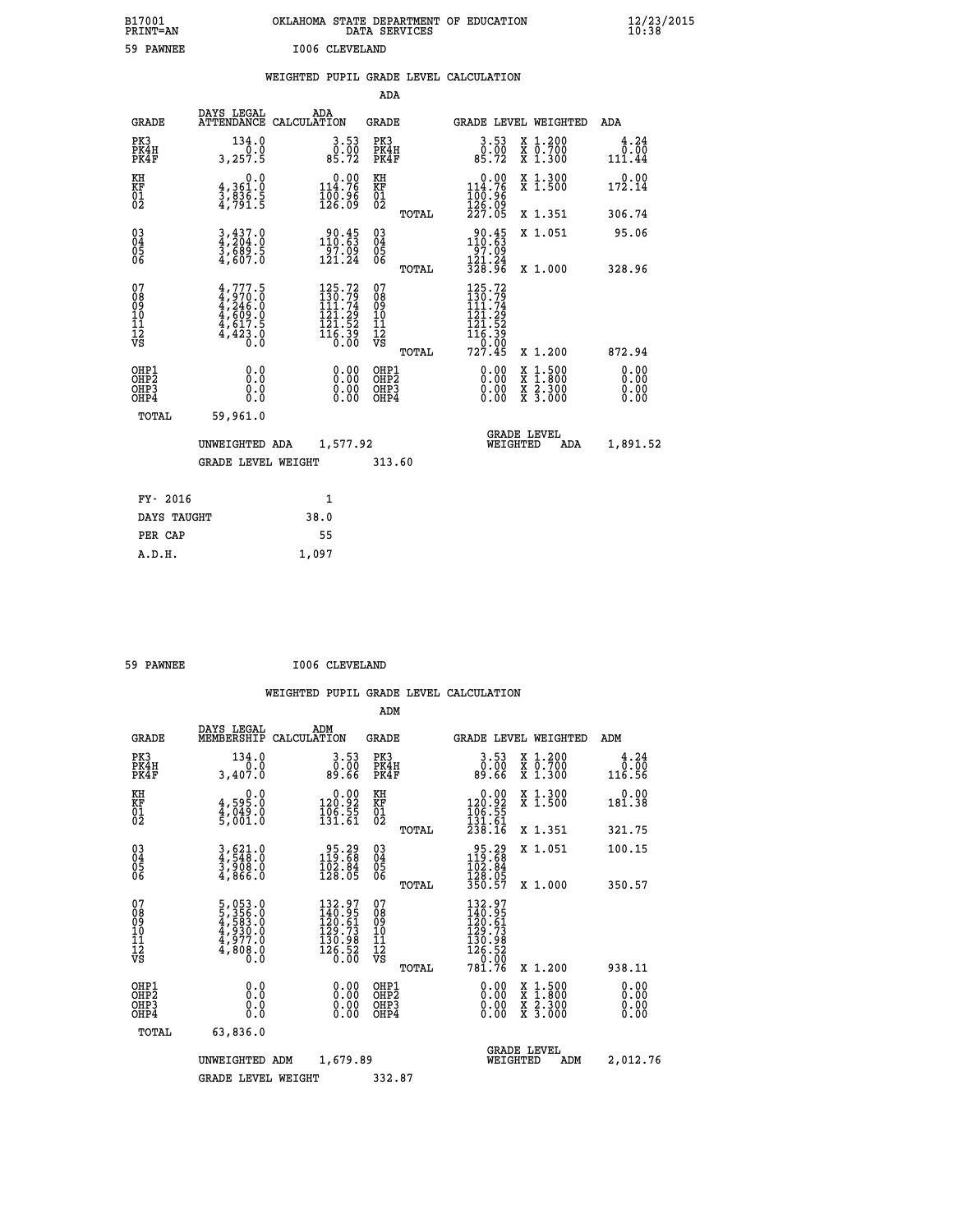| 7001<br>INT=AN | OKLAHOMA STATE DEPARTMENT OF EDUCATION<br>DATA SERVICES |  |
|----------------|---------------------------------------------------------|--|
| <b>PAWNEE</b>  | COUNTY TOTALS                                           |  |

 **B17001<br>PRINT=AN** 

 **B17001 OKLAHOMA STATE DEPARTMENT OF EDUCATION 12/23/2015**

|                                                                    |                                                                       |                                                                                             | ADA                                                               |       |                                                                                            |                                          |                              |
|--------------------------------------------------------------------|-----------------------------------------------------------------------|---------------------------------------------------------------------------------------------|-------------------------------------------------------------------|-------|--------------------------------------------------------------------------------------------|------------------------------------------|------------------------------|
| <b>GRADE</b>                                                       | DAYS LEGAL                                                            | ADA<br>ATTENDANCE CALCULATION                                                               | <b>GRADE</b>                                                      |       |                                                                                            | GRADE LEVEL WEIGHTED                     | <b>ADA</b>                   |
| PK3<br>PK4H<br>PK4F                                                | 240.0<br>0.0<br>6,050.5                                               | $\begin{smallmatrix}5.94\0.00\\0.00\\150.47\end{smallmatrix}$                               | PK3<br>PK4H<br>PK4F                                               |       | $\begin{smallmatrix}5.94\0.00\\0.00\\150.47\end{smallmatrix}$                              | X 1.200<br>X 0.700<br>X 1.300            | 7.13<br>0.00<br>195.61       |
| KH<br><b>KF</b><br>01<br>02                                        | 0.0<br>$\substack{6,870.5\\6,897.5\\8,404.5}$                         | $0.00$<br>173.26<br>$\frac{171.88}{209.69}$                                                 | KH<br>KF<br>01<br>02                                              |       | 173.26<br>171:88<br>209:69<br>381:57                                                       | X 1.300<br>X 1.500                       | 0.00<br>259.89               |
|                                                                    |                                                                       |                                                                                             |                                                                   | TOTAL |                                                                                            | X 1.351                                  | 515.50                       |
| $\begin{smallmatrix} 03 \\[-4pt] 04 \end{smallmatrix}$<br>05<br>06 | 5,984.0<br>$\frac{6}{7}$ , $\frac{666}{875}$ . 5                      | $151.68$<br>$193.37$<br>$152.41$<br>$196.94$                                                | $\substack{03 \\ 04}$<br>$\begin{matrix} 0.5 \\ 0.6 \end{matrix}$ |       | $151.68$<br>$193.37$<br>$152.41$<br>$196.94$<br>$542.72$                                   | X 1.051                                  | 702.14                       |
|                                                                    |                                                                       |                                                                                             |                                                                   | TOTAL |                                                                                            | X 1.000                                  | 542.72                       |
| 07<br>08901112<br>1112<br>VS                                       | 7,896.5<br>7,681.5<br>6,777.5<br>6,807.0<br>6,600.5<br>6,284.0<br>0.0 | $\begin{smallmatrix} 198.15\\193.60\\169.27\\171.24\\166.59\\158.69\\0.00\end{smallmatrix}$ | 07<br>08<br>09<br>11<br>11<br>12<br>VS                            |       | 198.15<br>$\frac{193}{169}$ : $\frac{50}{27}$<br>171.24<br>$\frac{166.59}{158.69}$<br>0.00 |                                          |                              |
|                                                                    |                                                                       |                                                                                             |                                                                   | TOTAL | 1,057.54                                                                                   | X 1.200                                  | 1,269.05                     |
| OHP1<br>OH <sub>P</sub> 2<br>OH <sub>P3</sub><br>OH <sub>P4</sub>  | 172.5<br>0.0<br>0.0                                                   | $\frac{4}{0}$ : $\frac{21}{00}$<br>0.00<br>0.00                                             | OHP1<br>OH <sub>P</sub> 2<br>OHP3<br>OHP4                         |       | $\frac{4}{9}$ : $\frac{21}{90}$<br>0.00<br>0.00                                            | X 1:500<br>X 1:800<br>X 2:300<br>X 3:000 | 6.32<br>0.00<br>0.00<br>0.00 |
| TOTAL                                                              | 98,483.0                                                              |                                                                                             |                                                                   |       |                                                                                            |                                          |                              |
|                                                                    | UNWEIGHTED ADA                                                        | 2,467.39                                                                                    |                                                                   |       |                                                                                            | GRADE LEVEL<br>WEIGHTED<br>ADA           | 2,955.64                     |
|                                                                    | <b>GRADE LEVEL WEIGHT</b>                                             |                                                                                             | 488.25                                                            |       |                                                                                            |                                          |                              |
| FY- 2016                                                           |                                                                       | $\mathbf{1}$                                                                                |                                                                   |       |                                                                                            |                                          |                              |
| DAYS TAUGHT                                                        |                                                                       | 123.0                                                                                       |                                                                   |       |                                                                                            |                                          |                              |
| PER CAP                                                            |                                                                       | 191                                                                                         |                                                                   |       |                                                                                            |                                          |                              |

| PAWNEE | COUNTY TOTALS |  |
|--------|---------------|--|

 **A.D.H. 1,779**

|                                          |                                                                |                                                                                                 | ADM                                                 |                                                                              |                                          |                              |
|------------------------------------------|----------------------------------------------------------------|-------------------------------------------------------------------------------------------------|-----------------------------------------------------|------------------------------------------------------------------------------|------------------------------------------|------------------------------|
| <b>GRADE</b>                             | DAYS LEGAL<br>MEMBERSHIP                                       | ADM<br>CALCULATION                                                                              | <b>GRADE</b>                                        | GRADE LEVEL WEIGHTED                                                         |                                          | ADM                          |
| PK3<br>PK4H<br>PK4F                      | 240.0<br>0.0<br>6,353.0                                        | 5.94<br>0.00<br>157.95                                                                          | PK3<br>PK4H<br>PK4F                                 | $\begin{smallmatrix}5.94\0.00\\0.00\\157.95\end{smallmatrix}$                | X 1.200<br>X 0.700<br>X 1.300            | 7.13<br>0.00<br>205.34       |
| KH<br>KF<br>01<br>02                     | 0.0<br>$7,273.0$<br>$7,235.0$<br>8,741.0                       | $0.00$<br>183.38<br>$\frac{180.39}{218.16}$                                                     | KH<br>KF<br>01<br>02                                | 0.00<br>183:38<br>180:39<br>218:16<br>398:55                                 | X 1.300<br>X 1.500                       | 0.00<br>275.08               |
|                                          |                                                                |                                                                                                 | TOTAL                                               |                                                                              | X 1.351                                  | 538.44                       |
| 03<br>04<br>05<br>06                     | 6,399.0<br>8,259.0<br>6,356.0<br>8,297.0                       | $\frac{159}{205}$ . 55<br>$\frac{159}{159}$ . 84<br>$\frac{207}{49}$                            | $\begin{array}{c} 03 \\ 04 \\ 05 \\ 06 \end{array}$ | 159.55<br>205.65<br>159.84<br>207.49                                         | X 1.051                                  | 167.69                       |
|                                          |                                                                |                                                                                                 | TOTAL                                               | 572.98                                                                       | X 1.000                                  | 572.98                       |
| 07<br>08<br>09<br>101<br>112<br>VS       | 8,295.0<br>8,165.0<br>7,179.0<br>7,201.0<br>7,037.0<br>6,700.0 | 208.26<br>206.03<br>179.61<br>$\begin{array}{r} 161.34 \\ 177.80 \\ 169.52 \\ 0.00 \end{array}$ | 07<br>08<br>09<br>11<br>11<br>12<br>VS<br>TOTAL     | 208.26<br>206.03<br>179.61<br>181.34<br>177.80<br>169.52<br>0.00<br>1,122.56 | X 1.200                                  | 1,347.07                     |
| OHP1<br>OHP2<br>OH <sub>P3</sub><br>OHP4 | 184.0<br>0.0<br>0.000                                          | $\begin{smallmatrix} 4.49\ 0.00 \ 0.00 \end{smallmatrix}$<br>0.00                               | OHP1<br>OHP2<br>OHP3<br>OHP4                        | $\begin{smallmatrix} 4.49 \ 0.00 \ 0.00 \end{smallmatrix}$<br>0.00           | X 1:500<br>X 1:800<br>X 2:300<br>X 3:000 | 6.74<br>0.00<br>0.00<br>0.00 |
| TOTAL                                    | 103,914.0                                                      |                                                                                                 |                                                     |                                                                              |                                          |                              |
|                                          | UNWEIGHTED                                                     | 2,605.40<br>ADM                                                                                 |                                                     | WEIGHTED                                                                     | <b>GRADE LEVEL</b><br>ADM                | 3,120.47                     |
|                                          | <b>GRADE LEVEL WEIGHT</b>                                      |                                                                                                 | 515.07                                              |                                                                              |                                          |                              |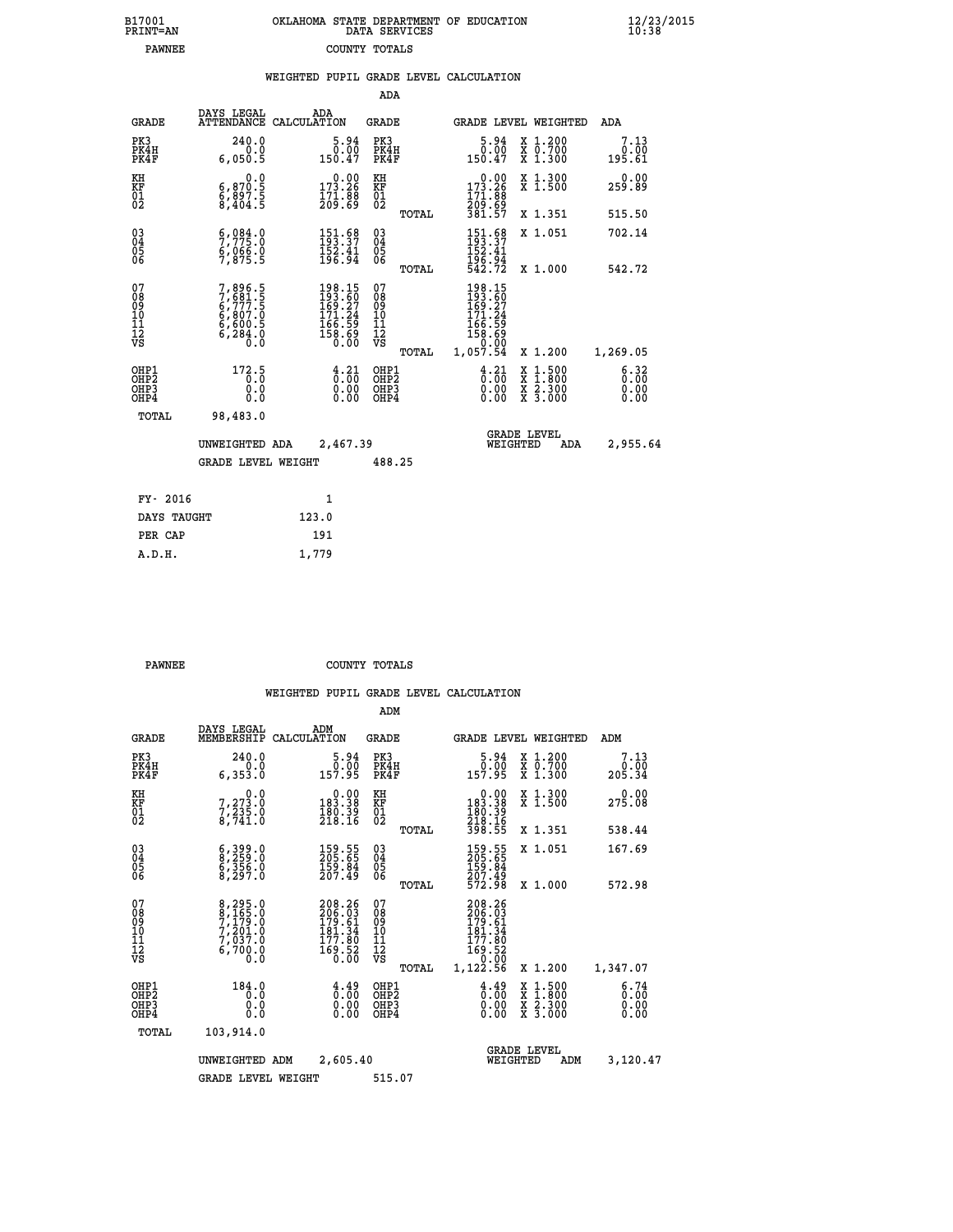| OKLAHOMA STATE DEPARTMENT OF EDUCATION<br>DATA SERVICES |  |
|---------------------------------------------------------|--|
| C104 OAK GROVE                                          |  |

|                                                    |                                                                                                           |                                                                                                       | ADA                                    |       |                                                                                         |        |                                                           |                              |
|----------------------------------------------------|-----------------------------------------------------------------------------------------------------------|-------------------------------------------------------------------------------------------------------|----------------------------------------|-------|-----------------------------------------------------------------------------------------|--------|-----------------------------------------------------------|------------------------------|
| <b>GRADE</b>                                       | DAYS LEGAL<br><b>ATTENDANCE</b>                                                                           | ADA<br>CALCULATION                                                                                    | GRADE                                  |       | GRADE LEVEL WEIGHTED                                                                    |        |                                                           | <b>ADA</b>                   |
| PK3<br>PK4H<br>PK4F                                | 0.0<br>0.0<br>743.5                                                                                       | 0.00<br>0.00<br>18.59                                                                                 | PK3<br>PK4H<br>PK4F                    |       | 0.00<br>ŏ:ŏŏ<br>18:59                                                                   |        | X 1.200<br>X 0.700<br>X 1.300                             | 0.00<br>0.00<br>24.17        |
| KH<br><b>KF</b><br>01<br>02                        | 0.0<br>783.0<br>758.5<br>668.0                                                                            | $\begin{smallmatrix} 0.00\\19.58\\18.98\\16.70 \end{smallmatrix}$                                     | KH<br>KF<br>01<br>02                   |       | $\begin{smallmatrix} 0.00\\ 19.58\\ 18.98\\ 16.70\\ 35.68 \end{smallmatrix}$            |        | X 1.300<br>X 1.500                                        | 0.00<br>29.37                |
|                                                    |                                                                                                           |                                                                                                       |                                        | TOTAL |                                                                                         |        | X 1.351                                                   | 48.20                        |
| $\begin{matrix} 03 \\ 04 \\ 05 \\ 06 \end{matrix}$ | $\begin{smallmatrix} 6 & 1 & 7 & 0 \\ 5 & 4 & 9 & 0 \\ 6 & 8 & 3 & 5 \\ 4 & 19 & 5 & 5 \end{smallmatrix}$ | $15.43$<br>$13.73$<br>17.09<br>10.49                                                                  | 03<br>04<br>05<br>06                   |       | $\frac{15}{13}$ : $\frac{43}{73}$<br>$\frac{17}{17}$ : 09                               |        | X 1.051                                                   | 16.22                        |
|                                                    |                                                                                                           |                                                                                                       |                                        | TOTAL | tó:49<br>41:31                                                                          |        | X 1.000                                                   | 41.31                        |
| 07<br>08<br>09<br>101<br>11<br>12<br>VS            | $760.5$<br>$760.5$<br>$0.0$<br>$0.0$<br>$0.0$<br>$\S.$                                                    | $\begin{smallmatrix} 15.40\ 19.01\ 0.00\ 0.00\ 0.00\ 0.00\ 0.00\ 0.00\ 0.00\ 0.00\ \end{smallmatrix}$ | 07<br>08<br>09<br>11<br>11<br>12<br>VS |       | 15.40<br>$\begin{smallmatrix} 19.701 \ 0.000 \ 0.000 \ 0.000 \end{smallmatrix}$<br>0.00 |        |                                                           |                              |
|                                                    |                                                                                                           |                                                                                                       |                                        | TOTAL | 34.41                                                                                   |        | X 1.200                                                   | 41.29                        |
| OHP1<br>OHP2<br>OHP3<br>OHP4                       | 0.0<br>0.0<br>0.0                                                                                         | 0.00<br>$0.00$<br>0.00                                                                                | OHP1<br>OHP2<br>OHP3<br>OHP4           |       | $0.00$<br>$0.00$<br>0.00                                                                | X<br>X | $1.500$<br>$1.800$<br>$\frac{x}{x}$ $\frac{5.300}{3.000}$ | 0.00<br>0.00<br>0.00<br>0.00 |
| TOTAL                                              | 6,598.5                                                                                                   |                                                                                                       |                                        |       |                                                                                         |        |                                                           |                              |
|                                                    | UNWEIGHTED ADA                                                                                            | 165.00                                                                                                |                                        |       | <b>GRADE LEVEL</b><br>WEIGHTED                                                          |        | ADA                                                       | 200.56                       |
|                                                    | <b>GRADE LEVEL WEIGHT</b>                                                                                 |                                                                                                       |                                        | 35.56 |                                                                                         |        |                                                           |                              |
| FY- 2016                                           |                                                                                                           | $\mathbf{1}$                                                                                          |                                        |       |                                                                                         |        |                                                           |                              |
| DAYS TAUGHT                                        |                                                                                                           | 40.0                                                                                                  |                                        |       |                                                                                         |        |                                                           |                              |
|                                                    |                                                                                                           |                                                                                                       |                                        |       |                                                                                         |        |                                                           |                              |

| 60 PAYNE |  | C104 OAK GROVE |
|----------|--|----------------|
|          |  |                |

PER CAP 33

 **A.D.H. 154**

 **B17001<br>PRINT=AN 60 PAYNE** 

 **WEIGHTED PUPIL GRADE LEVEL CALCULATION ADM DAYS LEGAL ADM**

| <b>GRADE</b>                                       | <b>MEMBERSHIP</b>                                                  | בערים<br>CALCULATION                                                              | GRADE                                              |       |                                                                              |          | <b>GRADE LEVEL WEIGHTED</b>                                                                                         | ADM                   |
|----------------------------------------------------|--------------------------------------------------------------------|-----------------------------------------------------------------------------------|----------------------------------------------------|-------|------------------------------------------------------------------------------|----------|---------------------------------------------------------------------------------------------------------------------|-----------------------|
| PK3<br>PK4H<br>PK4F                                | 0.000<br>790.0                                                     | $\begin{smallmatrix} 0.00\\ 0.00\\ 19.75 \end{smallmatrix}$                       | PK3<br>PK4H<br>PK4F                                |       | $\begin{smallmatrix} 0.00\\ 0.00\\ 19.75 \end{smallmatrix}$                  |          | X 1.200<br>X 0.700<br>X 1.300                                                                                       | 0.00<br>ŏ:ŏŏ<br>25.68 |
| KH<br>KF<br>01<br>02                               | $\begin{smallmatrix} & 0.0\ 802.0\ 782.0\ 682.0 \end{smallmatrix}$ | $\begin{smallmatrix} 0.00\\ 20.05\\ 19.58\\ 17.05 \end{smallmatrix}$              | KH<br>KF<br>01<br>02                               |       | $\begin{smallmatrix} 0.00\\ 20.05\\ 19.58\\ 17.05\\ 36.63 \end{smallmatrix}$ |          | X 1.300<br>X 1.500                                                                                                  | 0.00<br>30.08         |
|                                                    |                                                                    |                                                                                   |                                                    | TOTAL |                                                                              |          | X 1.351                                                                                                             | 49.49                 |
| $\begin{matrix} 03 \\ 04 \\ 05 \\ 06 \end{matrix}$ | 625.0<br>560.0<br>702.0<br>427.0                                   | $\begin{smallmatrix} 15.63\ 14.00\ 17.55\ 10.68 \end{smallmatrix}$                | $\begin{matrix} 03 \\ 04 \\ 05 \\ 06 \end{matrix}$ |       | $15.63$<br>$14.00$<br>$17.55$<br>$10.68$<br>$42.23$                          |          | X 1.051                                                                                                             | 16.43                 |
|                                                    |                                                                    |                                                                                   |                                                    | TOTAL |                                                                              |          | $X_1.000$                                                                                                           | 42.23                 |
| 07<br>08<br>09<br>101<br>11<br>12<br>VS            | 624.0<br>$780.0$<br>0.0<br>0.0<br>0.0<br>0.0                       | $\begin{smallmatrix} 15.60\\19.50\\0.00\\0.00\\0.00\\0.00\\0.00\end{smallmatrix}$ | 07<br>08<br>09<br>11<br>11<br>12<br>VS             |       | $15.60$<br>$0.00$<br>$0.00$<br>$0.00$<br>$0.00$<br>$0.00$<br>$0.00$          |          |                                                                                                                     |                       |
|                                                    |                                                                    |                                                                                   |                                                    | TOTAL | 35.10                                                                        |          | X 1.200                                                                                                             | 42.12                 |
| OHP1<br>OHP2<br>OH <sub>P3</sub><br>OHP4           | 0.0<br>0.000                                                       | $\begin{smallmatrix} 0.00 \ 0.00 \ 0.00 \ 0.00 \end{smallmatrix}$                 | OHP1<br>OHP2<br>OHP3<br>OHP4                       |       |                                                                              |          | $\begin{array}{l} \mathtt{X} & 1.500 \\ \mathtt{X} & 1.800 \\ \mathtt{X} & 2.300 \\ \mathtt{X} & 3.000 \end{array}$ | 0.00                  |
| TOTAL                                              | 6,774.0                                                            |                                                                                   |                                                    |       |                                                                              |          |                                                                                                                     |                       |
|                                                    | UNWEIGHTED ADM                                                     | 169.39                                                                            |                                                    |       |                                                                              | WEIGHTED | <b>GRADE LEVEL</b><br>ADM                                                                                           | 206.03                |
|                                                    | <b>GRADE LEVEL WEIGHT</b>                                          |                                                                                   | 36.64                                              |       |                                                                              |          |                                                                                                                     |                       |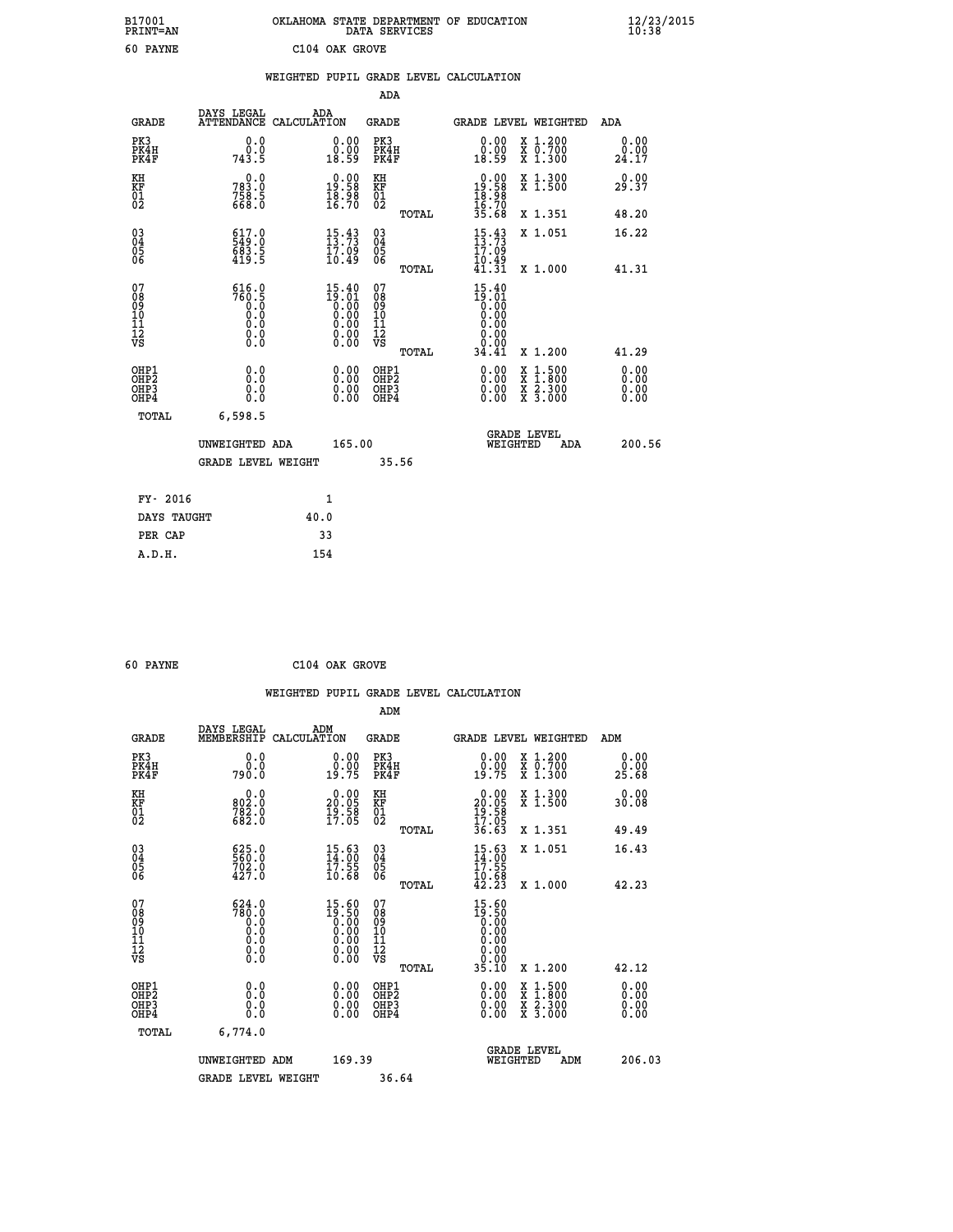| B17001          | OKLAHOMA STATE DEPARTMENT OF EDUCATION |
|-----------------|----------------------------------------|
| <b>PRINT=AN</b> | DATA SERVICES                          |
| 60 PAYNE        | I003 RIPLEY                            |

## **WEIGHTED PUPIL GRADE LEVEL CALCULATION**

|                                                                    |                                                                  |                                                                                                     |      |                                                                                            | ADA                                       |       |                                                                                     |                                                                                                  |                              |
|--------------------------------------------------------------------|------------------------------------------------------------------|-----------------------------------------------------------------------------------------------------|------|--------------------------------------------------------------------------------------------|-------------------------------------------|-------|-------------------------------------------------------------------------------------|--------------------------------------------------------------------------------------------------|------------------------------|
|                                                                    | <b>GRADE</b>                                                     | DAYS LEGAL<br>ATTENDANCE CALCULATION                                                                | ADA  |                                                                                            | <b>GRADE</b>                              |       |                                                                                     | GRADE LEVEL WEIGHTED                                                                             | <b>ADA</b>                   |
|                                                                    | PK3<br>PK4H<br>PK4F                                              | 0.0<br>0.0<br>1,212.0                                                                               |      | 0.00<br>31.08                                                                              | PK3<br>PK4H<br>PK4F                       |       | 0.00<br>ةة.ة<br>31.08                                                               | X 1.200<br>X 0.700<br>X 1.300                                                                    | 0.00<br>0.00<br>40.40        |
| KH<br><b>KF</b><br>01<br>02                                        |                                                                  | 0.0<br>$1, 114.5$<br>$1, 253.5$<br>$1, 419.0$                                                       |      | $\begin{smallmatrix} 0.00\\ 28.58\\ 32.14\\ 36.38 \end{smallmatrix}$                       | KH<br>KF<br>01<br>02                      |       | $\begin{smallmatrix} 0.00\\ 28.58\\ 32.14\\ 36.38\\ 68.52 \end{smallmatrix}$        | X 1.300<br>X 1.500                                                                               | 0.00<br>42.87                |
|                                                                    |                                                                  |                                                                                                     |      |                                                                                            |                                           | TOTAL |                                                                                     | X 1.351                                                                                          | 92.57                        |
| $\begin{smallmatrix} 03 \\[-4pt] 04 \end{smallmatrix}$<br>Ŏ5<br>06 |                                                                  | $\frac{1}{3}, \frac{447}{356}$ .0<br>$\frac{1}{2}, \frac{2}{2}, \frac{3}{2}, \frac{5}{0}$           |      | $37.10$<br>$34.77$<br>$31.55$<br>$45.95$                                                   | $\substack{03 \\ 04}$<br>05<br>06         | TOTAL | $37.1034.7731.5545.95112.27$                                                        | X 1.051<br>X 1.000                                                                               | 38.99<br>112.27              |
| 07<br>08<br>09<br>11<br>11<br>12<br>VS                             |                                                                  | $\begin{smallmatrix} 1,287.0\\ 1,376.0\\ 1,261.0\\ 968.0\\ 903.0\\ 1,382.0\\ 0.0 \end{smallmatrix}$ |      | $\begin{array}{r} 33.00 \\ 35.28 \\ 32.33 \\ 24.82 \\ 23.15 \\ 35.44 \\ 36.00 \end{array}$ | 07<br>08<br>09<br>11<br>11<br>12<br>VS    |       | $\begin{array}{@{}ll}33.00\\35.28\\32.33\\24.82\\23.15\\35.44\\36.00\\ \end{array}$ |                                                                                                  |                              |
|                                                                    |                                                                  |                                                                                                     |      |                                                                                            |                                           | TOTAL | 184.02                                                                              | X 1.200                                                                                          | 220.82                       |
|                                                                    | OHP1<br>OH <sub>P2</sub><br>OH <sub>P3</sub><br>OH <sub>P4</sub> | 0.0<br>0.0<br>0.0                                                                                   |      | 0.00<br>0.00<br>0.00                                                                       | OHP1<br>OH <sub>P</sub> 2<br>OHP3<br>OHP4 |       | 0.00<br>0.00<br>0.00                                                                | $\begin{smallmatrix} x & 1 & 500 \\ x & 1 & 800 \\ x & 2 & 300 \\ x & 3 & 000 \end{smallmatrix}$ | 0.00<br>0.00<br>0.00<br>0.00 |
|                                                                    | TOTAL                                                            | 18,001.5                                                                                            |      |                                                                                            |                                           |       |                                                                                     |                                                                                                  |                              |
|                                                                    |                                                                  | UNWEIGHTED ADA                                                                                      |      | 461.57                                                                                     |                                           |       |                                                                                     | GRADE LEVEL<br>WEIGHTED<br>ADA                                                                   | 547.92                       |
|                                                                    |                                                                  | <b>GRADE LEVEL WEIGHT</b>                                                                           |      |                                                                                            | 86.35                                     |       |                                                                                     |                                                                                                  |                              |
|                                                                    | FY- 2016                                                         |                                                                                                     |      | $\mathbf{1}$                                                                               |                                           |       |                                                                                     |                                                                                                  |                              |
|                                                                    | DAYS TAUGHT                                                      |                                                                                                     | 39.0 |                                                                                            |                                           |       |                                                                                     |                                                                                                  |                              |
|                                                                    | PER CAP                                                          |                                                                                                     | 66   |                                                                                            |                                           |       |                                                                                     |                                                                                                  |                              |

 **A.D.H. 358**

 **60 PAYNE I003 RIPLEY**

| <b>GRADE</b>                                                     | DAYS LEGAL<br>MEMBERSHIP                                               | ADM<br>CALCULATION                                                   | <b>GRADE</b>                                        |       |                                                                                                                                      |          | <b>GRADE LEVEL WEIGHTED</b>              | ADM                          |  |
|------------------------------------------------------------------|------------------------------------------------------------------------|----------------------------------------------------------------------|-----------------------------------------------------|-------|--------------------------------------------------------------------------------------------------------------------------------------|----------|------------------------------------------|------------------------------|--|
| PK3<br>PK4H<br>PK4F                                              | 0.0<br>$0.0$<br>1,274.0                                                | $\begin{smallmatrix} 0.00\\ 0.00\\ 32.67 \end{smallmatrix}$          | PK3<br>PK4H<br>PK4F                                 |       | 0.00<br>0.00<br>32.67                                                                                                                |          | X 1.200<br>X 0.700<br>X 1.300            | 0.00<br>$\frac{0.00}{42.47}$ |  |
| KH<br>KF<br>01<br>02                                             | 0.0<br>$1,188.0$<br>$1,323.0$<br>$1,469.0$                             | $\begin{smallmatrix} 0.00\\ 30.46\\ 33.92\\ 37.67 \end{smallmatrix}$ | KH<br>KF<br>01<br>02                                |       | $0.00$<br>$30.46$<br>$33.92$<br>$37.67$<br>$71.59$                                                                                   |          | X 1.300<br>X 1.500                       | 0.00<br>45.69                |  |
|                                                                  |                                                                        |                                                                      |                                                     | TOTAL |                                                                                                                                      |          | X 1.351                                  | 96.72                        |  |
| $\begin{matrix} 03 \\ 04 \\ 05 \\ 06 \end{matrix}$               | $1, 503.0$<br>$1, 407.0$<br>$1, 264.0$<br>$1, 879.0$                   | $38.54$<br>$36.08$<br>$32.41$<br>$48.18$                             | $\begin{array}{c} 03 \\ 04 \\ 05 \\ 06 \end{array}$ |       | $\begin{array}{r} 38.54 \\ 36.08 \\ 32.41 \\ 48.18 \\ 116.67 \end{array}$                                                            |          | X 1.051                                  | 40.51                        |  |
|                                                                  |                                                                        |                                                                      |                                                     | TOTAL |                                                                                                                                      |          | X 1.000                                  | 116.67                       |  |
| 07<br>08<br>09<br>11<br>11<br>12<br>VS                           | $1,369.0$<br>$1,432.0$<br>$1,385.0$<br>$1,023.0$<br>$956.0$<br>1,443.0 | 35.10<br>36.72<br>35.51<br>35.23<br>24.51<br>37.00<br>37.00          | 07<br>08<br>09<br>11<br>11<br>12<br>VS              | TOTAL | $\begin{array}{r} 35\cdot 10\\ 36\cdot 72\\ 35\cdot 51\\ 26\cdot 23\\ 24\cdot 51\\ 37\cdot 00\\ 0\cdot 00\\ 195\cdot 07 \end{array}$ |          | X 1.200                                  | 234.08                       |  |
|                                                                  |                                                                        |                                                                      |                                                     |       |                                                                                                                                      |          |                                          |                              |  |
| OHP1<br>OH <sub>P</sub> <sub>2</sub><br>OH <sub>P3</sub><br>OHP4 | 0.0<br>0.0<br>Ŏ.Ŏ                                                      |                                                                      | OHP1<br>OHP <sub>2</sub><br>OHP3<br>OHP4            |       |                                                                                                                                      |          | X 1:500<br>X 1:800<br>X 2:300<br>X 3:000 | 0.00<br>0.00<br>0.00<br>0.00 |  |
| TOTAL                                                            | 18,915.0                                                               |                                                                      |                                                     |       |                                                                                                                                      |          |                                          |                              |  |
|                                                                  | UNWEIGHTED ADM                                                         | 485.00                                                               |                                                     |       |                                                                                                                                      | WEIGHTED | <b>GRADE LEVEL</b><br>ADM                | 576.14                       |  |
|                                                                  | <b>GRADE LEVEL WEIGHT</b>                                              |                                                                      | 91.14                                               |       |                                                                                                                                      |          |                                          |                              |  |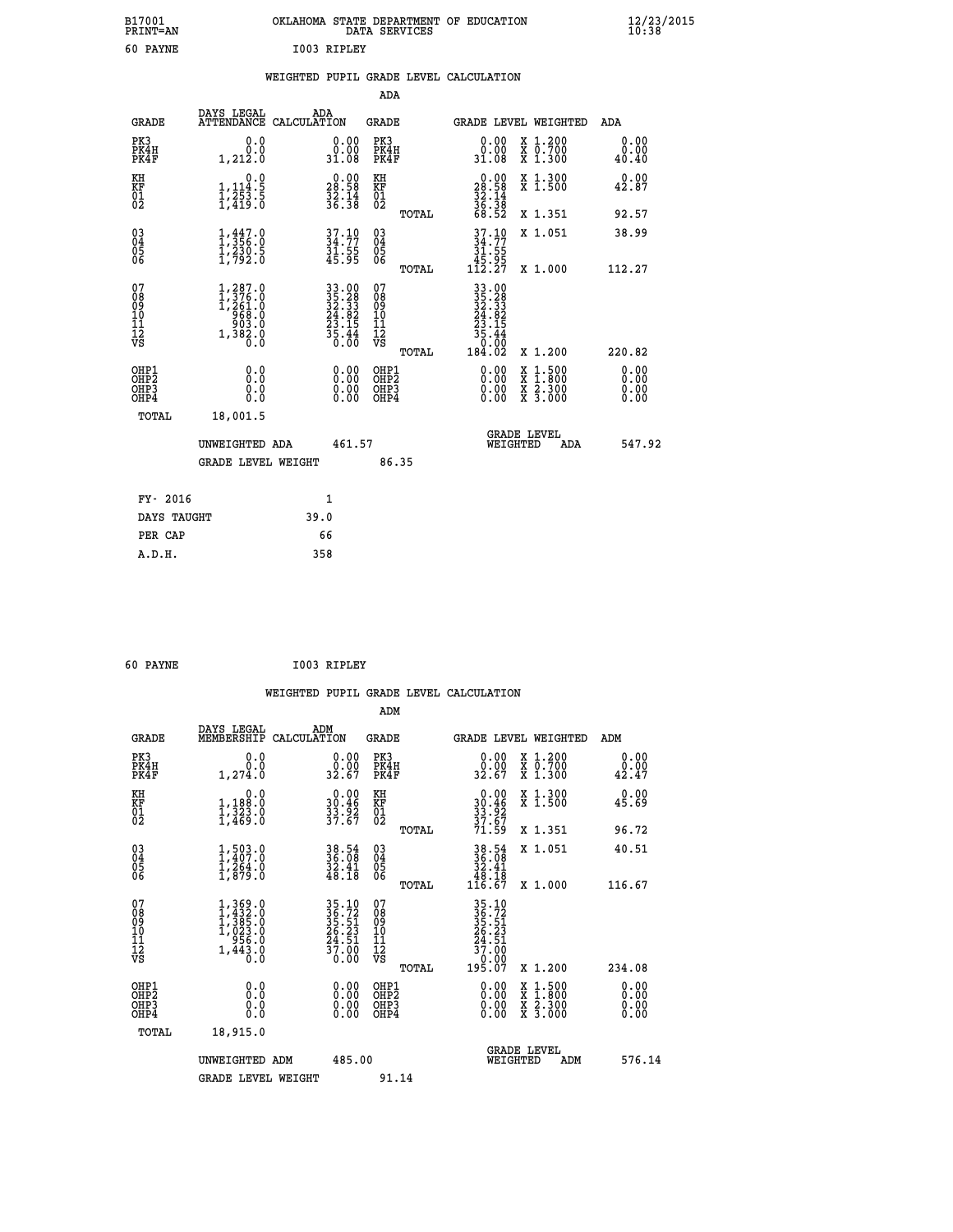| B17001          | OKLAHOMA STATE DEPARTMENT OF EDUCATION |
|-----------------|----------------------------------------|
| <b>PRINT=AN</b> | DATA SERVICES                          |
| 60 PAYNE        | <b>I016 STILLWATER</b>                 |

## **WEIGHTED PUPIL GRADE LEVEL CALCULATION**

|                                                    |                                                                                                       |                    |                                                                                                                                                                     | ADA                                       |       |                                                                                                                                                                                                 |                                                                    |                                          |                          |
|----------------------------------------------------|-------------------------------------------------------------------------------------------------------|--------------------|---------------------------------------------------------------------------------------------------------------------------------------------------------------------|-------------------------------------------|-------|-------------------------------------------------------------------------------------------------------------------------------------------------------------------------------------------------|--------------------------------------------------------------------|------------------------------------------|--------------------------|
| <b>GRADE</b>                                       | DAYS LEGAL<br><b>ATTENDANCE</b>                                                                       | ADA<br>CALCULATION |                                                                                                                                                                     | GRADE                                     |       |                                                                                                                                                                                                 |                                                                    | GRADE LEVEL WEIGHTED                     | ADA                      |
| PK3<br>PK4H<br>PK4F                                | 592.0<br>618.0<br>17,194.5                                                                            |                    | 14.44<br>$\frac{15.07}{419.38}$                                                                                                                                     | PK3<br>PK4H<br>PK4F                       |       | 14.44<br>15.07<br>$4\bar{1}\bar{9}.\bar{3}8$                                                                                                                                                    |                                                                    | X 1.200<br>X 0.700<br>X 1.300            | 17.33<br>10.55<br>545.19 |
| KH<br><b>KF</b><br>01<br>02                        | $\begin{smallmatrix} & & 0.0\ 20,447.5\ 20,388.5\ 18,888.5 \end{smallmatrix}$                         |                    | $0.00$<br>498.72<br>$\frac{497.28}{460.70}$                                                                                                                         | KH<br>KF<br>$\overline{01}$               |       | 498.72<br>497.28<br>460.70<br>957.98                                                                                                                                                            | 0.00                                                               | X 1.300<br>X 1.500                       | 0.00<br>748.08           |
|                                                    |                                                                                                       |                    |                                                                                                                                                                     |                                           | TOTAL |                                                                                                                                                                                                 |                                                                    | X 1.351                                  | 1,294.23                 |
| $\begin{matrix} 03 \\ 04 \\ 05 \\ 06 \end{matrix}$ | $18,750.0$<br>$17,420.0$<br>$16,372.0$<br>$17,438.5$                                                  |                    | $457.32$<br>$424.88$<br>$\frac{399}{425}.32$                                                                                                                        | 03<br>04<br>05<br>06                      |       | $457.32\n424.38\n399.32\n425.33\n425.33\n1,249.53$                                                                                                                                              |                                                                    | X 1.051                                  | 480.64                   |
|                                                    |                                                                                                       |                    |                                                                                                                                                                     |                                           | TOTAL |                                                                                                                                                                                                 |                                                                    | X 1.000                                  | 1,249.53                 |
| 07<br>08<br>09<br>10<br>11<br>11<br>12<br>VS       | $\begin{smallmatrix}17,974.5\\16,273.0\\16,203.0\\15,462.0\\14,383.5\\14,432.5\\0.0\end{smallmatrix}$ |                    | $\begin{smallmatrix} 4\,3\,8\cdot4\,0\\ 3\,9\,6\cdot9\,0\\ 3\,9\,5\cdot2\,0\\ 3\,7\,7\cdot1\,3\\ 3\,5\,0\cdot8\,2\\ 3\,5\,2\cdot0\,1\\ 0\cdot0\,0\end{smallmatrix}$ | 07<br>08<br>09<br>11<br>11<br>12<br>VS    | TOTAL | 438.40<br>$\begin{smallmatrix} 1 & 3 & 6 & 1 & 6 \ 3 & 9 & 6 & 1 & 6 \ 3 & 9 & 5 & 1 & 6 \ 3 & 9 & 5 & 1 & 6 \ 3 & 7 & 7 & 1 & 3 \ 3 & 5 & 0 & 1 & 6 \ 2 & 3 & 1 & 0 & 4 & 6 \end{smallmatrix}$ |                                                                    | X 1.200                                  | 2,772.55                 |
| OHP1<br>OH <sub>P</sub> 2<br>OHP3<br>OHP4          | 253.0<br>0.0<br>0.0<br>0.0                                                                            |                    | $\begin{smallmatrix} 6.17\ 0.00\ 0.00\ 0.00 \end{smallmatrix}$                                                                                                      | OHP1<br>OH <sub>P</sub> 2<br>OHP3<br>OHP4 |       |                                                                                                                                                                                                 | $\begin{smallmatrix} 6.17 \ 0.00 \ 0.00 \end{smallmatrix}$<br>0.00 | X 1:500<br>X 1:800<br>X 2:300<br>X 3:000 | 0.26<br>0.00<br>0.00     |
| TOTAL                                              | 243,091.0                                                                                             |                    |                                                                                                                                                                     |                                           |       |                                                                                                                                                                                                 |                                                                    |                                          |                          |
|                                                    | UNWEIGHTED ADA                                                                                        |                    | 5,929.07                                                                                                                                                            |                                           |       |                                                                                                                                                                                                 | <b>GRADE LEVEL</b><br>WEIGHTED                                     | ADA                                      | 7,127.36                 |
|                                                    | <b>GRADE LEVEL WEIGHT</b>                                                                             |                    |                                                                                                                                                                     | 1,198.29                                  |       |                                                                                                                                                                                                 |                                                                    |                                          |                          |
| FY- 2016                                           |                                                                                                       |                    | 1                                                                                                                                                                   |                                           |       |                                                                                                                                                                                                 |                                                                    |                                          |                          |
|                                                    |                                                                                                       | 41.0               |                                                                                                                                                                     |                                           |       |                                                                                                                                                                                                 |                                                                    |                                          |                          |
| DAYS TAUGHT                                        |                                                                                                       |                    |                                                                                                                                                                     |                                           |       |                                                                                                                                                                                                 |                                                                    |                                          |                          |

 **PER CAP 33 A.D.H. 3,510**

 **B17001<br>PRINT=AN** 

 **60 PAYNE I016 STILLWATER**

|                                                       |                                                                             |                                                                         | ADM                                             |                                                                                        |                                                                             |                          |
|-------------------------------------------------------|-----------------------------------------------------------------------------|-------------------------------------------------------------------------|-------------------------------------------------|----------------------------------------------------------------------------------------|-----------------------------------------------------------------------------|--------------------------|
| <b>GRADE</b>                                          | DAYS LEGAL<br>MEMBERSHIP                                                    | ADM<br>CALCULATION                                                      | <b>GRADE</b>                                    | GRADE LEVEL WEIGHTED                                                                   |                                                                             | ADM                      |
| PK3<br>PK4H<br>PK4F                                   | 600.0<br>649.0<br>18,005.0                                                  | $14.63$<br>$15.83$<br>$439.15$                                          | PK3<br>PK4H<br>PK4F                             | 14.63<br>15.03<br>439.15                                                               | $\begin{smallmatrix} x & 1.200 \\ x & 0.700 \end{smallmatrix}$<br>$X$ 1.300 | 17.56<br>11.08<br>570.90 |
| KH<br>KF<br>01<br>02                                  | 0.0<br>21,424:0<br>21,279:0<br>19,587:0                                     | $\begin{smallmatrix} 0.00\\ 522.54\\ 519.00\\ 477.73 \end{smallmatrix}$ | KH<br>KF<br>01<br>02                            | $522.54$<br>$519.00$<br>$472.73$                                                       | X 1.300<br>X 1.500                                                          | 0.00<br>783.81           |
|                                                       |                                                                             |                                                                         | TOTAL                                           | 996.73                                                                                 | X 1.351                                                                     | 1,346.58                 |
| 03<br>04<br>05<br>06                                  | 19,514.0<br>18,075.0<br>16,965.0<br>18,059.0                                | 475.95<br>440.85<br>413.78<br>440.46                                    | $\substack{03 \\ 04}$<br>0500                   | 475.95<br>440.85<br>413.78<br>440.46                                                   | X 1.051                                                                     | 500.22                   |
|                                                       |                                                                             |                                                                         | TOTAL                                           | 1,295.09                                                                               | X 1.000                                                                     | 1,295.09                 |
| 07<br>08<br>09<br>11<br>11<br>12<br>VS                | 18,705.0<br>16,924.0<br>16,955.0<br>16,214.0<br>15,100.0<br>15,175.0<br>Ŏ.Ŏ | $456.22$<br>$412.78$<br>$413.54$<br>395.46<br>368.30<br>370.13<br>0.00  | 07<br>08<br>09<br>11<br>11<br>12<br>VS<br>TOTAL | $456.22$<br>$412.78$<br>$413.54$<br>$395.46$<br>$368.30$<br>370.13<br>0.00<br>2,416.43 | X 1.200                                                                     | 2,899.72                 |
| OHP1<br>OH <sub>P</sub> 2<br>OH <sub>P3</sub><br>OHP4 | 271.0<br>0.0<br>0.0<br>Ŏ.Ŏ                                                  | $\begin{smallmatrix} 6.61\ 0.00 \ 0.00 \end{smallmatrix}$<br>0.00       | OHP1<br>OHP2<br>OHP3<br>OHP4                    | $\begin{smallmatrix} 6.61\ 0.00 \ 0.00 \end{smallmatrix}$<br>0.00                      | X 1:500<br>X 1:800<br>X 2:300<br>X 3:000                                    | 0.92<br>0.00<br>0.00     |
| TOTAL                                                 | 253,501.0                                                                   |                                                                         |                                                 |                                                                                        |                                                                             |                          |
|                                                       | UNWEIGHTED                                                                  | 6,182.96<br>ADM                                                         |                                                 | <b>GRADE LEVEL</b><br>WEIGHTED                                                         | ADM                                                                         | 7,434.88                 |
|                                                       | <b>GRADE LEVEL WEIGHT</b>                                                   |                                                                         | 1,251.92                                        |                                                                                        |                                                                             |                          |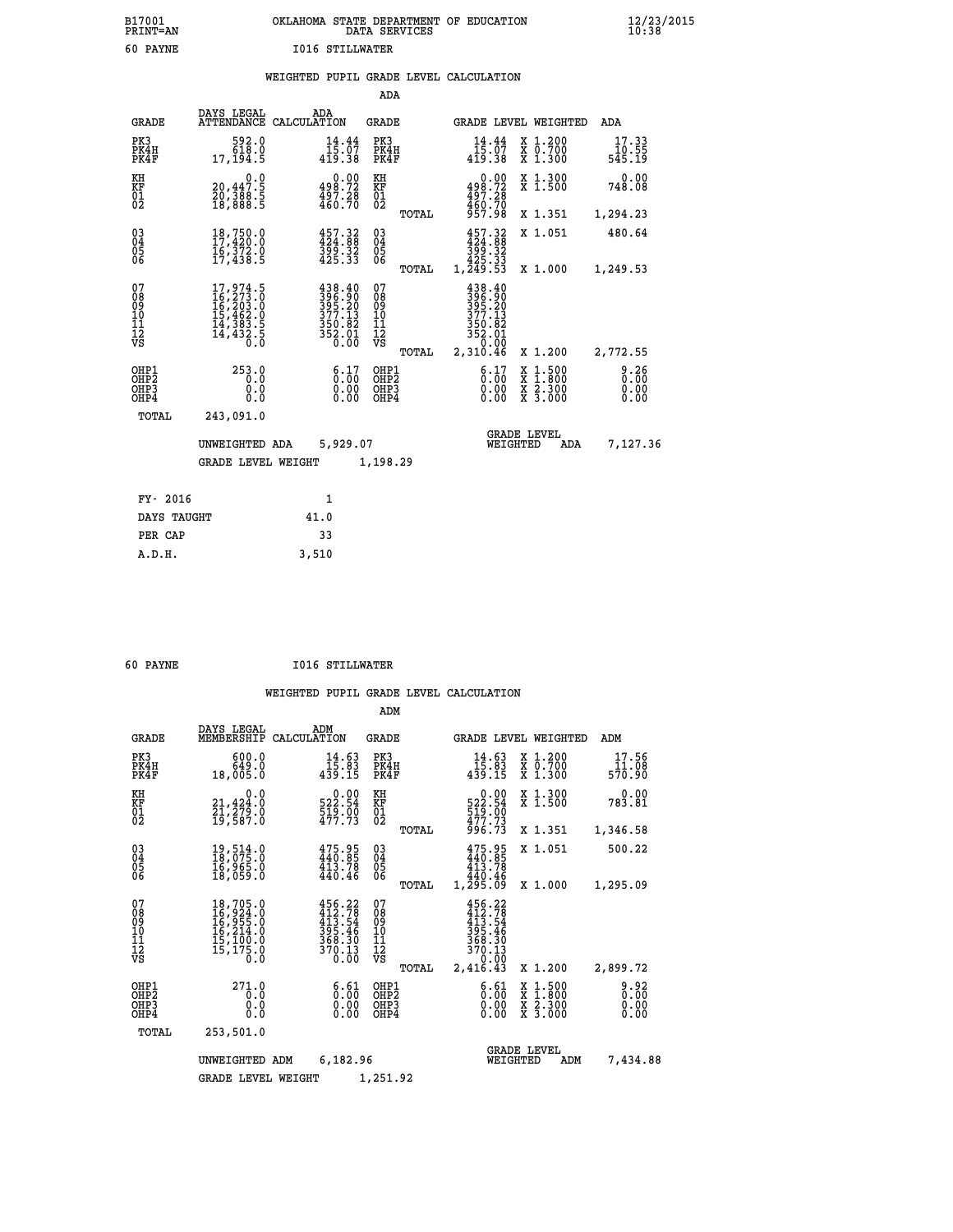## **B17001 OKLAHOMA STATE DEPARTMENT OF EDUCATION 12/23/2015 PRINT=AN DATA SERVICES 10:38 60 PAYNE I056 PERKINS-TRYON**

|  |  | WEIGHTED PUPIL GRADE LEVEL CALCULATION |
|--|--|----------------------------------------|
|  |  |                                        |

|                                                                    |                                                                                                 |                                                                             | ADA                                    |       |                                                                                                                |                                                                                                                                           |                               |
|--------------------------------------------------------------------|-------------------------------------------------------------------------------------------------|-----------------------------------------------------------------------------|----------------------------------------|-------|----------------------------------------------------------------------------------------------------------------|-------------------------------------------------------------------------------------------------------------------------------------------|-------------------------------|
| <b>GRADE</b>                                                       | DAYS LEGAL                                                                                      | ADA<br>ATTENDANCE CALCULATION                                               | <b>GRADE</b>                           |       |                                                                                                                | GRADE LEVEL WEIGHTED                                                                                                                      | <b>ADA</b>                    |
| PK3<br>PK4H<br>PK4F                                                | $\begin{smallmatrix}&&38.0\\132.0\\3,996.5\end{smallmatrix}$                                    | $\begin{smallmatrix} 0.86\ 3.00\ 90.83 \end{smallmatrix}$                   | PK3<br>PK4H<br>PK4F                    |       | 0.86<br>ŏŏ.ĕ<br>90.83                                                                                          | X 1.200<br>X 0.700<br>X 1.300                                                                                                             | 1.03<br>2.10<br>118.08        |
| KH<br>KF<br>01<br>02                                               | 0.0<br>$\frac{4}{3}, \frac{849}{816}$ . 5<br>$\frac{4}{3}, \frac{816}{985}$ . 5                 | $\begin{array}{c} 0.00 \\ 110.22 \\ 109.47 \\ 113.31 \end{array}$           | KH<br>KF<br>01<br>02                   |       | $\begin{array}{c} 0.00 \\ 110.22 \\ 109.47 \\ 113.31 \\ 222.78 \end{array}$                                    | X 1.300<br>X 1.500                                                                                                                        | 0.00<br>165.33                |
|                                                                    |                                                                                                 |                                                                             |                                        | TOTAL |                                                                                                                | X 1.351                                                                                                                                   | 300.98                        |
| $\begin{smallmatrix} 03 \\[-4pt] 04 \end{smallmatrix}$<br>Ŏ5<br>06 | $\frac{5}{5}, \frac{015}{300}.\frac{5}{5} \nonumber\\ \frac{5}{4}, \frac{511}{864}.\frac{5}{0}$ | $\begin{smallmatrix} 113.99\\120.47\\125.26\\110.55 \end{smallmatrix}$      | $\substack{03 \\ 04}$<br>Ŏ5<br>06      |       | $113.99$<br>$120.47$<br>$125.26$<br>$110.55$<br>$356.28$                                                       | X 1.051                                                                                                                                   | 119.80                        |
|                                                                    |                                                                                                 |                                                                             |                                        | TOTAL |                                                                                                                | X 1.000                                                                                                                                   | 356.28                        |
| 07<br>08<br>09<br>01<br>11<br>11<br>12<br>VS                       | $4,729.5$<br>$4,279.0$<br>$4,479.0$<br>$3,913.5$<br>$3,973.5$<br>$4,239.5$                      | $107.49$<br>$101.80$<br>$101.80$<br>$88.94$<br>$90.31$<br>$96.35$<br>$0.00$ | 07<br>08<br>09<br>11<br>11<br>12<br>VS |       | $\begin{smallmatrix} 107.49\\ 97.25\\ 101.80\\ 88.94\\ 90.31\\ 96.35\\ 96.35\\ 96.10\\ 98.14\end{smallmatrix}$ |                                                                                                                                           |                               |
|                                                                    |                                                                                                 |                                                                             |                                        | TOTAL |                                                                                                                | X 1.200                                                                                                                                   | 698.57                        |
| OHP1<br>OHP <sub>2</sub><br>OH <sub>P3</sub><br>OHP4               | 0.0<br>0.000                                                                                    | 0.00<br>$\begin{smallmatrix} 0.00 \ 0.00 \end{smallmatrix}$                 | OHP1<br>OHP2<br>OHP <sub>3</sub>       |       | 0.00<br>0.00                                                                                                   | $\begin{smallmatrix} \mathtt{X} & 1\cdot500\\ \mathtt{X} & 1\cdot800\\ \mathtt{X} & 2\cdot300\\ \mathtt{X} & 3\cdot000 \end{smallmatrix}$ | 0.00<br>Ō. ŌŌ<br>0.00<br>0.00 |
| TOTAL                                                              | 65,123.5                                                                                        |                                                                             |                                        |       |                                                                                                                |                                                                                                                                           |                               |
|                                                                    | UNWEIGHTED ADA                                                                                  | 1,480.10                                                                    |                                        |       |                                                                                                                | <b>GRADE LEVEL</b><br>WEIGHTED<br>ADA                                                                                                     | 1,762.17                      |
|                                                                    | <b>GRADE LEVEL WEIGHT</b>                                                                       |                                                                             | 282.07                                 |       |                                                                                                                |                                                                                                                                           |                               |
| FY- 2016                                                           |                                                                                                 | 1                                                                           |                                        |       |                                                                                                                |                                                                                                                                           |                               |
| DAYS TAUGHT                                                        |                                                                                                 | 44.0                                                                        |                                        |       |                                                                                                                |                                                                                                                                           |                               |
| PER CAP                                                            |                                                                                                 | 53                                                                          |                                        |       |                                                                                                                |                                                                                                                                           |                               |

 **A.D.H. 1,215**

 **60 PAYNE I056 PERKINS-TRYON**

|                                          |                                                                                     |                                                                                           | ADM                                                 |                                                                                      |                                          |                              |
|------------------------------------------|-------------------------------------------------------------------------------------|-------------------------------------------------------------------------------------------|-----------------------------------------------------|--------------------------------------------------------------------------------------|------------------------------------------|------------------------------|
| <b>GRADE</b>                             | DAYS LEGAL<br>MEMBERSHIP                                                            | ADM<br>CALCULATION                                                                        | <b>GRADE</b>                                        |                                                                                      | GRADE LEVEL WEIGHTED                     | ADM                          |
| PK3<br>PK4H<br>PK4F                      | 38.0<br>132.0<br>4,218.0                                                            | $\begin{smallmatrix} 0.86\ 3.00\ 95.86 \end{smallmatrix}$                                 | PK3<br>PK4H<br>PK4F                                 | $\begin{smallmatrix} 0.86\ 3.00\ 95.86 \end{smallmatrix}$                            | X 1.200<br>X 0.700<br>X 1.300            | 1.03<br>2.10<br>124.62       |
| KH<br>KF<br>01<br>02                     | 0.0<br>5,076:0<br>5,041:0<br>5,212:0                                                | $\begin{smallmatrix} &0.00\\ 115.36\\ 144.57\\ 118.45 \end{smallmatrix}$                  | KH<br>KF<br>01<br>02                                | $\begin{array}{c} 0.00 \\ 115.36 \\ 114.57 \\ 118.45 \\ 233.02 \end{array}$          | X 1.300<br>X 1.500                       | 0.00<br>173.04               |
|                                          |                                                                                     |                                                                                           | TOTAL                                               |                                                                                      | X 1.351                                  | 314.81                       |
| 03<br>04<br>05<br>06                     | 5,224.0<br>5,496.0<br>5,674.0<br>5,037.0                                            | 118.73<br>124.91<br>128.95<br>114.48                                                      | $\begin{array}{c} 03 \\ 04 \\ 05 \\ 06 \end{array}$ | $\frac{118.73}{124.91}$<br>$\frac{1}{368}$ $\frac{1}{34}$                            | X 1.051                                  | 124.79                       |
|                                          |                                                                                     |                                                                                           | TOTAL                                               |                                                                                      | X 1.000                                  | 368.34                       |
| 07<br>08<br>09<br>101<br>112<br>VS       | $4,895.0$<br>$4,506.0$<br>$4,668.0$<br>$4,051.0$<br>$4,219.0$<br>$4,447.0$<br>$0.0$ | $\begin{smallmatrix} 111.25\\102.41\\106.09\\92.07\\95.89\\101.07\\0.00\end{smallmatrix}$ | 07<br>08<br>09<br>11<br>11<br>12<br>VS<br>TOTAL     | 111.25<br>$102.41$<br>$106.09$<br>$92.07$<br>$95.89$<br>$101.07$<br>$0.00$<br>608.78 | X 1.200                                  | 730.54                       |
| OHP1<br>OHP2<br>OH <sub>P3</sub><br>OHP4 | 0.0<br>0.000                                                                        | $0.00$<br>$0.00$<br>0.00                                                                  | OHP1<br>OHP2<br>OHP <sub>3</sub>                    | $0.00$<br>$0.00$<br>0.00                                                             | X 1:500<br>X 1:800<br>X 2:300<br>X 3:000 | 0.00<br>0.00<br>0.00<br>0.00 |
| TOTAL                                    | 67,934.0                                                                            |                                                                                           |                                                     |                                                                                      |                                          |                              |
|                                          |                                                                                     |                                                                                           |                                                     |                                                                                      | <b>GRADE LEVEL</b>                       |                              |
|                                          | UNWEIGHTED<br>ADM                                                                   | 1,543.95                                                                                  |                                                     | WEIGHTED                                                                             | ADM                                      | 1,839.27                     |
|                                          | <b>GRADE LEVEL WEIGHT</b>                                                           |                                                                                           | 295.32                                              |                                                                                      |                                          |                              |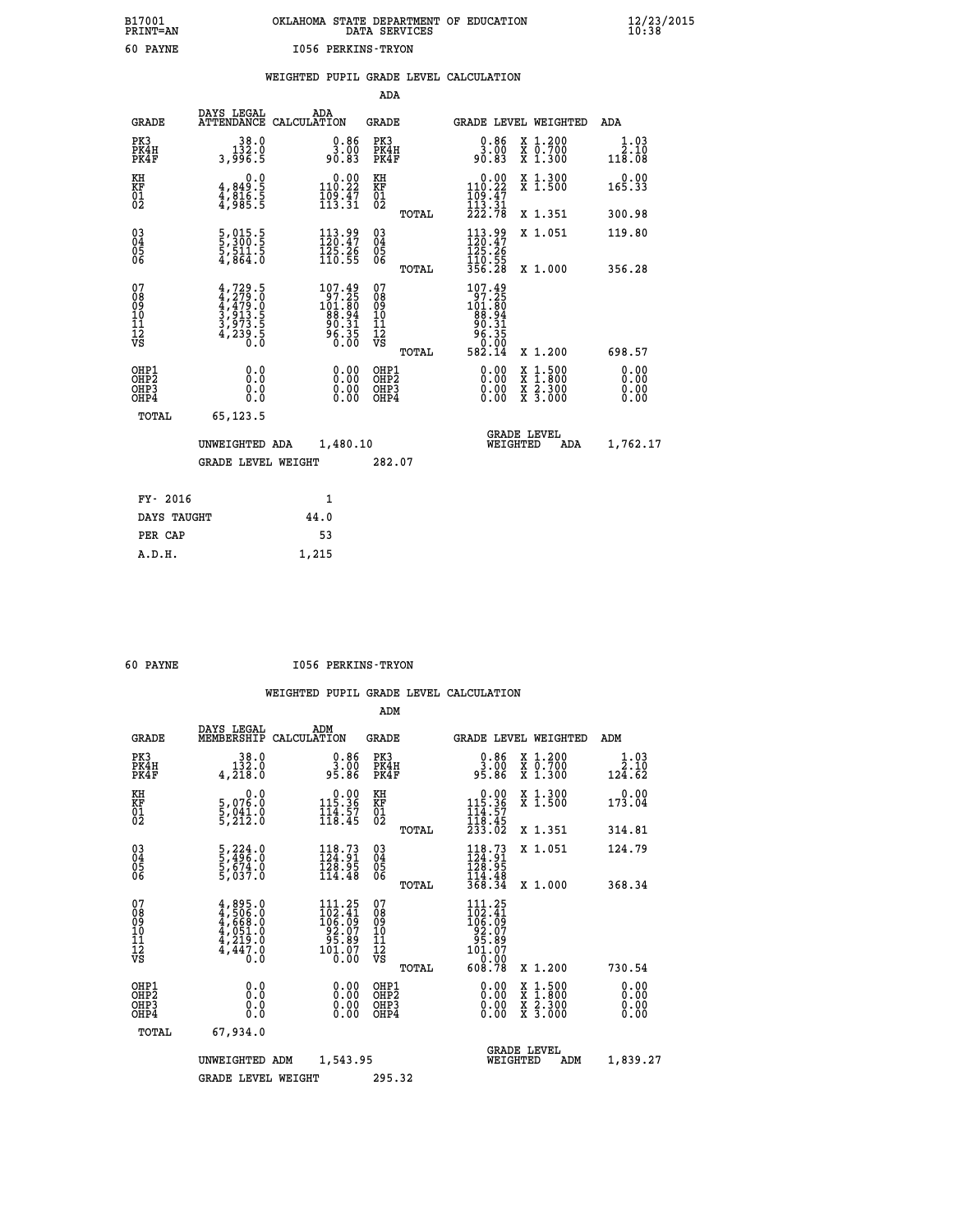| B17001<br><b>PRINT=AN</b> | OKLAHOMA<br>. STATE DEPARTMENT OF EDUCATION<br>DATA SERVICES | $\frac{12}{23}$ /2015 |
|---------------------------|--------------------------------------------------------------|-----------------------|
| 60<br>PAYNE               | 1067 CUSHING                                                 |                       |

|  |  | WEIGHTED PUPIL GRADE LEVEL CALCULATION |
|--|--|----------------------------------------|
|  |  |                                        |

|                                        |                                                                                   |                                                                                                                             | ADA                                    |       |                                                                                                                           |                                                                                                  |                                  |
|----------------------------------------|-----------------------------------------------------------------------------------|-----------------------------------------------------------------------------------------------------------------------------|----------------------------------------|-------|---------------------------------------------------------------------------------------------------------------------------|--------------------------------------------------------------------------------------------------|----------------------------------|
| <b>GRADE</b>                           | DAYS LEGAL                                                                        | ADA<br>ATTENDANCE CALCULATION                                                                                               | GRADE                                  |       | <b>GRADE LEVEL WEIGHTED</b>                                                                                               |                                                                                                  | ADA                              |
| PK3<br>PK4H<br>PK4F                    | 34.0<br>0.0<br>3,546.0                                                            | $\substack{0.87 \\ 0.00 \\ 90.92}$                                                                                          | PK3<br>PK4H<br>PK4F                    |       | 0.87<br>0.00<br>90.92                                                                                                     | X 1.200<br>X 0.700<br>X 1.300                                                                    | 1.04<br>0.00<br>118.20           |
| KH<br>KF<br>01<br>02                   | 0.0<br>5,652:5<br>4,418.0<br>5,441:5                                              | $\begin{smallmatrix}&&0.00\\144.94\\113.28\\139.53\end{smallmatrix}$                                                        | KH<br>KF<br>01<br>02                   |       | $\begin{smallmatrix} &0.00\\ 144.94\\ 113.28\\ 139.53\\ 252.81 \end{smallmatrix}$                                         | X 1.300<br>X 1.500                                                                               | 0.00<br>217.41                   |
|                                        |                                                                                   |                                                                                                                             |                                        | TOTAL |                                                                                                                           | X 1.351                                                                                          | 341.55                           |
| 03<br>04<br>05<br>06                   | $\frac{5}{5}$ , $\frac{790}{117}$ : 0<br>$\frac{4}{5}$ , $\frac{696}{698}$ .0     | $148.47$<br>$131.21$<br>$\frac{120.41}{146.10}$                                                                             | 03<br>04<br>05<br>06                   |       | $148.47$<br>$131.21$<br>120.41<br>146.10                                                                                  | X 1.051                                                                                          | 156.04                           |
|                                        |                                                                                   |                                                                                                                             |                                        | TOTAL | 397.72                                                                                                                    | X 1.000                                                                                          | 397.72                           |
| 07<br>08<br>09<br>11<br>11<br>12<br>VS | $4,829.5$<br>$5,973.0$<br>$5,973.5$<br>$4,973.5$<br>$4,412.5$<br>$3,922.5$<br>0.0 | $\begin{smallmatrix} 123 & 83\\ 111 & 62\\ 153 & 10\\ 127 & 53\\ 127 & 53\\ 113 & 14\\ 100 & 58\\ 0 & 00 \end{smallmatrix}$ | 07<br>08<br>09<br>11<br>11<br>12<br>VS | TOTAL | $\begin{array}{c} 123.83 \\[-2pt] 111.62 \\[-2pt] 153.10 \\[-2pt] 127.53 \\[-2pt] 113.14 \end{array}$<br>100:50<br>729:80 | X 1.200                                                                                          | 875.76                           |
| OHP1                                   | 100.0                                                                             |                                                                                                                             | OHP1                                   |       |                                                                                                                           |                                                                                                  |                                  |
| OH <sub>P</sub> 2<br>OHP3<br>OHP4      | 0.0<br>0.0<br>0.0                                                                 | 3:56<br>$\begin{smallmatrix} 0.00 \ 0.00 \end{smallmatrix}$                                                                 | OHP <sub>2</sub><br>OHP3<br>OHP4       |       | $\begin{smallmatrix} 2.56\ 0.00 \end{smallmatrix}$<br>0.00                                                                | $\begin{smallmatrix} x & 1 & 500 \\ x & 1 & 800 \\ x & 2 & 300 \\ x & 3 & 000 \end{smallmatrix}$ | $3.84$<br>$0.00$<br>0.00<br>0.00 |
| TOTAL                                  | 68,955.5                                                                          |                                                                                                                             |                                        |       |                                                                                                                           |                                                                                                  |                                  |
|                                        | UNWEIGHTED ADA                                                                    | 1,768.09                                                                                                                    |                                        |       | WEIGHTED                                                                                                                  | <b>GRADE LEVEL</b><br>ADA                                                                        | 2,111.56                         |
|                                        | <b>GRADE LEVEL WEIGHT</b>                                                         |                                                                                                                             | 343.47                                 |       |                                                                                                                           |                                                                                                  |                                  |
|                                        |                                                                                   |                                                                                                                             |                                        |       |                                                                                                                           |                                                                                                  |                                  |
| FY- 2016                               |                                                                                   | $\mathbf{1}$                                                                                                                |                                        |       |                                                                                                                           |                                                                                                  |                                  |
| DAYS TAUGHT                            |                                                                                   | 39.0                                                                                                                        |                                        |       |                                                                                                                           |                                                                                                  |                                  |
| PER CAP                                |                                                                                   | 33                                                                                                                          |                                        |       |                                                                                                                           |                                                                                                  |                                  |
| A.D.H.                                 |                                                                                   | 1,333                                                                                                                       |                                        |       |                                                                                                                           |                                                                                                  |                                  |

| 60 PAYNE | 1067 CUSHING |
|----------|--------------|
|          |              |

| -------                                            |                                                                       |                    |                                                                                                |                                        |       |                                                                                                                    |                                                                                                                                           |                                  |
|----------------------------------------------------|-----------------------------------------------------------------------|--------------------|------------------------------------------------------------------------------------------------|----------------------------------------|-------|--------------------------------------------------------------------------------------------------------------------|-------------------------------------------------------------------------------------------------------------------------------------------|----------------------------------|
|                                                    |                                                                       |                    |                                                                                                |                                        |       | WEIGHTED PUPIL GRADE LEVEL CALCULATION                                                                             |                                                                                                                                           |                                  |
|                                                    |                                                                       |                    |                                                                                                | ADM                                    |       |                                                                                                                    |                                                                                                                                           |                                  |
| <b>GRADE</b>                                       | DAYS LEGAL<br>MEMBERSHIP                                              | ADM<br>CALCULATION |                                                                                                | <b>GRADE</b>                           |       |                                                                                                                    | GRADE LEVEL WEIGHTED                                                                                                                      | ADM                              |
| PK3<br>PK4H<br>PK4F                                | 39.0<br>0.0<br>3,779.0                                                |                    | 1.00<br>$\overline{0}$ .00<br>96.90                                                            | PK3<br>PK4H<br>PK4F                    |       | 1.00<br>0.00<br>96.90                                                                                              | X 1.200<br>X 0.700<br>X 1.300                                                                                                             | 1.20<br>0.00<br>125.97           |
| KH<br>KF<br>01<br>02                               | 0.0<br>6,062:0<br>4,682:0<br>5,623:0                                  |                    | $\begin{array}{r} 0.00 \\ 155.44 \\ 120.05 \\ 144.18 \end{array}$                              | KH<br>KF<br>01<br>02                   |       | $\begin{smallmatrix} &0.00\\ 155.44\\ 120.05\\ 144.18\\ 264.23\end{smallmatrix}$                                   | X 1.300<br>X 1.500                                                                                                                        | 0.00<br>233.16                   |
|                                                    |                                                                       |                    |                                                                                                |                                        | TOTAL |                                                                                                                    | X 1.351                                                                                                                                   | 356.97                           |
| $\begin{matrix} 03 \\ 04 \\ 05 \\ 06 \end{matrix}$ | 5,275.0<br>$\frac{4}{5}$ , $\frac{884}{913}$ .0                       |                    | $\begin{smallmatrix} 154.08\\135.26\\125.23\\151.62 \end{smallmatrix}$                         | $\substack{03 \\ 04}$<br>05<br>06      |       | $\begin{array}{c} 154.08 \\ 135.26 \\ 125.23 \\ 151.62 \\ 412.11 \end{array}$                                      | X 1.051                                                                                                                                   | 161.94                           |
|                                                    |                                                                       |                    |                                                                                                |                                        | TOTAL |                                                                                                                    | X 1.000                                                                                                                                   | 412.11                           |
| 07<br>08<br>09<br>11<br>11<br>12<br>VS             | 5,018.0<br>4,559.0<br>6,257.0<br>5,211.0<br>4,669.0<br>4,130.0<br>0.0 |                    | $\begin{array}{c} 128.67 \\ 116.90 \\ 160.44 \\ 133.62 \\ 119.72 \end{array}$<br>00.00<br>0.00 | 07<br>08<br>09<br>11<br>11<br>12<br>VS | TOTAL | 128.67<br>$\begin{smallmatrix} 116.90 \\ 160.44 \\ 133.62 \\ 119.72 \\ 105.90 \\ 0.00 \end{smallmatrix}$<br>765.25 | X 1.200                                                                                                                                   | 918.30                           |
| OHP1                                               | 102.0                                                                 |                    |                                                                                                |                                        |       |                                                                                                                    |                                                                                                                                           |                                  |
| OHP2<br>OHP3<br>OHP4                               | 0.0<br>0.0<br>0.0                                                     |                    | $\begin{smallmatrix} 2.62 \ 0.00 \ 0.00 \end{smallmatrix}$<br>0.00                             | OHP1<br>OHP2<br>OHP3<br>OHP4           |       | 3.62<br>0.00<br>0.00                                                                                               | $\begin{smallmatrix} \mathtt{X} & 1\cdot500\\ \mathtt{X} & 1\cdot800\\ \mathtt{X} & 2\cdot300\\ \mathtt{X} & 3\cdot000 \end{smallmatrix}$ | $3.93$<br>$0.00$<br>0.00<br>0.00 |
| TOTAL                                              | 72,212.0                                                              |                    |                                                                                                |                                        |       |                                                                                                                    |                                                                                                                                           |                                  |
|                                                    | UNWEIGHTED ADM                                                        |                    | 1,851.63                                                                                       |                                        |       | WEIGHTED                                                                                                           | <b>GRADE LEVEL</b><br>ADM                                                                                                                 | 2,213.58                         |
|                                                    | <b>GRADE LEVEL WEIGHT</b>                                             |                    |                                                                                                | 361.95                                 |       |                                                                                                                    |                                                                                                                                           |                                  |
|                                                    |                                                                       |                    |                                                                                                |                                        |       |                                                                                                                    |                                                                                                                                           |                                  |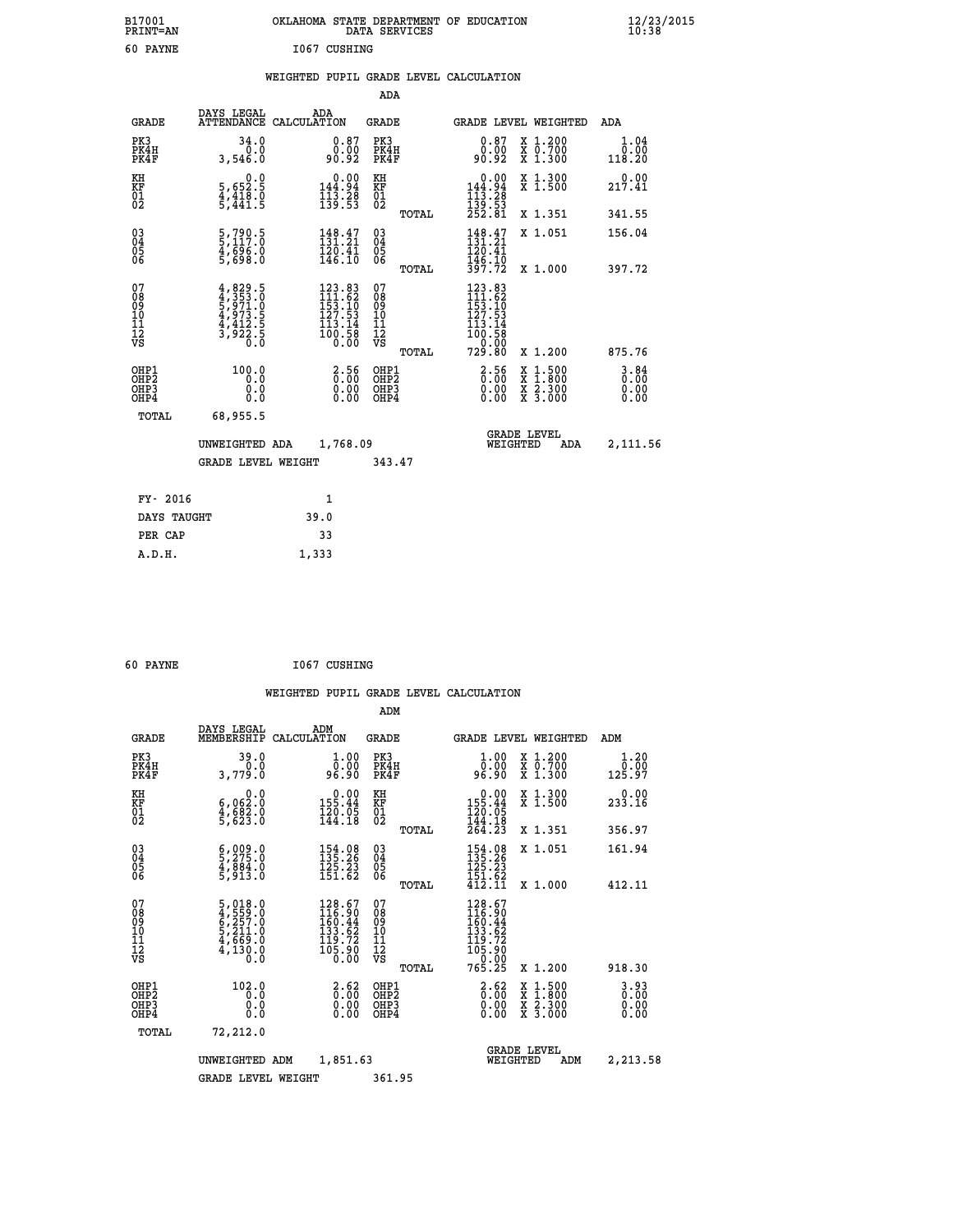| B17001<br><b>PRINT=AN</b> | OKLAHOMA STATE DEPARTMENT OF EDUCATION<br>DATA SERVICES | $\frac{12}{23}$ /2015 |
|---------------------------|---------------------------------------------------------|-----------------------|
| 60<br><b>PAYNE</b>        | I101 GLENCOE                                            |                       |

|  |  | WEIGHTED PUPIL GRADE LEVEL CALCULATION |
|--|--|----------------------------------------|
|  |  |                                        |

|                                                                    |                                                                                                                                                  |                                                                                                                     |                                                | ADA                          |                                                                          |                                                                                                                                           |                       |
|--------------------------------------------------------------------|--------------------------------------------------------------------------------------------------------------------------------------------------|---------------------------------------------------------------------------------------------------------------------|------------------------------------------------|------------------------------|--------------------------------------------------------------------------|-------------------------------------------------------------------------------------------------------------------------------------------|-----------------------|
| <b>GRADE</b>                                                       | DAYS LEGAL<br>ATTENDANCE CALCULATION                                                                                                             | ADA                                                                                                                 |                                                | <b>GRADE</b>                 |                                                                          | GRADE LEVEL WEIGHTED                                                                                                                      | ADA                   |
| PK3<br>PK4H<br>PK4F                                                | 0.0<br>0.0<br>995.5                                                                                                                              | 0.00<br>$22.00$<br>$22.12$                                                                                          | PK3                                            | PK4H<br>PK4F                 | 0.00<br>22.12                                                            | X 1.200<br>X 0.700<br>X 1.300                                                                                                             | 0.00<br>0.00<br>28.76 |
| KH<br>KF<br>$\begin{matrix} 0 \\ 2 \end{matrix}$                   | 0.0<br>1,209:0<br>1,137:5<br>1,445:0                                                                                                             | $26.87$<br>$25.28$<br>$32.11$                                                                                       | KH<br>KF<br>01<br>02                           |                              | 0.00<br>26:87<br>25:28<br>32:11<br>57:39                                 | X 1.300<br>X 1.500                                                                                                                        | 0.00<br>40.31         |
|                                                                    |                                                                                                                                                  |                                                                                                                     |                                                | TOTAL                        |                                                                          | X 1.351                                                                                                                                   | 77.53                 |
| $\begin{smallmatrix} 03 \\[-4pt] 04 \end{smallmatrix}$<br>Ŏ5<br>06 | $1,318.5$<br>$1,032.5$<br>$959.5$<br>$824.0$                                                                                                     | $\begin{smallmatrix} 29.30\\ 22.94\\ 21.32\\ 18.31 \end{smallmatrix}$                                               | $\substack{03 \\ 04}$<br>$\substack{05 \\ 06}$ |                              | $29.30$<br>$22.94$<br>$21.32$<br>$18.31$<br>$62.57$                      | X 1.051                                                                                                                                   | 30.79                 |
|                                                                    |                                                                                                                                                  |                                                                                                                     |                                                | TOTAL                        |                                                                          | X 1.000                                                                                                                                   | 62.57                 |
| 07<br>08<br>09<br>11<br>11<br>12<br>VS                             | $\begin{smallmatrix} 1,046\cdot 0\\ 994\cdot 5\\ 1,365\cdot 5\\ 999\cdot 5\\ 691\cdot 5\\ 691\cdot 5\\ 1,477\cdot 5\\ 0\cdot 0\end{smallmatrix}$ | $\begin{smallmatrix} 23\cdot24\ 22\cdot10\ 30\cdot34\ 22\cdot21\ 15\cdot36\ 32\cdot83\ 32\cdot80 \end{smallmatrix}$ | 07<br>08<br>09<br>11<br>11<br>12<br>VS         |                              | $23.24$<br>$22.10$<br>$30.34$<br>$22.21$<br>$15.36$<br>$32.83$<br>$0.90$ |                                                                                                                                           |                       |
|                                                                    |                                                                                                                                                  |                                                                                                                     |                                                | TOTAL                        | 146.08                                                                   | X 1.200                                                                                                                                   | 175.30                |
| OHP1<br>OHP2<br>OH <sub>P3</sub><br>OHP4                           | 0.0<br>0.0<br>0.0                                                                                                                                | 0.00<br>0.00<br>0.00                                                                                                |                                                | OHP1<br>OHP2<br>OHP3<br>OHP4 | 0.00<br>0.00                                                             | $\begin{smallmatrix} \mathtt{X} & 1\cdot500\\ \mathtt{X} & 1\cdot800\\ \mathtt{X} & 2\cdot300\\ \mathtt{X} & 3\cdot000 \end{smallmatrix}$ | 0.00<br>0.00<br>0.00  |
| TOTAL                                                              | 15,496.0                                                                                                                                         |                                                                                                                     |                                                |                              |                                                                          |                                                                                                                                           |                       |
|                                                                    | UNWEIGHTED ADA                                                                                                                                   |                                                                                                                     | 344.33                                         |                              |                                                                          | <b>GRADE LEVEL</b><br>WEIGHTED<br>ADA                                                                                                     | 415.26                |
|                                                                    | <b>GRADE LEVEL WEIGHT</b>                                                                                                                        |                                                                                                                     |                                                | 70.93                        |                                                                          |                                                                                                                                           |                       |
| FY- 2016                                                           |                                                                                                                                                  | 1                                                                                                                   |                                                |                              |                                                                          |                                                                                                                                           |                       |
| DAYS TAUGHT                                                        |                                                                                                                                                  | 45.0                                                                                                                |                                                |                              |                                                                          |                                                                                                                                           |                       |
| PER CAP                                                            |                                                                                                                                                  | 75                                                                                                                  |                                                |                              |                                                                          |                                                                                                                                           |                       |

| 60 PAYNE | I101 GLENCOE |
|----------|--------------|
|          |              |

 **WEIGHTED PUPIL GRADE LEVEL CALCULATION ADM DAYS LEGAL ADM GRADE MEMBERSHIP CALCULATION GRADE GRADE LEVEL WEIGHTED ADM PK3 0.0 0.00 PK3 0.00 X 1.200 0.00 PK4H 0.0 0.00 PK4H 0.00 X 0.700 0.00 PK4F 1,053.0 23.40 PK4F 23.40 X 1.300 30.42 KH 0.0 0.00 KH 0.00 X 1.300 0.00 KF 1,234.0 27.42 KF 27.42 X 1.500 41.13 01 1,169.0 25.98 01 25.98 02 1,485.0 33.00 02 33.00 TOTAL 58.98 X 1.351 79.68 03 1,351.0 30.02 03 30.02 X 1.051 31.55 04 1,070.0 23.78 04 23.78 05 997.0 22.16 05 22.16** 06 853.0 18.96 06 <sub>memas</sub> 18.96  **TOTAL 64.90 X 1.000 64.90**  $\begin{array}{cccc} 07 & 1,076.0 & 23.91 & 07 & 23.91 \ 08 & 1,051.0 & 23.93 & 08 & 23.91 \ 09 & 1,464.0 & 32.53 & 08 & 22.53 \ 10 & 1,036.0 & 23.02 & 10 & 23.02 \ 11 & 720.0 & 16.00 & 11 & 16.00 \ \hline \texttt{vs} & 1,535.0 & 34.11 & 2 & 4.11 \ \hline \texttt{vs} & 1,535.0 & 36.0 &$  **TOTAL 152.93 X 1.200 183.52 OHP1 0.0 0.00 OHP1 0.00 X 1.500 0.00 OHP2 0.0 0.00 OHP2 0.00 X 1.800 0.00 OHP3 0.0 0.00 OHP3 0.00 X 2.300 0.00 OHP4 0.0 0.00 OHP4 0.00 X 3.000 0.00 TOTAL 16,094.0 GRADE LEVEL UNWEIGHTED ADM 357.65 WEIGHTED ADM 431.20** GRADE LEVEL WEIGHT 73.55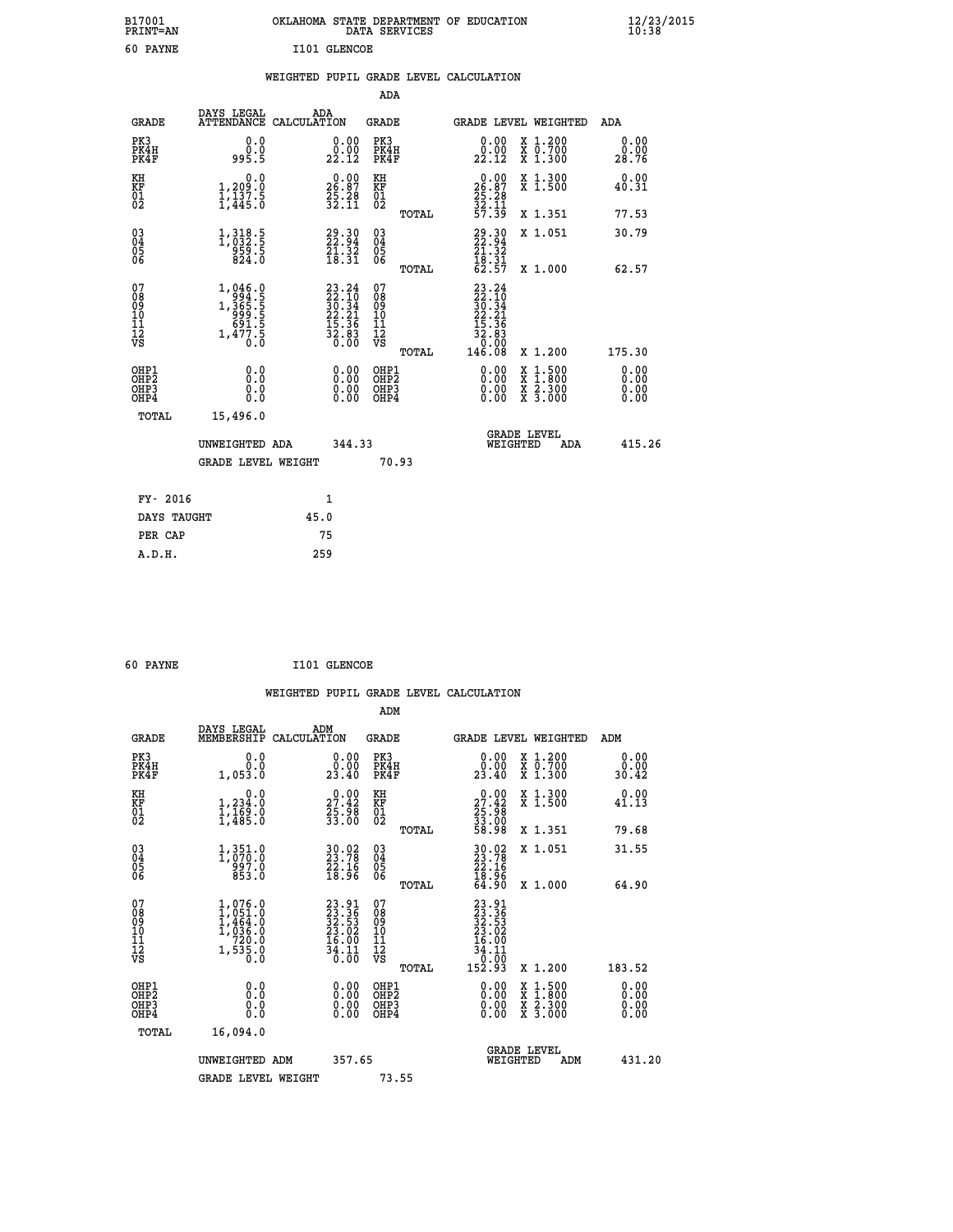| B17001<br>PRINT=AN                             |                                                                                 | OKLAHOMA STATE DEPARTMENT OF EDUCATION                                   | DATA SERVICES                                   |                                                                                           |                                                                                          | 12/23/2015            |
|------------------------------------------------|---------------------------------------------------------------------------------|--------------------------------------------------------------------------|-------------------------------------------------|-------------------------------------------------------------------------------------------|------------------------------------------------------------------------------------------|-----------------------|
| 60 PAYNE                                       |                                                                                 | I103 YALE                                                                |                                                 |                                                                                           |                                                                                          |                       |
|                                                |                                                                                 | WEIGHTED PUPIL GRADE LEVEL CALCULATION                                   |                                                 |                                                                                           |                                                                                          |                       |
|                                                |                                                                                 |                                                                          | ADA                                             |                                                                                           |                                                                                          |                       |
| <b>GRADE</b>                                   | DAYS LEGAL                                                                      | ADA<br>ATTENDANCE CALCULATION                                            | GRADE                                           | GRADE LEVEL WEIGHTED                                                                      |                                                                                          | ADA                   |
| PK3<br>PK4H<br>PK4F                            | 0.0<br>0.0<br>921.0                                                             | 0.00<br>0.00<br>20.93                                                    | PK3<br>PK4H<br>PK4F                             | 0.00<br>0.00<br>20.93                                                                     | X 1.200<br>X 0.700<br>X 1.300                                                            | 0.00<br>0.00<br>27.21 |
| KH<br>KF<br>01<br>02                           | 0.0<br>1,134.0<br>$\frac{1}{1}$ , $\frac{1}{1}$ , $\frac{3}{1}$ , $\frac{3}{1}$ | $2\frac{0.00}{25.77}$<br>31.89<br>26.99                                  | KH<br>KF<br>$\overline{01}$                     | $\begin{smallmatrix} 0.00\\ 25.77\\ 31.89\\ 26.99\\ 58.88 \end{smallmatrix}$              | X 1.300<br>X 1.500                                                                       | 0.00<br>38.66         |
|                                                |                                                                                 |                                                                          | TOTAL                                           |                                                                                           | X 1.351                                                                                  | 79.55                 |
| $\substack{03 \\ 04}$<br>$\substack{05 \\ 06}$ | 1,413:0<br>$\begin{array}{c} 7.7533.0 \\ 1,015.5 \end{array}$                   | $\frac{16.86}{32.16}$<br>$\frac{21.20}{23.08}$                           | 03<br>04<br>05<br>06                            | $\frac{16}{32}$ : 16<br>21.20                                                             | X 1.051                                                                                  | 17.72                 |
|                                                |                                                                                 |                                                                          | TOTAL                                           | $\frac{2\bar{3}\cdot\bar{0}\check{8}}{76.44}$                                             | X 1.000                                                                                  | 76.44                 |
| 07<br>08<br>09<br>11<br>11<br>12<br>VS         | 0.099<br>5.800,4<br>5.059,5<br>1,611.0<br>2,082.0<br>1,526.0<br>0.0             | $22.57$<br>$24.97$<br>$37.06$<br>$36.61$<br>$47.32$<br>$34.68$<br>$0.00$ | 07<br>08<br>09<br>10<br>11<br>12<br>VS<br>TOTAL | 22.57<br>$\frac{24.97}{37.06}$<br>$\frac{36.61}{47.32}$<br>$\frac{34.68}{0.00}$<br>203.21 | X 1.200                                                                                  | 243.85                |
| OHP1<br>OHP <sub>2</sub><br>OHP3<br>OHP4       | 0.0<br>Ō.Ō<br>0.0<br>0.0                                                        | 0.00<br>$\begin{smallmatrix} 0.00 \ 0.00 \end{smallmatrix}$              | OHP1<br>OHP2<br>OHP3<br>OHP4                    | 0.00<br>0.00<br>0.00                                                                      | $\begin{smallmatrix} x & 1.500 \\ x & 1.800 \\ x & 2.300 \\ x & 3.000 \end{smallmatrix}$ | 0.00<br>0.00<br>0.00  |
| TOTAL                                          | 17,692.0                                                                        |                                                                          |                                                 |                                                                                           |                                                                                          |                       |
|                                                | UNWEIGHTED ADA                                                                  | 402.09                                                                   |                                                 | <b>GRADE LEVEL</b><br>WEIGHTED                                                            | ADA                                                                                      | 483.43                |
|                                                | <b>GRADE LEVEL WEIGHT</b>                                                       |                                                                          | 81.34                                           |                                                                                           |                                                                                          |                       |
| FY- 2016                                       |                                                                                 | 1                                                                        |                                                 |                                                                                           |                                                                                          |                       |
| DAYS TAUGHT                                    |                                                                                 | 44.0                                                                     |                                                 |                                                                                           |                                                                                          |                       |
| PER CAP                                        |                                                                                 | 88                                                                       |                                                 |                                                                                           |                                                                                          |                       |
| A.D.H.                                         |                                                                                 | 231                                                                      |                                                 |                                                                                           |                                                                                          |                       |

| 60 PAYNE | I103 YALE |  |
|----------|-----------|--|
|          |           |  |

|                                              |                                                    |                                                                                     |                    |                                                                          |                                              |       | WEIGHTED PUPIL GRADE LEVEL CALCULATION                                                                 |                                          |        |                              |
|----------------------------------------------|----------------------------------------------------|-------------------------------------------------------------------------------------|--------------------|--------------------------------------------------------------------------|----------------------------------------------|-------|--------------------------------------------------------------------------------------------------------|------------------------------------------|--------|------------------------------|
|                                              |                                                    |                                                                                     |                    |                                                                          | ADM                                          |       |                                                                                                        |                                          |        |                              |
|                                              | <b>GRADE</b>                                       | DAYS LEGAL<br>MEMBERSHIP                                                            | ADM<br>CALCULATION |                                                                          | <b>GRADE</b>                                 |       |                                                                                                        | GRADE LEVEL WEIGHTED                     | ADM    |                              |
|                                              | PK3<br>PK4H<br>PK4F                                | 0.0<br>0.0<br>1,005.0                                                               |                    | $\begin{smallmatrix} 0.00\\ 0.00\\ 22.84 \end{smallmatrix}$              | PK3<br>PK4H<br>PK4F                          |       | $\begin{smallmatrix} 0.00\\ 0.00\\ 22.84 \end{smallmatrix}$                                            | X 1.200<br>X 0.700<br>X 1.300            |        | 0.00<br>0.00<br>29.69        |
| KH                                           | KF<br>01<br>02                                     | 0.0<br>$1,247.0$<br>$1,487.0$<br>$\overline{1}$ , $\overline{2}$ 59.0               |                    | $\begin{smallmatrix} 0.00\\ 28.34\\ 33.80\\ 28.61 \end{smallmatrix}$     | KH<br>KF<br>01<br>02                         |       | 0.00<br>28:34<br>33:80<br>28:61<br>62:41                                                               | X 1.300<br>X 1.500                       |        | 0.00<br>42.51                |
|                                              |                                                    |                                                                                     |                    |                                                                          |                                              | TOTAL |                                                                                                        | X 1.351                                  |        | 84.32                        |
|                                              | $\begin{matrix} 03 \\ 04 \\ 05 \\ 06 \end{matrix}$ | 1,502:0<br>1,502:0<br>982:0<br>1,063.0                                              |                    | $\frac{17.75}{34.14}$<br>$\frac{22.32}{24.16}$                           | 030404<br>ŎĞ                                 |       | $17.75$<br>$34.14$<br>$22.32$<br>$24.16$<br>$80.62$                                                    | X 1.051                                  |        | 18.66                        |
|                                              |                                                    |                                                                                     |                    |                                                                          |                                              | TOTAL |                                                                                                        | X 1.000                                  |        | 80.62                        |
| 07<br>08<br>09<br>10<br>11<br>11<br>12<br>VS |                                                    | $1,030.0$<br>$1,751.0$<br>$1,705.0$<br>$1,704.0$<br>$2,196.0$<br>$1,597.0$<br>$0.0$ |                    | $23.41$<br>$26.16$<br>$38.75$<br>$38.73$<br>$49.91$<br>$36.30$<br>$0.00$ | 07<br>08<br>09<br>01<br>11<br>11<br>12<br>VS | TOTAL | $\begin{smallmatrix} 23.41\ 26.16\ 38.75\ 38.73\ 38.73\ 49.91\ 49.30\ 0.00\ 213.26\ \end{smallmatrix}$ | X 1.200                                  | 255.91 |                              |
|                                              | OHP1<br>OHP2<br>OHP3<br>OH <sub>P4</sub>           | 0.000000<br>Ō.Ō                                                                     |                    | $\begin{smallmatrix} 0.00 \ 0.00 \ 0.00 \ 0.00 \end{smallmatrix}$        | OHP1<br>OHP <sub>2</sub><br>OHP3<br>OHP4     |       | 0.00<br>0.00<br>0.00                                                                                   | X 1:500<br>X 1:800<br>X 2:300<br>X 3:000 |        | 0.00<br>0.00<br>0.00<br>0.00 |
|                                              | TOTAL                                              | 18,709.0                                                                            |                    |                                                                          |                                              |       |                                                                                                        |                                          |        |                              |
|                                              |                                                    | UNWEIGHTED ADM<br><b>GRADE LEVEL WEIGHT</b>                                         |                    | 425.22                                                                   | 86.49                                        |       | WEIGHTED                                                                                               | <b>GRADE LEVEL</b><br>ADM                |        | 511.71                       |
|                                              |                                                    |                                                                                     |                    |                                                                          |                                              |       |                                                                                                        |                                          |        |                              |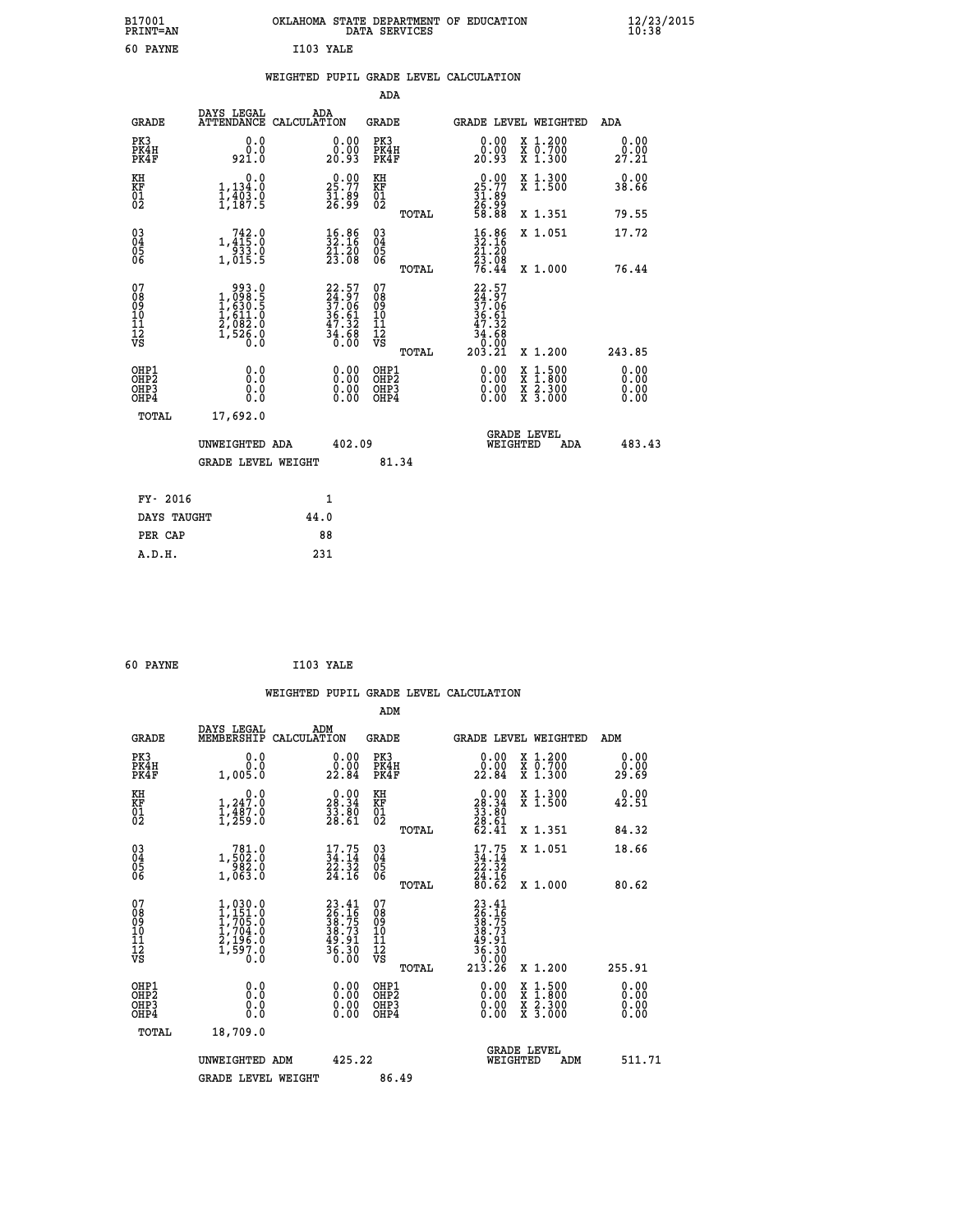|  | OKLAHOMA STATE DEPARTMENT OF EDUCATION<br>DATA SERVICES |  |
|--|---------------------------------------------------------|--|
|  | COUNTY TOTALS                                           |  |

|  |  | WEIGHTED PUPIL GRADE LEVEL CALCULATION |
|--|--|----------------------------------------|

|                                        |                                           |                                                                      |                                                                                | ADA                                      |       |                                                                                        |                                |                                                                                                  |                                                       |
|----------------------------------------|-------------------------------------------|----------------------------------------------------------------------|--------------------------------------------------------------------------------|------------------------------------------|-------|----------------------------------------------------------------------------------------|--------------------------------|--------------------------------------------------------------------------------------------------|-------------------------------------------------------|
|                                        | <b>GRADE</b>                              | DAYS LEGAL                                                           | ADA<br>ATTENDANCE CALCULATION                                                  | GRADE                                    |       |                                                                                        |                                | <b>GRADE LEVEL WEIGHTED</b>                                                                      | ADA                                                   |
| PK3                                    | PK4H<br>PK4F                              | 664.0<br>750.0<br>28,609.0                                           | $16.17$<br>$18.07$<br>693.85                                                   | PK3<br>PK4H<br>PK4F                      |       | 16.17<br>tõ: قَدَّة<br>693.85                                                          |                                | X 1.200<br>X 0.700<br>X 1.300                                                                    | 19.40<br>$\frac{\bar{1}\bar{2}\cdot\bar{6}5}{902.01}$ |
| KH<br>KF<br>01<br>02                   |                                           | 0.0<br>35,190.0<br>34,175.5<br>34,035.0                              | 854.68<br>828.32<br>825.72                                                     | KH<br>KF<br>01<br>02                     |       | $\begin{smallmatrix}&&0.00\\854.68\\828.32\\825.72\\825.72\\1,654.04\end{smallmatrix}$ |                                | X 1.300<br>X 1.500                                                                               | 0.00<br>1,282.03                                      |
|                                        |                                           |                                                                      |                                                                                |                                          | TOTAL |                                                                                        |                                | X 1.351                                                                                          | 2,234.61                                              |
| 03<br>04<br>05<br>06                   |                                           | 33,680.5<br>32,190.0<br>30,386.0<br>32,051.5                         | 818.47<br>780.16<br>$736.15$<br>$779.81$                                       | $\substack{03 \\ 04}$<br>05<br>06        |       | 818.47<br>780.16<br>736:15<br>779.81                                                   |                                | X 1.051                                                                                          | 3,156.32                                              |
|                                        |                                           |                                                                      |                                                                                |                                          | TOTAL | 2,296.12                                                                               |                                | X 1.000                                                                                          | 2,296.12                                              |
| 07<br>08<br>09<br>10<br>11<br>12<br>VS |                                           | 31,475.5<br>29,134.5<br>30,910.0<br>27,927.5<br>26,446.0<br>26,980.0 | $763.93$<br>$707.13$<br>$749.83$<br>$677.24$<br>$640.10$<br>$651.89$<br>$0.00$ | 07<br>08<br>09<br>11<br>11<br>12<br>VS   |       | 763.93<br>707.13<br>749.83<br>677.24<br>640.10<br>651.89<br>0.00                       |                                |                                                                                                  |                                                       |
|                                        |                                           |                                                                      |                                                                                |                                          | TOTAL | 4,190.12                                                                               |                                | X 1.200                                                                                          | 5,028.14                                              |
|                                        | OHP1<br>OH <sub>P</sub> 2<br>OHP3<br>OHP4 | 353.0<br>0.0<br>0.0<br>0.0                                           | $8:73$<br>0:00<br>0.00<br>0.00                                                 | OHP1<br>OHP <sub>2</sub><br>OHP3<br>OHP4 |       | 0.73<br>0.00<br>0.00                                                                   |                                | $\begin{smallmatrix} x & 1 & 500 \\ x & 1 & 800 \\ x & 2 & 300 \\ x & 3 & 000 \end{smallmatrix}$ | 13.10<br>0.00<br>0.00<br>0.00                         |
|                                        | TOTAL                                     | 434,958.0                                                            |                                                                                |                                          |       |                                                                                        |                                |                                                                                                  |                                                       |
|                                        |                                           | UNWEIGHTED ADA<br><b>GRADE LEVEL WEIGHT</b>                          | 10,550.25                                                                      | 2,098.01                                 |       |                                                                                        | <b>GRADE LEVEL</b><br>WEIGHTED | ADA                                                                                              | 12,648.26                                             |
|                                        |                                           |                                                                      |                                                                                |                                          |       |                                                                                        |                                |                                                                                                  |                                                       |
|                                        | FY- 2016                                  |                                                                      | $\mathbf{1}$                                                                   |                                          |       |                                                                                        |                                |                                                                                                  |                                                       |
|                                        | DAYS TAUGHT                               |                                                                      | 292.0                                                                          |                                          |       |                                                                                        |                                |                                                                                                  |                                                       |
|                                        | PER CAP                                   |                                                                      | 381                                                                            |                                          |       |                                                                                        |                                |                                                                                                  |                                                       |
|                                        | A.D.H.                                    |                                                                      | 7,060                                                                          |                                          |       |                                                                                        |                                |                                                                                                  |                                                       |

| ᇧ |  |  |
|---|--|--|

B17001<br>PRINT=AN<br>PAYNE

**PAYNE COUNTY TOTALS** 

|                                                       |                                                                                         |                                                                        | ADM                                              |                                                                                                          |                                                                    |                               |
|-------------------------------------------------------|-----------------------------------------------------------------------------------------|------------------------------------------------------------------------|--------------------------------------------------|----------------------------------------------------------------------------------------------------------|--------------------------------------------------------------------|-------------------------------|
| <b>GRADE</b>                                          | DAYS LEGAL<br>MEMBERSHIP                                                                | ADM<br>CALCULATION                                                     | <b>GRADE</b>                                     | GRADE LEVEL WEIGHTED                                                                                     |                                                                    | ADM                           |
| PK3<br>PK4H<br>PK4F                                   | 677.0<br>781.0<br>30,124.0                                                              | 16.49<br>18.83<br>730.57                                               | PK3<br>PK4H<br>PK4F                              | 16.49<br>18:83<br>730:57                                                                                 | $\begin{array}{c} x & 1.200 \\ x & 0.700 \end{array}$<br>$X$ 1.300 | 19.40<br>13.18<br>949.75      |
| KH<br>KF<br>01<br>02                                  | 0.0<br>37,033.0<br>35,763.0<br>35,317.0                                                 | $\begin{smallmatrix} 0.00\ 899.61\ 866.90\ 856.69 \end{smallmatrix}$   | KH<br>KF<br>01<br>02                             | 0.00<br>899.61<br>866.90<br>856.69<br>1,723.59                                                           | X 1.300<br>X 1.500                                                 | 0.00<br>1,349.42              |
|                                                       |                                                                                         |                                                                        | TOTAL                                            |                                                                                                          | X 1.351                                                            | 2,328.57                      |
| 03<br>04<br>05<br>06                                  | 35,007.0<br>33,385.0<br>31,469.0<br>33,231.0                                            | 850.70<br>809.02<br>762.40<br>808.54                                   | $\substack{03 \\ 04}$<br>0500                    | 850.70<br>809.02<br>762.40<br>808.54                                                                     | X 1.051                                                            | 894.10                        |
|                                                       |                                                                                         |                                                                        | TOTAL                                            | 2,379.96                                                                                                 | X 1.000                                                            | 2,379.96                      |
| 07<br>08<br>09<br>11<br>11<br>12<br>VS                | 32,717.0<br>30,403.0<br>32,434.0<br>32,434.0<br>29,239.0<br>27,860.0<br>28,327.0<br>0.0 | 794.16<br>737.83<br>786.86<br>709.13<br>$674.33$<br>$684.51$<br>$0.00$ | 07<br>08<br>09<br>101<br>11<br>12<br>VS<br>TOTAL | 794.16<br>737.83<br>786.86<br>7 <u>0</u> 9.13<br>$\frac{674}{684}\cdot\frac{33}{51}$<br>0.00<br>4,386.82 | X 1.200                                                            | 5,264.19                      |
| OHP1<br>OH <sub>P</sub> 2<br>OH <sub>P3</sub><br>OHP4 | 373.0<br>0.0<br>0.000                                                                   | $0.23\n0.00$<br>0.00                                                   | OHP1<br>OHP2<br>OHP3<br>OHP4                     | 0.23<br>0.00<br>0.00                                                                                     | X 1:500<br>X 1:800<br>X 2:300<br>X 3:000                           | 13.85<br>0.00<br>0.00<br>0.00 |
| TOTAL                                                 | 454,139.0                                                                               |                                                                        |                                                  |                                                                                                          |                                                                    |                               |
|                                                       | UNWEIGHTED                                                                              | 11,015.80<br>ADM                                                       |                                                  | WEIGHTED                                                                                                 | <b>GRADE LEVEL</b><br>ADM                                          | 13,212.81                     |
|                                                       | <b>GRADE LEVEL WEIGHT</b>                                                               |                                                                        | 2,197.01                                         |                                                                                                          |                                                                    |                               |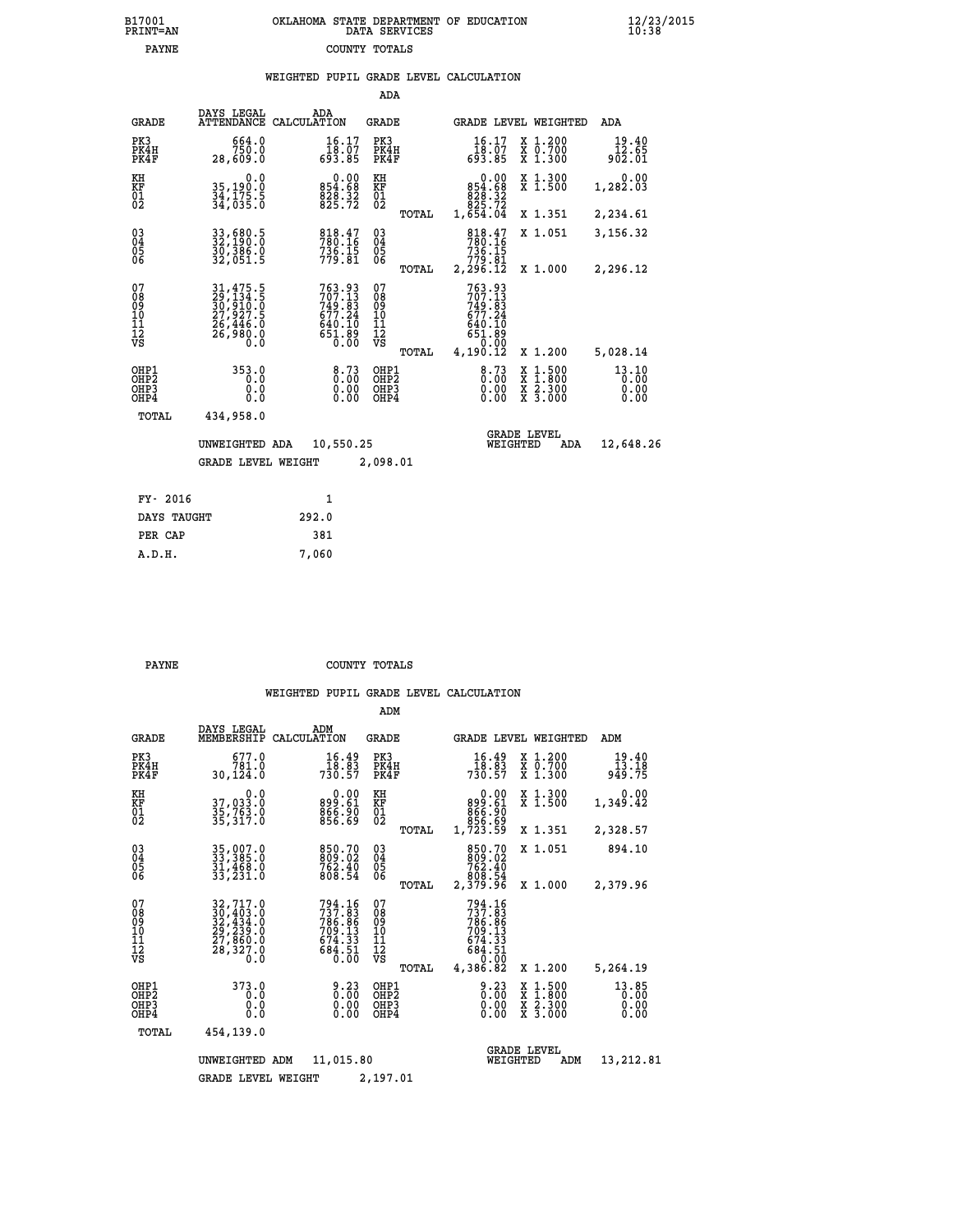| B17001<br><b>PRINT=AN</b>                          |                                                                                    | OKLAHOMA STATE DEPARTMENT OF EDUCATION                               | DATA SERVICES                                      |                                                 |                                                                                    | $\frac{12}{10}$ :38/2015     |  |
|----------------------------------------------------|------------------------------------------------------------------------------------|----------------------------------------------------------------------|----------------------------------------------------|-------------------------------------------------|------------------------------------------------------------------------------------|------------------------------|--|
| 61 PITTSBURG                                       |                                                                                    | C009 KREBS                                                           |                                                    |                                                 |                                                                                    |                              |  |
|                                                    |                                                                                    | WEIGHTED PUPIL GRADE LEVEL CALCULATION                               |                                                    |                                                 |                                                                                    |                              |  |
|                                                    |                                                                                    |                                                                      | ADA                                                |                                                 |                                                                                    |                              |  |
| <b>GRADE</b>                                       | DAYS LEGAL<br>ATTENDANCE CALCULATION                                               | ADA                                                                  | <b>GRADE</b>                                       | GRADE LEVEL WEIGHTED                            |                                                                                    | ADA                          |  |
| PK3<br>PK4H<br>PK4F                                | 132.0<br>0.0<br>1,644.0                                                            | 3.00<br>0.00<br>37.36                                                | PK3<br>PK4H<br>PK4F                                | 3.00<br>0.00<br>37.36                           | X 1.200<br>X 0.700<br>X 1.300                                                      | 3.60<br>0.00<br>48.57        |  |
| KH<br>KF<br>01<br>02                               | 0.0<br>2,244:5<br>1,985:5<br>2,037:0                                               | $\begin{smallmatrix} 0.00\\ 51.01\\ 45.13\\ 46.30 \end{smallmatrix}$ | КH<br><b>KF</b><br>01<br>02                        | $0.00$<br>$51.01$<br>$45.13$<br>$46.30$         | X 1.300<br>X 1.500                                                                 | 0.00<br>76.52                |  |
|                                                    |                                                                                    |                                                                      | TOTAL                                              | 91.43                                           | X 1.351                                                                            | 123.52                       |  |
| $\begin{matrix} 03 \\ 04 \\ 05 \\ 06 \end{matrix}$ | $1,738.5$<br>$1,671.5$<br>$\frac{1}{1}, \frac{6}{5} \frac{6}{3} \cdot \frac{1}{5}$ | 39.51<br>37.82<br>37.82<br>34.78                                     | $\begin{matrix} 03 \\ 04 \\ 05 \\ 06 \end{matrix}$ | $\frac{39.51}{37.82}$<br>34.78                  | X 1.051                                                                            | 41.53                        |  |
|                                                    |                                                                                    |                                                                      | TOTAL                                              | 110.59                                          | X 1.000                                                                            | 110.59                       |  |
| 07<br>08901112<br>1112<br>VS                       | $1,346.0$<br>1,148.0<br>0.0<br>0.0<br>0.0<br>0.000                                 | 30.59<br>26.09<br>0.00<br>0.00                                       | 07<br>08<br>09<br>10<br>11<br>12<br>VS<br>TOTAL    | 30.59<br>2ğ.ğg<br>0.00<br>0.00<br>0.00<br>56.68 | X 1.200                                                                            | 68.02                        |  |
| OHP1<br>OHP2<br>OHP3<br>OHP4<br>TOTAL              | Q.Q<br>Ŏ.Ŏ<br>0.0<br>0.0<br>17,141.5                                               | 0.00<br>0.00<br>0.00                                                 | OHP1<br>OHP2<br>OHP3<br>OHP4                       | 0.00<br>0.00<br>0.00                            | $\frac{x}{x}$ $\frac{1.500}{x}$<br>$\frac{x}{x}$ $\frac{2 \cdot 300}{3 \cdot 000}$ | 0.00<br>Ŏ.ŎŎ<br>0.00<br>0.00 |  |
|                                                    |                                                                                    |                                                                      |                                                    | <b>GRADE LEVEL</b>                              |                                                                                    |                              |  |
|                                                    | UNWEIGHTED ADA                                                                     | 389.58                                                               |                                                    | WEIGHTED                                        | ADA                                                                                | 472.35                       |  |
|                                                    | <b>GRADE LEVEL WEIGHT</b>                                                          |                                                                      | 82.77                                              |                                                 |                                                                                    |                              |  |
| FY- 2016                                           |                                                                                    | 1                                                                    |                                                    |                                                 |                                                                                    |                              |  |
| DAYS TAUGHT                                        |                                                                                    | 44.0                                                                 |                                                    |                                                 |                                                                                    |                              |  |
| PER CAP                                            |                                                                                    | 0                                                                    |                                                    |                                                 |                                                                                    |                              |  |
| A.D.H.                                             |                                                                                    | 0                                                                    |                                                    |                                                 |                                                                                    |                              |  |

 **61 PITTSBURG C009 KREBS**

 **A.D.H. 0**

| <b>GRADE</b>                                       | DAYS LEGAL<br>MEMBERSHIP                                              | ADM<br>CALCULATION                                                    | <b>GRADE</b>                           |       | <b>GRADE LEVEL WEIGHTED</b>                                                                                    |                                          | ADM                   |  |
|----------------------------------------------------|-----------------------------------------------------------------------|-----------------------------------------------------------------------|----------------------------------------|-------|----------------------------------------------------------------------------------------------------------------|------------------------------------------|-----------------------|--|
| PK3<br>PK4H<br>PK4F                                | 132.0<br>1,757.0                                                      | 3.00<br>0.00<br>39.93                                                 | PK3<br>PK4H<br>PK4F                    |       | 3.00<br>0.00<br>39.93                                                                                          | X 1.200<br>X 0.700<br>X 1.300            | 3.60<br>0.00<br>51.91 |  |
| KH<br>KF<br>01<br>02                               | 0.0<br>2,391.0<br>2,071.0<br>2,142.0                                  | $\begin{smallmatrix} 0.00\\ 54.34\\ 47.07\\ 48.68 \end{smallmatrix}$  | KH<br>KF<br>01<br>02                   |       | $0.00$<br>$54.34$<br>$47.07$<br>$48.68$<br>$95.75$                                                             | X 1.300<br>X 1.500                       | 0.00<br>81.51         |  |
|                                                    |                                                                       |                                                                       |                                        | TOTAL |                                                                                                                | X 1.351                                  | 129.36                |  |
| $\begin{matrix} 03 \\ 04 \\ 05 \\ 06 \end{matrix}$ | $1, 808.0$<br>$1, 783.0$<br>$1, 710.0$<br>$1, 578.0$                  | $\begin{smallmatrix} 41.09\\ 40.52\\ 38.86\\ 35.86 \end{smallmatrix}$ | 03<br>04<br>05<br>06                   |       | $41.09\n40.52\n38.86\n35.86\n115.24$                                                                           | X 1.051                                  | 43.19                 |  |
|                                                    |                                                                       |                                                                       |                                        | TOTAL |                                                                                                                | X 1.000                                  | 115.24                |  |
| 07<br>08<br>09<br>101<br>112<br>VS                 | $1, 408.0$<br>$1, 210.0$<br>$0.0$<br>$0.0$<br>$0.0$<br>$0.0$<br>$0.0$ | 32.00<br>27.50<br>0.00<br>0.00                                        | 07<br>08<br>09<br>11<br>11<br>12<br>VS |       | $\begin{smallmatrix} 32.00\\ 27.50\\ 0.00\\ 0.00\\ 0.00\\ 0.00\\ 0.00\\ 0.00\\ 0.00\\ 59.50 \end{smallmatrix}$ |                                          |                       |  |
|                                                    |                                                                       |                                                                       |                                        | TOTAL |                                                                                                                | X 1.200                                  | 71.40                 |  |
| OHP1<br>OHP2<br>OHP3<br>OHP4                       | 0.0<br>Ō.Ō<br>Ŏ.Ŏ                                                     |                                                                       | OHP1<br>OHP2<br>OHP3<br>OHP4           |       |                                                                                                                | X 1:500<br>X 1:800<br>X 2:300<br>X 3:000 | 0.00<br>0.00<br>0.00  |  |
| TOTAL                                              | 17,990.0                                                              |                                                                       |                                        |       |                                                                                                                |                                          |                       |  |
|                                                    | UNWEIGHTED ADM                                                        | 408.85                                                                |                                        |       | WEIGHTED                                                                                                       | <b>GRADE LEVEL</b><br>ADM                | 496.21                |  |
|                                                    | <b>GRADE LEVEL WEIGHT</b>                                             |                                                                       | 87.36                                  |       |                                                                                                                |                                          |                       |  |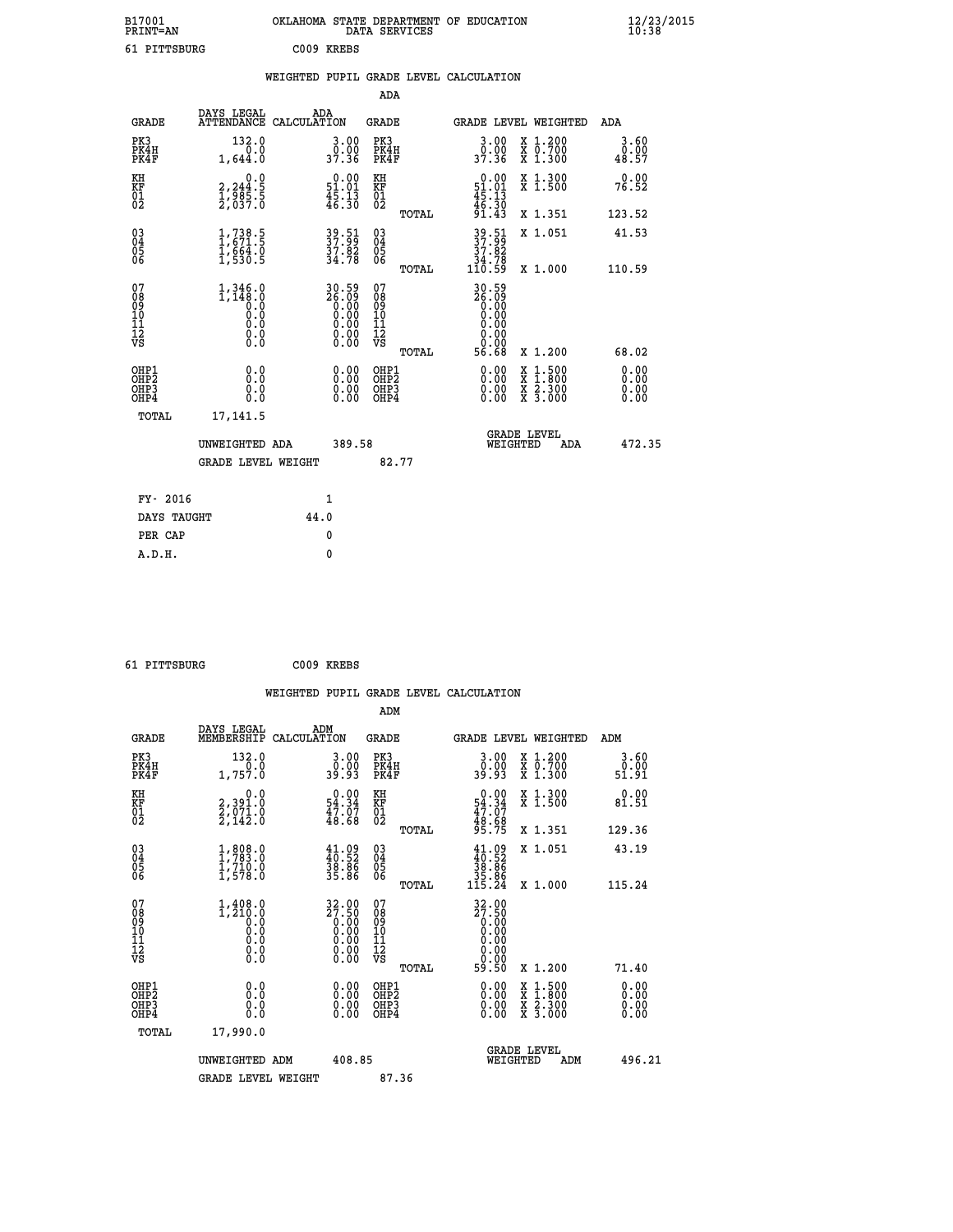## **B17001 OKLAHOMA STATE DEPARTMENT OF EDUCATION 12/23/2015 PRINT=AN DATA SERVICES 10:38 61 PITTSBURG C029 FRINK-CHAMBERS**

|                                        |                                                                                    |      |                                                                    |                                                     |       | WEIGHTED PUPIL GRADE LEVEL CALCULATION                                                                  |                                          |                              |
|----------------------------------------|------------------------------------------------------------------------------------|------|--------------------------------------------------------------------|-----------------------------------------------------|-------|---------------------------------------------------------------------------------------------------------|------------------------------------------|------------------------------|
|                                        |                                                                                    |      |                                                                    | ADA                                                 |       |                                                                                                         |                                          |                              |
| <b>GRADE</b>                           | DAYS LEGAL<br>ATTENDANCE CALCULATION                                               |      | ADA                                                                | <b>GRADE</b>                                        |       | GRADE LEVEL WEIGHTED                                                                                    |                                          | ADA                          |
| PK3<br>PK4H<br>PK4F                    | 0.0<br>0.0<br>1,526.0                                                              |      | $\begin{smallmatrix} 0.00\\ 0.00\\ 38.15 \end{smallmatrix}$        | PK3<br>PK4H<br>PK4F                                 |       | 0.00<br>0.00<br>38.15                                                                                   | X 1.200<br>X 0.700<br>X 1.300            | 0.00<br>0.00<br>49.60        |
| KH<br>KF<br>01<br>02                   | 0.0<br>1,904:0<br>1,882:0<br>1,936:0                                               |      | 47.60<br>$\frac{47.05}{48.40}$                                     | KH<br>KF<br>01<br>02                                |       | $\begin{smallmatrix} 0.00\\ 47.60\\ 47.05\\ 48.40 \end{smallmatrix}$                                    | X 1.300<br>X 1.500                       | 0.00<br>71.40                |
|                                        |                                                                                    |      |                                                                    |                                                     | TOTAL | 95.45                                                                                                   | X 1.351                                  | 128.95                       |
| 03<br>04<br>05<br>06                   | $\frac{1}{1}$ , $\begin{matrix} 621.0 \\ 993.0 \\ 1,725.0 \\ 1,887.0 \end{matrix}$ |      | $40.53$<br>$47.33$<br>$43.13$<br>$47.18$                           | $\begin{array}{c} 03 \\ 04 \\ 05 \\ 06 \end{array}$ |       | $49.53$<br>$47.33$<br>$43.13$                                                                           | X 1.051                                  | 42.60                        |
|                                        |                                                                                    |      |                                                                    |                                                     | TOTAL | 47.18<br>137.64                                                                                         | X 1.000                                  | 137.64                       |
| 07<br>08<br>09<br>11<br>11<br>12<br>VS | $1, 488.0$<br>1,528.0<br>0.0<br>0.0<br>0.0<br>$\S.$ $\S$                           |      | $37.20$<br>$38.20$<br>$0.00$<br>$0.00$<br>$0.00$<br>$0.00$<br>Ō.ŎŎ | 07<br>08<br>09<br>11<br>11<br>12<br>VS              | TOTAL | 37.20<br>$\begin{array}{c}\n 38.20 \\  0.00 \\  \hline\n 0.00\n \end{array}$<br>0.00<br>0.0000<br>75.40 | X 1.200                                  | 90.48                        |
| OHP1<br>OHP2<br>OHP3<br>OHP4           | 0.0<br>Ō.Ō<br>0.0<br>0.0                                                           |      | $\begin{smallmatrix} 0.00 \ 0.00 \ 0.00 \ 0.00 \end{smallmatrix}$  | OHP1<br>OHP <sub>2</sub><br>OHP3<br>OHP4            |       | 0.00<br>$0.00$<br>0.00                                                                                  | X 1:500<br>X 1:800<br>X 2:300<br>X 3:000 | 0.00<br>0.00<br>0.00<br>0.00 |
| TOTAL                                  | 17,390.0                                                                           |      |                                                                    |                                                     |       |                                                                                                         |                                          |                              |
|                                        | UNWEIGHTED ADA                                                                     |      | 434.77                                                             |                                                     |       | WEIGHTED                                                                                                | <b>GRADE LEVEL</b><br>ADA                | 520.67                       |
|                                        | <b>GRADE LEVEL WEIGHT</b>                                                          |      |                                                                    |                                                     | 85.90 |                                                                                                         |                                          |                              |
| FY- 2016                               |                                                                                    |      | 1                                                                  |                                                     |       |                                                                                                         |                                          |                              |
| DAYS TAUGHT                            |                                                                                    | 40.0 |                                                                    |                                                     |       |                                                                                                         |                                          |                              |
| PER CAP                                |                                                                                    |      | 33                                                                 |                                                     |       |                                                                                                         |                                          |                              |

 **A.D.H. 432**

 **61 PITTSBURG C029 FRINK-CHAMBERS**

|                                                       |                                                                             |                                                             | ADM                                                |                                                                                       |                                |                                          |                       |
|-------------------------------------------------------|-----------------------------------------------------------------------------|-------------------------------------------------------------|----------------------------------------------------|---------------------------------------------------------------------------------------|--------------------------------|------------------------------------------|-----------------------|
| <b>GRADE</b>                                          | DAYS LEGAL<br>MEMBERSHIP                                                    | ADM<br>CALCULATION                                          | <b>GRADE</b>                                       |                                                                                       |                                | <b>GRADE LEVEL WEIGHTED</b>              | ADM                   |
| PK3<br>PK4H<br>PK4F                                   | 0.0<br>0.0<br>1,594.0                                                       | $\begin{smallmatrix} 0.00\\ 0.00\\ 39.85 \end{smallmatrix}$ | PK3<br>PK4H<br>PK4F                                | $\begin{smallmatrix} 0.00\\ 0.00\\ 0.00\\ 0.85 \end{smallmatrix}$                     |                                | X 1.200<br>X 0.700<br>X 1.300            | 0.00<br>0.00<br>51.81 |
| KH<br>KF<br>01<br>02                                  | 0.0<br>1,964:0<br>1,920:0<br>1,964:0                                        | $0.00$<br>49.10<br>$\frac{1}{49}.00$                        | KH<br>KF<br>01<br>02                               | $\begin{smallmatrix} 0.00\\ 49.10\\ 48.00\\ 49.10\\ 97.10 \end{smallmatrix}$          |                                | X 1.300<br>X 1.500                       | 0.00<br>73.65         |
|                                                       |                                                                             |                                                             | TOTAL                                              |                                                                                       |                                | X 1.351                                  | 131.18                |
| 03<br>04<br>05<br>06                                  | $\frac{1}{1}$ , $\frac{640}{36}$ .0<br>$\frac{1}{1}$ , 760.0<br>$1$ , 940.0 | $41.00$<br>$48.40$<br>44.00<br>48.50                        | $\begin{matrix} 03 \\ 04 \\ 05 \\ 06 \end{matrix}$ | $41.00$<br>$48.40$<br>$\begin{smallmatrix} 14.700\\ 48.50\\ 140.90 \end{smallmatrix}$ |                                | X 1.051                                  | 43.09                 |
|                                                       |                                                                             |                                                             | TOTAL                                              |                                                                                       |                                | X 1.000                                  | 140.90                |
| 07<br>08<br>09<br>101<br>112<br>VS                    | $1, 516.0$<br>$0.572.0$<br>$0.0$<br>0.0<br>0.0<br>$\S.$                     | $37.9039.300.000.000.000.000.00$                            | 07<br>08<br>09<br>101<br>11<br>12<br>VS            | 37.90<br>39.30                                                                        |                                |                                          |                       |
|                                                       |                                                                             |                                                             | TOTAL                                              |                                                                                       |                                | X 1.200                                  | 92.64                 |
| OHP1<br>OHP2<br>OH <sub>P</sub> 3<br>OH <sub>P4</sub> | 0.0<br>0.000                                                                | $0.00$<br>$0.00$<br>0.00                                    | OHP1<br>OHP2<br>OHP <sub>3</sub>                   | $0.00$<br>$0.00$<br>0.00                                                              |                                | X 1:500<br>X 1:800<br>X 2:300<br>X 3:000 | 0.00<br>0.00<br>0.00  |
| TOTAL                                                 | 17,806.0                                                                    |                                                             |                                                    |                                                                                       |                                |                                          |                       |
|                                                       | UNWEIGHTED ADM                                                              | 445.15                                                      |                                                    |                                                                                       | <b>GRADE LEVEL</b><br>WEIGHTED | ADM                                      | 533.27                |
|                                                       | <b>GRADE LEVEL WEIGHT</b>                                                   |                                                             | 88.12                                              |                                                                                       |                                |                                          |                       |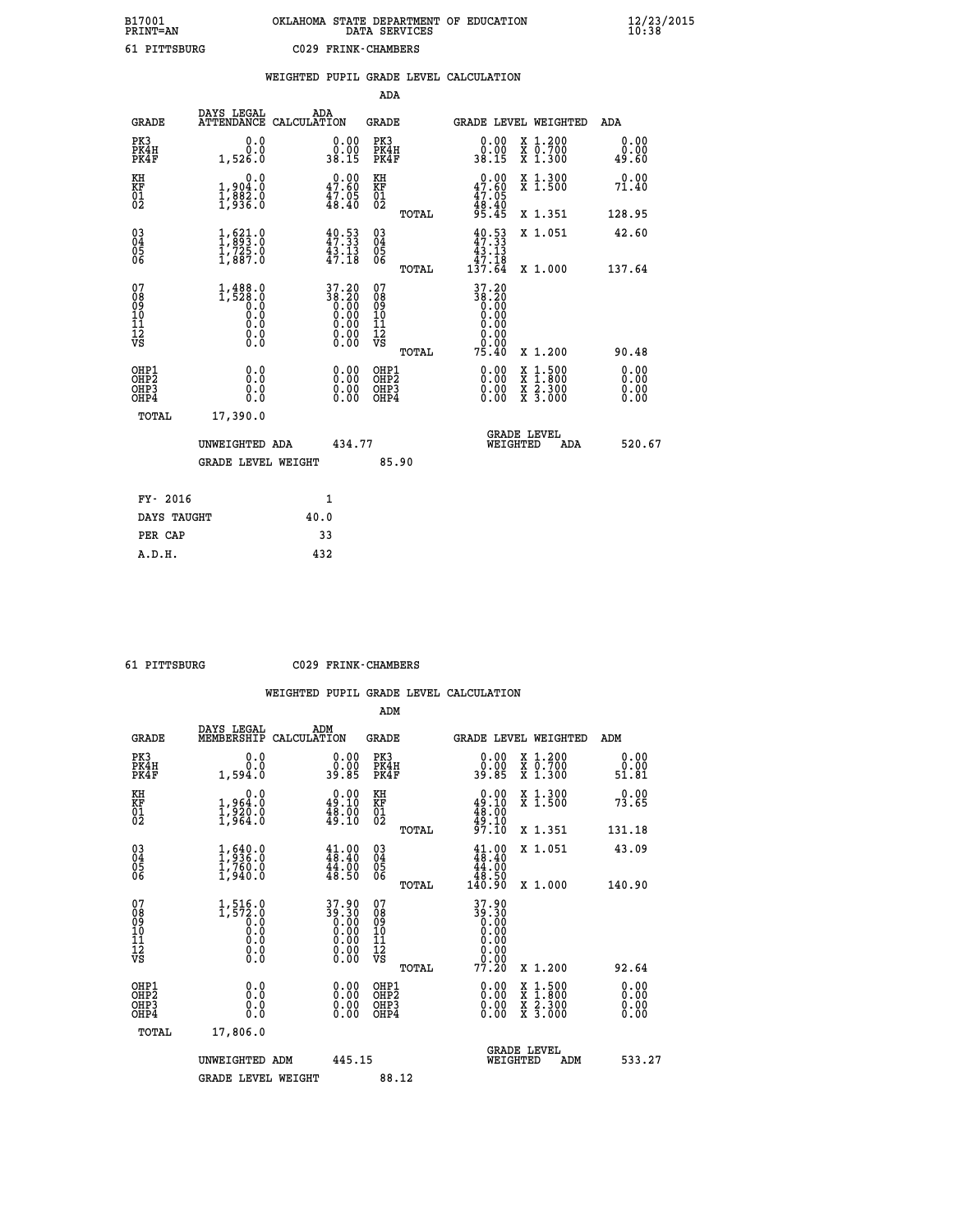| B17001<br><b>PRINT=AN</b> | OKLAHOMA STATE DEPARTMENT OF EDUCATION<br>DATA SERVICES | $\frac{12}{23}$ /2015 |
|---------------------------|---------------------------------------------------------|-----------------------|
| 61 PITTSBURG              | C056 TANNEHILL                                          |                       |

|                                                                    |                                                                                                                                                  |                    |                                                                                                                                             |                                        |       | WEIGHTED PUPIL GRADE LEVEL CALCULATION                                       |                                                                                                                                           |                       |
|--------------------------------------------------------------------|--------------------------------------------------------------------------------------------------------------------------------------------------|--------------------|---------------------------------------------------------------------------------------------------------------------------------------------|----------------------------------------|-------|------------------------------------------------------------------------------|-------------------------------------------------------------------------------------------------------------------------------------------|-----------------------|
|                                                                    |                                                                                                                                                  |                    |                                                                                                                                             | <b>ADA</b>                             |       |                                                                              |                                                                                                                                           |                       |
| <b>GRADE</b>                                                       | DAYS LEGAL<br><b>ATTENDANCE</b>                                                                                                                  | ADA<br>CALCULATION |                                                                                                                                             | <b>GRADE</b>                           |       |                                                                              | GRADE LEVEL WEIGHTED                                                                                                                      | ADA                   |
| PK3<br>PK4H<br>PK4F                                                | 99.0<br>393.5                                                                                                                                    |                    | $\begin{smallmatrix} 2.25\ 0.00\ 8.94 \end{smallmatrix}$                                                                                    | PK3<br>PK4H<br>PK4F                    |       | 2.25<br>$\begin{smallmatrix} 0.00 \\ 0.94 \end{smallmatrix}$                 | X 1.200<br>X 0.700<br>X 1.300                                                                                                             | 2.70<br>0.00<br>11.62 |
| KH<br>KF<br>01<br>02                                               | 0.0<br>753.0<br>961.5<br>879.5                                                                                                                   |                    | $\begin{smallmatrix} 0.00\\ 17.11\\ 21.85\\ 19.99 \end{smallmatrix}$                                                                        | KH<br>KF<br>01<br>02                   |       | $\begin{smallmatrix} 0.00\\ 17.11\\ 21.85\\ 19.99\\ 41.84 \end{smallmatrix}$ | X 1.300<br>X 1.500                                                                                                                        | 0.00<br>25.67         |
|                                                                    |                                                                                                                                                  |                    |                                                                                                                                             |                                        | TOTAL |                                                                              | X 1.351                                                                                                                                   | 56.53                 |
| $\begin{smallmatrix} 03 \\[-4pt] 04 \end{smallmatrix}$<br>Ŏ5<br>06 | $686.0$<br>$443.0$<br>$\frac{663.5}{914.5}$                                                                                                      |                    | $\begin{smallmatrix} 15.59\ 10.07\ 15.08\ 20.78 \end{smallmatrix}$                                                                          | $\substack{03 \\ 04}$<br>Ŏ5<br>06      |       | $15:59$<br>$10:07$<br>$\frac{15.08}{20.78}$<br>45.93                         | X 1.051                                                                                                                                   | 16.39                 |
|                                                                    |                                                                                                                                                  |                    |                                                                                                                                             |                                        | TOTAL |                                                                              | X 1.000                                                                                                                                   | 45.93                 |
| 07<br>0890112<br>1112<br>VS                                        | $\begin{smallmatrix} 4\,2\,8\cdot\,0\\ 5\,5\,8\cdot\,0\\ 0\cdot\,0\\ 0\cdot\,0\\ 0\cdot\,0\\ 0\cdot\,0\\ 0\cdot\,0\\ 0\cdot\,0\end{smallmatrix}$ |                    | $\begin{smallmatrix} 9 & .73 \\ 12 & .68 \\ 0 & .00 \\ 0 & .00 \\ 0 & .00 \\ 0 & .00 \\ 0 & .00 \\ 0 & .00 \\ 0 & .00 \\ \end{smallmatrix}$ | 07<br>08<br>09<br>11<br>11<br>12<br>VS | TOTAL | $12.68$<br>$0.00$<br>$0.00$<br>0.00<br>0.00<br>22.41                         | X 1.200                                                                                                                                   | 26.89                 |
| OHP1<br>OHP2<br>OH <sub>P3</sub><br>OH <sub>P4</sub>               | 22.0<br>0.0<br>0.0<br>0.0                                                                                                                        |                    | 0.50<br>$\begin{smallmatrix} 0.00 \ 0.00 \end{smallmatrix}$                                                                                 | OHP1<br>OHP2<br>OHP3<br>OHP4           |       | $\begin{smallmatrix} 0.50 \ 0.00 \ 0.00 \end{smallmatrix}$                   | $\begin{smallmatrix} \mathtt{X} & 1\cdot500\\ \mathtt{X} & 1\cdot800\\ \mathtt{X} & 2\cdot300\\ \mathtt{X} & 3\cdot000 \end{smallmatrix}$ | 0.75<br>0.00<br>0.00  |
| TOTAL                                                              | 6,801.5                                                                                                                                          |                    |                                                                                                                                             |                                        |       |                                                                              |                                                                                                                                           |                       |
|                                                                    | UNWEIGHTED ADA                                                                                                                                   |                    | 154.57                                                                                                                                      |                                        |       | WEIGHTED                                                                     | <b>GRADE LEVEL</b><br>ADA                                                                                                                 | 186.48                |
|                                                                    | <b>GRADE LEVEL WEIGHT</b>                                                                                                                        |                    |                                                                                                                                             | 31.91                                  |       |                                                                              |                                                                                                                                           |                       |
| FY- 2016                                                           |                                                                                                                                                  | $\mathbf{1}$       |                                                                                                                                             |                                        |       |                                                                              |                                                                                                                                           |                       |
| DAYS TAUGHT                                                        |                                                                                                                                                  | 44.0               |                                                                                                                                             |                                        |       |                                                                              |                                                                                                                                           |                       |
| PER CAP                                                            |                                                                                                                                                  | 77                 |                                                                                                                                             |                                        |       |                                                                              |                                                                                                                                           |                       |

 **61 PITTSBURG C056 TANNEHILL**

|                                                                      |                                                                                                  |                                                                        |                                                     | WEIGHTED PUPIL GRADE LEVEL CALCULATION                                                       |                                          |                                              |
|----------------------------------------------------------------------|--------------------------------------------------------------------------------------------------|------------------------------------------------------------------------|-----------------------------------------------------|----------------------------------------------------------------------------------------------|------------------------------------------|----------------------------------------------|
|                                                                      |                                                                                                  |                                                                        | ADM                                                 |                                                                                              |                                          |                                              |
| <b>GRADE</b>                                                         | DAYS LEGAL<br>MEMBERSHIP                                                                         | ADM<br>CALCULATION                                                     | <b>GRADE</b>                                        | <b>GRADE LEVEL WEIGHTED</b>                                                                  |                                          | ADM                                          |
| PK3<br>PK4H<br>PK4F                                                  | 103.0<br>$\frac{0.0}{418.0}$                                                                     | $\begin{smallmatrix} 2.34\ 0.00\ 9.50 \end{smallmatrix}$               | PK3<br>PK4H<br>PK4F                                 | 2.34<br>$\frac{0.00}{9.50}$                                                                  | X 1.200<br>X 0.700<br>X 1.300            | 2.81<br>$\bar{0}.\bar{0}\bar{0}\overline{1}$ |
| KH<br>KF<br>01<br>02                                                 | 796.0<br>1, 001.0                                                                                | $\begin{smallmatrix} 0.00\\18.09\\22.75\\20.57 \end{smallmatrix}$      | KH<br>KF<br>01<br>02                                | $\begin{smallmatrix} 0.00\\18.09\\22.75\\20.57\\43.32 \end{smallmatrix}$                     | X 1.300<br>X 1.500                       | 0.00<br>27.14                                |
|                                                                      |                                                                                                  |                                                                        | TOTAL                                               |                                                                                              | X 1.351                                  | 58.53                                        |
| $\begin{matrix} 03 \\ 04 \\ 05 \\ 06 \end{matrix}$                   | $704.0$<br>$459.0$<br>$676.0$<br>$944.0$                                                         | $\frac{16.00}{10.43}$<br>$\frac{15.36}{15.36}$<br>21.45                | $\begin{array}{c} 03 \\ 04 \\ 05 \\ 06 \end{array}$ | $\frac{16.00}{10.43}$<br>$\frac{15.36}{21.45}$<br>$\frac{45}{47.24}$                         | X 1.051                                  | 16.82                                        |
|                                                                      |                                                                                                  |                                                                        | TOTAL                                               |                                                                                              | X 1.000                                  | 47.24                                        |
| 07<br>08<br>09<br>11<br>11<br>12<br>VS                               | $440.0$<br>$602.0$<br>$0.0$<br>$0.0$<br>$\begin{smallmatrix} 0.16 \ 0.0 \ 0.0 \end{smallmatrix}$ | $\begin{smallmatrix} 10.00 \\ 13.68 \\ 0.00 \\ 0.00 \end{smallmatrix}$ | 07<br>08<br>09<br>11<br>11<br>12<br>VS<br>TOTAL     | 10.00<br>$\begin{smallmatrix} 13.68 \\[-4pt] 0.00\end{smallmatrix}$<br>0.00<br>0.00<br>23.68 | X 1.200                                  | 28.42                                        |
| OHP1                                                                 | 23.0                                                                                             |                                                                        |                                                     |                                                                                              |                                          |                                              |
| OH <sub>P</sub> <sub>2</sub><br>OH <sub>P3</sub><br>OH <sub>P4</sub> | 0.0<br>0.0<br>0.0                                                                                | $\begin{smallmatrix} 0.52\ 0.00\ 0.00 \end{smallmatrix}$               | OHP1<br>OHP2<br>OHP3<br>OHP4                        | $\begin{smallmatrix} 0.52\ 0.00\ 0.00 \end{smallmatrix}$                                     | X 1:500<br>X 1:800<br>X 2:300<br>X 3:000 | $0.78$<br>$0.00$<br>0.00<br>0.00             |
| TOTAL                                                                | 7,071.0                                                                                          |                                                                        |                                                     |                                                                                              |                                          |                                              |
|                                                                      | UNWEIGHTED ADM                                                                                   | 160.69                                                                 |                                                     | <b>GRADE LEVEL</b><br>WEIGHTED                                                               | ADM                                      | 194.09                                       |
|                                                                      | <b>GRADE LEVEL WEIGHT</b>                                                                        |                                                                        | 33.40                                               |                                                                                              |                                          |                                              |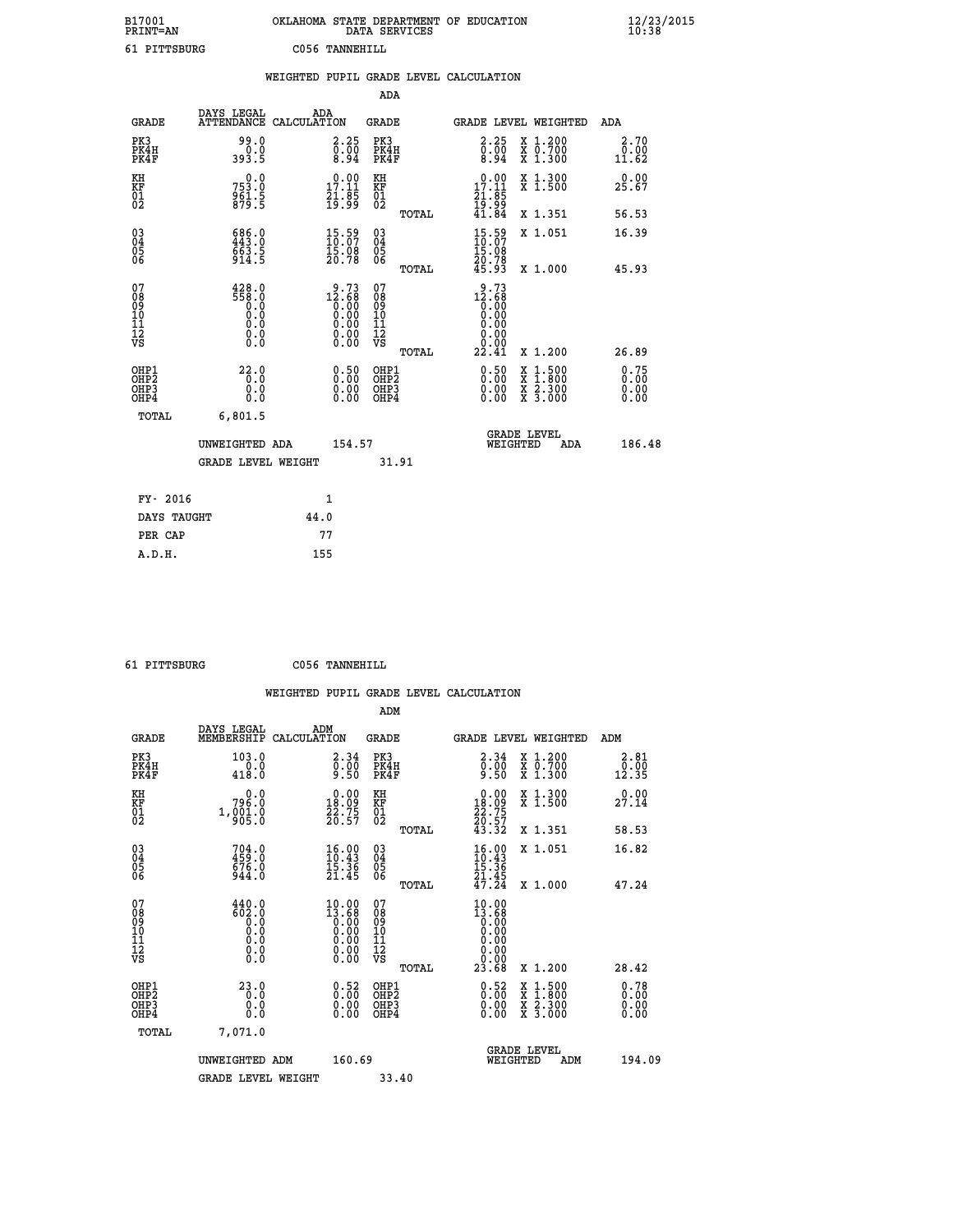| B17001<br><b>PRINT=AN</b> | OKLAHOMA STATE DEPARTMENT OF EDUCATION<br>DATA SERVICES |  |
|---------------------------|---------------------------------------------------------|--|
| 61 PITTSBURG              | C088 HAYWOOD                                            |  |

|                                                    |                                                | WEIGHTED PUPIL GRADE LEVEL CALCULATION                               |                                                 |                                                                        |                                                                                                  |                      |
|----------------------------------------------------|------------------------------------------------|----------------------------------------------------------------------|-------------------------------------------------|------------------------------------------------------------------------|--------------------------------------------------------------------------------------------------|----------------------|
|                                                    |                                                |                                                                      | ADA                                             |                                                                        |                                                                                                  |                      |
| <b>GRADE</b>                                       | DAYS LEGAL                                     | ADA<br>ATTENDANCE CALCULATION                                        | <b>GRADE</b>                                    |                                                                        | GRADE LEVEL WEIGHTED                                                                             | ADA                  |
| PK3<br>PK4H<br>PK4F                                | 0.0<br>0.0<br>281.5                            | 0.00<br>$\begin{smallmatrix} 0.00 \ 6.40 \end{smallmatrix}$          | PK3<br>PK4H<br>PK4F                             | 0.00<br>0.00<br>6.40                                                   | X 1.200<br>X 0.700<br>X 1.300                                                                    | 0.00<br>0.00<br>8.32 |
| KH<br>KF<br>01<br>02                               | 0.0<br>511.0<br>680.0                          | $\begin{smallmatrix} 0.00\\ 11.61\\ 15.45\\ 12.20 \end{smallmatrix}$ | KH<br>KF<br>01<br>02                            | $\frac{0.00}{11.61}$<br>$\frac{15.45}{12.20}$<br>$\frac{27.65}{27.65}$ | X 1.300<br>X 1.500                                                                               | 0.00<br>17.42        |
|                                                    |                                                |                                                                      | TOTAL                                           |                                                                        | X 1.351                                                                                          | 37.36                |
| $\begin{matrix} 03 \\ 04 \\ 05 \\ 06 \end{matrix}$ | 764.0<br>599.0<br>748.0<br>596.0               | $17.36$<br>$13.61$<br>$\frac{17.00}{13.55}$                          | $\substack{03 \\ 04}$<br>05<br>06               | 17.36<br>13.61<br>17.00<br>13.55                                       | X 1.051                                                                                          | 18.25                |
|                                                    |                                                |                                                                      | TOTAL                                           | 44.16                                                                  | X 1.000                                                                                          | 44.16                |
| 07<br>08<br>09<br>101<br>112<br>VS                 | 689.0<br>$\frac{390.0}{0.0}$<br>0.000<br>$\S.$ | $15.66\n8.86\n0.00\n0.00\n0.00\n0.00\n0.00$                          | 07<br>08<br>09<br>11<br>11<br>12<br>VS<br>TOTAL | 15.66<br>8.86<br>0.00<br>0.00<br>0.00<br>0.00<br>Ŏ.ŌŌ<br>24.52         | X 1.200                                                                                          | 29.42                |
| OHP1<br>OHP2<br>OHP3<br>OHP4                       | 0.0<br>0.0<br>0.0                              | 0.00<br>0.00                                                         | OHP1<br>OHP2<br>OHP3<br>OHP4                    | 0.00<br>0.00<br>0.00                                                   | $\begin{smallmatrix} x & 1 & 500 \\ x & 1 & 800 \\ x & 2 & 300 \\ x & 3 & 000 \end{smallmatrix}$ | 0.00<br>0.00<br>0.00 |
| <b>TOTAL</b>                                       | 5,795.5                                        |                                                                      |                                                 |                                                                        |                                                                                                  |                      |
|                                                    | UNWEIGHTED ADA                                 | 131.70                                                               |                                                 |                                                                        | <b>GRADE LEVEL</b><br>WEIGHTED<br>ADA                                                            | 154.93               |
|                                                    | GRADE LEVEL WEIGHT                             |                                                                      | 23.23                                           |                                                                        |                                                                                                  |                      |
| FY- 2016                                           |                                                | 1                                                                    |                                                 |                                                                        |                                                                                                  |                      |
| DAYS TAUGHT                                        |                                                | 44.0                                                                 |                                                 |                                                                        |                                                                                                  |                      |
| PER CAP                                            |                                                | 90                                                                   |                                                 |                                                                        |                                                                                                  |                      |

| - - | -------- |
|-----|----------|

 **A.D.H. 127**

 **61 PITTSBURG C088 HAYWOOD**

|                                                      |                                                                                                                              |                    |                                                                                                                       |                                                     |       | WEIGHTED PUPIL GRADE LEVEL CALCULATION                                  |                                          |                              |  |
|------------------------------------------------------|------------------------------------------------------------------------------------------------------------------------------|--------------------|-----------------------------------------------------------------------------------------------------------------------|-----------------------------------------------------|-------|-------------------------------------------------------------------------|------------------------------------------|------------------------------|--|
|                                                      |                                                                                                                              |                    |                                                                                                                       | ADM                                                 |       |                                                                         |                                          |                              |  |
| <b>GRADE</b>                                         | DAYS LEGAL<br>MEMBERSHIP                                                                                                     | ADM<br>CALCULATION |                                                                                                                       | <b>GRADE</b>                                        |       | GRADE LEVEL WEIGHTED                                                    |                                          | ADM                          |  |
| PK3<br>PK4H<br>PK4F                                  | 0.0<br>0.0<br>288.0                                                                                                          |                    | $0.00$<br>$0.00$<br>$6.55$                                                                                            | PK3<br>PK4H<br>PK4F                                 |       | $0.00$<br>$0.00$<br>$6.55$                                              | X 1.200<br>X 0.700<br>X 1.300            | 0.00<br>$\frac{0.00}{8.52}$  |  |
| KH<br>KF<br>01<br>02                                 | $\begin{smallmatrix} &0.0\546.0\686.0\560.0\end{smallmatrix}$                                                                |                    | $\begin{array}{c} 0.00 \\[-4pt] 12.41 \\[-4pt] 15.59 \\[-4pt] 12.73 \end{array}$                                      | KH<br>KF<br>01<br>02                                |       | $\begin{array}{r} 0.00 \\ 12.41 \\ 15.59 \\ 12.73 \\ 28.32 \end{array}$ | X 1.300<br>X 1.500                       | 0.00<br>18.62                |  |
|                                                      |                                                                                                                              |                    |                                                                                                                       |                                                     | TOTAL |                                                                         | X 1.351                                  | 38.26                        |  |
| $\begin{matrix} 03 \\ 04 \\ 05 \\ 06 \end{matrix}$   | 788.0<br>619.0<br>760.0<br>609.0                                                                                             |                    | $17.91$<br>$14.07$<br>$17.27$<br>$13.84$                                                                              | $\begin{array}{c} 03 \\ 04 \\ 05 \\ 06 \end{array}$ |       | $17.91$<br>$14.07$<br>$17.27$<br>$13.84$<br>$45.18$                     | X 1.051                                  | 18.82                        |  |
|                                                      |                                                                                                                              |                    |                                                                                                                       |                                                     | TOTAL |                                                                         | X 1.000                                  | 45.18                        |  |
| 07<br>0890112<br>1112<br>VS                          | 709.0<br>404.0<br>$\begin{smallmatrix} \vec{0} \ \vec{0} \ \vec{0} \ \vec{0} \ \vec{0} \ \vec{0} \end{smallmatrix}$<br>$\S.$ |                    | $16.11$<br>$0.18$<br>$0.00$<br>$0.00$<br>$0.00$<br>$\begin{smallmatrix} 0.00 & 0.00 \\ 0.00 & 0.00 \end{smallmatrix}$ | 07<br>08<br>09<br>11<br>11<br>12<br>VS              |       | $16.11$<br>$0.18$<br>$0.00$<br>$0.00$<br>$0.00$<br>0.00<br>25.29        | X 1.200                                  | 30.35                        |  |
|                                                      |                                                                                                                              |                    |                                                                                                                       |                                                     | TOTAL |                                                                         |                                          |                              |  |
| OHP1<br>OHP <sub>2</sub><br>OH <sub>P3</sub><br>OHP4 | 0.0<br>0.000                                                                                                                 |                    | $0.00$<br>$0.00$<br>0.00                                                                                              | OHP1<br>OHP <sub>2</sub><br>OHP <sub>3</sub>        |       | 0.00<br>0.00<br>0.00                                                    | X 1:500<br>X 1:800<br>X 2:300<br>X 3:000 | 0.00<br>0.00<br>0.00<br>0.00 |  |
| TOTAL                                                | 5,969.0                                                                                                                      |                    |                                                                                                                       |                                                     |       |                                                                         |                                          |                              |  |
|                                                      | UNWEIGHTED ADM                                                                                                               |                    | 135.66                                                                                                                |                                                     |       | WEIGHTED                                                                | <b>GRADE LEVEL</b><br>ADM                | 159.75                       |  |
|                                                      | <b>GRADE LEVEL WEIGHT</b>                                                                                                    |                    |                                                                                                                       | 24.09                                               |       |                                                                         |                                          |                              |  |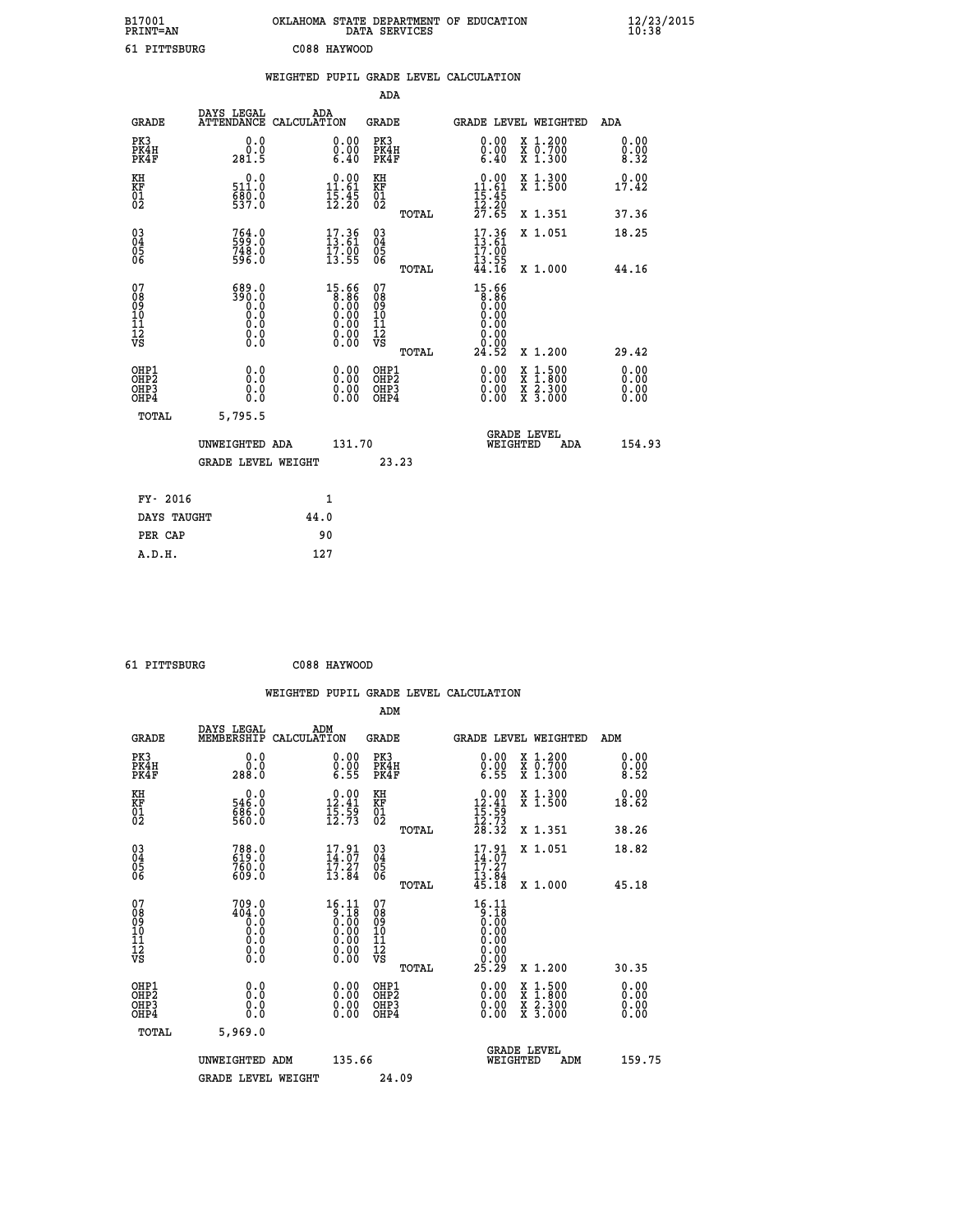| B17001<br><b>PRINT=AN</b> | OKLAHOMA STATE DEPARTMENT OF EDUCATION<br>DATA SERVICES | $\frac{12}{23}$ /2015 |
|---------------------------|---------------------------------------------------------|-----------------------|
| 61 PITTSBURG              | <b>I001 HARTSHORNE</b>                                  |                       |

|                                           |                                                                                                                   | WEIGHTED PUPIL GRADE LEVEL CALCULATION                                 |                                                     |                                                                                                    |                              |
|-------------------------------------------|-------------------------------------------------------------------------------------------------------------------|------------------------------------------------------------------------|-----------------------------------------------------|----------------------------------------------------------------------------------------------------|------------------------------|
|                                           |                                                                                                                   |                                                                        | ADA                                                 |                                                                                                    |                              |
| <b>GRADE</b>                              | DAYS LEGAL                                                                                                        | ADA<br>ATTENDANCE CALCULATION                                          | <b>GRADE</b>                                        | GRADE LEVEL WEIGHTED                                                                               | ADA                          |
| PK3<br>PK4H<br>PK4F                       | 307.0<br>0.0<br>2,164.0                                                                                           | 7.31<br>$\begin{smallmatrix}0.00\0.51.52\end{smallmatrix}$             | PK3<br>PK4H<br>PK4F                                 | 7.31<br>X 1.200<br>X 0.700<br>X 1.300                                                              | 8.77<br>0.00<br>66.98        |
| KH<br><b>KF</b><br>01<br>02               | $\begin{smallmatrix}&&&0.0\\2,166.5\\2,054.0\\2,073.5\end{smallmatrix}$                                           | $\begin{smallmatrix} 0.00\\ 51.58\\ 48.90\\ 49.37 \end{smallmatrix}$   | KH<br>KF<br>01<br>02                                | X 1.300<br>X 1.500<br>$\begin{smallmatrix} 0.00\\ 51.58\\ 48.90\\ 49.37\\ 98.27 \end{smallmatrix}$ | 0.00<br>77.37                |
|                                           |                                                                                                                   |                                                                        | TOTAL                                               | X 1.351                                                                                            | 132.76                       |
| 03<br>04<br>05<br>06                      | 1,908.5<br>$\frac{1}{2}, \frac{7}{2}\frac{3}{4}\frac{3}{5}$                                                       | $\begin{smallmatrix} 45.44\ 39.55\ 41.05\ 43.58 \end{smallmatrix}$     | $\begin{array}{c} 03 \\ 04 \\ 05 \\ 06 \end{array}$ | $45.44$<br>$39.55$<br>$41.05$<br>$43.58$<br>X 1.051                                                | 47.76                        |
|                                           |                                                                                                                   |                                                                        | TOTAL                                               | 124.18<br>X 1.000                                                                                  | 124.18                       |
| 07<br>08<br>09<br>101<br>11<br>12<br>VS   | $\begin{smallmatrix} 2,983.0\\ 2,488.0\\ 3,147.5\\ 3,147.5\\ 2,408.5\\ 2,938.5\\ 1,730.0\\ 0.0 \end{smallmatrix}$ | $71.02$<br>59.24<br>74.94<br>77.35<br>57.35<br>69.96<br>41.19<br>40.00 | 07<br>08<br>09<br>101<br>11<br>12<br>VS<br>TOTAL    | $71.02$<br>$59.24$<br>$74.94$<br>$57.35$<br>$69.96$<br>$41.19$<br>10:00<br>373.70<br>X 1.200       | 448.44                       |
| OHP1<br>OH <sub>P</sub> 2<br>OHP3<br>OHP4 | 0.0<br>0.0<br>0.0                                                                                                 | 0.00<br>$0.00$<br>0.00                                                 | OHP1<br>OHP2<br>OHP3<br>OHP4                        | 0.00<br>$1:500$<br>$1:800$<br>X<br>X<br>$\frac{x}{x}$ $\frac{5:300}{3:000}$<br>0.00<br>0.00        | 0.00<br>0.00<br>0.00<br>0.00 |
| <b>TOTAL</b>                              | 31,584.5                                                                                                          |                                                                        |                                                     |                                                                                                    |                              |
|                                           | UNWEIGHTED ADA                                                                                                    | 752.00                                                                 |                                                     | <b>GRADE LEVEL</b><br>WEIGHTED<br><b>ADA</b>                                                       | 906.26                       |
|                                           | <b>GRADE LEVEL WEIGHT</b>                                                                                         |                                                                        | 154.26                                              |                                                                                                    |                              |
| FY- 2016                                  |                                                                                                                   | $\mathbf{1}$                                                           |                                                     |                                                                                                    |                              |
|                                           | DAYS TAUGHT                                                                                                       | 42.0                                                                   |                                                     |                                                                                                    |                              |
| PER CAP                                   |                                                                                                                   | 57                                                                     |                                                     |                                                                                                    |                              |

 **61 PITTSBURG I001 HARTSHORNE**

 **WEIGHTED PUPIL GRADE LEVEL CALCULATION ADM DAYS LEGAL ADM GRADE MEMBERSHIP CALCULATION GRADE GRADE LEVEL WEIGHTED ADM PK3 307.0 7.31 PK3 7.31 X 1.200 8.77 PK4H 0.0 0.00 PK4H 0.00 X 0.700 0.00 PK4F 2,321.0 55.26 PK4F 55.26 X 1.300 71.84 KH 0.0 0.00 KH 0.00 X 1.300 0.00 KF 2,270.0 54.05 KF 54.05 X 1.500 81.08 01 2,138.0 50.90 01 50.90 02 2,142.0 51.00 02 51.00 TOTAL 101.90 X 1.351 137.67 03 1,990.0 47.38 03 47.38 X 1.051 49.80 04 1,732.0 41.24 04 41.24 05 1,810.0 43.10 05 43.10 06 1,903.0 45.31 06 45.31 TOTAL 129.65 X 1.000 129.65**  $\begin{array}{cccc} 07 & 3\,, 043\,.0 & 72\,.45 & 07 & 72\,.45\,08 & 2\,, 583\,.0 & 61\,.50 & 61\,.09 & 76\,.48 & 09 & 61\,.48\,.09 & 76\,.498\,.0 & 59\,.48 & 10 & 59\,.48\,.0 & 76\,.48 & 10 & 59\,.48\,.0 & 76\,.48 & 10 & 59\,.48\,.0 & 72\,.17\,.17\,.17\,.17\,.17\,.17\,.17\,.17\,.17\$  $\begin{array}{cccc} 72.45 & 07 & 72.45 & 102.45 & 07 & 72.45 & 08 & 61.50 & 76.48 & 09 & 76.48 & 01 & 76.48 & 01 & 76.48 & 01 & 76.48 & 01 & 76.48 & 01 & 76.48 & 01 & 72.41 & 79 & 41.79 & 41.79 & 41.79 & 41.79 & 41.79 & 0.00 & 01 & 0 & 01 & 0 & 01 & 01 & 01 & 01 & 01 & 0$  **OHP1 0.0 0.00 OHP1 0.00 X 1.500 0.00 OHP2 0.0 0.00 OHP2 0.00 X 1.800 0.00 OHP3 0.0 0.00 OHP3 0.00 X 2.300 0.00 OHP4 0.0 0.00 OHP4 0.00 X 3.000 0.00 TOTAL 32,735.0** UNWEIGHTED ADM 779.42  **UNWEIGHTED ADM 779.42 WEIGHTED ADM 939.45 GRADE LEVEL WEIGHT 160.03**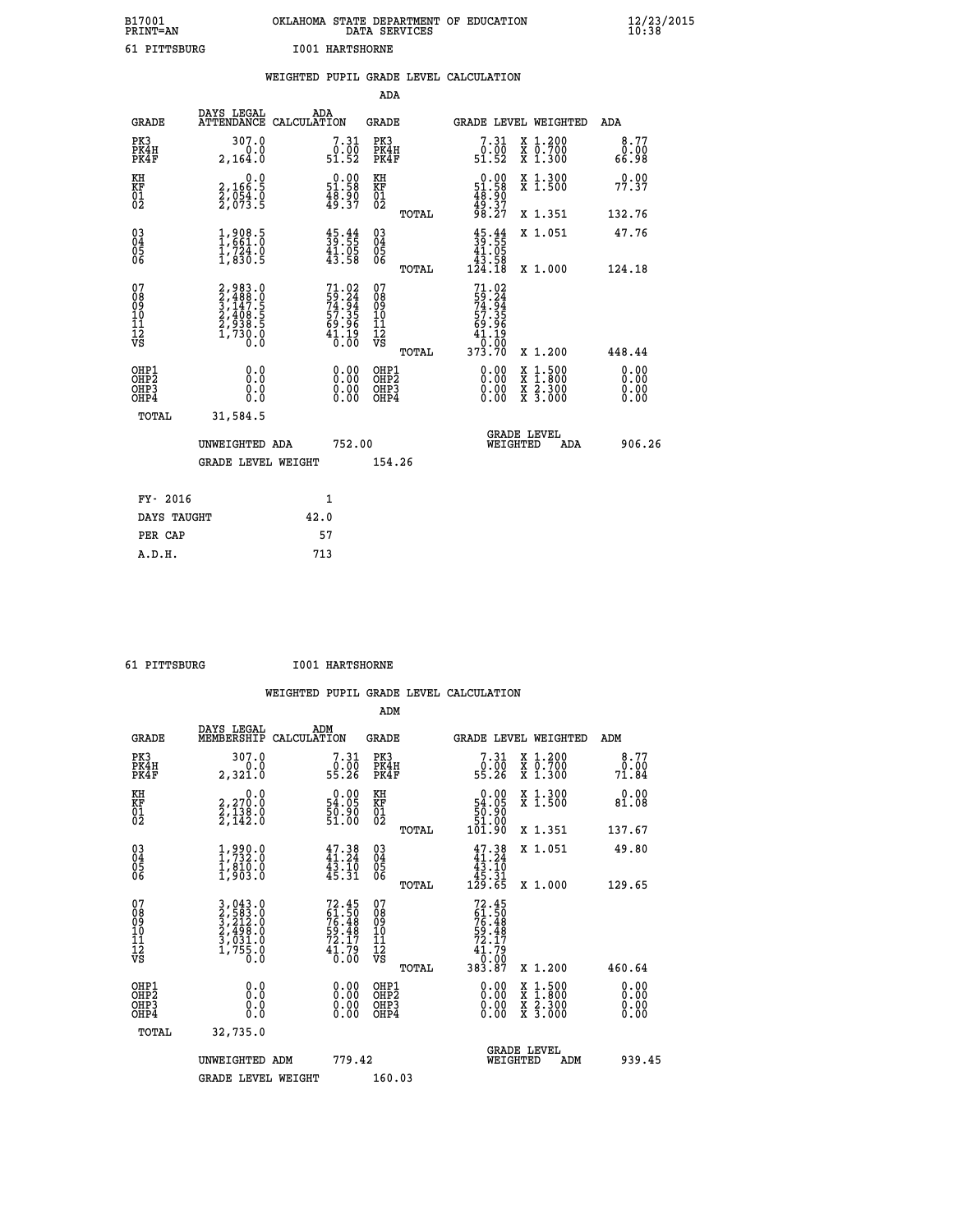| B17001          | OKLAHOMA STATE DEPARTMENT OF EDUCATION |
|-----------------|----------------------------------------|
| <b>PRINT=AN</b> | DATA SERVICES                          |
| 61 PITTSBURG    | I002 CANADIAN                          |

|                                          |                                                                                                         | WEIGHTED PUPIL GRADE LEVEL CALCULATION                                   |                                         |       |                                                                                                                        |                                                                                                                                      |                       |
|------------------------------------------|---------------------------------------------------------------------------------------------------------|--------------------------------------------------------------------------|-----------------------------------------|-------|------------------------------------------------------------------------------------------------------------------------|--------------------------------------------------------------------------------------------------------------------------------------|-----------------------|
|                                          |                                                                                                         |                                                                          | <b>ADA</b>                              |       |                                                                                                                        |                                                                                                                                      |                       |
| <b>GRADE</b>                             | DAYS LEGAL<br><b>ATTENDANCE</b>                                                                         | ADA<br>CALCULATION                                                       | <b>GRADE</b>                            |       |                                                                                                                        | GRADE LEVEL WEIGHTED                                                                                                                 | ADA                   |
| PK3<br>PK4H<br>PK4F                      | 0.0<br>0.0<br>1,101.0                                                                                   | $\begin{smallmatrix} 0.00\\ 0.00\\ 26.85 \end{smallmatrix}$              | PK3<br>PK4H<br>PK4F                     |       | 0.00<br>ŏ:ŏŏ<br>26.85                                                                                                  | X 1.200<br>X 0.700<br>X 1.300                                                                                                        | 0.00<br>0.00<br>34.91 |
| KH<br>KF<br>01<br>02                     | 0.0<br>1,513.0<br>1,466.0<br>1,295.5                                                                    | $36.90$<br>$35.76$<br>$31.60$                                            | KH<br>KF<br>01<br>02                    |       | $36.90$<br>$35.76$<br>$31.60$<br>$67.36$                                                                               | X 1.300<br>X 1.500                                                                                                                   | 0.00<br>55.35         |
|                                          |                                                                                                         |                                                                          |                                         | TOTAL |                                                                                                                        | X 1.351                                                                                                                              | 91.00                 |
| $^{03}_{04}$<br>Ŏ5<br>06                 | 1, 213.0<br>$1, \frac{5}{9}$ $\frac{5}{1}$ $\frac{5}{2}$ $\frac{3}{1}$ $\frac{5}{5}$                    | $\begin{smallmatrix} 29.59\ 24.07\ 38.90\ 30.04\ \end{smallmatrix}$      | $\substack{03 \\ 04}$<br>Ŏ5<br>06       |       | 29.59<br>24.07<br>38.90<br>30.04<br>30.04<br>93.01                                                                     | X 1.051                                                                                                                              | 31.10                 |
|                                          |                                                                                                         |                                                                          |                                         | TOTAL |                                                                                                                        | X 1.000                                                                                                                              | 93.01                 |
| 07<br>08<br>09<br>11<br>11<br>12<br>VS   | $\begin{smallmatrix} 1,363.0\\ 1,040.0\\ 1,305.5\\ 1,408.5\\ 1,414.0\\ 1,241.5\\ 0.0 \end{smallmatrix}$ | $33.24$<br>$25.37$<br>$31.84$<br>$34.35$<br>$34.49$<br>$30.28$<br>$0.00$ | 07<br>08<br>09<br>101<br>11<br>12<br>VS | TOTAL | $\begin{smallmatrix} 33 & 24 \\ 25 & 37 \\ 31 & 84 \\ 34 & 359 \\ 34 & 498 \\ 30 & 280 \\ 0 & 0 & 0 \end{smallmatrix}$ | X 1.200                                                                                                                              | 227.48                |
| OHP1<br>OHP2<br>OH <sub>P3</sub><br>OHP4 | 0.0<br>0.0<br>Ō.Ō                                                                                       | 0.00<br>$\begin{smallmatrix} 0.00 \ 0.00 \end{smallmatrix}$              | OHP1<br>OHP2<br>OHP3<br>OHP4            |       | 0.00<br>0.00<br>0.00                                                                                                   | $\begin{smallmatrix} \mathtt{X} & 1 & 500 \\ \mathtt{X} & 1 & 800 \\ \mathtt{X} & 2 & 300 \\ \mathtt{X} & 3 & 000 \end{smallmatrix}$ | 0.00<br>0.00<br>0.00  |
| TOTAL                                    | 18, 174.5                                                                                               |                                                                          |                                         |       |                                                                                                                        |                                                                                                                                      |                       |
|                                          | UNWEIGHTED ADA                                                                                          | 443.28                                                                   |                                         |       | WEIGHTED                                                                                                               | <b>GRADE LEVEL</b><br>ADA                                                                                                            | 532.85                |
|                                          | <b>GRADE LEVEL WEIGHT</b>                                                                               |                                                                          | 89.57                                   |       |                                                                                                                        |                                                                                                                                      |                       |
| FY- 2016                                 |                                                                                                         | $\mathbf{1}$                                                             |                                         |       |                                                                                                                        |                                                                                                                                      |                       |
| DAYS TAUGHT                              |                                                                                                         | 41.0                                                                     |                                         |       |                                                                                                                        |                                                                                                                                      |                       |
| PER CAP                                  |                                                                                                         | 66                                                                       |                                         |       |                                                                                                                        |                                                                                                                                      |                       |

 **61 PITTSBURG I002 CANADIAN**

 **A.D.H. 418**

| AT PILLRRANG                                         |                                                                                     |             | <b>IUUZ CANADIAN</b>                                                 |                                                     |       |                                                                                                                                                                                                                                                                                |                                          |                              |  |
|------------------------------------------------------|-------------------------------------------------------------------------------------|-------------|----------------------------------------------------------------------|-----------------------------------------------------|-------|--------------------------------------------------------------------------------------------------------------------------------------------------------------------------------------------------------------------------------------------------------------------------------|------------------------------------------|------------------------------|--|
|                                                      |                                                                                     |             |                                                                      |                                                     |       | WEIGHTED PUPIL GRADE LEVEL CALCULATION                                                                                                                                                                                                                                         |                                          |                              |  |
|                                                      |                                                                                     |             |                                                                      | ADM                                                 |       |                                                                                                                                                                                                                                                                                |                                          |                              |  |
| <b>GRADE</b>                                         | DAYS LEGAL<br>MEMBERSHIP                                                            | CALCULATION | ADM                                                                  | <b>GRADE</b>                                        |       | <b>GRADE LEVEL WEIGHTED</b>                                                                                                                                                                                                                                                    |                                          | ADM                          |  |
| PK3<br>PK4H<br>PK4F                                  | 0.0<br>0.0<br>1,146.0                                                               |             | $\begin{smallmatrix} 0.00\\ 0.00\\ 27.95 \end{smallmatrix}$          | PK3<br>PK4H<br>PK4F                                 |       | 0.00<br>29.95                                                                                                                                                                                                                                                                  | X 1.200<br>X 0.700<br>X 1.300            | 0.00<br>0.00<br>36.34        |  |
| KH<br>KF<br>01<br>02                                 | 0.0<br>1,580.0<br>$\frac{1}{3}$ , $\frac{3}{3}$ , $\frac{3}{5}$ , $\frac{3}{5}$     |             | $\begin{smallmatrix} 0.00\\ 38.54\\ 36.44\\ 33.39 \end{smallmatrix}$ | KH<br>KF<br>01<br>02                                |       | $\begin{array}{r} 0.00 \\ 38.54 \\ 36.44 \\ 33.39 \\ 33.39 \\ 69.83 \end{array}$                                                                                                                                                                                               | X 1.300<br>X 1.500                       | 0.00<br>57.81                |  |
|                                                      |                                                                                     |             |                                                                      |                                                     | TOTAL |                                                                                                                                                                                                                                                                                | X 1.351                                  | 94.34                        |  |
| $\begin{matrix} 03 \\ 04 \\ 05 \\ 06 \end{matrix}$   | $1,264.0$<br>$1,625.0$<br>$1,626.0$<br>$1,299.0$                                    |             | 30.83<br>25.00<br>39.66<br>31.68                                     | $\begin{array}{c} 03 \\ 04 \\ 05 \\ 06 \end{array}$ |       | 30.83<br>25.00<br>39.66<br>31.68<br>31.58                                                                                                                                                                                                                                      | X 1.051                                  | 32.40                        |  |
|                                                      |                                                                                     |             |                                                                      |                                                     | TOTAL |                                                                                                                                                                                                                                                                                | X 1.000                                  | 96.34                        |  |
| 07<br>08<br>09<br>101<br>11<br>12<br>VS              | $1,409.0$<br>$1,086.0$<br>$1,414.0$<br>$1,488.0$<br>$1,505.0$<br>$1,357.0$<br>$0.0$ |             | 34.37<br>26.49<br>34.49<br>36.29<br>36.71<br>33.10<br>33.10          | 07<br>08<br>09<br>11<br>11<br>12<br>VS              | TOTAL | 34.37<br>26.49<br>34.49<br>36.29<br>36.71<br>33.10<br>0.00<br>201.45                                                                                                                                                                                                           | X 1.200                                  | 241.74                       |  |
| OHP1<br>OHP2<br>OH <sub>P3</sub><br>OH <sub>P4</sub> | 0.0<br>0.000                                                                        |             | 0.00<br>$\begin{smallmatrix} 0.00 \ 0.00 \end{smallmatrix}$          | OHP1<br>OHP2<br>OHP3<br>OHP4                        |       | $\begin{smallmatrix} 0.00 & 0.00 & 0.00 & 0.00 & 0.00 & 0.00 & 0.00 & 0.00 & 0.00 & 0.00 & 0.00 & 0.00 & 0.00 & 0.00 & 0.00 & 0.00 & 0.00 & 0.00 & 0.00 & 0.00 & 0.00 & 0.00 & 0.00 & 0.00 & 0.00 & 0.00 & 0.00 & 0.00 & 0.00 & 0.00 & 0.00 & 0.00 & 0.00 & 0.00 & 0.00 & 0.0$ | X 1:500<br>X 1:800<br>X 2:300<br>X 3:000 | 0.00<br>0.00<br>0.00<br>0.00 |  |
| <b>TOTAL</b>                                         | 19,062.0                                                                            |             |                                                                      |                                                     |       |                                                                                                                                                                                                                                                                                |                                          |                              |  |
|                                                      | UNWEIGHTED ADM<br><b>GRADE LEVEL WEIGHT</b>                                         |             | 464.94                                                               | 94.03                                               |       | WEIGHTED                                                                                                                                                                                                                                                                       | <b>GRADE LEVEL</b><br>ADM                | 558.97                       |  |
|                                                      |                                                                                     |             |                                                                      |                                                     |       |                                                                                                                                                                                                                                                                                |                                          |                              |  |
|                                                      |                                                                                     |             |                                                                      |                                                     |       |                                                                                                                                                                                                                                                                                |                                          |                              |  |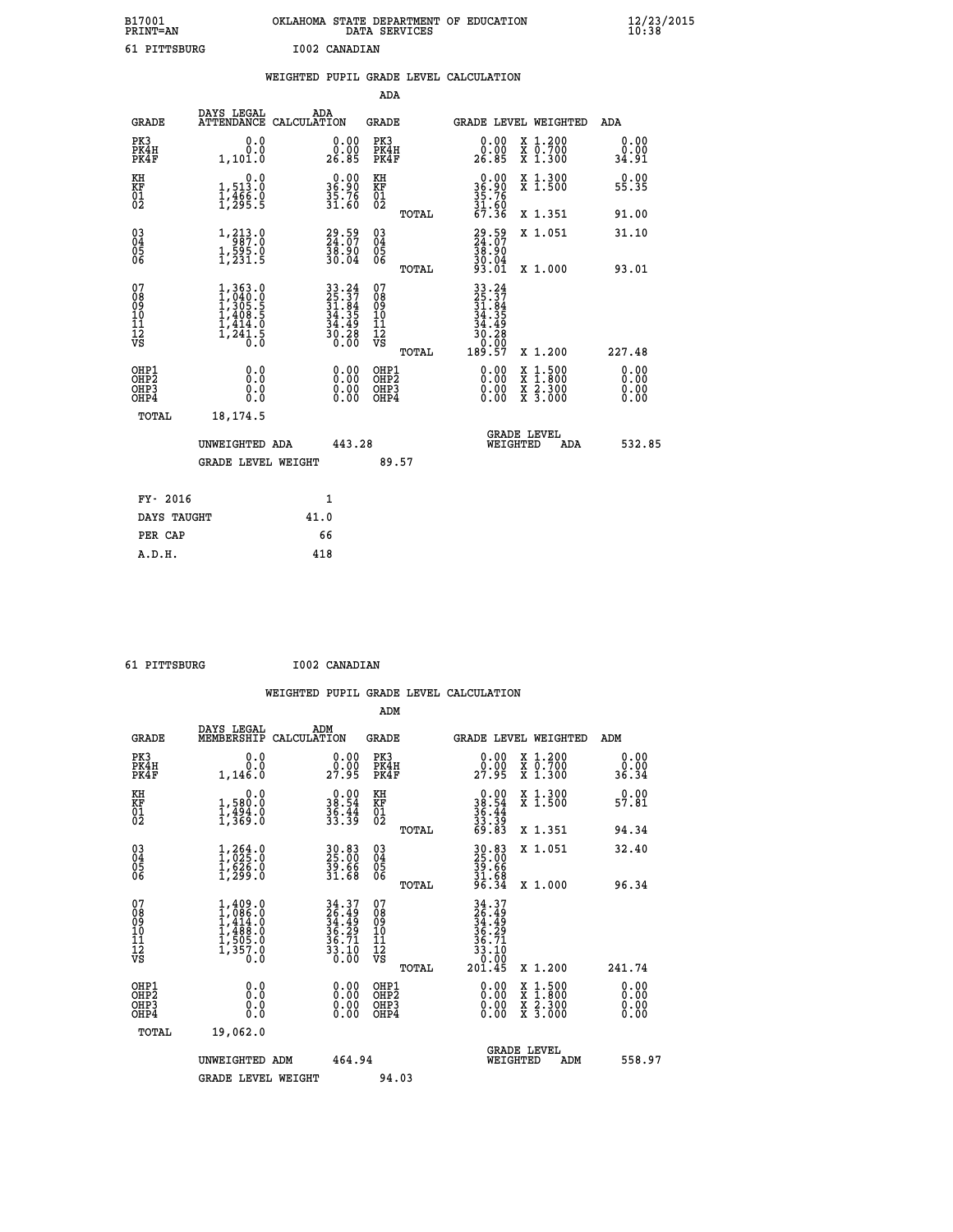| B17001          | OKLAHOMA STATE DEPARTMENT OF EDUCATION |
|-----------------|----------------------------------------|
| <b>PRINT=AN</b> | DATA SERVICES                          |
| 61 PITTSBURG    | T011 HATLEYVILLE                       |

|                                    |                                                                                                                 | WEIGHTED PUPIL GRADE LEVEL CALCULATION                                                        |                                        |       |                                                                                                      |                                                |                              |
|------------------------------------|-----------------------------------------------------------------------------------------------------------------|-----------------------------------------------------------------------------------------------|----------------------------------------|-------|------------------------------------------------------------------------------------------------------|------------------------------------------------|------------------------------|
|                                    |                                                                                                                 |                                                                                               | ADA                                    |       |                                                                                                      |                                                |                              |
| <b>GRADE</b>                       | DAYS LEGAL                                                                                                      | ADA<br>ATTENDANCE CALCULATION                                                                 | GRADE                                  |       |                                                                                                      | GRADE LEVEL WEIGHTED                           | ADA                          |
| PK3<br>PK4H<br>PK4F                | 320.0<br>503.0                                                                                                  | 7.80                                                                                          | PK3<br>PK4H<br>PK4F                    |       | 7.80<br>$0.00$<br>12.27                                                                              | X 1.200<br>X 0.700<br>X 1.300                  | 9.36<br>0.00<br>15.95        |
| KH<br>KF<br>01<br>02               | 0.0<br>$1, 167.5$<br>$1, 215.0$<br>$758.5$                                                                      | $\begin{smallmatrix} 0.00\\ 28.48\\ 29.63\\ 18.50 \end{smallmatrix}$                          | KH<br>KF<br>01<br>02                   |       | $\begin{smallmatrix} 0.00\\ 28.48\\ 29.63\\ 18.50\\ 48.13 \end{smallmatrix}$                         | X 1.300<br>X 1.500                             | 0.00<br>42.72                |
|                                    |                                                                                                                 |                                                                                               |                                        | TOTAL |                                                                                                      | X 1.351                                        | 65.02                        |
| 03<br>04<br>05<br>06               | 1,000.0<br>906.0<br>796.5                                                                                       | $24.39$<br>21.29<br>$\frac{7}{2}$ , $\frac{7}{4}$ , $\frac{7}{4}$                             | 03<br>04<br>05<br>06                   |       | $24.39$<br>$21.29$<br>$22.10$<br>$19.43$<br>$62.82$                                                  | X 1.051                                        | 25.63                        |
|                                    |                                                                                                                 |                                                                                               |                                        | TOTAL |                                                                                                      | X 1.000                                        | 62.82                        |
| 07<br>08<br>09<br>101<br>112<br>VS | $\begin{smallmatrix} & 791.0\\ 1,222.0\\ 1,156.0\\ 1,156.5\\ 1,163.5\\ 820.5\\ 1,185.5\\ 0.0 \end{smallmatrix}$ | $\begin{smallmatrix} 19.29\\29.80\\28.20\\28.38\\20.01\\20.01\\28.91\\0.00 \end{smallmatrix}$ | 07<br>08<br>09<br>11<br>11<br>12<br>VS | TOTAL | $\begin{smallmatrix} 19.29\\29.80\\28.20\\28.38\\20.01 \end{smallmatrix}$<br>28.91<br>0.00<br>154.59 | X 1.200                                        | 185.51                       |
| OHP1<br>OHP2<br>OHP3<br>OHP4       | 0.0<br>0.0<br>0.0                                                                                               | 0.00<br>$\begin{smallmatrix} 0.00 \ 0.00 \end{smallmatrix}$                                   | OHP1<br>OHP2<br>OHP3<br>OHP4           |       | 0.00<br>0.00<br>0.00                                                                                 | X 1:500<br>$\frac{x}{x}$ $\frac{5:300}{3:000}$ | 0.00<br>Ŏ.ŎŎ<br>0.00<br>0.00 |
| TOTAL                              | 13,878.0                                                                                                        |                                                                                               |                                        |       |                                                                                                      |                                                |                              |
|                                    | UNWEIGHTED ADA                                                                                                  | 338.48                                                                                        |                                        |       | WEIGHTED                                                                                             | <b>GRADE LEVEL</b><br>ADA                      | 407.01                       |
|                                    | <b>GRADE LEVEL WEIGHT</b>                                                                                       |                                                                                               |                                        | 68.53 |                                                                                                      |                                                |                              |
| FY- 2016                           |                                                                                                                 | $\mathbf{1}$                                                                                  |                                        |       |                                                                                                      |                                                |                              |
| DAYS TAUGHT                        |                                                                                                                 | 41.0                                                                                          |                                        |       |                                                                                                      |                                                |                              |
| PER CAP                            |                                                                                                                 | 90                                                                                            |                                        |       |                                                                                                      |                                                |                              |

 **A.D.H. 247**

 **61 PITTSBURG I011 HAILEYVILLE**

|                                                      |                                                                                                       |                                                                       | ADM                                                 |                                                                              |                                          |                       |
|------------------------------------------------------|-------------------------------------------------------------------------------------------------------|-----------------------------------------------------------------------|-----------------------------------------------------|------------------------------------------------------------------------------|------------------------------------------|-----------------------|
| <b>GRADE</b>                                         | DAYS LEGAL<br>MEMBERSHIP                                                                              | ADM<br>CALCULATION                                                    | <b>GRADE</b>                                        | GRADE LEVEL WEIGHTED                                                         |                                          | ADM                   |
| PK3<br>PK4H<br>PK4F                                  | 328.0<br>535.0                                                                                        | 8.00<br>0.00<br>13.05                                                 | PK3<br>PK4H<br>PK4F                                 | 0.00<br>13.05                                                                | X 1.200<br>X 0.700<br>X 1.300            | 9.60<br>0.00<br>16.97 |
| KH<br>KF<br>01<br>02                                 | 0.0<br>$1,242.0$<br>$1,283.0$<br>$781.0$                                                              | $\begin{smallmatrix} 0.00\\ 30.29\\ 31.29\\ 19.05 \end{smallmatrix}$  | KH<br>KF<br>01<br>02                                | $\begin{smallmatrix} 0.00\\ 30.29\\ 31.29\\ 19.05\\ 50.34 \end{smallmatrix}$ | X 1.300<br>X 1.500                       | 0.00<br>45.44         |
|                                                      |                                                                                                       |                                                                       | TOTAL                                               |                                                                              | X 1.351                                  | 68.01                 |
| 03<br>04<br>05<br>06                                 | $1, 029.0$<br>$898.0$<br>$943.0$<br>$822.0$                                                           | $\begin{smallmatrix} 25.10\\ 21.90\\ 23.00\\ 20.05 \end{smallmatrix}$ | $\begin{array}{c} 03 \\ 04 \\ 05 \\ 06 \end{array}$ | 25.10<br>21.90<br>23.00<br>20.05                                             | X 1.051                                  | 26.38                 |
|                                                      |                                                                                                       |                                                                       | TOTAL                                               | 64.95                                                                        | X 1.000                                  | 64.95                 |
| 07<br>08<br>09<br>101<br>112<br>VS                   | $\begin{smallmatrix} & 819.0\\ 1,263.0\\ 1,204.0\\ 1,216.0\\ 842.0\\ 1,219.0\\ 0.0 \end{smallmatrix}$ | $19.9830.8029.3729.6620.5429.730.00$                                  | 07<br>08<br>09<br>11<br>11<br>12<br>VS<br>TOTAL     | $19.98$<br>$29.37$<br>$29.66$<br>$20.54$<br>$20.73$<br>$0.08$<br>160.08      | X 1.200                                  | 192.10                |
|                                                      |                                                                                                       |                                                                       |                                                     |                                                                              |                                          | 0.00                  |
| OHP1<br>OHP2<br>OH <sub>P3</sub><br>OH <sub>P4</sub> | 0.0<br>0.000                                                                                          | $0.00$<br>$0.00$<br>0.00                                              | OHP1<br>OHP2<br>OHP <sub>3</sub>                    | $0.00$<br>$0.00$<br>0.00                                                     | X 1:500<br>X 1:800<br>X 2:300<br>X 3:000 | 0.00<br>0.00<br>0.00  |
| TOTAL                                                | 14,424.0                                                                                              |                                                                       |                                                     |                                                                              |                                          |                       |
|                                                      | UNWEIGHTED ADM                                                                                        | 351.81                                                                |                                                     | WEIGHTED                                                                     | <b>GRADE LEVEL</b><br>ADM                | 423.45                |
|                                                      | <b>GRADE LEVEL WEIGHT</b>                                                                             |                                                                       | 71.64                                               |                                                                              |                                          |                       |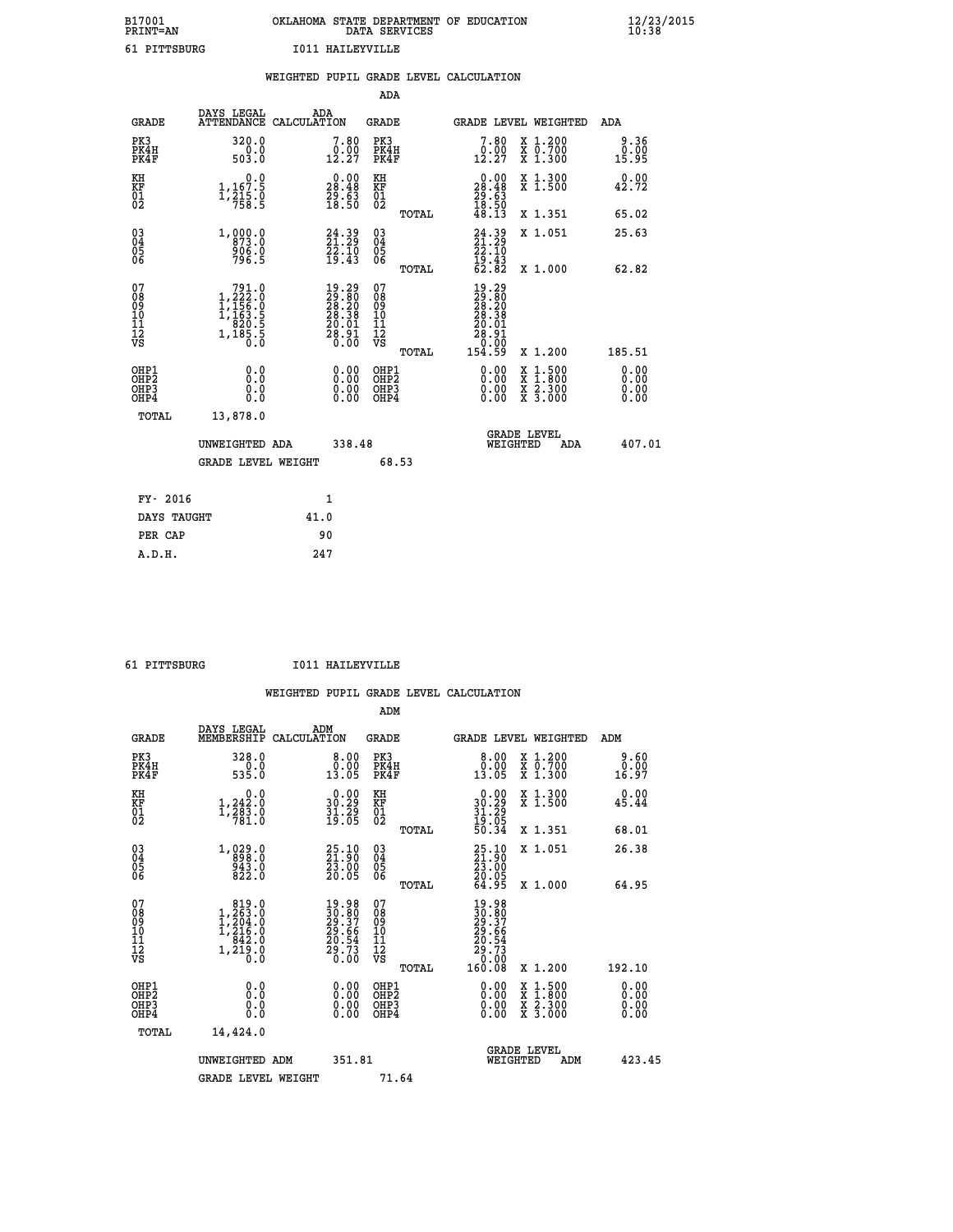| B17001<br><b>PRINT=AN</b> |            | OKLAHOMA STATE DEPARTMENT OF EDUCATION<br>DATA SERVICES |  |
|---------------------------|------------|---------------------------------------------------------|--|
| 61 PITTSBURG              | I014 KIOWA |                                                         |  |

|                                                                    |              |                                                                                                |      |                                                                                                                          |                                        |       | WEIGHTED PUPIL GRADE LEVEL CALCULATION                                                                                                                                                                                                                                         |                                          |                       |
|--------------------------------------------------------------------|--------------|------------------------------------------------------------------------------------------------|------|--------------------------------------------------------------------------------------------------------------------------|----------------------------------------|-------|--------------------------------------------------------------------------------------------------------------------------------------------------------------------------------------------------------------------------------------------------------------------------------|------------------------------------------|-----------------------|
|                                                                    |              |                                                                                                |      |                                                                                                                          | <b>ADA</b>                             |       |                                                                                                                                                                                                                                                                                |                                          |                       |
|                                                                    | <b>GRADE</b> | DAYS LEGAL<br>ATTENDANCE CALCULATION                                                           | ADA  |                                                                                                                          | GRADE                                  |       |                                                                                                                                                                                                                                                                                | GRADE LEVEL WEIGHTED                     | ADA                   |
| PK3<br>PK4H<br>PK4F                                                |              | 0.0<br>0.0<br>748.5                                                                            |      | $\begin{smallmatrix} 0.00\\ 0.00\\ 17.82 \end{smallmatrix}$                                                              | PK3<br>PK4H<br>PK4F                    |       | $\begin{smallmatrix} 0.00\\ 0.00\\ 17.82 \end{smallmatrix}$                                                                                                                                                                                                                    | X 1.200<br>X 0.700<br>X 1.300            | 0.00<br>0.00<br>23.17 |
| KH<br>KF<br>01<br>02                                               |              | $0.0$<br>$0.889$<br>978.0<br>814.0                                                             |      | 23.40<br>$\frac{73.29}{19.38}$                                                                                           | KH<br>KF<br>01<br>02                   |       | $\begin{smallmatrix} 0.00\\23.40\\23.29\\19.38\\42.67\end{smallmatrix}$                                                                                                                                                                                                        | X 1.300<br>X 1.500                       | 0.00<br>35.10         |
|                                                                    |              |                                                                                                |      |                                                                                                                          |                                        | TOTAL |                                                                                                                                                                                                                                                                                | X 1.351                                  | 57.65                 |
| $\begin{smallmatrix} 03 \\[-4pt] 04 \end{smallmatrix}$<br>Ŏ5<br>06 |              | 1,974.9<br>$804.5$<br>932.0                                                                    |      | $25.57$<br>22.42<br>$\frac{1}{2}$ $\frac{5}{2}$ $\frac{1}{1}$ $\frac{1}{9}$                                              | $\substack{03 \\ 04}$<br>Ŏ5<br>06      |       | $25.57$<br>$22.42$                                                                                                                                                                                                                                                             | X 1.051                                  | 26.87                 |
|                                                                    |              |                                                                                                |      |                                                                                                                          |                                        | TOTAL | $\frac{19}{22}. \frac{15}{19}$<br>$\frac{22}{63}.76$                                                                                                                                                                                                                           | X 1.000                                  | 63.76                 |
| 07<br>08<br>09<br>01<br>11<br>11<br>12<br>VS                       |              | $\begin{smallmatrix}721.5\\1,050.5\\743.0\\768.5\\768.5\\1,134.0\\963.0\\0.0\end{smallmatrix}$ |      | $\begin{smallmatrix} 17\cdot 18\\25\cdot 01\\17\cdot 69\\18\cdot 30\\27\cdot 00\\22\cdot 93\\0\cdot 00\end{smallmatrix}$ | 07<br>08<br>09<br>11<br>11<br>12<br>VS | TOTAL | 17.18<br>$\frac{25}{17}$ : 61<br>17: 69<br>18: 30<br>$\begin{smallmatrix} 27.00\ 22.93\ 2.03\ 0.00\ 128.11\end{smallmatrix}$                                                                                                                                                   | X 1.200                                  | 153.73                |
| OHP1<br>OHP2<br>OHP3<br>OHP4                                       |              | 0.0<br>0.0<br>0.0                                                                              |      | $\begin{smallmatrix} 0.00 \ 0.00 \ 0.00 \ 0.00 \end{smallmatrix}$                                                        | OHP1<br>OHP2<br>OHP3<br>OHP4           |       | $\begin{smallmatrix} 0.00 & 0.00 & 0.00 & 0.00 & 0.00 & 0.00 & 0.00 & 0.00 & 0.00 & 0.00 & 0.00 & 0.00 & 0.00 & 0.00 & 0.00 & 0.00 & 0.00 & 0.00 & 0.00 & 0.00 & 0.00 & 0.00 & 0.00 & 0.00 & 0.00 & 0.00 & 0.00 & 0.00 & 0.00 & 0.00 & 0.00 & 0.00 & 0.00 & 0.00 & 0.00 & 0.0$ | X 1:500<br>X 1:800<br>X 2:300<br>X 3:000 | 0.00<br>Ō. ŌŌ<br>0.00 |
|                                                                    | TOTAL        | 12,656.0                                                                                       |      |                                                                                                                          |                                        |       |                                                                                                                                                                                                                                                                                |                                          |                       |
|                                                                    |              | UNWEIGHTED ADA                                                                                 |      | 301.33                                                                                                                   |                                        |       | WEIGHTED                                                                                                                                                                                                                                                                       | <b>GRADE LEVEL</b><br>ADA                | 360.28                |
|                                                                    |              | <b>GRADE LEVEL WEIGHT</b>                                                                      |      |                                                                                                                          |                                        | 58.95 |                                                                                                                                                                                                                                                                                |                                          |                       |
|                                                                    | FY- 2016     |                                                                                                |      | $\mathbf{1}$                                                                                                             |                                        |       |                                                                                                                                                                                                                                                                                |                                          |                       |
|                                                                    | DAYS TAUGHT  |                                                                                                | 42.0 |                                                                                                                          |                                        |       |                                                                                                                                                                                                                                                                                |                                          |                       |
|                                                                    | PER CAP      |                                                                                                |      | 95                                                                                                                       |                                        |       |                                                                                                                                                                                                                                                                                |                                          |                       |

 **B17001<br>PRINT=AN** 

 **61 PITTSBURG I014 KIOWA**

|                                                    |                                                                               |                    |                                                                                              |                                                    |       | WEIGHTED PUPIL GRADE LEVEL CALCULATION                                                              |                                          |                       |        |
|----------------------------------------------------|-------------------------------------------------------------------------------|--------------------|----------------------------------------------------------------------------------------------|----------------------------------------------------|-------|-----------------------------------------------------------------------------------------------------|------------------------------------------|-----------------------|--------|
|                                                    |                                                                               |                    |                                                                                              | ADM                                                |       |                                                                                                     |                                          |                       |        |
| <b>GRADE</b>                                       | DAYS LEGAL<br>MEMBERSHIP                                                      | ADM<br>CALCULATION |                                                                                              | <b>GRADE</b>                                       |       | GRADE LEVEL WEIGHTED                                                                                |                                          | ADM                   |        |
| PK3<br>PK4H<br>PK4F                                | 0.0<br>ŏ:ŏ<br>807:0                                                           |                    | $\begin{smallmatrix} 0.00\\ 0.00\\ 19.21 \end{smallmatrix}$                                  | PK3<br>PK4H<br>PK4F                                |       | 0.00<br>19.21                                                                                       | X 1.200<br>X 0.700<br>X 1.300            | 0.00<br>0.00<br>24.97 |        |
| KH<br>KF<br>01<br>02                               | 0.0<br>1,038:0<br>1,018:0<br>849:0                                            |                    | $\begin{smallmatrix} 0.00\\24.71\\24.24\\26.21 \end{smallmatrix}$                            | KH<br>KF<br>01<br>02                               |       | 0.00<br>$24.71$<br>$24.24$<br>$20.21$<br>$44.45$                                                    | X 1.300<br>X 1.500                       | 0.00<br>37.07         |        |
|                                                    |                                                                               |                    |                                                                                              |                                                    | TOTAL |                                                                                                     | X 1.351                                  | 60.05                 |        |
| $\begin{matrix} 03 \\ 04 \\ 05 \\ 06 \end{matrix}$ | 1,106.0<br>971.0<br>836.0<br>965.0                                            |                    | 26.33<br>$\frac{19}{22}$ $\frac{50}{98}$                                                     | $\begin{matrix} 03 \\ 04 \\ 05 \\ 06 \end{matrix}$ |       | $26.3323.1219.9022.9866.00$                                                                         | X 1.051                                  | 27.67                 |        |
|                                                    |                                                                               |                    |                                                                                              |                                                    | TOTAL |                                                                                                     | X 1.000                                  | 66.00                 |        |
| 07<br>08<br>09<br>001<br>11<br>11<br>12<br>VS      | 756.0<br>$1, \frac{110}{756}.0$<br>$798.0$<br>$1, \frac{209}{989}.0$<br>$0.0$ |                    | $\begin{smallmatrix} 18.00\\ 26.43\\ 18.00\\ 19.00\\ 28.79\\ 23.55\\ 0.00 \end{smallmatrix}$ | 07<br>08<br>09<br>11<br>11<br>12<br>VS             | TOTAL | $\begin{array}{r} 18.00 \\ 26.43 \\ 18.00 \\ 19.00 \\ 28.79 \\ 23.55 \\ 0.00 \\ 133.77 \end{array}$ | X 1.200                                  | 160.52                |        |
| OHP1                                               |                                                                               |                    |                                                                                              | OHP1                                               |       |                                                                                                     |                                          | 0.00                  |        |
| OHP <sub>2</sub><br>OHP3<br>OH <sub>P4</sub>       | 0.0<br>0.0<br>0.0                                                             |                    |                                                                                              | OH <sub>P</sub> 2<br>OHP3<br>OHP4                  |       | 0.00<br>0.00<br>0.00                                                                                | X 1:500<br>X 1:800<br>X 2:300<br>X 3:000 | 0.00<br>0.00<br>0.00  |        |
| TOTAL                                              | 13,208.0                                                                      |                    |                                                                                              |                                                    |       |                                                                                                     |                                          |                       |        |
|                                                    | UNWEIGHTED ADM<br><b>GRADE LEVEL WEIGHT</b>                                   |                    | 314.47                                                                                       | 61.81                                              |       | WEIGHTED                                                                                            | <b>GRADE LEVEL</b><br>ADM                |                       | 376.28 |
|                                                    |                                                                               |                    |                                                                                              |                                                    |       |                                                                                                     |                                          |                       |        |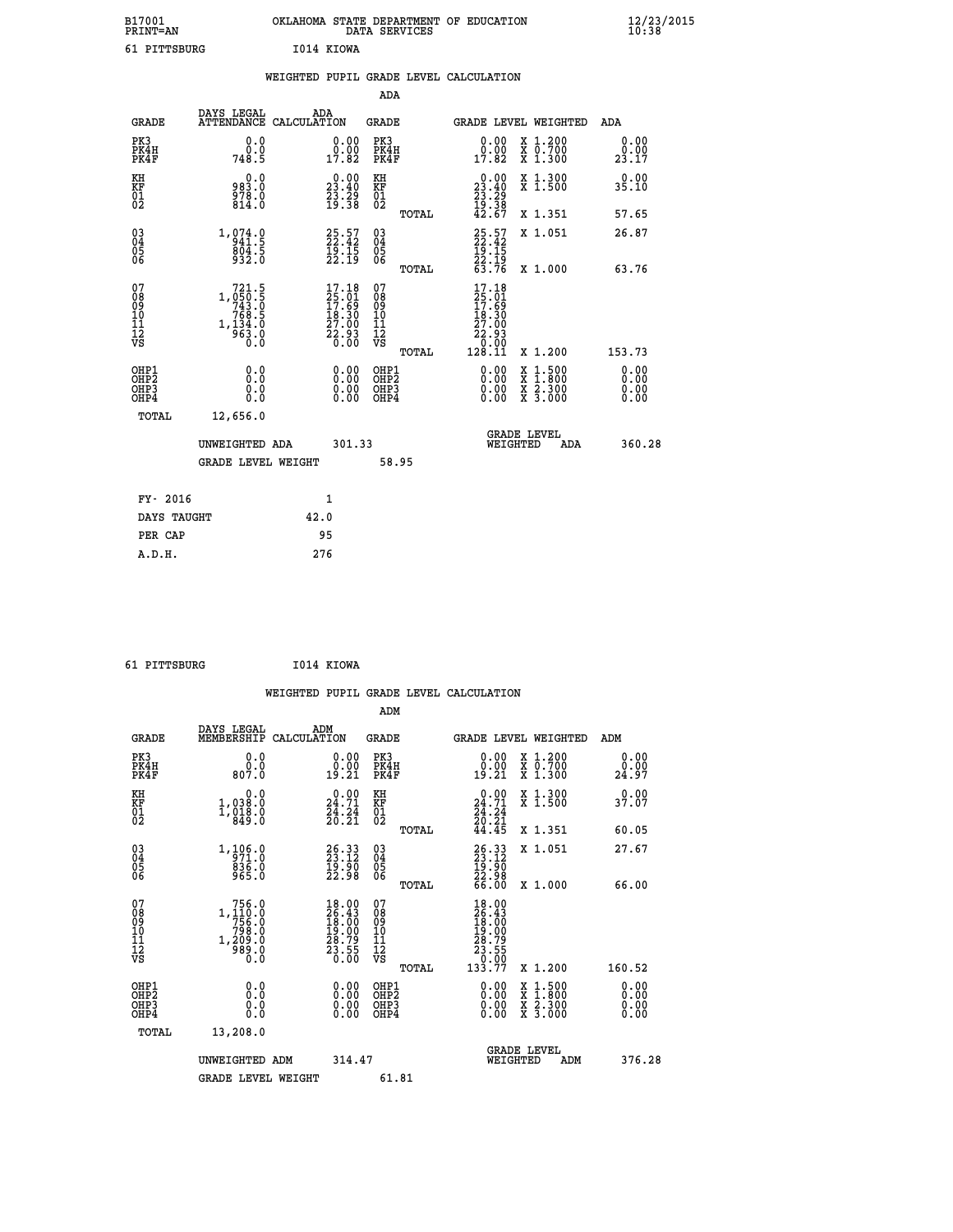| B17001          | OKLAHOMA STATE DEPARTMENT OF EDUCATION |
|-----------------|----------------------------------------|
| <b>PRINT=AN</b> | DATA SERVICES                          |
| 61 PITTSBURG    | I017 OUINTON                           |

|                                                      |                                                                                                  | WEIGHTED PUPIL GRADE LEVEL CALCULATION                                   |                                                     |       |                                                                                                                      |                                                                                                                                      |                              |
|------------------------------------------------------|--------------------------------------------------------------------------------------------------|--------------------------------------------------------------------------|-----------------------------------------------------|-------|----------------------------------------------------------------------------------------------------------------------|--------------------------------------------------------------------------------------------------------------------------------------|------------------------------|
|                                                      |                                                                                                  |                                                                          | <b>ADA</b>                                          |       |                                                                                                                      |                                                                                                                                      |                              |
| <b>GRADE</b>                                         | DAYS LEGAL<br><b>ATTENDANCE</b>                                                                  | ADA<br>CALCULATION                                                       | <b>GRADE</b>                                        |       |                                                                                                                      | GRADE LEVEL WEIGHTED                                                                                                                 | ADA                          |
| PK3<br>PK4H<br>PK4F                                  | 298.5<br>$0.0$<br>996.0                                                                          | 7.28<br>$\frac{0.00}{24.29}$                                             | PK3<br>PK4H<br>PK4F                                 |       | 7.28<br>ةة:≬<br>24:29                                                                                                | X 1.200<br>X 0.700<br>X 1.300                                                                                                        | 8.74<br>0.00<br>31.58        |
| KH<br>KF<br>01<br>02                                 | $\begin{smallmatrix} 0.0 \\ 1,005.5 \\ 1,246.5 \\ 1,301.0 \end{smallmatrix}$                     | $\begin{smallmatrix} 0.00\\24.52\\30.40\\31.73 \end{smallmatrix}$        | KH<br>KF<br>01<br>02                                |       | $0.00$<br>$24.52$<br>$30.40$<br>$31.73$<br>$62.13$                                                                   | X 1.300<br>X 1.500                                                                                                                   | 0.00<br>36.78                |
|                                                      |                                                                                                  |                                                                          |                                                     | TOTAL |                                                                                                                      | X 1.351                                                                                                                              | 83.94                        |
| $03\overline{4}$<br>Ŏ5<br>06                         | $1,305.0$<br>$1,391.5$<br>$1,337.0$<br>$1,192.0$                                                 | 31.83<br>29.06<br>32.61<br>29.07                                         | $\begin{array}{c} 03 \\ 04 \\ 05 \\ 06 \end{array}$ |       | 31.83<br>29.06<br>32.61<br>29.07<br>90.74                                                                            | X 1.051                                                                                                                              | 33.45                        |
|                                                      |                                                                                                  |                                                                          |                                                     | TOTAL |                                                                                                                      | X 1.000                                                                                                                              | 90.74                        |
| 07<br>08<br>09<br>101<br>112<br>VS                   | $\begin{smallmatrix} & 890.5\\1,821.5\\1,749.0\\1,735.5\\1,405.0\\1,046.0\\0.0\end{smallmatrix}$ | $21.72$<br>$44.43$<br>$42.66$<br>$42.33$<br>$34.27$<br>$25.51$<br>$0.00$ | 07<br>08<br>09<br>101<br>11<br>12<br>VS             | TOTAL | $\begin{smallmatrix} 21\cdot72\44\cdot43\42\cdot66\42\cdot34\2\cdot34\21\cdot37\25\cdot51\0\cdot92\end{smallmatrix}$ | X 1.200                                                                                                                              | 253.10                       |
| OHP1<br>OHP <sub>2</sub><br>OH <sub>P3</sub><br>OHP4 | 0.0<br>0.0<br>Ō.Ō                                                                                | 0.00<br>$\begin{smallmatrix} 0.00 \ 0.00 \end{smallmatrix}$              | OHP1<br>OHP2<br>OHP3<br>OHP4                        |       | 0.00<br>0.00<br>0.00                                                                                                 | $\begin{smallmatrix} \mathtt{X} & 1 & 500 \\ \mathtt{X} & 1 & 800 \\ \mathtt{X} & 2 & 300 \\ \mathtt{X} & 3 & 000 \end{smallmatrix}$ | 0.00<br>0.00<br>0.00<br>0.00 |
| TOTAL                                                | 18,520.5                                                                                         |                                                                          |                                                     |       |                                                                                                                      |                                                                                                                                      |                              |
|                                                      | UNWEIGHTED ADA                                                                                   | 451.71                                                                   |                                                     |       | WEIGHTED                                                                                                             | <b>GRADE LEVEL</b><br>ADA                                                                                                            | 538.33                       |
|                                                      | <b>GRADE LEVEL WEIGHT</b>                                                                        |                                                                          | 86.62                                               |       |                                                                                                                      |                                                                                                                                      |                              |
| FY- 2016                                             |                                                                                                  | $\mathbf{1}$                                                             |                                                     |       |                                                                                                                      |                                                                                                                                      |                              |
| DAYS TAUGHT                                          |                                                                                                  | 41.0                                                                     |                                                     |       |                                                                                                                      |                                                                                                                                      |                              |
| PER CAP                                              |                                                                                                  | 86                                                                       |                                                     |       |                                                                                                                      |                                                                                                                                      |                              |

 **61 PITTSBURG I017 QUINTON**

 **A.D.H. 284**

|                                        |                                                                                                                                                                                  | WEIGHTED PUPIL GRADE LEVEL CALCULATION                                   |                                                                         |                                                                              |                                                                                                                                           |                              |
|----------------------------------------|----------------------------------------------------------------------------------------------------------------------------------------------------------------------------------|--------------------------------------------------------------------------|-------------------------------------------------------------------------|------------------------------------------------------------------------------|-------------------------------------------------------------------------------------------------------------------------------------------|------------------------------|
|                                        |                                                                                                                                                                                  |                                                                          | ADM                                                                     |                                                                              |                                                                                                                                           |                              |
| <b>GRADE</b>                           | DAYS LEGAL<br>MEMBERSHIP CALCULATION                                                                                                                                             | ADM                                                                      | <b>GRADE</b>                                                            |                                                                              | GRADE LEVEL WEIGHTED                                                                                                                      | ADM                          |
| PK3<br>PK4H<br>PK4F                    | 321.0<br>0.0<br>1,141.0                                                                                                                                                          | 7.83<br>0.00<br>27.83                                                    | PK3<br>PK4H<br>PK4F                                                     | 7.83<br>$\frac{0.00}{27.83}$                                                 | X 1.200<br>X 0.700<br>$\overline{x}$ 1.300                                                                                                | $0.40$<br>$0.00$<br>36.18    |
| KH<br>KF<br>01<br>02                   | 0.0<br>$\frac{1}{1}, \frac{0}{2}, \frac{5}{6}$<br>$\frac{1}{1}, \frac{2}{3}$<br>$\frac{6}{3}$<br>$\frac{1}{6}$                                                                   | $25.61$<br>$31.12$<br>$32.88$                                            | KH<br>KF<br>$\overline{\begin{smallmatrix} 0&1\ 0&2 \end{smallmatrix}}$ | $\begin{smallmatrix} 0.00\\ 25.61\\ 31.12\\ 32.88\\ 64.00 \end{smallmatrix}$ | X 1.300<br>X 1.500                                                                                                                        | 0.00<br>38.42                |
|                                        |                                                                                                                                                                                  |                                                                          | TOTAL                                                                   |                                                                              | X 1.351                                                                                                                                   | 86.46                        |
| $^{03}_{04}$<br>Ŏ5<br>06               | $1,344.0$<br>$1,336.0$<br>$1,376.0$<br>$1,224.0$                                                                                                                                 | 32.78<br>30.15<br>33.56<br>29.85                                         | $^{03}_{04}$<br>05<br>06                                                | 32.78<br>30.15<br>33.56<br>29.85<br>29.56                                    | X 1.051                                                                                                                                   | 34.45                        |
|                                        |                                                                                                                                                                                  |                                                                          | TOTAL                                                                   |                                                                              | X 1.000                                                                                                                                   | 93.56                        |
| 07<br>08<br>09<br>11<br>11<br>12<br>VS | $\begin{smallmatrix} & 922 & . & 0\\ 1\,, & 884 & . & 0\\ 1\,, & 825 & . & 0\\ 1\,, & 817 & . & 0\\ 1\,, & 452 & . & 0\\ 1\,, & 066 & . & 0\\ 0\,, & 0 & . & 0\end{smallmatrix}$ | $22.49$<br>$45.95$<br>$44.51$<br>$44.32$<br>$35.41$<br>$26.00$<br>$0.00$ | 07<br>08<br>09<br>11<br>11<br>12<br>VS<br>TOTAL                         | $22.49$<br>$44.51$<br>$44.51$<br>$44.32$<br>$35.41$<br>$26.00$<br>$218.68$   | X 1.200                                                                                                                                   | 262.42                       |
| OHP1<br>OHP2<br>OHP3<br>OHP4           | 0.0<br>0.0<br>0.0                                                                                                                                                                | 0.00<br>$\begin{smallmatrix} 0.00 \ 0.00 \end{smallmatrix}$              | OHP1<br>OHP2<br>OHP3<br>OHP4                                            |                                                                              | $\begin{smallmatrix} \mathtt{X} & 1\cdot500\\ \mathtt{X} & 1\cdot800\\ \mathtt{X} & 2\cdot300\\ \mathtt{X} & 3\cdot000 \end{smallmatrix}$ | 0.00<br>0.00<br>0.00<br>0.00 |
| TOTAL                                  | 19,282.0                                                                                                                                                                         |                                                                          |                                                                         |                                                                              |                                                                                                                                           |                              |
|                                        | UNWEIGHTED ADM                                                                                                                                                                   | 470.29                                                                   |                                                                         | WEIGHTED                                                                     | <b>GRADE LEVEL</b><br>ADM                                                                                                                 | 560.89                       |
|                                        | <b>GRADE LEVEL WEIGHT</b>                                                                                                                                                        |                                                                          | 90.60                                                                   |                                                                              |                                                                                                                                           |                              |
|                                        |                                                                                                                                                                                  |                                                                          |                                                                         |                                                                              |                                                                                                                                           |                              |
|                                        |                                                                                                                                                                                  |                                                                          |                                                                         |                                                                              |                                                                                                                                           |                              |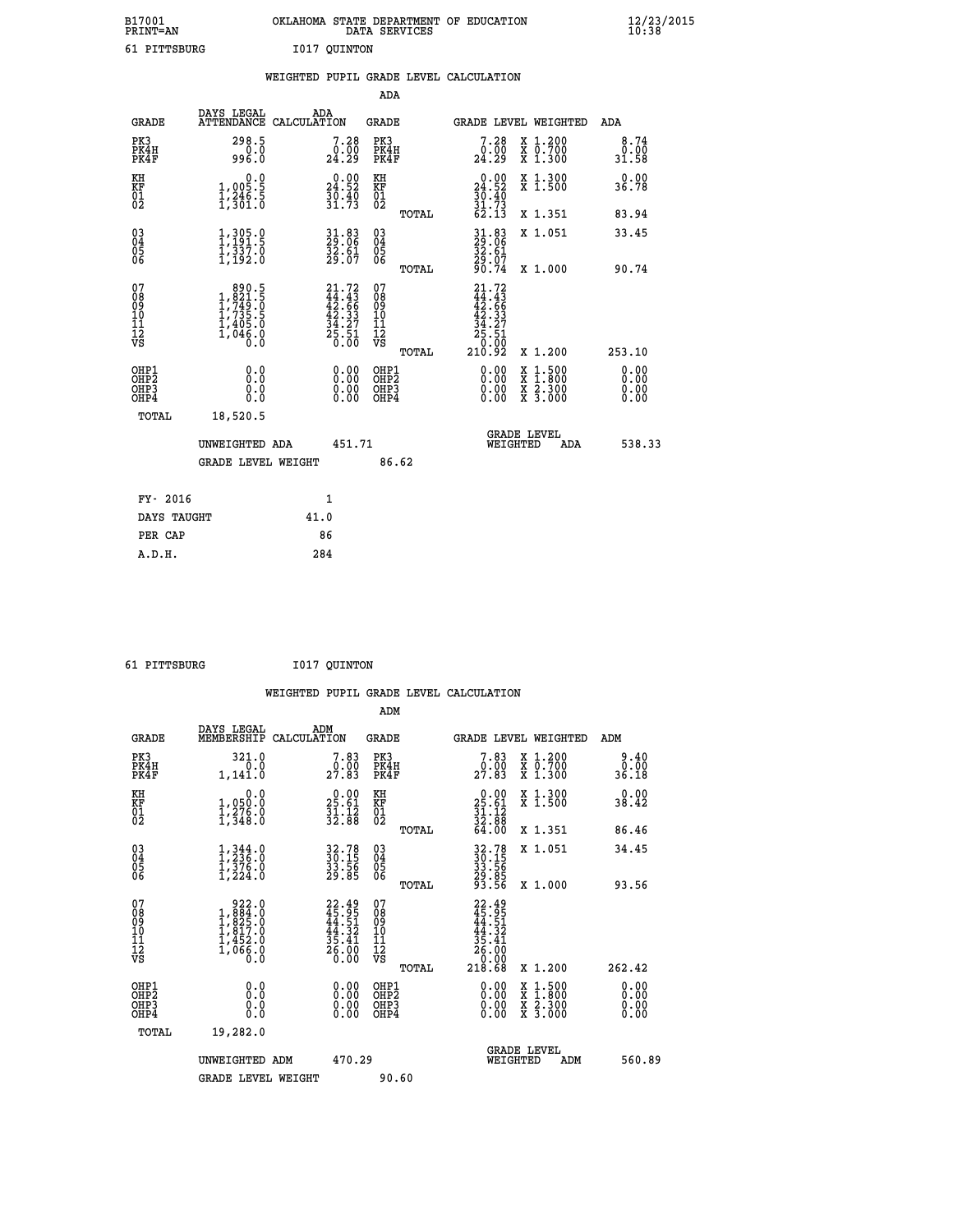| B17001          | OKLAHOMA STATE DEPARTMENT OF EDUCATION |
|-----------------|----------------------------------------|
| <b>PRINT=AN</b> | DATA SERVICES                          |
| 61 PITTSBURG    | I025 INDIANOLA                         |

|                                           |                                                                                              |      |                                                                                    |                                          |       | WEIGHTED PUPIL GRADE LEVEL CALCULATION                                                                           |                                          |                                                         |
|-------------------------------------------|----------------------------------------------------------------------------------------------|------|------------------------------------------------------------------------------------|------------------------------------------|-------|------------------------------------------------------------------------------------------------------------------|------------------------------------------|---------------------------------------------------------|
|                                           |                                                                                              |      |                                                                                    | <b>ADA</b>                               |       |                                                                                                                  |                                          |                                                         |
| <b>GRADE</b>                              | DAYS LEGAL<br>ATTENDANCE CALCULATION                                                         |      | ADA                                                                                | <b>GRADE</b>                             |       | GRADE LEVEL WEIGHTED                                                                                             |                                          | ADA                                                     |
| PK3<br>PK4H<br>PK4F                       | 0.0<br>0.0<br>388.5                                                                          |      | 0.00<br>$0.00$<br>9.25                                                             | PK3<br>PK4H<br>PK4F                      |       | 0.00<br>0.00<br><b>9.25</b>                                                                                      | X 1.200<br>X 0.700<br>X 1.300            | 0.00<br>0.00<br>12.03                                   |
| KH<br>KF<br>01<br>02                      | 0.0<br>541.0<br>699.0                                                                        |      | $\begin{smallmatrix} 0.00\\ 12.88\\ 16.84\\ 15.50 \end{smallmatrix}$               | KH<br>KF<br>01<br>02                     |       | $0.00$<br>12.88                                                                                                  | X 1.300<br>X 1.500                       | 0.00<br>19.32                                           |
|                                           |                                                                                              |      |                                                                                    |                                          | TOTAL | $\frac{16.64}{12.50}$<br>$\frac{29.14}{14}$                                                                      | X 1.351                                  | 39.37                                                   |
| 03<br>04<br>05<br>06                      | 521.5<br>735.5<br>292.0<br>537.5                                                             |      | $\begin{array}{c} 12\cdot 42 \\ 17\cdot 51 \\ 6\cdot 95 \\ 12\cdot 80 \end{array}$ | $^{03}_{04}$<br>Ŏ5<br>06                 |       | $12.42$<br>$17.51$<br>$6.95$<br>$12.80$<br>$37.26$                                                               | X 1.051                                  | 13.05                                                   |
|                                           |                                                                                              |      |                                                                                    |                                          | TOTAL |                                                                                                                  | X 1.000                                  | 37.26                                                   |
| 07<br>08<br>09<br>10<br>11<br>12<br>VS    | $\begin{array}{r} 580.5 \\ 582.0 \\ 1,151.0 \\ 730.0 \\ 1,134.5 \\ 440.5 \\ 0.0 \end{array}$ |      | $13.82$<br>$13.86$<br>$27.40$<br>$17.38$<br>$27.01$<br>$10.49$<br>$0.00$           | 07<br>089<br>101<br>111<br>VS            | TOTAL | 13.82<br>$\begin{array}{r} 13.86 \\ 27.40 \\ 17.38 \\ 27.01 \\ 10.49 \end{array}$<br>00.0 <sup>1</sup><br>96.901 | X 1.200                                  | 131.95                                                  |
| OHP1<br>OH <sub>P</sub> 2<br>OHP3<br>OHP4 | 163.0<br>0.0<br>0.0<br>0.0                                                                   |      | $\begin{smallmatrix} 3.88\ 0.00\ 0.00 \end{smallmatrix}$                           | OHP1<br>OHP <sub>2</sub><br>OHP3<br>OHP4 |       | $3.88$<br>$0.00$<br>0.00                                                                                         | X 1:500<br>X 1:800<br>X 2:300<br>X 3:000 | 5.82<br>$\overline{0}$ . $\overline{0}$<br>0.00<br>0.00 |
| <b>TOTAL</b>                              | 9,021.5                                                                                      |      |                                                                                    |                                          |       |                                                                                                                  |                                          |                                                         |
|                                           | UNWEIGHTED ADA                                                                               |      | 214.79                                                                             |                                          |       | WEIGHTED                                                                                                         | <b>GRADE LEVEL</b><br>ADA                | 258.80                                                  |
|                                           | <b>GRADE LEVEL WEIGHT</b>                                                                    |      |                                                                                    |                                          | 44.01 |                                                                                                                  |                                          |                                                         |
| FY- 2016                                  |                                                                                              |      | 1                                                                                  |                                          |       |                                                                                                                  |                                          |                                                         |
| DAYS TAUGHT                               |                                                                                              | 42.0 |                                                                                    |                                          |       |                                                                                                                  |                                          |                                                         |
| PER CAP                                   |                                                                                              |      | 95                                                                                 |                                          |       |                                                                                                                  |                                          |                                                         |

| A.D.H. | 211 |
|--------|-----|
|        |     |
|        |     |

 **61 PITTSBURG I025 INDIANOLA**

 **WEIGHTED PUPIL GRADE LEVEL CALCULATION ADM DAYS LEGAL ADM**

| <b>GRADE</b>                                       | DAIS LEGAL<br>MEMBERSHIP                                                                                                                                          | ADM<br>CALCULATION                                                                                                                         | <b>GRADE</b>                                       |       | <b>GRADE LEVEL WEIGHTED</b>                                                                                                                          |                                                                                                                                           | ADM                   |  |
|----------------------------------------------------|-------------------------------------------------------------------------------------------------------------------------------------------------------------------|--------------------------------------------------------------------------------------------------------------------------------------------|----------------------------------------------------|-------|------------------------------------------------------------------------------------------------------------------------------------------------------|-------------------------------------------------------------------------------------------------------------------------------------------|-----------------------|--|
| PK3<br>PK4H<br>PK4F                                | 0.0000<br>420.0                                                                                                                                                   | $\begin{smallmatrix} 0.00\\ 0.00\\ 10.00 \end{smallmatrix}$                                                                                | PK3<br>PK4H<br>PK4F                                |       | 0.0000<br>10.00                                                                                                                                      | X 1.200<br>X 0.700<br>X 1.300                                                                                                             | 0.00<br>0.00<br>13.00 |  |
| KH<br>KF<br>01<br>02                               | 0.0<br>567.0<br>$716.0$<br>531.0                                                                                                                                  | $\begin{smallmatrix} 0.00\\13.50\\17.05\\12.64 \end{smallmatrix}$                                                                          | KH<br>KF<br>01<br>02                               |       | $\begin{smallmatrix} 0.00\\13.50\\17.05\\12.64\\29.69 \end{smallmatrix}$                                                                             | X 1.300<br>X 1.500                                                                                                                        | 0.00<br>20.25         |  |
|                                                    |                                                                                                                                                                   |                                                                                                                                            |                                                    | TOTAL |                                                                                                                                                      | X 1.351                                                                                                                                   | 40.11                 |  |
| $\begin{matrix} 03 \\ 04 \\ 05 \\ 06 \end{matrix}$ | 528.0<br>756.0<br>294.0<br>546.0                                                                                                                                  | $\frac{12.57}{7.00}$                                                                                                                       | $\begin{matrix} 03 \\ 04 \\ 05 \\ 06 \end{matrix}$ |       | $\begin{smallmatrix} 12.57\ 18.00\ 7.00\ 13.00\ 38.00 \end{smallmatrix}$                                                                             | X 1.051                                                                                                                                   | 13.21                 |  |
|                                                    |                                                                                                                                                                   | 13.00                                                                                                                                      |                                                    | TOTAL |                                                                                                                                                      | $X_1.000$                                                                                                                                 | 38.00                 |  |
| 07<br>08<br>09<br>11<br>11<br>12<br>VS             | $\begin{smallmatrix}5 & 8 & 8 & 0\\5 & 9 & 3 & 0\\1 & 1 & 9 & 4 & 0\\7 & 5 & 1 & 0\\1 & 1 & 8 & 9 & 0\\1 & 1 & 8 & 9 & 0\end{smallmatrix}$<br>$\frac{460.0}{0.0}$ | $\begin{smallmatrix} 14\cdot 00\\ 14\cdot 12\\ 28\cdot 43\\ 17\cdot 88\\ 28\cdot 31\\ 29\cdot 31\\ 0\cdot 95\\ 0\cdot 00\end{smallmatrix}$ | 07<br>08<br>09<br>11<br>11<br>12<br>VS             |       | $\begin{smallmatrix} 14\cdot 00\ 14\cdot 12\ 28\cdot 43\ 17\cdot 88\ 17\cdot 89\ 18\cdot 31\ 10\cdot 95\ 0\cdot 000\ 113\cdot 69\ \end{smallmatrix}$ |                                                                                                                                           |                       |  |
|                                                    |                                                                                                                                                                   |                                                                                                                                            |                                                    | TOTAL |                                                                                                                                                      | X 1.200                                                                                                                                   | 136.43                |  |
| OHP1<br>OHP2<br>OH <sub>P3</sub><br>OHP4           | 168.0<br>0.0<br>0.0<br>0.0                                                                                                                                        | $\begin{smallmatrix} 4.00\ 0.00\ 0.00 \end{smallmatrix}$                                                                                   | OHP1<br>OHP <sub>2</sub><br>OHP3<br>OHP4           |       | $\begin{smallmatrix} 4.00\ 0.00\ 0.00 \end{smallmatrix}$                                                                                             | $\begin{smallmatrix} \mathtt{X} & 1\cdot500\\ \mathtt{X} & 1\cdot800\\ \mathtt{X} & 2\cdot300\\ \mathtt{X} & 3\cdot000 \end{smallmatrix}$ | 6.00<br>0.00<br>0.00  |  |
| TOTAL                                              | 9,301.0                                                                                                                                                           |                                                                                                                                            |                                                    |       |                                                                                                                                                      |                                                                                                                                           |                       |  |
|                                                    | UNWEIGHTED ADM                                                                                                                                                    | 221.45                                                                                                                                     |                                                    |       | WEIGHTED                                                                                                                                             | <b>GRADE LEVEL</b><br>ADM                                                                                                                 | 267.00                |  |
|                                                    | <b>GRADE LEVEL WEIGHT</b>                                                                                                                                         |                                                                                                                                            | 45.55                                              |       |                                                                                                                                                      |                                                                                                                                           |                       |  |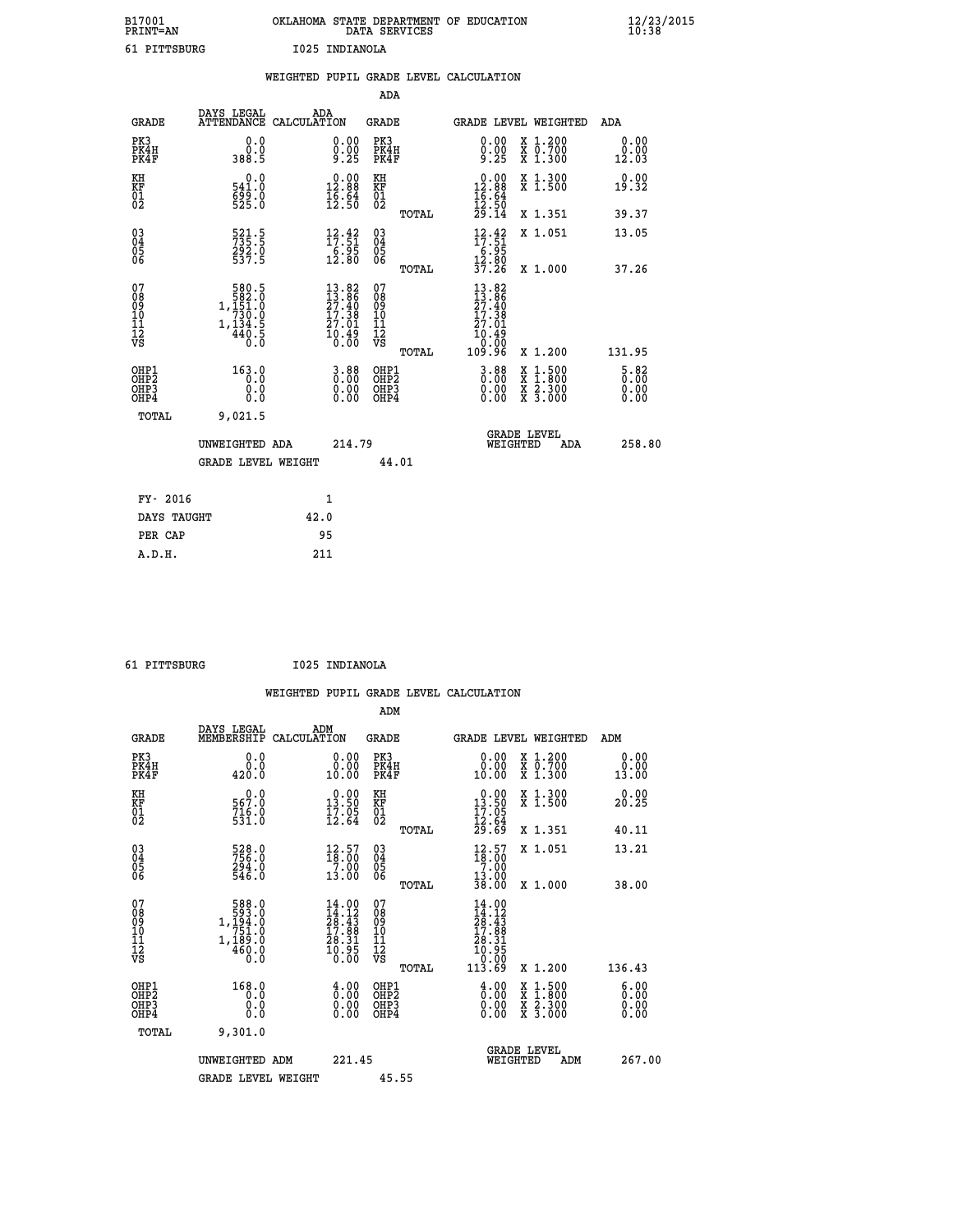| B17001<br><b>PRINT=AN</b> |           |      | OKLAHOMA STATE DEPARTMENT OF EDUCATION<br>DATA SERVICES |  | $\frac{12}{23}$ /2015 |
|---------------------------|-----------|------|---------------------------------------------------------|--|-----------------------|
|                           | PITTSBURG | 1028 | CROWDER                                                 |  |                       |

| 61 PITTSBURG                           |                                                                                                         |      | I028 CROWDER                                                           |                                                    |       |                                                                                                                                                                                                                                                                                |                                                                                                                                              |                       |
|----------------------------------------|---------------------------------------------------------------------------------------------------------|------|------------------------------------------------------------------------|----------------------------------------------------|-------|--------------------------------------------------------------------------------------------------------------------------------------------------------------------------------------------------------------------------------------------------------------------------------|----------------------------------------------------------------------------------------------------------------------------------------------|-----------------------|
|                                        |                                                                                                         |      |                                                                        |                                                    |       | WEIGHTED PUPIL GRADE LEVEL CALCULATION                                                                                                                                                                                                                                         |                                                                                                                                              |                       |
|                                        |                                                                                                         |      |                                                                        | <b>ADA</b>                                         |       |                                                                                                                                                                                                                                                                                |                                                                                                                                              |                       |
| <b>GRADE</b>                           | DAYS LEGAL<br>ATTENDANCE CALCULATION                                                                    |      | ADA                                                                    | <b>GRADE</b>                                       |       |                                                                                                                                                                                                                                                                                | <b>GRADE LEVEL WEIGHTED</b>                                                                                                                  | ADA                   |
| PK3<br>PK4H<br>PK4F                    | 44.0<br>0.0<br>1,017.0                                                                                  |      | $\begin{smallmatrix} 1.00\\[-1mm] 0.00\\[-1mm] 23.11\end{smallmatrix}$ | PK3<br>PK4H<br>PK4F                                |       | $\begin{smallmatrix} 1.00\\[-1.2mm] 0.00\\[-1.2mm] 23.11\end{smallmatrix}$                                                                                                                                                                                                     | X 1.200<br>X 0.700<br>X 1.300                                                                                                                | 1.20<br>0.00<br>30.04 |
| KH<br>KF<br>01<br>02                   | $\begin{smallmatrix}&&&0.0\\1,061.5\\1,268.0\\1,730.0\end{smallmatrix}$                                 |      | $\begin{smallmatrix} 0.00\\24.13\\28.32\\39.32 \end{smallmatrix}$      | KH<br>KF<br>01<br>02                               |       | $\begin{smallmatrix} 0.00\\24.13\\28.82\\39.32\\68.14\end{smallmatrix}$                                                                                                                                                                                                        | X 1.300<br>X 1.500                                                                                                                           | 0.00<br>36.20         |
|                                        |                                                                                                         |      |                                                                        |                                                    | TOTAL |                                                                                                                                                                                                                                                                                | X 1.351                                                                                                                                      | 92.06                 |
| 03<br>04<br>05<br>06                   | $\frac{1}{2}, \frac{253}{533} . 0 \\ \frac{2}{2}, \frac{061}{952} . 0 \\ \frac{1}{1}, \frac{832}{5}$    |      | $\begin{smallmatrix} 28.48\\ 34.84\\ 46.84\\ 41.65 \end{smallmatrix}$  | $\begin{matrix} 03 \\ 04 \\ 05 \\ 06 \end{matrix}$ |       | $\begin{smallmatrix} 28.48\\ 34.84\\ 46.84\\ 41.65\\ 123.33 \end{smallmatrix}$                                                                                                                                                                                                 | X 1.051                                                                                                                                      | 29.93                 |
|                                        |                                                                                                         |      |                                                                        |                                                    | TOTAL |                                                                                                                                                                                                                                                                                | X 1.000                                                                                                                                      | 123.33                |
| 07<br>08<br>09<br>11<br>11<br>12<br>VS | $\begin{smallmatrix} 1,482.0\\ 1,488.0\\ 1,727.0\\ 1,164.0\\ 1,201.0\\ 1,662.0\\ 0.0 \end{smallmatrix}$ |      | 33.68<br>33.82<br>39.25<br>26.45<br>27.30<br>37.77<br>0.00             | 07<br>08<br>09<br>11<br>11<br>12<br>VS             | TOTAL | $\begin{array}{r} 33.68\\ 33.82\\ 39.25\\ 26.45\\ 27.30\\ 77.77\\ 0.007\\ 198.27 \end{array}$                                                                                                                                                                                  | X 1.200                                                                                                                                      | 237.92                |
| OHP1<br>OHP2<br>OHP3<br>OHP4           | 0.0<br>0.0<br>0.0                                                                                       |      |                                                                        | OHP1<br>OHP2<br>OHP3<br>OHP4                       |       | $\begin{smallmatrix} 0.00 & 0.00 & 0.00 & 0.00 & 0.00 & 0.00 & 0.00 & 0.00 & 0.00 & 0.00 & 0.00 & 0.00 & 0.00 & 0.00 & 0.00 & 0.00 & 0.00 & 0.00 & 0.00 & 0.00 & 0.00 & 0.00 & 0.00 & 0.00 & 0.00 & 0.00 & 0.00 & 0.00 & 0.00 & 0.00 & 0.00 & 0.00 & 0.00 & 0.00 & 0.00 & 0.0$ | $\begin{smallmatrix} \mathtt{X} & 1\cdot500 \\ \mathtt{X} & 1\cdot800 \\ \mathtt{X} & 2\cdot300 \\ \mathtt{X} & 3\cdot000 \end{smallmatrix}$ | 0.00<br>0.00          |
| TOTAL                                  | 20,524.0                                                                                                |      |                                                                        |                                                    |       |                                                                                                                                                                                                                                                                                |                                                                                                                                              |                       |
|                                        | UNWEIGHTED ADA                                                                                          |      | 466.46                                                                 |                                                    |       |                                                                                                                                                                                                                                                                                | <b>GRADE LEVEL</b><br>WEIGHTED<br>ADA                                                                                                        | 550.68                |
|                                        | <b>GRADE LEVEL WEIGHT</b>                                                                               |      |                                                                        |                                                    | 84.22 |                                                                                                                                                                                                                                                                                |                                                                                                                                              |                       |
| FY- 2016                               |                                                                                                         |      | $\mathbf{1}$                                                           |                                                    |       |                                                                                                                                                                                                                                                                                |                                                                                                                                              |                       |
| DAYS TAUGHT                            |                                                                                                         | 44.0 |                                                                        |                                                    |       |                                                                                                                                                                                                                                                                                |                                                                                                                                              |                       |
| PER CAP                                |                                                                                                         |      | 79                                                                     |                                                    |       |                                                                                                                                                                                                                                                                                |                                                                                                                                              |                       |
| A.D.H.                                 |                                                                                                         |      | 404                                                                    |                                                    |       |                                                                                                                                                                                                                                                                                |                                                                                                                                              |                       |

 **61 PITTSBURG I028 CROWDER**

| <b>GRADE</b>                                       | DAYS LEGAL<br>MEMBERSHIP                                                            | ADM<br>CALCULATION                                                    | <b>GRADE</b>                           |       | GRADE LEVEL WEIGHTED                                                                                                                                                                                                                                                           |                                          | ADM           |                      |
|----------------------------------------------------|-------------------------------------------------------------------------------------|-----------------------------------------------------------------------|----------------------------------------|-------|--------------------------------------------------------------------------------------------------------------------------------------------------------------------------------------------------------------------------------------------------------------------------------|------------------------------------------|---------------|----------------------|
| PK3<br>PK4H<br>PK4F                                | 44.0<br>1,047.0                                                                     | 1.00<br>0.00<br>23.80                                                 | PK3<br>PK4H<br>PK4F                    |       | $\begin{smallmatrix} 1.00\\ 0.00\\ 23.80 \end{smallmatrix}$                                                                                                                                                                                                                    | X 1.200<br>X 0.700<br>X 1.300            | 0.00<br>30.94 | 1.20                 |
| KH<br>KF<br>01<br>02                               | 0.0<br>$1, 100.0$<br>$1, 311.0$<br>$1, 772.0$                                       | $\begin{smallmatrix} 0.00\\ 25.00\\ 29.80\\ 40.27 \end{smallmatrix}$  | KH<br>KF<br>01<br>02                   |       | $\begin{smallmatrix} 0.00\\ 25.00\\ 29.80\\ 40.27\\ 70.07 \end{smallmatrix}$                                                                                                                                                                                                   | X 1.300<br>X 1.500                       | 37.50         | 0.00                 |
|                                                    |                                                                                     |                                                                       |                                        | TOTAL |                                                                                                                                                                                                                                                                                | X 1.351                                  | 94.66         |                      |
| $\begin{matrix} 03 \\ 04 \\ 05 \\ 06 \end{matrix}$ | $\frac{1}{2}, \frac{291}{599}.0$<br>$\frac{2}{1}, \frac{127}{927}.0$                | $\begin{smallmatrix} 29.34\\ 36.34\\ 48.34\\ 43.80 \end{smallmatrix}$ | $\substack{03 \\ 04}$<br>05<br>06      |       | $\begin{smallmatrix} 29.34\\ 36.34\\ 48.34\\ 43.80\\ 128.48 \end{smallmatrix}$                                                                                                                                                                                                 | X 1.051                                  | 30.84         |                      |
|                                                    |                                                                                     |                                                                       |                                        | TOTAL |                                                                                                                                                                                                                                                                                | X 1.000                                  | 128.48        |                      |
| 07<br>08<br>09<br>101<br>112<br>VS                 | $1,529.0$<br>$1,553.0$<br>$1,831.0$<br>$1,232.0$<br>$1,295.0$<br>$1,703.0$<br>$0.0$ | 34.75<br>35.30<br>41.61<br>28.00<br>29.43<br>38.70<br>0.00            | 07<br>08<br>09<br>11<br>11<br>12<br>VS | TOTAL | $34.75$<br>$35.30$<br>$41.61$<br>$28.00$<br>$29.43$<br>$38.70$<br>$30.00$<br>$207.79$                                                                                                                                                                                          | X 1.200                                  | 249.35        |                      |
| OHP1<br>OHP2<br>OHP3<br>OHP4                       | 0.0<br>Ō.Ō<br>Ŏ.Ŏ                                                                   |                                                                       | OHP1<br>OHP2<br>OHP3<br>OHP4           |       | $\begin{smallmatrix} 0.00 & 0.00 & 0.00 & 0.00 & 0.00 & 0.00 & 0.00 & 0.00 & 0.00 & 0.00 & 0.00 & 0.00 & 0.00 & 0.00 & 0.00 & 0.00 & 0.00 & 0.00 & 0.00 & 0.00 & 0.00 & 0.00 & 0.00 & 0.00 & 0.00 & 0.00 & 0.00 & 0.00 & 0.00 & 0.00 & 0.00 & 0.00 & 0.00 & 0.00 & 0.00 & 0.0$ | X 1:500<br>X 1:800<br>X 2:300<br>X 3:000 |               | 0.00<br>0.00<br>0.00 |
| TOTAL                                              | 21,361.0                                                                            |                                                                       |                                        |       |                                                                                                                                                                                                                                                                                |                                          |               |                      |
|                                                    | UNWEIGHTED ADM                                                                      | 485.48                                                                |                                        |       | <b>GRADE LEVEL</b><br>WEIGHTED                                                                                                                                                                                                                                                 | ADM                                      |               | 572.97               |
|                                                    | <b>GRADE LEVEL WEIGHT</b>                                                           |                                                                       | 87.49                                  |       |                                                                                                                                                                                                                                                                                |                                          |               |                      |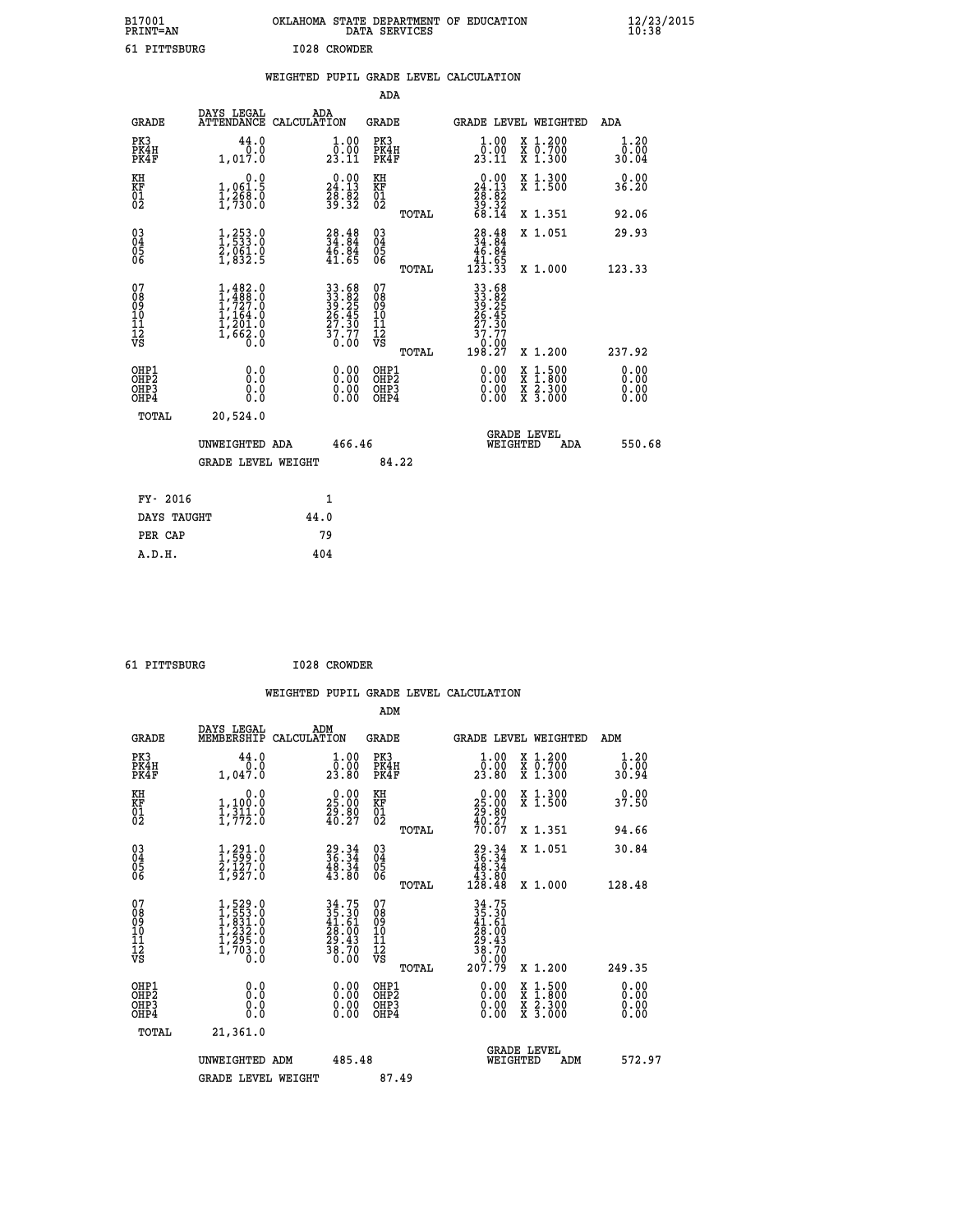| B17001<br><b>PRINT=AN</b> | OKLAHOMA<br>. STATE DEPARTMENT OF EDUCATION<br>DATA SERVICES | $\frac{12}{23}$ /2015 |
|---------------------------|--------------------------------------------------------------|-----------------------|
| 61 PITTSBURG              | I030 SAVANNA                                                 |                       |

|                                                                    |                                                                                                       |      |                                                                                       |                                                    |       | WEIGHTED PUPIL GRADE LEVEL CALCULATION                                            |                                          |                              |
|--------------------------------------------------------------------|-------------------------------------------------------------------------------------------------------|------|---------------------------------------------------------------------------------------|----------------------------------------------------|-------|-----------------------------------------------------------------------------------|------------------------------------------|------------------------------|
|                                                                    |                                                                                                       |      |                                                                                       | <b>ADA</b>                                         |       |                                                                                   |                                          |                              |
| <b>GRADE</b>                                                       | DAYS LEGAL<br>ATTENDANCE CALCULATION                                                                  | ADA  |                                                                                       | <b>GRADE</b>                                       |       |                                                                                   | GRADE LEVEL WEIGHTED                     | ADA                          |
| PK3<br>PK4H<br>PK4F                                                | 7.0<br>0.0<br>711.0                                                                                   |      | $\begin{smallmatrix} 0.17\\ 0.00\\ 17.34 \end{smallmatrix}$                           | PK3<br>PK4H<br>PK4F                                |       | 0.17                                                                              | X 1.200<br>X 0.700<br>X 1.300            | 0.20<br>0.00<br>22.54        |
| KH<br>KF<br>01<br>02                                               | 0.0<br>752:0<br>885:0<br>746:5                                                                        |      | $\begin{array}{c} 0.00 \\ 18.34 \\ 21.59 \\ 18.21 \end{array}$                        | KH<br>KF<br>01<br>02                               |       | $\begin{smallmatrix}&&0.00\\18.34\\21.59\\18.21\\39.80\end{smallmatrix}$          | X 1.300<br>X 1.500                       | 0.00<br>27.51                |
|                                                                    |                                                                                                       |      |                                                                                       |                                                    | TOTAL |                                                                                   | X 1.351                                  | 53.77                        |
| $\begin{smallmatrix} 03 \\[-4pt] 04 \end{smallmatrix}$<br>05<br>06 | 556.5<br>298.5<br>385.0<br>1,159.0                                                                    |      | $\begin{array}{c} 13 \cdot 57 \\ 7 \cdot 28 \\ 9 \cdot 39 \\ 28 \cdot 27 \end{array}$ | $\begin{matrix} 03 \\ 04 \\ 05 \\ 06 \end{matrix}$ |       | 13.57<br>$\begin{array}{r} 7.28 \\ 9.39 \\ 28.27 \\ 44.94 \end{array}$            | X 1.051                                  | 14.26                        |
|                                                                    |                                                                                                       |      |                                                                                       |                                                    | TOTAL |                                                                                   | X 1.000                                  | 44.94                        |
| 07<br>08<br>09<br>11<br>11<br>12<br>VS                             | $\begin{smallmatrix} 1,292.0\\ 925.0\\ 1,772.5\\ 1,635.0\\ 1,821.0\\ 1,686.0\\ 0.0 \end{smallmatrix}$ |      | 31.51<br>22.56<br>43.23<br>39.88<br>44.41<br>$\frac{4}{0}$ : $\frac{1}{0}$            | 07<br>08<br>09<br>11<br>11<br>12<br>VS             | TOTAL | $\begin{smallmatrix} 31.51\ 22.56\ 43.23\ 39.89 \end{smallmatrix}$<br>41<br>41.12 | X 1.200                                  | 267.25                       |
| OHP1<br>OHP2<br>OH <sub>P3</sub><br>OH <sub>P4</sub>               | 0.0<br>Ŏ.Ŏ<br>0.0<br>0.0                                                                              |      | 0.00<br>$\begin{smallmatrix} 0.00 \ 0.00 \end{smallmatrix}$                           | OHP1<br>OHP2<br>OHP3<br>OHP4                       |       | 0.00<br>0.00                                                                      | X 1:500<br>X 1:800<br>X 2:300<br>X 3:000 | 0.00<br>ŏ:ŏŏ<br>0.00<br>0.00 |
| TOTAL                                                              | 14,632.0                                                                                              |      |                                                                                       |                                                    |       |                                                                                   |                                          |                              |
|                                                                    | UNWEIGHTED ADA                                                                                        |      | 356.87                                                                                |                                                    |       | WEIGHTED                                                                          | <b>GRADE LEVEL</b><br>ADA                | 430.47                       |
|                                                                    | <b>GRADE LEVEL WEIGHT</b>                                                                             |      |                                                                                       |                                                    | 73.60 |                                                                                   |                                          |                              |
| FY- 2016                                                           |                                                                                                       |      | $\mathbf{1}$                                                                          |                                                    |       |                                                                                   |                                          |                              |
| DAYS TAUGHT                                                        |                                                                                                       | 41.0 |                                                                                       |                                                    |       |                                                                                   |                                          |                              |
| PER CAP                                                            |                                                                                                       |      | 79                                                                                    |                                                    |       |                                                                                   |                                          |                              |

 **61 PITTSBURG I030 SAVANNA**

|                                                    |                                                                                                                                         |                    |                                                                                   |                                                     |       | WEIGHTED PUPIL GRADE LEVEL CALCULATION                                                                                                              |                                          |     |                               |  |
|----------------------------------------------------|-----------------------------------------------------------------------------------------------------------------------------------------|--------------------|-----------------------------------------------------------------------------------|-----------------------------------------------------|-------|-----------------------------------------------------------------------------------------------------------------------------------------------------|------------------------------------------|-----|-------------------------------|--|
|                                                    |                                                                                                                                         |                    |                                                                                   | ADM                                                 |       |                                                                                                                                                     |                                          |     |                               |  |
| <b>GRADE</b>                                       | DAYS LEGAL<br>MEMBERSHIP                                                                                                                | ADM<br>CALCULATION |                                                                                   | <b>GRADE</b>                                        |       | GRADE LEVEL WEIGHTED                                                                                                                                |                                          |     | ADM                           |  |
| PK3<br>PK4H<br>PK4F                                | 7.0<br>ة:ف<br>738:0                                                                                                                     |                    | $0.17$<br>$0.00$<br>18.00                                                         | PK3<br>PK4H<br>PK4F                                 |       | $0.17$<br>$0.00$<br>18.00                                                                                                                           | X 1.200<br>X 0.700<br>X 1.300            |     | 0.20<br>0.00<br>23.40         |  |
| KH<br>KF<br>01<br>02                               | 777.0<br>$\frac{921.0}{779.0}$                                                                                                          |                    | $0.00$<br>18.95<br>$\frac{22.46}{19.00}$                                          | KH<br>KF<br>01<br>02                                |       | $\begin{smallmatrix} 0.00\\18.95\\22.46\\19.00\\41.46\end{smallmatrix}$                                                                             | X 1.300<br>X 1.500                       |     | 0.00<br>28.43                 |  |
|                                                    |                                                                                                                                         |                    |                                                                                   |                                                     | TOTAL |                                                                                                                                                     | X 1.351                                  |     | 56.01                         |  |
| $\begin{matrix} 03 \\ 04 \\ 05 \\ 06 \end{matrix}$ | $\frac{587}{304}$ :0<br>405.0<br>1,181.0                                                                                                |                    | $\begin{array}{c} 14\cdot 32 \\ 7\cdot 41 \\ 9\cdot 88 \\ 28\cdot 80 \end{array}$ | $\begin{array}{c} 03 \\ 04 \\ 05 \\ 06 \end{array}$ | TOTAL | $\begin{array}{r} 14 \cdot 32 \\ 7 \cdot 41 \\ 9 \cdot 88 \\ 28 \cdot 80 \\ 46 \cdot 09 \end{array}$                                                | X 1.051<br>X 1.000                       |     | 15.05<br>46.09                |  |
| 07<br>0890112<br>1112<br>VS                        | $\begin{smallmatrix} 1,353\cdot 0\\ 964\cdot 0\\ 1,860\cdot 0\\ 1,689\cdot 0\\ 1,891\cdot 0\\ 1,750\cdot 0\\ 0\cdot 0\end{smallmatrix}$ |                    | $33.00$<br>$23.51$<br>$45.37$<br>$41.20$<br>46.12<br>$\frac{42.68}{0.00}$         | 07<br>08901112<br>1112<br>VS                        | TOTAL | $\begin{array}{r} 33 \cdot 00 \\ 23 \cdot 51 \\ 45 \cdot 37 \\ 41 \cdot 20 \\ 46 \cdot 12 \\ 42 \cdot 68 \\ 0 \cdot 00 \\ 231 \cdot 88 \end{array}$ | X 1.200                                  |     | 278.26                        |  |
| OHP1<br>OHP <sub>2</sub><br>OHP3<br>OHP4           | 0.0<br>0.000                                                                                                                            |                    | $0.00$<br>$0.00$<br>0.00                                                          | OHP1<br>OHP <sub>2</sub><br>OHP <sub>3</sub>        |       | 0.00<br>0.00<br>0.00                                                                                                                                | X 1:500<br>X 1:800<br>X 2:300<br>X 3:000 |     | 0.00<br>Ō. ŌŌ<br>0.00<br>0.00 |  |
| TOTAL                                              | 15,206.0<br>UNWEIGHTED ADM                                                                                                              |                    | 370.87                                                                            |                                                     |       | WEIGHTED                                                                                                                                            | <b>GRADE LEVEL</b>                       | ADM | 447.44                        |  |
|                                                    | <b>GRADE LEVEL WEIGHT</b>                                                                                                               |                    |                                                                                   | 76.57                                               |       |                                                                                                                                                     |                                          |     |                               |  |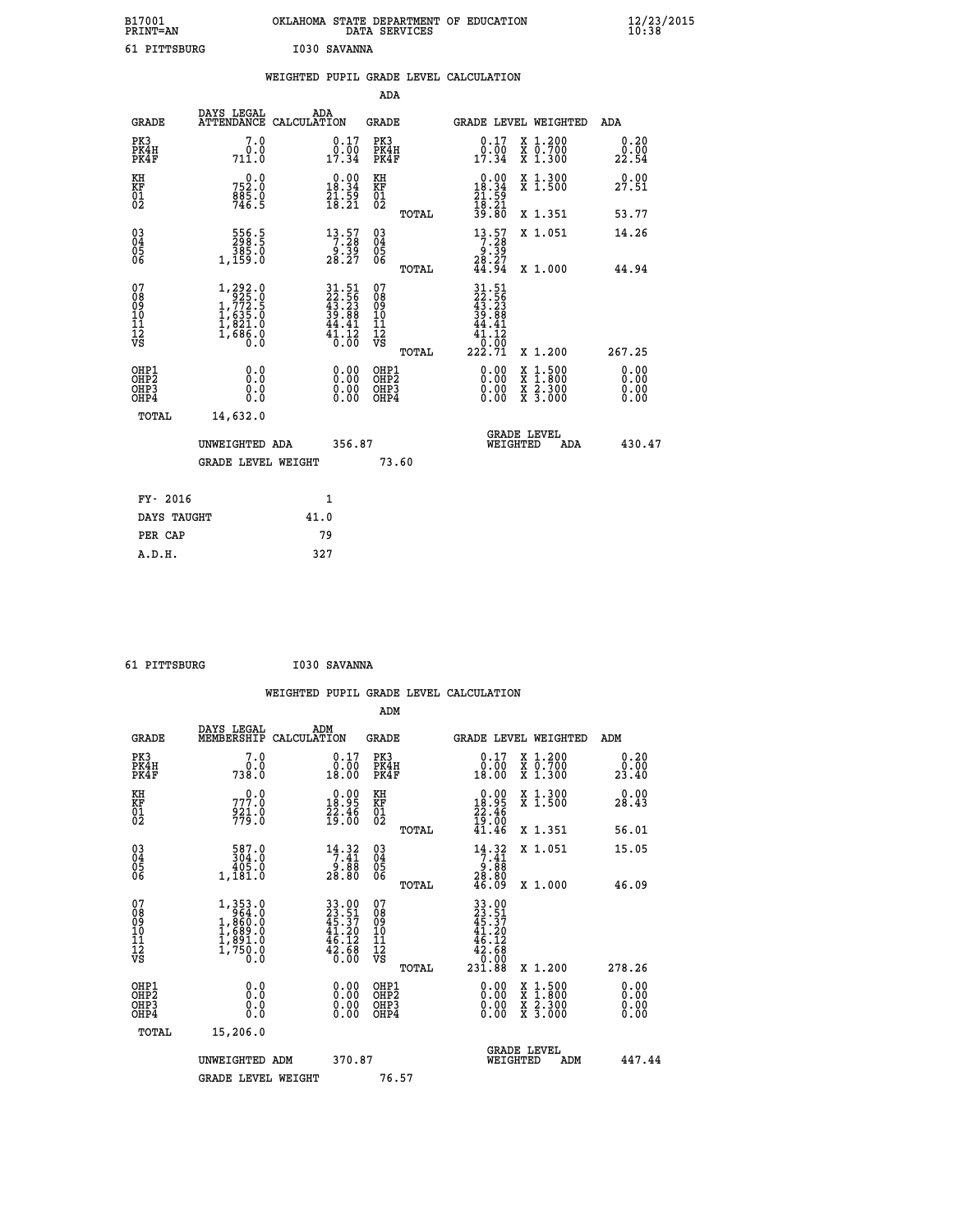| B17001          | OKLAHOMA STATE DEPARTMENT OF EDUCATION |
|-----------------|----------------------------------------|
| <b>PRINT=AN</b> | DATA SERVICES                          |
| 61 PITTSBURG    | I063 PITTSBURG                         |

|                                    |                                                             | WEIGHTED PUPIL GRADE LEVEL CALCULATION                                                                                         |                                                 |                                                                                                                                                                                                                                                                                                                                                                                                                                    |                                                    |
|------------------------------------|-------------------------------------------------------------|--------------------------------------------------------------------------------------------------------------------------------|-------------------------------------------------|------------------------------------------------------------------------------------------------------------------------------------------------------------------------------------------------------------------------------------------------------------------------------------------------------------------------------------------------------------------------------------------------------------------------------------|----------------------------------------------------|
|                                    |                                                             |                                                                                                                                | <b>ADA</b>                                      |                                                                                                                                                                                                                                                                                                                                                                                                                                    |                                                    |
| <b>GRADE</b>                       | DAYS LEGAL                                                  | ADA<br>ATTENDANCE CALCULATION                                                                                                  | <b>GRADE</b>                                    | GRADE LEVEL WEIGHTED                                                                                                                                                                                                                                                                                                                                                                                                               | ADA                                                |
| PK3<br>PK4H<br>PK4F                | 0.0<br>$0.0$<br>5.5                                         | 0.00<br>15.01                                                                                                                  | PK3<br>PK4H<br>PK4F                             | 0.00<br>X 1.200<br>X 0.700<br>X 1.300<br>0.00<br>15.01                                                                                                                                                                                                                                                                                                                                                                             | 0.00<br>0.00<br>19.51                              |
| KH<br>KF<br>01<br>02               | 0.0<br>$\frac{688}{455}$ $\frac{3}{5}$                      | $\begin{smallmatrix} 0.00\\ 16.00\\ 10.59\\ 10.70 \end{smallmatrix}$                                                           | KH<br>KF<br>01<br>02                            | X 1.300<br>X 1.500<br>$\begin{smallmatrix} 0.00\\ 16.00\\ 10.59\\ 10.70 \end{smallmatrix}$                                                                                                                                                                                                                                                                                                                                         | 0.00<br>24.00                                      |
|                                    |                                                             |                                                                                                                                | TOTAL                                           | 21.29<br>X 1.351                                                                                                                                                                                                                                                                                                                                                                                                                   | 28.76                                              |
| $^{03}_{04}$<br>Ŏ5<br>06           | $458.5$<br>$411.0$<br>$\frac{322.0}{458.5}$                 | $10.66$<br>$9.56$<br>ۆ4:7<br>10.66                                                                                             | $\substack{03 \\ 04}$<br>Ŏ5<br>06               | $10.66$<br>$7.49$<br>X 1.051                                                                                                                                                                                                                                                                                                                                                                                                       | 11.20                                              |
|                                    |                                                             |                                                                                                                                | TOTAL                                           | 10.66<br>27.71<br>X 1.000                                                                                                                                                                                                                                                                                                                                                                                                          | 27.71                                              |
| 07<br>08<br>09<br>101<br>112<br>VS | 534.0<br>582.5<br>622.5<br>620.0<br>320.0<br>417.5<br>290.5 | $\begin{smallmatrix} 12\cdot 42\\ 13\cdot 53\\ 14\cdot 48\\ 7\cdot 44\\ 9\cdot 71\\ 6\cdot 76\\ 0\cdot 00\\ \end{smallmatrix}$ | 07<br>08<br>09<br>11<br>11<br>12<br>VS<br>TOTAL | $\begin{array}{@{}c@{\hspace{1em}}c@{\hspace{1em}}c@{\hspace{1em}}c@{\hspace{1em}}c@{\hspace{1em}}c@{\hspace{1em}}c@{\hspace{1em}}c@{\hspace{1em}}c@{\hspace{1em}}c@{\hspace{1em}}c@{\hspace{1em}}c@{\hspace{1em}}c@{\hspace{1em}}c@{\hspace{1em}}c@{\hspace{1em}}c@{\hspace{1em}}c@{\hspace{1em}}c@{\hspace{1em}}c@{\hspace{1em}}c@{\hspace{1em}}c@{\hspace{1em}}c@{\hspace{1em}}c@{\hspace{1em}}c@{\hspace{$<br>64.34<br>X 1.200 | 77.21                                              |
| OHP1<br>OHP2<br>OHP3<br>OHP4       | 0.0<br>$0.\overline{0}$<br>Ō.Ō                              | 0.00<br>$\begin{smallmatrix} 0.00 \ 0.00 \end{smallmatrix}$                                                                    | OHP1<br>OHP2<br>OHP3<br>OHP4                    | 0.00<br>X<br>X<br>0.00<br>X 2.300<br>X 3.000<br>0.00                                                                                                                                                                                                                                                                                                                                                                               | $1:500$<br>$1:800$<br>0.00<br>Ō.ŎŎ<br>0.00<br>0.00 |
| <b>TOTAL</b>                       | 6,665.5                                                     |                                                                                                                                |                                                 |                                                                                                                                                                                                                                                                                                                                                                                                                                    |                                                    |
|                                    | UNWEIGHTED ADA                                              | 155.01                                                                                                                         |                                                 | GRADE LEVEL<br>WEIGHTED                                                                                                                                                                                                                                                                                                                                                                                                            | 188.39<br>ADA                                      |
|                                    | <b>GRADE LEVEL WEIGHT</b>                                   |                                                                                                                                | 33.38                                           |                                                                                                                                                                                                                                                                                                                                                                                                                                    |                                                    |
| FY- 2016                           |                                                             | $\mathbf{1}$                                                                                                                   |                                                 |                                                                                                                                                                                                                                                                                                                                                                                                                                    |                                                    |
| DAYS TAUGHT                        |                                                             | 43.0                                                                                                                           |                                                 |                                                                                                                                                                                                                                                                                                                                                                                                                                    |                                                    |
| PER CAP                            |                                                             | 92                                                                                                                             |                                                 |                                                                                                                                                                                                                                                                                                                                                                                                                                    |                                                    |

 **61 PITTSBURG I063 PITTSBURG**

 **A.D.H. 140**

|                                              |                                                                                             | WEIGHTED PUPIL GRADE LEVEL CALCULATION                               |                                                 |                                                                                        |                                          |                          |
|----------------------------------------------|---------------------------------------------------------------------------------------------|----------------------------------------------------------------------|-------------------------------------------------|----------------------------------------------------------------------------------------|------------------------------------------|--------------------------|
|                                              |                                                                                             |                                                                      | ADM                                             |                                                                                        |                                          |                          |
|                                              | DAYS LEGAL<br>MEMBERSHIP<br><b>GRADE</b>                                                    | ADM<br>CALCULATION                                                   | <b>GRADE</b>                                    | GRADE LEVEL WEIGHTED                                                                   |                                          | ADM                      |
| PK3<br>PK4H<br>PK4F                          | $\begin{smallmatrix} 0.0 \ 0.0 \ 0.85.0 \end{smallmatrix}$                                  | $\begin{smallmatrix} 0.00\\ 0.00\\ 15.93 \end{smallmatrix}$          | PK3<br>PK4H<br>PK4F                             | $\begin{smallmatrix} 0.00\\ 0.00\\ 15.93 \end{smallmatrix}$                            | X 1.200<br>X 0.700<br>X 1.300            | 0.00<br>0.00<br>20.71    |
| KH<br>KF<br>01<br>02                         | 0.0<br>731.0<br>$\frac{473.0}{473.0}$                                                       | 0.00<br>17.00<br>$\frac{1}{11}$ $\frac{5}{00}$                       | KH<br>KF<br>01<br>02                            | 17.00<br>$\frac{11}{11}$ :00<br>22:00                                                  | X 1.300<br>X 1.500                       | 0.00<br>25.50            |
|                                              |                                                                                             |                                                                      | TOTAL                                           |                                                                                        | X 1.351                                  | 29.72                    |
| 030404<br>06                                 | $475.0$<br>$430.0$<br>$343.0$<br>$473.0$                                                    | $\frac{11.05}{10.00}$<br>$\frac{71.98}{11.00}$                       | 030404<br>06                                    | $\frac{11.05}{10.00}$<br>$\frac{7.98}{11.00}$<br>$28.98$                               | X 1.051                                  | 11.61                    |
|                                              |                                                                                             |                                                                      | TOTAL                                           |                                                                                        | X 1.000                                  | 28.98                    |
| 07<br>08<br>09<br>101<br>11<br>12<br>VS      | $\begin{smallmatrix} 548.0\\ 618.0\\ 645.0\\ 339.0\\ 430.0\\ 298.0\\ 0.0 \end{smallmatrix}$ | 12.74<br>$14.37$<br>$15.00$<br>$7.88$<br>$10.00$<br>$6.93$<br>$0.00$ | 07<br>08<br>09<br>11<br>11<br>12<br>VS<br>TOTAL | 12.74<br>$\frac{14}{15}$ : $\frac{37}{7}$ . 88<br>$10.00$<br>$6.93$<br>$0.00$<br>66.92 | X 1.200                                  | 80.30                    |
| OHP1                                         |                                                                                             |                                                                      |                                                 |                                                                                        |                                          |                          |
| OHP <sub>2</sub><br>OH <sub>P3</sub><br>OHP4 | 0.0<br>0.0<br>Ŏ.Ŏ                                                                           |                                                                      | OHP1<br>OHP2<br>OHP3<br>OHP4                    | $0.00$<br>$0.00$<br>0.00                                                               | X 1:500<br>X 1:800<br>X 2:300<br>X 3:000 | $0.00$<br>$0.00$<br>0.00 |
|                                              | 6.961.0<br>TOTAL                                                                            |                                                                      |                                                 |                                                                                        |                                          |                          |
|                                              | UNWEIGHTED ADM<br><b>GRADE LEVEL WEIGHT</b>                                                 | 161.88                                                               |                                                 | <b>GRADE LEVEL</b><br>WEIGHTED                                                         | ADM                                      | 196.82                   |
|                                              |                                                                                             |                                                                      | 34.94                                           |                                                                                        |                                          |                          |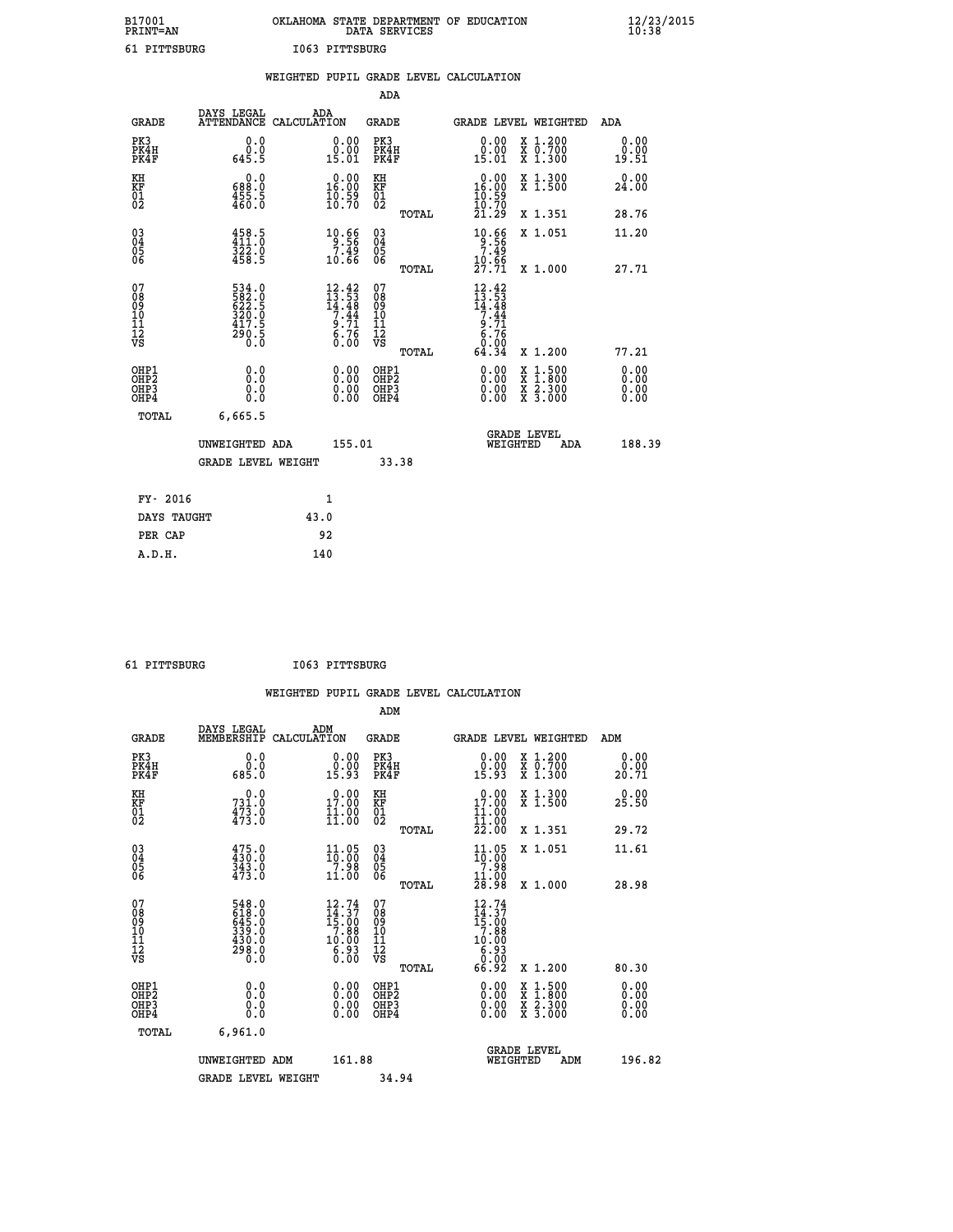| B17001<br>PRINT=AN                     |                                                                 | OKLAHOMA STATE DEPARTMENT OF EDUCATION                                                    | DATA SERVICES                                                       |                                                                                                 |                                          | $\frac{12}{23}$ /2015  |
|----------------------------------------|-----------------------------------------------------------------|-------------------------------------------------------------------------------------------|---------------------------------------------------------------------|-------------------------------------------------------------------------------------------------|------------------------------------------|------------------------|
| 61 PITTSBURG                           |                                                                 | <b>I080 MCALESTER</b>                                                                     |                                                                     |                                                                                                 |                                          |                        |
|                                        |                                                                 | WEIGHTED PUPIL GRADE LEVEL CALCULATION                                                    |                                                                     |                                                                                                 |                                          |                        |
|                                        |                                                                 |                                                                                           | ADA                                                                 |                                                                                                 |                                          |                        |
| <b>GRADE</b>                           | DAYS LEGAL                                                      | ADA<br>ATTENDANCE CALCULATION                                                             | GRADE                                                               |                                                                                                 | GRADE LEVEL WEIGHTED                     | ADA                    |
| PK3<br>PK4H<br>PK4F                    | 279.0<br>0.0<br>7,717.0                                         | 6.07<br>0.00<br>167.76                                                                    | PK3<br>PK4H<br>PK4F                                                 | 6.07<br>0.00<br>167.76                                                                          | X 1.200<br>X 0.700<br>X 1.300            | 7.28<br>0.00<br>218.09 |
| KH<br>KF<br>01<br>02                   | 0.0<br>10,566.0<br>11,123.0<br>10,856.5                         | $\begin{smallmatrix} &0.00\\ 229.70\\ 241.80\\ 236.01\end{smallmatrix}$                   | KH<br>KF<br>$\overline{01}$                                         | 0.00<br>229.70<br>$\frac{241.80}{236.01}$                                                       | X 1.300<br>X 1.500                       | 0.00<br>344.55         |
|                                        |                                                                 |                                                                                           | TOTAL                                                               | 477.81                                                                                          | X 1.351                                  | 645.52                 |
| 030404<br>ŌĞ                           | 10,926.5<br>10,283.5<br>$\frac{8}{3}, \frac{184}{350}$ .5       | $\begin{smallmatrix} 237\cdot53\\ 223\cdot55\\ 177\cdot92\\ 203\cdot27 \end{smallmatrix}$ | 03<br>04<br>05<br>06                                                | 237.53<br>177.92<br>203.27<br>604.74                                                            | X 1.051                                  | 249.64                 |
|                                        |                                                                 |                                                                                           | <b>TOTAL</b>                                                        |                                                                                                 | X 1.000                                  | 604.74                 |
| 07<br>08<br>09<br>11<br>11<br>12<br>VS | 9,877.5<br>8,983.5<br>10,636.0<br>9,706.5<br>9,105.0<br>7,136.5 | 214.73<br>195.29<br>232.35<br>212.71<br>2199.71<br>196.70<br>156.70                       | 07<br>ŏġ<br>09<br>ĭõ<br>$\frac{11}{12}$<br>$\frac{12}{18}$<br>TOTAL | 214.73<br>195.29<br>232.35<br>$21\bar{2}.\bar{7}\bar{1}$<br>$\frac{199.71}{156.70}$<br>1,211.49 | X 1.200                                  | 1,453.79               |
| OHP1                                   |                                                                 |                                                                                           | OHP1                                                                |                                                                                                 |                                          |                        |
| OHP <sub>2</sub><br>OHP3<br>OHP4       | 444.0<br>0.0<br>0.0                                             | 9.00<br>$\begin{smallmatrix} 0.00 \\ 0.00 \end{smallmatrix}$                              | OHP <sub>2</sub><br>OHP3<br>OHP4                                    | 9.00<br>0.00<br>0.00                                                                            | X 1:500<br>X 1:800<br>X 2:300<br>X 3:000 | 17.37<br>0.00<br>0.00  |
| <b>TOTAL</b>                           | 135, 175.5                                                      |                                                                                           |                                                                     |                                                                                                 |                                          |                        |
|                                        | UNWEIGHTED ADA                                                  | 2,944.75                                                                                  |                                                                     |                                                                                                 | <b>GRADE LEVEL</b><br>WEIGHTED<br>ADA    | 3,540.98               |
|                                        | <b>GRADE LEVEL WEIGHT</b>                                       |                                                                                           | 596.23                                                              |                                                                                                 |                                          |                        |
| FY- 2016                               |                                                                 | 1                                                                                         |                                                                     |                                                                                                 |                                          |                        |
| DAYS TAUGHT                            |                                                                 | 46.0                                                                                      |                                                                     |                                                                                                 |                                          |                        |
| PER CAP                                |                                                                 | 33                                                                                        |                                                                     |                                                                                                 |                                          |                        |

| 61 PITTSBURG | <b>I080 MCALESTER</b> |
|--------------|-----------------------|
|              |                       |

 **A.D.H. 2,083**

|                                                       |                                                                                                                                                        |             |                                                                         | ADM                                                 |       |                                                                                   |                                |                                          |                        |
|-------------------------------------------------------|--------------------------------------------------------------------------------------------------------------------------------------------------------|-------------|-------------------------------------------------------------------------|-----------------------------------------------------|-------|-----------------------------------------------------------------------------------|--------------------------------|------------------------------------------|------------------------|
| <b>GRADE</b>                                          | DAYS LEGAL<br>MEMBERSHIP                                                                                                                               | CALCULATION | ADM                                                                     | <b>GRADE</b>                                        |       |                                                                                   |                                | GRADE LEVEL WEIGHTED                     | ADM                    |
| PK3<br>PK4H<br>PK4F                                   | 280.0<br>0.0<br>8,207.0                                                                                                                                |             | 6.09<br>0.00<br>178.41                                                  | PK3<br>PK4H<br>PK4F                                 |       | $\begin{smallmatrix} 6.09\ 0.00\ 178.41\ \end{smallmatrix}$                       |                                | X 1.200<br>X 0.700<br>X 1.300            | 7.31<br>0.00<br>231.93 |
| KH<br>KF<br>01<br>02                                  | 0.0<br>11,146.0<br>11,537.0<br>11,310.0                                                                                                                |             | $\begin{smallmatrix} &0.00\\ 242.30\\ 250.80\\ 245.87\end{smallmatrix}$ | KH<br>KF<br>01<br>02                                |       | $\begin{smallmatrix} &0.00\\ 242.30\\ 250.80\\ 245.87\\ 496.67 \end{smallmatrix}$ |                                | X 1.300<br>X 1.500                       | 0.00<br>363.45         |
|                                                       |                                                                                                                                                        |             |                                                                         |                                                     | TOTAL |                                                                                   |                                | X 1.351                                  | 671.00                 |
| 03<br>04<br>05<br>06                                  | $\begin{smallmatrix} 11, 337.0\\ 10, 699.0\\ 8, 593.0\\ 9, 812.0 \end{smallmatrix}$                                                                    |             | 246.46<br>232.59<br>186.80<br>213.30                                    | $\begin{array}{c} 03 \\ 04 \\ 05 \\ 06 \end{array}$ |       | 246.46<br>232.59<br>186.80<br>213.30<br>632.69                                    |                                | X 1.051                                  | 259.03                 |
|                                                       |                                                                                                                                                        |             |                                                                         |                                                     | TOTAL |                                                                                   |                                | X 1.000                                  | 632.69                 |
| 07<br>08<br>09<br>101<br>112<br>VS                    | $\begin{smallmatrix} 10, 536\, . \ 9\\ 9, 582\, . \ 0\\ 11, 433\, . \ 0\\ 10, 380\, . \ 0\\ 9, 760\, . \ 0\\ 7, 587\, . \ 0\\ 0\, . \end{smallmatrix}$ |             | 229.04<br>208.30<br>249.79<br>227.42<br>$\frac{214.00}{166.55}$         | 07<br>08<br>09<br>11<br>11<br>12<br>VS              | TOTAL | 229.04<br>208.30<br>249.79<br>227.42<br>214.00<br>166.55<br>0.00<br>1,295.10      |                                | X 1.200                                  |                        |
|                                                       |                                                                                                                                                        |             |                                                                         |                                                     |       |                                                                                   |                                |                                          | 1,554.12               |
| OHP1<br>OH <sub>P</sub> 2<br>OH <sub>P3</sub><br>OHP4 | 0.0<br>444.0<br>0.0<br>Ŏ.Ŏ                                                                                                                             |             | $0.00$<br>$0.00$<br>0.00                                                | OHP1<br>OHP2<br>OHP3<br>OHP4                        |       | $0.00$<br>$0.00$<br>0.00                                                          |                                | X 1:500<br>X 1:800<br>X 2:300<br>X 3:000 | 17:37<br>0.00<br>0.00  |
| TOTAL                                                 | 142,643.0                                                                                                                                              |             |                                                                         |                                                     |       |                                                                                   |                                |                                          |                        |
|                                                       | UNWEIGHTED                                                                                                                                             | ADM         | 3,107.37                                                                |                                                     |       |                                                                                   | <b>GRADE LEVEL</b><br>WEIGHTED | ADM                                      | 3,736.90               |
|                                                       | <b>GRADE LEVEL WEIGHT</b>                                                                                                                              |             |                                                                         | 629.53                                              |       |                                                                                   |                                |                                          |                        |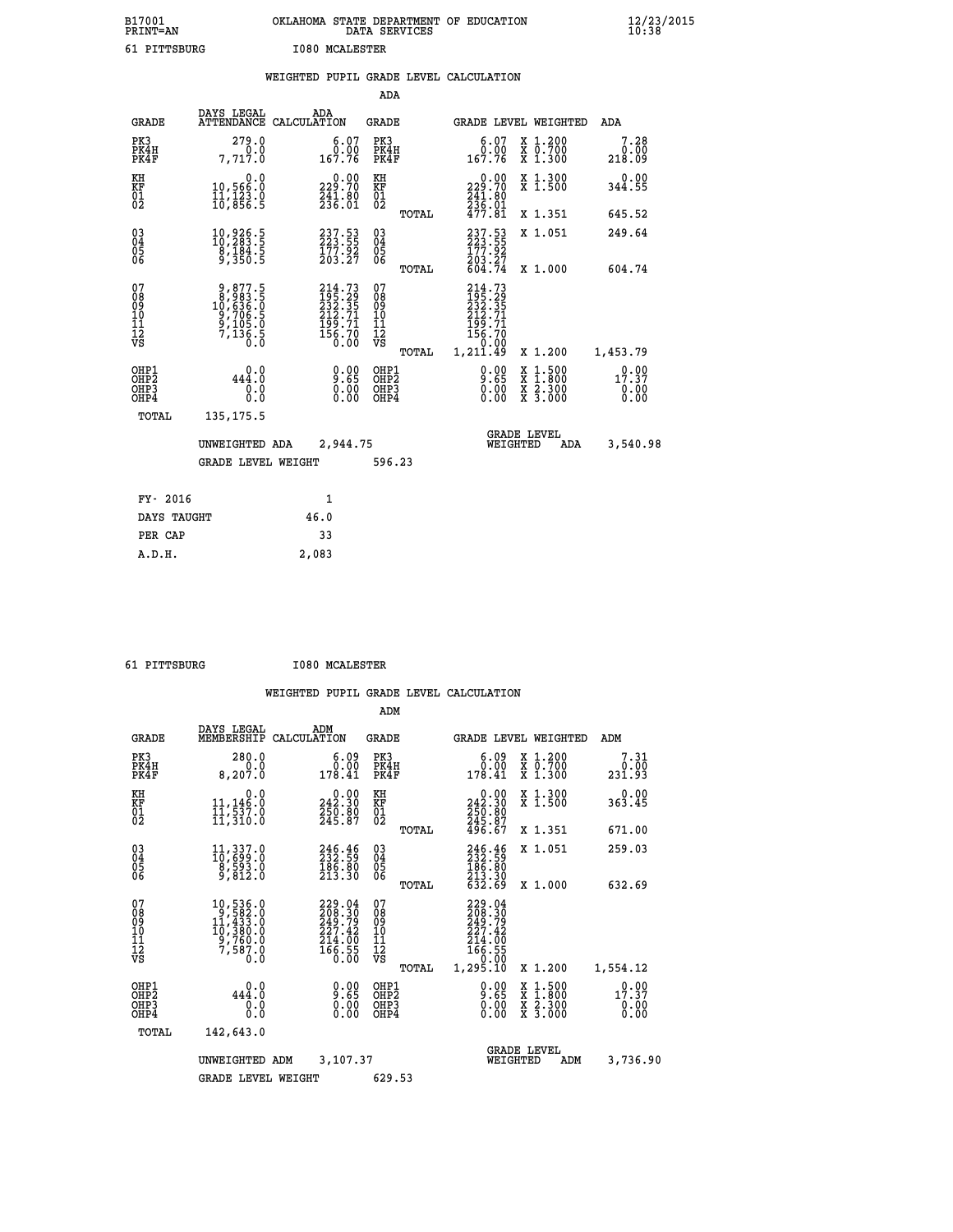| B17001          | OKLAHOMA STATE DEPARTMENT OF EDUCATION |
|-----------------|----------------------------------------|
| <b>PRINT=AN</b> | DATA SERVICES                          |
| PITTSBURG       | COUNTY TOTALS                          |

|                                                                    |                                          |                                                                                                                                                                                      |       |                                                                         |                                                   |       | WEIGHTED PUPIL GRADE LEVEL CALCULATION                                                                                            |          |                                                                                                  |                                      |
|--------------------------------------------------------------------|------------------------------------------|--------------------------------------------------------------------------------------------------------------------------------------------------------------------------------------|-------|-------------------------------------------------------------------------|---------------------------------------------------|-------|-----------------------------------------------------------------------------------------------------------------------------------|----------|--------------------------------------------------------------------------------------------------|--------------------------------------|
|                                                                    |                                          |                                                                                                                                                                                      |       |                                                                         | ADA                                               |       |                                                                                                                                   |          |                                                                                                  |                                      |
|                                                                    | <b>GRADE</b>                             | DAYS LEGAL<br>ATTENDANCE CALCULATION                                                                                                                                                 | ADA   |                                                                         | GRADE                                             |       |                                                                                                                                   |          | GRADE LEVEL WEIGHTED                                                                             | ADA                                  |
|                                                                    | PK3<br>PK4H<br>PK4F                      | 1,486.5<br>0.0<br>19,836.5                                                                                                                                                           |       | 34.88<br>0.00<br>456.07                                                 | PK3<br>PK4H<br>PK4F                               |       | 34.88<br>$0.00$<br>456.07                                                                                                         |          | X 1.200<br>X 0.700<br>X 1.300                                                                    | 41.85<br>0.00<br>592.91              |
| KH<br>KF<br>$\frac{01}{02}$                                        |                                          | 0.0<br>25,856.5<br>26,899.0<br>25,950.0                                                                                                                                              |       | $\begin{smallmatrix} &0.00\\ 593.26\\ 616.90\\ 594.21\end{smallmatrix}$ | KH<br>KF<br>$\begin{matrix} 01 \ 02 \end{matrix}$ |       | $\begin{smallmatrix} 0.00\\593.26\\616.90\\994.21 \end{smallmatrix}$                                                              |          | X 1.300<br>X 1.500                                                                               | 0.00<br>889.91                       |
|                                                                    |                                          |                                                                                                                                                                                      |       |                                                                         |                                                   | TOTAL | 1,211.11                                                                                                                          |          | X 1.351                                                                                          | 1,636.21                             |
| $\begin{smallmatrix} 03 \\[-4pt] 04 \end{smallmatrix}$<br>Ŏ5<br>ŌĞ |                                          | 25,026.0<br>23,522.0<br>22,411.5<br>24,248.5                                                                                                                                         |       | 572.47<br>$\frac{515}{557}. \frac{43}{25}$                              | $\substack{03 \\ 04}$<br>05<br>06                 |       | $\begin{smallmatrix}572.47\phantom{0}538.13\phantom{0}51.43\phantom{0}51.43\phantom{0}557.25\phantom{0}1,610.81\end{smallmatrix}$ |          | X 1.051                                                                                          | 2,212.47                             |
|                                                                    |                                          |                                                                                                                                                                                      |       |                                                                         |                                                   | TOTAL |                                                                                                                                   |          | X 1.000                                                                                          | 1,610.81                             |
| 07<br>08<br>09<br>11<br>11<br>12<br>VS                             |                                          | $\begin{smallmatrix} 24\,,\,466\,. \ 23\,,\,806\,. \ 5\\ 24\,,\,010\,. \ 0\\ 24\,,\,040\,. \ 0\\ 21\,,\,391\,. \ 0\\ 21\,,\,381\,. \ 5\\ 17\,,\,381\,. \ 5\\ 0\,. \end{smallmatrix}$ |       | 561.79<br>548.74<br>552.04<br>484.57<br>493.87<br>401.66<br>0.00        | 07<br>08<br>09<br>11<br>11<br>12<br>VS            | TOTAL | 561.79<br>$548.74$<br>$552.04$<br>$484.57$<br>$493.87$<br>$401.66$<br>0.00<br>3,042.67                                            |          | X 1.200                                                                                          | 3,651.19                             |
|                                                                    | OHP1<br>OHP <sub>2</sub><br>OHP3<br>OHP4 | 185.0<br>444.0<br>0.0<br>0.0                                                                                                                                                         |       | $\begin{smallmatrix} 4.38\ 9.65\ 0.00\ 0.00 \end{smallmatrix}$          | OHP1<br>OHP <sub>2</sub><br>OHP3<br>OHP4          |       | $\frac{4}{9}$ : $\frac{38}{65}$<br>0.00                                                                                           |          | $\begin{smallmatrix} x & 1 & 500 \\ x & 1 & 800 \\ x & 2 & 300 \\ x & 3 & 000 \end{smallmatrix}$ | $1\overline{7} : 57$<br>0.00<br>0.00 |
|                                                                    | TOTAL                                    | 327,960.5                                                                                                                                                                            |       |                                                                         |                                                   |       |                                                                                                                                   |          |                                                                                                  |                                      |
|                                                                    |                                          | UNWEIGHTED ADA                                                                                                                                                                       |       | 7,535.30                                                                |                                                   |       |                                                                                                                                   | WEIGHTED | <b>GRADE LEVEL</b><br>ADA                                                                        | 9,048.48                             |
|                                                                    |                                          | <b>GRADE LEVEL WEIGHT</b>                                                                                                                                                            |       |                                                                         | 1,513.18                                          |       |                                                                                                                                   |          |                                                                                                  |                                      |
|                                                                    | FY- 2016                                 |                                                                                                                                                                                      |       | $\mathbf{1}$                                                            |                                                   |       |                                                                                                                                   |          |                                                                                                  |                                      |
|                                                                    | DAYS TAUGHT                              |                                                                                                                                                                                      | 595.0 |                                                                         |                                                   |       |                                                                                                                                   |          |                                                                                                  |                                      |
|                                                                    | PER CAP                                  |                                                                                                                                                                                      | 972   |                                                                         |                                                   |       |                                                                                                                                   |          |                                                                                                  |                                      |

| PITTSBURG | COUNTY TOTALS |  |
|-----------|---------------|--|

 **A.D.H. 5,817**

|                                                       |                                                                                  |                                                                                                                                       | ADM                                              |                                                                                 |                                          |                                                   |
|-------------------------------------------------------|----------------------------------------------------------------------------------|---------------------------------------------------------------------------------------------------------------------------------------|--------------------------------------------------|---------------------------------------------------------------------------------|------------------------------------------|---------------------------------------------------|
| <b>GRADE</b>                                          | DAYS LEGAL<br>MEMBERSHIP                                                         | ADM<br>CALCULATION                                                                                                                    | <b>GRADE</b>                                     |                                                                                 | GRADE LEVEL WEIGHTED                     | ADM                                               |
| PK3<br>PK4H<br>PK4F                                   | 1,522.0<br>0.0<br>21,104.0                                                       | 35.74<br>0.00<br>485.27                                                                                                               | PK3<br>PK4H<br>PK4F                              | 35.74<br>$\frac{0.00}{485.27}$                                                  | X 1.200<br>X 0.700<br>X 1.300            | 41.85<br>0.00<br>630.87                           |
| KH<br>KF<br>01<br>02                                  | 0.0<br>27,198.0<br>27,845.0<br>26,925.0                                          | $\begin{smallmatrix} &0.00\ 623.89\ 638.51\ 616.39\ \end{smallmatrix}$                                                                | KH<br>KF<br>01<br>02                             | $\begin{smallmatrix} &0.00\ 623.89\ 638.51\ 616.39\ 1,254.90 \end{smallmatrix}$ | X 1.300<br>X 1.500                       | 0.00<br>935.87                                    |
|                                                       |                                                                                  |                                                                                                                                       | TOTAL                                            |                                                                                 | X 1.351                                  | 1,695.36                                          |
| 03<br>04<br>05<br>06                                  | 25,891.0<br>24,447.0<br>23,259.0<br>25, 223.0                                    | 592.16<br>534.71<br>579.42                                                                                                            | $\substack{03 \\ 04}$<br>05<br>06                | 592.16<br>534:71<br>579.42<br>1,673.30                                          | X 1.051                                  | 622.36                                            |
|                                                       |                                                                                  |                                                                                                                                       | TOTAL                                            |                                                                                 | X 1.000                                  | 1,673.30                                          |
| 07<br>08<br>09<br>11<br>11<br>12<br>VS                | 25,576.0<br>25,024.0<br>25,374.0<br>22,208.0<br>22,604.0<br>32,604.0<br>18,184.0 | 586.83<br>576.43<br>583.05<br>511<br>$.1\bar{3}$<br>$\frac{5\bar{2}\bar{1}\cdot\bar{4}\bar{8}}{41\bar{9}\cdot\bar{9}\bar{8}}$<br>0.00 | 07<br>08<br>09<br>101<br>11<br>12<br>VS<br>TOTAL | 586.83<br>576.43<br>583.05<br>511.13<br>$\frac{521.48}{419.98}$<br>3,198.90     | X 1.200                                  | 3,838.69                                          |
| OHP1<br>OH <sub>P</sub> 2<br>OH <sub>P3</sub><br>OHP4 | 191.0<br>0.0<br>Ŏ.Ŏ                                                              | $\frac{4.52}{9.65}$<br>0.00                                                                                                           | OHP1<br>OHP2<br>OHP3<br>OHP4                     | $\frac{4.52}{9.65}$<br>0.00                                                     | X 1:500<br>X 1:800<br>X 2:300<br>X 3:000 | $1\overline{7}$ : $3\overline{7}$<br>0.00<br>0.00 |
| TOTAL                                                 | 343,019.0                                                                        |                                                                                                                                       |                                                  |                                                                                 |                                          |                                                   |
|                                                       | UNWEIGHTED                                                                       | 7,878.33<br>ADM                                                                                                                       |                                                  | WEIGHTED                                                                        | <b>GRADE LEVEL</b><br>ADM                | 9,463.49                                          |
|                                                       | <b>GRADE LEVEL WEIGHT</b>                                                        |                                                                                                                                       | 1,585.16                                         |                                                                                 |                                          |                                                   |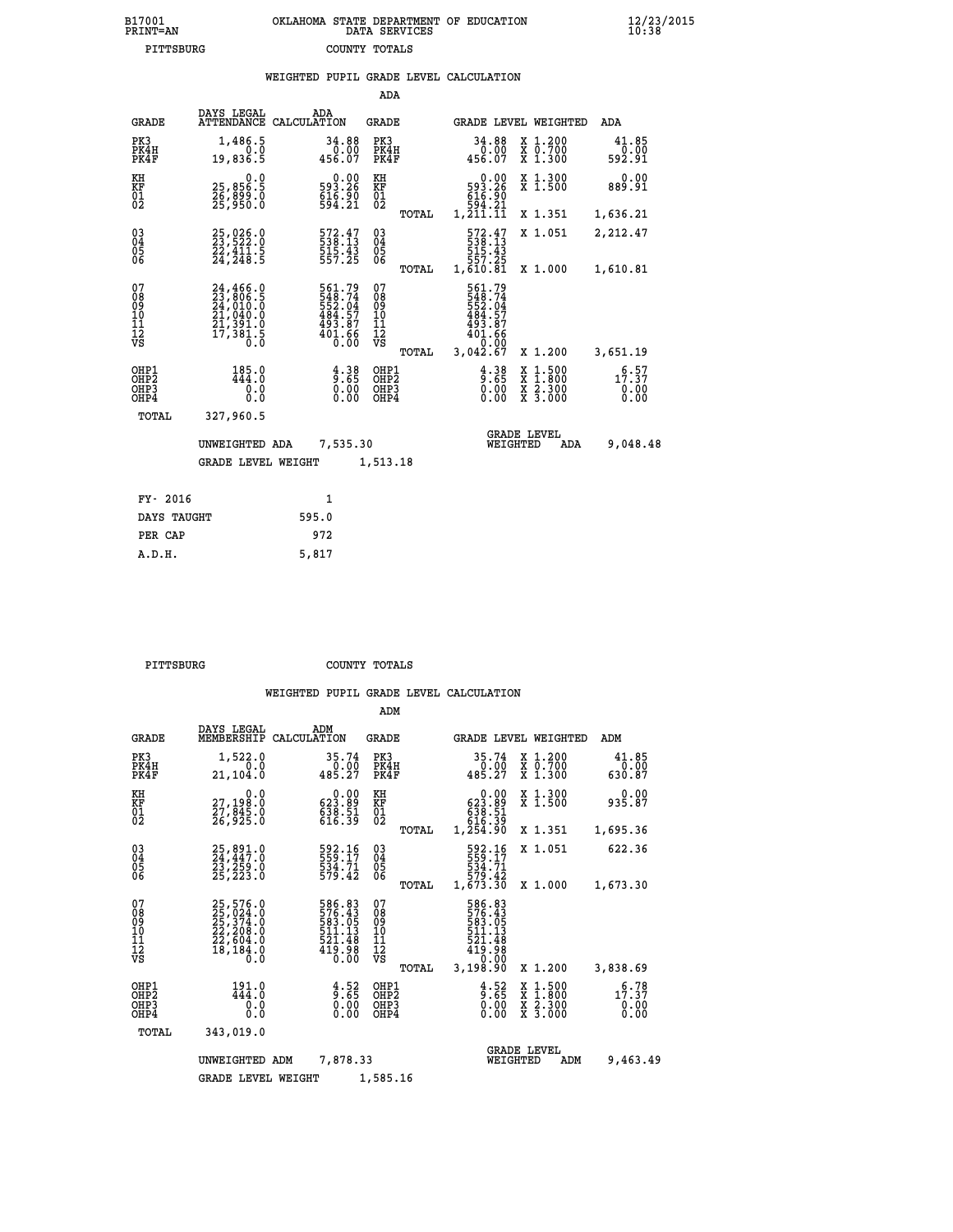| B17001<br><b>PRINT=AN</b> | OKLAHOMA STATE DEPARTMENT OF EDUCATION<br>DATA SERVICES | $\frac{12}{23}$ /2015 |
|---------------------------|---------------------------------------------------------|-----------------------|
| 62<br>PONTOTOC            | I001 ALLEN                                              |                       |

|  |     | WEIGHTED PUPIL GRADE LEVEL CALCULATION |  |
|--|-----|----------------------------------------|--|
|  | ADA |                                        |  |

| <b>GRADE</b>                                         | DAYS LEGAL                                                                              | ADA<br>ATTENDANCE CALCULATION                                            | <b>GRADE</b>                                       |       | <b>GRADE LEVEL WEIGHTED</b>                                                           |                                          | ADA                   |
|------------------------------------------------------|-----------------------------------------------------------------------------------------|--------------------------------------------------------------------------|----------------------------------------------------|-------|---------------------------------------------------------------------------------------|------------------------------------------|-----------------------|
| PK3<br>PK4H<br>PK4F                                  | 38.0<br>0.0<br>1,225.5                                                                  | $\begin{smallmatrix} 1.00\\ 0.00\\ 32.25 \end{smallmatrix}$              | PK3<br>PK4H<br>PK4F                                |       | $\begin{smallmatrix} 1.00\\ 0.00\\ 32.25 \end{smallmatrix}$                           | X 1.200<br>X 0.700<br>X 1.300            | 1.20<br>0.00<br>41.93 |
| KH<br>KF<br>01<br>02                                 | $\begin{smallmatrix}&&&0.0\\1,516.5\\1,297.0\\1,291.0\end{smallmatrix}$                 | $39.91$<br>$34.13$<br>$33.97$                                            | KH<br>KF<br>01<br>02                               |       | $39.91$<br>$34.13$<br>$33.97$<br>$68.10$                                              | X 1.300<br>X 1.500                       | 0.00<br>59.87         |
|                                                      |                                                                                         |                                                                          |                                                    | TOTAL |                                                                                       | X 1.351                                  | 92.00                 |
| 030404<br>ŌĞ                                         | $1, 240.0$<br>$1, 403.5$<br>$1, 271.5$<br>$963.5$                                       | 32.63<br>36.93<br>33.46<br>25.36                                         | $\begin{matrix} 03 \\ 04 \\ 05 \\ 06 \end{matrix}$ |       | 32.63<br>36.93<br>33.46<br>25.36<br>25.75                                             | X 1.051                                  | 34.29                 |
|                                                      |                                                                                         |                                                                          |                                                    | TOTAL |                                                                                       | X 1.000                                  | 95.75                 |
| 07<br>08<br>09<br>101<br>11<br>12<br>VS              | $1, 132.0$<br>$1, 700.0$<br>$1, 269.5$<br>$1, 169.0$<br>$1, 456.0$<br>$1, 092.0$<br>0.0 | $29.79$<br>$44.74$<br>$33.41$<br>$30.76$<br>$38.32$<br>$28.73$<br>$0.00$ | 07<br>08901112<br>1112<br>VS                       | TOTAL | $29.79$<br>$44.74$<br>$33.41$<br>$30.76$<br>$38.32$<br>$28.73$<br>$20.00$<br>$205.75$ | X 1.200                                  | 246.90                |
|                                                      |                                                                                         |                                                                          |                                                    |       |                                                                                       |                                          | 0.00                  |
| OHP1<br>OHP2<br>OH <sub>P3</sub><br>OH <sub>P4</sub> | 0.0<br>0.000                                                                            | $\begin{smallmatrix} 0.00 \ 0.00 \ 0.00 \ 0.00 \end{smallmatrix}$        | OHP1<br>OHP2<br>OHP3<br>OHP4                       |       |                                                                                       | X 1:500<br>X 1:800<br>X 2:300<br>X 3:000 | 0.00<br>0.0000        |
| TOTAL                                                | 18,065.0                                                                                |                                                                          |                                                    |       |                                                                                       |                                          |                       |
|                                                      | UNWEIGHTED ADA                                                                          | 475.39                                                                   |                                                    |       | WEIGHTED                                                                              | <b>GRADE LEVEL</b><br>ADA                | 571.94                |
|                                                      | <b>GRADE LEVEL WEIGHT</b>                                                               |                                                                          |                                                    | 96.55 |                                                                                       |                                          |                       |
| FY- 2016                                             |                                                                                         | 1                                                                        |                                                    |       |                                                                                       |                                          |                       |
|                                                      |                                                                                         |                                                                          |                                                    |       |                                                                                       |                                          |                       |
| DAYS TAUGHT                                          |                                                                                         | 38.0                                                                     |                                                    |       |                                                                                       |                                          |                       |

| $\sim$ nowmomore |  |
|------------------|--|

**PER CAP** 86  **A.D.H. 303**

 **62 PONTOTOC I001 ALLEN WEIGHTED PUPIL GRADE LEVEL CALCULATION ADM DAYS LEGAL ADM GRADE MEMBERSHIP CALCULATION GRADE GRADE LEVEL WEIGHTED ADM PK3 38.0 1.00 PK3 1.00 X 1.200 1.20 PK4H 0.0 0.00 PK4H 0.00 X 0.700 0.00 PK4F 1,305.0 34.34 PK4F 34.34 X 1.300 44.64 KH 0.0 0.00 KH 0.00 X 1.300 0.00 KF 1,587.0 41.76 KF 41.76 X 1.500 62.64 01 1,368.0 36.00 01 36.00 02 1,350.0 35.53 02 35.53 TOTAL 71.53 X 1.351 96.64 03 1,290.0 33.95 03 33.95 X 1.051 35.68 04 1,482.0 39.00 04 39.00 05 1,319.0 34.71 05 34.71 06 1,027.0 27.03 06 27.03 TOTAL 100.74 X 1.000 100.74**  $\begin{array}{cccc} 07 & 1,171.0 & 30.82 & 07 & 30.82, 0.82, 0.82, 0.82, 0.82, 0.82, 0.82, 0.82, 0.82, 0.82, 0.82, 0.82, 0.82, 0.82, 0.82, 0.82, 0.82, 0.82, 0.82, 0.82, 0.82, 0.82, 0.82, 0.82, 0.82, 0.82, 0.82, 0.82, 0.82, 0.82, 0.82, 0$  **TOTAL 215.16 X 1.200 258.19 OHP1 0.0 0.00 OHP1 0.00 X 1.500 0.00 OHP2 0.0 0.00 OHP2 0.00 X 1.800 0.00 OHP3 0.0 0.00 OHP3 0.00 X 2.300 0.00 OHP4 0.0 0.00 OHP4 0.00 X 3.000 0.00 TOTAL 18,942.0 GRADE LEVEL UNWEIGHTED ADM 498.48 WEIGHTED ADM 599.73** GRADE LEVEL WEIGHT 101.25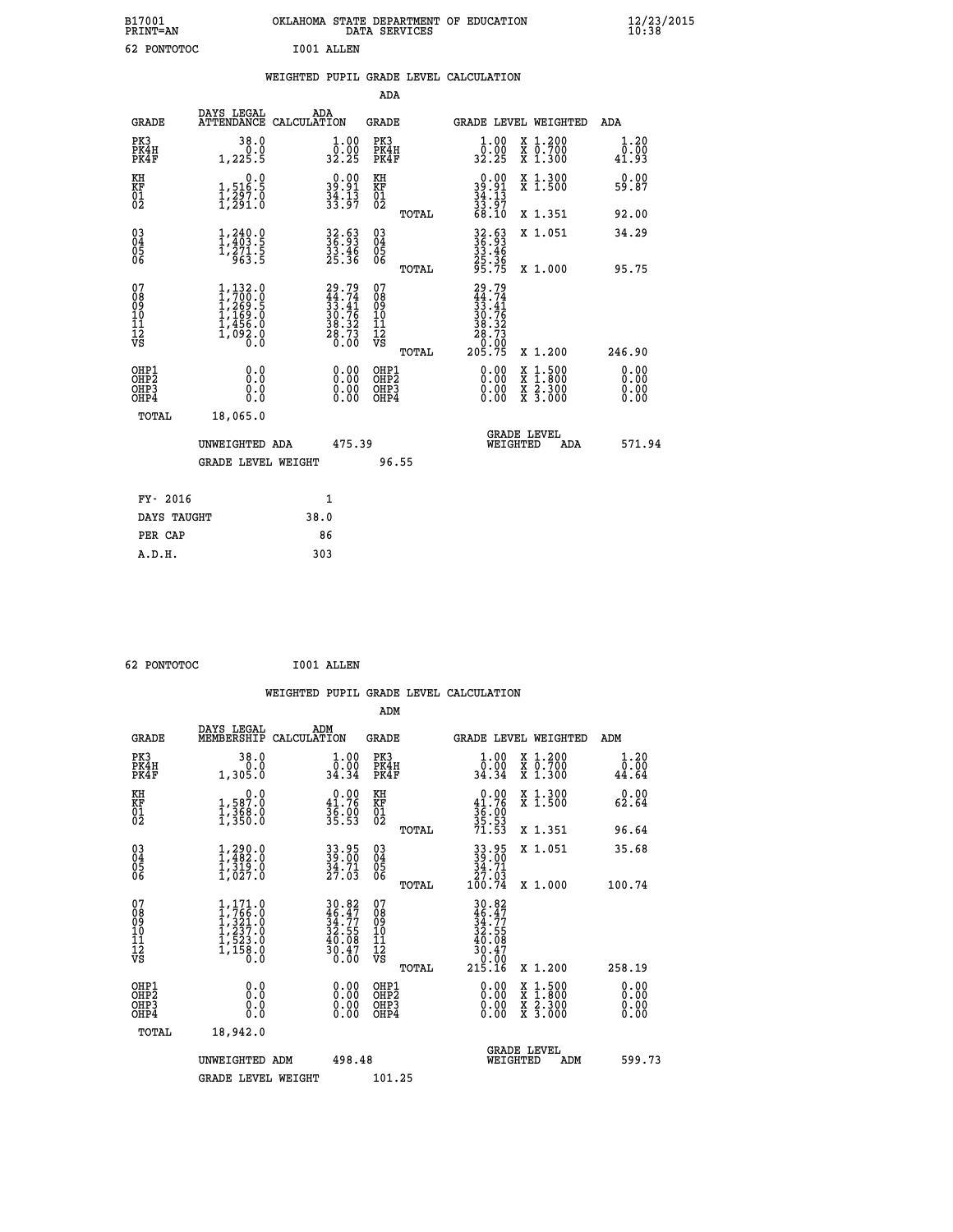| B17001<br><b>PRINT=AN</b> | OKLAHOMA STATE DEPARTMENT OF EDUCATION<br>DATA SERVICES | $\frac{12}{23}$ /2015 |
|---------------------------|---------------------------------------------------------|-----------------------|
| 62<br>PONTOTOC            | I009 VANOSS                                             |                       |

|  |  | WEIGHTED PUPIL GRADE LEVEL CALCULATION |
|--|--|----------------------------------------|
|  |  |                                        |

|                                                                    |                                                                                                                       |                                                                          | ADA                                    |       |                                                                                      |                                          |                       |
|--------------------------------------------------------------------|-----------------------------------------------------------------------------------------------------------------------|--------------------------------------------------------------------------|----------------------------------------|-------|--------------------------------------------------------------------------------------|------------------------------------------|-----------------------|
| <b>GRADE</b>                                                       | DAYS LEGAL<br>ATTENDANCE CALCULATION                                                                                  | ADA                                                                      | <b>GRADE</b>                           |       |                                                                                      | <b>GRADE LEVEL WEIGHTED</b>              | ADA                   |
| PK3<br>PK4H<br>PK4F                                                | 183.0<br>0.0<br>1,066.5                                                                                               | 5.23<br>0.00<br>30.47                                                    | PK3<br>PK4H<br>PK4F                    |       | 5.23<br>ة: ة<br>30.47                                                                | X 1.200<br>X 0.700<br>X 1.300            | 6.28<br>0.00<br>39.61 |
| KH<br>KF<br>01<br>02                                               | 0.0<br>$1,010.5$<br>$1,464.5$<br>$1,478.5$                                                                            | $\begin{smallmatrix} 0.00\\ 28.87\\ 41.84\\ 42.24 \end{smallmatrix}$     | KH<br>KF<br>01<br>02                   |       | 0.00<br>$28.87$<br>$41.84$<br>$42.24$<br>$84.08$                                     | X 1.300<br>X 1.500                       | 0.00<br>43.31         |
|                                                                    |                                                                                                                       |                                                                          |                                        | TOTAL |                                                                                      | X 1.351                                  | 113.59                |
| $\begin{smallmatrix} 03 \\[-4pt] 04 \end{smallmatrix}$<br>Ŏ5<br>06 | $\frac{1}{1}, \frac{048}{352}.\overset{5}{0} \\ 1, \frac{701}{701}.\overset{0}{0} \\ 1, \frac{587}{0}.\overset{0}{0}$ | $\begin{smallmatrix} 29.96 \\ 38.63 \\ 48.60 \\ 45.34 \end{smallmatrix}$ | 03<br>04<br>05<br>06                   |       | $\begin{smallmatrix} 29.96\\ 38.63\\ 48.60\\ 45.34\\ 132.57 \end{smallmatrix}$       | X 1.051                                  | 31.49                 |
|                                                                    |                                                                                                                       |                                                                          |                                        | TOTAL |                                                                                      | X 1.000                                  | 132.57                |
| 07<br>08<br>09<br>01<br>11<br>11<br>12<br>VS                       | $\begin{smallmatrix} 1,379.0\\ 1,261.0\\ 1,463.5\\ 1,651.0\\ 1,029.0\\ 1,117.5\\ 0.0 \end{smallmatrix}$               | 39.40<br>36.03<br>41.81<br>$\frac{47.17}{29.40}$<br>$\frac{31.93}{0.00}$ | 07<br>08<br>09<br>11<br>11<br>12<br>VS |       | $39.40$<br>$36.03$<br>$41.81$<br>$47.17$<br>$29.40$<br>$31.93$<br>$0.00$<br>$225.74$ |                                          |                       |
|                                                                    |                                                                                                                       |                                                                          |                                        | TOTAL |                                                                                      | X 1.200                                  | 270.89                |
| OHP1<br><b>OHP2</b><br>OH <sub>P3</sub><br>OHP4                    | 0.0<br>0.0<br>0.0                                                                                                     | $0.00$<br>$0.00$<br>0.00                                                 | OHP1<br>OHP2<br>OHP3<br>OHP4           |       | 0.00<br>0.00                                                                         | X 1:500<br>X 1:800<br>X 2:300<br>X 3:000 | 0.00<br>0.00<br>0.00  |
| TOTAL                                                              | 18,792.5                                                                                                              |                                                                          |                                        |       |                                                                                      |                                          |                       |
|                                                                    | UNWEIGHTED ADA                                                                                                        | 536.92                                                                   |                                        |       |                                                                                      | <b>GRADE LEVEL</b><br>WEIGHTED<br>ADA    | 637.74                |
|                                                                    | <b>GRADE LEVEL WEIGHT</b>                                                                                             |                                                                          | 100.82                                 |       |                                                                                      |                                          |                       |
| FY- 2016                                                           |                                                                                                                       | $\mathbf{1}$                                                             |                                        |       |                                                                                      |                                          |                       |
| DAYS TAUGHT                                                        |                                                                                                                       | 35.0                                                                     |                                        |       |                                                                                      |                                          |                       |
| PER CAP                                                            |                                                                                                                       | 70                                                                       |                                        |       |                                                                                      |                                          |                       |

| 62 PONTOTOC |  |
|-------------|--|

 **62 PONTOTOC I009 VANOSS WEIGHTED PUPIL GRADE LEVEL CALCULATION ADM DAYS LEGAL ADM GRADE MEMBERSHIP CALCULATION GRADE GRADE LEVEL WEIGHTED ADM PK3 183.0 5.23 PK3 5.23 X 1.200 6.28 PK4H 0.0 0.00 PK4H 0.00 X 0.700 0.00 PK4F 1,102.0 31.49 PK4F 31.49 X 1.300 40.94 KH 0.0 0.00 KH 0.00 X 1.300 0.00 KF 1,060.0 30.29 KF 30.29 X 1.500 45.44 01 1,508.0 43.09 01 43.09 02 1,518.0 43.37 02 43.37 TOTAL 86.46 X 1.351 116.81 03 1,081.0 30.89 03 30.89 X 1.051 32.47 04 1,401.0 40.03 04 40.03 05 1,752.0 50.06 05 50.06** 06 1,632.0 46.63 06 <sub>momas</sub> 46.63  **TOTAL 136.72 X 1.000 136.72**  $\begin{array}{cccc} 07 & 1,424.0 & 40.69 & 07 & 40.69 \ 08 & 1,591.0 & 37.11 & 08 & 37.11 \ 09 & 1,729.0 & 49.40 & 10 & 49.11 \ 10 & 1,729.0 & 49.40 & 10 & 49.40 \ 11 & 1,079.0 & 30.83 & 11 & 30.83 \ 12 & 0.83 & 1,169.0 & 36.8 & 12 & 33.40 \ 13 & 0.8 & 0.8 & 0.8 & 0.$  $\begin{array}{cccc} 40.69 & 07 & 40.69 \\ 37.11 & 08 & 37.11 \\ 44.31 & 09 & 44.31 \\ 49.40 & 10 & 49.40 \\ 30.63 & 11 & 30.63 \\ 33.40 & 12 & 33.40 \\ 0.00 & 0 \text{H}\text{P2} & 0.00 & \text{X } 1.500 \\ 0.00 & 0 \text{H}\text{P2} & 0.00 & \text{X } 1.500 & 0.00 \\ 0.00 & 0 \text{H}\text{P2} & 0.00 &$  **OHP1 0.0 0.00 OHP1 0.00 X 1.500 0.00 OHP2 0.0 0.00 OHP2 0.00 X 1.800 0.00 OHP3 0.0 0.00 OHP3 0.00 X 2.300 0.00 OHP4 0.0 0.00 OHP4 0.00 X 3.000 0.00 TOTAL 19,488.0 GRADE LEVEL UNWEIGHTED ADM 556.82 WEIGHTED ADM 661.55** GRADE LEVEL WEIGHT 104.73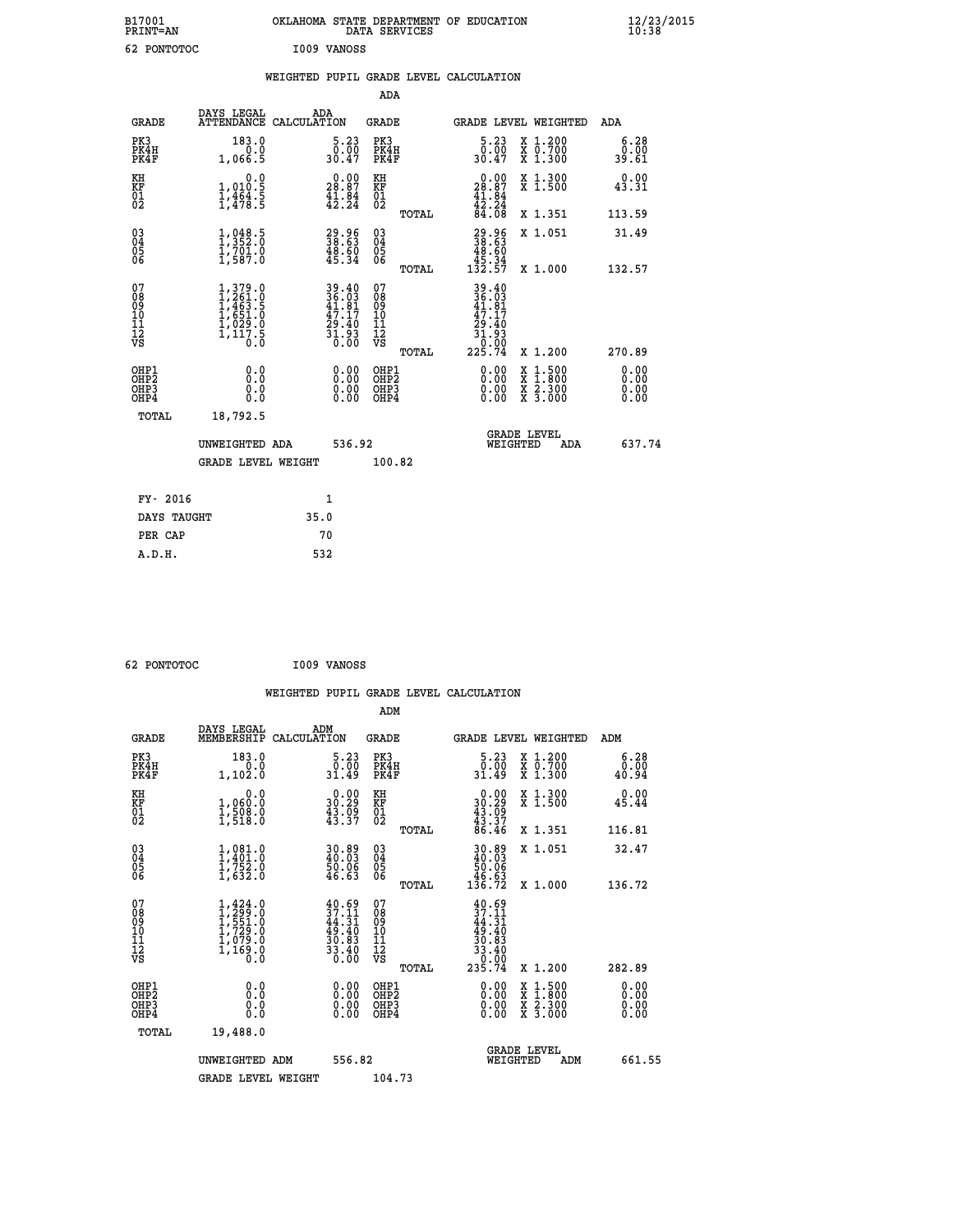| B17001<br><b>PRINT=AN</b> | OKLAHOMA STATE DEPARTMENT OF EDUCATION<br>DATA SERVICES | $\frac{12}{23}$ /2015 |
|---------------------------|---------------------------------------------------------|-----------------------|
| 62<br>PONTOTOC            | I016 BYNG                                               |                       |

|  |  | WEIGHTED PUPIL GRADE LEVEL CALCULATION |
|--|--|----------------------------------------|
|  |  |                                        |

|                                                                    |                                                                                   |                                                                                                       | ADA                                       |       |                                                                                                      |                                          |                               |
|--------------------------------------------------------------------|-----------------------------------------------------------------------------------|-------------------------------------------------------------------------------------------------------|-------------------------------------------|-------|------------------------------------------------------------------------------------------------------|------------------------------------------|-------------------------------|
| <b>GRADE</b>                                                       | DAYS LEGAL                                                                        | ADA<br>ATTENDANCE CALCULATION                                                                         | <b>GRADE</b>                              |       | GRADE LEVEL WEIGHTED                                                                                 |                                          | ADA                           |
| PK3<br>PK4H<br>PK4F                                                | 262.0<br>0.0<br>5,736.0                                                           | $7.28\n0.00\n159.33$                                                                                  | PK3<br>PK4H<br>PK4F                       |       | 7.28<br>ةة: 0<br>33.33                                                                               | X 1.200<br>X 0.700<br>X 1.300            | 8.74<br>0.00<br>207.13        |
| KH<br><b>KF</b><br>01<br>02                                        | 0.0<br>5,446.5<br>5,573.0<br>5,183.5                                              | $\begin{array}{c} 0.00\\151.29\\154.81\\143.99 \end{array}$                                           | KH<br>KF<br>01<br>02                      |       | $\begin{array}{c} 0.00 \\ 151.29 \\ 154.81 \\ 143.99 \\ 298.80 \end{array}$                          | X 1.300<br>X 1.500                       | 0.00<br>226.94                |
|                                                                    |                                                                                   |                                                                                                       |                                           | TOTAL |                                                                                                      | X 1.351                                  | 403.68                        |
| $\begin{smallmatrix} 03 \\[-4pt] 04 \end{smallmatrix}$<br>05<br>06 | $4,458.0$<br>$4,661.0$<br>$\frac{1}{4}, \frac{1}{758}$ . 9                        | 123.83<br>129.47<br>$\frac{114}{132}.$ $\frac{44}{18}$                                                | $\substack{03 \\ 04}$<br>05<br>06         |       | $123.83$<br>$129.47$<br>$114.44$<br>$132.18$<br>376.09                                               | X 1.051                                  | 130.15                        |
|                                                                    |                                                                                   |                                                                                                       |                                           | TOTAL |                                                                                                      | X 1.000                                  | 376.09                        |
| 07<br>08901112<br>1112<br>VS                                       | $4,511.0$<br>$4,039.5$<br>$4,039.5$<br>$2,959.0$<br>$3,465.0$<br>$3,437.5$<br>0.0 | 125.31<br>$\begin{smallmatrix} 111.10 \\ 112.21 \\ 82.19 \\ 96.25 \\ 96.49 \\ 0.00 \end{smallmatrix}$ | 07<br>08<br>09<br>11<br>11<br>12<br>VS    |       | 125.31<br>111.10<br>$\begin{array}{c}\n 112.21 \\  82.19 \\  96.25 \\  95.49 \\  0.09\n \end{array}$ |                                          |                               |
|                                                                    |                                                                                   |                                                                                                       |                                           | TOTAL | 622.55                                                                                               | X 1.200                                  | 747.06                        |
| OHP1<br>OH <sub>P2</sub><br>OH <sub>P3</sub><br>OH <sub>P4</sub>   | 269.0<br>0.0<br>0.0<br>0.0                                                        | $\begin{smallmatrix} 7.47 \ 0.00 \ 0.00 \end{smallmatrix}$<br>0.00                                    | OHP1<br>OH <sub>P</sub> 2<br>OHP3<br>OHP4 |       | $\begin{smallmatrix} 7.47 \ 0.00 \ 0.00 \end{smallmatrix}$<br>0.00                                   | X 1:500<br>X 1:800<br>X 2:300<br>X 3:000 | 11.21<br>0.00<br>0.00<br>0.00 |
| TOTAL                                                              | 62,879.0                                                                          |                                                                                                       |                                           |       |                                                                                                      |                                          |                               |
|                                                                    | UNWEIGHTED ADA                                                                    | 1,746.64                                                                                              |                                           |       |                                                                                                      | GRADE LEVEL<br>WEIGHTED<br>ADA           | 2,111.00                      |
|                                                                    | <b>GRADE LEVEL WEIGHT</b>                                                         |                                                                                                       | 364.36                                    |       |                                                                                                      |                                          |                               |
| FY- 2016                                                           |                                                                                   | $\mathbf{1}$                                                                                          |                                           |       |                                                                                                      |                                          |                               |
| DAYS TAUGHT                                                        |                                                                                   | 36.0                                                                                                  |                                           |       |                                                                                                      |                                          |                               |
| PER CAP                                                            |                                                                                   | 33                                                                                                    |                                           |       |                                                                                                      |                                          |                               |

| -------- |  |
|----------|--|

 **A.D.H. 1,707**

 **62 PONTOTOC I016 BYNG WEIGHTED PUPIL GRADE LEVEL CALCULATION ADM DAYS LEGAL ADM GRADE MEMBERSHIP CALCULATION GRADE GRADE LEVEL WEIGHTED ADM PK3 275.0 7.64 PK3 7.64 X 1.200 9.17 PK4H 0.0 0.00 PK4H 0.00 X 0.700 0.00 PK4F 5,916.0 164.33 PK4F 164.33 X 1.300 213.63 KH 0.0 0.00 KH 0.00 X 1.300 0.00 KF 5,667.0 157.42 KF 157.42 X 1.500 236.13**  $\begin{array}{cccc} \text{KH} & \hspace{1.5cm} 0.0 & \hspace{1.5cm} 0.00 & \text{KH} \\ \text{KF} & \hspace{1.5cm} 5,667.0 & \hspace{1.5cm} 157.42 & \text{KF} \\ 01 & \hspace{1.5cm} 5,735.0 & \hspace{1.5cm} 149.75 & \hspace{1.5cm} 02 \\ \end{array}$  **02 5,355.0 148.75 02 148.75 TOTAL 308.25 X 1.351 416.45 03 4,624.0 128.44 03 128.44 X 1.051 134.99 04 4,795.0 133.19 04 133.19 05 4,245.0 117.92 05 117.92 06 4,937.0 137.14 06 137.14 TOTAL 388.25 X 1.000 388.25**  $\begin{array}{cccc} 07 & 4,724.0 & 131.22 & 07 & 131.22 \ 08 & 4,185.0 & 116.25 & 08 & 116.25 \ 09 & 4,271.0 & 118.64 & 09 & 118.64 \ 10 & 3,186.0 & 88.50 & 10 & 88.50 \ 11 & 3,692.0 & 102.56 & 11 & 102.56 \ 12 & 5,638.0 & 102.56 & 12 & 101.06 \ 12 & 103.66 & 0.0 &$  **TOTAL 658.23 X 1.200 789.88** OHP1 269.0 7.47 OHP2 7.47 - 0.00 X 1.500 11.21<br>OHP2 0.00 0.00 0HP2 0.00 X 1.500 11.21<br>OHP3 0.00 0.00 OHP3 0.000 X 2.300 0.00  **OHP4 0.0 0.00 OHP4 0.00 X 3.000 0.00 TOTAL 65,521.0 GRADE LEVEL UNWEIGHTED ADM 1,820.03 WEIGHTED ADM 2,199.71 GRADE LEVEL WEIGHT 379.68**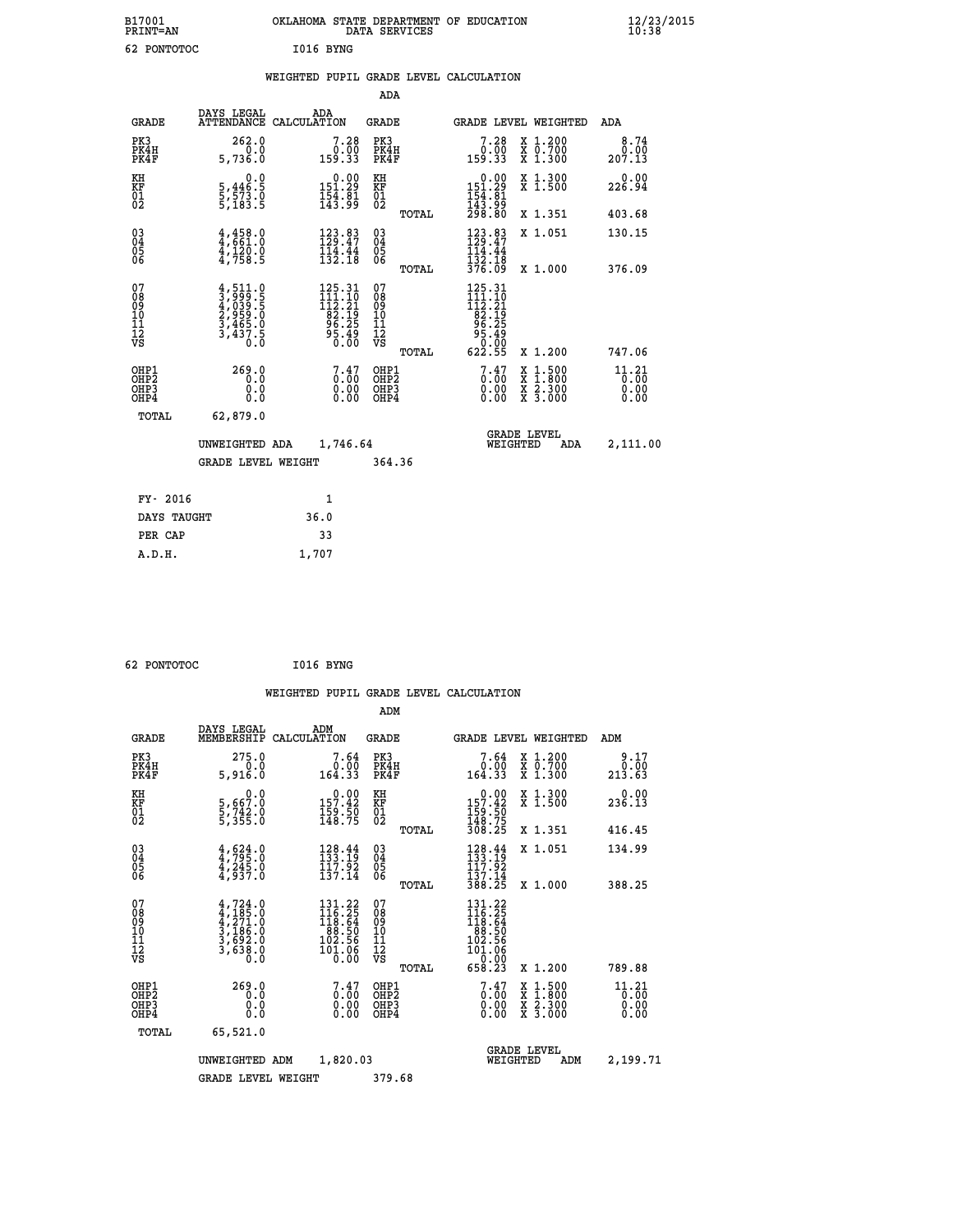| B17001<br><b>PRINT=AN</b> | OKLAHOMA STATE DEPARTMENT OF EDUCATION<br>DATA SERVICES |  |
|---------------------------|---------------------------------------------------------|--|
| 62 PONTOTOC               | <b>I019 ADA</b>                                         |  |

|  |  | WEIGHTED PUPIL GRADE LEVEL CALCULATION |
|--|--|----------------------------------------|
|  |  |                                        |

|                                           |                                                                                                                          |                                                                                | ADA                                      |       |                                                                                   |                                                                                                  |                                            |
|-------------------------------------------|--------------------------------------------------------------------------------------------------------------------------|--------------------------------------------------------------------------------|------------------------------------------|-------|-----------------------------------------------------------------------------------|--------------------------------------------------------------------------------------------------|--------------------------------------------|
| <b>GRADE</b>                              | DAYS LEGAL                                                                                                               | ADA<br>ATTENDANCE CALCULATION                                                  | GRADE                                    |       | <b>GRADE LEVEL WEIGHTED</b>                                                       |                                                                                                  | ADA                                        |
| PK3<br>PK4H<br>PK4F                       | 224.0<br>ة: 198<br>5. 6,749                                                                                              | $5.60$<br>4.95<br>168.74                                                       | PK3<br>PK4H<br>PK4F                      |       | $5.60$<br>4.95<br>168.74                                                          | X 1.200<br>X 0.700<br>X 1.300                                                                    | $5.72$<br>3.47<br>219.36                   |
| KH<br>KF<br>01<br>02                      | 0.0<br>8,436:5<br>9,191:5<br>8,701:0                                                                                     | $\substack{ \phantom{0}0.00\\210.91\\229.79\\217.53 }$                         | KH<br>KF<br>01<br>02                     |       | $\begin{smallmatrix} &0.00\\ 210.91\\ 229.79\\ 217.53\\ 447.32 \end{smallmatrix}$ | X 1.300<br>X 1.500                                                                               | 0.00<br>316.37                             |
|                                           |                                                                                                                          |                                                                                |                                          | TOTAL |                                                                                   | X 1.351                                                                                          | 604.33                                     |
| 03<br>04<br>05<br>06                      | $\begin{smallmatrix} 6 & 9 & 0 & 8 & 5 \\ 7 & 7 & 6 & 1 & 0 \\ 5 & 9 & 9 & 2 & 0 \\ 7 & 1 & 6 & 3 & 5 \end{smallmatrix}$ | $172.71$<br>$194.03$<br>149.00<br>179.09                                       | 03<br>04<br>05<br>06                     |       | 172.71<br>194.03<br>149.80<br>179.09<br>522.92                                    | X 1.051                                                                                          | 181.52                                     |
|                                           |                                                                                                                          |                                                                                |                                          | TOTAL |                                                                                   | X 1.000                                                                                          | 522.92                                     |
| 07<br>08<br>09<br>11<br>11<br>12<br>VS    | 7,475.5<br>6,767.0<br>6,046.0<br>6,412.0<br>6,412.0<br>5,787.5                                                           | $186.89$<br>$169.18$<br>$151.15$<br>$202.86$<br>$160.30$<br>$144.69$<br>$0.00$ | 07<br>08<br>09<br>11<br>11<br>12<br>VS   | TOTAL | $186.89$<br>$169.18$<br>$151.15$<br>$202.86$<br>$160.30$<br>144.69<br>1,015.07    | X 1.200                                                                                          | 1,218.08                                   |
| OHP1<br>OH <sub>P</sub> 2<br>OHP3<br>OHP4 | 31.5<br>0.0<br>Ō.Ō                                                                                                       | 0.79<br>$\begin{smallmatrix} 0.00 \ 0.00 \end{smallmatrix}$                    | OHP1<br>OHP <sub>2</sub><br>OHP3<br>OHP4 |       | $0.79$<br>$0.00$<br>0.00<br>0.00                                                  | $\begin{smallmatrix} x & 1 & 500 \\ x & 1 & 800 \\ x & 2 & 300 \\ x & 3 & 000 \end{smallmatrix}$ | 1.19<br>$\overline{0}$ .00<br>0.00<br>0.00 |
| TOTAL                                     | 101,959.5                                                                                                                |                                                                                |                                          |       |                                                                                   |                                                                                                  |                                            |
|                                           | UNWEIGHTED ADA                                                                                                           | 2,549.01                                                                       |                                          |       | WEIGHTED                                                                          | <b>GRADE LEVEL</b><br>ADA                                                                        | 3,073.96                                   |
|                                           | <b>GRADE LEVEL WEIGHT</b>                                                                                                |                                                                                | 524.95                                   |       |                                                                                   |                                                                                                  |                                            |
| FY- 2016                                  |                                                                                                                          | $\mathbf{1}$                                                                   |                                          |       |                                                                                   |                                                                                                  |                                            |
| DAYS TAUGHT                               |                                                                                                                          | 40.0                                                                           |                                          |       |                                                                                   |                                                                                                  |                                            |
| PER CAP                                   |                                                                                                                          | 33                                                                             |                                          |       |                                                                                   |                                                                                                  |                                            |
| A.D.H.                                    |                                                                                                                          | 2,035                                                                          |                                          |       |                                                                                   |                                                                                                  |                                            |
|                                           |                                                                                                                          |                                                                                |                                          |       |                                                                                   |                                                                                                  |                                            |

| 62 PONTOTOC | <b>I019 ADA</b> |  |
|-------------|-----------------|--|
|             |                 |  |

|                                                      |                                                                                     |                    |                                                                                                             |                                                    |       | WEIGHTED PUPIL GRADE LEVEL CALCULATION                                                        |                                               |                    |                                     |  |
|------------------------------------------------------|-------------------------------------------------------------------------------------|--------------------|-------------------------------------------------------------------------------------------------------------|----------------------------------------------------|-------|-----------------------------------------------------------------------------------------------|-----------------------------------------------|--------------------|-------------------------------------|--|
|                                                      |                                                                                     |                    |                                                                                                             | ADM                                                |       |                                                                                               |                                               |                    |                                     |  |
| <b>GRADE</b>                                         | DAYS LEGAL<br>MEMBERSHIP                                                            | ADM<br>CALCULATION |                                                                                                             | <b>GRADE</b>                                       |       | <b>GRADE LEVEL WEIGHTED</b>                                                                   |                                               |                    | ADM                                 |  |
| PK3<br>PK4H<br>PK4F                                  | 238.0<br>217.0<br>7,132.0                                                           |                    | $\begin{smallmatrix}5.95\5.43\178.30\end{smallmatrix}$                                                      | PK3<br>PK4H<br>PK4F                                |       | $\begin{smallmatrix}5.95\5.43\178.30\end{smallmatrix}$                                        | X 1.200<br>X 0.700<br>X 1.300                 |                    | 7.14<br>$3.\overline{80}$<br>231.79 |  |
| KH<br>KF<br>01<br>02                                 | 0.0<br>8,894:0<br>9,592:0<br>9,058:0                                                |                    | $\begin{smallmatrix} 0.00\\ 222.35\\ 239.80\\ 226.45 \end{smallmatrix}$                                     | KH<br>KF<br>01<br>02                               |       | $\begin{smallmatrix} &0.00\\ 222.35\\ 239.80\\ 226.45\\ 466.25 \end{smallmatrix}$             | X 1.300<br>X 1.500                            |                    | $0.00$<br>333.53                    |  |
|                                                      |                                                                                     |                    |                                                                                                             |                                                    | TOTAL |                                                                                               | X 1.351                                       |                    | 629.90                              |  |
| $\begin{matrix} 03 \\ 04 \\ 05 \\ 06 \end{matrix}$   | $7, 235.0$<br>8,121.0<br>6,284.0<br>7,474.0                                         |                    | $\begin{smallmatrix} 180.88\\ 203.03\\ 157.10\\ 186.85 \end{smallmatrix}$                                   | $\begin{matrix} 03 \\ 04 \\ 05 \\ 06 \end{matrix}$ |       | $180.88$<br>$203.03$<br>$157.10$<br>$186.85$<br>$546.98$                                      | X 1.051                                       |                    | 190.10                              |  |
|                                                      |                                                                                     |                    |                                                                                                             |                                                    | TOTAL |                                                                                               | X 1.000                                       |                    | 546.98                              |  |
| 07<br>08<br>09<br>01<br>11<br>11<br>12<br>VS         | $7,919.0$<br>$7,062.0$<br>$6,334.0$<br>$8,450.0$<br>$6,708.0$<br>$6,095.0$<br>$0.0$ |                    | $\begin{smallmatrix} 197.98\\ 176.55\\ 158.35\\ 211.25\\ 211.25\\ 167.70\\ 152.38\\ 0.00 \end{smallmatrix}$ | 07<br>08<br>09<br>001<br>11<br>11<br>12<br>VS      |       | 197.98<br>$\frac{176}{158}\cdot\frac{55}{35}$<br>$\frac{211}{25}$<br>167.70<br>152.38<br>0.00 |                                               |                    |                                     |  |
|                                                      |                                                                                     |                    |                                                                                                             |                                                    | TOTAL | 1,064.21                                                                                      | X 1.200                                       |                    | 1,277.05                            |  |
| OHP1<br>OHP2<br>OH <sub>P3</sub><br>OH <sub>P4</sub> | 34.0<br>0.0<br>0.000                                                                |                    | 0.85<br>0.00<br>0.00                                                                                        | OHP1<br>OHP2<br>OHP3<br>OHP4                       |       | $0.85$<br>$0.00$<br>$0.00$<br>0.00                                                            | X<br>X<br>$\frac{x}{x}$ $\frac{5:300}{3:000}$ | $1.500$<br>$1.800$ | $1.28$<br>$0.00$<br>0.00<br>0.00    |  |
| TOTAL                                                | 106,847.0                                                                           |                    |                                                                                                             |                                                    |       |                                                                                               |                                               |                    |                                     |  |
|                                                      | UNWEIGHTED                                                                          | ADM                | 2,671.20                                                                                                    |                                                    |       | WEIGHTED                                                                                      | <b>GRADE LEVEL</b>                            | ADM                | 3,221.57                            |  |
|                                                      | <b>GRADE LEVEL WEIGHT</b>                                                           |                    |                                                                                                             | 550.37                                             |       |                                                                                               |                                               |                    |                                     |  |
|                                                      |                                                                                     |                    |                                                                                                             |                                                    |       |                                                                                               |                                               |                    |                                     |  |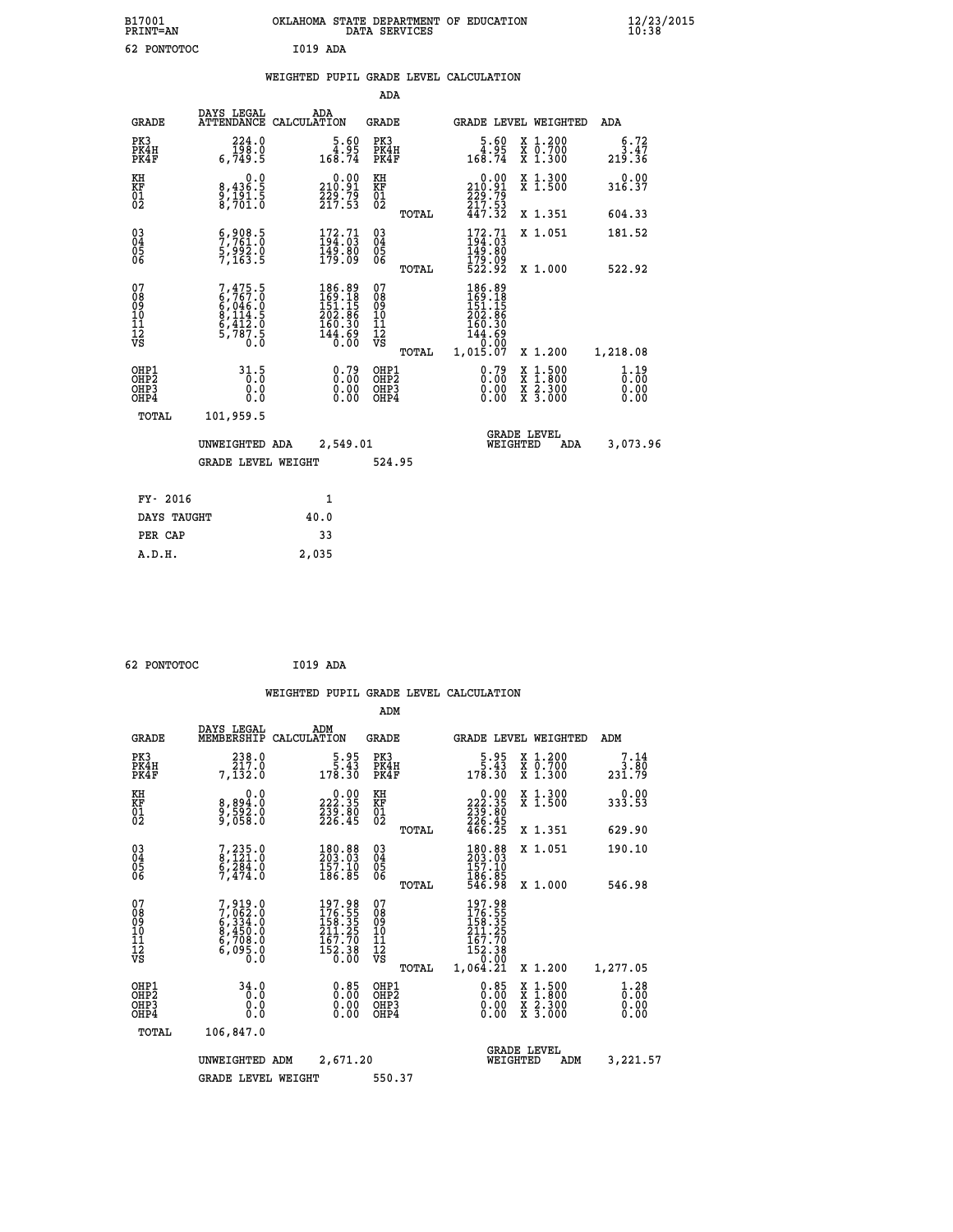| B17001<br><b>PRINT=AN</b> | OKLAHOMA STATE DEPARTMENT OF EDUCATION<br>DATA SERVICES | $\frac{12}{23}$ /2015 |
|---------------------------|---------------------------------------------------------|-----------------------|
| 62<br>PONTOTOC            | I024 LATTA                                              |                       |

|  |     | WEIGHTED PUPIL GRADE LEVEL CALCULATION |  |
|--|-----|----------------------------------------|--|
|  | ADA |                                        |  |

| <b>GRADE</b>                                       | DAYS LEGAL<br><b>ATTENDANCE</b>                                                     | ADA<br>CALCULATION |                                                                         | GRADE                                               |       |                                                                               |          | GRADE LEVEL WEIGHTED                                                                             | ADA                          |
|----------------------------------------------------|-------------------------------------------------------------------------------------|--------------------|-------------------------------------------------------------------------|-----------------------------------------------------|-------|-------------------------------------------------------------------------------|----------|--------------------------------------------------------------------------------------------------|------------------------------|
| PK3<br>PK4H<br>PK4F                                | 169.0<br>0.0<br>1,994.0                                                             |                    | $\begin{smallmatrix} 4.69\0.00\\55.39\end{smallmatrix}$                 | PK3<br>PK4H<br>PK4F                                 |       | $\begin{smallmatrix} 4.69\0.00\\55.39\end{smallmatrix}$                       |          | X 1.200<br>X 0.700<br>X 1.300                                                                    | 5.63<br>0.00<br>72.01        |
| KH<br>KF<br>01<br>02                               | 0.0<br>2,425:0<br>2,839:0<br>2,571:0                                                |                    | $\begin{smallmatrix} 0.00\\ 57.36\\ 78.86\\ 71.42 \end{smallmatrix}$    | KH<br>KF<br>01<br>02                                |       | $\begin{smallmatrix} &0.00\\ 67.36\\ 78.86\\ 71.42\\ 150.28\end{smallmatrix}$ |          | X 1.300<br>X 1.500                                                                               | 0.00<br>101.04               |
|                                                    |                                                                                     |                    |                                                                         |                                                     | TOTAL |                                                                               |          | X 1.351                                                                                          | 203.03                       |
| $\begin{matrix} 03 \\ 04 \\ 05 \\ 06 \end{matrix}$ | 2, 231 : 5<br>2, 179 : 0<br>2, 185 : 5<br>2, 211 : 5                                |                    | $\begin{smallmatrix} 61.99\\ 60.53\\ 60.71\\ 61.43\\ \end{smallmatrix}$ | $\begin{array}{c} 03 \\ 04 \\ 05 \\ 06 \end{array}$ |       | $61.99$<br>$60.53$<br>60.71<br>$\frac{61.43}{182.67}$                         |          | X 1.051                                                                                          | 65.15                        |
| 07                                                 |                                                                                     |                    |                                                                         | 07                                                  | TOTAL |                                                                               |          | X 1.000                                                                                          | 182.67                       |
| 08<br>09<br>11<br>11<br>12<br>VS                   | $1,865.5$<br>$2,384.5$<br>$2,066.0$<br>$1,950.5$<br>$1,533.0$<br>$1,694.0$<br>$0.0$ |                    | 51.82<br>66.24<br>57.60<br>54.44<br>54.58<br>47.06<br>0.00              | 08<br>09<br>11<br>11<br>12<br>VS                    |       | 51.82<br>66.24<br>57.60<br>54.44<br>42.58<br>47.06<br>0.00                    |          |                                                                                                  |                              |
|                                                    |                                                                                     |                    |                                                                         |                                                     | TOTAL | 319.74                                                                        |          | X 1.200                                                                                          | 383.69                       |
| OHP1<br>OHP2<br>OHP3<br>OHP4                       | 0.0<br>0.000                                                                        |                    | $\begin{smallmatrix} 0.00 \ 0.00 \ 0.00 \ 0.00 \end{smallmatrix}$       | OHP1<br>OHP2<br>OHP3<br>OHP4                        |       |                                                                               |          | $\begin{smallmatrix} x & 1 & 500 \\ x & 1 & 800 \\ x & 2 & 300 \\ x & 3 & 000 \end{smallmatrix}$ | 0.00<br>0.00<br>0.00<br>0.00 |
| TOTAL                                              | 30,299.0                                                                            |                    |                                                                         |                                                     |       |                                                                               |          |                                                                                                  |                              |
|                                                    | UNWEIGHTED ADA                                                                      |                    | 842.12                                                                  |                                                     |       |                                                                               | WEIGHTED | <b>GRADE LEVEL</b><br>ADA                                                                        | 1,013.22                     |
|                                                    | <b>GRADE LEVEL WEIGHT</b>                                                           |                    |                                                                         | 171.10                                              |       |                                                                               |          |                                                                                                  |                              |
| FY- 2016                                           |                                                                                     |                    | $\mathbf{1}$                                                            |                                                     |       |                                                                               |          |                                                                                                  |                              |
| DAYS TAUGHT                                        |                                                                                     | 36.0               |                                                                         |                                                     |       |                                                                               |          |                                                                                                  |                              |
|                                                    |                                                                                     |                    |                                                                         |                                                     |       |                                                                               |          |                                                                                                  |                              |

| 62 PONTOTOC | I024 LATTA |
|-------------|------------|

 **PER CAP 33 A.D.H. 817**

 **WEIGHTED PUPIL GRADE LEVEL CALCULATION ADM DAYS LEGAL ADM GRADE MEMBERSHIP CALCULATION GRADE GRADE LEVEL WEIGHTED ADM PK3 169.0 4.69 PK3 4.69 X 1.200 5.63 PK4H 0.0 0.00 PK4H 0.00 X 0.700 0.00 PK4F 2,088.0 58.00 PK4F 58.00 X 1.300 75.40 KH 0.0 0.00 KH 0.00 X 1.300 0.00 KF 2,538.0 70.50 KF 70.50 X 1.500 105.75 01 2,913.0 80.92 01 80.92 02 2,635.0 73.19 02 73.19 TOTAL 154.11 X 1.351 208.20 03 2,298.0 63.83 03 63.83 X 1.051 67.09 04 2,241.0 62.25 04 62.25 05 2,229.0 61.92 05 61.92 06 2,272.0 63.11 06 63.11 TOTAL 187.28 X 1.000 187.28**  $\begin{array}{cccc} 07 & 1,904.0 & 52.89 & 07 & 52.89 \ 08 & 2,448.0 & 68.00 & 08 & 60.28 \ 09 & 2,161.0 & 60.28 & 09 & 60.28 \ 10 & 2,019.0 & 56.34 & 10 & 56.34 \ 11 & 1,580.0 & 43.89 & 11 & 43.89 \ \hline \textrm{vs} & 1,744.0 & 48.45 & 12 & 48.45 \ \hline \textrm{vs} & 1,744.0 &$  $\begin{array}{cccc} 52.89 & 07 & 52.89\ 68.920 & 08 & 68.920\ 66.328 & 09 & 60.232\ 43.39 & 11 & 43.39\ 48.45 & 11 & 43.45\ 40.00 & 08112 & 43.45\ 0.00 & 08112 & 0.000\ 0.00 & 08112 & 0.000\ 0.00 & 0.000\ 0.00 & 0.000\ 0.00 & 0.000\ 0.000 & 0.000\ 0.00$  **OHP1 0.0 0.00 OHP1 0.00 X 1.500 0.00 OHP2 0.0 0.00 OHP2 0.00 X 1.800 0.00 OHP3 0.0 0.00 OHP3 0.00 X 2.300 0.00 OHP4 0.0 0.00 OHP4 0.00 X 3.000 0.00 TOTAL 31,239.0** UNWEIGHTED ADM 868.26 GRADE LEVEL<br>WEIGHTED ADM 1,045.17 GRADE LEVEL WEIGHT 176.91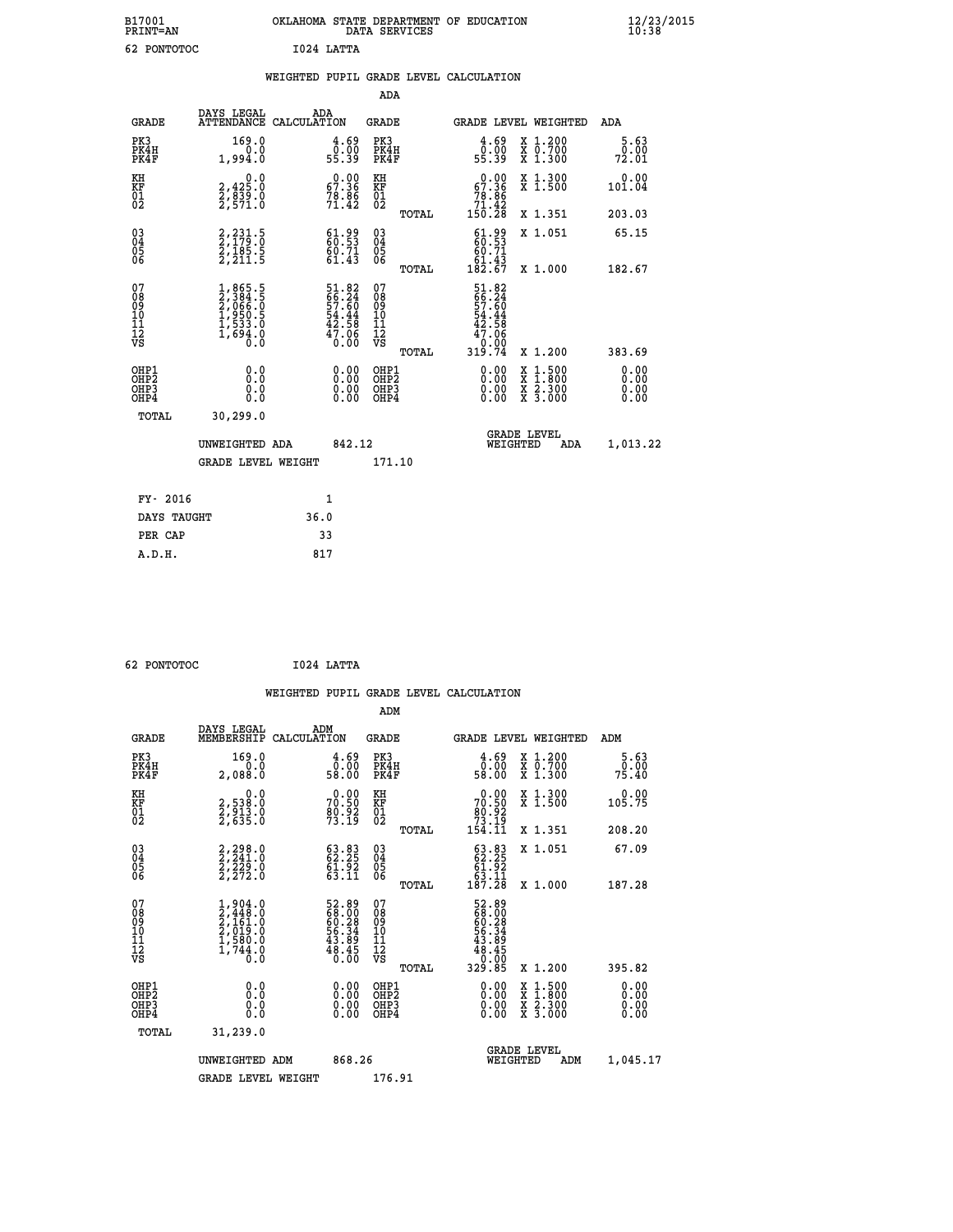| B17001<br>PRINT=AN | OKLAHOMA STATE DEPARTMENT OF EDUCATION<br>DATA SERVICES | $\frac{12}{23}$ /2015 |
|--------------------|---------------------------------------------------------|-----------------------|
| 62 PONTOTOC        | <b>I030 STONEWALL</b>                                   |                       |

|                                                    |                                                                                                       | WEIGHTED PUPIL GRADE LEVEL CALCULATION                                   |                                                      |       |                                                                                                   |                                                                                                                                      |                       |
|----------------------------------------------------|-------------------------------------------------------------------------------------------------------|--------------------------------------------------------------------------|------------------------------------------------------|-------|---------------------------------------------------------------------------------------------------|--------------------------------------------------------------------------------------------------------------------------------------|-----------------------|
|                                                    |                                                                                                       |                                                                          | ADA                                                  |       |                                                                                                   |                                                                                                                                      |                       |
| <b>GRADE</b>                                       | DAYS LEGAL                                                                                            | ADA<br>ATTENDANCE CALCULATION                                            | <b>GRADE</b>                                         |       |                                                                                                   | GRADE LEVEL WEIGHTED                                                                                                                 | ADA                   |
| PK3<br>PK4H<br>PK4F                                | 0.0<br>0.0<br>1,024.0                                                                                 | $\substack{0.00\\0.00\\26.26}$                                           | PK3<br>PK4H<br>PK4F                                  |       | 0.00<br>0.00<br>26.26                                                                             | X 1.200<br>X 0.700<br>X 1.300                                                                                                        | 0.00<br>0.00<br>34.14 |
| KH<br>KF<br>01<br>02                               | 0.0<br>$1,485.5$<br>$1,481.5$<br>$1,633.0$                                                            | $\begin{smallmatrix} 0.00\\ 38.09\\ 37.99\\ 26.49 \end{smallmatrix}$     | KH<br>KF<br>01<br>02                                 |       | $\begin{smallmatrix} 0.00\\ 38.09\\ 37.99\\ 26.49\\ 64.48 \end{smallmatrix}$                      | X 1.300<br>X 1.500                                                                                                                   | 0.00<br>57.14         |
|                                                    |                                                                                                       |                                                                          |                                                      | TOTAL |                                                                                                   | X 1.351                                                                                                                              | 87.11                 |
| $\begin{matrix} 03 \\ 04 \\ 05 \\ 06 \end{matrix}$ | $1,787.5$<br>$1,434.5$<br>$\frac{1}{1}, \frac{1}{3}$ $\frac{8}{0}$ $\frac{0}{0}$                      | $\begin{smallmatrix} 45.83\ 36.78\ 30.26\ 33.59 \end{smallmatrix}$       | 03<br>04<br>05<br>06                                 |       | $\begin{smallmatrix} 45.83\ 36.78\ 30.26\ 33.59\ 100.63 \end{smallmatrix}$                        | X 1.051                                                                                                                              | 48.17                 |
|                                                    |                                                                                                       |                                                                          |                                                      | TOTAL |                                                                                                   | X 1.000                                                                                                                              | 100.63                |
| 07<br>089<br>090<br>1112<br>VS                     | $\begin{smallmatrix} 1,145.5\\ 1,356.0\\ 1,412.0\\ 1,182.5\\ 1,106.0\\ 676.5\\ 0.0 \end{smallmatrix}$ | $29.37$<br>$34.77$<br>$36.21$<br>$30.32$<br>$28.36$<br>$17.35$<br>$0.00$ | 07<br>08<br>09<br>10<br>11<br>12<br>VS               | TOTAL | $\begin{smallmatrix} 29.37\ 34.77\ 36.21\ 30.32\ 30.32\ 28.36\ 17.350\ 176.38\ \end{smallmatrix}$ | X 1.200                                                                                                                              | 211.66                |
| OHP1<br>OHP2<br>OHP3<br>OHP4                       | 0.0<br>Ŏ.Ŏ<br>0.0<br>0.0                                                                              | 0.00<br>$0.00$<br>0.00                                                   | OHP1<br>OHP2<br>OHP <sub>3</sub><br>OHP <sub>4</sub> |       | 0.00<br>0.00<br>0.00                                                                              | $\begin{smallmatrix} \mathtt{X} & 1 & 500 \\ \mathtt{X} & 1 & 800 \\ \mathtt{X} & 2 & 300 \\ \mathtt{X} & 3 & 000 \end{smallmatrix}$ | 0.00<br>0.00<br>0.00  |
| TOTAL                                              | 17,614.5                                                                                              |                                                                          |                                                      |       |                                                                                                   |                                                                                                                                      |                       |
|                                                    | UNWEIGHTED ADA                                                                                        | 451.67                                                                   |                                                      |       | WEIGHTED                                                                                          | <b>GRADE LEVEL</b><br>ADA                                                                                                            | 538.85                |
|                                                    | <b>GRADE LEVEL WEIGHT</b>                                                                             |                                                                          | 87.18                                                |       |                                                                                                   |                                                                                                                                      |                       |
| FY- 2016                                           |                                                                                                       | $\mathbf{1}$                                                             |                                                      |       |                                                                                                   |                                                                                                                                      |                       |
| DAYS TAUGHT                                        |                                                                                                       | 39.0                                                                     |                                                      |       |                                                                                                   |                                                                                                                                      |                       |
| PER CAP                                            |                                                                                                       | 84                                                                       |                                                      |       |                                                                                                   |                                                                                                                                      |                       |

 **62 PONTOTOC I030 STONEWALL**

 **WEIGHTED PUPIL GRADE LEVEL CALCULATION ADM DAYS LEGAL ADM GRADE MEMBERSHIP CALCULATION GRADE GRADE LEVEL WEIGHTED ADM**

| GRADE                                                | MEMBERSHIP CALCULATION                                                                                |                                                                          | GRADE                                               | GRADE PRART METGHIED                                                                                                                                                                                                                                                           |                                          | ADM                                                                                                                                                                                                                                                                            |
|------------------------------------------------------|-------------------------------------------------------------------------------------------------------|--------------------------------------------------------------------------|-----------------------------------------------------|--------------------------------------------------------------------------------------------------------------------------------------------------------------------------------------------------------------------------------------------------------------------------------|------------------------------------------|--------------------------------------------------------------------------------------------------------------------------------------------------------------------------------------------------------------------------------------------------------------------------------|
| PK3<br>PK4H<br>PK4F                                  | 0.000<br>1,094.0                                                                                      | $\begin{smallmatrix} 0.00\\ 0.00\\ 28.05 \end{smallmatrix}$              | PK3<br>PK4H<br>PK4F                                 | 0.00<br>0.00<br>28.05                                                                                                                                                                                                                                                          | X 1.200<br>X 0.700<br>X 1.300            | 0.00<br>0.00<br>36.47                                                                                                                                                                                                                                                          |
| KH<br>KF<br>01<br>02                                 | 0.0<br>1,549:0<br>1,539:0<br>1,067:0                                                                  | $39.72$<br>$39.72$<br>$39.46$<br>$27.36$                                 | KH<br>KF<br>01<br>02                                | $39.72$<br>$39.46$<br>$27.36$<br>$66.82$                                                                                                                                                                                                                                       | X 1.300<br>X 1.500                       | 0.00<br>59.58                                                                                                                                                                                                                                                                  |
|                                                      |                                                                                                       |                                                                          | TOTAL                                               |                                                                                                                                                                                                                                                                                | X 1.351                                  | 90.27                                                                                                                                                                                                                                                                          |
| $\begin{matrix} 03 \\ 04 \\ 05 \\ 06 \end{matrix}$   | $1, 486.0$<br>$1, 480.0$<br>$1, 191.0$<br>$1, 316.0$                                                  | $\frac{47.33}{37.95}$<br>$\frac{30.54}{33.74}$                           | $\begin{array}{c} 03 \\ 04 \\ 05 \\ 06 \end{array}$ | $37.3337.9530.5433.74102.23$                                                                                                                                                                                                                                                   | X 1.051                                  | 49.74                                                                                                                                                                                                                                                                          |
|                                                      |                                                                                                       |                                                                          | TOTAL                                               |                                                                                                                                                                                                                                                                                | X 1.000                                  | 102.23                                                                                                                                                                                                                                                                         |
| 07<br>08<br>09<br>101<br>11<br>12<br>VS              | $\begin{smallmatrix} 1,156.0\\ 1,363.0\\ 1,448.0\\ 1,220.0\\ 1,123.0\\ 698.0\\ 0.0 \end{smallmatrix}$ | $29.64$<br>$34.95$<br>$37.13$<br>$31.28$<br>$28.79$<br>$17.90$<br>$0.00$ | 07<br>08<br>09<br>11<br>11<br>12<br>VS              | $\begin{smallmatrix} 29.64\ 34.95\ 37.13\ 37.138\ 31.289\ 28.790\ 17.900\ 179.69\ \end{smallmatrix}$                                                                                                                                                                           |                                          |                                                                                                                                                                                                                                                                                |
|                                                      |                                                                                                       |                                                                          | <b>TOTAL</b>                                        |                                                                                                                                                                                                                                                                                | X 1.200                                  | 215.63                                                                                                                                                                                                                                                                         |
| OHP1<br>OHP <sub>2</sub><br>OH <sub>P3</sub><br>OHP4 |                                                                                                       | $0.00$<br>$0.00$<br>0.00                                                 | OHP1<br>OHP <sub>2</sub><br>OHP3<br>OHP4            | $\begin{smallmatrix} 0.00 & 0.00 & 0.00 & 0.00 & 0.00 & 0.00 & 0.00 & 0.00 & 0.00 & 0.00 & 0.00 & 0.00 & 0.00 & 0.00 & 0.00 & 0.00 & 0.00 & 0.00 & 0.00 & 0.00 & 0.00 & 0.00 & 0.00 & 0.00 & 0.00 & 0.00 & 0.00 & 0.00 & 0.00 & 0.00 & 0.00 & 0.00 & 0.00 & 0.00 & 0.00 & 0.0$ | X 1:500<br>X 1:800<br>X 2:300<br>X 3:000 | $\begin{smallmatrix} 0.00 & 0.00 & 0.00 & 0.00 & 0.00 & 0.00 & 0.00 & 0.00 & 0.00 & 0.00 & 0.00 & 0.00 & 0.00 & 0.00 & 0.00 & 0.00 & 0.00 & 0.00 & 0.00 & 0.00 & 0.00 & 0.00 & 0.00 & 0.00 & 0.00 & 0.00 & 0.00 & 0.00 & 0.00 & 0.00 & 0.00 & 0.00 & 0.00 & 0.00 & 0.00 & 0.0$ |
| TOTAL                                                | 18,090.0                                                                                              |                                                                          |                                                     |                                                                                                                                                                                                                                                                                |                                          |                                                                                                                                                                                                                                                                                |
|                                                      | UNWEIGHTED ADM                                                                                        | 463.84                                                                   |                                                     | <b>GRADE LEVEL</b><br>WEIGHTED                                                                                                                                                                                                                                                 | ADM                                      | 553.92                                                                                                                                                                                                                                                                         |
|                                                      | <b>GRADE LEVEL WEIGHT</b>                                                                             |                                                                          | 90.08                                               |                                                                                                                                                                                                                                                                                |                                          |                                                                                                                                                                                                                                                                                |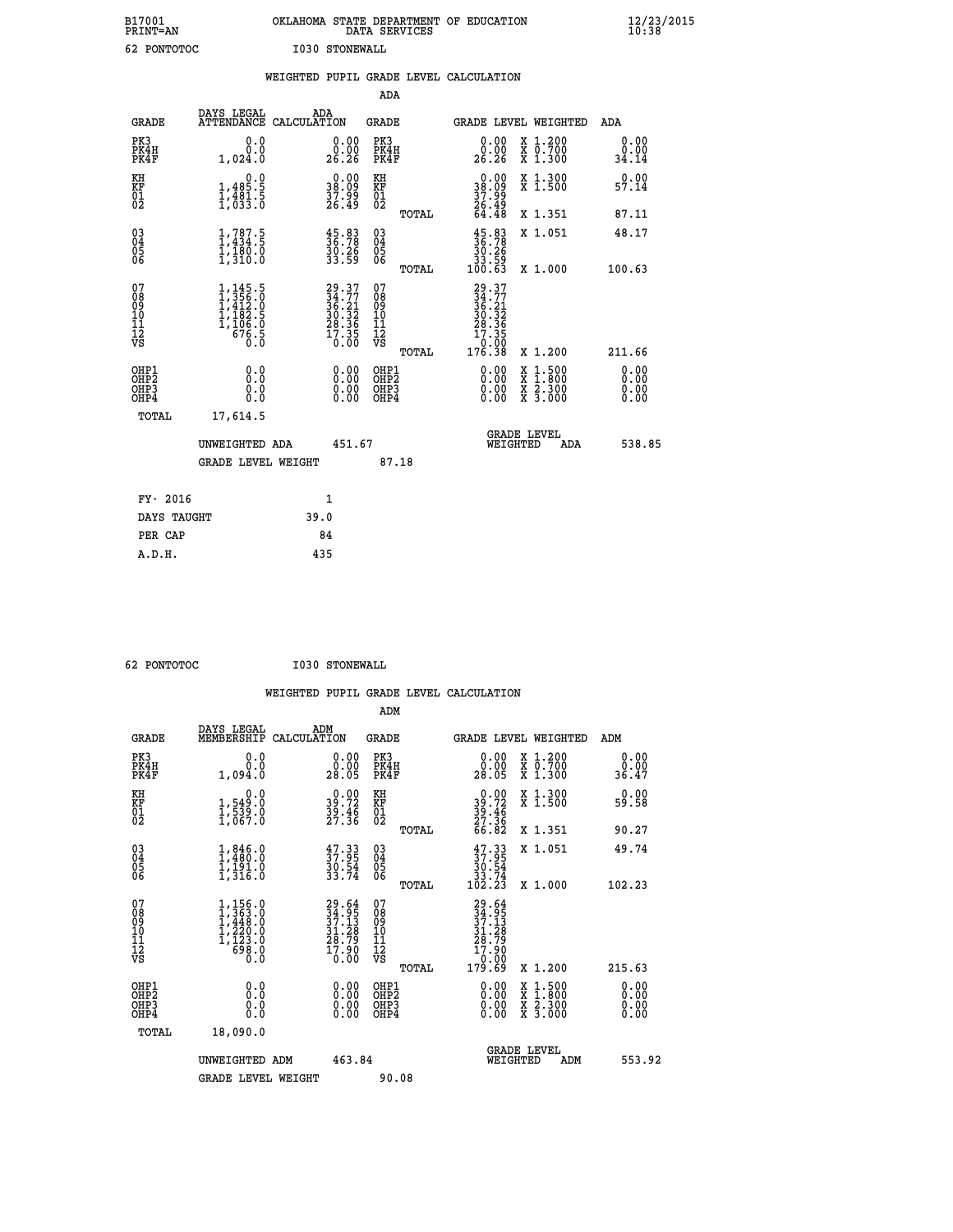| B17001<br><b>PRINT=AN</b> |           | OKLAHOMA STATE DEPARTMENT OF EDUCATION<br>DATA SERVICES |  |
|---------------------------|-----------|---------------------------------------------------------|--|
| 62 PONTOTOC               | I037 ROFF |                                                         |  |

|                                                                    |                                                                           |      |                                                             | ADA                                          |       |                                                                                             |                                          |                              |
|--------------------------------------------------------------------|---------------------------------------------------------------------------|------|-------------------------------------------------------------|----------------------------------------------|-------|---------------------------------------------------------------------------------------------|------------------------------------------|------------------------------|
| <b>GRADE</b>                                                       | DAYS LEGAL<br>ATTENDANCE CALCULATION                                      | ADA  |                                                             | <b>GRADE</b>                                 |       | GRADE LEVEL WEIGHTED                                                                        |                                          | ADA                          |
| PK3<br>PK4H<br>PK4F                                                | 0.0<br>0.0<br>956.0                                                       |      | $\begin{smallmatrix} 0.00\\ 0.00\\ 24.51 \end{smallmatrix}$ | PK3<br>PK4H<br>PK4F                          |       | 0.00<br>ă:ŏŏ<br>24.51                                                                       | X 1.200<br>X 0.700<br>X 1.300            | 0.00<br>0.00<br>31.86        |
| KH<br>KF<br>01<br>02                                               | 935.0<br>$1,\frac{1}{648}.\frac{3}{5}$                                    |      | 23.97<br>$\frac{55}{16}$ $\frac{62}{63}$                    | KH<br>KF<br>01<br>02                         |       | $\begin{smallmatrix} 0.00\\ 23.97\\ 29.02\\ 16.63\\ 45.65 \end{smallmatrix}$                | X 1.300<br>X 1.500                       | 0.00<br>35.96                |
|                                                                    |                                                                           |      |                                                             |                                              | TOTAL |                                                                                             | X 1.351                                  | 61.67                        |
| $\begin{smallmatrix} 03 \\[-4pt] 04 \end{smallmatrix}$<br>Ŏ5<br>06 | 826.0<br>$\frac{961.0}{832.0}$                                            |      | $21.18$<br>$19.92$<br>$\frac{24.64}{21.33}$                 | $\substack{03 \\ 04}$<br>Ŏ5<br>06            |       | $21.1819.9224.6421.3365.89$                                                                 | X 1.051                                  | 22.26                        |
|                                                                    |                                                                           |      |                                                             |                                              | TOTAL |                                                                                             | X 1.000                                  | 65.89                        |
| 07<br>08<br>09<br>101<br>11<br>12<br>VS                            | $1,060.5$<br>$966.0$<br>$966.5$<br>$985.5$<br>$806.5$<br>$858.5$<br>$0.0$ |      | $16.7327.1824.7725.4420.6822.530.00$                        | 07<br>08<br>09<br>101<br>11<br>12<br>VS      |       | 16.73<br>$\begin{array}{r} 27.18 \\ 24.77 \\ 25.44 \\ 20.68 \\ 20.53 \\ 2.0.93 \end{array}$ |                                          |                              |
|                                                                    |                                                                           |      |                                                             |                                              | TOTAL | 137.33                                                                                      | X 1.200                                  | 164.80                       |
| OHP1<br>OHP <sub>2</sub><br>OH <sub>P3</sub><br>OHP4               | 37.0<br>0.0<br>0.0<br>$0.\overline{0}$                                    |      | 0.95<br>$\begin{smallmatrix} 0.00 \ 0.00 \end{smallmatrix}$ | OHP1<br>OHP <sub>2</sub><br>OHP <sub>3</sub> |       | 0.95<br>0.00                                                                                | X 1:500<br>X 1:800<br>X 2:300<br>X 3:000 | 1.43<br>0.00<br>0.00<br>0.00 |
| TOTAL                                                              | 12,433.5                                                                  |      |                                                             |                                              |       |                                                                                             |                                          |                              |
|                                                                    | UNWEIGHTED ADA                                                            |      | 319.48                                                      |                                              |       | WEIGHTED                                                                                    | <b>GRADE LEVEL</b><br>ADA                | 383.87                       |
|                                                                    | <b>GRADE LEVEL WEIGHT</b>                                                 |      |                                                             |                                              | 64.39 |                                                                                             |                                          |                              |
| FY- 2016                                                           |                                                                           | 1    |                                                             |                                              |       |                                                                                             |                                          |                              |
| DAYS TAUGHT                                                        |                                                                           | 39.0 |                                                             |                                              |       |                                                                                             |                                          |                              |
| PER CAP                                                            |                                                                           | 95   |                                                             |                                              |       |                                                                                             |                                          |                              |

 **62 PONTOTOC I037 ROFF**

 **A.D.H. 161**

 **B17001<br>PRINT=AN** 

|                                                    |                                                                                                   | WEIGHTED PUPIL GRADE LEVEL CALCULATION                                                       |                                               |                                                  |                                          |                              |
|----------------------------------------------------|---------------------------------------------------------------------------------------------------|----------------------------------------------------------------------------------------------|-----------------------------------------------|--------------------------------------------------|------------------------------------------|------------------------------|
|                                                    |                                                                                                   |                                                                                              | ADM                                           |                                                  |                                          |                              |
| <b>GRADE</b>                                       | DAYS LEGAL<br>MEMBERSHIP                                                                          | ADM<br>CALCULATION                                                                           | GRADE                                         | GRADE LEVEL WEIGHTED                             |                                          | ADM                          |
| PK3<br>PK4H<br>PK4F                                | 0.0<br>0.0<br>970.0                                                                               | $\begin{smallmatrix} 0.00\\ 0.00\\ 24.87 \end{smallmatrix}$                                  | PK3<br>PK4H<br>PK4F                           | 0.00<br>24.87                                    | X 1.200<br>X 0.700<br>X 1.300            | 0.00<br>0.00<br>32.33        |
| KH<br>KF<br>01<br>02                               | 0.0<br>961.0<br>$1,\frac{1}{663}\cdot 0$                                                          | $\begin{smallmatrix} 0.00\\24.64\\29.84\\17.00 \end{smallmatrix}$                            | KH<br>KF<br>01<br>02                          | 0.00<br>$24.64$<br>$29.84$<br>$17.00$<br>$46.84$ | X 1.300<br>X 1.500                       | 0.00<br>36.96                |
|                                                    |                                                                                                   |                                                                                              | TOTAL                                         |                                                  | X 1.351                                  | 63.28                        |
| $\begin{matrix} 03 \\ 04 \\ 05 \\ 06 \end{matrix}$ | 838.0<br>799.0<br>999.0<br>858.0                                                                  | $\begin{smallmatrix} 21\cdot 48\\ 20\cdot 48\\ 25\cdot 62\\ 22\cdot 00 \end{smallmatrix}$    | 03<br>04<br>05<br>06                          | $21.4820.4825.6222.0068.10$                      | X 1.051                                  | 22.58                        |
|                                                    |                                                                                                   |                                                                                              | TOTAL                                         |                                                  | X 1.000                                  | 68.10                        |
| 07<br>08<br>09<br>101<br>11<br>12<br>VS            | $\begin{smallmatrix} 665.0\\ 1,097.0\\ 1,002.0\\ 1,046.0\\ 851.0\\ 896.0\\ 0.0 \end{smallmatrix}$ | $\begin{smallmatrix} 17.05\\ 28.12\\ 25.69\\ 27.00\\ 21.82\\ 23.51\\ 0.00 \end{smallmatrix}$ | 07<br>08<br>09<br>001<br>11<br>11<br>12<br>VS | 17.05                                            |                                          |                              |
|                                                    |                                                                                                   |                                                                                              | TOTAL                                         |                                                  | X 1.200                                  | 171.83                       |
| OHP1<br>OHP2<br>OH <sub>P3</sub><br>OHP4           | 39.0<br>0.0<br>0.000                                                                              | $\begin{smallmatrix} 1.00\ 0.00\ 0.00 \end{smallmatrix}$                                     | OHP1<br>OHP2<br>OHP3<br>OHP4                  | $0.00$<br>$0.00$<br>0.00                         | X 1:500<br>X 1:800<br>X 2:300<br>X 3:000 | 1.50<br>0.00<br>0.00<br>0.00 |
| TOTAL                                              | 12,848.0                                                                                          |                                                                                              |                                               |                                                  |                                          |                              |
|                                                    | UNWEIGHTED ADM                                                                                    | 330.12                                                                                       |                                               | <b>GRADE LEVEL</b><br>WEIGHTED                   | ADM                                      | 396.58                       |
|                                                    | <b>GRADE LEVEL WEIGHT</b>                                                                         |                                                                                              | 66.46                                         |                                                  |                                          |                              |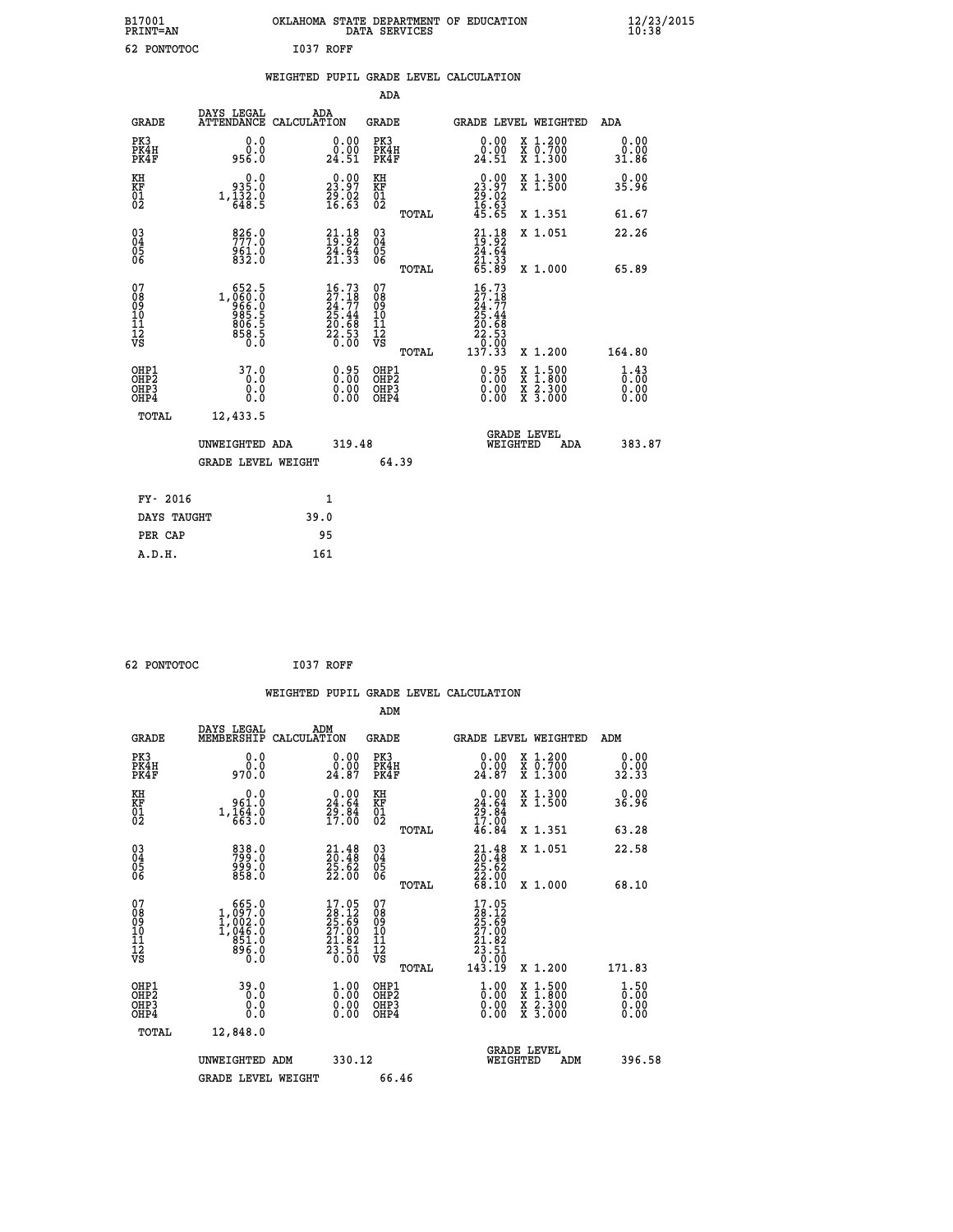| B17001          | OKLAHOMA STATE DEPARTMENT OF EDUCATION |
|-----------------|----------------------------------------|
| <b>PRINT=AN</b> | DATA SERVICES                          |
| PONTOTOC        | COUNTY TOTALS                          |

|                                                                    |                                                                                                               | WEIGHTED PUPIL GRADE LEVEL CALCULATION                                          |                                                 |                                                                                          |                                                                                                                                              |                               |
|--------------------------------------------------------------------|---------------------------------------------------------------------------------------------------------------|---------------------------------------------------------------------------------|-------------------------------------------------|------------------------------------------------------------------------------------------|----------------------------------------------------------------------------------------------------------------------------------------------|-------------------------------|
|                                                                    |                                                                                                               |                                                                                 | ADA                                             |                                                                                          |                                                                                                                                              |                               |
| <b>GRADE</b>                                                       | DAYS LEGAL                                                                                                    | ADA<br>ATTENDANCE CALCULATION                                                   | <b>GRADE</b>                                    | GRADE LEVEL WEIGHTED                                                                     |                                                                                                                                              | ADA                           |
| PK3<br>PK4H<br>PK4F                                                | 876.0<br>198.0<br>18,751.5                                                                                    | 23.80<br>ةِقِ:4ٌ<br>496.95                                                      | PK3<br>PK4H<br>PK4F                             | 23.80<br>88. 44<br>496. 95                                                               | X 1.200<br>X 0.700<br>X 1.300                                                                                                                | 28.57<br>3.47<br>646.04       |
| KH<br>ΚF<br>$\overline{01}$                                        | $\substack{21,255.5\\22,978.5\\26,906.5}$                                                                     | $0.00$<br>560.40<br>$606.44$<br>552.27                                          | KH<br>KF<br>$\overline{01}$                     | $0.00$<br>560.40<br>$\begin{array}{r} 606.44 \\ 552.27 \\ 1,158.71 \end{array}$          | X 1.300<br>X 1.500                                                                                                                           | 0.00<br>840.63                |
|                                                                    |                                                                                                               |                                                                                 | TOTAL                                           |                                                                                          | X 1.351                                                                                                                                      | 1,565.41                      |
| $\begin{smallmatrix} 03 \\[-4pt] 04 \end{smallmatrix}$<br>05<br>06 | 18,500.0<br>19,569.0<br>ī7,411.0<br>18,826.0                                                                  | 488.13<br>516.29<br>$\frac{461.91}{498.32}$                                     | $^{03}_{04}$<br>05<br>06                        | 488.13<br>516.29<br>461.91                                                               | X 1.051                                                                                                                                      | 1,989.55                      |
|                                                                    |                                                                                                               |                                                                                 | TOTAL                                           | 32.395<br>1,476.52                                                                       | X 1.000                                                                                                                                      | 1,476.52                      |
| 07<br>ŏġ<br>09<br>10<br>īĭ<br>12<br>νs                             | $\begin{smallmatrix} 18,161.0\\ 18,528.0\\ 17,262.5\\ 18,012.0\\ 15,807.5\\ 14,663.5\\ 0.0 \end{smallmatrix}$ | $479.31$<br>$489.24$<br>$457.16$<br>$473.189$<br>$415.89$<br>$387.78$<br>$0.00$ | 07<br>08<br>09<br>10<br>11<br>12<br>VS<br>TOTAL | $479.31$<br>$489.24$<br>$457.16$<br>$473.18$<br>$415.89$<br>$387.78$<br>0:00<br>2,702.56 | X 1.200                                                                                                                                      | 3,243.08                      |
| OHP1<br>OHP2<br>OHP3<br>OHP4                                       | 337.5<br>0.0<br>0.0<br>0.0                                                                                    | $\begin{smallmatrix} 9.21\ 0.00\ 0.00\ 0.00 \end{smallmatrix}$                  | OHP1<br>OHP2<br>OHP3<br>OHP4                    | $8.21$<br>$0.00$<br>0.00                                                                 | $\begin{smallmatrix} \mathtt{X} & 1\cdot500 \\ \mathtt{X} & 1\cdot800 \\ \mathtt{X} & 2\cdot300 \\ \mathtt{X} & 3\cdot000 \end{smallmatrix}$ | 13.83<br>0.00<br>0.00<br>0.00 |
| TOTAL                                                              | 262,043.0                                                                                                     |                                                                                 |                                                 |                                                                                          |                                                                                                                                              |                               |
|                                                                    | UNWEIGHTED ADA                                                                                                | 6,921.23                                                                        |                                                 | <b>GRADE LEVEL</b><br>WEIGHTED                                                           | ADA                                                                                                                                          | 8,330.58                      |
|                                                                    | <b>GRADE LEVEL WEIGHT</b>                                                                                     |                                                                                 | 1,409.35                                        |                                                                                          |                                                                                                                                              |                               |
| FY- 2016                                                           |                                                                                                               | $\mathbf{1}$                                                                    |                                                 |                                                                                          |                                                                                                                                              |                               |
| DAYS TAUGHT                                                        |                                                                                                               | 263.0                                                                           |                                                 |                                                                                          |                                                                                                                                              |                               |
| PER CAP                                                            |                                                                                                               | 434                                                                             |                                                 |                                                                                          |                                                                                                                                              |                               |

 **A.D.H. 5,990**

**PONTOTOC** COUNTY TOTALS

|                                                       |                                                                      |                                                                         | ADM                                             |                                                                              |                                          |                               |
|-------------------------------------------------------|----------------------------------------------------------------------|-------------------------------------------------------------------------|-------------------------------------------------|------------------------------------------------------------------------------|------------------------------------------|-------------------------------|
| <b>GRADE</b>                                          | DAYS LEGAL<br>MEMBERSHIP                                             | ADM<br>CALCULATION                                                      | <b>GRADE</b>                                    | GRADE LEVEL WEIGHTED                                                         |                                          | ADM                           |
| PK3<br>PK4H<br>PK4F                                   | 903.0<br>217.0<br>19,607.0                                           | 24.51<br>$\frac{5.43}{519.38}$                                          | PK3<br>PK4H<br>PK4F                             | 24.51<br>$\frac{5}{5}$ :43<br>519:38                                         | X 1.200<br>X 0.700<br>$X$ 1.300          | 28.57<br>3.80<br>675.20       |
| KH<br>KF<br>01<br>02                                  | 0.0<br>22,256:0<br>23,826:0<br>21,646:0                              | $\begin{smallmatrix} &0.00\ 586.68\ 628.61\ 571.65\ \end{smallmatrix}$  | KH<br>KF<br>01<br>02                            | 0.00<br>586.68<br>628.61<br>571.65<br>1,200.26                               | X 1.300<br>X 1.500                       | 0.00<br>880.03                |
|                                                       |                                                                      |                                                                         | TOTAL                                           |                                                                              | X 1.351                                  | 1,621.55                      |
| 03<br>04<br>05<br>06                                  | 19,212.0<br>20,319.0<br>10,019.0<br>19,516.0                         | 506.80<br>535.93<br>477.87<br>516.50                                    | $^{03}_{04}$<br>0500                            | 506.80<br>535.93<br>477.87<br>4516.50<br>1,530.30                            | X 1.051                                  | 532.65                        |
|                                                       |                                                                      |                                                                         | TOTAL                                           |                                                                              | X 1.000                                  | 1,530.30                      |
| 07<br>08<br>09<br>101<br>112<br>VS                    | 18,963.0<br>19,220.0<br>18,088.0<br>18,887.0<br>16,556.0<br>15,398.0 | 500.29<br>507.45<br>479.17<br>496.32<br>435.67<br>$\frac{407.17}{0.00}$ | 07<br>08<br>09<br>11<br>11<br>12<br>VS<br>TOTAL | 500.29<br>507.45<br>479.17<br>496.32<br>435.67<br>407.17<br>0.00<br>2,826.07 | X 1.200                                  | 3,391.29                      |
| OHP1<br>OH <sub>P</sub> 2<br>OH <sub>P3</sub><br>OHP4 | 342.0<br>0.0<br>0.000                                                | $0.32\n0.00$<br>0.00                                                    | OHP1<br>OHP2<br>OHP3<br>OHP4                    | 0.32<br>0.00<br>0.00                                                         | X 1:500<br>X 1:800<br>X 2:300<br>X 3:000 | 13.99<br>0.00<br>0.00<br>0.00 |
| TOTAL                                                 | 272,975.0                                                            |                                                                         |                                                 |                                                                              |                                          |                               |
|                                                       | UNWEIGHTED                                                           | 7,208.75<br>ADM                                                         |                                                 | WEIGHTED                                                                     | <b>GRADE LEVEL</b><br>ADM                | 8,678.23                      |
|                                                       | <b>GRADE LEVEL WEIGHT</b>                                            |                                                                         | 1,469.48                                        |                                                                              |                                          |                               |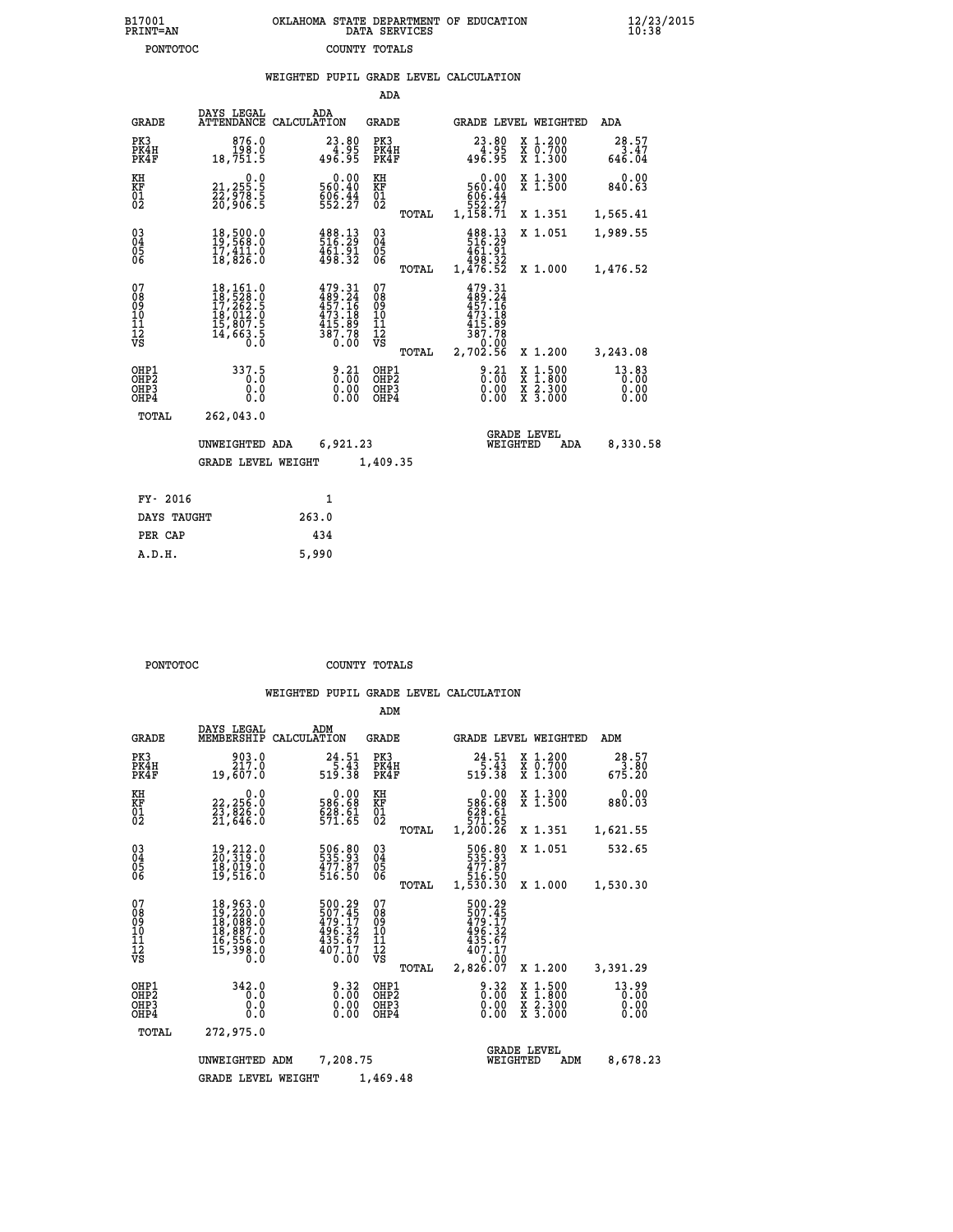| B17001<br><b>PRINT=AN</b> | OKLAHOMA STATE DEPARTMENT OF EDUCATION<br>DATA SERVICES | $\frac{12}{23}$ /2015 |
|---------------------------|---------------------------------------------------------|-----------------------|
| 63<br>POTTAWATOMIE        | C010 NORTH ROCK CREEK                                   |                       |

|                                                    |                                          |                                                         |      |                                                                                |                                        |       | WEIGHTED PUPIL GRADE LEVEL CALCULATION                                      |          |                                                                                                                                           |                                |
|----------------------------------------------------|------------------------------------------|---------------------------------------------------------|------|--------------------------------------------------------------------------------|----------------------------------------|-------|-----------------------------------------------------------------------------|----------|-------------------------------------------------------------------------------------------------------------------------------------------|--------------------------------|
|                                                    |                                          |                                                         |      |                                                                                | ADA                                    |       |                                                                             |          |                                                                                                                                           |                                |
|                                                    | <b>GRADE</b>                             | DAYS LEGAL<br>ATTENDANCE CALCULATION                    | ADA  |                                                                                | <b>GRADE</b>                           |       |                                                                             |          | GRADE LEVEL WEIGHTED                                                                                                                      | ADA                            |
| PK3                                                | PK4H<br>PK4F                             | 98.0<br>0.0<br>2,181.0                                  |      | $\begin{smallmatrix} 2.39\0.00\\0.00\\53.20\end{smallmatrix}$                  | PK3<br>PK4H<br>PK4F                    |       | $\begin{smallmatrix} 2.39 \\ 0.00 \\ 53.20 \end{smallmatrix}$               |          | X 1.200<br>X 0.700<br>X 1.300                                                                                                             | 2.87<br>0.00<br>69.16          |
| KH<br>KF<br>01<br>02                               |                                          | 0.0<br>2,586:5<br>2,430:5<br>1,954:5                    |      | $\begin{smallmatrix} 0.00\\ 63.09\\ 59.28\\ 47.67 \end{smallmatrix}$           | KH<br>KF<br>01<br>02                   |       | $\begin{smallmatrix} &0.00\ 63.09\ 59.28\ 47.67\ 106.95\ \end{smallmatrix}$ |          | X 1.300<br>X 1.500                                                                                                                        | 0.00<br>94.64                  |
|                                                    |                                          |                                                         |      |                                                                                |                                        | TOTAL |                                                                             |          | X 1.351                                                                                                                                   | 144.49                         |
| $\begin{matrix} 03 \\ 04 \\ 05 \\ 06 \end{matrix}$ |                                          | $2,372.9$<br>2,176.5<br>2,499.0<br>2,348.0              |      | 57.85<br>$\frac{60.95}{57.27}$                                                 | 03<br>04<br>05<br>06                   |       | 57.85<br>60.95                                                              |          | X 1.051                                                                                                                                   | 60.80                          |
|                                                    |                                          |                                                         |      |                                                                                |                                        | TOTAL | 57.27<br>171.31                                                             |          | X 1.000                                                                                                                                   | 171.31                         |
| 07<br>08<br>09<br>101<br>112<br>VS                 |                                          | $2,510.0$<br>1,963.5<br>0.0<br>0.0<br>0.0<br>$\S.$ $\S$ |      | $61.22$<br>$47.89$<br>$0.00$<br>$0.00$<br>$0.00$<br>Ŏ.ŎŎ<br>O.OO               | 07<br>08<br>09<br>11<br>11<br>12<br>VS | TOTAL | $61.22$<br>$47.89$<br>$0.00$<br>0.00<br>0.00<br>0.00<br>109.11              |          | X 1.200                                                                                                                                   | 130.93                         |
|                                                    | OHP1<br>OHP2<br>OH <sub>P3</sub><br>OHP4 | 97.5<br>0.0<br>0.0                                      |      | $\begin{smallmatrix} 2\cdot 38\0\cdot 00\0\cdot 00\0\cdot 00\end{smallmatrix}$ | OHP1<br>OHP2<br>OHP3<br>OHP4           |       | $\begin{smallmatrix} 2\cdot 38\0.00\0.00 \end{smallmatrix}$                 |          | $\begin{smallmatrix} \mathtt{X} & 1\cdot500\\ \mathtt{X} & 1\cdot800\\ \mathtt{X} & 2\cdot300\\ \mathtt{X} & 3\cdot000 \end{smallmatrix}$ | $3.57$<br>0.00<br>0.00<br>0.00 |
|                                                    | TOTAL                                    | 23,217.0                                                |      |                                                                                |                                        |       |                                                                             |          |                                                                                                                                           |                                |
|                                                    |                                          | UNWEIGHTED ADA                                          |      | 566.28                                                                         |                                        |       |                                                                             | WEIGHTED | <b>GRADE LEVEL</b><br>ADA                                                                                                                 | 677.77                         |
|                                                    |                                          | <b>GRADE LEVEL WEIGHT</b>                               |      |                                                                                | 111.49                                 |       |                                                                             |          |                                                                                                                                           |                                |
|                                                    | FY- 2016                                 |                                                         |      | $\mathbf{1}$                                                                   |                                        |       |                                                                             |          |                                                                                                                                           |                                |
|                                                    | DAYS TAUGHT                              |                                                         | 41.0 |                                                                                |                                        |       |                                                                             |          |                                                                                                                                           |                                |
|                                                    | PER CAP                                  |                                                         |      | 33                                                                             |                                        |       |                                                                             |          |                                                                                                                                           |                                |

 **63 POTTAWATOMIE C010 NORTH ROCK CREEK**

|                                          |                                                          |                                                                                                        | ADM                                                 |       |                                                                             |                                          |                      |                          |
|------------------------------------------|----------------------------------------------------------|--------------------------------------------------------------------------------------------------------|-----------------------------------------------------|-------|-----------------------------------------------------------------------------|------------------------------------------|----------------------|--------------------------|
| <b>GRADE</b>                             | DAYS LEGAL<br>MEMBERSHIP                                 | ADM<br>CALCULATION                                                                                     | <b>GRADE</b>                                        |       |                                                                             | GRADE LEVEL WEIGHTED                     | ADM                  |                          |
| PK3<br>PK4H<br>PK4F                      | 98.0<br>2,317.0                                          | $\begin{smallmatrix} 2.39\0.00\56.51\ \end{smallmatrix}$                                               | PK3<br>PK4H<br>PK4F                                 |       | $\begin{smallmatrix} 2.39\0.00\\0.00\\56.51\end{smallmatrix}$               | X 1.200<br>X 0.700<br>X 1.300            | $\frac{5.00}{73.46}$ | 2.87                     |
| KH<br>KF<br>01<br>02                     | 0.0<br>2,725:0<br>2,503:0<br>2,009:0                     | $0.00$<br>66.46<br>$\frac{51}{49}$ :05                                                                 | KH<br>KF<br>01<br>02                                |       | $\begin{smallmatrix} &0.00\ 66.46\ 61.05\ 49.00\ 110.05\ \end{smallmatrix}$ | X 1.300<br>X 1.500                       | 99.69                | 0.00                     |
|                                          |                                                          |                                                                                                        |                                                     | TOTAL |                                                                             | X 1.351                                  | 148.68               |                          |
| 03<br>04<br>05<br>06                     | 2,430.0<br>2,245.0<br>2,581.0<br>2,465.0                 | 59.27<br>54.76<br>62.95<br>60.12                                                                       | $\begin{array}{c} 03 \\ 04 \\ 05 \\ 06 \end{array}$ |       | $\begin{smallmatrix}59.27\54.76\62.95\60.12\177.83\end{smallmatrix}$        | X 1.051                                  | 62.29                |                          |
|                                          |                                                          |                                                                                                        |                                                     | TOTAL |                                                                             | X 1.000                                  | 177.83               |                          |
| 07<br>08<br>09<br>101<br>112<br>VS       | $2,619.0$<br>$2,048.0$<br>$0.0$<br>$0.0$<br>0.0<br>$\S.$ | $\begin{smallmatrix} 63.88\\ 49.95\\ 0.00\\ 0.00\\ 0.00\\ 0.00\\ 0.00\\ 0.00\\ 0.00 \end{smallmatrix}$ | 07<br>08<br>09<br>11<br>11<br>12<br>VS              |       | $\begin{smallmatrix} 63.88\\ 49.95\\ 0.00\\ 0.00 \end{smallmatrix}$         |                                          |                      |                          |
|                                          |                                                          |                                                                                                        |                                                     | TOTAL | $11\overline{3}.\overline{8}\overline{3}$                                   | X 1.200                                  | 136.60               |                          |
| OHP1<br>OHP2<br>OHP <sub>3</sub><br>OHP4 | 100.0<br>0.000                                           | $\begin{smallmatrix} 2.44\ 0.00 \ 0.00 \end{smallmatrix}$<br>0.00                                      | OHP1<br>OHP2<br>OHP <sub>3</sub>                    |       | $\begin{smallmatrix} 2.44\ 0.00 \ 0.00 \end{smallmatrix}$<br>0.00           | X 1:500<br>X 1:800<br>X 2:300<br>X 3:000 |                      | $3.66$<br>$0.00$<br>0.00 |
| TOTAL                                    | 24,140.0                                                 |                                                                                                        |                                                     |       |                                                                             |                                          |                      |                          |
|                                          | UNWEIGHTED ADM                                           | 588.78                                                                                                 |                                                     |       | WEIGHTED                                                                    | <b>GRADE LEVEL</b><br>ADM                |                      | 705.08                   |
|                                          | <b>GRADE LEVEL WEIGHT</b>                                |                                                                                                        | 116.30                                              |       |                                                                             |                                          |                      |                          |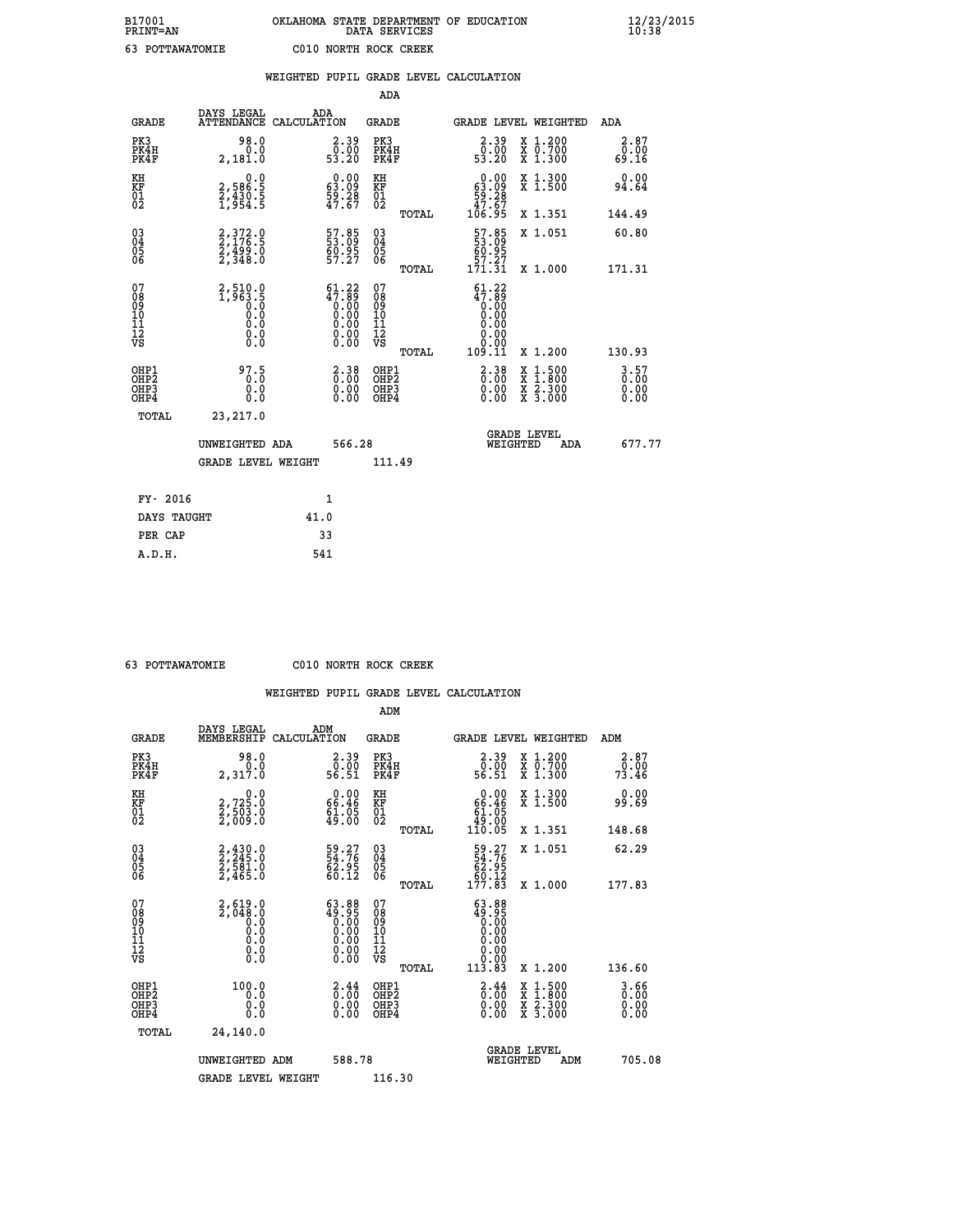| B17001<br>PRINT=AN | . STATE DEPARTMENT OF EDUCATION<br><b>OKLAHOMA</b><br>DATA SERVICES | $\frac{12}{23}$ /2015 |
|--------------------|---------------------------------------------------------------------|-----------------------|
| 63<br>POTTAWATOMIE | C027 GROVE                                                          |                       |

|                                                      |                                                                      | WEIGHTED PUPIL GRADE LEVEL CALCULATION                               |                                                  |                                                                                               |                              |
|------------------------------------------------------|----------------------------------------------------------------------|----------------------------------------------------------------------|--------------------------------------------------|-----------------------------------------------------------------------------------------------|------------------------------|
|                                                      |                                                                      |                                                                      | <b>ADA</b>                                       |                                                                                               |                              |
| <b>GRADE</b>                                         | DAYS LEGAL<br><b>ATTENDANCE</b>                                      | ADA<br>CALCULATION                                                   | <b>GRADE</b>                                     | <b>GRADE LEVEL WEIGHTED</b>                                                                   | ADA                          |
| PK3<br>PK4H<br>PK4F                                  | 30.0<br>1,687.5                                                      | $\begin{smallmatrix} 0.68\ 0.00\\ 38.35 \end{smallmatrix}$           | PK3<br>PK4H<br>PK4F                              | 0.68<br>X 1.200<br>X 0.700<br>X 1.300<br>0.00<br>38.35                                        | 0.82<br>0.00<br>49.86        |
| KH<br>KF<br>01<br>02                                 | $\begin{smallmatrix}&&&0.0\2,533.5\2,601.5\1,699.5\end{smallmatrix}$ | $\begin{smallmatrix} 0.00\\ 57.58\\ 59.13\\ 38.63 \end{smallmatrix}$ | KH<br>KF<br>01<br>02                             | X 1.300<br>X 1.500<br>$\begin{array}{r} 0.00 \\ 57.58 \\ 59.13 \\ 38.63 \\ 97.76 \end{array}$ | 0.00<br>86.37                |
|                                                      |                                                                      |                                                                      | TOTAL                                            | X 1.351                                                                                       | 132.07                       |
| $^{03}_{04}$<br>Ŏ5<br>06                             | $\frac{1}{2}, \substack{653 \\ 063 \\ 1 \\ 651 \\ 5 \\ 2,149 \\ 0$   | $37.57$<br>$46.89$<br>$37.53$<br>$48.84$                             | 03<br>04<br>05<br>06                             | $37.57$<br>$37.53$<br>$37.53$<br>$48.84$<br>$133.26$<br>X 1.051                               | 39.49                        |
|                                                      |                                                                      |                                                                      | TOTAL                                            | X 1.000                                                                                       | 133.26                       |
| 07<br>08<br>09<br>11<br>11<br>12<br>VS               | $1,498.5$<br>$2,066.0$<br>$0.0$<br>0.0<br>0.0<br>$\S.$ $\S$          | 34.06<br>46.95                                                       | 07<br>08<br>09<br>101<br>11<br>12<br>VS<br>TOTAL | 34.06<br>46.95<br>0.00<br>0.00<br>0.00<br>0.00<br>81.01<br>X 1.200                            | 97.21                        |
| OHP1<br>OHP <sub>2</sub><br>OH <sub>P3</sub><br>OHP4 | 0.0<br>0.0<br>Ō.Ō                                                    | 0.00<br>$\begin{smallmatrix} 0.00 \ 0.00 \end{smallmatrix}$          | OHP1<br>OHP2<br>OHP3<br>OHP4                     | 0.00<br>X 1:500<br>X 1:800<br>X 2:300<br>X 3:000<br>0.00<br>0.00                              | 0.00<br>0.00<br>0.00<br>0.00 |
| TOTAL                                                | 19,633.0<br>UNWEIGHTED ADA<br><b>GRADE LEVEL WEIGHT</b>              | 446.21                                                               | 92.87                                            | <b>GRADE LEVEL</b><br>WEIGHTED<br>ADA                                                         | 539.08                       |
|                                                      |                                                                      |                                                                      |                                                  |                                                                                               |                              |
| FY- 2016                                             |                                                                      | $\mathbf{1}$                                                         |                                                  |                                                                                               |                              |
| DAYS TAUGHT                                          |                                                                      | 44.0                                                                 |                                                  |                                                                                               |                              |
| PER CAP                                              |                                                                      | 33                                                                   |                                                  |                                                                                               |                              |

| 63 POTTAWATOMIE | C027 GROVE |
|-----------------|------------|

|                                                    |                                                                                                   |                    |                                                                   |                                  |       | WEIGHTED PUPIL GRADE LEVEL CALCULATION                                                                                                                                                                                                                                         |                                                                                                  |                       |  |
|----------------------------------------------------|---------------------------------------------------------------------------------------------------|--------------------|-------------------------------------------------------------------|----------------------------------|-------|--------------------------------------------------------------------------------------------------------------------------------------------------------------------------------------------------------------------------------------------------------------------------------|--------------------------------------------------------------------------------------------------|-----------------------|--|
|                                                    |                                                                                                   |                    |                                                                   | ADM                              |       |                                                                                                                                                                                                                                                                                |                                                                                                  |                       |  |
| <b>GRADE</b>                                       | DAYS LEGAL<br>MEMBERSHIP                                                                          | ADM<br>CALCULATION |                                                                   | <b>GRADE</b>                     |       |                                                                                                                                                                                                                                                                                | GRADE LEVEL WEIGHTED                                                                             | ADM                   |  |
| PK3<br>PK4H<br>PK4F                                | 30.0<br>0.0<br>1,760.0                                                                            |                    | $0.68$<br>$0.00$<br>40.00                                         | PK3<br>PK4H<br>PK4F              |       | $\begin{smallmatrix} 0.68\ 0.00\\ 0.00 \end{smallmatrix}$                                                                                                                                                                                                                      | X 1.200<br>X 0.700<br>X 1.300                                                                    | 0.82<br>0.00<br>52.00 |  |
| KH<br>KF<br>01<br>02                               | $\begin{smallmatrix} & & 0.0\ 2.635.0\ 2.684.0\ 1.757.0 \end{smallmatrix}$                        |                    | $\begin{smallmatrix} 0.00\\59.89\\61.00\\39.93 \end{smallmatrix}$ | KH<br>KF<br>01<br>02             |       | $\begin{smallmatrix} &0.00\ 59.89\ 61.00\ 39.93\ 100.93 \end{smallmatrix}$                                                                                                                                                                                                     | X 1.300<br>X 1.500                                                                               | 0.00<br>89.84         |  |
|                                                    |                                                                                                   |                    |                                                                   |                                  | TOTAL |                                                                                                                                                                                                                                                                                | X 1.351                                                                                          | 136.36                |  |
| $\begin{matrix} 03 \\ 04 \\ 05 \\ 06 \end{matrix}$ | $\frac{1}{2}, \frac{713}{111}.0$<br>$\frac{705}{2}, \frac{705}{200}.0$                            |                    | 38.93<br>47.98<br>38.75<br>50.00                                  | 03<br>04<br>05<br>06             |       | $38.93\n37.98\n38.75\n50.00\n136.73$                                                                                                                                                                                                                                           | X 1.051                                                                                          | 40.92                 |  |
|                                                    |                                                                                                   |                    |                                                                   |                                  | TOTAL |                                                                                                                                                                                                                                                                                | X 1.000                                                                                          | 136.73                |  |
| 07<br>0890112<br>1112<br>VS                        | $1,533.0$<br>$2,109.0$<br>$0.0$<br>0.0<br>$\begin{smallmatrix} 0.10\ 0.0 \ 0.0 \end{smallmatrix}$ |                    | $34.84$<br>$47.93$                                                | 07<br>08901112<br>1112<br>VS     |       | 34.84<br>47.93<br>0.00<br>$\begin{array}{c} 0.00 \\ 0.00 \\ 82.77 \end{array}$                                                                                                                                                                                                 |                                                                                                  |                       |  |
|                                                    |                                                                                                   |                    |                                                                   |                                  | TOTAL |                                                                                                                                                                                                                                                                                | $X_1.200$                                                                                        | 99.32                 |  |
| OHP1<br>OHP2<br>OH <sub>P3</sub><br>OHP4           | 0.0<br>0.000                                                                                      |                    | $\begin{smallmatrix} 0.00 \ 0.00 \ 0.00 \ 0.00 \end{smallmatrix}$ | OHP1<br>OHP2<br>OHP <sub>3</sub> |       | $\begin{smallmatrix} 0.00 & 0.00 & 0.00 & 0.00 & 0.00 & 0.00 & 0.00 & 0.00 & 0.00 & 0.00 & 0.00 & 0.00 & 0.00 & 0.00 & 0.00 & 0.00 & 0.00 & 0.00 & 0.00 & 0.00 & 0.00 & 0.00 & 0.00 & 0.00 & 0.00 & 0.00 & 0.00 & 0.00 & 0.00 & 0.00 & 0.00 & 0.00 & 0.00 & 0.00 & 0.00 & 0.0$ | $\begin{smallmatrix} x & 1 & 500 \\ x & 1 & 800 \\ x & 2 & 300 \\ x & 3 & 000 \end{smallmatrix}$ | 0.00<br>0.00<br>0.00  |  |
| TOTAL                                              | 20,237.0                                                                                          |                    |                                                                   |                                  |       |                                                                                                                                                                                                                                                                                |                                                                                                  |                       |  |
|                                                    | UNWEIGHTED ADM                                                                                    |                    | 459.93                                                            |                                  |       | WEIGHTED                                                                                                                                                                                                                                                                       | <b>GRADE LEVEL</b><br>ADM                                                                        | 555.99                |  |
|                                                    | <b>GRADE LEVEL WEIGHT</b>                                                                         |                    |                                                                   | 96.06                            |       |                                                                                                                                                                                                                                                                                |                                                                                                  |                       |  |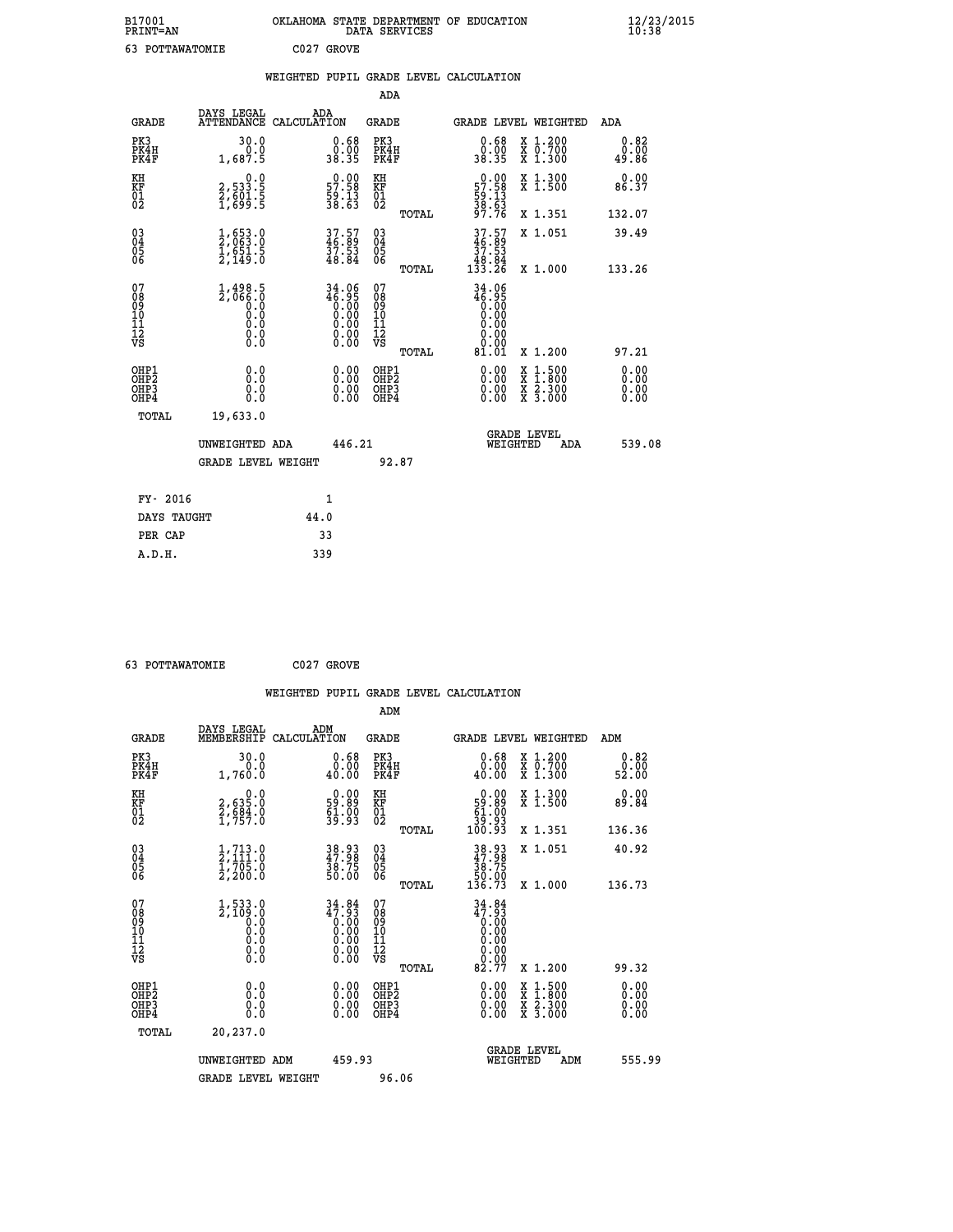|                                                                    |                                                                                                                                                                     | WEIGHTED PUPIL GRADE LEVEL CALCULATION |                                                                    |                                                     |       |                                                                 |                                |                                                                                                                                           |                              |
|--------------------------------------------------------------------|---------------------------------------------------------------------------------------------------------------------------------------------------------------------|----------------------------------------|--------------------------------------------------------------------|-----------------------------------------------------|-------|-----------------------------------------------------------------|--------------------------------|-------------------------------------------------------------------------------------------------------------------------------------------|------------------------------|
|                                                                    |                                                                                                                                                                     |                                        |                                                                    | <b>ADA</b>                                          |       |                                                                 |                                |                                                                                                                                           |                              |
| <b>GRADE</b>                                                       | DAYS LEGAL<br><b>ATTENDANCE</b>                                                                                                                                     | ADA<br>CALCULATION                     |                                                                    | <b>GRADE</b>                                        |       |                                                                 |                                | GRADE LEVEL WEIGHTED                                                                                                                      | ADA                          |
| PK3<br>PK4H<br>PK4F                                                | 13.0<br>$0.0$<br>1,651.5                                                                                                                                            |                                        | $\begin{smallmatrix} 0.30\\ 0.00\\ 37.53 \end{smallmatrix}$        | PK3<br>PK4H<br>PK4F                                 |       | $\begin{smallmatrix} 0.30\\ 0.00\\ 37.53 \end{smallmatrix}$     |                                | X 1.200<br>X 0.700<br>X 1.300                                                                                                             | 0.36<br>0.00<br>48.79        |
| KH<br>KF<br>01<br>02                                               | 0.0<br>$\frac{1}{1}, \frac{689}{625}$ .0<br>1,420.0                                                                                                                 |                                        | 38.40<br>$\frac{36}{32}$ $\frac{53}{27}$                           | KH<br>KF<br>01<br>02                                |       | 0.00<br>$38.40$<br>$36.93$<br>$32.27$<br>$69.20$                |                                | X 1.300<br>X 1.500                                                                                                                        | 0.00<br>57.60                |
|                                                                    |                                                                                                                                                                     |                                        |                                                                    |                                                     | TOTAL |                                                                 |                                | X 1.351                                                                                                                                   | 93.49                        |
| $\begin{smallmatrix} 03 \\[-4pt] 04 \end{smallmatrix}$<br>Ŏ5<br>06 | 1, 747.5<br>0.274<br>1,070.0                                                                                                                                        |                                        | $\begin{smallmatrix} 39.72\ 22.42\ 17.59\ 24.32 \end{smallmatrix}$ | $\begin{array}{c} 03 \\ 04 \\ 05 \\ 06 \end{array}$ |       | 39.72<br>22.42<br>17.59<br>24.32<br>64.33                       |                                | X 1.051                                                                                                                                   | 41.75                        |
|                                                                    |                                                                                                                                                                     |                                        |                                                                    |                                                     | TOTAL |                                                                 |                                | X 1.000                                                                                                                                   | 64.33                        |
| 07<br>08<br>09<br>11<br>11<br>12<br>VS                             | $\begin{smallmatrix} 9 & 2 & 9 & . & 0 \\ 6 & 1 & 8 & . & 0 \\ 0 & 0 & . & 0 \\ 0 & 0 & . & 0 \\ 0 & 0 & . & 0 \\ 0 & 0 & . & 0 \\ 0 & 0 & . & 0 \end{smallmatrix}$ |                                        | 21.11                                                              | 07<br>08<br>09<br>11<br>11<br>12<br>VS              | TOTAL | 21.11<br>14:05<br>0.00<br>0.00<br>0.00<br>0.00<br>Ŏ.ŌŌ<br>35.16 |                                | X 1.200                                                                                                                                   | 42.19                        |
| OHP1<br>OHP2<br>OH <sub>P3</sub><br>OHP4                           | 0.0<br>Ŏ.Ŏ<br>0.0<br>0.0                                                                                                                                            |                                        | 0.00<br>$0.00$<br>0.00                                             | OHP1<br>OHP2<br>OHP3<br>OHP4                        |       |                                                                 |                                | $\begin{smallmatrix} \mathtt{X} & 1\cdot500\\ \mathtt{X} & 1\cdot800\\ \mathtt{X} & 2\cdot300\\ \mathtt{X} & 3\cdot000 \end{smallmatrix}$ | 0.00<br>ŏ:ŏŏ<br>0.00<br>0.00 |
| TOTAL                                                              | 12,524.0                                                                                                                                                            |                                        |                                                                    |                                                     |       |                                                                 |                                |                                                                                                                                           |                              |
|                                                                    | UNWEIGHTED ADA                                                                                                                                                      |                                        | 284.64                                                             |                                                     |       |                                                                 | <b>GRADE LEVEL</b><br>WEIGHTED | ADA                                                                                                                                       | 348.51                       |
|                                                                    | <b>GRADE LEVEL WEIGHT</b>                                                                                                                                           |                                        |                                                                    | 63.87                                               |       |                                                                 |                                |                                                                                                                                           |                              |
| FY- 2016                                                           |                                                                                                                                                                     | 1                                      |                                                                    |                                                     |       |                                                                 |                                |                                                                                                                                           |                              |
| DAYS TAUGHT                                                        |                                                                                                                                                                     | 44.0                                   |                                                                    |                                                     |       |                                                                 |                                |                                                                                                                                           |                              |
| PER CAP                                                            |                                                                                                                                                                     | 0                                      |                                                                    |                                                     |       |                                                                 |                                |                                                                                                                                           |                              |

 **63 POTTAWATOMIE C029 PLEASANT GROVE**

|                                                      |                                                                                                |                                                                                         | ADM                                                 |       |                                                                           |                                          |                       |
|------------------------------------------------------|------------------------------------------------------------------------------------------------|-----------------------------------------------------------------------------------------|-----------------------------------------------------|-------|---------------------------------------------------------------------------|------------------------------------------|-----------------------|
| <b>GRADE</b>                                         | DAYS LEGAL<br>MEMBERSHIP                                                                       | ADM<br>CALCULATION                                                                      | <b>GRADE</b>                                        |       |                                                                           | GRADE LEVEL WEIGHTED                     | ADM                   |
| PK3<br>PK4H<br>PK4F                                  | 13.0<br>0.0<br>1,756.0                                                                         | $\begin{smallmatrix} 0.30\ 0.00\ 39.91 \end{smallmatrix}$                               | PK3<br>PK4H<br>PK4F                                 |       | $\begin{smallmatrix} 0.30\ 0.00\ 39.91 \end{smallmatrix}$                 | X 1.200<br>X 0.700<br>X 1.300            | 0.36<br>0.00<br>51.88 |
| KH<br>KF<br>01<br>02                                 | 0.0<br>1,818:0<br>1,694:0<br>1,458:0                                                           | $\begin{smallmatrix} 0.00\\ 41.32\\ 38.50\\ 33.14 \end{smallmatrix}$                    | KH<br>KF<br>01<br>02                                |       | $0.00$<br>$41.32$<br>$38.50$<br>$33.14$<br>$71.64$                        | X 1.300<br>X 1.500                       | 0.00<br>61.98         |
|                                                      |                                                                                                |                                                                                         |                                                     | TOTAL |                                                                           | X 1.351                                  | 96.79                 |
| 03<br>04<br>05<br>06                                 | 1,829.0<br>1,036.0<br>799.0<br>1,131.0                                                         | $\begin{smallmatrix} 41.57\ 23.55\ 18.14\ 25.70 \end{smallmatrix}$                      | $\begin{array}{c} 03 \\ 04 \\ 05 \\ 06 \end{array}$ |       | $\begin{smallmatrix} 41.57\ 23.55\ 18.14\ 25.70\ 67.39 \end{smallmatrix}$ | X 1.051                                  | 43.69                 |
|                                                      |                                                                                                |                                                                                         |                                                     | TOTAL |                                                                           | X 1.000                                  | 67.39                 |
| 07<br>08<br>09<br>101<br>112<br>VS                   | 963.0<br>657.0<br>$\begin{smallmatrix} 0.0 & 0 \ 0.0 & 0 \ 0.0 & 0 \end{smallmatrix}$<br>$\S.$ | $\begin{smallmatrix} 21.89\\14.93\\0.00\\0.00\\0.00\\0.00\\0.00\\0.00\end{smallmatrix}$ | 07<br>08<br>09<br>11<br>11<br>12<br>VS              |       | $21.89$<br>$14.93$<br>$0.00$<br>$0.00$<br>$0.00$<br>$0.00$<br>$0.00$      |                                          |                       |
|                                                      |                                                                                                |                                                                                         |                                                     | TOTAL | 36.82                                                                     | X 1.200                                  | 44.18                 |
| OHP1<br>OHP2<br>OH <sub>P3</sub><br>OH <sub>P4</sub> | 0.0<br>0.000                                                                                   | $0.00$<br>$0.00$<br>0.00                                                                | OHP1<br>OHP2<br>OHP <sub>3</sub>                    |       | $0.00$<br>$0.00$<br>0.00                                                  | X 1:500<br>X 1:800<br>X 2:300<br>X 3:000 | 0.00<br>0.00<br>0.00  |
| TOTAL                                                | 13, 153.0                                                                                      |                                                                                         |                                                     |       |                                                                           |                                          |                       |
|                                                      | UNWEIGHTED ADM                                                                                 | 298.95                                                                                  |                                                     |       | WEIGHTED                                                                  | <b>GRADE LEVEL</b><br>ADM                | 366.27                |
|                                                      | <b>GRADE LEVEL WEIGHT</b>                                                                      |                                                                                         | 67.32                                               |       |                                                                           |                                          |                       |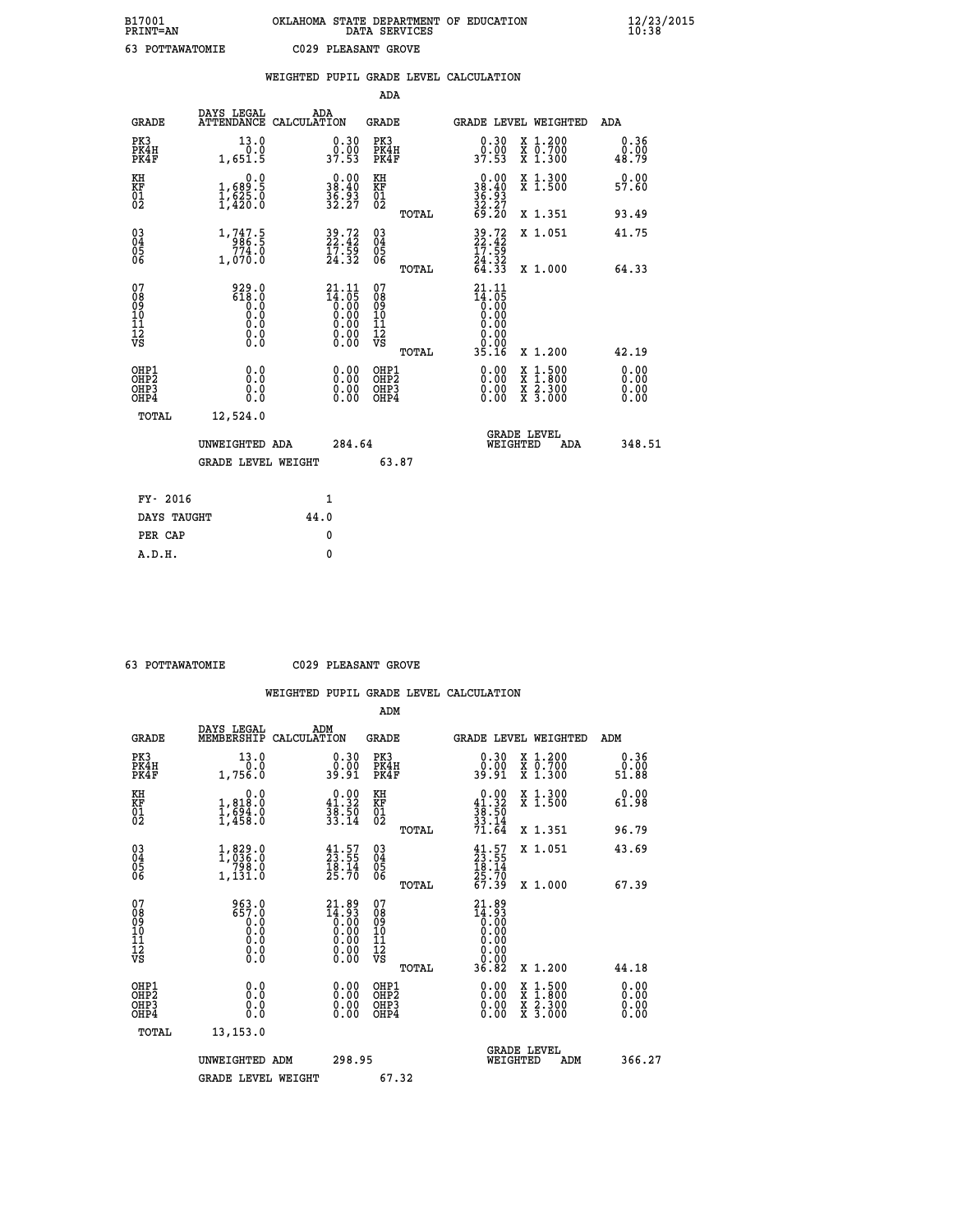| B17001<br><b>PRINT=AN</b> | OKLAHOMA STATE DEPARTMENT OF EDUCATION<br>DATA SERVICES | $\frac{12}{23}$ /2015 |
|---------------------------|---------------------------------------------------------|-----------------------|
| 63<br>POTTAWATOMIE        | C032 SOUTH ROCK CREEK                                   |                       |

|                                                                    |                                                                                       | WEIGHTED PUPIL GRADE LEVEL CALCULATION                                                         |                                                 |                                                                              |                               |                              |
|--------------------------------------------------------------------|---------------------------------------------------------------------------------------|------------------------------------------------------------------------------------------------|-------------------------------------------------|------------------------------------------------------------------------------|-------------------------------|------------------------------|
|                                                                    |                                                                                       |                                                                                                | ADA                                             |                                                                              |                               |                              |
| <b>GRADE</b>                                                       | DAYS LEGAL                                                                            | ADA<br>ATTENDANCE CALCULATION                                                                  | <b>GRADE</b>                                    | GRADE LEVEL WEIGHTED                                                         |                               | ADA                          |
| PK3<br>PK4H<br>PK4F                                                | 55.0<br>0.0<br>1,590.0                                                                | $\begin{smallmatrix} 1.22\ 0.00 \ 35.33 \end{smallmatrix}$                                     | PK3<br>PK4H<br>PK4F                             | $\begin{smallmatrix} 1.22\ 0.00\ 35.33 \end{smallmatrix}$                    | X 1.200<br>X 0.700<br>X 1.300 | 1.46<br>0.00<br>45.93        |
| KH<br>KF<br>01<br>02                                               | 0.0<br>$\frac{2}{1}, \frac{2}{809}$ $\frac{5}{809}$<br>$\frac{1}{2}, \frac{809}{805}$ | $\begin{smallmatrix} 0.00\\ 50.79\\ 40.20\\ 44.56 \end{smallmatrix}$                           | KH<br>KF<br>01<br>02                            | $\begin{smallmatrix} 0.00\\ 50.79\\ 40.20\\ 44.56\\ 84.76 \end{smallmatrix}$ | X 1.300<br>X 1.500            | 0.00<br>76.19                |
|                                                                    |                                                                                       |                                                                                                | TOTAL                                           |                                                                              | X 1.351                       | 114.51                       |
| $\begin{smallmatrix} 03 \\[-4pt] 04 \end{smallmatrix}$<br>Ŏ5<br>06 | 1,805.9<br>$\frac{1}{4}$ , $\frac{1}{6}$ , $\frac{3}{8}$ , $\frac{5}{5}$              | $\frac{40}{43}:17$<br>$\frac{31}{36}$ $\frac{82}{43}$                                          | $\substack{03 \\ 04}$<br>05<br>06               | $\frac{40}{43}:\frac{11}{17}$<br>$\frac{31.82}{36.43}$<br>111.42             | X 1.051                       | 42.16                        |
|                                                                    |                                                                                       |                                                                                                | TOTAL                                           |                                                                              | X 1.000                       | 111.42                       |
| 07<br>08<br>09<br>101<br>112<br>VS                                 | $1, 634.0$<br>1, 365.0<br>0.0<br>Ŏ.Ŏ<br>$\S.$ $\S$                                    | 36.31<br>30.33<br>0.00<br>0.00<br>0.00<br>$\begin{smallmatrix} 0.00 \\ 0.00 \end{smallmatrix}$ | 07<br>08<br>09<br>11<br>11<br>12<br>VS<br>TOTAL | 36.31<br>30.33<br>0.00<br>0.00<br>0.00<br>0.00<br>66.64                      | X 1.200                       | 79.97                        |
| OHP1<br>OHP2<br>OHP3<br>OHP4                                       | 0.0<br>0.0<br>0.0                                                                     | 0.00<br>$\begin{smallmatrix} 0.00 \ 0.00 \end{smallmatrix}$                                    | OHP1<br>OHP2<br>OHP3<br>OHP4                    | 0.00<br>0.00<br>0.00                                                         | X 1:500<br>X 2.300<br>X 3.000 | 0.00<br>Ō.ŎŎ<br>0.00<br>0.00 |
| <b>TOTAL</b>                                                       | 17,562.5                                                                              |                                                                                                |                                                 |                                                                              |                               |                              |
|                                                                    | UNWEIGHTED ADA                                                                        | 390.27                                                                                         |                                                 | <b>GRADE LEVEL</b><br>WEIGHTED                                               | ADA                           | 471.64                       |
|                                                                    | <b>GRADE LEVEL WEIGHT</b>                                                             |                                                                                                | 81.37                                           |                                                                              |                               |                              |
| FY- 2016                                                           |                                                                                       | $\mathbf{1}$                                                                                   |                                                 |                                                                              |                               |                              |
|                                                                    | DAYS TAUGHT                                                                           | 45.0                                                                                           |                                                 |                                                                              |                               |                              |
| PER CAP                                                            |                                                                                       | 33                                                                                             |                                                 |                                                                              |                               |                              |

 **ADM**

 **63 POTTAWATOMIE C032 SOUTH ROCK CREEK**

| <b>GRADE</b>                                       | DAYS LEGAL<br>MEMBERSHIP                                                                        | ADM<br>CALCULATION                                                   | <b>GRADE</b>                                       |       |                                                                                                  |          | GRADE LEVEL WEIGHTED                     | ADM                                      |
|----------------------------------------------------|-------------------------------------------------------------------------------------------------|----------------------------------------------------------------------|----------------------------------------------------|-------|--------------------------------------------------------------------------------------------------|----------|------------------------------------------|------------------------------------------|
| PK3<br>PK4H<br>PK4F                                | 56.0<br>0.0<br>1,653.0                                                                          | 1.24<br>ō:ōō<br>36.73                                                | PK3<br>PK4H<br>PK4F                                |       | 1.24<br>$\frac{0.00}{36.73}$                                                                     |          | X 1.200<br>X 0.700<br>X 1.300            | $\frac{1}{0}$ : $\frac{49}{00}$<br>47.75 |
| KH<br>KF<br>01<br>02                               | $\begin{smallmatrix} & & 0.0\ 2,377.0\ 1,872.0\ 2,073.0 \end{smallmatrix}$                      | $0.00$<br>52.82<br>$\frac{41.60}{46.07}$                             | KH<br>KF<br>01<br>02                               |       | $\begin{smallmatrix} 0.00\\ 52.82\\ 41.60\\ 46.07\\ 87.67 \end{smallmatrix}$                     |          | X 1.300<br>X 1.500                       | 0.00<br>79.23                            |
|                                                    |                                                                                                 |                                                                      |                                                    | TOTAL |                                                                                                  |          | X 1.351                                  | 118.44                                   |
| $\begin{matrix} 03 \\ 04 \\ 05 \\ 06 \end{matrix}$ | $\begin{smallmatrix} 1, 870.0\\ 1, 996.0\\ 1, 486.0\\ 1, 693.0 \end{smallmatrix}$               | $41.56$<br>$44.36$<br>$33.02$<br>$37.62$                             | $\begin{matrix} 03 \\ 04 \\ 05 \\ 06 \end{matrix}$ |       | $\begin{array}{c} 41.56 \\ 44.36 \\ 33.02 \\ 37.62 \\ 115.00 \end{array}$                        |          | X 1.051                                  | 43.68                                    |
|                                                    |                                                                                                 |                                                                      |                                                    | TOTAL |                                                                                                  |          | X 1.000                                  | 115.00                                   |
| 07<br>089<br>090<br>1112<br>VS                     | $1, 679.0$<br>$1, 426.0$<br>$\begin{smallmatrix} 0.1 & 0 \ 0.0 & 0 \ 0.0 & 0 \end{smallmatrix}$ | $37.31$<br>$31.69$<br>$0.00$<br>$0.00$<br>$0.00$<br>$0.00$<br>$0.00$ | 07<br>08<br>09<br>001<br>11<br>11<br>12<br>VS      |       | 37.31<br>$\begin{array}{c} 31.69 \\ 0.00 \\ 0.00 \\ 0.00 \\ 0.00 \\ 0.00 \\ 0.00 \\ \end{array}$ |          |                                          |                                          |
|                                                    |                                                                                                 |                                                                      |                                                    | TOTAL | 69.00                                                                                            |          | X 1.200                                  | 82.80                                    |
| OHP1<br>OHP2<br>OH <sub>P3</sub><br>OHP4           | 0.0<br>0.000                                                                                    |                                                                      | OHP1<br>OHP2<br>OHP3<br>OHP4                       |       | 0.00<br>$0.00$<br>0.00                                                                           |          | X 1:500<br>X 1:800<br>X 2:300<br>X 3:000 | 0.00<br>0.00<br>0.00                     |
| TOTAL                                              | 18,181.0                                                                                        |                                                                      |                                                    |       |                                                                                                  |          |                                          |                                          |
|                                                    | UNWEIGHTED                                                                                      | 404.02<br>ADM                                                        |                                                    |       |                                                                                                  | WEIGHTED | <b>GRADE LEVEL</b><br>ADM                | 488.39                                   |
|                                                    | <b>GRADE LEVEL WEIGHT</b>                                                                       |                                                                      | 84.37                                              |       |                                                                                                  |          |                                          |                                          |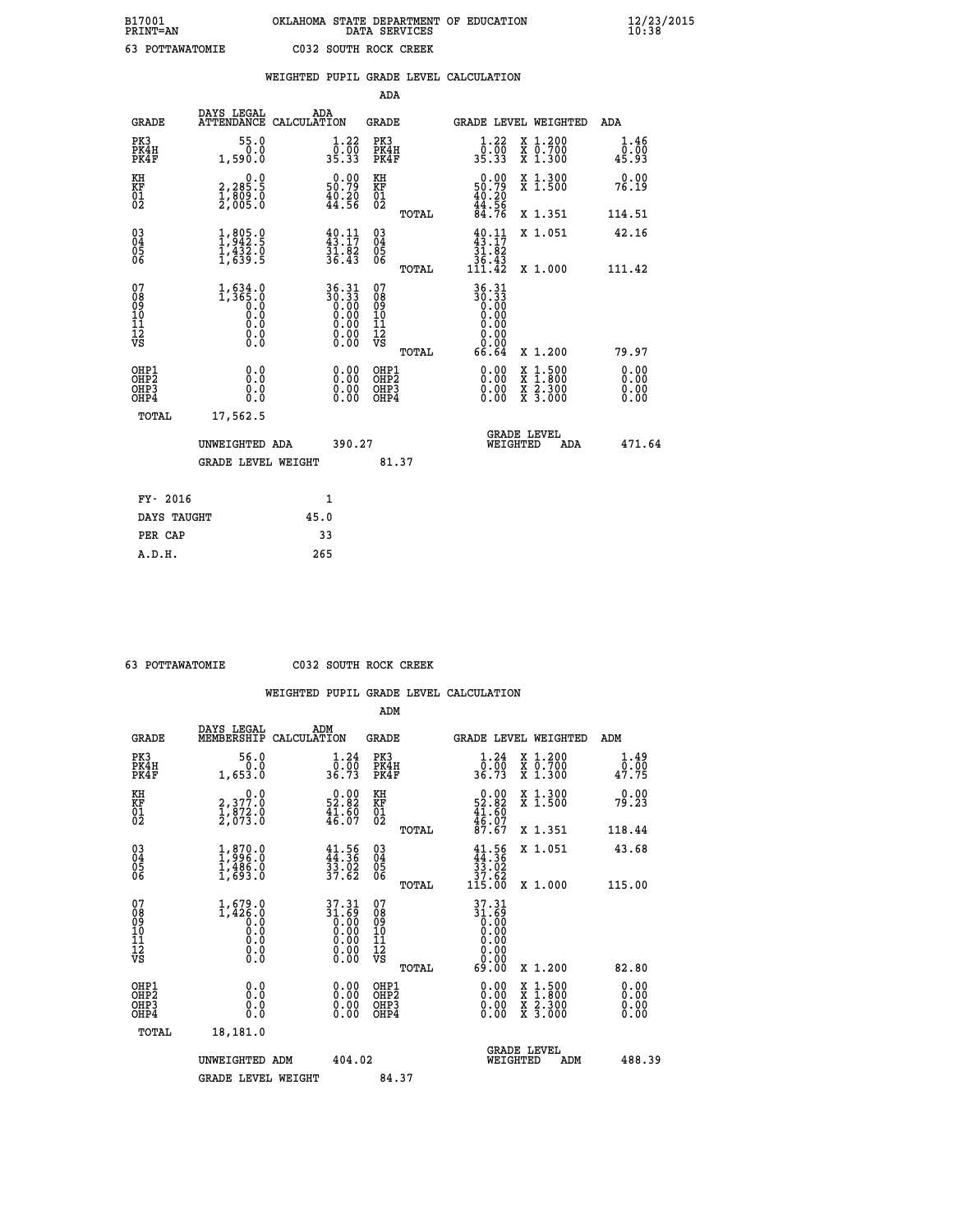| B17001<br><b>PRINT=AN</b>                |                                                                           | OKLAHOMA STATE DEPARTMENT OF EDUCATION                                                     | DATA SERVICES                                          |                                                                                  |                                                                                                  | 12/23/2015<br>10:38    |  |
|------------------------------------------|---------------------------------------------------------------------------|--------------------------------------------------------------------------------------------|--------------------------------------------------------|----------------------------------------------------------------------------------|--------------------------------------------------------------------------------------------------|------------------------|--|
| 63 POTTAWATOMIE                          |                                                                           | I001 MCLOUD                                                                                |                                                        |                                                                                  |                                                                                                  |                        |  |
|                                          |                                                                           | WEIGHTED PUPIL GRADE LEVEL CALCULATION                                                     |                                                        |                                                                                  |                                                                                                  |                        |  |
|                                          |                                                                           |                                                                                            | ADA                                                    |                                                                                  |                                                                                                  |                        |  |
| GRADE                                    | DAYS LEGAL                                                                | ADA<br>ATTENDANCE CALCULATION                                                              | GRADE                                                  | <b>GRADE LEVEL WEIGHTED</b>                                                      |                                                                                                  | ADA                    |  |
| PK3<br>PK4H<br>PK4F                      | 107.0<br>4,091.5                                                          | 2.61<br>__5.00<br>99.79                                                                    | PK3<br>PK4H<br>PK4F                                    | 2.61<br>ō:ŏō<br>9:79                                                             | X 1.200<br>X 0.700<br>X 1.300                                                                    | 3.13<br>0.00<br>129.73 |  |
| KH<br>KF<br>01<br>02                     | 0.0<br>5,747.5<br>5,659.0<br>5,074.5                                      | $0.00$<br>140.18<br>$\frac{138}{123}.$ $\frac{52}{77}$                                     | KH<br>KF<br>01<br>02                                   | $\begin{smallmatrix} &0.00\\ 140.18\\ 138.02\\ 123.77\\ 261.79\end{smallmatrix}$ | X 1.300<br>X 1.500                                                                               | 0.00<br>210.27         |  |
|                                          |                                                                           |                                                                                            | TOTAL                                                  |                                                                                  | X 1.351                                                                                          | 353.68                 |  |
| $03\overline{4}$<br>$\frac{05}{06}$      | 5,521.5<br>6,527.0<br>5,527.0<br>5,035.5                                  | $\begin{smallmatrix} 134.67\\159.20\\134.80\\122.82 \end{smallmatrix}$                     | 03<br>04<br>05<br>06                                   | $134.67$<br>$134.80$<br>$134.80$<br>$122.82$                                     | X 1.051                                                                                          | 141.54                 |  |
|                                          |                                                                           |                                                                                            | TOTAL                                                  | 416.82                                                                           | X 1,000                                                                                          | 416.82                 |  |
| 07<br>08901112<br>1112<br>VS             | 5,507.5<br>5,464.0<br>4,779.5<br>4,321.5<br>5,556.0<br>5,556.0<br>3,938.5 | $\begin{smallmatrix} 134.33\\133.27\\116.57\\105.40\\135.51\\96.06\\0.00\end{smallmatrix}$ | 07<br>08<br>09<br>11<br>11<br>12<br>VS<br><b>TOTAL</b> | 134.33<br>133.27<br>116.57<br>105.40<br>135.51<br>96.06<br>0.00<br>721.14        | X 1.200                                                                                          | 865.37                 |  |
| OHP1<br>OHP <sub>2</sub><br>OHP3<br>OHP4 | 0.0<br>0.0<br>0.0<br>0.0                                                  |                                                                                            | OHP1<br>OHP2<br>OHP3<br>OHP4                           | 0.00<br>0.00<br>0.00                                                             | $\begin{smallmatrix} x & 1 & 500 \\ x & 1 & 800 \\ x & 2 & 300 \\ x & 3 & 000 \end{smallmatrix}$ | 0.00<br>0.00<br>0.00   |  |
| TOTAL                                    | 72,857.5                                                                  |                                                                                            |                                                        |                                                                                  |                                                                                                  |                        |  |
|                                          | UNWEIGHTED ADA                                                            | 1,777.00<br>GRADE LEVEL WEIGHT                                                             | 343.54                                                 | <b>GRADE LEVEL</b><br>WEIGHTED                                                   | ADA                                                                                              | 2,120.54               |  |
|                                          |                                                                           |                                                                                            |                                                        |                                                                                  |                                                                                                  |                        |  |
| FY- 2016                                 |                                                                           | 1                                                                                          |                                                        |                                                                                  |                                                                                                  |                        |  |
| DAYS TAUGHT                              |                                                                           | 41.0                                                                                       |                                                        |                                                                                  |                                                                                                  |                        |  |
| PER CAP                                  |                                                                           | 33                                                                                         |                                                        |                                                                                  |                                                                                                  |                        |  |
| <b>צה</b>                                |                                                                           | 1 151                                                                                      |                                                        |                                                                                  |                                                                                                  |                        |  |

 **63 POTTAWATOMIE I001 MCLOUD**

 **A.D.H. 1,151**

 **ADM**

| <b>GRADE</b>                                       | DAYS LEGAL                                                                          | ADM<br>MEMBERSHIP CALCULATION                                              | <b>GRADE</b>                                        |                                                                                                            | GRADE LEVEL WEIGHTED                     | ADM                    |
|----------------------------------------------------|-------------------------------------------------------------------------------------|----------------------------------------------------------------------------|-----------------------------------------------------|------------------------------------------------------------------------------------------------------------|------------------------------------------|------------------------|
| PK3<br>PK4H<br>PK4F                                | 107.0<br>0.0<br>4,293.0                                                             | 2.61<br>0.00<br>104.71                                                     | PK3<br>PK4H<br>PK4F                                 | 2.61<br>ō:ŏō<br>104.71                                                                                     | X 1.200<br>X 0.700<br>X 1.300            | 3.13<br>0.00<br>136.12 |
| KH<br>KF<br>01<br>02                               | 0.0<br>$\frac{6}{5}, \frac{177}{942}$ .0<br>5,261.0                                 | $\begin{smallmatrix} &0.00\\ 150.66\\ 144.93\\ 128.32\end{smallmatrix}$    | KH<br>KF<br>01<br>02                                | $\begin{smallmatrix}&&0.00\\150.66\\144.93\\128.32\\273.25\end{smallmatrix}$                               | X 1.300<br>X 1.500                       | 0.00<br>225.99         |
|                                                    |                                                                                     |                                                                            | TOTAL                                               |                                                                                                            | X 1.351                                  | 369.16                 |
| $\begin{matrix} 03 \\ 04 \\ 05 \\ 06 \end{matrix}$ | 5,713.0<br>6,769.0<br>5,780.0<br>5,313.0                                            | $\begin{smallmatrix} 139.34\ 165.10\ 140.98\ 129.59 \end{smallmatrix}$     | $\begin{array}{c} 03 \\ 04 \\ 05 \\ 06 \end{array}$ | $139.34$<br>$165.10$<br>$140.98$<br>$129.59$<br>$435.67$                                                   | X 1.051                                  | 146.45                 |
|                                                    |                                                                                     |                                                                            | TOTAL                                               |                                                                                                            | X 1.000                                  | 435.67                 |
| 07<br>08<br>09<br>101<br>11<br>12<br>VS            | $5,781.0$<br>$5,814.0$<br>$5,181.0$<br>$4,676.0$<br>$5,908.0$<br>$4,160.0$<br>$0.0$ | $141.00$<br>$141.81$<br>$126.37$<br>114.05<br>144.10<br>$101.47$<br>$0.00$ | 078<br>089<br>0011<br>11<br>12<br>VS<br>TOTAL       | 141.00<br>141.81<br>126.37<br>114.05<br>144.10<br>$\overline{101}\cdot\overline{47}\overline{0}$<br>768.80 | X 1.200                                  | 922.56                 |
|                                                    |                                                                                     |                                                                            |                                                     |                                                                                                            |                                          |                        |
| OHP1<br>OHP2<br>OHP3<br>OHP4                       | 0.0<br>0.000                                                                        |                                                                            | OHP1<br>OHP2<br>OHP3<br>OHP4                        | $0.00$<br>$0.00$<br>0.00                                                                                   | X 1:500<br>X 1:800<br>X 2:300<br>X 3:000 | 0.00<br>0.00<br>0.00   |
| TOTAL                                              | 76,875.0                                                                            |                                                                            |                                                     |                                                                                                            |                                          |                        |
|                                                    | UNWEIGHTED                                                                          | 1,875.04<br>ADM                                                            |                                                     | WEIGHTED                                                                                                   | <b>GRADE LEVEL</b><br>ADM                | 2,239.08               |
|                                                    | <b>GRADE LEVEL WEIGHT</b>                                                           |                                                                            | 364.04                                              |                                                                                                            |                                          |                        |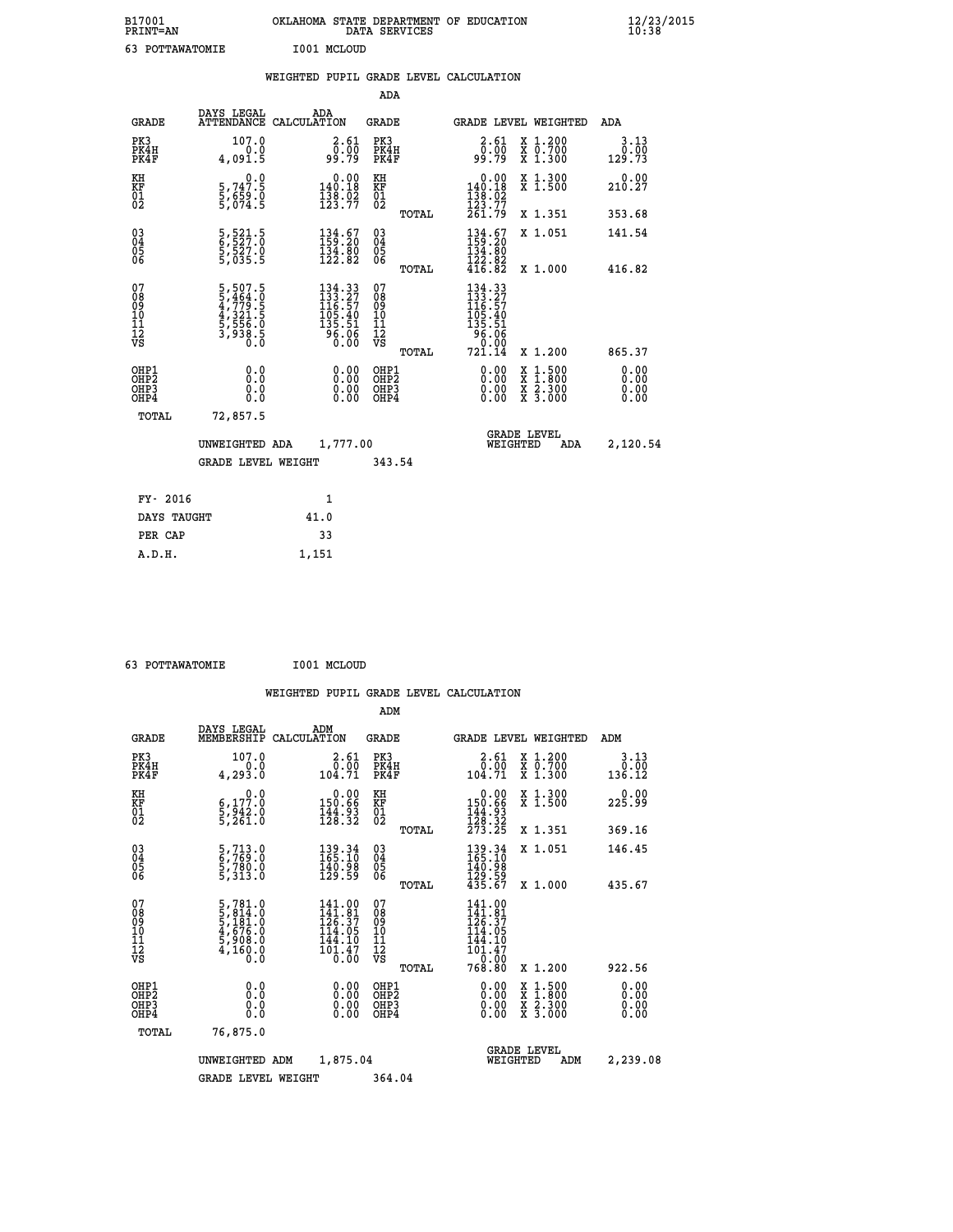| B17001<br><b>PRINT=AN</b> | OKLAHOMA STATE DEPARTMENT OF EDUCATION<br>DATA SERVICES | $\frac{12}{23}$ /2015 |
|---------------------------|---------------------------------------------------------|-----------------------|
| 63<br>POTTAWATOMIE        | I002 DALE                                               |                       |

|                                                                    |                                                                                             |      |                                                                           |                                                     |       | WEIGHTED PUPIL GRADE LEVEL CALCULATION                                   |          |                                                                                                                                           |                               |
|--------------------------------------------------------------------|---------------------------------------------------------------------------------------------|------|---------------------------------------------------------------------------|-----------------------------------------------------|-------|--------------------------------------------------------------------------|----------|-------------------------------------------------------------------------------------------------------------------------------------------|-------------------------------|
|                                                                    |                                                                                             |      |                                                                           | ADA                                                 |       |                                                                          |          |                                                                                                                                           |                               |
| <b>GRADE</b>                                                       | DAYS LEGAL<br>ATTENDANCE CALCULATION                                                        | ADA  |                                                                           | <b>GRADE</b>                                        |       |                                                                          |          | GRADE LEVEL WEIGHTED                                                                                                                      | ADA                           |
| PK3<br>PK4H<br>PK4F                                                | 0.0<br>0.0<br>2,324.0                                                                       |      | 0.00<br>ŏ:ŏŏ<br>55:33                                                     | PK3<br>PK4H<br>PK4F                                 |       | 0.00<br>ŏ:ŏŏ<br>55:33                                                    |          | X 1.200<br>X 0.700<br>X 1.300                                                                                                             | 0.00<br>0.00<br>71.93         |
| KH<br>KF<br>01<br>02                                               | 0.0<br>1,784:0<br>2,236.0<br>2,601:5                                                        |      | $\begin{smallmatrix} 0.00\\ 42.48\\ 53.24\\ 61.94 \end{smallmatrix}$      | KH<br>KF<br>01<br>02                                |       | $\begin{array}{r} 0.00 \\ 42.48 \\ 53.24 \\ 61.94 \\ 115.18 \end{array}$ |          | X 1.300<br>X 1.500                                                                                                                        | 0.00<br>63.72                 |
|                                                                    |                                                                                             |      |                                                                           |                                                     | TOTAL |                                                                          |          | X 1.351                                                                                                                                   | 155.61                        |
| $\begin{smallmatrix} 03 \\[-4pt] 04 \end{smallmatrix}$<br>Ŏ5<br>06 | $\frac{1}{2}$ , $\begin{smallmatrix} 693.0\\ 2,081.0\\ 1,802.0\\ 2,174.5 \end{smallmatrix}$ |      | $40.31$<br>$49.55$<br>$42.90$<br>$51.77$                                  | $\begin{array}{c} 03 \\ 04 \\ 05 \\ 06 \end{array}$ |       | $40.31$<br>$49.55$<br>$42.90$<br>$51.77$<br>$144.22$                     |          | X 1.051                                                                                                                                   | 42.37                         |
|                                                                    |                                                                                             |      |                                                                           |                                                     | TOTAL |                                                                          |          | X 1.000                                                                                                                                   | 144.22                        |
| 07<br>08<br>09<br>11<br>11<br>12<br>VS                             | 2,454.0<br>2,435.5<br>2,793.5<br>2,093.5<br>2,104.0<br>2,171.0                              |      | 58.43<br>58.08<br>66.51<br>66.85<br>49.09<br>51.69<br>50.00               | 07<br>08<br>09<br>101<br>11<br>12<br>VS             | TOTAL | 58.43<br>58.081<br>56.515<br>69.85<br>50.090<br>51.690<br>334.65         |          | X 1.200                                                                                                                                   | 401.58                        |
| OHP1<br>OH <sub>P</sub><br>OHP3<br>OH <sub>P4</sub>                | 423.5<br>0.0<br>0.0                                                                         |      | $\begin{smallmatrix} 10.08\\ 0.00\\ 0.00\\ 0.00\\ 0.00 \end{smallmatrix}$ | OHP1<br>OHP <sub>2</sub><br>OHP3<br>OHP4            |       | $\begin{smallmatrix} 10.08\\ 0.00\\ 0.00\\ 0.00 \end{smallmatrix}$       |          | $\begin{smallmatrix} \mathtt{X} & 1\cdot500\\ \mathtt{X} & 1\cdot800\\ \mathtt{X} & 2\cdot300\\ \mathtt{X} & 3\cdot000 \end{smallmatrix}$ | 15.12<br>0.00<br>0.00<br>0.00 |
| TOTAL                                                              | 31,171.0                                                                                    |      |                                                                           |                                                     |       |                                                                          |          |                                                                                                                                           |                               |
|                                                                    | UNWEIGHTED ADA                                                                              |      | 742.25                                                                    |                                                     |       |                                                                          | WEIGHTED | <b>GRADE LEVEL</b><br>ADA                                                                                                                 | 894.55                        |
|                                                                    | <b>GRADE LEVEL WEIGHT</b>                                                                   |      |                                                                           | 152.30                                              |       |                                                                          |          |                                                                                                                                           |                               |
| FY- 2016                                                           |                                                                                             |      | 1                                                                         |                                                     |       |                                                                          |          |                                                                                                                                           |                               |
| DAYS TAUGHT                                                        |                                                                                             | 42.0 |                                                                           |                                                     |       |                                                                          |          |                                                                                                                                           |                               |
| PER CAP                                                            |                                                                                             |      | 33                                                                        |                                                     |       |                                                                          |          |                                                                                                                                           |                               |

| $\sim$ | ------------- |
|--------|---------------|
|        |               |
|        |               |
|        |               |

 **63 POTTAWATOMIE I002 DALE WEIGHTED PUPIL GRADE LEVEL CALCULATION ADM DAYS LEGAL ADM GRADE MEMBERSHIP CALCULATION GRADE GRADE LEVEL WEIGHTED ADM PK3 0.0 0.00 PK3 0.00 X 1.200 0.00 PK4H 0.0 0.00 PK4H 0.00 X 0.700 0.00 PK4F 2,421.0 57.64 PK4F 57.64 X 1.300 74.93 KH 0.0 0.00 KH 0.00 X 1.300 0.00 KF 1,858.0 44.24 KF 44.24 X 1.500 66.36 01 2,301.0 54.79 01 54.79 02 2,688.0 64.00 02 64.00 TOTAL 118.79 X 1.351 160.49 03 1,744.0 41.52 03 41.52 X 1.051 43.64 04 2,148.0 51.14 04 51.14 05 1,848.0 44.00 05 44.00 06 2,245.0 53.45 06 53.45 TOTAL 148.59 X 1.000 148.59**  $\begin{array}{cccc} 07 & 2,556.0 & 60.86 & 07 & 60.86 \ 08 & 2,526.0 & 60.90 & 60.19 \ 09 & 2,586.0 & 68.19 & 08 & 68.19 \ 10 & 2,159.0 & 51.45 & 10 & 51.45 \ 11 & 2,172.0 & 51.14 & 11 & 51.71 \ 12 & 2,230.0 & 53.10 & 12 & 53.10 \ 13 & 53.10 & 54.19 & 11 & 55.10 \ \h$ 1556.0<br>
520.0<br>
520.0<br>
160.86<br>
80.10<br>
53.0<br>
159.0<br>
51.45 10<br>
51.45 10<br>
53.10<br>
53.10<br>
7320.0<br>
53.10<br>
7320.0<br>
53.10<br>
53.10<br>
730.0<br>
53.10<br>
752.10<br>
752.10<br>
752.10<br>
752.10<br>
752.10<br>
752.10<br>
752.10<br>
752.10<br>
762.12<br>
751.45<br>
53.1  **OHP1 440.0 10.48 OHP1 10.48 X 1.500 15.72 OHP2 0.0 0.00 OHP2 0.00 X 1.800 0.00 OHP3 0.0 0.00 OHP3 0.00 X 2.300 0.00 OHP4 0.0 0.00 OHP4 0.00 X 3.000 0.00 TOTAL 32,194.0 GRADE LEVEL UNWEIGHTED ADM 766.67 WEIGHTED ADM 924.22** GRADE LEVEL WEIGHT 157.55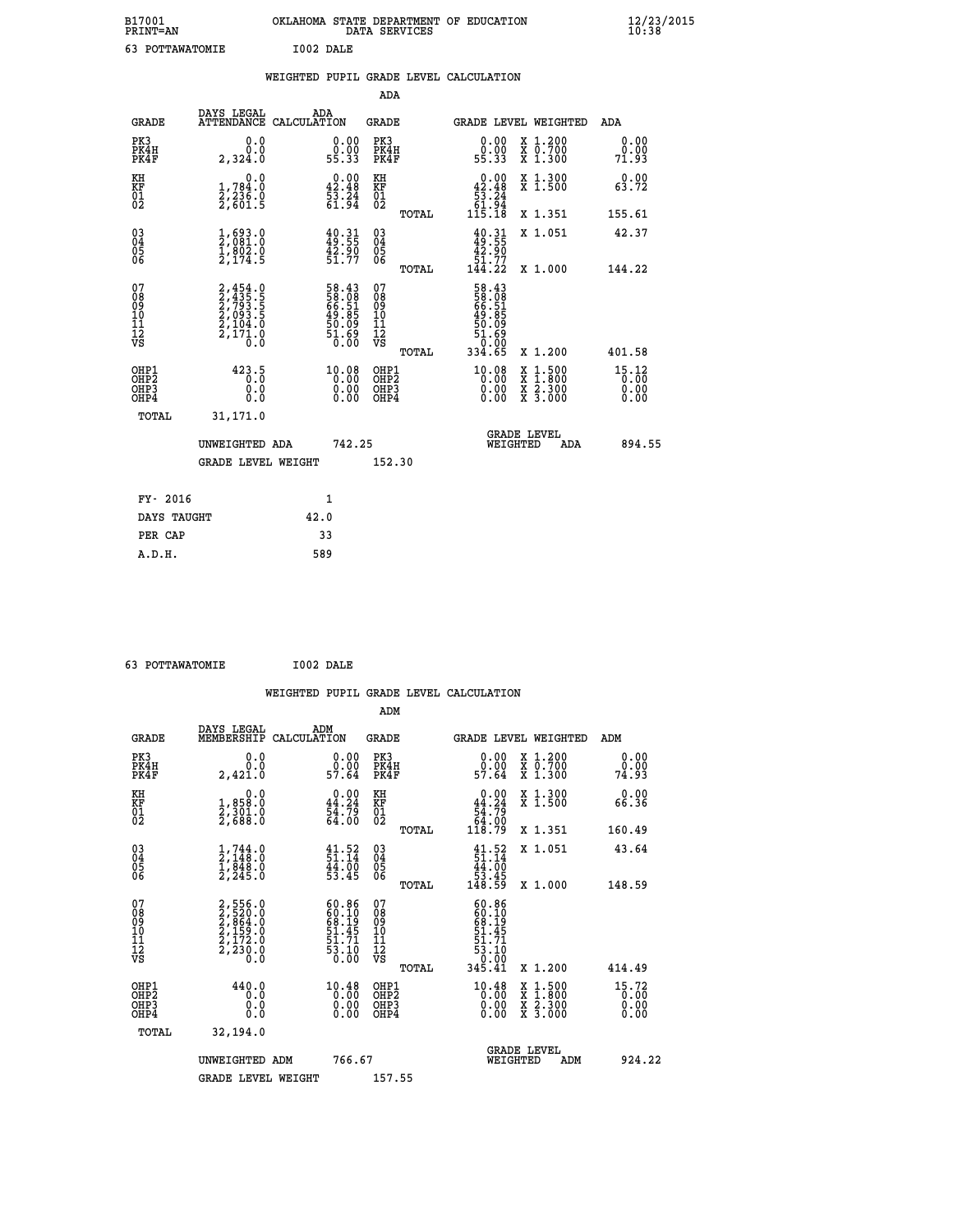| 01          | OKLAHOMA STATE DEPARTMENT OF EDUCATION |
|-------------|----------------------------------------|
| T=AN        | DATA SERVICES                          |
| OTTAWATOMIE | I003 BETHEL                            |

| B17001<br>PRINT=AN                     |                                                                                     |      |                                                                                                                           |                                        | DATA SERVICES | OKLAHOMA STATE DEPARTMENT OF EDUCATION                                                                                                   |                                |                                                                                                                                      | $\frac{12}{23}$       |  |
|----------------------------------------|-------------------------------------------------------------------------------------|------|---------------------------------------------------------------------------------------------------------------------------|----------------------------------------|---------------|------------------------------------------------------------------------------------------------------------------------------------------|--------------------------------|--------------------------------------------------------------------------------------------------------------------------------------|-----------------------|--|
| 63 POTTAWATOMIE                        |                                                                                     |      | I003 BETHEL                                                                                                               |                                        |               |                                                                                                                                          |                                |                                                                                                                                      |                       |  |
|                                        |                                                                                     |      |                                                                                                                           |                                        |               | WEIGHTED PUPIL GRADE LEVEL CALCULATION                                                                                                   |                                |                                                                                                                                      |                       |  |
|                                        |                                                                                     |      |                                                                                                                           | ADA                                    |               |                                                                                                                                          |                                |                                                                                                                                      |                       |  |
| <b>GRADE</b>                           | DAYS LEGAL<br>ATTENDANCE CALCULATION                                                | ADA  |                                                                                                                           | GRADE                                  |               | GRADE LEVEL WEIGHTED                                                                                                                     |                                |                                                                                                                                      | ADA                   |  |
| PK3<br>PK4H<br>PK4F                    | 15.0<br>0.0<br>3,388.0                                                              |      | $\begin{smallmatrix} 0.33\ 0.00\ 75.29 \end{smallmatrix}$                                                                 | PK3<br>PK4H<br>PK4F                    |               | $\begin{smallmatrix} 0.33\ 0.00 \ 75.29 \end{smallmatrix}$                                                                               |                                | X 1.200<br>X 0.700<br>X 1.300                                                                                                        | 0.40<br>ةة.ة<br>97.88 |  |
| KH<br>KF<br>01<br>02                   | 0.0<br>3,138:0<br>3,909:0<br>4,499:0                                                |      | $\begin{smallmatrix} 0.00\\ 69.73\\ 86.87\\ 99.98 \end{smallmatrix}$                                                      | KH<br>KF<br>01<br>02                   |               | $0.00$<br>$59.73$                                                                                                                        |                                | X 1.300<br>X 1.500                                                                                                                   | 0.00<br>104.60        |  |
|                                        |                                                                                     |      |                                                                                                                           |                                        | TOTAL         | 78: 88<br>88: 88<br>186: 85                                                                                                              |                                | X 1.351                                                                                                                              | 252.43                |  |
| 03<br>04<br>05<br>06                   | $4,027.0$<br>$4,068.0$<br>$4,428.0$<br>$3,829.0$                                    |      | 89.49<br>00.40<br>88.40<br>85.09                                                                                          | 030404                                 |               | 89.49<br>00:40<br>98.40                                                                                                                  |                                | X 1.051                                                                                                                              | 94.05                 |  |
|                                        |                                                                                     |      |                                                                                                                           | ŌĞ                                     | TOTAL         | ۆة: 85<br>273.89                                                                                                                         |                                | X 1.000                                                                                                                              | 273.89                |  |
| 07<br>08<br>09<br>11<br>11<br>12<br>VS | $4,197.0$<br>$5,568.0$<br>$5,568.0$<br>$4,667.0$<br>$4,125.0$<br>$4,011.0$<br>$0.0$ |      | $\begin{smallmatrix} 93 & .27 \\ 95 & .11 \\ 123 & .73 \\ 103 & .89 \\ 91 & .67 \\ 89 & .35 \\ 0 & .00 \end{smallmatrix}$ | 07<br>08<br>09<br>11<br>11<br>12<br>VS | TOTAL         | 93.27<br>$\begin{smallmatrix} 95 & 21 \\ 123 & 73 \\ 123 & 89 \\ 103 & 89 \\ 91 & 67 \\ 89 & 35 \\ 0 & 00 \\ 597 & 02 \end{smallmatrix}$ |                                | X 1.200                                                                                                                              | 716.42                |  |
| OHP1<br>OHP2                           | 0.0                                                                                 |      | 0.00                                                                                                                      | OHP1<br>OHP2                           |               |                                                                                                                                          |                                |                                                                                                                                      | 0.00                  |  |
| OHP3<br>OHP4                           | Ŏ.Ŏ<br>0.0<br>0.0                                                                   |      | 0.00<br>0.00                                                                                                              | OHP3<br>OHP4                           |               | 0.00<br>0.00<br>0.00                                                                                                                     |                                | $\begin{smallmatrix} \mathtt{X} & 1 & 500 \\ \mathtt{X} & 1 & 800 \\ \mathtt{X} & 2 & 300 \\ \mathtt{X} & 3 & 000 \end{smallmatrix}$ | 0.00<br>0.00          |  |
| TOTAL                                  | 58,149.0                                                                            |      |                                                                                                                           |                                        |               |                                                                                                                                          |                                |                                                                                                                                      |                       |  |
|                                        | UNWEIGHTED ADA                                                                      |      | 1,292.60                                                                                                                  |                                        |               |                                                                                                                                          | <b>GRADE LEVEL</b><br>WEIGHTED | ADA                                                                                                                                  | 1,539.67              |  |
|                                        | <b>GRADE LEVEL WEIGHT</b>                                                           |      |                                                                                                                           | 247.07                                 |               |                                                                                                                                          |                                |                                                                                                                                      |                       |  |
|                                        |                                                                                     |      |                                                                                                                           |                                        |               |                                                                                                                                          |                                |                                                                                                                                      |                       |  |
| FY- 2016                               |                                                                                     |      | $\mathbf{1}$                                                                                                              |                                        |               |                                                                                                                                          |                                |                                                                                                                                      |                       |  |
| DAYS TAUGHT                            |                                                                                     | 45.0 |                                                                                                                           |                                        |               |                                                                                                                                          |                                |                                                                                                                                      |                       |  |

| 63 POTTAWATOMIE | I003 BETHEL |
|-----------------|-------------|

 **A.D.H. 1,231**

PER CAP 33<br>A.D.H. 1,231

|                                                    |                                                                                     |                                                                                             |                                                       | WEIGHTED PUPIL GRADE LEVEL CALCULATION                                                                                                                                                                                                                                         |                                          |                          |
|----------------------------------------------------|-------------------------------------------------------------------------------------|---------------------------------------------------------------------------------------------|-------------------------------------------------------|--------------------------------------------------------------------------------------------------------------------------------------------------------------------------------------------------------------------------------------------------------------------------------|------------------------------------------|--------------------------|
|                                                    |                                                                                     |                                                                                             | ADM                                                   |                                                                                                                                                                                                                                                                                |                                          |                          |
| <b>GRADE</b>                                       | DAYS LEGAL<br>MEMBERSHIP<br>CALCULATION                                             | ADM                                                                                         | <b>GRADE</b>                                          | GRADE LEVEL WEIGHTED                                                                                                                                                                                                                                                           |                                          | ADM                      |
| PK3<br>PK4H<br>PK4F                                | 15.0<br>0.0<br>3,552.0                                                              | $\begin{smallmatrix} 0.33\ 0.00\\ 78.93 \end{smallmatrix}$                                  | PK3<br>PK4H<br>PK4F                                   | $0.33$<br>$0.00$<br>78.93                                                                                                                                                                                                                                                      | X 1.200<br>X 0.700<br>X 1.300            | 0.40<br>0.00<br>102.61   |
| KH<br>KF<br>01<br>02                               | 0.0<br>3,264:0<br>4,036:0<br>4,612:0                                                | 72.53<br>89.69<br>102.49                                                                    | KH<br>KF<br>01<br>02                                  | $\begin{smallmatrix} &0.00\ 72.53\ 89.69\ 102.49\ 192.18\ \end{smallmatrix}$                                                                                                                                                                                                   | X 1.300<br>X 1.500                       | 0.00<br>108.80           |
|                                                    |                                                                                     |                                                                                             | TOTAL                                                 |                                                                                                                                                                                                                                                                                | X 1.351                                  | 259.64                   |
| $\begin{matrix} 03 \\ 04 \\ 05 \\ 06 \end{matrix}$ | $\frac{4}{4}, \frac{111}{150} . 0 \\ \frac{4}{4}, \frac{545}{900} . 0$              | $\begin{array}{c} 91.36 \\ 92.22 \\ 101.00 \\ 88.89 \end{array}$                            | $\begin{matrix} 03 \\ 04 \\ 05 \\ 06 \end{matrix}$    | $\begin{smallmatrix} 91.36 \\ 92.22 \\ 101.00 \\ 88.89 \\ 282.11 \end{smallmatrix}$                                                                                                                                                                                            | X 1.051                                  | 96.02                    |
|                                                    |                                                                                     |                                                                                             | TOTAL                                                 |                                                                                                                                                                                                                                                                                | X 1.000                                  | 282.11                   |
| 07<br>08<br>09<br>101<br>11<br>12<br>VS            | $4,412.0$<br>$4,468.0$<br>$5,809.0$<br>$4,830.0$<br>$4,316.0$<br>$4,233.0$<br>$0.0$ | $\begin{array}{r} 98.04 \\ 99.29 \\ 129.09 \\ 107.52 \\ 95.91 \\ 94.30 \\ 0.00 \end{array}$ | 07<br>08<br>09<br>01<br>11<br>11<br>12<br>VS<br>TOTAL | 98.04<br>129.29<br>129.52<br>107.52<br>$\begin{array}{r} 186.36 \\ 94.30 \\ 0.00 \\ 624.15 \end{array}$                                                                                                                                                                        | X 1.200                                  | 748.98                   |
|                                                    |                                                                                     |                                                                                             |                                                       |                                                                                                                                                                                                                                                                                |                                          |                          |
| OHP1<br>OHP2<br>OHP3<br>OHP4                       | 0.0<br>0.000                                                                        | $\begin{smallmatrix} 0.00 \ 0.00 \ 0.00 \ 0.00 \end{smallmatrix}$                           | OHP1<br>OHP2<br>OHP3<br>OHP4                          | $\begin{smallmatrix} 0.00 & 0.00 & 0.00 & 0.00 & 0.00 & 0.00 & 0.00 & 0.00 & 0.00 & 0.00 & 0.00 & 0.00 & 0.00 & 0.00 & 0.00 & 0.00 & 0.00 & 0.00 & 0.00 & 0.00 & 0.00 & 0.00 & 0.00 & 0.00 & 0.00 & 0.00 & 0.00 & 0.00 & 0.00 & 0.00 & 0.00 & 0.00 & 0.00 & 0.00 & 0.00 & 0.0$ | X 1:500<br>X 1:800<br>X 2:300<br>X 3:000 | $0.00$<br>$0.00$<br>0.00 |
| TOTAL                                              | 60,353.0                                                                            |                                                                                             |                                                       |                                                                                                                                                                                                                                                                                |                                          |                          |
|                                                    | UNWEIGHTED ADM                                                                      | 1,341.59                                                                                    |                                                       | WEIGHTED                                                                                                                                                                                                                                                                       | <b>GRADE LEVEL</b><br>ADM                | 1,598.56                 |
|                                                    | <b>GRADE LEVEL WEIGHT</b>                                                           |                                                                                             | 256.97                                                |                                                                                                                                                                                                                                                                                |                                          |                          |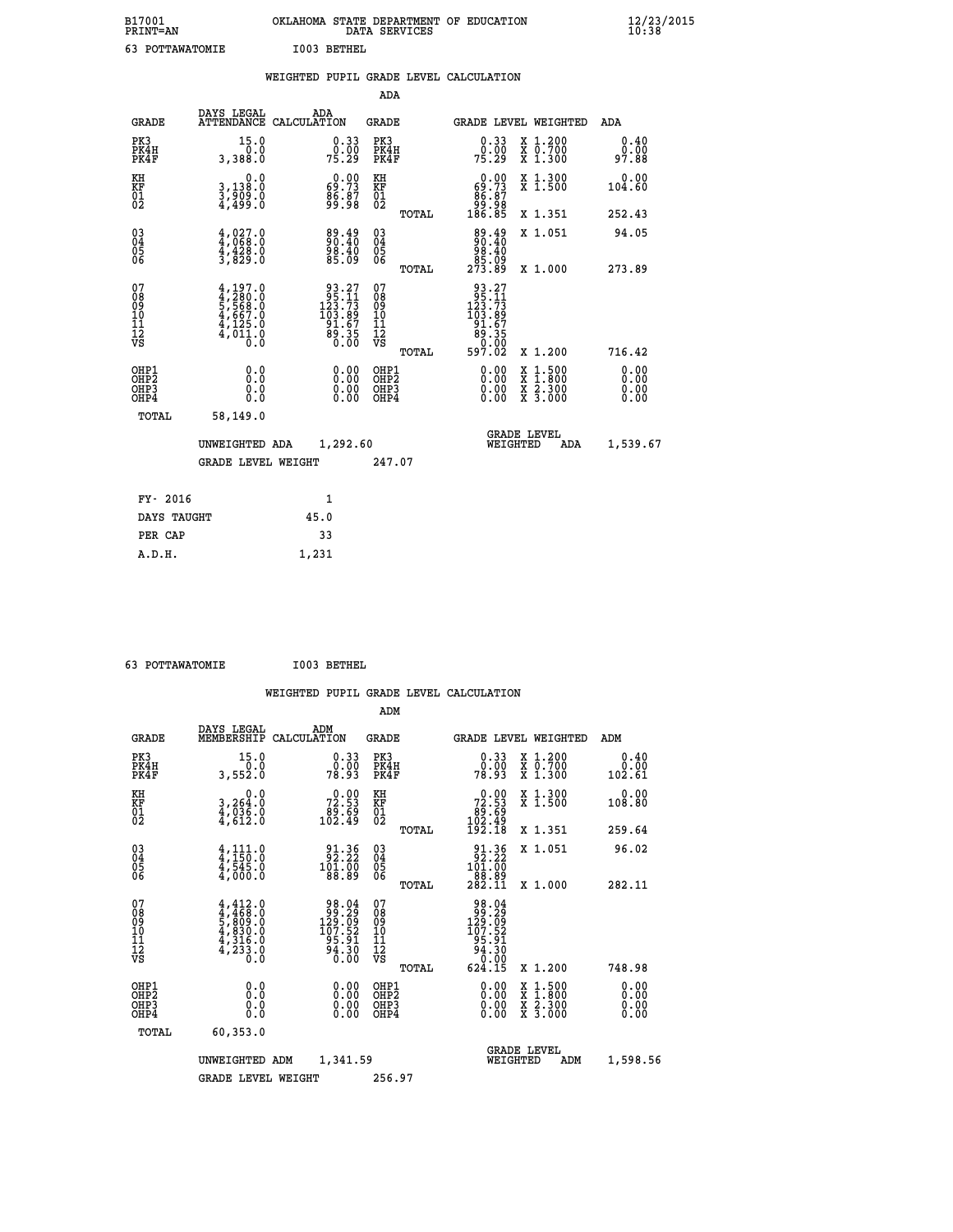| B17001<br>PRINT=AN                                |                                                                                                    | OKLAHOMA STATE DEPARTMENT OF EDUCATION                             | DATA SERVICES                                              |                                                                                                                                                                                              |                                                                                                                                           | $\frac{12}{23}$ /2015        |
|---------------------------------------------------|----------------------------------------------------------------------------------------------------|--------------------------------------------------------------------|------------------------------------------------------------|----------------------------------------------------------------------------------------------------------------------------------------------------------------------------------------------|-------------------------------------------------------------------------------------------------------------------------------------------|------------------------------|
| 63 POTTAWATOMIE                                   |                                                                                                    | I004 MACOMB                                                        |                                                            |                                                                                                                                                                                              |                                                                                                                                           |                              |
|                                                   |                                                                                                    | WEIGHTED PUPIL GRADE LEVEL CALCULATION                             |                                                            |                                                                                                                                                                                              |                                                                                                                                           |                              |
|                                                   |                                                                                                    |                                                                    | ADA                                                        |                                                                                                                                                                                              |                                                                                                                                           |                              |
| GRADE                                             | DAYS LEGAL                                                                                         | ADA<br>ATTENDANCE CALCULATION                                      | GRADE                                                      |                                                                                                                                                                                              | GRADE LEVEL WEIGHTED                                                                                                                      | ADA                          |
| PK3<br>PK4H<br>PK4F                               | 0.0<br>0.0<br>610.5                                                                                | 0.00<br>0.00<br>13.88                                              | PK3<br>PK4H<br>PK4F                                        | 0.00<br>0.00<br>13.88                                                                                                                                                                        | X 1.200<br>x 0.700<br>x 1.300                                                                                                             | 0.00<br>0.00<br>18.04        |
| KH<br>KF<br>$\begin{matrix} 01 \ 02 \end{matrix}$ | 0.0<br>898.0<br>$1, \frac{860}{820}$ : 5                                                           | $20.00$<br>20.41<br>$\frac{54}{18}$ : $\frac{10}{65}$              | KH<br><b>KF</b><br>01<br>02                                | $0.00 \\ 20.41 \\ 24.10 \\ 18.65 \\ 42.75$                                                                                                                                                   | X 1.300<br>X 1.500                                                                                                                        | 0.00<br>30.62                |
|                                                   |                                                                                                    |                                                                    | TOTAL                                                      |                                                                                                                                                                                              | X 1.351                                                                                                                                   | 57.76                        |
| 03<br>04<br>05<br>06                              | $733.5$<br>$881.0$<br>608.0                                                                        | $\begin{smallmatrix} 16.92\ 16.67\ 20.02\ 13.82 \end{smallmatrix}$ | $\begin{matrix} 03 \\ 04 \\ 05 \\ 06 \end{matrix}$         | $\frac{16.92}{16.67}$<br>20.02                                                                                                                                                               | X 1.051                                                                                                                                   | 17.78                        |
|                                                   |                                                                                                    |                                                                    | TOTAL                                                      | $\frac{13.82}{50.51}$                                                                                                                                                                        | X 1.000                                                                                                                                   | 50.51                        |
| 07<br>08<br>09<br>11<br>11<br>12<br>VS            | 803.0<br>$\begin{smallmatrix} & 896.15\ 1,001.0\ 1,051.0\ 1,075.0\ 1,173.0\ 0.0 \end{smallmatrix}$ | $18.25$<br>$20.49$<br>$22.85$<br>$24.03$<br>$24.72$<br>$26.98$     | 07<br>08<br>09<br>10<br>$\frac{11}{12}$<br>$\frac{12}{18}$ | $18.25$<br>$20.49$<br>$22.85$<br>$24.03$<br>$24.72$<br>$\begin{array}{c} 2\overline{6}\cdot 9\overline{8}\ -3\overline{7}\cdot 3\overline{2}\ 13\overline{7}\cdot 3\overline{2} \end{array}$ |                                                                                                                                           |                              |
|                                                   |                                                                                                    |                                                                    | TOTAL                                                      |                                                                                                                                                                                              | X 1.200                                                                                                                                   | 164.78                       |
| OHP1<br>OHP2<br>OHP3<br>OHP4                      | 52.0<br>0.0<br>0.0<br>0.0                                                                          | $\frac{1}{0}$ : $\frac{18}{00}$<br>0.00<br>0.00                    | OHP1<br>OHP <sub>2</sub><br>OHP3<br>OHP4                   | $1.18$<br>$0.00$<br>0.00<br>0.00                                                                                                                                                             | $\begin{smallmatrix} \mathtt{X} & 1\cdot500\\ \mathtt{X} & 1\cdot800\\ \mathtt{X} & 2\cdot300\\ \mathtt{X} & 3\cdot000 \end{smallmatrix}$ | 1.77<br>0.00<br>0.00<br>0.00 |
| <b>TOTAL</b>                                      | 12,408.0                                                                                           |                                                                    |                                                            |                                                                                                                                                                                              |                                                                                                                                           |                              |
|                                                   | UNWEIGHTED ADA                                                                                     | 282.97                                                             |                                                            |                                                                                                                                                                                              | <b>GRADE LEVEL</b><br>WEIGHTED<br>ADA                                                                                                     | 341.26                       |
|                                                   | <b>GRADE LEVEL WEIGHT</b>                                                                          |                                                                    | 58.29                                                      |                                                                                                                                                                                              |                                                                                                                                           |                              |
| FY- 2016                                          |                                                                                                    | 1                                                                  |                                                            |                                                                                                                                                                                              |                                                                                                                                           |                              |
| DAYS TAUGHT                                       |                                                                                                    | 44.0                                                               |                                                            |                                                                                                                                                                                              |                                                                                                                                           |                              |
| PER CAP                                           |                                                                                                    | 75                                                                 |                                                            |                                                                                                                                                                                              |                                                                                                                                           |                              |

 **63 POTTAWATOMIE I004 MACOMB**

|                                                      |                                                                                              |                                                                          |                                              | WEIGHTED PUPIL GRADE LEVEL CALCULATION                                                                         |                                  |
|------------------------------------------------------|----------------------------------------------------------------------------------------------|--------------------------------------------------------------------------|----------------------------------------------|----------------------------------------------------------------------------------------------------------------|----------------------------------|
|                                                      |                                                                                              |                                                                          | ADM                                          |                                                                                                                |                                  |
| <b>GRADE</b>                                         | DAYS LEGAL<br>MEMBERSHIP<br>CALCULATION                                                      | ADM                                                                      | <b>GRADE</b>                                 | GRADE LEVEL WEIGHTED                                                                                           | ADM                              |
| PK3<br>PK4H<br>PK4F                                  | 0.0<br>0.0<br>663.0                                                                          | $0.00$<br>$0.00$<br>15.07                                                | PK3<br>PK4H<br>PK4F                          | $\begin{smallmatrix} 0.00\\ 0.00\\ 15.07 \end{smallmatrix}$<br>X 1.200<br>X 0.700<br>X 1.300                   | 0.00<br>0.00<br>19.59            |
| KH<br>KF<br>01<br>02                                 | $0.0$<br>0.046.0<br>0.121.081.0                                                              | $\begin{smallmatrix} 0.00\\ 21.50\\ 25.48\\ 20.02 \end{smallmatrix}$     | KH<br>KF<br>01<br>02                         | X 1.300<br>X 1.500<br>$\begin{smallmatrix} 0.00\\21.50\\25.48\\20.02\\45.50 \end{smallmatrix}$                 | 0.00<br>32.25                    |
|                                                      |                                                                                              |                                                                          | TOTAL                                        | X 1.351                                                                                                        | 61.47                            |
| $\begin{matrix} 03 \\ 04 \\ 05 \\ 06 \end{matrix}$   | $770.0$<br>$778.0$<br>$916.0$<br>$616.0$                                                     | $\begin{smallmatrix} 17.50\\ 17.68\\ 20.82\\ 14.00 \end{smallmatrix}$    | 03<br>04<br>05<br>06                         | $\begin{smallmatrix} 17.50\\ 17.68\\ 20.82\\ 14.00\\ 52.50 \end{smallmatrix}$<br>X 1.051                       | 18.39                            |
|                                                      |                                                                                              |                                                                          | TOTAL                                        | X 1.000                                                                                                        | 52.50                            |
| 07<br>08<br>09<br>101<br>11<br>12<br>VS              | 847.0<br>$\begin{array}{c} 915.0 \\ 1,057.0 \\ 1,103.0 \\ 1,154.0 \\ \end{array}$<br>1,308.8 | $19.25$<br>$20.91$<br>$24.14$<br>$25.24$<br>$26.53$<br>$30.06$<br>$0.00$ | 07<br>08<br>09<br>01<br>11<br>11<br>12<br>VS | 19.25<br>$\begin{array}{r} 20.91 \\ 24.14 \\ 25.24 \\ 26.53 \\ 30.06 \\ 0.00 \end{array}$                      |                                  |
|                                                      |                                                                                              |                                                                          | TOTAL                                        | 146.13<br>X 1.200                                                                                              | 175.36                           |
| OHP1<br>OHP2<br>OH <sub>P3</sub><br>OH <sub>P4</sub> | 54.0<br>0.0<br>0.000                                                                         | $\frac{1}{0}$ : $\frac{23}{00}$<br>0.00                                  | OHP1<br>OHP2<br>OHP3<br>OHP4                 | $\frac{1}{0}$ : $\frac{23}{00}$<br>$1.500$<br>$1.800$<br>X<br>X<br>$\frac{x}{x}$ $\frac{5:300}{3:000}$<br>0.00 | $1.85$<br>$0.00$<br>0.00<br>0.00 |
| TOTAL                                                | 13,129.0                                                                                     |                                                                          |                                              |                                                                                                                |                                  |
|                                                      | UNWEIGHTED ADM                                                                               | 299.43                                                                   |                                              | <b>GRADE LEVEL</b><br>WEIGHTED                                                                                 | 361.41<br>ADM                    |
|                                                      | <b>GRADE LEVEL WEIGHT</b>                                                                    |                                                                          | 61.98                                        |                                                                                                                |                                  |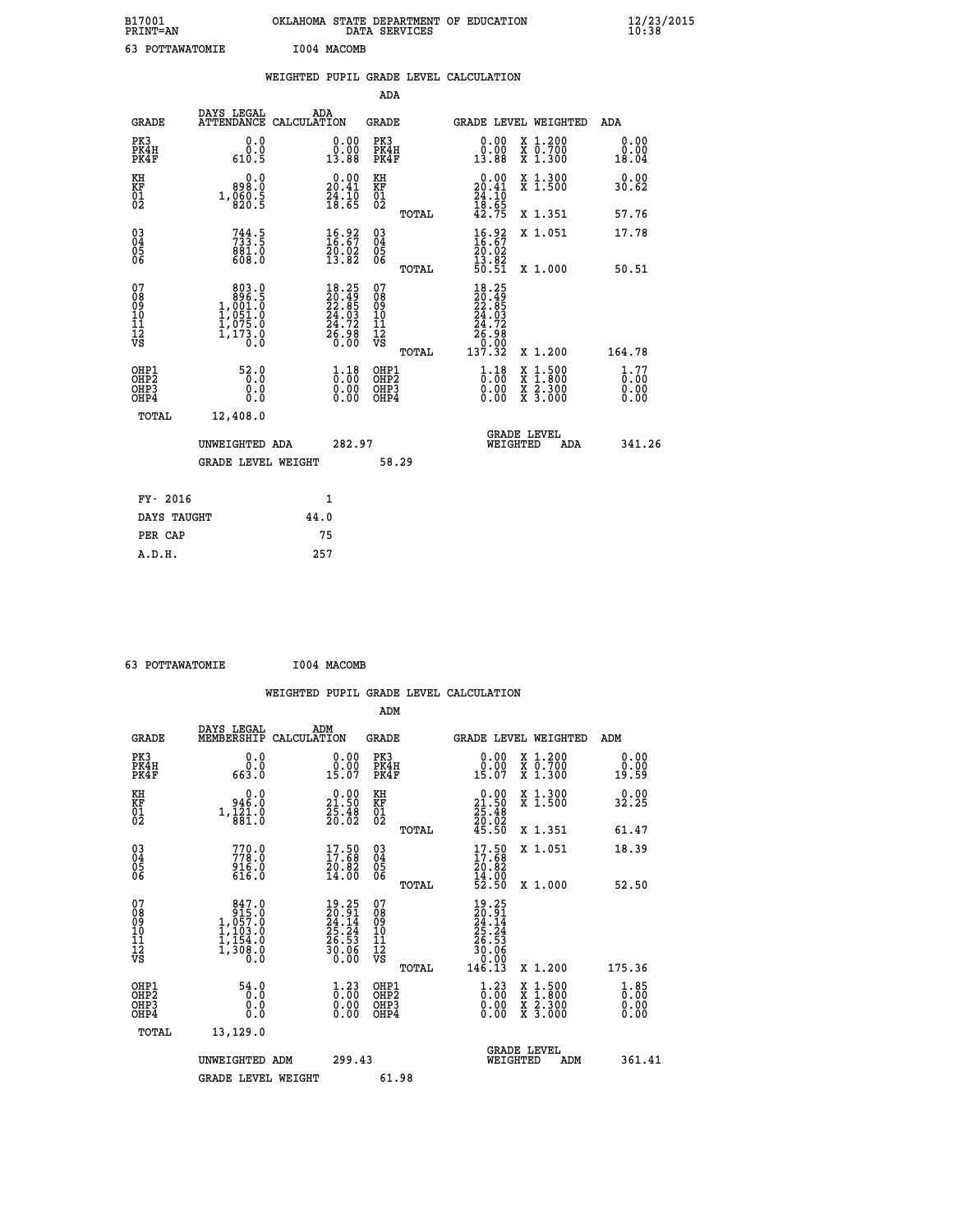| B17001<br><b>PRINT=AN</b> | OKLAHOMA STATE DEPARTMENT OF EDUCATION<br>DATA SERVICES | $\frac{12}{23}$ /2015 |
|---------------------------|---------------------------------------------------------|-----------------------|
| 63<br>POTTAWATOMIE        | I005 EARLSBORO                                          |                       |

|                                        |                                                                  |      |                                                                                                    |                                          |       | WEIGHTED PUPIL GRADE LEVEL CALCULATION                                       |                                                                                                                                           |                              |
|----------------------------------------|------------------------------------------------------------------|------|----------------------------------------------------------------------------------------------------|------------------------------------------|-------|------------------------------------------------------------------------------|-------------------------------------------------------------------------------------------------------------------------------------------|------------------------------|
|                                        |                                                                  |      |                                                                                                    | <b>ADA</b>                               |       |                                                                              |                                                                                                                                           |                              |
| <b>GRADE</b>                           | DAYS LEGAL<br>ATTENDANCE CALCULATION                             |      | ADA                                                                                                | <b>GRADE</b>                             |       | GRADE LEVEL WEIGHTED                                                         |                                                                                                                                           | ADA                          |
| PK3<br>PK4H<br>PK4F                    | 0.0<br>0.0<br>558.5                                              |      | $\begin{smallmatrix} 0.00\\ 0.00\\ 12.99 \end{smallmatrix}$                                        | PK3<br>PK4H<br>PK4F                      |       | 0.00<br>0.00<br>12.99                                                        | X 1.200<br>X 0.700<br>X 1.300                                                                                                             | 0.00<br>0.00<br>16.89        |
| KH<br>KF<br>01<br>02                   | $\begin{smallmatrix} &0.0\ 672.0\ 744.0\ 538.0\end{smallmatrix}$ |      | $0.00$<br>15.63<br>$\frac{17.30}{12.51}$                                                           | KH<br>KF<br>01<br>02                     |       | $\begin{array}{r} 0.00 \\ 15.63 \\ 17.30 \\ 12.51 \\ 29.81 \end{array}$      | X 1.300<br>X 1.500                                                                                                                        | 0.00<br>23.45                |
|                                        |                                                                  |      |                                                                                                    |                                          | TOTAL |                                                                              | X 1.351                                                                                                                                   | 40.27                        |
| 03<br>04<br>05<br>06                   | 814.0<br>759.0<br>672.5<br>753.0                                 |      | $18.93$<br>$17.65$<br>$\frac{15.64}{17.51}$                                                        | $\substack{03 \\ 04}$<br>05<br>06        |       | 18.93<br>17.65<br>$\frac{15.64}{17.51}$<br>50.80                             | X 1.051                                                                                                                                   | 19.90                        |
|                                        |                                                                  |      |                                                                                                    |                                          | TOTAL |                                                                              | X 1.000                                                                                                                                   | 50.80                        |
| 07<br>08<br>09<br>10<br>11<br>12<br>VS | 726.5<br>985.0<br>953.0<br>745.0<br>454.0<br>950.0<br>0.0        |      | $\begin{smallmatrix} 16.90 \\ 22.91 \\ 22.16 \\ 17.33 \\ 10.56 \\ 22.09 \\ 0.00 \end{smallmatrix}$ | 07<br>089<br>101<br>111<br>VS            | TOTAL | 16.90<br>$\frac{22.91}{22.16}$<br>$\frac{7}{27.33}$<br>$\frac{10.56}{22.09}$ | X 1.200                                                                                                                                   | 134.34                       |
| OHP1<br>OHP2<br>OHP3<br>OHP4           | 0.0<br>Ō.Ō<br>0.0<br>0.0                                         |      | 0.00<br>$\begin{smallmatrix} 0.00 \ 0.00 \end{smallmatrix}$                                        | OHP1<br>OHP <sub>2</sub><br>OHP3<br>OHP4 |       | 0.00<br>$0.00$<br>0.00                                                       | $\begin{smallmatrix} \mathtt{X} & 1\cdot500\\ \mathtt{X} & 1\cdot800\\ \mathtt{X} & 2\cdot300\\ \mathtt{X} & 3\cdot000 \end{smallmatrix}$ | 0.00<br>0.00<br>0.00<br>0.00 |
| <b>TOTAL</b>                           | 10,324.5                                                         |      |                                                                                                    |                                          |       |                                                                              |                                                                                                                                           |                              |
|                                        | UNWEIGHTED ADA                                                   |      | 240.11                                                                                             |                                          |       | WEIGHTED                                                                     | <b>GRADE LEVEL</b><br>ADA                                                                                                                 | 285.65                       |
|                                        | <b>GRADE LEVEL WEIGHT</b>                                        |      |                                                                                                    |                                          | 45.54 |                                                                              |                                                                                                                                           |                              |
| FY- 2016                               |                                                                  |      | 1                                                                                                  |                                          |       |                                                                              |                                                                                                                                           |                              |
| DAYS TAUGHT                            |                                                                  | 43.0 |                                                                                                    |                                          |       |                                                                              |                                                                                                                                           |                              |
| PER CAP                                |                                                                  |      | 70                                                                                                 |                                          |       |                                                                              |                                                                                                                                           |                              |

 **63 POTTAWATOMIE I005 EARLSBORO**

|                                                      |                                                                                |                    |                                                                                  |                                              |       | WEIGHTED PUPIL GRADE LEVEL CALCULATION                                                                        |                                          |     |                               |
|------------------------------------------------------|--------------------------------------------------------------------------------|--------------------|----------------------------------------------------------------------------------|----------------------------------------------|-------|---------------------------------------------------------------------------------------------------------------|------------------------------------------|-----|-------------------------------|
|                                                      |                                                                                |                    |                                                                                  | ADM                                          |       |                                                                                                               |                                          |     |                               |
| <b>GRADE</b>                                         | DAYS LEGAL<br>MEMBERSHIP                                                       | ADM<br>CALCULATION |                                                                                  | <b>GRADE</b>                                 |       |                                                                                                               | GRADE LEVEL WEIGHTED                     | ADM |                               |
| PK3<br>PK4H<br>PK4F                                  | 0.0<br>0.0<br>591.0                                                            |                    | $\begin{smallmatrix} 0.00\\ 0.00\\ 13.74 \end{smallmatrix}$                      | PK3<br>PK4H<br>PK4F                          |       | $\begin{smallmatrix} 0.00\\ 0.00\\ 13.74 \end{smallmatrix}$                                                   | X 1.200<br>X 0.700<br>X 1.300            |     | 0.00<br>0.00<br>17.86         |
| KH<br>KF<br>01<br>02                                 | 0.0<br>699:0<br>773:0<br>562:0                                                 |                    | $\begin{array}{c} 0.00 \\[-4pt] 16.26 \\[-4pt] 17.98 \\[-4pt] 13.07 \end{array}$ | KH<br>KF<br>01<br>02                         |       | $\begin{array}{r} 0.00 \\ 16.26 \\ 17.98 \\ 13.07 \\ 31.05 \end{array}$                                       | X 1.300<br>X 1.500                       |     | 0.00<br>24.39                 |
|                                                      |                                                                                |                    |                                                                                  |                                              | TOTAL |                                                                                                               | X 1.351                                  |     | 41.95                         |
| $\begin{matrix} 03 \\ 04 \\ 05 \\ 06 \end{matrix}$   | 826.0<br>791.0<br>688.0<br>775.0                                               |                    | $\frac{19.21}{18.40}$<br>$\frac{16.00}{18.02}$                                   | 03<br>04<br>05<br>06                         |       | $19.21$<br>$16.40$<br>$16.00$<br>$18.02$<br>$52.42$                                                           | X 1.051                                  |     | 20.19                         |
|                                                      |                                                                                |                    |                                                                                  |                                              | TOTAL |                                                                                                               | X 1.000                                  |     | 52.42                         |
| 07<br>089<br>090<br>1112<br>VS                       | $765.0$<br>$1,055.0$<br>$1,009.0$<br>$768.0$<br>$474.0$<br>$1,03.0$<br>1,022.0 |                    | $17.79$<br>$24.53$<br>$23.47$<br>$17.86$<br>$11.02$<br>$23.77$<br>$0.00$         | 07<br>08<br>09<br>11<br>11<br>12<br>VS       |       | 17.79<br>$\frac{24.53}{23.47}$<br>17.86<br>$\begin{smallmatrix} 11.02\ 23.77\ 0.00\ 118.44 \end{smallmatrix}$ |                                          |     |                               |
|                                                      |                                                                                |                    |                                                                                  |                                              | TOTAL |                                                                                                               | X 1.200                                  |     | 142.13                        |
| OHP1<br>OHP <sub>2</sub><br>OH <sub>P3</sub><br>OHP4 | 0.0<br>0.000                                                                   |                    |                                                                                  | OHP1<br>OHP <sub>2</sub><br>OHP <sub>3</sub> |       | 0.00<br>0.00<br>0.00                                                                                          | X 1:500<br>X 1:800<br>X 2:300<br>X 3:000 |     | 0.00<br>Ō. ŌŌ<br>0.00<br>0.00 |
| TOTAL                                                | 10,798.0                                                                       |                    |                                                                                  |                                              |       |                                                                                                               |                                          |     |                               |
|                                                      | UNWEIGHTED ADM<br><b>GRADE LEVEL WEIGHT</b>                                    |                    | 251.12                                                                           | 47.82                                        |       | WEIGHTED                                                                                                      | <b>GRADE LEVEL</b><br>ADM                |     | 298.94                        |
|                                                      |                                                                                |                    |                                                                                  |                                              |       |                                                                                                               |                                          |     |                               |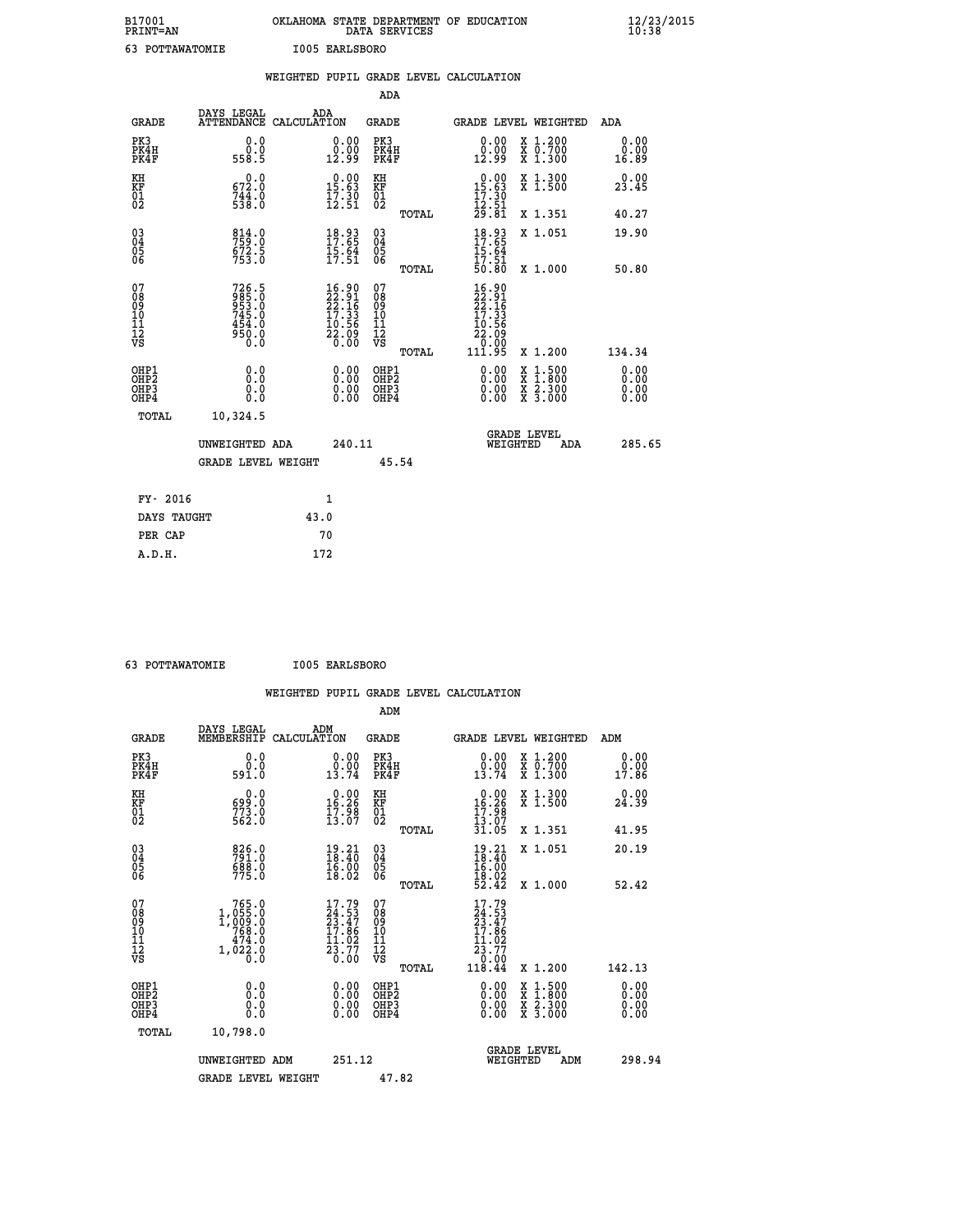| B17001<br>PRINT=AN                                    |                                                                                     | OKLAHOMA STATE DEPARTMENT OF EDUCATION                                                             | DATA SERVICES                                   |                                                                                      |                                                                                                  | 12/23/2015<br>10:38    |  |
|-------------------------------------------------------|-------------------------------------------------------------------------------------|----------------------------------------------------------------------------------------------------|-------------------------------------------------|--------------------------------------------------------------------------------------|--------------------------------------------------------------------------------------------------|------------------------|--|
| 63 POTTAWATOMIE                                       |                                                                                     | <b>I092 TECUMSEH</b>                                                                               |                                                 |                                                                                      |                                                                                                  |                        |  |
|                                                       |                                                                                     | WEIGHTED PUPIL GRADE LEVEL CALCULATION                                                             |                                                 |                                                                                      |                                                                                                  |                        |  |
|                                                       |                                                                                     |                                                                                                    | <b>ADA</b>                                      |                                                                                      |                                                                                                  |                        |  |
| GRADE                                                 | DAYS LEGAL                                                                          | ADA<br>ATTENDANCE CALCULATION                                                                      | GRADE                                           | GRADE LEVEL WEIGHTED                                                                 |                                                                                                  | ADA                    |  |
| PK3<br>PK4H<br>PK4F                                   | 25.0<br>0.0<br>4,841.0                                                              | 0.61<br>0.00<br>118.07                                                                             | PK3<br>PK4H<br>PK4F                             | 0.61<br>0.00<br>118.07                                                               | X 1.200<br>X 0.700<br>X 1.300                                                                    | 0.73<br>0.00<br>153.49 |  |
| KH<br>KF<br>$\overline{01}$                           | 0.0<br>5,780:0<br>6,322:5<br>6,168:0                                                | $\begin{smallmatrix} &0.00\\ 140.98\\ 154.21\\ 156.44\end{smallmatrix}$                            | КH<br>KF<br>01<br>02                            | 0.00<br>140.98<br>$\frac{154}{150}$ : 44<br>$\frac{304}{304}$ : 65                   | X 1.300<br>X 1.500                                                                               | 0.00<br>211.47         |  |
|                                                       |                                                                                     |                                                                                                    | TOTAL                                           |                                                                                      | X 1.351                                                                                          | 411.58                 |  |
| $\substack{03 \\ 04}$<br>$\frac{05}{06}$              | $\frac{6}{2}, \frac{248}{461}$ .<br>$\frac{6}{5}$ , $\frac{374}{377}$ .0            | 152.39<br>133.21<br>$\frac{155}{131}.$ $\frac{76}{15}$                                             | $\substack{03 \\ 04}$<br>$\substack{05 \\ 06}$  | 152.39<br>133.21<br>$\frac{155.46}{131.15}$<br>$419.82$                              | X 1.051                                                                                          | 160.16                 |  |
|                                                       |                                                                                     |                                                                                                    | TOTAL                                           |                                                                                      | X 1.000                                                                                          | 419.82                 |  |
| 07<br>08<br>09<br>10<br>11<br>Ī2<br>VS                | $6,134.5$<br>$6,599.5$<br>$6,593.0$<br>$7,102.0$<br>$6,670.5$<br>$7,031.5$<br>$0.0$ | $\begin{smallmatrix} 149.62\\ 160.96\\ 160.80\\ 173.22\\ 162.70\\ 171.50\\ 0.00 \end{smallmatrix}$ | 07<br>08<br>09<br>10<br>11<br>12<br>VS<br>TOTAL | 149.62<br>160.96<br>160.80<br>$^{22}$<br>173.<br>162.70<br>171.50<br>10:00<br>978.80 | X 1.200                                                                                          | 1,174.56               |  |
| OHP1<br>OH <sub>P</sub> 2<br>OH <sub>P3</sub><br>OHP4 | 41.0<br>0.0<br>0.0<br>0.0                                                           | $\frac{1}{0}$ :00<br>0.00<br>0.00                                                                  | OHP1<br>OH <sub>P</sub> 2<br>OHP3<br>OHP4       | 1.0000<br>0.00<br>0.00                                                               | $\begin{smallmatrix} x & 1 & 500 \\ x & 1 & 800 \\ x & 2 & 300 \\ x & 3 & 000 \end{smallmatrix}$ | 1.50<br>0.00<br>0.00   |  |
| TOTAL                                                 | 86,769.0                                                                            |                                                                                                    |                                                 |                                                                                      |                                                                                                  |                        |  |
|                                                       | UNWEIGHTED ADA                                                                      | 2,116.32                                                                                           |                                                 | <b>GRADE LEVEL</b><br>WEIGHTED                                                       | ADA                                                                                              | 2,533.31               |  |
|                                                       | <b>GRADE LEVEL WEIGHT</b>                                                           |                                                                                                    | 416.99                                          |                                                                                      |                                                                                                  |                        |  |
| FY- 2016                                              |                                                                                     | 1                                                                                                  |                                                 |                                                                                      |                                                                                                  |                        |  |
| DAYS TAUGHT                                           |                                                                                     | 41.0                                                                                               |                                                 |                                                                                      |                                                                                                  |                        |  |
| PER CAP                                               |                                                                                     | 33                                                                                                 |                                                 |                                                                                      |                                                                                                  |                        |  |

| 63 POTTAWATOMIE | <b>I092 TECUMSEH</b> |
|-----------------|----------------------|

 **A.D.H. 1,698**

 **ADM**

| <b>GRADE</b>                                         | DAYS LEGAL<br>MEMBERSHIP                                                            | ADM<br>CALCULATION                                                                                          | <b>GRADE</b>                                        |                                                                                     |                                | <b>GRADE LEVEL WEIGHTED</b>              | ADM                                |
|------------------------------------------------------|-------------------------------------------------------------------------------------|-------------------------------------------------------------------------------------------------------------|-----------------------------------------------------|-------------------------------------------------------------------------------------|--------------------------------|------------------------------------------|------------------------------------|
| PK3<br>PK4H<br>PK4F                                  | 25.0<br>0.0<br>5,099.0                                                              | 0.61<br>0.00<br>124.37                                                                                      | PK3<br>PK4H<br>PK4F                                 | $0.61$<br>$0.00$<br>124.37                                                          |                                | X 1.200<br>X 0.700<br>X 1.300            | 0.73<br>0.00<br>161.68             |
| KH<br>KF<br>01<br>02                                 | 0.0<br>6,061:0<br>6,592:0<br>6,430:0                                                | $\begin{smallmatrix} &0.00\\ 147.83\\ 160.78\\ 156.83\end{smallmatrix}$                                     | KH<br>KF<br>01<br>02                                | $\begin{smallmatrix} &0.00\\ 147.83\\ 160.78\\ 156.83\\ 317.61 \end{smallmatrix}$   |                                | X 1.300<br>X 1.500                       | 221.75                             |
|                                                      |                                                                                     |                                                                                                             | TOTAL                                               |                                                                                     |                                | X 1.351                                  | 429.09                             |
| $\begin{matrix} 03 \\ 04 \\ 05 \\ 06 \end{matrix}$   | 6,475.0<br>5,672.0<br>6,558.0<br>5,593.0                                            | 157.93<br>138.34<br>159.95<br>136.41                                                                        | $\begin{array}{c} 03 \\ 04 \\ 05 \\ 06 \end{array}$ | $157.93$<br>$138.34$<br>$159.95$<br>$136.41$<br>$434.70$                            |                                | X 1.051                                  | 165.98                             |
|                                                      |                                                                                     |                                                                                                             | TOTAL                                               |                                                                                     |                                | X 1.000                                  | 434.70                             |
| 07<br>08<br>09<br>101<br>11<br>12<br>VS              | $6,471.0$<br>$6,877.0$<br>$6,938.0$<br>$7,456.0$<br>$6,992.0$<br>$7,450.0$<br>$0.0$ | $\begin{smallmatrix} 157.83\\ 167.73\\ 169.22\\ 181.85\\ 170.54\\ 170.54\\ 181.71\\ 0.00 \end{smallmatrix}$ | 07<br>08<br>09<br>001<br>11<br>11<br>12<br>VS       | 157.83<br>167.73<br>169.22<br>181.85<br>170.54<br>$\frac{181.71}{0.00}$             |                                |                                          |                                    |
|                                                      |                                                                                     |                                                                                                             | TOTAL                                               | 1,028.88                                                                            |                                | X 1.200                                  | 1,234.66                           |
| OHP1<br>OHP <sub>2</sub><br>OH <sub>P3</sub><br>OHP4 | 41.0<br>0.0<br>0.000                                                                | $\begin{smallmatrix} 1.00\ 0.00\ 0.00 \end{smallmatrix}$                                                    | OHP1<br>OHP2<br>OHP3<br>OHP4                        | $\begin{smallmatrix} 1.00 \\[-4pt] 0.00\\[-4pt] 0.00\\[-4pt] 0.00\end{smallmatrix}$ |                                | X 1:500<br>X 1:800<br>X 2:300<br>X 3:000 | $\frac{1}{0}$ : 50<br>0.00<br>0.00 |
| TOTAL                                                | 90,730.0                                                                            |                                                                                                             |                                                     |                                                                                     |                                |                                          |                                    |
|                                                      | UNWEIGHTED                                                                          | 2,212.93<br>ADM                                                                                             |                                                     |                                                                                     | <b>GRADE LEVEL</b><br>WEIGHTED | ADM                                      | 2,650.09                           |
|                                                      | <b>GRADE LEVEL WEIGHT</b>                                                           |                                                                                                             | 437.16                                              |                                                                                     |                                |                                          |                                    |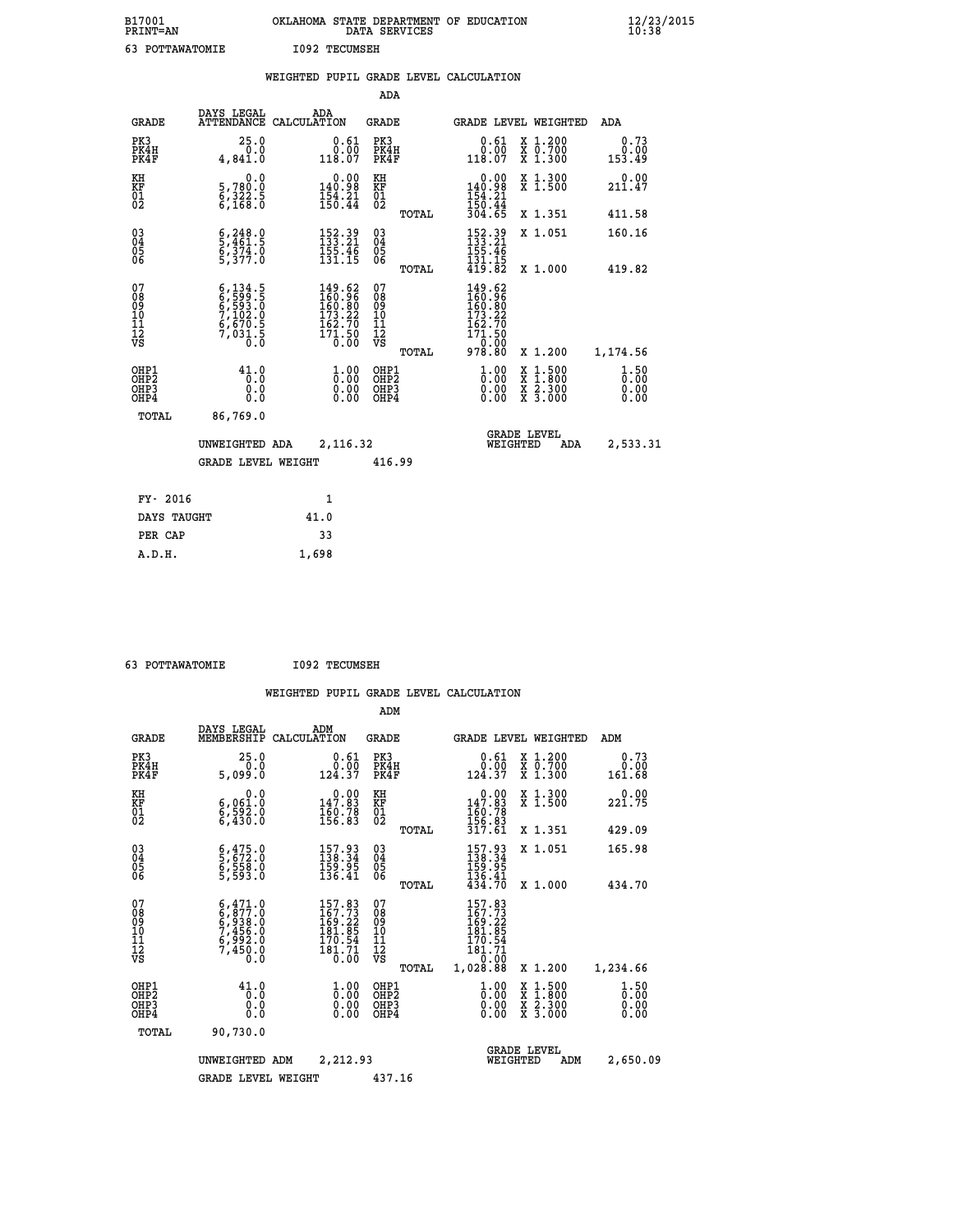| B17001<br>PRINT=AN | OKLAHOMA STATE DEPARTMENT OF EDUCATION<br>DATA SERVICES | $\frac{12}{23}$ /2015 |
|--------------------|---------------------------------------------------------|-----------------------|
| 63<br>POTTAWATOMIE | I093 SHAWNEE                                            |                       |

|  |  | WEIGHTED PUPIL GRADE LEVEL CALCULATION |
|--|--|----------------------------------------|
|  |  |                                        |

|                                                      |                                                                                         |                                                                                       | ADA                                            |       |                                                                               |                                                                                                  |                               |
|------------------------------------------------------|-----------------------------------------------------------------------------------------|---------------------------------------------------------------------------------------|------------------------------------------------|-------|-------------------------------------------------------------------------------|--------------------------------------------------------------------------------------------------|-------------------------------|
| <b>GRADE</b>                                         | DAYS LEGAL                                                                              | ADA<br>ATTENDANCE CALCULATION                                                         | <b>GRADE</b>                                   |       |                                                                               | GRADE LEVEL WEIGHTED                                                                             | ADA                           |
| PK3<br>PK4H<br>PK4F                                  | 168.0<br>8,151.0<br>0.0                                                                 | 3.82<br>185.25<br>0.00                                                                | PK3<br>PK4H<br>PK4F                            |       | 3.82<br>$18\overline{5}\cdot 2\overline{5}\over 0.00$                         | X 1.200<br>X 0.700<br>X 1.300                                                                    | 4.58<br>129.68<br>0.00        |
| KH<br>KF<br>01<br>02                                 | 0.0<br>11,960.5<br>13,024.0<br>12,303.0                                                 | $\substack{271.83 \\ 296.00 \\ 299.61}$                                               | KH<br>KF<br>01<br>02                           |       | 0.00<br>271.83<br>296.00<br>279.61<br>575.61                                  | X 1.300<br>X 1.500                                                                               | 0.00<br>407.75                |
|                                                      |                                                                                         |                                                                                       |                                                | TOTAL |                                                                               | X 1.351                                                                                          | 777.65                        |
| $\begin{matrix} 03 \\ 04 \\ 05 \\ 06 \end{matrix}$   | $11,288.0$<br>9,687.0<br>10,116.5<br>10,125.0                                           | 256.55<br>220.16<br>229.92<br>230.11                                                  | $\substack{03 \\ 04}$<br>$\substack{05 \\ 06}$ |       | 256.55<br>$\frac{229.92}{230.11}$<br>680.11                                   | X 1.051                                                                                          | 269.63                        |
|                                                      |                                                                                         |                                                                                       |                                                | TOTAL |                                                                               | X 1.000                                                                                          | 680.19                        |
| 07<br>08<br>09<br>10<br>11<br>12<br>VS               | 10,060.5<br>$10,189.0$<br>$15,416.0$<br>$14,609.0$<br>$12,551.0$<br>$12,248.0$<br>$0.0$ | 228.65<br>231.56<br>$\frac{255}{332}.77$<br>$\frac{285}{279}.43$<br>$\frac{279}{0}.0$ | 07<br>08<br>09<br>101<br>112<br>VS             |       | 228.65<br>$231.56$<br>$350.40$<br>$332.77$<br>$285.68$<br>$279.43$<br>$-0.02$ |                                                                                                  |                               |
|                                                      |                                                                                         |                                                                                       |                                                | TOTAL | 1,708.49                                                                      | X 1.200                                                                                          | 2,050.19                      |
| OHP1<br>OH <sub>P</sub> <sub>2</sub><br>OHP3<br>OHP4 | 517.5<br>0.0<br>0.0                                                                     | $^{11.76}_{0.00}$<br>0.00                                                             | OHP1<br>OHP <sub>2</sub><br>OHP3<br>OHP4       |       | $^{11.76}_{0.00}$<br>0.00                                                     | $\begin{smallmatrix} x & 1 & 500 \\ x & 1 & 800 \\ x & 2 & 300 \\ x & 3 & 000 \end{smallmatrix}$ | 17.64<br>0.00<br>0.00<br>0.00 |
| <b>TOTAL</b>                                         | 162,414.0                                                                               |                                                                                       |                                                |       |                                                                               |                                                                                                  |                               |
|                                                      | UNWEIGHTED ADA                                                                          | 3,693.50                                                                              |                                                |       |                                                                               | <b>GRADE LEVEL</b><br>WEIGHTED<br>ADA                                                            | 4,337.31                      |
|                                                      | <b>GRADE LEVEL WEIGHT</b>                                                               |                                                                                       | 643.81                                         |       |                                                                               |                                                                                                  |                               |
|                                                      |                                                                                         |                                                                                       |                                                |       |                                                                               |                                                                                                  |                               |
| FY- 2016                                             |                                                                                         | 1                                                                                     |                                                |       |                                                                               |                                                                                                  |                               |
| DAYS TAUGHT                                          |                                                                                         | 44.0                                                                                  |                                                |       |                                                                               |                                                                                                  |                               |
| PER CAP                                              |                                                                                         | 33                                                                                    |                                                |       |                                                                               |                                                                                                  |                               |

| 63 POTTAWATOMIE | I093 SHAWNEE |
|-----------------|--------------|

 **A.D.H. 2,576**

|                                                       |                                                                                                                                                      |                                                                      | ADM                                             |                                                                                                                   |                                |                                                                                                  |                               |
|-------------------------------------------------------|------------------------------------------------------------------------------------------------------------------------------------------------------|----------------------------------------------------------------------|-------------------------------------------------|-------------------------------------------------------------------------------------------------------------------|--------------------------------|--------------------------------------------------------------------------------------------------|-------------------------------|
| <b>GRADE</b>                                          | DAYS LEGAL<br>MEMBERSHIP                                                                                                                             | ADM<br>CALCULATION                                                   | <b>GRADE</b>                                    |                                                                                                                   |                                | GRADE LEVEL WEIGHTED                                                                             | ADM                           |
| PK3<br>PK4H<br>PK4F                                   | 186.0<br>8,784.0<br>0.0                                                                                                                              | 4.23<br>199.64<br>0.00                                               | PK3<br>PK4H<br>PK4F                             | 4.23<br>199.64<br>0.00                                                                                            |                                | $\begin{smallmatrix} x & 1.200 \\ x & 0.700 \end{smallmatrix}$<br>X 1.300                        | 5.08<br>139.75<br>0.00        |
| KH<br>KF<br>01<br>02                                  | 0.0<br>12,865.0<br>13,672.0<br>12,877.0                                                                                                              | $\begin{smallmatrix} 0.00\\292.39\\310.73\\292.66 \end{smallmatrix}$ | KH<br>KF<br>01<br>02                            | $\begin{smallmatrix} &0.00\,292.39\,310.73\,310.73\,292.66\,603.39\end{smallmatrix}$                              |                                | X 1.300<br>X 1.500                                                                               | 0.00<br>438.59                |
|                                                       |                                                                                                                                                      |                                                                      | TOTAL                                           |                                                                                                                   |                                | X 1.351                                                                                          | 815.18                        |
| 03<br>04<br>05<br>06                                  | 11,796.0<br>10,135.0<br>10,525.0<br>10,618.0                                                                                                         | 268.09<br>230.34<br>239.20<br>241.32                                 | $^{03}_{04}$<br>05<br>06                        | 268.09<br>230.34<br>239.20                                                                                        |                                | X 1.051                                                                                          | 281.76                        |
|                                                       |                                                                                                                                                      |                                                                      | TOTAL                                           | 241.32<br>710.86                                                                                                  |                                | X 1.000                                                                                          | 710.86                        |
| 07<br>08<br>09<br>101<br>112<br>VS                    | $\begin{smallmatrix} 10, 606\cdot 0\\ 10, 795\cdot 0\\ 16, 360\cdot 0\\ 15, 426\cdot 0\\ 13, 310\cdot 0\\ 13, 007\cdot 0\\ \end{smallmatrix}$<br>0.0 | 241.05<br>245.34<br>371.86<br>351.80<br>303.04<br>297.30<br>0.00     | 07<br>08<br>09<br>11<br>11<br>12<br>VS<br>TOTAL | 241.05<br>245.34<br>$\frac{371.86}{351.80}$<br>$\frac{351.80}{303.04}$<br>$\frac{297.30}{30}$<br>0.00<br>1,810.39 |                                | X 1.200                                                                                          | 2,172.47                      |
| OHP1<br>OH <sub>P</sub> 2<br>OH <sub>P3</sub><br>OHP4 | 518.0<br>0.0<br>0.000                                                                                                                                | 11.77<br>$\overline{0}$ :00<br>0.00<br>0.00                          | OHP1<br>OHP2<br>OHP3<br>OHP4                    | $^{11}_{0.00}$<br>0.00                                                                                            |                                | $\begin{smallmatrix} x & 1 & 500 \\ x & 1 & 800 \\ x & 2 & 300 \\ x & 3 & 000 \end{smallmatrix}$ | 17.66<br>0.00<br>0.00<br>0.00 |
| TOTAL                                                 | 171,480.0                                                                                                                                            |                                                                      |                                                 |                                                                                                                   |                                |                                                                                                  |                               |
|                                                       | UNWEIGHTED ADM                                                                                                                                       | 3,900.76                                                             |                                                 |                                                                                                                   | <b>GRADE LEVEL</b><br>WEIGHTED | ADM                                                                                              | 4,581.35                      |
|                                                       | <b>GRADE LEVEL WEIGHT</b>                                                                                                                            |                                                                      | 680.59                                          |                                                                                                                   |                                |                                                                                                  |                               |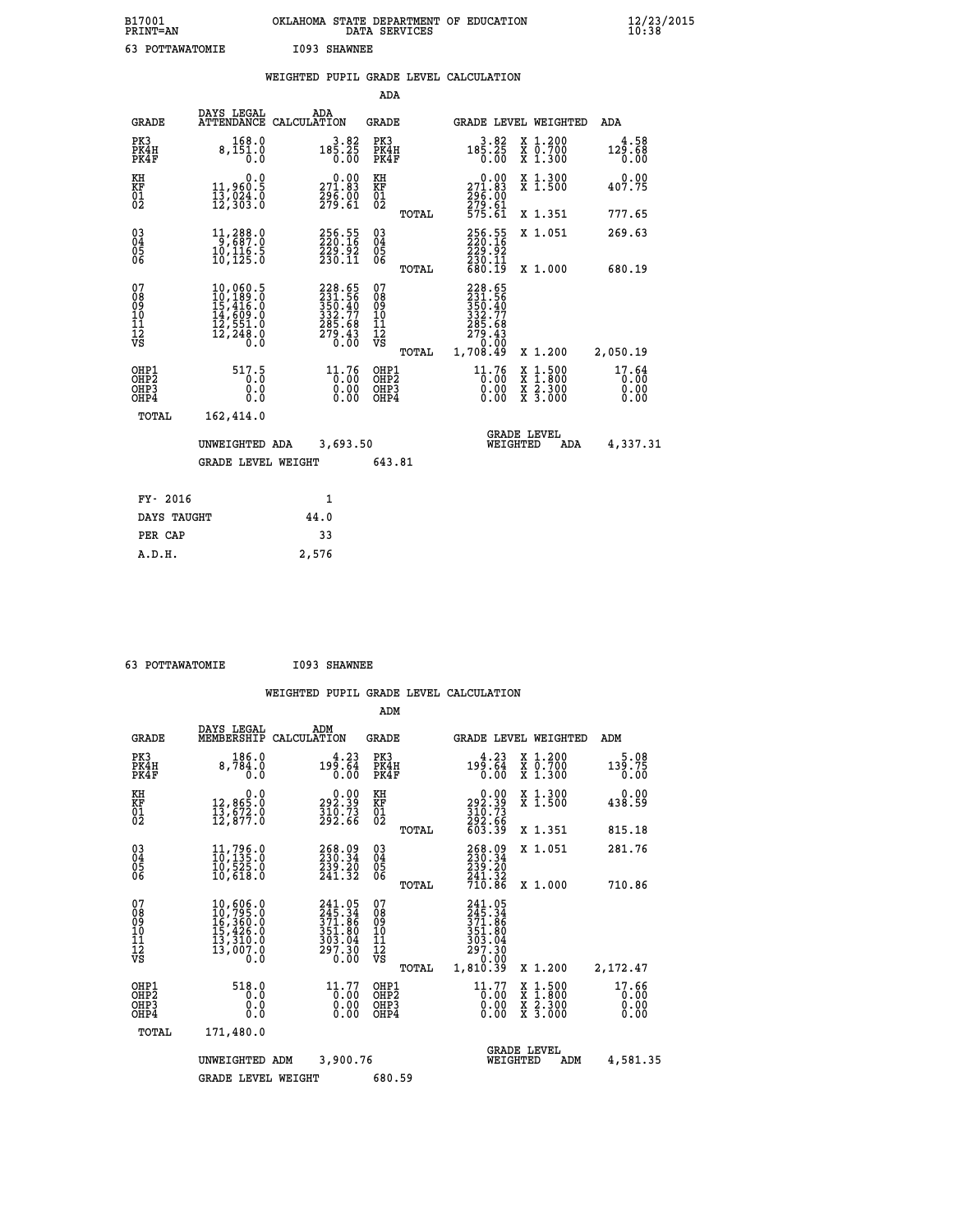| B17001<br><b>PRINT=AN</b> | OKLAHOMA STATE DEPARTMENT OF EDUCATION<br>DATA SERVICES | $\frac{12}{23}$ /2015 |
|---------------------------|---------------------------------------------------------|-----------------------|
| 63<br>POTTAWATOMIE        | I112 ASHER                                              |                       |

|                                                                    |                                                             |                                                                                              |                                                             |                                                     |       | WEIGHTED PUPIL GRADE LEVEL CALCULATION                                               |                                                                                                                                           |                              |
|--------------------------------------------------------------------|-------------------------------------------------------------|----------------------------------------------------------------------------------------------|-------------------------------------------------------------|-----------------------------------------------------|-------|--------------------------------------------------------------------------------------|-------------------------------------------------------------------------------------------------------------------------------------------|------------------------------|
|                                                                    |                                                             |                                                                                              |                                                             | <b>ADA</b>                                          |       |                                                                                      |                                                                                                                                           |                              |
| <b>GRADE</b>                                                       | DAYS LEGAL<br>ATTENDANCE CALCULATION                        | ADA                                                                                          |                                                             | <b>GRADE</b>                                        |       |                                                                                      | GRADE LEVEL WEIGHTED                                                                                                                      | <b>ADA</b>                   |
| PK3<br>PK4H<br>PK4F                                                | 0.0<br>ŏ.ŏ<br>658.O                                         |                                                                                              | $\begin{smallmatrix} 0.00\\ 0.00\\ 17.32 \end{smallmatrix}$ | PK3<br>PK4H<br>PK4F                                 |       | 0.00<br>$\frac{0.00}{17.32}$                                                         | X 1.200<br>X 0.700<br>X 1.300                                                                                                             | 0.00<br>22.52                |
| KH<br>KF<br>01<br>02                                               | 0.0<br>$\frac{604.5}{960.5}$                                | $\begin{smallmatrix} 0.00\\15.91\\25.28\\20.03 \end{smallmatrix}$                            |                                                             | KH<br>KF<br>01<br>02                                |       | 0.00<br>$\begin{smallmatrix} 15.91\ 25.28\ 20.63\ 45.31 \end{smallmatrix}$           | X 1.300<br>X 1.500                                                                                                                        | 0.00<br>23.87                |
|                                                                    |                                                             |                                                                                              |                                                             |                                                     | TOTAL |                                                                                      | X 1.351                                                                                                                                   | 61.21                        |
| $\begin{smallmatrix} 03 \\[-4pt] 04 \end{smallmatrix}$<br>Ŏ5<br>06 | 470.5<br>515.0<br>595.0<br>641.5                            | $\begin{smallmatrix} 12.38\\ 13.55\\ 15.66\\ 16.88 \end{smallmatrix}$                        |                                                             | $\begin{array}{c} 03 \\ 04 \\ 05 \\ 06 \end{array}$ |       | $12.3813.5515.6616.8846.09$                                                          | X 1.051                                                                                                                                   | 13.01                        |
|                                                                    |                                                             |                                                                                              |                                                             |                                                     | TOTAL |                                                                                      | X 1.000                                                                                                                                   | 46.09                        |
| 07<br>0890112<br>1112<br>VS                                        | 784.0<br>949.5<br>722.5<br>656.0<br>656.0<br>430.5<br>737.0 | $\begin{smallmatrix} 20.63\\ 24.99\\ 19.01\\ 17.26\\ 11.33\\ 19.39\\ 0.00 \end{smallmatrix}$ |                                                             | 07<br>08<br>09<br>11<br>11<br>12<br>VS              | TOTAL | 20.63<br>$\frac{24.99}{19.01}$<br>$\frac{17.26}{}$<br>.33<br>19:39<br>0:00<br>112:61 | X 1.200                                                                                                                                   | 135.13                       |
| OHP1<br>OHP2<br>OH <sub>P3</sub><br>OH <sub>P4</sub>               | 0.0<br>Ō.Ō<br>0.0<br>0.0                                    |                                                                                              | 0.00<br>$\begin{smallmatrix} 0.00 \ 0.00 \end{smallmatrix}$ | OHP1<br>OHP2<br>OHP3<br>OHP4                        |       | $0.00$<br>$0.00$<br>0.00                                                             | $\begin{smallmatrix} \mathtt{X} & 1\cdot500\\ \mathtt{X} & 1\cdot800\\ \mathtt{X} & 2\cdot300\\ \mathtt{X} & 3\cdot000 \end{smallmatrix}$ | 0.00<br>0.00<br>0.00<br>0.00 |
| TOTAL                                                              | 9,485.5                                                     |                                                                                              |                                                             |                                                     |       |                                                                                      |                                                                                                                                           |                              |
|                                                                    | UNWEIGHTED ADA                                              |                                                                                              | 249.62                                                      |                                                     |       | WEIGHTED                                                                             | <b>GRADE LEVEL</b><br>ADA                                                                                                                 | 301.83                       |
|                                                                    | GRADE LEVEL WEIGHT                                          |                                                                                              |                                                             | 52.21                                               |       |                                                                                      |                                                                                                                                           |                              |
| FY- 2016                                                           |                                                             | $\mathbf{1}$                                                                                 |                                                             |                                                     |       |                                                                                      |                                                                                                                                           |                              |
| DAYS TAUGHT                                                        |                                                             | 38.0                                                                                         |                                                             |                                                     |       |                                                                                      |                                                                                                                                           |                              |
| PER CAP                                                            |                                                             | 81                                                                                           |                                                             |                                                     |       |                                                                                      |                                                                                                                                           |                              |

 **63 POTTAWATOMIE I112 ASHER**

 **WEIGHTED PUPIL GRADE LEVEL CALCULATION ADM DAYS LEGAL ADM**

| <b>GRADE</b>                                       | nure mpann<br>MEMBERSHIP                                              | שעת<br>CALCULATION                                                                  | GRADE                                              |       | GRADE LEVEL WEIGHTED                                                                  |                                                                                                                                           | ADM                          |  |
|----------------------------------------------------|-----------------------------------------------------------------------|-------------------------------------------------------------------------------------|----------------------------------------------------|-------|---------------------------------------------------------------------------------------|-------------------------------------------------------------------------------------------------------------------------------------------|------------------------------|--|
| PK3<br>PK4H<br>PK4F                                | 0.000<br>705.0                                                        | $\begin{smallmatrix} 0.00\\ 0.00\\ 18.55 \end{smallmatrix}$                         | PK3<br>PK4H<br>PK4F                                |       | $\begin{smallmatrix} 0.00\\ 0.00\\ 18.55 \end{smallmatrix}$                           | X 1.200<br>X 0.700<br>X 1.300                                                                                                             | 0.00<br>0.00<br>24.12        |  |
| KH<br>KF<br>01<br>02                               | $627.0$<br>987.0<br>783.0                                             | $\begin{smallmatrix} 0.00\\16.50\\25.97\\20.61 \end{smallmatrix}$                   | KH<br>KF<br>01<br>02                               |       | $\begin{smallmatrix} 0.00\\16.50\\25.97\\20.61\\46.58 \end{smallmatrix}$              | X 1.300<br>X 1.500                                                                                                                        | 0.00<br>24.75                |  |
|                                                    |                                                                       |                                                                                     |                                                    | TOTAL |                                                                                       | X 1.351                                                                                                                                   | 62.93                        |  |
| $\begin{matrix} 03 \\ 04 \\ 05 \\ 06 \end{matrix}$ | $\begin{smallmatrix} 494.0\\ 532.0\\ 608.0\\ 657.0 \end{smallmatrix}$ | $\begin{smallmatrix} 13.00\\14.00\\16.00\\17.29 \end{smallmatrix}$                  | $\begin{matrix} 03 \\ 04 \\ 05 \\ 06 \end{matrix}$ |       | $13.00$<br>$14.00$<br>$16.00$<br>$17.29$<br>$47.29$                                   | X 1.051                                                                                                                                   | 13.66                        |  |
|                                                    |                                                                       |                                                                                     |                                                    | TOTAL |                                                                                       | $X_1.000$                                                                                                                                 | 47.29                        |  |
| 07<br>08<br>09<br>101<br>11<br>12<br>VS            | 816.0                                                                 | 21.47<br>26.32<br>19.92<br>18.53<br>11.82<br>$\frac{2}{0}.\overline{6}\overline{1}$ | 07<br>08<br>09<br>01<br>11<br>11<br>12<br>VS       |       | $21.47$<br>$26.32$<br>$19.52$<br>$18.53$<br>$11.82$<br>$\frac{20.61}{0.00}$<br>118.67 |                                                                                                                                           |                              |  |
|                                                    |                                                                       |                                                                                     |                                                    | TOTAL |                                                                                       | X 1.200                                                                                                                                   | 142.40                       |  |
| OHP1<br>OHP2<br>OH <sub>P3</sub><br>OHP4           | 0.0<br>0.000                                                          |                                                                                     | OHP1<br>OHP2<br>OHP3<br>OHP4                       |       |                                                                                       | $\begin{smallmatrix} \mathtt{X} & 1\cdot500\\ \mathtt{X} & 1\cdot800\\ \mathtt{X} & 2\cdot300\\ \mathtt{X} & 3\cdot000 \end{smallmatrix}$ | 0.00<br>0.00<br>0.00<br>0.00 |  |
| TOTAL                                              | 9,902.0                                                               |                                                                                     |                                                    |       |                                                                                       |                                                                                                                                           |                              |  |
|                                                    | UNWEIGHTED ADM                                                        | 260.59                                                                              |                                                    |       | WEIGHTED                                                                              | <b>GRADE LEVEL</b><br>ADM                                                                                                                 | 315.15                       |  |
|                                                    | <b>GRADE LEVEL WEIGHT</b>                                             |                                                                                     | 54.56                                              |       |                                                                                       |                                                                                                                                           |                              |  |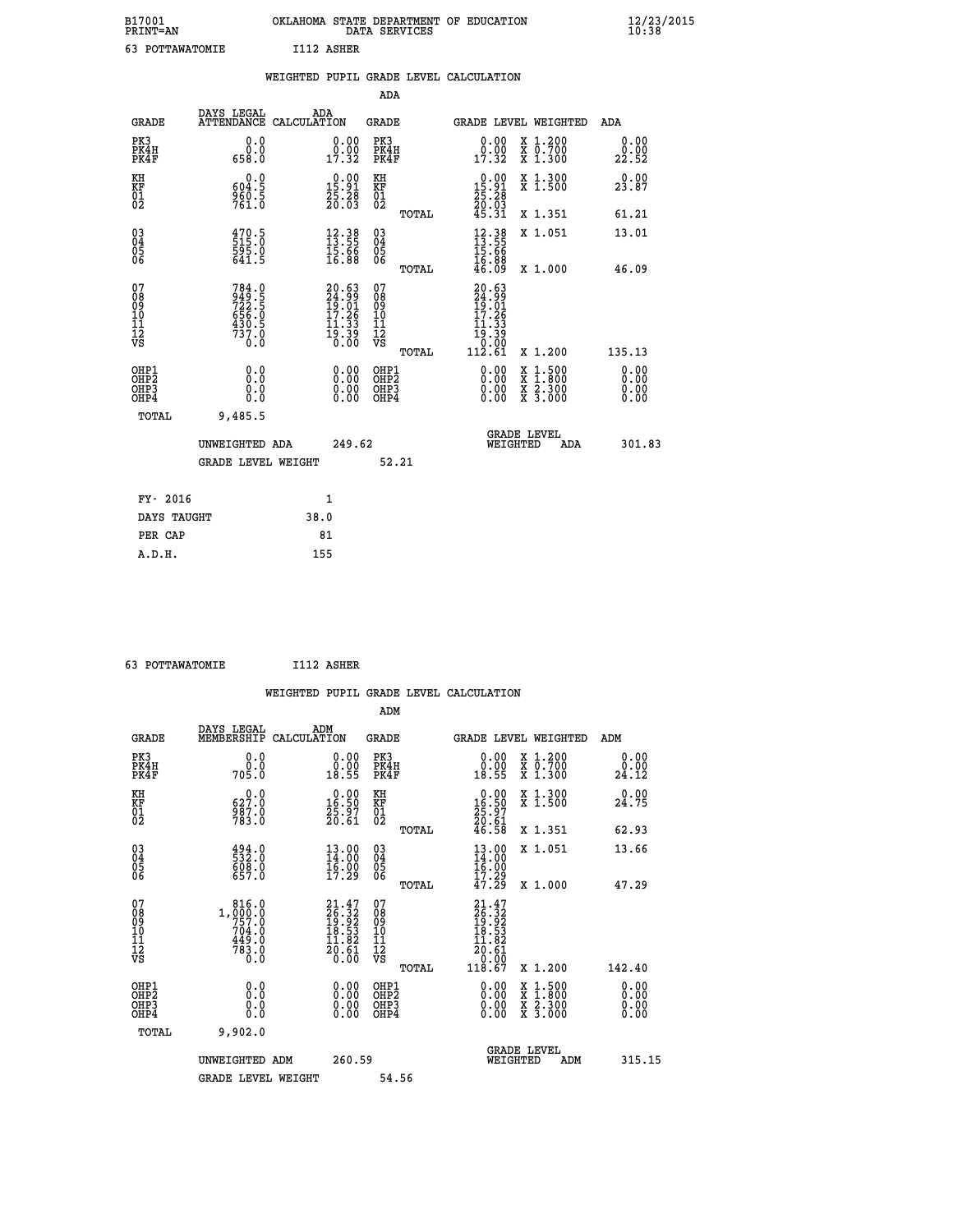| B17001<br><b>PRINT=AN</b> | OKLAHOMA STATE DEPARTMENT OF EDUCATION<br>DATA SERVICES | $\frac{12}{23}$ /2015 |
|---------------------------|---------------------------------------------------------|-----------------------|
| 63<br>POTTAWATOMIE        | I115 WANETTE                                            |                       |

|                                           |                                                              | WEIGHTED PUPIL GRADE LEVEL CALCULATION                                                                                        |                                        |       |                                                                                         |                                                            |                       |
|-------------------------------------------|--------------------------------------------------------------|-------------------------------------------------------------------------------------------------------------------------------|----------------------------------------|-------|-----------------------------------------------------------------------------------------|------------------------------------------------------------|-----------------------|
|                                           |                                                              |                                                                                                                               | <b>ADA</b>                             |       |                                                                                         |                                                            |                       |
| <b>GRADE</b>                              |                                                              | DAYS LEGAL ADA ATTENDANCE CALCULATION                                                                                         | <b>GRADE</b>                           |       |                                                                                         | GRADE LEVEL WEIGHTED                                       | ADA                   |
| PK3<br>PK4H<br>PK4F                       | 12.0<br>$\frac{1}{537.5}$                                    | $\begin{smallmatrix} 0.27\ 0.00\ 11.94 \end{smallmatrix}$                                                                     | PK3<br>PK4H<br>PK4F                    |       | 0.27<br>0.00<br>11.94                                                                   | X 1.200<br>X 0.700<br>X 1.300                              | 0.32<br>0.00<br>15.52 |
| KH<br>KF<br>01<br>02                      | 0.0<br>470.5<br>561.0<br>222.5                               | 0.00<br>10.46<br>$\frac{12.47}{4.94}$                                                                                         | KH<br><b>KF</b><br>01<br>02            |       | $\begin{smallmatrix} 0.00\\ 10.46\\ 12.47\\ 4.94\\ 17.41 \end{smallmatrix}$             | X 1.300<br>X 1.500                                         | 0.00<br>15.69         |
|                                           |                                                              |                                                                                                                               |                                        | TOTAL |                                                                                         | X 1.351                                                    | 23.52                 |
| $^{03}_{04}$<br>05<br>06                  | 511.5<br>$\frac{461.0}{587.0}$                               | $13.59$<br>$11.42$<br>$\frac{10.24}{13.04}$                                                                                   | $\substack{03 \\ 04}$<br>0500          |       | $13.59$<br>$11.42$<br>10.24<br>13.04                                                    | X 1.051                                                    | 14.28                 |
|                                           |                                                              |                                                                                                                               |                                        | TOTAL | 34.70                                                                                   | X 1.000                                                    | 34.70                 |
| 07<br>08<br>09<br>11<br>11<br>12<br>VS    | 515.0<br>401.5<br>605.5<br>729.0<br>729.0<br>459.0<br>4540.0 | $\begin{array}{r} 11 \cdot 44 \\ 8 \cdot 92 \\ 13 \cdot 56 \\ 16 \cdot 20 \\ 19 \cdot 29 \end{array}$<br>$\frac{12.00}{0.00}$ | 07<br>08<br>09<br>11<br>11<br>12<br>VS | TOTAL | $11.44$<br>$8.92$<br>$13.56$<br><b>16.20</b><br><b>10.20</b><br>12.00<br>-0:00<br>72.32 | X 1.200                                                    | 86.78                 |
| OHP1<br>OH <sub>P</sub> 2<br>OHP3<br>OHP4 | 0.0<br>0.0<br>0.0                                            | 0.0000<br>$\begin{smallmatrix} 0.00 \ 0.00 \end{smallmatrix}$                                                                 | OHP1<br>OHP2<br>OHP3<br>OHP4           |       | 0.00<br>0.00<br>0.00                                                                    | X 1:500<br>$\frac{x}{x}$ $\frac{2 \cdot 300}{3 \cdot 000}$ | 0.00<br>0.00<br>0.00  |
| <b>TOTAL</b>                              | 7,227.0                                                      |                                                                                                                               |                                        |       |                                                                                         |                                                            |                       |
|                                           | UNWEIGHTED ADA                                               | 160.69                                                                                                                        |                                        |       |                                                                                         | GRADE LEVEL<br>WEIGHTED<br>ADA                             | 190.81                |
|                                           | <b>GRADE LEVEL WEIGHT</b>                                    |                                                                                                                               |                                        | 30.12 |                                                                                         |                                                            |                       |
| FY- 2016                                  |                                                              | $\mathbf{1}$                                                                                                                  |                                        |       |                                                                                         |                                                            |                       |
| DAYS TAUGHT                               |                                                              | 45.0                                                                                                                          |                                        |       |                                                                                         |                                                            |                       |
| PER CAP                                   |                                                              | 106                                                                                                                           |                                        |       |                                                                                         |                                                            |                       |

| 63 POTTAWATOMIE | I115 WANETTE |
|-----------------|--------------|

|                                                      |                                                                      |                                                                                                                                            |                          |                                              |       | WEIGHTED PUPIL GRADE LEVEL CALCULATION                                                            |                                          |                              |  |
|------------------------------------------------------|----------------------------------------------------------------------|--------------------------------------------------------------------------------------------------------------------------------------------|--------------------------|----------------------------------------------|-------|---------------------------------------------------------------------------------------------------|------------------------------------------|------------------------------|--|
|                                                      |                                                                      |                                                                                                                                            |                          | ADM                                          |       |                                                                                                   |                                          |                              |  |
| <b>GRADE</b>                                         | DAYS LEGAL<br>MEMBERSHIP                                             | ADM<br>CALCULATION                                                                                                                         |                          | <b>GRADE</b>                                 |       | GRADE LEVEL WEIGHTED                                                                              |                                          | ADM                          |  |
| PK3<br>PK4H<br>PK4F                                  | 12.0<br>579.0                                                        | $\begin{smallmatrix} 0.27\ 0.00\ 12.87 \end{smallmatrix}$                                                                                  |                          | PK3<br>PK4H<br>PK4F                          |       | $\begin{smallmatrix} 0.27\\ 0.00\\ 12.87 \end{smallmatrix}$                                       | X 1.200<br>X 0.700<br>X 1.300            | 0.32<br>0.00<br>16.73        |  |
| KH<br>KF<br>01<br>02                                 | 0.0<br>484.0<br>590.0<br>233.0                                       | $\begin{smallmatrix} 0.00\\ 10.76\\ 13.11\\ 5.18 \end{smallmatrix}$                                                                        |                          | KH<br>KF<br>01<br>02                         |       | $\begin{smallmatrix} 0.00\\ 10.76\\ 13.11\\ 5.18\\ 18.29 \end{smallmatrix}$                       | X 1.300<br>X 1.500                       | 0.00<br>16.14                |  |
|                                                      |                                                                      |                                                                                                                                            |                          |                                              | TOTAL |                                                                                                   | X 1.351                                  | 24.71                        |  |
| $\begin{matrix} 03 \\ 04 \\ 05 \\ 06 \end{matrix}$   | 635.0<br>529.0<br>472.0<br>626.0                                     | $\frac{14}{11}$ : 72<br>$\bar{1}\bar{0}\,\dot{3}\,\dot{9}\,\dot{1}$                                                                        |                          | 03<br>04<br>05<br>06                         |       | $\frac{14}{11}$ : 76<br>$\frac{10.49}{13.91}$<br>$\frac{13.91}{36.16}$                            | X 1.051                                  | 14.83                        |  |
|                                                      |                                                                      |                                                                                                                                            |                          |                                              | TOTAL |                                                                                                   | X 1.000                                  | 36.16                        |  |
| 07<br>0890112<br>1112<br>VS                          | 535.0<br>419.0<br>646.0<br>646.0<br>783.0<br>482.0<br>615.0<br>615.0 | $\begin{smallmatrix} 11.89\\[-1.2mm] 9.31\\[-1.2mm] 14.46\\[-1.2mm] 17.40\\[-1.2mm] 10.71\\[-1.2mm] 13.67\\[-1.2mm] 0.00\end{smallmatrix}$ |                          | 07<br>08901112<br>1112<br>VS                 | TOTAL | $\begin{array}{c} 11.89 \\ 9.31 \\ 14.46 \\ 17.40 \\ 10.71 \\ 13.67 \\ 9.99 \end{array}$<br>77.44 | X 1.200                                  | 92.93                        |  |
| OHP1<br>OHP <sub>2</sub><br>OH <sub>P3</sub><br>OHP4 | 0.0<br>0.000                                                         |                                                                                                                                            | $0.00$<br>$0.00$<br>0.00 | OHP1<br>OHP <sub>2</sub><br>OHP <sub>3</sub> |       | 0.00<br>0.00<br>0.00                                                                              | X 1:500<br>X 1:800<br>X 2:300<br>X 3:000 | 0.00<br>0.00<br>0.00<br>0.00 |  |
| TOTAL                                                | 7,640.0                                                              |                                                                                                                                            |                          |                                              |       |                                                                                                   |                                          |                              |  |
|                                                      | UNWEIGHTED ADM                                                       |                                                                                                                                            | 169.90                   |                                              |       | WEIGHTED                                                                                          | <b>GRADE LEVEL</b><br>ADM                | 201.82                       |  |
|                                                      | GRADE LEVEL WEIGHT                                                   |                                                                                                                                            |                          | 31.92                                        |       |                                                                                                   |                                          |                              |  |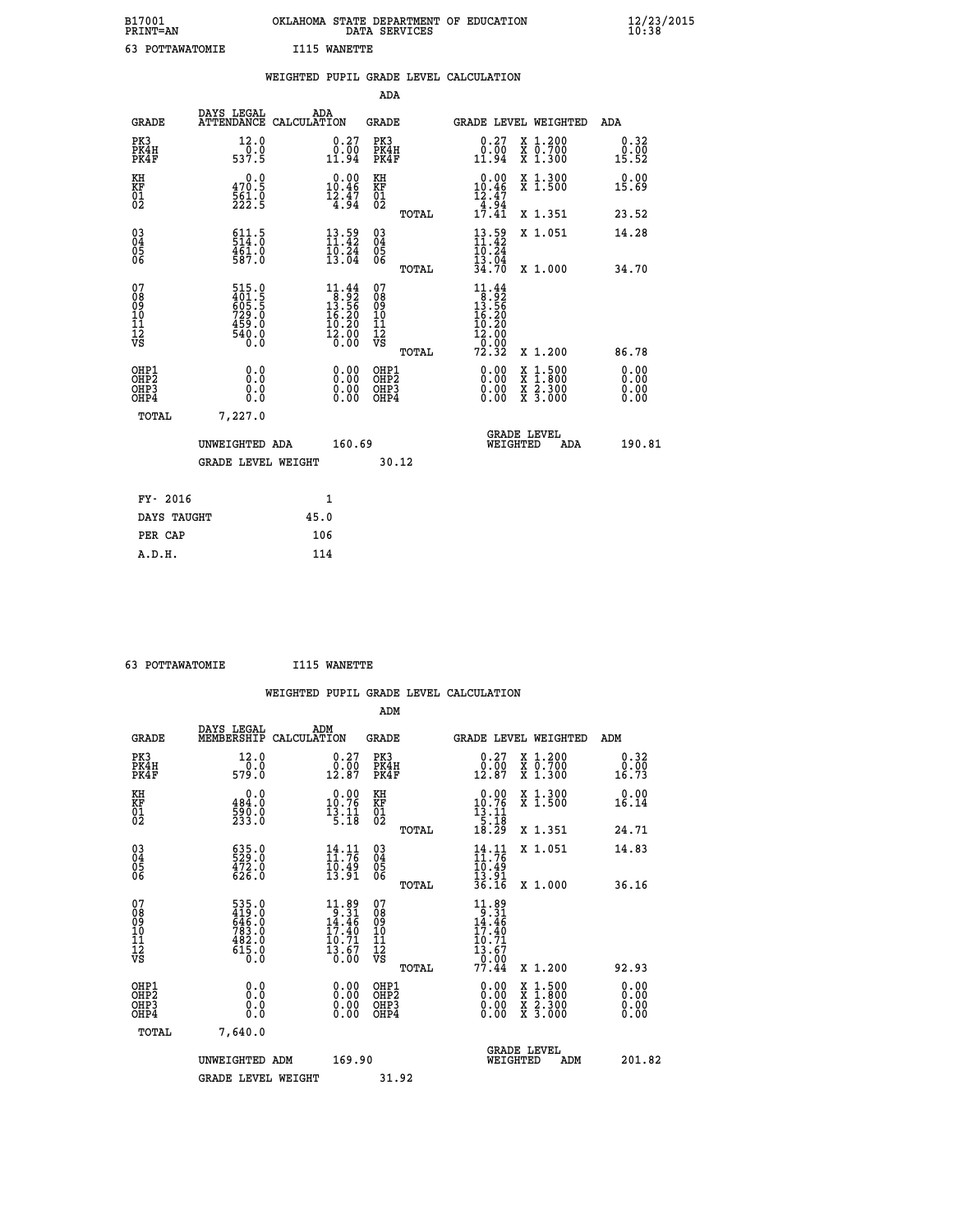| B17001<br><b>PRINT=AN</b> |                 |            | OKLAHOMA STATE DEPARTMENT OF EDUCATION<br>DATA SERVICES |  |
|---------------------------|-----------------|------------|---------------------------------------------------------|--|
|                           | 63 POTTAWATOMIE | T117 MAIID |                                                         |  |

|                                                      |                                                                                                   | WEIGHTED PUPIL GRADE LEVEL CALCULATION                                                             |                                                     |       |                                                                                                       |                                                                                                                                      |                              |
|------------------------------------------------------|---------------------------------------------------------------------------------------------------|----------------------------------------------------------------------------------------------------|-----------------------------------------------------|-------|-------------------------------------------------------------------------------------------------------|--------------------------------------------------------------------------------------------------------------------------------------|------------------------------|
|                                                      |                                                                                                   |                                                                                                    | <b>ADA</b>                                          |       |                                                                                                       |                                                                                                                                      |                              |
| <b>GRADE</b>                                         | DAYS LEGAL<br><b>ATTENDANCE</b>                                                                   | ADA<br>CALCULATION                                                                                 | <b>GRADE</b>                                        |       |                                                                                                       | GRADE LEVEL WEIGHTED                                                                                                                 | ADA                          |
| PK3<br>PK4H<br>PK4F                                  | 87.0<br>$0.0$<br>$0.95$                                                                           | $\begin{smallmatrix} 1.98 \\[-4pt] 0.00\\[-4pt] 12.93\end{smallmatrix}$                            | PK3<br>PK4H<br>PK4F                                 |       | $\begin{smallmatrix} 1.98 \\ 0.00 \\ 12.93 \end{smallmatrix}$                                         | X 1.200<br>X 0.700<br>X 1.300                                                                                                        | 2.38<br>0.00<br>16.81        |
| KH<br>KF<br>01<br>02                                 | 0.0<br>3: 798<br>5: 7983<br>6: 863                                                                | $\begin{smallmatrix} 0.00\\18.15\\24.85\\19.61 \end{smallmatrix}$                                  | KH<br>KF<br>01<br>02                                |       | $\begin{smallmatrix} 0.00\\ 18.15\\ 24.85\\ 19.61\\ 44.46 \end{smallmatrix}$                          | X 1.300<br>X 1.500                                                                                                                   | 0.00<br>27.23                |
|                                                      |                                                                                                   |                                                                                                    |                                                     | TOTAL |                                                                                                       | X 1.351                                                                                                                              | 60.07                        |
| $03\overline{4}$<br>Ŏ5<br>06                         | 1, 057.0<br>ă.i4<br>1,183.5                                                                       | $\begin{smallmatrix} 24.02\ 18.95\ 18.51\ 26.90 \end{smallmatrix}$                                 | $\begin{array}{c} 03 \\ 04 \\ 05 \\ 06 \end{array}$ |       | $24.92$<br>$18.95$<br>$18.51$<br>$26.90$<br>$64.36$                                                   | X 1.051                                                                                                                              | 25.25                        |
|                                                      |                                                                                                   |                                                                                                    |                                                     | TOTAL |                                                                                                       | X 1.000                                                                                                                              | 64.36                        |
| 07<br>08<br>09<br>11<br>11<br>12<br>VS               | $\begin{smallmatrix} 1,227.5\\ 937.5\\ 1,153.0\\ 1,061.0\\ 794.0\\ 885.0\\ 0.0 \end{smallmatrix}$ | $\begin{smallmatrix} 27.90 \\ 21.31 \\ 26.20 \\ 24.11 \\ 18.05 \\ 20.11 \\ 0.00 \end{smallmatrix}$ | 07<br>08<br>09<br>101<br>11<br>12<br>VS             | TOTAL | $\begin{smallmatrix} 27.90\\21.31\\26.20\\24.11\\24.11\\18.05\\20.11\\0.00\\137.68 \end{smallmatrix}$ | X 1.200                                                                                                                              | 165.22                       |
| OHP1<br>OHP <sub>2</sub><br>OH <sub>P3</sub><br>OHP4 | 0.0<br>0.0<br>Ō.Ō                                                                                 | 0.00<br>$\begin{smallmatrix} 0.00 \ 0.00 \end{smallmatrix}$                                        | OHP1<br>OHP2<br>OHP3<br>OHP4                        |       | 0.00<br>0.00<br>0.00                                                                                  | $\begin{smallmatrix} \mathtt{X} & 1 & 500 \\ \mathtt{X} & 1 & 800 \\ \mathtt{X} & 2 & 300 \\ \mathtt{X} & 3 & 000 \end{smallmatrix}$ | 0.00<br>0.00<br>0.00<br>0.00 |
| TOTAL                                                | 13,358.0                                                                                          |                                                                                                    |                                                     |       |                                                                                                       |                                                                                                                                      |                              |
|                                                      | UNWEIGHTED ADA                                                                                    | 303.58                                                                                             |                                                     |       | WEIGHTED                                                                                              | <b>GRADE LEVEL</b><br>ADA                                                                                                            | 361.32                       |
|                                                      | <b>GRADE LEVEL WEIGHT</b>                                                                         |                                                                                                    | 57.74                                               |       |                                                                                                       |                                                                                                                                      |                              |
| FY- 2016                                             |                                                                                                   | $\mathbf{1}$                                                                                       |                                                     |       |                                                                                                       |                                                                                                                                      |                              |
| DAYS TAUGHT                                          |                                                                                                   | 44.0                                                                                               |                                                     |       |                                                                                                       |                                                                                                                                      |                              |
| PER CAP                                              |                                                                                                   | 81                                                                                                 |                                                     |       |                                                                                                       |                                                                                                                                      |                              |

| 63 POTTAWATOMIE | I117 MAUD |  |
|-----------------|-----------|--|
|                 |           |  |

 **B17001<br>PRINT=AN** 

|                                                      |              |                                                                                                  |                    |                                                                   |                                          |       | WEIGHTED PUPIL GRADE LEVEL CALCULATION                                                                                                                                                                                                                                         |          |                                          |     |                              |
|------------------------------------------------------|--------------|--------------------------------------------------------------------------------------------------|--------------------|-------------------------------------------------------------------|------------------------------------------|-------|--------------------------------------------------------------------------------------------------------------------------------------------------------------------------------------------------------------------------------------------------------------------------------|----------|------------------------------------------|-----|------------------------------|
|                                                      |              |                                                                                                  |                    |                                                                   | ADM                                      |       |                                                                                                                                                                                                                                                                                |          |                                          |     |                              |
|                                                      | <b>GRADE</b> | DAYS LEGAL<br>MEMBERSHIP                                                                         | ADM<br>CALCULATION |                                                                   | GRADE                                    |       |                                                                                                                                                                                                                                                                                |          | <b>GRADE LEVEL WEIGHTED</b>              | ADM |                              |
| PK3<br>PK4F                                          | PK4H         | 87.0<br>$\frac{0.0}{572.0}$                                                                      |                    | $1.98$<br>$0.00$<br>13.00                                         | PK3<br>PK4H<br>PK4F                      |       | $\begin{smallmatrix} 1.98 \\ 0.00 \\ 13.00 \end{smallmatrix}$                                                                                                                                                                                                                  |          | X 1.200<br>X 0.700<br>X 1.300            |     | 2.38<br>0.00<br>16.90        |
| KH<br>KF<br>01<br>02                                 |              | 0.0<br>849.0<br>$1,\frac{1}{9}\frac{44}{15}\cdot 0$                                              |                    | $\begin{smallmatrix} 0.00\\19.30\\26.00\\20.80 \end{smallmatrix}$ | KH<br>KF<br>01<br>02                     |       | $\begin{smallmatrix} 0.00\\19.30\\26.00\\20.80\\46.80 \end{smallmatrix}$                                                                                                                                                                                                       |          | X 1.300<br>X 1.500                       |     | 0.00<br>28.95                |
|                                                      |              |                                                                                                  |                    |                                                                   |                                          | TOTAL |                                                                                                                                                                                                                                                                                |          | X 1.351                                  |     | 63.23                        |
| 03<br>04<br>05<br>06                                 |              | 1,091.0<br>870.0<br>971.0<br>1,184.0                                                             |                    | $24.80$<br>$19.77$<br>19:80<br>26:91                              | 03<br>04<br>05<br>06                     |       | $24.80$<br>$19.77$<br>$19.80$<br>$26.91$<br>$66.48$                                                                                                                                                                                                                            |          | X 1.051                                  |     | 26.06                        |
|                                                      |              |                                                                                                  |                    |                                                                   |                                          | TOTAL |                                                                                                                                                                                                                                                                                |          | X 1.000                                  |     | 66.48                        |
| 07<br>08<br>09<br>101<br>112<br>VS                   |              | $\begin{smallmatrix} 1,268.0\\ 996.0\\ 1,198.0\\ 1,137.0\\ 844.0 \end{smallmatrix}$<br>Ŏ.<br>Ŏ.Ő |                    | 28.82<br>22.64<br>27.23<br>25.84<br>29.18<br>$\frac{22.02}{0.00}$ | 07<br>08<br>09<br>11<br>11<br>12<br>VS   |       | $\begin{smallmatrix} 28.82\\ 22.64\\ 27.23\\ 25.84\\ 25.84\\ 19.18\\ 22.02\\ 0.00\\ 145.73 \end{smallmatrix}$                                                                                                                                                                  |          |                                          |     |                              |
|                                                      |              |                                                                                                  |                    |                                                                   |                                          | TOTAL |                                                                                                                                                                                                                                                                                |          | X 1.200                                  |     | 174.88                       |
| OHP1<br>OHP <sub>2</sub><br>OH <sub>P3</sub><br>OHP4 |              | 0.0<br>0.000                                                                                     |                    | 0.00<br>0.00<br>0.00                                              | OHP1<br>OHP <sub>2</sub><br>OHP3<br>OHP4 |       | $\begin{smallmatrix} 0.00 & 0.00 & 0.00 & 0.00 & 0.00 & 0.00 & 0.00 & 0.00 & 0.00 & 0.00 & 0.00 & 0.00 & 0.00 & 0.00 & 0.00 & 0.00 & 0.00 & 0.00 & 0.00 & 0.00 & 0.00 & 0.00 & 0.00 & 0.00 & 0.00 & 0.00 & 0.00 & 0.00 & 0.00 & 0.00 & 0.00 & 0.00 & 0.00 & 0.00 & 0.00 & 0.0$ |          | X 1:500<br>X 1:800<br>X 2:300<br>X 3:000 |     | 0.00<br>0.00<br>0.00<br>0.00 |
|                                                      | TOTAL        | 13,995.0                                                                                         |                    |                                                                   |                                          |       |                                                                                                                                                                                                                                                                                |          |                                          |     |                              |
|                                                      |              | UNWEIGHTED ADM                                                                                   |                    | 318.09                                                            |                                          |       |                                                                                                                                                                                                                                                                                | WEIGHTED | <b>GRADE LEVEL</b><br>ADM                |     | 378.88                       |
|                                                      |              | <b>GRADE LEVEL WEIGHT</b>                                                                        |                    |                                                                   | 60.79                                    |       |                                                                                                                                                                                                                                                                                |          |                                          |     |                              |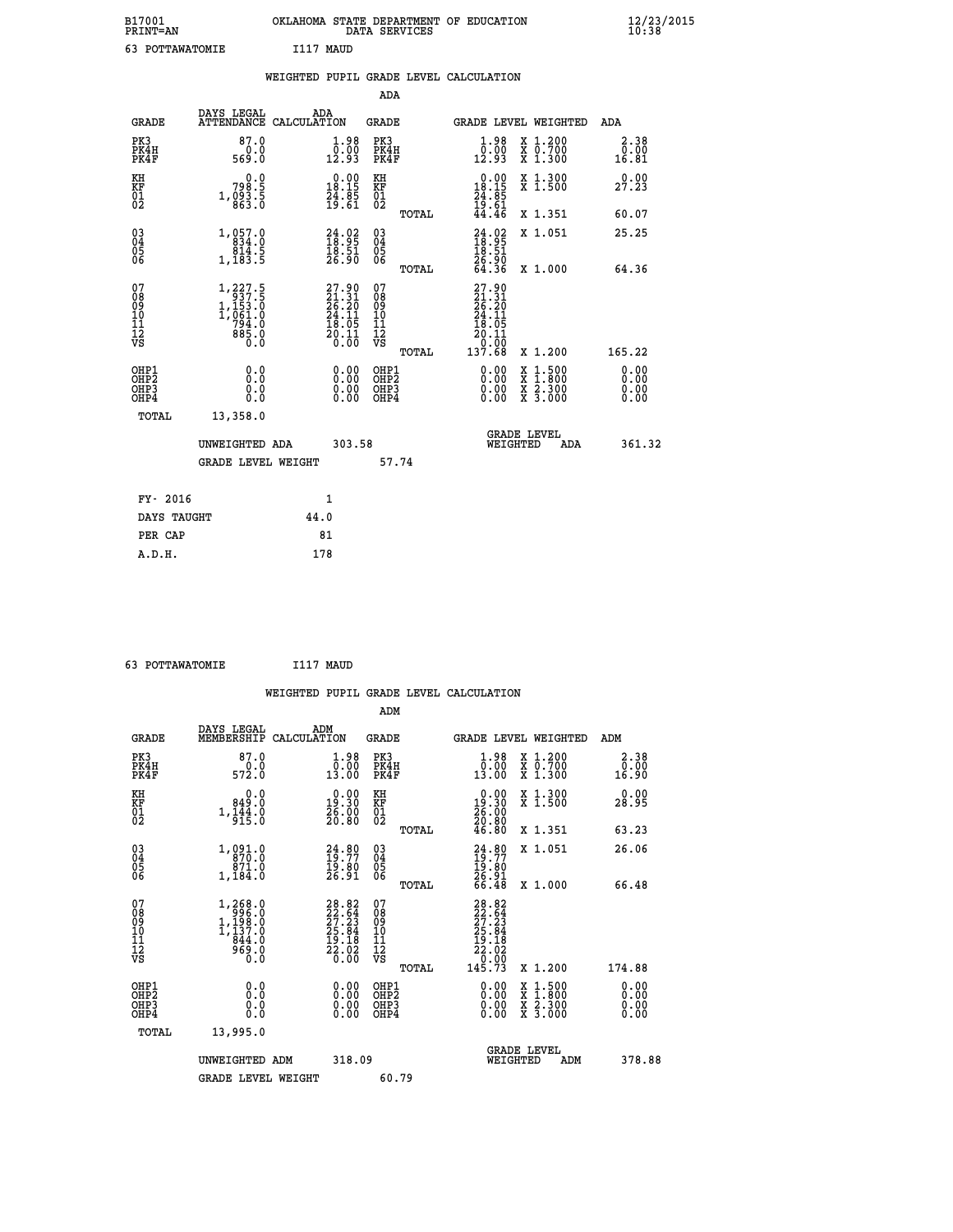| B17001<br>PRINT=AN | OKLAHOMA STATE DEPARTMENT OF EDUCATION<br>DATA SERVICES | $\frac{12}{23}$ /2015 |
|--------------------|---------------------------------------------------------|-----------------------|
| POTTAWATOMIE       | COUNTY TOTALS                                           |                       |

|                                              |                                                                      | WEIGHTED PUPIL GRADE LEVEL CALCULATION                                       |                                         |                                                                                         |                                                                                                                                      |                                                              |
|----------------------------------------------|----------------------------------------------------------------------|------------------------------------------------------------------------------|-----------------------------------------|-----------------------------------------------------------------------------------------|--------------------------------------------------------------------------------------------------------------------------------------|--------------------------------------------------------------|
|                                              |                                                                      |                                                                              | ADA                                     |                                                                                         |                                                                                                                                      |                                                              |
| <b>GRADE</b>                                 | DAYS LEGAL<br><b>ATTENDANCE</b>                                      | ADA<br>CALCULATION                                                           | <b>GRADE</b>                            | GRADE LEVEL WEIGHTED                                                                    |                                                                                                                                      | ADA                                                          |
| PK3<br>PK4H<br>PK4F                          | 610.0<br>8,151.0<br>24,688.0                                         | $14.21$<br>$185.25$<br>$581.95$                                              | PK3<br>PK4H<br>PK4F                     | $14.21$<br>$185.25$<br>$581.95$                                                         | X 1.200<br>X 0.700<br>X 1.300                                                                                                        | 17.05<br>$\frac{1\bar{2}\dot{9}\cdot\dot{6}\bar{8}}{756.55}$ |
| KH<br>KF<br>01<br>02                         | 0.0<br>40,948.5<br>44,036.0<br>40,930.0                              | $0.00$<br>955.62<br>1,027.88<br>954.61                                       | KH<br>KF<br>01<br>02                    | 0.00<br>§9.§§§                                                                          | X 1.300<br>X 1.500                                                                                                                   | 0.00<br>1,433.47                                             |
|                                              |                                                                      |                                                                              | TOTAL                                   | 1,027.88<br>954.61<br>1,982.49                                                          | X 1.351                                                                                                                              | 2,678.34                                                     |
| $\substack{03 \\ 04}$<br>Ŏ5<br>06            | $\frac{40}{38}, \frac{052}{348}$ .<br>38,028.0<br>37,520.5           | 934.50<br>896.33<br>889.44<br>875.95                                         | $\substack{03 \\ 04}$<br>Ŏ5<br>06       | 934.50<br>896.33                                                                        | X 1.051                                                                                                                              | 3,643.89                                                     |
|                                              |                                                                      |                                                                              | TOTAL                                   | 44.888<br>875.95<br>2,661.72                                                            | X 1.000                                                                                                                              | 2,661.72                                                     |
| 07<br>08<br>09<br>11<br>11<br>12<br>VS       | 38,981.0<br>39,150.5<br>39,585.0<br>37,035.0<br>34,219.0<br>33,685.0 | 912.12<br>916.82<br>921.79<br>921.79<br>864.06<br>800.51<br>788.60<br>788.60 | 07<br>08<br>09<br>101<br>11<br>12<br>VS | 912.12<br>916.82<br>921.79<br>864.06<br>800.51<br>88.60<br>788.60<br>788.60<br>5,203.90 |                                                                                                                                      |                                                              |
| OHP1                                         |                                                                      |                                                                              | TOTAL                                   |                                                                                         | X 1.200                                                                                                                              | 6,244.67                                                     |
| OH <sub>P</sub> <sub>2</sub><br>OHP3<br>OHP4 | 1, 131.5<br>0.0<br>0.0                                               | 26.40<br>$0.00$<br>$0.00$                                                    | OHP1<br>OHP2<br>OHP3<br>OHP4            | 26.40<br>0.00<br>0.00                                                                   | $\begin{smallmatrix} \mathtt{X} & 1 & 500 \\ \mathtt{X} & 1 & 800 \\ \mathtt{X} & 2 & 300 \\ \mathtt{X} & 3 & 000 \end{smallmatrix}$ | 39.60<br>0.00<br>0.00                                        |
| TOTAL                                        | 537,100.0                                                            |                                                                              |                                         |                                                                                         |                                                                                                                                      |                                                              |
|                                              | UNWEIGHTED ADA                                                       | 12,546.04                                                                    |                                         | <b>GRADE LEVEL</b><br>WEIGHTED                                                          | ADA                                                                                                                                  | 14,943.25                                                    |
|                                              | <b>GRADE LEVEL WEIGHT</b>                                            |                                                                              | 2,397.21                                |                                                                                         |                                                                                                                                      |                                                              |
| FY- 2016                                     |                                                                      | $\mathbf{1}$                                                                 |                                         |                                                                                         |                                                                                                                                      |                                                              |
| DAYS TAUGHT                                  |                                                                      | 601.0                                                                        |                                         |                                                                                         |                                                                                                                                      |                                                              |
| PER CAP                                      |                                                                      | 677                                                                          |                                         |                                                                                         |                                                                                                                                      |                                                              |

| POTTAWATOMIE | COUNTY TOTALS |  |
|--------------|---------------|--|

 **A.D.H. 9,266**

|                                                       |                                                                                       |                                                                          | ADM                                              |                                                                                                         |                                                                                                  |                               |
|-------------------------------------------------------|---------------------------------------------------------------------------------------|--------------------------------------------------------------------------|--------------------------------------------------|---------------------------------------------------------------------------------------------------------|--------------------------------------------------------------------------------------------------|-------------------------------|
| <b>GRADE</b>                                          | DAYS LEGAL<br>MEMBERSHIP                                                              | ADM<br>CALCULATION                                                       | <b>GRADE</b>                                     | GRADE LEVEL WEIGHTED                                                                                    |                                                                                                  | ADM                           |
| PK3<br>PK4H<br>PK4F                                   | 629.0<br>8,784.0<br>25,961.0                                                          | 14.64<br>199.64<br>612.03                                                | PK3<br>PK4H<br>PK4F                              | 14.64<br>199.64<br>612.03                                                                               | X 1.200<br>X 0.700<br>X 1.300                                                                    | 17.05<br>139.75<br>795.63     |
| KH<br>KF<br>01<br>02                                  | 0.0<br>43,385.0<br>$\frac{45}{12}, \frac{511}{539}.0$                                 | $\begin{smallmatrix}&&0.00\\1,012.46\\1,071.61\\992.12\end{smallmatrix}$ | KH<br>KF<br>01<br>02                             | $\begin{smallmatrix}&&0.00\\1,012.46\\1,071.61\\992.12\\2,063.73\end{smallmatrix}$                      | X 1.300<br>X 1.500                                                                               | 0.00<br>1,518.71              |
|                                                       |                                                                                       |                                                                          | TOTAL                                            |                                                                                                         | X 1.351                                                                                          | 2,788.12                      |
| 03<br>04<br>05<br>06                                  | $\frac{41}{39}, \frac{497}{762}$ .0<br>39,391.0<br>39,116.0                           | 968.19<br>929.40<br>921.10<br>913.23                                     | $\substack{03 \\ 04}$<br>05                      | 968.19<br>929.40<br>921.10<br>913.23                                                                    | X 1.051                                                                                          | 1,017.56                      |
|                                                       |                                                                                       |                                                                          | TOTAL                                            | 2,763.73                                                                                                | X 1.000                                                                                          | 2,763.73                      |
| 07<br>08<br>09<br>11<br>11<br>12<br>VS                | $40,851.0$<br>$41,899.0$<br>$41,819.0$<br>$39,042.0$<br>$36,191.0$<br>35,777.0<br>0.0 | 955.92<br>962.48<br>973.95<br>911.54<br>844.56<br>838.01<br>0.00         | 07<br>08<br>09<br>101<br>11<br>12<br>VS<br>TOTAL | 955.92<br>962.48<br>973.95<br>911.54<br>$\frac{8\bar{4}\bar{4}}{83\bar{8}\cdot 01}$<br>0.00<br>5,486.46 | X 1.200                                                                                          | 6,583.76                      |
| OHP1<br>OH <sub>P</sub> 2<br>OHP <sub>3</sub><br>OHP4 | 1,153.0<br>0.0<br>0.0<br>Ŏ.Ŏ                                                          | 26.92<br>0.00<br>0.00<br>0.00                                            | OHP1<br>OHP2<br>OHP3<br>OHP4                     | 26.92<br>0.00<br>0.00                                                                                   | $\begin{smallmatrix} x & 1 & 500 \\ x & 1 & 800 \\ x & 2 & 300 \\ x & 3 & 000 \end{smallmatrix}$ | 40.39<br>0.00<br>0.00<br>0.00 |
| TOTAL                                                 | 562,807.0                                                                             |                                                                          |                                                  |                                                                                                         |                                                                                                  |                               |
|                                                       | UNWEIGHTED                                                                            | 13, 147.80<br>ADM                                                        |                                                  | WEIGHTED                                                                                                | <b>GRADE LEVEL</b><br>ADM                                                                        | 15,665.23                     |
|                                                       | <b>GRADE LEVEL WEIGHT</b>                                                             |                                                                          | 2,517.43                                         |                                                                                                         |                                                                                                  |                               |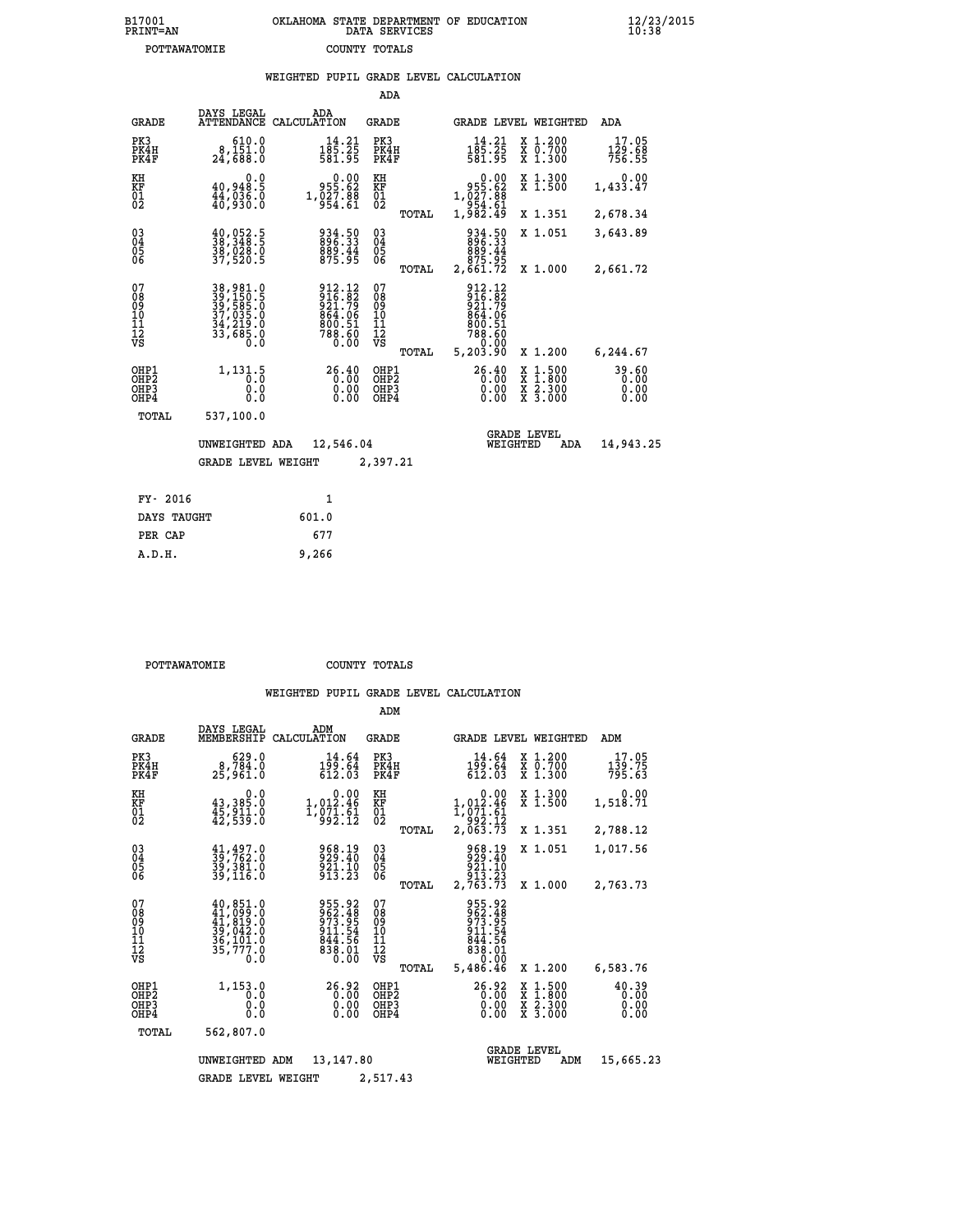| B17001<br><b>PRINT=AN</b> | OKLAHOMA STATE DEPARTMENT OF EDUCATION<br>DATA SERVICES |  |
|---------------------------|---------------------------------------------------------|--|
| 64 PUSHMATAHA             | C002 ALBION                                             |  |

|                                                                    |                                                                                                 |              |                                                                                               |                                                    |       | WEIGHTED PUPIL GRADE LEVEL CALCULATION                                                                                                                                                                                                                                                                                                                                                                            |                                                                                                                                           |                              |
|--------------------------------------------------------------------|-------------------------------------------------------------------------------------------------|--------------|-----------------------------------------------------------------------------------------------|----------------------------------------------------|-------|-------------------------------------------------------------------------------------------------------------------------------------------------------------------------------------------------------------------------------------------------------------------------------------------------------------------------------------------------------------------------------------------------------------------|-------------------------------------------------------------------------------------------------------------------------------------------|------------------------------|
|                                                                    |                                                                                                 |              |                                                                                               | <b>ADA</b>                                         |       |                                                                                                                                                                                                                                                                                                                                                                                                                   |                                                                                                                                           |                              |
| <b>GRADE</b>                                                       | DAYS LEGAL<br>ATTENDANCE CALCULATION                                                            | ADA          |                                                                                               | GRADE                                              |       |                                                                                                                                                                                                                                                                                                                                                                                                                   | GRADE LEVEL WEIGHTED                                                                                                                      | ADA                          |
| PK3<br>PK4H<br>PK4F                                                | 488.0<br>0.0<br>265.0                                                                           |              | 10.84<br>$\begin{smallmatrix}0.00\0.89\end{smallmatrix}$                                      | PK3<br>PK4H<br>PK4F                                |       | 10.84<br>$\begin{array}{c} \vspace{.8cm} \vspace{.8cm} \vspace{.8cm} \vspace{.8cm} \vspace{.8cm} \vspace{.8cm} \vspace{.8cm} \vspace{.8cm} \vspace{.8cm} \vspace{.8cm} \vspace{.8cm} \vspace{.8cm} \vspace{.8cm} \vspace{.8cm} \vspace{.8cm} \vspace{.8cm} \vspace{.8cm} \vspace{.8cm} \vspace{.8cm} \vspace{.8cm} \vspace{.8cm} \vspace{.8cm} \vspace{.8cm} \vspace{.8cm} \vspace{.8cm} \vspace{.8cm} \vspace{.$ | X 1.200<br>X 0.700<br>X 1.300                                                                                                             | 13.01<br>0.00<br>7.66        |
| KH<br>KF<br>01<br>02                                               | 0.0<br>196:0<br>391:0<br>238:0                                                                  |              | $\begin{smallmatrix} 0.00\ 4.36\ 8.69\ 5.29 \end{smallmatrix}$                                | KH<br>KF<br>01<br>02                               |       | $\begin{smallmatrix} 0.00\\ 4.36\\ 8.69\\ 5.29\\ 13.98 \end{smallmatrix}$                                                                                                                                                                                                                                                                                                                                         | X 1.300<br>X 1.500                                                                                                                        | 0.00<br>6.54                 |
|                                                                    |                                                                                                 |              |                                                                                               |                                                    | TOTAL |                                                                                                                                                                                                                                                                                                                                                                                                                   | X 1.351                                                                                                                                   | 18.89                        |
| $\begin{smallmatrix} 03 \\[-4pt] 04 \end{smallmatrix}$<br>Ŏ5<br>06 | 331.0<br>290:0<br>256:0<br>189:0                                                                |              | 7.36<br>6.44<br>5.69<br>4.20                                                                  | $\begin{matrix} 03 \\ 04 \\ 05 \\ 06 \end{matrix}$ |       | $7.36$<br>$6.44$<br>$5.69$<br>$4.20$<br>$16.33$                                                                                                                                                                                                                                                                                                                                                                   | X 1.051                                                                                                                                   | 7.74                         |
|                                                                    |                                                                                                 |              |                                                                                               |                                                    | TOTAL |                                                                                                                                                                                                                                                                                                                                                                                                                   | X 1.000                                                                                                                                   | 16.33                        |
| 07<br>08<br>09<br>11<br>11<br>12<br>VS                             | $\begin{smallmatrix} 229.0\\ 319.0\\ 0.0\\ 0.0\\ 0.0\\ 0.0\\ 0.0\\ 0.0\\ 0.0 \end{smallmatrix}$ |              | $\begin{smallmatrix} 5.09\ 7.09\ 0.00\ 0.00\ 0.00\ 0.00\ 0.00\ 0.00\ 0.00\ \end{smallmatrix}$ | 07<br>08<br>09<br>11<br>11<br>12<br>VS             | TOTAL | $\frac{5.09}{7.09}$<br>$0.00$<br>0.00<br>0.00<br>0.00<br>0.00<br>12.18                                                                                                                                                                                                                                                                                                                                            | X 1.200                                                                                                                                   | 14.62                        |
| OHP1<br>OHP <sub>2</sub><br>OH <sub>P3</sub><br>OH <sub>P4</sub>   | 0.0<br>Ŏ.Ŏ<br>0.0<br>0.0                                                                        |              | $\begin{smallmatrix} 0.00 \ 0.00 \ 0.00 \ 0.00 \end{smallmatrix}$                             | OHP1<br>OHP2<br>OHP3<br>OHP4                       |       | $\begin{smallmatrix} 0.00 & 0.00 & 0.00 & 0.00 & 0.00 & 0.00 & 0.00 & 0.00 & 0.00 & 0.00 & 0.00 & 0.00 & 0.00 & 0.00 & 0.00 & 0.00 & 0.00 & 0.00 & 0.00 & 0.00 & 0.00 & 0.00 & 0.00 & 0.00 & 0.00 & 0.00 & 0.00 & 0.00 & 0.00 & 0.00 & 0.00 & 0.00 & 0.00 & 0.00 & 0.00 & 0.0$                                                                                                                                    | $\begin{smallmatrix} \mathtt{X} & 1\cdot500\\ \mathtt{X} & 1\cdot800\\ \mathtt{X} & 2\cdot300\\ \mathtt{X} & 3\cdot000 \end{smallmatrix}$ | 0.00<br>0.00<br>0.00<br>0.00 |
| <b>TOTAL</b>                                                       | 3,192.0                                                                                         |              |                                                                                               |                                                    |       |                                                                                                                                                                                                                                                                                                                                                                                                                   |                                                                                                                                           |                              |
|                                                                    | UNWEIGHTED ADA                                                                                  |              | 70.94                                                                                         |                                                    |       | WEIGHTED                                                                                                                                                                                                                                                                                                                                                                                                          | <b>GRADE LEVEL</b><br>ADA                                                                                                                 | 84.79                        |
|                                                                    | <b>GRADE LEVEL WEIGHT</b>                                                                       |              |                                                                                               |                                                    | 13.85 |                                                                                                                                                                                                                                                                                                                                                                                                                   |                                                                                                                                           |                              |
| FY- 2016                                                           |                                                                                                 | $\mathbf{1}$ |                                                                                               |                                                    |       |                                                                                                                                                                                                                                                                                                                                                                                                                   |                                                                                                                                           |                              |
| DAYS TAUGHT                                                        |                                                                                                 | 45.0         |                                                                                               |                                                    |       |                                                                                                                                                                                                                                                                                                                                                                                                                   |                                                                                                                                           |                              |
| PER CAP                                                            |                                                                                                 | 123          |                                                                                               |                                                    |       |                                                                                                                                                                                                                                                                                                                                                                                                                   |                                                                                                                                           |                              |

| 64 PUSHMATAHA | C002 ALBION |
|---------------|-------------|

|                                                      |                                                                                                             |                    |                                                                    |                              |       | WEIGHTED PUPIL GRADE LEVEL CALCULATION                                                                                                                                                                                                                                         |                                                                                                  |                       |       |
|------------------------------------------------------|-------------------------------------------------------------------------------------------------------------|--------------------|--------------------------------------------------------------------|------------------------------|-------|--------------------------------------------------------------------------------------------------------------------------------------------------------------------------------------------------------------------------------------------------------------------------------|--------------------------------------------------------------------------------------------------|-----------------------|-------|
|                                                      |                                                                                                             |                    |                                                                    | ADM                          |       |                                                                                                                                                                                                                                                                                |                                                                                                  |                       |       |
| <b>GRADE</b>                                         | DAYS LEGAL<br>MEMBERSHIP                                                                                    | ADM<br>CALCULATION |                                                                    | <b>GRADE</b>                 |       | <b>GRADE LEVEL WEIGHTED</b>                                                                                                                                                                                                                                                    |                                                                                                  | ADM                   |       |
| PK3<br>PK4H<br>PK4F                                  | 488.0<br>278.0                                                                                              |                    | 10.84<br>$\begin{smallmatrix} 0.00 & 0 \ 0.18 & \end{smallmatrix}$ | PK3<br>PK4H<br>PK4F          |       | 10.84<br>$\begin{smallmatrix} 0.00 & 0 \ 6.18 & \end{smallmatrix}$                                                                                                                                                                                                             | X 1.200<br>X 0.700<br>X 1.300                                                                    | 13.01<br>0.00<br>8.03 |       |
| KH<br>KF<br>01<br>02                                 | $\begin{smallmatrix} 0.0\\ 209.0\\ 402.0\\ 248.0 \end{smallmatrix}$                                         |                    | $\begin{smallmatrix} 0.00\ 4.64\ 8.93\ 5.51 \end{smallmatrix}$     | KH<br>KF<br>01<br>02         |       | $\begin{smallmatrix} 0.00\\ 4.64\\ 8.93\\ 5.51\\ 14.44 \end{smallmatrix}$                                                                                                                                                                                                      | X 1.300<br>X 1.500                                                                               | 0.00<br>6.96          |       |
|                                                      |                                                                                                             |                    |                                                                    |                              | TOTAL |                                                                                                                                                                                                                                                                                | X 1.351                                                                                          | 19.51                 |       |
| $\begin{matrix} 03 \\ 04 \\ 05 \\ 06 \end{matrix}$   | 340.0<br>296.0<br>270.0<br>201.0                                                                            |                    | 7.58<br>6.58<br>6.00<br>4.47                                       | $^{03}_{04}$<br>Ŏ5<br>06     |       | $7.56$<br>6.58<br>6.00<br>6.47<br>4.47<br>17.05                                                                                                                                                                                                                                | X 1.051                                                                                          | 7.95                  |       |
|                                                      |                                                                                                             |                    |                                                                    |                              | TOTAL |                                                                                                                                                                                                                                                                                | X 1.000                                                                                          | 17.05                 |       |
| 07<br>0890112<br>1112<br>VS                          | $247.0$<br>$330.0$<br>$0.0$<br>$0.0$<br>$\begin{smallmatrix} 0.0 & 0 \ 0.0 & 0 \ 0.0 & 0 \end{smallmatrix}$ |                    | $5.497.330.000.000.000.000.000.00$                                 | 07<br>08901123<br>1112<br>VS | TOTAL | $\frac{5.49}{7.33}$<br>0.00<br>0.00<br>0.00<br>12.82                                                                                                                                                                                                                           | $X_1.200$                                                                                        | 15.38                 |       |
|                                                      |                                                                                                             |                    |                                                                    |                              |       |                                                                                                                                                                                                                                                                                |                                                                                                  |                       |       |
| OHP1<br>OHP2<br>OH <sub>P3</sub><br>OH <sub>P4</sub> | 0.0<br>0.000                                                                                                |                    | $\begin{smallmatrix} 0.00 \ 0.00 \ 0.00 \ 0.00 \end{smallmatrix}$  | OHP1<br>OHP2<br>OHP3<br>OHP4 |       | $\begin{smallmatrix} 0.00 & 0.00 & 0.00 & 0.00 & 0.00 & 0.00 & 0.00 & 0.00 & 0.00 & 0.00 & 0.00 & 0.00 & 0.00 & 0.00 & 0.00 & 0.00 & 0.00 & 0.00 & 0.00 & 0.00 & 0.00 & 0.00 & 0.00 & 0.00 & 0.00 & 0.00 & 0.00 & 0.00 & 0.00 & 0.00 & 0.00 & 0.00 & 0.00 & 0.00 & 0.00 & 0.0$ | $\begin{smallmatrix} x & 1 & 500 \\ x & 1 & 800 \\ x & 2 & 300 \\ x & 3 & 000 \end{smallmatrix}$ | 0.00<br>0.00<br>0.00  |       |
| TOTAL                                                | 3,309.0                                                                                                     |                    |                                                                    |                              |       |                                                                                                                                                                                                                                                                                |                                                                                                  |                       |       |
|                                                      | UNWEIGHTED ADM                                                                                              |                    | 73.53                                                              |                              |       | WEIGHTED                                                                                                                                                                                                                                                                       | <b>GRADE LEVEL</b><br>ADM                                                                        |                       | 87.89 |
|                                                      | <b>GRADE LEVEL WEIGHT</b>                                                                                   |                    |                                                                    | 14.36                        |       |                                                                                                                                                                                                                                                                                |                                                                                                  |                       |       |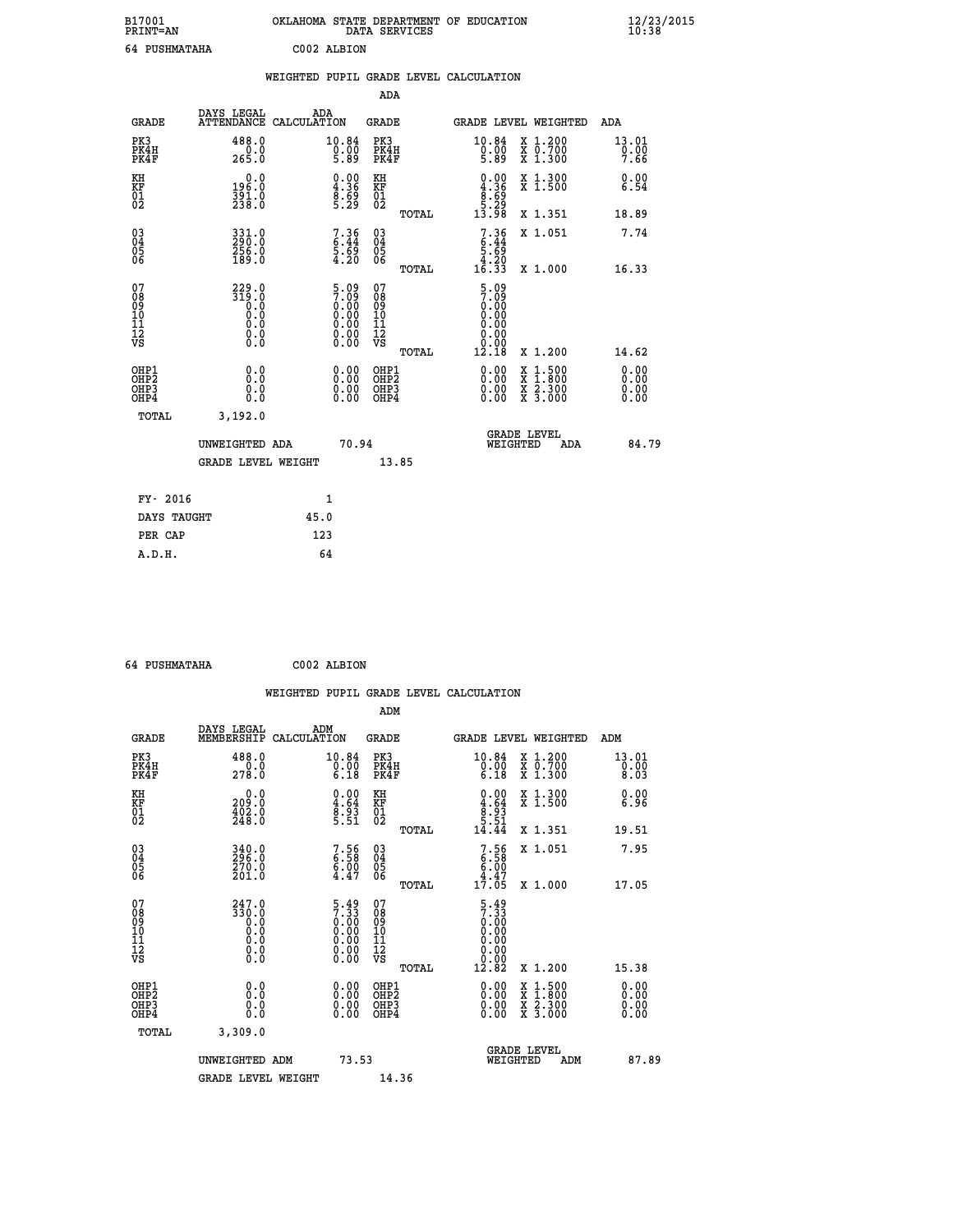| B17001<br>PRINT=AN                     |                                                                 | OKLAHOMA STATE DEPARTMENT OF EDUCATION                                                  | DATA SERVICES                                      |                                                                                    |                                                                                                                                           | $\frac{12}{23}$ /2015        |  |
|----------------------------------------|-----------------------------------------------------------------|-----------------------------------------------------------------------------------------|----------------------------------------------------|------------------------------------------------------------------------------------|-------------------------------------------------------------------------------------------------------------------------------------------|------------------------------|--|
|                                        | 64 PUSHMATAHA                                                   | C004 TUSKAHOMA                                                                          |                                                    |                                                                                    |                                                                                                                                           |                              |  |
|                                        |                                                                 | WEIGHTED PUPIL GRADE LEVEL CALCULATION                                                  |                                                    |                                                                                    |                                                                                                                                           |                              |  |
|                                        |                                                                 |                                                                                         | <b>ADA</b>                                         |                                                                                    |                                                                                                                                           |                              |  |
| <b>GRADE</b>                           | DAYS LEGAL                                                      | ADA<br>ATTENDANCE CALCULATION                                                           | <b>GRADE</b>                                       |                                                                                    | GRADE LEVEL WEIGHTED                                                                                                                      | ADA                          |  |
| PK3<br>PK4H<br>PK4F                    | 52.0<br>0.0<br>256.0                                            | 1.37<br>$\overline{0}$ : 00<br>6.74                                                     | PK3<br>PK4H<br>PK4F                                | 1.37<br>$\frac{0.00}{6.74}$                                                        | X 1.200<br>X 0.700<br>X 1.300                                                                                                             | 1.64<br>0.00<br>8.76         |  |
| KH<br>KF<br>$\frac{01}{02}$            | 212.0<br>$\frac{459}{494}$ : 5                                  | $\begin{smallmatrix} 0.00\\ 5.58\\ 12.09\\ 13.01 \end{smallmatrix}$                     | КH<br><b>KF</b><br>01<br>02                        | $0.00$<br>5.58<br>$\frac{15.09}{13.01}$                                            | X 1.300<br>X 1.500                                                                                                                        | 0.00<br>8.37                 |  |
|                                        |                                                                 |                                                                                         | TOTAL                                              | 25.10                                                                              | X 1.351                                                                                                                                   | 33.91                        |  |
| 03<br>04<br>05<br>06                   | 394.0<br>663.0<br>242.0<br>260.0                                | $\begin{smallmatrix} 10.37\\ 17.45\\ 6.37\\ 6.84 \end{smallmatrix}$                     | $\begin{matrix} 03 \\ 04 \\ 05 \\ 06 \end{matrix}$ | $10.37$<br>$17.45$<br>$6.37$<br>$6.84$<br>$30.66$                                  | X 1.051                                                                                                                                   | 10.90                        |  |
|                                        |                                                                 |                                                                                         | TOTAL                                              |                                                                                    | X 1.000                                                                                                                                   | 30.66                        |  |
| 07<br>08<br>09<br>11<br>11<br>12<br>VS | 172.0<br>$14\overline{6}\cdot\overline{5}$<br>Ŏ.Ŏ<br>Ŏ.Ŏ<br>0.0 | $\begin{smallmatrix} 4.53\ 3.86\ 0.00\ 0.00\ 0.00\ 0.00\ 0.00\ 0.00\ \end{smallmatrix}$ | 07<br>08<br>09<br>101<br>11<br>12<br>VS            | 4.53<br>$\begin{matrix} 1.86 \\ 0.00 \\ 0.00 \end{matrix}$<br>0.00<br>0.00<br>0.00 |                                                                                                                                           |                              |  |
|                                        |                                                                 |                                                                                         | TOTAL                                              | 8.39                                                                               | X 1.200                                                                                                                                   | 10.07                        |  |
| OHP1<br>OHP2<br>OHP3<br>OHP4           | 0.000<br>0.0<br>0.0                                             | 0.00<br>$\begin{smallmatrix} 0.00 \ 0.00 \end{smallmatrix}$                             | OHP1<br>OHP <sub>2</sub><br>OHP3<br>OHP4           | 0.00<br>0.00<br>0.00                                                               | $\begin{smallmatrix} \mathtt{X} & 1\cdot500\\ \mathtt{X} & 1\cdot800\\ \mathtt{X} & 2\cdot300\\ \mathtt{X} & 3\cdot000 \end{smallmatrix}$ | 0.00<br>0.00<br>0.00<br>0.00 |  |
| TOTAL                                  | 3,351.5                                                         |                                                                                         |                                                    |                                                                                    |                                                                                                                                           |                              |  |
|                                        | UNWEIGHTED ADA                                                  | 88.21                                                                                   |                                                    | WEIGHTED                                                                           | <b>GRADE LEVEL</b><br>ADA                                                                                                                 | 104.31                       |  |
|                                        | <b>GRADE LEVEL WEIGHT</b>                                       |                                                                                         | 16.10                                              |                                                                                    |                                                                                                                                           |                              |  |
| FY- 2016                               |                                                                 | 1                                                                                       |                                                    |                                                                                    |                                                                                                                                           |                              |  |
|                                        | DAYS TAUGHT                                                     | 38.0                                                                                    |                                                    |                                                                                    |                                                                                                                                           |                              |  |
| PER CAP                                |                                                                 | 92                                                                                      |                                                    |                                                                                    |                                                                                                                                           |                              |  |

|  | _____________ |  |  |
|--|---------------|--|--|

 **64 PUSHMATAHA C004 TUSKAHOMA**

|                                                    |                                                                                                             |                    |                                                                                              |                              |       | WEIGHTED PUPIL GRADE LEVEL CALCULATION                                                                                                                                                                                                                                         |                                                                                                  |                      |  |
|----------------------------------------------------|-------------------------------------------------------------------------------------------------------------|--------------------|----------------------------------------------------------------------------------------------|------------------------------|-------|--------------------------------------------------------------------------------------------------------------------------------------------------------------------------------------------------------------------------------------------------------------------------------|--------------------------------------------------------------------------------------------------|----------------------|--|
|                                                    |                                                                                                             |                    |                                                                                              | ADM                          |       |                                                                                                                                                                                                                                                                                |                                                                                                  |                      |  |
| <b>GRADE</b>                                       | DAYS LEGAL<br>MEMBERSHIP                                                                                    | ADM<br>CALCULATION |                                                                                              | <b>GRADE</b>                 |       | <b>GRADE LEVEL WEIGHTED</b>                                                                                                                                                                                                                                                    |                                                                                                  | ADM                  |  |
| PK3<br>PK4H<br>PK4F                                | 56.0<br>$\frac{0.0}{268.0}$                                                                                 |                    | $\frac{1.47}{0.00}$<br>7.05                                                                  | PK3<br>PK4H<br>PK4F          |       | $\begin{smallmatrix} 1.47\ 0.00\ 7.05 \end{smallmatrix}$                                                                                                                                                                                                                       | X 1.200<br>X 0.700<br>X 1.300                                                                    | 1.76<br>0.00<br>9.17 |  |
| KH<br>KF<br>01<br>02                               | $\begin{smallmatrix} 0.0\\ 228.0\\ 471.0\\ 507.0 \end{smallmatrix}$                                         |                    | $\begin{smallmatrix} 0.00\\ 6.00\\ 12.39\\ 13.34 \end{smallmatrix}$                          | KH<br>KF<br>01<br>02         |       | $\begin{smallmatrix} 0.00\\ 6.00\\ 12.39\\ 13.34\\ 25.73 \end{smallmatrix}$                                                                                                                                                                                                    | X 1.300<br>X 1.500                                                                               | 0.00<br>9.00         |  |
|                                                    |                                                                                                             |                    |                                                                                              |                              | TOTAL |                                                                                                                                                                                                                                                                                | X 1.351                                                                                          | 34.76                |  |
| $\begin{matrix} 03 \\ 04 \\ 05 \\ 06 \end{matrix}$ | $\begin{smallmatrix} 4\,04\,.\,0\\ 6\,8\,3\,. \,0\\ 2\,4\,5\,. \,0\\ 2\,6\,6\,. \,0 \end{smallmatrix}$      |                    | $10.63$<br>$17.97$<br>$\frac{6.45}{7.00}$                                                    | $^{03}_{04}$<br>Ŏ5<br>06     |       | $10.63$<br>$17.97$<br>$6.45$<br>$7.00$                                                                                                                                                                                                                                         | X 1.051                                                                                          | 11.17                |  |
|                                                    |                                                                                                             |                    |                                                                                              |                              | TOTAL | 31.42                                                                                                                                                                                                                                                                          | X 1.000                                                                                          | 31.42                |  |
| 07<br>0890112<br>1112<br>VS                        | $184.0$<br>$152.0$<br>$0.0$<br>$0.0$<br>$\begin{smallmatrix} 0.0 & 0 \ 0.0 & 0 \ 0.0 & 0 \end{smallmatrix}$ |                    | $\begin{smallmatrix} 4.84\ -00\ 0.00\ 0.00\ 0.00\ 0.00\ 0.00\ 0.00\ 0.00\ \end{smallmatrix}$ | 07<br>08901123<br>1112<br>VS | TOTAL | $\frac{4.84}{4.00}$<br>0.00<br>0.00<br>0.00<br>8.84                                                                                                                                                                                                                            | $X_1.200$                                                                                        | 10.61                |  |
| OHP1<br>OHP2<br>OH <sub>P3</sub><br>OHP4           | 0.0<br>0.000                                                                                                |                    | $\begin{smallmatrix} 0.00 \ 0.00 \ 0.00 \ 0.00 \end{smallmatrix}$                            | OHP1<br>OHP2<br>OHP3<br>OHP4 |       | $\begin{smallmatrix} 0.00 & 0.00 & 0.00 & 0.00 & 0.00 & 0.00 & 0.00 & 0.00 & 0.00 & 0.00 & 0.00 & 0.00 & 0.00 & 0.00 & 0.00 & 0.00 & 0.00 & 0.00 & 0.00 & 0.00 & 0.00 & 0.00 & 0.00 & 0.00 & 0.00 & 0.00 & 0.00 & 0.00 & 0.00 & 0.00 & 0.00 & 0.00 & 0.00 & 0.00 & 0.00 & 0.0$ | $\begin{smallmatrix} x & 1 & 500 \\ x & 1 & 800 \\ x & 2 & 300 \\ x & 3 & 000 \end{smallmatrix}$ | 0.00<br>0.00<br>0.00 |  |
| TOTAL                                              | 3,464.0                                                                                                     |                    |                                                                                              |                              |       |                                                                                                                                                                                                                                                                                |                                                                                                  |                      |  |
|                                                    | UNWEIGHTED ADM                                                                                              |                    | 91.14                                                                                        |                              |       | WEIGHTED                                                                                                                                                                                                                                                                       | <b>GRADE LEVEL</b><br>ADM                                                                        | 107.89               |  |
|                                                    | <b>GRADE LEVEL WEIGHT</b>                                                                                   |                    |                                                                                              | 16.75                        |       |                                                                                                                                                                                                                                                                                |                                                                                                  |                      |  |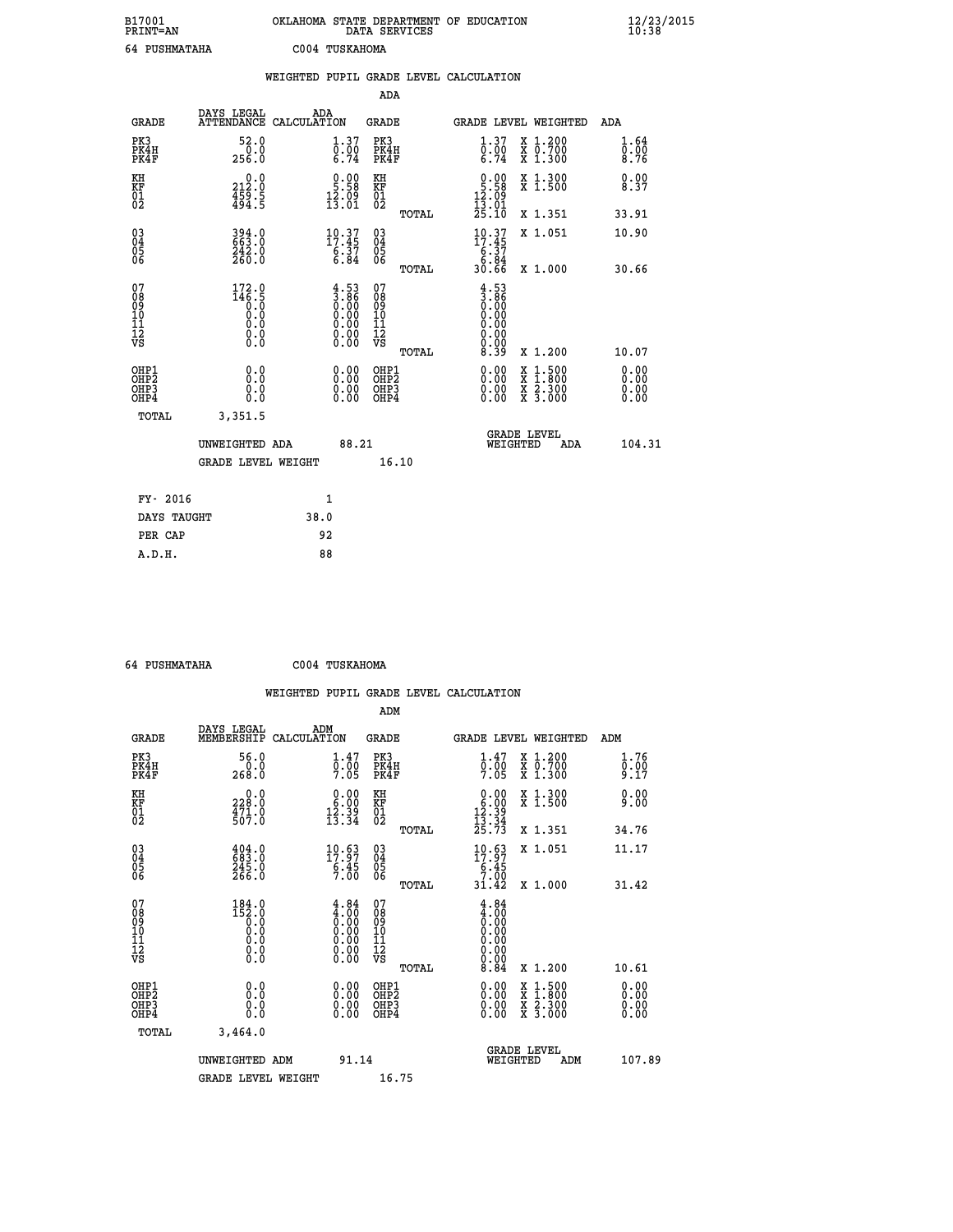| B17001<br>PRINT=AN       |                                | OKLAHOMA                                   | STATE DEPARTMENT<br>DATA SERVICES |       | ОF<br><b>EDUCATION</b>              |                               | 12/23/2015<br>10:38          |  |
|--------------------------|--------------------------------|--------------------------------------------|-----------------------------------|-------|-------------------------------------|-------------------------------|------------------------------|--|
| <b>PUSHMATAHA</b><br>64. |                                | C015 NASHOBA                               |                                   |       |                                     |                               |                              |  |
|                          |                                | WEIGHTED PUPIL GRADE LEVEL CALCULATION     |                                   |       |                                     |                               |                              |  |
|                          |                                |                                            | ADA                               |       |                                     |                               |                              |  |
| GRADE                    | DAYS LEGAL                     | ADA<br>ATTENDANCE CALCULATION              | GRADE                             |       | GRADE LEVEL WEIGHTED                |                               | ADA                          |  |
| PK3<br>PK4H<br>PK4F      | 52.0<br>0.0<br>419.0           | $\frac{1}{0}$ : 33<br>10.74                | PK3<br>PK4H<br>PK4F               |       | 1.33<br>$\overline{0}$ .00<br>10.74 | X 1.200<br>X 0.700<br>X 1.300 | $\frac{1.60}{0.00}$<br>13.96 |  |
| KH<br>KF<br>01<br>02     | 0.0<br>209.0<br>293.0<br>385.0 | $\frac{0.00}{5.36}$<br>$\frac{7.51}{9.87}$ | КH<br><b>KF</b><br>01<br>02       |       | 0.00<br>5.36<br>$7.51$<br>9.87      | X 1.300<br>X <sub>1.500</sub> | 0.00<br>8.04                 |  |
|                          |                                |                                            |                                   | TOTAL | .38<br>17                           | X 1.351                       | 23.48                        |  |

 **03 115.0 2.95 03 2.95 X 1.051 3.10**

 **TOTAL 11.82 X 1.000 11.82**

 **04 228.0 5.85 04 5.85 05 233.0 5.97 05 5.97** 06 0.0 0.00 06 <sub>memaa</sub> 0.00 06 0.00 06 memaa

| 078<br>089<br>0910<br>111<br>12<br>VS                | 78.0<br>260.0<br>$\begin{smallmatrix} 0.0 & 0 \ 0.0 & 0 \ 0.0 & 0 \ 0.0 & 0 \end{smallmatrix}$ | 2.00<br>6.67<br>0.00<br>0.00<br>Ŏ:ŎŎ<br>O:OO<br>O:OO              | 07<br>08<br>09<br>11<br>11<br>12<br>VS<br>TOTAL       | $2.00$<br>$6.67$<br>$0.00$<br>$0.00$<br>$0.00$<br>$0.00$<br>$0.00$<br>8.67<br>X 1.200                                                                                                                                                                                                                                      | 10.40                                                                                                                                                                                                                                                                          |
|------------------------------------------------------|------------------------------------------------------------------------------------------------|-------------------------------------------------------------------|-------------------------------------------------------|----------------------------------------------------------------------------------------------------------------------------------------------------------------------------------------------------------------------------------------------------------------------------------------------------------------------------|--------------------------------------------------------------------------------------------------------------------------------------------------------------------------------------------------------------------------------------------------------------------------------|
| OHP1<br>OHP <sub>2</sub><br>OH <sub>P3</sub><br>OHP4 | 0.0<br>0.0<br>Ō.Ō                                                                              | $\begin{smallmatrix} 0.00 \ 0.00 \ 0.00 \ 0.00 \end{smallmatrix}$ | OHP1<br>OHP <sub>2</sub><br>OH <sub>P</sub> 3<br>OHP4 | $\begin{smallmatrix} 0.00 & 0.00 & 0.00 & 0.00 & 0.00 & 0.00 & 0.00 & 0.00 & 0.00 & 0.00 & 0.00 & 0.00 & 0.00 & 0.00 & 0.00 & 0.00 & 0.00 & 0.00 & 0.00 & 0.00 & 0.00 & 0.00 & 0.00 & 0.00 & 0.00 & 0.00 & 0.00 & 0.00 & 0.00 & 0.00 & 0.00 & 0.00 & 0.00 & 0.00 & 0.00 & 0.0$<br>X 1:500<br>X 1:800<br>X 2:300<br>X 3:000 | $\begin{smallmatrix} 0.00 & 0.00 & 0.00 & 0.00 & 0.00 & 0.00 & 0.00 & 0.00 & 0.00 & 0.00 & 0.00 & 0.00 & 0.00 & 0.00 & 0.00 & 0.00 & 0.00 & 0.00 & 0.00 & 0.00 & 0.00 & 0.00 & 0.00 & 0.00 & 0.00 & 0.00 & 0.00 & 0.00 & 0.00 & 0.00 & 0.00 & 0.00 & 0.00 & 0.00 & 0.00 & 0.0$ |
| TOTAL                                                | 2,272.0                                                                                        |                                                                   |                                                       |                                                                                                                                                                                                                                                                                                                            |                                                                                                                                                                                                                                                                                |
|                                                      | UNWEIGHTED ADA                                                                                 | 58.25                                                             |                                                       | <b>GRADE LEVEL</b><br>WEIGHTED<br>ADA                                                                                                                                                                                                                                                                                      | 72.40                                                                                                                                                                                                                                                                          |
|                                                      | <b>GRADE LEVEL WEIGHT</b>                                                                      |                                                                   | 14.15                                                 |                                                                                                                                                                                                                                                                                                                            |                                                                                                                                                                                                                                                                                |
| FY- 2016                                             |                                                                                                | $\mathbf{1}$                                                      |                                                       |                                                                                                                                                                                                                                                                                                                            |                                                                                                                                                                                                                                                                                |
| DAYS TAUGHT                                          |                                                                                                | 39.0                                                              |                                                       |                                                                                                                                                                                                                                                                                                                            |                                                                                                                                                                                                                                                                                |
| PER CAP                                              |                                                                                                | 163                                                               |                                                       |                                                                                                                                                                                                                                                                                                                            |                                                                                                                                                                                                                                                                                |

| 64 PUSHMATAHA | C015 NASHOBA |
|---------------|--------------|
|               |              |

|                                                    |                                                                     |                                                                                                     |                                                 | WEIGHTED PUPIL GRADE LEVEL CALCULATION                                                                                                                                                                                                                                         |                                                                                          |                                    |
|----------------------------------------------------|---------------------------------------------------------------------|-----------------------------------------------------------------------------------------------------|-------------------------------------------------|--------------------------------------------------------------------------------------------------------------------------------------------------------------------------------------------------------------------------------------------------------------------------------|------------------------------------------------------------------------------------------|------------------------------------|
|                                                    |                                                                     |                                                                                                     | ADM                                             |                                                                                                                                                                                                                                                                                |                                                                                          |                                    |
| <b>GRADE</b>                                       | DAYS LEGAL<br>MEMBERSHIP                                            | ADM<br>CALCULATION                                                                                  | <b>GRADE</b>                                    | GRADE LEVEL WEIGHTED                                                                                                                                                                                                                                                           |                                                                                          | ADM                                |
| PK3<br>PK4H<br>PK4F                                | 52.0<br>0.0<br>424.0                                                | $\begin{smallmatrix} 1.33\ 0.00\\ 10.87 \end{smallmatrix}$                                          | PK3<br>PK4H<br>PK4F                             | $\begin{smallmatrix} 1.33\ 0.00\\ 10.87 \end{smallmatrix}$                                                                                                                                                                                                                     | X 1.200<br>X 0.700<br>X 1.300                                                            | 1.60<br>$\overline{0.00}$<br>14.13 |
| KH<br>KF<br>01<br>02                               | $\begin{smallmatrix} 0.0\\ 212.0\\ 298.0\\ 390.0 \end{smallmatrix}$ | $\begin{smallmatrix} 0.00\\ 5.44\\ 7.64\\ 10.00 \end{smallmatrix}$                                  | KH<br>KF<br>01<br>02                            | $0.00$<br>$5.44$<br>$7.64$                                                                                                                                                                                                                                                     | X 1.300<br>X 1.500                                                                       | 0.00<br>8.16                       |
|                                                    |                                                                     |                                                                                                     | TOTAL                                           | 10.00<br>17.64                                                                                                                                                                                                                                                                 | X 1.351                                                                                  | 23.83                              |
| $\begin{matrix} 03 \\ 04 \\ 05 \\ 06 \end{matrix}$ | $117.0$<br>234.0<br>234.0<br>0.0                                    | $\begin{smallmatrix} 3 & 0 & 0 \\ 6 & 0 & 0 \\ 6 & 0 & 0 \\ 0 & 0 & 0 \end{smallmatrix}$            | 03<br>04<br>05<br>06                            | $\frac{3}{6}$ .00<br>$\frac{5}{6}$ .00<br>0.00                                                                                                                                                                                                                                 | X 1.051                                                                                  | 3.15                               |
|                                                    |                                                                     |                                                                                                     | TOTAL                                           | 12.00                                                                                                                                                                                                                                                                          | X 1.000                                                                                  | 12.00                              |
| 07<br>08<br>09<br>11<br>11<br>12<br>VS             | $78.0$<br>$273.0$<br>0:0<br>0:0<br>0:0<br>0:0                       | $\begin{smallmatrix} 2.00\ 7.00\ 0.00\ 0.00\ 0.00\ 0.00\ 0.00\ 0.00\ 0.00\ 0.00\ \end{smallmatrix}$ | 07<br>08<br>09<br>11<br>11<br>12<br>VS<br>TOTAL | $\frac{2.00}{7.00}$<br>0.00<br>0.00<br>0.00<br>9.00                                                                                                                                                                                                                            | X 1.200                                                                                  | 10.80                              |
| OHP1<br>OHP2<br>OH <sub>P3</sub>                   | 0.0                                                                 | $0.00$<br>$0.00$                                                                                    | OHP1<br>OHP2<br>OHP3                            | $\begin{smallmatrix} 0.00 & 0.00 & 0.00 & 0.00 & 0.00 & 0.00 & 0.00 & 0.00 & 0.00 & 0.00 & 0.00 & 0.00 & 0.00 & 0.00 & 0.00 & 0.00 & 0.00 & 0.00 & 0.00 & 0.00 & 0.00 & 0.00 & 0.00 & 0.00 & 0.00 & 0.00 & 0.00 & 0.00 & 0.00 & 0.00 & 0.00 & 0.00 & 0.00 & 0.00 & 0.00 & 0.0$ | $\begin{smallmatrix} x & 1.500 \\ x & 1.800 \\ x & 2.300 \\ x & 3.000 \end{smallmatrix}$ | 0.00<br>0.00<br>0.00               |
| OH <sub>P4</sub>                                   | 0.000                                                               | 0.00                                                                                                | OHP4                                            |                                                                                                                                                                                                                                                                                |                                                                                          | 0.00                               |
| TOTAL                                              | 2,312.0                                                             |                                                                                                     |                                                 |                                                                                                                                                                                                                                                                                |                                                                                          |                                    |
|                                                    | UNWEIGHTED ADM                                                      | 59.28                                                                                               |                                                 | <b>GRADE LEVEL</b><br>WEIGHTED                                                                                                                                                                                                                                                 | ADM                                                                                      | 73.67                              |
|                                                    | <b>GRADE LEVEL WEIGHT</b>                                           |                                                                                                     | 14.39                                           |                                                                                                                                                                                                                                                                                |                                                                                          |                                    |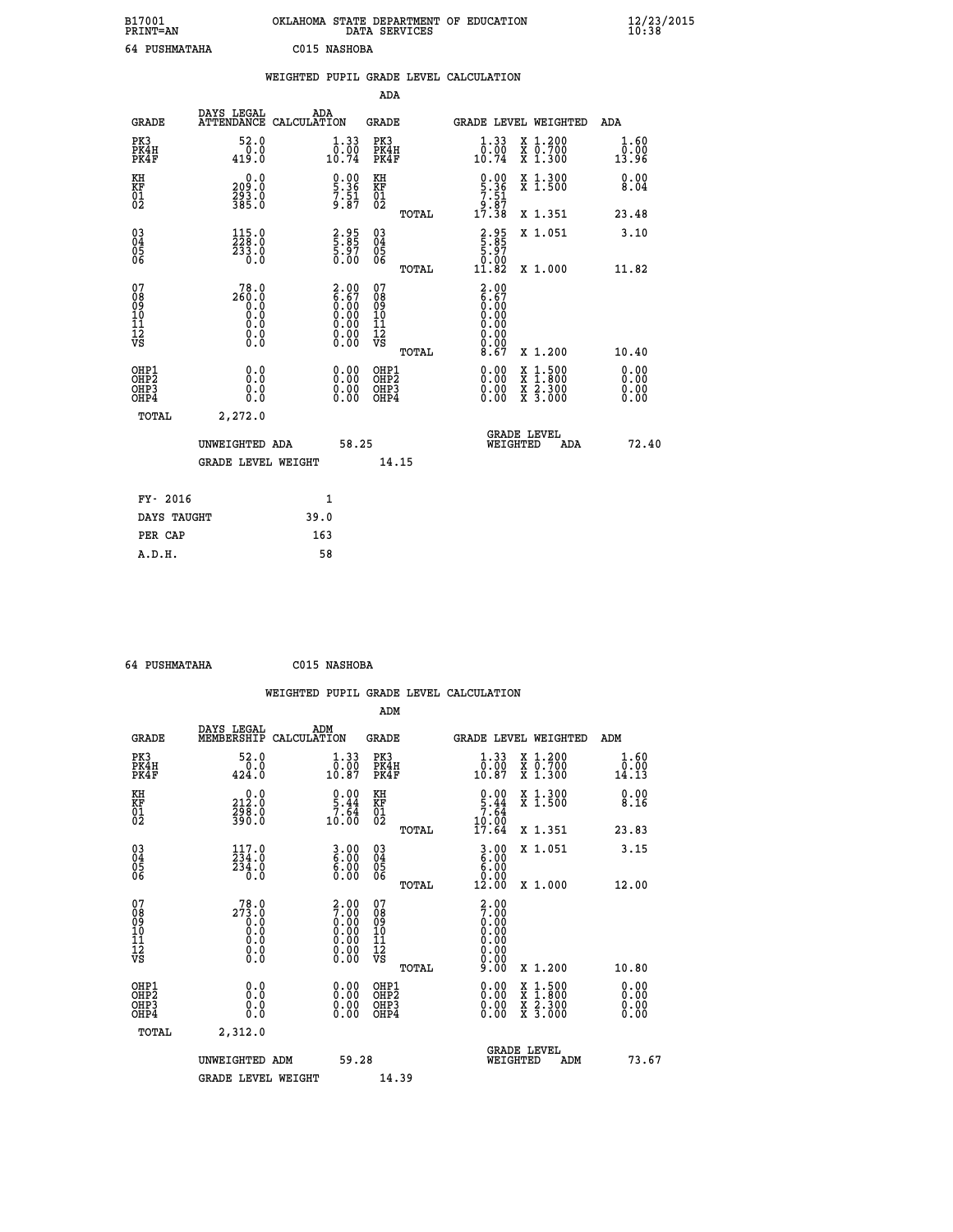| B17001<br><b>PRINT=AN</b> | OKLAHOMA STATE DEPARTMENT OF EDUCATION<br>DATA SERVICES | $\frac{12}{23}$ /2015 |
|---------------------------|---------------------------------------------------------|-----------------------|
| 64 PUSHMATAHA             | I001 RATTAN                                             |                       |

| <b>PRINT=AN</b>                                            |                                                                                                                        |      |                                                                |                                          | DATA SERVICES |                                                                       |                                                                                                  | 10:38                 |
|------------------------------------------------------------|------------------------------------------------------------------------------------------------------------------------|------|----------------------------------------------------------------|------------------------------------------|---------------|-----------------------------------------------------------------------|--------------------------------------------------------------------------------------------------|-----------------------|
| 64 PUSHMATAHA                                              |                                                                                                                        |      | I001 RATTAN                                                    |                                          |               |                                                                       |                                                                                                  |                       |
|                                                            |                                                                                                                        |      |                                                                |                                          |               | WEIGHTED PUPIL GRADE LEVEL CALCULATION                                |                                                                                                  |                       |
|                                                            |                                                                                                                        |      |                                                                | <b>ADA</b>                               |               |                                                                       |                                                                                                  |                       |
| <b>GRADE</b>                                               | DAYS LEGAL<br>ATTENDANCE CALCULATION                                                                                   |      | ADA                                                            | <b>GRADE</b>                             |               |                                                                       | GRADE LEVEL WEIGHTED                                                                             | ADA                   |
| PK3<br>PK4H<br>PK4F                                        | 56.0<br>0.0<br>805.0                                                                                                   |      | 1.70<br>0:00<br>24:39                                          | PK3<br>PK4H<br>PK4F                      |               | 1.70<br>0:00<br>24:39                                                 | X 1.200<br>X 0.700<br>X 1.300                                                                    | 2.04<br>0.00<br>31.71 |
| KH<br>KF<br>$\frac{01}{02}$                                | 0.0<br>1,137.5<br>1,059.5<br>1,199.0                                                                                   |      | $\begin{array}{c} 0.00 \\ 34.47 \\ 32.11 \\ 36.33 \end{array}$ | KH<br>KF<br>01<br>02                     |               | 0.00<br>$34.47$<br>$32.11$<br>$36.33$<br>$68.44$                      | X 1.300<br>X 1.500                                                                               | 0.00<br>51.71         |
|                                                            |                                                                                                                        |      |                                                                |                                          | TOTAL         |                                                                       | X 1.351                                                                                          | 92.46                 |
| $^{03}_{04}$<br>Ŏ5<br>06                                   | $\begin{smallmatrix} & 9 & 9 & 2 & 0 \\ 1 & 6 & 0 & 9 & 5 \\ 1 & 1 & 5 & 3 & 5 \\ 1 & 2 & 3 & 6 & 5 \end{smallmatrix}$ |      | 30.06<br>48.77<br>34.95<br>37.47                               | $^{03}_{04}$<br>Ŏ5<br>ŎĞ                 |               | 30.06<br>48.77<br>34.95                                               | X 1.051                                                                                          | 31.59                 |
|                                                            |                                                                                                                        |      |                                                                |                                          | TOTAL         | $\frac{37.47}{121.19}$                                                | X 1.000                                                                                          | 121.19                |
| 07<br>Ŏ8<br>09<br>10<br>$\frac{11}{12}$<br>$\frac{12}{95}$ | $1,135.5$<br>$1,039.5$<br>$1,303.5$<br>$1,240.0$<br>$941.0$<br>$861.0$<br>$0.0$                                        |      | 34.41<br>31.50<br>39.50<br>37.58<br>37.58<br>28.52<br>26.09    | 07<br>08<br>09<br>10<br>11<br>12<br>νs   |               | 34.41<br>31.50<br>39.50<br>37.58<br>28.52<br>86.05<br>00.00<br>197.60 |                                                                                                  |                       |
|                                                            |                                                                                                                        |      |                                                                |                                          | TOTAL         |                                                                       | X 1.200                                                                                          | 237.12                |
| OHP1<br>OH <sub>P</sub> 2<br>OHP3<br>OHP4                  | 0.0<br>0.0<br>0.0                                                                                                      |      | 0.00<br>0.00<br>0.00                                           | OHP1<br>OHP <sub>2</sub><br>OHP3<br>OHP4 |               | $0.00$<br>$0.00$<br>0.00                                              | $\begin{smallmatrix} x & 1 & 500 \\ x & 1 & 800 \\ x & 2 & 300 \\ x & 3 & 000 \end{smallmatrix}$ | 0.00<br>0.00<br>0.00  |
| <b>TOTAL</b>                                               | 15,769.0                                                                                                               |      |                                                                |                                          |               |                                                                       |                                                                                                  |                       |
|                                                            | UNWEIGHTED ADA                                                                                                         |      | 477.85                                                         |                                          |               |                                                                       | <b>GRADE LEVEL</b><br>WEIGHTED<br>ADA                                                            | 567.82                |
|                                                            | <b>GRADE LEVEL WEIGHT</b>                                                                                              |      |                                                                | 89.97                                    |               |                                                                       |                                                                                                  |                       |
| FY- 2016                                                   |                                                                                                                        |      | 1                                                              |                                          |               |                                                                       |                                                                                                  |                       |
| DAYS TAUGHT                                                |                                                                                                                        | 33.0 |                                                                |                                          |               |                                                                       |                                                                                                  |                       |
| PER CAP                                                    |                                                                                                                        |      | 86                                                             |                                          |               |                                                                       |                                                                                                  |                       |
| A.D.H.                                                     |                                                                                                                        |      | 478                                                            |                                          |               |                                                                       |                                                                                                  |                       |

 **64 PUSHMATAHA I001 RATTAN**

 **WEIGHTED PUPIL GRADE LEVEL CALCULATION ADM DAYS LEGAL ADM GRADE MEMBERSHIP CALCULATION GRADE GRADE LEVEL WEIGHTED ADM PK3 56.0 1.70 PK3 1.70 X 1.200 2.04 PK4H 0.0 0.00 PK4H 0.00 X 0.700 0.00 PK4F 859.0 26.03 PK4F 26.03 X 1.300 33.84** 0.00 KH 0.00 NH 0.00 X 1.300<br>RF 34.39.0 36.33 KF 36.33 X 1.500 54.50  **01 1,104.0 33.45 01 33.45 02 1,225.0 37.12 02 37.12 TOTAL 70.57 X 1.351 95.34 03 1,034.0 31.33 03 31.33 X 1.051 32.93 04 1,653.0 50.09 04 50.09 05 1,199.0 36.33 05 36.33 06 1,270.0 38.48 06 38.48 TOTAL 124.90 X 1.000 124.90**  $\begin{array}{cccc} 07 & 1,155.0 & 35.00 & 07 & 35.00 \ 08 & 1,986.0 & 32.91 & 08 & 32.91 \ 09 & 1,367.0 & 41.42 & 09 & 41.42 \ 10 & 1,306.0 & 39.58 & 10 & 39.58 \ 11 & 1,001.0 & 30.30 & 11 & 30.33 \ 12 & 893.0 & 27.06 & 12 & 27.06 \ \nabla S & 893.0 & 20.00 & \nabla S & 0.$ **35.00 07**<br> **34.942 08**<br> **34.942** 08<br> **35.00**<br> **34.942**<br> **39.58 10**<br> **34.942**<br> **39.58**<br> **36.90**<br> **34.942**<br> **39.58**<br> **30.30**<br> **39.58**<br> **30.58**<br> **30.58**<br> **30.58**<br> **27.06**<br> **27.06**<br> **206.30**<br> **x** 1.200<br> **247.56**<br> **0.00**<br> **0.0 OHP1 0.0 0.00 OHP1 0.00 X 1.500 0.00 OHP2 0.0 0.00 OHP2 0.00 X 1.800 0.00 OHP3 0.0 0.00 OHP3 0.00 X 2.300 0.00 OHP4 0.0 0.00 OHP4 0.00 X 3.000 0.00 TOTAL 16,407.0 GRADE LEVEL UNWEIGHTED ADM 497.16 WEIGHTED ADM 591.11** GRADE LEVEL WEIGHT 93.95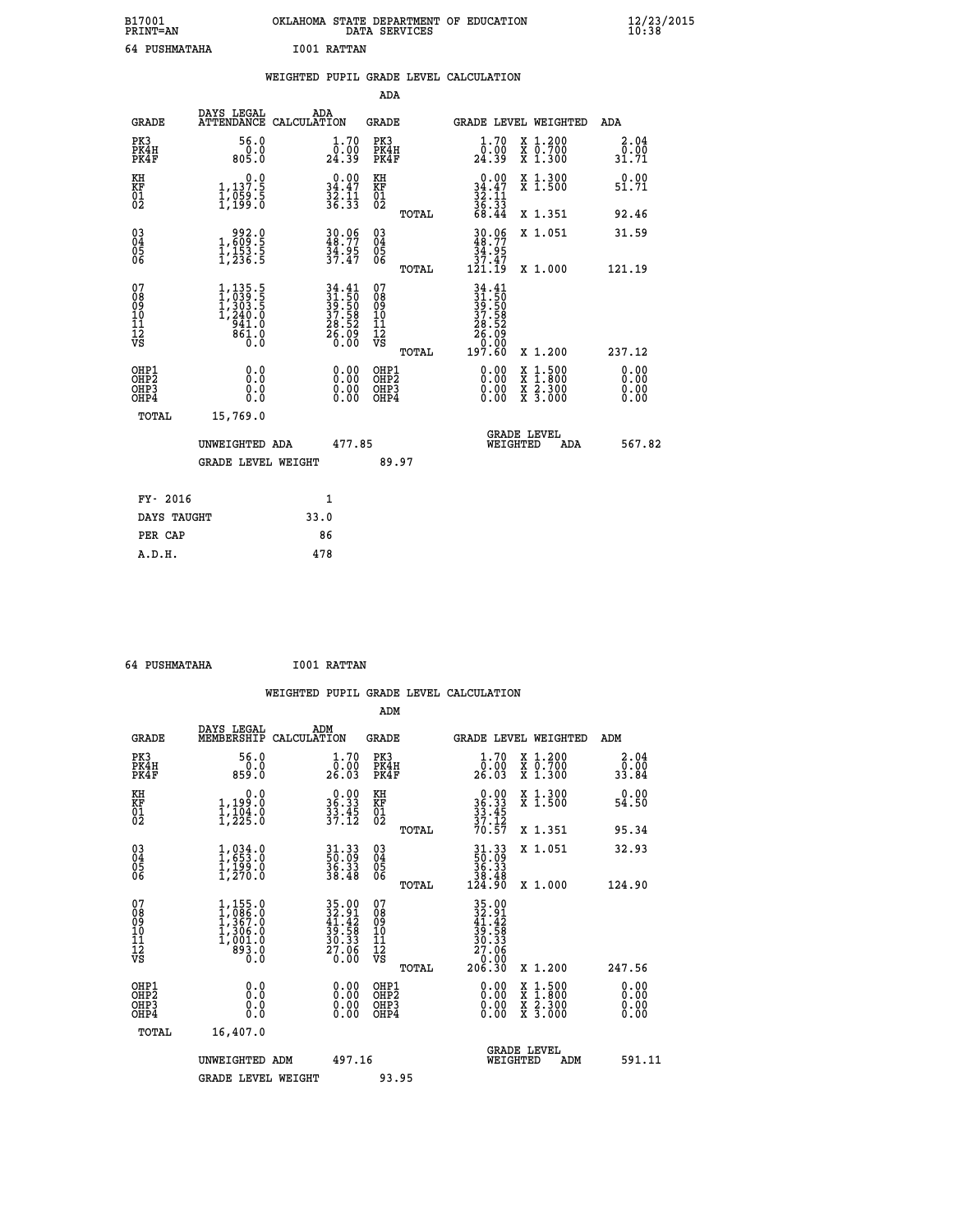| B17001<br><b>PRINT=AN</b> | OKLAHOMA STATE DEPARTMENT OF EDUCATION<br>DATA SERVICES | $\frac{12}{23}$ /2015 |
|---------------------------|---------------------------------------------------------|-----------------------|
| 64 PUSHMATAHA             | I010 CLAYTON                                            |                       |

|                                          |                                                                                         | WEIGHTED PUPIL GRADE LEVEL CALCULATION                                     |                                                     |                                                                                                                                                                                                                                                                                                                                                                            |                              |
|------------------------------------------|-----------------------------------------------------------------------------------------|----------------------------------------------------------------------------|-----------------------------------------------------|----------------------------------------------------------------------------------------------------------------------------------------------------------------------------------------------------------------------------------------------------------------------------------------------------------------------------------------------------------------------------|------------------------------|
|                                          |                                                                                         |                                                                            | <b>ADA</b>                                          |                                                                                                                                                                                                                                                                                                                                                                            |                              |
| <b>GRADE</b>                             | DAYS LEGAL<br><b>ATTENDANCE</b>                                                         | ADA<br>CALCULATION                                                         | <b>GRADE</b>                                        | GRADE LEVEL WEIGHTED                                                                                                                                                                                                                                                                                                                                                       | ADA                          |
| PK3<br>PK4H<br>PK4F                      | 155.0<br>$\frac{0.0}{813.0}$                                                            | $\begin{smallmatrix} 3.44\ 0.00\ 18.07 \end{smallmatrix}$                  | PK3<br>PK4H<br>PK4F                                 | X 1.200<br>X 0.700<br>X 1.300<br>$3.44$<br>$0.00$<br>18.07                                                                                                                                                                                                                                                                                                                 | 4.13<br>0.00<br>23.49        |
| KH<br>KF<br>01<br>02                     | 0.0<br>1,062.0<br>664.5                                                                 | 23.60<br>$\frac{1}{11}$ $\frac{3}{17}$                                     | KH<br>KF<br>01<br>02                                | 0.00<br>X 1.300<br>X 1.500<br>$23.60$<br>$14.77$<br>$11.87$<br>$26.64$                                                                                                                                                                                                                                                                                                     | 0.00<br>35.40                |
|                                          |                                                                                         |                                                                            | TOTAL                                               | X 1.351                                                                                                                                                                                                                                                                                                                                                                    | 35.99                        |
| 03<br>04<br>05<br>06                     | 1,083.5<br>970.5<br>784.5<br>683.5                                                      | $24.08$<br>$21.57$<br>$17.43$<br>$15.19$                                   | $\begin{array}{c} 03 \\ 04 \\ 05 \\ 06 \end{array}$ | $24.98$<br>$21.57$<br>$17.43$<br>X 1.051                                                                                                                                                                                                                                                                                                                                   | 25.31                        |
|                                          |                                                                                         |                                                                            | TOTAL                                               | 15:19<br>54:19<br>X 1.000                                                                                                                                                                                                                                                                                                                                                  | 54.19                        |
| 07<br>08<br>09<br>11<br>11<br>12<br>VS   | $\begin{smallmatrix}&&384\\3852.5\\1,236.5\\1,236.0\\777.0\end{smallmatrix}$<br>1,224.5 | $8.54$<br>$18.94$<br>$27.48$<br>$27.47$<br>$\frac{17.27}{27.21}$<br>$0.00$ | 07<br>08<br>09<br>11<br>11<br>12<br>VS<br>TOTAL     | $8.54$<br>$18.94$<br>$27.48$<br>$27.47$<br>17.27<br>$\bar{2}7.21$<br>10:00<br>126.91<br>X 1.200                                                                                                                                                                                                                                                                            | 152.29                       |
| OHP1<br>OHP <sub>2</sub><br>OHP3<br>OHP4 | 0.0<br>0.0<br>0.0                                                                       | $\begin{smallmatrix} 0.00 \ 0.00 \ 0.00 \ 0.00 \end{smallmatrix}$          | OHP1<br>OHP2<br>OHP <sub>3</sub>                    | $\begin{smallmatrix} 0.00 & 0.00 & 0.00 & 0.00 & 0.00 & 0.00 & 0.00 & 0.00 & 0.00 & 0.00 & 0.00 & 0.00 & 0.00 & 0.00 & 0.00 & 0.00 & 0.00 & 0.00 & 0.00 & 0.00 & 0.00 & 0.00 & 0.00 & 0.00 & 0.00 & 0.00 & 0.00 & 0.00 & 0.00 & 0.00 & 0.00 & 0.00 & 0.00 & 0.00 & 0.00 & 0.0$<br>$\begin{smallmatrix} x & 1.500 \\ x & 1.800 \\ x & 2.300 \\ x & 3.000 \end{smallmatrix}$ | 0.00<br>0.00<br>0.00<br>0.00 |
| <b>TOTAL</b>                             | 12,461.5                                                                                |                                                                            |                                                     |                                                                                                                                                                                                                                                                                                                                                                            |                              |
|                                          | UNWEIGHTED ADA                                                                          | 276.93                                                                     |                                                     | <b>GRADE LEVEL</b><br>WEIGHTED<br>ADA                                                                                                                                                                                                                                                                                                                                      | 330.80                       |
|                                          | <b>GRADE LEVEL WEIGHT</b>                                                               |                                                                            | 53.87                                               |                                                                                                                                                                                                                                                                                                                                                                            |                              |
| FY- 2016                                 |                                                                                         | $\mathbf{1}$                                                               |                                                     |                                                                                                                                                                                                                                                                                                                                                                            |                              |
|                                          | DAYS TAUGHT                                                                             | 45.0                                                                       |                                                     |                                                                                                                                                                                                                                                                                                                                                                            |                              |
| PER CAP                                  |                                                                                         | 150                                                                        |                                                     |                                                                                                                                                                                                                                                                                                                                                                            |                              |

 **64 PUSHMATAHA I010 CLAYTON**

 **WEIGHTED PUPIL GRADE LEVEL CALCULATION ADM DAYS LEGAL ADM GRADE MEMBERSHIP CALCULATION GRADE GRADE LEVEL WEIGHTED ADM PK3 158.0 3.51 PK3 3.51 X 1.200 4.21 PK4H 0.0 0.00 PK4H 0.00 X 0.700 0.00 PK4F 863.0 19.18 PK4F 19.18 X 1.300 24.93 KH 0.0 0.00 KH 0.00 X 1.300 0.00 KF 1,071.0 23.80 KF 23.80 X 1.500 35.70 01 708.0 15.73 01 15.73 02 546.0 12.13 02 12.13 TOTAL 27.86 X 1.351 37.64 03 1,090.0 24.22 03 24.22 X 1.051 25.46 04 1,002.0 22.27 04 22.27 05 812.0 18.04 05 18.04** 06 699.0 15.53 06 <sub>memax</sub> 15.53<sup>3</sup>  **TOTAL 55.84 X 1.000 55.84 07 398.0 8.84 07 8.84 08 898.0 19.96 08 19.96 09 1,263.0 28.07 09 28.07 10 1,294.0 28.76 10 28.76 11 814.0 18.09 11 18.09 12 1,260.0 28.00 12 28.00 VS 0.0 0.00 VS 0.00 EXAMPLE 131.72**<br> **EXAMPLE 13.84**<br> **EXAMPLE 13.95**<br> **EXAMPLE 14.88.76**<br> **EXAMPLE 14.88.76**<br> **EXAMPLE 131.72**<br> **EXAMPLE 131.72**<br> **EXAMPLE 131.72**<br> **EXAMPLE 131.72**<br> **EXAMPLE 131.72**<br> **EXAMPLE 15.06**<br> **EXAMPLE 14.200**<br> **EXAM OHP1 0.0 0.00 OHP1 0.00 X 1.500 0.00 OHP2 0.0 0.00 OHP2 0.00 X 1.800 0.00 OHP3 0.0 0.00 OHP3 0.00 X 2.300 0.00 OHP4 0.0 0.00 OHP4 0.00 X 3.000 0.00 TOTAL 12,876.0 GRADE LEVEL UNWEIGHTED ADM 286.13 WEIGHTED ADM 341.84** GRADE LEVEL WEIGHT 55.71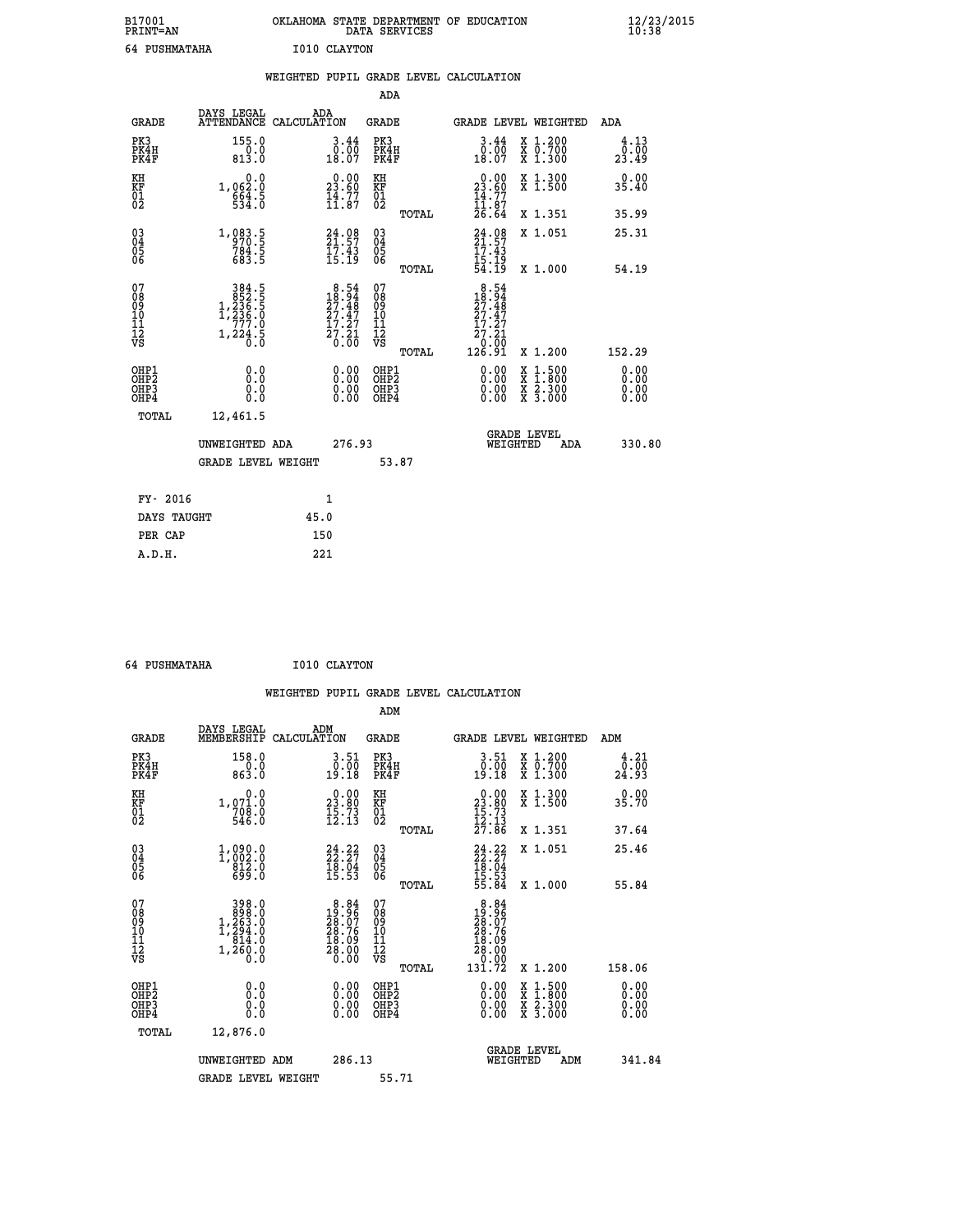| B17001<br><b>PRINT=AN</b> | OKLAHOMA | . STATE DEPARTMENT OF EDUCATION<br>DATA SERVICES | $\frac{12}{23}$ /2015 |
|---------------------------|----------|--------------------------------------------------|-----------------------|
| 64 PUSHMATAHA             | IO13     | ANTLERS                                          |                       |

|                                         |                                                                                                                                                             | WEIGHTED PUPIL GRADE LEVEL CALCULATION                               |                                                     |       |                                                                                                               |                                                                   |                                       |
|-----------------------------------------|-------------------------------------------------------------------------------------------------------------------------------------------------------------|----------------------------------------------------------------------|-----------------------------------------------------|-------|---------------------------------------------------------------------------------------------------------------|-------------------------------------------------------------------|---------------------------------------|
|                                         |                                                                                                                                                             |                                                                      | ADA                                                 |       |                                                                                                               |                                                                   |                                       |
| <b>GRADE</b>                            | DAYS LEGAL                                                                                                                                                  | ADA<br>ATTENDANCE CALCULATION                                        | <b>GRADE</b>                                        |       |                                                                                                               | GRADE LEVEL WEIGHTED                                              | ADA                                   |
| PK3<br>PK4H<br>PK4F                     | 431.0<br>2,478.0                                                                                                                                            | 10.02<br>$\frac{50.00}{57.63}$                                       | PK3<br>PK4H<br>PK4F                                 |       | 10.02<br>$\frac{50.00}{57.63}$                                                                                | X 1.200<br>X 0.700<br>X 1.300                                     | 12.02<br>$\frac{1}{79}.\overline{90}$ |
| KH<br><b>KF</b><br>01<br>02             | 0.0<br>2,841.5<br>3,267.0<br>3,126.5                                                                                                                        | $\begin{smallmatrix} 0.00\\ 66.08\\ 75.98\\ 72.71 \end{smallmatrix}$ | KH<br>KF<br>01<br>02                                |       | $0.00\n66.08\n75.98\n72.71\n148.69$                                                                           | X 1.300<br>X 1.500                                                | 0.00<br>99.12                         |
|                                         |                                                                                                                                                             |                                                                      |                                                     | TOTAL |                                                                                                               | X 1.351                                                           | 200.88                                |
| 03<br>04<br>05<br>06                    | 3,286.5<br>2,783.5<br>2,921.5<br>3,036.5                                                                                                                    | 76.43<br>67.94<br>70.62                                              | $\begin{array}{c} 03 \\ 04 \\ 05 \\ 06 \end{array}$ |       | $76.43$<br>64.73<br>67.94                                                                                     | X 1.051                                                           | 80.33                                 |
|                                         |                                                                                                                                                             |                                                                      |                                                     | TOTAL | 70.62<br>203.29                                                                                               | X 1.000                                                           | 203.29                                |
| 07<br>08<br>09<br>101<br>11<br>12<br>VS | $\begin{smallmatrix} 3\,,\,100\,.\,0\\ 2\,,\,981\,.\,0\\ 3\,,\,233\,.\,5\\ 2\,,\,731\,.\,5\\ 2\,,\,767\,.\,0\\ 2\,,\,335\,.\,0\\ 0\,.\,0 \end{smallmatrix}$ | $72.0969.3375.2063.5264.3554.307.00$                                 | 07<br>08<br>09<br>101<br>11<br>12<br>VS             | TOTAL | $72.09$<br>$59.33$<br>$75.20$<br>$63.52$<br>$64.35$<br>$\begin{array}{r} 54.30 \\ 0.00 \\ 398.79 \end{array}$ | X 1.200                                                           | 478.55                                |
| OHP1<br>OHP2<br>OHP3<br>OHP4            | 0.0<br>0.0<br>0.0                                                                                                                                           | 0.00<br>$0.00$<br>0.00                                               | OHP1<br>OHP2<br>OHP3<br>OHP4                        |       | 0.00<br>0.00<br>0.00                                                                                          | $1:500$<br>1:800<br>X<br>X<br>$\frac{x}{x}$ $\frac{5:300}{3:000}$ | 0.00<br>0.00<br>0.00<br>0.00          |
| <b>TOTAL</b>                            | 41,320.0                                                                                                                                                    |                                                                      |                                                     |       |                                                                                                               |                                                                   |                                       |
|                                         | UNWEIGHTED ADA                                                                                                                                              | 960.93                                                               |                                                     |       | WEIGHTED                                                                                                      | <b>GRADE LEVEL</b><br>ADA                                         | 1,149.11                              |
|                                         | <b>GRADE LEVEL WEIGHT</b>                                                                                                                                   |                                                                      | 188.18                                              |       |                                                                                                               |                                                                   |                                       |
| FY- 2016                                |                                                                                                                                                             | $\mathbf{1}$                                                         |                                                     |       |                                                                                                               |                                                                   |                                       |
| DAYS TAUGHT                             |                                                                                                                                                             | 43.0                                                                 |                                                     |       |                                                                                                               |                                                                   |                                       |
| PER CAP                                 |                                                                                                                                                             | 77                                                                   |                                                     |       |                                                                                                               |                                                                   |                                       |

 **ADM**

 **64 PUSHMATAHA I013 ANTLERS**

| <b>GRADE</b>                                         | DAYS LEGAL<br>MEMBERSHIP                                                                                                                      | ADM<br>CALCULATION                                                   | <b>GRADE</b>                                           |                                                                                                                                                                                                                                                                                | GRADE LEVEL WEIGHTED                     | ADM                           |
|------------------------------------------------------|-----------------------------------------------------------------------------------------------------------------------------------------------|----------------------------------------------------------------------|--------------------------------------------------------|--------------------------------------------------------------------------------------------------------------------------------------------------------------------------------------------------------------------------------------------------------------------------------|------------------------------------------|-------------------------------|
| PK3<br>PK4H<br>PK4F                                  | 454.0<br>2,597.0                                                                                                                              | 10.55<br>0.00<br>60.40                                               | PK3<br>PK4H<br>PK4F                                    | 10.55<br>0.00<br>60.40                                                                                                                                                                                                                                                         | X 1.200<br>X 0.700<br>X 1.300            | $\frac{12.66}{0.00}$<br>78.52 |
| KH<br>KF<br>01<br>02                                 | 0.0<br>2,938:0<br>3,387:0<br>3,278:0                                                                                                          | $\begin{smallmatrix} 0.00\\ 68.33\\ 78.77\\ 76.23 \end{smallmatrix}$ | KH<br>KF<br>01<br>02                                   | $\begin{smallmatrix} &0.00\ 68.33\ 78.77\ 76.23\ 155.00\ \end{smallmatrix}$                                                                                                                                                                                                    | X 1.300<br>X 1.500                       | 0.00<br>102.50                |
|                                                      |                                                                                                                                               |                                                                      | TOTAL                                                  |                                                                                                                                                                                                                                                                                | X 1.351                                  | 209.41                        |
| $\begin{matrix} 03 \\ 04 \\ 05 \\ 06 \end{matrix}$   | $3,412.0$<br>$3,108.0$<br>$3,166.0$                                                                                                           | 79.35<br>67.49<br>72.28<br>73.63                                     | $\begin{array}{c} 03 \\ 04 \\ 05 \\ 06 \end{array}$    | $79.35$<br>$67.49$<br>$72.28$<br>$73.63$<br>$213.40$                                                                                                                                                                                                                           | X 1.051                                  | 83.40                         |
|                                                      |                                                                                                                                               |                                                                      | TOTAL                                                  |                                                                                                                                                                                                                                                                                | X 1.000                                  | 213.40                        |
| 07<br>08<br>09<br>101<br>11<br>12<br>VS              | $\begin{smallmatrix} 3\,,\,276\,.0\\ 3\,,\,176\,.0\\ 3\,,\,395\,.0\\ 2\,,\,844\,.0\\ 2\,,\,870\,.0\\ 2\,,\,425\,.0\\ 0\,.0 \end{smallmatrix}$ | 76.19<br>73.86<br>78.95<br>66.14<br>66.74<br>56.40<br>56.40          | 07<br>08<br>09<br>001<br>11<br>11<br>12<br>VS<br>TOTAL | $73.86$<br>$73.86$<br>$78.95$<br>$66.14$<br>$66.74$<br>$56.40$<br>$18.28$                                                                                                                                                                                                      | X 1.200                                  | 501.94                        |
| OHP1<br>OHP <sub>2</sub><br>OH <sub>P3</sub><br>OHP4 |                                                                                                                                               | $\begin{smallmatrix} 0.00 \ 0.00 \ 0.00 \ 0.00 \end{smallmatrix}$    | OHP1<br>OHP2<br>OHP3<br>OHP4                           | $\begin{smallmatrix} 0.00 & 0.00 & 0.00 & 0.00 & 0.00 & 0.00 & 0.00 & 0.00 & 0.00 & 0.00 & 0.00 & 0.00 & 0.00 & 0.00 & 0.00 & 0.00 & 0.00 & 0.00 & 0.00 & 0.00 & 0.00 & 0.00 & 0.00 & 0.00 & 0.00 & 0.00 & 0.00 & 0.00 & 0.00 & 0.00 & 0.00 & 0.00 & 0.00 & 0.00 & 0.00 & 0.0$ | X 1:500<br>X 1:800<br>X 2:300<br>X 3:000 | 0.00<br>0.00<br>0.00          |
| TOTAL                                                | 43,228.0                                                                                                                                      |                                                                      |                                                        |                                                                                                                                                                                                                                                                                |                                          |                               |
|                                                      | UNWEIGHTED                                                                                                                                    | 1,005.31<br>ADM                                                      |                                                        | WEIGHTED                                                                                                                                                                                                                                                                       | <b>GRADE LEVEL</b><br>ADM                | 1,201.83                      |
|                                                      | <b>GRADE LEVEL WEIGHT</b>                                                                                                                     |                                                                      | 196.52                                                 |                                                                                                                                                                                                                                                                                |                                          |                               |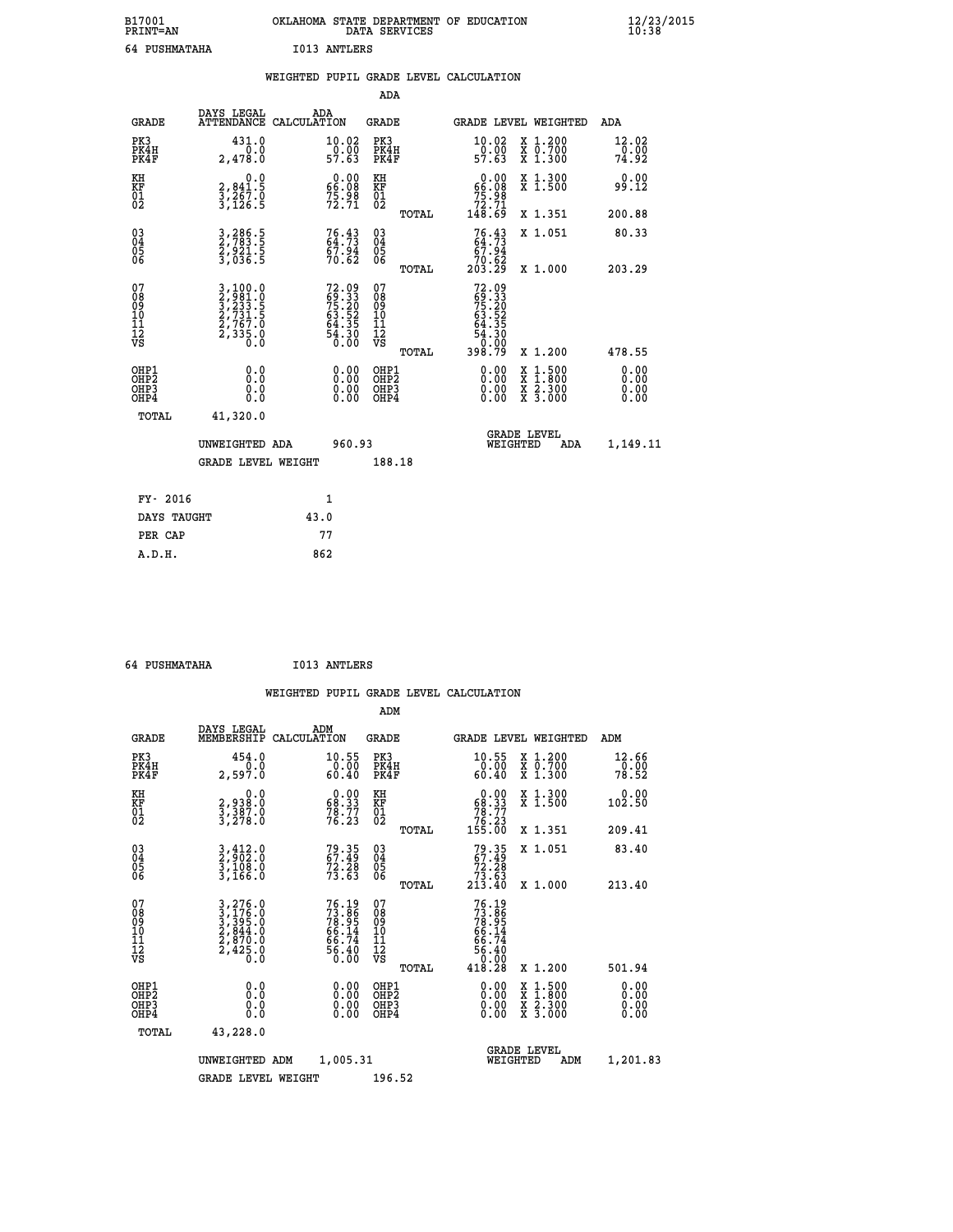| B17001<br><b>PRINT=AN</b> | OKLAHOMA STATE DEPARTMENT OF EDUCATION<br>DATA SERVICES | $\frac{12}{23}$ /2015 |
|---------------------------|---------------------------------------------------------|-----------------------|
| 64 PUSHMATAHA             | 1022 MOYERS                                             |                       |

|                                                                    |                                                                                                                             |              |                                                                                  |                                                     |       | WEIGHTED PUPIL GRADE LEVEL CALCULATION                                                                |                                                                                          |                               |
|--------------------------------------------------------------------|-----------------------------------------------------------------------------------------------------------------------------|--------------|----------------------------------------------------------------------------------|-----------------------------------------------------|-------|-------------------------------------------------------------------------------------------------------|------------------------------------------------------------------------------------------|-------------------------------|
|                                                                    |                                                                                                                             |              |                                                                                  | <b>ADA</b>                                          |       |                                                                                                       |                                                                                          |                               |
| <b>GRADE</b>                                                       | DAYS LEGAL<br>ATTENDANCE CALCULATION                                                                                        | ADA          |                                                                                  | GRADE                                               |       |                                                                                                       | GRADE LEVEL WEIGHTED                                                                     | ADA                           |
| PK3<br>PK4H<br>PK4F                                                | 41.0<br>$\frac{0.0}{311.0}$                                                                                                 |              | $\begin{smallmatrix} 1.21\ 0.00\ 9.15 \end{smallmatrix}$                         | PK3<br>PK4H<br>PK4F                                 |       | $\begin{smallmatrix} 1.21\ 0.00\ 9.15 \end{smallmatrix}$                                              | X 1.200<br>X 0.700<br>X 1.300                                                            | 1.45<br>0.00<br>11.90         |
| KH<br>KF<br>01<br>02                                               | 0.0<br>520.5<br>$\frac{454}{517}$ : 5                                                                                       |              | $\begin{array}{c} 0.00 \\ 15.31 \\ 14.53 \\ 15.22 \end{array}$                   | KH<br>KF<br>01<br>02                                |       | $\begin{array}{r} 0.00 \\ 15.31 \\ 14.53 \\ 15.22 \\ 29.75 \end{array}$                               | X 1.300<br>X 1.500                                                                       | 0.00<br>22.97                 |
|                                                                    |                                                                                                                             |              |                                                                                  |                                                     | TOTAL |                                                                                                       | X 1.351                                                                                  | 40.19                         |
| $\begin{smallmatrix} 03 \\[-4pt] 04 \end{smallmatrix}$<br>Ŏ5<br>06 | 549.0<br>426.0<br>$\frac{1}{3}\overline{3}\overline{1}\cdot\overline{5}$<br>375.0                                           |              | $\begin{array}{l} 16\cdot 15\\ 12\cdot 53\\ 12\cdot 69\\ 11\cdot 03 \end{array}$ | $\begin{array}{c} 03 \\ 04 \\ 05 \\ 06 \end{array}$ |       | $16.15$<br>$12.53$<br>$12.69$<br>$11.03$<br>$36.25$                                                   | X 1.051                                                                                  | 16.97                         |
|                                                                    |                                                                                                                             |              |                                                                                  |                                                     | TOTAL |                                                                                                       | X 1.000                                                                                  | 36.25                         |
| 07<br>08<br>09<br>11<br>11<br>12<br>VS                             | 489.5<br>605.0<br>598.0<br>457.0<br>$\frac{1}{268}$<br>$\frac{1}{68}$<br>$\frac{1}{68}$<br>$\frac{1}{68}$<br>$\frac{1}{68}$ |              | $14.40$<br>$17.79$<br>$17:59$<br>$13.44$<br>$16.72$<br>$11.85$<br>$0.00$         | 07<br>08<br>09<br>11<br>11<br>12<br>VS              | TOTAL | $\frac{14}{17}$ : 40<br>$\frac{17:59}{13.44}$<br>$\frac{16.72}{11.85}$<br>$\overline{0}$ :00<br>91.79 | X 1.200                                                                                  | 110.15                        |
| OHP1<br>OHP2<br>OH <sub>P3</sub><br>OHP4                           | 0.0<br>0.0<br>0.0                                                                                                           |              | $\begin{smallmatrix} 0.00 \ 0.00 \ 0.00 \ 0.00 \end{smallmatrix}$                | OHP1<br>OHP2<br>OHP3<br>OHP4                        |       | 0.00<br>0.00<br>0.00                                                                                  | $\begin{smallmatrix} x & 1.500 \\ x & 1.800 \\ x & 2.300 \\ x & 3.000 \end{smallmatrix}$ | 0.00<br>Ō. ŌŌ<br>0.00<br>0.00 |
| TOTAL                                                              | 6,786.5                                                                                                                     |              |                                                                                  |                                                     |       |                                                                                                       |                                                                                          |                               |
|                                                                    | UNWEIGHTED ADA                                                                                                              |              | 199.61                                                                           |                                                     |       | WEIGHTED                                                                                              | <b>GRADE LEVEL</b><br>ADA                                                                | 239.88                        |
|                                                                    | <b>GRADE LEVEL WEIGHT</b>                                                                                                   |              |                                                                                  | 40.27                                               |       |                                                                                                       |                                                                                          |                               |
| FY- 2016                                                           |                                                                                                                             | $\mathbf{1}$ |                                                                                  |                                                     |       |                                                                                                       |                                                                                          |                               |
| DAYS TAUGHT                                                        |                                                                                                                             | 34.0         |                                                                                  |                                                     |       |                                                                                                       |                                                                                          |                               |
| PER CAP                                                            |                                                                                                                             | 92           |                                                                                  |                                                     |       |                                                                                                       |                                                                                          |                               |

 **64 PUSHMATAHA I022 MOYERS**

|                                                    |                                                                    |                    |                                                                             |                                          |       | WEIGHTED PUPIL GRADE LEVEL CALCULATION                                                                                                                                                                                                                                         |                                          |                                                                               |                      |
|----------------------------------------------------|--------------------------------------------------------------------|--------------------|-----------------------------------------------------------------------------|------------------------------------------|-------|--------------------------------------------------------------------------------------------------------------------------------------------------------------------------------------------------------------------------------------------------------------------------------|------------------------------------------|-------------------------------------------------------------------------------|----------------------|
|                                                    |                                                                    |                    |                                                                             | ADM                                      |       |                                                                                                                                                                                                                                                                                |                                          |                                                                               |                      |
| <b>GRADE</b>                                       | DAYS LEGAL<br>MEMBERSHIP                                           | ADM<br>CALCULATION |                                                                             | GRADE                                    |       | GRADE LEVEL WEIGHTED                                                                                                                                                                                                                                                           |                                          | ADM                                                                           |                      |
| PK3<br>PK4H<br>PK4F                                | 42.0<br>$\frac{0.0}{328.0}$                                        |                    | $\begin{smallmatrix} 1.24\ 0.00\ 9.65 \end{smallmatrix}$                    | PK3<br>PK4H<br>PK4F                      |       | 1.24<br>ō:ōō<br>8.65                                                                                                                                                                                                                                                           | X 1.200<br>X 0.700<br>X 1.300            | $\begin{smallmatrix} \bar{0} \cdot \bar{0} \bar{0} \ 12.55 \end{smallmatrix}$ | 1.49                 |
| KH<br>KF<br>01<br>02                               | 0.0<br>549.0<br>$\frac{510.0}{553.0}$                              |                    | $\begin{smallmatrix} 0.00\\ 16.15\\ 15.00\\ 16.26 \end{smallmatrix}$        | KH<br>KF<br>01<br>02                     |       | $0.00$<br>$16.15$<br>$15.00$<br>$16.26$<br>$31.26$                                                                                                                                                                                                                             | X 1.300<br>X 1.500                       | 24.23                                                                         | 0.00                 |
|                                                    |                                                                    |                    |                                                                             |                                          | TOTAL |                                                                                                                                                                                                                                                                                | X 1.351                                  | 42.23                                                                         |                      |
| $\begin{matrix} 03 \\ 04 \\ 05 \\ 06 \end{matrix}$ | 580.0<br>439.0<br>446.0<br>401.0                                   |                    | $\begin{smallmatrix} 17.06 \\ 12.91 \\ 13.12 \\ 11.79 \end{smallmatrix}$    | 03<br>04<br>05<br>06                     |       | $\begin{array}{c} 17\cdot 96 \\[-4pt] 12\cdot 91 \\[-4pt] 13\cdot 12 \\[-4pt] 11\cdot 79 \\[-4pt] 37\cdot 82 \end{array}$                                                                                                                                                      | X 1.051                                  | 17.93                                                                         |                      |
| 07<br>08<br>09<br>101<br>112<br>VS                 | 503.0<br>632.0<br>628.0<br>628.0<br>476.0<br>595.0<br>508.0<br>0.0 |                    | $14.79$<br>$18.59$<br>$18.47$<br>$14.00$<br>$17.50$<br>$\frac{12.00}{0.00}$ | 07<br>08<br>09<br>11<br>11<br>12<br>VS   | TOTAL | $14.79$<br>$18.59$<br>$18.47$<br>$14.00$<br>$17.50$                                                                                                                                                                                                                            | X 1.000                                  | 37.82                                                                         |                      |
|                                                    |                                                                    |                    |                                                                             |                                          | TOTAL | $\frac{12.00}{0.00}$<br>95.35                                                                                                                                                                                                                                                  | X 1.200                                  | 114.42                                                                        |                      |
| OHP1<br>OHP <sub>2</sub><br>OHP3<br>OHP4           | 0.0<br>0.000                                                       |                    | $0.00$<br>$0.00$<br>0.00                                                    | OHP1<br>OHP <sub>2</sub><br>OHP3<br>OHP4 |       | $\begin{smallmatrix} 0.00 & 0.00 & 0.00 & 0.00 & 0.00 & 0.00 & 0.00 & 0.00 & 0.00 & 0.00 & 0.00 & 0.00 & 0.00 & 0.00 & 0.00 & 0.00 & 0.00 & 0.00 & 0.00 & 0.00 & 0.00 & 0.00 & 0.00 & 0.00 & 0.00 & 0.00 & 0.00 & 0.00 & 0.00 & 0.00 & 0.00 & 0.00 & 0.00 & 0.00 & 0.00 & 0.0$ | X 1:500<br>X 1:800<br>X 2:300<br>X 3:000 |                                                                               | 0.00<br>0.00<br>0.00 |
| TOTAL                                              | 7,090.0                                                            |                    |                                                                             |                                          |       |                                                                                                                                                                                                                                                                                |                                          |                                                                               |                      |
|                                                    | UNWEIGHTED ADM                                                     |                    | 208.53                                                                      |                                          |       | WEIGHTED                                                                                                                                                                                                                                                                       | <b>GRADE LEVEL</b><br>ADM                |                                                                               | 250.67               |
|                                                    | <b>GRADE LEVEL WEIGHT</b>                                          |                    |                                                                             | 42.14                                    |       |                                                                                                                                                                                                                                                                                |                                          |                                                                               |                      |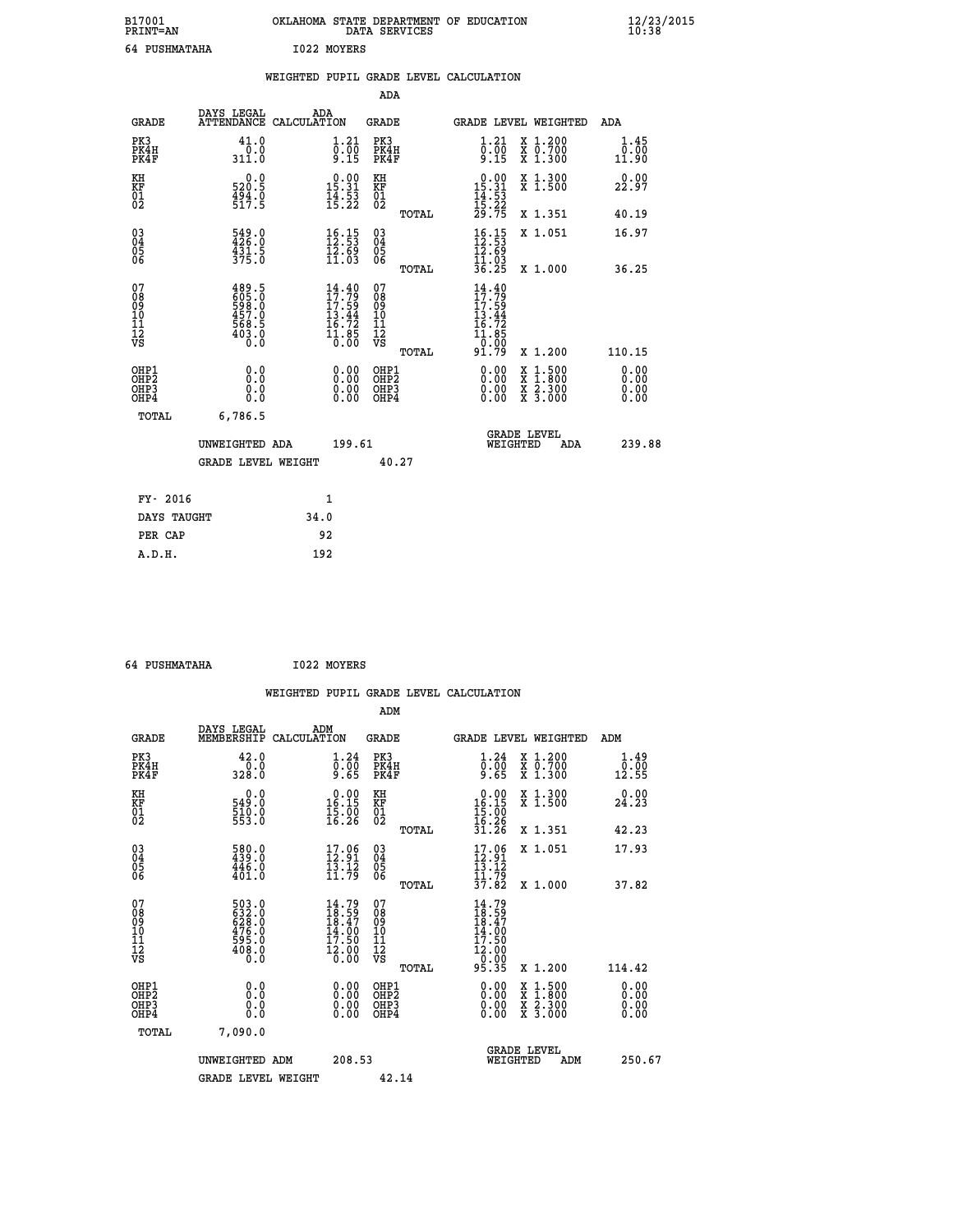| B17001<br><b>PRINT=AN</b> | OKLAHOMA STATE DEPARTMENT OF EDUCATION<br>DATA SERVICES | $\frac{12}{23}$ /2015 |
|---------------------------|---------------------------------------------------------|-----------------------|
| PUSHMATAHA                | COUNTY TOTALS                                           |                       |

|                                                                    |                                                                                                  |       |                                                                                                    |                                          |       | WEIGHTED PUPIL GRADE LEVEL CALCULATION                                                                                                                                                                                                                                         |                                                                                          |                              |
|--------------------------------------------------------------------|--------------------------------------------------------------------------------------------------|-------|----------------------------------------------------------------------------------------------------|------------------------------------------|-------|--------------------------------------------------------------------------------------------------------------------------------------------------------------------------------------------------------------------------------------------------------------------------------|------------------------------------------------------------------------------------------|------------------------------|
|                                                                    |                                                                                                  |       |                                                                                                    | <b>ADA</b>                               |       |                                                                                                                                                                                                                                                                                |                                                                                          |                              |
| <b>GRADE</b>                                                       | DAYS LEGAL<br>ATTENDANCE CALCULATION                                                             |       | ADA                                                                                                | GRADE                                    |       |                                                                                                                                                                                                                                                                                | GRADE LEVEL WEIGHTED                                                                     | ADA                          |
| PK3<br>PK4H<br>PK4F                                                | 1,275.0<br>5,347.0                                                                               |       | $\substack{29.91 \\ 0.00 \\ 132.61}$                                                               | PK3<br>PK4H<br>PK4F                      |       | $\begin{smallmatrix} 29.91\ 0.00 \ 132.61 \end{smallmatrix}$                                                                                                                                                                                                                   | X 1.200<br>X 0.700<br>X 1.300                                                            | 35.89<br>0.00<br>172.40      |
| KH<br>KF<br>01<br>02                                               | 0.0<br>$\begin{smallmatrix} 6,178.5\ 6,628.5\ 6,494.5 \end{smallmatrix}$                         |       | $\begin{array}{c} 0.00\\154.76\\165.68\\164.30 \end{array}$                                        | KH<br>KF<br>01<br>02                     |       | $154.76$<br>$165.68$<br>$164.30$                                                                                                                                                                                                                                               | X 1.300<br>X 1.500                                                                       | 232.15                       |
|                                                                    |                                                                                                  |       |                                                                                                    |                                          | TOTAL | 329.98                                                                                                                                                                                                                                                                         | X 1.351                                                                                  | 445.80                       |
| $\begin{smallmatrix} 03 \\[-4pt] 04 \end{smallmatrix}$<br>Ŏ5<br>06 | $\begin{smallmatrix} 6 & 751 & 0 \\ 6 & 970 & 5 \\ 6 & 022 & 0 \\ 5 & 780 & 5 \end{smallmatrix}$ |       | $167.40$<br>$177.34$<br>151.04<br>145.35                                                           | $\substack{03 \\ 04}$<br>$\frac{05}{06}$ |       | 157.34<br>151.04                                                                                                                                                                                                                                                               | X 1.051                                                                                  | 649.67                       |
|                                                                    |                                                                                                  |       |                                                                                                    |                                          | TOTAL | $\frac{145.35}{473.73}$                                                                                                                                                                                                                                                        | X 1.000                                                                                  | 473.73                       |
| 07<br>08<br>09<br>01<br>11<br>11<br>12<br>VS                       | 5,588.5<br>6,203.5<br>6,371.5<br>5,664.5<br>5,053.5<br>4,823.5<br>0.0                            |       | $\begin{smallmatrix} 141.06\\ 155.18\\ 159.77\\ 142.01\\ 126.86\\ 119.45\\ 0.00 \end{smallmatrix}$ | 07<br>08<br>09<br>11<br>11<br>12<br>VS   | TOTAL | 141.06<br>155.18<br>159.77<br>142.01<br>$126.86$<br>$119.45$<br>$0.00$<br>$844.33$                                                                                                                                                                                             | X 1.200                                                                                  | 1,013.20                     |
| OHP1<br>OHP2<br>OHP3<br>OHP4                                       | 0.0<br>0.0<br>0.0                                                                                |       | $\begin{smallmatrix} 0.00 \ 0.00 \ 0.00 \ 0.00 \end{smallmatrix}$                                  | OHP1<br>OHP2<br>OHP3<br>OHP4             |       | $\begin{smallmatrix} 0.00 & 0.00 & 0.00 & 0.00 & 0.00 & 0.00 & 0.00 & 0.00 & 0.00 & 0.00 & 0.00 & 0.00 & 0.00 & 0.00 & 0.00 & 0.00 & 0.00 & 0.00 & 0.00 & 0.00 & 0.00 & 0.00 & 0.00 & 0.00 & 0.00 & 0.00 & 0.00 & 0.00 & 0.00 & 0.00 & 0.00 & 0.00 & 0.00 & 0.00 & 0.00 & 0.0$ | $\begin{smallmatrix} x & 1.500 \\ x & 1.800 \\ x & 2.300 \\ x & 3.000 \end{smallmatrix}$ | 0.00<br>0.00<br>0.00<br>0.00 |
| TOTAL                                                              | 85, 152.5                                                                                        |       |                                                                                                    |                                          |       |                                                                                                                                                                                                                                                                                |                                                                                          |                              |
|                                                                    | UNWEIGHTED ADA                                                                                   |       | 2,132.72                                                                                           |                                          |       | WEIGHTED                                                                                                                                                                                                                                                                       | <b>GRADE LEVEL</b><br>ADA                                                                | 2,549.11                     |
|                                                                    | <b>GRADE LEVEL WEIGHT</b>                                                                        |       |                                                                                                    | 416.39                                   |       |                                                                                                                                                                                                                                                                                |                                                                                          |                              |
| FY- 2016                                                           |                                                                                                  |       | $\mathbf{1}$                                                                                       |                                          |       |                                                                                                                                                                                                                                                                                |                                                                                          |                              |
| DAYS TAUGHT                                                        |                                                                                                  | 277.0 |                                                                                                    |                                          |       |                                                                                                                                                                                                                                                                                |                                                                                          |                              |
| PER CAP                                                            |                                                                                                  | 783   |                                                                                                    |                                          |       |                                                                                                                                                                                                                                                                                |                                                                                          |                              |

 **A.D.H. 1,963**

 **PUSHMATAHA COUNTY TOTALS**

|                                          |                                                                         |                                                                              | ADM                                                |       |                                                                                   |                                          |                              |
|------------------------------------------|-------------------------------------------------------------------------|------------------------------------------------------------------------------|----------------------------------------------------|-------|-----------------------------------------------------------------------------------|------------------------------------------|------------------------------|
| <b>GRADE</b>                             | DAYS LEGAL<br>MEMBERSHIP                                                | ADM<br>CALCULATION                                                           | <b>GRADE</b>                                       |       |                                                                                   | <b>GRADE LEVEL WEIGHTED</b>              | ADM                          |
| PK3<br>PK4H<br>PK4F                      | 1,306.0<br>5,617.0                                                      | 30.64<br>0.00<br>139.36                                                      | PK3<br>PK4H<br>PK4F                                |       | 30.64<br>0.00<br>139.36                                                           | X 1.200<br>X 0.700<br>X 1.300            | 35.89<br>0.00<br>181.17      |
| KH<br>KF<br>01<br>02                     | 0.0<br>6,406:0<br>6,880:0<br>6,747:0                                    | $\begin{smallmatrix} &0.00\\ 160.69\\ 171.91\\ 170.59\end{smallmatrix}$      | KH<br>KF<br>01<br>02                               |       | $\begin{smallmatrix} &0.00\\ 160.69\\ 171.91\\ 170.59\\ 342.50 \end{smallmatrix}$ | X 1.300<br>X 1.500                       | 0.00<br>241.05               |
|                                          |                                                                         |                                                                              |                                                    | TOTAL |                                                                                   | X 1.351                                  | 462.72                       |
| 03<br>04<br>05<br>06                     | $\begin{array}{c} 6,977.0 \\ 7,209.0 \\ 6,314.0 \end{array}$<br>6,003.0 | $\begin{smallmatrix} 173.15\\183.31\\158.22\\150.90 \end{smallmatrix}$       | $\begin{matrix} 03 \\ 04 \\ 05 \\ 06 \end{matrix}$ |       | $\frac{173.15}{183.31}$<br>$\frac{158.22}{158.22}$                                | X 1.051                                  | 181.99                       |
|                                          |                                                                         |                                                                              |                                                    | TOTAL | $\frac{150.90}{492.43}$                                                           | X 1.000                                  | 492.43                       |
| 07<br>08<br>09<br>101<br>112<br>VS       | 5,841.0<br>6,547.0<br>6,653.0<br>5,920.0<br>5,280.0<br>4,986.0<br>0.0   | $147.15$<br>$163.65$<br>$166.91$<br>$148.48$<br>$132.66$<br>$123.46$<br>ŏ:ōŏ | 07<br>08<br>09<br>11<br>11<br>12<br>VS             | TOTAL | 147.15<br>163.651<br>166.91<br>148.48<br>132.66<br>123.46<br>20.00<br>882.31      | X 1.200                                  | 1,058.77                     |
| OHP1<br>OHP2<br>OH <sub>P3</sub><br>OHP4 | 0.0<br>0.000                                                            | $0.00$<br>$0.00$<br>0.00                                                     | OHP1<br>OHP2<br>OHP3<br>OHP4                       |       | $0.00$<br>$0.00$<br>0.00                                                          | X 1:500<br>X 1:800<br>X 2:300<br>X 3:000 | 0.00<br>0.00<br>0.00<br>0.00 |
| TOTAL                                    | 88,686.0                                                                |                                                                              |                                                    |       |                                                                                   |                                          |                              |
|                                          | UNWEIGHTED                                                              | 2,221.08<br>ADM                                                              |                                                    |       | WEIGHTED                                                                          | <b>GRADE LEVEL</b><br>ADM                | 2,654.90                     |
|                                          | <b>GRADE LEVEL WEIGHT</b>                                               |                                                                              | 433.82                                             |       |                                                                                   |                                          |                              |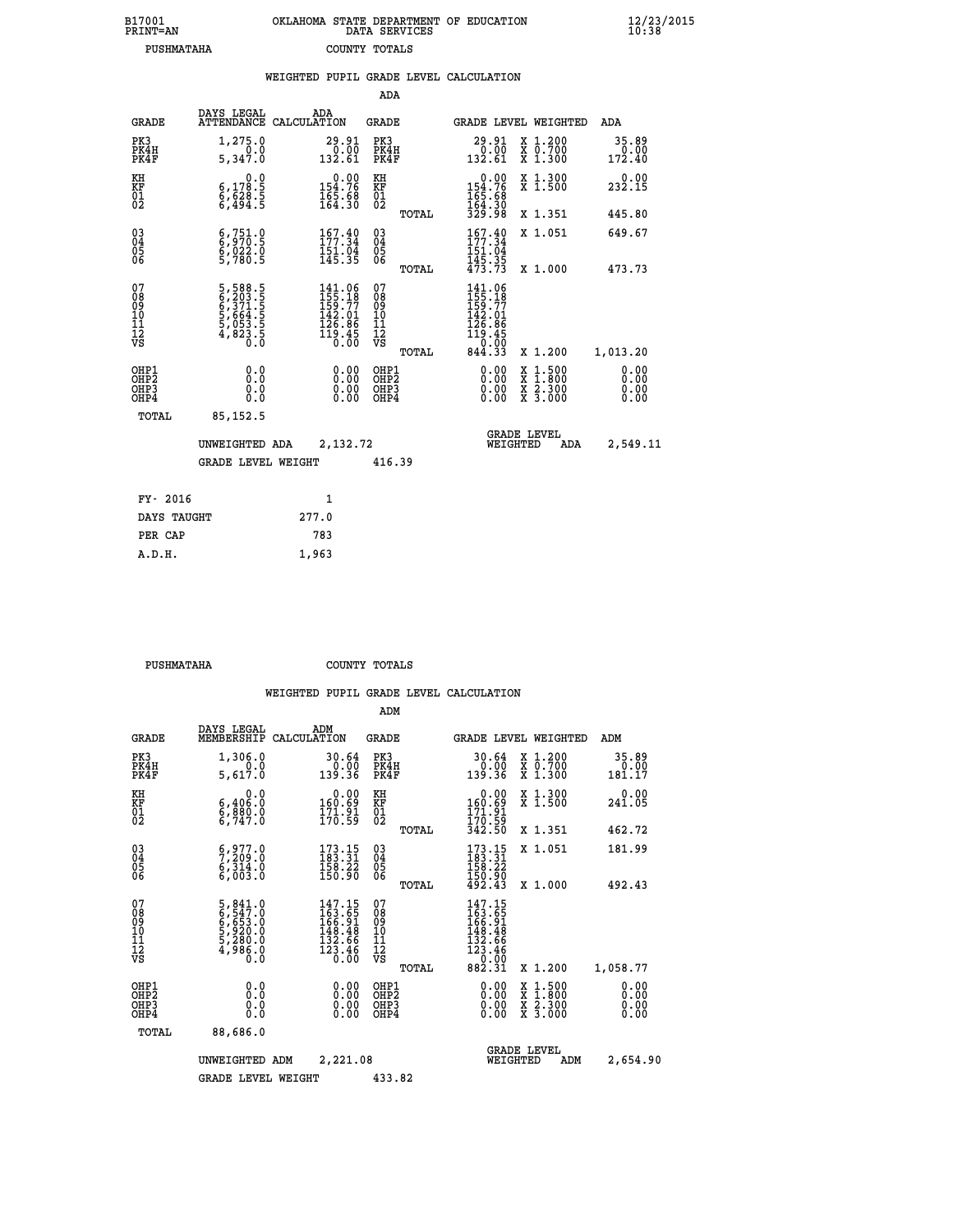| B17001<br><b>PRINT=AN</b> | OKLAHOMA STATE DEPARTMENT OF EDUCATION<br>DATA SERVICES | $\frac{12}{23}$ /2015 |
|---------------------------|---------------------------------------------------------|-----------------------|
| 65 ROGER MILLS            | I003 LEEDEY                                             |                       |

|  |     | WEIGHTED PUPIL GRADE LEVEL CALCULATION |
|--|-----|----------------------------------------|
|  | ADA |                                        |

| <b>GRADE</b>                                       | DAYS LEGAL<br>ATTENDANCE CALCULATION                                 | ADA                                                                      | <b>GRADE</b>                           |       |                                                                                                                                                                                                                                                                                | GRADE LEVEL WEIGHTED                                                                                                                      | ADA                    |
|----------------------------------------------------|----------------------------------------------------------------------|--------------------------------------------------------------------------|----------------------------------------|-------|--------------------------------------------------------------------------------------------------------------------------------------------------------------------------------------------------------------------------------------------------------------------------------|-------------------------------------------------------------------------------------------------------------------------------------------|------------------------|
| PK3<br>PK4H<br>PK4F                                | 7.0<br>0.0<br>957.5                                                  | $0.16$<br>$0.00$<br>22.27                                                | PK3<br>PK4H<br>PK4F                    |       | 0.16<br>22.27                                                                                                                                                                                                                                                                  | X 1.200<br>X 0.700<br>X 1.300                                                                                                             | 0.19<br>0.00<br>28.95  |
| KH<br>KF<br>01<br>02                               | 0.0<br>808.5<br>$664.0$<br>$621.0$                                   | $\begin{smallmatrix} 0.00\\ 18.80\\ 15.44\\ 14.44 \end{smallmatrix}$     | KH<br>KF<br>01<br>02                   |       | $\begin{array}{r} 0.00 \\ 18.80 \\ 15.44 \\ 14.44 \\ 29.88 \end{array}$                                                                                                                                                                                                        | X 1.300<br>X 1.500                                                                                                                        | 0.00<br>28.20          |
|                                                    |                                                                      |                                                                          |                                        | TOTAL |                                                                                                                                                                                                                                                                                | X 1.351                                                                                                                                   | 40.37                  |
| $\begin{matrix} 03 \\ 04 \\ 05 \\ 06 \end{matrix}$ | $713.5$<br>$624.0$<br>$504.0$<br>$833.5$                             | $16.59$<br>$14.51$<br>$11.72$<br>$19.38$                                 | 03<br>04<br>05<br>06                   |       | $\frac{16.59}{14.51}$                                                                                                                                                                                                                                                          | X 1.051                                                                                                                                   | 17.44                  |
|                                                    |                                                                      |                                                                          |                                        | TOTAL | 19:38<br>45.61                                                                                                                                                                                                                                                                 | X 1.000                                                                                                                                   | 45.61                  |
| 07<br>08<br>09<br>11<br>11<br>12<br>VS             | 627.5<br>753.5<br>673.5<br>673.5<br>538.5<br>590.0<br>739.5<br>739.5 | $14.59$<br>$17.52$<br>$15.66$<br>$12.52$<br>$13.72$<br>$17.20$<br>$0.00$ | 07<br>08<br>09<br>11<br>11<br>12<br>VS |       | $14.52$<br>$17.52$<br>$15.66$<br>$12.52$<br>$13.720$<br>$17.20$<br>-0:00<br>91:21                                                                                                                                                                                              |                                                                                                                                           |                        |
|                                                    |                                                                      |                                                                          |                                        | TOTAL |                                                                                                                                                                                                                                                                                | X 1.200                                                                                                                                   | 109.45                 |
| OHP1<br>OHP2<br>OH <sub>P3</sub><br>OHP4           | 0.0<br>Ŏ.Ŏ<br>0.000                                                  | $\begin{smallmatrix} 0.00 \ 0.00 \ 0.00 \ 0.00 \end{smallmatrix}$        | OHP1<br>OHP2<br>OHP3<br>OHP4           |       | $\begin{smallmatrix} 0.00 & 0.00 & 0.00 & 0.00 & 0.00 & 0.00 & 0.00 & 0.00 & 0.00 & 0.00 & 0.00 & 0.00 & 0.00 & 0.00 & 0.00 & 0.00 & 0.00 & 0.00 & 0.00 & 0.00 & 0.00 & 0.00 & 0.00 & 0.00 & 0.00 & 0.00 & 0.00 & 0.00 & 0.00 & 0.00 & 0.00 & 0.00 & 0.00 & 0.00 & 0.00 & 0.0$ | $\begin{smallmatrix} \mathtt{X} & 1\cdot500\\ \mathtt{X} & 1\cdot800\\ \mathtt{X} & 2\cdot300\\ \mathtt{X} & 3\cdot000 \end{smallmatrix}$ | 0.00<br>0.00<br>0.0000 |
| TOTAL                                              | 9,655.5                                                              |                                                                          |                                        |       |                                                                                                                                                                                                                                                                                |                                                                                                                                           |                        |
|                                                    | UNWEIGHTED ADA                                                       | 224.52                                                                   |                                        |       | WEIGHTED                                                                                                                                                                                                                                                                       | <b>GRADE LEVEL</b><br>ADA                                                                                                                 | 270.21                 |
|                                                    | <b>GRADE LEVEL WEIGHT</b>                                            |                                                                          |                                        | 45.69 |                                                                                                                                                                                                                                                                                |                                                                                                                                           |                        |
| FY- 2016                                           |                                                                      | 1                                                                        |                                        |       |                                                                                                                                                                                                                                                                                |                                                                                                                                           |                        |
| DAYS TAUGHT                                        |                                                                      | 43.0                                                                     |                                        |       |                                                                                                                                                                                                                                                                                |                                                                                                                                           |                        |
|                                                    |                                                                      |                                                                          |                                        |       |                                                                                                                                                                                                                                                                                |                                                                                                                                           |                        |

| 65 ROGER MILLS |  | I003 LEEDEY |
|----------------|--|-------------|

 **PER CAP 165 A.D.H. 102**

 **WEIGHTED PUPIL GRADE LEVEL CALCULATION ADM DAYS LEGAL ADM GRADE MEMBERSHIP CALCULATION GRADE GRADE LEVEL WEIGHTED ADM PK3 7.0 0.16 PK3 0.16 X 1.200 0.19 PK4H 0.0 0.00 PK4H 0.00 X 0.700 0.00 PK4F 989.0 23.00 PK4F 23.00 X 1.300 29.90 KH 0.0 0.00 KH 0.00 X 1.300 0.00 KF 860.0 20.00 KF 20.00 X 1.500 30.00 01 688.0 16.00 01 16.00**  $02 \t\t 651.0 \t\t 15.14 \t 02 \t\t \t 15.14$  **TOTAL 31.14 X 1.351 42.07 03 731.0 17.00 03 17.00 X 1.051 17.87 04 645.0 15.00 04 15.00 05 522.0 12.14 05 12.14** 06 857.0 19.93 06 <sub>memas</sub> 19.93  **TOTAL 47.07 X 1.000 47.07 07 645.0 15.00 07 15.00 08 789.0 18.35 08 18.35 09 688.0 16.00 09 16.00 10 562.0 13.07 10 13.07** 11 595.0 13.84 11 13.84 **12** 17.70 **17.70** 17.70 **12 VS** 0.0 0.00 VS 0.00 0.00  **TOTAL 93.96 X 1.200 112.75 OHP1 0.0 0.00 OHP1 0.00 X 1.500 0.00 OHP2 0.0 0.00 OHP2 0.00 X 1.800 0.00 OHP3 0.0 0.00 OHP3 0.00 X 2.300 0.00 OHP4 0.0 0.00 OHP4 0.00 X 3.000 0.00 TOTAL 9,990.0 GRADE LEVEL UNWEIGHTED ADM 232.33 WEIGHTED ADM 279.85** GRADE LEVEL WEIGHT 47.52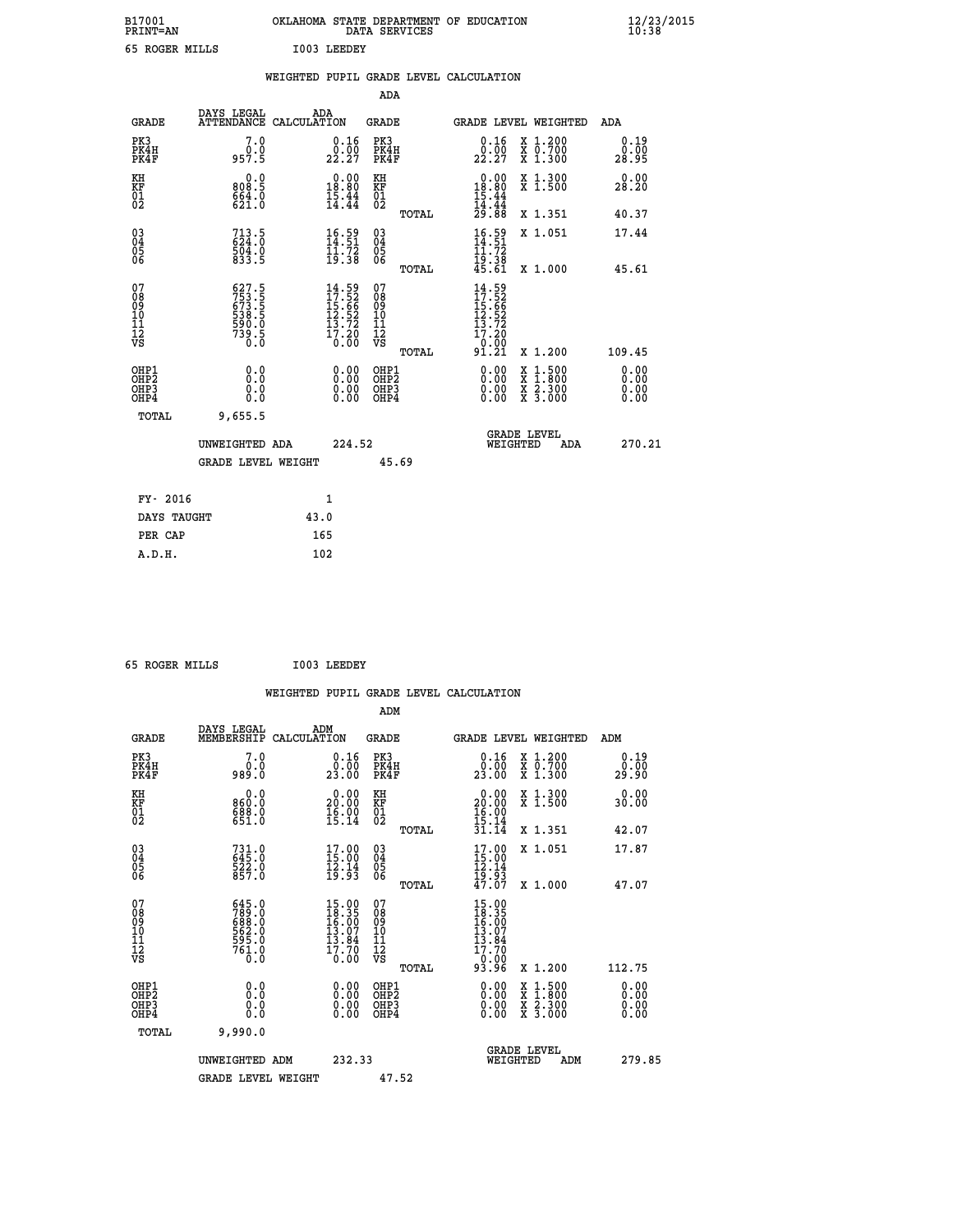| B17001<br>PRINT=AN |             | DATA SERVICES | OKLAHOMA STATE DEPARTMENT OF EDUCATION | $\frac{12}{23}$ /2015 |  |
|--------------------|-------------|---------------|----------------------------------------|-----------------------|--|
| 65 ROGER MILLS     | I006 REYDON |               |                                        |                       |  |
|                    |             |               | WEIGHTED PUPIL GRADE LEVEL CALCULATION |                       |  |
|                    |             | ADA           |                                        |                       |  |

|                                                       |                                                                                                                                                             |                                                                   |                                                              | ADA                                     |       |                                                                                                                                              |          |                                          |                              |
|-------------------------------------------------------|-------------------------------------------------------------------------------------------------------------------------------------------------------------|-------------------------------------------------------------------|--------------------------------------------------------------|-----------------------------------------|-------|----------------------------------------------------------------------------------------------------------------------------------------------|----------|------------------------------------------|------------------------------|
| <b>GRADE</b>                                          | DAYS LEGAL<br><b>ATTENDANCE</b>                                                                                                                             | ADA<br>CALCULATION                                                |                                                              | GRADE                                   |       |                                                                                                                                              |          | GRADE LEVEL WEIGHTED                     | <b>ADA</b>                   |
| PK3<br>PK4H<br>PK4F                                   | 0.0<br>0.0<br>494.0                                                                                                                                         | 10.08                                                             | 0.00<br>0.00                                                 | PK3<br>PK4H<br>PK4F                     |       | 0.00<br>0.00<br>10.08                                                                                                                        |          | X 1.200<br>X 0.700<br>X 1.300            | 0.00<br>0.00<br>13.10        |
| KH<br><b>KF</b><br>01<br>02                           | $366.0$<br>510.5<br>568.5                                                                                                                                   | $\frac{10.42}{11.60}$                                             | $\frac{0.00}{7.47}$                                          | KH<br>KF<br>01<br>02                    |       | $0.00$<br>$7.47$<br>$10.42$<br>$11.60$<br>$22.02$                                                                                            |          | X 1.300<br>X 1.500                       | 0.00<br>11.21                |
|                                                       |                                                                                                                                                             |                                                                   |                                                              |                                         | TOTAL |                                                                                                                                              |          | X 1.351                                  | 29.75                        |
| $\begin{matrix} 03 \\ 04 \\ 05 \\ 06 \end{matrix}$    | 662.0<br>502.0<br>288.5<br>528.5                                                                                                                            | $\begin{smallmatrix} 13.51\ 10.24\ 5.89\ 10.79 \end{smallmatrix}$ |                                                              | 03<br>04<br>05<br>06                    |       | $13.51$<br>$10.24$<br>$5.89$<br>$10.79$<br>$26.92$                                                                                           |          | X 1.051                                  | 14.20                        |
|                                                       |                                                                                                                                                             |                                                                   |                                                              |                                         | TOTAL |                                                                                                                                              |          | X 1.000                                  | 26.92                        |
| 07<br>08<br>09<br>101<br>11<br>12<br>VS               | $\begin{smallmatrix} 4 & 0 & 6 & 0 \\ 4 & 5 & 3 & 5 \\ 4 & 1 & 1 & 5 \\ 2 & 9 & 3 & 5 \\ 3 & 7 & 3 & 0 \\ 1 & 4 & 4 & 5 \\ 0 & 0 & 0 & 0 \end{smallmatrix}$ |                                                                   | 8.29<br>8.26<br>8.40<br>8.99<br>5.61<br>7.61<br>2.95<br>0.00 | 07<br>08<br>09<br>101<br>11<br>12<br>VS | TOTAL | $\begin{array}{r} 8\cdot 29 \\ 9\cdot 26 \\ 8\cdot 40 \\ 5\cdot 99 \\ 7\cdot 61 \\ 2\cdot 95 \\ 2\cdot 00 \\ 0.00 \\ 42\cdot 50 \end{array}$ |          | X 1.200                                  | 51.00                        |
| OHP1<br>OHP2<br>OH <sub>P</sub> 3<br>OH <sub>P4</sub> | 0.0<br>0.0<br>0.0                                                                                                                                           |                                                                   | 0.00<br>$\begin{smallmatrix} 0.00 \ 0.00 \end{smallmatrix}$  | OHP1<br>OHP2<br>OHP3<br>OHP4            |       | $0.00$<br>$0.00$<br>0.00                                                                                                                     | X        | $1.500$<br>$1.800$<br>X 2.300<br>X 3.000 | 0.00<br>0.00<br>0.00<br>0.00 |
| TOTAL                                                 | 6,002.0                                                                                                                                                     |                                                                   |                                                              |                                         |       |                                                                                                                                              |          |                                          |                              |
|                                                       | UNWEIGHTED ADA                                                                                                                                              |                                                                   | 122.50                                                       |                                         |       |                                                                                                                                              | WEIGHTED | <b>GRADE LEVEL</b><br>ADA                | 146.18                       |
|                                                       | <b>GRADE LEVEL WEIGHT</b>                                                                                                                                   |                                                                   |                                                              | 23.68                                   |       |                                                                                                                                              |          |                                          |                              |
| FY- 2016                                              |                                                                                                                                                             | $\mathbf{1}$                                                      |                                                              |                                         |       |                                                                                                                                              |          |                                          |                              |
| DAYS TAUGHT                                           |                                                                                                                                                             | 49.0                                                              |                                                              |                                         |       |                                                                                                                                              |          |                                          |                              |
|                                                       |                                                                                                                                                             |                                                                   |                                                              |                                         |       |                                                                                                                                              |          |                                          |                              |

|  | 65 ROGER MILLS | I006 REYDON |
|--|----------------|-------------|
|  |                |             |

 **PER CAP 167 A.D.H. 64**

|                                                      |                                                                                             |                                                                         |                                                     |       | WEIGHTED PUPIL GRADE LEVEL CALCULATION                                                                                                                                                                                                                                         |                                                                                          |                              |
|------------------------------------------------------|---------------------------------------------------------------------------------------------|-------------------------------------------------------------------------|-----------------------------------------------------|-------|--------------------------------------------------------------------------------------------------------------------------------------------------------------------------------------------------------------------------------------------------------------------------------|------------------------------------------------------------------------------------------|------------------------------|
|                                                      |                                                                                             |                                                                         | ADM                                                 |       |                                                                                                                                                                                                                                                                                |                                                                                          |                              |
| <b>GRADE</b>                                         | DAYS LEGAL<br>MEMBERSHIP                                                                    | ADM<br>CALCULATION                                                      | <b>GRADE</b>                                        |       |                                                                                                                                                                                                                                                                                | GRADE LEVEL WEIGHTED                                                                     | ADM                          |
| PK3<br>PK4H<br>PK4F                                  | 0.0<br>0.0<br>531.0                                                                         | 0.00<br>10.84                                                           | PK3<br>PK4H<br>PK4F                                 |       | 0.00<br>10.84                                                                                                                                                                                                                                                                  | X 1.200<br>X 0.700<br>X 1.300                                                            | 0.00<br>0.00<br>14.09        |
| KH<br>KF<br>01<br>02                                 | $392.0$<br>$539.0$<br>$588.0$                                                               | $\begin{smallmatrix} 0.00\\ 8.00\\ 11.00\\ 12.00 \end{smallmatrix}$     | KH<br>KF<br>01<br>02                                |       | $\begin{smallmatrix} 0.00\\ 8.00\\ 11.00\\ 12.00\\ 23.00 \end{smallmatrix}$                                                                                                                                                                                                    | X 1.300<br>X 1.500                                                                       | 0.00<br>12.00                |
|                                                      |                                                                                             |                                                                         |                                                     | TOTAL |                                                                                                                                                                                                                                                                                | X 1.351                                                                                  | 31.07                        |
| $\begin{matrix} 03 \\ 04 \\ 05 \\ 06 \end{matrix}$   | 686.0<br>529.0<br>294.0<br>539.0                                                            | $\begin{smallmatrix} 14.00 \\ 10.80 \\ 6.00 \\ 11.00 \end{smallmatrix}$ | $\begin{array}{c} 03 \\ 04 \\ 05 \\ 06 \end{array}$ |       | $14.00$<br>$16.80$<br>$6.00$<br>$11.00$                                                                                                                                                                                                                                        | X 1.051                                                                                  | 14.71                        |
|                                                      |                                                                                             |                                                                         |                                                     | TOTAL | 27.80                                                                                                                                                                                                                                                                          | X 1.000                                                                                  | 27.80                        |
| 07<br>08<br>09<br>101<br>112<br>VS                   | $\begin{smallmatrix} 416.0\\ 469.0\\ 416.0\\ 298.0\\ 382.0\\ 147.0\\ 0.0 \end{smallmatrix}$ | $8.49$<br>$8.57$<br>$8.49$<br>$6.08$<br>$7.80$<br>$3.00$<br>$0.00$      | 07<br>08<br>09<br>11<br>11<br>12<br>VS              | TOTAL | $8.49$<br>$8.49$<br>$6.08$<br>$7.80$<br>$\frac{3.00}{0.00}$<br>43.43                                                                                                                                                                                                           | X 1.200                                                                                  | 52.12                        |
| OHP1<br>OHP2<br>OH <sub>P3</sub><br>OH <sub>P4</sub> | 0.0<br>0.000                                                                                | $\begin{smallmatrix} 0.00 \ 0.00 \ 0.00 \ 0.00 \end{smallmatrix}$       | OHP1<br>OHP2<br>OHP3<br>OHP4                        |       | $\begin{smallmatrix} 0.00 & 0.00 & 0.00 & 0.00 & 0.00 & 0.00 & 0.00 & 0.00 & 0.00 & 0.00 & 0.00 & 0.00 & 0.00 & 0.00 & 0.00 & 0.00 & 0.00 & 0.00 & 0.00 & 0.00 & 0.00 & 0.00 & 0.00 & 0.00 & 0.00 & 0.00 & 0.00 & 0.00 & 0.00 & 0.00 & 0.00 & 0.00 & 0.00 & 0.00 & 0.00 & 0.0$ | $\begin{smallmatrix} x & 1.500 \\ x & 1.800 \\ x & 2.300 \\ x & 3.000 \end{smallmatrix}$ | 0.00<br>0.00<br>0.00<br>0.00 |
| TOTAL                                                | 6,226.0                                                                                     |                                                                         |                                                     |       |                                                                                                                                                                                                                                                                                |                                                                                          |                              |
|                                                      | UNWEIGHTED ADM                                                                              |                                                                         | 127.07                                              |       |                                                                                                                                                                                                                                                                                | GRADE LEVEL<br>WEIGHTED<br>ADM                                                           | 151.79                       |
|                                                      | <b>GRADE LEVEL WEIGHT</b>                                                                   |                                                                         |                                                     | 24.72 |                                                                                                                                                                                                                                                                                |                                                                                          |                              |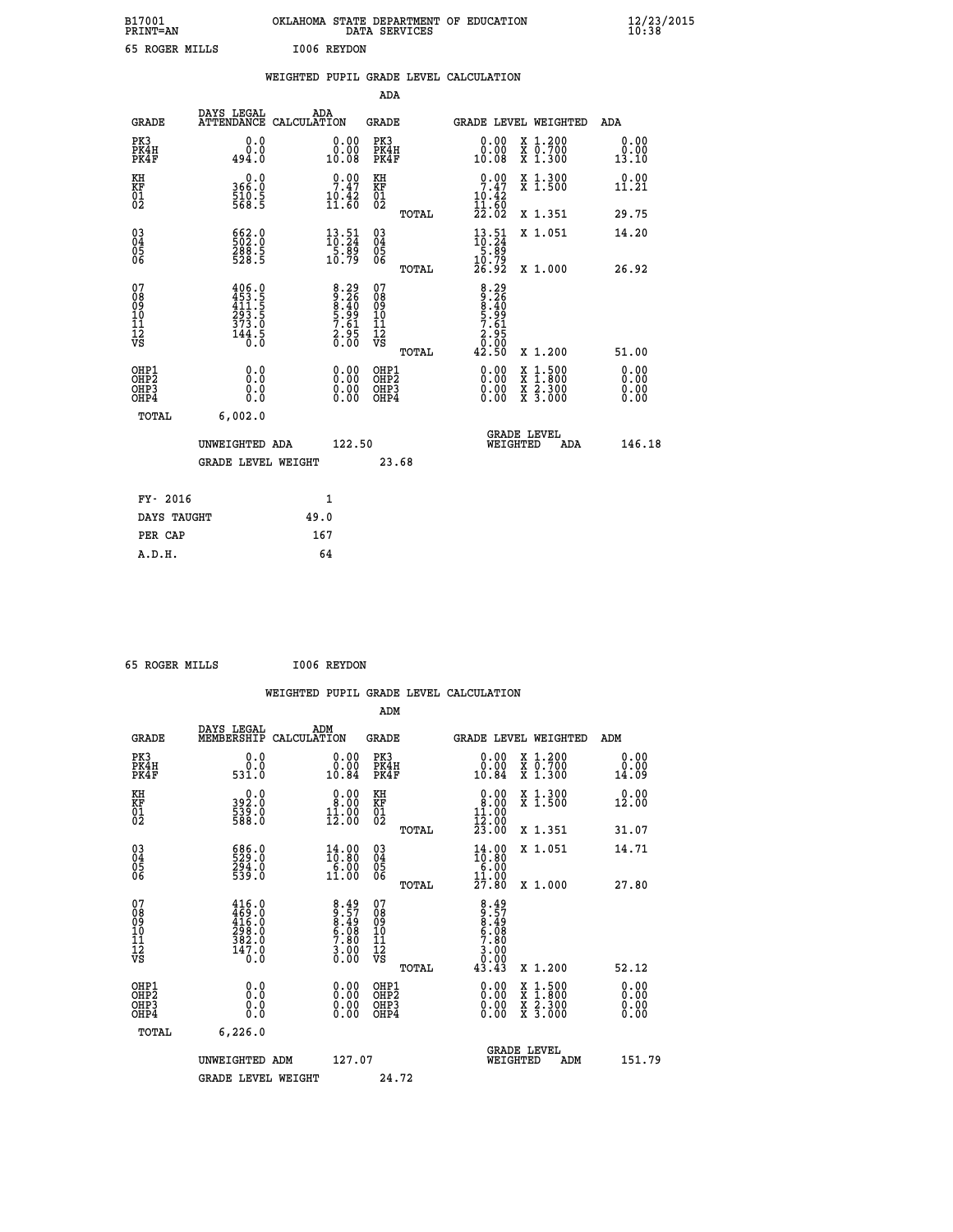| B17001<br>PRINT=AN                     |                                                                                                                 | OKLAHOMA STATE DEPARTMENT OF EDUCATION                                                                                          | DATA SERVICES                                      |                                                                              |                                                                                          | $\frac{12}{23}$ /2015 |
|----------------------------------------|-----------------------------------------------------------------------------------------------------------------|---------------------------------------------------------------------------------------------------------------------------------|----------------------------------------------------|------------------------------------------------------------------------------|------------------------------------------------------------------------------------------|-----------------------|
| 65 ROGER MILLS                         |                                                                                                                 | <b>I007 CHEYENNE</b>                                                                                                            |                                                    |                                                                              |                                                                                          |                       |
|                                        |                                                                                                                 | WEIGHTED PUPIL GRADE LEVEL CALCULATION                                                                                          |                                                    |                                                                              |                                                                                          |                       |
|                                        |                                                                                                                 |                                                                                                                                 | ADA                                                |                                                                              |                                                                                          |                       |
| <b>GRADE</b>                           | DAYS LEGAL                                                                                                      | ADA<br>ATTENDANCE CALCULATION                                                                                                   | <b>GRADE</b>                                       | GRADE LEVEL WEIGHTED                                                         |                                                                                          | ADA                   |
| PK3<br>PK4H<br>PK4F                    | 88.0<br>0.0<br>1,186.0                                                                                          | 2.00<br>0.00<br>26.95                                                                                                           | PK3<br>PK4H<br>PK4F                                | 2.00<br>0.00<br>26.95                                                        | X 1.200<br>$\begin{smallmatrix} 7 & 0.700 \\ 7 & 1.300 \end{smallmatrix}$                | 2.40<br>0.00<br>35.04 |
| KH<br>KF<br>$\overline{01}$            | 0.0<br>$\frac{1}{1}, \frac{2}{1}, \frac{3}{1}, \frac{4}{1}, \frac{5}{11}, \frac{6}{10}$                         | $\begin{smallmatrix} 0.00\\ 28.90\\ 29.19\\ 25.25 \end{smallmatrix}$                                                            | KH<br>KF<br>$\overline{01}$                        | 0.00<br>28.90<br>$\frac{29}{25}. \frac{19}{25}$                              | X 1.300<br>X 1.500                                                                       | 0.00<br>43.35         |
|                                        |                                                                                                                 |                                                                                                                                 | TOTAL                                              | 54.44                                                                        | X 1.351                                                                                  | 73.55                 |
| $03\overline{4}$<br>05<br>06           | $\begin{smallmatrix} 1\,,\,762\cdot 0\\-\,932\cdot 0\\1\,,\,121\cdot 5\\1\,,\,199\cdot 0\end{smallmatrix}$      | $\begin{smallmatrix} 40.05\\21.18\\25.49\\27.25 \end{smallmatrix}$                                                              | $\begin{matrix} 03 \\ 04 \\ 05 \\ 06 \end{matrix}$ | $\frac{40.05}{21.18}$<br>$\frac{25.49}{27.25}$<br>$\frac{73.92}{73.92}$      | X 1.051                                                                                  | 42.09                 |
|                                        |                                                                                                                 |                                                                                                                                 | <b>TOTAL</b>                                       |                                                                              | X 1.000                                                                                  | 73.92                 |
| 07<br>08<br>09<br>10<br>11<br>12<br>VS | 972.5<br>$\begin{array}{r} 372.3 \\ 862.5 \\ 1,117.0 \\ 938.0 \\ 1,040.5 \\ 457.0 \end{array}$<br>$0.\check{0}$ | $\begin{smallmatrix} 22\cdot 10\\ 19\cdot 60\\ 25\cdot 39\\ 21\cdot 32\\ 23\cdot 65\\ 10\cdot 39\\ 0\cdot 00 \end{smallmatrix}$ | 07<br>08<br>09<br>10<br>īĭ<br>12<br>VS<br>TOTAL    | $22.10$<br>$19.60$<br>$25.39$<br>$21.32$<br>23.65<br>10.39<br>0.00<br>122.45 | X 1.200                                                                                  | 146.94                |
| OHP1                                   | 0.0                                                                                                             | 0.00                                                                                                                            | OHP1                                               | 0.00                                                                         |                                                                                          | 0.00                  |
| OH <sub>P</sub> 2<br>OHP3<br>OHP4      | Ŏ.Ŏ<br>0.0<br>0.0                                                                                               | 0.00                                                                                                                            | OHP <sub>2</sub><br>OHP3<br>OHP4                   | 0.00<br>0.00                                                                 | $\begin{smallmatrix} x & 1.500 \\ x & 1.800 \\ x & 2.300 \\ x & 3.000 \end{smallmatrix}$ | 0.00<br>0.00<br>0.00  |
| TOTAL                                  | 15,343.0                                                                                                        |                                                                                                                                 |                                                    |                                                                              |                                                                                          |                       |
|                                        | UNWEIGHTED ADA                                                                                                  | 348.71                                                                                                                          |                                                    | <b>GRADE LEVEL</b><br>WEIGHTED                                               | ADA                                                                                      | 417.29                |
|                                        | GRADE LEVEL WEIGHT                                                                                              |                                                                                                                                 | 68.58                                              |                                                                              |                                                                                          |                       |
| FY- 2016                               |                                                                                                                 | 1                                                                                                                               |                                                    |                                                                              |                                                                                          |                       |
| DAYS TAUGHT                            |                                                                                                                 | 44.0                                                                                                                            |                                                    |                                                                              |                                                                                          |                       |
| PER CAP                                |                                                                                                                 | 150                                                                                                                             |                                                    |                                                                              |                                                                                          |                       |

 **65 ROGER MILLS I007 CHEYENNE**

|                                                                              |                                                                                           |                                                                                              |                                                     | WEIGHTED PUPIL GRADE LEVEL CALCULATION                                                                                                                                                                                                                                         |                                                                                          |                              |
|------------------------------------------------------------------------------|-------------------------------------------------------------------------------------------|----------------------------------------------------------------------------------------------|-----------------------------------------------------|--------------------------------------------------------------------------------------------------------------------------------------------------------------------------------------------------------------------------------------------------------------------------------|------------------------------------------------------------------------------------------|------------------------------|
|                                                                              |                                                                                           |                                                                                              | ADM                                                 |                                                                                                                                                                                                                                                                                |                                                                                          |                              |
| <b>GRADE</b>                                                                 | DAYS LEGAL<br>MEMBERSHIP                                                                  | ADM<br>CALCULATION                                                                           | <b>GRADE</b>                                        | GRADE LEVEL WEIGHTED                                                                                                                                                                                                                                                           |                                                                                          | ADM                          |
| PK3<br>PK4H<br>PK4F                                                          | 88.0<br>0.0<br>1,232.0                                                                    | $2.00$<br>$0.00$<br>28.00                                                                    | PK3<br>PK4H<br>PK4F                                 | 2.00<br>0.00<br>28.00                                                                                                                                                                                                                                                          | X 1.200<br>X 0.700<br>X 1.300                                                            | 2.40<br>0.00<br>36.40        |
| KH<br>KF<br>01<br>02                                                         | 0.0<br>1, 338:0<br>1, 314:0<br>1, 147:0                                                   | $\begin{smallmatrix} 0.00\\ 30.41\\ 29.86\\ 26.07 \end{smallmatrix}$                         | KH<br>KF<br>01<br>02                                | $0.00$<br>$30.41$<br>$29.86$<br>$26.07$<br>$55.93$                                                                                                                                                                                                                             | X 1.300<br>X 1.500                                                                       | 0.00<br>45.62                |
|                                                                              |                                                                                           |                                                                                              | TOTAL                                               |                                                                                                                                                                                                                                                                                | X 1.351                                                                                  | 75.56                        |
| $\begin{matrix} 03 \\ 04 \\ 05 \\ 06 \end{matrix}$                           | 1,804.0<br>$1, \frac{1}{4}, \frac{1}{2}, \frac{1}{2}$                                     | $\begin{smallmatrix} 41.00\\21.82\\26.00\\27.77 \end{smallmatrix}$                           | $\begin{array}{c} 03 \\ 04 \\ 05 \\ 06 \end{array}$ | $\begin{smallmatrix} 41.00\\21.82\\26.00\\27.77 \end{smallmatrix}$                                                                                                                                                                                                             | X 1.051                                                                                  | 43.09                        |
|                                                                              |                                                                                           |                                                                                              | TOTAL                                               | 75.59                                                                                                                                                                                                                                                                          | X 1.000                                                                                  | 75.59                        |
| 07<br>08<br>09<br>101<br>112<br>VS                                           | 998.0<br>$1, \frac{380.0}{982.0}$<br>1, $\frac{141.0}{982.0}$<br>1, $\frac{073.0}{484.0}$ | $\begin{smallmatrix} 22.68\\ 20.00\\ 25.93\\ 22.32\\ 24.39\\ 11.00\\ 0.00 \end{smallmatrix}$ | 07<br>08<br>09<br>11<br>11<br>12<br>VS<br>TOTAL     | 22.68<br>20.00<br>25.93<br>22.32<br>24.39<br>11.00<br>10.00<br>126.32                                                                                                                                                                                                          | X 1.200                                                                                  | 151.58                       |
|                                                                              |                                                                                           |                                                                                              |                                                     |                                                                                                                                                                                                                                                                                |                                                                                          |                              |
| OHP1<br>OH <sub>P</sub> <sub>2</sub><br>OH <sub>P3</sub><br>OH <sub>P4</sub> | 0.0<br>0.000                                                                              | 0.00<br>0.00<br>0.00                                                                         | OHP1<br>OH <sub>P</sub> 2<br>OHP3<br>OHP4           | $\begin{smallmatrix} 0.00 & 0.00 & 0.00 & 0.00 & 0.00 & 0.00 & 0.00 & 0.00 & 0.00 & 0.00 & 0.00 & 0.00 & 0.00 & 0.00 & 0.00 & 0.00 & 0.00 & 0.00 & 0.00 & 0.00 & 0.00 & 0.00 & 0.00 & 0.00 & 0.00 & 0.00 & 0.00 & 0.00 & 0.00 & 0.00 & 0.00 & 0.00 & 0.00 & 0.00 & 0.00 & 0.0$ | $\begin{smallmatrix} x & 1.500 \\ x & 1.800 \\ x & 2.300 \\ x & 3.000 \end{smallmatrix}$ | 0.00<br>0.00<br>0.00<br>0.00 |
| TOTAL                                                                        | 15,807.0                                                                                  |                                                                                              |                                                     |                                                                                                                                                                                                                                                                                |                                                                                          |                              |
|                                                                              | UNWEIGHTED ADM                                                                            | 359.25                                                                                       |                                                     | <b>GRADE LEVEL</b><br>WEIGHTED                                                                                                                                                                                                                                                 | ADM                                                                                      | 430.24                       |
|                                                                              | <b>GRADE LEVEL WEIGHT</b>                                                                 |                                                                                              | 70.99                                               |                                                                                                                                                                                                                                                                                |                                                                                          |                              |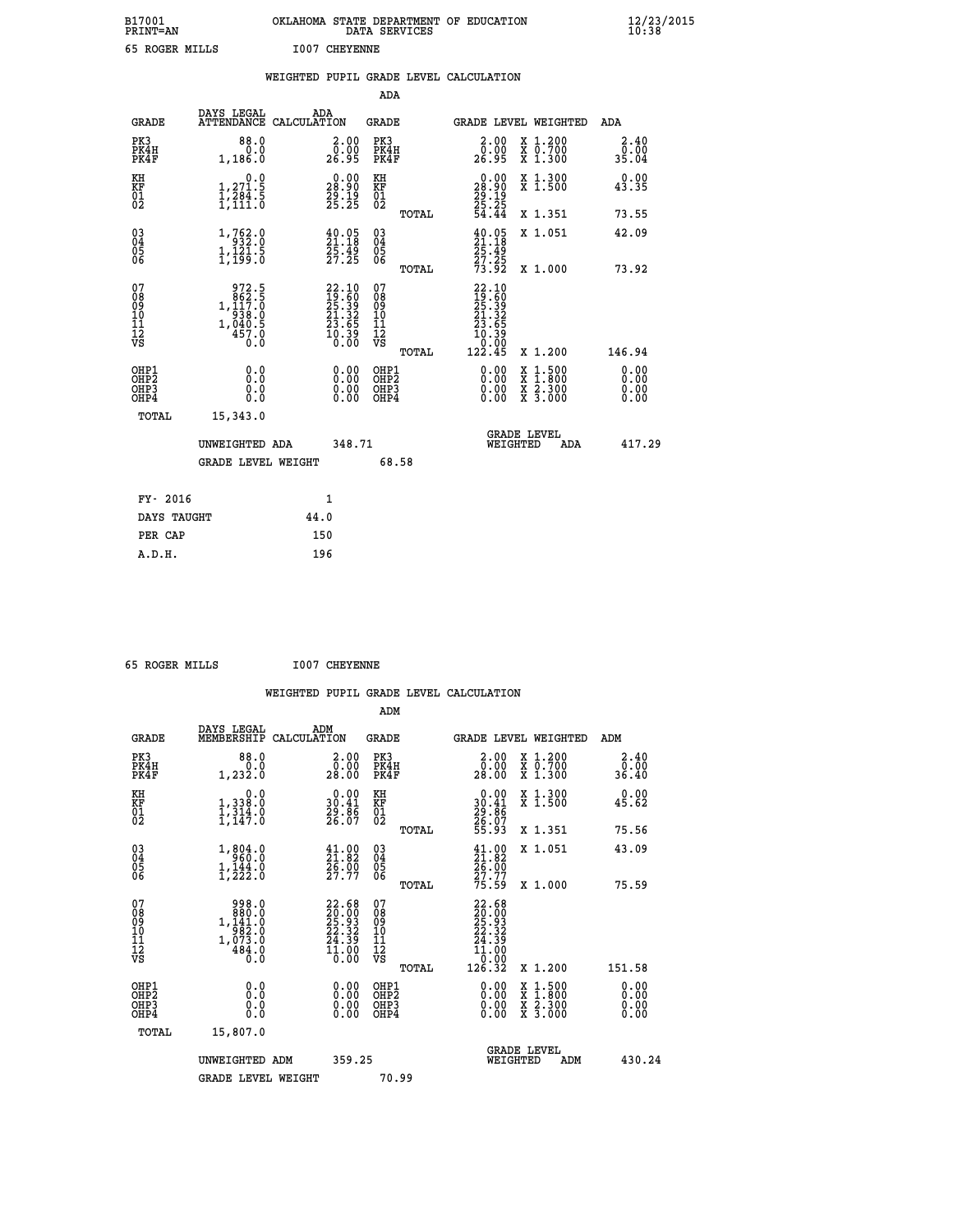| B17001<br><b>PRINT=AN</b> | OKLAHOMA STATE DEPARTMENT OF EDUCATION<br>DATA SERVICES | $\frac{12}{23}$ /2015 |
|---------------------------|---------------------------------------------------------|-----------------------|
| 65 ROGER MILLS            | <b>I015 SWEETWATER</b>                                  |                       |

|                                                                    |                                                             | WEIGHTED PUPIL GRADE LEVEL CALCULATION                              |                                                                    |                                                     |       |                                                            |                                                                                                                                           |                              |
|--------------------------------------------------------------------|-------------------------------------------------------------|---------------------------------------------------------------------|--------------------------------------------------------------------|-----------------------------------------------------|-------|------------------------------------------------------------|-------------------------------------------------------------------------------------------------------------------------------------------|------------------------------|
|                                                                    |                                                             |                                                                     |                                                                    | <b>ADA</b>                                          |       |                                                            |                                                                                                                                           |                              |
| <b>GRADE</b>                                                       | DAYS LEGAL<br><b>ATTENDANCE</b>                             | ADA<br>CALCULATION                                                  |                                                                    | <b>GRADE</b>                                        |       |                                                            | GRADE LEVEL WEIGHTED                                                                                                                      | ADA                          |
| PK3<br>PK4H<br>PK4F                                                | 0.0<br>ة:ة<br>354:0                                         |                                                                     | $\begin{smallmatrix} 0.00 \ 0.00 \ 8.43 \end{smallmatrix}$         | PK3<br>PK4H<br>PK4F                                 |       | $\begin{smallmatrix} 0.00\\ 0.00\\ 8.43 \end{smallmatrix}$ | X 1.200<br>X 0.700<br>X 1.300                                                                                                             | 0.00<br>0.00<br>10.96        |
| KH<br>KF<br>01<br>02                                               | 0.0<br>$\frac{321.5}{623.5}$                                | $\begin{smallmatrix} 0.00\\ 7.65\\ 14.85\\ 10.56 \end{smallmatrix}$ |                                                                    | KH<br>KF<br>01<br>02                                |       | $0.00\n7.65\n14.85\n10.56\n25.41$                          | X 1.300<br>X 1.500                                                                                                                        | 0.00<br>11.48                |
|                                                                    |                                                             |                                                                     |                                                                    |                                                     | TOTAL |                                                            | X 1.351                                                                                                                                   | 34.33                        |
| $\begin{smallmatrix} 03 \\[-4pt] 04 \end{smallmatrix}$<br>Ŏ5<br>06 | $406.0$<br>$413.0$<br>696.5<br>493.0                        | $\begin{array}{r} 9.67 \\ 3.83 \\ 16.58 \\ 11.74 \end{array}$       |                                                                    | $\begin{array}{c} 03 \\ 04 \\ 05 \\ 06 \end{array}$ |       | $9.67$<br>16.58<br>16.58<br>11.74<br>38.15                 | X 1.051                                                                                                                                   | 10.16                        |
|                                                                    |                                                             |                                                                     |                                                                    |                                                     | TOTAL |                                                            | X 1.000                                                                                                                                   | 38.15                        |
| 07<br>0890112<br>1112<br>VS                                        | 249.0<br>245.0<br>324.5<br>397.5<br>396.5<br>396.0<br>196.0 |                                                                     | $5.93$<br>$5.73$<br>$7.46$<br>$9.46$<br>$9.44$<br>$4.67$<br>$0.00$ | 07<br>08<br>09<br>11<br>11<br>12<br>VS              | TOTAL | 5.93<br>57.83<br>7.446<br>9.44<br>9.67<br>0.00<br>43.06    | X 1.200                                                                                                                                   | 51.67                        |
| OHP1<br>OHP2<br>OH <sub>P3</sub><br>OH <sub>P4</sub>               | 0.0<br>Ō.Ō<br>0.0<br>0.0                                    |                                                                     | $\begin{smallmatrix} 0.00 \ 0.00 \ 0.00 \ 0.00 \end{smallmatrix}$  | OHP1<br>OHP2<br>OHP3<br>OHP4                        |       |                                                            | $\begin{smallmatrix} \mathtt{X} & 1\cdot500\\ \mathtt{X} & 1\cdot800\\ \mathtt{X} & 2\cdot300\\ \mathtt{X} & 3\cdot000 \end{smallmatrix}$ | 0.00<br>0.00<br>0.00<br>0.00 |
| TOTAL                                                              | 5,559.5                                                     |                                                                     |                                                                    |                                                     |       |                                                            |                                                                                                                                           |                              |
|                                                                    | UNWEIGHTED ADA                                              |                                                                     | 132.37                                                             |                                                     |       | WEIGHTED                                                   | <b>GRADE LEVEL</b><br>ADA                                                                                                                 | 156.75                       |
|                                                                    | <b>GRADE LEVEL WEIGHT</b>                                   |                                                                     |                                                                    | 24.38                                               |       |                                                            |                                                                                                                                           |                              |
| FY- 2016                                                           |                                                             | $\mathbf{1}$                                                        |                                                                    |                                                     |       |                                                            |                                                                                                                                           |                              |
| DAYS TAUGHT                                                        |                                                             | 42.0                                                                |                                                                    |                                                     |       |                                                            |                                                                                                                                           |                              |
| PER CAP                                                            |                                                             | 136                                                                 |                                                                    |                                                     |       |                                                            |                                                                                                                                           |                              |

 **65 ROGER MILLS I015 SWEETWATER**

|                                                    |                                                               | WEIGHTED PUPIL GRADE LEVEL CALCULATION                                                                                                |                                                 |                                                                                                                                                                                                                                                                                |                                          |                       |
|----------------------------------------------------|---------------------------------------------------------------|---------------------------------------------------------------------------------------------------------------------------------------|-------------------------------------------------|--------------------------------------------------------------------------------------------------------------------------------------------------------------------------------------------------------------------------------------------------------------------------------|------------------------------------------|-----------------------|
|                                                    |                                                               |                                                                                                                                       | ADM                                             |                                                                                                                                                                                                                                                                                |                                          |                       |
| <b>GRADE</b>                                       | DAYS LEGAL<br>MEMBERSHIP                                      | ADM<br>CALCULATION                                                                                                                    | GRADE                                           | <b>GRADE LEVEL WEIGHTED</b>                                                                                                                                                                                                                                                    |                                          | ADM                   |
| PK3<br>PK4H<br>PK4F                                | 0.0<br>0.0<br>378.0                                           | $\begin{smallmatrix} 0.00 \ 0.00 \ 9.00 \end{smallmatrix}$                                                                            | PK3<br>PK4H<br>PK4F                             | $0.00\n0.00\n9.00$                                                                                                                                                                                                                                                             | X 1.200<br>X 0.700<br>X 1.300            | 0.00<br>0.00<br>11.70 |
| KH<br>KF<br>01<br>02                               | $336.0$<br>$647.0$<br>$462.0$                                 | $\begin{smallmatrix} 0.00\\ 8.00\\ 15.40\\ 11.00 \end{smallmatrix}$                                                                   | KH<br>KF<br>01<br>02                            | $\begin{smallmatrix} 0.00\\ 8.00\\ 15.40\\ 11.00\\ 26.40 \end{smallmatrix}$                                                                                                                                                                                                    | X 1.300<br>X 1.500                       | 0.00<br>12.00         |
|                                                    |                                                               |                                                                                                                                       | TOTAL                                           |                                                                                                                                                                                                                                                                                | X 1.351                                  | 35.67                 |
| $\begin{matrix} 03 \\ 04 \\ 05 \\ 06 \end{matrix}$ | 439.0<br>714.0<br>504.0                                       | $\begin{smallmatrix} 10.00\\ 10.40\\ 17.00\\ 12.00 \end{smallmatrix}$                                                                 | 03<br>04<br>05<br>06                            | 10.00<br>10.40<br>17:00<br>12:00<br>39:40                                                                                                                                                                                                                                      | X 1.051                                  | 10.51                 |
|                                                    |                                                               |                                                                                                                                       | TOTAL                                           |                                                                                                                                                                                                                                                                                | X 1.000                                  | 39.40                 |
| 07<br>08<br>09<br>101<br>112<br>VS                 | 272.0<br>252.0<br>336.0<br>420.0<br>419.0<br><sup>210:0</sup> | $\begin{smallmatrix} 6\cdot 48\\ 6\cdot 00\\ 8\cdot 00\\ 10\cdot 00\\ 9\cdot 98\\ 5\cdot 00\\ 0\cdot 00\\ 0\cdot 00\end{smallmatrix}$ | 07<br>08<br>09<br>11<br>11<br>12<br>VS<br>TOTAL | $\begin{smallmatrix} 6.48 \\ 6.00 \\ 8.00 \\ 10.00 \\ 9.98 \\ 5.00 \\ 0.00 \\ 0.00 \\ \end{smallmatrix}$<br>45.46                                                                                                                                                              | X 1.200                                  | 54.55                 |
| OHP1                                               |                                                               |                                                                                                                                       | OHP1                                            |                                                                                                                                                                                                                                                                                |                                          | 0.00                  |
| OHP <sub>2</sub><br>OH <sub>P3</sub><br>OHP4       | 0.0<br>0.000                                                  | $0.00$<br>$0.00$<br>0.00                                                                                                              | OHP <sub>2</sub><br>OHP3<br>OHP4                | $\begin{smallmatrix} 0.00 & 0.00 & 0.00 & 0.00 & 0.00 & 0.00 & 0.00 & 0.00 & 0.00 & 0.00 & 0.00 & 0.00 & 0.00 & 0.00 & 0.00 & 0.00 & 0.00 & 0.00 & 0.00 & 0.00 & 0.00 & 0.00 & 0.00 & 0.00 & 0.00 & 0.00 & 0.00 & 0.00 & 0.00 & 0.00 & 0.00 & 0.00 & 0.00 & 0.00 & 0.00 & 0.0$ | X 1:500<br>X 1:800<br>X 2:300<br>X 3:000 | 0.00<br>0.00<br>0.00  |
| TOTAL                                              | 5,807.0                                                       |                                                                                                                                       |                                                 |                                                                                                                                                                                                                                                                                |                                          |                       |
|                                                    | UNWEIGHTED ADM                                                | 138.26                                                                                                                                |                                                 | <b>GRADE LEVEL</b><br>WEIGHTED                                                                                                                                                                                                                                                 | ADM                                      | 163.83                |
|                                                    | <b>GRADE LEVEL WEIGHT</b>                                     |                                                                                                                                       | 25.57                                           |                                                                                                                                                                                                                                                                                |                                          |                       |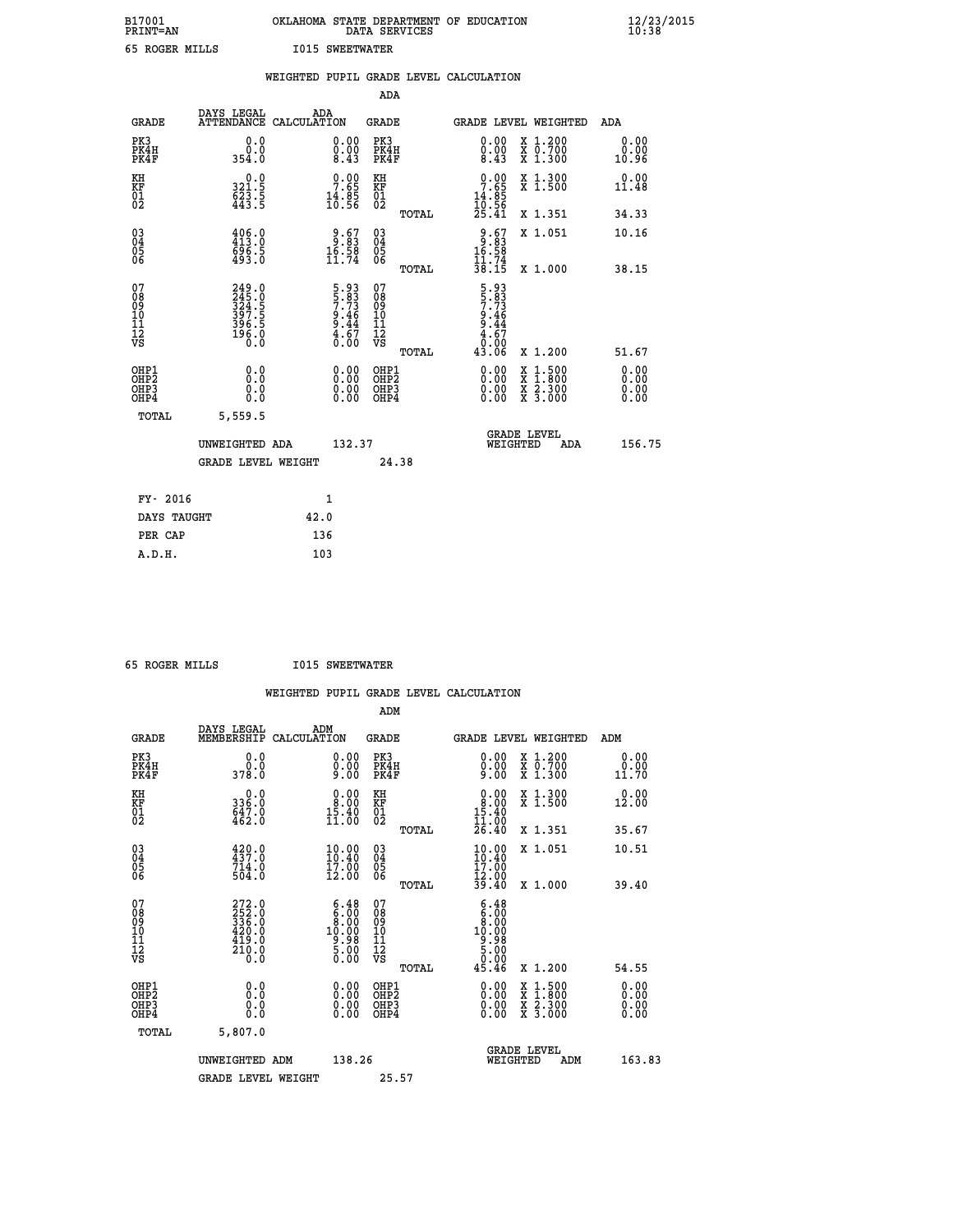| B17001<br>PRINT=AN | OKLAHOMA STATE DEPARTMENT OF EDUCATION<br>DATA SERVICES | $\frac{12}{23}$ /2015 |
|--------------------|---------------------------------------------------------|-----------------------|
| 65 ROGER MILLS     | 1066 HAMMON                                             |                       |

|                                                                    |                                                                      |              |                                                                            |                                        |       | WEIGHTED PUPIL GRADE LEVEL CALCULATION                                           |                               |                              |
|--------------------------------------------------------------------|----------------------------------------------------------------------|--------------|----------------------------------------------------------------------------|----------------------------------------|-------|----------------------------------------------------------------------------------|-------------------------------|------------------------------|
|                                                                    |                                                                      |              |                                                                            | <b>ADA</b>                             |       |                                                                                  |                               |                              |
| <b>GRADE</b>                                                       | DAYS LEGAL<br>ATTENDANCE CALCULATION                                 | ADA          |                                                                            | <b>GRADE</b>                           |       |                                                                                  | GRADE LEVEL WEIGHTED          | ADA                          |
| PK3<br>PK4H<br>PK4F                                                | 0.0<br>0.0<br>483.0                                                  |              | $\begin{smallmatrix} 0.00\\ 0.00\\ 11.50 \end{smallmatrix}$                | PK3<br>PK4H<br>PK4F                    |       | 0.00<br>0.00<br>11.50                                                            | X 1.200<br>X 0.700<br>X 1.300 | 0.00<br>0.00<br>14.95        |
| KH<br>KF<br>01<br>02                                               | 0.0<br>949.0<br>996.0<br>934.5                                       |              | $\begin{smallmatrix} 0.00\\ 22.60\\ 23.71\\ 22.25 \end{smallmatrix}$       | KH<br>KF<br>01<br>02                   |       | $\begin{smallmatrix} 0.00\\ 22.60\\ 23.71\\ 22.25\\ 45.96 \end{smallmatrix}$     | X 1.300<br>X 1.500            | 0.00<br>33.90                |
|                                                                    |                                                                      |              |                                                                            |                                        | TOTAL |                                                                                  | X 1.351                       | 62.09                        |
| $\begin{smallmatrix} 03 \\[-4pt] 04 \end{smallmatrix}$<br>Ŏ5<br>06 | 1, 013.0<br>682.5<br>663.0                                           |              | $24.12$<br>$16.31$<br>$\frac{16.25}{15.79}$                                | $\substack{03 \\ 04}$<br>Ŏ5<br>06      |       | $\frac{24}{16}:\frac{12}{31}$<br>$\frac{16.25}{15.79}$<br>48.35                  | X 1.051                       | 25.35                        |
|                                                                    |                                                                      |              |                                                                            |                                        | TOTAL |                                                                                  | X 1.000                       | 48.35                        |
| 07<br>08<br>09<br>101<br>112<br>VS                                 | 775.5<br>605.0<br>731.5<br>731.5<br>266.5<br>746.5<br>746.5<br>797.0 |              | $18.46$<br>$14.40$<br>$17.42$<br>$6.35$<br>$17.77$<br>$\frac{14.21}{0.00}$ | 07<br>08<br>09<br>11<br>11<br>12<br>VS | TOTAL | $18.46$<br>$14.40$<br>$17.42$<br>$\frac{16.35}{17.77}$<br>14.21<br>0.00<br>88.61 | X 1.200                       | 106.33                       |
| OHP1<br>OHP2<br>OHP3<br>OHP4                                       | 0.0<br>0.0<br>0.0                                                    |              | 0.00<br>$\begin{smallmatrix} 0.00 \ 0.00 \end{smallmatrix}$                | OHP1<br>OHP2<br>OHP3<br>OHP4           |       | 0.00<br>0.00<br>0.00                                                             | X 1:500<br>X 2.300<br>X 3.000 | 0.00<br>Ō.ŎŎ<br>0.00<br>0.00 |
| <b>TOTAL</b>                                                       | 10,128.0                                                             |              |                                                                            |                                        |       |                                                                                  |                               |                              |
|                                                                    | UNWEIGHTED ADA                                                       |              | 241.14                                                                     |                                        |       | WEIGHTED                                                                         | <b>GRADE LEVEL</b><br>ADA     | 290.97                       |
|                                                                    | <b>GRADE LEVEL WEIGHT</b>                                            |              |                                                                            | 49.83                                  |       |                                                                                  |                               |                              |
| FY- 2016                                                           |                                                                      | $\mathbf{1}$ |                                                                            |                                        |       |                                                                                  |                               |                              |
| DAYS TAUGHT                                                        |                                                                      | 42.0         |                                                                            |                                        |       |                                                                                  |                               |                              |
| PER CAP                                                            |                                                                      | 152          |                                                                            |                                        |       |                                                                                  |                               |                              |

| 65 ROGER MILLS |  | I066 HAMMON |
|----------------|--|-------------|
|                |  |             |

|                                                    |                                                             | WEIGHTED PUPIL GRADE LEVEL CALCULATION                                              |                                              |       |                                                                                                     |                                                                                                  |                       |
|----------------------------------------------------|-------------------------------------------------------------|-------------------------------------------------------------------------------------|----------------------------------------------|-------|-----------------------------------------------------------------------------------------------------|--------------------------------------------------------------------------------------------------|-----------------------|
|                                                    |                                                             |                                                                                     | ADM                                          |       |                                                                                                     |                                                                                                  |                       |
| <b>GRADE</b>                                       | DAYS LEGAL<br>MEMBERSHIP                                    | ADM<br>CALCULATION                                                                  | <b>GRADE</b>                                 |       |                                                                                                     | GRADE LEVEL WEIGHTED                                                                             | ADM                   |
| PK3<br>PK4H<br>PK4F                                | 0.0<br>0.0<br>522.0                                         | 0.00<br>$\begin{smallmatrix} 0.00 \ 12.43 \end{smallmatrix}$                        | PK3<br>PK4H<br>PK4F                          |       | 0.00<br>0.00<br>12.43                                                                               | X 1.200<br>X 0.700<br>X 1.300                                                                    | 0.00<br>0.00<br>16.16 |
| KH<br>KF<br>01<br>02                               | 0.0<br>1,029:0<br>1,052:0<br>991:0                          | $\begin{smallmatrix} 0.00\\24.50\\25.05\\23.60 \end{smallmatrix}$                   | KH<br>KF<br>01<br>02                         |       | $\begin{smallmatrix} 0.00\\24.50\\25.05\\23.60\\48.65 \end{smallmatrix}$                            | X 1.300<br>X 1.500                                                                               | 0.00<br>36.75         |
|                                                    |                                                             |                                                                                     |                                              | TOTAL |                                                                                                     | X 1.351                                                                                          | 65.73                 |
| $\begin{matrix} 03 \\ 04 \\ 05 \\ 06 \end{matrix}$ | $1,059.0$<br>710.0<br>702.0<br>704.0                        | $\begin{smallmatrix} 25.21\ 16.90\ 16.71\ 16.76 \end{smallmatrix}$                  | 03<br>04<br>05<br>06                         |       | $25.21$<br>$16.71$<br>$16.71$<br>$16.76$<br>$50.37$                                                 | X 1.051                                                                                          | 26.50                 |
|                                                    |                                                             |                                                                                     |                                              | TOTAL |                                                                                                     | X 1.000                                                                                          | 50.37                 |
| 07<br>08<br>09<br>101<br>11<br>12<br>VS            | 864.0<br>630.0<br>794.0<br>294.0<br>798.0<br>630.0<br>630.0 | $20.57$<br>$15.00$<br>$18.90$<br>$7.00$<br>$19.00$<br>$\overline{15}.\overline{00}$ | 07<br>08<br>09<br>01<br>11<br>11<br>12<br>VS |       | $\begin{smallmatrix} 20.57\\ 15.00\\ 18.90\\ 7.00\\ 19.00\\ 15.00\\ 0.00\\ 95.47 \end{smallmatrix}$ |                                                                                                  |                       |
|                                                    |                                                             |                                                                                     |                                              | TOTAL |                                                                                                     | X 1.200                                                                                          | 114.56                |
| OHP1<br>OHP2<br>OH <sub>P3</sub><br>OHP4           | 0.0<br>0.000                                                | $\begin{smallmatrix} 0.00 \ 0.00 \ 0.00 \ 0.00 \end{smallmatrix}$                   | OHP1<br>OHP2<br>OHP3<br>OHP4                 |       |                                                                                                     | $\begin{smallmatrix} x & 1 & 500 \\ x & 1 & 800 \\ x & 2 & 300 \\ x & 3 & 000 \end{smallmatrix}$ | 0.00<br>0.00<br>0.00  |
| TOTAL                                              | 10,779.0                                                    |                                                                                     |                                              |       |                                                                                                     |                                                                                                  |                       |
|                                                    | UNWEIGHTED ADM<br><b>GRADE LEVEL WEIGHT</b>                 | 256.63                                                                              | 53.44                                        |       | WEIGHTED                                                                                            | <b>GRADE LEVEL</b><br>ADM                                                                        | 310.07                |
|                                                    |                                                             |                                                                                     |                                              |       |                                                                                                     |                                                                                                  |                       |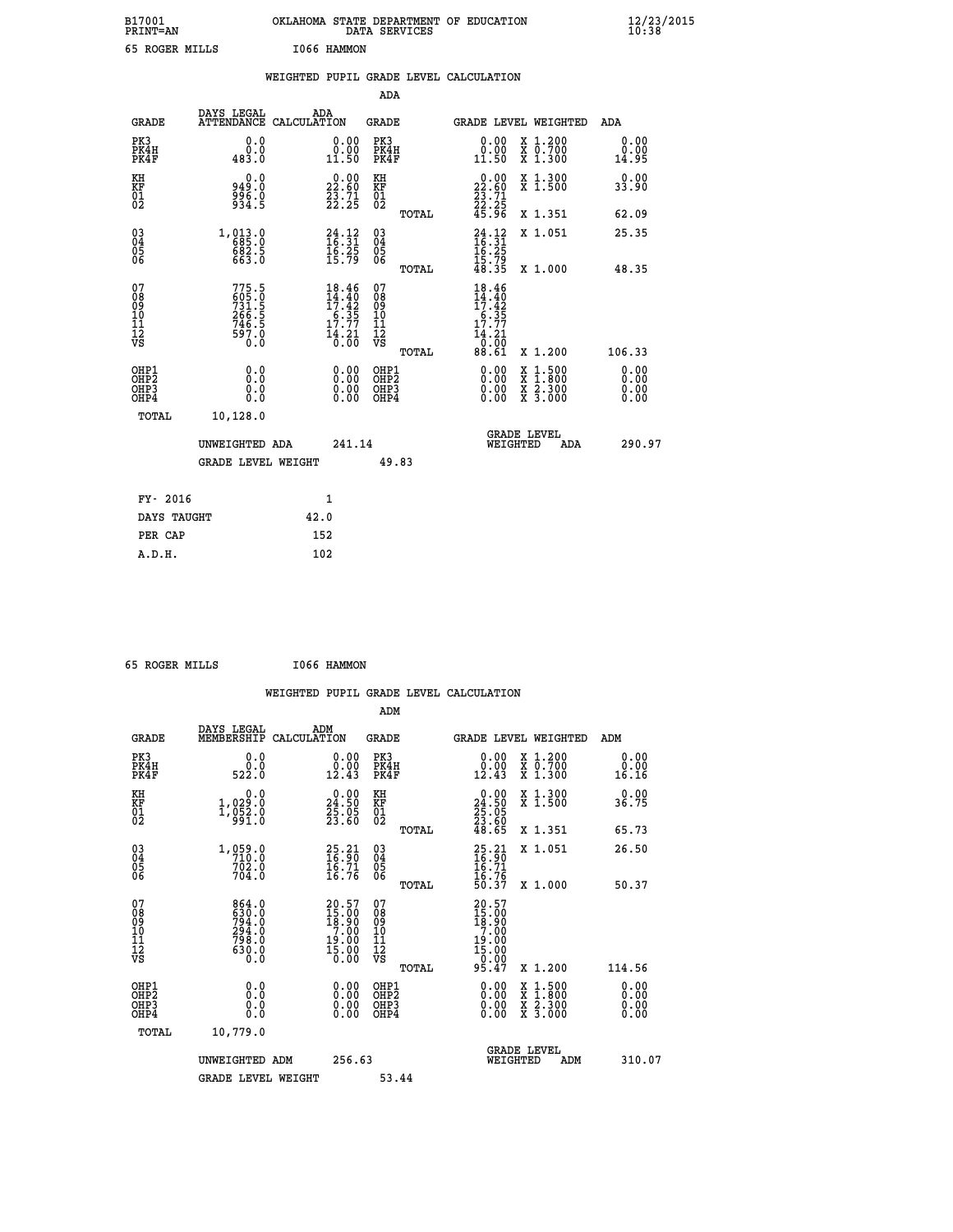| B17001<br><b>PRINT=AN</b> | OKLAHOMA STATE DEPARTMENT OF EDUCATION<br>DATA SERVICES | $\frac{12}{23}$ /2015 |
|---------------------------|---------------------------------------------------------|-----------------------|
| ROGER MILLS               | COUNTY TOTALS                                           |                       |

|                                          |                                                                                                                                                          |       |                                                                     |                                          |       | WEIGHTED PUPIL GRADE LEVEL CALCULATION                                                                                                                |                                                                                          |                              |
|------------------------------------------|----------------------------------------------------------------------------------------------------------------------------------------------------------|-------|---------------------------------------------------------------------|------------------------------------------|-------|-------------------------------------------------------------------------------------------------------------------------------------------------------|------------------------------------------------------------------------------------------|------------------------------|
|                                          |                                                                                                                                                          |       |                                                                     | ADA                                      |       |                                                                                                                                                       |                                                                                          |                              |
| <b>GRADE</b>                             | DAYS LEGAL<br>ATTENDANCE CALCULATION                                                                                                                     |       | ADA                                                                 | <b>GRADE</b>                             |       | GRADE LEVEL WEIGHTED                                                                                                                                  |                                                                                          | ADA                          |
| PK3<br>PK4H<br>PK4F                      | 95.0<br>0.0<br>3,474.5                                                                                                                                   |       | $\begin{smallmatrix} 2.16 \\ 0.00 \\ 79.23 \end{smallmatrix}$       | PK3<br>PK4H<br>PK4F                      |       | $\frac{2.16}{0.00}$<br>79.23                                                                                                                          | X 1.200<br>X 0.700<br>X 1.300                                                            | 2.59<br>0.00<br>103.00       |
| KH<br>KF<br>01<br>02                     | $\begin{smallmatrix}&&&0.0\\3.716.5\\4.078.5\\3.678.5\end{smallmatrix}$                                                                                  |       | $0.00$<br>85.42<br>$\frac{5}{8}\cdot\frac{5}{10}$                   | KH<br>KF<br>01<br>02                     |       | $0.00$<br>$85.42$<br>$93.61$<br>$84.10$                                                                                                               | X 1.300<br>X 1.500                                                                       | 0.00<br>128.14               |
|                                          |                                                                                                                                                          |       |                                                                     |                                          | TOTAL | 177.71                                                                                                                                                | X 1.351                                                                                  | 240.09                       |
| 03<br>04<br>05<br>06                     | $\frac{4}{3}, \frac{556}{156}. \frac{5}{0}$<br>$\frac{3}{2}, \frac{293}{717}. \frac{0}{0}$                                                               |       | $103.94$<br>72.07<br>75.93<br>84.95                                 | $\substack{03 \\ 04}$<br>Ŏ5<br>06        |       | $\begin{smallmatrix} 1 & 0 & 3 & 0 & 9 & 4 \\ 7 & 2 & 0 & 7 & 7 \\ 7 & 5 & 0 & 9 & 3 \\ 8 & 4 & 0 & 9 & 5 \\ 2 & 3 & 2 & 0 & 9 & 5 \end{smallmatrix}$ | X 1.051                                                                                  | 342.19                       |
|                                          |                                                                                                                                                          |       |                                                                     |                                          | TOTAL |                                                                                                                                                       | X 1.000                                                                                  | 232.95                       |
| 07<br>08<br>09<br>11<br>11<br>12<br>VS   | $\begin{smallmatrix} 3\,,\,030\,,\,5\\ 2\,,\,919\,,\,5\\ 3\,,\,258\,,\,0\\ 2\,,\,434\,,\,0\\ 3\,,\,146\,,\,5\\ 2\,,\,134\,,\,0\\ 0\,. \end{smallmatrix}$ |       | 69.37<br>66.61<br>74.60<br>74.64<br>55.64<br>72.19<br>49.42<br>0.00 | 07<br>08<br>09<br>11<br>11<br>12<br>VS   | TOTAL | 69.37<br>66.61<br>$74.60$<br>$55.64$<br>$72.19$<br>$49.42$<br>$0.00$<br>$387.83$                                                                      | X 1.200                                                                                  | 465.39                       |
| OHP1<br>OHP <sub>2</sub><br>OHP3<br>OHP4 | 0.0<br>Ō.Ō<br>0.0<br>0.0                                                                                                                                 |       | $\begin{smallmatrix} 0.00 \ 0.00 \ 0.00 \ 0.00 \end{smallmatrix}$   | OHP1<br>OHP <sub>2</sub><br>OHP3<br>OHP4 |       | 0.00<br>0.00                                                                                                                                          | $\begin{smallmatrix} x & 1.500 \\ x & 1.800 \\ x & 2.300 \\ x & 3.000 \end{smallmatrix}$ | 0.00<br>0.00<br>0.00<br>0.00 |
| TOTAL                                    | 46,688.0                                                                                                                                                 |       |                                                                     |                                          |       |                                                                                                                                                       |                                                                                          |                              |
|                                          | UNWEIGHTED ADA                                                                                                                                           |       | 1,069.24                                                            |                                          |       | WEIGHTED                                                                                                                                              | <b>GRADE LEVEL</b><br>ADA                                                                | 1,281.40                     |
|                                          | <b>GRADE LEVEL WEIGHT</b>                                                                                                                                |       |                                                                     | 212.16                                   |       |                                                                                                                                                       |                                                                                          |                              |
| FY- 2016                                 |                                                                                                                                                          |       | $\mathbf{1}$                                                        |                                          |       |                                                                                                                                                       |                                                                                          |                              |
| DAYS TAUGHT                              |                                                                                                                                                          | 220.0 |                                                                     |                                          |       |                                                                                                                                                       |                                                                                          |                              |
| PER CAP                                  |                                                                                                                                                          | 770   |                                                                     |                                          |       |                                                                                                                                                       |                                                                                          |                              |

| ROGER MILLS | COUNTY TOTALS |  |
|-------------|---------------|--|

|                                         |                                  |                                                                                                       |                    |                                                                                                                                                                                                                                                                                                                                              | ADM                                                 |       |                                                                                     |          |                                          |                                                        |  |
|-----------------------------------------|----------------------------------|-------------------------------------------------------------------------------------------------------|--------------------|----------------------------------------------------------------------------------------------------------------------------------------------------------------------------------------------------------------------------------------------------------------------------------------------------------------------------------------------|-----------------------------------------------------|-------|-------------------------------------------------------------------------------------|----------|------------------------------------------|--------------------------------------------------------|--|
|                                         | <b>GRADE</b>                     | DAYS LEGAL<br>MEMBERSHIP                                                                              | ADM<br>CALCULATION |                                                                                                                                                                                                                                                                                                                                              | <b>GRADE</b>                                        |       |                                                                                     |          | <b>GRADE LEVEL WEIGHTED</b>              | ADM                                                    |  |
|                                         | PK3<br>PK4H<br>PK4F              | 95.0<br>0.0<br>3,652.0                                                                                |                    | 2.16<br>$\begin{smallmatrix} & 0 & 0 & 0 \\ 0 & 0 & 0 & 0 \\ 0 & 0 & 0 & 0 \\ 0 & 0 & 0 & 0 \\ 0 & 0 & 0 & 0 \\ 0 & 0 & 0 & 0 \\ 0 & 0 & 0 & 0 \\ 0 & 0 & 0 & 0 \\ 0 & 0 & 0 & 0 \\ 0 & 0 & 0 & 0 \\ 0 & 0 & 0 & 0 \\ 0 & 0 & 0 & 0 \\ 0 & 0 & 0 & 0 \\ 0 & 0 & 0 & 0 \\ 0 & 0 & 0 & 0 & 0 \\ 0 & 0 & 0 & 0 & 0 \\ 0 & 0 & 0 & 0 & 0 \\ 0 &$ | PK3<br>PK4H<br>PK4F                                 |       | $\begin{smallmatrix} 2.16 \\ 0.00 \\ 83.27 \end{smallmatrix}$                       |          | X 1.200<br>X 0.700<br>X 1.300            | 2.59<br>$\frac{\bar{0} \cdot \bar{0} \bar{0}}{108.25}$ |  |
| KH<br>KF<br>01<br>02                    |                                  | 0.0<br>3,955.0<br>4,240.0<br>3,839.0                                                                  |                    | $90.91$<br>$97.31$<br>$87.81$                                                                                                                                                                                                                                                                                                                | KH<br>KF<br>01<br>02                                |       | $\begin{smallmatrix} 0.00\\ 90.91\\ 97.31\\ 87.81\\ 185.12 \end{smallmatrix}$       |          | X 1.300<br>X 1.500                       | 0.00<br>136.37                                         |  |
|                                         |                                  |                                                                                                       |                    |                                                                                                                                                                                                                                                                                                                                              |                                                     | TOTAL |                                                                                     |          | X 1.351                                  | 250.10                                                 |  |
| 03<br>04<br>05<br>06                    |                                  | $\frac{4}{3}, \frac{700}{281}.0$<br>$\frac{3}{3}, \frac{376}{826}.0$<br>$\frac{3}{3}, \frac{826}{80}$ |                    | $\begin{array}{r} 107.21 \\ 74.92 \\ 77.85 \\ 87.46 \end{array}$                                                                                                                                                                                                                                                                             | $\begin{array}{c} 03 \\ 04 \\ 05 \\ 06 \end{array}$ |       | $\begin{smallmatrix} 107.21 \\ 74.92 \\ 77.85 \\ 87.46 \\ 240.23 \end{smallmatrix}$ |          | X 1.051                                  | 112.68                                                 |  |
|                                         |                                  |                                                                                                       |                    |                                                                                                                                                                                                                                                                                                                                              |                                                     | TOTAL |                                                                                     |          | X 1.000                                  | 240.23                                                 |  |
| 07<br>08<br>09<br>101<br>11<br>12<br>VS |                                  | 3, 195.0<br>3, 020.0<br>3, 375.0<br>2, 556.0<br>3, 267.0<br>2, 232.0<br>0.0                           |                    | $73.22$<br>$68.92$<br>$77.32$<br>$58.47$<br>$75.01$<br>$51.70$<br>$0.00$                                                                                                                                                                                                                                                                     | 07<br>08<br>09<br>11<br>11<br>12<br>VS              | TOTAL | 73.22<br>68.92<br>77.32<br>75.47<br>54.75<br>51.70<br>54.99<br>404.64               |          | X 1.200                                  | 485.56                                                 |  |
|                                         | OHP1<br>OHP2<br>OH <sub>P3</sub> | 0.0                                                                                                   |                    |                                                                                                                                                                                                                                                                                                                                              | OHP1<br>OHP2                                        |       | $0.00$<br>$0.00$                                                                    |          | X 1:500<br>X 1:800<br>X 2:300<br>X 3:000 | 0.00<br>0.00<br>0.00                                   |  |
|                                         | OHP4                             | 0.000                                                                                                 |                    |                                                                                                                                                                                                                                                                                                                                              | OHP <sub>3</sub>                                    |       | 0.00                                                                                |          |                                          | 0.00                                                   |  |
|                                         | TOTAL                            | 48,609.0                                                                                              |                    |                                                                                                                                                                                                                                                                                                                                              |                                                     |       |                                                                                     |          |                                          |                                                        |  |
|                                         |                                  | UNWEIGHTED                                                                                            | ADM                | 1,113.54                                                                                                                                                                                                                                                                                                                                     |                                                     |       |                                                                                     | WEIGHTED | <b>GRADE LEVEL</b><br>ADM                | 1,335.78                                               |  |
|                                         |                                  | <b>GRADE LEVEL WEIGHT</b>                                                                             |                    |                                                                                                                                                                                                                                                                                                                                              | 222.24                                              |       |                                                                                     |          |                                          |                                                        |  |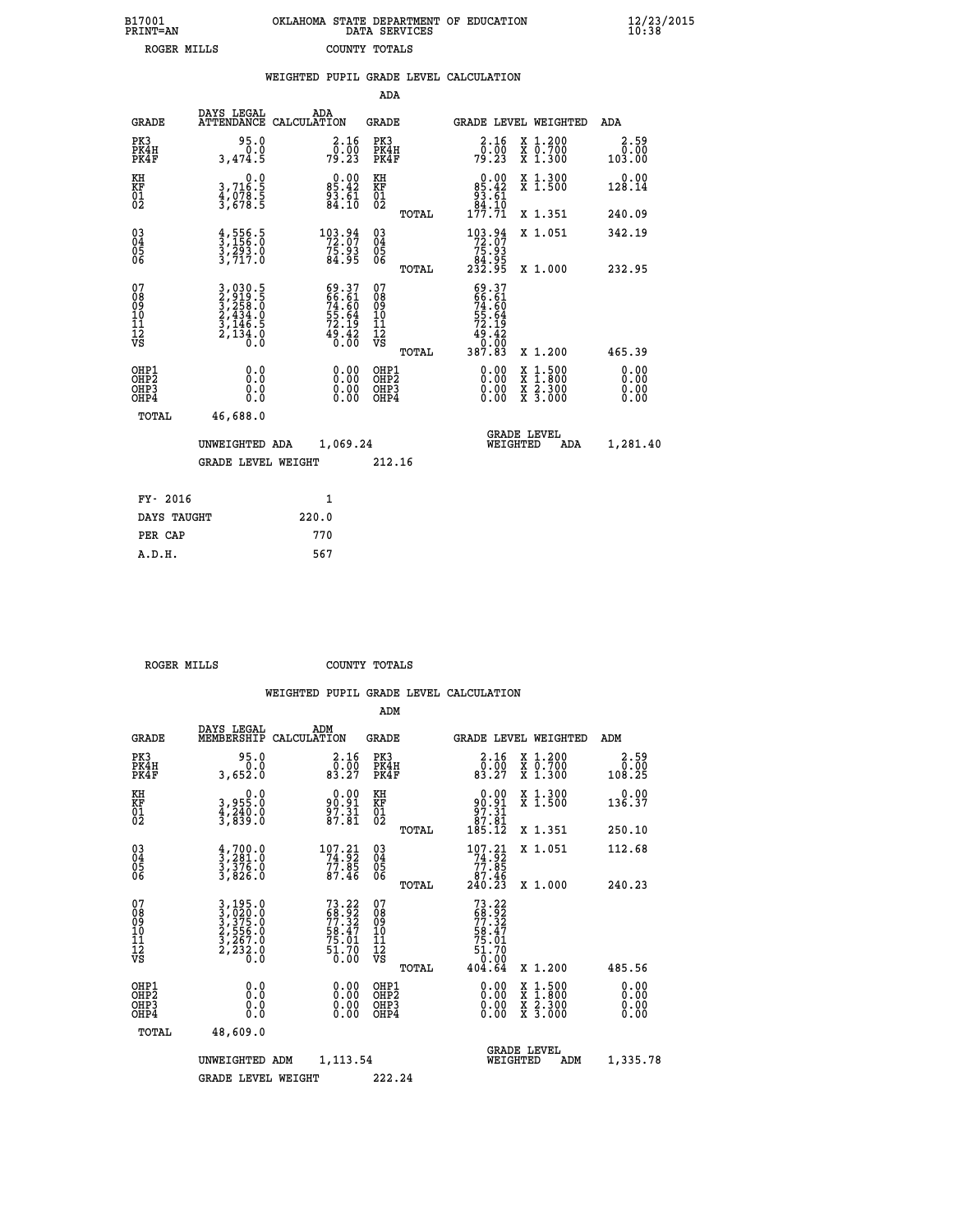| OKLAHOMA STATE DEPARTMENT OF EDUCATION<br>DATA SERVICES |  |
|---------------------------------------------------------|--|
| C009 JUSTUS-TIAWAH                                      |  |

 **B17001 OKLAHOMA STATE DEPARTMENT OF EDUCATION 12/23/2015**

|                                                                              |                                                            |                                                                       | ADA                                             |                                                                                                                                                                   |                              |
|------------------------------------------------------------------------------|------------------------------------------------------------|-----------------------------------------------------------------------|-------------------------------------------------|-------------------------------------------------------------------------------------------------------------------------------------------------------------------|------------------------------|
| <b>GRADE</b>                                                                 | DAYS LEGAL                                                 | ADA<br>ATTENDANCE CALCULATION                                         | GRADE                                           | <b>GRADE LEVEL WEIGHTED</b>                                                                                                                                       | ADA                          |
| PK3<br>PK4H<br>PK4F                                                          | 0.0<br>0.0<br>2,190.5                                      | 0.00<br>0.00<br>49.78                                                 | PK3<br>PK4H<br>PK4F                             | X 1.200<br>X 0.700<br>X 1.300<br>0.00<br>0.00<br>49.78                                                                                                            | 0.00<br>0.00<br>64.71        |
| KH<br>KF<br>01<br>02                                                         | 0.0<br>2,030:0<br>1,812.0<br>2,270:5                       | $\begin{smallmatrix} 0.00\\ 46.14\\ 41.18\\ 51.60 \end{smallmatrix}$  | KH<br>KF<br>01<br>02                            | $0.00$<br>46.14<br>X 1.300<br>X 1.500<br>$\frac{41}{51}$ : $\frac{13}{50}$<br>92.78                                                                               | 0.00<br>69.21                |
|                                                                              |                                                            |                                                                       | TOTAL                                           | X 1.351                                                                                                                                                           | 125.35                       |
| $^{03}_{04}$<br>Ŏ5<br>06                                                     | 2,709.5<br>1,978.5<br>2,118.5<br>2,279.5                   | $\begin{smallmatrix} 61.58\\ 44.97\\ 48.24\\ 51.81 \end{smallmatrix}$ | $^{03}_{04}$<br>$\frac{05}{06}$<br>TOTAL        | $\begin{smallmatrix} 61.58\\ 44.97\\ 48.24\\ 51.81\\ 145.02 \end{smallmatrix}$<br>X 1.051<br>X 1.000                                                              | 64.72<br>145.02              |
| 07<br>08<br>09<br>11<br>11<br>12<br>VS                                       | 2,277.0<br>$\overline{1}$ , 919.0<br>0.0<br>0.000<br>$\S.$ | $\frac{51.84}{43.70}$                                                 | 07<br>08<br>09<br>11<br>11<br>12<br>VS<br>TOTAL | $\frac{51.84}{43.70}$<br>0.00<br>0.00<br>95.54<br>X 1.200                                                                                                         | 114.65                       |
| OHP1<br>OH <sub>P</sub> <sub>2</sub><br>OH <sub>P3</sub><br>OH <sub>P4</sub> | 0.0<br>Ō.Ō<br>0.0<br>0.0                                   | 0.00<br>0.00<br>0.00                                                  | OHP1<br>OHP <sub>2</sub><br>OHP3<br>OHP4        | 0.00<br>$\begin{smallmatrix} \mathtt{X} & 1\cdot500\\ \mathtt{X} & 1\cdot800\\ \mathtt{X} & 2\cdot300\\ \mathtt{X} & 3\cdot000 \end{smallmatrix}$<br>0.00<br>0.00 | 0.00<br>0.00<br>0.00<br>0.00 |
| TOTAL                                                                        | 21,585.0<br>UNWEIGHTED ADA<br><b>GRADE LEVEL WEIGHT</b>    | 490.84                                                                | 92.82                                           | <b>GRADE LEVEL</b><br>WEIGHTED<br>ADA                                                                                                                             | 583.66                       |
|                                                                              | FY- 2016                                                   | 1                                                                     |                                                 |                                                                                                                                                                   |                              |
|                                                                              | DAYS TAUGHT                                                | 44.0                                                                  |                                                 |                                                                                                                                                                   |                              |
|                                                                              | PER CAP                                                    | 33                                                                    |                                                 |                                                                                                                                                                   |                              |
| A.D.H.                                                                       |                                                            | 371                                                                   |                                                 |                                                                                                                                                                   |                              |

| 66 | <b>ROGERS</b> |
|----|---------------|
|    |               |

 **A.D.H. 371**

B17001<br>PRINT=AN<br>66 ROGERS

 **66 ROGERS C009 JUSTUS-TIAWAH**

|                                          |                                                        |                                                                                               | ADM                                                |       |                                                                                              |                                          |                                                      |
|------------------------------------------|--------------------------------------------------------|-----------------------------------------------------------------------------------------------|----------------------------------------------------|-------|----------------------------------------------------------------------------------------------|------------------------------------------|------------------------------------------------------|
| <b>GRADE</b>                             | DAYS LEGAL<br>MEMBERSHIP                               | ADM<br>CALCULATION                                                                            | <b>GRADE</b>                                       |       |                                                                                              | <b>GRADE LEVEL WEIGHTED</b>              | ADM                                                  |
| PK3<br>PK4H<br>PK4F                      | 0.0<br>0.0<br>2,303.Ŏ                                  | $\begin{smallmatrix} 0.00\\ 0.00\\ 52.34 \end{smallmatrix}$                                   | PK3<br>PK4H<br>PK4F                                |       | $\begin{smallmatrix} 0.00\\ 0.00\\ 52.34 \end{smallmatrix}$                                  | X 1.200<br>X 0.700<br>X 1.300            | 0.00<br>$\begin{array}{c} 0.00 \\ 68.04 \end{array}$ |
| KH<br>KF<br>01<br>02                     | 0.0<br>2,118:0<br>1,883:0<br>2,394:0                   | $\begin{smallmatrix} 0.00\\ 48.14\\ 42.80\\ 54.41 \end{smallmatrix}$                          | KH<br>KF<br>01<br>02                               |       | $0.00$<br>$48.14$<br>$42.80$<br>$54.41$<br>$97.21$                                           | X 1.300<br>X 1.500                       | 72.21                                                |
|                                          |                                                        |                                                                                               |                                                    | TOTAL |                                                                                              | X 1.351                                  | 131.33                                               |
| 03<br>04<br>05<br>06                     | $2,833.0$<br>$2,208.0$<br>$2,208.0$<br>$2,421.0$       | 64.39<br>47.00<br>50.27<br>55.02                                                              | $\begin{matrix} 03 \\ 04 \\ 05 \\ 06 \end{matrix}$ |       | $\begin{smallmatrix} 64 & 39 \\ 47 & 00 \\ 50 & 27 \\ 55 & 02 \\ 152 & 29 \end{smallmatrix}$ | X 1.051                                  | 67.67                                                |
|                                          |                                                        |                                                                                               |                                                    | TOTAL |                                                                                              | X 1.000                                  | 152.29                                               |
| 07<br>08<br>09<br>101<br>112<br>VS       | $2,372.0$<br>$2,008.0$<br>$0.0$<br>0.0<br>0.0<br>$\S.$ | 54.00<br>45.73<br>$\begin{smallmatrix} 0.160 0.000 0.000 0.000 0.000 0.000 \end{smallmatrix}$ | 07<br>08<br>09<br>101<br>11<br>12<br>VS            |       | 54.00<br>$4\overline{5}\cdot73$<br>0.00<br>0.00<br>0.00<br>0.00<br>0.00                      |                                          |                                                      |
|                                          |                                                        |                                                                                               |                                                    | TOTAL | 99.73                                                                                        | X 1.200                                  | 119.68                                               |
| OHP1<br>OHP2<br>OH <sub>P3</sub><br>OHP4 | 0.0<br>0.000                                           | $0.00$<br>$0.00$<br>0.00                                                                      | OHP1<br>OHP2<br>OHP <sub>3</sub>                   |       | $0.00$<br>$0.00$<br>0.00                                                                     | X 1:500<br>X 1:800<br>X 2:300<br>X 3:000 | 0.00<br>0.00<br>0.00<br>0.00                         |
| TOTAL                                    | 22,608.0                                               |                                                                                               |                                                    |       |                                                                                              |                                          |                                                      |
|                                          | UNWEIGHTED ADM                                         | 514.10                                                                                        |                                                    |       | WEIGHTED                                                                                     | <b>GRADE LEVEL</b><br>ADM                | 611.22                                               |
|                                          | <b>GRADE LEVEL WEIGHT</b>                              |                                                                                               | 97.12                                              |       |                                                                                              |                                          |                                                      |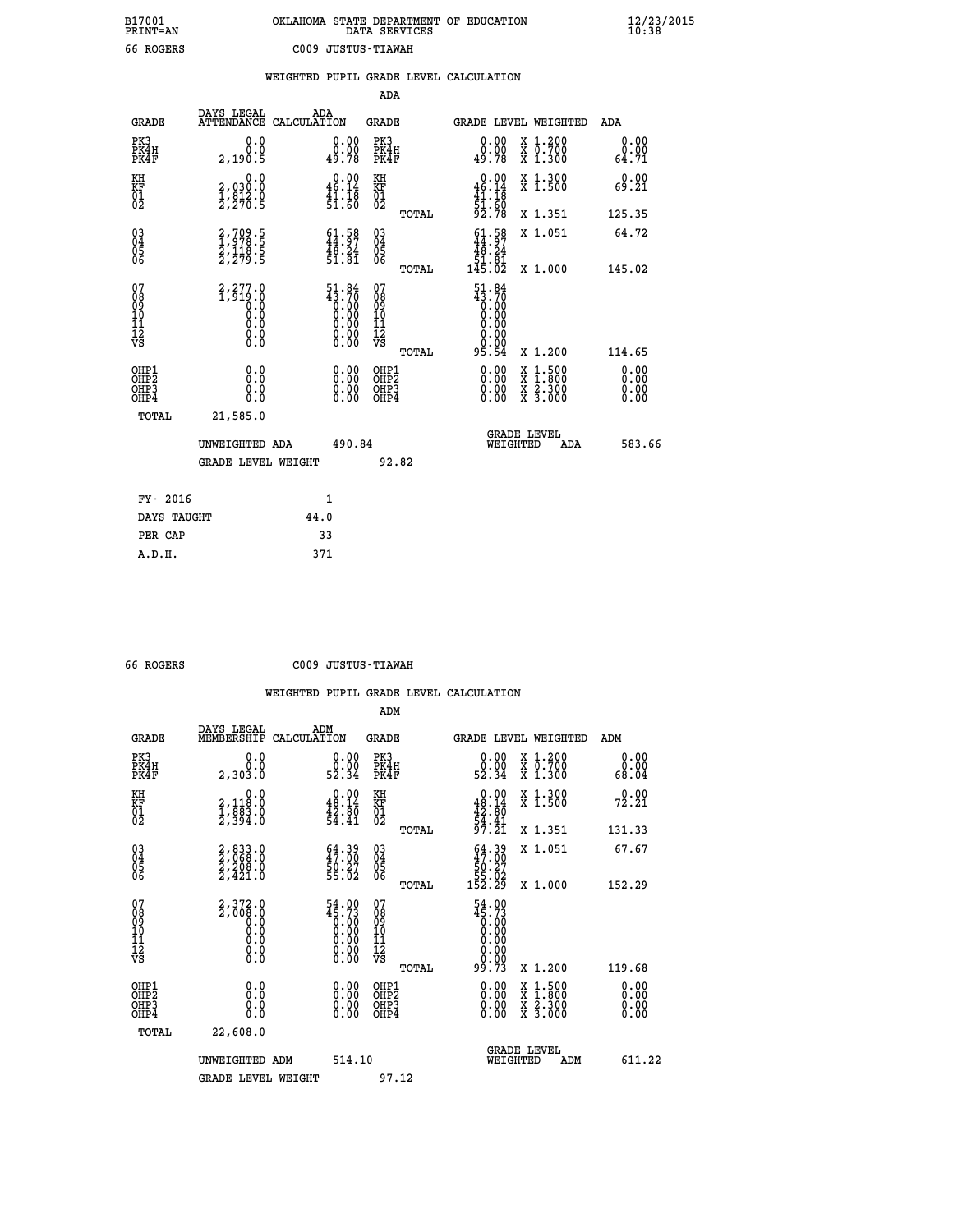| B17001          | OKLAHOMA STATE DEPARTMENT OF EDUCATION |
|-----------------|----------------------------------------|
| <b>PRINT=AN</b> | DATA SERVICES                          |
| 66 ROGERS       | I001 CLAREMORE                         |

 **B17001<br>PRINT=AN** 

 **B17001 OKLAHOMA STATE DEPARTMENT OF EDUCATION 12/23/2015**

|  |  | WEIGHTED PUPIL GRADE LEVEL CALCULATION |
|--|--|----------------------------------------|
|  |  |                                        |

|                                                                    |                                                                                                        |                                                                  | ADA                                       |       |                                                                                      |                                                                |                              |
|--------------------------------------------------------------------|--------------------------------------------------------------------------------------------------------|------------------------------------------------------------------|-------------------------------------------|-------|--------------------------------------------------------------------------------------|----------------------------------------------------------------|------------------------------|
| <b>GRADE</b>                                                       | DAYS LEGAL                                                                                             | ADA<br>ATTENDANCE CALCULATION                                    | GRADE                                     |       | <b>GRADE LEVEL WEIGHTED</b>                                                          |                                                                | ADA                          |
| PK3<br>PK4H<br>PK4F                                                | 218.0<br>6,140.0<br>80.0                                                                               | $5.45$<br>153.50<br>2.00                                         | PK3<br>PK4H<br>PK4F                       |       | $\begin{smallmatrix}5\cdot45\\153\cdot50\\2.00\end{smallmatrix}$                     | X 1.200<br>X 0.700<br>X 1.300                                  | 6.54<br>107.45<br>2.60       |
| KH<br>KF<br>01<br>02                                               | $\begin{smallmatrix}&&&0.0\\11,152.0\\10,377.5\\11,337.0\end{smallmatrix}$                             | 278.80<br>259.44<br>283.43                                       | KH<br>KF<br>01<br>02                      |       | $\begin{smallmatrix} &0.00\\ 278.80\\ 259.44\\ 283.43\\ 284.3\end{smallmatrix}$      | X 1.300<br>X 1.500                                             | 0.00<br>418.20               |
|                                                                    |                                                                                                        |                                                                  |                                           | TOTAL |                                                                                      | X 1.351                                                        | 733.42                       |
| $\begin{smallmatrix} 03 \\[-4pt] 04 \end{smallmatrix}$<br>Ŏ5<br>06 | 11,305.0<br>$10,435.0$<br>$12,144.5$                                                                   | 282.63<br>241.38<br>260.00<br>303.61                             | $\substack{03 \\ 04}$<br>05<br>06         |       | 282.63<br>241.38<br>260:88<br>303:61<br>805:87                                       | X 1.051                                                        | 297.04                       |
|                                                                    |                                                                                                        |                                                                  |                                           | TOTAL |                                                                                      | X 1.000                                                        | 805.87                       |
| 07<br>08<br>09<br>11<br>11<br>12<br>VS                             | $\begin{smallmatrix}10,729.5\\9,116.5\\14,042.5\\13,791.5\\13,240.0\\11,268.0\end{smallmatrix}$<br>0.0 | 268.24<br>227.91<br>351.07<br>344.79<br>331.00<br>281.70<br>0.00 | 07<br>08<br>09<br>10<br>11<br>īā<br>VŠ    | TOTAL | $268.24$<br>$227.91$<br>$351.07$<br>$344.72$<br>331.00<br>281.70<br>0.00<br>1,804.71 | X 1.200                                                        | 2,165.65                     |
| OHP1<br>OH <sub>P</sub> 2<br>OHP3<br>OHP4                          | 131.5<br>0.0<br>0.0                                                                                    | $3.29$<br>$0.00$<br>0.00<br>0.00                                 | OHP1<br>OH <sub>P</sub> 2<br>OHP3<br>OHP4 |       | $3.29$<br>$0.00$<br>0.00<br>0.00                                                     | $1.500$<br>$1.800$<br>X 1:500<br>X 1:800<br>X 2:300<br>X 3:000 | 4.94<br>0.00<br>0.00<br>0.00 |
| TOTAL                                                              | 155, 163.5                                                                                             |                                                                  |                                           |       |                                                                                      |                                                                |                              |
|                                                                    | UNWEIGHTED ADA<br><b>GRADE LEVEL WEIGHT</b>                                                            | 3,879.12                                                         | 662.59                                    |       | WEIGHTED                                                                             | <b>GRADE LEVEL</b><br>ADA                                      | 4,541.71                     |
|                                                                    |                                                                                                        |                                                                  |                                           |       |                                                                                      |                                                                |                              |
| FY- 2016                                                           |                                                                                                        | $\mathbf{1}$                                                     |                                           |       |                                                                                      |                                                                |                              |
| DAYS TAUGHT                                                        |                                                                                                        | 40.0                                                             |                                           |       |                                                                                      |                                                                |                              |
| PER CAP                                                            |                                                                                                        | 33                                                               |                                           |       |                                                                                      |                                                                |                              |
| A.D.H.                                                             |                                                                                                        | 2,920                                                            |                                           |       |                                                                                      |                                                                |                              |
|                                                                    |                                                                                                        |                                                                  |                                           |       |                                                                                      |                                                                |                              |

| 66 ROGERS |  | I001 CLAREMORE |
|-----------|--|----------------|
|           |  |                |

|                                                       |                                                                                                                                                |                    |                                                                   | ADM                                     |       |                                                                                |          |                                                                  |                                     |
|-------------------------------------------------------|------------------------------------------------------------------------------------------------------------------------------------------------|--------------------|-------------------------------------------------------------------|-----------------------------------------|-------|--------------------------------------------------------------------------------|----------|------------------------------------------------------------------|-------------------------------------|
| <b>GRADE</b>                                          | DAYS LEGAL<br>MEMBERSHIP                                                                                                                       | ADM<br>CALCULATION |                                                                   | <b>GRADE</b>                            |       |                                                                                |          | <b>GRADE LEVEL WEIGHTED</b>                                      | ADM                                 |
| PK3<br>PK4H<br>PK4F                                   | 228.0<br>6,576.0<br>80.0                                                                                                                       |                    | 5.70<br>164.40<br>2.00                                            | PK3<br>PK4H<br>PK4F                     |       | 5.70<br>164.40<br>2.00                                                         |          | $\begin{array}{c} x & 1.200 \\ x & 0.700 \end{array}$<br>X 1.300 | 6.84<br>115.08<br>2.60              |
| KH<br>KF<br>01<br>02                                  | 0.0<br>11,756.0<br>10,830.0<br>11,798.0                                                                                                        |                    | $\substack{293.90\\293.90\\270.75\\294.95}$                       | KH<br>KF<br>01<br>02                    |       | $\begin{smallmatrix} &0.00\ 293.90\ 270.75\ 294.95\ 565.70\ \end{smallmatrix}$ |          | X 1.300<br>X 1.500                                               | 0.00<br>440.85                      |
|                                                       |                                                                                                                                                |                    |                                                                   |                                         | TOTAL |                                                                                |          | X 1.351                                                          | 764.26                              |
| 03<br>04<br>05<br>06                                  | 11,682.0<br>10,012.0<br>10,817.0<br>12,601.0                                                                                                   |                    | 292.05<br>250.30<br>270.43<br>315.03                              | $\substack{03 \\ 04}$<br>0500           |       | 292.05<br>250.30<br>$\frac{270.43}{315.03}$<br>835.76                          |          | X 1.051                                                          | 306.94                              |
|                                                       |                                                                                                                                                |                    |                                                                   |                                         | TOTAL |                                                                                |          | X 1.000                                                          | 835.76                              |
| 07<br>08<br>09<br>101<br>112<br>VS                    | $\begin{smallmatrix} 11,076\cdot 0\\ 9,436\cdot 0\\ 14,773\cdot 0\\ 14,515\cdot 0\\ 13,885\cdot 0\\ 11,912\cdot 0\\ 0\cdot 0\end{smallmatrix}$ |                    | 276.90<br>235.90<br>369.33<br>362.98<br>347.13<br>297.80<br>0.00  | 07<br>08<br>09<br>101<br>11<br>12<br>VS | TOTAL | 276.90<br>235.90<br>369.33<br>362.88<br>347.13<br>297.80<br>0.00<br>1,889.94   |          | X 1.200                                                          | 2,267.93                            |
| OHP1<br>OH <sub>P</sub> 2<br>OH <sub>P3</sub><br>OHP4 | 142.0<br>0.0<br>0.000                                                                                                                          |                    | $\begin{smallmatrix} 3.55\ 0.00 \ 0.00 \end{smallmatrix}$<br>0.00 | OHP1<br>OHP2<br>OHP3<br>OHP4            |       | $3.55$<br>$0.00$<br>$0.00$<br>0.00                                             |          | X 1:500<br>X 1:800<br>X 2:300<br>X 3:000                         | $\frac{5.33}{0.00}$<br>0.00<br>0.00 |
| TOTAL                                                 | 162,119.0                                                                                                                                      |                    |                                                                   |                                         |       |                                                                                |          |                                                                  |                                     |
|                                                       | UNWEIGHTED                                                                                                                                     | ADM                | 4,053.00                                                          |                                         |       |                                                                                | WEIGHTED | <b>GRADE LEVEL</b><br>ADM                                        | 4,745.59                            |
|                                                       | <b>GRADE LEVEL WEIGHT</b>                                                                                                                      |                    |                                                                   | 692.59                                  |       |                                                                                |          |                                                                  |                                     |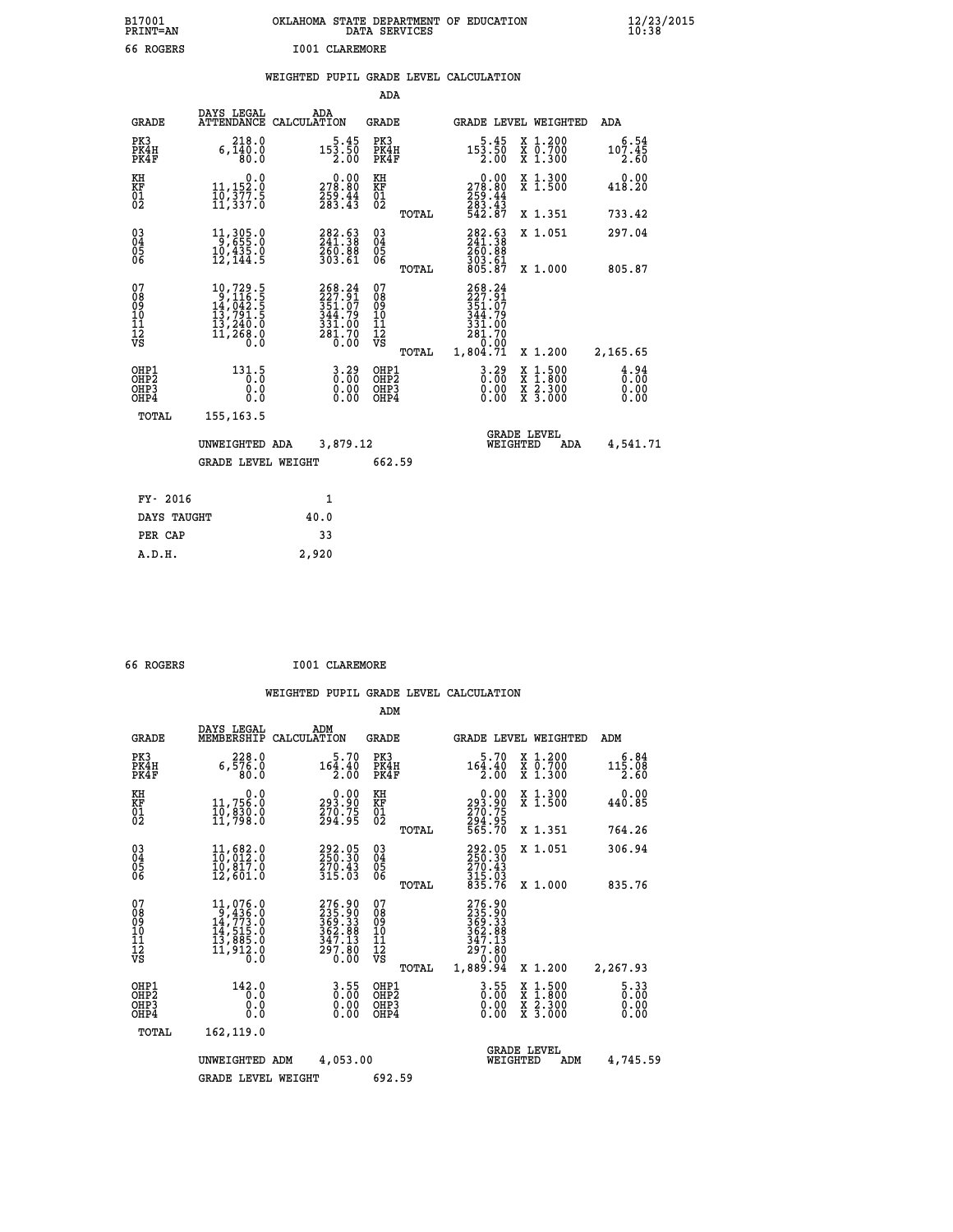|              | OKLAHOMA STATE DEPARTMENT OF EDUCATION<br>DATA SERVICES |  |
|--------------|---------------------------------------------------------|--|
| T002 CATOOSA |                                                         |  |

 **B17001 OKLAHOMA STATE DEPARTMENT OF EDUCATION 12/23/2015**

## **WEIGHTED PUPIL GRADE LEVEL CALCULATION**

|                                                                    |                                                                                     |                                                                                                                                                                         | ADA                                                               |                                                                                                                                                                                                                             |                               |
|--------------------------------------------------------------------|-------------------------------------------------------------------------------------|-------------------------------------------------------------------------------------------------------------------------------------------------------------------------|-------------------------------------------------------------------|-----------------------------------------------------------------------------------------------------------------------------------------------------------------------------------------------------------------------------|-------------------------------|
| <b>GRADE</b>                                                       | DAYS LEGAL<br><b>ATTENDANCE</b>                                                     | ADA<br>CALCULATION                                                                                                                                                      | <b>GRADE</b>                                                      | GRADE LEVEL WEIGHTED                                                                                                                                                                                                        | ADA                           |
| PK3<br>PK4H<br>PK4F                                                | 108.0<br>3,267.0<br>0.0                                                             | $7\frac{2}{5}\cdot\frac{51}{98}$<br>0.00                                                                                                                                | PK3<br>PK4H<br>PK4F                                               | $7\frac{2}{5}\cdot\frac{51}{98}$<br>0.00<br>X 1.200<br>X 0.700<br>X 1.300                                                                                                                                                   | 3.01<br>53.19<br>0.00         |
| KH<br>KF<br>01<br>02                                               | 0.0<br>5,960:5<br>7,475.0<br>6,708:5                                                | $\begin{smallmatrix} &0.00\\ 138.62\\ 173.84\\ 156.01\end{smallmatrix}$                                                                                                 | KH<br>KF<br>01<br>02                                              | 0.00<br>X 1.300<br>X 1.500<br>138.62<br>173.84<br>156.01<br>329.85                                                                                                                                                          | 0.00<br>207.93                |
|                                                                    |                                                                                     |                                                                                                                                                                         | TOTAL                                                             | X 1.351                                                                                                                                                                                                                     | 445.63                        |
| $\begin{smallmatrix} 03 \\[-4pt] 04 \end{smallmatrix}$<br>Ŏ5<br>06 | 5,204.5<br>6,951.5<br>5,062.5<br>6,624.0                                            | 121.03<br>161.66<br>$\frac{117.73}{154.05}$                                                                                                                             | $\substack{03 \\ 04}$<br>$\begin{matrix} 0.5 \\ 0.6 \end{matrix}$ | 121.03<br>161.66<br>X 1.051<br>$\frac{117.73}{154.05}$<br>$433.44$                                                                                                                                                          | 127.20                        |
|                                                                    |                                                                                     |                                                                                                                                                                         | TOTAL                                                             | X 1.000                                                                                                                                                                                                                     | 433.44                        |
| 07<br>08<br>09<br>11<br>11<br>12<br>VS                             | $6,087.5$<br>$6,850.0$<br>$7,820.0$<br>$6,171.0$<br>$5,673.5$<br>$5,669.5$<br>$0.0$ | $141.72$<br>$159.45$<br>$182.15$<br>41<br>144<br>$\begin{smallmatrix} 1\bar{3}\bar{2} & \bar{6} \bar{3} \ 1\bar{3}\bar{2} & 9 \ 3\bar{6} & 0 \ 0 & 0 \end{smallmatrix}$ | 07<br>08<br>09<br>11<br>11<br>12<br>VS                            | 141.72<br>159.45<br>182.15<br>144.41<br>$\begin{array}{@{}c@{\hspace{1em}}c@{\hspace{1em}}}\n \begin{array}{c}\n 1 & 3 & 2 & 5 & 3 \\  1 & 3 & 2 & 9 & 9 \\  0 & 0 & 0 & 0 & 0 \\  0 & 9 & 3 & 0 & 3\n \end{array} & 0.908$ |                               |
|                                                                    |                                                                                     |                                                                                                                                                                         | TOTAL                                                             | X 1.200                                                                                                                                                                                                                     | 1,072.02                      |
| OHP1<br>OHP <sub>2</sub><br>OHP3<br>OHP4                           | 443.5<br>0.0<br>Ō.Ō                                                                 | $10.31$<br>$0.00$<br>$\begin{smallmatrix} 0.00 \ 0.00 \end{smallmatrix}$                                                                                                | OHP1<br>OH <sub>P</sub> 2<br>OHP3<br>OHP4                         | $10.31$<br>$0.00$<br>$1:500$<br>$1:800$<br>X<br>X<br>$\frac{x}{x}$ $\frac{5:300}{3:000}$<br>0.00<br>0.00                                                                                                                    | 15.47<br>0.00<br>0.00<br>0.00 |
| TOTAL                                                              | 86,076.5                                                                            |                                                                                                                                                                         |                                                                   |                                                                                                                                                                                                                             |                               |
|                                                                    | UNWEIGHTED ADA                                                                      | 2,005.09                                                                                                                                                                |                                                                   | <b>GRADE LEVEL</b><br>WEIGHTED<br><b>ADA</b>                                                                                                                                                                                | 2,357.89                      |
|                                                                    | <b>GRADE LEVEL WEIGHT</b>                                                           |                                                                                                                                                                         | 352.80                                                            |                                                                                                                                                                                                                             |                               |
|                                                                    | FY- 2016                                                                            | 1                                                                                                                                                                       |                                                                   |                                                                                                                                                                                                                             |                               |
|                                                                    | DAYS TAUGHT                                                                         | 43.0                                                                                                                                                                    |                                                                   |                                                                                                                                                                                                                             |                               |
| PER CAP                                                            |                                                                                     | 33                                                                                                                                                                      |                                                                   |                                                                                                                                                                                                                             |                               |

 **66 ROGERS I002 CATOOSA**

 **ADM**

 **A.D.H. 1,459**

 **B17001<br>PRINT=AN** 66 ROGERS

| <b>GRADE</b>                                       | DAYS LEGAL                                                                                | ADM<br>MEMBERSHIP CALCULATION                                                                               | <b>GRADE</b>                                  |       |                                                                                                                      | GRADE LEVEL WEIGHTED                                                                                                | ADM                           |
|----------------------------------------------------|-------------------------------------------------------------------------------------------|-------------------------------------------------------------------------------------------------------------|-----------------------------------------------|-------|----------------------------------------------------------------------------------------------------------------------|---------------------------------------------------------------------------------------------------------------------|-------------------------------|
| PK3<br>PK4H<br>PK4F                                | 108.0<br>3,454.0<br>0.0                                                                   | 2.51<br>$80.33$<br>0.00                                                                                     | PK3<br>PK4H<br>PK4F                           |       | 2.51<br>80.33                                                                                                        | X 1.200<br>X 0.700<br>X 1.300                                                                                       | 3.01<br>56.23<br>0.00         |
| KH<br>KF<br>01<br>02                               | 0.0<br>6,270:0<br>7,784:0<br>6,962:0                                                      | $0.00$<br>145.81<br>$\frac{181.02}{161.91}$                                                                 | KH<br>KF<br>01<br>02                          |       | $0.00$<br>145.81<br>$\frac{181.02}{161.91}$<br>$\frac{342.92}{342.93}$                                               | X 1.300<br>X 1.500                                                                                                  | 0.00<br>218.72                |
|                                                    |                                                                                           |                                                                                                             |                                               | TOTAL |                                                                                                                      | X 1.351                                                                                                             | 463.30                        |
| $\begin{matrix} 03 \\ 04 \\ 05 \\ 06 \end{matrix}$ | $\frac{5}{2}, \frac{341}{294}$ :0<br>$\frac{5}{6}$ , $\frac{334}{847}$ .0                 | 124.21<br>169.40<br>$\frac{124}{159}$ .23                                                                   | $\substack{03 \\ 04}$<br>05<br>06             |       | $\begin{array}{c} 124\cdot 21 \\ 169\cdot 40 \\ 124\cdot 05 \\ 159\cdot 23 \\ 452\cdot 68 \end{array}$               | X 1.051                                                                                                             | 130.54                        |
|                                                    |                                                                                           |                                                                                                             |                                               | TOTAL |                                                                                                                      | X 1.000                                                                                                             | 452.68                        |
| 07<br>08<br>09<br>101<br>11<br>12<br>VS            | $5, 295.0$<br>$7, 092.0$<br>$8, 251.0$<br>$6, 450.0$<br>$5, 926.0$<br>$5, 941.0$<br>$0.0$ | $\begin{smallmatrix} 146.55\\ 165.08\\ 192.27\\ 150.94\\ 156.94\\ 138.55\\ 139.45\\ 0.00 \end{smallmatrix}$ | 07<br>08<br>09<br>001<br>11<br>11<br>12<br>VS | TOTAL | $\begin{smallmatrix} 146.55\\ 165.08\\ 192.27\\ 150.94\\ 156.94\\ 138.55\\ 139.45\\ 0.00\\ 932.84 \end{smallmatrix}$ | X 1.200                                                                                                             | 1,119.41                      |
| OHP1<br>OHP2<br>OHP3<br>OHP4                       | 468.0<br>0.0<br>0.0<br>0.0                                                                | $^{10.88}_{0.00}$<br>0.00                                                                                   | OHP1<br>OHP <sub>2</sub><br>OHP3<br>OHP4      |       | $10.88$<br>$0.00$<br>0.00<br>0.00                                                                                    | $\begin{array}{l} \mathtt{X} & 1.500 \\ \mathtt{X} & 1.800 \\ \mathtt{X} & 2.300 \\ \mathtt{X} & 3.000 \end{array}$ | 16.32<br>0.00<br>0.00<br>0.00 |
| TOTAL                                              | 89,807.0                                                                                  |                                                                                                             |                                               |       |                                                                                                                      |                                                                                                                     |                               |
|                                                    | UNWEIGHTED                                                                                | 2,092.19<br>ADM                                                                                             |                                               |       | WEIGHTED                                                                                                             | <b>GRADE LEVEL</b><br>ADM                                                                                           | 2,460.21                      |
|                                                    | <b>GRADE LEVEL WEIGHT</b>                                                                 |                                                                                                             | 368.02                                        |       |                                                                                                                      |                                                                                                                     |                               |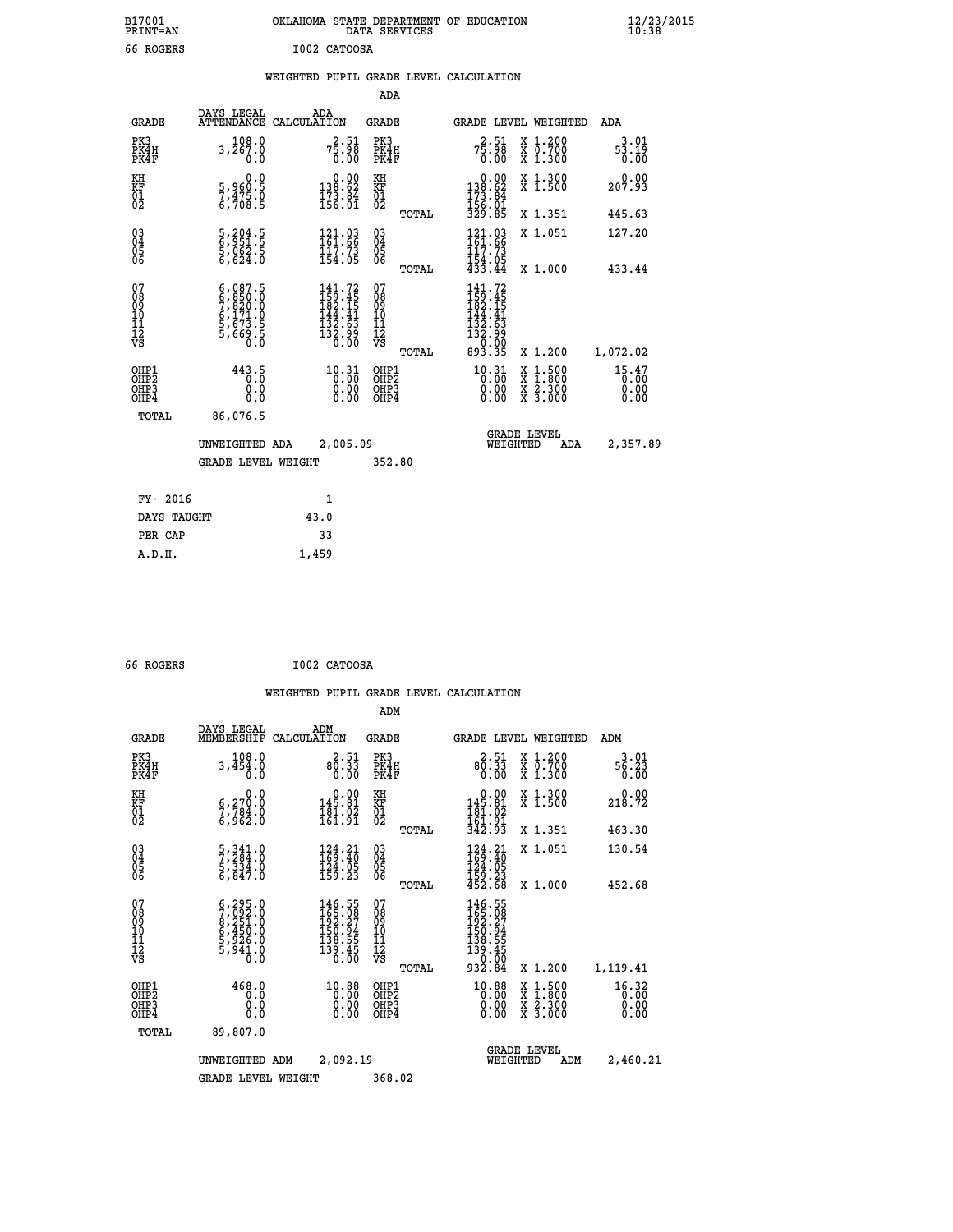| B17001<br><b>PRINT=AN</b> | OKLAHOMA<br>. STATE DEPARTMENT OF EDUCATION<br>DATA SERVICES | $\frac{12}{23}$ /2015 |
|---------------------------|--------------------------------------------------------------|-----------------------|
| 66 ROGERS                 | I003 CHELSEA                                                 |                       |

|  |  | WEIGHTED PUPIL GRADE LEVEL CALCULATION |
|--|--|----------------------------------------|
|  |  |                                        |

|                                                                    |                                                                         |                                                                          | ADA                                       |                                                                                                          |                              |
|--------------------------------------------------------------------|-------------------------------------------------------------------------|--------------------------------------------------------------------------|-------------------------------------------|----------------------------------------------------------------------------------------------------------|------------------------------|
| <b>GRADE</b>                                                       | DAYS LEGAL<br><b>ATTENDANCE</b>                                         | ADA<br>CALCULATION                                                       | <b>GRADE</b>                              | GRADE LEVEL WEIGHTED                                                                                     | <b>ADA</b>                   |
| PK3<br>PK4H<br>PK4F                                                | 0.0<br>0.0<br>1,659.0                                                   | $\begin{smallmatrix} 0.00\\ 0.00\\ 38.58 \end{smallmatrix}$              | PK3<br>PK4H<br>PK4F                       | $\begin{smallmatrix} 0.00\\ 0.00\\ 38.58 \end{smallmatrix}$<br>X 1.200<br>X 0.700<br>X 1.300             | 0.00<br>0.00<br>50.15        |
| KH<br>KF<br>01<br>02                                               | 0.0<br>3,149:0<br>3,110:0<br>2,999:0                                    | 73.23<br>73.33<br>72.33<br>69.80                                         | KH<br>KF<br>01<br>02                      | $\begin{smallmatrix} &0.00\\73.23\\72.33\\69.80\\142.13\end{smallmatrix}$<br>X 1.300<br>X 1.500          | 0.00<br>109.85               |
|                                                                    |                                                                         |                                                                          | TOTAL                                     | X 1.351                                                                                                  | 192.02                       |
| $\begin{smallmatrix} 03 \\[-4pt] 04 \end{smallmatrix}$<br>Ŏ5<br>06 | 2,903.0<br>2,583.0<br>2,813.0<br>2,594.5                                | $\begin{smallmatrix} 67.58\ 60.07\ 65.55\ 60.55 \end{smallmatrix}$       | 03<br>04<br>05<br>06<br>TOTAL             | $\begin{smallmatrix} 67.58\ 60.07\ 65.55\ 60.55\ 60.57\ 186.17\ \end{smallmatrix}$<br>X 1.051<br>X 1.000 | 71.03<br>186.17              |
| 07<br>08<br>09<br>11<br>11<br>12<br>VS                             | 2,606.5<br>2,331.0<br>2,526.0<br>3,166.0<br>3,1729.5<br>2,7756.5<br>0.0 | $60.62$<br>$54.21$<br>$58.74$<br>$73.63$<br>$63.48$<br>$64.10$<br>$0.00$ | 07<br>08<br>09<br>11<br>11<br>12<br>VS    | 60.62<br>54.214<br>58.743<br>58.48<br>64.10<br>64.10<br>64.78                                            |                              |
|                                                                    |                                                                         |                                                                          | TOTAL                                     | X 1.200                                                                                                  | 449.74                       |
| OHP1<br>OHP <sub>2</sub><br>OHP3<br>OHP4                           | 0.0<br>0.0<br>0.0                                                       | 0.00<br>$\begin{smallmatrix} 0.00 \ 0.00 \end{smallmatrix}$              | OHP1<br>OH <sub>P</sub> 2<br>OHP3<br>OHP4 | 0.00<br>$1:500$<br>$1:800$<br>X<br>X<br>0.00<br>X 2.300<br>X 3.000<br>0.00                               | 0.00<br>0.00<br>0.00<br>0.00 |
| TOTAL                                                              | 37,926.0                                                                |                                                                          |                                           |                                                                                                          |                              |
|                                                                    | UNWEIGHTED ADA                                                          | 882.47                                                                   |                                           | <b>GRADE LEVEL</b><br>WEIGHTED<br><b>ADA</b>                                                             | 1,058.96                     |
|                                                                    | <b>GRADE LEVEL WEIGHT</b>                                               |                                                                          | 176.49                                    |                                                                                                          |                              |
| FY- 2016                                                           |                                                                         | 1                                                                        |                                           |                                                                                                          |                              |
|                                                                    | DAYS TAUGHT                                                             | 43.0                                                                     |                                           |                                                                                                          |                              |
| PER CAP                                                            |                                                                         | 77                                                                       |                                           |                                                                                                          |                              |

| 66 ROGERS                                          |                                                                       | I003 CHELSEA                                                         |                                                    |       |                                                                                    |                                                                                                  |                       |
|----------------------------------------------------|-----------------------------------------------------------------------|----------------------------------------------------------------------|----------------------------------------------------|-------|------------------------------------------------------------------------------------|--------------------------------------------------------------------------------------------------|-----------------------|
|                                                    |                                                                       |                                                                      | ADM                                                |       | WEIGHTED PUPIL GRADE LEVEL CALCULATION                                             |                                                                                                  |                       |
| <b>GRADE</b>                                       | DAYS LEGAL<br>MEMBERSHIP CALCULATION                                  | ADM                                                                  | GRADE                                              |       |                                                                                    | <b>GRADE LEVEL WEIGHTED</b>                                                                      | ADM                   |
| PK3<br>PK4H<br>PK4F                                | 0.0<br>0.0<br>1,789.0                                                 | 0.00<br>0.00<br>41.60                                                | PK3<br>PK4H<br>PK4F                                |       | 0.00<br>0.00<br>41.60                                                              | X 1.200<br>X 0.700<br>X 1.300                                                                    | 0.00<br>0.00<br>54.08 |
| KH<br>KF<br>01<br>02                               | 0.0<br>3, 354:0<br>3, 275:0<br>3, 155:0                               | $78.00$<br>$78.00$<br>$76.16$<br>$73.44$                             | KH<br>KF<br>01<br>02                               |       | $\begin{smallmatrix} &0.00\\ 78.00\\ 76.16\\ 73.44\\ 149.60\end{smallmatrix}$      | X 1.300<br>X 1.500                                                                               | 0.00<br>117.00        |
|                                                    |                                                                       |                                                                      |                                                    | TOTAL |                                                                                    | X 1.351                                                                                          | 202.11                |
| $\begin{matrix} 03 \\ 04 \\ 05 \\ 06 \end{matrix}$ | 3,057.0<br>2,738.0<br>2,965.0<br>2,744.0                              | $71.16$<br>63.67<br>69.09<br>64.02                                   | $\begin{matrix} 03 \\ 04 \\ 05 \\ 06 \end{matrix}$ | TOTAL | $71.16$<br>63.67<br>69.09<br>64.02<br>196.78                                       | X 1.051<br>X 1.000                                                                               | 74.79<br>196.78       |
| 07<br>08<br>09<br>101<br>11<br>12<br>VS            | 2,759.0<br>2,469.0<br>2,670.0<br>3,367.0<br>3,368.0<br>2,877.0<br>0.0 | $64.16$<br>$57.42$<br>$62.09$<br>$78.30$<br>$66.70$<br>66.91<br>0.00 | 07<br>08<br>09<br>11<br>11<br>12<br>VS             | TOTAL | 64.16<br>$\frac{57.42}{62.09}$<br>$\frac{78.30}{66.70}$<br>18:38<br>00:00<br>85:58 | X 1.200                                                                                          | 474.70                |
| OHP1<br>OHP2<br>OHP3<br>OHP4                       | 0.0<br>0.000                                                          | $\begin{smallmatrix} 0.00 \ 0.00 \ 0.00 \ 0.00 \end{smallmatrix}$    | OHP1<br>OHP2<br>OHP3<br>OHP4                       |       |                                                                                    | $\begin{smallmatrix} x & 1 & 500 \\ x & 1 & 800 \\ x & 2 & 300 \\ x & 3 & 000 \end{smallmatrix}$ | 0.00<br>0.00<br>0.00  |
| <b>TOTAL</b>                                       | 40,087.0                                                              |                                                                      |                                                    |       |                                                                                    |                                                                                                  |                       |
|                                                    | UNWEIGHTED ADM                                                        | 932.72                                                               |                                                    |       | WEIGHTED                                                                           | <b>GRADE LEVEL</b><br>ADM                                                                        | 1,119.46              |
|                                                    | <b>GRADE LEVEL WEIGHT</b>                                             |                                                                      | 186.74                                             |       |                                                                                    |                                                                                                  |                       |
|                                                    |                                                                       |                                                                      |                                                    |       |                                                                                    |                                                                                                  |                       |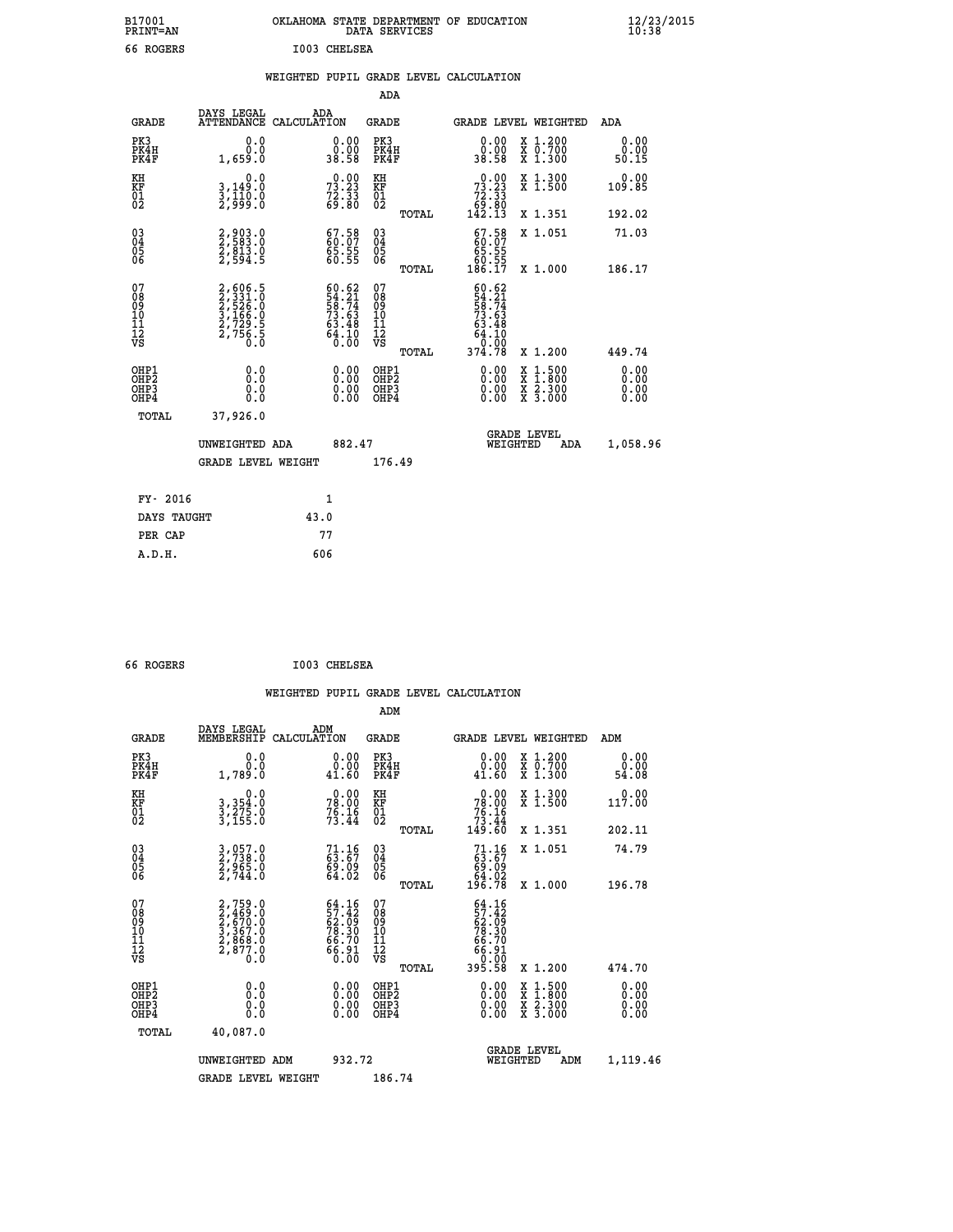## **B17001 OKLAHOMA STATE DEPARTMENT OF EDUCATION 12/23/2015 PRINT=AN DATA SERVICES 10:38 66 ROGERS I004 OOLOGAH-TALALA**

|  |  | WEIGHTED PUPIL GRADE LEVEL CALCULATION |
|--|--|----------------------------------------|
|  |  |                                        |

|                                                                    |                                                                |                                                                                                                                                                     |                                                             | ADA                                                               |       |                                                                          |        |                                          |                              |
|--------------------------------------------------------------------|----------------------------------------------------------------|---------------------------------------------------------------------------------------------------------------------------------------------------------------------|-------------------------------------------------------------|-------------------------------------------------------------------|-------|--------------------------------------------------------------------------|--------|------------------------------------------|------------------------------|
| <b>GRADE</b>                                                       | DAYS LEGAL                                                     | ADA<br>ATTENDANCE CALCULATION                                                                                                                                       |                                                             | <b>GRADE</b>                                                      |       |                                                                          |        | GRADE LEVEL WEIGHTED                     | <b>ADA</b>                   |
| PK3<br>PK4H<br>PK4F                                                | 82.0<br>0.0<br>3,256.0                                         | $\begin{smallmatrix} 2.00\0.00\\ -0.00\\ 79.41\end{smallmatrix}$                                                                                                    |                                                             | PK3<br>PK4H<br>PK4F                                               |       | 2.00<br>$\frac{0.00}{79.41}$                                             |        | X 1.200<br>X 0.700<br>X 1.300            | 2.40<br>0.00<br>103.23       |
| KH<br>KF<br>01<br>02                                               | 0.0<br>$\frac{4}{5}, \frac{622}{943}$ . 5<br>5,270. 0          | $\begin{smallmatrix} 0.00\\ 112.73\\ 123.01\\ 128.54 \end{smallmatrix}$                                                                                             |                                                             | KH<br>KF<br>$\overline{01}$                                       |       | 0.00<br>$112.73$<br>$123.01$<br>$128.54$<br>$251.55$                     |        | X 1.300<br>X 1.500                       | 0.00<br>169.10               |
|                                                                    |                                                                |                                                                                                                                                                     |                                                             |                                                                   | TOTAL |                                                                          |        | X 1.351                                  | 339.84                       |
| $\begin{smallmatrix} 03 \\[-4pt] 04 \end{smallmatrix}$<br>Ŏ5<br>06 | 4,878.9<br>$\frac{4796.0}{47520.0}$                            | 118.98<br>$\frac{116.98}{110.24}$                                                                                                                                   |                                                             | $\substack{03 \\ 04}$<br>$\begin{matrix} 0.5 \\ 0.6 \end{matrix}$ | TOTAL | 118.98<br>117.65<br>116.98<br>110.24<br>344.87                           |        | X 1.051<br>X 1.000                       | 125.05<br>344.87             |
| 07<br>08<br>09<br>11<br>11<br>12<br>VS                             | 5,638.5<br>5,618.5<br>5,100.0<br>5,798.0<br>5,875.0<br>5,222.5 | 137.52<br>$\frac{137.04}{124.39}$<br>141.<br>$\begin{array}{c} 1\bar{4}\bar{3}\cdot\bar{2}\bar{9}\\ 12\bar{7}\cdot\bar{3}\bar{8}\\ 0\cdot\bar{0}\bar{0}\end{array}$ | 41                                                          | 07<br>08<br>09<br>11<br>11<br>12<br>VS                            |       | 137.52<br>137.04<br>124.39<br>141.41<br>$\frac{143}{127}. \frac{29}{38}$ |        |                                          |                              |
|                                                                    |                                                                |                                                                                                                                                                     |                                                             |                                                                   | TOTAL | $\frac{10000}{811.03}$                                                   |        | X 1.200                                  | 973.24                       |
| OHP1<br>OHP <sub>2</sub><br>OHP3<br>OHP4                           | 0.0<br>0.0<br>Ŏ.Ŏ                                              |                                                                                                                                                                     | 0.00<br>$\begin{smallmatrix} 0.00 \ 0.00 \end{smallmatrix}$ | OHP1<br>OH <sub>P</sub> 2<br>OHP3<br>OHP4                         |       | 0.00<br>0.00<br>0.00                                                     | X<br>X | $1:500$<br>$1:800$<br>X 2.300<br>X 3.000 | 0.00<br>0.00<br>0.00<br>0.00 |
| TOTAL                                                              | 70,543.5                                                       |                                                                                                                                                                     |                                                             |                                                                   |       |                                                                          |        |                                          |                              |
|                                                                    | UNWEIGHTED ADA                                                 | 1,720.57                                                                                                                                                            |                                                             |                                                                   |       | WEIGHTED                                                                 |        | <b>GRADE LEVEL</b><br><b>ADA</b>         | 2,057.73                     |
|                                                                    | <b>GRADE LEVEL WEIGHT</b>                                      |                                                                                                                                                                     |                                                             | 337.16                                                            |       |                                                                          |        |                                          |                              |
| FY- 2016                                                           |                                                                | 1                                                                                                                                                                   |                                                             |                                                                   |       |                                                                          |        |                                          |                              |
| DAYS TAUGHT                                                        |                                                                | 41.0                                                                                                                                                                |                                                             |                                                                   |       |                                                                          |        |                                          |                              |
| PER CAP                                                            |                                                                | 46                                                                                                                                                                  |                                                             |                                                                   |       |                                                                          |        |                                          |                              |

 **A.D.H. 1,391**

 **66 ROGERS I004 OOLOGAH-TALALA**

|                                          |                                                                                  |                                                                                                                                    | ADM                                                 |       |                                                                                                                   |                                          |                              |
|------------------------------------------|----------------------------------------------------------------------------------|------------------------------------------------------------------------------------------------------------------------------------|-----------------------------------------------------|-------|-------------------------------------------------------------------------------------------------------------------|------------------------------------------|------------------------------|
| <b>GRADE</b>                             | DAYS LEGAL<br>MEMBERSHIP                                                         | ADM<br>CALCULATION                                                                                                                 | <b>GRADE</b>                                        |       |                                                                                                                   | <b>GRADE LEVEL WEIGHTED</b>              | ADM                          |
| PK3<br>PK4H<br>PK4F                      | 82.0<br>0.0<br>3,449.0                                                           | $\begin{smallmatrix} 2.00\\ 0.00\\ 84.12 \end{smallmatrix}$                                                                        | PK3<br>PK4H<br>PK4F                                 |       | $\begin{smallmatrix} 2.00\\ 0.00\\ 84.12 \end{smallmatrix}$                                                       | X 1.200<br>X 0.700<br>X 1.300            | 2.40<br>ŏō:ōŏ<br>36.901      |
| KH<br>KF<br>01<br>02                     | 0.0<br>4,917.0<br>5,284.0<br>5,508.0                                             | $\begin{smallmatrix}&&0.00\\119.93\\128.88\\134.34\end{smallmatrix}$                                                               | KH<br>KF<br>01<br>02                                |       | $\begin{smallmatrix}&&0.00\\119.93\\128.88\\134.34\\263.22\end{smallmatrix}$                                      | X 1.300<br>X 1.500                       | 0.00<br>179.90               |
|                                          |                                                                                  |                                                                                                                                    |                                                     | TOTAL |                                                                                                                   | X 1.351                                  | 355.61                       |
| 03<br>04<br>05<br>06                     | 5,066.0<br>5,001.0<br>5,000.0<br>4,712.0                                         | 123.56<br>121.98<br>$\frac{1}{2}\overline{1}\cdot\overline{9}\cdot\overline{9}\cdot\overline{1}\cdot\overline{9}\cdot\overline{3}$ | $\begin{array}{c} 03 \\ 04 \\ 05 \\ 06 \end{array}$ |       | 123.56<br>121.98<br>121.95<br>114.93<br>358.86                                                                    | X 1.051                                  | 129.86                       |
|                                          |                                                                                  |                                                                                                                                    |                                                     | TOTAL |                                                                                                                   | X 1.000                                  | 358.86                       |
| 07<br>08<br>09<br>101<br>11<br>12<br>VS  | 5, 921.0<br>5, 881.0<br>5, 355.0<br>5, 355.0<br>6, 166.0<br>6, 166.0<br>5, 525.0 | 144.41<br>143.44<br>$\begin{array}{r} 130.61 \\ 148.76 \\ 150.39 \\ 134.76 \\ 0.00 \end{array}$                                    | 07<br>08<br>09<br>11<br>11<br>12<br>VS              | TOTAL | $144.41$<br>$143.44$<br>$130.61$<br>$149.76$<br>$\begin{array}{c} 150.39 \\ 134.76 \\ 0.00 \\ 852.37 \end{array}$ | X 1.200                                  | 1,022.84                     |
| OHP1<br>OHP2<br>OH <sub>P3</sub><br>OHP4 | 0.0<br>0.000                                                                     |                                                                                                                                    | OHP1<br>OHP2<br>OHP <sub>3</sub>                    |       | $0.00$<br>$0.00$<br>0.00                                                                                          | X 1:500<br>X 1:800<br>X 2:300<br>X 3:000 | 0.00<br>0.00<br>0.00<br>0.00 |
| TOTAL                                    | 73,966.0                                                                         |                                                                                                                                    |                                                     |       |                                                                                                                   |                                          |                              |
|                                          | UNWEIGHTED                                                                       | 1,804.06<br>ADM                                                                                                                    |                                                     |       | WEIGHTED                                                                                                          | <b>GRADE LEVEL</b><br>ADM                | 2,158.83                     |
|                                          | <b>GRADE LEVEL WEIGHT</b>                                                        |                                                                                                                                    | 354.77                                              |       |                                                                                                                   |                                          |                              |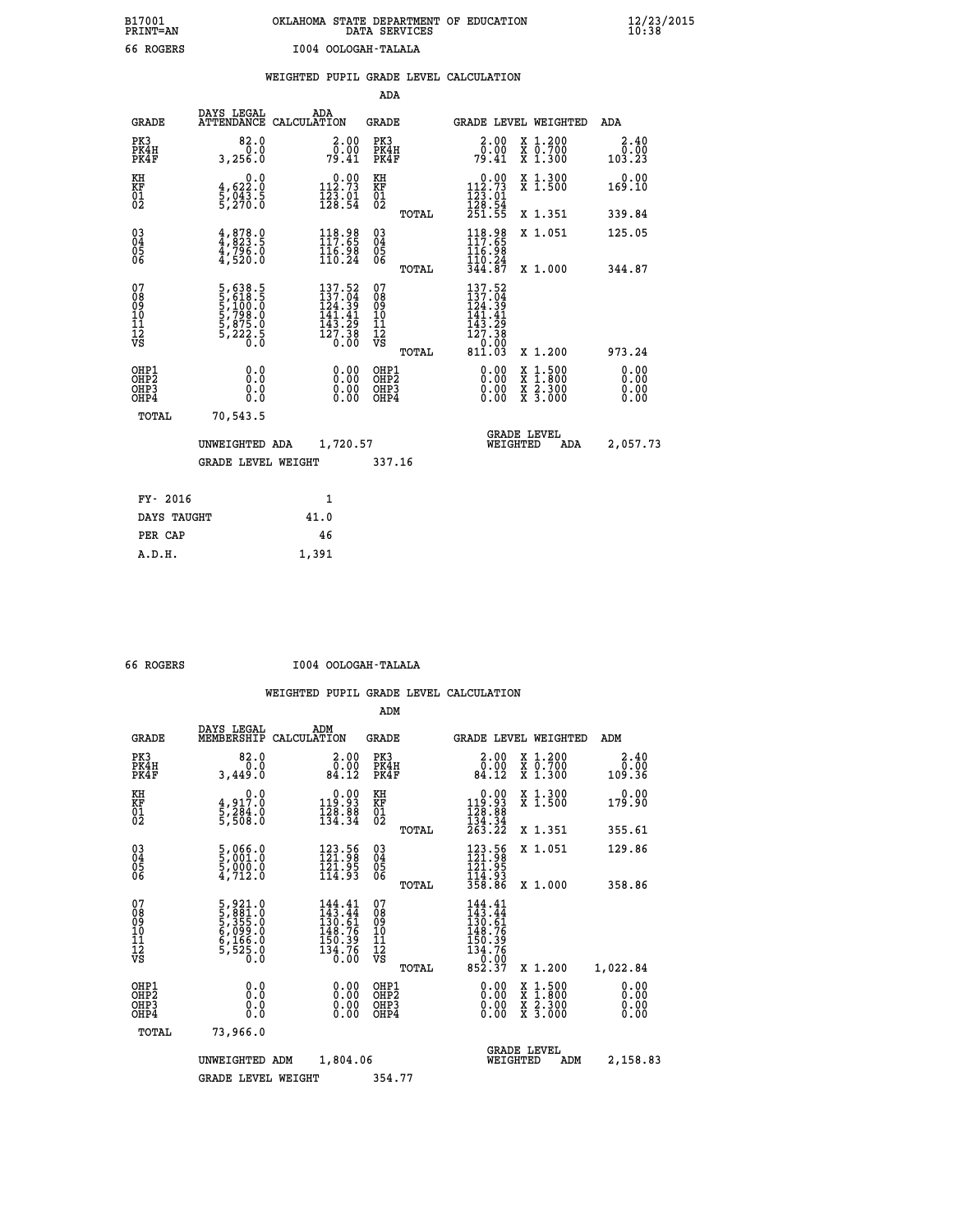| B17001<br>PRINT=AN                             |                                                                                           | OKLAHOMA STATE DEPARTMENT OF EDUCATION                                                   | DATA SERVICES                                   |                                                                                   |                                                                                          | 12/23/2015            |
|------------------------------------------------|-------------------------------------------------------------------------------------------|------------------------------------------------------------------------------------------|-------------------------------------------------|-----------------------------------------------------------------------------------|------------------------------------------------------------------------------------------|-----------------------|
| 66 ROGERS                                      |                                                                                           | I005 INOLA                                                                               |                                                 |                                                                                   |                                                                                          |                       |
|                                                |                                                                                           | WEIGHTED PUPIL GRADE LEVEL CALCULATION                                                   |                                                 |                                                                                   |                                                                                          |                       |
|                                                |                                                                                           |                                                                                          | ADA                                             |                                                                                   |                                                                                          |                       |
| <b>GRADE</b>                                   | DAYS LEGAL                                                                                | ADA<br>ATTENDANCE CALCULATION                                                            | GRADE                                           | GRADE LEVEL WEIGHTED                                                              |                                                                                          | ADA                   |
| PK3<br>PK4H<br>PK4F                            | 166.0<br>0.0<br>2,395.5                                                                   | 3.86<br>$0.00$<br>55.71                                                                  | PK3<br>PK4H<br>PK4F                             | $\begin{smallmatrix} 3.86\ 0.00 \ 55.71 \end{smallmatrix}$                        | X 1.200<br>X 0.700<br>X 1.300                                                            | 4.63<br>0.00<br>72.42 |
| KH<br>KF<br>01<br>02                           | 0.0<br>3,836:5<br>3,454:5<br>4,048:5                                                      | $89.22$<br>$80.34$<br>$94.15$                                                            | KH<br>KF<br>$^{01}_{02}$                        | $\begin{smallmatrix} &0.00\\ &89.22\\ &80.34\\ &94.15\\ &174.49\end{smallmatrix}$ | X 1.300<br>X 1.500                                                                       | 0.00<br>133.83        |
|                                                |                                                                                           |                                                                                          | TOTAL                                           |                                                                                   | X 1.351                                                                                  | 235.74                |
| $\substack{03 \\ 04}$<br>$\substack{05 \\ 06}$ | 3,634.0<br>4,901.5<br>3,982.5<br>3,804.5                                                  | $\substack{1\,8\,4\,:\,\,5\,1\,\\1\,9\,2\,:\,\,6\,2\\9\,8\,:\,\,4\,8}$                   | 03<br>04<br>05<br>06                            | $1\frac{84}{13}\cdot\frac{51}{99}$<br>$92.62$                                     | X 1.051                                                                                  | 88.82                 |
|                                                |                                                                                           |                                                                                          | TOTAL                                           | 88.88<br>295.09                                                                   | X 1.000                                                                                  | 295.09                |
| 07<br>08<br>09<br>11<br>11<br>12<br>VS         | $4, 215.5$<br>$4, 460.5$<br>$4, 342.5$<br>$5, 047.0$<br>$4, 245.0$<br>$3, 841.5$<br>$0.0$ | $\begin{smallmatrix} 98.03\\103.73\\100.99\\117.37\\98.72\\89.39\\0.00\end{smallmatrix}$ | 07<br>08<br>09<br>10<br>11<br>12<br>VS<br>TOTAL | 98.03<br>103.73<br>₫ŏŏ:ġğ<br>$\frac{117.37}{98.72}$<br>ēċ:ĕĕ<br>ÖÖ:Ö<br>608.23    | X 1.200                                                                                  | 729.88                |
| OHP1<br>OHP <sub>2</sub>                       | 0.0<br>Ō.Ō                                                                                | 0.00                                                                                     | OHP1<br>OHP2                                    | 0.00                                                                              |                                                                                          | 0.00                  |
| OHP3<br>OHP4                                   | 0.0<br>0.0                                                                                | 0.00                                                                                     | OHP3<br>OHP4                                    | 0.00<br>0.00                                                                      | $\begin{smallmatrix} x & 1.500 \\ x & 1.800 \\ x & 2.300 \\ x & 3.000 \end{smallmatrix}$ | 0.00<br>0.00          |
| TOTAL                                          | 56,375.5                                                                                  |                                                                                          |                                                 |                                                                                   |                                                                                          |                       |
|                                                | UNWEIGHTED ADA                                                                            | 1,311.11                                                                                 |                                                 | WEIGHTED                                                                          | <b>GRADE LEVEL</b><br>ADA                                                                | 1,560.41              |
|                                                | GRADE LEVEL WEIGHT                                                                        |                                                                                          | 249.30                                          |                                                                                   |                                                                                          |                       |
| FY- 2016                                       |                                                                                           | 1                                                                                        |                                                 |                                                                                   |                                                                                          |                       |
| DAYS TAUGHT                                    |                                                                                           | 43.0                                                                                     |                                                 |                                                                                   |                                                                                          |                       |
| PER CAP                                        |                                                                                           | 46                                                                                       |                                                 |                                                                                   |                                                                                          |                       |
| A.D.H.                                         |                                                                                           | 939                                                                                      |                                                 |                                                                                   |                                                                                          |                       |

| 66 ROGERS | I005 INOLA |
|-----------|------------|
|           |            |

|                                                    |                                                                                     |                    |                                                                      |                                               |       | WEIGHTED PUPIL GRADE LEVEL CALCULATION                                               |                                                                                                  |                       |
|----------------------------------------------------|-------------------------------------------------------------------------------------|--------------------|----------------------------------------------------------------------|-----------------------------------------------|-------|--------------------------------------------------------------------------------------|--------------------------------------------------------------------------------------------------|-----------------------|
|                                                    |                                                                                     |                    |                                                                      | ADM                                           |       |                                                                                      |                                                                                                  |                       |
| <b>GRADE</b>                                       | DAYS LEGAL<br>MEMBERSHIP                                                            | ADM<br>CALCULATION |                                                                      | <b>GRADE</b>                                  |       |                                                                                      | <b>GRADE LEVEL WEIGHTED</b>                                                                      | ADM                   |
| PK3<br>PK4H<br>PK4F                                | 183.0<br>0.0<br>2,593.0                                                             |                    | $\begin{smallmatrix} 4.26\ 0.00\ 60.30 \end{smallmatrix}$            | PK3<br>PK4H<br>PK4F                           |       | $\begin{smallmatrix} 4.26\ 0.00\ 60.30 \end{smallmatrix}$                            | X 1.200<br>X 0.700<br>X 1.300                                                                    | 5.11<br>0.00<br>78.39 |
| KH<br>KF<br>01<br>02                               | 0.0<br>$\frac{4}{3}, \frac{004}{639}$ .0<br>4,211.0                                 |                    | $93.12$<br>$84.63$<br>$97.93$                                        | KH<br>KF<br>01<br>02                          |       | $0.00\n93.12\n84.63\n97.93\n182.56$                                                  | X 1.300<br>X 1.500                                                                               | $0.00$<br>139.68      |
|                                                    |                                                                                     |                    |                                                                      |                                               | TOTAL |                                                                                      | X 1.351                                                                                          | 246.64                |
| $\begin{matrix} 03 \\ 04 \\ 05 \\ 06 \end{matrix}$ | 3,795.0<br>5,066.0<br>4,111.0<br>3,906.0                                            |                    | $88.26$<br>117.81<br>95.60<br>90.84                                  | 03<br>04<br>05<br>06                          |       | $\begin{array}{r} 88.26 \\ 117.81 \\ 95.60 \\ 90.84 \\ 304.25 \end{array}$           | X 1.051                                                                                          | 92.76                 |
|                                                    |                                                                                     |                    |                                                                      |                                               | TOTAL |                                                                                      | X 1.000                                                                                          | 304.25                |
| 07<br>0890112<br>1112<br>VS                        | $4,327.0$<br>$4,603.0$<br>$4,498.0$<br>$5,208.0$<br>$4,415.0$<br>$4,021.0$<br>$0.0$ |                    | 100.63<br>107.05<br>104.60<br>.12<br>121.<br>102:67<br>93:58<br>0.00 | 07<br>08<br>09<br>001<br>11<br>11<br>12<br>VS |       | 100.63<br>107.05<br>104.60<br>121.12<br>$162.67$<br>93.58<br>93.58<br>0.00<br>629.65 |                                                                                                  |                       |
|                                                    |                                                                                     |                    |                                                                      |                                               | TOTAL |                                                                                      | $X_1.200$                                                                                        | 755.58                |
| OHP1<br>OHP2<br>OH <sub>P3</sub><br>OHP4           | 0.0<br>0.000                                                                        |                    | $\begin{smallmatrix} 0.00 \ 0.00 \ 0.00 \ 0.00 \end{smallmatrix}$    | OHP1<br>OHP2<br>OHP <sub>3</sub>              |       |                                                                                      | $\begin{smallmatrix} x & 1 & 500 \\ x & 1 & 800 \\ x & 2 & 300 \\ x & 3 & 000 \end{smallmatrix}$ | 0.00<br>0.00<br>0.00  |
| TOTAL                                              | 58,580.0                                                                            |                    |                                                                      |                                               |       |                                                                                      |                                                                                                  |                       |
|                                                    | UNWEIGHTED ADM                                                                      |                    | 1,362.40                                                             |                                               |       | WEIGHTED                                                                             | <b>GRADE LEVEL</b><br>ADM                                                                        | 1,622.41              |
|                                                    | <b>GRADE LEVEL WEIGHT</b>                                                           |                    |                                                                      | 260.01                                        |       |                                                                                      |                                                                                                  |                       |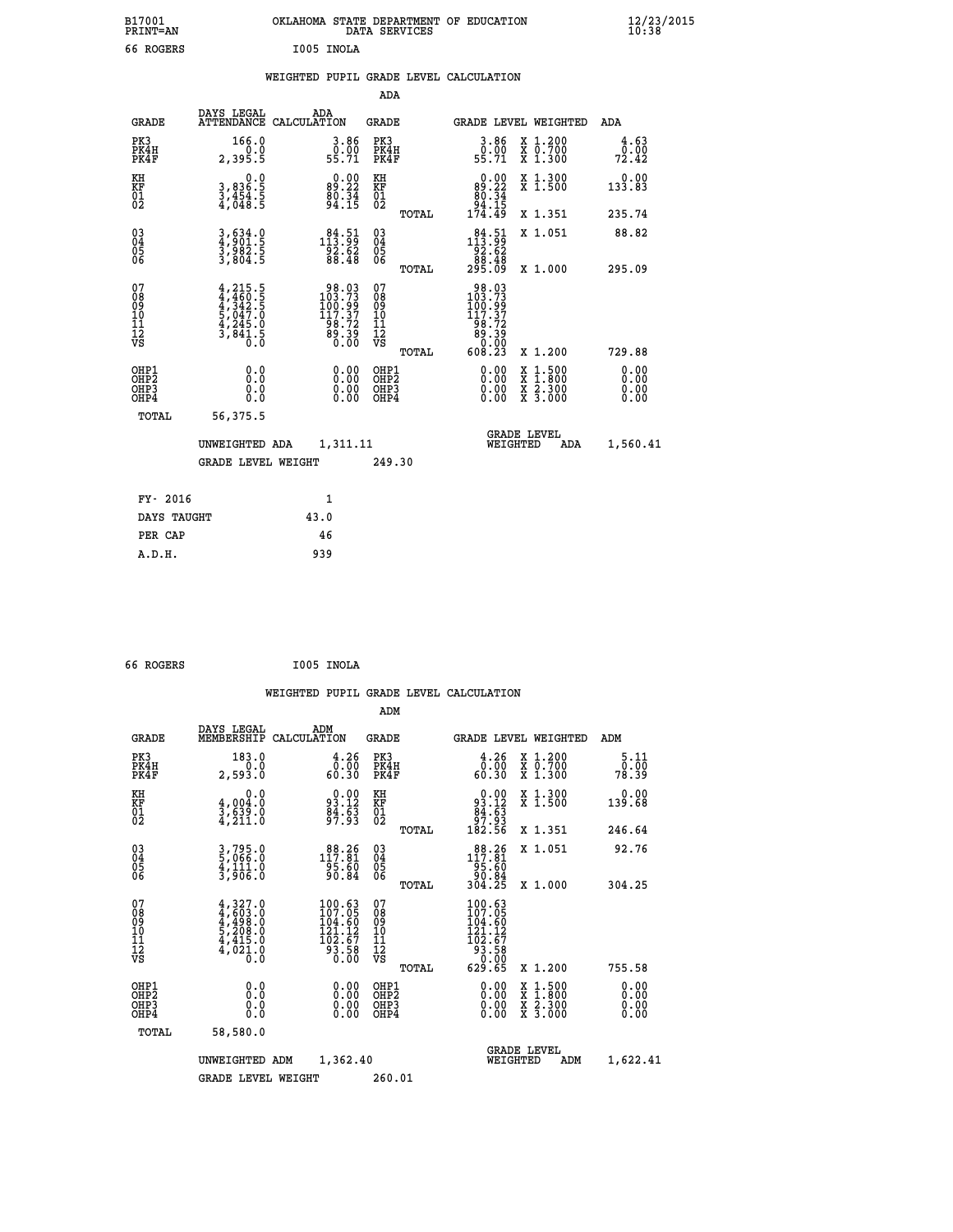| B17001<br>PRINT=AN                       |                                                                                                          | OKLAHOMA STATE DEPARTMENT OF EDUCATION                                                           | DATA SERVICES                                   |                                                                                                                  | $\frac{12}{23}$ /2015        |
|------------------------------------------|----------------------------------------------------------------------------------------------------------|--------------------------------------------------------------------------------------------------|-------------------------------------------------|------------------------------------------------------------------------------------------------------------------|------------------------------|
| 66 ROGERS                                |                                                                                                          | 1006 SEQUOYAH                                                                                    |                                                 |                                                                                                                  |                              |
|                                          |                                                                                                          | WEIGHTED PUPIL GRADE LEVEL CALCULATION                                                           | ADA                                             |                                                                                                                  |                              |
|                                          | DAYS LEGAL                                                                                               | ADA                                                                                              |                                                 |                                                                                                                  |                              |
| <b>GRADE</b>                             |                                                                                                          | ATTENDANCE CALCULATION                                                                           | GRADE                                           | <b>GRADE LEVEL WEIGHTED</b>                                                                                      | ADA                          |
| PK3<br>PK4H<br>PK4F                      | 82.0<br>0.0<br>2,786.5                                                                                   | $1.91$<br>$0.00$<br>64.80                                                                        | PK3<br>PK4H<br>PK4F                             | 1.91<br>X 1.200<br>X 0.700<br>X 1.300<br>0.00<br>64.80                                                           | 2.29<br>0.00<br>84.24        |
| KH<br>KF<br>$\overline{01}$              | 0.0<br>3,733:0<br>3,827:0<br>3,951:5                                                                     | $\begin{smallmatrix} 0.00\\ 86.81\\ 99.00\\ 91.90 \end{smallmatrix}$                             | KH<br>KF<br>$\overline{01\over 2}$              | $0.00$<br>86.81<br>X 1.300<br>X 1.500<br>$\frac{89}{91}. \frac{00}{90}$                                          | 0.00<br>130.22               |
|                                          |                                                                                                          |                                                                                                  | TOTAL                                           | 180.90<br>X 1.351                                                                                                | 244.40                       |
| $03\overline{4}$<br>0500                 | $\frac{4}{4}, \frac{531}{024}$ $\cdot \frac{0}{2}$<br>$\frac{2}{3}, \frac{924}{507}$ $\cdot \frac{0}{5}$ | $105.37$<br>93.58<br>68.00<br>61.57                                                              | 03<br>04<br>05<br>06                            | 105.37<br>93.58<br>69.00<br>X 1.051<br>81.57                                                                     | 110.74                       |
|                                          |                                                                                                          |                                                                                                  | TOTAL                                           | 243.15<br>X 1.000                                                                                                | 243.15                       |
| 07<br>08<br>09<br>10<br>11<br>12<br>VS   | $4,492.0$<br>$3,623.5$<br>$5,197.5$<br>$4,410.0$<br>$4,819.0$<br>$4,214.5$<br>$0.0$                      | $\begin{smallmatrix} 104.47\\ 84.27\\ 120.87\\ 102.56\\ 112.07\\ 98.01\\ 0.00 \end{smallmatrix}$ | 07<br>08<br>09<br>10<br>11<br>12<br>VS<br>TOTAL | 104.47<br>84.27<br>120.87<br>102.56<br>112.07<br>98.01<br>0.00<br>X 1.200<br>622.25                              | 746.70                       |
| OHP1<br>OHP2<br>OH <sub>P3</sub><br>OHP4 | 0.0<br>0.0<br>0.0                                                                                        | 0.00<br>0.00                                                                                     | OHP1<br>OH <sub>P</sub> 2<br>OHP3<br>OHP4       | 0.00<br>$\begin{smallmatrix} x & 1.500 \\ x & 1.800 \\ x & 2.300 \\ x & 3.000 \end{smallmatrix}$<br>0.00<br>0.00 | 0.00<br>0.00<br>0.00<br>0.00 |
| TOTAL                                    | 56,123.0                                                                                                 |                                                                                                  |                                                 |                                                                                                                  |                              |
|                                          | UNWEIGHTED ADA<br><b>GRADE LEVEL WEIGHT</b>                                                              | 1,305.19                                                                                         | 256.55                                          | <b>GRADE LEVEL</b><br>WEIGHTED<br>ADA                                                                            | 1,561.74                     |
| FY- 2016                                 |                                                                                                          | 1                                                                                                |                                                 |                                                                                                                  |                              |
| DAYS TAUGHT                              |                                                                                                          | 43.0                                                                                             |                                                 |                                                                                                                  |                              |

| DAYS TAUGHT | 43.0  |
|-------------|-------|
| PER CAP     | 33    |
| A.D.H.      | 1,039 |
|             |       |

| 66 ROGERS |  | I006 SEQUOYAH |
|-----------|--|---------------|
|-----------|--|---------------|

 **WEIGHTED PUPIL GRADE LEVEL CALCULATION ADM DAYS LEGAL ADM GRADE MEMBERSHIP CALCULATION GRADE GRADE LEVEL WEIGHTED ADM PK3 86.0 2.00 PK3 2.00 X 1.200 2.40 PK4H 0.0 0.00 PK4H 0.00 X 0.700 0.00 PK4F 2,935.0 68.26 PK4F 68.26 X 1.300 88.74 KH 0.0 0.00 KH 0.00 X 1.300 0.00 KF 3,907.0 90.86 KF 90.86 X 1.500 136.29** لي 1,000 0.0 0.0 EXE<br>1,970.0 90.86 EXE<br>02 4,129.0 96.33 02  **02 4,129.0 96.02 02 96.02 TOTAL 188.35 X 1.351 254.46 03 4,674.0 108.70 03 108.70 X 1.051 114.24 04 4,153.0 96.58 04 96.58 05 3,027.0 70.40 05 70.40** 03 4,674.0 108.70 03<br>04 4,153.0 96.58 04<br>05 3,027.0 70.40 05<br>06 3,622.0 84.23 06 TOTAL  **TOTAL 251.21 X 1.000 251.21 07 4,612.0 107.26 07 107.26 08 3,740.0 86.98 08 86.98 09 5,380.0 125.12 09 125.12 10 4,607.0 107.14 10 107.14 11 5,036.0 117.12 11 117.12 12 4,404.0 102.42 12 102.42 VS 0.0 0.00 VS 0.00 TOTAL 646.04 X 1.200 775.25 OHP1 0.0 0.00 OHP1 0.00 X 1.500 0.00 OHP2 0.0 0.00 OHP2 0.00 X 1.800 0.00 OHP3 0.0 0.00 OHP3 0.00 X 2.300 0.00 OHP4 0.0 0.00 OHP4 0.00 X 3.000 0.00 TOTAL 58,282.0 GRADE LEVEL UNWEIGHTED ADM 1,355.42 WEIGHTED ADM 1,622.59** GRADE LEVEL WEIGHT 267.17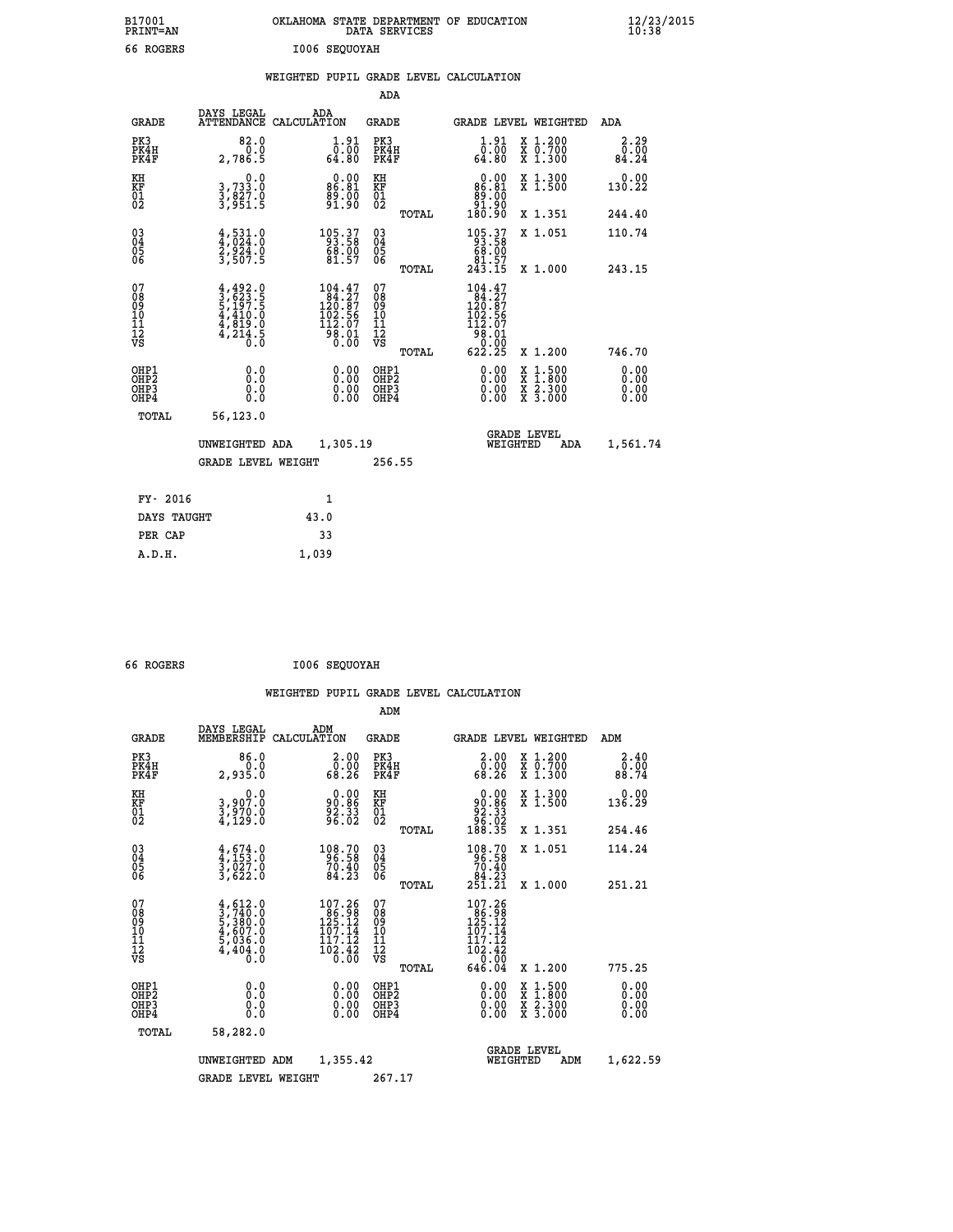| B17001<br><b>PRINT=AN</b> | OKLAHOMA STATE DEPARTMENT OF EDUCATION<br>DATA SERVICES | $\frac{12}{23}$ /2015 |
|---------------------------|---------------------------------------------------------|-----------------------|
| 66 ROGERS                 | I007 FOYIL                                              |                       |

|  |  | WEIGHTED PUPIL GRADE LEVEL CALCULATION |
|--|--|----------------------------------------|
|  |  |                                        |

|                                                                    |                                                                                                                            |                                                                      | ADA                                          |       |                                                                                          |                                                                                          |                               |
|--------------------------------------------------------------------|----------------------------------------------------------------------------------------------------------------------------|----------------------------------------------------------------------|----------------------------------------------|-------|------------------------------------------------------------------------------------------|------------------------------------------------------------------------------------------|-------------------------------|
| <b>GRADE</b>                                                       | DAYS LEGAL                                                                                                                 | ADA<br>ATTENDANCE CALCULATION                                        | <b>GRADE</b>                                 |       |                                                                                          | GRADE LEVEL WEIGHTED                                                                     | ADA                           |
| PK3<br>PK4H<br>PK4F                                                | 0.0<br>0.0<br>1,311.0                                                                                                      | $\begin{smallmatrix} 0.00\\ 0.00\\ 33.62 \end{smallmatrix}$          | PK3<br>PK4H<br>PK4F                          |       | 0.00<br>ۆة:ۆ<br>33.62                                                                    | X 1.200<br>X 0.700<br>X 1.300                                                            | 0.00<br>0.00<br>43.71         |
| KH<br>KF<br>01<br>02                                               | 0.0<br>$\frac{1}{1}, \frac{449}{257}$ .0<br>1,572.0                                                                        | $\begin{smallmatrix} 0.00\\ 37.15\\ 32.23\\ 40.31 \end{smallmatrix}$ | KH<br>KF<br>01<br>02                         |       | 37.15<br>$\frac{32.23}{40.31}$<br>$\frac{40.31}{72.54}$                                  | X 1.300<br>X 1.500                                                                       | 0.00<br>55.73                 |
|                                                                    |                                                                                                                            |                                                                      |                                              | TOTAL |                                                                                          | X 1.351                                                                                  | 98.00                         |
| $\begin{smallmatrix} 03 \\[-4pt] 04 \end{smallmatrix}$<br>Ŏ5<br>06 | $1,586.0$<br>$1,377.0$<br>$1,324.0$                                                                                        | $43.21$<br>$40.67$<br>$35.31$<br>$33.95$                             | $\substack{03 \\ 04}$<br>Ŏ5<br>06            |       | $43.21$<br>$40.67$<br>$35.31$<br>$33.95$<br>$109.93$                                     | X 1.051                                                                                  | 45.41                         |
|                                                                    |                                                                                                                            |                                                                      |                                              | TOTAL |                                                                                          | X 1.000                                                                                  | 109.93                        |
| 07<br>08<br>09<br>101<br>11<br>12<br>VS                            | $\begin{smallmatrix} 1, 621 & 0\\ 1, 208 & 5\\ 1, 456 & 5\\ 1, 605 & 0\\ 1, 147 & 5\\ 1, 201 & 0\\ 0 & 0\end{smallmatrix}$ | $30.56$<br>$37.35$<br>$41.10$<br>$29.42$<br>$\frac{30.75}{0.00}$     | 07<br>08<br>09<br>11<br>11<br>12<br>VS       |       | $\begin{array}{c} 41.56 \\ 30.97 \\ 37.35 \\ 41.10 \end{array}$<br>$\frac{25.42}{30.79}$ |                                                                                          |                               |
|                                                                    |                                                                                                                            |                                                                      |                                              | TOTAL | 211.19                                                                                   | X 1.200                                                                                  | 253.43                        |
| OHP1<br>OHP <sub>2</sub><br>OH <sub>P3</sub><br>OHP4               | 0.0<br>0.0<br>$0.\overline{0}$                                                                                             | 0.00<br>$\begin{smallmatrix} 0.00 \ 0.00 \end{smallmatrix}$          | OHP1<br>OHP <sub>2</sub><br>OHP <sub>3</sub> |       | 0.00<br>0.00                                                                             | $\begin{smallmatrix} x & 1.500 \\ x & 1.800 \\ x & 2.300 \\ x & 3.000 \end{smallmatrix}$ | 0.00<br>Ō. ŌŌ<br>0.00<br>0.00 |
| TOTAL                                                              | 19,800.5                                                                                                                   |                                                                      |                                              |       |                                                                                          |                                                                                          |                               |
|                                                                    | UNWEIGHTED ADA                                                                                                             | 507.64                                                               |                                              |       |                                                                                          | <b>GRADE LEVEL</b><br>WEIGHTED<br>ADA                                                    | 606.21                        |
|                                                                    | <b>GRADE LEVEL WEIGHT</b>                                                                                                  |                                                                      |                                              | 98.57 |                                                                                          |                                                                                          |                               |
| FY- 2016                                                           |                                                                                                                            | 1                                                                    |                                              |       |                                                                                          |                                                                                          |                               |
| DAYS TAUGHT                                                        |                                                                                                                            | 39.0                                                                 |                                              |       |                                                                                          |                                                                                          |                               |
| PER CAP                                                            |                                                                                                                            | 33                                                                   |                                              |       |                                                                                          |                                                                                          |                               |

 **66 ROGERS I007 FOYIL WEIGHTED PUPIL GRADE LEVEL CALCULATION ADM DAYS LEGAL ADM GRADE MEMBERSHIP CALCULATION GRADE GRADE LEVEL WEIGHTED ADM PK3 0.0 0.00 PK3 0.00 X 1.200 0.00 PK4H 0.0 0.00 PK4H 0.00 X 0.700 0.00 PK4F 1,389.0 35.62 PK4F 35.62 X 1.300 46.31 KH 0.0 0.00 KH 0.00 X 1.300 0.00 KF 1,538.0 39.44 KF 39.44 X 1.500 59.16 KH**  $\begin{array}{cccc} 0.0 & 0.00 & \text{KH} \\ \text{KF} & 1,538.0 & 39.44 & \text{KF} \\ 01 & 1,534.0 & 33.64 & 39.44 \\ 02 & 1,647.0 & 42.23 & 02 \end{array}$  $02 \hspace{1.5cm} 1,647.0 \hspace{1.5cm} 42.23 \hspace{1.5cm} 02 \hspace{1.5cm} \overbrace{2 \cdot 23}$  **TOTAL 75.87 X 1.351 102.50 03 1,746.0 44.77 03 44.77 X 1.051 47.05 04 1,647.0 42.23 04 42.23 05 1,416.0 36.31 05 36.31 06 1,388.0 35.59 06 35.59 TOTAL 114.13 X 1.000 114.13**  $\begin{array}{cccc} 07 & 1,683.0 & 43.15 & 07 & 43.15 \ 08 & 1,286.0 & 39.13 & 08 & 39.13 \ 09 & 1,526.0 & 39.13 & 08 & 39.13 \ 10 & 1,668.0 & 42.72 & 10 & 42.72 \ 11 & 1,201.0 & 30.79 & 11 & 30.79 \ \hline \textrm{vs} & 1,258.0 & 32.38 & 12 & 32.79 \ 12 & 50.0 & 36.0 & 75 &$  **TOTAL 219.99 X 1.200 263.99 OHP1 0.0 0.00 OHP1 0.00 X 1.500 0.00 OHP2 0.0 0.00 OHP2 0.00 X 1.800 0.00 OHP3 0.0 0.00 OHP3 0.00 X 2.300 0.00 OHP4 0.0 0.00 OHP4 0.00 X 3.000 0.00 TOTAL 20,666.0 GRADE LEVEL UNWEIGHTED ADM 529.82 WEIGHTED ADM 633.14 GRADE LEVEL WEIGHT 103.32**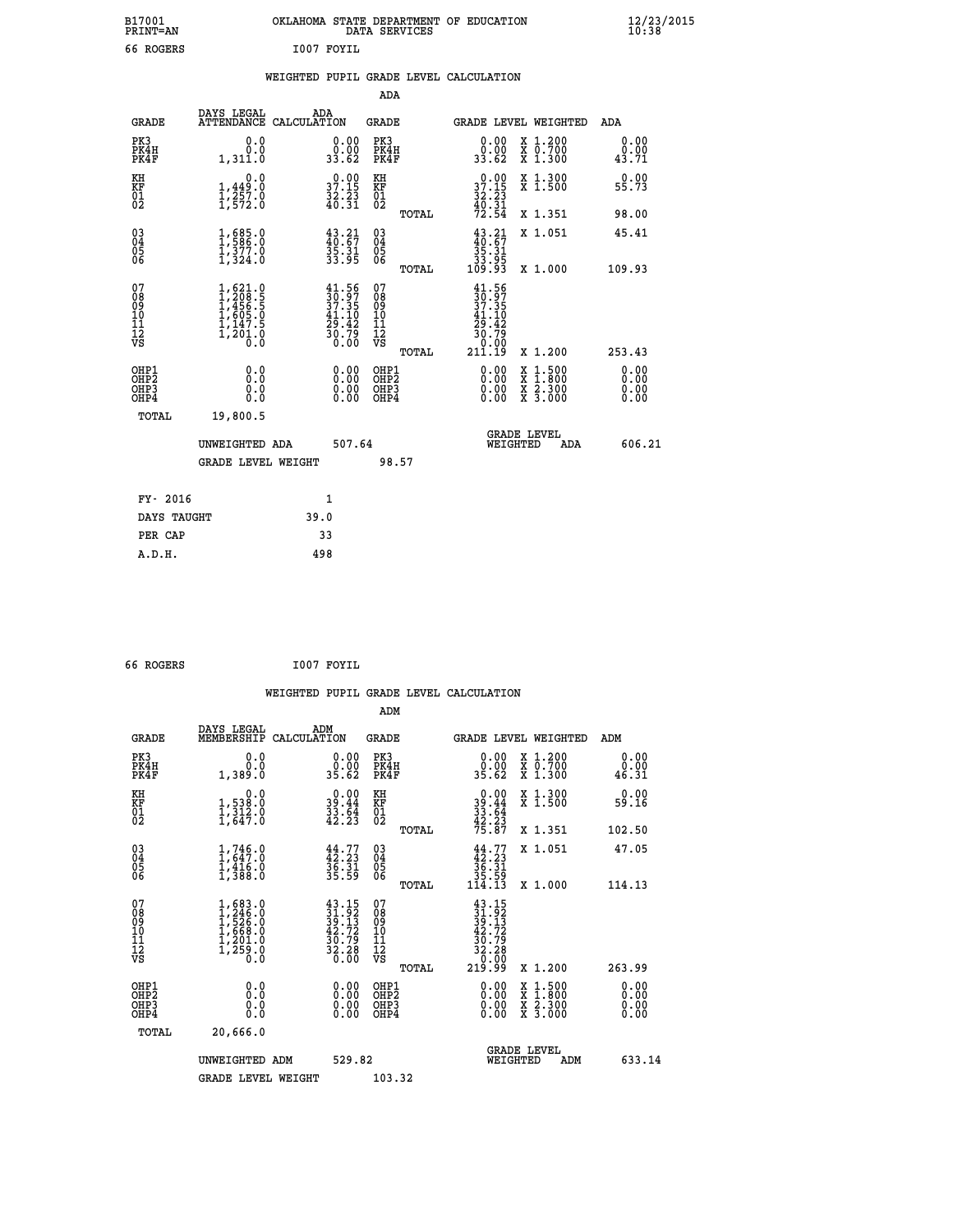| B17001          | OKLAHOMA STATE DEPARTMENT OF EDUCATION |
|-----------------|----------------------------------------|
| <b>PRINT=AN</b> | DATA SERVICES                          |
| 66 ROGERS       | 1008 VERDIGRIS                         |

 **B17001 OKLAHOMA STATE DEPARTMENT OF EDUCATION 12/23/2015**

| 66 ROGERS                                            |                                                                                                                                               |       | <b>I008 VERDIGRIS</b>                                                                       |                                                    |       |                                                                                                        |                                                                                                                                      |                              |
|------------------------------------------------------|-----------------------------------------------------------------------------------------------------------------------------------------------|-------|---------------------------------------------------------------------------------------------|----------------------------------------------------|-------|--------------------------------------------------------------------------------------------------------|--------------------------------------------------------------------------------------------------------------------------------------|------------------------------|
|                                                      |                                                                                                                                               |       |                                                                                             |                                                    |       | WEIGHTED PUPIL GRADE LEVEL CALCULATION                                                                 |                                                                                                                                      |                              |
|                                                      |                                                                                                                                               |       |                                                                                             | <b>ADA</b>                                         |       |                                                                                                        |                                                                                                                                      |                              |
| GRADE                                                | DAYS LEGAL<br>ATTENDANCE CALCULATION                                                                                                          |       | ADA                                                                                         | <b>GRADE</b>                                       |       |                                                                                                        | GRADE LEVEL WEIGHTED                                                                                                                 | ADA                          |
| PK3<br>PK4H<br>PK4F                                  | 210.0<br>0.0<br>3,061.0                                                                                                                       |       | 5.12<br>10:00<br>74∶66                                                                      | PK3<br>PK4H<br>PK4F                                |       | $5.12$<br>$0.00$<br>74.66                                                                              | X 1.200<br>X 0.700<br>X 1.300                                                                                                        | 6.14<br>0.00<br>97.06        |
| KH<br>KF<br>01<br>02                                 | 0.0<br>2,802:0<br>3,374:0<br>3,154:0                                                                                                          |       | $\begin{smallmatrix} 0.00\\ 68.34\\ 82.32\\ 76.96 \end{smallmatrix}$                        | KH<br>KF<br>01<br>02                               |       | $\begin{smallmatrix} &0.00\\ &68.34\\ &82.32\\ &76.96\\ 159.28\end{smallmatrix}$                       | X 1.300<br>X 1.500                                                                                                                   | 0.00<br>102.51               |
|                                                      |                                                                                                                                               |       |                                                                                             |                                                    | TOTAL |                                                                                                        | X 1.351                                                                                                                              | 215.19                       |
| $\begin{matrix} 03 \\ 04 \\ 05 \\ 06 \end{matrix}$   | 3,298.0<br>3,614.0<br>3,338.0<br>4,289.5                                                                                                      |       | $\begin{smallmatrix}80.44\\88.15\\81.41\\104.65\end{smallmatrix}$                           | $\begin{matrix} 03 \\ 04 \\ 05 \\ 06 \end{matrix}$ |       | 80.44<br>$\begin{array}{r} 81.41 \\ 104.65 \\ 274.21 \end{array}$                                      | X 1.051                                                                                                                              | 84.54                        |
|                                                      |                                                                                                                                               |       |                                                                                             |                                                    | TOTAL |                                                                                                        | X 1.000                                                                                                                              | 274.21                       |
| 07<br>08901112<br>1112<br>VS                         | $\begin{smallmatrix} 3\,,\,627\,.5\\ 4\,,\,152\,.5\\ 4\,,\,602\,.0\\ 3\,,\,724\,.0\\ 3\,,\,249\,.5\\ 3\,,\,578\,.5\\ 0\,.0 \end{smallmatrix}$ |       | $\begin{array}{r} 88.48 \\ 101.28 \\ 112.24 \\ 90.85 \\ 79.25 \\ 87.32 \\ 0.00 \end{array}$ | 07<br>08<br>09<br>001<br>11<br>11<br>12<br>VS      | TOTAL | $\begin{array}{r} 88.48 \\ 101.28 \\ 112.24 \\ 90.85 \\ 79.25 \\ 87.32 \\ 60.00 \\ 559.42 \end{array}$ | X 1.200                                                                                                                              | 671.30                       |
| OHP1<br>OHP <sub>2</sub><br>OH <sub>P3</sub><br>OHP4 | 0.0<br>0.0<br>0.0                                                                                                                             |       | $\begin{smallmatrix} 0.00 \ 0.00 \ 0.00 \ 0.00 \end{smallmatrix}$                           | OHP1<br>OHP2<br>OHP3<br>OHP4                       |       | 0.00<br>0.00                                                                                           | $\begin{smallmatrix} \mathtt{X} & 1 & 500 \\ \mathtt{X} & 1 & 800 \\ \mathtt{X} & 2 & 300 \\ \mathtt{X} & 3 & 000 \end{smallmatrix}$ | 0.00<br>0.00<br>0.00<br>0.00 |
| TOTAL                                                | 50,074.5                                                                                                                                      |       |                                                                                             |                                                    |       |                                                                                                        |                                                                                                                                      |                              |
|                                                      | UNWEIGHTED ADA                                                                                                                                |       | 1,221.47                                                                                    |                                                    |       | WEIGHTED                                                                                               | <b>GRADE LEVEL</b><br>ADA                                                                                                            | 1,450.95                     |
|                                                      | <b>GRADE LEVEL WEIGHT</b>                                                                                                                     |       |                                                                                             | 229.48                                             |       |                                                                                                        |                                                                                                                                      |                              |
| FY- 2016                                             |                                                                                                                                               |       | 1                                                                                           |                                                    |       |                                                                                                        |                                                                                                                                      |                              |
| DAYS TAUGHT                                          |                                                                                                                                               | 41.0  |                                                                                             |                                                    |       |                                                                                                        |                                                                                                                                      |                              |
| PER CAP                                              |                                                                                                                                               |       | 33                                                                                          |                                                    |       |                                                                                                        |                                                                                                                                      |                              |
| A.D.H.                                               |                                                                                                                                               | 1,027 |                                                                                             |                                                    |       |                                                                                                        |                                                                                                                                      |                              |
|                                                      |                                                                                                                                               |       |                                                                                             |                                                    |       |                                                                                                        |                                                                                                                                      |                              |

 **66 ROGERS I008 VERDIGRIS**

|                                          |                                                                |                                                                                             | ADM                                                 |                                                                                                        |                                          |                       |
|------------------------------------------|----------------------------------------------------------------|---------------------------------------------------------------------------------------------|-----------------------------------------------------|--------------------------------------------------------------------------------------------------------|------------------------------------------|-----------------------|
| <b>GRADE</b>                             | DAYS LEGAL<br>MEMBERSHIP                                       | ADM<br>CALCULATION                                                                          | <b>GRADE</b>                                        | <b>GRADE LEVEL WEIGHTED</b>                                                                            |                                          | ADM                   |
| PK3<br>PK4H<br>PK4F                      | 210.0<br>3,275.0                                               | 5.12<br>ōō:ŏō<br>79.88                                                                      | PK3<br>PK4H<br>PK4F                                 | $\begin{smallmatrix}5.12\0.00\\79.88\end{smallmatrix}$                                                 | X 1.200<br>X 0.700<br>X 1.300            | 6.14<br>0.00<br>84.84 |
| KH<br>KF<br>01<br>02                     | 0.0<br>2,967.0<br>3,516.0<br>3,262.0                           | $72.37$<br>$85.78$<br>$79.61$                                                               | KH<br>KF<br>01<br>02                                | $\begin{smallmatrix} &0.00\ 72.37\ 85.78\ 79.61\ 165.39\ \end{smallmatrix}$                            | X 1.300<br>X 1.500                       | 0.00<br>108.56        |
|                                          |                                                                |                                                                                             | TOTAL                                               |                                                                                                        | X 1.351                                  | 223.44                |
| 03<br>04<br>05<br>06                     | 3,390.0<br>3,735.0<br>3,466.0<br>4,458.0                       | $\begin{smallmatrix}82.68\\91.10\\84.54\\108.76\end{smallmatrix}$                           | $\begin{array}{c} 03 \\ 04 \\ 05 \\ 06 \end{array}$ | $\begin{smallmatrix}82.68\\91.10\\84.54\\108.76\\284.40\end{smallmatrix}$                              | X 1.051                                  | 86.90                 |
|                                          |                                                                |                                                                                             | TOTAL                                               |                                                                                                        | X 1.000                                  | 284.40                |
| 07<br>08<br>09<br>101<br>112<br>VS       | 3,826.0<br>4,308.0<br>4,750.0<br>3,924.0<br>3,475.0<br>3,796.0 | $\begin{array}{r} 93.32 \\ 105.07 \\ 115.85 \\ 95.73 \\ 84.75 \\ 92.63 \\ 0.00 \end{array}$ | 07<br>08<br>09<br>11<br>11<br>12<br>VS              | $\begin{array}{r} 93.32 \\ 105.07 \\ 115.85 \\ 95.735 \\ 84.75 \\ 92.63 \\ 0.00 \\ 587.35 \end{array}$ |                                          |                       |
|                                          |                                                                |                                                                                             | TOTAL                                               |                                                                                                        | X 1.200                                  | 704.82                |
| OHP1<br>OHP2<br>OHP <sub>3</sub><br>OHP4 |                                                                |                                                                                             | OHP1<br>OHP2<br>OHP <sub>3</sub>                    | $0.00$<br>$0.00$<br>0.00                                                                               | X 1:500<br>X 1:800<br>X 2:300<br>X 3:000 | 0.00<br>0.00<br>0.00  |
| TOTAL                                    | 52,358.0                                                       |                                                                                             |                                                     |                                                                                                        |                                          |                       |
|                                          | UNWEIGHTED                                                     | 1,277.19<br>ADM                                                                             |                                                     | <b>GRADE LEVEL</b><br>WEIGHTED                                                                         | ADM                                      | 1,518.10              |
|                                          | <b>GRADE LEVEL WEIGHT</b>                                      |                                                                                             | 240.91                                              |                                                                                                        |                                          |                       |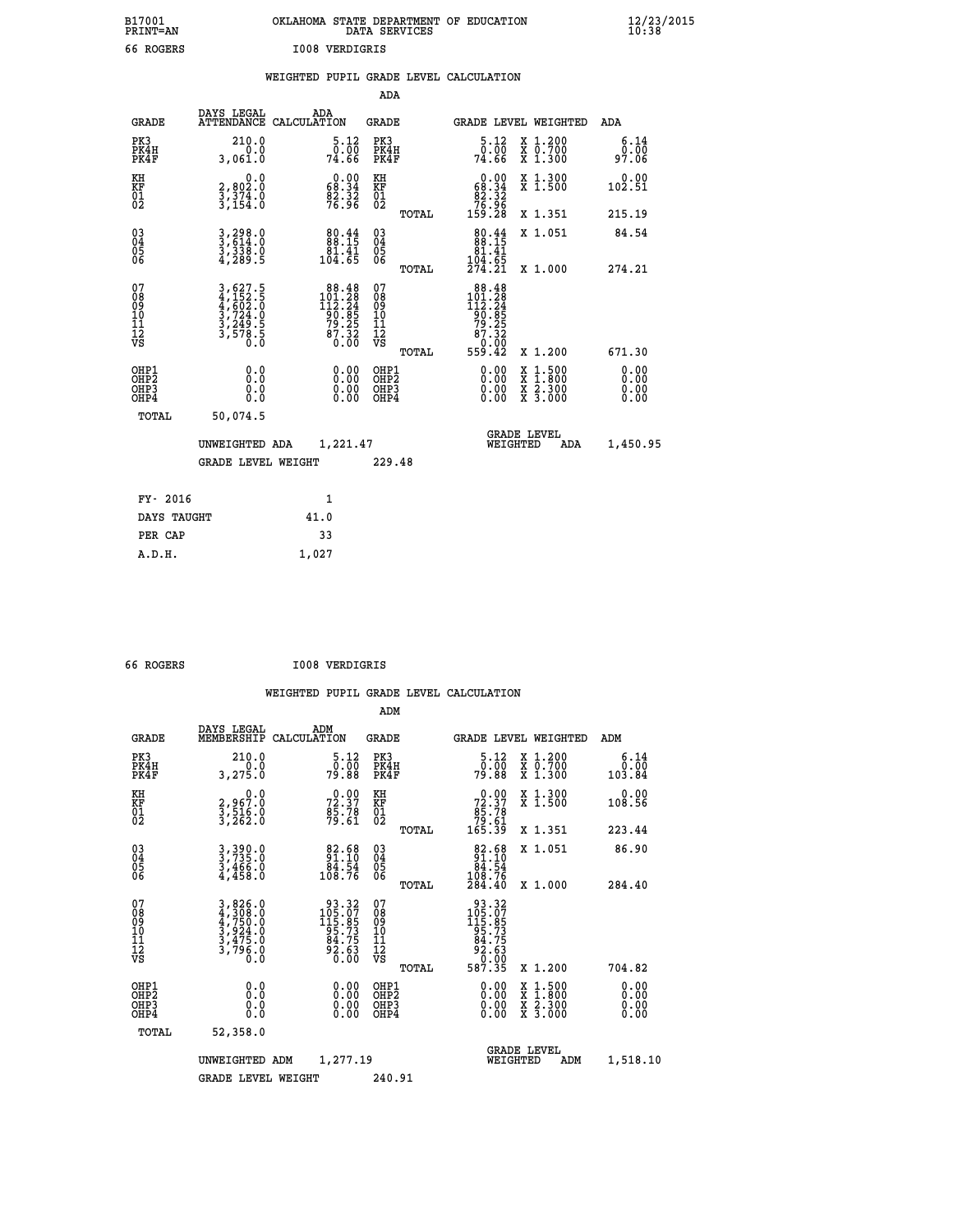| OKLAHOMA STATE DEPARTMENT OF EDUCATION<br>DATA SERVICES |  |
|---------------------------------------------------------|--|
| COUNTY TOTALS                                           |  |

 **B17001 OKLAHOMA STATE DEPARTMENT OF EDUCATION 12/23/2015**

|  |  | WEIGHTED PUPIL GRADE LEVEL CALCULATION |
|--|--|----------------------------------------|
|  |  |                                        |

|                                                                    |                                                                                                               |                                                                                                     | ADA                                                               |                                                                                                     |                                                                                                  |                               |
|--------------------------------------------------------------------|---------------------------------------------------------------------------------------------------------------|-----------------------------------------------------------------------------------------------------|-------------------------------------------------------------------|-----------------------------------------------------------------------------------------------------|--------------------------------------------------------------------------------------------------|-------------------------------|
| <b>GRADE</b>                                                       | DAYS LEGAL                                                                                                    | ADA<br>ATTENDANCE CALCULATION                                                                       | <b>GRADE</b>                                                      |                                                                                                     | GRADE LEVEL WEIGHTED                                                                             | ADA                           |
| PK3<br>PK4H<br>PK4F                                                | 866.0<br>9,407.0<br>16,739.5                                                                                  | $20.85$<br>$229.48$<br>$398.56$                                                                     | PK3<br>PK4H<br>PK4F                                               | 20.85<br>229.48<br>398.56                                                                           | X 1.200<br>X 0.700<br>X 1.300                                                                    | 25.01<br>160.64<br>518.12     |
| KH<br>KF<br>01<br>02                                               | 0.0<br>38,734.0<br>39,730.5<br>41,311.0                                                                       | 0.00<br>931.04<br>953.69<br>992.70                                                                  | KH<br>KF<br>01<br>02                                              | 0.00<br>931.04<br>953.69<br>953.69<br>946.39<br>1,946.39                                            | X 1.300<br>X 1.500                                                                               | 0.00<br>1,396.58              |
|                                                                    |                                                                                                               |                                                                                                     | TOTAL                                                             |                                                                                                     | X 1.351                                                                                          | 2,629.59                      |
| $\begin{smallmatrix} 03 \\[-4pt] 04 \end{smallmatrix}$<br>Ŏ5<br>06 | $\begin{smallmatrix} 40,148.0\\ 40,117.0\\ 36,846.5\\ 41,088.0 \end{smallmatrix}$                             | 965.33<br>962.12<br>$\frac{886.72}{988.91}$                                                         | $\substack{03 \\ 04}$<br>$\begin{matrix} 0.5 \\ 0.6 \end{matrix}$ | 965.33<br>962.12<br>886.72<br>988.91<br>2,837.75                                                    | X 1.051                                                                                          | 3,852.30                      |
|                                                                    |                                                                                                               |                                                                                                     | TOTAL                                                             |                                                                                                     | X 1.000                                                                                          | 2,837.75                      |
| 07<br>08<br>09<br>101<br>11<br>12<br>VS                            | $\begin{smallmatrix} 41,295.0\\ 39,280.0\\ 45,087.0\\ 43,712.5\\ 40,979.0\\ 37,752.0\\ 0.0 \end{smallmatrix}$ | $\begin{array}{r} 992.48 \\ 942.56 \\ 1,087.80 \\ 1,056.12 \\ 989.86 \\ 911.68 \\ 0.00 \end{array}$ | 07<br>08<br>09<br>101<br>11<br>12<br>VS                           | $\begin{array}{c} 992.48 \\ 942.56 \\ 1,087.80 \\ 1,056.12 \\ 989.86 \\ 911.68 \end{array}$<br>0.00 |                                                                                                  |                               |
|                                                                    |                                                                                                               |                                                                                                     | TOTAL                                                             | 5,980.50                                                                                            | X 1.200                                                                                          | 7,176.61                      |
| OHP1<br>OHP <sub>2</sub><br>OHP3<br>OH <sub>P4</sub>               | 575.0<br>0.0<br>0.0<br>0.0                                                                                    | 13.60<br>0.00                                                                                       | OHP1<br>OHP2<br>OHP3<br>OHP4                                      | 13.60<br>0.00                                                                                       | $\begin{smallmatrix} x & 1 & 500 \\ x & 1 & 800 \\ x & 2 & 300 \\ x & 3 & 000 \end{smallmatrix}$ | 20.41<br>0.00<br>0.00<br>0.00 |
| TOTAL                                                              | 553,668.0                                                                                                     |                                                                                                     |                                                                   |                                                                                                     |                                                                                                  |                               |
|                                                                    | UNWEIGHTED ADA                                                                                                | 13,323.50                                                                                           |                                                                   | WEIGHTED                                                                                            | <b>GRADE LEVEL</b><br>ADA                                                                        | 15,779.26                     |
|                                                                    | <b>GRADE LEVEL WEIGHT</b>                                                                                     |                                                                                                     | 2,455.76                                                          |                                                                                                     |                                                                                                  |                               |
| FY- 2016                                                           |                                                                                                               | $\mathbf{1}$                                                                                        |                                                                   |                                                                                                     |                                                                                                  |                               |
| DAYS TAUGHT                                                        |                                                                                                               | 377.0                                                                                               |                                                                   |                                                                                                     |                                                                                                  |                               |
| PER CAP                                                            |                                                                                                               | 367                                                                                                 |                                                                   |                                                                                                     |                                                                                                  |                               |

| ۷  |  |  |  |
|----|--|--|--|
| s. |  |  |  |

 **A.D.H. 10,250**

B17001<br>PRINT=AN<br>ROGERS

 **ROGERS COUNTY TOTALS**

|                                           |                                                                                                                  |                                                                          | ADM                                             |                                                                                                       |                                                                                                  |                               |
|-------------------------------------------|------------------------------------------------------------------------------------------------------------------|--------------------------------------------------------------------------|-------------------------------------------------|-------------------------------------------------------------------------------------------------------|--------------------------------------------------------------------------------------------------|-------------------------------|
| <b>GRADE</b>                              | DAYS LEGAL<br>MEMBERSHIP                                                                                         | ADM<br>CALCULATION                                                       | <b>GRADE</b>                                    | <b>GRADE LEVEL WEIGHTED</b>                                                                           |                                                                                                  | ADM                           |
| PK3<br>PK4H<br>PK4F                       | 897.0<br>10,030.0<br>17,813.0                                                                                    | 21.59<br>244.73<br>424.12                                                | PK3<br>PK4H<br>PK4F                             | 21.59<br>244.73<br>424.12                                                                             | $\begin{smallmatrix} x & 1.200 \\ x & 0.700 \end{smallmatrix}$<br>X 1.300                        | 25.01<br>171.31<br>551.36     |
| KH<br>KF<br>01<br>02                      | 0.0<br>40,831.0<br>$\frac{41,493.0}{43,066.0}$                                                                   | $\begin{smallmatrix} &0.00\981.57\995.99\1.84\end{smallmatrix}$          | KH<br>KF<br>01<br>02                            | 0.00<br>981.57<br>995.99<br>995.84<br>1,034.84<br>2,030.83                                            | X 1.300<br>X 1.500                                                                               | 0.00<br>1,472.37              |
|                                           |                                                                                                                  |                                                                          | TOTAL                                           |                                                                                                       | X 1.351                                                                                          | 2,743.65                      |
| 03<br>04<br>05<br>06                      | $41,584.0$<br>$41,704.0$<br>38, 344.0<br>42,699.0                                                                | 1,000.07<br>1,000.07<br>922.64<br>1,027.65                               | $\substack{03 \\ 04}$<br>05                     | 1,000:07<br>1,000:07<br>22.64<br>1,027.65                                                             | X 1.051                                                                                          | 1,050.75                      |
|                                           |                                                                                                                  |                                                                          | TOTAL                                           | 2,950.36                                                                                              | X 1.000                                                                                          | 2,950.36                      |
| 07<br>08<br>09<br>11<br>11<br>12<br>VS    | $\begin{smallmatrix} 42, 871.0\\ 40, 783.0\\ 47, 203.0\\ 45, 838.0\\ 42, 972.0\\ 39, 735.0\\ 0\end{smallmatrix}$ | 1,030.38<br>978.59<br>1,132.00<br>1,107.59<br>1,038.10<br>959.83<br>0.00 | 07<br>08<br>09<br>11<br>11<br>12<br>VS<br>TOTAL | 1,030.38<br>$1,139.59$<br>$1,139.00$<br>$1,107.59$<br>$1,038.10$<br>$959.83$<br>$959.00$<br>6, 253.49 | X 1.200                                                                                          | 7,504.20                      |
| OHP1<br>OH <sub>P</sub> 2<br>OHP3<br>OHP4 | 610.0<br>0.0<br>0.0<br>Ŏ.Ŏ                                                                                       | 14.43<br>0.00<br>0.00<br>0.00                                            | OHP1<br>OHP <sub>2</sub><br>OHP3<br>OHP4        | 14.43<br>0.00<br>0.00<br>0.00                                                                         | $\begin{smallmatrix} x & 1 & 500 \\ x & 1 & 800 \\ x & 2 & 300 \\ x & 3 & 000 \end{smallmatrix}$ | 21.65<br>0.00<br>0.00<br>0.00 |
| TOTAL                                     | 578,473.0                                                                                                        |                                                                          |                                                 |                                                                                                       |                                                                                                  |                               |
|                                           | UNWEIGHTED                                                                                                       | 13,920.90<br>ADM                                                         |                                                 | WEIGHTED                                                                                              | <b>GRADE LEVEL</b><br>ADM                                                                        | 16,491.55                     |
|                                           | <b>GRADE LEVEL WEIGHT</b>                                                                                        |                                                                          | 2,570.65                                        |                                                                                                       |                                                                                                  |                               |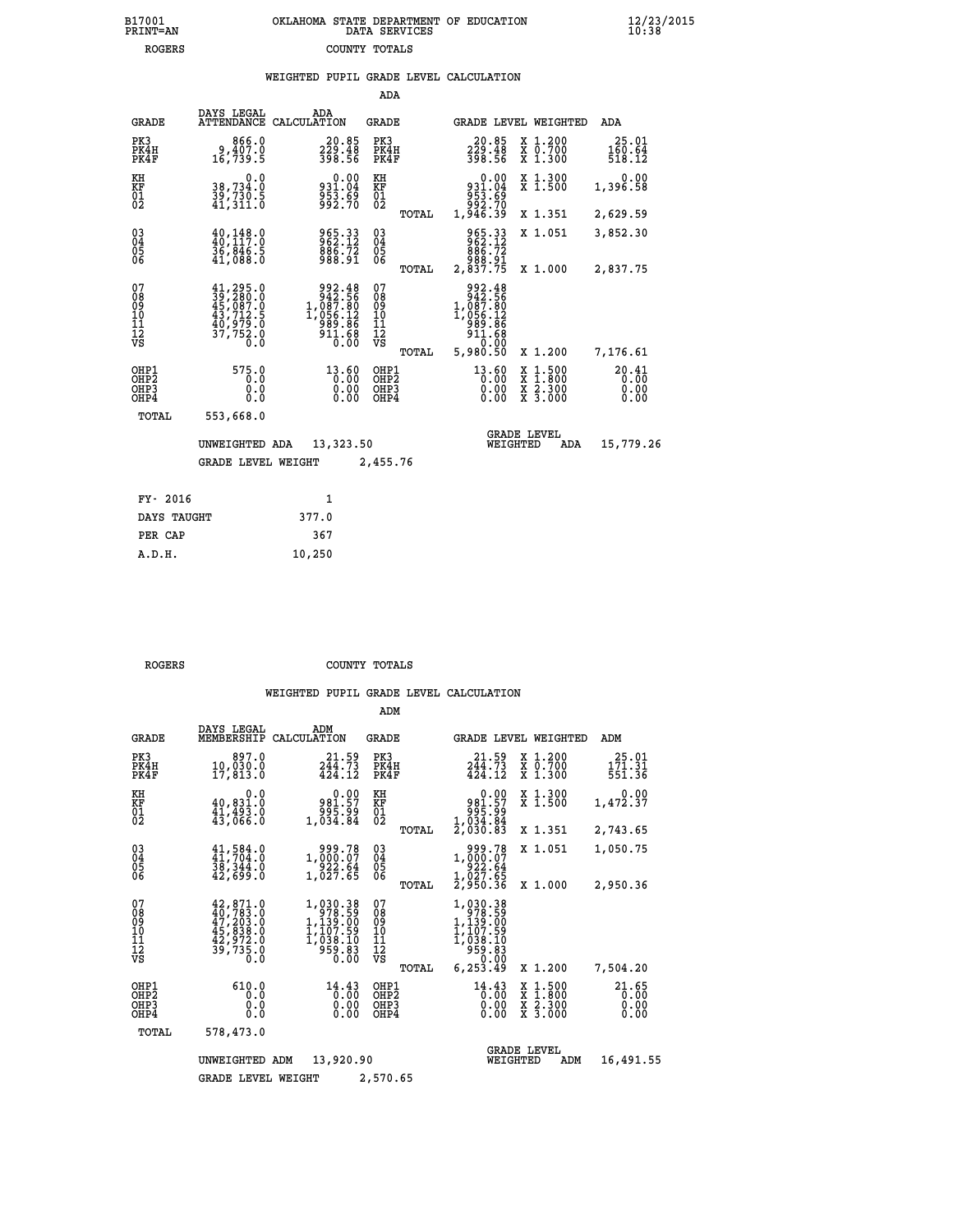| B17001<br><b>PRINT=AN</b> | OKLAHOMA STATE DEPARTMENT OF EDUCATION<br>DATA SERVICES | $\frac{12}{23}$ /2015 |
|---------------------------|---------------------------------------------------------|-----------------------|
| 67<br>SEMINOLE            | C054 JUSTICE                                            |                       |

|                                        |                                                                                                                                  |      |                                                                                        |                                                     |       | WEIGHTED PUPIL GRADE LEVEL CALCULATION                                                                                    |                                                                                                                                           |                              |
|----------------------------------------|----------------------------------------------------------------------------------------------------------------------------------|------|----------------------------------------------------------------------------------------|-----------------------------------------------------|-------|---------------------------------------------------------------------------------------------------------------------------|-------------------------------------------------------------------------------------------------------------------------------------------|------------------------------|
|                                        |                                                                                                                                  |      |                                                                                        | <b>ADA</b>                                          |       |                                                                                                                           |                                                                                                                                           |                              |
| <b>GRADE</b>                           | DAYS LEGAL<br>ATTENDANCE CALCULATION                                                                                             | ADA  |                                                                                        | GRADE                                               |       | GRADE LEVEL WEIGHTED                                                                                                      |                                                                                                                                           | ADA                          |
| PK3<br>PK4H<br>PK4F                    | 30.0<br>727.0                                                                                                                    |      | $\substack{0.68 \\ 0.00 \\ 16.52}$                                                     | PK3<br>PK4H<br>PK4F                                 |       | 0.68<br>0.00<br>16.52                                                                                                     | X 1.200<br>X 0.700<br>X 1.300                                                                                                             | 0.82<br>0.00<br>21.48        |
| KH<br>KF<br>01<br>02                   | 0.0<br>886.0<br>934.0<br>998.0                                                                                                   |      | $\begin{smallmatrix} 0.00\\ 20.14\\ 21.23\\ 22.68 \end{smallmatrix}$                   | KH<br>KF<br>01<br>02                                |       | $\begin{smallmatrix} 0.00\\ 20.14\\ 21.23\\ 22.68\\ 43.91 \end{smallmatrix}$                                              | X 1.300<br>X 1.500                                                                                                                        | 0.00<br>30.21                |
|                                        |                                                                                                                                  |      |                                                                                        |                                                     | TOTAL |                                                                                                                           | X 1.351                                                                                                                                   | 59.32                        |
| 03<br>04<br>05<br>06                   | 953.5<br>551.0<br>601.0<br>436.0                                                                                                 |      | $\begin{smallmatrix} 21.67\ 12.52\ 13.66\ 19.91 \end{smallmatrix}$                     | $\begin{array}{c} 03 \\ 04 \\ 05 \\ 06 \end{array}$ |       | $21.67$<br>$12.52$<br>$13.66$<br>$9.91$<br>$36.09$                                                                        | X 1.051                                                                                                                                   | 22.78                        |
|                                        |                                                                                                                                  |      |                                                                                        |                                                     | TOTAL |                                                                                                                           | X 1.000                                                                                                                                   | 36.09                        |
| 07<br>08<br>09<br>11<br>11<br>12<br>VS | $\begin{smallmatrix} 4\,3\,4\cdot5\\ 7\,2\,1\cdot0\\ 0\cdot0\\ 0\cdot0\\ 0\cdot0\\ 0\cdot0\\ 0\cdot0\\ 0\cdot0\end{smallmatrix}$ |      | $\begin{smallmatrix} 9.88\\16.39\\0.00\\0.00\\0.00\\0.00\\0.00\\0.00\end{smallmatrix}$ | 07<br>08<br>09<br>101<br>11<br>12<br>VS             | TOTAL | $\begin{smallmatrix} 9.88 \\ 16.39 \\ 0.00 \\ 0.00 \\ 0.00 \\ 0.00 \\ 0.00 \\ 0.00 \\ \end{smallmatrix}$<br>0.00<br>26.27 | X 1.200                                                                                                                                   | 31.52                        |
| OHP1<br>OHP2<br>OHP3<br>OHP4           | 0.0<br>0.0<br>Ŏ.Ŏ                                                                                                                |      | $\begin{smallmatrix} 0.00 \ 0.00 \ 0.00 \ 0.00 \end{smallmatrix}$                      | OHP1<br>OHP2<br>OHP3<br>OHP4                        |       |                                                                                                                           | $\begin{smallmatrix} \mathtt{X} & 1\cdot500\\ \mathtt{X} & 1\cdot800\\ \mathtt{X} & 2\cdot300\\ \mathtt{X} & 3\cdot000 \end{smallmatrix}$ | 0.00<br>0.00<br>0.00<br>0.00 |
| TOTAL                                  | 7,272.0                                                                                                                          |      |                                                                                        |                                                     |       |                                                                                                                           |                                                                                                                                           |                              |
|                                        | UNWEIGHTED ADA                                                                                                                   |      | 165.28                                                                                 |                                                     |       | WEIGHTED                                                                                                                  | <b>GRADE LEVEL</b><br><b>ADA</b>                                                                                                          | 202.22                       |
|                                        | <b>GRADE LEVEL WEIGHT</b>                                                                                                        |      |                                                                                        |                                                     | 36.94 |                                                                                                                           |                                                                                                                                           |                              |
| FY- 2016                               |                                                                                                                                  |      | 1                                                                                      |                                                     |       |                                                                                                                           |                                                                                                                                           |                              |
| DAYS TAUGHT                            |                                                                                                                                  | 44.0 |                                                                                        |                                                     |       |                                                                                                                           |                                                                                                                                           |                              |
| PER CAP                                |                                                                                                                                  | 33   |                                                                                        |                                                     |       |                                                                                                                           |                                                                                                                                           |                              |

| -- | ---------- |  |
|----|------------|--|

 **67 SEMINOLE C054 JUSTICE WEIGHTED PUPIL GRADE LEVEL CALCULATION ADM DAYS LEGAL ADM GRADE MEMBERSHIP CALCULATION GRADE GRADE LEVEL WEIGHTED ADM PK3 30.0 0.68 PK3 0.68 X 1.200 0.82 PK4H 0.0 0.00 PK4H 0.00 X 0.700 0.00 PK4F 791.0 17.98 PK4F 17.98 X 1.300 23.37 KH 0.0 0.00 KH 0.00 X 1.300 0.00 KF 921.0 20.93 KF 20.93 X 1.500 31.40 01 977.0 22.20 01 22.20 02 1,049.0 23.84 02 23.84 TOTAL 46.04 X 1.351 62.20 03 988.0 22.45 03 22.45 X 1.051 23.59 04 571.0 12.98 04 12.98 05 616.0 14.00 05 14.00** 06 478.0 10.86 06 <sub>momas</sub> 10.86  **TOTAL 37.84 X 1.000 37.84 07 440.0 10.00 07 10.00 08 744.0 16.91 08 16.91 03 0.00 0.00 0.000 0.000 10 0.0 0.00 10 0.00 11 0.0 0.00 11 0.00 12 0.0 0.00 12 0.00 VS 0.0 0.00 VS 0.00**  $\begin{array}{cccc} 440.0 & 10.00 & 07 \ \hline 744.0 & 16.91 & 08 \ 0.0 & 0.00 & 10 \ 0.0 & 0.00 & 11 \ 0.00 & 0.00 & 11 \ 0.00 & 0.00 & 11 \ 0.00 & 0.00 & 12 \ 0.0 & 0.00 & 12 \ 0.0 & 0.00 & 12 \ 0.00 & 0.00 & 12 \ 0.00 & 0.00 & 12 \ 0.00 & 0.00 & 0.01 & 26.91 \times 1.200 \$  **OHP1 0.0 0.00 OHP1 0.00 X 1.500 0.00 OHP2 0.0 0.00 OHP2 0.00 X 1.800 0.00 OHP3 0.0 0.00 OHP3 0.00 X 2.300 0.00 OHP4 0.0 0.00 OHP4 0.00 X 3.000 0.00 TOTAL 7,605.0 GRADE LEVEL UNWEIGHTED ADM 172.83 WEIGHTED ADM 211.51 GRADE LEVEL WEIGHT 38.68**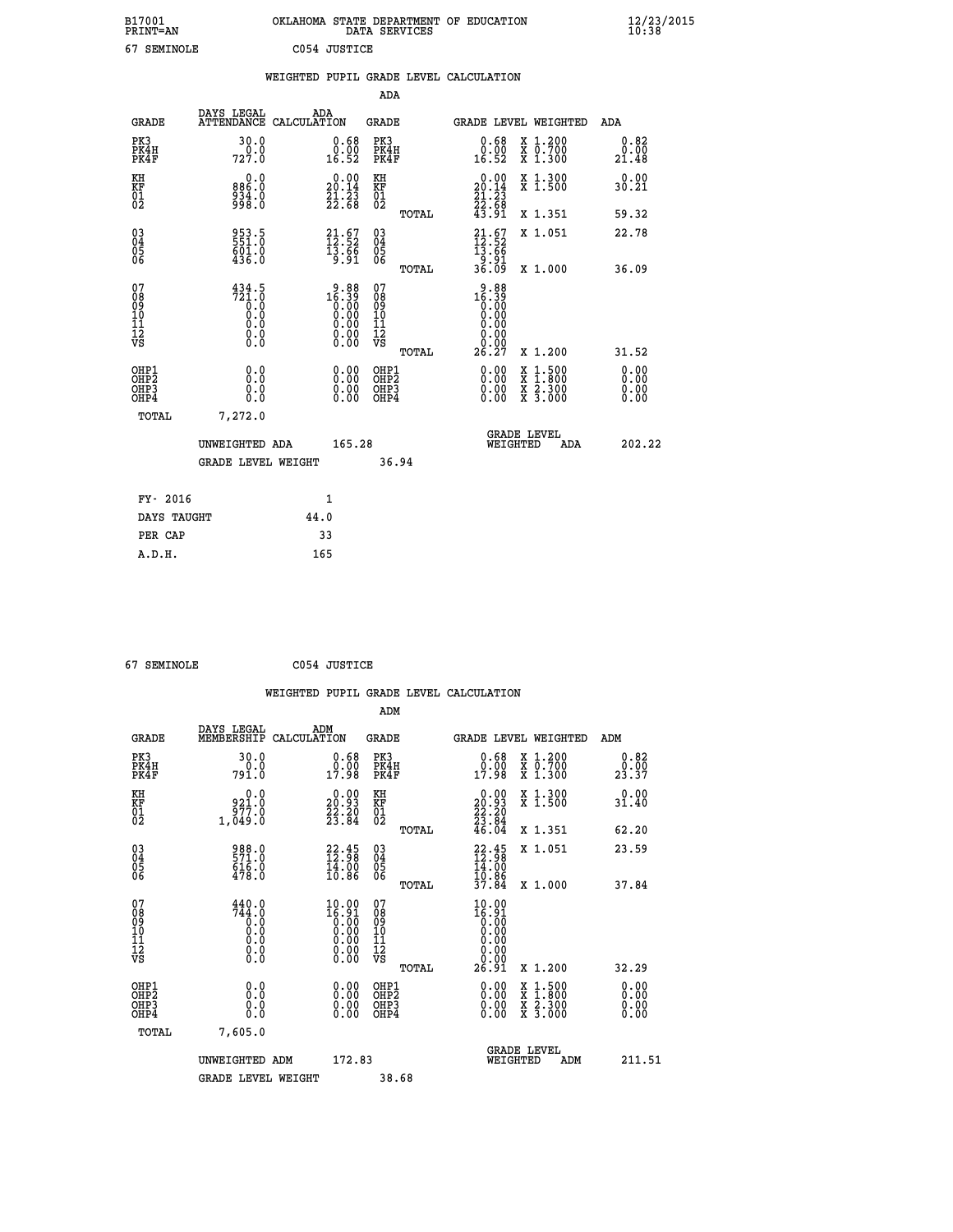| B17001<br><b>PRINT=AN</b> | OKLAHOMA<br>STATE DEPARTMENT OF EDUCATION<br>SERVICES<br>DATA | $\frac{12}{23}$ /2015 |
|---------------------------|---------------------------------------------------------------|-----------------------|
| c -<br>SEMINOLE           | I001<br>SEMINOLE                                              |                       |

| 67 SEMINOLE                             |                                                                                                  |      | <b>I001 SEMINOLE</b>                                                                           |                                                     |       |                                                                                                                                                                                                                              |                                                                                                                                              |                        |
|-----------------------------------------|--------------------------------------------------------------------------------------------------|------|------------------------------------------------------------------------------------------------|-----------------------------------------------------|-------|------------------------------------------------------------------------------------------------------------------------------------------------------------------------------------------------------------------------------|----------------------------------------------------------------------------------------------------------------------------------------------|------------------------|
|                                         |                                                                                                  |      |                                                                                                |                                                     |       | WEIGHTED PUPIL GRADE LEVEL CALCULATION                                                                                                                                                                                       |                                                                                                                                              |                        |
|                                         |                                                                                                  |      |                                                                                                | <b>ADA</b>                                          |       |                                                                                                                                                                                                                              |                                                                                                                                              |                        |
| <b>GRADE</b>                            | DAYS LEGAL<br>ATTENDANCE CALCULATION                                                             |      | ADA                                                                                            | <b>GRADE</b>                                        |       |                                                                                                                                                                                                                              | <b>GRADE LEVEL WEIGHTED</b>                                                                                                                  | ADA                    |
| PK3<br>PK4H<br>PK4F                     | 103.0<br>0.0<br>3,943.5                                                                          |      | $\begin{smallmatrix} 2.40\0.00\91.71\end{smallmatrix}$                                         | PK3<br>PK4H<br>PK4F                                 |       | $\begin{smallmatrix} 2.40\\ 0.00\\ 91.71 \end{smallmatrix}$                                                                                                                                                                  | X 1.200<br>X 0.700<br>X 1.300                                                                                                                | 2.88<br>0.00<br>119.22 |
| KH<br>KF<br>01<br>02                    | $\begin{smallmatrix}&&&0.0\\5,715.5\\5,428.5\\6,348.0\end{smallmatrix}$                          |      | $\begin{array}{c} 0.00 \\ 132.92 \\ 126.24 \\ 147.63 \end{array}$                              | KH<br>KF<br>01<br>02                                |       | $\begin{array}{c} 0.00 \\ 132.92 \\ 126.24 \\ 147.63 \\ 273.87 \end{array}$                                                                                                                                                  | X 1.300<br>X 1.500                                                                                                                           | 0.00<br>199.38         |
|                                         |                                                                                                  |      |                                                                                                |                                                     | TOTAL |                                                                                                                                                                                                                              | X 1.351                                                                                                                                      | 370.00                 |
| 03<br>04<br>05<br>06                    | $\begin{smallmatrix} 6 & 122 & 0 \\ 4 & 873 & 0 \\ 5 & 008 & 0 \\ 5 & 138 & 0 \end{smallmatrix}$ |      | $\begin{array}{l} 142\cdot 37\\ 113\cdot 33\\ 116\cdot 47\\ 119\cdot 49 \end{array}$           | $\begin{array}{c} 03 \\ 04 \\ 05 \\ 06 \end{array}$ |       | 142.37<br>113.33<br>116:47<br>119:49<br>349:29                                                                                                                                                                               | X 1.051                                                                                                                                      | 149.63                 |
|                                         |                                                                                                  |      |                                                                                                |                                                     | TOTAL |                                                                                                                                                                                                                              | X 1.000                                                                                                                                      | 349.29                 |
| 07<br>08<br>09<br>101<br>11<br>12<br>VS | $4,810.0$<br>$5,811.0$<br>$4,955.0$<br>$4,777.0$<br>$4,251.0$<br>$4,533.0$<br>$0.0$              |      | $\begin{array}{r} 111.86 \\ 135.14 \\ 115.23 \\ 111.10 \\ 98.86 \\ 105.42 \\ 0.00 \end{array}$ | 07<br>08<br>09<br>11<br>11<br>12<br>VS              |       | 111.86<br>$\frac{1}{1}$ $\frac{1}{2}$ $\frac{1}{2}$ $\frac{1}{3}$ $\frac{1}{1}$ $\frac{1}{1}$ $\frac{1}{1}$ $\frac{1}{1}$<br>$\begin{array}{r} 1\overline{56} : \overline{86} \\ 105 : 42 \\ 0 : 00 \\ 677 : 61 \end{array}$ |                                                                                                                                              |                        |
|                                         |                                                                                                  |      |                                                                                                |                                                     | TOTAL |                                                                                                                                                                                                                              | X 1.200                                                                                                                                      | 813.13                 |
| OHP1<br>OHP2<br>OHP3<br>OHP4            | 0.0<br>0.0<br>$0.\overline{0}$                                                                   |      | 0.00<br>0.00<br>0.00                                                                           | OHP1<br>OHP2<br>OHP <sub>3</sub>                    |       | 0.00<br>0.00<br>0.00                                                                                                                                                                                                         | $\begin{smallmatrix} \mathtt{X} & 1\cdot500 \\ \mathtt{X} & 1\cdot800 \\ \mathtt{X} & 2\cdot300 \\ \mathtt{X} & 3\cdot000 \end{smallmatrix}$ | 0.00<br>0.00<br>0.00   |
| TOTAL                                   | 71,816.5                                                                                         |      |                                                                                                |                                                     |       |                                                                                                                                                                                                                              |                                                                                                                                              |                        |
|                                         | UNWEIGHTED ADA                                                                                   |      | 1,670.17                                                                                       |                                                     |       | WEIGHTED                                                                                                                                                                                                                     | <b>GRADE LEVEL</b><br>ADA                                                                                                                    | 2,003.53               |
|                                         | <b>GRADE LEVEL WEIGHT</b>                                                                        |      |                                                                                                | 333.36                                              |       |                                                                                                                                                                                                                              |                                                                                                                                              |                        |
| FY- 2016                                |                                                                                                  |      | 1                                                                                              |                                                     |       |                                                                                                                                                                                                                              |                                                                                                                                              |                        |
| DAYS TAUGHT                             |                                                                                                  | 43.0 |                                                                                                |                                                     |       |                                                                                                                                                                                                                              |                                                                                                                                              |                        |
| PER CAP                                 |                                                                                                  |      | 33                                                                                             |                                                     |       |                                                                                                                                                                                                                              |                                                                                                                                              |                        |

 **67 SEMINOLE I001 SEMINOLE**

 **A.D.H. 941**

 **ADM**

| <b>GRADE</b>                                       | DAYS LEGAL                                                                                             | ADM<br>MEMBERSHIP CALCULATION                                                               | <b>GRADE</b>                                           | GRADE LEVEL WEIGHTED                                                                                                                                                                                                                                                           |                                          |     | ADM                           |
|----------------------------------------------------|--------------------------------------------------------------------------------------------------------|---------------------------------------------------------------------------------------------|--------------------------------------------------------|--------------------------------------------------------------------------------------------------------------------------------------------------------------------------------------------------------------------------------------------------------------------------------|------------------------------------------|-----|-------------------------------|
| PK3<br>PK4H<br>PK4F                                | 112.0<br>0.0<br>4,299.0                                                                                | $2.60$<br>$0.00$<br>99.98                                                                   | PK3<br>PK4H<br>PK4F                                    | $2.60$<br>$0.00$<br>99.98                                                                                                                                                                                                                                                      | X 1.200<br>X 0.700<br>X 1.300            |     | 3.12<br>$\frac{0.00}{129.97}$ |
| KH<br>KF<br>01<br>02                               | $\begin{smallmatrix}&&&0\cdot0\\ 6\,,\,165\cdot0\\ 5\,,\,781\cdot0\\ 6\,,\,796\cdot0\end{smallmatrix}$ | $\begin{array}{c} 0.00 \\ 143.37 \\ 134.44 \\ 158.05 \end{array}$                           | KH<br>KF<br>01<br>02                                   | $0.00$<br>$143.37$<br>$134.44$<br>$158.05$<br>$292.49$                                                                                                                                                                                                                         | X 1.300<br>X 1.500                       |     | 0.00<br>215.06                |
|                                                    |                                                                                                        |                                                                                             | TOTAL                                                  |                                                                                                                                                                                                                                                                                | X 1.351                                  |     | 395.15                        |
| $\begin{matrix} 03 \\ 04 \\ 05 \\ 06 \end{matrix}$ | $\frac{6}{5}, \frac{502}{117}.0$<br>$\frac{5}{5}, \frac{227}{361}.0$                                   | $151.21$<br>$129.60$<br>$121.56$<br>124.67                                                  | $\begin{array}{c} 03 \\ 04 \\ 05 \\ 06 \end{array}$    | $151.21$<br>$119.00$<br>$121.56$<br>$124.67$<br>$365.23$                                                                                                                                                                                                                       | X 1.051                                  |     | 158.92                        |
|                                                    |                                                                                                        |                                                                                             | TOTAL                                                  |                                                                                                                                                                                                                                                                                | X 1.000                                  |     | 365.23                        |
| 07<br>08<br>09<br>101<br>11<br>12<br>VS            | $\begin{smallmatrix}5,047.0\\6,136.0\\5,311.0\\5,148.0\\4,602.0\\4,814.0\\0.0\end{smallmatrix}$        | $\begin{smallmatrix} 117.37\\142.70\\123.51\\119.72\\107.03\\111.95\\0.00\end{smallmatrix}$ | 07<br>08<br>09<br>001<br>11<br>11<br>12<br>VS<br>TOTAL | 117.37<br>$\frac{142.70}{123.51}$<br>$\frac{129.72}{119.72}$<br>107.03<br>111.95<br>722.28                                                                                                                                                                                     | X 1.200                                  |     | 866.74                        |
| OHP1<br>OHP2<br>OHP3<br>OHP4                       |                                                                                                        | $\begin{smallmatrix} 0.00 \ 0.00 \ 0.00 \ 0.00 \end{smallmatrix}$                           | OHP1<br>OHP2<br>OHP3<br>OHP4                           | $\begin{smallmatrix} 0.00 & 0.00 & 0.00 & 0.00 & 0.00 & 0.00 & 0.00 & 0.00 & 0.00 & 0.00 & 0.00 & 0.00 & 0.00 & 0.00 & 0.00 & 0.00 & 0.00 & 0.00 & 0.00 & 0.00 & 0.00 & 0.00 & 0.00 & 0.00 & 0.00 & 0.00 & 0.00 & 0.00 & 0.00 & 0.00 & 0.00 & 0.00 & 0.00 & 0.00 & 0.00 & 0.0$ | X 1:500<br>X 1:800<br>X 2:300<br>X 3:000 |     | 0.00<br>0.00<br>0.00          |
| TOTAL                                              | 76,418.0                                                                                               |                                                                                             |                                                        |                                                                                                                                                                                                                                                                                |                                          |     |                               |
|                                                    | UNWEIGHTED                                                                                             | 1,777.16<br>ADM                                                                             |                                                        |                                                                                                                                                                                                                                                                                | <b>GRADE LEVEL</b><br>WEIGHTED           | ADM | 2,134.19                      |
|                                                    | <b>GRADE LEVEL WEIGHT</b>                                                                              |                                                                                             | 357.03                                                 |                                                                                                                                                                                                                                                                                |                                          |     |                               |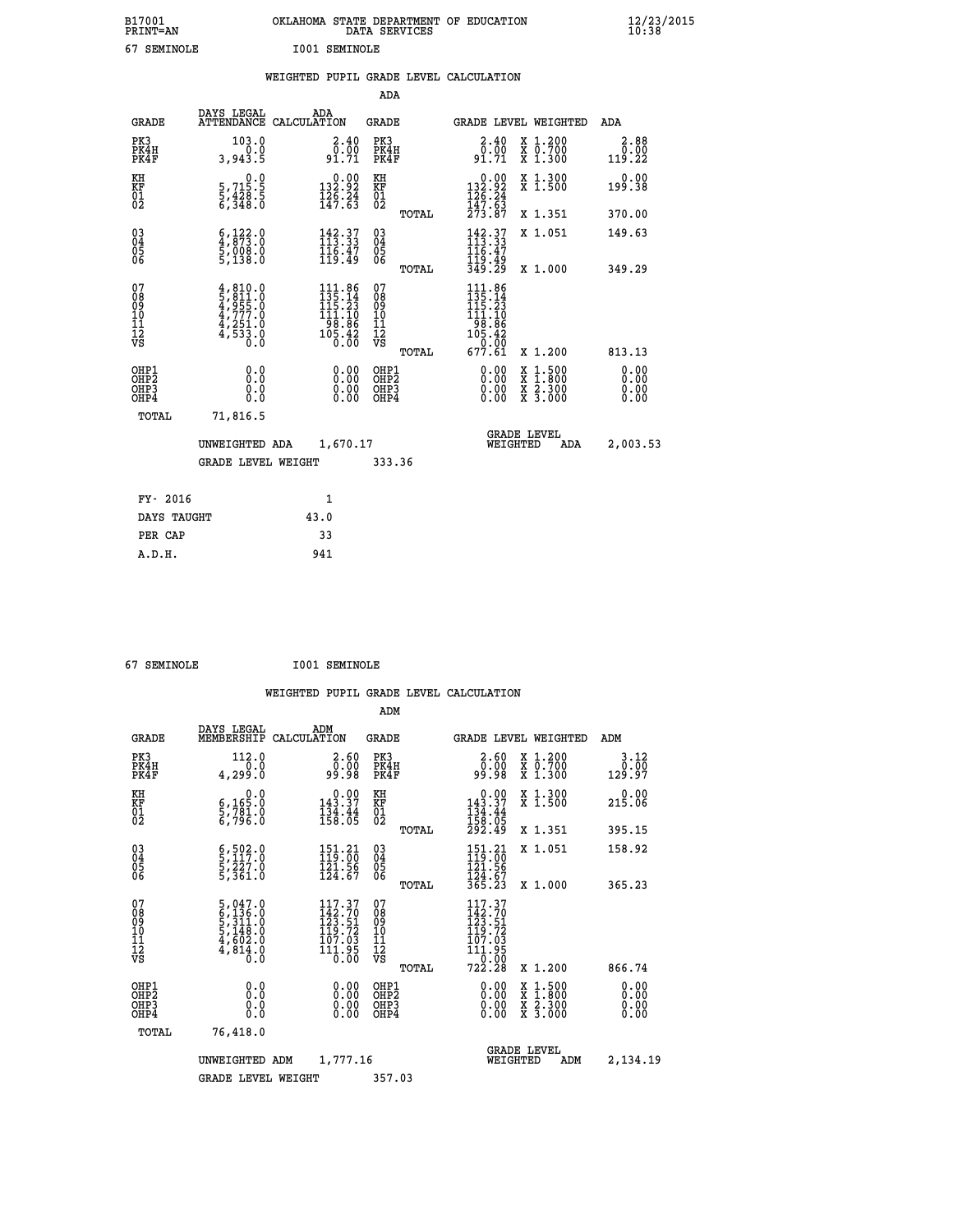| B17001<br><b>PRINT=AN</b> | OKLAHOMA STATE DEPARTMENT OF EDUCATION<br>DATA SERVICES | $\frac{12}{23}$ /2015 |
|---------------------------|---------------------------------------------------------|-----------------------|
| 67<br>SEMINOLE            | I002 WEWOKA                                             |                       |

|  |  | WEIGHTED PUPIL GRADE LEVEL CALCULATION |
|--|--|----------------------------------------|
|  |  |                                        |

|                                                                    |                                                                                     |                                                                                           | ADA                                                 |       |                                                                            |                                                                                                                                           |                               |
|--------------------------------------------------------------------|-------------------------------------------------------------------------------------|-------------------------------------------------------------------------------------------|-----------------------------------------------------|-------|----------------------------------------------------------------------------|-------------------------------------------------------------------------------------------------------------------------------------------|-------------------------------|
| <b>GRADE</b>                                                       | DAYS LEGAL                                                                          | ADA<br>ATTENDANCE CALCULATION                                                             | <b>GRADE</b>                                        |       |                                                                            | GRADE LEVEL WEIGHTED                                                                                                                      | <b>ADA</b>                    |
| PK3<br>PK4H<br>PK4F                                                | 180.0<br>0.0<br>1,862.0                                                             | 3.91<br>$\begin{smallmatrix} \bar{0} & \bar{0} & \bar{0} \\ 0 & 0 & 48 \end{smallmatrix}$ | PK3<br>PK4H<br>PK4F                                 |       | $\begin{smallmatrix} 3.91\ 0.00\ 40.48 \end{smallmatrix}$                  | X 1.200<br>X 0.700<br>X 1.300                                                                                                             | $\frac{4.69}{0.00}$<br>52.62  |
| KH<br>KF<br>01<br>02                                               | 0.0<br>$2,388.5$<br>$2,388.5$<br>$1,936.0$                                          | $\begin{smallmatrix} 0.00\\ 53.19\\ 51.92\\ 42.15 \end{smallmatrix}$                      | KH<br>KF<br>01<br>02                                |       | $\begin{smallmatrix} 0.00\\53.19\\51.92\\42.15\\94.07 \end{smallmatrix}$   | X 1.300<br>X 1.500                                                                                                                        | 0.00<br>79.79                 |
|                                                                    |                                                                                     |                                                                                           |                                                     | TOTAL |                                                                            | X 1.351                                                                                                                                   | 127.09                        |
| $\begin{smallmatrix} 03 \\[-4pt] 04 \end{smallmatrix}$<br>Ŏ5<br>06 | $\begin{smallmatrix} 2,752.0\\ 1,742.5\\ 2,371.5\\ 2,440.0 \end{smallmatrix}$       | 59.87<br>37.88<br>51.73<br>53.04                                                          | $\begin{array}{c} 03 \\ 04 \\ 05 \\ 06 \end{array}$ |       | $\begin{smallmatrix} 59.87\ 37.88\ 51.73\ 53.04\ 142.65 \end{smallmatrix}$ | X 1.051                                                                                                                                   | 62.92                         |
|                                                                    |                                                                                     |                                                                                           |                                                     | TOTAL |                                                                            | X 1.000                                                                                                                                   | 142.65                        |
| 07<br>08<br>09<br>01<br>11<br>11<br>12<br>VS                       | $1,617.5$<br>$2,296.5$<br>$2,450.0$<br>$3,150.0$<br>$2,616.5$<br>$2,150.5$<br>$0.0$ | 35.25<br>53.26<br>53.26<br>68.47<br>68.98<br>56.76<br>46.76                               | 07<br>08<br>09<br>11<br>11<br>12<br>VS              |       | 35.25<br>53.26<br>53.26<br>68.47<br>56.98<br>56.760                        |                                                                                                                                           |                               |
|                                                                    |                                                                                     |                                                                                           |                                                     | TOTAL | 310.77                                                                     | X 1.200                                                                                                                                   | 372.92                        |
| OHP1<br>OHP <sub>2</sub><br>OH <sub>P3</sub><br>OHP4               | 0.0<br>0.000                                                                        | 0.00<br>$\begin{smallmatrix} 0.00 \ 0.00 \end{smallmatrix}$                               | OHP1<br>OHP2<br>OHP <sub>3</sub>                    |       | 0.00<br>0.00                                                               | $\begin{smallmatrix} \mathtt{X} & 1\cdot500\\ \mathtt{X} & 1\cdot800\\ \mathtt{X} & 2\cdot300\\ \mathtt{X} & 3\cdot000 \end{smallmatrix}$ | 0.00<br>Ō. ŌŌ<br>0.00<br>0.00 |
| TOTAL                                                              | 32,398.5                                                                            |                                                                                           |                                                     |       |                                                                            |                                                                                                                                           |                               |
|                                                                    | UNWEIGHTED ADA                                                                      | 704.94                                                                                    |                                                     |       |                                                                            | <b>GRADE LEVEL</b><br>WEIGHTED<br>ADA                                                                                                     | 842.68                        |
|                                                                    | <b>GRADE LEVEL WEIGHT</b>                                                           |                                                                                           | 137.74                                              |       |                                                                            |                                                                                                                                           |                               |
| FY- 2016                                                           |                                                                                     | $\mathbf{1}$                                                                              |                                                     |       |                                                                            |                                                                                                                                           |                               |
| DAYS TAUGHT                                                        |                                                                                     | 46.0                                                                                      |                                                     |       |                                                                            |                                                                                                                                           |                               |
| PER CAP                                                            |                                                                                     | 55                                                                                        |                                                     |       |                                                                            |                                                                                                                                           |                               |

| 67 SEMINOLE |  |
|-------------|--|

 **67 SEMINOLE I002 WEWOKA WEIGHTED PUPIL GRADE LEVEL CALCULATION ADM DAYS LEGAL ADM GRADE MEMBERSHIP CALCULATION GRADE GRADE LEVEL WEIGHTED ADM PK3 180.0 3.91 PK3 3.91 X 1.200 4.69 PK4H 0.0 0.00 PK4H 0.00 X 0.700 0.00 PK4F 1,987.0 43.20 PK4F 43.20 X 1.300 56.16 KH 0.0 0.00 KH 0.00 X 1.300 0.00 KF 2,616.0 56.91 KF 56.91 X 1.500 85.37 01 2,514.0 54.65 01 54.65 02 2,039.0 44.39 02 44.39 TOTAL 99.04 X 1.351 133.80 03 2,898.0 63.04 03 63.04 X 1.051 66.26 04 1,835.0 39.89 04 39.89 05 2,429.0 52.98 05 52.98 06 2,517.0 54.72 06 54.72 TOTAL 147.59 X 1.000 147.59**  $\begin{array}{cccc} 07 & 1,694.0 & 36.91 & 07 & 36.91 \ 08 & 2,400.0 & 52.30 & 08 & 52.30 \ 09 & 2,700.0 & 58.69 & 09 & 58.69 \ 10 & 3,542.0 & 77.00 & 10 & 77.00 \ 11 & 2,894.0 & 63.04 & 11 & 63.08 \ \hline \textrm{vs} & 2,442.0 & 53.08 & 12 & 53.08 \ 12 & 53.08 & 52.44 & 0$  **TOTAL 341.02 X 1.200 409.22 OHP1 0.0 0.00 OHP1 0.00 X 1.500 0.00 OHP2 0.0 0.00 OHP2 0.00 X 1.800 0.00 OHP3 0.0 0.00 OHP3 0.00 X 2.300 0.00 OHP4 0.0 0.00 OHP4 0.00 X 3.000 0.00 TOTAL 34,687.0 GRADE LEVEL UNWEIGHTED ADM 754.71 WEIGHTED ADM 903.09 GRADE LEVEL WEIGHT 148.38**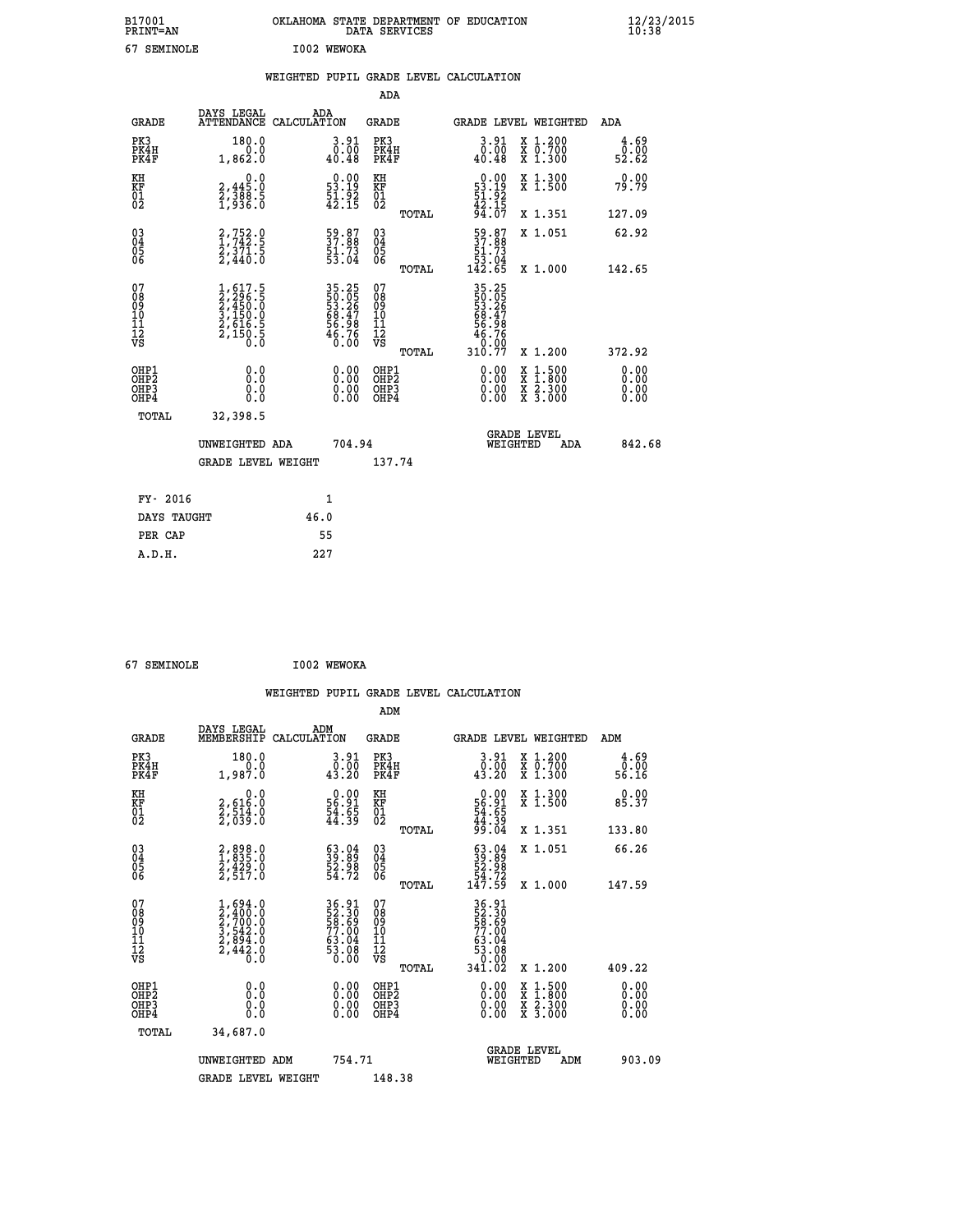| B17001<br><b>PRINT=AN</b> | OKLAHOMA STATE DEPARTMENT OF EDUCATION<br>DATA SERVICES | $\frac{12}{23}$ /2015 |
|---------------------------|---------------------------------------------------------|-----------------------|
| 67<br>SEMINOLE            | I003 BOWLEGS                                            |                       |

|                                                       |                                                                            |      |                                                                                                                                   |                                          |              | WEIGHTED PUPIL GRADE LEVEL CALCULATION                                                                     |                                          |                              |
|-------------------------------------------------------|----------------------------------------------------------------------------|------|-----------------------------------------------------------------------------------------------------------------------------------|------------------------------------------|--------------|------------------------------------------------------------------------------------------------------------|------------------------------------------|------------------------------|
|                                                       |                                                                            |      |                                                                                                                                   | ADA                                      |              |                                                                                                            |                                          |                              |
| <b>GRADE</b>                                          | DAYS LEGAL<br>ATTENDANCE CALCULATION                                       |      | ADA                                                                                                                               | <b>GRADE</b>                             |              |                                                                                                            | GRADE LEVEL WEIGHTED                     | <b>ADA</b>                   |
| PK3<br>PK4H<br>PK4F                                   | 55.0<br>0.0<br>670.0                                                       |      | $\begin{smallmatrix} 1.25\ 0.00\\ 15.23 \end{smallmatrix}$                                                                        | PK3<br>PK4H<br>PK4F                      |              | $\begin{smallmatrix} 1.25 \\ 0.00 \\ 15.23 \end{smallmatrix}$                                              | X 1.200<br>X 0.700<br>X 1.300            | 1.50<br>0.00<br>19.80        |
| KH<br>KF<br>01<br>02                                  | 0.0<br>826.5<br>1, 229.5                                                   |      | $\begin{smallmatrix} 0.00\\18.78\\22.78\\27.93 \end{smallmatrix}$                                                                 | KH<br>KF<br>01<br>02                     |              | 0.00<br>$\frac{18.78}{22.78}$<br>$\frac{27.78}{27.93}$<br>$\frac{50.71}{20.71}$                            | X 1.300<br>X 1.500                       | 0.00<br>28.17                |
|                                                       |                                                                            |      |                                                                                                                                   |                                          | TOTAL        |                                                                                                            | X 1.351                                  | 68.51                        |
| 030404<br>ŎĞ                                          | $743.0$<br>$492.0$<br>$600.5$<br>$738.5$                                   |      | $\begin{smallmatrix} 16.91\ 11.18\ 13.66\ 16.78 \end{smallmatrix}$                                                                | 03<br>04<br>05<br>06                     |              | $16.91$<br>$11.18$<br>13.66<br>16.78                                                                       | X 1.051                                  | 17.77                        |
|                                                       |                                                                            |      |                                                                                                                                   |                                          | <b>TOTAL</b> | 41.62                                                                                                      | X 1.000                                  | 41.62                        |
| 07<br>08<br>09<br>101<br>11<br>12<br>VS               | $1, 113.0$<br>$575.5$<br>$930.0$<br>$884.0$<br>$968.5$<br>$495.5$<br>$0.0$ |      | $\begin{smallmatrix} 25.30\ 13.08\ 21.14 \end{smallmatrix}$<br>$\begin{smallmatrix} 20.109\\22.01\\11.36\\0.00 \end{smallmatrix}$ | 07<br>08<br>09<br>11<br>11<br>12<br>VS   |              | 25.30<br>13.08<br>21.14<br>20.09<br>$\begin{smallmatrix} 22.01 \ 11.36 \ 10.00 \ 112.98 \end{smallmatrix}$ |                                          |                              |
|                                                       |                                                                            |      |                                                                                                                                   |                                          | TOTAL        |                                                                                                            | X 1.200                                  | 135.58                       |
| OHP1<br>OH <sub>P</sub> 2<br>OH <sub>P3</sub><br>OHP4 | 0.0<br>0.0<br>0.0                                                          |      | 0.00<br>0.00<br>0.00                                                                                                              | OHP1<br>OHP <sub>2</sub><br>OHP3<br>OHP4 |              | $0.00$<br>$0.00$<br>0.00                                                                                   | X 1:500<br>X 1:800<br>X 2:300<br>X 3:000 | 0.00<br>0.00<br>0.00<br>0.00 |
| TOTAL                                                 | 11,323.5                                                                   |      |                                                                                                                                   |                                          |              |                                                                                                            |                                          |                              |
|                                                       | UNWEIGHTED ADA                                                             |      | 257.48                                                                                                                            |                                          |              | WEIGHTED                                                                                                   | <b>GRADE LEVEL</b><br><b>ADA</b>         | 312.95                       |
|                                                       | <b>GRADE LEVEL WEIGHT</b>                                                  |      |                                                                                                                                   |                                          | 55.47        |                                                                                                            |                                          |                              |
| FY- 2016                                              |                                                                            |      | 1                                                                                                                                 |                                          |              |                                                                                                            |                                          |                              |
| DAYS TAUGHT                                           |                                                                            | 44.0 |                                                                                                                                   |                                          |              |                                                                                                            |                                          |                              |
| PER CAP                                               |                                                                            |      | 77                                                                                                                                |                                          |              |                                                                                                            |                                          |                              |
| A.D.H.                                                |                                                                            | 235  |                                                                                                                                   |                                          |              |                                                                                                            |                                          |                              |

 **67 SEMINOLE I003 BOWLEGS**

 **WEIGHTED PUPIL GRADE LEVEL CALCULATION ADM DAYS LEGAL ADM GRADE MEMBERSHIP CALCULATION GRADE GRADE LEVEL WEIGHTED ADM PK3 55.0 1.25 PK3 1.25 X 1.200 1.50 PK4H 0.0 0.00 PK4H 0.00 X 0.700 0.00 PK4F 744.0 16.91 PK4F 16.91 X 1.300 21.98** 0.00 KH 0.00 RH 0.00 X 1.300<br>RF 993.0 20.30 KF 20.30 X 1.500 30.45  **01 1,074.0 24.41 01 24.41 02 1,299.0 29.52 02 29.52 TOTAL 53.93 X 1.351 72.86 03 807.0 18.36 03 18.36 X 1.051 19.30 04 524.0 11.91 04 11.91 05 642.0 14.60 05 14.60** 06 800.0 18.18 06 <sub>memas</sub> 18.18  **TOTAL 44.69 X 1.000 44.69** 07 1,174.0 26.68 07<br>
08 607.0 13.80 08 13.668<br>
09 996.0 22.64 09<br>
10 939.0 21.34 10 21.34<br>
11 1,036.0 23.54 11 23.54<br>
12 530.0 12.15 12<br>
VS 0.0 16.00 VS 0.000 **26.68 07**<br> **12.80** 08<br> **27.34 08**<br> **27.34 10**<br> **27.34 10**<br> **27.34 11**<br> **27.34 11**<br> **27.34 12**<br> **27.34 12**<br> **27.34 12**<br> **27.34**<br> **27.34**<br> **12.15**<br> **12.15**<br> **12.15**<br> **2.1.34**<br> **12.15**<br> **12.15**<br> **12.15**<br> **2.1.50**<br> **12.15**<br>  **OHP1 0.0 0.00 OHP1 0.00 X 1.500 0.00 OHP2 0.0 0.00 OHP2 0.00 X 1.800 0.00 OHP3 0.0 0.00 OHP3 0.00 X 2.300 0.00 OHP4 0.0 0.00 OHP4 0.00 X 3.000 0.00 TOTAL 12,120.0 GRADE LEVEL UNWEIGHTED ADM 275.59 WEIGHTED ADM 334.96** GRADE LEVEL WEIGHT 59.37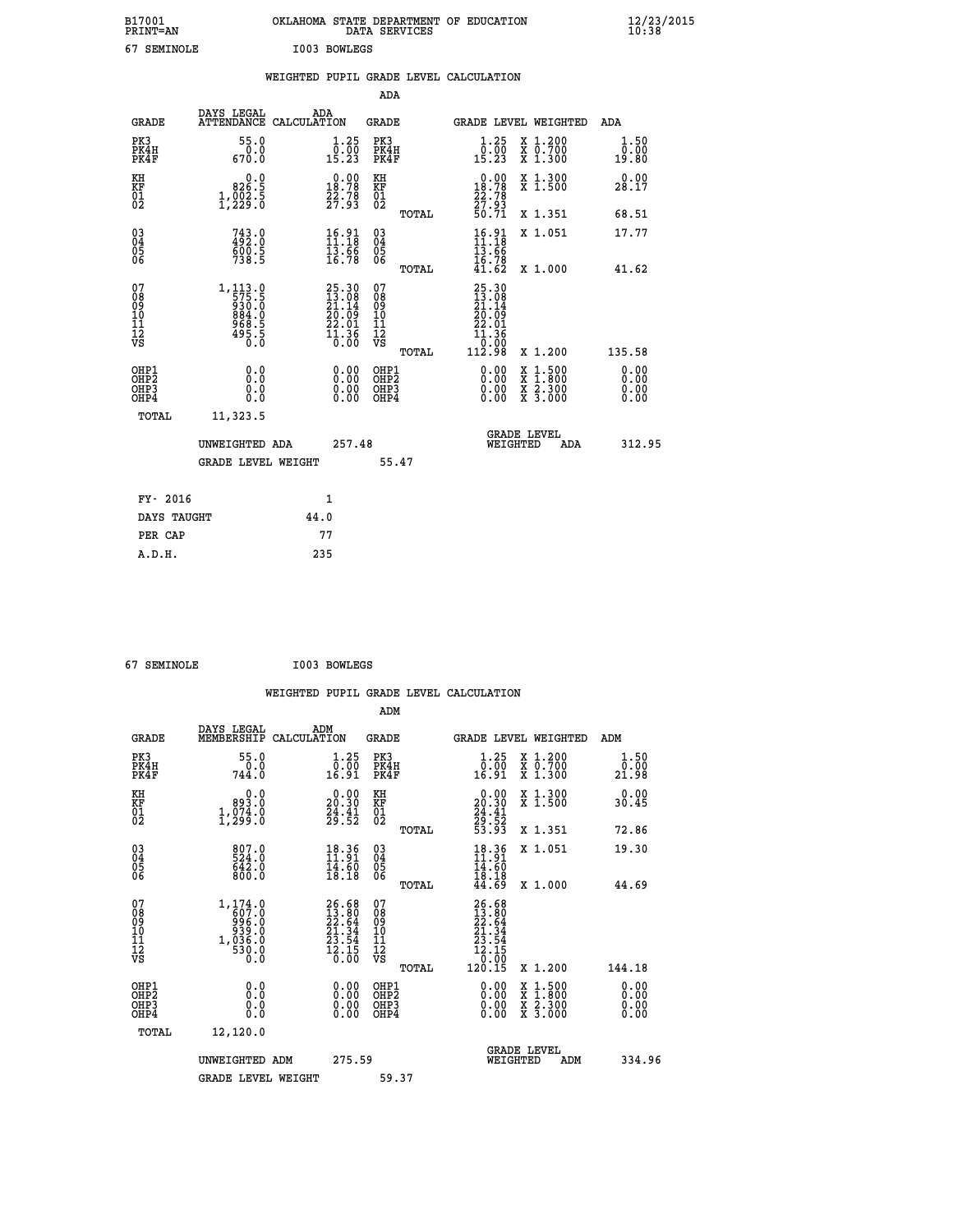| B17001<br><b>PRINT=AN</b> | OKLAHOMA STATE DEPARTMENT OF EDUCATION<br>DATA SERVICES | $\frac{12}{23}$ /2015 |
|---------------------------|---------------------------------------------------------|-----------------------|
| 67<br>SEMINOLE            | 1004 KONAWA                                             |                       |

|  |     | WEIGHTED PUPIL GRADE LEVEL CALCULATION |  |
|--|-----|----------------------------------------|--|
|  | ADA |                                        |  |

| <b>GRADE</b>                                       | DAYS LEGAL<br><b>ATTENDANCE</b>                                                                      | ADA<br>CALCULATION                                                   | GRADE                                               |       |                                                                                               | <b>GRADE LEVEL WEIGHTED</b>              | ADA                          |
|----------------------------------------------------|------------------------------------------------------------------------------------------------------|----------------------------------------------------------------------|-----------------------------------------------------|-------|-----------------------------------------------------------------------------------------------|------------------------------------------|------------------------------|
| PK3<br>PK4H<br>PK4F                                | 22.0<br>0.0<br>1,399.5                                                                               | $\begin{smallmatrix} 0.51\ 0.00\ 32.55 \end{smallmatrix}$            | PK3<br>PK4H<br>PK4F                                 |       | 0.51<br>0:00<br>32.55                                                                         | X 1.200<br>X 0.700<br>X 1.300            | 0.61<br>0.00<br>42.32        |
| KH<br>KF<br>01<br>02                               | $\begin{smallmatrix}&&&0.0\\1,658.0\\2,173.5\\2,358.5\end{smallmatrix}$                              | $\begin{smallmatrix} 0.00\\ 38.55\\ 50.54\\ 54.85 \end{smallmatrix}$ | KH<br>KF<br>01<br>02                                |       | $\begin{smallmatrix} &0.00\\ 38.55\\ 50.54\\ 54.85\\ 105.39\end{smallmatrix}$                 | X 1.300<br>X 1.500                       | 0.00<br>57.83                |
|                                                    |                                                                                                      |                                                                      |                                                     | TOTAL |                                                                                               | X 1.351                                  | 142.38                       |
| $\begin{matrix} 03 \\ 04 \\ 05 \\ 06 \end{matrix}$ | $\frac{1}{2}$ , $\frac{931}{151}$ .<br>$\frac{1}{976}$ .<br>$\frac{1}{1}$ , $\frac{976}{948}$ .<br>0 | $\frac{44}{50}$ .02<br>$\frac{45}{45}$ .97<br>$\frac{45}{45}$ .22    | $\begin{array}{c} 03 \\ 04 \\ 05 \\ 06 \end{array}$ |       | $\frac{44}{50}$ :02<br>$\begin{smallmatrix} 45.97\\ 45.22\\ 45.22\\ 141.21 \end{smallmatrix}$ | X 1.051                                  | 47.21                        |
|                                                    |                                                                                                      |                                                                      |                                                     | TOTAL |                                                                                               | X 1.000                                  | 141.21                       |
| 07<br>08<br>09<br>01<br>11<br>11<br>12<br>VS       | 2, 192.5<br>2, 397.5<br>2, 707.5<br>1, 942.5<br>2, 314.0<br>2, 141.5                                 | 50.99<br>55.75<br>62.97<br>62.18<br>45.79<br>53.79<br>50.85          | 07<br>08<br>09<br>11<br>11<br>12<br>VS              |       | 50.99<br>55.75<br>62.97<br>45.18<br>53.79<br>53.85<br>0:00<br>318.53                          |                                          |                              |
|                                                    |                                                                                                      |                                                                      |                                                     | TOTAL |                                                                                               | X 1.200                                  | 382.24                       |
| OHP1<br>OHP2<br>OH <sub>P3</sub><br>OHP4           | 0.0<br>0.0<br>0.0                                                                                    | $\begin{smallmatrix} 0.00 \ 0.00 \ 0.00 \ 0.00 \end{smallmatrix}$    | OHP1<br>OHP2<br>OHP3<br>OHP4                        |       | 0.00<br>0.00                                                                                  | X 1:500<br>X 1:800<br>X 2:300<br>X 3:000 | 0.00<br>0.00<br>0.00<br>0.00 |
| TOTAL                                              | 29,314.0                                                                                             |                                                                      |                                                     |       |                                                                                               |                                          |                              |
|                                                    | UNWEIGHTED ADA                                                                                       | 681.66                                                               |                                                     |       |                                                                                               | GRADE LEVEL<br>WEIGHTED<br><b>ADA</b>    | 813.80                       |
|                                                    | <b>GRADE LEVEL WEIGHT</b>                                                                            |                                                                      | 132.14                                              |       |                                                                                               |                                          |                              |
| FY- 2016                                           |                                                                                                      | 1                                                                    |                                                     |       |                                                                                               |                                          |                              |
| DAYS TAUGHT                                        |                                                                                                      | 43.0                                                                 |                                                     |       |                                                                                               |                                          |                              |
| PER CAP                                            |                                                                                                      | 77                                                                   |                                                     |       |                                                                                               |                                          |                              |
| A.D.H.                                             |                                                                                                      | 449                                                                  |                                                     |       |                                                                                               |                                          |                              |

| 67 SEMINOLE | I004 KONAWA |
|-------------|-------------|
|             |             |

 **WEIGHTED PUPIL GRADE LEVEL CALCULATION ADM DAYS LEGAL ADM GRADE MEMBERSHIP CALCULATION GRADE GRADE LEVEL WEIGHTED ADM PK3 22.0 0.51 PK3 0.51 X 1.200 0.61 PK4H 0.0 0.00 PK4H 0.00 X 0.700 0.00**

| PK4F                                                 | 1,470.0                                                                                        | 34.19                                                                | PK4F                                               | 34.19                                                                                      | X 1.300                                                                                                             | 44.45                    |
|------------------------------------------------------|------------------------------------------------------------------------------------------------|----------------------------------------------------------------------|----------------------------------------------------|--------------------------------------------------------------------------------------------|---------------------------------------------------------------------------------------------------------------------|--------------------------|
| KH<br>KF<br>01<br>02                                 | $\begin{smallmatrix}&&&0\cdot0\\1,753\cdot0\\2,272\cdot0\\2,469\cdot0\end{smallmatrix}$        | $\begin{smallmatrix} 0.00\\ 40.77\\ 52.84\\ 57.42 \end{smallmatrix}$ | KH<br>KF<br>01<br>02                               | 0.00<br>$\begin{array}{r} 40.77 \\[-4pt] 52.84 \\[-4pt] 57.42 \\[-4pt] 110.26 \end{array}$ | X 1.300<br>X 1.500                                                                                                  | 0.00<br>61.16            |
|                                                      |                                                                                                |                                                                      | TOTAL                                              |                                                                                            | X 1.351                                                                                                             | 148.96                   |
| $\begin{matrix} 03 \\ 04 \\ 05 \\ 06 \end{matrix}$   | $2,008.0$<br>$2,270.0$<br>$2,050.0$<br>$2,040.0$                                               | $\frac{46.70}{52.79}$<br>$\frac{47.67}{47.35}$                       | $\begin{matrix} 03 \\ 04 \\ 05 \\ 06 \end{matrix}$ | $46.70$<br>52.79<br>47.67<br>47.35<br>147.81                                               | X 1.051                                                                                                             | 49.08                    |
|                                                      |                                                                                                |                                                                      | TOTAL                                              |                                                                                            | X 1.000                                                                                                             | 147.81                   |
| 07<br>08<br>09<br>101<br>11<br>12<br>VS              | 2,286.0<br>2,521.0<br>2,798.0<br>2,020.0<br>2,409.0<br>$\frac{5}{2}, \frac{5}{2}, \frac{5}{6}$ | 53.17<br>58.62<br>65.07<br>65.98<br>56.00<br>52.05<br>52.05          | 07<br>08<br>09<br>101<br>11<br>12<br>VS<br>TOTAL   | 53.17<br>58.627<br>65.98<br>46.98<br>52.05<br>52.05<br>52.05<br>331.89                     | X 1.200                                                                                                             | 398.27                   |
| OHP1<br>OHP <sub>2</sub><br>OH <sub>P3</sub><br>OHP4 | 0.00000<br>0.0                                                                                 | $0.00$<br>$0.00$<br>0.00                                             | OHP1<br>OHP <sub>2</sub><br>OHP3<br>OHP4           | $0.00$<br>$0.00$<br>0.00                                                                   | $\begin{array}{l} \mathtt{X} & 1.500 \\ \mathtt{X} & 1.800 \\ \mathtt{X} & 2.300 \\ \mathtt{X} & 3.000 \end{array}$ | $0.00$<br>$0.00$<br>0.00 |
| TOTAL                                                | 30,624.0                                                                                       |                                                                      |                                                    |                                                                                            |                                                                                                                     |                          |
|                                                      | UNWEIGHTED ADM                                                                                 | 712.13                                                               |                                                    |                                                                                            | <b>GRADE LEVEL</b><br>WEIGHTED<br>ADM                                                                               | 850.34                   |
|                                                      | <b>GRADE LEVEL WEIGHT</b>                                                                      |                                                                      | 138.21                                             |                                                                                            |                                                                                                                     |                          |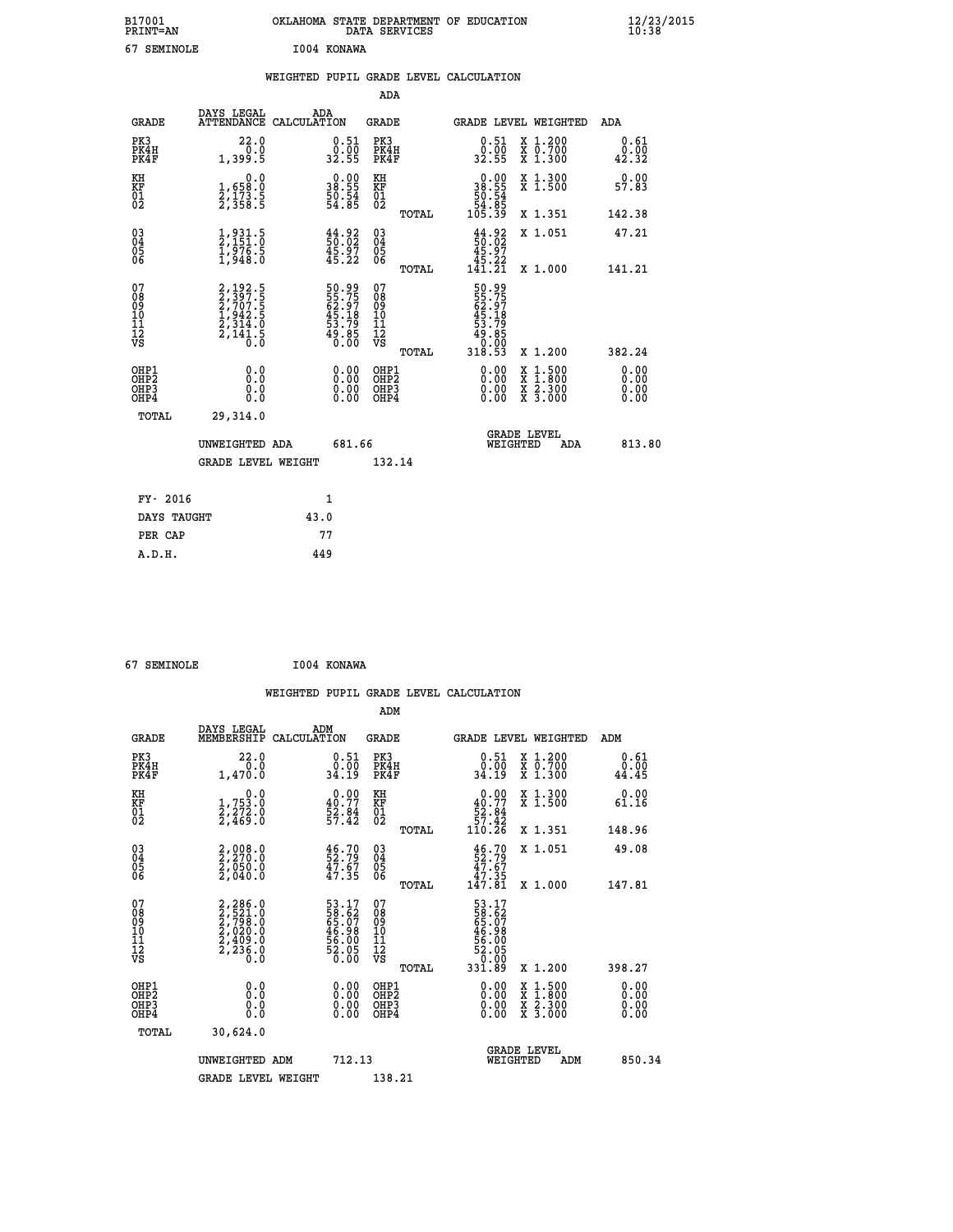|    | B17001<br><b>PRINT=AN</b> |      | OKLAHOMA STATE DEPARTMENT OF EDUCATION<br>DATA SERVICES |  | $\frac{12}{23}$ /2015 |
|----|---------------------------|------|---------------------------------------------------------|--|-----------------------|
| 67 | SEMINOLE                  | I006 | NEW LIMA                                                |  |                       |

|                                                                    |                                                              | WEIGHTED PUPIL GRADE LEVEL CALCULATION                               |                                        |       |                                                                                                        |                                                                   |                              |
|--------------------------------------------------------------------|--------------------------------------------------------------|----------------------------------------------------------------------|----------------------------------------|-------|--------------------------------------------------------------------------------------------------------|-------------------------------------------------------------------|------------------------------|
|                                                                    |                                                              |                                                                      | <b>ADA</b>                             |       |                                                                                                        |                                                                   |                              |
| <b>GRADE</b>                                                       |                                                              | DAYS LEGAL ADA ATTENDANCE CALCULATION                                | <b>GRADE</b>                           |       |                                                                                                        | GRADE LEVEL WEIGHTED                                              | ADA                          |
| PK3<br>PK4H<br>PK4F                                                | 11.0<br>579.5                                                | $\substack{0.28 \\ 0.00 \\ 14.49}$                                   | PK3<br>PK4H<br>PK4F                    |       | 0.28<br>0.00<br>14.49                                                                                  | X 1.200<br>X 0.700<br>X 1.300                                     | 0.34<br>0.00<br>18.84        |
| KH<br>KF<br>01<br>02                                               | 0.0<br>801:5<br>730:5<br>732:0                               | $\begin{smallmatrix} 0.00\\ 20.04\\ 18.26\\ 18.21 \end{smallmatrix}$ | KH<br>KF<br>01<br>02                   |       | 0.00<br>$20.04$<br>$18.26$<br>$18.21$<br>$36.47$                                                       | X 1.300<br>X 1.500                                                | 0.00<br>30.06                |
|                                                                    |                                                              |                                                                      |                                        | TOTAL |                                                                                                        | X 1.351                                                           | 49.27                        |
| $\begin{smallmatrix} 03 \\[-4pt] 04 \end{smallmatrix}$<br>05<br>06 | 863.5<br>835.5<br>918.5<br>1,028.0                           | $\begin{smallmatrix} 21.59\ 20.89\ 22.96\ 25.70 \end{smallmatrix}$   | $\substack{03 \\ 04}$<br>05<br>06      |       | 21.59<br>22.96<br>22.96<br>25.70<br>69.55                                                              | X 1.051                                                           | 22.69                        |
|                                                                    |                                                              |                                                                      |                                        | TOTAL |                                                                                                        | X 1.000                                                           | 69.55                        |
| 07<br>08<br>09<br>11<br>11<br>12<br>VS                             | 1,070.0<br>1,078.5<br>667.0<br>949.0<br>1,046.0<br>,¤<br>∂:ס | 26.66<br>26.96<br>16.68<br>23.73<br>26.15<br>22.86<br>22.86          | 07<br>08<br>09<br>11<br>11<br>12<br>VS | TOTAL | $\begin{smallmatrix} 26.66\\ 26.96\\ 16.88\\ 13.73\\ 22.15\\ 22.86\\ 0.000\\ 143.04 \end{smallmatrix}$ | X 1.200                                                           | 171.65                       |
| OHP1<br>OH <sub>P</sub> 2<br>OHP3<br>OHP4                          | 0.0<br>0.0<br>Ō.Ō                                            | 0.0000<br>$\begin{smallmatrix} 0.00 \ 0.00 \end{smallmatrix}$        | OHP1<br>OHP2<br>OHP3<br>OHP4           |       | 0.00<br>0.00<br>0.00                                                                                   | $1:500$<br>1:800<br>X<br>X<br>$\frac{x}{x}$ $\frac{5:300}{3:000}$ | 0.00<br>0.00<br>0.00<br>0.00 |
| <b>TOTAL</b>                                                       | 12,225.0                                                     |                                                                      |                                        |       |                                                                                                        |                                                                   |                              |
|                                                                    | UNWEIGHTED ADA                                               | 305.46                                                               |                                        |       |                                                                                                        | GRADE LEVEL<br>WEIGHTED<br>ADA                                    | 362.40                       |
|                                                                    | <b>GRADE LEVEL WEIGHT</b>                                    |                                                                      | 56.94                                  |       |                                                                                                        |                                                                   |                              |
| FY- 2016                                                           |                                                              | $\mathbf{1}$                                                         |                                        |       |                                                                                                        |                                                                   |                              |
| DAYS TAUGHT                                                        |                                                              | 40.0                                                                 |                                        |       |                                                                                                        |                                                                   |                              |
| PER CAP                                                            |                                                              | 66                                                                   |                                        |       |                                                                                                        |                                                                   |                              |

 **67 SEMINOLE I006 NEW LIMA**

 **A.D.H. 290**

 **WEIGHTED PUPIL GRADE LEVEL CALCULATION ADM DAYS LEGAL ADM**

| <b>GRADE</b>                                       | MEMBERSHIP CALCULATION                                                                  |                                                                      | GRADE                                                              |       |                                                                                                 |          | GRADE LEVEL WEIGHTED                                                                                                                 | ADM                          |  |
|----------------------------------------------------|-----------------------------------------------------------------------------------------|----------------------------------------------------------------------|--------------------------------------------------------------------|-------|-------------------------------------------------------------------------------------------------|----------|--------------------------------------------------------------------------------------------------------------------------------------|------------------------------|--|
| PK3<br>PK4H<br>PK4F                                | 11.0<br>$\frac{0.0}{602.0}$                                                             | 0.28<br>0.00<br>15.05                                                | PK3<br>PK4H<br>PK4F                                                |       | 0.28<br>$\frac{0.00}{15.05}$                                                                    |          | $\begin{smallmatrix} x & 1.200 \\ x & 0.700 \end{smallmatrix}$<br>$X_1.300$                                                          | 0.34<br>0.00<br>19.57        |  |
| KH<br>KF<br>01<br>02                               | 0.0<br>864.0<br>787.0<br>767.0                                                          | $\begin{smallmatrix} 0.00\\ 21.60\\ 19.68\\ 19.08 \end{smallmatrix}$ | KH<br>KF<br>01<br>02                                               |       | $\begin{smallmatrix} 0.00\\ 21.60\\ 19.68\\ 19.08\\ 38.76 \end{smallmatrix}$                    |          | X 1.300<br>X 1.500                                                                                                                   | 0.00<br>32.40                |  |
|                                                    |                                                                                         |                                                                      |                                                                    | TOTAL |                                                                                                 |          | X 1.351                                                                                                                              | 52.36                        |  |
| $\begin{matrix} 03 \\ 04 \\ 05 \\ 06 \end{matrix}$ | 920.0<br>856.0<br>972.0<br>1,061.0                                                      | 23.00<br>21.40<br>$\frac{24}{26}$ : $\frac{30}{53}$                  | $\begin{smallmatrix} 03 \\[-4pt] 04 \end{smallmatrix}$<br>05<br>06 |       | $23.00$<br>21.40<br>$\frac{24}{26}$ . $\frac{30}{53}$<br>72.23                                  |          | X 1.051                                                                                                                              | 24.17                        |  |
|                                                    |                                                                                         |                                                                      |                                                                    | TOTAL |                                                                                                 |          | X 1.000                                                                                                                              | 72.23                        |  |
| 07<br>08<br>09<br>101<br>11<br>12<br>VS            | 1,107.0<br>$\frac{1}{7}\frac{136}{21}\frac{6}{9}$<br>1,020:0<br>1,088:0<br>987:0<br>0.0 | 27.58<br>28.40<br>18.03<br>25.50<br>27.20<br>24.68<br>0.00           | 07<br>08901123<br>1112<br>VS                                       |       | $\begin{smallmatrix} 27.58\ 28.40\ 18.03\ 25.50\ 27.20\ 24.68\ 0.009\ 151.39 \end{smallmatrix}$ |          |                                                                                                                                      |                              |  |
|                                                    |                                                                                         |                                                                      |                                                                    | TOTAL |                                                                                                 |          | X 1.200                                                                                                                              | 181.67                       |  |
| OHP1<br>OHP2<br>OH <sub>P3</sub><br>OHP4           | 0.0<br>0.0<br>Ŏ.Ŏ                                                                       | 0.00<br>0.00<br>0.00                                                 | OHP1<br>OHP2<br>OHP3<br>OHP4                                       |       | $0.00$<br>$0.00$<br>0.00                                                                        |          | $\begin{smallmatrix} \mathtt{X} & 1 & 500 \\ \mathtt{X} & 1 & 800 \\ \mathtt{X} & 2 & 300 \\ \mathtt{X} & 3 & 000 \end{smallmatrix}$ | 0.00<br>0.00<br>0.00<br>0.00 |  |
| TOTAL                                              | 12,899.0                                                                                |                                                                      |                                                                    |       |                                                                                                 |          |                                                                                                                                      |                              |  |
|                                                    | UNWEIGHTED ADM                                                                          | 322.31                                                               |                                                                    |       |                                                                                                 | WEIGHTED | <b>GRADE LEVEL</b><br>ADM                                                                                                            | 382.74                       |  |
|                                                    | <b>GRADE LEVEL WEIGHT</b>                                                               |                                                                      | 60.43                                                              |       |                                                                                                 |          |                                                                                                                                      |                              |  |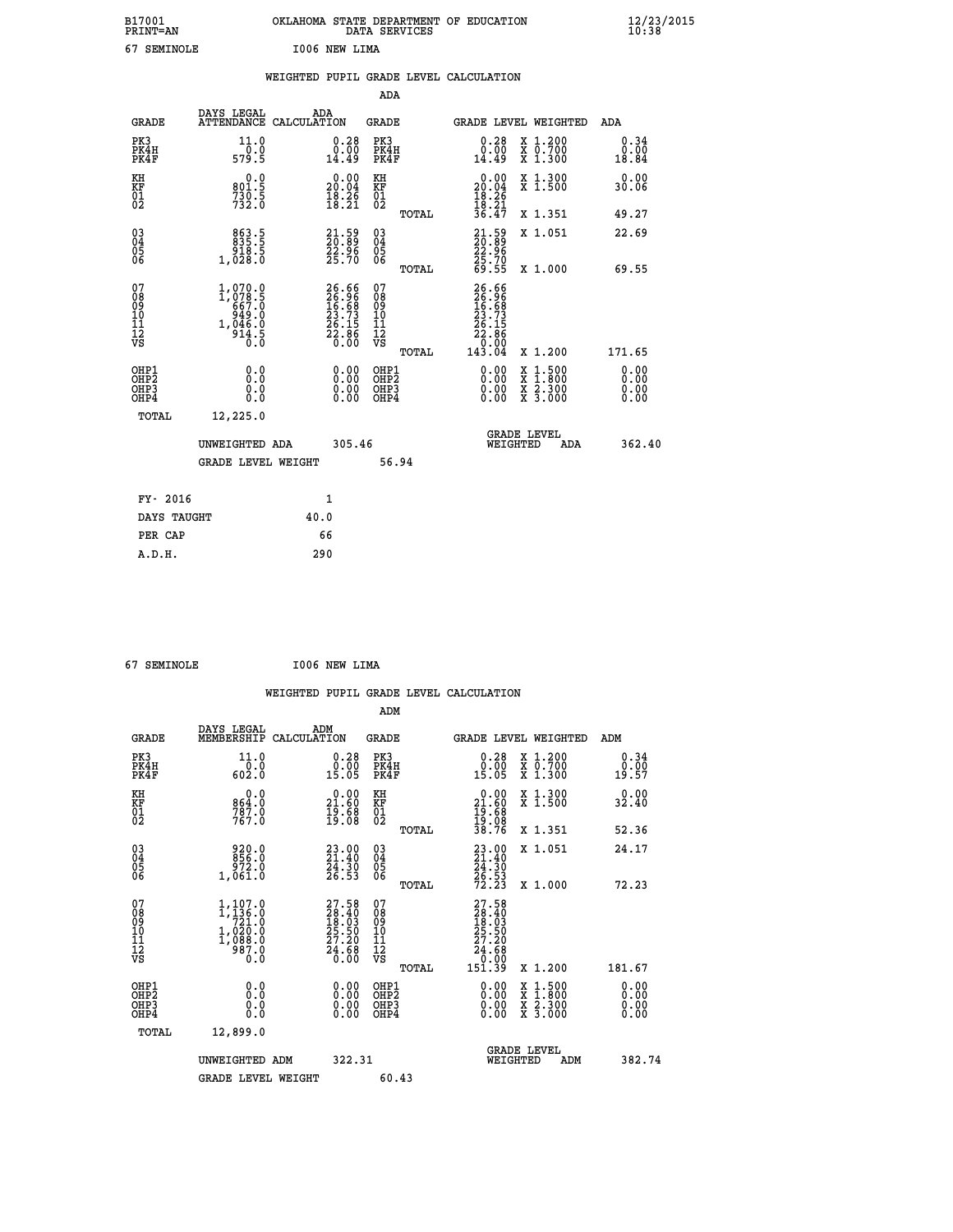| B17001<br><b>PRINT=AN</b> | OKLAHOMA<br>STATE DEPARTMENT OF EDUCATION<br>SERVICES<br>DATA | $\frac{12}{23}$ /2015 |
|---------------------------|---------------------------------------------------------------|-----------------------|
| 67<br>SEMINOLE            | I007<br>VARNUM                                                |                       |

|  |  | WEIGHTED PUPIL GRADE LEVEL CALCULATION |
|--|--|----------------------------------------|
|  |  |                                        |

|                                                       |                                                                                              |                                                                    | ADA                                             |                                                                                                    |                              |
|-------------------------------------------------------|----------------------------------------------------------------------------------------------|--------------------------------------------------------------------|-------------------------------------------------|----------------------------------------------------------------------------------------------------|------------------------------|
| <b>GRADE</b>                                          | DAYS LEGAL                                                                                   | ADA<br>ATTENDANCE CALCULATION                                      | GRADE                                           | <b>GRADE LEVEL WEIGHTED</b>                                                                        | ADA                          |
| PK3<br>PK4H<br>PK4F                                   | 0.0<br>0.0<br>958.0                                                                          | $\substack{0.00\\0.00\\22.28}$                                     | PK3<br>PK4H<br>PK4F                             | X 1.200<br>X 0.700<br>X 1.300<br>0.00<br>0.00<br>22.28                                             | 0.00<br>0.00<br>28.96        |
| KH<br>KF<br>01<br>02                                  | 936.0<br>$\frac{588}{837.0}$                                                                 | $21.77$<br>$22.99$<br>$19.47$                                      | KH<br>KF<br>01<br>02                            | $\begin{smallmatrix} 0.00\\ 21.77\\ 22.99\\ 19.47\\ 42.46 \end{smallmatrix}$<br>X 1.300<br>X 1.500 | 0.00<br>32.66                |
|                                                       |                                                                                              |                                                                    | TOTAL                                           | X 1.351                                                                                            | 57.36                        |
| $\begin{matrix} 03 \\ 04 \\ 05 \\ 06 \end{matrix}$    | 675.0<br>904.0<br>$\frac{843.0}{607.5}$                                                      | $\begin{smallmatrix} 15.70\ 21.02\ 19.60\ 14.13 \end{smallmatrix}$ | 03<br>04<br>05<br>06                            | $15.70$<br>$21.02$<br>$19.60$<br>$14.13$<br>$54.75$<br>X 1.051                                     | 16.50                        |
|                                                       |                                                                                              |                                                                    | TOTAL                                           | X 1.000                                                                                            | 54.75                        |
| 07<br>08<br>09<br>11<br>11<br>12<br>VS                | $\begin{smallmatrix}863.5\\838.0\\889.5\\623.5\\623.5\\1,018.5\\669.0\\0.0\end{smallmatrix}$ | $20.0819.4920.6914.4923.6925.5615.560.00$                          | 07<br>08<br>09<br>11<br>11<br>12<br>VS<br>TOTAL | $20.08$<br>$19.49$<br>$20.69$<br>$14.49$<br>$23.69$<br>$15.56$<br>$0.00$<br>$114.00$<br>X 1.200    | 136.80                       |
| OHP1<br>OH <sub>P</sub> 2<br>OH <sub>P3</sub><br>OHP4 | 0.0<br>0.0<br>0.0                                                                            | 0.00<br>$\begin{smallmatrix} 0.00 \ 0.00 \end{smallmatrix}$        | OHP1<br>OH <sub>P</sub> 2<br>OHP3<br>OHP4       | 0.00<br>X 1:500<br>X 1:800<br>X 2:300<br>X 3:000<br>0.00<br>0.00                                   | 0.00<br>0.00<br>0.00<br>0.00 |
| TOTAL                                                 | 11,650.5                                                                                     |                                                                    |                                                 |                                                                                                    |                              |
|                                                       | UNWEIGHTED ADA                                                                               | 270.96                                                             |                                                 | <b>GRADE LEVEL</b><br>WEIGHTED<br>ADA                                                              | 327.03                       |
|                                                       | GRADE LEVEL WEIGHT                                                                           |                                                                    | 56.07                                           |                                                                                                    |                              |
|                                                       | FY- 2016                                                                                     | $\mathbf{1}$                                                       |                                                 |                                                                                                    |                              |
|                                                       | DAYS TAUGHT                                                                                  | 43.0                                                               |                                                 |                                                                                                    |                              |
|                                                       | PER CAP                                                                                      | 53                                                                 |                                                 |                                                                                                    |                              |
| A.D.H.                                                |                                                                                              | 270                                                                |                                                 |                                                                                                    |                              |

| 67 SEMINOLE | I007 VARNUM |
|-------------|-------------|
|-------------|-------------|

|                                                      |                                                                      | WEIGHTED PUPIL GRADE LEVEL CALCULATION                               |                                                       |                                                                             |                                          |                              |
|------------------------------------------------------|----------------------------------------------------------------------|----------------------------------------------------------------------|-------------------------------------------------------|-----------------------------------------------------------------------------|------------------------------------------|------------------------------|
|                                                      |                                                                      |                                                                      | ADM                                                   |                                                                             |                                          |                              |
| <b>GRADE</b>                                         | DAYS LEGAL<br>MEMBERSHIP                                             | ADM<br>CALCULATION                                                   | <b>GRADE</b>                                          | <b>GRADE LEVEL WEIGHTED</b>                                                 |                                          | ADM                          |
| PK3<br>PK4H<br>PK4F                                  | 0.0<br>0.0<br>1,001.0                                                | $\begin{smallmatrix} 0.00\\ 0.00\\ 23.28 \end{smallmatrix}$          | PK3<br>PK4H<br>PK4F                                   | 0.00<br>0.00<br>$2\bar{3}$ . 28                                             | X 1.200<br>X 0.700<br>X 1.300            | 0.00<br>0.00<br>30.26        |
| KH<br>KF<br>01<br>02                                 | 0.0<br>975.0<br>$1, \frac{644}{862}$ : 0                             | $\begin{smallmatrix} 0.00\\ 22.67\\ 24.28\\ 26.05 \end{smallmatrix}$ | KH<br>KF<br>01<br>02                                  | 0.00<br>$22.67$<br>$24.28$<br>$20.05$<br>$44.33$                            | X 1.300<br>X 1.500                       | 0.00<br>34.01                |
|                                                      |                                                                      |                                                                      | TOTAL                                                 |                                                                             | X 1.351                                  | 59.89                        |
| $\begin{matrix} 03 \\ 04 \\ 05 \\ 06 \end{matrix}$   | $702.0$<br>943.0<br>$868.0$<br>627.0                                 | 16.33<br>21.93<br>$\frac{2\bar{0}\cdot 1\bar{9}}{14.58}$             | $\begin{array}{c} 03 \\ 04 \\ 05 \\ 06 \end{array}$   | $\frac{16}{21}$ : $\frac{33}{3}$<br>$\bar{20}.19$                           | X 1.051                                  | 17.16                        |
|                                                      |                                                                      |                                                                      | TOTAL                                                 | $\frac{14.58}{56.70}$                                                       | X 1.000                                  | 56.70                        |
| 07<br>08<br>09<br>101<br>11<br>17<br>VS              | 903.0<br>859.0<br>919.0<br>919.0<br>645.0<br>1,062.0<br>688.0<br>0.0 | 21.00<br>19.98<br>21.37<br>15.00<br>24.70<br>$\frac{16.00}{0.00}$    | 07<br>08<br>09<br>01<br>11<br>11<br>12<br>VS<br>TOTAL | 21.00<br>19.98<br>21.37<br>15.00<br>24.70<br>$\frac{16.00}{0.00}$<br>118.05 | X 1.200                                  | 141.66                       |
| OHP1<br>OHP <sub>2</sub><br>OHP3<br>OH <sub>P4</sub> | 0.0<br>0.0<br>0.0                                                    | $\begin{smallmatrix} 0.00 \ 0.00 \ 0.00 \ 0.00 \end{smallmatrix}$    | OHP1<br>OHP2<br>OHP3<br>OHP4                          | 0.00<br>0.00<br>0.00                                                        | X 1:500<br>X 1:800<br>X 2:300<br>X 3:000 | 0.00<br>0.00<br>0.00<br>0.00 |
| TOTAL                                                | 12,098.0                                                             |                                                                      |                                                       |                                                                             |                                          |                              |
|                                                      | UNWEIGHTED ADM                                                       | 281.36                                                               |                                                       | <b>GRADE LEVEL</b><br>WEIGHTED                                              | ADM                                      | 339.68                       |
|                                                      | <b>GRADE LEVEL WEIGHT</b>                                            |                                                                      | 58.32                                                 |                                                                             |                                          |                              |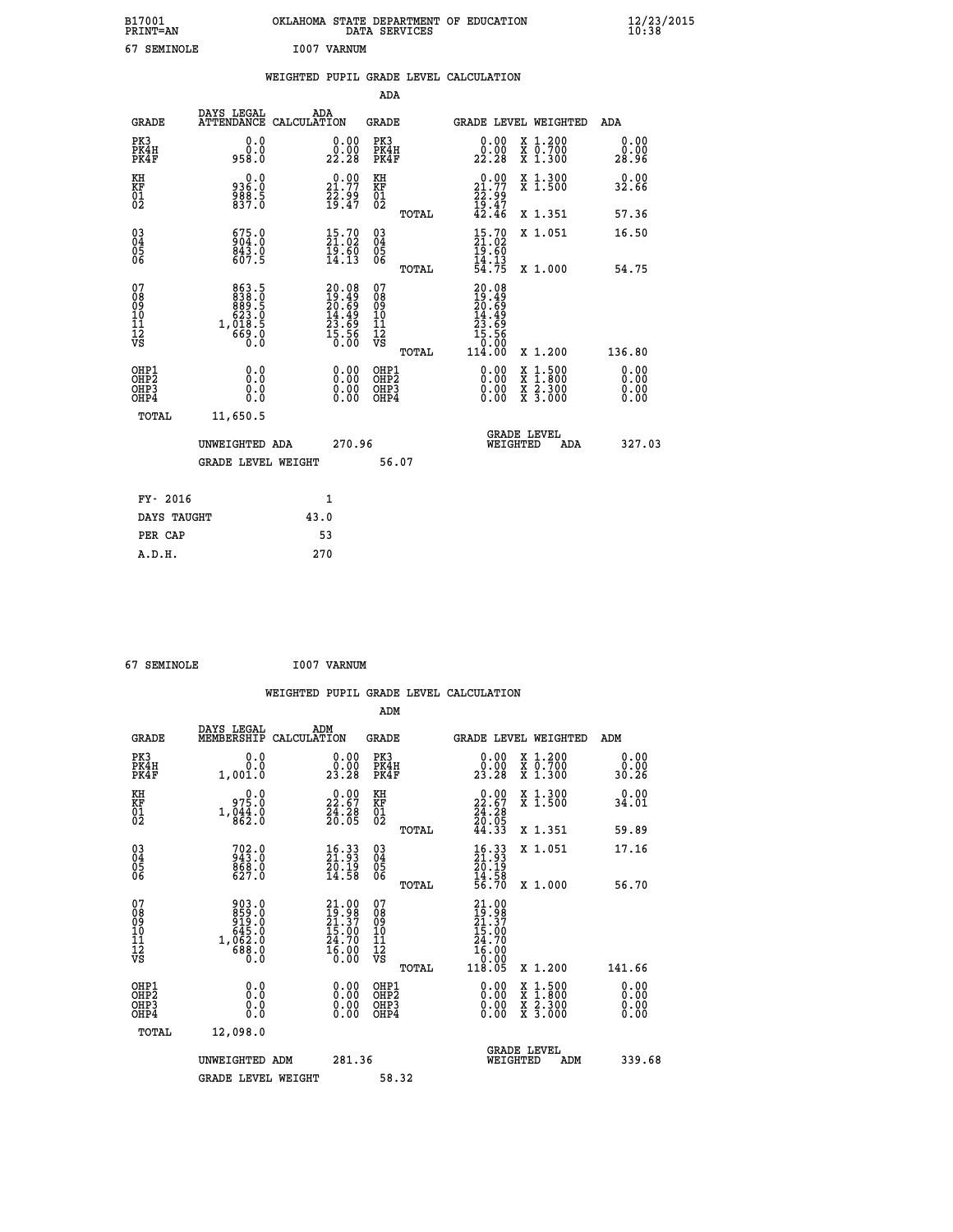|    | B17001<br><b>PRINT=AN</b> | OKLAHOMA STATE DEPARTMENT OF EDUCATION<br>DATA SERVICES |  | $\frac{12}{23}$ /2015 |
|----|---------------------------|---------------------------------------------------------|--|-----------------------|
| 67 | SEMINOLE                  | I010 SASAKWA                                            |  |                       |

|                                                                    |                                                                     | WEIGHTED PUPIL GRADE LEVEL CALCULATION                                                                                        |                                                    |                                                                                                                                                                       |                               |
|--------------------------------------------------------------------|---------------------------------------------------------------------|-------------------------------------------------------------------------------------------------------------------------------|----------------------------------------------------|-----------------------------------------------------------------------------------------------------------------------------------------------------------------------|-------------------------------|
|                                                                    |                                                                     |                                                                                                                               | <b>ADA</b>                                         |                                                                                                                                                                       |                               |
| <b>GRADE</b>                                                       | DAYS LEGAL                                                          | ADA<br>ATTENDANCE CALCULATION                                                                                                 | GRADE                                              | GRADE LEVEL WEIGHTED                                                                                                                                                  | ADA                           |
| PK3<br>PK4H<br>PK4F                                                | 562.0<br>$\frac{0.0}{482.0}$                                        | 11.96<br>$\frac{1}{10.26}$                                                                                                    | PK3<br>PK4H<br>PK4F                                | 11.96<br>X 1.200<br>X 0.700<br>X 1.300<br>$\frac{0.00}{10.26}$                                                                                                        | 14.35<br>$\frac{0.00}{13.34}$ |
| KH<br>KF<br>01<br>02                                               | $\begin{smallmatrix} 0.0\\ 452.5\\ 546.0\\ 711.0 \end{smallmatrix}$ | $\begin{smallmatrix} 0.00\\ 9.63\\ 11.62\\ 15.13 \end{smallmatrix}$                                                           | KH<br>KF<br>01<br>02                               | $0.00$<br>$1.63$<br>$11.62$<br>$15.13$<br>$26.75$<br>X 1.300<br>X 1.500                                                                                               | 0.00<br>14.45                 |
|                                                                    |                                                                     |                                                                                                                               | TOTAL                                              | X 1.351                                                                                                                                                               | 36.14                         |
| $\begin{smallmatrix} 03 \\[-4pt] 04 \end{smallmatrix}$<br>Ŏ5<br>06 | $\frac{411.5}{649.5}$<br>524.0<br>865.0                             | $\begin{smallmatrix}8.76\\13.84\\11.15\\18.40\end{smallmatrix}$                                                               | $\begin{matrix} 03 \\ 04 \\ 05 \\ 06 \end{matrix}$ | $13.76$<br>$13.84$<br>X 1.051                                                                                                                                         | 9.21                          |
|                                                                    |                                                                     |                                                                                                                               | TOTAL                                              | $\frac{11.15}{18.40}$<br>$\frac{43.39}{}$<br>X 1.000                                                                                                                  | 43.39                         |
| 07<br>08<br>09<br>11<br>11<br>12<br>VS                             | 734.5<br>684.5<br>817.0<br>855.0<br>655.5<br>837.5<br>98.5          | $\begin{array}{r} 15.63 \\[-4pt] 14.56 \\[-4pt] 17.38 \\[-4pt] 13.94 \\[-4pt] 18.10 \\[-4pt] 12.73 \\[-4pt] 0.00 \end{array}$ | 07<br>08<br>09<br>11<br>11<br>12<br>VS<br>TOTAL    | $15.63$<br>$14.56$<br>$17.38$<br>$13.94$<br>$18.10$<br>$12.73$<br>$0.99$<br>92.34<br>X 1.200                                                                          | 110.81                        |
| OHP1<br>OHP2<br>OH <sub>P3</sub><br>OHP4                           | 0.0<br>0.0<br>0.0                                                   | $\begin{smallmatrix} 0.00 \ 0.00 \ 0.00 \ 0.00 \end{smallmatrix}$                                                             | OHP1<br>OHP2<br>OHP3<br>OHP4                       | $0.00$<br>$0.00$<br>$\begin{smallmatrix} \mathtt{X} & 1\cdot500\\ \mathtt{X} & 1\cdot800\\ \mathtt{X} & 2\cdot300\\ \mathtt{X} & 3\cdot000 \end{smallmatrix}$<br>0.00 | 0.00<br>0.00<br>0.00<br>0.00  |
| TOTAL                                                              | 9,530.5                                                             |                                                                                                                               |                                                    |                                                                                                                                                                       |                               |
|                                                                    | UNWEIGHTED ADA                                                      | 203.09                                                                                                                        |                                                    | <b>GRADE LEVEL</b><br>WEIGHTED<br>ADA                                                                                                                                 | 241.69                        |
|                                                                    | <b>GRADE LEVEL WEIGHT</b>                                           |                                                                                                                               | 38.60                                              |                                                                                                                                                                       |                               |
| FY- 2016                                                           |                                                                     | $\mathbf{1}$                                                                                                                  |                                                    |                                                                                                                                                                       |                               |
| DAYS TAUGHT                                                        |                                                                     | 47.0                                                                                                                          |                                                    |                                                                                                                                                                       |                               |
| PER CAP                                                            |                                                                     | 81                                                                                                                            |                                                    |                                                                                                                                                                       |                               |

 **67 SEMINOLE I010 SASAKWA**

 **A.D.H. 186**

 **WEIGHTED PUPIL GRADE LEVEL CALCULATION ADM DAYS LEGAL ADM GRADE MEMBERSHIP CALCULATION GRADE GRADE LEVEL WEIGHTED ADM**

| ם שמא                                              | MEMBERGHIF CADCODATION                                                |                                                                        | ם שמע                                         | GRADE DEVED WEIGHTED                                                                                                                            |                                                                                                                                      | שעם א                        |
|----------------------------------------------------|-----------------------------------------------------------------------|------------------------------------------------------------------------|-----------------------------------------------|-------------------------------------------------------------------------------------------------------------------------------------------------|--------------------------------------------------------------------------------------------------------------------------------------|------------------------------|
| PK3<br>PK4H<br>PK4F                                | $611.0$<br>$0.0$<br>514.0                                             | $\begin{smallmatrix} 13.00\\ 0.00\\ 10.94 \end{smallmatrix}$           | PK3<br>PK4H<br>PK4F                           | 13.00<br>0.00<br>10.94                                                                                                                          | X 1.200<br>X 0.700<br>X 1.300                                                                                                        | 15.60<br>0.00<br>14.22       |
| KH<br>KF<br>01<br>02                               | 0.0<br>470.0<br>564.0<br>752.0                                        | $\begin{smallmatrix} 0.00\\ 10.00\\ 12.00\\ 16.00 \end{smallmatrix}$   | KH<br>KF<br>01<br>02                          | $\begin{smallmatrix} 0.00\\ 10.00\\ 12.00\\ 16.00\\ 28.00 \end{smallmatrix}$                                                                    | X 1.300<br>X 1.500                                                                                                                   | 0.00<br>15.00                |
|                                                    |                                                                       |                                                                        | TOTAL                                         |                                                                                                                                                 | X 1.351                                                                                                                              | 37.83                        |
| $\begin{matrix} 03 \\ 04 \\ 05 \\ 06 \end{matrix}$ | $\begin{smallmatrix} 426.0\\ 677.0\\ 538.0\\ 891.0 \end{smallmatrix}$ | $3.06$<br>14:43<br>$\frac{11.45}{18.96}$                               | 03<br>04<br>05<br>06                          | 9.06<br>14.43<br>11.45<br>18.96                                                                                                                 | X 1.051                                                                                                                              | 9.52                         |
|                                                    |                                                                       |                                                                        | TOTAL                                         | 44.84                                                                                                                                           | X 1.000                                                                                                                              | 44.84                        |
| 07<br>08<br>09<br>101<br>11<br>12<br>VS            | 790.0<br>740.0<br>878.0<br>682.0<br>687.0<br>$\frac{525.0}{0.0}$      | $16.81$<br>$15.74$<br>$18.68$<br>$14.51$<br>$19.17$<br>$13.30$<br>0.00 | 07<br>08<br>09<br>001<br>11<br>11<br>17<br>VS | $\begin{smallmatrix} 16 & 8 & 1\\ 15 & 74 & 8\\ 18 & 6 & 8\\ 14 & 5 & 1\\ 14 & 5 & 1\\ 13 & 3 & 0\\ 0 & 0 & 0\\ 9 & 8 & 0 & 2\end{smallmatrix}$ |                                                                                                                                      |                              |
|                                                    |                                                                       |                                                                        | TOTAL                                         |                                                                                                                                                 | X 1.200                                                                                                                              | 117.85                       |
| OHP1<br>OHP2<br>OH <sub>P3</sub><br>OHP4           | 0.0<br>0.0<br>0.0                                                     | $\begin{smallmatrix} 0.00 \ 0.00 \ 0.00 \ 0.00 \end{smallmatrix}$      | OHP1<br>OHP2<br>OHP3<br>OHP4                  |                                                                                                                                                 | $\begin{smallmatrix} \mathtt{X} & 1 & 500 \\ \mathtt{X} & 1 & 800 \\ \mathtt{X} & 2 & 300 \\ \mathtt{X} & 3 & 000 \end{smallmatrix}$ | 0.00<br>Ŏ.ŎŎ<br>Q.QQ<br>0.00 |
| TOTAL                                              | 10,045.0                                                              |                                                                        |                                               |                                                                                                                                                 |                                                                                                                                      |                              |
|                                                    | UNWEIGHTED ADM                                                        | 214.05                                                                 |                                               | WEIGHTED                                                                                                                                        | <b>GRADE LEVEL</b><br>ADM                                                                                                            | 254.86                       |
|                                                    | <b>GRADE LEVEL WEIGHT</b>                                             |                                                                        | 40.81                                         |                                                                                                                                                 |                                                                                                                                      |                              |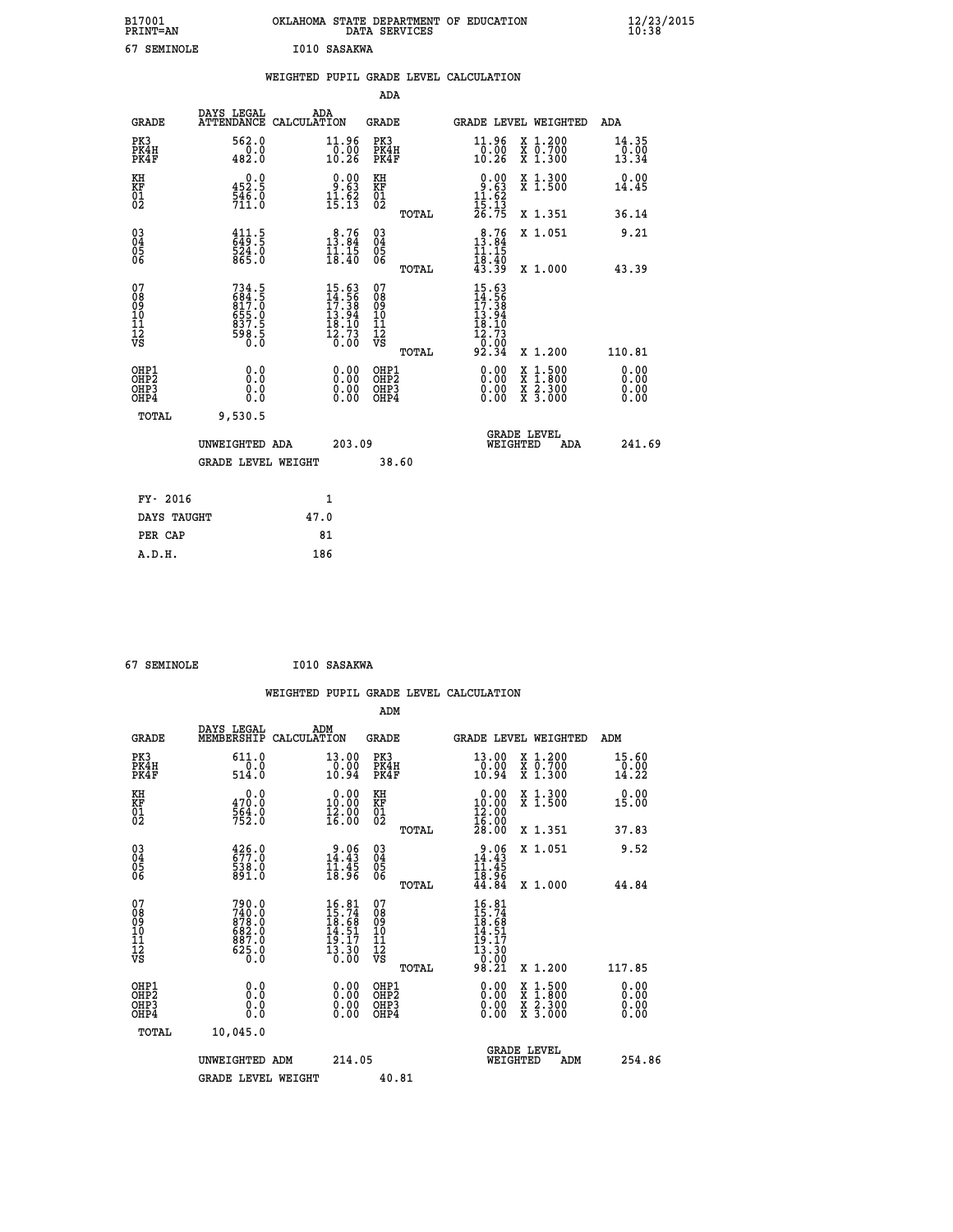|    | B17001<br><b>PRINT=AN</b> | OKLAHOMA STATE DEPARTMENT OF EDUCATION<br>DATA SERVICES |  | $\frac{12}{23}$ /2015 |
|----|---------------------------|---------------------------------------------------------|--|-----------------------|
| 67 | SEMINOLE                  | 1014 STROTHER                                           |  |                       |

|                                          |                                                                                        | WEIGHTED PUPIL GRADE LEVEL CALCULATION                                                    |                                                     |                                                                                                                                                                                                                                                                                                                                                                                                                                |                                  |
|------------------------------------------|----------------------------------------------------------------------------------------|-------------------------------------------------------------------------------------------|-----------------------------------------------------|--------------------------------------------------------------------------------------------------------------------------------------------------------------------------------------------------------------------------------------------------------------------------------------------------------------------------------------------------------------------------------------------------------------------------------|----------------------------------|
|                                          |                                                                                        |                                                                                           | ADA                                                 |                                                                                                                                                                                                                                                                                                                                                                                                                                |                                  |
| <b>GRADE</b>                             | <b>DAYS LEGAL<br/>ATTENDANCE</b>                                                       | ADA<br>CALCULATION                                                                        | <b>GRADE</b>                                        | GRADE LEVEL WEIGHTED                                                                                                                                                                                                                                                                                                                                                                                                           | ADA                              |
| PK3<br>PK4H<br>PK4F                      | 0.0<br>0.0<br>640.0                                                                    | 0.00<br>$\substack{0.001 \ 16.41}$                                                        | PK3<br>PK4H<br>PK4F                                 | 0.00<br>X 1.200<br>X 0.700<br>X 1.300<br>0.00<br>16.41                                                                                                                                                                                                                                                                                                                                                                         | 0.00<br>0.00<br>21.33            |
| KH<br>KF<br>01<br>02                     | 0.0<br>1,165.5<br>1,130.0<br>950.5                                                     | $\begin{smallmatrix} 0.00\\ 29.88\\ 28.97\\ 24.37 \end{smallmatrix}$                      | KH<br>KF<br>01<br>02                                | $\begin{smallmatrix} 0.00\\29.88\\28.97\\24.37\\53.34 \end{smallmatrix}$<br>X 1.300<br>X 1.500                                                                                                                                                                                                                                                                                                                                 | 0.00<br>44.82                    |
|                                          |                                                                                        |                                                                                           | TOTAL                                               | X 1.351                                                                                                                                                                                                                                                                                                                                                                                                                        | 72.06                            |
| 03<br>04<br>05<br>06                     | $1, 161.5$<br>$1, 224.5$<br>$1, 300.0$<br>$1, 089.5$                                   | 29.78<br>31.40<br>33.33<br>27.94                                                          | $\begin{array}{c} 03 \\ 04 \\ 05 \\ 06 \end{array}$ | $29.7831.4033.3327.9492.67$<br>X 1.051                                                                                                                                                                                                                                                                                                                                                                                         | 31.30                            |
|                                          |                                                                                        |                                                                                           | TOTAL                                               | X 1.000                                                                                                                                                                                                                                                                                                                                                                                                                        | 92.67                            |
| 07<br>08<br>09<br>11<br>11<br>12<br>VS   | $1, 259.0$<br>$1, 431.5$<br>$1, 574.5$<br>$1, 422.5$<br>$1, 055.5$<br>$606.5$<br>$0.0$ | $\begin{array}{r} 32.28 \\ 36.71 \\ 40.37 \\ 36.47 \\ 27.06 \\ 15.55 \\ 0.00 \end{array}$ | 07<br>08901112<br>1112<br>VS                        | $32.28$<br>$36.71$<br>$40.37$<br>$36.47$<br>27.06<br>$\begin{smallmatrix} 15.55\ 10.00\ 188.44 \end{smallmatrix}$                                                                                                                                                                                                                                                                                                              |                                  |
|                                          |                                                                                        |                                                                                           | TOTAL                                               | X 1.200                                                                                                                                                                                                                                                                                                                                                                                                                        | 226.13                           |
| OHP1<br>OHP <sub>2</sub><br>OHP3<br>OHP4 | 0.0<br>0.0<br>Ō.Ō                                                                      | $\begin{smallmatrix} 0.00 \ 0.00 \ 0.00 \ 0.00 \end{smallmatrix}$                         | OHP1<br>OHP <sub>2</sub><br>OHP3<br>OHP4            | $\begin{smallmatrix} 0.00 & 0.00 & 0.00 & 0.00 & 0.00 & 0.00 & 0.00 & 0.00 & 0.00 & 0.00 & 0.00 & 0.00 & 0.00 & 0.00 & 0.00 & 0.00 & 0.00 & 0.00 & 0.00 & 0.00 & 0.00 & 0.00 & 0.00 & 0.00 & 0.00 & 0.00 & 0.00 & 0.00 & 0.00 & 0.00 & 0.00 & 0.00 & 0.00 & 0.00 & 0.00 & 0.0$<br>$\begin{smallmatrix} \mathtt{X} & 1\cdot500 \\ \mathtt{X} & 1\cdot800 \\ \mathtt{X} & 2\cdot300 \\ \mathtt{X} & 3\cdot000 \end{smallmatrix}$ | 0.00<br>0.00<br>$0.00$<br>$0.00$ |
| TOTAL                                    | 16,011.0                                                                               |                                                                                           |                                                     |                                                                                                                                                                                                                                                                                                                                                                                                                                |                                  |
|                                          | UNWEIGHTED ADA                                                                         | 410.52                                                                                    |                                                     | GRADE LEVEL<br>WEIGHTED<br>ADA                                                                                                                                                                                                                                                                                                                                                                                                 | 488.31                           |
|                                          | GRADE LEVEL WEIGHT                                                                     |                                                                                           | 77.79                                               |                                                                                                                                                                                                                                                                                                                                                                                                                                |                                  |
| FY- 2016                                 |                                                                                        | 1                                                                                         |                                                     |                                                                                                                                                                                                                                                                                                                                                                                                                                |                                  |
| DAYS TAUGHT                              |                                                                                        | 39.0                                                                                      |                                                     |                                                                                                                                                                                                                                                                                                                                                                                                                                |                                  |
| PER CAP                                  |                                                                                        | 70                                                                                        |                                                     |                                                                                                                                                                                                                                                                                                                                                                                                                                |                                  |
| A.D.H.                                   |                                                                                        | 387                                                                                       |                                                     |                                                                                                                                                                                                                                                                                                                                                                                                                                |                                  |

 **67 SEMINOLE I014 STROTHER**

|                                                    |                                                                                                             |                                                                                           |                                                    |       | WEIGHTED PUPIL GRADE LEVEL CALCULATION                                                                                                                                                                                                                                         |                                          |                       |
|----------------------------------------------------|-------------------------------------------------------------------------------------------------------------|-------------------------------------------------------------------------------------------|----------------------------------------------------|-------|--------------------------------------------------------------------------------------------------------------------------------------------------------------------------------------------------------------------------------------------------------------------------------|------------------------------------------|-----------------------|
|                                                    |                                                                                                             |                                                                                           | ADM                                                |       |                                                                                                                                                                                                                                                                                |                                          |                       |
| <b>GRADE</b>                                       | DAYS LEGAL ADM<br>MEMBERSHIP CALCULATION                                                                    |                                                                                           | <b>GRADE</b>                                       |       |                                                                                                                                                                                                                                                                                | GRADE LEVEL WEIGHTED                     | ADM                   |
| PK3<br>PK4H<br>PK4F                                | 0.0<br>ة:ة<br>702:0                                                                                         | $\begin{smallmatrix} 0.00\\ 0.00\\ 18.00 \end{smallmatrix}$                               | PK3<br>PK4H<br>PK4F                                |       | $\begin{smallmatrix} 0.00\\ 0.00\\ 18.00 \end{smallmatrix}$                                                                                                                                                                                                                    | X 1.200<br>X 0.700<br>X 1.300            | 0.00<br>0.00<br>23.40 |
| KH<br>KF<br>01<br>02                               | 0.0<br>1,250:0<br>1,189:0<br>91:0                                                                           | $\begin{smallmatrix} 0.00\\ 32.05\\ 30.49\\ 25.41 \end{smallmatrix}$                      | KH<br>KF<br>01<br>02                               |       | $\begin{smallmatrix} 0.00\\ 32.05\\ 30.49\\ 25.41\\ 55.90 \end{smallmatrix}$                                                                                                                                                                                                   | X 1.300<br>X 1.500                       | 0.00<br>48.08         |
|                                                    |                                                                                                             |                                                                                           |                                                    | TOTAL |                                                                                                                                                                                                                                                                                | X 1.351                                  | 75.52                 |
| $\begin{matrix} 03 \\ 04 \\ 05 \\ 06 \end{matrix}$ | 1,217.0<br>$\frac{1}{1}, \frac{357}{131}$ .0                                                                | $31.21$<br>$32.85$<br>$34.79$<br>$29.00$                                                  | $\begin{matrix} 03 \\ 04 \\ 05 \\ 06 \end{matrix}$ |       | $31.21$<br>$32.85$<br>$34.79$<br>$29.00$<br>$29.64$                                                                                                                                                                                                                            | X 1.051                                  | 32.80                 |
|                                                    |                                                                                                             |                                                                                           |                                                    | TOTAL |                                                                                                                                                                                                                                                                                | X 1.000                                  | 96.64                 |
| 07<br>08<br>09<br>11<br>11<br>12<br>VS             | $\begin{smallmatrix} 1,301.0\\ 1,485.0\\ 1,631.0\\ 1,631.0\\ 1,492.0\\ 0.0\\ 620.0\\ 0.0 \end{smallmatrix}$ | $\begin{array}{r} 33.36 \\ 38.08 \\ 41.82 \\ 38.26 \\ 28.08 \\ 15.90 \\ 0.00 \end{array}$ | 07<br>08<br>09<br>11<br>11<br>12<br>VS             | TOTAL | $\begin{smallmatrix} 33 & 36 \\ 38 & 08 \\ 41 & 82 \\ 58 & 26 \\ 28 & 08 \\ 15 & 90 \\ 195 & 50 \\ \end{smallmatrix}$                                                                                                                                                          | X 1.200                                  | 234.60                |
| OHP1<br>OHP2<br>OHP3<br>OHP4                       | 0.0<br>0.000                                                                                                | $\begin{smallmatrix} 0.00 \ 0.00 \ 0.00 \ 0.00 \end{smallmatrix}$                         | OHP1<br>OHP2<br>OHP <sub>3</sub>                   |       | $\begin{smallmatrix} 0.00 & 0.00 & 0.00 & 0.00 & 0.00 & 0.00 & 0.00 & 0.00 & 0.00 & 0.00 & 0.00 & 0.00 & 0.00 & 0.00 & 0.00 & 0.00 & 0.00 & 0.00 & 0.00 & 0.00 & 0.00 & 0.00 & 0.00 & 0.00 & 0.00 & 0.00 & 0.00 & 0.00 & 0.00 & 0.00 & 0.00 & 0.00 & 0.00 & 0.00 & 0.00 & 0.0$ | X 1:500<br>X 1:800<br>X 2:300<br>X 3:000 | 0.00<br>0.00          |
| TOTAL                                              | 16,742.0                                                                                                    |                                                                                           |                                                    |       |                                                                                                                                                                                                                                                                                |                                          |                       |
|                                                    | UNWEIGHTED ADM<br><b>GRADE LEVEL WEIGHT</b>                                                                 | 429.30                                                                                    | 81.74                                              |       |                                                                                                                                                                                                                                                                                | GRADE LEVEL<br>WEIGHTED<br>ADM           | 511.04                |
|                                                    |                                                                                                             |                                                                                           |                                                    |       |                                                                                                                                                                                                                                                                                |                                          |                       |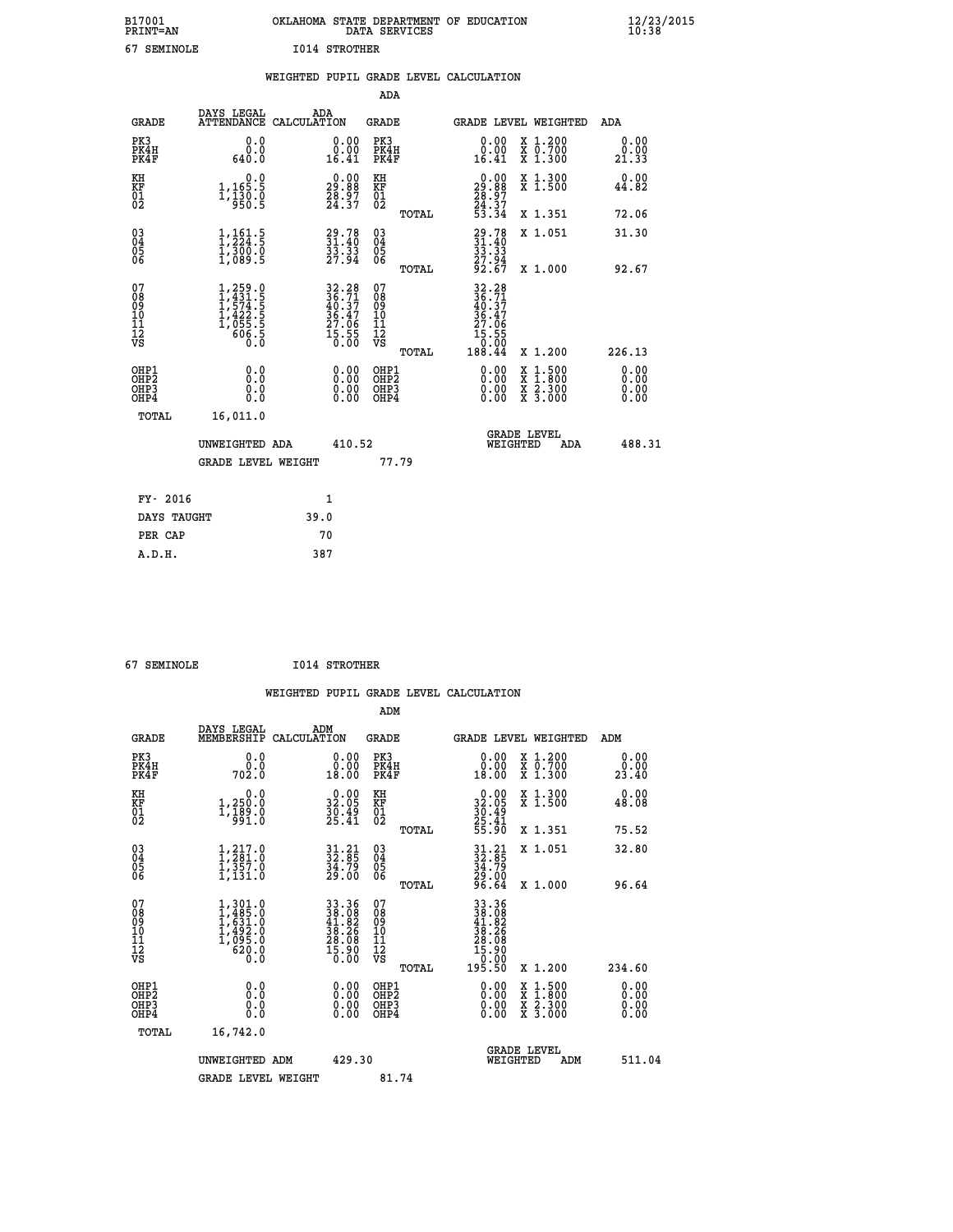| B17001<br><b>PRINT=AN</b> | OKLAHOMA STATE DEPARTMENT OF EDUCATION<br>DATA SERVICES | $\frac{12}{23}$ /2015 |
|---------------------------|---------------------------------------------------------|-----------------------|
| 67<br>SEMINOLE            | <b>I015 BUTNER</b>                                      |                       |

|  |     | WEIGHTED PUPIL GRADE LEVEL CALCULATION |  |
|--|-----|----------------------------------------|--|
|  | ADA |                                        |  |

| <b>GRADE</b>                                                       | DAYS LEGAL                                                               | ADA<br>ATTENDANCE CALCULATION                                            | <b>GRADE</b>                           | GRADE LEVEL WEIGHTED                                                                                                                                              | ADA                          |
|--------------------------------------------------------------------|--------------------------------------------------------------------------|--------------------------------------------------------------------------|----------------------------------------|-------------------------------------------------------------------------------------------------------------------------------------------------------------------|------------------------------|
| PK3<br>PK4H<br>PK4F                                                | 43.0<br>$0.0$<br>545.5                                                   | $\begin{smallmatrix} 1.00\\ 0.00\\ 12.69 \end{smallmatrix}$              | PK3<br>PK4H<br>PK4F                    | $\begin{smallmatrix} 1.00\\ 0.00\\ 12.69 \end{smallmatrix}$<br>X 1.200<br>X 0.700<br>X 1.300                                                                      | 1.20<br>0.00<br>16.50        |
| KH<br>KF<br>01<br>02                                               | 624.5<br>$\frac{5}{480}$ .<br>$\frac{5}{80}$ .                           | $\begin{smallmatrix} 0.00\\14.52\\21.72\\11.16 \end{smallmatrix}$        | KH<br>KF<br>01<br>02                   | 0.00<br>X 1.300<br>X 1.500<br>14.52<br>$\frac{71.72}{11.16}$                                                                                                      | 0.00<br>21.78                |
|                                                                    |                                                                          |                                                                          | TOTAL                                  | 32.88<br>X 1.351                                                                                                                                                  | 44.42                        |
| $\begin{smallmatrix} 03 \\[-4pt] 04 \end{smallmatrix}$<br>Ŏ5<br>06 | 1,064.5<br>$644.0$<br>$691.5$                                            | $\begin{smallmatrix} 24.71\ 18.56\ 14.98\ 16.08 \end{smallmatrix}$       | $\substack{03 \\ 04}$<br>Ŏ5<br>06      | $24.71$<br>$18.56$<br>$14.98$<br>$16.08$<br>$49.62$<br>X 1.051                                                                                                    | 25.97                        |
|                                                                    |                                                                          |                                                                          | TOTAL                                  | X 1.000                                                                                                                                                           | 49.62                        |
| 07<br>08<br>09<br>11<br>11<br>12<br>VS                             | $729.0$<br>$919.0$<br>$549.5$<br>$463.0$<br>$800.0$<br>$80.5$<br>$681.5$ | $16.95$<br>$21.37$<br>$12.78$<br>$10.84$<br>$18.67$<br>$15.85$<br>$0.00$ | 07<br>08<br>09<br>11<br>11<br>12<br>VS | $16.95$<br>$21.37$<br>$12.78$<br>$10.84$<br>$18.67$<br>$15.85$<br>$0.90$                                                                                          |                              |
|                                                                    |                                                                          |                                                                          | TOTAL                                  | 96.46<br>X 1.200                                                                                                                                                  | 115.75                       |
| OHP1<br>OHP <sub>2</sub><br>OHP3<br>OHP4                           | 0.0<br>0.0<br>0.0                                                        | $0.00$<br>$0.00$<br>0.00                                                 | OHP1<br>OHP2<br>OHP3<br>OHP4           | 0.00<br>$\begin{smallmatrix} \mathtt{X} & 1\cdot500\\ \mathtt{X} & 1\cdot800\\ \mathtt{X} & 2\cdot300\\ \mathtt{X} & 3\cdot000 \end{smallmatrix}$<br>0.00<br>0.00 | 0.00<br>0.00<br>0.00<br>0.00 |
| TOTAL                                                              | 9,967.5                                                                  |                                                                          |                                        |                                                                                                                                                                   |                              |
|                                                                    | UNWEIGHTED ADA                                                           | 231.88                                                                   |                                        | <b>GRADE LEVEL</b><br>WEIGHTED<br>ADA                                                                                                                             | 275.24                       |
|                                                                    | <b>GRADE LEVEL WEIGHT</b>                                                |                                                                          | 43.36                                  |                                                                                                                                                                   |                              |
| FY- 2016                                                           |                                                                          | $\mathbf{1}$                                                             |                                        |                                                                                                                                                                   |                              |
| DAYS TAUGHT                                                        |                                                                          | 43.0                                                                     |                                        |                                                                                                                                                                   |                              |
| PER CAP                                                            |                                                                          | 90                                                                       |                                        |                                                                                                                                                                   |                              |

 **67 SEMINOLE I015 BUTNER WEIGHTED PUPIL GRADE LEVEL CALCULATION ADM DAYS LEGAL ADM GRADE MEMBERSHIP CALCULATION GRADE GRADE LEVEL WEIGHTED ADM PK3 43.0 1.00 PK3 1.00 X 1.200 1.20 PK4H 0.0 0.00 PK4H 0.00 X 0.700 0.00 PK4F 573.0 13.33 PK4F 13.33 X 1.300 17.33 KH 0.0 0.00 KH 0.00 X 1.300 0.00 KF 668.0 15.53 KF 15.53 X 1.500 23.30 01 22.56 01 22.56**  $02$  500.0 11.63 02  $\frac{11.63}{2}$  **TOTAL 34.19 X 1.351 46.19 03 1,102.0 25.56 03 25.56 X 1.051 26.86 04 840.0 19.53 04 19.53 05 676.0 15.72 05 15.72** 06 729.0 16.95 06 <sub>memas</sub> 16.95  **TOTAL 52.20 X 1.000 52.20** 07 768.0 17.86 07 17.86<br>
08 988.0 22.98 08 22.98<br>
10 496.0 11.61 10 11.61<br>
11 874.0 20.40 11<br>
12 708.0 16.47 12 20.40<br>
VS 0.0 <sup>16.47</sup><br>
12 8.00 **768.0**<br> **17.86** 07<br> **17.86** 07<br> **17.86**<br> **198.0**<br> **198.0**<br> **11.61**<br> **10**<br> **11.61**<br> **11.61**<br> **11.61**<br> **11.61**<br> **11.61**<br> **11.61**<br> **11.61**<br> **11.61**<br> **11.61**<br> **11.61**<br> **11.61**<br> **11.61**<br> **11.61**<br> **11.61**<br> **11.61**<br> **11.61**<br> **11 OHP1 0.0 0.00 OHP1 0.00 X 1.500 0.00 OHP2 0.0 0.00 OHP2 0.00 X 1.800 0.00 OHP3 0.0 0.00 OHP3 0.00 X 2.300 0.00 OHP4 0.0 0.00 OHP4 0.00 X 3.000 0.00 TOTAL 10,527.0 GRADE LEVEL UNWEIGHTED ADM 244.87 WEIGHTED ADM 290.75 GRADE LEVEL WEIGHT 45.88**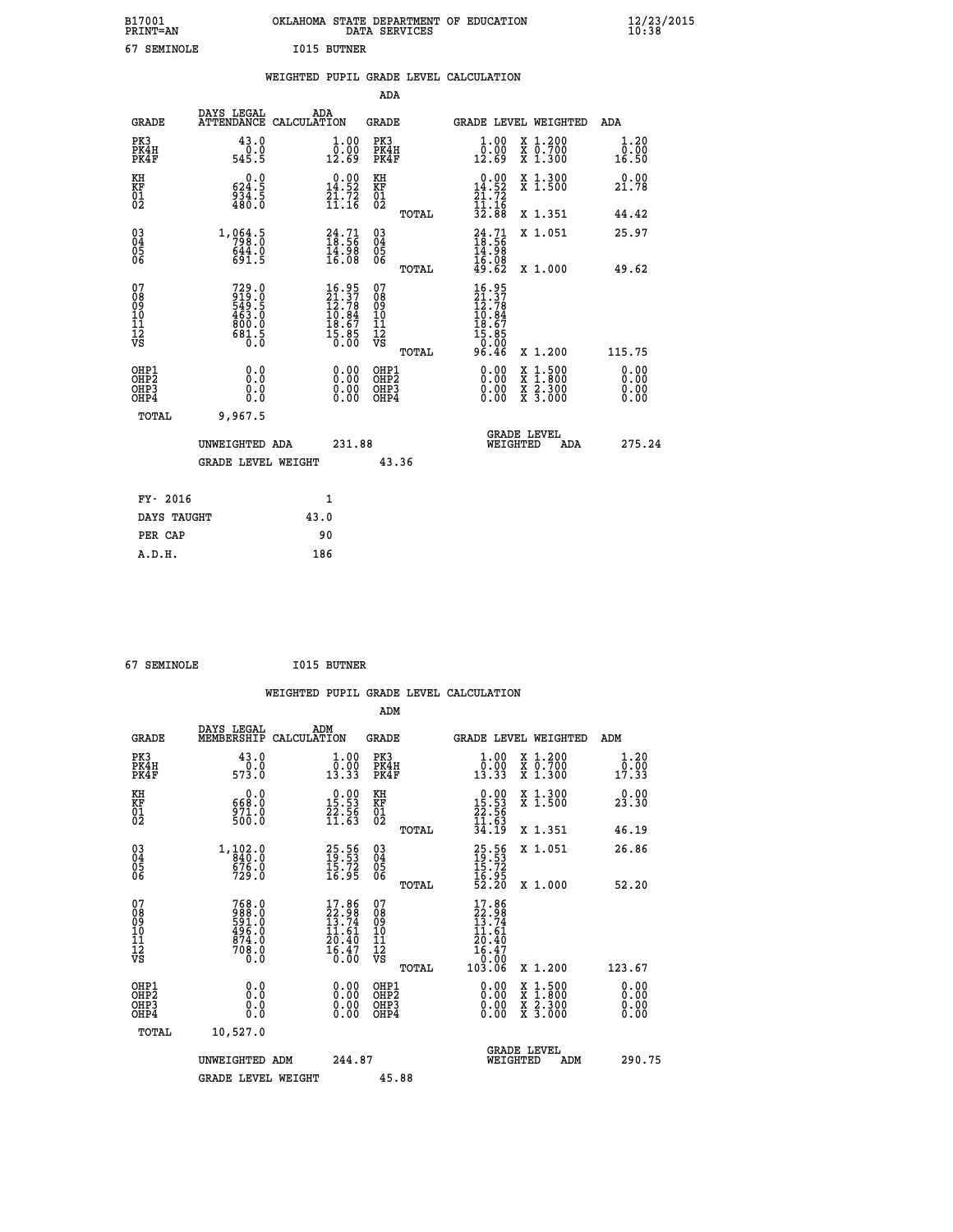| B17001          | OKLAHOMA STATE DEPARTMENT OF EDUCATION |
|-----------------|----------------------------------------|
| <b>PRINT=AN</b> | DATA SERVICES                          |
| SEMINOLE        | COUNTY TOTALS                          |

 **B17001 OKLAHOMA STATE DEPARTMENT OF EDUCATION 12/23/2015**

|                                                              |                                                                                                                                                                                          | WEIGHTED PUPIL GRADE LEVEL CALCULATION                                             |                                                 |                                                                                                                                                                                                                                                                                |                                                                                                                                              |                              |
|--------------------------------------------------------------|------------------------------------------------------------------------------------------------------------------------------------------------------------------------------------------|------------------------------------------------------------------------------------|-------------------------------------------------|--------------------------------------------------------------------------------------------------------------------------------------------------------------------------------------------------------------------------------------------------------------------------------|----------------------------------------------------------------------------------------------------------------------------------------------|------------------------------|
|                                                              |                                                                                                                                                                                          |                                                                                    | ADA                                             |                                                                                                                                                                                                                                                                                |                                                                                                                                              |                              |
| <b>GRADE</b>                                                 | DAYS LEGAL                                                                                                                                                                               | ADA<br>ATTENDANCE CALCULATION                                                      | <b>GRADE</b>                                    | GRADE LEVEL WEIGHTED                                                                                                                                                                                                                                                           |                                                                                                                                              | ADA                          |
| PK3<br>PK4H<br>PK4F                                          | 1,006.0<br>0.0<br>11,807.0                                                                                                                                                               | $\substack{21.99 \\ 0.00 \\ 272.62}$                                               | PK3<br>PK4H<br>PK4F                             | $\substack{21.99 \\ 0.00 \\ 272.62}$                                                                                                                                                                                                                                           | X 1.200<br>X 0.700<br>X 1.300                                                                                                                | 26.39<br>0.00<br>354.41      |
| KH<br>ΚF<br>$\overline{01}$                                  | 0.0<br>15,511.0<br>1ĕ, 25ē: š<br>16, 580: o                                                                                                                                              | $0.00$<br>359.42<br>$\frac{376}{383}$ $\frac{27}{58}$                              | KH<br>KF<br>01<br>02                            | $0.00$<br>359.42<br>$\frac{376}{383}$ $\frac{27}{58}$<br>$\frac{75}{759}$ $\frac{85}{58}$                                                                                                                                                                                      | X 1.300<br>X 1.500                                                                                                                           | 0.00<br>539.15               |
|                                                              |                                                                                                                                                                                          |                                                                                    | TOTAL                                           |                                                                                                                                                                                                                                                                                | X 1.351                                                                                                                                      | 1,026.55                     |
| $\begin{smallmatrix} 03 \\[-4pt] 04 \end{smallmatrix}$<br>05 | 16,678.0<br>14,221.0<br>14,787.0                                                                                                                                                         | 386.28<br>330.64<br>343.51<br>346.69                                               | $^{03}_{04}$<br>05                              | 386.28<br>330.64<br>343.51                                                                                                                                                                                                                                                     | X 1.051                                                                                                                                      | 1,426.82                     |
| 06                                                           | 14,982.0                                                                                                                                                                                 |                                                                                    | 06<br>TOTAL                                     | 346.69<br>1,020.84                                                                                                                                                                                                                                                             | X 1.000                                                                                                                                      | 1,020.84                     |
| 07<br>ŏġ<br>09<br>10<br>Īľ<br>12<br>VS                       | $\begin{smallmatrix} 14\,, & 823\,, & 5\\ 16\,, & 753\,, & 0\\ 15\,, & 540\,, & 0\\ 14\,, & 866\,, & 0\\ 14\,, & 907\,, & 5\\ 12\,, & 790\,, & 5\\ 0\,. & 0\,. & 0\,. \end{smallmatrix}$ | 344.88<br>389.50<br>360.50<br>344.31<br>$344.31$<br>$345.31$<br>$295.94$<br>$0.00$ | 07<br>08<br>09<br>10<br>11<br>12<br>VS<br>TOTAL | 344.88<br>389.50<br>360.50<br>344.31<br>$345.31$<br>$295.94$<br>$0.00$<br>2,080.44                                                                                                                                                                                             | X 1.200                                                                                                                                      | 2,496.53                     |
| OHP1<br>OHP2<br>OHP3<br>OHP4                                 | 0.0<br>0.0<br>0.0                                                                                                                                                                        |                                                                                    | OHP1<br>OHP2<br>OHP3<br>OHP4                    | $\begin{smallmatrix} 0.00 & 0.00 & 0.00 & 0.00 & 0.00 & 0.00 & 0.00 & 0.00 & 0.00 & 0.00 & 0.00 & 0.00 & 0.00 & 0.00 & 0.00 & 0.00 & 0.00 & 0.00 & 0.00 & 0.00 & 0.00 & 0.00 & 0.00 & 0.00 & 0.00 & 0.00 & 0.00 & 0.00 & 0.00 & 0.00 & 0.00 & 0.00 & 0.00 & 0.00 & 0.00 & 0.0$ | $\begin{smallmatrix} \mathtt{X} & 1\cdot500 \\ \mathtt{X} & 1\cdot800 \\ \mathtt{X} & 2\cdot300 \\ \mathtt{X} & 3\cdot000 \end{smallmatrix}$ | 0.00<br>0.00<br>0.00<br>0.00 |
| TOTAL                                                        | 211,509.0                                                                                                                                                                                |                                                                                    |                                                 |                                                                                                                                                                                                                                                                                |                                                                                                                                              |                              |
|                                                              | UNWEIGHTED ADA                                                                                                                                                                           | 4,901.44                                                                           |                                                 | <b>GRADE LEVEL</b><br>WEIGHTED                                                                                                                                                                                                                                                 | ADA                                                                                                                                          | 5,869.85                     |
|                                                              | <b>GRADE LEVEL WEIGHT</b>                                                                                                                                                                |                                                                                    | 968.41                                          |                                                                                                                                                                                                                                                                                |                                                                                                                                              |                              |
| FY- 2016                                                     |                                                                                                                                                                                          | $\mathbf{1}$                                                                       |                                                 |                                                                                                                                                                                                                                                                                |                                                                                                                                              |                              |
| DAYS TAUGHT                                                  |                                                                                                                                                                                          | 432.0                                                                              |                                                 |                                                                                                                                                                                                                                                                                |                                                                                                                                              |                              |
| PER CAP                                                      |                                                                                                                                                                                          | 635                                                                                |                                                 |                                                                                                                                                                                                                                                                                |                                                                                                                                              |                              |

| SEMINOLE | COUNTY TOTALS |  |
|----------|---------------|--|

 **A.D.H. 3,336**

|                                       |                                                       |                                                                                                       |                                                                         | ADM                                              |                                                                                  |                                                                  |                              |
|---------------------------------------|-------------------------------------------------------|-------------------------------------------------------------------------------------------------------|-------------------------------------------------------------------------|--------------------------------------------------|----------------------------------------------------------------------------------|------------------------------------------------------------------|------------------------------|
|                                       | <b>GRADE</b>                                          | DAYS LEGAL<br>MEMBERSHIP                                                                              | ADM<br>CALCULATION                                                      | <b>GRADE</b>                                     | <b>GRADE LEVEL WEIGHTED</b>                                                      |                                                                  | ADM                          |
|                                       | PK3<br>PK4H<br>PK4F                                   | 1,064.0<br>0.0<br>12,683.0                                                                            | 23.23<br>0.00<br>292.86                                                 | PK3<br>PK4H<br>PK4F                              | 23.23<br>00.00<br>292.86                                                         | $\begin{array}{c} x & 1.200 \\ x & 0.700 \end{array}$<br>X 1.300 | 26.39<br>0.00<br>380.71      |
|                                       | KH<br>KF<br>01<br>02                                  | 0.0<br>16,575.0<br>17,173.0<br>17,524.0                                                               | $\begin{smallmatrix} 0.00\\ 384.13\\ 397.55\\ 405.39 \end{smallmatrix}$ | KH<br>KF<br>01<br>02                             | $\begin{smallmatrix} &0.00\\ 384.13\\ 397.55\\ 405.39\\ 802.94\end{smallmatrix}$ | X 1.300<br>X 1.500                                               | 0.00<br>576.23               |
|                                       |                                                       |                                                                                                       |                                                                         | TOTAL                                            |                                                                                  | X 1.351                                                          | 1,084.76                     |
|                                       | 03<br>04<br>05<br>06                                  | $17,570.0$<br>$14,914.0$<br>$15,375.0$<br>$15,635.0$                                                  | 406.92<br>346.71<br>357.26<br>361.80                                    | $^{03}_{04}$<br>0500                             | 406.92<br>346.71<br>357.26<br>361.80                                             | X 1.051                                                          | 427.66                       |
|                                       |                                                       |                                                                                                       |                                                                         | TOTAL                                            | 1,065.77                                                                         | X 1.000                                                          | 1,065.77                     |
|                                       | 07<br>08<br>09<br>11<br>11<br>12<br>VS                | $\begin{smallmatrix}15,510.0\\17,616.0\\16,545.0\\15,984.0\\15,947.0\\13,650.0\\0.0\end{smallmatrix}$ | 360.74<br>409.51<br>383.55<br>369.92<br>369.16<br>315.58<br>0.00        | 07<br>08<br>09<br>101<br>11<br>12<br>VS<br>TOTAL | 360.74<br>409.51<br>383.55<br>369.92<br>369.16<br>315.58<br>0.00<br>2, 208.46    | X 1.200                                                          | 2,650.15                     |
|                                       | OHP1<br>OH <sub>P</sub> 2<br>OH <sub>P3</sub><br>OHP4 | 0.0<br>0.000                                                                                          | $0.00$<br>$0.00$<br>0.00                                                | OHP1<br>OHP2<br>OHP3<br>OHP4                     | $0.00$<br>$0.00$<br>0.00                                                         | X 1:500<br>X 1:800<br>X 2:300<br>X 3:000                         | 0.00<br>0.00<br>0.00<br>0.00 |
|                                       | TOTAL                                                 | 223,765.0                                                                                             |                                                                         |                                                  |                                                                                  |                                                                  |                              |
|                                       |                                                       | UNWEIGHTED ADM                                                                                        | 5,184.31                                                                |                                                  | <b>GRADE LEVEL</b><br>WEIGHTED                                                   | ADM                                                              | 6,213.16                     |
| 1,028.85<br><b>GRADE LEVEL WEIGHT</b> |                                                       |                                                                                                       |                                                                         |                                                  |                                                                                  |                                                                  |                              |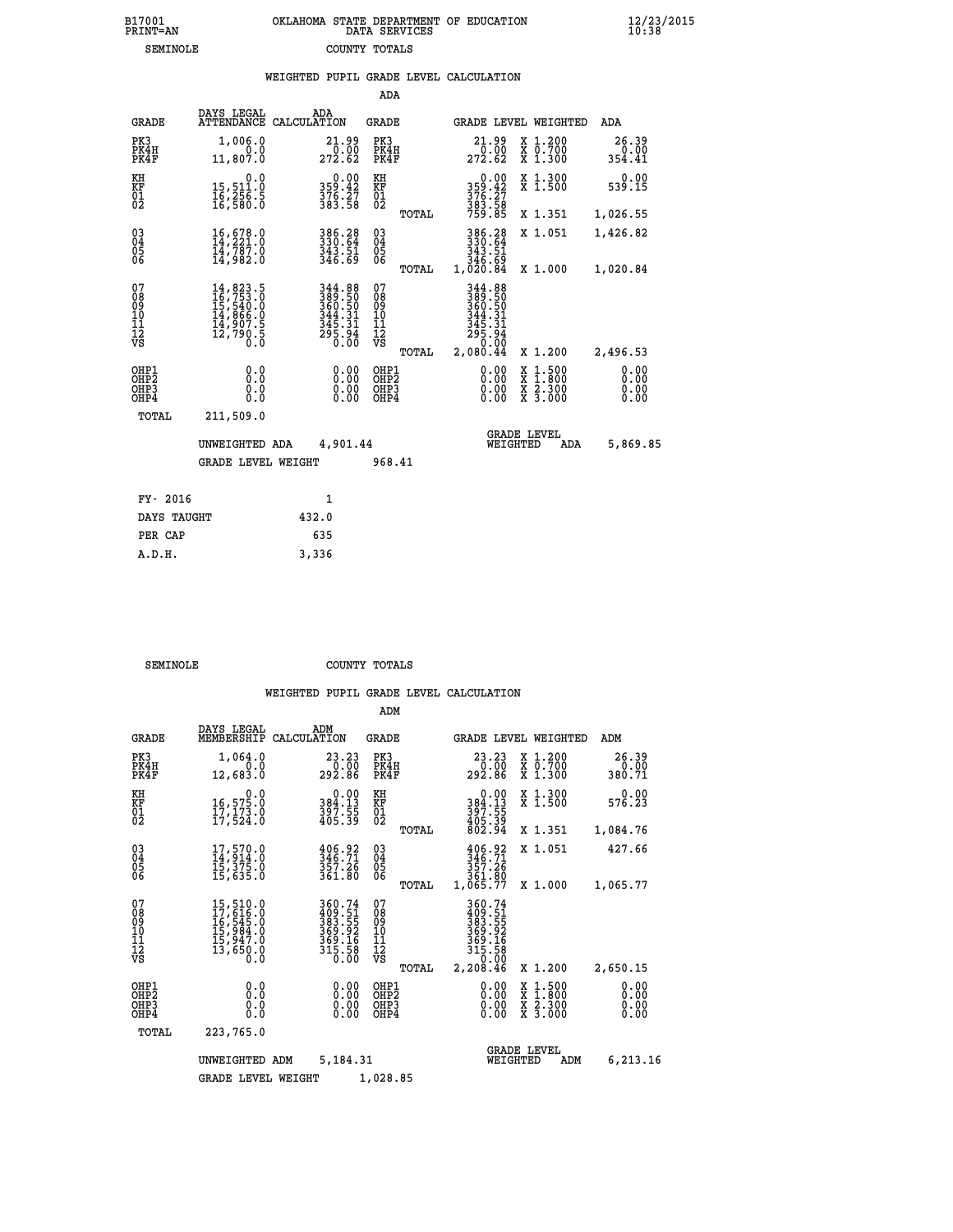| B17001<br><b>PRINT=AN</b> | OKLAHOMA STATE DEPARTMENT OF EDUCATION<br>DATA SERVICES | $\frac{12}{23}$ /2015 |
|---------------------------|---------------------------------------------------------|-----------------------|
| 68<br><b>SEOUOYAH</b>     | C001<br>LIBERTY                                         |                       |

|                                                                    |                                                                                                        | WEIGHTED PUPIL GRADE LEVEL CALCULATION                                                                            |                                          |       |                                                                              |                                                                                          |                              |
|--------------------------------------------------------------------|--------------------------------------------------------------------------------------------------------|-------------------------------------------------------------------------------------------------------------------|------------------------------------------|-------|------------------------------------------------------------------------------|------------------------------------------------------------------------------------------|------------------------------|
|                                                                    |                                                                                                        |                                                                                                                   | ADA                                      |       |                                                                              |                                                                                          |                              |
| <b>GRADE</b>                                                       |                                                                                                        | DAYS LEGAL ADA ATTENDANCE CALCULATION                                                                             | GRADE                                    |       |                                                                              | GRADE LEVEL WEIGHTED                                                                     | ADA                          |
| PK3<br>PK4H<br>PK4F                                                | 153.0<br>0.0<br>1,275.5                                                                                | 3.73<br>$\frac{0.00}{31.11}$                                                                                      | PK3<br>PK4H<br>PK4F                      |       | $3 \cdot 73$<br>$31 \cdot 90$<br>$31 \cdot 11$                               | X 1.200<br>X 0.700<br>X 1.300                                                            | 4.48<br>0.00<br>40.44        |
| KH<br>KF<br>01<br>02                                               | 1,477.9<br>$\frac{1}{2}$ , $\frac{2}{2}$ , $\frac{5}{2}$ , $\frac{5}{2}$                               | $\begin{smallmatrix} 0.00\\ 36.04\\ 29.98\\ 26.48 \end{smallmatrix}$                                              | KH<br>KF<br>01<br>02                     |       | $\begin{smallmatrix} 0.00\\ 36.04\\ 29.98\\ 26.48\\ 56.46 \end{smallmatrix}$ | X 1.300<br>X 1.500                                                                       | 0.00<br>54.06                |
|                                                                    |                                                                                                        |                                                                                                                   |                                          | TOTAL |                                                                              | X 1.351                                                                                  | 76.28                        |
| $\begin{smallmatrix} 03 \\[-4pt] 04 \end{smallmatrix}$<br>05<br>06 | 1,041.9<br>$\frac{1}{3}$ , $\frac{3}{3}$ , $\frac{5}{5}$                                               | $20.37$<br>$25.40$<br>22.07<br>32.23                                                                              | $\substack{03 \\ 04}$<br>05<br>ŎĞ        |       | 20.37<br>25.40<br>22.07<br>32.23<br>79.70                                    | X 1.051                                                                                  | 21.41                        |
|                                                                    |                                                                                                        |                                                                                                                   |                                          | TOTAL |                                                                              | X 1.000                                                                                  | 79.70                        |
| 07<br>08<br>09<br>10<br>11<br>11<br>12<br>VS                       | $1, 124.5$<br>0.0<br>0.0<br>0.0<br>$\begin{smallmatrix} 0.0 & 0 \ 0.0 & 0 \ 0.0 & 0 \end{smallmatrix}$ | ${\begin{smallmatrix} 21.34\\ 27.43\\ 0.00\\ 0.00\\ 0.00\\ 0.00\\ 0.00\\ 0.00\\ 0.00\\ 0.00\\ \end{smallmatrix}}$ | 07<br>08<br>09<br>11<br>11<br>12<br>VS   | TOTAL | $21.34$<br>$27.43$<br>$0.00$<br>$0.00$<br>48.77                              | X 1.200                                                                                  | 58.52                        |
| OHP1<br>OH <sub>P</sub> 2<br>OHP3<br>OHP4                          | 0.0<br>0.0<br>Ŏ.Ŏ                                                                                      | $0.00$<br>$0.00$<br>0.00                                                                                          | OHP1<br>OHP <sub>2</sub><br>OHP3<br>OHP4 |       | 0.00<br>0.00                                                                 | $\begin{smallmatrix} x & 1.500 \\ x & 1.800 \\ x & 2.300 \\ x & 3.000 \end{smallmatrix}$ | 0.00<br>0.00<br>0.00<br>0.00 |
| TOTAL                                                              | 11,323.0                                                                                               |                                                                                                                   |                                          |       |                                                                              |                                                                                          |                              |
|                                                                    | UNWEIGHTED ADA                                                                                         |                                                                                                                   | 276.18                                   |       | WEIGHTED                                                                     | <b>GRADE LEVEL</b><br><b>ADA</b>                                                         | 334.89                       |
|                                                                    | <b>GRADE LEVEL WEIGHT</b>                                                                              |                                                                                                                   |                                          | 58.71 |                                                                              |                                                                                          |                              |
| FY- 2016                                                           |                                                                                                        | $\mathbf{1}$                                                                                                      |                                          |       |                                                                              |                                                                                          |                              |
| DAYS TAUGHT                                                        |                                                                                                        | 41.0                                                                                                              |                                          |       |                                                                              |                                                                                          |                              |
| PER CAP                                                            |                                                                                                        | 55                                                                                                                |                                          |       |                                                                              |                                                                                          |                              |

 **68 SEQUOYAH C001 LIBERTY WEIGHTED PUPIL GRADE LEVEL CALCULATION ADM DAYS LEGAL ADM GRADE MEMBERSHIP CALCULATION GRADE GRADE LEVEL WEIGHTED ADM PK3 153.0 3.73 PK3 3.73 X 1.200 4.48 PK4H 0.0 0.00 PK4H 0.00 X 0.700 0.00 PK4F 1,352.0 32.98 PK4F 32.98 X 1.300 42.87** 0.00 KH 0.00 KH 0.00 KH<br>RF 1,567.0 38.22 KF 38.22 X 1.500 57.33  **01 1,291.0 31.49 01 31.49 02 1,126.0 27.46 02 27.46 TOTAL 58.95 X 1.351 79.64 03 861.0 21.00 03 21.00 X 1.051 22.07 04 1,081.0 26.37 04 26.37 05 948.0 23.12 05 23.12 06 1,429.0 34.85 06 34.85 TOTAL 84.34 X 1.000 84.34** 07 901.0 21.98 07 21.98<br>
08 1,177.0 28.71 08 28.71<br>
09 0.00 0.00 10 0.00<br>
11 0.0 0.00 10 0.00<br>
12 0.00 0.00 12 0.00<br>
VS 0.0 0.00 VS 0.00  $\begin{array}{cccc} 21.98 & 07 & 21.98 \ 26.71 & 089 & 28.71 \ 0.000 & 10 & 0.000 \ 0.00 & 11 & 0.000 \ 0.00 & 12 & 0.000 \ 0.00 & 0.83 & 0.00 \ 0.00 & 0.83 & 0.00 \ 0.00 & 0.00 & 0.00 & 0.00 \ 0.00 & 0.00 & 0.00 & 0.00 \ 0.00 & 0.00 & 0.00 & 0.00 \ 0.00 & 0.00 & 0.0$  **OHP1 0.0 0.00 OHP1 0.00 X 1.500 0.00 OHP2 0.0 0.00 OHP2 0.00 X 1.800 0.00 OHP3 0.0 0.00 OHP3 0.00 X 2.300 0.00 OHP4 0.0 0.00 OHP4 0.00 X 3.000 0.00 TOTAL 11,886.0 GRADE LEVEL UNWEIGHTED ADM 289.91 WEIGHTED ADM 351.56** GRADE LEVEL WEIGHT 61.65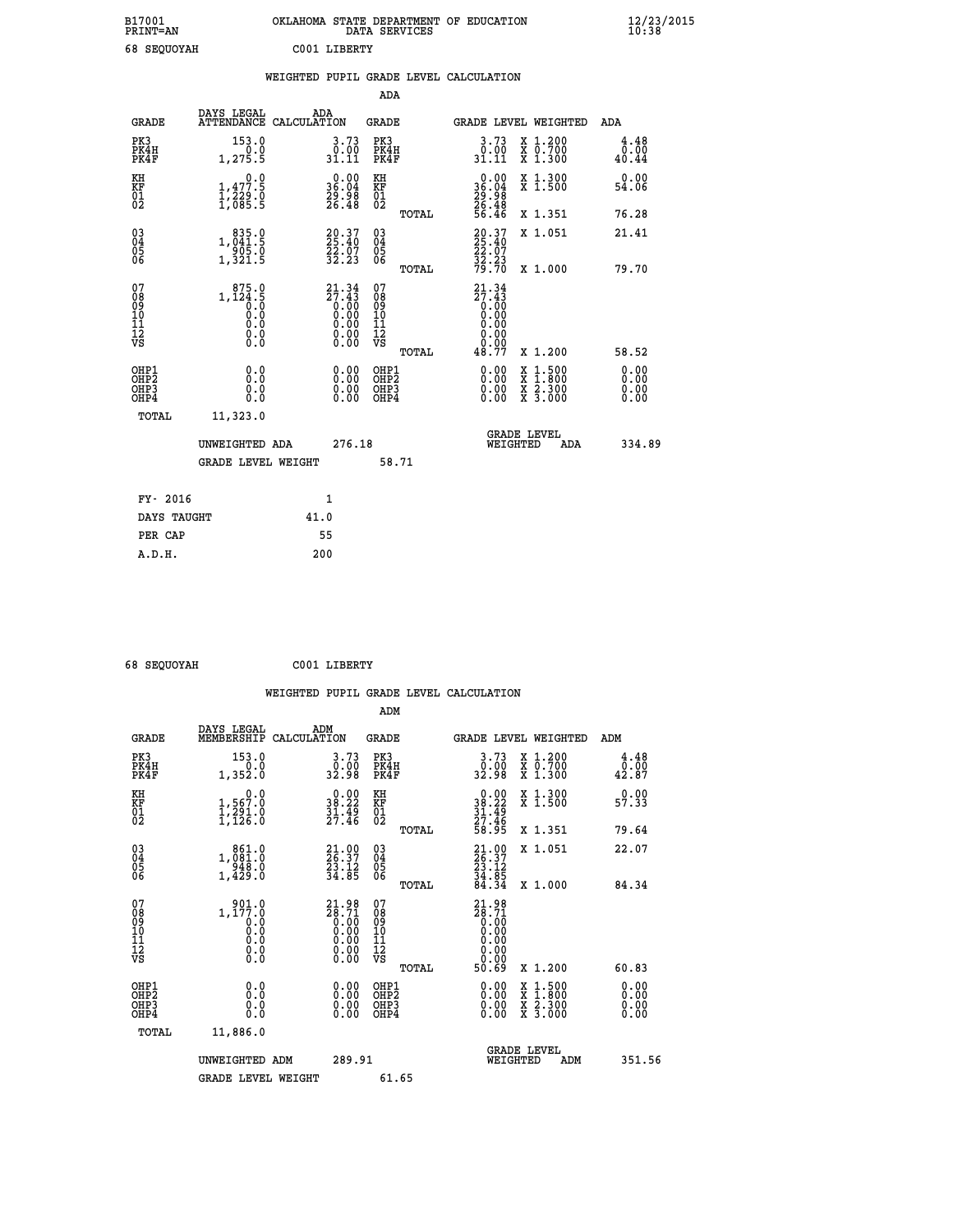| B17001             | OKLAHOMA STATE DEPARTMENT OF EDUCATION |
|--------------------|----------------------------------------|
| <b>PRINT=AN</b>    | DATA SERVICES                          |
| <b>68 SEOUOYAH</b> | C035 MARBLE CITY                       |

|                                           |                                                                          | WEIGHTED PUPIL GRADE LEVEL CALCULATION                                                                 |                                                       |                                                                                                                                                                                                                                                                                                                                                                                                                             |                                  |
|-------------------------------------------|--------------------------------------------------------------------------|--------------------------------------------------------------------------------------------------------|-------------------------------------------------------|-----------------------------------------------------------------------------------------------------------------------------------------------------------------------------------------------------------------------------------------------------------------------------------------------------------------------------------------------------------------------------------------------------------------------------|----------------------------------|
|                                           |                                                                          |                                                                                                        | ADA                                                   |                                                                                                                                                                                                                                                                                                                                                                                                                             |                                  |
| <b>GRADE</b>                              | DAYS LEGAL                                                               | ADA<br>ATTENDANCE CALCULATION                                                                          | GRADE                                                 | GRADE LEVEL WEIGHTED                                                                                                                                                                                                                                                                                                                                                                                                        | ADA                              |
| PK3<br>PK4H<br>PK4F                       | 141.0<br>0.0<br>409.Ŏ                                                    | $\begin{smallmatrix} 3.00\ 0.00\ 8.70 \end{smallmatrix}$                                               | PK3<br>PK4H<br>PK4F                                   | 3.00<br>X 1.200<br>X 0.700<br>X 1.300<br>$\frac{0}{8}.00$                                                                                                                                                                                                                                                                                                                                                                   | 3.60<br>0.00<br>11.31            |
| KH<br>KF<br>01<br>02                      | 0.0<br>601.0<br>$\frac{517.0}{747.5}$                                    | $\begin{smallmatrix} 0.00\\ 12.79\\ 13.13\\ 15.90 \end{smallmatrix}$                                   | KH<br>KF<br>01<br>02                                  | $\begin{smallmatrix} 0.00\\ 12.79\\ 13.13\\ 15.90\\ 29.03 \end{smallmatrix}$<br>X 1.300<br>X 1.500                                                                                                                                                                                                                                                                                                                          | 0.00<br>19.19                    |
|                                           |                                                                          |                                                                                                        | TOTAL                                                 | X 1.351                                                                                                                                                                                                                                                                                                                                                                                                                     | 39.22                            |
| 03<br>04<br>05<br>06                      | 675.5<br>578.5<br>352.0<br>767.0                                         | $\begin{array}{c} 14\cdot 37\\12\cdot 31\\7\cdot 49\\16\cdot 32\end{array}$                            | $\begin{array}{c} 03 \\ 04 \\ 05 \\ 06 \end{array}$   | $\begin{array}{c} 14\cdot 37\\[-4pt] 12\cdot 31\\[-4pt] 7\cdot 49\\[-4pt] 16\cdot 32\\[-4pt] 36\cdot 12\end{array}$<br>X 1.051                                                                                                                                                                                                                                                                                              | 15.10                            |
|                                           |                                                                          |                                                                                                        | TOTAL                                                 | X 1.000                                                                                                                                                                                                                                                                                                                                                                                                                     | 36.12                            |
| 07<br>08901112<br>1112<br>VS              | $545.0$<br>$783.0$<br>$0.0$<br>$0.0$<br>$0.0$<br>$0.0$<br>$0.0$<br>$0.0$ | $\begin{smallmatrix} 11.60 \\ 16.66 \\ 0.00 \\ 0.00 \\ 0.00 \\ 0.00 \\ 0.00 \\ 0.00 \end{smallmatrix}$ | 07<br>08<br>09<br>01<br>11<br>11<br>12<br>VS<br>TOTAL | $11.60$<br>$16.66$<br>$0.00$<br>$0.00$<br>0.00<br>0.00<br>28.26<br>X 1.200                                                                                                                                                                                                                                                                                                                                                  | 33.91                            |
| OHP1<br>OH <sub>P</sub> 2<br>OHP3<br>OHP4 | 0.0<br>0.0<br>Ō.Ō                                                        | $\begin{smallmatrix} 0.00 \ 0.00 \ 0.00 \ 0.00 \end{smallmatrix}$                                      | OHP1<br>OHP <sub>2</sub><br>OHP3<br>OHP4              | $\begin{smallmatrix} 0.00 & 0.00 & 0.00 & 0.00 & 0.00 & 0.00 & 0.00 & 0.00 & 0.00 & 0.00 & 0.00 & 0.00 & 0.00 & 0.00 & 0.00 & 0.00 & 0.00 & 0.00 & 0.00 & 0.00 & 0.00 & 0.00 & 0.00 & 0.00 & 0.00 & 0.00 & 0.00 & 0.00 & 0.00 & 0.00 & 0.00 & 0.00 & 0.00 & 0.00 & 0.00 & 0.0$<br>$\begin{smallmatrix} \mathtt{X} & 1\cdot500\\ \mathtt{X} & 1\cdot800\\ \mathtt{X} & 2\cdot300\\ \mathtt{X} & 3\cdot000 \end{smallmatrix}$ | 0.00<br>0.00<br>$0.00$<br>$0.00$ |
| TOTAL                                     | 6,216.5<br>UNWEIGHTED ADA                                                | 132.27                                                                                                 |                                                       | <b>GRADE LEVEL</b><br>WEIGHTED<br>ADA                                                                                                                                                                                                                                                                                                                                                                                       | 158.45                           |
|                                           | GRADE LEVEL WEIGHT                                                       |                                                                                                        | 26.18                                                 |                                                                                                                                                                                                                                                                                                                                                                                                                             |                                  |
| FY- 2016                                  |                                                                          | 1                                                                                                      |                                                       |                                                                                                                                                                                                                                                                                                                                                                                                                             |                                  |
| DAYS TAUGHT                               |                                                                          | 47.0                                                                                                   |                                                       |                                                                                                                                                                                                                                                                                                                                                                                                                             |                                  |
| PER CAP                                   |                                                                          | 66                                                                                                     |                                                       |                                                                                                                                                                                                                                                                                                                                                                                                                             |                                  |
| A.D.H.                                    |                                                                          | 125                                                                                                    |                                                       |                                                                                                                                                                                                                                                                                                                                                                                                                             |                                  |

| <b>68 CROUDVAH</b> |
|--------------------|

 **68 SEQUOYAH C035 MARBLE CITY**

| uo pryuunn                                         |                                                   | COJJ MARDIE CIII                                                                                                        |                                                    |       |                                                                                                 |                                                                                                  |                              |
|----------------------------------------------------|---------------------------------------------------|-------------------------------------------------------------------------------------------------------------------------|----------------------------------------------------|-------|-------------------------------------------------------------------------------------------------|--------------------------------------------------------------------------------------------------|------------------------------|
|                                                    |                                                   |                                                                                                                         |                                                    |       | WEIGHTED PUPIL GRADE LEVEL CALCULATION                                                          |                                                                                                  |                              |
|                                                    |                                                   |                                                                                                                         | ADM                                                |       |                                                                                                 |                                                                                                  |                              |
| <b>GRADE</b>                                       | DAYS LEGAL<br>MEMBERSHIP CALCULATION              | ADM                                                                                                                     | <b>GRADE</b>                                       |       |                                                                                                 | GRADE LEVEL WEIGHTED                                                                             | ADM                          |
| PK3<br>PK4H<br>PK4F                                | 141.0<br>0.0<br>409.0                             | 3.00<br>$\begin{smallmatrix} 0.00 \ 8.70 \end{smallmatrix}$                                                             | PK3<br>PK4H<br>PK4F                                |       | $\begin{smallmatrix} 3 & 0 & 0 \\ 0 & 0 & 0 \\ 8 & 7 & 0 \end{smallmatrix}$                     | X 1.200<br>X 0.700<br>X 1.300                                                                    | 3.60<br>0.00<br>11.31        |
| KH<br>KF<br>01<br>02                               | 0.0<br>602.0<br>$\frac{641}{77}$ : 0              | $\begin{smallmatrix} 0.00\\ 12.81\\ 13.84\\ 13.64\\ 16.53 \end{smallmatrix}$                                            | KH<br>KF<br>01<br>02                               |       | $\begin{array}{r} 0.00 \\[-4pt] 12.81 \\[-4pt] 13.64 \\[-4pt] 16.53 \\[-4pt] 30.17 \end{array}$ | X 1.300<br>X 1.500                                                                               | 0.00<br>19.22                |
|                                                    |                                                   |                                                                                                                         |                                                    | TOTAL |                                                                                                 | X 1.351                                                                                          | 40.76                        |
| $\begin{matrix} 03 \\ 04 \\ 05 \\ 06 \end{matrix}$ | 697.0<br>$\frac{604}{356}$ .0<br>777.0            | $\begin{array}{c} 14\cdot83\\12\cdot85\\7\cdot57\\16\cdot53 \end{array}$                                                | $\begin{matrix} 03 \\ 04 \\ 05 \\ 06 \end{matrix}$ |       | $14.83$<br>$7.57$<br>$7.57$<br>$16.53$<br>$36.95$                                               | X 1.051                                                                                          | 15.59                        |
|                                                    |                                                   |                                                                                                                         |                                                    | TOTAL |                                                                                                 | X 1.000                                                                                          | 36.95                        |
| 07<br>08<br>09<br>101<br>112<br>VS                 | 551.0<br>798.0<br>0.0<br>0.0<br>0.0<br>$\S.$ $\S$ | $\begin{smallmatrix} 11\cdot72\\16\cdot98\\0\cdot00\\0\cdot00\\0\cdot00\\0\cdot00\\0\cdot00\\0\cdot00\end{smallmatrix}$ | 07<br>08<br>09<br>11<br>11<br>12<br>VS             | TOTAL | 11.72<br><b>8é∶§</b><br>00:00<br>0∶0<br>0.00<br>0.00<br>28.70                                   | X 1.200                                                                                          | 34.44                        |
| OHP1<br>OHP2<br>OHP3<br>OHP4                       | 0.0<br>0.0<br>Ŏ.Ŏ                                 | $\begin{smallmatrix} 0.00 \ 0.00 \ 0.00 \ 0.00 \end{smallmatrix}$                                                       | OHP1<br>OHP2<br>OHP <sub>3</sub>                   |       |                                                                                                 | $\begin{smallmatrix} x & 1 & 500 \\ x & 1 & 800 \\ x & 2 & 300 \\ x & 3 & 000 \end{smallmatrix}$ | 0.00<br>Ŏ.ŎŎ<br>Q.QQ<br>0.00 |
| TOTAL                                              | 6,353.0                                           |                                                                                                                         |                                                    |       |                                                                                                 |                                                                                                  |                              |
|                                                    | UNWEIGHTED ADM                                    | 135.16                                                                                                                  |                                                    |       | WEIGHTED                                                                                        | <b>GRADE LEVEL</b><br>ADM                                                                        | 161.87                       |
|                                                    | <b>GRADE LEVEL WEIGHT</b>                         |                                                                                                                         | 26.71                                              |       |                                                                                                 |                                                                                                  |                              |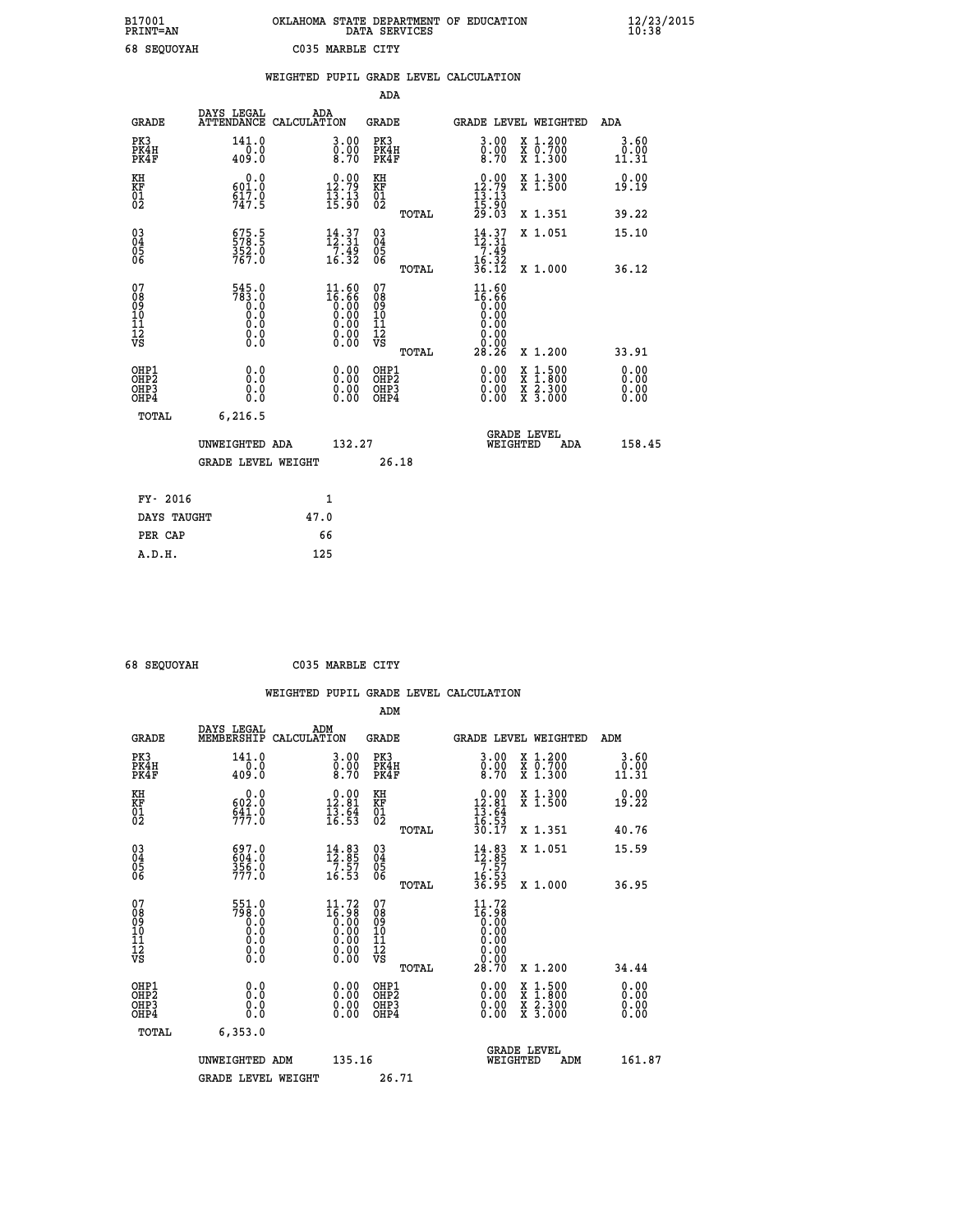| B17001<br>PRINT=AN | OKLAHOMA STATE DEPARTMENT OF EDUCATION<br>DATA SERVICES | $\frac{12}{23}$ /2015 |
|--------------------|---------------------------------------------------------|-----------------------|
| 68 SEOUOYAH        | C036 BRUSHY                                             |                       |

|                                                                              |                                                                        |                                                                                                                                                                                                  | ADA                                                         |                                                                                |                                                                                                                                           |                              |
|------------------------------------------------------------------------------|------------------------------------------------------------------------|--------------------------------------------------------------------------------------------------------------------------------------------------------------------------------------------------|-------------------------------------------------------------|--------------------------------------------------------------------------------|-------------------------------------------------------------------------------------------------------------------------------------------|------------------------------|
|                                                                              | DAYS LEGAL<br><b>GRADE</b>                                             | ADA<br>ATTENDANCE CALCULATION                                                                                                                                                                    | GRADE                                                       | GRADE LEVEL WEIGHTED                                                           |                                                                                                                                           | ADA                          |
| PK3<br>PK4H<br>PK4F                                                          | 1,174.0<br>1,339.0                                                     | 25.52<br>$\frac{0.00}{29.11}$                                                                                                                                                                    | PK3<br>PK4H<br>PK4F                                         | 25.52<br>$\frac{0.00}{29.11}$                                                  | X 1.200<br>X 0.700<br>X 1.300                                                                                                             | 30.62<br>0.00<br>37.84       |
| KH<br>KF<br>01<br>02                                                         | 0.0<br>$\frac{1}{1}$ , $\frac{498}{725}$ .0<br>1, $\frac{725}{463}$ .0 | $32.57$<br>$37.50$<br>$31.80$                                                                                                                                                                    | KH<br><b>KF</b><br>01<br>02                                 | $32.57$<br>$37.50$<br>$31.80$<br>$69.30$                                       | X 1.300<br>X 1.500                                                                                                                        | 0.00<br>48.86                |
|                                                                              |                                                                        |                                                                                                                                                                                                  | TOTAL                                                       |                                                                                | X 1.351                                                                                                                                   | 93.62                        |
| $^{03}_{04}$<br>Ŏ5<br>06                                                     | $2,115.0$<br>1,604.5<br>ī,ĕŏē:ŏ<br>1,418.0                             | $45.98$<br>$34.88$<br>$39.30$<br>30.83                                                                                                                                                           | $\begin{matrix} 03 \\ 04 \\ 05 \\ 06 \end{matrix}$<br>TOTAL | $\begin{smallmatrix} 45.98\\ 34.88\\ 39.30\\ 30.83\\ 105.01 \end{smallmatrix}$ | X 1.051<br>X 1.000                                                                                                                        | 48.32<br>105.01              |
| 07<br>08<br>09<br>11<br>11<br>12<br>VS                                       | 1,502.0<br>1,576.0<br>0.0<br>0.000<br>$\S.$                            | $\begin{array}{@{}c@{\hspace{1em}}c@{\hspace{1em}}}\n 32.65 \\  34.26 \\  0.00 \\  0.00 \\  0.00 \\  0.00 \\  \end{array}$<br>$\begin{smallmatrix} 0.00 & 0.00 \\ 0.00 & 0.00 \end{smallmatrix}$ | 07<br>08<br>09<br>101<br>11<br>12<br>VS<br>TOTAL            | $32.65$<br>$34.26$<br>$0.00$<br>$0.00$<br>0.00<br>0.00<br>66.91                | X 1.200                                                                                                                                   | 80.29                        |
| OHP1<br>OH <sub>P</sub> <sub>2</sub><br>OH <sub>P3</sub><br>OH <sub>P4</sub> | 0.0<br>0.0<br>0.0                                                      | 0.00<br>0.00<br>0.00                                                                                                                                                                             | OHP1<br>OHP <sub>2</sub><br>OHP3<br>OHP4                    | 0.00<br>0.00<br>0.00                                                           | $\begin{smallmatrix} \mathtt{X} & 1\cdot500\\ \mathtt{X} & 1\cdot800\\ \mathtt{X} & 2\cdot300\\ \mathtt{X} & 3\cdot000 \end{smallmatrix}$ | 0.00<br>0.00<br>0.00<br>0.00 |
|                                                                              | TOTAL<br>17,222.5<br>UNWEIGHTED ADA<br><b>GRADE LEVEL WEIGHT</b>       | 374.40                                                                                                                                                                                           | 70.16                                                       | <b>GRADE LEVEL</b><br>WEIGHTED                                                 | ADA                                                                                                                                       | 444.56                       |
|                                                                              | FY- 2016                                                               | $\mathbf{1}$                                                                                                                                                                                     |                                                             |                                                                                |                                                                                                                                           |                              |
|                                                                              | DAYS TAUGHT                                                            | 46.0                                                                                                                                                                                             |                                                             |                                                                                |                                                                                                                                           |                              |
|                                                                              | PER CAP                                                                | 57                                                                                                                                                                                               |                                                             |                                                                                |                                                                                                                                           |                              |
|                                                                              | A.D.H.                                                                 | 277                                                                                                                                                                                              |                                                             |                                                                                |                                                                                                                                           |                              |

| 68 SEQUOYAH | C036 BRUSHY |
|-------------|-------------|
|             |             |

| <b>GRADE</b>                                         | DAYS LEGAL<br>MEMBERSHIP                                            | ADM<br>CALCULATION                                                   | <b>GRADE</b>                             |       |                                                                                                                                                                                                             |          | GRADE LEVEL WEIGHTED                                                                                                                      | ADM                           |  |
|------------------------------------------------------|---------------------------------------------------------------------|----------------------------------------------------------------------|------------------------------------------|-------|-------------------------------------------------------------------------------------------------------------------------------------------------------------------------------------------------------------|----------|-------------------------------------------------------------------------------------------------------------------------------------------|-------------------------------|--|
| PK3<br>PK4H<br>PK4F                                  | 1,202.0<br>1,357.0                                                  | 26.13<br>$\frac{0}{29}.00$                                           | PK3<br>PK4H<br>PK4F                      |       | 26.13<br>$\frac{0.00}{29.50}$                                                                                                                                                                               |          | $\begin{smallmatrix} x & 1.200 \\ x & 0.700 \end{smallmatrix}$<br>X 1.300                                                                 | 31.36<br>$\frac{0.00}{38.35}$ |  |
| KH<br>KF<br>01<br>02                                 | 0.0<br>$\frac{1}{1}, \frac{546}{792}$ .0<br>1,504.0                 | $\begin{smallmatrix} 0.00\\ 33.61\\ 38.96\\ 32.70 \end{smallmatrix}$ | KH<br>KF<br>01<br>02                     |       | $\begin{smallmatrix} 0.00\\ 33.61\\ 38.96\\ 32.70\\ 71.66 \end{smallmatrix}$                                                                                                                                |          | X 1.300<br>X 1.500                                                                                                                        | 0.00<br>50.42                 |  |
|                                                      |                                                                     |                                                                      |                                          | TOTAL |                                                                                                                                                                                                             |          | X 1.351                                                                                                                                   | 96.81                         |  |
| $\begin{matrix} 03 \\ 04 \\ 05 \\ 06 \end{matrix}$   | 2,181.0<br>1,664.0<br>1,825.0                                       | $\begin{smallmatrix} 47.41\ 36.17\ 39.67\ 32.00 \end{smallmatrix}$   | 03<br>04<br>05<br>06                     |       | $\begin{smallmatrix} 47.41\\ 36.17\\ 39.67\\ 32.00\\ 107.84 \end{smallmatrix}$                                                                                                                              |          | X 1.051                                                                                                                                   | 49.83                         |  |
|                                                      | 1,472.0                                                             |                                                                      |                                          | TOTAL |                                                                                                                                                                                                             |          | X 1.000                                                                                                                                   | 107.84                        |  |
| 07<br>08<br>09<br>101<br>112<br>VS                   | $1,528.0$<br>$1,608.0$<br>$0.0$<br>$0.0$<br>$0.0$<br>$0.0$<br>$0.0$ | $33.22\n34.96\n0.00\n0.00\n0.00\n0.00\n0.00$                         | 07<br>08<br>09<br>11<br>11<br>12<br>VS   |       | $\begin{array}{@{}ll} \mathbf{33.22} \\ \mathbf{34.96} \\ \mathbf{0.00} \\ \mathbf{0.00} \\ \mathbf{0.00} \\ \mathbf{0.00} \\ \mathbf{0.00} \\ \mathbf{0.00} \\ \mathbf{0.00} \\ \mathbf{0.00} \end{array}$ |          |                                                                                                                                           |                               |  |
|                                                      |                                                                     |                                                                      |                                          | TOTAL | 68.18                                                                                                                                                                                                       |          | X 1.200                                                                                                                                   | 81.82                         |  |
| OHP1<br>OHP <sub>2</sub><br>OH <sub>P3</sub><br>OHP4 | 0.0<br>0.0<br>0.0                                                   | $0.00$<br>$0.00$<br>0.00                                             | OHP1<br>OHP <sub>2</sub><br>OHP3<br>OHP4 |       |                                                                                                                                                                                                             |          | $\begin{smallmatrix} \mathtt{X} & 1\cdot500\\ \mathtt{X} & 1\cdot800\\ \mathtt{X} & 2\cdot300\\ \mathtt{X} & 3\cdot000 \end{smallmatrix}$ | 0.00<br>0.00<br>0.00<br>0.00  |  |
| TOTAL                                                | 17,679.0                                                            |                                                                      |                                          |       |                                                                                                                                                                                                             |          |                                                                                                                                           |                               |  |
|                                                      | UNWEIGHTED ADM                                                      | 384.33                                                               |                                          |       |                                                                                                                                                                                                             | WEIGHTED | <b>GRADE LEVEL</b><br>ADM                                                                                                                 | 456.43                        |  |
|                                                      | <b>GRADE LEVEL WEIGHT</b>                                           |                                                                      | 72.10                                    |       |                                                                                                                                                                                                             |          |                                                                                                                                           |                               |  |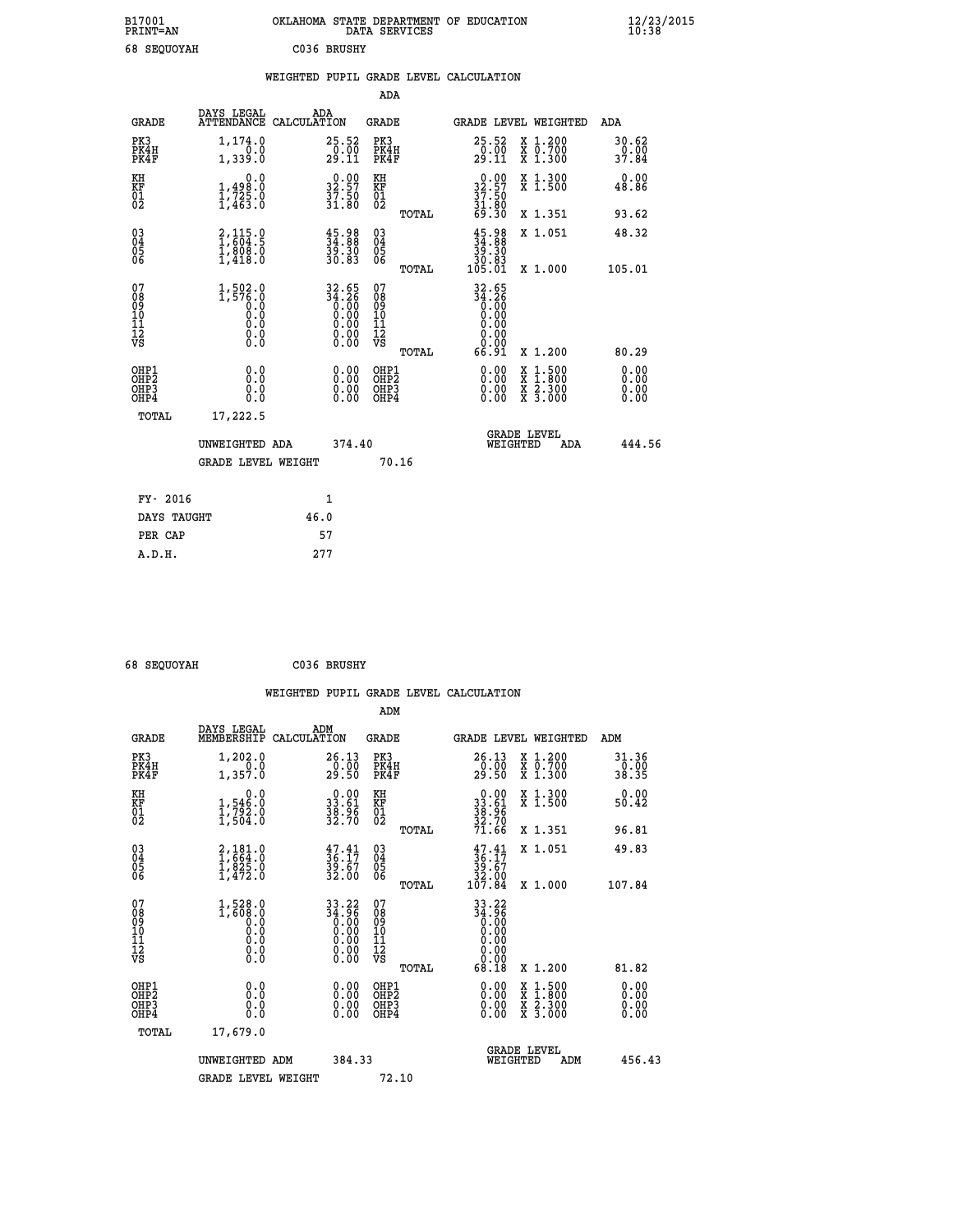| B17001<br><b>PRINT=AN</b>        |                                                                                                                                    | OKLAHOMA STATE DEPARTMENT OF EDUCATION                                | DATA SERVICES                                      |                                                                              |                                                                                          | $\frac{12}{23}$ /2015  |
|----------------------------------|------------------------------------------------------------------------------------------------------------------------------------|-----------------------------------------------------------------------|----------------------------------------------------|------------------------------------------------------------------------------|------------------------------------------------------------------------------------------|------------------------|
| 68 SEQUOYAH                      |                                                                                                                                    | C050 BELFONTE                                                         |                                                    |                                                                              |                                                                                          |                        |
|                                  |                                                                                                                                    | WEIGHTED PUPIL GRADE LEVEL CALCULATION                                |                                                    |                                                                              |                                                                                          |                        |
|                                  |                                                                                                                                    |                                                                       | ADA                                                |                                                                              |                                                                                          |                        |
| <b>GRADE</b>                     | DAYS LEGAL                                                                                                                         | ADA<br>ATTENDANCE CALCULATION                                         | GRADE                                              |                                                                              | GRADE LEVEL WEIGHTED                                                                     | ADA                    |
| PK3<br>PK4H<br>PK4F              | 397.0<br>0.0<br>845.0                                                                                                              | 8.91<br>0.00<br>18.93                                                 | PK3<br>PK4H<br>PK4F                                | $8.91$<br>$0.00$<br>18.93                                                    | X 1.200<br>X 0.700<br>X 1.300                                                            | 10.69<br>0.00<br>24.61 |
| KH<br>KF<br>01<br>02             | 0.0<br>912.5<br>$\frac{5}{9}$ $\frac{1}{8}$ $\frac{5}{5}$                                                                          | $\begin{smallmatrix} 0.00\\ 20.49\\ 21.35\\ 22.03 \end{smallmatrix}$  | KH<br>KF<br>01<br>02                               | $\begin{smallmatrix} 0.00\\ 20.49\\ 21.35\\ 22.03\\ 43.38 \end{smallmatrix}$ | X 1.300<br>X 1.500                                                                       | 0.00<br>30.74          |
|                                  |                                                                                                                                    |                                                                       | TOTAL                                              |                                                                              | X 1.351                                                                                  | 58.61                  |
| 03<br>04<br>05<br>06             | $\begin{smallmatrix} 1\,,\,115\,,\,5\\[-1.2mm] 5\,7\,7\,. \,0\\[-1.2mm] 5\,7\,3\,. \,0\\[-1.2mm] 6\,0\,2\,. \,0 \end{smallmatrix}$ | $\begin{smallmatrix} 25.06\\ 12.93\\ 12.90\\ 13.61 \end{smallmatrix}$ | $\begin{matrix} 03 \\ 04 \\ 05 \\ 06 \end{matrix}$ | $25.96$<br>$12.93$<br>12.90<br>13.61                                         | X 1.051                                                                                  | 26.34                  |
| 07                               |                                                                                                                                    |                                                                       | TOTAL<br>07                                        | 39.44<br>23.66                                                               | X 1.000                                                                                  | 39.44                  |
| 08<br>09<br>10<br>11<br>12<br>VS | 1,051.5<br>ត <u>្តី ខ</u> ុំ ខុំ<br>ត្<br>0.0<br>0.0<br>0.000                                                                      | $23.66$<br>$15.70$<br>$0.00$<br>$0.00$<br>$0.00$<br>$0.00$<br>$0.00$  | 08<br>09<br>101<br>11<br>12<br>VS<br>TOTAL         | 15.70<br>0.00<br>0.00<br>0.00<br>0.0000<br>39.36                             | X 1.200                                                                                  | 47.23                  |
| OHP1                             |                                                                                                                                    |                                                                       |                                                    |                                                                              |                                                                                          |                        |
| OHP <sub>2</sub><br>OHP3<br>OHP4 | 0.0<br>0.0<br>0.0                                                                                                                  |                                                                       | OHP1<br>OHP2<br>OHP3<br>OHP4                       | 0.00<br>$0.\overline{0}0$<br>0.00                                            | $\begin{smallmatrix} x & 1.500 \\ x & 1.800 \\ x & 2.300 \\ x & 3.000 \end{smallmatrix}$ | 0.00<br>0.00<br>0.00   |
| <b>TOTAL</b>                     | 8,706.5                                                                                                                            |                                                                       |                                                    |                                                                              |                                                                                          |                        |
|                                  | UNWEIGHTED ADA                                                                                                                     | 195.57                                                                |                                                    | WEIGHTED                                                                     | <b>GRADE LEVEL</b><br>ADA                                                                | 237.66                 |
|                                  | <b>GRADE LEVEL WEIGHT</b>                                                                                                          |                                                                       | 42.09                                              |                                                                              |                                                                                          |                        |
| FY- 2016                         |                                                                                                                                    | 1                                                                     |                                                    |                                                                              |                                                                                          |                        |
| DAYS TAUGHT                      |                                                                                                                                    | 45.0                                                                  |                                                    |                                                                              |                                                                                          |                        |
| PER CAP                          |                                                                                                                                    | 62                                                                    |                                                    |                                                                              |                                                                                          |                        |
| A.D.H.                           |                                                                                                                                    | 192                                                                   |                                                    |                                                                              |                                                                                          |                        |

| $\epsilon$ <sup>0</sup> $\alpha$ $\alpha$ <sup><math>\alpha</math></sup> $\alpha$ $\alpha$ $\alpha$ $\alpha$ $\alpha$ |  |
|-----------------------------------------------------------------------------------------------------------------------|--|

 **68 SEQUOYAH C050 BELFONTE**

|                                                      |                                                      |                    |                                                                                               |                                              |       | WEIGHTED PUPIL GRADE LEVEL CALCULATION                                       |          |                                          |                               |        |
|------------------------------------------------------|------------------------------------------------------|--------------------|-----------------------------------------------------------------------------------------------|----------------------------------------------|-------|------------------------------------------------------------------------------|----------|------------------------------------------|-------------------------------|--------|
|                                                      |                                                      |                    |                                                                                               | ADM                                          |       |                                                                              |          |                                          |                               |        |
| <b>GRADE</b>                                         | DAYS LEGAL<br>MEMBERSHIP                             | ADM<br>CALCULATION |                                                                                               | <b>GRADE</b>                                 |       |                                                                              |          | GRADE LEVEL WEIGHTED                     | ADM                           |        |
| PK3<br>PK4H<br>PK4F                                  | 397.0<br>905.0                                       |                    | 8.91<br>$\begin{smallmatrix} \text{0.00} \ \text{0.28} \end{smallmatrix}$                     | PK3<br>PK4H<br>PK4F                          |       | $\begin{smallmatrix}8.91\0.00\\20.28\end{smallmatrix}$                       |          | X 1.200<br>X 0.700<br>X 1.300            | 10.69<br>-ŏ:ŏō<br>26.36       |        |
| KH<br>KF<br>01<br>02                                 | 0.0<br>970.0<br>1,008.0                              |                    | $\begin{smallmatrix} 0.00\\ 21.78\\ 22.67\\ 23.82 \end{smallmatrix}$                          | KH<br>KF<br>01<br>02                         |       | $\begin{smallmatrix} 0.00\\ 21.78\\ 22.67\\ 23.82\\ 46.49 \end{smallmatrix}$ |          | X 1.300<br>X 1.500                       | 0.00<br>32.67                 |        |
|                                                      |                                                      |                    |                                                                                               |                                              | TOTAL |                                                                              |          | X 1.351                                  | 62.81                         |        |
| $\begin{matrix} 03 \\ 04 \\ 05 \\ 06 \end{matrix}$   | 1,170.0<br>598.0<br>607.0<br>660.0                   |                    | $26.28$<br>$13.40$<br>$13.67$<br>$14.92$                                                      | 03<br>04<br>05<br>06                         |       | $26.28$<br>$13.40$<br>$13.67$<br>$14.92$<br>$41.99$                          |          | X 1.051                                  | 27.62                         |        |
| 07<br>0890112<br>1112<br>VS                          | $\substack{1,132.0\\722.0\\0.0\\0.0$<br>Ŏ.Ō<br>$\S.$ |                    | $25.47$<br>$16.23$<br>$0.00$<br>$0.00$<br>$\begin{smallmatrix} 0.00 \ 0.00 \end{smallmatrix}$ | 07<br>08<br>09<br>11<br>11<br>12<br>VS       | TOTAL | $25.47$<br>$16.23$<br>$0.00$<br>$0.00$<br>0.00<br>0.00                       |          | X 1.000                                  | 41.99                         |        |
|                                                      |                                                      |                    |                                                                                               |                                              | TOTAL | 41.70                                                                        |          | X 1.200                                  | 50.04                         |        |
| OHP1<br>OHP <sub>2</sub><br>OH <sub>P3</sub><br>OHP4 | 0.0<br>0.000                                         |                    | $0.00$<br>$0.00$<br>0.00                                                                      | OHP1<br>OHP <sub>2</sub><br>OHP <sub>3</sub> |       | 0.00<br>0.00<br>0.00                                                         |          | X 1:500<br>X 1:800<br>X 2:300<br>X 3:000 | 0.00<br>Ō. ŌŌ<br>0.00<br>0.00 |        |
| TOTAL                                                | 9,234.0                                              |                    |                                                                                               |                                              |       |                                                                              |          |                                          |                               |        |
|                                                      | UNWEIGHTED ADM                                       |                    | 207.43                                                                                        |                                              |       |                                                                              | WEIGHTED | <b>GRADE LEVEL</b><br>ADM                |                               | 252.18 |
|                                                      | GRADE LEVEL WEIGHT                                   |                    |                                                                                               | 44.75                                        |       |                                                                              |          |                                          |                               |        |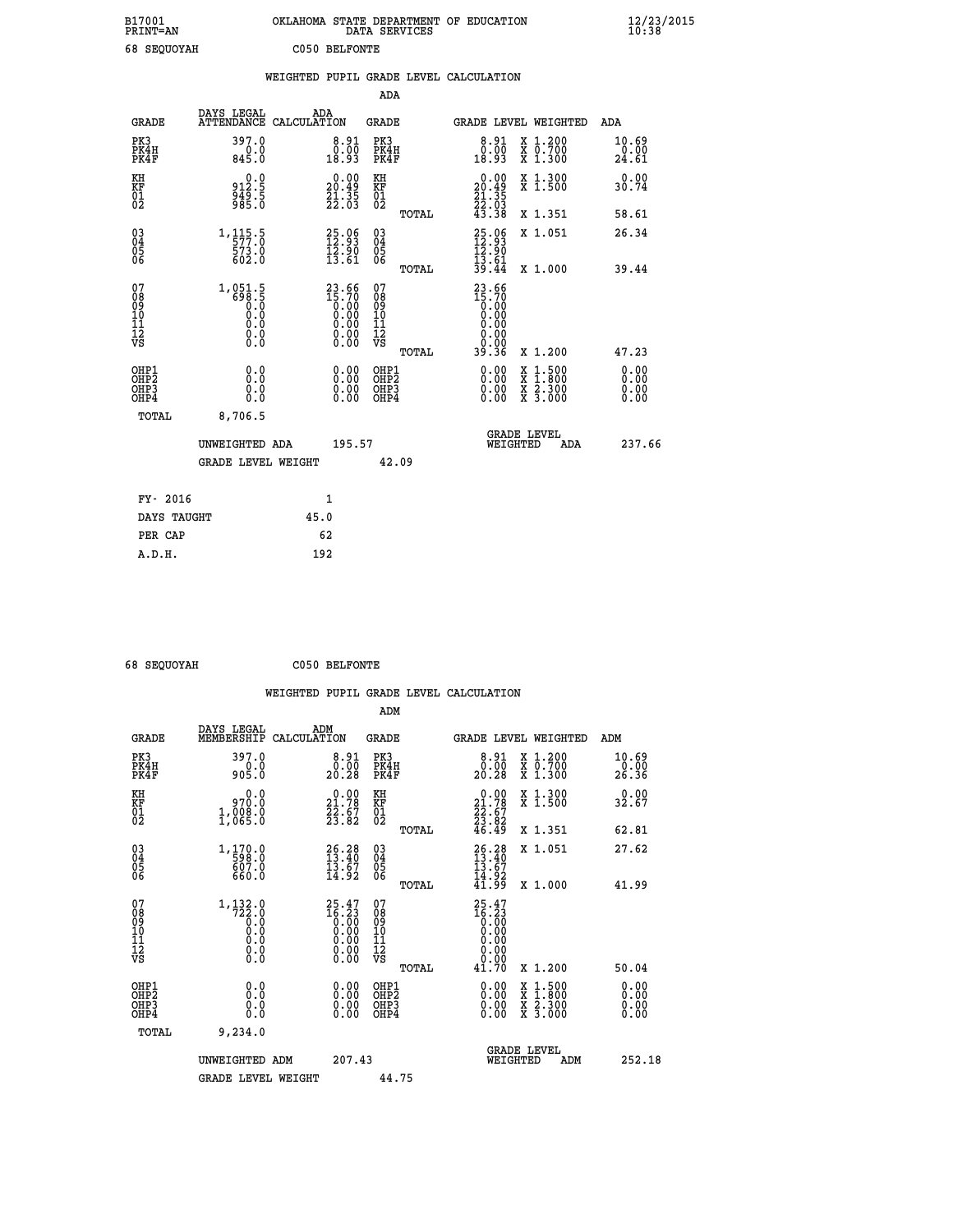| B17001<br><b>PRINT=AN</b> | OKLAHOMA STATE DEPARTMENT OF EDUCATION<br>DATA SERVICES | $\frac{12}{23}$ /2015 |
|---------------------------|---------------------------------------------------------|-----------------------|
| 68 SEQUOYAH               | C068 MOFFETT                                            |                       |

|                                                                              |                                                         |                                                                                                        | ADA                                                         |                                                                                                                                                                   |                              |
|------------------------------------------------------------------------------|---------------------------------------------------------|--------------------------------------------------------------------------------------------------------|-------------------------------------------------------------|-------------------------------------------------------------------------------------------------------------------------------------------------------------------|------------------------------|
| <b>GRADE</b>                                                                 | DAYS LEGAL                                              | ADA<br>ATTENDANCE CALCULATION                                                                          | GRADE                                                       | GRADE LEVEL WEIGHTED                                                                                                                                              | ADA                          |
| PK3<br>PK4H<br>PK4F                                                          | 829.0<br>0.0<br>1,472.5                                 | 18.84<br>$\frac{0.00}{33.47}$                                                                          | PK3<br>PK4H<br>PK4F                                         | X 1.200<br>X 0.700<br>X 1.300<br>18.84<br>$\frac{0.00}{33.47}$                                                                                                    | 22.61<br>$0.00$<br>43.51     |
| KH<br>KF<br>01<br>02                                                         | 0.0<br>1,383.5<br>1,681.5<br>1,833.0                    | $\begin{array}{r} 0.00 \\ 31.44 \\ 38.22 \\ 41.66 \end{array}$                                         | KH<br>KF<br>01<br>02                                        | $0.00$<br>$31.44$<br>$38.22$<br>$41.66$<br>$79.88$<br>X 1.300<br>X 1.500                                                                                          | 0.00<br>47.16                |
|                                                                              |                                                         |                                                                                                        | TOTAL                                                       | X 1.351                                                                                                                                                           | 107.92                       |
| $\begin{matrix} 03 \\ 04 \\ 05 \\ 06 \end{matrix}$                           | 1,598.0<br>$\frac{1}{2}$ , $\frac{884}{281}$ . 5        | 36.32<br>37.07<br>38.27<br>29.13                                                                       | $\begin{matrix} 03 \\ 04 \\ 05 \\ 06 \end{matrix}$<br>TOTAL | $\begin{array}{c} 36\cdot 32 \\ 37\cdot 07 \\ 38\cdot 27 \\ 29\cdot 13 \\ 104\cdot 47 \end{array}$<br>X 1.051<br>X 1.000                                          | 38.17<br>104.47              |
| 07<br>08<br>09<br>11<br>11<br>12<br>VS                                       | 1,135.0<br>0:0<br>0:0<br>0.0<br>$\S.$                   | $\begin{smallmatrix} 17.74 \\ 25.80 \\ 0.00 \\ 0.00 \\ 0.00 \\ 0.00 \\ 0.00 \\ 0.00 \end{smallmatrix}$ | 07<br>08<br>09<br>11<br>11<br>12<br>VS<br>TOTAL             | 17.74<br>25:80<br>0.00<br>0.00<br>0.00<br>0.00<br>43.54<br>X 1.200                                                                                                | 52.25                        |
| OHP1<br>OH <sub>P</sub> <sub>2</sub><br>OH <sub>P3</sub><br>OH <sub>P4</sub> | 0.0<br>0.0<br>0.0                                       | 0.00<br>0.00<br>0.00                                                                                   | OHP1<br>OHP <sub>2</sub><br>OHP3<br>OHP4                    | 0.00<br>$\begin{smallmatrix} \mathtt{X} & 1\cdot500\\ \mathtt{X} & 1\cdot800\\ \mathtt{X} & 2\cdot300\\ \mathtt{X} & 3\cdot000 \end{smallmatrix}$<br>0.00<br>0.00 | 0.00<br>0.00<br>0.00<br>0.00 |
| TOTAL                                                                        | 15,309.5<br>UNWEIGHTED ADA<br><b>GRADE LEVEL WEIGHT</b> | 347.96                                                                                                 | 68.13                                                       | <b>GRADE LEVEL</b><br>WEIGHTED<br>ADA                                                                                                                             | 416.09                       |
| FY- 2016                                                                     |                                                         | $\mathbf{1}$                                                                                           |                                                             |                                                                                                                                                                   |                              |
| DAYS TAUGHT                                                                  |                                                         | 44.0                                                                                                   |                                                             |                                                                                                                                                                   |                              |
| PER CAP                                                                      |                                                         | 0                                                                                                      |                                                             |                                                                                                                                                                   |                              |
| A.D.H.                                                                       |                                                         | $\mathbf{0}$                                                                                           |                                                             |                                                                                                                                                                   |                              |

| 68 SEOUOVAH |
|-------------|
|             |

 **68 SEQUOYAH C068 MOFFETT**

|                                                      |                                                                                   |                                                                                                       | ADM                                                 |                                                                                                         |                                |                                          |                      |
|------------------------------------------------------|-----------------------------------------------------------------------------------|-------------------------------------------------------------------------------------------------------|-----------------------------------------------------|---------------------------------------------------------------------------------------------------------|--------------------------------|------------------------------------------|----------------------|
| <b>GRADE</b>                                         | DAYS LEGAL<br>MEMBERSHIP                                                          | ADM<br>CALCULATION                                                                                    | <b>GRADE</b>                                        |                                                                                                         |                                | GRADE LEVEL WEIGHTED                     | ADM                  |
| PK3<br>PK4H<br>PK4F                                  | 878.0<br>1,535.0                                                                  | 19.95<br>$\frac{0.00}{34.89}$                                                                         | PK3<br>PK4H<br>PK4F                                 | $\frac{19.95}{0.00}$<br>34.89                                                                           |                                | X 1.200<br>X 0.700<br>X 1.300            | $23.94\n0.00\n45.36$ |
| KH<br>KF<br>01<br>02                                 | 0.0<br>$1,435.0$<br>$1,723.0$<br>$1,868.0$                                        | $\begin{smallmatrix} 0.00\\ 32.61\\ 39.16\\ 42.45 \end{smallmatrix}$                                  | KH<br>KF<br>01<br>02                                | $0.00$<br>$32.61$<br>$39.16$<br>$42.45$<br>$81.61$                                                      |                                | X 1.300<br>X 1.500                       | 0.00<br>48.92        |
|                                                      |                                                                                   |                                                                                                       | TOTAL                                               |                                                                                                         |                                | X 1.351                                  | 110.26               |
| 03<br>04<br>05<br>06                                 | $\begin{smallmatrix} 1, 614 \ 1, 683 \ 1, 707 \ 0 \ 1, 298 \ 0 \end{smallmatrix}$ | 36.68<br>38.25<br>38.80<br>29.50                                                                      | $\begin{array}{c} 03 \\ 04 \\ 05 \\ 06 \end{array}$ | 36.68<br>38.25<br>38.80<br>29.50<br>106.55                                                              |                                | X 1.051                                  | 38.55                |
|                                                      |                                                                                   |                                                                                                       | TOTAL                                               |                                                                                                         |                                | X 1.000                                  | 106.55               |
| 07<br>08<br>09<br>101<br>112<br>VS                   | $1, 171.0$<br>0.0<br>0.0<br>0.0<br>0.0<br>$\S.$ $\S$                              | $\begin{smallmatrix} 18.00\ 26.61\ 0.00\ 0.00\ 0.00\ 0.00\ 0.00\ 0.00\ 0.00\ 0.00\ \end{smallmatrix}$ | 07<br>08<br>09<br>11<br>11<br>12<br>VS              | 18.00<br>$\begin{smallmatrix} 26.81\ 6.00\ 0.00\ 0.00\ 0.00\ 0.00\ 0.00\ 0.00\ 0.00\ \end{smallmatrix}$ |                                |                                          |                      |
|                                                      |                                                                                   |                                                                                                       | TOTAL                                               | 44.61                                                                                                   |                                | X 1.200                                  | 53.53                |
| OHP1<br>OHP2<br>OH <sub>P3</sub><br>OH <sub>P4</sub> | 0.0<br>0.000                                                                      | $0.00$<br>$0.00$<br>0.00                                                                              | OHP1<br>OHP2<br>OHP <sub>3</sub>                    | $0.00$<br>$0.00$<br>0.00                                                                                |                                | X 1:500<br>X 1:800<br>X 2:300<br>X 3:000 | 0.00<br>0.00<br>0.00 |
| TOTAL                                                | 15,704.0                                                                          |                                                                                                       |                                                     |                                                                                                         |                                |                                          |                      |
|                                                      | UNWEIGHTED ADM                                                                    | 356.90                                                                                                |                                                     |                                                                                                         | <b>GRADE LEVEL</b><br>WEIGHTED | ADM                                      | 427.11               |
|                                                      | <b>GRADE LEVEL WEIGHT</b>                                                         |                                                                                                       | 70.21                                               |                                                                                                         |                                |                                          |                      |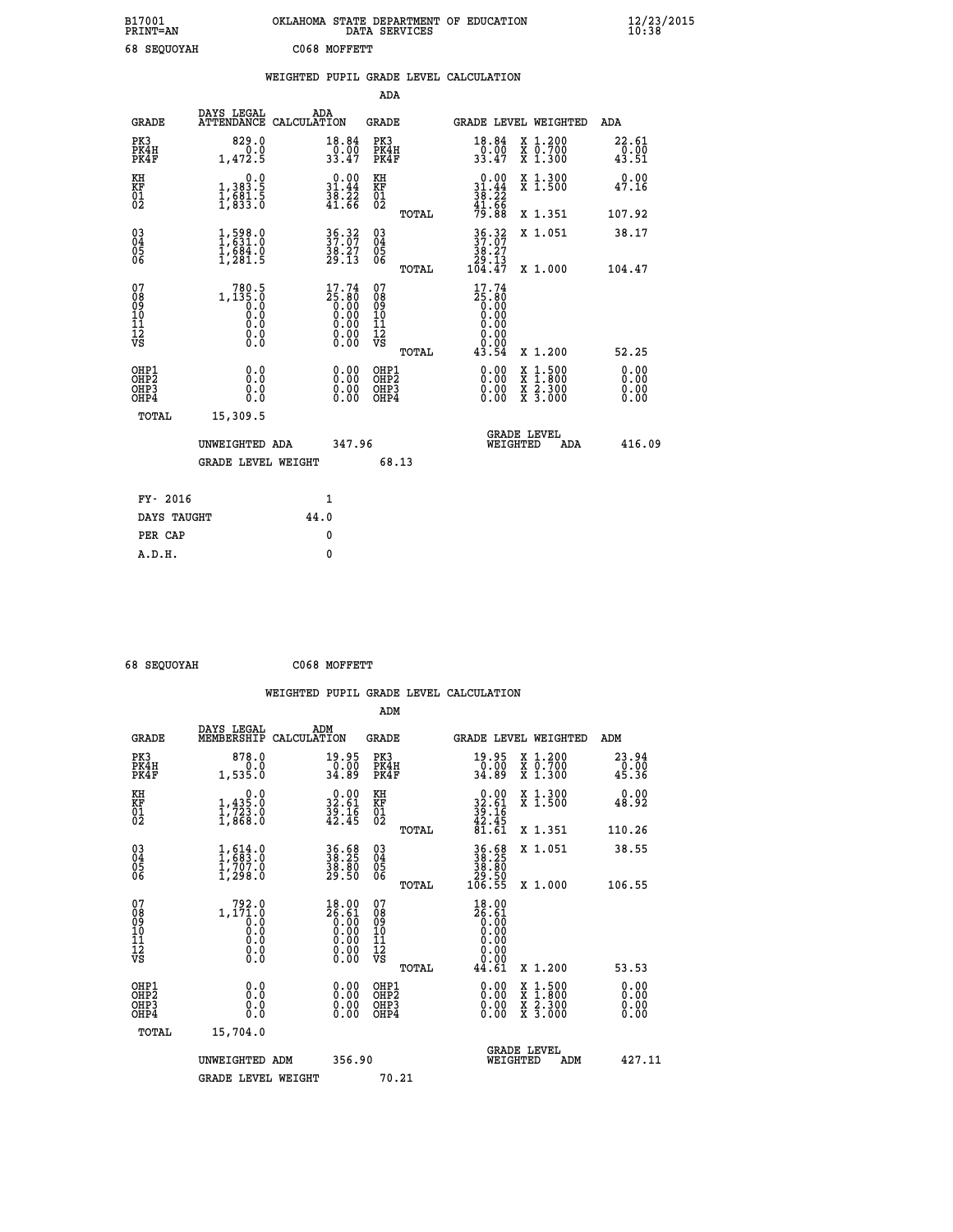| B17001<br><b>PRINT=AN</b> | OKLAHOMA STATE DEPARTMENT OF EDUCATION<br>DATA SERVICES |  |
|---------------------------|---------------------------------------------------------|--|
| 68 SEOUOYAH               | I001 SALLISAW                                           |  |

|  |  | WEIGHTED PUPIL GRADE LEVEL CALCULATION |
|--|--|----------------------------------------|
|  |  |                                        |

|                                                                    |                                                                                            |                                                                                                                                        | ADA                                    |       |                                                                                                                                        |                                          |                               |
|--------------------------------------------------------------------|--------------------------------------------------------------------------------------------|----------------------------------------------------------------------------------------------------------------------------------------|----------------------------------------|-------|----------------------------------------------------------------------------------------------------------------------------------------|------------------------------------------|-------------------------------|
| <b>GRADE</b>                                                       | DAYS LEGAL                                                                                 | ADA<br>ATTENDANCE CALCULATION                                                                                                          | <b>GRADE</b>                           |       |                                                                                                                                        | GRADE LEVEL WEIGHTED                     | <b>ADA</b>                    |
| PK3<br>PK4H<br>PK4F                                                | 602.0<br>0.0<br>4,861.0                                                                    | 14.00<br>0.00<br>113.05                                                                                                                | PK3<br>PK4H<br>PK4F                    |       | 14.00<br>0.00<br>113.05                                                                                                                | X 1.200<br>X 0.700<br>X 1.300            | 16.80<br>0.00<br>146.97       |
| KH<br>KF<br>01<br>02                                               | 0.0<br>$\frac{6}{5}, \frac{444}{570}$ . 5<br>5,620. 5                                      | $0.00$<br>149.87<br>$\frac{1}{3}$ $\frac{5}{2}$ $\cdot$ $\frac{8}{7}$ $\frac{0}{1}$                                                    | KH<br>KF<br>01<br>02                   |       | $\begin{smallmatrix} &0.00\\ 149.87\\ 152.80\\ 130.71\\ 283.51 \end{smallmatrix}$                                                      | X 1.300<br>X 1.500                       | 0.00<br>224.81                |
|                                                                    |                                                                                            |                                                                                                                                        |                                        | TOTAL |                                                                                                                                        | X 1.351                                  | 383.02                        |
| $\begin{smallmatrix} 03 \\[-4pt] 04 \end{smallmatrix}$<br>Ŏ5<br>06 | $\frac{6}{5}, \frac{543}{107}. \frac{5}{0}$<br>$\frac{4}{5}, \frac{634}{636}. \frac{0}{5}$ | $\begin{array}{c} 152.17 \\[-4pt] 118.77 \\[-4pt] 107.77 \\[-4pt] 136.48 \end{array}$                                                  | $\substack{03 \\ 04}$<br>Ŏ5<br>06      |       | $\frac{152}{118}\cdot\frac{17}{77}$<br>$\frac{107}{77}$                                                                                | X 1.051                                  | 159.93                        |
|                                                                    |                                                                                            |                                                                                                                                        |                                        | TOTAL | 136.48<br>363.02                                                                                                                       | X 1.000                                  | 363.02                        |
| 07<br>08<br>09<br>101<br>11<br>12<br>VS                            | 4,858.0<br>5,835.0<br>6,537.0<br>6,676.5<br>6,615.5<br>5,745.5<br>5,745.5                  | $\begin{smallmatrix} 112\cdot 98\\ 135\cdot 702\\ 152\cdot 027\\ 155\cdot 27\\ 130\cdot 59\\ 133\cdot 62\\ 0\cdot 00\end{smallmatrix}$ | 07<br>08<br>09<br>11<br>11<br>12<br>VS |       | $\begin{smallmatrix} 112\cdot 98\\135\cdot 702\\152\cdot 027\\155\cdot 27\\130\cdot 59\\133\cdot 62\\0\cdot 0\cdot 0\end{smallmatrix}$ |                                          |                               |
|                                                                    |                                                                                            |                                                                                                                                        |                                        | TOTAL | 820.18                                                                                                                                 | X 1.200                                  | 984.22                        |
| OHP1<br>OHP <sub>2</sub><br>OH <sub>P3</sub><br>OHP4               | 1,439.0<br>0.0<br>$0.\overline{0}$                                                         | 33.47<br>0.00                                                                                                                          | OHP1<br>OHP2<br>OHP <sub>3</sub>       |       | 33.47<br>0.00                                                                                                                          | X 1:500<br>X 1:800<br>X 2:300<br>X 3:000 | 50.21<br>0.00<br>0.00<br>0.00 |
| TOTAL                                                              | 82,958.0                                                                                   |                                                                                                                                        |                                        |       |                                                                                                                                        |                                          |                               |
|                                                                    | UNWEIGHTED ADA                                                                             | 1,929.27                                                                                                                               |                                        |       |                                                                                                                                        | <b>GRADE LEVEL</b><br>WEIGHTED<br>ADA    | 2,328.98                      |
|                                                                    | <b>GRADE LEVEL WEIGHT</b>                                                                  |                                                                                                                                        | 399.71                                 |       |                                                                                                                                        |                                          |                               |
| FY- 2016                                                           |                                                                                            | $\mathbf{1}$                                                                                                                           |                                        |       |                                                                                                                                        |                                          |                               |
| DAYS TAUGHT                                                        |                                                                                            | 43.0                                                                                                                                   |                                        |       |                                                                                                                                        |                                          |                               |
| PER CAP                                                            |                                                                                            | 51                                                                                                                                     |                                        |       |                                                                                                                                        |                                          |                               |

| <b>68 SEOUOVAH</b> |
|--------------------|

 **A.D.H. 1,550**

 **68 SEQUOYAH I001 SALLISAW**

|                                                       |                                                                           |                                                                         | ADM                                                 |                                                                             |                                          |                                |
|-------------------------------------------------------|---------------------------------------------------------------------------|-------------------------------------------------------------------------|-----------------------------------------------------|-----------------------------------------------------------------------------|------------------------------------------|--------------------------------|
| <b>GRADE</b>                                          | DAYS LEGAL<br>MEMBERSHIP                                                  | ADM<br>CALCULATION                                                      | <b>GRADE</b>                                        | GRADE LEVEL WEIGHTED                                                        |                                          | ADM                            |
| PK3<br>PK4H<br>PK4F                                   | 602.0<br>0.0<br>5,154.0                                                   | 14.00<br>0.00<br>119.86                                                 | PK3<br>PK4H<br>PK4F                                 | 14.00<br>00.0⊤<br>119.86                                                    | X 1.200<br>X 0.700<br>X 1.300            | 16.80<br>$\frac{0.00}{155.82}$ |
| KH<br>KF<br>01<br>02                                  | 0.0<br>6,783.0<br>6,885.0<br>5,832.0                                      | $0.00$<br>157.74<br>$\frac{160}{135.63}$                                | KH<br>KF<br>01<br>02                                | $\begin{array}{c} 0.00 \\ 157.74 \\ 160.12 \\ 135.63 \\ 295.75 \end{array}$ | X 1.300<br>X 1.500                       | 0.00<br>236.61                 |
|                                                       |                                                                           |                                                                         | TOTAL                                               |                                                                             | X 1.351                                  | 399.56                         |
| 03<br>04<br>05<br>06                                  | $\frac{6}{5}$ , $\frac{802}{360}$ . 0<br>4, 847. 0<br>6,038.0             | 158.19<br>124.65<br>$\frac{112.72}{140.42}$                             | $\begin{array}{c} 03 \\ 04 \\ 05 \\ 06 \end{array}$ | 158.19<br>124.65<br>112.72                                                  | X 1.051                                  | 166.26                         |
|                                                       |                                                                           |                                                                         | TOTAL                                               | $\frac{140.42}{377.79}$                                                     | X 1.000                                  | 377.79                         |
| 07<br>08<br>09<br>101<br>112<br>VS                    | 5,044.0<br>6,085.0<br>6,942.0<br>7,058.0<br>7,058.0<br>5,920.0<br>6,132.0 | 117.30<br>141.51<br>161.44<br>164.14<br>137.67<br>$\frac{142.60}{0.00}$ | 07<br>08<br>09<br>11<br>11<br>12<br>VS<br>TOTAL     | 117.30<br>141.51<br>161.44<br>164.14<br>137.67<br>142.60<br>0.00<br>864.66  | X 1.200                                  | 1,037.59                       |
| OHP1<br>OH <sub>P</sub> 2<br>OH <sub>P3</sub><br>OHP4 | 1,449.0<br>0.0<br>0.000                                                   | 33.70<br>0.00<br>0.00                                                   | OHP1<br>OHP2<br>OHP3<br>OHP4                        | $33.70$<br>0.00<br>0.00                                                     | X 1:500<br>X 1:800<br>X 2:300<br>X 3:000 | 50.55<br>0.00<br>0.00<br>0.00  |
| TOTAL                                                 | 86,933.0                                                                  |                                                                         |                                                     |                                                                             |                                          |                                |
|                                                       | UNWEIGHTED<br>ADM                                                         | 2,021.69                                                                |                                                     | WEIGHTED                                                                    | <b>GRADE LEVEL</b><br>ADM                | 2,440.98                       |
|                                                       | <b>GRADE LEVEL WEIGHT</b>                                                 |                                                                         | 419.29                                              |                                                                             |                                          |                                |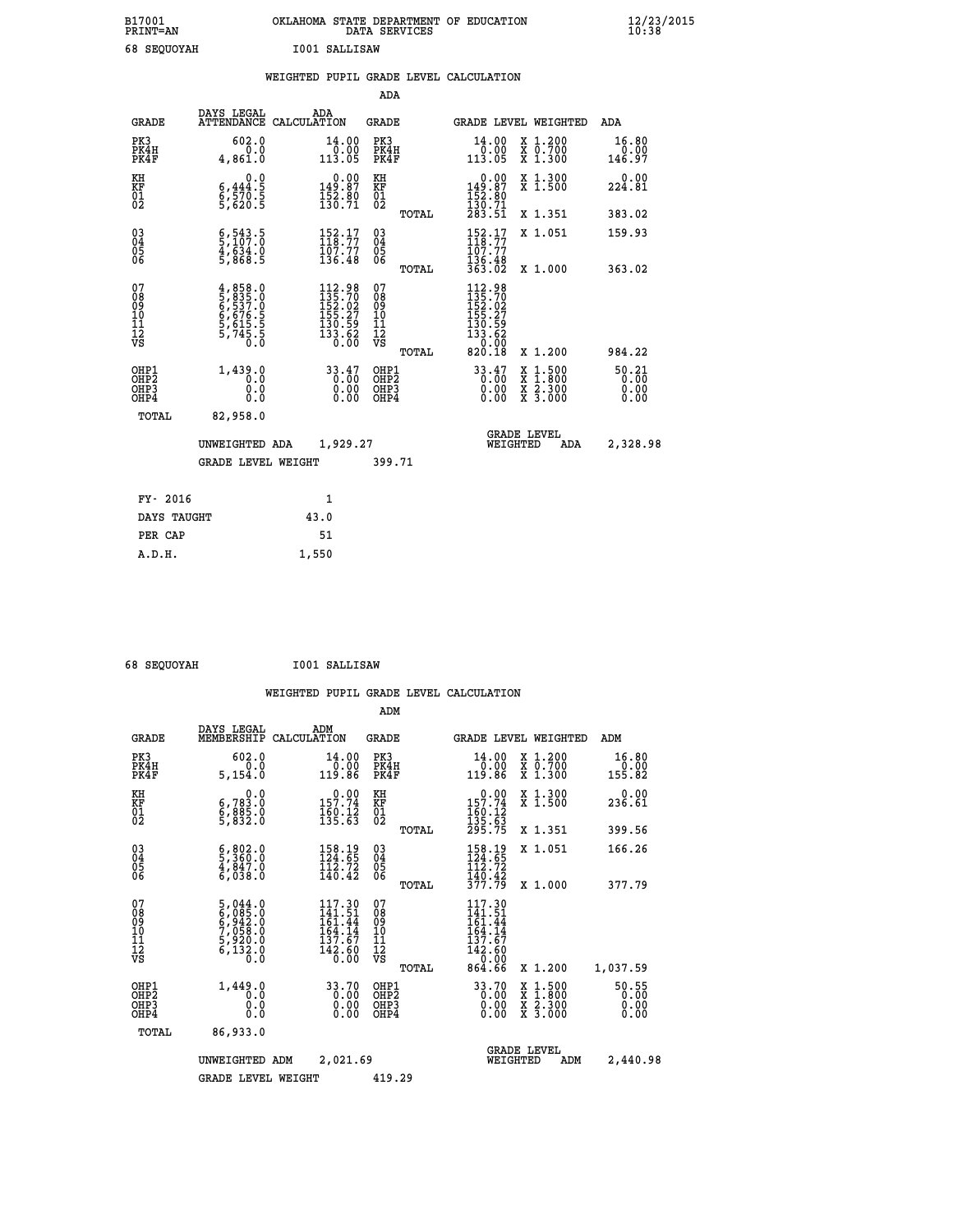| B17001<br><b>PRINT=AN</b> |           | OKLAHOMA STATE DEPARTMENT OF EDUCATION<br>DATA SERVICES |  |
|---------------------------|-----------|---------------------------------------------------------|--|
| <b>68 SEOUOYAH</b>        | I002 VIAN |                                                         |  |

|                                              |                                                                                                         | WEIGHTED PUPIL GRADE LEVEL CALCULATION                                   |                                                        |                                                                                                                                                                                                                                                                                                                            |                        |
|----------------------------------------------|---------------------------------------------------------------------------------------------------------|--------------------------------------------------------------------------|--------------------------------------------------------|----------------------------------------------------------------------------------------------------------------------------------------------------------------------------------------------------------------------------------------------------------------------------------------------------------------------------|------------------------|
|                                              |                                                                                                         |                                                                          | <b>ADA</b>                                             |                                                                                                                                                                                                                                                                                                                            |                        |
| <b>GRADE</b>                                 | DAYS LEGAL                                                                                              | ADA<br>ATTENDANCE CALCULATION                                            | GRADE                                                  | GRADE LEVEL WEIGHTED                                                                                                                                                                                                                                                                                                       | ADA                    |
| PK3<br>PK4H<br>PK4F                          | 937.0<br>0.0<br>1,444.5                                                                                 | 23.43<br>$\frac{0.00}{36.11}$                                            | PK3<br>PK4H<br>PK4F                                    | 23.43<br>X 1.200<br>X 0.700<br>X 1.300<br>$\frac{0.00}{36.11}$                                                                                                                                                                                                                                                             | 28.12<br>0.00<br>46.94 |
| KH<br>KF<br>01<br>02                         | 2,622.5<br>$\frac{5}{3}, \frac{854}{011}$ : 5                                                           | $0.00$<br>65.56<br>$7\overline{1}\cdot 3\overline{5}$<br>75.29           | KH<br>KF<br>01<br>02                                   | $\begin{smallmatrix} &0.00\ 65.56\ 71.35\ 75.29\ 146.64\end{smallmatrix}$<br>X 1.300<br>X 1.500                                                                                                                                                                                                                            | 0.00<br>98.34          |
|                                              |                                                                                                         |                                                                          | TOTAL                                                  | X 1.351                                                                                                                                                                                                                                                                                                                    | 198.11                 |
| $^{03}_{04}$<br>05<br>06                     | 2,770.5<br>2,329.5<br>2,748.0<br>3,015.5                                                                | $\begin{smallmatrix} 69.26\\ 58.24\\ 68.70\\ 75.39 \end{smallmatrix}$    | $\begin{matrix} 03 \\ 04 \\ 05 \\ 06 \end{matrix}$     | $\frac{69.26}{68.70}$<br>X 1.051                                                                                                                                                                                                                                                                                           | 72.79                  |
|                                              |                                                                                                         |                                                                          | TOTAL                                                  | 25.39<br>202.33<br>X 1.000                                                                                                                                                                                                                                                                                                 | 202.33                 |
| 07<br>08<br>09<br>10<br>11<br>11<br>12<br>VS | $\begin{smallmatrix} 2,446.5\\ 2,960.0\\ 3,014.5\\ 2,821.5\\ 2,297.5\\ 2,589.0\\ 0.0 \end{smallmatrix}$ | $61.16$<br>$74.00$<br>$75.36$<br>$70.54$<br>$57.44$<br>$64.73$<br>$0.00$ | 07<br>08<br>09<br>001<br>11<br>11<br>12<br>VS<br>TOTAL | $61.16$<br>$74.00$<br>$75.36$<br>$70.54$<br>$73.44$<br>$64.73$<br>$0.003$<br>$403.23$<br>X 1.200                                                                                                                                                                                                                           | 483.88                 |
| OHP1<br>OHP2<br>OHP3<br>OH <sub>P4</sub>     | 0.0<br>0.0<br>0.0                                                                                       | $\begin{smallmatrix} 0.00 \ 0.00 \ 0.00 \ 0.00 \end{smallmatrix}$        | OHP1<br>OHP2<br>OHP3<br>OHP4                           | $\begin{smallmatrix} 0.00 & 0.00 & 0.00 & 0.00 & 0.00 & 0.00 & 0.00 & 0.00 & 0.00 & 0.00 & 0.00 & 0.00 & 0.00 & 0.00 & 0.00 & 0.00 & 0.00 & 0.00 & 0.00 & 0.00 & 0.00 & 0.00 & 0.00 & 0.00 & 0.00 & 0.00 & 0.00 & 0.00 & 0.00 & 0.00 & 0.00 & 0.00 & 0.00 & 0.00 & 0.00 & 0.0$<br>X 1:500<br>X 1:800<br>X 2:300<br>X 3:000 | 0.00<br>0.00<br>0.00   |
| TOTAL                                        | 37,862.0                                                                                                |                                                                          |                                                        |                                                                                                                                                                                                                                                                                                                            |                        |
|                                              | UNWEIGHTED ADA                                                                                          | 946.56                                                                   |                                                        | <b>GRADE LEVEL</b><br>WEIGHTED<br>ADA                                                                                                                                                                                                                                                                                      | 1,130.51               |
|                                              | <b>GRADE LEVEL WEIGHT</b>                                                                               |                                                                          | 183.95                                                 |                                                                                                                                                                                                                                                                                                                            |                        |
| FY- 2016                                     |                                                                                                         | 1                                                                        |                                                        |                                                                                                                                                                                                                                                                                                                            |                        |
|                                              | DAYS TAUGHT                                                                                             | 40.0                                                                     |                                                        |                                                                                                                                                                                                                                                                                                                            |                        |
| PER CAP                                      |                                                                                                         | 53                                                                       |                                                        |                                                                                                                                                                                                                                                                                                                            |                        |

 **68 SEQUOYAH I002 VIAN**

 **A.D.H. 892**

 **B17001<br>PRINT=AN** 

|                                                    |                                                                |                                                                      | ADM                                          |       |                                                                                                                  |                                          |                                     |  |
|----------------------------------------------------|----------------------------------------------------------------|----------------------------------------------------------------------|----------------------------------------------|-------|------------------------------------------------------------------------------------------------------------------|------------------------------------------|-------------------------------------|--|
| <b>GRADE</b>                                       | DAYS LEGAL<br>MEMBERSHIP                                       | ADM<br>CALCULATION                                                   | <b>GRADE</b>                                 |       | GRADE LEVEL WEIGHTED                                                                                             |                                          | ADM                                 |  |
| PK3<br>PK4H<br>PK4F                                | 937.0<br>1,486.0                                               | 23.43<br>$\frac{0.00}{37.15}$                                        | PK3<br>PK4H<br>PK4F                          |       | 23.43<br>$\frac{5}{37.15}$                                                                                       | X 1.200<br>X 0.700<br>X 1.300            | $\substack{28.12 \\ 0.00 \\ 48.30}$ |  |
| KH<br>KF<br>01<br>02                               | 0.0<br>2,681:0<br>2,895:0<br>3,056:0                           | $\begin{smallmatrix} 0.00\\ 67.03\\ 72.38\\ 76.40 \end{smallmatrix}$ | KH<br>KF<br>01<br>02                         |       | $\begin{smallmatrix} &0.00\ 67.03\ 72.38\ 76.40\ 148.78\ \end{smallmatrix}$                                      | X 1.300<br>X 1.500                       | 0.00<br>100.55                      |  |
|                                                    |                                                                |                                                                      |                                              | TOTAL |                                                                                                                  | X 1.351                                  | 201.00                              |  |
| $\begin{matrix} 03 \\ 04 \\ 05 \\ 06 \end{matrix}$ | 2,828.0<br>2,369.0<br>2,829.0<br>3,154.0                       | 70.70<br>59.23<br>70.73<br>78.85                                     | 03<br>04<br>05<br>06                         |       | $70.7059.2370.7378.85208.81$                                                                                     | X 1.051                                  | 74.31                               |  |
|                                                    |                                                                |                                                                      |                                              | TOTAL |                                                                                                                  | X 1.000                                  | 208.81                              |  |
| 07<br>08<br>09<br>101<br>11<br>12<br>VS            | 2,593.0<br>3,076.0<br>3,215.0<br>2,995.0<br>2,410.0<br>2,723.0 | $54.8376.9080.3874.8874.8860.2568.0868.00$                           | 07<br>08<br>09<br>01<br>11<br>11<br>12<br>VS |       | $\begin{smallmatrix} 64.83\\ 76.90\\ 80.388\\ 94.388\\ 74.88\\ 60.25\\ 68.08\\ 0.000\\ 425.32 \end{smallmatrix}$ |                                          |                                     |  |
|                                                    |                                                                |                                                                      |                                              | TOTAL |                                                                                                                  | X 1.200                                  | 510.38                              |  |
| OHP1<br>OHP2<br>OHP3<br>OHP4                       | 0.0<br>$\begin{smallmatrix} 0.5 \ 0.0 \end{smallmatrix}$       |                                                                      | OHP1<br>OHP2<br>OHP <sub>3</sub>             |       | 0.00<br>0.00<br>0.00                                                                                             | X 1:500<br>X 1:800<br>X 2:300<br>X 3:000 | 0.00<br>Ŏ.ŎŎ<br>Q.QQ<br>0.00        |  |
| TOTAL                                              | 39,247.0                                                       |                                                                      |                                              |       |                                                                                                                  |                                          |                                     |  |
|                                                    | UNWEIGHTED                                                     | 981.22<br>ADM                                                        |                                              |       | WEIGHTED                                                                                                         | <b>GRADE LEVEL</b><br>ADM                | 1,171.47                            |  |
|                                                    | <b>GRADE LEVEL WEIGHT</b>                                      |                                                                      | 190.25                                       |       |                                                                                                                  |                                          |                                     |  |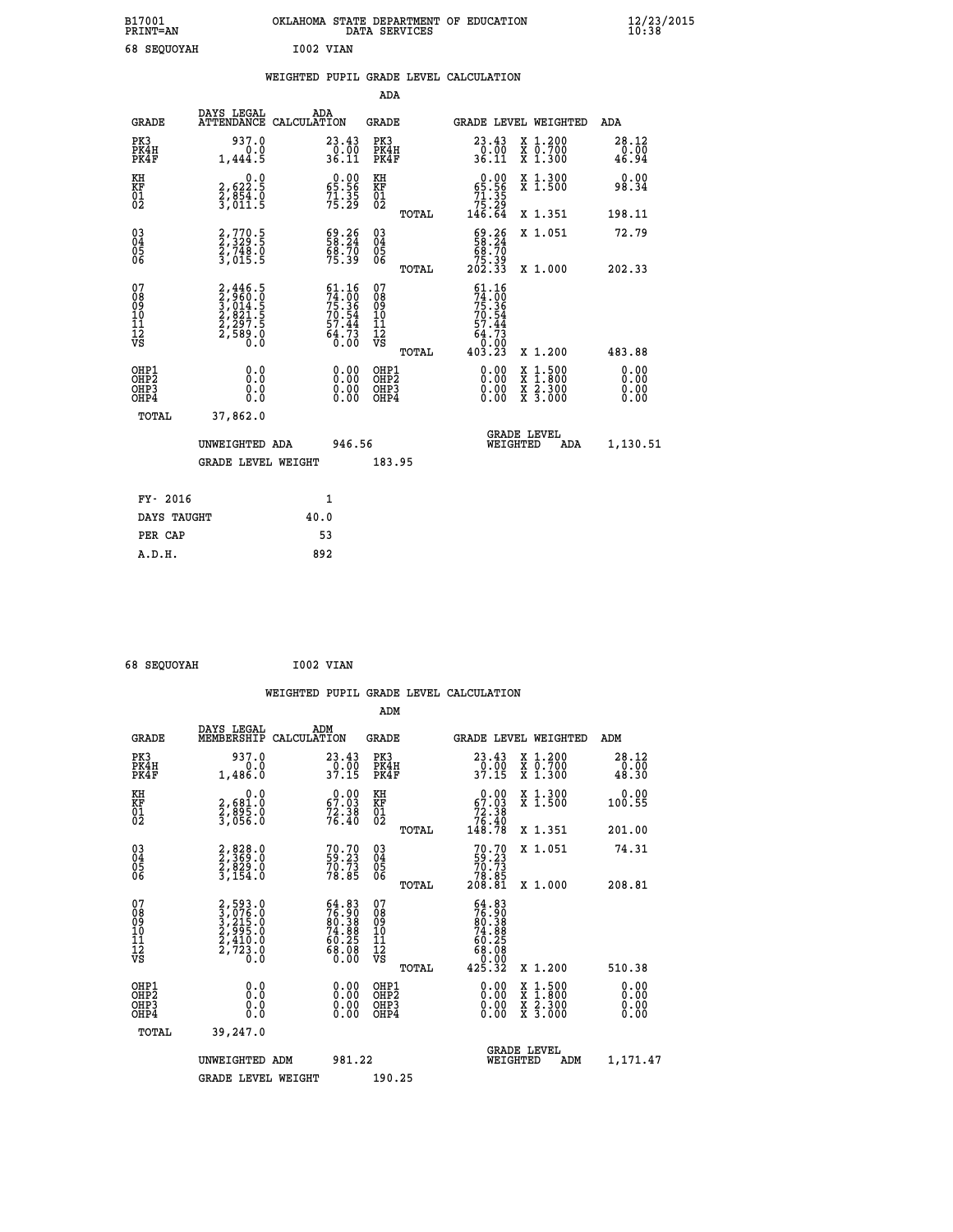| B17001<br><b>PRINT=AN</b> | OKLAHOMA STATE DEPARTMENT OF EDUCATION<br>DATA SERVICES | $\frac{12}{23}$ /2015 |
|---------------------------|---------------------------------------------------------|-----------------------|
| 68 SEQUOYAH               | I003 MULDROW                                            |                       |

|                                                    |                                                                                     |                                                                                              | ADA                                      |       |                                                                                                      |   |                                                                       |                              |
|----------------------------------------------------|-------------------------------------------------------------------------------------|----------------------------------------------------------------------------------------------|------------------------------------------|-------|------------------------------------------------------------------------------------------------------|---|-----------------------------------------------------------------------|------------------------------|
| <b>GRADE</b>                                       | DAYS LEGAL                                                                          | ADA<br>ATTENDANCE CALCULATION                                                                | <b>GRADE</b>                             |       | GRADE LEVEL WEIGHTED                                                                                 |   |                                                                       | <b>ADA</b>                   |
| PK3<br>PK4H<br>PK4F                                | 99.0<br>0.0<br>3,142.0                                                              | $\frac{2 \cdot 41}{0 \cdot 00}$<br>76.63                                                     | PK3<br>PK4H<br>PK4F                      |       | $\begin{smallmatrix} 2.41\ 0.00 \ 76.63 \end{smallmatrix}$                                           |   | X 1.200<br>X 0.700<br>X 1.300                                         | 2.89<br>0.00<br>99.62        |
| KH<br>KF<br>01<br>02                               | 0.0<br>3,442:0<br>4,529:0<br>3,386:5                                                | $\begin{smallmatrix}&&0.00\\83.95\\110.46\\82.60\end{smallmatrix}$                           | KH<br>KF<br>01<br>02                     |       | $\begin{smallmatrix} &0.00\\ 83.95\\ 110.46\\ 82.60\\ 193.06\end{smallmatrix}$                       |   | X 1.300<br>X 1.500                                                    | 0.00<br>125.93               |
|                                                    |                                                                                     |                                                                                              |                                          | TOTAL |                                                                                                      |   | X 1.351                                                               | 260.82                       |
| $\begin{matrix} 03 \\ 04 \\ 05 \\ 06 \end{matrix}$ | $\frac{4}{3}, \frac{132}{959} . \frac{0}{5}$<br>3,959.5<br>3,819.5                  | $\begin{smallmatrix} 100.78\\ -99.80\\ 96.57\\ 93.16 \end{smallmatrix}$                      | 03<br>04<br>05<br>06                     |       | $\begin{smallmatrix} 100.78\\ 99.80\\ 96.57\\ 93.16\\ 289.53 \end{smallmatrix}$                      |   | X 1.051                                                               | 105.92                       |
|                                                    |                                                                                     |                                                                                              |                                          | TOTAL |                                                                                                      |   | X 1.000                                                               | 289.53                       |
| 07<br>08<br>09<br>11<br>11<br>12<br>VS             | $4,407.5$<br>$4,693.0$<br>$5,178.0$<br>$5,159.0$<br>$4,859.5$<br>$4,408.0$<br>$0.0$ | $\begin{smallmatrix} 107.50\\114.46\\126.29\\125.83\\118.52\\107.51\\0.00 \end{smallmatrix}$ | 07<br>08<br>09<br>11<br>11<br>12<br>VS   |       | 107.50<br>$114.36$<br>$126.29$<br>$125.83$<br>$125.83$<br>$118.52$<br>$107.51$<br>$0.00$<br>$700.11$ |   |                                                                       |                              |
|                                                    |                                                                                     |                                                                                              |                                          | TOTAL |                                                                                                      |   | X 1.200                                                               | 840.13                       |
| OHP1<br>OHP <sub>2</sub><br>OHP3<br>OHP4           | 0.0<br>0.0<br>Ō.Ō                                                                   | 0.00<br>$\begin{smallmatrix} 0.00 \ 0.00 \end{smallmatrix}$                                  | OHP1<br>OHP <sub>2</sub><br>OHP3<br>OHP4 |       | $0.00$<br>$0.00$<br>0.00                                                                             | X | $1.500$<br>$1.800$<br>$\frac{x}{x}$ $\frac{5}{3}$ : $\frac{500}{000}$ | 0.00<br>0.00<br>0.00<br>0.00 |
| <b>TOTAL</b>                                       | 59,306.5                                                                            |                                                                                              |                                          |       |                                                                                                      |   |                                                                       |                              |
|                                                    | UNWEIGHTED ADA                                                                      | 1,446.47                                                                                     |                                          |       | WEIGHTED                                                                                             |   | <b>GRADE LEVEL</b><br><b>ADA</b>                                      | 1,724.84                     |
|                                                    | <b>GRADE LEVEL WEIGHT</b>                                                           |                                                                                              | 278.37                                   |       |                                                                                                      |   |                                                                       |                              |
| FY- 2016                                           |                                                                                     | $\mathbf{1}$                                                                                 |                                          |       |                                                                                                      |   |                                                                       |                              |
| DAYS TAUGHT                                        |                                                                                     | 41.0                                                                                         |                                          |       |                                                                                                      |   |                                                                       |                              |
| PER CAP                                            |                                                                                     | 53                                                                                           |                                          |       |                                                                                                      |   |                                                                       |                              |
|                                                    |                                                                                     |                                                                                              |                                          |       |                                                                                                      |   |                                                                       |                              |

| 68 SEQUOYAH | I003 MULDROW |
|-------------|--------------|
|             |              |

 **WEIGHTED PUPIL GRADE LEVEL CALCULATION ADM DAYS LEGAL ADM**

| <b>GRADE</b>                                       | unio ununu<br>MEMBERSHIP                                                   | בערים<br>CALCULATION                                                                                   | <b>GRADE</b>                                       |       |                                                                                                  |          | GRADE LEVEL WEIGHTED                                                                                                | ADM                          |
|----------------------------------------------------|----------------------------------------------------------------------------|--------------------------------------------------------------------------------------------------------|----------------------------------------------------|-------|--------------------------------------------------------------------------------------------------|----------|---------------------------------------------------------------------------------------------------------------------|------------------------------|
| PK3<br>PK4H<br>PK4F                                | 99.0<br>0.0<br>3,142.0                                                     | 2.41<br>_0.00<br>76.63                                                                                 | PK3<br>PK4H<br>PK4F                                |       | $\begin{smallmatrix} 2.41\0.00\0.63 \end{smallmatrix}$                                           |          | X 1.200<br>X 0.700<br>X 1.300                                                                                       | 2.89<br>00.00<br>99.62       |
| KH<br>KF<br>01<br>02                               | 0.0<br>$3,444.0$<br>$4,530.0$<br>$3,398.0$                                 | 0.00<br>$\begin{smallmatrix} 84.00 \\ 110.49 \\ 82.88 \end{smallmatrix}$                               | KH<br>KF<br>01<br>02                               |       | 0.00<br>$\begin{array}{r} 84.00 \\ 110.49 \\ 82.88 \\ 193.37 \end{array}$                        |          | X 1.300<br>$\bar{x}$ 1.500                                                                                          | 0.00<br>126.00               |
|                                                    |                                                                            |                                                                                                        |                                                    | TOTAL |                                                                                                  |          | X 1.351                                                                                                             | 261.24                       |
| $\begin{matrix} 03 \\ 04 \\ 05 \\ 06 \end{matrix}$ | $4,161.0$<br>$4,083.0$<br>$4,083.0$<br>$3,914.0$                           | $\begin{smallmatrix} 101\cdot 49\\101\cdot 29\\99\cdot 59\\95\cdot 46\end{smallmatrix}$                | $\begin{matrix} 03 \\ 04 \\ 05 \\ 06 \end{matrix}$ |       | $\begin{smallmatrix} 101.49\\101.29\\99.59\\95.46\\296.34 \end{smallmatrix}$                     |          | X 1.051                                                                                                             | 106.67                       |
|                                                    |                                                                            |                                                                                                        |                                                    | TOTAL |                                                                                                  |          | $X_1.000$                                                                                                           | 296.34                       |
| 07<br>08<br>09<br>101<br>11<br>12<br>VS            | $4,486.0$<br>$4,829.0$<br>$5,308.0$<br>$5,297.0$<br>$5,002.0$<br>$4,566.0$ | 109.41<br>$\frac{117}{129}\cdot\frac{76}{46}$<br>$\frac{129}{122}\cdot\frac{20}{90}$<br>111.37<br>0.00 | 07<br>08<br>09<br>001<br>11<br>11<br>12<br>VS      |       | 109.41<br>$\begin{array}{c} 1199.46 \\ 129.20 \\ 122.00 \\ 111.37 \\ 0.00 \\ 719.22 \end{array}$ |          |                                                                                                                     |                              |
|                                                    |                                                                            |                                                                                                        |                                                    | TOTAL |                                                                                                  |          | X 1.200                                                                                                             | 863.06                       |
| OHP1<br>OHP2<br>OH <sub>P3</sub><br>OHP4           | 0.0<br>0.0<br>Ŏ.Ŏ                                                          | $0.00$<br>$0.00$<br>0.00                                                                               | OHP1<br>OHP2<br>OHP3<br>OHP4                       |       | $0.00$<br>$0.00$<br>0.00                                                                         |          | $\begin{array}{l} \mathtt{X} & 1.500 \\ \mathtt{X} & 1.800 \\ \mathtt{X} & 2.300 \\ \mathtt{X} & 3.000 \end{array}$ | 0.00<br>0.00<br>0.00<br>0.00 |
| TOTAL                                              | 60,412.0                                                                   |                                                                                                        |                                                    |       |                                                                                                  |          |                                                                                                                     |                              |
|                                                    | UNWEIGHTED ADM                                                             | 1,473.46                                                                                               |                                                    |       |                                                                                                  | WEIGHTED | <b>GRADE LEVEL</b><br>ADM                                                                                           | 1,755.82                     |
|                                                    | <b>GRADE LEVEL WEIGHT</b>                                                  |                                                                                                        | 282.36                                             |       |                                                                                                  |          |                                                                                                                     |                              |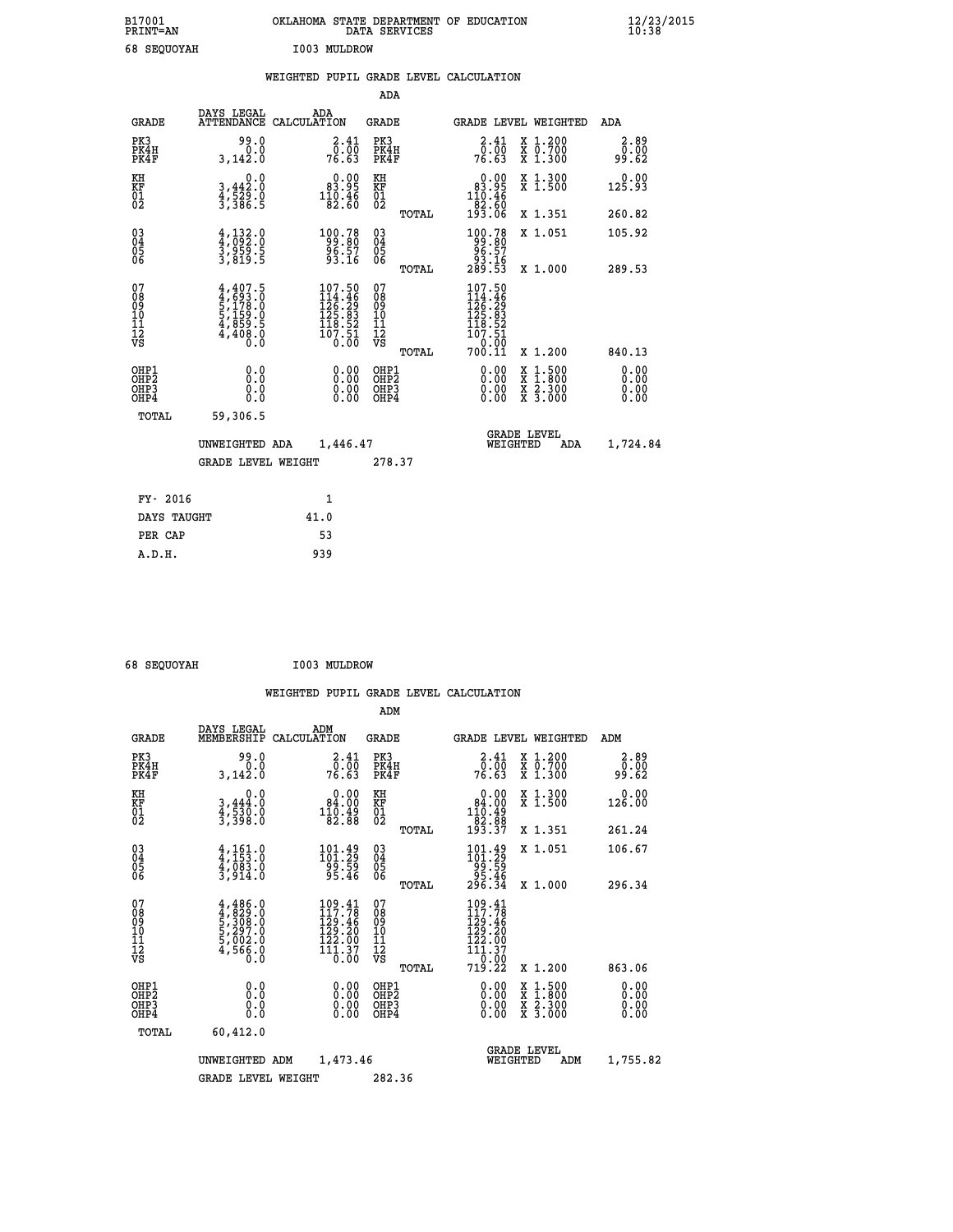| B17001<br>PRINT=AN | OKLAHOMA STATE DEPARTMENT OF EDUCATION<br>DATA SERVICES | $\frac{12}{23}$ /2015 |
|--------------------|---------------------------------------------------------|-----------------------|
| 68 SEOUOYAH        | I004 GANS                                               |                       |

|  |  | WEIGHTED PUPIL GRADE LEVEL CALCULATION |
|--|--|----------------------------------------|
|  |  |                                        |

|                                                                    |                                                                                         |                                                                                                                              |                      | ADA                                      |       |                                                                                      |                                                                                                  |                              |
|--------------------------------------------------------------------|-----------------------------------------------------------------------------------------|------------------------------------------------------------------------------------------------------------------------------|----------------------|------------------------------------------|-------|--------------------------------------------------------------------------------------|--------------------------------------------------------------------------------------------------|------------------------------|
| <b>GRADE</b>                                                       | DAYS LEGAL                                                                              | ADA<br>ATTENDANCE CALCULATION                                                                                                |                      | <b>GRADE</b>                             |       |                                                                                      | GRADE LEVEL WEIGHTED                                                                             | ADA                          |
| PK3<br>PK4H<br>PK4F                                                | 144.0<br>925.0                                                                          | 3.43<br>22.02                                                                                                                |                      | PK3<br>PK4H<br>PK4F                      |       | $\frac{3 \cdot 43}{0 \cdot 00}$<br>22.02                                             | X 1.200<br>X 0.700<br>X 1.300                                                                    | 4.12<br>0.00<br>28.63        |
| KH<br><b>KF</b><br>01<br>02                                        | 0.0<br>$1,113.5$<br>$1,476.5$<br>$1,364.0$                                              | $26.51$<br>$35.15$<br>$32.48$                                                                                                |                      | KH<br>KF<br>01<br>02                     |       | $26.51$<br>$35.15$<br>$32.48$<br>$67.63$                                             | X 1.300<br>X 1.500                                                                               | 0.00<br>39.77                |
|                                                                    |                                                                                         |                                                                                                                              |                      |                                          | TOTAL |                                                                                      | X 1.351                                                                                          | 91.37                        |
| $\begin{smallmatrix} 03 \\[-4pt] 04 \end{smallmatrix}$<br>05<br>06 | $\begin{array}{r} 863.0 \\ 1,187.5 \\ 898.5 \\ 1,474.5 \end{array}$                     | $20.55$<br>$29.27$<br>21.39<br>35.11                                                                                         |                      | $\substack{03 \\ 04}$<br>05<br>06        | TOTAL | $20.55$<br>$28.27$<br>$21.39$<br>$35.11$<br>$84.77$                                  | X 1.051<br>X 1.000                                                                               | 21.60<br>84.77               |
| 07<br>08<br>09<br>11<br>11<br>12<br>VS                             | $1, 530.5$<br>$1, 229.0$<br>$1, 457.5$<br>$1, 049.0$<br>$1, 220.5$<br>$1, 769.0$<br>0.0 | $\begin{array}{l} 36\cdot 44 \\ 29\cdot 26 \\ 34\cdot 70 \\ 24\cdot 98 \\ 29\cdot 06 \\ 42\cdot 12 \\ 6\cdot 00 \end{array}$ |                      | 07<br>08<br>09<br>11<br>11<br>12<br>VS   |       | $36.44$<br>$29.26$<br>$34.70$<br>$24.98$<br>$29.06$<br>$42.12$<br>$0.00$<br>$196.56$ |                                                                                                  |                              |
|                                                                    |                                                                                         |                                                                                                                              |                      |                                          | TOTAL |                                                                                      | X 1.200                                                                                          | 235.87                       |
| OHP1<br>OH <sub>P2</sub><br>OH <sub>P3</sub><br>OH <sub>P4</sub>   | 0.0<br>0.0<br>0.0                                                                       |                                                                                                                              | 0.00<br>0.00<br>0.00 | OHP1<br>OHP <sub>2</sub><br>OHP3<br>OHP4 |       | 0.00<br>0.00<br>0.00                                                                 | $\begin{smallmatrix} x & 1 & 500 \\ x & 1 & 800 \\ x & 2 & 300 \\ x & 3 & 000 \end{smallmatrix}$ | 0.00<br>0.00<br>0.00<br>0.00 |
| TOTAL                                                              | 17,702.0                                                                                |                                                                                                                              |                      |                                          |       |                                                                                      |                                                                                                  |                              |
|                                                                    | UNWEIGHTED ADA                                                                          |                                                                                                                              | 421.47               |                                          |       |                                                                                      | GRADE LEVEL<br>WEIGHTED<br>ADA                                                                   | 506.13                       |
|                                                                    | <b>GRADE LEVEL WEIGHT</b>                                                               |                                                                                                                              |                      | 84.66                                    |       |                                                                                      |                                                                                                  |                              |
| FY- 2016                                                           |                                                                                         | $\mathbf{1}$                                                                                                                 |                      |                                          |       |                                                                                      |                                                                                                  |                              |
| DAYS TAUGHT                                                        |                                                                                         | 42.0                                                                                                                         |                      |                                          |       |                                                                                      |                                                                                                  |                              |
| PER CAP                                                            |                                                                                         | 53                                                                                                                           |                      |                                          |       |                                                                                      |                                                                                                  |                              |

| 68 SEQUOYAH | I004 GANS |  |
|-------------|-----------|--|
|             |           |  |

|                                                    |                                                                                           |                    |                                                                   |                                               |       | WEIGHTED PUPIL GRADE LEVEL CALCULATION                              |                                          |        |                              |
|----------------------------------------------------|-------------------------------------------------------------------------------------------|--------------------|-------------------------------------------------------------------|-----------------------------------------------|-------|---------------------------------------------------------------------|------------------------------------------|--------|------------------------------|
|                                                    |                                                                                           |                    |                                                                   | ADM                                           |       |                                                                     |                                          |        |                              |
| <b>GRADE</b>                                       | DAYS LEGAL<br>MEMBERSHIP                                                                  | ADM<br>CALCULATION |                                                                   | <b>GRADE</b>                                  |       | GRADE LEVEL WEIGHTED                                                |                                          | ADM    |                              |
| PK3<br>PK4H<br>PK4F                                | 144.0<br>$0.00$<br>0.939                                                                  |                    | $\frac{3 \cdot 43}{0 \cdot 00}$<br>22.36                          | PK3<br>PK4H<br>PK4F                           |       | $\begin{smallmatrix} 3.43\ 0.00\ 22.36 \end{smallmatrix}$           | X 1.200<br>X 0.700<br>X 1.300            |        | 4.12<br>0.00<br>29.07        |
| KH<br>KF<br>01<br>02                               | 0.0<br>$1,164.0$<br>$1,488.0$<br>$1,410.0$                                                |                    | $27.71$<br>$35.43$<br>$33.57$                                     | KH<br>KF<br>01<br>02                          |       | $27.71$<br>$35.43$<br>$33.57$<br>$69.00$                            | X 1.300<br>X 1.500                       |        | 0.00<br>41.57                |
|                                                    |                                                                                           |                    |                                                                   |                                               | TOTAL |                                                                     | X 1.351                                  |        | 93.22                        |
| $\begin{matrix} 03 \\ 04 \\ 05 \\ 06 \end{matrix}$ | 1,245.0<br>904.0<br>1,501.0                                                               |                    | $21.07$<br>$29.64$<br>$21.52$<br>$35.74$                          | 030404<br>ŎĞ                                  |       | $21.07$<br>$29.64$<br>$21.52$<br>$35.74$<br>$86.90$                 | X 1.051                                  |        | 22.14                        |
|                                                    |                                                                                           |                    |                                                                   |                                               | TOTAL |                                                                     | X 1.000                                  |        | 86.90                        |
| 07<br>08<br>09<br>10<br>11<br>11<br>12<br>VS       | $1, 250.0$<br>$1, 250.0$<br>$1, 493.0$<br>$1, 083.0$<br>$1, 247.0$<br>$1, 817.0$<br>$0.0$ |                    | 37.36<br>29.76<br>35.55<br>25.79<br>29.69<br>29.86<br>43.260      | 07<br>08<br>09<br>001<br>11<br>11<br>12<br>VS | TOTAL | 37.36<br>29.765<br>35.559<br>35.799<br>29.696<br>43.266<br>0.001.41 | X 1.200                                  | 241.69 |                              |
| OHP1<br>OHP2<br>OHP3<br>OH <sub>P4</sub>           | 0.000000<br>Ŏ.Ŏ                                                                           |                    | $\begin{smallmatrix} 0.00 \ 0.00 \ 0.00 \ 0.00 \end{smallmatrix}$ | OHP1<br>OHP <sub>2</sub><br>OHP3<br>OHP4      |       | 0.00<br>0.00<br>0.00                                                | X 1:500<br>X 1:800<br>X 2:300<br>X 3:000 |        | 0.00<br>0.00<br>0.00<br>0.00 |
| TOTAL                                              | 18,139.0                                                                                  |                    |                                                                   |                                               |       |                                                                     |                                          |        |                              |
|                                                    | UNWEIGHTED ADM<br><b>GRADE LEVEL WEIGHT</b>                                               |                    | 431.88                                                            | 86.83                                         |       | WEIGHTED                                                            | <b>GRADE LEVEL</b><br>ADM                |        | 518.71                       |
|                                                    |                                                                                           |                    |                                                                   |                                               |       |                                                                     |                                          |        |                              |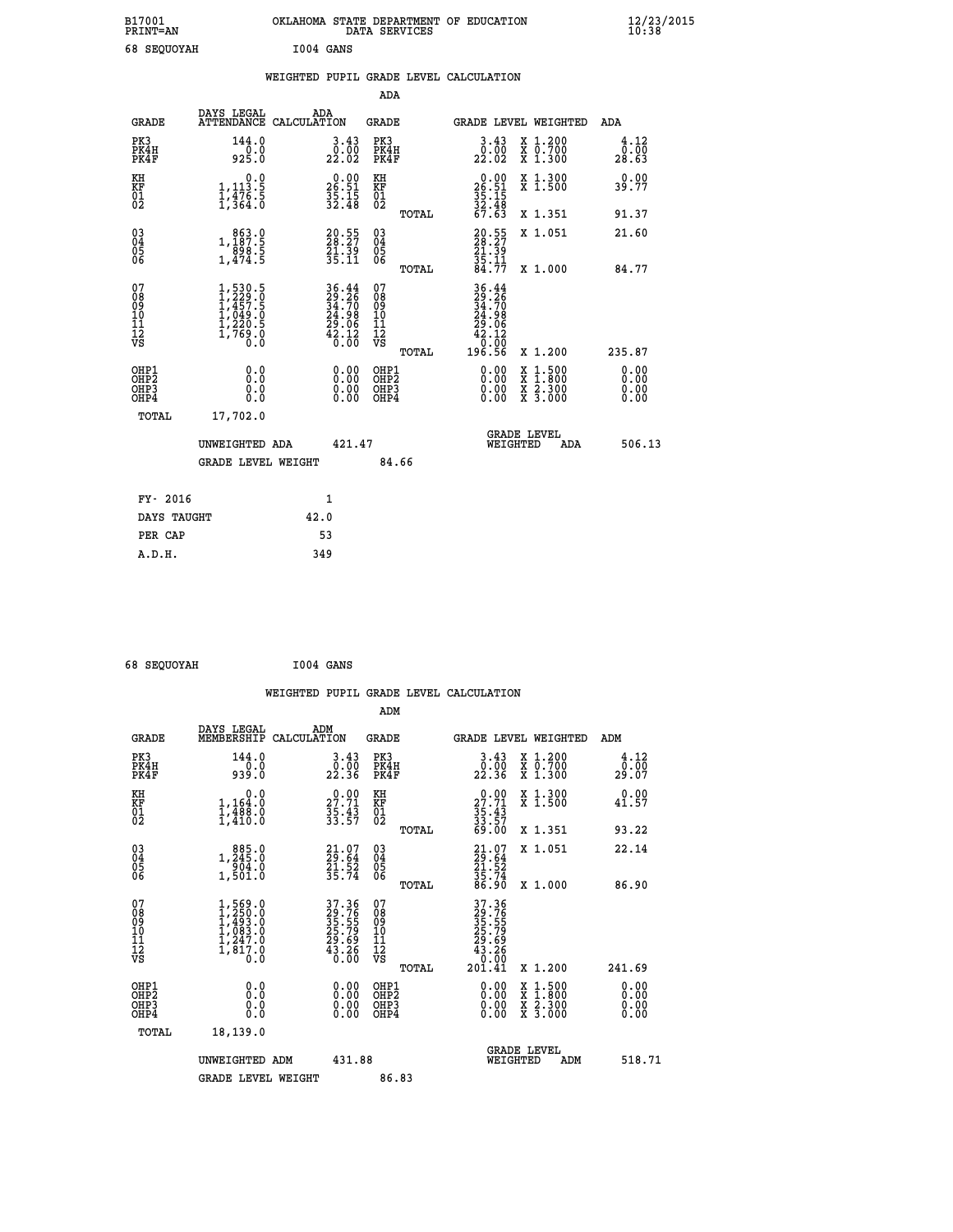| B17001<br><b>PRINT=AN</b> | OKLAHOMA STATE DEPARTMENT OF EDUCATION<br>DATA SERVICES | $\frac{12}{23}$ /2015 |
|---------------------------|---------------------------------------------------------|-----------------------|
| 68 SEQUOYAH               | I005 ROLAND                                             |                       |

|  |  | WEIGHTED PUPIL GRADE LEVEL CALCULATION |
|--|--|----------------------------------------|
|  |  |                                        |

|                                                                              |                                                                |                                                                                         | ADA                              |       |                                                                                                                                         |                                                                                                                                           |                              |
|------------------------------------------------------------------------------|----------------------------------------------------------------|-----------------------------------------------------------------------------------------|----------------------------------|-------|-----------------------------------------------------------------------------------------------------------------------------------------|-------------------------------------------------------------------------------------------------------------------------------------------|------------------------------|
| <b>GRADE</b>                                                                 | DAYS LEGAL                                                     | ADA<br>ATTENDANCE CALCULATION                                                           | GRADE                            |       | <b>GRADE LEVEL WEIGHTED</b>                                                                                                             |                                                                                                                                           | ADA                          |
| PK3<br>PK4H<br>PK4F                                                          | 127.0<br>1,645.0                                               | $\substack{3\cdot10\\0\cdot00\\40\cdot12}$                                              | PK3<br>PK4H<br>PK4F              |       | 3.10<br>0.00<br>40.12                                                                                                                   | X 1.200<br>X 0.700<br>X 1.300                                                                                                             | 3.72<br>0.00<br>52.16        |
| KH<br>KF<br>01<br>02                                                         | 0.0<br>2,168:0<br>2,142:0<br>2,383:5                           | $\begin{smallmatrix} 0.00\\ 52.88\\ 52.24\\ 58.13 \end{smallmatrix}$                    | KH<br>KF<br>01<br>02             |       | $\begin{smallmatrix}&&0.00\\52.88\\52.24\\58.13\\110.37\end{smallmatrix}$                                                               | X 1.300<br>X 1.500                                                                                                                        | 0.00<br>79.32                |
|                                                                              |                                                                |                                                                                         |                                  | TOTAL |                                                                                                                                         | X 1.351                                                                                                                                   | 149.11                       |
| $\begin{matrix} 03 \\ 04 \\ 05 \\ 06 \end{matrix}$                           | $2, 212.5$<br>$2, 287.0$<br>$2, 232.5$<br>$2, 356.5$           | 53.96<br>55.78<br>54.45<br>57.48                                                        | 03<br>04<br>05<br>06             | TOTAL | 53.96<br>55.78<br>54.45<br>57.48<br>167.7ĭ                                                                                              | X 1.051<br>X 1.000                                                                                                                        | 56.71<br>167.71              |
| 07                                                                           |                                                                |                                                                                         | 07                               |       |                                                                                                                                         |                                                                                                                                           |                              |
| 08<br>09<br>11<br>11<br>12<br>VS                                             | 3,258.5<br>3,077.0<br>4,111.0<br>4,256.5<br>4,596.5<br>3,834.5 | $\begin{smallmatrix}79.48\\75.05\\100.27\\103.82\\112.11\\93.52\\0.00\end{smallmatrix}$ | 08<br>09<br>11<br>11<br>12<br>VS |       | $\begin{array}{r} 79\cdot 48\\ 75\cdot 05\\ 100\cdot 27\\ 103\cdot 82\\ 112\cdot 11\\ 93\cdot 52\\ 0\cdot 00\\ 564\cdot 25 \end{array}$ |                                                                                                                                           |                              |
|                                                                              |                                                                |                                                                                         |                                  | TOTAL |                                                                                                                                         | X 1.200                                                                                                                                   | 677.10                       |
| OHP1<br>OH <sub>P</sub> <sub>2</sub><br>OH <sub>P3</sub><br>OH <sub>P4</sub> | 0.0<br>Ō.Ō<br>0.0<br>0.0                                       | 0.00<br>$0.00$<br>0.00                                                                  | OHP1<br>OHP2<br>OHP3<br>OHP4     |       | 0.00<br>0.00<br>0.00                                                                                                                    | $\begin{smallmatrix} \mathtt{X} & 1\cdot500\\ \mathtt{X} & 1\cdot800\\ \mathtt{X} & 2\cdot300\\ \mathtt{X} & 3\cdot000 \end{smallmatrix}$ | 0.00<br>0.00<br>0.00<br>0.00 |
| TOTAL                                                                        | 40,688.0                                                       |                                                                                         |                                  |       |                                                                                                                                         |                                                                                                                                           |                              |
|                                                                              | UNWEIGHTED ADA                                                 | 992.39                                                                                  |                                  |       | WEIGHTED                                                                                                                                | <b>GRADE LEVEL</b><br>ADA                                                                                                                 | 1,185.83                     |
|                                                                              | <b>GRADE LEVEL WEIGHT</b>                                      |                                                                                         | 193.44                           |       |                                                                                                                                         |                                                                                                                                           |                              |
|                                                                              |                                                                |                                                                                         |                                  |       |                                                                                                                                         |                                                                                                                                           |                              |
| FY- 2016                                                                     |                                                                | 1                                                                                       |                                  |       |                                                                                                                                         |                                                                                                                                           |                              |
| DAYS TAUGHT                                                                  |                                                                | 41.0                                                                                    |                                  |       |                                                                                                                                         |                                                                                                                                           |                              |
| PER CAP                                                                      |                                                                | 33                                                                                      |                                  |       |                                                                                                                                         |                                                                                                                                           |                              |
| A.D.H.                                                                       |                                                                | 930                                                                                     |                                  |       |                                                                                                                                         |                                                                                                                                           |                              |

| 68 SEQUOYAH | I005 ROLAND |
|-------------|-------------|
|             |             |

| <b>GRADE</b>                                       | DAYS LEGAL<br>MEMBERSHIP                                                                                                                                                       | ADM<br>CALCULATION                                                                      | <b>GRADE</b>                           |       |                                                                                                                                 | GRADE LEVEL WEIGHTED                                                                                                                      | ADM                          |
|----------------------------------------------------|--------------------------------------------------------------------------------------------------------------------------------------------------------------------------------|-----------------------------------------------------------------------------------------|----------------------------------------|-------|---------------------------------------------------------------------------------------------------------------------------------|-------------------------------------------------------------------------------------------------------------------------------------------|------------------------------|
| PK3<br>PK4H<br>PK4F                                | 133.0<br>1,775.0                                                                                                                                                               | 3.24<br>0.00<br>43.29                                                                   | PK3<br>PK4H<br>PK4F                    |       | 3.24<br>$\frac{0}{43.29}$                                                                                                       | X 1.200<br>X 0.700<br>X 1.300                                                                                                             | 3.89<br>0.00<br>56.28        |
| KH<br>KF<br>01<br>02                               | 0.0<br>2,320:0<br>2,231:0<br>2,466:0                                                                                                                                           | $\begin{smallmatrix} 0.00\\ 56.59\\ 54.41\\ 60.15 \end{smallmatrix}$                    | KH<br>KF<br>01<br>02                   |       | $\begin{smallmatrix} &0.00\ 56.59\ 54.41\ 60.15\ 114.56\ \end{smallmatrix}$                                                     | X 1.300<br>X 1.500                                                                                                                        | 0.00<br>84.89                |
|                                                    |                                                                                                                                                                                |                                                                                         |                                        | TOTAL |                                                                                                                                 | X 1.351                                                                                                                                   | 154.77                       |
| $\begin{matrix} 03 \\ 04 \\ 05 \\ 06 \end{matrix}$ | 2, 296.0<br>2, 376.0<br>2, 319.0                                                                                                                                               | 56.00<br>57.95<br>56.56<br>60.02                                                        | 03<br>04<br>05<br>06                   |       | 56.00<br>57.95<br>56.56<br>60.02<br>174.53                                                                                      | X 1.051                                                                                                                                   | 58.86                        |
|                                                    | 2,461.0                                                                                                                                                                        |                                                                                         |                                        | TOTAL |                                                                                                                                 | X 1.000                                                                                                                                   | 174.53                       |
| 07<br>08<br>09<br>101<br>11<br>12<br>VS            | $\begin{smallmatrix} 3\,, & 367\,. & 0\\ 3\,, & 188\,. & 0\\ 4\,, & 213\,. & 0\\ 4\,, & 544\,. & 0\\ 4\,, & 781\,. & 0\\ 4\,, & 058\,. & 0\\ 0\,. & 0\,. & 0\end{smallmatrix}$ | $\begin{smallmatrix}82.12\\77.76\\102.76\\110.83\\116.61\\98.98\\0.00\end{smallmatrix}$ | 07<br>08<br>09<br>11<br>11<br>12<br>VS |       | $\begin{array}{r} 82\cdot 12\\77\cdot 76\\102\cdot 76\\110\cdot 83\\116\cdot 61\\98\cdot 98\\0\cdot 00\\589\cdot 06\end{array}$ |                                                                                                                                           |                              |
|                                                    |                                                                                                                                                                                |                                                                                         |                                        | TOTAL |                                                                                                                                 | X 1.200                                                                                                                                   | 706.87                       |
| OHP1<br>OHP2<br>OHP3<br>OHP4                       | 0.0<br>0.000                                                                                                                                                                   | $0.00$<br>$0.00$<br>0.00                                                                | OHP1<br>OHP2<br>OHP3<br>OHP4           |       | $0.00$<br>$0.00$<br>0.00                                                                                                        | $\begin{smallmatrix} \mathtt{X} & 1\cdot500\\ \mathtt{X} & 1\cdot800\\ \mathtt{X} & 2\cdot300\\ \mathtt{X} & 3\cdot000 \end{smallmatrix}$ | 0.00<br>0.00<br>0.00<br>0.00 |
| TOTAL                                              | 42,528.0                                                                                                                                                                       |                                                                                         |                                        |       |                                                                                                                                 |                                                                                                                                           |                              |
|                                                    | UNWEIGHTED ADM                                                                                                                                                                 | 1,037.27                                                                                |                                        |       | WEIGHTED                                                                                                                        | <b>GRADE LEVEL</b><br>ADM                                                                                                                 | 1,240.09                     |
|                                                    | <b>GRADE LEVEL WEIGHT</b>                                                                                                                                                      |                                                                                         | 202.82                                 |       |                                                                                                                                 |                                                                                                                                           |                              |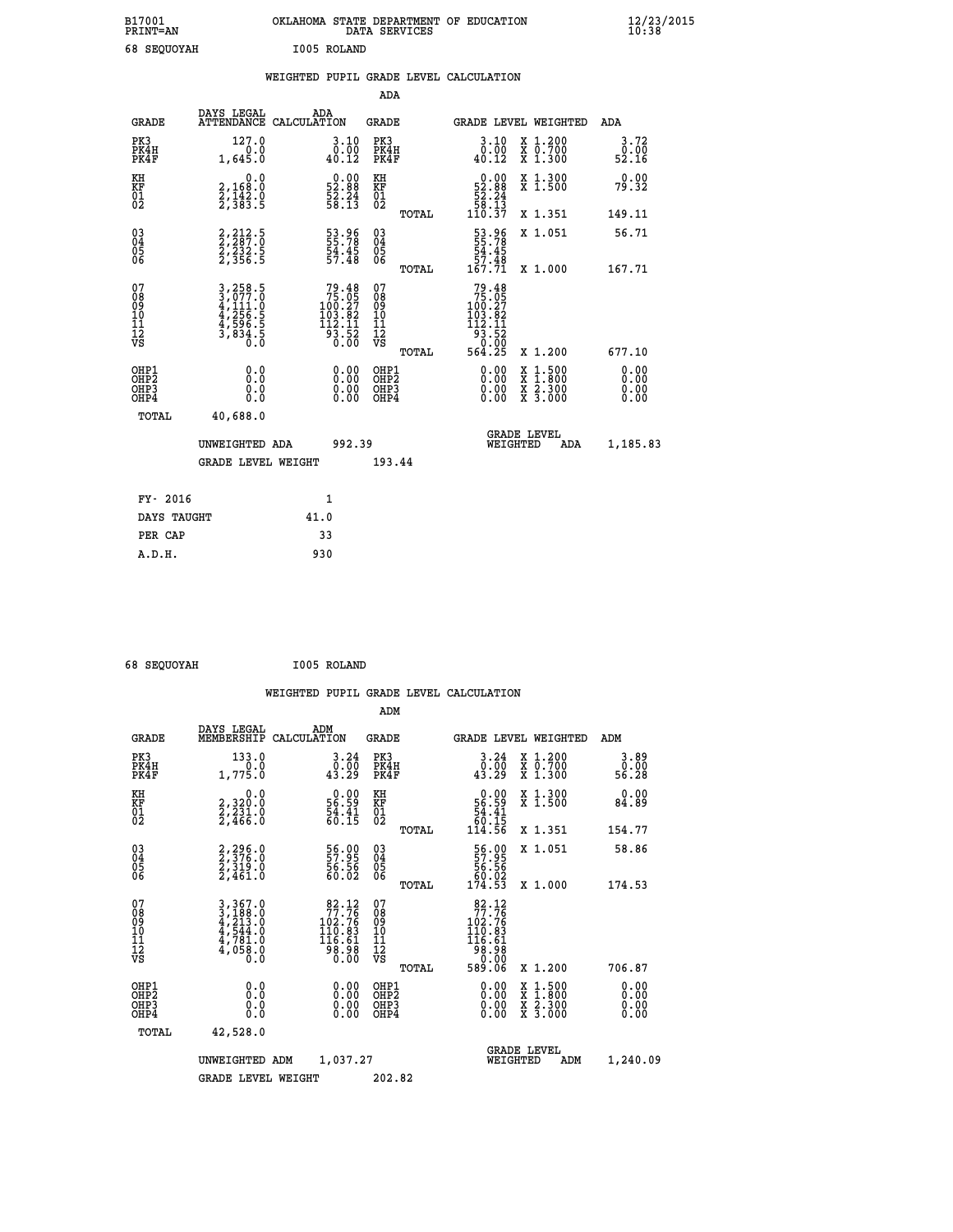| B17001<br><b>PRINT=AN</b> | OKLAHOMA STATE DEPARTMENT OF EDUCATION<br>DATA SERVICES | $\frac{12}{23}$ /2015 |
|---------------------------|---------------------------------------------------------|-----------------------|
| 68 SEQUOYAH               | I006 GORE                                               |                       |

|  |  | WEIGHTED PUPIL GRADE LEVEL CALCULATION |
|--|--|----------------------------------------|

|                                                                    |                                                                                           |              |                                                                                           | ADA                                                 |       |                                                                              |                                          |                       |
|--------------------------------------------------------------------|-------------------------------------------------------------------------------------------|--------------|-------------------------------------------------------------------------------------------|-----------------------------------------------------|-------|------------------------------------------------------------------------------|------------------------------------------|-----------------------|
| <b>GRADE</b>                                                       | DAYS LEGAL<br>ATTENDANCE CALCULATION                                                      | ADA          |                                                                                           | <b>GRADE</b>                                        |       |                                                                              | GRADE LEVEL WEIGHTED                     | ADA                   |
| PK3<br>PK4H<br>PK4F                                                | 0.0<br>ة:ة<br>956.0                                                                       |              | $\begin{smallmatrix} 0.00\\ 0.00\\ 22.76 \end{smallmatrix}$                               | PK3<br>PK4H<br>PK4F                                 |       | $\begin{smallmatrix} 0.00\\ 0.00\\ 22.76 \end{smallmatrix}$                  | X 1.200<br>X 0.700<br>X 1.300            | 0.00<br>0.00<br>29.59 |
| KH<br><b>KF</b><br>01<br>02                                        | 0.0<br>1,349:0<br>1,371.0<br>1,227:5                                                      |              | $\begin{smallmatrix} 0.00\\ 32.12\\ 32.64\\ 29.23 \end{smallmatrix}$                      | KH<br>KF<br>01<br>02                                |       | $\begin{smallmatrix} 0.00\\ 32.12\\ 32.64\\ 29.23\\ 61.87 \end{smallmatrix}$ | X 1.300<br>X 1.500                       | 0.00<br>48.18         |
|                                                                    |                                                                                           |              |                                                                                           |                                                     | TOTAL |                                                                              | X 1.351                                  | 83.59                 |
| $\begin{smallmatrix} 03 \\[-4pt] 04 \end{smallmatrix}$<br>Ŏ5<br>06 | $\frac{1}{1}, \frac{349}{175} .0 \\ 1, \frac{339}{339} .5 \\ 1, 406.0$                    |              | $\begin{smallmatrix} 32\cdot 12\\ 27\cdot 98\\ 31\cdot 89\\ 33\cdot 48 \end{smallmatrix}$ | $\begin{array}{c} 03 \\ 04 \\ 05 \\ 06 \end{array}$ |       | $32.12$<br>$31.89$<br>$33.48$<br>$33.35$                                     | X 1.051                                  | 33.76                 |
|                                                                    |                                                                                           |              |                                                                                           |                                                     | TOTAL |                                                                              | X 1.000                                  | 93.35                 |
| 07<br>08901112<br>1112<br>VS                                       | $1, 230.0$<br>$1, 597.5$<br>$1, 129.5$<br>$1, 638.5$<br>$1, 259.5$<br>$1, 259.5$<br>$0.0$ |              | 29.29<br>38.04<br>26.89<br>39.01<br>29.01<br>22.01                                        | 07<br>08<br>09<br>11<br>11<br>12<br>VS              |       | 29.29<br>38.049<br>26.89<br>39.01<br>22.01<br>22.01<br>00.00                 |                                          |                       |
|                                                                    |                                                                                           |              |                                                                                           |                                                     | TOTAL | 185.23                                                                       | X 1.200                                  | 222.28                |
| OHP1<br>OH <sub>P2</sub><br>OH <sub>P3</sub><br>OH <sub>P4</sub>   | 194.5<br>0.0<br>0.0                                                                       |              | $\begin{smallmatrix} 4.63\ 0.00\ 0.00 \end{smallmatrix}$                                  | OHP1<br>OH <sub>P</sub> 2<br>OHP3<br>OHP4           |       | $\begin{smallmatrix} 4.63\ 0.00\ 0.00 \end{smallmatrix}$                     | X 1:500<br>X 1:800<br>X 2:300<br>X 3:000 | 6:35<br>0.00<br>0.00  |
| TOTAL                                                              | 18,147.0                                                                                  |              |                                                                                           |                                                     |       |                                                                              |                                          |                       |
|                                                                    | UNWEIGHTED ADA                                                                            |              | 432.08                                                                                    |                                                     |       |                                                                              | GRADE LEVEL<br>WEIGHTED<br>ADA           | 517.70                |
|                                                                    | <b>GRADE LEVEL WEIGHT</b>                                                                 |              |                                                                                           | 85.62                                               |       |                                                                              |                                          |                       |
| FY- 2016                                                           |                                                                                           | $\mathbf{1}$ |                                                                                           |                                                     |       |                                                                              |                                          |                       |
| DAYS TAUGHT                                                        |                                                                                           | 42.0         |                                                                                           |                                                     |       |                                                                              |                                          |                       |
| PER CAP                                                            |                                                                                           | 59           |                                                                                           |                                                     |       |                                                                              |                                          |                       |

| 68 SEQUOYAH | I006 GORE |
|-------------|-----------|
|             |           |

|                                                      |                                                                                                                       |                                                                                                                              | WEIGHTED PUPIL GRADE LEVEL CALCULATION              |                                                                                                                                                        |                                        |
|------------------------------------------------------|-----------------------------------------------------------------------------------------------------------------------|------------------------------------------------------------------------------------------------------------------------------|-----------------------------------------------------|--------------------------------------------------------------------------------------------------------------------------------------------------------|----------------------------------------|
|                                                      |                                                                                                                       |                                                                                                                              | ADM                                                 |                                                                                                                                                        |                                        |
| <b>GRADE</b>                                         | DAYS LEGAL<br>MEMBERSHIP                                                                                              | ADM<br>CALCULATION                                                                                                           | <b>GRADE</b>                                        | GRADE LEVEL WEIGHTED                                                                                                                                   | ADM                                    |
| PK3<br>PK4H<br>PK4F                                  | 0.0<br>0.0<br>979.0                                                                                                   | $\begin{smallmatrix} 0.00\\ 0.00\\ 23.31 \end{smallmatrix}$                                                                  | PK3<br>PK4H<br>PK4F                                 | $\begin{smallmatrix} 0.00\\ 0.00\\ 23.31 \end{smallmatrix}$<br>X 1.200<br>X 0.700<br>X 1.300                                                           | 0.00<br>0.00<br>30.30                  |
| KH<br>KF<br>01<br>02                                 | 0.0<br>1,398:0<br>1,431:0<br>1,275:0                                                                                  | $\begin{smallmatrix} 0.00\\ 33.29\\ 34.07\\ 36.36 \end{smallmatrix}$                                                         | KH<br>KF<br>01<br>02                                | $\begin{smallmatrix} 0.00\\ 33.29\\ 34.07\\ 36.36\\ 64.43 \end{smallmatrix}$<br>X 1.300<br>X 1.500                                                     | 0.00<br>49.94                          |
|                                                      |                                                                                                                       |                                                                                                                              | TOTAL                                               | X 1.351                                                                                                                                                | 87.04                                  |
| $\begin{matrix} 03 \\ 04 \\ 05 \\ 06 \end{matrix}$   | $\begin{smallmatrix} 1\,, & 386\,. & 0\\ 1\,, & 226\,. & 0\\ 1\,, & 387\,. & 0\\ 1\,, & 446\,. & 0 \end{smallmatrix}$ | 33.00<br>29.19<br>33.02<br>34.43                                                                                             | $\begin{array}{c} 03 \\ 04 \\ 05 \\ 06 \end{array}$ | X 1.051<br>33.00<br>29.19<br>33.02<br>34.43<br>96.64                                                                                                   | 34.68                                  |
| 07<br>08<br>09<br>101<br>112<br>VS                   | $1, 265.0$<br>$1, 651.0$<br>$1, 196.0$<br>$1, 709.0$<br>$1, 323.0$<br>$\frac{557.0}{0.0}$                             | $\begin{array}{l} 30\cdot 12 \\ 39\cdot 31 \\ 28\cdot 48 \\ 40\cdot 69 \\ 31\cdot 50 \\ 23\cdot 02 \\ 0\cdot 00 \end{array}$ | TOTAL<br>07<br>08<br>09<br>11<br>11<br>12<br>VS     | X 1.000<br>$\begin{array}{r} 30\cdot 12 \\ 39\cdot 31 \\ 28\cdot 48 \\ 40\cdot 69 \\ 31\cdot 50 \\ 23\cdot 02 \\ 0\cdot 00 \\ 193\cdot 12 \end{array}$ | 96.64                                  |
| OHP1<br>OHP2<br>OH <sub>P3</sub><br>OH <sub>P4</sub> | 207.0<br>0.0<br>0.0<br>0.0                                                                                            | $\begin{smallmatrix} 4.93\ 0.00\ 0.00\ 0.00 \end{smallmatrix}$                                                               | TOTAL<br>OHP1<br>OH <sub>P</sub> 2<br>OHP3<br>OHP4  | X 1.200<br>$\begin{smallmatrix} 4.93\ 0.00\ 0.00 \end{smallmatrix}$<br>X 1:500<br>X 1:800<br>X 2:300<br>X 3:000                                        | 231.74<br>7.40<br>0.00<br>0.00<br>0.00 |
| TOTAL                                                | 18,846.0<br>UNWEIGHTED ADM                                                                                            | 448.72                                                                                                                       |                                                     | <b>GRADE LEVEL</b><br>WEIGHTED                                                                                                                         | 537.74<br>ADM                          |
|                                                      | <b>GRADE LEVEL WEIGHT</b>                                                                                             |                                                                                                                              | 89.02                                               |                                                                                                                                                        |                                        |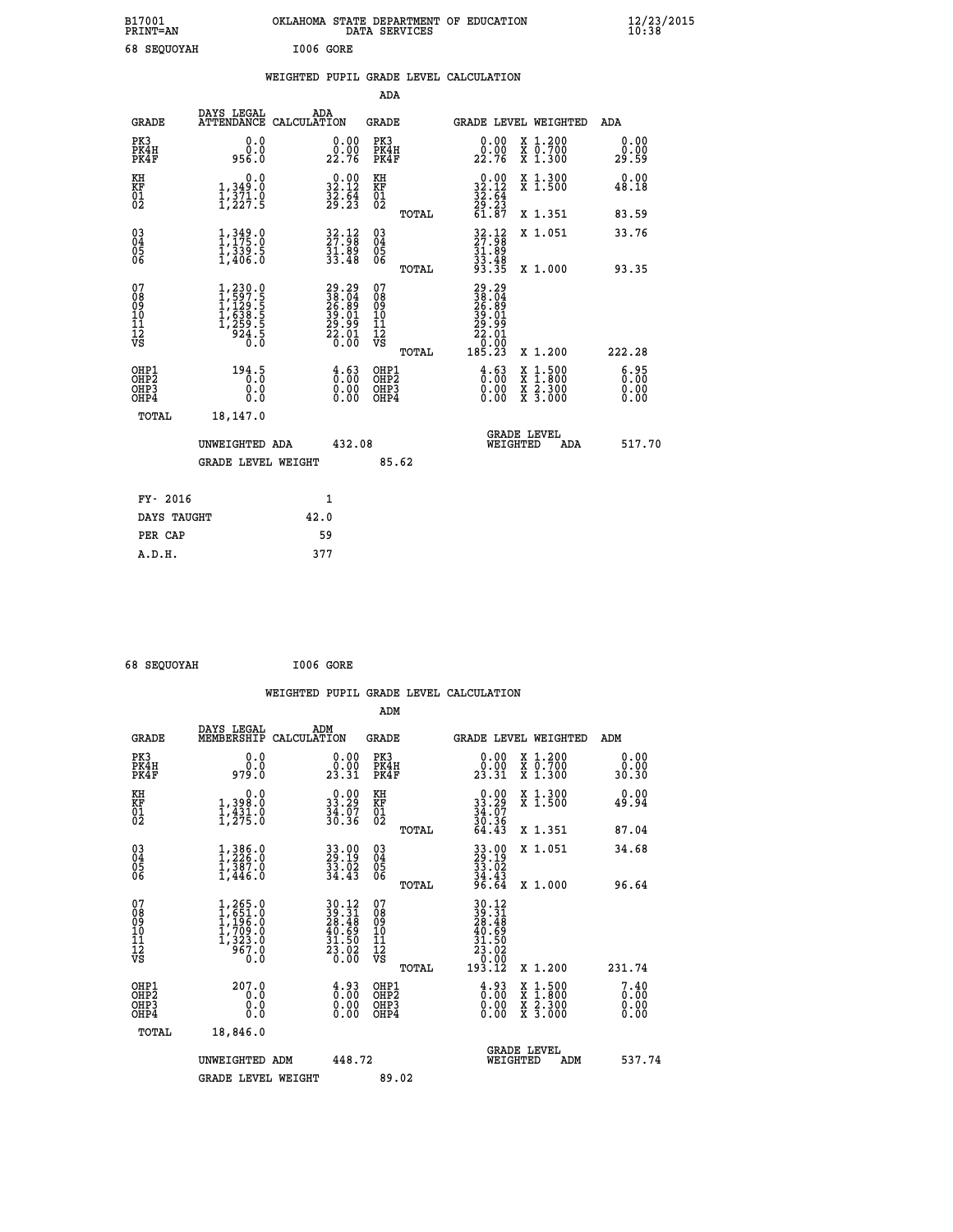| B17001<br><b>PRINT=AN</b> | OKLAHOMA STATE DEPARTMENT OF EDUCATION<br>DATA SERVICES |  |
|---------------------------|---------------------------------------------------------|--|
| <b>68 SEOUOYAH</b>        | <b>I007 CENTRAL</b>                                     |  |

|                                                                    |                                                                                                                                           |      |                                                                   |                                        |       | WEIGHTED PUPIL GRADE LEVEL CALCULATION                                                                                                                                                                                                                                         |                                          |                                  |
|--------------------------------------------------------------------|-------------------------------------------------------------------------------------------------------------------------------------------|------|-------------------------------------------------------------------|----------------------------------------|-------|--------------------------------------------------------------------------------------------------------------------------------------------------------------------------------------------------------------------------------------------------------------------------------|------------------------------------------|----------------------------------|
|                                                                    |                                                                                                                                           |      |                                                                   | <b>ADA</b>                             |       |                                                                                                                                                                                                                                                                                |                                          |                                  |
| <b>GRADE</b>                                                       | DAYS LEGAL<br>ATTENDANCE CALCULATION                                                                                                      | ADA  |                                                                   | GRADE                                  |       | GRADE LEVEL WEIGHTED                                                                                                                                                                                                                                                           |                                          | ADA                              |
| PK3<br>PK4H<br>PK4F                                                | 528.0<br>0.0<br>1,179.5                                                                                                                   |      | $\substack{12.00\\0.00\\26.81}$                                   | PK3<br>PK4H<br>PK4F                    |       | $\substack{12.00\\0.00\\26.81}$                                                                                                                                                                                                                                                | X 1.200<br>X 0.700<br>X 1.300            | 14.40<br>0.00<br>34.85           |
| KH<br>KF<br>01<br>02                                               | 0.0<br>1,234.0<br>$\frac{1}{3}, \frac{1}{3}, \frac{1}{6}, \frac{1}{6}$                                                                    |      | 28.09<br>$\frac{3}{29}. \frac{23}{68}$                            | KH<br>KF<br>01<br>02                   |       | $\begin{smallmatrix} 0.00\\28.05\\33.23\\29.68\\62.91 \end{smallmatrix}$                                                                                                                                                                                                       | X 1.300<br>X 1.500                       | 0.00<br>42.08                    |
|                                                                    |                                                                                                                                           |      |                                                                   |                                        | TOTAL |                                                                                                                                                                                                                                                                                | X 1.351                                  | 84.99                            |
| $\begin{smallmatrix} 03 \\[-4pt] 04 \end{smallmatrix}$<br>Ŏ5<br>06 | $\begin{smallmatrix} 1, 675.0\\ 1, 354.5\\ 1, 335.0\\ 1, 419.0 \end{smallmatrix}$                                                         |      | 38.07<br>30.78<br>30.34<br>32.25                                  | $\substack{03 \\ 04}$<br>Ŏ5<br>06      |       | 38.07<br>30.78<br>30.34<br>32.25<br>33.37                                                                                                                                                                                                                                      | X 1.051                                  | 40.01                            |
|                                                                    |                                                                                                                                           |      |                                                                   |                                        | TOTAL |                                                                                                                                                                                                                                                                                | X 1.000                                  | 93.37                            |
| 07<br>08<br>09<br>01<br>11<br>11<br>12<br>VS                       | $\begin{smallmatrix} 1,402\cdot 5\\ 1,051\cdot 0\\ 2,291\cdot 5\\ 1,532\cdot 5\\ 2,424\cdot 5\\ 1,408\cdot 0\\ 0\cdot 0\end{smallmatrix}$ |      | $31.8823.8952.0834.8355.1032.000.00$                              | 07<br>08<br>09<br>11<br>11<br>12<br>VS | TOTAL | $\begin{smallmatrix} 31.88\\ 23.89\\ 52.089\\ 52.08\\ 34.83\\ 55.10\\ 32.00\\ 0.00\\ 229.78 \end{smallmatrix}$                                                                                                                                                                 | X 1.200                                  | 275.74                           |
| OHP1<br>OHP2<br>OHP3<br>OH <sub>P4</sub>                           | 0.0<br>0.0<br>$0.\overline{0}$                                                                                                            |      | $\begin{smallmatrix} 0.00 \ 0.00 \ 0.00 \ 0.00 \end{smallmatrix}$ | OHP1<br>OHP2<br>OHP3<br>OHP4           |       | $\begin{smallmatrix} 0.00 & 0.00 & 0.00 & 0.00 & 0.00 & 0.00 & 0.00 & 0.00 & 0.00 & 0.00 & 0.00 & 0.00 & 0.00 & 0.00 & 0.00 & 0.00 & 0.00 & 0.00 & 0.00 & 0.00 & 0.00 & 0.00 & 0.00 & 0.00 & 0.00 & 0.00 & 0.00 & 0.00 & 0.00 & 0.00 & 0.00 & 0.00 & 0.00 & 0.00 & 0.00 & 0.0$ | X 1:500<br>X 1:800<br>X 2:300<br>X 3:000 | 0.00<br>0.00<br>$0.00$<br>$0.00$ |
| TOTAL                                                              | 21,603.0                                                                                                                                  |      |                                                                   |                                        |       |                                                                                                                                                                                                                                                                                |                                          |                                  |
|                                                                    | UNWEIGHTED ADA                                                                                                                            |      | 490.99                                                            |                                        |       | <b>GRADE LEVEL</b><br>WEIGHTED                                                                                                                                                                                                                                                 | ADA                                      | 585.44                           |
|                                                                    | <b>GRADE LEVEL WEIGHT</b>                                                                                                                 |      |                                                                   |                                        | 94.45 |                                                                                                                                                                                                                                                                                |                                          |                                  |
| FY- 2016                                                           |                                                                                                                                           |      | $\mathbf{1}$                                                      |                                        |       |                                                                                                                                                                                                                                                                                |                                          |                                  |
| DAYS TAUGHT                                                        |                                                                                                                                           | 44.0 |                                                                   |                                        |       |                                                                                                                                                                                                                                                                                |                                          |                                  |
| PER CAP                                                            |                                                                                                                                           |      | 33                                                                |                                        |       |                                                                                                                                                                                                                                                                                |                                          |                                  |

 **A.D.H. 491**

 **ADM**

 **68 SEQUOYAH I007 CENTRAL**

| <b>GRADE</b>                                         | DAYS LEGAL<br>MEMBERSHIP                                                            | ADM<br>CALCULATION                                                       | <b>GRADE</b>                                 |       |                                                                                                                                 | GRADE LEVEL WEIGHTED                     | ADM                           |        |
|------------------------------------------------------|-------------------------------------------------------------------------------------|--------------------------------------------------------------------------|----------------------------------------------|-------|---------------------------------------------------------------------------------------------------------------------------------|------------------------------------------|-------------------------------|--------|
| PK3<br>PK4H<br>PK4F                                  | 528.0<br>1, 232.0                                                                   | 12.00<br>0.00<br>28.00                                                   | PK3<br>PK4H<br>PK4F                          |       | 12.00<br>$\frac{1}{28}.00$                                                                                                      | X 1.200<br>X 0.700<br>X 1.300            | 14.40<br>$\frac{0.00}{36.40}$ |        |
| KH<br>KF<br>01<br>02                                 | 0.0<br>1,309:0<br>1,538:0<br>1,392:0                                                | $\begin{smallmatrix} 0.00\\ 29.75\\ 34.95\\ 31.64 \end{smallmatrix}$     | KH<br>KF<br>$\overline{01}$                  |       | $\begin{smallmatrix} 0.00\\29.75\\34.95\\31.64\\66.59 \end{smallmatrix}$                                                        | X 1.300<br>X 1.500                       | 0.00<br>44.63                 |        |
|                                                      |                                                                                     |                                                                          |                                              | TOTAL |                                                                                                                                 | X 1.351                                  | 89.96                         |        |
| $\begin{matrix} 03 \\ 04 \\ 05 \\ 06 \end{matrix}$   | $1, 767.0$<br>$1, 426.0$<br>$1, 395.0$<br>$1, 480.0$                                | $\begin{smallmatrix} 40.16\\ 32.41\\ 31.70\\ 33.64 \end{smallmatrix}$    | 030404<br>06                                 |       | $32.41$<br>$31.70$<br>$33.64$<br>$97.75$                                                                                        | X 1.051                                  | 42.21                         |        |
|                                                      |                                                                                     |                                                                          |                                              | TOTAL |                                                                                                                                 | X 1.000                                  | 97.75                         |        |
| 07<br>089<br>090<br>1112<br>VS                       | $1,458.0$<br>$2,405.0$<br>$2,405.0$<br>$1,600.0$<br>$2,511.0$<br>$1,452.0$<br>$0.0$ | $33.14$<br>$24.41$<br>$54.66$<br>$36.36$<br>$57.07$<br>$33.00$<br>$0.00$ | 07<br>08<br>09<br>01<br>11<br>11<br>12<br>VS | TOTAL | $\begin{array}{r} 33\cdot14 \\ 24\cdot41 \\ 54\cdot66 \\ 56\cdot36 \\ 37\cdot07 \\ 33\cdot00 \\ 0.00 \\ 238\cdot64 \end{array}$ | X 1.200                                  | 286.37                        |        |
| OHP1<br>OHP <sub>2</sub><br>OH <sub>P3</sub><br>OHP4 | 0.0<br>0.000                                                                        |                                                                          | OHP1<br>OHP2<br>OHP3<br>OHP4                 |       | 0.00<br>0.00                                                                                                                    | X 1:500<br>X 1:800<br>X 2:300<br>X 3:000 | 0.00<br>0.00<br>0.00          |        |
| TOTAL                                                | 22,567.0                                                                            |                                                                          |                                              |       |                                                                                                                                 |                                          |                               |        |
|                                                      | UNWEIGHTED<br>ADM                                                                   | 512.89                                                                   |                                              |       | WEIGHTED                                                                                                                        | <b>GRADE LEVEL</b><br>ADM                |                               | 611.72 |
|                                                      | <b>GRADE LEVEL WEIGHT</b>                                                           |                                                                          | 98.83                                        |       |                                                                                                                                 |                                          |                               |        |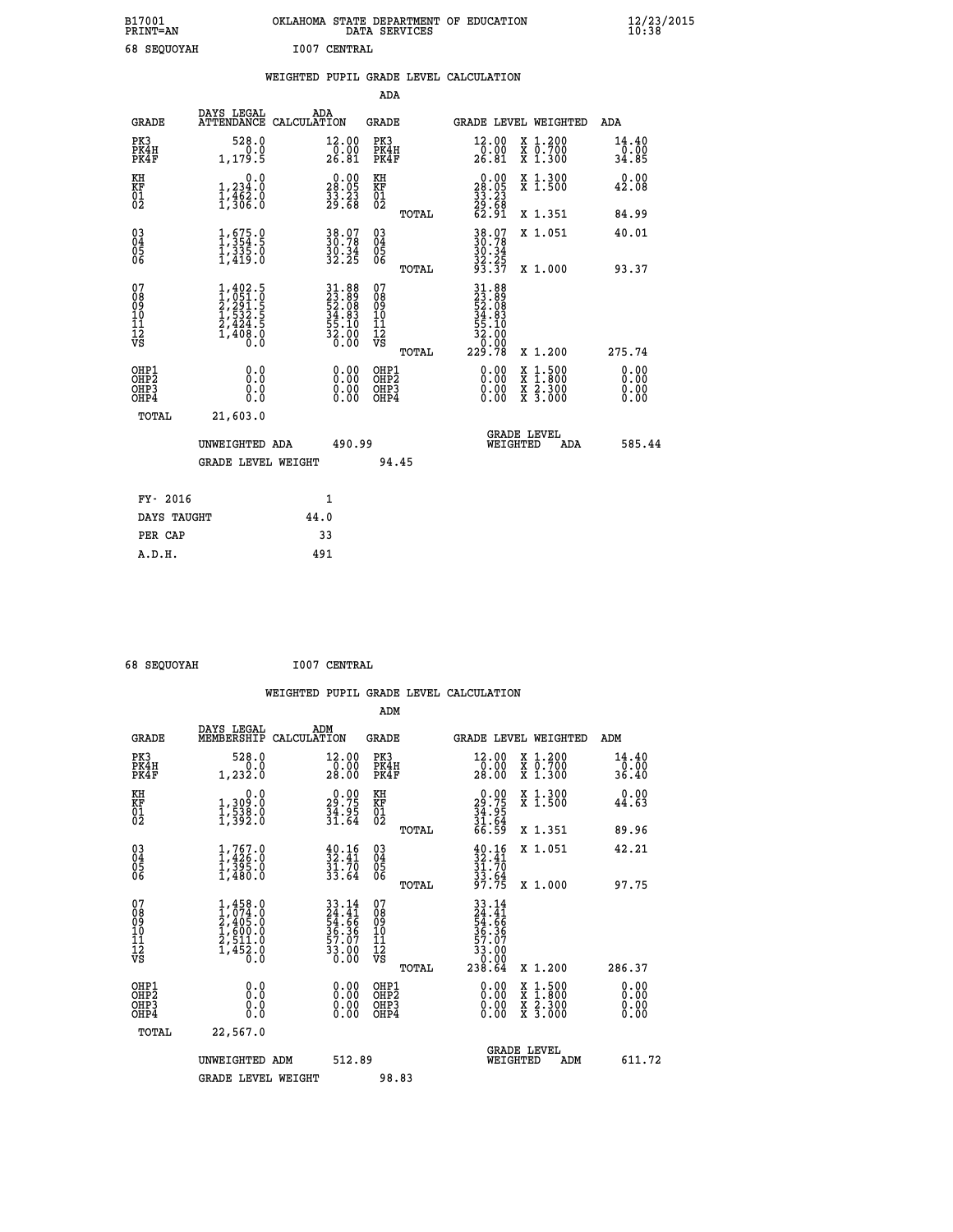|                                                              |                                                                                                                                                                                                    | WEIGHTED PUPIL GRADE LEVEL CALCULATION                                     |                                        |       |                                                                                  |                               |                               |
|--------------------------------------------------------------|----------------------------------------------------------------------------------------------------------------------------------------------------------------------------------------------------|----------------------------------------------------------------------------|----------------------------------------|-------|----------------------------------------------------------------------------------|-------------------------------|-------------------------------|
|                                                              |                                                                                                                                                                                                    |                                                                            | ADA                                    |       |                                                                                  |                               |                               |
| <b>GRADE</b>                                                 | DAYS LEGAL                                                                                                                                                                                         | ADA<br>ATTENDANCE CALCULATION                                              | <b>GRADE</b>                           |       |                                                                                  | GRADE LEVEL WEIGHTED          | ADA                           |
| PK3<br>PK4H<br>PK4F                                          | 5,131.0<br>0.0<br>19,494.0                                                                                                                                                                         | 118.37<br>$\frac{1}{458.82}$                                               | PK3<br>PK4H<br>PK4F                    |       | 118.37<br>$\frac{1}{458.82}$                                                     | X 1.200<br>X 0.700<br>X 1.300 | 142.05<br>0.00<br>596.47      |
| KH<br>KF<br>01<br>02                                         | $\begin{smallmatrix} & & 0.0\ 24,246.0\ 26,607.0\ 24,413.5 \end{smallmatrix}$                                                                                                                      | $\begin{smallmatrix} &0.00\\ 572.27\\ 628.05\\ 575.99\end{smallmatrix}$    | KH<br>KF<br>01<br>02                   |       | $\begin{smallmatrix}&&0.00\\572.27\\628.05\\675.99\\1,204.04\end{smallmatrix}$   | X 1.300<br>X 1.500            | 0.00<br>858.44                |
|                                                              |                                                                                                                                                                                                    |                                                                            |                                        | TOTAL |                                                                                  | X 1.351                       | 1,626.66                      |
| $\begin{smallmatrix} 03 \\[-4pt] 04 \end{smallmatrix}$<br>05 | 25,884.5<br>22,965.0<br>22,469.0<br>24,749.5                                                                                                                                                       | 609.01<br>542.21<br>531.14<br>585.47                                       | $\substack{03 \\ 04}$<br>05            |       | 609.01<br>531.14<br>585.47                                                       | X 1.051                       | 2,298.88                      |
| ŎĞ                                                           |                                                                                                                                                                                                    |                                                                            |                                        | TOTAL | 1,658.82                                                                         | X 1.000                       | 1,658.82                      |
| 07<br>08<br>09<br>10<br>11<br>12<br>VS                       | $\begin{smallmatrix} 23\, , & 887\, . & 5\\ 25\, , & 759\, . & 5\\ 23\, , & 719\, . & 0\\ 23\, , & 133\, . & 5\\ 22\, , & 273\, . & 5\\ 20\, , & 678\, . & 5\\ 0\, . & 0\, . & 0\end{smallmatrix}$ | 565.72<br>610.25<br>657.61<br>554.28<br>532.81<br>532.81<br>495.51<br>0.00 | 07<br>08<br>09<br>11<br>11<br>12<br>VS | TOTAL | 565.72<br>610.25<br>567.61<br>554.28<br>532.81<br>$495.51$<br>$0.00$<br>3,326.18 | X 1.200                       | 3,991.42                      |
| OHP1<br>OH <sub>P</sub> 2<br>OHP3<br>OHP4                    | 1,633.5<br>Ō.O<br>0.0<br>0.0                                                                                                                                                                       | 38.10<br>0.00                                                              | OHP1<br>OHP2<br>OHP3<br>OHP4           |       | $38.10$<br>0.00<br>0.00<br>0.00                                                  | X 1:500<br>X 2.300<br>X 3.000 | 57.16<br>0.00<br>0.00<br>0.00 |
| <b>TOTAL</b>                                                 | 337,044.5                                                                                                                                                                                          |                                                                            |                                        |       |                                                                                  |                               |                               |
|                                                              | UNWEIGHTED ADA                                                                                                                                                                                     | 7,985.61                                                                   |                                        |       | WEIGHTED                                                                         | <b>GRADE LEVEL</b><br>ADA     | 9,571.08                      |
|                                                              | <b>GRADE LEVEL WEIGHT</b>                                                                                                                                                                          |                                                                            | 1,585.47                               |       |                                                                                  |                               |                               |
| FY- 2016                                                     |                                                                                                                                                                                                    | $\mathbf{1}$                                                               |                                        |       |                                                                                  |                               |                               |
| DAYS TAUGHT                                                  |                                                                                                                                                                                                    | 516.0                                                                      |                                        |       |                                                                                  |                               |                               |
| PER CAP                                                      |                                                                                                                                                                                                    | 575                                                                        |                                        |       |                                                                                  |                               |                               |

SEQUOYAH COUNTY TOTALS

 **A.D.H. 6,322**

|                                                       |                                                                             |                                                                  | ADM                                              |                                                                           |                                                                                                  |                               |
|-------------------------------------------------------|-----------------------------------------------------------------------------|------------------------------------------------------------------|--------------------------------------------------|---------------------------------------------------------------------------|--------------------------------------------------------------------------------------------------|-------------------------------|
| <b>GRADE</b>                                          | DAYS LEGAL<br>MEMBERSHIP                                                    | ADM<br>CALCULATION                                               | <b>GRADE</b>                                     |                                                                           | GRADE LEVEL WEIGHTED                                                                             | ADM                           |
| PK3<br>PK4H<br>PK4F                                   | 5,214.0<br>0.0<br>20,265.0                                                  | 120.23<br>0.00<br>476.95                                         | PK3<br>PK4H<br>PK4F                              | 120.23<br>0.00<br>476.95                                                  | X 1.200<br>X 0.700<br>X 1.300                                                                    | 142.05<br>0.00<br>620.04      |
| KH<br>KF<br>01<br>02                                  | 0.0<br>25,219:0<br>27,453:0<br>25,169:0                                     | $595.14$<br>$647.77$<br>$593.59$                                 | KH<br>KF<br>01<br>02                             | 0.00<br>595.14<br>647.77<br>647.77<br>593.59<br>1,241.36                  | X 1.300<br>X 1.500                                                                               | 0.00<br>892.75                |
|                                                       |                                                                             |                                                                  | TOTAL                                            |                                                                           | X 1.351                                                                                          | 1,677.07                      |
| 03<br>04<br>05<br>06                                  | 26,648.0<br>23,785.0<br>23,207.0<br>25,630.0                                | 626.81<br>561.40<br>548.67<br>606.36                             | $\substack{03 \\ 04}$<br>0500                    | 626.81<br>561.40<br>548.67<br>606.36                                      | X 1.051                                                                                          | 658.79                        |
|                                                       |                                                                             |                                                                  | TOTAL                                            | 1,716.43                                                                  | X 1.000                                                                                          | 1,716.43                      |
| 07<br>08<br>09<br>11<br>11<br>12<br>VS                | 24,686.0<br>26,629.0<br>24,772.0<br>24,286.0<br>23,194.0<br>21,715.0<br>Ŏ.Ŏ | 584.67<br>630.92<br>592.73<br>581.89<br>554.79<br>520.31<br>0.00 | 07<br>08<br>09<br>101<br>11<br>12<br>VS<br>TOTAL | 584.67<br>$\frac{630.92}{592.73}$<br>554.79<br>520.31<br>0.00<br>3,465.31 | X 1.200                                                                                          | 4,158.36                      |
| OHP1<br>OH <sub>P</sub> 2<br>OH <sub>P3</sub><br>OHP4 | 1,656.0<br>0.0<br>0.0<br>Ŏ.Ŏ                                                | 38.63<br>0.00<br>0.00                                            | OHP1<br>OHP2<br>OHP3<br>OHP4                     | 38.63<br>0.00<br>0.00<br>0.00                                             | $\begin{smallmatrix} x & 1 & 500 \\ x & 1 & 800 \\ x & 2 & 300 \\ x & 3 & 000 \end{smallmatrix}$ | 57.95<br>0.00<br>0.00<br>0.00 |
| TOTAL                                                 | 349,528.0                                                                   |                                                                  |                                                  |                                                                           |                                                                                                  |                               |
|                                                       | UNWEIGHTED ADM                                                              | 8,280.86                                                         | 1,644.82                                         | WEIGHTED                                                                  | <b>GRADE LEVEL</b><br>ADM                                                                        | 9,925.68                      |
|                                                       | <b>GRADE LEVEL WEIGHT</b>                                                   |                                                                  |                                                  |                                                                           |                                                                                                  |                               |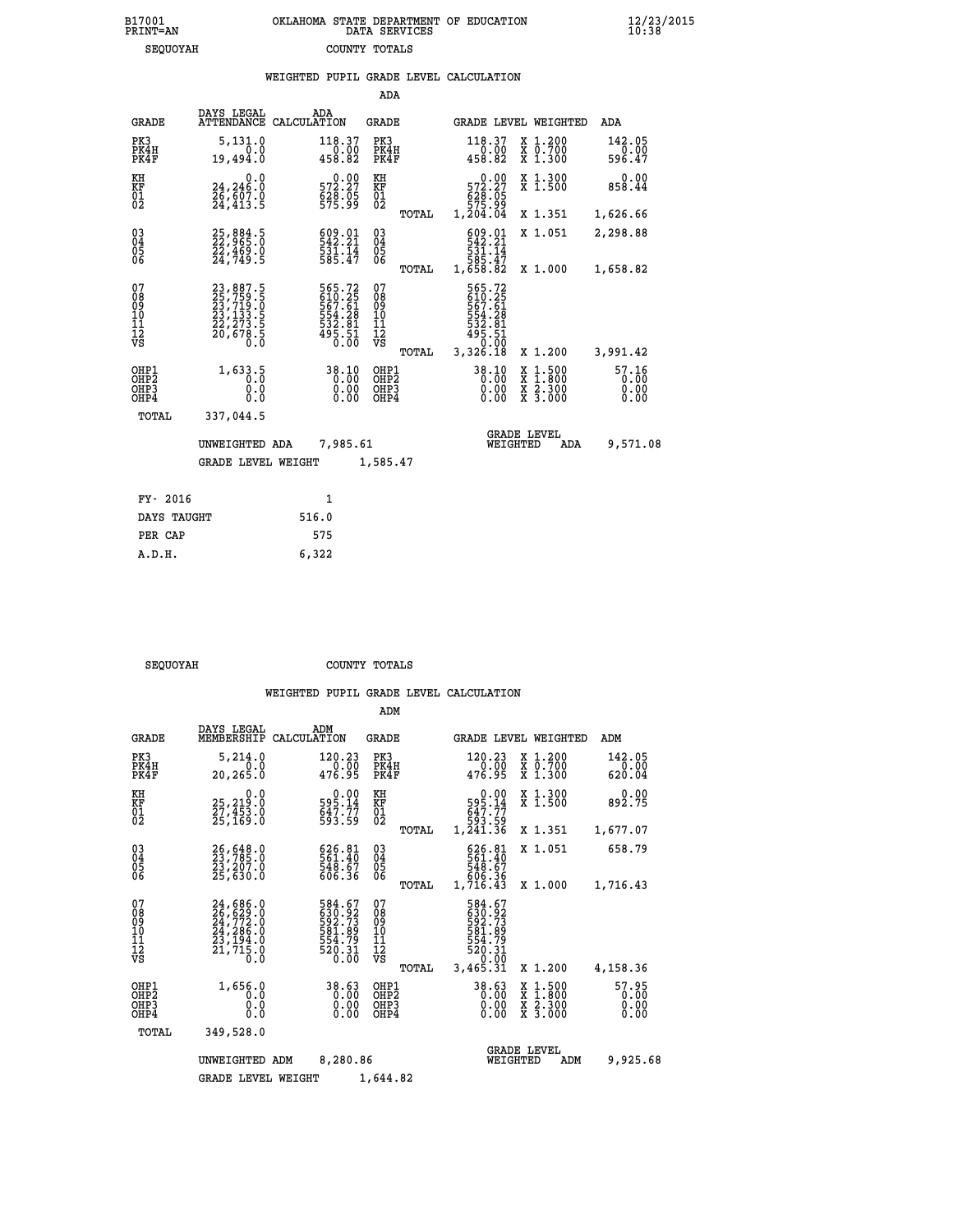| B17001<br>PRINT=AN<br>69 STEPHENS |                                       | OKLAHOMA STATE DEPARTMENT OF EDUCATION<br>DATA SERVICES | C082 GRANDVIEW                                                              |                                   |       |                                                                         |                                      |                                                                                                                                           | 12/23/2015             |  |
|-----------------------------------|---------------------------------------|---------------------------------------------------------|-----------------------------------------------------------------------------|-----------------------------------|-------|-------------------------------------------------------------------------|--------------------------------------|-------------------------------------------------------------------------------------------------------------------------------------------|------------------------|--|
|                                   |                                       | WEIGHTED PUPIL GRADE LEVEL CALCULATION                  |                                                                             | ADA                               |       |                                                                         |                                      |                                                                                                                                           |                        |  |
| <b>GRADE</b>                      | DAYS LEGAL ADA ATTENDANCE CALCULATION |                                                         |                                                                             | <b>GRADE</b>                      |       |                                                                         |                                      | GRADE LEVEL WEIGHTED                                                                                                                      | ADA                    |  |
| PK3<br>PK4H<br>PK4F               | 576.0<br>0.0<br>646.5                 |                                                         | 12.00<br>$\frac{1}{13.47}$                                                  | PK3<br>PK4H<br>PK4F               |       | 12.00<br>$\frac{1}{13}.00$<br>13.47                                     |                                      | X 1.200<br>X 0.700<br>X 1.300                                                                                                             | 14.40<br>0.00<br>17.51 |  |
| KH<br>KF<br>01<br>02              | 0.0<br>815.0<br>553.5<br>800.5        |                                                         | $\begin{array}{r} 0.00 \\ 16.98 \\ 11.53 \\ 16.68 \end{array}$              | KH<br>KF<br>01<br>02              |       | $\begin{array}{r} 0.00 \\ 16.98 \\ 11.53 \\ 16.68 \\ 28.21 \end{array}$ |                                      | X 1.300<br>X 1.500                                                                                                                        | 0.00<br>25.47          |  |
|                                   |                                       |                                                         |                                                                             |                                   | TOTAL |                                                                         |                                      | X 1.351                                                                                                                                   | 38.11                  |  |
| 03<br>04<br>05<br>06              | 357.0<br>378.5<br>597.5<br>683.0      |                                                         | $7.89$<br>$12.45$<br>$14.23$                                                | 03<br>04<br>05<br>06              |       | $7:89$<br>$12:45$<br>$14:23$<br>$34:57$                                 |                                      | X 1.051                                                                                                                                   | 7.82                   |  |
| 07                                | $756.0$<br>417.5                      |                                                         | 15.75                                                                       | 07                                | TOTAL | 15.75                                                                   | 8.70                                 | X 1.000                                                                                                                                   | 34.57                  |  |
| 08<br>09<br>10<br>11<br>12<br>VS  | 0.0<br>0.0<br>0.0<br>0.0              |                                                         | $\begin{array}{c} 0.70 \\ 0.00 \\ 0.00 \\ 0.00 \\ 0.00 \\ 0.00 \end{array}$ | 08<br>09<br>101<br>11<br>12<br>VS |       |                                                                         | Ŏ.ÓŎ<br>0.00<br>0.00<br>0.00<br>0.00 |                                                                                                                                           |                        |  |
|                                   | 0.0                                   |                                                         |                                                                             |                                   | TOTAL | 24.45                                                                   |                                      | X 1.200                                                                                                                                   | 29.34<br>0.00          |  |
| OHP1<br>OHP2<br>OHP3<br>OHP4      | 0.0<br>0.0<br>0.0                     |                                                         | $\begin{smallmatrix} 0.00\\ 0.00\\ 0.00\\ 0.00 \end{smallmatrix}$           | OHP1<br>OHP2<br>OHP3<br>OHP4      |       |                                                                         | 0.00<br>0.00<br>0.00                 | $\begin{smallmatrix} \mathtt{X} & 1\cdot500\\ \mathtt{X} & 1\cdot800\\ \mathtt{X} & 2\cdot300\\ \mathtt{X} & 3\cdot000 \end{smallmatrix}$ | 0.00<br>0.00<br>0.00   |  |
| <b>TOTAL</b>                      | 6,581.0                               |                                                         |                                                                             |                                   |       |                                                                         |                                      |                                                                                                                                           |                        |  |
|                                   | UNWEIGHTED ADA                        |                                                         | 137.12                                                                      |                                   |       |                                                                         | WEIGHTED                             | <b>GRADE LEVEL</b><br>ADA                                                                                                                 | 167.22                 |  |
|                                   | <b>GRADE LEVEL WEIGHT</b>             |                                                         |                                                                             | 30.10                             |       |                                                                         |                                      |                                                                                                                                           |                        |  |

| FY- 2016    | 1    |  |
|-------------|------|--|
| DAYS TAUGHT | 48.0 |  |
| PER CAP     | 77   |  |
| A.D.H.      | 129  |  |
|             |      |  |

 **69 STEPHENS C082 GRANDVIEW**

 **ADM DAYS LEGAL ADM GRADE MEMBERSHIP CALCULATION GRADE GRADE LEVEL WEIGHTED ADM PK3 576.0 12.00 PK3 12.00 X 1.200 14.40 PK4H 0.0 0.00 PK4H 0.00 X 0.700 0.00 PK4F 672.0 14.00 PK4F 14.00 X 1.300 18.20 KH 0.0 0.00 KH 0.00 X 1.300 0.00 KF 832.0 17.33 KF 17.33 X 1.500 26.00 01 576.0 12.00 01 12.00** 02 840.0 17.50 02 <sub>noman</sub> 17.50  **TOTAL 29.50 X 1.351 39.85**

| $\begin{matrix} 03 \\ 04 \\ 05 \\ 06 \end{matrix}$            | 369.0<br>384.0<br>624.0<br>701.0                                                             | $\begin{smallmatrix}7.69\ 8.00\ 13.00\ 14.60\end{smallmatrix}$ | $\begin{matrix} 03 \\ 04 \\ 05 \\ 06 \end{matrix}$              | $7.69\n13.00\n14.60\n35.60$                                                                                                                                                                                                                                                                      | X 1.051                                              | 8.08                                                                                                                                                                                                                                                                           |
|---------------------------------------------------------------|----------------------------------------------------------------------------------------------|----------------------------------------------------------------|-----------------------------------------------------------------|--------------------------------------------------------------------------------------------------------------------------------------------------------------------------------------------------------------------------------------------------------------------------------------------------|------------------------------------------------------|--------------------------------------------------------------------------------------------------------------------------------------------------------------------------------------------------------------------------------------------------------------------------------|
| 07<br>08<br>09<br>101<br>11<br>12<br>VS                       | 779.0<br>434.0<br>Ŏ.Ŏ<br>$\begin{smallmatrix} 0.0 & 0 \ 0.0 & 0 \ 0.0 & 0 \end{smallmatrix}$ | 16.23<br>$\frac{5}{0}$ . $\frac{5}{0}$                         | TOTAL<br>07<br>08<br>09<br>001<br>11<br>11<br>12<br>VS<br>TOTAL | 16.23<br>$\begin{smallmatrix} 0.75 & 0.75 & 0.75 & 0.75 & 0.75 & 0.75 & 0.75 & 0.75 & 0.75 & 0.75 & 0.75 & 0.75 & 0.75 & 0.75 & 0.75 & 0.75 & 0.75 & 0.75 & 0.75 & 0.75 & 0.75 & 0.75 & 0.75 & 0.75 & 0.75 & 0.75 & 0.75 & 0.75 & 0.75 & 0.75 & 0.75 & 0.75 & 0.75 & 0.75 & 0.75 & 0.7$<br>25.27 | X 1.000<br>X 1.200                                   | 35.60<br>30.32                                                                                                                                                                                                                                                                 |
| OHP1<br>OHP <sub>2</sub><br>OH <sub>P3</sub><br>OHP4<br>TOTAL | 0.0<br>0.0<br>0.0<br>6,787.0                                                                 | 0.00<br>0.00<br>0.00                                           | OHP1<br>OHP <sub>2</sub><br>OHP3<br>OHP4                        | $\begin{smallmatrix} 0.00 & 0.00 & 0.00 & 0.00 & 0.00 & 0.00 & 0.00 & 0.00 & 0.00 & 0.00 & 0.00 & 0.00 & 0.00 & 0.00 & 0.00 & 0.00 & 0.00 & 0.00 & 0.00 & 0.00 & 0.00 & 0.00 & 0.00 & 0.00 & 0.00 & 0.00 & 0.00 & 0.00 & 0.00 & 0.00 & 0.00 & 0.00 & 0.00 & 0.00 & 0.00 & 0.0$                   | X 1:500<br>X 1:800<br>X 2:300<br>$X\overline{3.000}$ | $\begin{smallmatrix} 0.00 & 0.00 & 0.00 & 0.00 & 0.00 & 0.00 & 0.00 & 0.00 & 0.00 & 0.00 & 0.00 & 0.00 & 0.00 & 0.00 & 0.00 & 0.00 & 0.00 & 0.00 & 0.00 & 0.00 & 0.00 & 0.00 & 0.00 & 0.00 & 0.00 & 0.00 & 0.00 & 0.00 & 0.00 & 0.00 & 0.00 & 0.00 & 0.00 & 0.00 & 0.00 & 0.0$ |
|                                                               | UNWEIGHTED ADM<br><b>GRADE LEVEL WEIGHT</b>                                                  | 141.39                                                         | 31.06                                                           | WEIGHTED                                                                                                                                                                                                                                                                                         | <b>GRADE LEVEL</b><br>ADM                            | 172.45                                                                                                                                                                                                                                                                         |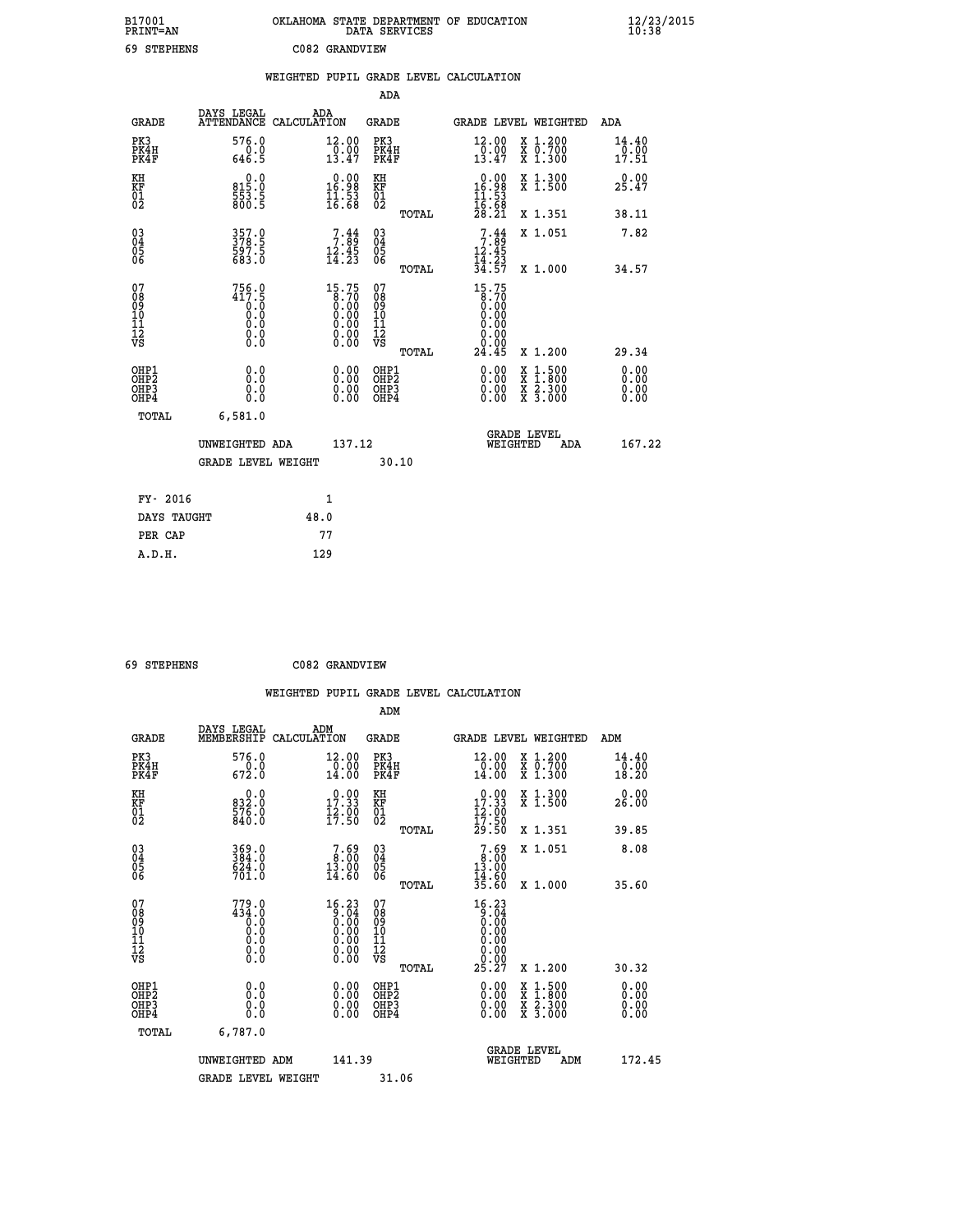| B17001<br><b>PRINT=AN</b> | OKLAHOMA STATE DEPARTMENT OF EDUCATION<br>DATA SERVICES | $\frac{12}{23}$ /2015 |
|---------------------------|---------------------------------------------------------|-----------------------|
| 69<br>STEPHENS            | I001 DUNCAN                                             |                       |

|  |  | WEIGHTED PUPIL GRADE LEVEL CALCULATION |
|--|--|----------------------------------------|
|  |  |                                        |

|                                                      |                                                                                                                                               |                                                                                              | ADA                                      |       |                                                                                  |                                                                                                  |                                     |
|------------------------------------------------------|-----------------------------------------------------------------------------------------------------------------------------------------------|----------------------------------------------------------------------------------------------|------------------------------------------|-------|----------------------------------------------------------------------------------|--------------------------------------------------------------------------------------------------|-------------------------------------|
| <b>GRADE</b>                                         | DAYS LEGAL                                                                                                                                    | ADA<br>ATTENDANCE CALCULATION                                                                | <b>GRADE</b>                             |       |                                                                                  | GRADE LEVEL WEIGHTED                                                                             | ADA                                 |
| PK3<br>PK4H<br>PK4F                                  | 81.0<br>$20\overline{2}$ .0<br>8,444.0                                                                                                        | $1.98$<br>$4.93$<br>$205.95$                                                                 | PK3<br>PK4H<br>PK4F                      |       | $1.98$<br>$4.93$<br>$205.95$                                                     | X 1.200<br>X 0.700<br>X 1.300                                                                    | 2.38<br>$\overline{3.45}$<br>267.74 |
| KH<br>KF<br>01<br>02                                 | 0.0<br>12,158.0<br>11,811.0<br>11,780.0                                                                                                       | 296.54<br>288.07<br>287.32                                                                   | KH<br>KF<br>01<br>02                     |       | $\begin{smallmatrix} 0.00\\ 296.54\\ 288.07\\ 287.32\\ 575.39 \end{smallmatrix}$ | X 1.300<br>X 1.500                                                                               | 0.00<br>444.81                      |
|                                                      |                                                                                                                                               |                                                                                              |                                          | TOTAL |                                                                                  | X 1.351                                                                                          | 777.35                              |
| $\begin{matrix} 03 \\ 04 \\ 05 \\ 06 \end{matrix}$   | 10,842.0<br>10,648.5<br>$\frac{9}{9}, \frac{459}{960}.5$                                                                                      | 264.44<br>230.72<br>242.94                                                                   | $\substack{03 \\ 04}$<br>$\frac{05}{06}$ |       | 264.44<br>$\frac{230.72}{242.94}$<br>733.38                                      | X 1.051                                                                                          | 277.93                              |
|                                                      |                                                                                                                                               |                                                                                              |                                          | TOTAL |                                                                                  | X 1.000                                                                                          | 733.38                              |
| 07<br>08<br>09<br>10<br>11<br>12<br>VS               | $\begin{smallmatrix} 11,288\cdot 0\\ 10,094\cdot 5\\ 9,475\cdot 5\\ 9,278\cdot 5\\ 10,248\cdot 0\\ 10,431\cdot 5\\ 0\cdot 0\end{smallmatrix}$ | $\begin{smallmatrix} 275.32\ 246.21\ 231.11\ 226.30\ 249.95\ 254.43\ 0.00 \end{smallmatrix}$ | 07<br>08<br>09<br>101<br>112<br>VS       |       | 275.32<br>246.21<br>231.11<br>226.305<br>249.95<br>254.430<br>0.000              |                                                                                                  |                                     |
|                                                      |                                                                                                                                               |                                                                                              |                                          | TOTAL | 1,483.32                                                                         | X 1.200                                                                                          | 1,779.98                            |
| OHP1<br>OH <sub>P</sub> <sub>2</sub><br>OHP3<br>OHP4 | 0.0<br>0.0<br>0.0                                                                                                                             | $\begin{smallmatrix} 0.00 \ 0.00 \ 0.00 \ 0.00 \end{smallmatrix}$                            | OHP1<br>OHP <sub>2</sub><br>OHP3<br>OHP4 |       | $0.00$<br>$0.00$<br>0.00                                                         | $\begin{smallmatrix} x & 1 & 500 \\ x & 1 & 800 \\ x & 2 & 300 \\ x & 3 & 000 \end{smallmatrix}$ | 0.00<br>0.00<br>0.00<br>0.00        |
| <b>TOTAL</b>                                         | 146,202.5                                                                                                                                     |                                                                                              |                                          |       |                                                                                  |                                                                                                  |                                     |
|                                                      | UNWEIGHTED ADA                                                                                                                                | 3,565.93                                                                                     |                                          |       |                                                                                  | <b>GRADE LEVEL</b><br>WEIGHTED<br>ADA                                                            | 4,287.02                            |
|                                                      | <b>GRADE LEVEL WEIGHT</b>                                                                                                                     |                                                                                              | 721.09                                   |       |                                                                                  |                                                                                                  |                                     |
| FY- 2016                                             |                                                                                                                                               | 1                                                                                            |                                          |       |                                                                                  |                                                                                                  |                                     |
| DAYS TAUGHT                                          |                                                                                                                                               | 41.0                                                                                         |                                          |       |                                                                                  |                                                                                                  |                                     |
|                                                      |                                                                                                                                               |                                                                                              |                                          |       |                                                                                  |                                                                                                  |                                     |
| PER CAP                                              |                                                                                                                                               | 33                                                                                           |                                          |       |                                                                                  |                                                                                                  |                                     |

| 69 STEPHENS | I001 DUNCAN |
|-------------|-------------|
|-------------|-------------|

 **A.D.H. 2,302**

|                                                       |                                                                                                                                                |                                                                                             |                          | ADM                                     |       |                                                                                                                                                                                                                                                                                                                                                                                                                                                                                                            |          |                                          |                                                              |
|-------------------------------------------------------|------------------------------------------------------------------------------------------------------------------------------------------------|---------------------------------------------------------------------------------------------|--------------------------|-----------------------------------------|-------|------------------------------------------------------------------------------------------------------------------------------------------------------------------------------------------------------------------------------------------------------------------------------------------------------------------------------------------------------------------------------------------------------------------------------------------------------------------------------------------------------------|----------|------------------------------------------|--------------------------------------------------------------|
| <b>GRADE</b>                                          | DAYS LEGAL<br>MEMBERSHIP                                                                                                                       | ADM<br>CALCULATION                                                                          |                          | <b>GRADE</b>                            |       |                                                                                                                                                                                                                                                                                                                                                                                                                                                                                                            |          | GRADE LEVEL WEIGHTED                     | ADM                                                          |
| PK3<br>PK4H<br>PK4F                                   | 82.0<br>205.0<br>9,268.0                                                                                                                       | 226.05                                                                                      | 2.00<br>5.00             | PK3<br>PK4H<br>PK4F                     |       | $2.00$<br>5.00<br>226.05                                                                                                                                                                                                                                                                                                                                                                                                                                                                                   |          | X 1.200<br>X 0.700<br>X 1.300            | $\begin{smallmatrix} 2.40\\ 3.50\\ 293.87 \end{smallmatrix}$ |
| KH<br>KF<br>01<br>02                                  | 0.0<br>12,469.0<br>12,034.0<br>12,010.0                                                                                                        | $\begin{smallmatrix} &0.00\\ 304.12\\ 293.51\\ 292.93 \end{smallmatrix}$                    |                          | KH<br>KF<br>01<br>02                    |       | 0.00<br>304:12<br>293:51<br>292:93<br>586:44                                                                                                                                                                                                                                                                                                                                                                                                                                                               |          | X 1.300<br>X 1.500                       | 0.00<br>456.18                                               |
|                                                       |                                                                                                                                                |                                                                                             |                          |                                         | TOTAL |                                                                                                                                                                                                                                                                                                                                                                                                                                                                                                            |          | X 1.351                                  | 792.28                                                       |
| 03<br>04<br>05<br>06                                  | 11,008.0<br>10,838.0<br>9,609.0<br>10,469.0                                                                                                    | 268.49<br>264.34<br>234.37<br>255.34                                                        |                          | $\substack{03 \\ 04}$<br>0500           |       | 268.49<br>264.34<br>$\frac{234}{255}$ . $\frac{37}{34}$<br>754.05                                                                                                                                                                                                                                                                                                                                                                                                                                          |          | X 1.051                                  | 282.18                                                       |
|                                                       |                                                                                                                                                |                                                                                             |                          |                                         | TOTAL |                                                                                                                                                                                                                                                                                                                                                                                                                                                                                                            |          | X 1.000                                  | 754.05                                                       |
| 07<br>08<br>09<br>101<br>112<br>VS                    | $\begin{smallmatrix} 11,934\cdot 0\\ 10,755\cdot 0\\ 10,014\cdot 0\\ 9,928\cdot 0\\ 10,808\cdot 0\\ 11,205\cdot 0\\ 0\cdot 0\end{smallmatrix}$ | 291.07<br>262.32<br>244.24<br>242.15<br>263.61<br>$\frac{1}{2}\frac{7}{3}\cdot\frac{2}{30}$ |                          | 07<br>08<br>09<br>101<br>11<br>12<br>VS | TOTAL | 291.07<br>262.32<br>244.24<br>$\begin{array}{@{}c@{\hspace{1em}}c@{\hspace{1em}}}\n\overline{242} & \overline{15} \\ \overline{263} & \overline{61} \\ \overline{273} & \overline{29} \\ \overline{273} & \overline{29} \\ \overline{29} & \overline{29} \\ \overline{29} & \overline{29} \\ \overline{29} & \overline{29} \\ \overline{29} & \overline{29} \\ \overline{29} & \overline{29} \\ \overline{29} & \overline{29} \\ \overline{29} & \overline{29} \\ \overline{29} & \overline{2$<br>1,576.68 |          | X 1.200                                  | 1,892.02                                                     |
| OHP1<br>OH <sub>P</sub> 2<br>OH <sub>P3</sub><br>OHP4 | 0.0<br>0.000                                                                                                                                   |                                                                                             | $0.00$<br>$0.00$<br>0.00 | OHP1<br>OHP2<br>OHP3<br>OHP4            |       | $0.00$<br>$0.00$<br>0.00                                                                                                                                                                                                                                                                                                                                                                                                                                                                                   |          | X 1:500<br>X 1:800<br>X 2:300<br>X 3:000 | 0.00<br>0.00<br>0.00<br>0.00                                 |
| TOTAL                                                 | 152,636.0                                                                                                                                      |                                                                                             |                          |                                         |       |                                                                                                                                                                                                                                                                                                                                                                                                                                                                                                            |          |                                          |                                                              |
|                                                       | 3,722.83<br>UNWEIGHTED<br>ADM                                                                                                                  |                                                                                             |                          |                                         |       |                                                                                                                                                                                                                                                                                                                                                                                                                                                                                                            | WEIGHTED | <b>GRADE LEVEL</b><br>ADM                | 4,476.48                                                     |
|                                                       | <b>GRADE LEVEL WEIGHT</b>                                                                                                                      |                                                                                             |                          | 753.65                                  |       |                                                                                                                                                                                                                                                                                                                                                                                                                                                                                                            |          |                                          |                                                              |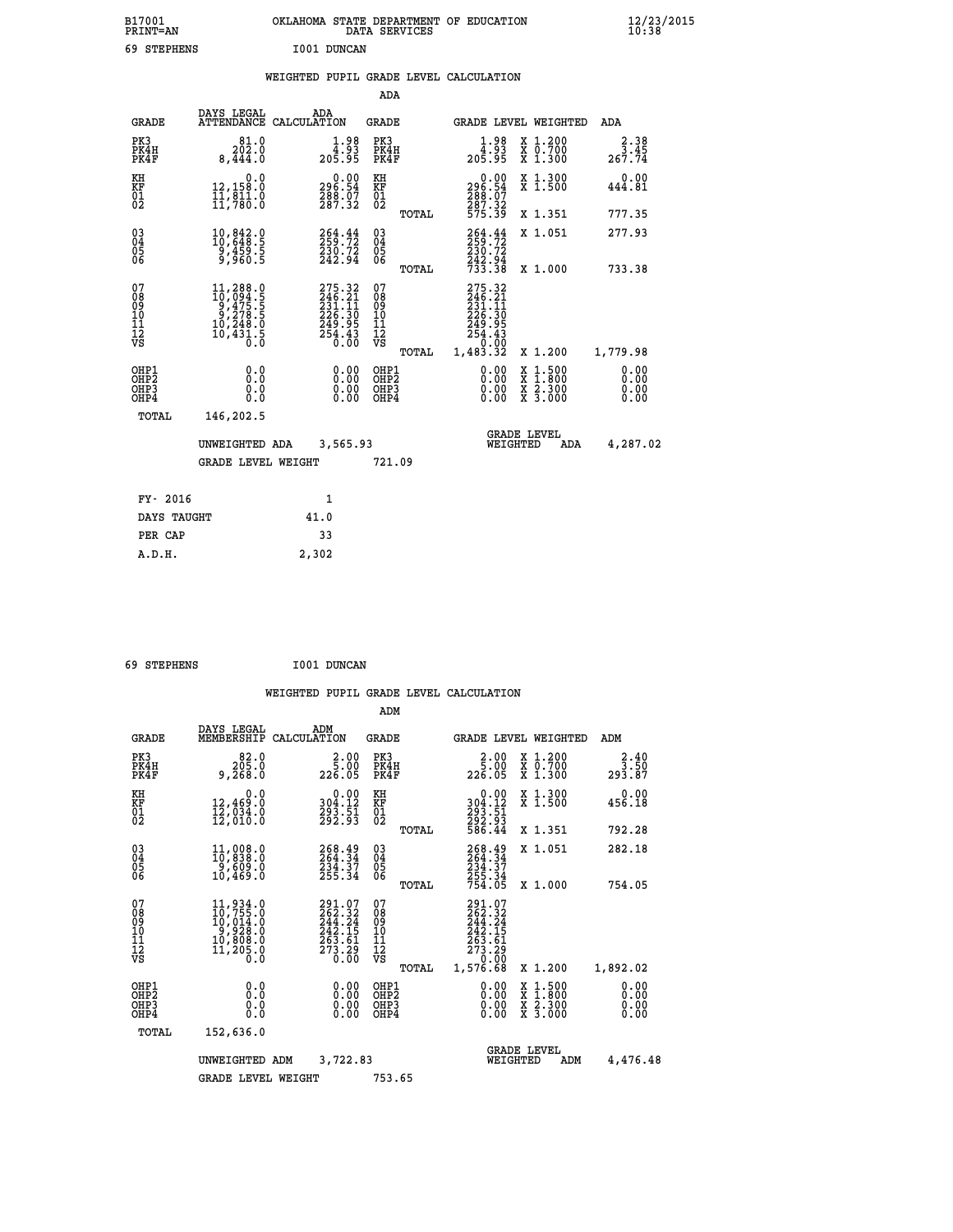| B17001<br><b>PRINT=AN</b> | OKLAHOMA STATE DEPARTMENT OF EDUCATION<br>DATA SERVICES | $\frac{12}{23}$ /2015 |
|---------------------------|---------------------------------------------------------|-----------------------|
| 69<br><b>STEPHENS</b>     | I002 COMANCHE                                           |                       |

|                                                          |                           |                                                                                                                                               |                                                                          |                        | ADA                                                |       |                                                                                      |          |                                                                                                                                              |                              |
|----------------------------------------------------------|---------------------------|-----------------------------------------------------------------------------------------------------------------------------------------------|--------------------------------------------------------------------------|------------------------|----------------------------------------------------|-------|--------------------------------------------------------------------------------------|----------|----------------------------------------------------------------------------------------------------------------------------------------------|------------------------------|
|                                                          | <b>GRADE</b>              | DAYS LEGAL                                                                                                                                    | ADA<br>ATTENDANCE CALCULATION                                            |                        | GRADE                                              |       |                                                                                      |          | <b>GRADE LEVEL WEIGHTED</b>                                                                                                                  | ADA                          |
| PK3                                                      | PK4H<br>PK4F              | 0.0<br>Ō.Ō<br>2,025.5                                                                                                                         | 48.23                                                                    | 0.00                   | PK3<br>PK4H<br>PK4F                                |       | 0.00<br>0.00<br>48.23                                                                |          | X 1.200<br>X 0.700<br>X 1.300                                                                                                                | 0.00<br>0.00<br>62.70        |
| KH<br>KF<br>01<br>02                                     |                           | $\begin{smallmatrix}&&&0.0\\3,325.5\\2,354.0\\2,671.5\end{smallmatrix}$                                                                       | $79.18$<br>$56.05$<br>$53.61$                                            |                        | KH<br>KF<br>01<br>02                               |       | $\begin{smallmatrix} &0.00\\79.18\\56.05\\63.61\\119.66\end{smallmatrix}$            |          | X 1.300<br>X 1.500                                                                                                                           | 0.00<br>118.77               |
|                                                          |                           |                                                                                                                                               |                                                                          |                        |                                                    | TOTAL |                                                                                      |          | X 1.351                                                                                                                                      | 161.66                       |
| $\begin{matrix} 03 \\ 04 \\ 05 \\ 06 \end{matrix}$       |                           | 2,766.0<br>2,980.5<br>3,213.5<br>3,377.0                                                                                                      | $\begin{smallmatrix} 65.86\\ 70.96\\ 76.51\\ 80.40 \end{smallmatrix}$    |                        | $\begin{matrix} 03 \\ 04 \\ 05 \\ 06 \end{matrix}$ | TOTAL | $\frac{65.86}{70.96}$<br>80.40<br>227.87                                             |          | X 1.051<br>X 1.000                                                                                                                           | 69.22<br>227.87              |
| 07<br>08<br>09<br>11<br>11<br>12<br>VS                   |                           | $\begin{smallmatrix} 3\,,\,076\,.0\\ 3\,,\,245\,.5\\ 3\,,\,304\,.0\\ 3\,,\,053\,.0\\ 3\,,\,115\,.5\\ 2\,,\,638\,.0\\ 0\,.0 \end{smallmatrix}$ | $73.24$<br>$77.27$<br>$78.67$<br>$72.69$<br>$74.18$<br>$62.81$<br>$0.00$ |                        | 07<br>08<br>09<br>11<br>11<br>12<br>VS             |       | $73.24$<br>$77.27$<br>$78.67$<br>$72.69$<br>$74.18$<br>$62.81$<br>$0.00$<br>$438.86$ |          | X 1.200                                                                                                                                      | 526.63                       |
| OHP1<br>OH <sub>P</sub> <sub>2</sub><br>OH <sub>P3</sub> | OH <sub>P4</sub><br>TOTAL | 0.0<br>Ō.Ō<br>0.0<br>0.0<br>41, 145.5                                                                                                         |                                                                          | 0.00<br>$0.00$<br>0.00 | OHP1<br>OHP2<br>OHP3<br>OHP4                       | TOTAL | 0.00<br>0.00<br>0.00                                                                 |          | $\begin{smallmatrix} \mathtt{X} & 1\cdot500 \\ \mathtt{X} & 1\cdot800 \\ \mathtt{X} & 2\cdot300 \\ \mathtt{X} & 3\cdot000 \end{smallmatrix}$ | 0.00<br>0.00<br>0.00<br>0.00 |
|                                                          |                           | UNWEIGHTED ADA<br><b>GRADE LEVEL WEIGHT</b>                                                                                                   |                                                                          | 979.66                 | 187.19                                             |       |                                                                                      | WEIGHTED | <b>GRADE LEVEL</b><br>ADA                                                                                                                    | 1,166.85                     |
|                                                          | FY- 2016                  |                                                                                                                                               | 1                                                                        |                        |                                                    |       |                                                                                      |          |                                                                                                                                              |                              |
|                                                          | DAYS TAUGHT               |                                                                                                                                               | 42.0                                                                     |                        |                                                    |       |                                                                                      |          |                                                                                                                                              |                              |
|                                                          | PER CAP                   |                                                                                                                                               | 68                                                                       |                        |                                                    |       |                                                                                      |          |                                                                                                                                              |                              |
|                                                          | A.D.H.                    |                                                                                                                                               | 791                                                                      |                        |                                                    |       |                                                                                      |          |                                                                                                                                              |                              |

| 69 STEPHENS | I002 COMANCHE |
|-------------|---------------|
|             |               |

| <b>GRADE</b>                                         | DAYS LEGAL<br>MEMBERSHIP                                                                                                                                  | ADM<br>CALCULATION                                                       | <b>GRADE</b>                                        |       | GRADE LEVEL WEIGHTED                                                                                                                                                                                                                                                           |                                          | ADM                   |  |
|------------------------------------------------------|-----------------------------------------------------------------------------------------------------------------------------------------------------------|--------------------------------------------------------------------------|-----------------------------------------------------|-------|--------------------------------------------------------------------------------------------------------------------------------------------------------------------------------------------------------------------------------------------------------------------------------|------------------------------------------|-----------------------|--|
| PK3<br>PK4H<br>PK4F                                  | 0.0<br><sup>0.0</sup> 2,082                                                                                                                               | $\begin{smallmatrix} 0.00\\ 0.00\\ 49.57 \end{smallmatrix}$              | PK3<br>PK4H<br>PK4F                                 |       | $\begin{smallmatrix} 0.00\\ 0.00\\ 49.57 \end{smallmatrix}$                                                                                                                                                                                                                    | X 1.200<br>X 0.700<br>X 1.300            | 0.00<br>0.00<br>64.44 |  |
| KH<br>KF<br>01<br>02                                 | 0.0<br>3,391.0<br>2,415.0<br>2,720.0                                                                                                                      | $\begin{smallmatrix} 0.00\\ 80.74\\ 57.50\\ 64.76 \end{smallmatrix}$     | KH<br>KF<br>01<br>02                                |       | 0.00<br>$\begin{array}{r} 80.74 \\ 57.50 \\ 64.76 \\ 122.26 \end{array}$                                                                                                                                                                                                       | X 1.300<br>X 1.500                       | 0.00<br>121.11        |  |
|                                                      |                                                                                                                                                           |                                                                          |                                                     | TOTAL |                                                                                                                                                                                                                                                                                | X 1.351                                  | 165.17                |  |
| 03<br>04<br>05<br>06                                 | $\begin{smallmatrix} 2, 824.0\\ 3, 047.0\\ 3, 280.0\\ 3, 408.0 \end{smallmatrix}$                                                                         | $\begin{smallmatrix} 67.24 \\ 72.55 \\ 78.10 \\ 81.14 \end{smallmatrix}$ | $\begin{array}{c} 03 \\ 04 \\ 05 \\ 06 \end{array}$ |       | $\begin{smallmatrix} 67.24 \\ 72.55 \\ 78.10 \\ 81.14 \\ 231.79 \end{smallmatrix}$                                                                                                                                                                                             | X 1.051                                  | 70.67                 |  |
|                                                      |                                                                                                                                                           |                                                                          |                                                     | TOTAL |                                                                                                                                                                                                                                                                                | X 1.000                                  | 231.79                |  |
| 07<br>08<br>09<br>11<br>11<br>12<br>VS               | $\begin{smallmatrix} 3\,,\,122\,.\,0\\ 3\,,\,284\,.\,0\\ 3\,,\,479\,.\,0\\ 3\,,\,269\,.\,0\\ 3\,,\,282\,.\,0\\ 2\,,\,874\,.\,0\\ 0\,.0 \end{smallmatrix}$ | $74.33\n78.19\n82.83\n77.83\n78.14\n78.43\n68.43\n0.00$                  | 07<br>08<br>09<br>11<br>11<br>12<br>VS              | TOTAL | $74.33$<br>$78.19$<br>$82.83$<br>$77.83$<br>$78.14$<br>$68.43$<br>$0.00$<br>$459.75$                                                                                                                                                                                           | X 1.200                                  | 551.70                |  |
| OHP1<br>OHP <sub>2</sub><br>OH <sub>P3</sub><br>OHP4 | 0.0<br>0.000                                                                                                                                              |                                                                          | OHP1<br>OHP <sub>2</sub><br>OHP <sub>3</sub>        |       | $\begin{smallmatrix} 0.00 & 0.00 & 0.00 & 0.00 & 0.00 & 0.00 & 0.00 & 0.00 & 0.00 & 0.00 & 0.00 & 0.00 & 0.00 & 0.00 & 0.00 & 0.00 & 0.00 & 0.00 & 0.00 & 0.00 & 0.00 & 0.00 & 0.00 & 0.00 & 0.00 & 0.00 & 0.00 & 0.00 & 0.00 & 0.00 & 0.00 & 0.00 & 0.00 & 0.00 & 0.00 & 0.0$ | X 1:500<br>X 1:800<br>X 2:300<br>X 3:000 | 0.00<br>0.00<br>0.00  |  |
| TOTAL                                                | 42,477.0                                                                                                                                                  |                                                                          |                                                     |       |                                                                                                                                                                                                                                                                                |                                          |                       |  |
|                                                      | UNWEIGHTED                                                                                                                                                | 1,011.35<br>ADM                                                          |                                                     |       | WEIGHTED                                                                                                                                                                                                                                                                       | <b>GRADE LEVEL</b><br>ADM                | 1,204.88              |  |
|                                                      | <b>GRADE LEVEL WEIGHT</b>                                                                                                                                 |                                                                          | 193.53                                              |       |                                                                                                                                                                                                                                                                                |                                          |                       |  |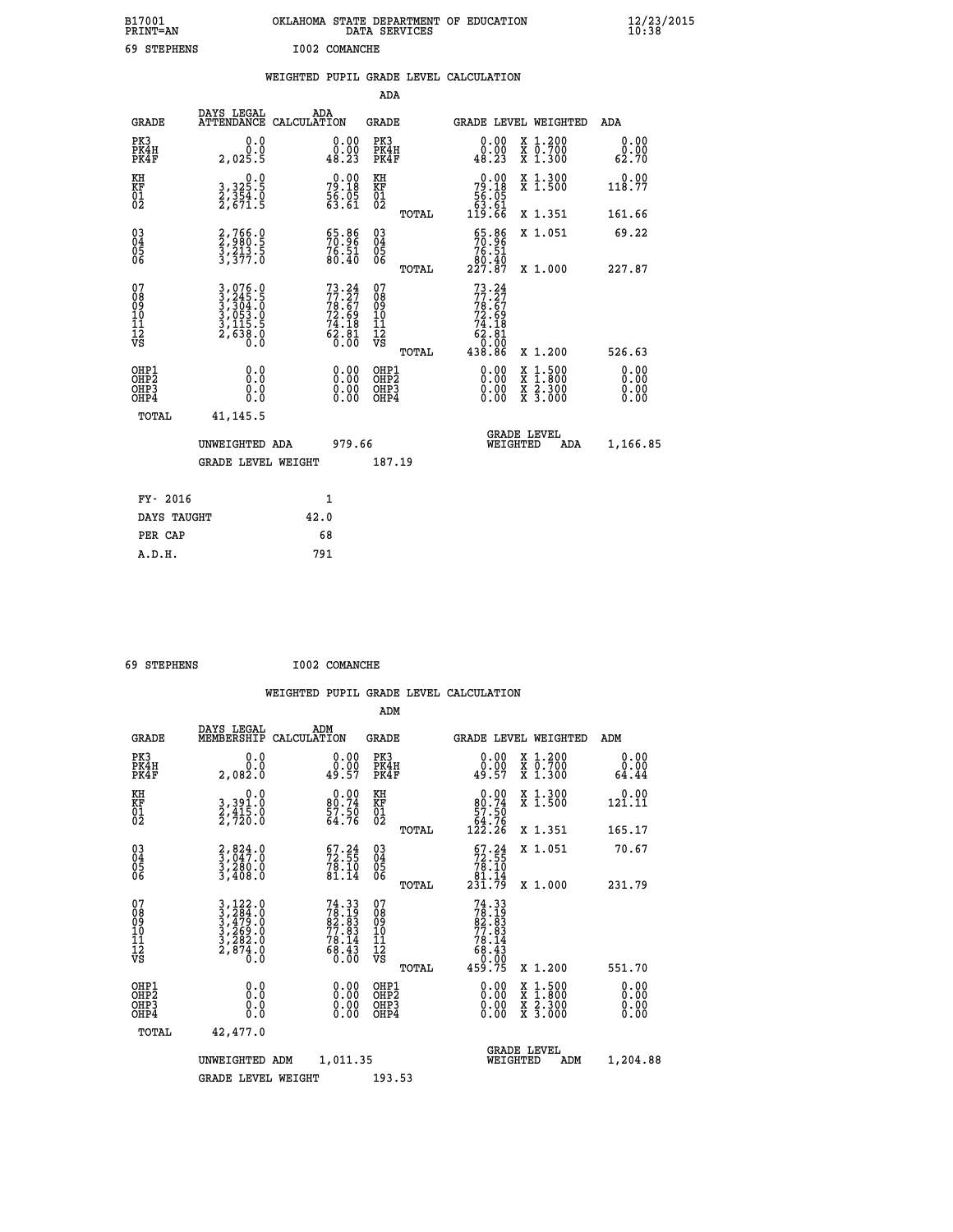| B17001<br><b>PRINT=AN</b> | OKLAHOMA STATE DEPARTMENT OF EDUCATION<br>DATA SERVICES | $\frac{12}{23}$ /2015 |
|---------------------------|---------------------------------------------------------|-----------------------|
| 69<br><b>STEPHENS</b>     | I003 MARLOW                                             |                       |

|  |  | WEIGHTED PUPIL GRADE LEVEL CALCULATION |
|--|--|----------------------------------------|
|  |  |                                        |

|                                                                              |                                                                                                                                               |                                                                     | ADA                                                 |       |                                                                                  |                                                                                                                                              |                              |
|------------------------------------------------------------------------------|-----------------------------------------------------------------------------------------------------------------------------------------------|---------------------------------------------------------------------|-----------------------------------------------------|-------|----------------------------------------------------------------------------------|----------------------------------------------------------------------------------------------------------------------------------------------|------------------------------|
| <b>GRADE</b>                                                                 | DAYS LEGAL                                                                                                                                    | ADA<br>ATTENDANCE CALCULATION                                       | GRADE                                               |       | <b>GRADE LEVEL WEIGHTED</b>                                                      |                                                                                                                                              | ADA                          |
| PK3<br>PK4H<br>PK4F                                                          | 63.0<br>0.0<br>3,745.5                                                                                                                        | $\begin{smallmatrix} 1.54\ 0.00 \ 91.35 \end{smallmatrix}$          | PK3<br>PK4H<br>PK4F                                 |       | 1.54<br>ō:ŏō<br>91:35                                                            | X 1.200<br>X 0.700<br>X 1.300                                                                                                                | 1.85<br>0.00<br>118.76       |
| KH<br>KF<br>01<br>02                                                         | 0.0<br>4,947.0<br>3,997.0<br>4,623.0                                                                                                          | $\begin{smallmatrix} &0.00\\120.66\\97.49\\112.76\end{smallmatrix}$ | KH<br>KF<br>01<br>02                                |       | $\begin{smallmatrix} &0.00\\ 120.66\\ 97.49\\ 112.76\\ 210.25 \end{smallmatrix}$ | X 1.300<br>X 1.500                                                                                                                           | 0.00<br>180.99               |
|                                                                              |                                                                                                                                               |                                                                     |                                                     | TOTAL |                                                                                  | X 1.351                                                                                                                                      | 284.05                       |
| $\begin{matrix} 03 \\ 04 \\ 05 \\ 06 \end{matrix}$                           | $\frac{4}{4}, \frac{032}{418}$ .<br>$\frac{5}{3}, \frac{798}{798}$ .<br>$\frac{5}{4}, \frac{805}{5}$                                          | 98.35<br>107.77<br>$\frac{92.65}{117.21}$                           | $\begin{array}{c} 03 \\ 04 \\ 05 \\ 06 \end{array}$ |       | 107.35<br>$\frac{52.65}{117.21}$                                                 | X 1.051                                                                                                                                      | 103.37                       |
|                                                                              |                                                                                                                                               |                                                                     |                                                     | TOTAL | 317.63                                                                           | X 1.000                                                                                                                                      | 317.63                       |
| 07<br>08<br>09<br>11<br>11<br>12<br>VS                                       | $\begin{smallmatrix} 3\,,\,738\,.5\\ 3\,,\,985\,.0\\ 4\,,\,166\,.5\\ 3\,,\,877\,.5\\ 3\,,\,425\,.0\\ 3\,,\,181\,.0\\ 0\,.0 \end{smallmatrix}$ | 91.18<br>97.20<br>101.62<br>94.57<br>83.54<br>77.59<br>0.00         | 07<br>08<br>09<br>11<br>11<br>12<br>VS              | TOTAL | 91.18<br>97.20<br>101.62<br>101.57<br>93.54<br>77.59<br>545.70                   | X 1.200                                                                                                                                      | 654.84                       |
| OHP1<br>OH <sub>P</sub> <sub>2</sub><br>OH <sub>P3</sub><br>OH <sub>P4</sub> | 0.0<br>Ō.Ō<br>0.0<br>0.0                                                                                                                      | 0.00<br>0.00<br>0.00                                                | OHP1<br>OHP2<br>OHP3<br>OHP4                        |       | 0.00<br>0.00<br>0.00                                                             | $\begin{smallmatrix} \mathtt{X} & 1\cdot500 \\ \mathtt{X} & 1\cdot800 \\ \mathtt{X} & 2\cdot300 \\ \mathtt{X} & 3\cdot000 \end{smallmatrix}$ | 0.00<br>0.00<br>0.00<br>0.00 |
| TOTAL                                                                        | 56,804.0                                                                                                                                      |                                                                     |                                                     |       |                                                                                  |                                                                                                                                              |                              |
|                                                                              | UNWEIGHTED ADA                                                                                                                                | 1,385.48                                                            |                                                     |       | WEIGHTED                                                                         | <b>GRADE LEVEL</b><br>ADA                                                                                                                    | 1,661.49                     |
|                                                                              | <b>GRADE LEVEL WEIGHT</b>                                                                                                                     |                                                                     | 276.01                                              |       |                                                                                  |                                                                                                                                              |                              |
| FY- 2016                                                                     |                                                                                                                                               | 1                                                                   |                                                     |       |                                                                                  |                                                                                                                                              |                              |
| DAYS TAUGHT                                                                  |                                                                                                                                               | 41.0                                                                |                                                     |       |                                                                                  |                                                                                                                                              |                              |
| PER CAP                                                                      |                                                                                                                                               | 33                                                                  |                                                     |       |                                                                                  |                                                                                                                                              |                              |
| A.D.H.                                                                       |                                                                                                                                               | 809                                                                 |                                                     |       |                                                                                  |                                                                                                                                              |                              |

| 69 STEPHENS | I003 MARLOW |
|-------------|-------------|
|             |             |

 **ADM**

 **A.D.H. 809**

| <b>GRADE</b>                                       | DAYS LEGAL<br>MEMBERSHIP                                                | ADM<br>CALCULATION |                                                                                             | <b>GRADE</b>                                       |       |                                                                                                                                                                                                                                                                                |                                | <b>GRADE LEVEL WEIGHTED</b>              | ADM                    |
|----------------------------------------------------|-------------------------------------------------------------------------|--------------------|---------------------------------------------------------------------------------------------|----------------------------------------------------|-------|--------------------------------------------------------------------------------------------------------------------------------------------------------------------------------------------------------------------------------------------------------------------------------|--------------------------------|------------------------------------------|------------------------|
| PK3<br>PK4H<br>PK4F                                | 63.0<br>0.0<br>3,989.0                                                  |                    | 1.54<br>____<br>97.29                                                                       | PK3<br>PK4H<br>PK4F                                |       | $\begin{smallmatrix}1.54\0.00\\97.29\end{smallmatrix}$                                                                                                                                                                                                                         |                                | X 1.200<br>X 0.700<br>X 1.300            | 1.85<br>0.00<br>126.48 |
| KH<br>KF<br>01<br>02                               | $\begin{smallmatrix}&&&0.0\\5,246.0\\4,235.0\\4,780.0\end{smallmatrix}$ |                    | $\begin{smallmatrix} &0.00\\ 127.95\\ 103.29\\ 116.59\end{smallmatrix}$                     | KH<br>KF<br>01<br>02                               |       | $\begin{array}{c} 0.00 \\ 127.95 \\ 103.29 \\ 116.59 \\ 219.88 \end{array}$                                                                                                                                                                                                    |                                | X 1.300<br>X 1.500                       | 0.00<br>191.93         |
|                                                    |                                                                         |                    |                                                                                             |                                                    | TOTAL |                                                                                                                                                                                                                                                                                |                                | X 1.351                                  | 297.06                 |
| $\begin{matrix} 03 \\ 04 \\ 05 \\ 06 \end{matrix}$ | $\frac{4}{3}, \frac{168}{599}.0$<br>$\frac{3}{5}, \frac{952}{06}.0$     |                    | 101.66<br>112.17<br>$\frac{1}{122}. \frac{1}{10}$                                           | $\begin{matrix} 03 \\ 04 \\ 05 \\ 06 \end{matrix}$ |       | $\begin{array}{l} 101.66 \\ 112.17 \\ 96.39 \\ 122.10 \\ 330.66 \end{array}$                                                                                                                                                                                                   |                                | X 1.051                                  | 106.84                 |
|                                                    |                                                                         |                    |                                                                                             |                                                    | TOTAL |                                                                                                                                                                                                                                                                                |                                | X 1.000                                  | 330.66                 |
| 07<br>08<br>09<br>101<br>11<br>12<br>VS            | 3,918.0<br>4,159.0<br>4,370.0<br>4,063.0<br>3,554.0<br>3,295.0<br>0.0   |                    | $\begin{array}{r} 95.56 \\ 101.44 \\ 106.59 \\ 99.10 \\ 86.68 \\ 80.37 \\ 0.00 \end{array}$ | 07<br>08<br>09<br>001<br>11<br>11<br>12<br>VS      | TOTAL | $\begin{array}{r} 95.56 \\ 101.44 \\ 106.59 \\ 99.10 \\ 86.68 \\ 80.37 \\ 0.00 \\ 569.74 \end{array}$                                                                                                                                                                          |                                | X 1.200                                  | 683.69                 |
| OHP1<br>OHP2<br>OH <sub>P3</sub><br>OHP4           |                                                                         |                    | $\begin{smallmatrix} 0.00 \ 0.00 \ 0.00 \ 0.00 \end{smallmatrix}$                           | OHP1<br>OHP2<br>OHP3<br>OHP4                       |       | $\begin{smallmatrix} 0.00 & 0.00 & 0.00 & 0.00 & 0.00 & 0.00 & 0.00 & 0.00 & 0.00 & 0.00 & 0.00 & 0.00 & 0.00 & 0.00 & 0.00 & 0.00 & 0.00 & 0.00 & 0.00 & 0.00 & 0.00 & 0.00 & 0.00 & 0.00 & 0.00 & 0.00 & 0.00 & 0.00 & 0.00 & 0.00 & 0.00 & 0.00 & 0.00 & 0.00 & 0.00 & 0.0$ |                                | X 1:500<br>X 1:800<br>X 2:300<br>X 3:000 | 0.00<br>0.00<br>0.00   |
| TOTAL                                              | 59,397.0                                                                |                    |                                                                                             |                                                    |       |                                                                                                                                                                                                                                                                                |                                |                                          |                        |
|                                                    | UNWEIGHTED                                                              | ADM                | 1,448.72                                                                                    |                                                    |       |                                                                                                                                                                                                                                                                                | <b>GRADE LEVEL</b><br>WEIGHTED | ADM                                      | 1,738.51               |
|                                                    | <b>GRADE LEVEL WEIGHT</b>                                               |                    |                                                                                             | 289.79                                             |       |                                                                                                                                                                                                                                                                                |                                |                                          |                        |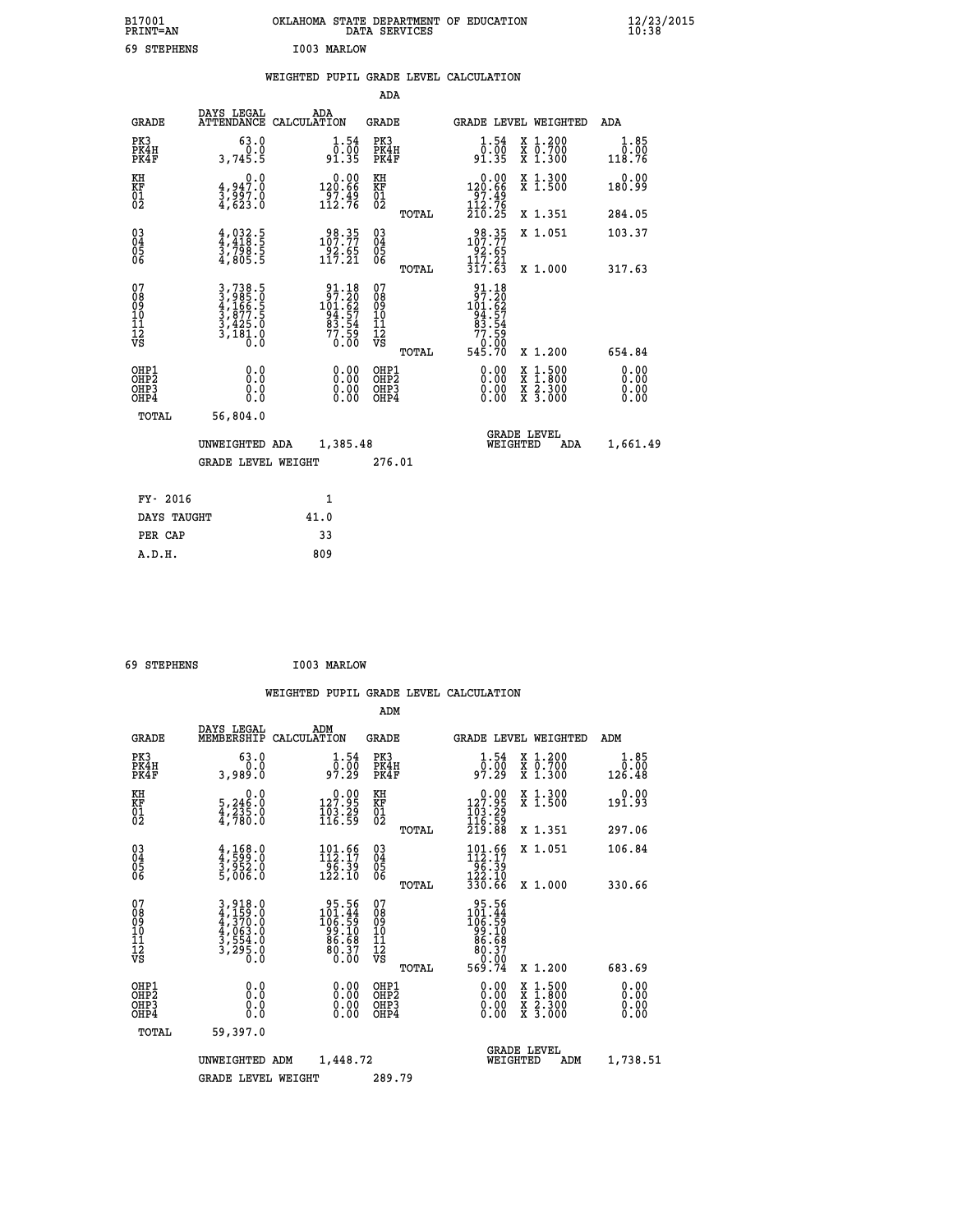| B17001<br><b>PRINT=AN</b> | OKLAHOMA STATE DEPARTMENT OF EDUCATION<br>DATA SERVICES |  |
|---------------------------|---------------------------------------------------------|--|
| 69 STEPHENS               | I015 VELMA-ALMA                                         |  |

|                                           |                                                                                         | WEIGHTED PUPIL GRADE LEVEL CALCULATION                                                                                       |                                                     |       |                                                                                                                                         |                                                                   |                              |
|-------------------------------------------|-----------------------------------------------------------------------------------------|------------------------------------------------------------------------------------------------------------------------------|-----------------------------------------------------|-------|-----------------------------------------------------------------------------------------------------------------------------------------|-------------------------------------------------------------------|------------------------------|
|                                           |                                                                                         |                                                                                                                              | ADA                                                 |       |                                                                                                                                         |                                                                   |                              |
| <b>GRADE</b>                              | DAYS LEGAL                                                                              | ADA<br>ATTENDANCE CALCULATION                                                                                                | <b>GRADE</b>                                        |       |                                                                                                                                         | GRADE LEVEL WEIGHTED                                              | ADA                          |
| PK3<br>PK4H<br>PK4F                       | 87.0<br>$0.0$<br>5.889                                                                  | 1.93<br>$\frac{0.00}{19.77}$                                                                                                 | PK3<br>PK4H<br>PK4F                                 |       | 1.93<br>0.00<br>19.77                                                                                                                   | X 1.200<br>X 0.700<br>X 1.300                                     | 2.32<br>0.00<br>25.70        |
| KH<br><b>KF</b><br>01<br>02               | $\begin{smallmatrix} 0.0\\ 1.975.5\\ 1.208.0\\ 2.040.5 \end{smallmatrix}$               | $\begin{smallmatrix} 0.00\\ 43.90\\ 26.84\\ 45.34 \end{smallmatrix}$                                                         | KH<br>KF<br>01<br>02                                |       | $\begin{smallmatrix} 0.00\\ 43.90\\ 26.84\\ 45.34\\ 72.18 \end{smallmatrix}$                                                            | X 1.300<br>X 1.500                                                | 0.00<br>65.85                |
|                                           |                                                                                         |                                                                                                                              |                                                     | TOTAL |                                                                                                                                         | X 1.351                                                           | 97.52                        |
| 03<br>04<br>05<br>06                      | $\frac{1}{1}, \frac{734}{275}$ .<br>1,725.5<br>1,927.5                                  | 38.53<br>28.34<br>38.34<br>42.83                                                                                             | $\begin{array}{c} 03 \\ 04 \\ 05 \\ 06 \end{array}$ |       | $\begin{array}{r} 38.53 \\ 28.34 \\ 38.34 \\ 42.83 \\ 42.83 \\ 109.51 \end{array}$                                                      | X 1.051                                                           | 40.50                        |
|                                           |                                                                                         |                                                                                                                              |                                                     | TOTAL |                                                                                                                                         | X 1.000                                                           | 109.51                       |
| 07<br>089<br>090<br>1112<br>VS            | $1, 540.5$<br>$1, 231.5$<br>$1, 068.0$<br>$1, 202.0$<br>$1, 327.5$<br>$1, 685.0$<br>0.0 | $\begin{array}{c} 34\cdot 23 \\ 27\cdot 37 \\ 23\cdot 73 \\ 26\cdot 71 \\ 29\cdot 50 \\ 37\cdot 44 \\ 0\cdot 00 \end{array}$ | 07<br>08<br>09<br>10<br>11<br>12<br>VS              | TOTAL | $\begin{smallmatrix} 34 & 23 \\ 27 & 37 \\ 23 & 73 \\ 26 & 71 \\ 26 & 71 \\ 29 & 50 \\ 37 & 44 \\ 0 & 00 \\ 178 & 98 \end{smallmatrix}$ | X 1.200                                                           | 214.78                       |
| OHP1<br>OH <sub>P</sub> 2<br>OHP3<br>OHP4 | 0.0<br>0.0<br>0.0                                                                       | 0.00<br>$0.00$<br>0.00                                                                                                       | OHP1<br>OHP2<br>OHP3<br>OHP4                        |       | 0.00<br>0.00<br>0.00                                                                                                                    | $1:500$<br>1:800<br>X<br>X<br>$\frac{x}{x}$ $\frac{5:300}{3:000}$ | 0.00<br>0.00<br>0.00<br>0.00 |
| <b>TOTAL</b>                              | 20,917.5                                                                                |                                                                                                                              |                                                     |       |                                                                                                                                         |                                                                   |                              |
|                                           | UNWEIGHTED ADA                                                                          | 464.80                                                                                                                       |                                                     |       | WEIGHTED                                                                                                                                | <b>GRADE LEVEL</b><br><b>ADA</b>                                  | 556.18                       |
|                                           | <b>GRADE LEVEL WEIGHT</b>                                                               |                                                                                                                              |                                                     | 91.38 |                                                                                                                                         |                                                                   |                              |
| FY- 2016                                  |                                                                                         | $\mathbf{1}$                                                                                                                 |                                                     |       |                                                                                                                                         |                                                                   |                              |
| DAYS TAUGHT                               |                                                                                         | 45.0                                                                                                                         |                                                     |       |                                                                                                                                         |                                                                   |                              |
| PER CAP                                   |                                                                                         | 88                                                                                                                           |                                                     |       |                                                                                                                                         |                                                                   |                              |

| co empoupne |  |
|-------------|--|

 **A.D.H. 357**

 **ADM**

 **69 STEPHENS I015 VELMA-ALMA**

| <b>GRADE</b>                                       | DAYS LEGAL<br>MEMBERSHIP CALCULATION                                                      | ADM                                                                   | <b>GRADE</b>                                           | GRADE LEVEL WEIGHTED                                                                                                                 |                                                                                                                     | ADM                   |
|----------------------------------------------------|-------------------------------------------------------------------------------------------|-----------------------------------------------------------------------|--------------------------------------------------------|--------------------------------------------------------------------------------------------------------------------------------------|---------------------------------------------------------------------------------------------------------------------|-----------------------|
| PK3<br>PK4H<br>PK4F                                | 87.0<br>0.0<br>945.0                                                                      | 1.93<br>$\frac{0.00}{21.00}$                                          | PK3<br>PK4H<br>PK4F                                    | 1.93<br>0.00<br>21.00                                                                                                                | X 1.200<br>X 0.700<br>X 1.300                                                                                       | 2.32<br>0.00<br>27.30 |
| KH<br>KF<br>01<br>02                               | 0.0<br>2,018:0<br>1,253:0<br>2,117:0                                                      | $\begin{smallmatrix} 0.00\\ 44.84\\ 27.84\\ 47.04 \end{smallmatrix}$  | KH<br>KF<br>01<br>02                                   | $\begin{smallmatrix} 0.00\\ 44.84\\ 27.84\\ 47.04\\ 47.04\\ 74.88 \end{smallmatrix}$                                                 | X 1.300<br>X 1.500                                                                                                  | 0.00<br>67.26         |
|                                                    |                                                                                           |                                                                       | TOTAL                                                  |                                                                                                                                      | X 1.351                                                                                                             | 101.16                |
| $\begin{matrix} 03 \\ 04 \\ 05 \\ 06 \end{matrix}$ | $\begin{smallmatrix} 1.781.0\\ 1.316.0\\ 1.801.0\\ 2.020.0 \end{smallmatrix}$             | $\begin{smallmatrix} 39.58\\ 29.24\\ 40.02\\ 44.89 \end{smallmatrix}$ | $\begin{matrix} 03 \\ 04 \\ 05 \\ 06 \end{matrix}$     | $39.58$<br>$29.24$<br>$40.02$<br>$44.89$<br>$114.15$                                                                                 | X 1.051                                                                                                             | 41.60                 |
|                                                    |                                                                                           |                                                                       | TOTAL                                                  |                                                                                                                                      | X 1.000                                                                                                             | 114.15                |
| 07<br>08<br>09<br>101<br>11<br>12<br>VS            | $1, 592.0$<br>$1, 261.0$<br>$1, 123.0$<br>$1, 260.0$<br>$1, 401.0$<br>$1, 756.0$<br>$0.0$ | 35.38<br>28.02<br>24.96<br>28.00<br>31.13<br>39.02<br>39.02           | 07<br>08<br>09<br>001<br>11<br>11<br>12<br>VS<br>TOTAL | $\begin{array}{r} 35\cdot 38\\ 28\cdot 02\\ 24\cdot 96\\ 28\cdot 00\\ 31\cdot 13\\ 39\cdot 02\\ 0\cdot 00\\ 186\cdot 51 \end{array}$ | X 1.200                                                                                                             | 223.81                |
| OHP1<br>OHP2<br>OHP3<br>OHP4                       | 0.0<br>0.0<br>Ŏ.Ŏ                                                                         | $0.00$<br>$0.00$<br>0.00                                              | OHP1<br>OHP2<br>OHP3<br>OHP4                           | $0.00$<br>$0.00$<br>0.00                                                                                                             | $\begin{array}{l} \mathtt{X} & 1.500 \\ \mathtt{X} & 1.800 \\ \mathtt{X} & 2.300 \\ \mathtt{X} & 3.000 \end{array}$ | 0.00<br>0.00<br>0.00  |
| TOTAL                                              | 21,731.0                                                                                  |                                                                       |                                                        |                                                                                                                                      |                                                                                                                     |                       |
|                                                    | UNWEIGHTED<br>ADM                                                                         | 482.89                                                                |                                                        | WEIGHTED                                                                                                                             | <b>GRADE LEVEL</b><br>ADM                                                                                           | 577.60                |
|                                                    | <b>GRADE LEVEL WEIGHT</b>                                                                 |                                                                       | 94.71                                                  |                                                                                                                                      |                                                                                                                     |                       |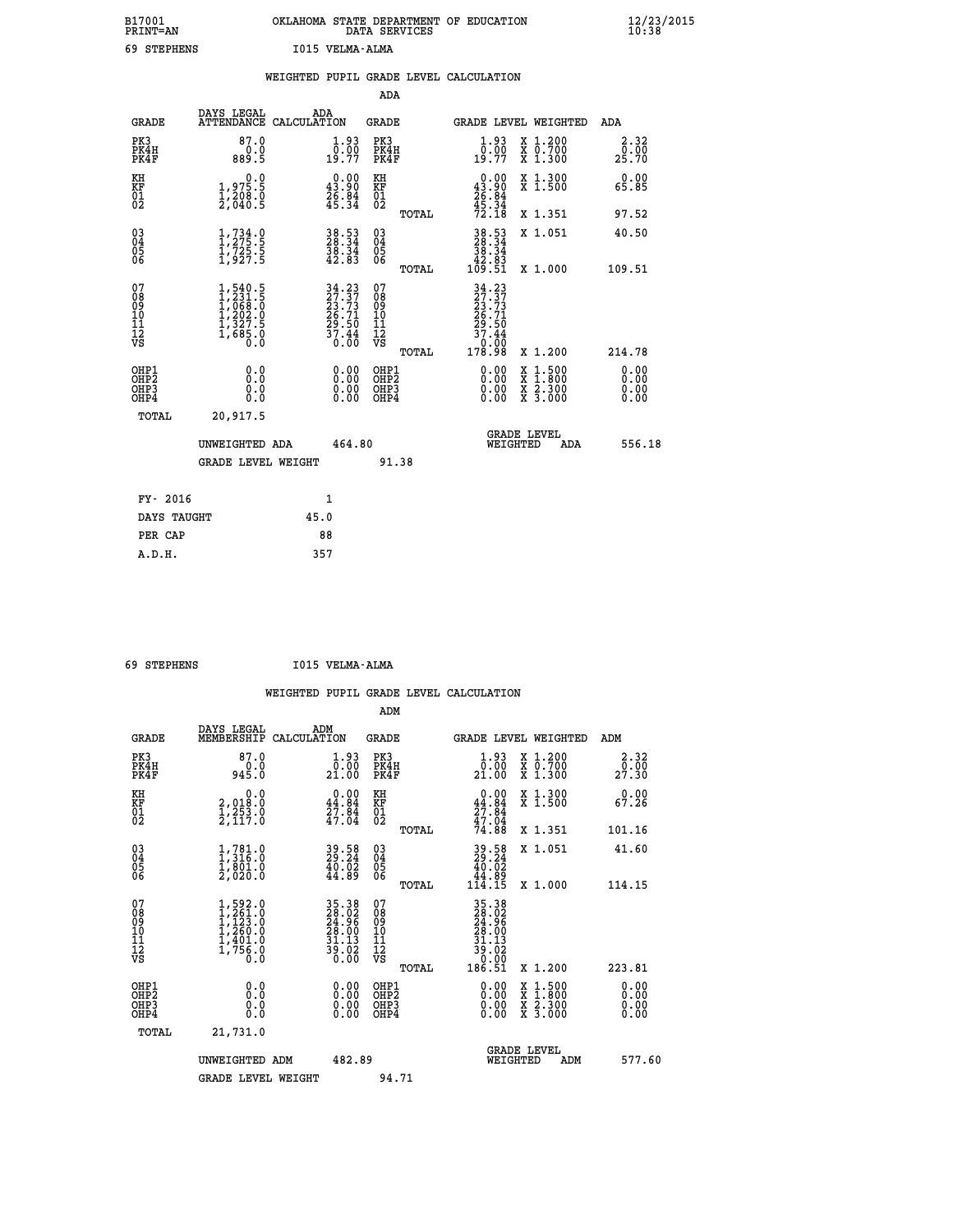| B17001<br><b>PRINT=AN</b> | OKLAHOMA STATE DEPARTMENT OF EDUCATION<br>DATA SERVICES | $\frac{12}{23}$ /2015 |
|---------------------------|---------------------------------------------------------|-----------------------|
| 69<br><b>STEPHENS</b>     | 1021 EMPIRE                                             |                       |

|  |  | WEIGHTED PUPIL GRADE LEVEL CALCULATION |
|--|--|----------------------------------------|
|  |  |                                        |

|                                                       |                                                                                                                       |                                                                      | ADA                                      |       |                                                                              |                                                                                                                                      |                              |
|-------------------------------------------------------|-----------------------------------------------------------------------------------------------------------------------|----------------------------------------------------------------------|------------------------------------------|-------|------------------------------------------------------------------------------|--------------------------------------------------------------------------------------------------------------------------------------|------------------------------|
| <b>GRADE</b>                                          | DAYS LEGAL<br>ATTENDANCE CALCULATION                                                                                  | ADA                                                                  | GRADE                                    |       |                                                                              | <b>GRADE LEVEL WEIGHTED</b>                                                                                                          | ADA                          |
| PK3<br>PK4H<br>PK4F                                   | 0.0<br>0.0<br>1,059.0                                                                                                 | $\begin{smallmatrix} 0.00\\ 0.00\\ 23.53 \end{smallmatrix}$          | PK3<br>PK4H<br>PK4F                      |       | 0.00<br>0.00<br>23.53                                                        | X 1.200<br>X 0.700<br>X 1.300                                                                                                        | 0.00<br>0.00<br>30.59        |
| KH<br>KF<br>01<br>02                                  | 0.0<br>1,495:0<br>1,842:0<br>1,556:0                                                                                  | $\begin{smallmatrix} 0.00\\ 33.22\\ 40.93\\ 34.58 \end{smallmatrix}$ | KH<br>KF<br>01<br>02                     |       | $\begin{smallmatrix} 0.00\\ 33.22\\ 40.93\\ 34.58\\ 75.51 \end{smallmatrix}$ | X 1.300<br>X 1.500                                                                                                                   | 0.00<br>49.83                |
|                                                       |                                                                                                                       |                                                                      |                                          | TOTAL |                                                                              | X 1.351                                                                                                                              | 102.01                       |
| 03<br>04<br>05<br>06                                  | $\frac{1}{1}, \frac{735}{783}$ .<br>1,485.5<br>2,147.0                                                                | 38.57<br>39.62<br>33.01<br>47.71                                     | 03<br>04<br>05<br>06                     |       | $38.57$<br>$39.62$<br>$33.01$<br>$47.71$<br>$120.34$                         | X 1.051                                                                                                                              | 40.54                        |
|                                                       |                                                                                                                       |                                                                      |                                          | TOTAL |                                                                              | X 1.000                                                                                                                              | 120.34                       |
| 07<br>08<br>09<br>11<br>11<br>12<br>VS                | $\begin{smallmatrix} 1,784\ .5\\ 1,324\ .0\\ 1,393\ .5\\ 1,614\ .0\\ 1,125\ .5\\ 1,135\ .0\\ 0\ .0 \end{smallmatrix}$ | 39.66<br>29.42<br>30.97<br>35.87<br>25.01<br>25.22<br>0.00           | 07<br>08<br>09<br>11<br>11<br>12<br>VS   | TOTAL | 39.66<br>29.427<br>30.977<br>35.87<br>25.22<br>26.22<br>186.15               | X 1.200                                                                                                                              | 223.38                       |
| OHP1<br>OH <sub>P</sub> 2<br>OH <sub>P3</sub><br>OHP4 | 0.0<br>0.0<br>0.0                                                                                                     | 0.00<br>$\begin{smallmatrix} 0.00 \ 0.00 \end{smallmatrix}$          | OHP1<br>OHP <sub>2</sub><br>OHP3<br>OHP4 |       | 0.00<br>0.00<br>0.00                                                         | $\begin{smallmatrix} \mathtt{X} & 1 & 500 \\ \mathtt{X} & 1 & 800 \\ \mathtt{X} & 2 & 300 \\ \mathtt{X} & 3 & 000 \end{smallmatrix}$ | 0.00<br>0.00<br>0.00<br>0.00 |
| TOTAL                                                 | 21,479.5                                                                                                              |                                                                      |                                          |       |                                                                              |                                                                                                                                      |                              |
|                                                       | UNWEIGHTED ADA                                                                                                        | 477.32                                                               |                                          |       |                                                                              | <b>GRADE LEVEL</b><br>WEIGHTED<br>ADA                                                                                                | 566.69                       |
|                                                       | <b>GRADE LEVEL WEIGHT</b>                                                                                             |                                                                      | 89.37                                    |       |                                                                              |                                                                                                                                      |                              |
| FY- 2016                                              |                                                                                                                       | $\mathbf{1}$                                                         |                                          |       |                                                                              |                                                                                                                                      |                              |
| DAYS TAUGHT                                           |                                                                                                                       | 45.0                                                                 |                                          |       |                                                                              |                                                                                                                                      |                              |
| PER CAP                                               |                                                                                                                       | 64                                                                   |                                          |       |                                                                              |                                                                                                                                      |                              |
| A.D.H.                                                |                                                                                                                       | 456                                                                  |                                          |       |                                                                              |                                                                                                                                      |                              |

| 69 STEPHENS | 1021 EMPIRE |
|-------------|-------------|

| <b>GRADE</b>                                                     | DAYS LEGAL<br>MEMBERSHIP                                                            | ADM<br>CALCULATION                                                          | <b>GRADE</b>                                        |       |                                                                                           | <b>GRADE LEVEL WEIGHTED</b>              | ADM                          |  |
|------------------------------------------------------------------|-------------------------------------------------------------------------------------|-----------------------------------------------------------------------------|-----------------------------------------------------|-------|-------------------------------------------------------------------------------------------|------------------------------------------|------------------------------|--|
| PK3<br>PK4H<br>PK4F                                              | 0.0<br>0.0<br>1,112.0                                                               | 0.0000<br>24.71                                                             | PK3<br>PK4H<br>PK4F                                 |       | 0.00<br>$\frac{0.00}{24.71}$                                                              | X 1.200<br>X 0.700<br>X 1.300            | 0.00<br>$\frac{0.00}{32.12}$ |  |
| KH<br>KF<br>01<br>02                                             | 0.0<br>1,596.0<br>1,913.0<br>1,613.0                                                | $\begin{smallmatrix} 0.00\\ 35.47\\ 42.51\\ 35.84 \end{smallmatrix}$        | KH<br>KF<br>01<br>02                                |       | $0.00$<br>$35.47$<br>$42.51$<br>$35.84$<br>$78.35$                                        | X 1.300<br>X 1.500                       | 0.00<br>53.21                |  |
|                                                                  |                                                                                     |                                                                             |                                                     | TOTAL |                                                                                           | X 1.351                                  | 105.85                       |  |
| $\begin{matrix} 03 \\ 04 \\ 05 \\ 06 \end{matrix}$               | $1, 782.0$<br>$1, 825.0$<br>$1, 526.0$<br>$2, 216.0$                                | $39.56$<br>$40.56$<br>$33.91$<br>$49.24$                                    | $\begin{array}{c} 03 \\ 04 \\ 05 \\ 06 \end{array}$ |       | $39.60$<br>$33.91$<br>$49.24$<br>$123.71$                                                 | X 1.051                                  | 41.62                        |  |
|                                                                  |                                                                                     |                                                                             |                                                     | TOTAL |                                                                                           | X 1.000                                  | 123.71                       |  |
| 07<br>08<br>09<br>11<br>11<br>12<br>VS                           | $1,877.0$<br>$1,383.0$<br>$1,456.0$<br>$1,713.0$<br>$1,159.0$<br>$1,170.0$<br>$0.0$ | $41.71$<br>$30.73$<br>$32.36$<br>$38.07$<br>$25.76$<br>$\frac{26.00}{0.00}$ | 07<br>08<br>09<br>11<br>11<br>12<br>VS              |       | $\begin{smallmatrix} 41.71\ 30.73\ 32.36\ 38.07\ 25.76\ 26.000\ 194.63 \end{smallmatrix}$ |                                          |                              |  |
|                                                                  |                                                                                     |                                                                             |                                                     | TOTAL |                                                                                           | X 1.200                                  | 233.56                       |  |
| OHP1<br>OH <sub>P</sub> <sub>2</sub><br>OH <sub>P3</sub><br>OHP4 | 0.0<br>0.0<br>Ŏ.Ŏ                                                                   |                                                                             | OHP1<br>OHP <sub>2</sub><br>OHP3<br>OHP4            |       |                                                                                           | X 1:500<br>X 1:800<br>X 2:300<br>X 3:000 | 0.00<br>0.00<br>0.00<br>0.00 |  |
| TOTAL                                                            | 22,341.0                                                                            |                                                                             |                                                     |       |                                                                                           |                                          |                              |  |
|                                                                  | UNWEIGHTED ADM                                                                      | 496.47                                                                      |                                                     |       | WEIGHTED                                                                                  | <b>GRADE LEVEL</b><br>ADM                | 590.07                       |  |
|                                                                  | <b>GRADE LEVEL WEIGHT</b>                                                           |                                                                             | 93.60                                               |       |                                                                                           |                                          |                              |  |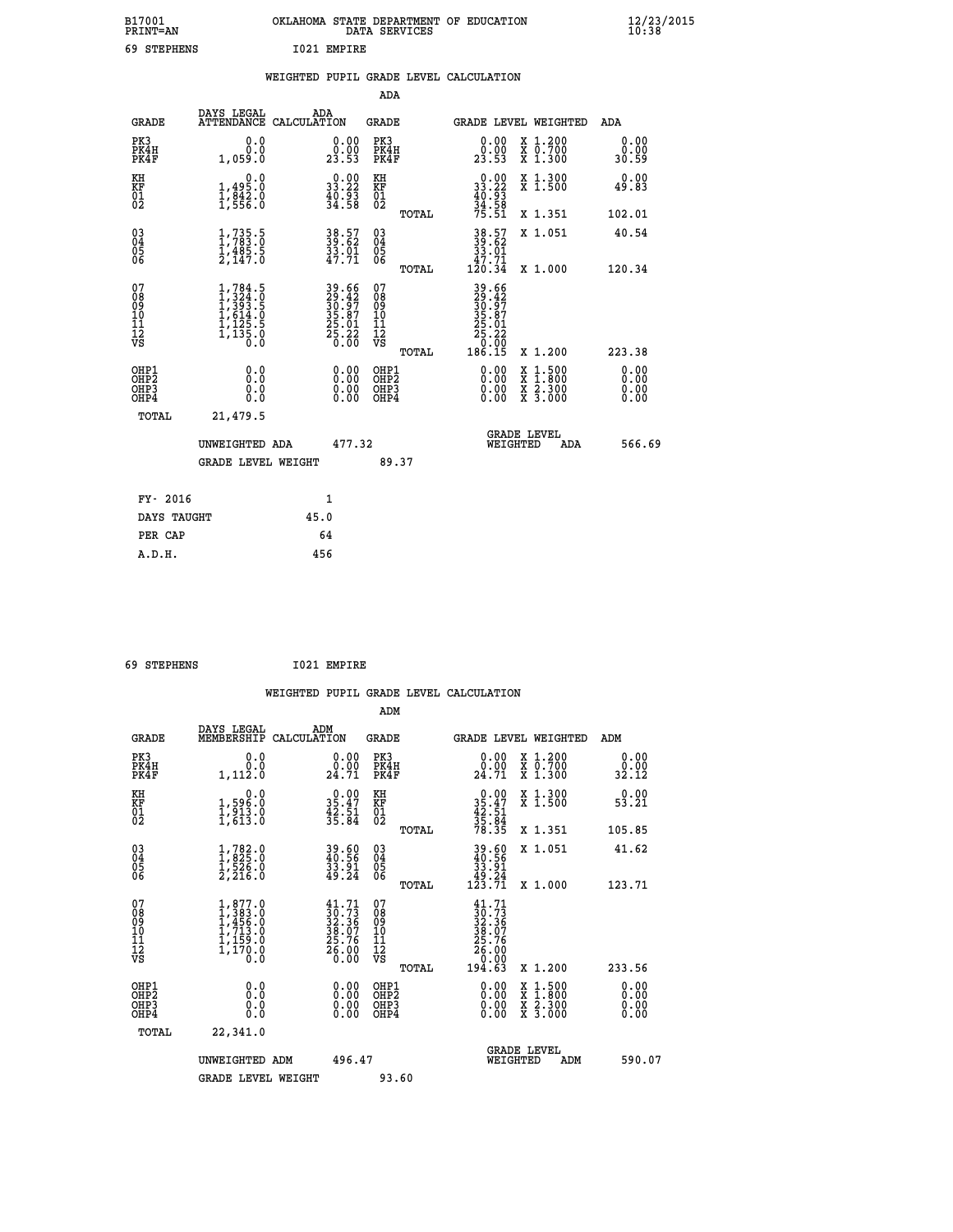## **B17001 OKLAHOMA STATE DEPARTMENT OF EDUCATION 12/23/2015 PRINT=AN DATA SERVICES 10:38 69 STEPHENS I034 CENTRAL HIGH**

|                                              |                                          |                                                                                                       |      |                                                                                           |                                                     |       | WEIGHTED PUPIL GRADE LEVEL CALCULATION                                                                                                                                                                                                                                         |                                          |                                  |
|----------------------------------------------|------------------------------------------|-------------------------------------------------------------------------------------------------------|------|-------------------------------------------------------------------------------------------|-----------------------------------------------------|-------|--------------------------------------------------------------------------------------------------------------------------------------------------------------------------------------------------------------------------------------------------------------------------------|------------------------------------------|----------------------------------|
|                                              |                                          |                                                                                                       |      |                                                                                           | <b>ADA</b>                                          |       |                                                                                                                                                                                                                                                                                |                                          |                                  |
|                                              | <b>GRADE</b>                             | DAYS LEGAL<br>ATTENDANCE CALCULATION                                                                  | ADA  |                                                                                           | GRADE                                               |       | GRADE LEVEL WEIGHTED                                                                                                                                                                                                                                                           |                                          | ADA                              |
|                                              | PK3<br>PK4H<br>PK4F                      | 11.0<br>710.0                                                                                         |      | $\begin{smallmatrix} 0.27\ 0.00\ 17.32 \end{smallmatrix}$                                 | PK3<br>PK4H<br>PK4F                                 |       | $\begin{smallmatrix} 0.27\\ 0.00\\ 17.32 \end{smallmatrix}$                                                                                                                                                                                                                    | X 1.200<br>X 0.700<br>X 1.300            | 0.32<br>0.00<br>22.52            |
| KH<br>KF<br>01<br>02                         |                                          | 0.0<br>1,309.0<br>$\frac{1}{1}, \frac{1}{154}$ $\frac{5}{5}$                                          |      | 31.93<br>$\frac{2}{6}$ $\frac{5}{3}$ $\frac{5}{6}$ $\frac{5}{16}$                         | KH<br>KF<br>01<br>02                                |       | $\begin{smallmatrix} 0.00\\ 31.93\\ 26.99\\ 28.16\\ 55.15 \end{smallmatrix}$                                                                                                                                                                                                   | X 1.300<br>X 1.500                       | 0.00<br>47.90                    |
|                                              |                                          |                                                                                                       |      |                                                                                           |                                                     | TOTAL |                                                                                                                                                                                                                                                                                | X 1.351                                  | 74.51                            |
| 03<br>04<br>05<br>06                         |                                          | $1,353.0$<br>$1,455.0$<br>$960.5$<br>$1,211.0$                                                        |      | 33.00<br>35.49<br>23.43<br>29.54                                                          | $\begin{array}{c} 03 \\ 04 \\ 05 \\ 06 \end{array}$ |       | $33.49$<br>$35.49$<br>$23.43$<br>$29.54$<br>$88.46$                                                                                                                                                                                                                            | X 1.051                                  | 34.68                            |
|                                              |                                          |                                                                                                       |      |                                                                                           |                                                     | TOTAL |                                                                                                                                                                                                                                                                                | X 1.000                                  | 88.46                            |
| 07<br>08<br>09<br>01<br>11<br>11<br>12<br>VS |                                          | $\begin{smallmatrix} 1,396.0\\ 1,101.5\\ 949.5\\ 1,260.0\\ 1,084.0\\ 1,402.5\\ 0.0 \end{smallmatrix}$ |      | $\begin{array}{r} 34.05 \\ 26.87 \\ 23.15 \\ 30.73 \\ 26.44 \\ 34.21 \\ 0.00 \end{array}$ | 07<br>08<br>09<br>11<br>11<br>12<br>VS              | TOTAL | 34.05<br>26.87<br>23.15<br>30.73<br>26.44<br>$\begin{array}{r} 34.21 \\ 0.00 \\ 175.45 \end{array}$                                                                                                                                                                            | X 1.200                                  | 210.54                           |
|                                              | OHP1<br>OHP2<br>OH <sub>P3</sub><br>OHP4 | 0.0<br>0.0<br>0.0                                                                                     |      | $\begin{smallmatrix} 0.00 \ 0.00 \ 0.00 \ 0.00 \end{smallmatrix}$                         | OHP1<br>OHP2<br>OHP3<br>OHP4                        |       | $\begin{smallmatrix} 0.00 & 0.00 & 0.00 & 0.00 & 0.00 & 0.00 & 0.00 & 0.00 & 0.00 & 0.00 & 0.00 & 0.00 & 0.00 & 0.00 & 0.00 & 0.00 & 0.00 & 0.00 & 0.00 & 0.00 & 0.00 & 0.00 & 0.00 & 0.00 & 0.00 & 0.00 & 0.00 & 0.00 & 0.00 & 0.00 & 0.00 & 0.00 & 0.00 & 0.00 & 0.00 & 0.0$ | X 1:500<br>X 1:800<br>X 2:300<br>X 3:000 | 0.00<br>0.00<br>$0.00$<br>$0.00$ |
|                                              | TOTAL                                    | 16,463.5                                                                                              |      |                                                                                           |                                                     |       |                                                                                                                                                                                                                                                                                |                                          |                                  |
|                                              |                                          | UNWEIGHTED ADA                                                                                        |      | 401.58                                                                                    |                                                     |       | WEIGHTED                                                                                                                                                                                                                                                                       | <b>GRADE LEVEL</b><br>ADA                | 478.93                           |
|                                              |                                          | <b>GRADE LEVEL WEIGHT</b>                                                                             |      |                                                                                           |                                                     | 77.35 |                                                                                                                                                                                                                                                                                |                                          |                                  |
|                                              | FY- 2016                                 |                                                                                                       |      | $\mathbf{1}$                                                                              |                                                     |       |                                                                                                                                                                                                                                                                                |                                          |                                  |
|                                              | DAYS TAUGHT                              |                                                                                                       | 41.0 |                                                                                           |                                                     |       |                                                                                                                                                                                                                                                                                |                                          |                                  |
|                                              | PER CAP                                  |                                                                                                       |      | 68                                                                                        |                                                     |       |                                                                                                                                                                                                                                                                                |                                          |                                  |

 **A.D.H. 355**

 **69 STEPHENS I034 CENTRAL HIGH**

|                                                      |                                                                                                       |                                                                                                                                                                    | ADM                                                 |                                                                                                                              |                                          |                        |
|------------------------------------------------------|-------------------------------------------------------------------------------------------------------|--------------------------------------------------------------------------------------------------------------------------------------------------------------------|-----------------------------------------------------|------------------------------------------------------------------------------------------------------------------------------|------------------------------------------|------------------------|
| <b>GRADE</b>                                         | DAYS LEGAL<br>MEMBERSHIP                                                                              | ADM<br>CALCULATION                                                                                                                                                 | <b>GRADE</b>                                        | GRADE LEVEL WEIGHTED                                                                                                         |                                          | ADM                    |
| PK3<br>PK4H<br>PK4F                                  | 11.0<br>736.0                                                                                         | $\begin{smallmatrix} 0.27\ 0.00\ 17.95 \end{smallmatrix}$                                                                                                          | PK3<br>PK4H<br>PK4F                                 | $\begin{smallmatrix} 0.27\ 0.00\ 17.95 \end{smallmatrix}$                                                                    | X 1.200<br>X 0.700<br>X 1.300            | 0.32<br>_0.00<br>23.34 |
| KH<br>KF<br>01<br>02                                 | 0.0<br>$1,344.0$<br>$1,145.0$<br>$1,189.0$                                                            | $\begin{smallmatrix} 0.00\\ 32.78\\ 27.93\\ 29.00 \end{smallmatrix}$                                                                                               | KH<br>KF<br>01<br>02                                | $\begin{smallmatrix} 0.00\\ 32.78\\ 27.93\\ 29.00\\ 56.93 \end{smallmatrix}$                                                 | X 1.300<br>X 1.500                       | 0.00<br>49.17          |
|                                                      |                                                                                                       |                                                                                                                                                                    | TOTAL                                               |                                                                                                                              | X 1.351                                  | 76.91                  |
| 03<br>04<br>05<br>06                                 | $1,392.0$<br>$1,500.0$<br>$982.0$<br>$1,278.0$                                                        | 33.95<br>36.59<br>23.95<br>31.17                                                                                                                                   | $\begin{array}{c} 03 \\ 04 \\ 05 \\ 06 \end{array}$ | 33.95<br>36.59<br>23.95<br>31.17<br>91.71                                                                                    | X 1.051                                  | 35.68                  |
|                                                      |                                                                                                       |                                                                                                                                                                    | TOTAL                                               |                                                                                                                              | X 1.000                                  | 91.71                  |
| 07<br>08<br>09<br>101<br>11<br>12<br>VS              | $\begin{smallmatrix} 1,439.0\\ 1,120.0\\ 981.0\\ 1,296.0\\ 1,129.0\\ 1,454.0\\ 0.0 \end{smallmatrix}$ | $\begin{smallmatrix} 3\,5\cdot\,10\\ 2\,7\cdot\,32\\ 2\,3\cdot\,93\\ 3\,1\cdot\,61\\ 2\,7\cdot\,54\\ 2\,7\cdot\,54\\ 3\,5\cdot\,46\\ 0\cdot\,00 \end{smallmatrix}$ | 07<br>08<br>09<br>11<br>11<br>12<br>VS              | $\begin{array}{r} 35\cdot 10\\27\cdot 32\\23\cdot 93\\31\cdot 61\\27\cdot 54\\35\cdot 46\\0\cdot 00\\180\cdot 96\end{array}$ |                                          |                        |
|                                                      |                                                                                                       |                                                                                                                                                                    | TOTAL                                               |                                                                                                                              | X 1.200                                  | 217.15                 |
| OHP1<br>OHP2<br>OHP <sub>3</sub><br>OH <sub>P4</sub> |                                                                                                       |                                                                                                                                                                    | OHP1<br>OHP2<br>OHP <sub>3</sub>                    | $0.00$<br>$0.00$<br>0.00                                                                                                     | X 1:500<br>X 1:800<br>X 2:300<br>X 3:000 | 0.00<br>0.00<br>0.00   |
| TOTAL                                                | 16,996.0                                                                                              |                                                                                                                                                                    |                                                     |                                                                                                                              |                                          |                        |
|                                                      | UNWEIGHTED ADM                                                                                        | 414.55                                                                                                                                                             |                                                     | GRADE LEVEL<br>WEIGHTED                                                                                                      | ADM                                      | 494.28                 |
|                                                      | <b>GRADE LEVEL WEIGHT</b>                                                                             |                                                                                                                                                                    | 79.73                                               |                                                                                                                              |                                          |                        |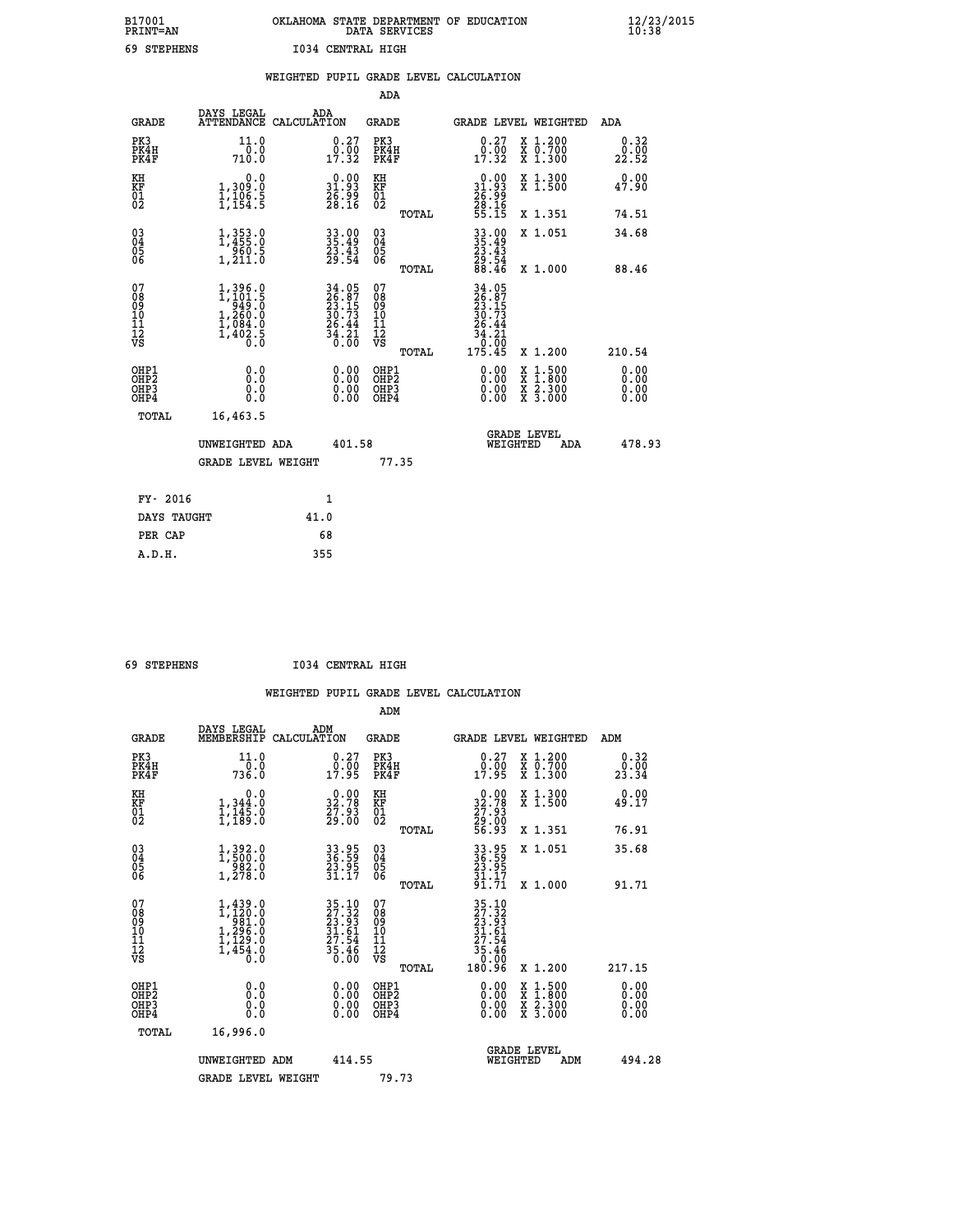| B17001<br><b>PRINT=AN</b> |             | OKLAHOMA STATE DEPARTMENT OF EDUCATION<br>DATA SERVICES |  |
|---------------------------|-------------|---------------------------------------------------------|--|
|                           | 69 STEPHENS | I042 BRAY-DOYLE                                         |  |

|                                                                    |                                                                                                                                         | WEIGHTED PUPIL GRADE LEVEL CALCULATION                               |                                                     |       |                                                                                                                                        |                                          |                               |
|--------------------------------------------------------------------|-----------------------------------------------------------------------------------------------------------------------------------------|----------------------------------------------------------------------|-----------------------------------------------------|-------|----------------------------------------------------------------------------------------------------------------------------------------|------------------------------------------|-------------------------------|
|                                                                    |                                                                                                                                         |                                                                      | ADA                                                 |       |                                                                                                                                        |                                          |                               |
| <b>GRADE</b>                                                       | DAYS LEGAL<br><b>ATTENDANCE</b>                                                                                                         | ADA<br>CALCULATION                                                   | <b>GRADE</b>                                        |       |                                                                                                                                        | GRADE LEVEL WEIGHTED                     | ADA                           |
| PK3<br>PK4H<br>PK4F                                                | 0.0<br>0.0<br>710.0                                                                                                                     | $\begin{smallmatrix} 0.00\\ 0.00\\ 17.32 \end{smallmatrix}$          | PK3<br>PK4H<br>PK4F                                 |       | 0.00<br>$\frac{0.000}{17.32}$                                                                                                          | X 1.200<br>X 0.700<br>X 1.300            | 0.00<br>0.00<br>22.52         |
| KH<br>KF<br>01<br>02                                               | 0.0<br>715.5<br>$1, \frac{4}{8}$ $\frac{3}{8}$ $\frac{6}{5}$                                                                            | $\begin{smallmatrix} 0.00\\ 17.45\\ 35.12\\ 20.26 \end{smallmatrix}$ | KH<br>KF<br>01<br>02                                |       | 0.00<br>$17.45$<br>$35.12$<br>$20.26$<br>$55.38$                                                                                       | X 1.300<br>X 1.500                       | 0.00<br>26.18                 |
|                                                                    |                                                                                                                                         |                                                                      |                                                     | TOTAL |                                                                                                                                        | X 1.351                                  | 74.82                         |
| $\begin{smallmatrix} 03 \\[-4pt] 04 \end{smallmatrix}$<br>Ŏ5<br>06 | 844.0<br>ۆ.44<br>1,417.5                                                                                                                | 20.59<br>20.98<br>23.11<br>34.57                                     | $\begin{array}{c} 03 \\ 04 \\ 05 \\ 06 \end{array}$ |       | 20.59<br>20.98<br>23.11<br>34.57<br>78.66                                                                                              | X 1.051                                  | 21.64                         |
|                                                                    |                                                                                                                                         |                                                                      |                                                     | TOTAL |                                                                                                                                        | X 1.000                                  | 78.66                         |
| 07<br>0890112<br>1112<br>VS                                        | $\begin{smallmatrix} 1,228\cdot 0\\ 1,174\cdot 0\\ 1,135\cdot 5\\ 1,010\cdot 0\\ 1,091\cdot 0\\ 967\cdot 0\\ 0\cdot 0\end{smallmatrix}$ | 29.95<br>28.63<br>27.70<br>24.63<br>26.61<br>28.59<br>23.59          | 07<br>08<br>09<br>11<br>11<br>12<br>VS              | TOTAL | 29.95<br>28.63<br>$\frac{27.70}{24.63}$<br>$\frac{26.61}{26.61}$<br>$\begin{smallmatrix} 23.55\ 3.00\ 0.00\ 161.11\ \end{smallmatrix}$ | X 1.200                                  | 193.33                        |
| OHP1<br>OHP2<br>OH <sub>P3</sub><br>OHP4                           | 0.0<br>0.0<br>0.0                                                                                                                       | $\begin{smallmatrix} 0.00 \ 0.00 \ 0.00 \ 0.00 \end{smallmatrix}$    | OHP1<br>OHP2<br>OHP3<br>OHP4                        |       | 0.00<br>0.00<br>0.00                                                                                                                   | X 1:500<br>X 1:800<br>X 2:300<br>X 3:000 | 0.00<br>Ō. ŌŌ<br>0.00<br>0.00 |
| TOTAL                                                              | 14,370.5                                                                                                                                |                                                                      |                                                     |       |                                                                                                                                        |                                          |                               |
|                                                                    | UNWEIGHTED ADA                                                                                                                          | 350.51                                                               |                                                     |       | WEIGHTED                                                                                                                               | <b>GRADE LEVEL</b><br>ADA                | 417.15                        |
|                                                                    | <b>GRADE LEVEL WEIGHT</b>                                                                                                               |                                                                      | 66.64                                               |       |                                                                                                                                        |                                          |                               |
| FY- 2016                                                           |                                                                                                                                         | $\mathbf{1}$                                                         |                                                     |       |                                                                                                                                        |                                          |                               |
| DAYS TAUGHT                                                        |                                                                                                                                         | 41.0                                                                 |                                                     |       |                                                                                                                                        |                                          |                               |
| PER CAP                                                            |                                                                                                                                         | 90                                                                   |                                                     |       |                                                                                                                                        |                                          |                               |

 **A.D.H. 343**

 **69 STEPHENS I042 BRAY-DOYLE**

| <b>GRADE</b>                             | DAYS LEGAL<br>MEMBERSHIP                                                                                | ADM<br>CALCULATION                                                   | <b>GRADE</b>                                        |       |                                                                                                                                                                                                                                                                                | <b>GRADE LEVEL WEIGHTED</b>              | ADM                  |  |
|------------------------------------------|---------------------------------------------------------------------------------------------------------|----------------------------------------------------------------------|-----------------------------------------------------|-------|--------------------------------------------------------------------------------------------------------------------------------------------------------------------------------------------------------------------------------------------------------------------------------|------------------------------------------|----------------------|--|
| PK3<br>PK4H<br>PK4F                      | 0.0<br>741.0                                                                                            | $\begin{smallmatrix} 0.00\\ 0.00\\ 18.07 \end{smallmatrix}$          | PK3<br>PK4H<br>PK4F                                 |       | $\begin{smallmatrix} 0.00\\ 0.00\\ 18.07 \end{smallmatrix}$                                                                                                                                                                                                                    | X 1.200<br>X 0.700<br>X 1.300            | 0.00<br>23.49        |  |
| KH<br>KF<br>01<br>02                     | 735.0<br>$1, \frac{475}{871}$ : 0                                                                       | $\begin{smallmatrix} 0.00\\ 17.93\\ 35.98\\ 21.24 \end{smallmatrix}$ | KH<br>KF<br>01<br>02                                |       | $\begin{smallmatrix} 0.00\\ 17.93\\ 35.98\\ 21.24\\ 57.22 \end{smallmatrix}$                                                                                                                                                                                                   | X 1.300<br>X 1.500                       | 0.00<br>26.90        |  |
|                                          |                                                                                                         |                                                                      |                                                     | TOTAL |                                                                                                                                                                                                                                                                                | X 1.351                                  | 77.30                |  |
| 03<br>04<br>05<br>06                     | 869.0<br>872.0<br>980.0<br>1,467.0                                                                      | $21.20$<br>$21.27$<br>$23.90$<br>$35.78$                             | $\begin{array}{c} 03 \\ 04 \\ 05 \\ 06 \end{array}$ |       | $21.27$<br>$23.90$<br>$35.78$<br>$80.95$                                                                                                                                                                                                                                       | X 1.051                                  | 22.28                |  |
|                                          |                                                                                                         |                                                                      |                                                     | TOTAL |                                                                                                                                                                                                                                                                                | X 1.000                                  | 80.95                |  |
| 07<br>08<br>09<br>101<br>112<br>VS       | $\begin{smallmatrix} 1,270.0\\ 1,228.0\\ 1,197.0\\ 1,094.0\\ 1,220.0\\ 1,017.0\\ 0.0 \end{smallmatrix}$ | 30.98<br>29.20<br>29.20<br>26.68<br>29.76<br>24.80<br>24.80          | 07<br>08901112<br>1112<br>VS                        | TOTAL | $\begin{smallmatrix} 30.98\\ 29.35\\ 29.26\\ 26.68\\ 29.76\\ 24.80\\ 0.00\\ 171.37 \end{smallmatrix}$                                                                                                                                                                          | X 1.200                                  | 205.64               |  |
| OHP1<br>OHP2<br>OH <sub>P3</sub><br>OHP4 | 0.0<br>0.000                                                                                            | $\begin{smallmatrix} 0.00 \ 0.00 \ 0.00 \ 0.00 \end{smallmatrix}$    | OHP1<br>OHP2<br>OHP3<br>OHP4                        |       | $\begin{smallmatrix} 0.00 & 0.00 & 0.00 & 0.00 & 0.00 & 0.00 & 0.00 & 0.00 & 0.00 & 0.00 & 0.00 & 0.00 & 0.00 & 0.00 & 0.00 & 0.00 & 0.00 & 0.00 & 0.00 & 0.00 & 0.00 & 0.00 & 0.00 & 0.00 & 0.00 & 0.00 & 0.00 & 0.00 & 0.00 & 0.00 & 0.00 & 0.00 & 0.00 & 0.00 & 0.00 & 0.0$ | X 1:500<br>X 1:800<br>X 2:300<br>X 3:000 | 0.00<br>0.00<br>0.00 |  |
| TOTAL                                    | 15,036.0                                                                                                |                                                                      |                                                     |       |                                                                                                                                                                                                                                                                                |                                          |                      |  |
|                                          | UNWEIGHTED                                                                                              | 366.74<br>ADM                                                        |                                                     |       | WEIGHTED                                                                                                                                                                                                                                                                       | <b>GRADE LEVEL</b><br>ADM                | 436.56               |  |
|                                          | <b>GRADE LEVEL WEIGHT</b>                                                                               |                                                                      | 69.82                                               |       |                                                                                                                                                                                                                                                                                |                                          |                      |  |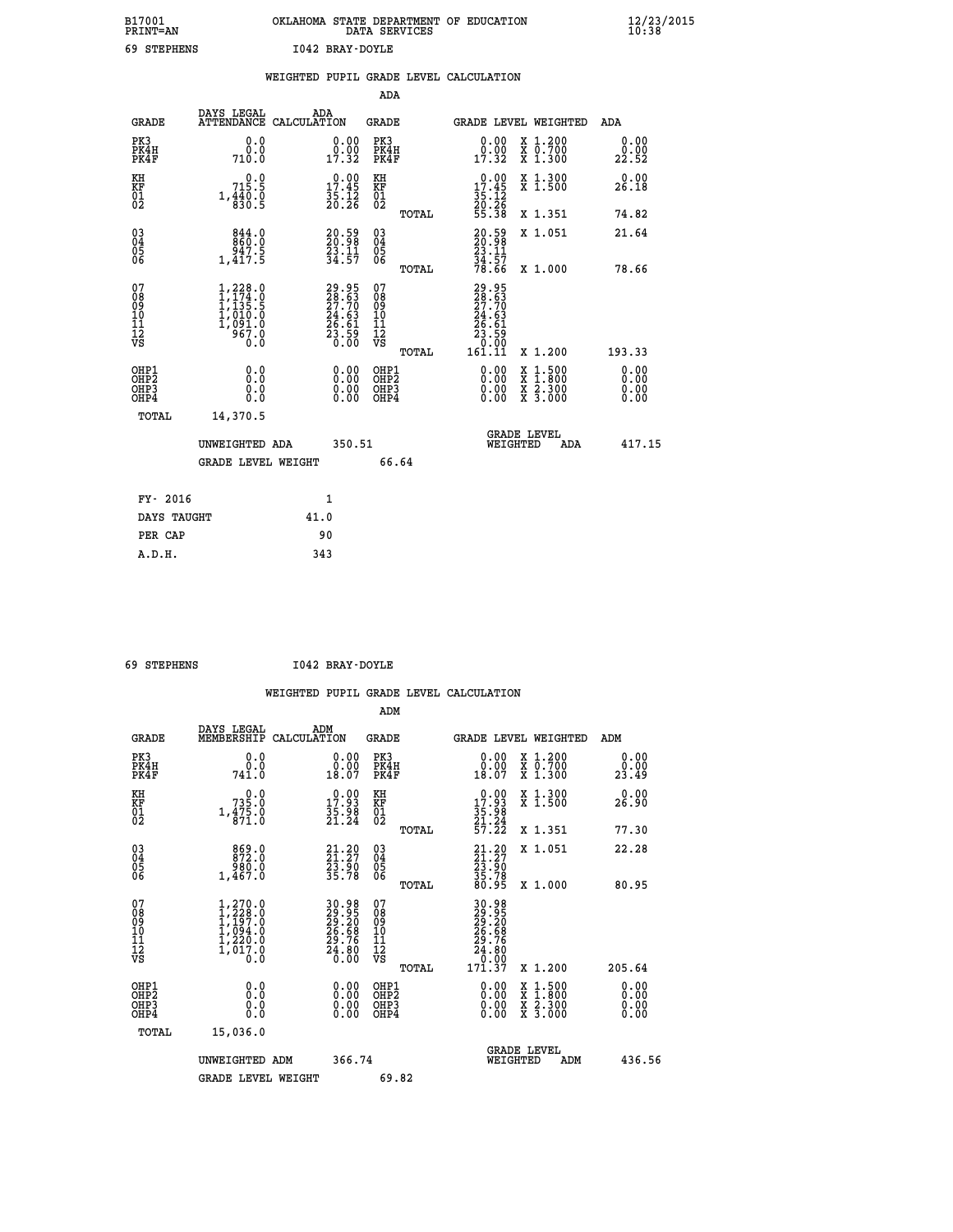|                                                                    |                                                                                   |                                                                            | ADA                                       |       |                                                                           |                                                                                                  |                              |
|--------------------------------------------------------------------|-----------------------------------------------------------------------------------|----------------------------------------------------------------------------|-------------------------------------------|-------|---------------------------------------------------------------------------|--------------------------------------------------------------------------------------------------|------------------------------|
| <b>GRADE</b>                                                       | DAYS LEGAL                                                                        | ADA<br>ATTENDANCE CALCULATION                                              | <b>GRADE</b>                              |       |                                                                           | GRADE LEVEL WEIGHTED                                                                             | ADA                          |
| PK3<br>PK4H<br>PK4F                                                | 818.0<br>202.0<br>18,230.0                                                        | $17.72$<br>$4.93$<br>$436.94$                                              | PK3<br>PK4H<br>PK4F                       |       | $17.72$<br>4.93<br>436.94                                                 | X 1.200<br>X 0.700<br>X 1.300                                                                    | $21.27$<br>$3.45$<br>568.04  |
| KH<br><b>KF</b><br>01<br>02                                        | 0.0<br>26,740.5<br>24,312.0<br>25,456.5                                           | 0.00<br>08.059<br>583.02<br>608.71                                         | KH<br><b>KF</b><br>01<br>02               |       | 0.00<br>639.86<br>583.02<br>609.71                                        | X 1.300<br>X 1.500                                                                               | 0.00<br>959.80               |
|                                                                    |                                                                                   |                                                                            |                                           | TOTAL | 1,191.73                                                                  | X 1.351                                                                                          | 1,610.03                     |
| $\begin{smallmatrix} 03 \\[-4pt] 04 \end{smallmatrix}$<br>05<br>06 | 23, 564.9<br>22,188.0<br>25,529.0                                                 | 566.78<br>530.22<br>609.43                                                 | $\substack{03 \\ 04}$<br>05<br>06         |       | 566.78<br>570.77<br>530.22<br>5809.43<br>1,710.42                         | X 1.051                                                                                          | 2,306.12                     |
|                                                                    |                                                                                   |                                                                            |                                           | TOTAL |                                                                           | X 1.000                                                                                          | 1,710.42                     |
| 07<br>08<br>09<br>11<br>11<br>12<br>VS                             | 24, 807.5<br>22, 573.5<br>21, 492.0<br>21, 295.0<br>21, 416.5<br>21, 440.0<br>Ō.Ŏ | 593.38<br>541.67<br>516.95<br>511.50<br>515.23<br>515.23<br>515.29<br>0.00 | 07<br>08<br>09<br>11<br>11<br>12<br>VS    |       | 593.38<br>541.67<br>516.95<br>511.50<br>$\frac{515}{515}$ $\frac{23}{50}$ |                                                                                                  |                              |
|                                                                    |                                                                                   |                                                                            |                                           | TOTAL | 3,194.02                                                                  | X 1.200                                                                                          | 3,832.82                     |
| OHP1<br>OH <sub>P</sub> 2<br>OH <sub>P3</sub><br>OH <sub>P4</sub>  | 0.0<br>0.0<br>0.0                                                                 | 0.00<br>0.00<br>0.00                                                       | OHP1<br>OH <sub>P</sub> 2<br>OHP3<br>OHP4 |       | 0.00<br>0.00<br>0.00                                                      | $\begin{smallmatrix} x & 1 & 500 \\ x & 1 & 800 \\ x & 2 & 300 \\ x & 3 & 000 \end{smallmatrix}$ | 0.00<br>0.00<br>0.00<br>0.00 |
| TOTAL                                                              | 323,964.0                                                                         |                                                                            |                                           |       |                                                                           |                                                                                                  |                              |
|                                                                    | UNWEIGHTED ADA                                                                    | 7,762.40                                                                   |                                           |       |                                                                           | <b>GRADE LEVEL</b><br>WEIGHTED<br>ADA                                                            | 9,301.53                     |
|                                                                    | <b>GRADE LEVEL WEIGHT</b>                                                         |                                                                            | 1,539.13                                  |       |                                                                           |                                                                                                  |                              |
| FY- 2016                                                           |                                                                                   | $\mathbf{1}$                                                               |                                           |       |                                                                           |                                                                                                  |                              |
| DAYS TAUGHT                                                        |                                                                                   | 344.0                                                                      |                                           |       |                                                                           |                                                                                                  |                              |
| PER CAP                                                            |                                                                                   | 521                                                                        |                                           |       |                                                                           |                                                                                                  |                              |

| STEPHENS | COUNTY TOTALS |  |
|----------|---------------|--|

 **A.D.H. 5,542**

|                                                       |                                                                      |                                                                          | ADM                                              |                                                                              |                                          |                              |
|-------------------------------------------------------|----------------------------------------------------------------------|--------------------------------------------------------------------------|--------------------------------------------------|------------------------------------------------------------------------------|------------------------------------------|------------------------------|
| <b>GRADE</b>                                          | DAYS LEGAL<br>MEMBERSHIP                                             | ADM<br>CALCULATION                                                       | <b>GRADE</b>                                     | GRADE LEVEL WEIGHTED                                                         |                                          | ADM                          |
| PK3<br>PK4H<br>PK4F                                   | 819.0<br>205.0<br>19,545.0                                           | 17.74<br>5.00<br>468.64                                                  | PK3<br>PK4H<br>PK4F                              | 17.74<br>5.00<br>468.64                                                      | X 1.200<br>X 0.700<br>$X$ 1.300          | 21.27<br>3.50<br>609.24      |
| KH<br>KF<br>01<br>02                                  | 0.0<br>27,631.0<br>25,046.0<br>26,140.0                              | $\begin{smallmatrix} &0.00\\ 661.16\\ 600.56\\ 624.90 \end{smallmatrix}$ | KH<br>KF<br>01<br>02                             | 0.00<br>661.16<br>600.56<br>624.90                                           | X 1.300<br>X 1.500                       | 0.00<br>991.76               |
|                                                       |                                                                      |                                                                          | TOTAL                                            | $1,2\overline{25}.46$                                                        | X 1.351                                  | 1,655.58                     |
| 03<br>04<br>05<br>06                                  | 24, 193.0<br>24, 381.0<br>22, 754.0<br>26,565.0                      | 579.41<br>584.72<br>543.64<br>634.26                                     | $\substack{03 \\ 04}$<br>05<br>06                | 579.41<br>584:72<br>543.64<br>634.26                                         | X 1.051                                  | 608.95                       |
|                                                       |                                                                      |                                                                          | TOTAL                                            | 1,762.62                                                                     | X 1.000                                  | 1,762.62                     |
| 07<br>08<br>09<br>101<br>112<br>VS                    | 25,931.0<br>23,624.0<br>22,620.0<br>22,623.0<br>22,771.0<br>22,771.0 | 620.36<br>567.01<br>544.11<br>543.44<br>542.62<br>$547.37$<br>$0.00$     | 07<br>08<br>09<br>101<br>11<br>12<br>VS<br>TOTAL | 620.36<br>567.01<br>544.11<br>543.44<br>542.62<br>547.37<br>0.00<br>3,364.91 | X 1.200                                  | 4,037.89                     |
| OHP1<br>OH <sub>P</sub> 2<br>OH <sub>P3</sub><br>OHP4 | 0.0<br>0.000                                                         | 0.00<br>0.00<br>0.00                                                     | OHP1<br>OHP2<br>OHP3<br>OHP4                     | $0.00$<br>$0.00$<br>0.00                                                     | X 1:500<br>X 1:800<br>X 2:300<br>X 3:000 | 0.00<br>0.00<br>0.00<br>0.00 |
| TOTAL                                                 | 337,401.0                                                            |                                                                          |                                                  |                                                                              |                                          |                              |
|                                                       | UNWEIGHTED                                                           | 8,084.94<br>ADM                                                          |                                                  | WEIGHTED                                                                     | <b>GRADE LEVEL</b><br>ADM                | 9,690.83                     |
|                                                       | <b>GRADE LEVEL WEIGHT</b>                                            |                                                                          | 1,605.89                                         |                                                                              |                                          |                              |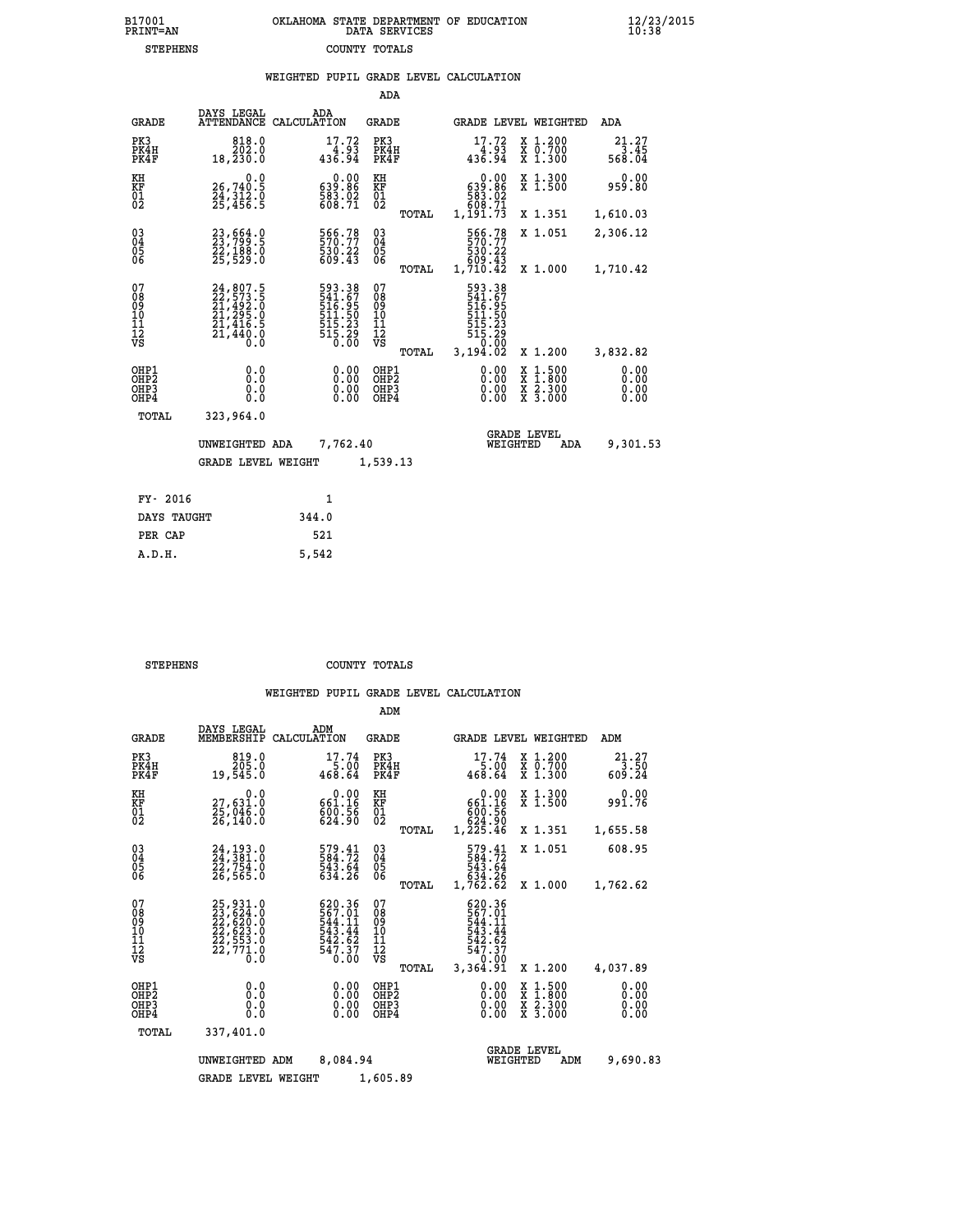| B17001<br>PRINT=AN                                 |                                                                                           | OKLAHOMA STATE DEPARTMENT OF EDUCATION                                                     | DATA SERVICES                                               |                                                                             |                                                                        | $\frac{12}{23}$ /2015        |  |
|----------------------------------------------------|-------------------------------------------------------------------------------------------|--------------------------------------------------------------------------------------------|-------------------------------------------------------------|-----------------------------------------------------------------------------|------------------------------------------------------------------------|------------------------------|--|
| 70 TEXAS                                           |                                                                                           | C009 OPTIMA                                                                                |                                                             |                                                                             |                                                                        |                              |  |
|                                                    |                                                                                           | WEIGHTED PUPIL GRADE LEVEL CALCULATION                                                     |                                                             |                                                                             |                                                                        |                              |  |
|                                                    |                                                                                           |                                                                                            | ADA                                                         |                                                                             |                                                                        |                              |  |
| <b>GRADE</b>                                       | DAYS LEGAL                                                                                | ADA<br>ATTENDANCE CALCULATION                                                              | GRADE                                                       | <b>GRADE LEVEL WEIGHTED</b>                                                 |                                                                        | ADA                          |  |
| PK3<br>PK4H<br>PK4F                                | 0.0<br>0.0<br>0.0                                                                         | 0.00<br>0.00                                                                               | PK3<br>PK4H<br>PK4F                                         | $\begin{smallmatrix} 0.00 \\ 0.00 \\ 0.00 \end{smallmatrix}$                | X 1.200<br>X 0.700<br>X 1.300                                          | 0.00<br>0.00<br>0.00         |  |
| KH<br>KF<br>01<br>02                               | 547.9<br>$\frac{390.0}{260.5}$                                                            | $13.00$<br>13.04<br>$\frac{5}{6}$ : 29<br>6.20                                             | KH<br>KF<br>01<br>02                                        | 0.00<br>13.04<br>$\begin{array}{c} 25 \\ 8.20 \\ 6.20 \\ 15.49 \end{array}$ | X 1.300<br>X 1.500                                                     | 0.00<br>19.56                |  |
|                                                    |                                                                                           |                                                                                            | TOTAL                                                       |                                                                             | X 1.351                                                                | 20.93                        |  |
| $\begin{matrix} 03 \\ 04 \\ 05 \\ 06 \end{matrix}$ | 260.5<br>441.0<br>454.0<br>445.0                                                          | $\begin{smallmatrix} 6.20\\ 10.50\\ 10.81\\ 10.60 \end{smallmatrix}$                       | $\begin{matrix} 03 \\ 04 \\ 05 \\ 06 \end{matrix}$<br>TOTAL | 10.20<br>10.81<br>$\frac{10.60}{31.91}$                                     | X 1.051<br>X 1.000                                                     | 6.52<br>31.91                |  |
| 07<br>08<br>09<br>10<br>11<br>12<br>VS             | 0.0<br>$\begin{smallmatrix} 0.0 & 0 \ 0.0 & 0 \ 0.0 & 0 \end{smallmatrix}$<br>Ŏ.Ŏ<br>0.00 | $0.00$<br>$0.00$<br>$0.00$<br>0.00<br>$\begin{smallmatrix} 0.00 \\ 0.00 \end{smallmatrix}$ | 07<br>08<br>09<br>10<br>11<br>ĪŽ<br>VŠ<br>TOTAL             | 0.00<br>0.00<br>0.00<br>0.00<br>0.00                                        | X 1.200                                                                | 0.00                         |  |
| OHP1<br>OHP2<br>OHP3<br>OHP4                       | 0.000<br>0.0<br>0.0                                                                       | 0.00<br>0.00<br>0.00                                                                       | OHP1<br>OHP <sub>2</sub><br>OHP3<br>OHP4                    | 0.00<br>0.00<br>0.00                                                        | $\frac{x}{x}$ 1:500<br>$\frac{x}{x}$ $\frac{2 \cdot 300}{3 \cdot 000}$ | 0.00<br>0.00<br>0.00<br>0.00 |  |
| TOTAL                                              | 2,798.5                                                                                   |                                                                                            |                                                             |                                                                             |                                                                        |                              |  |
|                                                    | UNWEIGHTED ADA<br><b>GRADE LEVEL WEIGHT</b>                                               | 66.64                                                                                      | 12.28                                                       | WEIGHTED                                                                    | <b>GRADE LEVEL</b><br>ADA                                              | 78.92                        |  |
| FY- 2016                                           |                                                                                           | 1                                                                                          |                                                             |                                                                             |                                                                        |                              |  |
| DAYS TAUGHT                                        |                                                                                           | 42.0                                                                                       |                                                             |                                                                             |                                                                        |                              |  |
| PER CAP                                            |                                                                                           | 167                                                                                        |                                                             |                                                                             |                                                                        |                              |  |

| 70 TEXAS | C009 OPTIMA |
|----------|-------------|
|          |             |

|                                                    |                                                                                      |                    |                                                                                                                                                |                                              |       | WEIGHTED PUPIL GRADE LEVEL CALCULATION                                       |                                          |                      |       |
|----------------------------------------------------|--------------------------------------------------------------------------------------|--------------------|------------------------------------------------------------------------------------------------------------------------------------------------|----------------------------------------------|-------|------------------------------------------------------------------------------|------------------------------------------|----------------------|-------|
|                                                    |                                                                                      |                    |                                                                                                                                                | ADM                                          |       |                                                                              |                                          |                      |       |
| <b>GRADE</b>                                       | DAYS LEGAL<br>MEMBERSHIP                                                             | ADM<br>CALCULATION |                                                                                                                                                | <b>GRADE</b>                                 |       | GRADE LEVEL WEIGHTED                                                         |                                          | ADM                  |       |
| PK3<br>PK4H<br>PK4F                                | 0.0<br>0.0<br>0.0                                                                    |                    | 0.00<br>$\begin{smallmatrix} 0.00 \ 0.00 \end{smallmatrix}$                                                                                    | PK3<br>PK4H<br>PK4F                          |       | $\begin{smallmatrix} 0.00 \\ 0.00 \\ 0.00 \end{smallmatrix}$                 | X 1.200<br>X 0.700<br>X 1.300            | 0.00<br>0.00<br>0.00 |       |
| KH<br>KF<br>01<br>02                               | $\begin{smallmatrix} 0.0\\ 559.0\\ 420.0\\ 278.0 \end{smallmatrix}$                  |                    | $\begin{smallmatrix} 0.00\\ 13.31\\ 10.00\\ 6.62 \end{smallmatrix}$                                                                            | KH<br>KF<br>01<br>02                         |       | $\begin{smallmatrix} &0.00\\ 13.31\\ 10.00\\ 6.62\\ 16.62 \end{smallmatrix}$ | X 1.300<br>X 1.500                       | 0.00<br>19.97        |       |
|                                                    |                                                                                      |                    |                                                                                                                                                |                                              | TOTAL |                                                                              | X 1.351                                  | 22.45                |       |
| $\begin{matrix} 03 \\ 04 \\ 05 \\ 06 \end{matrix}$ | $272.0$<br>$446.0$<br>$479.0$<br>$452.0$                                             |                    | $\begin{smallmatrix} 6\cdot\frac{4}{6} \\ 10\cdot\frac{6}{6} \\ 11\cdot\frac{4}{6} \\ 10\cdot\frac{7}{6} \end{smallmatrix}$                    | $^{03}_{04}$<br>05<br>06                     |       | $10.48$<br>$11.40$<br>10.76<br>32.78                                         | X 1.051                                  | 6.81                 |       |
|                                                    |                                                                                      |                    |                                                                                                                                                |                                              | TOTAL |                                                                              | X 1.000                                  | 32.78                |       |
| 07<br>0890112<br>1112<br>VS                        | 0.0<br>$\begin{smallmatrix} 0.0 & 0 \ 0.0 & 0 \ 0.0 & 0 \ 0.0 & 0 \end{smallmatrix}$ |                    | $\begin{smallmatrix} 0.00 \ 0.00 \ 0.00 \ 0.00 \ 0.00 \end{smallmatrix}$<br>$\begin{smallmatrix} 0.00 & 0.00 \\ 0.00 & 0.00 \end{smallmatrix}$ | 07<br>08<br>09<br>11<br>11<br>12<br>VS       | TOTAL | 0.00<br>0.00<br>0.00<br>0.00<br>0.00<br>0.00                                 | X 1.200                                  | 0.00                 |       |
| OHP1<br>OHP <sub>2</sub><br>OHP3<br>OHP4           | 0.0<br>0.000                                                                         |                    | $0.00$<br>$0.00$<br>0.00                                                                                                                       | OHP1<br>OHP <sub>2</sub><br>OHP <sub>3</sub> |       | 0.00<br>0.00<br>0.00                                                         | X 1:500<br>X 1:800<br>X 2:300<br>X 3:000 | 0.00<br>0.00<br>0.00 |       |
| TOTAL                                              | 2,906.0                                                                              |                    |                                                                                                                                                |                                              |       |                                                                              |                                          |                      |       |
|                                                    | UNWEIGHTED ADM                                                                       |                    | 69.19                                                                                                                                          |                                              |       | WEIGHTED                                                                     | <b>GRADE LEVEL</b><br>ADM                |                      | 82.01 |
|                                                    | <b>GRADE LEVEL WEIGHT</b>                                                            |                    |                                                                                                                                                | 12.82                                        |       |                                                                              |                                          |                      |       |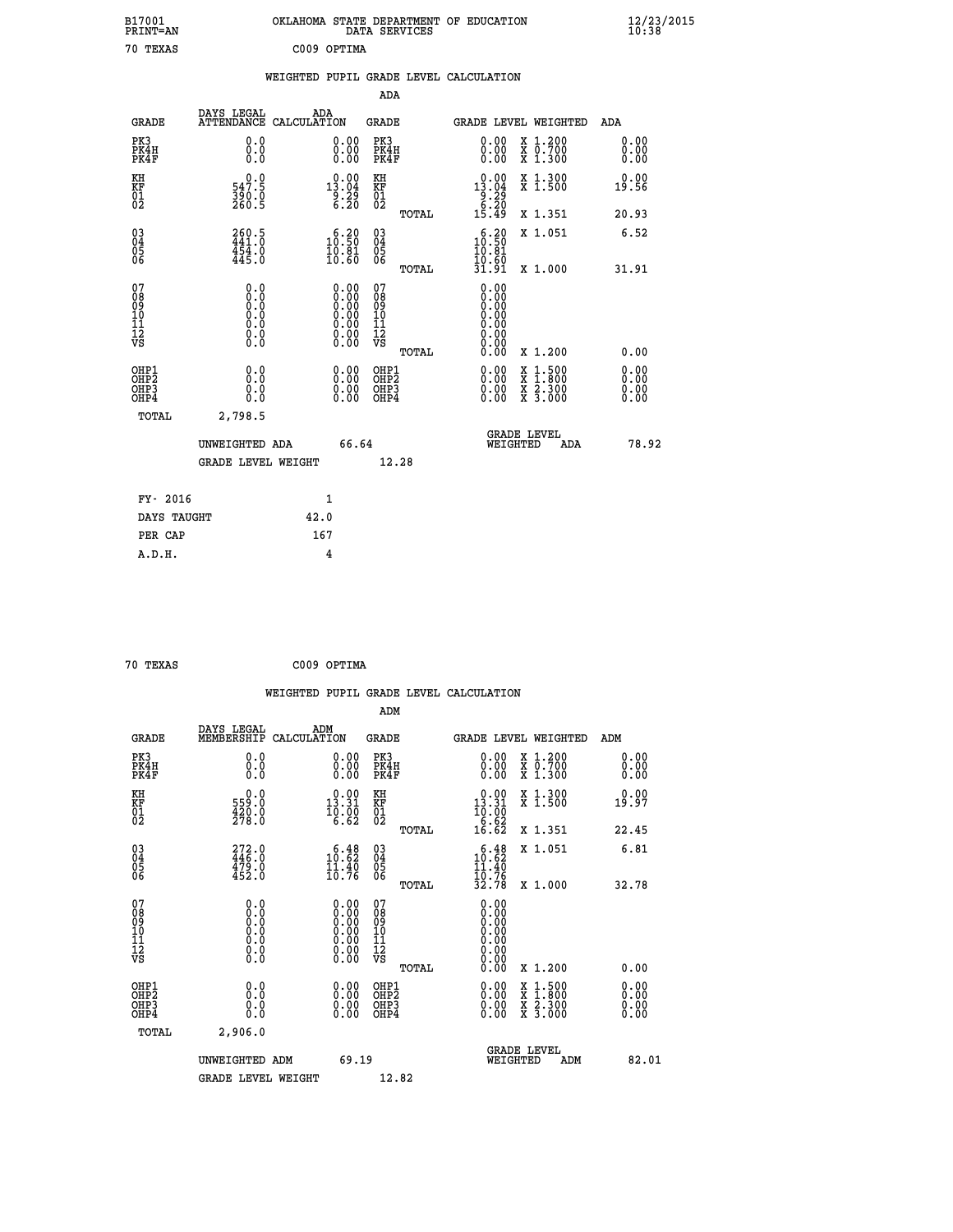| B17001<br>PRINT=AN                       |                                                                                          | OKLAHOMA STATE DEPARTMENT OF EDUCATION                                                        | DATA SERVICES                                                      |                                                                      |                                                                                                                                                      | $\frac{12}{23}$ /2015                |  |
|------------------------------------------|------------------------------------------------------------------------------------------|-----------------------------------------------------------------------------------------------|--------------------------------------------------------------------|----------------------------------------------------------------------|------------------------------------------------------------------------------------------------------------------------------------------------------|--------------------------------------|--|
| 70 TEXAS                                 |                                                                                          | C080 STRAIGHT                                                                                 |                                                                    |                                                                      |                                                                                                                                                      |                                      |  |
|                                          |                                                                                          | WEIGHTED PUPIL GRADE LEVEL CALCULATION                                                        |                                                                    |                                                                      |                                                                                                                                                      |                                      |  |
|                                          |                                                                                          |                                                                                               | ADA                                                                |                                                                      |                                                                                                                                                      |                                      |  |
| <b>GRADE</b>                             | DAYS LEGAL                                                                               | ADA<br>ATTENDANCE CALCULATION                                                                 | GRADE                                                              |                                                                      | GRADE LEVEL WEIGHTED                                                                                                                                 | ADA                                  |  |
| PK3<br>PK4H<br>PK4F                      | 0.0<br>0.0<br>165.5                                                                      | 0.00<br>$\frac{0}{3}.00$<br>3.68                                                              | PK3<br>PK4H<br>PK4F                                                | 0.00<br>0.00<br>3.68                                                 | X 1.200<br>X 0.700<br>X 1.300                                                                                                                        | 0.00<br>0.00<br>4.78                 |  |
| KH<br>KF<br>$\frac{01}{02}$              | $7^{0.0}_{3.5}$<br>$\frac{420.5}{179.0}$                                                 | $\begin{smallmatrix} 0.00\\ 1.63\\ 9.34\\ 3.98 \end{smallmatrix}$                             | KH<br><b>KF</b><br>01<br>02                                        | $\begin{array}{c} 0.00 \\ 1.63 \\ 9.34 \\ 3.98 \\ 13.32 \end{array}$ | X 1.300<br>X 1.500                                                                                                                                   | 0.00<br>2.45                         |  |
|                                          |                                                                                          |                                                                                               | TOTAL                                                              |                                                                      | X 1.351                                                                                                                                              | 18.00                                |  |
| 03<br>04<br>05<br>06                     | $307.0$<br>267.0<br>$\frac{132.0}{215.0}$                                                | $\begin{smallmatrix} 6.82\ 5.93\ 2.93\ 4.78 \end{smallmatrix}$                                | $\begin{matrix} 03 \\ 04 \\ 05 \\ 06 \end{matrix}$<br><b>TOTAL</b> | $\frac{6.83}{2.93}$<br>$1\overline{3}\cdot 78$<br>13.64              | X 1.051                                                                                                                                              | 7.17<br>13.64                        |  |
| 07<br>08<br>09<br>10<br>11<br>12<br>VS   | 0.0<br>0.0<br>Ŏ.Ŏ<br>$\begin{smallmatrix} 0.0 & 0 \ 0.0 & 0 \ 0.0 & 0 \end{smallmatrix}$ | $\begin{smallmatrix} 0.00\ 0.00\ 0.00\ 0.00\ 0.00\ 0.00\ 0.00\ 0.00\ 0.00\ \end{smallmatrix}$ | 07<br>08<br>09<br>10<br>$\frac{11}{12}$<br>$\frac{12}{18}$         | 0.00<br>0.00<br>0.00<br>0.00<br>0.00<br>0.00<br>0.00                 | X 1.000                                                                                                                                              |                                      |  |
| OHP1<br>OHP <sub>2</sub><br>OHP3<br>OHP4 | 0.0<br>0.0<br>0.0                                                                        | 0.00<br>$\begin{smallmatrix} 0.00 \ 0.00 \end{smallmatrix}$                                   | TOTAL<br>OHP1<br>OH <sub>P</sub> 2<br>OHP3<br>OHP4                 | 0.00<br>0.00<br>0.00                                                 | X 1.200<br>$\begin{smallmatrix} \mathtt{X} & 1\cdot500\\ \mathtt{X} & 1\cdot800\\ \mathtt{X} & 2\cdot300\\ \mathtt{X} & 3\cdot000 \end{smallmatrix}$ | 0.00<br>0.00<br>0.00<br>0.00<br>0.00 |  |
| TOTAL                                    | 1,759.5                                                                                  |                                                                                               |                                                                    |                                                                      |                                                                                                                                                      |                                      |  |
|                                          | UNWEIGHTED ADA<br><b>GRADE LEVEL WEIGHT</b>                                              | 39.09                                                                                         | 6.95                                                               | WEIGHTED                                                             | <b>GRADE LEVEL</b><br>ADA                                                                                                                            | 46.04                                |  |
| FY- 2016                                 |                                                                                          | 1                                                                                             |                                                                    |                                                                      |                                                                                                                                                      |                                      |  |
| DAYS TAUGHT                              |                                                                                          | 45.0                                                                                          |                                                                    |                                                                      |                                                                                                                                                      |                                      |  |
| PER CAP                                  |                                                                                          | 167                                                                                           |                                                                    |                                                                      |                                                                                                                                                      |                                      |  |

| 70 TEXAS | C080 STRAIGHT |
|----------|---------------|
|          |               |

 **WEIGHTED PUPIL GRADE LEVEL CALCULATION ADM DAYS LEGAL ADM GRADE MEMBERSHIP CALCULATION GRADE GRADE LEVEL WEIGHTED ADM PK3 0.0 0.00 PK3 0.00 X 1.200 0.00 PK4H 0.0 0.00 PK4H 0.00 X 0.700 0.00 PK4F 175.0 3.89 PK4F 3.89 X 1.300 5.06 KH 0.0 0.00 KH 0.00 X 1.300 0.00 KF 77.0 1.71 KF 1.71 X 1.500 2.57 01 435.0 9.67 01 9.67** 02 180.0 4.00 02 4.0<u>0</u>  **TOTAL 13.67 X 1.351 18.47 03 315.0 7.00 03 7.00 X 1.051 7.36 04 270.0 6.00 04 6.00 05 135.0 3.00 05 3.00 06 225.0 5.00 06 5.00 TOTAL 14.00 X 1.000 14.00 07 0.0 0.00 07 0.00 08 0.0 0.00 08 0.00 03 0.00 0.00 0.000 0.000 10 0.0 0.00 10 0.00 11 0.0 0.00 11 0.00 12 0.0 0.00 12 0.00 VS** 0.0 0.00 VS 0.00 0.00  **TOTAL 0.00 X 1.200 0.00 OHP1 0.0 0.00 OHP1 0.00 X 1.500 0.00 OHP2 0.0 0.00 OHP2 0.00 X 1.800 0.00 OHP3 0.0 0.00 OHP3 0.00 X 2.300 0.00 OHP4 0.0 0.00 OHP4 0.00 X 3.000 0.00 TOTAL 1,812.0 GRADE LEVEL UNWEIGHTED ADM 40.27 WEIGHTED ADM 47.46** GRADE LEVEL WEIGHT 7.19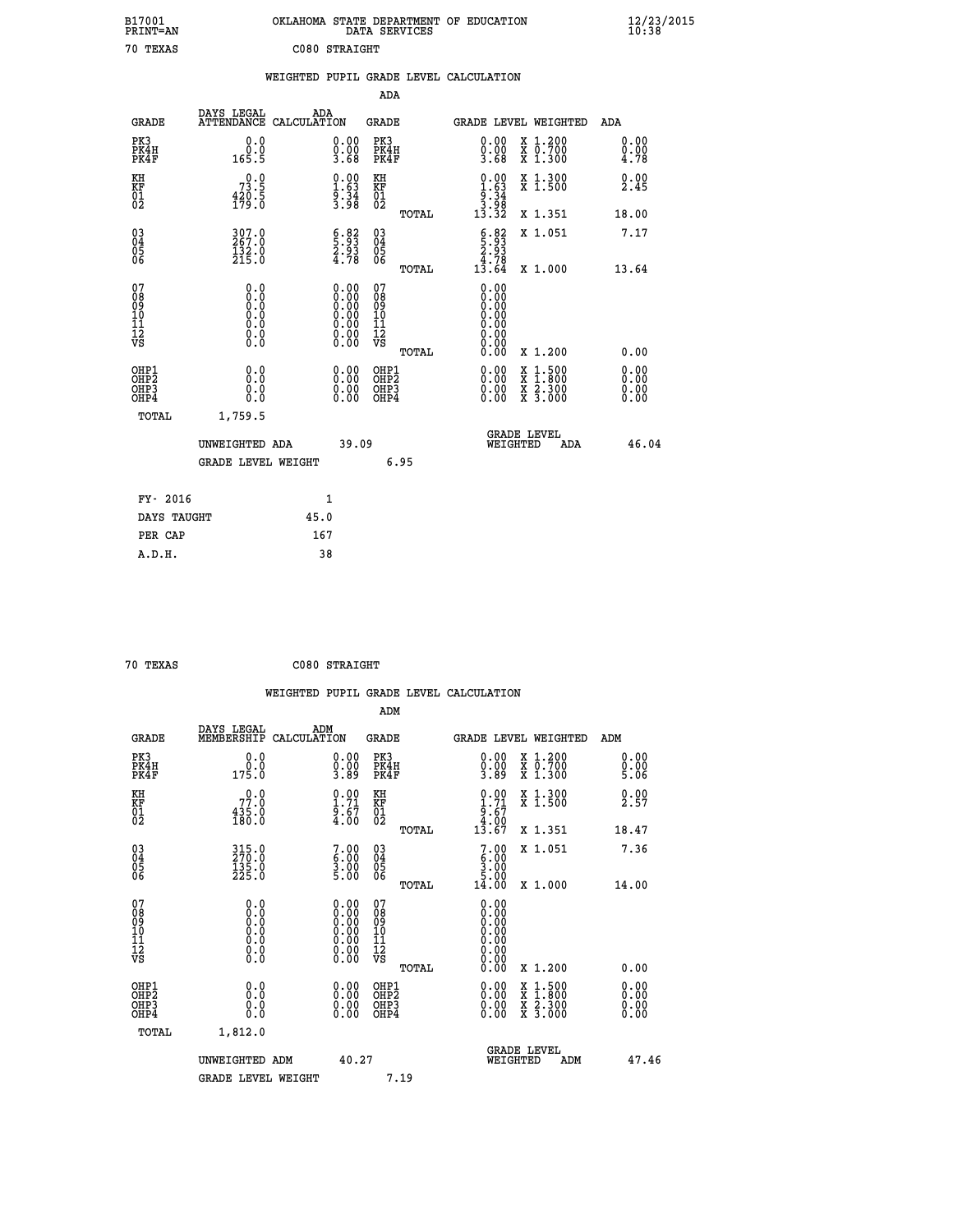| B17001<br>PRINT=AN           |                                                                    | OKLAHOMA STATE DEPARTMENT OF EDUCATION                                                                                                                              | DATA SERVICES                                               |                                                                                |                                          | $\frac{12}{23}$ /2015        |  |
|------------------------------|--------------------------------------------------------------------|---------------------------------------------------------------------------------------------------------------------------------------------------------------------|-------------------------------------------------------------|--------------------------------------------------------------------------------|------------------------------------------|------------------------------|--|
| 70 TEXAS                     |                                                                    | 1001 YARBROUGH                                                                                                                                                      |                                                             |                                                                                |                                          |                              |  |
|                              |                                                                    | WEIGHTED PUPIL GRADE LEVEL CALCULATION                                                                                                                              |                                                             |                                                                                |                                          |                              |  |
|                              |                                                                    |                                                                                                                                                                     | ADA                                                         |                                                                                |                                          |                              |  |
| <b>GRADE</b>                 | DAYS LEGAL                                                         | ADA<br>ATTENDANCE CALCULATION                                                                                                                                       | GRADE                                                       |                                                                                | GRADE LEVEL WEIGHTED                     | ADA                          |  |
| PK3<br>PK4H<br>PK4F          | 0.0<br>0.0<br>382.0                                                | 0.00<br>$\begin{smallmatrix} 0.00 \ 0.61 \end{smallmatrix}$                                                                                                         | PK3<br>PK4H<br>PK4F                                         | 0.00<br>$\substack{0.001 \ 10.61}$                                             | X 1.200<br>X 0.700<br>X 1.300            | 0.00<br>0.00<br>13.79        |  |
| KH<br>KF<br>$\frac{01}{02}$  | 0.0<br>286.5<br>$\frac{175.5}{314.0}$                              | $7.96$<br>$4.88$<br>$8.72$                                                                                                                                          | KH<br>KF<br>01<br>02                                        | $7.96$<br>$4.96$<br>$4.98$<br>$8.72$                                           | X 1.300<br>X 1.500                       | 0.00<br>11.94                |  |
|                              |                                                                    |                                                                                                                                                                     | TOTAL                                                       | 13.60                                                                          | X 1.351                                  | 18.37                        |  |
| 03<br>04<br>05<br>06         | 355.5<br>347.0<br>172.0<br>381.0                                   | $\begin{array}{c} 9.88 \\ 9.64 \\ 4.78 \\ 10.58 \end{array}$                                                                                                        | $\begin{matrix} 03 \\ 04 \\ 05 \\ 06 \end{matrix}$<br>TOTAL | $9.88$<br>$9.64$<br>$4.78$<br>10.58<br>25.00                                   | X 1.051<br>X 1.000                       | 10.38<br>25.00               |  |
| 078901112<br>00010112<br>VS  | 213.5<br>244.5<br>531.0<br>531.0<br>208.5<br>347.0<br>354.0<br>6.0 | $\begin{smallmatrix}5.93\\[-1.2mm] 5.79\\[-1.2mm] 14.75\\[-1.2mm] 5.79\\[-1.2mm] 5.79\\[-1.2mm] 9.64\\[-1.2mm] 9.64\\[-1.2mm] 0.83\\[-1.2mm] 0.00\end{smallmatrix}$ | 07<br>$\frac{11}{12}$<br>$\frac{12}{18}$<br>TOTAL           | $5.93$<br>$16.75$<br>$14.75$<br>$5.79$<br>$5.64$<br>$9.643$<br>$0.93$<br>52.73 | X 1.200                                  | 63.28                        |  |
| OHP1<br>OHP2<br>OHP3<br>OHP4 | 0.0<br>0.0<br>0.0<br>0.0                                           | 0.00<br>$\begin{smallmatrix} 0.00 \ 0.00 \end{smallmatrix}$                                                                                                         | OHP1<br>OH <sub>P</sub> 2<br>OHP3<br>OHP4                   | 0.00<br>0.00<br>0.00                                                           | X 1:500<br>X 1:800<br>X 2:300<br>X 3:000 | 0.00<br>0.00<br>0.00<br>0.00 |  |
| TOTAL                        | 4,312.0                                                            |                                                                                                                                                                     |                                                             |                                                                                |                                          |                              |  |
|                              | UNWEIGHTED ADA<br><b>GRADE LEVEL WEIGHT</b>                        | 119.78                                                                                                                                                              | 22.98                                                       | WEIGHTED                                                                       | <b>GRADE LEVEL</b><br>ADA                | 142.76                       |  |
| FY- 2016                     |                                                                    | 1                                                                                                                                                                   |                                                             |                                                                                |                                          |                              |  |
| DAYS TAUGHT                  |                                                                    | 36.0                                                                                                                                                                |                                                             |                                                                                |                                          |                              |  |
| PER CAP                      |                                                                    | 167                                                                                                                                                                 |                                                             |                                                                                |                                          |                              |  |

| 70 TEXAS | I001 YARBROUGH |
|----------|----------------|
|          |                |

 **WEIGHTED PUPIL GRADE LEVEL CALCULATION ADM DAYS LEGAL ADM GRADE MEMBERSHIP CALCULATION GRADE GRADE LEVEL WEIGHTED ADM PK3 0.0 0.00 PK3 0.00 X 1.200 0.00 PK4H 0.0 0.00 PK4H 0.00 X 0.700 0.00 PK4F 391.0 10.86 PK4F 10.86 X 1.300 14.12 KH 0.0 0.00 KH 0.00 X 1.300 0.00 KF 293.0 8.14 KF 8.14 X 1.500 12.21 01 180.0 5.00 01 5.00 02** 319.0 8.86 02 8.8<sub>6</sub>  **TOTAL 13.86 X 1.351 18.72 03 360.0 10.00 03 10.00 X 1.051 10.51 04 351.0 9.75 04 9.75 02 580.0 58.00 5.000 5.000 5.000 06 396.0 11.00 06 11.00 TOTAL 25.75 X 1.000 25.75 07 216.0 6.00 07 6.00 08 252.0 7.00 08 7.00 09 540.0 15.00 09 15.00 10 216.0 6.00 10 6.00 11 360.0 10.00 11 10.00 12** 360.0 **10.00 12** 10.00  **VS 0.0 0.00 VS 0.00 TOTAL 54.00 X 1.200 64.80 OHE1 0.00 0.00 0.000 OHE1 0.00 X 1.500 0.00 OHES 0.0 0.0 0.00 OHES 0.00 X 1.800 0.00 OHP3 0.0 0.00 OHP3 0.00 X 2.300 0.00 OHP4 0.0 0.00 OHP4 0.00 X 3.000 0.00 TOTAL 4,414.0 GRADE LEVEL UNWEIGHTED ADM 122.61 WEIGHTED ADM 146.11** GRADE LEVEL WEIGHT 23.50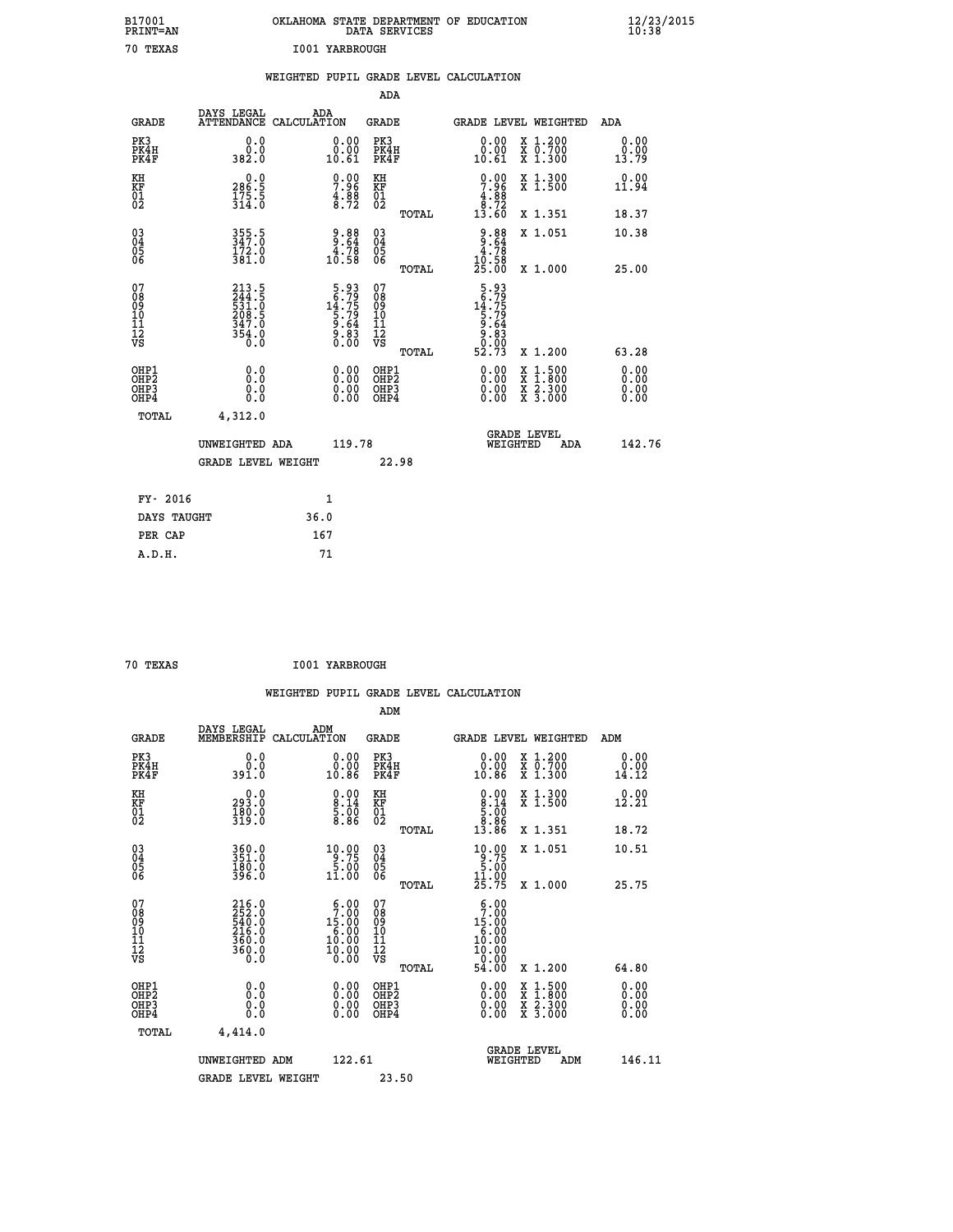| B17001<br>PRINT=AN          |                                      | OKLAHOMA                                                                | STATE DEPARTMENT<br>DATA SERVICES |       | OF<br><b>EDUCATION</b>             |                                                           | 12/23/2015<br>10:38    |  |
|-----------------------------|--------------------------------------|-------------------------------------------------------------------------|-----------------------------------|-------|------------------------------------|-----------------------------------------------------------|------------------------|--|
| TEXAS<br>70                 |                                      | I008<br>GUYMON                                                          |                                   |       |                                    |                                                           |                        |  |
|                             |                                      | WEIGHTED                                                                |                                   |       | PUPIL GRADE LEVEL CALCULATION      |                                                           |                        |  |
|                             |                                      |                                                                         | ADA                               |       |                                    |                                                           |                        |  |
| GRADE                       | DAYS LEGAL                           | ADA<br>ATTENDANCE CALCULATION                                           | GRADE                             |       |                                    | GRADE LEVEL WEIGHTED                                      | ADA                    |  |
| PK3<br>PK4H<br>PK4F         | 305.0<br>6,050.0<br>200.5            | 7.26<br>144.05<br>4.77                                                  | PK3<br>PK4H<br>PK4F               |       | $7.26$<br>144.05<br>4.77           | X 1.200<br>$\overline{x}$ $\overline{0.700}$<br>$X$ 1.300 | 8.71<br>100.84<br>6.20 |  |
| KH<br><b>KF</b><br>01<br>02 | 0.0<br>9,680.0<br>9,979.5<br>9,714.5 | $\begin{smallmatrix} &0.00\\ 230.48\\ 237.61\\ 231.30\end{smallmatrix}$ | KH<br><b>KF</b><br>01<br>02       |       | 0.00<br>230.48<br>237.61<br>231.30 | X 1.300<br>X 1.500                                        | 0.00<br>345.72         |  |
|                             |                                      |                                                                         |                                   | TOTAL | 468.91                             | X 1.351                                                   | 633.50                 |  |

| 03<br>04<br>05<br>06                     | 8,979.5<br>7,905.0<br>9,084.5<br>8,250.0                                   | $\begin{smallmatrix} 213.80\ 188.21\ 216.30\ 196.43 \end{smallmatrix}$                              | 03<br>04<br>05<br>06<br>TOTAL            | $\begin{smallmatrix} 213.80\188.21\216.30\196.43\00.94 \end{smallmatrix}$                             | X 1.051<br>X 1.000                                                                               | 224.70<br>600.94                                                                                                                                                                                                                                                               |
|------------------------------------------|----------------------------------------------------------------------------|-----------------------------------------------------------------------------------------------------|------------------------------------------|-------------------------------------------------------------------------------------------------------|--------------------------------------------------------------------------------------------------|--------------------------------------------------------------------------------------------------------------------------------------------------------------------------------------------------------------------------------------------------------------------------------|
| 07<br>08<br>09<br>101<br>11<br>12<br>VS  | 9,411.5<br>7,901.0<br>9,890.0<br>10,050.5<br>7,938.5<br>6,390.5<br>6,390.5 | $\begin{smallmatrix} 224.08\\188.12\\235.48\\239.30\\239.30\\189.01\\152.15\\0.00\end{smallmatrix}$ | 078901112<br>111112<br>VS<br>TOTAL       | $\begin{smallmatrix} 224.08\\188.12\\235.48\\239.30\\189.01\\152.15\\0.00\\1.228.14\end{smallmatrix}$ | X 1.200                                                                                          | 1,473.77                                                                                                                                                                                                                                                                       |
| OHP1<br>OHP <sub>2</sub><br>OHP3<br>OHP4 |                                                                            |                                                                                                     | OHP1<br>OHP <sub>2</sub><br>OHP3<br>OHP4 |                                                                                                       | $\begin{smallmatrix} x & 1 & 500 \\ x & 1 & 800 \\ x & 2 & 300 \\ x & 3 & 000 \end{smallmatrix}$ | $\begin{smallmatrix} 0.00 & 0.00 & 0.00 & 0.00 & 0.00 & 0.00 & 0.00 & 0.00 & 0.00 & 0.00 & 0.00 & 0.00 & 0.00 & 0.00 & 0.00 & 0.00 & 0.00 & 0.00 & 0.00 & 0.00 & 0.00 & 0.00 & 0.00 & 0.00 & 0.00 & 0.00 & 0.00 & 0.00 & 0.00 & 0.00 & 0.00 & 0.00 & 0.00 & 0.00 & 0.00 & 0.0$ |
| TOTAL                                    | 121,730.5<br>UNWEIGHTED ADA<br><b>GRADE LEVEL WEIGHT</b>                   | 2,898.35                                                                                            | 496.03                                   |                                                                                                       | <b>GRADE LEVEL</b><br>WEIGHTED<br>ADA                                                            | 3,394.38                                                                                                                                                                                                                                                                       |
| FY- 2016                                 |                                                                            | 1                                                                                                   |                                          |                                                                                                       |                                                                                                  |                                                                                                                                                                                                                                                                                |

| ri zulu     |       |
|-------------|-------|
| DAYS TAUGHT | 42.0  |
| PER CAP     | 84    |
| A.D.H.      | 1,084 |
|             |       |

| 70 TEXAS |  | I008 GUYMON |
|----------|--|-------------|
|----------|--|-------------|

|                                          |                                                                                                   |                    |                                                                                                    | ADM                                                 |       |                                                                                  |                                |                                                                                                  |                              |
|------------------------------------------|---------------------------------------------------------------------------------------------------|--------------------|----------------------------------------------------------------------------------------------------|-----------------------------------------------------|-------|----------------------------------------------------------------------------------|--------------------------------|--------------------------------------------------------------------------------------------------|------------------------------|
| <b>GRADE</b>                             | DAYS LEGAL<br>MEMBERSHIP                                                                          | ADM<br>CALCULATION |                                                                                                    | <b>GRADE</b>                                        |       |                                                                                  |                                | GRADE LEVEL WEIGHTED                                                                             | ADM                          |
| PK3<br>PK4H<br>PK4F                      | 324.0<br>6, 256.0<br>210.0                                                                        |                    | 7.71<br>148.95<br>5.00                                                                             | PK3<br>PK4H<br>PK4F                                 |       | 148.95<br>5.00                                                                   | 7.71                           | $\begin{array}{c} x & 1.200 \\ x & 0.700 \end{array}$<br>X 1.300                                 | 9.25<br>104.27<br>6.50       |
| KH<br>KF<br>01<br>02                     | 0.0<br>10,011:0<br>10,276:0<br>10,027:0                                                           |                    | $\begin{smallmatrix} &0.00\\ 238.36\\ 244.67\\ 238.74\end{smallmatrix}$                            | KH<br>KF<br>01<br>02                                |       | $\begin{smallmatrix} &0.00\\ 238.36\\ 244.67\\ 238.74\\ 238.41\end{smallmatrix}$ |                                | X 1.300<br>X 1.500                                                                               | 0.00<br>357.54               |
|                                          |                                                                                                   |                    |                                                                                                    |                                                     | TOTAL |                                                                                  |                                | X 1.351                                                                                          | 653.09                       |
| 03<br>04<br>05<br>06                     | 9,228.0<br>8,089.0<br>9,369.0<br>8,512.0                                                          |                    | $\begin{smallmatrix} 219.71\ 192.60\ 223.07\ 202.67 \end{smallmatrix}$                             | $\begin{array}{c} 03 \\ 04 \\ 05 \\ 06 \end{array}$ |       | $219.71$<br>$192.60$<br>$223.07$<br>$202.67$<br>$618.34$                         |                                | X 1.051                                                                                          | 230.92                       |
|                                          |                                                                                                   |                    |                                                                                                    |                                                     | TOTAL |                                                                                  |                                | X 1.000                                                                                          | 618.34                       |
| 07<br>08<br>09<br>101<br>112<br>VS       | $\begin{smallmatrix}9,690.0\\8,153.0\\10,176.0\\10,472.0\\8,250.0\\6,646.0\\0.0\end{smallmatrix}$ |                    | 230.71<br>194.12<br>242.29<br>$\begin{smallmatrix} 249.33\ 196.43\ 158.24\ 0.00 \end{smallmatrix}$ | 07<br>08<br>09<br>11<br>11<br>12<br>VS              | TOTAL | 230.71<br>194.12<br>242.29<br>249.33<br>196.43<br>158.24<br>1,271.12             | 0.00                           | X 1.200                                                                                          | 1,525.34                     |
| OHP1<br>OHP2<br>OH <sub>P3</sub><br>OHP4 | 0.0<br>0.000                                                                                      |                    | $0.00$<br>$0.00$<br>0.00                                                                           | OHP1<br>OHP2<br>OHP <sub>3</sub><br>OHP4            |       |                                                                                  | $0.00$<br>$0.00$<br>0.00       | $\begin{smallmatrix} x & 1 & 500 \\ x & 1 & 800 \\ x & 2 & 300 \\ x & 3 & 000 \end{smallmatrix}$ | 0.00<br>0.00<br>0.00<br>0.00 |
| TOTAL                                    | 125,689.0                                                                                         |                    |                                                                                                    |                                                     |       |                                                                                  |                                |                                                                                                  |                              |
|                                          | UNWEIGHTED                                                                                        | ADM                | 2,992.60                                                                                           |                                                     |       |                                                                                  | <b>GRADE LEVEL</b><br>WEIGHTED | ADM                                                                                              | 3,505.25                     |
|                                          | <b>GRADE LEVEL WEIGHT</b>                                                                         |                    |                                                                                                    | 512.65                                              |       |                                                                                  |                                |                                                                                                  |                              |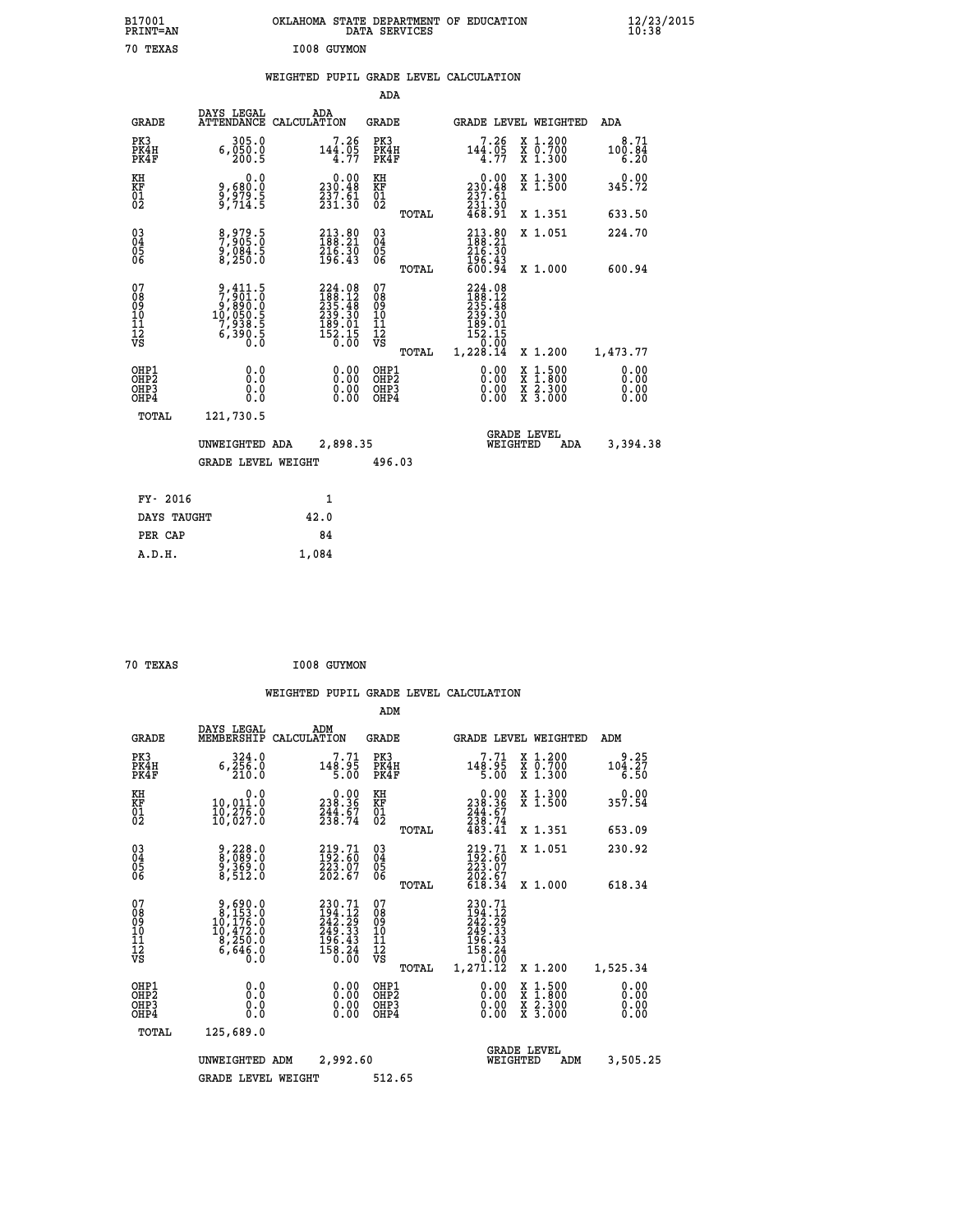| B17001<br>PRINT=AN                     |                                                             | OKLAHOMA STATE DEPARTMENT OF EDUCATION                                                                                  | DATA SERVICES                                                      |                                                                                                                                       |                                                                                                                                           | $\frac{12}{23}$ /2015        |  |
|----------------------------------------|-------------------------------------------------------------|-------------------------------------------------------------------------------------------------------------------------|--------------------------------------------------------------------|---------------------------------------------------------------------------------------------------------------------------------------|-------------------------------------------------------------------------------------------------------------------------------------------|------------------------------|--|
| 70 TEXAS                               |                                                             | <b>I015 HARDESTY</b>                                                                                                    |                                                                    |                                                                                                                                       |                                                                                                                                           |                              |  |
|                                        |                                                             | WEIGHTED PUPIL GRADE LEVEL CALCULATION                                                                                  |                                                                    |                                                                                                                                       |                                                                                                                                           |                              |  |
|                                        |                                                             |                                                                                                                         | <b>ADA</b>                                                         |                                                                                                                                       |                                                                                                                                           |                              |  |
| GRADE                                  | DAYS LEGAL                                                  | ADA<br>ATTENDANCE CALCULATION                                                                                           | GRADE                                                              |                                                                                                                                       | GRADE LEVEL WEIGHTED                                                                                                                      | ADA                          |  |
| PK3<br>PK4H<br>PK4F                    | 0.0<br>0.0<br>230.5                                         | 0.00<br>$\frac{0}{5}$ . $\frac{0}{62}$                                                                                  | PK3<br>PK4H<br>PK4F                                                | 0.00<br>$\frac{0}{5}$ . $\frac{0}{6}$                                                                                                 | X 1.200<br>X 0.700<br>X 1.300                                                                                                             | 0.00<br>0.00<br>7.31         |  |
| KH<br>KF<br>01<br>02                   | 0.0<br>470.5<br>$\frac{236}{234}$ . 9                       | $0.00$<br>11.48<br>$\frac{5}{5}$ : 76                                                                                   | KH<br><b>KF</b><br>01<br>02                                        | $0.00$<br>11.48<br>$\frac{1}{5}$ : 76<br>11.48                                                                                        | X 1.300<br>X 1.500                                                                                                                        | 0.00<br>17.22                |  |
|                                        |                                                             |                                                                                                                         | TOTAL                                                              |                                                                                                                                       | X 1.351                                                                                                                                   | 15.51                        |  |
| 03<br>04<br>05<br>06                   | $314.0$<br>$153.5$<br>281.5<br>199.0                        | $7.56$<br>$3.74$<br>$6.87$<br>$4.85$                                                                                    | $\begin{matrix} 03 \\ 04 \\ 05 \\ 06 \end{matrix}$<br><b>TOTAL</b> | $7.66$<br>$3.74$<br>$6.87$<br>$3.85$<br>15.46                                                                                         | X 1.051<br>X 1.000                                                                                                                        | 8.05<br>15.46                |  |
| 07<br>08<br>09<br>11<br>11<br>12<br>VS | 238.5<br>237.5<br>220.5<br>425.0<br>425.0<br>195.0<br>123.5 | $\begin{array}{r} 5\cdot 82 \\ 5\cdot 79 \\ 5\cdot 38 \\ 10\cdot 37 \\ 4\cdot 76 \\ 3\cdot 01 \\ 0\cdot 00 \end{array}$ | 07<br>08901112<br>1112<br>VS<br>TOTAL                              | $\begin{array}{r} 5\cdot 82 \\ 5\cdot 79 \\ 5\cdot 38 \\ 10\cdot 37 \\ 4\cdot 76 \\ 3\cdot 01 \\ 0\cdot 00 \\ 35\cdot 13 \end{array}$ | X 1.200                                                                                                                                   | 42.16                        |  |
| OHP1<br>OHP2<br>OHP3<br>OHP4           | 0.0<br>0.0<br>0.0<br>0.0                                    | 0.00<br>$\begin{smallmatrix} 0.00 \ 0.00 \end{smallmatrix}$                                                             | OHP1<br>OH <sub>P</sub> 2<br>OHP3<br>OHP4                          | 0.00<br>0.00<br>0.00                                                                                                                  | $\begin{smallmatrix} \mathtt{X} & 1\cdot500\\ \mathtt{X} & 1\cdot800\\ \mathtt{X} & 2\cdot300\\ \mathtt{X} & 3\cdot000 \end{smallmatrix}$ | 0.00<br>0.00<br>0.00<br>0.00 |  |
| <b>TOTAL</b>                           | 3,559.5                                                     |                                                                                                                         |                                                                    |                                                                                                                                       |                                                                                                                                           |                              |  |
|                                        | UNWEIGHTED ADA<br><b>GRADE LEVEL WEIGHT</b>                 | 86.83                                                                                                                   | 18.88                                                              | WEIGHTED                                                                                                                              | <b>GRADE LEVEL</b><br>ADA                                                                                                                 | 105.71                       |  |
| FY- 2016                               |                                                             | 1                                                                                                                       |                                                                    |                                                                                                                                       |                                                                                                                                           |                              |  |
| DAYS TAUGHT                            |                                                             | 41.0                                                                                                                    |                                                                    |                                                                                                                                       |                                                                                                                                           |                              |  |
| PER CAP                                |                                                             | 167                                                                                                                     |                                                                    |                                                                                                                                       |                                                                                                                                           |                              |  |

| 70 TEXAS | I015 HARDESTY |
|----------|---------------|
|          |               |

 **WEIGHTED PUPIL GRADE LEVEL CALCULATION ADM DAYS LEGAL ADM GRADE MEMBERSHIP CALCULATION GRADE GRADE LEVEL WEIGHTED ADM PK3 0.0 0.00 PK3 0.00 X 1.200 0.00 PK4H 0.0 0.00 PK4H 0.00 X 0.700 0.00 PK4F 236.0 5.76 PK4F 5.76 X 1.300 7.49 KH 0.0 0.00 KH 0.00 X 1.300 0.00 KF 487.0 11.88 KF 11.88 X 1.500 17.82 01 241.0 5.88 01 5.88 02 239.0 5.83 02 5.83 TOTAL 11.71 X 1.351 15.82 03 323.0 7.88 03 7.88 X 1.051 8.28 04 164.0 4.00 04 4.00 05 287.0 7.00 05 7.00 06 205.0 5.00 06 5.00 TOTAL 16.00 X 1.000 16.00 07 246.0 6.00 07 6.00 08 246.0 6.00 08 6.00 09 239.0 5.83 09 5.83 10 451.0 11.00 10 11.00 11 205.0 5.00 11 5.00 12** 124.0 **3.02** 124.0  **VS 0.0 0.00 VS 0.00 TOTAL 36.85 X 1.200 44.22 OHP1 0.0 0.00 OHP1 0.00 X 1.500 0.00 OHP2 0.0 0.00 OHP2 0.00 X 1.800 0.00 OHP3 0.0 0.00 OHP3 0.00 X 2.300 0.00 OHP4 0.0 0.00 OHP4 0.00 X 3.000 0.00 TOTAL 3,693.0 GRADE LEVEL UNWEIGHTED ADM 90.08 WEIGHTED ADM 109.63** GRADE LEVEL WEIGHT 19.55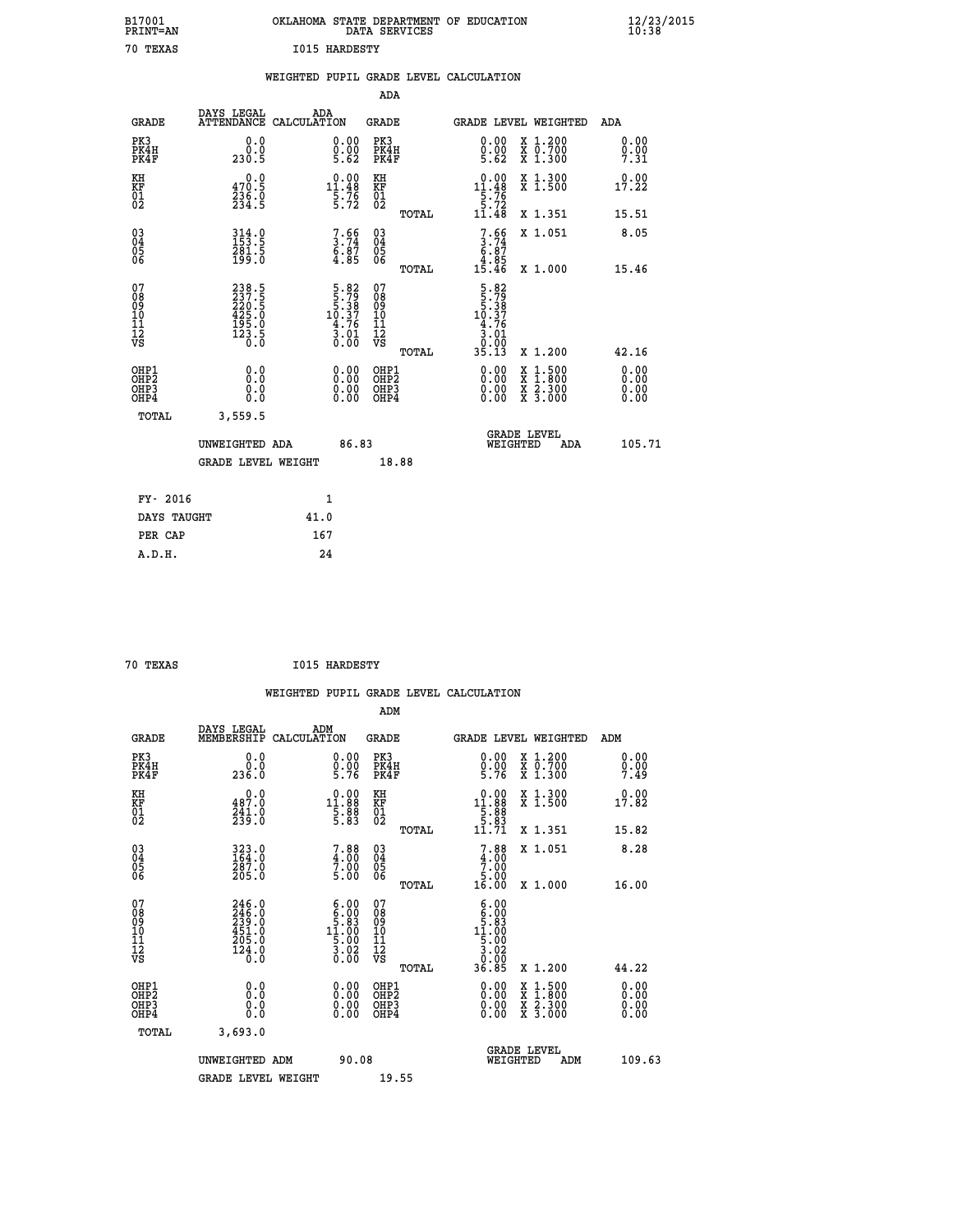| B17001<br><b>PRINT=AN</b> | OKLAHOMA STATE DEPARTMENT OF EDUCATION<br>DATA SERVICES | $\frac{12}{23}$ /2015 |
|---------------------------|---------------------------------------------------------|-----------------------|
| 70<br>TEXAS               | I023 HOOKER                                             |                       |

## **WEIGHTED PUPIL GRADE LEVEL CALCULATION**

| <b>GRADE</b>                                         | DAYS LEGAL<br>ATTENDANCE CALCULATION                                    | ADA                                                                 |                                                                   | <b>GRADE</b>                                  |       |                                                                            |          | GRADE LEVEL WEIGHTED                     | ADA                    |
|------------------------------------------------------|-------------------------------------------------------------------------|---------------------------------------------------------------------|-------------------------------------------------------------------|-----------------------------------------------|-------|----------------------------------------------------------------------------|----------|------------------------------------------|------------------------|
| PK3<br>PK4H<br>PK4F                                  | 143.0<br>1,567.0<br>0.0                                                 | $3\frac{3}{5}\cdot\frac{25}{61}$<br>0.00                            |                                                                   | PK3<br>PK4H<br>PK4F                           |       | $3.25$<br>35.61<br>0.00                                                    |          | X 1.200<br>X 0.700<br>X 1.300            | 3.90<br>24.93<br>0.00  |
| KH<br>KF<br>01<br>02                                 | $\begin{smallmatrix}&&&0.0\\2,187.5\\2,694.5\\1,993.5\end{smallmatrix}$ | $0.00$<br>49.72<br>$\frac{51.24}{45.31}$                            |                                                                   | KH<br>KF<br>$\overline{01}$                   |       | $0.00$<br>$49.72$<br>$61.24$<br>$45.31$<br>$106.55$                        |          | X 1.300<br>X 1.500                       | 0.00<br>74.58          |
|                                                      |                                                                         |                                                                     |                                                                   |                                               | TOTAL |                                                                            |          | X 1.351                                  | 143.95                 |
| $\begin{matrix} 03 \\ 04 \\ 05 \\ 06 \end{matrix}$   | $2,408.5$<br>$1,826.0$<br>$2,009.5$<br>$2,181.5$                        | $54.74$<br>$41.50$<br>$45.67$<br>$49.58$                            |                                                                   | $^{03}_{04}$<br>$\frac{05}{06}$               |       | $\begin{smallmatrix} 54.74\ 41.50\ 45.67\ 49.58\ 136.75 \end{smallmatrix}$ |          | X 1.051                                  | 57.53                  |
|                                                      |                                                                         |                                                                     |                                                                   |                                               | TOTAL |                                                                            |          | X 1.000                                  | 136.75                 |
| 07<br>08<br>09<br>101<br>11<br>12<br>VS              | 2,303.5<br>1,963.5<br>2,057.0<br>2,253.0<br>1,884.5<br>1,456.0          | 52.35<br>44.63<br>46.75<br>51.20<br>51.20<br>53.83<br>33.09<br>0.00 |                                                                   | 07<br>08<br>09<br>001<br>11<br>11<br>12<br>VS | TOTAL | $52.35$<br>$44.63$<br>$46.75$<br>$51.20$<br>$42.83$<br>$33.09$<br>$270.85$ |          | X 1.200                                  | 325.02                 |
|                                                      |                                                                         |                                                                     |                                                                   |                                               |       |                                                                            |          |                                          | 0.00                   |
| OHP1<br>OHP2<br>OH <sub>P3</sub><br>OH <sub>P4</sub> | 0.0<br>0.0<br>144.0                                                     |                                                                     | $\begin{smallmatrix} 0.00\\ 0.00\\ 0.00\\ 3.27 \end{smallmatrix}$ | OHP1<br>OHP2<br>OHP3<br>OHP4                  |       | $\begin{smallmatrix} 0.00\\ 0.00\\ 0.00\\ 3.27 \end{smallmatrix}$          |          | X 1:500<br>X 1:800<br>X 2:300<br>X 3:000 | 0.00<br>$0.00$<br>9.81 |
| TOTAL                                                | 29,072.5                                                                |                                                                     |                                                                   |                                               |       |                                                                            |          |                                          |                        |
|                                                      | UNWEIGHTED ADA                                                          |                                                                     | 660.74                                                            |                                               |       |                                                                            | WEIGHTED | <b>GRADE LEVEL</b><br>ADA                | 776.47                 |
|                                                      | <b>GRADE LEVEL WEIGHT</b>                                               |                                                                     |                                                                   | 115.73                                        |       |                                                                            |          |                                          |                        |
| FY- 2016                                             |                                                                         | 1                                                                   |                                                                   |                                               |       |                                                                            |          |                                          |                        |
| DAYS TAUGHT                                          |                                                                         | 44.0                                                                |                                                                   |                                               |       |                                                                            |          |                                          |                        |
|                                                      |                                                                         |                                                                     |                                                                   |                                               |       |                                                                            |          |                                          |                        |

| 70 TEXAS<br>$\sim$ $\sim$ | I023 HOOKER |
|---------------------------|-------------|
|---------------------------|-------------|

 **PER CAP 145 A.D.H. 158**

 **ADA**

|                                          |                                                                        |                                                                      | ADM                                                 |       |                                                                                                              |                                          |                       |
|------------------------------------------|------------------------------------------------------------------------|----------------------------------------------------------------------|-----------------------------------------------------|-------|--------------------------------------------------------------------------------------------------------------|------------------------------------------|-----------------------|
| <b>GRADE</b>                             | DAYS LEGAL<br>MEMBERSHIP                                               | ADM<br>CALCULATION                                                   | <b>GRADE</b>                                        |       |                                                                                                              | GRADE LEVEL WEIGHTED                     | ADM                   |
| PK3<br>PK4H<br>PK4F                      | 143.0<br>1,669.0<br>0.0                                                | $3^{3.25}_{7.93}$<br>0.00                                            | PK3<br>PK4H<br>PK4F                                 |       | $3.25$<br>37.93<br>0.00                                                                                      | X 1.200<br>X 0.700<br>X 1.300            | 3.90<br>26.55<br>0.00 |
| KH<br>KF<br>01<br>02                     | $\begin{smallmatrix} 0.0\\2,315.0\\2,785.0\\2,047.0 \end{smallmatrix}$ | $\begin{smallmatrix} 0.00\\ 52.61\\ 63.30\\ 46.52 \end{smallmatrix}$ | KH<br>KF<br>01<br>02                                |       | $\begin{smallmatrix} &0.00\,52.61\,63.30\,46.52\,109.82\end{smallmatrix}$                                    | X 1.300<br>X 1.500                       | 0.00<br>78.92         |
|                                          |                                                                        |                                                                      |                                                     | TOTAL |                                                                                                              | X 1.351                                  | 148.37                |
| 03<br>04<br>05<br>06                     | $2,464.0$<br>$1,891.0$<br>$2,084.0$<br>$2,234.0$                       | 56.00<br>42.98<br>47.36<br>50.77                                     | $\begin{array}{c} 03 \\ 04 \\ 05 \\ 06 \end{array}$ |       | $\begin{smallmatrix} 56.00\\ 42.98\\ 47.36\\ 50.77\\ 141.11\\ \end{smallmatrix}$                             | X 1.051                                  | 58.86                 |
|                                          |                                                                        |                                                                      |                                                     | TOTAL |                                                                                                              | X 1.000                                  | 141.11                |
| 07<br>08<br>09<br>101<br>112<br>VS       | $2,354.0$<br>$2,122.0$<br>$2,321.0$<br>$1,938.0$<br>$1,506.0$<br>$0.0$ | 53.50<br>45.823<br>48.23<br>52.75<br>54.05<br>44.23<br>34.230        | 07<br>08<br>09<br>11<br>11<br>12<br>VS              |       | $\begin{array}{r} 53.50 \\ 45.82 \\ 48.23 \\ 52.75 \\ 54.05 \\ 44.05 \\ 34.23 \\ 0.00 \\ 278.58 \end{array}$ |                                          |                       |
|                                          |                                                                        |                                                                      |                                                     | TOTAL |                                                                                                              | X 1.200                                  | 334.30                |
| OHP1<br>OHP2<br>OH <sub>P3</sub><br>OHP4 | 0.0<br>0.0<br>144.0                                                    | $\begin{smallmatrix} 0.00\ 0.00\ 0.00\ 3.27 \end{smallmatrix}$       | OHP1<br>OHP2<br>OHP <sub>3</sub>                    |       | $\begin{smallmatrix} 0.00\\ 0.00\\ 0.00\\ 3.27 \end{smallmatrix}$                                            | X 1:500<br>X 1:800<br>X 2:300<br>X 3:000 | 0.00<br>0.00<br>9.81  |
| TOTAL                                    | 30,033.0                                                               |                                                                      |                                                     |       |                                                                                                              |                                          |                       |
|                                          | UNWEIGHTED ADM                                                         | 682.57                                                               |                                                     |       |                                                                                                              | <b>GRADE LEVEL</b><br>WEIGHTED<br>ADM    | 801.82                |
|                                          | <b>GRADE LEVEL WEIGHT</b>                                              |                                                                      | 119.25                                              |       |                                                                                                              |                                          |                       |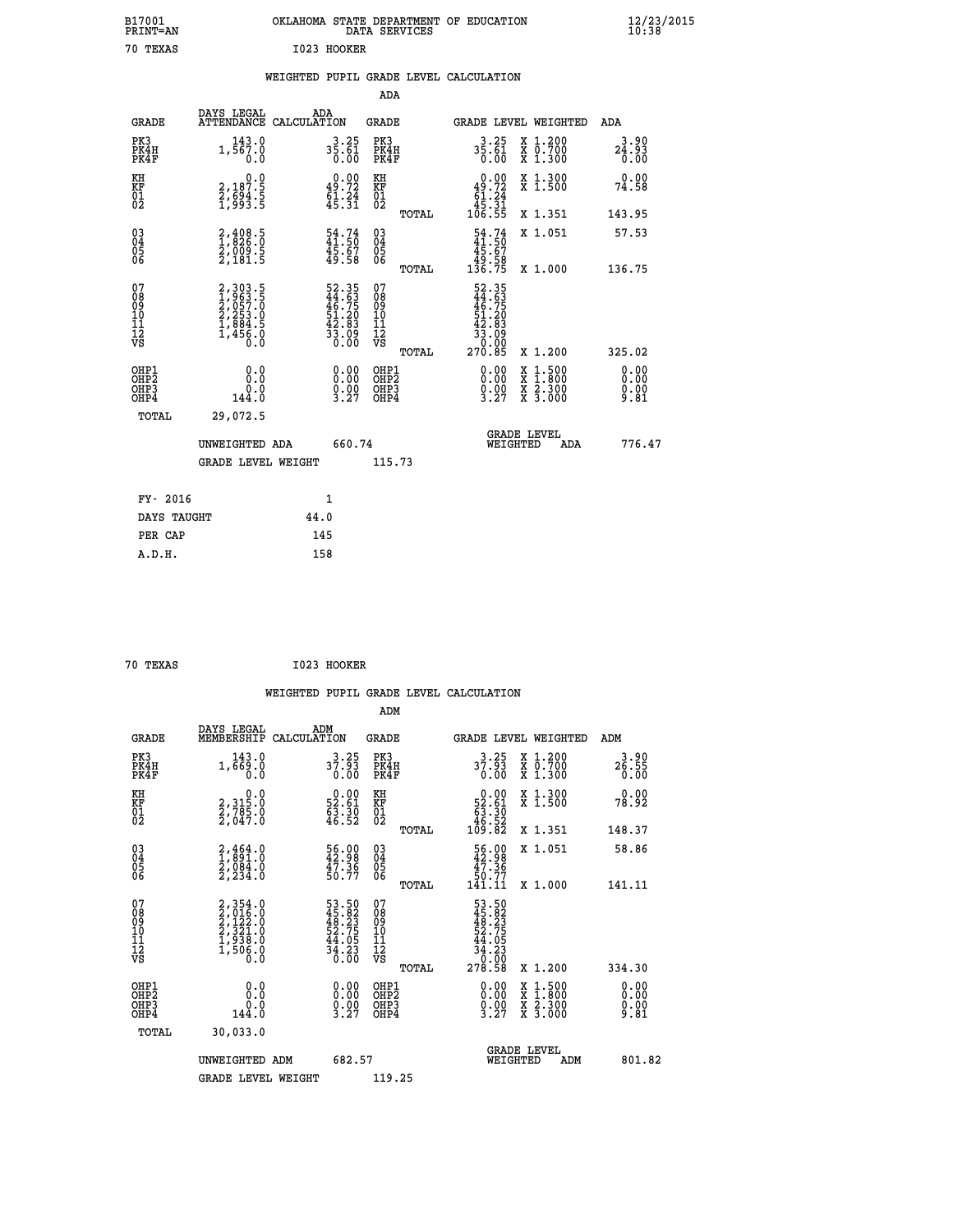| B17001<br>PRINT=AN                       |                                                                                                     |             |                                                                          |                                                    | DATA SERVICES  | OKLAHOMA STATE DEPARTMENT OF EDUCATION                                                                                      |                                                                                                                                      | $\frac{12}{23}$ /2015        |  |
|------------------------------------------|-----------------------------------------------------------------------------------------------------|-------------|--------------------------------------------------------------------------|----------------------------------------------------|----------------|-----------------------------------------------------------------------------------------------------------------------------|--------------------------------------------------------------------------------------------------------------------------------------|------------------------------|--|
| 70 TEXAS                                 |                                                                                                     | I053 TYRONE |                                                                          |                                                    |                |                                                                                                                             |                                                                                                                                      |                              |  |
|                                          |                                                                                                     |             |                                                                          | ADA                                                |                | WEIGHTED PUPIL GRADE LEVEL CALCULATION                                                                                      |                                                                                                                                      |                              |  |
| <b>GRADE</b>                             | DAYS LEGAL<br>ATTENDANCE CALCULATION                                                                | ADA         |                                                                          | GRADE                                              |                | GRADE LEVEL WEIGHTED                                                                                                        |                                                                                                                                      | ADA                          |  |
| PK3<br>PK4H<br>PK4F                      | 42.0<br>0.0<br>553.5                                                                                |             | 0.93<br>0.00<br>12.30                                                    | PK3<br>PK4H<br>PK4F                                |                | 0.93<br>$\begin{smallmatrix} 0.00 \ 12.30 \end{smallmatrix}$                                                                | X 1.200<br>X 0.700<br>X 1.300                                                                                                        | 1.12<br>0.00<br>15.99        |  |
| KH<br>KF<br>01<br>02                     | 0.0<br>518:0<br>654:5<br>824:5                                                                      |             | $\begin{array}{c} 0.00 \\ 11.51 \\ 14.54 \\ 18.32 \end{array}$           | KH<br>KF<br>$\overline{01}$                        |                | $\begin{array}{r} 0.00 \\[-4pt] 11.51 \\[-4pt] 14.54 \\[-4pt] 18.32 \\[-4pt] 32.86 \end{array}$                             | X 1.300<br>X 1.500                                                                                                                   | 0.00<br>17.27                |  |
|                                          |                                                                                                     |             |                                                                          |                                                    | TOTAL          |                                                                                                                             | X 1.351                                                                                                                              | 44.39                        |  |
| $03\overline{4}$<br>0500                 | $788.5$<br>$441.5$<br>$910.5$<br>767.0                                                              |             | $\begin{array}{c} 17.52 \\ 9.81 \\ 20.23 \\ 17.04 \end{array}$           | $\begin{matrix} 03 \\ 04 \\ 05 \\ 06 \end{matrix}$ |                | $\frac{17.52}{20.23}$<br>17.04                                                                                              | X 1.051                                                                                                                              | 18.41                        |  |
| 07<br>08<br>09<br>10<br>11<br>12<br>VS   | $\begin{smallmatrix} 646.5\\ 853.5\\ 068.5\\ 068.5\\ 831.5\\ 738.5\\ 923.0\\ 0.0 \end{smallmatrix}$ |             | $14.37$<br>$23.74$<br>$23.74$<br>$18.48$<br>$16.41$<br>$20.51$<br>$0.00$ | 07<br>08<br>09<br>10<br>11<br>12<br>VS             | TOTAL<br>TOTAL | 47.08<br>14.37<br>$\frac{1}{2}$ $\frac{1}{3}$ $\cdot\frac{9}{7}$ $\frac{7}{4}$<br>18.48<br>16.41<br>20.51<br>Ŏ.ŎŌ<br>112.48 | X 1,000<br>X 1.200                                                                                                                   | 47.08<br>134.98              |  |
| OHP1<br>OHP <sub>2</sub><br>OHP3<br>OHP4 | 0.000<br>0.0<br>0.0                                                                                 |             | 0.00<br>0.00                                                             | OHP1<br>OHP <sub>2</sub><br>OHP3<br>OHP4           |                | 0.00<br>0.00<br>0.00                                                                                                        | $\begin{smallmatrix} \mathtt{X} & 1 & 500 \\ \mathtt{X} & 1 & 800 \\ \mathtt{X} & 2 & 300 \\ \mathtt{X} & 3 & 000 \end{smallmatrix}$ | 0.00<br>0.00<br>0.00<br>0.00 |  |
| TOTAL                                    | 10,561.5                                                                                            |             |                                                                          |                                                    |                |                                                                                                                             |                                                                                                                                      |                              |  |
|                                          | UNWEIGHTED ADA                                                                                      |             | 234.68                                                                   |                                                    |                | WEIGHTED                                                                                                                    | <b>GRADE LEVEL</b><br>ADA                                                                                                            | 279.24                       |  |
|                                          | <b>GRADE LEVEL WEIGHT</b>                                                                           |             |                                                                          |                                                    | 44.56          |                                                                                                                             |                                                                                                                                      |                              |  |
| FY- 2016                                 |                                                                                                     |             | 1                                                                        |                                                    |                |                                                                                                                             |                                                                                                                                      |                              |  |
| DAYS TAUGHT                              |                                                                                                     | 45.0        |                                                                          |                                                    |                |                                                                                                                             |                                                                                                                                      |                              |  |
| PER CAP                                  |                                                                                                     | 114         |                                                                          |                                                    |                |                                                                                                                             |                                                                                                                                      |                              |  |

| 70 TEXAS |  |  | I053 TYRONE |
|----------|--|--|-------------|

 **WEIGHTED PUPIL GRADE LEVEL CALCULATION ADM DAYS LEGAL ADM GRADE MEMBERSHIP CALCULATION GRADE GRADE LEVEL WEIGHTED ADM PK3 42.0 0.93 PK3 0.93 X 1.200 1.12 PK4H 0.0 0.00 PK4H 0.00 X 0.700 0.00 PK4F 584.0 12.98 PK4F 12.98 X 1.300 16.87 KH 0.0 0.00 KH 0.00 X 1.300 0.00 KF 540.0 12.00 KF 12.00 X 1.500 18.00 01 699.0 15.53 01 15.53** 02 853.0 18.96 02 <sub>noman</sub> 18.96  **TOTAL 34.49 X 1.351 46.60 03 807.0 17.93 03 17.93 X 1.051 18.84 04 460.0 10.22 04 10.22 05 945.0 21.00 05 21.00** 06 779.0 17.31 06 <sub>nomai</sub> 17.31  **TOTAL 48.53 X 1.000 48.53** 07 663.0 14.73 07 14.73<br>
08 869.0 19.31 08 19.31<br>
10 1,100.0 24.44 09 24.44<br>
10 756.0 16.80 10 16.00<br>
12 945.0 21.00 12 16.80<br>
VS 945.0 20.000 12<br>
12 0.00  **TOTAL 115.28 X 1.200 138.34 OHP1 0.0 0.00 OHP1 0.00 X 1.500 0.00 OHP2 0.0 0.00 OHP2 0.00 X 1.800 0.00 OHP3 0.0 0.00 OHP3 0.00 X 2.300 0.00 OHP4 0.0 0.00 OHP4 0.00 X 3.000 0.00 TOTAL 10,897.0 GRADE LEVEL UNWEIGHTED ADM 242.14 WEIGHTED ADM 288.30** GRADE LEVEL WEIGHT 46.16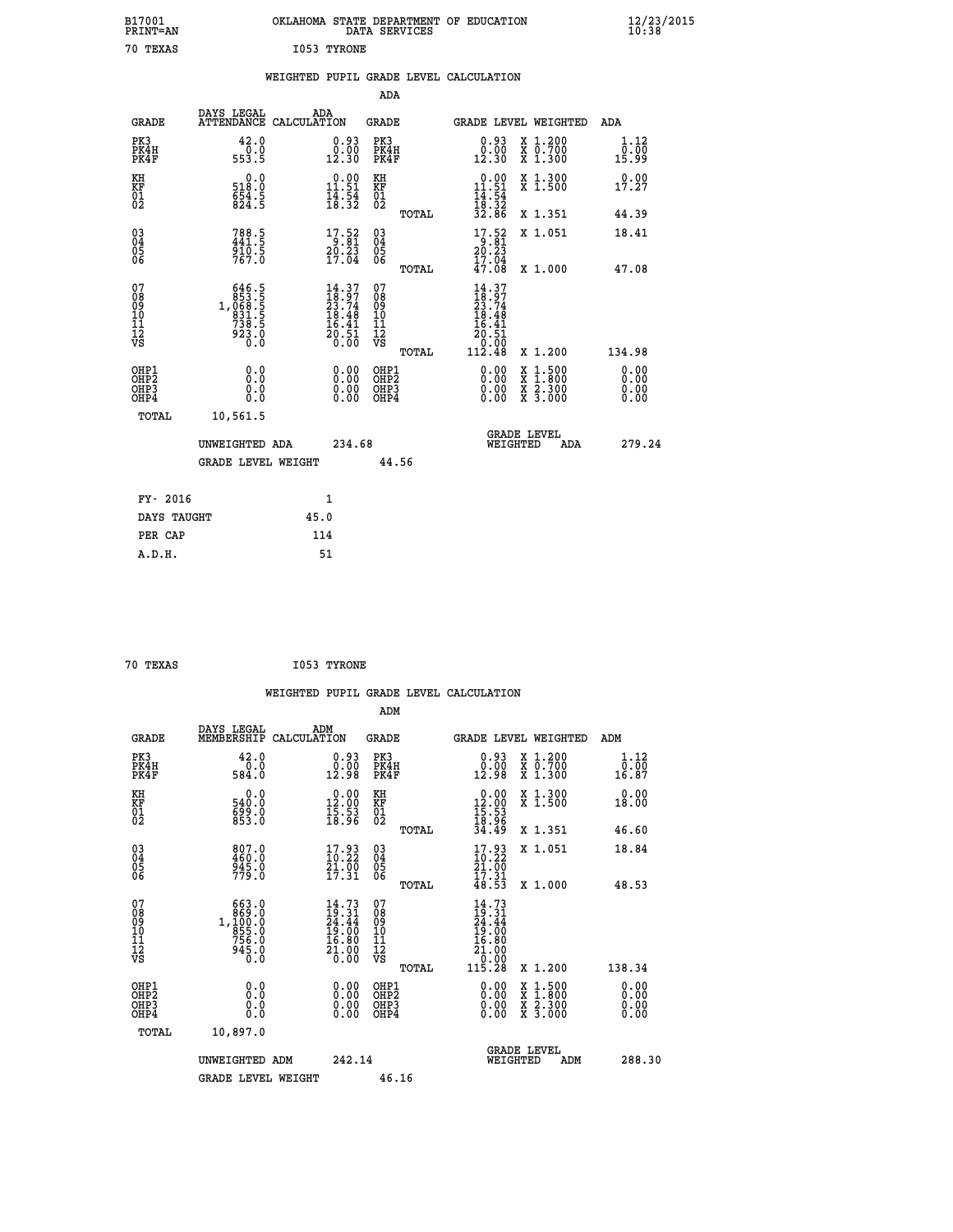| B17001<br>PRINT=AN                           |                                                             | OKLAHOMA STATE DEPARTMENT OF EDUCATION                               | DATA SERVICES                                        |                                                                    |                                          | $\frac{12}{23}$ /2015        |  |
|----------------------------------------------|-------------------------------------------------------------|----------------------------------------------------------------------|------------------------------------------------------|--------------------------------------------------------------------|------------------------------------------|------------------------------|--|
| 70 TEXAS                                     |                                                             | I060 GOODWELL                                                        |                                                      |                                                                    |                                          |                              |  |
|                                              |                                                             | WEIGHTED PUPIL GRADE LEVEL CALCULATION                               |                                                      |                                                                    |                                          |                              |  |
|                                              |                                                             |                                                                      | ADA                                                  |                                                                    |                                          |                              |  |
| <b>GRADE</b>                                 | DAYS LEGAL                                                  | ADA<br>ATTENDANCE CALCULATION                                        | GRADE                                                |                                                                    | GRADE LEVEL WEIGHTED                     | ADA                          |  |
| PK3<br>PK4H<br>PK4F                          | 0.0<br>0.0<br>480.0                                         | 0.00<br>0.00<br>11.43                                                | PK3<br>PK4H<br>PK4F                                  | 0.00<br>$\begin{smallmatrix} 0.00 \ 11.43 \end{smallmatrix}$       | X 1.200<br>X 0.700<br>X 1.300            | 0.00<br>0.00<br>14.86        |  |
| KH<br>ΚF<br>$\frac{01}{02}$                  | 0.0<br>868.0<br>905.0<br>781.0                              | $\begin{smallmatrix} 0.00\\ 20.67\\ 21.55\\ 18.60 \end{smallmatrix}$ | KH<br>KF<br>01<br>02                                 | $20.00$<br>20.67<br>$\frac{21}{18}$ $\frac{55}{60}$                | X 1.300<br>X 1.500                       | 0.00<br>31.01                |  |
|                                              |                                                             |                                                                      | TOTAL                                                | 40.15                                                              | X 1.351                                  | 54.24                        |  |
| 03<br>04<br>05<br>06                         | $621.0$<br>$621.0$<br>$970.5$<br>$762.5$                    | $\begin{smallmatrix} 14.64\ 14.79\ 23.11\ 18.15 \end{smallmatrix}$   | $\begin{matrix} 03 \\ 04 \\ 05 \\ 06 \end{matrix}$   | $14.99$<br>$14.79$<br>$23.11$<br>$18.15$                           | X 1.051                                  | 15.39                        |  |
|                                              |                                                             |                                                                      | TOTAL<br>07                                          | 56.05                                                              | X 1.000                                  | 56.05                        |  |
| 07<br>08<br>09<br>10<br>11<br>11<br>12<br>VS | 690.5<br>646.5<br>560.0<br>550.5<br>598.5<br>591.5<br>701.5 | $16.44$<br>$15.39$<br>$13.33$<br>$13.11$<br>$\frac{14.25}{16.70}$    | 08<br>09<br>10<br>$\frac{11}{12}$<br>$\frac{12}{18}$ | $16.44$<br>$15.39$<br>$13.33$<br>$13.11$<br>14.25<br>16.70<br>0:00 |                                          |                              |  |
|                                              |                                                             |                                                                      | TOTAL                                                | 89.22                                                              | X 1.200                                  | 107.06                       |  |
| OHP1<br>OHP2<br>OHP3<br>OHP4                 | 0.0<br>0.0<br>0.0<br>0.0                                    | 0.00<br>$\begin{smallmatrix} 0.00 \ 0.00 \end{smallmatrix}$          | OHP1<br>OH <sub>P</sub> 2<br>OHP3<br>OHP4            | 0.00<br>0.00<br>0.00                                               | X 1:500<br>X 1:800<br>X 2:300<br>X 3:000 | 0.00<br>0.00<br>0.00<br>0.00 |  |
| TOTAL                                        | 9,750.5                                                     |                                                                      |                                                      |                                                                    |                                          |                              |  |
|                                              | UNWEIGHTED ADA                                              | 232.16                                                               |                                                      | WEIGHTED                                                           | <b>GRADE LEVEL</b><br>ADA                | 278.61                       |  |
|                                              | <b>GRADE LEVEL WEIGHT</b>                                   |                                                                      | 46.45                                                |                                                                    |                                          |                              |  |
| FY- 2016                                     |                                                             | 1                                                                    |                                                      |                                                                    |                                          |                              |  |
| DAYS TAUGHT                                  |                                                             | 42.0                                                                 |                                                      |                                                                    |                                          |                              |  |
| PER CAP                                      |                                                             | 112                                                                  |                                                      |                                                                    |                                          |                              |  |

| 70 TEXAS | I060 GOODWELL |
|----------|---------------|

 **WEIGHTED PUPIL GRADE LEVEL CALCULATION ADM DAYS LEGAL ADM GRADE MEMBERSHIP CALCULATION GRADE GRADE LEVEL WEIGHTED ADM PK3 0.0 0.00 PK3 0.00 X 1.200 0.00 PK4H 0.0 0.00 PK4H 0.00 X 0.700 0.00 PK4F 529.0 12.60 PK4F 12.60 X 1.300 16.38 KH 0.0 0.00 KH 0.00 X 1.300 0.00 KF 895.0 21.31 KF 21.31 X 1.500 31.97 01 231.0 23.21 01 22.21 02 797.0 18.98 02 18.98 TOTAL 41.19 X 1.351 55.65 03 630.0 15.00 03 15.00 X 1.051 15.77 04 630.0 15.00 04 15.00 05 1,005.0 23.93 05 23.93** 06 790.0 18.81 06 <sub>memas</sub> 1<u>8</u>.81  **TOTAL 57.74 X 1.000 57.74 07 724.0 17.24 07 17.24 08 672.0 16.00 08 16.00 09 588.0 14.00 09 14.00 10 588.0 14.00 10 14.00 11 630.0 15.00 11 15.00 12** 17.90 **17.90 17.90 12 VS** 0.0 0.00 VS 0.00 0.00  **TOTAL 93.24 X 1.200 111.89 OHE1 0.00 0.00 0.000 OHE1 0.00 X 1.500 0.00 OHES 0.0 0.0 0.00 OHES 0.00 X 1.800 0.00 OHP3 0.0 0.00 OHP3 0.00 X 2.300 0.00 OHP4 0.0 0.00 OHP4 0.00 X 3.000 0.00 TOTAL 10,125.0 GRADE LEVEL UNWEIGHTED ADM 241.08 WEIGHTED ADM 289.40** GRADE LEVEL WEIGHT 48.32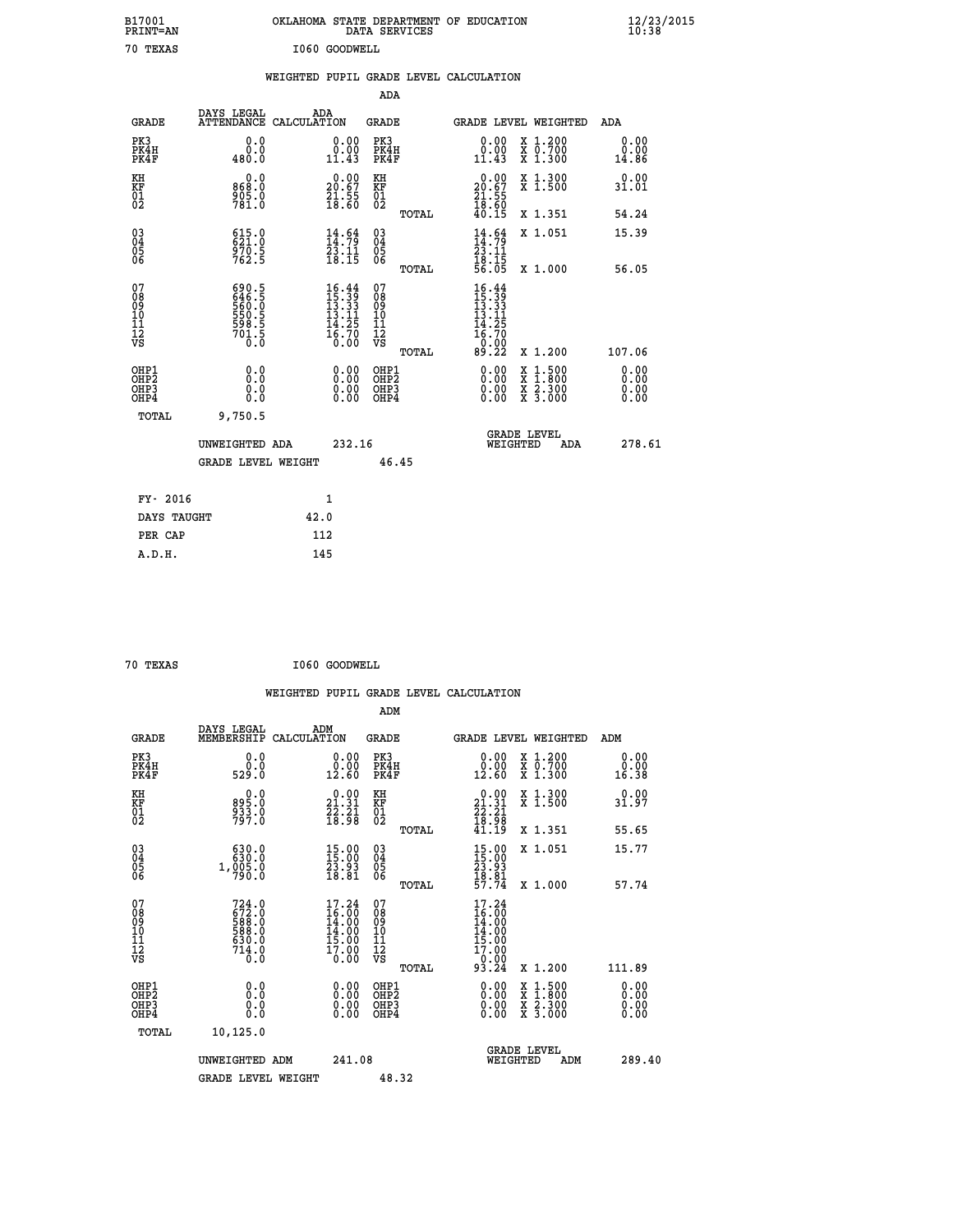| B17001<br>PRINT=AN                                 |                                                              | OKLAHOMA STATE DEPARTMENT OF EDUCATION                                                | DATA SERVICES                                      |                                                                             |                                                                                                                                      | $\frac{12}{23}$ /2015 |  |
|----------------------------------------------------|--------------------------------------------------------------|---------------------------------------------------------------------------------------|----------------------------------------------------|-----------------------------------------------------------------------------|--------------------------------------------------------------------------------------------------------------------------------------|-----------------------|--|
| 70 TEXAS                                           |                                                              | I061 TEXHOMA                                                                          |                                                    |                                                                             |                                                                                                                                      |                       |  |
|                                                    |                                                              | WEIGHTED PUPIL GRADE LEVEL CALCULATION                                                |                                                    |                                                                             |                                                                                                                                      |                       |  |
|                                                    |                                                              |                                                                                       | ADA                                                |                                                                             |                                                                                                                                      |                       |  |
| <b>GRADE</b>                                       | DAYS LEGAL<br>ATTENDANCE CALCULATION                         | ADA                                                                                   | GRADE                                              | GRADE LEVEL WEIGHTED                                                        |                                                                                                                                      | ADA                   |  |
| PK3<br>PK4H<br>PK4F                                | 0.0<br>522.5<br>0.0                                          | 0.00<br>12.74<br>0.00                                                                 | PK3<br>PK4H<br>PK4F                                | 0.00<br>$^{12.74}_{0.00}$                                                   | X 1.200<br>X 0.700<br>X 1.300                                                                                                        | 0.00<br>8.92<br>0.00  |  |
| KH<br>KF<br>$\overline{01}$                        | 0.0<br>845.0<br>593.0                                        | $20.00$<br>20.61<br>$\frac{15.54}{14.46}$                                             | KH<br>KF<br>01<br>02                               | $20.00$<br>20.61<br>$\frac{15}{14}$ $\cdot\frac{54}{46}$<br>$\frac{30}{10}$ | X 1.300<br>X 1.500                                                                                                                   | 0.00<br>30.92         |  |
|                                                    |                                                              |                                                                                       | TOTAL                                              |                                                                             | X 1.351                                                                                                                              | 40.53                 |  |
| $\begin{matrix} 03 \\ 04 \\ 05 \\ 06 \end{matrix}$ | 512.0<br>$763.5$<br>943.5                                    | $\begin{smallmatrix} 17.05\\ 12.49\\ 18.62\\ 23.01 \end{smallmatrix}$                 | $\begin{matrix} 03 \\ 04 \\ 05 \\ 06 \end{matrix}$ | $17.05$<br>12.49<br>18.62<br>$\frac{23.01}{54.12}$                          | X 1.051                                                                                                                              | 17.92                 |  |
| 07                                                 |                                                              |                                                                                       | TOTAL<br>07                                        |                                                                             | X 1.000                                                                                                                              | 54.12                 |  |
| 08<br>09<br>11<br>11<br>12<br>VS                   | $674.5$<br>$669.5$<br>$865.0$<br>$765.0$<br>$737.5$<br>807.5 | $\begin{smallmatrix} 16.45\\16.33\\21.10\\18.66\\17.99\\19.70\\0.00\end{smallmatrix}$ | 08<br>09<br>10<br>11<br>12<br>VS                   | $16.45$<br>$16.33$<br>$21.10$<br>$18.66$<br>17.99<br>19.70<br>0.00          |                                                                                                                                      |                       |  |
|                                                    | 0.0                                                          |                                                                                       | TOTAL<br>OHP1                                      | 110.23                                                                      | X 1.200                                                                                                                              | 132.28<br>0.00        |  |
| OHP1<br>OHP2<br>OHP3<br>OHP4                       | 0.0<br>0.0<br>0.0                                            | 0.00<br>0.00<br>0.00                                                                  | OH <sub>P</sub> 2<br>OHP3<br>OHP4                  | 0.00<br>0.00<br>0.00                                                        | $\begin{smallmatrix} \mathtt{X} & 1 & 500 \\ \mathtt{X} & 1 & 800 \\ \mathtt{X} & 2 & 300 \\ \mathtt{X} & 3 & 000 \end{smallmatrix}$ | 0.00<br>0.00<br>0.00  |  |
| TOTAL                                              | 10,034.5                                                     |                                                                                       |                                                    |                                                                             |                                                                                                                                      |                       |  |
|                                                    | UNWEIGHTED ADA                                               | 244.75                                                                                |                                                    | WEIGHTED                                                                    | <b>GRADE LEVEL</b><br>ADA                                                                                                            | 284.69                |  |
|                                                    | <b>GRADE LEVEL WEIGHT</b>                                    |                                                                                       | 39.94                                              |                                                                             |                                                                                                                                      |                       |  |
| FY- 2016                                           |                                                              | 1                                                                                     |                                                    |                                                                             |                                                                                                                                      |                       |  |
| DAYS TAUGHT                                        |                                                              | 41.0                                                                                  |                                                    |                                                                             |                                                                                                                                      |                       |  |
| PER CAP                                            |                                                              | 167                                                                                   |                                                    |                                                                             |                                                                                                                                      |                       |  |

| 70 TEXAS | I061 TEXHOMA |
|----------|--------------|

 **WEIGHTED PUPIL GRADE LEVEL CALCULATION ADM DAYS LEGAL ADM GRADE MEMBERSHIP CALCULATION GRADE GRADE LEVEL WEIGHTED ADM PK3 0.0 0.00 PK3 0.00 X 1.200 0.00 PK4H 533.0 13.00 PK4H 13.00 X 0.700 9.10 PK4F 0.0 0.00 PK4F 0.00 X 1.300 0.00 KH 0.0 0.00 KH 0.00 X 1.300 0.00 KF 861.0 21.00 KF 21.00 X 1.500 31.50 01 656.0 16.00 01 16.00** 02 611.0 14.90 02 <sub>noman</sub> 14.90  **TOTAL 30.90 X 1.351 41.75 03 714.0 17.41 03 17.41 X 1.051 18.30 04 516.0 12.59 04 12.59 05 778.0 18.98 05 18.98 06 984.0 24.00 06 24.00 TOTAL 55.57 X 1.000 55.57 07 697.0 17.00 07 17.00 08 697.0 17.00 08 17.00 09 885.0 21.59 09 21.59 10 778.0 18.98 10 18.98 11** 761.0 **18.56 11** 18.56  **12 820.0 20.00 12 20.00 VS** 0.0 0.00 VS 0.00 0.00 1, 0.00  **TOTAL 113.13 X 1.200 135.76 OHP1 0.0 0.00 OHP1 0.00 X 1.500 0.00 OHP2 0.0 0.00 OHP2 0.00 X 1.800 0.00 OHP3 0.0 0.00 OHP3 0.00 X 2.300 0.00 OHP4 0.0 0.00 OHP4 0.00 X 3.000 0.00 TOTAL 10,291.0 GRADE LEVEL UNWEIGHTED ADM 251.01 WEIGHTED ADM 291.98** GRADE LEVEL WEIGHT 40.97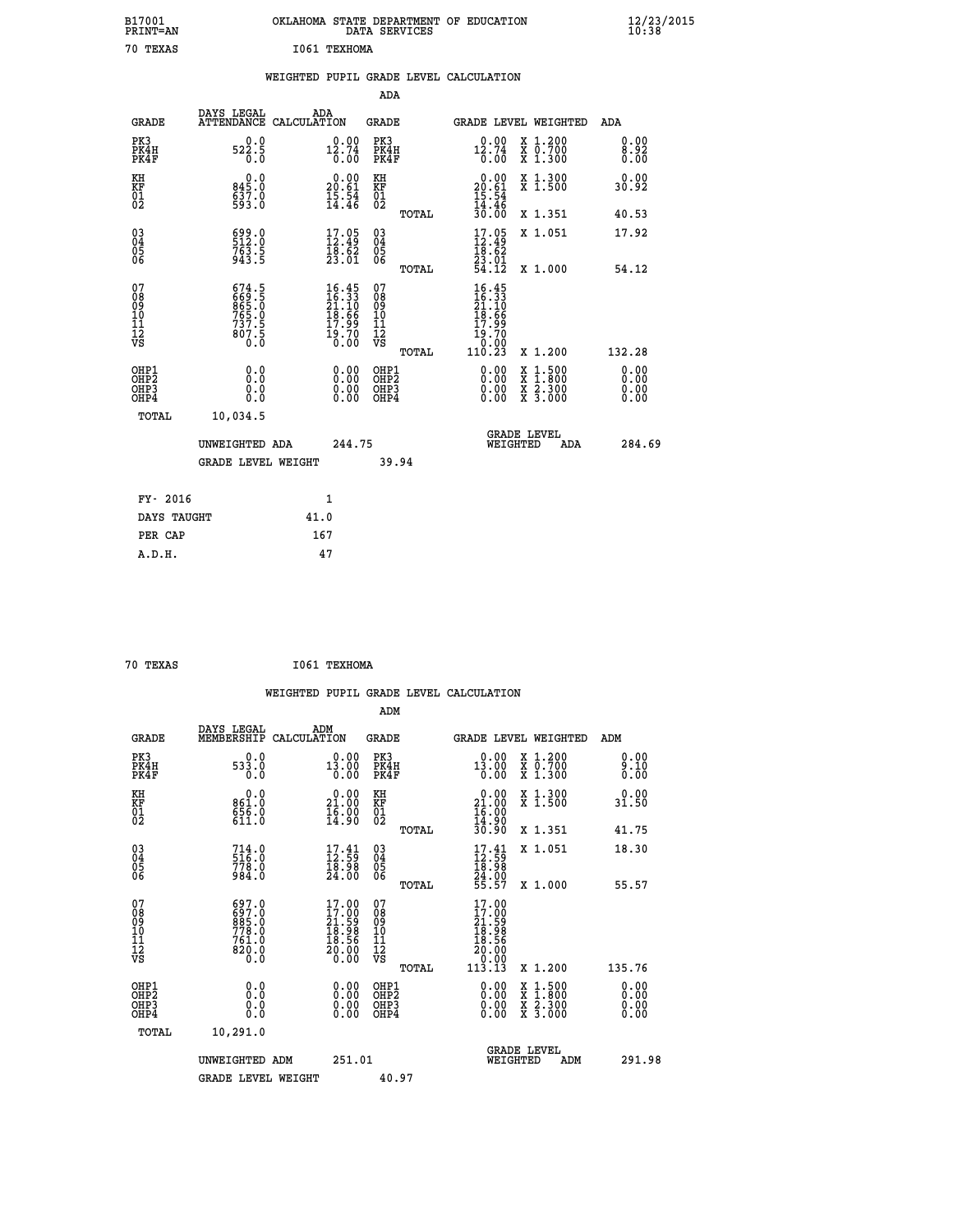|  | OKLAHOMA STATE DEPARTMENT OF EDUCATION<br>DATA SERVICES |  |
|--|---------------------------------------------------------|--|
|  | COUNTY TOTALS                                           |  |

|  |  | WEIGHTED PUPIL GRADE LEVEL CALCULATION |
|--|--|----------------------------------------|
|  |  |                                        |

| <b>GRADE</b>                              |                                              | ADA                                                                                                                                                                                                          |                                                                                                                                                                                                                                 |                                                                                              |                                                                                                      |                                                                                                                                                                                                                        |     | ADA                                                                                                                                                                                                   |
|-------------------------------------------|----------------------------------------------|--------------------------------------------------------------------------------------------------------------------------------------------------------------------------------------------------------------|---------------------------------------------------------------------------------------------------------------------------------------------------------------------------------------------------------------------------------|----------------------------------------------------------------------------------------------|------------------------------------------------------------------------------------------------------|------------------------------------------------------------------------------------------------------------------------------------------------------------------------------------------------------------------------|-----|-------------------------------------------------------------------------------------------------------------------------------------------------------------------------------------------------------|
| PK3<br>PK4H<br>PK4F                       | 490.0<br>8,139.5<br>2,012.0                  | $11.44$<br>$192.40$<br>48.41                                                                                                                                                                                 | PK3                                                                                                                                                                                                                             |                                                                                              | $1\frac{11\cdot 44}{2\cdot 40}$<br>48.41                                                             |                                                                                                                                                                                                                        |     | 13.73<br>$1\bar{3}\bar{4}\cdot\bar{6}\bar{9}\over 62.93$                                                                                                                                              |
| KH                                        | 0.0                                          |                                                                                                                                                                                                              |                                                                                                                                                                                                                                 |                                                                                              |                                                                                                      |                                                                                                                                                                                                                        |     | 0.00<br>550.67                                                                                                                                                                                        |
|                                           |                                              |                                                                                                                                                                                                              |                                                                                                                                                                                                                                 | TOTAL                                                                                        |                                                                                                      |                                                                                                                                                                                                                        |     | 989.42                                                                                                                                                                                                |
| 03<br>04<br>05<br>06                      | 14,727.5<br>12,514.0<br>14,778.0<br>14,144.5 |                                                                                                                                                                                                              |                                                                                                                                                                                                                                 |                                                                                              |                                                                                                      |                                                                                                                                                                                                                        |     | 1,347.02                                                                                                                                                                                              |
|                                           |                                              |                                                                                                                                                                                                              |                                                                                                                                                                                                                                 |                                                                                              |                                                                                                      |                                                                                                                                                                                                                        |     | 980.95                                                                                                                                                                                                |
| 07<br>08<br>09<br>11<br>11<br>12<br>VS    | Ō.Ō                                          |                                                                                                                                                                                                              | 08<br>09<br>11<br>11<br>12<br>VS                                                                                                                                                                                                |                                                                                              |                                                                                                      |                                                                                                                                                                                                                        |     | 2,278.55                                                                                                                                                                                              |
| OHP1<br>OH <sub>P</sub> 2<br>OHP3<br>OHP4 | 0.0<br>0.0<br>144.0                          | 0.00<br>$\frac{0.00}{3.27}$                                                                                                                                                                                  |                                                                                                                                                                                                                                 |                                                                                              | 0.00<br>$\frac{0.00}{3.27}$                                                                          |                                                                                                                                                                                                                        |     | 0.00<br>0.00<br>0.00<br>9.81                                                                                                                                                                          |
| TOTAL                                     | 193,579.0                                    |                                                                                                                                                                                                              |                                                                                                                                                                                                                                 |                                                                                              |                                                                                                      |                                                                                                                                                                                                                        |     |                                                                                                                                                                                                       |
|                                           |                                              |                                                                                                                                                                                                              |                                                                                                                                                                                                                                 |                                                                                              |                                                                                                      |                                                                                                                                                                                                                        | ADA | 5,386.82                                                                                                                                                                                              |
|                                           |                                              |                                                                                                                                                                                                              |                                                                                                                                                                                                                                 |                                                                                              |                                                                                                      |                                                                                                                                                                                                                        |     |                                                                                                                                                                                                       |
| FY- 2016                                  |                                              | $\mathbf{1}$                                                                                                                                                                                                 |                                                                                                                                                                                                                                 |                                                                                              |                                                                                                      |                                                                                                                                                                                                                        |     |                                                                                                                                                                                                       |
|                                           |                                              | 378.0                                                                                                                                                                                                        |                                                                                                                                                                                                                                 |                                                                                              |                                                                                                      |                                                                                                                                                                                                                        |     |                                                                                                                                                                                                       |
| PER CAP                                   |                                              | 1,290                                                                                                                                                                                                        |                                                                                                                                                                                                                                 |                                                                                              |                                                                                                      |                                                                                                                                                                                                                        |     |                                                                                                                                                                                                       |
| A.D.H.                                    |                                              | 1,622                                                                                                                                                                                                        |                                                                                                                                                                                                                                 |                                                                                              |                                                                                                      |                                                                                                                                                                                                                        |     |                                                                                                                                                                                                       |
|                                           | KF<br>01<br>02                               | DAYS LEGAL<br>15,476:5<br>16,092:5<br>14,894:5<br>$\begin{smallmatrix} 14\,,\,178\,.5\\ 12\,,\,516\,.0\\ 15\,,\,192\,.0\\ 15\,,\,084\,.0\\ 12\,,\,439\,.5\\ 10\,,\,756\,.0 \end{smallmatrix}$<br>DAYS TAUGHT | ATTENDANCE CALCULATION<br>$367.10$<br>$379.75$<br>$352.61$<br>348.31<br>296.61<br>349.32<br>335.02<br>335.44<br>296.02<br>360.53<br>356.91<br>356.91<br>294.89<br>254.99<br>0.00<br>UNWEIGHTED ADA<br><b>GRADE LEVEL WEIGHT</b> | KH<br>KF<br>01<br>02<br>$\begin{matrix} 03 \\ 04 \\ 05 \\ 06 \end{matrix}$<br>07<br>4,583.02 | ADA<br>GRADE<br>PK4H<br>PK4F<br>TOTAL<br>TOTAL<br>OHP1<br>OHP <sub>2</sub><br>OHP3<br>OHP4<br>803.80 | $\begin{smallmatrix} &0.00\\ 367.10\\ 379.75\\ 352.61\\ 732.36\end{smallmatrix}$<br>348.31<br>296.61<br>349.32<br>335.02<br>980.95<br>335.44<br>296.023<br>360.531<br>356.91<br>294.89<br>254.990<br>0.000<br>1,898.78 |     | GRADE LEVEL WEIGHTED<br>X 1.200<br>X 0.700<br>X 1.300<br>X 1.300<br>X 1.500<br>X 1.351<br>X 1.051<br>X 1.000<br>X 1.200<br>X 1:500<br>X 1:800<br>X 2:300<br>X 3:000<br><b>GRADE LEVEL</b><br>WEIGHTED |

| <u>~</u><br>א פי |
|------------------|

B17001<br>PRINT=AN<br>TEXAS

 **TEXAS COUNTY TOTALS**

|                                          |                                                                                                                                                     |                                                                  | ADM                                             |                                                                                 |                                          |                                              |
|------------------------------------------|-----------------------------------------------------------------------------------------------------------------------------------------------------|------------------------------------------------------------------|-------------------------------------------------|---------------------------------------------------------------------------------|------------------------------------------|----------------------------------------------|
| <b>GRADE</b>                             | DAYS LEGAL<br>MEMBERSHIP                                                                                                                            | ADM<br>CALCULATION                                               | <b>GRADE</b>                                    | GRADE LEVEL WEIGHTED                                                            |                                          | ADM                                          |
| PK3<br>PK4H<br>PK4F                      | 509.0<br>$\frac{8}{2}, \frac{458}{125}$ .0                                                                                                          | $1\frac{11.89}{99.88}$<br>51.09                                  | PK3<br>PK4H<br>PK4F                             | $1\frac{11.89}{99.88}$<br>51.09                                                 | X 1.200<br>X 0.700<br>X 1.300            | 13.73<br>$1\bar{3}\bar{9}.9\bar{2}$<br>66.42 |
| KH<br>KF<br>01<br>02                     | 0.0<br>16,038.0<br>16,625.0<br>15,351.0                                                                                                             | $380.32$<br>$392.26$<br>$363.41$                                 | KH<br>KF<br>01<br>02                            | $0.00$<br>$380.32$<br>$392.26$<br>$363.41$<br>$755.67$                          | X 1.300<br>X 1.500                       | 0.00<br>570.50                               |
|                                          |                                                                                                                                                     |                                                                  | TOTAL                                           |                                                                                 | X 1.351                                  | 1,020.92                                     |
| 03<br>04<br>05<br>06                     | $\begin{smallmatrix} 15\,,\,113\cdot 0\\ 12\,,\,817\cdot 0\\ 15\,,\,262\cdot 0\\ 14\,,\,577\cdot 0 \end{smallmatrix}$                               | 357.41<br>303.76<br>360.74<br>345.32                             | $^{03}_{04}$<br>05<br>06                        | $357.41$<br>$303.76$<br>360.74<br>345.32                                        | X 1.051                                  | 375.65                                       |
|                                          |                                                                                                                                                     |                                                                  | TOTAL                                           | 1,009.82                                                                        | X 1.000                                  | 1,009.82                                     |
| 07<br>08<br>09<br>101<br>112<br>VS       | $\begin{smallmatrix} 14\,,\,590\,.0\\ 12\,,\,905\,.0\\ 15\,,\,650\,.0\\ 15\,,\,681\,.0\\ 12\,,\,900\,.0\\ 11\,,\,115\,.0\\ 0\,.0 \end{smallmatrix}$ | 345.18<br>305.25<br>371.38<br>371.06<br>305.84<br>263.49<br>0.00 | 07<br>08<br>09<br>11<br>11<br>12<br>VS<br>TOTAL | 345.18<br>305.258<br>371.386<br>371.066<br>305.84<br>263.49<br>0.00<br>1,962.20 | X 1.200                                  | 2,354.65                                     |
| OHP1<br>OHP2<br>OH <sub>P3</sub><br>OHP4 | 0.0<br>0.0<br>144.0                                                                                                                                 | $\begin{smallmatrix} 0.00\ 0.00\ 0.00\ 3.27 \end{smallmatrix}$   | OHP1<br>OHP2<br>OHP <sub>3</sub>                | $\begin{smallmatrix} 0.00\\ 0.00\\ 0.00\\ 3.27 \end{smallmatrix}$               | X 1:500<br>X 1:800<br>X 2:300<br>X 3:000 | 0.00<br>0.00<br>0.00<br>9.81                 |
| TOTAL                                    | 199,860.0                                                                                                                                           |                                                                  |                                                 |                                                                                 |                                          |                                              |
|                                          | UNWEIGHTED                                                                                                                                          | 4,731.55<br>ADM                                                  |                                                 | <b>GRADE LEVEL</b><br>WEIGHTED                                                  | ADM                                      | 5,561.96                                     |
|                                          | <b>GRADE LEVEL WEIGHT</b>                                                                                                                           |                                                                  | 830.41                                          |                                                                                 |                                          |                                              |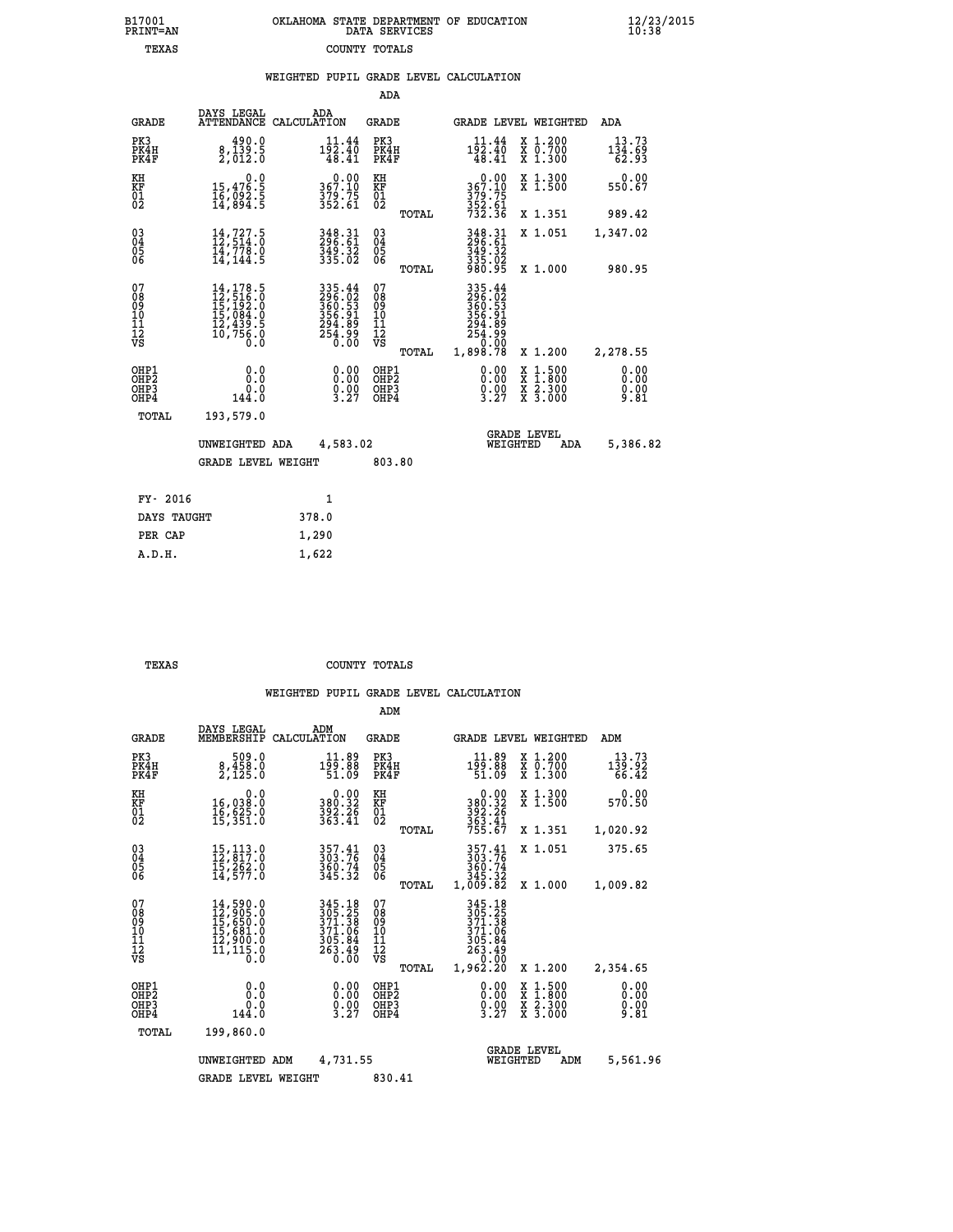| B17001<br><b>PRINT=AN</b> | OKLAHOMA STATE DEPARTMENT OF EDUCATION<br>DATA SERVICES | $\frac{12}{23}$ /2015 |
|---------------------------|---------------------------------------------------------|-----------------------|
| 71 TILLMAN                | I008 TIPTON                                             |                       |

|  |  | WEIGHTED PUPIL GRADE LEVEL CALCULATION |
|--|--|----------------------------------------|
|  |  |                                        |

|                                                                    |                                                                                                                                       |                                                                                                                                 | ADA                                       |       |                                                                                       |                                          |                                             |
|--------------------------------------------------------------------|---------------------------------------------------------------------------------------------------------------------------------------|---------------------------------------------------------------------------------------------------------------------------------|-------------------------------------------|-------|---------------------------------------------------------------------------------------|------------------------------------------|---------------------------------------------|
| <b>GRADE</b>                                                       | DAYS LEGAL<br>ATTENDANCE CALCULATION                                                                                                  | ADA                                                                                                                             | <b>GRADE</b>                              |       |                                                                                       | GRADE LEVEL WEIGHTED                     | ADA                                         |
| PK3<br>PK4H<br>PK4F                                                | 0.0<br>$0.06$<br>487.0                                                                                                                | $\begin{smallmatrix} 0.00\\ 0.00\\ 10.36 \end{smallmatrix}$                                                                     | PK3<br>PK4H<br>PK4F                       |       | 0.00<br>ŏ:ŏŏ<br>10:36                                                                 | X 1.200<br>X 0.700<br>X 1.300            | 0.00<br>0.00<br>13.47                       |
| KH<br>KF<br>01<br>02                                               | 0.0<br>871.0<br>922.0<br>776.0                                                                                                        | $0.00$<br>18.53<br>$\frac{19.62}{16.51}$                                                                                        | KH<br>KF<br>01<br>02                      |       | $\begin{array}{r} 0.00 \\ 18.53 \\ 19.62 \\ 16.51 \\ 36.13 \end{array}$               | X 1.300<br>X 1.500                       | 0.00<br>27.80                               |
|                                                                    |                                                                                                                                       |                                                                                                                                 |                                           | TOTAL |                                                                                       | X 1.351                                  | 48.81                                       |
| $\begin{smallmatrix} 03 \\[-4pt] 04 \end{smallmatrix}$<br>05<br>06 | 882.5<br>933.5<br>572.5<br>814.0                                                                                                      | $18.78$<br>$19.86$<br>$12.18$<br>$17.32$                                                                                        | $\substack{03 \\ 04}$<br>05<br>06         | TOTAL | $18.78$<br>$19.86$<br>$12.18$<br>$17.32$<br>49.36                                     | X 1.051<br>X 1.000                       | 19.74<br>49.36                              |
| 07                                                                 |                                                                                                                                       |                                                                                                                                 | 07                                        |       |                                                                                       |                                          |                                             |
| 08<br>09<br>11<br>11<br>12<br>VS                                   | $\begin{smallmatrix} 8 & 14 & 5 \\ 1 & 046 & 0 \\ 8 & 98 & 5 \\ 9 & 07 & 0 \\ 9 & 03 & 0 \\ 9 & 03 & 0 \\ \end{smallmatrix}$<br>709.5 | $\begin{smallmatrix} 17\cdot 33\\ 22\cdot 26\\ 19\cdot 12\\ 19\cdot 30\\ 12\cdot 83\\ 15\cdot 10\\ 0\cdot 00 \end{smallmatrix}$ | 08<br>09<br>11<br>11<br>12<br>VS          |       | $\begin{smallmatrix} 17.33\\22.26\\19.12\\19.30\\12.83\\15.10\\0\\0\end{smallmatrix}$ |                                          |                                             |
|                                                                    |                                                                                                                                       |                                                                                                                                 |                                           | TOTAL | 105.94                                                                                | X 1.200                                  | 127.13                                      |
| OHP1<br>OH <sub>P2</sub><br>OH <sub>P3</sub><br>OH <sub>P4</sub>   | 998.0<br>0.0<br>0.0<br>0.0                                                                                                            | 21.23<br>0.00<br>0.00<br>0.00                                                                                                   | OHP1<br>OH <sub>P</sub> 2<br>OHP3<br>OHP4 |       | $21.23$<br>$0.00$<br>0.00<br>0.00                                                     | X 1:500<br>X 1:800<br>X 2:300<br>X 3:000 | 31.85<br>$\overline{0}$ .00<br>0.00<br>0.00 |
| TOTAL                                                              | 12,235.0                                                                                                                              |                                                                                                                                 |                                           |       |                                                                                       |                                          |                                             |
|                                                                    | UNWEIGHTED ADA                                                                                                                        | 260.33                                                                                                                          |                                           |       |                                                                                       | GRADE LEVEL<br>WEIGHTED<br>ADA           | 318.16                                      |
|                                                                    | <b>GRADE LEVEL WEIGHT</b>                                                                                                             |                                                                                                                                 |                                           | 57.83 |                                                                                       |                                          |                                             |
| FY- 2016                                                           |                                                                                                                                       | $\mathbf{1}$                                                                                                                    |                                           |       |                                                                                       |                                          |                                             |
| DAYS TAUGHT                                                        |                                                                                                                                       | 47.0                                                                                                                            |                                           |       |                                                                                       |                                          |                                             |
| PER CAP                                                            |                                                                                                                                       | 167                                                                                                                             |                                           |       |                                                                                       |                                          |                                             |

 **71 TILLMAN I008 TIPTON WEIGHTED PUPIL GRADE LEVEL CALCULATION ADM DAYS LEGAL ADM GRADE MEMBERSHIP CALCULATION GRADE GRADE LEVEL WEIGHTED ADM PK3 0.0 0.00 PK3 0.00 X 1.200 0.00 PK4H 0.0 0.00 PK4H 0.00 X 0.700 0.00 PK4F 498.0 10.60 PK4F 10.60 X 1.300 13.78 KH 0.0 0.00 KH 0.00 X 1.300 0.00 KF 896.0 19.06 KF 19.06 X 1.500 28.59 01 958.0 20.38 01 20.38**  $02$  800.0 17.02 02  $_{\text{norm}}$  17.0<sub>2</sub>  **TOTAL 37.40 X 1.351 50.53 03 912.0 19.40 03 19.40 X 1.051 20.39 04 967.0 20.57 04 20.57 05 596.0 12.68 05 12.68** 06 828.0 17.62 06 <sub>memax</sub> 17.62  **TOTAL 50.87 X 1.000 50.87 07 846.0 18.00 07 18.00 08 1,072.0 22.81 08 22.81 09 936.0 19.91 09 19.91 10 937.0 19.94 10 19.94 11 611.0 13.00 11 13.00 12 732.0 15.57 12 15.57 VS 0.0 0.00 VS 0.00 TOTAL 109.23 X 1.200 131.08 OHP1 1,015.0 21.60 OHP1 21.60 X 1.500 32.40 OHP2 0.0 0.00 OHP2 0.00 X 1.800 0.00 OHP3 0.0 0.00 OHP3 0.00 X 2.300 0.00 OHP4 0.0 0.00 OHP4 0.00 X 3.000 0.00 TOTAL 12,604.0** UNWEIGHTED ADM 268.16 GRADE LEVEL<br>WEIGHTED ADM 327.64  **GRADE LEVEL WEIGHT 59.48**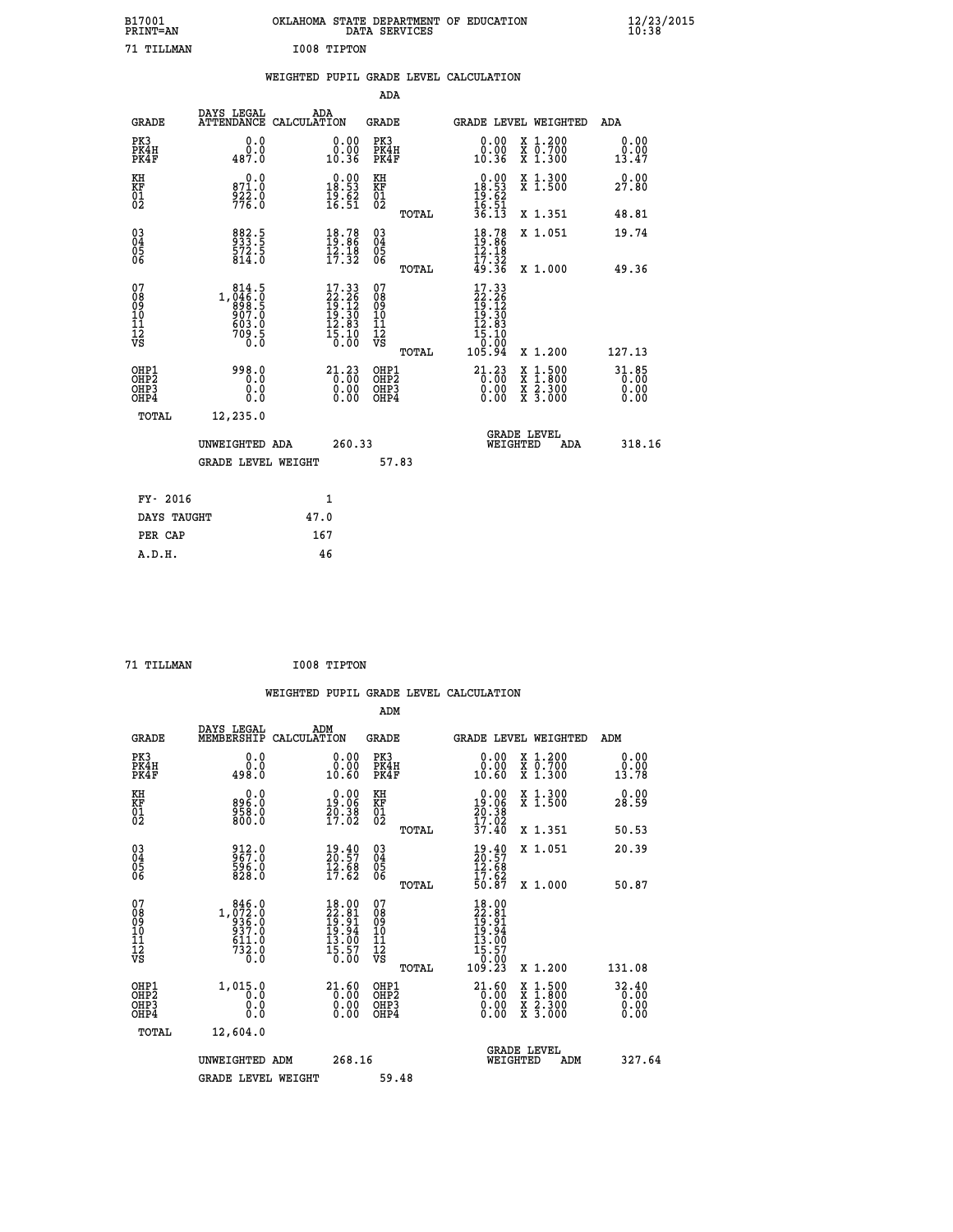| B17001<br><b>PRINT=AN</b>                          |                                                                               | OKLAHOMA STATE DEPARTMENT OF EDUCATION                             | DATA SERVICES                                   |                                                                                                |                                                                                          | 12/23/2015<br>10:38          |  |
|----------------------------------------------------|-------------------------------------------------------------------------------|--------------------------------------------------------------------|-------------------------------------------------|------------------------------------------------------------------------------------------------|------------------------------------------------------------------------------------------|------------------------------|--|
| 71 TILLMAN                                         |                                                                               | I009 DAVIDSON                                                      |                                                 |                                                                                                |                                                                                          |                              |  |
|                                                    |                                                                               | WEIGHTED PUPIL GRADE LEVEL CALCULATION                             |                                                 |                                                                                                |                                                                                          |                              |  |
|                                                    |                                                                               |                                                                    | ADA                                             |                                                                                                |                                                                                          |                              |  |
| <b>GRADE</b>                                       | DAYS LEGAL                                                                    | ADA<br>ATTENDANCE CALCULATION                                      | GRADE                                           | GRADE LEVEL WEIGHTED                                                                           |                                                                                          | ADA                          |  |
| PK3<br>PK4H<br>PK4F                                | 0.0<br>216.0<br>0.0                                                           | $\begin{smallmatrix} 0.00\\ 5.27\\ 0.00 \end{smallmatrix}$         | PK3<br>PK4H<br>PK4F                             | $\begin{smallmatrix} 0.00\\ 5.27\\ 0.00 \end{smallmatrix}$                                     | X 1.200<br>X 0.700<br>X 1.300                                                            | 0.00<br>3.69<br>0.00         |  |
| KH<br>KF<br>01<br>02                               | 0.0<br>156.0<br>227.0                                                         | $\begin{smallmatrix} 0.00\\ 3.80\\ 1.88\\ 5.54 \end{smallmatrix}$  | KH<br>KF<br>01<br>02                            | $\begin{smallmatrix} 0.00\\ 3.80\\ 1.88\\ 1.88\\ 5.54\\ 7.42 \end{smallmatrix}$                | X 1.300<br>X 1.500                                                                       | 0.00<br>5.70                 |  |
|                                                    |                                                                               |                                                                    | TOTAL                                           |                                                                                                | X 1.351                                                                                  | 10.02                        |  |
| $\begin{matrix} 03 \\ 04 \\ 05 \\ 06 \end{matrix}$ | $147.0$<br>$122.0$<br>140.0<br>160.5                                          | $3.59$<br>$3.41$<br>$3.91$                                         | 03<br>04<br>05<br>ŎĞ                            | $3.59$<br>2.98<br>3.41<br>$3.\overline{9}\overline{1}$<br>10.30                                | X 1.051                                                                                  | 3.77                         |  |
|                                                    |                                                                               |                                                                    | TOTAL                                           |                                                                                                | X 1.000                                                                                  | 10.30                        |  |
| 07<br>08<br>09<br>11<br>11<br>12<br>VS             | 106.5<br>249.0<br>$143.0$<br>$76.5$<br>$256.0$<br>$\frac{5}{6}$ $\frac{5}{6}$ | $2.60$<br>$6.07$<br>$3.49$<br>$1.87$<br>$6.24$<br>$6.99$<br>$0.00$ | 07<br>08<br>09<br>10<br>11<br>12<br>VS<br>TOTAL | 2.60<br>$\begin{array}{c} 6.07 \\ 3.49 \\ 1.87 \\ 6.24 \end{array}$<br>$\frac{55}{6}$<br>27.26 | X 1.200                                                                                  | 32.71                        |  |
| OHP1<br>OHP2<br>OHP3<br>OHP4                       | 0.0<br>0.0<br>0.0<br>0.0                                                      | $0.00$<br>$0.00$<br>0.00                                           | OHP1<br>OHP2<br>OHP3<br>OHP4                    | 0.00<br>0.00<br>0.00                                                                           | $\begin{smallmatrix} x & 1.500 \\ x & 1.800 \\ x & 2.300 \\ x & 3.000 \end{smallmatrix}$ | 0.00<br>0.00<br>0.00<br>0.00 |  |
| TOTAL                                              | 2,363.0                                                                       |                                                                    |                                                 |                                                                                                |                                                                                          |                              |  |
|                                                    | UNWEIGHTED ADA<br><b>GRADE LEVEL WEIGHT</b>                                   | 57.64                                                              | 8.55                                            | <b>GRADE LEVEL</b><br>WEIGHTED                                                                 | ADA                                                                                      | 66.19                        |  |
| FY- 2016                                           |                                                                               | $\mathbf{1}$                                                       |                                                 |                                                                                                |                                                                                          |                              |  |
| DAYS TAUGHT                                        |                                                                               | 41.0                                                               |                                                 |                                                                                                |                                                                                          |                              |  |
| PER CAP                                            |                                                                               | 167                                                                |                                                 |                                                                                                |                                                                                          |                              |  |

| 71 TILLMAN | I009 DAVIDSON |
|------------|---------------|
|            |               |

|                                                    |                                                                                               |                    |                                                                    |                              |       | WEIGHTED PUPIL GRADE LEVEL CALCULATION                                                                                                                                                                                                                                         |                                                                                                  |                      |       |
|----------------------------------------------------|-----------------------------------------------------------------------------------------------|--------------------|--------------------------------------------------------------------|------------------------------|-------|--------------------------------------------------------------------------------------------------------------------------------------------------------------------------------------------------------------------------------------------------------------------------------|--------------------------------------------------------------------------------------------------|----------------------|-------|
|                                                    |                                                                                               |                    |                                                                    | ADM                          |       |                                                                                                                                                                                                                                                                                |                                                                                                  |                      |       |
| <b>GRADE</b>                                       | DAYS LEGAL<br>MEMBERSHIP                                                                      | ADM<br>CALCULATION |                                                                    | <b>GRADE</b>                 |       | GRADE LEVEL WEIGHTED                                                                                                                                                                                                                                                           |                                                                                                  | ADM                  |       |
| PK3<br>PK4H<br>PK4F                                | 0.0<br>238.0<br>0.0                                                                           |                    | $\begin{smallmatrix} 0.00\ 5.80\ 0.00 \end{smallmatrix}$           | PK3<br>PK4H<br>PK4F          |       | $\begin{smallmatrix} 0.00\\ 5.80\\ 0.00 \end{smallmatrix}$                                                                                                                                                                                                                     | X 1.200<br>X 0.700<br>X 1.300                                                                    | 0.00<br>4.06<br>0.00 |       |
| KH<br>KF<br>01<br>02                               | 0.0<br>$\frac{161.0}{82.0}$<br>234.0                                                          |                    | $\begin{smallmatrix} 0.00\\ 3.93\\ 2.00\\ 5.71 \end{smallmatrix}$  | KH<br>KF<br>01<br>02         |       | $\begin{smallmatrix} 0.00\\ 3.93\\ 2.00\\ 5.71\\ 7.71 \end{smallmatrix}$                                                                                                                                                                                                       | X 1.300<br>X 1.500                                                                               | 0.00<br>5.90         |       |
|                                                    |                                                                                               |                    |                                                                    |                              | TOTAL |                                                                                                                                                                                                                                                                                | X 1.351                                                                                          | 10.42                |       |
| $\begin{matrix} 03 \\ 04 \\ 05 \\ 06 \end{matrix}$ | $151.0$<br>$123.0$<br>$\frac{1}{164}$ .0                                                      |                    | $\frac{3}{3}:\substack{68\\3.68\\4.00$                             | 03<br>04<br>05<br>06         |       | $3.68$<br>$3.68$<br>$4.00$                                                                                                                                                                                                                                                     | X 1.051                                                                                          | 3.87                 |       |
|                                                    |                                                                                               |                    |                                                                    |                              | TOTAL | 10.68                                                                                                                                                                                                                                                                          | X 1.000                                                                                          | 10.68                |       |
| 07<br>0890112<br>1112<br>VS                        | $\frac{123}{270}$ :0<br>171.0<br>$\begin{array}{r} 62.0 \\ 284.0 \\ 325.0 \\ 0.0 \end{array}$ |                    | $3.00$<br>$6.59$<br>$4.17$<br>$2.00$<br>$6.93$<br>$7.93$<br>$0.00$ | 07<br>08901123<br>1112<br>VS | TOTAL | $3.99$<br>$6.59$<br>$2.00$<br>$6.93$<br>$7.93$<br>$0.90$<br>30.62                                                                                                                                                                                                              | $X_1.200$                                                                                        | 36.74                |       |
| OHP1<br>OHP2<br>OH <sub>P3</sub><br>OHP4           | 0.0<br>0.000                                                                                  |                    | $\begin{smallmatrix} 0.00 \ 0.00 \ 0.00 \ 0.00 \end{smallmatrix}$  | OHP1<br>OHP2<br>OHP3<br>OHP4 |       | $\begin{smallmatrix} 0.00 & 0.00 & 0.00 & 0.00 & 0.00 & 0.00 & 0.00 & 0.00 & 0.00 & 0.00 & 0.00 & 0.00 & 0.00 & 0.00 & 0.00 & 0.00 & 0.00 & 0.00 & 0.00 & 0.00 & 0.00 & 0.00 & 0.00 & 0.00 & 0.00 & 0.00 & 0.00 & 0.00 & 0.00 & 0.00 & 0.00 & 0.00 & 0.00 & 0.00 & 0.00 & 0.0$ | $\begin{smallmatrix} x & 1 & 500 \\ x & 1 & 800 \\ x & 2 & 300 \\ x & 3 & 000 \end{smallmatrix}$ | 0.00<br>0.00<br>0.00 |       |
| TOTAL                                              | 2,559.0                                                                                       |                    |                                                                    |                              |       |                                                                                                                                                                                                                                                                                |                                                                                                  |                      |       |
|                                                    | UNWEIGHTED ADM                                                                                |                    | 62.42                                                              |                              |       | WEIGHTED                                                                                                                                                                                                                                                                       | <b>GRADE LEVEL</b><br>ADM                                                                        |                      | 71.67 |
|                                                    | <b>GRADE LEVEL WEIGHT</b>                                                                     |                    |                                                                    |                              | 9.25  |                                                                                                                                                                                                                                                                                |                                                                                                  |                      |       |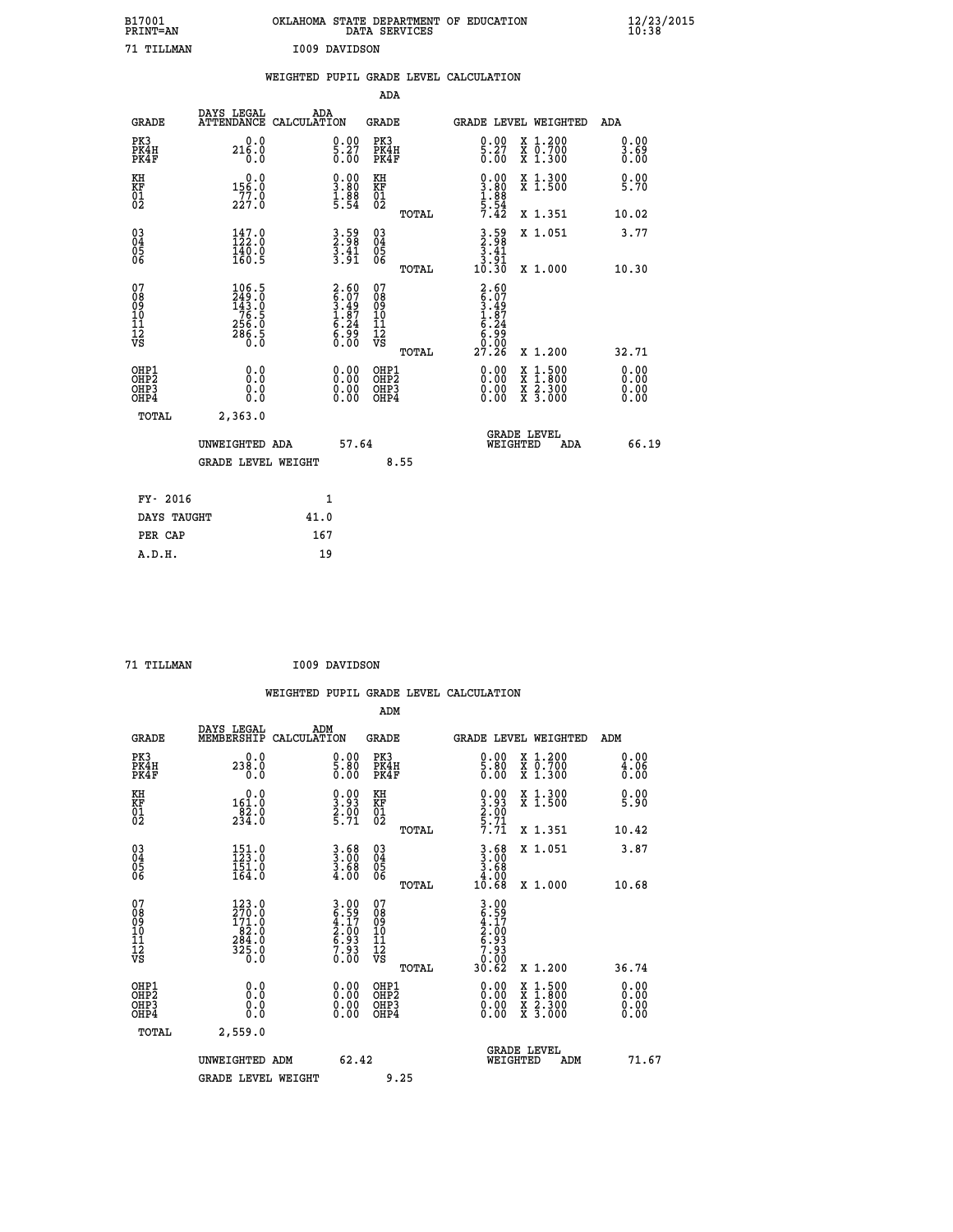|    |                | OKLAHOMA STATE DEPARTMENT OF EDUCATION<br>DATA SERVICES |  |
|----|----------------|---------------------------------------------------------|--|
| NT | T158 FREDERTOK |                                                         |  |

| 71 TILLMAN                              |                                                                 |      | <b>I158 FREDERICK</b>                                              |                                              |       |                                                                                |                                                                                                                                           |                          |
|-----------------------------------------|-----------------------------------------------------------------|------|--------------------------------------------------------------------|----------------------------------------------|-------|--------------------------------------------------------------------------------|-------------------------------------------------------------------------------------------------------------------------------------------|--------------------------|
|                                         |                                                                 |      |                                                                    |                                              |       | WEIGHTED PUPIL GRADE LEVEL CALCULATION                                         |                                                                                                                                           |                          |
|                                         |                                                                 |      |                                                                    | <b>ADA</b>                                   |       |                                                                                |                                                                                                                                           |                          |
| <b>GRADE</b>                            | DAYS LEGAL<br>ATTENDANCE CALCULATION                            |      | ADA                                                                | <b>GRADE</b>                                 |       |                                                                                | GRADE LEVEL WEIGHTED                                                                                                                      | ADA                      |
| PK3<br>PK4H<br>PK4F                     | 70.0<br>0.0<br>3, 173.0                                         |      | $\frac{1}{0}$ : 59<br>72.11                                        | PK3<br>PK4H<br>PK4F                          |       | $\frac{1}{0}$ : 59<br>72.11                                                    | X 1.200<br>X 0.700<br>X 1.300                                                                                                             | 1.91<br>0.00<br>93.74    |
| KH<br>KF<br>01<br>02                    | 0.0<br>3,115:0<br>2,419:5<br>2,539:5                            |      | $70.80$<br>$54.99$<br>$57.72$                                      | KH<br>KF<br>01<br>02                         |       | $\begin{smallmatrix} &0.00\\ 70.80\\ 54.99\\ 57.72\\ 112.71 \end{smallmatrix}$ | X 1.300<br>X 1.500                                                                                                                        | 0.00<br>106.20           |
|                                         |                                                                 |      |                                                                    |                                              | TOTAL |                                                                                | X 1.351                                                                                                                                   | 152.27                   |
| $^{03}_{04}$<br>Ŏ5<br>06                | 2,877.5<br>2,595.0<br>2,887.5<br>2,997.5                        |      | $\begin{smallmatrix} 65.40\ 58.98\ 65.63\ 68.13 \end{smallmatrix}$ | 03<br>04<br>05<br>06                         |       | $\begin{smallmatrix} 65.40\\ 58.98\\ 65.63\\ 68.13\\ 192.74 \end{smallmatrix}$ | X 1.051                                                                                                                                   | 68.74                    |
|                                         |                                                                 |      |                                                                    |                                              | TOTAL |                                                                                | X 1.000                                                                                                                                   | 192.74                   |
| 07<br>08<br>09<br>101<br>11<br>12<br>VS | 2,553.5<br>1,971.5<br>1,959.5<br>2,777.5<br>2,1945.5<br>2,194.0 |      | 58.03<br>44.81<br>45.01<br>63.27<br>63.05<br>50.77<br>50.00        | 07<br>08<br>09<br>01<br>11<br>11<br>12<br>VS |       | 58.03<br>44.81<br>45.01<br>63.27<br>63.05<br>50.77<br>50.00<br>306.94          | X 1.200                                                                                                                                   |                          |
|                                         |                                                                 |      |                                                                    |                                              | TOTAL |                                                                                |                                                                                                                                           | 368.33                   |
| OHP1<br>OHP2<br>OHP3<br>OHP4            | 43.0<br>0.0<br>0.0                                              |      | $\begin{smallmatrix} 0.98\ 0.00\ 0.00 \end{smallmatrix}$           | OHP1<br>OHP2<br>OHP3<br>OHP4                 |       | 0.98<br>0.00                                                                   | $\begin{smallmatrix} \mathtt{X} & 1\cdot500\\ \mathtt{X} & 1\cdot800\\ \mathtt{X} & 2\cdot300\\ \mathtt{X} & 3\cdot000 \end{smallmatrix}$ | $1.47$<br>$0.00$<br>0.00 |
| TOTAL                                   | 36,119.0                                                        |      |                                                                    |                                              |       |                                                                                |                                                                                                                                           |                          |
|                                         | UNWEIGHTED ADA                                                  |      | 823.27                                                             |                                              |       | WEIGHTED                                                                       | <b>GRADE LEVEL</b><br><b>ADA</b>                                                                                                          | 985.40                   |
|                                         | <b>GRADE LEVEL WEIGHT</b>                                       |      |                                                                    | 162.13                                       |       |                                                                                |                                                                                                                                           |                          |
| FY- 2016                                |                                                                 |      | $\mathbf{1}$                                                       |                                              |       |                                                                                |                                                                                                                                           |                          |
| DAYS TAUGHT                             |                                                                 | 44.0 |                                                                    |                                              |       |                                                                                |                                                                                                                                           |                          |
| PER CAP                                 |                                                                 |      | 128                                                                |                                              |       |                                                                                |                                                                                                                                           |                          |

 **A.D.H. 126**

**B17001<br>PRINT=AN** 

 **71 TILLMAN I158 FREDERICK**

|                                           |                                                                                     |                                                                                     |        | ADM                                                 |       |                                                                                                     |                                |                                          |                              |  |
|-------------------------------------------|-------------------------------------------------------------------------------------|-------------------------------------------------------------------------------------|--------|-----------------------------------------------------|-------|-----------------------------------------------------------------------------------------------------|--------------------------------|------------------------------------------|------------------------------|--|
| <b>GRADE</b>                              | DAYS LEGAL<br>MEMBERSHIP                                                            | ADM<br>CALCULATION                                                                  |        | <b>GRADE</b>                                        |       |                                                                                                     |                                | GRADE LEVEL WEIGHTED                     | ADM                          |  |
| PK3<br>PK4H<br>PK4F                       | 70.0<br>0.0<br>3,300.0                                                              | $\frac{1}{0}$ : 59<br>75.00                                                         |        | PK3<br>PK4H<br>PK4F                                 |       | $\frac{1}{0}$ : 59<br>75.00                                                                         |                                | X 1.200<br>X 0.700<br>X 1.300            | 1.91<br>___<br>97.50         |  |
| KH<br>KF<br>01<br>02                      | 0.0<br>3,278.0<br>2,541.0<br>2,639.0                                                | $74.50$<br>$57.75$<br>$59.98$                                                       |        | KH<br>KF<br>01<br>02                                |       | $\begin{smallmatrix} &0.00\ 74.50\ 57.75\ 59.98\ 117.73\ \end{smallmatrix}$                         |                                | X 1.300<br>X 1.500                       | 0.00<br>111.75               |  |
|                                           |                                                                                     |                                                                                     |        |                                                     | TOTAL |                                                                                                     |                                | X 1.351                                  | 159.05                       |  |
| 03<br>04<br>05<br>06                      | 3,035.0<br>2,684.0<br>2,986.0<br>3,112.0                                            | 68.98<br>61.00<br>67.86<br>70.73                                                    |        | $\begin{array}{c} 03 \\ 04 \\ 05 \\ 06 \end{array}$ |       | $\begin{smallmatrix} 68.98\ 61.00\ 67.86\ 70.73\ 199.59 \end{smallmatrix}$                          |                                | X 1.051                                  | 72.50                        |  |
|                                           |                                                                                     |                                                                                     |        |                                                     | TOTAL |                                                                                                     |                                | X 1.000                                  | 199.59                       |  |
| 07<br>08<br>09<br>101<br>11<br>12<br>VS   | $2,640.0$<br>$2,064.0$<br>$2,006.0$<br>$2,853.0$<br>$2,015.0$<br>$2,281.0$<br>$0.0$ | $60.00$<br>$46.91$<br>$46.12$<br>$65.01$<br>$65.76$<br>$46.76$<br>$52.93$<br>$0.00$ |        | 07<br>08<br>09<br>11<br>11<br>12<br>VS              | TOTAL | $\begin{array}{l} 60.00 \\ 46.91 \\ 46.12 \\ 55.01 \\ 46.76 \\ 52.93 \\ 9.93 \end{array}$<br>317.73 |                                | X 1.200                                  | 381.28                       |  |
| OHP1<br>OHP2<br>OH <sub>P</sub> 3<br>OHP4 | 44.0<br>0.000                                                                       | $\begin{smallmatrix} 1.00\ 0.00\ 0.00 \end{smallmatrix}$                            |        | OHP1<br>OHP2<br>OHP <sub>3</sub>                    |       | $\frac{1}{0}$ :00<br>0.00<br>0.00                                                                   |                                | X 1:500<br>X 1:800<br>X 2:300<br>X 3:000 | 1.50<br>0.00<br>0.00<br>0.00 |  |
| TOTAL                                     | 37,548.0                                                                            |                                                                                     |        |                                                     |       |                                                                                                     |                                |                                          |                              |  |
|                                           | UNWEIGHTED                                                                          | ADM                                                                                 | 856.12 |                                                     |       |                                                                                                     | <b>GRADE LEVEL</b><br>WEIGHTED | ADM                                      | 1,025.08                     |  |
|                                           | <b>GRADE LEVEL WEIGHT</b>                                                           |                                                                                     |        | 168.96                                              |       |                                                                                                     |                                |                                          |                              |  |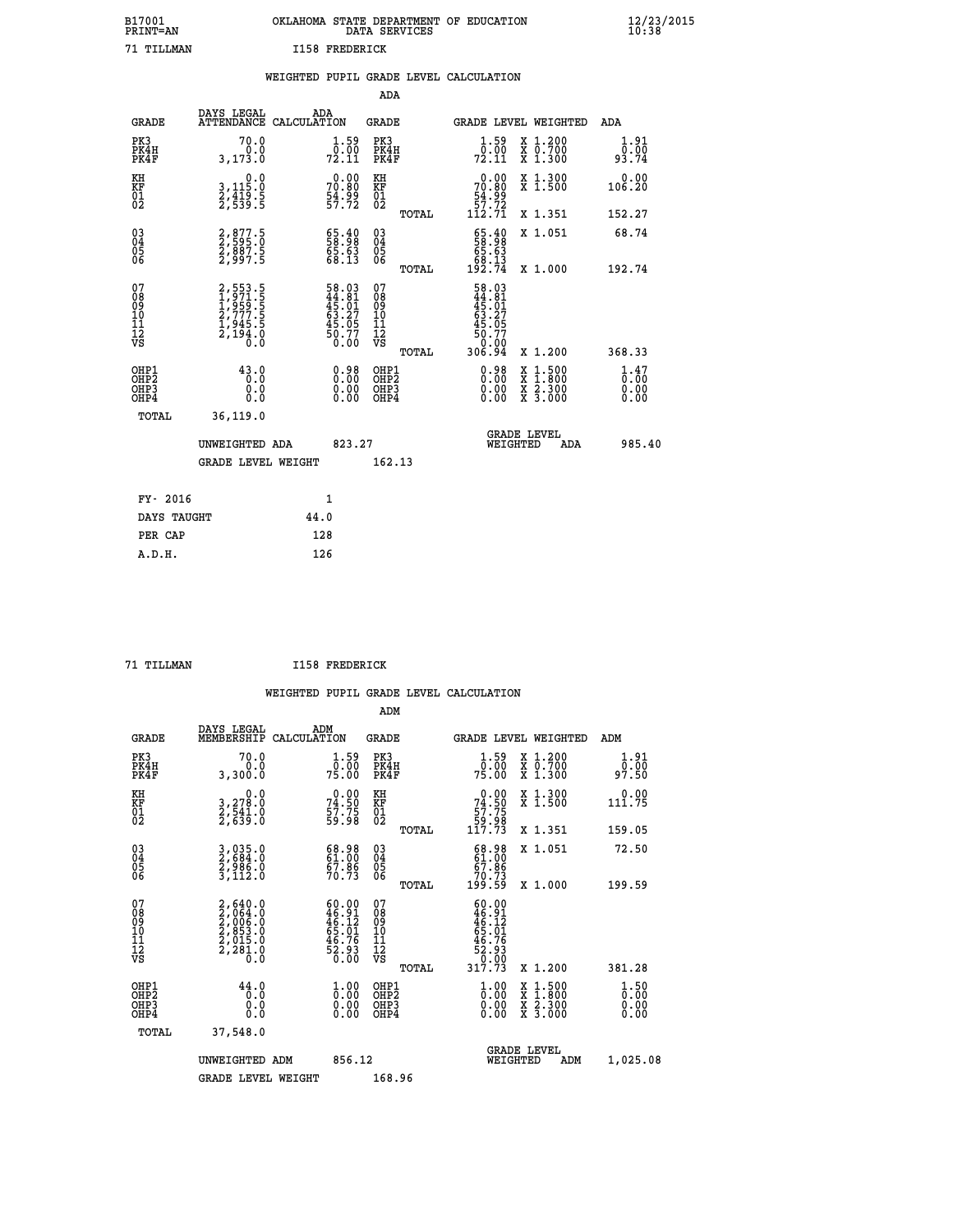| B17001          | OKLAHOMA STATE DEPARTMENT OF EDUCATION |
|-----------------|----------------------------------------|
| <b>PRINT=AN</b> | DATA SERVICES                          |
| 71 TTT.T.MAN    | 1249 GRANDFIELD                        |

|                                         |                                       | WEIGHTED PUPIL GRADE LEVEL CALCULATION                                                                                                     |                                        |       |                                                                                                              |                               |                              |
|-----------------------------------------|---------------------------------------|--------------------------------------------------------------------------------------------------------------------------------------------|----------------------------------------|-------|--------------------------------------------------------------------------------------------------------------|-------------------------------|------------------------------|
|                                         |                                       |                                                                                                                                            | ADA                                    |       |                                                                                                              |                               |                              |
| <b>GRADE</b>                            | DAYS LEGAL                            | ADA<br>ATTENDANCE CALCULATION                                                                                                              | GRADE                                  |       |                                                                                                              | GRADE LEVEL WEIGHTED          | ADA                          |
| PK3<br>PK4H<br>PK4F                     | 29.0<br>0.0<br>391.0                  | $\substack{0.64 \\ 0.00 \\ 8.69}$                                                                                                          | PK3<br>PK4H<br>PK4F                    |       | 0.64<br>0.00<br>8.69                                                                                         | X 1.200<br>X 0.700<br>X 1.300 | 0.77<br>0.00<br>11.30        |
| KH<br><b>KF</b><br>01<br>02             | 0.0<br>701.0<br>$\frac{878.0}{641.5}$ | $\begin{smallmatrix} 0.00\\ 15.58\\ 19.51\\ 14.26 \end{smallmatrix}$                                                                       | KH<br>KF<br>01<br>02                   |       | $0.00\n15.58\n19.51\n14.26\n33.77$                                                                           | X 1.300<br>X 1.500            | 0.00<br>23.37                |
|                                         |                                       |                                                                                                                                            |                                        | TOTAL |                                                                                                              | X 1.351                       | 45.62                        |
| 03<br>04<br>05<br>06                    | 1,049:0<br>0.049:0<br>5.55:5          | $\frac{17.02}{23.31}$<br>$\frac{50.27}{12.57}$                                                                                             | 03<br>04<br>05<br>06                   |       | $\frac{17.02}{23.31}$<br>20.27                                                                               | X 1.051                       | 17.89                        |
|                                         |                                       |                                                                                                                                            |                                        | TOTAL | $\frac{12.57}{56.15}$                                                                                        | X 1.000                       | 56.15                        |
| 07<br>08<br>09<br>101<br>11<br>12<br>VS | 740.5                                 | $\begin{array}{r} 16\cdot 46 \\ 12\cdot 44 \\ 18\cdot 51 \\ 12\cdot 53 \\ 25\cdot 54 \\ 25\cdot 56 \\ 16\cdot 56 \\ 0\cdot 00 \end{array}$ | 07<br>08<br>09<br>11<br>11<br>12<br>VS | TOTAL | $16.46$<br>$12.44$<br>$18.51$<br>$12.53$<br>$25.54$<br>$\begin{matrix} 16.56 \\ 0.00 \\ 102.04 \end{matrix}$ | X 1.200                       | 122.45                       |
| OHP1<br>OHP2<br>OHP3<br>OHP4            | 0.0<br>$0.\overline{0}$<br>0.0        | 0.00<br>$\begin{smallmatrix} 0.00 \ 0.00 \end{smallmatrix}$                                                                                | OHP1<br>OHP2<br>OHP3<br>OHP4           |       | 0.00<br>0.00<br>0.00                                                                                         | X 1:500<br>X 2.300<br>X 3.000 | 0.00<br>0.00<br>0.00<br>0.00 |
| TOTAL                                   | 10,525.0                              |                                                                                                                                            |                                        |       |                                                                                                              |                               |                              |
|                                         | UNWEIGHTED ADA                        | 233.89                                                                                                                                     |                                        |       | WEIGHTED                                                                                                     | <b>GRADE LEVEL</b><br>ADA     | 277.55                       |
|                                         | <b>GRADE LEVEL WEIGHT</b>             |                                                                                                                                            |                                        | 43.66 |                                                                                                              |                               |                              |
| FY- 2016                                |                                       | $\mathbf{1}$                                                                                                                               |                                        |       |                                                                                                              |                               |                              |
| DAYS TAUGHT                             |                                       | 45.0                                                                                                                                       |                                        |       |                                                                                                              |                               |                              |
| PER CAP                                 |                                       | 132                                                                                                                                        |                                        |       |                                                                                                              |                               |                              |

 **A.D.H. 101**

 **71 TILLMAN I249 GRANDFIELD**

|                                                    |                                                                          |                    |                                                                                                    |                                                     |       | WEIGHTED PUPIL GRADE LEVEL CALCULATION                                      |                                                                           |                       |
|----------------------------------------------------|--------------------------------------------------------------------------|--------------------|----------------------------------------------------------------------------------------------------|-----------------------------------------------------|-------|-----------------------------------------------------------------------------|---------------------------------------------------------------------------|-----------------------|
|                                                    |                                                                          |                    |                                                                                                    | ADM                                                 |       |                                                                             |                                                                           |                       |
| <b>GRADE</b>                                       | DAYS LEGAL<br>MEMBERSHIP                                                 | ADM<br>CALCULATION |                                                                                                    | <b>GRADE</b>                                        |       |                                                                             | <b>GRADE LEVEL WEIGHTED</b>                                               | ADM                   |
| PK3<br>PK4H<br>PK4F                                | 29.0<br>0.0<br>428.0                                                     |                    | $\substack{0.64 \\ 0.00 \\ 9.51}$                                                                  | PK3<br>PK4H<br>PK4F                                 |       | $\begin{smallmatrix} 0.64\ 0.00\\ 9.51 \end{smallmatrix}$                   | $\begin{smallmatrix} x & 1.200 \\ x & 0.700 \end{smallmatrix}$<br>X 1.300 | 0.77<br>0.00<br>12.36 |
| KH<br>KF<br>01<br>02                               | 0.0<br>751.0<br>930.0<br>668.0                                           |                    | $\begin{smallmatrix} 0.00\\ 16.69\\ 20.67\\ 14.84 \end{smallmatrix}$                               | KH<br>KF<br>01<br>02                                |       | $0.00\n16.69\n20.67\n14.84\n35.51$                                          | X 1.300<br>X 1.500                                                        | 0.00<br>25.04         |
|                                                    |                                                                          |                    |                                                                                                    |                                                     | TOTAL |                                                                             | X 1.351                                                                   | 47.97                 |
| $\begin{matrix} 03 \\ 04 \\ 05 \\ 06 \end{matrix}$ | $1, \begin{smallmatrix} 794.0\\ 103.0\\ 954.0\\ 581.0 \end{smallmatrix}$ |                    | $\begin{smallmatrix} 17.64\ 24.51\ 21.20\ 12.91 \end{smallmatrix}$                                 | $\begin{array}{c} 03 \\ 04 \\ 05 \\ 06 \end{array}$ |       | $17.64$<br>$24.51$<br>$21.20$<br>$12.91$<br>$58.62$                         | X 1.051                                                                   | 18.54                 |
|                                                    |                                                                          |                    |                                                                                                    |                                                     | TOTAL |                                                                             | X 1.000                                                                   | 58.62                 |
| 07<br>08<br>09<br>101<br>11<br>12<br>VS            | 763.0<br>589.0<br>877.0<br>$1, \frac{566}{277}.0$<br>0.0                 |                    | $\begin{smallmatrix} 16.96 \\ 13.09 \\ 19.49 \\ 13.07 \\ 27.27 \\ 17.27 \\ 0.00 \end{smallmatrix}$ | 07<br>08<br>09<br>101<br>11<br>12<br>VS             |       | 16.96<br>13.09<br>19.49<br>13.07<br>27.27<br>17.27<br>$\frac{0.00}{107.15}$ |                                                                           |                       |
|                                                    |                                                                          |                    |                                                                                                    |                                                     | TOTAL |                                                                             | X 1.200                                                                   | 128.58                |
| OHP1<br>OHP2<br>OH <sub>P3</sub><br>OHP4           | 0.0<br>0.000                                                             |                    |                                                                                                    | OHP1<br>OHP2<br>OHP <sub>3</sub>                    |       | 0.00<br>0.00<br>0.00                                                        | X 1:500<br>X 1:800<br>X 2:300<br>X 3:000                                  | 0.00<br>0.00<br>0.00  |
| TOTAL                                              | 11,059.0                                                                 |                    |                                                                                                    |                                                     |       |                                                                             |                                                                           |                       |
|                                                    | UNWEIGHTED ADM                                                           |                    | 245.76                                                                                             |                                                     |       |                                                                             | <b>GRADE LEVEL</b><br>WEIGHTED<br>ADM                                     | 291.88                |

GRADE LEVEL WEIGHT 46.12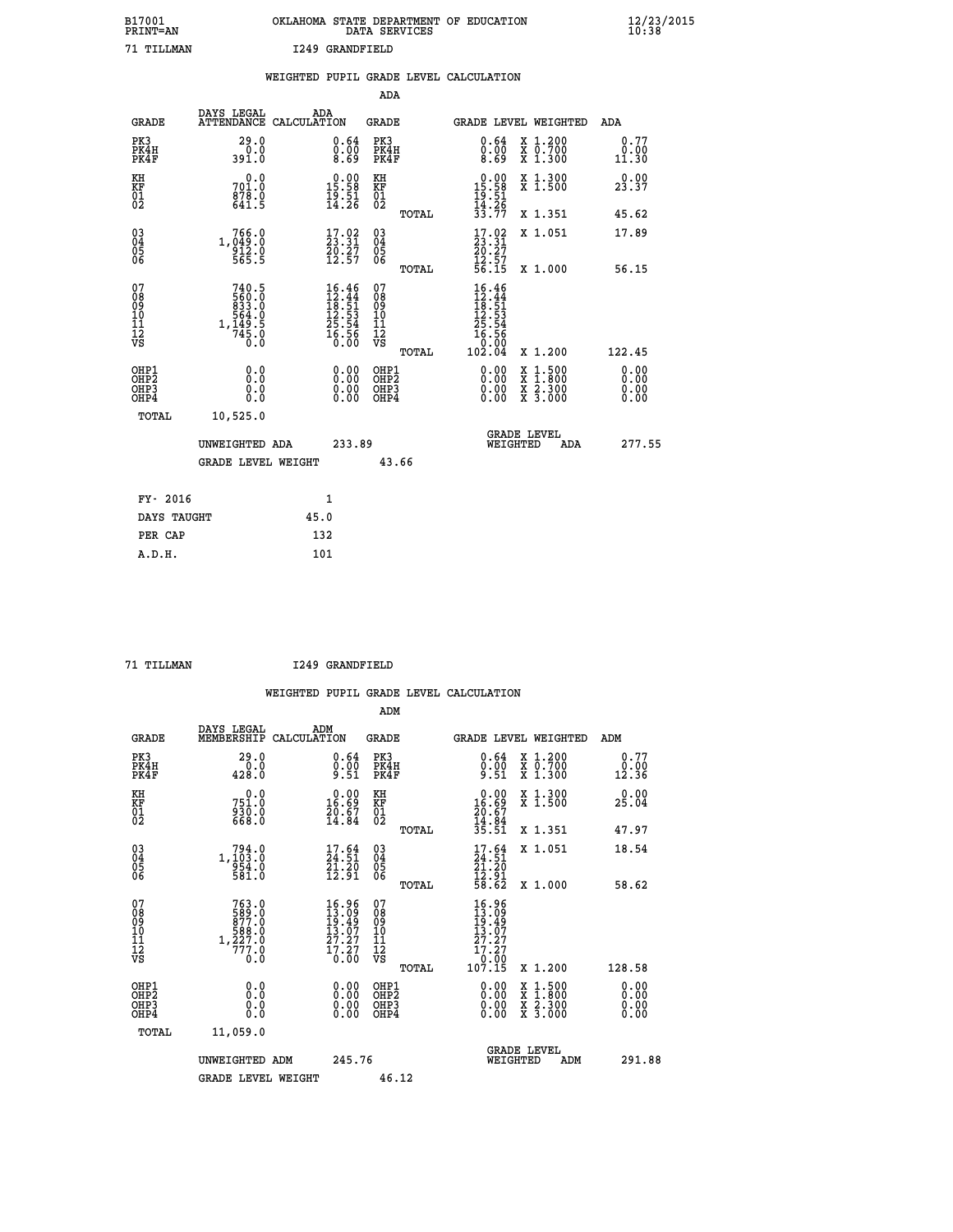| 7001<br>INT=AN |  | OKLAHOMA STATE DEPARTMENT OF EDUCATION<br>DATA SERVICES |  |
|----------------|--|---------------------------------------------------------|--|
| TILLMAN        |  | COUNTY TOTALS                                           |  |

|                                                     |                                                                                                                                                          | WEIGHTED PUPIL GRADE LEVEL CALCULATION                      |                                                    |       |                                                                               |                                          |                               |
|-----------------------------------------------------|----------------------------------------------------------------------------------------------------------------------------------------------------------|-------------------------------------------------------------|----------------------------------------------------|-------|-------------------------------------------------------------------------------|------------------------------------------|-------------------------------|
|                                                     |                                                                                                                                                          |                                                             | ADA                                                |       |                                                                               |                                          |                               |
| <b>GRADE</b>                                        | DAYS LEGAL                                                                                                                                               | ADA<br>ATTENDANCE CALCULATION                               | <b>GRADE</b>                                       |       |                                                                               | <b>GRADE LEVEL WEIGHTED</b>              | ADA                           |
| PK3<br>PK4H<br>PK4F                                 | 216.0<br>4,051.0                                                                                                                                         | $\begin{array}{c} 2.23 \\ 5.27 \\ 91.16 \end{array}$        | PK3<br>PK4H<br>PK4F                                |       | $\begin{array}{c} 2.23 \\ 5.27 \\ 91.16 \end{array}$                          | X 1.200<br>X 0.700<br>X 1.300            | $3.68$<br>3.69<br>118.51      |
| KH<br>KF<br>01<br>02                                | $\begin{smallmatrix} 0.0\\ 4,843.0\\ 4,296.5\\ 4,184.0 \end{smallmatrix}$                                                                                | $0.00$<br>108.71<br>$\frac{96.00}{94.03}$                   | KH<br>KF<br>01<br>02                               |       | $0.00$<br>108.71<br>$\begin{array}{r} 186.00 \\ -84.03 \\ 190.03 \end{array}$ | X 1.300<br>X 1.500                       | $0.00$<br>163.07              |
|                                                     |                                                                                                                                                          |                                                             |                                                    | TOTAL |                                                                               | X 1.351                                  | 256.72                        |
| $^{03}_{04}$<br>Ŏ5<br>06                            | $4,673.9$<br>$4,699.5$<br>$4,512.0$<br>$4,537.5$                                                                                                         | 104.79<br>$\frac{101.49}{101.93}$                           | $\begin{matrix} 03 \\ 04 \\ 05 \\ 06 \end{matrix}$ |       | $\frac{104.79}{105.13}$                                                       | X 1.051                                  | 418.69                        |
|                                                     |                                                                                                                                                          |                                                             |                                                    | TOTAL | 101.93<br>308.55                                                              | X 1.000                                  | 308.55                        |
| 07<br>08<br>09<br>01<br>11<br>11<br>12<br>VS        | $\begin{smallmatrix} 4,215\cdot 0\\ 3,826\cdot 5\\ 3,834\cdot 0\\ 4,325\cdot 0\\ 4,325\cdot 0\\ 3,954\cdot 0\\ 3,935\cdot 0\\ 0\cdot 0\end{smallmatrix}$ | 94.42<br>85.58<br>86.13<br>86.97<br>89.66<br>89.42<br>80.00 | 07<br>08<br>09<br>101<br>11<br>12<br>VS            | TOTAL | 94.42<br>85.583<br>86.137<br>86.966<br>89.662<br>80.000<br>542.18             | X 1.200                                  | 650.62                        |
| OHP1<br>OH <sub>P</sub><br>OH <sub>P3</sub><br>OHP4 | 1,041.0<br>0.0<br>0.0<br>0.0                                                                                                                             | $\overset{22.21}{\underset{0.00}{\scriptstyle 0.00}}\,\,$   | OHP1<br>OHP <sub>2</sub><br>OHP <sub>3</sub>       |       | $\begin{smallmatrix} 22.21\ 0.00\ 0.00\ 0.00 \end{smallmatrix}$               | X 1:500<br>X 1:800<br>X 2:300<br>X 3:000 | 33.32<br>0.00<br>0.00<br>0.00 |
| TOTAL                                               | 61,242.0                                                                                                                                                 |                                                             |                                                    |       |                                                                               |                                          |                               |
|                                                     | UNWEIGHTED ADA                                                                                                                                           | 1,375.13                                                    |                                                    |       | WEIGHTED                                                                      | <b>GRADE LEVEL</b><br>ADA                | 1,647.30                      |
|                                                     | <b>GRADE LEVEL WEIGHT</b>                                                                                                                                |                                                             | 272.17                                             |       |                                                                               |                                          |                               |
| FY- 2016                                            |                                                                                                                                                          | $\mathbf{1}$                                                |                                                    |       |                                                                               |                                          |                               |
| DAYS TAUGHT                                         |                                                                                                                                                          | 177.0                                                       |                                                    |       |                                                                               |                                          |                               |
| PER CAP                                             |                                                                                                                                                          | 594                                                         |                                                    |       |                                                                               |                                          |                               |

 **A.D.H. 292**

 **B17001<br>PRINT=AN** 

 **TILLMAN COUNTY TOTALS**

|                                                    |                                                                                     |                                                                           | ADM                                                |        |                                                                                    |                                          |  |                               |  |
|----------------------------------------------------|-------------------------------------------------------------------------------------|---------------------------------------------------------------------------|----------------------------------------------------|--------|------------------------------------------------------------------------------------|------------------------------------------|--|-------------------------------|--|
| <b>GRADE</b>                                       | DAYS LEGAL<br>MEMBERSHIP                                                            | ADM<br>CALCULATION                                                        | <b>GRADE</b>                                       |        | GRADE LEVEL WEIGHTED                                                               |                                          |  | ADM                           |  |
| PK3<br>PK4H<br>PK4F                                | 0.0<br>0.838<br>4,226.0                                                             | $\begin{array}{c} 2.23 \\ 5.80 \\ 95.11 \end{array}$                      | PK3<br>PK4H<br>PK4F                                |        | $\begin{array}{c} 2.23 \\ 5.80 \\ 95.11 \end{array}$                               | X 1.200<br>X 0.700<br>X 1.300            |  | 2.68<br>$\frac{4.06}{123.64}$ |  |
| KH<br>KF<br>01<br>02                               | 0.0<br>5,086:0<br>4,511:0<br>4,341:0                                                | $0.00$<br>114.18<br>$\frac{100.80}{97.55}$                                | KH<br>KF<br>01<br>02                               |        | 0.00<br>114.18<br>100:80<br>97:55<br>198:35                                        | X 1.300<br>X 1.500                       |  | 0.00<br>171.28                |  |
|                                                    |                                                                                     |                                                                           |                                                    | TOTAL  |                                                                                    | X 1.351                                  |  | 267.97                        |  |
| $\begin{matrix} 03 \\ 04 \\ 05 \\ 06 \end{matrix}$ | $4,892.0$<br>$4,877.0$<br>$4,687.0$<br>4,685.0                                      | $\begin{smallmatrix} 109.70\\ 109.08\\ 105.42\\ 105.26 \end{smallmatrix}$ | $\begin{matrix} 03 \\ 04 \\ 05 \\ 06 \end{matrix}$ |        | $\begin{smallmatrix} 109.70\\ 109.08\\ 105.42\\ 105.26\\ 319.76 \end{smallmatrix}$ | X 1.051                                  |  | 115.30                        |  |
|                                                    |                                                                                     |                                                                           |                                                    | TOTAL  |                                                                                    | X 1.000                                  |  | 319.76                        |  |
| 07<br>08<br>09<br>10<br>11<br>11<br>12<br>VS       | $4,372.0$<br>$3,995.0$<br>$3,990.0$<br>$4,460.0$<br>$4,137.0$<br>$4,115.0$<br>$0.0$ | 97.96<br>89.40<br>89.69<br>100.02<br>93.96<br>93.70<br>0.00               | 07<br>08<br>09<br>01<br>11<br>11<br>12<br>VS       | TOTAL  | 97.96<br>89.409<br>89.692<br>100.02<br>93.70<br>93.70<br>0.00<br>564.73            | X 1.200                                  |  | 677.68                        |  |
| OHP1<br>OHP2<br>OH <sub>P3</sub><br>OHP4           | 1,059.0<br>0.0<br>0.000                                                             | $\begin{smallmatrix} 22.60\ 0.00\ 0.00\ 0.00 \end{smallmatrix}$           | OHP1<br>OHP2<br>OHP3<br>OHP4                       |        | $\begin{smallmatrix} 22.60\\ 0.00\\ 0.00\\ 0.00 \end{smallmatrix}$                 | X 1:500<br>X 1:800<br>X 2:300<br>X 3:000 |  | 33.90<br>0.00<br>0.00         |  |
| TOTAL                                              | 63,770.0                                                                            |                                                                           |                                                    |        |                                                                                    |                                          |  |                               |  |
|                                                    | UNWEIGHTED ADM                                                                      | 1,432.46                                                                  |                                                    |        | <b>GRADE LEVEL</b><br>WEIGHTED<br>ADM                                              |                                          |  | 1,716.27                      |  |
|                                                    | <b>GRADE LEVEL WEIGHT</b>                                                           |                                                                           |                                                    | 283.81 |                                                                                    |                                          |  |                               |  |
|                                                    |                                                                                     |                                                                           |                                                    |        |                                                                                    |                                          |  |                               |  |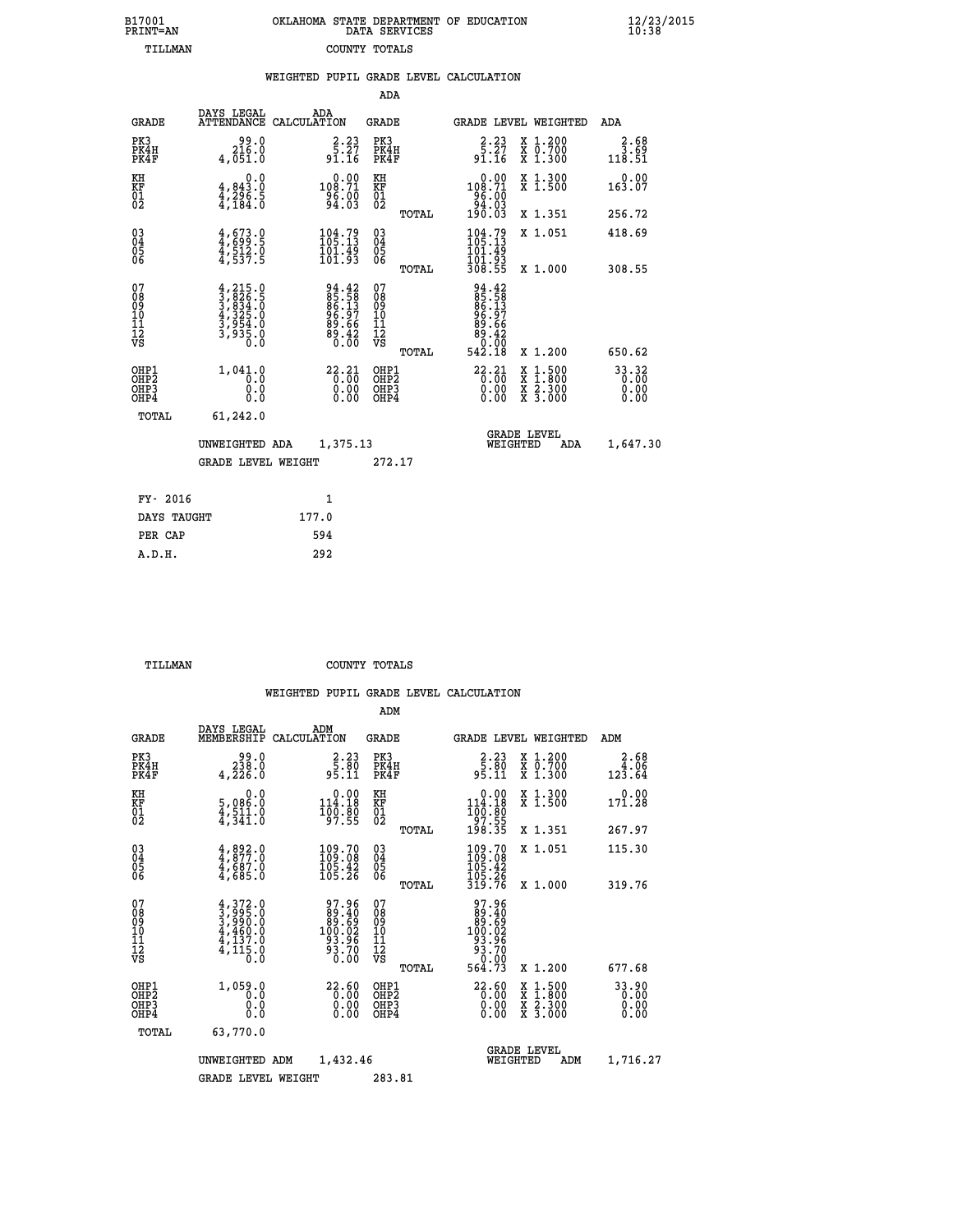| B17001<br>PRINT=AN                     |                                                          | OKLAHOMA STATE DEPARTMENT OF EDUCATION                                                | DATA SERVICES                                               |                                                                                                                  |                                                                                                                                                      | $\frac{12}{23}$ /2015         |  |
|----------------------------------------|----------------------------------------------------------|---------------------------------------------------------------------------------------|-------------------------------------------------------------|------------------------------------------------------------------------------------------------------------------|------------------------------------------------------------------------------------------------------------------------------------------------------|-------------------------------|--|
| 72 TULSA                               |                                                          | C015 KEYSTONE                                                                         |                                                             |                                                                                                                  |                                                                                                                                                      |                               |  |
|                                        |                                                          | WEIGHTED PUPIL GRADE LEVEL CALCULATION                                                |                                                             |                                                                                                                  |                                                                                                                                                      |                               |  |
|                                        |                                                          |                                                                                       | <b>ADA</b>                                                  |                                                                                                                  |                                                                                                                                                      |                               |  |
| GRADE                                  | DAYS LEGAL                                               | ADA<br>ATTENDANCE CALCULATION                                                         | GRADE                                                       | GRADE LEVEL WEIGHTED                                                                                             |                                                                                                                                                      | ADA                           |  |
| PK3<br>PK4H<br>PK4F                    | 10.0<br>0.0<br>787.5                                     | 0.25<br>0.00<br>49.69                                                                 | PK3<br>PK4H<br>PK4F                                         | $\begin{smallmatrix} 0.25\ 0.00 \ 19.69 \end{smallmatrix}$                                                       | X 1.200<br>X 0.700<br>X 1.300                                                                                                                        | 0.30<br>0.00<br>25.60         |  |
| KH<br>KF<br>01<br>02                   | 0.0<br>$1,049.5$<br>$1,132.0$<br>$1,271.0$               | 26.24<br>$\frac{28.50}{31.78}$                                                        | KH<br><b>KF</b><br>01<br>02                                 | $\begin{smallmatrix} 0.00\\ 26.24\\ 28.30\\ 31.78\\ 60.08 \end{smallmatrix}$                                     | X 1.300<br>X 1.500                                                                                                                                   | 0.00<br>39.36                 |  |
|                                        |                                                          |                                                                                       | TOTAL                                                       |                                                                                                                  | X 1.351                                                                                                                                              | 81.17                         |  |
| 03<br>04<br>05<br>06                   | $\frac{1}{2}, \frac{134}{283}$ : 0<br>1,436.5<br>1.094.0 | 28.36<br>32.08<br>35.91<br>27.35                                                      | $\begin{matrix} 03 \\ 04 \\ 05 \\ 06 \end{matrix}$<br>TOTAL | $38.36$<br>$32.08$<br>35.91<br>27.35<br>95.34                                                                    | X 1.051                                                                                                                                              | 29.81<br>95.34                |  |
| 07<br>08<br>09<br>11<br>11<br>12<br>VS | $\substack{1,340.5\\708.5\\0.0\\0.0$<br>0.0<br>0.0       | $\begin{array}{r} 33.51 \\ 17.71 \\ 0.00 \\ 0.00 \\ 0.00 \\ 0.00 \end{array}$<br>0.00 | 07<br>08<br>09<br>11<br>11<br>12<br>VS                      | $33.51$<br>$17.71$<br>$\begin{smallmatrix} 0.00 & 0 \ 0.00 & \end{smallmatrix}$<br>0.00<br>0.00<br>ŏ:ŏŏ<br>5ĭ.22 | X 1.000                                                                                                                                              |                               |  |
| OHP1<br>OHP2<br>OHP3                   | 0.0<br>0.0<br>0.0                                        | 0.00<br>$\begin{smallmatrix} 0.00 \ 0.00 \end{smallmatrix}$                           | TOTAL<br>OHP1<br>OH <sub>P</sub> 2<br>OHP3                  | 0.00<br>0.00                                                                                                     | X 1.200<br>$\begin{smallmatrix} \mathtt{X} & 1\cdot500\\ \mathtt{X} & 1\cdot800\\ \mathtt{X} & 2\cdot300\\ \mathtt{X} & 3\cdot000 \end{smallmatrix}$ | 61.46<br>0.00<br>0.00<br>0.00 |  |
| OHP4<br><b>TOTAL</b>                   | 0.0                                                      |                                                                                       | OHP4                                                        | 0.00                                                                                                             |                                                                                                                                                      | 0.00                          |  |
|                                        | 11,247.0<br>UNWEIGHTED ADA<br><b>GRADE LEVEL WEIGHT</b>  | 281.18                                                                                | 51.86                                                       | WEIGHTED                                                                                                         | <b>GRADE LEVEL</b><br>ADA                                                                                                                            | 333.04                        |  |
| FY- 2016                               |                                                          | 1                                                                                     |                                                             |                                                                                                                  |                                                                                                                                                      |                               |  |
| DAYS TAUGHT                            |                                                          | 40.0                                                                                  |                                                             |                                                                                                                  |                                                                                                                                                      |                               |  |
| PER CAP                                |                                                          | 55                                                                                    |                                                             |                                                                                                                  |                                                                                                                                                      |                               |  |

| 72 TULSA | C015 KEYSTONE |
|----------|---------------|

 **WEIGHTED PUPIL GRADE LEVEL CALCULATION ADM DAYS LEGAL ADM GRADE MEMBERSHIP CALCULATION GRADE GRADE LEVEL WEIGHTED ADM PK3 10.0 0.25 PK3 0.25 X 1.200 0.30 PK4H 0.0 0.00 PK4H 0.00 X 0.700 0.00 PK4F 880.0 22.00 PK4F 22.00 X 1.300 28.60 KH 0.0 0.00 KH 0.00 X 1.300 0.00 KF 1,120.0 28.00 KF 28.00 X 1.500 42.00 01 1,200.0 30.00 01 30.00 02 1,319.0 32.98 02 32.98 TOTAL 62.98 X 1.351 85.09 03 1,171.0 29.28 03 29.28 X 1.051 30.77 04 1,331.0 33.28 04 33.28 05 1,516.0 37.90 05 37.90 06 1,142.0 28.55 06 28.55 TOTAL 99.73 X 1.000 99.73** 1,427.0 35.68 07<br>
08 <sup>1,3</sup>73.0 18.28 08 18.28<br>
09 0.0 0.00 10 0.00<br>
10 0.0 0.00 10 0.00<br>
11 0.0 0.00 11 0.00<br>
12<br>
VS 0.0 0.00 VS 0.00  **TOTAL 53.96 X 1.200 64.75 OHP1 0.0 0.00 OHP1 0.00 X 1.500 0.00 OHP2 0.0 0.00 OHP2 0.00 X 1.800 0.00 OHP3 0.0 0.00 OHP3 0.00 X 2.300 0.00 OHP4 0.0 0.00 OHP4 0.00 X 3.000 0.00 TOTAL 11,847.0 GRADE LEVEL UNWEIGHTED ADM 296.20 WEIGHTED ADM 351.24 GRADE LEVEL WEIGHT 55.04**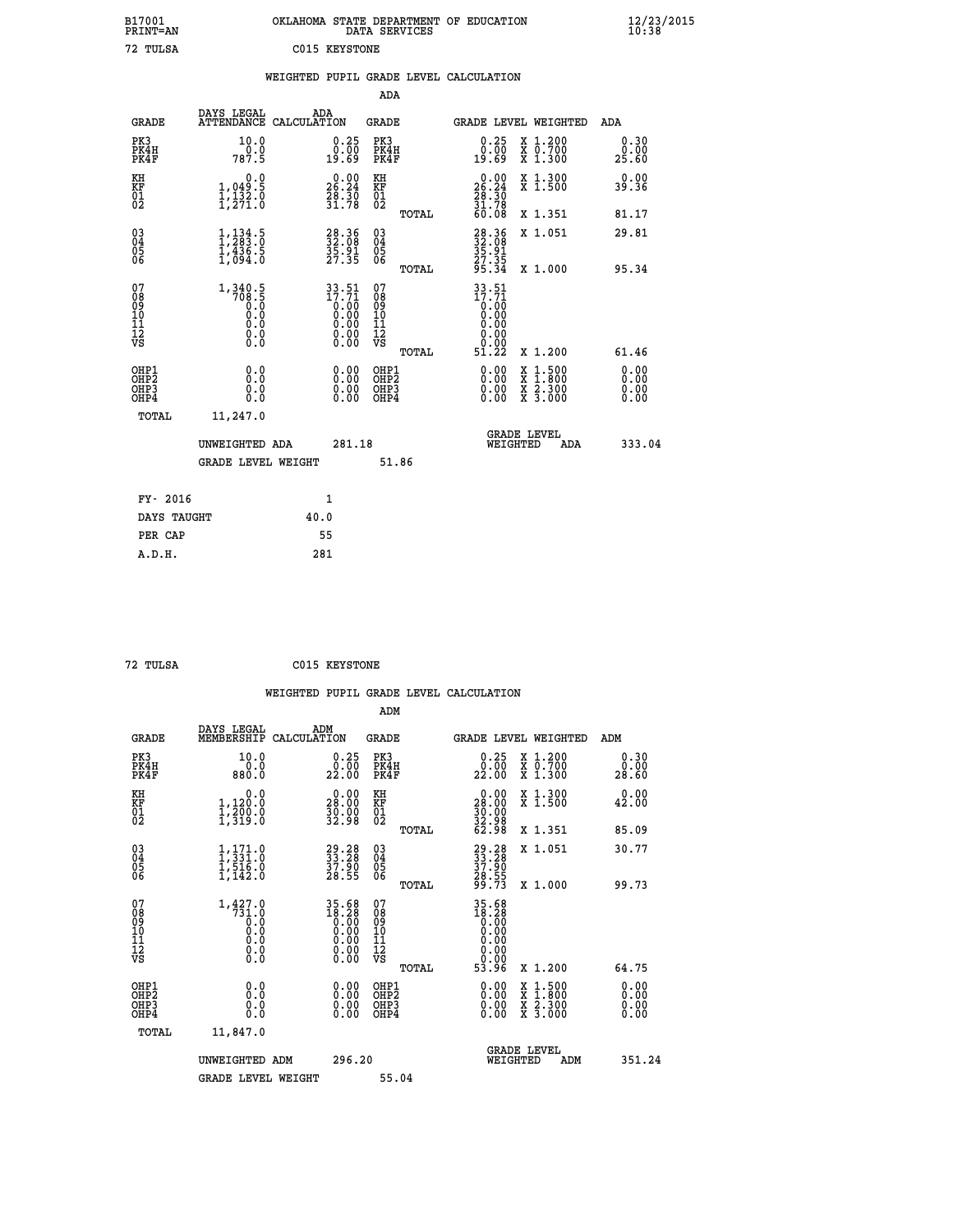|  |  | WEIGHTED PUPIL GRADE LEVEL CALCULATION |
|--|--|----------------------------------------|
|  |  |                                        |

|                                                                    |                                                                                                   |                    |                                                                              | ADA                                       |       |                                                                                         |                                                                                                                                                                                                                     |                              |
|--------------------------------------------------------------------|---------------------------------------------------------------------------------------------------|--------------------|------------------------------------------------------------------------------|-------------------------------------------|-------|-----------------------------------------------------------------------------------------|---------------------------------------------------------------------------------------------------------------------------------------------------------------------------------------------------------------------|------------------------------|
| <b>GRADE</b>                                                       | DAYS LEGAL<br><b>ATTENDANCE</b>                                                                   | ADA<br>CALCULATION |                                                                              | <b>GRADE</b>                              |       |                                                                                         | <b>GRADE LEVEL WEIGHTED</b>                                                                                                                                                                                         | ADA                          |
| PK3<br>PK4H<br>PK4F                                                | 0.0<br>0.0<br>Ō.Ō                                                                                 |                    | $\begin{smallmatrix} 0.00 \ 0.00 \ 0.00 \end{smallmatrix}$                   | PK3<br>PK4H<br>PK4F                       |       | $\begin{smallmatrix} 0.00 \\ 0.00 \\ 0.00 \end{smallmatrix}$                            | X 1.200<br>X 0.700<br>X 1.300                                                                                                                                                                                       | 0.00<br>0.00<br>0.00         |
| KH<br>KF<br>01<br>02                                               | 0.0<br>0.0<br>$\S.$                                                                               |                    | 0.0000<br>$\begin{smallmatrix} 0.00 & 0.00 \\ 0.00 & 0.00 \end{smallmatrix}$ | KH<br>KF<br>01<br>02                      |       | 0.00                                                                                    | X 1.300<br>X 1.500                                                                                                                                                                                                  | 0.00<br>0.00                 |
|                                                                    |                                                                                                   |                    |                                                                              |                                           | TOTAL |                                                                                         | X 1.351                                                                                                                                                                                                             | 0.00                         |
| $\begin{smallmatrix} 03 \\[-4pt] 04 \end{smallmatrix}$<br>05<br>06 | 0.0<br>0.000                                                                                      |                    | 0.00<br>$0.00$<br>0.00                                                       | $\substack{03 \\ 04}$<br>05<br>06         |       | 0.00<br>0.00<br>0.00<br>0.00                                                            | X 1.051                                                                                                                                                                                                             | 0.00                         |
| 07                                                                 |                                                                                                   |                    |                                                                              | 07                                        | TOTAL |                                                                                         | X 1.000                                                                                                                                                                                                             | 0.00                         |
| 08901112<br>1112<br>VS                                             | $\begin{array}{c} 0.0 \\ 0.0 \\ 3,69 \\ 3,464 \\ 3,464 \\ 3,260 \\ 2,258 \\ 5 \\ 0.0 \end{array}$ |                    | $0.00$<br>$82.06$<br>$76.99$<br>$72.46$<br>60.19<br>0.00                     | 08901112<br>1112<br>VS                    |       | 0.00<br>0.00<br>$\begin{array}{c} 82.06 \\ 76.99 \\ 72.46 \\ 50.19 \end{array}$<br>0.00 |                                                                                                                                                                                                                     |                              |
|                                                                    |                                                                                                   |                    |                                                                              |                                           | TOTAL | 281.70                                                                                  | X 1.200                                                                                                                                                                                                             | 338.04                       |
| OHP1<br>OH <sub>P</sub> 2<br>OH <sub>P3</sub><br>OH <sub>P4</sub>  | 0.0<br>0.0<br>0.0                                                                                 |                    | $\begin{smallmatrix} 0.00 \ 0.00 \ 0.00 \ 0.00 \end{smallmatrix}$            | OHP1<br>OH <sub>P</sub> 2<br>OHP3<br>OHP4 |       | 0.00<br>0.00<br>0.00                                                                    | $\begin{array}{l} \mathtt{x} \ \mathtt{1} \cdot \mathtt{500} \\ \mathtt{x} \ \mathtt{1} \cdot \mathtt{800} \\ \mathtt{x} \ \mathtt{2} \cdot \mathtt{300} \\ \mathtt{x} \ \mathtt{3} \cdot \mathtt{000} \end{array}$ | 0.00<br>0.00<br>0.00<br>0.00 |
| TOTAL                                                              | 12,676.0                                                                                          |                    |                                                                              |                                           |       |                                                                                         |                                                                                                                                                                                                                     |                              |
|                                                                    | UNWEIGHTED ADA                                                                                    |                    | 281.70                                                                       |                                           |       |                                                                                         | GRADE LEVEL<br>WEIGHTED<br>ADA                                                                                                                                                                                      | 338.04                       |
|                                                                    | <b>GRADE LEVEL WEIGHT</b>                                                                         |                    |                                                                              |                                           | 56.34 |                                                                                         |                                                                                                                                                                                                                     |                              |
| FY- 2016                                                           |                                                                                                   |                    | $\mathbf{1}$                                                                 |                                           |       |                                                                                         |                                                                                                                                                                                                                     |                              |
| DAYS TAUGHT                                                        |                                                                                                   | 45.0               |                                                                              |                                           |       |                                                                                         |                                                                                                                                                                                                                     |                              |
| PER CAP                                                            |                                                                                                   |                    | $\mathbf{0}$                                                                 |                                           |       |                                                                                         |                                                                                                                                                                                                                     |                              |

| TIT<br>Τ<br>$\overline{\phantom{a}}$ |
|--------------------------------------|
|                                      |

### **72 TULSA E004 TULSA CHARTER: SCHL ARTS/SCI.**

|                                    |                                                                  |                                                                   | ADM                                                |                                                                                                   |                                                                                 |                                          |                              |
|------------------------------------|------------------------------------------------------------------|-------------------------------------------------------------------|----------------------------------------------------|---------------------------------------------------------------------------------------------------|---------------------------------------------------------------------------------|------------------------------------------|------------------------------|
| <b>GRADE</b>                       | DAYS LEGAL<br>MEMBERSHIP                                         | ADM<br>CALCULATION                                                | <b>GRADE</b>                                       |                                                                                                   |                                                                                 | <b>GRADE LEVEL WEIGHTED</b>              | ADM                          |
| PK3<br>PK4H<br>PK4F                | 0.0<br>0.0<br>0.0                                                | $\begin{smallmatrix} 0.00 \ 0.00 \ 0.00 \end{smallmatrix}$        | PK3<br>PK4H<br>PK4F                                |                                                                                                   | $\begin{smallmatrix} 0.00 \\ 0.00 \\ 0.00 \end{smallmatrix}$                    | X 1.200<br>X 0.700<br>X 1.300            | 0.00<br>0.00<br>0.00         |
| KH<br>KF<br>01<br>02               | 0.0<br>$\begin{smallmatrix} 0.16 \ 0.0 \ 0.0 \end{smallmatrix}$  | $\begin{smallmatrix} 0.00 \ 0.00 \ 0.00 \ 0.00 \end{smallmatrix}$ | KH<br>KF<br>01<br>02                               |                                                                                                   | $\begin{smallmatrix} 0.00 \ 0.00 \ 0.00 \ 0.00 \ 0.00 \ 0.00 \end{smallmatrix}$ | X 1.300<br>X 1.500                       | 0.00<br>0.00                 |
|                                    |                                                                  |                                                                   | TOTAL                                              |                                                                                                   |                                                                                 | X 1.351                                  | 0.00                         |
| 03<br>04<br>05<br>06               |                                                                  | $\begin{smallmatrix} 0.00 \ 0.00 \ 0.00 \ 0.00 \end{smallmatrix}$ | $\begin{matrix} 03 \\ 04 \\ 05 \\ 06 \end{matrix}$ |                                                                                                   | 0.00<br>0.00<br>0.00                                                            | X 1.051                                  | 0.00                         |
|                                    |                                                                  |                                                                   | TOTAL                                              |                                                                                                   | 0.00                                                                            | X 1.000                                  | 0.00                         |
| 07<br>08<br>09<br>101<br>112<br>VS | 0.0<br>$3,825.0$<br>$3,666.0$<br>$3,487.0$<br>$2,407.0$<br>$0.0$ | $0.00\n85.00\n81.47\n77.49\n53.49\n0.00$                          | 07<br>08<br>09<br>11<br>11<br>12<br>VS<br>TOTAL    | $\begin{array}{c} 0.00 \\ 0.00 \\ 85.00 \\ 81.47 \\ 77.49 \\ 53.49 \\ 0.00 \\ 297.45 \end{array}$ |                                                                                 | X 1.200                                  | 356.94                       |
| OHP1<br>OHP2<br>OHP3<br>OHP4       | 0.0<br>0.000                                                     |                                                                   | OHP1<br>OHP2<br>OHP <sub>3</sub>                   |                                                                                                   | $0.00$<br>$0.00$<br>0.00                                                        | X 1:500<br>X 1:800<br>X 2:300<br>X 3:000 | 0.00<br>Ŏ.ŎŎ<br>Q.QQ<br>0.00 |
| TOTAL                              | 13,385.0                                                         |                                                                   |                                                    |                                                                                                   |                                                                                 |                                          |                              |
|                                    | UNWEIGHTED ADM                                                   | 297.45                                                            |                                                    |                                                                                                   | GRADE LEVEL<br>WEIGHTED                                                         | ADM                                      | 356.94                       |
|                                    | <b>GRADE LEVEL WEIGHT</b>                                        |                                                                   | 59.49                                              |                                                                                                   |                                                                                 |                                          |                              |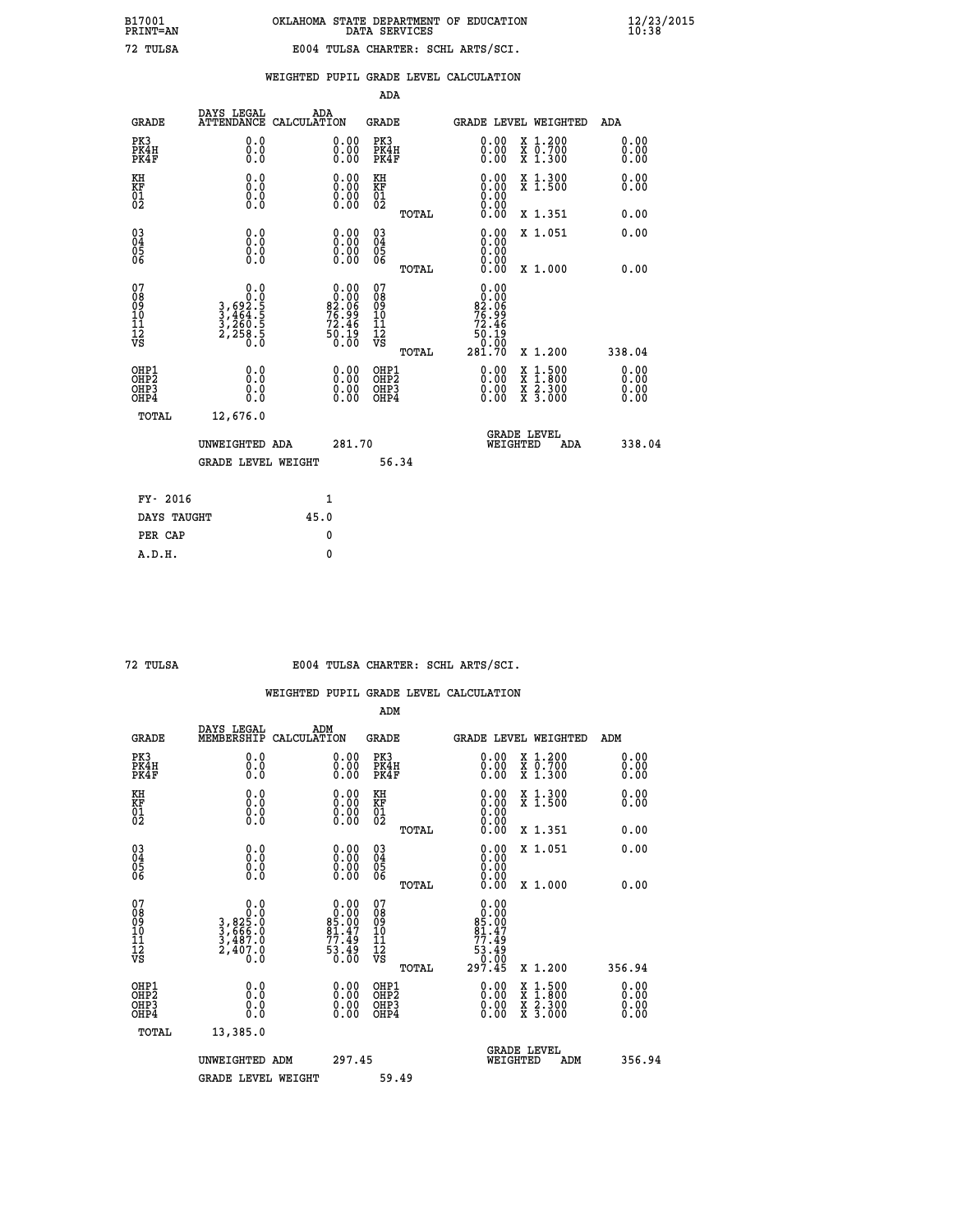|  |  | WEIGHTED PUPIL GRADE LEVEL CALCULATION |
|--|--|----------------------------------------|
|  |  |                                        |

|                                                                    |                                                                     |                                                                                                 |                                                                   | ADA                                    |       |                                                              |                                                                                                                                              |                               |
|--------------------------------------------------------------------|---------------------------------------------------------------------|-------------------------------------------------------------------------------------------------|-------------------------------------------------------------------|----------------------------------------|-------|--------------------------------------------------------------|----------------------------------------------------------------------------------------------------------------------------------------------|-------------------------------|
| <b>GRADE</b>                                                       | DAYS LEGAL                                                          | ADA<br>ATTENDANCE CALCULATION                                                                   |                                                                   | <b>GRADE</b>                           |       | <b>GRADE LEVEL WEIGHTED</b>                                  |                                                                                                                                              | ADA                           |
| PK3<br>PK4H<br>PK4F                                                | 0.0<br>0.0<br>Ō.Ō                                                   |                                                                                                 | $\begin{smallmatrix} 0.00 \ 0.00 \ 0.00 \end{smallmatrix}$        | PK3<br>PK4H<br>PK4F                    |       | $\begin{smallmatrix} 0.00 \\ 0.00 \\ 0.00 \end{smallmatrix}$ | X 1.200<br>X 0.700<br>X 1.300                                                                                                                | 0.00<br>0.00<br>0.00          |
| KH<br>KF<br>01<br>02                                               | 0.0<br>0.0<br>$\S.$                                                 |                                                                                                 | $\begin{smallmatrix} 0.00 \ 0.00 \ 0.00 \ 0.00 \end{smallmatrix}$ | KH<br>KF<br>01<br>02                   |       | 0.00<br>0.0000000000                                         | X 1.300<br>X 1.500                                                                                                                           | 0.00<br>0.00                  |
|                                                                    |                                                                     |                                                                                                 |                                                                   |                                        | TOTAL | 0.00                                                         | X 1.351                                                                                                                                      | 0.00                          |
| $\begin{smallmatrix} 03 \\[-4pt] 04 \end{smallmatrix}$<br>Ŏ5<br>06 | 0.0<br>$3,934.0$<br>$3,475.5$                                       | $\begin{smallmatrix} 0.00\\ 0.00\\ 72.24\\ 82.75 \end{smallmatrix}$                             |                                                                   | $\substack{03 \\ 04}$<br>Ŏ5<br>06      |       | 0.00<br>$72.24$<br>$82.75$<br>$154.99$                       | X 1.051                                                                                                                                      | 0.00                          |
|                                                                    |                                                                     |                                                                                                 |                                                                   |                                        | TOTAL |                                                              | X 1.000                                                                                                                                      | 154.99                        |
| 07<br>08<br>09<br>101<br>11<br>12<br>VS                            | $2,465.5$<br>$3,491.5$<br>$0.0$<br>$0.0$<br>$0.0$<br>$0.0$<br>$0.0$ | $\begin{smallmatrix} 58.70\ 83.13\ 0.00\ 0.00\ 0.00\ 0.00\ 0.00\ 0.00\ 0.00\ \end{smallmatrix}$ |                                                                   | 07<br>08<br>09<br>11<br>11<br>12<br>VS |       | 58.70<br>83.13<br>0.00<br>0.00<br>0.00<br>0.00               |                                                                                                                                              |                               |
|                                                                    |                                                                     |                                                                                                 |                                                                   |                                        | TOTAL | 141.83                                                       | X 1.200                                                                                                                                      | 170.20                        |
| OHP1<br>OHP <sub>2</sub><br>OH <sub>P3</sub><br>OHP4               | 0.0<br>0.0<br>0.0                                                   |                                                                                                 | 0.00<br>$\begin{smallmatrix} 0.00 \ 0.00 \end{smallmatrix}$       | OHP1<br>OHP2<br>OHP <sub>3</sub>       |       | 0.00<br>0.00                                                 | $\begin{smallmatrix} \mathtt{X} & 1\cdot500 \\ \mathtt{X} & 1\cdot800 \\ \mathtt{X} & 2\cdot300 \\ \mathtt{X} & 3\cdot000 \end{smallmatrix}$ | 0.00<br>Ō. ŌŌ<br>0.00<br>0.00 |
| TOTAL                                                              | 12,466.5                                                            |                                                                                                 |                                                                   |                                        |       |                                                              |                                                                                                                                              |                               |
|                                                                    | UNWEIGHTED ADA                                                      |                                                                                                 | 296.82                                                            |                                        |       | WEIGHTED                                                     | <b>GRADE LEVEL</b><br>ADA                                                                                                                    | 325.19                        |
|                                                                    | <b>GRADE LEVEL WEIGHT</b>                                           |                                                                                                 |                                                                   |                                        | 28.37 |                                                              |                                                                                                                                              |                               |
| FY- 2016                                                           |                                                                     | 1                                                                                               |                                                                   |                                        |       |                                                              |                                                                                                                                              |                               |
| DAYS TAUGHT                                                        |                                                                     | 42.0                                                                                            |                                                                   |                                        |       |                                                              |                                                                                                                                              |                               |
| PER CAP                                                            |                                                                     | 33                                                                                              |                                                                   |                                        |       |                                                              |                                                                                                                                              |                               |

### **72 TULSA E005 TULSA CHARTER: KIPP TULSA**

|                                    |                                                        |                                                                                                       | ADM                                                |       |                                                                                 |                                          |                      |
|------------------------------------|--------------------------------------------------------|-------------------------------------------------------------------------------------------------------|----------------------------------------------------|-------|---------------------------------------------------------------------------------|------------------------------------------|----------------------|
| <b>GRADE</b>                       | DAYS LEGAL<br>MEMBERSHIP                               | ADM<br>CALCULATION                                                                                    | <b>GRADE</b>                                       |       |                                                                                 | <b>GRADE LEVEL WEIGHTED</b>              | ADM                  |
| PK3<br>PK4H<br>PK4F                | 0.0<br>0.0<br>0.0                                      | 0.00<br>$\begin{smallmatrix} 0.00 \ 0.00 \end{smallmatrix}$                                           | PK3<br>PK4H<br>PK4F                                |       | $\begin{smallmatrix} 0.00 \\ 0.00 \\ 0.00 \end{smallmatrix}$                    | X 1.200<br>X 0.700<br>X 1.300            | 0.00<br>0.00<br>0.00 |
| KH<br>KF<br>01<br>02               | 0.0<br>0.0<br>$\S.$                                    | $\begin{smallmatrix} 0.00 \ 0.00 \ 0.00 \ 0.00 \end{smallmatrix}$                                     | KH<br>KF<br>01<br>02                               |       | $\begin{smallmatrix} 0.00 \ 0.00 \ 0.00 \ 0.00 \ 0.00 \ 0.00 \end{smallmatrix}$ | X 1.300<br>X 1.500                       | 0.00<br>0.00         |
|                                    |                                                        |                                                                                                       |                                                    | TOTAL |                                                                                 | X 1.351                                  | 0.00                 |
| 03<br>04<br>05<br>06               | 0.0<br>3,090.0<br>3,594.0                              | $\begin{smallmatrix} 0.00\\ 0.00\\ 73.57\\ 85.57 \end{smallmatrix}$                                   | $\begin{matrix} 03 \\ 04 \\ 05 \\ 06 \end{matrix}$ |       | $0.00\n73.57\n85.57\n159.14$                                                    | X 1.051                                  | 0.00                 |
|                                    |                                                        |                                                                                                       |                                                    | TOTAL |                                                                                 | X 1.000                                  | 159.14               |
| 07<br>08<br>09<br>101<br>112<br>VS | $2,527.0$<br>$3,608.0$<br>$0.0$<br>0.0<br>0.0<br>$\S.$ | $\begin{smallmatrix} 60.17\ 85.90\ 0.00\ 0.00\ 0.00\ 0.00\ 0.00\ 0.00\ 0.00\ 0.00\ \end{smallmatrix}$ | 07<br>08<br>09<br>11<br>11<br>12<br>VS             | TOTAL | 60.17<br>06:36<br>00:00<br>00:00<br>00:00<br>00:00<br>146.07                    | X 1.200                                  | 175.28               |
|                                    |                                                        |                                                                                                       |                                                    |       |                                                                                 |                                          |                      |
| OHP1<br>OHP2<br>OHP3<br>OHP4       | 0.0<br>0.000                                           |                                                                                                       | OHP1<br>OHP2<br>OHP <sub>3</sub>                   |       | $0.00$<br>$0.00$<br>0.00                                                        | X 1:500<br>X 1:800<br>X 2:300<br>X 3:000 | 0.00<br>0.00<br>0.00 |
| TOTAL                              | 12,819.0                                               |                                                                                                       |                                                    |       |                                                                                 |                                          |                      |
|                                    | UNWEIGHTED                                             | 305.21<br>ADM                                                                                         |                                                    |       | WEIGHTED                                                                        | <b>GRADE LEVEL</b><br>ADM                | 334.42               |
|                                    | <b>GRADE LEVEL WEIGHT</b>                              |                                                                                                       | 29.21                                              |       |                                                                                 |                                          |                      |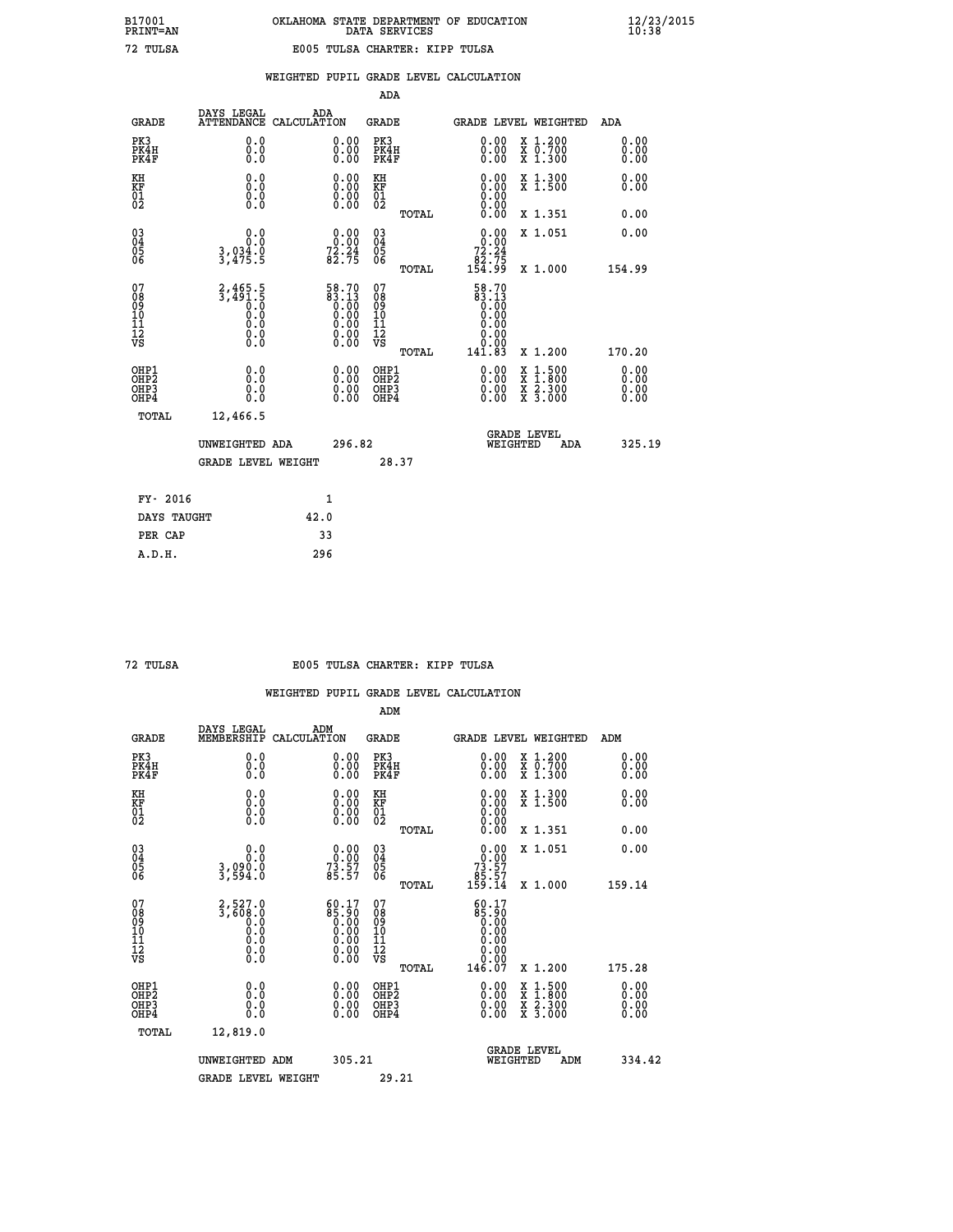|                                                    |                                                                                         |                                                                                                                                                     |        | ADA                                    |       |                                                                                |   |                                                           |                              |
|----------------------------------------------------|-----------------------------------------------------------------------------------------|-----------------------------------------------------------------------------------------------------------------------------------------------------|--------|----------------------------------------|-------|--------------------------------------------------------------------------------|---|-----------------------------------------------------------|------------------------------|
| <b>GRADE</b>                                       | DAYS LEGAL<br><b>ATTENDANCE</b>                                                         | ADA<br>CALCULATION                                                                                                                                  |        | GRADE                                  |       |                                                                                |   | <b>GRADE LEVEL WEIGHTED</b>                               | <b>ADA</b>                   |
| PK3<br>PK4H<br>PK4F                                | 0.0<br>0.0<br>2,919.5                                                                   | 0.00<br>0.00<br>74.86                                                                                                                               |        | PK3<br>PK4H<br>PK4F                    |       | 0.00<br>0.00<br>74.86                                                          |   | X 1.200<br>X 0.700<br>X 1.300                             | 0.00<br>0.00<br>97.32        |
| KH<br><b>KF</b><br>01<br>02                        | $\begin{smallmatrix} & & 0.0\ 2.851.5\ 1.900.5\ 1.947.5 \end{smallmatrix}$              | $73.12$<br>$48.73$<br>$49.94$                                                                                                                       |        | KH<br>KF<br>01<br>02                   |       | $73.12$<br>$48.73$<br>$49.94$<br>$98.67$                                       |   | X 1.300<br>X 1.500                                        | 0.00<br>109.68               |
|                                                    |                                                                                         |                                                                                                                                                     |        |                                        | TOTAL |                                                                                |   | X 1.351                                                   | 133.30                       |
| $\begin{matrix} 03 \\ 04 \\ 05 \\ 06 \end{matrix}$ | $\frac{1}{2}, \begin{smallmatrix} 856.0 \ 990.5 \ 1,987.5 \ 1,716.0 \end{smallmatrix}$  | $\begin{smallmatrix} 47.59\ 53.60\ 50.96\ 44.00 \end{smallmatrix}$                                                                                  |        | 03<br>04<br>05<br>06                   |       | $\begin{smallmatrix} 47.59\\ 53.60\\ 50.96\\ 44.00\\ 148.56 \end{smallmatrix}$ |   | X 1.051                                                   | 50.02                        |
|                                                    |                                                                                         |                                                                                                                                                     |        |                                        | TOTAL |                                                                                |   | X 1.000                                                   | 148.56                       |
| 07<br>08<br>09<br>101<br>11<br>12<br>VS            | 1,728.0<br>$\begin{smallmatrix} 0.0 & 0 \ 0.0 & 0 \ 0.0 & 0 \end{smallmatrix}$<br>$\S.$ | 44.31<br>$\begin{smallmatrix} 1 & 1 & 1 & 1 \\ 0 & 0 & 0 & 0 \\ 0 & 0 & 0 & 0 \\ 0 & 0 & 0 & 0 \\ 0 & 0 & 0 & 0 \\ 0 & 0 & 0 & 0 \end{smallmatrix}$ |        | 07<br>08<br>09<br>11<br>11<br>12<br>VS | TOTAL | 44.31<br>0.00<br>44.31                                                         |   | X 1.200                                                   | 53.17                        |
| OHP1<br>OHP2<br>OH <sub>P</sub> 3<br>OHP4          | 0.0<br>0.0<br>ŏ.ŏ                                                                       | 0.00<br>$0.00$<br>0.00                                                                                                                              |        | OHP1<br>OHP2<br>OHP3<br>OHP4           |       | $0.00$<br>$0.00$<br>0.00                                                       | X | $1.500$<br>$1.800$<br>$\frac{x}{x}$ $\frac{5.300}{3.000}$ | 0.00<br>0.00<br>0.00<br>0.00 |
| TOTAL                                              | 18,997.0                                                                                |                                                                                                                                                     |        |                                        |       |                                                                                |   |                                                           |                              |
|                                                    | UNWEIGHTED ADA                                                                          |                                                                                                                                                     | 487.11 |                                        |       | WEIGHTED                                                                       |   | <b>GRADE LEVEL</b><br>ADA                                 | 592.05                       |
|                                                    | <b>GRADE LEVEL WEIGHT</b>                                                               |                                                                                                                                                     |        | 104.94                                 |       |                                                                                |   |                                                           |                              |
| FY- 2016                                           |                                                                                         | $\mathbf{1}$                                                                                                                                        |        |                                        |       |                                                                                |   |                                                           |                              |
| DAYS TAUGHT                                        |                                                                                         | 39.0                                                                                                                                                |        |                                        |       |                                                                                |   |                                                           |                              |
|                                                    |                                                                                         |                                                                                                                                                     |        |                                        |       |                                                                                |   |                                                           |                              |

| ۰ |
|---|
|   |
|   |

 **PER CAP 33 A.D.H. 443**

#### **72 TULSA E006 TULSA LEGACY CHARTER SCHL INC**

|                                                    |                                                                                                    |                                                                                                                                                                                                                                                                               | ADM                                                |       |                                                                             |                                                                           |                              |  |
|----------------------------------------------------|----------------------------------------------------------------------------------------------------|-------------------------------------------------------------------------------------------------------------------------------------------------------------------------------------------------------------------------------------------------------------------------------|----------------------------------------------------|-------|-----------------------------------------------------------------------------|---------------------------------------------------------------------------|------------------------------|--|
| <b>GRADE</b>                                       | DAYS LEGAL<br>MEMBERSHIP                                                                           | ADM<br>CALCULATION                                                                                                                                                                                                                                                            | <b>GRADE</b>                                       |       | <b>GRADE LEVEL WEIGHTED</b>                                                 |                                                                           | ADM                          |  |
| PK3<br>PK4H<br>PK4F                                | 0.000<br>3,037.0                                                                                   | $\begin{smallmatrix} 0.00\\ 0.00\\ 77.87 \end{smallmatrix}$                                                                                                                                                                                                                   | PK3<br>PK4H<br>PK4F                                |       | $\begin{smallmatrix} 0.00\\ 0.00\\ 77.87 \end{smallmatrix}$                 | $\begin{smallmatrix} x & 1.200 \\ x & 0.700 \end{smallmatrix}$<br>X 1.300 | 0.00<br>0.00<br>101.23       |  |
| KH<br>KF<br>01<br>02                               | 0.0<br>2,963.0<br>1,947.0<br>1,990.0                                                               | $75.97$<br>$49.92$<br>$51.03$                                                                                                                                                                                                                                                 | KH<br>KF<br>01<br>02                               |       | $\begin{smallmatrix} &0.00\ 75.97\ 49.92\ 51.03\ 100.95\ \end{smallmatrix}$ | X 1.300<br>X 1.500                                                        | 0.00<br>113.96               |  |
|                                                    |                                                                                                    |                                                                                                                                                                                                                                                                               |                                                    | TOTAL |                                                                             | X 1.351                                                                   | 136.38                       |  |
| $\begin{matrix} 03 \\ 04 \\ 05 \\ 06 \end{matrix}$ | $\frac{1}{2}$ , $\frac{898}{161}$ .<br>$\frac{2}{1}$ , $\frac{049}{06}$ .<br>$\frac{0}{1}$ , 769.0 | $\begin{smallmatrix} 48.67\,55.41\,52.54\,52.54\,53.6 \end{smallmatrix}$                                                                                                                                                                                                      | $\begin{matrix} 03 \\ 04 \\ 05 \\ 06 \end{matrix}$ |       | $48.67$<br>55.41<br>52.54<br>52.36<br>45.36<br>153.31                       | X 1.051                                                                   | 51.15                        |  |
|                                                    |                                                                                                    |                                                                                                                                                                                                                                                                               |                                                    | TOTAL |                                                                             | X 1.000                                                                   | 153.31                       |  |
| 07<br>08<br>09<br>101<br>112<br>VS                 | 1,772.0<br>$\begin{smallmatrix} 0.0 & 0 \ 0.0 & 0 \ 0.0 & 0 \ 0.0 & 0 \end{smallmatrix}$           | 45.44<br>$\begin{smallmatrix} 0.750000 & 0.000000 & 0.000000 & 0.000000 & 0.000000 & 0.00000 & 0.00000 & 0.0000 & 0.0000 & 0.0000 & 0.0000 & 0.0000 & 0.0000 & 0.0000 & 0.0000 & 0.0000 & 0.0000 & 0.0000 & 0.0000 & 0.0000 & 0.0000 & 0.0000 & 0.0000 & 0.0000 & 0.0000 & 0$ | 07<br>08<br>09<br>11<br>11<br>12<br>VS             |       | 45.44<br>10:00<br>00:00<br>00:00<br>00:00<br>00:00                          |                                                                           |                              |  |
|                                                    |                                                                                                    |                                                                                                                                                                                                                                                                               |                                                    | TOTAL | 45.44                                                                       | X 1.200                                                                   | 54.53                        |  |
| OHP1<br>OHP2<br>OH <sub>P3</sub><br>OHP4           | 0.0<br>0.000                                                                                       | $\begin{smallmatrix} 0.00 \ 0.00 \ 0.00 \ 0.00 \end{smallmatrix}$                                                                                                                                                                                                             | OHP1<br>OHP2<br>OHP <sub>3</sub>                   |       | $0.00$<br>$0.00$<br>0.00                                                    | X 1:500<br>X 1:800<br>X 2:300<br>X 3:000                                  | 0.00<br>Ŏ.ŎŎ<br>Q.QQ<br>0.00 |  |
| TOTAL                                              | 19,586.0                                                                                           |                                                                                                                                                                                                                                                                               |                                                    |       |                                                                             |                                                                           |                              |  |
|                                                    | UNWEIGHTED ADM                                                                                     | 502.21                                                                                                                                                                                                                                                                        |                                                    |       |                                                                             | GRADE LEVEL<br>WEIGHTED<br>ADM                                            | 610.56                       |  |
|                                                    | <b>GRADE LEVEL WEIGHT</b>                                                                          |                                                                                                                                                                                                                                                                               | 108.35                                             |       |                                                                             |                                                                           |                              |  |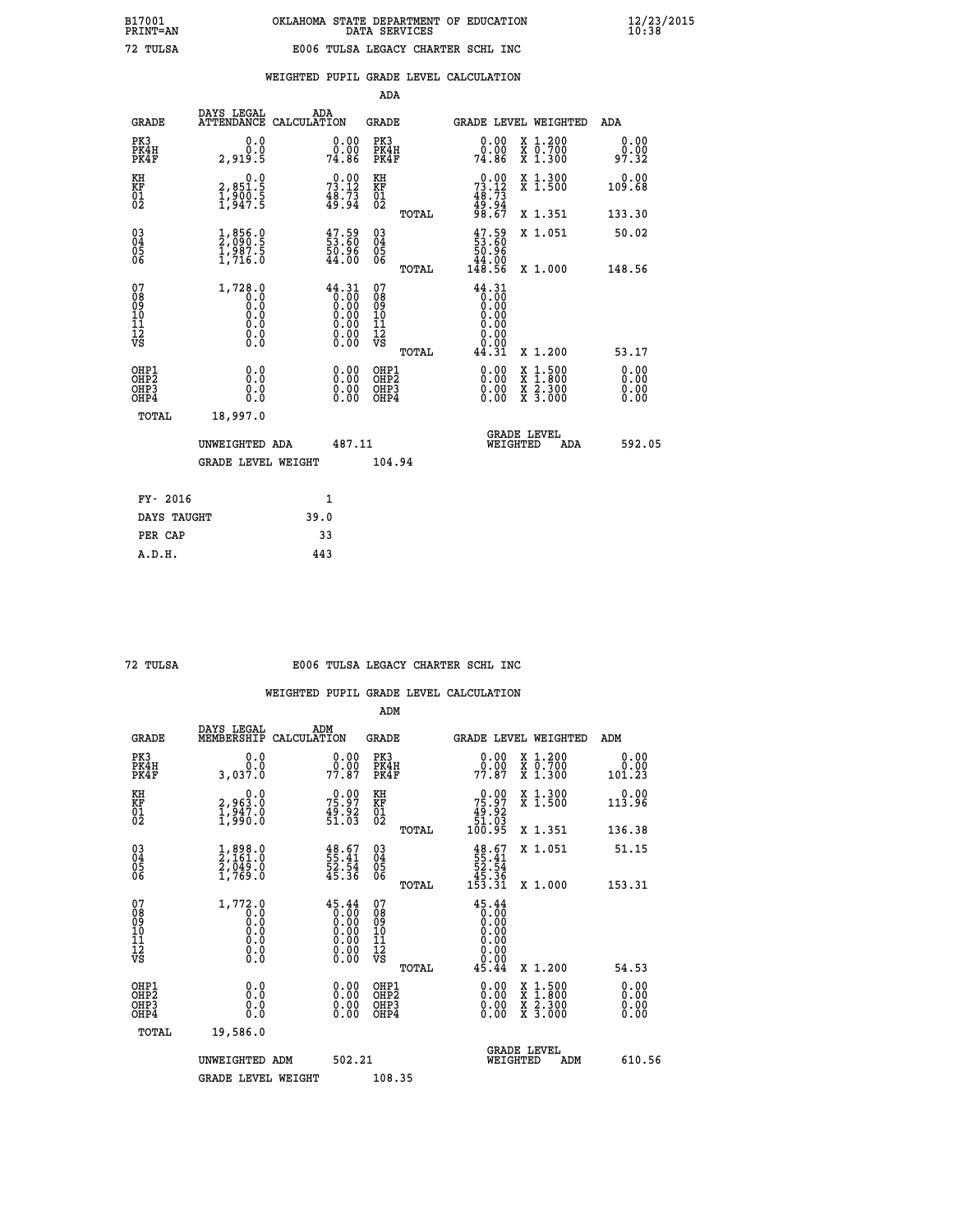|                                                    |                                                                                                   |                    |                                                                                               | ADA                                                |       |                                                      |          |                                          |                              |
|----------------------------------------------------|---------------------------------------------------------------------------------------------------|--------------------|-----------------------------------------------------------------------------------------------|----------------------------------------------------|-------|------------------------------------------------------|----------|------------------------------------------|------------------------------|
| <b>GRADE</b>                                       | DAYS LEGAL<br><b>ATTENDANCE</b>                                                                   | ADA<br>CALCULATION |                                                                                               | GRADE                                              |       |                                                      |          | GRADE LEVEL WEIGHTED                     | <b>ADA</b>                   |
| PK3<br>PK4H<br>PK4F                                | 0.0<br>0.0<br>0.0                                                                                 |                    | 0.00<br>$\begin{smallmatrix} 0.00 \ 0.00 \end{smallmatrix}$                                   | PK3<br>PK4H<br>PK4F                                |       | 0.00<br>0.00                                         |          | X 1.200<br>X 0.700<br>X 1.300            | 0.00<br>0.00<br>0.00         |
| KH<br><b>KF</b><br>01<br>02                        | 0.0<br>$4,143.\5$<br>0.0                                                                          |                    | 92.08<br>$\overline{0}$ :00                                                                   | KH<br>KF<br>01<br>02                               |       | 92.08                                                |          | X 1.300<br>X 1.500                       | 0.00<br>138.12               |
|                                                    |                                                                                                   |                    |                                                                                               |                                                    | TOTAL |                                                      |          | X 1.351                                  | 0.00                         |
| $\begin{matrix} 03 \\ 04 \\ 05 \\ 06 \end{matrix}$ | 0.0<br>0.000                                                                                      |                    | $\begin{smallmatrix} 0.00 \ 0.00 \ 0.00 \ 0.00 \end{smallmatrix}$                             | $\begin{matrix} 03 \\ 04 \\ 05 \\ 06 \end{matrix}$ |       | 0.00<br>0.00<br>0.00                                 |          | X 1.051                                  | 0.00                         |
|                                                    |                                                                                                   |                    |                                                                                               |                                                    | TOTAL | 0.00                                                 |          | X 1.000                                  | 0.00                         |
| 07<br>08<br>09<br>101<br>11<br>12<br>VS            | $\begin{smallmatrix} 0.0 & 0 \ 0.0 & 0 \ 0.0 & 0 \ 0.0 & 0 \ 0.0 & 0 \ 0.0 & 0 \end{smallmatrix}$ |                    | $\begin{smallmatrix} 0.00\ 0.00\ 0.00\ 0.00\ 0.00\ 0.00\ 0.00\ 0.00\ 0.00\ \end{smallmatrix}$ | 07<br>08<br>09<br>11<br>11<br>12<br>VS             |       | 0.00<br>0.00<br>0.00<br>0.00<br>0.00<br>0.00<br>0.00 |          |                                          |                              |
|                                                    |                                                                                                   |                    |                                                                                               |                                                    | TOTAL | 0.00                                                 |          | X 1.200                                  | 0.00                         |
| OHP1<br>OHP2<br>OHP3<br>OHP4                       | 0.0<br>0.0<br>0.0                                                                                 |                    | 0.00<br>$0.00$<br>0.00                                                                        | OHP1<br>OHP2<br>OHP3<br>OHP4                       |       | $0.00$<br>$0.00$<br>0.00                             | X<br>X   | $1.500$<br>$1.800$<br>X 2.300<br>X 3.000 | 0.00<br>0.00<br>0.00<br>0.00 |
| TOTAL                                              | 4,143.5                                                                                           |                    |                                                                                               |                                                    |       |                                                      |          |                                          |                              |
|                                                    | UNWEIGHTED ADA                                                                                    |                    | 92.08                                                                                         |                                                    |       |                                                      | WEIGHTED | <b>GRADE LEVEL</b><br>ADA                | 138.12                       |
|                                                    | <b>GRADE LEVEL WEIGHT</b>                                                                         |                    |                                                                                               | 46.04                                              |       |                                                      |          |                                          |                              |
| FY- 2016                                           |                                                                                                   |                    | $\mathbf{1}$                                                                                  |                                                    |       |                                                      |          |                                          |                              |
| DAYS TAUGHT                                        |                                                                                                   | 45.0               |                                                                                               |                                                    |       |                                                      |          |                                          |                              |
|                                                    |                                                                                                   |                    |                                                                                               |                                                    |       |                                                      |          |                                          |                              |

| т.<br>mr |
|----------|
| ∼        |

 **PER CAP 33 A.D.H. 87**

### **72 TULSA E017 TULSA CHARTER: COLLEGE BOUND**

|                                          |                                                                                                   |                                                                                               | ADM                                                |       |                                                                                                                                                                                                                                                                                |                                          |                      |  |
|------------------------------------------|---------------------------------------------------------------------------------------------------|-----------------------------------------------------------------------------------------------|----------------------------------------------------|-------|--------------------------------------------------------------------------------------------------------------------------------------------------------------------------------------------------------------------------------------------------------------------------------|------------------------------------------|----------------------|--|
| <b>GRADE</b>                             | DAYS LEGAL<br>MEMBERSHIP                                                                          | ADM<br>CALCULATION                                                                            | <b>GRADE</b>                                       |       |                                                                                                                                                                                                                                                                                | <b>GRADE LEVEL WEIGHTED</b>              | ADM                  |  |
| PK3<br>PK4H<br>PK4F                      | 0.0<br>0.0<br>0.0                                                                                 | $\begin{smallmatrix} 0.00 \ 0.00 \ 0.00 \end{smallmatrix}$                                    | PK3<br>PK4H<br>PK4F                                |       | $\begin{smallmatrix} 0.00 \\ 0.00 \\ 0.00 \end{smallmatrix}$                                                                                                                                                                                                                   | X 1.200<br>X 0.700<br>X 1.300            | 0.00<br>0.00<br>0.00 |  |
| KH<br>KF<br>01<br>02                     | 0.0<br>4,300.0<br>0.000                                                                           | 95.90<br>0.00                                                                                 | KH<br>KF<br>01<br>02                               |       | 95.56<br>95.56<br>0.00<br>0.00                                                                                                                                                                                                                                                 | X 1.300<br>X 1.500                       | 0.00<br>143.34       |  |
|                                          |                                                                                                   |                                                                                               |                                                    | TOTAL |                                                                                                                                                                                                                                                                                | X 1.351                                  | 0.00                 |  |
| 03<br>04<br>05<br>06                     |                                                                                                   | $\begin{smallmatrix} 0.00 \ 0.00 \ 0.00 \ 0.00 \end{smallmatrix}$                             | $\begin{matrix} 03 \\ 04 \\ 05 \\ 06 \end{matrix}$ |       | $0.00$<br>$0.00$<br>0.00                                                                                                                                                                                                                                                       | X 1.051                                  | 0.00                 |  |
|                                          |                                                                                                   |                                                                                               |                                                    | TOTAL | 0.00                                                                                                                                                                                                                                                                           | X 1.000                                  | 0.00                 |  |
| 07<br>08<br>09<br>101<br>112<br>VS       | $\begin{smallmatrix} 0.0 & 0 \ 0.0 & 0 \ 0.0 & 0 \ 0.0 & 0 \ 0.0 & 0 \ 0.0 & 0 \end{smallmatrix}$ | $\begin{smallmatrix} 0.00\ 0.00\ 0.00\ 0.00\ 0.00\ 0.00\ 0.00\ 0.00\ 0.00\ \end{smallmatrix}$ | 07<br>08<br>09<br>11<br>11<br>12<br>VS             |       | 0.00<br>0.00<br>0.00                                                                                                                                                                                                                                                           |                                          |                      |  |
|                                          |                                                                                                   |                                                                                               |                                                    | TOTAL | 0.00                                                                                                                                                                                                                                                                           | X 1.200                                  | 0.00                 |  |
| OHP1<br>OHP2<br>OHP3<br>OH <sub>P4</sub> | 0.0<br>0.000                                                                                      |                                                                                               | OHP1<br>OHP2<br>OHP <sub>3</sub>                   |       | $\begin{smallmatrix} 0.00 & 0.00 & 0.00 & 0.00 & 0.00 & 0.00 & 0.00 & 0.00 & 0.00 & 0.00 & 0.00 & 0.00 & 0.00 & 0.00 & 0.00 & 0.00 & 0.00 & 0.00 & 0.00 & 0.00 & 0.00 & 0.00 & 0.00 & 0.00 & 0.00 & 0.00 & 0.00 & 0.00 & 0.00 & 0.00 & 0.00 & 0.00 & 0.00 & 0.00 & 0.00 & 0.0$ | X 1:500<br>X 1:800<br>X 2:300<br>X 3:000 | 0.00                 |  |
| TOTAL                                    | 4,300.0                                                                                           |                                                                                               |                                                    |       |                                                                                                                                                                                                                                                                                |                                          |                      |  |
|                                          | UNWEIGHTED ADM                                                                                    | 95.56                                                                                         |                                                    |       |                                                                                                                                                                                                                                                                                | GRADE LEVEL<br>WEIGHTED<br>ADM           | 143.34               |  |
|                                          | <b>GRADE LEVEL WEIGHT</b>                                                                         |                                                                                               | 47.78                                              |       |                                                                                                                                                                                                                                                                                |                                          |                      |  |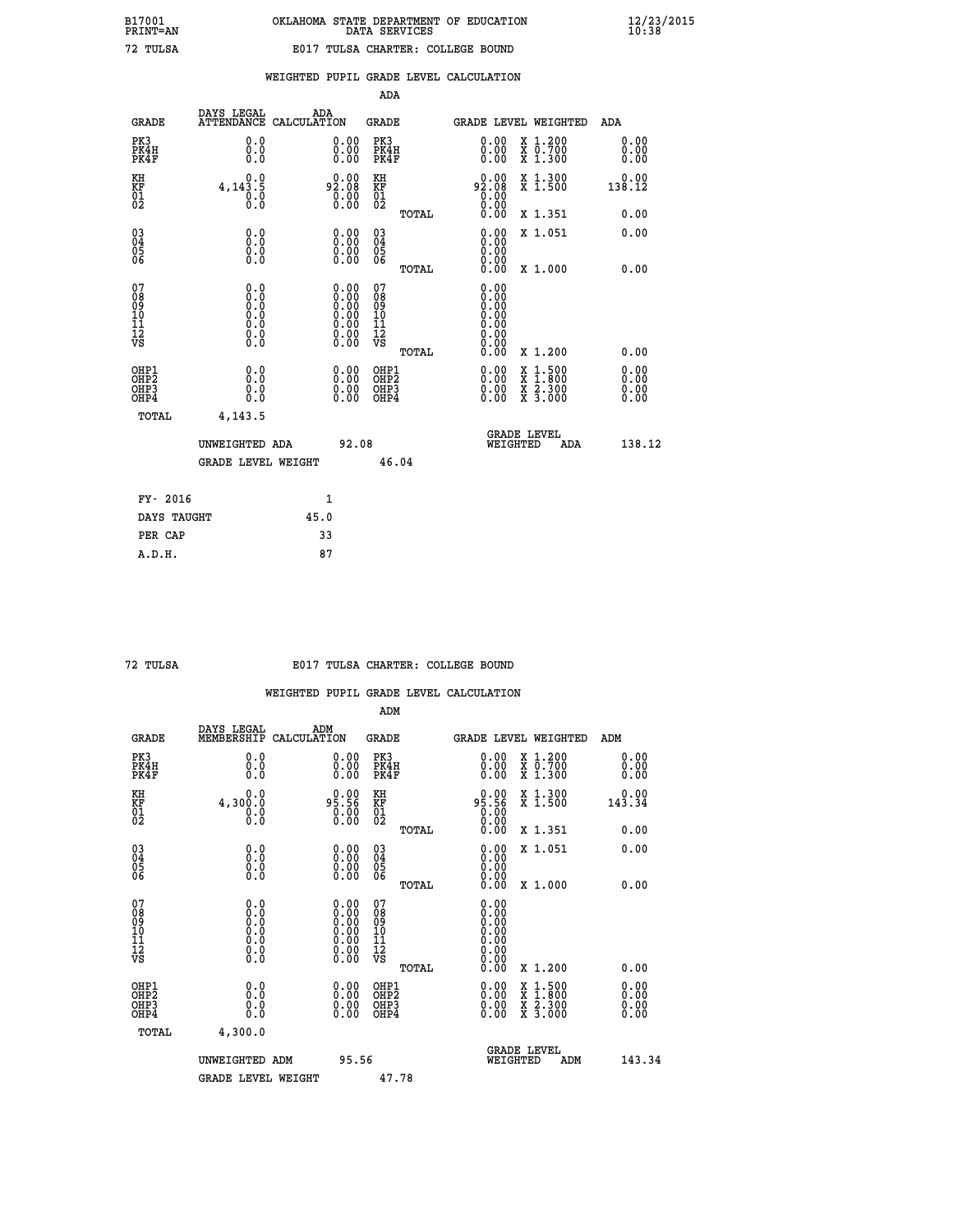|  | DATA SERVICES                     | OKLAHOMA STATE DEPARTMENT OF EDUCATION |
|--|-----------------------------------|----------------------------------------|
|  | E018 TULSA CHARTER: HONOR ACADEMY |                                        |

|                                                                    |                                                                                                   |                                                                                               |       | ADA                                                |       |                                                                                                                                                                                                                                                                                |                                                                                                                                              |                                  |
|--------------------------------------------------------------------|---------------------------------------------------------------------------------------------------|-----------------------------------------------------------------------------------------------|-------|----------------------------------------------------|-------|--------------------------------------------------------------------------------------------------------------------------------------------------------------------------------------------------------------------------------------------------------------------------------|----------------------------------------------------------------------------------------------------------------------------------------------|----------------------------------|
| <b>GRADE</b>                                                       | DAYS LEGAL                                                                                        | ADA<br>ATTENDANCE CALCULATION                                                                 |       | <b>GRADE</b>                                       |       | <b>GRADE LEVEL WEIGHTED</b>                                                                                                                                                                                                                                                    |                                                                                                                                              | ADA                              |
| PK3<br>PK4H<br>PK4F                                                | 0.0<br>0.0<br>0.0                                                                                 | $\begin{smallmatrix} 0.00 \ 0.00 \ 0.00 \end{smallmatrix}$                                    |       | PK3<br>PK4H<br>PK4F                                |       | $\begin{smallmatrix} 0.00 \\ 0.00 \\ 0.00 \end{smallmatrix}$                                                                                                                                                                                                                   | X 1.200<br>X 0.700<br>X 1.300                                                                                                                | 0.00<br>0.00<br>0.00             |
| KH<br>KF<br>01<br>02                                               | 0.0<br>0.0<br>$\S.$                                                                               | $\begin{smallmatrix} 0.00 \ 0.00 \ 0.00 \ 0.00 \end{smallmatrix}$                             |       | KH<br>KF<br>01<br>02                               |       |                                                                                                                                                                                                                                                                                | X 1.300<br>X 1.500                                                                                                                           | 0.00<br>0.00                     |
|                                                                    |                                                                                                   |                                                                                               |       |                                                    | TOTAL | 0.00                                                                                                                                                                                                                                                                           | X 1.351                                                                                                                                      | 0.00                             |
| $\begin{smallmatrix} 03 \\[-4pt] 04 \end{smallmatrix}$<br>Ŏ5<br>06 | 0.0<br>4,361.0<br>0.0                                                                             | $0.00$<br>$0.00$<br>$0.79$<br>0.00                                                            |       | $\begin{matrix} 03 \\ 04 \\ 05 \\ 06 \end{matrix}$ |       | 0.00<br>92.79<br>$\frac{0.00}{92.79}$                                                                                                                                                                                                                                          | X 1.051                                                                                                                                      | 0.00                             |
|                                                                    |                                                                                                   |                                                                                               |       | 07                                                 | TOTAL | 0.00                                                                                                                                                                                                                                                                           | X 1.000                                                                                                                                      | 92.79                            |
| 07<br>08<br>09<br>101<br>11<br>12<br>VS                            | $\begin{smallmatrix} 0.0 & 0 \ 0.0 & 0 \ 0.0 & 0 \ 0.0 & 0 \ 0.0 & 0 \ 0.0 & 0 \end{smallmatrix}$ | $\begin{smallmatrix} 0.00\ 0.00\ 0.00\ 0.00\ 0.00\ 0.00\ 0.00\ 0.00\ 0.00\ \end{smallmatrix}$ |       | 08<br>09<br>11<br>11<br>12<br>VS                   |       | 0.00<br>0.00<br>0.00<br>0.00                                                                                                                                                                                                                                                   |                                                                                                                                              |                                  |
|                                                                    |                                                                                                   |                                                                                               |       |                                                    | TOTAL | 0.00                                                                                                                                                                                                                                                                           | X 1.200                                                                                                                                      | 0.00                             |
| OHP1<br>OHP <sub>2</sub><br>OH <sub>P3</sub><br>OHP4               | 0.0<br>0.000                                                                                      | 0.00<br>$\begin{smallmatrix} 0.00 \ 0.00 \end{smallmatrix}$                                   |       | OHP1<br>OHP2<br>OHP <sub>3</sub>                   |       | $\begin{smallmatrix} 0.00 & 0.00 & 0.00 & 0.00 & 0.00 & 0.00 & 0.00 & 0.00 & 0.00 & 0.00 & 0.00 & 0.00 & 0.00 & 0.00 & 0.00 & 0.00 & 0.00 & 0.00 & 0.00 & 0.00 & 0.00 & 0.00 & 0.00 & 0.00 & 0.00 & 0.00 & 0.00 & 0.00 & 0.00 & 0.00 & 0.00 & 0.00 & 0.00 & 0.00 & 0.00 & 0.0$ | $\begin{smallmatrix} \mathtt{X} & 1\cdot500 \\ \mathtt{X} & 1\cdot800 \\ \mathtt{X} & 2\cdot300 \\ \mathtt{X} & 3\cdot000 \end{smallmatrix}$ | 0.00<br>0.00<br>$0.00$<br>$0.00$ |
| TOTAL                                                              | 4,361.0                                                                                           |                                                                                               |       |                                                    |       |                                                                                                                                                                                                                                                                                |                                                                                                                                              |                                  |
|                                                                    | UNWEIGHTED ADA                                                                                    |                                                                                               | 92.79 |                                                    |       | WEIGHTED                                                                                                                                                                                                                                                                       | <b>GRADE LEVEL</b><br><b>ADA</b>                                                                                                             | 92.79                            |
|                                                                    | <b>GRADE LEVEL WEIGHT</b>                                                                         |                                                                                               |       |                                                    | 0.00  |                                                                                                                                                                                                                                                                                |                                                                                                                                              |                                  |
| FY- 2016                                                           |                                                                                                   | 1                                                                                             |       |                                                    |       |                                                                                                                                                                                                                                                                                |                                                                                                                                              |                                  |
| DAYS TAUGHT                                                        |                                                                                                   | 47.0                                                                                          |       |                                                    |       |                                                                                                                                                                                                                                                                                |                                                                                                                                              |                                  |
| PER CAP                                                            |                                                                                                   | 33                                                                                            |       |                                                    |       |                                                                                                                                                                                                                                                                                |                                                                                                                                              |                                  |

| mт<br>т |
|---------|
|         |

 **A.D.H. 84**

 **B17001<br>PRINT=AN<br>72 TULSA** 

### **72 TULSA E018 TULSA CHARTER: HONOR ACADEMY**

|                                          |                                                                                                   |                                                                                               | ADM                                                 |       |                                                                                                                                                                                                                                                                                |                                          |                      |
|------------------------------------------|---------------------------------------------------------------------------------------------------|-----------------------------------------------------------------------------------------------|-----------------------------------------------------|-------|--------------------------------------------------------------------------------------------------------------------------------------------------------------------------------------------------------------------------------------------------------------------------------|------------------------------------------|----------------------|
| <b>GRADE</b>                             | DAYS LEGAL<br>MEMBERSHIP                                                                          | ADM<br>CALCULATION                                                                            | <b>GRADE</b>                                        |       |                                                                                                                                                                                                                                                                                | GRADE LEVEL WEIGHTED                     | ADM                  |
| PK3<br>PK4H<br>PK4F                      | 0.0<br>0.0<br>0.0                                                                                 | $\begin{smallmatrix} 0.00 \ 0.00 \ 0.00 \end{smallmatrix}$                                    | PK3<br>PK4H<br>PK4F                                 |       | $\begin{smallmatrix} 0.00 \\ 0.00 \\ 0.00 \end{smallmatrix}$                                                                                                                                                                                                                   | X 1.200<br>X 0.700<br>X 1.300            | 0.00<br>0.00<br>0.00 |
| KH<br>KF<br>01<br>02                     | 0.0<br>0.0<br>$\S.$                                                                               | $\begin{smallmatrix} 0.00 \ 0.00 \ 0.00 \ 0.00 \end{smallmatrix}$                             | KH<br>KF<br>01<br>02                                |       | $\begin{smallmatrix} 0.00 \ 0.00 \ 0.00 \ 0.00 \ 0.00 \ 0.00 \end{smallmatrix}$                                                                                                                                                                                                | X 1.300<br>X 1.500                       | 0.00<br>0.00         |
|                                          |                                                                                                   |                                                                                               |                                                     | TOTAL |                                                                                                                                                                                                                                                                                | X 1.351                                  | 0.00                 |
| 03<br>04<br>05<br>06                     | 0.0<br>4,436.0<br>Ŏ.Ŏ                                                                             | $0.00$<br>94.38<br>0.00                                                                       | $\begin{array}{c} 03 \\ 04 \\ 05 \\ 06 \end{array}$ |       | $0.00$<br>94.38<br>50.00<br>94.38                                                                                                                                                                                                                                              | X 1.051                                  | 0.00                 |
|                                          |                                                                                                   |                                                                                               |                                                     | TOTAL |                                                                                                                                                                                                                                                                                | X 1.000                                  | 94.38                |
| 07<br>08<br>09<br>101<br>112<br>VS       | $\begin{smallmatrix} 0.0 & 0 \ 0.0 & 0 \ 0.0 & 0 \ 0.0 & 0 \ 0.0 & 0 \ 0.0 & 0 \end{smallmatrix}$ | $\begin{smallmatrix} 0.00\ 0.00\ 0.00\ 0.00\ 0.00\ 0.00\ 0.00\ 0.00\ 0.00\ \end{smallmatrix}$ | 07<br>08<br>09<br>11<br>11<br>12<br>VS              |       | 0.00<br>0.000000000<br>0.00<br>$\begin{smallmatrix} 0.00 \\ 0.00 \end{smallmatrix}$                                                                                                                                                                                            |                                          |                      |
|                                          |                                                                                                   |                                                                                               |                                                     | TOTAL | 0.00                                                                                                                                                                                                                                                                           | X 1.200                                  | 0.00                 |
| OHP1<br>OHP2<br>OHP3<br>OH <sub>P4</sub> | 0.0<br>0.000                                                                                      |                                                                                               | OHP1<br>OHP2<br>OHP <sub>3</sub>                    |       | $\begin{smallmatrix} 0.00 & 0.00 & 0.00 & 0.00 & 0.00 & 0.00 & 0.00 & 0.00 & 0.00 & 0.00 & 0.00 & 0.00 & 0.00 & 0.00 & 0.00 & 0.00 & 0.00 & 0.00 & 0.00 & 0.00 & 0.00 & 0.00 & 0.00 & 0.00 & 0.00 & 0.00 & 0.00 & 0.00 & 0.00 & 0.00 & 0.00 & 0.00 & 0.00 & 0.00 & 0.00 & 0.0$ | X 1:500<br>X 1:800<br>X 2:300<br>X 3:000 | 0.00                 |
| TOTAL                                    | 4,436.0                                                                                           |                                                                                               |                                                     |       |                                                                                                                                                                                                                                                                                |                                          |                      |
|                                          | UNWEIGHTED ADM                                                                                    |                                                                                               | 94.38                                               |       |                                                                                                                                                                                                                                                                                | GRADE LEVEL<br>WEIGHTED<br>ADM           | 94.38                |
|                                          | <b>GRADE LEVEL WEIGHT</b>                                                                         |                                                                                               |                                                     | 0.00  |                                                                                                                                                                                                                                                                                |                                          |                      |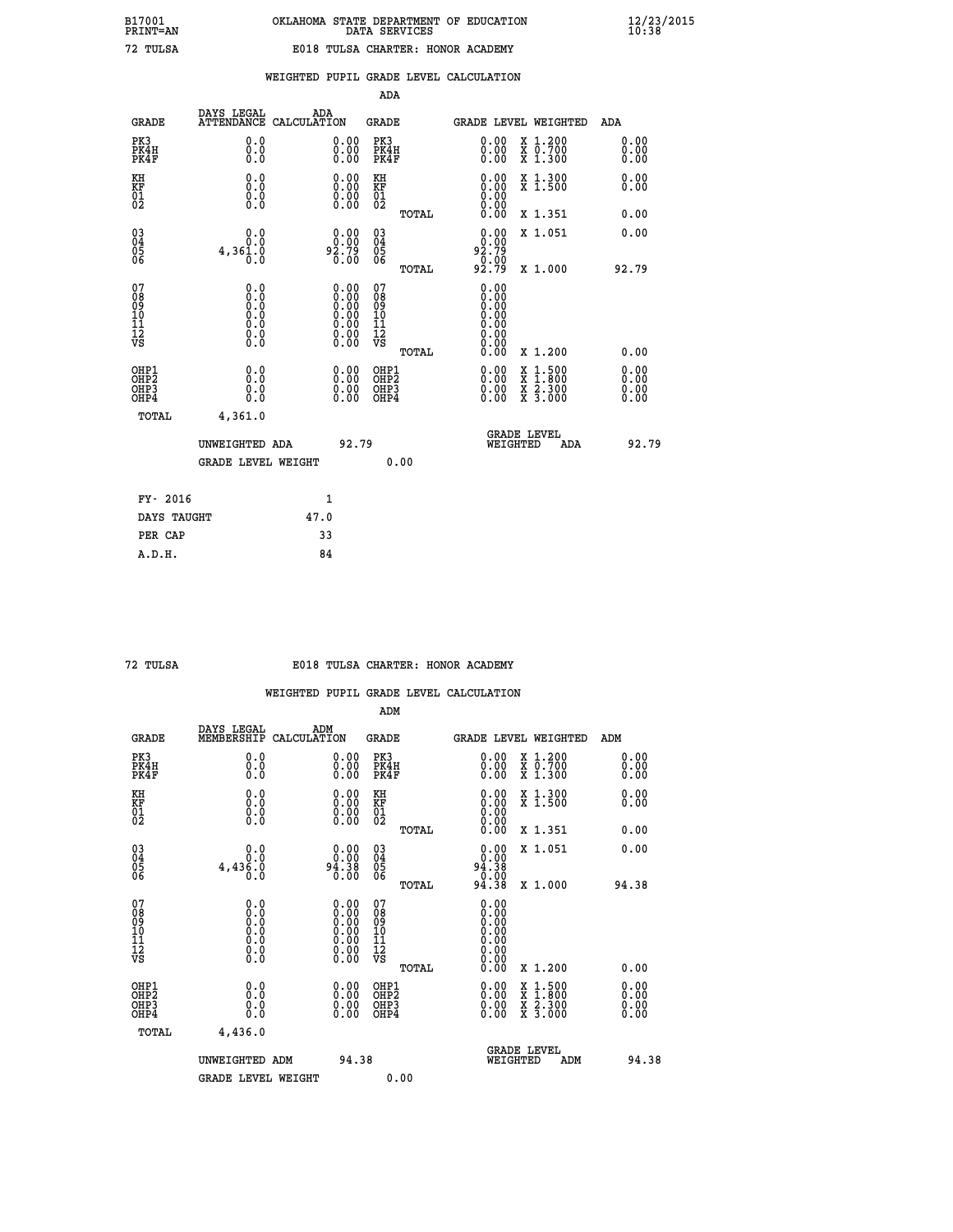|                                                                                                                        |                   |                                                                                                                                                                                                                                                               |                                                             | ADA                                                                                                                                                                                                                                      |                                                                                                                          |                                                               |                                                                                                                                                                                                                                   |                                                                                                                                                                                           |                                                                                                                                          |
|------------------------------------------------------------------------------------------------------------------------|-------------------|---------------------------------------------------------------------------------------------------------------------------------------------------------------------------------------------------------------------------------------------------------------|-------------------------------------------------------------|------------------------------------------------------------------------------------------------------------------------------------------------------------------------------------------------------------------------------------------|--------------------------------------------------------------------------------------------------------------------------|---------------------------------------------------------------|-----------------------------------------------------------------------------------------------------------------------------------------------------------------------------------------------------------------------------------|-------------------------------------------------------------------------------------------------------------------------------------------------------------------------------------------|------------------------------------------------------------------------------------------------------------------------------------------|
| <b>GRADE</b>                                                                                                           |                   |                                                                                                                                                                                                                                                               |                                                             |                                                                                                                                                                                                                                          |                                                                                                                          |                                                               |                                                                                                                                                                                                                                   | <b>ADA</b>                                                                                                                                                                                |                                                                                                                                          |
| PK3<br>PK4H<br>PK4F                                                                                                    | 0.0<br>0.0<br>0.0 |                                                                                                                                                                                                                                                               | 0.00<br>$\begin{smallmatrix} 0.00 \ 0.00 \end{smallmatrix}$ | PK3                                                                                                                                                                                                                                      |                                                                                                                          |                                                               |                                                                                                                                                                                                                                   |                                                                                                                                                                                           |                                                                                                                                          |
| KH                                                                                                                     | 0.0               |                                                                                                                                                                                                                                                               |                                                             | KH                                                                                                                                                                                                                                       |                                                                                                                          |                                                               |                                                                                                                                                                                                                                   |                                                                                                                                                                                           |                                                                                                                                          |
|                                                                                                                        |                   |                                                                                                                                                                                                                                                               |                                                             |                                                                                                                                                                                                                                          | TOTAL                                                                                                                    |                                                               |                                                                                                                                                                                                                                   |                                                                                                                                                                                           |                                                                                                                                          |
|                                                                                                                        |                   |                                                                                                                                                                                                                                                               | $0.00$<br>53.60                                             |                                                                                                                                                                                                                                          |                                                                                                                          |                                                               |                                                                                                                                                                                                                                   |                                                                                                                                                                                           |                                                                                                                                          |
|                                                                                                                        |                   |                                                                                                                                                                                                                                                               |                                                             |                                                                                                                                                                                                                                          | TOTAL                                                                                                                    |                                                               |                                                                                                                                                                                                                                   |                                                                                                                                                                                           |                                                                                                                                          |
|                                                                                                                        |                   |                                                                                                                                                                                                                                                               |                                                             |                                                                                                                                                                                                                                          |                                                                                                                          |                                                               |                                                                                                                                                                                                                                   |                                                                                                                                                                                           |                                                                                                                                          |
|                                                                                                                        |                   |                                                                                                                                                                                                                                                               |                                                             |                                                                                                                                                                                                                                          | TOTAL                                                                                                                    |                                                               |                                                                                                                                                                                                                                   |                                                                                                                                                                                           |                                                                                                                                          |
| OHP1<br>OHP2<br>OHP3<br>OH <sub>P4</sub>                                                                               | 0.0<br>0.0<br>0.0 |                                                                                                                                                                                                                                                               | 0.00<br>$0.00$<br>0.00                                      |                                                                                                                                                                                                                                          |                                                                                                                          |                                                               | $1.500$<br>$1.800$                                                                                                                                                                                                                |                                                                                                                                                                                           |                                                                                                                                          |
| TOTAL                                                                                                                  | 4,410.0           |                                                                                                                                                                                                                                                               |                                                             |                                                                                                                                                                                                                                          |                                                                                                                          |                                                               |                                                                                                                                                                                                                                   |                                                                                                                                                                                           |                                                                                                                                          |
|                                                                                                                        |                   |                                                                                                                                                                                                                                                               |                                                             |                                                                                                                                                                                                                                          |                                                                                                                          |                                                               | ADA                                                                                                                                                                                                                               |                                                                                                                                                                                           |                                                                                                                                          |
|                                                                                                                        |                   |                                                                                                                                                                                                                                                               |                                                             |                                                                                                                                                                                                                                          |                                                                                                                          |                                                               |                                                                                                                                                                                                                                   |                                                                                                                                                                                           |                                                                                                                                          |
| FY- 2016                                                                                                               |                   |                                                                                                                                                                                                                                                               |                                                             |                                                                                                                                                                                                                                          |                                                                                                                          |                                                               |                                                                                                                                                                                                                                   |                                                                                                                                                                                           |                                                                                                                                          |
|                                                                                                                        |                   |                                                                                                                                                                                                                                                               |                                                             |                                                                                                                                                                                                                                          |                                                                                                                          |                                                               |                                                                                                                                                                                                                                   |                                                                                                                                                                                           |                                                                                                                                          |
| <b>KF</b><br>01<br>02<br>$\begin{matrix} 03 \\ 04 \\ 05 \\ 06 \end{matrix}$<br>07<br>08<br>09<br>101<br>11<br>12<br>VS |                   | DAYS LEGAL<br><b>ATTENDANCE</b><br>$\begin{smallmatrix} 0.0 & 0 \ 0.0 & 0 \ 0.0 & 0 \end{smallmatrix}$<br>$2,251.0$<br>$2,159.0$<br>$0.0$<br>$\begin{smallmatrix} 0.0 & 0 \ 0.0 & 0 \ 0.0 & 0 \ 0.0 & 0 \ 0.0 & 0 \ 0.0 & 0 \end{smallmatrix}$<br>DAYS TAUGHT | UNWEIGHTED ADA<br><b>GRADE LEVEL WEIGHT</b>                 | ADA<br>CALCULATION<br>$\begin{smallmatrix} 0.00 \ 0.00 \ 0.00 \ 0.00 \end{smallmatrix}$<br>$\frac{51.40}{0.00}$<br>$\begin{smallmatrix} 0.00\ 0.00\ 0.00\ 0.00\ 0.00\ 0.00\ 0.00\ 0.00\ 0.00\ \end{smallmatrix}$<br>$\mathbf{1}$<br>42.0 | KF<br>01<br>02<br>$\begin{matrix} 03 \\ 04 \\ 05 \\ 06 \end{matrix}$<br>07<br>08<br>09<br>11<br>11<br>12<br>VS<br>105.00 | GRADE<br>PK4H<br>PK4F<br>OHP1<br>OHP2<br>OHP3<br>OHP4<br>0.00 | 0.00<br>0.00<br>$\begin{smallmatrix} 0.00 \ 0.00 \ 0.00 \ 0.00 \ 0.00 \ 0.00 \end{smallmatrix}$<br>53.60<br>$51.40$<br>0.00<br>105.00<br>0.00<br>0:00<br>0:00<br>0:00<br>0:00<br>0.00<br>0.00<br>0.00<br>$0.00$<br>$0.00$<br>0.00 | X 1.200<br>X 0.700<br>X 1.300<br>X 1.300<br>X 1.500<br>X 1.351<br>X 1.051<br>X 1.000<br>X 1.200<br>X<br>X<br>$\frac{\ddot{x}}{x}$ $\frac{5.300}{3.000}$<br><b>GRADE LEVEL</b><br>WEIGHTED | GRADE LEVEL WEIGHTED<br>0.00<br>0.00<br>0.00<br>0.00<br>0.00<br>0.00<br>0.00<br>105.00<br>0.00<br>0.00<br>0.00<br>0.00<br>0.00<br>105.00 |

 **PER CAP 33 A.D.H. 68**

### **72 TULSA E019 TULSA CHARTER: COLLEGIATE HALL**

|                                                    |                                                                                                   |                                                                                               | ADM                                                |       |                                                                                 |                                          |                                                                                                                                                                                                                                                                                |
|----------------------------------------------------|---------------------------------------------------------------------------------------------------|-----------------------------------------------------------------------------------------------|----------------------------------------------------|-------|---------------------------------------------------------------------------------|------------------------------------------|--------------------------------------------------------------------------------------------------------------------------------------------------------------------------------------------------------------------------------------------------------------------------------|
| <b>GRADE</b>                                       | DAYS LEGAL<br>MEMBERSHIP                                                                          | ADM<br>CALCULATION                                                                            | <b>GRADE</b>                                       |       |                                                                                 | GRADE LEVEL WEIGHTED                     | ADM                                                                                                                                                                                                                                                                            |
| PK3<br>PK4H<br>PK4F                                | 0.0<br>0.000                                                                                      | $\begin{smallmatrix} 0.00 \ 0.00 \ 0.00 \end{smallmatrix}$                                    | PK3<br>PK4H<br>PK4F                                |       | $\begin{smallmatrix} 0.00 \\ 0.00 \\ 0.00 \end{smallmatrix}$                    | X 1.200<br>X 0.700<br>X 1.300            | 0.00<br>0.00<br>0.00                                                                                                                                                                                                                                                           |
| KH<br>KF<br>01<br>02                               | 0.0<br>$\begin{smallmatrix} 0.0 & 0 \ 0.0 & 0 \ 0.0 & 0 \end{smallmatrix}$                        | $\begin{smallmatrix} 0.00 \ 0.00 \ 0.00 \ 0.00 \end{smallmatrix}$                             | KH<br>KF<br>01<br>02                               |       | $\begin{smallmatrix} 0.00 \ 0.00 \ 0.00 \ 0.00 \ 0.00 \ 0.00 \end{smallmatrix}$ | X 1.300<br>X 1.500                       | 0.00<br>0.00                                                                                                                                                                                                                                                                   |
|                                                    |                                                                                                   |                                                                                               |                                                    | TOTAL |                                                                                 | X 1.351                                  | 0.00                                                                                                                                                                                                                                                                           |
| $\begin{matrix} 03 \\ 04 \\ 05 \\ 06 \end{matrix}$ | $2,315.0$<br>$2,232.0$<br>$0.0$                                                                   | $\begin{smallmatrix} 0.00\\ 55.12\\ 53.14\\ 0.00 \end{smallmatrix}$                           | $\begin{matrix} 03 \\ 04 \\ 05 \\ 06 \end{matrix}$ |       | $\begin{smallmatrix}&&0.00\\55.12\\53.14\\0.00\\108.26\end{smallmatrix}$        | X 1.051                                  | 0.00                                                                                                                                                                                                                                                                           |
|                                                    |                                                                                                   |                                                                                               |                                                    | TOTAL |                                                                                 | X 1.000                                  | 108.26                                                                                                                                                                                                                                                                         |
| 07<br>08<br>09<br>001<br>11<br>11<br>12<br>VS      | $\begin{smallmatrix} 0.0 & 0 \ 0.0 & 0 \ 0.0 & 0 \ 0.0 & 0 \ 0.0 & 0 \ 0.0 & 0 \end{smallmatrix}$ | $\begin{smallmatrix} 0.00\ 0.00\ 0.00\ 0.00\ 0.00\ 0.00\ 0.00\ 0.00\ 0.00\ \end{smallmatrix}$ | 07<br>08<br>09<br>001<br>11<br>11<br>12<br>VS      | TOTAL | 0.00<br>000:00<br>000:00<br>00:00<br>00:00<br>0.00                              | X 1.200                                  | 0.00                                                                                                                                                                                                                                                                           |
| OHP1<br>OHP2<br>OH <sub>P3</sub><br>OHP4           | 0.0<br>0.000                                                                                      | $\begin{smallmatrix} 0.00 \ 0.00 \ 0.00 \ 0.00 \end{smallmatrix}$                             | OHP1<br>OHP2<br>OHP3<br>OHP4                       |       |                                                                                 | X 1:500<br>X 1:800<br>X 2:300<br>X 3:000 | $\begin{smallmatrix} 0.00 & 0.00 & 0.00 & 0.00 & 0.00 & 0.00 & 0.00 & 0.00 & 0.00 & 0.00 & 0.00 & 0.00 & 0.00 & 0.00 & 0.00 & 0.00 & 0.00 & 0.00 & 0.00 & 0.00 & 0.00 & 0.00 & 0.00 & 0.00 & 0.00 & 0.00 & 0.00 & 0.00 & 0.00 & 0.00 & 0.00 & 0.00 & 0.00 & 0.00 & 0.00 & 0.0$ |
| TOTAL                                              | 4,547.0                                                                                           |                                                                                               |                                                    |       |                                                                                 |                                          |                                                                                                                                                                                                                                                                                |
|                                                    | UNWEIGHTED ADM                                                                                    | 108.26                                                                                        |                                                    |       | WEIGHTED                                                                        | <b>GRADE LEVEL</b><br>ADM                | 108.26                                                                                                                                                                                                                                                                         |
|                                                    | <b>GRADE LEVEL WEIGHT</b>                                                                         |                                                                                               |                                                    | 0.00  |                                                                                 |                                          |                                                                                                                                                                                                                                                                                |
|                                                    |                                                                                                   |                                                                                               |                                                    |       |                                                                                 |                                          |                                                                                                                                                                                                                                                                                |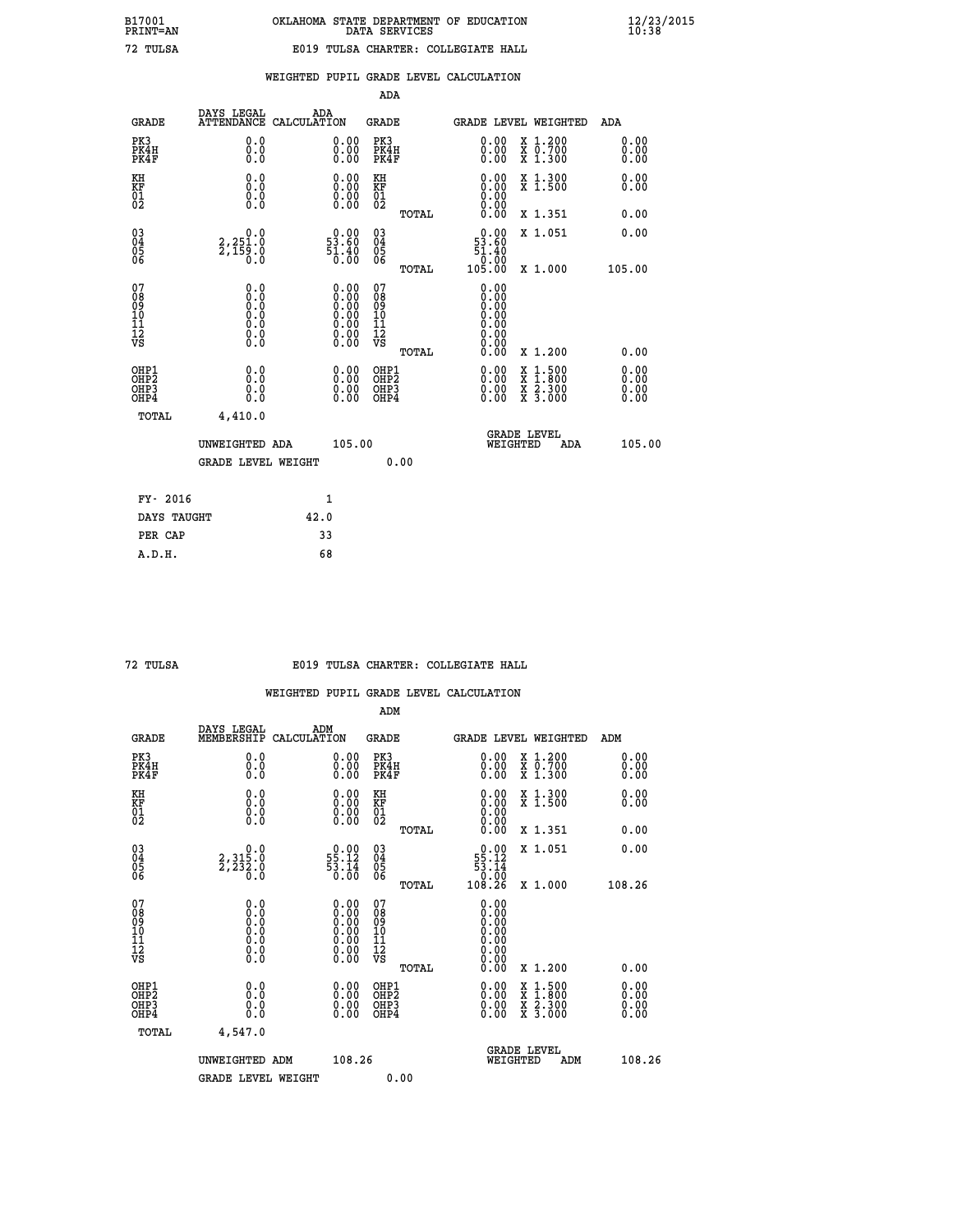|                                                    |                                                                        |                    |                                                                                                      | ADA                                                |       |                                                                           |   |                                                                  |                              |
|----------------------------------------------------|------------------------------------------------------------------------|--------------------|------------------------------------------------------------------------------------------------------|----------------------------------------------------|-------|---------------------------------------------------------------------------|---|------------------------------------------------------------------|------------------------------|
| <b>GRADE</b>                                       | DAYS LEGAL<br><b>ATTENDANCE</b>                                        | ADA<br>CALCULATION |                                                                                                      | GRADE                                              |       |                                                                           |   | GRADE LEVEL WEIGHTED                                             | <b>ADA</b>                   |
| PK3<br>PK4H<br>PK4F                                | 0.0<br>0.0<br>1,916.0                                                  |                    | 0.00<br>ăČ.<br>47.90                                                                                 | PK3<br>PK4H<br>PK4F                                |       | 0.00<br>0.00<br>47.90                                                     |   | X 1.200<br>X 0.700<br>X 1.300                                    | 0.00<br>0.00<br>62.27        |
| KH<br><b>KF</b><br>01<br>02                        | $\begin{smallmatrix} 0.0\\2,538.5\\2,702.5\\1,894.0 \end{smallmatrix}$ |                    | $\begin{smallmatrix} 0.00\\ 63.46\\ 67.56\\ 47.35 \end{smallmatrix}$                                 | KH<br>KF<br>01<br>02                               |       | $\begin{smallmatrix} &0.00\ 63.46\ 67.56\ 47.35\ 114.91\end{smallmatrix}$ |   | X 1.300<br>X 1.500                                               | 0.00<br>95.19                |
|                                                    |                                                                        |                    |                                                                                                      |                                                    | TOTAL |                                                                           |   | X 1.351                                                          | 155.24                       |
| $\begin{matrix} 03 \\ 04 \\ 05 \\ 06 \end{matrix}$ | 818.0<br>0.0<br>0.0<br>Ō.Ō                                             |                    | $\overset{20.45}{\underset{0.00}{\scriptstyle 0.00}}$                                                | $\begin{matrix} 03 \\ 04 \\ 05 \\ 06 \end{matrix}$ |       | 20.45<br>0.00<br>0.00                                                     |   | X 1.051                                                          | 21.49                        |
|                                                    |                                                                        |                    |                                                                                                      |                                                    | TOTAL | 0.00                                                                      |   | X 1.000                                                          | 0.00                         |
| 07<br>08<br>09<br>101<br>11<br>12<br>VS            | $\S.$ $\S$                                                             |                    | $\begin{smallmatrix} 0.00 \ 0.00 \ 0.00 \ 0.00 \ 0.00 \ 0.00 \ 0.00 \ 0.00 \ 0.00 \end{smallmatrix}$ | 07<br>08<br>09<br>11<br>11<br>12<br>VS             |       | 0.00<br>0.00<br>0.00<br>0.00                                              |   |                                                                  |                              |
|                                                    |                                                                        |                    |                                                                                                      |                                                    | TOTAL | 0.00                                                                      |   | X 1.200                                                          | 0.00                         |
| OHP1<br>OHP2<br>OH <sub>P</sub> 3<br>OHP4          | 0.0<br>0.0<br>0.0                                                      |                    | 0.00<br>$0.00$<br>0.00                                                                               | OHP1<br>OHP2<br>OHP3<br>OHP4                       |       | $0.00$<br>$0.00$<br>0.00                                                  | X | $1.500$<br>$1.800$<br>$\frac{\ddot{x}}{x}$ $\frac{5.300}{3.000}$ | 0.00<br>0.00<br>0.00<br>0.00 |
| TOTAL                                              | 9,869.0                                                                |                    |                                                                                                      |                                                    |       |                                                                           |   |                                                                  |                              |
|                                                    | UNWEIGHTED ADA                                                         |                    | 246.72                                                                                               |                                                    |       | WEIGHTED                                                                  |   | <b>GRADE LEVEL</b><br>ADA                                        | 334.19                       |
|                                                    | <b>GRADE LEVEL WEIGHT</b>                                              |                    |                                                                                                      | 87.47                                              |       |                                                                           |   |                                                                  |                              |
| FY- 2016                                           |                                                                        | $\mathbf{1}$       |                                                                                                      |                                                    |       |                                                                           |   |                                                                  |                              |
| DAYS TAUGHT                                        |                                                                        | 40.0               |                                                                                                      |                                                    |       |                                                                           |   |                                                                  |                              |
|                                                    |                                                                        |                    |                                                                                                      |                                                    |       |                                                                           |   |                                                                  |                              |

 **PER CAP 0 A.D.H. 0**

 **72 TULSA G001 DEBORAH BROWN (CHARTER)**

|                                          |                                                                                      |                                                                                               | ADM                                                |       |                                                                             |                                          |                              |
|------------------------------------------|--------------------------------------------------------------------------------------|-----------------------------------------------------------------------------------------------|----------------------------------------------------|-------|-----------------------------------------------------------------------------|------------------------------------------|------------------------------|
| <b>GRADE</b>                             | DAYS LEGAL<br>MEMBERSHIP                                                             | ADM<br>CALCULATION                                                                            | <b>GRADE</b>                                       |       |                                                                             | <b>GRADE LEVEL WEIGHTED</b>              | ADM                          |
| PK3<br>PK4H<br>PK4F                      | 0.0<br>0.0<br>1,999.0                                                                | $\begin{smallmatrix} 0.00\\ 0.00\\ 0.98 \end{smallmatrix}$                                    | PK3<br>PK4H<br>PK4F                                |       | $\begin{smallmatrix} 0.00\\ 0.00\\ 0.98 \end{smallmatrix}$                  | X 1.200<br>X 0.700<br>X 1.300            | 0.00<br>ة.ة.<br>64.97        |
| KH<br>KF<br>01<br>02                     | 0.0<br>2,577.0<br>2,769.0<br>1,960.0                                                 | $0.00$<br>64.43<br>$\frac{59}{49}. \frac{23}{00}$                                             | KH<br>KF<br>01<br>02                               |       | $\begin{smallmatrix} &0.00\ 64.43\ 69.23\ 49.00\ 118.23\ \end{smallmatrix}$ | X 1.300<br>X 1.500                       | 0.00<br>96.65                |
|                                          |                                                                                      |                                                                                               |                                                    | TOTAL |                                                                             | X 1.351                                  | 159.73                       |
| 03<br>04<br>05<br>06                     | 840.0<br>0.0<br>0.000                                                                | $\begin{smallmatrix} 21.00\\[-1mm] 0.00\\[-1mm] 0.00\\[-1mm] 0.00\end{smallmatrix}$           | $\begin{matrix} 03 \\ 04 \\ 05 \\ 06 \end{matrix}$ |       | 21.00<br>0.00<br>0.00                                                       | X 1.051                                  | 22.07                        |
|                                          |                                                                                      |                                                                                               |                                                    | TOTAL | 0.00                                                                        | X 1.000                                  | 0.00                         |
| 07<br>08<br>09<br>101<br>112<br>VS       | 0.0<br>$\begin{smallmatrix} 0.0 & 0 \ 0.0 & 0 \ 0.0 & 0 \ 0.0 & 0 \end{smallmatrix}$ | $\begin{smallmatrix} 0.00\ 0.00\ 0.00\ 0.00\ 0.00\ 0.00\ 0.00\ 0.00\ 0.00\ \end{smallmatrix}$ | 07<br>08<br>09<br>11<br>11<br>12<br>VS             |       | $0.00$<br>$0.00$<br>$0.00$<br>0.00<br>0.00                                  |                                          |                              |
|                                          |                                                                                      |                                                                                               |                                                    | TOTAL | 0.00                                                                        | X 1.200                                  | 0.00                         |
| OHP1<br>OHP2<br>OHP <sub>3</sub><br>OHP4 | 0.0<br>0.000                                                                         |                                                                                               | OHP1<br>OHP2<br>OHP <sub>3</sub>                   |       | $0.00$<br>$0.00$<br>0.00                                                    | X 1:500<br>X 1:800<br>X 2:300<br>X 3:000 | 0.00<br>Ŏ.ŎŎ<br>Q.QQ<br>0.00 |
| TOTAL                                    | 10,145.0                                                                             |                                                                                               |                                                    |       |                                                                             |                                          |                              |
|                                          | UNWEIGHTED ADM                                                                       | 253.64                                                                                        |                                                    |       | WEIGHTED                                                                    | <b>GRADE LEVEL</b><br>ADM                | 343.42                       |
|                                          | <b>GRADE LEVEL WEIGHT</b>                                                            |                                                                                               | 89.78                                              |       |                                                                             |                                          |                              |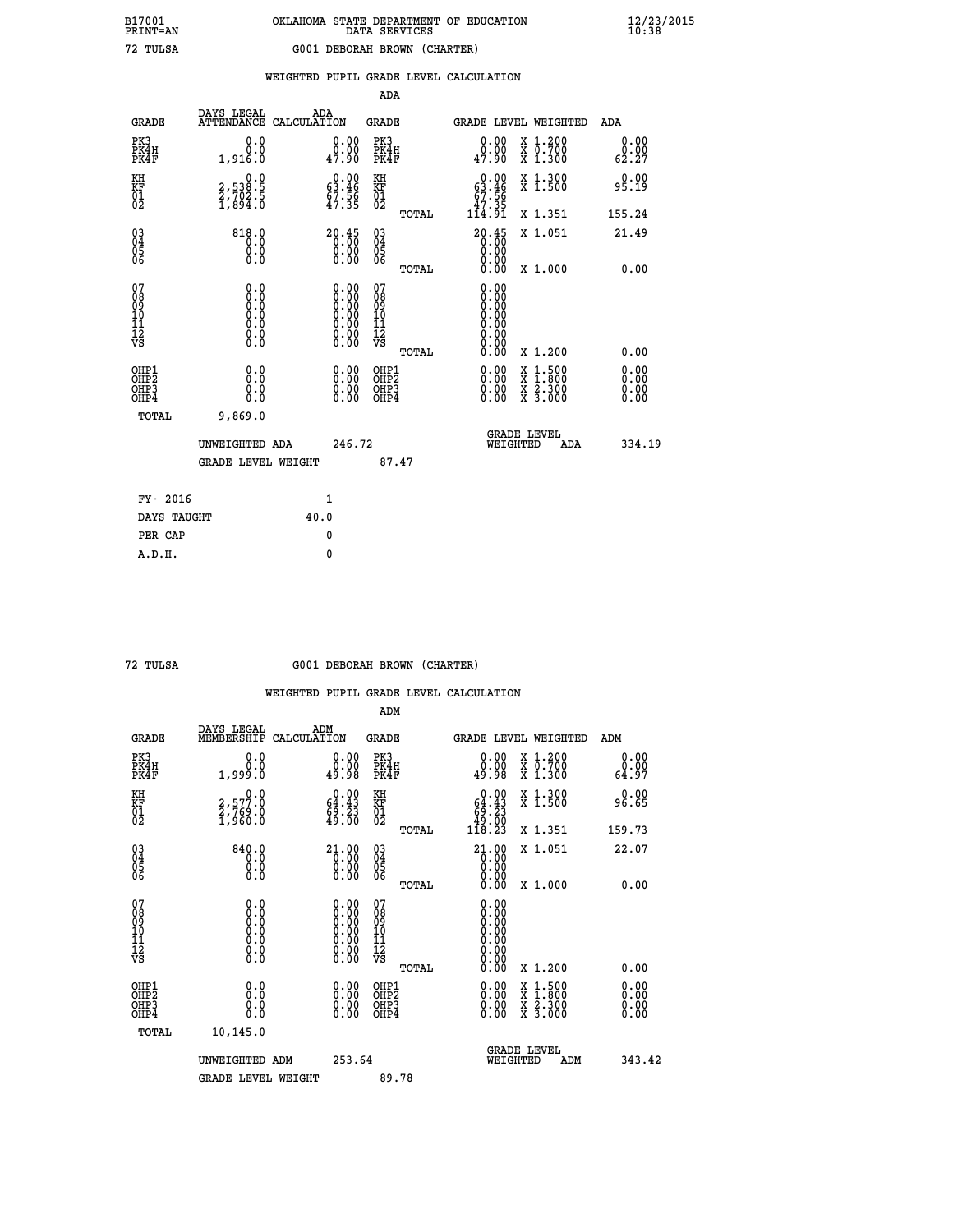|  |  | WEIGHTED PUPIL GRADE LEVEL CALCULATION |
|--|--|----------------------------------------|
|  |  |                                        |

|                                                                              |                                                                                                 |                                                                          | ADA                                                 |       |                                                                                             |                                          |                              |
|------------------------------------------------------------------------------|-------------------------------------------------------------------------------------------------|--------------------------------------------------------------------------|-----------------------------------------------------|-------|---------------------------------------------------------------------------------------------|------------------------------------------|------------------------------|
| <b>GRADE</b>                                                                 | DAYS LEGAL<br><b>ATTENDANCE</b>                                                                 | ADA<br>CALCULATION                                                       | <b>GRADE</b>                                        |       | <b>GRADE LEVEL WEIGHTED</b>                                                                 |                                          | ADA                          |
| PK3<br>PK4H<br>PK4F                                                          | 0.0<br>0.0<br>0.0                                                                               | $\begin{smallmatrix} 0.00 \ 0.00 \ 0.00 \end{smallmatrix}$               | PK3<br>PK4H<br>PK4F                                 |       | 0.00<br>0.00                                                                                | X 1.200<br>X 0.700<br>X 1.300            | 0.00<br>0.00<br>0.00         |
| KH<br>KF<br>01<br>02                                                         | 0.0<br>$\frac{1}{2}, \frac{660}{896}$ .0<br>2,019:0                                             | $0.00$<br>42.56<br>$\frac{48.62}{51.77}$                                 | KH<br>KF<br>01<br>02                                |       | $0.00\n42.56\n48.62\n51.77\n100.39$                                                         | X 1.300<br>X 1.500                       | 0.00<br>63.84                |
|                                                                              |                                                                                                 |                                                                          |                                                     | TOTAL |                                                                                             | X 1.351                                  | 135.63                       |
| $^{03}_{04}$<br>Ŏ5<br>06                                                     | 2,058.5<br>2,856.5<br>1,919.0<br>3,730.5                                                        | $\begin{array}{c} 52.78 \\ 73.24 \\ 49.21 \\ 95.65 \end{array}$          | $\begin{array}{c} 03 \\ 04 \\ 05 \\ 06 \end{array}$ | TOTAL | $\begin{array}{r} 52.78 \\ 73.24 \\ 49.21 \\ 95.65 \\ 218.10 \end{array}$                   | X 1.051<br>X 1.000                       | 55.47<br>218.10              |
| 07<br>08901112<br>1112<br>VS                                                 | $\begin{smallmatrix}5,687.0\\5,347.5\\3,676.5\\3,744.5\\2,402.0\\2,199.0\\0.0\end{smallmatrix}$ | 145.82<br>$137.12$<br>$94.27$<br>$96.01$<br>$61.59$<br>$56.38$<br>$0.00$ | 07<br>08901112<br>1112<br>VS                        |       | $\begin{array}{r} 145.82 \\ 137.12 \\ 94.27 \\ 96.01 \\ 61.59 \\ 56.38 \end{array}$<br>0.00 |                                          |                              |
|                                                                              |                                                                                                 |                                                                          |                                                     | TOTAL | 591.19                                                                                      | X 1.200                                  | 709.43                       |
| OHP1<br>OH <sub>P</sub> <sub>2</sub><br>OH <sub>P3</sub><br>OH <sub>P4</sub> | 0.0<br>0.0<br>0.0                                                                               | $\begin{smallmatrix} 0.00 \ 0.00 \ 0.00 \ 0.00 \end{smallmatrix}$        | OHP1<br>OHP <sub>2</sub><br>OHP3<br>OHP4            |       | 0.00<br>0.00<br>0.00                                                                        | X 1:500<br>X 1:800<br>X 2:300<br>X 3:000 | 0.00<br>0.00<br>0.00<br>0.00 |
| TOTAL                                                                        | 39,196.0                                                                                        |                                                                          |                                                     |       |                                                                                             |                                          |                              |
|                                                                              | UNWEIGHTED ADA                                                                                  | 1,005.02                                                                 |                                                     |       |                                                                                             | GRADE LEVEL<br>WEIGHTED<br>ADA           | 1,182.47                     |
|                                                                              | <b>GRADE LEVEL WEIGHT</b>                                                                       |                                                                          | 177.45                                              |       |                                                                                             |                                          |                              |
| FY- 2016                                                                     |                                                                                                 | $\mathbf{1}$                                                             |                                                     |       |                                                                                             |                                          |                              |
| DAYS TAUGHT                                                                  |                                                                                                 | 39.0                                                                     |                                                     |       |                                                                                             |                                          |                              |
| PER CAP                                                                      |                                                                                                 | $\mathbf{0}$                                                             |                                                     |       |                                                                                             |                                          |                              |

### **72 TULSA G003 DISCOVERY SCHOOLS OF TULSA**

|                                         |                                           |                                                                                                                                       |                                                                                              | ADM                                                 |       |                                                                                                                                    |                                          |                      |
|-----------------------------------------|-------------------------------------------|---------------------------------------------------------------------------------------------------------------------------------------|----------------------------------------------------------------------------------------------|-----------------------------------------------------|-------|------------------------------------------------------------------------------------------------------------------------------------|------------------------------------------|----------------------|
|                                         | <b>GRADE</b>                              | DAYS LEGAL<br>MEMBERSHIP<br>CALCULATION                                                                                               | ADM                                                                                          | <b>GRADE</b>                                        |       |                                                                                                                                    | <b>GRADE LEVEL WEIGHTED</b>              | ADM                  |
| PK3                                     | PK4H<br>PK4F                              | 0.0<br>0.0<br>0.0                                                                                                                     | $\begin{smallmatrix} 0.00 \ 0.00 \ 0.00 \end{smallmatrix}$                                   | PK3<br>PK4H<br>PK4F                                 |       | $\begin{smallmatrix} 0.00 \\ 0.00 \\ 0.00 \end{smallmatrix}$                                                                       | X 1.200<br>X 0.700<br>X 1.300            | 0.00<br>0.00<br>0.00 |
| KH<br>KF<br>01<br>02                    |                                           | $1,735.0$<br>$1,965.0$<br>$2,066.0$                                                                                                   | $0.00$<br>44.49<br>50.38<br>52.97                                                            | KH<br>KF<br>01<br>02                                |       | $\begin{smallmatrix} &0.00\ 44.49\ \phantom{0}50.38\ 52.97\ 103.35\ \end{smallmatrix}$                                             | X 1.300<br>X 1.500                       | 0.00<br>66.74        |
|                                         |                                           |                                                                                                                                       |                                                                                              |                                                     | TOTAL |                                                                                                                                    | X 1.351                                  | 139.63               |
| 03<br>04<br>05<br>06                    |                                           | 2,091.0<br>2,898.0<br>1,985.0<br>3,836.0                                                                                              | $\begin{smallmatrix} 53.62\ 74.31\ 50.90\ 98.36 \end{smallmatrix}$                           | $\begin{array}{c} 03 \\ 04 \\ 05 \\ 06 \end{array}$ |       | $\begin{smallmatrix} 53.62\\74.31\\50.90\\98.36\\223.57 \end{smallmatrix}$                                                         | X 1.051                                  | 56.35                |
|                                         |                                           |                                                                                                                                       |                                                                                              |                                                     | TOTAL |                                                                                                                                    | X 1.000                                  | 223.57               |
| 07<br>08<br>09<br>101<br>11<br>12<br>VS |                                           | $\begin{smallmatrix}5\,,\,853\,.0\\5\,,\,485\,.0\\3\,,\,824\,.0\\3\,,\,906\,.0\\2\,,\,508\,.0\\2\,,\,388\,.0\\0\,.0\end{smallmatrix}$ | $\begin{array}{r} 150.08 \\ 140.64 \\ 98.05 \\ 100.15 \\ 64.31 \\ 61.23 \\ 0.00 \end{array}$ | 07<br>08<br>09<br>11<br>11<br>12<br>VS              | TOTAL | $\begin{array}{r} 150\cdot 08\\ 140\cdot 64\\ 98\cdot 05\\ 100\cdot 15\\ 64\cdot 31\\ 61\cdot 23\\ 0\\ \cdot\end{array}$<br>614.46 | X 1.200                                  | 737.35               |
|                                         | OHP1<br>OHP2<br>OH <sub>P</sub> 3<br>OHP4 | 0.0<br>$\begin{smallmatrix} 0.16 \ 0.0 \end{smallmatrix}$                                                                             |                                                                                              | OHP1<br>OHP2<br>OHP <sub>3</sub>                    |       | $0.00$<br>$0.00$<br>0.00                                                                                                           | X 1:500<br>X 1:800<br>X 2:300<br>X 3:000 | 0.00<br>0.00<br>0.00 |
|                                         | TOTAL                                     | 40,540.0                                                                                                                              |                                                                                              |                                                     |       |                                                                                                                                    |                                          |                      |
|                                         |                                           | UNWEIGHTED<br>ADM                                                                                                                     | 1,039.49                                                                                     |                                                     |       | WEIGHTED                                                                                                                           | <b>GRADE LEVEL</b><br>ADM                | 1,223.64             |
|                                         |                                           | <b>GRADE LEVEL WEIGHT</b>                                                                                                             |                                                                                              | 184.15                                              |       |                                                                                                                                    |                                          |                      |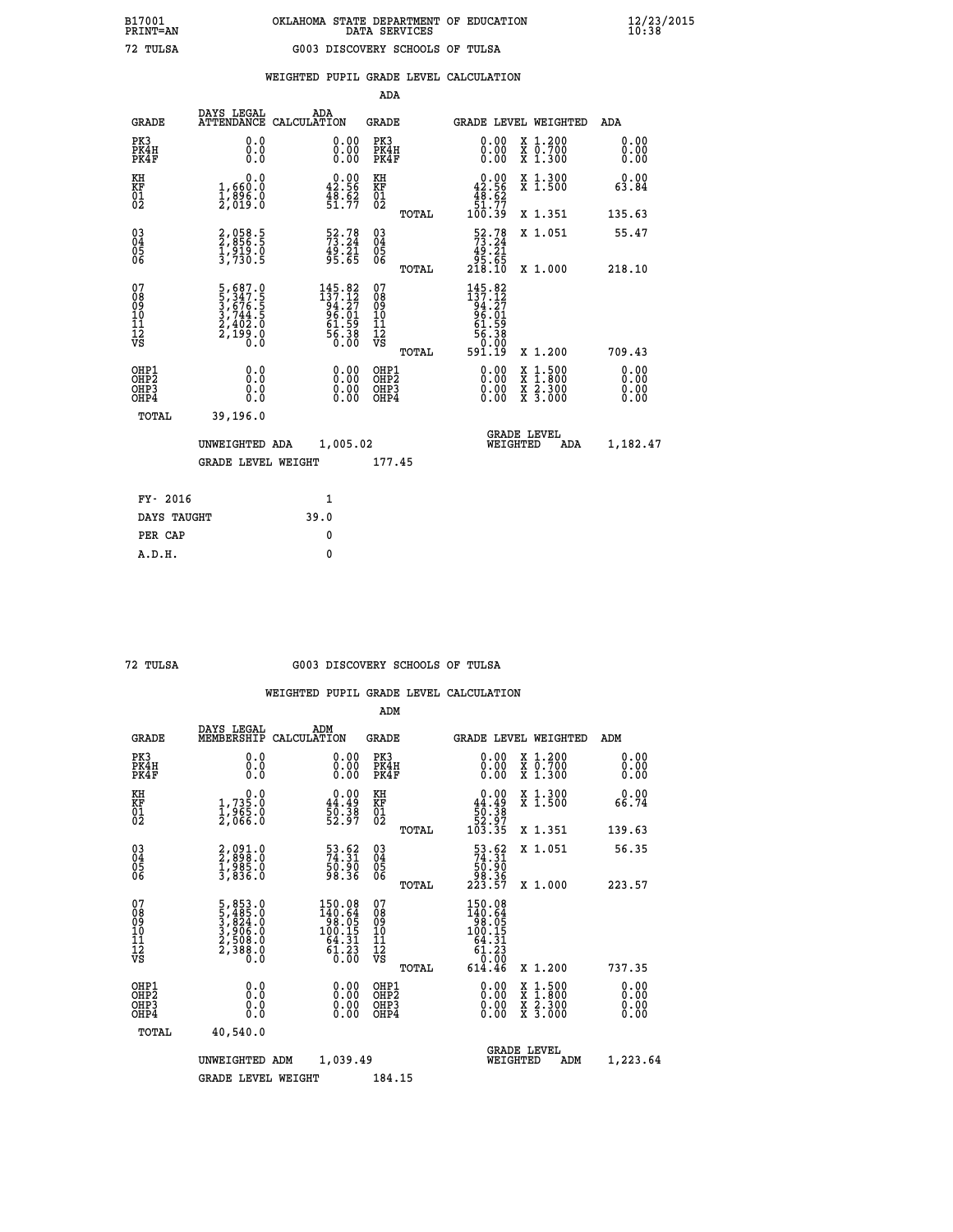|                                                    |                                                                                                |                    |                                                                                               | ADA                                    |       |                                                             |   |                                          |                              |
|----------------------------------------------------|------------------------------------------------------------------------------------------------|--------------------|-----------------------------------------------------------------------------------------------|----------------------------------------|-------|-------------------------------------------------------------|---|------------------------------------------|------------------------------|
| <b>GRADE</b>                                       | DAYS LEGAL<br><b>ATTENDANCE</b>                                                                | ADA<br>CALCULATION |                                                                                               | GRADE                                  |       |                                                             |   | GRADE LEVEL WEIGHTED                     | <b>ADA</b>                   |
| PK3<br>PK4H<br>PK4F                                | 0.0<br>0.0<br>0.0                                                                              |                    | 0.00<br>$\begin{smallmatrix} 0.00 \ 0.00 \end{smallmatrix}$                                   | PK3<br>PK4H<br>PK4F                    |       | 0.00<br>0.00                                                |   | X 1.200<br>X 0.700<br>X 1.300            | 0.00<br>0.00<br>0.00         |
| KH<br><b>KF</b><br>01<br>02                        | 0.0<br>$\begin{smallmatrix} 0.0 & 0 \ 0.0 & 0 \ 0.0 & 0 \end{smallmatrix}$                     |                    | $\begin{smallmatrix} 0.00 \ 0.00 \ 0.00 \ 0.00 \end{smallmatrix}$                             | KH<br>KF<br>01<br>02                   |       | 0.00                                                        |   | X 1.300<br>X 1.500                       | 0.00<br>0.00                 |
|                                                    |                                                                                                |                    |                                                                                               |                                        | TOTAL |                                                             |   | X 1.351                                  | 0.00                         |
| $\begin{matrix} 03 \\ 04 \\ 05 \\ 06 \end{matrix}$ | $\begin{smallmatrix} 9 & 27 & 0 \\ 1 & 525 & 5 \\ 1 & 182 & 0 \\ 6 & 59 & 0 \end{smallmatrix}$ |                    | $\begin{smallmatrix} 23\cdot 18\\ 38\cdot 14\\ 29\cdot 55\\ 16\cdot 48 \end{smallmatrix}$     | 03<br>04<br>05<br>06                   |       | $23.18$<br>$38.14$<br>$29.55$<br>$16.48$<br>$84.17$         |   | X 1.051                                  | 24.36                        |
|                                                    |                                                                                                |                    |                                                                                               |                                        | TOTAL |                                                             |   | X 1.000                                  | 84.17                        |
| 07<br>08<br>09<br>101<br>11<br>12<br>VS            | $339.0$<br>$158.0$<br>$0.0$<br>$\begin{smallmatrix} 0.5 \ 0.0 \end{smallmatrix}$<br>$\S.$      |                    | $\begin{smallmatrix} 8.48\\ 3.95\\ 0.00\\ 0.00\\ 0.00\\ 0.00\\ 0.00\\ 0.00 \end{smallmatrix}$ | 07<br>08<br>09<br>11<br>11<br>12<br>VS | TOTAL | $3.38$<br>$3.95$<br>$0.00$<br>0.00<br>0.00<br>0.00<br>12.43 |   | X 1.200                                  | 14.92                        |
| OHP1<br>OHP2<br>OH <sub>P</sub> 3<br>OHP4          | 0.0<br>0.0<br>0.0                                                                              |                    | 0.00<br>$0.00$<br>0.00                                                                        | OHP1<br>OHP2<br>OHP3<br>OHP4           |       | $0.00$<br>$0.00$<br>0.00                                    | X | $1.500$<br>$1.800$<br>X 2.300<br>X 3.000 | 0.00<br>0.00<br>0.00<br>0.00 |
| TOTAL                                              | 4,790.5                                                                                        |                    |                                                                                               |                                        |       |                                                             |   | <b>GRADE LEVEL</b>                       |                              |
|                                                    | UNWEIGHTED ADA<br><b>GRADE LEVEL WEIGHT</b>                                                    |                    | 119.78                                                                                        |                                        | 3.67  | WEIGHTED                                                    |   | ADA                                      | 123.45                       |
| FY- 2016                                           |                                                                                                | $\mathbf{1}$       |                                                                                               |                                        |       |                                                             |   |                                          |                              |
| DAYS TAUGHT                                        |                                                                                                | 40.0               |                                                                                               |                                        |       |                                                             |   |                                          |                              |

|  | TULSA |
|--|-------|
|--|-------|

 **PER CAP 0 A.D.H. 0**

### **72 TULSA G004 SANKOFA MIDDLE SCHL (CHARTER)**

|                                                    |                                                                            |                    |                                                                                               | ADM                                                 |       |                                                              |          |                                          |     |                              |
|----------------------------------------------------|----------------------------------------------------------------------------|--------------------|-----------------------------------------------------------------------------------------------|-----------------------------------------------------|-------|--------------------------------------------------------------|----------|------------------------------------------|-----|------------------------------|
| <b>GRADE</b>                                       | DAYS LEGAL<br>MEMBERSHIP                                                   | ADM<br>CALCULATION |                                                                                               | <b>GRADE</b>                                        |       |                                                              |          | GRADE LEVEL WEIGHTED                     | ADM |                              |
| PK3<br>PK4H<br>PK4F                                | 0.0<br>0.0<br>0.0                                                          |                    | $\begin{smallmatrix} 0.00 \ 0.00 \ 0.00 \end{smallmatrix}$                                    | PK3<br>PK4H<br>PK4F                                 |       | $\begin{smallmatrix} 0.00 \\ 0.00 \\ 0.00 \end{smallmatrix}$ |          | X 1.200<br>X 0.700<br>X 1.300            |     | 0.00<br>0.00<br>0.00         |
| KH<br>KF<br>01<br>02                               | 0.0<br>$\begin{smallmatrix} 0.0 & 0 \ 0.0 & 0 \ 0.0 & 0 \end{smallmatrix}$ |                    | $\begin{smallmatrix} 0.00 \ 0.00 \ 0.00 \ 0.00 \end{smallmatrix}$                             | KH<br>KF<br>01<br>02                                |       |                                                              |          | X 1.300<br>X 1.500                       |     | 0.00<br>0.00                 |
|                                                    |                                                                            |                    |                                                                                               |                                                     | TOTAL | 0.00                                                         |          | X 1.351                                  |     | 0.00                         |
| $\begin{matrix} 03 \\ 04 \\ 05 \\ 06 \end{matrix}$ | $\begin{smallmatrix} 960.0\\ 1,605.0\\ 1,202.0\\ 675.0 \end{smallmatrix}$  |                    | $\begin{smallmatrix} 24.00\\ 40.13\\ 30.05\\ 16.88 \end{smallmatrix}$                         | $\begin{array}{c} 03 \\ 04 \\ 05 \\ 06 \end{array}$ |       | $24.0040.1330.0516.8816.8887.06$                             |          | X 1.051                                  |     | 25.22                        |
|                                                    |                                                                            |                    |                                                                                               |                                                     | TOTAL |                                                              |          | X 1.000                                  |     | 87.06                        |
| 07<br>08<br>09<br>101<br>11<br>12<br>VS            | $360.0$<br>$159.0$<br>$0.0$<br>$0.0$<br>$0.0$<br>$\S.$                     |                    | $\begin{smallmatrix} 9.00\ 3.98\ 0.00\ 0.00\ 0.00\ 0.00\ 0.00\ 0.00\ 0.00\ \end{smallmatrix}$ | 07<br>08<br>09<br>11<br>11<br>12<br>VS              |       | $0.000$<br>$0.000$<br>$0.000$<br>$0.000$<br>0.00<br>12.98    |          |                                          |     |                              |
|                                                    |                                                                            |                    |                                                                                               |                                                     | TOTAL |                                                              |          | X 1.200                                  |     | 15.58                        |
| OHP1<br>OHP2<br>OH <sub>P3</sub><br>OHP4           | 0.0<br>$\begin{smallmatrix} 0.0 & 0 \ 0.0 & 0 \end{smallmatrix}$           |                    | $\begin{smallmatrix} 0.00 \ 0.00 \ 0.00 \ 0.00 \end{smallmatrix}$                             | OHP1<br>OHP2<br>OHP <sub>3</sub>                    |       | $0.00$<br>$0.00$<br>0.00                                     |          | X 1:500<br>X 1:800<br>X 2:300<br>X 3:000 |     | 0.00<br>Ŏ.ŎŎ<br>Q.QQ<br>0.00 |
| TOTAL                                              | 4,961.0                                                                    |                    |                                                                                               |                                                     |       |                                                              |          |                                          |     |                              |
|                                                    | UNWEIGHTED ADM                                                             |                    |                                                                                               | 124.04                                              |       |                                                              | WEIGHTED | <b>GRADE LEVEL</b><br>ADM                |     | 127.86                       |
|                                                    | <b>GRADE LEVEL WEIGHT</b>                                                  |                    |                                                                                               |                                                     | 3.82  |                                                              |          |                                          |     |                              |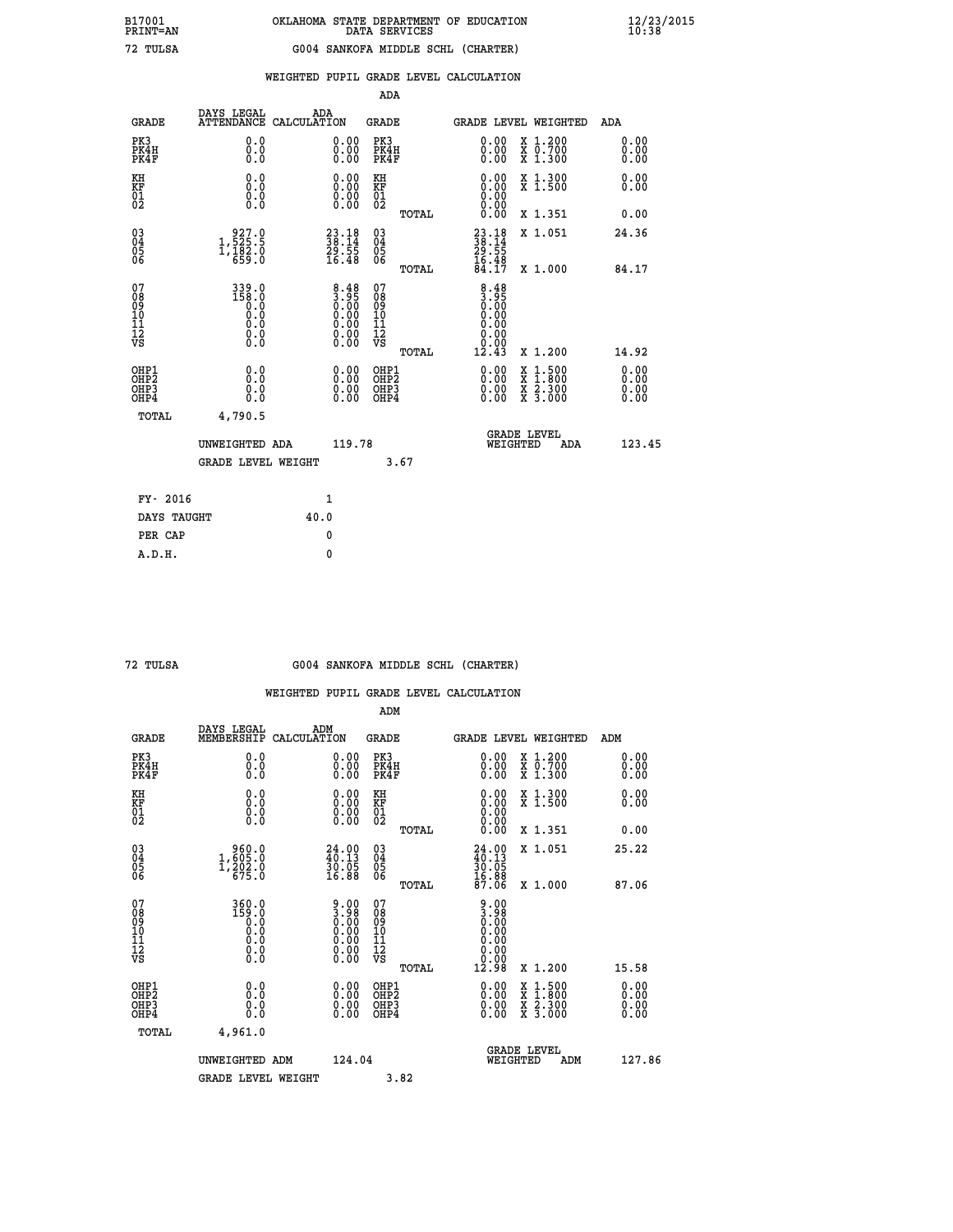## **WEIGHTED PUPIL GRADE LEVEL CALCULATION**

|                                                                    |                                                |                                                                                                                                          | ADA                                    |       |                                                              |                                                                                                                                              |                      |
|--------------------------------------------------------------------|------------------------------------------------|------------------------------------------------------------------------------------------------------------------------------------------|----------------------------------------|-------|--------------------------------------------------------------|----------------------------------------------------------------------------------------------------------------------------------------------|----------------------|
| <b>GRADE</b>                                                       | DAYS LEGAL                                     | ADA<br>ATTENDANCE CALCULATION                                                                                                            | <b>GRADE</b>                           |       |                                                              | <b>GRADE LEVEL WEIGHTED</b>                                                                                                                  | ADA                  |
| PK3<br>PK4H<br>PK4F                                                | 0.0<br>0.0<br>0.0                              | 0.00<br>$\begin{smallmatrix} 0.00 \ 0.00 \end{smallmatrix}$                                                                              | PK3<br>PK4H<br>PK4F                    |       | $\begin{smallmatrix} 0.00 \\ 0.00 \\ 0.00 \end{smallmatrix}$ | X 1.200<br>X 0.700<br>X 1.300                                                                                                                | 0.00<br>0.00<br>0.00 |
| KH<br>KF<br>01<br>02                                               | 0.0<br>0.0<br>$\S.$                            | 0.0000<br>$\begin{smallmatrix} 0.00 \\ 0.00 \end{smallmatrix}$                                                                           | KH<br>KF<br>01<br>02                   |       | 0.00<br>0:00<br>0:00<br>0:00                                 | X 1.300<br>X 1.500                                                                                                                           | 0.00<br>0.00         |
|                                                                    |                                                |                                                                                                                                          |                                        | TOTAL | 0.00                                                         | X 1.351                                                                                                                                      | 0.00                 |
| $\begin{smallmatrix} 03 \\[-4pt] 04 \end{smallmatrix}$<br>Ŏ5<br>06 | 0.0<br>0.000                                   | $\begin{smallmatrix} 0.00 \ 0.00 \ 0.00 \ 0.00 \end{smallmatrix}$                                                                        | $\substack{03 \\ 04}$<br>Ŏ5<br>06      | TOTAL | 0.00<br>0.00<br>0.00<br>0.00                                 | X 1.051<br>X 1.000                                                                                                                           | 0.00<br>0.00         |
| 07<br>08<br>09<br>101<br>11<br>12<br>VS                            | 0.0<br>8:0<br>8:09:0<br>0:0<br>0:0<br>$\S. \S$ | $\begin{smallmatrix} 0.00\\ 0.00\\ 0.00 \end{smallmatrix}$<br>$\overline{0}$ .00<br>$\begin{smallmatrix} 0.00 \\ 0.00 \end{smallmatrix}$ | 07<br>08<br>09<br>11<br>11<br>12<br>VS |       | 0.00<br>00.0<br>00.28<br>$\bar{0}.\bar{0}0$<br>0.00<br>0.00  |                                                                                                                                              |                      |
|                                                                    |                                                |                                                                                                                                          |                                        | TOTAL | 82.90                                                        | X 1.200                                                                                                                                      | 99.48                |
| OHP1<br>OHP <sub>2</sub><br>OH <sub>P3</sub><br>OHP4               | 0.0<br>0.0<br>0.0                              | 0.00<br>$\begin{smallmatrix} 0.00 \ 0.00 \end{smallmatrix}$                                                                              | OHP1<br>OHP2<br>OHP <sub>3</sub>       |       | 0.00<br>0.00                                                 | $\begin{smallmatrix} \mathtt{X} & 1\cdot500 \\ \mathtt{X} & 1\cdot800 \\ \mathtt{X} & 2\cdot300 \\ \mathtt{X} & 3\cdot000 \end{smallmatrix}$ | 0.00<br>0.00<br>0.00 |
| TOTAL                                                              | 3,399.0                                        |                                                                                                                                          |                                        |       |                                                              |                                                                                                                                              |                      |
|                                                                    | UNWEIGHTED ADA                                 | 82.90                                                                                                                                    |                                        |       |                                                              | <b>GRADE LEVEL</b><br>WEIGHTED<br>ADA                                                                                                        | 99.48                |
|                                                                    | <b>GRADE LEVEL WEIGHT</b>                      |                                                                                                                                          |                                        | 16.58 |                                                              |                                                                                                                                              |                      |
| FY- 2016                                                           |                                                | 1                                                                                                                                        |                                        |       |                                                              |                                                                                                                                              |                      |
| DAYS TAUGHT                                                        |                                                | 41.0                                                                                                                                     |                                        |       |                                                              |                                                                                                                                              |                      |
| PER CAP                                                            |                                                | 33                                                                                                                                       |                                        |       |                                                              |                                                                                                                                              |                      |

|  | TULSA |
|--|-------|
|--|-------|

 **A.D.H. 78**

#### **72 TULSA G005 LANGSTON HUGHES ACAD ARTS-TECH**

|                                          |                                                                            |                                                                                                                                | ADM                                                |                                                                                 |                                          |                              |
|------------------------------------------|----------------------------------------------------------------------------|--------------------------------------------------------------------------------------------------------------------------------|----------------------------------------------------|---------------------------------------------------------------------------------|------------------------------------------|------------------------------|
| <b>GRADE</b>                             | DAYS LEGAL<br>MEMBERSHIP                                                   | ADM<br>CALCULATION                                                                                                             | <b>GRADE</b>                                       |                                                                                 | GRADE LEVEL WEIGHTED                     | ADM                          |
| PK3<br>PK4H<br>PK4F                      | 0.0<br>0.0<br>0.0                                                          | $\begin{smallmatrix} 0.00 \ 0.00 \ 0.00 \end{smallmatrix}$                                                                     | PK3<br>PK4H<br>PK4F                                | $\begin{smallmatrix} 0.00 \\ 0.00 \\ 0.00 \end{smallmatrix}$                    | X 1.200<br>X 0.700<br>X 1.300            | 0.00<br>0.00<br>0.00         |
| KH<br>KF<br>01<br>02                     | 0.0<br>$\begin{smallmatrix} 0.0 & 0 \ 0.0 & 0 \ 0.0 & 0 \end{smallmatrix}$ | $\begin{smallmatrix} 0.00 \ 0.00 \ 0.00 \ 0.00 \end{smallmatrix}$                                                              | KH<br>KF<br>01<br>02                               | $\begin{smallmatrix} 0.00 \ 0.00 \ 0.00 \ 0.00 \ 0.00 \ 0.00 \end{smallmatrix}$ | X 1.300<br>X 1.500                       | 0.00<br>0.00                 |
|                                          |                                                                            |                                                                                                                                | TOTAL                                              |                                                                                 | X 1.351                                  | 0.00                         |
| 03<br>04<br>05<br>06                     |                                                                            | $\begin{smallmatrix} 0.00 \ 0.00 \ 0.00 \ 0.00 \end{smallmatrix}$                                                              | $\begin{matrix} 03 \\ 04 \\ 05 \\ 06 \end{matrix}$ | $0.00$<br>$0.00$<br>0.00                                                        | X 1.051                                  | 0.00                         |
|                                          |                                                                            |                                                                                                                                | TOTAL                                              | 0.00                                                                            | X 1.000                                  | 0.00                         |
| 07<br>08<br>09<br>101<br>112<br>VS       | 0.0<br>3,574.0<br>$\overline{0}$ :0<br>$\S.$                               | $\begin{smallmatrix} 0.00\\ 0.00\\ 87.17 \end{smallmatrix}$<br>$\begin{smallmatrix} 0.100\ 0.00\ 0.00\ 0.00 \end{smallmatrix}$ | 07<br>08<br>09<br>11<br>11<br>12<br>VS             | 0.00<br>$_8$ $\substack{0.05 \\ 87.17}$                                         |                                          |                              |
|                                          |                                                                            |                                                                                                                                | TOTAL                                              |                                                                                 | X 1.200                                  | 104.60                       |
| OHP1<br>OHP2<br>OHP3<br>OH <sub>P4</sub> | 0.0<br>0.000                                                               |                                                                                                                                | OHP1<br>OHP2<br>OHP <sub>3</sub>                   | $0.00$<br>$0.00$<br>0.00                                                        | X 1:500<br>X 1:800<br>X 2:300<br>X 3:000 | 0.00<br>Ŏ.ŎŎ<br>Q.QQ<br>0.00 |
| TOTAL                                    | 3,574.0                                                                    |                                                                                                                                |                                                    |                                                                                 |                                          |                              |
|                                          | UNWEIGHTED ADM                                                             | 87.17                                                                                                                          |                                                    | GRADE LEVEL<br>WEIGHTED                                                         | ADM                                      | 104.60                       |
|                                          | <b>GRADE LEVEL WEIGHT</b>                                                  |                                                                                                                                | 17.43                                              |                                                                                 |                                          |                              |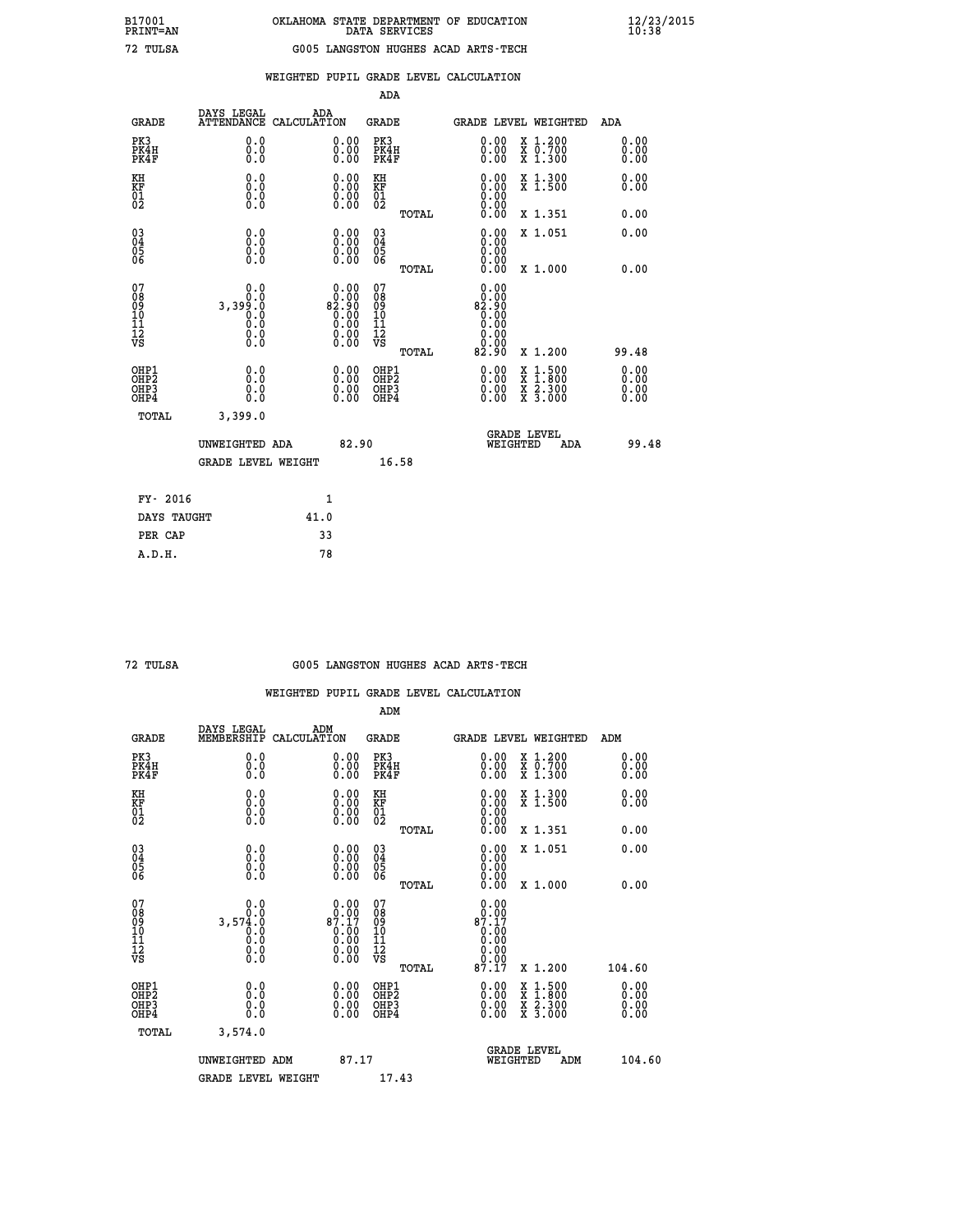| OKLAHOMA STATE DEPARTMENT OF EDUCATION<br>DATA SERVICES |  |
|---------------------------------------------------------|--|
| I001 TULSA                                              |  |

 **B17001<br>PRINT=AN<br>72 TULSA** 

# **WEIGHTED PUPIL GRADE LEVEL CALCULATION**

|                                                       |                                                                                  |                                                                                            | ADA                                                |       |                                                                               |                                          |                                |
|-------------------------------------------------------|----------------------------------------------------------------------------------|--------------------------------------------------------------------------------------------|----------------------------------------------------|-------|-------------------------------------------------------------------------------|------------------------------------------|--------------------------------|
| <b>GRADE</b>                                          | DAYS LEGAL<br><b>ATTENDANCE</b>                                                  | ADA<br>CALCULATION                                                                         | GRADE                                              |       | <b>GRADE LEVEL WEIGHTED</b>                                                   |                                          | ADA                            |
| PK3<br>PK4H<br>PK4F                                   | 2,517.5<br>3,848.0<br>88,757.5                                                   | 62.94<br>96.20<br>2,218.94                                                                 | PK3<br>PK4H<br>PK4F                                |       | 62.94<br>96.20<br>2,218.94                                                    | X 1.200<br>X 0.700<br>X 1.300            | 75.53<br>67.34<br>2,884.62     |
| KH<br><b>KF</b><br>01<br>02                           | 0.0<br>125,636:0<br>139,446.0<br>135,768:5                                       | 0.00<br>3,140.90<br>3,486.15<br>3,394.21                                                   | KH<br>KF<br>01<br>02                               |       | 0.00<br>3, 140.90<br>3, 486.15<br>3, 394.21<br>6, 880.36                      | X 1.300<br>X 1.500                       | 0.00<br>4,711.35               |
|                                                       |                                                                                  |                                                                                            |                                                    | TOTAL |                                                                               | X 1.351                                  | 9,295.37                       |
| $\begin{matrix} 03 \\ 04 \\ 05 \\ 06 \end{matrix}$    | 143,055.0<br>123,483.0<br>$\frac{50}{102}$ , 541.5                               | 3,576.38<br>3,087.08<br>2,263.54<br>2,557.07                                               | $\begin{matrix} 03 \\ 04 \\ 05 \\ 06 \end{matrix}$ |       | 3,576.38<br>3,087.08<br>2,263.54<br>2,557.07<br>7,907.69                      | X 1.051                                  | 3,758.78                       |
|                                                       |                                                                                  |                                                                                            |                                                    | TOTAL |                                                                               | X 1.000                                  | 7,907.69                       |
| 07<br>08<br>09<br>101<br>11<br>12<br>VS               | 98,464.5<br>97,794.0<br>99,206.5<br>86,582.5<br>68,803.0<br>68,803.0<br>55,920.5 | $2,461.61$<br>$2,444.86$<br>$2,480.16$<br>$2,164.56$<br>$1,720.08$<br>$1,398.02$<br>$0.00$ | 07<br>08<br>09<br>101<br>11<br>12<br>VS            |       | 2,461.61<br>2,444.86<br>2,480.16<br>2,164.56<br>1,720.08<br>1,398.02<br>0,000 |                                          |                                |
|                                                       |                                                                                  |                                                                                            |                                                    | TOTAL | 12,669.29                                                                     | X 1.200                                  | 15,203.15                      |
| OHP1<br>OH <sub>P</sub> 2<br>OH <sub>P3</sub><br>OHP4 | 9,091.0<br>0.0<br>0.0<br>0.0                                                     | 227.28<br>0.00<br>0.00<br>0.00                                                             | OHP1<br>OHP <sub>2</sub><br>OHP3<br>OHP4           |       | 227.28<br>0.00<br>0.00<br>0.00                                                | X 1:500<br>X 1:800<br>X 2:300<br>X 3:000 | 340.92<br>0.00<br>0.00<br>0.00 |
| TOTAL                                                 | 1,471,197.5                                                                      |                                                                                            |                                                    |       |                                                                               |                                          |                                |
|                                                       | UNWEIGHTED ADA                                                                   | 36,779.98                                                                                  |                                                    |       | WEIGHTED                                                                      | <b>GRADE LEVEL</b><br>ADA                | 44,244.75                      |
|                                                       | <b>GRADE LEVEL WEIGHT</b>                                                        |                                                                                            | 7,464.77                                           |       |                                                                               |                                          |                                |
| FY- 2016                                              |                                                                                  | $\mathbf{1}$                                                                               |                                                    |       |                                                                               |                                          |                                |
| DAYS TAUGHT                                           |                                                                                  | 40.0                                                                                       |                                                    |       |                                                                               |                                          |                                |
|                                                       |                                                                                  |                                                                                            |                                                    |       |                                                                               |                                          |                                |

| 72 TULSA | I001 TULSA |
|----------|------------|

 **PER CAP 33 A.D.H. 14,167**

|                                                                  |                                                                                                                                                                                                  |                                                                              | ADM                                                |                                                                                                          |                                          |                                |
|------------------------------------------------------------------|--------------------------------------------------------------------------------------------------------------------------------------------------------------------------------------------------|------------------------------------------------------------------------------|----------------------------------------------------|----------------------------------------------------------------------------------------------------------|------------------------------------------|--------------------------------|
| <b>GRADE</b>                                                     | DAYS LEGAL<br>MEMBERSHIP                                                                                                                                                                         | ADM<br>CALCULATION                                                           | GRADE                                              | GRADE LEVEL WEIGHTED                                                                                     |                                          | ADM                            |
| PK3<br>PK4H<br>PK4F                                              | 2,734.0<br>4,002.0<br>94,655.0                                                                                                                                                                   | 68.35<br>100.05<br>2,366.38                                                  | PK3<br>PK4H<br>PK4F                                | 68.35<br>100.05<br>2,366.38                                                                              | X 1.200<br>X 0.700<br>X 1.300            | 82.02<br>70.04<br>3,076.29     |
| KH<br>KF<br>01<br>02                                             | 0.0<br>133,278.0<br>146,747.0<br>142,040.0                                                                                                                                                       | $3,331.95$<br>$3,668.68$<br>$3,551.00$                                       | KH<br>KF<br>01<br>02                               | 0.00<br>3, 331.95<br>3, 668.68<br>3, 551.00<br>7, 219.68                                                 | X 1.300<br>X 1.500                       | 0.00<br>4,997.93               |
|                                                                  |                                                                                                                                                                                                  |                                                                              | TOTAL                                              |                                                                                                          | X 1.351                                  | 9,753.79                       |
| $\begin{matrix} 03 \\ 04 \\ 05 \\ 06 \end{matrix}$               | 149,507.0<br>128,626.0<br>94,458.0<br>107,012.0                                                                                                                                                  | 3,737.68<br>3,215.65<br>2,361.45<br>2,675.31                                 | $\begin{matrix} 03 \\ 04 \\ 05 \\ 06 \end{matrix}$ | 3,737.68<br>3,215.65<br>2,361.45<br>2,675.31<br>8,252.41                                                 | X 1.051                                  | 3,928.30                       |
|                                                                  |                                                                                                                                                                                                  |                                                                              | TOTAL                                              |                                                                                                          | X 1.000                                  | 8,252.41                       |
| 07<br>08<br>09<br>11<br>11<br>12<br>VS                           | $\begin{smallmatrix} 104\,, & 310\, . \ 104\,, & 545\,. \ 110\,, & 843\,. \ 0 \\ 110\,, & 843\,. \ 0 \\ 96\,, & 335\,. \ 0 \\ 76\,, & 172\,. \ 0 \\ 62\,, & 322\,. \ 0 \end{smallmatrix}$<br>Ō.Ō | 2,607.75<br>2,613.63<br>2,771.08<br>2,408.38<br>1,904.30<br>1,558.06<br>0.00 | 07<br>089<br>101<br>111<br>VS<br>TOTAL             | 2,607.75<br>$2, 613.63$<br>$2, 771.08$<br>$2, 408.38$<br>$1, 904.30$<br>$1, 558.06$<br>0.00<br>13,863.20 | X 1.200                                  | 16,635.84                      |
| OHP1<br>OH <sub>P</sub> <sub>2</sub><br>OH <sub>P3</sub><br>OHP4 | 9,091.0<br>0.0<br>0.0<br>0.0                                                                                                                                                                     | 227.28<br>0.00<br>0.00<br>0.00                                               | OHP1<br>OH <sub>P</sub> 2<br>OHP3<br>OHP4          | 227.28<br>0.00<br>0.00<br>0.00                                                                           | X 1:500<br>X 1:800<br>X 2:300<br>X 3:000 | 340.92<br>0.00<br>0.00<br>0.00 |
| TOTAL                                                            | 1,566,677.0                                                                                                                                                                                      |                                                                              |                                                    |                                                                                                          |                                          |                                |
|                                                                  | UNWEIGHTED<br><b>GRADE LEVEL WEIGHT</b>                                                                                                                                                          | 39,166.98<br>ADM                                                             | 7,970.56                                           | WEIGHTED                                                                                                 | <b>GRADE LEVEL</b><br>ADM                | 47, 137.54                     |
|                                                                  |                                                                                                                                                                                                  |                                                                              |                                                    |                                                                                                          |                                          |                                |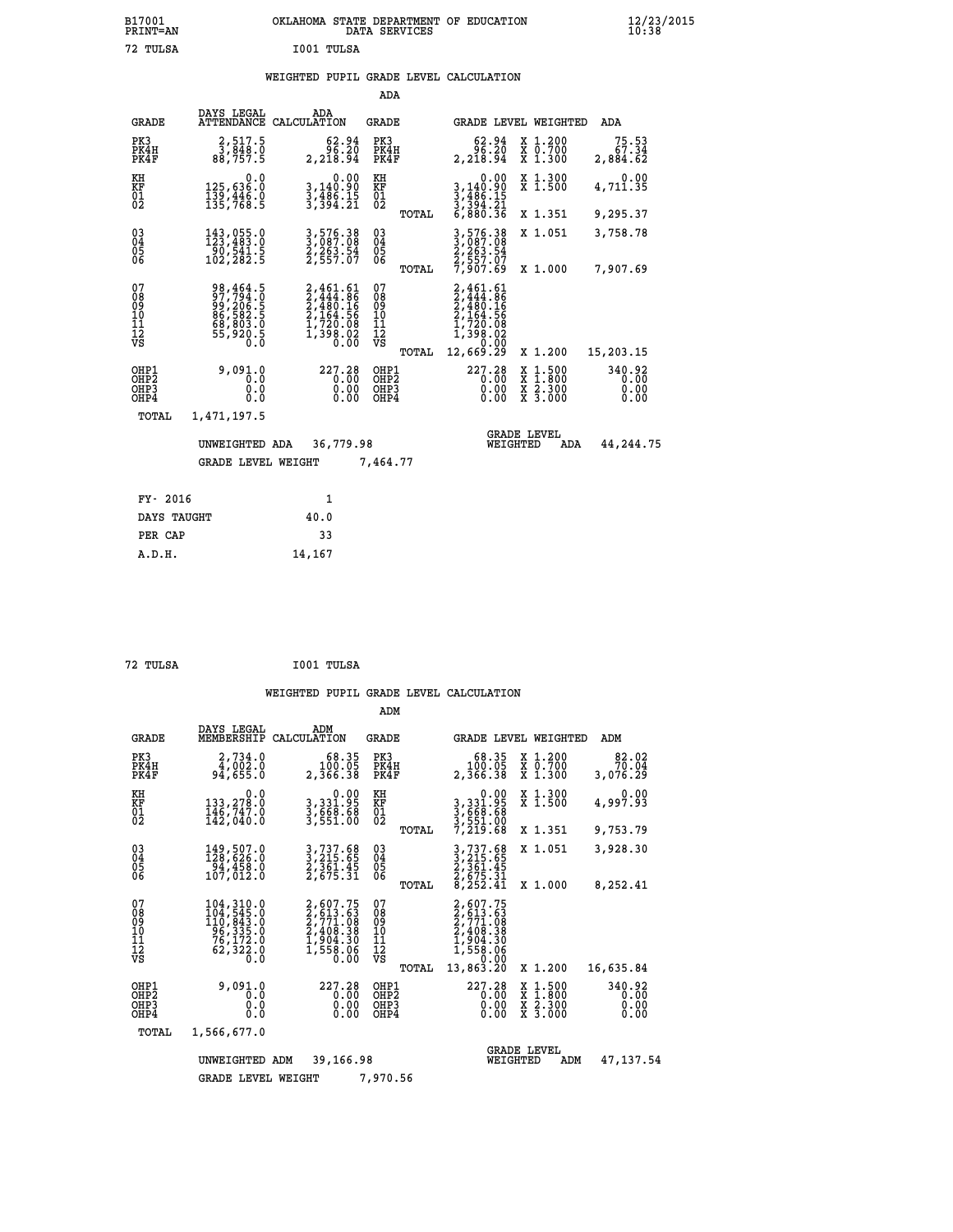|                          | OKLAHOMA STATE DEPARTMENT OF EDUCATION<br>DATA SERVICES |  |
|--------------------------|---------------------------------------------------------|--|
| <b>I002 SAND SPRINGS</b> |                                                         |  |

|  |  | WEIGHTED PUPIL GRADE LEVEL CALCULATION |
|--|--|----------------------------------------|
|  |  |                                        |

|                                                                    |                                                                                                                                                              |                                                                                                             | ADA                                       |       |                                                                                                             |                                                                          |                               |
|--------------------------------------------------------------------|--------------------------------------------------------------------------------------------------------------------------------------------------------------|-------------------------------------------------------------------------------------------------------------|-------------------------------------------|-------|-------------------------------------------------------------------------------------------------------------|--------------------------------------------------------------------------|-------------------------------|
| <b>GRADE</b>                                                       | DAYS LEGAL                                                                                                                                                   | ADA<br>ATTENDANCE CALCULATION                                                                               | <b>GRADE</b>                              |       |                                                                                                             | GRADE LEVEL WEIGHTED                                                     | <b>ADA</b>                    |
| PK3<br>PK4H<br>PK4F                                                | 87.0<br>0.0<br>9,292.0                                                                                                                                       | 2.23<br>0.00<br>238.26                                                                                      | PK3<br>PK4H<br>PK4F                       |       | 2.23<br>$\begin{smallmatrix} & 0 & 0 & 0 \\ 2 & 3 & 8 & 0 & 26 \end{smallmatrix}$                           | X 1.200<br>X 0.700<br>X 1.300                                            | 2.68<br>0.00<br>309.74        |
| KH<br>KF<br>01<br>02                                               | 0.0<br>12,245.5<br>13,816.0<br>12,674.5                                                                                                                      | $\begin{smallmatrix} 0.00\\ 313.99\\ 354.26\\ 324.99 \end{smallmatrix}$                                     | KH<br>KF<br>01<br>02                      |       | $0.00$<br>313.99<br>354.26<br>324.99<br>679.25                                                              | X 1.300<br>X 1.500                                                       | 0.00<br>470.99                |
|                                                                    |                                                                                                                                                              |                                                                                                             |                                           | TOTAL |                                                                                                             | X 1.351                                                                  | 917.67                        |
| $\begin{smallmatrix} 03 \\[-4pt] 04 \end{smallmatrix}$<br>05<br>ŌĞ | $12,981.0$<br>$12,578.0$<br>$11,568.0$<br>$11,458.0$                                                                                                         | 332.85<br>322.51<br>$\frac{296}{293.79}$                                                                    | $\substack{03 \\ 04}$<br>$\frac{05}{06}$  |       | 332.85<br>322.51<br>296.62<br>293.79<br>912.92                                                              | X 1.051                                                                  | 349.83                        |
| 07                                                                 |                                                                                                                                                              |                                                                                                             |                                           | TOTAL |                                                                                                             | X 1.000                                                                  | 912.92                        |
| 08<br>09<br>11<br>11<br>12<br>VS                                   | $\begin{smallmatrix} 14\,,\,807\,. \ 15\,,\,843\,. \ 17\,,\,117\,. \ 0\\ 16\,,\,451\,. \ 5\\ 15\,,\,497\,. \ 5\\ 15\,,\,533\,. \ 0\\ 0\,. \end{smallmatrix}$ | $\begin{smallmatrix} 379.68\\ 406.24\\ 438.90\\ 431.83\\ 421.83\\ 397.37\\ 398.28\\ 0.00 \end{smallmatrix}$ | 07<br>08<br>09<br>11<br>11<br>12<br>VS    |       | $\begin{array}{r} 379.68 \\ 406.24 \\ 438.90 \\ 421.83 \\ 397.37 \\ 398.28 \\ 0.00 \\ 2,442.30 \end{array}$ |                                                                          |                               |
|                                                                    |                                                                                                                                                              |                                                                                                             |                                           | TOTAL |                                                                                                             | X 1.200                                                                  | 2,930.76                      |
| OHP1<br>OHP <sub>2</sub><br>OHP3<br>OHP4                           | 2,218.0<br>0.0<br>0.0<br>0.0                                                                                                                                 | 56.87<br>$\begin{smallmatrix} 0.00 \ 0.00 \end{smallmatrix}$                                                | OHP1<br>OH <sub>P</sub> 2<br>OHP3<br>OHP4 |       | 56.87<br>0.00<br>0.00                                                                                       | $1:500$<br>1:800<br>X<br>X<br>$\frac{\ddot{x}}{x}$ $\frac{2.300}{3.000}$ | 85.31<br>0.00<br>0.00<br>0.00 |
| TOTAL                                                              | 194,168.0                                                                                                                                                    |                                                                                                             |                                           |       |                                                                                                             |                                                                          |                               |
|                                                                    | UNWEIGHTED ADA                                                                                                                                               | 4,978.67                                                                                                    |                                           |       |                                                                                                             | <b>GRADE LEVEL</b><br>WEIGHTED<br><b>ADA</b>                             | 5,979.90                      |
|                                                                    | <b>GRADE LEVEL WEIGHT</b>                                                                                                                                    |                                                                                                             | 1,001.23                                  |       |                                                                                                             |                                                                          |                               |
| FY- 2016                                                           |                                                                                                                                                              | 1                                                                                                           |                                           |       |                                                                                                             |                                                                          |                               |
| DAYS TAUGHT                                                        |                                                                                                                                                              | 39.0                                                                                                        |                                           |       |                                                                                                             |                                                                          |                               |
| PER CAP                                                            |                                                                                                                                                              | 33                                                                                                          |                                           |       |                                                                                                             |                                                                          |                               |
|                                                                    |                                                                                                                                                              |                                                                                                             |                                           |       |                                                                                                             |                                                                          |                               |

 **A.D.H. 3,486**

 **B17001<br>PRINT=AN<br>72 TULSA** 

 **72 TULSA I002 SAND SPRINGS**

|                                                       |                                                                                                                     |                                                                                    | ADM                                                |                                                                                     |                                          |                                 |
|-------------------------------------------------------|---------------------------------------------------------------------------------------------------------------------|------------------------------------------------------------------------------------|----------------------------------------------------|-------------------------------------------------------------------------------------|------------------------------------------|---------------------------------|
| <b>GRADE</b>                                          | DAYS LEGAL<br>MEMBERSHIP                                                                                            | ADM<br>CALCULATION                                                                 | <b>GRADE</b>                                       | <b>GRADE LEVEL WEIGHTED</b>                                                         |                                          | ADM                             |
| PK3<br>PK4H<br>PK4F                                   | 87.0<br>0.0<br>9,875.0                                                                                              | 2.23<br>$\begin{smallmatrix} & 0 & . & 0 \\ 253 & . & 21 \end{smallmatrix}$        | PK3<br>PK4H<br>PK4F                                | 2.23<br>0.00<br>253.21                                                              | X 1.200<br>X 0.700<br>X 1.300            | 2.68<br>0.00<br>329.17          |
| KH<br>KF<br>01<br>02                                  | 0.0<br>12,841.0<br>14,279.0<br>13,136.0                                                                             | 0.00<br>329.26<br>$\frac{366}{336}$ : $\frac{13}{82}$                              | KH<br>KF<br>01<br>02                               | 0.00<br>329:26<br>366:13<br>336:82<br>702:95                                        | X 1.300<br>X 1.500                       | 0.00<br>493.89                  |
|                                                       |                                                                                                                     |                                                                                    | TOTAL                                              |                                                                                     | X 1.351                                  | 949.69                          |
| 03<br>04<br>05<br>06                                  | 13,416.0<br>13,015.0<br>12,046.0<br>11,926.0                                                                        | 344.00<br>333.72<br>308.87<br>305.79                                               | $\begin{matrix} 03 \\ 04 \\ 05 \\ 06 \end{matrix}$ | 344.00<br>333.72<br>308.87<br>305.79<br>948.38                                      | X 1.051                                  | 361.54                          |
|                                                       |                                                                                                                     |                                                                                    | TOTAL                                              |                                                                                     | X 1.000                                  | 948.38                          |
| 07<br>08<br>09<br>101<br>112<br>VS                    | $\begin{smallmatrix} 15, 524.0\\ 16, 669.0\\ 18, 084.0\\ 17, 597.0\\ 16, 549.0\\ 16, 924.0\\ 0.0 \end{smallmatrix}$ | 398.05<br>427.41<br>463.69<br>451.21<br>$451.21$<br>$424.34$<br>$433.95$<br>$0.00$ | 07<br>08<br>09<br>101<br>11<br>12<br>VS<br>TOTAL   | 398.05<br>427.41<br>463.69<br>451.21<br>$434.34$<br>$433.95$<br>$-0.00$<br>2,598.65 | X 1.200                                  | 3,118.38                        |
| OHP1<br>OH <sub>P</sub> 2<br>OH <sub>P3</sub><br>OHP4 | 2,233.0<br>0.0<br>0.000                                                                                             | 57.26<br>0.00<br>0.00                                                              | OHP1<br>OHP2<br>OHP3<br>OHP4                       | $\begin{smallmatrix} 57.26 \\ 0.00 \\ 0.00 \end{smallmatrix}$<br>0.00               | X 1:500<br>X 1:800<br>X 2:300<br>X 3:000 | $85.89$<br>0.00<br>0.00<br>0.00 |
| TOTAL                                                 | 204,201.0                                                                                                           |                                                                                    |                                                    |                                                                                     |                                          |                                 |
|                                                       | UNWEIGHTED                                                                                                          | 5,235.94<br>ADM                                                                    |                                                    | <b>GRADE LEVEL</b><br>WEIGHTED                                                      | ADM                                      | 6,289.62                        |
|                                                       | <b>GRADE LEVEL WEIGHT</b>                                                                                           |                                                                                    | 1,053.68                                           |                                                                                     |                                          |                                 |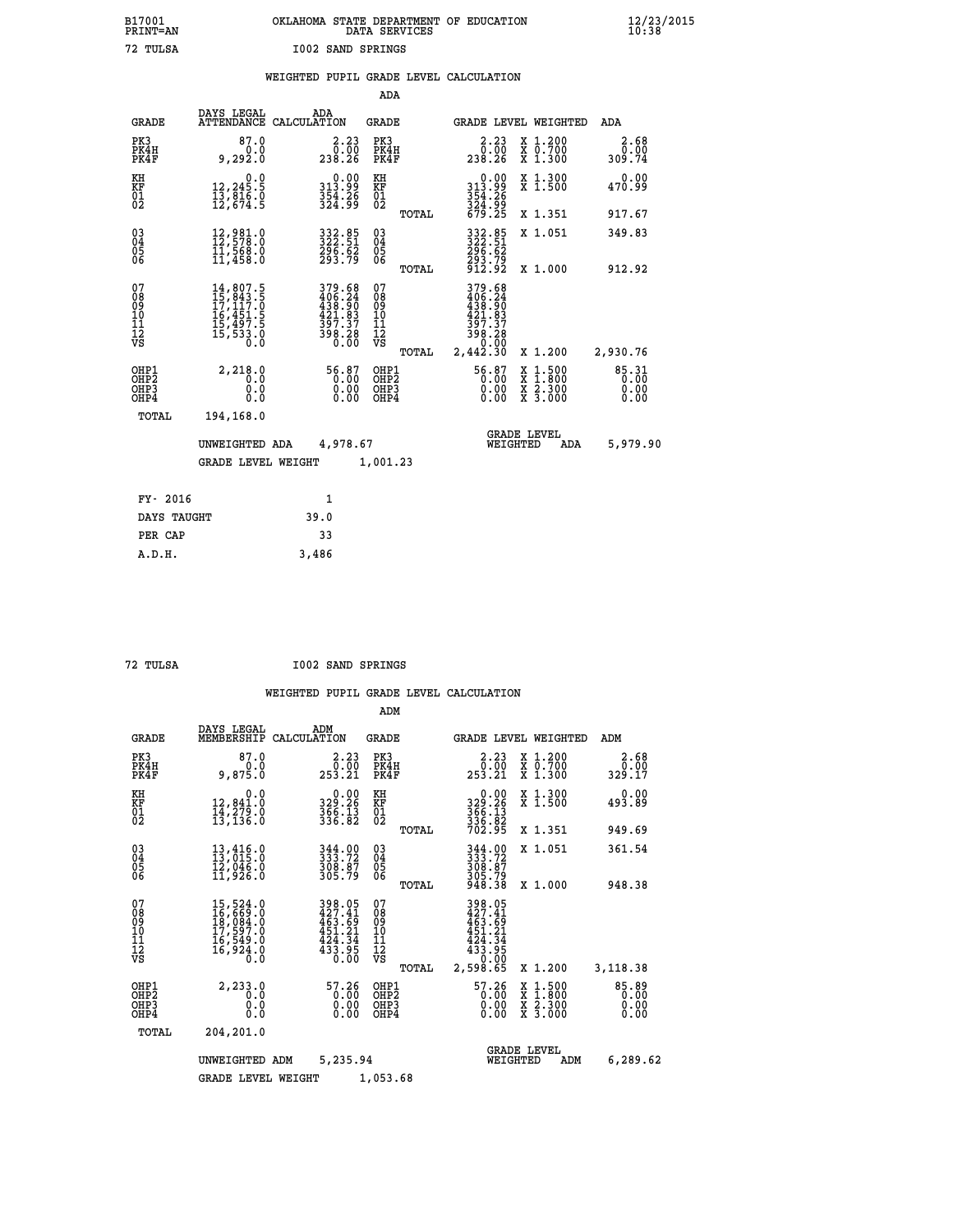# **B17001 OKLAHOMA STATE DEPARTMENT OF EDUCATION 12/23/2015 PRINT=AN DATA SERVICES 10:38 72 TULSA I003 BROKEN ARROW**

|  |  | WEIGHTED PUPIL GRADE LEVEL CALCULATION |
|--|--|----------------------------------------|
|  |  |                                        |

|                                                                    |                                                                                   |                                                                                                                | ADA                                                                        |                                                                                                    |                                                                                                  |                              |
|--------------------------------------------------------------------|-----------------------------------------------------------------------------------|----------------------------------------------------------------------------------------------------------------|----------------------------------------------------------------------------|----------------------------------------------------------------------------------------------------|--------------------------------------------------------------------------------------------------|------------------------------|
| <b>GRADE</b>                                                       | DAYS LEGAL                                                                        | ADA<br>ATTENDANCE CALCULATION                                                                                  | <b>GRADE</b>                                                               |                                                                                                    | GRADE LEVEL WEIGHTED                                                                             | ADA                          |
| PK3<br>PK4H<br>PK4F                                                | 1,231.5<br>0.0<br>35,108.5                                                        | 34.21<br>$\frac{0.00}{975.24}$                                                                                 | PK3<br>PK4H<br>PK4F                                                        | 34.21<br>$\frac{0.00}{975.24}$                                                                     | X 1.200<br>X 0.700<br>X 1.300                                                                    | 41.05<br>0.00<br>1,267.81    |
| KH<br>KF<br>01<br>02                                               | 0.0<br>49,826:5<br>52,202:5<br>49,265:5                                           | 0.00<br>$1,384.07$<br>$1,450.07$<br>$1,368.49$                                                                 | KH<br>KF<br>01<br>02                                                       | 0.00<br>$1,384.07$<br>$1,450.07$<br>$1,368.49$<br>$2,818.56$                                       | X 1.300<br>X 1.500                                                                               | 0.00<br>2,076.11             |
|                                                                    |                                                                                   |                                                                                                                | TOTAL                                                                      |                                                                                                    | X 1.351                                                                                          | 3,807.87                     |
| $\begin{smallmatrix} 03 \\[-4pt] 04 \end{smallmatrix}$<br>Ŏ5<br>06 | $\begin{smallmatrix} 51,004.5\\ 49,337.5\\ 48,134.0\\ 47,342.0 \end{smallmatrix}$ | $1, 416.79$<br>$1, 370.49$<br>$1, 337.06$<br>$1, 315.06$                                                       | $\substack{03 \\ 04}$<br>$\begin{matrix} 0.5 \\ 0.6 \end{matrix}$<br>TOTAL | $1, 416.79$<br>$1, 370.49$<br>$1, 337.06$<br>$1, 315.06$<br>$4, 022.61$                            | X 1.051<br>X 1.000                                                                               | 1,489.05<br>4,022.61         |
| 07<br>08<br>09<br>101<br>11<br>12<br>VS                            | 46,857.0<br>$44,950.5$<br>$45,070.0$<br>$44,833.0$<br>$42,797.0$<br>$40,892.5$    | $\begin{smallmatrix} 1,301.58\\ 1,248.63\\ 1,251.95\\ 1,245.36\\ 1,188.81\\ 1,135.90\\ 0.00 \end{smallmatrix}$ | 07<br>08<br>09<br>11<br>11<br>12<br>VS                                     | 301.58<br>248.63<br>251.95<br>245.36<br>188.81<br>1,<br>$\overline{135}\overline{5}\overline{.90}$ |                                                                                                  |                              |
|                                                                    |                                                                                   |                                                                                                                | TOTAL                                                                      | 7,372.23                                                                                           | X 1.200                                                                                          | 8,846.68                     |
| OHP1<br>OHP <sub>2</sub><br>OH <sub>P3</sub><br>OH <sub>P4</sub>   | 0.000<br>0.0<br>$0.\overline{0}$                                                  | 0.00<br>0.00                                                                                                   | OHP1<br>OHP2<br>OHP3<br>OHP4                                               | 0.00<br>0.00                                                                                       | $\begin{smallmatrix} x & 1 & 500 \\ x & 1 & 800 \\ x & 2 & 300 \\ x & 3 & 000 \end{smallmatrix}$ | 0.00<br>0.00<br>0.00<br>0.00 |
| TOTAL                                                              | 648,852.5                                                                         |                                                                                                                |                                                                            |                                                                                                    |                                                                                                  |                              |
|                                                                    | UNWEIGHTED ADA                                                                    | 18,023.71                                                                                                      |                                                                            | WEIGHTED                                                                                           | <b>GRADE LEVEL</b><br>ADA                                                                        | 21,551.18                    |
|                                                                    | <b>GRADE LEVEL WEIGHT</b>                                                         |                                                                                                                | 3,527.47                                                                   |                                                                                                    |                                                                                                  |                              |
| FY- 2016                                                           |                                                                                   | $\mathbf{1}$                                                                                                   |                                                                            |                                                                                                    |                                                                                                  |                              |
| DAYS TAUGHT                                                        |                                                                                   | 36.0                                                                                                           |                                                                            |                                                                                                    |                                                                                                  |                              |
| PER CAP                                                            |                                                                                   | 33                                                                                                             |                                                                            |                                                                                                    |                                                                                                  |                              |

 **A.D.H. 11,022**

 **72 TULSA I003 BROKEN ARROW**

|                                           |                                                                                                       |                                                                              | ADM                                    |                                                                                                          |                                                                                                  |                              |
|-------------------------------------------|-------------------------------------------------------------------------------------------------------|------------------------------------------------------------------------------|----------------------------------------|----------------------------------------------------------------------------------------------------------|--------------------------------------------------------------------------------------------------|------------------------------|
| <b>GRADE</b>                              | DAYS LEGAL<br>MEMBERSHIP                                                                              | ADM<br>CALCULATION                                                           | <b>GRADE</b>                           | GRADE LEVEL WEIGHTED                                                                                     |                                                                                                  | ADM                          |
| PK3<br>PK4H<br>PK4F                       | 1,285.0<br>0.0<br>37,449.0                                                                            | 35.69<br>0.00<br>1,040.25                                                    | PK3<br>PK4H<br>PK4F                    | 35.69<br>0.00<br>1,040.25                                                                                | $\begin{smallmatrix} x & 1.200 \\ x & 0.700 \end{smallmatrix}$<br>X 1.300                        | 42.83<br>0.00<br>1,352.33    |
| KH<br>KF<br>01<br>02                      | 0.0<br>52,201.0<br>54,479.0<br>51,281.0                                                               | 0.00<br>1,450.03<br>1,513.31<br>1,424.47                                     | KH<br>KF<br>01<br>02                   | 0.00<br>$1,450.03$<br>$1,513.31$<br>$1,424.47$<br>$2,937.78$                                             | X 1.300<br>X 1.500                                                                               | 0.00<br>2,175.05             |
|                                           |                                                                                                       |                                                                              | TOTAL                                  |                                                                                                          | X 1.351                                                                                          | 3,968.94                     |
| 03<br>04<br>05<br>06                      | 52,908.0<br>51,122.0<br>49,869.0<br>49, 233.0                                                         | 1,469.67<br>1,420.06<br>1,385.25<br>1,367.58                                 | $\substack{03 \\ 04}$<br>05            | 1,469.67<br>1,420.06<br>$\frac{1}{3}$ , $\frac{3}{8}$ 5.25<br>1, 367.58                                  | X 1.051                                                                                          | 1,544.62                     |
|                                           |                                                                                                       |                                                                              | TOTAL                                  | 4,172.89                                                                                                 | X 1.000                                                                                          | 4,172.89                     |
| 07<br>08<br>09<br>11<br>11<br>12<br>VS    | $48,966.0$<br>$47,013.0$<br>$47,024.0$<br>$46,933.0$<br>$44,863.0$<br>$43,552.0$<br>$\overline{0}$ .0 | 1,360.17<br>1,305.92<br>1,306.22<br>1,303.69<br>1,246.19<br>1,209.78<br>0.00 | 07<br>089<br>101<br>112<br>VS<br>TOTAL | 1, 360.17<br>1, 305.92<br>1, 306.22<br>1, 303.69<br>1, 246.19<br>1, 209.78<br>7, 7, 2, 0, 00<br>7,731.97 | X 1.200                                                                                          | 9,278.36                     |
| OHP1<br>OH <sub>P</sub> 2<br>OHP3<br>OHP4 | 0.0<br>0.0<br>Ŏ.Ŏ                                                                                     | 0.00<br>0.00<br>0.00                                                         | OHP1<br>OHP2<br>OHP3<br>OHP4           | 0.00<br>0.00<br>0.00                                                                                     | $\begin{smallmatrix} x & 1 & 500 \\ x & 1 & 800 \\ x & 2 & 300 \\ x & 3 & 000 \end{smallmatrix}$ | 0.00<br>0.00<br>0.00<br>0.00 |
| TOTAL                                     | 678,178.0                                                                                             |                                                                              |                                        |                                                                                                          |                                                                                                  |                              |
|                                           | UNWEIGHTED                                                                                            | 18,838.28<br>ADM                                                             |                                        | WEIGHTED                                                                                                 | <b>GRADE LEVEL</b><br>ADM                                                                        | 22,535.02                    |
|                                           | <b>GRADE LEVEL WEIGHT</b>                                                                             |                                                                              | 3,696.74                               |                                                                                                          |                                                                                                  |                              |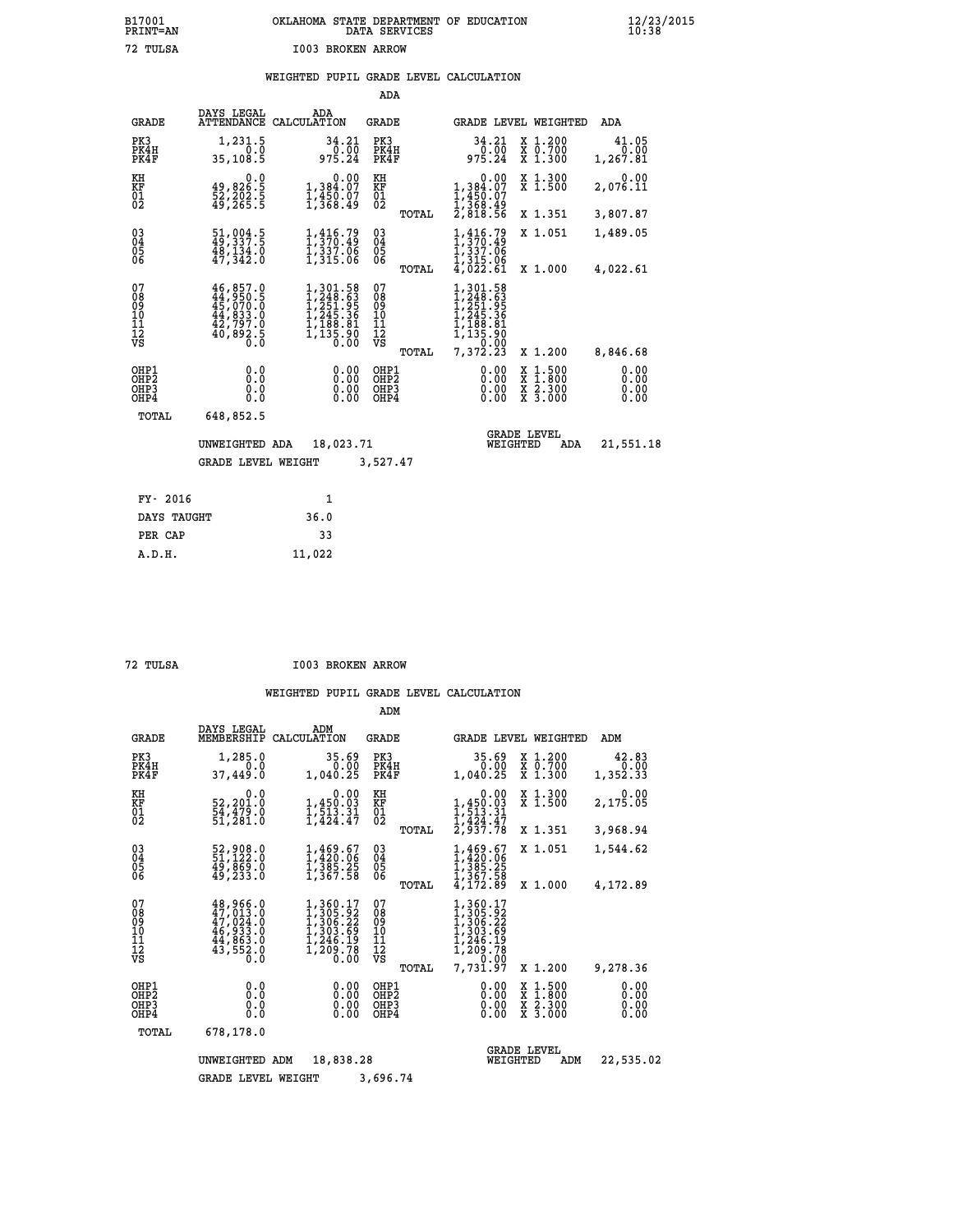| B17001          | OKLAHOMA STATE DEPARTMENT OF EDUCATION |
|-----------------|----------------------------------------|
| <b>PRINT=AN</b> | DATA SERVICES                          |
| 72 TULSA        | I004 BIXBY                             |

# **WEIGHTED PUPIL GRADE LEVEL CALCULATION**

|                                                                    |                                                                  |                                                                                                                                                                                     |                                                                                | ADA                                       |       |                                                                        |                                                                                                  |                               |
|--------------------------------------------------------------------|------------------------------------------------------------------|-------------------------------------------------------------------------------------------------------------------------------------------------------------------------------------|--------------------------------------------------------------------------------|-------------------------------------------|-------|------------------------------------------------------------------------|--------------------------------------------------------------------------------------------------|-------------------------------|
|                                                                    | <b>GRADE</b>                                                     | DAYS LEGAL                                                                                                                                                                          | ADA<br>ATTENDANCE CALCULATION                                                  | <b>GRADE</b>                              |       | GRADE LEVEL WEIGHTED                                                   |                                                                                                  | ADA                           |
| PK3                                                                | PK4H<br>PK4F                                                     | 303.0<br>8,604.0<br>0.0                                                                                                                                                             | 7.77<br>220.62<br>0.00                                                         | PK3<br>PK4H<br>PK4F                       |       | 7.77<br>220.62<br>0.00                                                 | X 1.200<br>X 0.700<br>X 1.300                                                                    | 9.32<br>154.43<br>0.00        |
| KH<br><b>KF</b><br>01<br>02                                        |                                                                  | 0.0<br>17,350.0<br>17,244.0<br>17,264.5                                                                                                                                             | 0.00<br>444.87<br>$\frac{1}{442}$ : 15<br>442: 68                              | KH<br><b>KF</b><br>01<br>02               |       | 0.00<br>444.87<br>$\frac{442.15}{442.68}$                              | X 1.300<br>X 1.500                                                                               | 0.00<br>667.31                |
|                                                                    |                                                                  |                                                                                                                                                                                     |                                                                                |                                           | TOTAL | 884.83                                                                 | X 1.351                                                                                          | 1,195.41                      |
| $\begin{smallmatrix} 03 \\[-4pt] 04 \end{smallmatrix}$<br>05<br>06 |                                                                  | 17,999.0<br>17,326.0<br>17,039.0                                                                                                                                                    | 461.51<br>446.15<br>444.26<br>436.90                                           | $\substack{03 \\ 04}$<br>0500             |       | $461.51$<br>$446.15$<br>444.26<br>436.90                               | X 1.051                                                                                          | 485.05                        |
|                                                                    |                                                                  |                                                                                                                                                                                     |                                                                                |                                           | TOTAL | 1,327.31                                                               | X 1.000                                                                                          | 1,327.31                      |
| 07<br>08<br>09<br>11<br>11<br>12<br>VS                             |                                                                  | $\begin{smallmatrix} 15 \,,\, 708\cdot 0\\ 16 \,,\, 753\cdot 5\\ 16 \,,\, 740\cdot 0\\ 16 \,,\, 924\cdot 5\\ 15 \,,\, 450\cdot 5\\ 15 \,,\, 198\cdot 5\\ 0\cdot 0\end{smallmatrix}$ | $402.75$<br>$429.58$<br>$429.23$<br>$433.94$<br>$396.17$<br>$389.71$<br>$0.00$ | 07<br>08<br>09<br>11<br>11<br>12<br>VS    |       | 402.75<br>$429.58$<br>$429.23$<br>$433.94$<br>396.17<br>389.71<br>0.00 |                                                                                                  |                               |
|                                                                    |                                                                  |                                                                                                                                                                                     |                                                                                |                                           | TOTAL | 2,481.38                                                               | X 1.200                                                                                          | 2,977.66                      |
|                                                                    | OHP1<br>OH <sub>P2</sub><br>OH <sub>P3</sub><br>OH <sub>P4</sub> | 284.0<br>0.0<br>0.0<br>0.0                                                                                                                                                          | 7.28<br>0.00<br>0.00<br>0.00                                                   | OHP1<br>OH <sub>P</sub> 2<br>OHP3<br>OHP4 |       | 7.28<br>0.00<br>0.00<br>0.00                                           | $\begin{smallmatrix} x & 1 & 500 \\ x & 1 & 800 \\ x & 2 & 300 \\ x & 3 & 000 \end{smallmatrix}$ | 10.92<br>0.00<br>0.00<br>0.00 |
|                                                                    | TOTAL                                                            | 227,588.5                                                                                                                                                                           |                                                                                |                                           |       |                                                                        |                                                                                                  |                               |
|                                                                    |                                                                  | UNWEIGHTED ADA                                                                                                                                                                      | 5,835.57                                                                       |                                           |       | WEIGHTED                                                               | <b>GRADE LEVEL</b><br>ADA                                                                        | 6,827.41                      |
|                                                                    |                                                                  | <b>GRADE LEVEL WEIGHT</b>                                                                                                                                                           |                                                                                | 991.84                                    |       |                                                                        |                                                                                                  |                               |
|                                                                    | FY- 2016                                                         |                                                                                                                                                                                     | $\mathbf{1}$                                                                   |                                           |       |                                                                        |                                                                                                  |                               |
|                                                                    | DAYS TAUGHT                                                      |                                                                                                                                                                                     | 39.0                                                                           |                                           |       |                                                                        |                                                                                                  |                               |
|                                                                    | PER CAP                                                          |                                                                                                                                                                                     | 33                                                                             |                                           |       |                                                                        |                                                                                                  |                               |

| 72 TULSA | I004 BIXBY |
|----------|------------|

 **A.D.H. 4,769**

|                                                        |                                                                                                                                                                                          |                                                                          | ADM                                                |                                                                          |                                          |                               |
|--------------------------------------------------------|------------------------------------------------------------------------------------------------------------------------------------------------------------------------------------------|--------------------------------------------------------------------------|----------------------------------------------------|--------------------------------------------------------------------------|------------------------------------------|-------------------------------|
| <b>GRADE</b>                                           | DAYS LEGAL<br>MEMBERSHIP                                                                                                                                                                 | ADM<br>CALCULATION                                                       | GRADE                                              | <b>GRADE LEVEL WEIGHTED</b>                                              |                                          | ADM                           |
| PK3<br>PK4H<br>PK4F                                    | 306.0<br>9,078.0<br>0.0                                                                                                                                                                  | $7.85$<br>$232.77$<br>0.00                                               | PK3<br>PK4H<br>PK4F                                | 7.85<br>232.77<br>0.00                                                   | X 1.200<br>X 0.700<br>X 1.300            | 9.42<br>162.94<br>0.00        |
| KH<br>KF<br>01<br>02                                   | 0.0<br>17,969:0<br>17,737:0<br>17,762:0                                                                                                                                                  | 0.00<br>460.74<br>$454.79$<br>$455.44$                                   | KH<br>KF<br>01<br>02                               | 0.00<br>460.74<br>454.79<br>455.44<br>910.23                             | X 1.300<br>X 1.500                       | 0.00<br>691.11                |
|                                                        |                                                                                                                                                                                          |                                                                          | TOTAL                                              |                                                                          | X 1.351                                  | 1,229.72                      |
| $\begin{matrix} 03 \\ 04 \\ 05 \\ 06 \end{matrix}$     | 18,584.0<br>17,921.0<br>17,785.0<br>17,570.0                                                                                                                                             | $476.51$<br>$459.51$<br>$456.03$<br>$450.51$                             | $\begin{matrix} 03 \\ 04 \\ 05 \\ 06 \end{matrix}$ | 476.51<br>459.51<br>456.03<br>450.51                                     | X 1.051                                  | 500.81                        |
|                                                        |                                                                                                                                                                                          |                                                                          | TOTAL                                              | 1,366.05                                                                 | X 1.000                                  | 1,366.05                      |
| 07<br>08<br>09<br>101<br>112<br>VS                     | $\begin{smallmatrix} 16\,, & 313\,, & 0\\ 17\,, & 448\,, & 0\\ 17\,, & 309\,, & 0\\ 17\,, & 479\,, & 0\\ 16\,, & 113\,, & 0\\ 15\,, & 613\,, & 0\\ 0\,. & 0\,. & 0\,. \end{smallmatrix}$ | $447.38$<br>$447.38$<br>$443.82$<br>448.15<br>413.15<br>$400.33$<br>0.00 | 07<br>08<br>09<br>11<br>11<br>12<br>VS             | $448.26$<br>$447.38$<br>$443.82$<br>$448.15$<br>413.15<br>400.33<br>0.00 |                                          |                               |
|                                                        |                                                                                                                                                                                          |                                                                          | TOTAL                                              | 2,571.09                                                                 | X 1.200                                  | 3,085.31                      |
| OHP1<br>OH <sub>P</sub> 2<br>OH <sub>P</sub> 3<br>OHP4 | 295.0<br>0.0<br>0.000                                                                                                                                                                    | $\begin{smallmatrix} 7.56\ 0.00\ 0.00 \end{smallmatrix}$                 | OHP1<br>OHP <sub>2</sub><br>OHP3<br>OHP4           | 7.56<br>0.00<br>0.00                                                     | X 1:500<br>X 1:800<br>X 2:300<br>X 3:000 | 11.34<br>0.00<br>0.00<br>0.00 |
| TOTAL                                                  | 235,282.0                                                                                                                                                                                |                                                                          |                                                    |                                                                          |                                          |                               |
|                                                        | UNWEIGHTED ADM                                                                                                                                                                           | 6,032.80                                                                 |                                                    | WEIGHTED                                                                 | <b>GRADE LEVEL</b><br>ADM                | 7,056.70                      |
|                                                        | <b>GRADE LEVEL WEIGHT</b>                                                                                                                                                                |                                                                          | 1,023.90                                           |                                                                          |                                          |                               |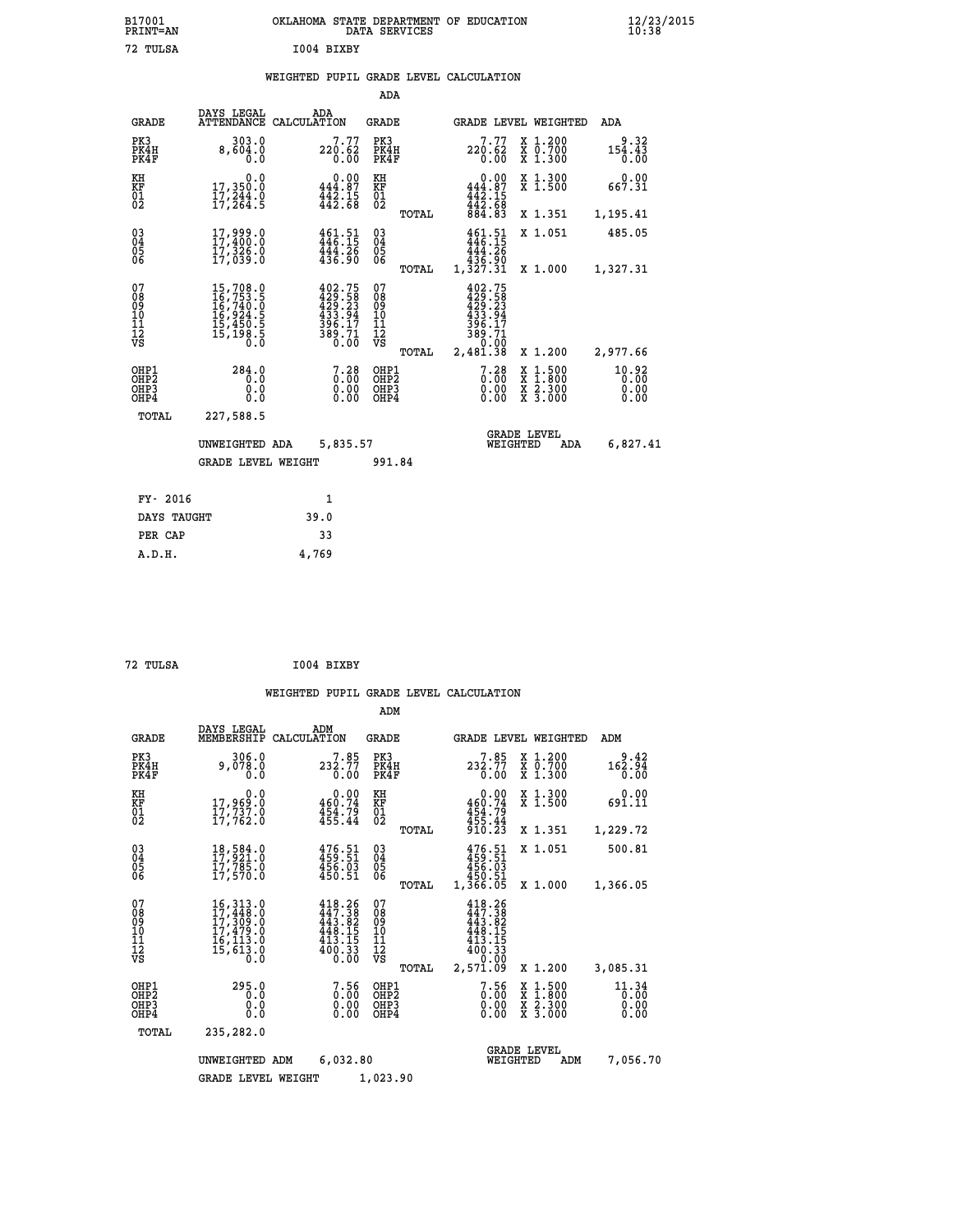| B17001<br>PRINT=AN               |                                                                             | OKLAHOMA STATE DEPARTMENT OF EDUCATION                                 | DATA SERVICES                                      |                                                         |                                          | $\frac{12}{23}$ /2015        |
|----------------------------------|-----------------------------------------------------------------------------|------------------------------------------------------------------------|----------------------------------------------------|---------------------------------------------------------|------------------------------------------|------------------------------|
| 72 TULSA                         |                                                                             | I005 JENKS                                                             |                                                    |                                                         |                                          |                              |
|                                  |                                                                             | WEIGHTED PUPIL GRADE LEVEL CALCULATION                                 |                                                    |                                                         |                                          |                              |
|                                  |                                                                             |                                                                        | ADA                                                |                                                         |                                          |                              |
| <b>GRADE</b>                     | DAYS LEGAL                                                                  | ADA<br>ATTENDANCE CALCULATION                                          | GRADE                                              | GRADE LEVEL WEIGHTED                                    |                                          | ADA                          |
| PK3<br>PK4H<br>PK4F              | 789.0<br>0.0<br>23,226.0                                                    | 20.23<br>0.00<br>595.54                                                | PK3<br>PK4H<br>PK4F                                | 20.23<br>0.00<br>595.54                                 | X 1.200<br>X 0.700<br>X 1.300            | 24.28<br>0.00<br>774.20      |
| KH<br>KF<br>01<br>02             | 0.0<br>33,244:5<br>31,192:5<br>31,097:0                                     | $0.00$<br>852.42<br>799.81<br>797.36                                   | KH<br>KF<br>01<br>02                               | $0.00$<br>42.43<br>$799.81$<br>$797.36$                 | X 1.300<br>X 1.500                       | 0.00<br>1,278.63             |
|                                  |                                                                             |                                                                        | TOTAL                                              | 1,597.17                                                | X 1.351                                  | 2,157.78                     |
| 030404<br>ŎĞ                     | 32,515.5<br>34,028.5<br>30,650.5<br>32,993.0                                | 833.73<br>872.53<br>785.91<br>845.97                                   | $\begin{matrix} 03 \\ 04 \\ 05 \\ 06 \end{matrix}$ | 833.73<br>872.53<br>785.91<br>845.97<br>2,504.41        | X 1.051                                  | 876.25                       |
| 07                               |                                                                             |                                                                        | TOTAL<br>07                                        | 782.68                                                  | X 1,000                                  | 2,504.41                     |
| 08<br>09<br>11<br>11<br>12<br>VS | 30,524.5<br>30,672.0<br>34,263.0<br>32,076.5<br>31,055.0<br>26,534.0<br>0.0 | 782.68<br>786.46<br>878.54<br>822.47<br>$796.28$<br>$680.36$<br>$0.00$ | 08<br>09<br>101<br>11<br>12<br>VS                  | 786.46<br>878.54<br>822.47<br>796.28<br>880.36<br>00.00 |                                          |                              |
|                                  |                                                                             |                                                                        | TOTAL                                              | 4,746.79                                                | X 1.200                                  | 5,696.15                     |
| OHP1<br>OHP2<br>OHP3<br>OHP4     | 0.000<br>0.0<br>0.0                                                         | 0.00<br>0.00<br>0.00                                                   | OHP1<br>OHP2<br>OHP3<br>OHP4                       | 0.00<br>0.00<br>0.00                                    | X 1:500<br>X 1:800<br>X 2:300<br>X 3:000 | 0.00<br>0.00<br>0.00<br>0.00 |
| TOTAL                            | 434,861.5                                                                   |                                                                        |                                                    |                                                         |                                          |                              |
|                                  | UNWEIGHTED ADA                                                              | 11,150.29                                                              |                                                    | <b>GRADE LEVEL</b><br>WEIGHTED                          | ADA                                      | 13,311.70                    |
|                                  | <b>GRADE LEVEL WEIGHT</b>                                                   |                                                                        | 2,161.41                                           |                                                         |                                          |                              |
| FY- 2016                         |                                                                             | $\mathbf{1}$                                                           |                                                    |                                                         |                                          |                              |
| DAYS TAUGHT                      |                                                                             | 39.0                                                                   |                                                    |                                                         |                                          |                              |
| PER CAP                          |                                                                             | 33                                                                     |                                                    |                                                         |                                          |                              |

| 72 TULSA | I005 JENKS |
|----------|------------|
|          |            |

 **A.D.H. 9,387**

|                                                       |                                                                             |                                                                            | ADM                                             |                                                                                                                                                                                         |                                                                                                  |                              |
|-------------------------------------------------------|-----------------------------------------------------------------------------|----------------------------------------------------------------------------|-------------------------------------------------|-----------------------------------------------------------------------------------------------------------------------------------------------------------------------------------------|--------------------------------------------------------------------------------------------------|------------------------------|
| <b>GRADE</b>                                          | DAYS LEGAL<br>MEMBERSHIP                                                    | ADM<br>CALCULATION                                                         | <b>GRADE</b>                                    | GRADE LEVEL WEIGHTED                                                                                                                                                                    |                                                                                                  | ADM                          |
| PK3<br>PK4H<br>PK4F                                   | 833.0<br>0.0<br>24,559.0                                                    | 21.36<br>0.00<br>629.72                                                    | PK3<br>PK4H<br>PK4F                             | 21.36<br>0.00<br>629.72                                                                                                                                                                 | X 1.200<br>X 0.700<br>X 1.300                                                                    | 25.63<br>0.00<br>818.64      |
| KH<br>KF<br>01<br>02                                  | 0.0<br>34,742:0<br>32,460:0<br>32,165:0                                     | $890.82$<br>$832.31$<br>$824.74$                                           | KH<br>KF<br>01<br>02                            | 0.00<br>$890.82$<br>$832.31$<br>$824.74$<br>$1,657.05$                                                                                                                                  | X 1.300<br>X 1.500                                                                               | 0.00<br>1,336.23             |
|                                                       |                                                                             |                                                                            | TOTAL                                           |                                                                                                                                                                                         | X 1.351                                                                                          | 2,238.67                     |
| 03<br>04<br>05<br>06                                  | 33,621.0<br>35,194.0<br>31,690.0<br>34,107.0                                | 862.08<br>902.41<br>812.56<br>874.54                                       | $^{03}_{04}$<br>0500                            | 862.08<br>902.41<br>812.56                                                                                                                                                              | X 1.051                                                                                          | 906.05                       |
|                                                       |                                                                             |                                                                            | TOTAL                                           | 874.54<br>2,589.51                                                                                                                                                                      | X 1.000                                                                                          | 2,589.51                     |
| 07<br>08<br>09<br>11<br>11<br>12<br>VS                | 31,680.0<br>31,793.0<br>35,666.0<br>33,507.0<br>32,576.0<br>27,961.0<br>0.0 | 812.31<br>815.21<br>814.51<br>959.15<br>855.28<br>835.28<br>716.95<br>0.00 | 07<br>08<br>09<br>11<br>11<br>12<br>VS<br>TOTAL | 812.31<br>815.21<br>914.51<br>$\begin{array}{l} 8\bar{5}\bar{9}\cdot\bar{1}\bar{5}\\ 8\bar{3}\bar{5}\cdot\bar{2}\bar{8}\\ 71\bar{6}\cdot\bar{9}\bar{5} \end{array}$<br>0.00<br>4,953.41 | X 1.200                                                                                          | 5,944.09                     |
| OHP1<br>OH <sub>P</sub> 2<br>OH <sub>P3</sub><br>OHP4 | 0.0<br>0.000                                                                | $0.00$<br>$0.00$<br>0.00                                                   | OHP1<br>OHP2<br>OHP3<br>OHP4                    | $0.00$<br>$0.00$<br>0.00                                                                                                                                                                | $\begin{smallmatrix} x & 1 & 500 \\ x & 1 & 800 \\ x & 2 & 300 \\ x & 3 & 000 \end{smallmatrix}$ | 0.00<br>0.00<br>0.00<br>0.00 |
| TOTAL                                                 | 452,554.0                                                                   |                                                                            |                                                 |                                                                                                                                                                                         |                                                                                                  |                              |
|                                                       | UNWEIGHTED                                                                  | 11,603.95<br>ADM                                                           |                                                 | WEIGHTED                                                                                                                                                                                | <b>GRADE LEVEL</b><br>ADM                                                                        | 13,858.82                    |
|                                                       | <b>GRADE LEVEL WEIGHT</b>                                                   |                                                                            | 2,254.87                                        |                                                                                                                                                                                         |                                                                                                  |                              |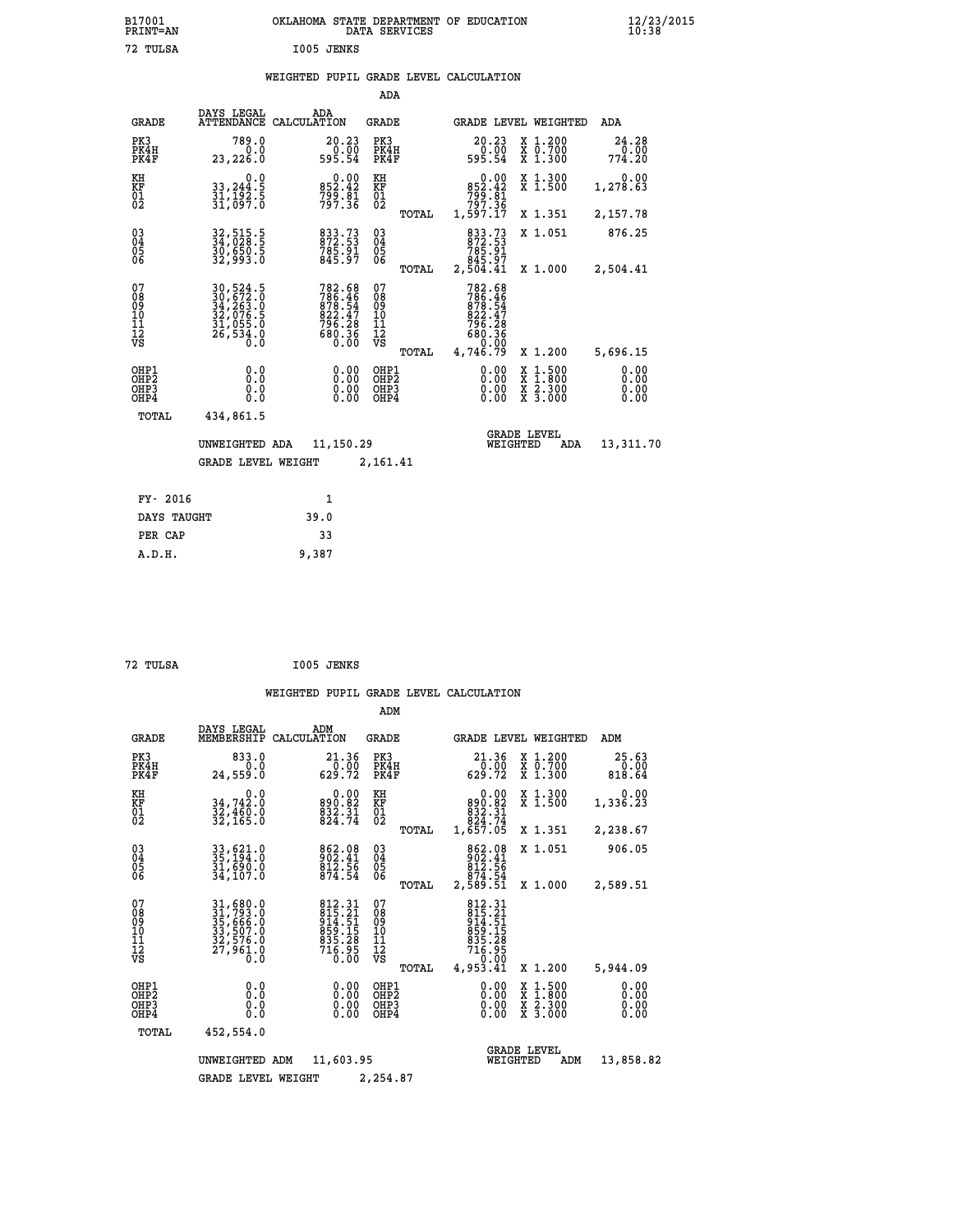| OKLAHOMA STATE DEPARTMENT OF EDUCATION<br>DATA SERVICES |  |
|---------------------------------------------------------|--|
| 1006 COLLINSVILLE                                       |  |

|  |  | WEIGHTED PUPIL GRADE LEVEL CALCULATION |
|--|--|----------------------------------------|
|  |  |                                        |

|                |                                                                                                                         | ADA                                                                                                                                                                                                                                                                                                  |                                                                                                                                                                                                                                                                                                                                                                                                         |                                                                                                                                                                                                                                                                      |
|----------------|-------------------------------------------------------------------------------------------------------------------------|------------------------------------------------------------------------------------------------------------------------------------------------------------------------------------------------------------------------------------------------------------------------------------------------------|---------------------------------------------------------------------------------------------------------------------------------------------------------------------------------------------------------------------------------------------------------------------------------------------------------------------------------------------------------------------------------------------------------|----------------------------------------------------------------------------------------------------------------------------------------------------------------------------------------------------------------------------------------------------------------------|
|                | ADA                                                                                                                     | <b>GRADE</b>                                                                                                                                                                                                                                                                                         | GRADE LEVEL WEIGHTED                                                                                                                                                                                                                                                                                                                                                                                    | <b>ADA</b>                                                                                                                                                                                                                                                           |
| 254.0<br>0.0   |                                                                                                                         | PK3<br>PK4H<br>PK4F                                                                                                                                                                                                                                                                                  | $153.81$<br>0.00<br>X 1.200<br>X 0.700<br>X 1.300                                                                                                                                                                                                                                                                                                                                                       | 7.09<br>107.67<br>0.00                                                                                                                                                                                                                                               |
| 0.0<br>7,267.0 |                                                                                                                         | KH<br>KF                                                                                                                                                                                                                                                                                             | X 1.300<br>X 1.500                                                                                                                                                                                                                                                                                                                                                                                      | 0.00<br>253.50                                                                                                                                                                                                                                                       |
|                |                                                                                                                         | TOTAL                                                                                                                                                                                                                                                                                                | X 1.351                                                                                                                                                                                                                                                                                                                                                                                                 | 541.72                                                                                                                                                                                                                                                               |
|                |                                                                                                                         | $\substack{03 \\ 04}$<br>05<br>06                                                                                                                                                                                                                                                                    | 173.87<br>X 1.051                                                                                                                                                                                                                                                                                                                                                                                       | 182.74                                                                                                                                                                                                                                                               |
|                |                                                                                                                         |                                                                                                                                                                                                                                                                                                      |                                                                                                                                                                                                                                                                                                                                                                                                         | 546.23                                                                                                                                                                                                                                                               |
|                |                                                                                                                         |                                                                                                                                                                                                                                                                                                      |                                                                                                                                                                                                                                                                                                                                                                                                         |                                                                                                                                                                                                                                                                      |
|                |                                                                                                                         | TOTAL                                                                                                                                                                                                                                                                                                | X 1.200                                                                                                                                                                                                                                                                                                                                                                                                 | 1,394.23                                                                                                                                                                                                                                                             |
| 10.0           |                                                                                                                         | OHP1<br>OH <sub>P</sub> 2<br>OHP3<br>OHP4                                                                                                                                                                                                                                                            | $1:500$<br>$1:800$<br>X<br>X<br>0.00<br>$\frac{x}{x}$ $\frac{5:300}{3:000}$<br>0.00                                                                                                                                                                                                                                                                                                                     | 0.35<br>0.00<br>0.00<br>0.00                                                                                                                                                                                                                                         |
|                |                                                                                                                         |                                                                                                                                                                                                                                                                                                      |                                                                                                                                                                                                                                                                                                                                                                                                         |                                                                                                                                                                                                                                                                      |
|                |                                                                                                                         |                                                                                                                                                                                                                                                                                                      | <b>GRADE LEVEL</b><br>WEIGHTED<br><b>ADA</b>                                                                                                                                                                                                                                                                                                                                                            | 3,033.53                                                                                                                                                                                                                                                             |
|                |                                                                                                                         | 421.64                                                                                                                                                                                                                                                                                               |                                                                                                                                                                                                                                                                                                                                                                                                         |                                                                                                                                                                                                                                                                      |
|                | 1                                                                                                                       |                                                                                                                                                                                                                                                                                                      |                                                                                                                                                                                                                                                                                                                                                                                                         |                                                                                                                                                                                                                                                                      |
|                | 43.0                                                                                                                    |                                                                                                                                                                                                                                                                                                      |                                                                                                                                                                                                                                                                                                                                                                                                         |                                                                                                                                                                                                                                                                      |
|                | 33                                                                                                                      |                                                                                                                                                                                                                                                                                                      |                                                                                                                                                                                                                                                                                                                                                                                                         |                                                                                                                                                                                                                                                                      |
|                | <b>GRADE</b><br>PK4H<br>PK4F<br>OHP1<br>OHP <sub>2</sub><br>OHP3<br>OHP4<br>TOTAL<br>FY- 2016<br>DAYS TAUGHT<br>PER CAP | DAYS LEGAL<br>ATTENDANCE CALCULATION<br>6,614.0<br>$\frac{9}{8}, \frac{18}{051}$ : 9<br>7,476.5<br>7,192.0<br>7,523.0<br>8,773.0<br>187.19<br>8,049.0<br>7,671.0<br>9,404.0<br>8,595.5<br>8,502.0<br>7,738.0<br>0.0<br>0.0<br>0.0<br>Ō.Ō<br>112,311.5<br>UNWEIGHTED ADA<br><b>GRADE LEVEL WEIGHT</b> | $5.91$<br>$153.81$<br>0.00<br>$\begin{smallmatrix} &0.00\\169.00\\213.74\\187.24\end{smallmatrix}$<br>$\begin{matrix} 01 \ 02 \end{matrix}$<br>$173.87$<br>$167.26$<br>174.95<br>204.02<br>TOTAL<br>07<br>$178.40$<br>$218.70$<br>$199.90$<br>$197.72$<br>$179.95$<br>$0.00$<br>08<br>09<br>11<br>11<br>12<br>VS<br>$0.23$<br>$0.00$<br>$\begin{smallmatrix} 0.00 \ 0.00 \end{smallmatrix}$<br>2,611.89 | $\begin{smallmatrix} &0.00\\ 169.00\\ 213.74\\ 187.24\\ 400.98 \end{smallmatrix}$<br>$\frac{174.95}{204.02}$<br>546.23<br>X 1.000<br>187.19<br>$\begin{smallmatrix} 176.11\ 178.40\ 218.70\ 199.90\ 197.72\ 179.95\ 1.161.86\ \end{smallmatrix}$<br>$0.23$<br>$0.00$ |

 **A.D.H. 2,453**

 **B17001<br>PRINT=AN<br>72 TULSA** 

 **72 TULSA I006 COLLINSVILLE**

|                                          |                                                                       |                                                                         | ADM                                                 |                                                                                   |                                          |                              |
|------------------------------------------|-----------------------------------------------------------------------|-------------------------------------------------------------------------|-----------------------------------------------------|-----------------------------------------------------------------------------------|------------------------------------------|------------------------------|
| <b>GRADE</b>                             | DAYS LEGAL<br>MEMBERSHIP                                              | ADM<br>CALCULATION                                                      | <b>GRADE</b>                                        |                                                                                   | <b>GRADE LEVEL WEIGHTED</b>              | ADM                          |
| PK3<br>PK4H<br>PK4F                      | 254.0<br>6,755.0<br>0.0                                               | $5.91$<br>157.09<br>0.00                                                | PK3<br>PK4H<br>PK4F                                 | 5.91<br>157.09<br>0.00                                                            | X 1.200<br>X 0.700<br>X 1.300            | 7.09<br>109.96<br>0.00       |
| KH<br>KF<br>01<br>02                     | 0.0<br>7,584:0<br>9,512:0<br>8,320:0                                  | $\begin{smallmatrix} 0.00\\ 176.37\\ 221.21\\ 193.49 \end{smallmatrix}$ | KH<br>KF<br>01<br>02                                | $\begin{smallmatrix} &0.00\\ 176.37\\ 221.21\\ 193.49\\ 414.70 \end{smallmatrix}$ | X 1.300<br>X 1.500                       | 0.00<br>264.56               |
|                                          |                                                                       |                                                                         | TOTAL                                               |                                                                                   | X 1.351                                  | 560.26                       |
| 03<br>04<br>05<br>06                     | $7,758.0$<br>$7,777.0$<br>9,100.0                                     | $\frac{180.42}{172.74}$<br>211.63                                       | $\begin{array}{c} 03 \\ 04 \\ 05 \\ 06 \end{array}$ | 180.42<br>180.86<br>211.63<br>565.23                                              | X 1.051                                  | 189.62                       |
|                                          |                                                                       |                                                                         | TOTAL                                               |                                                                                   | X 1.000                                  | 565.23                       |
| 07<br>08<br>09<br>101<br>11<br>12<br>VS  | 8,334.0<br>7,910.0<br>9,681.0<br>8,864.0<br>8,778.0<br>8,015.0<br>0.0 | 193.81<br>183.95<br>225.14<br>206.14<br>204.14<br>$\frac{186.40}{0.00}$ | 07<br>08<br>09<br>11<br>11<br>12<br>VS<br>TOTAL     | 193.81<br>183.95<br>225.14<br>206.14<br>204.14<br>186.40<br>0.00<br>1,199.58      | X 1.200                                  | 1,439.50                     |
| OHP1<br>OHP2<br>OH <sub>P3</sub><br>OHP4 | 14.0<br>0.0<br>0.000                                                  | $\begin{smallmatrix} 0.33\ 0.00\ 0.00\ 0.00 \end{smallmatrix}$          | OHP1<br>OHP2<br>OHP <sub>3</sub>                    | $0.33\n0.00\n0.00$<br>0.00                                                        | X 1:500<br>X 1:800<br>X 2:300<br>X 3:000 | 0.50<br>0.00<br>0.00<br>0.00 |
| TOTAL                                    | 116,084.0                                                             |                                                                         |                                                     |                                                                                   |                                          |                              |
|                                          | UNWEIGHTED<br>ADM                                                     | 2,699.63                                                                |                                                     | WEIGHTED                                                                          | <b>GRADE LEVEL</b><br>ADM                | 3,136.72                     |
|                                          | <b>GRADE LEVEL WEIGHT</b>                                             |                                                                         | 437.09                                              |                                                                                   |                                          |                              |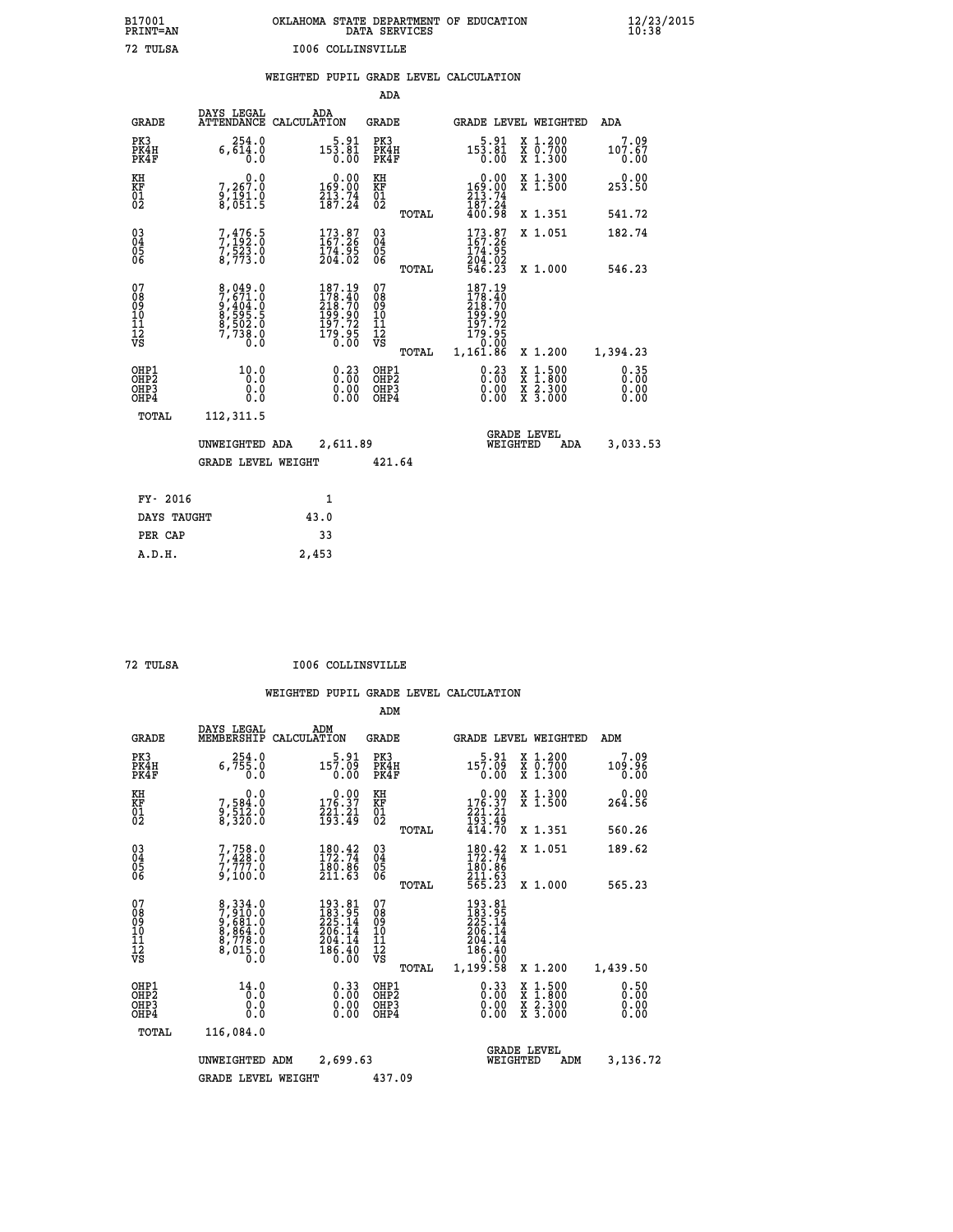|               | OKLAHOMA STATE DEPARTMENT OF EDUCATION<br>DATA SERVICES |  |
|---------------|---------------------------------------------------------|--|
| T007 SKTATOOK |                                                         |  |

## **WEIGHTED PUPIL GRADE LEVEL CALCULATION**

|                                                                    |                                                                                     |                                                                                | ADA                                       |       |                                                                            |                                          |                              |
|--------------------------------------------------------------------|-------------------------------------------------------------------------------------|--------------------------------------------------------------------------------|-------------------------------------------|-------|----------------------------------------------------------------------------|------------------------------------------|------------------------------|
| <b>GRADE</b>                                                       | DAYS LEGAL<br><b>ATTENDANCE</b>                                                     | ADA<br>CALCULATION                                                             | <b>GRADE</b>                              |       | <b>GRADE LEVEL WEIGHTED</b>                                                |                                          | ADA                          |
| PK3<br>PK4H<br>PK4F                                                | 55.0<br>3,919.0<br>0.0                                                              | $8\frac{1}{5}\cdot\frac{20}{20}$<br>0.00                                       | PK3<br>PK4H<br>PK4F                       |       | $1.20$<br>85.20<br>0.00                                                    | X 1.200<br>X 0.700<br>X 1.300            | 1.44<br>59.64<br>0.00        |
| KH<br><b>KF</b><br>01<br>02                                        | 0.0<br>9,332:5<br>8,486:0<br>8,779:5                                                | $\begin{smallmatrix} &0.00\\ 202.88\\ 184.48\\ 190.86\end{smallmatrix}$        | KH<br>KF<br>01<br>02                      |       | 0.00<br>202.88<br>$184.48$<br>$190.86$<br>$375.34$                         | X 1.300<br>X 1.500                       | 0.00<br>304.32               |
|                                                                    |                                                                                     |                                                                                |                                           | TOTAL |                                                                            | X 1.351                                  | 507.08                       |
| $\begin{smallmatrix} 03 \\[-4pt] 04 \end{smallmatrix}$<br>05<br>06 | 8,461.0<br>7,099.5<br>8,034.5<br>8,948.5                                            | 183.93<br>154.34<br>174.66<br>194.53                                           | $\substack{03 \\ 04}$<br>05<br>06         |       | 183.93<br>154.34<br>174.66<br>194.53<br>523.53                             | X 1.051                                  | 193.31                       |
|                                                                    |                                                                                     |                                                                                |                                           | TOTAL |                                                                            | X 1.000                                  | 523.53                       |
| 07<br>08901112<br>1112<br>VS                                       | $7,822.0$<br>$7,598.0$<br>$8,864.5$<br>$9,258.0$<br>$7,351.0$<br>$7,610.0$<br>$0.0$ | $170.04$<br>$165.17$<br>$192.72$<br>$201.80$<br>$160.46$<br>$166.93$<br>$0.00$ | 07<br>08<br>09<br>11<br>11<br>12<br>VS    |       | 170.04<br>$165.17$<br>$192.72$<br>$201.80$<br>$160.46$<br>$166.93$<br>0.00 |                                          |                              |
|                                                                    |                                                                                     |                                                                                |                                           | TOTAL | 1,057.12                                                                   | X 1.200                                  | 1,268.54                     |
| OHP1<br>OH <sub>P</sub> 2<br>OH <sub>P3</sub><br>OH <sub>P4</sub>  | 0.0<br>0.0<br>0.0                                                                   | 0.00<br>$\begin{smallmatrix} 0.00 \ 0.00 \end{smallmatrix}$                    | OHP1<br>OH <sub>P</sub> 2<br>OHP3<br>OHP4 |       | 0.00<br>0.00<br>0.00                                                       | X 1:500<br>X 1:800<br>X 2:300<br>X 3:000 | 0.00<br>0.00<br>0.00<br>0.00 |
| TOTAL                                                              | 111,619.0                                                                           |                                                                                |                                           |       |                                                                            |                                          |                              |
|                                                                    | UNWEIGHTED ADA                                                                      | 2,429.20                                                                       |                                           |       |                                                                            | GRADE LEVEL<br>WEIGHTED<br>ADA           | 2,857.86                     |
|                                                                    | <b>GRADE LEVEL WEIGHT</b>                                                           |                                                                                | 428.66                                    |       |                                                                            |                                          |                              |
| FY- 2016                                                           |                                                                                     | $\mathbf{1}$                                                                   |                                           |       |                                                                            |                                          |                              |
| DAYS TAUGHT                                                        |                                                                                     | 46.0                                                                           |                                           |       |                                                                            |                                          |                              |
| PER CAP                                                            |                                                                                     | 33                                                                             |                                           |       |                                                                            |                                          |                              |

 **A.D.H. 1,849**

 **B17001<br>PRINT=AN** 72 TULSA

 **72 TULSA I007 SKIATOOK**

|                                          |                                                                       |                                                                                                       | ADM                                                |                                                                                            |                                          |                              |
|------------------------------------------|-----------------------------------------------------------------------|-------------------------------------------------------------------------------------------------------|----------------------------------------------------|--------------------------------------------------------------------------------------------|------------------------------------------|------------------------------|
| <b>GRADE</b>                             | DAYS LEGAL<br>MEMBERSHIP                                              | ADM<br>CALCULATION                                                                                    | <b>GRADE</b>                                       | <b>GRADE LEVEL WEIGHTED</b>                                                                |                                          | ADM                          |
| PK3<br>PK4H<br>PK4F                      | 57.0<br>4,133.0<br>0.0                                                | $3.24$<br>$89.85$<br>0.00                                                                             | PK3<br>PK4H<br>PK4F                                | $3.24$<br>$89.85$<br>0.00                                                                  | X 1.200<br>X 0.700<br>X 1.300            | 1.49<br>62.90<br>0.00        |
| KH<br>KF<br>01<br>02                     | 0.0<br>9,864:0<br>8,864:0<br>9,107:0                                  | $\begin{smallmatrix}&&0.00\\214.43\\192.70\\197.98\end{smallmatrix}$                                  | KH<br>KF<br>01<br>02                               | $0.00$<br>$214.43$<br>$192.70$<br>$197.98$<br>$390.68$                                     | X 1.300<br>X 1.500                       | $0.00$<br>321.65             |
|                                          |                                                                       |                                                                                                       | TOTAL                                              |                                                                                            | X 1.351                                  | 527.81                       |
| 03<br>04<br>05<br>06                     | 8,871.0<br>7,431.0<br>8,403.0<br>9,199.0                              | $\begin{smallmatrix} 192.85\ 161.54\ 182.67\ 199.98 \end{smallmatrix}$                                | $\begin{matrix} 03 \\ 04 \\ 05 \\ 06 \end{matrix}$ | 192.85<br>161.54<br>182.67<br>199.98<br>544.19                                             | X 1.051                                  | 202.69                       |
|                                          |                                                                       |                                                                                                       | TOTAL                                              |                                                                                            | X 1.000                                  | 544.19                       |
| 07<br>08<br>09<br>101<br>11<br>12<br>VS  | 8,136.0<br>7,987.0<br>9,352.0<br>9,745.0<br>7,677.0<br>7,932.0<br>0.0 | $176.87$<br>$173.63$<br>$203.34$<br>$\begin{array}{r} 212.44 \\ 167.60 \\ 174.04 \\ 0.00 \end{array}$ | 07<br>08<br>09<br>11<br>11<br>12<br>VS<br>TOTAL    | $176.87$<br>$173.63$<br>$203.34$<br>$212.44$<br>$167.60$<br>$174.04$<br>$0.00$<br>1,107.92 | X 1.200                                  | 1,329.50                     |
| OHP1<br>OHP2<br>OH <sub>P3</sub><br>OHP4 | 0.0<br>0.000                                                          | $0.00$<br>$0.00$<br>0.00                                                                              | OHP1<br>OHP2<br>OHP <sub>3</sub>                   | $0.00$<br>$0.00$<br>0.00                                                                   | X 1:500<br>X 1:800<br>X 2:300<br>X 3:000 | 0.00<br>0.00<br>0.00<br>0.00 |
| TOTAL                                    | 116,758.0                                                             |                                                                                                       |                                                    |                                                                                            |                                          |                              |
|                                          | UNWEIGHTED                                                            | 2,541.16<br>ADM                                                                                       |                                                    | <b>GRADE LEVEL</b><br>WEIGHTED                                                             | ADM                                      | 2,990.23                     |
|                                          | <b>GRADE LEVEL WEIGHT</b>                                             |                                                                                                       | 449.07                                             |                                                                                            |                                          |                              |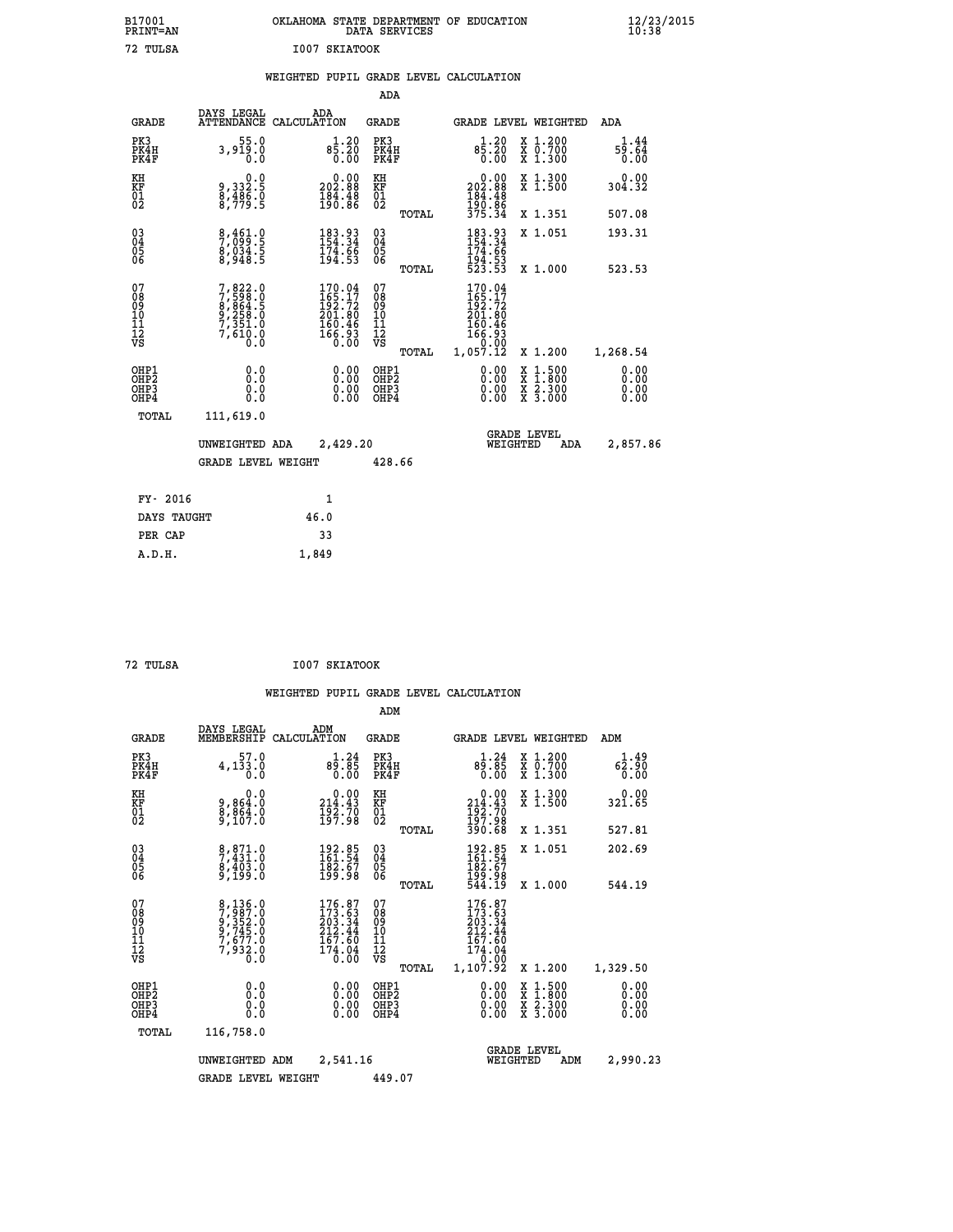| B17001<br>PRINT=AN                       |                                                                | OKLAHOMA STATE DEPARTMENT OF EDUCATION                                                | DATA SERVICES                                      |                                                                                                                                                                                                                                                                                                                                              |                                                                                          | $\frac{12}{23}$ /2015 |
|------------------------------------------|----------------------------------------------------------------|---------------------------------------------------------------------------------------|----------------------------------------------------|----------------------------------------------------------------------------------------------------------------------------------------------------------------------------------------------------------------------------------------------------------------------------------------------------------------------------------------------|------------------------------------------------------------------------------------------|-----------------------|
| 72 TULSA                                 |                                                                | I008 SPERRY                                                                           |                                                    |                                                                                                                                                                                                                                                                                                                                              |                                                                                          |                       |
|                                          |                                                                | WEIGHTED PUPIL GRADE LEVEL CALCULATION                                                |                                                    |                                                                                                                                                                                                                                                                                                                                              |                                                                                          |                       |
|                                          |                                                                |                                                                                       | ADA                                                |                                                                                                                                                                                                                                                                                                                                              |                                                                                          |                       |
| <b>GRADE</b>                             | DAYS LEGAL                                                     | ADA<br>ATTENDANCE CALCULATION                                                         | GRADE                                              |                                                                                                                                                                                                                                                                                                                                              | GRADE LEVEL WEIGHTED                                                                     | ADA                   |
| PK3<br>PK4H<br>PK4F                      | 44.0<br>0.0<br>2,373.5                                         | 1.00<br>0.00<br>53.94                                                                 | PK3<br>PK4H<br>PK4F                                | 1.00<br>$\overline{0}$ .00<br>53.94                                                                                                                                                                                                                                                                                                          | X 1.200<br>X 0.700<br>X 1.300                                                            | 1.20<br>0.00<br>70.12 |
| KH<br>KF<br>01<br>02                     | 0.0<br>3,576.0<br>3,503.5<br>4,032.0                           | $81.27$<br>$79.63$<br>$91.64$                                                         | KH<br>KF<br>01<br>02                               | $\begin{smallmatrix} &0.00\\ &81.27\\ &79.63\\ &91.64\\ &171.27\end{smallmatrix}$                                                                                                                                                                                                                                                            | X 1.300<br>X 1.500                                                                       | 0.00<br>121.91        |
|                                          |                                                                |                                                                                       | <b>TOTAL</b>                                       |                                                                                                                                                                                                                                                                                                                                              | X 1.351                                                                                  | 231.39                |
| 03<br>04<br>05<br>06                     | $\frac{4}{3}, \frac{221}{565}$ .0<br>3,294.0<br>3,460.5        | 95.93<br>81.02<br>74.86<br>78.65                                                      | $\begin{matrix} 03 \\ 04 \\ 05 \\ 06 \end{matrix}$ | 95.93<br>81.02<br>74.86<br>78.65<br>234.53                                                                                                                                                                                                                                                                                                   | X 1.051                                                                                  | 100.82                |
|                                          |                                                                |                                                                                       | TOTAL                                              |                                                                                                                                                                                                                                                                                                                                              | X 1.000                                                                                  | 234.53                |
| 07<br>08<br>09<br>10<br>11<br>12<br>VS   | 3,186.5<br>4,100.5<br>4,665.5<br>3,231.5<br>3,557.0<br>3,314.0 | $\begin{smallmatrix}72.42\\93.19\\106.18\\73.75\\80.92\\75.75\\0.00\end{smallmatrix}$ | 07<br>08<br>09<br>101<br>11<br>12<br>VS            | 72.42<br>$\begin{smallmatrix} 6 & 3 & 1 & 2 \\ 9 & 3 & 1 & 9 \\ 10 & 6 & 1 & 8 \\ 7 & 3 & 7 & 5 \\ 8 & 0 & 9 & 2 \\ 7 & 5 & 7 & 5 \\ 9 & 0 & 0 & 0 \\ 1 & 0 & 0 & 0 \\ 2 & 0 & 0 & 0 \\ 3 & 0 & 0 & 0 \\ 4 & 0 & 0 & 0 \\ 5 & 0 & 0 & 0 \\ 6 & 0 & 0 & 0 \\ 7 & 0 & 0 & 0 \\ 8 & 0 & 0 & 0 \\ 9 & 0 & 0 & 0 \\ 1 & 0 & 0 & 0 \\ 1 & 0 & 0 &$ |                                                                                          |                       |
|                                          |                                                                |                                                                                       | TOTAL                                              | 502.21                                                                                                                                                                                                                                                                                                                                       | X 1.200                                                                                  | 602.65                |
| OHP1<br>OHP <sub>2</sub><br>OHP3<br>OHP4 | 0.0<br>0.0<br>0.0                                              |                                                                                       | OHP1<br>OHP2<br>OHP3<br>OHP4                       | 0.00<br>0.00<br>0.00                                                                                                                                                                                                                                                                                                                         | $\begin{smallmatrix} x & 1.500 \\ x & 1.800 \\ x & 2.300 \\ x & 3.000 \end{smallmatrix}$ | 0.00<br>0.00<br>0.00  |
| <b>TOTAL</b>                             | 50,124.5                                                       |                                                                                       |                                                    |                                                                                                                                                                                                                                                                                                                                              |                                                                                          |                       |
|                                          | UNWEIGHTED ADA                                                 | 1,140.15                                                                              |                                                    | WEIGHTED                                                                                                                                                                                                                                                                                                                                     | <b>GRADE LEVEL</b><br>ADA                                                                | 1,362.62              |
|                                          | <b>GRADE LEVEL WEIGHT</b>                                      |                                                                                       | 222.47                                             |                                                                                                                                                                                                                                                                                                                                              |                                                                                          |                       |
| FY- 2016                                 |                                                                | 1                                                                                     |                                                    |                                                                                                                                                                                                                                                                                                                                              |                                                                                          |                       |
| DAYS TAUGHT                              |                                                                | 44.0                                                                                  |                                                    |                                                                                                                                                                                                                                                                                                                                              |                                                                                          |                       |
| PER CAP                                  |                                                                | 33                                                                                    |                                                    |                                                                                                                                                                                                                                                                                                                                              |                                                                                          |                       |
| A.D.H.                                   |                                                                | 990                                                                                   |                                                    |                                                                                                                                                                                                                                                                                                                                              |                                                                                          |                       |

| 72 TULSA | I008 SPERRY |
|----------|-------------|

| <b>GRADE</b>                                         | DAYS LEGAL<br>MEMBERSHIP                                                                                                                                                      | ADM<br>CALCULATION                                                                                                    | <b>GRADE</b>                                        |       | <b>GRADE LEVEL WEIGHTED</b>                                                                                                                  |                                          | ADM                          |  |
|------------------------------------------------------|-------------------------------------------------------------------------------------------------------------------------------------------------------------------------------|-----------------------------------------------------------------------------------------------------------------------|-----------------------------------------------------|-------|----------------------------------------------------------------------------------------------------------------------------------------------|------------------------------------------|------------------------------|--|
| PK3<br>PK4H<br>PK4F                                  | 44.0<br>2,598.0                                                                                                                                                               | $\begin{smallmatrix} 1.00\\ 0.00\\ 59.05 \end{smallmatrix}$                                                           | PK3<br>PK4H<br>PK4F                                 |       | 1.00<br>ŏ:ŏŏ<br>59:05                                                                                                                        | X 1.200<br>X 0.700<br>X 1.300            | 1.20<br>0.00<br>76.77        |  |
| KH<br>KF<br>01<br>02                                 | 0.0<br>3,853.0<br>3,692.0<br>4,206.0                                                                                                                                          | $87.57$<br>$83.91$<br>$95.59$                                                                                         | KH<br>KF<br>01<br>02                                |       | $0.00\n87.57\n83.91\n95.59\n179.50$                                                                                                          | X 1.300<br>X 1.500                       | 0.00<br>131.36               |  |
|                                                      |                                                                                                                                                                               |                                                                                                                       |                                                     | TOTAL |                                                                                                                                              | X 1.351                                  | 242.50                       |  |
| $\begin{matrix} 03 \\ 04 \\ 05 \\ 06 \end{matrix}$   | $\frac{4}{3}, \frac{395}{726}$ .0<br>3,448.0<br>3,599.0                                                                                                                       | 99.89<br>84.68<br>78.36<br>81.80                                                                                      | $\begin{array}{c} 03 \\ 04 \\ 05 \\ 06 \end{array}$ |       | $\begin{smallmatrix} 99.89\\ 84.68\\ 78.36\\ 81.80\\ 244.84 \end{smallmatrix}$                                                               | X 1.051                                  | 104.98                       |  |
|                                                      |                                                                                                                                                                               |                                                                                                                       |                                                     | TOTAL |                                                                                                                                              | X 1.000                                  | 244.84                       |  |
| 07<br>08<br>09<br>11<br>11<br>12<br>VS               | $\begin{smallmatrix} 3\,, & 310\, . & 0\\ 4\,, & 352\, . & 0\\ 4\,, & 856\, . & 0\\ 3\,, & 360\, . & 0\\ 3\,, & 734\, . & 0\\ 3\,, & 488\, . & 0\\ 0\,. & 0\end{smallmatrix}$ | $\begin{array}{r} 75\cdot23 \\ 98\cdot91 \\ 10\cdot51 \\ 76\cdot74 \\ 85\cdot06 \\ 79\cdot79 \\ 0\cdot00 \end{array}$ | 07<br>08<br>09<br>11<br>11<br>12<br>VS              | TOTAL | $\begin{array}{r} 75\cdot23 \\ 98\cdot91 \\ 10\cdot51 \\ 76\cdot74 \\ 76\cdot06 \\ 85\cdot06 \\ 79\cdot09 \\ 0.00 \\ 526\cdot24 \end{array}$ | X 1.200                                  | 631.49                       |  |
| OHP1<br>OHP <sub>2</sub><br>OH <sub>P3</sub><br>OHP4 | 0.0<br>0.000                                                                                                                                                                  |                                                                                                                       | OHP1<br>OHP <sub>2</sub><br>OHP3<br>OHP4            |       |                                                                                                                                              | X 1:500<br>X 1:800<br>X 2:300<br>X 3:000 | 0.00<br>0.00<br>0.00<br>0.00 |  |
| TOTAL                                                | 52,661.0                                                                                                                                                                      |                                                                                                                       |                                                     |       |                                                                                                                                              |                                          |                              |  |
|                                                      | UNWEIGHTED                                                                                                                                                                    | 1,198.09<br>ADM                                                                                                       |                                                     |       | WEIGHTED                                                                                                                                     | <b>GRADE LEVEL</b><br>ADM                | 1,433.14                     |  |
|                                                      | <b>GRADE LEVEL WEIGHT</b>                                                                                                                                                     |                                                                                                                       | 235.05                                              |       |                                                                                                                                              |                                          |                              |  |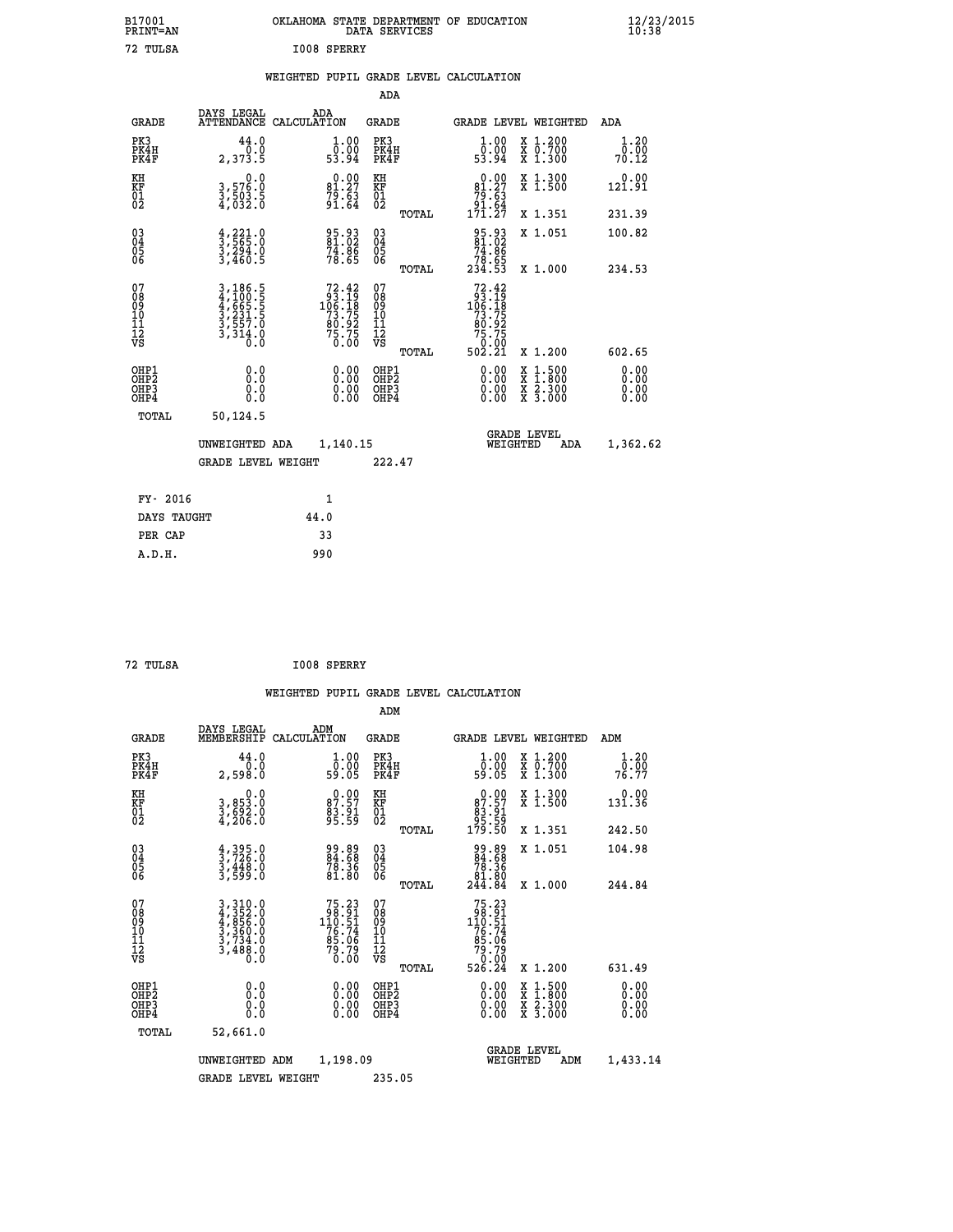| B17001<br>PRINT=AN | OKLAHOMA STATE DEPARTMENT OF EDUCATION<br>DATA SERVICES | $\frac{12}{23}$ /2015 |
|--------------------|---------------------------------------------------------|-----------------------|
| 72 TULSA           | I009 UNION                                              |                       |

# **WEIGHTED PUPIL GRADE LEVEL CALCULATION**

|                                                                    |                                                                                                               |                                                                                         | ADA                                                        |       |                                                                                            |                                                                  |                         |
|--------------------------------------------------------------------|---------------------------------------------------------------------------------------------------------------|-----------------------------------------------------------------------------------------|------------------------------------------------------------|-------|--------------------------------------------------------------------------------------------|------------------------------------------------------------------|-------------------------|
| <b>GRADE</b>                                                       | DAYS LEGAL<br><b>ATTENDANCE</b>                                                                               | ADA<br>CALCULATION                                                                      | <b>GRADE</b>                                               |       |                                                                                            | GRADE LEVEL WEIGHTED                                             | ADA                     |
| PK3<br>PK4H<br>PK4F                                                | 574.5<br>0.0<br>26,619.0                                                                                      | 14.73<br>0.00<br>682.54                                                                 | PK3<br>PK4H<br>PK4F                                        |       | 14.73<br>0.00<br>682.54                                                                    | $\begin{array}{c} x & 1.200 \\ x & 0.700 \end{array}$<br>X 1.300 | 17.68<br>0.00<br>887.30 |
| KH<br>KF<br>01<br>02                                               | 0.0<br>$43,191.5$<br>$42,537.5$<br>$44,864.5$                                                                 | 0.00<br>1,107.47<br>1,090.71<br>1,150.37                                                | KH<br>KF<br>01<br>02                                       |       | $1,107.47$<br>$1,990.71$                                                                   | X 1.300<br>X 1.500                                               | 0.00<br>1,661.21        |
|                                                                    |                                                                                                               |                                                                                         |                                                            | TOTAL | I,150.37<br>2,241.08                                                                       | X 1.351                                                          | 3,027.70                |
| $\begin{smallmatrix} 03 \\[-4pt] 04 \end{smallmatrix}$<br>Ŏ5<br>06 | $45,874.5$<br>$43,145.0$<br>$41,915.0$<br>$43,688.0$                                                          | $1,176.27$<br>$1,106.28$<br>$1,074.74$<br>$1,120.21$                                    | $\substack{03 \\ 04}$<br>05                                |       | ,176.27<br>1,106.28<br>$\overline{1}$ , $\overline{0}$ 74.74<br>1,120.21                   | X 1.051                                                          | 1,236.26                |
|                                                                    |                                                                                                               |                                                                                         |                                                            | TOTAL | 3,301.23                                                                                   | X 1.000                                                          | 3,301.23                |
| 07<br>08<br>09<br>11<br>11<br>12<br>VS                             | $\begin{smallmatrix} 42,992.0\\ 43,738.5\\ 48,106.5\\ 44,557.5\\ 45,003.5\\ 39,862.0\\ 0.0 \end{smallmatrix}$ | 1,102.36<br>1,121.50<br>1,233.49<br>$1, 142.50$<br>$1, 153.94$<br>$1, 022.10$<br>$0.00$ | 07<br>08<br>09<br>10<br>$\frac{11}{12}$<br>$\frac{12}{18}$ | TOTAL | 1,102.36<br>1,121.50<br>$1,233.49$<br>$1,142.50$<br>$1,153.94$<br>$1,022.10$<br>$6,775.89$ | X 1.200                                                          | 8,131.07                |
| OHP1                                                               |                                                                                                               |                                                                                         | OHP1                                                       |       |                                                                                            |                                                                  | 0.00                    |
| OHP <sub>2</sub><br>OHP3<br>OHP4                                   | 0.0<br>0.0<br>0.0                                                                                             | 0.00<br>0.00<br>0.00                                                                    | OHP <sub>2</sub><br>OHP3<br>OHP4                           |       | 0.00<br>0.00                                                                               | X 1:500<br>X 1:800<br>X 2:300<br>X 3:000                         | 0.00<br>0.00<br>0.00    |
| TOTAL                                                              | 596,669.0                                                                                                     |                                                                                         |                                                            |       |                                                                                            |                                                                  |                         |
|                                                                    | UNWEIGHTED ADA                                                                                                | 15,299.21                                                                               |                                                            |       |                                                                                            | <b>GRADE LEVEL</b><br>WEIGHTED<br>ADA                            | 18,262.45               |
|                                                                    | <b>GRADE LEVEL WEIGHT</b>                                                                                     |                                                                                         | 2,963.24                                                   |       |                                                                                            |                                                                  |                         |
| FY- 2016                                                           |                                                                                                               | $\mathbf{1}$                                                                            |                                                            |       |                                                                                            |                                                                  |                         |
| DAYS TAUGHT                                                        |                                                                                                               | 39.0                                                                                    |                                                            |       |                                                                                            |                                                                  |                         |
|                                                                    |                                                                                                               |                                                                                         |                                                            |       |                                                                                            |                                                                  |                         |

| 72 TULSA | I009 UNION |
|----------|------------|
|          |            |

PER CAP 33  **A.D.H. 9,786**

|                                           |                                                                                               |                                                                                   | ADM                                    |                                                                                                |                                                                                                  |                              |
|-------------------------------------------|-----------------------------------------------------------------------------------------------|-----------------------------------------------------------------------------------|----------------------------------------|------------------------------------------------------------------------------------------------|--------------------------------------------------------------------------------------------------|------------------------------|
| <b>GRADE</b>                              | DAYS LEGAL<br>MEMBERSHIP                                                                      | ADM<br>CALCULATION                                                                | <b>GRADE</b>                           | GRADE LEVEL WEIGHTED                                                                           |                                                                                                  | ADM                          |
| PK3<br>PK4H<br>PK4F                       | 575.0<br>0.0<br>27,939.0                                                                      | 14.74<br>0.00<br>716.38                                                           | PK3<br>PK4H<br>PK4F                    | 14.74<br>0.00<br>716.38                                                                        | X 1.200<br>X 0.700<br>X 1.300                                                                    | 17.69<br>0.00<br>931.29      |
| KH<br>KF<br>01<br>02                      | 0.0<br>45,047.0<br>44,000.0<br>46,306.0                                                       | $\begin{smallmatrix}&&0.00\\1,155.05\\1,128.21\\1,187.33\end{smallmatrix}$        | KH<br>KF<br>01<br>02                   | 0.00<br>$1,155.05$<br>$1,128.21$<br>$1,187.33$<br>$2,315.54$                                   | X 1.300<br>X 1.500                                                                               | 0.00<br>1,732.58             |
|                                           |                                                                                               |                                                                                   | TOTAL                                  |                                                                                                | X 1.351                                                                                          | 3,128.29                     |
| 03<br>04<br>05<br>06                      | $47, 197.0$<br>$44, 430.0$<br>43,099.0<br>45,170.0                                            | 1,210.18<br>1,139.23<br>1,105.10<br>1,158.21                                      | $\substack{03 \\ 04}$<br>05            | 1,210.18<br>1,139.23<br>1,105.10<br>$\overline{1}$ , $\overline{1}$ 58.21                      | X 1.051                                                                                          | 1,271.90                     |
|                                           |                                                                                               |                                                                                   | TOTAL                                  | 3,402.54                                                                                       | X 1.000                                                                                          | 3,402.54                     |
| 07<br>08<br>09<br>11<br>11<br>12<br>VS    | $44, 718.0$<br>$45, 450.0$<br>$50, 257.0$<br>$46, 654.0$<br>$47, 317.0$<br>$41, 765.0$<br>Ŏ.Ŏ | 1, 146.62<br>1, 165.38<br>1, 288.64<br>1, 196.26<br>1, 213.26<br>1,070.90<br>0.00 | 07<br>089<br>101<br>112<br>VS<br>TOTAL | 1,146.62<br>1,165.38<br>$1,288.64$<br>$1,196.26$<br>$1,213.26$<br>1,070.90<br>0.00<br>7,081.06 | X 1.200                                                                                          | 8,497.27                     |
| OHP1<br>OH <sub>P</sub> 2<br>OHP3<br>OHP4 | 0.0<br>0.0<br>Ŏ.Ŏ                                                                             | 0.00<br>0.00<br>0.00                                                              | OHP1<br>OHP2<br>OHP3<br>OHP4           | 0.00<br>0.00<br>0.00                                                                           | $\begin{smallmatrix} x & 1 & 500 \\ x & 1 & 800 \\ x & 2 & 300 \\ x & 3 & 000 \end{smallmatrix}$ | 0.00<br>0.00<br>0.00<br>0.00 |
| TOTAL                                     | 619,924.0                                                                                     |                                                                                   |                                        |                                                                                                |                                                                                                  |                              |
|                                           | UNWEIGHTED                                                                                    | 15,895.49<br>ADM                                                                  |                                        | WEIGHTED                                                                                       | <b>GRADE LEVEL</b><br>ADM                                                                        | 18,981.56                    |
|                                           | <b>GRADE LEVEL WEIGHT</b>                                                                     |                                                                                   | 3,086.07                               |                                                                                                |                                                                                                  |                              |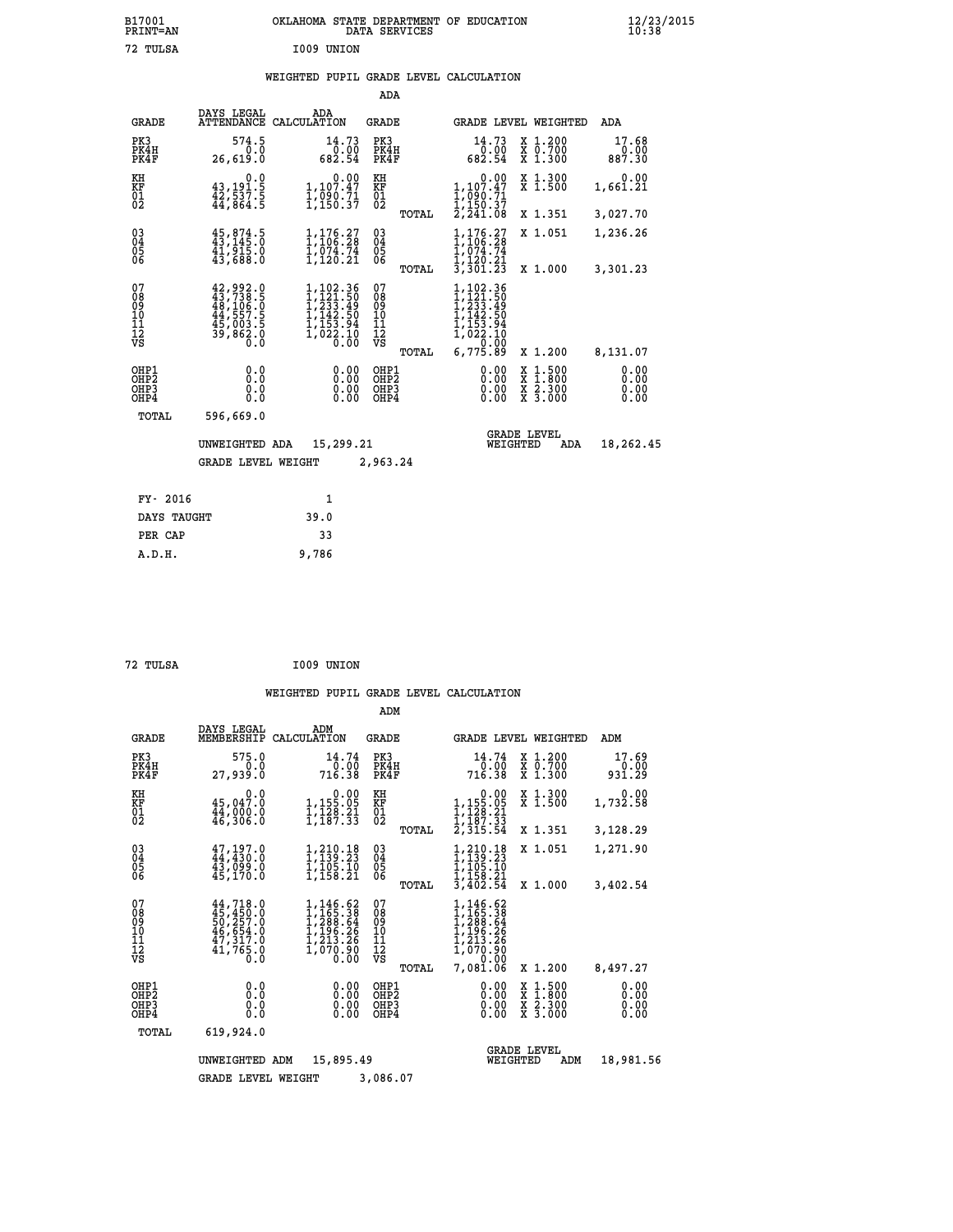| B17001<br>PRINT=AN | OKLAHOMA STATE DEPARTMENT OF EDUCATION<br>DATA SERVICES | $\frac{12}{23}$ /2015 |
|--------------------|---------------------------------------------------------|-----------------------|
| 72<br>TULSA        | I010<br>BERRYHILL                                       |                       |

|  |  | WEIGHTED PUPIL GRADE LEVEL CALCULATION |
|--|--|----------------------------------------|
|  |  |                                        |

|                                                                    |                                                                                                                                                            |                                                                                                  | ADA                                          |       |                                                                                                    |                                          |                               |
|--------------------------------------------------------------------|------------------------------------------------------------------------------------------------------------------------------------------------------------|--------------------------------------------------------------------------------------------------|----------------------------------------------|-------|----------------------------------------------------------------------------------------------------|------------------------------------------|-------------------------------|
| <b>GRADE</b>                                                       | DAYS LEGAL                                                                                                                                                 | ADA<br>ATTENDANCE CALCULATION                                                                    | <b>GRADE</b>                                 |       |                                                                                                    | <b>GRADE LEVEL WEIGHTED</b>              | <b>ADA</b>                    |
| PK3<br>PK4H<br>PK4F                                                | 36.0<br>42.0<br>2,367.5                                                                                                                                    | $\begin{array}{c} 0.86 \\ 1.00 \\ 56.37 \end{array}$                                             | PK3<br>PK4H<br>PK4F                          |       | 0.86<br>$\frac{1}{56}$ $\frac{500}{37}$                                                            | X 1.200<br>X 0.700<br>X 1.300            | 1.03<br>0.70<br>73.28         |
| KH<br>KF<br>01<br>02                                               | 0.0<br>3,416:5<br>3,661:5<br>3,288:0                                                                                                                       | $\begin{smallmatrix} 0.00\\81.35\\87.18\\78.29 \end{smallmatrix}$                                | KH<br>KF<br>01<br>02                         |       | $\begin{smallmatrix}&&0.00\\81.35\\87.18\\78.29\\165.47\end{smallmatrix}$                          | X 1.300<br>X 1.500                       | 0.00<br>122.03                |
|                                                                    |                                                                                                                                                            |                                                                                                  |                                              | TOTAL |                                                                                                    | X 1.351                                  | 223.55                        |
| $\begin{smallmatrix} 03 \\[-4pt] 04 \end{smallmatrix}$<br>Ŏ5<br>06 | $3,360.5$<br>$3,364.0$<br>$3,364.0$<br>$3,542.0$                                                                                                           | 76.36<br>80.01<br>80.10<br>84.33                                                                 | $\substack{03 \\ 04}$<br>Ŏ5<br>06            |       | 76.36<br>80.01<br>$\begin{array}{r} 80.10 \\ 84.33 \\ 244.44 \end{array}$                          | X 1.051                                  | 80.25                         |
|                                                                    |                                                                                                                                                            |                                                                                                  |                                              | TOTAL |                                                                                                    | X 1.000                                  | 244.44                        |
| 07<br>08<br>09<br>101<br>11<br>12<br>VS                            | $\begin{smallmatrix} 4\,,\,225\,,\,0\\ 3\,,\,589\,,\,5\\ 4\,,\,286\,,\,5\\ 4\,,\,410\,,\,0\\ 4\,,\,341\,,\,5\\ 4\,,\,057\,,\,5\\ 0\,,\,0\end{smallmatrix}$ | $\begin{smallmatrix}100.60\\85.46\\102.06\\105.00\\105.00\\103.37\\96.61\\0.00\end{smallmatrix}$ | 07<br>08<br>09<br>11<br>11<br>12<br>VS       |       | $\begin{smallmatrix} 100.60\\ 85.46\\ 102.06\\ 105.00\\ 103.37\\ 96.61\\ 0&0.00 \end{smallmatrix}$ |                                          |                               |
|                                                                    |                                                                                                                                                            |                                                                                                  |                                              | TOTAL | 593.10                                                                                             | X 1.200                                  | 711.72                        |
| OHP1<br>OHP <sub>2</sub><br>OH <sub>P3</sub><br>OHP4               | 0.0<br>0.0<br>$0.\overline{0}$                                                                                                                             | 0.00<br>$\begin{smallmatrix} 0.00 \ 0.00 \end{smallmatrix}$                                      | OHP1<br>OHP <sub>2</sub><br>OHP <sub>3</sub> |       | 0.00<br>0.00                                                                                       | X 1:500<br>X 1:800<br>X 2:300<br>X 3:000 | 0.00<br>Ō. ŌŌ<br>0.00<br>0.00 |
| TOTAL                                                              | 51,195.0                                                                                                                                                   |                                                                                                  |                                              |       |                                                                                                    |                                          |                               |
|                                                                    | UNWEIGHTED ADA                                                                                                                                             | 1,218.95                                                                                         |                                              |       |                                                                                                    | <b>GRADE LEVEL</b><br>WEIGHTED<br>ADA    | 1,457.00                      |
|                                                                    | <b>GRADE LEVEL WEIGHT</b>                                                                                                                                  |                                                                                                  | 238.05                                       |       |                                                                                                    |                                          |                               |
| FY- 2016                                                           |                                                                                                                                                            | 1                                                                                                |                                              |       |                                                                                                    |                                          |                               |
| DAYS TAUGHT                                                        |                                                                                                                                                            | 42.0                                                                                             |                                              |       |                                                                                                    |                                          |                               |
| PER CAP                                                            |                                                                                                                                                            | 33                                                                                               |                                              |       |                                                                                                    |                                          |                               |

| TITT. |  |
|-------|--|
|       |  |

 **A.D.H. 1,140**

 **ADM**

**TO10 BERRYHILL** 

| <b>GRADE</b>                                         | DAYS LEGAL<br>MEMBERSHIP                                                            | ADM<br>CALCULATION                                                                               | <b>GRADE</b>                                        |       | <b>GRADE LEVEL WEIGHTED</b>                                                                                                                                                                                                                                                    |                                          | ADM                   |
|------------------------------------------------------|-------------------------------------------------------------------------------------|--------------------------------------------------------------------------------------------------|-----------------------------------------------------|-------|--------------------------------------------------------------------------------------------------------------------------------------------------------------------------------------------------------------------------------------------------------------------------------|------------------------------------------|-----------------------|
| PK3<br>PK4H<br>PK4F                                  | $\begin{smallmatrix}&&36.0\\42.0\\2.472.0\end{smallmatrix}$                         | $\begin{smallmatrix} 0.86\ 1.00\ 58.86 \end{smallmatrix}$                                        | PK3<br>PK4H<br>PK4F                                 |       | $\begin{smallmatrix} 0.86 \\[-4pt] 1.00\\[-4pt] 58.86\end{smallmatrix}$                                                                                                                                                                                                        | X 1.200<br>X 0.700<br>X 1.300            | 1.03<br>0.70<br>76.52 |
| KH<br>KF<br>01<br>02                                 | 0.0<br>3,528:0<br>3,760:0<br>3,386:0                                                | $\begin{smallmatrix} 0.00\\84.00\\89.52\\80.62 \end{smallmatrix}$                                | KH<br>KF<br>01<br>02                                |       | $\begin{smallmatrix} &0.00\ 84.00\ 89.52\ 80.62\ 170.14\end{smallmatrix}$                                                                                                                                                                                                      | X 1.300<br>X 1.500                       | 0.00<br>126.00        |
|                                                      |                                                                                     |                                                                                                  |                                                     | TOTAL |                                                                                                                                                                                                                                                                                | X 1.351                                  | 229.86                |
| $\begin{matrix} 03 \\ 04 \\ 05 \\ 06 \end{matrix}$   | $3, 282.0$<br>$3, 442.0$<br>$3, 448.0$<br>$3, 653.0$                                | 78.14<br>81.95<br>82.10<br>86.98                                                                 | $\begin{array}{c} 03 \\ 04 \\ 05 \\ 06 \end{array}$ |       | $78.1481.9582.1086.98251.03$                                                                                                                                                                                                                                                   | X 1.051                                  | 82.13                 |
|                                                      |                                                                                     |                                                                                                  |                                                     | TOTAL |                                                                                                                                                                                                                                                                                | X 1.000                                  | 251.03                |
| 07<br>08<br>09<br>101<br>11<br>12<br>VS              | $4,317.0$<br>$3,696.0$<br>$4,450.0$<br>$4,636.0$<br>$4,473.0$<br>$4,192.0$<br>$0.0$ | $\begin{smallmatrix} 102.79\\ 88.00\\ 105.95\\ 110.38\\ 106.50\\ 99.81\\ 0.00 \end{smallmatrix}$ | 07<br>08<br>09<br>001<br>11<br>11<br>12<br>VS       | TOTAL | $\begin{smallmatrix} 102\cdot79\\188\cdot90\\105\cdot95\\110\cdot38\\106\cdot50\\99\cdot81\\0\cdot00\\613\cdot43\end{smallmatrix}$                                                                                                                                             | X 1.200                                  | 736.12                |
| OHP1<br>OHP <sub>2</sub><br>OH <sub>P3</sub><br>OHP4 |                                                                                     | $\begin{smallmatrix} 0.00 \ 0.00 \ 0.00 \ 0.00 \end{smallmatrix}$                                | OHP1<br>OHP2<br>OHP3<br>OHP4                        |       | $\begin{smallmatrix} 0.00 & 0.00 & 0.00 & 0.00 & 0.00 & 0.00 & 0.00 & 0.00 & 0.00 & 0.00 & 0.00 & 0.00 & 0.00 & 0.00 & 0.00 & 0.00 & 0.00 & 0.00 & 0.00 & 0.00 & 0.00 & 0.00 & 0.00 & 0.00 & 0.00 & 0.00 & 0.00 & 0.00 & 0.00 & 0.00 & 0.00 & 0.00 & 0.00 & 0.00 & 0.00 & 0.0$ | X 1:500<br>X 1:800<br>X 2:300<br>X 3:000 | 0.00<br>0.00<br>0.00  |
| TOTAL                                                | 52,813.0                                                                            |                                                                                                  |                                                     |       |                                                                                                                                                                                                                                                                                |                                          |                       |
|                                                      | UNWEIGHTED                                                                          | 1,257.46<br>ADM                                                                                  |                                                     |       | WEIGHTED                                                                                                                                                                                                                                                                       | <b>GRADE LEVEL</b><br>ADM                | 1,503.39              |
|                                                      | <b>GRADE LEVEL WEIGHT</b>                                                           |                                                                                                  | 245.93                                              |       |                                                                                                                                                                                                                                                                                |                                          |                       |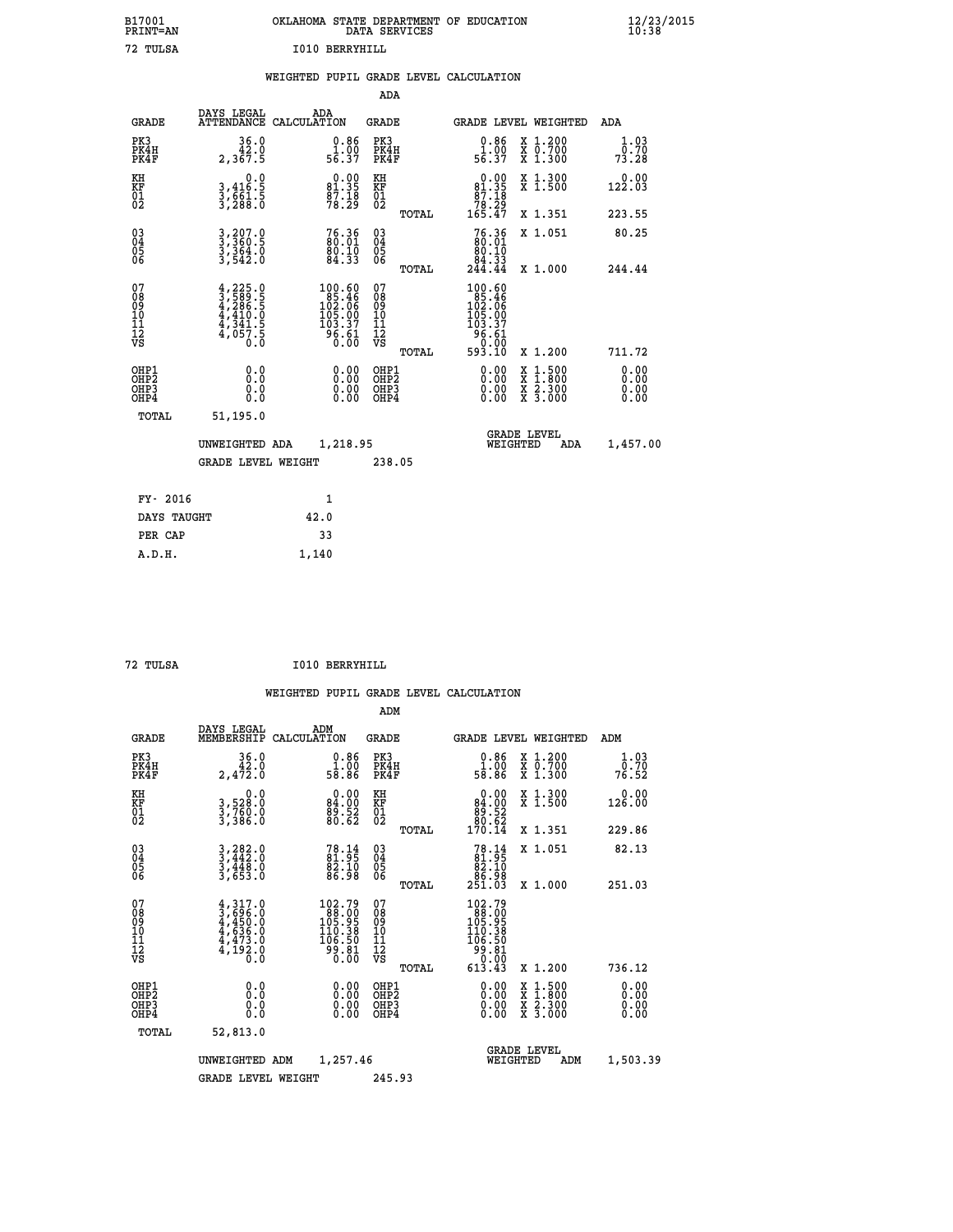| OKLAHOMA STATE DEPARTMENT OF EDUCATION<br>DATA SERVICES |  |
|---------------------------------------------------------|--|
| T011 OWASSO                                             |  |

## **WEIGHTED PUPIL GRADE LEVEL CALCULATION**

|                                                                    |                                                                                                                                                     |                                                                                             | ADA                                    |       |                                                                                                |                                                                                                                                           |                              |
|--------------------------------------------------------------------|-----------------------------------------------------------------------------------------------------------------------------------------------------|---------------------------------------------------------------------------------------------|----------------------------------------|-------|------------------------------------------------------------------------------------------------|-------------------------------------------------------------------------------------------------------------------------------------------|------------------------------|
| <b>GRADE</b>                                                       | DAYS LEGAL                                                                                                                                          | ADA<br>ATTENDANCE CALCULATION                                                               | <b>GRADE</b>                           |       |                                                                                                | <b>GRADE LEVEL WEIGHTED</b>                                                                                                               | ADA                          |
| PK3<br>PK4H<br>PK4F                                                | 265.0<br>15,216.0<br>0.0                                                                                                                            | 345.82<br>0.00                                                                              | PK3<br>PK4H<br>PK4F                    |       | 6.02<br>345.82<br>0.00                                                                         | X 1.200<br>X 0.700<br>X 1.300                                                                                                             | 7.22<br>242.07<br>0.00       |
| KH<br>KF<br>01<br>02                                               | 0.0<br>30,009.5<br>29,187.0<br>30,226.5                                                                                                             | $\begin{smallmatrix} &0.00\\ 682.03\\ 663.34\\ 686.97\end{smallmatrix}$                     | KH<br>KF<br>01<br>02                   |       | $\begin{smallmatrix} &0.00\\ 682.03\\ 663.34\\ 663.34\\ 686.97\\ 1,350.31\\ \end{smallmatrix}$ | X 1.300<br>X 1.500                                                                                                                        | 0.00<br>1,023.05             |
|                                                                    |                                                                                                                                                     |                                                                                             |                                        | TOTAL |                                                                                                | X 1.351                                                                                                                                   | 1,824.27                     |
| $\begin{smallmatrix} 03 \\[-4pt] 04 \end{smallmatrix}$<br>Ŏ5<br>06 | 29, 251.5<br>27, 758.5<br>30, 155.0<br>31, 555.0                                                                                                    | 664.81<br>630.87<br>685.34<br>717.16                                                        | $\substack{03 \\ 04}$<br>Ŏ5<br>06      |       | 664.81<br>630.87<br>685.34<br>717.16                                                           | X 1.051                                                                                                                                   | 698.72                       |
|                                                                    |                                                                                                                                                     |                                                                                             |                                        | TOTAL | 2,033.37                                                                                       | X 1.000                                                                                                                                   | 2,033.37                     |
| 07<br>08<br>09<br>101<br>11<br>12<br>VS                            | $\begin{smallmatrix} 30\,,\,589\,.0\\ 31\,,\,280\,.5\\ 33\,,\,184\,.0\\ 32\,,\,588\,.5\\ 31\,,\,339\,.5\\ 28\,,\,821\,.5\\ 0\,.0 \end{smallmatrix}$ | $\begin{smallmatrix} 695.21\\710.92\\754.18\\740.65\\712.26\\655.03\\0.00\end{smallmatrix}$ | 07<br>08<br>09<br>11<br>11<br>12<br>VS |       | $595.21$<br>$710.92$<br>$754.18$<br>740.65<br>712.26<br>655.03                                 |                                                                                                                                           |                              |
|                                                                    |                                                                                                                                                     |                                                                                             |                                        | TOTAL | 4,268.25                                                                                       | X 1.200                                                                                                                                   | 5,121.90                     |
| OHP1<br>OHP <sub>2</sub><br>OH <sub>P3</sub><br>OHP4               | 0.0<br>0.0<br>$0.\overline{0}$                                                                                                                      | 0.00<br>$\begin{smallmatrix} 0.00 \ 0.00 \end{smallmatrix}$                                 | OHP1<br>OHP2<br>OHP <sub>3</sub>       |       | 0.00<br>0.00                                                                                   | $\begin{smallmatrix} \mathtt{X} & 1\cdot500\\ \mathtt{X} & 1\cdot800\\ \mathtt{X} & 2\cdot300\\ \mathtt{X} & 3\cdot000 \end{smallmatrix}$ | 0.00<br>0.00<br>0.00<br>0.00 |
| TOTAL                                                              | 411,427.0                                                                                                                                           |                                                                                             |                                        |       |                                                                                                |                                                                                                                                           |                              |
|                                                                    | UNWEIGHTED ADA                                                                                                                                      | 9,350.61                                                                                    |                                        |       |                                                                                                | <b>GRADE LEVEL</b><br>WEIGHTED<br>ADA                                                                                                     | 10,950.60                    |
|                                                                    | <b>GRADE LEVEL WEIGHT</b>                                                                                                                           |                                                                                             | 1,599.99                               |       |                                                                                                |                                                                                                                                           |                              |
| FY- 2016                                                           |                                                                                                                                                     | $\mathbf{1}$                                                                                |                                        |       |                                                                                                |                                                                                                                                           |                              |
| DAYS TAUGHT                                                        |                                                                                                                                                     | 44.0                                                                                        |                                        |       |                                                                                                |                                                                                                                                           |                              |
| PER CAP                                                            |                                                                                                                                                     | 33                                                                                          |                                        |       |                                                                                                |                                                                                                                                           |                              |

| 72 TULSA | I011 OWASSO |
|----------|-------------|

 **A.D.H. 6,978**

 **B17001<br>PRINT=AN 72 TULSA I011 OWASSO**

|                                                    |                                                                                   |                                                                              | ADM                                                 |                                                                                                                  |                                          |                              |
|----------------------------------------------------|-----------------------------------------------------------------------------------|------------------------------------------------------------------------------|-----------------------------------------------------|------------------------------------------------------------------------------------------------------------------|------------------------------------------|------------------------------|
| <b>GRADE</b>                                       | DAYS LEGAL<br>MEMBERSHIP                                                          | ADM<br>CALCULATION                                                           | <b>GRADE</b>                                        | <b>GRADE LEVEL WEIGHTED</b>                                                                                      |                                          | ADM                          |
| PK3<br>PK4H<br>PK4F                                | 268.0<br>15,962.0<br>0.0                                                          | 362.77<br>0.00                                                               | PK3<br>PK4H<br>PK4F                                 | 6.09<br>362.77<br>0.00                                                                                           | X 1.200<br>X 0.700<br>X 1.300            | 7.31<br>253.94<br>0.00       |
| KH<br>KF<br>01<br>02                               | 0.0<br>31,244.0<br>30,176.0<br>31,182.0                                           | 710.09<br>685.82<br>708.68                                                   | KH<br><b>KF</b><br>01<br>02                         | 0.00<br>710:09<br>685:82<br>708:68                                                                               | X 1.300<br>X 1.500                       | 0.00<br>1,065.14             |
|                                                    |                                                                                   |                                                                              | TOTAL                                               | 1,394.50                                                                                                         | X 1.351                                  | 1,883.97                     |
| $\begin{matrix} 03 \\ 04 \\ 05 \\ 06 \end{matrix}$ | 30,232.0<br>28,571.0<br>31,108.0<br>32,819.0                                      | 687.09<br>649.34<br>707.00<br>745.89                                         | $\begin{array}{c} 03 \\ 04 \\ 05 \\ 06 \end{array}$ | 687.09<br>649.34<br>707.00                                                                                       | X 1.051                                  | 722.13                       |
|                                                    |                                                                                   |                                                                              | TOTAL                                               | 89.245<br>2,102.23                                                                                               | X 1.000                                  | 2,102.23                     |
| 07<br>08<br>09<br>101<br>11<br>12<br>VS            | 31, 833.0<br>32, 611.0<br>34, 289.0<br>33, 610.0<br>32, 270.0<br>29, 851.0<br>0.0 | 723.48<br>$741.16$<br>$779.30$<br>$763.86$<br>$733.41$<br>$678.43$<br>$0.00$ | 07<br>08901112<br>1112<br>VS<br>TOTAL               | 723.48<br>$\begin{smallmatrix}741.16\\779.30\\779.30\\763.86\\733.41\\678.43\\678.43\\4.419.64\end{smallmatrix}$ | X 1.200                                  | 5,303.57                     |
| OHP1<br>OHP2<br>OH <sub>P3</sub><br>OHP4           | 0.0<br>0.000                                                                      |                                                                              | OHP1<br>OHP2<br>OHP3<br>OHP4                        | 0.00<br>$0.00$<br>0.00                                                                                           | X 1:500<br>X 1:800<br>X 2:300<br>X 3:000 | 0.00<br>0.00<br>0.00<br>0.00 |
| TOTAL                                              | 426,026.0                                                                         |                                                                              |                                                     |                                                                                                                  |                                          |                              |
|                                                    | UNWEIGHTED<br><b>GRADE LEVEL WEIGHT</b>                                           | 9,682.41<br>ADM                                                              | 1,655.88                                            | WEIGHTED                                                                                                         | <b>GRADE LEVEL</b><br>ADM                | 11,338.29                    |
|                                                    |                                                                                   |                                                                              |                                                     |                                                                                                                  |                                          |                              |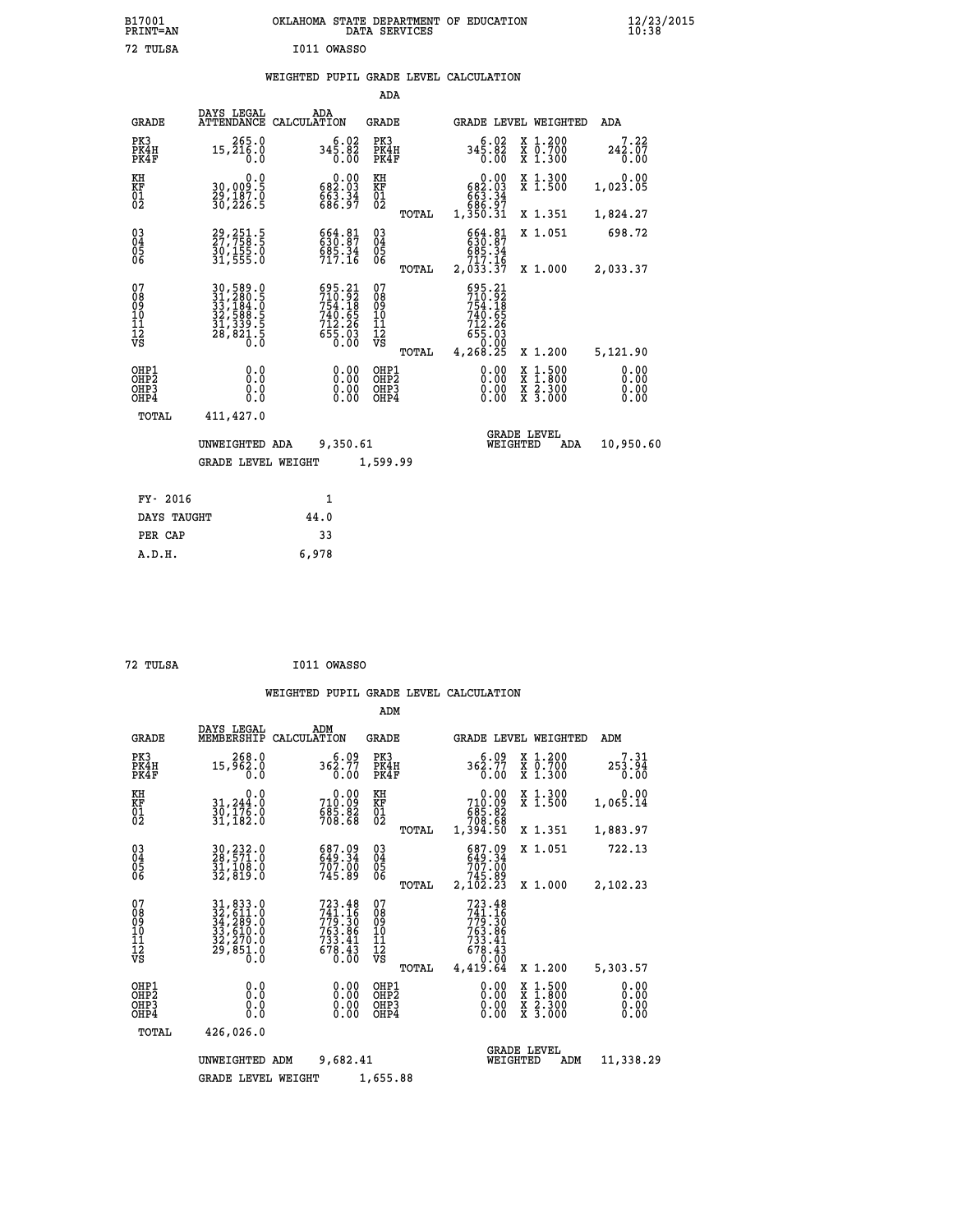| B17001<br>PRINT=AN | OKLAHOMA STATE DEPARTMENT OF EDUCATION<br>DATA SERVICES | $\frac{12}{23}$ /2015 |
|--------------------|---------------------------------------------------------|-----------------------|
| 72 TULSA           | I013 GLENPOOL                                           |                       |
|                    | WEIGHTED PUPIL GRADE LEVEL CALCULATION                  |                       |

|                                              |                                                                                               |                                                                                                             | ADA                                           |       |                                                                                     |                                                                                          |                              |
|----------------------------------------------|-----------------------------------------------------------------------------------------------|-------------------------------------------------------------------------------------------------------------|-----------------------------------------------|-------|-------------------------------------------------------------------------------------|------------------------------------------------------------------------------------------|------------------------------|
| <b>GRADE</b>                                 | DAYS LEGAL                                                                                    | ADA<br>ATTENDANCE CALCULATION                                                                               | GRADE                                         |       | GRADE LEVEL WEIGHTED                                                                |                                                                                          | ADA                          |
| PK3<br>PK4H<br>PK4F                          | 130.0<br>5,143.0                                                                              | 3.42<br>0:00<br>135.34                                                                                      | PK3<br>PK4H<br>PK4F                           |       | 3.42<br>$\begin{smallmatrix} &0.0\0.34\end{smallmatrix}$                            | X 1.200<br>X 0.700<br>X 1.300                                                            | 4.10<br>$0.00$<br>175.94     |
| KH<br>KF<br>01<br>02                         | $\begin{smallmatrix}&&&0\cdot0\\8\,,662\cdot0\\8\,,222\cdot5\\7\,,540\cdot5\end{smallmatrix}$ | $\begin{smallmatrix} 0.00\\ 227.95\\ 216.38\\ 198.43 \end{smallmatrix}$                                     | KH<br>KF<br>01<br>02                          |       | $\begin{smallmatrix} &0.00\\ 227.95\\ 216.38\\ 198.43\\ 414.81\\ \end{smallmatrix}$ | X 1.300<br>X 1.500                                                                       | $0.00$<br>341.93             |
|                                              |                                                                                               |                                                                                                             |                                               | TOTAL |                                                                                     | X 1.351                                                                                  | 560.41                       |
| 03<br>04<br>05<br>06                         | 7,289.0<br>7,705.0<br>7,709.5<br>6,616.0                                                      | $\begin{smallmatrix} 191.82\ 202.76\ 202.88\ 174.11 \end{smallmatrix}$                                      | 03<br>04<br>05<br>06                          |       | 191.82<br>202.76<br>202.88<br>174.11<br>579.75                                      | X 1.051                                                                                  | 201.60                       |
|                                              |                                                                                               |                                                                                                             |                                               | TOTAL |                                                                                     | X 1.000                                                                                  | 579.75                       |
| 07<br>08<br>09<br>10<br>11<br>11<br>17<br>VS | $6,670.0$<br>$7,097.5$<br>$7,097.5$<br>$6,956.0$<br>$5,873.0$<br>$5,950.0$<br>$0.0$           | $\begin{smallmatrix} 175.52\\ 183.71\\ 186.78\\ 186.78\\ 183.06\\ 154.55\\ 156.58\\ 0.00 \end{smallmatrix}$ | 07<br>08<br>09<br>001<br>11<br>11<br>12<br>VS |       | 175.52<br>183.71<br>186.78<br>183.065<br>154.55<br>156.58<br>156.580                |                                                                                          |                              |
|                                              |                                                                                               |                                                                                                             |                                               | TOTAL | 1,040.20                                                                            | X 1.200                                                                                  | 1,248.24                     |
| OHP1<br>OHP2<br>OH <sub>P3</sub><br>OHP4     | 0.0<br>0.000                                                                                  | $\begin{smallmatrix} 0.00 \ 0.00 \ 0.00 \ 0.00 \end{smallmatrix}$                                           | OHP1<br>OHP2<br>OHP3<br>OHP4                  |       | $0.00$<br>$0.00$<br>0.00                                                            | $\begin{smallmatrix} x & 1.500 \\ x & 1.800 \\ x & 2.300 \\ x & 3.000 \end{smallmatrix}$ | 0.00<br>0.00<br>0.00<br>0.00 |
| TOTAL                                        | 98,545.0                                                                                      |                                                                                                             |                                               |       |                                                                                     |                                                                                          |                              |
|                                              | UNWEIGHTED ADA                                                                                | 2,593.29                                                                                                    |                                               |       | WEIGHTED                                                                            | <b>GRADE LEVEL</b><br>ADA                                                                | 3,111.97                     |
|                                              | <b>GRADE LEVEL WEIGHT</b>                                                                     |                                                                                                             | 518.68                                        |       |                                                                                     |                                                                                          |                              |
| FY- 2016                                     |                                                                                               | 1                                                                                                           |                                               |       |                                                                                     |                                                                                          |                              |
|                                              |                                                                                               |                                                                                                             |                                               |       |                                                                                     |                                                                                          |                              |

| FY- 2016    |       |
|-------------|-------|
| DAYS TAUGHT | 38.0  |
| PER CAP     | 33    |
| A.D.H.      | 1,498 |
|             |       |

| 72 TULSA | I013 GLENPOOL |
|----------|---------------|

|                                          |                                                                                           |                                                                           |                                                     | ADM    |                                                                                      |                                                                                          |                                      |
|------------------------------------------|-------------------------------------------------------------------------------------------|---------------------------------------------------------------------------|-----------------------------------------------------|--------|--------------------------------------------------------------------------------------|------------------------------------------------------------------------------------------|--------------------------------------|
| <b>GRADE</b>                             | DAYS LEGAL<br>MEMBERSHIP                                                                  | ADM<br>CALCULATION                                                        | <b>GRADE</b>                                        |        |                                                                                      | <b>GRADE LEVEL WEIGHTED</b>                                                              | ADM                                  |
| PK3<br>PK4H<br>PK4F                      | 140.0<br>0.0<br>5,286.0                                                                   | 3.68<br>0.00<br>139.11                                                    | PK3<br>PK4H<br>PK4F                                 |        | $\begin{smallmatrix} 3.68\ 0.001 \ 139.11 \end{smallmatrix}$                         | X 1.200<br>X 0.700<br>X 1.300                                                            | 4.42<br>$0.\bar{0}\bar{0}$<br>180.84 |
| KH<br>KF<br>01<br>02                     | 0.0<br>8,927.0<br>$\frac{8}{7}$ , $\frac{4}{6}$ , $\frac{4}{2}$ ; $\frac{8}{6}$           | $\begin{smallmatrix} &0.00\\ 234.92\\ 241.16\\ 262.42\end{smallmatrix}$   | KH<br>KF<br>01<br>02                                |        | $\begin{smallmatrix}&&0.00\\234.92\\221.16\\202.42\\423.58\end{smallmatrix}$         | X 1.300<br>X 1.500                                                                       | 0.00<br>352.38                       |
|                                          |                                                                                           |                                                                           |                                                     | TOTAL  |                                                                                      | X 1.351                                                                                  | 572.26                               |
| 03<br>04<br>05<br>06                     | $7,854.0$<br>$8,011.0$<br>$6,859.0$                                                       | $\begin{smallmatrix} 195.89\\ 206.68\\ 210.82\\ 180.50 \end{smallmatrix}$ | $\begin{array}{c} 03 \\ 04 \\ 05 \\ 06 \end{array}$ |        | 195.89<br>206.68<br>210.82                                                           | X 1.051                                                                                  | 205.88                               |
|                                          |                                                                                           |                                                                           |                                                     | TOTAL  | $\frac{180.50}{598.00}$                                                              | X 1.000                                                                                  | 598.00                               |
| 07<br>08<br>09<br>101<br>112<br>VS       | $5, 293.0$<br>$7, 293.0$<br>$7, 441.0$<br>$7, 294.0$<br>$6, 121.0$<br>$6, 336.0$<br>$0.0$ | $182.84$<br>$191.92$<br>$195.82$<br>$191.95$<br>161.08<br>166.74<br>0.00  | 07<br>08<br>09<br>11<br>11<br>12<br>VS              | TOTAL  | $182.84$<br>$191.92$<br>$195.82$<br>$191.95$<br>161.08<br>166.74<br>0.00<br>1,090.35 | X 1.200                                                                                  | 1,308.42                             |
| OHP1<br>OHP2<br>OH <sub>P3</sub><br>OHP4 | 0.0<br>0.000                                                                              | $0.00$<br>$0.00$<br>0.00                                                  | OHP1<br>OHP2<br>OHP <sub>3</sub>                    |        | $0.00$<br>$0.00$<br>0.00                                                             | $\begin{smallmatrix} x & 1.500 \\ x & 1.800 \\ x & 2.300 \\ x & 3.000 \end{smallmatrix}$ | 0.00<br>0.00<br>0.00<br>0.00         |
| TOTAL                                    | 102,050.0                                                                                 |                                                                           |                                                     |        |                                                                                      |                                                                                          |                                      |
|                                          | UNWEIGHTED                                                                                | 2,685.53<br>ADM                                                           |                                                     |        | WEIGHTED                                                                             | <b>GRADE LEVEL</b><br>ADM                                                                | 3,222.20                             |
|                                          | <b>GRADE LEVEL WEIGHT</b>                                                                 |                                                                           |                                                     | 536.67 |                                                                                      |                                                                                          |                                      |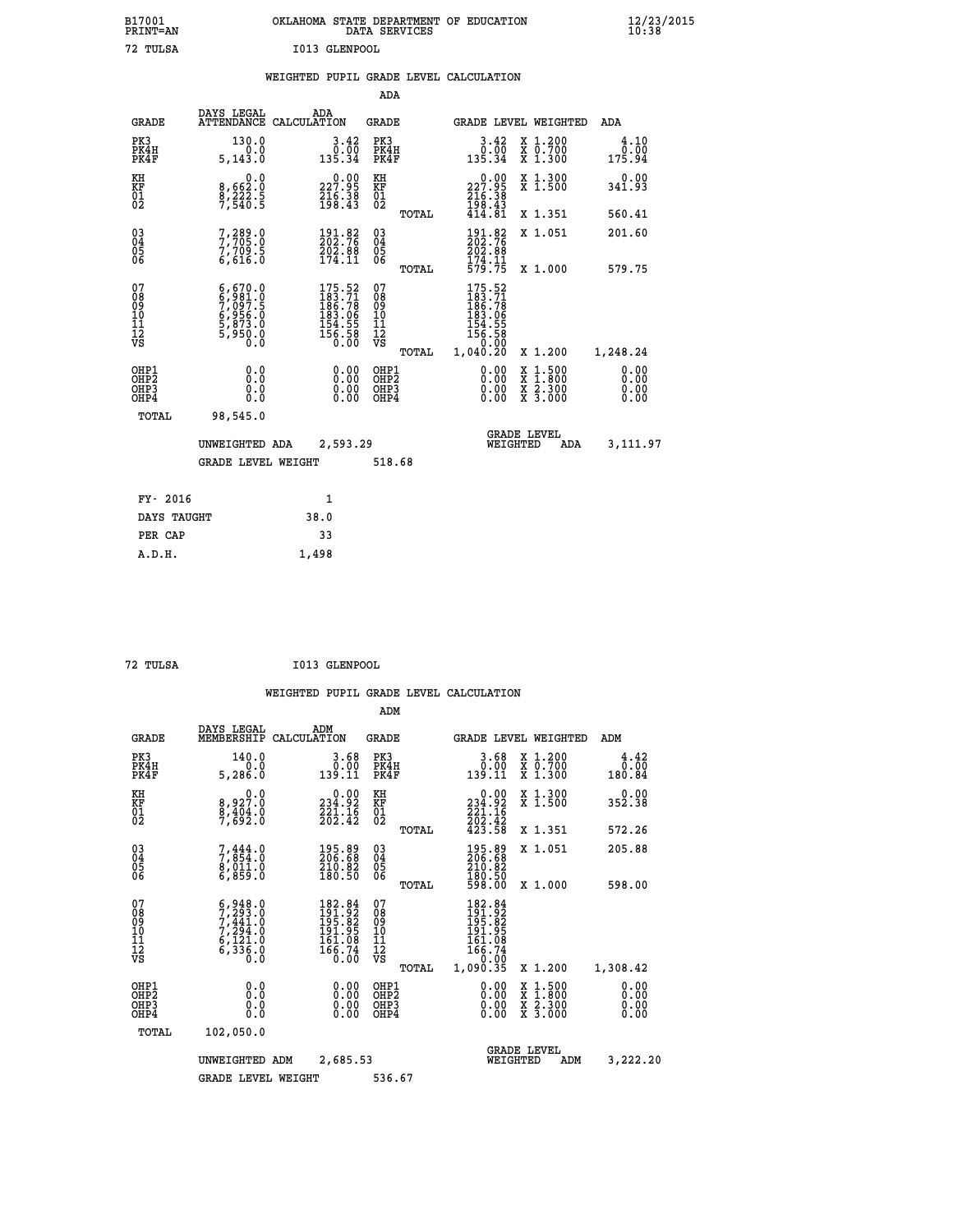| OKLAHOMA STATE DEPARTMENT OF EDUCATION | DATA SERVICES |  |
|----------------------------------------|---------------|--|
| T014 LIBERTY                           |               |  |

|  |  | WEIGHTED PUPIL GRADE LEVEL CALCULATION |
|--|--|----------------------------------------|
|  |  |                                        |

|                                                                    |                                                                                     |              |                                                                              | ADA                                       |       |                                                                                                                                   |                                          |                              |
|--------------------------------------------------------------------|-------------------------------------------------------------------------------------|--------------|------------------------------------------------------------------------------|-------------------------------------------|-------|-----------------------------------------------------------------------------------------------------------------------------------|------------------------------------------|------------------------------|
| <b>GRADE</b>                                                       | DAYS LEGAL<br>ATTENDANCE CALCULATION                                                | ADA          |                                                                              | <b>GRADE</b>                              |       |                                                                                                                                   | <b>GRADE LEVEL WEIGHTED</b>              | ADA                          |
| PK3<br>PK4H<br>PK4F                                                | 0.0<br>0.0<br>1,221.0                                                               |              | $\begin{smallmatrix} 0.00\\ 0.00\\ 32.13 \end{smallmatrix}$                  | PK3<br>PK4H<br>PK4F                       |       | 0.00<br>0:00<br>32.13                                                                                                             | X 1.200<br>X 0.700<br>X 1.300            | 0.00<br>0.00<br>41.77        |
| KH<br><b>KF</b><br>01<br>02                                        | 0.0<br>1,211.5<br>$\frac{1}{2}, \frac{2}{483}.$ $\frac{5}{8}$                       |              | $\begin{smallmatrix} 0.00\\ 31.88\\ 33.88\\ 33.08\\ 39.03 \end{smallmatrix}$ | KH<br>KF<br>01<br>02                      |       | $\begin{smallmatrix} 0.00\\ 31.88\\ 33.08\\ 39.03\\ 72.11 \end{smallmatrix}$                                                      | X 1.300<br>X 1.500                       | 0.00<br>47.82                |
|                                                                    |                                                                                     |              |                                                                              |                                           | TOTAL |                                                                                                                                   | X 1.351                                  | 97.42                        |
| $\begin{smallmatrix} 03 \\[-4pt] 04 \end{smallmatrix}$<br>05<br>06 | $\frac{1}{3}$ , $\frac{049}{00}$ ; $\frac{5}{0}$<br>$\frac{1}{628}$ .0<br>1,340.5   |              | $\begin{smallmatrix} 27.62\ 35.87\ 42.84\ 35.28 \end{smallmatrix}$           | $\substack{03 \\ 04}$<br>05<br>06         |       | $\begin{smallmatrix} 27.62\\ 35.87\\ 42.84\\ 35.28\\ 113.99 \end{smallmatrix}$                                                    | X 1.051                                  | 29.03                        |
|                                                                    |                                                                                     |              |                                                                              |                                           | TOTAL |                                                                                                                                   | X 1.000                                  | 113.99                       |
| 07<br>08<br>09<br>11<br>11<br>12<br>VS                             | $1,566.0$<br>$1,507.0$<br>$1,513.0$<br>$1,391.0$<br>$1,754.0$<br>$1,816.0$<br>$0.0$ |              | $41.21$<br>$29.13$<br>$39.82$<br>$36.61$<br>$46.16$<br>$47.79$<br>$0.00$     | 07<br>08<br>09<br>11<br>11<br>12<br>VS    |       | 41.21<br>$\frac{29}{39} \cdot \frac{13}{82}$<br>$\frac{36}{36} \cdot \frac{61}{16}$<br>$\frac{46}{7} \cdot \frac{16}{79}$<br>0.00 |                                          |                              |
|                                                                    |                                                                                     |              |                                                                              |                                           | TOTAL | 240.72                                                                                                                            | X 1.200                                  | 288.86                       |
| OHP1<br>OH <sub>P</sub> 2<br>OH <sub>P3</sub><br>OH <sub>P4</sub>  | 0.0<br>0.0<br>0.0                                                                   |              | 0.00<br>$\begin{smallmatrix} 0.00 \ 0.00 \end{smallmatrix}$                  | OHP1<br>OH <sub>P</sub> 2<br>OHP3<br>OHP4 |       | 0.00<br>0.00<br>0.00                                                                                                              | X 1:500<br>X 1:800<br>X 2:300<br>X 3:000 | 0.00<br>0.00<br>0.00<br>0.00 |
| TOTAL                                                              | 19,700.5                                                                            |              |                                                                              |                                           |       |                                                                                                                                   |                                          |                              |
|                                                                    | UNWEIGHTED ADA                                                                      |              | 518.45                                                                       |                                           |       |                                                                                                                                   | GRADE LEVEL<br>WEIGHTED<br>ADA           | 618.89                       |
|                                                                    | <b>GRADE LEVEL WEIGHT</b>                                                           |              |                                                                              | 100.44                                    |       |                                                                                                                                   |                                          |                              |
| FY- 2016                                                           |                                                                                     | $\mathbf{1}$ |                                                                              |                                           |       |                                                                                                                                   |                                          |                              |
| DAYS TAUGHT                                                        |                                                                                     | 38.0         |                                                                              |                                           |       |                                                                                                                                   |                                          |                              |
| PER CAP                                                            |                                                                                     | 35           |                                                                              |                                           |       |                                                                                                                                   |                                          |                              |

| TULSA |  |
|-------|--|
|       |  |

 **A.D.H. 518**

 **ADM**

 **B17001<br>PRINT=AN 72 TULSA I014 LIBERTY**

**TO14 LIBERTY** 

| <b>GRADE</b>                                       | DAYS LEGAL<br>MEMBERSHIP                                                            | ADM<br>CALCULATION                                                                           | <b>GRADE</b>                                           |                                                                                      | GRADE LEVEL WEIGHTED                     | ADM                   |
|----------------------------------------------------|-------------------------------------------------------------------------------------|----------------------------------------------------------------------------------------------|--------------------------------------------------------|--------------------------------------------------------------------------------------|------------------------------------------|-----------------------|
| PK3<br>PK4H<br>PK4F                                | 0.0<br>0.0<br>1,294.0                                                               | 0.00<br>34.05                                                                                | PK3<br>PK4H<br>PK4F                                    | $\begin{smallmatrix} 0.00\\ 0.00\\ 34.05 \end{smallmatrix}$                          | X 1.200<br>X 0.700<br>X 1.300            | 0.00<br>0.00<br>44.27 |
| KH<br>KF<br>01<br>02                               | 0.0<br>$1,265.0$<br>$1,286.0$<br>$1,519.0$                                          | $\begin{smallmatrix} 0.00\\ 33.29\\ 33.84\\ 33.84\\ 39.97 \end{smallmatrix}$                 | KH<br>KF<br>01<br>02                                   | $\begin{array}{r} 0.00 \\ 33.29 \\ 33.84 \\ 39.97 \\ 73.81 \end{array}$              | X 1.300<br>X 1.500                       | 0.00<br>49.94         |
|                                                    |                                                                                     |                                                                                              | TOTAL                                                  |                                                                                      | X 1.351                                  | 99.72                 |
| $\begin{matrix} 03 \\ 04 \\ 05 \\ 06 \end{matrix}$ | $1, 082.0$<br>$1, 400.0$<br>$1, 687.0$<br>$1, 385.0$                                | $28.47$<br>$36.84$<br>$44.39$<br>$36.45$                                                     | $\begin{array}{c} 03 \\ 04 \\ 05 \\ 06 \end{array}$    | $\begin{smallmatrix} 28.47\\ 36.84\\ 44.39\\ 36.45\\ 117.68 \end{smallmatrix}$       | X 1.051                                  | 29.92                 |
|                                                    |                                                                                     |                                                                                              | TOTAL                                                  |                                                                                      | X 1.000                                  | 117.68                |
| 07<br>08<br>09<br>101<br>11<br>12<br>VS            | $1,599.0$<br>$1,141.0$<br>$1,556.0$<br>$1,460.0$<br>$1,820.0$<br>$1,891.0$<br>$0.0$ | $\begin{smallmatrix} 42.08\\ 30.03\\ 40.95\\ 38.42\\ 47.89\\ 49.76\\ 0.00 \end{smallmatrix}$ | 07<br>08<br>09<br>001<br>11<br>11<br>12<br>VS<br>TOTAL | $42.08$<br>$30.03$<br>$40.95$<br>$38.42$<br>$47.89$<br>$49.76$<br>$0.00$<br>$249.13$ | X 1.200                                  | 298.96                |
| OHP1<br>OHP2<br>OHP3<br>OHP4                       | $\begin{smallmatrix} 0.0 \ 0.0 \ 0.0 \end{smallmatrix}$                             | $\begin{smallmatrix} 0.00 \ 0.00 \ 0.00 \ 0.00 \end{smallmatrix}$                            | OHP1<br>OHP2<br>OHP3<br>OHP4                           |                                                                                      | X 1:500<br>X 1:800<br>X 2:300<br>X 3:000 | 0.00<br>0.00<br>0.00  |
| TOTAL                                              | 20,385.0                                                                            |                                                                                              |                                                        |                                                                                      |                                          |                       |
|                                                    | UNWEIGHTED<br>ADM                                                                   | 536.43                                                                                       |                                                        | WEIGHTED                                                                             | <b>GRADE LEVEL</b><br>ADM                | 640.49                |
|                                                    | <b>GRADE LEVEL WEIGHT</b>                                                           |                                                                                              | 104.06                                                 |                                                                                      |                                          |                       |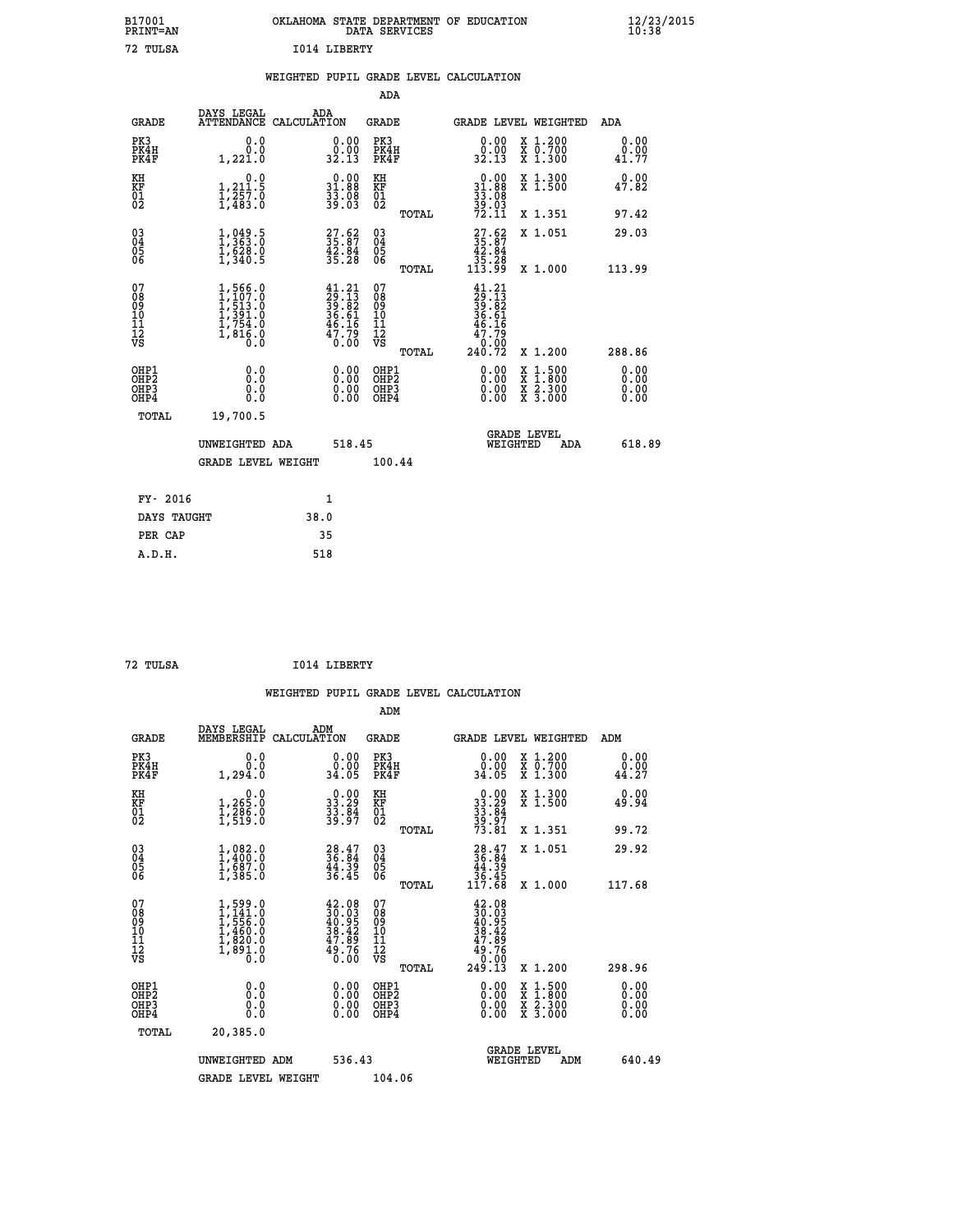# **B17001 OKLAHOMA STATE DEPARTMENT OF EDUCATION 12/23/2015 PRINT=AN DATA SERVICES 10:38 TULSA COUNTY TOTALS**

## **WEIGHTED PUPIL GRADE LEVEL CALCULATION**

|                                                    |                                                                                                    |                                                                           | ADA                                             |                                                                                                                           |                                                                                                  |                                |
|----------------------------------------------------|----------------------------------------------------------------------------------------------------|---------------------------------------------------------------------------|-------------------------------------------------|---------------------------------------------------------------------------------------------------------------------------|--------------------------------------------------------------------------------------------------|--------------------------------|
| <b>GRADE</b>                                       | DAYS LEGAL                                                                                         | ADA<br>ATTENDANCE CALCULATION                                             | GRADE                                           | GRADE LEVEL WEIGHTED                                                                                                      |                                                                                                  | ADA                            |
| PK3<br>PK4H<br>PK4F                                | 6,296.5<br>38,243.0<br>199,731.0                                                                   | 160.77<br>ةُ: 902<br>5,130.75                                             | PK3<br>PK4H<br>PK4F                             | 160.77<br>86.800<br>5,130.75                                                                                              | X 1.200<br>x 0.700<br>x 1.300                                                                    | 192.92<br>85.165<br>97.669,6   |
| KH<br>KF<br>01<br>02                               | $0.0$<br>357,212.0<br>367,578.0<br>361,467.0                                                       | 0.00<br>017.54 و<br>ă, žãi.19<br>9,131.40                                 | KH<br>KF<br>$\overline{01}$                     | $\begin{smallmatrix}&&&0.00\\9,017.54\\9,294.19\\9,131.40\\18,425.59\end{smallmatrix}$                                    | X 1.300<br>X 1.500                                                                               | 0.00<br>13,526.35              |
|                                                    |                                                                                                    |                                                                           | TOTAL                                           |                                                                                                                           | X 1.351                                                                                          | 24,892.98                      |
| $\begin{matrix} 03 \\ 04 \\ 05 \\ 06 \end{matrix}$ | 371,179.0<br>348,022.0<br>317,922.0<br>329,713.0                                                   | 9,384.23<br>8,807.83<br>8,019.82<br>8,323.31                              | 03<br>04<br>05<br>06                            | $\begin{smallmatrix}9,384.23\\8,807.83\\8,019.82\\8,193.81\\8,323.31\\25,150.96\end{smallmatrix}$                         | X 1.051                                                                                          | 35,013.80                      |
|                                                    |                                                                                                    |                                                                           | TOTAL                                           |                                                                                                                           | X 1.000                                                                                          | 25,150.96                      |
| 07<br>08<br>09<br>11<br>11<br>12<br>VS             | 323,021.0<br>321,785.0<br>340,285.5<br>315,065.0<br>315,065.0<br>285,987.0<br>$\frac{257}{705}$ .0 | 8, 163.67<br>8, 125.16<br>8, 571.94<br>7, 242.14<br>$6,50\overline{0}.50$ | 07<br>08<br>09<br>11<br>11<br>12<br>VS<br>TOTAL | 8,163.67<br>$\begin{array}{r} 8,125.16 \\ 8,571.94 \\ 7,944.43 \\ 7,242.14 \end{array}$<br>88.808,8<br>00.00<br>92.855,84 | X 1.200                                                                                          | 55,868.31                      |
| OHP1<br>OHP2<br>OH <sub>P3</sub><br>OHP4           | 11,603.0<br>0.0<br>0.0<br>Ō.Ō                                                                      | 291.66<br>0.00<br>0.00<br>0.00                                            | OHP1<br>OHP2<br>OHP3<br>OHP4                    | 291.66<br>0.00<br>0.00                                                                                                    | $\begin{smallmatrix} x & 1 & 500 \\ x & 1 & 800 \\ x & 2 & 300 \\ x & 3 & 000 \end{smallmatrix}$ | 437.50<br>0.00<br>0.00<br>0.00 |
| TOTAL                                              | 4,553,815.0                                                                                        |                                                                           |                                                 |                                                                                                                           |                                                                                                  |                                |
|                                                    | UNWEIGHTED ADA                                                                                     | 115,021.07                                                                |                                                 | WEIGHTED                                                                                                                  | <b>GRADE LEVEL</b><br>ADA                                                                        | 137,233.68                     |
|                                                    | <b>GRADE LEVEL WEIGHT</b>                                                                          |                                                                           | 22,212.61                                       |                                                                                                                           |                                                                                                  |                                |
| FY- 2016                                           |                                                                                                    | $\mathbf{1}$                                                              |                                                 |                                                                                                                           |                                                                                                  |                                |

| DAYS TAUGHT | 987.0  |
|-------------|--------|
| PER CAP     | 684    |
| A.D.H.      | 69,380 |
|             |        |

 **ADM**

 **TULSA COUNTY TOTALS**

| <b>GRADE</b>                                                       | DAYS LEGAL<br>MEMBERSHIP                                                               | ADM<br>CALCULATION                                                                              | <b>GRADE</b>                                    | GRADE LEVEL WEIGHTED                                      |                                                                                                  | ADM                            |
|--------------------------------------------------------------------|----------------------------------------------------------------------------------------|-------------------------------------------------------------------------------------------------|-------------------------------------------------|-----------------------------------------------------------|--------------------------------------------------------------------------------------------------|--------------------------------|
| PK3<br>PK4H<br>PK4F                                                | 6,629.0<br>39,972.0<br>212,043.0                                                       | 169.25<br>943.53<br>5,446.86                                                                    | PK3<br>PK4H<br>PK4F                             | 169.25<br>943.53<br>5,446.86                              | X 1.200<br>X 0.700<br>X 1.300                                                                    | 192.92<br>660.48<br>7,080.92   |
| KH<br><b>KF</b><br>01<br>02                                        | 0.0<br>375,038:0<br>383,277.0<br>375,437:0                                             | $9,466.97$<br>$9,691.12$<br>$9,484.53$                                                          | KH<br>KF<br>01<br>02                            | 0.00<br>9,466.97<br>9,691.12<br>9,484.53                  | X 1.300<br>X 1.500                                                                               | 0.00<br>14,200.51              |
|                                                                    |                                                                                        |                                                                                                 | TOTAL                                           | 19,175.65                                                 | X 1.351                                                                                          | 25,906.31                      |
| $\begin{smallmatrix} 03 \\[-4pt] 04 \end{smallmatrix}$<br>Ŏ5<br>06 | 385,257.0<br>360,470.0<br>329,339.0<br>342,648.0                                       | 9,739.44<br>9,122.60<br>8,307.94<br>8,649.89                                                    | $\substack{03 \\ 04}$<br>$\frac{05}{06}$        | 9,739.44<br>9,122.60<br>8,307.94                          | X 1.051                                                                                          | 10,236.13                      |
|                                                                    |                                                                                        |                                                                                                 | TOTAL                                           | 8,649.89<br>26,080.43                                     | X 1.000                                                                                          | 26,080.43                      |
| 07<br>08<br>09<br>01<br>11<br>11<br>12<br>VS                       | 337, 927.0<br>337, 891.0<br>362, 031.0<br>335, 046.0<br>304, 459.0<br>274,637.0<br>0.0 | 8,540.63<br>8, 531.333<br>9, 119.19<br>9, 448.39<br>8, 448.39<br>7, 684.00<br>6, 939.66<br>0.00 | 07<br>08<br>09<br>11<br>11<br>12<br>VS<br>TOTAL | 8,540.63<br>8,531.33<br>9,119.19<br>8,448.39<br>49,263.20 | X 1.200                                                                                          | 59,115.84                      |
| OHP1<br>OHP <sub>2</sub><br>OHP3<br>OHP4                           | 11,633.0<br>0.0<br>$\cdot$ 0<br>0<br>0.0                                               | 292.43<br>0.00<br>0.00<br>0.00                                                                  | OHP1<br>OH <sub>P</sub> 2<br>OHP3<br>OHP4       | 292.43<br>0.00<br>0.00<br>0.00                            | $\begin{smallmatrix} x & 1 & 500 \\ x & 1 & 800 \\ x & 2 & 300 \\ x & 3 & 000 \end{smallmatrix}$ | 438.65<br>0.00<br>0.00<br>0.00 |
| TOTAL                                                              | 4,773,733.0                                                                            |                                                                                                 |                                                 |                                                           |                                                                                                  |                                |
|                                                                    | UNWEIGHTED                                                                             | 120,577.76<br>ADM                                                                               |                                                 | WEIGHTED                                                  | <b>GRADE LEVEL</b><br>ADM                                                                        | 143,922.38                     |
|                                                                    | <b>GRADE LEVEL WEIGHT</b>                                                              |                                                                                                 | 23,344.62                                       |                                                           |                                                                                                  |                                |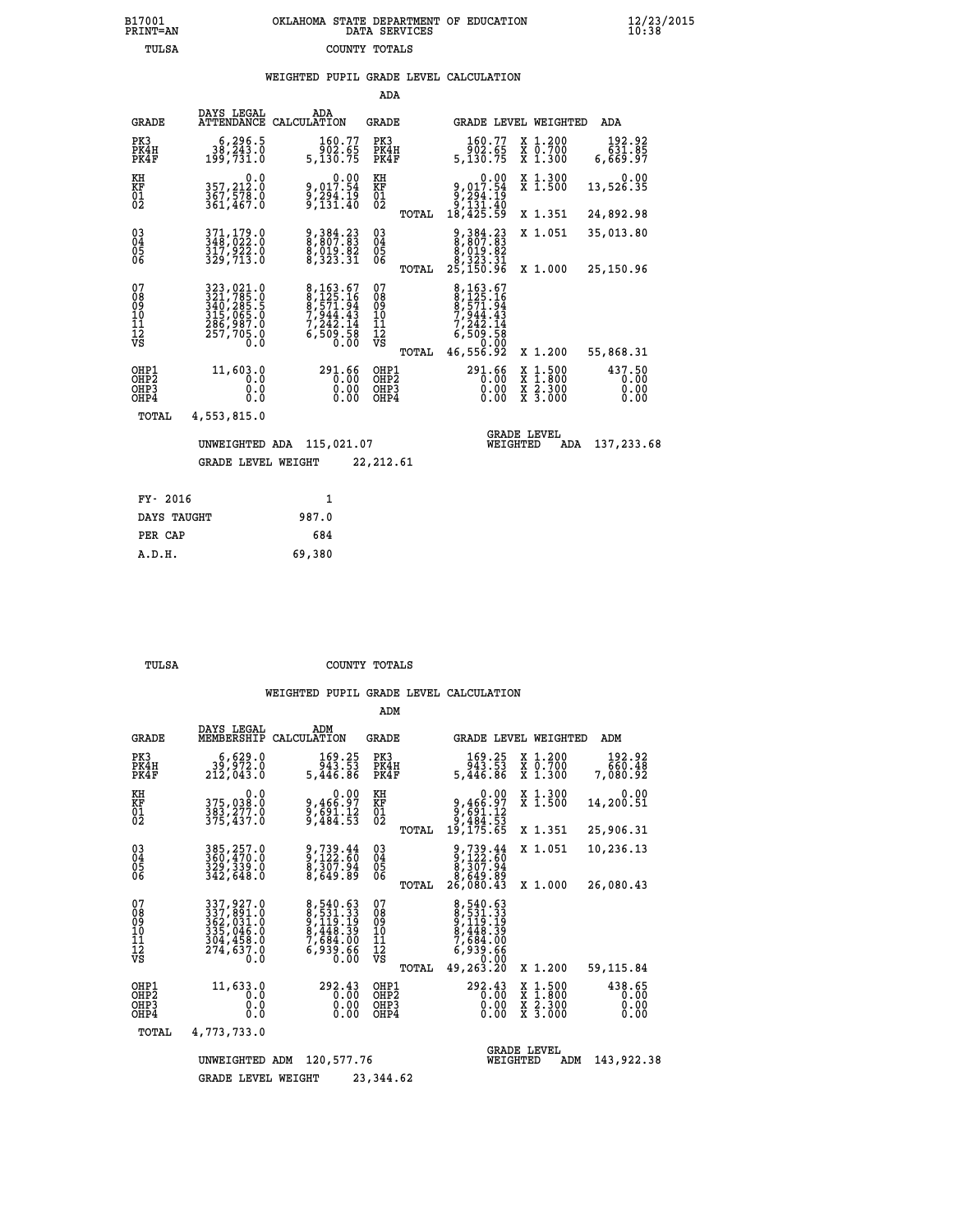| B17001          | OKLAHOMA STATE DEPARTMENT OF EDUCATION |
|-----------------|----------------------------------------|
| <b>PRINT=AN</b> | DATA SERVICES                          |
| 73 WAGONER      | I001 OKAY                              |

|                                                                    |                                                                                                   |      |                                                                          | ADA                                       |       |                                                                              |                                          |                              |
|--------------------------------------------------------------------|---------------------------------------------------------------------------------------------------|------|--------------------------------------------------------------------------|-------------------------------------------|-------|------------------------------------------------------------------------------|------------------------------------------|------------------------------|
| <b>GRADE</b>                                                       | DAYS LEGAL<br>ATTENDANCE CALCULATION                                                              | ADA  |                                                                          | <b>GRADE</b>                              |       |                                                                              | <b>GRADE LEVEL WEIGHTED</b>              | ADA                          |
| PK3<br>PK4H<br>PK4F                                                | 37.0<br>$0.0$<br>$0.659.0$                                                                        |      | $\begin{smallmatrix} 0.86\\ 0.00\\ 15.33 \end{smallmatrix}$              | PK3<br>PK4H<br>PK4F                       |       | $\begin{smallmatrix} 0.86 \\ 0.00 \\ 15.33 \end{smallmatrix}$                | X 1.200<br>X 0.700<br>X 1.300            | 1.03<br>0.00<br>19.93        |
| KH<br><b>KF</b><br>01<br>02                                        | 0.0<br>1,021.5<br>1,428.0<br>897.5                                                                |      | 23.76<br>$\frac{33.21}{20.87}$                                           | KH<br>KF<br>01<br>02                      |       | $\begin{smallmatrix} 0.00\\ 23.76\\ 33.21\\ 20.87\\ 54.08 \end{smallmatrix}$ | X 1.300<br>X 1.500                       | 0.00<br>35.64                |
|                                                                    |                                                                                                   |      |                                                                          |                                           | TOTAL |                                                                              | X 1.351                                  | 73.06                        |
| $\begin{smallmatrix} 03 \\[-4pt] 04 \end{smallmatrix}$<br>Ŏ5<br>06 | 1,245.5<br>$\frac{578.0}{1,078.0}$                                                                |      | 28.97<br>29.15<br>22.74<br>25.07                                         | $\substack{03 \\ 04}$<br>05<br>06         | TOTAL | 28.97<br>29.15<br>22.74<br>25.07<br>76.96                                    | X 1.051<br>X 1.000                       | 30.45<br>76.96               |
| 07<br>08901112<br>1112<br>VS                                       | $\begin{smallmatrix} 1,194.5\\ 902.5\\ 987.5\\ 1,584.5\\ 1,543.0\\ 958.5\\ 0.0 \end{smallmatrix}$ |      | $27.78$<br>$20.99$<br>$22.97$<br>$36.85$<br>$35.88$<br>$22.20$<br>$0.00$ | 07<br>08<br>09<br>11<br>11<br>12<br>VS    |       | 27.78<br>$20.997$<br>$36.85$<br>$35.88$<br>$22.20$<br>$0.99$                 |                                          |                              |
|                                                                    |                                                                                                   |      |                                                                          |                                           | TOTAL | 166.76                                                                       | X 1.200                                  | 200.11                       |
| OHP1<br>OH <sub>P</sub> 2<br>OH <sub>P3</sub><br>OH <sub>P4</sub>  | 0.0<br>0.0<br>0.0                                                                                 |      | 0.00<br>$\begin{smallmatrix} 0.00 \ 0.00 \end{smallmatrix}$              | OHP1<br>OH <sub>P</sub> 2<br>OHP3<br>OHP4 |       | 0.00<br>0.00<br>0.00                                                         | X 1:500<br>X 1:800<br>X 2:300<br>X 3:000 | 0.00<br>0.00<br>0.00<br>0.00 |
| TOTAL                                                              | 15,768.5                                                                                          |      |                                                                          |                                           |       |                                                                              |                                          |                              |
|                                                                    | UNWEIGHTED ADA                                                                                    |      | 366.72                                                                   |                                           |       |                                                                              | GRADE LEVEL<br>WEIGHTED<br>ADA           | 437.18                       |
|                                                                    | <b>GRADE LEVEL WEIGHT</b>                                                                         |      |                                                                          |                                           | 70.46 |                                                                              |                                          |                              |
| FY- 2016                                                           |                                                                                                   |      | $\mathbf{1}$                                                             |                                           |       |                                                                              |                                          |                              |
| DAYS TAUGHT                                                        |                                                                                                   | 43.0 |                                                                          |                                           |       |                                                                              |                                          |                              |
| PER CAP                                                            |                                                                                                   | 48   |                                                                          |                                           |       |                                                                              |                                          |                              |

| 73 WAGONER | I001 OKAY |  |
|------------|-----------|--|

 **B17001<br>PRINT=AN** 

|                                                    |                                                                                                                                  |                    |                                                                                              |                                                     |       | WEIGHTED PUPIL GRADE LEVEL CALCULATION                                                                         |                                          |        |                       |
|----------------------------------------------------|----------------------------------------------------------------------------------------------------------------------------------|--------------------|----------------------------------------------------------------------------------------------|-----------------------------------------------------|-------|----------------------------------------------------------------------------------------------------------------|------------------------------------------|--------|-----------------------|
|                                                    |                                                                                                                                  |                    |                                                                                              | ADM                                                 |       |                                                                                                                |                                          |        |                       |
| <b>GRADE</b>                                       | DAYS LEGAL<br>MEMBERSHIP                                                                                                         | ADM<br>CALCULATION |                                                                                              | <b>GRADE</b>                                        |       | <b>GRADE LEVEL WEIGHTED</b>                                                                                    |                                          | ADM    |                       |
| PK3<br>PK4H<br>PK4F                                | 37.0<br>712.0                                                                                                                    |                    | $\begin{smallmatrix} 0.86 \\ 0.00 \\ 16.56 \end{smallmatrix}$                                | PK3<br>PK4H<br>PK4F                                 |       | $\begin{smallmatrix} 0.86 \\ 0.00 \\ 16.56 \end{smallmatrix}$                                                  | X 1.200<br>X 0.700<br>X 1.300            | 21.53  | 1.03<br>0.00          |
| KH<br>KF<br>01<br>02                               | $\begin{smallmatrix}&&&0.0\\1,087.0\\1,505.0\\924.0\end{smallmatrix}$                                                            |                    | 25.28<br>$\frac{35}{21}$ : $\frac{70}{49}$                                                   | KH<br>KF<br>01<br>02                                |       | $\begin{smallmatrix} 0.00\\ 25.28\\ 35.00\\ 21.49\\ 56.49 \end{smallmatrix}$                                   | X 1.300<br>X 1.500                       | 37.92  |                       |
|                                                    |                                                                                                                                  |                    |                                                                                              |                                                     | TOTAL |                                                                                                                | X 1.351                                  | 76.32  |                       |
| $\begin{matrix} 03 \\ 04 \\ 05 \\ 06 \end{matrix}$ | $\begin{smallmatrix} 1,294\cdot 0\\ 1,313\cdot 0\\ 997\cdot 0\\ 1,117\cdot 0 \end{smallmatrix}$                                  |                    | 30.09<br>30.53<br>23.19<br>25.98                                                             | $\begin{array}{c} 03 \\ 04 \\ 05 \\ 06 \end{array}$ |       | 30.93<br>33.53<br>23.19<br>25.98<br>79.70                                                                      | X 1.051                                  | 31.62  |                       |
|                                                    |                                                                                                                                  |                    |                                                                                              |                                                     | TOTAL |                                                                                                                | X 1.000                                  | 79.70  |                       |
| 07<br>0890112<br>1112<br>VS                        | $\begin{smallmatrix} 1,246\cdot0\\ 975\cdot0\\ 1,056\cdot0\\ 1,670\cdot0\\ 1,634\cdot0\\ 1,026\cdot0\\ 0\cdot0\end{smallmatrix}$ |                    | $\begin{smallmatrix} 28.98\\ 22.67\\ 24.56\\ 38.84\\ 38.00\\ 23.86\\ 0.00 \end{smallmatrix}$ | 07<br>08<br>09<br>01<br>11<br>11<br>12<br>VS        | TOTAL | $\begin{smallmatrix} 28.98\ 22.67\ 24.56\ 38.84\ 38.00\ 23.86\ 24.90\ 23.86\ 25.91\ 176.91\ \end{smallmatrix}$ | X 1.200                                  | 212.29 |                       |
| OHP1                                               |                                                                                                                                  |                    |                                                                                              |                                                     |       |                                                                                                                |                                          |        | 0.00                  |
| OHP <sub>2</sub><br>OH <sub>P3</sub><br>OHP4       | 0.0<br>0.000                                                                                                                     |                    | $0.00$<br>$0.00$<br>0.00                                                                     | OHP1<br>OHP2<br>OHP <sub>3</sub>                    |       | 0.00<br>0.00<br>0.00                                                                                           | X 1:500<br>X 1:800<br>X 2:300<br>X 3:000 |        | Ō. ŌŌ<br>0.00<br>0.00 |
| TOTAL                                              | 16,593.0                                                                                                                         |                    |                                                                                              |                                                     |       |                                                                                                                |                                          |        |                       |
|                                                    | UNWEIGHTED ADM                                                                                                                   |                    | 385.89                                                                                       |                                                     |       | WEIGHTED                                                                                                       | <b>GRADE LEVEL</b><br>ADM                |        | 460.41                |
|                                                    | <b>GRADE LEVEL WEIGHT</b>                                                                                                        |                    |                                                                                              | 74.52                                               |       |                                                                                                                |                                          |        |                       |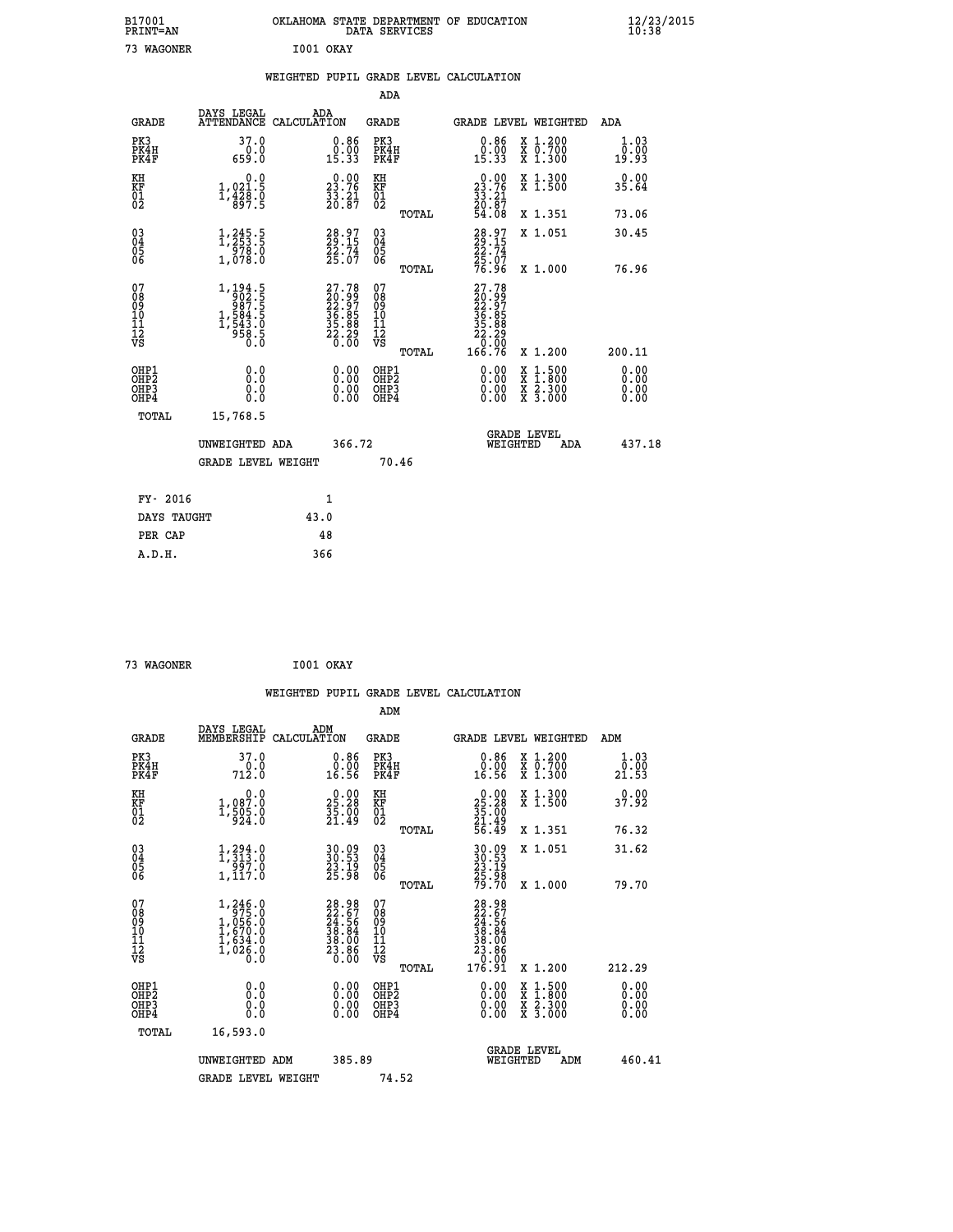|             | OKLAHOMA STATE DEPARTMENT OF EDUCATION<br>DATA SERVICES |  |
|-------------|---------------------------------------------------------|--|
| I017 COWETA |                                                         |  |

|  |  | WEIGHTED PUPIL GRADE LEVEL CALCULATION |
|--|--|----------------------------------------|
|  |  |                                        |

|                                                      |                                                                                                                                                     |                                                                         | ADA                                      |       |                                                                                            |                                                                                                  |                              |
|------------------------------------------------------|-----------------------------------------------------------------------------------------------------------------------------------------------------|-------------------------------------------------------------------------|------------------------------------------|-------|--------------------------------------------------------------------------------------------|--------------------------------------------------------------------------------------------------|------------------------------|
| <b>GRADE</b>                                         | DAYS LEGAL                                                                                                                                          | ADA<br>ATTENDANCE CALCULATION                                           | <b>GRADE</b>                             |       |                                                                                            | GRADE LEVEL WEIGHTED                                                                             | ADA                          |
| PK3<br>PK4H<br>PK4F                                  | 273.0<br>6,563.0<br>0.0                                                                                                                             | 6.20<br>$149.16$<br>$0.00$                                              | PK3<br>PK4H<br>PK4F                      |       | 6.20<br>$14\frac{5}{0}.\overline{16}$<br>0.00                                              | X 1.200<br>X 0.700<br>X 1.300                                                                    | 7.44<br>104.41<br>0.00       |
| KH<br>KF<br>01<br>02                                 | 0.0<br>10,293.0<br>10,775.0<br>10,339.0                                                                                                             | $\begin{smallmatrix} 0.00\\ 233.93\\ 244.89\\ 234.98 \end{smallmatrix}$ | KH<br>KF<br>01<br>02                     |       | $\begin{smallmatrix} &0.00\\ 233.93\\ 244.89\\ 234.98\\ 234.98\\ 479.87 \end{smallmatrix}$ | X 1.300<br>X 1.500                                                                               | 0.00<br>350.90               |
|                                                      |                                                                                                                                                     |                                                                         |                                          | TOTAL |                                                                                            | X 1.351                                                                                          | 648.30                       |
| $\begin{matrix} 03 \\ 04 \\ 05 \\ 06 \end{matrix}$   | 10,519.5<br>10,146.5<br>9,607.0                                                                                                                     | 239.08<br>222.23<br>230.60<br>218.34                                    | $\substack{03 \\ 04}$<br>05<br>06        |       | 239.98<br>$\frac{230.60}{218.34}$<br>671.17                                                | X 1.051                                                                                          | 251.27                       |
|                                                      |                                                                                                                                                     |                                                                         |                                          | TOTAL |                                                                                            | X 1.000                                                                                          | 671.17                       |
| 07<br>08<br>09<br>11<br>11<br>12<br>VS               | $\begin{smallmatrix} 10, 233\cdot 0\\ 10, 231\cdot 0\\ 10, 546\cdot 0\\ 10, 107\cdot 0\\ 9, 313\cdot 5\\ 9, 220\cdot 0\\ 0\cdot 0\end{smallmatrix}$ | 232.57<br>2332.52<br>2339.68<br>229.71<br>211.67<br>209.55<br>0.00      | 07<br>08<br>09<br>101<br>112<br>VS       |       | 232.57<br>2332.52<br>2339.681<br>229.71<br>211.67<br>209.550<br>0.02                       |                                                                                                  |                              |
|                                                      |                                                                                                                                                     |                                                                         |                                          | TOTAL | 1,355.70                                                                                   | X 1.200                                                                                          | 1,626.84                     |
| OHP1<br>OH <sub>P</sub> <sub>2</sub><br>OHP3<br>OHP4 | 0.0<br>0.0<br>0.0                                                                                                                                   | $0.00$<br>$0.00$<br>0.00                                                | OHP1<br>OHP <sub>2</sub><br>OHP3<br>OHP4 |       | $0.00$<br>$0.00$<br>0.00                                                                   | $\begin{smallmatrix} x & 1 & 500 \\ x & 1 & 800 \\ x & 2 & 300 \\ x & 3 & 000 \end{smallmatrix}$ | 0.00<br>0.00<br>0.00<br>0.00 |
| <b>TOTAL</b>                                         | 137,944.5                                                                                                                                           |                                                                         |                                          |       |                                                                                            |                                                                                                  |                              |
|                                                      | UNWEIGHTED ADA                                                                                                                                      | 3,135.11                                                                |                                          |       |                                                                                            | <b>GRADE LEVEL</b><br>WEIGHTED<br>ADA                                                            | 3,660.33                     |
|                                                      | <b>GRADE LEVEL WEIGHT</b>                                                                                                                           |                                                                         | 525.22                                   |       |                                                                                            |                                                                                                  |                              |
|                                                      |                                                                                                                                                     |                                                                         |                                          |       |                                                                                            |                                                                                                  |                              |
| FY- 2016                                             |                                                                                                                                                     | 1                                                                       |                                          |       |                                                                                            |                                                                                                  |                              |
| DAYS TAUGHT                                          |                                                                                                                                                     | 44.0                                                                    |                                          |       |                                                                                            |                                                                                                  |                              |
| PER CAP                                              |                                                                                                                                                     | 33                                                                      |                                          |       |                                                                                            |                                                                                                  |                              |

| 73 WAGONER | I017 COWETA |
|------------|-------------|
|            |             |

 **A.D.H. 2,261**

B17001<br>PRINT=AN<br>73 WAGONER

|                                                       |                                                                                                                                                                                                         |                                                                         | ADM                                                 |                                                                             |                                                                           |                              |
|-------------------------------------------------------|---------------------------------------------------------------------------------------------------------------------------------------------------------------------------------------------------------|-------------------------------------------------------------------------|-----------------------------------------------------|-----------------------------------------------------------------------------|---------------------------------------------------------------------------|------------------------------|
| <b>GRADE</b>                                          | DAYS LEGAL<br>MEMBERSHIP                                                                                                                                                                                | ADM<br>CALCULATION                                                      | <b>GRADE</b>                                        | <b>GRADE LEVEL WEIGHTED</b>                                                 |                                                                           | ADM                          |
| PK3<br>PK4H<br>PK4F                                   | 303.0<br>6,834.0<br>0.0                                                                                                                                                                                 | 6.89<br>155.32<br>0.00                                                  | PK3<br>PK4H<br>PK4F                                 | $6.89$<br>155.32<br>0.00                                                    | $\begin{smallmatrix} x & 1.200 \\ x & 0.700 \end{smallmatrix}$<br>X 1.300 | 8.27<br>108.72<br>0.00       |
| KH<br>KF<br>01<br>02                                  | 0.0<br>10,787.0<br>11,192.0<br>10,636.0                                                                                                                                                                 | $0.00$<br>245.16<br>254.36<br>241.73                                    | KH<br>KF<br>01<br>02                                | $0.00$<br>$245.16$<br>$254.36$<br>$241.73$<br>$496.09$                      | X 1.300<br>X 1.500                                                        | 0.00<br>367.74               |
|                                                       |                                                                                                                                                                                                         |                                                                         | TOTAL                                               |                                                                             | X 1.351                                                                   | 670.22                       |
| 03<br>04<br>05<br>06                                  | 10,879.0<br>10,160.0<br>10,605.0<br>10,019.0                                                                                                                                                            | $247.25$<br>$230.91$<br>241.02<br>227.70                                | $\begin{array}{c} 03 \\ 04 \\ 05 \\ 06 \end{array}$ | 247.25<br>230.91<br>$\frac{241.02}{227.70}$<br>699.63                       | X 1.051                                                                   | 259.86                       |
|                                                       |                                                                                                                                                                                                         |                                                                         | TOTAL                                               |                                                                             | X 1.000                                                                   | 699.63                       |
| 07<br>08<br>09<br>101<br>112<br>VS                    | $\begin{smallmatrix} 10\, , 775\, . \ 10\, , 809\, . \ 0 \\ 11\, , 135\, . \ 0 \\ 11\, , 135\, . \ 0 \\ 10\, , 695\, . \ 0 \\ 9\, , 851\, . \ 0 \\ 9\, , 765\, . \ 0 \\ 0\, . \ 0 \\ \end{smallmatrix}$ | 244.89<br>245.66<br>253:07<br>243:07<br>223:89<br>$\frac{221.93}{0.00}$ | 07<br>08<br>09<br>101<br>11<br>12<br>VS<br>TOTAL    | 244.89<br>245.666<br>253.07<br>243.07<br>223.89<br>221.93<br>00<br>1,432.51 | X 1.200                                                                   | 1,719.01                     |
| OHP1<br>OH <sub>P</sub> 2<br>OH <sub>P3</sub><br>OHP4 | 0.0<br>0.000                                                                                                                                                                                            | $0.00$<br>$0.00$<br>0.00                                                | OHP1<br>OHP2<br>OHP3<br>OHP4                        | $0.00$<br>$0.00$<br>0.00                                                    | X 1:500<br>X 1:800<br>X 2:300<br>X 3:000                                  | 0.00<br>0.00<br>0.00<br>0.00 |
|                                                       | TOTAL<br>144,445.0                                                                                                                                                                                      |                                                                         |                                                     |                                                                             |                                                                           |                              |
|                                                       | UNWEIGHTED                                                                                                                                                                                              | 3,282.85<br>ADM                                                         |                                                     | <b>GRADE LEVEL</b><br>WEIGHTED                                              | ADM                                                                       | 3,833.45                     |
|                                                       | <b>GRADE LEVEL WEIGHT</b>                                                                                                                                                                               |                                                                         | 550.60                                              |                                                                             |                                                                           |                              |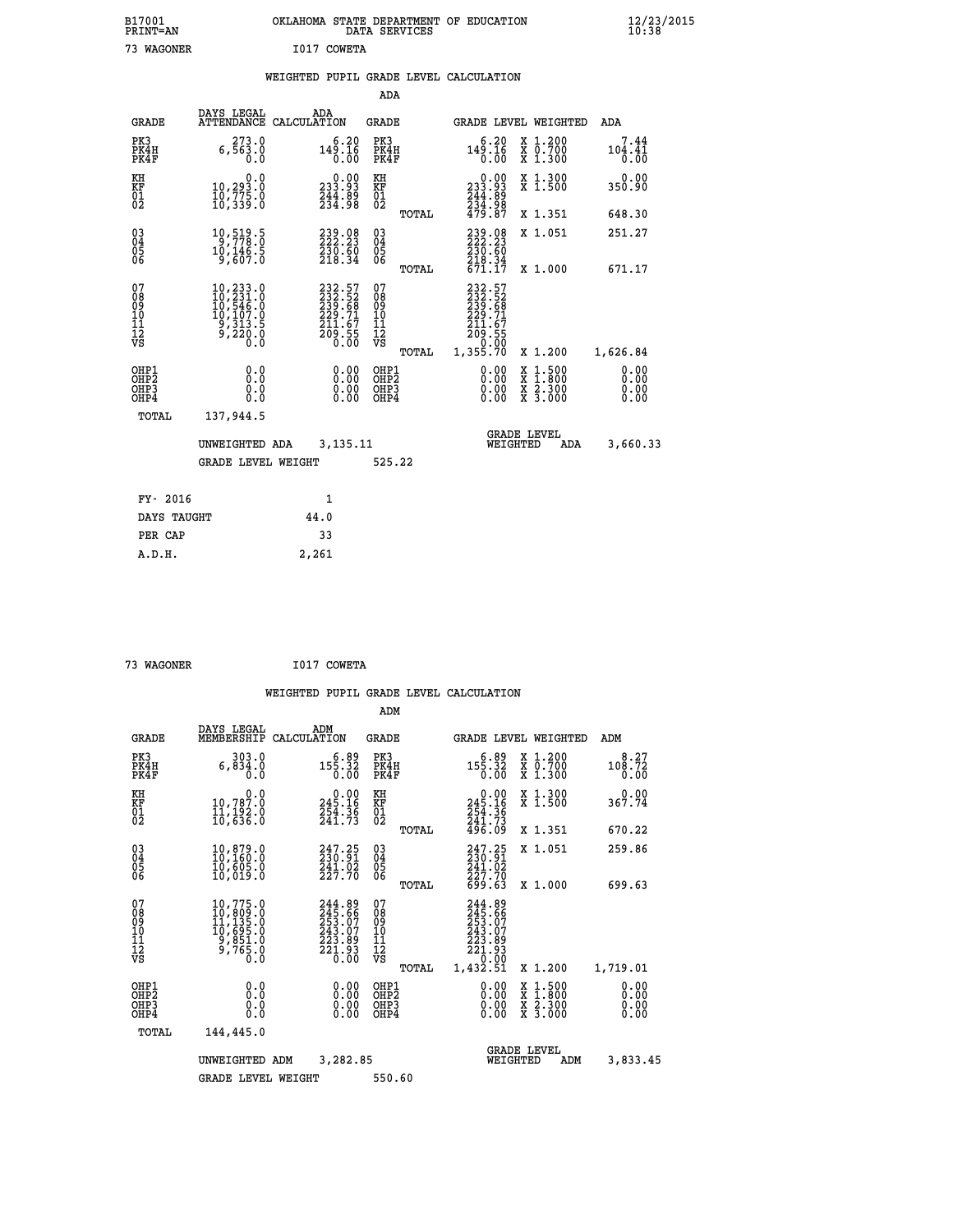| B17001<br>PRINT=AN                       |                                                                           | OKLAHOMA STATE DEPARTMENT OF EDUCATION                                                      | DATA SERVICES                                   |                                                                                                                                                                                |                                                                                                  | 12/23/2015<br>10:38    |  |
|------------------------------------------|---------------------------------------------------------------------------|---------------------------------------------------------------------------------------------|-------------------------------------------------|--------------------------------------------------------------------------------------------------------------------------------------------------------------------------------|--------------------------------------------------------------------------------------------------|------------------------|--|
| 73 WAGONER                               |                                                                           | I019 WAGONER<br>WEIGHTED PUPIL GRADE LEVEL CALCULATION                                      | ADA                                             |                                                                                                                                                                                |                                                                                                  |                        |  |
|                                          | DAYS LEGAL                                                                | ADA                                                                                         |                                                 |                                                                                                                                                                                |                                                                                                  |                        |  |
| <b>GRADE</b>                             |                                                                           | ATTENDANCE CALCULATION                                                                      | GRADE                                           |                                                                                                                                                                                | GRADE LEVEL WEIGHTED                                                                             | ADA                    |  |
| PK3<br>PK4H<br>PK4F                      | 183.0<br>0.0<br>5,630.0                                                   | 3.98<br>ةة:ة<br>122.39                                                                      | PK3<br>PK4H<br>PK4F                             | 3.98<br>0.00<br>122.39                                                                                                                                                         | X 1.200<br>$\overline{x}$ $\overline{0.700}$<br>$\overline{x}$ 1.300                             | 4.78<br>0.00<br>159.11 |  |
| KH<br>KF<br>$^{01}_{02}$                 | 0.0<br>7,591.5<br>9,086.5<br>7,215.0                                      | $\begin{smallmatrix}&&0&.00\\165&.03\\197&.53\\156&.85\end{smallmatrix}$                    | KH<br>KF<br>$\overline{01}$                     | 0.00<br>165.03<br>$\frac{197.53}{156.85}$                                                                                                                                      | X 1.300<br>X 1.500                                                                               | 0.00<br>247.55         |  |
|                                          |                                                                           |                                                                                             | TOTAL                                           | 354.38                                                                                                                                                                         | X 1.351                                                                                          | 478.77                 |  |
| $\substack{03 \\ 04}$<br>$\frac{05}{06}$ | $\frac{7}{9}, \frac{073}{913}$ : 0<br>$7,165.5$<br>8,173.0                | $\frac{153}{148}.77$<br>$\frac{155}{177.67}$                                                | $03\overline{4}$<br>Ŏ5<br>06                    | $\frac{153}{148}.77$<br>155.77<br>177.67                                                                                                                                       | X 1.051                                                                                          | 161.61                 |  |
|                                          |                                                                           |                                                                                             | TOTAL                                           | 481.55                                                                                                                                                                         | X 1,000                                                                                          | 481.55                 |  |
| 07<br>08<br>09<br>11<br>11<br>12<br>VS   | 7,114.5<br>7,576.0<br>8,399.5<br>6,780.5<br>6,780.5<br>7,164.5<br>6,493.0 | $\begin{smallmatrix} 154.66\\164.70\\182.60\\147.40\\155.75\\141.15\\0.00\end{smallmatrix}$ | 07<br>08<br>09<br>10<br>Īľ<br>12<br>VS<br>TOTAL | 154.66<br>164.70<br>182.60<br>147.40<br>155.75<br>$\overline{1}\overline{4}\overline{1}\cdot\overline{1}\overline{5}$<br>$\overline{0}\cdot\overline{0}\overline{0}$<br>946.26 | X 1.200                                                                                          | 1,135.51               |  |
| OHP1<br>OHP2<br>OHP3<br>OHP4             | 86.5<br>0.0<br>0.0                                                        | $1.88$<br>$0.00$<br>0.00                                                                    | OHP1<br>OHP2<br>OHP3<br>OHP4                    | $1.88$<br>$0.00$<br>0.00<br>0.00                                                                                                                                               | $\begin{smallmatrix} x & 1 & 500 \\ x & 1 & 800 \\ x & 2 & 300 \\ x & 3 & 000 \end{smallmatrix}$ | 3.82<br>0.00<br>0.00   |  |
| TOTAL                                    | 102,545.5                                                                 |                                                                                             |                                                 |                                                                                                                                                                                |                                                                                                  |                        |  |
|                                          | UNWEIGHTED ADA                                                            | 2,229.24                                                                                    |                                                 | WEIGHTED                                                                                                                                                                       | <b>GRADE LEVEL</b><br>ADA                                                                        | 2,671.70               |  |
|                                          | GRADE LEVEL WEIGHT                                                        |                                                                                             | 442.46                                          |                                                                                                                                                                                |                                                                                                  |                        |  |
|                                          |                                                                           |                                                                                             |                                                 |                                                                                                                                                                                |                                                                                                  |                        |  |
| FY- 2016                                 |                                                                           | 1<br>46.0                                                                                   |                                                 |                                                                                                                                                                                |                                                                                                  |                        |  |
| DAYS TAUGHT<br>PER CAP                   |                                                                           | 33                                                                                          |                                                 |                                                                                                                                                                                |                                                                                                  |                        |  |
| A.D.H.                                   |                                                                           | 2,193                                                                                       |                                                 |                                                                                                                                                                                |                                                                                                  |                        |  |

| 73 WAGONER |  | I019 WAGONER |
|------------|--|--------------|
|            |  |              |

 **ADM**

| <b>GRADE</b>                                       | DAYS LEGAL<br>MEMBERSHIP                                                            | ADM<br>CALCULATION                                                                          | <b>GRADE</b>                                       |       | <b>GRADE LEVEL WEIGHTED</b>                                                 |                                          | ADM                    |
|----------------------------------------------------|-------------------------------------------------------------------------------------|---------------------------------------------------------------------------------------------|----------------------------------------------------|-------|-----------------------------------------------------------------------------|------------------------------------------|------------------------|
| PK3<br>PK4H<br>PK4F                                | 193.0<br>0.0<br>6,027.0                                                             | 4.20<br>0.00<br>131.02                                                                      | PK3<br>PK4H<br>PK4F                                |       | 0.20<br>131.02                                                              | X 1.200<br>X 0.700<br>X 1.300            | 5.04<br>0.00<br>170.33 |
| KH<br>KF<br>01<br>02                               | 0.0<br>8,000:0<br>9,450:0<br>7,515:0                                                | $\begin{smallmatrix} &0.00\ 173.91\ 205.43\ 163.37\end{smallmatrix}$                        | KH<br>KF<br>01<br>02                               |       | $\begin{array}{c} 0.00 \\ 173.91 \\ 205.43 \\ 163.37 \\ 368.80 \end{array}$ | X 1.300<br>X 1.500                       | 0.00<br>260.87         |
|                                                    |                                                                                     |                                                                                             |                                                    | TOTAL |                                                                             | X 1.351                                  | 498.25                 |
| $\begin{matrix} 03 \\ 04 \\ 05 \\ 06 \end{matrix}$ | $7,342.0$<br>$7,080.0$<br>$7,407.0$<br>$8,449.0$                                    | 159.61<br>153.91<br>$\frac{161.02}{183.67}$                                                 | $\begin{matrix} 03 \\ 04 \\ 05 \\ 06 \end{matrix}$ |       | $159.61$<br>$153.91$<br>$161.02$<br>$183.67$<br>$498.60$                    | X 1.051                                  | 167.75                 |
|                                                    |                                                                                     |                                                                                             |                                                    | TOTAL |                                                                             | X 1.000                                  | 498.60                 |
| 07<br>08<br>09<br>101<br>11<br>12<br>VS            | $7,415.0$<br>$7,848.0$<br>$8,808.0$<br>$7,253.0$<br>$7,559.0$<br>$6,850.0$<br>$0.0$ | $\begin{smallmatrix} 161.20\\170.61\\191.48\\157.67\\164.33\\148.91\\0.00\end{smallmatrix}$ | 07<br>08<br>09<br>001<br>11<br>11<br>12<br>VS      | TOTAL | 161.20<br>170.61<br>191.48<br>157.67<br>164.33<br>148.91<br>0.000<br>994.20 | X 1.200                                  | 1,193.04               |
| OHP1                                               | 95.0                                                                                |                                                                                             | OHP1                                               |       |                                                                             |                                          | 3.11                   |
| OHP <sub>2</sub><br>OH <sub>P3</sub><br>OHP4       | 0.0<br>0.000                                                                        | $\begin{smallmatrix} 2.07 \ 0.00 \ 0.00 \end{smallmatrix}$<br>0.00                          | OHP <sub>2</sub><br>OHP3<br>OHP4                   |       | $\begin{smallmatrix} 2.07\0.00\0.00 \end{smallmatrix}$                      | X 1:500<br>X 1:800<br>X 2:300<br>X 3:000 | 0.00<br>0.00<br>0.00   |
| TOTAL                                              | 107,291.0                                                                           |                                                                                             |                                                    |       |                                                                             |                                          |                        |
|                                                    | UNWEIGHTED                                                                          | 2,332.41<br>ADM                                                                             |                                                    |       | WEIGHTED                                                                    | <b>GRADE LEVEL</b><br>ADM                | 2,796.99               |
|                                                    | <b>GRADE LEVEL WEIGHT</b>                                                           |                                                                                             | 464.58                                             |       |                                                                             |                                          |                        |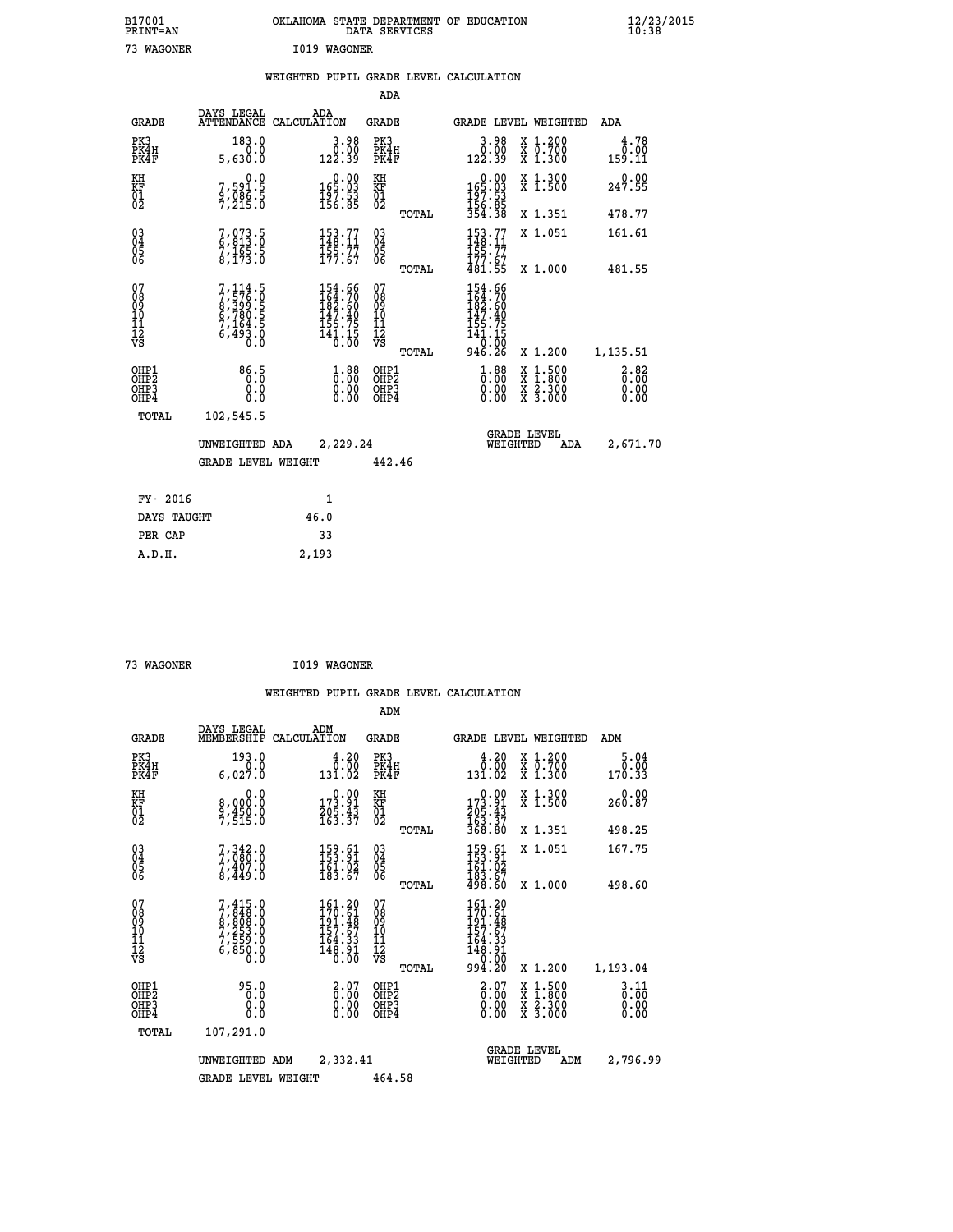# **B17001 OKLAHOMA STATE DEPARTMENT OF EDUCATION 12/23/2015 PRINT=AN DATA SERVICES 10:38 73 WAGONER I365 PORTER CONSOLIDATED**

|                                                                    |                                                                                     |      |                                                                 | ADA                                                 |       |                                                                                                    |                                          |                              |
|--------------------------------------------------------------------|-------------------------------------------------------------------------------------|------|-----------------------------------------------------------------|-----------------------------------------------------|-------|----------------------------------------------------------------------------------------------------|------------------------------------------|------------------------------|
| <b>GRADE</b>                                                       | DAYS LEGAL<br>ATTENDANCE CALCULATION                                                | ADA  |                                                                 | <b>GRADE</b>                                        |       |                                                                                                    | GRADE LEVEL WEIGHTED                     | ADA                          |
| PK3<br>PK4H<br>PK4F                                                | 48.0<br>0.0<br>923.5                                                                |      | $\begin{smallmatrix} 1.04\ 0.00\\ 20.08 \end{smallmatrix}$      | PK3<br>PK4H<br>PK4F                                 |       | 1.04<br>ō:ŏō<br>20:08                                                                              | X 1.200<br>X 0.700<br>X 1.300            | 1.25<br>0.00<br>26.10        |
| KH<br>KF<br>01<br>02                                               | 0.0<br>1,681:0<br>1,690:0<br>1,808:5                                                |      | $36.54$<br>$36.74$<br>$39.32$                                   | KH<br>KF<br>01<br>02                                |       | $36.54$<br>$36.74$<br>$39.32$<br>$76.06$                                                           | X 1.300<br>X 1.500                       | 0.00<br>54.81                |
|                                                                    |                                                                                     |      |                                                                 |                                                     | TOTAL |                                                                                                    | X 1.351                                  | 102.76                       |
| $\begin{smallmatrix} 03 \\[-4pt] 04 \end{smallmatrix}$<br>Ŏ5<br>06 | $1,844.5$<br>$1,455.5$<br>$1,891.5$<br>$1,620.0$                                    |      | $\begin{array}{l} 40.10 \\ 31.64 \\ 41.12 \\ 35.22 \end{array}$ | $\begin{array}{c} 03 \\ 04 \\ 05 \\ 06 \end{array}$ |       | $\frac{40.10}{31.64}$<br>$\frac{41.12}{31.12}$<br>35.22<br>107.98                                  | X 1.051                                  | 42.15                        |
|                                                                    |                                                                                     |      |                                                                 |                                                     | TOTAL |                                                                                                    | X 1.000                                  | 107.98                       |
| 07<br>08<br>09<br>101<br>11<br>12<br>VS                            | $1,705.0$<br>$2,324.0$<br>$1,580.0$<br>$1,822.5$<br>$2,085.0$<br>$1,631.5$<br>$0.0$ |      | 37.07<br>50.52<br>34.35<br>39.62<br>35.33<br>5.47<br>35.47      | 07<br>08<br>09<br>11<br>11<br>12<br>VS              |       | $\begin{array}{r} 37.07 \\ 50.52 \\ 34.35 \\ 34.35 \\ 45.33 \\ 5.47 \\ 0.00 \\ 242.36 \end{array}$ |                                          |                              |
|                                                                    |                                                                                     |      |                                                                 |                                                     | TOTAL |                                                                                                    | X 1.200                                  | 290.83                       |
| OHP1<br>OHP <sub>2</sub><br>OH <sub>P3</sub><br>OHP4               | 0.0<br>0.000                                                                        |      | 0.00<br>$\begin{smallmatrix} 0.00 \ 0.00 \end{smallmatrix}$     | OHP1<br>OHP2<br>OHP <sub>3</sub>                    |       | 0.00<br>0.00                                                                                       | X 1:500<br>X 1:800<br>X 2:300<br>X 3:000 | 0.00<br>0.00<br>0.00<br>0.00 |
| TOTAL                                                              | 24,110.5                                                                            |      |                                                                 |                                                     |       |                                                                                                    |                                          |                              |
|                                                                    | UNWEIGHTED ADA                                                                      |      | 524.16                                                          |                                                     |       | WEIGHTED                                                                                           | <b>GRADE LEVEL</b><br>ADA                | 625.88                       |
|                                                                    | <b>GRADE LEVEL WEIGHT</b>                                                           |      |                                                                 | 101.72                                              |       |                                                                                                    |                                          |                              |
| FY- 2016                                                           |                                                                                     | 1    |                                                                 |                                                     |       |                                                                                                    |                                          |                              |
| DAYS TAUGHT                                                        |                                                                                     | 46.0 |                                                                 |                                                     |       |                                                                                                    |                                          |                              |
| PER CAP                                                            |                                                                                     | 68   |                                                                 |                                                     |       |                                                                                                    |                                          |                              |

 **A.D.H. 456**

 **73 WAGONER I365 PORTER CONSOLIDATED**

|                                                      |                                                                                     |                                                                      | ADM                                                 |       |                                                                                                                                             |                                          |                                 |
|------------------------------------------------------|-------------------------------------------------------------------------------------|----------------------------------------------------------------------|-----------------------------------------------------|-------|---------------------------------------------------------------------------------------------------------------------------------------------|------------------------------------------|---------------------------------|
| <b>GRADE</b>                                         | DAYS LEGAL<br>MEMBERSHIP                                                            | ADM<br>CALCULATION                                                   | <b>GRADE</b>                                        |       |                                                                                                                                             | <b>GRADE LEVEL WEIGHTED</b>              | ADM                             |
| PK3<br>PK4H<br>PK4F                                  | 48.0<br>Ŏ.Ŏ<br>0.∂∂9                                                                | 1.04<br>0.00<br>21.00                                                | PK3<br>PK4H<br>PK4F                                 |       | $\begin{smallmatrix} 1.04\ 0.00\\ 21.00 \end{smallmatrix}$                                                                                  | X 1.200<br>X 0.700<br>X 1.300            | 1.25<br>$2\bar{7}\cdot\bar{30}$ |
| KH<br>KF<br>01<br>02                                 | 0.0<br>$1,747.0$<br>$1,760.0$<br>$1,918.0$                                          | $\begin{smallmatrix} 0.00\\ 37.98\\ 38.26\\ 41.70 \end{smallmatrix}$ | KH<br>KF<br>01<br>02                                |       | $37.98$<br>$38.26$<br>$38.26$<br>$41.70$<br>$79.96$                                                                                         | X 1.300<br>X 1.500                       | 0.00<br>56.97                   |
|                                                      |                                                                                     |                                                                      |                                                     | TOTAL |                                                                                                                                             | X 1.351                                  | 108.03                          |
| 03<br>04<br>05<br>06                                 | $1, 914.0$<br>$1, 522.0$<br>$1, 964.0$<br>$1, 678.0$                                | $\begin{smallmatrix} 41.61\ 33.09\ 42.70\ 36.48 \end{smallmatrix}$   | $\begin{array}{c} 03 \\ 04 \\ 05 \\ 06 \end{array}$ |       | $\begin{smallmatrix} 41.61\ 33.09\ 42.70\ 36.48\ 112.27 \end{smallmatrix}$                                                                  | X 1.051                                  | 43.73                           |
|                                                      |                                                                                     |                                                                      |                                                     | TOTAL |                                                                                                                                             | X 1.000                                  | 112.27                          |
| 07<br>08<br>09<br>101<br>112<br>VS                   | $1,755.0$<br>$2,415.0$<br>$1,644.0$<br>$1,929.0$<br>$2,175.0$<br>$1,734.0$<br>$0.0$ | 38.15<br>52.50<br>35.74<br>41.93<br>47.28<br>37.70<br>Ó.ÓŎ           | 07<br>08<br>09<br>11<br>11<br>12<br>VS              |       | $\begin{array}{r} 38\cdot 15 \\ 52\cdot 50 \\ 35\cdot 74 \\ 41\cdot 93 \\ 47\cdot 28 \\ 37\cdot 70 \\ 0\cdot 00 \\ 253\cdot 30 \end{array}$ |                                          |                                 |
|                                                      |                                                                                     |                                                                      |                                                     | TOTAL |                                                                                                                                             | X 1.200                                  | 303.96                          |
| OHP1<br>OHP2<br>OH <sub>P3</sub><br>OH <sub>P4</sub> | 0.0<br>0.000                                                                        |                                                                      | OHP1<br>OHP2<br>OHP <sub>3</sub>                    |       | $0.00$<br>$0.00$<br>0.00                                                                                                                    | X 1:500<br>X 1:800<br>X 2:300<br>X 3:000 | 0.00<br>0.00<br>0.00<br>0.00    |
| TOTAL                                                | 25, 169.0                                                                           |                                                                      |                                                     |       |                                                                                                                                             |                                          |                                 |
|                                                      | UNWEIGHTED ADM                                                                      | 547.16                                                               |                                                     |       |                                                                                                                                             | <b>GRADE LEVEL</b><br>WEIGHTED<br>ADM    | 653.51                          |
|                                                      | <b>GRADE LEVEL WEIGHT</b>                                                           |                                                                      | 106.35                                              |       |                                                                                                                                             |                                          |                                 |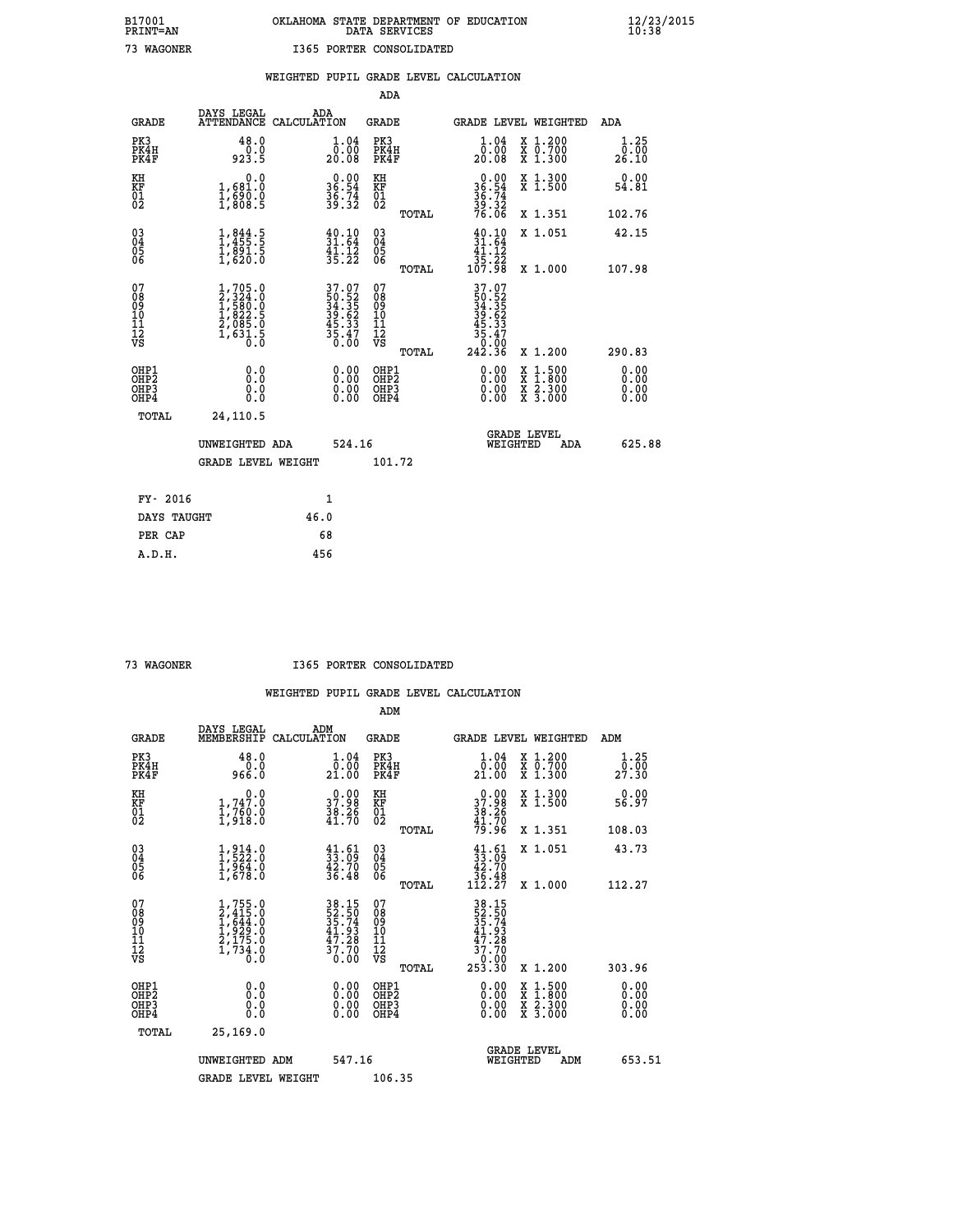| 7001<br>INT=AN | OKLAHOMA STATE DEPARTMENT OF EDUCATION<br>DATA SERVICES |  |
|----------------|---------------------------------------------------------|--|
| WAGONER        | COUNTY TOTALS                                           |  |

 **B17001<br>PRINT=AN** 

 **B17001 OKLAHOMA STATE DEPARTMENT OF EDUCATION 12/23/2015**

|                                                                    |                                                                                                 | WEIGHTED PUPIL GRADE LEVEL CALCULATION                                         |                                                 |                                                                                          |                                                                                                  |                           |
|--------------------------------------------------------------------|-------------------------------------------------------------------------------------------------|--------------------------------------------------------------------------------|-------------------------------------------------|------------------------------------------------------------------------------------------|--------------------------------------------------------------------------------------------------|---------------------------|
|                                                                    |                                                                                                 |                                                                                | <b>ADA</b>                                      |                                                                                          |                                                                                                  |                           |
| <b>GRADE</b>                                                       | DAYS LEGAL                                                                                      | ADA<br>ATTENDANCE CALCULATION                                                  | GRADE                                           | GRADE LEVEL WEIGHTED                                                                     |                                                                                                  | ADA                       |
| PK3<br>PK4H<br>PK4F                                                | 541.0<br>$\frac{6}{7}, \frac{5}{212}$ .9                                                        | 12.08<br>149.16<br>157.80                                                      | PK3<br>PK4H<br>PK4F                             | 12.08<br>$149.16$<br>$157.80$                                                            | X 1.200<br>X 0.700<br>X 1.300                                                                    | 14.50<br>104.41<br>205.14 |
| KH<br><b>KF</b><br>01<br>02                                        | 0.0<br>20,587.0<br>22,979.5<br>20,260.0                                                         | $\begin{smallmatrix} 0.00\\ 459.26\\ 512.37\\ 452.02 \end{smallmatrix}$        | KH<br><b>KF</b><br>01<br>02                     | $\begin{smallmatrix}&&0.00\\4\,59.26\\512.37\\4\,52.02\\9\,64.39\end{smallmatrix}$       | X 1.300<br>X 1.500                                                                               | 0.00<br>688.90            |
|                                                                    |                                                                                                 |                                                                                | TOTAL                                           |                                                                                          | X 1.351                                                                                          | 1,302.89                  |
| $\begin{smallmatrix} 03 \\[-4pt] 04 \end{smallmatrix}$<br>Ŏ5<br>ŌĞ | 20,683.0<br>19,300.0<br>20,181.5<br>20,478.0                                                    | 461.92<br>$450.23$<br>$456.30$                                                 | $\substack{03 \\ 04}$<br>$\frac{05}{06}$        | $461.92$<br>$431.13$<br>450.23                                                           | X 1.051                                                                                          | 1,823.14                  |
|                                                                    |                                                                                                 |                                                                                | TOTAL                                           | 30.345<br>1,337.66                                                                       | X 1.000                                                                                          | 1,337.66                  |
| 07<br>08<br>09<br>11<br>11<br>12<br>VS                             | $20, 247.0$<br>$21, 033.5$<br>$21, 513.0$<br>$20, 294.5$<br>$20, 106.0$<br>$18, 303.0$<br>$0.0$ | $452.08$<br>$468.73$<br>$479.60$<br>$453.58$<br>$448.63$<br>$408.46$<br>$0.00$ | 07<br>08<br>09<br>11<br>11<br>12<br>VS<br>TOTAL | $452.08$<br>$468.73$<br>$479.60$<br>$453.58$<br>$448.63$<br>$408.46$<br>0.00<br>2,711.08 | X 1.200                                                                                          | 3,253.29                  |
| OHP1                                                               |                                                                                                 |                                                                                | OHP1                                            |                                                                                          |                                                                                                  |                           |
| OH <sub>P</sub> 2<br>OHP3<br>OHP4                                  | 86.5<br>0.0<br>0.0                                                                              | $1.88$<br>$0.00$<br>0.00<br>0.00                                               | OH <sub>P</sub> 2<br>OHP3<br>OHP4               | $1.88$<br>$0.00$<br>0.00<br>0.00                                                         | $\begin{smallmatrix} x & 1 & 500 \\ x & 1 & 800 \\ x & 2 & 300 \\ x & 3 & 000 \end{smallmatrix}$ | 3.82<br>0.00<br>0.00      |
| TOTAL                                                              | 280,369.0                                                                                       |                                                                                |                                                 |                                                                                          |                                                                                                  |                           |
|                                                                    | UNWEIGHTED ADA                                                                                  | 6,255.23                                                                       |                                                 | <b>GRADE LEVEL</b><br>WEIGHTED                                                           | ADA                                                                                              | 7,395.09                  |
|                                                                    | <b>GRADE LEVEL WEIGHT</b>                                                                       |                                                                                | 1,139.86                                        |                                                                                          |                                                                                                  |                           |
| FY- 2016                                                           |                                                                                                 | 1                                                                              |                                                 |                                                                                          |                                                                                                  |                           |
| DAYS TAUGHT                                                        |                                                                                                 | 179.0                                                                          |                                                 |                                                                                          |                                                                                                  |                           |
| PER CAP                                                            |                                                                                                 | 182                                                                            |                                                 |                                                                                          |                                                                                                  |                           |

 **WAGONER COUNTY TOTALS**

 **A.D.H. 5,276**

|                                                       |                                                                                                            |                                                                         | ADM                                              |                                                                                                                                                           |                                                                                                  |                              |
|-------------------------------------------------------|------------------------------------------------------------------------------------------------------------|-------------------------------------------------------------------------|--------------------------------------------------|-----------------------------------------------------------------------------------------------------------------------------------------------------------|--------------------------------------------------------------------------------------------------|------------------------------|
| <b>GRADE</b>                                          | DAYS LEGAL<br>MEMBERSHIP                                                                                   | ADM<br>CALCULATION                                                      | <b>GRADE</b>                                     | <b>GRADE LEVEL WEIGHTED</b>                                                                                                                               |                                                                                                  | ADM                          |
| PK3<br>PK4H<br>PK4F                                   | 581.0<br>5,834.0                                                                                           | 12.99<br>$\frac{155}{168}\cdot\frac{52}{58}$                            | PK3<br>PK4H<br>PK4F                              | $12.99$<br>$155.32$<br>$168.58$                                                                                                                           | $\begin{smallmatrix} x & 1.200 \\ x & 0.700 \end{smallmatrix}$<br>X 1.300                        | 14.50<br>108.72<br>219.16    |
| KH<br>KF<br>01<br>02                                  | 0.0<br>21,621.0<br>23,907.0<br>20,993.0                                                                    | $\begin{smallmatrix} &0.00\\ 482.33\\ 533.05\\ 468.29\end{smallmatrix}$ | KH<br>KF<br>01<br>02                             | 0.00<br>$\begin{smallmatrix} 4 & 8 & 2 & 3 & 3 \\ 5 & 3 & 3 & 0 & 5 \\ 5 & 3 & 3 & 0 & 5 \\ 4 & 6 & 8 & 2 & 9 \\ 1 & 0 & 0 & 1 & 3 & 4 \end{smallmatrix}$ | X 1.300<br>X 1.500                                                                               | 0.00<br>723.50               |
|                                                       |                                                                                                            |                                                                         | TOTAL                                            |                                                                                                                                                           | X 1.351                                                                                          | 1,352.82                     |
| 03<br>04<br>05<br>06                                  | 21,429.0<br>20,075.0<br>20,973.0<br>21, 263.0                                                              | 478.56<br>448.44<br>467.93<br>473.83                                    | $\substack{03 \\ 04}$<br>05                      | 478.56<br>448.44<br>467.93<br>473.83                                                                                                                      | X 1.051                                                                                          | 502.96                       |
|                                                       |                                                                                                            |                                                                         | TOTAL                                            | 1,390.20                                                                                                                                                  | X 1.000                                                                                          | 1,390.20                     |
| 07<br>08<br>09<br>11<br>11<br>12<br>VS                | $\begin{smallmatrix} 21,191.0\\ 22,047.0\\ 22,643.0\\ 21,547.0\\ 21,219.0\\ 19,375.0\\ 0\end{smallmatrix}$ | 473.22<br>$\frac{491.77}{504.85}$<br>481.51<br>473.50<br>432.40<br>0.00 | 07<br>08<br>09<br>101<br>11<br>12<br>VS<br>TOTAL | 473.22<br>491.44<br>504.85<br>481.51<br>473.50<br>432.40<br>0.00<br>2,856.92                                                                              | X 1.200                                                                                          | 3,428.30                     |
| OHP1<br>OH <sub>P</sub> 2<br>OH <sub>P3</sub><br>OHP4 | 95.0<br>0.0<br>0.0<br>Ŏ.Ŏ                                                                                  | $\begin{smallmatrix} 2.07 \ 0.00 \ 0.00 \end{smallmatrix}$<br>0.00      | OHP1<br>OHP2<br>OHP3<br>OHP4                     | $\begin{smallmatrix} 2.07 \ 0.00 \ 0.00 \end{smallmatrix}$<br>0.00                                                                                        | $\begin{smallmatrix} x & 1 & 500 \\ x & 1 & 800 \\ x & 2 & 300 \\ x & 3 & 000 \end{smallmatrix}$ | 3.11<br>0.00<br>0.00<br>0.00 |
| TOTAL                                                 | 293,498.0                                                                                                  |                                                                         |                                                  |                                                                                                                                                           |                                                                                                  |                              |
|                                                       | UNWEIGHTED ADM                                                                                             | 6,548.31                                                                |                                                  | WEIGHTED                                                                                                                                                  | <b>GRADE LEVEL</b><br>ADM                                                                        | 7,744.36                     |
|                                                       | <b>GRADE LEVEL WEIGHT</b>                                                                                  |                                                                         | 1,196.05                                         |                                                                                                                                                           |                                                                                                  |                              |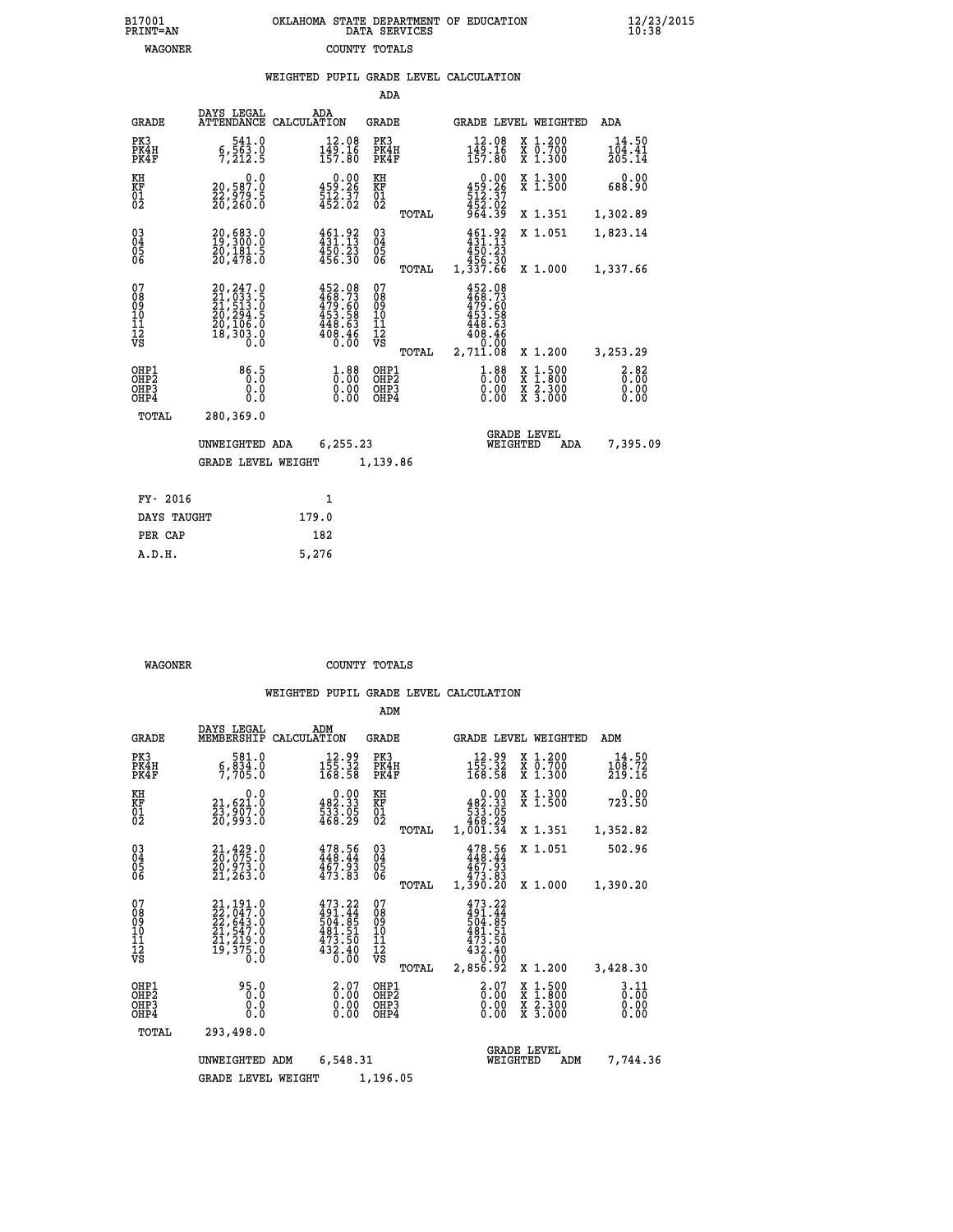| B17001<br>PRINT=AN                                |                                                           | OKLAHOMA STATE DEPARTMENT OF EDUCATION DATA SERVICES                     |                                                            |       |                                                                                                                  |                                                                                                  | $\frac{12}{23}$ /2015        |
|---------------------------------------------------|-----------------------------------------------------------|--------------------------------------------------------------------------|------------------------------------------------------------|-------|------------------------------------------------------------------------------------------------------------------|--------------------------------------------------------------------------------------------------|------------------------------|
| 74 WASHINGTON                                     |                                                           | I004 COPAN                                                               |                                                            |       |                                                                                                                  |                                                                                                  |                              |
|                                                   |                                                           | WEIGHTED PUPIL GRADE LEVEL CALCULATION                                   |                                                            |       |                                                                                                                  |                                                                                                  |                              |
|                                                   |                                                           |                                                                          | <b>ADA</b>                                                 |       |                                                                                                                  |                                                                                                  |                              |
| <b>GRADE</b>                                      | DAYS LEGAL                                                | ADA<br>ATTENDANCE CALCULATION                                            | GRADE                                                      |       |                                                                                                                  | <b>GRADE LEVEL WEIGHTED</b>                                                                      | ADA                          |
| PK3<br>PK4H<br>PK4F                               | 0.0<br>0.0<br>498.0                                       | 0.00<br>$\substack{0.001 \ 11.58}$                                       | PK3<br>PK4H<br>PK4F                                        |       | $\begin{smallmatrix} 0.00\\ 0.00\\ 11.58 \end{smallmatrix}$                                                      | X 1.200<br>X 0.700<br>X 1.300                                                                    | 0.00<br>0.00<br>15.05        |
| KH<br>KF<br>$\begin{matrix} 01 \ 02 \end{matrix}$ | 0.0<br>$711.5$<br>$634.5$<br>$674.0$                      | $\begin{smallmatrix} 0.00\\ 16.55\\ 14.76\\ 15.67 \end{smallmatrix}$     | ΚH<br>KF<br>01<br>02                                       |       | $\begin{array}{r} 0.00 \\ 16.55 \\ 14.76 \\ 15.67 \\ 30.43 \end{array}$                                          | X 1.300<br>X 1.500                                                                               | 0.00<br>24.83                |
|                                                   |                                                           |                                                                          |                                                            | TOTAL |                                                                                                                  | X 1.351                                                                                          | 41.11                        |
| 03<br>04<br>05<br>06                              | 520.0<br>916.5<br>689.0                                   | 12.09<br>21.31<br>16.02                                                  | $\begin{matrix} 03 \\ 04 \\ 05 \\ 06 \end{matrix}$         |       | $\frac{12.09}{21.31}$<br>16.02                                                                                   | X 1.051                                                                                          | 12.71                        |
|                                                   | 810.0                                                     | 18.84                                                                    |                                                            | TOTAL | $\frac{18.84}{56.17}$                                                                                            | X 1.000                                                                                          | 56.17                        |
| 07<br>08<br>09<br>11<br>11<br>12<br>VS            | 804.5<br>666.0<br>926.5<br>620.5<br>596.5<br>741.0<br>ō.ŏ | $18.71$<br>$21.55$<br>$21.55$<br>$14.43$<br>$13.87$<br>$17.25$<br>$0.00$ | 07<br>08<br>09<br>10<br>$\frac{11}{12}$<br>$\frac{12}{18}$ |       | 18.71<br>$\frac{15}{21}$ : $\frac{45}{55}$<br>$\frac{14}{15}$ : $\frac{43}{15}$<br>13.87<br>$\frac{17.25}{0.00}$ |                                                                                                  |                              |
|                                                   |                                                           |                                                                          |                                                            | TOTAL | 101.30                                                                                                           | X 1.200                                                                                          | 121.56                       |
| OHP1<br>OHP2<br>OH <sub>P3</sub><br>OHP4          | 0.0<br>0.0<br>0.0<br>0.0                                  | 0.00<br>0.00                                                             | OHP1<br>OH <sub>P</sub> 2<br>OHP3<br>OHP4                  |       | 0.00<br>0.00<br>0.00                                                                                             | $\begin{smallmatrix} x & 1 & 500 \\ x & 1 & 800 \\ x & 2 & 300 \\ x & 3 & 000 \end{smallmatrix}$ | 0.00<br>0.00<br>0.00<br>0.00 |
| <b>TOTAL</b>                                      | 9,808.5                                                   |                                                                          |                                                            |       |                                                                                                                  |                                                                                                  |                              |
|                                                   | UNWEIGHTED ADA                                            | 228.12                                                                   |                                                            |       |                                                                                                                  | <b>GRADE LEVEL</b><br>WEIGHTED<br>ADA                                                            | 271.43                       |
|                                                   | <b>GRADE LEVEL WEIGHT</b>                                 |                                                                          |                                                            | 43.31 |                                                                                                                  |                                                                                                  |                              |
| FY- 2016                                          |                                                           | 1                                                                        |                                                            |       |                                                                                                                  |                                                                                                  |                              |
| DAYS TAUGHT                                       |                                                           | 43.0                                                                     |                                                            |       |                                                                                                                  |                                                                                                  |                              |
|                                                   |                                                           |                                                                          |                                                            |       |                                                                                                                  |                                                                                                  |                              |

| DAYS TAUGHT | 43.0 |
|-------------|------|
| PER CAP     | 130  |
| A.D.H.      | 88   |
|             |      |

```
 74 WASHINGTON I004 COPAN
```

|                                                                              |                                                             |                                                                                                                               |                                                 | WEIGHTED PUPIL GRADE LEVEL CALCULATION                                                                                                                                                                                                                                                                                     |                              |
|------------------------------------------------------------------------------|-------------------------------------------------------------|-------------------------------------------------------------------------------------------------------------------------------|-------------------------------------------------|----------------------------------------------------------------------------------------------------------------------------------------------------------------------------------------------------------------------------------------------------------------------------------------------------------------------------|------------------------------|
|                                                                              |                                                             |                                                                                                                               | ADM                                             |                                                                                                                                                                                                                                                                                                                            |                              |
| <b>GRADE</b>                                                                 | DAYS LEGAL<br>MEMBERSHIP                                    | ADM<br>CALCULATION                                                                                                            | <b>GRADE</b>                                    | GRADE LEVEL WEIGHTED                                                                                                                                                                                                                                                                                                       | ADM                          |
| PK3<br>PK4H<br>PK4F                                                          | 0.0<br>ŏ:ŏ<br>516:0                                         | 0.00<br>0.00<br>12.00                                                                                                         | PK3<br>PK4H<br>PK4F                             | 0.00<br>X 1.200<br>X 0.700<br>X 1.300<br>0.00<br>12.00                                                                                                                                                                                                                                                                     | 0.00<br>0.00<br>15.60        |
| KH<br>KF<br>01<br>02                                                         | 0.0<br>$761.0$<br>$667.0$<br>710.0                          | 17.70<br>$\frac{15.51}{16.51}$                                                                                                | KH<br>KF<br>01<br>02                            | $\begin{array}{r} 0.00 \\ 17.70 \\ 15.51 \\ 16.51 \\ 32.02 \end{array}$<br>X 1.300<br>X 1.500                                                                                                                                                                                                                              | 0.00<br>26.55                |
|                                                                              |                                                             |                                                                                                                               | TOTAL                                           | X 1.351                                                                                                                                                                                                                                                                                                                    | 43.26                        |
| 030404<br>ŌĞ                                                                 | $\frac{535.0}{246.0}$<br>$714.0$<br>822.0                   | $\begin{smallmatrix} 12\cdot\frac{44}{30} \ 22\cdot\frac{00}{30} \ 16\cdot\frac{60}{30} \ 19\cdot\frac{12} \end{smallmatrix}$ | $\substack{03 \\ 04}$<br>05<br>ŌĞ               | X 1.051<br>$\frac{12}{22}$ : $\frac{44}{00}$<br>$\frac{16.60}{19.12}$<br>57.72                                                                                                                                                                                                                                             | 13.07                        |
|                                                                              |                                                             |                                                                                                                               | TOTAL                                           | X 1.000                                                                                                                                                                                                                                                                                                                    | 57.72                        |
| 07<br>08<br>09<br>101<br>112<br>VS                                           | 817.0<br>687.0<br>977:0<br>653:0<br>602:0<br>770:0<br>770:0 | $19.00$<br>$15.98$<br>$22.72$<br>$15.19$<br>$14.00$<br>$\frac{17.93}{0.00}$                                                   | 07<br>08<br>09<br>11<br>11<br>12<br>VS<br>TOTAL | 19.00<br>15.98<br>22.72<br>15.19<br>14.00<br>ī7.93<br>00.0 <sup>1</sup><br>82.01<br>X 1.200                                                                                                                                                                                                                                | 125.78                       |
| OHP1<br>OH <sub>P</sub> <sub>2</sub><br>OH <sub>P3</sub><br>OH <sub>P4</sub> | 0.0<br>0.000                                                | 0.00<br>0.00<br>0.00                                                                                                          | OHP1<br>OH <sub>P</sub> 2<br>OHP3<br>OHP4       | $\begin{smallmatrix} 0.00 & 0.00 & 0.00 & 0.00 & 0.00 & 0.00 & 0.00 & 0.00 & 0.00 & 0.00 & 0.00 & 0.00 & 0.00 & 0.00 & 0.00 & 0.00 & 0.00 & 0.00 & 0.00 & 0.00 & 0.00 & 0.00 & 0.00 & 0.00 & 0.00 & 0.00 & 0.00 & 0.00 & 0.00 & 0.00 & 0.00 & 0.00 & 0.00 & 0.00 & 0.00 & 0.0$<br>X 1:500<br>X 1:800<br>X 2:300<br>X 3:000 | 0.00<br>0.00<br>0.00<br>0.00 |
| TOTAL                                                                        | 10,177.0                                                    |                                                                                                                               |                                                 |                                                                                                                                                                                                                                                                                                                            |                              |
|                                                                              | UNWEIGHTED ADM                                              | 236.70                                                                                                                        |                                                 | <b>GRADE LEVEL</b><br>WEIGHTED<br>ADM                                                                                                                                                                                                                                                                                      | 281.98                       |
|                                                                              | <b>GRADE LEVEL WEIGHT</b>                                   |                                                                                                                               | 45.28                                           |                                                                                                                                                                                                                                                                                                                            |                              |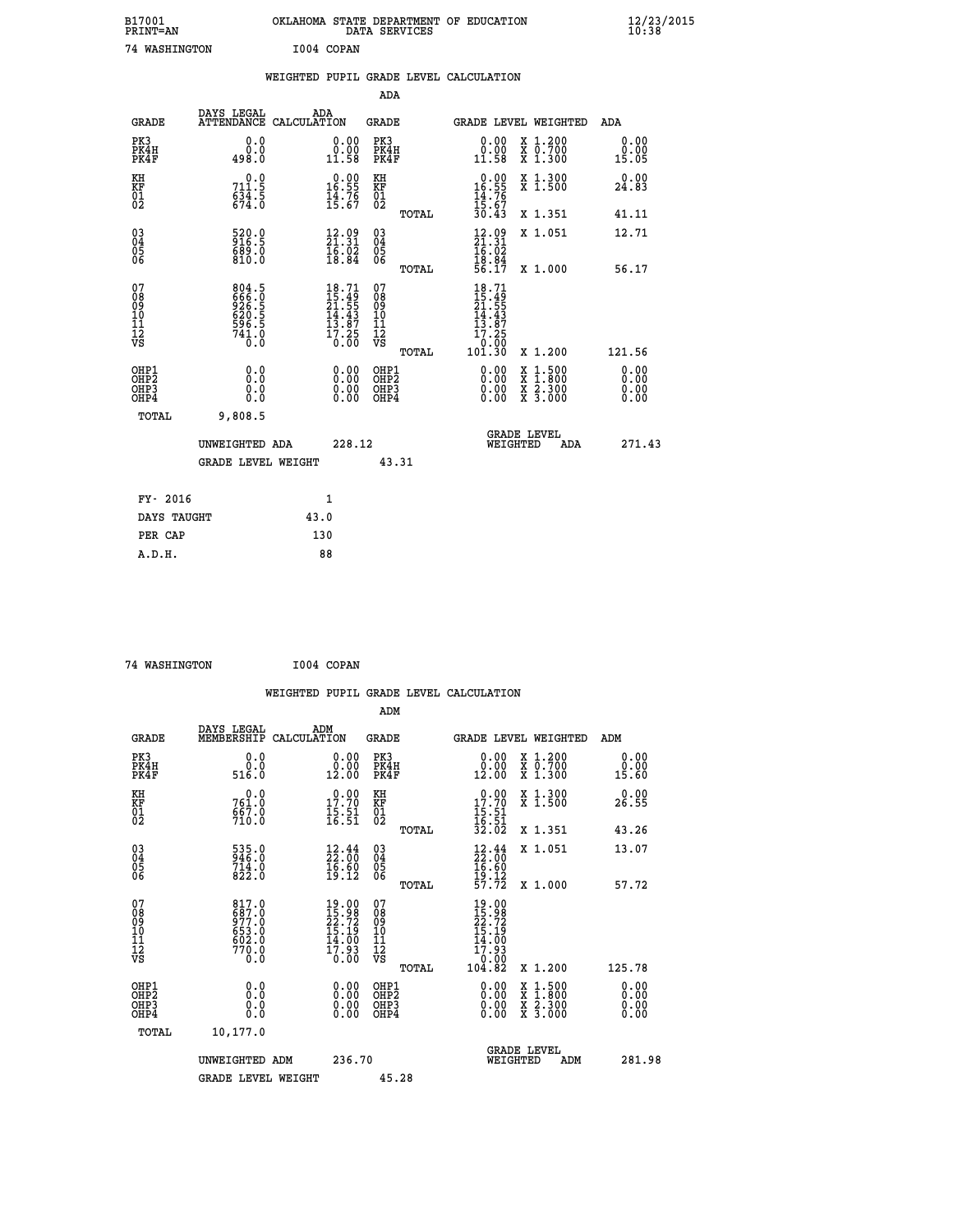| B17001<br>PRINT=AN                                                    |                                                                       | OKLAHOMA STATE DEPARTMENT OF EDUCATION DATA SERVICES         |                                                    |                                                                          |                                          | $\frac{12}{23}$ /2015        |
|-----------------------------------------------------------------------|-----------------------------------------------------------------------|--------------------------------------------------------------|----------------------------------------------------|--------------------------------------------------------------------------|------------------------------------------|------------------------------|
| 74 WASHINGTON                                                         |                                                                       | I007 DEWEY                                                   |                                                    |                                                                          |                                          |                              |
|                                                                       |                                                                       | WEIGHTED PUPIL GRADE LEVEL CALCULATION                       |                                                    |                                                                          |                                          |                              |
|                                                                       |                                                                       |                                                              | <b>ADA</b>                                         |                                                                          |                                          |                              |
| <b>GRADE</b>                                                          | DAYS LEGAL<br>ATTENDANCE CALCULATION                                  | ADA                                                          | GRADE                                              |                                                                          | GRADE LEVEL WEIGHTED                     | <b>ADA</b>                   |
| PK3<br>PK4H<br>PK4F                                                   | 0.0<br>0.0<br>2,932.0                                                 | 0.00<br>ةة.ة<br>81.81                                        | PK3<br>PK4H<br>PK4F                                | $\begin{smallmatrix} 0.00\\ 0.00\\ 69.81 \end{smallmatrix}$              | X 1.200<br>X 0.700<br>X 1.300            | 0.00<br>ةة.ة<br>90.75        |
| KH<br>KF<br>$\begin{matrix} 01 \ 02 \end{matrix}$                     | 0.0<br>3,422:0<br>3,199:5<br>4,006:5                                  | $0.00\n81.48\n76.18\n95.39$                                  | ΚH<br>KF<br>01<br>02                               | $\begin{array}{c} 0.00 \\ 81.48 \\ 76.18 \\ 95.39 \\ 171.57 \end{array}$ | X 1.300<br>X 1.500                       | 0.00<br>122.22               |
|                                                                       |                                                                       |                                                              | TOTAL                                              |                                                                          | X 1.351                                  | 231.79                       |
| $\substack{03 \ 04}$<br>Ŏ5<br>06                                      | 3,180.0<br>3,631.0<br>3,911.0<br>3,580.0                              | $75.71$<br>86.45<br>$\frac{93.12}{85.24}$                    | $\begin{matrix} 03 \\ 04 \\ 05 \\ 06 \end{matrix}$ | $75.71$<br>$86.45$<br>$93.12$                                            | X 1.051                                  | 79.57                        |
|                                                                       |                                                                       |                                                              | TOTAL                                              | 85.24<br>264.81                                                          | X 1.000                                  | 264.81                       |
| 07<br>08<br>09<br>10<br>11<br>Ī2<br>VS                                | 3,906.0<br>3,893.0<br>3,780.5<br>3,701.0<br>3,143.5<br>3,623.5<br>0.0 | 93.00<br>92.69<br>90.01<br>88.12<br>74.85<br>86.27<br>86.270 | 07<br>08901112<br>1112<br>VS<br>TOTAL              | 93.00<br>92.69<br>90.01<br>89.12<br>$74.85$<br>$86.27$<br>0.00<br>524.94 | X 1.200                                  | 629.93                       |
| OHP1<br>OH <sub>P</sub> 2<br>OH <sub>P3</sub><br>OHP4<br><b>TOTAL</b> | 0.0<br>0.0<br>0.0<br>49,909.5                                         | 0.00<br>0.00                                                 | OHP1<br>OHP <sub>2</sub><br>OHP3<br>OHP4           | 0.00<br>0.00<br>0.00                                                     | X 1:500<br>X 1:800<br>X 2:300<br>X 3:000 | 0.00<br>0.00<br>0.00<br>0.00 |
|                                                                       | UNWEIGHTED ADA<br>GRADE LEVEL WEIGHT                                  | 1,188.32                                                     | 230.75                                             | WEIGHTED                                                                 | <b>GRADE LEVEL</b><br>ADA                | 1,419.07                     |
| FY- 2016<br>DAYS TAUGHT                                               |                                                                       | 1<br>42.0                                                    |                                                    |                                                                          |                                          |                              |

| FY- 2016    |      |
|-------------|------|
| DAYS TAUGHT | 42.0 |
| PER CAP     | 44   |
| A.D.H.      | 712  |
|             |      |

| 74 WASHINGTON | I007 DEWEY |
|---------------|------------|
|               |            |

|                                    |                                                      |                                                                                   |                    |                                                             |                                        |       | WEIGHTED PUPIL GRADE LEVEL CALCULATION                                                                                                                                                                                                                                         |                                          |                       |  |
|------------------------------------|------------------------------------------------------|-----------------------------------------------------------------------------------|--------------------|-------------------------------------------------------------|----------------------------------------|-------|--------------------------------------------------------------------------------------------------------------------------------------------------------------------------------------------------------------------------------------------------------------------------------|------------------------------------------|-----------------------|--|
|                                    |                                                      |                                                                                   |                    |                                                             | ADM                                    |       |                                                                                                                                                                                                                                                                                |                                          |                       |  |
|                                    | <b>GRADE</b>                                         | DAYS LEGAL<br>MEMBERSHIP                                                          | ADM<br>CALCULATION |                                                             | GRADE                                  |       |                                                                                                                                                                                                                                                                                | <b>GRADE LEVEL WEIGHTED</b>              | ADM                   |  |
| PK3                                | PK4H<br>PK4F                                         | 0.0<br>0.0<br>3,061.0                                                             |                    | $\begin{smallmatrix} 0.00\\ 0.00\\ 72.88 \end{smallmatrix}$ | PK3<br>PK4H<br>PK4F                    |       | $\begin{smallmatrix} 0.00\\ 0.00\\ 72.88 \end{smallmatrix}$                                                                                                                                                                                                                    | X 1.200<br>X 0.700<br>X 1.300            | 0.00<br>0.00<br>94.74 |  |
| KH<br>KF<br>01<br>02               |                                                      | 0.0<br>3,642:0<br>3,389:0<br>4,172:0                                              |                    | $0.00$<br>$86.71$<br>$\frac{80.69}{99.33}$                  | KH<br>KF<br>01<br>02                   |       | $\begin{smallmatrix} &0.00\ 86.71\ 80.69\ 99.33\ 180.02\ \end{smallmatrix}$                                                                                                                                                                                                    | X 1.300<br>X 1.500                       | 0.00<br>130.07        |  |
|                                    |                                                      |                                                                                   |                    |                                                             |                                        | TOTAL |                                                                                                                                                                                                                                                                                | X 1.351                                  | 243.21                |  |
| 03<br>04<br>05<br>06               |                                                      | 3,360.0<br>3,801.0<br>4,102.0<br>3,710.0                                          |                    | 80.00<br>90.50<br>97.67<br>88.33                            | 03<br>04<br>05<br>06                   |       | $\begin{smallmatrix}80.00\\90.50\\97.67\\88.33\\276.50\end{smallmatrix}$                                                                                                                                                                                                       | X 1.051                                  | 84.08                 |  |
|                                    |                                                      |                                                                                   |                    |                                                             |                                        | TOTAL |                                                                                                                                                                                                                                                                                | X 1.000                                  | 276.50                |  |
| 07<br>08<br>09<br>101<br>112<br>VS |                                                      | $4,086.0$<br>$4,061.0$<br>$4,062.0$<br>$4,004.0$<br>$3,369.0$<br>$3,933.0$<br>0.0 |                    | 97.29<br>96.71<br>96.71<br>96.33<br>80.21<br>83.64<br>0.00  | 07<br>08<br>09<br>11<br>11<br>12<br>VS |       | 97.29<br>96.691<br>96.713<br>98.331<br>89.214<br>93.640<br>559.87                                                                                                                                                                                                              |                                          |                       |  |
|                                    |                                                      |                                                                                   |                    |                                                             |                                        | TOTAL |                                                                                                                                                                                                                                                                                | X 1.200                                  | 671.84                |  |
|                                    | OHP1<br>OHP <sub>2</sub><br>OH <sub>P3</sub><br>OHP4 | 0.0<br>0.000                                                                      |                    | $0.00$<br>$0.00$<br>0.00                                    | OHP1<br>OHP2<br>OHP3<br>OHP4           |       | $\begin{smallmatrix} 0.00 & 0.00 & 0.00 & 0.00 & 0.00 & 0.00 & 0.00 & 0.00 & 0.00 & 0.00 & 0.00 & 0.00 & 0.00 & 0.00 & 0.00 & 0.00 & 0.00 & 0.00 & 0.00 & 0.00 & 0.00 & 0.00 & 0.00 & 0.00 & 0.00 & 0.00 & 0.00 & 0.00 & 0.00 & 0.00 & 0.00 & 0.00 & 0.00 & 0.00 & 0.00 & 0.0$ | X 1:500<br>X 1:800<br>X 2:300<br>X 3:000 | 0.00<br>0.00<br>0.00  |  |
|                                    | TOTAL                                                | 52,752.0                                                                          |                    |                                                             |                                        |       |                                                                                                                                                                                                                                                                                |                                          |                       |  |
|                                    |                                                      | UNWEIGHTED ADM                                                                    |                    | 1,255.98                                                    |                                        |       | WEIGHTED                                                                                                                                                                                                                                                                       | <b>GRADE LEVEL</b><br>ADM                | 1,500.44              |  |
|                                    |                                                      | <b>GRADE LEVEL WEIGHT</b>                                                         |                    |                                                             | 244.46                                 |       |                                                                                                                                                                                                                                                                                |                                          |                       |  |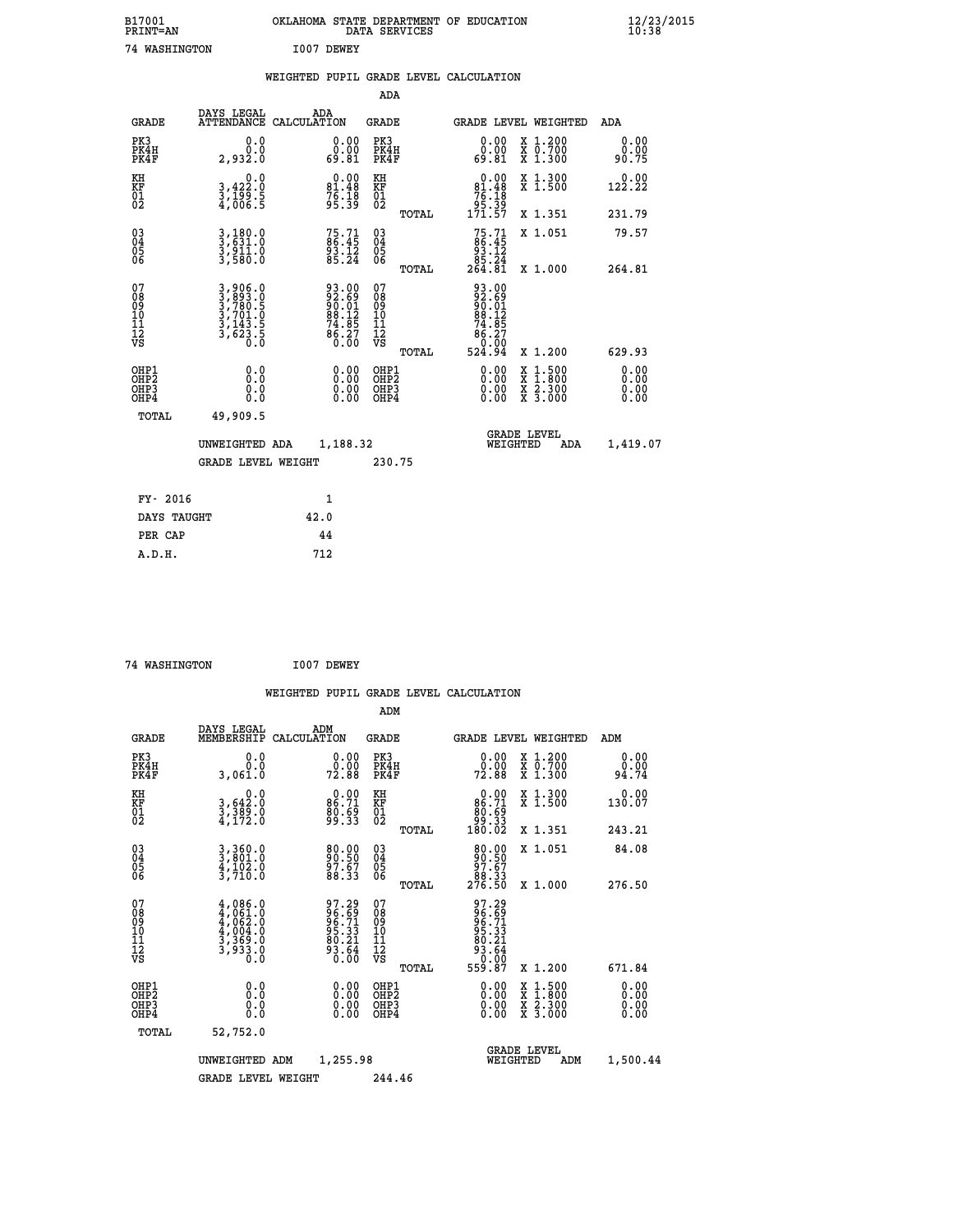| B17001<br><b>PRINT=AN</b> | OKLAHOMA STATE DEPARTMENT OF EDUCATION<br>DATA SERVICES | $\frac{12}{23}$ /2015 |
|---------------------------|---------------------------------------------------------|-----------------------|
| 74 WASHINGTON             | <b>I018 CANEY VALLEY</b>                                |                       |

|                                                                    |                                                                              | WEIGHTED PUPIL GRADE LEVEL CALCULATION                                   |                                                     |       |                                                                                                                                         |                                                                                                                                               |                               |
|--------------------------------------------------------------------|------------------------------------------------------------------------------|--------------------------------------------------------------------------|-----------------------------------------------------|-------|-----------------------------------------------------------------------------------------------------------------------------------------|-----------------------------------------------------------------------------------------------------------------------------------------------|-------------------------------|
|                                                                    |                                                                              |                                                                          | <b>ADA</b>                                          |       |                                                                                                                                         |                                                                                                                                               |                               |
| <b>GRADE</b>                                                       | DAYS LEGAL<br><b>ATTENDANCE</b>                                              | ADA<br>CALCULATION                                                       | <b>GRADE</b>                                        |       |                                                                                                                                         | GRADE LEVEL WEIGHTED                                                                                                                          | ADA                           |
| PK3<br>PK4H<br>PK4F                                                | 68.0<br>0.0<br>2,049.0                                                       | $\begin{smallmatrix} 1.55\\ 0.00\\ 46.57 \end{smallmatrix}$              | PK3<br>PK4H<br>PK4F                                 |       | $\frac{1}{0}$ : 55<br>46.57                                                                                                             | X 1.200<br>X 0.700<br>X 1.300                                                                                                                 | 1.86<br>$\bar{0.00}$<br>54.60 |
| KH<br>KF<br>01<br>02                                               | $\begin{smallmatrix} 0.0 \\ 2,603.5 \\ 2,508.0 \\ 2,380.5 \end{smallmatrix}$ | $\begin{smallmatrix} 0.00\\ 59.17\\ 57.00\\ 54.16 \end{smallmatrix}$     | KH<br>KF<br>01<br>02                                |       | $\begin{smallmatrix} &0.00\\ 59.17\\ 57.00\\ 54.16\\ 111.16\end{smallmatrix}$                                                           | X 1.300<br>X 1.500                                                                                                                            | 0.00<br>88.76                 |
|                                                                    |                                                                              |                                                                          |                                                     | TOTAL |                                                                                                                                         | X 1.351                                                                                                                                       | 150.18                        |
| $\begin{smallmatrix} 03 \\[-4pt] 04 \end{smallmatrix}$<br>Ŏ5<br>06 | 2,872.5<br>2,479.5<br>2,376.5<br>1,997.0                                     | 65.28<br>56.35<br>54.01<br>45.39                                         | $\begin{array}{c} 03 \\ 04 \\ 05 \\ 06 \end{array}$ |       | $\begin{array}{r} 65.28 \\ 56.35 \\ 54.01 \\ 45.39 \\ 155.75 \end{array}$                                                               | X 1.051                                                                                                                                       | 68.61                         |
|                                                                    |                                                                              |                                                                          |                                                     | TOTAL |                                                                                                                                         | X 1.000                                                                                                                                       | 155.75                        |
| 07<br>08901112<br>1112<br>VS                                       | 2,325.5<br>2,189.0<br>2,155.0<br>2,354.0<br>2,377.5<br>1,955.5<br>0.0        | $52.85$<br>$49.75$<br>$48.98$<br>$64.86$<br>$54.03$<br>$44.44$<br>$0.00$ | 07<br>08901112<br>1112<br>VS                        | TOTAL | 52.85<br>49.75<br>$\frac{18}{64}$ . 86<br>54. 86<br>54. 03<br>$\begin{array}{c}\n 4\overline{4} : 44 \\  0.00 \\  314.91\n \end{array}$ | X 1.200                                                                                                                                       | 377.89                        |
| OHP1<br>OHP2<br>OHP3<br>OHP4                                       | 0.0<br>0.0<br>0.0                                                            | 0.0000<br>$\begin{smallmatrix} 0.00 \ 0.00 \end{smallmatrix}$            | OHP1<br>OHP2<br>OHP3<br>OHP4                        |       | 0.00<br>0.00                                                                                                                            | 1:500<br>$\begin{smallmatrix} \mathtt{X} & 1 & 500 \\ \mathtt{X} & 1 & 800 \\ \mathtt{X} & 2 & 300 \\ \mathtt{X} & 3 & 000 \end{smallmatrix}$ | 0.00<br>0.00<br>0.00<br>0.00  |
| <b>TOTAL</b>                                                       | 33,191.0                                                                     |                                                                          |                                                     |       |                                                                                                                                         |                                                                                                                                               |                               |
|                                                                    | UNWEIGHTED ADA                                                               | 754.39                                                                   |                                                     |       | WEIGHTED                                                                                                                                | <b>GRADE LEVEL</b><br>ADA                                                                                                                     | 903.59                        |
|                                                                    | <b>GRADE LEVEL WEIGHT</b>                                                    |                                                                          | 149.20                                              |       |                                                                                                                                         |                                                                                                                                               |                               |
| FY- 2016                                                           |                                                                              | $\mathbf{1}$                                                             |                                                     |       |                                                                                                                                         |                                                                                                                                               |                               |
| DAYS TAUGHT                                                        |                                                                              | 44.0                                                                     |                                                     |       |                                                                                                                                         |                                                                                                                                               |                               |
| PER CAP                                                            |                                                                              | 70                                                                       |                                                     |       |                                                                                                                                         |                                                                                                                                               |                               |

 **74 WASHINGTON I018 CANEY VALLEY**

 **A.D.H. 647**

|                                          |                                                                                     |                                                                       | ADM                                                 |       |                                                                               |                                          |                       |
|------------------------------------------|-------------------------------------------------------------------------------------|-----------------------------------------------------------------------|-----------------------------------------------------|-------|-------------------------------------------------------------------------------|------------------------------------------|-----------------------|
| <b>GRADE</b>                             | DAYS LEGAL<br>MEMBERSHIP                                                            | ADM<br>CALCULATION                                                    | <b>GRADE</b>                                        |       |                                                                               | <b>GRADE LEVEL WEIGHTED</b>              | ADM                   |
| PK3<br>PK4H<br>PK4F                      | 68.0<br>ة:ة<br>2,197.0                                                              | $\begin{smallmatrix} 1.55\\ 0.00\\ 49.93 \end{smallmatrix}$           | PK3<br>PK4H<br>PK4F                                 |       | $\begin{smallmatrix} 1.55\\ 0.00\\ 49.93 \end{smallmatrix}$                   | X 1.200<br>X 0.700<br>X 1.300            | 1.86<br>ۆة:≬<br>64:91 |
| KH<br>KF<br>01<br>02                     | 0.0<br>2,708:0<br>2,635:0<br>2,497:0                                                | $\begin{smallmatrix} 0.00\\ 61.55\\ 59.89\\ 56.82 \end{smallmatrix}$  | KH<br>KF<br>01<br>02                                |       | $\begin{smallmatrix} &0.00\ 61.55\ 59.89\ 56.82\ 116.71\ \end{smallmatrix}$   | X 1.300<br>X 1.500                       | 0.00<br>92.33         |
|                                          |                                                                                     |                                                                       |                                                     | TOTAL |                                                                               | X 1.351                                  | 157.68                |
| 03<br>04<br>05<br>06                     | 2,992.0<br>2,596.0<br>2,461.0<br>2,095.0                                            | $\begin{smallmatrix} 68.00\\ 59.00\\ 55.93\\ 47.61 \end{smallmatrix}$ | $\begin{array}{c} 03 \\ 04 \\ 05 \\ 06 \end{array}$ |       | $\begin{smallmatrix} 68.00\\ 59.00\\ 55.93\\ 47.61\\ 42.54 \end{smallmatrix}$ | X 1.051                                  | 71.47                 |
|                                          |                                                                                     |                                                                       |                                                     | TOTAL |                                                                               | X 1.000                                  | 162.54                |
| 07<br>08<br>09<br>101<br>11<br>12<br>VS  | $2,434.0$<br>$2,280.0$<br>$2,316.0$<br>$3,020.0$<br>$2,492.0$<br>$2,128.0$<br>$0.0$ | 55.32<br>52.64<br>52.64<br>68.64<br>56.64<br>56.36<br>0.00            | 07<br>08<br>09<br>01<br>11<br>11<br>12<br>VS        | TOTAL | 55.32<br>52.82<br>52.644<br>68.64<br>56.64<br>53.33.42                        | X 1.200                                  | 400.10                |
|                                          |                                                                                     |                                                                       |                                                     |       |                                                                               |                                          | 0.00                  |
| OHP1<br>OHP2<br>OH <sub>P3</sub><br>OHP4 |                                                                                     |                                                                       | OHP1<br>OHP2<br>OHP <sub>3</sub>                    |       | $0.00$<br>$0.00$<br>0.00                                                      | X 1:500<br>X 1:800<br>X 2:300<br>X 3:000 | 0.00<br>0.00          |
| TOTAL                                    | 34,919.0                                                                            |                                                                       |                                                     |       |                                                                               |                                          |                       |
|                                          | UNWEIGHTED<br>ADM                                                                   | 793.70                                                                |                                                     |       |                                                                               | GRADE LEVEL<br>WEIGHTED<br>ADM           | 950.89                |
|                                          | <b>GRADE LEVEL WEIGHT</b>                                                           |                                                                       | 157.19                                              |       |                                                                               |                                          |                       |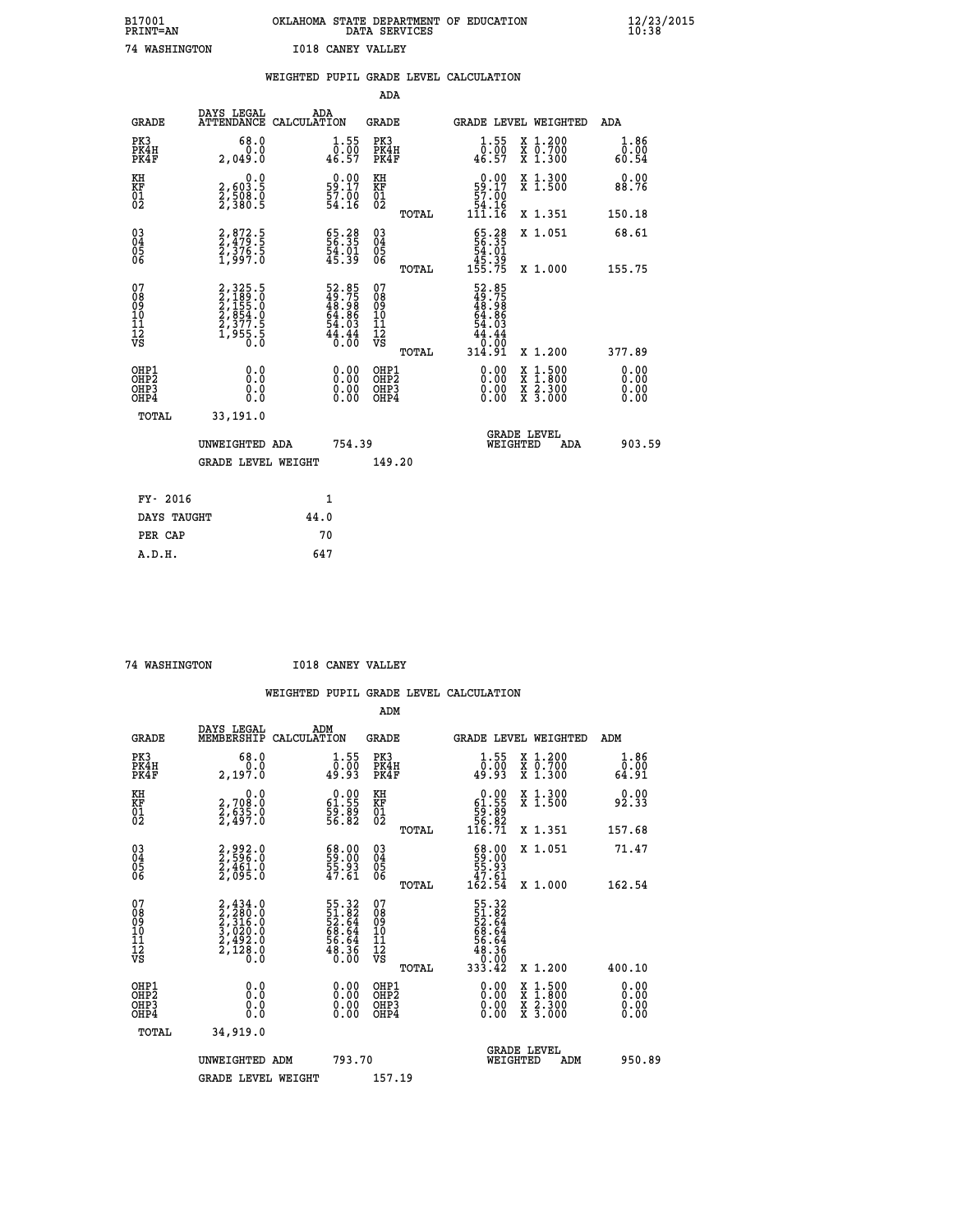| B17001          | OKLAHOMA STATE DEPARTMENT OF EDUCATION |
|-----------------|----------------------------------------|
| <b>PRINT=AN</b> | DATA SERVICES                          |
| 74 WASHINGTON   | <b>I030 BARTLESVILLE</b>               |

|                                                                    |                                                                                                                                                                                                               | WEIGHTED PUPIL GRADE LEVEL CALCULATION                                            |                                   |       |                                                                                                             |                                                                                                                                           |                                    |
|--------------------------------------------------------------------|---------------------------------------------------------------------------------------------------------------------------------------------------------------------------------------------------------------|-----------------------------------------------------------------------------------|-----------------------------------|-------|-------------------------------------------------------------------------------------------------------------|-------------------------------------------------------------------------------------------------------------------------------------------|------------------------------------|
|                                                                    |                                                                                                                                                                                                               |                                                                                   | ADA                               |       |                                                                                                             |                                                                                                                                           |                                    |
| <b>GRADE</b>                                                       |                                                                                                                                                                                                               | DAYS LEGAL ADA ADA ATTENDANCE CALCULATION                                         | GRADE                             |       |                                                                                                             | GRADE LEVEL WEIGHTED                                                                                                                      | ADA                                |
| PK3<br>PK4H<br>PK4F                                                | 437.0<br>0.0<br>15,405.5                                                                                                                                                                                      | 10.66<br>0.00<br>375.74                                                           | PK3<br>PK4H<br>PK4F               |       | 10.66<br>0.00<br>375.74                                                                                     | X 1.200<br>X 0.700<br>X 1.300                                                                                                             | 12.79<br>0.00<br>488.46            |
| KH<br>KF<br>01<br>02                                               | 0.0<br>18,264:5<br>18,749:5<br>17,423:5                                                                                                                                                                       | $0.00$<br>445.48<br>457.30<br>424.96                                              | KH<br>KF<br>01<br>02              |       | 0.00<br>$445.48$<br>$457.30$<br>$424.96$<br>$882.26$                                                        | X 1.300<br>X 1.500                                                                                                                        | 0.00<br>668.22                     |
|                                                                    |                                                                                                                                                                                                               |                                                                                   |                                   | TOTAL |                                                                                                             | X 1.351                                                                                                                                   | 1,191.93                           |
| $\begin{smallmatrix} 03 \\[-4pt] 04 \end{smallmatrix}$<br>Ŏ5<br>ŌĞ | $\begin{smallmatrix} 18,116.5\\ 16,585.5\\ 15,657.0\\ 17,111.5 \end{smallmatrix}$                                                                                                                             | $\begin{smallmatrix} 441.87\\ 404.52\\ 381.88\\ 417.36 \end{smallmatrix}$         | $\substack{03 \\ 04}$<br>05<br>06 |       | $441.87$<br>$404.52$<br>$\begin{array}{r} 381.88 \\ 381.88 \\ 417.36 \\ 1,203.76 \end{array}$               | X 1.051                                                                                                                                   | 464.41                             |
|                                                                    |                                                                                                                                                                                                               |                                                                                   |                                   | TOTAL |                                                                                                             | X 1.000                                                                                                                                   | 1,203.76                           |
| 07<br>08901112<br>1112<br>VS                                       | $\begin{smallmatrix} 16\,, & 455\,, & 0\\ 15\,, & 885\,, & 0\\ 20\,, & 872\,, & 5\\ 17\,, & 055\,, & 5\\ 17\,, & 075\,, & 5\\ 17\,, & 335\,, & 5\\ 15\,, & 335\,, & 5\\ 0\,. & 0\,. & 0\,. \end{smallmatrix}$ | $401.34$<br>$387.44$<br>$511.66$<br>$417.68$<br>$429.25$<br>$\frac{377.73}{0.00}$ | 07<br>08901112<br>1112<br>VS      | TOTAL | 401.34<br>387.44<br>511.66<br>417.68<br>$\begin{array}{r} 420.25 \\ 377.73 \\ 0.00 \\ 2,516.10 \end{array}$ | X 1.200                                                                                                                                   | 3,019.32                           |
| OHP1<br>OHP <sub>2</sub><br>OH <sub>P3</sub><br>OHP4               | 119.5<br>0.0<br>0.0                                                                                                                                                                                           | $\frac{2.91}{0.00}$<br>$0.00$<br>0.00                                             | OHP1<br>OHP2<br>OHP3<br>OHP4      |       | $2.91$<br>$0.00$<br>0.00<br>0.00                                                                            | $\begin{smallmatrix} \mathtt{X} & 1\cdot500\\ \mathtt{X} & 1\cdot800\\ \mathtt{X} & 2\cdot300\\ \mathtt{X} & 3\cdot000 \end{smallmatrix}$ | $\frac{4}{0}$ : 37<br>0.00<br>0.00 |
| TOTAL                                                              | 240,549.0                                                                                                                                                                                                     |                                                                                   |                                   |       |                                                                                                             |                                                                                                                                           |                                    |
|                                                                    | UNWEIGHTED ADA                                                                                                                                                                                                | 5,878.78                                                                          |                                   |       | WEIGHTED                                                                                                    | <b>GRADE LEVEL</b><br>ADA                                                                                                                 | 7,053.26                           |
|                                                                    | <b>GRADE LEVEL WEIGHT</b>                                                                                                                                                                                     |                                                                                   | 1,174.48                          |       |                                                                                                             |                                                                                                                                           |                                    |
| FY- 2016                                                           |                                                                                                                                                                                                               | 1                                                                                 |                                   |       |                                                                                                             |                                                                                                                                           |                                    |
| DAYS TAUGHT                                                        |                                                                                                                                                                                                               | 41.0                                                                              |                                   |       |                                                                                                             |                                                                                                                                           |                                    |
| PER CAP                                                            |                                                                                                                                                                                                               | 33                                                                                |                                   |       |                                                                                                             |                                                                                                                                           |                                    |
| A.D.H.                                                             |                                                                                                                                                                                                               | 3,325                                                                             |                                   |       |                                                                                                             |                                                                                                                                           |                                    |

 **74 WASHINGTON I030 BARTLESVILLE**

|                                                       |                                                                                       |                                                                                               | ADM                                              |                                                                                      |                                                                                                  |                              |
|-------------------------------------------------------|---------------------------------------------------------------------------------------|-----------------------------------------------------------------------------------------------|--------------------------------------------------|--------------------------------------------------------------------------------------|--------------------------------------------------------------------------------------------------|------------------------------|
| <b>GRADE</b>                                          | DAYS LEGAL<br>MEMBERSHIP                                                              | ADM<br>CALCULATION                                                                            | <b>GRADE</b>                                     | GRADE LEVEL WEIGHTED                                                                 |                                                                                                  | ADM                          |
| PK3<br>PK4H<br>PK4F                                   | 437.0<br>0.0<br>16,152.0                                                              | 10.66<br>0.00<br>393.95                                                                       | PK3<br>PK4H<br>PK4F                              | 10.66<br>ةة:ة־<br>393.95                                                             | $\begin{array}{c} x & 1.200 \\ x & 0.700 \end{array}$<br>$X$ 1.300                               | 12.79<br>0.00<br>512.14      |
| KH<br>KF<br>01<br>02                                  | 0.0<br>19,094.0<br>19,573.0<br>18,063.0                                               | $\begin{smallmatrix} &0.00\\ 465.71\\ 477.39\\ 440.56\end{smallmatrix}$                       | KH<br>KF<br>01<br>02                             | 0.00<br>465.71<br>477.39<br>440.56<br>917.95                                         | X 1.300<br>X 1.500                                                                               | 0.00<br>698.57               |
|                                                       |                                                                                       |                                                                                               | TOTAL                                            |                                                                                      | X 1.351                                                                                          | 1,240.15                     |
| 03<br>04<br>05<br>06                                  | 18,849.0<br>17,238.0<br>16,313.0<br>17,745.0                                          | $\begin{smallmatrix} 459.73\\ 420.44\\ 397.88\\ 432.80 \end{smallmatrix}$                     | $^{03}_{04}$<br>0500                             | 459.73<br>420.44<br>397.88                                                           | X 1.051                                                                                          | 483.18                       |
|                                                       |                                                                                       |                                                                                               | TOTAL                                            | 432.80<br>1,251.12                                                                   | X 1.000                                                                                          | 1,251.12                     |
| 07<br>08<br>09<br>11<br>11<br>12<br>VS                | 17,209.0<br>16,512.0<br>22,325.0<br>18,064.0<br>18,222.0<br>$\bar{16}$ , 167.0<br>Ó.Ŏ | $419.73$<br>$402.73$<br>$547.62$<br>$442.61$<br>$\frac{118}{398}\cdot\frac{92}{49}$<br>$0.60$ | 07<br>08<br>09<br>101<br>11<br>12<br>VS<br>TOTAL | 419.73<br>$402.73$<br>547.62<br>$442.61$<br>$448.92$<br>$398.49$<br>0.00<br>2,660.10 | X 1.200                                                                                          | 3,192.12                     |
| OHP1<br>OH <sub>P</sub> 2<br>OH <sub>P3</sub><br>OHP4 | 123.0<br>0.0<br>0.000                                                                 | $0.00$<br>$0.00$<br>0.00                                                                      | OHP1<br>OHP2<br>OHP3<br>OHP4                     | $0.00$<br>$0.00$<br>0.00                                                             | $\begin{smallmatrix} x & 1 & 500 \\ x & 1 & 800 \\ x & 2 & 300 \\ x & 3 & 000 \end{smallmatrix}$ | 4.50<br>0.00<br>0.00<br>0.00 |
| TOTAL                                                 | 252,086.0                                                                             |                                                                                               |                                                  |                                                                                      |                                                                                                  |                              |
|                                                       | UNWEIGHTED ADM                                                                        | 6,162.22                                                                                      |                                                  | WEIGHTED                                                                             | <b>GRADE LEVEL</b><br>ADM                                                                        | 7,394.57                     |
|                                                       | <b>GRADE LEVEL WEIGHT</b>                                                             |                                                                                               | 1,232.35                                         |                                                                                      |                                                                                                  |                              |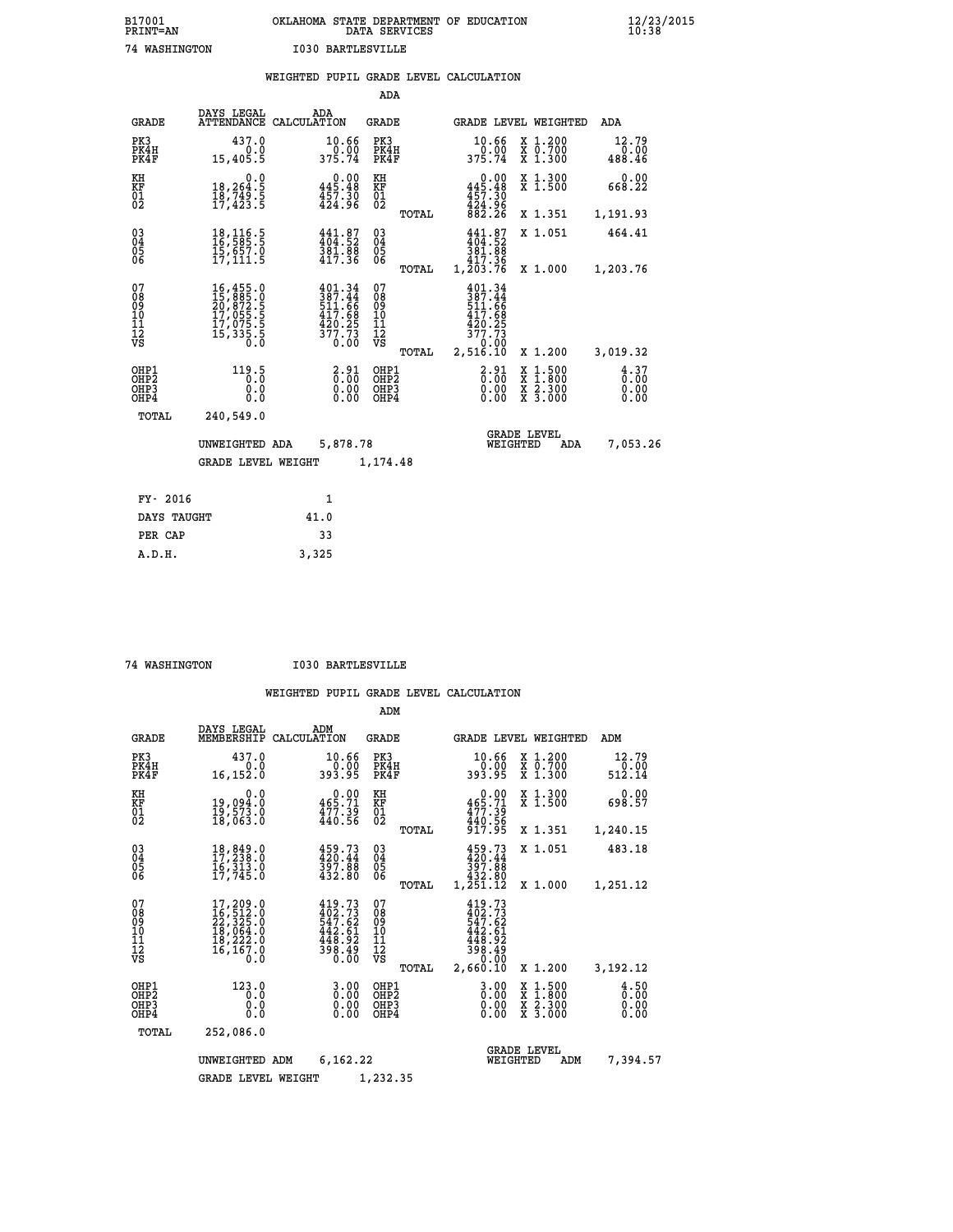| B17001          | OKLAHOMA STATE DEPARTMENT OF EDUCATION |
|-----------------|----------------------------------------|
| <b>PRINT=AN</b> | DATA SERVICES                          |
| WASHINGTON      | COUNTY TOTALS                          |

|                                                                    |                                                                                                                                         | WEIGHTED PUPIL GRADE LEVEL CALCULATION                                     |                                        |       |                                                                                  |                                                                                                                                           |                              |
|--------------------------------------------------------------------|-----------------------------------------------------------------------------------------------------------------------------------------|----------------------------------------------------------------------------|----------------------------------------|-------|----------------------------------------------------------------------------------|-------------------------------------------------------------------------------------------------------------------------------------------|------------------------------|
|                                                                    |                                                                                                                                         |                                                                            | <b>ADA</b>                             |       |                                                                                  |                                                                                                                                           |                              |
| <b>GRADE</b>                                                       |                                                                                                                                         | DAYS LEGAL ADA ATTENDANCE CALCULATION                                      | <b>GRADE</b>                           |       | GRADE LEVEL WEIGHTED                                                             |                                                                                                                                           | ADA                          |
| PK3<br>PK4H<br>PK4F                                                | 505.0<br>0.0<br>20,884.5                                                                                                                | 12.21<br>$\frac{7}{0}$ . $\frac{7}{0}$ . 70                                | PK3<br>PK4H<br>PK4F                    |       | 12.21                                                                            | X 1.200<br>X 0.700<br>X 1.300                                                                                                             | 14.65<br>0.00<br>654.80      |
| KH<br>KF<br>01<br>02                                               | 0.0<br>25,001.5<br>25,091.5<br>24,484.5                                                                                                 | $\begin{smallmatrix} &0.00\ 602.68\ 605.24\ 590.18\ \end{smallmatrix}$     | KH<br>KF<br>01<br>02                   |       | 0.00<br>$\begin{smallmatrix} 602.68\ 605.24\ 590.18\ 1,195.42 \end{smallmatrix}$ | X 1.300<br>X 1.500                                                                                                                        | 0.00<br>904.03               |
|                                                                    |                                                                                                                                         |                                                                            |                                        | TOTAL |                                                                                  | X 1.351                                                                                                                                   | 1,615.01                     |
| $\begin{smallmatrix} 03 \\[-4pt] 04 \end{smallmatrix}$<br>Ŏ5<br>06 | 24,689.0<br>23,612.5<br>22,633.5<br>23,498.5                                                                                            | 594.95<br>568.63<br>$\frac{545.03}{566.83}$                                | $\substack{03 \\ 04}$<br>05<br>06      |       | 594.95<br>568.63<br>545.03<br>566.83<br>1,680.49                                 | X 1.051                                                                                                                                   | 2,305.79                     |
|                                                                    |                                                                                                                                         |                                                                            |                                        | TOTAL |                                                                                  | X 1.000                                                                                                                                   | 1,680.49                     |
| 07<br>08<br>09<br>11<br>11<br>12<br>VS                             | $\begin{smallmatrix} 23\,,491\,.0\\ 22\,,633\,.0\\ 27\,,734\,.5\\ 24\,,231\,.0\\ 23\,,193\,.0\\ 21\,,655\,.5\\ 0\,.0 \end{smallmatrix}$ | 565.90<br>545.37<br>572.20<br>585.09<br>563.00<br>563.00<br>525.69<br>0.00 | 07<br>08<br>09<br>11<br>11<br>12<br>VS | TOTAL | 565.90<br>572.20<br>572.20<br>585.00<br>563.00<br>525.69<br>525.690<br>3,457.25  | X 1.200                                                                                                                                   | 4,148.70                     |
| OHP1<br>OHP2<br>OHP3<br>OHP4                                       | 119.5<br>0.0<br>0.0                                                                                                                     | $\frac{2.91}{0.00}$<br>$\begin{smallmatrix} 0.00 \ 0.00 \end{smallmatrix}$ | OHP1<br>OHP2<br>OHP3<br>OHP4           |       | $2.91$<br>$0.00$<br>0.00                                                         | $\begin{smallmatrix} \mathtt{X} & 1\cdot500\\ \mathtt{X} & 1\cdot800\\ \mathtt{X} & 2\cdot300\\ \mathtt{X} & 3\cdot000 \end{smallmatrix}$ | 4.37<br>0.00<br>0.00<br>0.00 |
| TOTAL                                                              | 333,458.0                                                                                                                               |                                                                            |                                        |       |                                                                                  |                                                                                                                                           |                              |
|                                                                    | UNWEIGHTED ADA                                                                                                                          | 8,049.61                                                                   |                                        |       | WEIGHTED                                                                         | <b>GRADE LEVEL</b><br>ADA                                                                                                                 | 9,647.35                     |
|                                                                    | <b>GRADE LEVEL WEIGHT</b>                                                                                                               |                                                                            | 1,597.74                               |       |                                                                                  |                                                                                                                                           |                              |
| FY- 2016                                                           |                                                                                                                                         | $\mathbf{1}$                                                               |                                        |       |                                                                                  |                                                                                                                                           |                              |
| DAYS TAUGHT                                                        |                                                                                                                                         | 170.0                                                                      |                                        |       |                                                                                  |                                                                                                                                           |                              |
| PER CAP                                                            |                                                                                                                                         | 277                                                                        |                                        |       |                                                                                  |                                                                                                                                           |                              |
| A.D.H.                                                             |                                                                                                                                         | 4,772                                                                      |                                        |       |                                                                                  |                                                                                                                                           |                              |

 **WASHINGTON COUNTY TOTALS**

|                                                    |                                                                                   |                                                                            | ADM                                                 |                                                                                    |                                          |                                |
|----------------------------------------------------|-----------------------------------------------------------------------------------|----------------------------------------------------------------------------|-----------------------------------------------------|------------------------------------------------------------------------------------|------------------------------------------|--------------------------------|
| <b>GRADE</b>                                       | DAYS LEGAL<br>MEMBERSHIP                                                          | ADM<br>CALCULATION                                                         | <b>GRADE</b>                                        | <b>GRADE LEVEL WEIGHTED</b>                                                        |                                          | ADM                            |
| PK3<br>PK4H<br>PK4F                                | 505.0<br>0.0<br>21,926.0                                                          | 12.21<br>$\frac{7}{528.76}$                                                | PK3<br>PK4H<br>PK4F                                 | 12.21                                                                              | X 1.200<br>X 0.700<br>X 1.300            | 14.65<br>$\frac{0.00}{687.39}$ |
| KH<br>KF<br>01<br>02                               | 0.0<br>26, 205.0<br>26,264.0<br>25,442.0                                          | $\begin{smallmatrix} &0.00\\ 631.67\\ 633.48\\ 613.22 \end{smallmatrix}$   | KH<br><b>KF</b><br>01<br>02                         | $\begin{smallmatrix}&&0.00\\ 631.67\\ 633.48\\ 613.22\\ 1.246.70\end{smallmatrix}$ | X 1.300<br>X 1.500                       | 0.00<br>947.52                 |
|                                                    |                                                                                   |                                                                            | TOTAL                                               |                                                                                    | X 1.351                                  | 1,684.30                       |
| $\begin{matrix} 03 \\ 04 \\ 05 \\ 06 \end{matrix}$ | 25,736.0<br>24,581.0<br>23,590.0<br>24,372.0                                      | $\begin{smallmatrix} 620.17\\ 591.94\\ 568.08\\ 587.86 \end{smallmatrix}$  | $\begin{array}{c} 03 \\ 04 \\ 05 \\ 06 \end{array}$ | 620.17<br>591.94<br>568.08                                                         | X 1.051                                  | 651.80                         |
|                                                    |                                                                                   |                                                                            | TOTAL                                               | 587.86<br>1,747.88                                                                 | X 1.000                                  | 1,747.88                       |
| 07<br>08<br>09<br>101<br>11<br>12<br>VS            | 24, 546.0<br>23, 540.0<br>29, 680.0<br>25, 741.0<br>24, 685.0<br>22, 998.0<br>Ō.Ō | 591.34<br>567.22<br>719.69<br>710.67<br>621.77<br>599.77<br>558.42<br>0.00 | 07<br>08<br>09<br>11<br>11<br>12<br>VS<br>TOTAL     | 591.34<br>567.22<br>719.69<br>719.69<br>621.77<br>558.42<br>58.42<br>3,658.21      | X 1.200                                  | 4,389.84                       |
| OHP1<br>OHP2<br>OHP3<br>OHP4                       | 123.0<br>0.0<br>0.000                                                             | $\begin{smallmatrix} 3.00\ 0.00\ 0.00 \end{smallmatrix}$                   | OHP1<br>OHP2<br>OHP3<br>OHP4                        | 3.00<br>$0.00$<br>0.00                                                             | X 1:500<br>X 1:800<br>X 2:300<br>X 3:000 | 4.50<br>0.00<br>0.00<br>0.00   |
| TOTAL                                              | 349,934.0                                                                         |                                                                            |                                                     |                                                                                    |                                          |                                |
|                                                    | UNWEIGHTED<br><b>GRADE LEVEL WEIGHT</b>                                           | 8,448.60<br>ADM                                                            | 1,679.28                                            | WEIGHTED                                                                           | <b>GRADE LEVEL</b><br>ADM                | 10,127.88                      |
|                                                    |                                                                                   |                                                                            |                                                     |                                                                                    |                                          |                                |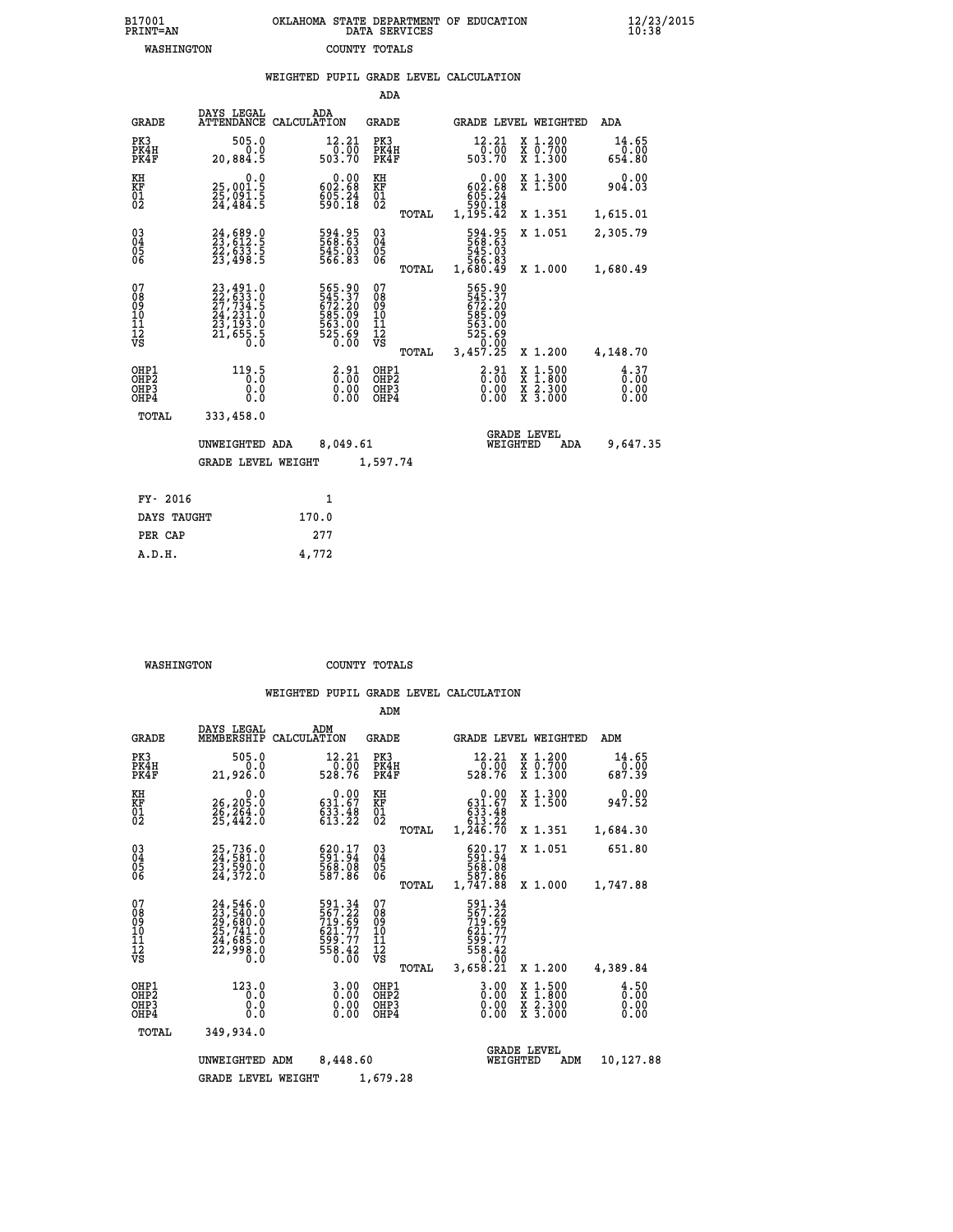| B17001<br>PRINT=AN | OKLAHOMA STATE DEPARTMENT OF EDUCATION<br>DATA SERVICES | $\frac{12}{23}$ /2015 |
|--------------------|---------------------------------------------------------|-----------------------|
| 75 WASHITA         | <b>I001 SENTINEL</b>                                    |                       |

|  |     | WEIGHTED PUPIL GRADE LEVEL CALCULATION |  |
|--|-----|----------------------------------------|--|
|  | ADA |                                        |  |

| <b>GRADE</b>                                         | DAYS LEGAL<br>ATTENDANCE CALCULATION                                                                                                                                           | ADA  |                                                                          | <b>GRADE</b>                                       |       | <b>GRADE LEVEL WEIGHTED</b>                                                                                 |                                          | ADA                          |  |
|------------------------------------------------------|--------------------------------------------------------------------------------------------------------------------------------------------------------------------------------|------|--------------------------------------------------------------------------|----------------------------------------------------|-------|-------------------------------------------------------------------------------------------------------------|------------------------------------------|------------------------------|--|
| PK3<br>PK4H<br>PK4F                                  | 115.0<br>703.5<br>0.0                                                                                                                                                          |      | $17.16$<br>$0.00$                                                        | PK3<br>PK4H<br>PK4F                                |       | $17.16$<br>$0.00$                                                                                           | X 1.200<br>X 0.700<br>X 1.300            | 3.36<br>12.01<br>0.00        |  |
| KH<br>KF<br>01<br>02                                 | 0.0<br>3: 49<br>907: 9<br>1, 254: 5                                                                                                                                            |      | $\begin{smallmatrix} 0.00\\ 23.16\\ 22.12\\ 36.60 \end{smallmatrix}$     | KH<br>KF<br>01<br>02                               |       | $\begin{smallmatrix} 0.00\\ 23.16\\ 22.12\\ 30.60\\ 52.72 \end{smallmatrix}$                                | X 1.300<br>X 1.500                       | 0.00<br>34.74                |  |
|                                                      |                                                                                                                                                                                |      |                                                                          |                                                    | TOTAL |                                                                                                             | X 1.351                                  | 71.22                        |  |
| $\begin{matrix} 03 \\ 04 \\ 05 \\ 06 \end{matrix}$   | 1,428.9<br>$1, \frac{1}{9} \overline{0} \overline{1} \cdot \overline{0}$                                                                                                       |      | $34.83$<br>$19.38$<br>$27.10$<br>$21.99$                                 | $\begin{matrix} 03 \\ 04 \\ 05 \\ 06 \end{matrix}$ |       | $34.83$<br>$19.38$<br>$27.10$<br>$21.99$<br>$68.47$                                                         | X 1.051                                  | 36.61                        |  |
|                                                      |                                                                                                                                                                                |      |                                                                          |                                                    | TOTAL |                                                                                                             | X 1.000                                  | 68.47                        |  |
| 07<br>08901112<br>1112<br>VS                         | 850.5<br>$1, \begin{smallmatrix} 1 & 0 & 0 & 0 & 0 \\ 0 & 0 & 0 & 0 & 0 \\ 1 & 1 & 0 & 0 & 0 \\ 7 & 1 & 0 & 0 & 0 \\ 9 & 5 & 0 & 0 & 0 \\ 0 & 0 & 0 & 0 & 0 \end{smallmatrix}$ |      | $20.74$<br>$27.06$<br>$19.59$<br>$27.40$<br>$17.38$<br>$23.26$<br>$0.00$ | 07<br>08<br>09<br>11<br>11<br>12<br>VS             |       | 20.74<br>$\begin{smallmatrix} 27.06 \ 19.590 \ 27.408 \ 27.380 \ 17.386 \ 0.000 \ 135.43 \end{smallmatrix}$ |                                          |                              |  |
|                                                      |                                                                                                                                                                                |      |                                                                          |                                                    | TOTAL |                                                                                                             | X 1.200                                  | 162.52                       |  |
| OHP1<br>OHP2<br>OH <sub>P3</sub><br>OH <sub>P4</sub> | 0.0<br>0.000                                                                                                                                                                   |      | 0.00<br>$\begin{smallmatrix} 0.00 \ 0.00 \end{smallmatrix}$              | OHP1<br>OHP2<br>OHP3<br>OHP4                       |       |                                                                                                             | X 1:500<br>X 1:800<br>X 2:300<br>X 3:000 | 0.00<br>0.00<br>0.00<br>0.00 |  |
| TOTAL                                                | 13,717.0                                                                                                                                                                       |      |                                                                          |                                                    |       |                                                                                                             |                                          |                              |  |
|                                                      | UNWEIGHTED ADA                                                                                                                                                                 |      | 334.57                                                                   |                                                    |       | WEIGHTED                                                                                                    | <b>GRADE LEVEL</b><br>ADA                | 388.93                       |  |
|                                                      | <b>GRADE LEVEL WEIGHT</b>                                                                                                                                                      |      |                                                                          | 54.36                                              |       |                                                                                                             |                                          |                              |  |
| FY- 2016                                             |                                                                                                                                                                                |      | 1                                                                        |                                                    |       |                                                                                                             |                                          |                              |  |
| DAYS TAUGHT                                          |                                                                                                                                                                                | 41.0 |                                                                          |                                                    |       |                                                                                                             |                                          |                              |  |
|                                                      |                                                                                                                                                                                |      |                                                                          |                                                    |       |                                                                                                             |                                          |                              |  |

| 75 MACUTEA |  |
|------------|--|

 **PER CAP 128 A.D.H. 152**

 **75 WASHITA I001 SENTINEL WEIGHTED PUPIL GRADE LEVEL CALCULATION ADM DAYS LEGAL ADM GRADE MEMBERSHIP CALCULATION GRADE GRADE LEVEL WEIGHTED ADM PK3 115.0 2.80 PK3 2.80 X 1.200 3.36 PK4H 714.0 17.41 PK4H 17.41 X 0.700 12.19 PK4F 0.0 0.00 PK4F 0.00 X 1.300 0.00 KH 0.0 0.00 KH 0.00 X 1.300 0.00 KF 994.0 24.24 KF 24.24 X 1.500 36.36 01 943.0 23.00 01 23.00 02 1,290.0 31.46 02 31.46 TOTAL 54.46 X 1.351 73.58 03 1,483.0 36.17 03 36.17 X 1.051 38.01 04 833.0 20.32 04 20.32 05 1,158.0 28.24 05 28.24 06 957.0 23.34 06 23.34 TOTAL 71.90 X 1.000 71.90**  $\begin{array}{cccc} 07 & 902.0 & 22.00 & 07 & 22.00 \cr 08 & 1,162.0 & 28.34 & 08 & 28.34 \cr 09 & 1,204.0 & 20.66 & 09 & 20.66 \cr 10 & 1,204.0 & 29.37 & 10 & 29.37 \cr 11 & 738.0 & 18.00 & 11 & 18.00 \cr 12 & 738.0 & 24.93 & 12 & 4.93 \cr \nabla S & 1,022.0 & 26.3 & 22.0 \cr$  **TOTAL 143.30 X 1.200 171.96 OHP1 0.0 0.00 OHP1 0.00 X 1.500 0.00 OHP2 0.0 0.00 OHP2 0.00 X 1.800 0.00 OHP3 0.0 0.00 OHP3 0.00 X 2.300 0.00 OHP4 0.0 0.00 OHP4 0.00 X 3.000 0.00 TOTAL 14,362.0** UNWEIGHTED ADM 350.28 GRADE LEVEL<br>WEIGHTED ADM 407.36 GRADE LEVEL WEIGHT 57.08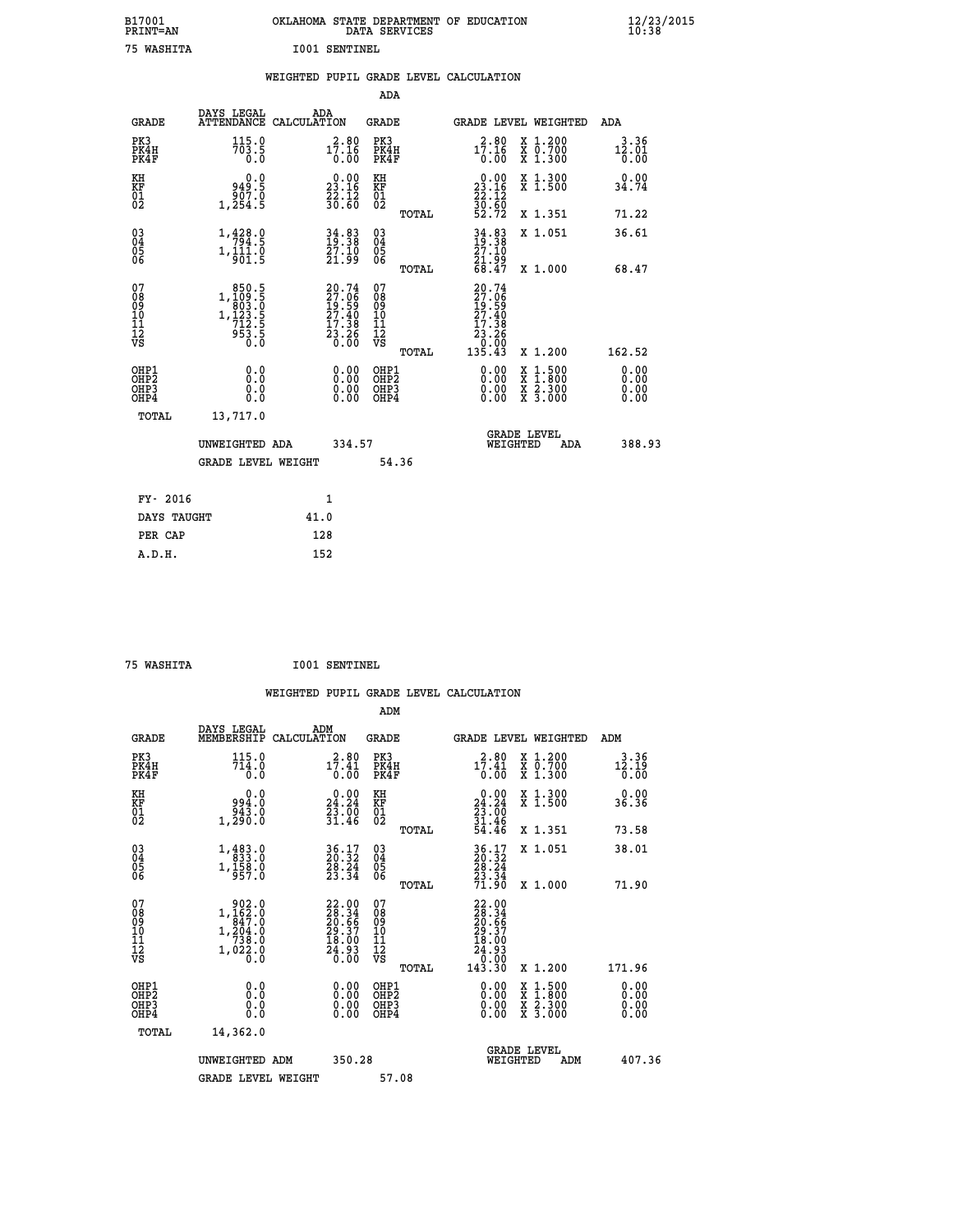|                                                                    |                                                                                     |      |                                                                                                                                | ADA                                                 |       |                                                                            |                                                                                                                                           |                              |
|--------------------------------------------------------------------|-------------------------------------------------------------------------------------|------|--------------------------------------------------------------------------------------------------------------------------------|-----------------------------------------------------|-------|----------------------------------------------------------------------------|-------------------------------------------------------------------------------------------------------------------------------------------|------------------------------|
| <b>GRADE</b>                                                       | DAYS LEGAL<br>ATTENDANCE CALCULATION                                                | ADA  |                                                                                                                                | <b>GRADE</b>                                        |       |                                                                            | GRADE LEVEL WEIGHTED                                                                                                                      | ADA                          |
| PK3<br>PK4H<br>PK4F                                                | 56.0<br>0.0<br>1,663.0                                                              |      | $\begin{smallmatrix} 1.27\ 0.00\\ 37.80 \end{smallmatrix}$                                                                     | PK3<br>PK4H<br>PK4F                                 |       | $\frac{1}{0}$ : $\frac{27}{00}$<br>37.80                                   | X 1.200<br>X 0.700<br>X 1.300                                                                                                             | 1.52<br>0.00<br>49.14        |
| KH<br>KF<br>01<br>02                                               | 0.0<br>$\frac{1}{2}, \frac{743}{666}$ . 5<br>2, 559. 5                              |      | $\begin{smallmatrix} 0.00\\ 39.63\\ 60.60\\ 51.31 \end{smallmatrix}$                                                           | KH<br>KF<br>01<br>02                                |       | 0.00<br>$\frac{39.63}{69.69}$                                              | X 1.300<br>X 1.500                                                                                                                        | 0.00<br>59.45                |
|                                                                    |                                                                                     |      |                                                                                                                                |                                                     | TOTAL | 1ĭī.9ī                                                                     | X 1.351                                                                                                                                   | 151.19                       |
| $\begin{smallmatrix} 03 \\[-4pt] 04 \end{smallmatrix}$<br>Ŏ5<br>06 | 2,183.0<br>2,232.5<br>2,111.0<br>2,192.5                                            |      | $\begin{smallmatrix} 49.61\ 50.74\ 47.98\ 49.83 \end{smallmatrix}$                                                             | $\begin{array}{c} 03 \\ 04 \\ 05 \\ 06 \end{array}$ |       | $\begin{smallmatrix} 49.61\ 50.74\ 47.98\ 49.83\ 148.55 \end{smallmatrix}$ | X 1.051                                                                                                                                   | 52.14                        |
|                                                                    |                                                                                     |      |                                                                                                                                |                                                     | TOTAL |                                                                            | X 1.000                                                                                                                                   | 148.55                       |
| 07<br>08<br>09<br>01<br>11<br>11<br>12<br>VS                       | $1,864.5$<br>$2,344.0$<br>$1,550.5$<br>$1,562.0$<br>$1,239.5$<br>$1,084.0$<br>$0.0$ |      | $\begin{smallmatrix} 42\cdot 38\\ 53\cdot 27\\ 35\cdot 24\\ 35\cdot 50\\ 28\cdot 17\\ 24\cdot 64\\ 0\cdot 00\end{smallmatrix}$ | 07<br>08<br>09<br>11<br>11<br>12<br>VS              |       | $42.38$<br>$53.27$<br>$35.24$<br>$35.50$<br>$28.17$<br>$24.64$<br>$0.90$   |                                                                                                                                           |                              |
|                                                                    |                                                                                     |      |                                                                                                                                |                                                     | TOTAL | 219.20                                                                     | X 1.200                                                                                                                                   | 263.04                       |
| OHP1<br>OHP <sub>2</sub><br>OH <sub>P3</sub><br>OHP4               | 0.0<br>0.000                                                                        |      | 0.00<br>$\begin{smallmatrix} 0.00 \ 0.00 \end{smallmatrix}$                                                                    | OHP1<br>OHP2<br>OHP <sub>3</sub>                    |       | 0.00<br>0.00                                                               | $\begin{smallmatrix} \mathtt{X} & 1\cdot500\\ \mathtt{X} & 1\cdot800\\ \mathtt{X} & 2\cdot300\\ \mathtt{X} & 3\cdot000 \end{smallmatrix}$ | 0.00<br>0.00<br>0.00<br>0.00 |
| TOTAL                                                              | 26,750.0                                                                            |      |                                                                                                                                |                                                     |       |                                                                            |                                                                                                                                           |                              |
|                                                                    | UNWEIGHTED ADA                                                                      |      | 607.97                                                                                                                         |                                                     |       | WEIGHTED                                                                   | <b>GRADE LEVEL</b><br>ADA                                                                                                                 | 725.03                       |
|                                                                    | <b>GRADE LEVEL WEIGHT</b>                                                           |      |                                                                                                                                | 117.06                                              |       |                                                                            |                                                                                                                                           |                              |
| FY- 2016                                                           |                                                                                     | 1    |                                                                                                                                |                                                     |       |                                                                            |                                                                                                                                           |                              |
| DAYS TAUGHT                                                        |                                                                                     | 44.0 |                                                                                                                                |                                                     |       |                                                                            |                                                                                                                                           |                              |
| PER CAP                                                            |                                                                                     | 79   |                                                                                                                                |                                                     |       |                                                                            |                                                                                                                                           |                              |

 **75 WASHITA I010 BURNS FLAT-DILL CITY**

|                                          |                                                                                           |                                                                                                                                                             | ADM                                                 |       |                                                                                          |                                          |                       |
|------------------------------------------|-------------------------------------------------------------------------------------------|-------------------------------------------------------------------------------------------------------------------------------------------------------------|-----------------------------------------------------|-------|------------------------------------------------------------------------------------------|------------------------------------------|-----------------------|
| <b>GRADE</b>                             | DAYS LEGAL<br>MEMBERSHIP                                                                  | ADM<br>CALCULATION                                                                                                                                          | <b>GRADE</b>                                        |       |                                                                                          | <b>GRADE LEVEL WEIGHTED</b>              | ADM                   |
| PK3<br>PK4H<br>PK4F                      | 56.0<br>1,747.0                                                                           | $\frac{1}{0}$ : $\frac{27}{00}$<br>39.70                                                                                                                    | PK3<br>PK4H<br>PK4F                                 |       | $\begin{smallmatrix} 1.27 \\ 0.00 \\ 39.70 \end{smallmatrix}$                            | X 1.200<br>X 0.700<br>X 1.300            | 1.52<br>ō:ŏō<br>51.61 |
| KH<br>KF<br>01<br>02                     | 0.0<br>$\frac{1}{2}, \frac{835}{747}$ .0<br>2,350.0                                       | $0.00$<br>41.70<br>$\frac{6}{53}$ : $\frac{43}{41}$                                                                                                         | KH<br>KF<br>01<br>02                                |       | $\begin{smallmatrix}&&0.00\\41.70\\62.43\\53.41\\115.84\end{smallmatrix}$                | X 1.300<br>X 1.500                       | 0.00<br>62.55         |
|                                          |                                                                                           |                                                                                                                                                             |                                                     | TOTAL |                                                                                          | X 1.351                                  | 156.50                |
| 03<br>04<br>05<br>06                     | 2,265.0<br>2,299.0<br>2,180.0<br>2,303.0                                                  | 51.48<br>52.25<br>49.55<br>52.34                                                                                                                            | $\begin{array}{c} 03 \\ 04 \\ 05 \\ 06 \end{array}$ |       | $\begin{smallmatrix} 51.48\\ 52.25\\ 49.55\\ 52.34\\ 54.14 \end{smallmatrix}$            | X 1.051                                  | 54.11                 |
|                                          |                                                                                           |                                                                                                                                                             |                                                     | TOTAL |                                                                                          | X 1.000                                  | 154.14                |
| 07<br>08<br>09<br>101<br>112<br>VS       | $1, 932.0$<br>$2, 422.0$<br>$1, 609.0$<br>$1, 628.0$<br>$1, 312.0$<br>$1, 145.0$<br>$0.0$ | $\begin{smallmatrix} 4 & 3 & 0 & 1 \\ 5 & 5 & 0 & 5 \\ 3 & 6 & 0 & 5 \\ 3 & 7 & 0 & 0 \\ 2 & 9 & 0 & 8 \\ 2 & 6 & 0 & 0 \\ 0 & 0 & 0 & 0 \end{smallmatrix}$ | 07<br>08<br>09<br>11<br>11<br>12<br>VS              | TOTAL | $\begin{smallmatrix} 43.91\ 55.05\ 36.57\ 37.00\ 29.82\ 6.020\ 28.37\ \end{smallmatrix}$ | X 1.200                                  | 274.04                |
|                                          |                                                                                           |                                                                                                                                                             |                                                     |       |                                                                                          |                                          | 0.00                  |
| OHP1<br>OHP2<br>OH <sub>P3</sub><br>OHP4 | 0.0<br>0.000                                                                              |                                                                                                                                                             | OHP1<br>OHP2<br>OHP <sub>3</sub>                    |       | $0.00$<br>$0.00$<br>0.00                                                                 | X 1:500<br>X 1:800<br>X 2:300<br>X 3:000 | 0.00<br>0.00<br>0.00  |
| TOTAL                                    | 27,830.0                                                                                  |                                                                                                                                                             |                                                     |       |                                                                                          |                                          |                       |
|                                          | UNWEIGHTED ADM                                                                            | 632.50                                                                                                                                                      |                                                     |       |                                                                                          | <b>GRADE LEVEL</b><br>WEIGHTED<br>ADM    | 754.47                |
|                                          | <b>GRADE LEVEL WEIGHT</b>                                                                 |                                                                                                                                                             | 121.97                                              |       |                                                                                          |                                          |                       |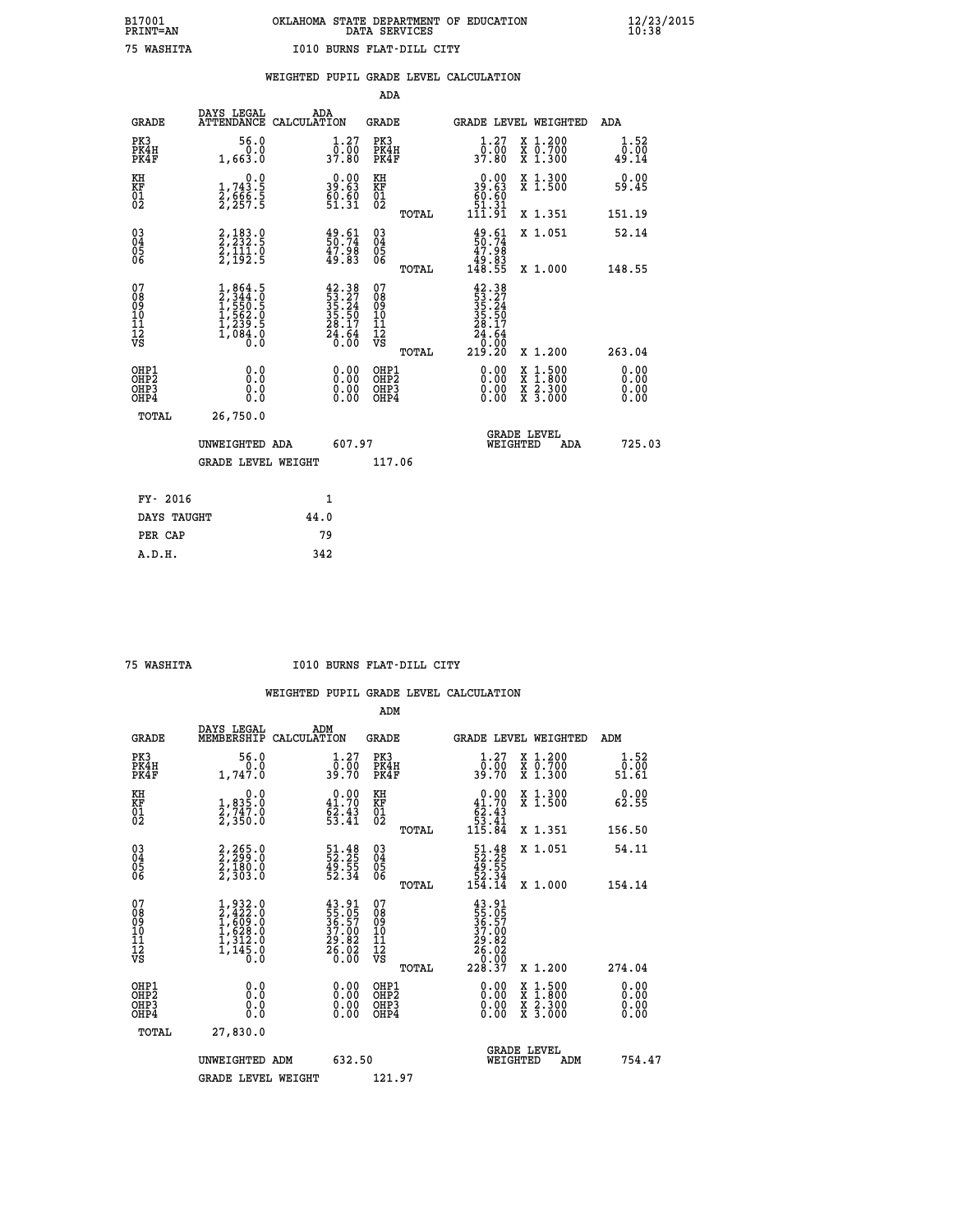| B17001<br><b>PRINT=AN</b> |             | OKLAHOMA STATE DEPARTMENT OF EDUCATION<br>DATA SERVICES |  |
|---------------------------|-------------|---------------------------------------------------------|--|
| 75 WASHITA                | I011 CANUTE |                                                         |  |

 **B17001 OKLAHOMA STATE DEPARTMENT OF EDUCATION 12/23/2015**

|                                                                  |                                                                                                       |                                                                                              | ADA                                      |       |                                                                      |                                                                                                  |                               |
|------------------------------------------------------------------|-------------------------------------------------------------------------------------------------------|----------------------------------------------------------------------------------------------|------------------------------------------|-------|----------------------------------------------------------------------|--------------------------------------------------------------------------------------------------|-------------------------------|
| <b>GRADE</b>                                                     | DAYS LEGAL<br>ATTENDANCE CALCULATION                                                                  | ADA                                                                                          | <b>GRADE</b>                             |       |                                                                      | GRADE LEVEL WEIGHTED                                                                             | ADA                           |
| PK3<br>PK4H<br>PK4F                                              | 45.0<br>0.0<br>1,249.0                                                                                | 1.00<br>$2\overline{7}\cdot\overline{7}6$                                                    | PK3<br>PK4H<br>PK4F                      |       | 1.00<br>0.00<br>27.76                                                | X 1.200<br>X 0.700<br>X 1.300                                                                    | 1.20<br>0.00<br>36.09         |
| KH<br>KF<br>01<br>02                                             | 0.0<br>1,571.0<br>1,218.5<br>1,565.5                                                                  | $\begin{smallmatrix} 0.00\\ 34.91\\ 27.08\\ 34.79 \end{smallmatrix}$                         | KH<br>KF<br>01<br>02                     |       | $\begin{array}{c} 0.00 \\ 34.91 \\ 27.08 \end{array}$                | X 1.300<br>X 1.500                                                                               | 0.00<br>52.37                 |
|                                                                  |                                                                                                       |                                                                                              |                                          | TOTAL | 34.79<br>61.87                                                       | X 1.351                                                                                          | 83.59                         |
| $\begin{matrix} 03 \\ 04 \\ 05 \\ 06 \end{matrix}$               | 1,002.5<br>$\frac{1}{2}, \frac{2}{4}$<br>1,413.0                                                      | $24.50$<br>$24.37$<br>$28.24$<br>$31.40$                                                     | $\substack{03 \\ 04}$<br>05<br>06        |       | $24.50$<br>$24.37$<br>$28.24$<br>$31.40$                             | X 1.051                                                                                          | 25.75                         |
|                                                                  |                                                                                                       |                                                                                              |                                          | TOTAL | 84.01                                                                | X 1.000                                                                                          | 84.01                         |
| 07<br>08<br>09<br>11<br>11<br>12<br>VS                           | $\begin{smallmatrix} 1,240.5\\ 1,070.0\\ 1,419.0\\ 1,456.0\\ 835.5\\ 1,171.0\\ 0.0 \end{smallmatrix}$ | $\begin{smallmatrix} 27.57\\ 23.78\\ 31.53\\ 25.69\\ 18.57\\ 26.02\\ 0.00 \end{smallmatrix}$ | 07<br>08<br>09<br>101<br>11<br>12<br>VS  | TOTAL | 27.57<br>23.78<br>31.53<br>25.69<br>28.57<br>26.02<br>0.00<br>153.16 | X 1.200                                                                                          | 183.79                        |
| OHP1<br>OHP <sub>2</sub><br>OH <sub>P3</sub><br>OH <sub>P4</sub> | 2,020.0<br>0.0<br>0.0<br>0.0                                                                          | $44.89$<br>$0.00$<br>0.00<br>0.00                                                            | OHP1<br>OHP <sub>2</sub><br>OHP3<br>OHP4 |       |                                                                      | $\begin{smallmatrix} x & 1 & 500 \\ x & 1 & 800 \\ x & 2 & 300 \\ x & 3 & 000 \end{smallmatrix}$ | 67.34<br>0.00<br>0.00<br>0.00 |
| TOTAL                                                            | 19,444.0                                                                                              |                                                                                              |                                          |       |                                                                      |                                                                                                  |                               |
|                                                                  | UNWEIGHTED ADA                                                                                        | 432.10                                                                                       |                                          |       | WEIGHTED                                                             | <b>GRADE LEVEL</b><br>ADA                                                                        | 534.14                        |
|                                                                  | <b>GRADE LEVEL WEIGHT</b>                                                                             |                                                                                              | 102.04                                   |       |                                                                      |                                                                                                  |                               |
| FY- 2016                                                         |                                                                                                       | $\mathbf{1}$                                                                                 |                                          |       |                                                                      |                                                                                                  |                               |
| DAYS TAUGHT                                                      |                                                                                                       | 45.0                                                                                         |                                          |       |                                                                      |                                                                                                  |                               |
|                                                                  |                                                                                                       |                                                                                              |                                          |       |                                                                      |                                                                                                  |                               |

 **75 WASHITA I011 CANUTE**

PER CAP 86

 **A.D.H. 291**

 **WEIGHTED PUPIL GRADE LEVEL CALCULATION ADM DAYS LEGAL ADM GRADE MEMBERSHIP CALCULATION GRADE GRADE LEVEL WEIGHTED ADM**

| PK3<br>PK4H<br>PK4F                                  | 45.0<br>1, 295.0                                                                | $\begin{smallmatrix}1.00\0.00\\28.78\end{smallmatrix}$                | PK3<br>PK4H<br>PK4F                                              | $\begin{smallmatrix}1.00\0.00\\28.78\end{smallmatrix}$<br>X 1.200<br>X 0.700<br>X 1.300                                                          | $\begin{smallmatrix}1.20\\0.00\\37.41\end{smallmatrix}$ |
|------------------------------------------------------|---------------------------------------------------------------------------------|-----------------------------------------------------------------------|------------------------------------------------------------------|--------------------------------------------------------------------------------------------------------------------------------------------------|---------------------------------------------------------|
| KH<br>KF<br>01<br>02                                 | 0.0<br>$\frac{1}{1}, \frac{625}{260}$ .0<br>1,618.0                             | $\begin{smallmatrix} 0.00\\ 36.11\\ 28.00\\ 35.96 \end{smallmatrix}$  | KH<br>KF<br>01<br>02                                             | $\begin{smallmatrix} 0.00\\ 36.11\\ 28.00\\ 35.96\\ 53.96 \end{smallmatrix}$<br>X 1.300<br>X 1.500                                               | 0.00<br>54.17                                           |
|                                                      |                                                                                 |                                                                       | TOTAL                                                            | X 1.351                                                                                                                                          | 86.41                                                   |
| $\begin{matrix} 03 \\ 04 \\ 05 \\ 06 \end{matrix}$   | $1, 134.0$<br>$1, 304.0$<br>$1, 304.0$<br>$1, 436.0$                            | $\begin{smallmatrix} 25.20\\ 24.98\\ 28.98\\ 31.91 \end{smallmatrix}$ | $\begin{matrix} 03 \\ 04 \\ 05 \\ 06 \end{matrix}$               | 25.20<br>24.98<br>28.98<br>31.91<br>35.87<br>X 1.051                                                                                             | 26.49                                                   |
|                                                      |                                                                                 |                                                                       | TOTAL                                                            | X 1.000                                                                                                                                          | 85.87                                                   |
| 07<br>089<br>090<br>1112<br>VS                       | $1,257.0$<br>$1,084.0$<br>$1,438.0$<br>$1,189.0$<br>$855.0$<br>$1,197.0$<br>0.0 | $27.93\n24.09\n31.96\n26.42\n19.00\n26.60\n0.00$                      | 07<br>08<br>09<br>10<br>11<br>12<br>νs<br>TOTAL                  | $\begin{smallmatrix} 27.93 \\ 24.09 \\ 31.96 \\ 26.42 \\ 26.42 \\ 19.00 \\ 26.60 \\ 0.00 \\ 156.00 \end{smallmatrix}$<br>X 1.200                 | 187.20                                                  |
| OHP1<br>OHP <sub>2</sub><br>OH <sub>P3</sub><br>OHP4 | 2,020.0<br>0.0<br>0.000                                                         | 44.89<br>$\begin{smallmatrix} 0.00\ 0.00 \end{smallmatrix}$<br>0.00   | OHP1<br>OHP <sub>2</sub><br>OHP <sub>3</sub><br>OHP <sub>4</sub> | $\overset{44}{\,\,\,\,\,0.00}^{0.89}_{0.00}$<br>$\begin{smallmatrix} x & 1 & 500 \\ x & 1 & 800 \\ x & 2 & 300 \\ x & 3 & 000 \end{smallmatrix}$ | 67.34<br>0.00<br>0.00                                   |
| TOTAL                                                | 19,881.0                                                                        |                                                                       |                                                                  |                                                                                                                                                  |                                                         |
|                                                      | UNWEIGHTED ADM                                                                  | 441.81                                                                |                                                                  | <b>GRADE LEVEL</b><br>WEIGHTED<br>ADM                                                                                                            | 546.09                                                  |
|                                                      | <b>GRADE LEVEL WEIGHT</b>                                                       |                                                                       | 104.28                                                           |                                                                                                                                                  |                                                         |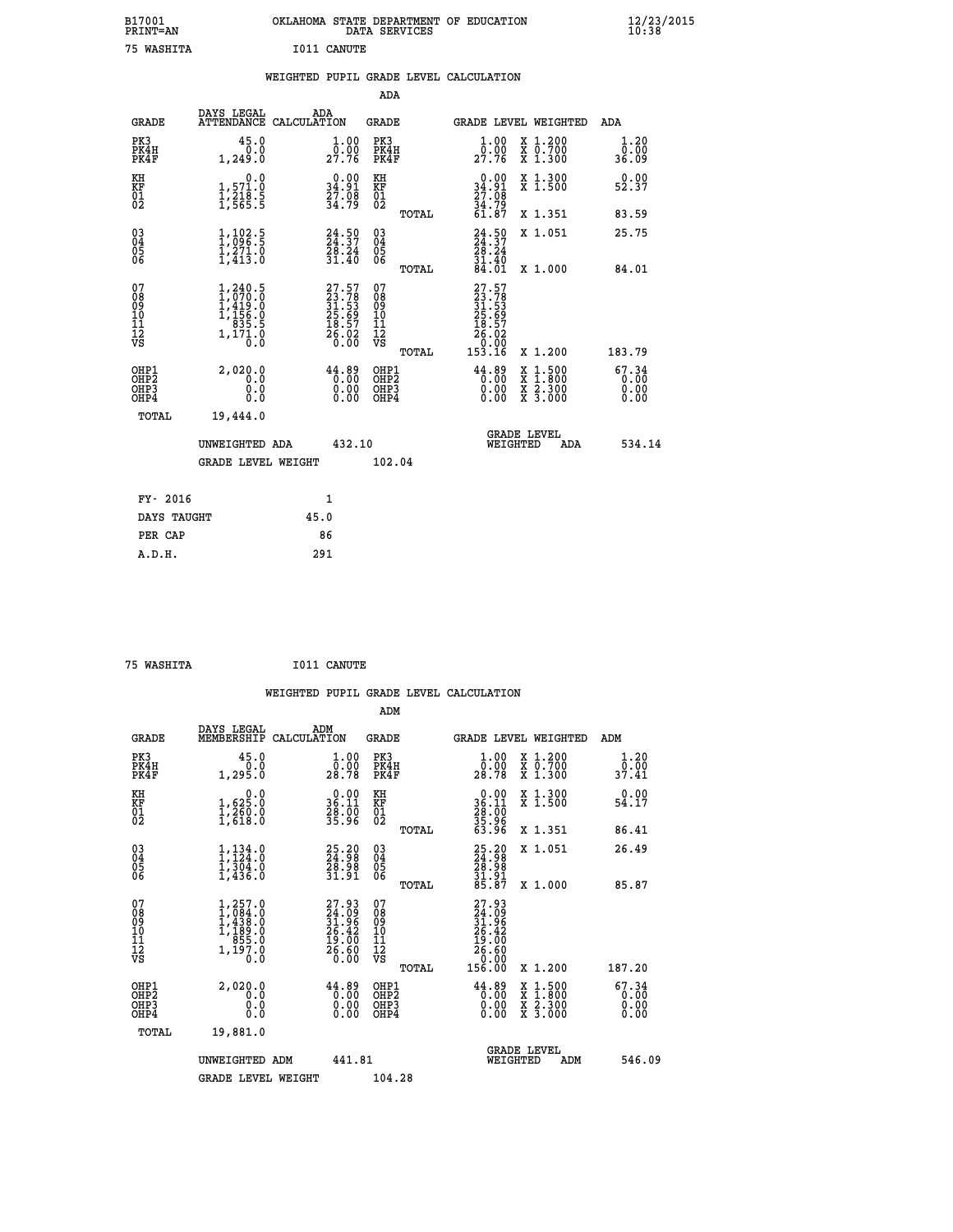| B17001<br><b>PRINT=AN</b> | OKLAHOMA STATE DEPARTMENT OF EDUCATION<br>DATA SERVICES |  |
|---------------------------|---------------------------------------------------------|--|
| 75 WASHITA                | I078 CORDELL                                            |  |

 **B17001 OKLAHOMA STATE DEPARTMENT OF EDUCATION 12/23/2015**

|                                                                              |              |                                                                                     |      |                                                                      | ADA                                       |       |                                                                             |                                          |                               |
|------------------------------------------------------------------------------|--------------|-------------------------------------------------------------------------------------|------|----------------------------------------------------------------------|-------------------------------------------|-------|-----------------------------------------------------------------------------|------------------------------------------|-------------------------------|
|                                                                              | <b>GRADE</b> | DAYS LEGAL<br>ATTENDANCE CALCULATION                                                | ADA  |                                                                      | <b>GRADE</b>                              |       |                                                                             | GRADE LEVEL WEIGHTED                     | ADA                           |
| PK3<br>PK4H<br>PK4F                                                          |              | 136.0<br>$1,\overline{0}\,\overline{2}\,\overline{7}\,\cdot\overline{0}$<br>785.5   |      | $3.09$<br>$23.34$<br>$17.85$                                         | PK3<br>PK4H<br>PK4F                       |       | $3.09$<br>$23.34$<br>$17.85$                                                | X 1.200<br>X 0.700<br>X 1.300            | 3.71<br>$\frac{16.34}{23.21}$ |
| KH<br><b>KF</b><br>01<br>02                                                  |              | 0.0<br>2,458:5<br>2,828:0<br>2,699:5                                                |      | $\begin{smallmatrix} 0.00\\ 55.88\\ 66.55\\ 61.35 \end{smallmatrix}$ | KH<br>KF<br>01<br>02                      |       | $\begin{smallmatrix} &0.00\ 55.88\ 66.55\ 61.35\ 127.90\ \end{smallmatrix}$ | X 1.300<br>X 1.500                       | 0.00<br>83.82                 |
|                                                                              |              |                                                                                     |      |                                                                      |                                           | TOTAL |                                                                             | X 1.351                                  | 172.79                        |
| $\begin{smallmatrix} 03 \\[-4pt] 04 \end{smallmatrix}$<br>Ŏ5<br>06           |              | 2,183.5<br>2,038.0<br>2,119.5<br>2,341.0                                            |      | $49.53$<br>$46.32$<br>$48.17$<br>$53.20$                             | 03<br>04<br>05<br>06                      |       | $49.63$<br>$46.32$<br>$48.17$<br>$53.20$<br>$147.69$                        | X 1.051                                  | 52.16                         |
|                                                                              |              |                                                                                     |      |                                                                      |                                           | TOTAL |                                                                             | X 1.000                                  | 147.69                        |
| 07<br>08901112<br>1112<br>VS                                                 |              | $2,688.0$<br>$2,060.0$<br>$1,675.5$<br>$2,425.0$<br>$2,129.0$<br>$2,118.0$<br>$0.0$ |      | $61.0946.8238.0855.1148.3948.140.00$                                 | 07<br>08<br>09<br>11<br>11<br>12<br>VS    |       | $61.09$<br>$36.08$<br>$38.08$<br>$55.11$<br>$48.39$<br>$48.14$<br>0.00      |                                          |                               |
|                                                                              |              |                                                                                     |      |                                                                      |                                           | TOTAL | 297.63                                                                      | X 1.200                                  | 357.16                        |
| OHP1<br>OH <sub>P</sub> <sub>2</sub><br>OH <sub>P3</sub><br>OH <sub>P4</sub> |              | 0.0<br>0.0<br>0.0                                                                   |      |                                                                      | OHP1<br>OH <sub>P</sub> 2<br>OHP3<br>OHP4 |       | $0.00$<br>$0.00$<br>0.00                                                    | X 1:500<br>X 1:800<br>X 2:300<br>X 3:000 | 0.00<br>0.00<br>0.00<br>0.00  |
|                                                                              | TOTAL        | 31,812.0                                                                            |      |                                                                      |                                           |       |                                                                             |                                          |                               |
|                                                                              |              | UNWEIGHTED ADA                                                                      |      | 723.01                                                               |                                           |       |                                                                             | GRADE LEVEL<br>WEIGHTED<br>ADA           | 856.88                        |
|                                                                              |              | <b>GRADE LEVEL WEIGHT</b>                                                           |      |                                                                      | 133.87                                    |       |                                                                             |                                          |                               |
|                                                                              | FY- 2016     |                                                                                     |      | $\mathbf{1}$                                                         |                                           |       |                                                                             |                                          |                               |
|                                                                              | DAYS TAUGHT  |                                                                                     | 44.0 |                                                                      |                                           |       |                                                                             |                                          |                               |
|                                                                              | PER CAP      |                                                                                     |      | 86                                                                   |                                           |       |                                                                             |                                          |                               |

| ΤͲΆ   |  |
|-------|--|
| WASH. |  |

 **A.D.H. 640**

 **ADM**

 **B17001<br>PRINT=AN** 

 **75 WASHITA I078 CORDELL**

| <b>GRADE</b>                                       | DAYS LEGAL<br>MEMBERSHIP CALCULATION                                                | ADM                                                                      | <b>GRADE</b>                                           |                                                                                                                                                   |                                | GRADE LEVEL WEIGHTED                     | ADM                        |
|----------------------------------------------------|-------------------------------------------------------------------------------------|--------------------------------------------------------------------------|--------------------------------------------------------|---------------------------------------------------------------------------------------------------------------------------------------------------|--------------------------------|------------------------------------------|----------------------------|
| PK3<br>PK4H<br>PK4F                                | 136.0<br>$1,\overline{0}\overline{5}\overline{3}\cdot 0$<br>792.0                   | 3.09<br>$\frac{2\bar{3}\cdot\bar{9}\bar{3}}{18.00}$                      | PK3<br>PK4H<br>PK4F                                    | $\begin{smallmatrix} 3 & 09 \\ 23 & 93 \\ 18 & 00 \end{smallmatrix}$                                                                              |                                | X 1.200<br>X 0.700<br>X 1.300            | $3.71$<br>$16.75$<br>23.40 |
| KH<br>KF<br>01<br>02                               | 0.0<br>2,558:0<br>3,047:0<br>2,795:0                                                | $\begin{smallmatrix} 0.00\\ 58.14\\ 69.25\\ 63.52 \end{smallmatrix}$     | KH<br>KF<br>01<br>02                                   | $\begin{smallmatrix} &0.00\\ 58.14\\ 69.25\\ 63.52\\ 132.77\end{smallmatrix}$                                                                     |                                | X 1.300<br>X 1.500                       | 0.00<br>87.21              |
|                                                    |                                                                                     |                                                                          | TOTAL                                                  |                                                                                                                                                   |                                | X 1.351                                  | 179.37                     |
| $\begin{matrix} 03 \\ 04 \\ 05 \\ 06 \end{matrix}$ | $2, 261.0$<br>$2, 119.0$<br>$2, 162.0$<br>$2, 392.0$                                | $\begin{smallmatrix} 51.39 \\ 48.16 \\ 49.14 \\ 54.36 \end{smallmatrix}$ | $\begin{matrix} 03 \\ 04 \\ 05 \\ 06 \end{matrix}$     | $\begin{smallmatrix} 51.39 \\ 48.16 \\ 49.14 \\ 54.36 \\ 151.66 \end{smallmatrix}$                                                                |                                | X 1.051                                  | 54.01                      |
|                                                    |                                                                                     |                                                                          | TOTAL                                                  |                                                                                                                                                   |                                | X 1.000                                  | 151.66                     |
| 07<br>08<br>09<br>101<br>11<br>12<br>VS            | $2,782.0$<br>$2,735.0$<br>$1,716.0$<br>$2,524.0$<br>$2,200.0$<br>$2,208.0$<br>$0.0$ | $63.2348.5239.0057.3650.0050.180.00$                                     | 07<br>08<br>09<br>001<br>11<br>11<br>12<br>VS<br>TOTAL | $\begin{smallmatrix} 63 & 23\ 48 & 52\ 39 & 00\ 57 & 36\ 50 & 00\ 50 & 18\ 9 & 0 & 18\ 9 & 0 & 0 & 0\ 10 & 0 & 0 & 0\ 30 & 29\ \end{smallmatrix}$ |                                | X 1.200                                  | 369.95                     |
| OHP1<br>OHP2<br>OHP3<br>OHP4                       | 0.0<br>0.000                                                                        |                                                                          | OHP1<br>OHP2<br>OHP3<br>OHP4                           |                                                                                                                                                   | $0.00$<br>$0.00$<br>0.00       | X 1:500<br>X 1:800<br>X 2:300<br>X 3:000 | 0.00<br>0.00<br>0.00       |
| TOTAL                                              | 32,880.0                                                                            |                                                                          |                                                        |                                                                                                                                                   |                                |                                          |                            |
|                                                    | UNWEIGHTED<br>ADM                                                                   | 747.27                                                                   |                                                        |                                                                                                                                                   | <b>GRADE LEVEL</b><br>WEIGHTED | ADM                                      | 886.06                     |
|                                                    | <b>GRADE LEVEL WEIGHT</b>                                                           |                                                                          | 138.79                                                 |                                                                                                                                                   |                                |                                          |                            |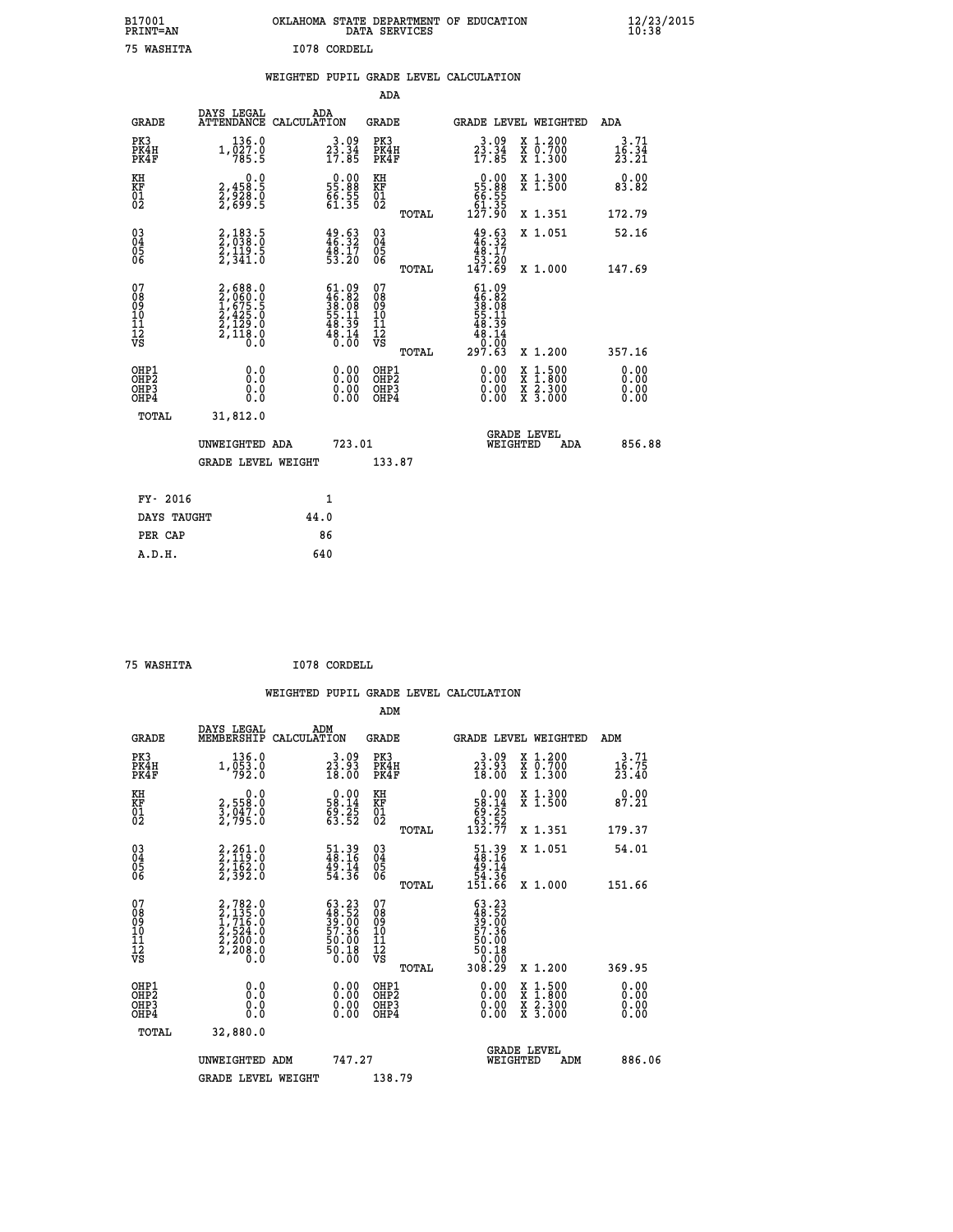| OKLAHOMA STATE DEPARTMENT OF EDUCATION<br>DATA SERVICES |  |
|---------------------------------------------------------|--|
| COUNTY TOTALS                                           |  |

 **B17001 OKLAHOMA STATE DEPARTMENT OF EDUCATION 12/23/2015**

|                                                                    |                                                                                                |                                                                                | ADA                                     |       |                                                                                       |                                                                                          |                               |
|--------------------------------------------------------------------|------------------------------------------------------------------------------------------------|--------------------------------------------------------------------------------|-----------------------------------------|-------|---------------------------------------------------------------------------------------|------------------------------------------------------------------------------------------|-------------------------------|
| <b>GRADE</b>                                                       | DAYS LEGAL                                                                                     | ADA<br>ATTENDANCE CALCULATION                                                  | <b>GRADE</b>                            |       |                                                                                       | GRADE LEVEL WEIGHTED                                                                     | ADA                           |
| PK3<br>PK4H<br>PK4F                                                | 352.0<br>$\frac{1}{3}, \frac{73}{697}$ : 5                                                     | $\substack{8.16 \\ 40.50 \\ 83.41}$                                            | PK3<br>PK4H<br>PK4F                     |       | 8.16<br>$\frac{40.50}{83.41}$                                                         | X 1.200<br>X 0.700<br>X 1.300                                                            | 9.79<br>28.35<br>108.44       |
| KH<br>KF<br>01<br>02                                               | 0.0<br>$\frac{6}{7}, \frac{722}{79}$<br>$\frac{20}{7}$                                         | $\begin{array}{c} 0.00 \\ 153.58 \\ 176.35 \\ 178.05 \end{array}$              | KH<br>KF<br>01<br>02                    |       | $\begin{smallmatrix} &0.00\\ 153.58\\ 176.35\\ 178.05\\ 354.40\end{smallmatrix}$      | X 1.300<br>X 1.500                                                                       | 0.00<br>230.38                |
|                                                                    |                                                                                                |                                                                                |                                         | TOTAL |                                                                                       | X 1.351                                                                                  | 478.79                        |
| $\begin{smallmatrix} 03 \\[-4pt] 04 \end{smallmatrix}$<br>Ŏ5<br>06 | $6,897.0$<br>$6,161.5$<br>$6,612.5$<br>$6,848.0$                                               | 158.57<br>140.81<br>$\frac{151.49}{156.42}$                                    | $\substack{03 \\ 04}$<br>Ŏ5<br>06       |       | $158.57$<br>$140.81$<br>$151.49$<br>$156.42$<br>$448.72$                              | X 1.051                                                                                  | 615.38                        |
|                                                                    |                                                                                                |                                                                                |                                         | TOTAL |                                                                                       | X 1.000                                                                                  | 448.72                        |
| 07<br>08<br>09<br>101<br>11<br>12<br>VS                            | $6, 643.5$<br>$6, 583.5$<br>$5, 448.0$<br>$5, 266.5$<br>$6, 266.5$<br>$4, 916.5$<br>$5, 326.5$ | 151.78<br>150.93<br>124.44<br>$\frac{143.70}{112.51}$<br>$\frac{123.51}{0.06}$ | 07<br>08<br>09<br>101<br>11<br>12<br>VS |       | $151.78$<br>$150.93$<br>$124.44$<br>$\frac{143.70}{112.51}$<br>$\frac{123.51}{20.00}$ |                                                                                          |                               |
|                                                                    |                                                                                                |                                                                                |                                         | TOTAL | 805.42                                                                                | X 1.200                                                                                  | 966.51                        |
| OHP1<br>OHP <sub>2</sub><br>OH <sub>P3</sub><br>OHP4               | 2,020.0<br>0.0<br>0.0<br>$0.\overline{0}$                                                      | $44.89$<br>$0.00$<br>$\begin{smallmatrix} 0.00 \ 0.00 \end{smallmatrix}$       | OHP1<br>OHP2<br>OHP <sub>3</sub>        |       | $44.89$<br>$0.00$<br>0.00                                                             | $\begin{smallmatrix} x & 1.500 \\ x & 1.800 \\ x & 2.300 \\ x & 3.000 \end{smallmatrix}$ | 67.34<br>0.00<br>0.00<br>0.00 |
| TOTAL                                                              | 91,723.0                                                                                       |                                                                                |                                         |       |                                                                                       |                                                                                          |                               |
|                                                                    | UNWEIGHTED ADA                                                                                 | 2,097.65                                                                       |                                         |       |                                                                                       | <b>GRADE LEVEL</b><br>WEIGHTED<br>ADA                                                    | 2,504.98                      |
|                                                                    | <b>GRADE LEVEL WEIGHT</b>                                                                      |                                                                                | 407.33                                  |       |                                                                                       |                                                                                          |                               |
| FY- 2016                                                           |                                                                                                | $\mathbf{1}$                                                                   |                                         |       |                                                                                       |                                                                                          |                               |
| DAYS TAUGHT                                                        |                                                                                                | 174.0                                                                          |                                         |       |                                                                                       |                                                                                          |                               |
| PER CAP                                                            |                                                                                                | 379                                                                            |                                         |       |                                                                                       |                                                                                          |                               |

 **A.D.H. 1,425**

B17001<br>PRINT=AN<br>WASHITA

 **WASHITA COUNTY TOTALS**

|                                                       |                                                                                         |                                                                                                      | ADM                                                 |                                                                                                           |                                                                                          |                               |
|-------------------------------------------------------|-----------------------------------------------------------------------------------------|------------------------------------------------------------------------------------------------------|-----------------------------------------------------|-----------------------------------------------------------------------------------------------------------|------------------------------------------------------------------------------------------|-------------------------------|
| <b>GRADE</b>                                          | DAYS LEGAL<br>MEMBERSHIP                                                                | ADM<br>CALCULATION                                                                                   | <b>GRADE</b>                                        | <b>GRADE LEVEL WEIGHTED</b>                                                                               |                                                                                          | ADM                           |
| PK3<br>PK4H<br>PK4F                                   | 352.0<br>1,767.0<br>3,834.0                                                             | 8.16<br>41.34<br>86.48                                                                               | PK3<br>PK4H<br>PK4F                                 | 8.16<br>41.34<br>86.48                                                                                    | X 1.200<br>X 0.700<br>X 1.300                                                            | 9.79<br>28.94<br>112.42       |
| KH<br>KF<br>01<br>02                                  | 0.0<br>7,012:0<br>7,997:0<br>8,053:0                                                    | $\begin{smallmatrix} &0.00\\ 160.19\\ 182.58\\ 184.35 \end{smallmatrix}$                             | KH<br>KF<br>01<br>02                                | 0.00<br>160:19<br>182:58<br>184:35<br>367:03                                                              | X 1.300<br>X 1.500                                                                       | 0.00<br>240.29                |
|                                                       |                                                                                         |                                                                                                      | TOTAL                                               |                                                                                                           | X 1.351                                                                                  | 495.86                        |
| 03<br>04<br>05<br>06                                  | $7,143.0$<br>6,375.0<br>6,804.0<br>7,088.0                                              | $164.24$<br>$145.71$<br>155.91<br>161.95                                                             | $\begin{array}{c} 03 \\ 04 \\ 05 \\ 06 \end{array}$ | $164.24$<br>$145.71$<br>$155.91$<br>$161.95$<br>$463.57$                                                  | X 1.051                                                                                  | 172.62                        |
|                                                       |                                                                                         |                                                                                                      | TOTAL                                               |                                                                                                           | X 1.000                                                                                  | 463.57                        |
| 07<br>08<br>09<br>101<br>11<br>12<br>VS               | $6,873.0$<br>$6,803.0$<br>$5,610.0$<br>$6,545.0$<br>$6,105.0$<br>$5,105.0$<br>$5,572.0$ | $\begin{smallmatrix} 157.07\\156.00\\128.19\\150.15\\150.15\\116.82\\127.73\\0.00 \end{smallmatrix}$ | 07<br>08<br>09<br>11<br>11<br>12<br>VS<br>TOTAL     | 157.07<br>156.00<br>128.19<br>150.15<br>$\begin{array}{r} 116.82 \\ 127.73 \\ 0.00 \\ 835.96 \end{array}$ | X 1.200                                                                                  | 1,003.15                      |
| OHP1<br>OH <sub>P</sub> 2<br>OH <sub>P3</sub><br>OHP4 | 2,020.0<br>0.0<br>0.000                                                                 | $44.89$<br>0.00<br>0.00<br>0.00                                                                      | OHP1<br>OHP2<br>OHP3<br>OHP4                        | $44.89$<br>0.00<br>0.00<br>0.00                                                                           | $\begin{smallmatrix} x & 1.500 \\ x & 1.800 \\ x & 2.300 \\ x & 3.000 \end{smallmatrix}$ | 67.34<br>0.00<br>0.00<br>0.00 |
| TOTAL                                                 | 94,953.0                                                                                |                                                                                                      |                                                     |                                                                                                           |                                                                                          |                               |
|                                                       | UNWEIGHTED                                                                              | 2,171.86<br>ADM                                                                                      |                                                     | <b>GRADE LEVEL</b><br>WEIGHTED                                                                            | ADM                                                                                      | 2,593.98                      |
|                                                       | <b>GRADE LEVEL WEIGHT</b>                                                               |                                                                                                      | 422.12                                              |                                                                                                           |                                                                                          |                               |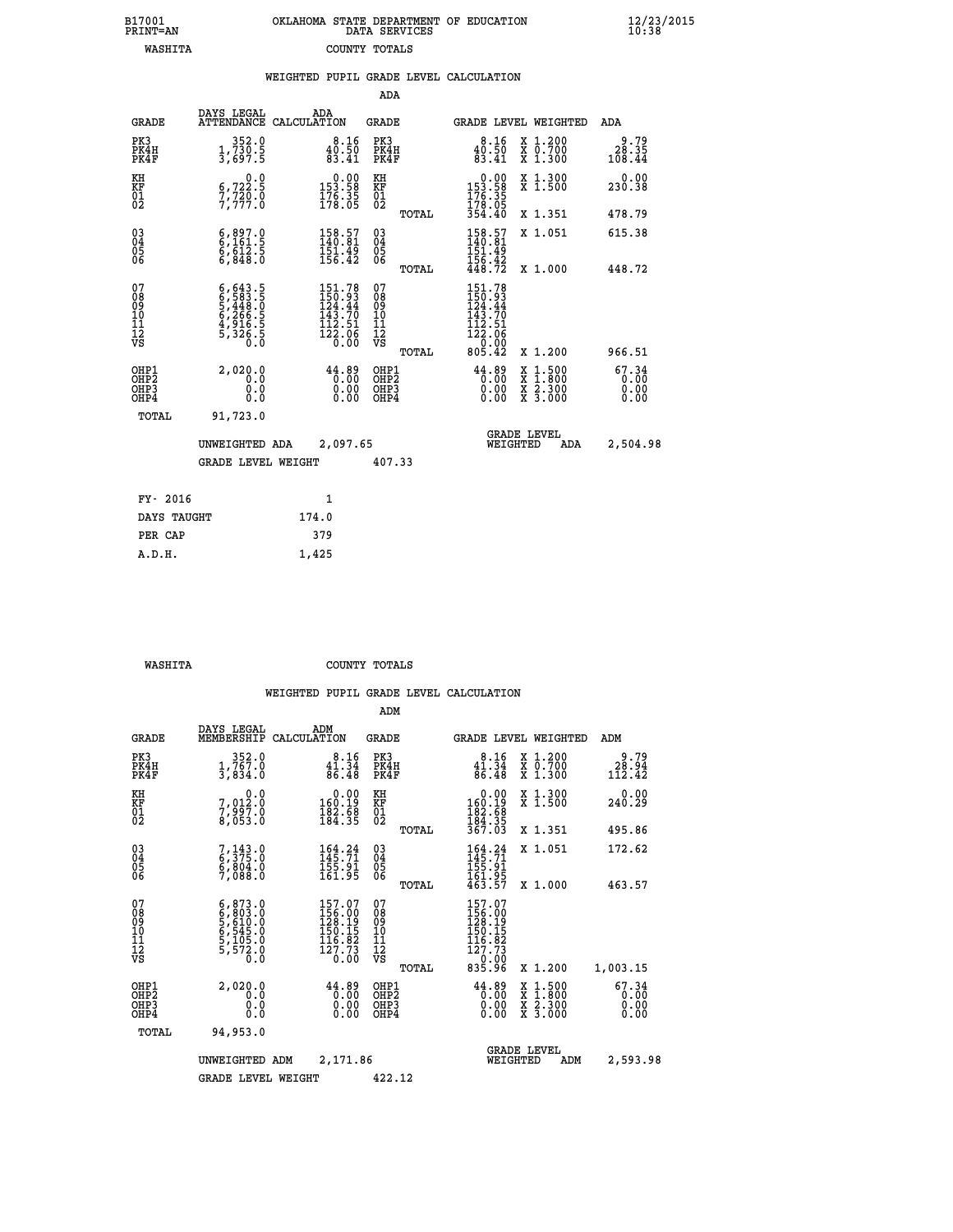| B17001<br>PRINT=AN                        |                                                                           | OKLAHOMA STATE DEPARTMENT OF EDUCATION DATA SERVICES                |                                                    |                                                                  |                                                                                                  | 12/23/2015                   |  |
|-------------------------------------------|---------------------------------------------------------------------------|---------------------------------------------------------------------|----------------------------------------------------|------------------------------------------------------------------|--------------------------------------------------------------------------------------------------|------------------------------|--|
| 76 WOODS                                  |                                                                           | I001 ALVA                                                           |                                                    |                                                                  |                                                                                                  |                              |  |
|                                           |                                                                           | WEIGHTED PUPIL GRADE LEVEL CALCULATION                              |                                                    |                                                                  |                                                                                                  |                              |  |
|                                           |                                                                           |                                                                     | ADA                                                |                                                                  |                                                                                                  |                              |  |
| <b>GRADE</b>                              | DAYS LEGAL                                                                | ADA<br>ATTENDANCE CALCULATION                                       | GRADE                                              |                                                                  | <b>GRADE LEVEL WEIGHTED</b>                                                                      | ADA                          |  |
| PK3<br>PK4H<br>PK4F                       | 79.0<br>2,866.0<br>0.0                                                    | 1.93<br>00.00<br>00.00                                              | PK3<br>PK4H<br>PK4F                                | $6^{1.93}_{0.90}$                                                | X 1.200<br>X 0.700<br>X 1.300                                                                    | 2.32<br>48.93<br>0.00        |  |
| KH<br>KF<br>01<br>02                      | 0.0<br>3,393.0<br>3,744.0<br>3,503.5                                      | $82.76$<br>$91.32$<br>$85.45$                                       | KH<br>KF<br>01<br>02                               | 82.76<br>$\begin{array}{r} 81.32 \\ 85.45 \\ 176.77 \end{array}$ | X 1.300<br>X 1.500                                                                               | 0.00<br>124.14               |  |
|                                           |                                                                           |                                                                     | TOTAL                                              |                                                                  | X 1.351                                                                                          | 238.82                       |  |
| $03\overline{4}$<br>$\substack{05 \\ 06}$ | $\frac{3}{2}, \frac{657}{028}.0\\ \frac{2}{3}, \frac{437}{018}.0$         | 89.20<br>49.46<br>59.44<br>73.61                                    | $\begin{matrix} 03 \\ 04 \\ 05 \\ 06 \end{matrix}$ | $89.20$<br>$49.46$<br>$59.44$<br>73.61<br>182.51                 | X 1.051                                                                                          | 93.75                        |  |
|                                           |                                                                           |                                                                     | TOTAL                                              |                                                                  | X 1.000                                                                                          | 182.51                       |  |
| 07<br>08901112<br>1112<br>VS              | 2,380.0<br>2,467.0<br>2,823.5<br>3,029.5<br>3,029.5<br>2,356.5<br>2,102.5 | 58.05<br>60.17<br>68.87<br>73.89<br>73.48<br>57.48<br>51.28<br>0.00 | 07<br>08<br>09<br>11<br>11<br>VS<br>TOTAL          | 58.05<br>60.17<br>68.87<br>73.89<br>57.48<br>51.28<br>369.74     | X 1.200                                                                                          | 443.69                       |  |
| OHP1<br>OHP2<br>OH <sub>P3</sub><br>OHP4  | 0.0<br>Ō.Ō<br>0.0<br>0.0                                                  | $0.00$<br>$0.00$<br>0.00                                            | OHP1<br>OH <sub>P</sub> 2<br>OHP3<br>OHP4          | 0.00<br>0.00<br>0.00                                             | $\begin{smallmatrix} x & 1 & 500 \\ x & 1 & 800 \\ x & 2 & 300 \\ x & 3 & 000 \end{smallmatrix}$ | 0.00<br>0.00<br>0.00<br>0.00 |  |
| TOTAL                                     | 39,884.5                                                                  |                                                                     |                                                    |                                                                  |                                                                                                  |                              |  |
|                                           | UNWEIGHTED ADA                                                            | 972.81                                                              |                                                    | WEIGHTED                                                         | <b>GRADE LEVEL</b><br>ADA                                                                        | 1,134.16                     |  |
|                                           | <b>GRADE LEVEL WEIGHT</b>                                                 |                                                                     | 161.35                                             |                                                                  |                                                                                                  |                              |  |
| FY- 2016                                  |                                                                           | 1                                                                   |                                                    |                                                                  |                                                                                                  |                              |  |
| DAYS TAUGHT                               |                                                                           | 41.0                                                                |                                                    |                                                                  |                                                                                                  |                              |  |
| PER CAP                                   |                                                                           | 128                                                                 |                                                    |                                                                  |                                                                                                  |                              |  |

```
 76 WOODS I001 ALVA
```

|                                                    |                                                                                     |                    |                                                                          |                                               |       | WEIGHTED PUPIL GRADE LEVEL CALCULATION                                      |                                          |                              |  |
|----------------------------------------------------|-------------------------------------------------------------------------------------|--------------------|--------------------------------------------------------------------------|-----------------------------------------------|-------|-----------------------------------------------------------------------------|------------------------------------------|------------------------------|--|
|                                                    |                                                                                     |                    |                                                                          | ADM                                           |       |                                                                             |                                          |                              |  |
| <b>GRADE</b>                                       | DAYS LEGAL<br>MEMBERSHIP                                                            | ADM<br>CALCULATION |                                                                          | <b>GRADE</b>                                  |       | <b>GRADE LEVEL WEIGHTED</b>                                                 |                                          | ADM                          |  |
| PK3<br>PK4H<br>PK4F                                | 81.0<br>3,022.0<br>0.0                                                              |                    | $7\frac{1}{3}\cdot\frac{98}{71}$<br>0.00                                 | PK3<br>PK4H<br>PK4F                           |       | $7\frac{1}{3}\cdot7\frac{9}{1}\cdot7\frac{1}{0}\cdot0$                      | X 1.200<br>X 0.700<br>X 1.300            | 2.38<br>$\frac{51.60}{0.00}$ |  |
| KH<br>KF<br>01<br>02                               | 0.0<br>3,556:0<br>3,898:0<br>3,631:0                                                |                    | $86.73$<br>$95.07$<br>$88.56$                                            | KH<br>KF<br>01<br>02                          |       | 0.00<br>$\begin{array}{c} 86.73 \\ 95.07 \\ 88.56 \\ 183.63 \end{array}$    | X 1.300<br>X 1.500                       | 0.00<br>130.10               |  |
|                                                    |                                                                                     |                    |                                                                          |                                               | TOTAL |                                                                             | X 1.351                                  | 248.08                       |  |
| $\begin{matrix} 03 \\ 04 \\ 05 \\ 06 \end{matrix}$ | 3,769.0<br>2,087.0<br>2,575.0<br>3,134.0                                            |                    | 91.93<br>50.90<br>62.80<br>76.44                                         | 030404<br>ŎĞ                                  |       | $\begin{smallmatrix} 91.93\ 50.90\ 62.80\ 76.44\ 190.14 \end{smallmatrix}$  | X 1.051                                  | 96.62                        |  |
|                                                    |                                                                                     |                    |                                                                          |                                               | TOTAL |                                                                             | X 1.000                                  | 190.14                       |  |
| 07<br>08<br>09<br>001<br>11<br>11<br>12<br>VS      | $2,480.0$<br>$2,541.0$<br>$2,892.0$<br>$3,142.0$<br>$2,471.0$<br>$2,173.0$<br>$0.0$ |                    | $60.49$<br>$61.98$<br>$70.54$<br>$76.63$<br>$60.27$<br>$53.00$<br>$0.00$ | 07<br>08<br>09<br>001<br>11<br>11<br>12<br>VS | TOTAL | $60.49$<br>$61.98$<br>$70.54$<br>$76.63$<br>$76.637$<br>$53.00$<br>$382.91$ | X 1.200                                  | 459.49                       |  |
| OHP1                                               |                                                                                     |                    |                                                                          | OHP1                                          |       |                                                                             |                                          | 0.00                         |  |
| OHP2<br>OHP3<br>OH <sub>P4</sub>                   |                                                                                     |                    |                                                                          | OHP <sub>2</sub><br>OHP <sub>3</sub>          |       | 0.00<br>0.00<br>0.00                                                        | X 1:500<br>X 1:800<br>X 2:300<br>X 3:000 | 0.00<br>0.00<br>0.00         |  |
| TOTAL                                              | 41,452.0                                                                            |                    |                                                                          |                                               |       |                                                                             |                                          |                              |  |
|                                                    | UNWEIGHTED ADM                                                                      |                    | 1,011.03                                                                 |                                               |       | WEIGHTED                                                                    | <b>GRADE LEVEL</b><br>ADM                | 1,178.41                     |  |
|                                                    | <b>GRADE LEVEL WEIGHT</b>                                                           |                    |                                                                          | 167.38                                        |       |                                                                             |                                          |                              |  |
|                                                    |                                                                                     |                    |                                                                          |                                               |       |                                                                             |                                          |                              |  |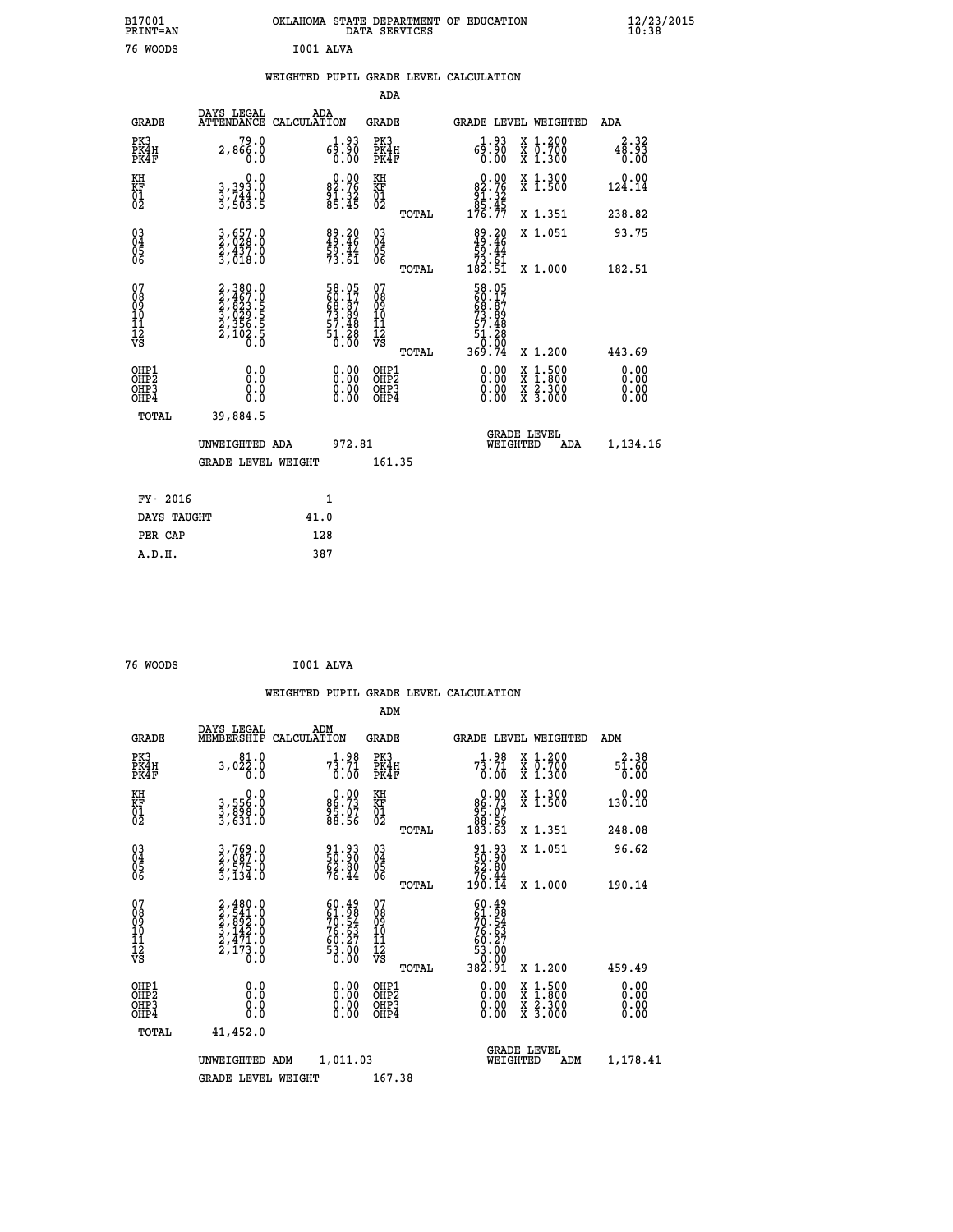| B17001<br>PRINT=AN                                 |                                                             | OKLAHOMA STATE DEPARTMENT OF EDUCATION                                   | DATA SERVICES                          |                                                                                                  |                                                                                                                                           | $\frac{12}{23}$ /2015 |
|----------------------------------------------------|-------------------------------------------------------------|--------------------------------------------------------------------------|----------------------------------------|--------------------------------------------------------------------------------------------------|-------------------------------------------------------------------------------------------------------------------------------------------|-----------------------|
| 76 WOODS                                           |                                                             | I003 WAYNOKA                                                             |                                        |                                                                                                  |                                                                                                                                           |                       |
|                                                    |                                                             | WEIGHTED PUPIL GRADE LEVEL CALCULATION                                   |                                        |                                                                                                  |                                                                                                                                           |                       |
|                                                    |                                                             |                                                                          | ADA                                    |                                                                                                  |                                                                                                                                           |                       |
| <b>GRADE</b>                                       | DAYS LEGAL<br>ATTENDANCE CALCULATION                        | ADA                                                                      | GRADE                                  |                                                                                                  | GRADE LEVEL WEIGHTED                                                                                                                      | ADA                   |
| PK3<br>PK4H<br>PK4F                                | 49.0<br>0.0<br>740.0                                        | $\begin{smallmatrix} 1.00\\[-1mm] 0.00\\[-1mm] 15.10\end{smallmatrix}$   | PK3<br>PK4H<br>PK4F                    | 1.00<br>$\frac{0.00}{15.10}$                                                                     | X 1.200<br>X 0.700<br>X 1.300                                                                                                             | 1.20<br>0.00<br>19.63 |
| KH<br>ΚF                                           | 0.0<br>766.0                                                | $\begin{smallmatrix} 0.00\\ 15.63\\ 23.52\\ 16.70 \end{smallmatrix}$     | KH                                     |                                                                                                  | X 1.300<br>X 1.500                                                                                                                        | 0.00<br>23.45         |
| $\begin{matrix} 01 \ 02 \end{matrix}$              | $1, \frac{152}{818}$ . 5                                    |                                                                          | KF<br>01<br>02<br>TOTAL                | $\begin{smallmatrix} 0.00\\ 15.63\\ 23.52\\ 16.70\\ 40.22 \end{smallmatrix}$                     | X 1.351                                                                                                                                   | 54.34                 |
| $\begin{matrix} 03 \\ 04 \\ 05 \\ 06 \end{matrix}$ | $\substack{1,091.5 \\ 1,250.5 \\ 813.5 \\ 775.5}$           | 22.28<br>25.52<br>16.60<br>15.83                                         | 03<br>04<br>05<br>06                   | $22.28$<br>$25.52$<br>$16.60$                                                                    | X 1.051                                                                                                                                   | 23.42                 |
|                                                    |                                                             |                                                                          | TOTAL                                  | $\frac{15.83}{57.95}$                                                                            | X 1.000                                                                                                                                   | 57.95                 |
| 07<br>08<br>09<br>11<br>11<br>12<br>VS             | 938.0<br>909.5<br>664.5<br>573.5<br>931.0<br>936.0<br>936.0 | $19.14$<br>$18.56$<br>$13.56$<br>$11.70$<br>$19.00$<br>$19.10$<br>$0.00$ | 07<br>ŏġ<br>09<br>10<br>11<br>12<br>VS | $\frac{19.14}{18.56}$<br>$\begin{smallmatrix} 11.70 \\ 19.00 \\ 19.10 \\ 0.00 \end{smallmatrix}$ |                                                                                                                                           |                       |
|                                                    |                                                             |                                                                          | TOTAL                                  | 10ľ.ŎĞ                                                                                           | X 1.200                                                                                                                                   | 121.27                |
| OHP1<br>OHP <sub>2</sub><br>OHP3<br>OHP4           | 0.0<br>0.0<br>0.0                                           | 0.00<br>0.00<br>0.00                                                     | OHP1<br>OHP2<br>OHP3<br>OHP4           | 0.00<br>0.00<br>0.00                                                                             | $\begin{smallmatrix} \mathtt{X} & 1\cdot500\\ \mathtt{X} & 1\cdot800\\ \mathtt{X} & 2\cdot300\\ \mathtt{X} & 3\cdot000 \end{smallmatrix}$ | 0.00<br>0.00<br>0.00  |
| TOTAL                                              | 12,409.5                                                    |                                                                          |                                        |                                                                                                  |                                                                                                                                           |                       |
|                                                    | UNWEIGHTED ADA                                              | 253.24                                                                   |                                        | WEIGHTED                                                                                         | <b>GRADE LEVEL</b><br>ADA                                                                                                                 | 301.26                |
|                                                    | <b>GRADE LEVEL WEIGHT</b>                                   |                                                                          | 48.02                                  |                                                                                                  |                                                                                                                                           |                       |
|                                                    |                                                             |                                                                          |                                        |                                                                                                  |                                                                                                                                           |                       |
| FY- 2016                                           |                                                             | 1                                                                        |                                        |                                                                                                  |                                                                                                                                           |                       |
| DAYS TAUGHT<br>PER CAP                             |                                                             | 49.0<br>167                                                              |                                        |                                                                                                  |                                                                                                                                           |                       |
| A.D.H.                                             |                                                             | 109                                                                      |                                        |                                                                                                  |                                                                                                                                           |                       |

| 76 WOODS                                     |                                                             | I003 WAYNOKA                                                                                       |                                  |                |                                                                                                                         |                                                                                                                                           |                              |
|----------------------------------------------|-------------------------------------------------------------|----------------------------------------------------------------------------------------------------|----------------------------------|----------------|-------------------------------------------------------------------------------------------------------------------------|-------------------------------------------------------------------------------------------------------------------------------------------|------------------------------|
|                                              |                                                             |                                                                                                    |                                  |                | WEIGHTED PUPIL GRADE LEVEL CALCULATION                                                                                  |                                                                                                                                           |                              |
|                                              |                                                             |                                                                                                    | ADM                              |                |                                                                                                                         |                                                                                                                                           |                              |
| <b>GRADE</b>                                 | DAYS LEGAL ADM<br>MEMBERSHIP CALCULATION                    |                                                                                                    | <b>GRADE</b>                     |                | <b>GRADE LEVEL WEIGHTED</b>                                                                                             |                                                                                                                                           | ADM                          |
| PK3<br>PK4H<br>PK4F                          | 49.0<br>0.0<br>780.0                                        | 1.00<br>$\overline{0}$ .00<br>15.92                                                                | PK3<br>PK4H<br>PK4F              |                | 1.00<br>$\frac{0.00}{15.92}$                                                                                            | X 1.200<br>X 0.700<br>X 1.300                                                                                                             | 1.20<br>0.00<br>20.70        |
| KH<br>KF<br>01<br>02                         | 0.0<br>$78\frac{3}{1}, \frac{78}{176}$<br>0. 833.0          | $\begin{smallmatrix} 0.00\\16.00\\24.00\\17.00 \end{smallmatrix}$                                  | KH<br>KF<br>01<br>02             |                | 0.00<br>$\begin{smallmatrix} 16.00 \\ 24.00 \\ 17.00 \\ 41.00 \end{smallmatrix}$                                        | X 1.300<br>X 1.500                                                                                                                        | 0.00<br>24.00                |
|                                              |                                                             |                                                                                                    |                                  | TOTAL          |                                                                                                                         | X 1.351                                                                                                                                   | 55.39                        |
| 03<br>04<br>05<br>06                         | $\substack{1,110.0\\1,274.0\\832.0\\784.0}$                 | $\begin{smallmatrix} 22.65\\ 26.00\\ 16.98\\ 16.00 \end{smallmatrix}$                              | 03<br>04<br>05<br>06             |                | 22.65<br>16.98<br>16:00<br>58:98                                                                                        | X 1.051                                                                                                                                   | 23.81                        |
| 07<br>08<br>09<br>10<br>11<br>11<br>12<br>VS | 972.0<br>929.0<br>698.0<br>588.0<br>589.0<br>971.0<br>971.0 | $\begin{smallmatrix} 19.84 \\ 18.96 \\ 14.24 \\ 12.00 \\ 19.78 \\ 19.82 \\ 0.00 \end{smallmatrix}$ | 07<br>08901112<br>1112<br>VS     | TOTAL<br>TOTAL | 19.84<br>$\begin{smallmatrix} 13 & 34 \ 14 & 24 \ 12 & 00 \ 19 & 78 \ 19 & 82 \ 0 & 0 & 0 \ 104 & 64 \end{smallmatrix}$ | X 1.000<br>X 1.200                                                                                                                        | 58.98<br>125.57              |
| OHP1<br>OHP2<br>OH <sub>P3</sub><br>OHP4     | 0.0<br>0.000                                                | $\begin{smallmatrix} 0.00 \ 0.00 \ 0.00 \ 0.00 \end{smallmatrix}$                                  | OHP1<br>OHP2<br>OHP <sub>3</sub> |                | 0.00<br>0.00                                                                                                            | $\begin{smallmatrix} \mathtt{X} & 1\cdot500\\ \mathtt{X} & 1\cdot800\\ \mathtt{X} & 2\cdot300\\ \mathtt{X} & 3\cdot000 \end{smallmatrix}$ | 0.00<br>0.00<br>0.00<br>0.00 |
| TOTAL                                        | 12,749.0                                                    |                                                                                                    |                                  |                |                                                                                                                         |                                                                                                                                           |                              |
|                                              | UNWEIGHTED ADM<br><b>GRADE LEVEL WEIGHT</b>                 | 260.19                                                                                             | 49.46                            |                | WEIGHTED                                                                                                                | <b>GRADE LEVEL</b><br>ADM                                                                                                                 | 309.65                       |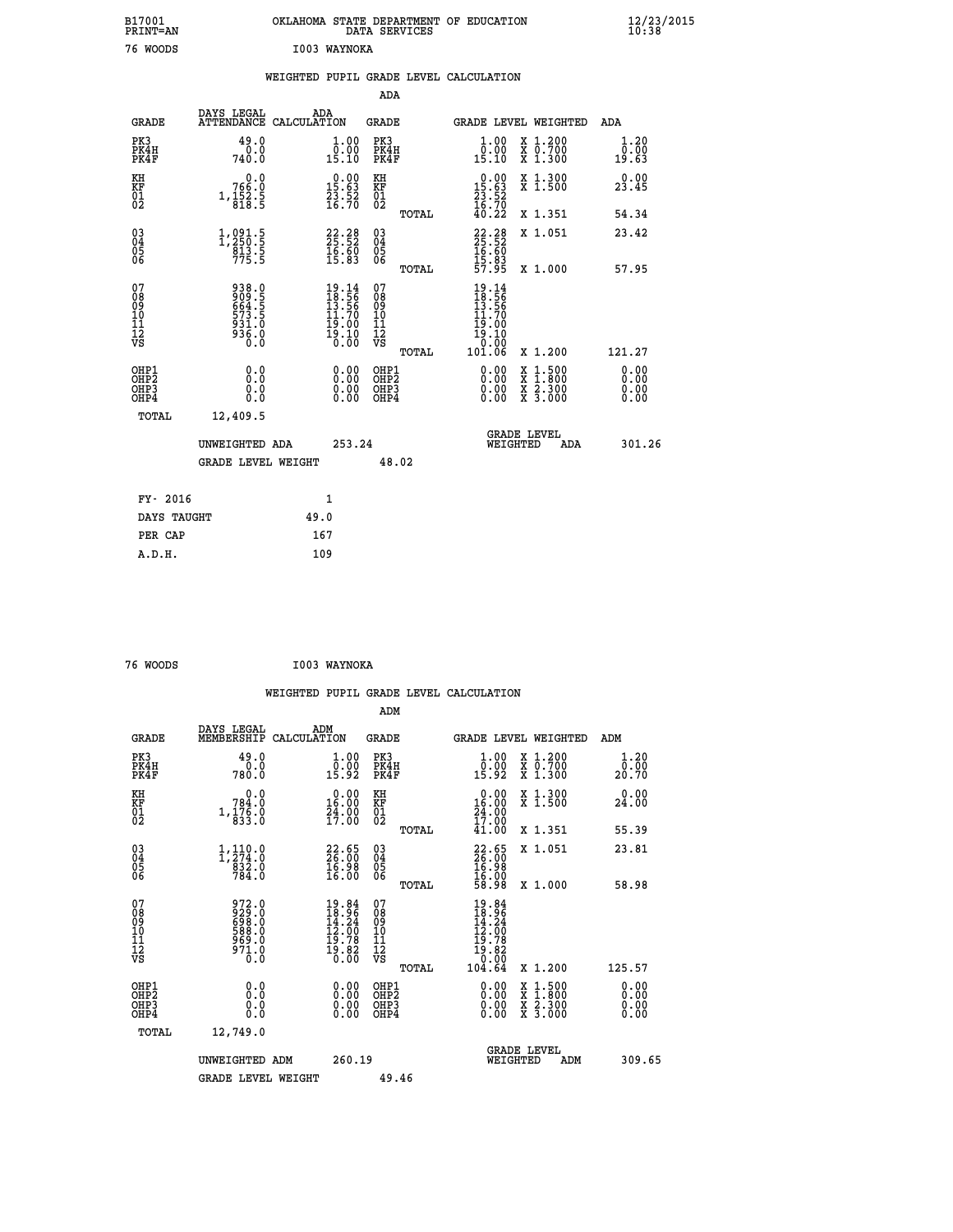| B17001<br>PRINT=AN                       |                                                                                                |      |                                                                   |                                                            | DATA SERVICES | OKLAHOMA STATE DEPARTMENT OF EDUCATION                                                                                                                                                                                                                                                 |                                                                                                                                           |     |                      | $\frac{12}{23}/\frac{23}{2015}$ |
|------------------------------------------|------------------------------------------------------------------------------------------------|------|-------------------------------------------------------------------|------------------------------------------------------------|---------------|----------------------------------------------------------------------------------------------------------------------------------------------------------------------------------------------------------------------------------------------------------------------------------------|-------------------------------------------------------------------------------------------------------------------------------------------|-----|----------------------|---------------------------------|
| 76 WOODS                                 |                                                                                                |      | I006 FREEDOM                                                      |                                                            |               |                                                                                                                                                                                                                                                                                        |                                                                                                                                           |     |                      |                                 |
|                                          |                                                                                                |      |                                                                   |                                                            |               | WEIGHTED PUPIL GRADE LEVEL CALCULATION                                                                                                                                                                                                                                                 |                                                                                                                                           |     |                      |                                 |
|                                          |                                                                                                |      |                                                                   | ADA                                                        |               |                                                                                                                                                                                                                                                                                        |                                                                                                                                           |     |                      |                                 |
| <b>GRADE</b>                             | DAYS LEGAL<br>ATTENDANCE CALCULATION                                                           | ADA  |                                                                   | GRADE                                                      |               | GRADE LEVEL WEIGHTED                                                                                                                                                                                                                                                                   |                                                                                                                                           |     | ADA                  |                                 |
| PK3<br>PK4H<br>PK4F                      | 0.0<br>0.0<br>283.0                                                                            |      | 0.00<br>$\begin{smallmatrix} 0.00 \ 6.29 \end{smallmatrix}$       | PK3<br>PK4H<br>PK4F                                        |               | 0.00<br>$\begin{smallmatrix} 0.00 & 0.00 & 0.00 & 0.00 & 0.00 & 0.00 & 0.00 & 0.00 & 0.00 & 0.00 & 0.00 & 0.00 & 0.00 & 0.00 & 0.00 & 0.00 & 0.00 & 0.00 & 0.00 & 0.00 & 0.00 & 0.00 & 0.00 & 0.00 & 0.00 & 0.00 & 0.00 & 0.00 & 0.00 & 0.00 & 0.00 & 0.00 & 0.00 & 0.00 & 0.00 & 0.0$ | X 1.200<br>X 0.700<br>X 1.300                                                                                                             |     | 0.00<br>0.00<br>8.18 |                                 |
| KH<br>KF<br>01<br>02                     | 0.0<br>0.0<br>$353.5$<br>$106.5$                                                               |      | $\begin{smallmatrix} 0.00\\ 0.00\\ 7.86\\ 2.37 \end{smallmatrix}$ | KH<br><b>KF</b><br>01<br>02                                |               | $\begin{smallmatrix} 0.00\\ 0.00\\ 7.86\\ 2.37\\ 10.23 \end{smallmatrix}$                                                                                                                                                                                                              | X 1.300<br>X 1.500                                                                                                                        |     | 0.00<br>0.00         |                                 |
|                                          |                                                                                                |      |                                                                   |                                                            | TOTAL         |                                                                                                                                                                                                                                                                                        | X 1.351                                                                                                                                   |     | 13.82                |                                 |
| 03<br>04<br>05<br>06                     | 287.0<br>200.0<br>229.0<br>526.0                                                               |      | $\begin{smallmatrix} 6.38\ 4.44\ 5.09\ 11.69\end{smallmatrix}$    | $\begin{matrix} 03 \\ 04 \\ 05 \\ 06 \end{matrix}$         |               | $6.38\n4.44\n5.09\n11.69\n21.22$                                                                                                                                                                                                                                                       | X 1.051                                                                                                                                   |     | 6.71                 |                                 |
|                                          |                                                                                                |      |                                                                   |                                                            | <b>TOTAL</b>  |                                                                                                                                                                                                                                                                                        | X 1.000                                                                                                                                   |     | 21.22                |                                 |
| 07<br>08<br>09<br>11<br>11<br>12<br>VS   | $175.0$<br>$219.0$<br>$420.0$<br>$264.5$<br>$\begin{array}{c} 0.0 \\ 304.0 \\ 0.0 \end{array}$ |      | $3.89$<br>$4.87$<br>$9.33$<br>$5.88$<br>$5.00$<br>$6.76$<br>0.00  | 07<br>08<br>09<br>10<br>$\frac{11}{12}$<br>$\frac{12}{18}$ | TOTAL         | 3.89<br>4.87<br>9.33<br>5.88<br>0.00<br>$\begin{array}{c} 8.76 \\ 0.00 \\ 30.73 \end{array}$                                                                                                                                                                                           | X 1.200                                                                                                                                   |     | 36.88                |                                 |
|                                          | 0.0                                                                                            |      |                                                                   |                                                            |               |                                                                                                                                                                                                                                                                                        |                                                                                                                                           |     | 0.00                 |                                 |
| OHP1<br>OHP2<br>OH <sub>P3</sub><br>OHP4 | Ŏ.Ō<br>0.0<br>0.0                                                                              |      | 0.00<br>0.00<br>0.00                                              | OHP1<br>OHP2<br>OHP3<br>OHP4                               |               | 0.00<br>0.00<br>0.00                                                                                                                                                                                                                                                                   | $\begin{smallmatrix} \mathtt{X} & 1\cdot500\\ \mathtt{X} & 1\cdot800\\ \mathtt{X} & 2\cdot300\\ \mathtt{X} & 3\cdot000 \end{smallmatrix}$ |     | 0.00<br>0.00<br>0.00 |                                 |
| TOTAL                                    | 3,367.5                                                                                        |      |                                                                   |                                                            |               |                                                                                                                                                                                                                                                                                        |                                                                                                                                           |     |                      |                                 |
|                                          | UNWEIGHTED ADA                                                                                 |      | 74.85                                                             |                                                            |               |                                                                                                                                                                                                                                                                                        | <b>GRADE LEVEL</b><br>WEIGHTED                                                                                                            | ADA | 86.81                |                                 |
|                                          | <b>GRADE LEVEL WEIGHT</b>                                                                      |      |                                                                   |                                                            | 11.96         |                                                                                                                                                                                                                                                                                        |                                                                                                                                           |     |                      |                                 |
| FY- 2016                                 |                                                                                                |      | 1                                                                 |                                                            |               |                                                                                                                                                                                                                                                                                        |                                                                                                                                           |     |                      |                                 |
| DAYS TAUGHT                              |                                                                                                | 45.0 |                                                                   |                                                            |               |                                                                                                                                                                                                                                                                                        |                                                                                                                                           |     |                      |                                 |
| PER CAP                                  |                                                                                                | 167  |                                                                   |                                                            |               |                                                                                                                                                                                                                                                                                        |                                                                                                                                           |     |                      |                                 |

| 76 WOODS |  | I006 FREEDOM |
|----------|--|--------------|
|          |  |              |

|                                                    |                                                  |                    |                                                                    |                              |       | WEIGHTED PUPIL GRADE LEVEL CALCULATION                                                                                                                                                                                                                                         |                                                                                                  |                      |       |
|----------------------------------------------------|--------------------------------------------------|--------------------|--------------------------------------------------------------------|------------------------------|-------|--------------------------------------------------------------------------------------------------------------------------------------------------------------------------------------------------------------------------------------------------------------------------------|--------------------------------------------------------------------------------------------------|----------------------|-------|
|                                                    |                                                  |                    |                                                                    | ADM                          |       |                                                                                                                                                                                                                                                                                |                                                                                                  |                      |       |
| <b>GRADE</b>                                       | DAYS LEGAL<br>MEMBERSHIP                         | ADM<br>CALCULATION |                                                                    | <b>GRADE</b>                 |       | <b>GRADE LEVEL WEIGHTED</b>                                                                                                                                                                                                                                                    |                                                                                                  | ADM                  |       |
| PK3<br>PK4H<br>PK4F                                | 0.0<br>0.0<br>289.0                              |                    | $\substack{0.00\\0.00\\6.42}$                                      | PK3<br>PK4H<br>PK4F          |       | $\begin{smallmatrix} 0.00\\ 0.00\\ 6.42 \end{smallmatrix}$                                                                                                                                                                                                                     | X 1.200<br>X 0.700<br>X 1.300                                                                    | 0.00<br>0.00<br>8.35 |       |
| KH<br>KF<br>01<br>02                               | 0.0<br>0.0<br>359.0<br>107.0                     |                    | $\begin{smallmatrix} 0.00\ 0.00\ 7.98\ 2.38 \end{smallmatrix}$     | KH<br>KF<br>01<br>02         |       | $\begin{array}{c} 0.00 \\ 0.00 \\ 7.98 \\ 2.38 \\ 10.36 \end{array}$                                                                                                                                                                                                           | X 1.300<br>X 1.500                                                                               | 0.00<br>0.00         |       |
|                                                    |                                                  |                    |                                                                    |                              | TOTAL |                                                                                                                                                                                                                                                                                | X 1.351                                                                                          | 14.00                |       |
| $\begin{matrix} 03 \\ 04 \\ 05 \\ 06 \end{matrix}$ | 304.0<br>206.0<br>241.0<br>540.0                 |                    | $\begin{smallmatrix} 6.76\ 4.58\ 5.36\ 12.00 \end{smallmatrix}$    | 03<br>04<br>05<br>06         |       | $\begin{smallmatrix} 6.76\ 4.58\ 5.36\ 12.00\ 21.94 \end{smallmatrix}$                                                                                                                                                                                                         | X 1.051                                                                                          | 7.10                 |       |
|                                                    |                                                  |                    |                                                                    |                              | TOTAL |                                                                                                                                                                                                                                                                                | X 1.000                                                                                          | 21.94                |       |
| 07<br>0890112<br>1112<br>VS                        | 179.0<br>225.0<br>436.0<br>270.0<br>0.0<br>320.0 |                    | $3.98$<br>$5.00$<br>$9.69$<br>$6.00$<br>$6.00$<br>$7.11$<br>$0.00$ | 07<br>0890112<br>1112<br>VS  | TOTAL | 3.98<br>5.009<br>6.000<br>6.000<br>7.11<br>7.100<br>31.78                                                                                                                                                                                                                      | $X_1.200$                                                                                        | 38.14                |       |
| OHP1<br>OHP2<br>OHP <sub>3</sub><br>OHP4           | 0.0<br>0.000                                     |                    | $\begin{smallmatrix} 0.00 \ 0.00 \ 0.00 \ 0.00 \end{smallmatrix}$  | OHP1<br>OHP2<br>OHP3<br>OHP4 |       | $\begin{smallmatrix} 0.00 & 0.00 & 0.00 & 0.00 & 0.00 & 0.00 & 0.00 & 0.00 & 0.00 & 0.00 & 0.00 & 0.00 & 0.00 & 0.00 & 0.00 & 0.00 & 0.00 & 0.00 & 0.00 & 0.00 & 0.00 & 0.00 & 0.00 & 0.00 & 0.00 & 0.00 & 0.00 & 0.00 & 0.00 & 0.00 & 0.00 & 0.00 & 0.00 & 0.00 & 0.00 & 0.0$ | $\begin{smallmatrix} x & 1 & 500 \\ x & 1 & 800 \\ x & 2 & 300 \\ x & 3 & 000 \end{smallmatrix}$ | 0.00<br>0.00<br>0.00 |       |
| TOTAL                                              | 3,476.0                                          |                    |                                                                    |                              |       |                                                                                                                                                                                                                                                                                |                                                                                                  |                      |       |
|                                                    | UNWEIGHTED ADM                                   |                    | 77.26                                                              |                              |       | WEIGHTED                                                                                                                                                                                                                                                                       | <b>GRADE LEVEL</b><br>ADM                                                                        |                      | 89.53 |
|                                                    | <b>GRADE LEVEL WEIGHT</b>                        |                    |                                                                    | 12.27                        |       |                                                                                                                                                                                                                                                                                |                                                                                                  |                      |       |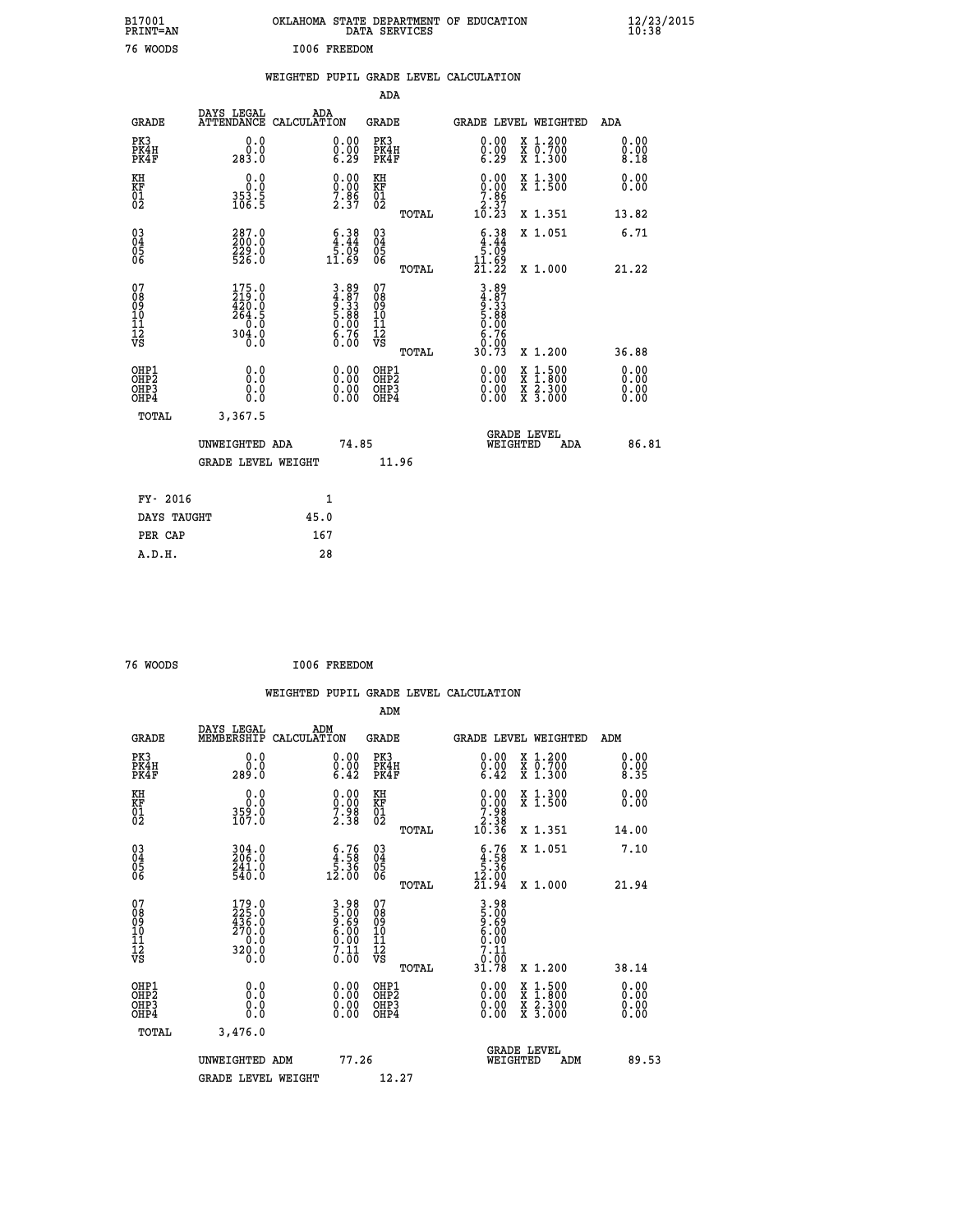|  | OKLAHOMA STATE DEPARTMENT OF EDUCATION<br>DATA SERVICES |  |
|--|---------------------------------------------------------|--|
|  | COUNTY TOTALS                                           |  |

B17001<br>PRINT=AN<br>WOODS

 **B17001 OKLAHOMA STATE DEPARTMENT OF EDUCATION 12/23/2015**

|  |  | WEIGHTED PUPIL GRADE LEVEL CALCULATION |
|--|--|----------------------------------------|
|  |  |                                        |

|                                                                              |                                                                |                                                                   | ADA                                                |       |                                                                               |                                                                                                                                              |                               |
|------------------------------------------------------------------------------|----------------------------------------------------------------|-------------------------------------------------------------------|----------------------------------------------------|-------|-------------------------------------------------------------------------------|----------------------------------------------------------------------------------------------------------------------------------------------|-------------------------------|
| <b>GRADE</b>                                                                 | DAYS LEGAL                                                     | ADA<br>ATTENDANCE CALCULATION                                     | GRADE                                              |       | <b>GRADE LEVEL WEIGHTED</b>                                                   |                                                                                                                                              | ADA                           |
| PK3<br>PK4H<br>PK4F                                                          | 128.0<br>2,866.0<br>1,023.0                                    | 2.93<br>$\frac{6\bar{9}\cdot\bar{9}\bar{0}}{21\cdot39}$           | PK3<br>PK4H<br>PK4F                                |       | 2.93<br>$\frac{6\bar{9}\,.\,5\,\tilde{0}}{21\,.\,39}$                         | X 1.200<br>X 0.700<br>X 1.300                                                                                                                | 3.52<br>$\frac{48.93}{27.81}$ |
| KH<br>KF<br>01<br>02                                                         | 0.0<br>$\frac{4}{5}, \frac{159}{250}$ .0<br>4,428.5            | $\begin{smallmatrix} &0.00\98.39\122.70\164.52\end{smallmatrix}$  | KH<br>KF<br>01<br>02                               |       | $\begin{smallmatrix} &0.00\ 98.39\ 122.70\ 104.52\ 227.22\ \end{smallmatrix}$ | X 1.300<br>X 1.500                                                                                                                           | 0.00<br>147.59                |
|                                                                              |                                                                |                                                                   |                                                    | TOTAL |                                                                               | X 1.351                                                                                                                                      | 306.98                        |
| $\begin{matrix} 03 \\ 04 \\ 05 \\ 06 \end{matrix}$                           | 5,035.5<br>3,478.5<br>3,479.5<br>4,319.5                       | $\begin{array}{r} 117.86 \\ 79.42 \\ 81.13 \\ 101.13 \end{array}$ | $\begin{matrix} 03 \\ 04 \\ 05 \\ 06 \end{matrix}$ |       | 117.86<br>$\begin{array}{r} 79.42 \\ 81.13 \\ 101.13 \end{array}$<br>261.68   | X 1.051                                                                                                                                      | 385.56<br>261.68              |
|                                                                              |                                                                |                                                                   |                                                    | TOTAL |                                                                               | X 1.000                                                                                                                                      |                               |
| 07<br>08<br>09<br>11<br>11<br>12<br>VS                                       | 3,493.0<br>3,595.5<br>3,908.0<br>3,867.5<br>3,287.5<br>3,342.5 | 81.08<br>83.60<br>91.76<br>91.47<br>76.48<br>77.14<br>77.14       | 07<br>08<br>09<br>11<br>11<br>12<br>VS             | TOTAL | 81.08<br>83.606<br>91.767<br>91.47<br>76.48<br>77.14<br>0.000<br>501.53       | X 1.200                                                                                                                                      | 601.84                        |
| OHP1<br>OH <sub>P</sub> <sub>2</sub><br>OH <sub>P3</sub><br>OH <sub>P4</sub> | 0.0<br>Ō.Ō<br>0.0<br>0.0                                       | 0.00<br>0.00<br>0.00                                              | OHP1<br>OHP2<br>OHP3<br>OHP4                       |       | 0.00<br>0.00<br>0.00                                                          | $\begin{smallmatrix} \mathtt{X} & 1\cdot500 \\ \mathtt{X} & 1\cdot800 \\ \mathtt{X} & 2\cdot300 \\ \mathtt{X} & 3\cdot000 \end{smallmatrix}$ | 0.00<br>0.00<br>0.00<br>0.00  |
| TOTAL                                                                        | 55,661.5                                                       |                                                                   |                                                    |       |                                                                               |                                                                                                                                              |                               |
|                                                                              | UNWEIGHTED ADA                                                 | 1,300.90                                                          |                                                    |       | WEIGHTED                                                                      | <b>GRADE LEVEL</b><br>ADA                                                                                                                    | 1,522.23                      |
|                                                                              | <b>GRADE LEVEL WEIGHT</b>                                      |                                                                   | 221.33                                             |       |                                                                               |                                                                                                                                              |                               |
| FY- 2016                                                                     |                                                                | $\mathbf{1}$                                                      |                                                    |       |                                                                               |                                                                                                                                              |                               |
| DAYS TAUGHT                                                                  |                                                                | 135.0                                                             |                                                    |       |                                                                               |                                                                                                                                              |                               |
| PER CAP                                                                      |                                                                | 462                                                               |                                                    |       |                                                                               |                                                                                                                                              |                               |
| A.D.H.                                                                       |                                                                | 524                                                               |                                                    |       |                                                                               |                                                                                                                                              |                               |
|                                                                              |                                                                |                                                                   |                                                    |       |                                                                               |                                                                                                                                              |                               |

| WOODS | COUNTY TOTALS |  |
|-------|---------------|--|

|                                          |                                                                                                                                                           |                                                                                    | ADM                                                 |                                                                                                  |                                          |                               |
|------------------------------------------|-----------------------------------------------------------------------------------------------------------------------------------------------------------|------------------------------------------------------------------------------------|-----------------------------------------------------|--------------------------------------------------------------------------------------------------|------------------------------------------|-------------------------------|
| <b>GRADE</b>                             | DAYS LEGAL<br>MEMBERSHIP                                                                                                                                  | ADM<br>CALCULATION                                                                 | <b>GRADE</b>                                        | <b>GRADE LEVEL WEIGHTED</b>                                                                      |                                          | ADM                           |
| PK3<br>PK4H<br>PK4F                      | 130.0<br>3,ŌŽŽ.Ŏ<br>1,O69.O                                                                                                                               | $73.71$<br>$22.34$                                                                 | PK3<br>PK4H<br>PK4F                                 | $73.71$<br>$22.34$                                                                               | X 1.200<br>X 0.700<br>X 1.300            | 3.52<br>$\frac{51.60}{29.05}$ |
| KH<br>KF<br>01<br>02                     | 0.0<br>$\frac{4}{5}, \frac{340}{433}$ .0<br>4,571.0                                                                                                       | $\begin{smallmatrix} &0.00\\ 102.73\\ 127.05\\ 167.94\end{smallmatrix}$            | KH<br>KF<br>01<br>02                                | $\begin{smallmatrix} &0.00\\ 102.73\\ 127.05\\ 107.94\\ 234.99\end{smallmatrix}$                 | X 1.300<br>X 1.500                       | 0.00<br>154.10                |
|                                          |                                                                                                                                                           |                                                                                    | TOTAL                                               |                                                                                                  | X 1.351                                  | 317.47                        |
| 03<br>04<br>05<br>06                     | $\frac{5}{3}, \frac{183}{567}.0$<br>$\frac{3}{648}.0$<br>$\frac{4}{4}, \frac{458}{60}$                                                                    | $\begin{array}{r} 121\cdot 34\\ 81\cdot 48\\ 85\cdot 14\\ 104\cdot 44 \end{array}$ | $\begin{array}{c} 03 \\ 04 \\ 05 \\ 06 \end{array}$ | $\begin{array}{r} 121\cdot 34\\ 81\cdot 48\\ 85\cdot 14\\ 104\cdot 44\\ 271\cdot 06 \end{array}$ | X 1.051                                  | 127.53                        |
|                                          |                                                                                                                                                           |                                                                                    | TOTAL                                               |                                                                                                  | X 1.000                                  | 271.06                        |
| 07<br>08<br>09<br>101<br>11<br>12<br>VS  | $\begin{smallmatrix} 3\,,\,631\,.\,0\\ 3\,,\,695\,.\,0\\ 4\,,\,026\,.\,0\\ 4\,,\,000\,.\,0\\ 3\,,\,440\,.\,0\\ 3\,,\,464\,.\,0\\ 0\,.0 \end{smallmatrix}$ | 84.31<br>85.94<br>94.47<br>94.63<br>80.05<br>79.93<br>70.00                        | 07<br>08<br>09<br>11<br>11<br>12<br>VS<br>TOTAL     | 84.31<br>85.94<br>94.47<br>94.63<br>90.05<br>79.93<br>70.00<br>519.33                            | X 1.200                                  | 623.20                        |
| OHP1<br>OHP2<br>OHP <sub>3</sub><br>OHP4 | 0.0<br>$\begin{smallmatrix} 0.16 \ 0.0 \end{smallmatrix}$                                                                                                 |                                                                                    | OHP1<br>OHP2<br>OHP <sub>3</sub>                    | $0.00$<br>$0.00$<br>0.00                                                                         | X 1:500<br>X 1:800<br>X 2:300<br>X 3:000 | 0.00<br>0.00<br>0.00<br>0.00  |
| TOTAL                                    | 57,677.0                                                                                                                                                  |                                                                                    |                                                     |                                                                                                  |                                          |                               |
|                                          | UNWEIGHTED ADM                                                                                                                                            | 1,348.48                                                                           |                                                     | <b>GRADE LEVEL</b><br>WEIGHTED                                                                   | ADM                                      | 1,577.59                      |
|                                          | <b>GRADE LEVEL WEIGHT</b>                                                                                                                                 |                                                                                    | 229.11                                              |                                                                                                  |                                          |                               |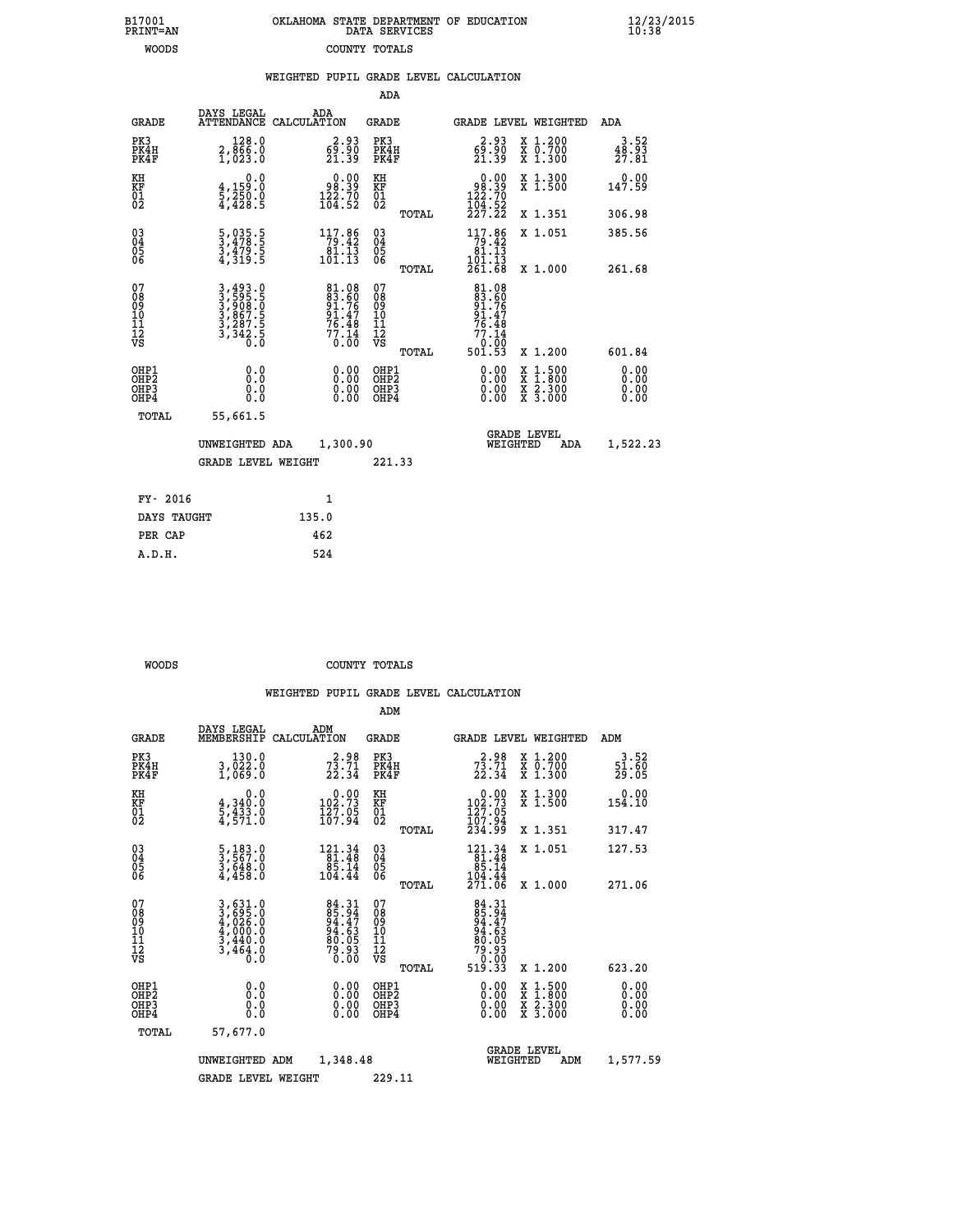| B17001<br><b>PRINT=AN</b> | OKLAHOMA STATE DEPARTMENT OF EDUCATION<br>DATA<br>SERVICES | $\frac{12}{23}$ /2015 |
|---------------------------|------------------------------------------------------------|-----------------------|
| 77<br>WOODWARD            | I001<br>WOODWARD                                           |                       |

| <b>INTIAL-UTA</b>                                    |                                                                                                 |       |                                                                                | שפט בית הפנים המומש                    |       |                                                                                     |                                                                                                                                      | <b>10.90</b>                                     |
|------------------------------------------------------|-------------------------------------------------------------------------------------------------|-------|--------------------------------------------------------------------------------|----------------------------------------|-------|-------------------------------------------------------------------------------------|--------------------------------------------------------------------------------------------------------------------------------------|--------------------------------------------------|
| 77 WOODWARD                                          |                                                                                                 |       | I001 WOODWARD                                                                  |                                        |       |                                                                                     |                                                                                                                                      |                                                  |
|                                                      |                                                                                                 |       |                                                                                |                                        |       | WEIGHTED PUPIL GRADE LEVEL CALCULATION                                              |                                                                                                                                      |                                                  |
|                                                      |                                                                                                 |       |                                                                                | <b>ADA</b>                             |       |                                                                                     |                                                                                                                                      |                                                  |
| GRADE                                                | DAYS LEGAL<br>ATTENDANCE CALCULATION                                                            | ADA   |                                                                                | GRADE                                  |       |                                                                                     | GRADE LEVEL WEIGHTED                                                                                                                 | ADA                                              |
| PK3<br>PK4H<br>PK4F                                  | 456.0<br>7,838.0                                                                                |       | $\mathop{11\cdot 40}_{10\cdot 00}$<br>195.95                                   | PK3<br>PK4H<br>PK4F                    |       | $\begin{smallmatrix} 11.40\\[-1.2mm] 0.00\\[-1.2mm] 195.95\end{smallmatrix}$        | X 1.200<br>X 0.700<br>X 1.300                                                                                                        | 13.68<br>254.74                                  |
| KH<br>KF<br>01<br>02                                 | 0.0<br>9,549:5<br>9,467:5<br>8,908:0                                                            |       | $\begin{smallmatrix} &0.00\\ 238.74\\ 236.69\\ 222.70\end{smallmatrix}$        | KH<br>KF<br>01<br>02                   |       | $\begin{smallmatrix} &0.00\\ 238.74\\ 236.69\\ 222.70\\ 459.39 \end{smallmatrix}$   | X 1.300<br>$\overline{x}$ 1.500                                                                                                      | 0.00<br>358.11                                   |
|                                                      |                                                                                                 |       |                                                                                |                                        | TOTAL |                                                                                     | X 1.351                                                                                                                              | 620.64                                           |
| $^{03}_{04}$<br>Ŏ5<br>06                             | 8,948.5<br>8,713.5<br>8,157.0<br>7,762.0                                                        |       | $223.71$<br>$217.84$<br>$203.93$<br>$194.05$                                   | $\substack{03 \\ 04}$<br>05<br>06      |       | 223.71<br>217.84<br>203.93                                                          | X 1.051                                                                                                                              | 235.12                                           |
|                                                      |                                                                                                 |       |                                                                                |                                        | TOTAL | $\frac{1}{9}\,\frac{3}{4}\,\frac{5}{8}\,\frac{5}{8}\,$                              | X 1.000                                                                                                                              | 615.82                                           |
| 07<br>08<br>09<br>11<br>11<br>12<br>VS               | $\begin{smallmatrix}7,287.5\\7,421.5\\8,633.5\\7,273.0\\6,283.0\\6,277.5\\0.0\end{smallmatrix}$ |       | $182.19$<br>$185.54$<br>$215.84$<br>$181.83$<br>$157.08$<br>$156.94$<br>$0.00$ | 07<br>08<br>09<br>10<br>11<br>12<br>VS | TOTAL | 182.19<br>185.54<br>215.84<br>181.83<br>$157.08$<br>$156.94$<br>$-0.00$<br>1,079.42 | X 1.200                                                                                                                              | 1,295.30                                         |
| OHP1<br>OHP <sub>2</sub><br>OH <sub>P3</sub><br>OHP4 | 113.0<br>0.0<br>259.0<br>0.0                                                                    |       | $\frac{2.83}{0.00}$<br>$\frac{6.48}{0.00}$                                     | OHP1<br>OHP2<br>OHP3<br>OHP4           |       | $2.83$<br>$0.00$<br>$\frac{6.48}{0.00}$                                             | $\begin{smallmatrix} \mathtt{X} & 1 & 500 \\ \mathtt{X} & 1 & 800 \\ \mathtt{X} & 2 & 300 \\ \mathtt{X} & 3 & 000 \end{smallmatrix}$ | $\frac{4}{0}$ : $\frac{25}{00}$<br>14.90<br>0.00 |
| TOTAL                                                | 113,348.0                                                                                       |       |                                                                                |                                        |       |                                                                                     |                                                                                                                                      |                                                  |
|                                                      | UNWEIGHTED ADA                                                                                  |       | 2,833.74                                                                       |                                        |       |                                                                                     | <b>GRADE LEVEL</b><br>WEIGHTED<br>ADA                                                                                                | 3,412.56                                         |
|                                                      | GRADE LEVEL WEIGHT                                                                              |       |                                                                                | 578.82                                 |       |                                                                                     |                                                                                                                                      |                                                  |
| FY- 2016                                             |                                                                                                 |       | $\mathbf{1}$                                                                   |                                        |       |                                                                                     |                                                                                                                                      |                                                  |
| DAYS TAUGHT                                          |                                                                                                 | 40.0  |                                                                                |                                        |       |                                                                                     |                                                                                                                                      |                                                  |
| PER CAP                                              |                                                                                                 |       | 33                                                                             |                                        |       |                                                                                     |                                                                                                                                      |                                                  |
| A.D.H.                                               |                                                                                                 | 2,134 |                                                                                |                                        |       |                                                                                     |                                                                                                                                      |                                                  |

 **77 WOODWARD I001 WOODWARD**

|                                                    |                                                                                     |                                                                                             | ADM                                                 |                                                                                          |                                          |                                     |
|----------------------------------------------------|-------------------------------------------------------------------------------------|---------------------------------------------------------------------------------------------|-----------------------------------------------------|------------------------------------------------------------------------------------------|------------------------------------------|-------------------------------------|
| <b>GRADE</b>                                       | DAYS LEGAL<br>MEMBERSHIP                                                            | ADM<br>CALCULATION                                                                          | <b>GRADE</b>                                        | <b>GRADE LEVEL WEIGHTED</b>                                                              |                                          | ADM                                 |
| PK3<br>PK4H<br>PK4F                                | 568.0<br>0.0<br>8,338.0                                                             | 14.20<br>$\frac{0.00}{208.45}$                                                              | PK3<br>PK4H<br>PK4F                                 | 14.20<br>ةة:ة <sup>∸</sup><br>208.45                                                     | X 1.200<br>X 0.700<br>X 1.300            | 17.04<br>0.00<br>270.99             |
| KH<br>KF<br>01<br>02                               | 0.0<br>10,052:0<br>9,939:0<br>9,142:0                                               | $\begin{smallmatrix} &0.00\\ 251.30\\ 248.48\\ 228.55\end{smallmatrix}$                     | KH<br>KF<br>01<br>02                                | $\begin{array}{c} 0.00 \\ 251.30 \\ 248.48 \\ 228.55 \\ 477.03 \end{array}$              | X 1.300<br>X 1.500                       | 0.00<br>376.95                      |
|                                                    |                                                                                     |                                                                                             | TOTAL                                               |                                                                                          | X 1.351                                  | 644.47                              |
| $\begin{matrix} 03 \\ 04 \\ 05 \\ 06 \end{matrix}$ | 9,198.0<br>8,929.0<br>8,342.0<br>8,011.0                                            | $\begin{smallmatrix} 229.95\\ 223.23\\ 208.55\\ 200.28 \end{smallmatrix}$                   | $\begin{array}{c} 03 \\ 04 \\ 05 \\ 06 \end{array}$ | 229.95<br>223.23<br>208.55<br>200.28<br>632.06                                           | X 1.051                                  | 241.68                              |
|                                                    |                                                                                     |                                                                                             | TOTAL                                               |                                                                                          | X 1.000                                  | 632.06                              |
| 07<br>08<br>09<br>101<br>11<br>12<br>VS            | $7,543.0$<br>$8,911.0$<br>$8,911.0$<br>$7,462.0$<br>$6,471.0$<br>$6,481.0$<br>$0.0$ | $\begin{smallmatrix} 188.58\\191.03\\222.78\\186.55\\161.78\\162.03\\0.00\end{smallmatrix}$ | 07<br>08<br>09<br>11<br>11<br>12<br>VS<br>TOTAL     | 188.58<br>191.03<br>222.78<br>266.55<br>161.78<br>162.03<br>162.03<br>10.00<br>1,112.75  | X 1.200                                  | 1,335.30                            |
| OHP1<br>OHP2<br>OH <sub>P3</sub><br>OHP4           | 121.0<br>0.0<br>259.0<br>0.0                                                        | $3.03\n0.00\n6.48$<br>0.00                                                                  | OHP1<br>OHP2<br>OHP3<br>OHP4                        | $\begin{smallmatrix} 3 & 0 & 3 \\ 0 & 0 & 0 \\ 6 & 4 & 8 \\ 0 & 0 & 0 \end{smallmatrix}$ | X 1:500<br>X 1:800<br>X 2:300<br>X 3:000 | $\frac{4}{0}$ : 55<br>14.90<br>0.00 |
|                                                    | TOTAL<br>117,408.0                                                                  |                                                                                             |                                                     |                                                                                          |                                          |                                     |
|                                                    | UNWEIGHTED                                                                          | 2,935.25<br>ADM                                                                             |                                                     | <b>GRADE LEVEL</b><br>WEIGHTED                                                           | ADM                                      | 3,537.94                            |
|                                                    | <b>GRADE LEVEL WEIGHT</b>                                                           |                                                                                             | 602.69                                              |                                                                                          |                                          |                                     |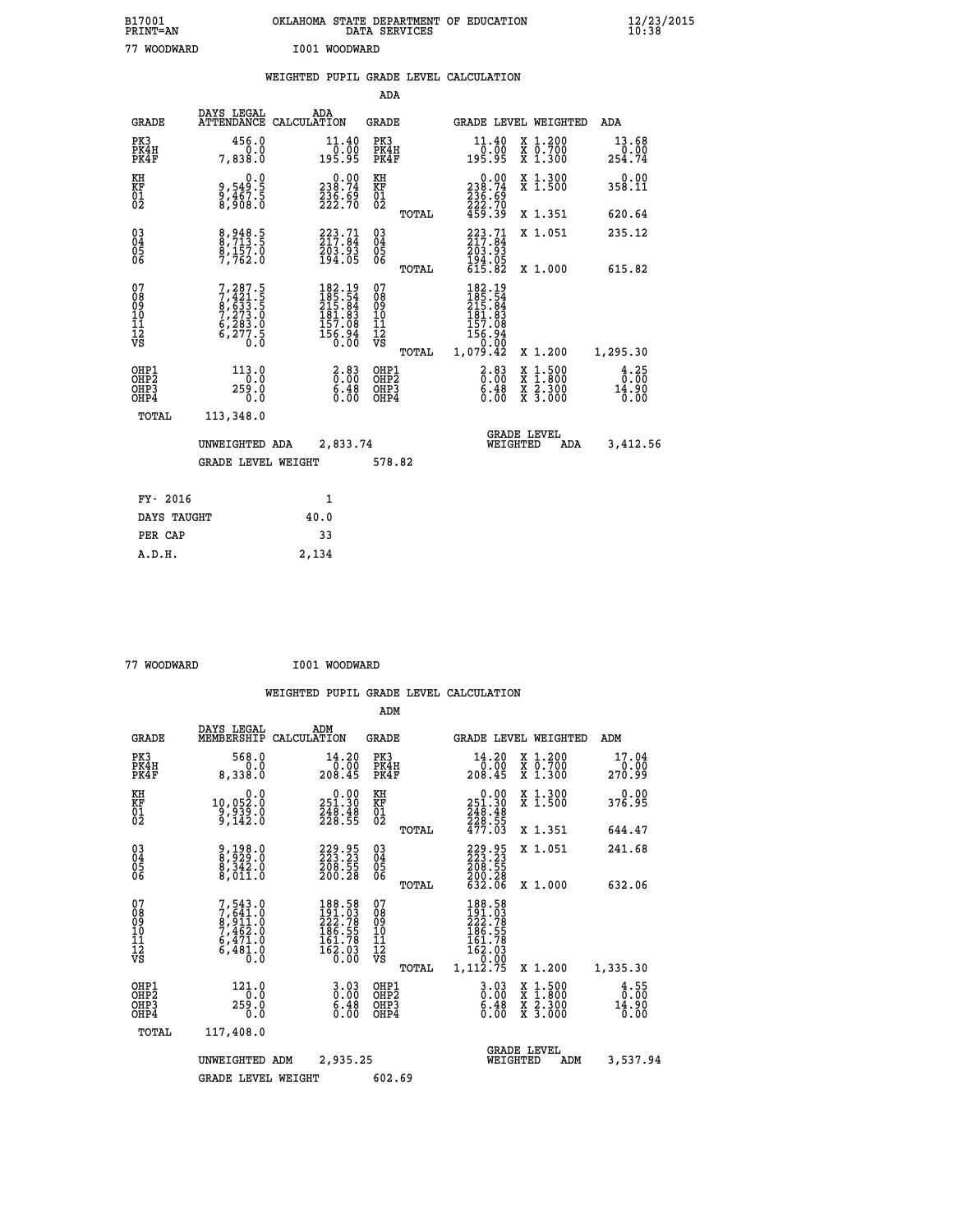| B17001<br>PRINT=AN | OKLAHOMA STATE DEPARTMENT OF EDUCATION<br>DATA SERVICES | $\frac{12}{23}$ /2015 |  |
|--------------------|---------------------------------------------------------|-----------------------|--|
| 77<br>WOODWARD     | I002 MOORELAND                                          |                       |  |

|                                          |                                                                                                               |      |                                                                        |                                          |       | WEIGHTED PUPIL GRADE LEVEL CALCULATION                                                    |                                                                                                                                           |                              |  |
|------------------------------------------|---------------------------------------------------------------------------------------------------------------|------|------------------------------------------------------------------------|------------------------------------------|-------|-------------------------------------------------------------------------------------------|-------------------------------------------------------------------------------------------------------------------------------------------|------------------------------|--|
|                                          |                                                                                                               |      |                                                                        | ADA                                      |       |                                                                                           |                                                                                                                                           |                              |  |
| <b>GRADE</b>                             | DAYS LEGAL<br>ATTENDANCE CALCULATION                                                                          |      | ADA                                                                    | <b>GRADE</b>                             |       | GRADE LEVEL WEIGHTED                                                                      |                                                                                                                                           | ADA                          |  |
| PK3<br>PK4H<br>PK4F                      | 98.0<br>0.0<br>1,711.0                                                                                        |      | $\begin{smallmatrix} 2.28\ 0.00\\ 39.79 \end{smallmatrix}$             | PK3<br>PK4H<br>PK4F                      |       | $2.28$<br>$0.00$<br>39.79                                                                 | X 1.200<br>X 0.700<br>X 1.300                                                                                                             | 2.74<br>0.00<br>51.73        |  |
| KH<br>KF<br>01<br>02                     | $\begin{smallmatrix}&&&0.0\\1,596.5\\1,613.0\\1,482.0\end{smallmatrix}$                                       |      | 37.13<br>$\frac{37.51}{34.47}$                                         | KH<br>KF<br>01<br>02                     |       | $37.13$<br>$37.51$<br>$34.47$                                                             | X 1.300<br>X 1.500                                                                                                                        | 0.00<br>55.70                |  |
|                                          |                                                                                                               |      |                                                                        |                                          | TOTAL | 71.98                                                                                     | X 1.351                                                                                                                                   | 97.24                        |  |
| 03<br>04<br>05<br>06                     | 1,605.5<br>$\frac{1}{4}$ , $\frac{1}{5}$ , $\frac{1}{6}$                                                      |      | 37.34<br>43.80<br>32.81<br>36.88                                       | $\substack{03 \\ 04}$<br>Ŏ5<br>06        |       | $37.34$<br>$33.80$<br>$32.81$                                                             | X 1.051                                                                                                                                   | 39.24                        |  |
|                                          |                                                                                                               |      |                                                                        |                                          | TOTAL | 36.88<br>113.49                                                                           | X 1.000                                                                                                                                   | 113.49                       |  |
| 07<br>08<br>09<br>11<br>11<br>12<br>VS   | $\begin{smallmatrix} 1, 842.0\\ 1, 920.5\\ 1, 248.5\\ 1, 597.0\\ 1, 475.0\\ 1, 323.5\\ 0.0 \end{smallmatrix}$ |      | $42.84$<br>$44.66$<br>$29.03$<br>$37.14$<br>$34.30$<br>$30.78$<br>0.00 | 07<br>08<br>09<br>11<br>11<br>12<br>VS   | TOTAL | 42.84<br>$\frac{44}{29}$ : $\frac{66}{37}$<br>37.14<br>$34.30$<br>30.78<br>0.00<br>218.75 | X 1.200                                                                                                                                   | 262.50                       |  |
| OHP1<br>OHP <sub>2</sub><br>OHP3<br>OHP4 | 0.0<br>Ō.Ō<br>0.0<br>0.0                                                                                      |      | $\begin{smallmatrix} 0.00 \ 0.00 \ 0.00 \ 0.00 \end{smallmatrix}$      | OHP1<br>OHP <sub>2</sub><br>OHP3<br>OHP4 |       | 0.00<br>0.00                                                                              | $\begin{smallmatrix} \mathtt{X} & 1\cdot500\\ \mathtt{X} & 1\cdot800\\ \mathtt{X} & 2\cdot300\\ \mathtt{X} & 3\cdot000 \end{smallmatrix}$ | 0.00<br>0.00<br>0.00<br>0.00 |  |
| TOTAL                                    | 22,393.0                                                                                                      |      |                                                                        |                                          |       |                                                                                           |                                                                                                                                           |                              |  |
|                                          | UNWEIGHTED ADA                                                                                                |      | 520.76                                                                 |                                          |       | WEIGHTED                                                                                  | <b>GRADE LEVEL</b><br>ADA                                                                                                                 | 622.64                       |  |
|                                          | <b>GRADE LEVEL WEIGHT</b>                                                                                     |      |                                                                        | 101.88                                   |       |                                                                                           |                                                                                                                                           |                              |  |
| FY- 2016                                 |                                                                                                               |      | 1                                                                      |                                          |       |                                                                                           |                                                                                                                                           |                              |  |
| DAYS TAUGHT                              |                                                                                                               | 43.0 |                                                                        |                                          |       |                                                                                           |                                                                                                                                           |                              |  |
| PER CAP                                  |                                                                                                               |      | 143                                                                    |                                          |       |                                                                                           |                                                                                                                                           |                              |  |

| 77 WOODWARD | I002 MOORELAND |
|-------------|----------------|
|             |                |

| <b>GRADE</b>                                       | DAYS LEGAL<br>MEMBERSHIP                                                            | ADM<br>CALCULATION                                                                           | <b>GRADE</b>                           |       |                                                                                                                                                                                                                                                                                | GRADE LEVEL WEIGHTED                     | ADM                   |  |
|----------------------------------------------------|-------------------------------------------------------------------------------------|----------------------------------------------------------------------------------------------|----------------------------------------|-------|--------------------------------------------------------------------------------------------------------------------------------------------------------------------------------------------------------------------------------------------------------------------------------|------------------------------------------|-----------------------|--|
| PK3<br>PK4H<br>PK4F                                | 98.0<br>0.0<br>1,806.0                                                              | 2.28<br>$\frac{\overline{0} \cdot \overline{0} \overline{0}}{42.00}$                         | PK3<br>PK4H<br>PK4F                    |       | 2.28<br>$\begin{smallmatrix} \bar{0} & \bar{0} & \bar{0} \\ 42 & 0 & 0 \end{smallmatrix}$                                                                                                                                                                                      | X 1.200<br>X 0.700<br>X 1.300            | 2.74<br>ō:óō<br>54.60 |  |
| KH<br>KF<br>01<br>02                               | 0.0<br>1,666.0<br>1,677.0<br>1,548.0                                                | $\begin{smallmatrix} 0.00\\ 38.74\\ 39.00\\ 36.00 \end{smallmatrix}$                         | KH<br>KF<br>01<br>02                   |       | $38.74$<br>$39.00$<br>$36.00$<br>$36.00$<br>$75.00$                                                                                                                                                                                                                            | X 1.300<br>X 1.500                       | 0.00<br>58.11         |  |
|                                                    |                                                                                     |                                                                                              |                                        | TOTAL |                                                                                                                                                                                                                                                                                | X 1.351                                  | 101.33                |  |
| $\begin{matrix} 03 \\ 04 \\ 05 \\ 06 \end{matrix}$ | $1, 671.0$<br>$1, 935.0$<br>$1, 442.0$<br>$1, 652.0$                                | 38.86<br>45.00<br>33.53<br>38.42                                                             | $\substack{03 \\ 04}$<br>Ŏ5<br>06      |       | $38.86$<br>$33.53$<br>$38.42$<br>$116.95$                                                                                                                                                                                                                                      | X 1.051                                  | 40.84                 |  |
|                                                    |                                                                                     |                                                                                              |                                        | TOTAL |                                                                                                                                                                                                                                                                                | X 1.000                                  | 116.95                |  |
| 07<br>08<br>09<br>101<br>112<br>VS                 | $1,905.0$<br>$1,989.0$<br>$1,284.0$<br>$1,655.0$<br>$1,516.0$<br>$1,356.0$<br>$0.0$ | $\begin{smallmatrix} 44.30\\ 46.26\\ 29.86\\ 38.49\\ 35.26\\ 31.53\\ 0.00 \end{smallmatrix}$ | 07<br>08<br>09<br>11<br>11<br>12<br>VS | TOTAL | $\begin{array}{r} 44.30 \\ 46.26 \\ 29.86 \\ 38.49 \\ 35.26 \\ 31.53 \\ 1.53 \\ 0.00 \\ 225.70 \end{array}$                                                                                                                                                                    | X 1.200                                  | 270.84                |  |
| OHP1<br>OHP2<br>OHP3<br>OHP4                       | 0.0<br>Ō.Ō<br>Ŏ.Ŏ                                                                   |                                                                                              | OHP1<br>OHP2<br>OHP3<br>OHP4           |       | $\begin{smallmatrix} 0.00 & 0.00 & 0.00 & 0.00 & 0.00 & 0.00 & 0.00 & 0.00 & 0.00 & 0.00 & 0.00 & 0.00 & 0.00 & 0.00 & 0.00 & 0.00 & 0.00 & 0.00 & 0.00 & 0.00 & 0.00 & 0.00 & 0.00 & 0.00 & 0.00 & 0.00 & 0.00 & 0.00 & 0.00 & 0.00 & 0.00 & 0.00 & 0.00 & 0.00 & 0.00 & 0.0$ | X 1:500<br>X 1:800<br>X 2:300<br>X 3:000 | 0.00<br>0.00<br>0.00  |  |
| TOTAL                                              | 23,200.0                                                                            |                                                                                              |                                        |       |                                                                                                                                                                                                                                                                                |                                          |                       |  |
|                                                    | UNWEIGHTED ADM                                                                      | 539.53                                                                                       |                                        |       | WEIGHTED                                                                                                                                                                                                                                                                       | <b>GRADE LEVEL</b><br>ADM                | 645.41                |  |
|                                                    | <b>GRADE LEVEL WEIGHT</b>                                                           |                                                                                              | 105.88                                 |       |                                                                                                                                                                                                                                                                                |                                          |                       |  |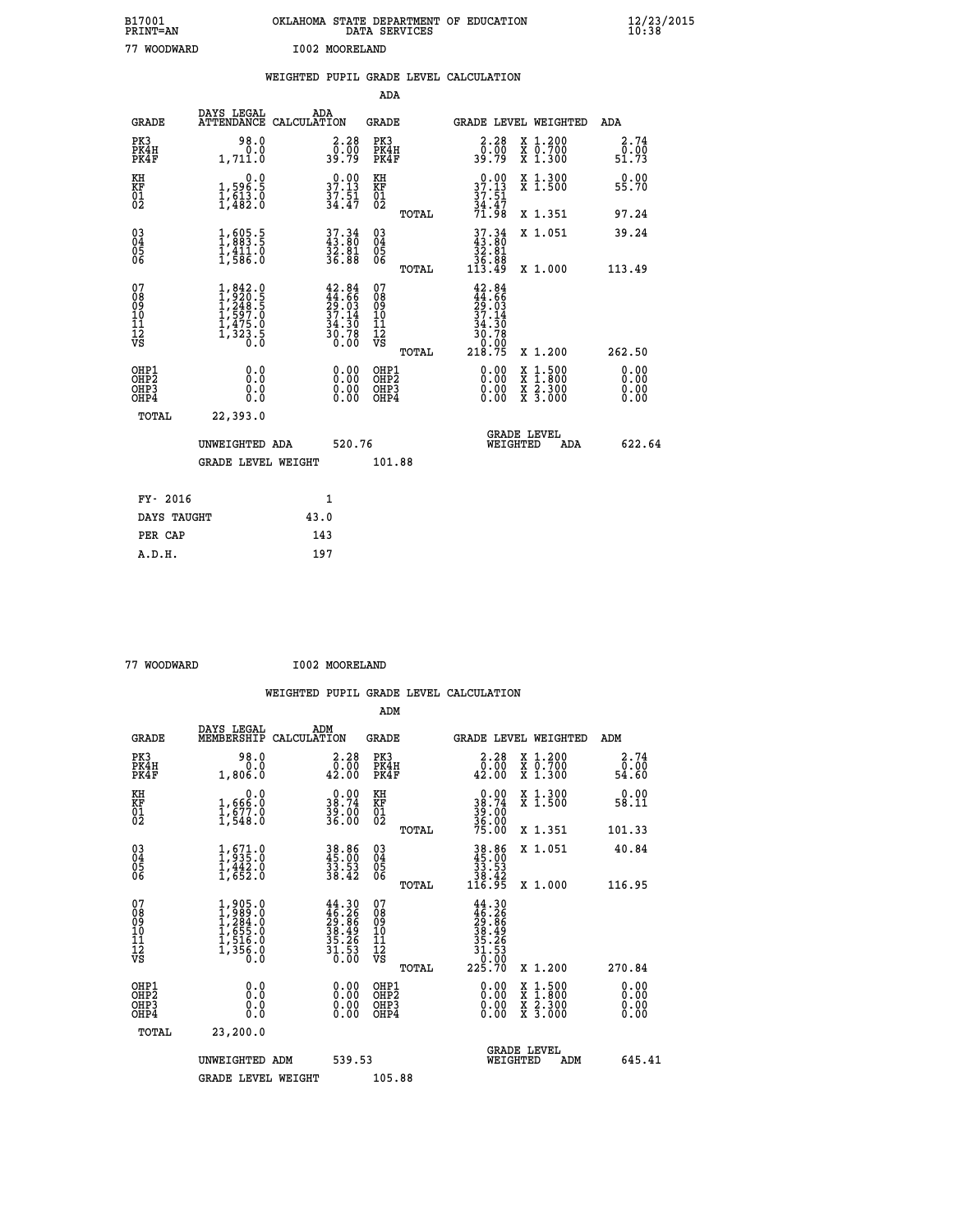## **B17001 OKLAHOMA STATE DEPARTMENT OF EDUCATION 12/23/2015 PRINT=AN DATA SERVICES 10:38 77 WOODWARD I003 SHARON-MUTUAL**

|                                                                    |                                                                                                                                   |      |                                                                          |                                          |       | WEIGHTED PUPIL GRADE LEVEL CALCULATION                                                                                                                                                                                                                                         |                                                                                                                                           |                              |
|--------------------------------------------------------------------|-----------------------------------------------------------------------------------------------------------------------------------|------|--------------------------------------------------------------------------|------------------------------------------|-------|--------------------------------------------------------------------------------------------------------------------------------------------------------------------------------------------------------------------------------------------------------------------------------|-------------------------------------------------------------------------------------------------------------------------------------------|------------------------------|
|                                                                    |                                                                                                                                   |      |                                                                          | <b>ADA</b>                               |       |                                                                                                                                                                                                                                                                                |                                                                                                                                           |                              |
| <b>GRADE</b>                                                       | DAYS LEGAL<br>ATTENDANCE CALCULATION                                                                                              | ADA  |                                                                          | GRADE                                    |       | GRADE LEVEL WEIGHTED                                                                                                                                                                                                                                                           |                                                                                                                                           | ADA                          |
| PK3<br>PK4H<br>PK4F                                                | 0.0<br>0.0<br>932.5                                                                                                               |      | $\begin{smallmatrix} 0.00\\ 0.00\\ 21.19 \end{smallmatrix}$              | PK3<br>PK4H<br>PK4F                      |       | 0.00<br>0.00<br>21.19                                                                                                                                                                                                                                                          | X 1.200<br>X 0.700<br>X 1.300                                                                                                             | 0.00<br>0.00<br>27.55        |
| KH<br>KF<br>01<br>02                                               | 1,136.0<br>$\frac{1}{2}, \frac{1}{20}$ $\frac{1}{20}$ $\frac{5}{0}$                                                               |      | 25.82<br>$\frac{55}{23}. \frac{95}{18}$                                  | KH<br>KF<br>01<br>02                     |       | $\begin{smallmatrix} 0.00\\ 25.82\\ 22.99\\ 23.18\\ 46.17 \end{smallmatrix}$                                                                                                                                                                                                   | X 1.300<br>X 1.500                                                                                                                        | 0.00<br>38.73                |
|                                                                    |                                                                                                                                   |      |                                                                          |                                          | TOTAL |                                                                                                                                                                                                                                                                                | X 1.351                                                                                                                                   | 62.38                        |
| $\begin{smallmatrix} 03 \\[-4pt] 04 \end{smallmatrix}$<br>Ŏ5<br>06 | 1, 056: 0<br>1, 056: 0<br>263: 0                                                                                                  |      | 19.60<br>24.00<br>$\frac{17.34}{15.34}$                                  | $\substack{03 \\ 04}$<br>05<br>06        |       | $\frac{19}{24}$ : $\begin{matrix} 60 \\ 7 \\ 34 \end{matrix}$                                                                                                                                                                                                                  | X 1.051                                                                                                                                   | 20.60                        |
|                                                                    | 675.0                                                                                                                             |      |                                                                          |                                          | TOTAL | $\frac{15:34}{56:68}$                                                                                                                                                                                                                                                          | X 1.000                                                                                                                                   | 56.68                        |
| 07<br>08<br>09<br>11<br>11<br>12<br>VS                             | $\begin{smallmatrix} 1,313\cdot 0\\ 1,047\cdot 5\\ 975\cdot 5\\ 920\cdot 0\\ 907\cdot 5\\ 739\cdot 5\\ 0\cdot 0\end{smallmatrix}$ |      | $29.84$<br>$23.17$<br>$22.17$<br>$20.91$<br>$20.63$<br>$16.81$<br>$0.00$ | 07<br>08<br>09<br>11<br>11<br>12<br>VS   | TOTAL | $29.84$<br>$23.81$<br>$22.17$<br>$20.91$<br>20.63<br>16.81<br>ةة:ة<br>134.17                                                                                                                                                                                                   | X 1.200                                                                                                                                   | 161.00                       |
| OHP1<br>OH <sub>P</sub> 2<br>OHP3<br>OHP4                          | 0.0<br>0.0<br>0.0                                                                                                                 |      | $\begin{smallmatrix} 0.00 \ 0.00 \ 0.00 \ 0.00 \end{smallmatrix}$        | OHP1<br>OHP <sub>2</sub><br>OHP3<br>OHP4 |       | $\begin{smallmatrix} 0.00 & 0.00 & 0.00 & 0.00 & 0.00 & 0.00 & 0.00 & 0.00 & 0.00 & 0.00 & 0.00 & 0.00 & 0.00 & 0.00 & 0.00 & 0.00 & 0.00 & 0.00 & 0.00 & 0.00 & 0.00 & 0.00 & 0.00 & 0.00 & 0.00 & 0.00 & 0.00 & 0.00 & 0.00 & 0.00 & 0.00 & 0.00 & 0.00 & 0.00 & 0.00 & 0.0$ | $\begin{smallmatrix} \mathtt{X} & 1\cdot500\\ \mathtt{X} & 1\cdot800\\ \mathtt{X} & 2\cdot300\\ \mathtt{X} & 3\cdot000 \end{smallmatrix}$ | 0.00<br>0.00<br>0.00<br>0.00 |
| TOTAL                                                              | 13,359.5                                                                                                                          |      |                                                                          |                                          |       |                                                                                                                                                                                                                                                                                |                                                                                                                                           |                              |
|                                                                    | UNWEIGHTED ADA                                                                                                                    |      | 303.63                                                                   |                                          |       | WEIGHTED                                                                                                                                                                                                                                                                       | <b>GRADE LEVEL</b><br><b>ADA</b>                                                                                                          | 366.94                       |
|                                                                    | <b>GRADE LEVEL WEIGHT</b>                                                                                                         |      |                                                                          |                                          | 63.31 |                                                                                                                                                                                                                                                                                |                                                                                                                                           |                              |
| FY- 2016                                                           |                                                                                                                                   |      | 1                                                                        |                                          |       |                                                                                                                                                                                                                                                                                |                                                                                                                                           |                              |
| DAYS TAUGHT                                                        |                                                                                                                                   | 44.0 |                                                                          |                                          |       |                                                                                                                                                                                                                                                                                |                                                                                                                                           |                              |
| PER CAP                                                            |                                                                                                                                   |      | 97                                                                       |                                          |       |                                                                                                                                                                                                                                                                                |                                                                                                                                           |                              |

 **A.D.H. 272**

 **77 WOODWARD I003 SHARON-MUTUAL**

|                                                    |                                                                             |                                                            | ADM                                                   |                                                              |                                          |                       |
|----------------------------------------------------|-----------------------------------------------------------------------------|------------------------------------------------------------|-------------------------------------------------------|--------------------------------------------------------------|------------------------------------------|-----------------------|
| <b>GRADE</b>                                       | DAYS LEGAL<br>MEMBERSHIP                                                    | ADM<br>CALCULATION                                         | <b>GRADE</b>                                          |                                                              | GRADE LEVEL WEIGHTED                     | ADM                   |
| PK3<br>PK4H<br>PK4F                                | 0.0<br>0.0<br>983.0                                                         | 0.00<br>22.34                                              | PK3<br>PK4H<br>PK4F                                   | $\begin{smallmatrix} 0.00\\ 0.00\\ 22.34 \end{smallmatrix}$  | X 1.200<br>X 0.700<br>X 1.300            | 0.00<br>0.00<br>29.04 |
| KH<br>KF<br>01<br>02                               | 0.0<br>1,188:0<br>1,058.0<br>1,051:0                                        | 29.00<br>$\frac{54}{23}.85$                                | KH<br>KF<br>01<br>02                                  | 27.00<br>$\frac{24}{23}$ : $\frac{85}{47}$ . 94              | X 1.300<br>X 1.500                       | 0.00<br>40.50         |
|                                                    |                                                                             |                                                            | TOTAL                                                 |                                                              | X 1.351                                  | 64.77                 |
| $\begin{matrix} 03 \\ 04 \\ 05 \\ 06 \end{matrix}$ | 1,106.0<br>1,106.0<br>789.0<br>704.0                                        | $20.34$<br>$25.14$<br>$17.91$<br>$16.00$                   | $\begin{matrix} 03 \\ 04 \\ 05 \\ 06 \end{matrix}$    | $20.34$<br>$25.14$<br>$17.91$<br>$16.00$<br>$59.05$          | X 1.051                                  | 21.38                 |
|                                                    |                                                                             |                                                            | TOTAL                                                 |                                                              | X 1.000                                  | 59.05                 |
| 07<br>08<br>09<br>10<br>11<br>11<br>12<br>VS       | 1,346.0<br>$1, 084.0$<br>$1, 001.0$<br>$951.0$<br>$923.0$<br>$757.0$<br>Ò.Ō | 30.59<br>24.64<br>22.75<br>21.61<br>20.98<br>17.20<br>0.00 | 07<br>08<br>09<br>01<br>11<br>11<br>12<br>VS<br>TOTAL | 30.59<br>22.64<br>22.75<br>21.61<br>20.98<br>17.20<br>137.77 | X 1.200                                  | 165.32                |
| OHP1<br>OHP2<br>OH <sub>P3</sub><br>OHP4           | 0.0<br>0.000                                                                | $0.00$<br>$0.00$<br>0.00                                   | OHP1<br>OHP2<br>OHP3<br>OHP4                          |                                                              | X 1:500<br>X 1:800<br>X 2:300<br>X 3:000 | 0.00<br>0.00<br>0.00  |
| TOTAL                                              | 13,835.0                                                                    |                                                            |                                                       |                                                              |                                          |                       |
|                                                    | UNWEIGHTED ADM                                                              | 314.44                                                     |                                                       | WEIGHTED                                                     | <b>GRADE LEVEL</b><br>ADM                | 380.06                |
|                                                    | <b>GRADE LEVEL WEIGHT</b>                                                   |                                                            | 65.62                                                 |                                                              |                                          |                       |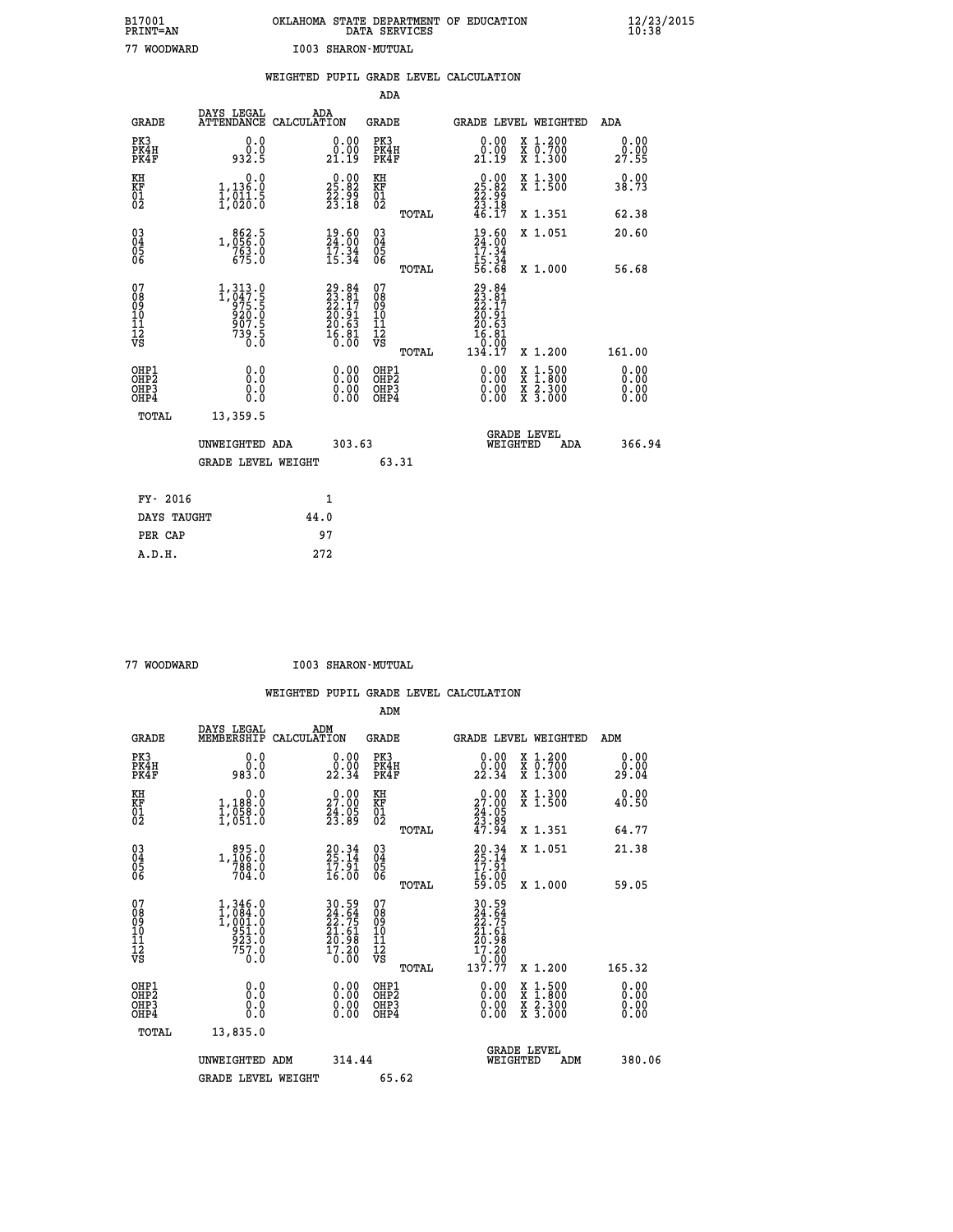| B17001          | OKLAHOMA STATE DEPARTMENT OF EDUCATION |
|-----------------|----------------------------------------|
| <b>PRINT=AN</b> | DATA SERVICES                          |
| 77 WOODWARD     | <b>I005 FORT SUPPLY</b>                |

|                                          |                                                             | WEIGHTED PUPIL GRADE LEVEL CALCULATION                            |                                                 |                                                                                                                                                           |                              |
|------------------------------------------|-------------------------------------------------------------|-------------------------------------------------------------------|-------------------------------------------------|-----------------------------------------------------------------------------------------------------------------------------------------------------------|------------------------------|
|                                          |                                                             |                                                                   | <b>ADA</b>                                      |                                                                                                                                                           |                              |
| <b>GRADE</b>                             | DAYS LEGAL                                                  | ADA<br>ATTENDANCE CALCULATION                                     | <b>GRADE</b>                                    | <b>GRADE LEVEL WEIGHTED</b>                                                                                                                               | ADA                          |
| PK3<br>PK4H<br>PK4F                      | 0.0<br>0.0<br>664.0                                         | 0.00<br>$0.00$<br>$17.47$                                         | PK3<br>PK4H<br>PK4F                             | X 1.200<br>X 0.700<br>X 1.300<br>0.00<br>0.00<br>17.47                                                                                                    | 0.00<br>0.00<br>22.71        |
| KH<br>KF<br>01<br>02                     | 0.0<br>409.0<br>$\frac{558}{375}$ : 5                       | $10.00$<br>$10.76$<br>$\frac{14.70}{9.88}$                        | KH<br>KF<br>01<br>02                            | $10.00$<br>10.76<br>X 1.300<br>X 1.500<br>$\frac{14.70}{9.88}$<br>24.58                                                                                   | 0.00<br>16.14                |
|                                          |                                                             |                                                                   | TOTAL                                           | X 1.351                                                                                                                                                   | 33.21                        |
| 03<br>04<br>05<br>06                     | 263.0<br>394.0<br>468.5<br>623.0                            | $\begin{smallmatrix} 6.92\ 10.37\ 12.33\ 16.39 \end{smallmatrix}$ | 03<br>04<br>05<br>06                            | $10.37$<br>$12.33$<br>X 1.051                                                                                                                             | 7.27                         |
|                                          |                                                             |                                                                   | TOTAL                                           | $\frac{15.39}{39.09}$<br>X 1.000                                                                                                                          | 39.09                        |
| 07<br>08<br>09<br>10<br>11<br>12<br>VS   | 226.5<br>258.5<br>253.5<br>261.0<br>268.0<br>322.0<br>322.0 | 5.96<br>6.79<br>6.67<br>6.87<br>6.79<br>8.47<br>0.00              | 07<br>08<br>09<br>11<br>11<br>12<br>VS<br>TOTAL | 5.96<br>6.79<br>6.87<br>6.79<br>6.79<br>8.47<br>0.00<br>41.55<br>X 1.200                                                                                  | 49.86                        |
| OHP1<br>OHP <sub>2</sub><br>OHP3<br>OHP4 | 0.0<br>0.0<br>0.0                                           |                                                                   | OHP1<br>OHP <sub>2</sub><br>OHP3<br>OHP4        | 0.00<br>$\begin{smallmatrix} \mathtt{X} & 1\cdot500\\ \mathtt{X} & 1\cdot800\\ \mathtt{X} & 2\cdot300\\ \mathtt{X} & 3\cdot000 \end{smallmatrix}$<br>0.00 | 0.00<br>0.00<br>0.00<br>0.00 |
|                                          | TOTAL<br>5,334.5                                            |                                                                   |                                                 |                                                                                                                                                           |                              |
|                                          | UNWEIGHTED ADA                                              | 140.37                                                            |                                                 | <b>GRADE LEVEL</b><br>WEIGHTED                                                                                                                            | 168.28<br>ADA                |
|                                          | <b>GRADE LEVEL WEIGHT</b>                                   |                                                                   | 27.91                                           |                                                                                                                                                           |                              |
|                                          | FY- 2016                                                    | 1                                                                 |                                                 |                                                                                                                                                           |                              |
|                                          | DAYS TAUGHT                                                 | 38.0                                                              |                                                 |                                                                                                                                                           |                              |
|                                          | PER CAP                                                     | 167                                                               |                                                 |                                                                                                                                                           |                              |

| 77 WOODWARD |
|-------------|

 **77 WOODWARD I005 FORT SUPPLY**

| שמשעטטאווי                                                       |                                                             |                    | TAAN LAWI DALLAT                                                                       |                                              |       |                                                                                           |                                                                                                                                           |                              |  |
|------------------------------------------------------------------|-------------------------------------------------------------|--------------------|----------------------------------------------------------------------------------------|----------------------------------------------|-------|-------------------------------------------------------------------------------------------|-------------------------------------------------------------------------------------------------------------------------------------------|------------------------------|--|
|                                                                  |                                                             |                    |                                                                                        |                                              |       | WEIGHTED PUPIL GRADE LEVEL CALCULATION                                                    |                                                                                                                                           |                              |  |
|                                                                  |                                                             |                    |                                                                                        | ADM                                          |       |                                                                                           |                                                                                                                                           |                              |  |
| <b>GRADE</b>                                                     | DAYS LEGAL<br>MEMBERSHIP                                    | ADM<br>CALCULATION |                                                                                        | <b>GRADE</b>                                 |       | <b>GRADE LEVEL WEIGHTED</b>                                                               |                                                                                                                                           | ADM                          |  |
| PK3<br>PK4H<br>PK4F                                              | 0.0<br>0.0<br>684.0                                         |                    | 0.0000<br>18.00                                                                        | PK3<br>PK4H<br>PK4F                          |       | 0.00<br>18.00                                                                             | X 1.200<br>X 0.700<br>X 1.300                                                                                                             | 0.00<br>0.00<br>23.40        |  |
| KH<br>KF<br>01<br>02                                             | 0.0<br>418.0<br>588.0<br>405.0                              |                    | $0.00$<br>11.00<br>$\frac{15.47}{10.66}$                                               | KH<br>KF<br>01<br>02                         |       | $\begin{array}{r} 0.00 \\ 11.00 \\ 15.47 \\ 10.66 \\ 26.13 \end{array}$                   | X 1.300<br>X 1.500                                                                                                                        | 0.00<br>16.50                |  |
|                                                                  |                                                             |                    |                                                                                        |                                              | TOTAL |                                                                                           | X 1.351                                                                                                                                   | 35.30                        |  |
| $\begin{matrix} 03 \\ 04 \\ 05 \\ 06 \end{matrix}$               | $266.0$<br>416.0<br>$\frac{481.0}{646.0}$                   |                    | $\frac{7.99}{12.95}$<br>$\overline{1}\overline{7}$ .00                                 | $^{03}_{04}$<br>05<br>06                     |       | $\begin{smallmatrix}7.00\\10.95\\12.66\\17.00\end{smallmatrix}$                           | X 1.051                                                                                                                                   | 7.36                         |  |
|                                                                  |                                                             |                    |                                                                                        |                                              | TOTAL | 40.61                                                                                     | X 1.000                                                                                                                                   | 40.61                        |  |
| 07<br>08<br>09<br>10<br>11<br>11<br>17<br>VS                     | 228.0<br>266.0<br>266.0<br>266.0<br>266.0<br>347.0<br>347.0 |                    | $\begin{smallmatrix} 6.00\ 7.00\ 7.00\ 7.00\ 7.00\ 7.00\ 9.13\ 0.00 \end{smallmatrix}$ | 07<br>08<br>09<br>01<br>11<br>11<br>12<br>VS |       | $\begin{smallmatrix} 6.00\ 7.00\ 7.00\ 7.00\ 7.00\ \end{smallmatrix}$<br>$0.13$<br>$0.00$ |                                                                                                                                           |                              |  |
|                                                                  |                                                             |                    |                                                                                        |                                              | TOTAL | 43.13                                                                                     | X 1.200                                                                                                                                   | 51.76                        |  |
| OHP1<br>OH <sub>P2</sub><br>OH <sub>P3</sub><br>OH <sub>P4</sub> | 0.0<br>0.0<br>0.0                                           |                    | $0.00$<br>$0.00$<br>0.00                                                               | OHP1<br>OH <sub>P</sub> 2<br>OHP3<br>OHP4    |       | 0.00<br>0.00                                                                              | $\begin{smallmatrix} \mathtt{X} & 1\cdot500\\ \mathtt{X} & 1\cdot800\\ \mathtt{X} & 2\cdot300\\ \mathtt{X} & 3\cdot000 \end{smallmatrix}$ | 0.00<br>0.00<br>0.00<br>0.00 |  |
| TOTAL                                                            | 5,543.0                                                     |                    |                                                                                        |                                              |       |                                                                                           |                                                                                                                                           |                              |  |
|                                                                  | UNWEIGHTED ADM<br><b>GRADE LEVEL WEIGHT</b>                 |                    | 145.87                                                                                 | 29.06                                        |       |                                                                                           | GRADE LEVEL<br>WEIGHTED<br>ADM                                                                                                            | 174.93                       |  |
|                                                                  |                                                             |                    |                                                                                        |                                              |       |                                                                                           |                                                                                                                                           |                              |  |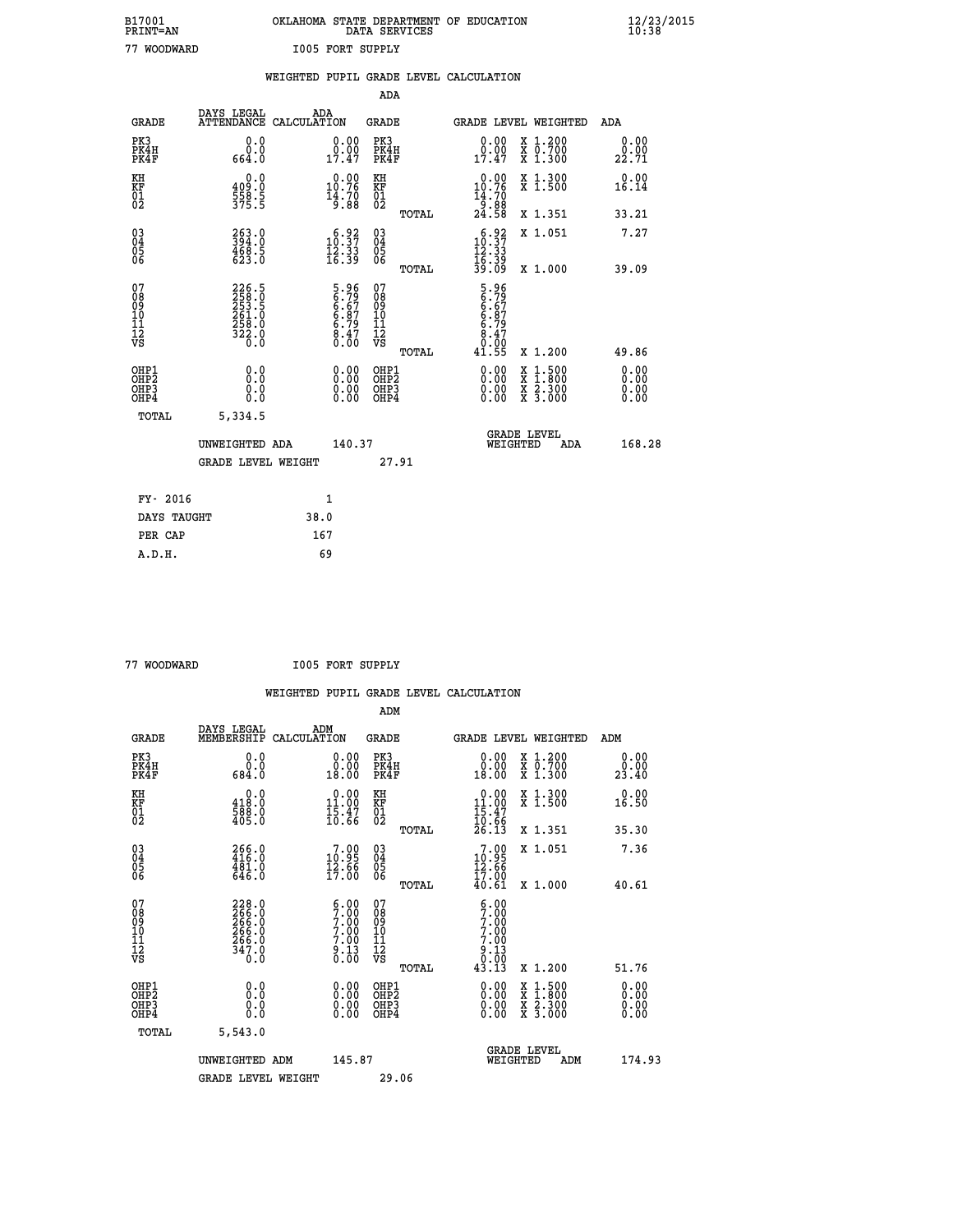| 7001<br>INT=AN |  | OKLAHOMA STATE DEPARTMENT OF EDUCATION<br>DATA SERVICES |  |
|----------------|--|---------------------------------------------------------|--|
| WOODWARD       |  | COUNTY TOTALS                                           |  |

 **B17001<br>PRINT=AN** 

 **B17001 OKLAHOMA STATE DEPARTMENT OF EDUCATION 12/23/2015**

|                                                              |                                                                                                                   | WEIGHTED PUPIL GRADE LEVEL CALCULATION                                                                                          |                                                              |                                                                                                                        |                                          |                                                  |
|--------------------------------------------------------------|-------------------------------------------------------------------------------------------------------------------|---------------------------------------------------------------------------------------------------------------------------------|--------------------------------------------------------------|------------------------------------------------------------------------------------------------------------------------|------------------------------------------|--------------------------------------------------|
|                                                              |                                                                                                                   |                                                                                                                                 | <b>ADA</b>                                                   |                                                                                                                        |                                          |                                                  |
| <b>GRADE</b>                                                 | DAYS LEGAL                                                                                                        | ADA<br>ATTENDANCE CALCULATION                                                                                                   | GRADE                                                        | GRADE LEVEL WEIGHTED                                                                                                   |                                          | ADA                                              |
| PK3<br>PK4H<br>PK4F                                          | 554.0<br>0.0<br>11, 145.5                                                                                         | 13.68<br>0.00<br>274.40                                                                                                         | PK3<br>PK4H<br>PK4F                                          | 13.68                                                                                                                  | X 1.200<br>X 0.700<br>X 1.300            | 16.42<br>0.00<br>356.73                          |
| KH<br>KF<br>$\frac{01}{02}$                                  | 0.0<br>12,691.0<br>12,650.5<br>11,785.5                                                                           | $0.00$<br>312.45<br>$\frac{3}{2}$ $\frac{1}{9}$ $\frac{1}{6}$ $\frac{5}{2}$ $\frac{5}{3}$                                       | KH<br>KF<br>01<br>02                                         | 0.00<br>312.45                                                                                                         | X 1.300<br>X 1.500                       | 0.00<br>468.68                                   |
|                                                              |                                                                                                                   |                                                                                                                                 | TOTAL                                                        | 311:89<br>290:23<br>602.12                                                                                             | X 1.351                                  | 813.47                                           |
| $\begin{smallmatrix} 03 \\[-4pt] 04 \end{smallmatrix}$<br>05 | $11,679.5$<br>$12,047.0$<br>$\bar{10}$ ,799.5<br>10,646.0                                                         | 287.57<br>296.01<br>266.41<br>262.66                                                                                            | $\begin{smallmatrix} 03 \\[-4pt] 04 \end{smallmatrix}$<br>05 | 287.57<br>296.01<br>266.41<br>262.66<br>825.08                                                                         | X 1.051                                  | 1,127.31                                         |
| 06                                                           |                                                                                                                   |                                                                                                                                 | 06<br>TOTAL                                                  |                                                                                                                        | X 1.000                                  | 825.08                                           |
| 07<br>08<br>09<br>101<br>11<br>12<br>VS                      | $\begin{smallmatrix} 10, 669.0\\ 10, 647.5\\ 11, 111.0\\ 10, 051.0\\ 8, 923.5\\ 8, 662.5\\ 0.0 \end{smallmatrix}$ | 260.83<br>260.80<br>273.71<br>246.75<br>$\begin{array}{c} 2\overline{18}\cdot 8\overline{0} \\ 213\cdot 00 \\ 0.00 \end{array}$ | 07<br>089<br>101<br>111<br>VS                                | 260.83<br>260.80<br>273.71<br>246.75<br>$\begin{smallmatrix} 218.80\ 213.00\ 213.00\ 0.00\ 1,473.89 \end{smallmatrix}$ |                                          |                                                  |
|                                                              |                                                                                                                   |                                                                                                                                 | TOTAL                                                        |                                                                                                                        | X 1.200                                  | 1,768.66                                         |
| OHP1<br>OH <sub>P</sub> 2<br>OH <sub>P3</sub><br>OHP4        | 113.0<br>0.0<br>259.0<br>0.0                                                                                      | $\begin{array}{c} 2.83 \\ 0.00 \\ 6.48 \end{array}$<br>0.00                                                                     | OHP1<br>OHP <sub>2</sub><br>OHP3<br>OHP4                     | $\begin{smallmatrix} 2.83\0.008.48\0.00 \end{smallmatrix}$                                                             | X 1:500<br>X 1:800<br>X 2:300<br>X 3:000 | $\frac{4}{0}$ : $\frac{25}{00}$<br>14.90<br>0.00 |
| TOTAL                                                        | 154,435.0                                                                                                         |                                                                                                                                 |                                                              |                                                                                                                        |                                          |                                                  |
|                                                              | UNWEIGHTED ADA                                                                                                    | 3,798.50                                                                                                                        |                                                              | <b>GRADE LEVEL</b><br>WEIGHTED                                                                                         | ADA                                      | 4,570.42                                         |
|                                                              | <b>GRADE LEVEL WEIGHT</b>                                                                                         |                                                                                                                                 | 771.92                                                       |                                                                                                                        |                                          |                                                  |
| FY- 2016                                                     |                                                                                                                   | 1                                                                                                                               |                                                              |                                                                                                                        |                                          |                                                  |
| DAYS TAUGHT                                                  |                                                                                                                   | 165.0                                                                                                                           |                                                              |                                                                                                                        |                                          |                                                  |
| PER CAP                                                      |                                                                                                                   | 440                                                                                                                             |                                                              |                                                                                                                        |                                          |                                                  |
| A.D.H.                                                       |                                                                                                                   | 2,672                                                                                                                           |                                                              |                                                                                                                        |                                          |                                                  |

 **WOODWARD COUNTY TOTALS**

|                                                       |                                                                                                                                               |                                                                         | ADM                                                 |       |                                                                                          |          |                                          |                               |
|-------------------------------------------------------|-----------------------------------------------------------------------------------------------------------------------------------------------|-------------------------------------------------------------------------|-----------------------------------------------------|-------|------------------------------------------------------------------------------------------|----------|------------------------------------------|-------------------------------|
| <b>GRADE</b>                                          | DAYS LEGAL<br>MEMBERSHIP                                                                                                                      | ADM<br>CALCULATION                                                      | <b>GRADE</b>                                        |       |                                                                                          |          | <b>GRADE LEVEL WEIGHTED</b>              | ADM                           |
| PK3<br>PK4H<br>PK4F                                   | 666.0<br>0.0<br>11,811.0                                                                                                                      | 16.48<br>0.00<br>290.79                                                 | PK3<br>PK4H<br>PK4F                                 |       | 16.48<br>0.00<br>290.79                                                                  |          | X 1.200<br>X 0.700<br>X 1.300            | 16.42<br>0.00<br>378.03       |
| KH<br>KF<br>01<br>02                                  | 0.0<br>13,324:0<br>13,262:0<br>12,146:0                                                                                                       | $\begin{smallmatrix} 0.00\\ 328.04\\ 327.00\\ 299.10 \end{smallmatrix}$ | KH<br>KF<br>01<br>02                                |       | 0.00<br>328:04<br>327:00<br>299:10<br>626:10                                             |          | X 1.300<br>X 1.500                       | 0.00<br>492.06                |
|                                                       |                                                                                                                                               |                                                                         |                                                     | TOTAL |                                                                                          |          | X 1.351                                  | 845.87                        |
| 03<br>04<br>05<br>06                                  | 12,030.0<br>12,386.0<br>11,053.0<br>11,013.0                                                                                                  | 296.15<br>304.32<br>272.65<br>271.70                                    | $\begin{array}{c} 03 \\ 04 \\ 05 \\ 06 \end{array}$ |       | 296.15<br>304.32<br>272.65<br>271.70<br>848.67                                           |          | X 1.051                                  | 311.26                        |
|                                                       |                                                                                                                                               |                                                                         |                                                     | TOTAL |                                                                                          |          | X 1.000                                  | 848.67                        |
| 07<br>08<br>09<br>101<br>112<br>VS                    | $\begin{smallmatrix} 11,022\cdot 0\\ 10,980\cdot 0\\ 11,462\cdot 0\\ 10,334\cdot 0\\ 9,176\cdot 0\\ 8,941\cdot 0\\ 0\cdot 0\end{smallmatrix}$ | 269.47<br>268.93<br>282.395<br>283.65<br>255.02<br>219.89<br>0.00       | 07<br>08<br>09<br>101<br>11<br>12<br>VS             | TOTAL | 269.47<br>2682.33<br>282.395<br>253.65<br>225.02<br>219.89<br>210.00<br>1,519.35         |          | X 1.200                                  | 1,823.22                      |
| OHP1<br>OH <sub>P</sub> 2<br>OH <sub>P3</sub><br>OHP4 | $^{121.0}_{0.0}$<br>259.0<br>0.0                                                                                                              | $\begin{smallmatrix} 3.03\ 0.00\ 6.48 \end{smallmatrix}$<br>0.00        | OHP1<br>OHP2<br>OHP3<br>OHP4                        |       | $\begin{smallmatrix} 3 & 0 & 3 \\ 0 & 0 & 0 \\ 6 & 4 & 8 \\ 0 & 0 & 0 \end{smallmatrix}$ |          | X 1:500<br>X 1:800<br>X 2:300<br>X 3:000 | 4.55<br>0.00<br>14.90<br>0.00 |
| TOTAL                                                 | 159,986.0                                                                                                                                     |                                                                         |                                                     |       |                                                                                          |          |                                          |                               |
|                                                       | UNWEIGHTED                                                                                                                                    | 3,935.09<br>ADM                                                         |                                                     |       |                                                                                          | WEIGHTED | <b>GRADE LEVEL</b><br>ADM                | 4,738.34                      |
|                                                       | <b>GRADE LEVEL WEIGHT</b>                                                                                                                     |                                                                         | 803.25                                              |       |                                                                                          |          |                                          |                               |